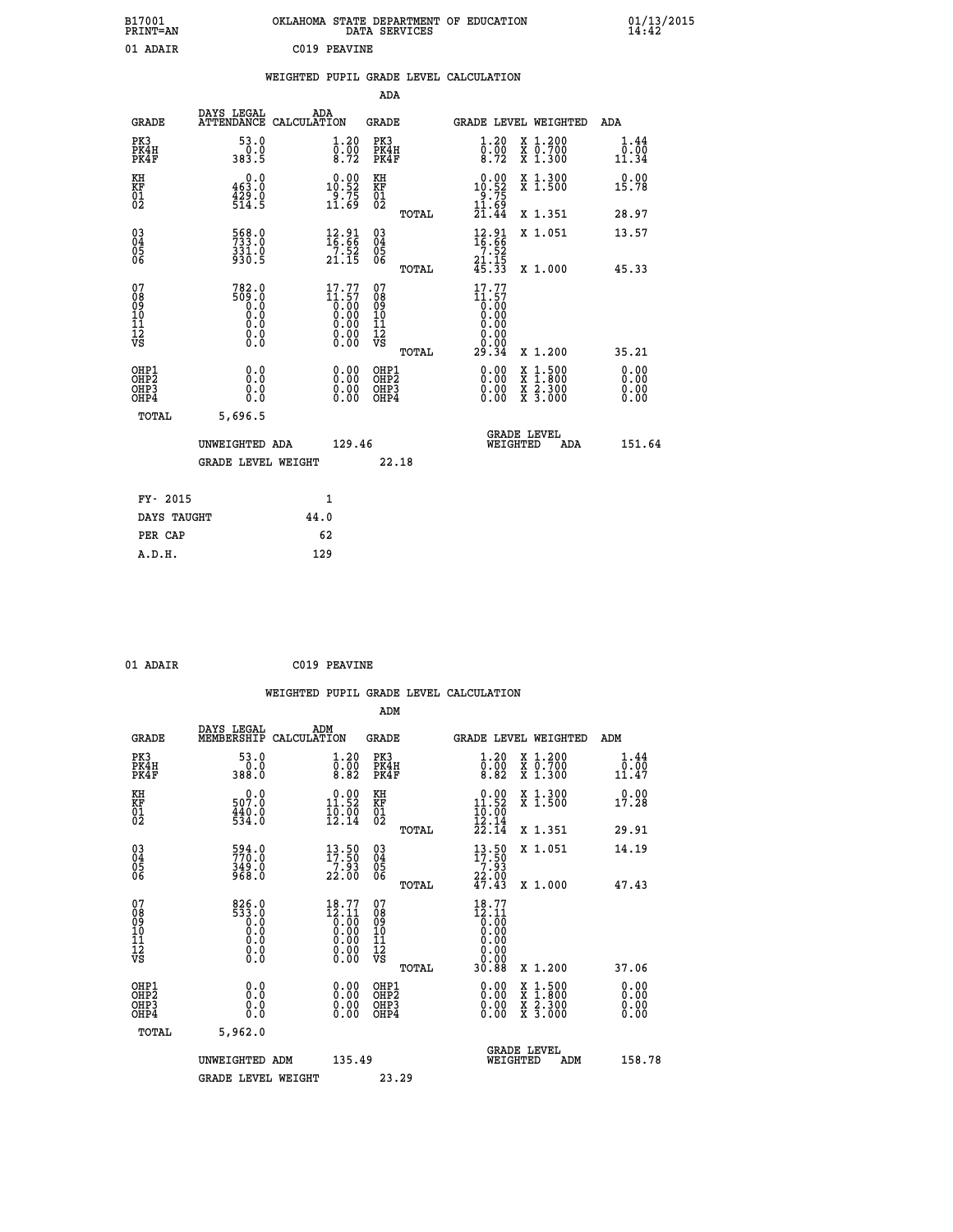| B17001<br>PRINT=AN | . STATE DEPARTMENT OF EDUCATION<br><b>OKLAHOMA</b><br>DATA SERVICES | $01/13/2015$<br>14:42 |
|--------------------|---------------------------------------------------------------------|-----------------------|
| 01<br>ADAIR        | C022 MARYETTA                                                       |                       |

|  |  | WEIGHTED PUPIL GRADE LEVEL CALCULATION |
|--|--|----------------------------------------|
|  |  |                                        |

|                                                    |                                                                        |                                                                                                       | ADA                                    |       |                                                                                                              |   |                                                                  |                              |
|----------------------------------------------------|------------------------------------------------------------------------|-------------------------------------------------------------------------------------------------------|----------------------------------------|-------|--------------------------------------------------------------------------------------------------------------|---|------------------------------------------------------------------|------------------------------|
| <b>GRADE</b>                                       | DAYS LEGAL<br><b>ATTENDANCE</b>                                        | ADA<br>CALCULATION                                                                                    | GRADE                                  |       | GRADE LEVEL WEIGHTED                                                                                         |   |                                                                  | <b>ADA</b>                   |
| PK3<br>PK4H<br>PK4F                                | 405.0<br>0.0<br>2,723.0                                                | 10.13<br>$\frac{0.00}{68.08}$                                                                         | PK3<br>PK4H<br>PK4F                    |       | 10.13<br>00.07<br>80.08                                                                                      |   | X 1.200<br>X 0.700<br>X 1.300                                    | 12.16<br>0.00<br>88.50       |
| KH<br><b>KF</b><br>01<br>02                        | $\begin{smallmatrix} 2, 835.0\\ 3, 476.0\\ 2, 906.0 \end{smallmatrix}$ | $70.88$<br>$86.88$<br>$96.90$<br>$72.65$                                                              | KH<br>KF<br>01<br>02                   |       | $\begin{smallmatrix} &0.00\ 70.88\ 86.90\ 72.65\ 159.55 \end{smallmatrix}$                                   |   | X 1.300<br>X 1.500                                               | 0.00<br>106.32               |
|                                                    |                                                                        |                                                                                                       |                                        | TOTAL |                                                                                                              |   | X 1.351                                                          | 215.55                       |
| $\begin{matrix} 03 \\ 04 \\ 05 \\ 06 \end{matrix}$ | 2,186.0<br>2,663.0<br>2,633.0<br>2,424.0                               | 54.65<br>66.58<br>65.83<br>60.60                                                                      | 03<br>04<br>05<br>06                   |       | 54.65<br>66.58<br>65.83<br>60.60<br>193.01                                                                   |   | X 1.051                                                          | 57.44                        |
|                                                    |                                                                        |                                                                                                       |                                        | TOTAL |                                                                                                              |   | X 1.000                                                          | 193.01                       |
| 07<br>08<br>09<br>101<br>11<br>12<br>VS            | 2,496.5<br>1,940.5<br>0.0<br>0.0<br>0.0<br>$\S.$                       | $\begin{smallmatrix} 62.41\ 48.51\ 0.00\ 0.00\ 0.00\ 0.00\ 0.00\ 0.00\ 0.00\ 0.00\ \end{smallmatrix}$ | 07<br>08<br>09<br>11<br>11<br>12<br>VS | TOTAL | 62.41<br>$48.51$<br>0.00<br>0.00<br>0.00<br>$\begin{smallmatrix} & 0.000\ 0.0000 \ 110.92 \end{smallmatrix}$ |   | X 1.200                                                          | 133.10                       |
| OHP1<br>OHP2<br>OH <sub>P</sub> 3<br>OHP4          | 0.0<br>0.0<br>0.0                                                      | 0.00<br>$0.00$<br>0.00                                                                                | OHP1<br>OHP2<br>OHP3<br>OHP4           |       | $0.00$<br>$0.00$<br>0.00                                                                                     | X | $1.500$<br>$1.800$<br>$\frac{\ddot{x}}{x}$ $\frac{2.300}{3.000}$ | 0.00<br>0.00<br>0.00<br>0.00 |
| TOTAL                                              | 26,688.0                                                               |                                                                                                       |                                        |       |                                                                                                              |   |                                                                  |                              |
|                                                    | UNWEIGHTED ADA                                                         | 667.22                                                                                                |                                        |       | <b>GRADE LEVEL</b><br>WEIGHTED                                                                               |   | ADA                                                              | 806.08                       |
|                                                    | <b>GRADE LEVEL WEIGHT</b>                                              |                                                                                                       | 138.86                                 |       |                                                                                                              |   |                                                                  |                              |
| FY- 2015                                           |                                                                        | $\mathbf{1}$                                                                                          |                                        |       |                                                                                                              |   |                                                                  |                              |
| DAYS TAUGHT                                        |                                                                        | 40.0                                                                                                  |                                        |       |                                                                                                              |   |                                                                  |                              |
|                                                    |                                                                        |                                                                                                       |                                        |       |                                                                                                              |   |                                                                  |                              |

| ADA |  |
|-----|--|

**PER CAP** 35<br> **A.D.H.** 209

 **01 ADAIR C022 MARYETTA**

|                                          |                                                        |                                                                                                          | ADM                                                 |       |                                                                             |                                          |                              |
|------------------------------------------|--------------------------------------------------------|----------------------------------------------------------------------------------------------------------|-----------------------------------------------------|-------|-----------------------------------------------------------------------------|------------------------------------------|------------------------------|
| <b>GRADE</b>                             | DAYS LEGAL<br>MEMBERSHIP                               | ADM<br>CALCULATION                                                                                       | <b>GRADE</b>                                        |       |                                                                             | GRADE LEVEL WEIGHTED                     | ADM                          |
| PK3<br>PK4H<br>PK4F                      | 440.0<br>0.0<br>2,860.0                                | 11.00<br>$\frac{1}{70}$ :00<br>71:50                                                                     | PK3<br>PK4H<br>PK4F                                 |       | 11.00<br>$\frac{1}{70}$ :00<br>71:50                                        | X 1.200<br>X 0.700<br>X 1.300            | 13.20<br>$\frac{5}{92.95}$   |
| KH<br>KF<br>01<br>02                     | 0.0<br>2,937.0<br>3,586.0<br>2,970.0                   | $\begin{smallmatrix} 0.00\\ 73.43\\ 89.65\\ 74.25 \end{smallmatrix}$                                     | KH<br>KF<br>01<br>02                                |       | $\begin{smallmatrix} &0.00\ 73.43\ 89.65\ 74.25\ 163.90\ \end{smallmatrix}$ | X 1.300<br>X 1.500                       | 0.00<br>110.15               |
|                                          |                                                        |                                                                                                          |                                                     | TOTAL |                                                                             | X 1.351                                  | 221.43                       |
| 03<br>04<br>05<br>06                     | $2, 238.0$<br>$2, 708.0$<br>$2, 734.0$<br>$2, 512.0$   | 55.95<br>68.35<br>62.80                                                                                  | $\begin{array}{c} 03 \\ 04 \\ 05 \\ 06 \end{array}$ |       | 55.95<br>67.70<br>68.35<br>62.80<br>198.85                                  | X 1.051                                  | 58.80                        |
|                                          |                                                        |                                                                                                          |                                                     | TOTAL |                                                                             | X 1.000                                  | 198.85                       |
| 07<br>08<br>09<br>101<br>112<br>VS       | $2,567.0$<br>$2,022.0$<br>$0.0$<br>0.0<br>0.0<br>$\S.$ | $\begin{smallmatrix} 64.18\\ 50.55\\ 0.00\\ 0.00\\ 0.00\\ 0.00\\ 0.00\\ 0.00\\ 0.00\\ \end{smallmatrix}$ | 07<br>08<br>09<br>11<br>11<br>12<br>VS              |       | 64.18<br>56.55<br>0.000<br>0.000<br>0.000<br>0.000                          |                                          |                              |
|                                          |                                                        |                                                                                                          |                                                     | TOTAL | 114.73                                                                      | X 1.200                                  | 137.68                       |
| OHP1<br>OHP2<br>OH <sub>P3</sub><br>OHP4 | 0.0<br>0.000                                           | $0.00$<br>$0.00$<br>0.00                                                                                 | OHP1<br>OHP2<br>OHP <sub>3</sub>                    |       | $0.00$<br>$0.00$<br>0.00                                                    | X 1:500<br>X 1:800<br>X 2:300<br>X 3:000 | 0.00<br>0.00<br>0.00<br>0.00 |
| TOTAL                                    | 27,574.0                                               |                                                                                                          |                                                     |       |                                                                             |                                          |                              |
|                                          | UNWEIGHTED ADM                                         | 689.36                                                                                                   |                                                     |       | WEIGHTED                                                                    | <b>GRADE LEVEL</b><br>ADM                | 833.06                       |
|                                          | <b>GRADE LEVEL WEIGHT</b>                              |                                                                                                          | 143.70                                              |       |                                                                             |                                          |                              |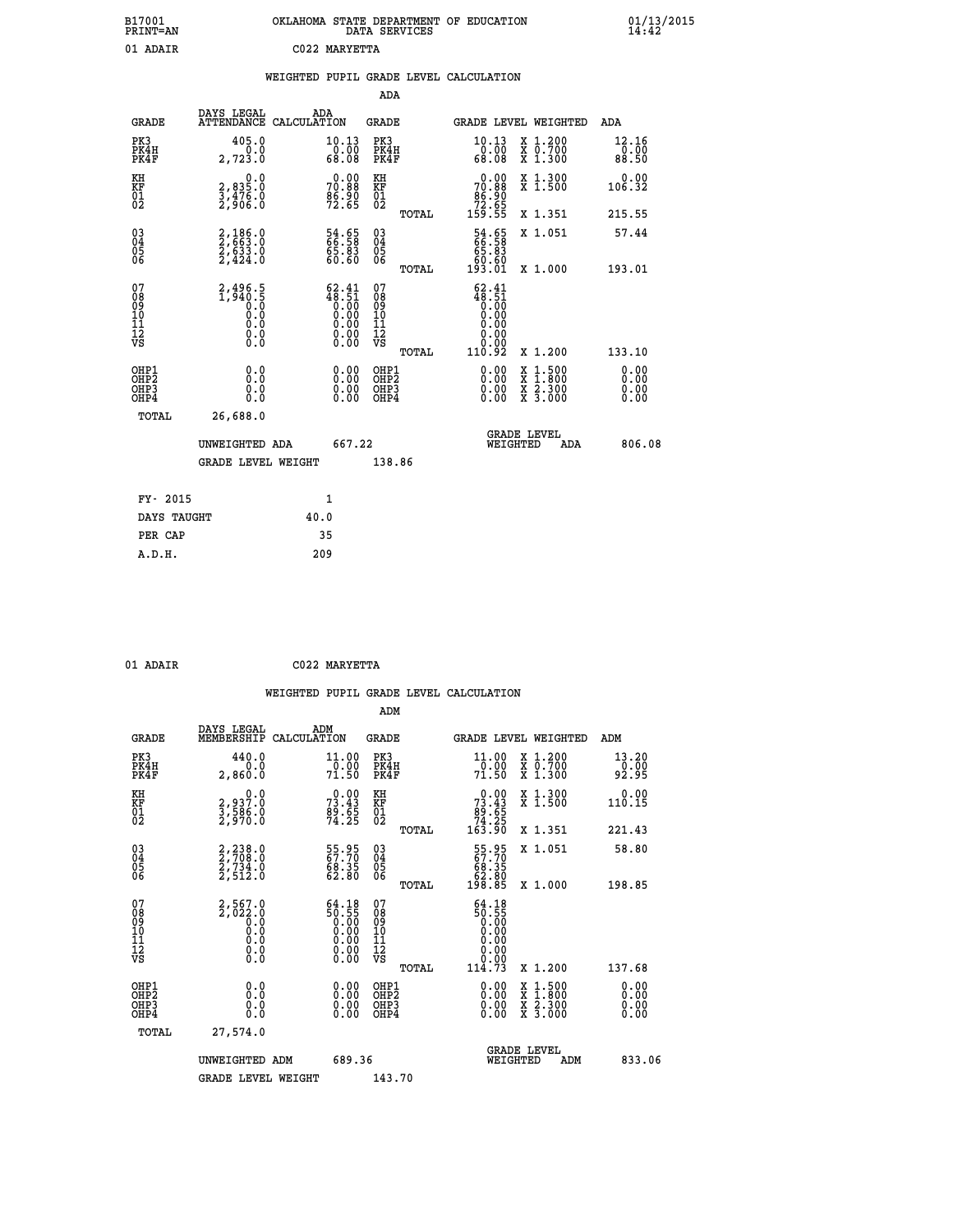# **B17001 OKLAHOMA STATE DEPARTMENT OF EDUCATION 01/13/2015 PRINT=AN DATA SERVICES 14:42**

| LUTMI-UM                               |                                         |      |                                                                                          | DAIA DERVICED                          |       |                                                                         |                                                                                                                     | 17,74                 |
|----------------------------------------|-----------------------------------------|------|------------------------------------------------------------------------------------------|----------------------------------------|-------|-------------------------------------------------------------------------|---------------------------------------------------------------------------------------------------------------------|-----------------------|
| 01 ADAIR                               |                                         |      | C024 ROCKY MOUNTAIN                                                                      |                                        |       |                                                                         |                                                                                                                     |                       |
|                                        |                                         |      |                                                                                          | ADA                                    |       | WEIGHTED PUPIL GRADE LEVEL CALCULATION                                  |                                                                                                                     |                       |
| <b>GRADE</b>                           | DAYS LEGAL<br>ATTENDANCE CALCULATION    |      | ADA                                                                                      | <b>GRADE</b>                           |       |                                                                         | GRADE LEVEL WEIGHTED                                                                                                | ADA                   |
| PK3<br>PK4H<br>PK4F                    | 29.0<br>0.0<br>650.0                    |      | $0.62$<br>$0.00$<br>13.83                                                                | PK3<br>PK4H<br>PK4F                    |       | 0.62<br>0.00<br>13.83                                                   | X 1.200<br>X 0.700<br>X 1.300                                                                                       | 0.74<br>0.00<br>17.98 |
| KH<br>KF<br>01<br>02                   | 0.0<br>863.0<br>1, 082.0                |      | $\begin{smallmatrix} 0.00\\18.36\\23.02\\14.37 \end{smallmatrix}$                        | KH<br>KF<br>01<br>02                   |       | $\begin{array}{c} 0.00 \\ 18.36 \\ 23.02 \\ 14.37 \\ 37.39 \end{array}$ | X 1.300<br>X 1.500                                                                                                  | 0.00<br>27.54         |
|                                        |                                         |      |                                                                                          |                                        | TOTAL |                                                                         | X 1.351                                                                                                             | 50.51                 |
| $^{03}_{04}$<br>05<br>ŎĞ               | 766.0<br>764.5<br>1,040.0               |      | $\begin{array}{l} 16\cdot 30\\ 15\cdot 32\\ 16\cdot 27\\ 22\cdot 13 \end{array}$         | $\substack{03 \\ 04}$<br>Ŏ5<br>06      |       | $\frac{16.30}{15.32}$<br>22.13<br>53.72                                 | X 1.051                                                                                                             | 17.13                 |
|                                        |                                         |      |                                                                                          |                                        | TOTAL |                                                                         | X 1.000                                                                                                             | 53.72                 |
| 07<br>08<br>09<br>11<br>11<br>12<br>VS | 860.0<br>779.5<br>0.0<br>0.000<br>$\S.$ |      | $18.30\n16.59\n0.00\n0.00\n0.00$<br>$\begin{smallmatrix} 0.00 \\ 0.00 \end{smallmatrix}$ | 07<br>08<br>09<br>11<br>11<br>12<br>VS | TOTAL | 18.30<br>16.59<br>0.00<br>0.00<br>34.89                                 | X 1.200                                                                                                             | 41.87                 |
| OHP1                                   | 0.0                                     |      | 0.00                                                                                     | OHP1<br>OHP2                           |       | 0.00                                                                    | $1:500$<br>$1:800$                                                                                                  | 0.00                  |
| OHP2<br>OHP3<br>OHP4                   | 0.0<br>0.0                              |      | $0.00$<br>0.00                                                                           | OHP3<br>OHP4                           |       | 0.00<br>0.00                                                            | $\begin{array}{l} \mathtt{X} & 1.500 \\ \mathtt{X} & 1.800 \\ \mathtt{X} & 2.300 \\ \mathtt{X} & 3.000 \end{array}$ | 0.00<br>0.00          |
| TOTAL                                  | 8,229.5                                 |      |                                                                                          |                                        |       |                                                                         |                                                                                                                     |                       |
|                                        | UNWEIGHTED ADA                          |      | 175.11                                                                                   |                                        |       |                                                                         | <b>GRADE LEVEL</b><br>WEIGHTED<br>ADA                                                                               | 209.49                |
|                                        | <b>GRADE LEVEL WEIGHT</b>               |      |                                                                                          | 34.38                                  |       |                                                                         |                                                                                                                     |                       |
| FY- 2015                               |                                         |      | 1                                                                                        |                                        |       |                                                                         |                                                                                                                     |                       |
| DAYS TAUGHT                            |                                         | 47.0 |                                                                                          |                                        |       |                                                                         |                                                                                                                     |                       |
| PER CAP                                |                                         |      | 48                                                                                       |                                        |       |                                                                         |                                                                                                                     |                       |

 **A.D.H. 148**

 **01 ADAIR C024 ROCKY MOUNTAIN**

|                                                      |                                                                          |                                                                                                                                                                                                                                                                                                                                                | ADM                                                 |       |                                                                          |                                          |                        |  |
|------------------------------------------------------|--------------------------------------------------------------------------|------------------------------------------------------------------------------------------------------------------------------------------------------------------------------------------------------------------------------------------------------------------------------------------------------------------------------------------------|-----------------------------------------------------|-------|--------------------------------------------------------------------------|------------------------------------------|------------------------|--|
| <b>GRADE</b>                                         | DAYS LEGAL<br>MEMBERSHIP                                                 | ADM<br>CALCULATION                                                                                                                                                                                                                                                                                                                             | <b>GRADE</b>                                        |       |                                                                          | GRADE LEVEL WEIGHTED                     | ADM                    |  |
| PK3<br>PK4H<br>PK4F                                  | 29.0<br>ة: 0<br>650.0                                                    | $\begin{smallmatrix} 0.62\ 0.00\\ 13.83 \end{smallmatrix}$                                                                                                                                                                                                                                                                                     | PK3<br>PK4H<br>PK4F                                 |       | $\begin{smallmatrix} 0.62\ 0.00\\ 13.83 \end{smallmatrix}$               | X 1.200<br>X 0.700<br>X 1.300            | 0.74<br>jŏ:óō<br>17:98 |  |
| KH<br>KF<br>01<br>02                                 | 0.0<br>934.0<br>$1,\frac{1}{6}\frac{3}{2}\frac{2}{7}\cdot\overset{.}{0}$ | $\begin{smallmatrix} 0.00\\19.87\\24.09\\14.83 \end{smallmatrix}$                                                                                                                                                                                                                                                                              | KH<br>KF<br>01<br>02                                |       | $\begin{smallmatrix} 0.00\\19.87\\24.09\\14.83\\38.92 \end{smallmatrix}$ | X 1.300<br>X 1.500                       | 0.00<br>29.81          |  |
|                                                      |                                                                          |                                                                                                                                                                                                                                                                                                                                                |                                                     | TOTAL |                                                                          | X 1.351                                  | 52.58                  |  |
| 03<br>04<br>05<br>06                                 | 803.0<br>782.0<br>794.0<br>1,090.0                                       | $\begin{smallmatrix} 17.09 \\ 16.64 \\ 16.89 \\ 23.19 \end{smallmatrix}$                                                                                                                                                                                                                                                                       | $\begin{array}{c} 03 \\ 04 \\ 05 \\ 06 \end{array}$ |       | $17.09$<br>$16.64$<br>$16.89$<br>$23.19$<br>$56.72$                      | X 1.051                                  | 17.96                  |  |
|                                                      |                                                                          |                                                                                                                                                                                                                                                                                                                                                |                                                     | TOTAL |                                                                          | X 1.000                                  | 56.72                  |  |
| 07<br>08<br>09<br>101<br>112<br>VS                   | 0.898<br>0.06<br>0.0<br>0.0<br>$\S.$                                     | $\begin{smallmatrix} 19 & 11 \\ 17 & 00 \\ 0 & 00 \\ 0 & 00 \\ 0 & 00 \\ 0 & 00 \\ 0 & 00 \\ 0 & 00 \\ 0 & 00 \\ 0 & 00 \\ 0 & 00 \\ 0 & 00 \\ 0 & 0 \\ 0 & 0 \\ 0 & 0 \\ 0 & 0 \\ 0 & 0 \\ 0 & 0 \\ 0 & 0 \\ 0 & 0 \\ 0 & 0 \\ 0 & 0 \\ 0 & 0 \\ 0 & 0 \\ 0 & 0 \\ 0 & 0 \\ 0 & 0 \\ 0 & 0 \\ 0 & 0 \\ 0 & 0 \\ 0 & 0 \\ 0 & 0 \\ 0 & 0 \\ 0$ | 07<br>08<br>09<br>11<br>11<br>12<br>VS              | TOTAL | 19.11<br>17:00<br>36.11                                                  | X 1.200                                  | 43.33                  |  |
|                                                      |                                                                          |                                                                                                                                                                                                                                                                                                                                                |                                                     |       |                                                                          |                                          |                        |  |
| OHP1<br>OHP2<br>OH <sub>P3</sub><br>OH <sub>P4</sub> | 0.0<br>0.000                                                             |                                                                                                                                                                                                                                                                                                                                                | OHP1<br>OHP2<br>OHP <sub>3</sub>                    |       | $0.00$<br>$0.00$<br>0.00                                                 | X 1:500<br>X 1:800<br>X 2:300<br>X 3:000 | 0.00<br>0.00<br>0.00   |  |
| TOTAL                                                | 8,608.0                                                                  |                                                                                                                                                                                                                                                                                                                                                |                                                     |       |                                                                          |                                          |                        |  |
|                                                      | UNWEIGHTED ADM                                                           | 183.16                                                                                                                                                                                                                                                                                                                                         |                                                     |       |                                                                          | GRADE LEVEL<br>WEIGHTED<br>ADM           | 219.12                 |  |
|                                                      | <b>GRADE LEVEL WEIGHT</b>                                                |                                                                                                                                                                                                                                                                                                                                                | 35.96                                               |       |                                                                          |                                          |                        |  |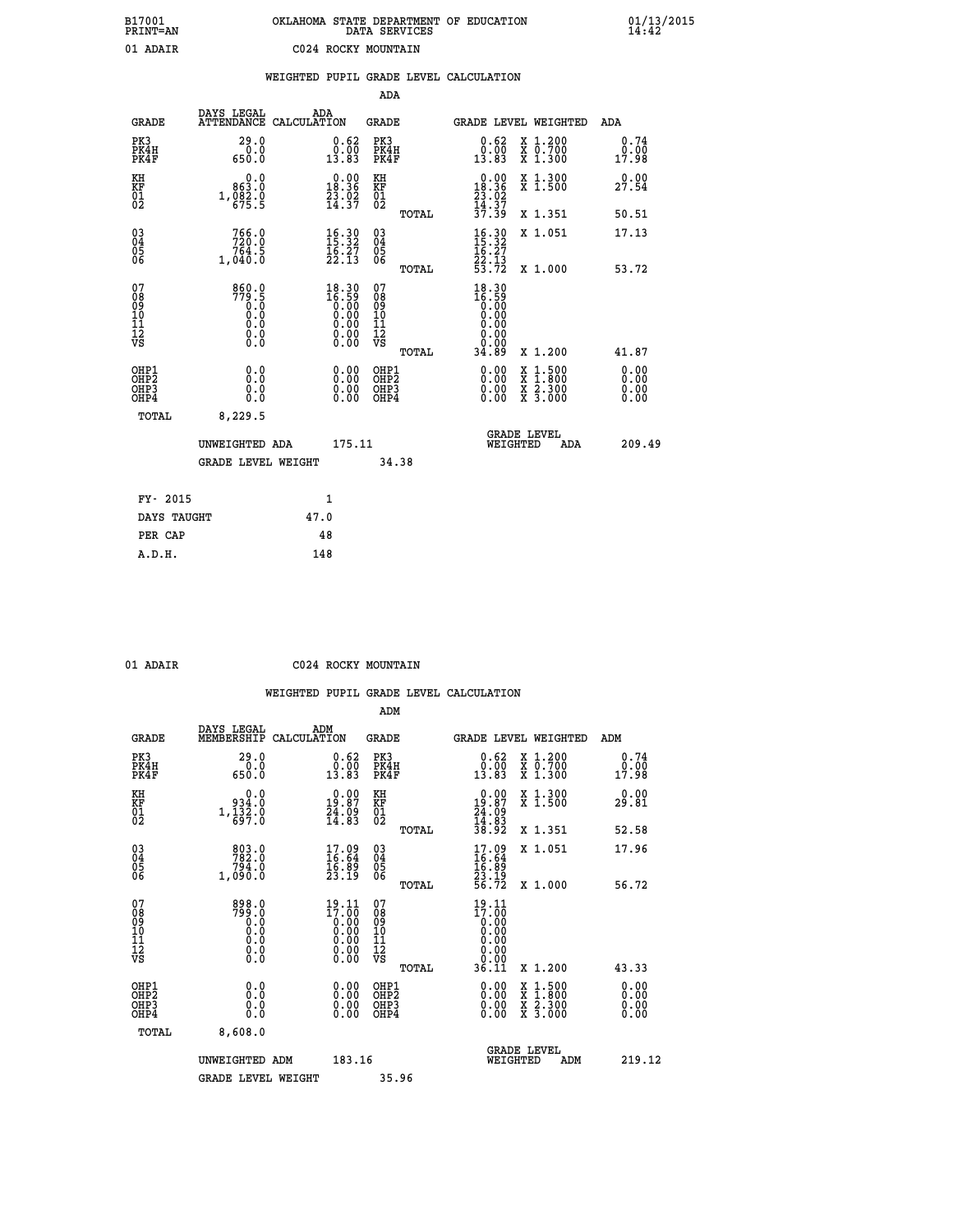| OKLAHOMA STATE DEPARTMENT OF EDUCATION<br>DATA SERVICES |  |
|---------------------------------------------------------|--|
| C028 ZION                                               |  |

# **WEIGHTED PUPIL GRADE LEVEL CALCULATION**

|                                                                    |                                                                                                       |                                                                                                 | ADA                                                 |       |                                                                                |                                          |                              |
|--------------------------------------------------------------------|-------------------------------------------------------------------------------------------------------|-------------------------------------------------------------------------------------------------|-----------------------------------------------------|-------|--------------------------------------------------------------------------------|------------------------------------------|------------------------------|
| <b>GRADE</b>                                                       | DAYS LEGAL<br>ATTENDANCE CALCULATION                                                                  | ADA                                                                                             | <b>GRADE</b>                                        |       |                                                                                | GRADE LEVEL WEIGHTED                     | <b>ADA</b>                   |
| PK3<br>PK4H<br>PK4F                                                | 176.0<br>0.0<br>1,334.0                                                                               | $\begin{smallmatrix} 4.00\\ 0.00\\ 30.32 \end{smallmatrix}$                                     | PK3<br>PK4H<br>PK4F                                 |       | $\begin{smallmatrix} 4.00\\ 0.00\\ 30.32 \end{smallmatrix}$                    | X 1.200<br>X 0.700<br>X 1.300            | 4.80<br>0.00<br>39.42        |
| KH<br>KF<br>01<br>02                                               | 0.0<br>1,355:0<br>2,482:0<br>1,402:0                                                                  | $\begin{smallmatrix} 0.00\\ 30.80\\ 56.41\\ 31.86 \end{smallmatrix}$                            | KH<br>KF<br>01<br>02                                |       | $\begin{smallmatrix} 0.00\\ 30.80\\ 56.41\\ 31.86\\ 88.27 \end{smallmatrix}$   | X 1.300<br>X 1.500                       | 0.00<br>46.20                |
|                                                                    |                                                                                                       |                                                                                                 |                                                     | TOTAL |                                                                                | X 1.351                                  | 119.25                       |
| $\begin{smallmatrix} 03 \\[-4pt] 04 \end{smallmatrix}$<br>Ŏ5<br>06 | $1, 209.0$<br>$1, 576.0$<br>$1, 510.0$<br>$1, 394.0$                                                  | $\begin{smallmatrix} 27.48\\ 35.82\\ 34.32\\ 31.68 \end{smallmatrix}$                           | $\begin{array}{c} 03 \\ 04 \\ 05 \\ 06 \end{array}$ | TOTAL | $\begin{smallmatrix} 27.48\\ 35.82\\ 34.32\\ 31.68\\ 101.82 \end{smallmatrix}$ | X 1.051<br>X 1.000                       | 28.88<br>101.82              |
|                                                                    |                                                                                                       |                                                                                                 | 07                                                  |       | 27.75                                                                          |                                          |                              |
| 07<br>08<br>09<br>101<br>11<br>12<br>VS                            | $\begin{smallmatrix} 1,221.0\\ 1,215.0\\ 0.0\\ 0.0\\ 0.0\\ 0.0\\ 0.0\\ 0.0\\ 0.0\\ \end{smallmatrix}$ | $\begin{smallmatrix} 27.75\\ 27.61\\ 0.00\\ 0.00\\ 0.00\\ 0.00\\ 0.00\\ 0.00 \end{smallmatrix}$ | 08<br>09<br>11<br>11<br>12<br>VS                    | TOTAL | $27.61$<br>0.00<br>0.00<br>0.00<br>0.00<br>0.00<br>55.36                       | X 1.200                                  | 66.43                        |
| OHP1<br>OHP <sub>2</sub><br>OH <sub>P3</sub><br>OHP4               | 0.0<br>0.0<br>0.0                                                                                     | 0.00<br>$\begin{smallmatrix} 0.00 \ 0.00 \end{smallmatrix}$                                     | OHP1<br>OHP <sub>2</sub><br>OHP <sub>3</sub>        |       | 0.00<br>0.00                                                                   | X 1:500<br>X 1:800<br>X 2:300<br>X 3:000 | 0.00<br>0.00<br>0.00<br>0.00 |
| TOTAL                                                              | 14,874.0                                                                                              |                                                                                                 |                                                     |       |                                                                                |                                          |                              |
|                                                                    | UNWEIGHTED ADA                                                                                        | 338.05                                                                                          |                                                     |       |                                                                                | <b>GRADE LEVEL</b><br>WEIGHTED<br>ADA    | 406.80                       |
|                                                                    | <b>GRADE LEVEL WEIGHT</b>                                                                             |                                                                                                 |                                                     | 68.75 |                                                                                |                                          |                              |
| FY- 2015                                                           |                                                                                                       | 1                                                                                               |                                                     |       |                                                                                |                                          |                              |
| DAYS TAUGHT                                                        |                                                                                                       | 44.0                                                                                            |                                                     |       |                                                                                |                                          |                              |
| PER CAP                                                            |                                                                                                       | 33                                                                                              |                                                     |       |                                                                                |                                          |                              |

| 01 ADAIR | C028 ZION |  |
|----------|-----------|--|
|          |           |  |

 **A.D.H. 338**

 **B17001<br>PRINT=AN<br>01 ADAIR** 

|                                                    |                                                      |                    |                                                                                                              |                                              |       | WEIGHTED PUPIL GRADE LEVEL CALCULATION                                         |                                |                                          |                               |  |
|----------------------------------------------------|------------------------------------------------------|--------------------|--------------------------------------------------------------------------------------------------------------|----------------------------------------------|-------|--------------------------------------------------------------------------------|--------------------------------|------------------------------------------|-------------------------------|--|
|                                                    |                                                      |                    |                                                                                                              | ADM                                          |       |                                                                                |                                |                                          |                               |  |
| <b>GRADE</b>                                       | DAYS LEGAL<br>MEMBERSHIP                             | ADM<br>CALCULATION |                                                                                                              | <b>GRADE</b>                                 |       | GRADE LEVEL WEIGHTED                                                           |                                |                                          | ADM                           |  |
| PK3<br>PK4H<br>PK4F                                | 176.0<br>1,357.0                                     |                    | $\begin{smallmatrix} 4.00\\ 0.00\\ 30.84 \end{smallmatrix}$                                                  | PK3<br>PK4H<br>PK4F                          |       | $\begin{smallmatrix} 4.00\\ 0.00\\ 30.84 \end{smallmatrix}$                    |                                | X 1.200<br>X 0.700<br>X 1.300            | 4.80<br>0.00<br>40.09         |  |
| KH<br>KF<br>01<br>02                               | $1,385.0$<br>$2,569.0$<br>$1,444.0$                  |                    | $\begin{smallmatrix} 0.00\\ 31.48\\ 58.39\\ 32.82 \end{smallmatrix}$                                         | KH<br>KF<br>01<br>02                         |       | $\begin{smallmatrix} 0.00\\ 31.48\\ 58.39\\ 32.82\\ 91.21 \end{smallmatrix}$   |                                | X 1.300<br>X 1.500                       | 0.00<br>47.22                 |  |
|                                                    |                                                      |                    |                                                                                                              |                                              | TOTAL |                                                                                |                                | X 1.351                                  | 123.22                        |  |
| $\begin{matrix} 03 \\ 04 \\ 05 \\ 06 \end{matrix}$ | 1, 247.0<br>$\frac{1}{1}, \frac{5}{4}$ 52.0          |                    | $28.34$<br>$36.43$<br>$34.77$<br>$33.00$                                                                     | 03<br>04<br>05<br>06                         |       | $\begin{smallmatrix} 28.34\\ 36.43\\ 34.77\\ 33.00\\ 104.20 \end{smallmatrix}$ |                                | X 1.051                                  | 29.79                         |  |
| 07                                                 |                                                      |                    |                                                                                                              |                                              | TOTAL |                                                                                |                                | X 1.000                                  | 104.20                        |  |
| 0890112<br>1112<br>VS                              | $1,263.0$<br>$1,276.0$<br>0.0<br>0.0<br>Ō.Ō<br>$\S.$ |                    | 28.70<br>29.00<br>0.00<br>0.00<br>0.00<br>$\begin{smallmatrix} 0.00 & 0.00 \\ 0.00 & 0.00 \end{smallmatrix}$ | 07<br>08901112<br>1112<br>VS                 |       | 28.70<br>29.00<br>0.00<br>0.00<br>0.00<br>0.00                                 |                                |                                          |                               |  |
|                                                    |                                                      |                    |                                                                                                              |                                              | TOTAL | 57.70                                                                          |                                | X 1.200                                  | 69.24                         |  |
| OHP1<br>OHP <sub>2</sub><br>OHP3<br>OHP4           | 0.0<br>0.000                                         |                    | $0.00$<br>$0.00$<br>0.00                                                                                     | OHP1<br>OHP <sub>2</sub><br>OHP <sub>3</sub> |       | 0.00<br>0.00<br>0.00                                                           |                                | X 1:500<br>X 1:800<br>X 2:300<br>X 3:000 | 0.00<br>Ō. ŌŌ<br>0.00<br>0.00 |  |
| TOTAL                                              | 15,302.0                                             |                    |                                                                                                              |                                              |       |                                                                                |                                |                                          |                               |  |
|                                                    | UNWEIGHTED ADM                                       |                    | 347.77                                                                                                       |                                              |       |                                                                                | <b>GRADE LEVEL</b><br>WEIGHTED | ADM                                      | 418.56                        |  |
|                                                    | <b>GRADE LEVEL WEIGHT</b>                            |                    |                                                                                                              | 70.79                                        |       |                                                                                |                                |                                          |                               |  |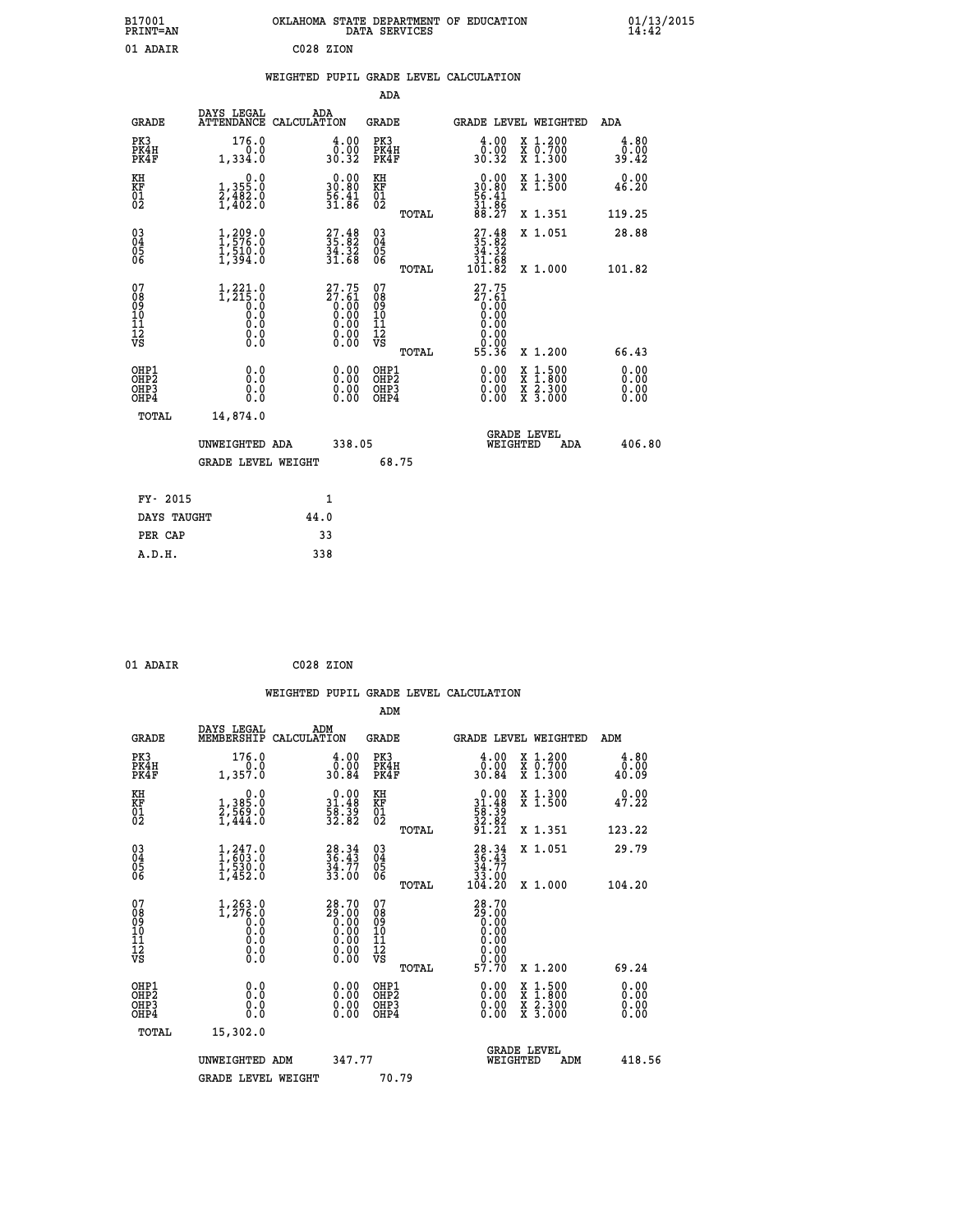| B17001<br>PRINT=AN                       |                                                                         | OKLAHOMA STATE DEPARTMENT OF EDUCATION                                                                 | DATA SERVICES                                        |                                                                                    |                                                                                                                                      | $01/13/2015$<br>14:42        |  |
|------------------------------------------|-------------------------------------------------------------------------|--------------------------------------------------------------------------------------------------------|------------------------------------------------------|------------------------------------------------------------------------------------|--------------------------------------------------------------------------------------------------------------------------------------|------------------------------|--|
| 01 ADAIR                                 |                                                                         | C029 DAHLONEGAH                                                                                        |                                                      |                                                                                    |                                                                                                                                      |                              |  |
|                                          |                                                                         | WEIGHTED PUPIL GRADE LEVEL CALCULATION                                                                 |                                                      |                                                                                    |                                                                                                                                      |                              |  |
|                                          |                                                                         |                                                                                                        | ADA                                                  |                                                                                    |                                                                                                                                      |                              |  |
| <b>GRADE</b>                             | DAYS LEGAL                                                              | ADA<br>ATTENDANCE CALCULATION                                                                          | GRADE                                                |                                                                                    | GRADE LEVEL WEIGHTED                                                                                                                 | ADA                          |  |
| PK3<br>PK4H<br>PK4F                      | 237.0<br>0.0<br>655.0                                                   | 5.64<br>0.00<br>15.60                                                                                  | PK3<br>PK4H<br>PK4F                                  | 5.64<br>0.00<br>15.60                                                              | X 1.200<br>X 0.700<br>X 1.300                                                                                                        | 6.77<br>0.00<br>20.28        |  |
| KH<br>KF<br>$\frac{01}{02}$              | 243.0<br>$445.0$<br>$496.0$                                             | $\frac{0.00}{5.79}$<br>$\frac{10.60}{11.81}$                                                           | KH<br><b>KF</b><br>01<br>02                          | $\frac{0.00}{5.79}$<br>$\frac{10.60}{11.81}$                                       | X 1.300<br>X 1.500                                                                                                                   | 0.00<br>8.69                 |  |
|                                          |                                                                         |                                                                                                        | <b>TOTAL</b>                                         | 22.41                                                                              | X 1.351                                                                                                                              | 30.28                        |  |
| 03<br>04<br>05<br>06                     | 521.0<br>446.0<br>652.0                                                 | $\begin{smallmatrix} 12.40\\ 12.62\\ 10.62\\ 15.52 \end{smallmatrix}$                                  | $\begin{matrix} 03 \\ 04 \\ 05 \\ 06 \end{matrix}$   | $\frac{12.40}{12.62}$<br>10.62<br>$\frac{15.52}{38.76}$                            | X 1.051                                                                                                                              | 13.03                        |  |
| 07                                       | 449.0                                                                   |                                                                                                        | <b>TOTAL</b><br>07                                   |                                                                                    | X 1.000                                                                                                                              | 38.76                        |  |
| 08<br>09<br>11<br>11<br>12<br>VS         | 443.0<br>Ŏ.Ŏ<br>$\begin{smallmatrix} 0.5 \ 0.0 \ 0.0 \end{smallmatrix}$ | $\begin{smallmatrix} 10.69 \\ 10.55 \\ 0.00 \\ 0.00 \\ 0.00 \\ 0.00 \\ 0.00 \\ 0.00 \end{smallmatrix}$ | 08<br>09<br>10<br>$\frac{11}{12}$<br>$\frac{12}{18}$ | $\begin{smallmatrix} 10.69\ 10.55\ 0.00 \end{smallmatrix}$<br>0.00<br>0.00<br>0.00 |                                                                                                                                      |                              |  |
|                                          |                                                                         |                                                                                                        | TOTAL                                                | 21.24                                                                              | X 1.200                                                                                                                              | 25.49                        |  |
| OHP1<br>OHP <sub>2</sub><br>OHP3<br>OHP4 | 0.0<br>0.0<br>0.0                                                       | 0.00<br>$\begin{smallmatrix} 0.00 \ 0.00 \end{smallmatrix}$                                            | OHP1<br>OH <sub>P</sub> 2<br>OHP3<br>OHP4            | 0.00<br>0.00<br>0.00                                                               | $\begin{smallmatrix} \mathtt{X} & 1 & 500 \\ \mathtt{X} & 1 & 800 \\ \mathtt{X} & 2 & 300 \\ \mathtt{X} & 3 & 000 \end{smallmatrix}$ | 0.00<br>0.00<br>0.00<br>0.00 |  |
| TOTAL                                    | 5,117.0                                                                 |                                                                                                        |                                                      |                                                                                    |                                                                                                                                      |                              |  |
|                                          | UNWEIGHTED ADA                                                          | 121.84                                                                                                 |                                                      | WEIGHTED                                                                           | <b>GRADE LEVEL</b><br>ADA                                                                                                            | 143.30                       |  |
|                                          | <b>GRADE LEVEL WEIGHT</b>                                               |                                                                                                        | 21.46                                                |                                                                                    |                                                                                                                                      |                              |  |
| FY- 2015                                 |                                                                         | 1                                                                                                      |                                                      |                                                                                    |                                                                                                                                      |                              |  |
| DAYS TAUGHT                              |                                                                         | 42.0                                                                                                   |                                                      |                                                                                    |                                                                                                                                      |                              |  |
| PER CAP                                  |                                                                         | 33                                                                                                     |                                                      |                                                                                    |                                                                                                                                      |                              |  |

| 01 ADAIR | C029 DAHLONEGAH |
|----------|-----------------|

 **WEIGHTED PUPIL GRADE LEVEL CALCULATION ADM DAYS LEGAL ADM GRADE MEMBERSHIP CALCULATION GRADE GRADE LEVEL WEIGHTED ADM PK3 237.0 5.64 PK3 5.64 X 1.200 6.77 PK4H 0.0 0.00 PK4H 0.00 X 0.700 0.00 PK4F 655.0 15.60 PK4F 15.60 X 1.300 20.28 KH 0.0 0.00 KH 0.00 X 1.300 0.00 KF 256.0 6.10 KF 6.10 X 1.500 9.15 01 477.0 11.36 01 11.36**  $\begin{array}{cccc} 02 & 511.0 & 12.17 & 02 \end{array}$  **TOTAL 23.53 X 1.351 31.79 03 547.0 13.02 03 13.02 X 1.051 13.68 04 543.0 12.93 04 12.93 05 456.0 10.86 05 10.86** 06 680.0 16.19 06 <sub>memax</sub> 16.19  **TOTAL 39.98 X 1.000 39.98 07 465.0 11.07 07 11.07 08 462.0 11.00 08 11.00 03 0.00 0.00 0.000 0.000 10 0.0 0.00 10 0.00 11 0.0 0.00 11 0.00 12 0.0 0.00 12 0.00 VS 0.0 0.00 VS 0.00 TOTAL 22.07 X 1.200 26.48 OHE1 0.00 0.00 0.000 OHE1 0.00 X 1.500 0.00 OHES 0.0 0.0 0.00 OHES 0.00 X 1.800 0.00 OHP3 0.0 0.00 OHP3 0.00 X 2.300 0.00 OHP4 0.0 0.00 OHP4 0.00 X 3.000 0.00 TOTAL 5,289.0 GRADE LEVEL UNWEIGHTED ADM 125.94 WEIGHTED ADM 148.13** GRADE LEVEL WEIGHT 22.19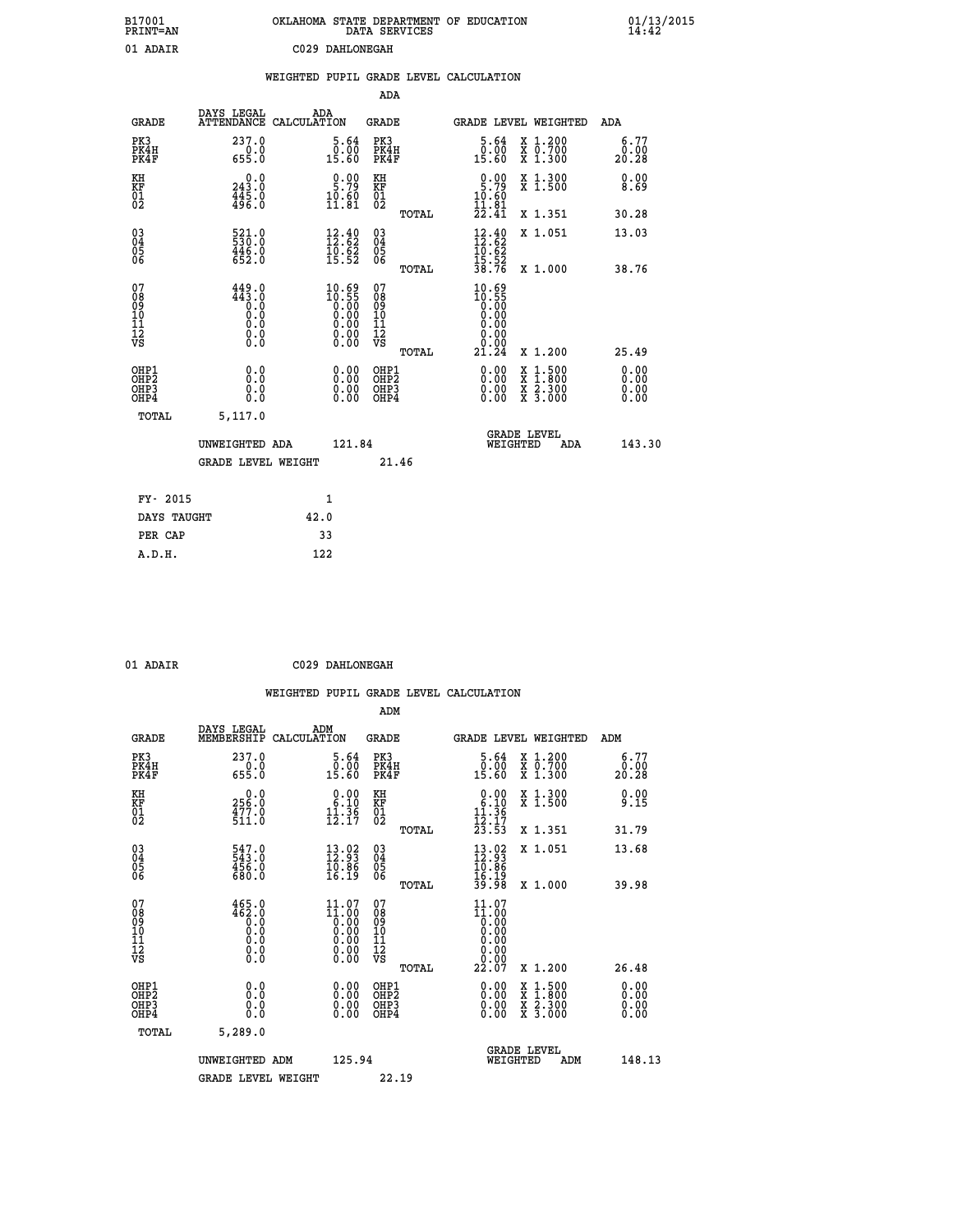| B17001<br>PRINT=AN                                       |                                                     |                                                    |                                                    |       | OKLAHOMA STATE DEPARTMENT OF EDUCATION DATA SERVICES                 |                                                                                                                                           | $01/13/2015$<br>14:42        |  |
|----------------------------------------------------------|-----------------------------------------------------|----------------------------------------------------|----------------------------------------------------|-------|----------------------------------------------------------------------|-------------------------------------------------------------------------------------------------------------------------------------------|------------------------------|--|
| 01 ADAIR                                                 |                                                     | C032 GREASY                                        |                                                    |       |                                                                      |                                                                                                                                           |                              |  |
|                                                          |                                                     |                                                    |                                                    |       | WEIGHTED PUPIL GRADE LEVEL CALCULATION                               |                                                                                                                                           |                              |  |
|                                                          |                                                     |                                                    | <b>ADA</b>                                         |       |                                                                      |                                                                                                                                           |                              |  |
| <b>GRADE</b>                                             | DAYS LEGAL<br>ATTENDANCE CALCULATION                | ADA                                                | GRADE                                              |       |                                                                      | GRADE LEVEL WEIGHTED                                                                                                                      | <b>ADA</b>                   |  |
| PK3<br>PK4H<br>PK4F                                      | 226.5<br>0.0<br>141.5                               | 5.39<br>$\frac{0.00}{3.37}$                        | PK3<br>PK4H<br>PK4F                                |       | 5.39<br>$\frac{0.00}{3.37}$                                          | X 1.200<br>X 0.700<br>X 1.300                                                                                                             | 6.47<br>0.00<br>4.38         |  |
| KH<br>KF<br>01<br>02                                     | 0.0<br>$463.5$<br>$442.5$<br>$331.5$                | $0.00$<br>11.04<br>$\frac{1}{7}$ $\frac{5}{8}$     | KH<br>KF<br>01<br>02                               |       | $0.00$<br>11.04<br>10.54                                             | X 1.300<br>X 1.500                                                                                                                        | 0.00<br>16.56                |  |
|                                                          |                                                     |                                                    |                                                    | TOTAL | $\begin{array}{c} -7.85 \\ 18.43 \end{array}$                        | X 1.351                                                                                                                                   | 24.90                        |  |
| 03<br>04<br>05<br>06                                     | $393.9$<br>$283.5$<br>$\frac{470.0}{300.0}$         | 2.36<br>$1\overline{1}\cdot 1\overline{9}\cdot 14$ | $\begin{matrix} 03 \\ 04 \\ 05 \\ 06 \end{matrix}$ |       | $2.36$<br>6.75<br>11.19                                              | X 1.051                                                                                                                                   | 9.84                         |  |
|                                                          |                                                     |                                                    |                                                    | TOTAL | $\frac{7}{25}.\overline{14}$<br>25.08                                | X 1.000                                                                                                                                   | 25.08                        |  |
| 07<br>08<br>09<br>11<br>11<br>12<br>VS                   | 377.0<br>$\frac{242.5}{0.0}$<br>0.0<br>0.0<br>$\S.$ | $8.98\n5.77\n0.00\n0.00\n0.00\n0.00\n0.00$         | 07<br>08<br>09<br>11<br>11<br>12<br>VS             | TOTAL | 8.98<br>$\frac{5.77}{0.00}$<br>0.00<br>0.00<br>0.00<br>0.00<br>14.75 | X 1.200                                                                                                                                   | 17.70                        |  |
| OHP1<br>OHP2<br>OH <sub>P3</sub><br>OHP4<br><b>TOTAL</b> | 0.0<br>Ŏ.Ō<br>0.0<br>0.0<br>3,671.5                 | $0.00$<br>$0.00$<br>0.00                           | OHP1<br>OHP2<br>OHP3<br>OHP4                       |       | 0.00<br>0.00<br>0.00                                                 | $\begin{smallmatrix} \mathtt{X} & 1\cdot500\\ \mathtt{X} & 1\cdot800\\ \mathtt{X} & 2\cdot300\\ \mathtt{X} & 3\cdot000 \end{smallmatrix}$ | 0.00<br>0.00<br>0.00<br>0.00 |  |
|                                                          | UNWEIGHTED ADA<br><b>GRADE LEVEL WEIGHT</b>         | 87.42                                              | 17.51                                              |       |                                                                      | GRADE LEVEL<br>WEIGHTED<br>ADA                                                                                                            | 104.93                       |  |

| FY- 2015    |      |
|-------------|------|
| DAYS TAUGHT | 42.0 |
| PER CAP     | 84   |
| A.D.H.      | 80   |
|             |      |

| 01 ADAIR |  | C032 GREASY |
|----------|--|-------------|
|----------|--|-------------|

 **WEIGHTED PUPIL GRADE LEVEL CALCULATION ADM DAYS LEGAL ADM GRADE MEMBERSHIP CALCULATION GRADE GRADE LEVEL WEIGHTED ADM PK3 263.0 6.26 PK3 6.26 X 1.200 7.51 PK4H 0.0 0.00 PK4H 0.00 X 0.700 0.00 PK4F 148.0 3.52 PK4F 3.52 X 1.300 4.58 KH 0.0 0.00 KH 0.00 X 1.300 0.00 KF 492.0 11.71 KF 11.71 X 1.500 17.57 01 460.0 10.95 01 10.95**  $02$   $349.0$   $8.31$   $02$   $52\frac{1}{2}$  **TOTAL 19.26 X 1.351 26.02 03 420.0 10.00 03 10.00 X 1.051 10.51 04 308.0 7.33 04 7.33 05 519.0 12.36 05 12.36 06 332.0 7.90 06 7.90 TOTAL 27.59 X 1.000 27.59 07** 408.0 9.71 07 9.71  **08 252.0 6.00 08 6.00 03 0.00 0.00 0.000 0.000 10 0.0 0.00 10 0.00 11 0.0 0.00 11 0.00 12 0.0 0.00 12 0.00 VS** 0.0 0.00 VS 0.00 0.00 0.00  $\begin{array}{cccc} 408.0 & 9.71 & 07 & 9.71 & 17.71 & 17.71 & 17.71 & 18.71 & 19.71 & 19.71 & 19.71 & 19.71 & 19.71 & 19.71 & 19.71 & 19.71 & 19.71 & 19.71 & 19.71 & 19.71 & 19.71 & 19.71 & 19.71 & 19.71 & 19.71 & 19.71 & 19.71 & 19.71 & 19.71 & 19.71 & 19.71 &$  **OHP1 0.0 0.00 OHP1 0.00 X 1.500 0.00 OHP2 0.0 0.00 OHP2 0.00 X 1.800 0.00 OHP3 0.0 0.00 OHP3 0.00 X 2.300 0.00 OHP4 0.0 0.00 OHP4 0.00 X 3.000 0.00 TOTAL 3,951.0 GRADE LEVEL UNWEIGHTED ADM 94.05 WEIGHTED ADM 112.63** GRADE LEVEL WEIGHT 18.58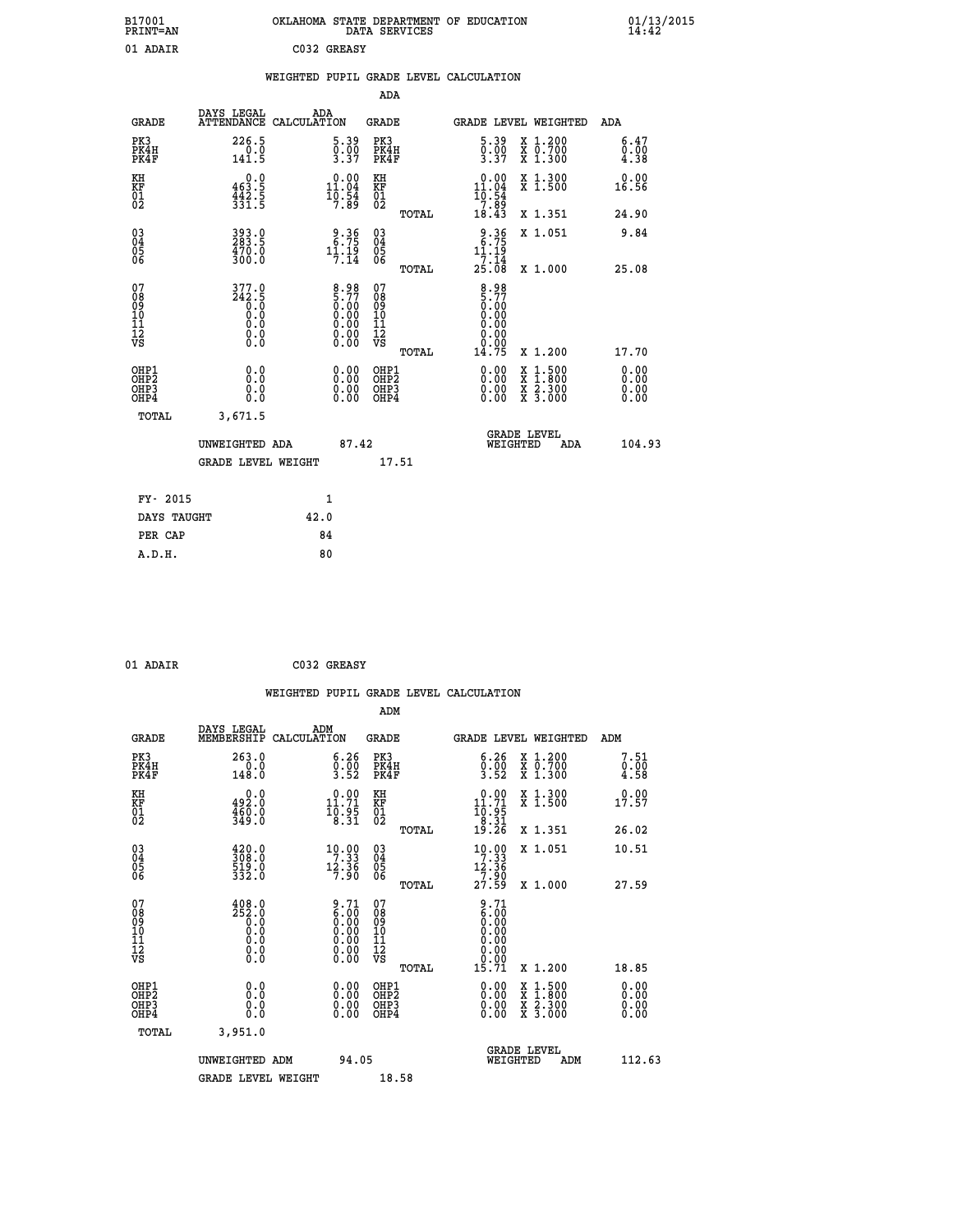| B17001<br>PRINT=AN                        |                                                                                                      |            |                                                                       |                                                              | DATA SERVICES | OKLAHOMA STATE DEPARTMENT OF EDUCATION                                      |                                                                                          | $01/13/2015$<br>14:42        |
|-------------------------------------------|------------------------------------------------------------------------------------------------------|------------|-----------------------------------------------------------------------|--------------------------------------------------------------|---------------|-----------------------------------------------------------------------------|------------------------------------------------------------------------------------------|------------------------------|
| 01 ADAIR                                  |                                                                                                      | I004 WATTS |                                                                       |                                                              |               |                                                                             |                                                                                          |                              |
|                                           |                                                                                                      |            |                                                                       |                                                              |               | WEIGHTED PUPIL GRADE LEVEL CALCULATION                                      |                                                                                          |                              |
|                                           |                                                                                                      |            |                                                                       | ADA                                                          |               |                                                                             |                                                                                          |                              |
| <b>GRADE</b>                              | DAYS LEGAL<br>ATTENDANCE CALCULATION                                                                 | ADA        |                                                                       | GRADE                                                        |               |                                                                             | GRADE LEVEL WEIGHTED                                                                     | ADA                          |
| PK3<br>PK4H<br>PK4F                       | 10.0<br>0.0<br>222.0                                                                                 |            | 0.22<br>$\frac{0.00}{4.93}$                                           | PK3<br>PK4H<br>PK4F                                          |               | 0.22<br>$\frac{0}{4}$ : $\frac{0}{9}$ 3                                     | X 1.200<br>X 0.700<br>X 1.300                                                            | 0.26<br>0.00<br>6.41         |
| KH<br>KF<br>01<br>02                      | 0.0<br>1,201.5<br>$1,\overline{0}\overline{4}\overline{4}\cdot\overline{5}$                          |            | 26.70<br>$\frac{23}{18}$ : $\frac{21}{22}$                            | KH<br><b>KF</b><br>01<br>02                                  |               | $26.00$<br>26.70<br>$\frac{23}{18}$ $\cdot\frac{21}{22}$                    | X 1.300<br>X 1.500                                                                       | 0.00<br>40.05                |
|                                           |                                                                                                      |            |                                                                       |                                                              | TOTAL         | 41.43                                                                       | X 1.351                                                                                  | 55.97                        |
| $^{03}_{04}$<br>Ŏ5<br>06                  | $304.5$<br>$878.0$<br>$1,045.5$<br>$1,244.5$                                                         |            | $\begin{smallmatrix} 20.10\\ 19.51\\ 23.23\\ 27.66 \end{smallmatrix}$ | $03\overline{4}$<br>$\begin{matrix} 0.5 \\ 0.6 \end{matrix}$ |               | 20.10<br>19:51<br>23.23<br>27.66                                            | X 1.051                                                                                  | 21.13                        |
|                                           |                                                                                                      |            |                                                                       |                                                              | TOTAL         | 70.40                                                                       | X 1.000                                                                                  | 70.40                        |
| 07<br>08<br>09<br>11<br>11<br>12<br>VS    | $1,024.0$<br>$1,619.0$<br>$1,196.5$<br>$\overline{1}$ , $\overline{1}$ 10.0<br>$1, 250.5$<br>1,250.5 |            | 22.76<br>35.98<br>26.59<br>24.67<br>19.34<br>17.79<br>0.00            | 07<br>08<br>09<br>10<br>īĭ<br>12<br>VS                       | TOTAL         | 22.76<br>35.98<br>26.59<br>24.67<br>19.34<br>$\frac{27.79}{0.00}$<br>157.13 | X 1.200                                                                                  | 188.56                       |
| OHP1<br>OH <sub>P</sub> 2<br>OHP3<br>OHP4 | 0.0<br>0.0<br>0.0                                                                                    |            | 0.00<br>$\begin{smallmatrix} 0.00 \ 0.00 \end{smallmatrix}$           | OHP1<br>OH <sub>P</sub> 2<br>OHP3<br>OHP4                    |               | 0.00<br>0.00<br>0.00                                                        | $\begin{smallmatrix} x & 1.500 \\ x & 1.800 \\ x & 2.300 \\ x & 3.000 \end{smallmatrix}$ | 0.00<br>0.00<br>0.00<br>0.00 |
| TOTAL                                     | 14,441.0                                                                                             |            |                                                                       |                                                              |               |                                                                             |                                                                                          |                              |
|                                           | UNWEIGHTED ADA                                                                                       |            | 320.91                                                                |                                                              |               |                                                                             | <b>GRADE LEVEL</b><br>WEIGHTED<br>ADA                                                    | 382.78                       |
|                                           | <b>GRADE LEVEL WEIGHT</b>                                                                            |            |                                                                       |                                                              | 61.87         |                                                                             |                                                                                          |                              |
| FY- 2015                                  |                                                                                                      | 1          |                                                                       |                                                              |               |                                                                             |                                                                                          |                              |
| DAYS TAUGHT                               |                                                                                                      | 45.0       |                                                                       |                                                              |               |                                                                             |                                                                                          |                              |
| PER CAP                                   |                                                                                                      | 57         |                                                                       |                                                              |               |                                                                             |                                                                                          |                              |

| 01 ADAIR | I004 WATTS |
|----------|------------|

 **WEIGHTED PUPIL GRADE LEVEL CALCULATION ADM DAYS LEGAL ADM GRADE MEMBERSHIP CALCULATION GRADE GRADE LEVEL WEIGHTED ADM PK3 10.0 0.22 PK3 0.22 X 1.200 0.26 PK4H 0.0 0.00 PK4H 0.00 X 0.700 0.00 PK4F 265.0 5.89 PK4F 5.89 X 1.300 7.66 KH 0.0 0.00 KH 0.00 X 1.300 0.00 KF 1,268.0 28.18 KF 28.18 X 1.500 42.27** 01 1,119.0 24.87 01 24.87<br>02 18.84 02 <sub>nomaa</sub> 18.94  **TOTAL 43.71 X 1.351 59.05 03 952.0 21.16 03 21.16 X 1.051 22.24 04 905.0 20.11 04 20.11 05 1,094.0 24.31 05 24.31 06 1,299.0 28.87 06 28.87 TOTAL 73.29 X 1.000 73.29**  $\begin{array}{cccc} 07 & 1,070.0 & 23.78 & 07 & 23.78 \ 08 & 1,622.0 & 37.69 & 08 & 37.69 \ 10 & 1,175.0 & 26.11 & 10 & 26.11 \ 11 & 915.0 & 26.11 & 10 & 26.11 \ 12 & 913.0 & 29.18 & 12 & 20.13 \ \nabla\mathbf{S} & 1,313.0 & 20.13 & 12 & 29.18 \end{array}$  **TOTAL 164.89 X 1.200 197.87 OHP1 0.0 0.00 OHP1 0.00 X 1.500 0.00 OHP2 0.0 0.00 OHP2 0.00 X 1.800 0.00 OHP3 0.0 0.00 OHP3 0.00 X 2.300 0.00 OHP4 0.0 0.00 OHP4 0.00 X 3.000 0.00 TOTAL 15,180.0 GRADE LEVEL UNWEIGHTED ADM 337.34 WEIGHTED ADM 402.64** GRADE LEVEL WEIGHT 65.30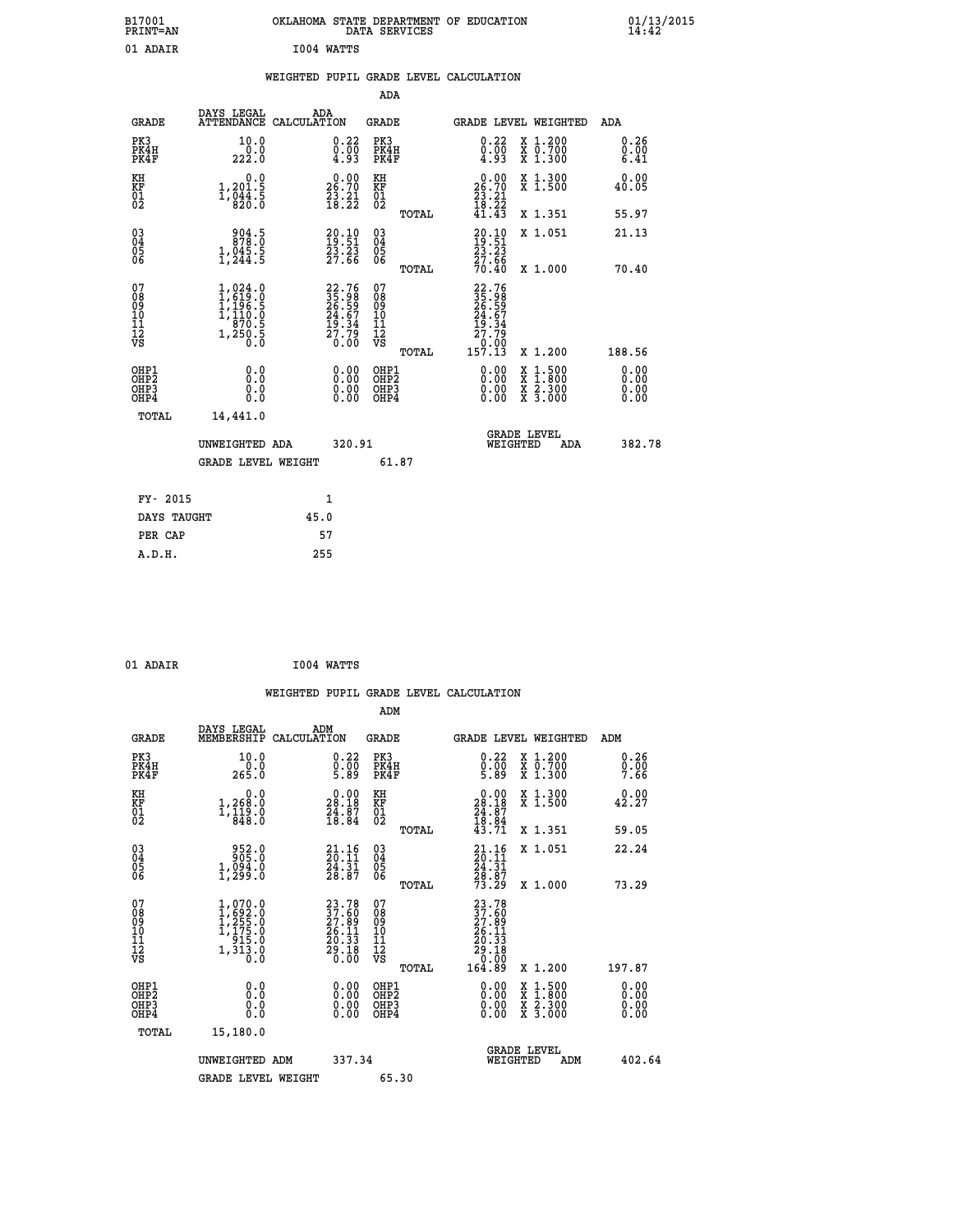| B17001<br>PRINT=AN | OKLAHOMA STATE DEPARTMENT OF EDUCATION<br>DATA SERVICES | 01/13/2015<br>14:42 |
|--------------------|---------------------------------------------------------|---------------------|
| 01 ADAIR           | <b>I011 WESTVILLE</b>                                   |                     |

|  |  | WEIGHTED PUPIL GRADE LEVEL CALCULATION |
|--|--|----------------------------------------|
|  |  |                                        |

|                                                                              |                                                                         |                                                             | ADA                                    |       |                                                                                  |                                                                                                                                           |                               |
|------------------------------------------------------------------------------|-------------------------------------------------------------------------|-------------------------------------------------------------|----------------------------------------|-------|----------------------------------------------------------------------------------|-------------------------------------------------------------------------------------------------------------------------------------------|-------------------------------|
| <b>GRADE</b>                                                                 | DAYS LEGAL                                                              | ADA<br>ATTENDANCE CALCULATION                               | GRADE                                  |       | <b>GRADE LEVEL WEIGHTED</b>                                                      |                                                                                                                                           | ADA                           |
| PK3<br>PK4H<br>PK4F                                                          | 0.0<br>0.0<br>2,735.0                                                   | $\begin{smallmatrix} 0.00\\ 0.00\\ 62.16 \end{smallmatrix}$ | PK3<br>PK4H<br>PK4F                    |       | 0.00<br>ةة.ة<br>62.16                                                            | X 1.200<br>X 0.700<br>X 1.300                                                                                                             | 0.00<br>0.00<br>80.81         |
| KH<br>KF<br>01<br>02                                                         | $\begin{smallmatrix}&&&0.0\\3,502.0\\3,309.5\\4,260.0\end{smallmatrix}$ | $79.59$<br>$75.22$<br>$96.82$                               | KH<br>KF<br>01<br>02                   |       | $79.59$<br>$75.22$<br>$96.82$<br>$172.04$                                        | X 1.300<br>X 1.500                                                                                                                        | 0.00<br>119.39                |
|                                                                              |                                                                         |                                                             |                                        | TOTAL |                                                                                  | X 1.351                                                                                                                                   | 232.43                        |
| $\begin{matrix} 03 \\ 04 \\ 05 \\ 06 \end{matrix}$                           | 3,154.0<br>3,536.0<br>3,601.5<br>2,890.5                                | 71.68<br>80.36<br>81.85<br>65.69                            | 03<br>04<br>05<br>06                   | TOTAL | $\begin{smallmatrix} 71.68\ 80.36 \ 91.95 \end{smallmatrix}$<br>ۆة: 65<br>227.90 | X 1.051<br>X 1.000                                                                                                                        | 75.34<br>227.90               |
| 07<br>08<br>09<br>11<br>11<br>12<br>VS                                       | 3, 849.5<br>3, 462.0<br>3, 545.0<br>3, 632.5<br>3, 634.5<br>2, 904.0    | 87.49<br>78.68<br>80.57<br>82.56<br>82.60<br>66.00<br>66.00 | 07<br>08<br>09<br>11<br>11<br>12<br>VS | TOTAL | 87.49<br>78.68<br>80.57<br>82.56<br>82.60<br>00.38<br>00.00<br>00.77             | X 1.200                                                                                                                                   | 573.48                        |
| OHP1<br>OH <sub>P</sub> <sub>2</sub><br>OH <sub>P3</sub><br>OH <sub>P4</sub> | 0.0<br>0.0<br>0.0                                                       | 0.00<br>$0.00$<br>0.00                                      | OHP1<br>OHP2<br>OHP3<br>OHP4           |       | 0.00<br>0.00<br>0.00                                                             | $\begin{smallmatrix} \mathtt{X} & 1\cdot500\\ \mathtt{X} & 1\cdot800\\ \mathtt{X} & 2\cdot300\\ \mathtt{X} & 3\cdot000 \end{smallmatrix}$ | 0.00<br>Ō. ŌŌ<br>0.00<br>0.00 |
| TOTAL                                                                        | 48,016.0<br>UNWEIGHTED ADA<br><b>GRADE LEVEL WEIGHT</b>                 | 1,091.27                                                    | 218.08                                 |       | WEIGHTED                                                                         | <b>GRADE LEVEL</b><br>ADA                                                                                                                 | 1,309.35                      |
| FY- 2015                                                                     |                                                                         | 1                                                           |                                        |       |                                                                                  |                                                                                                                                           |                               |
| DAYS TAUGHT                                                                  |                                                                         | 44.0                                                        |                                        |       |                                                                                  |                                                                                                                                           |                               |
| PER CAP                                                                      |                                                                         | 68                                                          |                                        |       |                                                                                  |                                                                                                                                           |                               |
| A.D.H.                                                                       |                                                                         | 853                                                         |                                        |       |                                                                                  |                                                                                                                                           |                               |

| 01 ADAIR | <b>IO11 WESTVILLE</b> |
|----------|-----------------------|
|          |                       |

|                                           |                                                                                     |                                                                    |                                                               | ADM                                                 |       |                                                                              |                                          |                       |
|-------------------------------------------|-------------------------------------------------------------------------------------|--------------------------------------------------------------------|---------------------------------------------------------------|-----------------------------------------------------|-------|------------------------------------------------------------------------------|------------------------------------------|-----------------------|
| <b>GRADE</b>                              | DAYS LEGAL<br>MEMBERSHIP                                                            | ADM<br>CALCULATION                                                 |                                                               | <b>GRADE</b>                                        |       |                                                                              | GRADE LEVEL WEIGHTED                     | ADM                   |
| PK3<br>PK4H<br>PK4F                       | 0.0<br>Ō.Ō<br>2,893.Ŏ                                                               |                                                                    | $\begin{smallmatrix} 0.00\\ 0.00\\ 65.75 \end{smallmatrix}$   | PK3<br>PK4H<br>PK4F                                 |       | $\begin{smallmatrix} 0.00\\ 0.00\\ 65.75 \end{smallmatrix}$                  | X 1.200<br>X 0.700<br>X 1.300            | 0.00<br>ŏ.ŏŏ<br>85.48 |
| KH<br>KF<br>01<br>02                      | 0.0<br>$\frac{3}{3}, \frac{722}{49}$ : 0<br>$\frac{4}{4}$ ; 435: 0                  | $\begin{smallmatrix} &0.00\ 84.59\ 78.84\ 100.80\end{smallmatrix}$ |                                                               | KH<br>KF<br>01<br>02                                |       | $\begin{smallmatrix} &0.00\ 84.59\ 78.84\ 100.80\ 179.64\ \end{smallmatrix}$ | X 1.300<br>X 1.500                       | 0.00<br>126.89        |
|                                           |                                                                                     |                                                                    |                                                               |                                                     | TOTAL |                                                                              | X 1.351                                  | 242.69                |
| 03<br>04<br>05<br>06                      | 3,296.0<br>3,668.0<br>3,757.0<br>3,004.0                                            |                                                                    | $74.91$<br>$83.36$<br>$85.39$<br>$68.27$                      | $\begin{array}{c} 03 \\ 04 \\ 05 \\ 06 \end{array}$ |       | $74.91\n83.36\n85.39\n68.27\n237.02$                                         | X 1.051                                  | 78.73                 |
|                                           |                                                                                     |                                                                    |                                                               |                                                     | TOTAL |                                                                              | X 1.000                                  | 237.02                |
| 07<br>08<br>09<br>101<br>11<br>12<br>VS   | $4,063.0$<br>$3,760.0$<br>$3,760.0$<br>$3,818.0$<br>$3,871.0$<br>$3,091.0$<br>$0.0$ |                                                                    | 92.34<br>81.89<br>85.45<br>86.77<br>87.98<br>70.250<br>70.250 | 07<br>08<br>09<br>11<br>11<br>12<br>VS              |       | 92.34<br>81.89<br>85.45<br>86.77<br>86.78<br>70.250<br>70.250<br>504.68      |                                          |                       |
|                                           |                                                                                     |                                                                    |                                                               |                                                     | TOTAL |                                                                              | X 1.200                                  | 605.62                |
| OHP1<br>OHP2<br>OH <sub>P</sub> 3<br>OHP4 |                                                                                     |                                                                    |                                                               | OHP1<br>OHP2<br>OHP <sub>3</sub>                    |       | $0.00$<br>$0.00$<br>0.00                                                     | X 1:500<br>X 1:800<br>X 2:300<br>X 3:000 | 0.00<br>0.00<br>0.00  |
| TOTAL                                     | 50,450.0                                                                            |                                                                    |                                                               |                                                     |       |                                                                              |                                          |                       |
|                                           | UNWEIGHTED                                                                          | ADM                                                                | 1,146.59                                                      |                                                     |       |                                                                              | GRADE LEVEL<br>WEIGHTED<br>ADM           | 1,376.43              |
|                                           | <b>GRADE LEVEL WEIGHT</b>                                                           |                                                                    |                                                               | 229.84                                              |       |                                                                              |                                          |                       |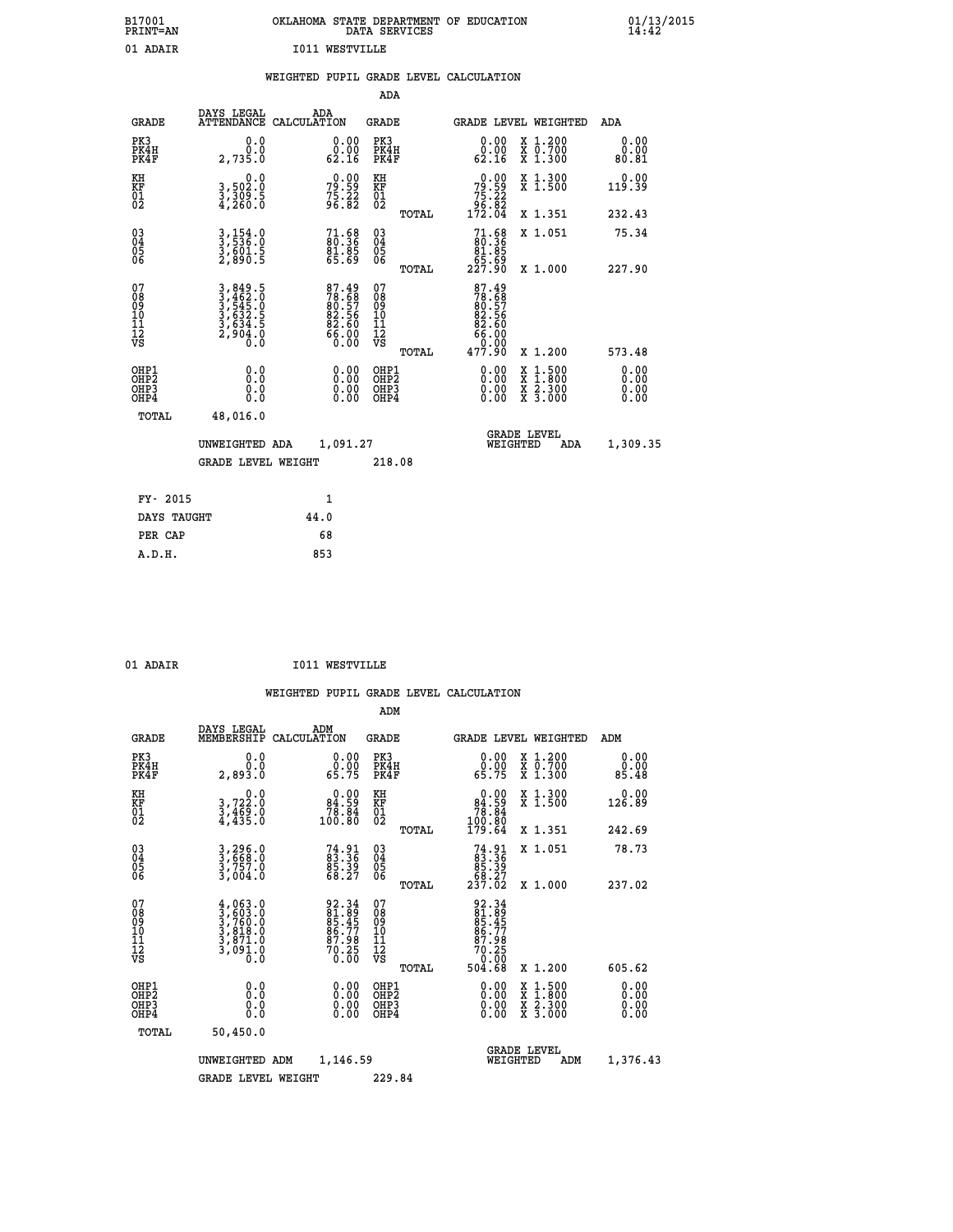| B17001<br>PRINT=AN | OKLAHOMA STATE DEPARTMENT OF EDUCATION<br>DATA SERVICES | $01/13/2015$<br>14:42 |
|--------------------|---------------------------------------------------------|-----------------------|
| 01 ADAIR           | 1025 STILWELL                                           |                       |

# **WEIGHTED PUPIL GRADE LEVEL CALCULATION**

|                                                                  |                                                                           |                                                                                                  | ADA                                    |       |                                                                                                                                          |                                                                                                                                           |                              |
|------------------------------------------------------------------|---------------------------------------------------------------------------|--------------------------------------------------------------------------------------------------|----------------------------------------|-------|------------------------------------------------------------------------------------------------------------------------------------------|-------------------------------------------------------------------------------------------------------------------------------------------|------------------------------|
| <b>GRADE</b>                                                     | DAYS LEGAL                                                                | ADA<br>ATTENDANCE CALCULATION                                                                    | GRADE                                  |       | <b>GRADE LEVEL WEIGHTED</b>                                                                                                              |                                                                                                                                           | ADA                          |
| PK3<br>PK4H<br>PK4F                                              | 139.0<br>2,395.0                                                          | $\begin{smallmatrix} 3.48\ 0.00\\ 9.88 \end{smallmatrix}$                                        | PK3<br>PK4H<br>PK4F                    |       | $3.48$<br>$0.00$<br>59.88                                                                                                                | X 1.200<br>X 0.700<br>X 1.300                                                                                                             | 4.18<br>0.00<br>77.84        |
| KH<br>KF<br>01<br>02                                             | 0.0<br>3,102:0<br>2,961:5<br>2,830:5                                      | $77.55$<br>$74.94$<br>$76.76$                                                                    | KH<br>KF<br>01<br>02                   |       | $77.55$<br>$74.04$<br>$70.76$<br>$144.80$                                                                                                | X 1.300<br>X 1.500                                                                                                                        | 0.00<br>116.33               |
|                                                                  |                                                                           |                                                                                                  |                                        | TOTAL |                                                                                                                                          | X 1.351                                                                                                                                   | 195.62                       |
| $\begin{matrix} 03 \\ 04 \\ 05 \\ 06 \end{matrix}$               | 2,197.5<br>2,350.5<br>2,419.5<br>2,155.0                                  | 54.94<br>58.76<br>60.49<br>53.88                                                                 | 03<br>04<br>05<br>06                   |       | 54.94<br>58.76<br>60.49<br>53.88<br>173.13                                                                                               | X 1.051                                                                                                                                   | 57.74                        |
|                                                                  |                                                                           |                                                                                                  |                                        | TOTAL |                                                                                                                                          | X 1.000                                                                                                                                   | 173.13                       |
| 07<br>08<br>09<br>11<br>11<br>12<br>VS                           | 3,010.5<br>2,812.0<br>6,931.0<br>6,477.5<br>5,477.5<br>6,618.5<br>5,965.0 | $\begin{smallmatrix}75.26\\70.53\\173.65\\137.99\\167.30\\167.30\\151.05\\0.00\end{smallmatrix}$ | 07<br>08<br>09<br>11<br>11<br>12<br>VS | TOTAL | $\begin{array}{r} 75\cdot 26\\ 70\cdot 53\\ 173\cdot 65\\ 137\cdot 99\\ 167\cdot 30\\ 151\cdot 05\\ 0\cdot 00\\ 775\cdot 78 \end{array}$ | X 1.200                                                                                                                                   | 930.94                       |
| OHP1<br>OHP <sub>2</sub><br>OH <sub>P3</sub><br>OH <sub>P4</sub> | 0.0<br>0.0<br>0.0                                                         | 0.00<br>$0.00$<br>0.00                                                                           | OHP1<br>OHP2<br>OHP3<br>OHP4           |       | 0.00<br>0.00<br>0.00                                                                                                                     | $\begin{smallmatrix} \mathtt{X} & 1\cdot500\\ \mathtt{X} & 1\cdot800\\ \mathtt{X} & 2\cdot300\\ \mathtt{X} & 3\cdot000 \end{smallmatrix}$ | 0.00<br>0.00<br>0.00<br>0.00 |
| TOTAL                                                            | 51,365.0                                                                  |                                                                                                  |                                        |       |                                                                                                                                          |                                                                                                                                           |                              |
|                                                                  | UNWEIGHTED ADA                                                            | 1,289.56                                                                                         |                                        |       | WEIGHTED                                                                                                                                 | <b>GRADE LEVEL</b><br>ADA                                                                                                                 | 1,555.78                     |
|                                                                  | <b>GRADE LEVEL WEIGHT</b>                                                 |                                                                                                  | 266.22                                 |       |                                                                                                                                          |                                                                                                                                           |                              |
| FY- 2015                                                         |                                                                           | 1                                                                                                |                                        |       |                                                                                                                                          |                                                                                                                                           |                              |
| DAYS TAUGHT                                                      |                                                                           | 40.0                                                                                             |                                        |       |                                                                                                                                          |                                                                                                                                           |                              |
| PER CAP                                                          |                                                                           | 64                                                                                               |                                        |       |                                                                                                                                          |                                                                                                                                           |                              |
| A.D.H.                                                           |                                                                           | 990                                                                                              |                                        |       |                                                                                                                                          |                                                                                                                                           |                              |
|                                                                  |                                                                           |                                                                                                  |                                        |       |                                                                                                                                          |                                                                                                                                           |                              |

 **A.D.H. 990**

01 ADAIR **I025 STILWELL** 

|                                          |                                                                                     |                    |                                                                                                                                    | ADM                                                 |       |                                                                                                                  |          |                                          |                              |
|------------------------------------------|-------------------------------------------------------------------------------------|--------------------|------------------------------------------------------------------------------------------------------------------------------------|-----------------------------------------------------|-------|------------------------------------------------------------------------------------------------------------------|----------|------------------------------------------|------------------------------|
| <b>GRADE</b>                             | DAYS LEGAL<br>MEMBERSHIP                                                            | ADM<br>CALCULATION |                                                                                                                                    | <b>GRADE</b>                                        |       |                                                                                                                  |          | GRADE LEVEL WEIGHTED                     | ADM                          |
| PK3<br>PK4H<br>PK4F                      | 153.0<br>0.0<br>2,614.0                                                             |                    | $\begin{smallmatrix} 3.83\ 0.00\ 65.35 \end{smallmatrix}$                                                                          | PK3<br>PK4H<br>PK4F                                 |       | $\begin{smallmatrix} 3.83\ 0.00\ 65.35 \end{smallmatrix}$                                                        |          | X 1.200<br>X 0.700<br>X 1.300            | 4.60<br>0.00<br>84.96        |
| KH<br>KF<br>01<br>02                     | 0.0<br>3,281.0<br>3,121.0<br>2,950.0                                                |                    | $\begin{smallmatrix} 0.00\\ 82.03\\ 78.03\\ 73.75 \end{smallmatrix}$                                                               | KH<br>KF<br>01<br>02                                |       | $\begin{smallmatrix}&&0.00\\82.03\\78.03\\73.75\\151.78\end{smallmatrix}$                                        |          | X 1.300<br>X 1.500                       | 0.00<br>123.05               |
|                                          |                                                                                     |                    |                                                                                                                                    |                                                     | TOTAL |                                                                                                                  |          | X 1.351                                  | 205.05                       |
| 03<br>04<br>05<br>06                     | $2, 297.0$<br>$2, 434.0$<br>$2, 522.0$<br>$2, 257.0$                                |                    | 57.43<br>60.85<br>63.05<br>56.43                                                                                                   | $\begin{array}{c} 03 \\ 04 \\ 05 \\ 06 \end{array}$ |       | $\begin{smallmatrix} 57.43\ 60.85\ 63.05\ 65.43\ 180.33 \end{smallmatrix}$                                       |          | X 1.051                                  | 60.36                        |
|                                          |                                                                                     |                    |                                                                                                                                    |                                                     | TOTAL |                                                                                                                  |          | X 1.000                                  | 180.33                       |
| 07<br>08<br>09<br>101<br>11<br>12<br>VS  | $3,181.0$<br>$7,255.0$<br>$7,851.0$<br>$5,861.0$<br>$7,054.0$<br>$6,389.0$<br>$0.0$ |                    | 79.53<br>74.44<br>$\frac{16\overline{1}\cdot\overline{8}\overline{7}}{147.80}$<br>$\frac{178.41}{178.41}$<br>$\frac{161.97}{0.00}$ | 07<br>08<br>09<br>11<br>11<br>12<br>VS              | TOTAL | $79.53$<br>$74.44$<br>$181.87$<br>$147.80$<br>$\begin{array}{c} 178.41 \\ 161.97 \\ -9.00 \end{array}$<br>824.02 |          | X 1.200                                  | 988.82                       |
| OHP1<br>OHP2<br>OHP <sub>3</sub><br>OHP4 | 0.0<br>$\begin{smallmatrix} 0.16 \ 0.0 \end{smallmatrix}$                           |                    |                                                                                                                                    | OHP1<br>OHP2<br>OHP <sub>3</sub>                    |       | $0.00$<br>$0.00$<br>0.00                                                                                         |          | X 1:500<br>X 1:800<br>X 2:300<br>X 3:000 | 0.00<br>0.00<br>0.00<br>0.00 |
| TOTAL                                    | 54,336.0                                                                            |                    |                                                                                                                                    |                                                     |       |                                                                                                                  |          |                                          |                              |
|                                          | UNWEIGHTED                                                                          | ADM                | 1,364.77                                                                                                                           |                                                     |       |                                                                                                                  | WEIGHTED | <b>GRADE LEVEL</b><br>ADM                | 1,647.17                     |
|                                          | <b>GRADE LEVEL WEIGHT</b>                                                           |                    |                                                                                                                                    | 282.40                                              |       |                                                                                                                  |          |                                          |                              |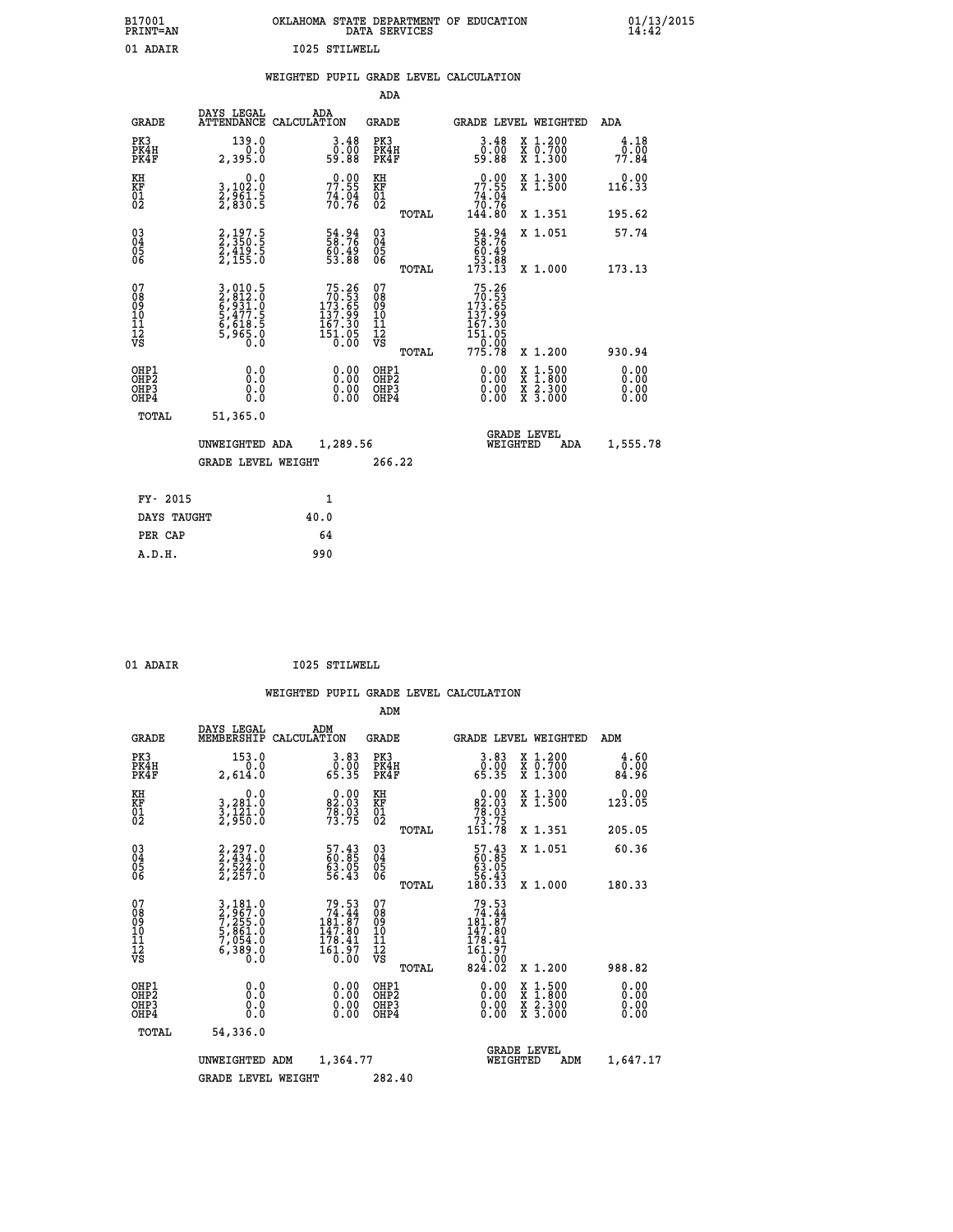| B17001          | OKLAHOMA STATE DEPARTMENT OF EDUCATION |
|-----------------|----------------------------------------|
| <b>PRINT=AN</b> | DATA SERVICES                          |
| 01 ADAIR        | <b>I030 CAVE SPRINGS</b>               |

|                                                    |                                                                                                                                                                                      | WEIGHTED PUPIL GRADE LEVEL CALCULATION                                                                                             |                                       |                                                                                                 |                              |
|----------------------------------------------------|--------------------------------------------------------------------------------------------------------------------------------------------------------------------------------------|------------------------------------------------------------------------------------------------------------------------------------|---------------------------------------|-------------------------------------------------------------------------------------------------|------------------------------|
|                                                    |                                                                                                                                                                                      |                                                                                                                                    | <b>ADA</b>                            |                                                                                                 |                              |
| <b>GRADE</b>                                       | DAYS LEGAL                                                                                                                                                                           | ADA<br>ATTENDANCE CALCULATION                                                                                                      | <b>GRADE</b>                          | GRADE LEVEL WEIGHTED                                                                            | ADA                          |
| PK3<br>PK4H<br>PK4F                                | 0.0<br>0.0<br>152.0                                                                                                                                                                  | $\begin{smallmatrix} 0.00\\ 0.00\\ 3.04 \end{smallmatrix}$                                                                         | PK3<br>PK4H<br>PK4F                   | 0.00<br>X 1.200<br>X 0.700<br>X 1.300<br>$\frac{0}{3}$ .00                                      | 0.00<br>0.00<br>3.95         |
| KH<br>KF<br>01<br>02                               | 0.0<br>409.0<br>$\frac{251}{420}$ :0                                                                                                                                                 | $\begin{smallmatrix} 0.00\\[-1.2mm] 8.18\\[-1.2mm] 5.02\\[-1.2mm] 8.40\end{smallmatrix}$                                           | KH<br>KF<br>01<br>02                  | $\begin{smallmatrix} 0.00\\8.18\\5.02\\8.40\\13.42 \end{smallmatrix}$<br>X 1.300<br>X 1.500     | 0.00<br>12.27                |
|                                                    |                                                                                                                                                                                      |                                                                                                                                    | TOTAL                                 | X 1.351                                                                                         | 18.13                        |
| $\begin{matrix} 03 \\ 04 \\ 05 \\ 06 \end{matrix}$ | 348.0<br>$\frac{471.0}{523.5}$                                                                                                                                                       | $\begin{smallmatrix} 4.54\ 6.96\ 9.42\ 10.47 \end{smallmatrix}$                                                                    | 03<br>04<br>05<br>06                  | $3.54$<br>$6.96$<br>$9.42$<br>$10.47$<br>$26.85$<br>X 1.051                                     | 4.77                         |
|                                                    |                                                                                                                                                                                      |                                                                                                                                    | TOTAL                                 | X 1.000                                                                                         | 26.85                        |
| 07<br>08901112<br>1112<br>VS                       | $\begin{smallmatrix} 3 & 5 & 6 & 0 \\ 6 & 7 & 3 & 5 \\ 9 & 9 & 1 & 5 \\ 9 & 9 & 2 & 5 \\ 1 & 3 & 9 & 2 & 5 \\ 1 & 2 & 9 & 4 & 0 \\ 9 & 8 & 1 & 0 \\ 0 & 0 & 0 & 0 \end{smallmatrix}$ | $\begin{smallmatrix}7\cdot 12\\13\cdot 47\\19\cdot 87\\28\cdot 01\\26\cdot 53\\26\cdot 53\\19\cdot 66\\0\cdot 00\end{smallmatrix}$ | 07<br>08901112<br>1112<br>VS<br>TOTAL | .12<br>7<br>$13.47$<br>$19.87$<br>$28.01$<br>$26.53$<br>$19.66$<br>$10.00$<br>114.66<br>X 1.200 | 137.59                       |
| OHP1<br>OHP2<br>OH <sub>P3</sub><br>OHP4           | 0.0<br>0.0<br>0.0                                                                                                                                                                    | $\begin{smallmatrix} 0.00 \ 0.00 \ 0.00 \ 0.00 \end{smallmatrix}$                                                                  | OHP1<br>OHP2<br>OHP3<br>OHP4          | X 1:500<br>X 1:800<br>X 2:300<br>X 3:000                                                        | 0.00<br>0.00<br>0.00<br>0.00 |
| TOTAL                                              | 8,490.0                                                                                                                                                                              |                                                                                                                                    |                                       |                                                                                                 |                              |
|                                                    | UNWEIGHTED ADA                                                                                                                                                                       | 170.69                                                                                                                             |                                       | <b>GRADE LEVEL</b><br>WEIGHTED<br>ADA                                                           | 203.56                       |
|                                                    | <b>GRADE LEVEL WEIGHT</b>                                                                                                                                                            |                                                                                                                                    | 32.87                                 |                                                                                                 |                              |
|                                                    | FY- 2015                                                                                                                                                                             | $\mathbf{1}$                                                                                                                       |                                       |                                                                                                 |                              |
|                                                    | DAYS TAUGHT                                                                                                                                                                          | 50.0                                                                                                                               |                                       |                                                                                                 |                              |
| PER CAP                                            |                                                                                                                                                                                      | 92                                                                                                                                 |                                       |                                                                                                 |                              |

| U | 37377 |  |
|---|-------|--|

 **A.D.H. 165**

 **01 ADAIR I030 CAVE SPRINGS**

|                                                      |                                                                                                                                                                                                          |                                                                                                                 | ADM                                                 |       |                                                                               |                                          |                      |
|------------------------------------------------------|----------------------------------------------------------------------------------------------------------------------------------------------------------------------------------------------------------|-----------------------------------------------------------------------------------------------------------------|-----------------------------------------------------|-------|-------------------------------------------------------------------------------|------------------------------------------|----------------------|
| <b>GRADE</b>                                         | DAYS LEGAL<br>MEMBERSHIP                                                                                                                                                                                 | ADM<br>CALCULATION                                                                                              | <b>GRADE</b>                                        |       | GRADE LEVEL WEIGHTED                                                          |                                          | ADM                  |
| PK3<br>PK4H<br>PK4F                                  | 0.0<br>0.0<br>161.0                                                                                                                                                                                      | $\begin{smallmatrix} 0.00\\ 0.00\\ 3.22 \end{smallmatrix}$                                                      | PK3<br>PK4H<br>PK4F                                 |       | $\begin{smallmatrix} 0.00\\ 0.00\\ 3.22 \end{smallmatrix}$                    | X 1.200<br>X 0.700<br>X 1.300            | 0.00<br>0.00<br>4.19 |
| KH<br>KF<br>01<br>02                                 | 0.0<br>$\frac{420.0}{267.0}$<br>437.0                                                                                                                                                                    | $\begin{smallmatrix} 0.00\\8.40\\5.34\\8.74 \end{smallmatrix}$                                                  | KH<br>KF<br>01<br>02                                |       | $\begin{smallmatrix} 0.00\\8.40\\5.34\\8.74\\14.08 \end{smallmatrix}$         | X 1.300<br>X 1.500                       | 0.00<br>12.60        |
|                                                      |                                                                                                                                                                                                          |                                                                                                                 |                                                     | TOTAL |                                                                               | X 1.351                                  | 19.02                |
| 03<br>04<br>05<br>06                                 | 238.0<br>368.0<br>484.0<br>541.0                                                                                                                                                                         | $\begin{array}{c} 4.76 \\ 7.36 \\ 9.68 \\ 10.82 \end{array}$                                                    | $\begin{array}{c} 03 \\ 04 \\ 05 \\ 06 \end{array}$ |       | $3.36\n9.68\n10.82\n27.86$                                                    | X 1.051                                  | 5.00                 |
|                                                      |                                                                                                                                                                                                          |                                                                                                                 |                                                     | TOTAL |                                                                               | X 1.000                                  | 27.86                |
| 07<br>08<br>09<br>101<br>112<br>VS                   | $\begin{smallmatrix}&&372\cdot0\phantom{0}\\696\cdot0\phantom{0}\\1,067\cdot0\phantom{0}\\1,519\cdot0\phantom{0}\\1,373\cdot0\phantom{0}\\1,399\cdot0\phantom{0}\\0&0\cdot0\phantom{0}\end{smallmatrix}$ | $\begin{smallmatrix}7\cdot44\\13\cdot92\\21\cdot38\\30\cdot54\\28\cdot11\\21\cdot22\\0\cdot00\end{smallmatrix}$ | 07<br>08<br>09<br>11<br>11<br>12<br>VS              |       | $\begin{smallmatrix}7.44\13.92\21.38\130.54\121.22\0.122.61\end{smallmatrix}$ |                                          |                      |
|                                                      |                                                                                                                                                                                                          |                                                                                                                 |                                                     | TOTAL |                                                                               | X 1.200                                  | 147.13               |
| OHP1<br>OHP2<br>OHP <sub>3</sub><br>OH <sub>P4</sub> | 0.0<br>0.000                                                                                                                                                                                             |                                                                                                                 | OHP1<br>OHP2<br>OHP <sub>3</sub>                    |       | $0.00$<br>$0.00$<br>0.00                                                      | X 1:500<br>X 1:800<br>X 2:300<br>X 3:000 | 0.00<br>0.00<br>0.00 |
| TOTAL                                                | 9,002.0                                                                                                                                                                                                  |                                                                                                                 |                                                     |       |                                                                               |                                          |                      |
|                                                      | UNWEIGHTED ADM                                                                                                                                                                                           | 180.93                                                                                                          |                                                     |       | GRADE LEVEL<br>WEIGHTED                                                       | ADM                                      | 215.80               |
|                                                      | <b>GRADE LEVEL WEIGHT</b>                                                                                                                                                                                |                                                                                                                 | 34.87                                               |       |                                                                               |                                          |                      |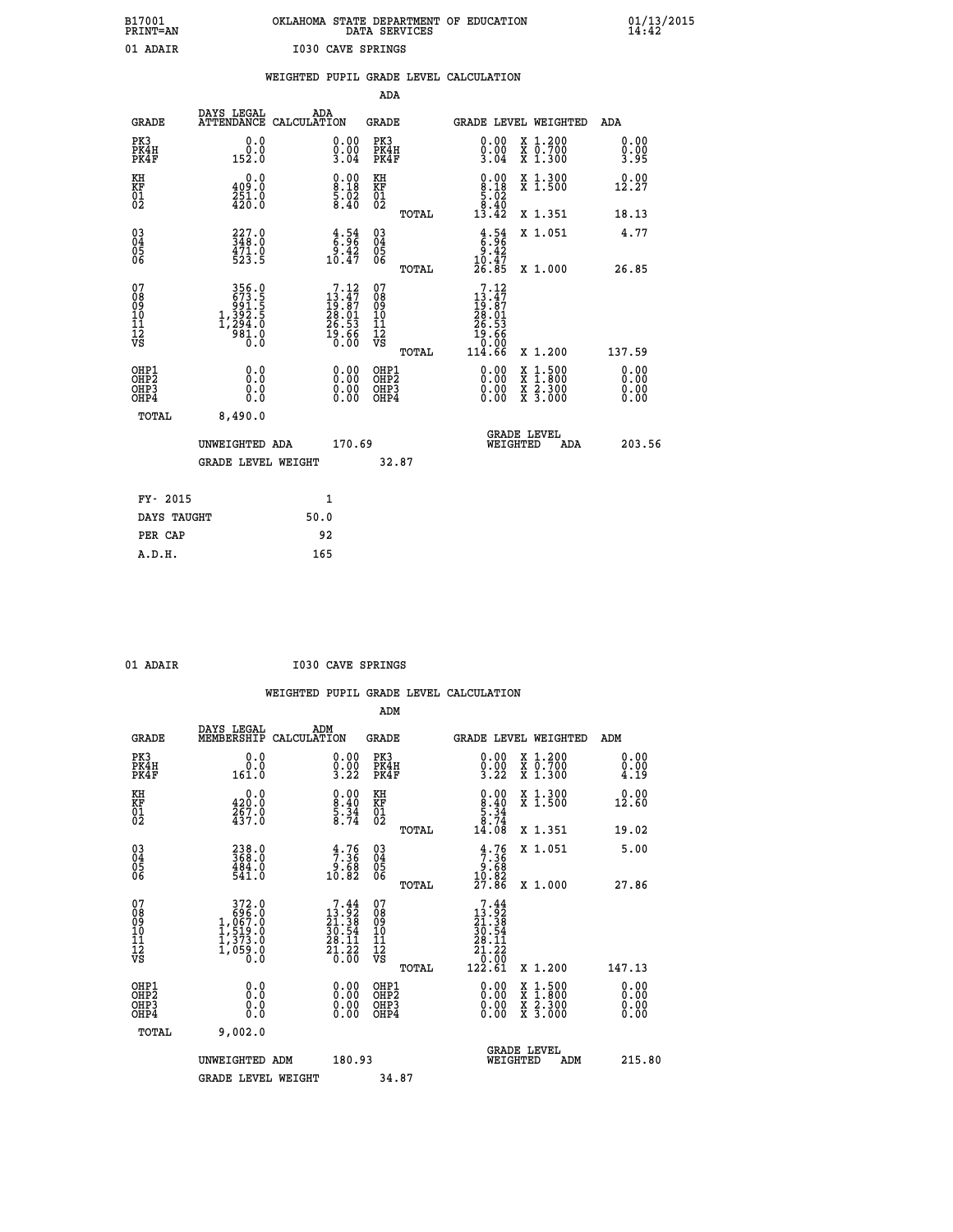| 7001<br>INT=AN |  | OKLAHOMA STATE DEPARTMENT OF EDUCATION<br>DATA SERVICES |  |
|----------------|--|---------------------------------------------------------|--|
| ADAIR          |  | COUNTY TOTALS                                           |  |

|  |  | WEIGHTED PUPIL GRADE LEVEL CALCULATION |
|--|--|----------------------------------------|
|  |  |                                        |

|                                                                    |                                                                                                                                                                                      |                                                                            | ADA                                                                     |       |                                                                  |                                                                                                  |                              |
|--------------------------------------------------------------------|--------------------------------------------------------------------------------------------------------------------------------------------------------------------------------------|----------------------------------------------------------------------------|-------------------------------------------------------------------------|-------|------------------------------------------------------------------|--------------------------------------------------------------------------------------------------|------------------------------|
| <b>GRADE</b>                                                       | DAYS LEGAL                                                                                                                                                                           | ADA<br>ATTENDANCE CALCULATION                                              | <b>GRADE</b>                                                            |       |                                                                  | GRADE LEVEL WEIGHTED                                                                             | ADA                          |
| PK3<br>PK4H<br>PK4F                                                | 1,275.5<br>0.0<br>11,391.0                                                                                                                                                           | 30.68<br>0.00<br>269.93                                                    | PK3<br>PK4H<br>PK4F                                                     |       | 30.68<br>$\frac{0.00}{269.93}$                                   | X 1.200<br>X 0.700<br>X 1.300                                                                    | 36.82<br>0.00<br>350.91      |
| KH<br><b>KF</b><br>01<br>02                                        | 0.0<br>14,437.0<br>ī5,923.0<br>14,656.0                                                                                                                                              | 0.00<br>339.41<br>$\frac{374}{344}.7$                                      | KH<br>KF<br>$\overline{\begin{smallmatrix} 0&1\ 0&2 \end{smallmatrix}}$ |       | 0.00<br>339.41<br>$\frac{374}{344}$ . $\frac{71}{47}$<br>719.18  | X 1.300<br>X 1.500                                                                               | 0.00<br>509.13               |
|                                                                    |                                                                                                                                                                                      |                                                                            |                                                                         | TOTAL |                                                                  | X 1.351                                                                                          | 971.61                       |
| $\begin{smallmatrix} 03 \\[-4pt] 04 \end{smallmatrix}$<br>05<br>06 | 12,126.0<br>13,618.0<br>13,692.0<br>13,554.0                                                                                                                                         | 284.36<br>319.34<br>320.74<br>315.92                                       | $\substack{03 \\ 04}$<br>05<br>06                                       | TOTAL | 284.36<br>319.34<br>320.74<br>315.92<br>956.00                   | X 1.051<br>X 1.000                                                                               | 1,254.87<br>956.00           |
| 07<br>08<br>09<br>11<br>11<br>12<br>VS                             | $\begin{smallmatrix} 14\,, & 425\,, & 5\\ 13\,, & 696\,, & 0\\ 12\,, & 664\,, & 0\\ 11\,, & 612\,, & 5\\ 12\,, & 417\,, & 5\\ 11\,, & 100\,, & 5\\ 0\,, & 0\,, & 0\end{smallmatrix}$ | 338.53<br>319.26<br>300.68<br>300.68<br>273.23<br>295.77<br>264.50<br>0.00 | 07<br>08<br>09<br>11<br>11<br>12<br>VS                                  |       | 338.53<br>319.26<br>300.68<br>273.23<br>295.77<br>264.50<br>0.00 |                                                                                                  |                              |
|                                                                    |                                                                                                                                                                                      |                                                                            |                                                                         | TOTAL | 1,791.97                                                         | X 1.200                                                                                          | 2,150.37                     |
| OHP1<br>OH <sub>P2</sub><br>OH <sub>P3</sub><br>OH <sub>P4</sub>   | 0.0<br>0.0<br>0.0                                                                                                                                                                    | 0.00<br>0.00<br>0.00                                                       | OHP1<br>OH <sub>P</sub> 2<br>OHP3<br>OHP4                               |       | 0.00<br>0.00<br>0.00                                             | $\begin{smallmatrix} x & 1 & 500 \\ x & 1 & 800 \\ x & 2 & 300 \\ x & 3 & 000 \end{smallmatrix}$ | 0.00<br>0.00<br>0.00<br>0.00 |
| TOTAL                                                              | 186,588.5                                                                                                                                                                            |                                                                            |                                                                         |       |                                                                  |                                                                                                  |                              |
|                                                                    | UNWEIGHTED ADA                                                                                                                                                                       | 4,391.53                                                                   |                                                                         |       |                                                                  | <b>GRADE LEVEL</b><br>WEIGHTED<br>ADA                                                            | 5,273.71                     |
|                                                                    | <b>GRADE LEVEL WEIGHT</b>                                                                                                                                                            |                                                                            | 882.18                                                                  |       |                                                                  |                                                                                                  |                              |
| FY- 2015                                                           |                                                                                                                                                                                      | $\mathbf{1}$                                                               |                                                                         |       |                                                                  |                                                                                                  |                              |
| DAYS TAUGHT                                                        |                                                                                                                                                                                      | 438.0                                                                      |                                                                         |       |                                                                  |                                                                                                  |                              |
| PER CAP                                                            |                                                                                                                                                                                      | 576                                                                        |                                                                         |       |                                                                  |                                                                                                  |                              |

 **A.D.H. 3,289**

 **B17001<br>PRINT=AN** 

 **ADAIR COUNTY TOTALS**

|                                          |                                                                                                                                                 |                                                                                                 |                          | ADM                                                 |       |                                                                                                                                 |                                |                                                                                                  |                              |  |
|------------------------------------------|-------------------------------------------------------------------------------------------------------------------------------------------------|-------------------------------------------------------------------------------------------------|--------------------------|-----------------------------------------------------|-------|---------------------------------------------------------------------------------------------------------------------------------|--------------------------------|--------------------------------------------------------------------------------------------------|------------------------------|--|
| <b>GRADE</b>                             | DAYS LEGAL<br>MEMBERSHIP                                                                                                                        | ADM<br>CALCULATION                                                                              |                          | <b>GRADE</b>                                        |       |                                                                                                                                 |                                | GRADE LEVEL WEIGHTED                                                                             | ADM                          |  |
| PK3<br>PK4H<br>PK4F                      | 1,361.0<br>0.0<br>11,991.0                                                                                                                      | 32.77<br>$\frac{0.00}{284.32}$                                                                  |                          | PK3<br>PK4H<br>PK4F                                 |       | 32.77<br>0:00<br>284.32                                                                                                         |                                | X 1.200<br>X 0.700<br>X 1.300                                                                    | 36.82<br>0.00<br>369.64      |  |
| KH<br>KF<br>01<br>02                     | 0.0<br>15,202.0<br>16,640.0<br>15,175.0                                                                                                         | $0.00$<br>357.31<br>391.52<br>356.65                                                            |                          | KH<br>KF<br>01<br>02                                |       | $0.00$<br>$357.31$<br>$391.52$<br>$356.65$<br>$748.17$                                                                          |                                | X 1.300<br>X 1.500                                                                               | 0.00<br>535.99               |  |
|                                          |                                                                                                                                                 |                                                                                                 |                          |                                                     | TOTAL |                                                                                                                                 |                                | X 1.351                                                                                          | 1,010.76                     |  |
| 03<br>04<br>05<br>06                     | 12,632.0<br>14,089.0<br>14,239.0<br>14, 135.0                                                                                                   | 296.16<br>330.21<br>333.59<br>329.47                                                            |                          | $\begin{array}{c} 03 \\ 04 \\ 05 \\ 06 \end{array}$ |       | 296.16<br>330.21<br>333.59<br>329.47<br>993.27                                                                                  |                                | X 1.051                                                                                          | 311.26                       |  |
|                                          |                                                                                                                                                 |                                                                                                 |                          |                                                     | TOTAL |                                                                                                                                 |                                | X 1.000                                                                                          | 993.27                       |  |
| 07<br>08<br>09<br>101<br>112<br>VS       | $\begin{smallmatrix} 15,113\cdot 0\\ 14,302\cdot 0\\ 13,337\cdot 0\\ 12,373\cdot 0\\ 13,213\cdot 0\\ 11,852\cdot 0\\ 0\cdot 0\end{smallmatrix}$ | $\begin{array}{r} 354.63 \\ 333.51 \\ 316.59 \\ 291.22 \\ 314.83 \\ 282.62 \\ 0.00 \end{array}$ |                          | 07<br>08<br>09<br>11<br>11<br>12<br>VS              | TOTAL | 354.63<br>333.51<br>316.59<br>291.22<br>$\frac{31\bar{4}\cdot\bar{8}\bar{3}}{28\bar{2}\cdot\bar{8}\bar{2}}$<br>0.00<br>1,893.40 |                                | X 1.200                                                                                          | 2,272.08                     |  |
| OHP1<br>OHP2<br>OH <sub>P3</sub><br>OHP4 | 0.0<br>0.000                                                                                                                                    |                                                                                                 | $0.00$<br>$0.00$<br>0.00 | OHP1<br>OHP2<br>OHP3<br>OHP4                        |       |                                                                                                                                 | $0.00$<br>$0.00$<br>0.00       | $\begin{smallmatrix} x & 1 & 500 \\ x & 1 & 800 \\ x & 2 & 300 \\ x & 3 & 000 \end{smallmatrix}$ | 0.00<br>0.00<br>0.00<br>0.00 |  |
| TOTAL                                    | 195,654.0                                                                                                                                       |                                                                                                 |                          |                                                     |       |                                                                                                                                 |                                |                                                                                                  |                              |  |
|                                          | UNWEIGHTED ADM                                                                                                                                  |                                                                                                 | 4,605.40                 |                                                     |       |                                                                                                                                 | <b>GRADE LEVEL</b><br>WEIGHTED | ADM                                                                                              | 5,532.32                     |  |
|                                          | <b>GRADE LEVEL WEIGHT</b>                                                                                                                       |                                                                                                 |                          | 926.92                                              |       |                                                                                                                                 |                                |                                                                                                  |                              |  |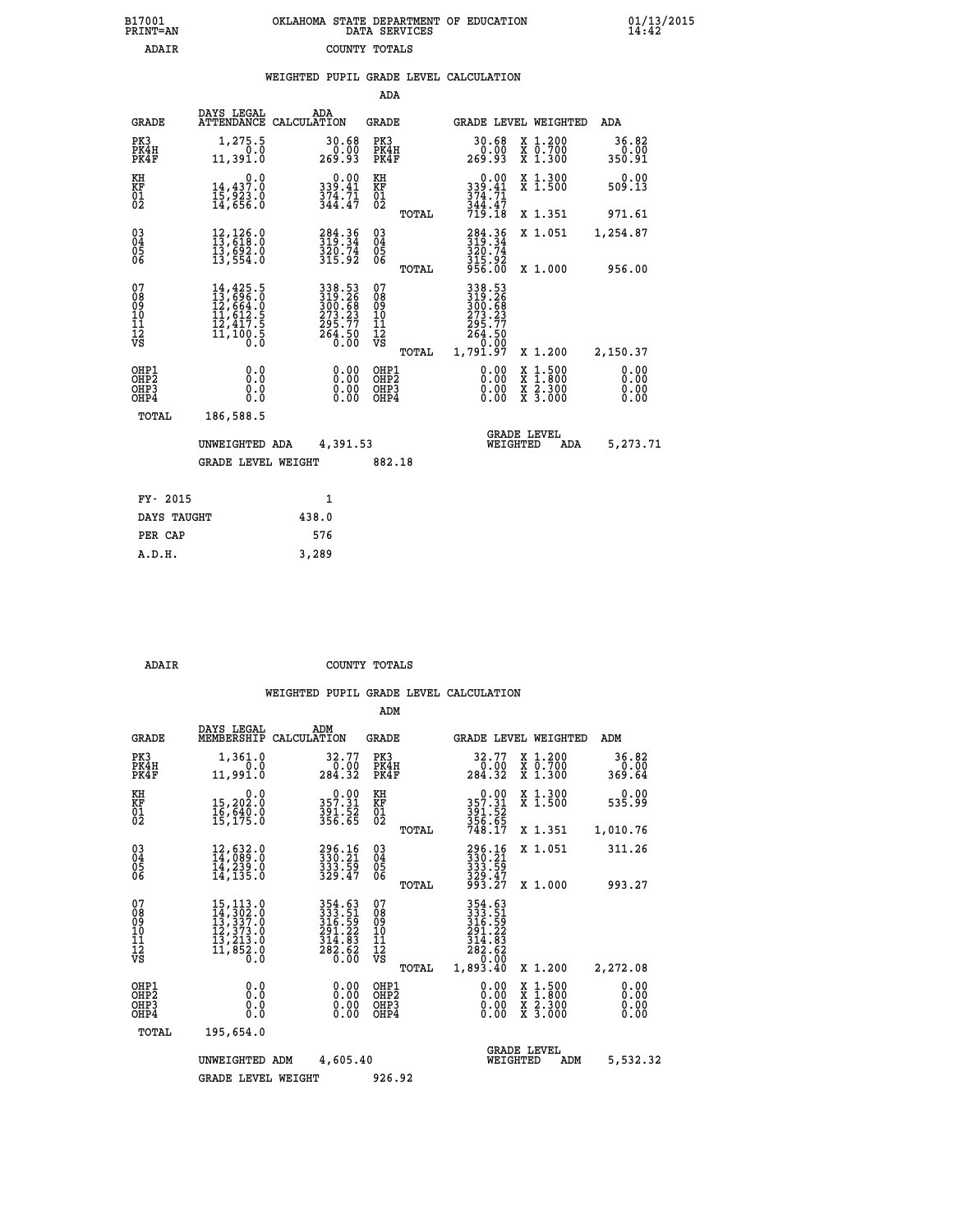| B17001<br>PRINT=AN                                |                                                           | OKLAHOMA STATE DEPARTMENT OF EDUCATION                                 | DATA SERVICES                                                       |                                                                       |                                                                                          | $01/13/2015$<br>14:42 |
|---------------------------------------------------|-----------------------------------------------------------|------------------------------------------------------------------------|---------------------------------------------------------------------|-----------------------------------------------------------------------|------------------------------------------------------------------------------------------|-----------------------|
| 02 ALFALFA                                        |                                                           | <b>I001 BURLINGTON</b>                                                 |                                                                     |                                                                       |                                                                                          |                       |
|                                                   |                                                           | WEIGHTED PUPIL GRADE LEVEL CALCULATION                                 |                                                                     |                                                                       |                                                                                          |                       |
|                                                   |                                                           |                                                                        | <b>ADA</b>                                                          |                                                                       |                                                                                          |                       |
| <b>GRADE</b>                                      | DAYS LEGAL                                                | ADA<br>ATTENDANCE CALCULATION                                          | GRADE                                                               | GRADE LEVEL WEIGHTED                                                  |                                                                                          | ADA                   |
| PK3<br>PK4H<br>PK4F                               | 0.0<br>$\frac{362.0}{247.5}$                              | 0.00<br>$\frac{8.42}{5.76}$                                            | PK3<br>PK4H<br>PK4F                                                 | $\begin{smallmatrix} 0.00\\[-1mm] 8.42\\[-1mm] 5.76\end{smallmatrix}$ | X 1.200<br>X 0.700<br>X 1.300                                                            | 0.00<br>5.89<br>7.49  |
| KH<br>KF<br>$\begin{matrix} 01 \ 02 \end{matrix}$ | 0.0<br>517.0<br>636.5<br>464.0                            | $0.00$<br>12.02<br>$\frac{1}{4}$ $\frac{3}{6}$ $\frac{8}{7}$           | KH<br><b>KF</b><br>01<br>02                                         | $0.00$<br>12.02<br>$\frac{14}{10}$ : 79<br>$25.59$                    | X 1.300<br>X 1.500                                                                       | 0.00<br>18.03         |
|                                                   |                                                           |                                                                        | TOTAL                                                               |                                                                       | X 1.351                                                                                  | 34.57                 |
| $\substack{03 \ 04}$<br>Ŏ5<br>06                  | $\frac{462}{371}$ :0<br>545.0<br>297.5                    | $\begin{smallmatrix} 10.74 \\ 8.63 \\ 12.67 \\ 6.92 \end{smallmatrix}$ | 030404<br>ŎĞ                                                        | $10.74$<br>$8.63$<br>12.67                                            | X 1.051                                                                                  | 11.29                 |
|                                                   |                                                           |                                                                        | TOTAL                                                               | $\frac{76.92}{28.22}$                                                 | X 1.000                                                                                  | 28.22                 |
| 07<br>08<br>09<br>10<br>11<br>12<br>VS            | $\frac{427.0}{382.0}$<br>338:0<br>339:5<br>515:5<br>516:0 | 9:93<br>8:88<br>7:86<br>7:90<br>7:90<br>ۆۋ:11<br>0.00                  | 07<br>Ŏġ<br>09<br>10<br>$\frac{11}{12}$<br>$\frac{12}{18}$<br>TOTAL | 9.93<br>8.88<br>7.87<br>7.86<br>7.90<br>ۆۋ:1.<br>0.00<br>11<br>54.43  | X 1.200                                                                                  | 65.32                 |
| OHP1                                              | 0.0                                                       |                                                                        | OHP1                                                                |                                                                       |                                                                                          | 0.00                  |
| OHP <sub>2</sub><br>OH <sub>P3</sub><br>OHP4      | Ō.Ō<br>0.0<br>0.0                                         | 0.00<br>0.00<br>0.00                                                   | OHP <sub>2</sub><br>OHP3<br>OHP4                                    | 0.00<br>0.00<br>0.00                                                  | $\begin{smallmatrix} x & 1.500 \\ x & 1.800 \\ x & 2.300 \\ x & 3.000 \end{smallmatrix}$ | 0.00<br>0.00<br>0.00  |
| TOTAL                                             | 6, 243.0                                                  |                                                                        |                                                                     |                                                                       |                                                                                          |                       |
|                                                   | UNWEIGHTED ADA                                            | 145.18                                                                 |                                                                     | <b>GRADE LEVEL</b><br>WEIGHTED                                        | ADA                                                                                      | 170.81                |
|                                                   | <b>GRADE LEVEL WEIGHT</b>                                 |                                                                        | 25.63                                                               |                                                                       |                                                                                          |                       |
|                                                   | FY- 2015                                                  | 1                                                                      |                                                                     |                                                                       |                                                                                          |                       |
|                                                   | DAYS TAUGHT                                               | 43.0                                                                   |                                                                     |                                                                       |                                                                                          |                       |
| PER CAP                                           |                                                           | 158                                                                    |                                                                     |                                                                       |                                                                                          |                       |
| A.D.H.                                            |                                                           | 100                                                                    |                                                                     |                                                                       |                                                                                          |                       |

|                                                    |                                                                       |     |                                                                                                                |                                                    |       | WEIGHTED PUPIL GRADE LEVEL CALCULATION                                                                                                                                                                                                                                         |                                          |                              |  |
|----------------------------------------------------|-----------------------------------------------------------------------|-----|----------------------------------------------------------------------------------------------------------------|----------------------------------------------------|-------|--------------------------------------------------------------------------------------------------------------------------------------------------------------------------------------------------------------------------------------------------------------------------------|------------------------------------------|------------------------------|--|
|                                                    |                                                                       |     |                                                                                                                | ADM                                                |       |                                                                                                                                                                                                                                                                                |                                          |                              |  |
| <b>GRADE</b>                                       | DAYS LEGAL<br>MEMBERSHIP CALCULATION                                  | ADM |                                                                                                                | <b>GRADE</b>                                       |       | GRADE LEVEL WEIGHTED                                                                                                                                                                                                                                                           |                                          | ADM                          |  |
| PK3<br>PK4H<br>PK4F                                | 0.0<br>387.0<br>258.0                                                 |     | $9.00$<br>$9.00$<br>$6.00$                                                                                     | PK3<br>PK4H<br>PK4F                                |       | 0.00<br>$\frac{9.00}{6.00}$                                                                                                                                                                                                                                                    | X 1.200<br>X 0.700<br>X 1.300            | 0.00<br>$\frac{6.30}{7.80}$  |  |
| KH<br>KF<br>01<br>02                               | 0.0<br>530:0<br>657:0<br>472:0                                        |     | $\begin{smallmatrix} 0.00\\ 12.33\\ 15.28\\ 10.98 \end{smallmatrix}$                                           | KH<br>KF<br>01<br>02                               |       | $\begin{smallmatrix} 0.00\\ 12.33\\ 15.28\\ 10.98\\ 26.26 \end{smallmatrix}$                                                                                                                                                                                                   | X 1.300<br>X 1.500                       | 0.00<br>18.50                |  |
|                                                    |                                                                       |     |                                                                                                                |                                                    | TOTAL |                                                                                                                                                                                                                                                                                | X 1.351                                  | 35.48                        |  |
| $\begin{matrix} 03 \\ 04 \\ 05 \\ 06 \end{matrix}$ | $\begin{smallmatrix} 473.0\\ 387.0\\ 558.0\\ 301.0 \end{smallmatrix}$ |     | $\begin{array}{c} 11\cdot 00\\ -9\cdot 00\\ 12\cdot 98\\ 7\cdot 00 \end{array}$                                | $\begin{matrix} 03 \\ 04 \\ 05 \\ 06 \end{matrix}$ |       | $11.00$<br>$12.90$<br>$7.00$                                                                                                                                                                                                                                                   | X 1.051                                  | 11.56                        |  |
|                                                    |                                                                       |     |                                                                                                                |                                                    | TOTAL | 28.98                                                                                                                                                                                                                                                                          | X 1.000                                  | 28.98                        |  |
| 07<br>0890112<br>1112<br>VS                        | $\frac{430.0}{387.0}$<br>344.0<br>344.0<br>344:0<br>533:0<br>0:0      |     | $\begin{smallmatrix} 10.00 \\ 9.00 \\ 8.00 \\ 8.00 \\ 8.00 \\ 12.40 \\ 12.40 \\ \hline 0.00 \end{smallmatrix}$ | 07<br>08<br>09<br>11<br>11<br>12<br>VS             |       | $\begin{smallmatrix} 10.00 \\ 9.00 \\ 8.00 \\ 8.00 \\ 8.00 \\ 12.40 \end{smallmatrix}$<br>-0:00<br>55.40                                                                                                                                                                       |                                          |                              |  |
|                                                    |                                                                       |     |                                                                                                                |                                                    | TOTAL |                                                                                                                                                                                                                                                                                | X 1.200                                  | 66.48                        |  |
| OHP1<br>OHP2<br>OHP <sub>3</sub><br>OHP4           | 0.0<br>0.000                                                          |     | $0.00$<br>$0.00$<br>0.00                                                                                       | OHP1<br>OHP2<br>OHP3<br>OHP4                       |       | $\begin{smallmatrix} 0.00 & 0.00 & 0.00 & 0.00 & 0.00 & 0.00 & 0.00 & 0.00 & 0.00 & 0.00 & 0.00 & 0.00 & 0.00 & 0.00 & 0.00 & 0.00 & 0.00 & 0.00 & 0.00 & 0.00 & 0.00 & 0.00 & 0.00 & 0.00 & 0.00 & 0.00 & 0.00 & 0.00 & 0.00 & 0.00 & 0.00 & 0.00 & 0.00 & 0.00 & 0.00 & 0.0$ | X 1:500<br>X 1:800<br>X 2:300<br>X 3:000 | 0.00<br>Ŏ.ŎŎ<br>Q.QQ<br>0.00 |  |
| TOTAL                                              | 6,405.0                                                               |     |                                                                                                                |                                                    |       |                                                                                                                                                                                                                                                                                |                                          |                              |  |
|                                                    | UNWEIGHTED ADM<br><b>GRADE LEVEL WEIGHT</b>                           |     | 148.97                                                                                                         | 26.13                                              |       | WEIGHTED                                                                                                                                                                                                                                                                       | <b>GRADE LEVEL</b><br>ADM                | 175.10                       |  |
|                                                    |                                                                       |     |                                                                                                                |                                                    |       |                                                                                                                                                                                                                                                                                |                                          |                              |  |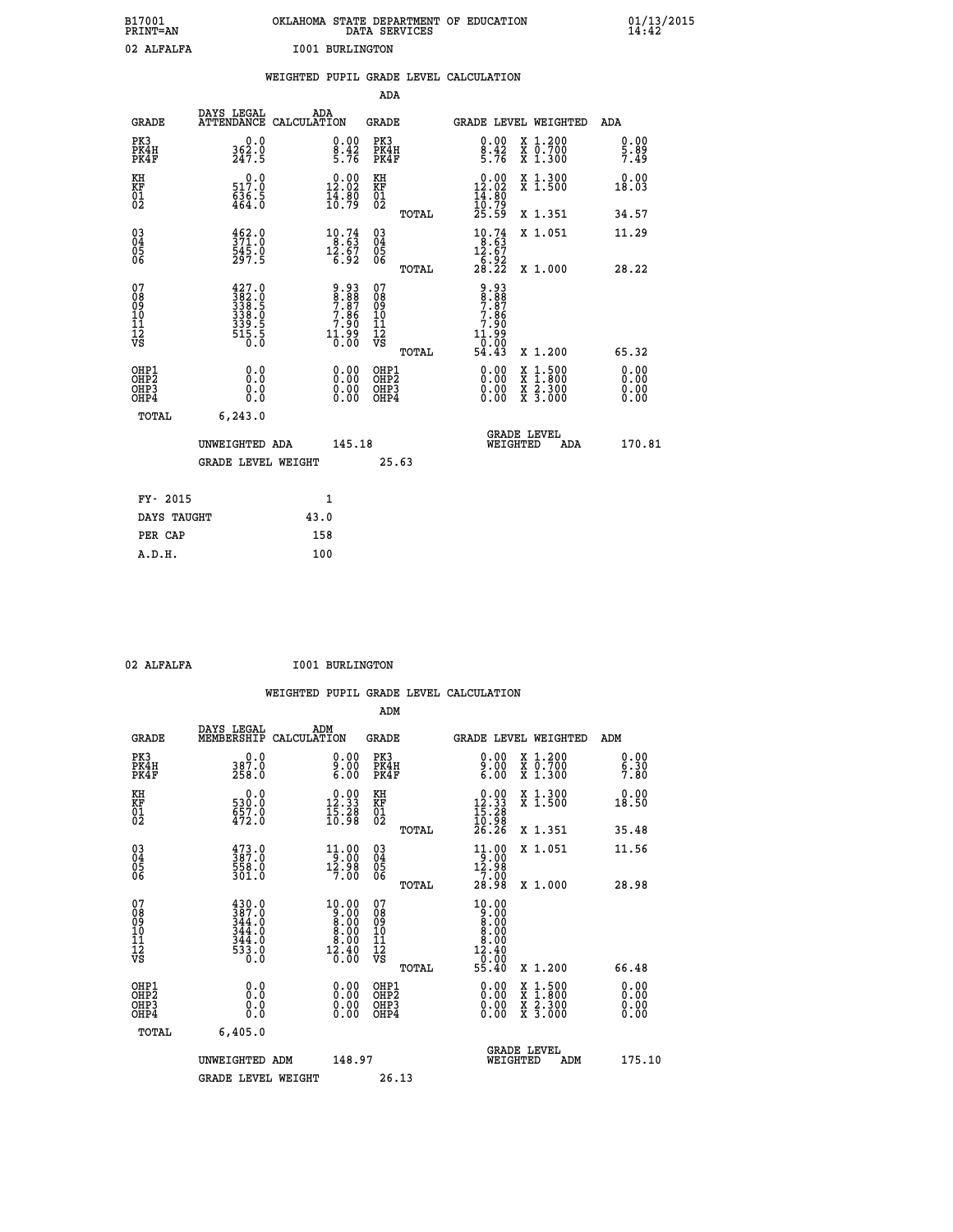| B17001<br>PRINT=AN                                |                                                                                                                 | OKLAHOMA STATE DEPARTMENT OF EDUCATION                                   | DATA SERVICES                                              |                                                                     |                                                                                          | 01/13/2015                   |
|---------------------------------------------------|-----------------------------------------------------------------------------------------------------------------|--------------------------------------------------------------------------|------------------------------------------------------------|---------------------------------------------------------------------|------------------------------------------------------------------------------------------|------------------------------|
| 02 ALFALFA                                        |                                                                                                                 | <b>I046 CHEROKEE</b>                                                     |                                                            |                                                                     |                                                                                          |                              |
|                                                   |                                                                                                                 | WEIGHTED PUPIL GRADE LEVEL CALCULATION                                   |                                                            |                                                                     |                                                                                          |                              |
|                                                   |                                                                                                                 |                                                                          | ADA                                                        |                                                                     |                                                                                          |                              |
| <b>GRADE</b>                                      | DAYS LEGAL                                                                                                      | ADA<br>ATTENDANCE CALCULATION                                            | <b>GRADE</b>                                               |                                                                     | GRADE LEVEL WEIGHTED                                                                     | ADA                          |
| PK3<br>PK4H<br>PK4F                               | 0.0<br>0.0<br>723.5                                                                                             | 0.00<br>0.00<br>18.09                                                    | PK3<br>PK4H<br>PK4F                                        | 0.00<br>ةة:ة<br>18:09                                               | X 1.200<br>X 0.700<br>X 1.300                                                            | 0.00<br>0.00<br>23.52        |
| KH<br>KF<br>$\begin{matrix} 01 \ 02 \end{matrix}$ | 0.0<br>1,045.5<br>954.0<br>1,100.0                                                                              | $\begin{smallmatrix} 0.00\\ 26.14\\ 23.85\\ 27.50 \end{smallmatrix}$     | KH<br><b>KF</b><br>01<br>02                                | $26.00$<br>26.14<br>$\frac{23}{27}$ : $\frac{85}{50}$<br>51.35      | X 1.300<br>X 1.500                                                                       | 0.00<br>39.21                |
|                                                   |                                                                                                                 |                                                                          | TOTAL                                                      |                                                                     | X 1.351                                                                                  | 69.37                        |
| 03<br>04<br>05<br>06                              | $\begin{smallmatrix}&&872\\1,419\\1,082\\1,262.0\end{smallmatrix}$                                              | $\begin{smallmatrix} 21.81\ 35.48\ 27.05\ 31.55 \end{smallmatrix}$       | $\begin{matrix} 03 \\ 04 \\ 05 \\ 06 \end{matrix}$         | 35.48<br>27.05<br>31.55                                             | X 1.051                                                                                  | 22.92                        |
|                                                   |                                                                                                                 |                                                                          | TOTAL                                                      | 94.08                                                               | X 1.000                                                                                  | 94.08                        |
| 07<br>08<br>09<br>11<br>11<br>12<br>VS            | 966.5<br>$\begin{smallmatrix} 308.15 \\ 836.5 \\ 820.0 \\ 1,010.5 \\ 1,066.5 \end{smallmatrix}$<br>896.0<br>Ō.Ō | $24.16$<br>$20.91$<br>$20.50$<br>$25.26$<br>$26.66$<br>$22.40$<br>$0.00$ | 07<br>08<br>09<br>10<br>$\frac{11}{12}$<br>$\frac{12}{18}$ | 24.16<br>20:91<br>20:50<br>25:26<br>$\frac{26.66}{22.40}$<br>139.89 |                                                                                          | 167.87                       |
|                                                   |                                                                                                                 |                                                                          | TOTAL                                                      |                                                                     | X 1.200                                                                                  |                              |
| OHP1<br>OHP2<br>OHP3<br>OHP4                      | 0.000<br>0.0<br>0.0                                                                                             | $0.00$<br>$0.00$<br>0.00                                                 | OHP1<br>OHP2<br>OHP3<br>OHP4                               | $0.00$<br>$0.00$<br>0.00                                            | $\begin{smallmatrix} x & 1.500 \\ x & 1.800 \\ x & 2.300 \\ x & 3.000 \end{smallmatrix}$ | 0.00<br>0.00<br>0.00<br>0.00 |
| TOTAL                                             | 14,054.5                                                                                                        |                                                                          |                                                            |                                                                     |                                                                                          |                              |
|                                                   | UNWEIGHTED ADA                                                                                                  | 351.36                                                                   |                                                            | WEIGHTED                                                            | <b>GRADE LEVEL</b><br>ADA                                                                | 416.97                       |
|                                                   | <b>GRADE LEVEL WEIGHT</b>                                                                                       |                                                                          | 65.61                                                      |                                                                     |                                                                                          |                              |
| FY- 2015                                          |                                                                                                                 | 1                                                                        |                                                            |                                                                     |                                                                                          |                              |
| DAYS TAUGHT                                       |                                                                                                                 | 40.0                                                                     |                                                            |                                                                     |                                                                                          |                              |
| PER CAP                                           |                                                                                                                 | 167                                                                      |                                                            |                                                                     |                                                                                          |                              |

02 ALFALFA **I046 CHEROKEE** 

|                                                                              |                                                                     |                                                                                                |                                                     | WEIGHTED PUPIL GRADE LEVEL CALCULATION                                                                                                                                                                                                                                         |                                                                                          |                              |
|------------------------------------------------------------------------------|---------------------------------------------------------------------|------------------------------------------------------------------------------------------------|-----------------------------------------------------|--------------------------------------------------------------------------------------------------------------------------------------------------------------------------------------------------------------------------------------------------------------------------------|------------------------------------------------------------------------------------------|------------------------------|
|                                                                              |                                                                     |                                                                                                | ADM                                                 |                                                                                                                                                                                                                                                                                |                                                                                          |                              |
| <b>GRADE</b>                                                                 | DAYS LEGAL<br>MEMBERSHIP                                            | ADM<br>CALCULATION                                                                             | <b>GRADE</b>                                        | GRADE LEVEL WEIGHTED                                                                                                                                                                                                                                                           |                                                                                          | ADM                          |
| PK3<br>PK4H<br>PK4F                                                          | 0.0<br>0.0<br>760.0                                                 | 0.00<br>19.00                                                                                  | PK3<br>PK4H<br>PK4F                                 | 0.00<br>0.00<br>19.00                                                                                                                                                                                                                                                          | X 1.200<br>X 0.700<br>X 1.300                                                            | 0.00<br>0.00<br>24.70        |
| KH<br>KF<br>01<br>02                                                         | 0.0<br>1, 113.0<br>$\frac{554}{1,158}$                              | $\begin{smallmatrix} 0.00\\ 27.83\\ 24.85\\ 28.95 \end{smallmatrix}$                           | KH<br>KF<br>01<br>02                                | $\begin{smallmatrix} 0.00\\27.83\\24.85\\28.95\\53.80 \end{smallmatrix}$                                                                                                                                                                                                       | X 1.300<br>X 1.500                                                                       | 0.00<br>41.75                |
|                                                                              |                                                                     |                                                                                                | TOTAL                                               |                                                                                                                                                                                                                                                                                | X 1.351                                                                                  | 72.68                        |
| 030404<br>ŌĞ                                                                 | 1,487.0<br>$\frac{1}{1}, \frac{1}{3}$ $\frac{1}{2}$ $\frac{5}{0}$   | 23.00<br>37.18<br>27.88<br>33.05                                                               | $\begin{array}{c} 03 \\ 04 \\ 05 \\ 06 \end{array}$ | $\begin{smallmatrix} 23 & 0 & 0 \\ 37 & 18 \\ 27 & 88 \\ 33 & 05 \\ 98 & 11 \end{smallmatrix}$                                                                                                                                                                                 | X 1.051                                                                                  | 24.17                        |
|                                                                              |                                                                     |                                                                                                | TOTAL                                               |                                                                                                                                                                                                                                                                                | X 1.000                                                                                  | 98.11                        |
| 07<br>08<br>09<br>11<br>11<br>12<br>VS                                       | 999.0<br>873.0<br>841.0<br>$1,040.0$<br>$1,088.0$<br>$912.0$<br>0.0 | ${\begin{smallmatrix} 24.98\\ 21.83\\ 21.03\\ 26.00\\ 27.20\\ 22.80\\ 0.00 \end{smallmatrix}}$ | 07<br>08<br>09<br>11<br>11<br>12<br>VS<br>TOTAL     | $24.98$<br>$21.83$<br>$21.03$<br>$26.00$<br>$27.20$<br>$\begin{smallmatrix} 22.80\\ 0.00\\ 143.84 \end{smallmatrix}$                                                                                                                                                           | X 1.200                                                                                  | 172.61                       |
| OHP1<br>OH <sub>P</sub> <sub>2</sub><br>OH <sub>P3</sub><br>OH <sub>P4</sub> | 0.0<br>0.000                                                        | 0.00<br>0.00<br>0.00                                                                           | OHP1<br>OH <sub>P</sub> 2<br>OHP3<br>OHP4           | $\begin{smallmatrix} 0.00 & 0.00 & 0.00 & 0.00 & 0.00 & 0.00 & 0.00 & 0.00 & 0.00 & 0.00 & 0.00 & 0.00 & 0.00 & 0.00 & 0.00 & 0.00 & 0.00 & 0.00 & 0.00 & 0.00 & 0.00 & 0.00 & 0.00 & 0.00 & 0.00 & 0.00 & 0.00 & 0.00 & 0.00 & 0.00 & 0.00 & 0.00 & 0.00 & 0.00 & 0.00 & 0.0$ | $\begin{smallmatrix} x & 1.500 \\ x & 1.800 \\ x & 2.300 \\ x & 3.000 \end{smallmatrix}$ | 0.00<br>0.00<br>0.00<br>0.00 |
| TOTAL                                                                        | 14,622.0                                                            |                                                                                                |                                                     |                                                                                                                                                                                                                                                                                |                                                                                          |                              |
|                                                                              | UNWEIGHTED ADM                                                      | 365.58                                                                                         |                                                     | <b>GRADE LEVEL</b><br>WEIGHTED                                                                                                                                                                                                                                                 | ADM                                                                                      | 434.02                       |
|                                                                              | <b>GRADE LEVEL WEIGHT</b>                                           |                                                                                                | 68.44                                               |                                                                                                                                                                                                                                                                                |                                                                                          |                              |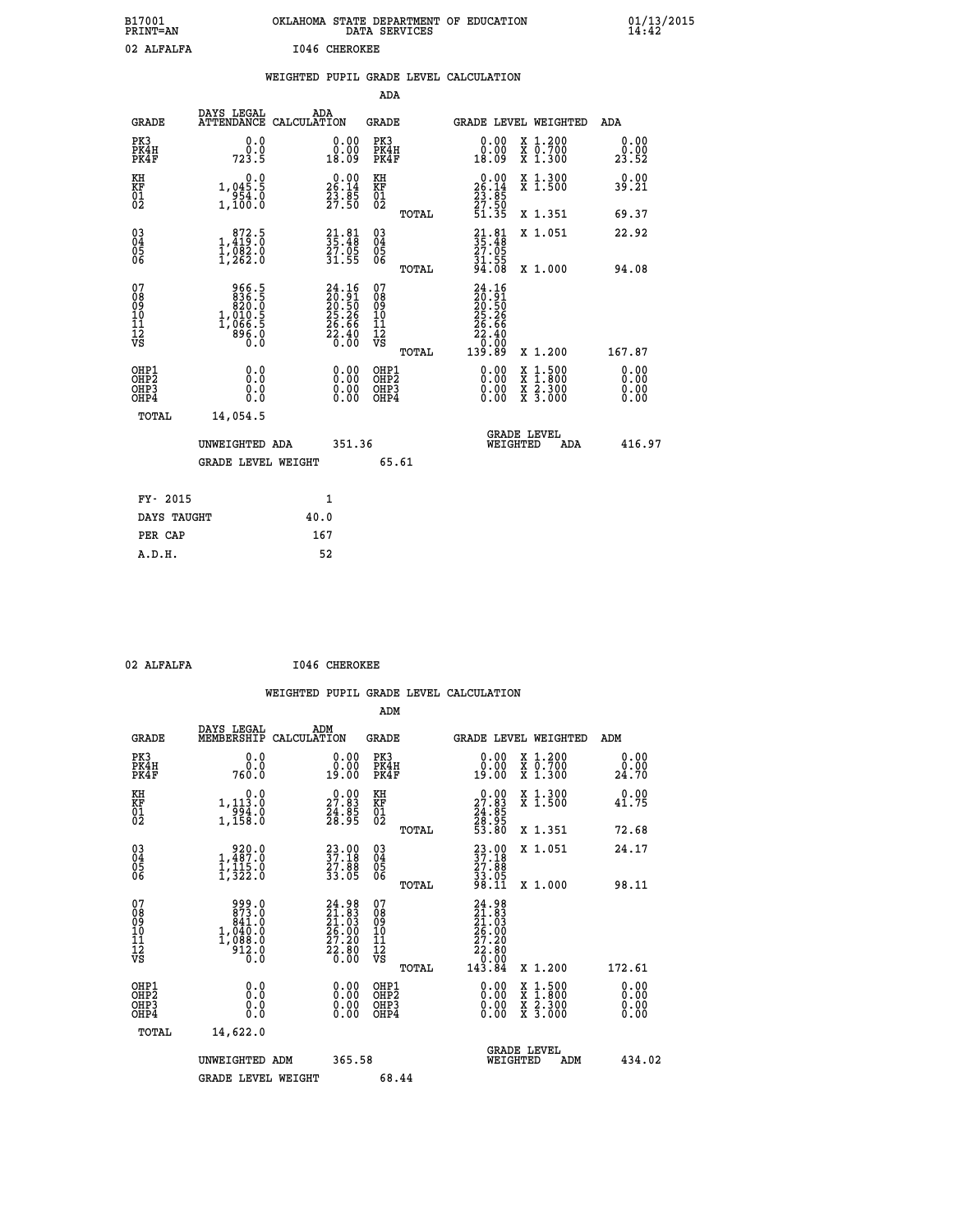| B17001<br>PRINT=AN                                  |                                                              |                                                                          |                                                    |       | OKLAHOMA STATE DEPARTMENT OF EDUCATION DATA SERVICES                                               |                                                                                                  | $01/13/2015$<br>14:42         |  |
|-----------------------------------------------------|--------------------------------------------------------------|--------------------------------------------------------------------------|----------------------------------------------------|-------|----------------------------------------------------------------------------------------------------|--------------------------------------------------------------------------------------------------|-------------------------------|--|
| 02 ALFALFA                                          |                                                              | <b>I093 TIMBERLAKE</b>                                                   |                                                    |       |                                                                                                    |                                                                                                  |                               |  |
|                                                     |                                                              |                                                                          |                                                    |       | WEIGHTED PUPIL GRADE LEVEL CALCULATION                                                             |                                                                                                  |                               |  |
|                                                     |                                                              |                                                                          | ADA                                                |       |                                                                                                    |                                                                                                  |                               |  |
| <b>GRADE</b>                                        | DAYS LEGAL ADA ATTENDANCE CALCULATION                        |                                                                          | <b>GRADE</b>                                       |       | GRADE LEVEL WEIGHTED                                                                               |                                                                                                  | ADA                           |  |
| PK3<br>PK4H<br>PK4F                                 | 40.0<br>0.0<br>1,150.5                                       | 1.00<br>$\overline{0}$ .00<br>28.76                                      | PK3<br>PK4H<br>PK4F                                |       | 1.00<br>0:00<br>28:76                                                                              | X 1.200<br>X 0.700<br>X 1.300                                                                    | 1.20<br>0.00<br>37.39         |  |
| KH<br>KF<br>01<br>02                                | $0.0$<br>814.5<br>$\frac{5}{9}$ $\frac{5}{15}$ $\frac{5}{5}$ | $\begin{smallmatrix} 0.00\\ 20.36\\ 22.55\\ 22.89 \end{smallmatrix}$     | KH<br>KF<br>01<br>02                               |       | $\begin{smallmatrix} 0.00\\ 20.36\\ 22.55\\ 22.89\\ 45.44 \end{smallmatrix}$                       | X 1.300<br>X 1.500                                                                               | 0.00<br>30.54                 |  |
|                                                     |                                                              |                                                                          |                                                    | TOTAL |                                                                                                    | X 1.351                                                                                          | 61.39                         |  |
| $\begin{array}{c} 03 \\ 04 \\ 05 \\ 06 \end{array}$ | 502.5<br>731.5<br>727.5<br>692.0                             | $\begin{smallmatrix} 12.56\\18.29\\18.19\\17.30 \end{smallmatrix}$       | $\begin{matrix} 03 \\ 04 \\ 05 \\ 06 \end{matrix}$ |       | $\begin{array}{c} 12.56 \\ 18.29 \\ 18.19 \\ 17.30 \\ 53.78 \end{array}$                           | X 1.051                                                                                          | 13.20                         |  |
|                                                     |                                                              |                                                                          |                                                    | TOTAL |                                                                                                    | X 1.000                                                                                          | 53.78                         |  |
| 07<br>08<br>09<br>111<br>12<br>VS                   | 764.5<br>542.5<br>666.0<br>690.0<br>6954.0<br>954.0<br>588.5 | $19.11$<br>$13.56$<br>$16.65$<br>$17.25$<br>$23.85$<br>$14.71$<br>$0.00$ | 07<br>08901112<br>1112<br>VS                       | TOTAL | $\begin{smallmatrix} 19.11\ 13.56\ 16.555\ 17.255\ 17.255\ 14.71\ 0.00\ 105.13\ \end{smallmatrix}$ | X 1.200                                                                                          | 126.16                        |  |
| OHP1<br>OHP2<br>OHP3<br>OH <sub>P4</sub>            | 0.000<br>$\begin{smallmatrix} 0.0 \ 0.0 \end{smallmatrix}$   | 0.00<br>0.00<br>0.00                                                     | OHP1<br>OHP2<br>OHP3<br>OHP4                       |       | 0.00<br>0.00<br>0.00                                                                               | $\begin{smallmatrix} x & 1 & 500 \\ x & 1 & 800 \\ x & 2 & 300 \\ x & 3 & 000 \end{smallmatrix}$ | 0.00<br>Ō. ŌŌ<br>0.00<br>0.00 |  |
| TOTAL                                               | 10,681.5                                                     |                                                                          |                                                    |       |                                                                                                    |                                                                                                  |                               |  |
|                                                     | UNWEIGHTED ADA                                               | 267.03                                                                   |                                                    |       | WEIGHTED                                                                                           | <b>GRADE LEVEL</b><br>ADA                                                                        | 323.66                        |  |

|             | GRADE LEVEL WEIGHT | 56.63 |
|-------------|--------------------|-------|
| FY- 2015    | 1                  |       |
| DAYS TAUGHT | 40.0               |       |
| PER CAP     | 152                |       |
| A.D.H.      | 170                |       |

| 02 | <b>ALFALFA</b> |
|----|----------------|

 **02 ALFALFA I093 TIMBERLAKE**

|                                                    |                                                                                                                      |                                                                           |                                                       | WEIGHTED PUPIL GRADE LEVEL CALCULATION                                                                |                                          |                               |
|----------------------------------------------------|----------------------------------------------------------------------------------------------------------------------|---------------------------------------------------------------------------|-------------------------------------------------------|-------------------------------------------------------------------------------------------------------|------------------------------------------|-------------------------------|
|                                                    |                                                                                                                      |                                                                           | ADM                                                   |                                                                                                       |                                          |                               |
| <b>GRADE</b>                                       | DAYS LEGAL<br>MEMBERSHIP<br>CALCULATION                                                                              | ADM                                                                       | <b>GRADE</b>                                          | GRADE LEVEL WEIGHTED                                                                                  |                                          | ADM                           |
| PK3<br>PK4H<br>PK4F                                | 40.0<br>0.0<br>1,240.0                                                                                               | 1.00<br>$\overline{0}$ . $\overline{0}$<br>31.00                          | PK3<br>PK4H<br>PK4F                                   | 1.00<br>ŏ:ŏŏ<br>31:00                                                                                 | X 1.200<br>X 0.700<br>X 1.300            | 1.20<br>0.00<br>40.30         |
| KH<br>KF<br>01<br>02                               | 0.0<br>850:0<br>960:0<br>957:0                                                                                       | 21.25<br>$\frac{51}{23}$ : $\frac{50}{3}$                                 | KH<br>KF<br>01<br>02                                  | 21.25<br>$\frac{24}{23}$ : $\frac{60}{3}$<br>47: 93                                                   | X 1.300<br>X 1.500                       | $0.00$<br>31.88               |
|                                                    |                                                                                                                      |                                                                           | TOTAL                                                 |                                                                                                       | X 1.351                                  | 64.75                         |
| $\begin{matrix} 03 \\ 04 \\ 05 \\ 06 \end{matrix}$ | 520.0<br>760.0<br>720.0                                                                                              | 13.00<br>$\frac{19.00}{18.00}$                                            | $\begin{array}{c} 03 \\ 04 \\ 05 \\ 06 \end{array}$   | $\begin{smallmatrix} 13.00 \\ 18.98 \\ 19.00 \\ 18.00 \\ 55.98 \end{smallmatrix}$                     | X 1.051                                  | 13.66                         |
|                                                    |                                                                                                                      |                                                                           | TOTAL                                                 |                                                                                                       | $X_1.000$                                | 55.98                         |
| 07<br>08<br>09<br>10<br>11<br>11<br>12<br>VS       | 794.0<br>$\begin{smallmatrix} 756 & 0 \ 556 & 0 \ 714 & 0 \ 732 & 0 \ 1,000 & 0 \ 640 & 0 \ 0 & 0 \end{smallmatrix}$ | $19.85$<br>$13.95$<br>$17.85$<br>$18.30$<br>$25.00$<br>$25.00$<br>$16.00$ | 07<br>08<br>09<br>01<br>11<br>11<br>12<br>VS<br>TOTAL | $\begin{array}{r} 19.85 \\ 13.955 \\ 17.855 \\ 18.30 \\ 25.00 \\ 16.00 \\ 0.00 \\ 110.95 \end{array}$ | X 1.200                                  | 133.14                        |
| OHP1<br>OHP2<br>OHP3<br>OHP4                       | 0.0<br>0.000                                                                                                         | 0.00<br>ŏ.ŏŏ<br>0.00                                                      | OHP1<br>OHP2<br>OHP <sub>3</sub><br>OHP4              | 0.00<br>0.00<br>0.00                                                                                  | X 1:500<br>X 1:800<br>X 2:300<br>X 3:000 | 0.00<br>Ō. ŌŌ<br>0.00<br>0.00 |
| TOTAL                                              | 11,244.0                                                                                                             |                                                                           |                                                       |                                                                                                       |                                          |                               |
|                                                    | UNWEIGHTED ADM                                                                                                       | 281.11                                                                    |                                                       | <b>GRADE LEVEL</b><br>WEIGHTED                                                                        | ADM                                      | 340.91                        |
|                                                    | <b>GRADE LEVEL WEIGHT</b>                                                                                            |                                                                           | 59.80                                                 |                                                                                                       |                                          |                               |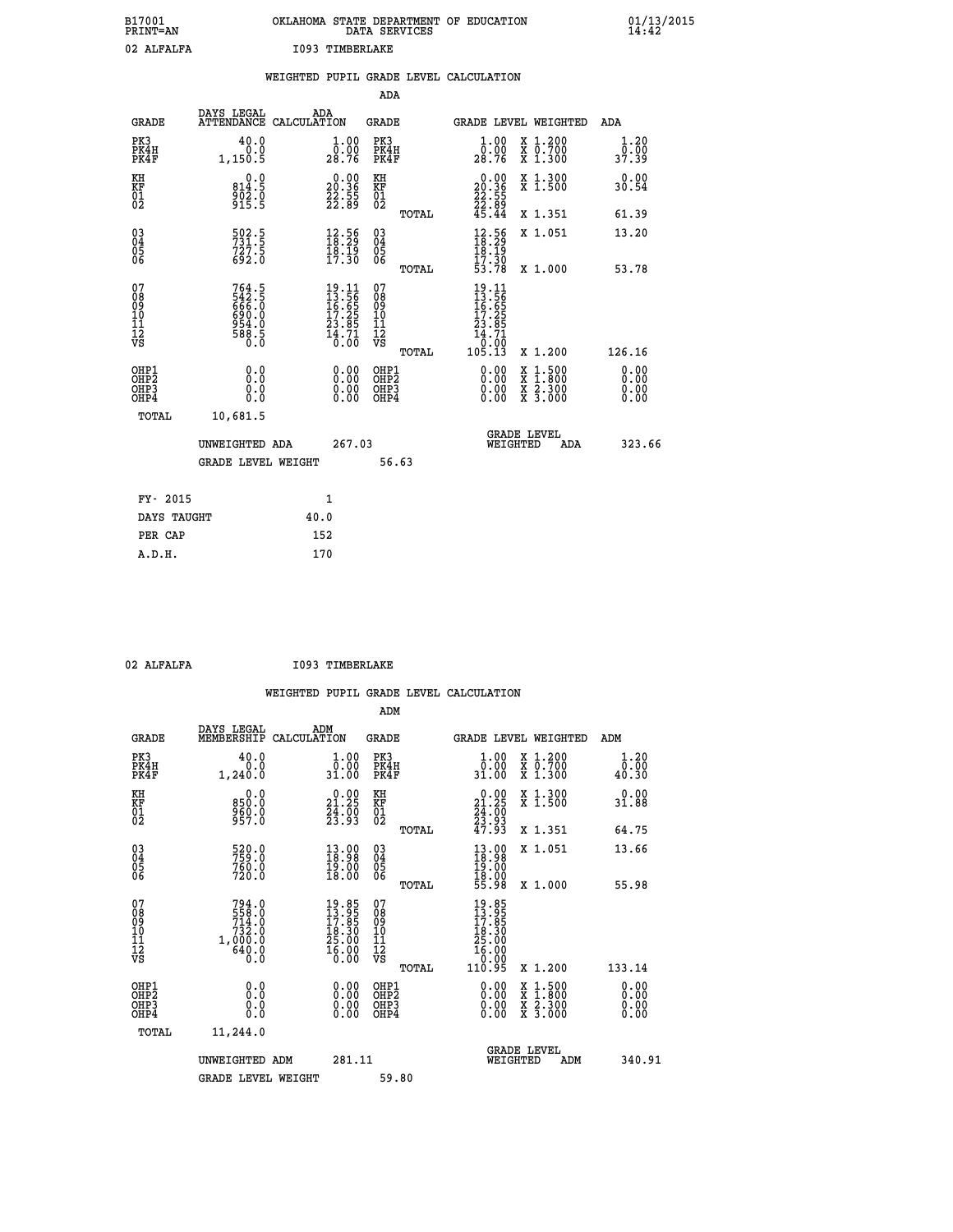| B17001          | OKLAHOMA STATE DEPARTMENT OF EDUCATION |
|-----------------|----------------------------------------|
| <b>PRINT=AN</b> | DATA SERVICES                          |
| ALFALFA         | COUNTY TOTALS                          |

| WEIGHTED PUPIL GRADE LEVEL CALCULATION                                                                                                                                                                                                                                                                                                                                                                                                                                                                                                                                                                         |                       |
|----------------------------------------------------------------------------------------------------------------------------------------------------------------------------------------------------------------------------------------------------------------------------------------------------------------------------------------------------------------------------------------------------------------------------------------------------------------------------------------------------------------------------------------------------------------------------------------------------------------|-----------------------|
| <b>ADA</b>                                                                                                                                                                                                                                                                                                                                                                                                                                                                                                                                                                                                     |                       |
| DAYS LEGAL<br>ADA<br><b>GRADE</b><br>ATTENDANCE CALCULATION<br><b>GRADE</b><br><b>GRADE LEVEL WEIGHTED</b>                                                                                                                                                                                                                                                                                                                                                                                                                                                                                                     | ADA                   |
| PK3<br>PK3<br>PK4H<br>PK4F<br>362.0<br>$\begin{smallmatrix} 1.00\\[-1.2mm] 8.42\\[-1.2mm] 52.61\end{smallmatrix}$<br>$\frac{1}{8}$ : 42<br>52.61<br>X 1.200<br>X 0.700<br>X 1.300<br>PK4H<br>PK4F<br>$2,12\overline{1}.5$                                                                                                                                                                                                                                                                                                                                                                                      | 1.20<br>5.89<br>68.40 |
| $\begin{smallmatrix}&&0.00\\58.52\\61.20\\61.18\\122.38\end{smallmatrix}$<br>X 1.300<br>X 1.500<br>KH<br>$0.00$<br>58.52<br>2,377.0<br>KH<br>KF<br>01<br>02<br>KF<br>01<br>02<br>$\frac{5}{2}, \frac{492}{479}$ : 5<br>$61.20$<br>$61.18$                                                                                                                                                                                                                                                                                                                                                                      | 0.00<br>87.78         |
| X 1.351<br>TOTAL                                                                                                                                                                                                                                                                                                                                                                                                                                                                                                                                                                                               | 165.33                |
| $^{03}_{04}$<br>$\frac{45}{62}:\frac{11}{40}$<br>57.91<br>$\frac{1}{2}, \frac{837}{521}.5$<br>$\frac{2}{354}.5$<br>$\frac{2}{2}, \frac{354}{251}.5$<br>$45.11$<br>$62.40$<br>$57.91$<br>$55.77$<br>$\begin{matrix} 03 \\ 04 \\ 05 \\ 06 \end{matrix}$<br>X 1.051<br>05<br>06                                                                                                                                                                                                                                                                                                                                   | 223.49                |
| 55.77<br>176.08<br>X 1.000<br>TOTAL                                                                                                                                                                                                                                                                                                                                                                                                                                                                                                                                                                            | 176.08                |
| 07<br>08<br>09<br>10<br>11<br>11<br>12<br>VS<br>07<br>08<br>09<br>001<br>11<br>11<br>12<br>VS<br>53.20<br>43.35<br>45.02<br>50.37<br>58.41<br>58.410<br>$\begin{smallmatrix} 2,158.0\\ 1,761.0\\ 1,824.5\\ 2,038.5\\ 2,360.0\\ 2,000.0\\ 0.0 \end{smallmatrix}$<br>$\begin{smallmatrix} 53.20\\ 43.35\\ 45.02\\ 50.37\\ 58.41\\ 49.10\\ 0.00 \end{smallmatrix}$<br>ة:10<br>299.45<br>X 1.200<br>TOTAL                                                                                                                                                                                                          | 359.35                |
| OHP1<br>OHP2<br>$\begin{smallmatrix} 0.00 \ 0.00 \ 0.00 \ 0.00 \end{smallmatrix}$<br>OHP1<br>OHP2<br>$\begin{smallmatrix} 0.00 & 0.00 & 0.00 & 0.00 & 0.00 & 0.00 & 0.00 & 0.00 & 0.00 & 0.00 & 0.00 & 0.00 & 0.00 & 0.00 & 0.00 & 0.00 & 0.00 & 0.00 & 0.00 & 0.00 & 0.00 & 0.00 & 0.00 & 0.00 & 0.00 & 0.00 & 0.00 & 0.00 & 0.00 & 0.00 & 0.00 & 0.00 & 0.00 & 0.00 & 0.00 & 0.0$<br>$\begin{smallmatrix} \mathtt{X} & 1\cdot500\\ \mathtt{X} & 1\cdot800\\ \mathtt{X} & 2\cdot300\\ \mathtt{X} & 3\cdot000 \end{smallmatrix}$<br>0.0<br>OHP3<br>OH <sub>P</sub> 3<br>0.0<br>Ŏ.Ŏ<br>OH <sub>P4</sub><br>OHP4 | 0.00<br>0.00<br>0.00  |
| TOTAL<br>30,979.0                                                                                                                                                                                                                                                                                                                                                                                                                                                                                                                                                                                              |                       |
| <b>GRADE LEVEL</b><br>763.57<br>UNWEIGHTED ADA<br>WEIGHTED<br>ADA                                                                                                                                                                                                                                                                                                                                                                                                                                                                                                                                              | 911.44                |
| GRADE LEVEL WEIGHT<br>147.87                                                                                                                                                                                                                                                                                                                                                                                                                                                                                                                                                                                   |                       |
| $\mathbf{1}$<br>FY- 2015                                                                                                                                                                                                                                                                                                                                                                                                                                                                                                                                                                                       |                       |
| DAYS TAUGHT<br>123.0                                                                                                                                                                                                                                                                                                                                                                                                                                                                                                                                                                                           |                       |
| 477<br>PER CAP                                                                                                                                                                                                                                                                                                                                                                                                                                                                                                                                                                                                 |                       |

 **A.D.H. 322**

 **ALFALFA COUNTY TOTALS**

|                                           |                                                                                           |                                                                       | ADM                                                 |                                                                                |                                          |                             |
|-------------------------------------------|-------------------------------------------------------------------------------------------|-----------------------------------------------------------------------|-----------------------------------------------------|--------------------------------------------------------------------------------|------------------------------------------|-----------------------------|
| <b>GRADE</b>                              | DAYS LEGAL<br>MEMBERSHIP                                                                  | ADM<br>CALCULATION                                                    | <b>GRADE</b>                                        | GRADE LEVEL WEIGHTED                                                           |                                          | ADM                         |
| PK3<br>PK4H<br>PK4F                       | 387.0<br>2,258.0                                                                          | $\frac{1}{9}$ :00<br>56.00                                            | PK3<br>PK4H<br>PK4F                                 | $\frac{1}{9}$ :00<br>56.00                                                     | X 1.200<br>X 0.700<br>X 1.300            | $\frac{1}{6}$ : 30<br>72.80 |
| KH<br>KF<br>01<br>02                      | 0.0<br>2,493.0<br>2,611.0<br>2,587.0                                                      | $\begin{smallmatrix} 0.00\\ 61.41\\ 64.13\\ 63.86 \end{smallmatrix}$  | KH<br>KF<br>01<br>02                                | $\begin{smallmatrix} &0.00\ 61.41\ 64.13\ 63.86\ 127.99\ \end{smallmatrix}$    | X 1.300<br>X 1.500                       | 0.00<br>92.13               |
|                                           |                                                                                           |                                                                       | TOTAL                                               |                                                                                | X 1.351                                  | 172.91                      |
| 03<br>04<br>05<br>06                      | $\frac{1}{2}, \frac{913}{633}.0 \\ \frac{2}{433}.0 \\ \frac{433}{2}, \frac{343}{3}.0$     | $\begin{smallmatrix} 47.00\\ 65.16\\ 59.86\\ 58.05 \end{smallmatrix}$ | $\begin{array}{c} 03 \\ 04 \\ 05 \\ 06 \end{array}$ | $\begin{smallmatrix} 47.00\\ 65.16\\ 59.86\\ 58.05\\ 183.07 \end{smallmatrix}$ | X 1.051                                  | 49.39                       |
|                                           |                                                                                           |                                                                       | TOTAL                                               |                                                                                | X 1.000                                  | 183.07                      |
| 07<br>08<br>09<br>101<br>112<br>VS        | $2, 223.0$<br>$1, 818.0$<br>$1, 899.0$<br>$2, 116.0$<br>$2, 432.0$<br>$2, 085.0$<br>$0.0$ | $54.83\n44.78\n46.88\n52.30\n52.30\n60.20\n51.20\n0.00$               | 07<br>08<br>09<br>11<br>11<br>12<br>VS<br>TOTAL     | 54.83<br>44.788<br>46.88<br>52.30<br>52.20<br>51.20<br>51.20<br>310.I9         | X 1.200                                  | 372.23                      |
|                                           |                                                                                           |                                                                       |                                                     |                                                                                |                                          | 0.00                        |
| OHP1<br>OHP2<br>OH <sub>P</sub> 3<br>OHP4 | 0.0<br>$\begin{smallmatrix} 0.0 & 0 \ 0.0 & 0 \end{smallmatrix}$                          | $0.00$<br>$0.00$<br>0.00                                              | OHP1<br>OHP2<br>OHP <sub>3</sub>                    | $0.00$<br>$0.00$<br>0.00                                                       | X 1:500<br>X 1:800<br>X 2:300<br>X 3:000 | 0.00<br>0.00<br>0.00        |
| TOTAL                                     | 32,271.0                                                                                  |                                                                       |                                                     |                                                                                |                                          |                             |
|                                           | UNWEIGHTED ADM                                                                            | 795.66                                                                |                                                     | <b>GRADE LEVEL</b><br>WEIGHTED                                                 | ADM                                      | 950.03                      |
|                                           | <b>GRADE LEVEL WEIGHT</b>                                                                 |                                                                       | 154.37                                              |                                                                                |                                          |                             |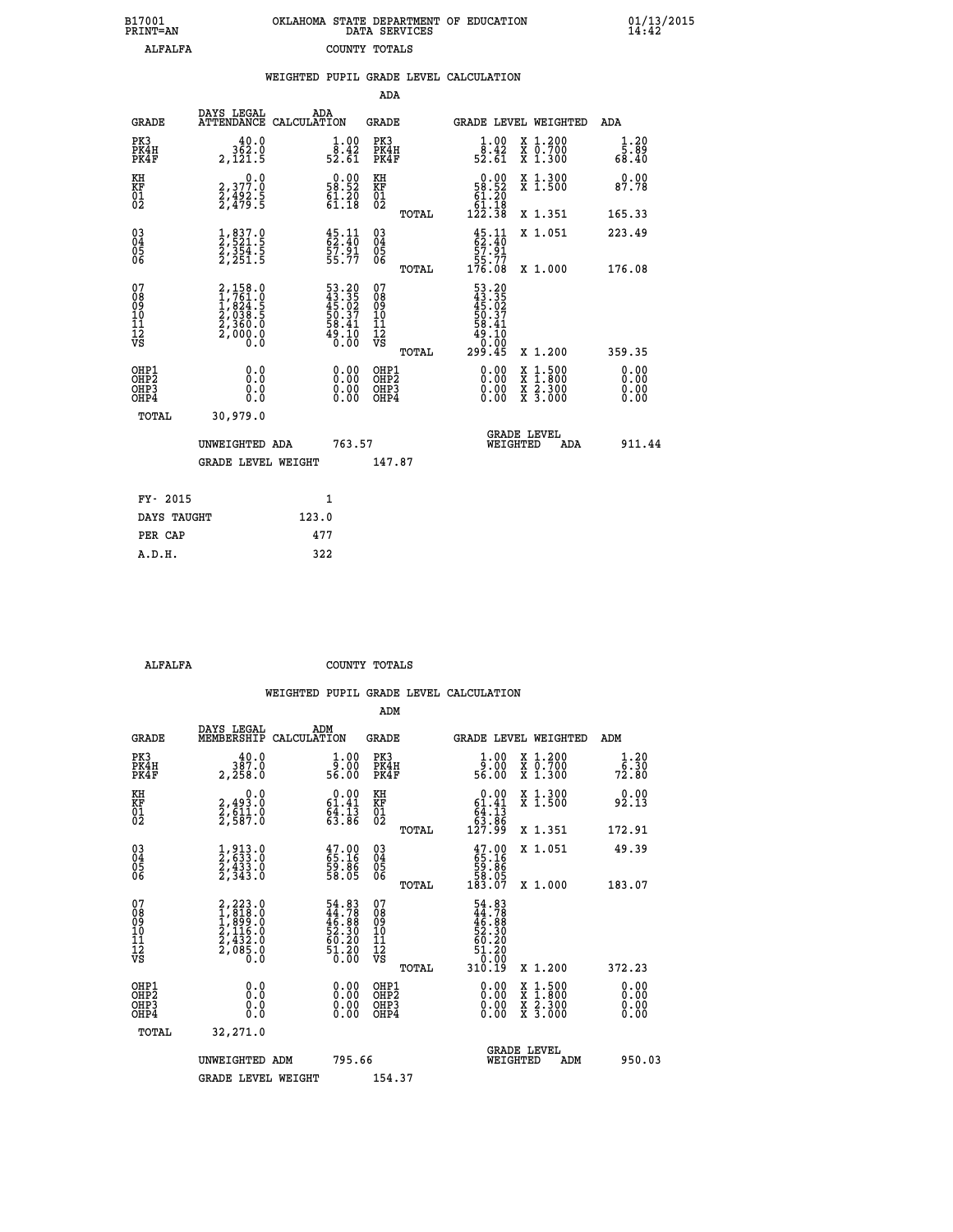| B17001<br>PRINT=AN                     |                                                                                                     |              |                                                                                                                                                                                                                                                                                                                                                  | DATA SERVICES                          |       | OKLAHOMA STATE DEPARTMENT OF EDUCATION                                                          |                                                                                          | $01/13/2015$<br>14:42  |  |
|----------------------------------------|-----------------------------------------------------------------------------------------------------|--------------|--------------------------------------------------------------------------------------------------------------------------------------------------------------------------------------------------------------------------------------------------------------------------------------------------------------------------------------------------|----------------------------------------|-------|-------------------------------------------------------------------------------------------------|------------------------------------------------------------------------------------------|------------------------|--|
| 03 ATOKA                               |                                                                                                     | C021 HARMONY |                                                                                                                                                                                                                                                                                                                                                  |                                        |       |                                                                                                 |                                                                                          |                        |  |
|                                        |                                                                                                     |              |                                                                                                                                                                                                                                                                                                                                                  |                                        |       | WEIGHTED PUPIL GRADE LEVEL CALCULATION                                                          |                                                                                          |                        |  |
|                                        |                                                                                                     |              |                                                                                                                                                                                                                                                                                                                                                  | ADA                                    |       |                                                                                                 |                                                                                          |                        |  |
| <b>GRADE</b>                           | DAYS LEGAL<br>ATTENDANCE CALCULATION                                                                | ADA          |                                                                                                                                                                                                                                                                                                                                                  | GRADE                                  |       |                                                                                                 | GRADE LEVEL WEIGHTED                                                                     | ADA                    |  |
| PK3<br>PK4H<br>PK4F                    | 797.0<br>0.0<br>939.0                                                                               |              | 17.71<br>$\frac{0.00}{20.87}$                                                                                                                                                                                                                                                                                                                    | PK3<br>PK4H<br>PK4F                    |       | 17.71<br>$\frac{0.00}{20.87}$                                                                   | X 1.200<br>X 0.700<br>X 1.300                                                            | 21.25<br>0.00<br>27.13 |  |
| KH<br>KF<br>01<br>02                   | 0.0<br>1,008.5<br>$792.0$<br>$745.5$                                                                |              | 22.41<br>$\frac{17.60}{16.57}$                                                                                                                                                                                                                                                                                                                   | KH<br><b>KF</b><br>01<br>02            |       | $\begin{smallmatrix} 0.00\\ 22.41\\ 17.60\\ 16.57\\ 34.17 \end{smallmatrix}$                    | X 1.300<br>X 1.500                                                                       | 0.00<br>33.62          |  |
|                                        |                                                                                                     |              |                                                                                                                                                                                                                                                                                                                                                  |                                        | TOTAL |                                                                                                 | X 1.351                                                                                  | 46.16                  |  |
| $\substack{03 \ 04}$<br>Ŏ5<br>06       | 898.0<br>$\frac{530.0}{779.0}$                                                                      |              | $\frac{19.96}{21.18}$<br>$\frac{2}{17}$ , $\frac{2}{31}$                                                                                                                                                                                                                                                                                         | $03\overline{4}$<br>05<br>06           |       | 19.96<br>21.18<br>$\frac{2}{0}$ . $\frac{2}{0}$ .<br>17.31                                      | X 1.051                                                                                  | 20.98                  |  |
|                                        |                                                                                                     |              |                                                                                                                                                                                                                                                                                                                                                  |                                        | TOTAL | 59.16                                                                                           | X 1.000                                                                                  | 59.16                  |  |
| 07<br>08<br>09<br>11<br>11<br>12<br>VS | 604.0<br>667.0<br>0.0<br>Ō.Ō<br>$\begin{smallmatrix} 0.0 & 0 \ 0.0 & 0 \ 0.0 & 0 \end{smallmatrix}$ |              | 13.42<br>$\begin{smallmatrix} 14.182 \\[-4pt] 0.000 \\[-4pt] 0.000 \\[-4pt] 0.00 \\[-4pt] 0.00 \\[-4pt] 0.00 \\[-4pt] 0.00 \\[-4pt] 0.00 \\[-4pt] 0.00 \\[-4pt] 0.00 \\[-4pt] 0.00 \\[-4pt] 0.00 \\[-4pt] 0.00 \\[-4pt] 0.00 \\[-4pt] 0.00 \\[-4pt] 0.00 \\[-4pt] 0.00 \\[-4pt] 0.00 \\[-4pt] 0.00 \\[-4pt] 0.00 \\[-4pt] 0.00 \\[-4pt]$<br>0.00 | 07<br>08<br>09<br>10<br>īĭ<br>12<br>VS |       | 13.42<br>$\begin{smallmatrix} 14.182 \ 0.000 \ 0.000 \end{smallmatrix}$<br>0.00<br>0.00<br>0.00 |                                                                                          |                        |  |
| OHP1                                   |                                                                                                     |              |                                                                                                                                                                                                                                                                                                                                                  | OHP1                                   | TOTAL | 28.24                                                                                           | X 1.200                                                                                  | 33.89<br>0.00          |  |
| OH <sub>P</sub> 2<br>OHP3<br>OHP4      | 0.0<br>0.0<br>0.0                                                                                   |              | 0.00<br>0.00<br>0.00                                                                                                                                                                                                                                                                                                                             | OH <sub>P</sub> 2<br>OHP3<br>OHP4      |       | 0.00<br>0.00<br>0.00                                                                            | $\begin{smallmatrix} x & 1.500 \\ x & 1.800 \\ x & 2.300 \\ x & 3.000 \end{smallmatrix}$ | 0.00<br>0.00<br>0.00   |  |
| <b>TOTAL</b>                           | 9,113.0                                                                                             |              |                                                                                                                                                                                                                                                                                                                                                  |                                        |       |                                                                                                 |                                                                                          |                        |  |
|                                        | UNWEIGHTED ADA                                                                                      |              | 202.52                                                                                                                                                                                                                                                                                                                                           |                                        |       | WEIGHTED                                                                                        | <b>GRADE LEVEL</b><br>ADA                                                                | 242.19                 |  |
|                                        | <b>GRADE LEVEL WEIGHT</b>                                                                           |              |                                                                                                                                                                                                                                                                                                                                                  | 39.67                                  |       |                                                                                                 |                                                                                          |                        |  |
| FY- 2015                               |                                                                                                     | 1            |                                                                                                                                                                                                                                                                                                                                                  |                                        |       |                                                                                                 |                                                                                          |                        |  |
| DAYS TAUGHT                            |                                                                                                     | 45.0         |                                                                                                                                                                                                                                                                                                                                                  |                                        |       |                                                                                                 |                                                                                          |                        |  |
| PER CAP                                |                                                                                                     | 81           |                                                                                                                                                                                                                                                                                                                                                  |                                        |       |                                                                                                 |                                                                                          |                        |  |

| 03 ATOKA | C021 HARMONY |
|----------|--------------|
|          |              |

 **WEIGHTED PUPIL GRADE LEVEL CALCULATION ADM DAYS LEGAL ADM GRADE MEMBERSHIP CALCULATION GRADE GRADE LEVEL WEIGHTED ADM PK3 797.0 17.71 PK3 17.71 X 1.200 21.25 PK4H 0.0 0.00 PK4H 0.00 X 0.700 0.00 PK4F 994.0 22.09 PK4F 22.09 X 1.300 28.72 KH 0.0 0.00 KH 0.00 X 1.300 0.00 KF 1,065.0 23.67 KF 23.67 X 1.500 35.51 01 831.0 18.47 01 18.47 02 759.0 16.87 02 16.87 TOTAL 35.34 X 1.351 47.74 03 946.0 21.02 03 21.02 X 1.051 22.09 04 991.0 22.02 04 22.02 05 966.0 21.47 05 21.47** 06 810.0 18.00 06 <sub>momas</sub> 18.00  **TOTAL 61.49 X 1.000 61.49 07 630.0 14.00 07 14.00 08 683.0 15.18 08 15.18 03 0.00 0.00 0.000 0.000 10 0.0 0.00 10 0.00 11 0.0 0.00 11 0.00 12 0.0 0.00 12 0.00 VS** 0.0 0.00 VS 0.00 0.00 0.00  **TOTAL 29.18 X 1.200 35.02 OHP1 0.0 0.00 OHP1 0.00 X 1.500 0.00 OHP2 0.0 0.00 OHP2 0.00 X 1.800 0.00 OHP3 0.0 0.00 OHP3 0.00 X 2.300 0.00 OHP4 0.0 0.00 OHP4 0.00 X 3.000 0.00 TOTAL 9,472.0 GRADE LEVEL UNWEIGHTED ADM 210.50 WEIGHTED ADM 251.82** GRADE LEVEL WEIGHT 41.32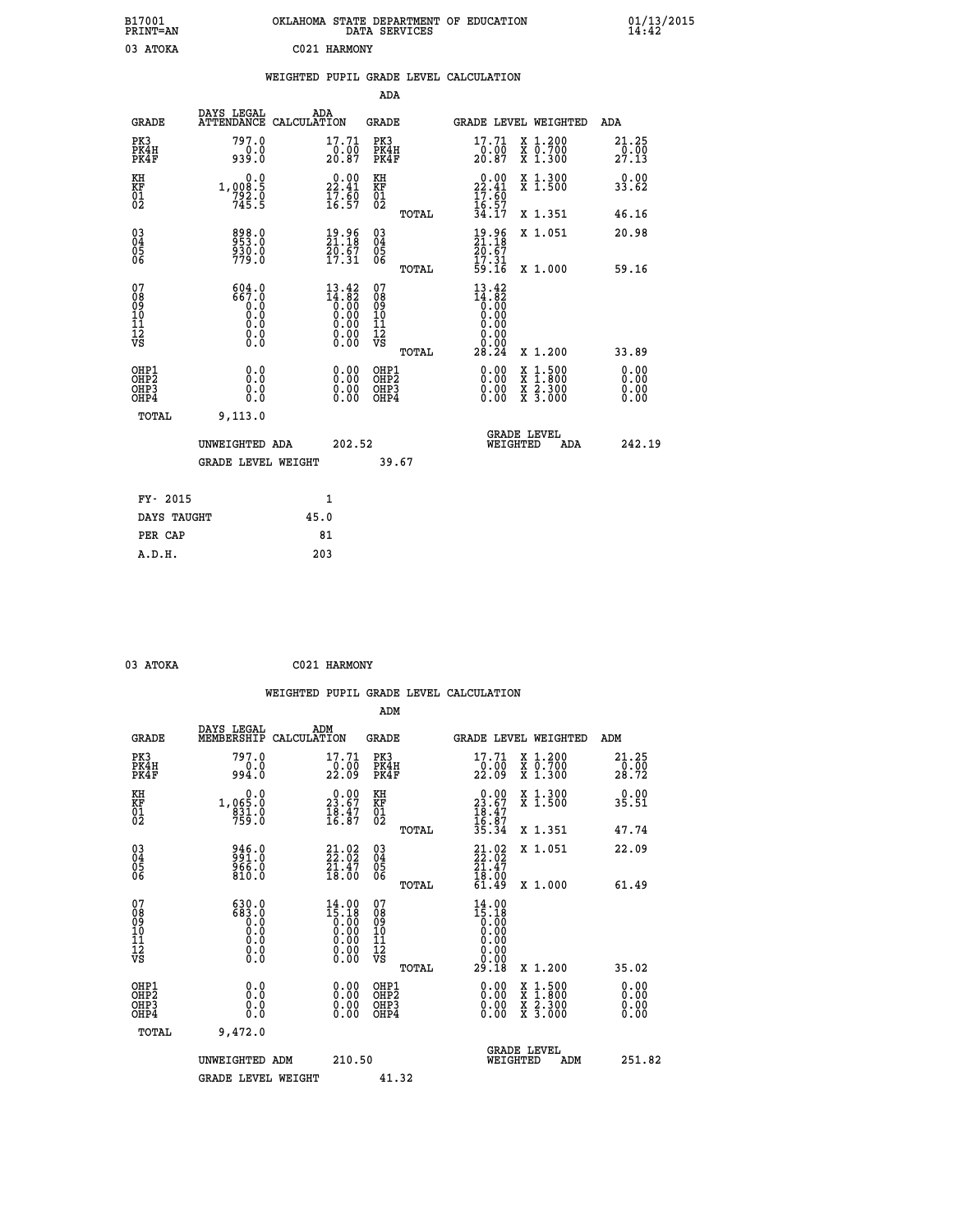| B17001<br>PRINT=AN                     |                                                                       | OKLAHOMA STATE DEPARTMENT OF EDUCATION DATA SERVICES                                            |                                                    |       |                                                                          |                                 | 01/13/2015             |  |
|----------------------------------------|-----------------------------------------------------------------------|-------------------------------------------------------------------------------------------------|----------------------------------------------------|-------|--------------------------------------------------------------------------|---------------------------------|------------------------|--|
| 03 ATOKA                               |                                                                       | C022 LANE                                                                                       |                                                    |       |                                                                          |                                 |                        |  |
|                                        |                                                                       | WEIGHTED PUPIL GRADE LEVEL CALCULATION                                                          |                                                    |       |                                                                          |                                 |                        |  |
|                                        |                                                                       |                                                                                                 | ADA                                                |       |                                                                          |                                 |                        |  |
| <b>GRADE</b>                           | DAYS LEGAL                                                            | ADA<br>ATTENDANCE CALCULATION                                                                   | <b>GRADE</b>                                       |       |                                                                          | <b>GRADE LEVEL WEIGHTED</b>     | <b>ADA</b>             |  |
| PK3<br>PK4H<br>PK4F                    | 1,002.0<br>930.0                                                      | 22.77<br>$\frac{0.00}{21.14}$                                                                   | PK3<br>PK4H<br>PK4F                                |       | 22.77<br>$\frac{0.00}{21.14}$                                            | X 1.200<br>X 0.700<br>X 1.300   | 27.32<br>0.00<br>27.48 |  |
| KH<br>KF<br>01<br>02                   | 0.0<br>1,091.5<br>1,609.0<br>1,209.0                                  | $\begin{smallmatrix} 0.00\\24.81\\36.57\\27.48 \end{smallmatrix}$                               | KH<br>KF<br>01<br>02                               |       | $\begin{smallmatrix} 0.00\\24.81\\36.57\\27.48\\64.05 \end{smallmatrix}$ | X 1.300<br>$\overline{x}$ 1.500 | 0.00<br>37.22          |  |
|                                        |                                                                       |                                                                                                 |                                                    | TOTAL |                                                                          | X 1.351                         | 86.53                  |  |
| 03<br>04<br>05<br>06                   | $\begin{smallmatrix}884.5\\943.0\\983.5\\1,001.0\end{smallmatrix}$    | $20.10$<br>$21.43$<br>$22.35$<br>22.75                                                          | $\begin{matrix} 03 \\ 04 \\ 05 \\ 06 \end{matrix}$ |       | $20.10$<br>$21.43$<br>$22.35$<br>$22.75$                                 | X 1.051                         | 21.13                  |  |
|                                        |                                                                       |                                                                                                 |                                                    | TOTAL | 66.53                                                                    | X 1.000                         | 66.53                  |  |
| 07<br>08<br>09<br>11<br>11<br>12<br>VS | $1, 037.5$<br>$1, 335.5$<br>$0.0$<br>$0.0$<br>$0.0$<br>$0.0$<br>$0.0$ | $\begin{smallmatrix} 23.58\\ 30.35\\ 0.00\\ 0.00\\ 0.00\\ 0.00\\ 0.00\\ 0.00 \end{smallmatrix}$ | 07<br>08<br>09<br>11<br>11<br>12<br>VS             |       | 23.58<br>30.35<br>0.00<br>0.00<br>0.00<br>0.00<br>0.00                   |                                 |                        |  |
|                                        |                                                                       |                                                                                                 |                                                    | TOTAL | 53.93                                                                    | X 1.200                         | 64.72                  |  |

| OHP1<br>OHP <sub>2</sub><br>OHP3<br>OHP4 | 0.000<br>0.0<br>0.0       | 0.00<br>0.00<br>0.00<br>0.00 | OHP1<br>OHP <sub>2</sub><br>OHP3<br>OHP4 | 0.00<br>0.00<br>0.00 | X 1.500<br>$\bar{x}$<br>1,800<br>X <sub>2.300</sub><br>$\overline{x}$ 3.000 |     | $\begin{smallmatrix} 0.00 \ 0.00 \ 0.00 \end{smallmatrix}$ |
|------------------------------------------|---------------------------|------------------------------|------------------------------------------|----------------------|-----------------------------------------------------------------------------|-----|------------------------------------------------------------|
| TOTAL                                    | 12,026.5                  |                              |                                          |                      |                                                                             |     |                                                            |
|                                          | UNWEIGHTED ADA            | 273.33                       |                                          |                      | <b>GRADE LEVEL</b><br>WEIGHTED                                              | ADA | 330.93                                                     |
|                                          | <b>GRADE LEVEL WEIGHT</b> |                              | 57.60                                    |                      |                                                                             |     |                                                            |
|                                          |                           |                              |                                          |                      |                                                                             |     |                                                            |
| FY- 2015                                 |                           | 1                            |                                          |                      |                                                                             |     |                                                            |
| DAYS TAUGHT                              |                           | 44.0                         |                                          |                      |                                                                             |     |                                                            |
| PER CAP                                  |                           | 90                           |                                          |                      |                                                                             |     |                                                            |

|                                                      |                                                                                                |                    |                                                                    |                                          |       | WEIGHTED PUPIL GRADE LEVEL CALCULATION                                        |                                          |                               |                              |
|------------------------------------------------------|------------------------------------------------------------------------------------------------|--------------------|--------------------------------------------------------------------|------------------------------------------|-------|-------------------------------------------------------------------------------|------------------------------------------|-------------------------------|------------------------------|
|                                                      |                                                                                                |                    |                                                                    | ADM                                      |       |                                                                               |                                          |                               |                              |
| <b>GRADE</b>                                         | DAYS LEGAL<br>MEMBERSHIP                                                                       | ADM<br>CALCULATION |                                                                    | GRADE                                    |       |                                                                               | GRADE LEVEL WEIGHTED                     | ADM                           |                              |
| PK3<br>PK4H<br>PK4F                                  | 1,002.0<br>$0.0$<br>950.0                                                                      |                    | 22.77<br>$\frac{5}{21.59}$                                         | PK3<br>PK4H<br>PK4F                      |       | 22.77<br>$\frac{5}{21.59}$                                                    | X 1.200<br>X 0.700<br>X 1.300            | 27.32<br>$\frac{0.00}{28.07}$ |                              |
| KH<br>KF<br>01<br>02                                 | $\begin{smallmatrix}&&&0.0\\1,115.0\\1,663.0\\1,235.0\end{smallmatrix}$                        |                    | $25.34$<br>$37.80$<br>$28.07$                                      | KH<br>KF<br>01<br>02                     |       | $25.34$<br>$37.80$<br>$28.07$<br>$65.87$                                      | X 1.300<br>X 1.500                       | 38.01                         | 0.00                         |
|                                                      |                                                                                                |                    |                                                                    |                                          | TOTAL |                                                                               | X 1.351                                  | 88.99                         |                              |
| $\begin{matrix} 03 \\ 04 \\ 05 \\ 06 \end{matrix}$   | $\begin{smallmatrix} 9 & 05 & 0 \\ 9 & 68 & 0 \\ 1 & 003 & 0 \\ 1 & 025 & 0 \end{smallmatrix}$ |                    | $\begin{smallmatrix} 20.57\ 22.00\ 22.80\ 23.30 \end{smallmatrix}$ | 03<br>04<br>05<br>06                     |       | $\begin{smallmatrix} 20.57\\ 22.00\\ 23.80\\ 23.30\\ 68.10 \end{smallmatrix}$ | X 1.051                                  | 21.62                         |                              |
|                                                      |                                                                                                |                    |                                                                    |                                          | TOTAL |                                                                               | X 1.000                                  | 68.10                         |                              |
| 07<br>08<br>09<br>101<br>112<br>VS                   | $1,368.0$<br>0.368.0<br>0.0<br>0.0<br>$\S.$ $\S$                                               |                    | $24.14\n31.09\n0.00\n0.00\n0.00\n0.00\n0.00$                       | 07<br>08<br>09<br>11<br>11<br>12<br>VS   |       | 24.14<br>$\begin{matrix} 11.00 \\ 0.00 \\ 0.00 \end{matrix}$<br>0.00<br>0.00  |                                          |                               |                              |
|                                                      |                                                                                                |                    |                                                                    |                                          | TOTAL | 55.23                                                                         | X 1.200                                  | 66.28                         |                              |
| OHP1<br>OHP <sub>2</sub><br>OH <sub>P3</sub><br>OHP4 | 0.0<br>0.000                                                                                   |                    | 0.00<br>0.00<br>0.00                                               | OHP1<br>OHP <sub>2</sub><br>OHP3<br>OHP4 |       | $0.00$<br>$0.00$<br>0.00                                                      | X 1:500<br>X 1:800<br>X 2:300<br>X 3:000 |                               | 0.00<br>0.00<br>0.00<br>0.00 |
| TOTAL                                                | 12,296.0                                                                                       |                    |                                                                    |                                          |       |                                                                               |                                          |                               |                              |
|                                                      | UNWEIGHTED ADM                                                                                 |                    | 279.47                                                             |                                          |       | WEIGHTED                                                                      | <b>GRADE LEVEL</b><br>ADM                |                               | 338.39                       |
|                                                      | <b>GRADE LEVEL WEIGHT</b>                                                                      |                    |                                                                    | 58.92                                    |       |                                                                               |                                          |                               |                              |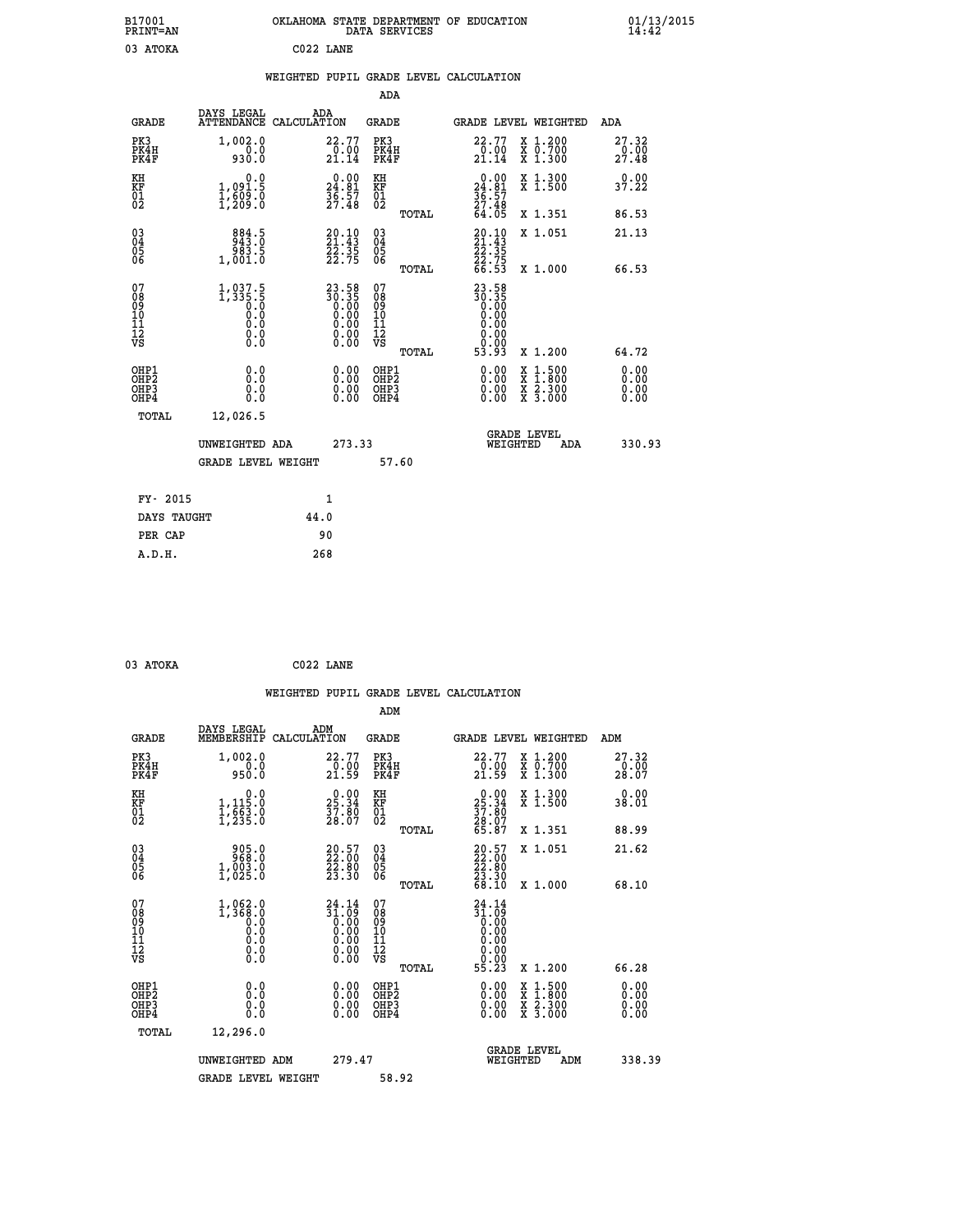| B17001<br>PRINT=AN               |                                                                  | OKLAHOMA STATE DEPARTMENT OF EDUCATION                                                | DATA SERVICES                                                 |                                                                             |                                                                                                                                           | $01/13/2015$<br>14:42  |  |
|----------------------------------|------------------------------------------------------------------|---------------------------------------------------------------------------------------|---------------------------------------------------------------|-----------------------------------------------------------------------------|-------------------------------------------------------------------------------------------------------------------------------------------|------------------------|--|
| 03 ATOKA                         |                                                                  | I007 STRINGTOWN                                                                       |                                                               |                                                                             |                                                                                                                                           |                        |  |
|                                  |                                                                  | WEIGHTED PUPIL GRADE LEVEL CALCULATION                                                |                                                               |                                                                             |                                                                                                                                           |                        |  |
|                                  |                                                                  |                                                                                       | ADA                                                           |                                                                             |                                                                                                                                           |                        |  |
| <b>GRADE</b>                     | DAYS LEGAL                                                       | ADA<br>ATTENDANCE CALCULATION                                                         | GRADE                                                         |                                                                             | GRADE LEVEL WEIGHTED                                                                                                                      | ADA                    |  |
| PK3<br>PK4H<br>PK4F              | 403.0<br>0.0<br>512.5                                            | 8.96<br>$\begin{smallmatrix} \v{0} \ \v{0} \ \v{1} \ \v{1} \ \v{3} \end{smallmatrix}$ | PK3<br>PK4H<br>PK4F                                           | $\begin{smallmatrix} 8.96\ 0.00\ 11.39 \end{smallmatrix}$                   | X 1.200<br>X 0.700<br>X 1.300                                                                                                             | 10.75<br>0.00<br>14.81 |  |
| KH<br>KF<br>$\frac{01}{02}$      | 0.0<br>482.0<br>$\frac{613}{525}$ : 5                            | $10.00$<br>$10.71$<br>$\frac{13.63}{11.68}$                                           | KH<br><b>KF</b><br>01<br>02                                   | $10.00$<br>$10.71$<br>$\frac{13.63}{11.68}$                                 | X 1.300<br>X 1.500                                                                                                                        | 0.00<br>16.07          |  |
|                                  |                                                                  |                                                                                       | <b>TOTAL</b>                                                  | 25.31                                                                       | X 1.351                                                                                                                                   | 34.19                  |  |
| 030404<br>ŌĞ                     | 498.0<br>802.0<br>496.5<br>546.0                                 | 11.07<br>$\frac{11}{12}$ $\frac{05}{13}$                                              | $\begin{matrix} 03 \\ 04 \\ 05 \\ 06 \end{matrix}$            | $11.07$<br>$17.82$<br>11.03<br>12.13                                        | X 1.051                                                                                                                                   | 11.63                  |  |
| 07                               |                                                                  |                                                                                       | <b>TOTAL</b><br>07                                            | 40.98                                                                       | X 1.000                                                                                                                                   | 40.98                  |  |
| 08<br>09<br>11<br>11<br>12<br>VS | 885.5<br>533.5<br>5996.0<br>1,239.5<br>1,340.5<br>1,107.0<br>0.0 | 19.68<br>11.86<br>22.13<br>27.54<br>29.79<br>24.60<br>24.60                           | 08<br>09<br>10<br>$\frac{11}{12}$<br>$\frac{12}{18}$<br>TOTAL | 19.68<br>11.86<br>22.13<br>$\frac{27.54}{29.79}$<br>24.60<br>0.00<br>135.60 | X 1.200                                                                                                                                   | 162.72                 |  |
| OHP1                             |                                                                  |                                                                                       | OHP1                                                          |                                                                             |                                                                                                                                           | 0.00                   |  |
| OHP <sub>2</sub><br>OHP3<br>OHP4 | 0.0<br>0.0<br>0.0                                                | 0.00<br>$\begin{smallmatrix} 0.00 \ 0.00 \end{smallmatrix}$                           | OH <sub>P</sub> 2<br>OHP3<br>OHP4                             | 0.00<br>0.00<br>0.00                                                        | $\begin{smallmatrix} \mathtt{X} & 1\cdot500\\ \mathtt{X} & 1\cdot800\\ \mathtt{X} & 2\cdot300\\ \mathtt{X} & 3\cdot000 \end{smallmatrix}$ | 0.00<br>0.00<br>0.00   |  |
| TOTAL                            | 10,981.0                                                         |                                                                                       |                                                               |                                                                             |                                                                                                                                           |                        |  |
|                                  | UNWEIGHTED ADA                                                   | 244.02                                                                                |                                                               | WEIGHTED                                                                    | <b>GRADE LEVEL</b><br>ADA                                                                                                                 | 291.15                 |  |
|                                  | <b>GRADE LEVEL WEIGHT</b>                                        |                                                                                       | 47.13                                                         |                                                                             |                                                                                                                                           |                        |  |
| FY- 2015                         |                                                                  | 1                                                                                     |                                                               |                                                                             |                                                                                                                                           |                        |  |
| DAYS TAUGHT                      |                                                                  | 45.0                                                                                  |                                                               |                                                                             |                                                                                                                                           |                        |  |
| PER CAP                          |                                                                  | 92                                                                                    |                                                               |                                                                             |                                                                                                                                           |                        |  |

| 03 ATOKA | <b>I007 STRINGTOWN</b> |
|----------|------------------------|

 **WEIGHTED PUPIL GRADE LEVEL CALCULATION ADM DAYS LEGAL ADM GRADE MEMBERSHIP CALCULATION GRADE GRADE LEVEL WEIGHTED ADM PK3 403.0 8.96 PK3 8.96 X 1.200 10.75 PK4H 0.0 0.00 PK4H 0.00 X 0.700 0.00 PK4F 568.0 12.62 PK4F 12.62 X 1.300 16.41 KH 0.0 0.00 KH 0.00 X 1.300 0.00 KF 490.0 10.89 KF 10.89 X 1.500 16.34 01 641.0 14.24 01 14.24**  $\begin{array}{ccccccc}\n 02 & 539.0 & 11.98 & 02 & \dots & 11.98 \\
 \end{array}$  **TOTAL 26.22 X 1.351 35.42 03 517.0 11.49 03 11.49 X 1.051 12.08 04 816.0 18.13 04 18.13 05 503.0 11.18 05 11.18** 06 551.0 12.24 06 <sub>memax</sub> 12.24  **TOTAL 41.55 X 1.000 41.55**  $\begin{array}{cccc} 07 & 90.0 & 20.00 & 07 & 20.00 \ 08 & 540.0 & 12.00 & 23.47 \ 09 & 1,056.0 & 23.47 & 09 & 12.00 \ 10 & 1,274.0 & 28.31 & 10 & 28.31 \ 11 & 1,361.0 & 30.24 & 11 & 30.24 \ 12 & 761.0 & 27.00 & 27.00 \ \hline \end{array}$  $\begin{array}{cccc} 900.0 & 20.00 & 07 \ 540.0 & 1.204.0 & 22.00 & 07 \ 1.274.0 & 28.31 & 10 & 28.31 \ 1.361.0 & 30.24 & 11 & 30.02 \ 1.126.0 & 30.24 & 11 & 30.04 \ 1.126.0 & 0.00 & 0.00 & 0.00 \ 0.0 & 0.00 & 0.00 & 0.00 \ 0.0 & 0.00 & 0.00 & 0.00 \ 0.0 & 0.00 & 0.$  **OHP1 0.0 0.00 OHP1 0.00 X 1.500 0.00 OHP2 0.0 0.00 OHP2 0.00 X 1.800 0.00 OHP3 0.0 0.00 OHP3 0.00 X 2.300 0.00 OHP4 0.0 0.00 OHP4 0.00 X 3.000 0.00 TOTAL 11,285.0 GRADE LEVEL UNWEIGHTED ADM 250.77 WEIGHTED ADM 299.40** GRADE LEVEL WEIGHT 48.63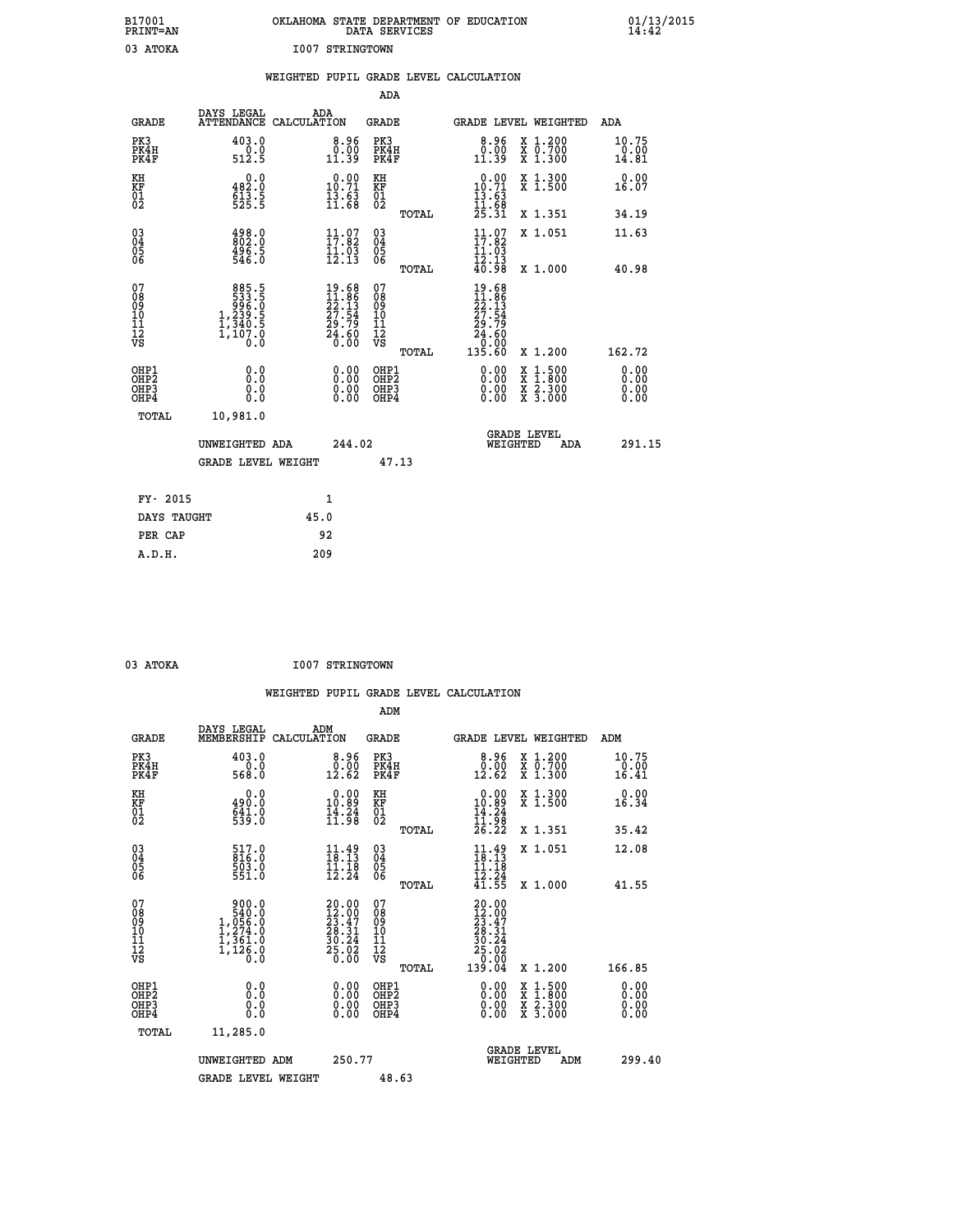| B17001<br><b>PRINT=AN</b>                                        |                                                                           | OKLAHOMA STATE DEPARTMENT OF EDUCATION                      | DATA SERVICES                                      |                                                                             |                                                                                          | 01/13/2015<br>14:42          |  |
|------------------------------------------------------------------|---------------------------------------------------------------------------|-------------------------------------------------------------|----------------------------------------------------|-----------------------------------------------------------------------------|------------------------------------------------------------------------------------------|------------------------------|--|
| 03 ATOKA                                                         |                                                                           | I015 ATOKA                                                  |                                                    |                                                                             |                                                                                          |                              |  |
|                                                                  |                                                                           | WEIGHTED PUPIL GRADE LEVEL CALCULATION                      |                                                    |                                                                             |                                                                                          |                              |  |
|                                                                  |                                                                           |                                                             | ADA                                                |                                                                             |                                                                                          |                              |  |
| <b>GRADE</b>                                                     | DAYS LEGAL                                                                | ADA<br>ATTENDANCE CALCULATION                               | GRADE                                              | <b>GRADE LEVEL WEIGHTED</b>                                                 |                                                                                          | ADA                          |  |
| PK3<br>PK4H<br>PK4F                                              | 1,383.0<br>0.0<br>1,878.5                                                 | 35.46<br>$\frac{0.00}{48.17}$                               | PK3<br>PK4H<br>PK4F                                | 35.46<br>$\frac{0.00}{48.17}$                                               | X 1.200<br>X 0.700<br>X 1.300                                                            | 42.55<br>0.00<br>62.62       |  |
| KH<br>KF<br>$^{01}_{02}$                                         | 0.0<br>2,714:5<br>2,471:0<br>2,114:5                                      | $0.00$<br>0.60<br>54.36                                     | KH<br>KF<br>01<br>02                               | $\begin{smallmatrix} &0.00\ 69.60\ 63.36\ 54.22\ 117.58\ \end{smallmatrix}$ | X 1.300<br>X 1.500                                                                       | 0.00<br>104.40               |  |
|                                                                  |                                                                           |                                                             | TOTAL                                              |                                                                             | X 1.351                                                                                  | 158.85                       |  |
| $\substack{03 \\ 04}$<br>$\frac{05}{06}$                         | 2,301.0<br>$\frac{2}{2}, \frac{4}{285}.5$                                 | 59.00<br>43.41<br>$\frac{1}{63}$ $\frac{3}{58}$             | $\begin{matrix} 03 \\ 04 \\ 05 \\ 06 \end{matrix}$ | 59.00<br>63.32                                                              | X 1.051                                                                                  | 62.01                        |  |
|                                                                  |                                                                           |                                                             | TOTAL                                              | 58.59<br>165.32                                                             | X 1.000                                                                                  | 165.32                       |  |
| 07<br>08<br>09<br>11<br>11<br>12<br>VS                           | 2,147.0<br>3,356.0<br>3,017.5<br>3,017.5<br>2,301.5<br>2,963.5<br>2,260.5 | 55.05<br>60.41<br>77.37<br>59.01<br>57.99<br>75.96<br>57.96 | 07<br>08<br>09<br>11<br>11<br>VS<br><b>TOTAL</b>   | 55.05<br>60.41<br>77.37<br>59.01<br>75:35<br>57:96<br>0:00<br>385.79        | X 1.200                                                                                  | 462.95                       |  |
| OHP1<br>OH <sub>P</sub> <sub>2</sub><br>OH <sub>P3</sub><br>OHP4 | 0.0<br>0.0<br>0.0<br>0.0                                                  | 0.00<br>0.00<br>0.00                                        | OHP1<br>OH <sub>P</sub> 2<br>OHP3<br>OHP4          | 0.00<br>0.00<br>0.00                                                        | $\begin{smallmatrix} x & 1.500 \\ x & 1.800 \\ x & 2.300 \\ x & 3.000 \end{smallmatrix}$ | 0.00<br>0.00<br>0.00<br>0.00 |  |
| TOTAL                                                            | 34,356.0                                                                  |                                                             |                                                    |                                                                             |                                                                                          |                              |  |
|                                                                  | UNWEIGHTED ADA                                                            | 880.92                                                      |                                                    | <b>GRADE LEVEL</b><br>WEIGHTED                                              | ADA                                                                                      | 1,058.70                     |  |
|                                                                  | <b>GRADE LEVEL WEIGHT</b>                                                 |                                                             | 177.78                                             |                                                                             |                                                                                          |                              |  |
| FY- 2015                                                         |                                                                           | 1                                                           |                                                    |                                                                             |                                                                                          |                              |  |
| DAYS TAUGHT                                                      |                                                                           | 39.0                                                        |                                                    |                                                                             |                                                                                          |                              |  |
| PER CAP                                                          |                                                                           | 88                                                          |                                                    |                                                                             |                                                                                          |                              |  |

| 03 ATOKA | I015 ATOKA |
|----------|------------|

|                                                      |                                                                            |                                                                       |                                                     | WEIGHTED PUPIL GRADE LEVEL CALCULATION                                                                                                                                                                                                                                         |                                                                           |
|------------------------------------------------------|----------------------------------------------------------------------------|-----------------------------------------------------------------------|-----------------------------------------------------|--------------------------------------------------------------------------------------------------------------------------------------------------------------------------------------------------------------------------------------------------------------------------------|---------------------------------------------------------------------------|
|                                                      |                                                                            |                                                                       | ADM                                                 |                                                                                                                                                                                                                                                                                |                                                                           |
| <b>GRADE</b>                                         | DAYS LEGAL<br>MEMBERSHIP<br>CALCULATION                                    | ADM                                                                   | <b>GRADE</b>                                        | <b>GRADE LEVEL WEIGHTED</b>                                                                                                                                                                                                                                                    | ADM                                                                       |
| PK3<br>PK4H<br>PK4F                                  | 1,492.0<br>1,966.0                                                         | 38.26<br>0.00<br>50.41                                                | PK3<br>PK4H<br>PK4F                                 | 38.26<br>$\frac{0.00}{50.41}$                                                                                                                                                                                                                                                  | 45.91<br>X 1.200<br>X 0.700<br>X 1.300<br>$\frac{6}{65}$ . $\frac{6}{53}$ |
| KH<br>KF<br>01<br>02                                 | $\begin{smallmatrix} & & 0.0\ 2.882.0\ 2.584.0\ 2.188.0 \end{smallmatrix}$ | $73.90$<br>$73.90$<br>$66.26$<br>$56.10$                              | KH<br>KF<br>01<br>02                                | $\begin{smallmatrix} &0.00\ 73.90\ 66.26\ 56.10\ 122.36\ \end{smallmatrix}$                                                                                                                                                                                                    | X 1.300<br>X 1.500<br>0.00<br>110.85                                      |
|                                                      |                                                                            |                                                                       | TOTAL                                               |                                                                                                                                                                                                                                                                                | 165.31<br>X 1.351                                                         |
| $\begin{matrix} 03 \\ 04 \\ 05 \\ 06 \end{matrix}$   | 2,379.0<br>1,710.0<br>2,544.0<br>2,401.0                                   | $\begin{smallmatrix} 61.00\\ 43.85\\ 65.23\\ 61.56 \end{smallmatrix}$ | $\begin{array}{c} 03 \\ 04 \\ 05 \\ 06 \end{array}$ | $\begin{smallmatrix} 61.00\\ 43.85\\ 65.23\\ 61.56\\ 170.64 \end{smallmatrix}$                                                                                                                                                                                                 | X 1.051<br>64.11                                                          |
|                                                      |                                                                            |                                                                       | TOTAL                                               |                                                                                                                                                                                                                                                                                | 170.64<br>X 1.000                                                         |
| 07<br>08<br>09<br>101<br>112<br>VS                   | 2,298.0<br>3,556.0<br>3,254.0<br>3,437.0<br>3,196.0<br>2,456.0             | 58.92<br>65.54<br>63.44<br>62.49<br>62.97<br>62.97                    | 07<br>08<br>09<br>11<br>11<br>12<br>VS              | 58.92<br>65.544<br>63.444<br>62.4957<br>62.970<br>62.000<br>415.31                                                                                                                                                                                                             |                                                                           |
|                                                      |                                                                            |                                                                       | TOTAL                                               |                                                                                                                                                                                                                                                                                | X 1.200<br>498.37                                                         |
| OHP1<br>OHP2<br>OH <sub>P3</sub><br>OH <sub>P4</sub> | 0.0<br>0.000                                                               | 0.00<br>0.00<br>0.00                                                  | OHP1<br>OH <sub>P</sub> 2<br>OHP3<br>OHP4           | $\begin{smallmatrix} 0.00 & 0.00 & 0.00 & 0.00 & 0.00 & 0.00 & 0.00 & 0.00 & 0.00 & 0.00 & 0.00 & 0.00 & 0.00 & 0.00 & 0.00 & 0.00 & 0.00 & 0.00 & 0.00 & 0.00 & 0.00 & 0.00 & 0.00 & 0.00 & 0.00 & 0.00 & 0.00 & 0.00 & 0.00 & 0.00 & 0.00 & 0.00 & 0.00 & 0.00 & 0.00 & 0.0$ | X 1:500<br>X 1:800<br>X 2:300<br>X 3:000<br>0.00<br>0.00<br>0.00<br>0.00  |
| TOTAL                                                | 36,343.0                                                                   |                                                                       |                                                     |                                                                                                                                                                                                                                                                                |                                                                           |
|                                                      | UNWEIGHTED ADM                                                             | 931.88                                                                |                                                     | <b>GRADE LEVEL</b><br>WEIGHTED                                                                                                                                                                                                                                                 | 1,120.72<br>ADM                                                           |
|                                                      | <b>GRADE LEVEL WEIGHT</b>                                                  |                                                                       | 188.84                                              |                                                                                                                                                                                                                                                                                |                                                                           |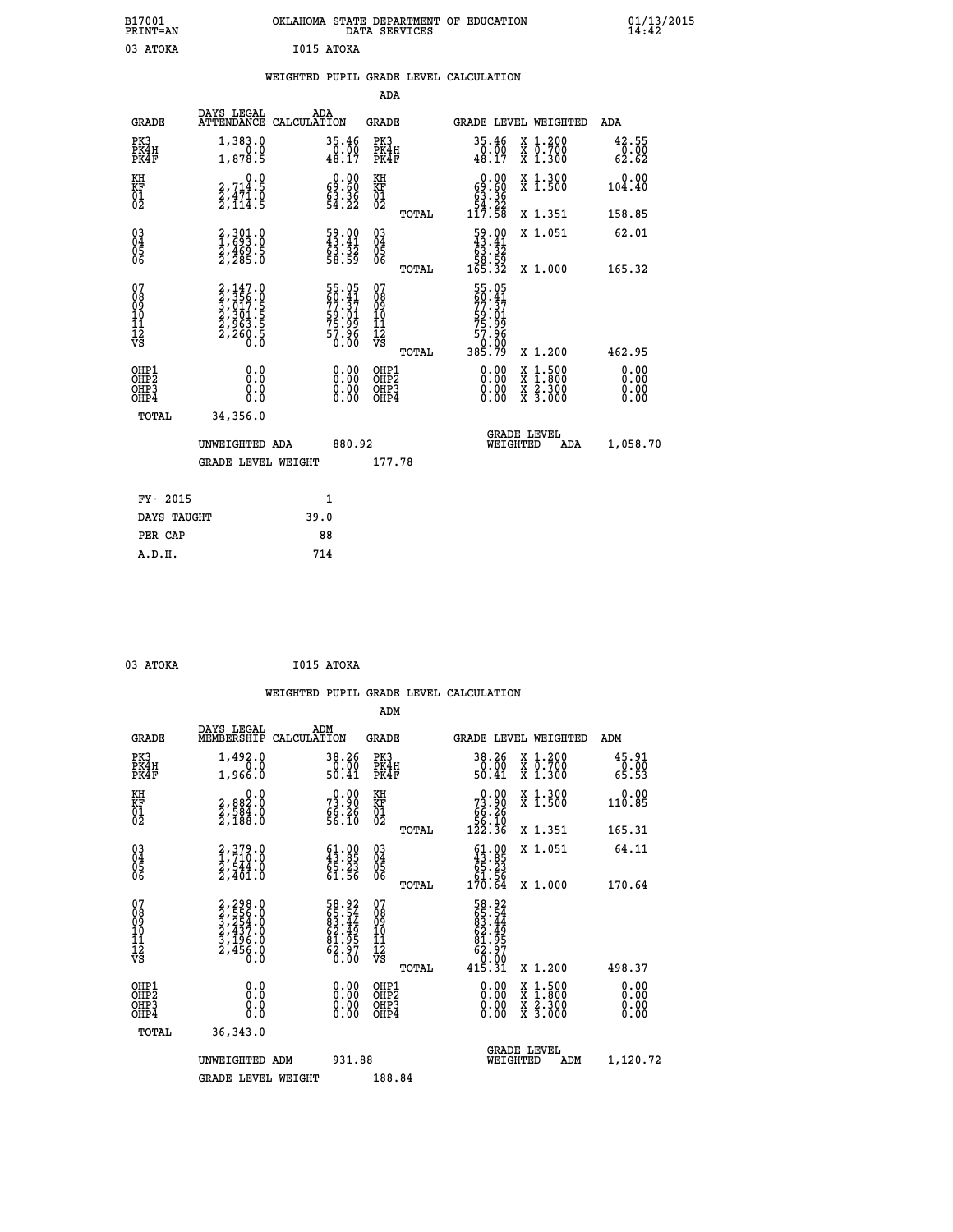| B17001<br>PRINT=AN                                 |                                                                                                                                                                                                                                                                                                                                                     |                               |                                                                                                                              | OKLAHOMA STATE DEPARTMENT OF EDUCATION<br>DATA SERVICES |                                                               |                                                                                          | $01/13/2015$<br>14:42 |  |
|----------------------------------------------------|-----------------------------------------------------------------------------------------------------------------------------------------------------------------------------------------------------------------------------------------------------------------------------------------------------------------------------------------------------|-------------------------------|------------------------------------------------------------------------------------------------------------------------------|---------------------------------------------------------|---------------------------------------------------------------|------------------------------------------------------------------------------------------|-----------------------|--|
| 03 ATOKA                                           |                                                                                                                                                                                                                                                                                                                                                     | I019 TUSHKA                   |                                                                                                                              |                                                         |                                                               |                                                                                          |                       |  |
|                                                    |                                                                                                                                                                                                                                                                                                                                                     |                               |                                                                                                                              | WEIGHTED PUPIL GRADE LEVEL CALCULATION                  |                                                               |                                                                                          |                       |  |
|                                                    |                                                                                                                                                                                                                                                                                                                                                     |                               |                                                                                                                              | ADA                                                     |                                                               |                                                                                          |                       |  |
| GRADE                                              | DAYS LEGAL                                                                                                                                                                                                                                                                                                                                          | ADA<br>ATTENDANCE CALCULATION |                                                                                                                              | GRADE                                                   | GRADE LEVEL WEIGHTED                                          |                                                                                          | ADA                   |  |
| PK3<br>PK4H<br>PK4F                                | 45.0<br>0.0<br>862.0                                                                                                                                                                                                                                                                                                                                |                               | 1.00<br>$\overline{0}$ .00<br>19.16                                                                                          | PK3<br>PK4H<br>PK4F                                     | 1.00<br>$\overline{0}$ .00<br>19.16                           | X 1.200<br>X 0.700<br>X 1.300                                                            | 1.20<br>0.00<br>24.91 |  |
| KH<br>KF<br>$\overline{01}$                        | 0.0<br>1,088:0<br>1,269:0<br>1,091:5                                                                                                                                                                                                                                                                                                                |                               | $\begin{smallmatrix} 0.00\\24.18\\28.20\\24.26 \end{smallmatrix}$                                                            | KH<br>KF<br>01<br>02                                    | 24.18<br>$\frac{28}{24}$ : $\frac{20}{26}$<br>52.46           | X 1.300<br>X 1.500                                                                       | 0.00<br>36.27         |  |
|                                                    |                                                                                                                                                                                                                                                                                                                                                     |                               |                                                                                                                              | <b>TOTAL</b>                                            |                                                               | X 1.351                                                                                  | 70.87                 |  |
| $\begin{matrix} 03 \\ 04 \\ 05 \\ 06 \end{matrix}$ | $1,130.5$<br>1,134.0<br>$\frac{1}{3}, \frac{3}{3}$ $\frac{3}{3}$ $\frac{3}{3}$ $\frac{3}{3}$ $\frac{3}{3}$ $\frac{3}{3}$ $\frac{3}{3}$ $\frac{3}{3}$ $\frac{3}{3}$ $\frac{3}{3}$ $\frac{3}{3}$ $\frac{3}{3}$ $\frac{3}{3}$ $\frac{3}{3}$ $\frac{3}{3}$ $\frac{3}{3}$ $\frac{3}{3}$ $\frac{3}{3}$ $\frac{3}{3}$ $\frac{3}{3}$ $\frac{3}{3}$ $\frac{$ |                               | $25.12$<br>$25.20$<br>$29.10$<br>$30.91$                                                                                     | 03<br>04<br>05<br>06                                    | $25.12$<br>$25.20$<br>$29.10$<br>$30.91$<br>$85.21$           | X 1.051                                                                                  | 26.40                 |  |
|                                                    |                                                                                                                                                                                                                                                                                                                                                     |                               |                                                                                                                              | <b>TOTAL</b>                                            |                                                               | X 1.000                                                                                  | 85.21                 |  |
| 07<br>08<br>09<br>11<br>11<br>12<br>VS             | $1,400.0$<br>$2,404.0$<br>$2,404.0$<br>$1,645.5$<br>$1,781.5$<br>$1,904.0$<br>$0.0$                                                                                                                                                                                                                                                                 |                               | $\begin{array}{c} 31\cdot 11 \\ 29\cdot 16 \\ 53\cdot 42 \\ 36\cdot 57 \\ 39\cdot 59 \\ 42\cdot 31 \\ 6\cdot 00 \end{array}$ | 07<br>08<br>09<br>10<br>11<br>11<br>VS<br>TOTAL         | 31.11<br>29.16<br>53.42<br>536.57<br>39.59<br>42.31<br>232.16 | X 1.200                                                                                  | 278.59                |  |
| OHP1<br>OH <sub>P</sub> 2<br>OHP3<br>OHP4          | 0.0<br>ŏ.ŏ<br>0.0<br>0.0                                                                                                                                                                                                                                                                                                                            |                               | 0.00<br>0.00                                                                                                                 | OHP1<br>OHP <sub>2</sub><br>OHP3<br>OHP4                | 0.00<br>0.00<br>0.00                                          | $\begin{smallmatrix} x & 1.500 \\ x & 1.800 \\ x & 2.300 \\ x & 3.000 \end{smallmatrix}$ | 0.00<br>0.00<br>0.00  |  |
| TOTAL                                              | 19,767.5                                                                                                                                                                                                                                                                                                                                            |                               |                                                                                                                              |                                                         |                                                               |                                                                                          |                       |  |
|                                                    | UNWEIGHTED ADA                                                                                                                                                                                                                                                                                                                                      |                               | 439.29                                                                                                                       |                                                         | WEIGHTED                                                      | <b>GRADE LEVEL</b><br>ADA                                                                | 523.45                |  |
|                                                    | <b>GRADE LEVEL WEIGHT</b>                                                                                                                                                                                                                                                                                                                           |                               |                                                                                                                              | 84.16                                                   |                                                               |                                                                                          |                       |  |
| FY- 2015                                           |                                                                                                                                                                                                                                                                                                                                                     | 1                             |                                                                                                                              |                                                         |                                                               |                                                                                          |                       |  |
| DAYS TAUGHT                                        |                                                                                                                                                                                                                                                                                                                                                     | 45.0                          |                                                                                                                              |                                                         |                                                               |                                                                                          |                       |  |
| PER CAP                                            |                                                                                                                                                                                                                                                                                                                                                     | 53                            |                                                                                                                              |                                                         |                                                               |                                                                                          |                       |  |

| 03 ATOKA |  |  | I019 TUSHKA |
|----------|--|--|-------------|

 **WEIGHTED PUPIL GRADE LEVEL CALCULATION ADM DAYS LEGAL ADM GRADE MEMBERSHIP CALCULATION GRADE GRADE LEVEL WEIGHTED ADM PK3 45.0 1.00 PK3 1.00 X 1.200 1.20 PK4H 0.0 0.00 PK4H 0.00 X 0.700 0.00 PK4F 899.0 19.98 PK4F 19.98 X 1.300 25.97 KH 0.0 0.00 KH 0.00 X 1.300 0.00 KF 1,125.0 25.00 KF 25.00 X 1.500 37.50 01 1,302.0 28.93 01 28.93 02 1,121.0 24.91 02 24.91 TOTAL 53.84 X 1.351 72.74 03 1,170.0 26.00 03 26.00 X 1.051 27.33 04 1,163.0 25.84 04 25.84 05 1,350.0 30.00 05 30.00 06 1,440.0 32.00 06 32.00 TOTAL 87.84 X 1.000 87.84**  $\begin{array}{cccc} 07 & 1,456.0 & 32.36 & 07 & 32.36 \\ 08 & 1,570.0 & 56.4 & 08 & 36.44 \\ 09 & 2,522.0 & 56.4 & 08 & 36.44 \\ 10 & 1,710.0 & 38.00 & 10 & 38.00 \\ 11 & 1,869.0 & 41.53 & 11 & 41.53 \\ 1,869.0 & 44.27 & 12 & 44.27 \\ \sqrt{5} & 0.0 & 0.0 & \sqrt{5} & 0.0 & 0.0 \\ \$  $\begin{array}{cccc} 32.36 & 07 & 32.36 \ 36.04 & 09 & 30.44 \ 38.00 & 10 & 38.00 \ 38.00 & 11 & 41.53 \ 41.53 & 11 & 41.23 \ 42.64 & 8 & 600 \ 44.23 & 12 & 44.23 \ 6.00 & 08 & 7 & 44.23 \ 6.00 & 291.17 \ 0.00 & 081P2 & 0.00 & 0.11.500 & 0.00 \ 0.00 & 081P3 & 0.00 & 0$  **OHP1 0.0 0.00 OHP1 0.00 X 1.500 0.00 OHP2 0.0 0.00 OHP2 0.00 X 1.800 0.00 OHP3 0.0 0.00 OHP3 0.00 X 2.300 0.00 OHP4 0.0 0.00 OHP4 0.00 X 3.000 0.00 TOTAL 20,534.0 GRADE LEVEL UNWEIGHTED ADM 456.30 WEIGHTED ADM 543.75** GRADE LEVEL WEIGHT 87.45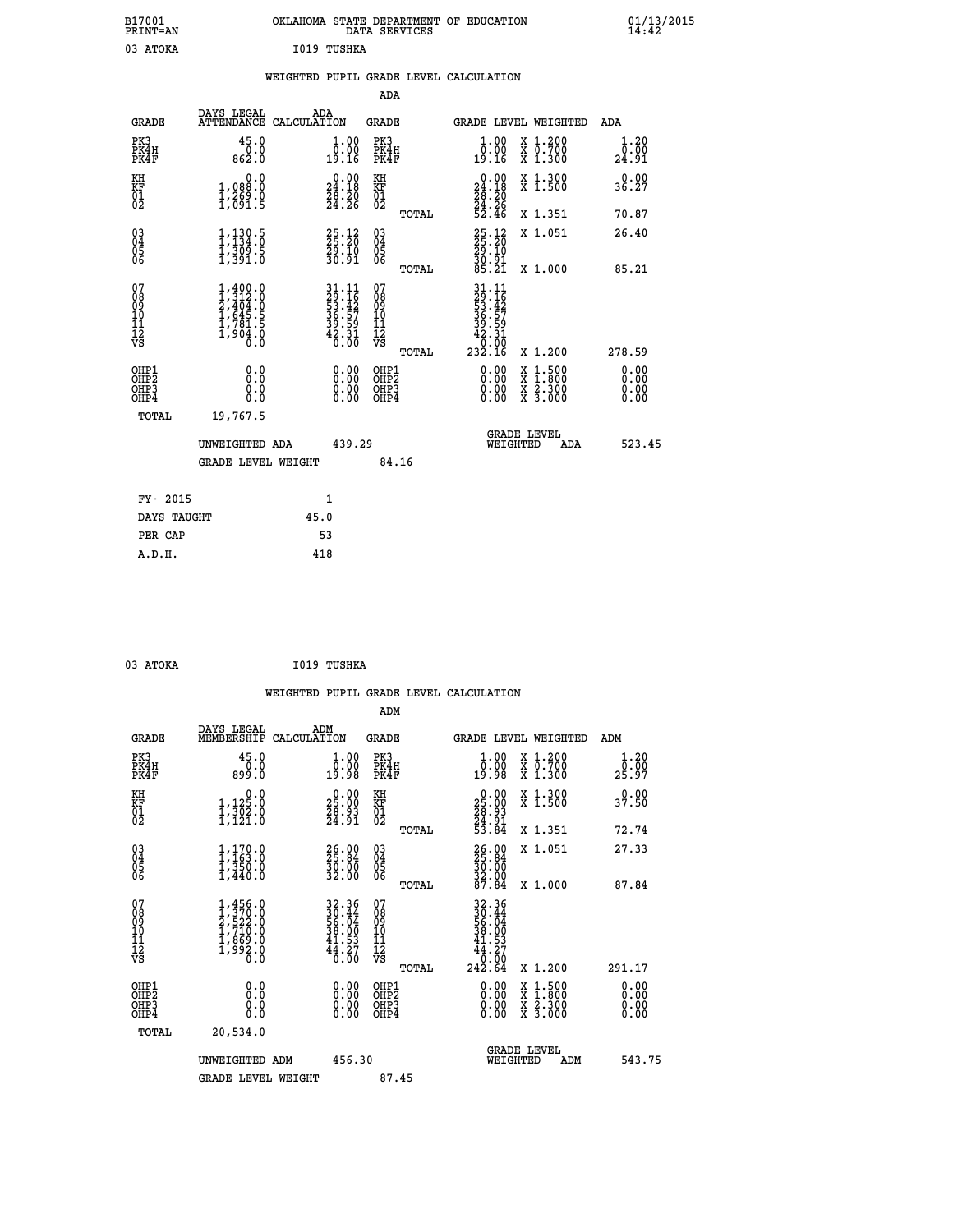| B17001<br><b>PRINT=AN</b>                          |                                                      | OKLAHOMA STATE DEPARTMENT OF EDUCATION                                                       | DATA SERVICES                                   |                                                                                             |                                                                             | 01/13/2015<br>14:42          |  |
|----------------------------------------------------|------------------------------------------------------|----------------------------------------------------------------------------------------------|-------------------------------------------------|---------------------------------------------------------------------------------------------|-----------------------------------------------------------------------------|------------------------------|--|
| 03 ATOKA                                           |                                                      | I026 CANEY                                                                                   |                                                 |                                                                                             |                                                                             |                              |  |
|                                                    |                                                      | WEIGHTED PUPIL GRADE LEVEL CALCULATION                                                       |                                                 |                                                                                             |                                                                             |                              |  |
|                                                    |                                                      |                                                                                              | ADA                                             |                                                                                             |                                                                             |                              |  |
| <b>GRADE</b>                                       | DAYS LEGAL                                           | ADA<br>ATTENDANCE CALCULATION                                                                | GRADE                                           | <b>GRADE LEVEL WEIGHTED</b>                                                                 |                                                                             | ADA                          |  |
| PK3<br>PK4H<br>PK4F                                | 0.0<br>0.0<br>724.0                                  | 0.00<br>ŏ:ŏŏ<br>19:05                                                                        | PK3<br>PK4H<br>PK4F                             | $\begin{smallmatrix} 0.00\\ 0.00\\ 19.05 \end{smallmatrix}$                                 | X 1.200<br>X 0.700<br>X 1.300                                               | 0.00<br>24.77                |  |
| KH<br>KF<br>$\overline{01}$                        | 0.0<br>580.5<br>$\frac{604}{919}$ : 5                | $\begin{smallmatrix} 0.00\\ 15.28\\ 15.87\\ 24.20 \end{smallmatrix}$                         | KH<br>KF<br>01<br>02                            | $0.00$<br>15.28<br>$\frac{15}{24}$ : $\frac{87}{20}$<br>40.07                               | X 1.300<br>X 1.500                                                          | 0.00<br>22.92                |  |
|                                                    |                                                      |                                                                                              | TOTAL                                           |                                                                                             | X 1.351                                                                     | 54.13                        |  |
| $\begin{matrix} 03 \\ 04 \\ 05 \\ 06 \end{matrix}$ | $746.5$<br>373.0<br>$649.0$<br>346.5                 | 19.64<br>$1\overline{7}\cdot \overline{08}$<br>9.12                                          | 03<br>04<br>05<br>06                            | 19.64<br>17.08<br>$\frac{1}{36}. \frac{1}{02}$                                              | X 1.051                                                                     | 20.64                        |  |
|                                                    |                                                      |                                                                                              | TOTAL                                           |                                                                                             | X 1.000                                                                     | 36.02                        |  |
| 07<br>08<br>09<br>10<br>11<br>12<br>VS             | 606.0<br>685.50<br>703.5<br>703.5<br>886.55<br>590.0 | $\begin{smallmatrix} 15.95\\ 18.04\\ 18.42\\ 18.51\\ 23.33\\ 15.78\\ 0.00 \end{smallmatrix}$ | 07<br>08<br>09<br>10<br>11<br>12<br>VS<br>TOTAL | 15.95<br>$\frac{18.04}{18.42}$<br>$\frac{18.42}{18.51}$<br>23.33<br>15.78<br>0.00<br>110.03 | X 1.200                                                                     | 132.04                       |  |
| OHP1<br>OHP <sub>2</sub><br>OHP3<br>OHP4           | 0.0<br>Ō.Ō<br>0.0<br>0.0                             | 0.00<br>0.00<br>0.00                                                                         | OHP1<br>OHP <sub>2</sub><br>OHP3<br>OHP4        | 0.00<br>0.00<br>0.00                                                                        | $\begin{array}{l} x\,+\,500\\ x\,+\,300\\ x\,+\,2\\ x\,+\,3000 \end{array}$ | 0.00<br>0.00<br>0.00<br>0.00 |  |
| TOTAL                                              | 9,124.0                                              |                                                                                              |                                                 |                                                                                             |                                                                             |                              |  |
|                                                    | UNWEIGHTED ADA<br><b>GRADE LEVEL WEIGHT</b>          | 240.09                                                                                       | 50.43                                           | <b>GRADE LEVEL</b><br>WEIGHTED                                                              | ADA                                                                         | 290.52                       |  |
|                                                    |                                                      |                                                                                              |                                                 |                                                                                             |                                                                             |                              |  |
| FY- 2015                                           |                                                      | 1                                                                                            |                                                 |                                                                                             |                                                                             |                              |  |
| DAYS TAUGHT                                        |                                                      | 38.0                                                                                         |                                                 |                                                                                             |                                                                             |                              |  |
| PER CAP                                            |                                                      | 79                                                                                           |                                                 |                                                                                             |                                                                             |                              |  |

| 03 ATOKA | I026 CANEY |
|----------|------------|
|          |            |

|                                                    |                                                                    |                                                                        | WEIGHTED PUPIL GRADE LEVEL CALCULATION              |                                                                                                                         |                              |
|----------------------------------------------------|--------------------------------------------------------------------|------------------------------------------------------------------------|-----------------------------------------------------|-------------------------------------------------------------------------------------------------------------------------|------------------------------|
|                                                    |                                                                    |                                                                        | ADM                                                 |                                                                                                                         |                              |
| <b>GRADE</b>                                       | DAYS LEGAL<br>MEMBERSHIP<br>CALCULATION                            | ADM                                                                    | GRADE                                               | GRADE LEVEL WEIGHTED                                                                                                    | ADM                          |
| PK3<br>PK4H<br>PK4F                                | 0.0<br>0.0<br>760.0                                                | 0.00<br>20.00                                                          | PK3<br>PK4H<br>PK4F                                 | 0.00<br>X 1.200<br>X 0.700<br>X 1.300<br>20.00                                                                          | 0.00<br>0.00<br>26.00        |
| KH<br>KF<br>01<br>02                               | 6000000<br>$\frac{621}{947}$ :0                                    | $\begin{smallmatrix} 0.00\\ 15.95\\ 16.32\\ 24.92 \end{smallmatrix}$   | KH<br>KF<br>01<br>02                                | $\begin{smallmatrix} 0.00\\ 15.95\\ 16.32\\ 24.92\\ 41.24 \end{smallmatrix}$<br>X 1.300<br>X 1.500                      | 0.00<br>23.93                |
|                                                    |                                                                    |                                                                        | TOTAL                                               | X 1.351                                                                                                                 | 55.72                        |
| $\begin{matrix} 03 \\ 04 \\ 05 \\ 06 \end{matrix}$ | $764.0$<br>$380.0$<br>$674.0$<br>$355.0$                           | $\frac{20.11}{10.00}$<br>17.74<br>9.34                                 | $\begin{array}{c} 03 \\ 04 \\ 05 \\ 06 \end{array}$ | X 1.051<br>20.11<br>$\frac{10:55}{17:74}$<br>$\frac{9:34}{8}$                                                           | 21.14                        |
|                                                    |                                                                    |                                                                        | TOTAL                                               | 37.08<br>X 1.000                                                                                                        | 37.08                        |
| 07<br>08<br>09<br>101<br>11<br>12<br>VS            | 614.0<br>$\frac{698}{722}$ :0<br>722.0<br>0: 506<br>0: 608<br>0: 0 | 16.16<br>$18.37$<br>$18.92$<br>$19.00$<br>$23.79$<br>$16.00$<br>$0.00$ | 07<br>08<br>09<br>11<br>11<br>12<br>VS              | $\begin{array}{l} 16.16 \\[-4pt] 18.37 \\[-4pt] 18.92 \\[-4pt] 19.00 \\[-4pt] 23.79 \\[-4pt] 16.00 \end{array}$<br>0.00 |                              |
|                                                    |                                                                    |                                                                        | TOTAL                                               | 112.24<br>X 1.200                                                                                                       | 134.69                       |
| OHP1<br>OHP2<br>OHP3<br>OHP4                       | 0.0<br>0.0<br>0.0                                                  | $\begin{smallmatrix} 0.00 \ 0.00 \ 0.00 \ 0.00 \end{smallmatrix}$      | OHP1<br>OHP2<br>OHP3<br>OHP4                        | $0.00$<br>$0.00$<br>X 1:500<br>X 1:800<br>X 2:300<br>X 3:000<br>0.00                                                    | 0.00<br>Ŏ.ŎŎ<br>0.00<br>0.00 |
| TOTAL                                              | 9,372.0                                                            |                                                                        |                                                     |                                                                                                                         |                              |
|                                                    | UNWEIGHTED ADM                                                     | 246.62                                                                 |                                                     | <b>GRADE LEVEL</b><br>WEIGHTED<br>ADM                                                                                   | 298.56                       |
|                                                    | <b>GRADE LEVEL WEIGHT</b>                                          |                                                                        | 51.94                                               |                                                                                                                         |                              |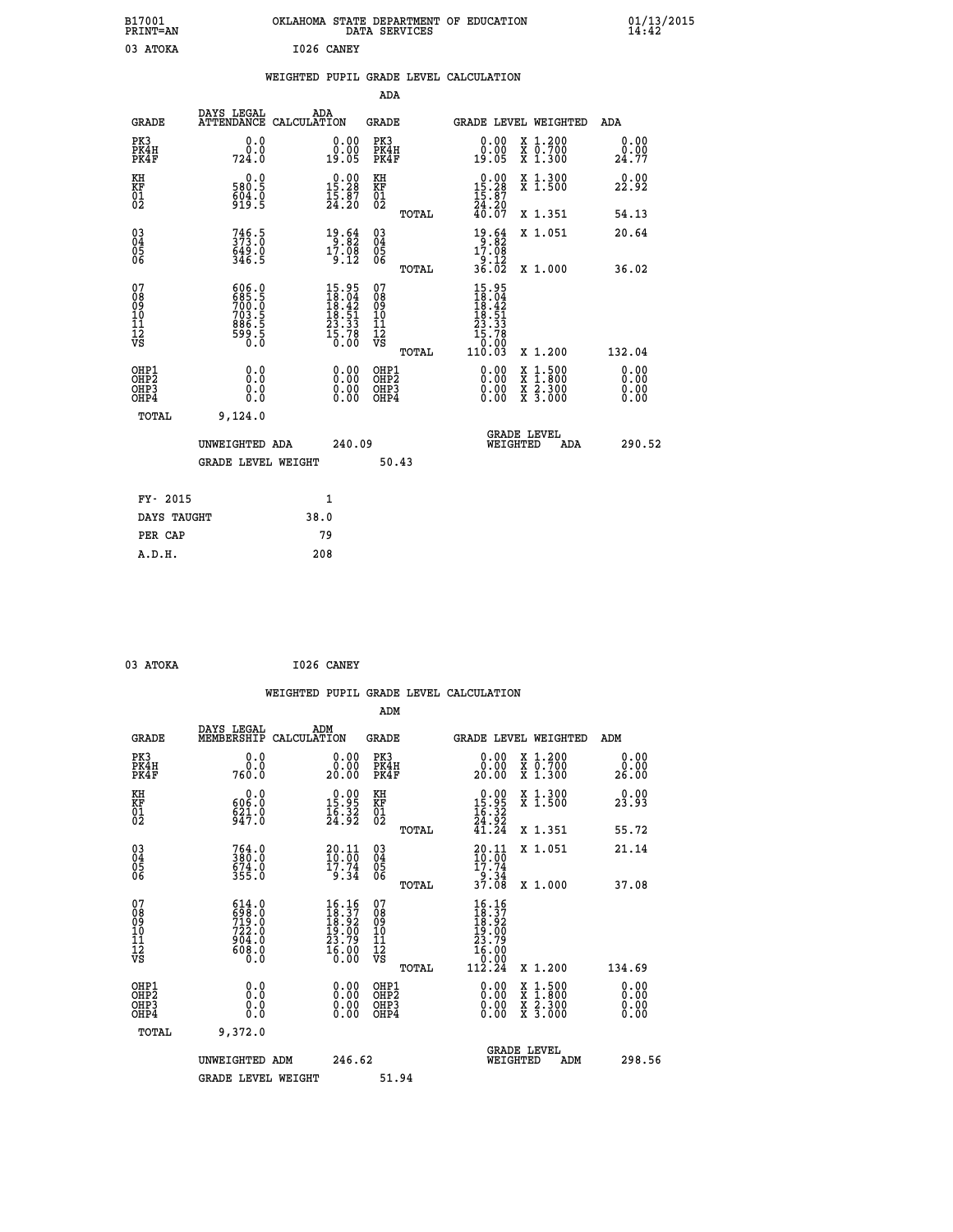| 7001<br>INT=AN | OKLAHOMA STATE DEPARTMENT OF EDUCATION | DATA SERVICES |  |
|----------------|----------------------------------------|---------------|--|
| ATOKA          |                                        | COUNTY TOTALS |  |

|                                                       |                                                                                                                                                            | WEIGHTED PUPIL GRADE LEVEL CALCULATION                                                              |                                                     |                                                                              |                                                                                                                                           |                          |
|-------------------------------------------------------|------------------------------------------------------------------------------------------------------------------------------------------------------------|-----------------------------------------------------------------------------------------------------|-----------------------------------------------------|------------------------------------------------------------------------------|-------------------------------------------------------------------------------------------------------------------------------------------|--------------------------|
|                                                       |                                                                                                                                                            |                                                                                                     | <b>ADA</b>                                          |                                                                              |                                                                                                                                           |                          |
| <b>GRADE</b>                                          | DAYS LEGAL                                                                                                                                                 | ADA<br>ATTENDANCE CALCULATION                                                                       | <b>GRADE</b>                                        | GRADE LEVEL WEIGHTED                                                         |                                                                                                                                           | <b>ADA</b>               |
| PK3<br>PK4H<br>PK4F                                   | 3,630.0<br>0.0<br>5,846.0                                                                                                                                  | $85.90\n0.00\n139.78$                                                                               | PK3<br>PK4H<br>PK4F                                 | 85.90<br>0.00<br>139.78                                                      | X 1.200<br>X 0.700<br>X 1.300                                                                                                             | 103.07<br>0.00<br>181.72 |
| KH<br>KF<br>01<br>02                                  | $\begin{smallmatrix}&&&0.0\\ 6,965.0\\7,358.5\\6,605.5\end{smallmatrix}$                                                                                   | $0.00$<br>99.31<br>$\frac{175.23}{158.41}$                                                          | KH<br>KF<br>01<br>02                                | 0.00<br>99.991<br>$\frac{175}{158}$ : 41<br>$\frac{33}{33}$ : 64             | X 1.300<br>X 1.500                                                                                                                        | 0.00<br>250.50           |
|                                                       |                                                                                                                                                            |                                                                                                     | TOTAL                                               |                                                                              | X 1.351                                                                                                                                   | 450.73                   |
| $^{03}_{04}$<br>05<br>06                              | $\frac{6}{5}, \frac{458}{898}. \frac{5}{0}$<br>$\frac{6}{6}, \frac{838}{348}. \frac{0}{5}$                                                                 | $\begin{smallmatrix} 154.89\\ 138.86\\ 163.55\\ 150.81 \end{smallmatrix}$                           | $^{03}_{04}$<br>0500                                | 154.89<br>163.55                                                             | X 1.051                                                                                                                                   | 616.01                   |
|                                                       |                                                                                                                                                            |                                                                                                     | TOTAL                                               | $\frac{150.81}{453.22}$                                                      | X 1.000                                                                                                                                   | 453.22                   |
| 07<br>08<br>09<br>10<br>11<br>11<br>12<br>VS          | $\begin{smallmatrix} 6\,,\,680\,,\,0\\ 6\,,\,889\,,\,5\\ 7\,,\,117\,,\,5\\ 5\,,\,890\,,\,0\\ 6\,,\,972\,,\,0\\ 5\,,\,871\,,\,0\\ 0\,,\,0\end{smallmatrix}$ | $\begin{smallmatrix} 158.79\\164.64\\171.34\\141.63\\168.70\\168.70\\140.65\\0.00\end{smallmatrix}$ | 078<br>089<br>0011<br>11<br>11<br>12<br>VS<br>TOTAL | 158.79<br>$164.64$<br>$171.34$<br>$141.63$<br>$168.70$<br>$140.65$<br>945.75 | X 1.200                                                                                                                                   | 1,134.91                 |
| OHP1<br>OHP2<br>OH <sub>P</sub> 3<br>OH <sub>P4</sub> | 0.0<br>0.0<br>0.0                                                                                                                                          | 0.00<br>$\begin{smallmatrix} 0.00 \ 0.00 \end{smallmatrix}$                                         | OHP1<br>OHP2<br>OHP3<br>OHP4                        | 0.00<br>0.00                                                                 | $\begin{smallmatrix} \mathtt{X} & 1\cdot500\\ \mathtt{X} & 1\cdot800\\ \mathtt{X} & 2\cdot300\\ \mathtt{X} & 3\cdot000 \end{smallmatrix}$ | 0.00<br>0.00<br>0.00     |
| TOTAL                                                 | 95,368.0                                                                                                                                                   |                                                                                                     |                                                     |                                                                              |                                                                                                                                           |                          |
|                                                       | UNWEIGHTED ADA                                                                                                                                             | 2,280.17                                                                                            |                                                     | <b>GRADE LEVEL</b><br>WEIGHTED                                               | ADA                                                                                                                                       | 2,736.94                 |
|                                                       | <b>GRADE LEVEL WEIGHT</b>                                                                                                                                  |                                                                                                     | 456.77                                              |                                                                              |                                                                                                                                           |                          |
| FY- 2015                                              |                                                                                                                                                            | $\mathbf{1}$                                                                                        |                                                     |                                                                              |                                                                                                                                           |                          |
| DAYS TAUGHT                                           |                                                                                                                                                            | 256.0                                                                                               |                                                     |                                                                              |                                                                                                                                           |                          |
| PER CAP                                               |                                                                                                                                                            | 483                                                                                                 |                                                     |                                                                              |                                                                                                                                           |                          |

 **A.D.H. 2,020**

 **B17001<br>PRINT=AN** 

 **ATOKA COUNTY TOTALS**

|                                          |                                                                                           |                                                                         | ADM                                                |                                                                                             |                                                                                          |                              |
|------------------------------------------|-------------------------------------------------------------------------------------------|-------------------------------------------------------------------------|----------------------------------------------------|---------------------------------------------------------------------------------------------|------------------------------------------------------------------------------------------|------------------------------|
| <b>GRADE</b>                             | DAYS LEGAL<br>MEMBERSHIP                                                                  | ADM<br>CALCULATION                                                      | <b>GRADE</b>                                       | GRADE LEVEL WEIGHTED                                                                        |                                                                                          | ADM                          |
| PK3<br>PK4H<br>PK4F                      | 3,739.0<br>0.0<br>6, 137.0                                                                | 88.70<br>0.00<br>146.69                                                 | PK3<br>PK4H<br>PK4F                                | 88.70<br>0.00<br>146.69                                                                     | X 1.200<br>X 0.700<br>X 1.300                                                            | 103.07<br>0.00<br>190.70     |
| KH<br>KF<br>01<br>02                     | 0.0<br>7,283:0<br>7,642:0<br>6,789:0                                                      | $\begin{smallmatrix} &0.00\\ 174.75\\ 182.02\\ 162.85\end{smallmatrix}$ | KH<br>KF<br>01<br>02                               | $0.00$<br>$174.75$<br>$182.02$<br>$162.85$<br>$344.87$                                      | X 1.300<br>X 1.500                                                                       | 0.00<br>262.14               |
|                                          |                                                                                           |                                                                         | TOTAL                                              |                                                                                             | X 1.351                                                                                  | 465.92                       |
| 03<br>04<br>05<br>06                     | $6,681.0$<br>$6,028.0$<br>$7,040.0$<br>6,582.0                                            | 160.19<br>141.84<br>$\frac{168.42}{156.44}$                             | $\begin{matrix} 03 \\ 04 \\ 05 \\ 06 \end{matrix}$ | 160.19<br>141.84<br>$\frac{1}{168}$ . $\frac{2}{42}$<br>$\frac{156}{466}$ . $\frac{44}{70}$ | X 1.051                                                                                  | 168.37                       |
|                                          |                                                                                           |                                                                         | TOTAL                                              |                                                                                             | X 1.000                                                                                  | 466.70                       |
| 07<br>08<br>09<br>101<br>112<br>VS       | $5, 215.0$<br>$7, 215.0$<br>$7, 551.0$<br>$6, 143.0$<br>$7, 330.0$<br>$6, 182.0$<br>$0.0$ | 165.58<br>172.62<br>181.87<br>147.80<br>177.51<br>$\frac{148.26}{0.00}$ | 07<br>08<br>09<br>11<br>11<br>12<br>VS<br>TOTAL    | 165.58<br>172.62<br>181.87<br>147.80<br>177.51<br>$\frac{148.26}{0.00}$<br>993.64           | X 1.200                                                                                  | 1,192.38                     |
| OHP1<br>OHP2<br>OH <sub>P3</sub><br>OHP4 | 0.0<br>0.000                                                                              | $0.00$<br>$0.00$<br>0.00                                                | OHP1<br>OHP2<br>OHP3<br>OHP4                       | $0.00$<br>$0.00$<br>0.00                                                                    | $\begin{smallmatrix} x & 1.500 \\ x & 1.800 \\ x & 2.300 \\ x & 3.000 \end{smallmatrix}$ | 0.00<br>0.00<br>0.00<br>0.00 |
| TOTAL                                    | 99,302.0                                                                                  |                                                                         |                                                    |                                                                                             |                                                                                          |                              |
|                                          | UNWEIGHTED                                                                                | 2,375.54<br>ADM                                                         |                                                    | <b>GRADE LEVEL</b><br>WEIGHTED                                                              | ADM                                                                                      | 2,852.64                     |
|                                          | <b>GRADE LEVEL WEIGHT</b>                                                                 |                                                                         | 477.10                                             |                                                                                             |                                                                                          |                              |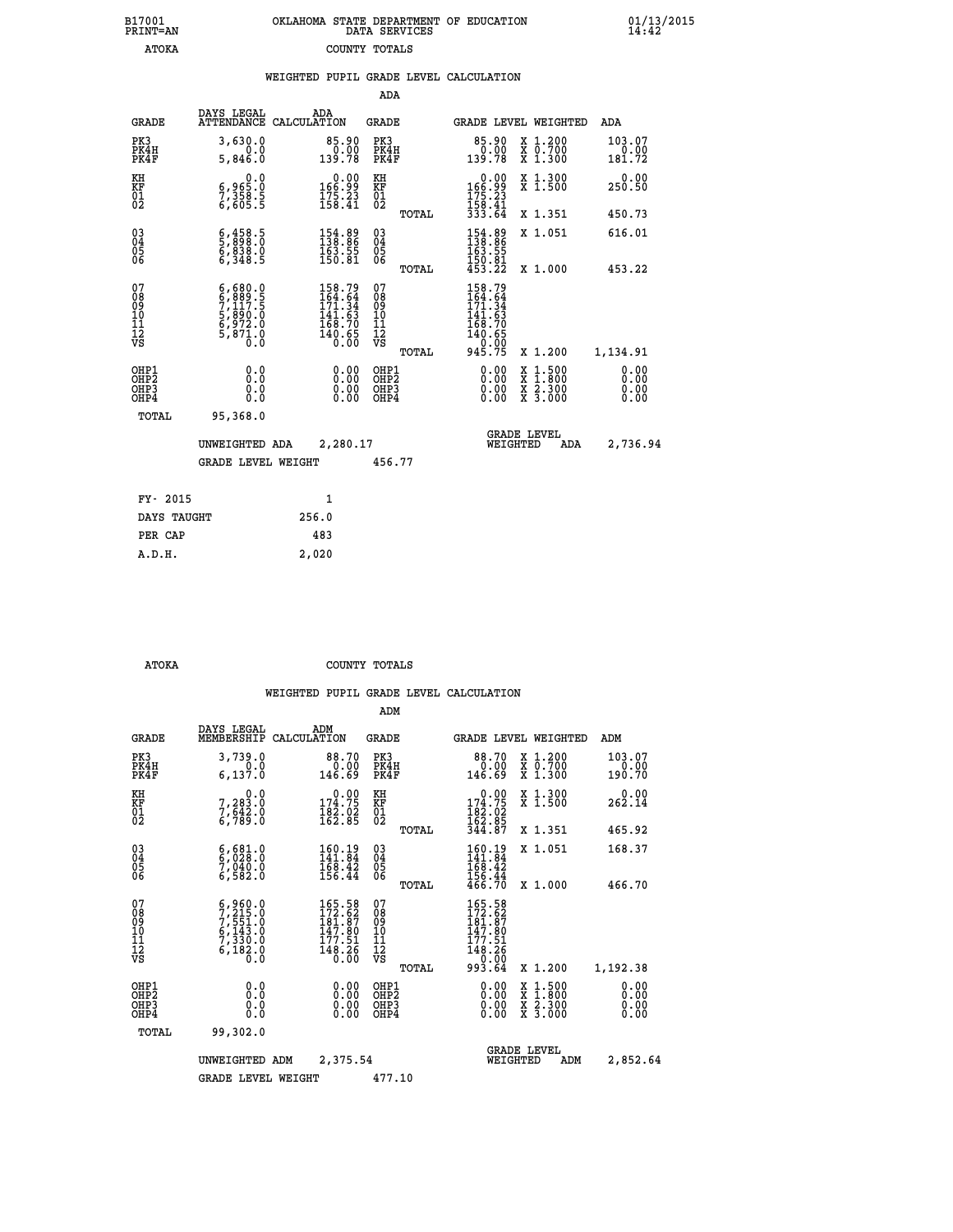| B17001<br><b>PRINT=AN</b> |             | OKLAHOMA STATE DEPARTMENT OF EDUCATION<br>DATA SERVICES |  |
|---------------------------|-------------|---------------------------------------------------------|--|
| 04 BEAVER                 | 1022 BEAVER |                                                         |  |

# **WEIGHTED PUPIL GRADE LEVEL CALCULATION**

|                                                                    |                                                                                          |                                                                                                      |        | ADA                                       |       |                                                                                                     |        |                                          |                              |
|--------------------------------------------------------------------|------------------------------------------------------------------------------------------|------------------------------------------------------------------------------------------------------|--------|-------------------------------------------|-------|-----------------------------------------------------------------------------------------------------|--------|------------------------------------------|------------------------------|
| <b>GRADE</b>                                                       | DAYS LEGAL                                                                               | ADA<br>ATTENDANCE CALCULATION                                                                        |        | <b>GRADE</b>                              |       | GRADE LEVEL WEIGHTED                                                                                |        |                                          | <b>ADA</b>                   |
| PK3<br>PK4H<br>PK4F                                                | 0.0<br>717.0<br>0.0                                                                      | $19.92\n0.00\n0.00$                                                                                  |        | PK3<br>PK4H<br>PK4F                       |       | $19.92\n0.00$                                                                                       |        | X 1.200<br>X 0.700<br>X 1.300            | 0.00<br>13.94<br>0.00        |
| KH<br>KF<br>01<br>02                                               | 0.0<br>1, 324:0<br>1, 156:0<br>927:0                                                     | $\begin{smallmatrix} 0.00\\ 36.78\\ 32.11\\ 25.75 \end{smallmatrix}$                                 |        | KH<br>KF<br>01<br>02                      |       | 0.00<br>$36.78$<br>$32.11$<br>$25.75$<br>$57.86$                                                    |        | X 1.300<br>X 1.500                       | 0.00<br>55.17                |
|                                                                    |                                                                                          |                                                                                                      |        |                                           | TOTAL |                                                                                                     |        | X 1.351                                  | 78.17                        |
| $\begin{smallmatrix} 03 \\[-4pt] 04 \end{smallmatrix}$<br>Ŏ5<br>06 | 1, 233.0<br>$\begin{array}{c} 7.552.0 \\ 1,174.0 \end{array}$                            | $34.22$<br>$31.19$<br>$\frac{2}{3}\overline{6}\cdot\frac{4}{61}$                                     |        | $\substack{03 \\ 04}$<br>Ŏ5<br>06         | TOTAL | $34.22$<br>$31.19$<br>$26.44$<br>$32.61$<br>$90.24$                                                 |        | X 1.051<br>X 1.000                       | 35.97<br>90.24               |
| 07<br>08<br>09<br>11<br>11<br>12<br>VS                             | $\begin{smallmatrix} 1,010.5\\738.0\\1,012.0\\744.0\\806.0\\776.0\\0.0\end{smallmatrix}$ | $\begin{smallmatrix} 28.07\\ 20.50\\ 28.11\\ 28.11\\ 20.67\\ 22.39\\ 21.56\\ 0.00 \end{smallmatrix}$ |        | 07<br>08<br>09<br>11<br>11<br>12<br>VS    |       | $\begin{smallmatrix} 28.07\ 20.501\ 28.117\ 20.679\ 22.39\ 21.56\ 0.000\ 141.30\ \end{smallmatrix}$ |        |                                          |                              |
|                                                                    |                                                                                          |                                                                                                      |        |                                           | TOTAL |                                                                                                     |        | X 1.200                                  | 169.56                       |
| OHP1<br>OHP <sub>2</sub><br>OHP3<br>OHP4                           | 0.0<br>Ō.Ō<br>0.0<br>Ō.Ō                                                                 | 0.00<br>$\begin{smallmatrix} 0.00 \ 0.00 \end{smallmatrix}$                                          |        | OHP1<br>OH <sub>P</sub> 2<br>OHP3<br>OHP4 |       | 0.00<br>0.00<br>0.00                                                                                | X<br>X | $1:500$<br>$1:800$<br>X 2.300<br>X 3.000 | 0.00<br>0.00<br>0.00<br>0.00 |
| TOTAL                                                              | 13,691.5                                                                                 |                                                                                                      |        |                                           |       |                                                                                                     |        |                                          |                              |
|                                                                    | UNWEIGHTED ADA                                                                           |                                                                                                      | 380.32 |                                           |       | WEIGHTED                                                                                            |        | <b>GRADE LEVEL</b><br>ADA                | 443.05                       |
|                                                                    | <b>GRADE LEVEL WEIGHT</b>                                                                |                                                                                                      |        | 62.73                                     |       |                                                                                                     |        |                                          |                              |
| FY- 2015                                                           |                                                                                          | 1                                                                                                    |        |                                           |       |                                                                                                     |        |                                          |                              |
| DAYS TAUGHT                                                        |                                                                                          | 36.0                                                                                                 |        |                                           |       |                                                                                                     |        |                                          |                              |
| PER CAP                                                            |                                                                                          | 167                                                                                                  |        |                                           |       |                                                                                                     |        |                                          |                              |
|                                                                    |                                                                                          |                                                                                                      |        |                                           |       |                                                                                                     |        |                                          |                              |

 **04 BEAVER I022 BEAVER**

 **A.D.H. 56**

|                                                      |                                                              |                                                                          | ADM                                                 |                                                                                    |                                          |                              |
|------------------------------------------------------|--------------------------------------------------------------|--------------------------------------------------------------------------|-----------------------------------------------------|------------------------------------------------------------------------------------|------------------------------------------|------------------------------|
| <b>GRADE</b>                                         | DAYS LEGAL<br>MEMBERSHIP                                     | ADM<br>CALCULATION                                                       | <b>GRADE</b>                                        |                                                                                    | GRADE LEVEL WEIGHTED                     | ADM                          |
| PK3<br>PK4H<br>PK4F                                  | 0.0<br>756.0<br>0.0                                          | 0.00<br>$2\frac{1}{0}.\overset{0}{0}\overset{0}{0}$                      | PK3<br>PK4H<br>PK4F                                 | 21.00<br>0.00                                                                      | X 1.200<br>X 0.700<br>X 1.300            | 0.00<br>14.70<br>0.00        |
| KH<br>KF<br>01<br>02                                 | 0.0<br>1, 375:0<br>1, 189:0<br>954:0                         | $\begin{smallmatrix} 0.00\\ 38.19\\ 33.03\\ 26.50 \end{smallmatrix}$     | KH<br>KF<br>01<br>02                                | $\begin{smallmatrix} 0.00\\ 38.19\\ 33.03\\ 26.50\\ 59.53 \end{smallmatrix}$       | X 1.300<br>X 1.500                       | 0.00<br>57.29                |
|                                                      |                                                              |                                                                          | TOTAL                                               |                                                                                    | X 1.351                                  | 80.43                        |
| 03<br>04<br>05<br>06                                 | $1, 264.0$<br>$1, 141.0$<br>$275.0$<br>1,209.0               | 35.11<br>31.69<br>27.08<br>33.58                                         | $\begin{array}{c} 03 \\ 04 \\ 05 \\ 06 \end{array}$ | 35.11<br>31.69<br>27.08<br>33.58<br>32.35                                          | X 1.051                                  | 36.90                        |
|                                                      |                                                              |                                                                          | TOTAL                                               |                                                                                    | X 1.000                                  | 92.35                        |
| 07<br>08<br>09<br>101<br>112<br>VS                   | 1,066.0<br>$1,642.0$<br>$765.0$<br>$844.0$<br>$803.0$<br>0.0 | $29.61$<br>$21.03$<br>$28.94$<br>$21.25$<br>$23.44$<br>$22.31$<br>$0.00$ | 07<br>08<br>09<br>11<br>11<br>12<br>VS<br>TOTAL     | $29.61$<br>$21.93$<br>$28.94$<br>$21.25$<br>$23.44$<br>$22.31$<br>$0.90$<br>146.58 | X 1.200                                  | 175.90                       |
| OHP1<br>OHP2<br>OH <sub>P3</sub><br>OH <sub>P4</sub> | 0.0<br>0.000                                                 | $0.00$<br>$0.00$<br>0.00                                                 | OHP1<br>OHP2<br>OHP <sub>3</sub>                    | $0.00$<br>$0.00$<br>0.00                                                           | X 1:500<br>X 1:800<br>X 2:300<br>X 3:000 | 0.00<br>0.00<br>0.00<br>0.00 |
| TOTAL                                                | 14,140.0                                                     |                                                                          |                                                     |                                                                                    |                                          |                              |
|                                                      | UNWEIGHTED ADM                                               | 392.76                                                                   |                                                     |                                                                                    | GRADE LEVEL<br>WEIGHTED<br>ADM           | 457.57                       |
|                                                      | <b>GRADE LEVEL WEIGHT</b>                                    |                                                                          | 64.81                                               |                                                                                    |                                          |                              |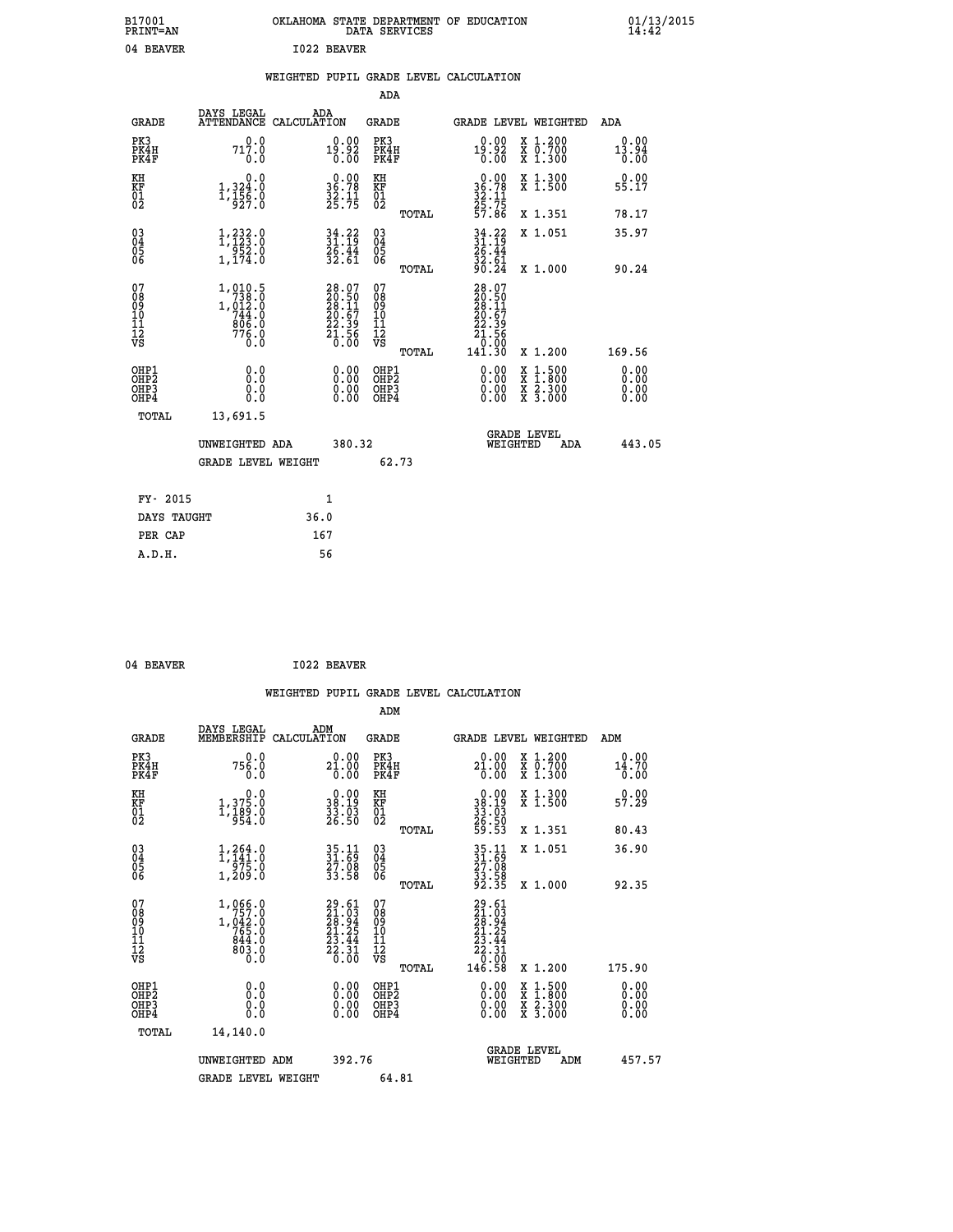| B17001<br>PRINT=AN                                |                                                             | OKLAHOMA STATE DEPARTMENT OF EDUCATION                                                                                                    | DATA SERVICES                                              |                                                                                                                                           |                                                                                                                                           | $01/13/2015$<br>14:42         |
|---------------------------------------------------|-------------------------------------------------------------|-------------------------------------------------------------------------------------------------------------------------------------------|------------------------------------------------------------|-------------------------------------------------------------------------------------------------------------------------------------------|-------------------------------------------------------------------------------------------------------------------------------------------|-------------------------------|
| 04 BEAVER                                         |                                                             | I075 BALKO                                                                                                                                |                                                            |                                                                                                                                           |                                                                                                                                           |                               |
|                                                   |                                                             | WEIGHTED PUPIL GRADE LEVEL CALCULATION                                                                                                    |                                                            |                                                                                                                                           |                                                                                                                                           |                               |
|                                                   |                                                             |                                                                                                                                           | ADA                                                        |                                                                                                                                           |                                                                                                                                           |                               |
| <b>GRADE</b>                                      | DAYS LEGAL                                                  | ADA<br>ATTENDANCE CALCULATION                                                                                                             | GRADE                                                      |                                                                                                                                           | <b>GRADE LEVEL WEIGHTED</b>                                                                                                               | ADA                           |
| PK3<br>PK4H<br>PK4F                               | 88.0<br>0.0<br>470.0                                        | 2.00<br>0.00<br>10.68                                                                                                                     | PK3<br>PK4H<br>PK4F                                        | 2.00<br>0.00<br>10.68                                                                                                                     | X 1.200<br>X 0.700<br>X 1.300                                                                                                             | 2.40<br>0.00<br>13.88         |
| KH<br>KF<br>$\begin{matrix} 01 \ 02 \end{matrix}$ | 0.0<br>304:5<br>302:5<br>257:5                              | $\begin{smallmatrix} 0.00\\ 6.92\\ 6.88\\ 5.85 \end{smallmatrix}$                                                                         | KH<br>KF<br>$\overline{01}$                                | $0.00$<br>$6.92$<br>$5.85$                                                                                                                | X 1.300<br>X 1.500                                                                                                                        | 0.00<br>10.38                 |
|                                                   |                                                             |                                                                                                                                           | TOTAL                                                      | 12.73                                                                                                                                     | X 1.351                                                                                                                                   | 17.20                         |
| $^{03}_{04}$<br>Ŏ5<br>ŌĞ                          | 560.0<br>641.0<br>472.5                                     | $\begin{smallmatrix} 12\cdot73\ 13\cdot81\ 14\cdot57\ 10\cdot74 \end{smallmatrix}$                                                        | 030404<br>ŎĞ                                               | $\frac{12}{13} : 73$<br>14.57                                                                                                             | X 1.051                                                                                                                                   | 13.38                         |
|                                                   |                                                             |                                                                                                                                           | TOTAL                                                      | $\frac{10.74}{39.12}$                                                                                                                     | X 1.000                                                                                                                                   | 39.12                         |
| 07<br>08<br>09<br>11<br>11<br>12<br>VS            | 643.0<br>257.0<br>609.5<br>607.0<br>507.0<br>335.0<br>426.5 | $\begin{smallmatrix} 14.61\\[-1.2mm] 15.84\\[-1.2mm] 13.85\\[-1.2mm] 11.52\\[-1.2mm] 7.61\\[-1.2mm] 9.69\\[-1.2mm] 0.00\end{smallmatrix}$ | 07<br>08<br>09<br>10<br>$\frac{11}{12}$<br>$\frac{12}{18}$ | $\begin{array}{r} 14.61 \\[-4pt] 15.84 \\[-4pt] 13.85 \\[-4pt] 11.52 \\[-4pt] 7.61 \\[-4pt] 9.61 \\[-4pt] 0.00 \\[-4pt] 0.12 \end{array}$ |                                                                                                                                           |                               |
| OHP1                                              |                                                             |                                                                                                                                           | TOTAL                                                      |                                                                                                                                           | X 1.200                                                                                                                                   | 75.74                         |
| OHP <sub>2</sub><br>OHP3<br>OHP4                  | 0.0<br>Ō.Ō<br>0.0<br>0.0                                    | 0.00<br>$\begin{smallmatrix} 0.00 \ 0.00 \end{smallmatrix}$                                                                               | OHP1<br>OHP <sub>2</sub><br>OHP3<br>OHP4                   | 0.00<br>0.00<br>0.00                                                                                                                      | $\begin{smallmatrix} \mathtt{X} & 1\cdot500\\ \mathtt{X} & 1\cdot800\\ \mathtt{X} & 2\cdot300\\ \mathtt{X} & 3\cdot000 \end{smallmatrix}$ | 0.00<br>Ō. ŌŌ<br>0.00<br>0.00 |
| TOTAL                                             | 6,481.5                                                     |                                                                                                                                           |                                                            |                                                                                                                                           |                                                                                                                                           |                               |
|                                                   | UNWEIGHTED ADA                                              | 147.30                                                                                                                                    |                                                            | WEIGHTED                                                                                                                                  | <b>GRADE LEVEL</b><br>ADA                                                                                                                 | 172.10                        |
|                                                   | <b>GRADE LEVEL WEIGHT</b>                                   |                                                                                                                                           | 24.80                                                      |                                                                                                                                           |                                                                                                                                           |                               |
| FY- 2015                                          |                                                             | 1                                                                                                                                         |                                                            |                                                                                                                                           |                                                                                                                                           |                               |
| DAYS TAUGHT                                       |                                                             | 44.0                                                                                                                                      |                                                            |                                                                                                                                           |                                                                                                                                           |                               |
| PER CAP                                           |                                                             | 167                                                                                                                                       |                                                            |                                                                                                                                           |                                                                                                                                           |                               |

```
04 BEAVER 1075 BALKO
```
 **WEIGHTED PUPIL GRADE LEVEL CALCULATION ADM DAYS LEGAL ADM GRADE MEMBERSHIP CALCULATION GRADE GRADE LEVEL WEIGHTED ADM PK3 88.0 2.00 PK3 2.00 X 1.200 2.40 PK4H 0.0 0.00 PK4H 0.00 X 0.700 0.00 PK4F 484.0 11.00 PK4F 11.00 X 1.300 14.30 KH 0.0 0.00 KH 0.00 X 1.300 0.00 KF 308.0 7.00 KF 7.00 X 1.500 10.50 01 308.0 7.00 01 7.00** 02 264.0 6.00 02 5.00 **6.00 TOTAL 13.00 X 1.351 17.56 03 572.0 13.00 03 13.00 X 1.051 13.66 04 624.0 14.18 04 14.18 05 660.0 15.00 05 15.00** 06 484.0 11.00 06 <sub>memax</sub> 11.00  **TOTAL 40.18 X 1.000 40.18 07 660.0 15.00 07 15.00 08 288.0 6.55 08 6.55 09 633.0 14.39 09 14.39 10 523.0 11.89 10 11.89 11 347.0 7.89 11 7.89 12 10.00 11.000 12 10.000 12 VS** 0.0 0.00 VS 0.00 0.00 0.00  **TOTAL 65.72 X 1.200 78.86 OHP1 0.0 0.00 OHP1 0.00 X 1.500 0.00 OHP2 0.0 0.00 OHP2 0.00 X 1.800 0.00 OHP3 0.0 0.00 OHP3 0.00 X 2.300 0.00 OHP4 0.0 0.00 OHP4 0.00 X 3.000 0.00 TOTAL 6,683.0 GRADE LEVEL UNWEIGHTED ADM 151.90 WEIGHTED ADM 177.46** GRADE LEVEL WEIGHT 25.56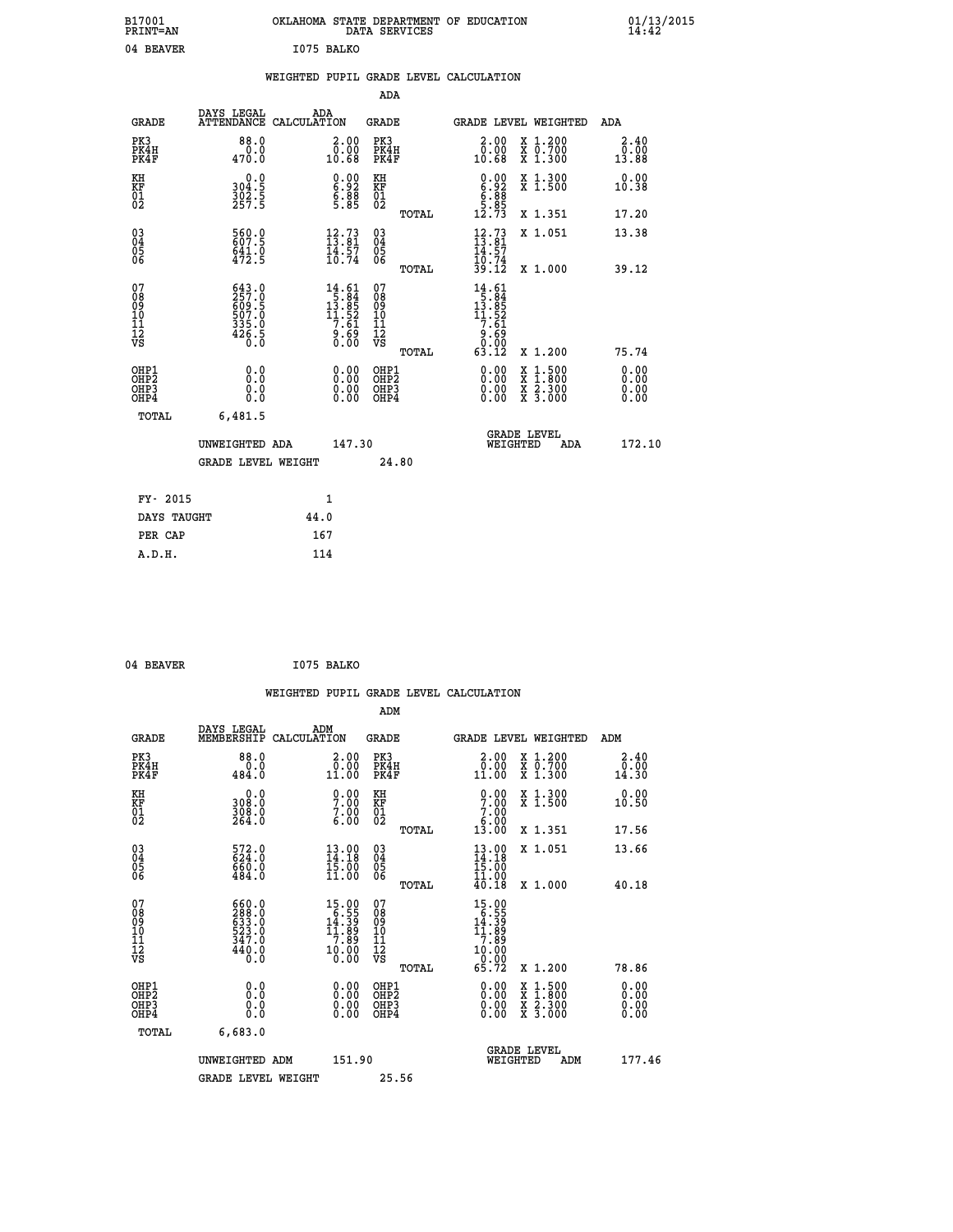| B17001<br><b>PRINT=AN</b> | OKLAHOMA STATE DEPARTMENT OF EDUCATION<br>DATA SERVICES | 01/13/2015 |
|---------------------------|---------------------------------------------------------|------------|
| 04 BEAVER                 | I123 FORGAN                                             |            |

|  |  | WEIGHTED PUPIL GRADE LEVEL CALCULATION |
|--|--|----------------------------------------|
|  |  |                                        |

|                                                                    |                                                                     |      |                                                                                                 | ADA                                          |       |                                                                                                                                                                                                                                                                                                                                                                                                                |                                                                                                                                           |                              |
|--------------------------------------------------------------------|---------------------------------------------------------------------|------|-------------------------------------------------------------------------------------------------|----------------------------------------------|-------|----------------------------------------------------------------------------------------------------------------------------------------------------------------------------------------------------------------------------------------------------------------------------------------------------------------------------------------------------------------------------------------------------------------|-------------------------------------------------------------------------------------------------------------------------------------------|------------------------------|
| <b>GRADE</b>                                                       | DAYS LEGAL<br>ATTENDANCE CALCULATION                                | ADA  |                                                                                                 | <b>GRADE</b>                                 |       |                                                                                                                                                                                                                                                                                                                                                                                                                | GRADE LEVEL WEIGHTED                                                                                                                      | ADA                          |
| PK3<br>PK4H<br>PK4F                                                | 0.0<br>ة:ة<br>256.5                                                 |      | $\begin{smallmatrix} 0.00\ 0.00\ 5.70 \end{smallmatrix}$                                        | PK3<br>PK4H<br>PK4F                          |       | 0.00<br>$0.00$<br>5.70                                                                                                                                                                                                                                                                                                                                                                                         | X 1.200<br>X 0.700<br>X 1.300                                                                                                             | 0.00<br>0.00<br>7.41         |
| KH<br>KF<br>01<br>02                                               | 0.0<br>478.0<br>$\frac{482.5}{392.5}$                               |      | $\begin{smallmatrix} 0.00\\ 10.62\\ 10.72\\ 8.72 \end{smallmatrix}$                             | KH<br>KF<br>01<br>02                         |       | $0.00$<br>10.62<br>$\frac{10.72}{8.72}$<br>19.44                                                                                                                                                                                                                                                                                                                                                               | X 1.300<br>X 1.500                                                                                                                        | 0.00<br>15.93                |
|                                                                    |                                                                     |      |                                                                                                 |                                              | TOTAL |                                                                                                                                                                                                                                                                                                                                                                                                                | X 1.351                                                                                                                                   | 26.26                        |
| $\begin{smallmatrix} 03 \\[-4pt] 04 \end{smallmatrix}$<br>Ŏ5<br>06 | 479.5<br>354.5<br>426.5<br>573.0                                    |      | $\begin{array}{r} 10.66 \\ 7.88 \\ 9.48 \\ 12.73 \end{array}$                                   | $\substack{03 \\ 04}$<br>Ŏ5<br>06            |       | $\begin{array}{r} 10.66 \\ 7.88 \\ 9.48 \\ 12.73 \\ 30.09 \end{array}$                                                                                                                                                                                                                                                                                                                                         | X 1.051                                                                                                                                   | 11.20                        |
|                                                                    |                                                                     |      |                                                                                                 |                                              | TOTAL |                                                                                                                                                                                                                                                                                                                                                                                                                | X 1.000                                                                                                                                   | 30.09                        |
| 07<br>08<br>09<br>101<br>11<br>12<br>VS                            | 466.0<br>347.0<br>647.0<br>325.5<br>325.0<br>352.0<br>563.5<br>60.0 |      | $\begin{smallmatrix} 10.36 \\ 7.71 \\ 14.38 \\ 7.23 \\ 7.82 \\ 12.56 \\ 0.00 \end{smallmatrix}$ | 07<br>08<br>09<br>101<br>11<br>12<br>VS      |       | $\begin{array}{@{}c@{\hspace{1em}}c@{\hspace{1em}}c@{\hspace{1em}}c@{\hspace{1em}}c@{\hspace{1em}}c@{\hspace{1em}}c@{\hspace{1em}}c@{\hspace{1em}}c@{\hspace{1em}}c@{\hspace{1em}}c@{\hspace{1em}}c@{\hspace{1em}}c@{\hspace{1em}}c@{\hspace{1em}}c@{\hspace{1em}}c@{\hspace{1em}}c@{\hspace{1em}}c@{\hspace{1em}}c@{\hspace{1em}}c@{\hspace{1em}}c@{\hspace{1em}}c@{\hspace{1em}}c@{\hspace{1em}}c@{\hspace{$ |                                                                                                                                           |                              |
|                                                                    |                                                                     |      |                                                                                                 |                                              | TOTAL | 60.02                                                                                                                                                                                                                                                                                                                                                                                                          | X 1.200                                                                                                                                   | 72.02                        |
| OHP1<br>OHP <sub>2</sub><br>OH <sub>P3</sub><br>OHP4               | 0.0<br>0.0<br>$0.\overline{0}$                                      |      | 0.00<br>$\begin{smallmatrix} 0.00 \ 0.00 \end{smallmatrix}$                                     | OHP1<br>OHP <sub>2</sub><br>OHP <sub>3</sub> |       | 0.00<br>0.00                                                                                                                                                                                                                                                                                                                                                                                                   | $\begin{smallmatrix} \mathtt{X} & 1\cdot500\\ \mathtt{X} & 1\cdot800\\ \mathtt{X} & 2\cdot300\\ \mathtt{X} & 3\cdot000 \end{smallmatrix}$ | 0.00<br>0.00<br>0.00<br>0.00 |
| TOTAL                                                              | 6, 144.0                                                            |      |                                                                                                 |                                              |       |                                                                                                                                                                                                                                                                                                                                                                                                                |                                                                                                                                           |                              |
|                                                                    | UNWEIGHTED ADA                                                      |      | 136.53                                                                                          |                                              |       | WEIGHTED                                                                                                                                                                                                                                                                                                                                                                                                       | <b>GRADE LEVEL</b><br>ADA                                                                                                                 | 162.91                       |
|                                                                    | GRADE LEVEL WEIGHT                                                  |      |                                                                                                 |                                              | 26.38 |                                                                                                                                                                                                                                                                                                                                                                                                                |                                                                                                                                           |                              |
| FY- 2015                                                           |                                                                     | 1    |                                                                                                 |                                              |       |                                                                                                                                                                                                                                                                                                                                                                                                                |                                                                                                                                           |                              |
| DAYS TAUGHT                                                        |                                                                     | 45.0 |                                                                                                 |                                              |       |                                                                                                                                                                                                                                                                                                                                                                                                                |                                                                                                                                           |                              |
| PER CAP                                                            |                                                                     | 167  |                                                                                                 |                                              |       |                                                                                                                                                                                                                                                                                                                                                                                                                |                                                                                                                                           |                              |

| 04 BEAVER | I123 FORGAN |
|-----------|-------------|
|           |             |

 **WEIGHTED PUPIL GRADE LEVEL CALCULATION ADM DAYS LEGAL ADM GRADE MEMBERSHIP CALCULATION GRADE GRADE LEVEL WEIGHTED ADM PK3 0.0 0.00 PK3 0.00 X 1.200 0.00 PK4H 0.0 0.00 PK4H 0.00 X 0.700 0.00 PK4F 262.0 5.82 PK4F 5.82 X 1.300 7.57 KH 0.0 0.00 KH 0.00 X 1.300 0.00 KF 495.0 11.00 KF 11.00 X 1.500 16.50 01 495.0 11.00 01 11.00 02 405.0 9.00 02 9.00 TOTAL 20.00 X 1.351 27.02 03 495.0 11.00 03 11.00 X 1.051 11.56 04 360.0 8.00 04 8.00 05 447.0 9.93 05 9.93** 06 585.0 13.00 06 <sub>momas</sub> 13.00  **TOTAL 30.93 X 1.000 30.93 07 495.0 11.00 07 11.00 08 360.0 8.00 08 8.00 09 670.0 14.89 09 14.89 10 360.0 8.00 10 8.00 11 360.0 8.00 11 8.00 12 13.00 13.00 13.00 13.00 VS** 0.0 0.00 VS 0.00 0.00  **TOTAL 62.89 X 1.200 75.47 OHP1 0.0 0.00 OHP1 0.00 X 1.500 0.00 OHP2 0.0 0.00 OHP2 0.00 X 1.800 0.00 OHP3 0.0 0.00 OHP3 0.00 X 2.300 0.00 OHP4 0.0 0.00 OHP4 0.00 X 3.000 0.00 TOTAL 6,374.0 GRADE LEVEL UNWEIGHTED ADM 141.64 WEIGHTED ADM 169.05** GRADE LEVEL WEIGHT 27.41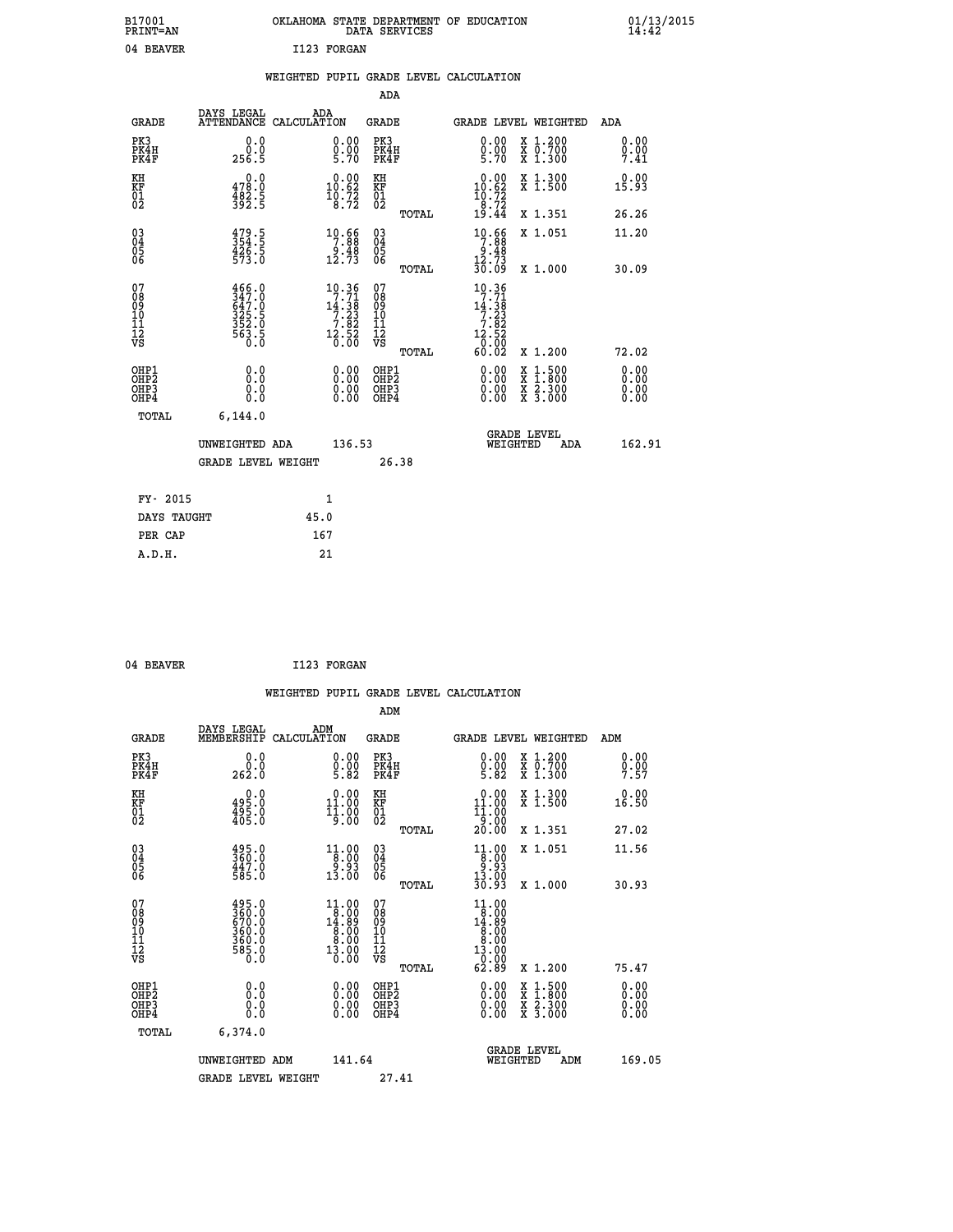| OKLAHOMA STATE DEPARTMENT OF EDUCATION<br>DATA SERVICES |  |
|---------------------------------------------------------|--|
| T128 TIRPTN                                             |  |

# **WEIGHTED PUPIL GRADE LEVEL CALCULATION**

|                                                                              |                                                                                                               |                                                                                        | ADA                                                         |                                                                                                                                                                      |                              |
|------------------------------------------------------------------------------|---------------------------------------------------------------------------------------------------------------|----------------------------------------------------------------------------------------|-------------------------------------------------------------|----------------------------------------------------------------------------------------------------------------------------------------------------------------------|------------------------------|
| <b>GRADE</b>                                                                 | DAYS LEGAL                                                                                                    | ADA<br>ATTENDANCE CALCULATION                                                          | GRADE                                                       | <b>GRADE LEVEL WEIGHTED</b>                                                                                                                                          | ADA                          |
| PK3<br>PK4H<br>PK4F                                                          | 88.0<br>0.0<br>1,251.0                                                                                        | 2.00000<br>28.43                                                                       | PK3<br>PK4H<br>PK4F                                         | X 1.200<br>X 0.700<br>X 1.300<br>2.00<br>0.00<br>28.43                                                                                                               | 2.40<br>0.00<br>36.96        |
| KH<br>KF<br>01<br>02                                                         | 0.0<br>$\frac{1}{1}, \frac{441}{288}$ . 5<br>1, 848. 5                                                        | $\begin{smallmatrix} 0.00\\ 32.75\\ 29.28\\ 42.01 \end{smallmatrix}$                   | KH<br>KF<br>01<br>02                                        | $\begin{smallmatrix} 0.00\\ 32.75\\ 29.28\\ 42.01\\ 71.29 \end{smallmatrix}$<br>X 1.300<br>X 1.500                                                                   | 0.00<br>49.13                |
|                                                                              |                                                                                                               |                                                                                        | TOTAL                                                       | X 1.351                                                                                                                                                              | 96.31                        |
| $\begin{matrix} 03 \\ 04 \\ 05 \\ 06 \end{matrix}$                           | $1, 436.0$<br>$1, 186.0$<br>$1, 201.5$<br>$1, 306.5$                                                          | 32.64<br>26.95<br>27.31<br>29.69                                                       | $\begin{matrix} 03 \\ 04 \\ 05 \\ 06 \end{matrix}$<br>TOTAL | 32.64<br>26.95<br>27.31<br>29.69<br>83.95<br>X 1.051<br>X 1.000                                                                                                      | 34.30<br>83.95               |
| 07<br>08<br>09<br>11<br>11<br>12<br>VS                                       | $\begin{smallmatrix} 1,195.5\\ 965.5\\ 1,481.5\\ 1,481.5\\ 1,642.5\\ 1,106.5\\ 740.5\\ 0.0 \end{smallmatrix}$ | $\begin{smallmatrix} 27.17\\21.94\\33.67\\37.33\\25.15\\16.83\\6.00 \end{smallmatrix}$ | 07<br>08<br>09<br>11<br>11<br>12<br>VS<br>TOTAL             | $\begin{smallmatrix} 27.17\ 21.94\ 33.67\ 37.335\ 25.153\ 16.830\ 162.09\ \end{smallmatrix}$<br>X 1.200                                                              | 194.51                       |
| OHP1<br>OH <sub>P</sub> <sub>2</sub><br>OH <sub>P3</sub><br>OH <sub>P4</sub> | 0.0<br>Ō.Ō<br>0.0<br>0.0                                                                                      | 0.00<br>0.00<br>0.00                                                                   | OHP1<br>OHP2<br>OHP3<br>OHP4                                | 0.00<br>$\begin{smallmatrix} \mathtt{X} & 1\cdot500 \\ \mathtt{X} & 1\cdot800 \\ \mathtt{X} & 2\cdot300 \\ \mathtt{X} & 3\cdot000 \end{smallmatrix}$<br>0.00<br>0.00 | 0.00<br>0.00<br>0.00<br>0.00 |
| TOTAL                                                                        | 18,179.0<br>UNWEIGHTED ADA<br><b>GRADE LEVEL WEIGHT</b>                                                       | 413.15                                                                                 | 84.41                                                       | <b>GRADE LEVEL</b><br>WEIGHTED<br>ADA                                                                                                                                | 497.56                       |
|                                                                              | FY- 2015                                                                                                      | 1                                                                                      |                                                             |                                                                                                                                                                      |                              |
|                                                                              | DAYS TAUGHT                                                                                                   | 44.0                                                                                   |                                                             |                                                                                                                                                                      |                              |
|                                                                              | PER CAP                                                                                                       | 110                                                                                    |                                                             |                                                                                                                                                                      |                              |
|                                                                              | A.D.H.                                                                                                        | 291                                                                                    |                                                             |                                                                                                                                                                      |                              |

| 04 | <b>REAVER</b> |  |
|----|---------------|--|
|    |               |  |

 **ADM**

 **A.D.H. 291**

 **B17001<br>PRINT=AN** 04 BEAVER

 **04 BEAVER I128 TURPIN**

| <b>GRADE</b>                                       | DAYS LEGAL<br>MEMBERSHIP                                                                              | ADM<br>CALCULATION                                                     | <b>GRADE</b>                                       |       | GRADE LEVEL WEIGHTED                                                                                                                                                                                                                                                           |                                          | ADM                   |  |
|----------------------------------------------------|-------------------------------------------------------------------------------------------------------|------------------------------------------------------------------------|----------------------------------------------------|-------|--------------------------------------------------------------------------------------------------------------------------------------------------------------------------------------------------------------------------------------------------------------------------------|------------------------------------------|-----------------------|--|
| PK3<br>PK4H<br>PK4F                                | 88.0<br>1,358.0                                                                                       | $\begin{smallmatrix} 2.00\0.00\30.86\ \end{smallmatrix}$               | PK3<br>PK4H<br>PK4F                                |       | $\begin{smallmatrix} 2.00\\ 0.00\\ 30.86 \end{smallmatrix}$                                                                                                                                                                                                                    | X 1.200<br>X 0.700<br>X 1.300            | 2.40<br>0.00<br>40.12 |  |
| KH<br>KF<br>01<br>02                               | 0.0<br>1,508:0<br>1,342:0<br>1,904:0                                                                  | $\begin{smallmatrix} 0.00\\ 34.27\\ 30.50\\ 43.27 \end{smallmatrix}$   | KH<br>KF<br>01<br>02                               |       | $0.00$<br>$34.27$<br>$30.50$<br>$43.27$<br>$73.77$                                                                                                                                                                                                                             | X 1.300<br>X 1.500                       | 0.00<br>51.41         |  |
|                                                    |                                                                                                       |                                                                        |                                                    | TOTAL |                                                                                                                                                                                                                                                                                | X 1.351                                  | 99.66                 |  |
| $\begin{matrix} 03 \\ 04 \\ 05 \\ 06 \end{matrix}$ | $1, 229.0$<br>$1, 253.0$<br>$1, 253.0$<br>$1, 326.0$                                                  | 33.68<br>27.93<br>28.48<br>30.14                                       | $\begin{matrix} 03 \\ 04 \\ 05 \\ 06 \end{matrix}$ |       | $\begin{smallmatrix} 33 & 68 \\ 27 & 93 \\ 28 & 48 \\ 30 & 14 \\ 86 & 55 \end{smallmatrix}$                                                                                                                                                                                    | X 1.051                                  | 35.40                 |  |
|                                                    |                                                                                                       |                                                                        |                                                    | TOTAL |                                                                                                                                                                                                                                                                                | X 1.000                                  | 86.55                 |  |
| 07<br>08<br>09<br>101<br>112<br>VS                 | $\begin{smallmatrix} 1,240.0\\ 1,019.0\\ 1,546.0\\ 1,739.0\\ 1,147.0\\ 772.0\\ 0.0 \end{smallmatrix}$ | $28.18$<br>$23.16$<br>$35.14$<br>$39.52$<br>$26.07$<br>$17.55$<br>0.00 | 07<br>08<br>09<br>11<br>11<br>12<br>VS             | TOTAL | $\begin{smallmatrix} 28.18\\ 23.16\\ 35.14\\ 35.14\\ 39.52\\ 26.07\\ 17.55\\ 0.00\\ 169.62 \end{smallmatrix}$                                                                                                                                                                  | X 1.200                                  | 203.54                |  |
| OHP1<br>OHP2<br>OH <sub>P3</sub><br>OHP4           | 0.0<br>0.000                                                                                          | $\begin{smallmatrix} 0.00 \ 0.00 \ 0.00 \ 0.00 \end{smallmatrix}$      | OHP1<br>OHP2<br>OHP3<br>OHP4                       |       | $\begin{smallmatrix} 0.00 & 0.00 & 0.00 & 0.00 & 0.00 & 0.00 & 0.00 & 0.00 & 0.00 & 0.00 & 0.00 & 0.00 & 0.00 & 0.00 & 0.00 & 0.00 & 0.00 & 0.00 & 0.00 & 0.00 & 0.00 & 0.00 & 0.00 & 0.00 & 0.00 & 0.00 & 0.00 & 0.00 & 0.00 & 0.00 & 0.00 & 0.00 & 0.00 & 0.00 & 0.00 & 0.0$ | X 1:500<br>X 1:800<br>X 2:300<br>X 3:000 | 0.00<br>0.00<br>0.00  |  |
| TOTAL                                              | 18,953.0                                                                                              |                                                                        |                                                    |       |                                                                                                                                                                                                                                                                                |                                          |                       |  |
|                                                    | UNWEIGHTED<br>ADM                                                                                     | 430.75                                                                 |                                                    |       | WEIGHTED                                                                                                                                                                                                                                                                       | <b>GRADE LEVEL</b><br>ADM                | 519.08                |  |
|                                                    | <b>GRADE LEVEL WEIGHT</b>                                                                             |                                                                        | 88.33                                              |       |                                                                                                                                                                                                                                                                                |                                          |                       |  |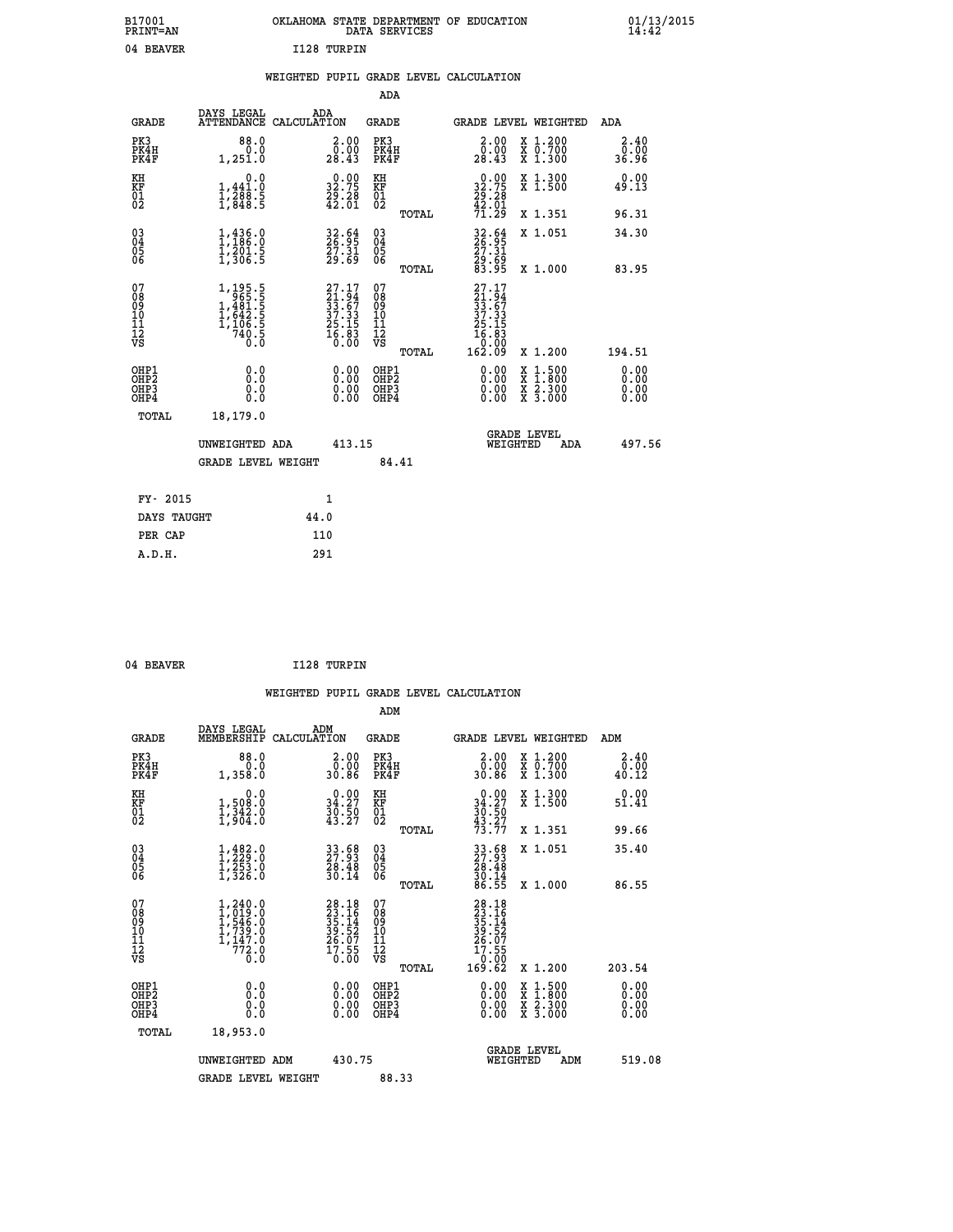| 7001<br>INT=AN | OKLAHOMA STATE DEPARTMENT OF EDUCATION<br>DATA SERVICES |  |
|----------------|---------------------------------------------------------|--|
| <b>BEAVER</b>  | COUNTY TOTALS                                           |  |

|                                                       |                                                                      |       |                                                             |                                           |       | WEIGHTED PUPIL GRADE LEVEL CALCULATION                                   |                                                                                                  |                              |
|-------------------------------------------------------|----------------------------------------------------------------------|-------|-------------------------------------------------------------|-------------------------------------------|-------|--------------------------------------------------------------------------|--------------------------------------------------------------------------------------------------|------------------------------|
|                                                       |                                                                      |       |                                                             | ADA                                       |       |                                                                          |                                                                                                  |                              |
| <b>GRADE</b>                                          | DAYS LEGAL<br>ATTENDANCE CALCULATION                                 | ADA   |                                                             | <b>GRADE</b>                              |       | GRADE LEVEL WEIGHTED                                                     |                                                                                                  | ADA                          |
| PK3<br>PK4H<br>PK4F                                   | 176.0<br>717.0<br>1,977.5                                            |       | $19.92$<br>$44.81$                                          | PK3<br>PK4H<br>PK4F                       |       | $19.92$<br>$44.81$                                                       | X 1.200<br>X 0.700<br>X 1.300                                                                    | $13.94$<br>$58.25$           |
| KH<br>KF<br>01<br>02                                  | 0.0<br>3,547:5<br>3,229:5<br>3,425:5                                 |       | 87.00<br>78.99<br>82.33                                     | KH<br>KF<br>01<br>02                      |       | 87.00                                                                    | X 1.300<br>X 1.500                                                                               | 0.00<br>130.61               |
|                                                       |                                                                      |       |                                                             |                                           | TOTAL | $\begin{array}{c} 76.99 \\ 78.33 \\ 82.33 \\ 161.32 \end{array}$         | X 1.351                                                                                          | 217.94                       |
| $^{03}_{04}$<br>Ŏ5<br>06                              | 727:5<br>3,707.5<br>3,271.0<br>3,221.0<br>3,526.0                    |       | 90.25<br>79:83<br>$77.80$<br>85.77                          | $\substack{03 \\ 04}$<br>05<br>06         |       | 90.25<br>79:83<br>77.80                                                  | X 1.051                                                                                          | 338.25                       |
|                                                       |                                                                      |       |                                                             |                                           | TOTAL | 85.77<br>243.40                                                          | X 1.000                                                                                          | 243.40                       |
| 07<br>08<br>09<br>101<br>112<br>VS                    | 3, 315.0<br>2, 307.5<br>3, 750.0<br>3, 219.0<br>2, 599.5<br>2, 506.5 |       | 80.21<br>55.99<br>50.01<br>76.75<br>76.90<br>60.60<br>60.60 | 07<br>08<br>09<br>11<br>11<br>12<br>VS    |       | 80.21<br>55.99<br>50.01<br>76.75<br>62.97<br>$\frac{6}{6}$ $\frac{5}{6}$ |                                                                                                  |                              |
|                                                       |                                                                      |       |                                                             |                                           | TOTAL | 426.53                                                                   | X 1.200                                                                                          | 511.83                       |
| OHP1<br>OH <sub>P</sub> 2<br>OHP3<br>OH <sub>P4</sub> | 0.0<br>Ŏ.Ŏ<br>0.0<br>0.0                                             |       | 0.00<br>$0.00$<br>0.00                                      | OHP1<br>OH <sub>P</sub> 2<br>OHP3<br>OHP4 |       | $0.00$<br>$0.00$<br>0.00                                                 | $\begin{smallmatrix} x & 1 & 500 \\ x & 1 & 800 \\ x & 2 & 300 \\ x & 3 & 000 \end{smallmatrix}$ | 0.00<br>0.00<br>0.00<br>0.00 |
| TOTAL                                                 | 44,496.0                                                             |       |                                                             |                                           |       |                                                                          |                                                                                                  |                              |
|                                                       | UNWEIGHTED ADA                                                       |       | 1,077.30                                                    |                                           |       | WEIGHTED                                                                 | <b>GRADE LEVEL</b><br>ADA                                                                        | 1,275.62                     |
|                                                       | <b>GRADE LEVEL WEIGHT</b>                                            |       |                                                             | 198.32                                    |       |                                                                          |                                                                                                  |                              |
| FY- 2015                                              |                                                                      |       | $\mathbf{1}$                                                |                                           |       |                                                                          |                                                                                                  |                              |
| DAYS TAUGHT                                           |                                                                      | 169.0 |                                                             |                                           |       |                                                                          |                                                                                                  |                              |
| סגי סתם                                               |                                                                      | 611   |                                                             |                                           |       |                                                                          |                                                                                                  |                              |

| PER CAP | 611 |
|---------|-----|
| A.D.H.  | 482 |
|         |     |
|         |     |

 **B17001<br>PRINT=AN** 

**BEAVER** COUNTY TOTALS

|                                           |                                                                                                                                                            |                                                             | ADM                                                 |       |                                                                             |                                          |                        |
|-------------------------------------------|------------------------------------------------------------------------------------------------------------------------------------------------------------|-------------------------------------------------------------|-----------------------------------------------------|-------|-----------------------------------------------------------------------------|------------------------------------------|------------------------|
| <b>GRADE</b>                              | DAYS LEGAL<br>MEMBERSHIP                                                                                                                                   | ADM<br>CALCULATION                                          | <b>GRADE</b>                                        |       |                                                                             | GRADE LEVEL WEIGHTED                     | ADM                    |
| PK3<br>PK4H<br>PK4F                       | 176.0<br>756.0<br>2,104.0                                                                                                                                  | 4.00<br>21.00<br>47.68                                      | PK3<br>PK4H<br>PK4F                                 |       | $\begin{smallmatrix} 4.00\\ 21.00\\ 47.68 \end{smallmatrix}$                | X 1.200<br>X 0.700<br>X 1.300            | 4.80<br>14.70<br>61.99 |
| KH<br>KF<br>01<br>02                      | 0.0<br>3,686:0<br>3,334:0<br>3,527:0                                                                                                                       | $90.46$<br>$81.53$<br>$84.77$                               | KH<br>KF<br>01<br>02                                |       | $0.00$<br>$81.53$<br>$84.77$<br>$166.30$                                    | X 1.300<br>X 1.500                       | 0.00<br>135.70         |
|                                           |                                                                                                                                                            |                                                             |                                                     | TOTAL |                                                                             | X 1.351                                  | 224.67                 |
| 03<br>04<br>05<br>06                      | $3, 813.0$<br>$3, 354.0$<br>$3, 335.0$<br>$3, 604.0$                                                                                                       | 92.79<br>81.80<br>80.49<br>87.72                            | $\begin{array}{c} 03 \\ 04 \\ 05 \\ 06 \end{array}$ |       | $\begin{smallmatrix} 92.79\ 81.80\ 80.49\ 87.72\ 250.01\ \end{smallmatrix}$ | X 1.051                                  | 97.52                  |
|                                           |                                                                                                                                                            |                                                             |                                                     | TOTAL |                                                                             | X 1.000                                  | 250.01                 |
| 07<br>08<br>09<br>101<br>11<br>12<br>VS   | $\begin{smallmatrix} 3\,,\,461\,.\,0\\ 2\,,\,424\,.\,0\\ 3\,,\,891\,.\,0\\ 3\,,\,387\,.\,0\\ 2\,,\,698\,.\,0\\ 2\,,\,600\,.\,0\\ 0\,.\,0\end{smallmatrix}$ | 83.79<br>58.74<br>93.36<br>80.66<br>85.40<br>62.86<br>62.86 | 07<br>08<br>09<br>11<br>11<br>12<br>VS              | TOTAL | 83.74<br>58.74<br>58.36<br>80.66<br>65.40<br>62.860<br>444.81               | X 1.200                                  | 533.77                 |
| OHP1<br>OHP2<br>OH <sub>P</sub> 3<br>OHP4 |                                                                                                                                                            |                                                             | OHP1<br>OHP2<br>OHP <sub>3</sub>                    |       | $0.00$<br>$0.00$<br>0.00                                                    | X 1:500<br>X 1:800<br>X 2:300<br>X 3:000 | 0.00<br>0.00<br>0.00   |
| TOTAL                                     | 46,150.0                                                                                                                                                   |                                                             |                                                     |       |                                                                             |                                          |                        |
|                                           | UNWEIGHTED                                                                                                                                                 | 1,117.05<br>ADM                                             |                                                     |       | <b>GRADE LEVEL</b><br>WEIGHTED                                              | ADM                                      | 1,323.16               |
|                                           | <b>GRADE LEVEL WEIGHT</b>                                                                                                                                  |                                                             | 206.11                                              |       |                                                                             |                                          |                        |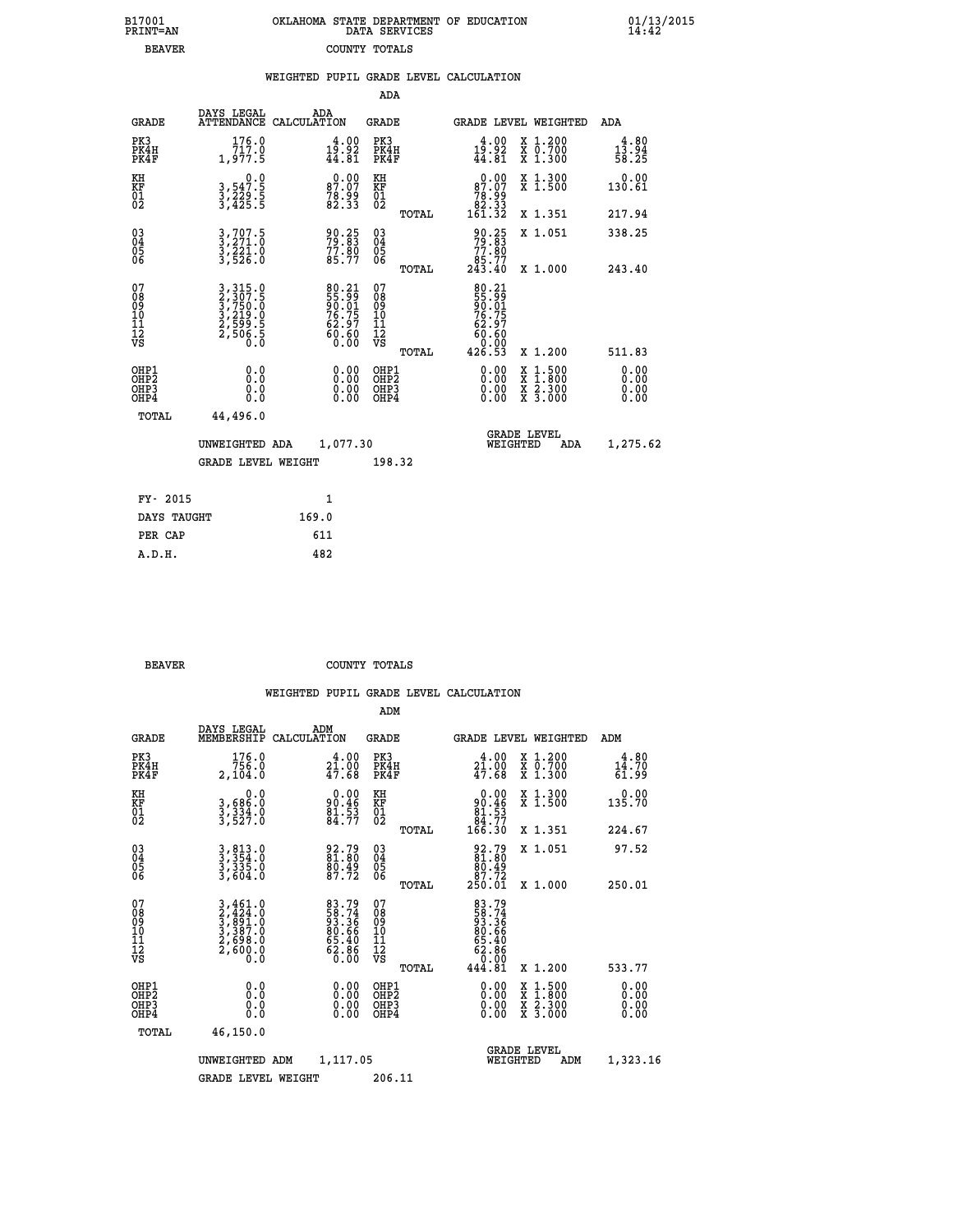| B17001<br><b>PRINT=AN</b> | OKLAHOMA STATE DEPARTMENT OF EDUCATION<br>DATA SERVICES | 01/13/2015 |
|---------------------------|---------------------------------------------------------|------------|
| 05<br>BECKHAM             | <b>I002 MERRITT</b>                                     |            |

|                                                                              |                                                                           |                                                                                                                              | ADA                                                |       |                                                                                                   |                                                                                                                                              |                              |
|------------------------------------------------------------------------------|---------------------------------------------------------------------------|------------------------------------------------------------------------------------------------------------------------------|----------------------------------------------------|-------|---------------------------------------------------------------------------------------------------|----------------------------------------------------------------------------------------------------------------------------------------------|------------------------------|
| <b>GRADE</b>                                                                 | DAYS LEGAL                                                                | ADA<br>ATTENDANCE CALCULATION                                                                                                | GRADE                                              |       |                                                                                                   | GRADE LEVEL WEIGHTED                                                                                                                         | ADA                          |
| PK3<br>PK4H<br>PK4F                                                          | 79.0<br>0.0<br>2,784.5                                                    | $\overset{1}{\underset{64}{\text{.}}}\overset{84}{\underset{76}{\text{.}}}$                                                  | PK3<br>PK4H<br>PK4F                                |       | 1.84<br>0.00<br>64.76                                                                             | X 1.200<br>X 0.700<br>X 1.300                                                                                                                | 2.21<br>0.00<br>84.19        |
| KH<br>KF<br>01<br>02                                                         | 0.0<br>3,836.5<br>2,807.5<br>2,567.0                                      | $89.22$<br>$65.29$<br>$59.70$                                                                                                | KH<br>KF<br>01<br>02                               |       | $\begin{smallmatrix} &0.00\ 89.22\ 65.29\ 59.70\ 124.99\end{smallmatrix}$                         | X 1.300<br>X 1.500                                                                                                                           | 0.00<br>133.83               |
|                                                                              |                                                                           |                                                                                                                              |                                                    | TOTAL |                                                                                                   | X 1.351                                                                                                                                      | 168.86                       |
| $^{03}_{04}$<br>Ŏ5<br>06                                                     | 2,765.5<br>2,048.0<br>2,274.5<br>2,422.5                                  | $\begin{smallmatrix} 64.31\ 47.63\ 52.90\ 56.34\ \end{smallmatrix}$                                                          | $\begin{matrix} 03 \\ 04 \\ 05 \\ 06 \end{matrix}$ | TOTAL | $64.31$<br>$47.63$<br>$52.90$<br>$56.34$<br>$156.87$                                              | X 1.051<br>X 1.000                                                                                                                           | 67.59<br>156.87              |
|                                                                              |                                                                           |                                                                                                                              |                                                    |       |                                                                                                   |                                                                                                                                              |                              |
| 07<br>08<br>09<br>11<br>11<br>12<br>VS                                       | 2,375.0<br>1,563.0<br>2,340.5<br>2,340.5<br>1,801.5<br>1,248.5<br>1,518.0 | $\begin{array}{r} 55\cdot 23 \\ 36\cdot 35 \\ 54\cdot 43 \\ 41\cdot 90 \\ 29\cdot 03 \\ 35\cdot 30 \\ 0\cdot 00 \end{array}$ | 07<br>08<br>09<br>11<br>11<br>12<br>VS             | TOTAL | $\begin{smallmatrix} 55.23\ 36.35\ 4.43\ 54.43\ 41.903\ 29.03\ 35.300\ 252.24\ \end{smallmatrix}$ | X 1.200                                                                                                                                      | 302.69                       |
| OHP1<br>OH <sub>P</sub> <sub>2</sub><br>OH <sub>P3</sub><br>OH <sub>P4</sub> | 0.0<br>Ō.Ō<br>0.0<br>0.0                                                  | 0.00<br>$\begin{smallmatrix} 0.00 \ 0.00 \end{smallmatrix}$                                                                  | OHP1<br>OHP2<br>OHP3<br>OHP4                       |       | 0.00<br>0.00<br>0.00                                                                              | $\begin{smallmatrix} \mathtt{X} & 1\cdot500 \\ \mathtt{X} & 1\cdot800 \\ \mathtt{X} & 2\cdot300 \\ \mathtt{X} & 3\cdot000 \end{smallmatrix}$ | 0.00<br>0.00<br>0.00<br>0.00 |
| TOTAL                                                                        | 32,431.5                                                                  |                                                                                                                              |                                                    |       |                                                                                                   |                                                                                                                                              |                              |
|                                                                              | UNWEIGHTED ADA                                                            | 754.23                                                                                                                       |                                                    |       | WEIGHTED                                                                                          | <b>GRADE LEVEL</b><br>ADA                                                                                                                    | 916.24                       |
|                                                                              | <b>GRADE LEVEL WEIGHT</b>                                                 |                                                                                                                              | 162.01                                             |       |                                                                                                   |                                                                                                                                              |                              |
| FY- 2015                                                                     |                                                                           | 1                                                                                                                            |                                                    |       |                                                                                                   |                                                                                                                                              |                              |
| DAYS TAUGHT                                                                  |                                                                           | 43.0                                                                                                                         |                                                    |       |                                                                                                   |                                                                                                                                              |                              |
| PER CAP                                                                      |                                                                           | 75                                                                                                                           |                                                    |       |                                                                                                   |                                                                                                                                              |                              |
| A.D.H.                                                                       |                                                                           | 711                                                                                                                          |                                                    |       |                                                                                                   |                                                                                                                                              |                              |
|                                                                              |                                                                           |                                                                                                                              |                                                    |       |                                                                                                   |                                                                                                                                              |                              |

| 05 BECKHAM | <b>I002 MERRITT</b> |
|------------|---------------------|
|            |                     |

| <b>GRADE</b>                                                     | DAYS LEGAL<br>MEMBERSHIP                                                            | ADM<br>CALCULATION                                                 | <b>GRADE</b>                                       |       |                                                                                                         | GRADE LEVEL WEIGHTED                     | ADM                   |  |
|------------------------------------------------------------------|-------------------------------------------------------------------------------------|--------------------------------------------------------------------|----------------------------------------------------|-------|---------------------------------------------------------------------------------------------------------|------------------------------------------|-----------------------|--|
| PK3<br>PK4H<br>PK4F                                              | 79.0<br>0.0<br>2,921.0                                                              | $\begin{smallmatrix}1.84\0.00\\67.93\end{smallmatrix}$             | PK3<br>PK4H<br>PK4F                                |       | $\begin{smallmatrix}1.84\0.00\\67.93\end{smallmatrix}$                                                  | X 1.200<br>X 0.700<br>X 1.300            | 2.21<br>0.00<br>88.31 |  |
| KH<br>KF<br>01<br>02                                             | 0.0<br>3,987.0<br>2,825.0<br>2,670.0                                                | $92.72$<br>$68.02$<br>$62.09$                                      | KH<br>KF<br>01<br>02                               |       | $\begin{smallmatrix} &0.00\ 92.72\ 68.02\ 62.09\ 130.11\end{smallmatrix}$                               | X 1.300<br>X 1.500                       | 0.00<br>139.08        |  |
|                                                                  |                                                                                     |                                                                    |                                                    | TOTAL |                                                                                                         | X 1.351                                  | 175.78                |  |
| $\begin{matrix} 03 \\ 04 \\ 05 \\ 06 \end{matrix}$               | 2,854.0<br>2,129.0<br>2,387.0<br>2,515.0                                            | $\begin{smallmatrix} 66.37\ 49.51\ 55.51\ 58.49 \end{smallmatrix}$ | $\begin{matrix} 03 \\ 04 \\ 05 \\ 06 \end{matrix}$ |       | $\begin{smallmatrix} 66.37\ 49.51\ 55.51\ 58.49\ 163.51\ \end{smallmatrix}$                             | X 1.051                                  | 69.75                 |  |
|                                                                  |                                                                                     |                                                                    |                                                    | TOTAL |                                                                                                         | X 1.000                                  | 163.51                |  |
| 07<br>089<br>090<br>1112<br>VS                                   | $2,475.0$<br>$1,607.0$<br>$2,449.0$<br>$1,870.0$<br>$1,300.0$<br>$1,622.0$<br>$0.0$ | 57.56<br>37.37<br>56.95<br>43.49<br>43.23<br>37.72<br>0.00         | 07<br>08<br>09<br>001<br>11<br>11<br>12<br>VS      | TOTAL | $\begin{array}{r} 57.56 \\ 37.37 \\ 56.959 \\ 43.493 \\ 30.23 \\ 37.720 \\ 0.002 \\ 263.32 \end{array}$ | X 1.200                                  | 315.98                |  |
| OHP1<br>OH <sub>P</sub> <sub>2</sub><br>OHP3<br>OH <sub>P4</sub> | 0.0<br>0.0<br>0.0                                                                   | $0.00$<br>$0.00$<br>0.00                                           | OHP1<br>OHP <sub>2</sub><br>OHP3<br>OHP4           |       | $0.00$<br>$0.00$<br>0.00                                                                                | X 1:500<br>X 1:800<br>X 2:300<br>X 3:000 | 0.00<br>0.00<br>0.00  |  |
| TOTAL                                                            | 33,790.0                                                                            |                                                                    |                                                    |       |                                                                                                         |                                          |                       |  |
|                                                                  | UNWEIGHTED ADM                                                                      | 785.80                                                             |                                                    |       | WEIGHTED                                                                                                | <b>GRADE LEVEL</b><br>ADM                | 954.62                |  |
|                                                                  | <b>GRADE LEVEL WEIGHT</b>                                                           |                                                                    | 168.82                                             |       |                                                                                                         |                                          |                       |  |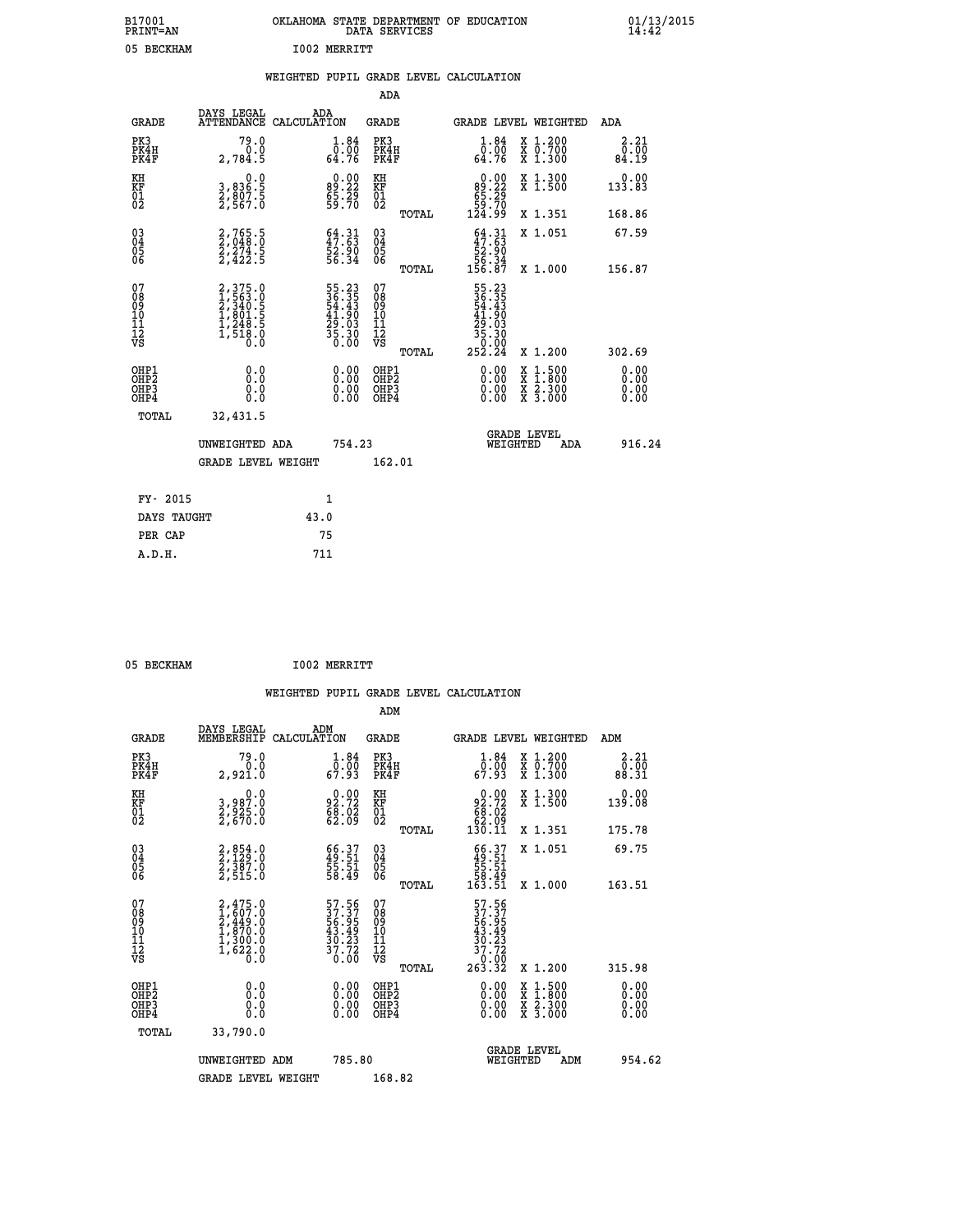| B17001<br><b>PRINT=AN</b> |               | OKLAHOMA STATE DEPARTMENT OF EDUCATION<br>DATA SERVICES |  |
|---------------------------|---------------|---------------------------------------------------------|--|
| 05 BECKHAM                | 1006 ELK CITY |                                                         |  |

|  |  | WEIGHTED PUPIL GRADE LEVEL CALCULATION |
|--|--|----------------------------------------|
|  |  |                                        |

|                                                                    |                                                                                                                                                          |                                                                                                                               | ADA                                    |       |                                                                                                                                                   |                                          |                                                             |
|--------------------------------------------------------------------|----------------------------------------------------------------------------------------------------------------------------------------------------------|-------------------------------------------------------------------------------------------------------------------------------|----------------------------------------|-------|---------------------------------------------------------------------------------------------------------------------------------------------------|------------------------------------------|-------------------------------------------------------------|
| <b>GRADE</b>                                                       | DAYS LEGAL                                                                                                                                               | ADA<br>ATTENDANCE CALCULATION                                                                                                 | <b>GRADE</b>                           |       |                                                                                                                                                   | GRADE LEVEL WEIGHTED                     | ADA                                                         |
| PK3<br>PK4H<br>PK4F                                                | 130.0<br>1,433.0<br>4,325.0                                                                                                                              | $32.95$<br>$32.57$<br>$98.30$                                                                                                 | PK3<br>PK4H<br>PK4F                    |       | $32.95$<br>$32.57$<br>$98.30$                                                                                                                     | X 1.200<br>X 0.700<br>X 1.300            | $\begin{smallmatrix} 3.54\ 22.80\ 127.79 \end{smallmatrix}$ |
| KH<br>KF<br>01<br>02                                               | 0.0<br>7,786:5<br>8,572:5<br>8,175:0                                                                                                                     | $\begin{smallmatrix} 0.00\\ 176.97\\ 194.83\\ 185.80 \end{smallmatrix}$                                                       | KH<br>KF<br>01<br>02                   |       | $\begin{smallmatrix} &0.00\ 176.97\ 194.83\ 185.80\ 380.63\ \end{smallmatrix}$                                                                    | X 1.300<br>X 1.500                       | 0.00<br>265.46                                              |
|                                                                    |                                                                                                                                                          |                                                                                                                               |                                        | TOTAL |                                                                                                                                                   | X 1.351                                  | 514.23                                                      |
| $\begin{smallmatrix} 03 \\[-4pt] 04 \end{smallmatrix}$<br>Ŏ5<br>06 | 7,076.5<br>7,415.0<br>7,466.5<br>6,302.0                                                                                                                 | $\begin{smallmatrix} 160.83\\ 168.52\\ 169.69\\ 143.23 \end{smallmatrix}$                                                     | $\substack{03 \\ 04}$<br>Ŏ5<br>06      |       | 160.83<br>168:52<br>169:69<br>143:23                                                                                                              | X 1.051                                  | 169.03                                                      |
|                                                                    |                                                                                                                                                          |                                                                                                                               |                                        | TOTAL | 481.44                                                                                                                                            | X 1.000                                  | 481.44                                                      |
| 07<br>08<br>09<br>101<br>11<br>12<br>VS                            | $\begin{smallmatrix} 6\,,\,568\,,\,0\\ 5\,,\,954\,,\,5\\ 6\,,\,851\,,\,5\\ 7\,,\,237\,,\,0\\ 5\,,\,239\,,\,5\\ 4\,,\,892\,,\,5\\ 0\,. \end{smallmatrix}$ | $\begin{smallmatrix} 149\cdot27\\ 135\cdot33\\ 155\cdot72\\ 164\cdot91\\ 119\cdot78\\ 112\cdot58\\ 0\cdot00\end{smallmatrix}$ | 07<br>08<br>09<br>11<br>11<br>12<br>VS |       | 149.27<br>135.33<br>155.72<br>164.91<br>149.78<br>$\begin{array}{c}\n\textcolor{red}{\textbf{112:58}}\n\textcolor{red}{\textbf{52}}\n\end{array}$ |                                          |                                                             |
|                                                                    |                                                                                                                                                          |                                                                                                                               |                                        | TOTAL | 837.59                                                                                                                                            | X 1.200                                  | 1,005.11                                                    |
| OHP1<br>OHP <sub>2</sub><br>OH <sub>P3</sub><br>OH <sub>P4</sub>   | 0.0<br>257.0                                                                                                                                             | 0.00<br>$0.00$<br>5.84                                                                                                        | OHP1<br>OHP2<br>OHP <sub>3</sub>       |       | 0.00<br>$0.00$<br>5.84                                                                                                                            | X 1:500<br>X 1:800<br>X 2:300<br>X 3:000 | 0.00<br>Ō. ŌŌ<br>$\frac{0.00}{17.52}$                       |
| TOTAL                                                              | 95,682.0                                                                                                                                                 |                                                                                                                               |                                        |       |                                                                                                                                                   |                                          |                                                             |
|                                                                    | UNWEIGHTED ADA                                                                                                                                           | 2,177.12                                                                                                                      |                                        |       |                                                                                                                                                   | <b>GRADE LEVEL</b><br>WEIGHTED<br>ADA    | 2,606.92                                                    |
|                                                                    | <b>GRADE LEVEL WEIGHT</b>                                                                                                                                |                                                                                                                               | 429.80                                 |       |                                                                                                                                                   |                                          |                                                             |
| FY- 2015                                                           |                                                                                                                                                          | 1                                                                                                                             |                                        |       |                                                                                                                                                   |                                          |                                                             |
| DAYS TAUGHT                                                        |                                                                                                                                                          | 44.0                                                                                                                          |                                        |       |                                                                                                                                                   |                                          |                                                             |
| PER CAP                                                            |                                                                                                                                                          | 33                                                                                                                            |                                        |       |                                                                                                                                                   |                                          |                                                             |

 **A.D.H. 1,303**

05 BECKHAM **I006 ELK CITY** 

|                                          |                                                                                           |                                                                                                    | ADM                                                |                                                                                                     |                                          |                                           |
|------------------------------------------|-------------------------------------------------------------------------------------------|----------------------------------------------------------------------------------------------------|----------------------------------------------------|-----------------------------------------------------------------------------------------------------|------------------------------------------|-------------------------------------------|
| <b>GRADE</b>                             | DAYS LEGAL<br>MEMBERSHIP                                                                  | ADM<br>CALCULATION                                                                                 | <b>GRADE</b>                                       | GRADE LEVEL WEIGHTED                                                                                |                                          | ADM                                       |
| PK3<br>PK4H<br>PK4F                      | $1, \frac{181.0}{518.0}$<br>4,517.0                                                       | 4.11<br>34.50<br>102.66                                                                            | PK3<br>PK4H<br>PK4F                                | $34.11$<br>$102.50$<br>$102.66$                                                                     | X 1.200<br>X 0.700<br>X 1.300            | 4.93<br>$2\overline{4}\cdot 15$<br>133.46 |
| KH<br>KF<br>01<br>02                     | 0.0<br>8,226:0<br>8,713:0<br>8,318:0                                                      | $\begin{smallmatrix} &0.00\186.95\198.02\0189.05\end{smallmatrix}$                                 | KH<br>KF<br>01<br>02                               | $\begin{smallmatrix} &0.00\\ 186.95\\ 198.02\\ 189.05\\ 387.07\end{smallmatrix}$                    | X 1.300<br>X 1.500                       | 0.00<br>280.43                            |
|                                          |                                                                                           |                                                                                                    | TOTAL                                              |                                                                                                     | X 1.351                                  | 522.93                                    |
| 03<br>04<br>05<br>06                     | 7,316.0<br>7,659.0<br>7,872.0<br>6,622.0                                                  | $\begin{smallmatrix} 166.27\ 174.07\ 178.91\ 150.50 \end{smallmatrix}$                             | $\begin{matrix} 03 \\ 04 \\ 05 \\ 06 \end{matrix}$ | 166.27<br>178.91                                                                                    | X 1.051                                  | 174.75                                    |
|                                          |                                                                                           |                                                                                                    | TOTAL                                              | 150.50<br>503.48                                                                                    | X 1.000                                  | 503.48                                    |
| 07<br>08<br>09<br>101<br>112<br>VS       | $6, 806.0$<br>$6, 277.0$<br>$7, 129.0$<br>$7, 625.0$<br>$5, 518.0$<br>$5, 190.0$<br>$0.0$ | $\begin{smallmatrix} 154.68\\ 142.66\\ 162.02\\ 173.81\\ 126.36\\ 119.84\\ 0.00 \end{smallmatrix}$ | 07<br>08<br>09<br>11<br>11<br>12<br>VS<br>TOTAL    | $\begin{smallmatrix} 154.68\\142.66\\162.02\\173.81\\126.36\\119.84\\0.00\\879.37\end{smallmatrix}$ | X 1.200                                  | 1,055.24                                  |
| OHP1<br>OHP2<br>OH <sub>P3</sub><br>OHP4 | 0.0<br>257.0                                                                              | $\begin{smallmatrix} 0.00 \ 0.00 \ 0.00 \ 5.84 \end{smallmatrix}$                                  | OHP1<br>OHP2<br>OHP <sub>3</sub>                   | $\begin{smallmatrix} 0.00\\ 0.00\\ 0.00\\ 5.84 \end{smallmatrix}$                                   | X 1:500<br>X 1:800<br>X 2:300<br>X 3:000 | 0.00<br>0.00<br>$0.00$<br>17.52           |
| TOTAL                                    | 99,744.0                                                                                  |                                                                                                    |                                                    |                                                                                                     |                                          |                                           |
|                                          | UNWEIGHTED ADM                                                                            | 2,270.25                                                                                           |                                                    | <b>GRADE LEVEL</b><br>WEIGHTED                                                                      | ADM                                      | 2,716.89                                  |
|                                          | <b>GRADE LEVEL WEIGHT</b>                                                                 |                                                                                                    | 446.64                                             |                                                                                                     |                                          |                                           |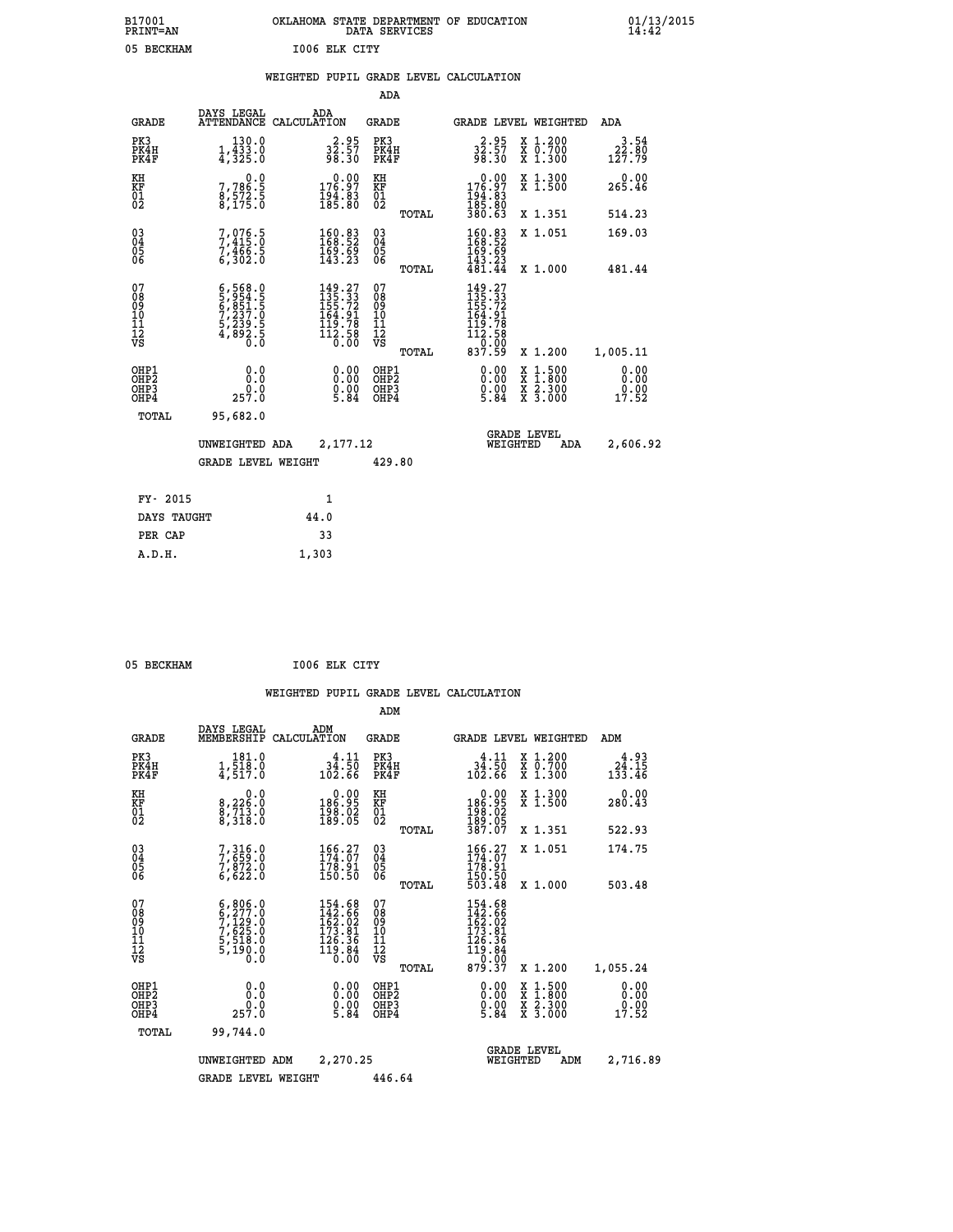| B17001<br><b>PRINT=AN</b> | OKLAHOMA STATE DEPARTMENT OF EDUCATION<br>DATA SERVICES | 01/13/2015 |
|---------------------------|---------------------------------------------------------|------------|
| 05<br>BECKHAM             | I031 SAYRE                                              |            |

|  |  | WEIGHTED PUPIL GRADE LEVEL CALCULATION |
|--|--|----------------------------------------|
|  |  |                                        |

|                                                                    |                                                                                     |                                                                                   | ADA                                                 |       |                                                                             |                                          |                               |
|--------------------------------------------------------------------|-------------------------------------------------------------------------------------|-----------------------------------------------------------------------------------|-----------------------------------------------------|-------|-----------------------------------------------------------------------------|------------------------------------------|-------------------------------|
| <b>GRADE</b>                                                       | DAYS LEGAL                                                                          | ADA<br>ATTENDANCE CALCULATION                                                     | <b>GRADE</b>                                        |       |                                                                             | GRADE LEVEL WEIGHTED                     | <b>ADA</b>                    |
| PK3<br>PK4H<br>PK4F                                                | 173.0<br>0.0<br>1,747.0                                                             | 3.76<br>0.00<br>37.98                                                             | PK3<br>PK4H<br>PK4F                                 |       | 3.76<br>ŏ:óŏ<br>37:98                                                       | X 1.200<br>X 0.700<br>X 1.300            | 4.51<br>0.00<br>49.37         |
| KH<br>KF<br>01<br>02                                               | 0.0<br>$\frac{2}{3}, \frac{841}{571}$ . 5<br>2, 211. 5                              | $\begin{smallmatrix} 0.00\\ 61.76\\ 77.64\\ 48.08 \end{smallmatrix}$              | KH<br>KF<br>01<br>02                                |       | $\begin{smallmatrix} &0.00\ 61.76\ 77.64\ 48.08\ 125.72\ \end{smallmatrix}$ | X 1.300<br>X 1.500                       | 0.00<br>92.64                 |
|                                                                    |                                                                                     |                                                                                   |                                                     | TOTAL |                                                                             | X 1.351                                  | 169.85                        |
| $\begin{smallmatrix} 03 \\[-4pt] 04 \end{smallmatrix}$<br>Ŏ5<br>06 | 2,447.0<br>2,699.5<br>2,842.5<br>2,645.5                                            | 53.20<br>58.68<br>61.79<br>57.51                                                  | $\begin{array}{c} 03 \\ 04 \\ 05 \\ 06 \end{array}$ |       | 53.20<br>58.68<br>51.79<br>57.51<br>57.51                                   | X 1.051                                  | 55.91                         |
|                                                                    |                                                                                     |                                                                                   |                                                     | TOTAL |                                                                             | X 1.000                                  | 177.98                        |
| 07<br>08<br>09<br>01<br>11<br>11<br>12<br>VS                       | $2,074.0$<br>$2,565.0$<br>$2,278.0$<br>$2,681.0$<br>$2,165.0$<br>$1,513.5$<br>$0.0$ | $45.09$<br>$55.76$<br>$49.52$<br>$58.28$<br>$58.28$<br>$47.07$<br>$32.90$<br>0.00 | 07<br>08<br>09<br>11<br>11<br>12<br>VS              |       | 45.09<br>55.76<br>49.52<br>58.28<br>58.2000<br>32.900                       |                                          |                               |
|                                                                    |                                                                                     |                                                                                   |                                                     | TOTAL | 288.62                                                                      | X 1.200                                  | 346.34                        |
| OHP1<br>OHP <sub>2</sub><br>OH <sub>P3</sub><br>OHP4               | 0.0<br>0.000                                                                        | 0.00<br>$\begin{smallmatrix} 0.00 \ 0.00 \end{smallmatrix}$                       | OHP1<br>OHP2<br>OHP <sub>3</sub>                    |       | 0.00<br>0.00                                                                | X 1:500<br>X 1:800<br>X 2:300<br>X 3:000 | 0.00<br>Ō. ŌŌ<br>0.00<br>0.00 |
| TOTAL                                                              | 34,455.0                                                                            |                                                                                   |                                                     |       |                                                                             |                                          |                               |
|                                                                    | UNWEIGHTED ADA                                                                      | 749.02                                                                            |                                                     |       |                                                                             | <b>GRADE LEVEL</b><br>WEIGHTED<br>ADA    | 896.60                        |
|                                                                    | <b>GRADE LEVEL WEIGHT</b>                                                           |                                                                                   | 147.58                                              |       |                                                                             |                                          |                               |
| FY- 2015                                                           |                                                                                     | 1                                                                                 |                                                     |       |                                                                             |                                          |                               |
| DAYS TAUGHT                                                        |                                                                                     | 46.0                                                                              |                                                     |       |                                                                             |                                          |                               |
| PER CAP                                                            |                                                                                     | 84                                                                                |                                                     |       |                                                                             |                                          |                               |

| I031 SAYRE<br>05 BECKHAM |  |  |  |  |
|--------------------------|--|--|--|--|
|--------------------------|--|--|--|--|

|                                                      |                                                                                     |                                                                                     |                                                     | WEIGHTED PUPIL GRADE LEVEL CALCULATION                                                                                                                                                                                                                                         |                                          |                              |
|------------------------------------------------------|-------------------------------------------------------------------------------------|-------------------------------------------------------------------------------------|-----------------------------------------------------|--------------------------------------------------------------------------------------------------------------------------------------------------------------------------------------------------------------------------------------------------------------------------------|------------------------------------------|------------------------------|
|                                                      |                                                                                     |                                                                                     | ADM                                                 |                                                                                                                                                                                                                                                                                |                                          |                              |
| <b>GRADE</b>                                         | DAYS LEGAL<br>MEMBERSHIP<br>CALCULATION                                             | ADM                                                                                 | <b>GRADE</b>                                        | GRADE LEVEL WEIGHTED                                                                                                                                                                                                                                                           |                                          | ADM                          |
| PK3<br>PK4H<br>PK4F                                  | 173.0<br>0.0<br>1,838.0                                                             | 3.76<br>ةة:ة<br>39:96                                                               | PK3<br>PK4H<br>PK4F                                 | $3.76$<br>39.96                                                                                                                                                                                                                                                                | X 1.200<br>X 0.700<br>X 1.300            | 4.51<br>0.00<br>51.95        |
| KH<br>KF<br>01<br>02                                 | $2,967.0$<br>$3,707.0$<br>$2,275.0$                                                 | $\begin{smallmatrix} 0.00\\ 64.50\\ 80.59\\ 49.46 \end{smallmatrix}$                | KH<br>KF<br>01<br>02                                | $\begin{smallmatrix} &0.00\ 64.50\ 80.59\ 49.46\ 130.05 \end{smallmatrix}$                                                                                                                                                                                                     | X 1.300<br>X 1.500                       | 0.00<br>96.75                |
|                                                      |                                                                                     |                                                                                     | TOTAL                                               |                                                                                                                                                                                                                                                                                | X 1.351                                  | 175.70                       |
| $\begin{matrix} 03 \\ 04 \\ 05 \\ 06 \end{matrix}$   | 2,524.0<br>2,792.0<br>2,954.0<br>2,729.0                                            | 54.87<br>$64.22$<br>59.33                                                           | $\begin{array}{c} 03 \\ 04 \\ 05 \\ 06 \end{array}$ | $54.87$<br>$60.70$<br>$64.22$<br>$59.33$<br>$184.25$                                                                                                                                                                                                                           | X 1.051                                  | 57.67                        |
|                                                      |                                                                                     |                                                                                     | TOTAL                                               |                                                                                                                                                                                                                                                                                | X 1.000                                  | 184.25                       |
| 07<br>08<br>09<br>101<br>112<br>VS                   | $2,185.0$<br>$2,570.0$<br>$2,364.0$<br>$2,803.0$<br>$2,251.0$<br>$1,543.0$<br>$0.0$ | $47.50$<br>$58.04$<br>$51.39$<br>$60.93$<br>$48.93$<br>$48.54$<br>$33.54$<br>$0.00$ | 07<br>08<br>09<br>11<br>11<br>12<br>VS<br>TOTAL     |                                                                                                                                                                                                                                                                                | X 1.200                                  | 360.40                       |
|                                                      |                                                                                     |                                                                                     |                                                     |                                                                                                                                                                                                                                                                                |                                          |                              |
| OHP1<br>OHP2<br>OH <sub>P3</sub><br>OH <sub>P4</sub> | 0.0<br>0.000                                                                        | $\begin{smallmatrix} 0.00 \ 0.00 \ 0.00 \ 0.00 \end{smallmatrix}$                   | OHP1<br>OHP2<br>OHP3<br>OHP4                        | $\begin{smallmatrix} 0.00 & 0.00 & 0.00 & 0.00 & 0.00 & 0.00 & 0.00 & 0.00 & 0.00 & 0.00 & 0.00 & 0.00 & 0.00 & 0.00 & 0.00 & 0.00 & 0.00 & 0.00 & 0.00 & 0.00 & 0.00 & 0.00 & 0.00 & 0.00 & 0.00 & 0.00 & 0.00 & 0.00 & 0.00 & 0.00 & 0.00 & 0.00 & 0.00 & 0.00 & 0.00 & 0.0$ | X 1:500<br>X 1:800<br>X 2:300<br>X 3:000 | 0.00<br>0.00<br>0.00<br>0.00 |
| TOTAL                                                | 35,775.0                                                                            |                                                                                     |                                                     |                                                                                                                                                                                                                                                                                |                                          |                              |
|                                                      | UNWEIGHTED ADM                                                                      | 777.72                                                                              |                                                     | <b>GRADE LEVEL</b><br>WEIGHTED                                                                                                                                                                                                                                                 | ADM                                      | 931.23                       |
|                                                      | <b>GRADE LEVEL WEIGHT</b>                                                           |                                                                                     | 153.51                                              |                                                                                                                                                                                                                                                                                |                                          |                              |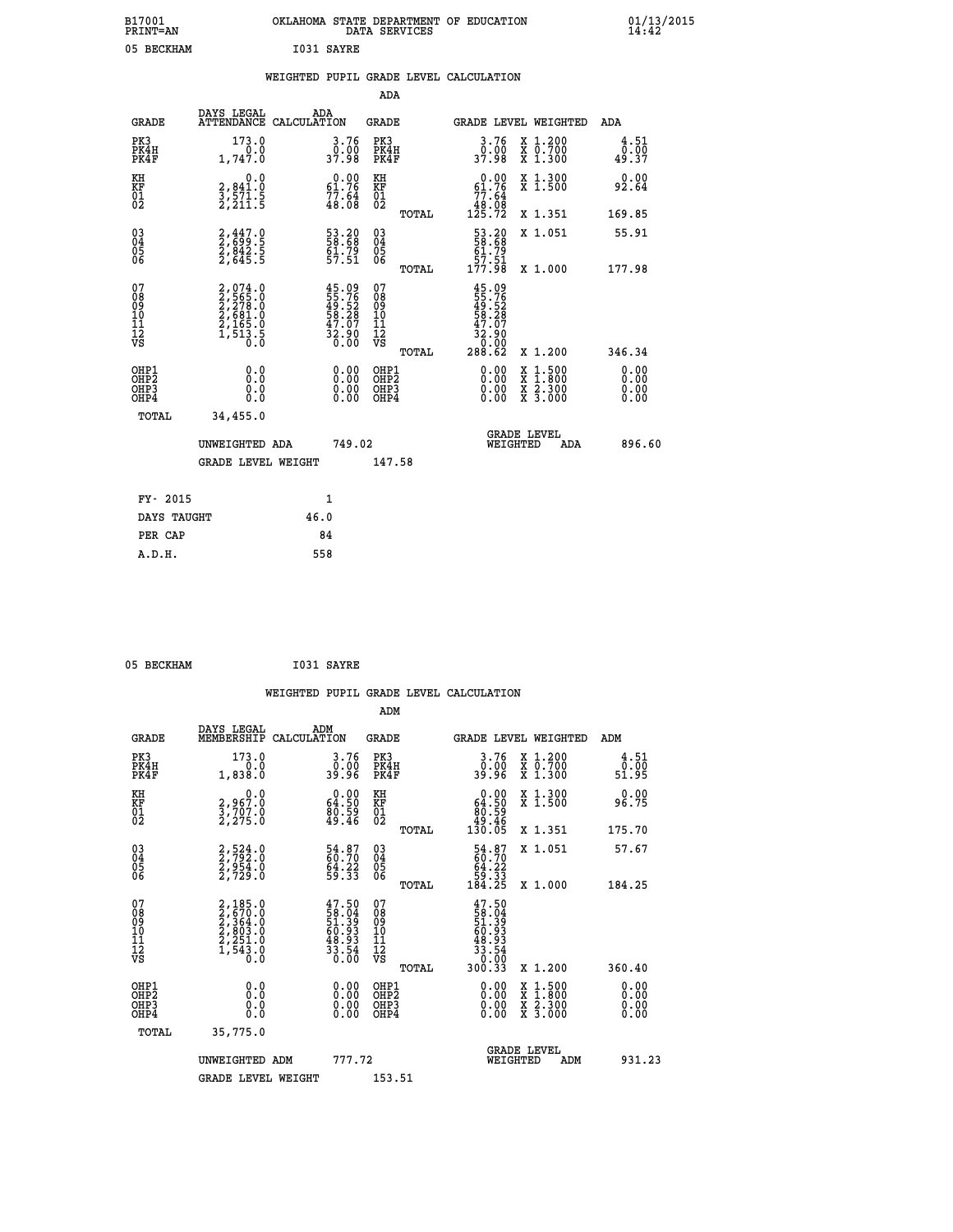| B17001<br>PRINT=AN                     |                                                             | OKLAHOMA STATE DEPARTMENT OF EDUCATION                                | DATA SERVICES                                      |                                                                             |                                                                                                  | $01/13/2015$<br>14:42 |
|----------------------------------------|-------------------------------------------------------------|-----------------------------------------------------------------------|----------------------------------------------------|-----------------------------------------------------------------------------|--------------------------------------------------------------------------------------------------|-----------------------|
| 05 BECKHAM                             |                                                             | I051 ERICK                                                            |                                                    |                                                                             |                                                                                                  |                       |
|                                        |                                                             | WEIGHTED PUPIL GRADE LEVEL CALCULATION                                |                                                    |                                                                             |                                                                                                  |                       |
|                                        |                                                             |                                                                       | ADA                                                |                                                                             |                                                                                                  |                       |
| <b>GRADE</b>                           | DAYS LEGAL                                                  | ADA<br>ATTENDANCE CALCULATION                                         | GRADE                                              |                                                                             | GRADE LEVEL WEIGHTED                                                                             | <b>ADA</b>            |
| PK3<br>PK4H<br>PK4F                    | 86.0<br>0.0<br>672.5                                        | 2.00<br>0.00<br>15.64                                                 | PK3<br>PK4H<br>PK4F                                | 2.00<br>0.00<br>15.64                                                       | X 1.200<br>X 0.700<br>X 1.300                                                                    | 2.40<br>0.00<br>20.33 |
| KH<br>KF<br>$\frac{01}{02}$            | 0.0<br>803.0<br>1,061.0                                     | $\begin{smallmatrix} 0.00\\18.67\\17.88\\24.67 \end{smallmatrix}$     | KH<br>KF<br>$\overline{01}$                        | $0.00$<br>18.67<br>$\frac{17.86}{24.67}$<br>$42.55$                         | X 1.300<br>X 1.500                                                                               | 0.00<br>28.01         |
|                                        |                                                             |                                                                       | TOTAL                                              |                                                                             | X 1.351                                                                                          | 57.49                 |
| $\substack{03 \ 04}$<br>ŏ5<br>06       | $\frac{592.0}{840.0}$<br>527.5<br>1,061.0                   | $\begin{smallmatrix} 13.77\\ 19.53\\ 12.27\\ 24.67 \end{smallmatrix}$ | $\begin{matrix} 03 \\ 04 \\ 05 \\ 06 \end{matrix}$ | $\frac{13}{19}.77$<br>ī2.27                                                 | X 1.051                                                                                          | 14.47                 |
|                                        |                                                             |                                                                       | TOTAL                                              | 24.67<br>56.47                                                              | X 1.000                                                                                          | 56.47                 |
| 07<br>08<br>09<br>11<br>11<br>12<br>VS | 621.5<br>868.5<br>791.5<br>745.5<br>492.0<br>492.0<br>772.0 | 14.45                                                                 | 07<br>08<br>09<br>10<br>īĭ<br>12<br>VS             | 14.45<br>$\frac{20.20}{18.41}$<br>$\frac{17.34}{}$<br>$\frac{11.34}{17.95}$ |                                                                                                  |                       |
| OHP1                                   |                                                             |                                                                       | TOTAL                                              | 99.79                                                                       | X 1.200                                                                                          | 119.75                |
| OHP <sub>2</sub><br>OHP3<br>OHP4       | 0.0<br>0.0<br>0.0                                           | 0.00<br>0.00<br>0.00                                                  | OHP1<br>OHP2<br>OHP3<br>OHP4                       | 0.00<br>0.00<br>0.00                                                        | $\begin{smallmatrix} x & 1 & 500 \\ x & 1 & 800 \\ x & 2 & 300 \\ x & 3 & 000 \end{smallmatrix}$ | 0.00<br>0.00<br>0.00  |
| <b>TOTAL</b>                           | 10,703.0                                                    |                                                                       |                                                    |                                                                             |                                                                                                  |                       |
|                                        | UNWEIGHTED ADA                                              | 248.89                                                                |                                                    | WEIGHTED                                                                    | <b>GRADE LEVEL</b><br>ADA                                                                        | 298.92                |
|                                        | <b>GRADE LEVEL WEIGHT</b>                                   |                                                                       | 50.03                                              |                                                                             |                                                                                                  |                       |
| FY- 2015                               |                                                             | 1                                                                     |                                                    |                                                                             |                                                                                                  |                       |
| DAYS TAUGHT                            |                                                             | 43.0                                                                  |                                                    |                                                                             |                                                                                                  |                       |
| PER CAP                                |                                                             | 167                                                                   |                                                    |                                                                             |                                                                                                  |                       |

| 05 BECKHAM | I051 ERICK |
|------------|------------|
|            |            |

 **WEIGHTED PUPIL GRADE LEVEL CALCULATION ADM DAYS LEGAL ADM GRADE MEMBERSHIP CALCULATION GRADE GRADE LEVEL WEIGHTED ADM PK3 86.0 2.00 PK3 2.00 X 1.200 2.40 PK4H 0.0 0.00 PK4H 0.00 X 0.700 0.00 PK4F 709.0 16.49 PK4F 16.49 X 1.300 21.44 KH 0.0 0.00 KH 0.00 X 1.300 0.00 KF 844.0 19.63 KF 19.63 X 1.500 29.45 01 808.0 18.79 01 18.79 02 1,114.0 25.91 02 25.91 TOTAL 44.70 X 1.351 60.39 03 615.0 14.30 03 14.30 X 1.051 15.03 04 880.0 20.47 04 20.47 05 552.0 12.84 05 12.84 06 1,095.0 25.47 06 25.47 TOTAL 58.78 X 1.000 58.78 07 645.0 15.00 07 15.00 08 898.0 20.88 08 20.88 09 824.0 19.16 09 19.16 10 788.0 18.33 10 18.33 11 505.0 11.74 11 11.74 12 796.0 18.51 12 18.51 VS 0.0 0.00 VS 0.00 TOTAL 103.62 X 1.200 124.34 OHP1 0.0 0.00 OHP1 0.00 X 1.500 0.00 OHP2 0.0 0.00 OHP2 0.00 X 1.800 0.00 OHP3 0.0 0.00 OHP3 0.00 X 2.300 0.00**  $\begin{array}{cccccccc} \text{OHP1} & & & 0.0 & & & 0.00 & & \text{OHP1} & & & 0.00 & & \text{X} & 1.500 & & & 0.00 \\ \text{OHP2} & & & & 0.0 & & & 0.00 & & \text{OHP2} & & & 0.00 & & \text{X} & 1.500 & & & 0.00 \\ \text{OHP3} & & & & 0.0 & & & 0.00 & & \text{OHP3} & & & 0.00 & & \text{X} & 2.300 & & 0.00 \\ \text{OHP4} & & & & 0.0 & & 0.0 & & \text{$  **TOTAL 11,159.0 GRADE LEVEL UNWEIGHTED ADM 259.52 WEIGHTED ADM 311.83** GRADE LEVEL WEIGHT 52.31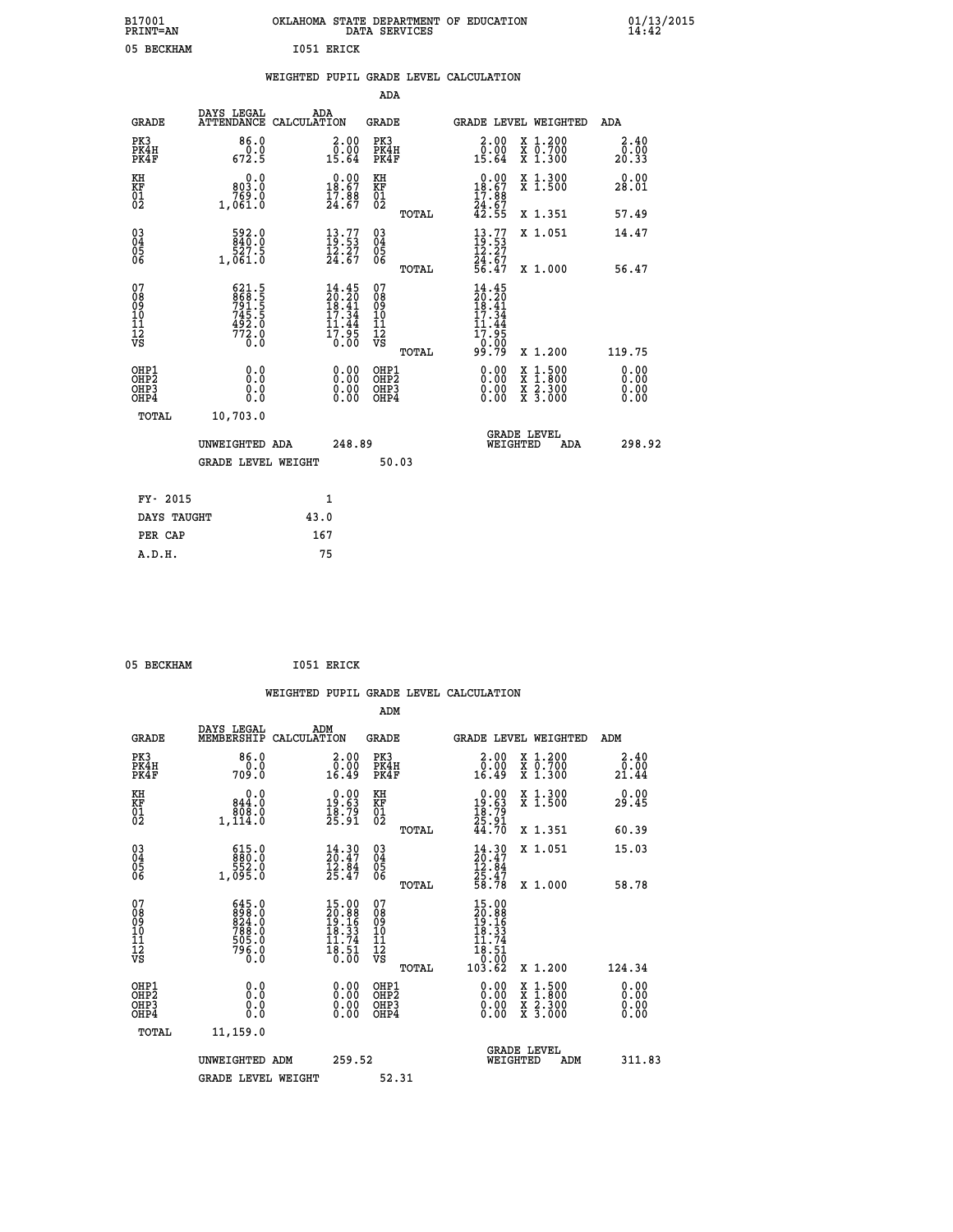| OKLAHOMA STATE DEPARTMENT OF EDUCATION | DATA SERVICES |  |
|----------------------------------------|---------------|--|
|                                        | COUNTY TOTALS |  |

|                                                                    |                                                                                                                |                                                                              | ADA                                            |       |                                                                               |          |                                          |                               |
|--------------------------------------------------------------------|----------------------------------------------------------------------------------------------------------------|------------------------------------------------------------------------------|------------------------------------------------|-------|-------------------------------------------------------------------------------|----------|------------------------------------------|-------------------------------|
| <b>GRADE</b>                                                       | DAYS LEGAL                                                                                                     | ADA<br>ATTENDANCE CALCULATION                                                | <b>GRADE</b>                                   |       |                                                                               |          | GRADE LEVEL WEIGHTED                     | <b>ADA</b>                    |
| PK3<br>PK4H<br>PK4F                                                | 1,468.0<br>9,529.0                                                                                             | $\frac{10.55}{32.57}$<br>216.68                                              | PK3<br>PK4H<br>PK4F                            |       | $\frac{10.55}{32.57}$<br>216.68                                               |          | X 1.200<br>X 0.700<br>X 1.300            | 12.66<br>22.00<br>281.68      |
| KH<br>KF<br>01<br>02                                               | 0.0<br>15,267.0<br>15,720.5<br>14,014.5                                                                        | $346.62$<br>$355.64$<br>$318.25$                                             | KH<br>KF<br>01<br>02                           |       | 0.00<br>346:62<br>355:64<br>318:25<br>673:89                                  |          | X 1.300<br>X 1.500                       | 0.00<br>519.94                |
|                                                                    |                                                                                                                |                                                                              |                                                | TOTAL |                                                                               |          | X 1.351                                  | 910.43                        |
| $\begin{smallmatrix} 03 \\[-4pt] 04 \end{smallmatrix}$<br>05<br>ŌĞ | 12,881.0<br>13,002.5<br>13,111.0<br>12,431.0                                                                   | 292.11<br>294.36<br>$\frac{296.65}{281.75}$                                  | $\substack{03 \\ 04}$<br>$\substack{05 \\ 06}$ |       | 292.11<br>294.36<br>$\frac{296.65}{281.75}$<br>872.75                         |          | X 1.051                                  | 1,179.76                      |
|                                                                    |                                                                                                                |                                                                              |                                                | TOTAL |                                                                               |          | X 1.000                                  | 872.76                        |
| 07<br>08<br>09<br>11<br>11<br>12<br>VS                             | $\begin{smallmatrix} 11, 638.5\\ 10, 951.0\\ 12, 261.5\\ 12, 465.0\\ 9, 145.0\\ 8, 696.0\\ 0\end{smallmatrix}$ | 264.04<br>$247.64$<br>$278.08$<br>$282.43$<br>$207.32$<br>$198.73$<br>$0.00$ | 07<br>08<br>09<br>11<br>11<br>12<br>VS         |       | 264.04<br>$247.64$<br>$278.08$<br>$282.43$<br>$207.32$<br>$198.73$<br>$19.00$ |          |                                          |                               |
|                                                                    |                                                                                                                |                                                                              |                                                | TOTAL | 1,478.24                                                                      |          | X 1.200                                  | 1,773.89                      |
| OHP1<br>OH <sub>P</sub> 2<br>OHP3<br>OHP4                          | 0.0<br>Ō.Ō<br>0.0<br>257.0                                                                                     | 0.00<br>$\frac{0}{5}$ .00<br>5.84                                            | OHP1<br>OH <sub>P</sub> 2<br>OHP3<br>OHP4      |       | 0.00<br>$0.00$<br>5.84                                                        | X<br>X   | $1:500$<br>$1:800$<br>X 2.300<br>X 3.000 | 0.00<br>0.00<br>0.00<br>17.52 |
| TOTAL                                                              | 173,271.5                                                                                                      |                                                                              |                                                |       |                                                                               |          |                                          |                               |
|                                                                    | UNWEIGHTED ADA                                                                                                 | 3,929.26                                                                     |                                                |       |                                                                               | WEIGHTED | <b>GRADE LEVEL</b><br>ADA                | 4,718.68                      |
|                                                                    | <b>GRADE LEVEL WEIGHT</b>                                                                                      |                                                                              | 789.42                                         |       |                                                                               |          |                                          |                               |
| FY- 2015                                                           |                                                                                                                | 1                                                                            |                                                |       |                                                                               |          |                                          |                               |
| DAYS TAUGHT                                                        |                                                                                                                | 176.0                                                                        |                                                |       |                                                                               |          |                                          |                               |
| PER CAP                                                            |                                                                                                                | 359                                                                          |                                                |       |                                                                               |          |                                          |                               |
|                                                                    |                                                                                                                |                                                                              |                                                |       |                                                                               |          |                                          |                               |

 **BECKHAM COUNTY TOTALS**

 **A.D.H. 2,647**

B17001<br>PRINT=AN<br>BECKHAM

|                                          |                                                                                                             |                                                                               | ADM                                                 |                                                                                  |                                          |                               |
|------------------------------------------|-------------------------------------------------------------------------------------------------------------|-------------------------------------------------------------------------------|-----------------------------------------------------|----------------------------------------------------------------------------------|------------------------------------------|-------------------------------|
| <b>GRADE</b>                             | DAYS LEGAL<br>MEMBERSHIP                                                                                    | ADM<br>CALCULATION                                                            | <b>GRADE</b>                                        | GRADE LEVEL WEIGHTED                                                             |                                          | ADM                           |
| PK3<br>PK4H<br>PK4F                      | 519.0<br>1, 518:0<br>9, 985:0                                                                               | 11.71<br>$\frac{3\bar{4}\cdot 5\bar{0}}{227.04}$                              | PK3<br>PK4H<br>PK4F                                 | 11.71                                                                            | X 1.200<br>X 0.700<br>X 1.300            | 12.66                         |
| KH<br>KF<br>01<br>02                     | 0.0<br>16,024:0<br>16,153:0<br>14,377:0                                                                     | $363.80$<br>$365.42$<br>$326.51$                                              | KH<br>KF<br>01<br>02                                | $0.00$<br>$363.80$<br>$365.42$<br>$326.51$<br>$691.93$                           | X 1.300<br>X 1.500                       | 0.00<br>545.71                |
|                                          |                                                                                                             |                                                                               | TOTAL                                               |                                                                                  | X 1.351                                  | 934.80                        |
| 03<br>04<br>05<br>06                     | 13,309.0<br>13,460.0<br>13,765.0<br>12,961.0                                                                | 301.81<br>304.75<br>$\frac{311.48}{293.79}$                                   | $\begin{array}{c} 03 \\ 04 \\ 05 \\ 06 \end{array}$ | 301.81<br>304.75<br>311:48<br>293:79<br>910:02                                   | X 1.051                                  | 317.20                        |
|                                          |                                                                                                             |                                                                               | TOTAL                                               |                                                                                  | X 1.000                                  | 910.02                        |
| 07<br>08<br>09<br>101<br>112<br>VS       | $\begin{smallmatrix} 12,111.0\\ 11,452.0\\ 12,766.0\\ 13,086.0\\ 9,574.0\\ 9,151.0\\ 0.0 \end{smallmatrix}$ | 274.74<br>258.95<br>289.52<br>296.56<br>217.26<br>$\frac{5}{6}$ $\frac{6}{6}$ | 07<br>08<br>09<br>11<br>11<br>12<br>VS<br>TOTAL     | 274.74<br>258.95<br>289.52<br>296.56<br>217.26<br>$\frac{709}{0.00}$<br>1,546.64 | X 1.200                                  | 1,855.96                      |
| OHP1<br>OHP2<br>OH <sub>P3</sub><br>OHP4 | 0.0<br>257.0                                                                                                | $0.00$<br>$0.00$<br>5.84                                                      | OHP1<br>OHP2<br>OHP3<br>OHP4                        | $\begin{smallmatrix} 0.00\\ 0.00\\ 0.00\\ 5.84 \end{smallmatrix}$                | X 1:500<br>X 1:800<br>X 2:300<br>X 3:000 | 0.00<br>0.00<br>0.00<br>17.52 |
| TOTAL                                    | 180,468.0                                                                                                   |                                                                               |                                                     |                                                                                  |                                          |                               |
|                                          | UNWEIGHTED                                                                                                  | 4,093.29<br>ADM                                                               |                                                     | <b>GRADE LEVEL</b><br>WEIGHTED                                                   | ADM                                      | 4,914.57                      |
|                                          | <b>GRADE LEVEL WEIGHT</b>                                                                                   |                                                                               | 821.28                                              |                                                                                  |                                          |                               |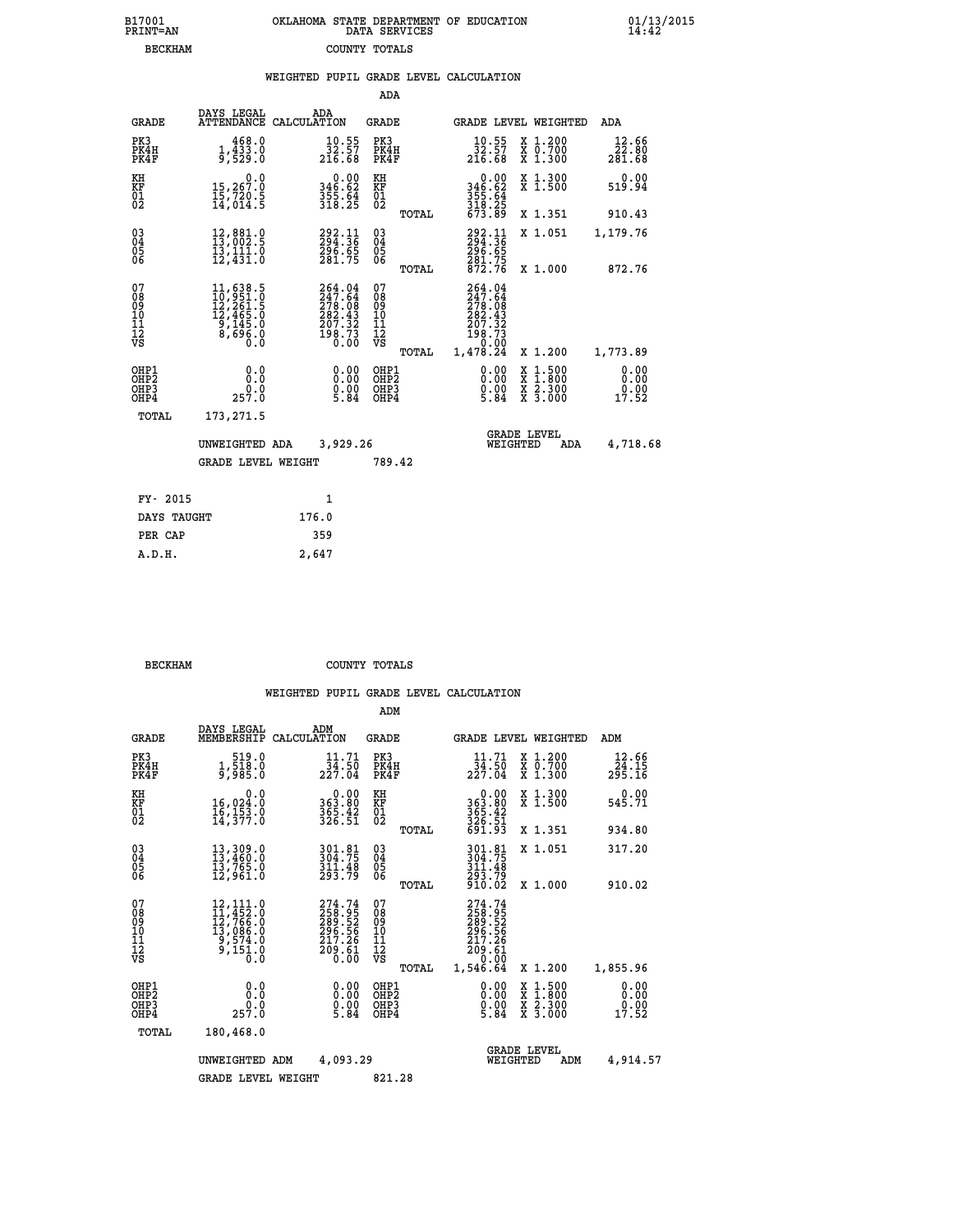| B17001<br><b>PRINT=AN</b> | OKLAHOMA STATE DEPARTMENT OF EDUCATION<br>DATA SERVICES | 01/13/2015<br>14:42 |
|---------------------------|---------------------------------------------------------|---------------------|
| 06 BLAINE                 | I009<br>OKEENE                                          |                     |

#### **WEIGHTED PUPIL GRADE LEVEL CALCULATION**

|                                                                    |                                                                                                         |      |                                                                                                      | ADA                                          |       |                                                                                                     |                                          |                              |
|--------------------------------------------------------------------|---------------------------------------------------------------------------------------------------------|------|------------------------------------------------------------------------------------------------------|----------------------------------------------|-------|-----------------------------------------------------------------------------------------------------|------------------------------------------|------------------------------|
| <b>GRADE</b>                                                       | DAYS LEGAL<br>ATTENDANCE CALCULATION                                                                    | ADA  |                                                                                                      | GRADE                                        |       | GRADE LEVEL WEIGHTED                                                                                |                                          | ADA                          |
| PK3<br>PK4H<br>PK4F                                                | 0.0<br>713.0<br>0.0                                                                                     |      | $0.00$<br>16.58<br>0.00                                                                              | PK3<br>PK4H<br>PK4F                          |       | $0.00$<br>16.58<br>0.00                                                                             | X 1.200<br>X 0.700<br>X 1.300            | 0.00<br>11.61<br>0.00        |
| KH<br>KF<br>01<br>02                                               | 0.0<br>1,133.0<br>1,365.5<br>994.0                                                                      |      | $26.35$<br>$31.76$<br>$23.12$                                                                        | KH<br>KF<br>01<br>02                         |       | $26.35$<br>$31.76$<br>$23.12$<br>$54.88$                                                            | X 1.300<br>X 1.500                       | 0.00<br>39.53                |
|                                                                    |                                                                                                         |      |                                                                                                      |                                              | TOTAL |                                                                                                     | X 1.351                                  | 74.14                        |
| $\begin{smallmatrix} 03 \\[-4pt] 04 \end{smallmatrix}$<br>Ŏ5<br>06 | $\begin{smallmatrix} & 928.0\\ 1,195.0\\ 746.0\\ 1,001.0 \end{smallmatrix}$                             |      | $21.58$<br>$27.79$<br>$17.35$<br>$23.28$                                                             | $\substack{03 \\ 04}$<br>Ŏ5<br>06            |       | $21.58$<br>27:79<br>$\frac{17.35}{23.28}$<br>68.42                                                  | X 1.051                                  | 22.68                        |
|                                                                    |                                                                                                         |      |                                                                                                      |                                              | TOTAL |                                                                                                     | X 1.000                                  | 68.42                        |
| 07<br>08<br>09<br>101<br>11<br>12<br>VS                            | $\begin{smallmatrix} 713.0 \\ 1,008.5 \\ 1,002.0 \\ 938.5 \\ 914.0 \end{smallmatrix}$<br>1,001.0<br>0.0 |      | $\begin{smallmatrix} 16.58\\ 23.45\\ 23.30\\ 21.83\\ 21.26\\ 23.26\\ 23.68\\ 0.00 \end{smallmatrix}$ | 07<br>08<br>09<br>101<br>11<br>12<br>VS      |       | $\begin{smallmatrix} 16.58\\ 23.45\\ 23.30\\ 21.83\\ 21.26\\ 23.26\\ 23.20\\ 0\\ \end{smallmatrix}$ |                                          |                              |
|                                                                    |                                                                                                         |      |                                                                                                      |                                              | TOTAL | 129.70                                                                                              | X 1.200                                  | 155.64                       |
| OHP1<br>OHP <sub>2</sub><br>OH <sub>P3</sub><br>OHP4               | 0.0<br>0.0<br>0.0                                                                                       |      | 0.00<br>$\begin{smallmatrix} 0.00 \ 0.00 \end{smallmatrix}$                                          | OHP1<br>OHP <sub>2</sub><br>OHP <sub>3</sub> |       | 0.00<br>0.00                                                                                        | X 1:500<br>X 1:800<br>X 2:300<br>X 3:000 | 0.00<br>0.00<br>0.00<br>0.00 |
| TOTAL                                                              | 13,652.5                                                                                                |      |                                                                                                      |                                              |       |                                                                                                     |                                          |                              |
|                                                                    | UNWEIGHTED ADA                                                                                          |      | 317.51                                                                                               |                                              |       | WEIGHTED                                                                                            | <b>GRADE LEVEL</b><br>ADA                | 372.02                       |
|                                                                    | <b>GRADE LEVEL WEIGHT</b>                                                                               |      |                                                                                                      |                                              | 54.51 |                                                                                                     |                                          |                              |
| FY- 2015                                                           |                                                                                                         | 1    |                                                                                                      |                                              |       |                                                                                                     |                                          |                              |
| DAYS TAUGHT                                                        |                                                                                                         | 43.0 |                                                                                                      |                                              |       |                                                                                                     |                                          |                              |
| PER CAP                                                            |                                                                                                         | 152  |                                                                                                      |                                              |       |                                                                                                     |                                          |                              |

| 06 BLAINE | I009 OKEENE |
|-----------|-------------|
|           |             |

 **A.D.H. 95**

 **WEIGHTED PUPIL GRADE LEVEL CALCULATION ADM DAYS LEGAL ADM GRADE MEMBERSHIP CALCULATION GRADE GRADE LEVEL WEIGHTED ADM PK3 0.0 0.00 PK3 0.00 X 1.200 0.00 PK4H 758.0 17.63 PK4H 17.63 X 0.700 12.34 PK4F 0.0 0.00 PK4F 0.00 X 1.300 0.00 KH 0.0 0.00 KH 0.00 X 1.300 0.00 KF 1,195.0 27.79 KF 27.79 X 1.500 41.69 01 1,411.0 32.81 01 32.81 02 1,044.0 24.28 02 24.28 TOTAL 57.09 X 1.351 77.13 03 974.0 22.65 03 22.65 X 1.051 23.81 04 1,230.0 28.60 04 28.60 05 763.0 17.74 05 17.74 06 1,037.0 24.12 06 24.12 TOTAL 70.46 X 1.000 70.46**  $\begin{array}{cccc} 07 & 730.0 & 16.98 & 07 & 16.98 \\ 08 & 1,027.0 & 23.63 & 08 & 23.63 \\ 09 & 1,016.0 & 23.63 & 09 & 23.63 \\ 10 & 970.0 & 22.56 & 10 & 22.55 \\ 11 & 973.0 & 22.63 & 11 & 22.55 \\ 12 & 1,047.0 & 2 & 3 & 12 & 22.63 \\ \sqrt{5} & 1,0 & 0 & 0 & 0 & 0 \\ \end{array}$  $\begin{array}{cccccc} 730.0 & 16.98 & 07 & 16.98 & 1,027.0 & 23.88 & 08 & 23.88 & 23.88 & 23.88 & 23.88 & 23.88 & 23.88 & 23.88 & 23.88 & 23.88 & 23.88 & 23.88 & 23.88 & 23.88 & 23.88 & 23.88 & 23.88 & 23.88 & 23.88 & 23.88 & 23.88 & 23.88 & 23.88 & 23.88 & 23.88$  **OHP1 0.0 0.00 OHP1 0.00 X 1.500 0.00 OHP2 0.0 0.00 OHP2 0.00 X 1.800 0.00 OHP3 0.0 0.00 OHP3 0.00 X 2.300 0.00 OHP4 0.0 0.00 OHP4 0.00 X 3.000 0.00 TOTAL 14,175.0 GRADE LEVEL UNWEIGHTED ADM 329.65 WEIGHTED ADM 386.27 GRADE LEVEL WEIGHT 56.62**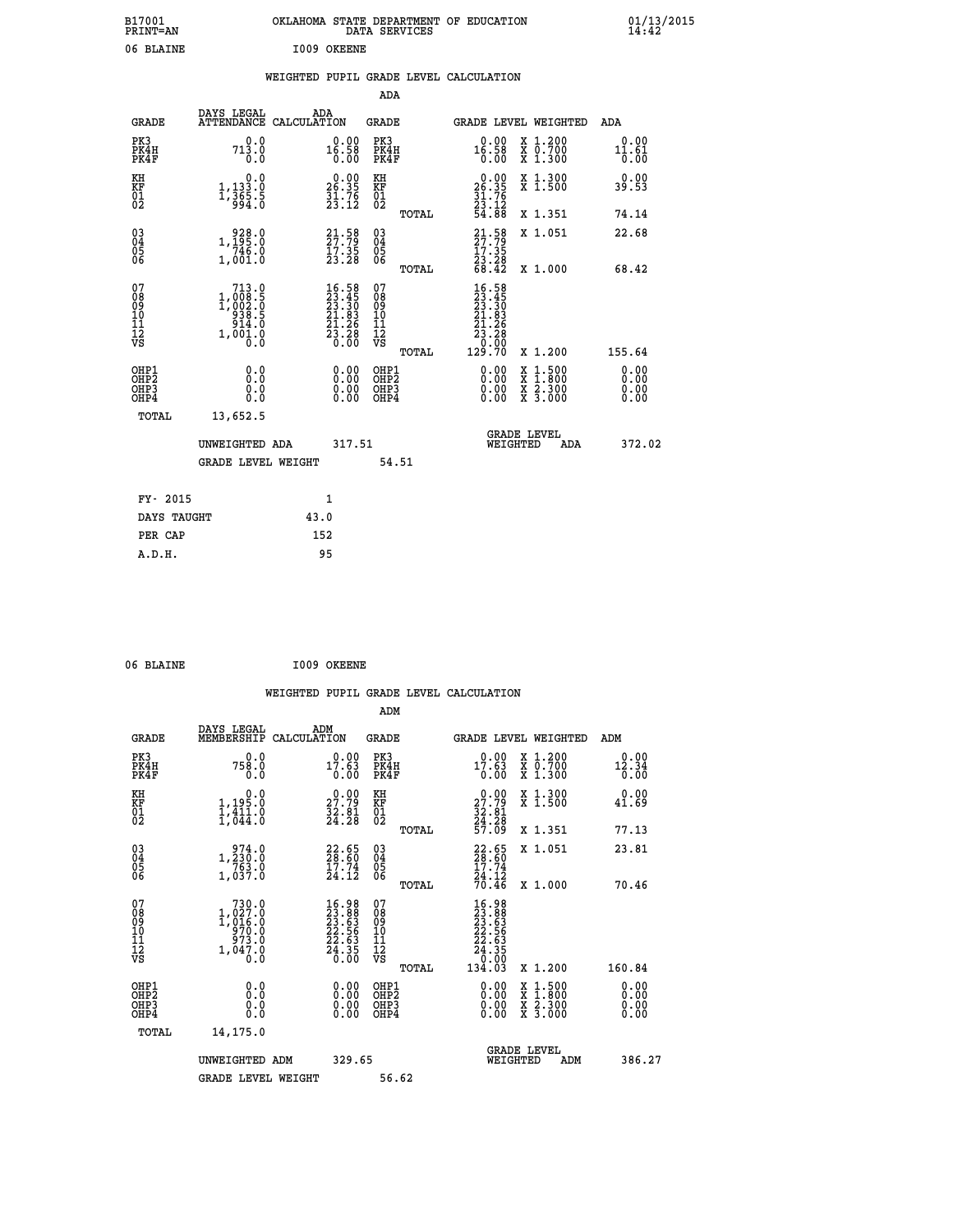| B17001<br><b>PRINT=AN</b> | OKLAHOMA<br>. STATE DEPARTMENT OF EDUCATION<br>DATA SERVICES | 01/13/2015<br>14:42 |
|---------------------------|--------------------------------------------------------------|---------------------|
| 06 BLAINE                 | 1042 WATONGA                                                 |                     |

|  |  | WEIGHTED PUPIL GRADE LEVEL CALCULATION |
|--|--|----------------------------------------|
|  |  |                                        |

|                                                       |                                                                                                                                                      |                                                                     | ADA                                      |       |                                                                                                    |                                                                                                                                      |                              |
|-------------------------------------------------------|------------------------------------------------------------------------------------------------------------------------------------------------------|---------------------------------------------------------------------|------------------------------------------|-------|----------------------------------------------------------------------------------------------------|--------------------------------------------------------------------------------------------------------------------------------------|------------------------------|
| <b>GRADE</b>                                          | DAYS LEGAL                                                                                                                                           | ADA<br>ATTENDANCE CALCULATION                                       | GRADE                                    |       | <b>GRADE LEVEL WEIGHTED</b>                                                                        |                                                                                                                                      | ADA                          |
| PK3<br>PK4H<br>PK4F                                   | 127.0<br>1,917.0<br>0.0                                                                                                                              | 2.70<br>$4\overline{0}.79$<br>$0.00$                                | PK3<br>PK4H<br>PK4F                      |       | 2.70<br>$4\overline{0}.79$<br>$0.00$                                                               | X 1.200<br>X 0.700<br>X 1.300                                                                                                        | 3.24<br>28.55<br>0.00        |
| KH<br>KF<br>01<br>02                                  | 0.0<br>3,421.0<br>3,110.5<br>3,513.0                                                                                                                 | $72.79$<br>$56.18$<br>$74.74$                                       | KH<br>KF<br>01<br>02                     |       | $\begin{smallmatrix} &0.00\\ 72.79\\ 66.18\\ 74.74\\ 140.92\end{smallmatrix}$                      | X 1.300<br>X 1.500                                                                                                                   | 0.00<br>109.19               |
|                                                       |                                                                                                                                                      |                                                                     |                                          | TOTAL |                                                                                                    | X 1.351                                                                                                                              | 190.38                       |
| 03<br>04<br>05<br>06                                  | $2,847.5$<br>$2,790.0$<br>$2,473.0$<br>$2,448.5$                                                                                                     | $\begin{smallmatrix} 60.59\ 59.36\ 52.62\ 52.10 \end{smallmatrix}$  | 03<br>04<br>05<br>06                     |       | $\begin{smallmatrix} 60.59\\ 59.36\\ 52.62\\ 52.10\\ 54.10\\ 164.08 \end{smallmatrix}$             | X 1.051                                                                                                                              | 63.68                        |
|                                                       |                                                                                                                                                      |                                                                     |                                          | TOTAL |                                                                                                    | X 1.000                                                                                                                              | 164.08                       |
| 07<br>08<br>09<br>11<br>11<br>12<br>VS                | $\begin{smallmatrix} 2,366\cdot0\\ 2,242\cdot5\\ 2,768\cdot5\\ 2,7641\cdot5\\ 2,641\cdot5\\ 1,482\cdot0\\ 2,008\cdot5\\ 0\cdot0\\ \end{smallmatrix}$ | 50.34<br>47.71<br>58.90<br>56.20<br>56.20<br>31.53<br>42.73<br>6.00 | 07<br>08<br>09<br>11<br>11<br>12<br>VS   | TOTAL | $\begin{smallmatrix} 50.34\ 47.71\ 58.90\ 56.29\ 56.21\ 31.533\ 42.730\ 287.41\ \end{smallmatrix}$ | X 1.200                                                                                                                              | 344.89                       |
| OHP1<br>OH <sub>P</sub> 2<br>OH <sub>P3</sub><br>OHP4 | 0.0<br>0.0<br>0.0                                                                                                                                    | 0.00<br>$\begin{smallmatrix} 0.00 \ 0.00 \end{smallmatrix}$         | OHP1<br>OHP <sub>2</sub><br>OHP3<br>OHP4 |       | 0.00<br>0.00<br>0.00                                                                               | $\begin{smallmatrix} \mathtt{X} & 1 & 500 \\ \mathtt{X} & 1 & 800 \\ \mathtt{X} & 2 & 300 \\ \mathtt{X} & 3 & 000 \end{smallmatrix}$ | 0.00<br>0.00<br>0.00<br>0.00 |
| TOTAL                                                 | 36,156.5                                                                                                                                             |                                                                     |                                          |       |                                                                                                    |                                                                                                                                      |                              |
|                                                       | UNWEIGHTED ADA                                                                                                                                       | 769.28                                                              |                                          |       | WEIGHTED                                                                                           | <b>GRADE LEVEL</b><br>ADA                                                                                                            | 904.01                       |
|                                                       | <b>GRADE LEVEL WEIGHT</b>                                                                                                                            |                                                                     | 134.73                                   |       |                                                                                                    |                                                                                                                                      |                              |
| FY- 2015                                              |                                                                                                                                                      | $\mathbf{1}$                                                        |                                          |       |                                                                                                    |                                                                                                                                      |                              |
|                                                       |                                                                                                                                                      |                                                                     |                                          |       |                                                                                                    |                                                                                                                                      |                              |
| DAYS TAUGHT                                           |                                                                                                                                                      | 47.0                                                                |                                          |       |                                                                                                    |                                                                                                                                      |                              |
| PER CAP                                               |                                                                                                                                                      | 88                                                                  |                                          |       |                                                                                                    |                                                                                                                                      |                              |
| A.D.H.                                                |                                                                                                                                                      | 331                                                                 |                                          |       |                                                                                                    |                                                                                                                                      |                              |

| 06 BLAINE | I042 WATONGA |
|-----------|--------------|

|                                                    |                                                                                     |                                                                           |                                                       | WEIGHTED PUPIL GRADE LEVEL CALCULATION                                                              |                                          |                                                        |
|----------------------------------------------------|-------------------------------------------------------------------------------------|---------------------------------------------------------------------------|-------------------------------------------------------|-----------------------------------------------------------------------------------------------------|------------------------------------------|--------------------------------------------------------|
|                                                    |                                                                                     |                                                                           | ADM                                                   |                                                                                                     |                                          |                                                        |
| <b>GRADE</b>                                       | DAYS LEGAL<br>MEMBERSHIP                                                            | ADM<br>CALCULATION                                                        | <b>GRADE</b>                                          | <b>GRADE LEVEL WEIGHTED</b>                                                                         |                                          | ADM                                                    |
| PK3<br>PK4H<br>PK4F                                | 127.0<br>1,965.0<br>$0.\overline{0}$                                                | 2.70<br>$4\overline{1}\cdot 8\overline{1}\over 0\cdot 0\overline{0}$      | PK3<br>PK4H<br>PK4F                                   | 2.70<br>$4\bar{1}\cdot8\bar{1}\over 0\cdot00$                                                       | X 1.200<br>X 0.700<br>X 1.300            | 3.24<br>$2\overline{9}\cdot 2\overline{7}\overline{0}$ |
| KH<br>KF<br>01<br>02                               | 0.0<br>3,471.0<br>3,143.0<br>3,548.0                                                | $73.85$<br>$56.87$<br>$75.49$                                             | KH<br>KF<br>01<br>02                                  | $\begin{smallmatrix} &0.00\ 73.85\ 66.87\ 75.49\ 142.36\ \end{smallmatrix}$                         | X 1.300<br>X 1.500                       | 0.00<br>110.78                                         |
|                                                    |                                                                                     |                                                                           | TOTAL                                                 |                                                                                                     | X 1.351                                  | 192.33                                                 |
| $\begin{matrix} 03 \\ 04 \\ 05 \\ 06 \end{matrix}$ | $2,876.0$<br>$2,493.0$<br>$2,493.0$<br>$2,486.0$                                    | $\begin{smallmatrix} 61.19\\ 59.79\\ 53.04\\ 52.89 \end{smallmatrix}$     | 03<br>04<br>05<br>06                                  | $\begin{smallmatrix} 61.19\\59.79\\53.04\\52.89\\165.72 \end{smallmatrix}$                          | X 1.051                                  | 64.31                                                  |
|                                                    |                                                                                     |                                                                           | TOTAL                                                 |                                                                                                     | X 1.000                                  | 165.72                                                 |
| 07<br>0890112<br>1112<br>VS                        | $2,409.0$<br>$2,269.0$<br>$2,844.0$<br>$2,738.0$<br>$1,553.0$<br>$2,098.0$<br>$0.0$ | $51.26$<br>$48.28$<br>$60.51$<br>$58.26$<br>$33.04$<br>$34.64$<br>$64.64$ | 07<br>08<br>09<br>01<br>11<br>11<br>12<br>VS<br>TOTAL | $\begin{array}{r} 51.26 \\ 48.28 \\ 60.51 \\ 58.26 \\ 33.04 \\ 44.64 \\ 0.00 \\ 295.99 \end{array}$ | X 1.200                                  | 355.19                                                 |
|                                                    |                                                                                     |                                                                           |                                                       |                                                                                                     |                                          |                                                        |
| OHP1<br>OHP2<br>OH <sub>P3</sub><br>OHP4           | 0.0<br>0.000                                                                        | $0.00$<br>$0.00$<br>0.00                                                  | OHP1<br>OHP2<br>OHP <sub>3</sub>                      | 0.00<br>0.00<br>0.00                                                                                | X 1:500<br>X 1:800<br>X 2:300<br>X 3:000 | 0.00<br>0.00<br>0.00                                   |
| TOTAL                                              | 36,830.0                                                                            |                                                                           |                                                       |                                                                                                     |                                          |                                                        |
|                                                    | UNWEIGHTED ADM                                                                      | 783.62                                                                    |                                                       | WEIGHTED                                                                                            | <b>GRADE LEVEL</b><br>ADM                | 920.84                                                 |
|                                                    | <b>GRADE LEVEL WEIGHT</b>                                                           |                                                                           | 137.22                                                |                                                                                                     |                                          |                                                        |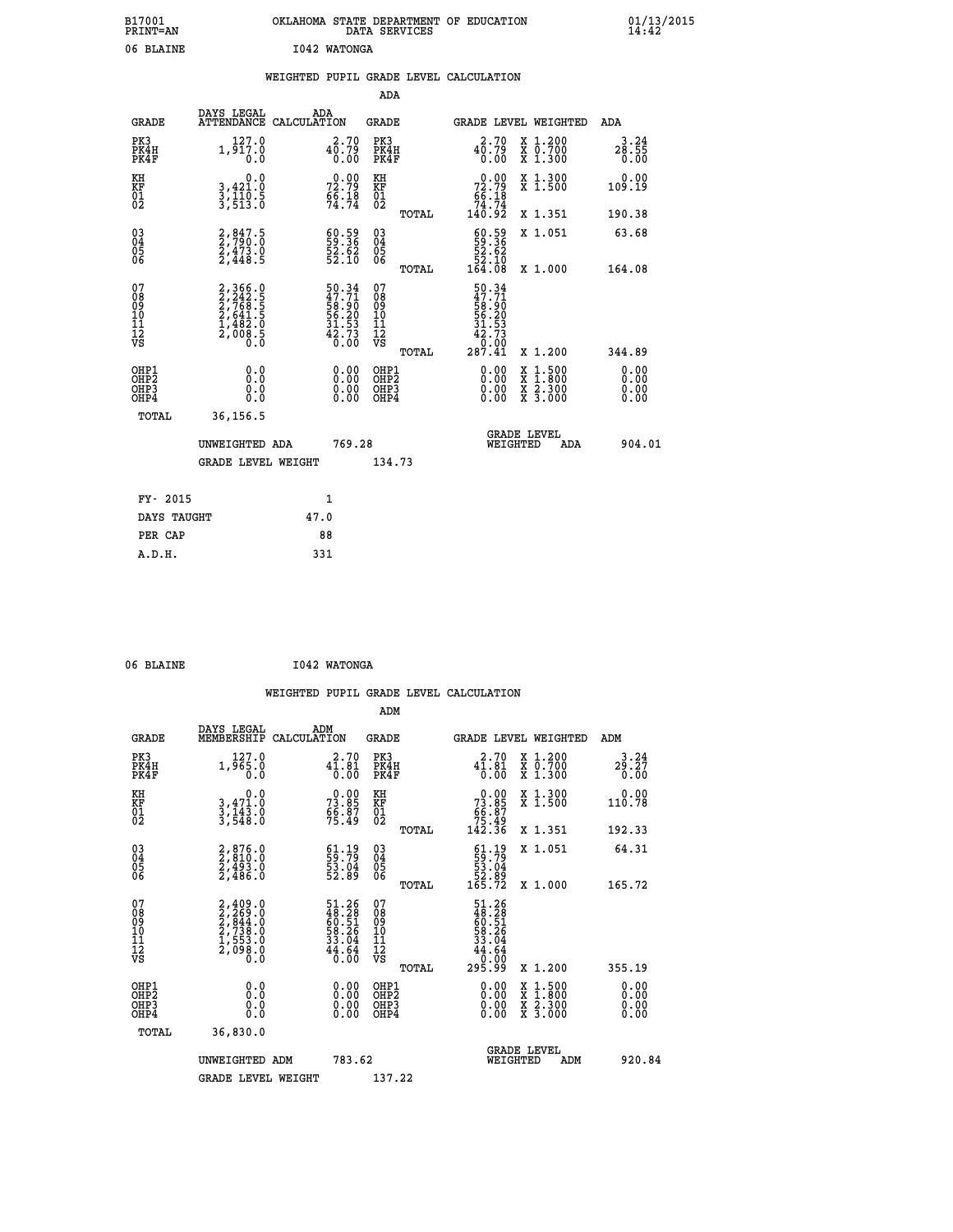| B17001<br>PRINT=AN                        |                                                                                                                                       | OKLAHOMA STATE DEPARTMENT OF EDUCATION                               | DATA SERVICES                            |                                                                                               |                                                                                          | 01/13/2015<br>14:42          |  |
|-------------------------------------------|---------------------------------------------------------------------------------------------------------------------------------------|----------------------------------------------------------------------|------------------------------------------|-----------------------------------------------------------------------------------------------|------------------------------------------------------------------------------------------|------------------------------|--|
| 06 BLAINE                                 |                                                                                                                                       | I080 GEARY                                                           |                                          |                                                                                               |                                                                                          |                              |  |
|                                           |                                                                                                                                       | WEIGHTED PUPIL GRADE LEVEL CALCULATION                               |                                          |                                                                                               |                                                                                          |                              |  |
|                                           |                                                                                                                                       |                                                                      | <b>ADA</b>                               |                                                                                               |                                                                                          |                              |  |
| <b>GRADE</b>                              | DAYS LEGAL<br>ATTENDANCE CALCULATION                                                                                                  | ADA                                                                  | GRADE                                    | GRADE LEVEL WEIGHTED                                                                          |                                                                                          | ADA                          |  |
| PK3<br>PK4H<br>PK4F                       | 0.0<br>0.0<br>1,320.0                                                                                                                 | 0.00<br>0.00<br>30.00                                                | PK3<br>PK4H<br>PK4F                      | 0.00<br>0.00<br>30.00                                                                         | X 1.200<br>X 0.700<br>X 1.300                                                            | 0.00<br>0.00<br>39.00        |  |
| KH<br>KF<br>01<br>02                      | 0.0<br>$\frac{1}{1}, \frac{626}{784}$ .<br>1,784.5<br>1,402.0                                                                         | $\begin{smallmatrix} 0.00\\ 36.97\\ 40.56\\ 31.86 \end{smallmatrix}$ | KH<br>KF<br>01<br>02                     | $\begin{smallmatrix} 0.00\\ 36.97\\ 40.56\\ 31.86\\ 72.42 \end{smallmatrix}$                  | X 1.300<br>X 1.500                                                                       | 0.00<br>55.46                |  |
|                                           |                                                                                                                                       |                                                                      | TOTAL                                    |                                                                                               | X 1.351                                                                                  | 97.84                        |  |
| $03\overline{4}$<br>$\substack{05 \\ 06}$ | $\frac{1}{1}, \frac{241}{524}$ .<br>$\frac{1}{1}, \frac{139}{14}$ .<br>$\frac{0}{1}, \frac{014}{5}$                                   | $\begin{smallmatrix} 28.22\ 34.65\ 25.89\ 23.06 \end{smallmatrix}$   | 03<br>04<br>05<br>ŎĞ                     | $34.22$<br>34.65<br>25.89<br>$\frac{23.06}{83.60}$                                            | X 1.051                                                                                  | 29.66                        |  |
|                                           |                                                                                                                                       |                                                                      | TOTAL                                    |                                                                                               | X 1.000                                                                                  | 83.60                        |  |
| 078901112<br>000101112<br>VS              | $\begin{smallmatrix} 1,122\cdot 5\\ 1,088\cdot 5\\ 1,229\cdot 0\\ 1,322\cdot 5\\ 764\cdot 5\\ 825\cdot 5\\ 0\cdot 0\end{smallmatrix}$ | 25.51<br>24.74<br>27.93<br>30.06<br>30.06<br>17.38<br>18.76<br>0.00  | 078901112<br>00010112<br>VS<br>TOTAL     | 25.51<br>$\frac{24}{27}$ : $\frac{74}{9}$<br>$\frac{50.06}{17.38}$<br>18.76<br>0:00<br>144.38 | X 1.200                                                                                  | 173.26                       |  |
| OHP1<br>OHP2<br>OHP3<br>OHP4              | 0.0<br>Ŏ.Ŏ<br>0.0<br>0.0                                                                                                              | 0.00<br>0.00<br>0.00                                                 | OHP1<br>OHP <sub>2</sub><br>OHP3<br>OHP4 | 0.00<br>0.00<br>0.00                                                                          | $\begin{smallmatrix} x & 1.500 \\ x & 1.800 \\ x & 2.300 \\ x & 3.000 \end{smallmatrix}$ | 0.00<br>0.00<br>0.00<br>0.00 |  |
| TOTAL                                     | 17,405.0                                                                                                                              |                                                                      |                                          |                                                                                               |                                                                                          |                              |  |
|                                           | UNWEIGHTED ADA                                                                                                                        | 395.59                                                               |                                          | <b>GRADE LEVEL</b><br>WEIGHTED                                                                | ADA                                                                                      | 478.82                       |  |
|                                           | <b>GRADE LEVEL WEIGHT</b>                                                                                                             |                                                                      | 83.23                                    |                                                                                               |                                                                                          |                              |  |
| FY- 2015                                  |                                                                                                                                       | 1                                                                    |                                          |                                                                                               |                                                                                          |                              |  |
| DAYS TAUGHT                               |                                                                                                                                       | 44.0                                                                 |                                          |                                                                                               |                                                                                          |                              |  |
| PER CAP                                   |                                                                                                                                       | 150                                                                  |                                          |                                                                                               |                                                                                          |                              |  |

| 06 BLAINE | I080 GEARY |
|-----------|------------|
|           |            |

 **WEIGHTED PUPIL GRADE LEVEL CALCULATION ADM DAYS LEGAL ADM GRADE MEMBERSHIP CALCULATION GRADE GRADE LEVEL WEIGHTED ADM PK3 0.0 0.00 PK3 0.00 X 1.200 0.00 PK4H 0.0 0.00 PK4H 0.00 X 0.700 0.00 PK4F 1,453.0 33.02 PK4F 33.02 X 1.300 42.93 KH 0.0 0.00 KH 0.00 X 1.300 0.00 KF 1,742.0 39.59 KF 39.59 X 1.500 59.39 01 1,890.0 42.95 01 42.95 02 1,496.0 34.00 02 34.00 TOTAL 76.95 X 1.351 103.96 03 1,298.0 29.50 03 29.50 X 1.051 31.00 04 1,606.0 36.50 04 36.50 05 1,220.0 27.73 05 27.73** 06 1,044.0 23.73 06 <sub>momas</sub> 23.73  **TOTAL 87.96 X 1.000 87.96**  $\begin{array}{cccc} 07 & 1,153\cdot 0 & 26\cdot 20 & 07 & 25\cdot 20 \ 08 & 1,207\cdot 0 & 25\cdot 16 & 08 & 25\cdot 16 \ 09 & 1,268\cdot 0 & 28.182 & 09 & 28.182 \ 10 & 1,359\cdot 0 & 30.89 & 10 & 30.89 \ 11 & 792\cdot 0 & 18.00 & 11 & 18.00 \ 12 & 53\cdot 0 & 19.39 & 12 & 19.39 \ 18 & 63\cdot$  **TOTAL 148.46 X 1.200 178.15 OHP1 0.0 0.00 OHP1 0.00 X 1.500 0.00 OHP2 0.0 0.00 OHP2 0.00 X 1.800 0.00 OHP3 0.0 0.00 OHP3 0.00 X 2.300 0.00 OHP4 0.0 0.00 OHP4 0.00 X 3.000 0.00 TOTAL 18,281.0 GRADE LEVEL UNWEIGHTED ADM 415.48 WEIGHTED ADM 503.39** GRADE LEVEL WEIGHT 87.91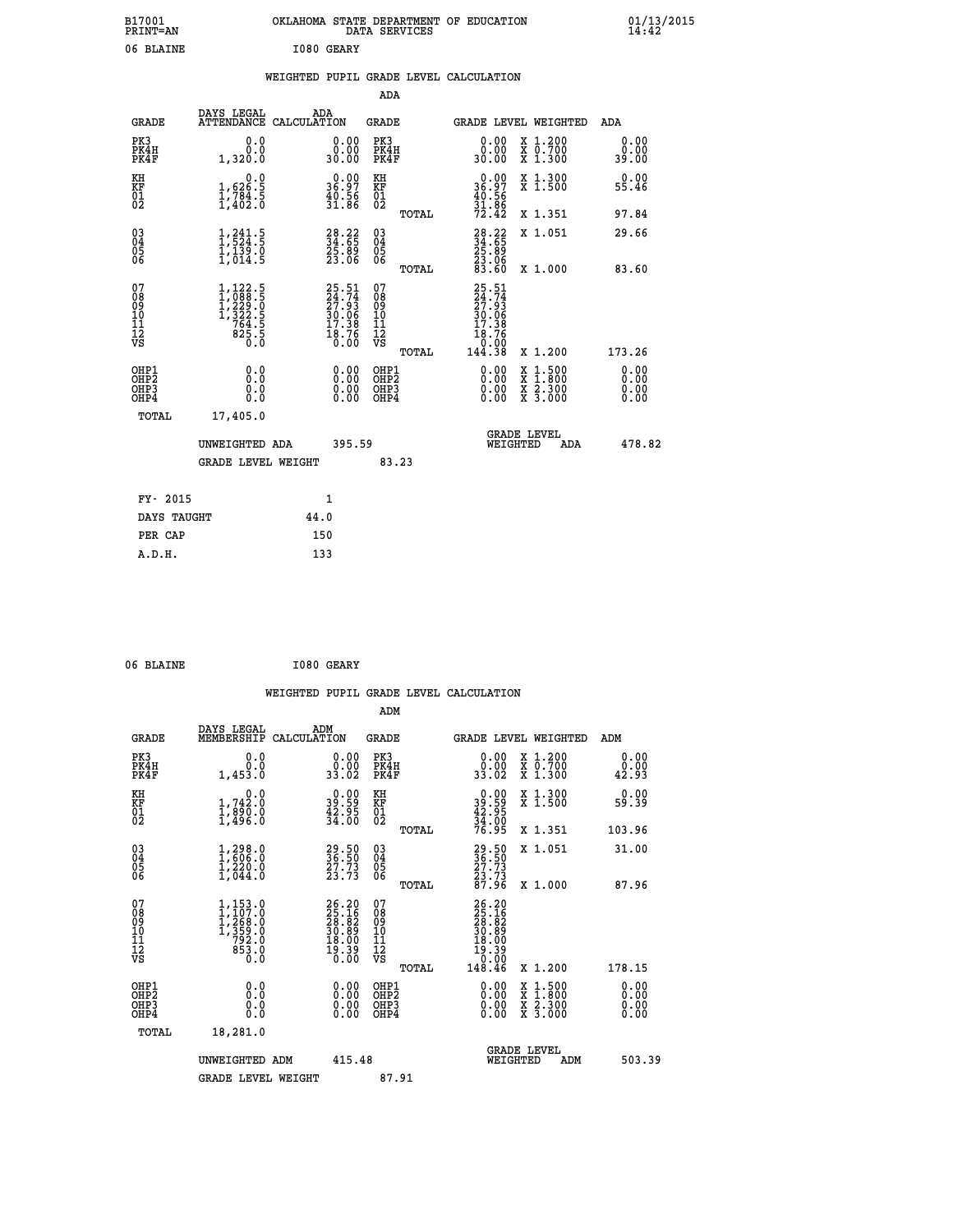| B17001<br>PRINT=AN                                |                                                                                                                                           | OKLAHOMA STATE DEPARTMENT OF EDUCATION                                                       | DATA SERVICES                                      |                                                                                                   |                                                                                          | 01/13/2015            |
|---------------------------------------------------|-------------------------------------------------------------------------------------------------------------------------------------------|----------------------------------------------------------------------------------------------|----------------------------------------------------|---------------------------------------------------------------------------------------------------|------------------------------------------------------------------------------------------|-----------------------|
| 06 BLAINE                                         |                                                                                                                                           | I105 CANTON                                                                                  |                                                    |                                                                                                   |                                                                                          |                       |
|                                                   |                                                                                                                                           | WEIGHTED PUPIL GRADE LEVEL CALCULATION                                                       |                                                    |                                                                                                   |                                                                                          |                       |
|                                                   |                                                                                                                                           |                                                                                              | <b>ADA</b>                                         |                                                                                                   |                                                                                          |                       |
| <b>GRADE</b>                                      | DAYS LEGAL<br>ATTENDANCE CALCULATION                                                                                                      | ADA                                                                                          | <b>GRADE</b>                                       |                                                                                                   | GRADE LEVEL WEIGHTED                                                                     | ADA                   |
| PK3<br>PK4H<br>PK4F                               | 77.0<br>0.0<br>1,446.0                                                                                                                    | 1.71<br>$\frac{\bar{0} \cdot 0 \bar{0}}{32.13}$                                              | PK3<br>PK4H<br>PK4F                                | $\frac{1}{0}$ : $\frac{71}{00}$<br>32.13                                                          | X 1.200<br>X 0.700<br>X 1.300                                                            | 2.05<br>0.00<br>41.77 |
| KH<br>KF<br>$\begin{matrix} 01 \ 02 \end{matrix}$ | 0.0<br>1,799:5<br>1,126:5<br>1,146:0                                                                                                      | $\begin{smallmatrix} 0.00\\ 39.99\\ 25.03\\ 25.47 \end{smallmatrix}$                         | KH<br><b>KF</b><br>01<br>02                        | 0.00<br>$39.99$<br>$25.03$<br>$25.47$<br>$50.50$                                                  | X 1.300<br>X 1.500                                                                       | 0.00<br>59.99         |
|                                                   |                                                                                                                                           |                                                                                              | TOTAL                                              |                                                                                                   | X 1.351                                                                                  | 68.23                 |
| 03<br>04<br>05<br>06                              | $\frac{1}{1}, \frac{3}{3}$ $\frac{11}{3}$ $\cdot \frac{0}{2}$<br>$\frac{1}{2}, \frac{3}{2}$ $\frac{4}{9}$ $\cdot \frac{0}{9}$<br>ī, 291.5 | 29.13<br>29.18<br>29.96<br>28.70                                                             | $\begin{matrix} 03 \\ 04 \\ 05 \\ 06 \end{matrix}$ | 29:13<br>29:18<br>29:96<br>28:70<br>28:84                                                         | X 1.051                                                                                  | 30.62                 |
|                                                   |                                                                                                                                           |                                                                                              | TOTAL                                              |                                                                                                   | X 1.000                                                                                  | 87.84                 |
| 07<br>Ŏġ<br>09<br>10<br>11<br>12<br>VS            | $\begin{smallmatrix} 1,266.5\\ 905.5\\ 939.5\\ 281.5\\ 1,281.5\\ 1,058.0\\ 1,037.0 \end{smallmatrix}$<br>o:ŏ                              | $\begin{smallmatrix} 28.14\\ 20.12\\ 20.88\\ 28.48\\ 23.51\\ 23.04\\ 0.00 \end{smallmatrix}$ | 07<br>ŏġ<br>09<br>ίÒ<br>īi<br>ĪŽ<br>VŠ             | 28.14<br>$\frac{20}{20}.\overline{12}_{8}$<br>$\frac{28.48}{23.51}$<br>$\frac{55}{60}$<br>23<br>0 |                                                                                          |                       |
| OHP1                                              | 0.0                                                                                                                                       |                                                                                              | <b>TOTAL</b><br>OHP1                               | 144.17                                                                                            | X 1.200                                                                                  | 173.00                |
| OHP <sub>2</sub><br>OH <sub>P3</sub><br>OHP4      | Ō.Ō<br>0.0<br>0.0                                                                                                                         | 0.00<br>$\begin{smallmatrix} 0.00 \ 0.00 \end{smallmatrix}$                                  | OHP <sub>2</sub><br>OHP3<br>OHP4                   | 0.00<br>0.00<br>0.00                                                                              | $\begin{smallmatrix} x & 1.500 \\ x & 1.800 \\ x & 2.300 \\ x & 3.000 \end{smallmatrix}$ | 0.00<br>0.00<br>0.00  |
| <b>TOTAL</b>                                      | 17,346.5                                                                                                                                  |                                                                                              |                                                    |                                                                                                   |                                                                                          |                       |
|                                                   | UNWEIGHTED ADA                                                                                                                            | 385.47                                                                                       |                                                    | WEIGHTED                                                                                          | <b>GRADE LEVEL</b><br>ADA                                                                | 463.50                |
|                                                   | <b>GRADE LEVEL WEIGHT</b>                                                                                                                 |                                                                                              | 78.03                                              |                                                                                                   |                                                                                          |                       |
| FY- 2015                                          |                                                                                                                                           | 1                                                                                            |                                                    |                                                                                                   |                                                                                          |                       |
| DAYS TAUGHT                                       |                                                                                                                                           | 45.0                                                                                         |                                                    |                                                                                                   |                                                                                          |                       |
| PER CAP                                           |                                                                                                                                           | 90                                                                                           |                                                    |                                                                                                   |                                                                                          |                       |
| A.D.H.                                            |                                                                                                                                           | 371                                                                                          |                                                    |                                                                                                   |                                                                                          |                       |

| 06 BLAINE | I105 CANTON |
|-----------|-------------|
|           |             |

|                                                      |                                                                         |                                                                        | WEIGHTED PUPIL GRADE LEVEL CALCULATION       |                                                                                                          |                                                                            |                              |
|------------------------------------------------------|-------------------------------------------------------------------------|------------------------------------------------------------------------|----------------------------------------------|----------------------------------------------------------------------------------------------------------|----------------------------------------------------------------------------|------------------------------|
|                                                      |                                                                         |                                                                        | ADM                                          |                                                                                                          |                                                                            |                              |
| <b>GRADE</b>                                         | DAYS LEGAL<br>MEMBERSHIP                                                | ADM<br>CALCULATION                                                     | <b>GRADE</b>                                 |                                                                                                          | GRADE LEVEL WEIGHTED                                                       | ADM                          |
| PK3<br>PK4H<br>PK4F                                  | 77.0<br>0.0<br>1,556.0                                                  | $\frac{1}{0}$ : $\frac{71}{00}$<br>34.58                               | PK3<br>PK4H<br>PK4F                          | $1.71$<br>$0.00$<br>34.58                                                                                | X 1.200<br>X 0.700<br>X 1.300                                              | 2.05<br>0.00<br>44.95        |
| KH<br>KF<br>01<br>02                                 | $\begin{smallmatrix}&&&0.0\\1,917.0\\1,211.0\\1,200.0\end{smallmatrix}$ | $\begin{smallmatrix} 0.00\\ 42.60\\ 26.91\\ 26.67 \end{smallmatrix}$   | KH<br>KF<br>01<br>02                         | $\begin{smallmatrix} 0.00\\ 42.60\\ 26.91\\ 26.67\\ 53.58 \end{smallmatrix}$                             | X 1.300<br>X 1.500                                                         | 0.00<br>63.90                |
|                                                      |                                                                         |                                                                        | TOTAL                                        |                                                                                                          | X 1.351                                                                    | 72.39                        |
| $\begin{matrix} 03 \\ 04 \\ 05 \\ 06 \end{matrix}$   | $1,395.0$<br>$1,392.0$<br>$1,400.0$<br>$1,346.0$                        | $31.99$<br>$30.93$<br>$31.11$<br>$29.91$                               | 03<br>04<br>05<br>06                         | $31.93$<br>$31.11$<br>$29.91$<br>$29.91$<br>$91.95$                                                      | X 1.051                                                                    | 32.58                        |
|                                                      |                                                                         |                                                                        | TOTAL                                        |                                                                                                          | X 1.000                                                                    | 91.95                        |
| 07<br>08<br>09<br>01<br>11<br>11<br>12<br>VS         | $1,325.0$<br>986.0<br>999.0<br>1,366.0<br>1,161.0<br>1,113.8            | 29.44<br>$21.91$<br>$22.20$<br>$30.36$<br>$25.80$<br>$24.73$<br>$0.00$ | 07<br>08<br>09<br>01<br>11<br>11<br>12<br>VS | 29.44<br>$\begin{smallmatrix} 21.91\ 22.20\ 32.30\ 30.36\ 25.80\ 24.73\ 0.00\ 154.44\ \end{smallmatrix}$ |                                                                            |                              |
|                                                      |                                                                         |                                                                        | TOTAL                                        |                                                                                                          | X 1.200                                                                    | 185.33                       |
| OHP1<br>OHP2<br>OH <sub>P3</sub><br>OH <sub>P4</sub> | 0.0<br>$\begin{smallmatrix} 0.0 & 0 \ 0.0 & 0 \end{smallmatrix}$        | 0.00<br>0.00<br>0.00                                                   | OHP1<br>OHP2<br>OHP3<br>OHP4                 | $0.00$<br>$0.00$<br>0.00                                                                                 | $\frac{x}{x}$ $\frac{1.500}{1.800}$<br>$\frac{x}{x}$ $\frac{5:300}{3:000}$ | 0.00<br>0.00<br>0.00<br>0.00 |
| TOTAL                                                | 18,444.0                                                                |                                                                        |                                              |                                                                                                          |                                                                            |                              |
|                                                      | UNWEIGHTED ADM                                                          | 409.86                                                                 |                                              | WEIGHTED                                                                                                 | <b>GRADE LEVEL</b><br>ADM                                                  | 493.15                       |
|                                                      | <b>GRADE LEVEL WEIGHT</b>                                               |                                                                        | 83.29                                        |                                                                                                          |                                                                            |                              |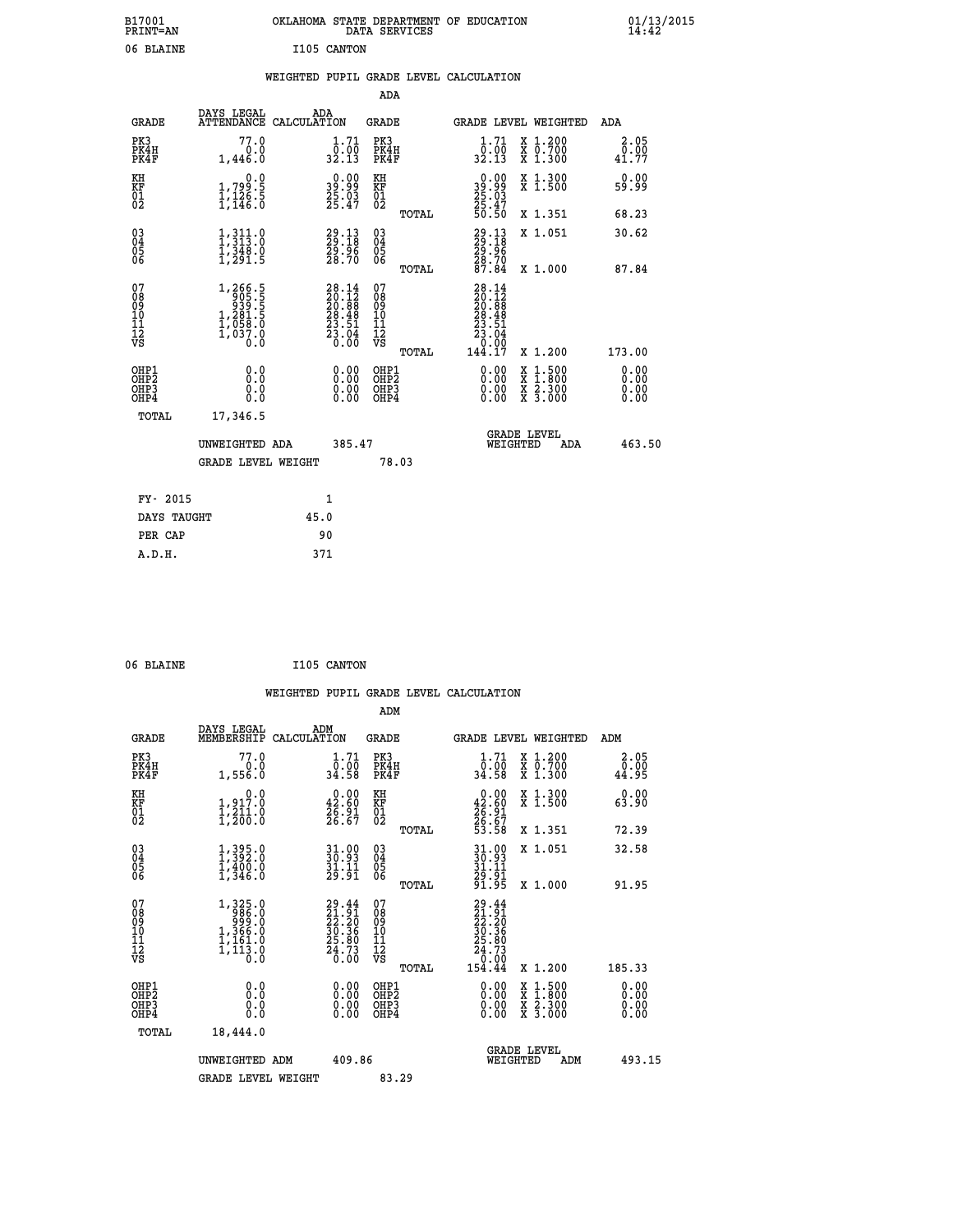| 7001<br>INT=AN | OKLAHOMA STATE DEPARTMENT OF EDUCATION<br>DATA SERVICES |  |
|----------------|---------------------------------------------------------|--|
| BLAINE         | COUNTY TOTALS                                           |  |

 **B17001 OKLAHOMA STATE DEPARTMENT OF EDUCATION 01/13/2015**

|                                                              |                                                                                                 |                                                                                            |                                                  | WEIGHTED PUPIL GRADE LEVEL CALCULATION                                                |                                                                                                                                              |                          |
|--------------------------------------------------------------|-------------------------------------------------------------------------------------------------|--------------------------------------------------------------------------------------------|--------------------------------------------------|---------------------------------------------------------------------------------------|----------------------------------------------------------------------------------------------------------------------------------------------|--------------------------|
|                                                              |                                                                                                 |                                                                                            | ADA                                              |                                                                                       |                                                                                                                                              |                          |
| <b>GRADE</b>                                                 | DAYS LEGAL                                                                                      | ADA<br>ATTENDANCE CALCULATION                                                              | <b>GRADE</b>                                     |                                                                                       | <b>GRADE LEVEL WEIGHTED</b>                                                                                                                  | ADA                      |
| PK3<br>PK4H<br>PK4F                                          | 204.0<br>$2, \overline{6}30.0$<br>2,766.0                                                       | 4.41<br>57.37<br>62.13                                                                     | PK3<br>PK4H<br>PK4F                              | $\frac{4}{57}$ : $\frac{41}{37}$<br>62.13                                             | X 1.200<br>X 0.700<br>X 1.300                                                                                                                | $5.29$<br>40.16<br>80.77 |
| KH<br>KF<br>01<br>02                                         | 0.0<br>7,980.0<br>7,387.0<br>7,055.0                                                            | $0.00$<br>176.10<br>$\frac{163}{155}$ : 53                                                 | KH<br>KF<br>01<br>02                             | $\begin{smallmatrix} &0.00\\ 176.10\\ 163.53\\ 155.19\\ 318.72 \end{smallmatrix}$     | X 1.300<br>X 1.500                                                                                                                           | $0.00$<br>264.17         |
|                                                              |                                                                                                 |                                                                                            | TOTAL                                            |                                                                                       | X 1.351                                                                                                                                      | 430.59                   |
| $\begin{smallmatrix} 03 \\[-4pt] 04 \end{smallmatrix}$<br>05 | $\begin{smallmatrix} 6,328.0\\ 6,822.5\\ 5,706.0\\ 5,755.5 \end{smallmatrix}$                   | $\begin{smallmatrix} 139.52\ 150.98\ 125.82\ 127.14 \end{smallmatrix}$                     | $^{03}_{04}$<br>05                               | 139.52<br>150.98<br>125.82                                                            | X 1.051                                                                                                                                      | 550.58                   |
| 06                                                           |                                                                                                 |                                                                                            | 06<br>TOTAL                                      | $\frac{1}{4}$ $\frac{5}{3}$ $\frac{7}{3}$ $\frac{1}{4}$                               | X 1.000                                                                                                                                      | 403.94                   |
| 07<br>08<br>09<br>01<br>11<br>11<br>12<br>VS                 | $\begin{smallmatrix}5,468.0\\5,245.0\\5,939.0\\6,184.0\\4,218.5\\4,872.0\\0.0\end{smallmatrix}$ | $\begin{smallmatrix} 120.57\\116.02\\131.01\\136.57\\93.68\\107.81\\0.00\end{smallmatrix}$ | 07<br>08<br>09<br>101<br>11<br>12<br>VS<br>TOTAL | 120.57<br>$116.02$<br>$131.01$<br>$136.57$<br>$93.68$<br>$107.81$<br>-`ó:ŏō<br>705.66 | X 1.200                                                                                                                                      | 846.79                   |
| OHP1<br>OHP2<br>OHP3<br>OHP4                                 | 0.0<br>0.0<br>0.0                                                                               | $\begin{smallmatrix} 0.00 \ 0.00 \ 0.00 \ 0.00 \end{smallmatrix}$                          | OHP1<br>OHP2<br>OHP3<br>OHP4                     |                                                                                       | $\begin{smallmatrix} \mathtt{X} & 1\cdot500 \\ \mathtt{X} & 1\cdot800 \\ \mathtt{X} & 2\cdot300 \\ \mathtt{X} & 3\cdot000 \end{smallmatrix}$ | 0.00<br>0.00<br>0.00     |
| TOTAL                                                        | 84,560.5                                                                                        |                                                                                            |                                                  |                                                                                       |                                                                                                                                              |                          |
|                                                              | UNWEIGHTED ADA                                                                                  | 1,867.85                                                                                   |                                                  | WEIGHTED                                                                              | <b>GRADE LEVEL</b><br>ADA                                                                                                                    | 2,218.35                 |
|                                                              | <b>GRADE LEVEL WEIGHT</b>                                                                       |                                                                                            | 350.50                                           |                                                                                       |                                                                                                                                              |                          |
| FY- 2015                                                     |                                                                                                 | $\mathbf{1}$                                                                               |                                                  |                                                                                       |                                                                                                                                              |                          |
| DAYS TAUGHT                                                  |                                                                                                 | 179.0                                                                                      |                                                  |                                                                                       |                                                                                                                                              |                          |
| PER CAP                                                      |                                                                                                 | 480                                                                                        |                                                  |                                                                                       |                                                                                                                                              |                          |

 **A.D.H. 930**

 **B17001<br>PRINT=AN** 

 **BLAINE COUNTY TOTALS**

|                                          |                                                                                                  |             |                                                                            | ADM                                                 |       |                                                                                                                                           |                                          |                                                     |
|------------------------------------------|--------------------------------------------------------------------------------------------------|-------------|----------------------------------------------------------------------------|-----------------------------------------------------|-------|-------------------------------------------------------------------------------------------------------------------------------------------|------------------------------------------|-----------------------------------------------------|
| <b>GRADE</b>                             | DAYS LEGAL<br>MEMBERSHIP                                                                         | CALCULATION | ADM                                                                        | <b>GRADE</b>                                        |       |                                                                                                                                           | <b>GRADE LEVEL WEIGHTED</b>              | ADM                                                 |
| PK3<br>PK4H<br>PK4F                      | 204.0<br>2,723.0<br>3,009.0                                                                      |             | $\frac{4.41}{59.44}$<br>67.60                                              | PK3<br>PK4H<br>PK4F                                 |       | $\frac{4.41}{59.44}$<br>67.60                                                                                                             | X 1.200<br>X 0.700<br>X 1.300            | 5.29<br>$\frac{4\bar{1}\cdot\bar{6}\bar{1}}{87.88}$ |
| KH<br>KF<br>01<br>02                     | 0.0<br>8,325:0<br>7,655:0<br>7,288:0                                                             |             | $\begin{smallmatrix} &0.00\\ 183.83\\ 169.54\\ 160.44\end{smallmatrix}$    | KH<br>KF<br>01<br>02                                |       | $\begin{smallmatrix} &0.00\\ 183.83\\ 169.54\\ 160.44\\ 329.98 \end{smallmatrix}$                                                         | X 1.300<br>X 1.500                       | 0.00<br>275.76                                      |
|                                          |                                                                                                  |             |                                                                            |                                                     | TOTAL |                                                                                                                                           | X 1.351                                  | 445.81                                              |
| 03<br>04<br>05<br>06                     | $\begin{smallmatrix} 6 & 543 & 0 \\ 7 & 038 & 0 \\ 5 & 876 & 0 \\ 5 & 913 & 0 \end{smallmatrix}$ |             | $\begin{smallmatrix} 144.34\ 155.82\ 129.62\ 130.65 \end{smallmatrix}$     | $\begin{array}{c} 03 \\ 04 \\ 05 \\ 06 \end{array}$ |       | $144.34$<br>$155.82$<br>$129.62$<br>$130.65$<br>$416.09$                                                                                  | X 1.051                                  | 151.70                                              |
|                                          |                                                                                                  |             |                                                                            |                                                     | TOTAL |                                                                                                                                           | X 1.000                                  | 416.09                                              |
| 07<br>08<br>09<br>101<br>112<br>VS       | $\begin{smallmatrix}5,617.0\\5,389.0\\6,127.0\\6,433.0\\4,479.0\\5,111.0\\0.0\end{smallmatrix}$  |             | $123.88$<br>$119.23$<br>$135.16$<br>142.07<br>47. وَوَ<br>113. 113<br>ō:ōō | 07<br>08<br>09<br>11<br>11<br>12<br>VS              | TOTAL | $\begin{array}{r} 123\cdot 88\\ 119\cdot 23\\ 135\cdot 16\\ 142\cdot 07\\ 99\cdot 47\\ 113\cdot 11\\ 0\cdot 00\\ 732\cdot 92 \end{array}$ | X 1.200                                  | 879.51                                              |
| OHP1<br>OHP2<br>OH <sub>P3</sub><br>OHP4 | 0.0<br>0.000                                                                                     |             |                                                                            | OHP1<br>OHP2<br>OHP <sub>3</sub>                    |       | $0.00$<br>$0.00$<br>0.00                                                                                                                  | X 1:500<br>X 1:800<br>X 2:300<br>X 3:000 | 0.00<br>0.00<br>0.00<br>0.00                        |
| TOTAL                                    | 87,730.0                                                                                         |             |                                                                            |                                                     |       |                                                                                                                                           |                                          |                                                     |
|                                          | UNWEIGHTED ADM                                                                                   |             | 1,938.61                                                                   |                                                     |       | WEIGHTED                                                                                                                                  | <b>GRADE LEVEL</b><br>ADM                | 2,303.65                                            |
|                                          | <b>GRADE LEVEL WEIGHT</b>                                                                        |             |                                                                            | 365.04                                              |       |                                                                                                                                           |                                          |                                                     |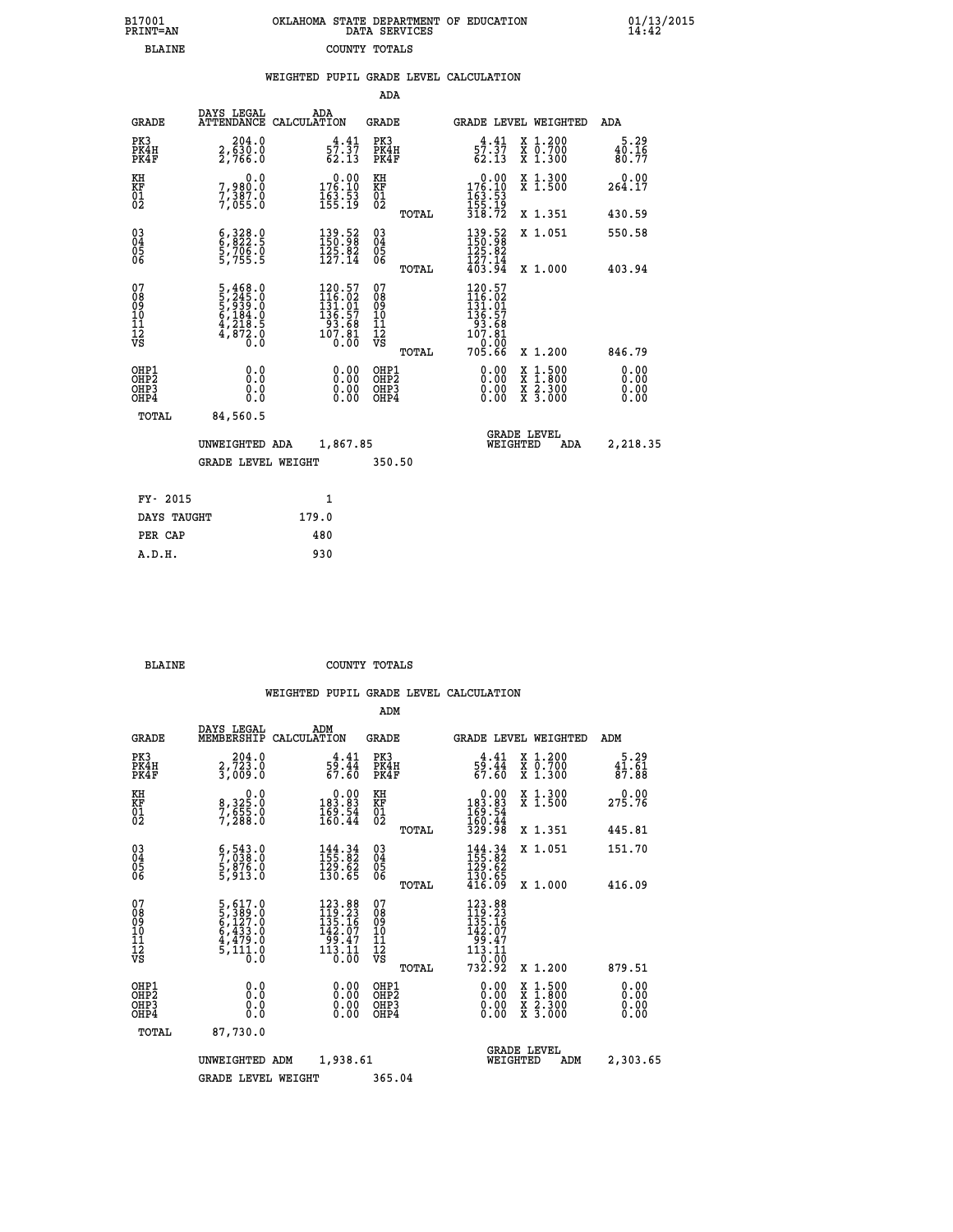| B17001<br>PRINT=AN                     |                                                                                     | OKLAHOMA STATE DEPARTMENT OF EDUCATION                                | DATA SERVICES                                               |                                                                    |                                          | $01/13/2015$<br>14:42        |  |
|----------------------------------------|-------------------------------------------------------------------------------------|-----------------------------------------------------------------------|-------------------------------------------------------------|--------------------------------------------------------------------|------------------------------------------|------------------------------|--|
| 07 BRYAN                               |                                                                                     | I001 SILO                                                             |                                                             |                                                                    |                                          |                              |  |
|                                        |                                                                                     | WEIGHTED PUPIL GRADE LEVEL CALCULATION                                |                                                             |                                                                    |                                          |                              |  |
|                                        |                                                                                     |                                                                       | ADA                                                         |                                                                    |                                          |                              |  |
| <b>GRADE</b>                           | DAYS LEGAL                                                                          | ADA<br>ATTENDANCE CALCULATION                                         | GRADE                                                       |                                                                    | GRADE LEVEL WEIGHTED                     | ADA                          |  |
| PK3<br>PK4H<br>PK4F                    | 235.0<br>0.0<br>1,953.5                                                             | $\substack{6.53 \ 0.00 \ 54.26}$                                      | PK3<br>PK4H<br>PK4F                                         | 6.53<br>ة.ة.<br>54.26                                              | X 1.200<br>X 0.700<br>X 1.300            | 7.84<br>0.00<br>70.54        |  |
| KH<br>KF<br>$\frac{01}{02}$            | 0.0<br>2,251.5<br>2,784.0<br>2,592.0                                                | $0.00$<br>62.54<br>$77.33$<br>$72.00$                                 | KH<br>KF<br>01<br>02                                        | $0.00$<br>62.54<br>$\frac{77.33}{72.00}$<br>149.33                 | X 1.300<br>X 1.500                       | 0.00<br>93.81                |  |
|                                        |                                                                                     |                                                                       | TOTAL                                                       |                                                                    | X 1.351                                  | 201.74                       |  |
| 03<br>04<br>05<br>06                   | 2,264.0<br>2,130.0<br>1,567.5<br>1,952.5                                            | $\begin{smallmatrix} 62.89\\ 59.17\\ 43.54\\ 54.24 \end{smallmatrix}$ | $\begin{matrix} 03 \\ 04 \\ 05 \\ 06 \end{matrix}$<br>TOTAL | $\frac{62.89}{59.17}$<br>43.54<br>$\frac{54}{156}$ $\frac{24}{95}$ | X 1.051                                  | 66.10                        |  |
| 07<br>08<br>09<br>11<br>11<br>12<br>VS | $1,901.0$<br>$1,968.5$<br>$2,218.0$<br>$2,204.0$<br>$1,674.0$<br>$2,001.0$<br>$0.0$ | 52.81<br>54.68<br>61.61<br>61.22<br>61.50<br>46.50<br>55.58<br>50.00  | 07<br>08<br>09<br>10<br>Īľ<br>12<br>VS                      | 52.81<br>54.68<br>61.61<br>61.22<br>46.50<br>$\frac{55.58}{0.00}$  | X 1.000                                  | 156.95                       |  |
|                                        |                                                                                     |                                                                       | TOTAL                                                       | 332.40                                                             | X 1.200                                  | 398.88                       |  |
| OHP1<br>OHP2<br>OHP3<br>OHP4           | 0.0<br>0.0<br>0.0<br>0.0                                                            | 0.00<br>$\begin{smallmatrix} 0.00 \ 0.00 \end{smallmatrix}$           | OHP1<br>OH <sub>P</sub> 2<br>OHP3<br>OHP4                   | 0.00<br>0.00<br>0.00                                               | X 1:500<br>X 1:800<br>X 2:300<br>X 3:000 | 0.00<br>0.00<br>0.00<br>0.00 |  |
| TOTAL                                  | 29,696.5                                                                            |                                                                       |                                                             |                                                                    |                                          |                              |  |
|                                        | UNWEIGHTED ADA                                                                      | 824.90                                                                |                                                             | WEIGHTED                                                           | <b>GRADE LEVEL</b><br>ADA                | 995.86                       |  |
|                                        | <b>GRADE LEVEL WEIGHT</b>                                                           |                                                                       | 170.96                                                      |                                                                    |                                          |                              |  |
| FY- 2015                               |                                                                                     | 1                                                                     |                                                             |                                                                    |                                          |                              |  |
| DAYS TAUGHT                            |                                                                                     | 36.0                                                                  |                                                             |                                                                    |                                          |                              |  |
| PER CAP                                |                                                                                     | 53                                                                    |                                                             |                                                                    |                                          |                              |  |

```
 07 BRYAN I001 SILO
```
 **WEIGHTED PUPIL GRADE LEVEL CALCULATION ADM DAYS LEGAL ADM GRADE MEMBERSHIP CALCULATION GRADE GRADE LEVEL WEIGHTED ADM PK3 235.0 6.53 PK3 6.53 X 1.200 7.84 PK4H 0.0 0.00 PK4H 0.00 X 0.700 0.00 PK4F 2,049.0 56.92 PK4F 56.92 X 1.300 74.00 KH 0.0 0.00 KH 0.00 X 1.300 0.00 KF 2,422.0 67.28 KF 67.28 X 1.500 100.92 01 2,922.0 81.17 01 81.17 02 2,711.0 75.31 02 75.31 TOTAL 156.48 X 1.351 211.40 03 2,383.0 66.19 03 66.19 X 1.051 69.57 04 2,245.0 62.36 04 62.36 05 1,628.0 45.22 05 45.22 06 2,043.0 56.75 06 56.75 TOTAL 164.33 X 1.000 164.33**  $\begin{array}{cccc} 07 & 1,952.0 & 54.22 & 07 & 54.22 \ 08 & 2,033.0 & 57.58 & 08 & 57.58 \ 10 & 2,315.0 & 64.31 & 10 & 64.31 \ 11 & 1,763.0 & 48.39 & 11 & 48.39 \ \hline \textrm{vs} & 2,084.0 & 48.39 & 11 & 48.39 \ \hline \textrm{vs} & 2,084.0 & 57.68 & 57.58 & 57.58 \ \end{array}$ **54.22 07**<br> **57.58 08**<br> **64.31 10**<br> **64.31 10**<br> **64.31 10**<br> **64.31 10**<br> **64.31 10**<br> **64.31 48.37**<br> **64.31 48.37**<br> **7.89**<br> **7.89**<br> **7.89**<br> **7.89**<br> **7.89**<br> **7.89**<br> **7.89**<br> **7.80**<br> **7.80**<br> **7.80**<br> **7.80**<br> **7.80**<br> **7.80**<br> **7.8 OHP1 0.0 0.00 OHP1 0.00 X 1.500 0.00 OHP2 0.0 0.00 OHP2 0.00 X 1.800 0.00 OHP3 0.0 0.00 OHP3 0.00 X 2.300 0.00 OHP4 0.0 0.00 OHP4 0.00 X 3.000 0.00 TOTAL 31,185.0 GRADE LEVEL UNWEIGHTED ADM 866.26 WEIGHTED ADM 1,046.30** GRADE LEVEL WEIGHT 180.04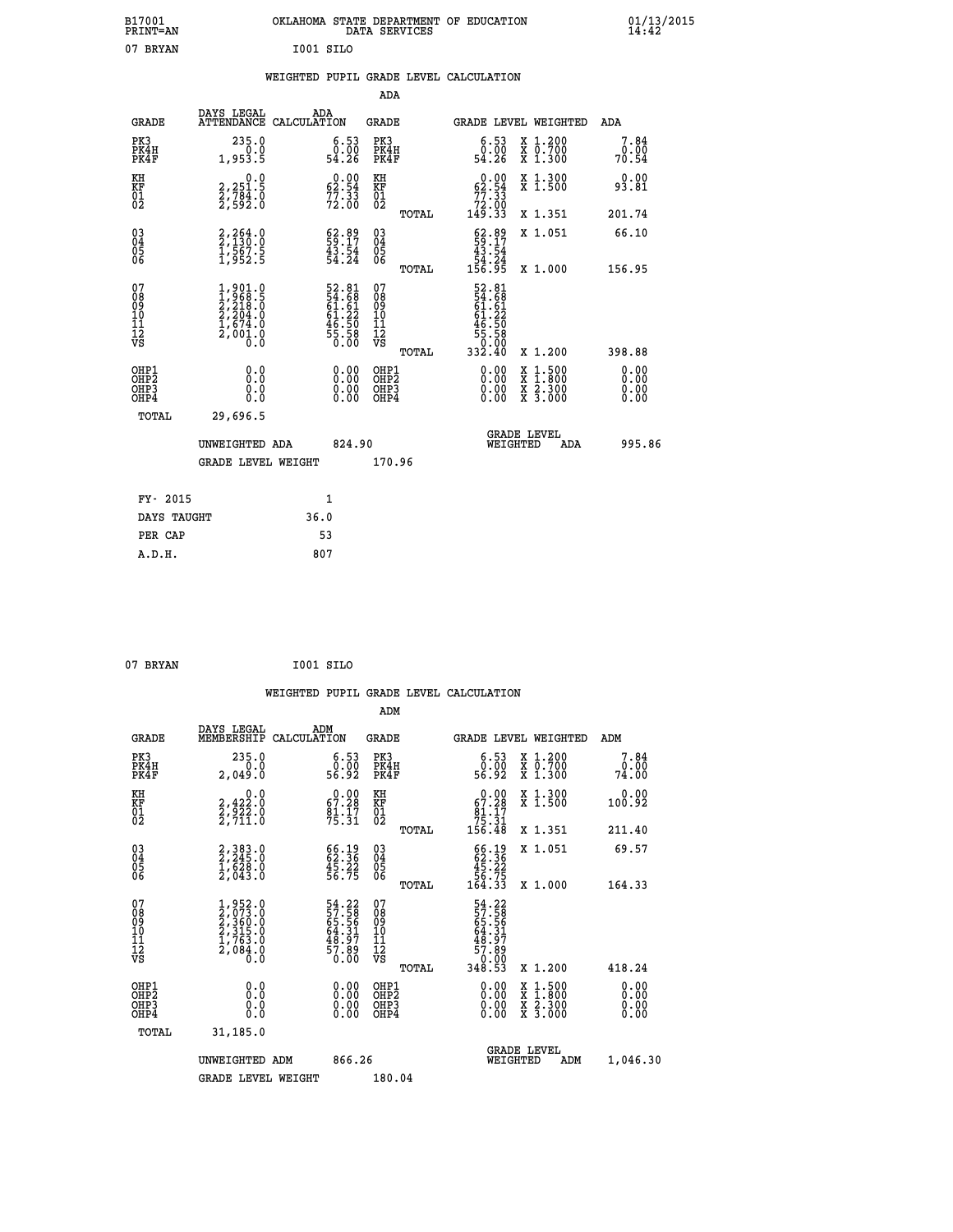| B17001<br>PRINT=AN                                 |                                                                                   | OKLAHOMA STATE DEPARTMENT OF EDUCATION DATA SERVICES |                                                                          |                                               |       |                                                                                                                       |          |                                                                                                                                           | $01/13/2015$<br>14:42         |  |
|----------------------------------------------------|-----------------------------------------------------------------------------------|------------------------------------------------------|--------------------------------------------------------------------------|-----------------------------------------------|-------|-----------------------------------------------------------------------------------------------------------------------|----------|-------------------------------------------------------------------------------------------------------------------------------------------|-------------------------------|--|
| 07 BRYAN                                           |                                                                                   | 1002 ROCK CREEK                                      |                                                                          |                                               |       |                                                                                                                       |          |                                                                                                                                           |                               |  |
|                                                    |                                                                                   | WEIGHTED PUPIL GRADE LEVEL CALCULATION               |                                                                          |                                               |       |                                                                                                                       |          |                                                                                                                                           |                               |  |
|                                                    |                                                                                   |                                                      |                                                                          | ADA                                           |       |                                                                                                                       |          |                                                                                                                                           |                               |  |
| <b>GRADE</b>                                       | DAYS LEGAL<br>ATTENDANCE CALCULATION                                              | ADA                                                  |                                                                          | <b>GRADE</b>                                  |       |                                                                                                                       |          | GRADE LEVEL WEIGHTED                                                                                                                      | ADA                           |  |
| PK3<br>PK4H<br>PK4F                                | 84.0<br>0.0<br>792.Ŏ                                                              |                                                      | 2.00<br>ŏÖ.ÖŎ<br>18.86                                                   | PK3<br>PK4H<br>PK4F                           |       | $\begin{smallmatrix} 2.00\\ 0.00\\ 18.86 \end{smallmatrix}$                                                           |          | X 1.200<br>X 0.700<br>X 1.300                                                                                                             | 2.40<br>0.00<br>24.52         |  |
| KH<br>KF<br>01<br>02                               | $\begin{smallmatrix}&&&0.0\\1,369.0\\1,816.5\\1,294.0\end{smallmatrix}$           |                                                      | $\begin{smallmatrix} 0.00\\ 32.60\\ 43.25\\ 30.81 \end{smallmatrix}$     | KH<br>KF<br>01<br>02                          |       | $\begin{smallmatrix} 0.00\\ 32.60\\ 43.25\\ 30.81\\ 74.06 \end{smallmatrix}$                                          |          | X 1.300<br>X 1.500                                                                                                                        | 0.00<br>48.90                 |  |
|                                                    |                                                                                   |                                                      |                                                                          |                                               | TOTAL |                                                                                                                       |          | X 1.351                                                                                                                                   | 100.06                        |  |
| $\begin{matrix} 03 \\ 04 \\ 05 \\ 06 \end{matrix}$ | $\frac{1}{2}, \frac{342}{232}$ : 0                                                |                                                      | 31.95<br>29:33                                                           | 03<br>04<br>05<br>06                          |       |                                                                                                                       |          | X 1.051                                                                                                                                   | 33.58                         |  |
|                                                    | $\bar{1}$ , $\bar{1}8\bar{7}$ .0<br>1, 283.0                                      |                                                      | $\frac{28.26}{30.55}$                                                    |                                               | TOTAL | $\begin{smallmatrix} 31.95\\ 29.33\\ 28.26\\ 30.55\\ 88.14 \end{smallmatrix}$                                         |          | X 1.000                                                                                                                                   | 88.14                         |  |
| 07<br>08<br>09<br>101<br>11<br>12<br>VS            | $1,806.5$<br>$1,630.0$<br>$1,567.0$<br>$1,567.0$<br>$1,156.5$<br>$984.5$<br>$0.0$ |                                                      | $43.01$<br>$46.18$<br>$38.81$<br>$37.31$<br>$27.54$<br>$23.44$<br>$0.00$ | 07<br>08<br>09<br>001<br>11<br>11<br>12<br>VS |       | $\begin{smallmatrix} 43 & 01\\ 46 & 18\\ 38 & 81\\ 37 & 31\\ 27 & 54\\ 23 & 44\\ 0 & 00\\ 216 & 29 \end{smallmatrix}$ |          |                                                                                                                                           |                               |  |
|                                                    |                                                                                   |                                                      |                                                                          |                                               | TOTAL |                                                                                                                       |          | X 1.200                                                                                                                                   | 259.55                        |  |
| OHP1<br>OHP2<br>OHP3<br>OH <sub>P4</sub>           | 0.000<br>0.0<br>Ŏ.Ŏ                                                               |                                                      | $0.00$<br>$0.00$<br>0.00                                                 | OHP1<br>OHP2<br>OHP3<br>OHP4                  |       | 0.00<br>0.00<br>0.00                                                                                                  |          | $\begin{smallmatrix} \mathtt{X} & 1\cdot500\\ \mathtt{X} & 1\cdot800\\ \mathtt{X} & 2\cdot300\\ \mathtt{X} & 3\cdot000 \end{smallmatrix}$ | 0.00<br>Ō. ŌŌ<br>0.00<br>0.00 |  |
| TOTAL                                              | 19,483.5                                                                          |                                                      |                                                                          |                                               |       |                                                                                                                       |          |                                                                                                                                           |                               |  |
|                                                    | UNWEIGHTED ADA                                                                    |                                                      | 463.90                                                                   |                                               |       |                                                                                                                       | WEIGHTED | <b>GRADE LEVEL</b><br><b>ADA</b>                                                                                                          | 557.15                        |  |

|             | <b>GRADE LEVEL WEIGHT</b> | 93.25 |
|-------------|---------------------------|-------|
| FY- 2015    | 1                         |       |
| DAYS TAUGHT | 42.0                      |       |
| PER CAP     | 86                        |       |
| A.D.H.      | 411                       |       |

| 07 BRYAN |  | 1002 ROCK CREEK |
|----------|--|-----------------|

|                                                      |                                                                                     |                                                                                                                                | ADM                                                |                                                          |                                                                                                                     |     |                       |
|------------------------------------------------------|-------------------------------------------------------------------------------------|--------------------------------------------------------------------------------------------------------------------------------|----------------------------------------------------|----------------------------------------------------------|---------------------------------------------------------------------------------------------------------------------|-----|-----------------------|
| <b>GRADE</b>                                         | DAYS LEGAL<br>MEMBERSHIP                                                            | ADM<br>CALCULATION                                                                                                             | <b>GRADE</b>                                       |                                                          | GRADE LEVEL WEIGHTED                                                                                                |     | ADM                   |
| PK3<br>PK4H<br>PK4F                                  | 84.0<br>$\frac{0.0}{827.0}$                                                         | $\begin{smallmatrix} 2.00\\ 0.00\\ 19.69 \end{smallmatrix}$                                                                    | PK3<br>PK4H<br>PK4F                                | 2.00<br>0.00<br>19.69                                    | X 1.200<br>X 0.700<br>X 1.300                                                                                       |     | 2.40<br>0.00<br>25.60 |
| KH<br>KF<br>01<br>02                                 | $\begin{smallmatrix}&&&0.0\\1,402.0\\1,898.0\\1,317.0\end{smallmatrix}$             | $\begin{smallmatrix} 0.00\\ 33.38\\ 45.19\\ 31.36 \end{smallmatrix}$                                                           | KH<br>KF<br>01<br>02                               | $0.00$<br>$33.38$<br>$45.19$<br>$31.36$<br>$76.55$       | X 1.300<br>X 1.500                                                                                                  |     | 0.00<br>50.07         |
|                                                      |                                                                                     |                                                                                                                                | TOTAL                                              |                                                          | X 1.351                                                                                                             |     | 103.42                |
| $\begin{matrix} 03 \\ 04 \\ 05 \\ 06 \end{matrix}$   | $1, 271.0$<br>$1, 245.0$<br>$1, 245.0$<br>$1, 330.0$                                | 33.71<br>30.26<br>29.64<br>31.67                                                                                               | $\begin{matrix} 03 \\ 04 \\ 05 \\ 06 \end{matrix}$ | 33.71<br>30.26<br>29.64<br>31.67<br>31.57                | X 1.051                                                                                                             |     | 35.43                 |
|                                                      |                                                                                     |                                                                                                                                | TOTAL                                              |                                                          | X 1.000                                                                                                             |     | 91.57                 |
| 07<br>08<br>09<br>11<br>11<br>12<br>VS               | $1,858.0$<br>$2,013.0$<br>$1,680.0$<br>$1,618.0$<br>$1,197.0$<br>$1,039.0$<br>$0.0$ | $\begin{smallmatrix} 44\cdot 24\\ 47\cdot 93\\ 40\cdot 00\\ 38\cdot 52\\ 28\cdot 50\\ 24\cdot 74\\ 0\cdot 00\end{smallmatrix}$ | 07<br>08<br>09<br>11<br>11<br>12<br>VS<br>TOTAL    | $44.24\n47.93\n40.00\n38.52\n28.50\n24.74\n0.00\n223.93$ | X 1.200                                                                                                             |     | 268.72                |
| OHP1<br>OHP2<br>OH <sub>P3</sub><br>OH <sub>P4</sub> |                                                                                     | $\begin{smallmatrix} 0.00 \ 0.00 \ 0.00 \ 0.00 \end{smallmatrix}$                                                              | OHP1<br>OHP2<br>OHP3<br>OHP4                       |                                                          | $\begin{array}{l} \mathtt{X} & 1.500 \\ \mathtt{X} & 1.800 \\ \mathtt{X} & 2.300 \\ \mathtt{X} & 3.000 \end{array}$ |     | 0.00<br>0.00<br>0.00  |
| TOTAL                                                | 20,195.0                                                                            |                                                                                                                                |                                                    |                                                          |                                                                                                                     |     |                       |
|                                                      | UNWEIGHTED ADM<br><b>GRADE LEVEL WEIGHT</b>                                         | 480.83                                                                                                                         | 96.38                                              |                                                          | <b>GRADE LEVEL</b><br>WEIGHTED                                                                                      | ADM | 577.21                |
|                                                      |                                                                                     |                                                                                                                                |                                                    |                                                          |                                                                                                                     |     |                       |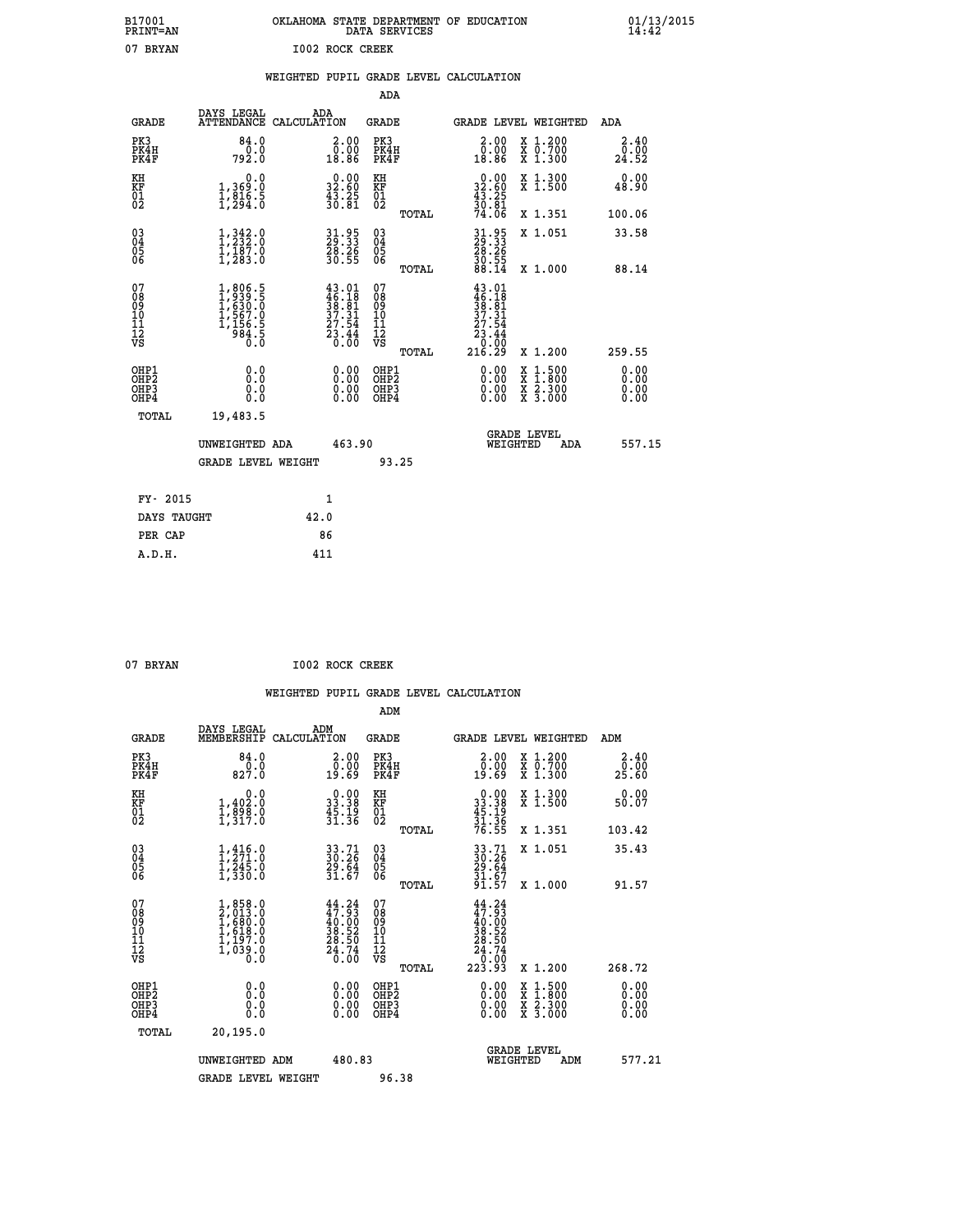| B17001<br>PRINT=AN | . STATE DEPARTMENT OF EDUCATION<br>OKLAHOMA<br>DATA SERVICES | $01/13/2015$<br>14:42 |
|--------------------|--------------------------------------------------------------|-----------------------|
| 07<br>BRYAN        | I003 ACHILLE                                                 |                       |

|  |  | WEIGHTED PUPIL GRADE LEVEL CALCULATION |
|--|--|----------------------------------------|
|  |  |                                        |

|                                        |                           |                                                                                                     |                                                                                              |        | ADA                                      |       |                                                                                                                                            |          |                                                                                                                                      |                              |
|----------------------------------------|---------------------------|-----------------------------------------------------------------------------------------------------|----------------------------------------------------------------------------------------------|--------|------------------------------------------|-------|--------------------------------------------------------------------------------------------------------------------------------------------|----------|--------------------------------------------------------------------------------------------------------------------------------------|------------------------------|
|                                        | <b>GRADE</b>              | DAYS LEGAL                                                                                          | ADA<br>ATTENDANCE CALCULATION                                                                |        | GRADE                                    |       |                                                                                                                                            |          | <b>GRADE LEVEL WEIGHTED</b>                                                                                                          | ADA                          |
| PK3                                    | PK4H<br>PK4F              | 98.0<br>0.0<br>1,036.0                                                                              | $\begin{smallmatrix} 2.00\\ 0.00\\ 21.14 \end{smallmatrix}$                                  |        | PK3<br>PK4H<br>PK4F                      |       | 2.00<br>0.00<br>21.14                                                                                                                      |          | X 1.200<br>X 0.700<br>X 1.300                                                                                                        | 2.40<br>0.00<br>27.48        |
| KH<br>KF<br>01<br>02                   |                           | 0.0<br>1,127.0<br>865.0<br>683.5                                                                    | $\begin{smallmatrix} 0.00\\ 23.00\\ 17.65\\ 13.95 \end{smallmatrix}$                         |        | KH<br>KF<br>01<br>02                     |       | $\begin{smallmatrix} 0.00\\ 23.00\\ 17.65\\ 13.95\\ 31.60 \end{smallmatrix}$                                                               |          | X 1.300<br>X 1.500                                                                                                                   | 0.00<br>34.50                |
|                                        |                           |                                                                                                     |                                                                                              |        |                                          | TOTAL |                                                                                                                                            |          | X 1.351                                                                                                                              | 42.69                        |
| 03<br>04<br>05<br>06                   |                           | $\begin{smallmatrix} 910.5\\ 1,005.0\\ 1,078.0\\ 1,051.0 \end{smallmatrix}$                         | $\frac{18.58}{20.51}$<br>$\frac{22.00}{21.45}$                                               |        | 03<br>04<br>05<br>06                     |       | $\begin{smallmatrix} 18.58\ 20.51\ 22.00\ 21.45\ 63.96 \end{smallmatrix}$                                                                  |          | X 1.051                                                                                                                              | 19.53                        |
|                                        |                           |                                                                                                     |                                                                                              |        |                                          | TOTAL |                                                                                                                                            |          | X 1.000                                                                                                                              | 63.96                        |
| 07<br>08<br>09<br>11<br>11<br>12<br>VS |                           | $\begin{smallmatrix} 1,145.5\\ 962.5\\ 1,167.5\\ 1,389.0\\ 1,097.0\\ 945.5\\ 0.0 \end{smallmatrix}$ | $\begin{smallmatrix} 23.38\\ 19.64\\ 23.83\\ 28.35\\ 22.39\\ 19.30\\ 0.00 \end{smallmatrix}$ |        | 07<br>08<br>09<br>11<br>11<br>12<br>VS   | TOTAL | $\begin{smallmatrix} 23 & 3 & 8 \\ 19 & 64 \\ 23 & 83 \\ 23 & 39 \\ 22 & 39 \\ 22 & 39 \\ 19 & 30 \\ 0 & 00 \\ 136 & 89 \end{smallmatrix}$ |          | X 1.200                                                                                                                              | 164.27                       |
| OHP1<br>OH <sub>P3</sub>               | OH <sub>P</sub> 2<br>OHP4 | 0.0<br>0.0<br>0.0                                                                                   | 0.00<br>$\begin{smallmatrix} 0.00 \ 0.00 \end{smallmatrix}$                                  |        | OHP1<br>OHP <sub>2</sub><br>OHP3<br>OHP4 |       | 0.00<br>0.00<br>0.00                                                                                                                       |          | $\begin{smallmatrix} \mathtt{X} & 1 & 500 \\ \mathtt{X} & 1 & 800 \\ \mathtt{X} & 2 & 300 \\ \mathtt{X} & 3 & 000 \end{smallmatrix}$ | 0.00<br>0.00<br>0.00<br>0.00 |
|                                        | TOTAL                     | 14,561.0                                                                                            |                                                                                              |        |                                          |       |                                                                                                                                            |          |                                                                                                                                      |                              |
|                                        |                           | UNWEIGHTED ADA                                                                                      |                                                                                              | 297.17 |                                          |       |                                                                                                                                            | WEIGHTED | <b>GRADE LEVEL</b><br>ADA                                                                                                            | 354.83                       |
|                                        |                           | GRADE LEVEL WEIGHT                                                                                  |                                                                                              |        | 57.66                                    |       |                                                                                                                                            |          |                                                                                                                                      |                              |
|                                        | FY- 2015                  |                                                                                                     | $\mathbf{1}$                                                                                 |        |                                          |       |                                                                                                                                            |          |                                                                                                                                      |                              |
|                                        | DAYS TAUGHT               |                                                                                                     | 49.0                                                                                         |        |                                          |       |                                                                                                                                            |          |                                                                                                                                      |                              |
|                                        | PER CAP                   |                                                                                                     | 90                                                                                           |        |                                          |       |                                                                                                                                            |          |                                                                                                                                      |                              |
|                                        | A.D.H.                    |                                                                                                     | 241                                                                                          |        |                                          |       |                                                                                                                                            |          |                                                                                                                                      |                              |

| 07 BRYAN |  | I003 ACHILLE |
|----------|--|--------------|
|          |  |              |

 **ADM**

| <b>GRADE</b>                           | DAYS LEGAL<br>MEMBERSHIP                                                            | ADM<br>CALCULATION                                                       | <b>GRADE</b>                                       |       | <b>GRADE LEVEL WEIGHTED</b>                                                                      |                                          | ADM                  |        |
|----------------------------------------|-------------------------------------------------------------------------------------|--------------------------------------------------------------------------|----------------------------------------------------|-------|--------------------------------------------------------------------------------------------------|------------------------------------------|----------------------|--------|
| PK3<br>PK4H<br>PK4F                    | 100.0<br>0.0<br>1,055.0                                                             | $\begin{smallmatrix} 2.04\0.00\\21.53\end{smallmatrix}$                  | PK3<br>PK4H<br>PK4F                                |       | 2.04<br>$2\overline{1}\cdot\overline{5}$<br>$21.53$                                              | X 1.200<br>X 0.700<br>X 1.300            | 2.45<br>27.99        |        |
| KH<br>KF<br>01<br>02                   | $\begin{smallmatrix}&&&0.0\\1,172.0\\882.0\\703.0\end{smallmatrix}$                 | $\begin{smallmatrix} 0.00\\ 23.92\\ 18.90\\ 14.35 \end{smallmatrix}$     | KH<br>KF<br>01<br>02                               |       | $\begin{smallmatrix} 0.00\\ 23.92\\ 18.00\\ 14.35\\ 32.35 \end{smallmatrix}$                     | X 1.300<br>X 1.500                       | 0.00<br>35.88        |        |
|                                        |                                                                                     |                                                                          |                                                    | TOTAL |                                                                                                  | X 1.351                                  | 43.70                |        |
| 03<br>04<br>05<br>06                   | $\begin{smallmatrix} & 926.0 \ 1,067.0 \ 1,130.0 \ 1,090.0 \end{smallmatrix}$       | $\begin{smallmatrix} 18.90\\ 21.78\\ 23.06\\ 22.24 \end{smallmatrix}$    | $\begin{matrix} 03 \\ 04 \\ 05 \\ 06 \end{matrix}$ |       | $\begin{smallmatrix} 18.90\\21.78\\23.06\\22.24\\67.08 \end{smallmatrix}$                        | X 1.051                                  | 19.86                |        |
|                                        |                                                                                     |                                                                          |                                                    | TOTAL |                                                                                                  | X 1.000                                  | 67.08                |        |
| 07<br>08<br>09<br>11<br>11<br>12<br>VS | $1,193.0$<br>$1,226.0$<br>$1,228.0$<br>$1,460.0$<br>$1,136.0$<br>$1,048.0$<br>$0.0$ | $24.35$<br>$20.94$<br>$25.06$<br>$29.80$<br>$23.18$<br>$21.39$<br>$0.00$ | 07<br>08901112<br>1112<br>VS                       | TOTAL | $\begin{smallmatrix} 24.35\ 20.94\ 25.06\ 25.06\ 29.80\ 23.13\ 21.390\ 144.72 \end{smallmatrix}$ | X 1.200                                  | 173.66               |        |
| OHP1<br>OHP2<br>OHP3<br>OHP4           | 0.0<br>Ō.Ō<br>Ŏ.Ŏ                                                                   |                                                                          | OHP1<br>OHP2<br>OHP3<br>OHP4                       |       |                                                                                                  | X 1:500<br>X 1:800<br>X 2:300<br>X 3:000 | 0.00<br>0.00<br>0.00 |        |
| TOTAL                                  | 15,216.0                                                                            |                                                                          |                                                    |       |                                                                                                  |                                          |                      |        |
|                                        | UNWEIGHTED ADM                                                                      | 310.54                                                                   |                                                    |       | WEIGHTED                                                                                         | <b>GRADE LEVEL</b><br>ADM                |                      | 370.62 |
|                                        | <b>GRADE LEVEL WEIGHT</b>                                                           |                                                                          | 60.08                                              |       |                                                                                                  |                                          |                      |        |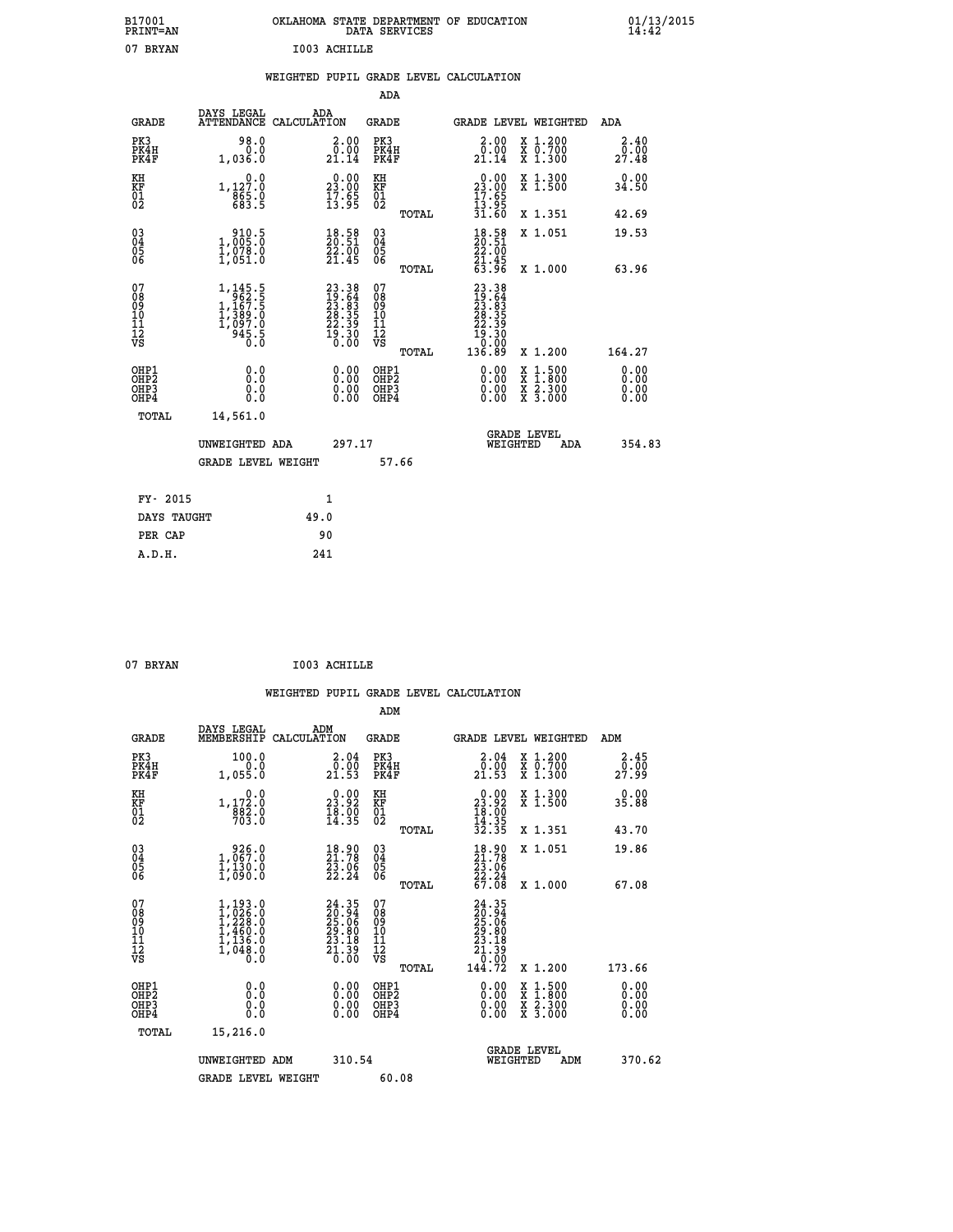| B17001<br><b>PRINT=AN</b> | OKLAHOMA STATE DEPARTMENT OF EDUCATION<br>DATA SERVICES | 01/13/2015 |
|---------------------------|---------------------------------------------------------|------------|
| 07<br>BRYAN               | I004 COLBERT                                            |            |

### **WEIGHTED PUPIL GRADE LEVEL CALCULATION**

|                                                                    |                                                                                                          |                                                                                                | ADA                                       |       |                                                                                      |                                          |                              |
|--------------------------------------------------------------------|----------------------------------------------------------------------------------------------------------|------------------------------------------------------------------------------------------------|-------------------------------------------|-------|--------------------------------------------------------------------------------------|------------------------------------------|------------------------------|
| <b>GRADE</b>                                                       | DAYS LEGAL<br><b>ATTENDANCE</b>                                                                          | ADA<br>CALCULATION                                                                             | <b>GRADE</b>                              |       |                                                                                      | GRADE LEVEL WEIGHTED                     | ADA                          |
| PK3<br>PK4H<br>PK4F                                                | 1,046.5<br>4,678.5                                                                                       | 24.34<br>$\begin{smallmatrix} & 0 & 0 & 0 \\ 0 & 0 & 0 & 0 \\ 1 & 0 & 8 & 0 \end{smallmatrix}$ | PK3<br>PK4H<br>PK4F                       |       | 24.34<br>00.0 <sup>1</sup><br>108.80                                                 | X 1.200<br>X 0.700<br>X 1.300            | 29.21<br>0.00<br>141.44      |
| KH<br><b>KF</b><br>01<br>02                                        | 0.0<br>2,758:5<br>2,136:0<br>2,263:0                                                                     | $0.00$<br>64.15<br>$\frac{49.67}{52.63}$                                                       | KH<br>KF<br>01<br>02                      |       | $\begin{smallmatrix} &0.00\ 64.15\ 49.67\ 52.63\ 102.30\ \end{smallmatrix}$          | X 1.300<br>X 1.500                       | 0.00<br>96.23                |
|                                                                    |                                                                                                          |                                                                                                |                                           | TOTAL |                                                                                      | X 1.351                                  | 138.21                       |
| $\begin{smallmatrix} 03 \\[-4pt] 04 \end{smallmatrix}$<br>05<br>06 | $\frac{1}{2}, \frac{982}{834}.\frac{0}{5}$<br>$\frac{2}{755}.\frac{0}{2}$<br>$\frac{2}{755}.\frac{0}{5}$ | $46.09$<br>$42.66$<br>$\frac{64.07}{52.78}$                                                    | $\substack{03 \\ 04}$<br>05<br>06         | TOTAL | $46.09\n42.66\n64.07\n52.78\n159.51$                                                 | X 1.051<br>X 1.000                       | 48.44<br>159.51              |
| 07<br>08901112<br>1112<br>VS                                       | 2,634.0<br>2,137.0<br>2,284.0<br>2,284.0<br>1,836.5<br>2,210.5<br>2,265.5                                | $61.26$<br>$49.70$<br>$53.12$<br>$42.71$<br>$51.41$<br>$52.69$<br>$0.00$                       | 07<br>08<br>09<br>11<br>11<br>12<br>VS    |       | $61.26$<br>$49.70$<br>$53.12$<br>$42.71$<br>$42.71$<br>$51.41$<br>$52.69$<br>$10.90$ |                                          |                              |
|                                                                    |                                                                                                          |                                                                                                |                                           | TOTAL | 310.89                                                                               | X 1.200                                  | 373.07                       |
| OHP1<br>OH <sub>P</sub> 2<br>OH <sub>P3</sub><br>OH <sub>P4</sub>  | 0.0<br>0.0<br>0.0                                                                                        | 0.00<br>0.00<br>0.00                                                                           | OHP1<br>OH <sub>P</sub> 2<br>OHP3<br>OHP4 |       | 0.00<br>0.00<br>0.00                                                                 | X 1:500<br>X 1:800<br>X 2:300<br>X 3:000 | 0.00<br>0.00<br>0.00<br>0.00 |
| TOTAL                                                              | 35,091.0                                                                                                 |                                                                                                |                                           |       |                                                                                      |                                          |                              |
|                                                                    | UNWEIGHTED ADA                                                                                           | 816.08                                                                                         |                                           |       |                                                                                      | GRADE LEVEL<br>WEIGHTED<br>ADA           | 986.11                       |
|                                                                    | <b>GRADE LEVEL WEIGHT</b>                                                                                |                                                                                                | 170.03                                    |       |                                                                                      |                                          |                              |
| FY- 2015                                                           |                                                                                                          | $\mathbf{1}$                                                                                   |                                           |       |                                                                                      |                                          |                              |
| DAYS TAUGHT                                                        |                                                                                                          | 43.0                                                                                           |                                           |       |                                                                                      |                                          |                              |
| PER CAP                                                            |                                                                                                          | 35                                                                                             |                                           |       |                                                                                      |                                          |                              |

| 07 | <b>BRYAN</b> |  |
|----|--------------|--|
|    |              |  |

 **A.D.H. 645**

**TO04 COLBERT** 

|                                          |                                                                                           |                                                                        | ADM                                                 |                                                                                    |                                          |                                |
|------------------------------------------|-------------------------------------------------------------------------------------------|------------------------------------------------------------------------|-----------------------------------------------------|------------------------------------------------------------------------------------|------------------------------------------|--------------------------------|
| <b>GRADE</b>                             | DAYS LEGAL<br>MEMBERSHIP                                                                  | ADM<br>CALCULATION                                                     | <b>GRADE</b>                                        | GRADE LEVEL WEIGHTED                                                               |                                          | ADM                            |
| PK3<br>PK4H<br>PK4F                      | 1,131.0<br>$\overline{0}$ .0<br>4,870.0                                                   | 26.30<br>$\begin{smallmatrix} 0.00 \\ 1.3.26 \end{smallmatrix}$        | PK3<br>PK4H<br>PK4F                                 | $26.30\n0.00\n113.26$                                                              | X 1.200<br>X 0.700<br>X 1.300            | 31.56<br>$\frac{0.00}{147.24}$ |
| KH<br>KF<br>01<br>02                     | 0.0<br>2,971.0<br>2,229.0<br>2,320.0                                                      | $\begin{smallmatrix} 0.00\\ 69.09\\ 51.84\\ 53.95 \end{smallmatrix}$   | KH<br>KF<br>01<br>02                                | 0.00<br>$\begin{array}{r} 69.09 \\ 51.84 \\ 53.95 \\ 105.79 \end{array}$           | X 1.300<br>X 1.500                       | 0.00<br>103.64                 |
|                                          |                                                                                           |                                                                        | TOTAL                                               |                                                                                    | X 1.351                                  | 142.92                         |
| 03<br>04<br>05<br>06                     | 2,060.0<br>1,887.0<br>2,852.0<br>2,345.0                                                  | $47.91$<br>$43.88$<br>$66.33$<br>$54.53$                               | $\begin{array}{c} 03 \\ 04 \\ 05 \\ 06 \end{array}$ | $47.91$<br>$43.88$<br>$66.33$<br>$54.53$<br>$164.74$                               | X 1.051                                  | 50.35                          |
|                                          |                                                                                           |                                                                        | TOTAL                                               |                                                                                    | X 1.000                                  | 164.74                         |
| 07<br>08<br>09<br>101<br>11<br>12<br>VS  | $2, 773.0$<br>$2, 419.0$<br>$2, 419.0$<br>$1, 898.0$<br>$2, 301.0$<br>$2, 352.0$<br>$0.0$ | $64.49$<br>$51.90$<br>$56.26$<br>$44.14$<br>$53.51$<br>$54.70$<br>Ō.ÓŎ | 07<br>08<br>09<br>11<br>11<br>12<br>VS<br>TOTAL     | $64.49$<br>$51.90$<br>$56.26$<br>$44.14$<br>$53.51$<br>$54.70$<br>$0.90$<br>324.10 | X 1.200                                  | 388.92                         |
| OHP1<br>OHP2<br>OH <sub>P3</sub><br>OHP4 | 0.0<br>0.000                                                                              | $0.00$<br>$0.00$<br>0.00                                               | OHP1<br>OHP2<br>OHP <sub>3</sub>                    | $0.00$<br>$0.00$<br>0.00                                                           | X 1:500<br>X 1:800<br>X 2:300<br>X 3:000 | 0.00<br>0.00<br>0.00           |
| TOTAL                                    | 36,601.0                                                                                  |                                                                        |                                                     |                                                                                    |                                          |                                |
|                                          | UNWEIGHTED ADM                                                                            | 851.19                                                                 |                                                     | WEIGHTED                                                                           | <b>GRADE LEVEL</b><br>ADM                | 1,029.37                       |
|                                          | <b>GRADE LEVEL WEIGHT</b>                                                                 |                                                                        | 178.18                                              |                                                                                    |                                          |                                |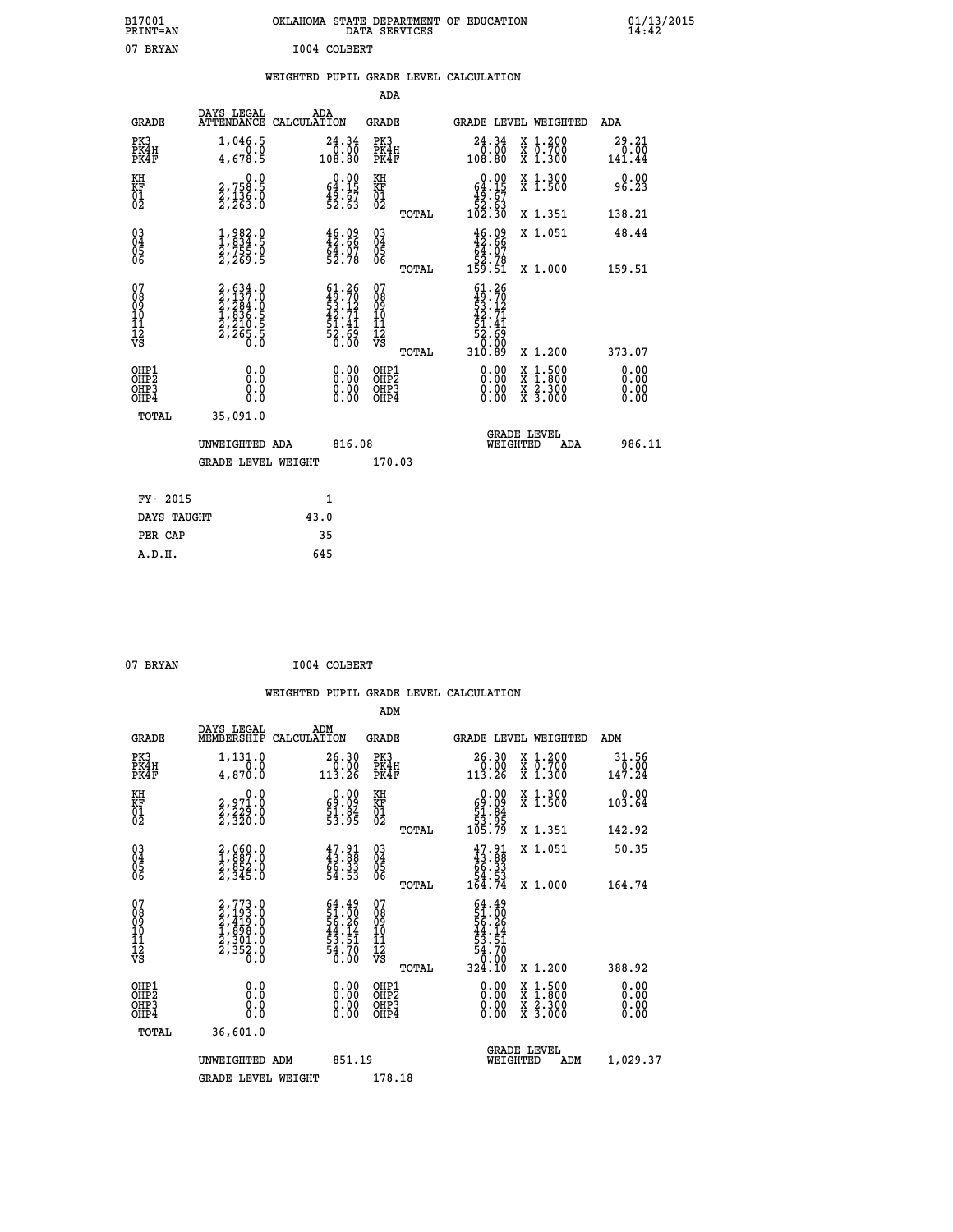| B17001<br><b>PRINT=AN</b>                          |                                                                                                                                 | OKLAHOMA STATE DEPARTMENT OF EDUCATION                                                  | DATA SERVICES                            |                                                                       |                                                                                          | 01/13/2015<br>14:42          |  |
|----------------------------------------------------|---------------------------------------------------------------------------------------------------------------------------------|-----------------------------------------------------------------------------------------|------------------------------------------|-----------------------------------------------------------------------|------------------------------------------------------------------------------------------|------------------------------|--|
| 07 BRYAN                                           |                                                                                                                                 | I005 CADDO                                                                              |                                          |                                                                       |                                                                                          |                              |  |
|                                                    |                                                                                                                                 | WEIGHTED PUPIL GRADE LEVEL CALCULATION                                                  |                                          |                                                                       |                                                                                          |                              |  |
|                                                    |                                                                                                                                 |                                                                                         | <b>ADA</b>                               |                                                                       |                                                                                          |                              |  |
| <b>GRADE</b>                                       | DAYS LEGAL<br>ATTENDANCE CALCULATION                                                                                            | ADA                                                                                     | GRADE                                    | <b>GRADE LEVEL WEIGHTED</b>                                           |                                                                                          | ADA                          |  |
| PK3<br>PK4H<br>PK4F                                | 14.0<br>0.0<br>1,264.0                                                                                                          | 0.30<br>0.00<br>26.89                                                                   | PK3<br>PK4H<br>PK4F                      | 0.30<br>ŏ:ŏŏ<br>26:89                                                 | X 1.200<br>X 0.700<br>X 1.300                                                            | 0.36<br>0.00<br>34.96        |  |
| KH<br>KF<br>01<br>02                               | 0.0<br>$\frac{1}{1}, \frac{3}{1}, \frac{7}{2}, \frac{7}{5}$<br>1,424.0                                                          | $\begin{smallmatrix} 0.00\\ 29.17\\ 40.69\\ 30.30 \end{smallmatrix}$                    | KH<br>KF<br>01<br>02                     | 29:17<br>$\frac{40.59}{30.30}$                                        | X 1.300<br>X 1.500                                                                       | 0.00<br>43.76                |  |
|                                                    |                                                                                                                                 |                                                                                         | TOTAL                                    |                                                                       | X 1.351                                                                                  | 95.91                        |  |
| $\begin{matrix} 03 \\ 04 \\ 05 \\ 06 \end{matrix}$ | $\frac{1}{1}, \frac{267}{539}.\frac{0}{5} \ \frac{1}{5}, \frac{697}{95}.\frac{0}{5} \ \frac{1}{1}, \frac{395}{395}.\frac{0}{5}$ | $\frac{26.96}{32.76}$<br>$\frac{36.11}{29.69}$                                          | 03<br>04<br>05<br>ŎĞ                     | $32.76$<br>$36.11$<br>39:65<br>98:56                                  | X 1.051                                                                                  | 28.33                        |  |
|                                                    |                                                                                                                                 |                                                                                         | TOTAL                                    |                                                                       | X 1.000                                                                                  | 98.56                        |  |
| 0789011128                                         | 1,538.0<br>1,548.5<br>1,860.5<br>$\begin{smallmatrix} 1, 651.0 \ 1, 400.5 \ 1, 096.5 \end{smallmatrix}$                         | $\begin{smallmatrix} 32.72\ 32.95\ 39.59\ 35.13\ 29.80\ 23.33\ 20.00 \end{smallmatrix}$ | 0789011128<br>TOTAL                      | 32.72<br>32.95<br>39.59<br>35.13<br>35.80<br>23.33<br>00.07<br>193.52 | X 1.200                                                                                  | 232.22                       |  |
| OHP1<br>OHP2<br>OHP3<br>OHP4                       | 0.0<br>Ŏ.Ŏ<br>0.0<br>0.0                                                                                                        | 0.00<br>0.00<br>0.00                                                                    | OHP1<br>OHP <sub>2</sub><br>OHP3<br>OHP4 | 0.00<br>0.00<br>0.00                                                  | $\begin{smallmatrix} x & 1.500 \\ x & 1.800 \\ x & 2.300 \\ x & 3.000 \end{smallmatrix}$ | 0.00<br>ŏ.ŏŏ<br>0.00<br>0.00 |  |
| TOTAL                                              | 20,979.5                                                                                                                        |                                                                                         |                                          |                                                                       |                                                                                          |                              |  |
|                                                    | UNWEIGHTED ADA                                                                                                                  | 446.39                                                                                  |                                          | <b>GRADE LEVEL</b><br>WEIGHTED                                        | ADA                                                                                      | 534.10                       |  |
|                                                    | <b>GRADE LEVEL WEIGHT</b>                                                                                                       |                                                                                         | 87.71                                    |                                                                       |                                                                                          |                              |  |
| FY- 2015                                           |                                                                                                                                 | 1                                                                                       |                                          |                                                                       |                                                                                          |                              |  |
| DAYS TAUGHT                                        |                                                                                                                                 | 47.0                                                                                    |                                          |                                                                       |                                                                                          |                              |  |
| PER CAP                                            |                                                                                                                                 | 81                                                                                      |                                          |                                                                       |                                                                                          |                              |  |

```
 07 BRYAN I005 CADDO
```
 **WEIGHTED PUPIL GRADE LEVEL CALCULATION ADM DAYS LEGAL ADM GRADE MEMBERSHIP CALCULATION GRADE GRADE LEVEL WEIGHTED ADM PK3 14.0 0.30 PK3 0.30 X 1.200 0.36 PK4H 0.0 0.00 PK4H 0.00 X 0.700 0.00 PK4F 1,320.0 28.09 PK4F 28.09 X 1.300 36.52 KH 0.0 0.00 KH 0.00 X 1.300 0.00 KF 1,393.0 29.64 KF 29.64 X 1.500 44.46**  $\begin{array}{cccc} 01 & 1/979 & 0 & 42.11 & 01 & 42.11 \\ 02 & 1/473 & 0 & 31.34 & 02 & 31.34 \end{array}$  **TOTAL 73.45 X 1.351 99.23 03 1,297.0 27.60 03 27.60 X 1.051 29.01 04 1,574.0 33.49 04 33.49 05 1,774.0 37.74 05 37.74 06 1,405.0 29.89 06 29.89 TOTAL 101.12 X 1.000 101.12**  $\begin{array}{cccc} 07 & 1,575.0 & 33.51 & 07 & 33.51 \\ 08 & 1,593.0 & 41.21 & 08 & 33.51 \\ 09 & 1,937.0 & 41.21 & 09 & 41.21 \\ 10 & 1,711.0 & 36.40 & 10 & 36.40 \\ 11 & 1,452.0 & 30.89 & 11 & 30.68 \\ 12 & 1,452.0 & 30.89 & 12 & 30.89 \\ \sqrt{5} & 1,135.0 & 26.15 & \sqrt{5}$ **33.51 07**<br> **33.51 07**<br> **33.51**<br> **41.21 09**<br> **41.21 09**<br> **41.21**<br> **56.40**<br> **56.40**<br> **56.40**<br> **56.40**<br> **56.40**<br> **56.40**<br> **56.40**<br> **56.40**<br> **56.40**<br> **56.40**<br> **56.40**<br> **56.40**<br> **56.40**<br> **56.40**<br> **56.40**<br> **56.40**<br> **56.40**<br> **56 OHP1 0.0 0.00 OHP1 0.00 X 1.500 0.00 OHP2 0.0 0.00 OHP2 0.00 X 1.800 0.00 OHP3 0.0 0.00 OHP3 0.00 X 2.300 0.00 OHP4 0.0 0.00 OHP4 0.00 X 3.000 0.00 TOTAL 21,630.0 GRADE LEVEL UNWEIGHTED ADM 460.21 WEIGHTED ADM 550.71** GRADE LEVEL WEIGHT 90.50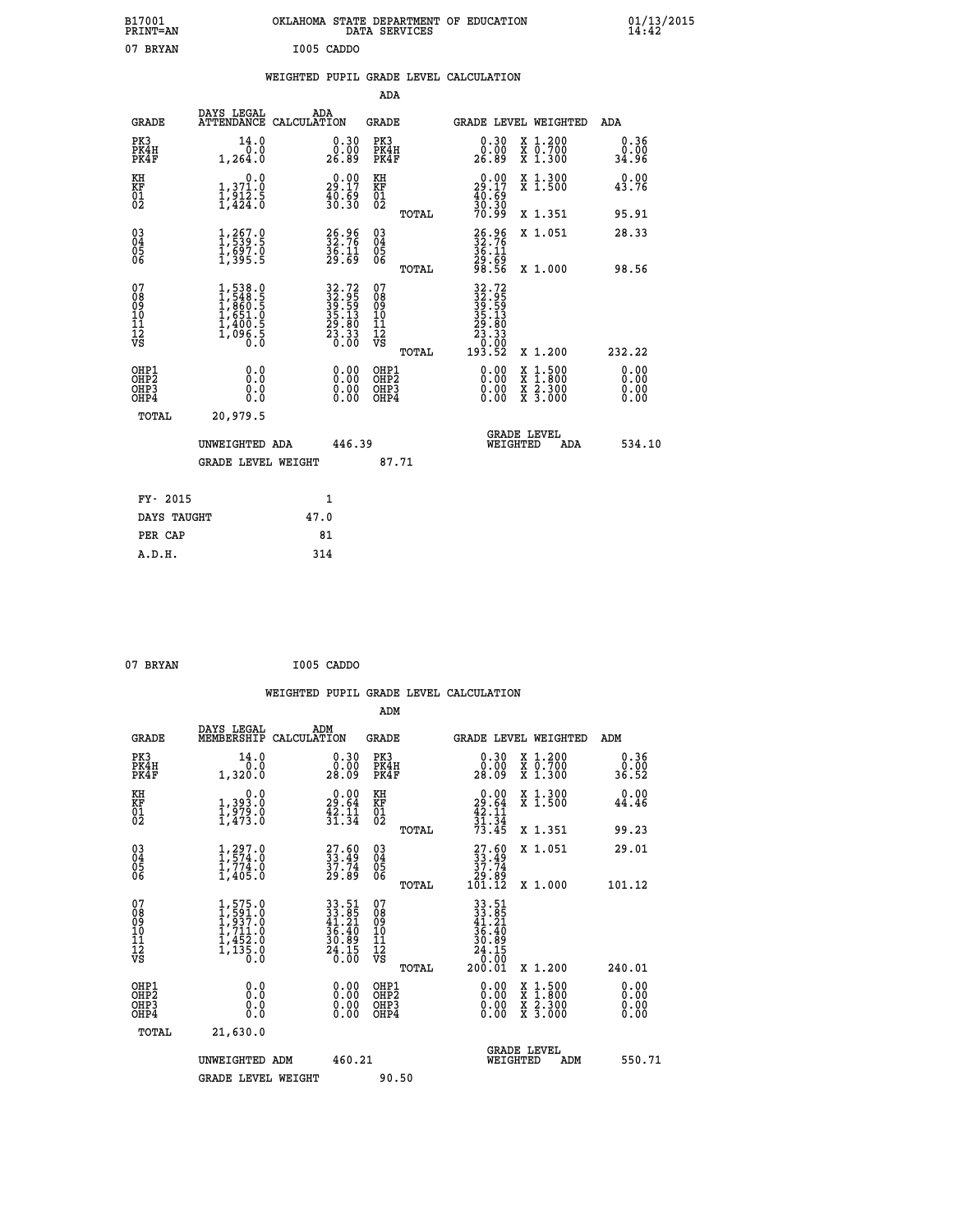| B17001<br>PRINT=AN                                |                                                                      | OKLAHOMA STATE DEPARTMENT OF EDUCATION                                                                                 | DATA SERVICES                                               |                                                                                      |                                          | 01/13/2015                    |
|---------------------------------------------------|----------------------------------------------------------------------|------------------------------------------------------------------------------------------------------------------------|-------------------------------------------------------------|--------------------------------------------------------------------------------------|------------------------------------------|-------------------------------|
| 07 BRYAN                                          |                                                                      | 1040 BENNINGTON<br>WEIGHTED PUPIL GRADE LEVEL CALCULATION                                                              |                                                             |                                                                                      |                                          |                               |
|                                                   |                                                                      |                                                                                                                        | <b>ADA</b>                                                  |                                                                                      |                                          |                               |
| <b>GRADE</b>                                      | DAYS LEGAL                                                           | ADA<br>ATTENDANCE CALCULATION                                                                                          | <b>GRADE</b>                                                |                                                                                      | GRADE LEVEL WEIGHTED                     | ADA                           |
| PK3<br>PK4H<br>PK4F                               | 43.0<br>0.0<br>669.5                                                 | 1.23<br>$\frac{0.00}{19.13}$                                                                                           | PK3<br>PK4H<br>PK4F                                         | 1.23<br>$\begin{smallmatrix} 0.00 \ 0.13 \end{smallmatrix}$                          | X 1.200<br>X 0.700<br>X 1.300            | 1.48<br>0.00<br>24.87         |
| KH<br>KF<br>$\begin{matrix} 01 \ 02 \end{matrix}$ | 0.0<br>760.5<br>1, 014.0                                             | 21.73<br>$\frac{78.97}{17.26}$                                                                                         | KH<br><b>KF</b><br>01<br>02                                 | $\begin{smallmatrix} 0.00\\ 21.73\\ 28.97\\ 17.26\\ 46.23 \end{smallmatrix}$         | X 1.300<br>X 1.500                       | 0.00<br>32.60                 |
|                                                   |                                                                      |                                                                                                                        | TOTAL                                                       |                                                                                      | X 1.351                                  | 62.46                         |
| 03<br>04<br>05<br>06                              | 354.5<br>819.0<br>796.5<br>492.5                                     | $\begin{smallmatrix} 10.13\ 23.40\ 22.76\ 14.07 \end{smallmatrix}$                                                     | $^{03}_{04}$<br>0500                                        | $\frac{10.13}{23.40}$<br>22.76                                                       | X 1.051                                  | 10.65                         |
|                                                   |                                                                      |                                                                                                                        | TOTAL                                                       | $\frac{1}{60}$ : $\frac{1}{23}$                                                      | X 1.000                                  | 60.23                         |
| 07<br>08<br>09<br>11<br>11<br>12<br>VS            | 498.5<br>704.0<br>660.5<br>681.0<br>581.0<br>598.5<br>778.5<br>778.5 | $\begin{array}{c} 14\cdot 24\\ 20\cdot 11\\ 18\cdot 87\\ 16\cdot 60\\ 17\cdot 10\\ 22\cdot 24\\ 0\cdot 00 \end{array}$ | 07<br>08<br>09<br>10<br>11<br>$\frac{1}{\sqrt{2}}$<br>TOTAL | $14.24$<br>$20.11$<br>$18.87$<br>$16.60$<br>$\frac{17.10}{22.24}$<br>50.00<br>109.16 | X 1.200                                  | 130.99                        |
| OHP1<br>OHP2<br>OHP3<br>OHP4                      | 236.5<br>0.0<br>0.0                                                  | $\begin{smallmatrix} 6.76 \ 0.00 \ 0.00 \end{smallmatrix}$<br>0.00                                                     | OHP1<br>OHP2<br>OHP3<br>OHP4                                | $\begin{smallmatrix} 6.76 \ 0.00 \ 0.00 \end{smallmatrix}$<br>0.00                   | X 1:500<br>X 1:800<br>X 2:300<br>X 3:000 | 10.14<br>0.00<br>0.00<br>0.00 |
| TOTAL                                             | 9,611.0                                                              |                                                                                                                        |                                                             |                                                                                      |                                          |                               |
|                                                   | UNWEIGHTED ADA                                                       | 274.60                                                                                                                 |                                                             |                                                                                      | <b>GRADE LEVEL</b><br>WEIGHTED<br>ADA    | 333.42                        |
|                                                   | <b>GRADE LEVEL WEIGHT</b>                                            |                                                                                                                        | 58.82                                                       |                                                                                      |                                          |                               |
| FY- 2015                                          |                                                                      | 1                                                                                                                      |                                                             |                                                                                      |                                          |                               |
| DAYS TAUGHT                                       |                                                                      | 35.0                                                                                                                   |                                                             |                                                                                      |                                          |                               |
| PER CAP                                           |                                                                      | 92                                                                                                                     |                                                             |                                                                                      |                                          |                               |

07 BRYAN **I040 BENNINGTON** 

|                                                                              |                                                             |                                                                                              |                                                     | WEIGHTED PUPIL GRADE LEVEL CALCULATION                                                                      |                                                                                                                                           |                       |
|------------------------------------------------------------------------------|-------------------------------------------------------------|----------------------------------------------------------------------------------------------|-----------------------------------------------------|-------------------------------------------------------------------------------------------------------------|-------------------------------------------------------------------------------------------------------------------------------------------|-----------------------|
|                                                                              |                                                             |                                                                                              | ADM                                                 |                                                                                                             |                                                                                                                                           |                       |
| <b>GRADE</b>                                                                 | DAYS LEGAL<br>MEMBERSHIP                                    | ADM<br>CALCULATION                                                                           | <b>GRADE</b>                                        | GRADE LEVEL WEIGHTED                                                                                        |                                                                                                                                           | ADM                   |
| PK3<br>PK4H<br>PK4F                                                          | 43.0<br>0.0<br>694.0                                        | $\begin{smallmatrix} 1.23\ 0.00\ 19.83 \end{smallmatrix}$                                    | PK3<br>PK4H<br>PK4F                                 | $\begin{smallmatrix} 1.23\ 0.00\\ 19.83 \end{smallmatrix}$                                                  | X 1.200<br>X 0.700<br>X 1.300                                                                                                             | 1.48<br>0.00<br>25.78 |
| KH<br>KF<br>01<br>02                                                         | 795.0<br>1, 043.0                                           | $\begin{smallmatrix} 0.00\\ 22.71\\ 29.80\\ 18.00 \end{smallmatrix}$                         | KH<br>KF<br>01<br>02                                | $\begin{smallmatrix} 0.00\\ 22.71\\ 29.80\\ 18.00\\ 47.80 \end{smallmatrix}$                                | X 1.300<br>X 1.500                                                                                                                        | 0.00<br>34.07         |
|                                                                              |                                                             |                                                                                              | TOTAL                                               |                                                                                                             | X 1.351                                                                                                                                   | 64.58                 |
| $\begin{matrix} 03 \\ 04 \\ 05 \\ 06 \end{matrix}$                           | 361.0<br>840.0<br>812.0<br>501.0                            | 10.31<br>24.00<br>$\frac{2\bar{3}\cdot\tilde{2}\tilde{0}}{14\cdot31}$                        | $\begin{array}{c} 03 \\ 04 \\ 05 \\ 06 \end{array}$ | 10.31<br>24:00<br>$\frac{23.20}{14.31}$<br>$\frac{14.31}{61.51}$                                            | X 1.051                                                                                                                                   | 10.84                 |
|                                                                              |                                                             |                                                                                              | TOTAL                                               |                                                                                                             | X 1.000                                                                                                                                   | 61.51                 |
| 07<br>08<br>09<br>101<br>112<br>VS                                           | 510.0<br>727.0<br>682.0<br>687.0<br>630.0<br>630.0<br>816.0 | $\begin{smallmatrix} 14.57\\ 20.77\\ 19.49\\ 17.34\\ 18.00\\ 23.31\\ 0.00 \end{smallmatrix}$ | 07<br>08<br>09<br>11<br>11<br>12<br>VS<br>TOTAL     | $14.57$<br>$20.77$<br>$19.49$<br>$17.34$<br>$\begin{array}{r} 16.00 \\ 23.31 \\ 0.00 \\ 113.48 \end{array}$ | X 1.200                                                                                                                                   | 136.18                |
| OHP1<br>OH <sub>P</sub> <sub>2</sub><br>OH <sub>P3</sub><br>OH <sub>P4</sub> | 245.0<br>0.0<br>0.0<br>0.0                                  | $\begin{smallmatrix} 7.00 \ 0.00 \ 0.00 \end{smallmatrix}$<br>0.00                           | OHP1<br>OH <sub>P</sub> 2<br>OHP3<br>OHP4           | $\begin{smallmatrix} 7.00 \\ 0.00 \\ 0.00 \\ 0.00 \end{smallmatrix}$                                        | $\begin{smallmatrix} \mathtt{X} & 1\cdot500\\ \mathtt{X} & 1\cdot800\\ \mathtt{X} & 2\cdot300\\ \mathtt{X} & 3\cdot000 \end{smallmatrix}$ | 10.50<br>0.00<br>0.00 |
| TOTAL                                                                        | 9,936.0                                                     |                                                                                              |                                                     |                                                                                                             |                                                                                                                                           |                       |
|                                                                              | UNWEIGHTED ADM                                              | 283.87                                                                                       |                                                     | <b>GRADE LEVEL</b><br>WEIGHTED                                                                              | ADM                                                                                                                                       | 344.94                |
|                                                                              | <b>GRADE LEVEL WEIGHT</b>                                   |                                                                                              | 61.07                                               |                                                                                                             |                                                                                                                                           |                       |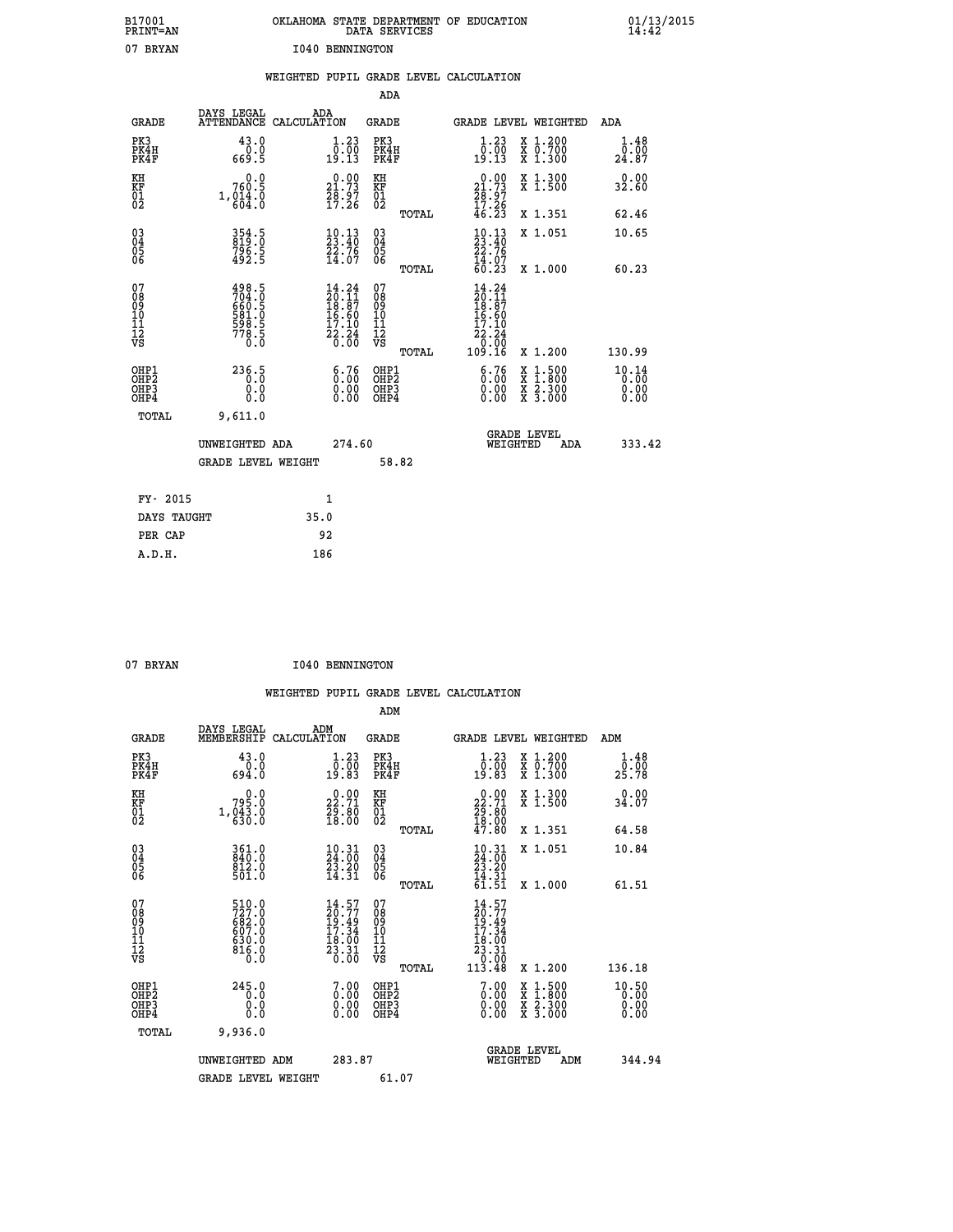| B17001<br>PRINT=AN | OKLAHOMA STATE DEPARTMENT OF EDUCATION<br>DATA SERVICES | 01/13/2015<br>14:42 |
|--------------------|---------------------------------------------------------|---------------------|
| 07<br>BRYAN        | 1048 CALERA                                             |                     |

|  |  | WEIGHTED PUPIL GRADE LEVEL CALCULATION |
|--|--|----------------------------------------|
|  |  |                                        |

|                                                       |                                                                                     |                                                                          | ADA                                       |       |                                                                                      |                                                                                                                                      |                              |
|-------------------------------------------------------|-------------------------------------------------------------------------------------|--------------------------------------------------------------------------|-------------------------------------------|-------|--------------------------------------------------------------------------------------|--------------------------------------------------------------------------------------------------------------------------------------|------------------------------|
| <b>GRADE</b>                                          | DAYS LEGAL                                                                          | ADA<br>ATTENDANCE CALCULATION                                            | GRADE                                     |       | GRADE LEVEL WEIGHTED                                                                 |                                                                                                                                      | ADA                          |
| PK3<br>PK4H<br>PK4F                                   | 41.0<br>$0.0$<br>1,445.0                                                            | $\begin{smallmatrix} 0.93\ 0.00\\ 2.84 \end{smallmatrix}$                | PK3<br>PK4H<br>PK4F                       |       | $0.93$<br>$0.00$<br>32.84                                                            | X 1.200<br>X 0.700<br>X 1.300                                                                                                        | 1.12<br>0.00<br>42.69        |
| KH<br>KF<br>01<br>02                                  | 0.0<br>2,310:5<br>2,685:5<br>2,236:0                                                | $\begin{smallmatrix} 0.00\\ 52.51\\ 61.03\\ 50.82 \end{smallmatrix}$     | KH<br>KF<br>01<br>02                      |       | $\begin{smallmatrix} &0.00\ 52.51\ 61.03\ 50.82\ 111.85\end{smallmatrix}$            | X 1.300<br>X 1.500                                                                                                                   | 0.00<br>78.77                |
|                                                       |                                                                                     |                                                                          |                                           | TOTAL |                                                                                      | X 1.351                                                                                                                              | 151.11                       |
| 03<br>04<br>05<br>06                                  | $\frac{1}{1}, \frac{990}{988}.5$<br>1,711.5<br>2,608.0                              | 45.24<br>$\frac{38.90}{59.27}$                                           | 03<br>04<br>05<br>06                      |       | $45.24\n45.19\n38.90\n59.27\n143.36$                                                 | X 1.051                                                                                                                              | 47.55                        |
|                                                       |                                                                                     |                                                                          |                                           | TOTAL |                                                                                      | X 1.000                                                                                                                              | 143.36                       |
| 07<br>08<br>09<br>11<br>11<br>12<br>VS                | $1,829.0$<br>$2,460.5$<br>$2,460.5$<br>$1,973.0$<br>$1,870.0$<br>$2,123.5$<br>$0.0$ | $41.57$<br>$44.38$<br>$55.92$<br>$44.84$<br>$42.50$<br>$48.26$<br>$0.00$ | 07<br>08<br>09<br>11<br>11<br>12<br>VS    | TOTAL | $41.57$<br>$44.38$<br>$55.92$<br>$42.84$<br>$42.50$<br>$48.26$<br>$0.00$<br>$277.47$ | X 1.200                                                                                                                              | 332.96                       |
| OHP1<br>OH <sub>P</sub> 2<br>OH <sub>P3</sub><br>OHP4 | 0.0<br>0.0<br>0.0                                                                   | 0.00<br>$\begin{smallmatrix} 0.00 \ 0.00 \end{smallmatrix}$              | OHP1<br>OH <sub>P</sub> 2<br>OHP3<br>OHP4 |       | 0.00<br>0.00<br>0.00                                                                 | $\begin{smallmatrix} \mathtt{X} & 1 & 500 \\ \mathtt{X} & 1 & 800 \\ \mathtt{X} & 2 & 300 \\ \mathtt{X} & 3 & 000 \end{smallmatrix}$ | 0.00<br>0.00<br>0.00<br>0.00 |
| TOTAL                                                 | 29,225.0                                                                            |                                                                          |                                           |       |                                                                                      |                                                                                                                                      |                              |
|                                                       | UNWEIGHTED ADA                                                                      | 664.20                                                                   |                                           |       | WEIGHTED                                                                             | <b>GRADE LEVEL</b><br>ADA                                                                                                            | 797.56                       |
|                                                       | GRADE LEVEL WEIGHT                                                                  |                                                                          | 133.36                                    |       |                                                                                      |                                                                                                                                      |                              |
| FY- 2015                                              |                                                                                     | $\mathbf{1}$                                                             |                                           |       |                                                                                      |                                                                                                                                      |                              |
| DAYS TAUGHT                                           |                                                                                     | 44.0                                                                     |                                           |       |                                                                                      |                                                                                                                                      |                              |
| PER CAP                                               |                                                                                     | 37                                                                       |                                           |       |                                                                                      |                                                                                                                                      |                              |
| A.D.H.                                                |                                                                                     | 436                                                                      |                                           |       |                                                                                      |                                                                                                                                      |                              |
|                                                       |                                                                                     |                                                                          |                                           |       |                                                                                      |                                                                                                                                      |                              |

| 07 BRYAN | I048 CALERA |
|----------|-------------|
|          |             |

|                                                    |                                                                                     |                                                                          | ADM                                                 |       |                                                                                                                                                                                                                                                                                |                                                                                                  |                              |  |
|----------------------------------------------------|-------------------------------------------------------------------------------------|--------------------------------------------------------------------------|-----------------------------------------------------|-------|--------------------------------------------------------------------------------------------------------------------------------------------------------------------------------------------------------------------------------------------------------------------------------|--------------------------------------------------------------------------------------------------|------------------------------|--|
| <b>GRADE</b>                                       | DAYS LEGAL<br>MEMBERSHIP                                                            | ADM<br>CALCULATION                                                       | <b>GRADE</b>                                        |       |                                                                                                                                                                                                                                                                                | GRADE LEVEL WEIGHTED                                                                             | ADM                          |  |
| PK3<br>PK4H<br>PK4F                                | 41.0<br>1,517.0                                                                     | $\begin{smallmatrix} 0.93\ 0.00\\ 24.48 \end{smallmatrix}$               | PK3<br>PK4H<br>PK4F                                 |       | $\begin{smallmatrix} 0.93\ 0.00\\ 24.48 \end{smallmatrix}$                                                                                                                                                                                                                     | X 1.200<br>X 0.700<br>X 1.300                                                                    | 1.12<br>0.00<br>44.82        |  |
| KH<br>KF<br>01<br>02                               | 0.0<br>2,406:0<br>2,771:0<br>2,327:0                                                | $\begin{smallmatrix} 0.00\\ 54.68\\ 62.98\\ 52.89 \end{smallmatrix}$     | KH<br>KF<br>01<br>02                                |       | $\begin{smallmatrix}&&0.00\\54.68\\62.98\\52.89\\115.87\end{smallmatrix}$                                                                                                                                                                                                      | X 1.300<br>X 1.500                                                                               | 0.00<br>82.02                |  |
|                                                    |                                                                                     |                                                                          |                                                     | TOTAL |                                                                                                                                                                                                                                                                                | X 1.351                                                                                          | 156.54                       |  |
| $\begin{matrix} 03 \\ 04 \\ 05 \\ 06 \end{matrix}$ | $2,032.0$<br>$2,032.0$<br>$1,777.0$<br>$2,689.0$                                    | $46.18$<br>$46.18$<br>$40.39$<br>$61.11$                                 | $\begin{array}{c} 03 \\ 04 \\ 05 \\ 06 \end{array}$ |       | $\begin{array}{c} 46.07 \\ 46.18 \\ 40.39 \\ 61.11 \\ 147.68 \end{array}$                                                                                                                                                                                                      | X 1.051                                                                                          | 48.42                        |  |
|                                                    |                                                                                     |                                                                          |                                                     | TOTAL |                                                                                                                                                                                                                                                                                | X 1.000                                                                                          | 147.68                       |  |
| 07<br>08<br>09<br>101<br>11<br>12<br>VS            | $1,895.0$<br>$2,632.0$<br>$2,532.0$<br>$2,102.0$<br>$1,968.0$<br>$2,262.0$<br>$0.0$ | $43.07$<br>$46.09$<br>$59.82$<br>$47.77$<br>$44.73$<br>$51.41$<br>$0.00$ | 07<br>08<br>09<br>01<br>11<br>11<br>12<br>VS        |       | $43.07$<br>$46.09$<br>$59.82$<br>$47.73$<br>$44.73$<br>$51.41$<br>$0.00$<br>$292.89$                                                                                                                                                                                           |                                                                                                  |                              |  |
|                                                    |                                                                                     |                                                                          |                                                     | TOTAL |                                                                                                                                                                                                                                                                                | X 1.200                                                                                          | 351.47                       |  |
| OHP1<br>OHP2<br>OH <sub>P3</sub><br>OHP4           | 0.0<br>0.000                                                                        | 0.00<br>$\begin{smallmatrix} 0.00 \ 0.00 \end{smallmatrix}$              | OHP1<br>OHP2<br>OHP3<br>OHP4                        |       | $\begin{smallmatrix} 0.00 & 0.00 & 0.00 & 0.00 & 0.00 & 0.00 & 0.00 & 0.00 & 0.00 & 0.00 & 0.00 & 0.00 & 0.00 & 0.00 & 0.00 & 0.00 & 0.00 & 0.00 & 0.00 & 0.00 & 0.00 & 0.00 & 0.00 & 0.00 & 0.00 & 0.00 & 0.00 & 0.00 & 0.00 & 0.00 & 0.00 & 0.00 & 0.00 & 0.00 & 0.00 & 0.0$ | $\begin{smallmatrix} x & 1 & 500 \\ x & 1 & 800 \\ x & 2 & 300 \\ x & 3 & 000 \end{smallmatrix}$ | 0.00<br>0.00<br>0.00<br>0.00 |  |
| TOTAL                                              | 30,474.0                                                                            |                                                                          |                                                     |       |                                                                                                                                                                                                                                                                                |                                                                                                  |                              |  |
|                                                    | UNWEIGHTED                                                                          | 692.60<br>ADM                                                            |                                                     |       | WEIGHTED                                                                                                                                                                                                                                                                       | <b>GRADE LEVEL</b><br>ADM                                                                        | 832.07                       |  |
|                                                    | <b>GRADE LEVEL WEIGHT</b>                                                           |                                                                          | 139.47                                              |       |                                                                                                                                                                                                                                                                                |                                                                                                  |                              |  |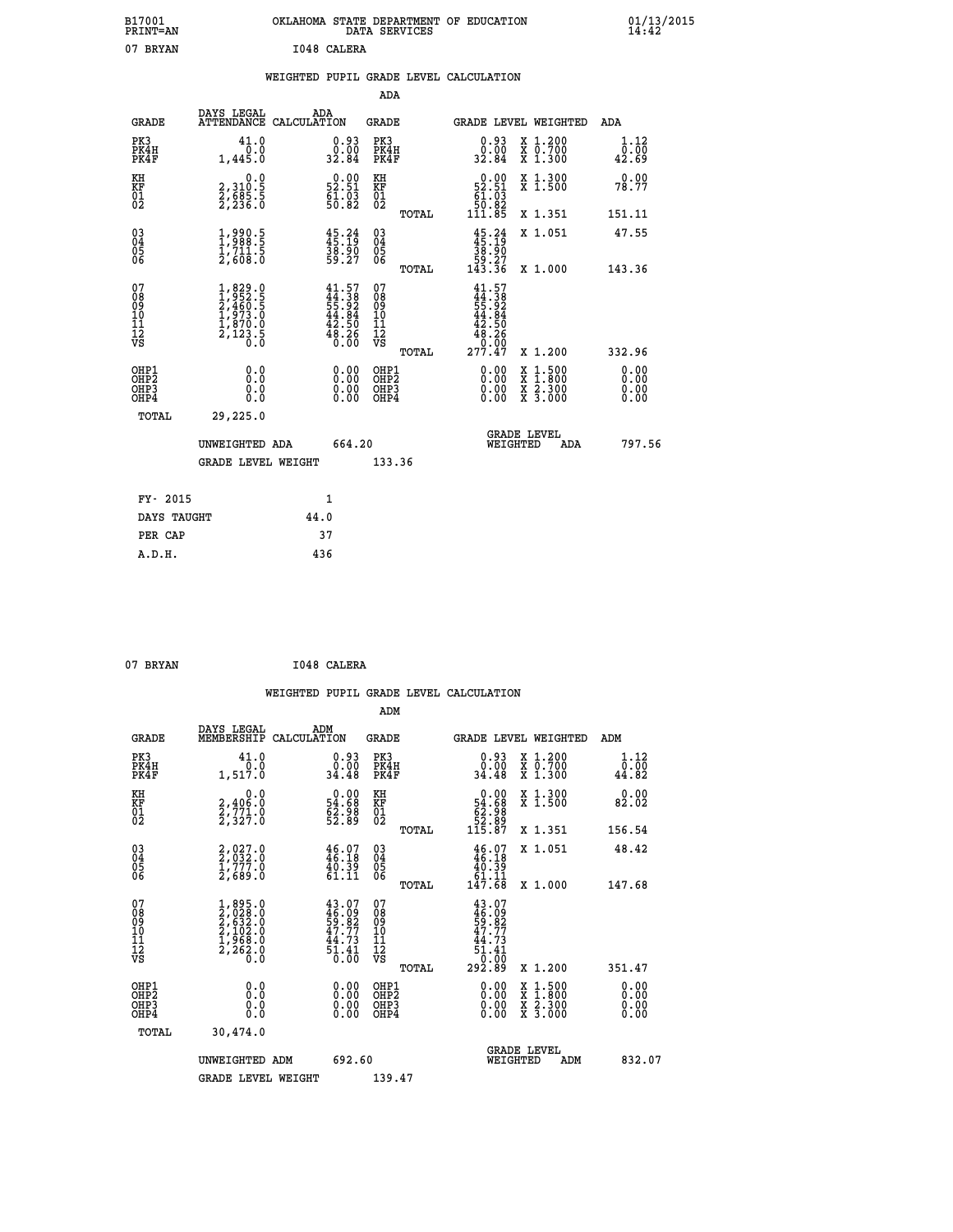| B17001<br><b>PRINT=AN</b> | OKLAHOMA<br>. STATE DEPARTMENT OF EDUCATION<br>DATA SERVICES | 01/13/2015<br>14:42 |
|---------------------------|--------------------------------------------------------------|---------------------|
| 07<br><b>BRYAN</b>        | 1072 DURANT                                                  |                     |

### **WEIGHTED PUPIL GRADE LEVEL CALCULATION**

|                                                                    |                                                                                                                                               |                                                                         | ADA                                            |       |                                                                            |                                                                            |                              |
|--------------------------------------------------------------------|-----------------------------------------------------------------------------------------------------------------------------------------------|-------------------------------------------------------------------------|------------------------------------------------|-------|----------------------------------------------------------------------------|----------------------------------------------------------------------------|------------------------------|
| <b>GRADE</b>                                                       | DAYS LEGAL                                                                                                                                    | ADA<br>ATTENDANCE CALCULATION                                           | <b>GRADE</b>                                   |       |                                                                            | GRADE LEVEL WEIGHTED                                                       | <b>ADA</b>                   |
| PK3<br>PK4H<br>PK4F                                                | 639.0<br>0.0<br>11,206.5                                                                                                                      | 13.60<br>238.44                                                         | PK3<br>PK4H<br>PK4F                            |       | 13.60<br>$\frac{0.00}{238.44}$                                             | X 1.200<br>X 0.700<br>X 1.300                                              | 16.32<br>0.00<br>309.97      |
| KH<br>KF<br>01<br>02                                               | 0.0<br>14,402.0<br>15,666.0<br>12,473.0                                                                                                       | $\begin{smallmatrix} 0.00\\ 306.43\\ 333.32\\ 265.38 \end{smallmatrix}$ | KH<br>KF<br>01<br>02                           |       | 0.00<br>306:43<br>333:32<br>265:38<br>598:70                               | X 1.300<br>X 1.500                                                         | 0.00<br>459.65               |
|                                                                    |                                                                                                                                               |                                                                         |                                                | TOTAL |                                                                            | X 1.351                                                                    | 808.84                       |
| $\begin{smallmatrix} 03 \\[-4pt] 04 \end{smallmatrix}$<br>05<br>ŌĞ | 12,556.5<br>11,762.0<br>10,460.5<br>10,971.0                                                                                                  | 267.16<br>250.26<br>222.56<br>233.43                                    | $\substack{03 \\ 04}$<br>$\substack{05 \\ 06}$ |       | 267.16<br>250.26<br>222.56<br>233.43<br>706.25                             | X 1.051                                                                    | 280.79                       |
|                                                                    |                                                                                                                                               |                                                                         |                                                | TOTAL |                                                                            | X 1.000                                                                    | 706.25                       |
| 07<br>08<br>09<br>11<br>11<br>12<br>VS                             | $\begin{smallmatrix} 12,123\cdot 9\\ 11,268\cdot 5\\ 10,768\cdot 0\\ 10,506\cdot 0\\ 9,622\cdot 5\\ 8,838\cdot 0\\ 0\cdot 0\end{smallmatrix}$ | 257.94<br>239.76<br>229.11<br>223.53<br>204.73<br>188.04<br>0.00        | 07<br>08<br>09<br>11<br>11<br>12<br>VS         |       | 257.94<br>$239.76$<br>$229.11$<br>$223.53$<br>$204.73$<br>$188.04$<br>0.00 |                                                                            |                              |
|                                                                    |                                                                                                                                               |                                                                         |                                                | TOTAL | 1,343.11                                                                   | X 1.200                                                                    | 1,611.73                     |
| OHP1<br>OH <sub>P</sub> 2<br>OHP3<br>OHP4                          | 0.0<br>Ō.Ō<br>0.0<br>107.0                                                                                                                    | 0.00<br>$\frac{0.00}{2.28}$                                             | OHP1<br>OH <sub>P</sub> 2<br>OHP3<br>OHP4      |       | 0.00<br>$\frac{0.00}{2.28}$                                                | $1:500$<br>$1:800$<br>X<br>X<br>$\frac{\ddot{x}}{x}$ $\frac{2.300}{3.000}$ | 0.00<br>0.00<br>0.00<br>6.84 |
| TOTAL                                                              | 163,369.5                                                                                                                                     |                                                                         |                                                |       |                                                                            |                                                                            |                              |
|                                                                    | UNWEIGHTED ADA                                                                                                                                | 3,475.97                                                                |                                                |       |                                                                            | <b>GRADE LEVEL</b><br>WEIGHTED<br>ADA                                      | 4,200.39                     |
|                                                                    | <b>GRADE LEVEL WEIGHT</b>                                                                                                                     |                                                                         | 724.42                                         |       |                                                                            |                                                                            |                              |
| FY- 2015                                                           |                                                                                                                                               | 1                                                                       |                                                |       |                                                                            |                                                                            |                              |
| DAYS TAUGHT                                                        |                                                                                                                                               | 47.0                                                                    |                                                |       |                                                                            |                                                                            |                              |
| PER CAP                                                            |                                                                                                                                               | 33                                                                      |                                                |       |                                                                            |                                                                            |                              |
|                                                                    |                                                                                                                                               |                                                                         |                                                |       |                                                                            |                                                                            |                              |

| 07 BRYAN |  |
|----------|--|
|          |  |
|          |  |

 **A.D.H. 1,918**

**I072 DURANT** 

|                                                       |                                                                                                                                                      |                                                                                                                      | ADM                                                 |                                                                              |                                                                                                  |                              |
|-------------------------------------------------------|------------------------------------------------------------------------------------------------------------------------------------------------------|----------------------------------------------------------------------------------------------------------------------|-----------------------------------------------------|------------------------------------------------------------------------------|--------------------------------------------------------------------------------------------------|------------------------------|
| <b>GRADE</b>                                          | DAYS LEGAL<br>MEMBERSHIP                                                                                                                             | ADM<br>CALCULATION                                                                                                   | <b>GRADE</b>                                        | <b>GRADE LEVEL WEIGHTED</b>                                                  |                                                                                                  | ADM                          |
| PK3<br>PK4H<br>PK4F                                   | 643.0<br>0.0<br>11,805.0                                                                                                                             | 13.68<br>0.00<br>251.17                                                                                              | PK3<br>PK4H<br>PK4F                                 | 13.68<br>0.00.<br>251.17                                                     | X 1.200<br>X 0.700<br>X 1.300                                                                    | 16.42<br>0.00<br>326.52      |
| KH<br>KF<br>01<br>02                                  | 0.0<br>15,141.0<br>16,248.0<br>12,899.0                                                                                                              | $322.15$<br>$345.70$<br>$274.45$                                                                                     | KH<br>KF<br>01<br>02                                | $0.00$<br>$322.15$<br>$345.70$<br>$274.45$<br>$620.15$                       | X 1.300<br>X 1.500                                                                               | 0.00<br>483.23               |
|                                                       |                                                                                                                                                      |                                                                                                                      | TOTAL                                               |                                                                              | X 1.351                                                                                          | 837.82                       |
| 03<br>04<br>05<br>06                                  | 12,881.0<br>12,182.0<br>10,792.0<br>11,486.0                                                                                                         | $\begin{smallmatrix} 274.06\\ 259.19\\ 229.62\\ 244.38 \end{smallmatrix}$                                            | $\begin{array}{c} 03 \\ 04 \\ 05 \\ 06 \end{array}$ | 274.06<br>259.19<br>229.62<br>244.38<br>733.19                               | X 1.051                                                                                          | 288.04                       |
|                                                       |                                                                                                                                                      |                                                                                                                      | TOTAL                                               |                                                                              | X 1.000                                                                                          | 733.19                       |
| 07<br>08<br>09<br>101<br>112<br>VS                    | $\begin{smallmatrix} 12, 612\cdot 0\\ 11, 835\cdot 0\\ 11, 377\cdot 0\\ 11, 169\cdot 0\\ 10, 289\cdot 0\\ 9, 340\cdot 0\\ 0\cdot 0\end{smallmatrix}$ | 268.34<br>251.81<br>242.06<br>$\begin{smallmatrix} 2\bar{3}\bar{7}.\bar{6}4\ 218.91\ 198.72\ 0.00 \end{smallmatrix}$ | 07<br>08<br>09<br>11<br>11<br>12<br>VS<br>TOTAL     | 268.34<br>251.81<br>242.06<br>237.64<br>zī8.91<br>198.72<br>0.00<br>1,417.48 | X 1.200                                                                                          | 1,700.98                     |
| OHP1<br>OH <sub>P</sub> 2<br>OH <sub>P3</sub><br>OHP4 | 0.0<br>0.0<br>107.0                                                                                                                                  | $\begin{smallmatrix} 0.00 \ 0.00 \ 0.00 \ 2.28 \end{smallmatrix}$                                                    | OHP1<br>OHP2<br>OHP3<br>OHP4                        | $\begin{smallmatrix} 0.00\\ 0.00\\ 0.00\\ 2.28 \end{smallmatrix}$            | $\begin{smallmatrix} x & 1 & 500 \\ x & 1 & 800 \\ x & 2 & 300 \\ x & 3 & 000 \end{smallmatrix}$ | 0.00<br>0.00<br>0.00<br>6.84 |
| TOTAL                                                 | 170,806.0                                                                                                                                            |                                                                                                                      |                                                     |                                                                              |                                                                                                  |                              |
|                                                       | UNWEIGHTED ADM                                                                                                                                       | 3,634.16                                                                                                             |                                                     | WEIGHTED                                                                     | <b>GRADE LEVEL</b><br>ADM                                                                        | 4,393.04                     |
|                                                       | <b>GRADE LEVEL WEIGHT</b>                                                                                                                            |                                                                                                                      | 758.88                                              |                                                                              |                                                                                                  |                              |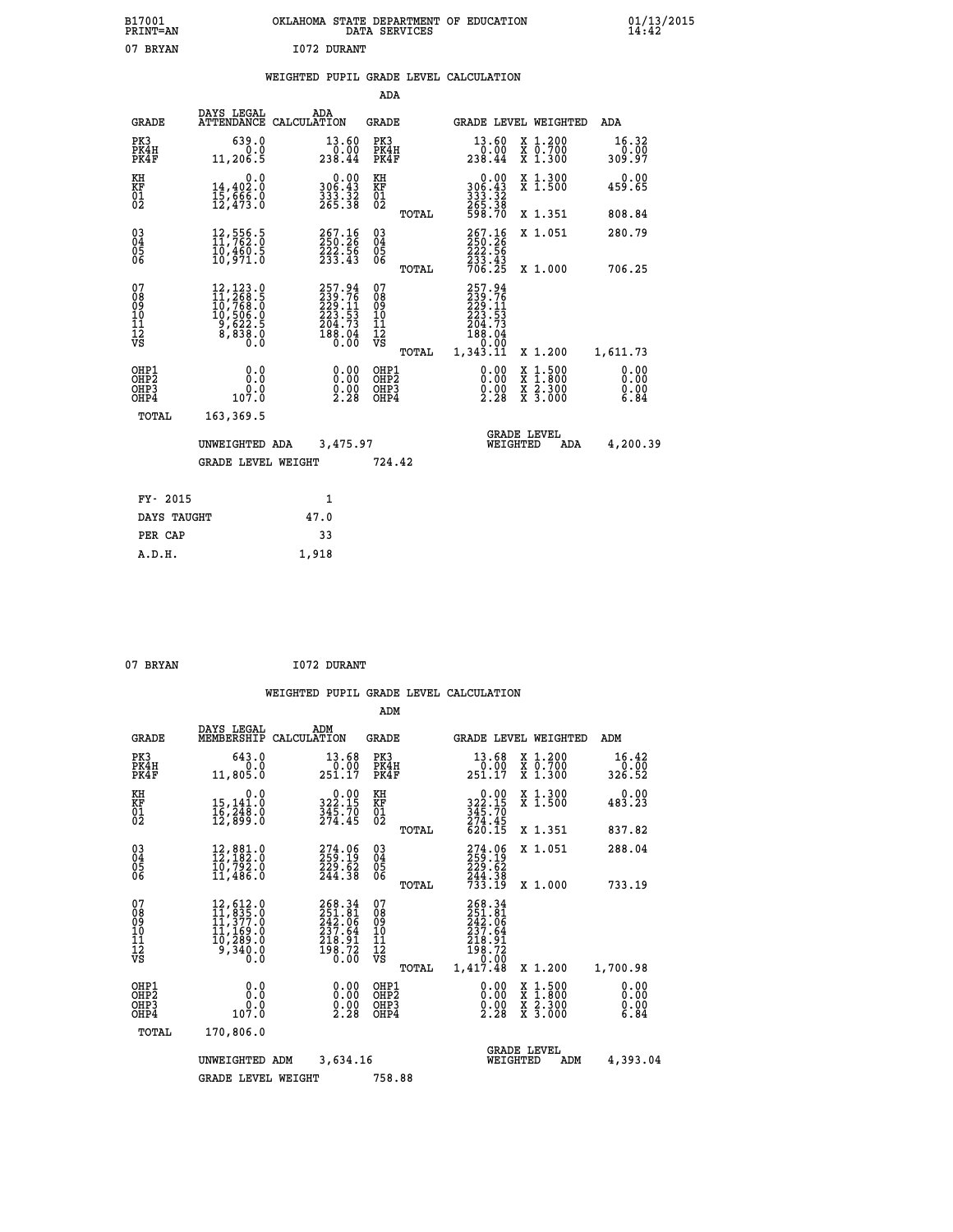| 7001<br>INT=AN | OKLAHOMA STATE DEPARTMENT OF EDUCATION<br>DATA SERVICES |  |
|----------------|---------------------------------------------------------|--|
| <b>BRYAN</b>   | COUNTY TOTALS                                           |  |

 **B17001 OKLAHOMA STATE DEPARTMENT OF EDUCATION 01/13/2015**

|                                                                    |                                                                                           |                    |                                                                             | ADA                                      |       |                                                                                                                       |                                       |                                                                |                               |
|--------------------------------------------------------------------|-------------------------------------------------------------------------------------------|--------------------|-----------------------------------------------------------------------------|------------------------------------------|-------|-----------------------------------------------------------------------------------------------------------------------|---------------------------------------|----------------------------------------------------------------|-------------------------------|
| <b>GRADE</b>                                                       | DAYS LEGAL<br><b>ATTENDANCE</b>                                                           | ADA<br>CALCULATION |                                                                             | <b>GRADE</b>                             |       |                                                                                                                       |                                       | GRADE LEVEL WEIGHTED                                           | ADA                           |
| PK3<br>PK4H<br>PK4F                                                | 2,200.5<br>0.0<br>23,045.0                                                                |                    | 50.93<br>0.00<br>520.36                                                     | PK3<br>PK4H<br>PK4F                      |       | 50.93<br>520.36                                                                                                       | 0.00                                  | X 1.200<br>X 0.700<br>X 1.300                                  | 61.13<br>0.00<br>676.47       |
| KH<br>KF<br>01<br>02                                               | 0.0<br>26,350.0<br>28,879.5<br>23,569.5                                                   |                    | 0.00<br>13.19<br>$551.91$<br>$533.15$                                       | KH<br>KF<br>$\overline{01}$              |       | 592.13<br>651.91<br>533.15<br>1,185.06                                                                                | 0.00                                  | X 1.300<br>X 1.500                                             | 0.00<br>888.22                |
|                                                                    |                                                                                           |                    |                                                                             |                                          | TOTAL |                                                                                                                       |                                       | X 1.351                                                        | 1,601.02                      |
| $\begin{smallmatrix} 03 \\[-4pt] 04 \end{smallmatrix}$<br>Ŏ5<br>06 | 22, 667.0<br>22, 310.5<br>21, 253.0<br>22,023.0                                           |                    | 509.00<br>503.28<br>478.20<br>495.48                                        | $^{03}_{04}$<br>05<br>06                 |       | 509.00<br>503.28<br>478.20<br>495.48<br>1,476.96                                                                      |                                       | X 1.051                                                        | 2,011.93                      |
|                                                                    |                                                                                           |                    |                                                                             |                                          | TOTAL |                                                                                                                       |                                       | X 1.000                                                        | 1,476.96                      |
| 07<br>08<br>09<br>11<br>11<br>12<br>VS                             | $23,475.5$<br>$22,481.0$<br>$23,049.0$<br>$21,707.5$<br>$19,629.5$<br>$19,033.0$<br>$0.0$ |                    | 526.93<br>507.40<br>520.86<br>520.86<br>489.697<br>441.97<br>432.88<br>0.00 | 07<br>08<br>09<br>11<br>11<br>12<br>VS   | TOTAL | 526.93<br>$\begin{smallmatrix} 507.40 \\ 520.86 \\ 489.69 \\ 441.97 \\ 432.88 \\ 0.003 \end{smallmatrix}$<br>2,919.73 |                                       | X 1.200                                                        | 3,503.67                      |
| OHP1<br>OHP2<br>OHP3<br>OHP4                                       | 236.5<br>0.0<br>107.0                                                                     |                    | 6.76<br>$\frac{0.00}{2.28}$                                                 | OHP1<br>OHP <sub>2</sub><br>OHP3<br>OHP4 |       |                                                                                                                       | 6.76<br>X<br>X<br>$\frac{0.00}{2.28}$ | $1:500$<br>1:800<br>$\frac{\ddot{x}}{x}$ $\frac{2.300}{3.000}$ | 10.14<br>0.00<br>0.00<br>6.84 |
| TOTAL                                                              | 322,017.0                                                                                 |                    |                                                                             |                                          |       |                                                                                                                       |                                       |                                                                |                               |
|                                                                    | UNWEIGHTED ADA                                                                            |                    | 7,263.21                                                                    |                                          |       |                                                                                                                       | <b>GRADE LEVEL</b><br>WEIGHTED        | ADA                                                            | 8,759.42                      |
|                                                                    | <b>GRADE LEVEL WEIGHT</b>                                                                 |                    |                                                                             | 1,496.21                                 |       |                                                                                                                       |                                       |                                                                |                               |
|                                                                    |                                                                                           |                    |                                                                             |                                          |       |                                                                                                                       |                                       |                                                                |                               |
| FY- 2015                                                           |                                                                                           |                    | 1                                                                           |                                          |       |                                                                                                                       |                                       |                                                                |                               |
| DAYS TAUGHT                                                        |                                                                                           | 343.0              |                                                                             |                                          |       |                                                                                                                       |                                       |                                                                |                               |

| DAYS TAUGHT | 343.0 |
|-------------|-------|
| PER CAP     | 507   |
| A.D.H.      | 4,958 |
|             |       |

 **B17001<br>PRINT=AN** 

 **BRYAN COUNTY TOTALS**

|                                           |                                                                      |                                                                         | ADM                                              |                                                                              |                                                                                                  |                               |
|-------------------------------------------|----------------------------------------------------------------------|-------------------------------------------------------------------------|--------------------------------------------------|------------------------------------------------------------------------------|--------------------------------------------------------------------------------------------------|-------------------------------|
| <b>GRADE</b>                              | DAYS LEGAL<br>MEMBERSHIP                                             | ADM<br>CALCULATION                                                      | <b>GRADE</b>                                     | <b>GRADE LEVEL WEIGHTED</b>                                                  |                                                                                                  | ADM                           |
| PK3<br>PK4H<br>PK4F                       | 2,291.0<br>0.0<br>24,137.0                                           | 53.01<br>0.00<br>544.97                                                 | PK3<br>PK4H<br>PK4F                              | 53.01<br>0.00<br>544.97                                                      | X 1.200<br>X 0.700<br>$X$ 1.300                                                                  | 61.13<br>0.00<br>708.47       |
| KH<br>KF<br>01<br>02                      | 0.0<br>27,702:0<br>29,972:0<br>24,380:0                              | $\begin{smallmatrix} &0.00\\ 622.85\\ 676.79\\ 551.65\end{smallmatrix}$ | KH<br>KF<br>01<br>02                             | 0.00<br>622.85<br>676.79<br>551.65<br>1,228.44                               | X 1.300<br>X 1.500                                                                               | 0.00<br>934.29                |
|                                           |                                                                      |                                                                         | TOTAL                                            |                                                                              | X 1.351                                                                                          | 1,659.61                      |
| 03<br>04<br>05<br>06                      | 23,351.0<br>23,098.0<br>22,010.0<br>22,889.0                         | 524.75<br>521.14<br>495.20<br>514.88                                    | $\substack{03 \\ 04}$<br>0500                    | 524.75<br>521.14<br>495.20                                                   | X 1.051                                                                                          | 551.52                        |
|                                           |                                                                      |                                                                         | TOTAL                                            | 514.00<br>1,531.22                                                           | X 1.000                                                                                          | 1,531.22                      |
| 07<br>08<br>09<br>11<br>11<br>12<br>VS    | 24,368.0<br>23,486.0<br>24,315.0<br>22,880.0<br>20,736.0<br>20,076.0 | 546.79<br>529.97<br>549.46<br>515.92<br>466.69<br>456.31<br>0.00        | 07<br>08<br>09<br>101<br>11<br>12<br>VS<br>TOTAL | 546.79<br>529:97<br>549:46<br>515:92<br>466.69<br>456.31<br>0.00<br>3,065.14 | X 1.200                                                                                          | 3,678.18                      |
| OHP1<br>OH <sub>P</sub> 2<br>OHP3<br>OHP4 | 245.0<br>0.0<br>0.0<br>107.0                                         | $\begin{smallmatrix} 7.00 \ 0.00 \ 0.00 \end{smallmatrix}$<br>2.28      | OHP1<br>OHP2<br>OHP3<br>OHP4                     | 7.00<br>$\overset{0.00}{\substack{0.00}{}}\,\overset{0.00}{\phantom{}}\,\,$  | $\begin{smallmatrix} x & 1 & 500 \\ x & 1 & 800 \\ x & 2 & 300 \\ x & 3 & 000 \end{smallmatrix}$ | 10.50<br>0.00<br>0.00<br>6.84 |
| TOTAL                                     | 336,043.0                                                            |                                                                         |                                                  |                                                                              |                                                                                                  |                               |
|                                           | UNWEIGHTED ADM                                                       | 7,579.66                                                                |                                                  | WEIGHTED                                                                     | <b>GRADE LEVEL</b><br>ADM                                                                        | 9,144.26                      |
|                                           | <b>GRADE LEVEL WEIGHT</b>                                            |                                                                         | 1,564.60                                         |                                                                              |                                                                                                  |                               |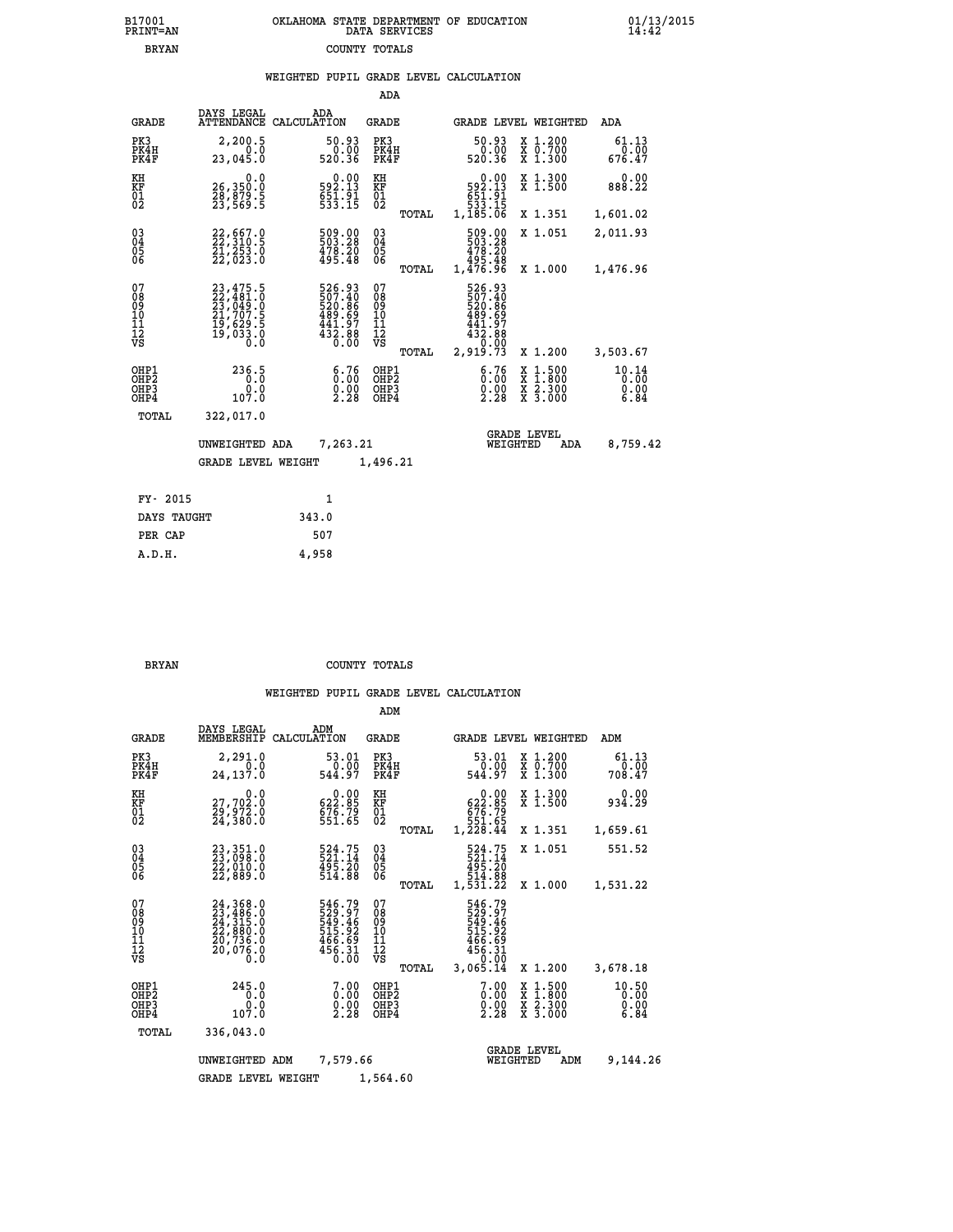| B17001          | OKLAHOMA STATE DEPARTMENT OF EDUCATION |
|-----------------|----------------------------------------|
| <b>PRINT=AN</b> | DATA SERVICES                          |
| 08 CADDO        | I011 HYDRO-EAKLY                       |

 **B17001 OKLAHOMA STATE DEPARTMENT OF EDUCATION 01/13/2015**

|  |  | WEIGHTED PUPIL GRADE LEVEL CALCULATION |  |
|--|--|----------------------------------------|--|
|  |  |                                        |  |

| <b>GRADE</b>                             | DAYS LEGAL                                                                                                                              | ADA<br>ATTENDANCE CALCULATION                                                                | <b>GRADE</b>                             |       | GRADE LEVEL WEIGHTED                                                                             |                                                                                                                                           |     | <b>ADA</b>                   |
|------------------------------------------|-----------------------------------------------------------------------------------------------------------------------------------------|----------------------------------------------------------------------------------------------|------------------------------------------|-------|--------------------------------------------------------------------------------------------------|-------------------------------------------------------------------------------------------------------------------------------------------|-----|------------------------------|
| PK3<br>PK4H<br>PK4F                      | 0.0<br>0.0<br>1,295.0                                                                                                                   | $\begin{smallmatrix} 0.00\\ 0.00\\ 31.59 \end{smallmatrix}$                                  | PK3<br>PK4H<br>PK4F                      |       | 0.00<br>ŏ:ŏŏ<br>31.59                                                                            | X 1.200<br>X 0.700<br>X 1.300                                                                                                             |     | 0.00<br>0.00<br>41.07        |
| KH<br>KF<br>01<br>02                     | 0.0<br>$\frac{1}{1}, \frac{297}{319}$ .0<br>1,480.0                                                                                     | $\begin{smallmatrix} 0.00\\ 31.63\\ 32.17\\ 36.10 \end{smallmatrix}$                         | KH<br>KF<br>01<br>02                     |       | $0.00$<br>$31.63$<br>$32.17$<br>$36.10$<br>$68.27$                                               | X 1.300<br>X 1.500                                                                                                                        |     | 0.00<br>47.45                |
|                                          |                                                                                                                                         |                                                                                              |                                          | TOTAL |                                                                                                  | X 1.351                                                                                                                                   |     | 92.23                        |
| 030404<br>06                             | $1, 193.5$<br>$1, 383.0$<br>$1, 367.0$<br>$1, 363.5$                                                                                    | 29.11<br>25.32<br>33.34<br>33.26                                                             | $\substack{03 \\ 04}$<br>05<br>06        |       | $29.11$<br>$25.32$<br>$33.34$<br>$33.26$<br>$91.92$                                              | X 1.051                                                                                                                                   |     | 30.59                        |
|                                          |                                                                                                                                         |                                                                                              |                                          | TOTAL |                                                                                                  | X 1.000                                                                                                                                   |     | 91.92                        |
| 07<br>08<br>09<br>11<br>11<br>12<br>VS   | $\begin{smallmatrix} 1,122\cdot 0\\ 1,039\cdot 0\\ 942\cdot 5\\ 1,112\cdot 0\\ 1,358\cdot 5\\ 1,110\cdot 5\\ 0\cdot 0\end{smallmatrix}$ | $\begin{smallmatrix} 27.37\\ 25.34\\ 22.99\\ 27.12\\ 33.13\\ 27.09\\ 0.00 \end{smallmatrix}$ | 07<br>08<br>09<br>101<br>11<br>12<br>VS  |       | $\begin{smallmatrix} 27.37\ 25.34\ 22.39\ 27.12\ 33.13\ 27.09\ 0.000\ 163.04\ \end{smallmatrix}$ |                                                                                                                                           |     |                              |
|                                          |                                                                                                                                         |                                                                                              |                                          | TOTAL |                                                                                                  | X 1.200                                                                                                                                   |     | 195.65                       |
| OHP1<br>OHP <sub>2</sub><br>OHP3<br>OHP4 | 0.0<br>0.0<br>Ŏ.Ŏ                                                                                                                       | 0.00<br>0.00<br>0.00                                                                         | OHP1<br>OHP <sub>2</sub><br>OHP3<br>OHP4 |       | 0.00<br>0.00                                                                                     | $\begin{smallmatrix} \mathtt{X} & 1\cdot500\\ \mathtt{X} & 1\cdot800\\ \mathtt{X} & 2\cdot300\\ \mathtt{X} & 3\cdot000 \end{smallmatrix}$ |     | 0.00<br>0.00<br>0.00<br>0.00 |
| TOTAL                                    | 17,037.5                                                                                                                                |                                                                                              |                                          |       |                                                                                                  |                                                                                                                                           |     |                              |
|                                          | UNWEIGHTED ADA                                                                                                                          | 415.56                                                                                       |                                          |       | WEIGHTED                                                                                         | <b>GRADE LEVEL</b>                                                                                                                        | ADA | 498.91                       |
|                                          | GRADE LEVEL WEIGHT                                                                                                                      |                                                                                              | 83.35                                    |       |                                                                                                  |                                                                                                                                           |     |                              |
| FY- 2015                                 |                                                                                                                                         | $\mathbf{1}$                                                                                 |                                          |       |                                                                                                  |                                                                                                                                           |     |                              |
| DAYS TAUGHT                              |                                                                                                                                         | 41.0                                                                                         |                                          |       |                                                                                                  |                                                                                                                                           |     |                              |
| PER CAP                                  |                                                                                                                                         | 90                                                                                           |                                          |       |                                                                                                  |                                                                                                                                           |     |                              |
| A.D.H.                                   |                                                                                                                                         | 249                                                                                          |                                          |       |                                                                                                  |                                                                                                                                           |     |                              |

| 08 CADDO | I011 HYDRO-EAKLY |
|----------|------------------|
|          |                  |

 **ADM**

 **B17001<br>PRINT=AN** 

 **ADA**

| <b>GRADE</b>                                       | DAYS LEGAL<br>MEMBERSHIP                                               | ADM<br>CALCULATION                                                                                          | <b>GRADE</b>                                       |                                                                                   | GRADE LEVEL WEIGHTED                     | ADM                   |
|----------------------------------------------------|------------------------------------------------------------------------|-------------------------------------------------------------------------------------------------------------|----------------------------------------------------|-----------------------------------------------------------------------------------|------------------------------------------|-----------------------|
| PK3<br>PK4H<br>PK4F                                | 0.0<br>Ō.Ō<br>1,353.0                                                  | 0.00<br>33.00                                                                                               | PK3<br>PK4H<br>PK4F                                | 0.0000<br>33.00                                                                   | X 1.200<br>X 0.700<br>$X$ 1.300          | 0.00<br>0.00<br>42.90 |
| KH<br>KF<br>01<br>02                               | 0.0<br>1, 353:0<br>1, 362:0<br>1, 544:0                                | $\begin{smallmatrix} 0.00\\ 33.00\\ 33.22\\ 37.66 \end{smallmatrix}$                                        | KH<br>KF<br>01<br>02                               | $\begin{array}{r} 0.00 \\ 33.00 \\ 33.22 \\ 37.66 \\ 70.88 \end{array}$           | X 1.300<br>X 1.500                       | 0.00<br>49.50         |
|                                                    |                                                                        |                                                                                                             | TOTAL                                              |                                                                                   | X 1.351                                  | 95.76                 |
| $\begin{matrix} 03 \\ 04 \\ 05 \\ 06 \end{matrix}$ | $1,220.0$<br>$1,066.0$<br>$1,407.0$<br>$1,394.0$                       | $\begin{smallmatrix} 29.76\\ 26.00\\ 34.32\\ 34.00 \end{smallmatrix}$                                       | $\begin{matrix} 03 \\ 04 \\ 05 \\ 06 \end{matrix}$ | 29.76<br>26.00<br>34.32<br>34.00<br>94.32                                         | X 1.051                                  | 31.28                 |
|                                                    |                                                                        |                                                                                                             | TOTAL                                              |                                                                                   | X 1.000                                  | 94.32                 |
| 07<br>08<br>09<br>101<br>11<br>12<br>VS            | $1,144.0$<br>$1,066.0$<br>$984.0$<br>$1,169.0$<br>$1,402.0$<br>1,166.8 | $\begin{smallmatrix} 27.90 \\ 26.00 \\ 24.00 \\ 28.51 \\ 34.20 \\ 28.44 \\ 28.44 \\ 0.00 \end{smallmatrix}$ | 07<br>08<br>09<br>101<br>11<br>12<br>VS<br>TOTAL   | 27.90<br>$26.000$<br>$28.51$<br>$34.20$<br>$34.20$<br>$28.44$<br>$0.00$<br>169.05 | X 1.200                                  | 202.86                |
| OHP1<br>OHP2<br>OH <sub>P3</sub><br>OHP4           | 0.0<br>0.0<br>Ō.Ō                                                      | $0.00$<br>$0.00$<br>0.00                                                                                    | OHP1<br>OHP2<br>OHP3<br>OHP4                       |                                                                                   | X 1:500<br>X 1:800<br>X 2:300<br>X 3:000 | 0.00<br>0.00<br>0.00  |
| TOTAL                                              | 17,630.0                                                               |                                                                                                             |                                                    |                                                                                   |                                          |                       |
|                                                    | UNWEIGHTED ADM                                                         | 430.01                                                                                                      |                                                    | WEIGHTED                                                                          | <b>GRADE LEVEL</b><br>ADM                | 516.62                |
|                                                    | <b>GRADE LEVEL WEIGHT</b>                                              |                                                                                                             | 86.61                                              |                                                                                   |                                          |                       |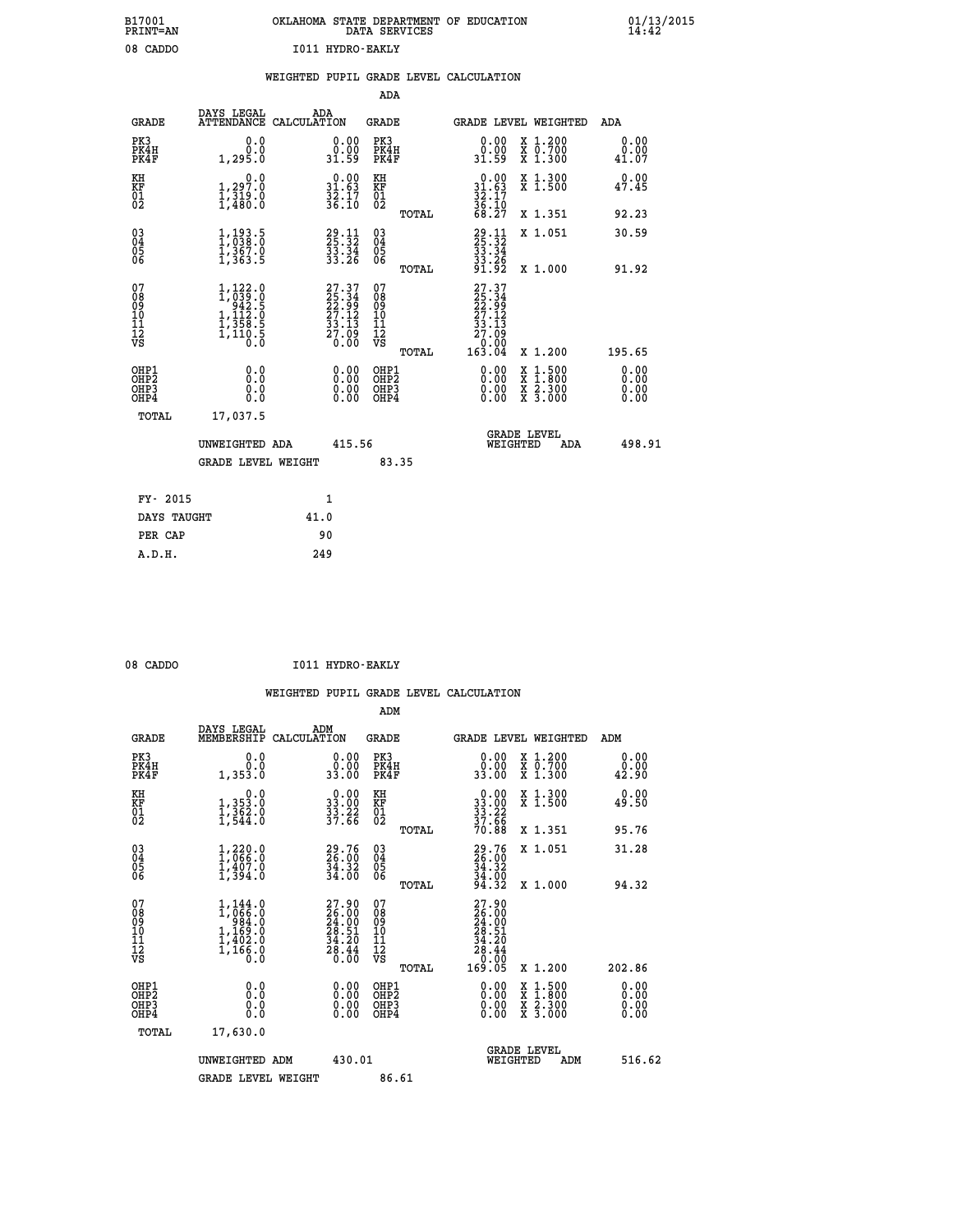# **B17001 OKLAHOMA STATE DEPARTMENT OF EDUCATION 01/13/2015 PRINT=AN DATA SERVICES 14:42** 08 CADDO **I012 LOOKEBA SICKLES**

### **WEIGHTED PUPIL GRADE LEVEL CALCULATION**

|                                                                    |                                                                                                     |                                                                      | ADA                                                 |       |                                                                                      |                                                                                                                                           |                               |
|--------------------------------------------------------------------|-----------------------------------------------------------------------------------------------------|----------------------------------------------------------------------|-----------------------------------------------------|-------|--------------------------------------------------------------------------------------|-------------------------------------------------------------------------------------------------------------------------------------------|-------------------------------|
| <b>GRADE</b>                                                       | DAYS LEGAL                                                                                          | ADA<br>ATTENDANCE CALCULATION                                        | <b>GRADE</b>                                        |       |                                                                                      | GRADE LEVEL WEIGHTED                                                                                                                      | ADA                           |
| PK3<br>PK4H<br>PK4F                                                | 0.0<br>703.0                                                                                        | 0.00<br>14.96                                                        | PK3<br>PK4H<br>PK4F                                 |       | 0.00<br>ā: Šō<br>14:96                                                               | X 1.200<br>X 0.700<br>X 1.300                                                                                                             | 0.00<br>0.00<br>19.45         |
| KH<br>KF<br>01<br>02                                               | 0.0<br>$1,118.5$<br>$1,100.0$<br>$668.5$                                                            | $\begin{smallmatrix} 0.00\\ 23.80\\ 23.40\\ 14.22 \end{smallmatrix}$ | KH<br>KF<br>01<br>02                                |       | $\begin{smallmatrix} 0.00\\ 23.80\\ 23.40\\ 24.22\\ 14.22\\ 37.62 \end{smallmatrix}$ | X 1.300<br>X 1.500                                                                                                                        | 0.00<br>35.70                 |
|                                                                    |                                                                                                     |                                                                      |                                                     | TOTAL |                                                                                      | X 1.351                                                                                                                                   | 50.82                         |
| $\begin{smallmatrix} 03 \\[-4pt] 04 \end{smallmatrix}$<br>Ŏ5<br>06 | $783.5$<br>$723.5$<br>$868.5$<br>$1,137.0$                                                          | $\begin{smallmatrix} 16.67\ 15.39\ 18.48\ 24.19 \end{smallmatrix}$   | $\begin{array}{c} 03 \\ 04 \\ 05 \\ 06 \end{array}$ |       | $16.57$<br>$15.39$<br>$18.48$<br>$24.19$<br>$58.06$                                  | X 1.051                                                                                                                                   | 17.52                         |
|                                                                    |                                                                                                     |                                                                      |                                                     | TOTAL |                                                                                      | X 1.000                                                                                                                                   | 58.06                         |
| 07<br>08<br>09<br>101<br>11<br>12<br>VS                            | $\begin{smallmatrix} & 685.5\\ 839.0\\ 1,007.5\\ 1,259.5\\ 1,271.5\\ 533.5\\ 0.0 \end{smallmatrix}$ | $14.59$<br>$21.44$<br>$26.80$<br>$22.80$<br>$11.35$<br>$0.00$        | 07<br>08<br>09<br>101<br>11<br>12<br>VS             |       | 14.59<br>17.85<br>21.44<br>26.80<br>22.80<br>11.35<br>0.00                           |                                                                                                                                           |                               |
|                                                                    |                                                                                                     |                                                                      |                                                     | TOTAL | 114.83                                                                               | X 1.200                                                                                                                                   | 137.80                        |
| OHP1<br>OHP <sub>2</sub><br>OH <sub>P3</sub><br>OHP4               | 0.0<br>0.0<br>$0.\overline{0}$                                                                      | 0.00<br>$\begin{smallmatrix} 0.00 \ 0.00 \end{smallmatrix}$          | OHP1<br>OHP <sub>2</sub><br>OHP <sub>3</sub>        |       | 0.00<br>0.00                                                                         | $\begin{smallmatrix} \mathtt{X} & 1\cdot500\\ \mathtt{X} & 1\cdot800\\ \mathtt{X} & 2\cdot300\\ \mathtt{X} & 3\cdot000 \end{smallmatrix}$ | 0.00<br>Ō. ŌŌ<br>0.00<br>0.00 |
| TOTAL                                                              | 12,499.0                                                                                            |                                                                      |                                                     |       |                                                                                      |                                                                                                                                           |                               |
|                                                                    | UNWEIGHTED ADA                                                                                      | 265.94                                                               |                                                     |       |                                                                                      | <b>GRADE LEVEL</b><br>WEIGHTED<br>ADA                                                                                                     | 319.35                        |
|                                                                    | <b>GRADE LEVEL WEIGHT</b>                                                                           |                                                                      |                                                     | 53.41 |                                                                                      |                                                                                                                                           |                               |
| FY- 2015                                                           |                                                                                                     | 1                                                                    |                                                     |       |                                                                                      |                                                                                                                                           |                               |
| DAYS TAUGHT                                                        |                                                                                                     | 47.0                                                                 |                                                     |       |                                                                                      |                                                                                                                                           |                               |
| PER CAP                                                            |                                                                                                     | 84                                                                   |                                                     |       |                                                                                      |                                                                                                                                           |                               |

 **A.D.H. 221**

08 CADDO **I012 LOOKEBA SICKLES** 

|                                                      |                                                                                                         |                                                                                                    | ADM                                    |                                                                                                                                             |                                          |                              |
|------------------------------------------------------|---------------------------------------------------------------------------------------------------------|----------------------------------------------------------------------------------------------------|----------------------------------------|---------------------------------------------------------------------------------------------------------------------------------------------|------------------------------------------|------------------------------|
| <b>GRADE</b>                                         | DAYS LEGAL<br>MEMBERSHIP                                                                                | ADM<br>CALCULATION                                                                                 | <b>GRADE</b>                           |                                                                                                                                             | <b>GRADE LEVEL WEIGHTED</b>              | ADM                          |
| PK3<br>PK4H<br>PK4F                                  | 0.0<br>$\begin{smallmatrix} &0.0\\ 712.0\end{smallmatrix}$                                              | $\begin{smallmatrix} 0.00\\ 0.00\\ 15.15 \end{smallmatrix}$                                        | PK3<br>PK4H<br>PK4F                    | $\begin{smallmatrix} 0.00\\ 0.00\\ 15.15 \end{smallmatrix}$                                                                                 | X 1.200<br>X 0.700<br>X 1.300            | 0.00<br>0.00<br>19.70        |
| KH<br>KF<br>01<br>02                                 | 0.0<br>$1,153.0$<br>$1,136.0$<br>$706.0$                                                                | $24.53$<br>$24.53$<br>$24.17$<br>$15.02$                                                           | KH<br>KF<br>01<br>02                   | $\begin{smallmatrix} 0.00\\24.53\\24.17\\25.02\\39.19 \end{smallmatrix}$                                                                    | X 1.300<br>X 1.500                       | 0.00<br>36.80                |
|                                                      |                                                                                                         |                                                                                                    | TOTAL                                  |                                                                                                                                             | X 1.351                                  | 52.95                        |
| 03<br>04<br>05<br>06                                 | 799.0<br>746.0<br>ة.ڏةؤ<br>1,168.0                                                                      | $17.00$<br>$15.87$<br>$\frac{15.21}{24.85}$                                                        | 03<br>04<br>05<br>06                   | $17.00$<br>$15.87$<br>$19.21$<br>$24.85$<br>$59.93$                                                                                         | X 1.051                                  | 17.87                        |
|                                                      |                                                                                                         |                                                                                                    | TOTAL                                  |                                                                                                                                             | X 1.000                                  | 59.93                        |
| 07<br>08<br>09<br>101<br>112<br>VS                   | $\begin{smallmatrix} & 696.0\\ & 846.0\\ 1,033.0\\ 1,289.0\\ 1,102.0\\ & 551.0\\ 0.0 \end{smallmatrix}$ | $\begin{smallmatrix} 14.81 \\ 18.00 \\ 21.96 \\ 27.43 \\ 23.45 \\ 11.72 \\ 0.00 \end{smallmatrix}$ | 07<br>08<br>09<br>11<br>11<br>12<br>VS | $\begin{array}{r} 14\cdot 81 \\ 18\cdot 00 \\ 21\cdot 96 \\ 27\cdot 43 \\ 23\cdot 45 \\ 11\cdot 72 \\ 0\cdot 00 \\ 117\cdot 37 \end{array}$ |                                          |                              |
|                                                      |                                                                                                         |                                                                                                    | TOTAL                                  |                                                                                                                                             | X 1.200                                  | 140.84                       |
| OHP1<br>OHP2<br>OH <sub>P3</sub><br>OH <sub>P4</sub> | 0.0<br>0.000                                                                                            |                                                                                                    | OHP1<br>OHP2<br>OHP <sub>3</sub>       | $0.00$<br>$0.00$<br>0.00                                                                                                                    | X 1:500<br>X 1:800<br>X 2:300<br>X 3:000 | 0.00<br>0.00<br>0.00<br>0.00 |
| TOTAL                                                | 12,839.0                                                                                                |                                                                                                    |                                        |                                                                                                                                             |                                          |                              |
|                                                      | UNWEIGHTED ADM                                                                                          | 273.17                                                                                             |                                        |                                                                                                                                             | GRADE LEVEL<br>WEIGHTED<br>ADM           | 328.09                       |
|                                                      | <b>GRADE LEVEL WEIGHT</b>                                                                               |                                                                                                    | 54.92                                  |                                                                                                                                             |                                          |                              |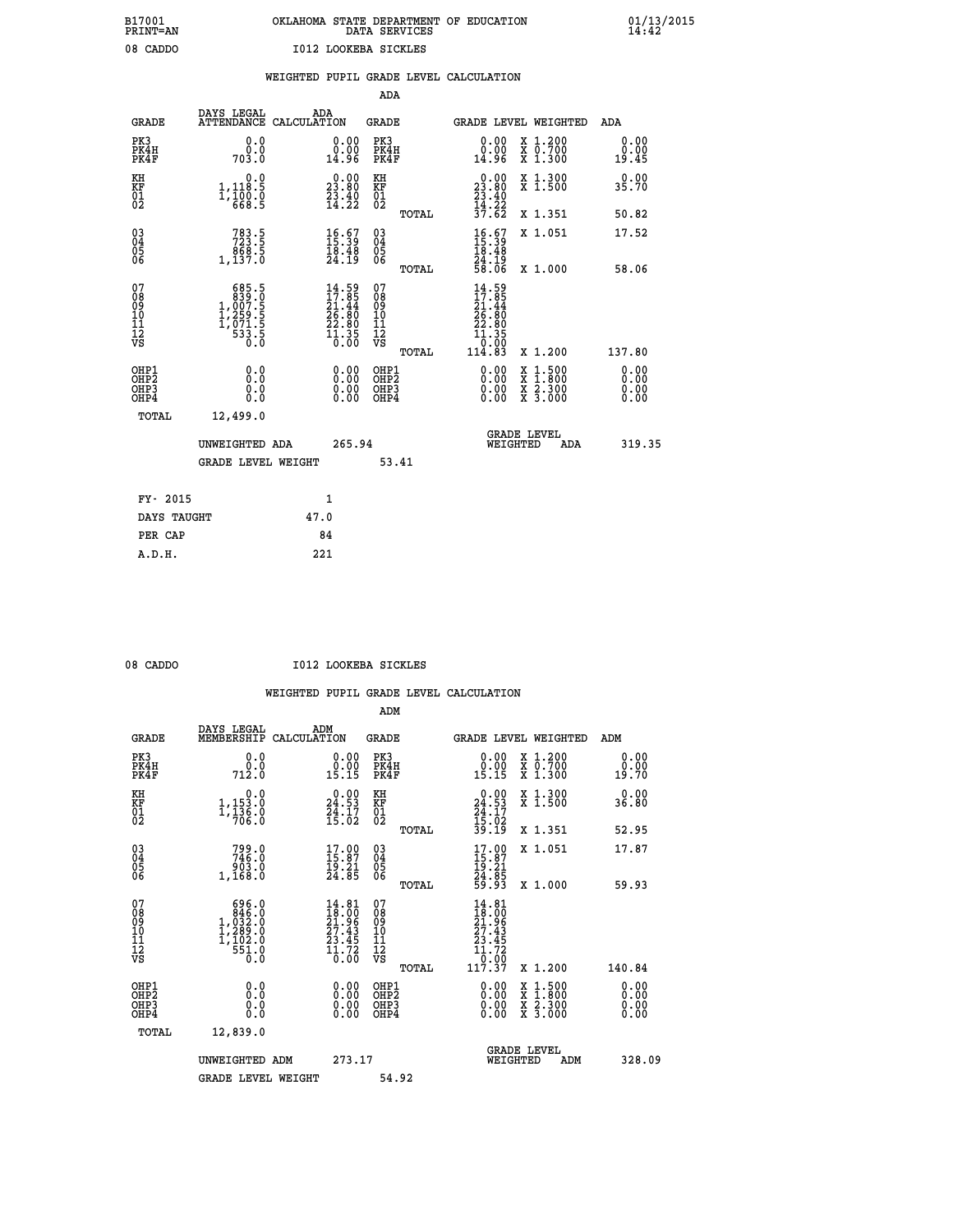| B17001<br><b>PRINT=AN</b>                          |                                                                                                               | OKLAHOMA STATE DEPARTMENT OF EDUCATION                                       | DATA SERVICES                                   |                                                                                  |                                                                                                  | 01/13/2015<br>14:42    |  |
|----------------------------------------------------|---------------------------------------------------------------------------------------------------------------|------------------------------------------------------------------------------|-------------------------------------------------|----------------------------------------------------------------------------------|--------------------------------------------------------------------------------------------------|------------------------|--|
| 08 CADDO                                           |                                                                                                               | I020 ANADARKO                                                                |                                                 |                                                                                  |                                                                                                  |                        |  |
|                                                    |                                                                                                               | WEIGHTED PUPIL GRADE LEVEL CALCULATION                                       |                                                 |                                                                                  |                                                                                                  |                        |  |
|                                                    |                                                                                                               |                                                                              | ADA                                             |                                                                                  |                                                                                                  |                        |  |
| <b>GRADE</b>                                       | DAYS LEGAL<br>ATTENDANCE CALCULATION                                                                          | ADA                                                                          | GRADE                                           | GRADE LEVEL WEIGHTED                                                             |                                                                                                  | ADA                    |  |
| PK3<br>PK4H<br>PK4F                                | 86.0<br>0.0<br>5,311.5                                                                                        | 1.87<br>$\frac{0.00}{115.47}$                                                | PK3<br>PK4H<br>PK4F                             | $\begin{smallmatrix} 1.87\ 0.00\ 115.47 \end{smallmatrix}$                       | X 1.200<br>X 0.700<br>X 1.300                                                                    | 2.24<br>0.00<br>150.11 |  |
| KH<br>KF<br>01<br>02                               | 0.0<br>6,356:0<br>7,736:5<br>6,561:5                                                                          | $\begin{smallmatrix}&&0.00\\138.17\\168.18\\142.64\end{smallmatrix}$         | KH<br>KF<br>$^{01}_{02}$                        | 0.00<br>$138.17$<br>$168.18$<br>$142.64$                                         | X 1.300<br>X 1.500                                                                               | 0.00<br>207.26         |  |
|                                                    |                                                                                                               |                                                                              | TOTAL                                           | 310.82                                                                           | X 1.351                                                                                          | 419.92                 |  |
| $\begin{matrix} 03 \\ 04 \\ 05 \\ 06 \end{matrix}$ | 7,283.5<br>5,697.0<br>5,640.0<br>6,365.0                                                                      | 158.34<br>123.85<br>$\frac{1}{2}\frac{2}{3}\cdot\frac{6}{3}\cdot\frac{1}{2}$ | 030404<br>ŌĞ                                    | $158.34$<br>$123.85$<br>122.61<br>138.37                                         | X 1.051                                                                                          | 166.42                 |  |
| 07                                                 |                                                                                                               |                                                                              | TOTAL                                           | 384.83                                                                           | X 1.000                                                                                          | 384.83                 |  |
| 08<br>09<br>10<br>11<br>12<br>VS                   | $6,762.5$<br>$5,194.0$<br>$5,812.0$<br>$5,307.5$<br>$4,619.5$<br>$4,701.5$<br>$\overline{0}$ . $\overline{0}$ | $147.01$<br>$112.91$<br>$126.46$<br>$115.86$<br>101.06<br>1ŏ5.Ŏ9<br>0.00     | 07<br>08<br>09<br>10<br>11<br>12<br>VS<br>TOTAL | $147.01$<br>$112.91$<br>$126.46$<br>115.86<br>101.06<br>105.09<br>0.00<br>708.39 | X 1.200                                                                                          | 850.07                 |  |
| OHP1<br>OHP2                                       | 0.0                                                                                                           |                                                                              | OHP1                                            |                                                                                  |                                                                                                  | 0.00                   |  |
| OHP3<br>OHP4                                       | 0.0<br>0.0<br>0.0                                                                                             | 0.00<br>0.00<br>0.00                                                         | OHP <sub>2</sub><br>OHP3<br>OHP4                | 0.00<br>0.00<br>0.00                                                             | $\begin{smallmatrix} x & 1 & 500 \\ x & 1 & 800 \\ x & 2 & 300 \\ x & 3 & 000 \end{smallmatrix}$ | 0.00<br>0.00<br>0.00   |  |
| TOTAL                                              | 83,434.0                                                                                                      |                                                                              |                                                 |                                                                                  |                                                                                                  |                        |  |
|                                                    | UNWEIGHTED ADA                                                                                                | 1,817.89                                                                     |                                                 | <b>GRADE LEVEL</b><br>WEIGHTED                                                   | ADA                                                                                              | 2,180.85               |  |
|                                                    | <b>GRADE LEVEL WEIGHT</b>                                                                                     |                                                                              | 362.96                                          |                                                                                  |                                                                                                  |                        |  |
| FY- 2015                                           |                                                                                                               | 1                                                                            |                                                 |                                                                                  |                                                                                                  |                        |  |
| DAYS TAUGHT                                        |                                                                                                               | 46.0                                                                         |                                                 |                                                                                  |                                                                                                  |                        |  |
| PER CAP                                            |                                                                                                               | 33                                                                           |                                                 |                                                                                  |                                                                                                  |                        |  |

| 08 CADDO | I020 ANADARKO |
|----------|---------------|
|          |               |

 **A.D.H. 1,241**

|                                    |                                          |                                                                                  |             |                                                                                                 | ADM                                                 |       |                                                                                                                                            |                                |                                          |                              |
|------------------------------------|------------------------------------------|----------------------------------------------------------------------------------|-------------|-------------------------------------------------------------------------------------------------|-----------------------------------------------------|-------|--------------------------------------------------------------------------------------------------------------------------------------------|--------------------------------|------------------------------------------|------------------------------|
|                                    | <b>GRADE</b>                             | DAYS LEGAL<br>MEMBERSHIP                                                         | CALCULATION | ADM                                                                                             | <b>GRADE</b>                                        |       |                                                                                                                                            |                                | <b>GRADE LEVEL WEIGHTED</b>              | ADM                          |
|                                    | PK3<br>PK4H<br>PK4F                      | 93.0<br>0.0<br>5,456.0                                                           |             | 2.02<br>0.00<br>118.61                                                                          | PK3<br>PK4H<br>PK4F                                 |       | $\begin{smallmatrix} 2.02\ 0.00\ 118.61\end{smallmatrix}$                                                                                  |                                | X 1.200<br>X 0.700<br>X 1.300            | 2.42<br>0.00<br>154.19       |
| KH<br>KF<br>01<br>02               |                                          | 0.0<br>$\frac{6,608.0}{7,944.0}$<br>6,714.0                                      |             | $\begin{smallmatrix} &0.00\\ 143.65\\ 172.70\\ 145.96\end{smallmatrix}$                         | KH<br>KF<br>01<br>02                                |       | $0.00$<br>$143.65$<br>$172.70$<br>$145.96$<br>$318.66$                                                                                     |                                | X 1.300<br>X 1.500                       | 0.00<br>215.48               |
|                                    |                                          |                                                                                  |             |                                                                                                 |                                                     | TOTAL |                                                                                                                                            |                                | X 1.351                                  | 430.51                       |
| 03<br>04<br>05<br>06               |                                          | 7,406.0<br>5,854.0<br>5,763.0<br>6,664.0                                         |             | 161.00<br>127.26<br>125.28<br>144.87                                                            | $\begin{array}{c} 03 \\ 04 \\ 05 \\ 06 \end{array}$ |       | 161.00<br>127.26<br>$\frac{125.28}{144.87}$<br>$\frac{397.41}{397.41}$                                                                     |                                | X 1.051                                  | 169.21                       |
|                                    |                                          |                                                                                  |             |                                                                                                 |                                                     | TOTAL |                                                                                                                                            |                                | X 1.000                                  | 397.41                       |
| 07<br>08<br>09<br>101<br>112<br>VS |                                          | $7,111.0$<br>5, 512.0<br>6, 222.0<br>6, 763.0<br>5, 70.0<br>4, 970.0<br>5, 304.0 |             | 154.59<br>119.83<br>135.44<br>$\begin{array}{r} 126.74 \\ 109.14 \\ 119.94 \\ 0.00 \end{array}$ | 07<br>08<br>09<br>101<br>11<br>12<br>VS             |       | $\begin{array}{r} 154\cdot 59\\ 119\cdot 83\\ 135\cdot 44\\ 126\cdot 04\\ 109\cdot 14\\ 119\cdot 94\\ 0\cdot 00\\ 764\cdot 98 \end{array}$ |                                |                                          |                              |
|                                    |                                          |                                                                                  |             |                                                                                                 |                                                     | TOTAL |                                                                                                                                            |                                | X 1.200                                  | 917.98                       |
|                                    | OHP1<br>OHP2<br>OH <sub>P3</sub><br>OHP4 | 0.0<br>0.000                                                                     |             | $0.00$<br>$0.00$<br>0.00                                                                        | OHP1<br>OHP2<br>OHP <sub>3</sub>                    |       | $0.00$<br>$0.00$<br>0.00                                                                                                                   |                                | X 1:500<br>X 1:800<br>X 2:300<br>X 3:000 | 0.00<br>0.00<br>0.00<br>0.00 |
|                                    | TOTAL                                    | 87,384.0                                                                         |             |                                                                                                 |                                                     |       |                                                                                                                                            |                                |                                          |                              |
|                                    |                                          | UNWEIGHTED ADM                                                                   |             | 1,906.33                                                                                        |                                                     |       |                                                                                                                                            | <b>GRADE LEVEL</b><br>WEIGHTED | ADM                                      | 2,287.20                     |
|                                    |                                          | <b>GRADE LEVEL WEIGHT</b>                                                        |             |                                                                                                 | 380.87                                              |       |                                                                                                                                            |                                |                                          |                              |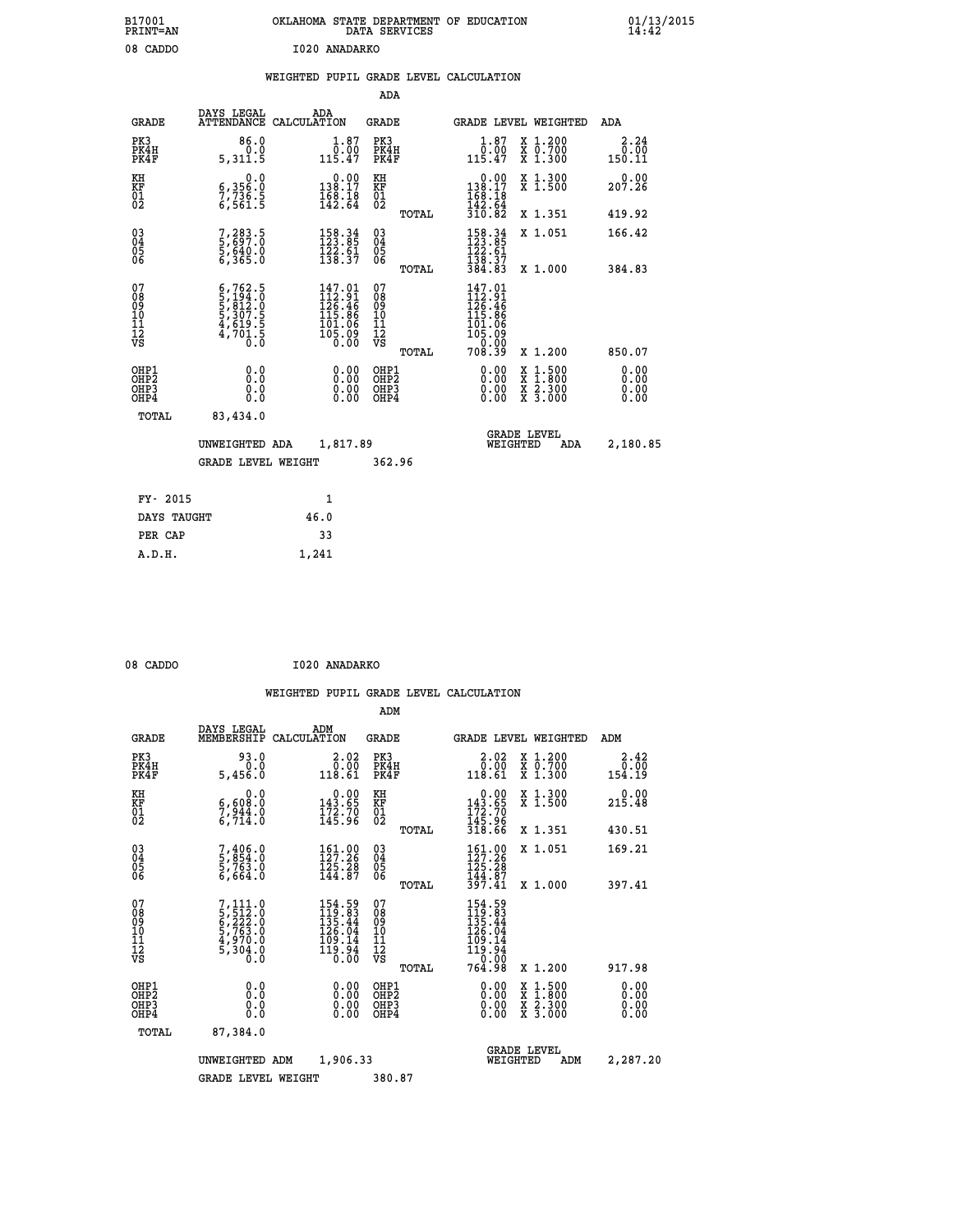| B17001<br>PRINT-AN                                |                                                                                                               | OKLAHOMA STATE DEPARTMENT OF EDUCATION DATA SERVICES                                      |                                                    |                                                                                                                                                                                                                                                     |                                                                                                                                           | $01/13/2015$<br>14:42        |
|---------------------------------------------------|---------------------------------------------------------------------------------------------------------------|-------------------------------------------------------------------------------------------|----------------------------------------------------|-----------------------------------------------------------------------------------------------------------------------------------------------------------------------------------------------------------------------------------------------------|-------------------------------------------------------------------------------------------------------------------------------------------|------------------------------|
| 08 CADDO                                          |                                                                                                               | I033 CARNEGIE                                                                             |                                                    |                                                                                                                                                                                                                                                     |                                                                                                                                           |                              |
|                                                   |                                                                                                               | WEIGHTED PUPIL GRADE LEVEL CALCULATION                                                    |                                                    |                                                                                                                                                                                                                                                     |                                                                                                                                           |                              |
|                                                   |                                                                                                               |                                                                                           | ADA                                                |                                                                                                                                                                                                                                                     |                                                                                                                                           |                              |
| <b>GRADE</b>                                      | DAYS LEGAL                                                                                                    | ADA<br>ATTENDANCE CALCULATION                                                             | GRADE                                              |                                                                                                                                                                                                                                                     | GRADE LEVEL WEIGHTED                                                                                                                      | ADA                          |
| PK3<br>PK4H<br>PK4F                               | 0.0<br>0.0<br>1,474.0                                                                                         | 0.00<br>$\frac{0.00}{32.04}$                                                              | PK3<br>PK4H<br>PK4F                                | 0.00<br>$\begin{smallmatrix} 0.000 0.001 0.001 0.001 0.001 0.001 0.001 0.001 0.001 0.001 0.001 0.001 0.001 0.001 0.001 0.001 0.001 0.001 0.001 0.001 0.001 0.001 0.001 0.001 0.001 0.001 0.001 0.001 0.001 0.001 0.001 0.001 0.001 0.001 0.001 0.0$ | X 1.200<br>X 0.700<br>X 1.300                                                                                                             | 0.00<br>0.00<br>41.65        |
| KH<br>KF<br>$\begin{matrix} 01 \ 02 \end{matrix}$ | 0.0<br>2,187.0<br>2,483.5<br>1,397.0                                                                          | $\begin{smallmatrix} 0.00\\ 47.54\\ 53.99\\ 30.37 \end{smallmatrix}$                      | KH<br><b>KF</b><br>01<br>02                        | $0.00$<br>$47.54$<br>$53.99$<br>$30.37$<br>$84.36$                                                                                                                                                                                                  | X 1.300<br>X <sub>1.500</sub>                                                                                                             | 0.00<br>71.31                |
|                                                   |                                                                                                               |                                                                                           | TOTAL                                              |                                                                                                                                                                                                                                                     | X 1.351                                                                                                                                   | 113.97                       |
| $^{03}_{04}$<br>Ŏ5<br>06                          | $\frac{1}{1}, \frac{410}{926}.\overset{5}{0}\ \frac{1}{2}, \frac{896}{050}.\overset{5}{0}$                    | $30.66$<br>$41.87$<br>$41.23$<br>$44.57$                                                  | $\begin{matrix} 03 \\ 04 \\ 05 \\ 06 \end{matrix}$ | $30.66$<br>$41.87$<br>$\frac{1}{41}$ : 23<br>44.57                                                                                                                                                                                                  | X 1.051                                                                                                                                   | 32.22                        |
|                                                   |                                                                                                               |                                                                                           | TOTAL                                              | 127.67                                                                                                                                                                                                                                              | X 1.000                                                                                                                                   | 127.67                       |
| 07<br>ŏġ<br>09<br>$\frac{10}{11}$<br>ĪŽ<br>VS     | $\begin{smallmatrix} 1, 837.0\\ 2, 167.5\\ 1, 634.5\\ 1, 951.5\\ 1, 392.0\\ 1, 473.5\\ 0.0 \end{smallmatrix}$ | $\begin{array}{r} 39.93 \\ 47.12 \\ 35.53 \\ 42.42 \\ 30.26 \\ 32.03 \\ 0.00 \end{array}$ | 07<br>08<br>09<br>10<br>īi<br>Ī2<br>VS<br>TOTAL    | $39.93$<br>$47.12$<br>$35.53$<br>$42.42$<br>30.26<br>$\frac{2.03}{0.00}$<br>32<br>227.29                                                                                                                                                            | X 1.200                                                                                                                                   | 272.75                       |
| OHP1<br>OHP2<br>OH <sub>P3</sub><br>OHP4          | 0.0<br>Ō.Ō<br>0.0<br>0.0                                                                                      | 0.00<br>0.00<br>0.00                                                                      | OHP1<br>OHP <sub>2</sub><br>OHP3<br>OHP4           | 0.00<br>0.00<br>0.00                                                                                                                                                                                                                                | $\begin{smallmatrix} \mathtt{X} & 1\cdot500\\ \mathtt{X} & 1\cdot800\\ \mathtt{X} & 2\cdot300\\ \mathtt{X} & 3\cdot000 \end{smallmatrix}$ | 0.00<br>0.00<br>0.00<br>0.00 |
| TOTAL                                             | 25,280.5                                                                                                      |                                                                                           |                                                    |                                                                                                                                                                                                                                                     |                                                                                                                                           |                              |
|                                                   | UNWEIGHTED ADA                                                                                                | 549.56                                                                                    |                                                    | WEIGHTED                                                                                                                                                                                                                                            | <b>GRADE LEVEL</b><br>ADA                                                                                                                 | 659.57                       |
|                                                   | <b>GRADE LEVEL WEIGHT</b>                                                                                     |                                                                                           | 110.01                                             |                                                                                                                                                                                                                                                     |                                                                                                                                           |                              |
| FY- 2015                                          |                                                                                                               | 1                                                                                         |                                                    |                                                                                                                                                                                                                                                     |                                                                                                                                           |                              |
| DAYS TAUGHT                                       |                                                                                                               | 46.0                                                                                      |                                                    |                                                                                                                                                                                                                                                     |                                                                                                                                           |                              |
| PER CAP                                           |                                                                                                               | 86                                                                                        |                                                    |                                                                                                                                                                                                                                                     |                                                                                                                                           |                              |

| 08 CADDO | I033 CARNEGIE |
|----------|---------------|
|          |               |

 **WEIGHTED PUPIL GRADE LEVEL CALCULATION ADM DAYS LEGAL ADM GRADE MEMBERSHIP CALCULATION GRADE GRADE LEVEL WEIGHTED ADM PK3 0.0 0.00 PK3 0.00 X 1.200 0.00 PK4H 0.0 0.00 PK4H 0.00 X 0.700 0.00 PK4F 1,540.0 33.48 PK4F 33.48 X 1.300 43.52 KH 0.0 0.00 KH 0.00 X 1.300 0.00 KF 2,241.0 48.72 KF 48.72 X 1.500 73.08 01 2,552.0 55.48 01 55.48 02 1,426.0 31.00 02 31.00 TOTAL 86.48 X 1.351 116.83 03 1,449.0 31.50 03 31.50 X 1.051 33.11 04 1,984.0 43.13 04 43.13 05 1,944.0 42.26 05 42.26 06 2,102.0 45.70 06 45.70 TOTAL 131.09 X 1.000 131.09**  $\begin{array}{cccc} 07 & 1,876.0 & 40.78 & 07 & 40.78 \ 08 & 2,247.0 & 48.85 & 08 & 49.85 \ 09 & 1,707.0 & 37.11 & 09 & 37.11 \ 10 & 2,041.0 & 44.37 & 10 & 44.37 \ 12 & 1,435.0 & 31.20 & 11 & 31.20 \ \hline\end{array}$  $\begin{array}{cccccc} 1,876.0 & 40.78 & 07 & 40.78 & 1.111 & 1.211 & 1.211 & 1.211 & 1.211 & 1.211 & 1.211 & 1.211 & 1.211 & 1.211 & 1.211 & 1.211 & 1.211 & 1.211 & 1.211 & 1.211 & 1.211 & 1.211 & 1.211 & 1.211 & 1.211 & 1.211 & 1.211 & 1.211 & 1.211 & 1.211 & 1.$  **OHP1 0.0 0.00 OHP1 0.00 X 1.500 0.00 OHP2 0.0 0.00 OHP2 0.00 X 1.800 0.00 OHP3 0.0 0.00 OHP3 0.00 X 2.300 0.00 OHP4 0.0 0.00 OHP4 0.00 X 3.000 0.00 TOTAL 26,060.0 GRADE LEVEL UNWEIGHTED ADM 566.54 WEIGHTED ADM 679.95** GRADE LEVEL WEIGHT 113.41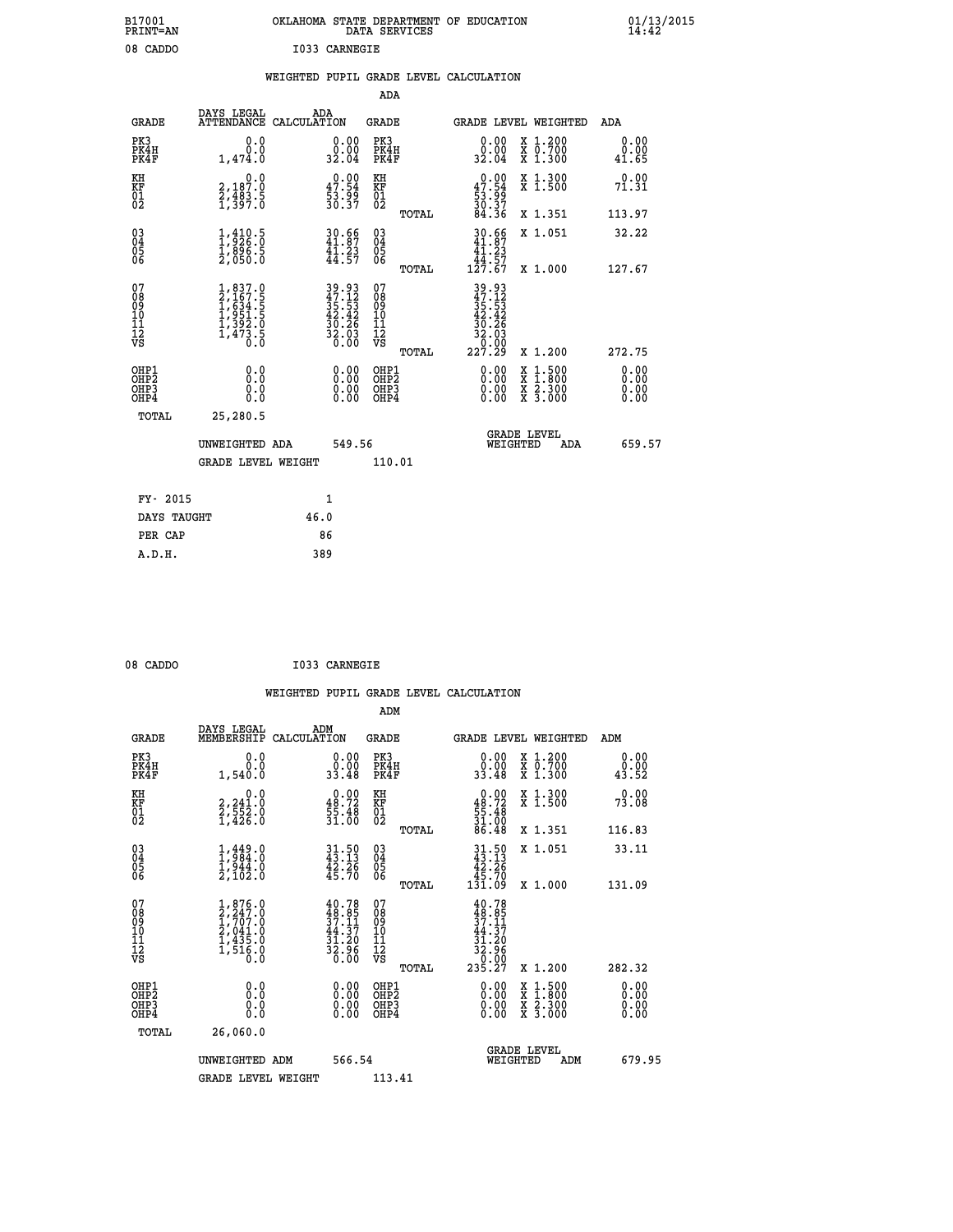| OKLAHOMA STATE DEPARTMENT OF EDUCATION<br>DATA SERVICES |  |  |
|---------------------------------------------------------|--|--|
| I056 BOONE-APACHE                                       |  |  |

 **B17001 OKLAHOMA STATE DEPARTMENT OF EDUCATION 01/13/2015**

|                                                                    |                                                                                           |      |                                                                                                                                            | ADA                                    |       |                                                                                                                                                                |                                          |                       |
|--------------------------------------------------------------------|-------------------------------------------------------------------------------------------|------|--------------------------------------------------------------------------------------------------------------------------------------------|----------------------------------------|-------|----------------------------------------------------------------------------------------------------------------------------------------------------------------|------------------------------------------|-----------------------|
| <b>GRADE</b>                                                       | DAYS LEGAL<br>ATTENDANCE CALCULATION                                                      | ADA  |                                                                                                                                            | <b>GRADE</b>                           |       |                                                                                                                                                                | GRADE LEVEL WEIGHTED                     | ADA                   |
| PK3<br>PK4H<br>PK4F                                                | 0.0<br>0.0<br>1,687.5                                                                     |      | $\begin{smallmatrix} 0.00\\ 0.00\\ 38.35 \end{smallmatrix}$                                                                                | PK3<br>PK4H<br>PK4F                    |       | 0.00<br>ةةٍ:ةٍ<br>38.35                                                                                                                                        | X 1.200<br>X 0.700<br>X 1.300            | 0.00<br>0.00<br>49.86 |
| KH<br>KF<br>01<br>02                                               | 0.0<br>1,684:0<br>2,175.0<br>1,086:5                                                      |      | $\begin{smallmatrix} 0.00\\ 38.27\\ 49.43\\ 24.69 \end{smallmatrix}$                                                                       | KH<br>KF<br>01<br>02                   |       | $0.0038.2749.4324.6974.12$                                                                                                                                     | X 1.300<br>X 1.500                       | 0.00<br>57.41         |
|                                                                    |                                                                                           |      |                                                                                                                                            |                                        | TOTAL |                                                                                                                                                                | X 1.351                                  | 100.14                |
| $\begin{smallmatrix} 03 \\[-4pt] 04 \end{smallmatrix}$<br>Ŏ5<br>06 | $\frac{1}{2}$ , $\frac{492}{994}$ . 0<br>$\frac{2}{2}$ , 064. 0<br>$\frac{1}{2}$ , 931. 5 |      | 33.91<br>45.32<br>$\frac{46.91}{43.90}$                                                                                                    | $\substack{03 \\ 04}$<br>Ŏ5<br>06      |       | $33.91$<br>$45.32$<br>$46.91$<br>$43.90$<br>$136.13$                                                                                                           | X 1.051                                  | 35.64                 |
|                                                                    |                                                                                           |      |                                                                                                                                            |                                        | TOTAL |                                                                                                                                                                | X 1.000                                  | 136.13                |
| 07<br>08<br>09<br>101<br>11<br>12<br>VS                            | 2,141.5<br>2,143.0<br>1,630.0<br>1,630.0<br>1,501.5<br>1,562.0<br>0.0                     |      | $\begin{smallmatrix} 4\,8\cdot 67\\ 4\,8\cdot 70\\ 3\,7\cdot 05\\ 4\,3\cdot 77\\ 4\,3\cdot 12\\ 3\,5\cdot 50\\ 0\cdot 00\end{smallmatrix}$ | 07<br>08<br>09<br>11<br>11<br>12<br>VS |       | $48.67$<br>$48.70$<br>$37.05$<br>$\begin{smallmatrix} 4 & 3 & 7 & 7 \\ 3 & 4 & 1 & 2 \\ 3 & 5 & 5 & 0 \\ 3 & 5 & 0 & 0 \\ 2 & 4 & 7 & 8 & 1 \end{smallmatrix}$ |                                          |                       |
|                                                                    |                                                                                           |      |                                                                                                                                            |                                        | TOTAL |                                                                                                                                                                | X 1.200                                  | 297.37                |
| OHP1<br>OHP <sub>2</sub><br>OH <sub>P3</sub><br>OHP4               | 80.5<br>0.000                                                                             |      | $\frac{1}{0}$ : 83<br>$\begin{smallmatrix} 0.00 \ 0.00 \end{smallmatrix}$                                                                  | OHP1<br>OHP2<br>OHP <sub>3</sub>       |       | $\begin{smallmatrix} 1.83\ 0.00\ 0.00 \end{smallmatrix}$                                                                                                       | X 1:500<br>X 1:800<br>X 2:300<br>X 3:000 | 2.75<br>0.00<br>0.00  |
| TOTAL                                                              | 25,099.0                                                                                  |      |                                                                                                                                            |                                        |       |                                                                                                                                                                |                                          |                       |
|                                                                    | UNWEIGHTED ADA                                                                            |      | 570.42                                                                                                                                     |                                        |       | WEIGHTED                                                                                                                                                       | <b>GRADE LEVEL</b><br>ADA                | 679.30                |
|                                                                    | <b>GRADE LEVEL WEIGHT</b>                                                                 |      |                                                                                                                                            | 108.88                                 |       |                                                                                                                                                                |                                          |                       |
| FY- 2015                                                           |                                                                                           | 1    |                                                                                                                                            |                                        |       |                                                                                                                                                                |                                          |                       |
| DAYS TAUGHT                                                        |                                                                                           | 44.0 |                                                                                                                                            |                                        |       |                                                                                                                                                                |                                          |                       |
| PER CAP                                                            |                                                                                           | 77   |                                                                                                                                            |                                        |       |                                                                                                                                                                |                                          |                       |

 **A.D.H. 389**

 **B17001<br>PRINT=AN<br>08 CADDO** 

08 CADDO **I056 BOONE-APACHE** 

|                                          |                                                                                           |                                                                                                    | ADM                                                 |       |                                                                           |                                          |                                |
|------------------------------------------|-------------------------------------------------------------------------------------------|----------------------------------------------------------------------------------------------------|-----------------------------------------------------|-------|---------------------------------------------------------------------------|------------------------------------------|--------------------------------|
| <b>GRADE</b>                             | DAYS LEGAL<br>MEMBERSHIP                                                                  | ADM<br>CALCULATION                                                                                 | <b>GRADE</b>                                        |       |                                                                           | <b>GRADE LEVEL WEIGHTED</b>              | ADM                            |
| PK3<br>PK4H<br>PK4F                      | 0.0<br>1,787.0                                                                            | 0.00<br>0.00<br>40.61                                                                              | PK3<br>PK4H<br>PK4F                                 |       | 0.00<br>40.61                                                             | X 1.200<br>X 0.700<br>X 1.300            | 0.00<br>$\frac{0.00}{52.79}$   |
| KH<br>KF<br>01<br>02                     | 0.0<br>$\frac{1}{2}, \frac{789}{294}$ .0<br>1,118.0                                       | $0.00$<br>40.66<br>$\frac{52.14}{25.41}$                                                           | KH<br>KF<br>01<br>02                                |       | $0.00$<br>$40.66$<br>$52.14$<br>$25.41$<br>$77.55$                        | X 1.300<br>X 1.500                       | 0.00<br>60.99                  |
|                                          |                                                                                           |                                                                                                    |                                                     | TOTAL |                                                                           | X 1.351                                  | 104.77                         |
| 03<br>04<br>05<br>06                     | $\frac{1}{2}, \frac{586}{103} .0 \newline \frac{2}{174} .0 \newline \frac{2}{104} .0$     | 36.05<br>47.80<br>$\frac{49.41}{45.55}$                                                            | $\begin{array}{c} 03 \\ 04 \\ 05 \\ 06 \end{array}$ |       | $\begin{array}{c} 36.05 \\ 47.80 \\ 49.41 \\ 45.55 \\ 142.76 \end{array}$ | X 1.051                                  | 37.89                          |
|                                          |                                                                                           |                                                                                                    |                                                     | TOTAL |                                                                           | X 1.000                                  | 142.76                         |
| 07<br>08<br>09<br>101<br>112<br>VS       | $2, 233.0$<br>$2, 218.0$<br>$1, 727.0$<br>$2, 027.0$<br>$1, 601.0$<br>$1, 638.0$<br>$0.0$ | $50.75$<br>$50.41$<br>$39.25$<br>$46.07$<br>$36.39$<br>$37.23$<br>$0.00$                           | 07<br>08<br>09<br>11<br>11<br>12<br>VS              |       | $50.75$<br>$39.25$<br>$39.25$<br>$46.07$<br>$36.39$<br>$37.23$<br>$0.90$  |                                          |                                |
|                                          |                                                                                           |                                                                                                    |                                                     | TOTAL | 260.10                                                                    | X 1.200                                  | 312.12                         |
| OHP1<br>OHP2<br>OH <sub>P3</sub><br>OHP4 | 87.0<br>0.0<br>0.000                                                                      | $\overset{1}{\underset{0}{0}}\,\overset{9}{\underset{0}{0}}\,\overset{8}{\underset{0}{0}}$<br>0.00 | OHP1<br>OHP2<br>OHP <sub>3</sub>                    |       | $\begin{smallmatrix} 1.98\ 0.00 \ 0.00 \end{smallmatrix}$<br>0.00         | X 1:500<br>X 1:800<br>X 2:300<br>X 3:000 | 2.97<br>$0.00$<br>0.00<br>0.00 |
| TOTAL                                    | 26,386.0                                                                                  |                                                                                                    |                                                     |       |                                                                           |                                          |                                |
|                                          | UNWEIGHTED ADM                                                                            | 599.71                                                                                             |                                                     |       | WEIGHTED                                                                  | <b>GRADE LEVEL</b><br>ADM                | 714.29                         |
|                                          | <b>GRADE LEVEL WEIGHT</b>                                                                 |                                                                                                    | 114.58                                              |       |                                                                           |                                          |                                |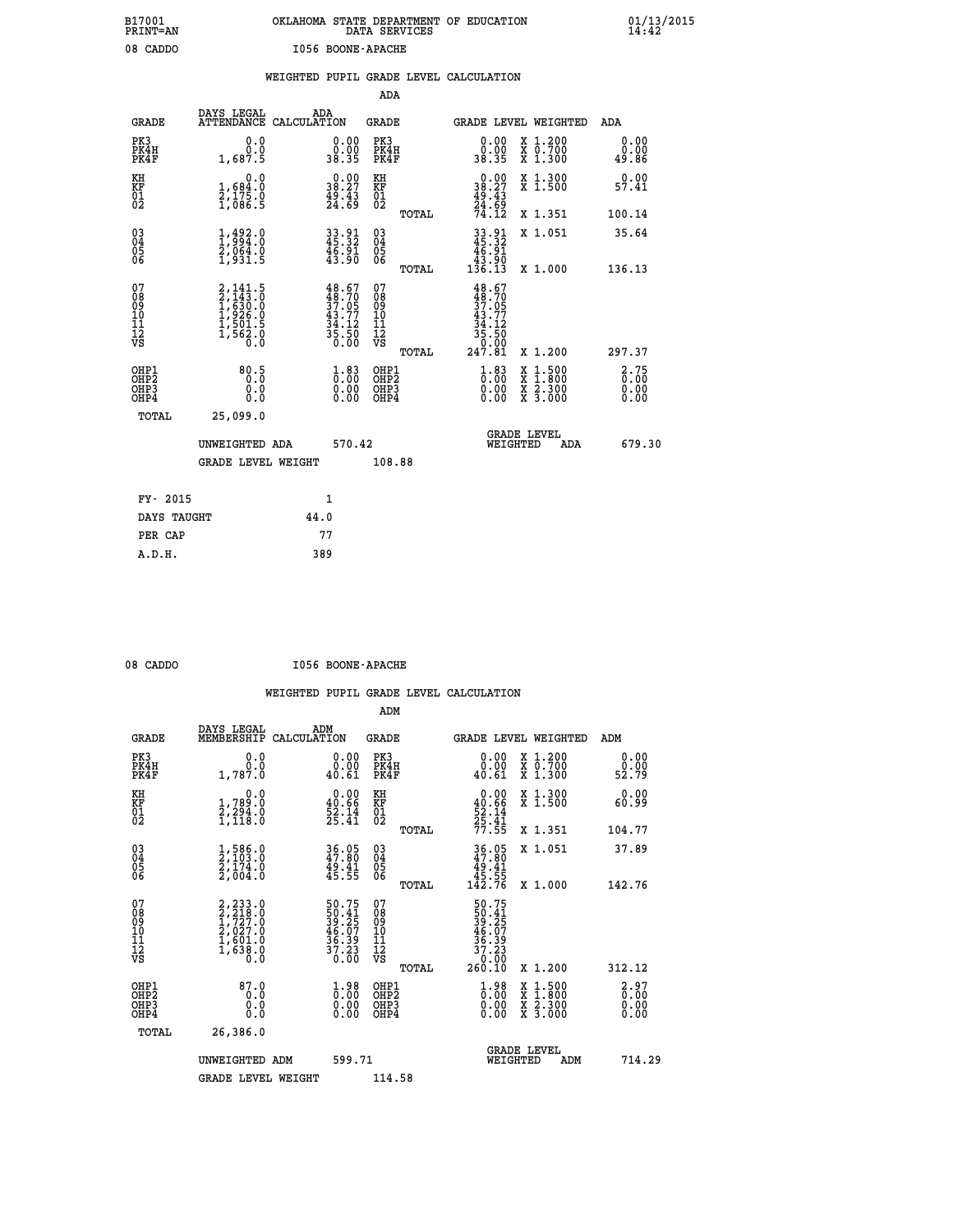| B17001<br><b>PRINT=AN</b> | OKLAHOMA STATE DEPARTMENT OF EDUCATION<br>DATA SERVICES | 01/13/2015 |
|---------------------------|---------------------------------------------------------|------------|
| 08<br>CADDO               | 1064 CYRIL                                              |            |

#### **WEIGHTED PUPIL GRADE LEVEL CALCULATION**

|                                                                    |                                                                                                                                                |                                                                             |                                                             | ADA                                                              |       |                                                                        |                                                                                                                                           |                               |
|--------------------------------------------------------------------|------------------------------------------------------------------------------------------------------------------------------------------------|-----------------------------------------------------------------------------|-------------------------------------------------------------|------------------------------------------------------------------|-------|------------------------------------------------------------------------|-------------------------------------------------------------------------------------------------------------------------------------------|-------------------------------|
| <b>GRADE</b>                                                       | DAYS LEGAL                                                                                                                                     | ADA<br>ATTENDANCE CALCULATION                                               |                                                             | <b>GRADE</b>                                                     |       | GRADE LEVEL WEIGHTED                                                   |                                                                                                                                           | <b>ADA</b>                    |
| PK3<br>PK4H<br>PK4F                                                | 0.0<br>0.0<br>1,403.5                                                                                                                          | 0.00<br>32.64                                                               | 0.00                                                        | PK3<br>PK4H<br>PK4F                                              |       | 0.00<br>0.00<br>32.64                                                  | X 1.200<br>X 0.700<br>X 1.300                                                                                                             | 0.00<br>0.00<br>42.43         |
| KH<br>KF<br>01<br>02                                               | 0.0<br>1,177.0<br>1,357.5<br>1,019.0                                                                                                           | 27.37<br>$\frac{51}{23}.57$                                                 |                                                             | KH<br>KF<br>01<br>02                                             |       | 29:39<br>$\frac{31}{23}\cdot\frac{57}{70}$<br>55.27                    | X 1.300<br>X 1.500                                                                                                                        | 0.00<br>41.06                 |
|                                                                    |                                                                                                                                                |                                                                             |                                                             |                                                                  | TOTAL |                                                                        | X 1.351                                                                                                                                   | 74.67                         |
| $\begin{smallmatrix} 03 \\[-4pt] 04 \end{smallmatrix}$<br>Ŏ5<br>06 | $\substack{1,229.0\\1,170.0\\920.5}$                                                                                                           | $\begin{smallmatrix} 28.58\ 23.08\ 27.21\ 21.41 \end{smallmatrix}$          |                                                             | $\substack{03 \\ 04}$<br>Ŏ5<br>06                                |       | $28.58$<br>$23.08$<br>$27.21$<br>$\frac{71.41}{71.70}$                 | X 1.051                                                                                                                                   | 30.04                         |
|                                                                    |                                                                                                                                                |                                                                             |                                                             |                                                                  | TOTAL |                                                                        | X 1.000                                                                                                                                   | 71.70                         |
| 07<br>08<br>09<br>101<br>11<br>12<br>VS                            | $\begin{smallmatrix} 1,136\, .\, 0\\ 1,162\, .\, 5\\ 1,215\, .\, 5\\ 1,067\, .\, 0\\ 830\, .\, 0\\ 1,158\, .\, 5\\ 0\, .\, 0\end{smallmatrix}$ | $26.42$<br>$27.03$<br>$28.27$<br>$24.81$<br>$19.30$<br>$\frac{56.90}{0.00}$ |                                                             | 07<br>08<br>09<br>11<br>11<br>12<br>VS                           |       | $26.42$<br>$27.03$<br>$28.27$<br>$24.81$<br>$19.30$<br>$26.90$<br>0.00 |                                                                                                                                           |                               |
|                                                                    |                                                                                                                                                |                                                                             |                                                             |                                                                  | TOTAL | 152.73                                                                 | X 1.200                                                                                                                                   | 183.28                        |
| OHP1<br>OHP <sub>2</sub><br>OH <sub>P3</sub><br>OH <sub>P4</sub>   | 0.0<br>Ō.Ō<br>0.0<br>$0.\overline{0}$                                                                                                          |                                                                             | 0.00<br>$\begin{smallmatrix} 0.00 \ 0.00 \end{smallmatrix}$ | OHP1<br>OHP <sub>2</sub><br>OHP <sub>3</sub><br>OHP <sub>4</sub> |       | 0.00<br>0.00                                                           | $\begin{smallmatrix} \mathtt{X} & 1\cdot500\\ \mathtt{X} & 1\cdot800\\ \mathtt{X} & 2\cdot300\\ \mathtt{X} & 3\cdot000 \end{smallmatrix}$ | 0.00<br>Ō. ŌŌ<br>0.00<br>0.00 |
| TOTAL                                                              | 15,838.5                                                                                                                                       |                                                                             |                                                             |                                                                  |       |                                                                        |                                                                                                                                           |                               |
|                                                                    | UNWEIGHTED ADA                                                                                                                                 |                                                                             | 368.29                                                      |                                                                  |       | WEIGHTED                                                               | <b>GRADE LEVEL</b><br>ADA                                                                                                                 | 443.18                        |
|                                                                    | <b>GRADE LEVEL WEIGHT</b>                                                                                                                      |                                                                             |                                                             | 74.89                                                            |       |                                                                        |                                                                                                                                           |                               |
| FY- 2015                                                           |                                                                                                                                                | 1                                                                           |                                                             |                                                                  |       |                                                                        |                                                                                                                                           |                               |
| DAYS TAUGHT                                                        |                                                                                                                                                | 43.0                                                                        |                                                             |                                                                  |       |                                                                        |                                                                                                                                           |                               |
| PER CAP                                                            |                                                                                                                                                | 75                                                                          |                                                             |                                                                  |       |                                                                        |                                                                                                                                           |                               |

| 08 CADDO | 1064 CYRIL |
|----------|------------|
|          |            |

 **A.D.H. 161**

 **WEIGHTED PUPIL GRADE LEVEL CALCULATION ADM DAYS LEGAL ADM GRADE MEMBERSHIP CALCULATION GRADE GRADE LEVEL WEIGHTED ADM PK3 0.0 0.00 PK3 0.00 X 1.200 0.00 PK4H 0.0 0.00 PK4H 0.00 X 0.700 0.00 PK4F 1,470.0 34.19 PK4F 34.19 X 1.300 44.45 KH 0.0 0.00 KH 0.00 X 1.300 0.00 KF 1,187.0 27.60 KF 27.60 X 1.500 41.40 01 1,365.0 31.74 01 31.74 02 1,026.0 23.86 02 23.86 TOTAL 55.60 X 1.351 75.12 03 1,240.0 28.84 03 28.84 X 1.051 30.31 04 1,032.0 24.00 04 24.00 05 1,192.0 27.72 05 27.72 06 946.0 22.00 06 22.00 TOTAL 73.72 X 1.000 73.72**  $\begin{array}{cccc} 07 & 1,161.0 & 27.00 & 07 & 27.00 \ 08 & 1,231.0 & 27.60 & 08 & 27.60 \ 09 & 1,231.0 & 28.63 & 09 & 28.63 \ 10 & 1,087.0 & 25.28 & 10 & 25.28 \ 11 & 860.0 & 20.00 & 11 & 20.00 \ \nabla\mathbf{S} & 1,197.0 & 36.0 & 71.80 \ 0.0 & 20.00 & 0.0 & 0.0 & 0.0 &$  $\begin{array}{cccccc} 1.161.0 & 27.00 & 07 & 27.00 & 27.00 & 27.00 & 27.00 & 27.00 & 27.00 & 27.00 & 27.00 & 27.00 & 27.00 & 27.00 & 27.00 & 27.00 & 27.00 & 27.00 & 27.00 & 27.00 & 27.00 & 27.00 & 27.00 & 27.00 & 27.00 & 27.00 & 27.00 & 27.00 & 27.00 & 27.00 & 27$  **OHP1 0.0 0.00 OHP1 0.00 X 1.500 0.00 OHP2 0.0 0.00 OHP2 0.00 X 1.800 0.00 OHP3 0.0 0.00 OHP3 0.00 X 2.300 0.00**

| OHP4  |                    | 0.00<br>OHP4 | $0.00 \times 3.000$                   | 0.00   |
|-------|--------------------|--------------|---------------------------------------|--------|
| TOTAL | 16,184.0           |              |                                       |        |
|       | UNWEIGHTED ADM     | 376.33       | <b>GRADE LEVEL</b><br>ADM<br>WEIGHTED | 452.66 |
|       | GRADE LEVEL WEIGHT | 76.33        |                                       |        |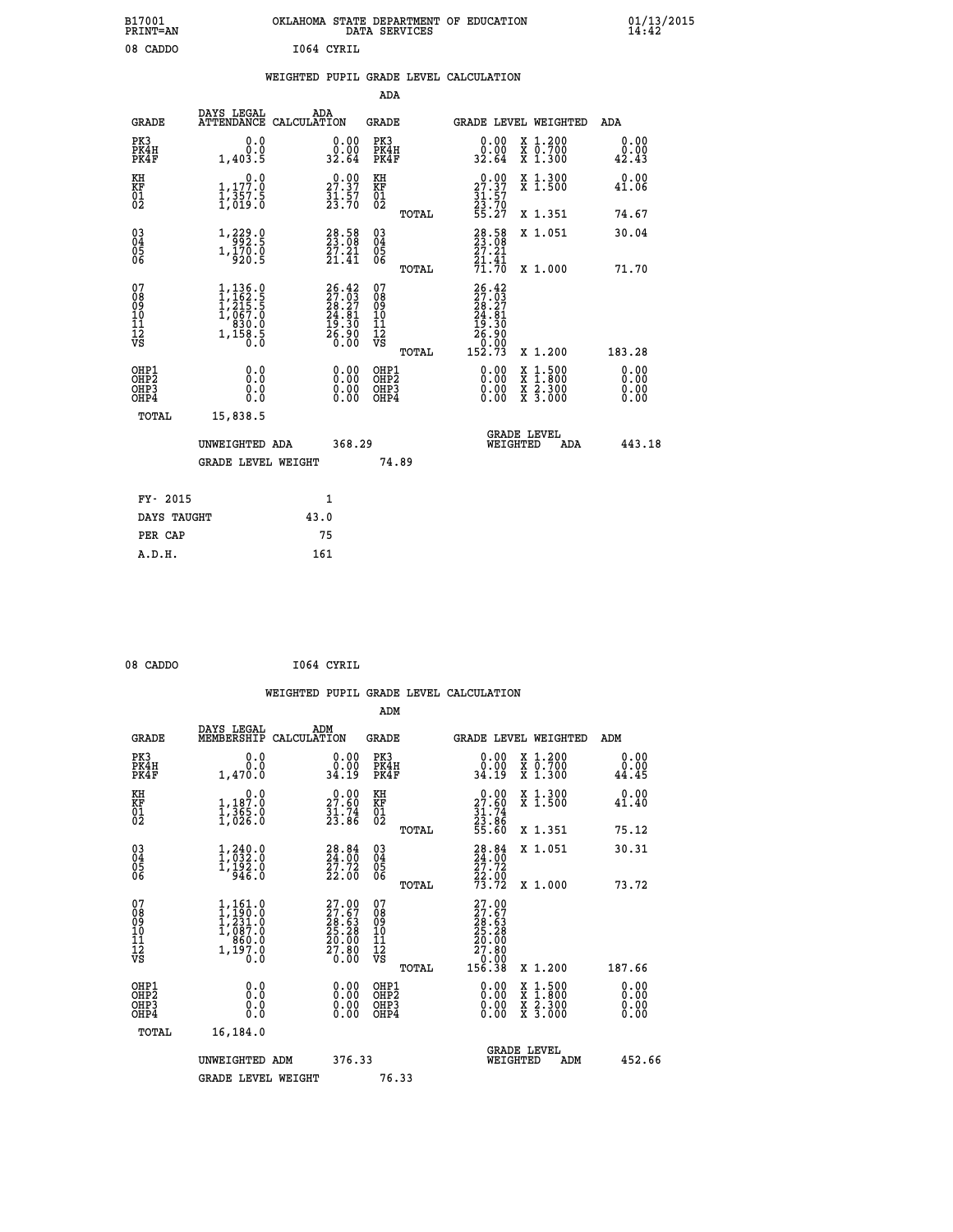| B17001<br>PRINT=AN                     |                                                             |                                                                                                                                                                                                                                                                                                                            | OKLAHOMA STATE DEPARTMENT OF EDUCATION<br>DATA SERVICES |                                                                                 |                                                                                                                                           | 01/13/2015            |  |
|----------------------------------------|-------------------------------------------------------------|----------------------------------------------------------------------------------------------------------------------------------------------------------------------------------------------------------------------------------------------------------------------------------------------------------------------------|---------------------------------------------------------|---------------------------------------------------------------------------------|-------------------------------------------------------------------------------------------------------------------------------------------|-----------------------|--|
| 08 CADDO                               |                                                             | <b>I086 GRACEMONT</b>                                                                                                                                                                                                                                                                                                      |                                                         |                                                                                 |                                                                                                                                           |                       |  |
|                                        |                                                             |                                                                                                                                                                                                                                                                                                                            | WEIGHTED PUPIL GRADE LEVEL CALCULATION                  |                                                                                 |                                                                                                                                           |                       |  |
|                                        |                                                             |                                                                                                                                                                                                                                                                                                                            | ADA                                                     |                                                                                 |                                                                                                                                           |                       |  |
| <b>GRADE</b>                           | DAYS LEGAL<br>ATTENDANCE CALCULATION                        | ADA                                                                                                                                                                                                                                                                                                                        | <b>GRADE</b>                                            |                                                                                 | GRADE LEVEL WEIGHTED                                                                                                                      | ADA                   |  |
| PK3<br>PK4H<br>PK4F                    | 0.0<br>0.0<br>373.5                                         | 0.00<br>$\begin{smallmatrix} \v{0} \ \v{0} \ \v{0} \ \v{0} \ \v{0} \ \v{0} \ \v{0} \ \v{0} \ \v{0} \ \v{0} \ \v{0} \ \v{0} \ \v{0} \ \v{0} \ \v{0} \ \v{0} \ \v{0} \ \v{0} \ \v{0} \ \v{0} \ \v{0} \ \v{0} \ \v{0} \ \v{0} \ \v{0} \ \v{0} \ \v{0} \ \v{0} \ \v{0} \ \v{0} \ \v{0} \ \v{0} \ \v{0} \ \v{0} \ \v{0} \ \v{0$ | PK3<br>PK4H<br>PK4F                                     | 0.00<br>$0.00$<br>8.89                                                          | X 1.200<br>X 0.700<br>X 1.300                                                                                                             | 0.00<br>0.00<br>11.56 |  |
| KH<br>KF<br>01<br>02                   | 0.0<br>621.0<br>$\frac{568}{570}$ .<br>570.5                | $\begin{array}{c} 0.00 \\ 14.79 \\ 13.52 \\ 13.58 \end{array}$                                                                                                                                                                                                                                                             | KH<br>KF<br>01<br>02                                    | $\begin{array}{r} 0.00 \\ 14.79 \\ 13.52 \\ 13.58 \\ 27.10 \end{array}$         | $\begin{smallmatrix} x & 1.300 \\ x & 1.500 \end{smallmatrix}$                                                                            | 0.00<br>22.19         |  |
|                                        |                                                             |                                                                                                                                                                                                                                                                                                                            | TOTAL                                                   |                                                                                 | X 1.351                                                                                                                                   | 36.61                 |  |
| 03<br>04<br>05<br>06                   | 368.0<br>618.0<br>375.5<br>542.0                            | 14.76<br>$\frac{8.94}{12.90}$                                                                                                                                                                                                                                                                                              | $\begin{matrix} 03 \\ 04 \\ 05 \\ 06 \end{matrix}$      | $\begin{smallmatrix} 8.76 \\ 14.71 \\ 8.94 \\ 12.90 \\ 36.55 \end{smallmatrix}$ | X 1.051                                                                                                                                   | 9.21                  |  |
|                                        |                                                             |                                                                                                                                                                                                                                                                                                                            | TOTAL                                                   |                                                                                 | X 1.000                                                                                                                                   | 36.55                 |  |
| 07<br>08<br>09<br>11<br>11<br>12<br>VS | 370.5<br>245.0<br>392.0<br>327.0<br>353.0<br>386.5<br>386.5 | $8.82$<br>$5.83$<br>$9.33$<br>$7.79$<br>$8.40$<br>$9.20$<br>$0.00$                                                                                                                                                                                                                                                         | 07<br>Ŏ8<br>09<br>10<br>īi<br>$\frac{1}{\sqrt{2}}$      | 8.83<br>5.83<br>9.779<br>7.40<br>0.20                                           |                                                                                                                                           |                       |  |
|                                        |                                                             |                                                                                                                                                                                                                                                                                                                            | TOTAL                                                   | 49.37                                                                           | X 1.200                                                                                                                                   | 59.24                 |  |
| OHP1<br>OHP2<br>OHP3<br>OHP4           | 0.000<br>0.0<br>0.0                                         | $0.00$<br>$0.00$<br>0.00                                                                                                                                                                                                                                                                                                   | OHP1<br>OHP2<br>OHP3<br>OHP4                            | $0.00$<br>$0.00$<br>0.00                                                        | $\begin{smallmatrix} \mathtt{X} & 1\cdot500\\ \mathtt{X} & 1\cdot800\\ \mathtt{X} & 2\cdot300\\ \mathtt{X} & 3\cdot000 \end{smallmatrix}$ | 0.00<br>0.00<br>0.00  |  |
| TOTAL                                  | 6, 110.5                                                    |                                                                                                                                                                                                                                                                                                                            |                                                         |                                                                                 |                                                                                                                                           |                       |  |
|                                        | UNWEIGHTED ADA                                              | 145.46                                                                                                                                                                                                                                                                                                                     |                                                         | WEIGHTED                                                                        | <b>GRADE LEVEL</b><br>ADA                                                                                                                 | 175.36                |  |
|                                        | <b>GRADE LEVEL WEIGHT</b>                                   |                                                                                                                                                                                                                                                                                                                            | 29.90                                                   |                                                                                 |                                                                                                                                           |                       |  |
| FY- 2015                               |                                                             | 1                                                                                                                                                                                                                                                                                                                          |                                                         |                                                                                 |                                                                                                                                           |                       |  |
| DAYS TAUGHT                            |                                                             | 42.0                                                                                                                                                                                                                                                                                                                       |                                                         |                                                                                 |                                                                                                                                           |                       |  |
| PER CAP                                |                                                             | 106                                                                                                                                                                                                                                                                                                                        |                                                         |                                                                                 |                                                                                                                                           |                       |  |

08 CADDO **I086 GRACEMONT** 

 **A.D.H. 87**

|                                                    |                                                                                                                                                | WEIGHTED PUPIL GRADE LEVEL CALCULATION                                                         |                                                     |       |                                                                                                                                                                                                                                                                                |                                                                                                                                      |                       |
|----------------------------------------------------|------------------------------------------------------------------------------------------------------------------------------------------------|------------------------------------------------------------------------------------------------|-----------------------------------------------------|-------|--------------------------------------------------------------------------------------------------------------------------------------------------------------------------------------------------------------------------------------------------------------------------------|--------------------------------------------------------------------------------------------------------------------------------------|-----------------------|
|                                                    |                                                                                                                                                |                                                                                                | ADM                                                 |       |                                                                                                                                                                                                                                                                                |                                                                                                                                      |                       |
| <b>GRADE</b>                                       | DAYS LEGAL<br>MEMBERSHIP                                                                                                                       | ADM<br>CALCULATION                                                                             | <b>GRADE</b>                                        |       |                                                                                                                                                                                                                                                                                | GRADE LEVEL WEIGHTED                                                                                                                 | ADM                   |
| PK3<br>PK4H<br>PK4F                                | 0.0<br>ة:ة<br>378:0                                                                                                                            | $\begin{smallmatrix} 0.00 \ 0.00 \ 9.00 \end{smallmatrix}$                                     | PK3<br>PK4H<br>PK4F                                 |       | $\begin{smallmatrix} 0.00 \\ 0.00 \\ 9.00 \end{smallmatrix}$                                                                                                                                                                                                                   | X 1.200<br>X 0.700<br>X 1.300                                                                                                        | 0.00<br>0.00<br>11.70 |
| KH<br>KF<br>01<br>02                               | 0.0<br>629:0<br>586:0<br>585:0                                                                                                                 | $\begin{array}{c} 0.00 \\ 14.98 \\ 13.95 \\ 13.95 \end{array}$                                 | KH<br>KF<br>01<br>02                                |       | $\begin{smallmatrix} 0.00\\14.98\\13.95\\13.95\\27.88 \end{smallmatrix}$                                                                                                                                                                                                       | X 1.300<br>X 1.500                                                                                                                   | 0.00<br>22.47         |
|                                                    |                                                                                                                                                |                                                                                                |                                                     | TOTAL |                                                                                                                                                                                                                                                                                | X 1.351                                                                                                                              | 37.67                 |
| $\begin{matrix} 03 \\ 04 \\ 05 \\ 06 \end{matrix}$ | 378.0<br>630.0<br>378.0<br>546.0                                                                                                               | 15.00<br>$\frac{5}{13}$ $\frac{5}{00}$                                                         | $\begin{array}{c} 03 \\ 04 \\ 05 \\ 06 \end{array}$ |       | $\begin{array}{r} 9.00 \\ 15.00 \\ 9.00 \\ 13.00 \\ 37.00 \end{array}$                                                                                                                                                                                                         | X 1.051                                                                                                                              | 9.46                  |
|                                                    |                                                                                                                                                |                                                                                                |                                                     | TOTAL |                                                                                                                                                                                                                                                                                | X 1.000                                                                                                                              | 37.00                 |
| 07<br>08<br>09<br>10<br>11<br>11<br>17<br>VS       | $\begin{smallmatrix} 3\,7\,8\cdot0\\ 2\,5\,2\cdot0\\ 4\,0\,3\cdot0\\ 3\,3\,6\cdot0\\ 3\,7\,8\cdot0\\ 4\,2\,0\cdot0\\ 0\cdot0\end{smallmatrix}$ | $\begin{smallmatrix} 9.00\ 6.00\ 9.60\ 8.00\ 9.00\ 9.00\ 9.00\ 10.00\ 0.00\ \end{smallmatrix}$ | 07<br>08901112<br>1112<br>VS                        |       | $\begin{smallmatrix} 9.00\ 6.00\ 9.60\ 9.60\ 8.00\ 9.00\ 10.00\ 10.00\ 51.60 \end{smallmatrix}$                                                                                                                                                                                |                                                                                                                                      |                       |
|                                                    |                                                                                                                                                |                                                                                                |                                                     | TOTAL |                                                                                                                                                                                                                                                                                | X 1.200                                                                                                                              | 61.92                 |
| OHP1<br>OHP2<br>OHP <sub>3</sub><br>OHP4           | 0.0<br>$\begin{smallmatrix} 0.0 & 0 \ 0.0 & 0 \end{smallmatrix}$                                                                               | $\begin{smallmatrix} 0.00 \ 0.00 \ 0.00 \ 0.00 \end{smallmatrix}$                              | OHP1<br>OHP2<br>OHP3<br>OHP4                        |       | $\begin{smallmatrix} 0.00 & 0.00 & 0.00 & 0.00 & 0.00 & 0.00 & 0.00 & 0.00 & 0.00 & 0.00 & 0.00 & 0.00 & 0.00 & 0.00 & 0.00 & 0.00 & 0.00 & 0.00 & 0.00 & 0.00 & 0.00 & 0.00 & 0.00 & 0.00 & 0.00 & 0.00 & 0.00 & 0.00 & 0.00 & 0.00 & 0.00 & 0.00 & 0.00 & 0.00 & 0.00 & 0.0$ | $\begin{smallmatrix} \mathtt{X} & 1 & 500 \\ \mathtt{X} & 1 & 800 \\ \mathtt{X} & 2 & 300 \\ \mathtt{X} & 3 & 000 \end{smallmatrix}$ | 0.00<br>0.00          |
| TOTAL                                              | 6, 277.0                                                                                                                                       |                                                                                                |                                                     |       |                                                                                                                                                                                                                                                                                |                                                                                                                                      |                       |
|                                                    | UNWEIGHTED ADM                                                                                                                                 | 149.46                                                                                         |                                                     |       | WEIGHTED                                                                                                                                                                                                                                                                       | <b>GRADE LEVEL</b><br>ADM                                                                                                            | 180.22                |
|                                                    | <b>GRADE LEVEL WEIGHT</b>                                                                                                                      |                                                                                                | 30.76                                               |       |                                                                                                                                                                                                                                                                                |                                                                                                                                      |                       |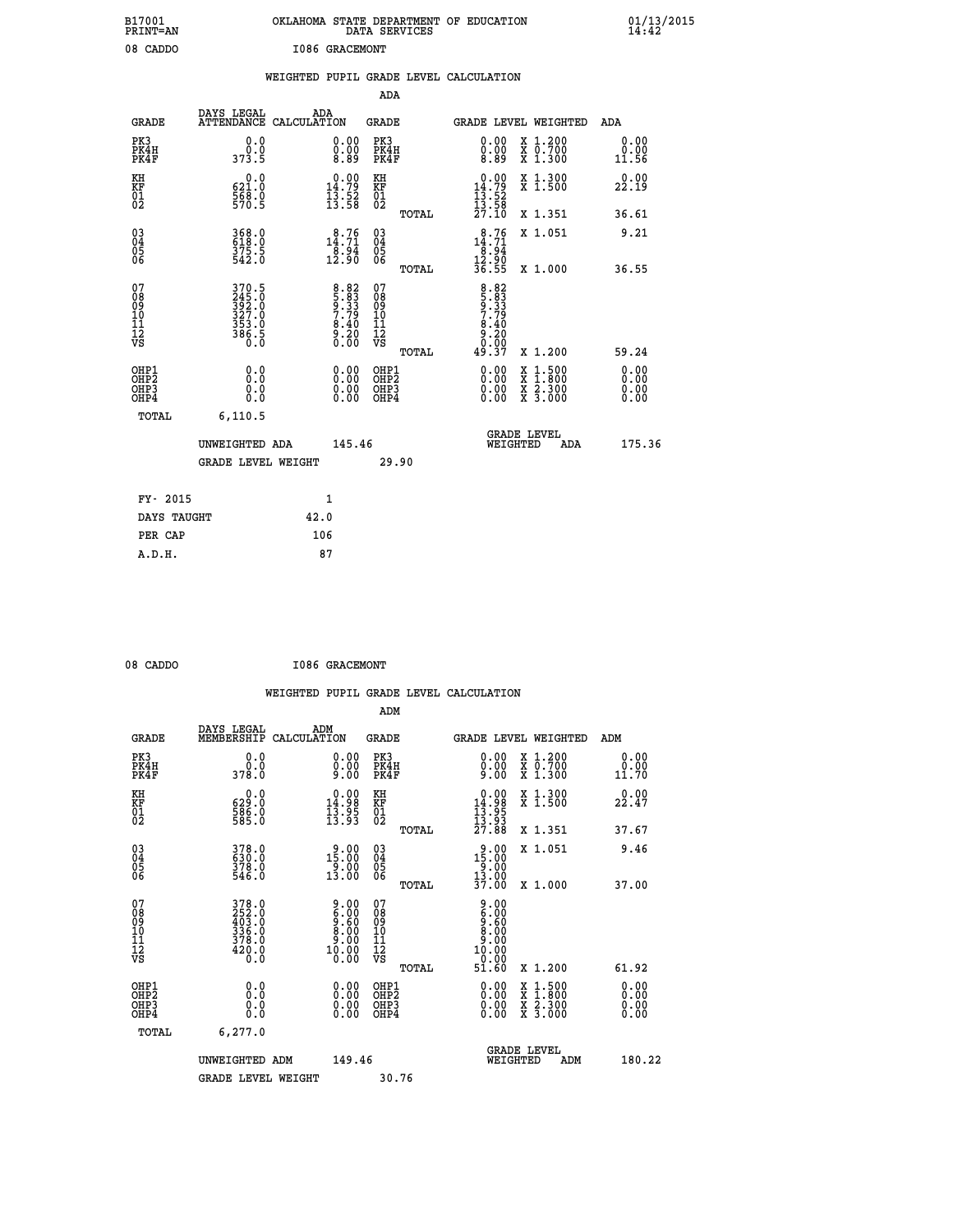| B17001<br>PRINT=AN               |                                                             | OKLAHOMA STATE DEPARTMENT OF EDUCATION                                                    | DATA SERVICES                                        |                                                                      |                                                                                                                                           | $01/13/2015$<br>14:42 |  |
|----------------------------------|-------------------------------------------------------------|-------------------------------------------------------------------------------------------|------------------------------------------------------|----------------------------------------------------------------------|-------------------------------------------------------------------------------------------------------------------------------------------|-----------------------|--|
| 08 CADDO                         |                                                             | I160 CEMENT                                                                               |                                                      |                                                                      |                                                                                                                                           |                       |  |
|                                  |                                                             | WEIGHTED PUPIL GRADE LEVEL CALCULATION                                                    |                                                      |                                                                      |                                                                                                                                           |                       |  |
|                                  |                                                             |                                                                                           | ADA                                                  |                                                                      |                                                                                                                                           |                       |  |
| <b>GRADE</b>                     | DAYS LEGAL                                                  | ADA<br>ATTENDANCE CALCULATION                                                             | GRADE                                                |                                                                      | GRADE LEVEL WEIGHTED                                                                                                                      | ADA                   |  |
| PK3<br>PK4H<br>PK4F              | 0.0<br>0.0<br>793.5                                         | 0.00<br>0.00<br>19.84                                                                     | PK3<br>PK4H<br>PK4F                                  | 0.00<br>0.00<br>19.84                                                | X 1.200<br>X 0.700<br>X 1.300                                                                                                             | 0.00<br>0.00<br>25.79 |  |
| KH<br>KF<br>$\frac{01}{02}$      | $\frac{555}{744}$ .<br>744.5<br>769.0                       | 13.89<br>$\frac{18.61}{19.23}$                                                            | КH<br><b>KF</b><br>01<br>02                          | $\begin{smallmatrix} 0.00\\ 13.89\\ 18.61\\ 19.23 \end{smallmatrix}$ | X 1.300<br>X 1.500                                                                                                                        | 0.00<br>20.84         |  |
|                                  |                                                             |                                                                                           | <b>TOTAL</b>                                         | 37.84                                                                | X 1.351                                                                                                                                   | 51.12                 |  |
| 030404<br>ŌĞ                     | 536.0<br>689.5<br>829.0                                     | $\begin{smallmatrix} 13\cdot 40\\ 18\cdot 20\\ 17\cdot 24\\ 20\cdot 73 \end{smallmatrix}$ | $\begin{matrix} 03 \\ 04 \\ 05 \\ 06 \end{matrix}$   | $\frac{13.40}{18.20}$<br>17.24<br>20:73<br>56:17                     | X 1.051                                                                                                                                   | 14.08                 |  |
| 07                               | 666.5                                                       | 16.66                                                                                     | <b>TOTAL</b><br>07                                   | 16.66                                                                | X 1.000                                                                                                                                   | 56.17                 |  |
| 08<br>09<br>11<br>11<br>12<br>VS | 428.0<br>556.0<br>556.0<br>343.0<br>773.0<br>605.5<br>605.0 | $10.60$<br>$13.90$<br>$8.58$<br>$19.33$<br>$15.05$<br>$0.00$                              | Ŏġ<br>09<br>ίŌ<br>$\frac{11}{12}$<br>$\frac{12}{18}$ | $10.60$<br>$13.90$<br>$8.58$<br>$19.33$<br>$15.05$<br>0.00           |                                                                                                                                           |                       |  |
| OHP1                             |                                                             |                                                                                           | TOTAL<br>OHP1                                        | 84.12                                                                | X 1.200                                                                                                                                   | 100.94<br>0.00        |  |
| OHP <sub>2</sub><br>OHP3<br>OHP4 | 0.0<br>0.0<br>0.0                                           | 0.00<br>$\begin{smallmatrix} 0.00 \ 0.00 \end{smallmatrix}$                               | OH <sub>P</sub> 2<br>OHP3<br>OHP4                    | 0.00<br>0.00<br>0.00                                                 | $\begin{smallmatrix} \mathtt{X} & 1\cdot500\\ \mathtt{X} & 1\cdot800\\ \mathtt{X} & 2\cdot300\\ \mathtt{X} & 3\cdot000 \end{smallmatrix}$ | 0.00<br>0.00<br>0.00  |  |
| TOTAL                            | 9,017.0                                                     |                                                                                           |                                                      |                                                                      |                                                                                                                                           |                       |  |
|                                  | UNWEIGHTED ADA                                              | 225.26                                                                                    |                                                      | WEIGHTED                                                             | <b>GRADE LEVEL</b><br>ADA                                                                                                                 | 268.94                |  |
|                                  | <b>GRADE LEVEL WEIGHT</b>                                   |                                                                                           | 43.68                                                |                                                                      |                                                                                                                                           |                       |  |
| FY- 2015                         |                                                             | 1                                                                                         |                                                      |                                                                      |                                                                                                                                           |                       |  |
| DAYS TAUGHT                      |                                                             | 40.0                                                                                      |                                                      |                                                                      |                                                                                                                                           |                       |  |
| PER CAP                          |                                                             | 84                                                                                        |                                                      |                                                                      |                                                                                                                                           |                       |  |

| 08 CADDO |  |  | I160 CEMENT |
|----------|--|--|-------------|

 **WEIGHTED PUPIL GRADE LEVEL CALCULATION ADM DAYS LEGAL ADM GRADE MEMBERSHIP CALCULATION GRADE GRADE LEVEL WEIGHTED ADM PK3 0.0 0.00 PK3 0.00 X 1.200 0.00 PK4H 0.0 0.00 PK4H 0.00 X 0.700 0.00 PK4F 839.0 20.98 PK4F 20.98 X 1.300 27.27 KH 0.0 0.00 KH 0.00 X 1.300 0.00 KF 599.0 14.98 KF 14.98 X 1.500 22.47 01 781.0 19.53 01 19.53** 02 790.0 19.75 02 <sub>noman</sub> 19.75  **TOTAL 39.28 X 1.351 53.07 03 560.0 14.00 03 14.00 X 1.051 14.71 04 755.0 18.88 04 18.88 05 714.0 17.85 05 17.85**  $06$  862.0 21.55 06  $_{\text{max}}$  21.55  **TOTAL 58.28 X 1.000 58.28 07 717.0 17.93 07 17.93 08 444.0 11.00 08 11.00 09 576.0 14.40 09 14.40 10 371.0 9.28 10 9.28 11 804.0 20.10 11 20.10 12 644.0 16.00 12 16.00 VS 0.0 0.00 VS 0.00** 117.0 <br> **17.93** 07<br> **17.93** 07<br> **17.93** 07<br> **17.93** 11.00 08<br> **17.93**<br> **17.93**<br> **17.93**<br> **17.93**<br> **17.93**<br> **17.93**<br> **17.93**<br> **17.93**<br> **17.93**<br> **17.93**<br> **17.98**<br> **18.00**<br> **18.28**<br> **19.28**<br> **19.28**<br> **19.28**<br> **19.28**<br> **19.28 OHP1 0.0 0.00 OHP1 0.00 X 1.500 0.00 OHP2 0.0 0.00 OHP2 0.00 X 1.800 0.00 OHP3 0.0 0.00 OHP3 0.00 X 2.300 0.00 OHP4 0.0 0.00 OHP4 0.00 X 3.000 0.00 TOTAL 9,456.0 GRADE LEVEL UNWEIGHTED ADM 236.23 WEIGHTED ADM 282.25** GRADE LEVEL WEIGHT 46.02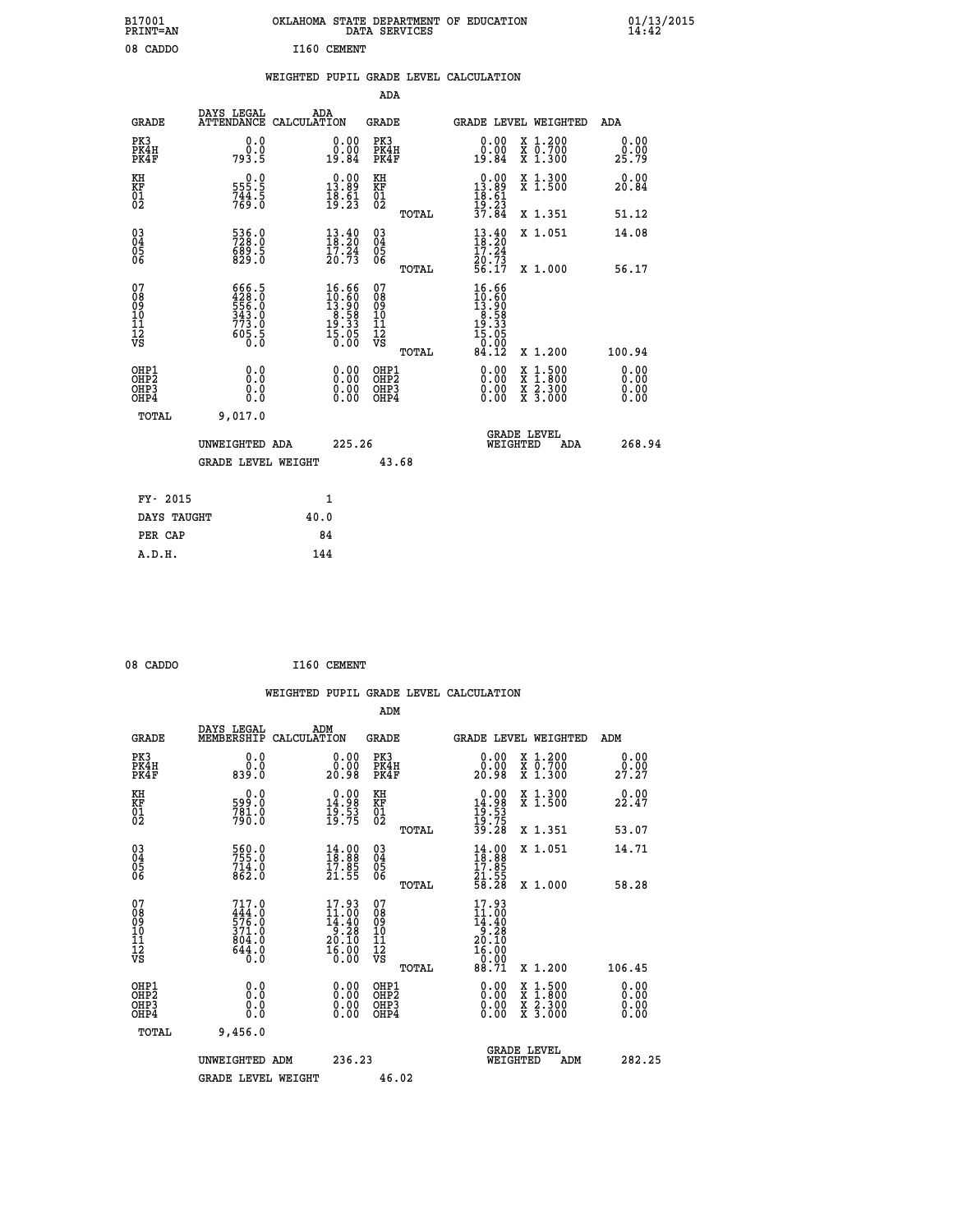| B17001<br>PRINT=AN | OKLAHOMA STATE DEPARTMENT OF EDUCATION<br>DATA SERVICES | $01/13/2015$<br>14:42 |
|--------------------|---------------------------------------------------------|-----------------------|
| 08 CADDO           | I161 HINTON                                             |                       |
|                    | WEIGHTED PUPIL GRADE LEVEL CALCULATION                  |                       |
|                    | ADA                                                     |                       |

| <b>GRADE</b>                                         | DAYS LEGAL<br>ATTENDANCE CALCULATION                                  | ADA  |                                                                                                                                                                    | <b>GRADE</b>                                       |       |                                                                                                                                                                                                                                                                                | <b>GRADE LEVEL WEIGHTED</b>                                                                                                               | ADA                           |
|------------------------------------------------------|-----------------------------------------------------------------------|------|--------------------------------------------------------------------------------------------------------------------------------------------------------------------|----------------------------------------------------|-------|--------------------------------------------------------------------------------------------------------------------------------------------------------------------------------------------------------------------------------------------------------------------------------|-------------------------------------------------------------------------------------------------------------------------------------------|-------------------------------|
| PK3<br>PK4H<br>PK4F                                  | 0.0<br>0.0<br>1,901.0                                                 |      | $\begin{smallmatrix} 0.00\\ 0.00\\ 43.20 \end{smallmatrix}$                                                                                                        | PK3<br>PK4H<br>PK4F                                |       | $\begin{smallmatrix} 0.00\\ 0.00\\ 43.20 \end{smallmatrix}$                                                                                                                                                                                                                    | X 1.200<br>X 0.700<br>X 1.300                                                                                                             | 0.00<br>0.00<br>56.16         |
| KH<br>KF<br>01<br>02                                 | $\begin{smallmatrix} 0.0\\2,349.0\\2,452.5\\2,384.5\end{smallmatrix}$ |      | $\begin{smallmatrix} 0.00\\ 53.39\\ 55.74\\ 54.19 \end{smallmatrix}$                                                                                               | KH<br>KF<br>01<br>02                               |       | $\begin{smallmatrix} &0.00\,53.39\,55.74\,54.19\,109.93\end{smallmatrix}$                                                                                                                                                                                                      | X 1.300<br>X 1.500                                                                                                                        | 0.00<br>80.09                 |
|                                                      |                                                                       |      |                                                                                                                                                                    |                                                    | TOTAL |                                                                                                                                                                                                                                                                                | X 1.351                                                                                                                                   | 148.52                        |
| $\begin{matrix} 03 \\ 04 \\ 05 \\ 06 \end{matrix}$   | 1,963.5<br>2,598.0<br>1,809.5<br>2,072.5                              |      | $\begin{smallmatrix} 44.63\ 59.05\ 41.13\ 47.10 \end{smallmatrix}$                                                                                                 | $\begin{matrix} 03 \\ 04 \\ 05 \\ 06 \end{matrix}$ |       | $\begin{array}{c} 44.63 \\ 59.05 \\ 41.13 \\ 47.10 \\ 147.28 \end{array}$                                                                                                                                                                                                      | X 1.051                                                                                                                                   | 46.91                         |
|                                                      |                                                                       |      |                                                                                                                                                                    |                                                    | TOTAL |                                                                                                                                                                                                                                                                                | X 1.000                                                                                                                                   | 147.28                        |
| 07<br>08901112<br>1112<br>VS                         | 2,140.0<br>1,776.5<br>1,653.0<br>1,701.5<br>1,935.5<br>1,993.5<br>0.0 |      | $\begin{smallmatrix} 4\,8\cdot\,6\,4\\ 4\,0\cdot\,3\,8\\ 3\,7\cdot\,5\,7\\ 3\,8\cdot\,6\,7\\ 4\,3\cdot\,9\,9\\ 4\,5\cdot\,3\,1\\ 0\cdot\,0\,0\\ \end{smallmatrix}$ | 07<br>08<br>09<br>101<br>11<br>12<br>VS            |       | $48.64\n40.387\n37.577\n38.679\n43.991\n45.310\n0.000\n254.56$                                                                                                                                                                                                                 |                                                                                                                                           |                               |
|                                                      |                                                                       |      |                                                                                                                                                                    |                                                    | TOTAL |                                                                                                                                                                                                                                                                                | X 1.200                                                                                                                                   | 305.47                        |
| OHP1<br>OHP2<br>OH <sub>P3</sub><br>OH <sub>P4</sub> | 0.0<br>$\begin{smallmatrix} 0.0 & 0 \ 0.0 & 0 \end{smallmatrix}$      |      | 0.00<br>$\begin{smallmatrix} 0.00 \ 0.00 \end{smallmatrix}$                                                                                                        | OHP1<br>OHP2<br>OHP3<br>OHP4                       |       | $\begin{smallmatrix} 0.00 & 0.00 & 0.00 & 0.00 & 0.00 & 0.00 & 0.00 & 0.00 & 0.00 & 0.00 & 0.00 & 0.00 & 0.00 & 0.00 & 0.00 & 0.00 & 0.00 & 0.00 & 0.00 & 0.00 & 0.00 & 0.00 & 0.00 & 0.00 & 0.00 & 0.00 & 0.00 & 0.00 & 0.00 & 0.00 & 0.00 & 0.00 & 0.00 & 0.00 & 0.00 & 0.0$ | $\begin{smallmatrix} \mathtt{X} & 1\cdot500\\ \mathtt{X} & 1\cdot800\\ \mathtt{X} & 2\cdot300\\ \mathtt{X} & 3\cdot000 \end{smallmatrix}$ | 0.00<br>Ō. ŌŌ<br>0.00<br>0.00 |
| TOTAL                                                | 28,730.5                                                              |      |                                                                                                                                                                    |                                                    |       |                                                                                                                                                                                                                                                                                |                                                                                                                                           |                               |
|                                                      | UNWEIGHTED ADA                                                        |      | 652.99                                                                                                                                                             |                                                    |       | WEIGHTED                                                                                                                                                                                                                                                                       | <b>GRADE LEVEL</b><br>ADA                                                                                                                 | 784.43                        |
|                                                      | <b>GRADE LEVEL WEIGHT</b>                                             |      |                                                                                                                                                                    | 131.44                                             |       |                                                                                                                                                                                                                                                                                |                                                                                                                                           |                               |
| FY- 2015                                             |                                                                       | 1    |                                                                                                                                                                    |                                                    |       |                                                                                                                                                                                                                                                                                |                                                                                                                                           |                               |
| DAYS TAUGHT                                          |                                                                       | 44.0 |                                                                                                                                                                    |                                                    |       |                                                                                                                                                                                                                                                                                |                                                                                                                                           |                               |
|                                                      |                                                                       |      |                                                                                                                                                                    |                                                    |       |                                                                                                                                                                                                                                                                                |                                                                                                                                           |                               |

| 08 CADDO | I161 HINTON |
|----------|-------------|
|          |             |

**PER CAP** 84  **A.D.H. 385**

 **WEIGHTED PUPIL GRADE LEVEL CALCULATION ADM DAYS LEGAL ADM GRADE MEMBERSHIP CALCULATION GRADE GRADE LEVEL WEIGHTED ADM PK3 0.0 0.00 PK3 0.00 X 1.200 0.00 PK4H 0.0 0.00 PK4H 0.00 X 0.700 0.00 PK4F 1,985.0 45.11 PK4F 45.11 X 1.300 58.64 KH 0.0 0.00 KH 0.00 X 1.300 0.00 KF 2,475.0 56.25 KF 56.25 X 1.500 84.38 01 2,550.0 57.95 01 57.95 02 2,475.0 56.25 02 56.25 TOTAL 114.20 X 1.351 154.28 03 2,036.0 46.27 03 46.27 X 1.051 48.63 04 2,687.0 61.07 04 61.07 05 1,859.0 42.25 05 42.25 06 2,106.0 47.86 06 47.86 TOTAL 151.18 X 1.000 151.18**  $\begin{array}{cccc} 07 & 2,194.0 & 49.86 & 07 & 49.86 \ 08 & 1,233.0 & 41.66 & 08 & 41.66 \ 09 & 1,709.0 & 38.84 & 09 & 41.66 \ 10 & 1,734.0 & 39.41 & 10 & 39.41 \ 11 & 1,988.0 & 45.18 & 11 & 45.18 \ 12 & 9.65.0 & 45.11 & 46.51 \ \hline\hline\hline\hline\hline\hline\hline\hline\hline\hline\h$  **TOTAL 261.56 X 1.200 313.87 OHP1 0.0 0.00 OHP1 0.00 X 1.500 0.00 OHP2 0.0 0.00 OHP2 0.00 X 1.800 0.00 OHP3 0.0 0.00 OHP3 0.00 X 2.300 0.00 OHP4 0.0 0.00 OHP4 0.00 X 3.000 0.00 TOTAL 29,682.0 GRADE LEVEL UNWEIGHTED ADM 674.57 WEIGHTED ADM 810.98** GRADE LEVEL WEIGHT 136.41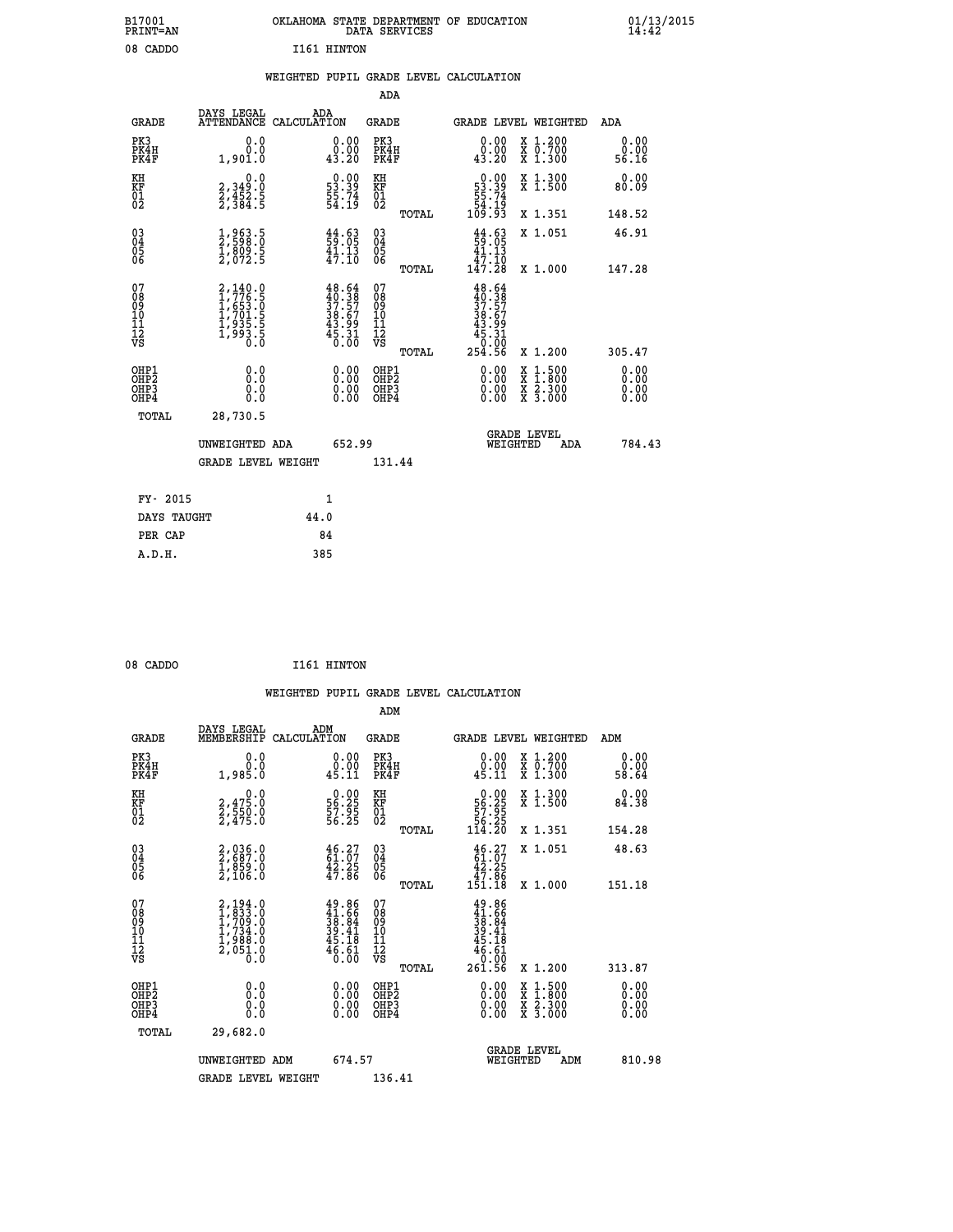# **B17001 OKLAHOMA STATE DEPARTMENT OF EDUCATION 01/13/2015 PRINT=AN DATA SERVICES 14:42** 08 CADDO **I167 FORT COBB-BROXTON**

### **WEIGHTED PUPIL GRADE LEVEL CALCULATION**

|                                                                    |                                                                                   |                                                                                              | ADA                                          |       |                                                                                           |                                                                                                                                           |                               |
|--------------------------------------------------------------------|-----------------------------------------------------------------------------------|----------------------------------------------------------------------------------------------|----------------------------------------------|-------|-------------------------------------------------------------------------------------------|-------------------------------------------------------------------------------------------------------------------------------------------|-------------------------------|
| <b>GRADE</b>                                                       | DAYS LEGAL                                                                        | ADA<br>ATTENDANCE CALCULATION                                                                | <b>GRADE</b>                                 |       |                                                                                           | GRADE LEVEL WEIGHTED                                                                                                                      | ADA                           |
| PK3<br>PK4H<br>PK4F                                                | $94.0$<br>$845.0$<br>0.0                                                          | $17:98 \atop 0.00$                                                                           | PK3<br>PK4H<br>PK4F                          |       | 2.00<br>17.98<br>0.00                                                                     | X 1.200<br>X 0.700<br>X 1.300                                                                                                             | 2.40<br>12.59<br>0.00         |
| KH<br>KF<br>01<br>02                                               | 0.0<br>0:0.<br>5.315,4<br>5.53,1                                                  | $0.00$<br>19:96<br>27.99<br>26.46                                                            | KH<br>KF<br>01<br>02                         |       | $\begin{smallmatrix} 0.00\\19.96\\27.99\\26.46\\54.45\end{smallmatrix}$                   | X 1.300<br>X 1.500                                                                                                                        | 0.00<br>29.94                 |
|                                                                    |                                                                                   |                                                                                              |                                              | TOTAL |                                                                                           | X 1.351                                                                                                                                   | 73.56                         |
| $\begin{smallmatrix} 03 \\[-4pt] 04 \end{smallmatrix}$<br>Ŏ5<br>06 | 1, 259.9<br>879.0<br>999.0                                                        | $\begin{smallmatrix} 26.79\ 17.80\ 18.70\ 21.26 \end{smallmatrix}$                           | $\substack{03 \\ 04}$<br>Ŏ5<br>06            |       | $\frac{26.79}{17.80}$<br>$\frac{18.70}{21.26}$<br>57.76                                   | X 1.051                                                                                                                                   | 28.16                         |
|                                                                    |                                                                                   |                                                                                              | 07                                           | TOTAL |                                                                                           | X 1.000                                                                                                                                   | 57.76                         |
| 07<br>08<br>09<br>01<br>11<br>11<br>12<br>VS                       | $1, 297.5$<br>$1, 230.0$<br>$1, 034.0$<br>$1, 367.5$<br>$874.5$<br>$735.5$<br>0.0 | $\begin{smallmatrix} 27.61\\ 26.17\\ 22.00\\ 29.10\\ 18.61\\ 15.65\\ 0.00 \end{smallmatrix}$ | 08<br>09<br>11<br>11<br>12<br>VS             |       | $\begin{smallmatrix} 27.61\ 26.17\ 22.00\ 29.10\ 18.61\ 15.65\ 139.14\ \end{smallmatrix}$ |                                                                                                                                           |                               |
|                                                                    |                                                                                   |                                                                                              |                                              | TOTAL |                                                                                           | X 1.200                                                                                                                                   | 166.97                        |
| OHP1<br>OHP <sub>2</sub><br>OH <sub>P3</sub><br>OHP4               | 0.0<br>0.000                                                                      | 0.00<br>$\begin{smallmatrix} 0.00 \ 0.00 \end{smallmatrix}$                                  | OHP1<br>OHP <sub>2</sub><br>OHP <sub>3</sub> |       | 0.00<br>0.00                                                                              | $\begin{smallmatrix} \mathtt{X} & 1\cdot500\\ \mathtt{X} & 1\cdot800\\ \mathtt{X} & 2\cdot300\\ \mathtt{X} & 3\cdot000 \end{smallmatrix}$ | 0.00<br>Ō. ŌŌ<br>0.00<br>0.00 |
| TOTAL                                                              | 14,948.5                                                                          |                                                                                              |                                              |       |                                                                                           |                                                                                                                                           |                               |
|                                                                    | UNWEIGHTED ADA                                                                    | 318.08                                                                                       |                                              |       |                                                                                           | <b>GRADE LEVEL</b><br>WEIGHTED<br>ADA                                                                                                     | 371.38                        |
|                                                                    | <b>GRADE LEVEL WEIGHT</b>                                                         |                                                                                              |                                              | 53.30 |                                                                                           |                                                                                                                                           |                               |
| FY- 2015                                                           |                                                                                   | 1                                                                                            |                                              |       |                                                                                           |                                                                                                                                           |                               |
| DAYS TAUGHT                                                        |                                                                                   | 47.0                                                                                         |                                              |       |                                                                                           |                                                                                                                                           |                               |
| PER CAP                                                            |                                                                                   | 90                                                                                           |                                              |       |                                                                                           |                                                                                                                                           |                               |

 **A.D.H. 213**

08 CADDO **I167 FORT COBB-BROXTON** 

|                                                      |                                                                                                                   |                                                                          | ADM                                                 |                                                                                                               |                                          |                              |
|------------------------------------------------------|-------------------------------------------------------------------------------------------------------------------|--------------------------------------------------------------------------|-----------------------------------------------------|---------------------------------------------------------------------------------------------------------------|------------------------------------------|------------------------------|
| <b>GRADE</b>                                         | DAYS LEGAL<br>MEMBERSHIP                                                                                          | ADM<br>CALCULATION                                                       | <b>GRADE</b>                                        |                                                                                                               | <b>GRADE LEVEL WEIGHTED</b>              | ADM                          |
| PK3<br>PK4H<br>PK4F                                  | 94.0<br>852.0<br>0.0                                                                                              | 2.00<br>$1\bar{8}$ . 13<br>0.00                                          | PK3<br>PK4H<br>PK4F                                 | 2.00<br>18.13<br>0.00                                                                                         | X 1.200<br>X 0.700<br>X 1.300            | 2.40<br>12.69<br>0.00        |
| KH<br>KF<br>01<br>02                                 | 0.0<br>0: 973<br>1,349:0<br>1,287:0                                                                               | $\begin{smallmatrix} 0.00\\ 20.70\\ 28.70\\ 27.38 \end{smallmatrix}$     | KH<br>KF<br>01<br>02                                | $\begin{smallmatrix} 0.00\\ 20.70\\ 28.70\\ 27.38\\ 56.08 \end{smallmatrix}$                                  | X 1.300<br>X 1.500                       | 0.00<br>31.05                |
|                                                      |                                                                                                                   |                                                                          | TOTAL                                               |                                                                                                               | X 1.351                                  | 75.76                        |
| 03<br>04<br>05<br>06                                 | 1,298.0<br>866.0<br>920.0<br>1,031.0                                                                              | $27.62$<br>$18.43$<br>$19.74$<br>$21.94$                                 | $\begin{array}{c} 03 \\ 04 \\ 05 \\ 06 \end{array}$ | $\frac{27.62}{18.43}$<br>$\frac{19.74}{19.74}$<br>21.94                                                       | X 1.051                                  | 29.03                        |
|                                                      |                                                                                                                   |                                                                          | TOTAL                                               | 60.11                                                                                                         | X 1.000                                  | 60.11                        |
| 07<br>08<br>09<br>101<br>112<br>VS                   | $\begin{smallmatrix} 1,334\ .0\\ 1,247\ .0\\ 1,066\ .0\\ 1,412\ .0\\ 914\ .0\\ 765\ .0\\ 0\ .0 \end{smallmatrix}$ | $28.38$<br>$26.53$<br>$22.68$<br>$30.04$<br>$19.45$<br>$16.28$<br>$0.00$ | 07<br>08<br>09<br>11<br>11<br>12<br>VS              | $\begin{smallmatrix} 28.38\\ 26.53\\ 22.58\\ 20.68\\ 30.04\\ 19.45\\ 16.28\\ 0.00\\ 143.36 \end{smallmatrix}$ |                                          |                              |
|                                                      |                                                                                                                   |                                                                          | TOTAL                                               |                                                                                                               | X 1.200                                  | 172.03                       |
| OHP1<br>OHP2<br>OH <sub>P3</sub><br>OH <sub>P4</sub> | 0.0<br>0.000                                                                                                      | $0.00$<br>$0.00$<br>0.00                                                 | OHP1<br>OHP2<br>OHP <sub>3</sub>                    | $0.00$<br>$0.00$<br>0.00                                                                                      | X 1:500<br>X 1:800<br>X 2:300<br>X 3:000 | 0.00<br>0.00<br>0.00<br>0.00 |
| TOTAL                                                | 15,416.0                                                                                                          |                                                                          |                                                     |                                                                                                               |                                          |                              |
|                                                      | UNWEIGHTED ADM                                                                                                    | 328.00                                                                   |                                                     | WEIGHTED                                                                                                      | <b>GRADE LEVEL</b><br>ADM                | 383.07                       |
|                                                      | <b>GRADE LEVEL WEIGHT</b>                                                                                         |                                                                          | 55.07                                               |                                                                                                               |                                          |                              |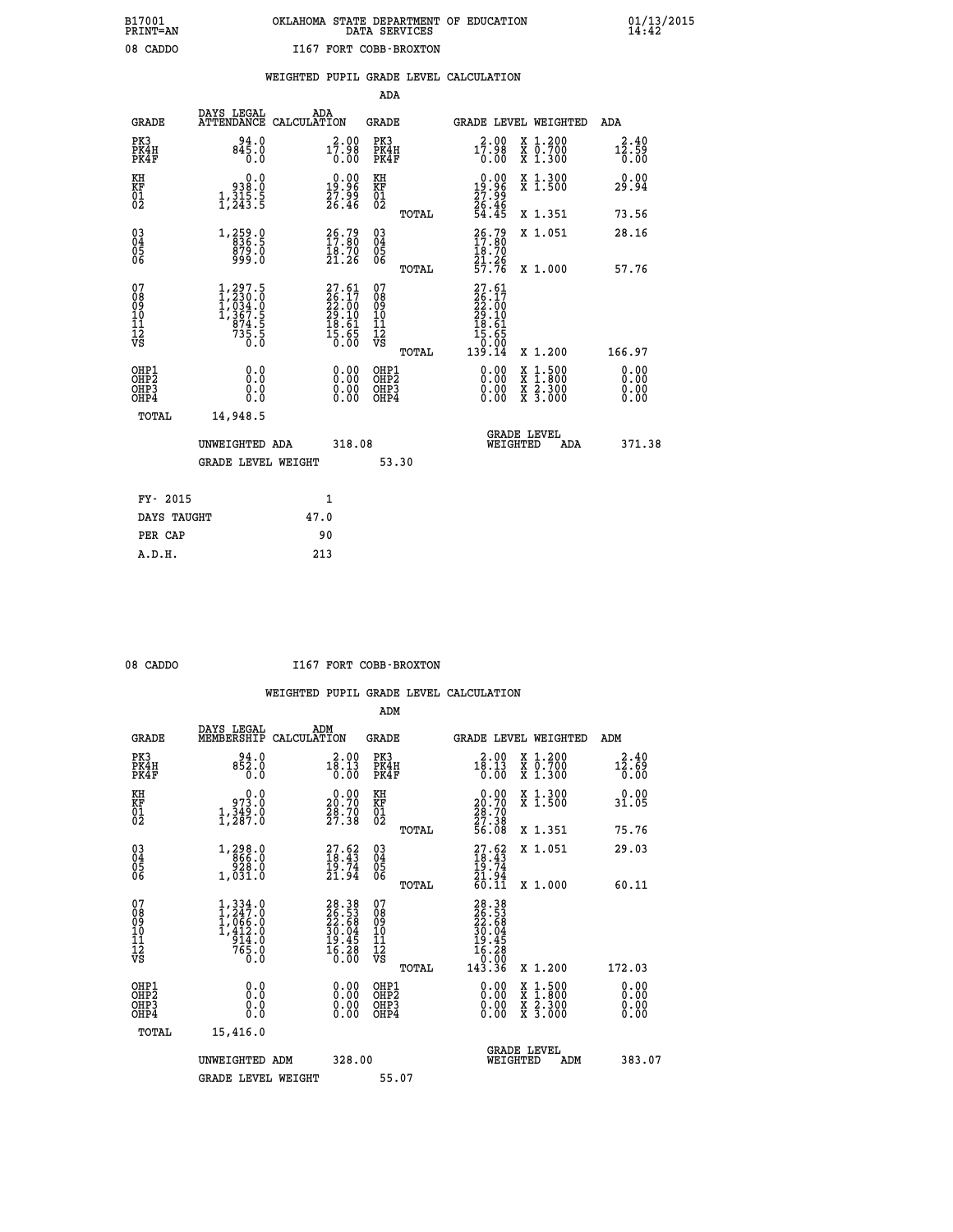| B17001          | OKLAHOMA STATE DEPARTMENT OF EDUCATION |
|-----------------|----------------------------------------|
| <b>PRINT=AN</b> | DATA SERVICES                          |
| 08 CADDO        | I168 BINGER-ONEY                       |

 **B17001 OKLAHOMA STATE DEPARTMENT OF EDUCATION 01/13/2015**

|  |  | WEIGHTED PUPIL GRADE LEVEL CALCULATION |
|--|--|----------------------------------------|
|  |  |                                        |

|                                                                    |                                                                                                         |                                                                                                                                             | ADA                                       |                                                                                                                          |                              |
|--------------------------------------------------------------------|---------------------------------------------------------------------------------------------------------|---------------------------------------------------------------------------------------------------------------------------------------------|-------------------------------------------|--------------------------------------------------------------------------------------------------------------------------|------------------------------|
| <b>GRADE</b>                                                       | DAYS LEGAL                                                                                              | ADA<br>ATTENDANCE CALCULATION                                                                                                               | <b>GRADE</b>                              | GRADE LEVEL WEIGHTED                                                                                                     | ADA                          |
| PK3<br>PK4H<br>PK4F                                                | 8.0<br>0.0<br>850.0                                                                                     | $\begin{smallmatrix} 0.19\\ 0.00\\ 20.24 \end{smallmatrix}$                                                                                 | PK3<br>PK4H<br>PK4F                       | $\begin{smallmatrix} 0.19 \\ 0.00 \\ 20.24 \end{smallmatrix}$<br>X 1.200<br>X 0.700<br>X 1.300                           | 0.23<br>0.00<br>26.31        |
| KH<br><b>KF</b><br>01<br>02                                        | 0.0<br>$1,223.5$<br>$1,262.5$<br>$994.5$                                                                | $29.00$<br>29.13<br>$\frac{3}{2}$ $\frac{5}{3}$ $\frac{5}{6}$ $\frac{5}{8}$                                                                 | KH<br>KF<br>01<br>02                      | X 1.300<br>X 1.500<br>$\begin{smallmatrix} 0.00\\29.13\\30.06\\23.68\\53.74 \end{smallmatrix}$                           | 0.00<br>43.70                |
|                                                                    |                                                                                                         |                                                                                                                                             | TOTAL                                     | X 1.351                                                                                                                  | 72.60                        |
| $\begin{smallmatrix} 03 \\[-4pt] 04 \end{smallmatrix}$<br>05<br>06 | 1,088.9<br>$\frac{1}{1}, \frac{1}{4}$ $\frac{6}{3}$ $\cdot$ 0                                           | 25.45<br>25.92<br>27.69<br>33.83                                                                                                            | $\substack{03 \\ 04}$<br>05<br>06         | 25.45<br>25.62<br>27.69<br>33.83<br>87.44<br>X 1.051                                                                     | 26.75                        |
|                                                                    |                                                                                                         |                                                                                                                                             | TOTAL                                     | X 1.000                                                                                                                  | 87.44                        |
| 07<br>08<br>09<br>11<br>11<br>12<br>VS                             | $\begin{smallmatrix} 1,307.5\\ 1,062.0\\ 1,167.5\\ 1,136.5\\ 1,293.5\\ 1,002.5\\ 0.0 \end{smallmatrix}$ | $\begin{smallmatrix} 31\cdot 13\\ 25\cdot 29\\ 27\cdot 80\\ 27\cdot 06\\ 30\cdot 80\\ 33\cdot 87\\ 23\cdot 60\\ 0\cdot 00\end{smallmatrix}$ | 07<br>08<br>09<br>11<br>11<br>12<br>VS    | 31.13<br>25.290<br>27.806<br>27.066<br>30.807<br>28.000                                                                  |                              |
|                                                                    |                                                                                                         |                                                                                                                                             | TOTAL                                     | 165.95<br>X 1.200                                                                                                        | 199.14                       |
| OHP1<br>OH <sub>P2</sub><br>OH <sub>P3</sub><br>OH <sub>P4</sub>   | 0.0<br>0.0<br>0.0                                                                                       | 0.00<br>0.00<br>0.00                                                                                                                        | OHP1<br>OH <sub>P</sub> 2<br>OHP3<br>OHP4 | 0.00<br>$\begin{smallmatrix} x & 1 & 500 \\ x & 1 & 800 \\ x & 2 & 300 \\ x & 3 & 000 \end{smallmatrix}$<br>0.00<br>0.00 | 0.00<br>0.00<br>0.00<br>0.00 |
|                                                                    | TOTAL<br>16,049.5                                                                                       |                                                                                                                                             |                                           |                                                                                                                          |                              |
|                                                                    | UNWEIGHTED ADA                                                                                          | 382.14                                                                                                                                      |                                           | GRADE LEVEL<br>WEIGHTED<br>ADA                                                                                           | 456.17                       |
|                                                                    | <b>GRADE LEVEL WEIGHT</b>                                                                               |                                                                                                                                             | 74.03                                     |                                                                                                                          |                              |
|                                                                    | FY- 2015                                                                                                | $\mathbf{1}$                                                                                                                                |                                           |                                                                                                                          |                              |
|                                                                    | DAYS TAUGHT                                                                                             | 42.0                                                                                                                                        |                                           |                                                                                                                          |                              |
|                                                                    | PER CAP                                                                                                 | 90                                                                                                                                          |                                           |                                                                                                                          |                              |

| 08 CADDO | I168 BINGER-ONEY |
|----------|------------------|

 **A.D.H. 229**

|                                                      |                                                                                                         |                                                                      | ADM                                                 |                                                                                                                                        |                                          |                          |
|------------------------------------------------------|---------------------------------------------------------------------------------------------------------|----------------------------------------------------------------------|-----------------------------------------------------|----------------------------------------------------------------------------------------------------------------------------------------|------------------------------------------|--------------------------|
| <b>GRADE</b>                                         | DAYS LEGAL<br>MEMBERSHIP                                                                                | ADM<br>CALCULATION                                                   | <b>GRADE</b>                                        | <b>GRADE LEVEL WEIGHTED</b>                                                                                                            |                                          | ADM                      |
| PK3<br>PK4H<br>PK4F                                  | 8.0<br>ŏ:ŏ<br>938:0                                                                                     | $\begin{smallmatrix} 0.19 \\ 0.00 \\ 22.33 \end{smallmatrix}$        | PK3<br>PK4H<br>PK4F                                 | $\begin{smallmatrix} 0.19 \\ 0.00 \\ 22.33 \end{smallmatrix}$                                                                          | X 1.200<br>X 0.700<br>X 1.300            | 0.23<br>$29.00$<br>29.03 |
| KH<br>KF<br>01<br>02                                 | 0.0<br>$1,276.0$<br>$1,310.0$<br>$1,035.0$                                                              | $\begin{smallmatrix} 0.00\\ 30.38\\ 31.19\\ 24.64 \end{smallmatrix}$ | KH<br>KF<br>01<br>02                                | $0.00$<br>$30.38$<br>$31.19$<br>$24.64$<br>$55.83$                                                                                     | X 1.300<br>X 1.500                       | 0.00<br>45.57            |
|                                                      |                                                                                                         |                                                                      | TOTAL                                               |                                                                                                                                        | X 1.351                                  | 75.43                    |
| 03<br>04<br>05<br>06                                 | $1,099.0$<br>$1,103.0$<br>$1,217.0$<br>$1,446.0$                                                        | $26.17$<br>$26.26$<br>$28.98$<br>$34.43$                             | $\begin{array}{c} 03 \\ 04 \\ 05 \\ 06 \end{array}$ | $26.17$<br>$26.26$<br>$28.98$<br>$34.43$<br>$89.67$                                                                                    | X 1.051                                  | 27.50                    |
|                                                      |                                                                                                         |                                                                      | TOTAL                                               |                                                                                                                                        | X 1.000                                  | 89.67                    |
| 07<br>08<br>09<br>101<br>112<br>VS                   | $\begin{smallmatrix} 1,348.0\\ 1,114.0\\ 1,215.0\\ 1,174.0\\ 1,354.0\\ 1,050.0\\ 0.0 \end{smallmatrix}$ | 32.10<br>26.52<br>28.93<br>27.95<br>32.24<br>32.26<br>25.00<br>0.00  | 07<br>08<br>09<br>11<br>11<br>12<br>VS<br>TOTAL     | $\begin{array}{r} 32\cdot 10 \\ 26\cdot 52 \\ 28\cdot 93 \\ 27\cdot 95 \\ 32\cdot 24 \\ 25\cdot 00 \\ 0.00 \\ 172\cdot 74 \end{array}$ | X 1.200                                  | 207.29                   |
|                                                      |                                                                                                         |                                                                      |                                                     |                                                                                                                                        |                                          | 0.00                     |
| OHP1<br>OHP2<br>OHP <sub>3</sub><br>OH <sub>P4</sub> | 0.0<br>$\begin{smallmatrix} 0.0 & 0 \ 0.0 & 0 \end{smallmatrix}$                                        |                                                                      | OHP1<br>OHP2<br>OHP <sub>3</sub>                    | $0.00$<br>$0.00$<br>0.00                                                                                                               | X 1:500<br>X 1:800<br>X 2:300<br>X 3:000 | 0.00<br>0.00<br>0.00     |
| TOTAL                                                | 16,687.0                                                                                                |                                                                      |                                                     |                                                                                                                                        |                                          |                          |
|                                                      | UNWEIGHTED ADM                                                                                          | 397.31                                                               |                                                     |                                                                                                                                        | GRADE LEVEL<br>WEIGHTED<br>ADM           | 474.72                   |
|                                                      | <b>GRADE LEVEL WEIGHT</b>                                                                               |                                                                      | 77.41                                               |                                                                                                                                        |                                          |                          |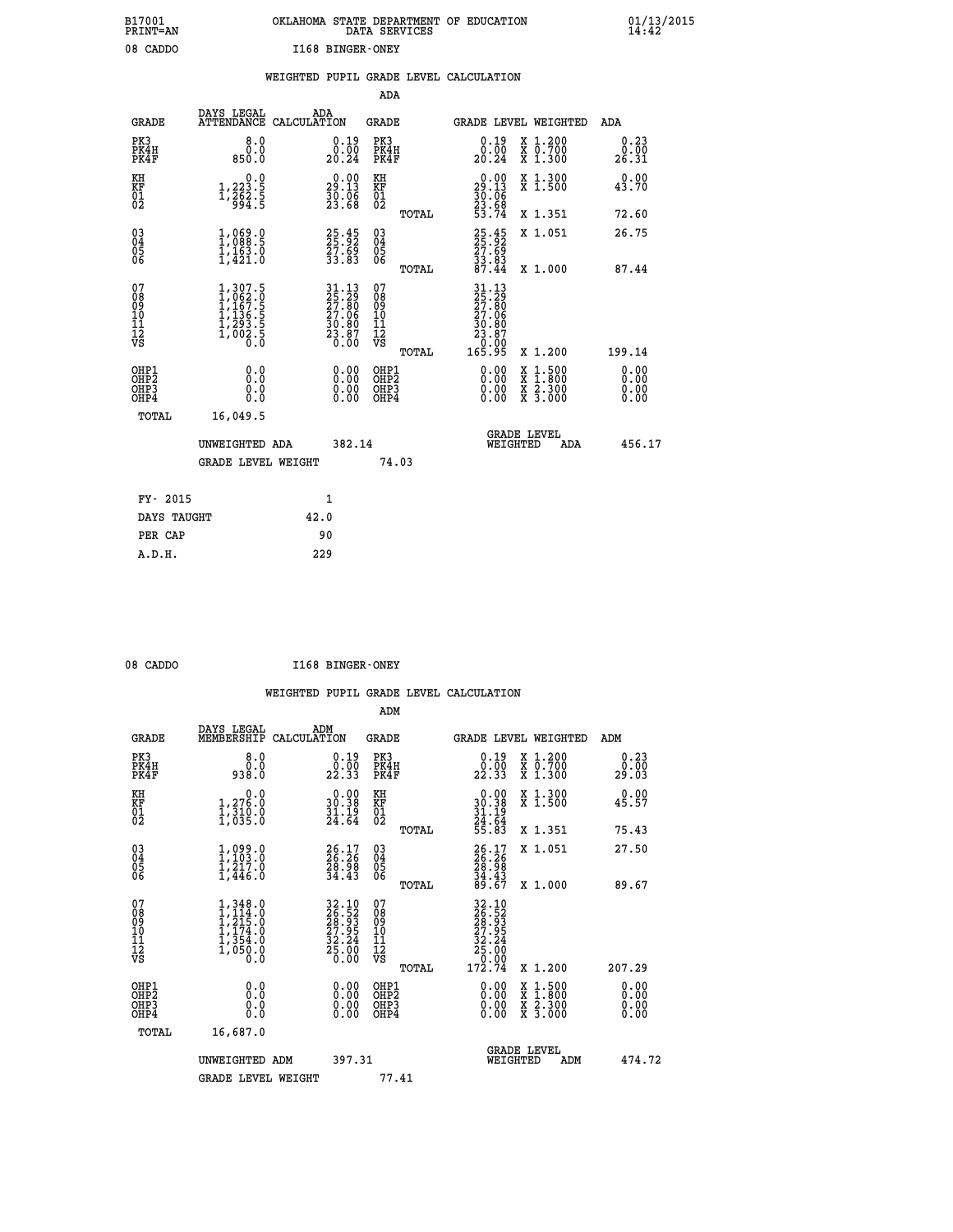| B17001          | OKLAHOMA STATE DEPARTMENT OF EDUCATION |
|-----------------|----------------------------------------|
| <b>PRINT=AN</b> | DATA SERVICES                          |
| CADDO           | COUNTY TOTALS                          |

 **B17001 OKLAHOMA STATE DEPARTMENT OF EDUCATION 01/13/2015**

### **WEIGHTED PUPIL GRADE LEVEL CALCULATION**

|                                                       |                                                                             |                                                                                                                                                                                                           | ADA                                                |       |                                                                                 |                                          |                              |
|-------------------------------------------------------|-----------------------------------------------------------------------------|-----------------------------------------------------------------------------------------------------------------------------------------------------------------------------------------------------------|----------------------------------------------------|-------|---------------------------------------------------------------------------------|------------------------------------------|------------------------------|
| <b>GRADE</b>                                          | DAYS LEGAL<br><b>ATTENDANCE</b>                                             | ADA<br>CALCULATION                                                                                                                                                                                        | <b>GRADE</b>                                       |       |                                                                                 | GRADE LEVEL WEIGHTED                     | ADA                          |
| PK3<br>PK4H<br>PK4F                                   | 188.0<br>845.0<br>15,792.5                                                  | 4.06<br>17.98<br>357.22                                                                                                                                                                                   | PK3<br>PK4H<br>PK4F                                |       | $1\overset{4}{7}\overset{.06}{.98}$<br>357.22                                   | X 1.200<br>X 0.700<br>X 1.300            | $12.87$<br>12.59<br>464.39   |
| KH<br>KF<br>01<br>02                                  | $\begin{smallmatrix}&&&0.0\\19,506.5\\22,514.5\\18,174.5\end{smallmatrix}$  | $\begin{smallmatrix} &0.00\ 437.94\ 504.66\ 408.86\end{smallmatrix}$                                                                                                                                      | KH<br>KF<br>01<br>02                               |       | $0.00$<br>$437.94$<br>$504.66$<br>$408.86$<br>$913.52$                          | X 1.300<br>X 1.500                       | 0.00<br>656.95               |
|                                                       |                                                                             |                                                                                                                                                                                                           |                                                    | TOTAL |                                                                                 | X 1.351                                  | 1,234.16                     |
| $\begin{matrix} 03 \\ 04 \\ 05 \\ 06 \end{matrix}$    | 18,587.5<br>18,240.0<br>17,922.š<br>19,631.0                                | $416.30$<br>$410.51$<br>$\frac{403.48}{441.52}$                                                                                                                                                           | $\begin{matrix} 03 \\ 04 \\ 05 \\ 06 \end{matrix}$ |       | 416.30<br>410.51<br>$\begin{array}{c} 403.48 \\ 441.52 \\ 1,255.51 \end{array}$ | X 1.051                                  | 1,693.05                     |
|                                                       |                                                                             |                                                                                                                                                                                                           |                                                    | TOTAL |                                                                                 | X 1.000                                  | 1,255.51                     |
| 07<br>08<br>09<br>101<br>11<br>12<br>VS               | 19,466.5<br>17,286.5<br>17,044.5<br>17,499.0<br>16,002.5<br>15,263.0<br>0.0 | $\begin{smallmatrix} 4\,3\,6\cdot\,8\,5\\ 3\,8\,7\cdot\,2\,2\\ 3\,8\,2\cdot\,3\,4\\ 3\,9\,1\cdot\,9\,8\\ 3\,6\,1\cdot\,8\,0\\ 3\,6\,1\cdot\,8\,0\\ 3\,4\,7\cdot\,0\,4\\ 0\cdot\,0\,0\\ \end{smallmatrix}$ | 07<br>08<br>09<br>101<br>11<br>12<br>VS            | TOTAL | $387.22$<br>387.22<br>382.34<br>391.98<br>361.80<br>347.04<br>0:00<br>2,307.23  | X 1.200                                  | 2,768.68                     |
| OHP1<br>OH <sub>P</sub> 2<br>OH <sub>P3</sub><br>OHP4 | 80.5<br>0.0<br>Ō.Ō                                                          | $\begin{smallmatrix} 1.83\ 0.00\ 0.00 \end{smallmatrix}$                                                                                                                                                  | OHP1<br>OHP <sub>2</sub><br>OHP <sub>3</sub>       |       | $1.83$<br>$0.00$<br>0.00                                                        | X 1:500<br>X 1:800<br>X 2:300<br>X 3:000 | 2.75<br>0.00<br>0.00<br>0.00 |
| TOTAL                                                 | 254,044.5                                                                   |                                                                                                                                                                                                           |                                                    |       |                                                                                 |                                          |                              |
|                                                       | UNWEIGHTED ADA                                                              | 5,711.59                                                                                                                                                                                                  |                                                    |       |                                                                                 | <b>GRADE LEVEL</b><br>WEIGHTED<br>ADA    | 6,837.44                     |
|                                                       | <b>GRADE LEVEL WEIGHT</b>                                                   |                                                                                                                                                                                                           | 1,125.85                                           |       |                                                                                 |                                          |                              |
| FY- 2015                                              |                                                                             | $\mathbf{1}$                                                                                                                                                                                              |                                                    |       |                                                                                 |                                          |                              |
| DAYS TAUGHT                                           |                                                                             | 482.0                                                                                                                                                                                                     |                                                    |       |                                                                                 |                                          |                              |
|                                                       |                                                                             |                                                                                                                                                                                                           |                                                    |       |                                                                                 |                                          |                              |

| DAYS TAUGHT | 482.0 |
|-------------|-------|
| PER CAP     | 899   |
| A.D.H.      | 3,708 |
|             |       |

 **B17001<br>PRINT=AN** 

 **CADDO COUNTY TOTALS**

|                                                       |                                                                      |                                                                                                    | ADM                                              |                                                                              |                                                                                                  |                              |
|-------------------------------------------------------|----------------------------------------------------------------------|----------------------------------------------------------------------------------------------------|--------------------------------------------------|------------------------------------------------------------------------------|--------------------------------------------------------------------------------------------------|------------------------------|
| <b>GRADE</b>                                          | DAYS LEGAL<br>MEMBERSHIP                                             | ADM<br>CALCULATION                                                                                 | <b>GRADE</b>                                     | <b>GRADE LEVEL WEIGHTED</b>                                                  |                                                                                                  | ADM                          |
| PK3<br>PK4H<br>PK4F                                   | 195.0<br>852.0<br>16,458.0                                           | 4.21<br>$3\overline{7}2.\overline{4}5$<br>372.46                                                   | PK3<br>PK4H<br>PK4F                              | 4.21<br>18:13<br>372.46                                                      | $\begin{smallmatrix} x & 1.200 \\ x & 0.700 \end{smallmatrix}$<br>X 1.300                        | 4.87<br>12.69<br>484.19      |
| KH<br>KF<br>01<br>02                                  | 0.0<br>20,283.0<br>23,229.0<br>18,706.0                              | $\begin{smallmatrix} &0.00\\ 455.45\\ 520.77\\ 420.86\end{smallmatrix}$                            | KH<br>KF<br>01<br>02                             | $\begin{array}{r} 0.00 \\ 455.45 \\ 520.77 \\ 429.86 \end{array}$            | X 1.300<br>X 1.500                                                                               | 0.00<br>683.19               |
|                                                       |                                                                      |                                                                                                    | TOTAL                                            | 941.63                                                                       | X 1.351                                                                                          | 1,272.15                     |
| 03<br>04<br>05<br>06                                  | 19,071.0<br>18,826.0<br>18,479.0<br>20, 269.0                        | $\frac{427.21}{423.70}$<br>$4\overline{16}\cdot\overline{02}\overline{455}\cdot75$                 | $\substack{03 \\ 04}$<br>05<br>06                | $427.21$<br>$423.70$<br>$4\bar{1}\bar{6}\cdot 0\bar{2}$<br>$455.75$          | X 1.051                                                                                          | 449.00                       |
|                                                       |                                                                      |                                                                                                    | TOTAL                                            | 1,295.47                                                                     | X 1.000                                                                                          | 1,295.47                     |
| 07<br>08<br>09<br>11<br>11<br>12<br>VS                | 20,192.0<br>17,969.0<br>17,872.0<br>18,403.0<br>16,808.0<br>16,302.0 | 453.10<br>402.47<br>400.84<br>412.38<br>380.35<br>371.98<br>0.00                                   | 07<br>08<br>09<br>101<br>11<br>12<br>VS<br>TOTAL | 453.10<br>402.47<br>400.04<br>412.38<br>380.35<br>371.98<br>0.00<br>2,421.12 | X 1.200                                                                                          | 2,905.34                     |
| OHP1<br>OH <sub>P</sub> 2<br>OH <sub>P3</sub><br>OHP4 | 87.0<br>0.0<br>0.000                                                 | $\overset{1}{\underset{0}{0}}\,\overset{9}{\underset{0}{0}}\,\overset{8}{\underset{0}{0}}$<br>0.00 | OHP1<br>OHP2<br>OHP3<br>OHP4                     | $\begin{smallmatrix} 1.98\ 0.00 \ 0.00 \end{smallmatrix}$<br>0.00            | $\begin{smallmatrix} x & 1 & 500 \\ x & 1 & 800 \\ x & 2 & 300 \\ x & 3 & 000 \end{smallmatrix}$ | 2.97<br>0.00<br>0.00<br>0.00 |
| TOTAL                                                 | 264,001.0                                                            |                                                                                                    |                                                  |                                                                              |                                                                                                  |                              |
|                                                       | UNWEIGHTED ADM                                                       | 5,937.66                                                                                           |                                                  | <b>GRADE LEVEL</b><br>WEIGHTED                                               | ADM                                                                                              | 7,110.05                     |
|                                                       | <b>GRADE LEVEL WEIGHT</b>                                            |                                                                                                    | 1,172.39                                         |                                                                              |                                                                                                  |                              |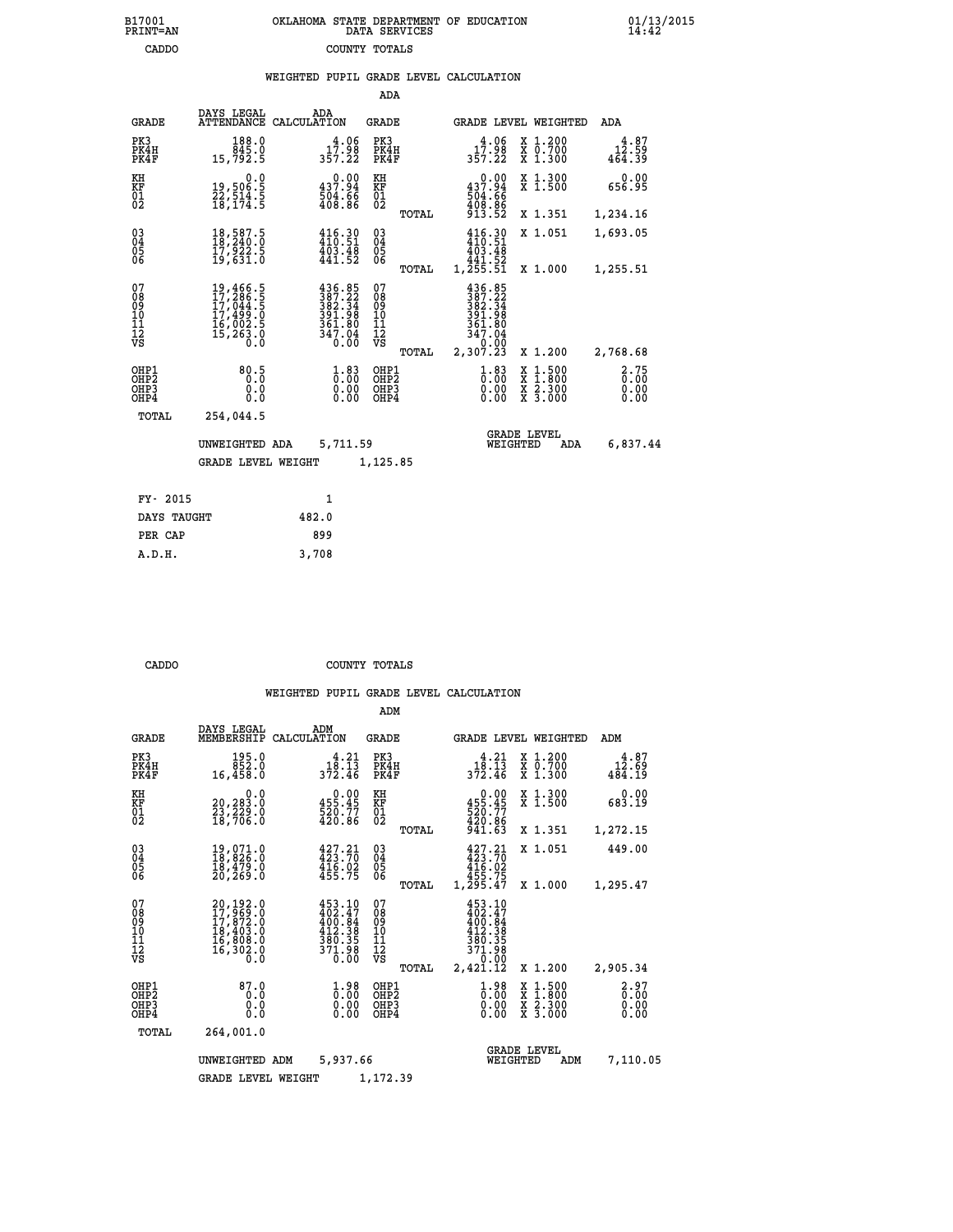| B17001<br><b>PRINT=AN</b> | OKLAHOMA STATE DEPARTMENT OF EDUCATION<br>DATA SERVICES | 01/13/2015 |
|---------------------------|---------------------------------------------------------|------------|
| 09<br>CANADIAN            | C029 RIVERSIDE                                          |            |

|                                                                    |                                                                                                 | WEIGHTED PUPIL GRADE LEVEL CALCULATION                                                               |                                                     |       |                                                            |                                                                                                                                           |                              |
|--------------------------------------------------------------------|-------------------------------------------------------------------------------------------------|------------------------------------------------------------------------------------------------------|-----------------------------------------------------|-------|------------------------------------------------------------|-------------------------------------------------------------------------------------------------------------------------------------------|------------------------------|
|                                                                    |                                                                                                 |                                                                                                      | <b>ADA</b>                                          |       |                                                            |                                                                                                                                           |                              |
| <b>GRADE</b>                                                       | <b>DAYS LEGAL<br/>ATTENDANCE</b>                                                                | ADA<br>CALCULATION                                                                                   | <b>GRADE</b>                                        |       | GRADE LEVEL WEIGHTED                                       |                                                                                                                                           | ADA                          |
| PK3<br>PK4H<br>PK4F                                                | 12.0<br>$0.0$<br>5.89                                                                           | $\begin{smallmatrix} 0.28\ 0.00\\ 16.03 \end{smallmatrix}$                                           | PK3<br>PK4H<br>PK4F                                 |       | 0.28<br>Ŏ.ŌŎ<br>16.O3                                      | X 1.200<br>X 0.700<br>X 1.300                                                                                                             | 0.34<br>0.00<br>20.84        |
| KH<br>KF<br>01<br>02                                               | $932.5$<br>$854.5$<br>$941.5$                                                                   | $\begin{smallmatrix} 0.00\\ 21.69\\ 19.87\\ 21.90 \end{smallmatrix}$                                 | KH<br>KF<br>01<br>02                                |       | 0.00<br>$21.69$<br>$19.87$<br>$21.90$<br>$41.77$           | X 1.300<br>X 1.500                                                                                                                        | 0.00<br>32.54                |
|                                                                    |                                                                                                 |                                                                                                      |                                                     | TOTAL |                                                            | X 1.351                                                                                                                                   | 56.43                        |
| $\begin{smallmatrix} 03 \\[-4pt] 04 \end{smallmatrix}$<br>Ŏ5<br>06 | 709.5<br>690.5<br>482.0<br>754.0                                                                | $\begin{array}{c} 16.50 \\ 16.06 \\ 11.21 \\ 17.53 \end{array}$                                      | $\begin{array}{c} 03 \\ 04 \\ 05 \\ 06 \end{array}$ |       | $\frac{16.50}{16.06}$<br>$\frac{11}{17}$ $\frac{21}{53}$   | X 1.051                                                                                                                                   | 17.34                        |
|                                                                    |                                                                                                 |                                                                                                      |                                                     | TOTAL | 44.80                                                      | X 1.000                                                                                                                                   | 44.80                        |
| 07<br>0890112<br>1112<br>VS                                        | 490.0<br>426.0<br>$\begin{smallmatrix} 0.1 & 0 \ 0.0 & 0 \ 0.0 & 0 \ 0.0 & 0 \end{smallmatrix}$ | $\begin{smallmatrix} 11.40\ 9.91\ 0.00\ 0.00\ 0.00\ 0.00\ 0.00\ 0.00\ 0.00\ 0.00\ \end{smallmatrix}$ | 07<br>08901112<br>1112<br>VS                        | TOTAL | $11.40$<br>$9.91$<br>0.00<br>0.00<br>0.00<br>0:00<br>21.31 | X 1.200                                                                                                                                   | 25.57                        |
| OHP1<br>OHP2<br>OH <sub>P3</sub><br>OH <sub>P4</sub>               | 0.0<br>0.0<br>0.0                                                                               | $\begin{smallmatrix} 0.00 \ 0.00 \ 0.00 \ 0.00 \end{smallmatrix}$                                    | OHP1<br>OHP2<br>OHP3<br>OHP4                        |       | $0.00$<br>$0.00$<br>0.00                                   | $\begin{smallmatrix} \mathtt{X} & 1\cdot500\\ \mathtt{X} & 1\cdot800\\ \mathtt{X} & 2\cdot300\\ \mathtt{X} & 3\cdot000 \end{smallmatrix}$ | 0.00<br>0.00<br>0.00<br>0.00 |
| TOTAL                                                              | 6,982.0                                                                                         |                                                                                                      |                                                     |       |                                                            |                                                                                                                                           |                              |
|                                                                    | UNWEIGHTED ADA                                                                                  | 162.38                                                                                               |                                                     |       | WEIGHTED                                                   | <b>GRADE LEVEL</b><br>ADA                                                                                                                 | 197.86                       |
|                                                                    | <b>GRADE LEVEL WEIGHT</b>                                                                       |                                                                                                      | 35.48                                               |       |                                                            |                                                                                                                                           |                              |
| FY- 2015                                                           |                                                                                                 | $\mathbf{1}$                                                                                         |                                                     |       |                                                            |                                                                                                                                           |                              |
| DAYS TAUGHT                                                        |                                                                                                 | 43.0                                                                                                 |                                                     |       |                                                            |                                                                                                                                           |                              |
| PER CAP                                                            |                                                                                                 | 70                                                                                                   |                                                     |       |                                                            |                                                                                                                                           |                              |

 **09 CANADIAN C029 RIVERSIDE**

|                                                    |                                                                                                     |     |                                                                       |                                        |       | WEIGHTED PUPIL GRADE LEVEL CALCULATION                                                                  |                                                                                                                                           |                              |
|----------------------------------------------------|-----------------------------------------------------------------------------------------------------|-----|-----------------------------------------------------------------------|----------------------------------------|-------|---------------------------------------------------------------------------------------------------------|-------------------------------------------------------------------------------------------------------------------------------------------|------------------------------|
|                                                    |                                                                                                     |     |                                                                       | ADM                                    |       |                                                                                                         |                                                                                                                                           |                              |
| <b>GRADE</b>                                       | DAYS LEGAL<br>MEMBERSHIP CALCULATION                                                                | ADM |                                                                       | GRADE                                  |       |                                                                                                         | GRADE LEVEL WEIGHTED                                                                                                                      | ADM                          |
| PK3<br>PK4H<br>PK4F                                | 12.0<br>719.0                                                                                       |     | $\begin{smallmatrix} 0.28\ 0.00\\ 16.72 \end{smallmatrix}$            | PK3<br>PK4H<br>PK4F                    |       | 0.28<br>ŏ:ōŏ<br>16:72                                                                                   | X 1.200<br>X 0.700<br>X 1.300                                                                                                             | 0.34<br>0.00<br>21.74        |
| KH<br>KF<br>01<br>02                               | 0.0<br>950.0<br>877.0<br>962.0                                                                      |     | 22.09<br>$\frac{2}{2}$ , $\frac{4}{3}$<br>22:37                       | KH<br>KF<br>01<br>02                   |       | $\begin{smallmatrix} 0.00\\ 22.09\\ 20.40\\ 22.37\\ 42.77 \end{smallmatrix}$                            | X 1.300<br>X 1.500                                                                                                                        | 0.00<br>33.14                |
|                                                    |                                                                                                     |     |                                                                       |                                        | TOTAL |                                                                                                         | X 1.351                                                                                                                                   | 57.78                        |
| $\begin{matrix} 03 \\ 04 \\ 05 \\ 06 \end{matrix}$ | 731.0<br>708.0<br>$\frac{496.0}{779.0}$                                                             |     | $\begin{smallmatrix} 17.00\\ 16.47\\ 11.53\\ 18.12 \end{smallmatrix}$ | $\substack{03 \\ 04}$<br>05<br>06      |       | $17.00$<br>$16.47$<br>$11.53$<br>$18.12$<br>$46.12$                                                     | X 1.051                                                                                                                                   | 17.87                        |
|                                                    |                                                                                                     |     |                                                                       |                                        | TOTAL |                                                                                                         | X 1.000                                                                                                                                   | 46.12                        |
| 07<br>08<br>09<br>11<br>11<br>12<br>VS             | 516.0<br>430.0<br>$\begin{smallmatrix} 0.0 & 0 \ 0.0 & 0 \ 0.0 & 0 \end{smallmatrix}$<br>$\S.$ $\S$ |     | $12.00\n10.00\n0.00\n0.00\n0.00$<br>0.00<br>0.00                      | 07<br>08<br>09<br>11<br>11<br>12<br>VS | TOTAL | $\begin{smallmatrix} 12.00 \\ 10.00 \\ 0.00 \\ 0.00 \end{smallmatrix}$<br>0.00<br>0.00<br>ةة:ة<br>22.00 | X 1.200                                                                                                                                   | 26.40                        |
| OHP1<br>OHP2<br>OH <sub>P3</sub><br>OHP4           | 0.0<br>0.0<br>0.0                                                                                   |     | $\begin{smallmatrix} 0.00 \ 0.00 \ 0.00 \ 0.00 \end{smallmatrix}$     | OHP1<br>OHP2<br>OHP3<br>OHP4           |       |                                                                                                         | $\begin{smallmatrix} \mathtt{X} & 1\cdot500\\ \mathtt{X} & 1\cdot800\\ \mathtt{X} & 2\cdot300\\ \mathtt{X} & 3\cdot000 \end{smallmatrix}$ | 0.00<br>Ŏ.ŎŎ<br>Q.QQ<br>0.00 |
| TOTAL                                              | 7,180.0                                                                                             |     |                                                                       |                                        |       |                                                                                                         |                                                                                                                                           |                              |
|                                                    | UNWEIGHTED ADM                                                                                      |     | 166.98                                                                |                                        |       | WEIGHTED                                                                                                | <b>GRADE LEVEL</b><br>ADM                                                                                                                 | 203.39                       |
|                                                    | <b>GRADE LEVEL WEIGHT</b>                                                                           |     |                                                                       | 36.41                                  |       |                                                                                                         |                                                                                                                                           |                              |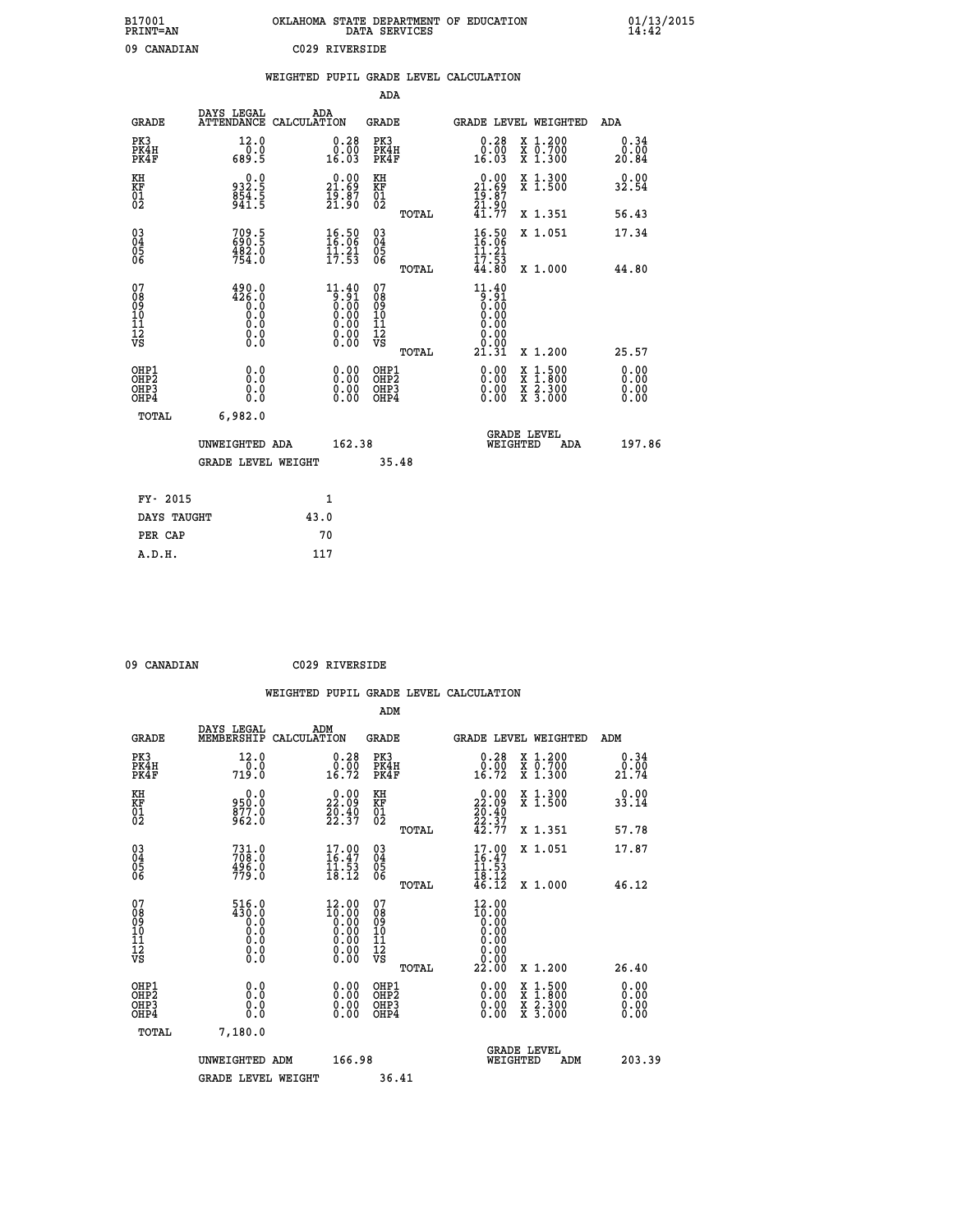| B17001<br>PRINT=AN                                |                                             | OKLAHOMA STATE DEPARTMENT OF EDUCATION                            | DATA SERVICES                                              |                                                                        |                                                                                                                                           | $01/13/2015$<br>14:42 |
|---------------------------------------------------|---------------------------------------------|-------------------------------------------------------------------|------------------------------------------------------------|------------------------------------------------------------------------|-------------------------------------------------------------------------------------------------------------------------------------------|-----------------------|
| 09 CANADIAN                                       |                                             | C031 BANNER                                                       |                                                            |                                                                        |                                                                                                                                           |                       |
|                                                   |                                             | WEIGHTED PUPIL GRADE LEVEL CALCULATION                            |                                                            |                                                                        |                                                                                                                                           |                       |
|                                                   |                                             |                                                                   | <b>ADA</b>                                                 |                                                                        |                                                                                                                                           |                       |
| <b>GRADE</b>                                      | DAYS LEGAL                                  | ADA<br>ATTENDANCE CALCULATION                                     | GRADE                                                      | GRADE LEVEL WEIGHTED                                                   |                                                                                                                                           | ADA                   |
| PK3<br>PK4H<br>PK4F                               | 18.0<br>0.0<br>699.0                        | $0.41$<br>$0.00$<br>15.89                                         | PK3<br>PK4H<br>PK4F                                        | $0.41$<br>$0.00$<br>15.89                                              | X 1.200<br>X 0.700<br>X 1.300                                                                                                             | 0.49<br>0.00<br>20.66 |
| KH<br>KF<br>$\begin{matrix} 01 \ 02 \end{matrix}$ | 0.0<br>820.0<br>1,024.5                     | $\begin{smallmatrix} 0.00\\18.64\\19.03\\23.28 \end{smallmatrix}$ | KH<br><b>KF</b><br>01<br>02                                | $0.00$<br>18.64<br>$\frac{19}{23}$ : $\frac{23}{28}$<br>42.31          | X 1.300<br>X 1.500                                                                                                                        | 0.00<br>27.96         |
|                                                   |                                             |                                                                   | TOTAL                                                      |                                                                        | X 1.351                                                                                                                                   | 57.16                 |
| $\substack{03 \ 04}$<br>Ŏ5<br>ŌĞ                  | 1,065.0<br>860.5<br>1,015.0                 | $24.20$<br>$17.16$<br>$\frac{19.56}{23.07}$                       | $\begin{matrix} 03 \\ 04 \\ 05 \\ 06 \end{matrix}$         | $24.20$<br>$17.16$<br>Īģ∶ <u>ēğ</u><br>23.07<br>59.79                  | X 1.051                                                                                                                                   | 25.43                 |
|                                                   |                                             |                                                                   | TOTAL                                                      |                                                                        | X 1.000                                                                                                                                   | 59.79                 |
| 07<br>08<br>09<br>10<br>11<br>12<br>VS            | 621.5<br>$\frac{5}{6}$<br>0.0<br>0.0<br>0.0 | $14.13$<br>$21.40$<br>$0.00$<br>$0.00$<br>$0.00$<br>0.00          | 07<br>08<br>09<br>10<br>$\frac{11}{12}$<br>$\frac{12}{18}$ | 14.13<br>$\frac{51.40}{0.00}$<br>0.00<br>0.00<br>0.00<br>0.00<br>35.53 |                                                                                                                                           |                       |
| OHP1                                              | 0.0                                         |                                                                   | TOTAL<br>OHP1                                              |                                                                        | X 1.200                                                                                                                                   | 42.64<br>0.00         |
| OHP <sub>2</sub><br>OH <sub>P3</sub><br>OHP4      | Ō.Ō<br>0.0<br>0.0                           | 0.00<br>0.00<br>0.00                                              | OHP <sub>2</sub><br>OHP3<br>OHP4                           | 0.00<br>0.00<br>0.00                                                   | $\begin{smallmatrix} \mathtt{X} & 1\cdot500\\ \mathtt{X} & 1\cdot800\\ \mathtt{X} & 2\cdot300\\ \mathtt{X} & 3\cdot000 \end{smallmatrix}$ | 0.00<br>0.00<br>0.00  |
| TOTAL                                             | 8,657.5                                     |                                                                   |                                                            |                                                                        |                                                                                                                                           |                       |
|                                                   | UNWEIGHTED ADA                              | 196.77                                                            |                                                            | <b>GRADE LEVEL</b><br>WEIGHTED                                         | ADA                                                                                                                                       | 234.13                |
|                                                   | <b>GRADE LEVEL WEIGHT</b>                   |                                                                   | 37.36                                                      |                                                                        |                                                                                                                                           |                       |
| FY- 2015                                          |                                             | 1                                                                 |                                                            |                                                                        |                                                                                                                                           |                       |
|                                                   | DAYS TAUGHT                                 | 44.0                                                              |                                                            |                                                                        |                                                                                                                                           |                       |
| PER CAP                                           |                                             | 64                                                                |                                                            |                                                                        |                                                                                                                                           |                       |
| A.D.H.                                            |                                             | 184                                                               |                                                            |                                                                        |                                                                                                                                           |                       |

| 09 CANADIAN | C031 BANNER |
|-------------|-------------|

|                                                      |                                                                                                                                            |                                                                                 | WEIGHTED PUPIL GRADE LEVEL CALCULATION          |                                                                                  |                                          |                               |
|------------------------------------------------------|--------------------------------------------------------------------------------------------------------------------------------------------|---------------------------------------------------------------------------------|-------------------------------------------------|----------------------------------------------------------------------------------|------------------------------------------|-------------------------------|
|                                                      |                                                                                                                                            |                                                                                 | ADM                                             |                                                                                  |                                          |                               |
| <b>GRADE</b>                                         | DAYS LEGAL<br>MEMBERSHIP                                                                                                                   | ADM<br>CALCULATION                                                              | <b>GRADE</b>                                    | <b>GRADE LEVEL WEIGHTED</b>                                                      |                                          | ADM                           |
| PK3<br>PK4H<br>PK4F                                  | 18.0<br>724.0                                                                                                                              | $\begin{smallmatrix} 0.41\ 0.00\ 16.45 \end{smallmatrix}$                       | PK3<br>PK4H<br>PK4F                             | $0.41$<br>$0.00$<br>16.45                                                        | X 1.200<br>X 0.700<br>X 1.300            | 0.49<br>0.00<br>21.39         |
| KH<br>KF<br>01<br>02                                 | $0.0$<br>0.758<br>1,045.0                                                                                                                  | $\begin{smallmatrix} 0.00\\19.48\\19.39\\23.75 \end{smallmatrix}$               | KH<br>KF<br>01<br>02                            | $\begin{smallmatrix} 0.00\\19.48\\19.39\\23.75\\43.14 \end{smallmatrix}$         | X 1.300<br>X 1.500                       | 0.00<br>29.22                 |
|                                                      |                                                                                                                                            |                                                                                 | TOTAL                                           |                                                                                  | X 1.351                                  | 58.28                         |
| $\begin{matrix} 03 \\ 04 \\ 05 \\ 06 \end{matrix}$   | $\begin{smallmatrix} 1\,, & 0 & 8 & 0 & . & 0 \\ 7 & 7 & 7 & 6 & . & 0 \\ 8 & 7 & 9 & . & 0 \\ 1\,, & 0 & 4 & 8 & . & 0 \end{smallmatrix}$ | $24.55$<br>$17.64$<br>$19.98$<br>$23.82$                                        | 03<br>04<br>05<br>06                            | $24.55$<br>$17.64$<br>$19.98$<br>$23.82$<br>$61.44$                              | X 1.051                                  | 25.80                         |
| 07<br>0890112<br>1112<br>VS                          | $\begin{array}{c} 634.0 \\ 999.0 \\ 0.0 \\ 0.0 \\ 0.0 \\ \end{array}$<br>$\S.$ $\S$                                                        | $\begin{smallmatrix} 14.41\ 22.70\ 0.00\ 0.00\ 0.00\ \end{smallmatrix}$<br>0.00 | TOTAL<br>07<br>08<br>09<br>11<br>11<br>12<br>VS | $\begin{smallmatrix} 14.41\ 22.70\ 0.00\ 0.00 \end{smallmatrix}$<br>0.00<br>0.00 | X 1.000                                  | 61.44                         |
|                                                      |                                                                                                                                            |                                                                                 | TOTAL                                           | 37.11                                                                            | X 1.200                                  | 44.53                         |
| OHP1<br>OHP <sub>2</sub><br>OH <sub>P3</sub><br>OHP4 | 0.0<br>0.000                                                                                                                               | $0.00$<br>$0.00$<br>0.00                                                        | OHP1<br>OHP <sub>2</sub><br>OHP <sub>3</sub>    | 0.00<br>0.00<br>0.00                                                             | X 1:500<br>X 1:800<br>X 2:300<br>X 3:000 | 0.00<br>Ō. ŌŌ<br>0.00<br>0.00 |
| TOTAL                                                | 8,913.0                                                                                                                                    |                                                                                 |                                                 |                                                                                  |                                          |                               |
|                                                      | UNWEIGHTED ADM                                                                                                                             | 202.58                                                                          |                                                 | <b>GRADE LEVEL</b><br>WEIGHTED                                                   | ADM                                      | 241.15                        |
|                                                      | <b>GRADE LEVEL WEIGHT</b>                                                                                                                  |                                                                                 | 38.57                                           |                                                                                  |                                          |                               |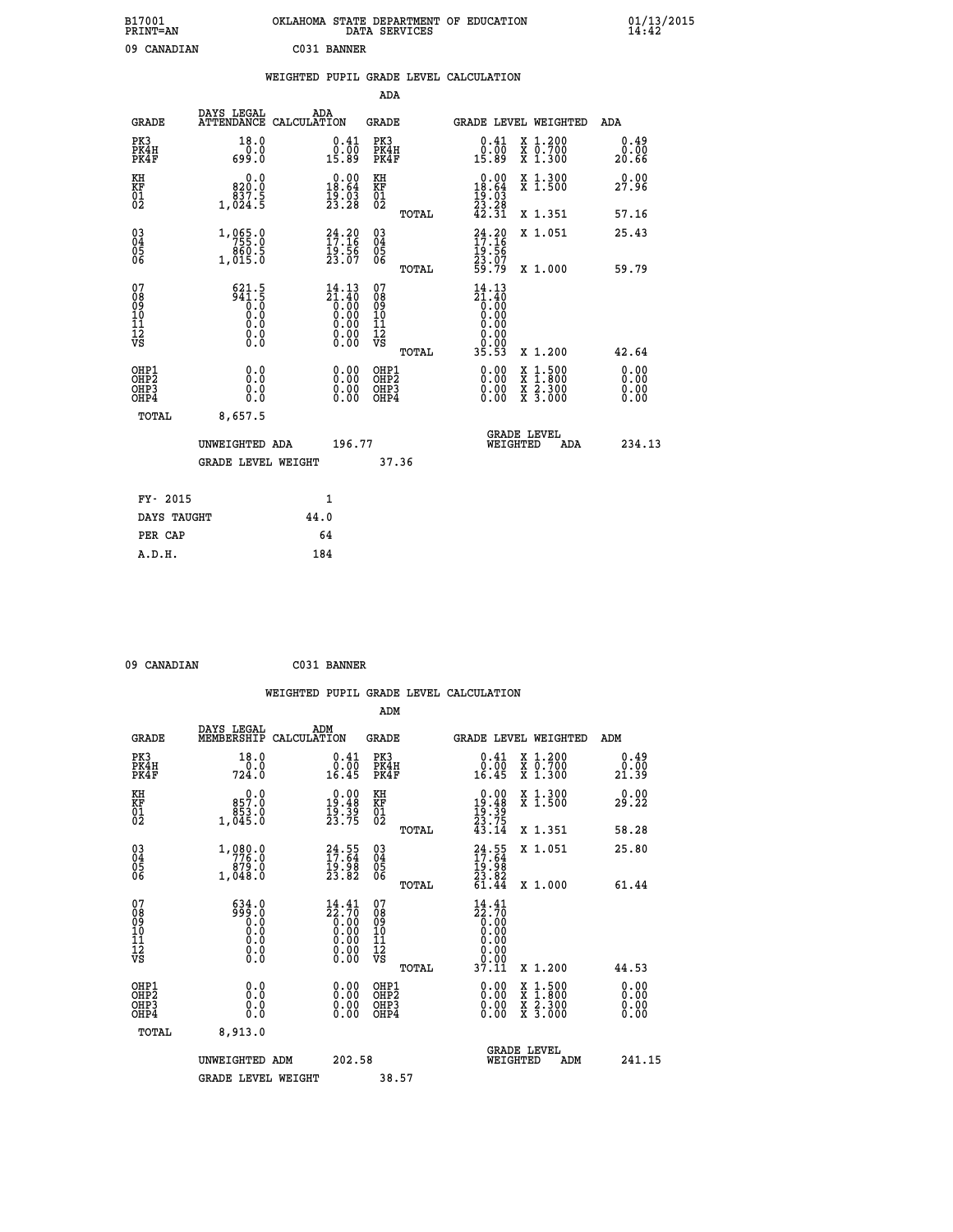| B17001<br><b>PRINT=AN</b> | OKLAHOMA STATE DEPARTMENT OF EDUCATION<br>DATA SERVICES | 01/13/2015 |
|---------------------------|---------------------------------------------------------|------------|
| 09<br>CANADIAN            | C070 DARLINGTON                                         |            |

|                                   |                                                                                                        | WEIGHTED PUPIL GRADE LEVEL CALCULATION                               |                                                     |       |                                                                                |                                                              |                       |
|-----------------------------------|--------------------------------------------------------------------------------------------------------|----------------------------------------------------------------------|-----------------------------------------------------|-------|--------------------------------------------------------------------------------|--------------------------------------------------------------|-----------------------|
|                                   |                                                                                                        |                                                                      | ADA                                                 |       |                                                                                |                                                              |                       |
| <b>GRADE</b>                      | DAYS LEGAL                                                                                             | ADA<br>ATTENDANCE CALCULATION                                        | <b>GRADE</b>                                        |       |                                                                                | GRADE LEVEL WEIGHTED                                         | ADA                   |
| PK3<br>PK4H<br>PK4F               | 0.0<br>0.0<br>1,052.0                                                                                  | 0.00<br>22.87                                                        | PK3<br>PK4H<br>PK4F                                 |       | 0.00<br>0.00<br>22.87                                                          | X 1.200<br>X 0.700<br>X 1.300                                | 0.00<br>0.00<br>29.73 |
| KH<br><b>KF</b><br>01<br>02       | $\begin{smallmatrix}&&&0.0\\1,058.5\\1,397.5\\1,198.5\end{smallmatrix}$                                | $\begin{smallmatrix} 0.00\\ 23.01\\ 30.38\\ 26.05 \end{smallmatrix}$ | KH<br>KF<br>01<br>02                                |       | $\begin{smallmatrix} 0.00\\ 23.01\\ 30.38\\ 26.05\\ 26.43\\ \end{smallmatrix}$ | X 1.300<br>X 1.500                                           | 0.00<br>34.52         |
|                                   |                                                                                                        |                                                                      |                                                     | TOTAL |                                                                                | X 1.351                                                      | 76.24                 |
| 03<br>04<br>05<br>06              | $\frac{1}{1}$ , 049.5<br>$\frac{1}{1}$ , 110.0<br>$\frac{1}{1}$ , 096.5<br>$\frac{5}{1}$ , 064.5       | $22.82$<br>$24.13$<br>$\frac{2\bar{3}\cdot\bar{8}\bar{4}}{23.14}$    | $\begin{array}{c} 03 \\ 04 \\ 05 \\ 06 \end{array}$ |       | $22.82$<br>$24.13$<br>$23.84$<br>$23.14$<br>$71.11$                            | X 1.051                                                      | 23.98                 |
|                                   |                                                                                                        |                                                                      |                                                     | TOTAL |                                                                                | X 1.000                                                      | 71.11                 |
| 07<br>089<br>090<br>1112<br>VS    | $555.0$<br>$773.0$<br>$0.0$<br>$\begin{smallmatrix} 0.5 & 0 \ 0.0 & 0 \end{smallmatrix}$<br>$\S.$ $\S$ | $14.24$<br>$16.80$<br>$0.00$<br>$0.00$<br>$0.00$<br>ŏ:ŏŏ<br>O.OO     | 07<br>08<br>09<br>10<br>11<br>12<br>VS              | TOTAL | $14.24$<br>$16.80$<br>0.00<br>0.00<br>0.00<br>0.00<br>31.04                    | X 1.200                                                      | 37.25                 |
| OHP1                              |                                                                                                        |                                                                      |                                                     |       |                                                                                |                                                              | 0.00                  |
| OH <sub>P</sub> 2<br>OHP3<br>OHP4 | 0.0<br>0.0<br>0.0                                                                                      | 0.00<br>$0.00$<br>0.00                                               | OHP1<br>OHP2<br>OHP3<br>OHP4                        |       | 0.00<br>0.00<br>0.00                                                           | $1:500$<br>1:800<br>X<br>$\frac{x}{x}$ $\frac{5:300}{3:000}$ | 0.00<br>0.00<br>0.00  |
| <b>TOTAL</b>                      | 10,455.0                                                                                               |                                                                      |                                                     |       |                                                                                |                                                              |                       |
|                                   | UNWEIGHTED ADA                                                                                         | 227.28                                                               |                                                     |       | WEIGHTED                                                                       | <b>GRADE LEVEL</b><br>ADA                                    | 272.83                |
|                                   | <b>GRADE LEVEL WEIGHT</b>                                                                              |                                                                      | 45.55                                               |       |                                                                                |                                                              |                       |
| FY- 2015                          |                                                                                                        | $\mathbf{1}$                                                         |                                                     |       |                                                                                |                                                              |                       |
| DAYS TAUGHT                       |                                                                                                        | 46.0                                                                 |                                                     |       |                                                                                |                                                              |                       |
| PER CAP                           |                                                                                                        | 70                                                                   |                                                     |       |                                                                                |                                                              |                       |

 **09 CANADIAN C070 DARLINGTON**

| <b>GRADE</b>                                       | DAYS LEGAL<br>MEMBERSHIP                         | ADM<br>CALCULATION                                                | <b>GRADE</b>                                       |       | <b>GRADE LEVEL WEIGHTED</b>                                                                                                                                                                                                                                                    |                                          | ADM                   |  |
|----------------------------------------------------|--------------------------------------------------|-------------------------------------------------------------------|----------------------------------------------------|-------|--------------------------------------------------------------------------------------------------------------------------------------------------------------------------------------------------------------------------------------------------------------------------------|------------------------------------------|-----------------------|--|
| PK3<br>PK4H<br>PK4F                                | 0.0<br>0.0001                                    | $\begin{smallmatrix} 0.00\\ 0.00\\ 23.59 \end{smallmatrix}$       | PK3<br>PK4H<br>PK4F                                |       | 0.00<br>$2\overset{0}{3}\overset{.}{.}5\overset{.}{9}$                                                                                                                                                                                                                         | X 1.200<br>X 0.700<br>X 1.300            | 0.00<br>0.00<br>30.67 |  |
| KH<br>KF<br>01<br>02                               | 0.0<br>$1,113.0$<br>$1,459.0$<br>$1,232.0$       | $\begin{smallmatrix} 0.00\\24.20\\31.72\\26.78 \end{smallmatrix}$ | KH<br>KF<br>01<br>02                               |       | $\begin{smallmatrix} 0.00\\24.20\\31.72\\26.78\\58.50 \end{smallmatrix}$                                                                                                                                                                                                       | X 1.300<br>X 1.500                       | 0.00<br>36.30         |  |
|                                                    |                                                  |                                                                   |                                                    | TOTAL |                                                                                                                                                                                                                                                                                | X 1.351                                  | 79.03                 |  |
| $\begin{matrix} 03 \\ 04 \\ 05 \\ 06 \end{matrix}$ | $1,104.0$<br>$1,136.0$<br>$1,150.0$<br>$1,098.0$ | $24.70$<br>$24.70$<br>$25.00$<br>$23.87$                          | $\begin{matrix} 03 \\ 04 \\ 05 \\ 06 \end{matrix}$ |       | 24:00<br>24:70<br>25:00<br>23:87<br>73:57                                                                                                                                                                                                                                      | X 1.051                                  | 25.22                 |  |
|                                                    |                                                  |                                                                   |                                                    | TOTAL |                                                                                                                                                                                                                                                                                | X 1.000                                  | 73.57                 |  |
| 07<br>089<br>090<br>1112<br>VS                     | 687.0                                            | $14.93\n17.70\n0.00\n0.00\n0.00\n0.00\n0.00$                      | 07<br>08<br>09<br>11<br>11<br>12<br>VS             | TOTAL | 14.93                                                                                                                                                                                                                                                                          | X 1.200                                  | 39.16                 |  |
|                                                    |                                                  |                                                                   |                                                    |       |                                                                                                                                                                                                                                                                                |                                          |                       |  |
| OHP1<br>OHP2<br>OH <sub>P3</sub><br>OHP4           | 0.0<br>0.000                                     |                                                                   | OHP1<br>OHP2<br>OHP3<br>OHP4                       |       | $\begin{smallmatrix} 0.00 & 0.00 & 0.00 & 0.00 & 0.00 & 0.00 & 0.00 & 0.00 & 0.00 & 0.00 & 0.00 & 0.00 & 0.00 & 0.00 & 0.00 & 0.00 & 0.00 & 0.00 & 0.00 & 0.00 & 0.00 & 0.00 & 0.00 & 0.00 & 0.00 & 0.00 & 0.00 & 0.00 & 0.00 & 0.00 & 0.00 & 0.00 & 0.00 & 0.00 & 0.00 & 0.0$ | X 1:500<br>X 1:800<br>X 2:300<br>X 3:000 | 0.00<br>0.00<br>0.00  |  |
| TOTAL                                              | 10,878.0                                         |                                                                   |                                                    |       |                                                                                                                                                                                                                                                                                |                                          |                       |  |
|                                                    | UNWEIGHTED<br>ADM                                | 236.49                                                            |                                                    |       | WEIGHTED                                                                                                                                                                                                                                                                       | <b>GRADE LEVEL</b><br>ADM                | 283.95                |  |
|                                                    | <b>GRADE LEVEL WEIGHT</b>                        |                                                                   | 47.46                                              |       |                                                                                                                                                                                                                                                                                |                                          |                       |  |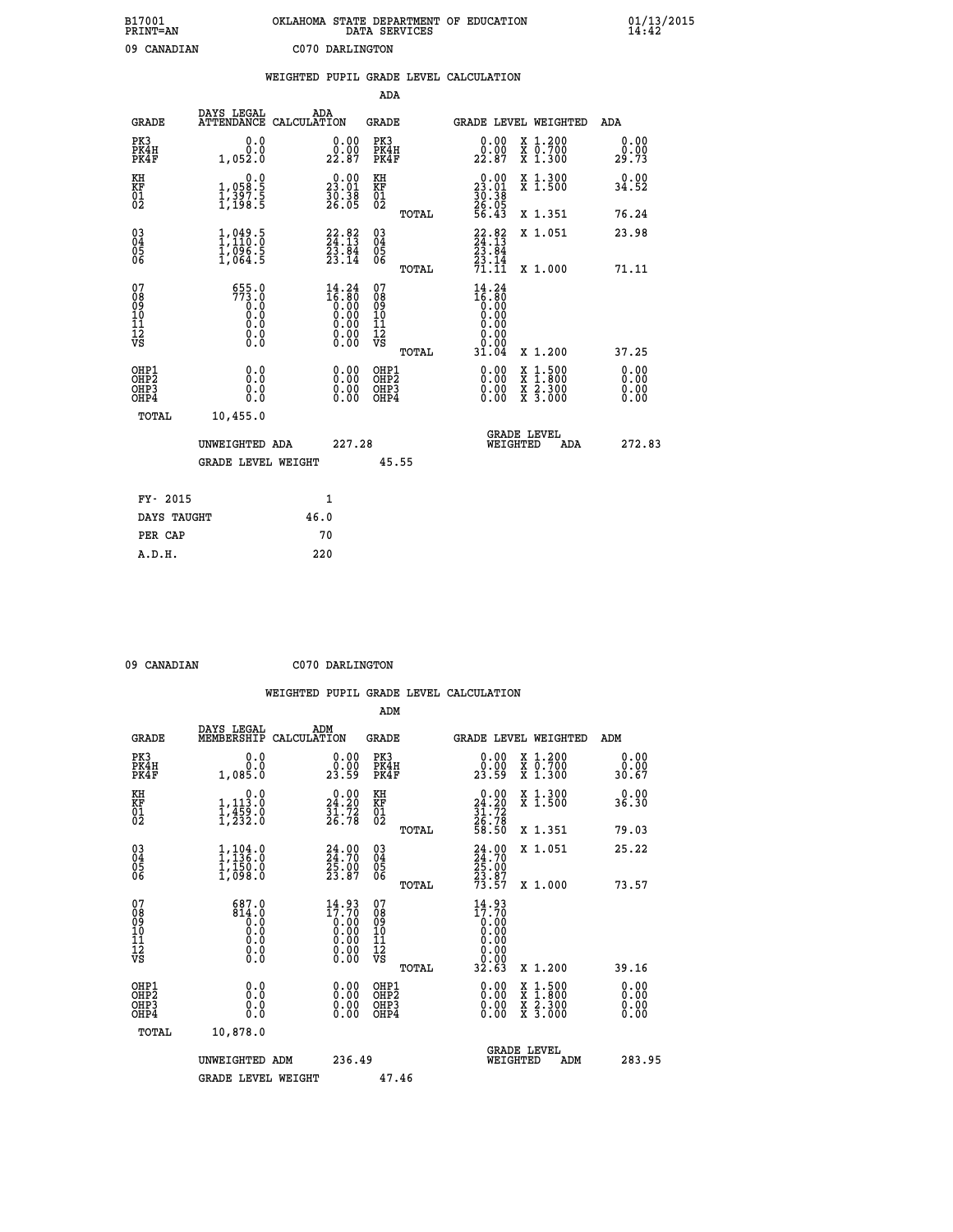| B17001<br>PRINT=AN | OKLAHOMA STATE DEPARTMENT OF EDUCATION<br>DATA SERVICES | 01/13/2015<br>14:42 |
|--------------------|---------------------------------------------------------|---------------------|
| 09<br>CANADIAN     | C162 MAPLE                                              |                     |

|  |  | WEIGHTED PUPIL GRADE LEVEL CALCULATION |
|--|--|----------------------------------------|
|  |  |                                        |

|                                                    |                                              |                    |                                               | ADA                                                |       |                                                                                                      |          |                                                                  |                              |
|----------------------------------------------------|----------------------------------------------|--------------------|-----------------------------------------------|----------------------------------------------------|-------|------------------------------------------------------------------------------------------------------|----------|------------------------------------------------------------------|------------------------------|
| <b>GRADE</b>                                       | DAYS LEGAL<br><b>ATTENDANCE</b>              | ADA<br>CALCULATION |                                               | GRADE                                              |       |                                                                                                      |          | GRADE LEVEL WEIGHTED                                             | <b>ADA</b>                   |
| PK3<br>PK4H<br>PK4F                                | 0.0<br>0.0<br>764.0                          |                    | 0.00<br>0.00<br>17.36                         | PK3<br>PK4H<br>PK4F                                |       | 0.00<br>0.00<br>17.36                                                                                |          | X 1.200<br>X 0.700<br>X 1.300                                    | 0.00<br>0.00<br>22.57        |
| KH<br><b>KF</b><br>01<br>02                        | 0.0<br>834.0<br>756.5<br>885.5               |                    | 18.99<br>$\frac{17.19}{20.13}$                | KH<br>KF<br>01<br>02                               |       | $\begin{smallmatrix} &0.00\\[-1mm] 18.95\\[-1mm] 17.19\\[-1mm] 20.13\\[-1mm] 37.32\end{smallmatrix}$ |          | X 1.300<br>X 1.500                                               | 0.00<br>28.43                |
|                                                    |                                              |                    |                                               |                                                    | TOTAL |                                                                                                      |          | X 1.351                                                          | 50.42                        |
| $\begin{matrix} 03 \\ 04 \\ 05 \\ 06 \end{matrix}$ | $701.5$<br>$632.0$<br>$769.5$<br>$436.0$     |                    | $\frac{15.94}{14.36}$<br>$\frac{17.49}{9.91}$ | $\begin{matrix} 03 \\ 04 \\ 05 \\ 06 \end{matrix}$ |       | $\frac{15.94}{14.36}$                                                                                |          | X 1.051                                                          | 16.75                        |
|                                                    |                                              |                    |                                               |                                                    | TOTAL | 51.01<br>41.76                                                                                       |          | X 1.000                                                          | 41.76                        |
| 07<br>08<br>09<br>101<br>11<br>12<br>VS            | 388.5<br>457.5<br>0.0<br>0.0<br>0.0<br>$\S.$ |                    | $10.83$<br>$10.40$<br>$0.00$                  | 07<br>08<br>09<br>11<br>11<br>12<br>VS             | TOTAL | 8.83<br>$10.40$<br>0.00<br>0.00<br>0.00<br>0.00<br>ŏ.ŏŏ<br>19.23                                     |          | X 1.200                                                          | 23.08                        |
| OHP1<br>OHP2<br>OHP3<br>OHP4                       | 0.0<br>0.0<br>0.0                            |                    | 0.00<br>$0.00$<br>0.00                        | OHP1<br>OHP2<br>OHP3<br>OHP4                       |       | $0.00$<br>$0.00$<br>0.00                                                                             | X<br>X   | $1.500$<br>$1.800$<br>$\frac{\ddot{x}}{x}$ $\frac{5.300}{3.000}$ | 0.00<br>0.00<br>0.00<br>0.00 |
| TOTAL                                              | 6,625.0                                      |                    |                                               |                                                    |       |                                                                                                      |          |                                                                  |                              |
|                                                    | UNWEIGHTED ADA                               |                    | 150.56                                        |                                                    |       |                                                                                                      | WEIGHTED | <b>GRADE LEVEL</b><br>ADA                                        | 183.01                       |
|                                                    | <b>GRADE LEVEL WEIGHT</b>                    |                    |                                               |                                                    | 32.45 |                                                                                                      |          |                                                                  |                              |
| FY- 2015                                           |                                              | $\mathbf{1}$       |                                               |                                                    |       |                                                                                                      |          |                                                                  |                              |
| DAYS TAUGHT                                        |                                              | 44.0               |                                               |                                                    |       |                                                                                                      |          |                                                                  |                              |
|                                                    |                                              |                    |                                               |                                                    |       |                                                                                                      |          |                                                                  |                              |

**PER CAP** 90<br> **A.D.H.** 128

 **09 CANADIAN C162 MAPLE**

|                                                      |                                                                                           |                                                                                                      | WEIGHTED PUPIL GRADE LEVEL CALCULATION    |                                                                                                                                                                  |                                                                                                  |                       |
|------------------------------------------------------|-------------------------------------------------------------------------------------------|------------------------------------------------------------------------------------------------------|-------------------------------------------|------------------------------------------------------------------------------------------------------------------------------------------------------------------|--------------------------------------------------------------------------------------------------|-----------------------|
|                                                      |                                                                                           |                                                                                                      | ADM                                       |                                                                                                                                                                  |                                                                                                  |                       |
| <b>GRADE</b>                                         | DAYS LEGAL<br>MEMBERSHIP                                                                  | ADM<br>CALCULATION                                                                                   | <b>GRADE</b>                              | GRADE LEVEL WEIGHTED                                                                                                                                             |                                                                                                  | ADM                   |
| PK3<br>PK4H<br>PK4F                                  | 0.0<br>ة:ۆ<br>792:0                                                                       | $\begin{smallmatrix} 0.00\\ 0.00\\ 18.00 \end{smallmatrix}$                                          | PK3<br>PK4H<br>PK4F                       | $\begin{smallmatrix} 0.00\\ 0.00\\ 18.00 \end{smallmatrix}$                                                                                                      | X 1.200<br>X 0.700<br>X 1.300                                                                    | 0.00<br>ة.00<br>23.40 |
| KH<br>KF<br>01<br>02                                 | $0.0$<br>0.788<br>780.0<br>917.0                                                          | $0.00$<br>19:70<br>$\frac{17.73}{20.84}$                                                             | KH<br>KF<br>01<br>02                      | $\begin{smallmatrix} &0.00\\ 19.70\\ 17.73\\ 20.84\\ 38.57\end{smallmatrix}$                                                                                     | X 1.300<br>X 1.500                                                                               | 0.00<br>29.55         |
|                                                      |                                                                                           |                                                                                                      | TOTAL                                     |                                                                                                                                                                  | X 1.351                                                                                          | 52.11                 |
| $\begin{matrix} 03 \\ 04 \\ 05 \\ 06 \end{matrix}$   | 736.0<br>660.0<br>792.0<br>450.0                                                          | $\begin{smallmatrix} 16.73\ 15.00\ 18.00\ 10.23 \end{smallmatrix}$                                   | $\substack{03 \\ 04}$<br>Ŏ5<br>06         | $16.73$<br>$15.00$<br>$18.00$<br>$10.23$                                                                                                                         | X 1.051                                                                                          | 17.58                 |
|                                                      |                                                                                           |                                                                                                      | TOTAL                                     | 43.23                                                                                                                                                            | X 1.000                                                                                          | 43.23                 |
| 07<br>08<br>09<br>11<br>11<br>12<br>VS               | 399.0<br>484.0<br>$\begin{smallmatrix} 0.59 \ 0.0 \end{smallmatrix}$<br>0.0<br>$\S.$ $\S$ | $\begin{smallmatrix} 9.07\ 11.00\ 0.00\ 0.00\ 0.00\ 0.00\ 0.00\ 0.00\ 0.00\ 0.00\ \end{smallmatrix}$ | 07<br>08<br>09<br>11<br>11<br>12<br>VS    | 9.07<br>11.00<br>$\begin{smallmatrix} \overline{0} \ \overline{0} \ \overline{0} \ \overline{0} \ \overline{0} \ \overline{0} \end{smallmatrix}$<br>0.00<br>0.00 |                                                                                                  |                       |
|                                                      |                                                                                           |                                                                                                      | TOTAL                                     | 20.07                                                                                                                                                            | X 1.200                                                                                          | 24.08                 |
| OHP1<br>OHP <sub>2</sub><br>OH <sub>P3</sub><br>OHP4 | 0.0<br>0.000                                                                              | 0.00<br>0.00<br>0.00                                                                                 | OHP1<br>OH <sub>P</sub> 2<br>OHP3<br>OHP4 | 0.00<br>0.00<br>0.00                                                                                                                                             | $\begin{smallmatrix} x & 1 & 500 \\ x & 1 & 800 \\ x & 2 & 300 \\ x & 3 & 000 \end{smallmatrix}$ | 0.00<br>0.00<br>0.00  |
| TOTAL                                                | 6,877.0                                                                                   |                                                                                                      |                                           |                                                                                                                                                                  |                                                                                                  |                       |
|                                                      | UNWEIGHTED ADM                                                                            | 156.30                                                                                               |                                           | <b>GRADE LEVEL</b><br>WEIGHTED                                                                                                                                   | ADM                                                                                              | 189.95                |
|                                                      | <b>GRADE LEVEL WEIGHT</b>                                                                 |                                                                                                      | 33.65                                     |                                                                                                                                                                  |                                                                                                  |                       |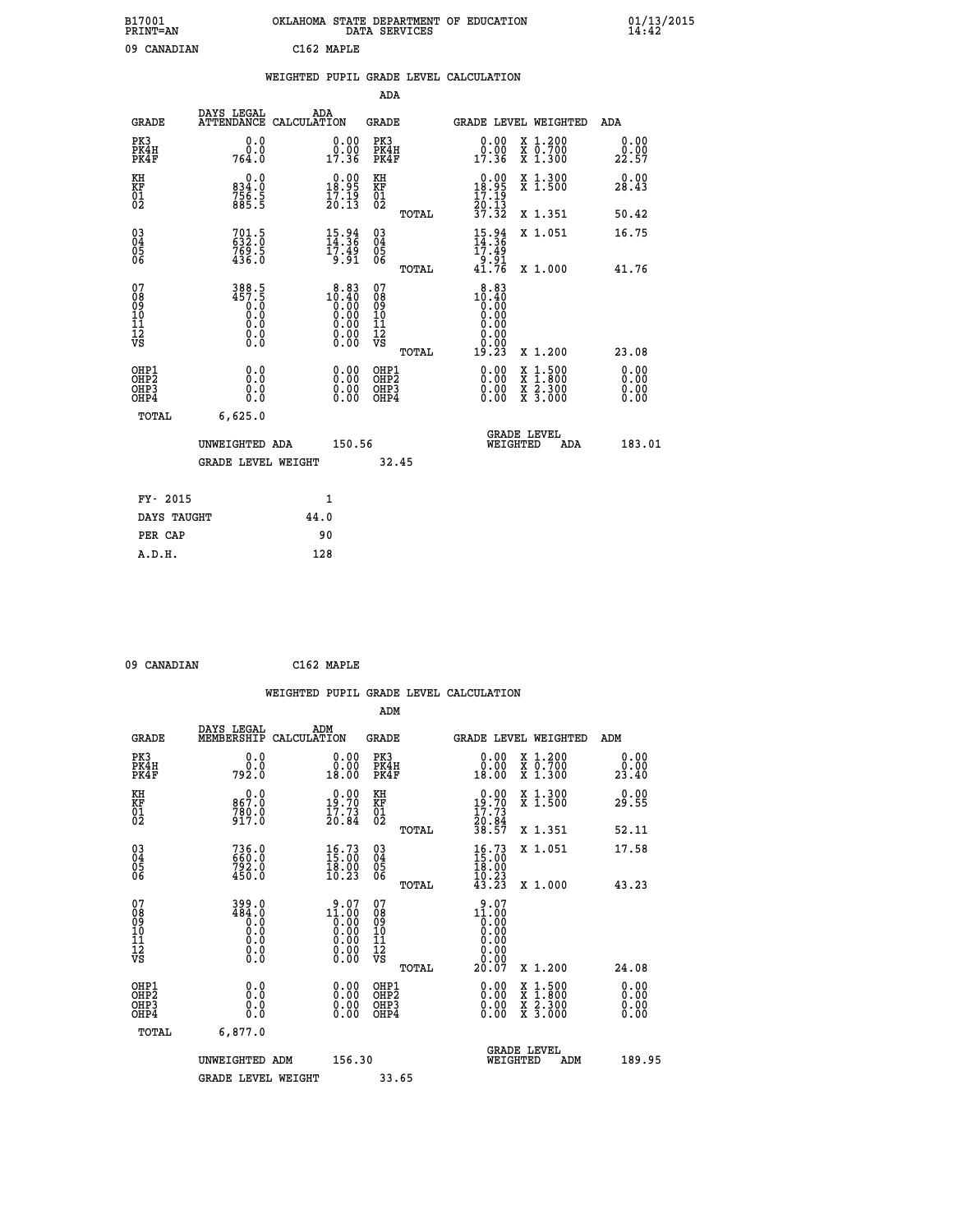| B17001<br><b>PRINT=AN</b> | OKLAHOMA<br>. STATE DEPARTMENT OF EDUCATION<br>DATA SERVICES | 01/13/2015<br>14:42 |
|---------------------------|--------------------------------------------------------------|---------------------|
| 09<br>CANADIAN            | I022 PIEDMONT                                                |                     |

|  |  | WEIGHTED PUPIL GRADE LEVEL CALCULATION |
|--|--|----------------------------------------|
|  |  |                                        |

|                                           |                                                                                      |                                                                            | ADA                                      |       |                                                                                                         |                                                                                                  |                               |
|-------------------------------------------|--------------------------------------------------------------------------------------|----------------------------------------------------------------------------|------------------------------------------|-------|---------------------------------------------------------------------------------------------------------|--------------------------------------------------------------------------------------------------|-------------------------------|
| <b>GRADE</b>                              | DAYS LEGAL                                                                           | ADA<br>ATTENDANCE CALCULATION                                              | GRADE                                    |       | <b>GRADE LEVEL WEIGHTED</b>                                                                             |                                                                                                  | ADA                           |
| PK3<br>PK4H<br>PK4F                       | 210.0<br>0.0<br>8,764.0                                                              | $\frac{5.00}{0.00}$<br>208.67                                              | PK3<br>PK4H<br>PK4F                      |       | 5.00<br>0.00<br>208.67                                                                                  | X 1.200<br>X 0.700<br>X 1.300                                                                    | 6.00<br>0.00<br>271.27        |
| KH<br>KF<br>01<br>02                      | 0.0<br>11,396:0<br>11,862:0<br>10,831:5                                              | $\begin{smallmatrix} 0.00\\271.33\\282.43\\257.89 \end{smallmatrix}$       | KH<br>KF<br>01<br>02                     |       | $\begin{smallmatrix} &0.00\\ 271.33\\ 282.43\\ 257.89\\ 540.32\end{smallmatrix}$                        | X 1.300<br>X 1.500                                                                               | 0.00<br>407.00                |
|                                           |                                                                                      |                                                                            |                                          | TOTAL |                                                                                                         | X 1.351                                                                                          | 729.97                        |
| 03<br>04<br>05<br>06                      | $\begin{smallmatrix} 9, 826.5\\ 10, 334.5\\ 10, 306.5\\ 10, 432.5 \end{smallmatrix}$ | 233.96<br>246.06<br>245.39<br>248.39                                       | 03<br>04<br>05<br>06                     |       | 233.96<br>246.06<br>245.39<br>248.39<br>739.84                                                          | X 1.051                                                                                          | 245.89                        |
|                                           |                                                                                      |                                                                            |                                          | TOTAL |                                                                                                         | X 1.000                                                                                          | 739.84                        |
| 07<br>08<br>09<br>11<br>11<br>12<br>VS    | $9,879.5$<br>$9,801.0$<br>$10,624.0$<br>$8,501.0$<br>$7,979.0$<br>$7,062.0$<br>$0.0$ | 235.23<br>233.36<br>252.95<br>202.40<br>202.40<br>189.98<br>168.14<br>0.00 | 07<br>08<br>09<br>11<br>11<br>12<br>VS   | TOTAL | $\begin{smallmatrix} 235.23\ 233.36\ 252.95\ 202.40\ 189.98\ 168.14\ 0.00\ 1,282.06\ \end{smallmatrix}$ | X 1.200                                                                                          | 1,538.47                      |
| OHP1<br>OH <sub>P</sub> 2<br>OHP3<br>OHP4 | 283.0<br>0.0<br>0.0<br>$0.\overline{0}$                                              | 6:74<br>0.00                                                               | OHP1<br>OHP <sub>2</sub><br>OHP3<br>OHP4 |       | 6.74<br>0.00<br>0.00                                                                                    | $\begin{smallmatrix} x & 1 & 500 \\ x & 1 & 800 \\ x & 2 & 300 \\ x & 3 & 000 \end{smallmatrix}$ | 10.11<br>0.00<br>0.00<br>0.00 |
| TOTAL                                     | 138,093.0                                                                            |                                                                            |                                          |       |                                                                                                         |                                                                                                  |                               |
|                                           | UNWEIGHTED ADA                                                                       | 3,287.92                                                                   |                                          |       | WEIGHTED                                                                                                | <b>GRADE LEVEL</b><br>ADA                                                                        | 3,948.55                      |
|                                           | <b>GRADE LEVEL WEIGHT</b>                                                            |                                                                            | 660.63                                   |       |                                                                                                         |                                                                                                  |                               |
| FY- 2015                                  |                                                                                      | $\mathbf{1}$                                                               |                                          |       |                                                                                                         |                                                                                                  |                               |
| DAYS TAUGHT                               |                                                                                      | 42.0                                                                       |                                          |       |                                                                                                         |                                                                                                  |                               |
| PER CAP                                   |                                                                                      | 33                                                                         |                                          |       |                                                                                                         |                                                                                                  |                               |
|                                           |                                                                                      |                                                                            |                                          |       |                                                                                                         |                                                                                                  |                               |
| A.D.H.                                    |                                                                                      | 2,411                                                                      |                                          |       |                                                                                                         |                                                                                                  |                               |

09 CANADIAN 1022 PIEDMONT

|                                    |                                                       |                                                                                                                                              |             |                                                                                                              | ADM                                    |       |                                                                                                |                                |                                                                                                  |                               |  |
|------------------------------------|-------------------------------------------------------|----------------------------------------------------------------------------------------------------------------------------------------------|-------------|--------------------------------------------------------------------------------------------------------------|----------------------------------------|-------|------------------------------------------------------------------------------------------------|--------------------------------|--------------------------------------------------------------------------------------------------|-------------------------------|--|
|                                    | <b>GRADE</b>                                          | DAYS LEGAL<br>MEMBERSHIP                                                                                                                     | CALCULATION | ADM                                                                                                          | <b>GRADE</b>                           |       |                                                                                                |                                | <b>GRADE LEVEL WEIGHTED</b>                                                                      | ADM                           |  |
|                                    | PK3<br>PK4H<br>PK4F                                   | 210.0<br>0.0<br>9,088.0                                                                                                                      |             | 5.00<br>0.00<br>216.38                                                                                       | PK3<br>PK4H<br>PK4F                    |       | 5.00<br>ŏ:ŏŏ<br>216.38                                                                         |                                | $\begin{array}{c} x & 1.200 \\ x & 0.700 \end{array}$<br>X 1.300                                 | 6.00<br>0.00<br>281.29        |  |
| KH<br>KF<br>01<br>02               |                                                       | 0.0<br>11,820:0<br>12,207:0<br>11,094:0                                                                                                      |             | $\begin{smallmatrix} &0.00\\ 281.43\\ 290.64\\ 264.14\end{smallmatrix}$                                      | KH<br>KF<br>01<br>02                   |       | $\begin{smallmatrix} &0.00\\ 281.43\\ 290.64\\ 264.14\\ 554.78 \end{smallmatrix}$              |                                | X 1.300<br>X 1.500                                                                               | 0.00<br>422.15                |  |
|                                    |                                                       |                                                                                                                                              |             |                                                                                                              |                                        | TOTAL |                                                                                                |                                | X 1.351                                                                                          | 749.51                        |  |
| 03<br>04<br>05<br>06               |                                                       | 10,137.0<br>10,609.0<br>10,600.0<br>10,858.0                                                                                                 |             | 241.36<br>252.60<br>252.38<br>258.52                                                                         | $\substack{03 \\ 04}$<br>05<br>06      |       | 241.36<br>252.60<br>252.38<br>258.52<br>763.50                                                 |                                | X 1.051                                                                                          | 253.67                        |  |
|                                    |                                                       |                                                                                                                                              |             |                                                                                                              |                                        | TOTAL |                                                                                                |                                | X 1.000                                                                                          | 763.50                        |  |
| 07<br>08<br>09<br>101<br>112<br>VS |                                                       | $\begin{smallmatrix} 10,255\cdot 0\\ 10,252\cdot 0\\ 11,062\cdot 0\\ 8,873\cdot 0\\ 8,319\cdot 0\\ 7,495\cdot 0\\ 0\cdot 0\end{smallmatrix}$ |             | 244.17<br>244.10<br>263.38<br>211.2 <u>6</u><br>$\bar{1}\bar{9}\bar{8}\cdot\bar{0}\bar{7}$<br>178.45<br>0.00 | 07<br>08<br>09<br>11<br>11<br>12<br>VS | TOTAL | 244.17<br>$\frac{244}{263}$ : 10<br>263: 38<br>211: 26<br>198.07<br>178.45<br>0.00<br>1,339.43 |                                | X 1.200                                                                                          | 1,607.32                      |  |
|                                    | OHP1<br>OH <sub>P</sub> 2<br>OH <sub>P3</sub><br>OHP4 | 294.0<br>0.0<br>0.0<br>Ŏ.Ŏ                                                                                                                   |             | $\begin{smallmatrix} 7.00 \ 0.00 \ 0.00 \end{smallmatrix}$<br>0.00                                           | OHP1<br>OHP2<br>OHP3<br>OHP4           |       | 7.00<br>0.00<br>0.00                                                                           |                                | $\begin{smallmatrix} x & 1 & 500 \\ x & 1 & 800 \\ x & 2 & 300 \\ x & 3 & 000 \end{smallmatrix}$ | 10.50<br>0.00<br>0.00<br>0.00 |  |
|                                    | TOTAL                                                 | 143,173.0                                                                                                                                    |             |                                                                                                              |                                        |       |                                                                                                |                                |                                                                                                  |                               |  |
|                                    |                                                       | UNWEIGHTED ADM                                                                                                                               |             | 3,408.88                                                                                                     |                                        |       |                                                                                                | <b>GRADE LEVEL</b><br>WEIGHTED | ADM                                                                                              | 4,093.94                      |  |
|                                    |                                                       | <b>GRADE LEVEL WEIGHT</b>                                                                                                                    |             |                                                                                                              | 685.06                                 |       |                                                                                                |                                |                                                                                                  |                               |  |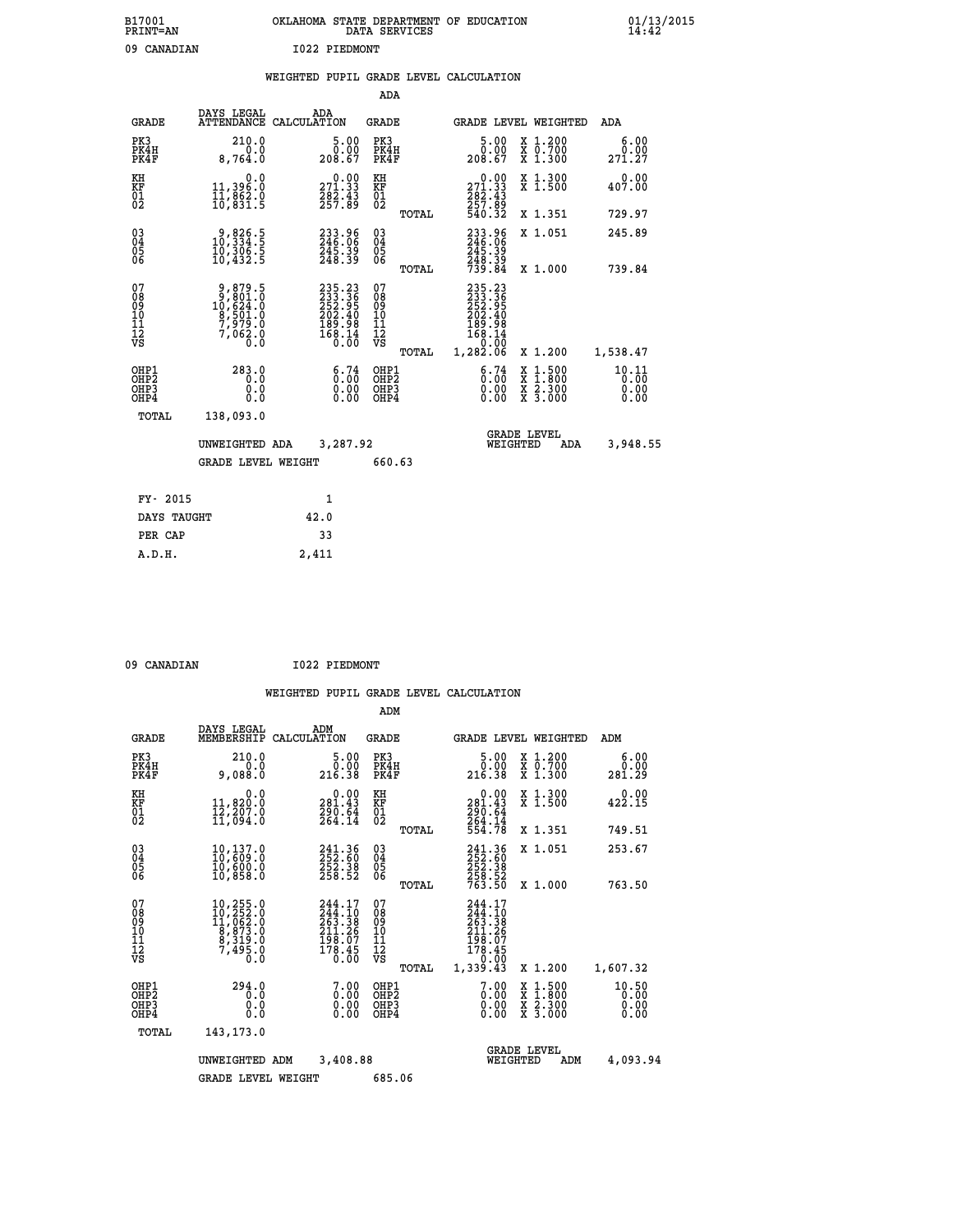| B17001<br><b>PRINT=AN</b> | OKLAHOMA STATE DEPARTMENT OF EDUCATION<br>DATA SERVICES |  |
|---------------------------|---------------------------------------------------------|--|
| 09 CANADIAN               | 1027 YUKON                                              |  |

### **WEIGHTED PUPIL GRADE LEVEL CALCULATION**

|                                                                    |                                                                                                 |                                                                     | ADA                                    |       |                                                                        |                                                                                                  |                              |
|--------------------------------------------------------------------|-------------------------------------------------------------------------------------------------|---------------------------------------------------------------------|----------------------------------------|-------|------------------------------------------------------------------------|--------------------------------------------------------------------------------------------------|------------------------------|
| <b>GRADE</b>                                                       | DAYS LEGAL                                                                                      | ADA<br>ATTENDANCE CALCULATION                                       | <b>GRADE</b>                           |       |                                                                        | GRADE LEVEL WEIGHTED                                                                             | ADA                          |
| PK3<br>PK4H<br>PK4F                                                | 541.0<br>12,561.0<br>198.0                                                                      | 13.20<br>306.37<br>4.83                                             | PK3<br>PK4H<br>PK4F                    |       | 13.20<br>306.37<br>4.83                                                | X 1.200<br>X 0.700<br>X 1.300                                                                    | $15.84$<br>$214.46$<br>6.28  |
| KH<br>KF<br>01<br>02                                               | 0.0<br>23,095.0<br>22,410.5<br>24,896.0                                                         | $0.00$<br>563.29<br>$\frac{546}{607}$ : $\frac{50}{22}$             | KH<br>KF<br>01<br>02                   |       | $\begin{smallmatrix} & 0.00\ 563.29\ 546.60\ 507.22 \end{smallmatrix}$ | X 1.300<br>X 1.500                                                                               | 0.00<br>844.94               |
|                                                                    |                                                                                                 |                                                                     |                                        | TOTAL | 1,153.82                                                               | X 1.351                                                                                          | 1,558.81                     |
| $\begin{smallmatrix} 03 \\[-4pt] 04 \end{smallmatrix}$<br>Ŏ5<br>06 | 23,158.0<br>23,833.0<br>23,223.5<br>22,543.0                                                    | 564.83<br>581.29<br>566.43<br>549.83                                | $\substack{03 \\ 04}$<br>Ŏ5<br>06      |       | 564.83<br>581.29<br>566.43<br>549.83<br>1,697.55                       | X 1.051                                                                                          | 593.64                       |
|                                                                    |                                                                                                 |                                                                     |                                        | TOTAL |                                                                        | X 1.000                                                                                          | 1,697.55                     |
| 07<br>08<br>09<br>101<br>11<br>12<br>VS                            | $23, 647.0$<br>$22, 765.5$<br>$24, 090.0$<br>$24, 387.5$<br>$22, 867.5$<br>$19, 705.0$<br>$0.0$ | 576.76<br>555.265<br>587.85<br>597.61<br>559.24<br>559.35<br>485.35 | 07<br>08<br>09<br>11<br>11<br>12<br>VS |       | 576.76<br>555.26<br>587.85<br>597.61<br>559.24<br>559.35<br>0.00       |                                                                                                  |                              |
|                                                                    |                                                                                                 |                                                                     |                                        | TOTAL | 3,362.07                                                               | X 1.200                                                                                          | 4,034.48                     |
| OHP1<br>OHP <sub>2</sub><br>OH <sub>P3</sub><br>OHP4               | 0.0<br>0.0<br>0.0                                                                               | 0.00<br>$\begin{smallmatrix} 0.00 \ 0.00 \end{smallmatrix}$         | OHP1<br>OHP2<br>OHP <sub>3</sub>       |       | 0.00<br>0.00                                                           | $\begin{smallmatrix} x & 1 & 500 \\ x & 1 & 800 \\ x & 2 & 300 \\ x & 3 & 000 \end{smallmatrix}$ | 0.00<br>0.00<br>0.00<br>0.00 |
| TOTAL                                                              | 313,921.5                                                                                       |                                                                     |                                        |       |                                                                        |                                                                                                  |                              |
|                                                                    | UNWEIGHTED ADA                                                                                  | 7,665.96                                                            |                                        |       |                                                                        | <b>GRADE LEVEL</b><br>WEIGHTED<br>ADA                                                            | 8,966.00                     |
|                                                                    | <b>GRADE LEVEL WEIGHT</b>                                                                       |                                                                     | 1,300.04                               |       |                                                                        |                                                                                                  |                              |
| FY- 2015                                                           |                                                                                                 | $\mathbf{1}$                                                        |                                        |       |                                                                        |                                                                                                  |                              |
| DAYS TAUGHT                                                        |                                                                                                 | 41.0                                                                |                                        |       |                                                                        |                                                                                                  |                              |
| PER CAP                                                            |                                                                                                 | 33                                                                  |                                        |       |                                                                        |                                                                                                  |                              |

09 CANADIAN 1027 YUKON

 **A.D.H. 5,190**

 **B17001<br>PRINT=AN** 

|                                                       |                                                                                           |                                                                         | ADM                                              |                                                                                           |                                                                                                  |                                                  |
|-------------------------------------------------------|-------------------------------------------------------------------------------------------|-------------------------------------------------------------------------|--------------------------------------------------|-------------------------------------------------------------------------------------------|--------------------------------------------------------------------------------------------------|--------------------------------------------------|
| <b>GRADE</b>                                          | DAYS LEGAL<br>MEMBERSHIP                                                                  | ADM<br>CALCULATION                                                      | <b>GRADE</b>                                     | GRADE LEVEL WEIGHTED                                                                      |                                                                                                  | ADM                                              |
| PK3<br>PK4H<br>PK4F                                   | 554.0<br>13,110.0<br>205.0                                                                | 13.51<br>319.76<br>5.00                                                 | PK3<br>PK4H<br>PK4F                              | 13.51<br>319.76<br>5.00                                                                   | $\begin{array}{c} x & 1.200 \\ x & 0.700 \end{array}$<br>X 1.300                                 | 16.21<br>$2\bar{2}\bar{3}\cdot 8\bar{3}$<br>6.50 |
| KH<br>KF<br>01<br>02                                  | 0.0<br>23,970.0<br>23,196.0<br>25,742.0                                                   | $\begin{smallmatrix} &0.00\ 584.63\ 565.76\ 627.85\ \end{smallmatrix}$  | KH<br>KF<br>01<br>02                             | $\begin{smallmatrix} &0.00\,584.63\,565.76\,567.76\,627.85\,1,193.61\end{smallmatrix}$    | X 1.300<br>X 1.500                                                                               | 0.00<br>876.95                                   |
|                                                       |                                                                                           |                                                                         | TOTAL                                            |                                                                                           | X 1.351                                                                                          | 1,612.57                                         |
| 03<br>04<br>05<br>06                                  | 23,880.0<br>24,614.0<br>23,988.0<br>23,452.0                                              | 582.44<br>600.34<br>585.07<br>572.00                                    | $\substack{03 \\ 04}$<br>0500                    | 582.44<br>600.34<br>585.07<br>572.00<br>1,757.41                                          | X 1.051                                                                                          | 612.14                                           |
|                                                       |                                                                                           |                                                                         | TOTAL                                            |                                                                                           | X 1.000                                                                                          | 1,757.41                                         |
| 07<br>08<br>09<br>11<br>11<br>12<br>VS                | $24,777.0$<br>$23,857.0$<br>$25,611.0$<br>$25,649.0$<br>$24,105.0$<br>$20,826.0$<br>$0.0$ | 604.32<br>$\frac{581.88}{624.94}$<br>628.39<br>589.42<br>512.69<br>0.00 | 07<br>08<br>09<br>101<br>11<br>12<br>VS<br>TOTAL | 604.32<br>581.88<br>624.94<br>628.39<br>628.39<br>589.42<br>512.69<br>512.690<br>3,541.64 | X 1.200                                                                                          | 4,249.97                                         |
| OHP1<br>OH <sub>P</sub> 2<br>OH <sub>P3</sub><br>OHP4 | 0.0<br>0.000                                                                              | $0.00$<br>$0.00$<br>0.00                                                | OHP1<br>OHP2<br>OHP3<br>OHP4                     | $0.00$<br>$0.00$<br>0.00                                                                  | $\begin{smallmatrix} x & 1 & 500 \\ x & 1 & 800 \\ x & 2 & 300 \\ x & 3 & 000 \end{smallmatrix}$ | 0.00<br>0.00<br>0.00<br>0.00                     |
| TOTAL                                                 | 327,536.0                                                                                 |                                                                         |                                                  |                                                                                           |                                                                                                  |                                                  |
|                                                       | UNWEIGHTED ADM                                                                            | 7,998.00                                                                |                                                  | <b>GRADE LEVEL</b><br>WEIGHTED                                                            | ADM                                                                                              | 9,355.58                                         |
|                                                       | <b>GRADE LEVEL WEIGHT</b>                                                                 |                                                                         | 1,357.58                                         |                                                                                           |                                                                                                  |                                                  |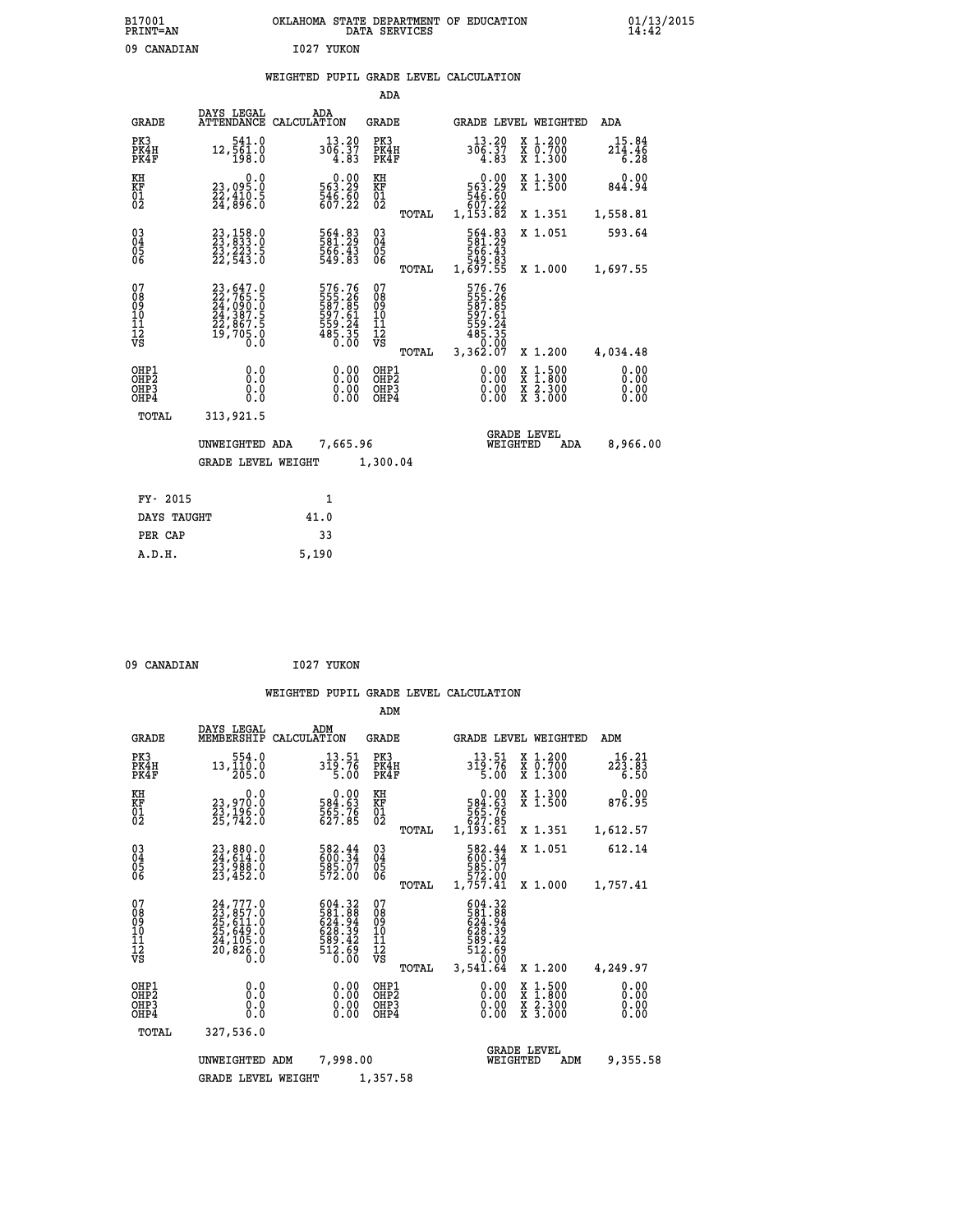| B17001<br><b>PRINT=AN</b> | OKLAHOMA<br>. STATE DEPARTMENT OF EDUCATION<br>DATA SERVICES | 01/13/2015<br>14:42 |
|---------------------------|--------------------------------------------------------------|---------------------|
| 09<br>CANADIAN            | 1034 EL RENO                                                 |                     |

|  |  | WEIGHTED PUPIL GRADE LEVEL CALCULATION |
|--|--|----------------------------------------|
|  |  |                                        |

|                                                                    |                                                                                           |                                                                                          | ADA                                    |       |                                                                                        |                                                                                                                                           |                               |
|--------------------------------------------------------------------|-------------------------------------------------------------------------------------------|------------------------------------------------------------------------------------------|----------------------------------------|-------|----------------------------------------------------------------------------------------|-------------------------------------------------------------------------------------------------------------------------------------------|-------------------------------|
| <b>GRADE</b>                                                       | DAYS LEGAL                                                                                | ADA<br>ATTENDANCE CALCULATION                                                            | <b>GRADE</b>                           |       |                                                                                        | GRADE LEVEL WEIGHTED                                                                                                                      | ADA                           |
| PK3<br>PK4H<br>PK4F                                                | 228.5<br>0.0<br>5,297.5                                                                   | $5.57$<br>$0.00$<br>129.21                                                               | PK3<br>PK4H<br>PK4F                    |       | $\begin{smallmatrix}5.57\0.00\129.21\end{smallmatrix}$                                 | X 1.200<br>X 0.700<br>X 1.300                                                                                                             | 6.68<br>0.00<br>167.97        |
| KH<br>KF<br>01<br>02                                               | 0.0<br>8,095:0<br>7,447.0<br>7,804:5                                                      | $0.00$<br>197.44<br>$\frac{181.63}{190.35}$                                              | KH<br>KF<br>01<br>02                   |       | $0.00$<br>197.44<br>$\frac{181}{190}$ $\frac{1}{35}$<br>$\frac{3}{371}$ $\frac{3}{98}$ | X 1.300<br>X 1.500                                                                                                                        | 0.00<br>296.16                |
|                                                                    |                                                                                           |                                                                                          |                                        | TOTAL |                                                                                        | X 1.351                                                                                                                                   | 502.54                        |
| $\begin{smallmatrix} 03 \\[-4pt] 04 \end{smallmatrix}$<br>Ŏ5<br>06 | 7,120.0<br>5,628.5<br>6,721.0<br>6,083.0                                                  | $\begin{smallmatrix} 173. & 66 \\ 137. & 28 \\ 163. & 93 \\ 148. & 37 \end{smallmatrix}$ | $\substack{03 \\ 04}$<br>Ŏ5<br>06      |       | $\begin{array}{c} 173.56 \\ 137.28 \\ 163.93 \\ 148.37 \\ 449.58 \end{array}$          | X 1.051                                                                                                                                   | 182.52                        |
|                                                                    |                                                                                           |                                                                                          |                                        | TOTAL |                                                                                        | X 1.000                                                                                                                                   | 449.58                        |
| 07<br>08<br>09<br>101<br>11<br>12<br>VS                            | $6, 194.0$<br>$6, 292.5$<br>$8, 332.5$<br>$7, 599.0$<br>$7, 723.5$<br>$7, 896.0$<br>$0.0$ | $151.07153.48203.23185.34188.38192.590.00$                                               | 07<br>08<br>09<br>11<br>11<br>12<br>VS |       | 151.07<br>153.48<br>203.23<br>185.34<br>188.38<br>192.59<br>0.00                       |                                                                                                                                           |                               |
|                                                                    |                                                                                           |                                                                                          |                                        | TOTAL | 1,074.09                                                                               | X 1.200                                                                                                                                   | 1,288.91                      |
| OHP1<br>OHP <sub>2</sub><br>OH <sub>P3</sub><br>OHP4               | 1,051.0<br>0.0<br>0.0<br>0.0                                                              | 25.63<br>$\begin{smallmatrix} 0.00 \ 0.00 \end{smallmatrix}$                             | OHP1<br>OHP2<br>OHP <sub>3</sub>       |       | 25.63<br>0.00                                                                          | $\begin{smallmatrix} \mathtt{X} & 1\cdot500\\ \mathtt{X} & 1\cdot800\\ \mathtt{X} & 2\cdot300\\ \mathtt{X} & 3\cdot000 \end{smallmatrix}$ | 38.45<br>0.00<br>0.00<br>0.00 |
| TOTAL                                                              | 99,513.5                                                                                  |                                                                                          |                                        |       |                                                                                        |                                                                                                                                           |                               |
|                                                                    | UNWEIGHTED ADA                                                                            | 2,427.16                                                                                 |                                        |       |                                                                                        | <b>GRADE LEVEL</b><br>WEIGHTED<br>ADA                                                                                                     | 2,932.81                      |
|                                                                    | <b>GRADE LEVEL WEIGHT</b>                                                                 |                                                                                          | 505.65                                 |       |                                                                                        |                                                                                                                                           |                               |
| FY- 2015                                                           |                                                                                           | 1                                                                                        |                                        |       |                                                                                        |                                                                                                                                           |                               |
| DAYS TAUGHT                                                        |                                                                                           | 41.0                                                                                     |                                        |       |                                                                                        |                                                                                                                                           |                               |
| PER CAP                                                            |                                                                                           | 40                                                                                       |                                        |       |                                                                                        |                                                                                                                                           |                               |

 **A.D.H. 1,761**

 **09 CANADIAN I034 EL RENO**

|                                         |                                          |                                                                                     |             |                                                                                             | ADM                                                 |       |                                                                                |          |                                          |                               |
|-----------------------------------------|------------------------------------------|-------------------------------------------------------------------------------------|-------------|---------------------------------------------------------------------------------------------|-----------------------------------------------------|-------|--------------------------------------------------------------------------------|----------|------------------------------------------|-------------------------------|
|                                         | <b>GRADE</b>                             | DAYS LEGAL<br>MEMBERSHIP                                                            | CALCULATION | ADM                                                                                         | <b>GRADE</b>                                        |       |                                                                                |          | <b>GRADE LEVEL WEIGHTED</b>              | ADM                           |
|                                         | PK3<br>PK4H<br>PK4F                      | 248.0<br>0.0<br>5,580.0                                                             |             | 6.05<br>0.00<br>136.10                                                                      | PK3<br>PK4H<br>PK4F                                 |       | 0.05<br>136.10                                                                 |          | X 1.200<br>X 0.700<br>X 1.300            | 7.26<br>0.00<br>176.93        |
| KH<br>KF<br>01<br>02                    |                                          | 0.0<br>8,552:0<br>7,832:0<br>8,071:0                                                |             | 0.00<br>99.902<br>$\frac{191.02}{196.85}$                                                   | KH<br>KF<br>01<br>02                                |       | $\begin{smallmatrix} &0.00\ 208.59\ 191.02\ 196.85\ 387.87\ \end{smallmatrix}$ |          | X 1.300<br>X 1.500                       | 0.00<br>312.89                |
|                                         |                                          |                                                                                     |             |                                                                                             |                                                     | TOTAL |                                                                                |          | X 1.351                                  | 524.01                        |
| 03<br>04<br>05<br>06                    |                                          | 7,440.0<br>5,838.0<br>6,921.0<br>6,326.0                                            |             | $\begin{smallmatrix} 181\cdot 46\\142\cdot 39\\168\cdot 80\\154\cdot 29 \end{smallmatrix}$  | $\begin{array}{c} 03 \\ 04 \\ 05 \\ 06 \end{array}$ |       | 181.46<br>142.39<br>168.80                                                     |          | X 1.051                                  | 190.71                        |
|                                         |                                          |                                                                                     |             |                                                                                             |                                                     | TOTAL | $\frac{154}{465}.29$                                                           |          | X 1.000                                  | 465.48                        |
| 07<br>08<br>09<br>101<br>11<br>12<br>VS |                                          | $6,446.0$<br>$6,504.0$<br>$9,666.0$<br>$7,875.0$<br>$8,001.0$<br>$8,107.0$<br>$0.0$ |             | $\begin{smallmatrix} 157.22\\158.63\\211.37\\212.07\\195.15\\197.73\\0.00\end{smallmatrix}$ | 07<br>08<br>09<br>11<br>11<br>12<br>VS              | TOTAL | 157.22<br>158.63<br>211.37<br>192.07<br>$\frac{195.15}{197.73}$<br>1,112.17    |          | X 1.200                                  | 1,334.60                      |
|                                         | OHP1<br>OHP2<br>OH <sub>P3</sub><br>OHP4 | 1,051.0<br>0.0<br>0.000                                                             |             | $25.63$<br>0.00<br>0.00                                                                     | OHP1<br>OHP2<br>OHP <sub>3</sub>                    |       | $25.63$<br>0.00<br>0.00                                                        |          | X 1:500<br>X 1:800<br>X 2:300<br>X 3:000 | 38.45<br>0.00<br>0.00<br>0.00 |
|                                         | TOTAL                                    | 103,458.0                                                                           |             |                                                                                             |                                                     |       |                                                                                |          |                                          |                               |
|                                         |                                          | UNWEIGHTED                                                                          | ADM         | 2,523.35                                                                                    |                                                     |       |                                                                                | WEIGHTED | <b>GRADE LEVEL</b><br>ADM                | 3,050.33                      |
|                                         |                                          | <b>GRADE LEVEL WEIGHT</b>                                                           |             |                                                                                             | 526.98                                              |       |                                                                                |          |                                          |                               |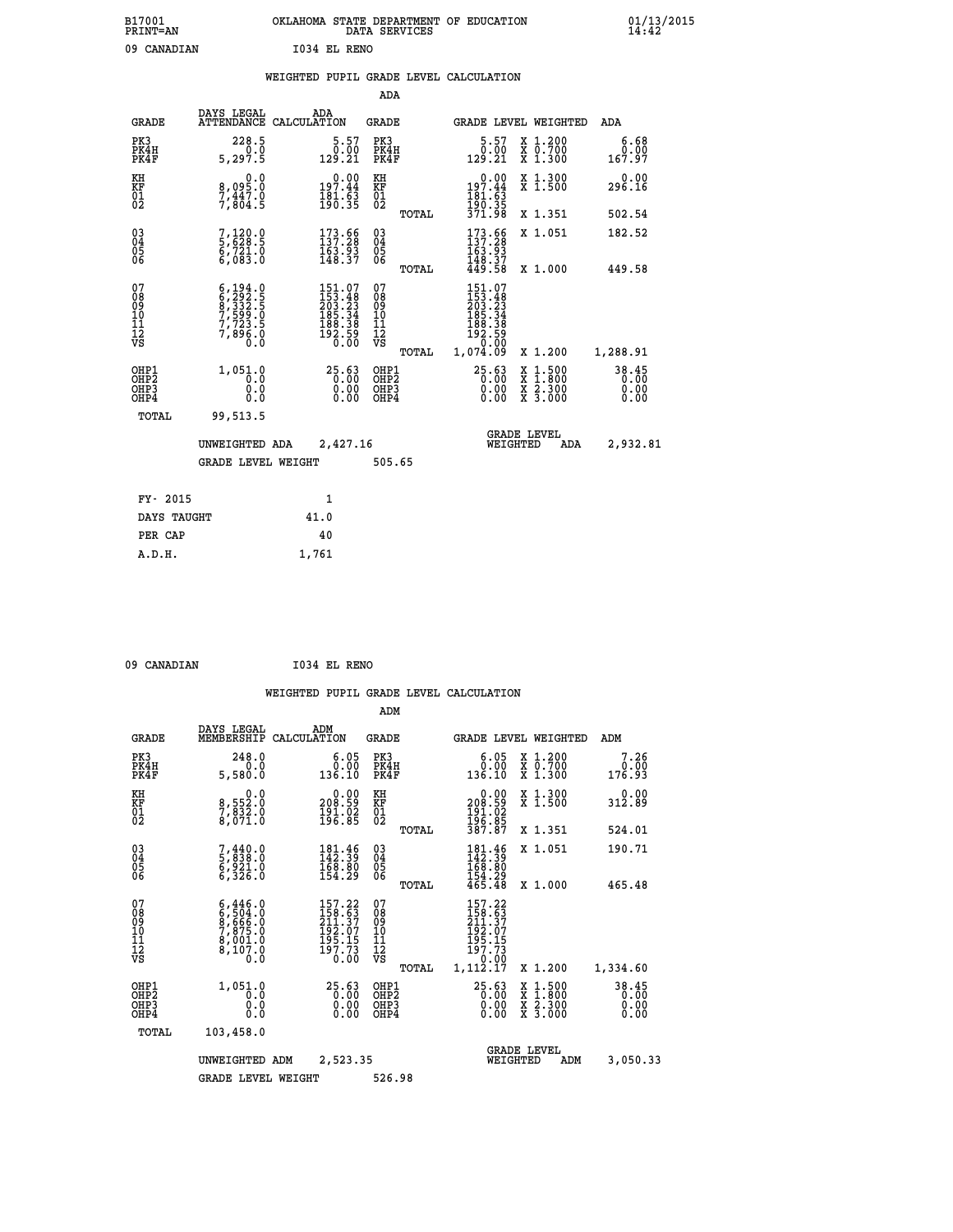| B17001          | OKLAHOMA STATE DEPARTMENT OF EDUCATION |
|-----------------|----------------------------------------|
| <b>PRINT=AN</b> | DATA SERVICES                          |
| 09 CANADIAN     | 1057 UNION CITY                        |

 **B17001 OKLAHOMA STATE DEPARTMENT OF EDUCATION 01/13/2015**

|                                        |                                                                                                              | WEIGHTED PUPIL GRADE LEVEL CALCULATION                                   |                                        |       |                                                                                                                                         |                                                                                                           |                              |
|----------------------------------------|--------------------------------------------------------------------------------------------------------------|--------------------------------------------------------------------------|----------------------------------------|-------|-----------------------------------------------------------------------------------------------------------------------------------------|-----------------------------------------------------------------------------------------------------------|------------------------------|
|                                        |                                                                                                              |                                                                          | <b>ADA</b>                             |       |                                                                                                                                         |                                                                                                           |                              |
| <b>GRADE</b>                           |                                                                                                              | DAYS LEGAL ADA ATTENDANCE CALCULATION                                    | <b>GRADE</b>                           |       |                                                                                                                                         | GRADE LEVEL WEIGHTED                                                                                      | ADA                          |
| PK3<br>PK4H<br>PK4F                    | 0.0<br>0.0<br>748.0                                                                                          | $\begin{smallmatrix} 0.00\\ 0.00\\ 17.00 \end{smallmatrix}$              | PK3<br>PK4H<br>PK4F                    |       | 0.00<br>0.00<br>17.00                                                                                                                   | X 1.200<br>X 0.700<br>X 1.300                                                                             | 0.00<br>0.00<br>22.10        |
| KH<br>KF<br>01<br>02                   | 0.0<br>865:0<br>657:5<br>802:5                                                                               | $\begin{smallmatrix} 0.00\\19.66\\14.94\\18.24 \end{smallmatrix}$        | KH<br>KF<br>01<br>02                   |       | $\begin{array}{r} 0.00 \\ 19.66 \\ 14.94 \\ 18.24 \\ 33.18 \end{array}$                                                                 | X 1.300<br>X 1.500                                                                                        | 0.00<br>29.49                |
|                                        |                                                                                                              |                                                                          |                                        | TOTAL |                                                                                                                                         | X 1.351                                                                                                   | 44.83                        |
| $^{03}_{04}$<br>05<br>06               | $\frac{821.5}{726.5}$<br>980.0<br>902.5                                                                      | $\begin{smallmatrix} 18.67\ 16.51\ 22.27\ 20.51 \end{smallmatrix}$       | 03<br>04<br>05<br>06                   |       | $\begin{smallmatrix} 18.67\ 16.51\ 22.27\ 20.51\ 59.29 \end{smallmatrix}$                                                               | X 1.051                                                                                                   | 19.62                        |
|                                        |                                                                                                              |                                                                          |                                        | TOTAL |                                                                                                                                         | X 1.000                                                                                                   | 59.29                        |
| 07<br>08<br>09<br>11<br>11<br>12<br>VS | 1,018.0<br>$1, \begin{smallmatrix} 173 \\ 193 \\ 997 \\ 990 \\ 5 \\ 1, 104 \\ 0 \\ 0 \\ 0 \end{smallmatrix}$ | $23.14$<br>$15.43$<br>$26.66$<br>$22.66$<br>$22.51$<br>$25.09$<br>$0.00$ | 07<br>08<br>09<br>11<br>11<br>12<br>VS | TOTAL | $\begin{smallmatrix} 23 & 14 \\ 15 & 43 \\ 26 & 66 \\ 22 & 66 \\ 22 & 51 \\ 25 & 51 \\ 25 & 09 \\ 0 & 00 \\ 135 & 49 \end{smallmatrix}$ | X 1.200                                                                                                   | 162.59                       |
| OHP1<br>OHP2<br>OHP3<br>OHP4           | 0.0<br>0.0<br>0.0                                                                                            | 0.0000<br>$\begin{smallmatrix} 0.00 \ 0.00 \end{smallmatrix}$            | OHP1<br>OHP2<br>OHP3<br>OHP4           |       | 0.00<br>0.00<br>0.00                                                                                                                    | 1:500<br>$\begin{smallmatrix} x & 1 & 500 \\ x & 1 & 800 \\ x & 2 & 300 \\ x & 3 & 000 \end{smallmatrix}$ | 0.00<br>0.00<br>0.00<br>0.00 |
| <b>TOTAL</b>                           | 12,465.0                                                                                                     |                                                                          |                                        |       |                                                                                                                                         |                                                                                                           |                              |
|                                        | UNWEIGHTED ADA                                                                                               | 283.29                                                                   |                                        |       | WEIGHTED                                                                                                                                | <b>GRADE LEVEL</b><br>ADA                                                                                 | 337.92                       |
|                                        | GRADE LEVEL WEIGHT                                                                                           |                                                                          | 54.63                                  |       |                                                                                                                                         |                                                                                                           |                              |
| FY- 2015                               |                                                                                                              | 1                                                                        |                                        |       |                                                                                                                                         |                                                                                                           |                              |
| DAYS TAUGHT                            |                                                                                                              | 44.0                                                                     |                                        |       |                                                                                                                                         |                                                                                                           |                              |
| PER CAP                                |                                                                                                              | 81                                                                       |                                        |       |                                                                                                                                         |                                                                                                           |                              |

 **09 CANADIAN I057 UNION CITY**

 **A.D.H. 187**

| U3 CANADIAN                                          |                                                                                                       |                    | TADI UMTAM CTII                                                          |                                                     |       |                                                                                                                              |                                                                                                                     |                              |
|------------------------------------------------------|-------------------------------------------------------------------------------------------------------|--------------------|--------------------------------------------------------------------------|-----------------------------------------------------|-------|------------------------------------------------------------------------------------------------------------------------------|---------------------------------------------------------------------------------------------------------------------|------------------------------|
|                                                      |                                                                                                       |                    |                                                                          |                                                     |       | WEIGHTED PUPIL GRADE LEVEL CALCULATION                                                                                       |                                                                                                                     |                              |
|                                                      |                                                                                                       |                    |                                                                          | ADM                                                 |       |                                                                                                                              |                                                                                                                     |                              |
| <b>GRADE</b>                                         | DAYS LEGAL<br>MEMBERSHIP                                                                              | ADM<br>CALCULATION |                                                                          | <b>GRADE</b>                                        |       |                                                                                                                              | <b>GRADE LEVEL WEIGHTED</b>                                                                                         | ADM                          |
| PK3<br>PK4H<br>PK4F                                  | 0.0<br>0.0<br>748.0                                                                                   |                    | 0.00<br>0.00<br>17.00                                                    | PK3<br>PK4H<br>PK4F                                 |       | 0.00<br>0.00<br>17.00                                                                                                        | X 1.200<br>X 0.700<br>X 1.300                                                                                       | 0.00<br>0.00<br>22.10        |
| KH<br>KF<br>01<br>02                                 | 0.0<br>884.0<br>$\frac{684}{818}$ .0                                                                  |                    | $\begin{smallmatrix} 0.00\\ 20.09\\ 15.55\\ 18.59 \end{smallmatrix}$     | KH<br>KF<br>01<br>02                                |       | $\begin{smallmatrix} 0.00\\ 20.09\\ 15.55\\ 18.59\\ 34.14 \end{smallmatrix}$                                                 | X 1.300<br>X 1.500                                                                                                  | 0.00<br>30.14                |
|                                                      |                                                                                                       |                    |                                                                          |                                                     | TOTAL |                                                                                                                              | X 1.351                                                                                                             | 46.12                        |
| 03<br>04<br>05<br>06                                 | 880.0<br>748.0<br>$1, \dot{9}1\dot{2}\dot{3}\dot{6}$                                                  |                    | $\begin{smallmatrix} 20.00\\ 17.00\\ 23.00\\ 21.23 \end{smallmatrix}$    | $\begin{array}{c} 03 \\ 04 \\ 05 \\ 06 \end{array}$ |       | $\frac{20.00}{23.00}$                                                                                                        | X 1.051                                                                                                             | 21.02                        |
|                                                      |                                                                                                       |                    |                                                                          |                                                     | TOTAL | $\frac{51}{61}$ $\frac{23}{23}$                                                                                              | X 1.000                                                                                                             | 61.23                        |
| 07<br>08<br>09<br>101<br>112<br>VS                   | $\begin{smallmatrix} 1,049.0\\ 704.0\\ 1,230.0\\ 1,052.0\\ 1,042.0\\ 1,178.0\\ 0.0 \end{smallmatrix}$ |                    | $23.84$<br>$16.00$<br>$27.95$<br>$23.91$<br>$23.68$<br>$26.77$<br>$0.00$ | 07<br>08<br>09<br>01<br>11<br>11<br>12<br>VS        | TOTAL | $\begin{smallmatrix} 23 & 84 \\ 16 & 00 \\ 27 & 95 \\ 23 & 91 \\ 23 & 68 \\ 26 & 77 \\ 0 & 00 \\ 142 & 15 \end{smallmatrix}$ | X 1.200                                                                                                             | 170.58                       |
| OHP1<br>OHP2<br>OH <sub>P3</sub><br>OH <sub>P4</sub> | 0.0<br>0.000                                                                                          |                    | 0.00<br>$\begin{smallmatrix} 0.00 \ 0.00 \end{smallmatrix}$              | OHP1<br>OHP2<br>OHP3<br>OHP4                        |       |                                                                                                                              | $\begin{array}{l} \mathtt{X} & 1.500 \\ \mathtt{X} & 1.800 \\ \mathtt{X} & 2.300 \\ \mathtt{X} & 3.000 \end{array}$ | 0.00<br>0.00<br>0.00<br>0.00 |
| <b>TOTAL</b>                                         | 12,963.0                                                                                              |                    |                                                                          |                                                     |       |                                                                                                                              |                                                                                                                     |                              |
|                                                      | UNWEIGHTED ADM<br><b>GRADE LEVEL WEIGHT</b>                                                           |                    | 294.61                                                                   | 56.58                                               |       | WEIGHTED                                                                                                                     | <b>GRADE LEVEL</b><br>ADM                                                                                           | 351.19                       |
|                                                      |                                                                                                       |                    |                                                                          |                                                     |       |                                                                                                                              |                                                                                                                     |                              |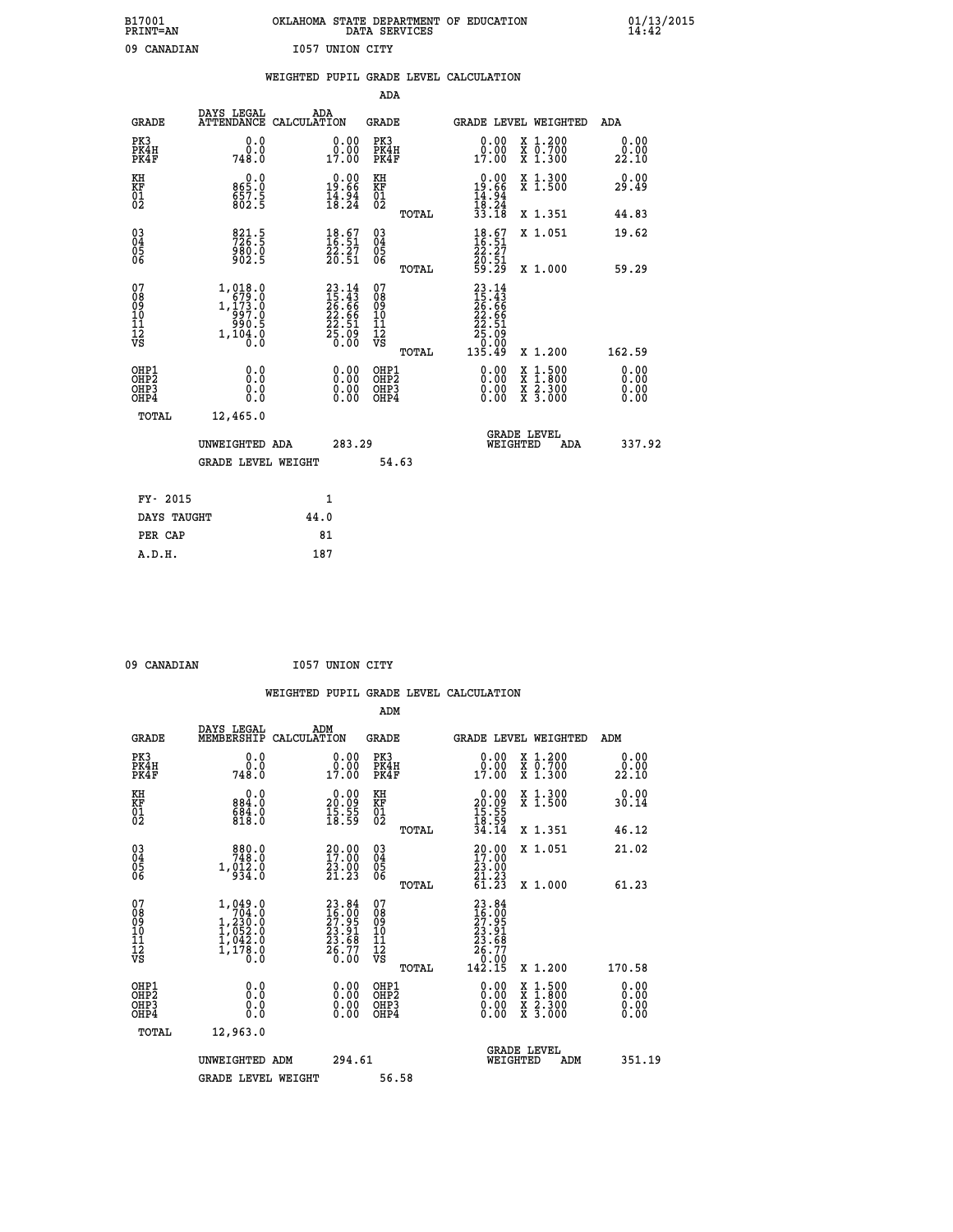# **B17001 OKLAHOMA STATE DEPARTMENT OF EDUCATION 01/13/2015 PRINT=AN DATA SERVICES 14:42** 09 CANADIAN **I069 MUSTANG**

## **WEIGHTED PUPIL GRADE LEVEL CALCULATION**

|                                                    |                                                                                   |                                                                                | ADA                                               |                                                                              |                                                                       |                              |
|----------------------------------------------------|-----------------------------------------------------------------------------------|--------------------------------------------------------------------------------|---------------------------------------------------|------------------------------------------------------------------------------|-----------------------------------------------------------------------|------------------------------|
| <b>GRADE</b>                                       | DAYS LEGAL                                                                        | ADA<br>ATTENDANCE CALCULATION                                                  | <b>GRADE</b>                                      | GRADE LEVEL WEIGHTED                                                         |                                                                       | <b>ADA</b>                   |
| PK3<br>PK4H<br>PK4F                                | 862.0<br>20,093.0<br>0.0                                                          | 20.05<br>467.28<br>0.00                                                        | PK3<br>PK4H<br>PK4F                               | 20.05<br>467.28<br>0.00                                                      | X 1.200<br>X 0.700<br>X 1.300                                         | 24.06<br>327.10<br>0.00      |
| KH<br>KF<br>01<br>02                               | 0.0<br>33,485.0<br>33,015.0<br>34,451.0                                           | 778.72<br>$767.79$<br>801.19                                                   | KH<br>KF<br>$\overline{01}$                       | 778.72<br>767.75<br>801.19<br>1,568.98                                       | X 1.300<br>X 1.500                                                    | 0.00<br>1,168.08             |
|                                                    |                                                                                   |                                                                                | TOTAL                                             |                                                                              | X 1.351                                                               | 2,119.69                     |
| $\begin{matrix} 03 \\ 04 \\ 05 \\ 06 \end{matrix}$ | 36, 372.0<br>30, 677.0<br>35,163.5<br>33,458.0                                    | 845.86<br>713.42<br>$\frac{8\bar{1}\bar{7}\cdot\bar{7}\bar{6}}{778.09}$        | $\substack{03 \\ 04}$<br>$\frac{05}{06}$<br>TOTAL | 845.86<br>817.76<br>778.09<br>2,309.27                                       | X 1.051<br>X 1.000                                                    | 889.00<br>2,309.27           |
| 07<br>08<br>09<br>11<br>11<br>12<br>VS             | 30, 391.5<br>31, 429.5<br>30, 852.0<br>29, 893.0<br>28, 053.5<br>22, 054.5<br>0.0 | $706.78$<br>$730.92$<br>$717.49$<br>$695.18$<br>$652.41$<br>$512.90$<br>$0.00$ | 07<br>08<br>09<br>11<br>11<br>12<br>VS            | 706.78<br>730.92<br>717.49<br>$695.18$<br>$652.41$<br>$512.90$<br>$4,015.68$ |                                                                       |                              |
|                                                    |                                                                                   |                                                                                | TOTAL                                             |                                                                              | X 1.200                                                               | 4,818.82                     |
| OHP1<br>OHP2<br>OHP3<br>OHP4                       | 121.0<br>0.0<br>0.0<br>0.0                                                        | $\frac{2.81}{0.00}$<br>0.00<br>0.00                                            | OHP1<br>OHP2<br>OHP3<br>OHP4                      | $\frac{2.81}{0.00}$<br>X<br>0.00<br>0.00                                     | $1.500$<br>$1.800$<br>$\frac{x}{x}$ $\frac{2 \cdot 300}{3 \cdot 000}$ | 4.22<br>0.00<br>0.00<br>0.00 |
| TOTAL                                              | 430,371.5                                                                         |                                                                                |                                                   |                                                                              |                                                                       |                              |
|                                                    | UNWEIGHTED ADA                                                                    | 10,008.65                                                                      |                                                   | <b>GRADE LEVEL</b><br>WEIGHTED                                               | ADA                                                                   | 11,660.24                    |
|                                                    | <b>GRADE LEVEL WEIGHT</b>                                                         |                                                                                | 1,651.59                                          |                                                                              |                                                                       |                              |
| FY- 2015                                           |                                                                                   | $\mathbf{1}$                                                                   |                                                   |                                                                              |                                                                       |                              |
| DAYS TAUGHT                                        |                                                                                   | 43.0                                                                           |                                                   |                                                                              |                                                                       |                              |
| PER CAP                                            |                                                                                   | 33                                                                             |                                                   |                                                                              |                                                                       |                              |
|                                                    |                                                                                   |                                                                                |                                                   |                                                                              |                                                                       |                              |

| 09 CANADIAN |  |
|-------------|--|

 **A.D.H. 5,955**

09 CANADIAN 1069 MUSTANG

|                                                       |                                                                                                                     |                                                                                   | ADM                                              |                                                                              |                                                                                                  |                              |
|-------------------------------------------------------|---------------------------------------------------------------------------------------------------------------------|-----------------------------------------------------------------------------------|--------------------------------------------------|------------------------------------------------------------------------------|--------------------------------------------------------------------------------------------------|------------------------------|
| <b>GRADE</b>                                          | DAYS LEGAL<br>MEMBERSHIP                                                                                            | ADM<br>CALCULATION                                                                | <b>GRADE</b>                                     | <b>GRADE LEVEL WEIGHTED</b>                                                  |                                                                                                  | ADM                          |
| PK3<br>PK4H<br>PK4F                                   | 947.0<br>21,070.0<br>0.0                                                                                            | 22.02<br>490.00<br>0.00                                                           | PK3<br>PK4H<br>PK4F                              | 22.02<br>490.00<br>0.00                                                      | X 1.200<br>X 0.700<br>X 1.300                                                                    | 26.42<br>343.00<br>0.00      |
| KH<br>KF<br>01<br>02                                  | 0.0<br>35,098.0<br>34,385.0<br>35,763.0                                                                             | $0.00$<br>816.23<br>799.65<br>831.70                                              | KH<br>KF<br>01<br>02                             | 0.00<br>816.23<br>65.66<br>831.70<br>1,631.35                                | X 1.300<br>X 1.500                                                                               | 0.00<br>1,224.35             |
|                                                       |                                                                                                                     |                                                                                   | TOTAL                                            |                                                                              | X 1.351                                                                                          | 2,203.95                     |
| 03<br>04<br>05<br>06                                  | 37,600.0<br>31,827.0<br>36,450.0<br>34,941.0                                                                        | 874.42<br>740.16<br>$\frac{8\bar{4}\,\tilde{7}\cdot\tilde{6}\,\tilde{7}}{812.58}$ | $\substack{03 \\ 04}$<br>0500                    | 874.42<br>740.16<br>847.67<br>812.58                                         | X 1.051                                                                                          | 919.02                       |
|                                                       |                                                                                                                     |                                                                                   | TOTAL                                            | 2,400.41                                                                     | X 1.000                                                                                          | 2,400.41                     |
| 07<br>08<br>09<br>11<br>11<br>12<br>VS                | $\begin{smallmatrix} 31, 571.0\\ 32, 830.0\\ 32, 622.0\\ 31, 460.0\\ 29, 559.0\\ 23, 414.0\\ 0.0 \end{smallmatrix}$ | 734.21<br>763.49<br>758.65<br>731.62<br>687.42<br>$544.51$<br>$0.00$              | 07<br>08<br>09<br>101<br>11<br>12<br>VS<br>TOTAL | 734.21<br>763.49<br>758.65<br>731.62<br>687.42<br>544.51<br>0.00<br>4,219.90 | X 1.200                                                                                          | 5,063.88                     |
| OHP1<br>OH <sub>P</sub> 2<br>OH <sub>P3</sub><br>OHP4 | 129.0<br>0.0<br>0.000                                                                                               | $0.00$<br>$0.00$<br>0.00                                                          | OHP1<br>OHP2<br>OHP3<br>OHP4                     | $0.00$<br>$0.00$<br>0.00                                                     | $\begin{smallmatrix} x & 1 & 500 \\ x & 1 & 800 \\ x & 2 & 300 \\ x & 3 & 000 \end{smallmatrix}$ | 4.50<br>0.00<br>0.00<br>0.00 |
| TOTAL                                                 | 449,666.0                                                                                                           |                                                                                   |                                                  |                                                                              |                                                                                                  |                              |
|                                                       | UNWEIGHTED                                                                                                          | 10,457.33<br>ADM                                                                  |                                                  | WEIGHTED                                                                     | <b>GRADE LEVEL</b><br>ADM                                                                        | 12,185.53                    |
|                                                       | <b>GRADE LEVEL WEIGHT</b>                                                                                           |                                                                                   | 1,728.20                                         |                                                                              |                                                                                                  |                              |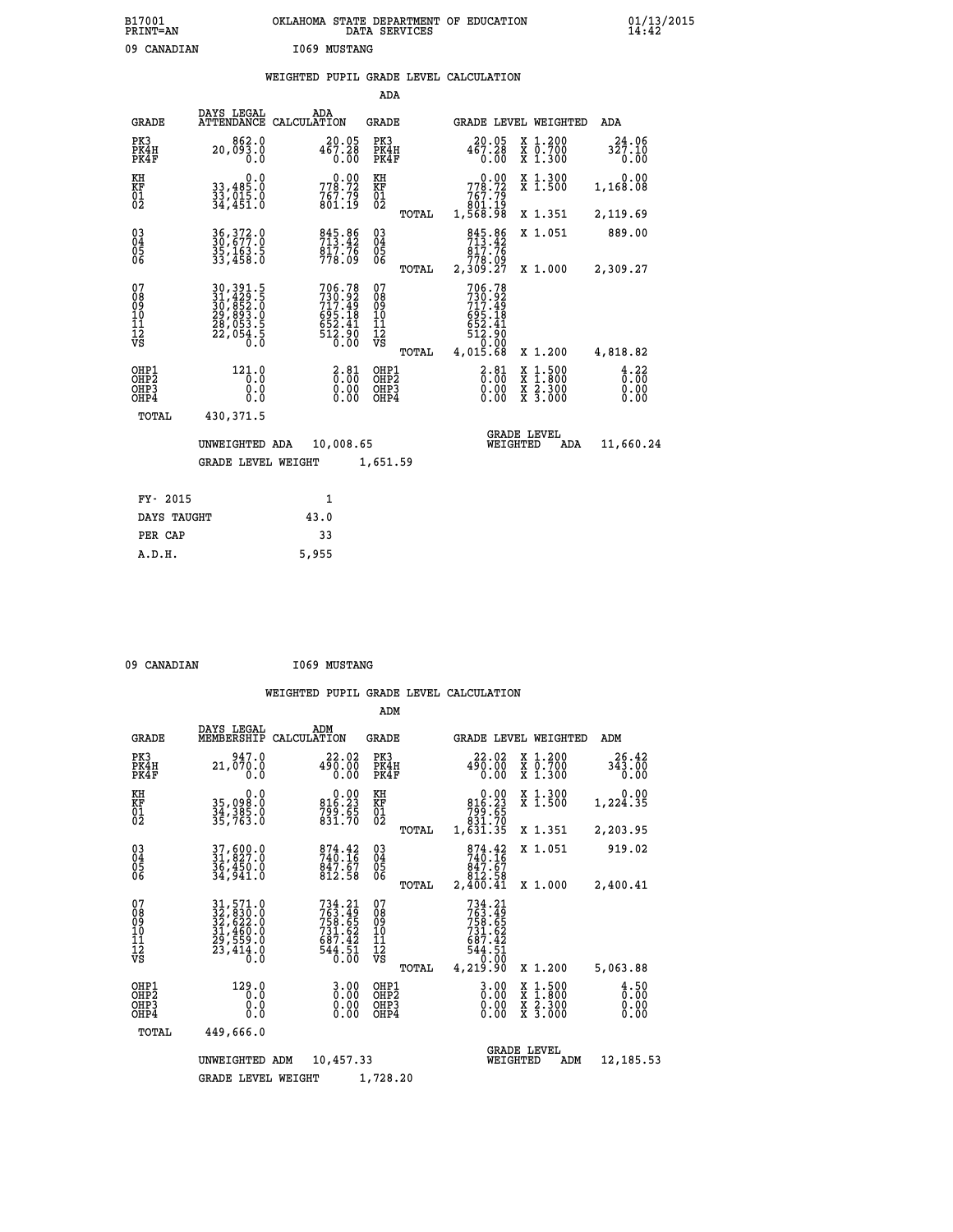| B17001<br><b>PRINT=AN</b> | OKLAHOMA STATE DEPARTMENT OF EDUCATION<br>SERVICES<br>DATA | 01/13/2015<br>14:42 |
|---------------------------|------------------------------------------------------------|---------------------|
| 09<br>CANADIAN            | I076 CALUMET                                               |                     |

| 09 CANADIAN                                                      |                                                             |      | I076 CALUMET                                                             |                                          |       |                                                                           |                                                                                                                                      |                       |
|------------------------------------------------------------------|-------------------------------------------------------------|------|--------------------------------------------------------------------------|------------------------------------------|-------|---------------------------------------------------------------------------|--------------------------------------------------------------------------------------------------------------------------------------|-----------------------|
|                                                                  |                                                             |      |                                                                          |                                          |       | WEIGHTED PUPIL GRADE LEVEL CALCULATION                                    |                                                                                                                                      |                       |
|                                                                  |                                                             |      |                                                                          | <b>ADA</b>                               |       |                                                                           |                                                                                                                                      |                       |
| <b>GRADE</b>                                                     | DAYS LEGAL<br>ATTENDANCE CALCULATION                        |      | ADA                                                                      | <b>GRADE</b>                             |       |                                                                           | GRADE LEVEL WEIGHTED                                                                                                                 | ADA                   |
| PK3<br>PK4H<br>PK4F                                              | 0.0<br>0.0<br>677.0                                         |      | 0.00<br>0.00<br>17.36                                                    | PK3<br>PK4H<br>PK4F                      |       | 0.0000<br>17.36                                                           | X 1.200<br>X 0.700<br>X 1.300                                                                                                        | 0.00<br>0.00<br>22.57 |
| KH<br>KF<br>01<br>02                                             | 0.0<br>834:5<br>603:5<br>555:0                              |      | 21.40<br>$\frac{15.47}{14.23}$                                           | KH<br>KF<br>01<br>02                     |       | 0.00<br>$21.40$<br>$15.47$<br>$14.23$<br>$29.70$                          | X 1.300<br>X 1.500                                                                                                                   | 0.00<br>32.10         |
|                                                                  |                                                             |      |                                                                          |                                          | TOTAL |                                                                           | X 1.351                                                                                                                              | 40.12                 |
| 03<br>04<br>05<br>06                                             | 870.0<br>758.5<br>807.5<br>770.5                            |      | $22.31$<br>$19.45$<br>$20.71$<br>$19.76$                                 | 03<br>04<br>05<br>06                     |       | 22.31<br>19.45<br>20.71<br>19.76<br>59.92                                 | X 1.051                                                                                                                              | 23.45                 |
|                                                                  |                                                             |      |                                                                          |                                          | TOTAL |                                                                           | X 1.000                                                                                                                              | 59.92                 |
| 07<br>08<br>09<br>11<br>11<br>12<br>VS                           | 864.0<br>454.5<br>794.5<br>769.5<br>1,269.0<br>769.5<br>0.0 |      | $22.15$<br>$11.65$<br>$20.37$<br>$14.73$<br>$32.54$<br>$19.73$<br>$0.00$ | 07<br>08<br>09<br>11<br>11<br>12<br>VS   |       | $22.15$<br>$11.65$<br>$20.37$<br>$14.73$<br>$32.54$<br>$19.73$<br>$19.79$ |                                                                                                                                      |                       |
|                                                                  |                                                             |      |                                                                          |                                          | TOTAL | 121.17                                                                    | X 1.200                                                                                                                              | 145.40                |
| OHP1<br>OH <sub>P</sub> <sub>2</sub><br>OH <sub>P3</sub><br>OHP4 | 0.0<br>0.0<br>0.0                                           |      | 0.00<br>$0.00$<br>0.00                                                   | OHP1<br>OHP2<br>OHP <sub>3</sub><br>OHP4 |       | 0.00<br>0.00<br>0.00                                                      | $\begin{smallmatrix} \mathtt{X} & 1 & 500 \\ \mathtt{X} & 1 & 800 \\ \mathtt{X} & 2 & 300 \\ \mathtt{X} & 3 & 000 \end{smallmatrix}$ | 0.00<br>0.00<br>0.00  |
| <b>TOTAL</b>                                                     | 10,602.5                                                    |      |                                                                          |                                          |       |                                                                           |                                                                                                                                      |                       |
|                                                                  | UNWEIGHTED ADA                                              |      | 271.86                                                                   |                                          |       | WEIGHTED                                                                  | <b>GRADE LEVEL</b><br>ADA                                                                                                            | 323.56                |
|                                                                  | <b>GRADE LEVEL WEIGHT</b>                                   |      |                                                                          |                                          | 51.70 |                                                                           |                                                                                                                                      |                       |
| FY- 2015                                                         |                                                             |      | $\mathbf{1}$                                                             |                                          |       |                                                                           |                                                                                                                                      |                       |
| DAYS TAUGHT                                                      |                                                             | 39.0 |                                                                          |                                          |       |                                                                           |                                                                                                                                      |                       |
| PER CAP                                                          |                                                             |      | 90                                                                       |                                          |       |                                                                           |                                                                                                                                      |                       |
| A.D.H.                                                           |                                                             |      | 160                                                                      |                                          |       |                                                                           |                                                                                                                                      |                       |

 **09 CANADIAN I076 CALUMET**

 **WEIGHTED PUPIL GRADE LEVEL CALCULATION ADM DAYS LEGAL ADM GRADE MEMBERSHIP CALCULATION GRADE GRADE LEVEL WEIGHTED ADM PK3 0.0 0.00 PK3 0.00 X 1.200 0.00 PK4H 0.0 0.00 PK4H 0.00 X 0.700 0.00 PK4F 694.0 17.79 PK4F 17.79 X 1.300 23.13 KH 0.0 0.00 KH 0.00 X 1.300 0.00 KF 855.0 21.92 KF 21.92 X 1.500 32.88 01 623.0 15.97 01 15.97**  $02 \t\t 572.0 \t\t 14.67 \t 02 \t\t \t 14.67$  **TOTAL 30.64 X 1.351 41.39 03 897.0 23.00 03 23.00 X 1.051 24.17 04 788.0 20.21 04 20.21 05 831.0 21.31 05 21.31 06 795.0 20.38 06 20.38 TOTAL 61.90 X 1.000 61.90** 07 888.0 22.77 07 22.77<br>
08 459.0 11.77 08 11.77<br>
10 602.0 15.44 10 15.44<br>
11 1,297.0 33.26 11 33.26<br>
VS 0.0 20.00 VS 0.000  $\begin{array}{cccc} 22.77 & 07 & 22.77 \ 11.77 & 08 & 21.77 \ 25.44 & 10 & 21.77 \ 15.44 & 10 & 15.44 \ 33.26 & 11 & 33.26 \ 0.00 & 08 & 707 \text{AL} & 124.24 & \texttt{x} & 1.200 & 149.09 \ 0.00 & 04 \text{EP1} & 0.00 & \texttt{x} & 1.500 & 0.00 \ 0.00 & 0.00 & 0.00 & 0.00 & 0.00 \ 0.$  **OHP1 0.0 0.00 OHP1 0.00 X 1.500 0.00 OHP2 0.0 0.00 OHP2 0.00 X 1.800 0.00 OHP3 0.0 0.00 OHP3 0.00 X 2.300 0.00 OHP4 0.0 0.00 OHP4 0.00 X 3.000 0.00 TOTAL 10,900.0** UNWEIGHTED ADM 279.49  **UNWEIGHTED ADM 279.49 WEIGHTED ADM 332.56** GRADE LEVEL WEIGHT 53.07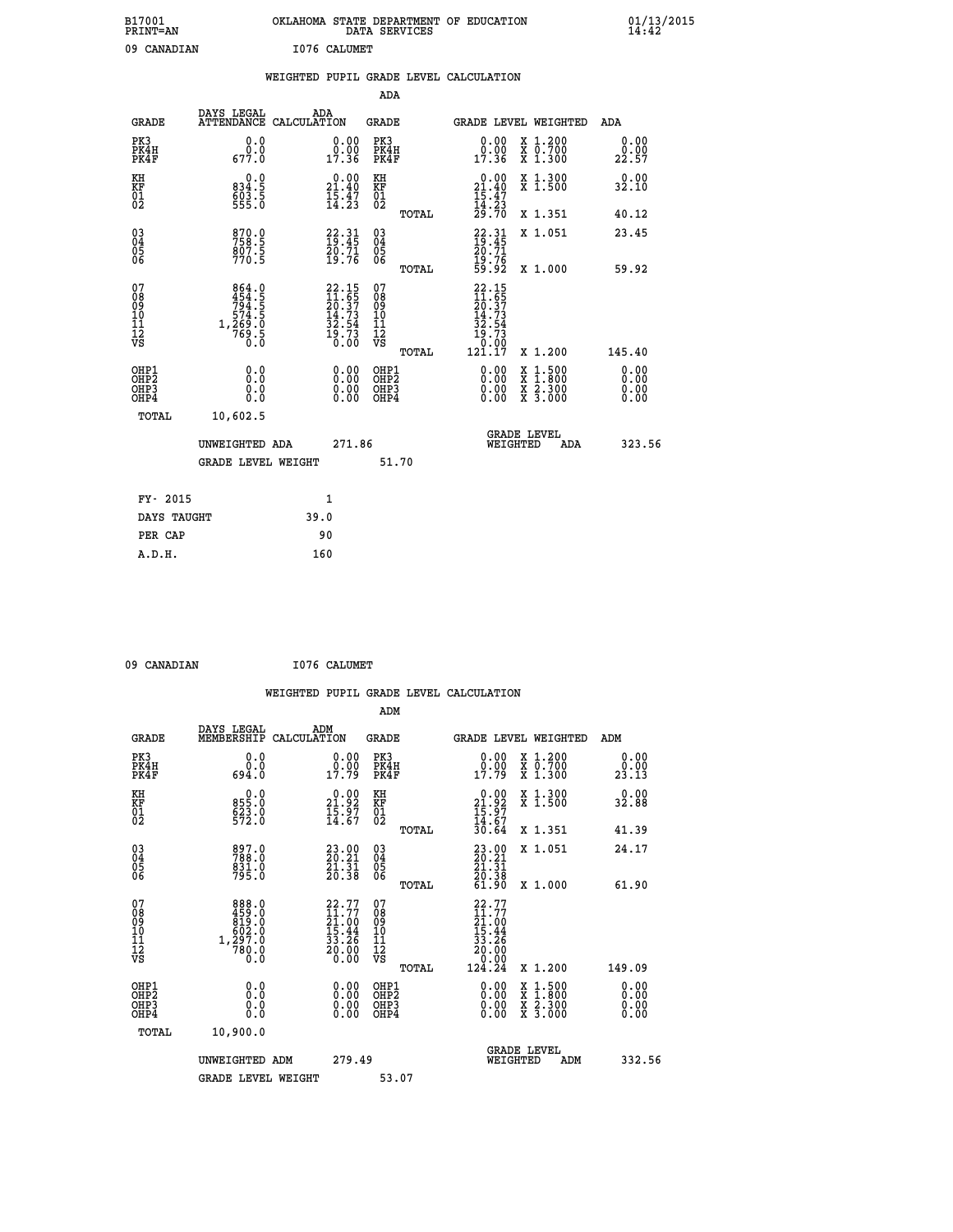# **B17001 OKLAHOMA STATE DEPARTMENT OF EDUCATION 01/13/2015 PRINT=AN DATA SERVICES 14:42 CANADIAN COUNTY TOTALS**

### **WEIGHTED PUPIL GRADE LEVEL CALCULATION**

|                                                    |                                                                                                        |                                                                                            | ADA                                           |       |                                                                                                           |                                                                                                                                           |                                  |
|----------------------------------------------------|--------------------------------------------------------------------------------------------------------|--------------------------------------------------------------------------------------------|-----------------------------------------------|-------|-----------------------------------------------------------------------------------------------------------|-------------------------------------------------------------------------------------------------------------------------------------------|----------------------------------|
| <b>GRADE</b>                                       | DAYS LEGAL                                                                                             | ADA<br>ATTENDANCE CALCULATION                                                              | GRADE                                         |       | GRADE LEVEL WEIGHTED                                                                                      |                                                                                                                                           | ADA                              |
| PK3<br>PK4H<br>PK4F                                | 1,871.5<br>32,ĕ54.ŏ<br>18,889.O                                                                        | 44.51<br>773.65<br>449.22                                                                  | PK3<br>PK4H<br>PK4F                           |       | 44.51<br>$7\bar{7}\bar{3}\.\tilde{6}\bar{5}$<br>449.22                                                    | X 1.200<br>X 0.700<br>X 1.300                                                                                                             | $\frac{53.41}{541.56}$<br>583.99 |
| KH<br>KF<br>01<br>02                               | $\begin{smallmatrix} & & 0 & .0 \\ 81 & 415 & .5 \\ 79 & 841 & .5 \\ 83 & .390 & .5 \end{smallmatrix}$ | $\begin{smallmatrix} & & 0.00\ 1.934.13\ 1.895.33\ 1.980.48 \end{smallmatrix}$             | KH<br>KF<br>$\overline{01}$                   |       | $1,934.13$<br>$1,934.13$<br>$1,895.33$<br>$1,980.48$<br>$3,875.81$                                        | X 1.300<br>X 1.500                                                                                                                        | 0.00<br>2,901.22                 |
|                                                    |                                                                                                        |                                                                                            |                                               | TOTAL |                                                                                                           | X 1.351                                                                                                                                   | 5,236.21                         |
| $\begin{matrix} 03 \\ 04 \\ 05 \\ 06 \end{matrix}$ | 81,693.5<br>75,145.5<br>80,410.5<br>77,459.0                                                           | 1,938.75<br>1,785.72<br>1,908.59<br>1,838.60                                               | $^{03}_{04}$<br>$\frac{05}{06}$               |       | 1,938.75<br>1,785.72<br>1,908.59<br>1,838.60<br>5,532.91                                                  | X 1.051                                                                                                                                   | 7,570.53                         |
|                                                    |                                                                                                        |                                                                                            |                                               | TOTAL |                                                                                                           | X 1.000                                                                                                                                   | 5,532.91                         |
| 07<br>08<br>09<br>01<br>11<br>11<br>12<br>VS       | 74,149.0<br>74,020.0<br>75,866.0<br>71,952.0<br>68,883.0<br>68,591.0<br>58,591.0                       | $1,763.73$<br>$1,758.61$<br>$1,808.55$<br>$1,717.92$<br>$1,645.06$<br>$1,403.80$<br>$0.00$ | 07<br>08<br>09<br>001<br>11<br>11<br>12<br>VS | TOTAL | $1,763.73$<br>$1,758.61$<br>$1,808.55$<br>$1,717.92$<br>$1,645.06$<br>$1,403.80$<br>$0.00$<br>$10,097.67$ | X 1.200                                                                                                                                   | 12, 117. 21                      |
| OHP1<br>OHP2<br>OH <sub>P3</sub><br>OHP4           | 1,455.0<br>0.0<br>0.0<br>Ŏ.Ŏ                                                                           | 35.18<br>0.00<br>0.00                                                                      | OHP1<br>OHP2<br>OHP3<br>OHP4                  |       | 35.18<br>$\begin{smallmatrix} 0.00 & 0 \ 0.00 & 0 \end{smallmatrix}$                                      | $\begin{smallmatrix} \mathtt{X} & 1\cdot500\\ \mathtt{X} & 1\cdot800\\ \mathtt{X} & 2\cdot300\\ \mathtt{X} & 3\cdot000 \end{smallmatrix}$ | 52.78<br>0.00<br>0.00<br>0.00    |
| TOTAL                                              | 1,037,686.5                                                                                            |                                                                                            |                                               |       |                                                                                                           |                                                                                                                                           |                                  |
|                                                    | UNWEIGHTED ADA                                                                                         | 24,681.83                                                                                  |                                               |       | WEIGHTED                                                                                                  | <b>GRADE LEVEL</b><br><b>ADA</b>                                                                                                          | 29,056.91                        |
|                                                    | <b>GRADE LEVEL WEIGHT</b>                                                                              |                                                                                            | 4,375.08                                      |       |                                                                                                           |                                                                                                                                           |                                  |
| FY- 2015                                           |                                                                                                        | $\mathbf{1}$                                                                               |                                               |       |                                                                                                           |                                                                                                                                           |                                  |
|                                                    |                                                                                                        |                                                                                            |                                               |       |                                                                                                           |                                                                                                                                           |                                  |

|         | ----        |        |
|---------|-------------|--------|
|         | DAYS TAUGHT | 427.0  |
| PER CAP |             | 604    |
| A.D.H.  |             | 16,313 |

 **CANADIAN COUNTY TOTALS**

 **ADM**

| <b>GRADE</b>                              | DAYS LEGAL<br>MEMBERSHIP                                                      | ADM<br>CALCULATION                                                                     | GRADE                                     | GRADE LEVEL WEIGHTED                                                                      |                                                                                                  | ADM                           |
|-------------------------------------------|-------------------------------------------------------------------------------|----------------------------------------------------------------------------------------|-------------------------------------------|-------------------------------------------------------------------------------------------|--------------------------------------------------------------------------------------------------|-------------------------------|
| PK3<br>PK4H<br>PK4F                       | 1,989.0<br>34,180.0<br>19,635.0                                               | 47.27<br>809.76<br>467.03                                                              | PK3<br>PK4H<br>PK4F                       | 47.27<br>809.76<br>467.03                                                                 | X 1.200<br>X 0.700<br>X 1.300                                                                    | 53.41<br>566.83<br>607.15     |
| KH<br><b>KF</b><br>01<br>02               | 0.0<br>84,966:0<br>82,896:0<br>86,216:0                                       | $\begin{smallmatrix} &0.00\\2,018.36\\1,967.83\\2,047.54\end{smallmatrix}$             | KH<br><b>KF</b><br>01<br>02               | $\begin{smallmatrix} &0.00\\2,018.36\\1,967.83\\2,047.54\\4,015.37\end{smallmatrix}$      | X 1.300<br>X 1.500                                                                               | 0.00<br>3,027.57              |
|                                           |                                                                               |                                                                                        | TOTAL                                     |                                                                                           | X 1.351                                                                                          | 5,424.75                      |
| 030404<br>06                              | 84,485.0<br>83,119.0<br>80,681.0                                              | 2,004.96<br>1,846.51<br>1,972.74<br>1,915.04                                           | $\substack{03 \\ 04}$<br>05<br>06         | 2,004.96<br>1,846.51<br>1,972.74<br>1,915.04<br>5,734.29                                  | X 1.051                                                                                          | 2,107.20                      |
|                                           |                                                                               |                                                                                        | TOTAL                                     |                                                                                           | X 1.000                                                                                          | 5,734.29                      |
| 07<br>08<br>09<br>101<br>11<br>12<br>VS   | 77,222.0<br>$77,333.0$<br>80,010.0<br>75,511.0<br>72,323.0<br>61,800.0<br>0.0 | 1,836.94<br>$1,837.27$<br>$1,907.29$<br>$1,802.69$<br>$1,727.00$<br>$1,480.15$<br>0.00 | 078<br>089<br>1011<br>1112<br>νs<br>TOTAL | 1,836.94<br>1,837.27<br>1,907.29<br>1,802.69<br>1,727.00<br>1,480.15<br>0.00<br>10,591.34 | X 1.200                                                                                          | 12,709.61                     |
| OHP1<br>OH <sub>P</sub> 2<br>OHP3<br>OHP4 | 1,474.0<br>0.0<br>0.0<br>0.0                                                  | 35.63<br>0.00<br>0.00<br>0.00                                                          | OHP1<br>OHP <sub>2</sub><br>OHP3<br>OHP4  | 35.63<br>0.00<br>0.00<br>0.00                                                             | $\begin{smallmatrix} x & 1 & 500 \\ x & 1 & 800 \\ x & 2 & 300 \\ x & 3 & 000 \end{smallmatrix}$ | 53.45<br>0.00<br>0.00<br>0.00 |
| TOTAL                                     | 1,081,544.0                                                                   |                                                                                        |                                           |                                                                                           |                                                                                                  |                               |
|                                           | UNWEIGHTED                                                                    | 25,724.01<br>ADM                                                                       |                                           | WEIGHTED                                                                                  | <b>GRADE LEVEL</b><br>ADM                                                                        | 30,287.57                     |
|                                           | <b>GRADE LEVEL WEIGHT</b>                                                     |                                                                                        | 4,563.56                                  |                                                                                           |                                                                                                  |                               |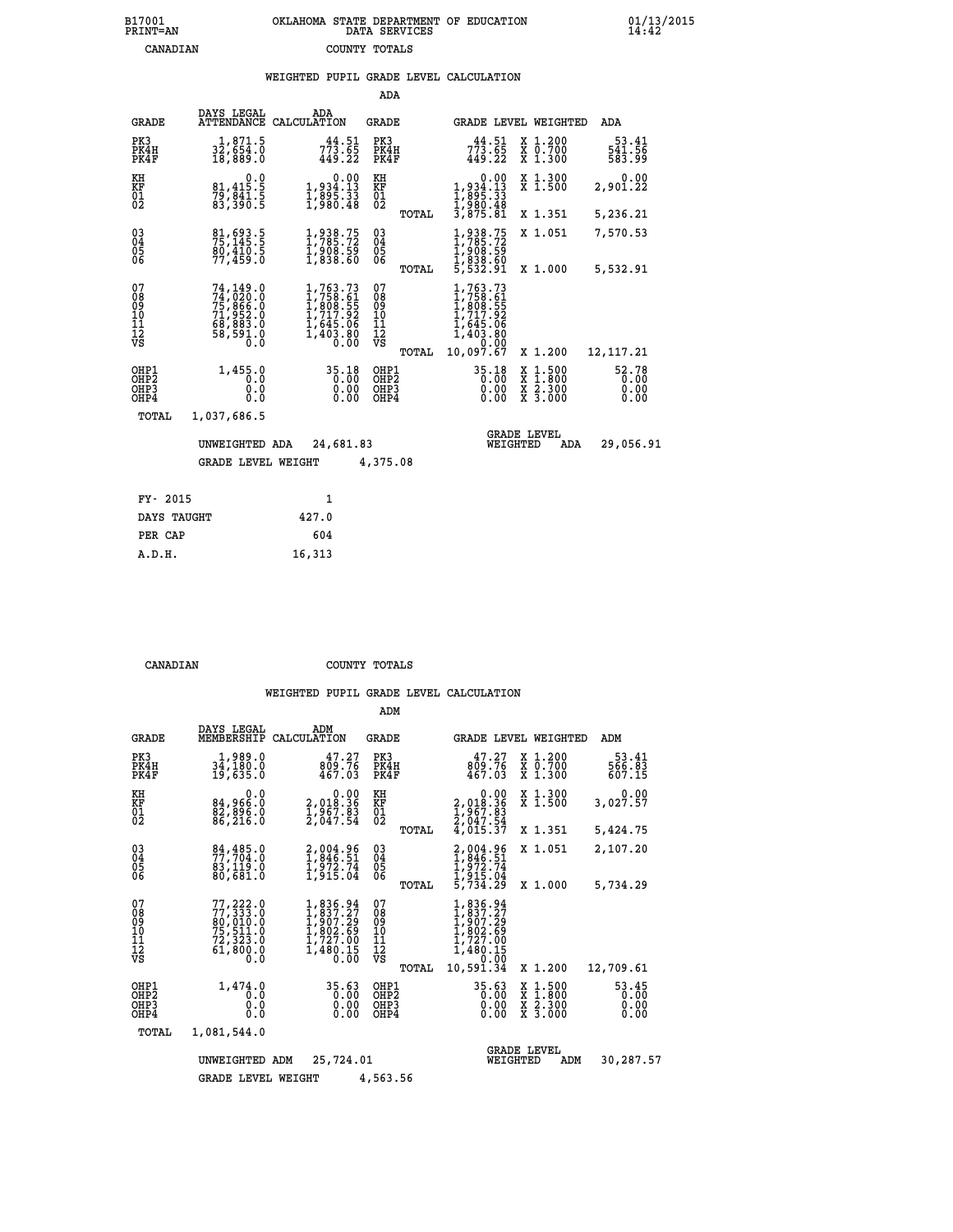| B17001<br><b>PRINT=AN</b> | OKLAHOMA STATE DEPARTMENT OF EDUCATION<br>DATA SERVICES | 01/13/2015 |
|---------------------------|---------------------------------------------------------|------------|
| 10 CARTER                 | C072 ZANEIS                                             |            |

|  |  | WEIGHTED PUPIL GRADE LEVEL CALCULATION |
|--|--|----------------------------------------|

|                                                    |                                                                                |                    |                                                                    | ADA                                                 |       |                                                                                                                            |          |                                                                  |                              |
|----------------------------------------------------|--------------------------------------------------------------------------------|--------------------|--------------------------------------------------------------------|-----------------------------------------------------|-------|----------------------------------------------------------------------------------------------------------------------------|----------|------------------------------------------------------------------|------------------------------|
| <b>GRADE</b>                                       | DAYS LEGAL<br><b>ATTENDANCE</b>                                                | ADA<br>CALCULATION |                                                                    | GRADE                                               |       |                                                                                                                            |          | GRADE LEVEL WEIGHTED                                             | <b>ADA</b>                   |
| PK3<br>PK4H<br>PK4F                                | 325.0<br>0.0<br>1,195.0                                                        |                    | 7.74<br>28.45                                                      | PK3<br>PK4H<br>PK4F                                 |       | 7.74<br>$\frac{0.00}{28.45}$                                                                                               |          | X 1.200<br>X 0.700<br>X 1.300                                    | $0.29$<br>$0.00$<br>36.99    |
| KH<br><b>KF</b><br>01<br>02                        | $\begin{smallmatrix}&&&0.0\\1,122.5\\1,845.5\\1,077.0\end{smallmatrix}$        |                    | $26.00$<br>26.73<br>$\frac{43.94}{25.64}$                          | KH<br>KF<br>01<br>02                                |       | $26.73$<br>$25.73$<br>$43.94$<br>$25.64$<br>$69.58$                                                                        |          | X 1.300<br>X 1.500                                               | 0.00<br>40.10                |
|                                                    |                                                                                |                    |                                                                    |                                                     | TOTAL |                                                                                                                            |          | X 1.351                                                          | 94.00                        |
| $\begin{matrix} 03 \\ 04 \\ 05 \\ 06 \end{matrix}$ | $\begin{smallmatrix} 1,224\ 1,096\ 1,052\ 1,052\ 5\ 650\ 5\ \end{smallmatrix}$ |                    | $29.14$<br>$26.11$<br>$25.06$<br>$15.49$                           | $\begin{array}{c} 03 \\ 04 \\ 05 \\ 06 \end{array}$ |       | $29.14$<br>$26.11$<br>$25.06$<br>$15.49$<br>$66.66$                                                                        |          | X 1.051                                                          | 30.63                        |
|                                                    |                                                                                |                    |                                                                    |                                                     | TOTAL |                                                                                                                            |          | X 1.000                                                          | 66.66                        |
| 07<br>08<br>09<br>101<br>11<br>12<br>VS            | 766.5<br>0: 086<br>0: 0<br>0: 0<br>0: 0<br>$\S.$                               |                    | $18.25$<br>$22.14$<br>$0.00$<br>$0.00$<br>$0.00$<br>$0.00$<br>Ŏ.ŎŎ | 07<br>08<br>09<br>11<br>11<br>12<br>VS              | TOTAL | 18.25<br>$\begin{smallmatrix} 22.14 \\ 2.14 \\ 0.00 \\ 0.00 \\ 0.00 \\ 0.00 \\ 0.00 \\ 0.00 \\ \end{smallmatrix}$<br>40.39 |          | X 1.200                                                          | 48.47                        |
| OHP1<br>OHP2<br>OHP3<br>OHP4                       | 0.0<br>0.0<br>0.0                                                              |                    | 0.00<br>$0.00$<br>0.00                                             | OHP1<br>OHP2<br>OHP3<br>OHP4                        |       | $0.00$<br>$0.00$<br>0.00                                                                                                   | X<br>X   | $1.500$<br>$1.800$<br>$\frac{\ddot{x}}{x}$ $\frac{5.300}{3.000}$ | 0.00<br>0.00<br>0.00<br>0.00 |
| TOTAL                                              | 11,285.0                                                                       |                    |                                                                    |                                                     |       |                                                                                                                            |          | <b>GRADE LEVEL</b>                                               |                              |
|                                                    | UNWEIGHTED ADA                                                                 |                    | 268.69                                                             |                                                     |       |                                                                                                                            | WEIGHTED | ADA                                                              | 326.14                       |
|                                                    | <b>GRADE LEVEL WEIGHT</b>                                                      |                    |                                                                    | 57.45                                               |       |                                                                                                                            |          |                                                                  |                              |
| FY- 2015                                           |                                                                                | $\mathbf{1}$       |                                                                    |                                                     |       |                                                                                                                            |          |                                                                  |                              |
| DAYS TAUGHT                                        |                                                                                | 42.0               |                                                                    |                                                     |       |                                                                                                                            |          |                                                                  |                              |

| CARTER |
|--------|
|        |

**PER CAP** 62  **A.D.H. 269**

 **10 CARTER C072 ZANEIS WEIGHTED PUPIL GRADE LEVEL CALCULATION ADM DAYS LEGAL ADM GRADE MEMBERSHIP CALCULATION GRADE GRADE LEVEL WEIGHTED ADM PK3 325.0 7.74 PK3 7.74 X 1.200 9.29 PK4H 0.0 0.00 PK4H 0.00 X 0.700 0.00 PK4F 1,259.0 29.98 PK4F 29.98 X 1.300 38.97 KH 0.0 0.00 KH 0.00 X 1.300 0.00 KF 1,181.0 28.12 KF 28.12 X 1.500 42.18 01 1,929.0 45.93 01 45.93 02 1,130.0 26.90 02 26.90 TOTAL 72.83 X 1.351 98.39 03 1,246.0 29.67 03 29.67 X 1.051 31.18 04 1,121.0 26.69 04 26.69 05 1,092.0 26.00 05 26.00** 06 667.0 15.88 06 <sub>momas</sub> 15.88  **TOTAL 68.57 X 1.000 68.57 07 789.0 18.79 07 18.79 08 966.0 23.00 08 23.00 03 0.00 0.00 0.000 0.000 10 0.0 0.00 10 0.00 11 0.0 0.00 11 0.00 12 0.0 0.00 12 0.00 VS** 0.0 0.00 VS 0.00 0.00 0.00  **TOTAL 41.79 X 1.200 50.15 OHP1 0.0 0.00 OHP1 0.00 X 1.500 0.00 OHP2 0.0 0.00 OHP2 0.00 X 1.800 0.00 OHP3 0.0 0.00 OHP3 0.00 X 2.300 0.00 OHP4 0.0 0.00 OHP4 0.00 X 3.000 0.00 TOTAL 11,705.0 GRADE LEVEL UNWEIGHTED ADM 278.70 WEIGHTED ADM 338.73** GRADE LEVEL WEIGHT 60.03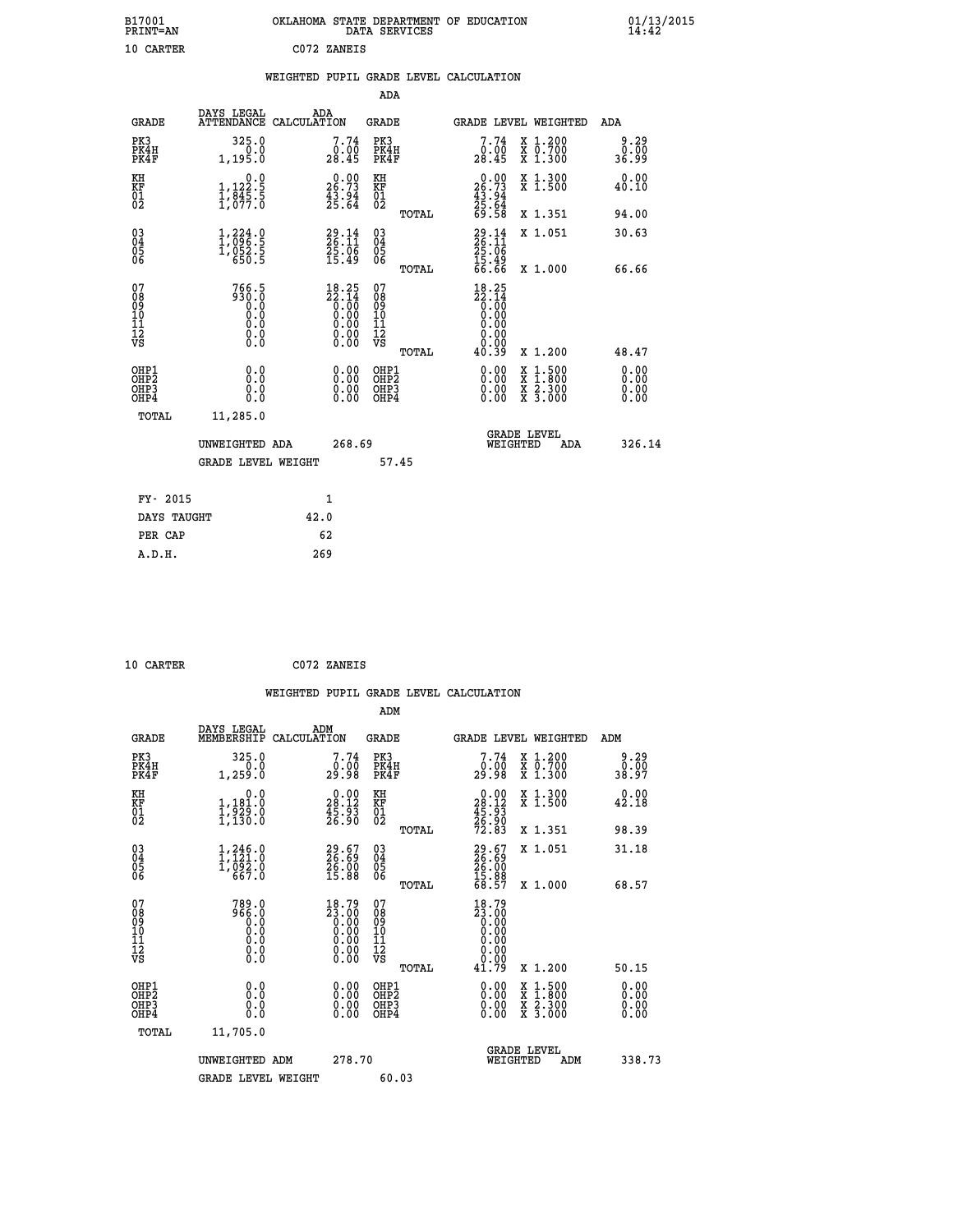| B17001<br>PRINT=AN | . STATE DEPARTMENT OF EDUCATION<br><b>OKLAHOMA</b><br>DATA SERVICES | $01/13/2015$<br>14:42 |
|--------------------|---------------------------------------------------------------------|-----------------------|
| 10 CARTER          | 1019 ARDMORE                                                        |                       |

|  |  | WEIGHTED PUPIL GRADE LEVEL CALCULATION |
|--|--|----------------------------------------|
|  |  |                                        |

|                                           |                                                                       |                                                                                             | ADA                                       |                                                                                   |                                                                                                  |                              |
|-------------------------------------------|-----------------------------------------------------------------------|---------------------------------------------------------------------------------------------|-------------------------------------------|-----------------------------------------------------------------------------------|--------------------------------------------------------------------------------------------------|------------------------------|
| <b>GRADE</b>                              | DAYS LEGAL                                                            | ADA<br>ATTENDANCE CALCULATION                                                               | GRADE                                     |                                                                                   | GRADE LEVEL WEIGHTED                                                                             | ADA                          |
| PK3<br>PK4H<br>PK4F                       | 423.0<br>0.0<br>7,287.0                                               | 10.85<br>0.00<br>186.85                                                                     | PK3<br>PK4H<br>PK4F                       | 10.85<br>00.00<br>186.85                                                          | X 1.200<br>X 0.700<br>X 1.300                                                                    | 13.02<br>$0.00$<br>242.91    |
| KH<br>KF<br>01<br>02                      | 0.0<br>10,218:5<br>12,093:0<br>9,653:0                                | $\begin{smallmatrix} 0.00\\ 262.01\\ 310.08\\ 247.51 \end{smallmatrix}$                     | KH<br>KF<br>01<br>02                      | $\begin{smallmatrix} &0.00\\ 262.01\\ 310.08\\ 247.51\\ 557.59 \end{smallmatrix}$ | X 1.300<br>X 1.500                                                                               | 0.00<br>393.02               |
|                                           |                                                                       |                                                                                             | TOTAL                                     |                                                                                   | X 1.351                                                                                          | 753.30                       |
| 03<br>04<br>05<br>06                      | $\frac{8}{7}$ , $\frac{267}{768}$ ; 0<br>$\frac{8,197.0}{9,030.0}$    | 211.99<br>199.18<br>210.18<br>231.54                                                        | 03<br>04<br>05<br>06                      | 211.99<br>199.18<br>210.18<br>231.54<br>640.90                                    | X 1.051                                                                                          | 222.80                       |
| 07                                        |                                                                       |                                                                                             | TOTAL<br>07                               |                                                                                   | X 1.000                                                                                          | 640.90                       |
| 08<br>09<br>11<br>11<br>12<br>VS          | 7,760.5<br>7,538.5<br>8,603.0<br>7,451.5<br>6,170.5<br>6,252.0<br>0.0 | $\begin{smallmatrix} 198.99\\193.29\\220.59\\191.06\\158.22\\160.31\\0.00\end{smallmatrix}$ | 08<br>09<br>11<br>11<br>12<br>VS<br>TOTAL | 198.99<br>193.29<br>220.59<br>191.06<br>158.22<br>160:31<br>0.00<br>1,122.46      | X 1.200                                                                                          | 1,346.95                     |
| OHP1<br>OH <sub>P</sub> 2<br>OHP3<br>OHP4 | 0.0<br>0.0<br>0.0                                                     | 0.00<br>0.00                                                                                | OHP1<br>OHP <sub>2</sub><br>OHP3<br>OHP4  | 0.00<br>0.00<br>0.00                                                              | $\begin{smallmatrix} x & 1 & 500 \\ x & 1 & 800 \\ x & 2 & 300 \\ x & 3 & 000 \end{smallmatrix}$ | 0.00<br>0.00<br>0.00<br>0.00 |
| TOTAL                                     | 116,713.0                                                             |                                                                                             |                                           |                                                                                   |                                                                                                  |                              |
|                                           | UNWEIGHTED ADA                                                        | 2,992.65                                                                                    |                                           |                                                                                   | <b>GRADE LEVEL</b><br>WEIGHTED<br>ADA                                                            | 3,612.90                     |
|                                           | <b>GRADE LEVEL WEIGHT</b>                                             |                                                                                             | 620.25                                    |                                                                                   |                                                                                                  |                              |
| FY- 2015                                  |                                                                       | $\mathbf{1}$                                                                                |                                           |                                                                                   |                                                                                                  |                              |
| DAYS TAUGHT                               |                                                                       | 39.0                                                                                        |                                           |                                                                                   |                                                                                                  |                              |
| PER CAP                                   |                                                                       | 33                                                                                          |                                           |                                                                                   |                                                                                                  |                              |
| A.D.H.                                    |                                                                       | 1,728                                                                                       |                                           |                                                                                   |                                                                                                  |                              |

| 10 CARTER | I019 ARDMORE |
|-----------|--------------|

|                                                    |                                                                               |                                                                            | ADM                                                 |                                                                                         |                                          |                      |
|----------------------------------------------------|-------------------------------------------------------------------------------|----------------------------------------------------------------------------|-----------------------------------------------------|-----------------------------------------------------------------------------------------|------------------------------------------|----------------------|
| <b>GRADE</b>                                       | DAYS LEGAL<br>MEMBERSHIP                                                      | ADM<br>CALCULATION                                                         | <b>GRADE</b>                                        |                                                                                         | GRADE LEVEL WEIGHTED                     | ADM                  |
| PK3<br>PK4H<br>PK4F                                | 444.0<br>0.0<br>7,667.0                                                       | 11.38<br>0.00<br>196.59                                                    | PK3<br>PK4H<br>PK4F                                 | 11.38<br>00.07<br>196.59                                                                | X 1.200<br>X 0.700<br>X 1.300            | 13.66<br>255.57      |
| KH<br>KF<br>01<br>02                               | 0.0<br>10,821.0<br>12,483.0<br>9,907.0                                        | 277.46<br>320.08<br>254.03                                                 | KH<br>KF<br>01<br>02                                | 277.46<br>$\frac{320}{254}$ $\frac{08}{574}$<br>574.11                                  | X 1.300<br>X 1.500                       | 0.00<br>416.19       |
|                                                    |                                                                               |                                                                            | TOTAL                                               |                                                                                         | X 1.351                                  | 775.62               |
| $\begin{matrix} 03 \\ 04 \\ 05 \\ 06 \end{matrix}$ | $\begin{smallmatrix} 8,460.0\\ 7,953.0\\ 8,404.0\\ 9,448.0 \end{smallmatrix}$ | 216.92<br>$\frac{215.49}{242.26}$                                          | $\begin{array}{c} 03 \\ 04 \\ 05 \\ 06 \end{array}$ | 216.92<br>203.92<br>215.49<br>242.26<br>661.67                                          | X 1.051                                  | 227.98               |
|                                                    |                                                                               |                                                                            | TOTAL                                               |                                                                                         | X 1.000                                  | 661.67               |
| 07<br>08<br>09<br>101<br>11<br>12<br>VS            | 8,177.0<br>7,897.0<br>9,223.0<br>8,009.0<br>6,619.0<br>6,780.0<br>0.0         | 209.67<br>202.49<br>236.49<br>236.36<br>205.36<br>169.72<br>173.85<br>0.00 | 07<br>08<br>09<br>11<br>11<br>12<br>VS<br>TOTAL     | 209.67<br>202.49<br>236.49<br>205.36<br>205.72<br>169.72<br>173.85<br>0.000<br>1,197.58 | X 1.200                                  | 1,437.10             |
| OHP1<br>OHP2<br>OH <sub>P3</sub><br>OHP4           | 0.0<br>$\begin{smallmatrix} 0.0 & 0 \ 0.0 & 0 \end{smallmatrix}$              | $0.00$<br>$0.00$<br>0.00                                                   | OHP1<br>OHP2<br>OHP <sub>3</sub>                    | $0.00$<br>$0.00$<br>0.00                                                                | X 1:500<br>X 1:800<br>X 2:300<br>X 3:000 | 0.00<br>0.00<br>0.00 |
| TOTAL                                              | 122,292.0                                                                     |                                                                            |                                                     |                                                                                         |                                          |                      |
|                                                    | UNWEIGHTED                                                                    | 3,135.71<br>ADM                                                            |                                                     | WEIGHTED                                                                                | <b>GRADE LEVEL</b><br>ADM                | 3,787.79             |
|                                                    | <b>GRADE LEVEL WEIGHT</b>                                                     |                                                                            | 652.08                                              |                                                                                         |                                          |                      |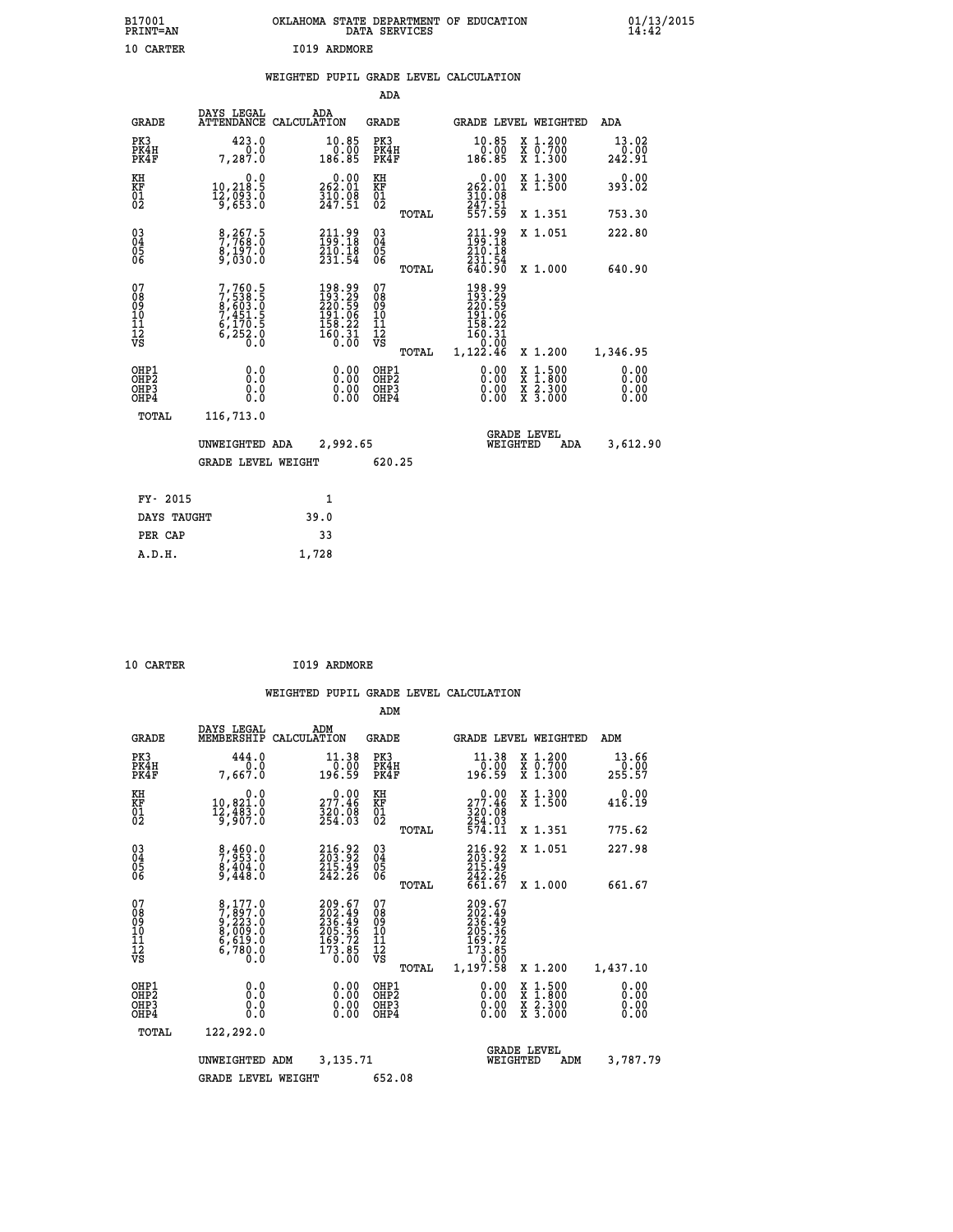| B17001<br>PRINT=AN                           |                                                             | OKLAHOMA STATE DEPARTMENT OF EDUCATION                                                     | DATA SERVICES                                        |                                                                                         |                                          | $01/13/2015$<br>14:42        |  |
|----------------------------------------------|-------------------------------------------------------------|--------------------------------------------------------------------------------------------|------------------------------------------------------|-----------------------------------------------------------------------------------------|------------------------------------------|------------------------------|--|
| 10 CARTER                                    |                                                             | 1021 SPRINGER                                                                              |                                                      |                                                                                         |                                          |                              |  |
|                                              |                                                             | WEIGHTED PUPIL GRADE LEVEL CALCULATION                                                     |                                                      |                                                                                         |                                          |                              |  |
|                                              |                                                             |                                                                                            | ADA                                                  |                                                                                         |                                          |                              |  |
| <b>GRADE</b>                                 | DAYS LEGAL                                                  | ADA<br>ATTENDANCE CALCULATION                                                              | GRADE                                                |                                                                                         | GRADE LEVEL WEIGHTED                     | ADA                          |  |
| PK3<br>PK4H<br>PK4F                          | 14.0<br>0.0<br>480.0                                        | $\substack{0.35 \\ 0.00 \\ 12.00}$                                                         | PK3<br>PK4H<br>PK4F                                  | 0.35<br>$0.00$<br>12.00                                                                 | X 1.200<br>X 0.700<br>X 1.300            | 0.42<br>0.00<br>15.60        |  |
| KH<br>KF<br>$\frac{01}{02}$                  | 0.0<br>623.0<br>$674.0$<br>620.5                            | $\begin{smallmatrix} 0.00\\ 15.58\\ 16.85\\ 15.51 \end{smallmatrix}$                       | KH<br>KF<br>01<br>02                                 | $\begin{array}{r} 0.00 \\ 15.58 \\ 16.85 \\ 15.51 \\ 32.36 \end{array}$                 | X 1.300<br>X 1.500                       | 23.37                        |  |
|                                              |                                                             |                                                                                            | TOTAL                                                |                                                                                         | X 1.351                                  | 43.72                        |  |
| 03<br>04<br>05<br>06                         | 770.5<br>689.0<br>563.0<br>370.5                            | $19.26$<br>$17.23$<br>$14.08$<br>9.26                                                      | $\begin{matrix} 03 \\ 04 \\ 05 \\ 06 \end{matrix}$   | $\frac{19}{17}:\frac{26}{23}$<br>14.08<br>$\begin{array}{c} -5.26 \\ 40.57 \end{array}$ | X 1.051                                  | 20.24                        |  |
|                                              |                                                             |                                                                                            | TOTAL<br>07                                          |                                                                                         | X 1.000                                  | 40.57                        |  |
| 07<br>08<br>09<br>10<br>11<br>11<br>12<br>VS | 544.5<br>265.0<br>514.0<br>598.5<br>575.0<br>575.0<br>587.5 | $\begin{array}{r} 13.61 \\ 16.63 \\ 12.85 \\ 14.96 \\ 14.38 \\ 14.69 \\ 16.60 \end{array}$ | 08<br>09<br>10<br>$\frac{11}{12}$<br>$\frac{12}{18}$ | $13.61$<br>$16.63$<br>$12.85$<br>$14.96$<br>14.38<br>$\frac{11.69}{0.00}$<br>77.12      |                                          |                              |  |
|                                              |                                                             |                                                                                            | TOTAL                                                |                                                                                         | X 1.200                                  | 92.54                        |  |
| OHP1<br>OHP2<br>OHP3<br>OHP4                 | 0.0<br>0.0<br>0.0<br>0.0                                    | 0.00<br>$\begin{smallmatrix} 0.00 \ 0.00 \end{smallmatrix}$                                | OHP1<br>OH <sub>P</sub> 2<br>OHP3<br>OHP4            | 0.00<br>0.00<br>0.00                                                                    | X 1:500<br>X 1:800<br>X 2:300<br>X 3:000 | 0.00<br>0.00<br>0.00<br>0.00 |  |
| TOTAL                                        | 7,889.0                                                     |                                                                                            |                                                      |                                                                                         |                                          |                              |  |
|                                              | UNWEIGHTED ADA                                              | 197.24                                                                                     |                                                      | WEIGHTED                                                                                | <b>GRADE LEVEL</b><br>ADA                | 236.46                       |  |
|                                              | <b>GRADE LEVEL WEIGHT</b>                                   |                                                                                            | 39.22                                                |                                                                                         |                                          |                              |  |
| FY- 2015                                     |                                                             | 1                                                                                          |                                                      |                                                                                         |                                          |                              |  |
| DAYS TAUGHT                                  |                                                             | 40.0                                                                                       |                                                      |                                                                                         |                                          |                              |  |
| PER CAP                                      |                                                             | 88                                                                                         |                                                      |                                                                                         |                                          |                              |  |

| . . <u>.</u> |  |
|--------------|--|

 **10 CARTER I021 SPRINGER**

 **WEIGHTED PUPIL GRADE LEVEL CALCULATION ADM DAYS LEGAL ADM GRADE MEMBERSHIP CALCULATION GRADE GRADE LEVEL WEIGHTED ADM PK3 14.0 0.35 PK3 0.35 X 1.200 0.42 PK4H 0.0 0.00 PK4H 0.00 X 0.700 0.00 PK4F 506.0 12.65 PK4F 12.65 X 1.300 16.45 KH 0.0 0.00 KH 0.00 X 1.300 0.00 KF 661.0 16.53 KF 16.53 X 1.500 24.80 01 715.0 17.88 01 17.88** 02 640.0 16.00 02 <sub>noman</sub> 15.00  **TOTAL 33.88 X 1.351 45.77 03 812.0 20.30 03 20.30 X 1.051 21.34 04 714.0 17.85 04 17.85 05 582.0 14.55 05 14.55 06 383.0 9.58 06 9.58 TOTAL 41.98 X 1.000 41.98 07 572.0 14.30 07 14.30 08 273.0 6.83 08 6.83 09 522.0 13.05 09 13.05 10 615.0 15.38 10 15.38 11 597.0 14.93 11 14.93 12 613.0 15.33 12 15.33 VS** 0.0 0.00 VS 0.00 0.00  **TOTAL 79.82 X 1.200 95.78 OHP1 0.0 0.00 OHP1 0.00 X 1.500 0.00 OHP2 0.0 0.00 OHP2 0.00 X 1.800 0.00 OHP3 0.0 0.00 OHP3 0.00 X 2.300 0.00 OHP4 0.0 0.00 OHP4 0.00 X 3.000 0.00 TOTAL 8,219.0 GRADE LEVEL UNWEIGHTED ADM 205.51 WEIGHTED ADM 246.54**

GRADE LEVEL WEIGHT 41.03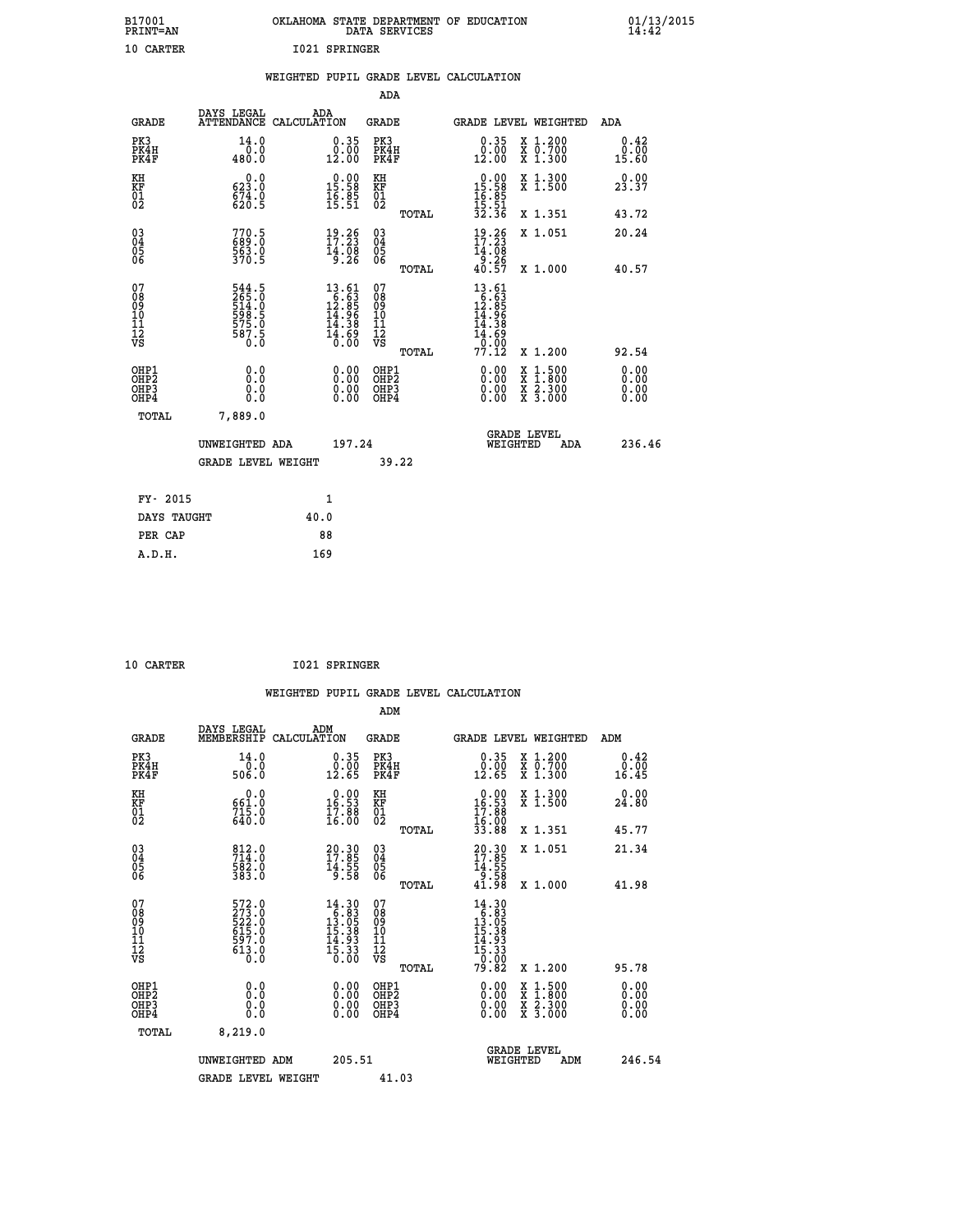| B17001<br><b>PRINT=AN</b> | OKLAHOMA STATE DEPARTMENT OF EDUCATION<br>DATA SERVICES | 01/13/2015<br>14:42 |
|---------------------------|---------------------------------------------------------|---------------------|
| 10 CARTER                 | 1027 PLAINVIEW                                          |                     |

|                                                    |                                                           | WEIGHTED PUPIL GRADE LEVEL CALCULATION |                                                                       |                          |       |                                                                    |              |                                 |                                                      |
|----------------------------------------------------|-----------------------------------------------------------|----------------------------------------|-----------------------------------------------------------------------|--------------------------|-------|--------------------------------------------------------------------|--------------|---------------------------------|------------------------------------------------------|
|                                                    |                                                           |                                        |                                                                       | ADA                      |       |                                                                    |              |                                 |                                                      |
| <b>GRADE</b>                                       | DAYS LEGAL<br>ATTENDANCE CALCULATION                      |                                        | ADA                                                                   | GRADE                    |       |                                                                    |              | GRADE LEVEL WEIGHTED            | ADA                                                  |
| PK3<br>PK4H<br>PK4F                                | 145.0<br>0.0<br>3,159.5                                   |                                        | 3.37<br>0.00<br>73.48                                                 | PK3<br>PK4H<br>PK4F      |       | 73.48                                                              | 3.37<br>0.00 | X 1.200<br>X 0.700<br>$X_1.300$ | $\begin{array}{c} 4.04 \\ 0.00 \\ 95.52 \end{array}$ |
| КH<br>KF<br>01<br>02                               | 0.0<br>4, 232.0<br>$\frac{4}{5}, \frac{314}{251}$ : 5     |                                        | $\begin{smallmatrix} & 0.00\ 98.42\ 100.34\ 122.13 \end{smallmatrix}$ | KH<br>KF<br>$^{01}_{02}$ |       | $\begin{array}{r} 98.42 \\ 100.34 \\ 122.13 \\ 222.47 \end{array}$ | 0.00         | X 1.300<br>$\overline{x}$ 1.500 | 0.00<br>147.63                                       |
|                                                    |                                                           |                                        |                                                                       |                          | TOTAL |                                                                    |              | X 1.351                         | 300.56                                               |
| $\begin{matrix} 03 \\ 04 \\ 05 \\ 06 \end{matrix}$ | $\frac{4}{4}$ , 763.5<br>$\frac{4}{4}$ , 871.5<br>4,604.5 |                                        | 110.78<br>109.28<br>113.29<br>107.08                                  | 030404<br>06             |       | 110.78<br>109.28<br>113.29<br>107.08                               |              | X 1.051                         | 116.43                                               |
|                                                    |                                                           |                                        |                                                                       |                          | TOTAL | 329.65                                                             |              | X 1.000                         | 329.65                                               |

| 07<br>08<br>09<br>001<br>11<br>11<br>12<br>VS        | 5,000.5<br>$\begin{smallmatrix} 4,291.0\\ 5,221.0\\ 5,650.0\\ 3,956.5\\ 3,333.0 \end{smallmatrix}$<br>0.0 | 116.29<br>$\frac{1}{2}$ , $\frac{1}{2}$ , $\frac{1}{2}$ , $\frac{1}{2}$ , $\frac{1}{2}$<br>131.61<br>92.01<br>$\frac{77.51}{0.00}$ | 07<br>08<br>09<br>10<br>īĭ<br>12<br>VS<br>TOTAL | 116.29<br>$\frac{1}{121.50}$<br>131.61<br>92.01<br>$\frac{77.51}{0.00}$<br>638.71 | X 1.200                                                                           | 766.45                                                                                                                                                                                                                                                                         |
|------------------------------------------------------|-----------------------------------------------------------------------------------------------------------|------------------------------------------------------------------------------------------------------------------------------------|-------------------------------------------------|-----------------------------------------------------------------------------------|-----------------------------------------------------------------------------------|--------------------------------------------------------------------------------------------------------------------------------------------------------------------------------------------------------------------------------------------------------------------------------|
| OHP1<br>OHP <sub>2</sub><br>OH <sub>P3</sub><br>OHP4 | 0.0<br>0.000                                                                                              | 0.0000<br>Ŏ.ŎŎ<br>O.OO                                                                                                             | OHP1<br>OHP <sub>2</sub><br>OHP3<br>OHP4        | 0.00<br>0.00                                                                      | $\frac{x}{x}$ $\frac{1.500}{1.800}$<br>X <sub>2.300</sub><br>$\overline{x}$ 3.000 | $\begin{smallmatrix} 0.00 & 0.00 & 0.00 & 0.00 & 0.00 & 0.00 & 0.00 & 0.00 & 0.00 & 0.00 & 0.00 & 0.00 & 0.00 & 0.00 & 0.00 & 0.00 & 0.00 & 0.00 & 0.00 & 0.00 & 0.00 & 0.00 & 0.00 & 0.00 & 0.00 & 0.00 & 0.00 & 0.00 & 0.00 & 0.00 & 0.00 & 0.00 & 0.00 & 0.00 & 0.00 & 0.0$ |
| TOTAL                                                | 63,493.0<br>UNWEIGHTED ADA<br><b>GRADE LEVEL WEIGHT</b>                                                   | 1,476.88                                                                                                                           | 283.40                                          | WEIGHTED                                                                          | <b>GRADE LEVEL</b><br>ADA                                                         | 1,760.28                                                                                                                                                                                                                                                                       |

| FY- 2015    |       |
|-------------|-------|
| DAYS TAUGHT | 43.0  |
| PER CAP     | 33    |
| A.D.H.      | 1,362 |
|             |       |

| 10 CARTER | 1027 PLAINVIEW |
|-----------|----------------|
|           |                |

|                                          |                                                                                                                                                                              |                                                                                                                                    | ADM                                                |                                                                                                                                                   |                                          |                              |
|------------------------------------------|------------------------------------------------------------------------------------------------------------------------------------------------------------------------------|------------------------------------------------------------------------------------------------------------------------------------|----------------------------------------------------|---------------------------------------------------------------------------------------------------------------------------------------------------|------------------------------------------|------------------------------|
| <b>GRADE</b>                             | DAYS LEGAL<br>MEMBERSHIP                                                                                                                                                     | ADM<br>CALCULATION                                                                                                                 | <b>GRADE</b>                                       | <b>GRADE LEVEL WEIGHTED</b>                                                                                                                       |                                          | ADM                          |
| PK3<br>PK4H<br>PK4F                      | 145.0<br>0.0<br>3,303.0                                                                                                                                                      | 3.37<br>ŏ:ŏó<br>76.81                                                                                                              | PK3<br>PK4H<br>PK4F                                | $\frac{3 \cdot 37}{0 \cdot 00}$<br>76.81                                                                                                          | X 1.200<br>X 0.700<br>X 1.300            | 4.04<br>ō:ŏō<br>99.85        |
| KH<br>KF<br>01<br>02                     | 0.0<br>$4,415.0$<br>$4,457.0$<br>$5,396.0$                                                                                                                                   | $\begin{smallmatrix} &0.00\\ 102.67\\ 103.65\\ 125.49\end{smallmatrix}$                                                            | KH<br>KF<br>01<br>02                               | $\begin{smallmatrix} &0.00\\ 102.67\\ 103.65\\ 125.49\\ 229.14\end{smallmatrix}$                                                                  | X 1.300<br>X 1.500                       | 0.00<br>154.01               |
|                                          |                                                                                                                                                                              |                                                                                                                                    | TOTAL                                              |                                                                                                                                                   | X 1.351                                  | 309.57                       |
| 03<br>04<br>05<br>06                     | $\frac{4}{4}, \frac{9}{800}$ :0<br>5,004:0<br>4,750:0                                                                                                                        | $114.07$<br>$111.63$<br>$116.37$<br>110.47                                                                                         | $\begin{matrix} 03 \\ 04 \\ 05 \\ 06 \end{matrix}$ | $114.07$<br>$111.63$<br>$116.37$<br>110.47<br>338.47                                                                                              | X 1.051                                  | 119.89                       |
|                                          |                                                                                                                                                                              |                                                                                                                                    | TOTAL                                              |                                                                                                                                                   | X 1.000                                  | 338.47                       |
| 07<br>08<br>09<br>101<br>112<br>VS       | $\begin{smallmatrix}5\,, & 2& 0& 3& 0\\ 4\,, & 4& 9& 4& 0\\ 5\,, & 3& 5& 4& 0\\ 5\,, & 8& 2& 3& 0\\ 4\,, & 0& 4& 9& 0\\ 3\,, & 3& 9& 7& 0\\ 0\,, & 0& 0& 0\end{smallmatrix}$ | $\begin{smallmatrix} 121\cdot 00\\ 104\cdot 51\\ 124\cdot 60\\ 135\cdot 65\\ 94\cdot 16\\ 79\cdot 00\\ 0\cdot 00\end{smallmatrix}$ | 07<br>08<br>09<br>11<br>11<br>12<br>VS<br>TOTAL    | $\begin{smallmatrix} 121\cdot 00\\ 104\cdot 51\\ 124\cdot 60\\ 135\cdot 65\\ 94\cdot 16\\ 79\cdot 00\\ 0\cdot 00\\ 658\cdot 92 \end{smallmatrix}$ | X 1.200                                  | 790.70                       |
| OHP1<br>OHP2<br>OH <sub>P3</sub><br>OHP4 | 0.0<br>0.000                                                                                                                                                                 |                                                                                                                                    | OHP1<br>OHP2<br>OHP <sub>3</sub>                   | $0.00$<br>$0.00$<br>0.00                                                                                                                          | X 1:500<br>X 1:800<br>X 2:300<br>X 3:000 | 0.00<br>0.00<br>0.00<br>0.00 |
|                                          | TOTAL<br>65,495.0                                                                                                                                                            |                                                                                                                                    |                                                    |                                                                                                                                                   |                                          |                              |
|                                          | UNWEIGHTED                                                                                                                                                                   | 1,523.45<br>ADM                                                                                                                    |                                                    | <b>GRADE LEVEL</b><br>WEIGHTED                                                                                                                    | ADM                                      | 1,816.53                     |
|                                          | <b>GRADE LEVEL WEIGHT</b>                                                                                                                                                    |                                                                                                                                    | 293.08                                             |                                                                                                                                                   |                                          |                              |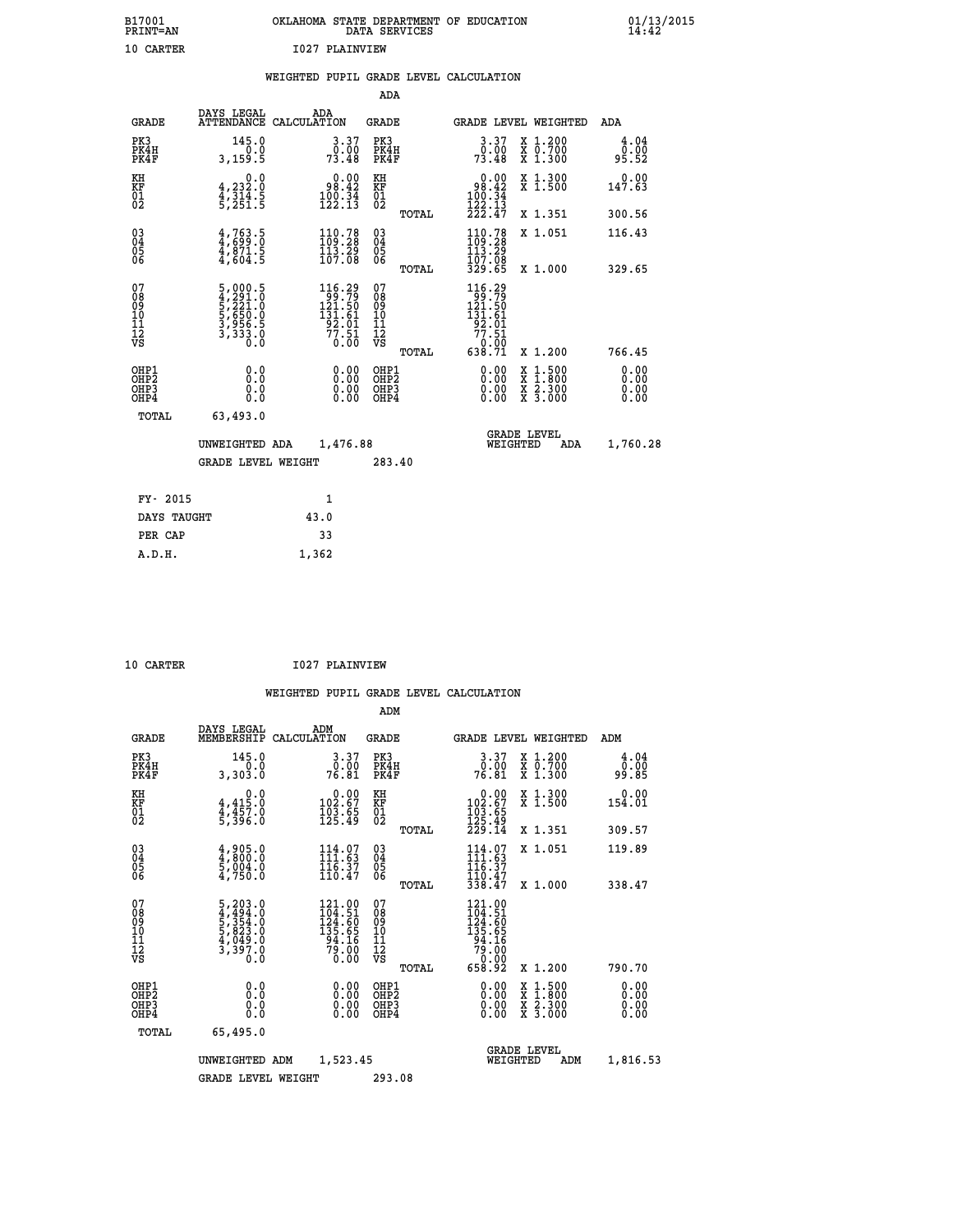| B17001          | OKLAHOMA STATE DEPARTMENT OF EDUCATION |
|-----------------|----------------------------------------|
| <b>PRINT=AN</b> | DATA SERVICES                          |
| 10 CARTER       | <b>I032 LONE GROVE</b>                 |

|  |  | WEIGHTED PUPIL GRADE LEVEL CALCULATION |
|--|--|----------------------------------------|
|  |  |                                        |

|                                                                    |                                                                                     |                                                                                             | ADA                                    |       |                                                                                                       |                                                                                          |                              |
|--------------------------------------------------------------------|-------------------------------------------------------------------------------------|---------------------------------------------------------------------------------------------|----------------------------------------|-------|-------------------------------------------------------------------------------------------------------|------------------------------------------------------------------------------------------|------------------------------|
| <b>GRADE</b>                                                       | DAYS LEGAL                                                                          | ADA<br>ATTENDANCE CALCULATION                                                               | <b>GRADE</b>                           |       |                                                                                                       | GRADE LEVEL WEIGHTED                                                                     | ADA                          |
| PK3<br>PK4H<br>PK4F                                                | 44.0<br>0.0<br>3,141.5                                                              | 1.00<br>0.00<br>71.40                                                                       | PK3<br>PK4H<br>PK4F                    |       | 1.00<br>0.00.<br>71.40                                                                                | X 1.200<br>X 0.700<br>X 1.300                                                            | 1.20<br>0.00<br>92.82        |
| KH<br>KF<br>01<br>02                                               | 0.0<br>5,226:0<br>5,392:0<br>4,921:0                                                | $\begin{smallmatrix} 0.00\\ 118.77\\ 122.55\\ 111.84 \end{smallmatrix}$                     | KH<br>KF<br>01<br>02                   |       | $0.00$<br>118.77<br>$\frac{122}{111}$ $\frac{55}{84}$<br>$234.39$                                     | X 1.300<br>X 1.500                                                                       | 0.00<br>178.16               |
|                                                                    |                                                                                     |                                                                                             |                                        | TOTAL |                                                                                                       | X 1.351                                                                                  | 316.66                       |
| $\begin{smallmatrix} 03 \\[-4pt] 04 \end{smallmatrix}$<br>Ŏ5<br>06 | $4,998.0$<br>$4,715.5$<br>$4,410.5$<br>$4,714.0$                                    | $\frac{113}{107}.$ $\frac{59}{17}$<br>$\frac{100}{107}$ $\frac{24}{14}$                     | $\substack{03 \\ 04}$<br>Ŏ5<br>06      |       | $113.59$<br>$107.17$<br>$\frac{100}{107}$ $\frac{24}{14}$<br>$\frac{314}{55}$                         | X 1.051                                                                                  | 119.38                       |
|                                                                    |                                                                                     |                                                                                             |                                        | TOTAL |                                                                                                       | X 1.000                                                                                  | 314.55                       |
| 07<br>08<br>09<br>101<br>11<br>12<br>VS                            | $4,345.0$<br>$5,312.5$<br>$5,312.5$<br>$4,665.0$<br>$4,342.5$<br>$3,291.0$<br>$0.0$ | $\begin{array}{r} 98.75 \\ 93.89 \\ 120.74 \\ 106.02 \\ 98.69 \\ 74.80 \\ 0.00 \end{array}$ | 07<br>08<br>09<br>11<br>11<br>12<br>VS |       | $\begin{array}{r} 98.75 \\ 93.89 \\ 120.74 \\ 106.02 \\ 98.69 \\ 74.80 \\ 0.00 \\ 592.89 \end{array}$ |                                                                                          |                              |
|                                                                    |                                                                                     |                                                                                             |                                        | TOTAL |                                                                                                       | X 1.200                                                                                  | 711.47                       |
| OHP1<br>OHP <sub>2</sub><br>OH <sub>P3</sub><br>OHP4               | 0.0<br>0.000                                                                        | 0.00<br>$\begin{smallmatrix} 0.00 \ 0.00 \end{smallmatrix}$                                 | OHP1<br>OHP2<br>OHP <sub>3</sub>       |       | 0.00<br>0.00                                                                                          | $\begin{smallmatrix} x & 1.500 \\ x & 1.800 \\ x & 2.300 \\ x & 3.000 \end{smallmatrix}$ | 0.00<br>0.00<br>0.00<br>0.00 |
| TOTAL                                                              | 63,649.5                                                                            |                                                                                             |                                        |       |                                                                                                       |                                                                                          |                              |
|                                                                    | UNWEIGHTED ADA                                                                      | 1,446.59                                                                                    |                                        |       |                                                                                                       | <b>GRADE LEVEL</b><br>WEIGHTED<br>ADA                                                    | 1,734.24                     |
|                                                                    | <b>GRADE LEVEL WEIGHT</b>                                                           |                                                                                             | 287.65                                 |       |                                                                                                       |                                                                                          |                              |
| FY- 2015                                                           |                                                                                     | 1                                                                                           |                                        |       |                                                                                                       |                                                                                          |                              |
| DAYS TAUGHT                                                        |                                                                                     | 44.0                                                                                        |                                        |       |                                                                                                       |                                                                                          |                              |
| PER CAP                                                            |                                                                                     | 40                                                                                          |                                        |       |                                                                                                       |                                                                                          |                              |

| 10<br>CARTER |  |  |
|--------------|--|--|
|              |  |  |
|              |  |  |

 **A.D.H. 1,130**

**10 CARTER 1032 LONE GROVE** 

|                                          |                                                                                   |                    |                                                                                                     | ADM                                                |       |                                                                                                                           |                                          |                              |  |
|------------------------------------------|-----------------------------------------------------------------------------------|--------------------|-----------------------------------------------------------------------------------------------------|----------------------------------------------------|-------|---------------------------------------------------------------------------------------------------------------------------|------------------------------------------|------------------------------|--|
| <b>GRADE</b>                             | DAYS LEGAL<br>MEMBERSHIP                                                          | ADM<br>CALCULATION |                                                                                                     | <b>GRADE</b>                                       |       |                                                                                                                           | <b>GRADE LEVEL WEIGHTED</b>              | ADM                          |  |
| PK3<br>PK4H<br>PK4F                      | 44.0<br>3,367.0                                                                   |                    | $\frac{1}{0}$ :00<br>76.52                                                                          | PK3<br>PK4H<br>PK4F                                |       | $\frac{1}{0}$ :00<br>76.52                                                                                                | X 1.200<br>X 0.700<br>X 1.300            | 1.20<br>ŏō:ōŏ<br>99.48       |  |
| KH<br>KF<br>01<br>02                     | 0.0<br>5,496:0<br>5,622:0<br>5,100:0                                              |                    | $\begin{smallmatrix} &0.00\\124.91\\127.77\\115.91\end{smallmatrix}$                                | KH<br>KF<br>01<br>02                               |       | $\begin{array}{c} 0.00 \\ 124.91 \\ 127.77 \\ 115.91 \\ 243.68 \end{array}$                                               | X 1.300<br>X 1.500                       | $0.00$<br>187.37             |  |
|                                          |                                                                                   |                    |                                                                                                     |                                                    | TOTAL |                                                                                                                           | X 1.351                                  | 329.21                       |  |
| 03<br>04<br>05<br>06                     | $\frac{5}{4}, \frac{224}{901}.0$<br>$\frac{4}{4}, \frac{564}{955}.0$              |                    | $118.73$<br>$111.39$<br>$\frac{103.73}{112.61}$                                                     | $\begin{matrix} 03 \\ 04 \\ 05 \\ 06 \end{matrix}$ |       | $118.73$<br>$111.39$<br>$\frac{1}{1}$ $\frac{1}{2}$ $\frac{2}{5}$ $\frac{1}{3}$ $\frac{2}{7}$ $\frac{5}{7}$ $\frac{1}{3}$ | X 1.051                                  | 124.79                       |  |
|                                          |                                                                                   |                    |                                                                                                     |                                                    | TOTAL |                                                                                                                           | X 1.000                                  | 327.73                       |  |
| 07<br>08<br>09<br>101<br>112<br>VS       | $4,553.0$<br>$4,333.0$<br>$5,652.0$<br>$4,977.0$<br>$4,509.0$<br>$3,442.0$<br>0.0 |                    | $103.48$<br>$98.48$<br>$128.45$<br>$\begin{array}{r} 113.11 \\ 102.48 \\ 78.23 \\ 0.00 \end{array}$ | 07<br>08<br>09<br>11<br>11<br>12<br>VS             |       | $\begin{array}{r} 103.48\\ 98.48\\ 128.45\\ 113.41\\ 102.48\\ 78.23\\ 0\\ 0\\ 0\\ 0\\ \end{array}$                        |                                          |                              |  |
|                                          |                                                                                   |                    |                                                                                                     |                                                    | TOTAL | 624.23                                                                                                                    | X 1.200                                  | 749.08                       |  |
| OHP1<br>OHP2<br>OH <sub>P3</sub><br>OHP4 | 0.0<br>0.000                                                                      |                    | $0.00$<br>$0.00$<br>0.00                                                                            | OHP1<br>OHP2<br>OHP <sub>3</sub>                   |       | $0.00$<br>$0.00$<br>0.00                                                                                                  | X 1:500<br>X 1:800<br>X 2:300<br>X 3:000 | 0.00<br>0.00<br>0.00<br>0.00 |  |
| TOTAL                                    | 66,739.0                                                                          |                    |                                                                                                     |                                                    |       |                                                                                                                           |                                          |                              |  |
|                                          | UNWEIGHTED                                                                        | ADM                | 1,516.80                                                                                            |                                                    |       | WEIGHTED                                                                                                                  | <b>GRADE LEVEL</b><br>ADM                | 1,818.86                     |  |
|                                          | <b>GRADE LEVEL WEIGHT</b>                                                         |                    |                                                                                                     | 302.06                                             |       |                                                                                                                           |                                          |                              |  |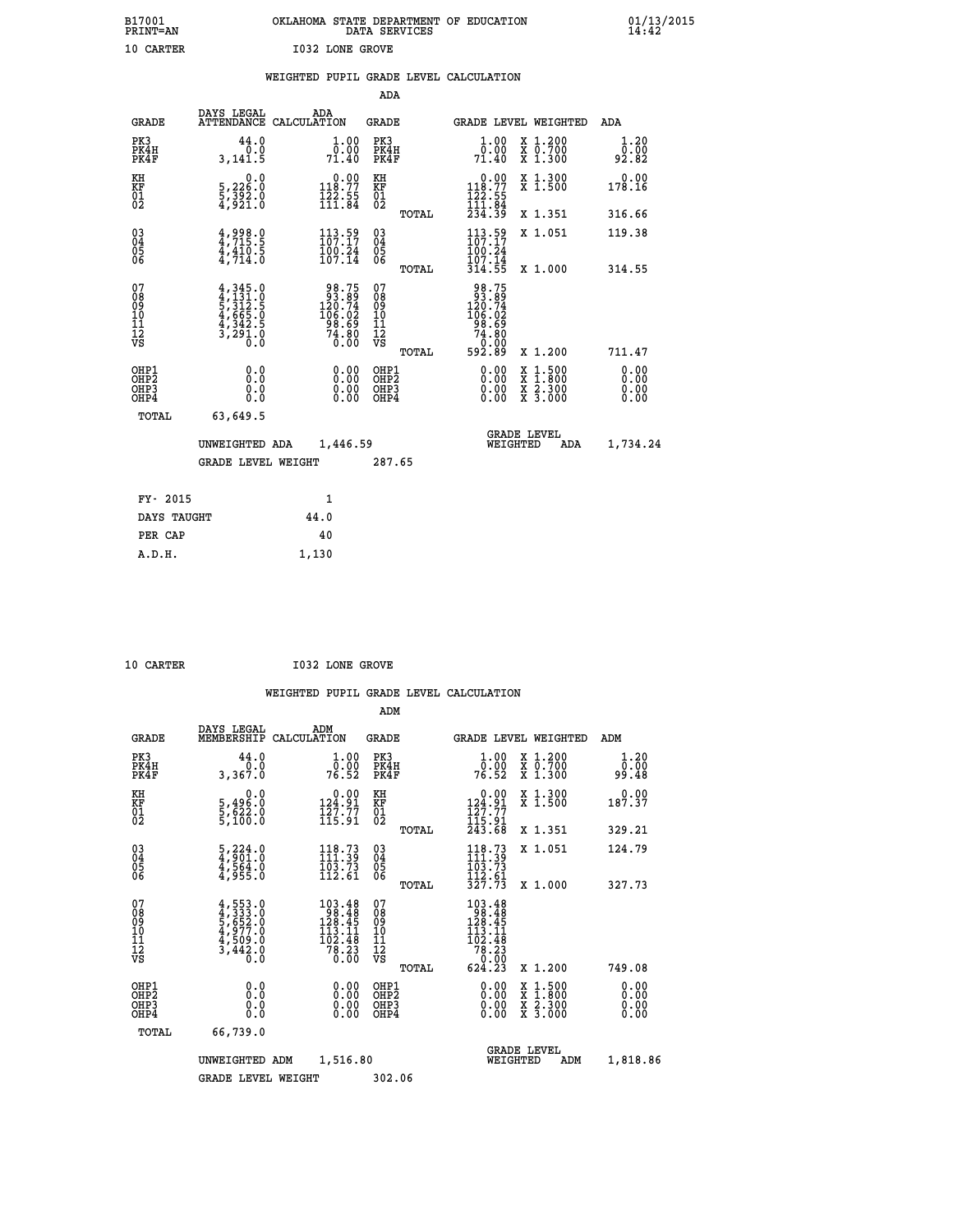| B17001<br>PRINT=AN                       |                                                                                 |      |                                                                          |                                                            | DATA SERVICES | OKLAHOMA STATE DEPARTMENT OF EDUCATION                                       |                                                                                          | $01/13/2015$<br>14:42        |  |
|------------------------------------------|---------------------------------------------------------------------------------|------|--------------------------------------------------------------------------|------------------------------------------------------------|---------------|------------------------------------------------------------------------------|------------------------------------------------------------------------------------------|------------------------------|--|
| 10 CARTER                                |                                                                                 |      | I043 WILSON                                                              |                                                            |               |                                                                              |                                                                                          |                              |  |
|                                          |                                                                                 |      |                                                                          |                                                            |               | WEIGHTED PUPIL GRADE LEVEL CALCULATION                                       |                                                                                          |                              |  |
|                                          |                                                                                 |      |                                                                          | <b>ADA</b>                                                 |               |                                                                              |                                                                                          |                              |  |
| <b>GRADE</b>                             | DAYS LEGAL<br>ATTENDANCE CALCULATION                                            | ADA  |                                                                          | <b>GRADE</b>                                               |               |                                                                              | GRADE LEVEL WEIGHTED                                                                     | ADA                          |  |
| PK3<br>PK4H<br>PK4F                      | 82.0<br>0.0<br>998.5                                                            |      | 2.00<br>0.00<br>24.35                                                    | PK3<br>PK4H<br>PK4F                                        |               | 2.00<br>$\frac{\bar{0} \cdot \bar{0} \bar{0}}{24.35}$                        | X 1.200<br>X 0.700<br>X 1.300                                                            | 2.40<br>0.00<br>31.66        |  |
| KH<br>KF<br>01<br>02                     | 0.0<br>1,670.0<br>1,543.0<br>1,126.5                                            |      | $\begin{smallmatrix} 0.00\\ 40.69\\ 37.63\\ 27.48 \end{smallmatrix}$     | KH<br><b>KF</b><br>01<br>02                                |               | $\begin{smallmatrix} 0.00\\ 40.69\\ 37.63\\ 27.48 \end{smallmatrix}$         | X 1.300<br>X 1.500                                                                       | 0.00<br>61.04                |  |
|                                          |                                                                                 |      |                                                                          |                                                            | TOTAL         | 65.11                                                                        | X 1.351                                                                                  | 87.96                        |  |
| 03<br>04<br>05<br>06                     | 990.5<br>977.0<br>1,078.5<br>1,363.5                                            |      | $24.16$<br>$23.83$<br>$26.30$<br>$33.26$                                 | $\begin{matrix} 03 \\ 04 \\ 05 \\ 06 \end{matrix}$         |               | $24.1623.8326.3033.2683.39$                                                  | X 1.051                                                                                  | 25.39                        |  |
|                                          |                                                                                 |      |                                                                          |                                                            | TOTAL         |                                                                              | X 1.000                                                                                  | 83.39                        |  |
| 07<br>08<br>09<br>11<br>11<br>12<br>VS   | $1,590.0$<br>$1,691.0$<br>$1,693.5$<br>$1,913.5$<br>$1,632.5$<br>$922.5$<br>0.0 |      | $38.78$<br>$26.61$<br>$41.66$<br>$47.64$<br>$40.70$<br>$23.13$<br>$0.00$ | 07<br>08<br>09<br>10<br>$\frac{11}{12}$<br>$\frac{12}{18}$ | TOTAL         | 38.78<br>26.61<br>41.66<br>47.64<br>$\frac{40.70}{23.13}$<br>10:00<br>218.52 | X 1.200                                                                                  | 262.22                       |  |
| OHP1<br>OHP <sub>2</sub><br>OHP3<br>OHP4 | 0.0<br>Ō.Ō<br>0.0<br>0.0                                                        |      | 0.00<br>0.00                                                             | OHP1<br>OHP <sub>2</sub><br>OHP3<br>OHP4                   |               | 0.00<br>0.00<br>0.00                                                         | $\begin{smallmatrix} x & 1.500 \\ x & 1.800 \\ x & 2.300 \\ x & 3.000 \end{smallmatrix}$ | 0.00<br>0.00<br>0.00<br>0.00 |  |
| TOTAL                                    | 18,672.5                                                                        |      |                                                                          |                                                            |               |                                                                              |                                                                                          |                              |  |
|                                          | UNWEIGHTED ADA                                                                  |      | 458.22                                                                   |                                                            |               |                                                                              | <b>GRADE LEVEL</b><br>WEIGHTED<br>ADA                                                    | 554.06                       |  |
|                                          | <b>GRADE LEVEL WEIGHT</b>                                                       |      |                                                                          |                                                            | 95.84         |                                                                              |                                                                                          |                              |  |
| FY- 2015                                 |                                                                                 |      | 1                                                                        |                                                            |               |                                                                              |                                                                                          |                              |  |
| DAYS TAUGHT                              |                                                                                 | 41.0 |                                                                          |                                                            |               |                                                                              |                                                                                          |                              |  |
| PER CAP                                  |                                                                                 |      | 73                                                                       |                                                            |               |                                                                              |                                                                                          |                              |  |

| I043 WILSON<br>10 CARTER |  |  |  |  |  |
|--------------------------|--|--|--|--|--|
|--------------------------|--|--|--|--|--|

 **WEIGHTED PUPIL GRADE LEVEL CALCULATION ADM DAYS LEGAL ADM GRADE MEMBERSHIP CALCULATION GRADE GRADE LEVEL WEIGHTED ADM PK3 82.0 2.00 PK3 2.00 X 1.200 2.40 PK4H 0.0 0.00 PK4H 0.00 X 0.700 0.00 PK4F 1,049.0 25.59 PK4F 25.59 X 1.300 33.27 KH 0.0 0.00 KH 0.00 X 1.300 0.00 KF 1,752.0 42.69 KF 42.69 X 1.500 64.04 01 1,604.0 39.12 01 39.12 02 1,181.0 28.80 02 28.80 TOTAL 67.92 X 1.351 91.76 03 1,018.0 24.83 03 24.83 X 1.051 26.10 04 998.0 24.34 04 24.34 05 1,107.0 27.00 05 27.00 06 1,425.0 34.76 06 34.76 TOTAL 86.10 X 1.000 86.10**  $\begin{array}{cccc} 07 & 1,619.0 & 39.98 & 07 & 39.98 \ 08 & 1,744.0 & 27.90 & 08 & 27.90 \ 09 & 1,746.0 & 42.94 & 09 & 42.94 \ 10 & 1,979.0 & 49.24 & 10 & 49.24 \ 11 & 1,703.0 & 42.42 & 11 & 42.44 \ 12 & 966.0 & 24.19 & 12 & 42.49 \ 13 & 966.0 & 26.00 & 0.0 & 0.0 &$  **TOTAL 226.67 X 1.200 272.00 OHP1 0.0 0.00 OHP1 0.00 X 1.500 0.00 OHP2 0.0 0.00 OHP2 0.00 X 1.800 0.00 OHP3 0.0 0.00 OHP3 0.00 X 2.300 0.00 OHP4 0.0 0.00 OHP4 0.00 X 3.000 0.00 TOTAL 19,393.0 GRADE LEVEL UNWEIGHTED ADM 475.80 WEIGHTED ADM 575.67** GRADE LEVEL WEIGHT 99.87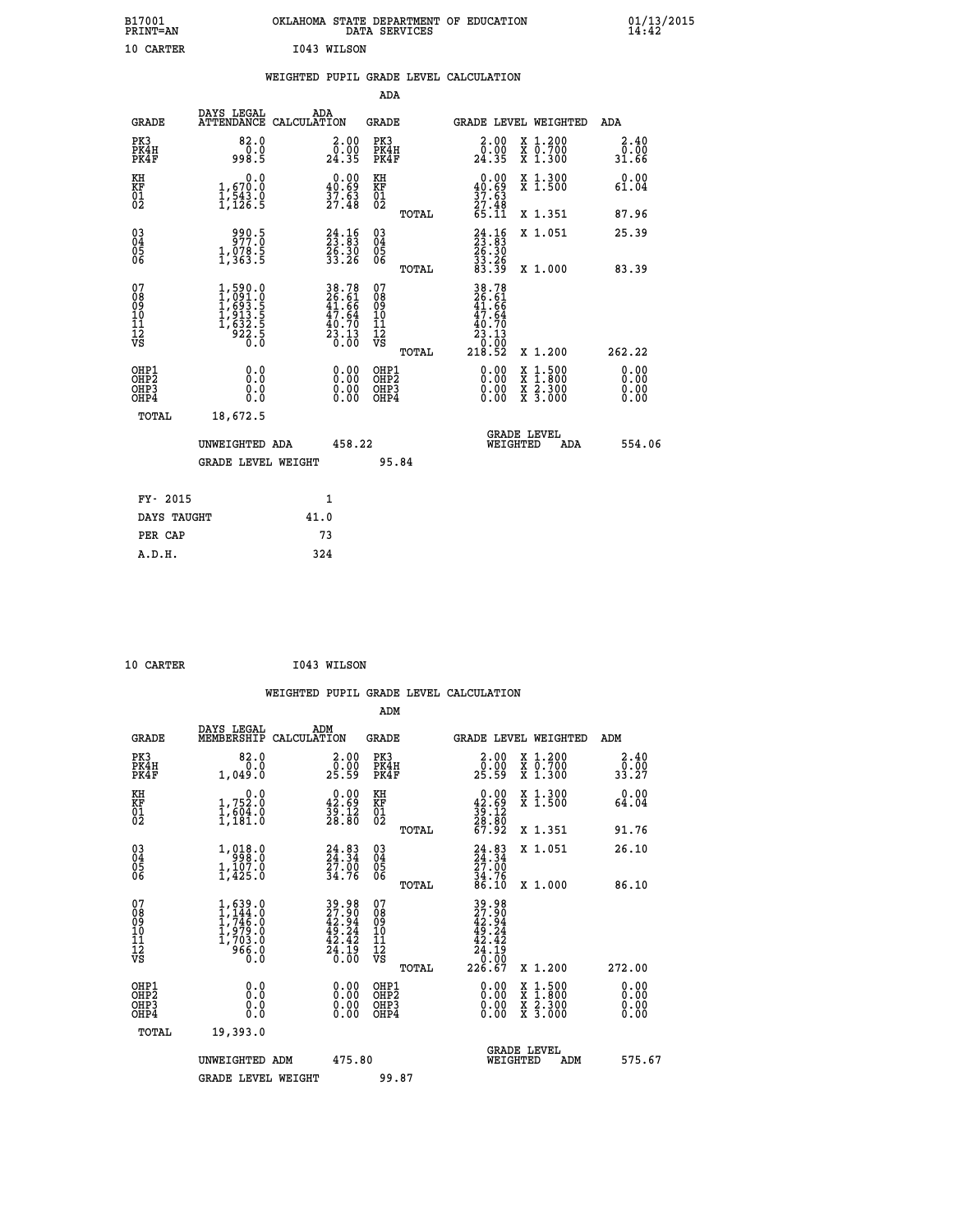| B17001<br>PRINT=AN                                |                                                                                                 | OKLAHOMA STATE DEPARTMENT OF EDUCATION                                                    | DATA SERVICES                                      |                                                                                                 |                                                                                          | 01/13/2015<br>14:42   |
|---------------------------------------------------|-------------------------------------------------------------------------------------------------|-------------------------------------------------------------------------------------------|----------------------------------------------------|-------------------------------------------------------------------------------------------------|------------------------------------------------------------------------------------------|-----------------------|
| 10 CARTER                                         |                                                                                                 | <b>I055 HEALDTON</b>                                                                      |                                                    |                                                                                                 |                                                                                          |                       |
|                                                   |                                                                                                 | WEIGHTED PUPIL GRADE LEVEL CALCULATION                                                    |                                                    |                                                                                                 |                                                                                          |                       |
|                                                   |                                                                                                 |                                                                                           | ADA                                                |                                                                                                 |                                                                                          |                       |
| <b>GRADE</b>                                      | DAYS LEGAL                                                                                      | ADA<br>ATTENDANCE CALCULATION                                                             | <b>GRADE</b>                                       |                                                                                                 | GRADE LEVEL WEIGHTED                                                                     | ADA                   |
| PK3<br>PK4H<br>PK4F                               | 80.0<br>0.0<br>853.0                                                                            | 2.05<br>$\frac{5.80}{21.87}$                                                              | PK3<br>PK4H<br>PK4F                                | 2.05<br>$\frac{5.80}{21.87}$                                                                    | X 1.200<br>X 0.700<br>X 1.300                                                            | 2.46<br>0.00<br>28.43 |
| KH<br>KF<br>$\begin{matrix} 01 \ 02 \end{matrix}$ | 0.0<br>$\frac{1}{1}, \frac{4}{5}, \frac{3}{8}$<br>$\frac{1}{1}, \frac{4}{124}$<br>$\frac{3}{5}$ | $\begin{smallmatrix} 0.00\\ 37.65\\ 40.36\\ 28.83 \end{smallmatrix}$                      | KH<br><b>KF</b><br>01<br>02                        | $\begin{smallmatrix} 0.00\\ 37.65\\ 40.36\\ 28.83\\ 69.19 \end{smallmatrix}$                    | X 1.300<br>X 1.500                                                                       | 0.00<br>56.48         |
|                                                   |                                                                                                 |                                                                                           | TOTAL                                              |                                                                                                 | X 1.351                                                                                  | 93.48                 |
| 030404<br>ŎĞ                                      | $1,529.0$<br>$1,038.5$<br>$1,103.0$<br>$1,359.0$                                                | 39.07<br>26.49<br>28.15<br>34.85                                                          | $^{03}_{04}$<br>$\frac{05}{06}$                    | 39.07<br>26.49<br>29.15<br>$\frac{34}{89}. \frac{85}{49}$                                       | X 1.051                                                                                  | 41.06                 |
|                                                   |                                                                                                 |                                                                                           | TOTAL                                              |                                                                                                 | X 1.000                                                                                  | 89.49                 |
| 07<br>08<br>09<br>11<br>11<br>12<br>VS            | $1,505.5$<br>$1,729.5$<br>$1,729.0$<br>$1,757.0$<br>$1,858.0$<br>$1,220.0$<br>$0.0$             | $\begin{array}{r} 38.60 \\ 33.74 \\ 44.33 \\ 45.05 \\ 47.53 \\ 31.15 \\ 0.00 \end{array}$ | 07<br>08<br>09<br>10<br>11<br>$\frac{1}{\sqrt{2}}$ | 38.60<br>33.74<br>44.33<br>45.05<br>47.53<br>$\frac{47}{31}$<br>$\frac{1}{0}$ . $\frac{15}{00}$ |                                                                                          |                       |
|                                                   |                                                                                                 |                                                                                           | TOTAL                                              | 240.40                                                                                          | X 1.200                                                                                  | 288.48                |
| OHP1<br>OHP2<br>OHP3<br>OHP4                      | 0.000<br>0.0<br>0.0                                                                             | $0.00$<br>$0.00$<br>0.00                                                                  | OHP1<br>OHP2<br>OHP3<br>OHP4                       | $0.00$<br>$0.00$<br>0.00                                                                        | $\begin{smallmatrix} x & 1.500 \\ x & 1.800 \\ x & 2.300 \\ x & 3.000 \end{smallmatrix}$ | 0.00<br>0.00<br>0.00  |
| TOTAL                                             | 19,528.5                                                                                        |                                                                                           |                                                    |                                                                                                 |                                                                                          |                       |
|                                                   | UNWEIGHTED ADA                                                                                  | 499.72                                                                                    |                                                    | WEIGHTED                                                                                        | <b>GRADE LEVEL</b><br>ADA                                                                | 599.88                |
|                                                   | <b>GRADE LEVEL WEIGHT</b>                                                                       |                                                                                           | 100.16                                             |                                                                                                 |                                                                                          |                       |
| FY- 2015                                          |                                                                                                 | 1                                                                                         |                                                    |                                                                                                 |                                                                                          |                       |
| DAYS TAUGHT                                       |                                                                                                 | 39.0                                                                                      |                                                    |                                                                                                 |                                                                                          |                       |
| PER CAP                                           |                                                                                                 | 75                                                                                        |                                                    |                                                                                                 |                                                                                          |                       |

| 10.03 |  |
|-------|--|

10 CARTER 1055 HEALDTON

 **WEIGHTED PUPIL GRADE LEVEL CALCULATION ADM DAYS LEGAL ADM**

| <b>GRADE</b>                                       | שמששם שנמש<br>MEMBERSHIP CALCULATION                                                | .                                                                        | <b>GRADE</b>                             |              |                                                                               |          | <b>GRADE LEVEL WEIGHTED</b>                                                                                         | ADM                   |  |
|----------------------------------------------------|-------------------------------------------------------------------------------------|--------------------------------------------------------------------------|------------------------------------------|--------------|-------------------------------------------------------------------------------|----------|---------------------------------------------------------------------------------------------------------------------|-----------------------|--|
| PK3<br>PK4H<br>PK4F                                | 80.0<br>0.0<br>853.0                                                                | 2.05<br>0.00<br>21.87                                                    | PK3<br>PK4H<br>PK4F                      |              | 2.05<br>$2\overline{1}\cdot\overline{8}\overline{7}$                          |          | X 1.200<br>X 0.700<br>X 1.300                                                                                       | 2.46<br>0.00<br>28.43 |  |
| KH<br>KF<br>01<br>02                               | 0.0<br>$\frac{1}{1}, \frac{483}{607}$ .0<br>1,136.0                                 | $\begin{smallmatrix} 0.00\\ 37.89\\ 41.07\\ 29.13 \end{smallmatrix}$     | KH<br><b>KF</b><br>01<br>02              |              | $\begin{smallmatrix} 0.00\\ 37.89\\ 41.07\\ 29.13\\ 70.20 \end{smallmatrix}$  |          | X 1.300<br>X 1.500                                                                                                  | 0.00<br>56.84         |  |
|                                                    |                                                                                     |                                                                          |                                          | TOTAL        |                                                                               |          | X 1.351                                                                                                             | 94.84                 |  |
| $\begin{matrix} 03 \\ 04 \\ 05 \\ 06 \end{matrix}$ | $\begin{smallmatrix} 1,580.0\\ 1,052.0\\ 1,111.0\\ 1,401.0 \end{smallmatrix}$       | $\begin{smallmatrix} 40.38\\ 26.84\\ 28.35\\ 35.92 \end{smallmatrix}$    | $03\overline{4}$<br>05<br>06             |              | $\begin{smallmatrix} 40.38\\ 26.84\\ 28.35\\ 35.92\\ 31.11 \end{smallmatrix}$ |          | X 1.051                                                                                                             | 42.44                 |  |
|                                                    |                                                                                     |                                                                          |                                          | TOTAL        |                                                                               |          | X 1.000                                                                                                             | 91.11                 |  |
| 07<br>089<br>090<br>1112<br>VS                     | $1,554.0$<br>$1,363.0$<br>$1,810.0$<br>$1,811.0$<br>$1,913.0$<br>$1,246.0$<br>$0.0$ | $39.85$<br>$34.81$<br>$46.41$<br>$46.44$<br>$48.92$<br>$31.81$<br>$0.00$ | 07<br>08<br>09<br>101<br>11<br>12<br>VS  |              | $39.85\n34.81\n46.41\n46.44\n48.92\n31.81\n30.99$                             |          |                                                                                                                     |                       |  |
|                                                    |                                                                                     |                                                                          |                                          | <b>TOTAL</b> | 248.24                                                                        |          | X 1.200                                                                                                             | 297.89                |  |
| OHP1<br>OHP <sub>2</sub><br>OHP3<br>OHP4           | $\begin{smallmatrix} 0.0 \ 0.0 \ 0.0 \end{smallmatrix}$                             | $0.00$<br>$0.00$<br>0.00                                                 | OHP1<br>OHP <sub>2</sub><br>OHP3<br>OHP4 |              |                                                                               |          | $\begin{array}{l} \mathtt{X} & 1.500 \\ \mathtt{X} & 1.800 \\ \mathtt{X} & 2.300 \\ \mathtt{X} & 3.000 \end{array}$ | 0.00<br>0.00<br>0.00  |  |
| TOTAL                                              | 20,000.0                                                                            |                                                                          |                                          |              |                                                                               |          |                                                                                                                     |                       |  |
|                                                    | UNWEIGHTED ADM                                                                      | 511.74                                                                   |                                          |              |                                                                               | WEIGHTED | <b>GRADE LEVEL</b><br>ADM                                                                                           | 614.01                |  |
|                                                    | <b>GRADE LEVEL WEIGHT</b>                                                           |                                                                          | 102.27                                   |              |                                                                               |          |                                                                                                                     |                       |  |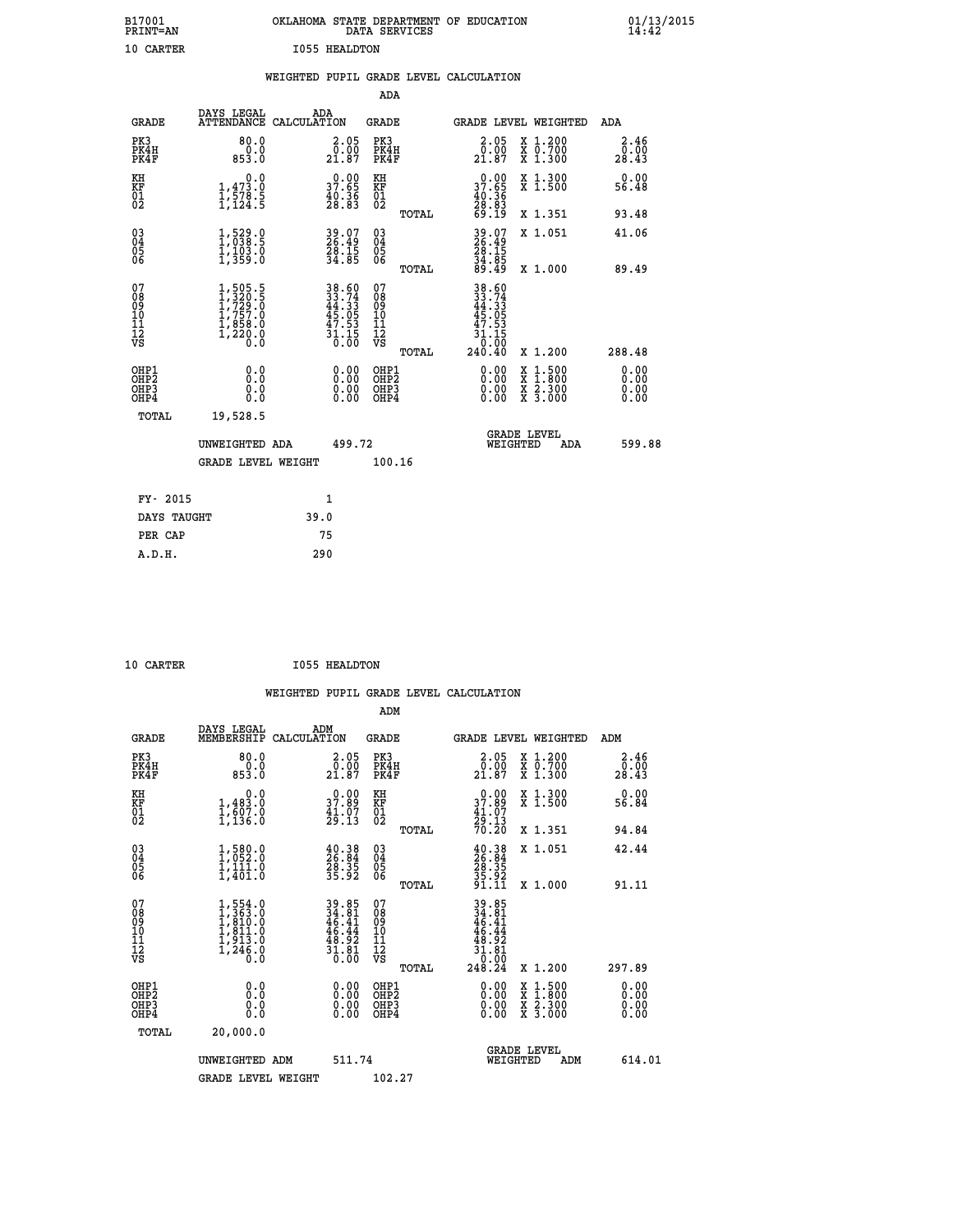| B17001<br>PRINT=AN                                 |                                                                          | OKLAHOMA STATE DEPARTMENT OF EDUCATION                                                | DATA SERVICES                                      |                                                                                            |                                                                                                  | 01/13/2015<br>14:42   |  |
|----------------------------------------------------|--------------------------------------------------------------------------|---------------------------------------------------------------------------------------|----------------------------------------------------|--------------------------------------------------------------------------------------------|--------------------------------------------------------------------------------------------------|-----------------------|--|
| 10 CARTER                                          |                                                                          | <b>I074 FOX</b>                                                                       |                                                    |                                                                                            |                                                                                                  |                       |  |
|                                                    |                                                                          | WEIGHTED PUPIL GRADE LEVEL CALCULATION                                                |                                                    |                                                                                            |                                                                                                  |                       |  |
|                                                    |                                                                          |                                                                                       | ADA                                                |                                                                                            |                                                                                                  |                       |  |
| GRADE                                              | DAYS LEGAL                                                               | ADA<br>ATTENDANCE CALCULATION                                                         | GRADE                                              | GRADE LEVEL WEIGHTED                                                                       |                                                                                                  | ADA                   |  |
| PK3<br>PK4H<br>PK4F                                | 0.0<br>0.0<br>421.5                                                      | 0.00<br>0.00<br>11.09                                                                 | PK3<br>PK4H<br>PK4F                                | 0.00<br>0.00<br>11.09                                                                      | X 1.200<br>X 0.700<br>X 1.300                                                                    | 0.00<br>0.00<br>14.42 |  |
| KH<br>KF<br>01<br>02                               | 0.0<br>913.0<br>$1,\frac{1}{7}\overline{2}\overline{3}\cdot 0$           | $\begin{smallmatrix} 0.00\\24.03\\29.37\\18.66 \end{smallmatrix}$                     | KH<br>KF<br>01<br>02                               | $\begin{smallmatrix} 0.00\\24.03\\29.37\\18.66\\48.03\\ \end{smallmatrix}$                 | X 1.300<br>X 1.500                                                                               | 0.00<br>36.05         |  |
|                                                    |                                                                          |                                                                                       | TOTAL                                              |                                                                                            | X 1.351                                                                                          | 64.89                 |  |
| $\begin{matrix} 03 \\ 04 \\ 05 \\ 06 \end{matrix}$ | 848.5<br>775.5<br>834.5<br>991.5                                         | $\begin{smallmatrix} 22\cdot33\\ 20\cdot41\\ 21\cdot59\\ 26\cdot09 \end{smallmatrix}$ | $\begin{matrix} 03 \\ 04 \\ 05 \\ 06 \end{matrix}$ | $22.33$<br>$20.41$<br>$21.59$<br>$26.09$<br>$68.09$                                        | X 1.051                                                                                          | 23.47                 |  |
|                                                    |                                                                          |                                                                                       | <b>TOTAL</b>                                       |                                                                                            | X 1.000                                                                                          | 68.09                 |  |
| 07<br>08<br>09<br>10<br>11<br>Ī2<br>VS             | 769.5<br>$794.5$<br>876.5<br>876.5<br>667.0<br>667.9<br>1,326.5<br>725.5 | $20.25$<br>$22.92$<br>$22.92$<br>$17.40$<br>$34.54$<br>$18.91$<br>$0.00$              | 07<br>08<br>09<br>10<br>11<br>ĪŽ<br>VŠ             | 20.25<br>$\frac{20.84}{22.92}$<br>$\frac{17.40}{27.9}$<br>34.54<br>18.91<br>0.00<br>134.86 |                                                                                                  |                       |  |
| OHP1                                               | 0.0                                                                      |                                                                                       | TOTAL<br>OHP1                                      |                                                                                            | X 1.200                                                                                          | 161.83<br>0.00        |  |
| OHP <sub>2</sub><br>OH <sub>P3</sub><br>OHP4       | Ō.Ō<br>0.0<br>0.0                                                        | 0.00<br>0.00<br>0.00                                                                  | OH <sub>P</sub> 2<br>OHP3<br>OHP4                  | 0.00<br>0.00<br>0.00                                                                       | $\begin{smallmatrix} x & 1 & 500 \\ x & 1 & 800 \\ x & 2 & 300 \\ x & 3 & 000 \end{smallmatrix}$ | 0.00<br>0.00<br>0.00  |  |
| TOTAL                                              | 11,782.0                                                                 |                                                                                       |                                                    |                                                                                            |                                                                                                  |                       |  |
|                                                    | UNWEIGHTED ADA                                                           | 308.43                                                                                |                                                    | <b>GRADE LEVEL</b><br>WEIGHTED                                                             | ADA                                                                                              | 368.75                |  |
|                                                    | <b>GRADE LEVEL WEIGHT</b>                                                |                                                                                       | 60.32                                              |                                                                                            |                                                                                                  |                       |  |
| FY- 2015                                           |                                                                          | 1                                                                                     |                                                    |                                                                                            |                                                                                                  |                       |  |
| DAYS TAUGHT                                        |                                                                          | 38.0                                                                                  |                                                    |                                                                                            |                                                                                                  |                       |  |
| PER CAP                                            |                                                                          | 84                                                                                    |                                                    |                                                                                            |                                                                                                  |                       |  |
| A.D.H.                                             |                                                                          | 275                                                                                   |                                                    |                                                                                            |                                                                                                  |                       |  |

| 10 CARTER | I074 FOX |  |
|-----------|----------|--|
|           |          |  |

|                                                    |                                                                                                              |                    |                                                                      |                                                     |       | WEIGHTED PUPIL GRADE LEVEL CALCULATION                                                           |                                          |                       |        |
|----------------------------------------------------|--------------------------------------------------------------------------------------------------------------|--------------------|----------------------------------------------------------------------|-----------------------------------------------------|-------|--------------------------------------------------------------------------------------------------|------------------------------------------|-----------------------|--------|
|                                                    |                                                                                                              |                    |                                                                      | ADM                                                 |       |                                                                                                  |                                          |                       |        |
| <b>GRADE</b>                                       | DAYS LEGAL<br>MEMBERSHIP                                                                                     | ADM<br>CALCULATION |                                                                      | <b>GRADE</b>                                        |       | <b>GRADE LEVEL WEIGHTED</b>                                                                      |                                          | ADM                   |        |
| PK3<br>PK4H<br>PK4F                                | 0.0<br>ة:ة<br>456.0                                                                                          |                    | 0.00<br>12.00                                                        | PK3<br>PK4H<br>PK4F                                 |       | $\begin{smallmatrix} 0.00\\ 0.00\\ 12.00 \end{smallmatrix}$                                      | X 1.200<br>X 0.700<br>X 1.300            | 0.00<br>0.00<br>15.60 |        |
| KH<br>KF<br>01<br>02                               | 0.0<br>$1,002.0$<br>$1,206.0$<br>$762.0$                                                                     |                    | $26.37$<br>$31.55$<br>$19.90$                                        | KH<br>KF<br>01<br>02                                |       | $26.37$<br>$31.55$<br>$19.90$<br>$51.45$                                                         | X 1.300<br>X 1.500                       | 0.00<br>39.56         |        |
|                                                    |                                                                                                              |                    |                                                                      |                                                     | TOTAL |                                                                                                  | X 1.351                                  | 69.51                 |        |
| $\begin{matrix} 03 \\ 04 \\ 05 \\ 06 \end{matrix}$ | $\begin{smallmatrix} 9 & 0 & 8 & 0 \\ 8 & 1 & 1 & 0 \\ 8 & 5 & 7 & 0 \\ 1 & 0 & 3 & 6 & 0 \end{smallmatrix}$ |                    | $23.89$<br>$21.34$<br>$22.18$<br>$27.26$                             | $\begin{array}{c} 03 \\ 04 \\ 05 \\ 06 \end{array}$ |       | 23.89<br>21.34<br>22.18<br>27.26<br>27.26                                                        | X 1.051                                  | 25.11                 |        |
|                                                    |                                                                                                              |                    |                                                                      |                                                     | TOTAL |                                                                                                  | X 1.000                                  | 70.78                 |        |
| 07<br>0890112<br>1112<br>VS                        | $\begin{array}{c} 796.0 \\ 815.0 \\ 933.0 \\ 681.0 \\ 681.0 \\ 1,353.0 \\ 747.0 \end{array}$<br>0.0          |                    | 20.95<br>21.38<br>24.41<br>24.41<br>35.24<br>35.24<br>35.24<br>19.47 | 07<br>08901112<br>1112<br>VS                        | TOTAL | $\begin{smallmatrix} 20.95\ 21.38\ 24.41\ 17.76\ 35.24\ 19.47\ 0.001\ 139.21\ \end{smallmatrix}$ | X 1.200                                  | 167.05                |        |
| OHP1                                               |                                                                                                              |                    |                                                                      | OHP1                                                |       |                                                                                                  |                                          | 0.00                  |        |
| OHP <sub>2</sub><br>OH <sub>P3</sub><br>OHP4       | 0.0<br>0.000                                                                                                 |                    | $0.00$<br>$0.00$<br>0.00                                             | OHP <sub>2</sub><br>OHP <sub>3</sub>                |       | 0.00<br>0.00<br>0.00                                                                             | X 1:500<br>X 1:800<br>X 2:300<br>X 3:000 | 0.00<br>0.00<br>0.00  |        |
| TOTAL                                              | 12,363.0                                                                                                     |                    |                                                                      |                                                     |       |                                                                                                  |                                          |                       |        |
|                                                    | UNWEIGHTED ADM                                                                                               |                    | 323.70                                                               |                                                     |       | WEIGHTED                                                                                         | <b>GRADE LEVEL</b><br>ADM                |                       | 387.61 |
|                                                    | <b>GRADE LEVEL WEIGHT</b>                                                                                    |                    |                                                                      | 63.91                                               |       |                                                                                                  |                                          |                       |        |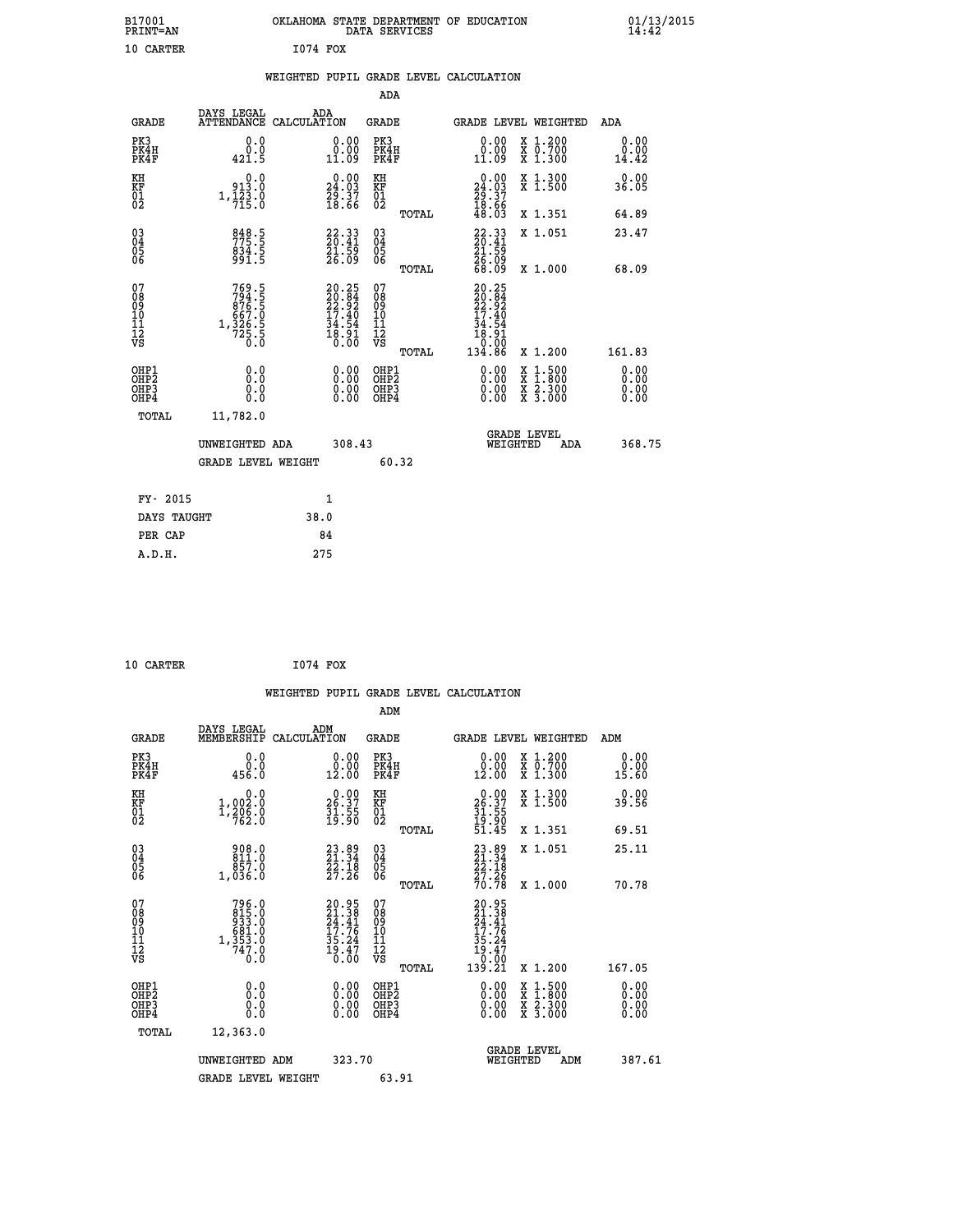| B17001<br><b>PRINT=AN</b> | OKLAHOMA STATE DEPARTMENT OF EDUCATION<br>DATA SERVICES | $01/13/2015$<br>14:42 |
|---------------------------|---------------------------------------------------------|-----------------------|
| 10 CARTER                 | 1077 DICKSON                                            |                       |

|  |  | WEIGHTED PUPIL GRADE LEVEL CALCULATION |
|--|--|----------------------------------------|
|  |  |                                        |

|                                                       |                                                                       |                                                                       | ADA                                       |       |                                                                                         |                                                                                                                                      |                              |
|-------------------------------------------------------|-----------------------------------------------------------------------|-----------------------------------------------------------------------|-------------------------------------------|-------|-----------------------------------------------------------------------------------------|--------------------------------------------------------------------------------------------------------------------------------------|------------------------------|
| <b>GRADE</b>                                          | DAYS LEGAL                                                            | ADA<br>ATTENDANCE CALCULATION                                         | GRADE                                     |       | GRADE LEVEL WEIGHTED                                                                    |                                                                                                                                      | ADA                          |
| PK3<br>PK4H<br>PK4F                                   | 0.0<br>0.0<br>2,402.0                                                 | $\begin{smallmatrix} 0.00\\ 0.00\\ 58.59 \end{smallmatrix}$           | PK3<br>PK4H<br>PK4F                       |       | 0.00<br>0.00<br>58.59                                                                   | X 1.200<br>X 0.700<br>X 1.300                                                                                                        | 0.00<br>0.00<br>76.17        |
| KH<br>KF<br>01<br>02                                  | 0.0<br>3,291.5<br>4,112.0<br>3,858.5                                  | $\begin{smallmatrix} 0.00\\ 80.28\\ 100.29\\ 94.11 \end{smallmatrix}$ | KH<br>KF<br>01<br>02                      |       | $\begin{smallmatrix} &0.00\\ 80.28\\ 100.29\\ 194.11\\ 94.11\\ 194.40\end{smallmatrix}$ | X 1.300<br>X 1.500                                                                                                                   | 0.00<br>120.42               |
|                                                       |                                                                       |                                                                       |                                           | TOTAL |                                                                                         | X 1.351                                                                                                                              | 262.63                       |
| 03<br>04<br>05<br>06                                  | 3,597.0<br>3,241.0<br>4,316.5<br>3,519.5                              | $79.73$<br>$79.05$<br>$105.28$<br>$85.84$                             | 03<br>04<br>05<br>06                      |       | $\begin{array}{c} 87.73 \\ 79.05 \\ 105.28 \\ 85.84 \\ 270.17 \end{array}$              | X 1.051                                                                                                                              | 92.20                        |
|                                                       |                                                                       |                                                                       |                                           | TOTAL |                                                                                         | X 1.000                                                                                                                              | 270.17                       |
| 07<br>08<br>09<br>11<br>11<br>12<br>VS                | 3,659.5<br>3,675.0<br>3,976.0<br>3,773.5<br>4,085.5<br>3,954.5<br>0.0 | 89.263<br>896.638<br>906.84<br>90.655<br>96.450                       | 07<br>08<br>09<br>11<br>11<br>12<br>VS    | TOTAL | 89.263<br>889.688<br>96.045<br>96.450<br>96.01<br>564.01                                | X 1.200                                                                                                                              | 676.81                       |
| OHP1<br>OH <sub>P</sub> 2<br>OH <sub>P3</sub><br>OHP4 | 0.0<br>0.0<br>0.0                                                     | 0.00<br>$\begin{smallmatrix} 0.00 \ 0.00 \end{smallmatrix}$           | OHP1<br>OH <sub>P</sub> 2<br>OHP3<br>OHP4 |       | 0.00<br>0.00<br>0.00                                                                    | $\begin{smallmatrix} \mathtt{X} & 1 & 500 \\ \mathtt{X} & 1 & 800 \\ \mathtt{X} & 2 & 300 \\ \mathtt{X} & 3 & 000 \end{smallmatrix}$ | 0.00<br>0.00<br>0.00<br>0.00 |
| TOTAL                                                 | 51,462.0                                                              |                                                                       |                                           |       |                                                                                         |                                                                                                                                      |                              |
|                                                       | UNWEIGHTED ADA                                                        | 1,255.18                                                              |                                           |       | WEIGHTED                                                                                | <b>GRADE LEVEL</b><br>ADA                                                                                                            | 1,498.40                     |
|                                                       | <b>GRADE LEVEL WEIGHT</b>                                             |                                                                       | 243.22                                    |       |                                                                                         |                                                                                                                                      |                              |
| FY- 2015                                              |                                                                       | $\mathbf{1}$                                                          |                                           |       |                                                                                         |                                                                                                                                      |                              |
| DAYS TAUGHT                                           |                                                                       | 41.0                                                                  |                                           |       |                                                                                         |                                                                                                                                      |                              |
| PER CAP                                               |                                                                       | 53                                                                    |                                           |       |                                                                                         |                                                                                                                                      |                              |
| A.D.H.                                                |                                                                       | 1,187                                                                 |                                           |       |                                                                                         |                                                                                                                                      |                              |

| <b>10 CARTER</b> |  | I077 DICKSON |
|------------------|--|--------------|
|                  |  |              |

| <b>GRADE</b>                                       | DAYS LEGAL<br>MEMBERSHIP                                                                                                                                            | CALCULATION | ADM                                                                                         | <b>GRADE</b>                                        |       | GRADE LEVEL WEIGHTED                                                                                                                                                                                                                                                           |                                          | ADM                   |
|----------------------------------------------------|---------------------------------------------------------------------------------------------------------------------------------------------------------------------|-------------|---------------------------------------------------------------------------------------------|-----------------------------------------------------|-------|--------------------------------------------------------------------------------------------------------------------------------------------------------------------------------------------------------------------------------------------------------------------------------|------------------------------------------|-----------------------|
| PK3<br>PK4H<br>PK4F                                | 0.0<br>0.0<br>2,526.0                                                                                                                                               |             | 0.0000<br>61.61                                                                             | PK3<br>PK4H<br>PK4F                                 |       | 0.0000<br>61.61                                                                                                                                                                                                                                                                | X 1.200<br>X 0.700<br>X 1.300            | 0.00<br>0.00<br>80.09 |
| KH<br>KF<br>01<br>02                               | 0.0<br>3,470.0<br>4,337.0<br>4,044.0                                                                                                                                |             | $\begin{smallmatrix} &0.00\ 84.63\ 105.78\ 98.63\ \end{smallmatrix}$                        | KH<br>KF<br>01<br>02                                |       | $0.00\n84.63\n105.78\n98.63\n204.41$                                                                                                                                                                                                                                           | X 1.300<br>X 1.500                       | 0.00<br>126.95        |
|                                                    |                                                                                                                                                                     |             |                                                                                             |                                                     | TOTAL |                                                                                                                                                                                                                                                                                | X 1.351                                  | 276.16                |
| $\begin{matrix} 03 \\ 04 \\ 05 \\ 06 \end{matrix}$ | 3,706.0<br>3,387.0<br>4,499.0<br>3,554.0                                                                                                                            |             | $\begin{smallmatrix} 90.39 \\ 82.61 \\ 109.73 \\ 86.68 \end{smallmatrix}$                   | $\begin{array}{c} 03 \\ 04 \\ 05 \\ 06 \end{array}$ |       | $\begin{smallmatrix} 90.39 \\ 82.61 \\ 109.73 \\ 86.68 \\ 279.02 \end{smallmatrix}$                                                                                                                                                                                            | X 1.051                                  | 95.00                 |
|                                                    |                                                                                                                                                                     |             |                                                                                             |                                                     | TOTAL |                                                                                                                                                                                                                                                                                | X 1.000                                  | 279.02                |
| 07<br>08<br>09<br>01<br>11<br>11<br>12<br>VS       | $\begin{smallmatrix} 3\,,\,707\,.\,0\\ 3\,,\,729\,. \,0\\ 4\,,\,114\,. \,0\\ 3\,,\,892\,. \,0\\ 4\,,\,190\,. \,0\\ 4\,,\,008\,. \,0\\ 0\,. \,0\\ \end{smallmatrix}$ |             | $\begin{array}{c} 90.41 \\ 90.95 \\ 100.34 \\ 94.93 \\ 102.20 \\ 97.76 \\ 0.00 \end{array}$ | 07<br>08<br>09<br>101<br>11<br>12<br>VS             | TOTAL | $\begin{array}{r} 90.41 \\ 90.95 \\ 100.34 \\ 104.93 \\ 94.93 \\ 102.20 \\ 97.76 \\ 0.00 \\ 576.59 \end{array}$                                                                                                                                                                | X 1.200                                  | 691.91                |
| OHP1<br>OHP2<br>OHP3<br>OH <sub>P4</sub>           |                                                                                                                                                                     |             | $\begin{smallmatrix} 0.00 \ 0.00 \ 0.00 \ 0.00 \end{smallmatrix}$                           | OHP1<br>OHP2<br>OHP3<br>OHP4                        |       | $\begin{smallmatrix} 0.00 & 0.00 & 0.00 & 0.00 & 0.00 & 0.00 & 0.00 & 0.00 & 0.00 & 0.00 & 0.00 & 0.00 & 0.00 & 0.00 & 0.00 & 0.00 & 0.00 & 0.00 & 0.00 & 0.00 & 0.00 & 0.00 & 0.00 & 0.00 & 0.00 & 0.00 & 0.00 & 0.00 & 0.00 & 0.00 & 0.00 & 0.00 & 0.00 & 0.00 & 0.00 & 0.0$ | X 1:500<br>X 1:800<br>X 2:300<br>X 3:000 | 0.00<br>0.00<br>0.00  |
| TOTAL                                              | 53,163.0                                                                                                                                                            |             |                                                                                             |                                                     |       |                                                                                                                                                                                                                                                                                |                                          |                       |
|                                                    | UNWEIGHTED                                                                                                                                                          | ADM         | 1,296.65                                                                                    |                                                     |       | WEIGHTED                                                                                                                                                                                                                                                                       | <b>GRADE LEVEL</b><br>ADM                | 1,549.13              |
|                                                    | <b>GRADE LEVEL WEIGHT</b>                                                                                                                                           |             |                                                                                             | 252.48                                              |       |                                                                                                                                                                                                                                                                                |                                          |                       |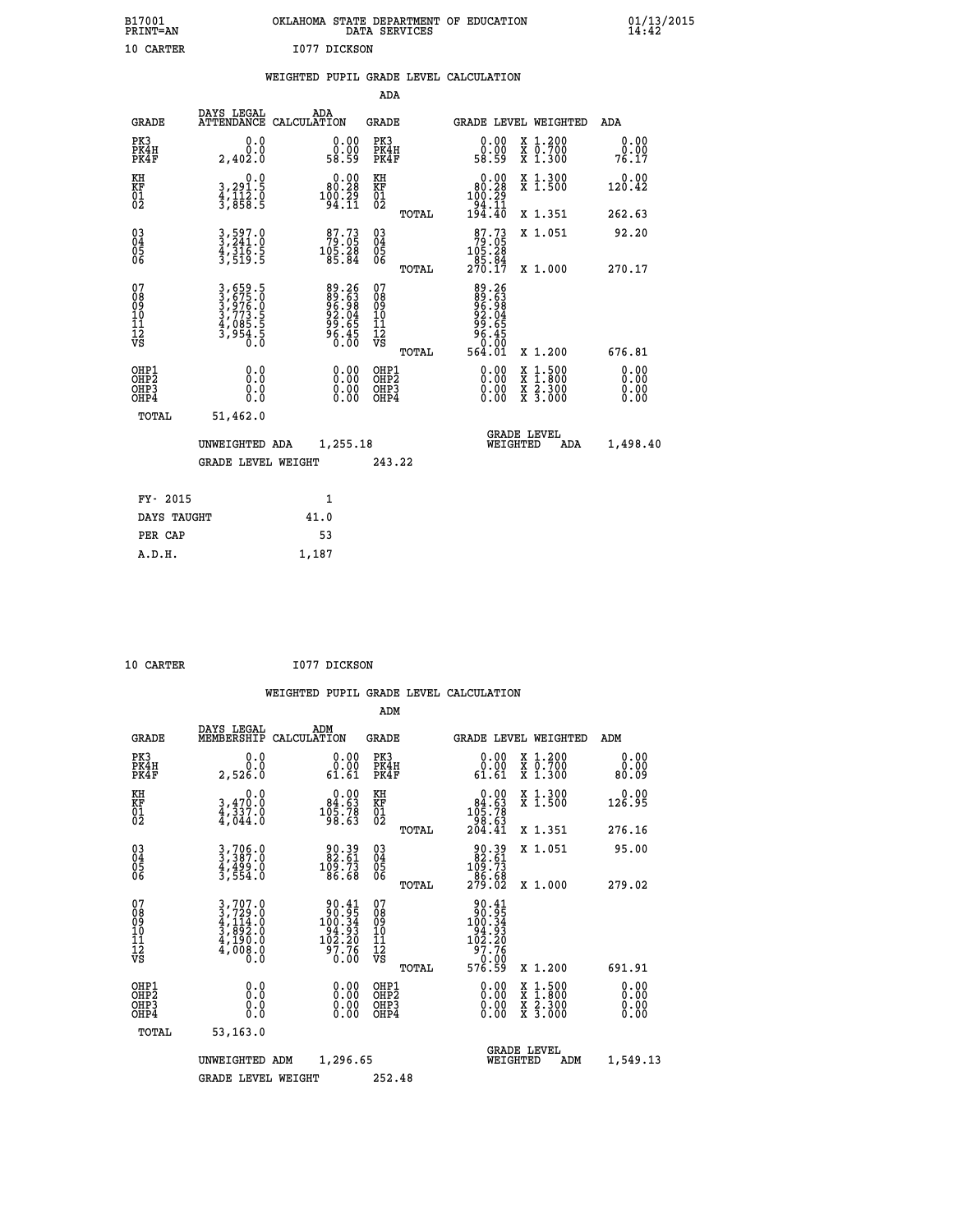| 7001<br>INT=AN | OKLAHOMA STATE DEPARTMENT OF EDUCATION<br>DATA SERVICES |  |
|----------------|---------------------------------------------------------|--|
| CARTER         | COUNTY TOTALS                                           |  |

|                                                              |                                                                      | WEIGHTED PUPIL GRADE LEVEL CALCULATION                                      |                                                 |                                                                      |                                                                                                                                           |                              |
|--------------------------------------------------------------|----------------------------------------------------------------------|-----------------------------------------------------------------------------|-------------------------------------------------|----------------------------------------------------------------------|-------------------------------------------------------------------------------------------------------------------------------------------|------------------------------|
|                                                              |                                                                      |                                                                             | <b>ADA</b>                                      |                                                                      |                                                                                                                                           |                              |
| <b>GRADE</b>                                                 | DAYS LEGAL                                                           | ADA<br>ATTENDANCE CALCULATION                                               | <b>GRADE</b>                                    | GRADE LEVEL WEIGHTED                                                 |                                                                                                                                           | ADA                          |
| PK3<br>PK4H<br>PK4F                                          | 1, 113.0<br>0.0<br>19,938.0                                          | 27.36<br>0.00<br>488.08                                                     | PK3<br>PK4H<br>PK4F                             | 27.36<br>0.00<br>488.08                                              | X 1.200<br>X 0.700<br>X 1.300                                                                                                             | 32.83<br>0.00<br>634.52      |
| KH<br>KF<br>01<br>02                                         | 0.0<br>28,769:5<br>32,675:5<br>28,347:5                              | $0.00$<br>704.16<br>$\frac{801.41}{691.71}$                                 | KH<br>KF<br>$\overline{01}$                     | 704.16<br>éŏ1:41<br>691:71<br>1,493.12                               | X 1.300<br>X 1.500                                                                                                                        | 0.00<br>1,056.27             |
|                                                              |                                                                      |                                                                             | TOTAL                                           |                                                                      | X 1.351                                                                                                                                   | 2,017.20                     |
| $\begin{smallmatrix} 03 \\[-4pt] 04 \end{smallmatrix}$<br>05 | 26,988.5<br>25,000.0<br>26,427.0<br>26,603.0                         | 658.05<br>608.75<br>644.17<br>650.55                                        | $^{03}_{04}$<br>05                              | 658.05<br>608.75<br>644.17                                           | X 1.051                                                                                                                                   | 2,595.07                     |
| 06                                                           |                                                                      |                                                                             | 06<br>TOTAL                                     | ĕ50.55<br>1,903.47                                                   | X 1.000                                                                                                                                   | 1,903.47                     |
| 07<br>ŏġ<br>09<br>10<br>īĭ<br>12<br>νs                       | 25,941.5<br>24,036.5<br>27,925.5<br>26,476.0<br>23,947.0<br>20,286.0 | 632.78<br>586.557<br>581.57<br>645.78<br>585.72<br>585.72<br>496.95<br>0.00 | 07<br>08<br>09<br>10<br>11<br>12<br>VS<br>TOTAL | 632.78<br>586.56<br>681.57<br>685.78<br>585.72<br>586.95<br>3,629.36 | X 1.200                                                                                                                                   | 4,355.22                     |
| OHP1<br>OHP2<br>OHP3<br>OHP4                                 | 0.0<br>0.0<br>0.0                                                    |                                                                             | OHP1<br>OHP2<br>OHP3<br>OHP4                    | 0.00<br>0.00                                                         | $\begin{smallmatrix} \mathtt{X} & 1\cdot500\\ \mathtt{X} & 1\cdot800\\ \mathtt{X} & 2\cdot300\\ \mathtt{X} & 3\cdot000 \end{smallmatrix}$ | 0.00<br>0.00<br>0.00<br>0.00 |
| TOTAL                                                        | 364,474.5                                                            |                                                                             |                                                 |                                                                      |                                                                                                                                           |                              |
|                                                              | UNWEIGHTED ADA                                                       | 8,903.60                                                                    |                                                 | <b>GRADE LEVEL</b><br>WEIGHTED                                       | ADA                                                                                                                                       | 10,691.11                    |
|                                                              | <b>GRADE LEVEL WEIGHT</b>                                            |                                                                             | 1,787.51                                        |                                                                      |                                                                                                                                           |                              |
| FY- 2015                                                     |                                                                      | $\mathbf{1}$                                                                |                                                 |                                                                      |                                                                                                                                           |                              |
| DAYS TAUGHT                                                  |                                                                      | 367.0                                                                       |                                                 |                                                                      |                                                                                                                                           |                              |
| PER CAP                                                      |                                                                      | 541                                                                         |                                                 |                                                                      |                                                                                                                                           |                              |

| A.D.H. | 6,734 |
|--------|-------|
|        |       |
|        |       |

 **B17001<br>PRINT=AN** 

**CARTER COUNTY TOTALS** 

|                                                       |                                                                      |                                                                    | ADM                                              |                                                                                 |                                                                                                  |                              |
|-------------------------------------------------------|----------------------------------------------------------------------|--------------------------------------------------------------------|--------------------------------------------------|---------------------------------------------------------------------------------|--------------------------------------------------------------------------------------------------|------------------------------|
| <b>GRADE</b>                                          | DAYS LEGAL<br>MEMBERSHIP                                             | ADM<br>CALCULATION                                                 | <b>GRADE</b>                                     | GRADE LEVEL WEIGHTED                                                            |                                                                                                  | ADM                          |
| PK3<br>PK4H<br>PK4F                                   | 1,134.0<br>0.0<br>20,986.0                                           | 27.89<br>$0.\overline{00}$<br>513.62                               | PK3<br>PK4H<br>PK4F                              | 27.89<br>$\begin{array}{c} 70.00 \\ 513.62 \end{array}$                         | x 1.200<br>x 0.700<br>X 1.300                                                                    | 32.83<br>0.00<br>667.71      |
| KH<br>KF<br>01<br>02                                  | 0.0<br>30,281.0<br>33,960.0<br>29,296.0                              | 741.27<br>$\frac{832.83}{714.79}$                                  | KH<br>KF<br>01<br>02                             | 0.00<br>741.27<br>$\frac{832.83}{714.79}$                                       | X 1.300<br>X 1.500                                                                               | 0.00<br>1,111.94             |
|                                                       |                                                                      |                                                                    | TOTAL                                            | 1,547.62                                                                        | X 1.351                                                                                          | 2,090.83                     |
| 03<br>04<br>05<br>06                                  | 27,859.0<br>25,737.0<br>27,220.0<br>27,619.0                         | 679.18<br>626.61<br>663.40<br>675.42                               | $\substack{03 \\ 04}$<br>05<br>06                | $679.18626.61663.40675.421,965.43$                                              | X 1.051                                                                                          | 713.83                       |
|                                                       |                                                                      |                                                                    | TOTAL                                            |                                                                                 | X 1.000                                                                                          | 1,965.43                     |
| 07<br>08<br>09<br>11<br>11<br>12<br>VS                | 26,990.0<br>25,014.0<br>29,354.0<br>27,787.0<br>24,933.0<br>21,199.0 | 658.43<br>610.35<br>716.69<br>677.87<br>$610.07$<br>519.64<br>0.00 | 07<br>08<br>09<br>101<br>11<br>12<br>VS<br>TOTAL | 658.43<br>610.35<br>716.69<br>677.87<br>$610.07$<br>519.64<br>-0.00<br>3,793.05 | X 1.200                                                                                          | 4,551.66                     |
| OHP1<br>OH <sub>P</sub> 2<br>OH <sub>P3</sub><br>OHP4 | 0.0<br>0.000                                                         | $0.00$<br>$0.00$<br>0.00                                           | OHP1<br>OHP2<br>OHP3<br>OHP4                     | $0.00$<br>$0.00$<br>0.00                                                        | $\begin{smallmatrix} x & 1 & 500 \\ x & 1 & 800 \\ x & 2 & 300 \\ x & 3 & 000 \end{smallmatrix}$ | 0.00<br>0.00<br>0.00<br>0.00 |
| TOTAL                                                 | 379,369.0                                                            |                                                                    |                                                  |                                                                                 |                                                                                                  |                              |
|                                                       | UNWEIGHTED ADM                                                       | 9,268.06                                                           |                                                  | <b>GRADE LEVEL</b><br>WEIGHTED                                                  | ADM                                                                                              | 11, 134.87                   |
|                                                       | <b>GRADE LEVEL WEIGHT</b>                                            |                                                                    | 1,866.81                                         |                                                                                 |                                                                                                  |                              |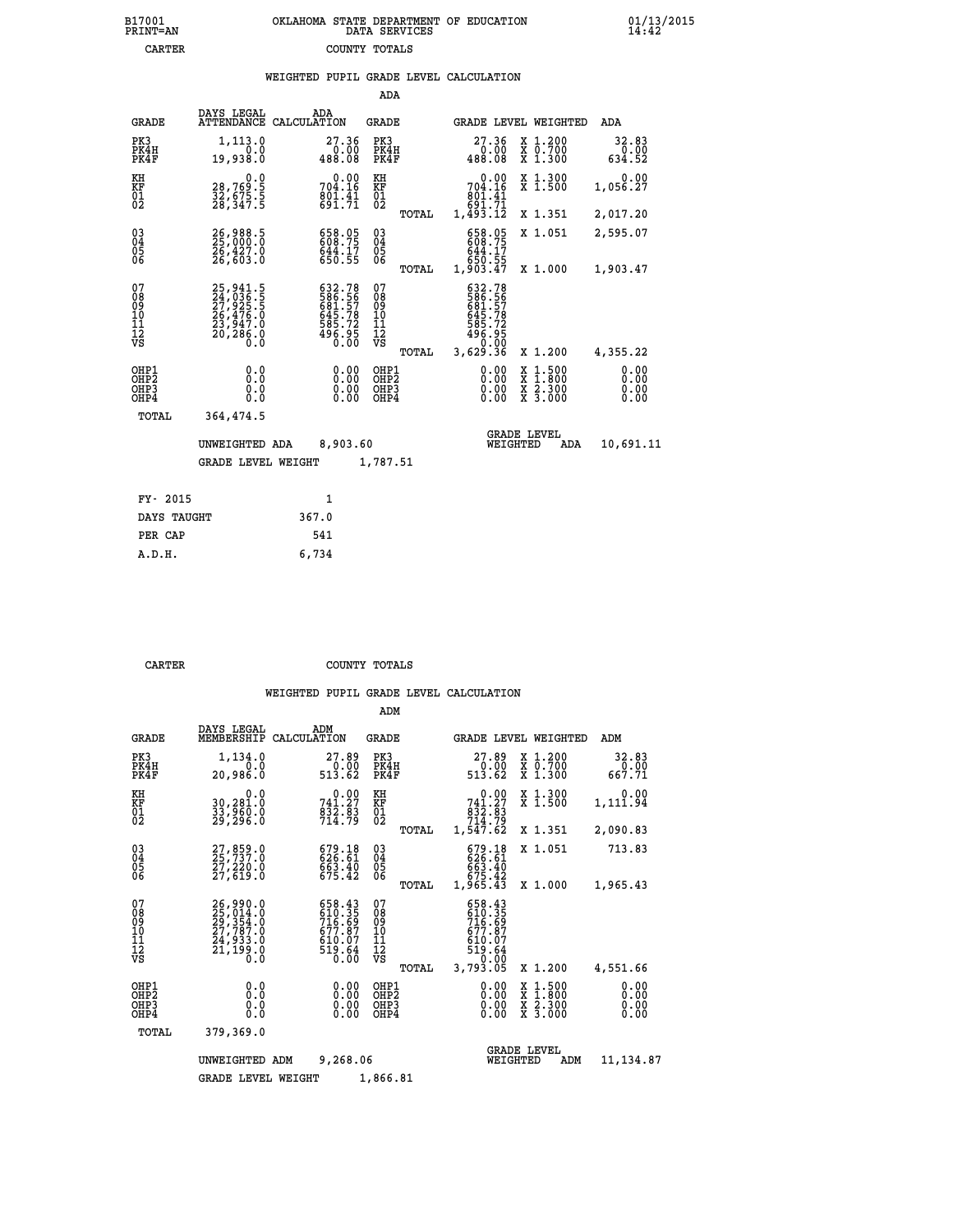| B17001<br><b>PRINT=AN</b> | OKLAHOMA STATE DEPARTMENT OF EDUCATION<br>DATA SERVICES |  |
|---------------------------|---------------------------------------------------------|--|
| 11 CHEROKEE               | C010 LOWREY                                             |  |

|                                                                    |                                                                                                                                                    | WEIGHTED PUPIL GRADE LEVEL CALCULATION                                                   |                                        |       |                                                                         |                                                                                                           |                                    |
|--------------------------------------------------------------------|----------------------------------------------------------------------------------------------------------------------------------------------------|------------------------------------------------------------------------------------------|----------------------------------------|-------|-------------------------------------------------------------------------|-----------------------------------------------------------------------------------------------------------|------------------------------------|
|                                                                    |                                                                                                                                                    |                                                                                          | <b>ADA</b>                             |       |                                                                         |                                                                                                           |                                    |
| <b>GRADE</b>                                                       | DAYS LEGAL<br><b>ATTENDANCE</b>                                                                                                                    | ADA<br>CALCULATION                                                                       | <b>GRADE</b>                           |       | GRADE LEVEL WEIGHTED                                                    |                                                                                                           | ADA                                |
| PK3<br>PK4H<br>PK4F                                                | 42.0<br>$\frac{1}{429}$ .9                                                                                                                         | $\substack{0.91 \\ 0.00 \\ 9.34}$                                                        | PK3<br>PK4H<br>PK4F                    |       | $\begin{smallmatrix} 0.91\ 0.00\ 9.34 \end{smallmatrix}$                | X 1.200<br>X 0.700<br>X 1.300                                                                             | 1.09<br>$\overline{0.00}$<br>12.14 |
| KH<br>KF<br>01<br>02                                               | 0.0<br>712.5<br>$\frac{482.0}{816.5}$                                                                                                              | 15.49<br>$\frac{10.48}{17.75}$                                                           | KH<br>KF<br>01<br>02                   |       | 0.00<br>$\frac{15.49}{10.48}$                                           | X 1.300<br>X 1.500                                                                                        | 0.00<br>23.24                      |
|                                                                    |                                                                                                                                                    |                                                                                          |                                        | TOTAL | 17.75<br>28.23                                                          | X 1.351                                                                                                   | 38.14                              |
| $\begin{smallmatrix} 03 \\[-4pt] 04 \end{smallmatrix}$<br>Ŏ5<br>06 | 531.5<br>875.0<br>493.0<br>361.0                                                                                                                   | $\begin{smallmatrix} 11\cdot 55\\ 19\cdot 02\\ 10\cdot 72\\ 7\cdot 85 \end{smallmatrix}$ | $\substack{03 \\ 04}$<br>Ŏ5<br>06      |       | $\begin{array}{c} 11.55 \\ 19.02 \\ 10.72 \\ 7.85 \\ 37.59 \end{array}$ | X 1.051                                                                                                   | 12.14                              |
|                                                                    |                                                                                                                                                    |                                                                                          |                                        | TOTAL |                                                                         | X 1.000                                                                                                   | 37.59                              |
| 07<br>08901112<br>1112<br>VS                                       | $\begin{smallmatrix} 3\,2\,4\,\cdot\,5\\ 9\,0\,9\,\cdot\,5\\ 0\,\cdot\,0\\ 0\,\cdot\,0\\ 0\,\cdot\,0\\ 0\,\cdot\,0\\ 0\,\cdot\,0\end{smallmatrix}$ | $7.05$<br>19.77<br>$\begin{smallmatrix} 0.166\ 0.00\ 0.00\ 0.00\ 0.00 \end{smallmatrix}$ | 07<br>08<br>09<br>11<br>11<br>12<br>VS | TOTAL | 7.05<br>$19.77$<br>0.00<br>0.00<br>0.00<br>0.00<br>26.82                | X 1.200                                                                                                   | 32.18                              |
| OHP1<br>OHP2<br>OHP3<br>OHP4                                       | 0.0<br>0.0<br>$0.\overline{0}$                                                                                                                     | 0.0000<br>$\begin{smallmatrix} 0.00 \ 0.00 \end{smallmatrix}$                            | OHP1<br>OHP2<br>OHP3<br>OHP4           |       | 0.00<br>0.00<br>0.00                                                    | 1:500<br>$\begin{smallmatrix} x & 1 & 500 \\ x & 1 & 800 \\ x & 2 & 300 \\ x & 3 & 000 \end{smallmatrix}$ | 0.00<br>0.00<br>0.00               |
| <b>TOTAL</b>                                                       | 5,977.0                                                                                                                                            |                                                                                          |                                        |       |                                                                         |                                                                                                           |                                    |
|                                                                    | UNWEIGHTED ADA                                                                                                                                     | 129.93                                                                                   |                                        |       | WEIGHTED                                                                | <b>GRADE LEVEL</b><br>ADA                                                                                 | 156.52                             |
|                                                                    | <b>GRADE LEVEL WEIGHT</b>                                                                                                                          |                                                                                          |                                        | 26.59 |                                                                         |                                                                                                           |                                    |
| FY- 2015                                                           |                                                                                                                                                    | $\mathbf{1}$                                                                             |                                        |       |                                                                         |                                                                                                           |                                    |
| DAYS TAUGHT                                                        |                                                                                                                                                    | 46.0                                                                                     |                                        |       |                                                                         |                                                                                                           |                                    |
| PER CAP                                                            |                                                                                                                                                    | 79                                                                                       |                                        |       |                                                                         |                                                                                                           |                                    |

 **11 CHEROKEE C010 LOWREY**

|                                                      |                                                                                   |                                                                      | WEIGHTED PUPIL GRADE LEVEL CALCULATION       |                                                                                                    |                              |
|------------------------------------------------------|-----------------------------------------------------------------------------------|----------------------------------------------------------------------|----------------------------------------------|----------------------------------------------------------------------------------------------------|------------------------------|
|                                                      |                                                                                   |                                                                      | ADM                                          |                                                                                                    |                              |
| <b>GRADE</b>                                         | DAYS LEGAL<br>MEMBERSHIP<br>CALCULATION                                           | ADM                                                                  | <b>GRADE</b>                                 | <b>GRADE LEVEL WEIGHTED</b>                                                                        | ADM                          |
| PK3<br>PK4H<br>PK4F                                  | 42.0<br>0.0<br>434.0                                                              | $\substack{0.91 \\ 0.00 \\ 9.43}$                                    | PK3<br>PK4H<br>PK4F                          | $\begin{smallmatrix} 0.91\ 0.00\ 9.43 \end{smallmatrix}$<br>X 1.200<br>X 0.700<br>X 1.300          | 1.09<br>0.00<br>12.26        |
| KH<br>KF<br>01<br>02                                 | $766.0$<br>$502.0$<br>$502.0$<br>848.0                                            | $\begin{smallmatrix} 0.00\\ 16.65\\ 10.91\\ 18.43 \end{smallmatrix}$ | KH<br>KF<br>01<br>02                         | $\begin{array}{c} 0.00 \\ 16.65 \\ 10.91 \\ 18.43 \\ 29.34 \end{array}$<br>X 1.300<br>X 1.500      | 0.00<br>24.98                |
|                                                      |                                                                                   |                                                                      | TOTAL                                        | X 1.351                                                                                            | 39.64                        |
| $\begin{matrix} 03 \\ 04 \\ 05 \\ 06 \end{matrix}$   | 552.0<br>912.0<br>510.0<br>379.0                                                  | $\begin{smallmatrix} 12.00\\ 19.83\\ 11.09\\ 8.24 \end{smallmatrix}$ | 03<br>04<br>05<br>06                         | X 1.051<br>$\begin{smallmatrix} 12.00\\19.83\\11.09\\8.24\\39.16 \end{smallmatrix}$                | 12.61                        |
|                                                      |                                                                                   |                                                                      | TOTAL                                        | X 1.000                                                                                            | 39.16                        |
| 07<br>08<br>09<br>101<br>11<br>12<br>VS              | 333.0<br>952.0<br>0.0<br>$\begin{smallmatrix} 0.10 \ 0.0 \ 0.0 \end{smallmatrix}$ |                                                                      | 07<br>08<br>09<br>01<br>11<br>11<br>12<br>VS | $20.70$<br>0.00<br>0.00                                                                            |                              |
|                                                      |                                                                                   |                                                                      | TOTAL                                        | 27.94<br>X 1.200                                                                                   | 33.53                        |
| OHP1<br>OHP2<br>OH <sub>P3</sub><br>OH <sub>P4</sub> | 0.0<br>0.000                                                                      | 0.00<br>$\begin{smallmatrix} 0.00 \ 0.00 \end{smallmatrix}$          | OHP1<br>OHP2<br>OHP3<br>OHP4                 | $0.00$<br>$0.00$<br>$\frac{x}{x}$ $\frac{1.500}{x}$<br>$\frac{x}{x}$ $\frac{5:300}{3:000}$<br>0.00 | 0.00<br>0.00<br>0.00<br>0.00 |
| TOTAL                                                | 6, 230.0                                                                          |                                                                      |                                              |                                                                                                    |                              |
|                                                      | UNWEIGHTED ADM                                                                    | 135.43                                                               |                                              | <b>GRADE LEVEL</b><br>WEIGHTED<br>ADM                                                              | 163.27                       |
|                                                      | <b>GRADE LEVEL WEIGHT</b>                                                         |                                                                      | 27.84                                        |                                                                                                    |                              |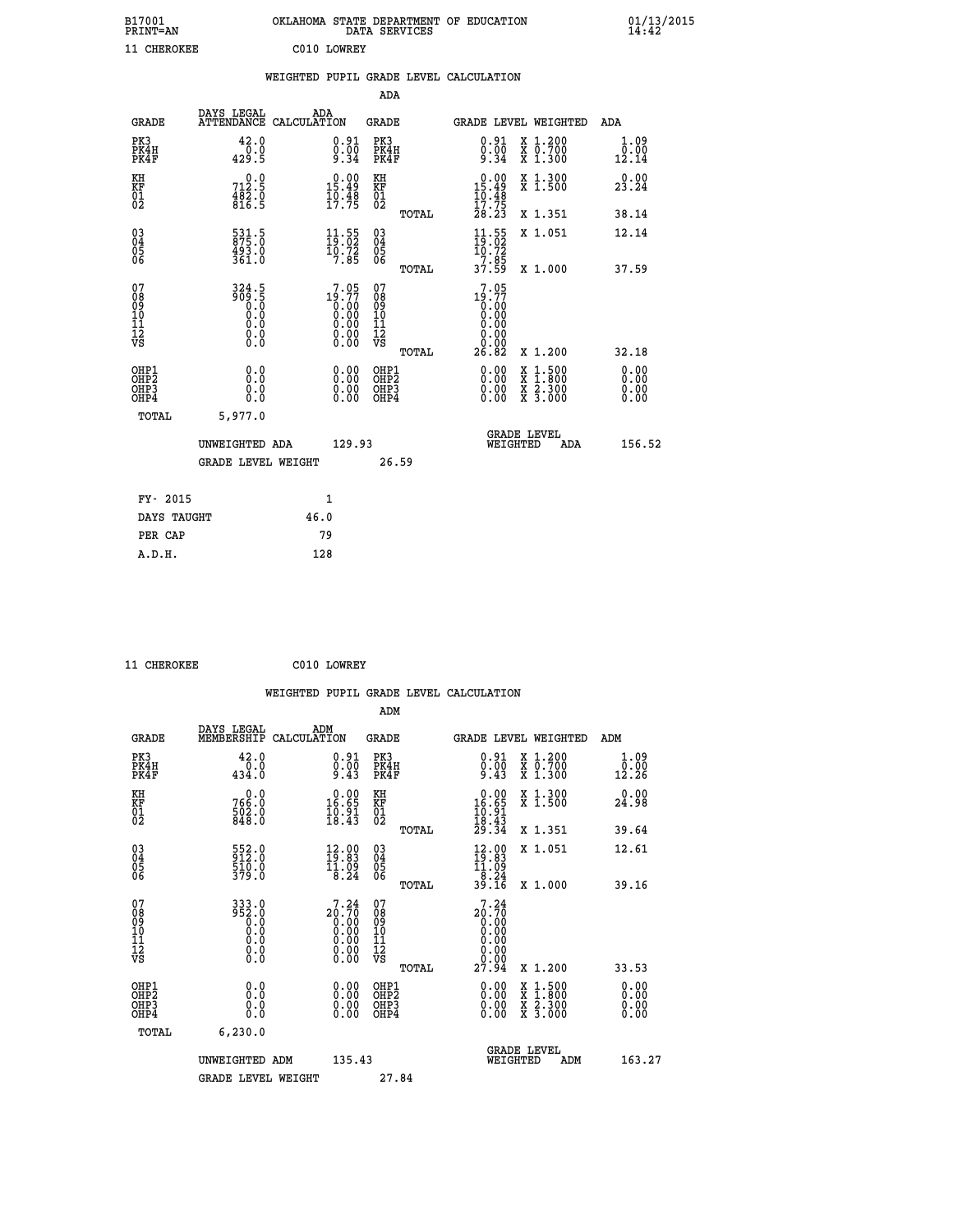| B17001<br><b>PRINT=AN</b> | OKLAHOMA STATE DEPARTMENT OF EDUCATION<br>DATA SERVICES | 01/13/2015 |
|---------------------------|---------------------------------------------------------|------------|
| 11 CHEROKEE               | C014 NORWOOD                                            |            |

|                                                                    |                                                           |      |                                                                                                                                                                  |                                        |       | WEIGHTED PUPIL GRADE LEVEL CALCULATION                                                                                                                                                                                                                                                               |                                                                                          |                       |
|--------------------------------------------------------------------|-----------------------------------------------------------|------|------------------------------------------------------------------------------------------------------------------------------------------------------------------|----------------------------------------|-------|------------------------------------------------------------------------------------------------------------------------------------------------------------------------------------------------------------------------------------------------------------------------------------------------------|------------------------------------------------------------------------------------------|-----------------------|
|                                                                    |                                                           |      |                                                                                                                                                                  | ADA                                    |       |                                                                                                                                                                                                                                                                                                      |                                                                                          |                       |
| <b>GRADE</b>                                                       | DAYS LEGAL ADA ATTENDANCE CALCULATION                     |      |                                                                                                                                                                  | GRADE                                  |       | GRADE LEVEL WEIGHTED                                                                                                                                                                                                                                                                                 |                                                                                          | ADA                   |
| PK3<br>PK4H<br>PK4F                                                | 33.0<br>0.0<br>1,081.0                                    |      | 0.72<br>23.50                                                                                                                                                    | PK3<br>PK4H<br>PK4F                    |       | 0.72<br>23.50                                                                                                                                                                                                                                                                                        | X 1.200<br>X 0.700<br>X 1.300                                                            | 0.86<br>0.00<br>30.55 |
| KH<br>KF<br>01<br>02                                               | 967.0<br>$\frac{873.0}{711.0}$                            |      | 21.00<br>$\begin{array}{c}\n\overline{1}\,\overline{8}\cdot\overline{9}\,\overline{8} \\ \overline{1}\,\overline{5}\cdot\overline{4}\,\overline{6}\n\end{array}$ | KH<br>KF<br>01<br>02                   |       | $0.00$<br>$21.02$<br>$18.98$<br>$15.46$<br>$34.44$                                                                                                                                                                                                                                                   | X 1.300<br>X 1.500                                                                       | 0.00<br>31.53         |
|                                                                    |                                                           |      |                                                                                                                                                                  |                                        | TOTAL |                                                                                                                                                                                                                                                                                                      | X 1.351                                                                                  | 46.53                 |
| $\begin{smallmatrix} 03 \\[-4pt] 04 \end{smallmatrix}$<br>05<br>06 | 917.0<br>690.0<br>1,008.0                                 |      | 19.93<br>15:00<br>21.91<br>22.48                                                                                                                                 | $\substack{03 \\ 04}$<br>05<br>ŎĞ      |       | $\frac{19}{15}$ : 00<br>21.91                                                                                                                                                                                                                                                                        | X 1.051                                                                                  | 20.95                 |
|                                                                    | $\overline{1}$ , 034.0                                    |      |                                                                                                                                                                  |                                        | TOTAL | $\frac{22.48}{59.39}$                                                                                                                                                                                                                                                                                | X 1.000                                                                                  | 59.39                 |
| 07<br>08<br>09<br>101<br>11<br>12<br>VS                            | $834.0$<br>$833.0$<br>$0.0$<br>$0.0$<br>0.0<br>$\S.$ $\S$ |      | $\begin{smallmatrix} 18.13\\18.11\\0.00\\0.00\\0.00\\0.00\\0.00\\0.00\end{smallmatrix}$                                                                          | 07<br>08<br>09<br>11<br>11<br>12<br>VS | TOTAL | $18.13$<br>$18.11$<br>$\begin{smallmatrix} 0.00000 & 0.0000 & 0.0000 & 0.0000 & 0.0000 & 0.0000 & 0.0000 & 0.0000 & 0.0000 & 0.0000 & 0.0000 & 0.0000 & 0.0000 & 0.0000 & 0.0000 & 0.0000 & 0.0000 & 0.0000 & 0.0000 & 0.0000 & 0.0000 & 0.0000 & 0.0000 & 0.0000 & 0.0000 & 0.0000 & 0.00$<br>36.24 | X 1.200                                                                                  | 43.49                 |
| OHP1<br>OH <sub>P</sub> 2<br>OHP3                                  | 0.0<br>0.0                                                |      | $0.00$<br>$0.00$                                                                                                                                                 | OHP1<br>OHP <sub>2</sub><br>OHP3       |       | 0.00                                                                                                                                                                                                                                                                                                 | $\begin{smallmatrix} x & 1.500 \\ x & 1.800 \\ x & 2.300 \\ x & 3.000 \end{smallmatrix}$ | 0.00<br>0.00<br>0.00  |
| OHP4                                                               | Ŏ.Ŏ                                                       |      | 0.00                                                                                                                                                             | OHP4                                   |       | 0.00                                                                                                                                                                                                                                                                                                 |                                                                                          | 0.00                  |
| TOTAL                                                              | 8,981.0                                                   |      |                                                                                                                                                                  |                                        |       | <b>GRADE LEVEL</b>                                                                                                                                                                                                                                                                                   |                                                                                          |                       |
|                                                                    | UNWEIGHTED ADA                                            |      | 195.24                                                                                                                                                           |                                        |       | WEIGHTED                                                                                                                                                                                                                                                                                             | <b>ADA</b>                                                                               | 233.30                |
|                                                                    | <b>GRADE LEVEL WEIGHT</b>                                 |      |                                                                                                                                                                  |                                        | 38.06 |                                                                                                                                                                                                                                                                                                      |                                                                                          |                       |
| FY- 2015                                                           |                                                           |      | $\mathbf{1}$                                                                                                                                                     |                                        |       |                                                                                                                                                                                                                                                                                                      |                                                                                          |                       |
| DAYS TAUGHT                                                        |                                                           | 46.0 |                                                                                                                                                                  |                                        |       |                                                                                                                                                                                                                                                                                                      |                                                                                          |                       |
| PER CAP                                                            |                                                           |      | 55                                                                                                                                                               |                                        |       |                                                                                                                                                                                                                                                                                                      |                                                                                          |                       |

 **11 CHEROKEE C014 NORWOOD WEIGHTED PUPIL GRADE LEVEL CALCULATION ADM DAYS LEGAL ADM GRADE MEMBERSHIP CALCULATION GRADE GRADE LEVEL WEIGHTED ADM PK3 33.0 0.72 PK3 0.72 X 1.200 0.86 PK4H 0.0 0.00 PK4H 0.00 X 0.700 0.00 PK4F 1,120.0 24.35 PK4F 24.35 X 1.300 31.66 KH 0.0 0.00 KH 0.00 X 1.300 0.00 KF 998.0 21.70 KF 21.70 X 1.500 32.55 01 890.0 19.35 01 19.35** 02 722.0 15.70 02 <sub>noman</sub> 15.70  **TOTAL 35.05 X 1.351 47.35 03 933.0 20.28 03 20.28 X 1.051 21.31 04 694.0 15.09 04 15.09 05 1,020.0 22.17 05 22.17 06 1,052.0 22.87 06 22.87 TOTAL 60.13 X 1.000 60.13 07 843.0 18.33 07 18.33 08 863.0 18.76 08 18.76 03 0.00 0.00 0.000 0.000 10 0.0 0.00 10 0.00 11 0.0 0.00 11 0.00 12 0.0 0.00 12 0.00 VS** 0.0 0.00 VS 0.00 0.00 0.00  **TOTAL 37.09 X 1.200 44.51 OHP1 0.0 0.00 OHP1 0.00 X 1.500 0.00 OHP2 0.0 0.00 OHP2 0.00 X 1.800 0.00 OHP3 0.0 0.00 OHP3 0.00 X 2.300 0.00 OHP4 0.0 0.00 OHP4 0.00 X 3.000 0.00 TOTAL 9,168.0 GRADE LEVEL UNWEIGHTED ADM 199.32 WEIGHTED ADM 238.37** GRADE LEVEL WEIGHT 39.05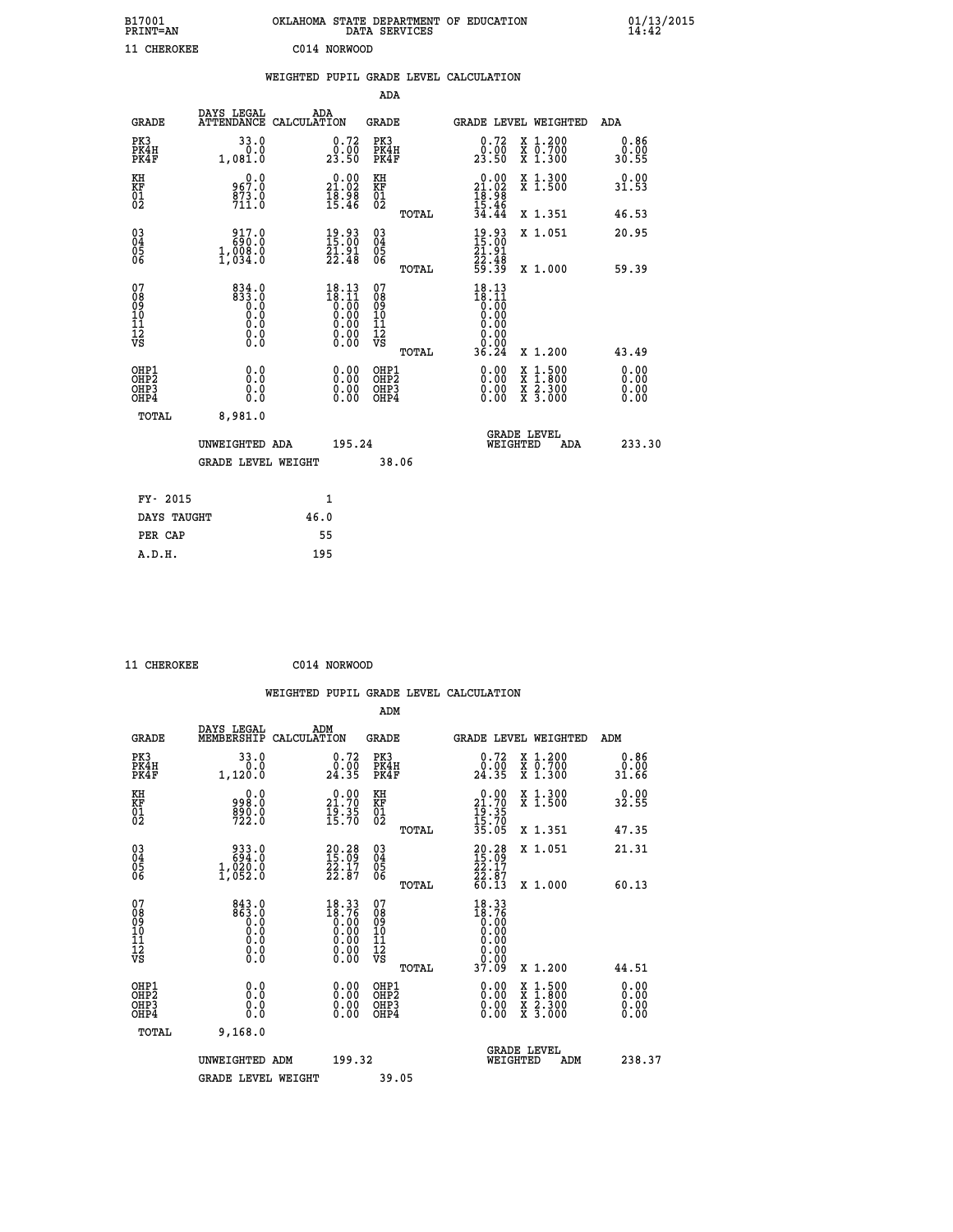| B17001<br><b>PRINT=AN</b> | OKLAHOMA STATE DEPARTMENT OF EDUCATION<br>DATA SERVICES |  |
|---------------------------|---------------------------------------------------------|--|
| 11 CHEROKEE               | C021 WOODALL                                            |  |

|  |  | WEIGHTED PUPIL GRADE LEVEL CALCULATION |
|--|--|----------------------------------------|
|  |  |                                        |

|                                                                              |                                                               |                                                                                                 | ADA                                                |       |                                                                                    |                                                                                                                                           |                              |
|------------------------------------------------------------------------------|---------------------------------------------------------------|-------------------------------------------------------------------------------------------------|----------------------------------------------------|-------|------------------------------------------------------------------------------------|-------------------------------------------------------------------------------------------------------------------------------------------|------------------------------|
| <b>GRADE</b>                                                                 | DAYS LEGAL                                                    | ADA<br>ATTENDANCE CALCULATION                                                                   | GRADE                                              |       | GRADE LEVEL WEIGHTED                                                               |                                                                                                                                           | ADA                          |
| PK3<br>PK4H<br>PK4F                                                          | 0.0<br>Ō.Ō<br>1,714.5                                         | $\begin{smallmatrix} 0.00\\ 0.00\\ 38.10 \end{smallmatrix}$                                     | PK3<br>PK4H<br>PK4F                                |       | 0.00<br>0.00<br>38.10                                                              | X 1.200<br>X 0.700<br>X 1.300                                                                                                             | 0.00<br>0.00<br>49.53        |
| KH<br>KF<br>01<br>02                                                         | 0.0<br>2,430:5<br>2,653.0<br>1,930:5                          | $\begin{smallmatrix} 0.00\\ 54.01\\ 58.96\\ 42.90 \end{smallmatrix}$                            | KH<br>KF<br>01<br>02                               |       | $\begin{smallmatrix} &0.00\ 54.01\ 58.96\ 42.90\ 101.86\end{smallmatrix}$          | X 1.300<br>X 1.500                                                                                                                        | 0.00<br>81.02                |
|                                                                              |                                                               |                                                                                                 |                                                    | TOTAL |                                                                                    | X 1.351                                                                                                                                   | 137.61                       |
| $\begin{matrix} 03 \\ 04 \\ 05 \\ 06 \end{matrix}$                           | 2, 274.5<br>$\frac{1}{2}$ , $\frac{992}{384}$ . $\frac{8}{3}$ | $\begin{smallmatrix} 50.54\\ 39.43\\ 44.27\\ 52.98 \end{smallmatrix}$                           | $\begin{matrix} 03 \\ 04 \\ 05 \\ 06 \end{matrix}$ |       | $\begin{smallmatrix} 50.54 \\ 39.43 \\ 44.27 \\ 52.98 \\ 136.68 \end{smallmatrix}$ | X 1.051                                                                                                                                   | 53.12<br>136.68              |
|                                                                              |                                                               |                                                                                                 |                                                    | TOTAL |                                                                                    | X 1.000                                                                                                                                   |                              |
| 07<br>08<br>09<br>11<br>11<br>12<br>VS                                       | $1,965.0$<br>1,773.0<br>ŏ:ŏ<br>0:0<br>0:0<br>$\S.$            | $\begin{smallmatrix} 43.67\\ 39.40\\ 0.00\\ 0.00\\ 0.00\\ 0.00\\ 0.00\\ 0.00 \end{smallmatrix}$ | 07<br>08<br>09<br>11<br>11<br>12<br>VS             | TOTAL | $43.67$<br>$39.40$<br>$0.00$<br>0.00<br>0.00<br>0.00<br>83.07                      | X 1.200                                                                                                                                   | 99.68                        |
| OHP1<br>OH <sub>P</sub> <sub>2</sub><br>OH <sub>P3</sub><br>OH <sub>P4</sub> | 0.0<br>0.0<br>0.0                                             | 0.00<br>0.00<br>0.00                                                                            | OHP1<br>OHP2<br>OHP3<br>OHP4                       |       | 0.00<br>0.00<br>0.00                                                               | $\begin{smallmatrix} \mathtt{X} & 1\cdot500\\ \mathtt{X} & 1\cdot800\\ \mathtt{X} & 2\cdot300\\ \mathtt{X} & 3\cdot000 \end{smallmatrix}$ | 0.00<br>0.00<br>0.00<br>0.00 |
| TOTAL                                                                        | 20,891.5                                                      |                                                                                                 |                                                    |       |                                                                                    |                                                                                                                                           |                              |
|                                                                              | UNWEIGHTED ADA                                                | 464.26                                                                                          |                                                    |       | WEIGHTED                                                                           | <b>GRADE LEVEL</b><br>ADA                                                                                                                 | 557.64                       |
|                                                                              | <b>GRADE LEVEL WEIGHT</b>                                     |                                                                                                 |                                                    | 93.38 |                                                                                    |                                                                                                                                           |                              |
| FY- 2015                                                                     |                                                               | 1                                                                                               |                                                    |       |                                                                                    |                                                                                                                                           |                              |
| DAYS TAUGHT                                                                  |                                                               | 45.0                                                                                            |                                                    |       |                                                                                    |                                                                                                                                           |                              |
| PER CAP                                                                      |                                                               | 33                                                                                              |                                                    |       |                                                                                    |                                                                                                                                           |                              |
| A.D.H.                                                                       |                                                               | 389                                                                                             |                                                    |       |                                                                                    |                                                                                                                                           |                              |

 **11 CHEROKEE C021 WOODALL**

 **A.D.H. 389**

|                                                      |                                                    |     |                                                                                                                                                                    |                                                    |       | WEIGHTED PUPIL GRADE LEVEL CALCULATION                                         |                                                                                          |                       |        |
|------------------------------------------------------|----------------------------------------------------|-----|--------------------------------------------------------------------------------------------------------------------------------------------------------------------|----------------------------------------------------|-------|--------------------------------------------------------------------------------|------------------------------------------------------------------------------------------|-----------------------|--------|
|                                                      |                                                    |     |                                                                                                                                                                    | ADM                                                |       |                                                                                |                                                                                          |                       |        |
| <b>GRADE</b>                                         | DAYS LEGAL<br>MEMBERSHIP CALCULATION               | ADM |                                                                                                                                                                    | <b>GRADE</b>                                       |       | GRADE LEVEL WEIGHTED                                                           |                                                                                          | ADM                   |        |
| PK3<br>PK4H<br>PK4F                                  | 0.0<br>0.0<br>1,817.0                              |     | 0.00<br>0.00<br>40.38                                                                                                                                              | PK3<br>PK4H<br>PK4F                                |       | 0.00<br>0.00<br>40.38                                                          | X 1.200<br>x ō:7ŏŏ<br>x 1:300                                                            | 0.00<br>0.00<br>52.49 |        |
| KH<br>KF<br>01<br>02                                 | 0.0<br>2,544:0<br>2,786:0<br>2,011:0               |     | $\begin{smallmatrix} 0.00\\ 56.53\\ 61.91\\ 44.69 \end{smallmatrix}$                                                                                               | KH<br>KF<br>01<br>02                               |       | $0.00$<br>56.53<br>61.91<br>44.69<br>46.60                                     | X 1.300<br>X 1.500                                                                       | 0.00<br>84.80         |        |
|                                                      |                                                    |     |                                                                                                                                                                    |                                                    | TOTAL |                                                                                | X 1.351                                                                                  | 144.02                |        |
| $\begin{matrix} 03 \\ 04 \\ 05 \\ 06 \end{matrix}$   | 2,376.0<br>1,838.0<br>2,098.0<br>2,479.0           |     | $\begin{smallmatrix} 52.80\\ 40.84\\ 46.82\\ 55.09 \end{smallmatrix}$                                                                                              | $\begin{matrix} 03 \\ 04 \\ 05 \\ 06 \end{matrix}$ |       | $\begin{smallmatrix} 52.80\\ 40.84\\ 46.62\\ 55.09\\ 142.55 \end{smallmatrix}$ | X 1.051                                                                                  | 55.49                 |        |
|                                                      |                                                    |     |                                                                                                                                                                    |                                                    | TOTAL |                                                                                | X 1.000                                                                                  | 142.55                |        |
| 07<br>0890112<br>1112<br>VS                          | $2,062.0$<br>1,833.0<br>0.0<br>0.0<br>0.0<br>$\S.$ |     | $\begin{smallmatrix} 4\,5\cdot 8\,2\\ 4\,0\cdot 7\,3\\ 0\cdot 0\,0\\ 0\cdot 0\,0\\ 0\cdot 0\,0\\ 0\cdot 0\,0\\ 0\cdot 0\,0\\ 0\cdot 0\,0\end{smallmatrix}$<br>0.00 | 07<br>08<br>09<br>11<br>11<br>12<br>VS             | TOTAL | 45.82<br>0.00<br>$\begin{smallmatrix} 0.00 \ 0.00 \end{smallmatrix}$<br>86.55  | X 1.200                                                                                  | 103.86                |        |
| OHP1<br>OHP2<br>OH <sub>P3</sub><br>OH <sub>P4</sub> | 0.0<br>0.0<br>Ŏ.Ŏ                                  |     | $0.00$<br>$0.00$<br>0.00                                                                                                                                           | OHP1<br>OHP2<br>OHP3<br>OHP4                       |       | $0.00$<br>$0.00$<br>0.00                                                       | $\begin{smallmatrix} x & 1.500 \\ x & 1.800 \\ x & 2.300 \\ x & 3.000 \end{smallmatrix}$ | 0.00<br>0.00<br>0.00  |        |
| TOTAL                                                | 21,844.0                                           |     |                                                                                                                                                                    |                                                    |       |                                                                                |                                                                                          |                       |        |
|                                                      | UNWEIGHTED ADM                                     |     | 485.41                                                                                                                                                             |                                                    |       | WEIGHTED                                                                       | <b>GRADE LEVEL</b><br>ADM                                                                |                       | 583.21 |
|                                                      | <b>GRADE LEVEL WEIGHT</b>                          |     |                                                                                                                                                                    | 97.80                                              |       |                                                                                |                                                                                          |                       |        |
|                                                      |                                                    |     |                                                                                                                                                                    |                                                    |       |                                                                                |                                                                                          |                       |        |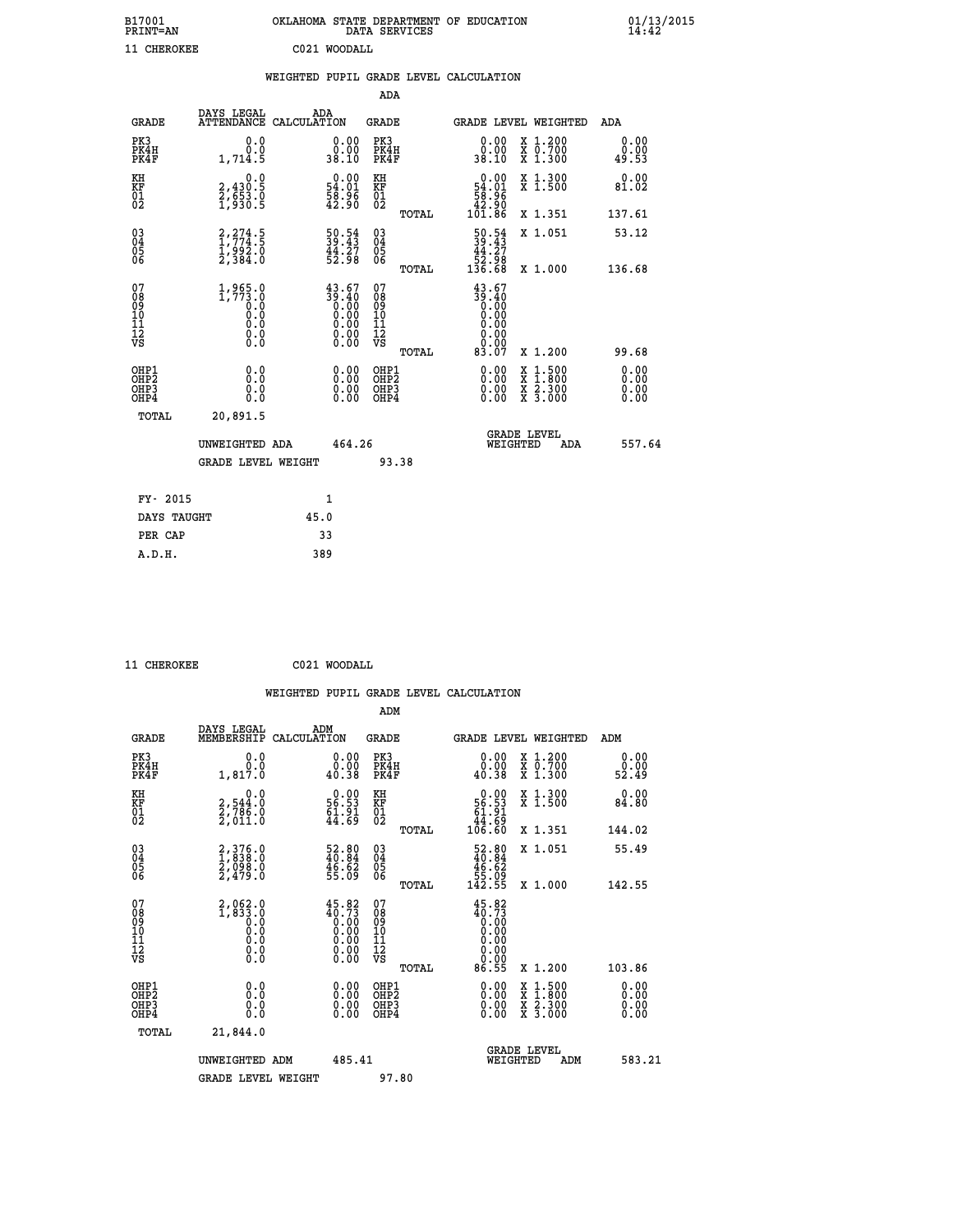| B17001<br><b>PRINT=AN</b> | OKLAHOMA STATE DEPARTMENT OF EDUCATION<br>DATA SERVICES | 01/13/2015 |
|---------------------------|---------------------------------------------------------|------------|
| 11 CHEROKEE               | C026 SHADY GROVE                                        |            |

|                                                    |                                       | WEIGHTED PUPIL GRADE LEVEL CALCULATION                                                                                                                 |                                        |       |                                                                  |                                                                     |                              |
|----------------------------------------------------|---------------------------------------|--------------------------------------------------------------------------------------------------------------------------------------------------------|----------------------------------------|-------|------------------------------------------------------------------|---------------------------------------------------------------------|------------------------------|
|                                                    |                                       |                                                                                                                                                        | ADA                                    |       |                                                                  |                                                                     |                              |
| <b>GRADE</b>                                       | DAYS LEGAL                            | ADA<br>ATTENDANCE CALCULATION                                                                                                                          | <b>GRADE</b>                           |       |                                                                  | GRADE LEVEL WEIGHTED                                                | ADA                          |
| PK3<br>PK4H<br>PK4F                                | 40.0<br>ة:ة<br>558:0                  | 0.83<br>0.00<br>11.63                                                                                                                                  | PK3<br>PK4H<br>PK4F                    |       | 0.83<br>0.00<br>11.63                                            | X 1.200<br>X 0.700<br>X 1.300                                       | 1.00<br>0.00<br>15.12        |
| KH<br><b>KF</b><br>01<br>02                        | 933.0<br>1, 0.06.0                    | $\begin{smallmatrix} 0.00\\19.44\\22.83\\16.73 \end{smallmatrix}$                                                                                      | KH<br>KF<br>01<br>02                   |       | $0.00\n19.44\n22.83\n16.73\n39.56$                               | X 1.300<br>X 1.500                                                  | 0.00<br>29.16                |
|                                                    |                                       |                                                                                                                                                        |                                        | TOTAL |                                                                  | X 1.351                                                             | 53.45                        |
| $\begin{matrix} 03 \\ 04 \\ 05 \\ 06 \end{matrix}$ | 989.0<br>547.0<br>382.0               | $20.60$<br>$11.40$<br>$\begin{array}{c} -7.96 \\ 15.42 \end{array}$                                                                                    | $\substack{03 \\ 04}$<br>Ŏ5<br>06      |       | $20.60$<br>$11.40$<br>$7.96$<br>$15.42$<br>$34.78$               | X 1.051                                                             | 21.65                        |
|                                                    | 740.0                                 |                                                                                                                                                        |                                        | TOTAL |                                                                  | X 1.000                                                             | 34.78                        |
| 07<br>08<br>09<br>101<br>112<br>VS                 | 609.0<br>324.0<br>0.0<br>Ŏ.Ŏ<br>$\S.$ | $\begin{smallmatrix} 12.69\\ 6.75\\ 0.00\\ 0.00\\ 0.00\\ 0.00 \end{smallmatrix}$<br>$\begin{smallmatrix} 0.00 & 0.00 \\ 0.00 & 0.00 \end{smallmatrix}$ | 07<br>08<br>09<br>11<br>11<br>12<br>VS | TOTAL | $12.69$<br>6.75<br>0.00<br>0.90<br>0.00<br>0.00<br>0.00<br>19.44 | X 1.200                                                             | 23.33                        |
| OHP1<br>OHP2<br>OHP3<br>OHP4                       | 0.0<br>Ŏ.Ō<br>0.0<br>0.0              | 0.00<br>$0.00$<br>0.00                                                                                                                                 | OHP1<br>OHP2<br>OHP3<br>OHP4           |       | 0.00<br>0.00<br>0.00                                             | $1.500$<br>$1.800$<br>X<br>X<br>$\frac{x}{x}$ $\frac{5:300}{3:000}$ | 0.00<br>0.00<br>0.00<br>0.00 |
| TOTAL                                              | 7,021.0                               |                                                                                                                                                        |                                        |       |                                                                  |                                                                     |                              |
|                                                    | UNWEIGHTED ADA                        |                                                                                                                                                        | 146.28                                 |       | WEIGHTED                                                         | <b>GRADE LEVEL</b><br>ADA                                           | 178.49                       |
|                                                    | <b>GRADE LEVEL WEIGHT</b>             |                                                                                                                                                        |                                        | 32.21 |                                                                  |                                                                     |                              |
| FY- 2015                                           |                                       | $\mathbf{1}$                                                                                                                                           |                                        |       |                                                                  |                                                                     |                              |
| DAYS TAUGHT                                        |                                       | 48.0                                                                                                                                                   |                                        |       |                                                                  |                                                                     |                              |
| PER CAP                                            |                                       | 57                                                                                                                                                     |                                        |       |                                                                  |                                                                     |                              |

 **11 CHEROKEE C026 SHADY GROVE**

|                                                    |                                                    | WEIGHTED PUPIL GRADE LEVEL CALCULATION                                                                                         |                                                     |                                                                      |                                                                                          |                       |
|----------------------------------------------------|----------------------------------------------------|--------------------------------------------------------------------------------------------------------------------------------|-----------------------------------------------------|----------------------------------------------------------------------|------------------------------------------------------------------------------------------|-----------------------|
|                                                    |                                                    |                                                                                                                                | ADM                                                 |                                                                      |                                                                                          |                       |
| <b>GRADE</b>                                       | DAYS LEGAL<br>MEMBERSHIP                           | ADM<br>CALCULATION                                                                                                             | <b>GRADE</b>                                        |                                                                      | GRADE LEVEL WEIGHTED                                                                     | ADM                   |
| PK3<br>PK4H<br>PK4F                                | 40.0<br>0.0<br>578.Ŏ                               | $\substack{0.83 \\ 0.00 \\ 12.04}$                                                                                             | PK3<br>PK4H<br>PK4F                                 | 0.83<br>$0.00$<br>12.04                                              | X 1.200<br>X 0.700<br>X 1.300                                                            | 1.00<br>0.00<br>15.65 |
| KH<br>KF<br>01<br>02                               | 0.0<br>960.0<br>$1,\frac{1}{8}\frac{1}{16}\cdot 0$ | $\begin{smallmatrix} 0.00\\ 20.00\\ 23.23\\ 17.00 \end{smallmatrix}$                                                           | KH<br>KF<br>01<br>02                                | $\begin{smallmatrix} 0.00\\ 20.00\\ 23.23\\ 17.00 \end{smallmatrix}$ | X 1.300<br>X 1.500                                                                       | 0.00<br>30.00         |
|                                                    |                                                    |                                                                                                                                | TOTAL                                               | 40.23                                                                | X 1.351                                                                                  | 54.35                 |
| $\begin{matrix} 03 \\ 04 \\ 05 \\ 06 \end{matrix}$ | $1, 017.0$<br>568.0<br>396.0<br>754.0              | $\begin{smallmatrix} 21.19\\11.83\\8.25\\15.71 \end{smallmatrix}$                                                              | $\begin{array}{c} 03 \\ 04 \\ 05 \\ 06 \end{array}$ | $21.1911.838.2515.7135.79$                                           | X 1.051                                                                                  | 22.27                 |
|                                                    |                                                    |                                                                                                                                | TOTAL                                               |                                                                      | X 1.000                                                                                  | 35.79                 |
| 07<br>08<br>09<br>101<br>11<br>12<br>VS            | $\frac{625.0}{336.0}$<br>0.000<br>$\S.$ $\S$       | 13.02<br>$7.86\phantom{0}\phantom{0}\phantom{0}\phantom{0}0.00\phantom{0}\phantom{0}0.00\phantom{0}\phantom{0}\phantom{0}0.00$ | 07<br>08<br>09<br>01<br>11<br>11<br>12<br>VS        | 13.02<br>$7.\overline{00}$<br>0.00<br>0.00<br>≬:≬≬<br>≬:≬≬           |                                                                                          |                       |
|                                                    |                                                    |                                                                                                                                | TOTAL                                               | 20.02                                                                | X 1.200                                                                                  | 24.02                 |
| OHP1<br>OHP <sub>2</sub><br>OHP3<br>OHP4           | 0.0<br>0.0<br>0.0                                  | 0.00<br>0.00<br>0.00                                                                                                           | OHP1<br>OHP <sub>2</sub><br>OHP3<br>OHP4            | 0.00<br>0.00<br>0.00                                                 | $\begin{smallmatrix} x & 1.500 \\ x & 1.800 \\ x & 2.300 \\ x & 3.000 \end{smallmatrix}$ | 0.00<br>0.00<br>0.00  |
| TOTAL                                              | 7,205.0                                            |                                                                                                                                |                                                     |                                                                      |                                                                                          |                       |
|                                                    | UNWEIGHTED ADM                                     | 150.10                                                                                                                         |                                                     | WEIGHTED                                                             | <b>GRADE LEVEL</b><br>ADM                                                                | 183.08                |
|                                                    | <b>GRADE LEVEL WEIGHT</b>                          |                                                                                                                                | 32.98                                               |                                                                      |                                                                                          |                       |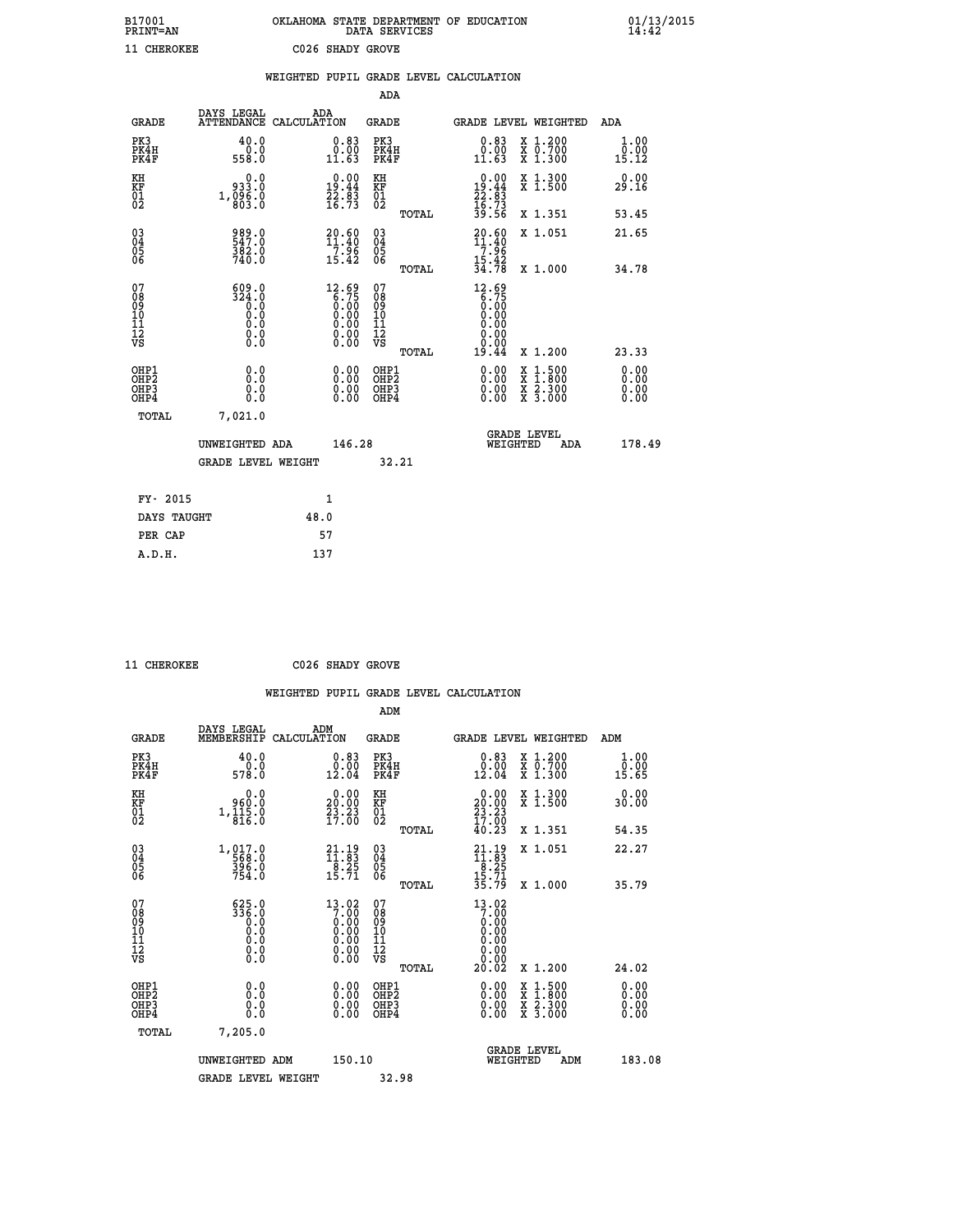| B17001<br>PRINT=AN                                   |                                                             | OKLAHOMA STATE DEPARTMENT OF EDUCATION DATA SERVICES |                                                                      |                                                    |              |                                                                 |          |                                                                                                  | 01/13/2015                         |  |
|------------------------------------------------------|-------------------------------------------------------------|------------------------------------------------------|----------------------------------------------------------------------|----------------------------------------------------|--------------|-----------------------------------------------------------------|----------|--------------------------------------------------------------------------------------------------|------------------------------------|--|
| 11 CHEROKEE                                          |                                                             | C031 PEGGS                                           |                                                                      |                                                    |              |                                                                 |          |                                                                                                  |                                    |  |
|                                                      |                                                             | WEIGHTED PUPIL GRADE LEVEL CALCULATION               |                                                                      |                                                    |              |                                                                 |          |                                                                                                  |                                    |  |
|                                                      |                                                             |                                                      |                                                                      | ADA                                                |              |                                                                 |          |                                                                                                  |                                    |  |
| GRADE                                                | DAYS LEGAL<br>ATTENDANCE CALCULATION                        | ADA                                                  |                                                                      | GRADE                                              |              |                                                                 |          | GRADE LEVEL WEIGHTED                                                                             | ADA                                |  |
| PK3<br>PK4H<br>PK4F                                  | 0.0<br>0.0<br>551.0                                         |                                                      | 0.00<br>0.00<br>13.78                                                | PK3<br>PK4H<br>PK4F                                |              | 0.00<br>0.00<br>13.78                                           |          | X 1.200<br>X 0.700<br>X 1.300                                                                    | 0.00<br>0.00<br>17.91              |  |
| KH<br>KF<br>01<br>02                                 | 0.0<br>1,159:0<br>1,179:5<br>1,183:0                        |                                                      | $\begin{smallmatrix} 0.00\\ 28.98\\ 29.49\\ 29.58 \end{smallmatrix}$ | KH<br>KF<br>01<br>02                               |              | 0.00<br>28.98<br>$\frac{29}{29}. \frac{49}{58}$<br>59.07        |          | X 1.300<br>X 1.500                                                                               | 0.00<br>43.47                      |  |
|                                                      |                                                             |                                                      |                                                                      |                                                    | TOTAL        |                                                                 |          | X 1.351                                                                                          | 79.80                              |  |
| $\substack{03 \\ 04}$<br>Ŏ5<br>06                    | 1, 122:0<br>$\frac{1}{2}$ , $\frac{052}{042}$ .<br>1, 042.5 |                                                      | $21.14$<br>$28.05$<br>$\frac{26.31}{26.06}$                          | $\begin{matrix} 03 \\ 04 \\ 05 \\ 06 \end{matrix}$ |              | 23.14<br>26.31<br>26.06                                         |          | X 1.051                                                                                          | 22.22                              |  |
|                                                      |                                                             |                                                      |                                                                      |                                                    | <b>TOTAL</b> | 80.42                                                           |          | X 1.000                                                                                          | 80.42                              |  |
| 07<br>08<br>09<br>11<br>11<br>12<br>VS               | 790.0<br>691.0<br>$\overline{0}$ .0<br>Ŏ.Ŏ<br>0.0<br>0.00   |                                                      | $19.75$<br>$17.28$<br>$0.00$<br>$0.00$                               | 07<br>08<br>09<br>10<br>11<br>12<br>VS             | TOTAL        | 19.75<br>17.28<br>0:00<br>0.00<br>0.00<br>0.00<br>0.00<br>37.03 |          | X 1.200                                                                                          | 44.44                              |  |
| OHP1<br>OHP <sub>2</sub><br>OH <sub>P3</sub><br>OHP4 | 115.0<br>0.0<br>0.0                                         |                                                      | $2.88$<br>$0.00$<br>0.00<br>0.00                                     | OHP1<br>OHP <sub>2</sub><br>OHP3<br>OHP4           |              | $3.88$<br>$0.00$<br>0.00<br>0.00                                |          | $\begin{smallmatrix} x & 1 & 500 \\ x & 1 & 800 \\ x & 2 & 300 \\ x & 3 & 000 \end{smallmatrix}$ | $\frac{4}{0}$ : 32<br>0.00<br>0.00 |  |
| TOTAL                                                | 9,731.0                                                     |                                                      |                                                                      |                                                    |              |                                                                 |          |                                                                                                  |                                    |  |
|                                                      | UNWEIGHTED ADA                                              |                                                      | 243.30                                                               |                                                    |              |                                                                 | WEIGHTED | <b>GRADE LEVEL</b><br>ADA                                                                        | 292.58                             |  |
|                                                      | <b>GRADE LEVEL WEIGHT</b>                                   |                                                      |                                                                      |                                                    | 49.28        |                                                                 |          |                                                                                                  |                                    |  |
| FY- 2015                                             |                                                             | 1                                                    |                                                                      |                                                    |              |                                                                 |          |                                                                                                  |                                    |  |
| DAYS TAUGHT                                          |                                                             | 40.0                                                 |                                                                      |                                                    |              |                                                                 |          |                                                                                                  |                                    |  |

| A.D.H. | 213 |
|--------|-----|
|        |     |
|        |     |
|        |     |

 **PER CAP 75**

 **11 CHEROKEE C031 PEGGS**

|                                                      |                                                                                                 |                                                                                                                |                                        |       | WEIGHTED PUPIL GRADE LEVEL CALCULATION                                                            |                                                                                                     |                                              |
|------------------------------------------------------|-------------------------------------------------------------------------------------------------|----------------------------------------------------------------------------------------------------------------|----------------------------------------|-------|---------------------------------------------------------------------------------------------------|-----------------------------------------------------------------------------------------------------|----------------------------------------------|
|                                                      |                                                                                                 |                                                                                                                | ADM                                    |       |                                                                                                   |                                                                                                     |                                              |
| <b>GRADE</b>                                         | DAYS LEGAL<br>MEMBERSHIP                                                                        | ADM<br>CALCULATION                                                                                             | <b>GRADE</b>                           |       |                                                                                                   | <b>GRADE LEVEL WEIGHTED</b>                                                                         | ADM                                          |
| PK3<br>PK4H<br>PK4F                                  | 0.0<br>ة:ة<br>595:0                                                                             | 0.00<br>14.88                                                                                                  | PK3<br>PK4H<br>PK4F                    |       | 0.00<br>14.88                                                                                     | X 1.200<br>X 0.700<br>X 1.300                                                                       | 0.00<br>0.00<br>19.34                        |
| KH<br>KF<br>01<br>02                                 | $\begin{smallmatrix}&&&0.0\\1,232.0\\1,218.0\\1,219.0\end{smallmatrix}$                         | $\begin{smallmatrix} 0.00\\ 30.80\\ 30.45\\ 30.45\\ 30.48 \end{smallmatrix}$                                   | KH<br>KF<br>01<br>02                   |       | $\begin{smallmatrix} 0.00\\ 30.80\\ 30.45\\ 30.45\\ 30.48\\ 60.93 \end{smallmatrix}$              | X 1.300<br>X 1.500                                                                                  | 0.00<br>46.20                                |
|                                                      |                                                                                                 |                                                                                                                |                                        | TOTAL |                                                                                                   | X 1.351                                                                                             | 82.32                                        |
| 030404<br>ŌĞ                                         | 1,159.0<br>$\frac{1}{1}$ , $\frac{1}{0}$ 80.0                                                   | $\begin{smallmatrix} 22 & 50 \\ 28 & 98 \\ 27 & 73 \\ 27 & 00 \end{smallmatrix}$                               | 03<br>04<br>05<br>06                   |       | 22:50<br>28:58<br>27:73<br>27:00<br>83:71                                                         | X 1.051                                                                                             | 23.65                                        |
| 07<br>08<br>09<br>11<br>11<br>12<br>VS               | 829.0<br>717.0<br>$\begin{smallmatrix} 0.1 & 0 \ 0.0 & 0 \ 0.0 & 0 \ 0.0 & 0 \end{smallmatrix}$ | $\begin{smallmatrix} 20.73 \\ 17.93 \\ 0.00 \\ 0.00 \\ 0.00 \\ 0.00 \\ 0.00 \\ 0.00 \\ 0.00 \end{smallmatrix}$ | 07<br>08<br>09<br>11<br>11<br>12<br>VS | TOTAL | $20.73$<br>$17.93$<br>$0.00$<br>$0.00$<br>0.00<br>0.00                                            | X 1.000                                                                                             | 83.71                                        |
| OHP1<br>OHP2<br>OH <sub>P3</sub><br>OH <sub>P4</sub> | 120.0<br>0.0<br>0.0<br>0.0                                                                      | $\begin{smallmatrix} 3 & 0 & 0 \\ 0 & 0 & 0 \\ 0 & 0 & 0 \\ 0 & 0 & 0 \end{smallmatrix}$                       | OHP1<br>OHP2<br>OHP3<br>OHP4           | TOTAL | 38.66<br>$\begin{smallmatrix} 3 & 0 & 0 \\ 0 & 0 & 0 \\ 0 & 0 & 0 \\ 0 & 0 & 0 \end{smallmatrix}$ | X 1.200<br>$\begin{smallmatrix} x & 1.500 \\ x & 1.800 \\ x & 2.300 \\ x & 3.000 \end{smallmatrix}$ | 46.39<br>$\frac{4.50}{0.00}$<br>0.00<br>0.00 |
| TOTAL                                                | 10,178.0<br>UNWEIGHTED ADM                                                                      | 254.48                                                                                                         |                                        |       | WEIGHTED                                                                                          | <b>GRADE LEVEL</b><br>ADM                                                                           | 306.11                                       |
|                                                      | <b>GRADE LEVEL WEIGHT</b>                                                                       |                                                                                                                | 51.63                                  |       |                                                                                                   |                                                                                                     |                                              |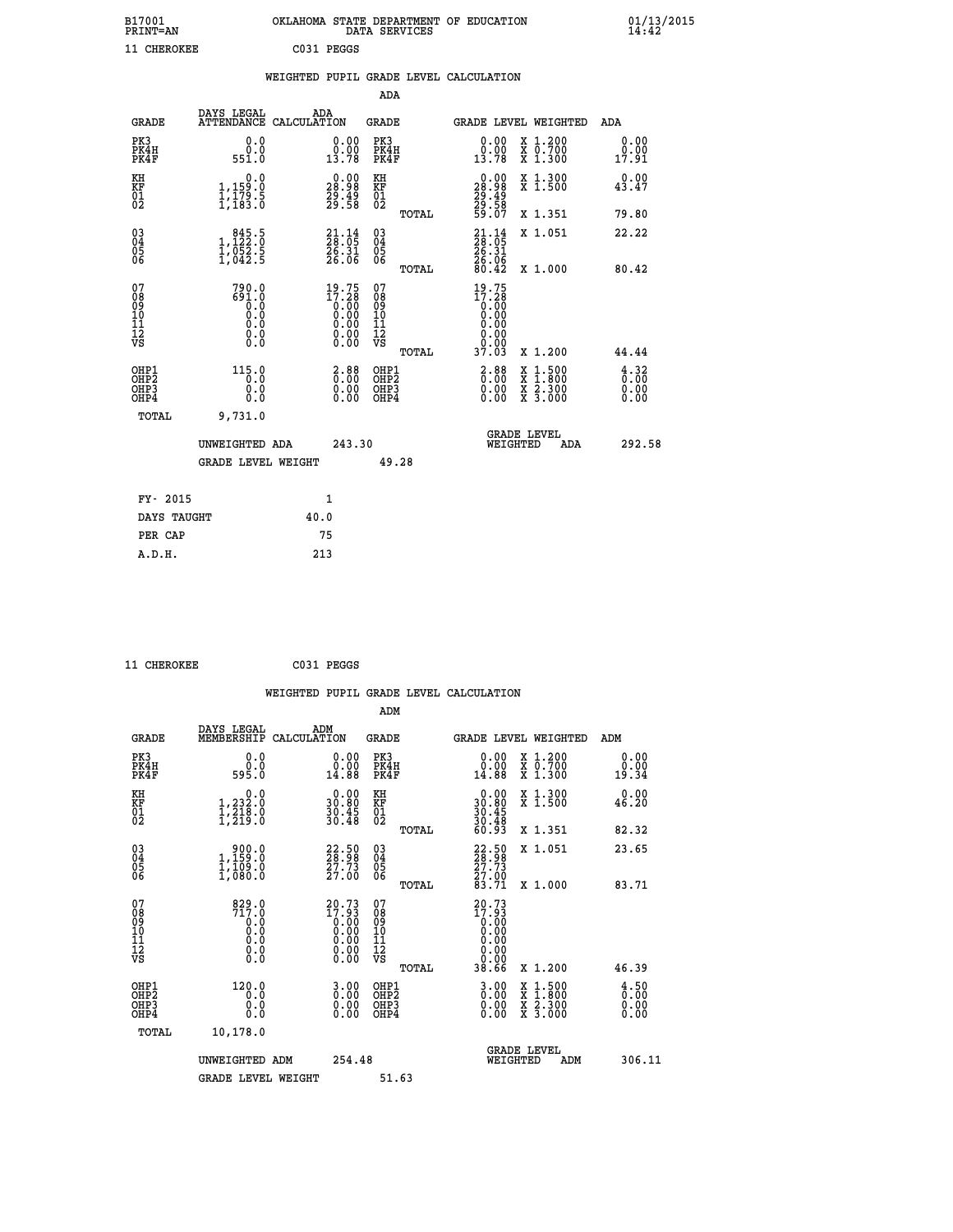| B17001          | OKLAHOMA STATE DEPARTMENT OF EDUCATION |
|-----------------|----------------------------------------|
| <b>PRINT=AN</b> | DATA SERVICES                          |
| 11 CHEROKEE     | C034 GRAND VIEW                        |

|                                                      |                                                                         | WEIGHTED PUPIL GRADE LEVEL CALCULATION                                                                 |                                        |       |                                                                           |                                                              |                              |
|------------------------------------------------------|-------------------------------------------------------------------------|--------------------------------------------------------------------------------------------------------|----------------------------------------|-------|---------------------------------------------------------------------------|--------------------------------------------------------------|------------------------------|
|                                                      |                                                                         |                                                                                                        | <b>ADA</b>                             |       |                                                                           |                                                              |                              |
| <b>GRADE</b>                                         | DAYS LEGAL<br><b>ATTENDANCE</b>                                         | ADA<br>CALCULATION                                                                                     | <b>GRADE</b>                           |       |                                                                           | GRADE LEVEL WEIGHTED                                         | ADA                          |
| PK3<br>PK4H<br>PK4F                                  | 55.0<br>0.0<br>2,591.5                                                  | $\begin{smallmatrix}1.22\0.00\\57.59\end{smallmatrix}$                                                 | PK3<br>PK4H<br>PK4F                    |       | $1.22$<br>$0.00$<br>57.59                                                 | X 1.200<br>X 0.700<br>X 1.300                                | 1.46<br>0.00<br>74.87        |
| KH<br>KF<br>01<br>02                                 | $\begin{smallmatrix}&&&0.0\\3,806.0\\3,201.0\\2,456.0\end{smallmatrix}$ | 0.00<br>84.58<br>71.13<br>54.58                                                                        | KH<br>KF<br>01<br>02                   |       | $\begin{smallmatrix}&&0.00\\84.58\\71.13\\54.58\\125.71\end{smallmatrix}$ | X 1.300<br>X 1.500                                           | 0.00<br>126.87               |
|                                                      |                                                                         |                                                                                                        |                                        | TOTAL |                                                                           | X 1.351                                                      | 169.83                       |
| $\begin{matrix} 03 \\ 04 \\ 05 \\ 06 \end{matrix}$   | 3,014.5<br>2,378.0<br>2,294.0<br>2,515.5                                | 66.99<br>52.84<br>50.98<br>55.90                                                                       | 03<br>04<br>05<br>06                   |       | 66.99<br>52.84<br>50.98<br>55.90                                          | X 1.051                                                      | 70.41                        |
|                                                      |                                                                         |                                                                                                        |                                        | TOTAL | 159.72                                                                    | X 1.000                                                      | 159.72                       |
| 07<br>08<br>09<br>11<br>11<br>12<br>VS               | $2,785.5$<br>1,901.5<br>0.0<br>0.0<br>0.0<br>$\S.$                      | $\begin{smallmatrix} 61.90\\ 42.26\\ 0.00\\ 0.00\\ 0.00\\ 0.00\\ 0.00\\ 0.00\\ 0.00 \end{smallmatrix}$ | 07<br>08<br>09<br>11<br>11<br>12<br>VS | TOTAL | $61.90$<br>$42.26$<br>$0.00$<br>$0.00$<br>$0.00$<br>0.00<br>104.16        | X 1.200                                                      | 124.99                       |
| OHP1<br>OHP <sub>2</sub><br>OH <sub>P3</sub><br>OHP4 | 0.0<br>0.0<br>Ō.Ō                                                       | 0.0000<br>$\begin{smallmatrix} 0.00 \ 0.00 \end{smallmatrix}$                                          | OHP1<br>OHP2<br>OHP3<br>OHP4           |       | 0.00<br>0.00<br>0.00                                                      | $1:500$<br>1:800<br>X 1:500<br>X 1:800<br>X 2:300<br>X 3:000 | 0.00<br>0.00<br>0.00<br>0.00 |
| <b>TOTAL</b>                                         | 26,998.5                                                                |                                                                                                        |                                        |       |                                                                           |                                                              |                              |
|                                                      | UNWEIGHTED ADA                                                          | 599.97                                                                                                 |                                        |       | WEIGHTED                                                                  | <b>GRADE LEVEL</b><br>ADA                                    | 728.15                       |
|                                                      | <b>GRADE LEVEL WEIGHT</b>                                               |                                                                                                        | 128.18                                 |       |                                                                           |                                                              |                              |
| FY- 2015                                             |                                                                         | 1                                                                                                      |                                        |       |                                                                           |                                                              |                              |
| DAYS TAUGHT                                          |                                                                         | 45.0                                                                                                   |                                        |       |                                                                           |                                                              |                              |
| PER CAP                                              |                                                                         | 33                                                                                                     |                                        |       |                                                                           |                                                              |                              |

| <b>CUPDOVPP</b> |
|-----------------|

 **A.D.H. 547**

| 11 CHEROKEE                                        |                                          |     | C034 GRAND VIEW                                                   |                                                     |       |                                                                                                    |          |                                                                                                                                              |                              |  |
|----------------------------------------------------|------------------------------------------|-----|-------------------------------------------------------------------|-----------------------------------------------------|-------|----------------------------------------------------------------------------------------------------|----------|----------------------------------------------------------------------------------------------------------------------------------------------|------------------------------|--|
|                                                    |                                          |     |                                                                   |                                                     |       | WEIGHTED PUPIL GRADE LEVEL CALCULATION                                                             |          |                                                                                                                                              |                              |  |
|                                                    |                                          |     |                                                                   | ADM                                                 |       |                                                                                                    |          |                                                                                                                                              |                              |  |
| <b>GRADE</b>                                       | DAYS LEGAL<br>MEMBERSHIP CALCULATION     | ADM |                                                                   | GRADE                                               |       |                                                                                                    |          | GRADE LEVEL WEIGHTED                                                                                                                         | ADM                          |  |
| PK3<br>PK4H<br>PK4F                                | 55.0<br>0.0<br>2,806.0                   |     | $\begin{smallmatrix}1.22\0.00\\62.36\end{smallmatrix}$            | PK3<br>PK4H<br>PK4F                                 |       | $\begin{smallmatrix}1.22\0.00\\62.36\end{smallmatrix}$                                             |          | X 1.200<br>X 0.700<br>X 1.300                                                                                                                | 1.46<br>0.00<br>81.07        |  |
| KH<br>KF<br>01<br>02                               | 0.0<br>4,020:0<br>3,350.0<br>2,565:0     |     | $\begin{smallmatrix} 0.00\\89.33\\74.44\\57.00 \end{smallmatrix}$ | KH<br>KF<br>01<br>02                                |       | $0.00$<br>89.33<br>74.44<br>57.00<br>57.00<br>131.44                                               |          | X 1.300<br>X 1.500                                                                                                                           | 0.00<br>134.00               |  |
|                                                    |                                          |     |                                                                   |                                                     | TOTAL |                                                                                                    |          | X 1.351                                                                                                                                      | 177.58                       |  |
| $\begin{matrix} 03 \\ 04 \\ 05 \\ 06 \end{matrix}$ | 3,137.0<br>2,502.0<br>2,355.0<br>2,592.0 |     | 69.71<br>55.60<br>52.33<br>57.60                                  | $\begin{array}{c} 03 \\ 04 \\ 05 \\ 06 \end{array}$ |       | $\begin{array}{c} 69\cdot 71 \\ 55\cdot 60 \\ 52\cdot 33 \\ 57\cdot 60 \\ 165\cdot 53 \end{array}$ |          | X 1.051                                                                                                                                      | 73.27                        |  |
|                                                    |                                          |     |                                                                   |                                                     | TOTAL |                                                                                                    |          | X 1.000                                                                                                                                      | 165.53                       |  |
| 07<br>08901112<br>1112<br>VS                       |                                          |     | $63.78\n43.69\n0.00\n0.00\n0.00\n0.00\n0.00$                      | 07<br>08<br>09<br>11<br>11<br>12<br>VS              |       | $\begin{smallmatrix} 63.78\\ 43.69\\ 0.00\\ 0.00 \end{smallmatrix}$<br>0.00<br>ŏ:ŏŏ<br>107.47      |          |                                                                                                                                              |                              |  |
|                                                    |                                          |     |                                                                   |                                                     | TOTAL |                                                                                                    |          | X 1.200                                                                                                                                      | 128.96                       |  |
| OHP1<br>OHP2<br>OH <sub>P3</sub><br>OHP4           | 0.0<br>0.0<br>0.0                        |     | $0.00$<br>$0.00$<br>0.00                                          | OHP1<br>OHP2<br>OHP <sub>3</sub>                    |       | 0.00<br>0.00<br>0.00                                                                               |          | $\begin{smallmatrix} \mathtt{X} & 1\cdot500 \\ \mathtt{X} & 1\cdot800 \\ \mathtt{X} & 2\cdot300 \\ \mathtt{X} & 3\cdot000 \end{smallmatrix}$ | 0.00<br>0.00<br>0.00<br>0.00 |  |
| TOTAL                                              | 28,218.0                                 |     |                                                                   |                                                     |       |                                                                                                    |          |                                                                                                                                              |                              |  |
|                                                    | UNWEIGHTED ADM                           |     | 627.06                                                            |                                                     |       |                                                                                                    | WEIGHTED | <b>GRADE LEVEL</b><br>ADM                                                                                                                    | 761.87                       |  |
|                                                    | <b>GRADE LEVEL WEIGHT</b>                |     |                                                                   | 134.81                                              |       |                                                                                                    |          |                                                                                                                                              |                              |  |
|                                                    |                                          |     |                                                                   |                                                     |       |                                                                                                    |          |                                                                                                                                              |                              |  |
|                                                    |                                          |     |                                                                   |                                                     |       |                                                                                                    |          |                                                                                                                                              |                              |  |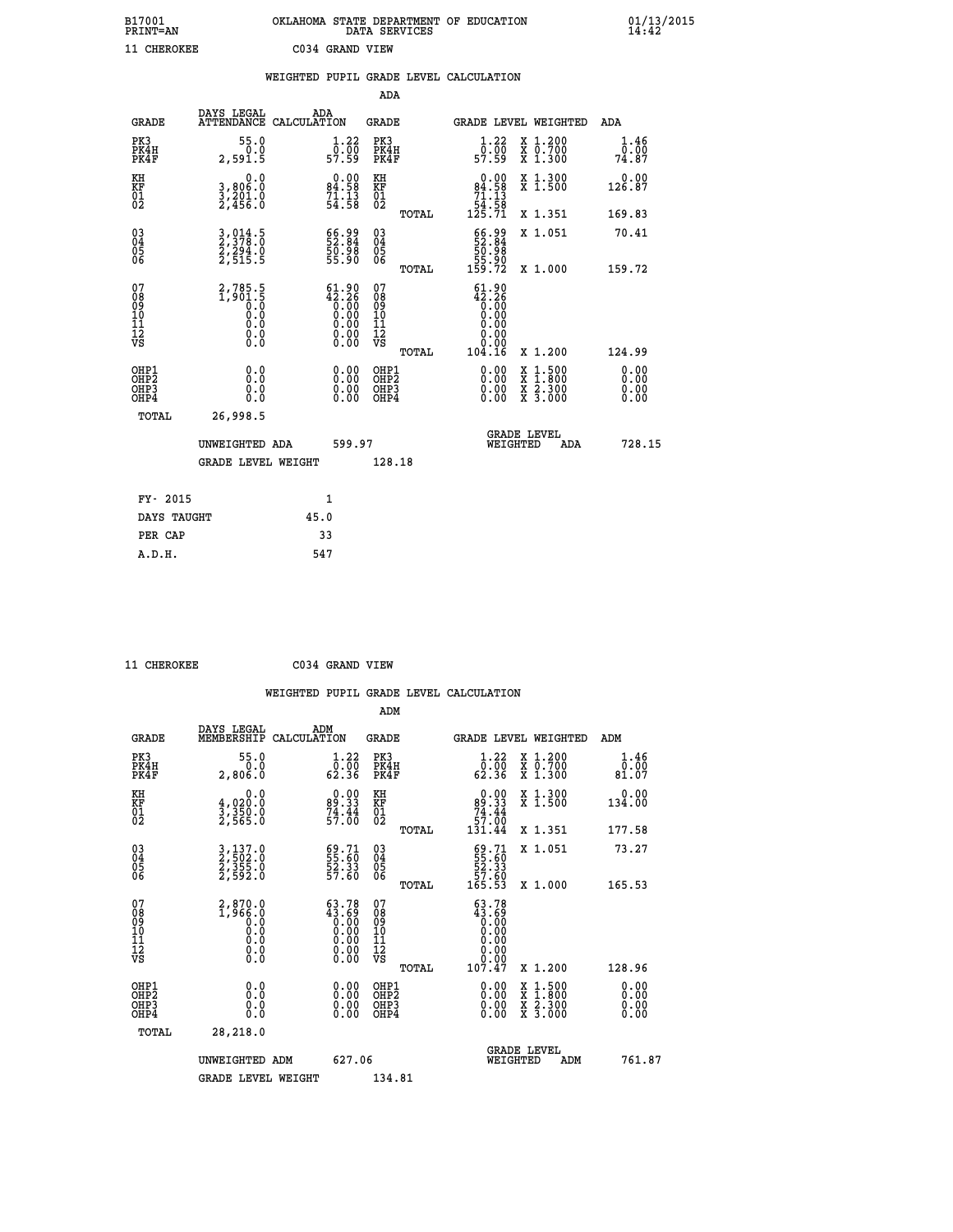| B17001<br><b>PRINT=AN</b> | OKLAHOMA STATE DEPARTMENT OF EDUCATION<br>DATA SERVICES | 01/13/2015 |
|---------------------------|---------------------------------------------------------|------------|
| 11 CHEROKEE               | C044 BRIGGS                                             |            |

|  |  | WEIGHTED PUPIL GRADE LEVEL CALCULATION |
|--|--|----------------------------------------|
|  |  |                                        |

|                                                    |                                                                                   |                                                                   | ADA                                    |       |                                                                                              |   |                                          |                      |
|----------------------------------------------------|-----------------------------------------------------------------------------------|-------------------------------------------------------------------|----------------------------------------|-------|----------------------------------------------------------------------------------------------|---|------------------------------------------|----------------------|
| <b>GRADE</b>                                       | DAYS LEGAL<br><b>ATTENDANCE</b>                                                   | ADA<br>CALCULATION                                                | GRADE                                  |       | <b>GRADE LEVEL WEIGHTED</b>                                                                  |   |                                          | <b>ADA</b>           |
| PK3<br>PK4H<br>PK4F                                | 328.0<br>0.0<br>1,840.5                                                           | 8.00<br>0.00<br>44.89                                             | PK3<br>PK4H<br>PK4F                    |       | 8.00<br>0.00<br>44.89                                                                        |   | X 1.200<br>X 0.700<br>X 1.300            | 0.60<br>58.36        |
| KH<br><b>KF</b><br>01<br>02                        | $\begin{smallmatrix}&&&0.0\\2,384.5\\1,412.5\\1,902.0\end{smallmatrix}$           | $0.00$<br>58.16<br>$\frac{34}{46}$ : $\frac{35}{39}$              | KH<br>KF<br>01<br>02                   |       | $\begin{smallmatrix} 0.00\\ 58.16\\ 34.45\\ 46.39\\ 80.84 \end{smallmatrix}$                 |   | X 1.300<br>X 1.500                       | 0.00<br>87.24        |
|                                                    |                                                                                   |                                                                   |                                        | TOTAL |                                                                                              |   | X 1.351                                  | 109.21               |
| $\begin{matrix} 03 \\ 04 \\ 05 \\ 06 \end{matrix}$ | $\begin{smallmatrix} 2, 544.5\\ 1, 531.0\\ 1, 845.5\\ 2, 260.0 \end{smallmatrix}$ | $\frac{62.96}{37.34}$<br>$\frac{45.01}{55.12}$                    | 03<br>04<br>05<br>06                   |       | $52.06$<br>$37.34$<br>$45.01$<br>$55.12$<br>$137.47$                                         |   | X 1.051                                  | 65.23                |
|                                                    |                                                                                   |                                                                   |                                        | TOTAL |                                                                                              |   | X 1.000                                  | 137.47               |
| 07<br>08<br>09<br>101<br>11<br>12<br>VS            | $1,677.0$<br>$0.0$<br>$0.0$<br>0.0<br>0.0<br>$\S.$                                | $40.90$<br>$0.61$<br>$0.00$<br>$0.00$<br>$0.00$<br>$0.00$<br>Ŏ.ŎŎ | 07<br>08<br>09<br>11<br>11<br>12<br>VS | TOTAL | 40.90<br>$\begin{smallmatrix} 40.61 \ 0.00 \ 0.00 \ 0.00 \end{smallmatrix}$<br>0.00<br>81.51 |   | X 1.200                                  | 97.81                |
|                                                    |                                                                                   |                                                                   |                                        |       |                                                                                              |   |                                          | 0.00                 |
| OHP1<br>OHP2<br>OHP3<br>OH <sub>P4</sub>           | 0.0<br>0.0<br>0.0                                                                 | 0.00<br>$\begin{smallmatrix} 0.00 \ 0.00 \end{smallmatrix}$       | OHP1<br>OHP2<br>OHP3<br>OHP4           |       | $0.00$<br>$0.00$<br>0.00                                                                     | X | $1.500$<br>$1.800$<br>X 2.300<br>X 3.000 | 0.00<br>0.00<br>0.00 |
| TOTAL                                              | 19,390.5                                                                          |                                                                   |                                        |       |                                                                                              |   |                                          |                      |
|                                                    | UNWEIGHTED ADA                                                                    | 472.93                                                            |                                        |       | <b>GRADE LEVEL</b><br>WEIGHTED                                                               |   | ADA                                      | 564.92               |
|                                                    | <b>GRADE LEVEL WEIGHT</b>                                                         |                                                                   | 91.99                                  |       |                                                                                              |   |                                          |                      |
| FY- 2015                                           |                                                                                   | $\mathbf{1}$                                                      |                                        |       |                                                                                              |   |                                          |                      |
| DAYS TAUGHT                                        |                                                                                   | 41.0                                                              |                                        |       |                                                                                              |   |                                          |                      |
|                                                    |                                                                                   |                                                                   |                                        |       |                                                                                              |   |                                          |                      |

 **PER CAP 53 A.D.H. 428**

 **ADM**

 **11 CHEROKEE C044 BRIGGS**

| <b>GRADE</b>                                       | DAYS LEGAL<br>MEMBERSHIP CALCULATION               | ADM                                                                                                    | <b>GRADE</b>                                       |       |                                                                                                                 |          | GRADE LEVEL WEIGHTED                                                                                                | ADM                   |
|----------------------------------------------------|----------------------------------------------------|--------------------------------------------------------------------------------------------------------|----------------------------------------------------|-------|-----------------------------------------------------------------------------------------------------------------|----------|---------------------------------------------------------------------------------------------------------------------|-----------------------|
| PK3<br>PK4H<br>PK4F                                | 328.0<br>1,955.0                                   | $\begin{smallmatrix}8.00\0.00\\47.68\end{smallmatrix}$                                                 | PK3<br>PK4H<br>PK4F                                |       | 8.00<br>47.00<br>47.68                                                                                          |          | X 1.200<br>X 0.700<br>X 1.300                                                                                       | 9.60<br>0.00<br>61.98 |
| KH<br>KF<br>01<br>02                               | 0.0<br>2,521.0<br>1,484.0<br>1,980.0               | $\begin{smallmatrix} 0.00\\ 61.49\\ 36.20\\ 48.29 \end{smallmatrix}$                                   | KH<br>KF<br>01<br>02                               |       | $0.00\n61.49\n36.20\n48.29\n84.49$                                                                              |          | X 1.300<br>X 1.500                                                                                                  | 0.00<br>92.24         |
|                                                    |                                                    |                                                                                                        |                                                    | TOTAL |                                                                                                                 |          | X 1.351                                                                                                             | 114.15                |
| $\begin{matrix} 03 \\ 04 \\ 05 \\ 06 \end{matrix}$ | $2,645.0$<br>$1,583.0$<br>$1,921.0$<br>$2,341.0$   | $\begin{smallmatrix} 64.51\ 38.61\ 46.85\ 57.10 \end{smallmatrix}$                                     | $\begin{matrix} 03 \\ 04 \\ 05 \\ 06 \end{matrix}$ |       | $\begin{smallmatrix} 64.51\ 38.61\ 46.85\ 57.10\ 142.56 \end{smallmatrix}$                                      |          | X 1.051                                                                                                             | 67.80                 |
|                                                    |                                                    |                                                                                                        |                                                    | TOTAL |                                                                                                                 |          | X 1.000                                                                                                             | 142.56                |
| 07<br>08<br>09<br>101<br>11<br>12<br>VS            | 1,758.0<br>$1,730.0$<br>0.0<br>0.0<br>0.0<br>$\S.$ | $\begin{smallmatrix} 42.88\\ 42.20\\ 0.00\\ 0.00\\ 0.00\\ 0.00\\ 0.00\\ 0.00\\ 0.00 \end{smallmatrix}$ | 07<br>08<br>09<br>001<br>11<br>11<br>12<br>VS      |       | $\begin{smallmatrix} 42.88\\ 42.20\\ 0.00\\ 0.00\\ 0.00\\ 0.00\\ 0.00\\ 0.00\\ 0.00\\ 0.00\\ \end{smallmatrix}$ |          |                                                                                                                     |                       |
|                                                    |                                                    |                                                                                                        |                                                    | TOTAL | 85.08                                                                                                           |          | X 1.200                                                                                                             | 102.10                |
| OHP1<br>OHP2<br>OHP3<br>OHP4                       | 0.0<br>0.000                                       |                                                                                                        | OHP1<br>OHP <sub>2</sub><br>OHP3<br>OHP4           |       | 0.00<br>$0.00$<br>0.00                                                                                          |          | $\begin{array}{l} \mathtt{X} & 1.500 \\ \mathtt{X} & 1.800 \\ \mathtt{X} & 2.300 \\ \mathtt{X} & 3.000 \end{array}$ | 0.00<br>0.00<br>0.00  |
| TOTAL                                              | 20,246.0                                           |                                                                                                        |                                                    |       |                                                                                                                 |          |                                                                                                                     |                       |
|                                                    | UNWEIGHTED                                         | 493.81<br>ADM                                                                                          |                                                    |       |                                                                                                                 | WEIGHTED | <b>GRADE LEVEL</b><br>ADM                                                                                           | 590.43                |
|                                                    | <b>GRADE LEVEL WEIGHT</b>                          |                                                                                                        | 96.62                                              |       |                                                                                                                 |          |                                                                                                                     |                       |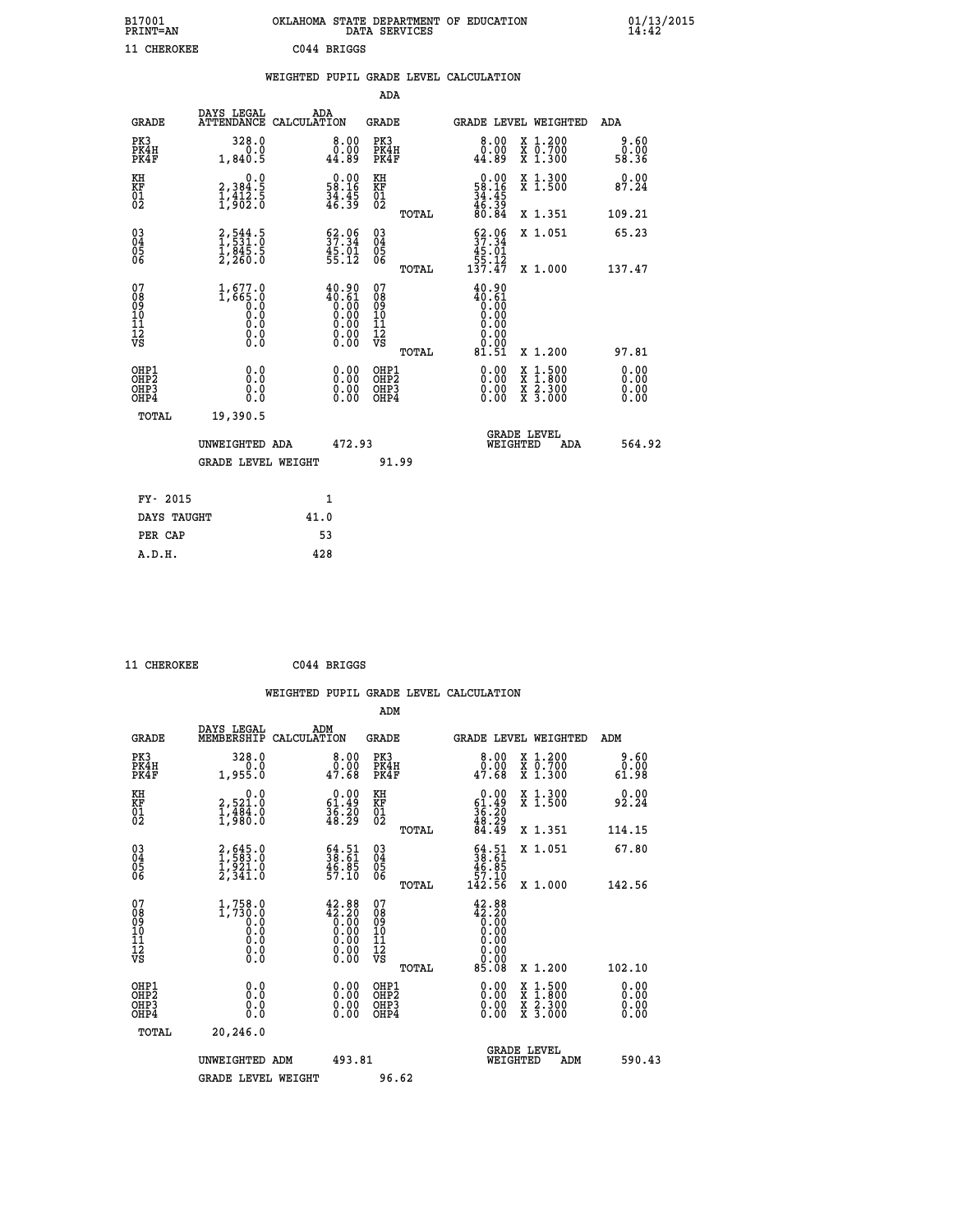| B17001<br>PRINT=AN | OKLAHOMA STATE DEPARTMENT OF EDUCATION<br>DATA SERVICES | 01/13/2015<br>14:42 |
|--------------------|---------------------------------------------------------|---------------------|
| 11 CHEROKEE        | C066 TENKILLER                                          |                     |

|                                        |                                                                                           |      |                                                                                                                        |                                           |       | WEIGHTED PUPIL GRADE LEVEL CALCULATION             |                                                                                                  |                              |
|----------------------------------------|-------------------------------------------------------------------------------------------|------|------------------------------------------------------------------------------------------------------------------------|-------------------------------------------|-------|----------------------------------------------------|--------------------------------------------------------------------------------------------------|------------------------------|
|                                        |                                                                                           |      |                                                                                                                        | <b>ADA</b>                                |       |                                                    |                                                                                                  |                              |
| <b>GRADE</b>                           | DAYS LEGAL<br>ATTENDANCE CALCULATION                                                      | ADA  |                                                                                                                        | <b>GRADE</b>                              |       | GRADE LEVEL WEIGHTED                               |                                                                                                  | <b>ADA</b>                   |
| PK3<br>PK4H<br>PK4F                    | 1,025.0<br>0.0<br>1,155.0                                                                 |      | 20.92<br>$\frac{0.00}{23.57}$                                                                                          | PK3<br>PK4H<br>PK4F                       |       | 20.92<br>$\frac{0.00}{23.57}$                      | X 1.200<br>X 0.700<br>X 1.300                                                                    | 25.10<br>0.00<br>30.64       |
| KH<br>KF<br>01<br>02                   | 0.0<br>1,763.0<br>$\begin{array}{c} 7,68,0 \\ 1,543.0 \end{array}$                        |      | $\begin{smallmatrix} 0.00\\ 35.98\\ 15.67\\ 31.49 \end{smallmatrix}$                                                   | KH<br>KF<br>01<br>02                      |       | $0.00$<br>$35.98$<br>$15.67$<br>$31.49$<br>$47.16$ | X 1.300<br>X 1.500                                                                               | 0.00<br>53.97                |
|                                        |                                                                                           |      |                                                                                                                        |                                           | TOTAL |                                                    | X 1.351                                                                                          | 63.71                        |
| $^{03}_{04}$<br>Ŏ5<br>06               | 1, 271.0<br>$1, \frac{483}{147}$ .0                                                       |      | $25.94$<br>$18.49$<br>$\bar{30}.\bar{27}\atop 23.41$                                                                   | $\substack{03 \\ 04}$<br>05<br>06         |       | 25.94<br>18.49<br>$\frac{30.27}{23.41}$<br>72.17   | X 1.051                                                                                          | 27.26                        |
|                                        |                                                                                           |      |                                                                                                                        |                                           | TOTAL |                                                    | X 1.000                                                                                          | 72.17                        |
| 07<br>08<br>09<br>11<br>11<br>12<br>VS | $1,555.0$<br>$1,226.0$<br>0.0<br>$\begin{smallmatrix} 0.16 \ 0.0 \ 0.0 \end{smallmatrix}$ |      | $31.73$<br>$25.02$<br>$0.00$<br>$0.00$<br>$0.00$<br>$\begin{smallmatrix} 0.00 & 0.00 \\ 0.00 & 0.00 \end{smallmatrix}$ | 07<br>08<br>09<br>11<br>11<br>12<br>VS    |       | 31.73<br>86:63<br>0.00<br>0.00<br>0.00<br>0.00     |                                                                                                  |                              |
| OHP1                                   |                                                                                           |      |                                                                                                                        |                                           | TOTAL | 56.75                                              | X 1.200                                                                                          | 68.10                        |
| OH <sub>P</sub> 2<br>OHP3<br>OHP4      | 0.0<br>0.0<br>0.0                                                                         |      | 0.00<br>0.00<br>0.00                                                                                                   | OHP1<br>OH <sub>P</sub> 2<br>OHP3<br>OHP4 |       | 0.00<br>0.00<br>0.00                               | $\begin{smallmatrix} x & 1 & 500 \\ x & 1 & 800 \\ x & 2 & 300 \\ x & 3 & 000 \end{smallmatrix}$ | 0.00<br>0.00<br>0.00<br>0.00 |
| TOTAL                                  | 13,842.0                                                                                  |      |                                                                                                                        |                                           |       |                                                    |                                                                                                  |                              |
|                                        | UNWEIGHTED ADA                                                                            |      | 282.49                                                                                                                 |                                           |       | WEIGHTED                                           | <b>GRADE LEVEL</b><br>ADA                                                                        | 340.95                       |
|                                        | <b>GRADE LEVEL WEIGHT</b>                                                                 |      |                                                                                                                        |                                           | 58.46 |                                                    |                                                                                                  |                              |
| FY- 2015                               |                                                                                           |      | 1                                                                                                                      |                                           |       |                                                    |                                                                                                  |                              |
| DAYS TAUGHT                            |                                                                                           | 49.0 |                                                                                                                        |                                           |       |                                                    |                                                                                                  |                              |
| PER CAP                                |                                                                                           |      | 59                                                                                                                     |                                           |       |                                                    |                                                                                                  |                              |

 **11 CHEROKEE C066 TENKILLER**

 **A.D.H. 264**

|                                                      |                                                                             |                                          | ADM                                                 |                                                                              |                                          |                              |
|------------------------------------------------------|-----------------------------------------------------------------------------|------------------------------------------|-----------------------------------------------------|------------------------------------------------------------------------------|------------------------------------------|------------------------------|
| <b>GRADE</b>                                         | DAYS LEGAL<br>MEMBERSHIP                                                    | ADM<br>CALCULATION                       | <b>GRADE</b>                                        | GRADE LEVEL WEIGHTED                                                         |                                          | ADM                          |
| PK3<br>PK4H<br>PK4F                                  | 1,025.0<br>0.0<br>1,189.0                                                   | 20.92<br>$\frac{0.00}{24.27}$            | PK3<br>PK4H<br>PK4F                                 | $\substack{20.92 \\ 0.00 \\ 24.27}$                                          | X 1.200<br>X 0.700<br>X 1.300            | 25.10<br>0.00<br>31.55       |
| KH<br>KF<br>01<br>02                                 | 0.0<br>$1,811.0$<br>$784.0$<br>$1,577.0$                                    | $0.00$<br>96.96<br>$\frac{16.00}{32.18}$ | KH<br>KF<br>01<br>02                                | $\begin{smallmatrix} 0.00\\ 36.96\\ 16.00\\ 32.18\\ 48.18 \end{smallmatrix}$ | X 1.300<br>X 1.500                       | 0.00<br>55.44                |
|                                                      |                                                                             |                                          | TOTAL                                               |                                                                              | X 1.351                                  | 65.09                        |
| 03<br>04<br>05<br>06                                 | $\begin{smallmatrix} 1,293.0\\ 931.0\\ 1,526.0\\ 1,176.0 \end{smallmatrix}$ | 26.39<br>19:00<br>$\frac{31.14}{24.00}$  | $\begin{array}{c} 03 \\ 04 \\ 05 \\ 06 \end{array}$ | 26.39<br>$\frac{31.14}{24.00}$                                               | X 1.051                                  | 27.74                        |
|                                                      |                                                                             |                                          | TOTAL                                               | 74.14                                                                        | X 1.000                                  | 74.14                        |
| 07<br>08<br>09<br>101<br>112<br>VS                   | $1, 582.0$<br>$1, 272.0$<br>$0.0$<br>0.0<br>0.0<br>$\S.$                    | $32.2925.960.000.000.000.000.00$         | 07<br>08<br>09<br>101<br>11<br>12<br>VS<br>TOTAL    | 32.29<br>25.96<br>0.00<br>0.00<br>58.25                                      | X 1.200                                  | 69.90                        |
| OHP1<br>OHP2<br>OH <sub>P3</sub><br>OH <sub>P4</sub> | 0.0<br>0.000                                                                | $0.00$<br>$0.00$<br>0.00                 | OHP1<br>OHP2<br>OHP <sub>3</sub>                    | $0.00$<br>$0.00$<br>0.00                                                     | X 1:500<br>X 1:800<br>X 2:300<br>X 3:000 | 0.00<br>0.00<br>0.00<br>0.00 |
| TOTAL                                                | 14,166.0                                                                    |                                          |                                                     |                                                                              |                                          |                              |
|                                                      | UNWEIGHTED ADM                                                              | 289.11                                   |                                                     | WEIGHTED                                                                     | <b>GRADE LEVEL</b><br>ADM                | 348.96                       |
|                                                      | <b>GRADE LEVEL WEIGHT</b>                                                   |                                          | 59.85                                               |                                                                              |                                          |                              |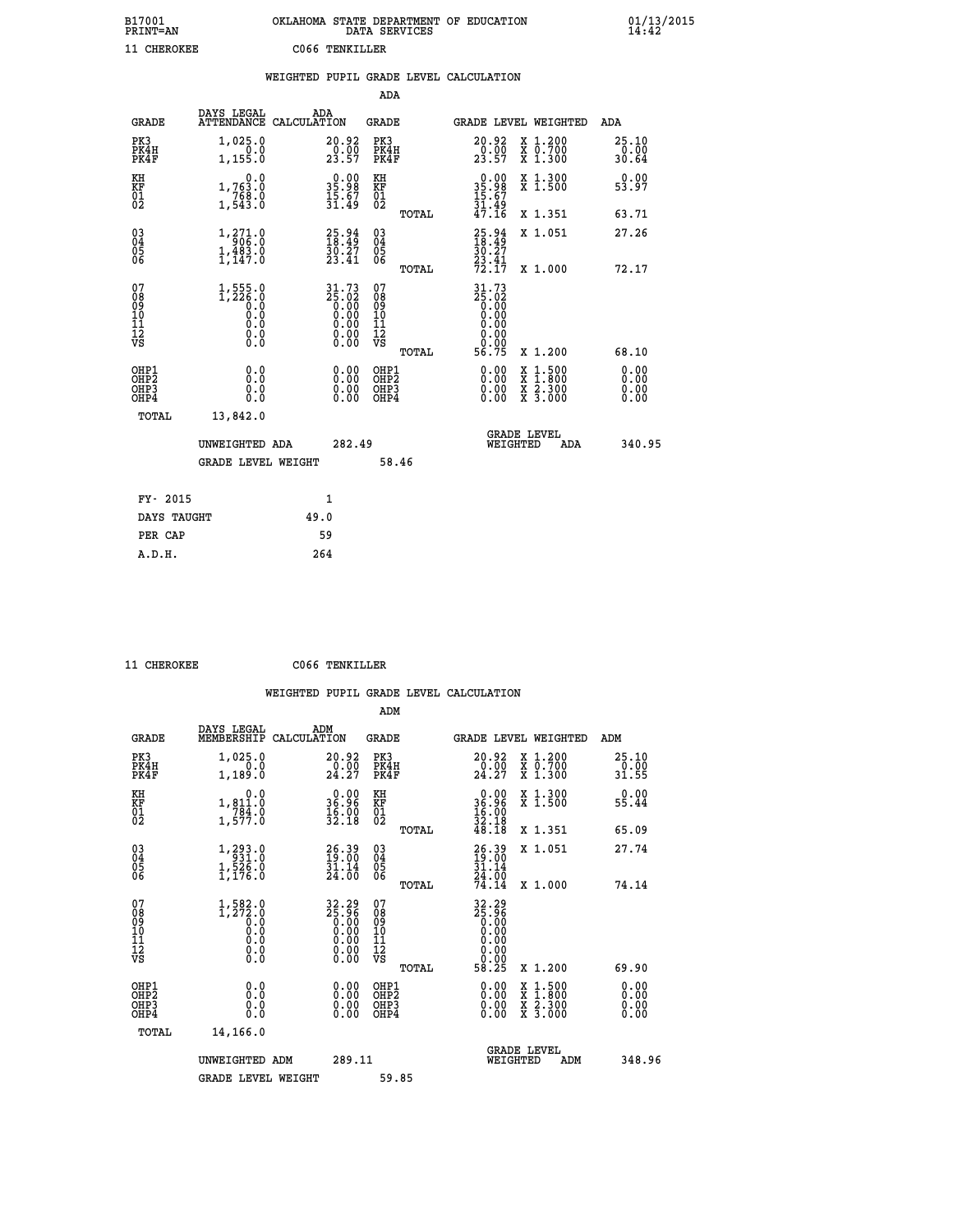| B17001<br><b>PRINT=AN</b> | OKLAHOMA STATE DEPARTMENT OF EDUCATION<br>DATA SERVICES | 01/13/2015<br>14:42 |
|---------------------------|---------------------------------------------------------|---------------------|
| 11 CHEROKEE               | I006 KEYS                                               |                     |

|  |  | WEIGHTED PUPIL GRADE LEVEL CALCULATION |
|--|--|----------------------------------------|
|  |  |                                        |

|                                                       |                                                                       |                                                                       | ADA                                       |       |                                                                                                |                                          |                              |
|-------------------------------------------------------|-----------------------------------------------------------------------|-----------------------------------------------------------------------|-------------------------------------------|-------|------------------------------------------------------------------------------------------------|------------------------------------------|------------------------------|
| <b>GRADE</b>                                          | DAYS LEGAL                                                            | ADA<br>ATTENDANCE CALCULATION                                         | <b>GRADE</b>                              |       | GRADE LEVEL WEIGHTED                                                                           |                                          | ADA                          |
| PK3<br>PK4H<br>PK4F                                   | 43.0<br>0.0<br>1,596.5                                                | $\frac{1}{0}$ : 00<br>37.13                                           | PK3<br>PK4H<br>PK4F                       |       | 1.00<br>ō:ŏŏ<br>37.13                                                                          | X 1.200<br>X 0.700<br>X 1.300            | 1.20<br>0.00<br>48.27        |
| KH<br>KF<br>01<br>02                                  | 0.0<br>1,797.5<br>2,380.5<br>1,897.0                                  | $\begin{smallmatrix} 0.00\\ 41.80\\ 55.36\\ 44.12 \end{smallmatrix}$  | KH<br>KF<br>01<br>02                      |       | $0.00\n41.80\n55.36\n44.12\n99.48$                                                             | X 1.300<br>X 1.500                       | 0.00<br>62.70                |
|                                                       |                                                                       |                                                                       |                                           | TOTAL |                                                                                                | X 1.351                                  | 134.40                       |
| 03<br>04<br>05<br>06                                  | 2,668.5<br>2,326.0<br>2,208.0<br>2,627.0                              | $\begin{smallmatrix} 62.06\\ 54.09\\ 51.35\\ 61.09 \end{smallmatrix}$ | 03<br>04<br>05<br>06                      |       | $\begin{smallmatrix} 62.06\\ 54.09\\ 51.35\\ 61.09\\ 61.09\\ 166.53 \end{smallmatrix}$         | X 1.051                                  | 65.23                        |
|                                                       |                                                                       |                                                                       |                                           | TOTAL |                                                                                                | X 1.000                                  | 166.53                       |
| 07<br>08<br>09<br>11<br>11<br>12<br>VS                | 2,156.5<br>2,704.0<br>3,675.5<br>3,323.0<br>3,673.0<br>2,756.0<br>0.0 | 50.15<br>62.88<br>85.48<br>85.48<br>77.28<br>85.42<br>64.09<br>64.09  | 07<br>08<br>09<br>11<br>11<br>12<br>VS    | TOTAL | $\begin{smallmatrix}50.15\\62.88\\85.488\\77.28\\85.42\\64.09\\64.09\\425.30\end{smallmatrix}$ | X 1.200                                  | 510.36                       |
| OHP1<br>OH <sub>P</sub> 2<br>OH <sub>P3</sub><br>OHP4 | 0.0<br>0.0<br>0.0                                                     | 0.00<br>$\begin{smallmatrix} 0.00 \ 0.00 \end{smallmatrix}$           | OHP1<br>OH <sub>P</sub> 2<br>OHP3<br>OHP4 |       | 0.00<br>0.00<br>0.00                                                                           | X 1:500<br>X 1:800<br>X 2:300<br>X 3:000 | 0.00<br>0.00<br>0.00<br>0.00 |
| TOTAL                                                 | 35,832.0                                                              |                                                                       |                                           |       |                                                                                                |                                          |                              |
|                                                       | UNWEIGHTED ADA                                                        | 833.30                                                                |                                           |       | WEIGHTED                                                                                       | <b>GRADE LEVEL</b><br>ADA                | 988.69                       |
|                                                       | GRADE LEVEL WEIGHT                                                    |                                                                       | 155.39                                    |       |                                                                                                |                                          |                              |
| FY- 2015                                              |                                                                       | $\mathbf{1}$                                                          |                                           |       |                                                                                                |                                          |                              |
|                                                       |                                                                       |                                                                       |                                           |       |                                                                                                |                                          |                              |
| DAYS TAUGHT                                           |                                                                       | 43.0                                                                  |                                           |       |                                                                                                |                                          |                              |
| PER CAP                                               |                                                                       | 48                                                                    |                                           |       |                                                                                                |                                          |                              |
| A.D.H.                                                |                                                                       | 802                                                                   |                                           |       |                                                                                                |                                          |                              |

| 11 CHEROKEE | I006 KEYS |  |
|-------------|-----------|--|
|             |           |  |

|                                                    |                                                                                           | WEIGHTED PUPIL GRADE LEVEL CALCULATION                            |                                                     |       |                                                                                                                                                                                                                                                                                |                                          |                                                                                                                                                                                                                                                                                |
|----------------------------------------------------|-------------------------------------------------------------------------------------------|-------------------------------------------------------------------|-----------------------------------------------------|-------|--------------------------------------------------------------------------------------------------------------------------------------------------------------------------------------------------------------------------------------------------------------------------------|------------------------------------------|--------------------------------------------------------------------------------------------------------------------------------------------------------------------------------------------------------------------------------------------------------------------------------|
|                                                    |                                                                                           |                                                                   | ADM                                                 |       |                                                                                                                                                                                                                                                                                |                                          |                                                                                                                                                                                                                                                                                |
| <b>GRADE</b>                                       | DAYS LEGAL<br>MEMBERSHIP                                                                  | ADM<br>CALCULATION                                                | <b>GRADE</b>                                        |       |                                                                                                                                                                                                                                                                                | <b>GRADE LEVEL WEIGHTED</b>              | ADM                                                                                                                                                                                                                                                                            |
| PK3<br>PK4H<br>PK4F                                | 43.0<br>1,702.0                                                                           | $\begin{smallmatrix} 1.00\\ 0.00\\ 39.58 \end{smallmatrix}$       | PK3<br>PK4H<br>PK4F                                 |       | $\frac{1}{0}$ : 00<br>39.58                                                                                                                                                                                                                                                    | X 1.200<br>X 0.700<br>X 1.300            | 1.20<br>0.00<br>51.45                                                                                                                                                                                                                                                          |
| KH<br>KF<br>01<br>02                               | 0.0<br>1,869:0<br>2,446:0<br>1,937:0                                                      | $0.00$<br>$43.47$<br>$56.88$<br>$45.05$                           | KH<br>KF<br>01<br>02                                |       | $\begin{smallmatrix} &0.00\ 43.47\ 56.88\ 45.05\ 101.93\ \end{smallmatrix}$                                                                                                                                                                                                    | X 1.300<br>X 1.500                       | 0.00<br>65.21                                                                                                                                                                                                                                                                  |
|                                                    |                                                                                           |                                                                   |                                                     | TOTAL |                                                                                                                                                                                                                                                                                | X 1.351                                  | 137.71                                                                                                                                                                                                                                                                         |
| $\begin{matrix} 03 \\ 04 \\ 05 \\ 06 \end{matrix}$ | $2,747.0$<br>$2,268.0$<br>$2,686.0$<br>$2,686.0$                                          | 63.88<br>55.84<br>52.74<br>62.47                                  | $\begin{array}{c} 03 \\ 04 \\ 05 \\ 06 \end{array}$ |       | $\begin{smallmatrix} 63.88\,55.84\\ 55.74\\ 52.74\\ 62.47\\ 171.05 \end{smallmatrix}$                                                                                                                                                                                          | X 1.051                                  | 67.14                                                                                                                                                                                                                                                                          |
|                                                    |                                                                                           |                                                                   |                                                     | TOTAL |                                                                                                                                                                                                                                                                                | X 1.000                                  | 171.05                                                                                                                                                                                                                                                                         |
| 07<br>08<br>09<br>101<br>11<br>12<br>VS            | $2, 203.0$<br>$2, 758.0$<br>$3, 803.0$<br>$3, 441.0$<br>$3, 852.0$<br>$2, 873.0$<br>$0.0$ | $51.2364.1488.4480.0280.5886.826.00$                              | 07<br>08<br>09<br>01<br>11<br>11<br>12<br>VS        |       | $\begin{smallmatrix} 51.23\ 64.14\ 88.44\ 80.02\ 89.58\ 66.820\ 40.23 \end{smallmatrix}$                                                                                                                                                                                       |                                          |                                                                                                                                                                                                                                                                                |
|                                                    |                                                                                           |                                                                   |                                                     | TOTAL |                                                                                                                                                                                                                                                                                | X 1.200                                  | 528.28                                                                                                                                                                                                                                                                         |
| OHP1<br>OHP2<br>OHP3<br>OHP4                       | 0.0<br>$\begin{smallmatrix} 0.5 & 0 \ 0.0 & 0 \end{smallmatrix}$                          | $\begin{smallmatrix} 0.00 \ 0.00 \ 0.00 \ 0.00 \end{smallmatrix}$ | OHP1<br>OHP2<br>OHP <sub>3</sub>                    |       | $\begin{smallmatrix} 0.00 & 0.00 & 0.00 & 0.00 & 0.00 & 0.00 & 0.00 & 0.00 & 0.00 & 0.00 & 0.00 & 0.00 & 0.00 & 0.00 & 0.00 & 0.00 & 0.00 & 0.00 & 0.00 & 0.00 & 0.00 & 0.00 & 0.00 & 0.00 & 0.00 & 0.00 & 0.00 & 0.00 & 0.00 & 0.00 & 0.00 & 0.00 & 0.00 & 0.00 & 0.00 & 0.0$ | X 1:500<br>X 1:800<br>X 2:300<br>X 3:000 | $\begin{smallmatrix} 0.00 & 0.00 & 0.00 & 0.00 & 0.00 & 0.00 & 0.00 & 0.00 & 0.00 & 0.00 & 0.00 & 0.00 & 0.00 & 0.00 & 0.00 & 0.00 & 0.00 & 0.00 & 0.00 & 0.00 & 0.00 & 0.00 & 0.00 & 0.00 & 0.00 & 0.00 & 0.00 & 0.00 & 0.00 & 0.00 & 0.00 & 0.00 & 0.00 & 0.00 & 0.00 & 0.0$ |
| TOTAL                                              | 37,029.0                                                                                  |                                                                   |                                                     |       |                                                                                                                                                                                                                                                                                |                                          |                                                                                                                                                                                                                                                                                |
|                                                    | UNWEIGHTED ADM                                                                            | 861.14                                                            |                                                     |       | WEIGHTED                                                                                                                                                                                                                                                                       | <b>GRADE LEVEL</b><br>ADM                | 1,022.04                                                                                                                                                                                                                                                                       |
|                                                    | <b>GRADE LEVEL WEIGHT</b>                                                                 |                                                                   | 160.90                                              |       |                                                                                                                                                                                                                                                                                |                                          |                                                                                                                                                                                                                                                                                |
|                                                    |                                                                                           |                                                                   |                                                     |       |                                                                                                                                                                                                                                                                                |                                          |                                                                                                                                                                                                                                                                                |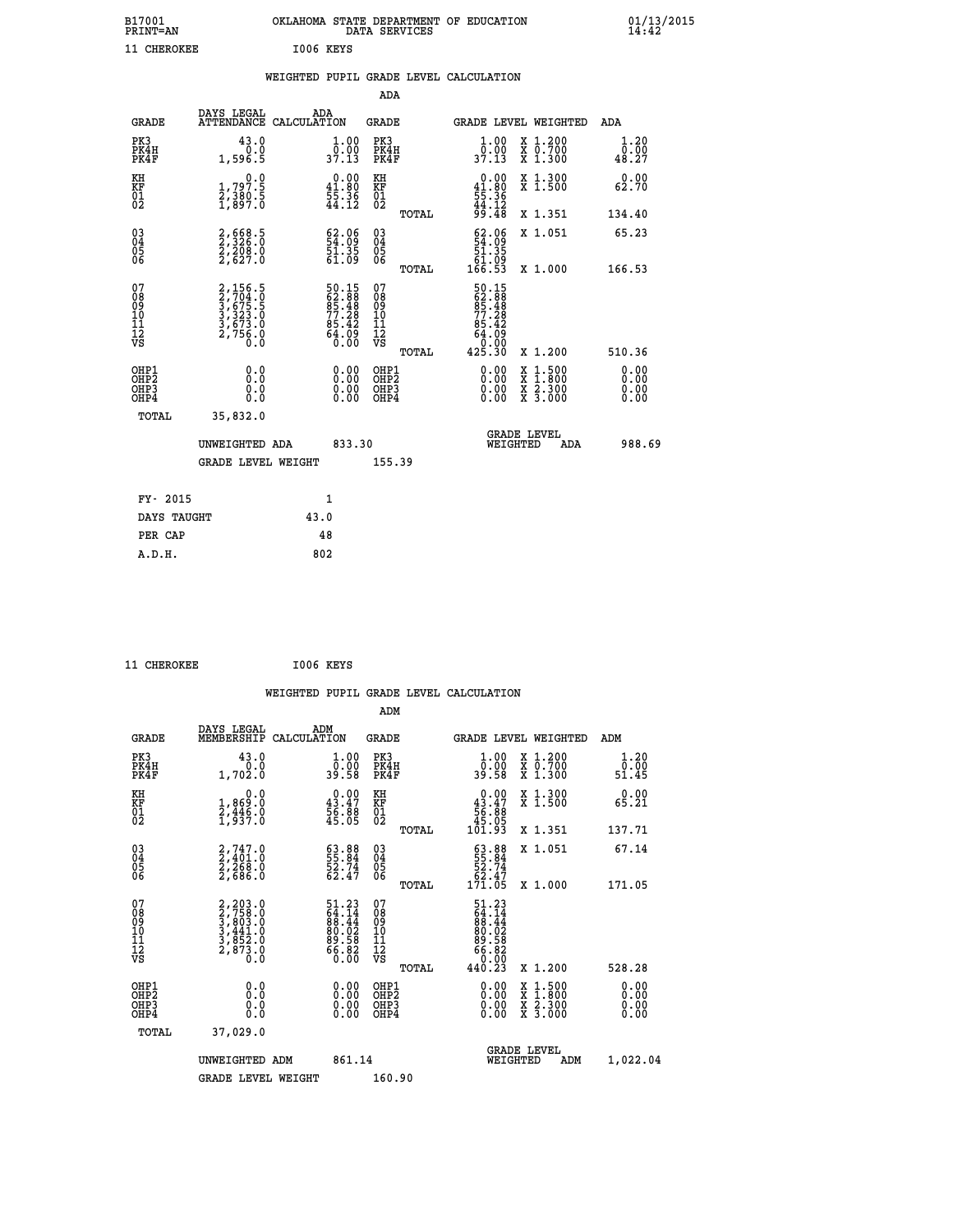| B17001<br><b>PRINT=AN</b> | OKLAHOMA STATE DEPARTMENT OF EDUCATION<br>DATA SERVICES | 01/13/2015 |
|---------------------------|---------------------------------------------------------|------------|
| 11<br>CHEROKEE            | 1016 HULBERT                                            |            |

|  |  | WEIGHTED PUPIL GRADE LEVEL CALCULATION |
|--|--|----------------------------------------|
|  |  |                                        |

|                                                                    |                                                                                                         |                                                                    | ADA                                       |       |                                                                                |                                                                                                  |                              |
|--------------------------------------------------------------------|---------------------------------------------------------------------------------------------------------|--------------------------------------------------------------------|-------------------------------------------|-------|--------------------------------------------------------------------------------|--------------------------------------------------------------------------------------------------|------------------------------|
| <b>GRADE</b>                                                       | DAYS LEGAL                                                                                              | ADA<br>ATTENDANCE CALCULATION                                      | <b>GRADE</b>                              |       |                                                                                | GRADE LEVEL WEIGHTED                                                                             | ADA                          |
| PK3<br>PK4H<br>PK4F                                                | 0.0<br>0.0<br>1,272.0                                                                                   | $\begin{smallmatrix} 0.00\\ 0.00\\ 28.91 \end{smallmatrix}$        | PK3<br>PK4H<br>PK4F                       |       | $\begin{smallmatrix} 0.00\\ 0.00\\ 28.91 \end{smallmatrix}$                    | X 1.200<br>X 0.700<br>X 1.300                                                                    | 0.00<br>0.00<br>37.58        |
| KH<br><b>KF</b><br>01<br>02                                        | 0.0<br>1, 315:5<br>2, 508:0<br>1, 821:0                                                                 | 29.90<br>$\frac{57.00}{41.39}$                                     | KH<br>KF<br>01<br>02                      |       | 29.90<br>$\frac{57.00}{41.39}$                                                 | X 1.300<br>X 1.500                                                                               | 0.00<br>44.85                |
|                                                                    |                                                                                                         |                                                                    |                                           | TOTAL |                                                                                | X 1.351                                                                                          | 132.92                       |
| $\begin{smallmatrix} 03 \\[-4pt] 04 \end{smallmatrix}$<br>05<br>06 | $\begin{smallmatrix} 1,997.0\\ 1,393.0\\ 1,542.0\\ 1,913.5 \end{smallmatrix}$                           | $\begin{smallmatrix} 45.39\ 31.66\ 35.05\ 43.49 \end{smallmatrix}$ | $\substack{03 \\ 04}$<br>Ŏ5<br>06         |       | $\begin{smallmatrix} 45.39\\ 31.66\\ 35.05\\ 43.49\\ 110.20 \end{smallmatrix}$ | X 1.051                                                                                          | 47.70                        |
|                                                                    |                                                                                                         |                                                                    |                                           | TOTAL |                                                                                | X 1.000                                                                                          | 110.20                       |
| 07<br>08<br>09<br>11<br>11<br>12<br>VS                             | $\begin{smallmatrix} 1,582.0\\ 2,169.5\\ 1,883.0\\ 2,411.0\\ 2,207.0\\ 1,822.0\\ 0.0 \end{smallmatrix}$ | 35.95<br>49.31<br>42.85<br>54.83<br>50.16<br>$\frac{41.41}{0.00}$  | 07<br>08<br>09<br>11<br>11<br>12<br>VS    |       | 35.95<br>42.85<br>42.83<br>54.83<br>50.16<br>50.16<br>41.41<br>72.99           |                                                                                                  |                              |
|                                                                    |                                                                                                         |                                                                    |                                           | TOTAL | 274.51                                                                         | X 1.200                                                                                          | 329.41                       |
| OHP1<br>OH <sub>P</sub> 2<br>OH <sub>P3</sub><br>OH <sub>P4</sub>  | 0.0<br>0.0<br>0.0                                                                                       | 0.00<br>$\begin{smallmatrix} 0.00 \ 0.00 \end{smallmatrix}$        | OHP1<br>OH <sub>P</sub> 2<br>OHP3<br>OHP4 |       | 0.00<br>0.00<br>0.00                                                           | $\begin{smallmatrix} x & 1 & 500 \\ x & 1 & 800 \\ x & 2 & 300 \\ x & 3 & 000 \end{smallmatrix}$ | 0.00<br>0.00<br>0.00<br>0.00 |
| TOTAL                                                              | 25,836.5                                                                                                |                                                                    |                                           |       |                                                                                |                                                                                                  |                              |
|                                                                    | UNWEIGHTED ADA                                                                                          | 587.30                                                             |                                           |       |                                                                                | GRADE LEVEL<br>WEIGHTED<br>ADA                                                                   | 702.66                       |
|                                                                    | <b>GRADE LEVEL WEIGHT</b>                                                                               |                                                                    | 115.36                                    |       |                                                                                |                                                                                                  |                              |
| FY- 2015                                                           |                                                                                                         | $\mathbf{1}$                                                       |                                           |       |                                                                                |                                                                                                  |                              |
| DAYS TAUGHT                                                        |                                                                                                         | 44.0                                                               |                                           |       |                                                                                |                                                                                                  |                              |
| PER CAP                                                            |                                                                                                         | 68                                                                 |                                           |       |                                                                                |                                                                                                  |                              |

| CHEROKEE |
|----------|

 **ADM**

**CHEROKEE 1016 HULBERT** 

| <b>GRADE</b>                                       | DAYS LEGAL<br>MEMBERSHIP                                                            | ADM<br>CALCULATION                                                   | <b>GRADE</b>                                       |       |                                                                                      |          | GRADE LEVEL WEIGHTED                     | ADM                   |  |
|----------------------------------------------------|-------------------------------------------------------------------------------------|----------------------------------------------------------------------|----------------------------------------------------|-------|--------------------------------------------------------------------------------------|----------|------------------------------------------|-----------------------|--|
| PK3<br>PK4H<br>PK4F                                | 0.0<br>0.0<br>1,371.0                                                               | $\begin{smallmatrix} 0.00\\ 0.00\\ 31.16 \end{smallmatrix}$          | PK3<br>PK4H<br>PK4F                                |       | 0.00<br>0.00<br>31.16                                                                |          | X 1.200<br>X 0.700<br>X 1.300            | 0.00<br>0.00<br>40.51 |  |
| KH<br>KF<br>01<br>02                               | 0.0<br>1,400:0<br>2,659:0<br>1,885:0                                                | $\begin{smallmatrix} 0.00\\ 31.82\\ 60.43\\ 42.84 \end{smallmatrix}$ | KH<br>KF<br>01<br>02                               |       | $\begin{smallmatrix}&&0.00\\11.82\\60.43\\42.84\\103.27\end{smallmatrix}$            |          | X 1.300<br>X 1.500                       | 0.00<br>47.73         |  |
|                                                    |                                                                                     |                                                                      |                                                    | TOTAL |                                                                                      |          | X 1.351                                  | 139.52                |  |
| $\begin{matrix} 03 \\ 04 \\ 05 \\ 06 \end{matrix}$ | 2,088.0<br>1,450.0<br>1,626.0<br>2,015.0                                            | $\begin{smallmatrix} 47.45\ 32.95\ 36.95\ 45.80 \end{smallmatrix}$   | $\begin{matrix} 03 \\ 04 \\ 05 \\ 06 \end{matrix}$ |       | $\begin{smallmatrix} 47.45\\ 32.95\\ 36.95\\ 45.80\\ 115.70 \end{smallmatrix}$       |          | X 1.051                                  | 49.87                 |  |
|                                                    |                                                                                     |                                                                      |                                                    | TOTAL |                                                                                      |          | X 1.000                                  | 115.70                |  |
| 07<br>089<br>090<br>1112<br>VS                     | $1,634.0$<br>$2,248.0$<br>$1,973.0$<br>$2,533.0$<br>$2,347.0$<br>$1,885.0$<br>$0.0$ | 37.14<br>51.09<br>44.90<br>57.60<br>53.34<br>53.34<br>42.84<br>6.00  | 07<br>08<br>09<br>01<br>11<br>11<br>12<br>VS       | TOTAL | $37.14$<br>$51.09$<br>$44.90$<br>$57.60$<br>$53.34$<br>$42.84$<br>$0.00$<br>$286.91$ |          | X 1.200                                  | 344.29                |  |
| OHP1<br>OH <sub>P</sub> <sub>2</sub><br>OHP3       | 0.0<br>0.0                                                                          | $0.00$<br>$0.00$                                                     | OHP1<br>OHP <sub>2</sub><br>OHP3                   |       | $0.00$<br>$0.00$                                                                     |          | X 1:500<br>X 1:800<br>X 2:300<br>X 3:000 | 0.00<br>0.00          |  |
| OH <sub>P4</sub><br>TOTAL                          | 0.0<br>27,114.0                                                                     | 0.00                                                                 | OHP4                                               |       | 0.00                                                                                 |          |                                          | 0.00                  |  |
|                                                    | UNWEIGHTED ADM                                                                      | 616.31                                                               |                                                    |       |                                                                                      | WEIGHTED | <b>GRADE LEVEL</b><br>ADM                | 737.62                |  |
|                                                    | <b>GRADE LEVEL WEIGHT</b>                                                           |                                                                      | 121.31                                             |       |                                                                                      |          |                                          |                       |  |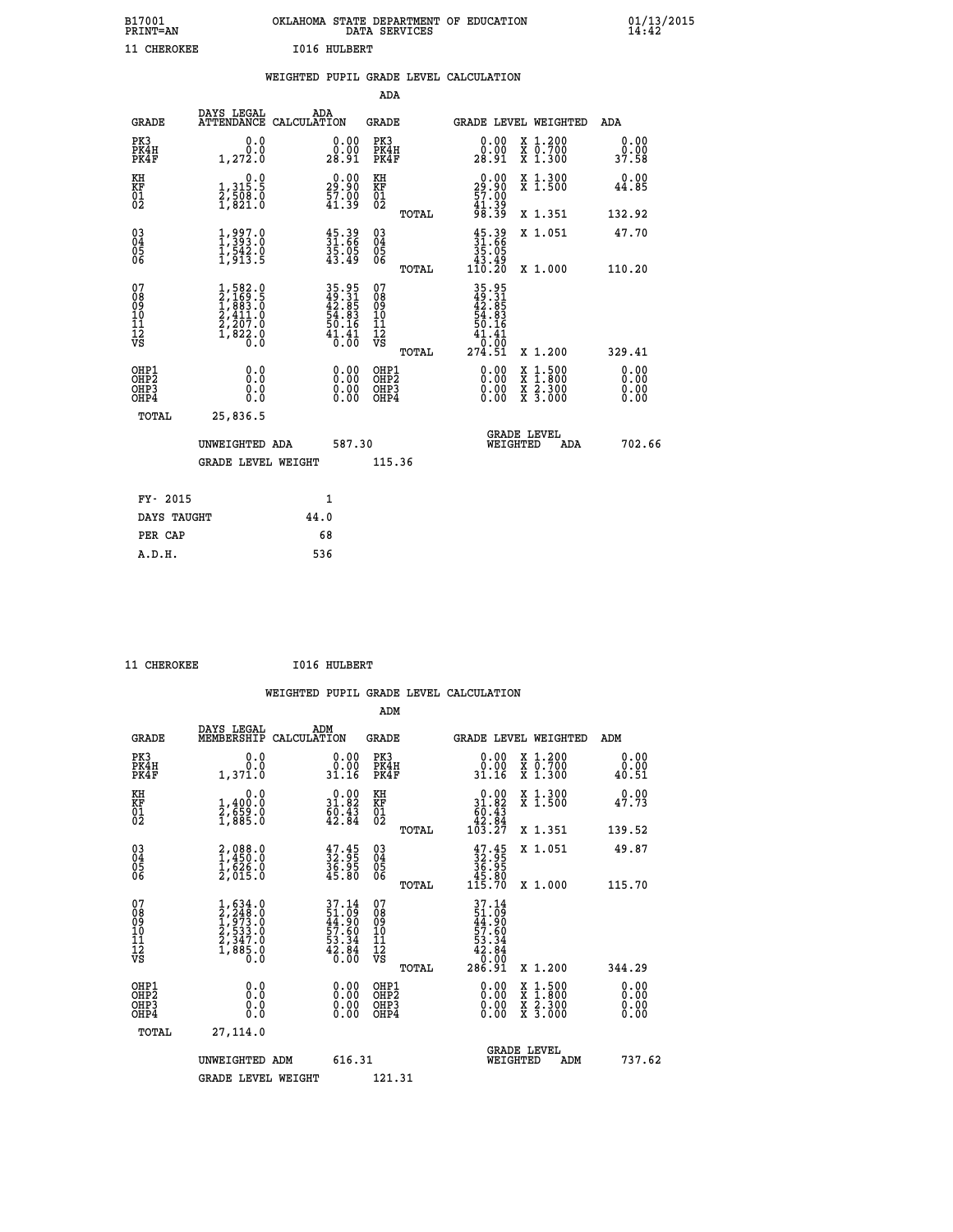| B17001<br><b>PRINT=AN</b> | OKLAHOMA STATE DEPARTMENT OF EDUCATION<br>DATA SERVICES | 01/13/2015 |
|---------------------------|---------------------------------------------------------|------------|
| 11 CHEROKEE               | I035 TAHLEQUAH                                          |            |

|  |  | WEIGHTED PUPIL GRADE LEVEL CALCULATION |
|--|--|----------------------------------------|
|  |  |                                        |

|                                                                    |                                                                                               |                                                                                            | ADA                                       |       |                                                                                  |                                                                                                  |                        |
|--------------------------------------------------------------------|-----------------------------------------------------------------------------------------------|--------------------------------------------------------------------------------------------|-------------------------------------------|-------|----------------------------------------------------------------------------------|--------------------------------------------------------------------------------------------------|------------------------|
| <b>GRADE</b>                                                       | DAYS LEGAL                                                                                    | ADA<br>ATTENDANCE CALCULATION                                                              | <b>GRADE</b>                              |       |                                                                                  | GRADE LEVEL WEIGHTED                                                                             | ADA                    |
| PK3<br>PK4H<br>PK4F                                                | 208.0<br>0.0<br>9,185.0                                                                       | $\begin{smallmatrix} 4.95\ 0.00\ 218.69 \end{smallmatrix}$                                 | PK3<br>PK4H<br>PK4F                       |       | $\begin{smallmatrix} 4.95\ 0.00\ 218.69 \end{smallmatrix}$                       | X 1.200<br>X 0.700<br>X 1.300                                                                    | 5.94<br>0.00<br>284.30 |
| KH<br><b>KF</b><br>01<br>02                                        | 0.0<br>11,852.0<br>10,315.5<br>10,541.0                                                       | $\begin{smallmatrix} &0.00\\ 282.19\\ 245.61\\ 250.98\end{smallmatrix}$                    | KH<br>KF<br>01<br>02                      |       | $\begin{smallmatrix} &0.00\\ 282.19\\ 245.61\\ 250.98\\ 496.59\end{smallmatrix}$ | X 1.300<br>X 1.500                                                                               | 0.00<br>423.29         |
|                                                                    |                                                                                               |                                                                                            |                                           | TOTAL |                                                                                  | X 1.351                                                                                          | 670.89                 |
| $\begin{smallmatrix} 03 \\[-4pt] 04 \end{smallmatrix}$<br>05<br>06 | 9,159.0<br>9,709.5<br>8,106.5<br>8,263.5                                                      | 218.07<br>231.18<br>$\frac{193.01}{196.75}$                                                | $\substack{03 \\ 04}$<br>05<br>06         | TOTAL | 218.07<br>231.18<br>193.01<br>196.75<br>620.94                                   | X 1.051<br>X 1.000                                                                               | 229.19<br>620.94       |
| 07<br>08901112<br>1112<br>VS                                       | $\begin{smallmatrix}8,063.0\\7,690.0\\14,829.5\\12,367.0\\11,969.0\\7,968.5\end{smallmatrix}$ | $\begin{smallmatrix}191.98\\183.10\\353.08\\294.45\\284.98\\189.73\\0.00\end{smallmatrix}$ | 07<br>08<br>09<br>11<br>11<br>12<br>VS    |       | 191.98<br>$183.108$<br>$353.08$<br>$294.45$<br>$284.98$<br>$189.73$<br>$0.02$    |                                                                                                  |                        |
|                                                                    |                                                                                               |                                                                                            |                                           | TOTAL | 1,497.32                                                                         | X 1.200                                                                                          | 1,796.78               |
| OHP1<br>OH <sub>P</sub> 2<br>OH <sub>P3</sub><br>OH <sub>P4</sub>  | 103.0<br>0.0<br>0.0<br>0.0                                                                    | $\frac{2.45}{0.00}$<br>$\begin{smallmatrix} 0.00 \ 0.00 \end{smallmatrix}$                 | OHP1<br>OH <sub>P</sub> 2<br>OHP3<br>OHP4 |       | $\frac{2.45}{0.00}$<br>0.00<br>0.00                                              | $\begin{smallmatrix} x & 1 & 500 \\ x & 1 & 800 \\ x & 2 & 300 \\ x & 3 & 000 \end{smallmatrix}$ | 3.68<br>0.00<br>0.00   |
| TOTAL                                                              | 140,330.0                                                                                     |                                                                                            |                                           |       |                                                                                  |                                                                                                  |                        |
|                                                                    | UNWEIGHTED ADA                                                                                | 3,341.20                                                                                   |                                           |       |                                                                                  | GRADE LEVEL<br>WEIGHTED<br>ADA                                                                   | 4,035.01               |
|                                                                    | <b>GRADE LEVEL WEIGHT</b>                                                                     |                                                                                            | 693.81                                    |       |                                                                                  |                                                                                                  |                        |
| FY- 2015                                                           |                                                                                               | $\mathbf{1}$                                                                               |                                           |       |                                                                                  |                                                                                                  |                        |
| DAYS TAUGHT                                                        |                                                                                               | 42.0                                                                                       |                                           |       |                                                                                  |                                                                                                  |                        |
| PER CAP                                                            |                                                                                               | 46                                                                                         |                                           |       |                                                                                  |                                                                                                  |                        |

 **A.D.H. 3,086**

 **11 CHEROKEE I035 TAHLEQUAH**

|                                                       |                                                                                                    |                                                                      | ADM                                                |                                                                                |                                          |                                  |
|-------------------------------------------------------|----------------------------------------------------------------------------------------------------|----------------------------------------------------------------------|----------------------------------------------------|--------------------------------------------------------------------------------|------------------------------------------|----------------------------------|
| <b>GRADE</b>                                          | DAYS LEGAL<br>MEMBERSHIP                                                                           | ADM<br>CALCULATION                                                   | <b>GRADE</b>                                       | <b>GRADE LEVEL WEIGHTED</b>                                                    |                                          | ADM                              |
| PK3<br>PK4H<br>PK4F                                   | 230.0<br>0.0<br>9,746.0                                                                            | 5.48<br>0.00<br>232.05                                               | PK3<br>PK4H<br>PK4F                                | $\begin{smallmatrix}5.48\0.00\\232.05\end{smallmatrix}$                        | X 1.200<br>X 0.700<br>X 1.300            | 6.58<br>0.00<br>301.67           |
| KH<br>KF<br>01<br>02                                  | 0.0<br>12,434.0<br>10,736.0<br>10,972.0                                                            | $\begin{smallmatrix} &0.00\,296.05\,255.62\,261.24\end{smallmatrix}$ | KH<br>KF<br>01<br>02                               | 0.00<br>296:05<br>255.62<br>261:24<br>516:86                                   | X 1.300<br>X 1.500                       | 0.00<br>444.08                   |
|                                                       |                                                                                                    |                                                                      | TOTAL                                              |                                                                                | X 1.351                                  | 698.28                           |
| 03<br>04<br>05<br>06                                  | $10, 497.0$<br>$10, 044.0$<br>$8, 454.0$<br>8,591.0                                                | 226.12<br>201.29<br>204.55                                           | $\begin{matrix} 03 \\ 04 \\ 05 \\ 06 \end{matrix}$ | 236.12<br>201.29                                                               | X 1.051                                  | 237.65                           |
|                                                       |                                                                                                    |                                                                      | TOTAL                                              | 204.55<br>644.98                                                               | X 1.000                                  | 644.98                           |
| 07<br>08<br>09<br>101<br>112<br>VS                    | $\begin{smallmatrix}8,380.0\\8,095.0\\15,636.0\\13,131.0\\12,585.0\\8,365.0\\0.0\end{smallmatrix}$ | 199.52<br>192.74<br>372.29<br>312.64<br>299.64<br>$\frac{155}{0.00}$ | 07<br>08<br>09<br>101<br>11<br>12<br>VS<br>TOTAL   | 199.52<br>192.74<br>372.29<br>312.64<br>299.64<br>199.17<br>52.000<br>1,576.00 | X 1.200                                  | 1,891.20                         |
| OHP1<br>OH <sub>P</sub> 2<br>OH <sub>P3</sub><br>OHP4 | 108.0<br>0.0<br>0.000                                                                              | $\begin{smallmatrix} 2.57\0.00 \end{smallmatrix}$<br>0.00            | OHP1<br>OHP2<br>OHP3<br>OHP4                       | $\begin{smallmatrix} 2.57\0.00 \end{smallmatrix}$<br>0.00                      | X 1:500<br>X 1:800<br>X 2:300<br>X 3:000 | $3.86$<br>$0.00$<br>0.00<br>0.00 |
| TOTAL                                                 | 147,004.0                                                                                          |                                                                      |                                                    |                                                                                |                                          |                                  |
|                                                       | UNWEIGHTED ADM                                                                                     | 3,500.11                                                             |                                                    | <b>GRADE LEVEL</b><br>WEIGHTED                                                 | ADM                                      | 4,228.30                         |
|                                                       | <b>GRADE LEVEL WEIGHT</b>                                                                          |                                                                      | 728.19                                             |                                                                                |                                          |                                  |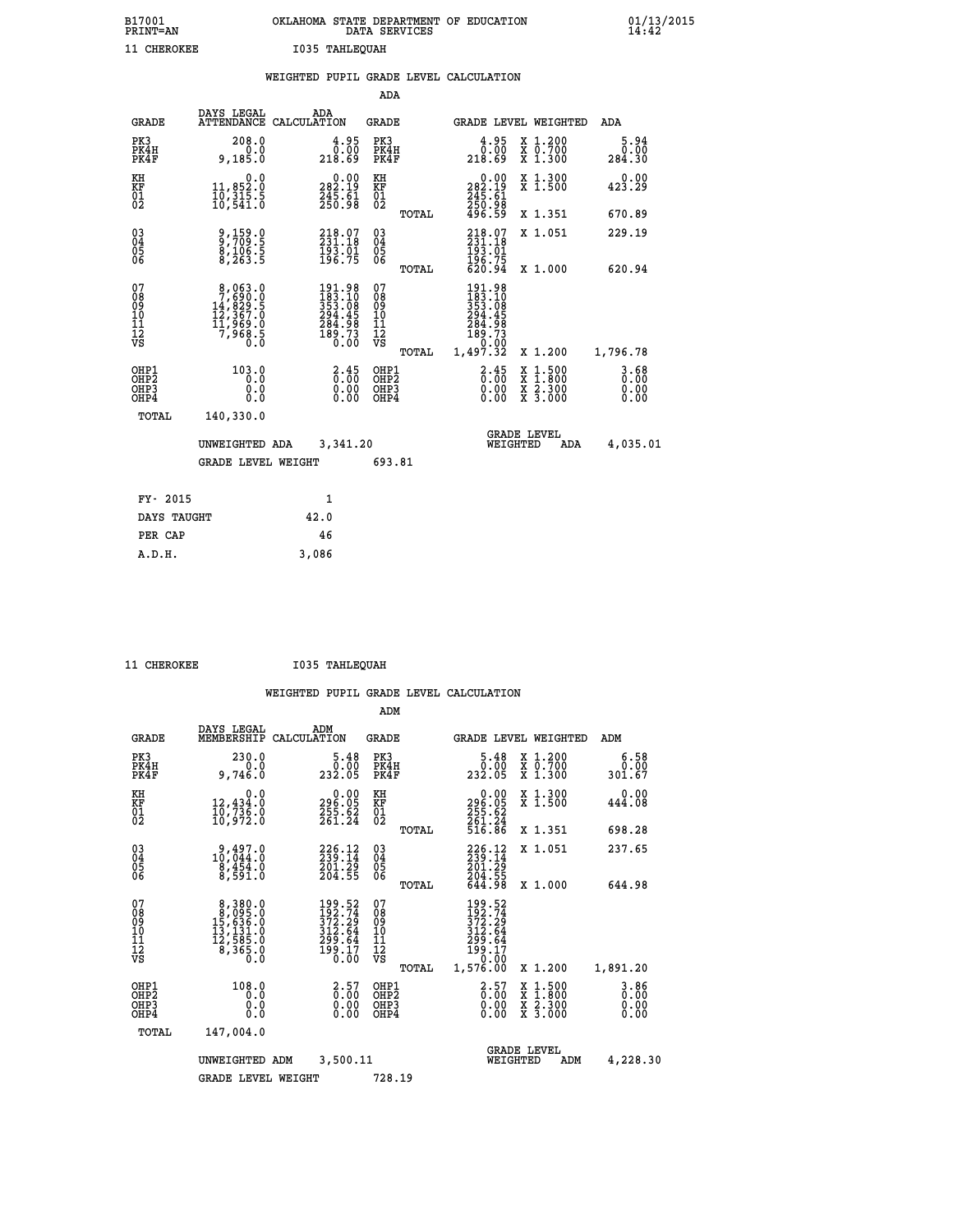| ---- |  | ., |
|------|--|----|
|      |  |    |
|      |  |    |
|      |  |    |
|      |  |    |
|      |  |    |

# **WEIGHTED PUPIL GRADE LEVEL CALCULATION**

|                                                    |                                                                 |                                                                                                        | ADA                                    |       |                                                                                                                                                                                                                                                                                                                                                       |                                               |                    |                              |
|----------------------------------------------------|-----------------------------------------------------------------|--------------------------------------------------------------------------------------------------------|----------------------------------------|-------|-------------------------------------------------------------------------------------------------------------------------------------------------------------------------------------------------------------------------------------------------------------------------------------------------------------------------------------------------------|-----------------------------------------------|--------------------|------------------------------|
| <b>GRADE</b>                                       | DAYS LEGAL<br><b>ATTENDANCE</b>                                 | ADA<br>CALCULATION                                                                                     | GRADE                                  |       | GRADE LEVEL WEIGHTED                                                                                                                                                                                                                                                                                                                                  |                                               |                    | <b>ADA</b>                   |
| PK3<br>PK4H<br>PK4F                                | 0.0<br>0.0<br>549.5                                             | 0.00<br>0.00<br>13.08                                                                                  | PK3<br>PK4H<br>PK4F                    |       | 0.00<br>0.00<br>13.08                                                                                                                                                                                                                                                                                                                                 | X 1.200<br>X 0.700<br>X 1.300                 |                    | 0.00<br>0.00<br>17.00        |
| KH<br><b>KF</b><br>01<br>02                        | $0.0$<br>356.5<br>311.0<br>308.0                                | $\begin{smallmatrix} 0.00\\ 8.49\\ 7.40\\ 7.33 \end{smallmatrix}$                                      | KH<br>KF<br>01<br>02                   |       | $0.00$<br>$8.49$<br>$7.40$<br>$7.33$<br>$14.73$                                                                                                                                                                                                                                                                                                       | X 1.300<br>X 1.500                            |                    | 0.00<br>12.74                |
|                                                    |                                                                 |                                                                                                        |                                        | TOTAL |                                                                                                                                                                                                                                                                                                                                                       | X 1.351                                       |                    | 19.90                        |
| $\begin{matrix} 03 \\ 04 \\ 05 \\ 06 \end{matrix}$ | $\begin{array}{l} 330.5 \\ 321.5 \\ 442.0 \\ 222.0 \end{array}$ | $7.87$<br>$10.52$<br>$10.52$<br>5.29                                                                   | 03<br>04<br>05<br>06                   |       | $7.87$<br>$7.65$<br>$10.52$<br>$5.29$<br>$23.46$                                                                                                                                                                                                                                                                                                      | X 1.051                                       |                    | 8.27                         |
|                                                    |                                                                 |                                                                                                        |                                        | TOTAL |                                                                                                                                                                                                                                                                                                                                                       | X 1.000                                       |                    | 23.46                        |
| 07<br>08<br>09<br>101<br>11<br>12<br>VS            | $750.0$<br>$778.0$<br>$0.0$<br>$0.0$<br>0.0<br>$\S.$            | $\begin{smallmatrix} 17.86 \\ 18.52 \\ 0.00 \\ 0.00 \\ 0.00 \\ 0.00 \\ 0.00 \\ 0.00 \end{smallmatrix}$ | 07<br>08<br>09<br>11<br>11<br>12<br>VS | TOTAL | 17.86<br>$\begin{smallmatrix} 1 & 0 & 0 & 0 \\ 0 & 0 & 0 & 0 \\ 0 & 0 & 0 & 0 \\ 0 & 0 & 0 & 0 \\ 0 & 0 & 0 & 0 \\ 0 & 0 & 0 & 0 \\ 0 & 0 & 0 & 0 \\ 0 & 0 & 0 & 0 \\ 0 & 0 & 0 & 0 \\ 0 & 0 & 0 & 0 \\ 0 & 0 & 0 & 0 \\ 0 & 0 & 0 & 0 \\ 0 & 0 & 0 & 0 \\ 0 & 0 & 0 & 0 \\ 0 & 0 & 0 & 0 \\ 0 & 0 & 0 & 0 \\ 0 & 0 & 0 & 0 \\ 0 & 0 & 0 & $<br>36.38 | X 1.200                                       |                    | 43.66                        |
|                                                    |                                                                 |                                                                                                        |                                        |       |                                                                                                                                                                                                                                                                                                                                                       |                                               |                    |                              |
| OHP1<br>OHP2<br>OHP3<br>OHP4                       | 0.0<br>0.0<br>0.0                                               | 0.00<br>$0.00$<br>0.00                                                                                 | OHP1<br>OHP2<br>OHP3<br>OHP4           |       | $0.00$<br>$0.00$<br>0.00                                                                                                                                                                                                                                                                                                                              | X<br>X<br>$\frac{x}{x}$ $\frac{5.300}{3.000}$ | $1.500$<br>$1.800$ | 0.00<br>0.00<br>0.00<br>0.00 |
| TOTAL                                              | 4,369.0                                                         |                                                                                                        |                                        |       |                                                                                                                                                                                                                                                                                                                                                       |                                               |                    |                              |
|                                                    | UNWEIGHTED ADA                                                  | 104.01                                                                                                 |                                        |       |                                                                                                                                                                                                                                                                                                                                                       | <b>GRADE LEVEL</b><br>WEIGHTED                | ADA                | 125.03                       |
|                                                    | <b>GRADE LEVEL WEIGHT</b>                                       |                                                                                                        |                                        | 21.02 |                                                                                                                                                                                                                                                                                                                                                       |                                               |                    |                              |
| FY- 2015                                           |                                                                 | $\mathbf{1}$                                                                                           |                                        |       |                                                                                                                                                                                                                                                                                                                                                       |                                               |                    |                              |
|                                                    |                                                                 |                                                                                                        |                                        |       |                                                                                                                                                                                                                                                                                                                                                       |                                               |                    |                              |
| DAYS TAUGHT                                        |                                                                 | 42.0                                                                                                   |                                        |       |                                                                                                                                                                                                                                                                                                                                                       |                                               |                    |                              |

**PER CAP** 0  **A.D.H. 0**

#### **11 CHEROKEE T001 CHEROKEE IMMERSION CHARTER SCH**

|                                                      |                                                     |                                                                                                        | ADM                                                 |       |                                                                                                                                                 |                                          |                              |
|------------------------------------------------------|-----------------------------------------------------|--------------------------------------------------------------------------------------------------------|-----------------------------------------------------|-------|-------------------------------------------------------------------------------------------------------------------------------------------------|------------------------------------------|------------------------------|
| <b>GRADE</b>                                         | DAYS LEGAL<br>MEMBERSHIP                            | ADM<br>CALCULATION                                                                                     | <b>GRADE</b>                                        |       |                                                                                                                                                 | GRADE LEVEL WEIGHTED                     | ADM                          |
| PK3<br>PK4H<br>PK4F                                  | 0.0<br>ة:ة<br>615.0                                 | 0.00<br>14.64                                                                                          | PK3<br>PK4H<br>PK4F                                 |       | 0.00<br>14.64                                                                                                                                   | X 1.200<br>X 0.700<br>X 1.300            | 0.00<br>0.00<br>19.03        |
| KH<br>KF<br>01<br>02                                 | 0.0<br>398.0<br>336.0<br>336.0                      | $\begin{smallmatrix} 0.00\\ 9.48\\ 8.00\\ 8.00 \end{smallmatrix}$                                      | KH<br>KF<br>01<br>02                                |       | $\begin{smallmatrix} 0.00\\ 9.48\\ 8.00\\ 8.00\\ 16.00 \end{smallmatrix}$                                                                       | X 1.300<br>X 1.500                       | $0.00$<br>14.22              |
|                                                      |                                                     |                                                                                                        |                                                     | TOTAL |                                                                                                                                                 | X 1.351                                  | 21.62                        |
| 03<br>04<br>05<br>06                                 | 336.0<br>336.0<br>462.0<br>249.0                    | $\begin{smallmatrix} 8.00\\ 8.00\\ 11.00\\ 5.93 \end{smallmatrix}$                                     | $\begin{array}{c} 03 \\ 04 \\ 05 \\ 06 \end{array}$ |       | $8.00$<br>$11.00$<br>$5.93$<br>$24.93$                                                                                                          | X 1.051                                  | 8.41                         |
|                                                      |                                                     |                                                                                                        |                                                     | TOTAL |                                                                                                                                                 | X 1.000                                  | 24.93                        |
| 07<br>08<br>09<br>101<br>112<br>VS                   | $771.0$<br>813.0<br>0.0<br>0.0<br>0.0<br>$\S.$ $\S$ | $\begin{smallmatrix} 18.36 \\ 19.36 \\ 0.00 \\ 0.00 \\ 0.00 \\ 0.00 \\ 0.00 \\ 0.00 \end{smallmatrix}$ | 07<br>08<br>09<br>11<br>11<br>12<br>VS              |       | $\begin{smallmatrix} 18 & 3 & 6 \\ 19 & 3 & 6 \\ 0 & 0 & 0 \\ 0 & 0 & 0 \\ 0 & 0 & 0 \\ 0 & 0 & 0 \\ 0 & 0 & 0 \\ 3 & 7 & 72 \end{smallmatrix}$ |                                          |                              |
|                                                      |                                                     |                                                                                                        |                                                     | TOTAL |                                                                                                                                                 | X 1.200                                  | 45.26                        |
| OHP1<br>OHP2<br>OH <sub>P3</sub><br>OH <sub>P4</sub> | 0.0<br>0.000                                        |                                                                                                        | OHP1<br>OHP2<br>OHP <sub>3</sub>                    |       | $0.00$<br>$0.00$<br>0.00                                                                                                                        | X 1:500<br>X 1:800<br>X 2:300<br>X 3:000 | 0.00<br>Ŏ.ŎŎ<br>Q.QQ<br>0.00 |
| TOTAL                                                | 4,652.0                                             |                                                                                                        |                                                     |       |                                                                                                                                                 |                                          |                              |
|                                                      | UNWEIGHTED ADM                                      | 110.77                                                                                                 |                                                     |       |                                                                                                                                                 | GRADE LEVEL<br>WEIGHTED<br>ADM           | 133.47                       |
|                                                      | <b>GRADE LEVEL WEIGHT</b>                           |                                                                                                        | 22.70                                               |       |                                                                                                                                                 |                                          |                              |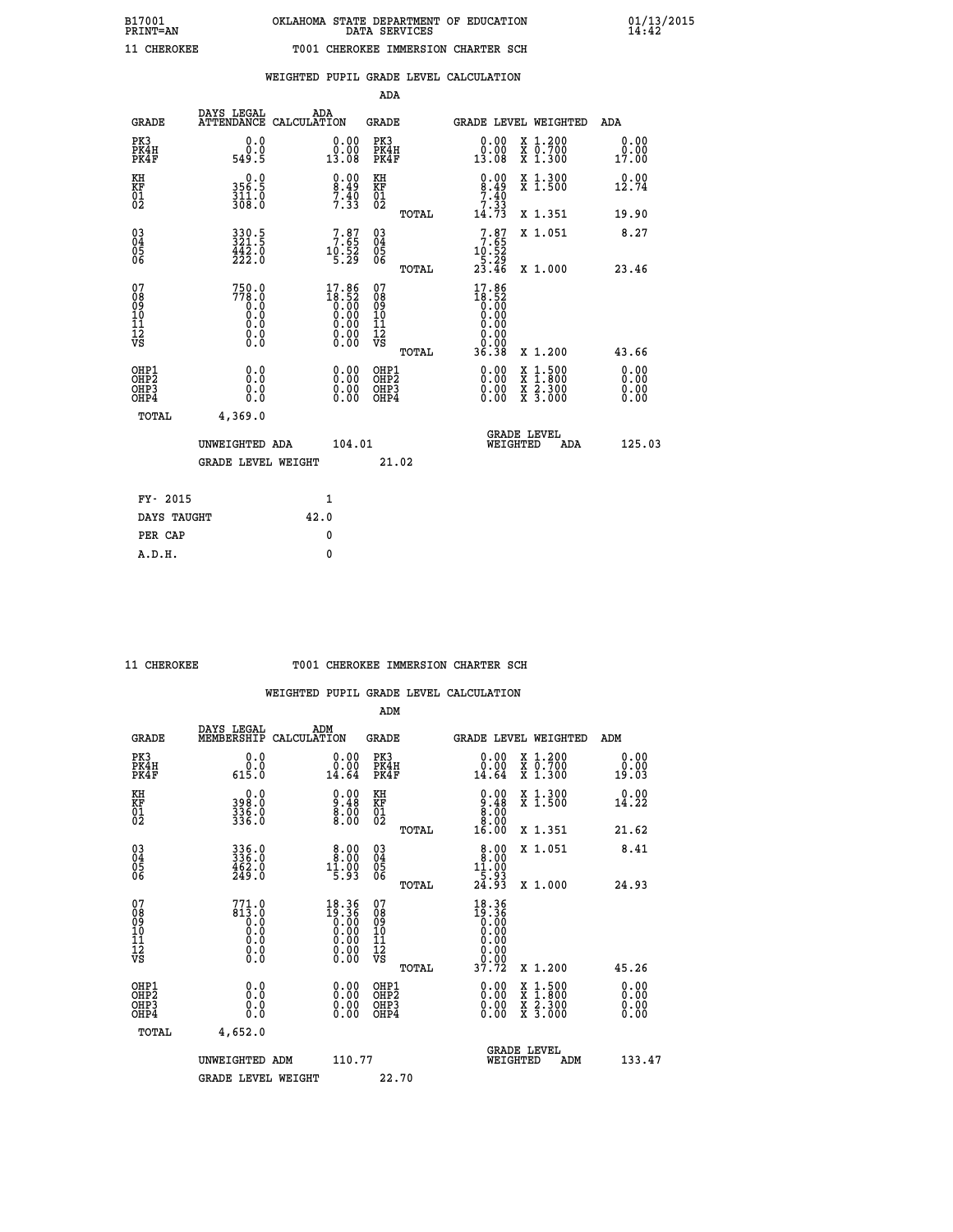|                                                                    |                                                                                           |                                                                                               | ADA                                            |       |                                                                                            |                                                                                                  |                              |
|--------------------------------------------------------------------|-------------------------------------------------------------------------------------------|-----------------------------------------------------------------------------------------------|------------------------------------------------|-------|--------------------------------------------------------------------------------------------|--------------------------------------------------------------------------------------------------|------------------------------|
| <b>GRADE</b>                                                       | DAYS LEGAL                                                                                | ADA<br>ATTENDANCE CALCULATION                                                                 | <b>GRADE</b>                                   |       |                                                                                            | GRADE LEVEL WEIGHTED                                                                             | ADA                          |
| PK3<br>PK4H<br>PK4F                                                | 1,774.0<br>0.0<br>22,524.0                                                                | 38.55<br>0.00<br>520.21                                                                       | PK3<br>PK4H<br>PK4F                            |       | 38.55<br>$\frac{0.00}{520.21}$                                                             | X 1.200<br>X 0.700<br>X 1.300                                                                    | 46.25<br>0.00<br>676.27      |
| KH<br>KF<br>01<br>02                                               | 0.0<br>29,477.0<br>27,180.0<br>25,912.0                                                   | 0.00<br>680.04<br>627.36<br>598.70                                                            | KH<br>KF<br>01<br>02                           |       | 0.00<br>680.04<br>627.36<br>598.70<br>1,226.06                                             | X 1.300<br>X 1.500                                                                               | 0.00<br>1,020.08             |
|                                                                    |                                                                                           |                                                                                               |                                                | TOTAL |                                                                                            | X 1.351                                                                                          | 1,656.39                     |
| $\begin{smallmatrix} 03 \\[-4pt] 04 \end{smallmatrix}$<br>Ŏ5<br>06 | 26, 542.5<br>23, 573.5<br>22, 848.5<br>24, 510.0                                          | $\begin{smallmatrix} 612\cdot 14\\ 546\cdot 15\\ 527\cdot 36\\ 565\cdot 84 \end{smallmatrix}$ | $\substack{03 \\ 04}$<br>$\substack{05 \\ 06}$ |       | 546:14<br>527.36<br>565.84<br>5639.35                                                      | X 1.051                                                                                          | 2,282.72                     |
|                                                                    |                                                                                           |                                                                                               |                                                | TOTAL |                                                                                            | X 1.000                                                                                          | 1,639.35                     |
| 07<br>08<br>09<br>101<br>11<br>12<br>VS                            | $23,091.5$<br>$22,664.5$<br>$20,388.0$<br>$18,101.0$<br>$17,849.0$<br>$12,546.5$<br>$0.0$ | 531.76<br>523.01<br>523.01<br>481.41<br>426.56<br>420.56<br>295.23<br>0.00                    | 07<br>08<br>09<br>11<br>11<br>12<br>VS         |       | 531.76<br>523.01<br>481.41<br>426.56<br>420.56<br>$2\bar{5}\, \frac{2}{3}\, \frac{3}{6}\,$ |                                                                                                  |                              |
|                                                                    |                                                                                           |                                                                                               |                                                | TOTAL | 2,678.53                                                                                   | X 1.200                                                                                          | 3,214.23                     |
| OHP1<br>OHP <sub>2</sub><br>OHP3<br>OH <sub>P4</sub>               | 218.0<br>0.0<br>0.0<br>0.0                                                                | $5.33$<br>0.00<br>0.00                                                                        | OHP1<br>OHP2<br>OHP3<br>OHP4                   |       | $5.33$<br>$0.00$<br>0.00                                                                   | $\begin{smallmatrix} x & 1 & 500 \\ x & 1 & 800 \\ x & 2 & 300 \\ x & 3 & 000 \end{smallmatrix}$ | 8.00<br>0.00<br>0.00<br>0.00 |
| TOTAL                                                              | 319,200.0                                                                                 |                                                                                               |                                                |       |                                                                                            |                                                                                                  |                              |
|                                                                    | UNWEIGHTED ADA                                                                            | 7,400.21                                                                                      |                                                |       |                                                                                            | <b>GRADE LEVEL</b><br>WEIGHTED<br>ADA                                                            | 8,903.94                     |
|                                                                    | <b>GRADE LEVEL WEIGHT</b>                                                                 |                                                                                               | 1,503.73                                       |       |                                                                                            |                                                                                                  |                              |
| FY- 2015                                                           |                                                                                           | $\mathbf{1}$                                                                                  |                                                |       |                                                                                            |                                                                                                  |                              |
| DAYS TAUGHT                                                        |                                                                                           | 531.0                                                                                         |                                                |       |                                                                                            |                                                                                                  |                              |
| PER CAP                                                            |                                                                                           | 606                                                                                           |                                                |       |                                                                                            |                                                                                                  |                              |

 **A.D.H. 6,725**

**CHEROKEE COUNTY TOTALS** 

|                                                       |                                                                                                                                                                                                 |                                                                            | ADM                                             |                                                                              |                                          |                              |
|-------------------------------------------------------|-------------------------------------------------------------------------------------------------------------------------------------------------------------------------------------------------|----------------------------------------------------------------------------|-------------------------------------------------|------------------------------------------------------------------------------|------------------------------------------|------------------------------|
| <b>GRADE</b>                                          | DAYS LEGAL<br>MEMBERSHIP                                                                                                                                                                        | ADM<br>CALCULATION                                                         | <b>GRADE</b>                                    | GRADE LEVEL WEIGHTED                                                         |                                          | ADM                          |
| PK3<br>PK4H<br>PK4F                                   | 1,796.0<br>0.0<br>23,928.0                                                                                                                                                                      | 39.08<br>$\frac{0.00}{552.82}$                                             | PK3<br>PK4H<br>PK4F                             | 39.08<br>0.00<br>552.82                                                      | X 1.200<br>X 0.700<br>X 1.300            | 46.25<br>0.00<br>718.66      |
| KH<br>KF<br>01<br>02                                  | 0.0<br>30,953.0<br>28,306.0<br>26,868.0                                                                                                                                                         | 714.28<br>653.42<br>620.90                                                 | KH<br>KF<br>01<br>02                            | 714.28<br>653.42<br>620.90<br>1,274.32                                       | X 1.300<br>X 1.500                       | 0.00<br>1,071.45             |
|                                                       |                                                                                                                                                                                                 |                                                                            | TOTAL                                           |                                                                              | X 1.351                                  | 1,721.63                     |
| 03<br>04<br>05<br>06                                  | 27, 521.0<br>24, 418.0<br>23, 745.0<br>25,394.0                                                                                                                                                 | 634.83<br>565.71<br>548.16<br>586.36                                       | $\substack{03 \\ 04}$<br>0500                   | 634.83<br>565.71<br>548.16<br>586.36<br>1,700.23                             | X 1.051                                  | 667.21                       |
|                                                       |                                                                                                                                                                                                 |                                                                            | TOTAL                                           |                                                                              | X 1.000                                  | 1,700.23                     |
| 07<br>08<br>09<br>11<br>11<br>12<br>VS                | $\begin{smallmatrix} 23\,, & 890\,. & 0\\ 23\,, & 583\,. & 0\\ 21\,, & 412\,. & 0\\ 19\,, & 105\,. & 0\\ 18\,, & 784\,. & 0\\ 13\,, & 123\,. & 0\\ 0\,. & 0\,. & 0\,. & 0\,. \end{smallmatrix}$ | 550.34<br>544.30<br>505.63<br>505.26<br>450.26<br>442.56<br>308.83<br>0.00 | 07<br>08<br>09<br>11<br>11<br>12<br>VS<br>TOTAL | 550.34<br>544.30<br>505.63<br>450.26<br>442.56<br>308.83<br>0.00<br>2,801.92 | X 1.200                                  | 3,362.30                     |
| OHP1<br>OH <sub>P</sub> 2<br>OH <sub>P3</sub><br>OHP4 | 228.0<br>0.0<br>0.000                                                                                                                                                                           | $\begin{smallmatrix} 5.57\ 0.00 \ 0.00 \end{smallmatrix}$<br>0.00          | OHP1<br>OHP2<br>OHP3<br>OHP4                    | $\begin{smallmatrix} 5.57\ 0.00 \ 0.00 \end{smallmatrix}$<br>0.00            | X 1:500<br>X 1:800<br>X 2:300<br>X 3:000 | 8.36<br>0.00<br>0.00<br>0.00 |
| TOTAL                                                 | 333,054.0                                                                                                                                                                                       |                                                                            |                                                 |                                                                              |                                          |                              |
|                                                       | UNWEIGHTED                                                                                                                                                                                      | 7,723.05<br>ADM                                                            |                                                 | <b>GRADE LEVEL</b><br>WEIGHTED                                               | ADM                                      | 9,296.73                     |
|                                                       | <b>GRADE LEVEL WEIGHT</b>                                                                                                                                                                       |                                                                            | 1,573.68                                        |                                                                              |                                          |                              |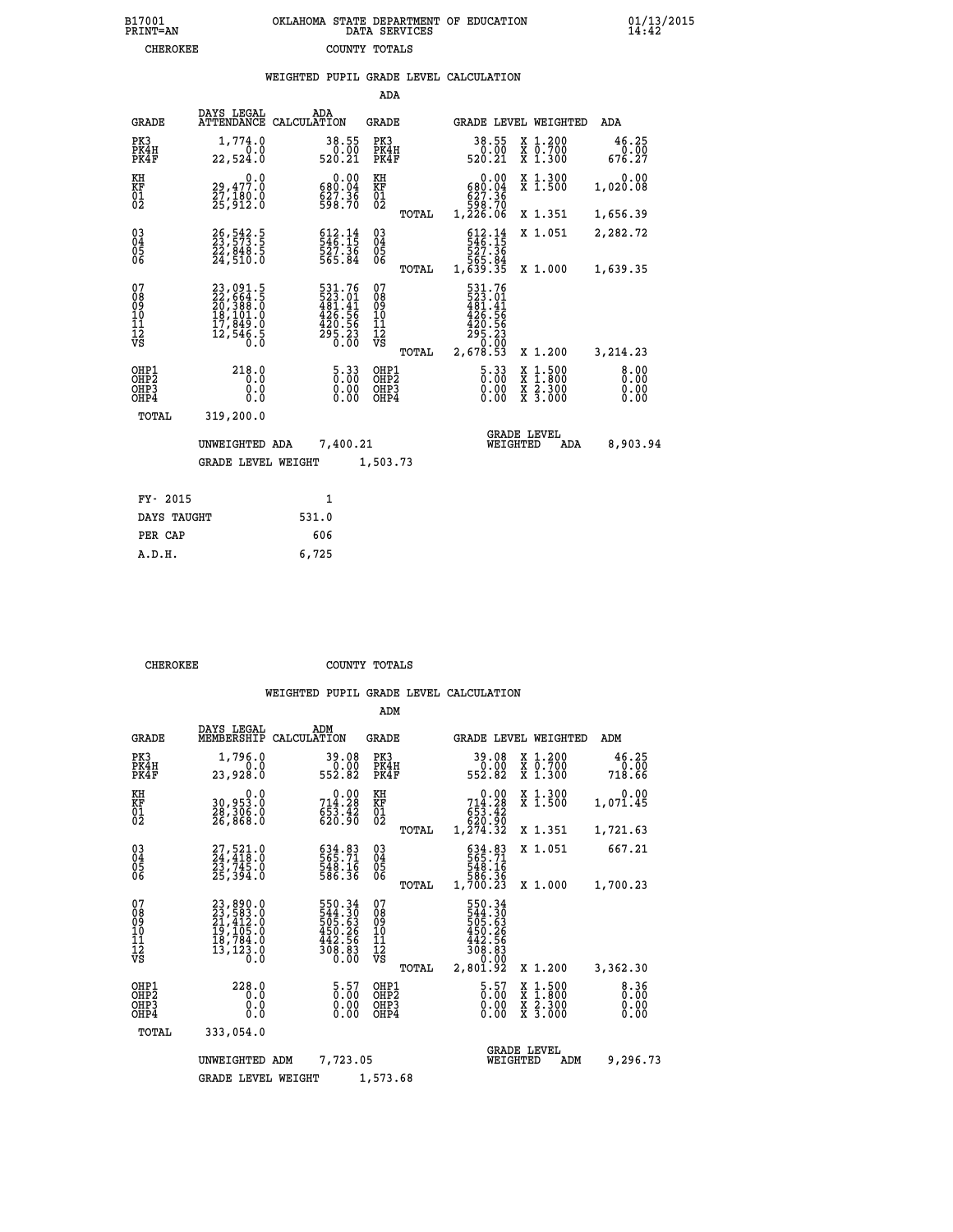| B17001<br>PRINT=AN                       |                                                                                   | OKLAHOMA STATE DEPARTMENT OF EDUCATION                                                                | DATA SERVICES                                      |                                                                                       |                                                                                                                                           | $01/13/2015$<br>14:42        |  |
|------------------------------------------|-----------------------------------------------------------------------------------|-------------------------------------------------------------------------------------------------------|----------------------------------------------------|---------------------------------------------------------------------------------------|-------------------------------------------------------------------------------------------------------------------------------------------|------------------------------|--|
| 12 CHOCTAW                               |                                                                                   | C003 GRANT                                                                                            |                                                    |                                                                                       |                                                                                                                                           |                              |  |
|                                          |                                                                                   | WEIGHTED PUPIL GRADE LEVEL CALCULATION                                                                |                                                    |                                                                                       |                                                                                                                                           |                              |  |
|                                          |                                                                                   |                                                                                                       | <b>ADA</b>                                         |                                                                                       |                                                                                                                                           |                              |  |
| GRADE                                    | DAYS LEGAL                                                                        | ADA<br>ATTENDANCE CALCULATION                                                                         | GRADE                                              | GRADE LEVEL WEIGHTED                                                                  |                                                                                                                                           | ADA                          |  |
| PK3<br>PK4H<br>PK4F                      | 425.0<br>0.0<br>324.Ŏ                                                             | 13.28<br>$\frac{0.00}{10.13}$                                                                         | PK3<br>PK4H<br>PK4F                                | 13.28<br>$\frac{0.00}{10.13}$                                                         | X 1.200<br>X 0.700<br>X 1.300                                                                                                             | 15.94<br>0.00<br>13.17       |  |
| KH<br>KF<br>01<br>02                     | $0.0$<br>574.0<br>$\frac{492.0}{468.0}$                                           | $\begin{smallmatrix} 0.00\\ 17.94\\ 15.38\\ 14.63 \end{smallmatrix}$                                  | KH<br><b>KF</b><br>01<br>02                        | 17.94<br>$\frac{15}{14}$ $\cdot\frac{38}{63}$<br>$\frac{30}{30}$ $\cdot\frac{01}{01}$ | X 1.300<br>X 1.500                                                                                                                        | 0.00<br>26.91                |  |
|                                          |                                                                                   |                                                                                                       | TOTAL                                              |                                                                                       | X 1.351                                                                                                                                   | 40.54                        |  |
| 03<br>04<br>05<br>06                     | $\begin{smallmatrix} 360.0 \ 539.0 \ 446.0 \ 434.0 \end{smallmatrix}$             | $\frac{11}{16}$ : $\frac{25}{84}$<br>$\frac{13.94}{13.56}$                                            | $\begin{matrix} 03 \\ 04 \\ 05 \\ 06 \end{matrix}$ | $\frac{11}{16} : 25$<br>13.94<br>$\frac{13.56}{44.34}$                                | X 1.051                                                                                                                                   | 11.82                        |  |
| 07                                       | 511.0                                                                             |                                                                                                       | TOTAL<br>07                                        | 15.97                                                                                 | X 1.000                                                                                                                                   | 44.34                        |  |
| 08901112<br>1112<br>VS                   | $\begin{smallmatrix} 430.8\\ -20.8\\ -20.8\end{smallmatrix}$<br>0.0<br>$\S.$ $\S$ | $\begin{smallmatrix} 15.97\ 13.44\ 0.00\ 0.00\ 0.00\ 0.00\ 0.00\ 0.00\ 0.00\ 0.00\ \end{smallmatrix}$ | 08<br>09<br>11<br>11<br>12<br>VS                   | $\begin{smallmatrix} 13.44 \ 0.00 \ 0.00 \end{smallmatrix}$<br>0.00<br>0.00<br>ŏ:ŏŏ   |                                                                                                                                           |                              |  |
|                                          |                                                                                   |                                                                                                       | TOTAL                                              | 29.41                                                                                 | X 1.200                                                                                                                                   | 35.29                        |  |
| OHP1<br>OHP2<br>OH <sub>P3</sub><br>OHP4 | 0.0<br>Ō.Ō<br>0.0<br>0.0                                                          | 0.00<br>$\begin{smallmatrix} 0.00 \ 0.00 \end{smallmatrix}$                                           | OHP1<br>OH <sub>P</sub> 2<br>OHP3<br>OHP4          | 0.00<br>0.00<br>0.00                                                                  | $\begin{smallmatrix} \mathtt{X} & 1\cdot500\\ \mathtt{X} & 1\cdot800\\ \mathtt{X} & 2\cdot300\\ \mathtt{X} & 3\cdot000 \end{smallmatrix}$ | 0.00<br>0.00<br>0.00<br>0.00 |  |
| <b>TOTAL</b>                             | 5,003.0                                                                           |                                                                                                       |                                                    |                                                                                       |                                                                                                                                           |                              |  |
|                                          | UNWEIGHTED ADA                                                                    | 156.36                                                                                                |                                                    | WEIGHTED                                                                              | <b>GRADE LEVEL</b><br>ADA                                                                                                                 | 188.01                       |  |
|                                          | <b>GRADE LEVEL WEIGHT</b>                                                         |                                                                                                       | 31.65                                              |                                                                                       |                                                                                                                                           |                              |  |
| FY- 2015                                 |                                                                                   | 1                                                                                                     |                                                    |                                                                                       |                                                                                                                                           |                              |  |
| DAYS TAUGHT                              |                                                                                   | 32.0                                                                                                  |                                                    |                                                                                       |                                                                                                                                           |                              |  |
| PER CAP                                  |                                                                                   | 88                                                                                                    |                                                    |                                                                                       |                                                                                                                                           |                              |  |

 **12 CHOCTAW C003 GRANT WEIGHTED PUPIL GRADE LEVEL CALCULATION ADM DAYS LEGAL ADM GRADE MEMBERSHIP CALCULATION GRADE GRADE LEVEL WEIGHTED ADM PK3 425.0 13.28 PK3 13.28 X 1.200 15.94 PK4H 0.0 0.00 PK4H 0.00 X 0.700 0.00 PK4F 324.0 10.13 PK4F 10.13 X 1.300 13.17 KH 0.0 0.00 KH 0.00 X 1.300 0.00 KF 576.0 18.00 KF 18.00 X 1.500 27.00 01 493.0 15.41 01 15.41** 02 470.0 14.69 02 <sub>noman</sub> 14.69  **TOTAL 30.10 X 1.351 40.67 03 360.0 11.25 03 11.25 X 1.051 11.82 04 539.0 16.84 04 16.84 05 448.0 14.00 05 14.00** 06 434.0 13.56 06 <sub>momas</sub> 13.56  **TOTAL 44.40 X 1.000 44.40 07 512.0 16.00 07 16.00 08 430.0 13.44 08 13.44 03 0.00 0.00 0.000 0.000 10 0.0 0.00 10 0.00 11 0.0 0.00 11 0.00 12 0.0 0.00 12 0.00 VS 0.0 0.00 VS 0.00 TOTAL 29.44 X 1.200 35.33 OHP1 0.0 0.00 OHP1 0.00 X 1.500 0.00 OHP2 0.0 0.00 OHP2 0.00 X 1.800 0.00 OHP3 0.0 0.00 OHP3 0.00 X 2.300 0.00 OHP4 0.0 0.00 OHP4 0.00 X 3.000 0.00 TOTAL 5,011.0 GRADE LEVEL UNWEIGHTED ADM 156.60 WEIGHTED ADM 188.33** GRADE LEVEL WEIGHT 31.73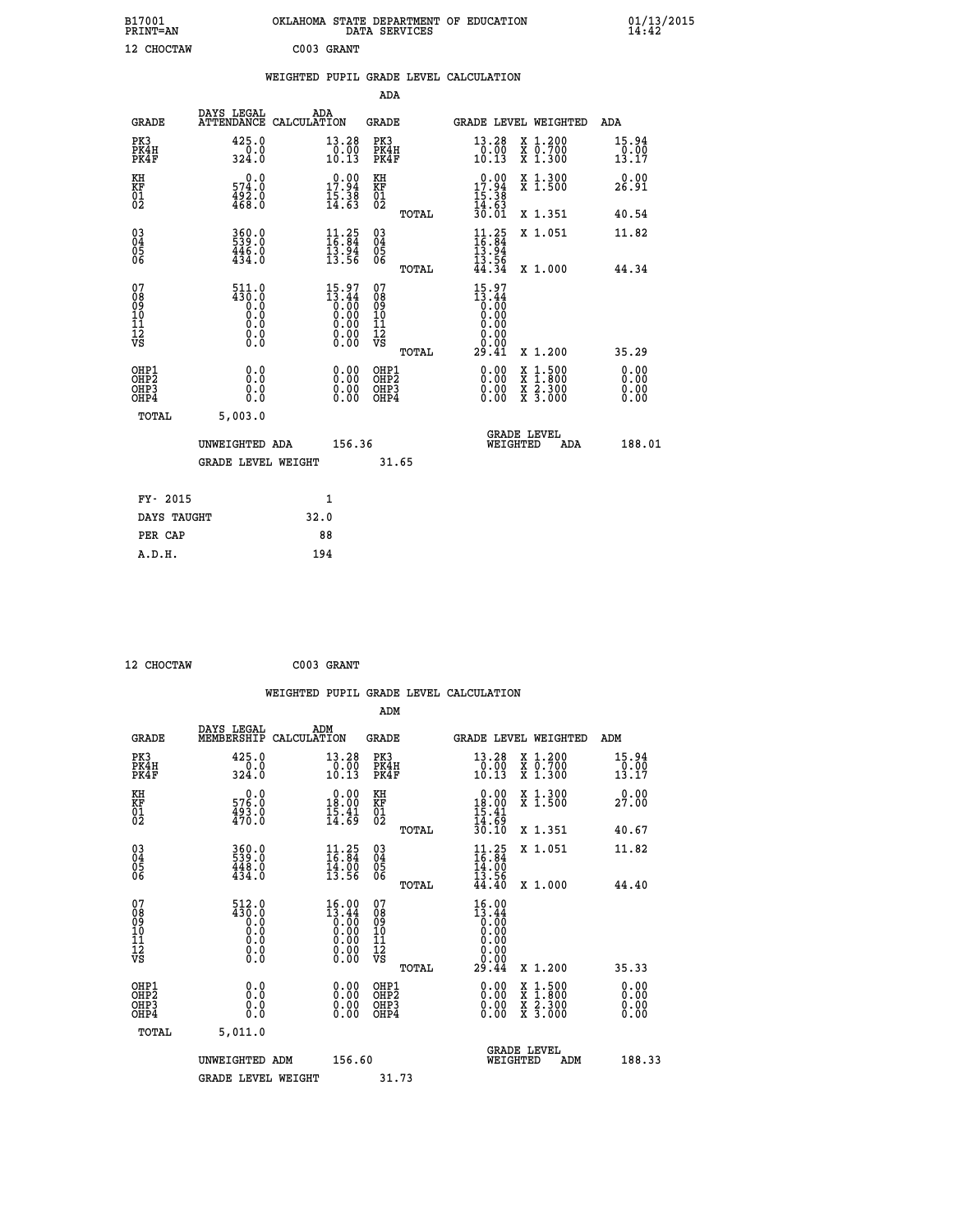| B17001<br><b>PRINT=AN</b>                          |                                             | OKLAHOMA STATE DEPARTMENT OF EDUCATION |                                                                                                           |                                                    | DATA SERVICES |                                                                              |                                              |                                                                                                  | 01/13/2015<br>14:42          |  |
|----------------------------------------------------|---------------------------------------------|----------------------------------------|-----------------------------------------------------------------------------------------------------------|----------------------------------------------------|---------------|------------------------------------------------------------------------------|----------------------------------------------|--------------------------------------------------------------------------------------------------|------------------------------|--|
| 12 CHOCTAW                                         |                                             |                                        | C021 SWINK                                                                                                |                                                    |               |                                                                              |                                              |                                                                                                  |                              |  |
|                                                    |                                             | WEIGHTED PUPIL GRADE LEVEL CALCULATION |                                                                                                           |                                                    |               |                                                                              |                                              |                                                                                                  |                              |  |
|                                                    |                                             |                                        |                                                                                                           | <b>ADA</b>                                         |               |                                                                              |                                              |                                                                                                  |                              |  |
| GRADE                                              | DAYS LEGAL<br>ATTENDANCE CALCULATION        | ADA                                    |                                                                                                           | GRADE                                              |               |                                                                              |                                              | GRADE LEVEL WEIGHTED                                                                             | ADA                          |  |
| PK3<br>PK4H<br>PK4F                                | 424.0<br>0.0<br>731.0                       |                                        | 12.47<br>0.00<br>21.50                                                                                    | PK3<br>PK4H<br>PK4F                                |               | 12.47<br>21.50                                                               | 0.00                                         | X 1.200<br>X 0.700<br>X 1.300                                                                    | 14.96<br>0.00<br>27.95       |  |
| KH<br>KF<br>01<br>02                               | 0.0<br>665.0<br>$792.0$<br>530.0            |                                        | $\begin{smallmatrix} 0.00\\19.56\\23.29\\15.59 \end{smallmatrix}$                                         | KH<br>KF<br>01<br>02                               |               | $\begin{smallmatrix} 0.00\\ 19.56\\ 23.29\\ 15.59\\ 38.88 \end{smallmatrix}$ |                                              | X 1.300<br>$\overline{x}$ 1.500                                                                  | 0.00<br>29.34                |  |
|                                                    |                                             |                                        |                                                                                                           |                                                    | TOTAL         |                                                                              |                                              | X 1.351                                                                                          | 52.53                        |  |
| $\begin{matrix} 03 \\ 04 \\ 05 \\ 06 \end{matrix}$ | $726.0$<br>$230.0$<br>347.0<br>550.0        |                                        | $\begin{array}{r} 21.35 \\ 6.76 \\ 10.21 \\ 16.18 \end{array}$                                            | $\begin{matrix} 03 \\ 04 \\ 05 \\ 06 \end{matrix}$ |               | $21.35$<br>$6.76$<br>10.21<br>16.18                                          |                                              | X 1.051                                                                                          | 22.44                        |  |
|                                                    |                                             |                                        |                                                                                                           |                                                    | <b>TOTAL</b>  | 33.15                                                                        |                                              | X 1.000                                                                                          | 33.15                        |  |
| 07<br>08<br>09<br>10<br>11<br>Ī2<br>VS             | 261.0<br>467.0<br>0.0<br>Ō.Ō<br>0.0<br>0.00 |                                        | $13.74$<br>$0.00$<br>$0.00$<br>0.00<br>$\begin{smallmatrix} 0.00 & 0.00 \\ 0.00 & 0.00 \end{smallmatrix}$ | 07<br>08<br>09<br>10<br>11<br>ĪŽ<br>VŠ             | TOTAL         | 13.74<br>21.42                                                               | 7.68<br>0:00<br>0.00<br>0.00<br>0.00<br>0.00 | X 1.200                                                                                          | 25.70                        |  |
| OHP1<br>OHP <sub>2</sub><br>OHP3<br>OHP4           | 0.000<br>0.0<br>0.0                         |                                        | 0.00<br>0.00<br>0.00                                                                                      | OHP1<br>OH <sub>P</sub> 2<br>OHP3<br>OHP4          |               |                                                                              | 0.00<br>0.00<br>0.00                         | $\begin{smallmatrix} x & 1 & 500 \\ x & 1 & 800 \\ x & 2 & 300 \\ x & 3 & 000 \end{smallmatrix}$ | 0.00<br>0.00<br>0.00<br>0.00 |  |
| TOTAL                                              | 5,723.0                                     |                                        |                                                                                                           |                                                    |               |                                                                              |                                              |                                                                                                  |                              |  |
|                                                    | UNWEIGHTED ADA                              |                                        | 168.33                                                                                                    |                                                    |               |                                                                              | <b>GRADE LEVEL</b><br>WEIGHTED               | ADA                                                                                              | 206.07                       |  |
|                                                    | <b>GRADE LEVEL WEIGHT</b>                   |                                        |                                                                                                           |                                                    | 37.74         |                                                                              |                                              |                                                                                                  |                              |  |
| FY- 2015                                           |                                             |                                        | 1                                                                                                         |                                                    |               |                                                                              |                                              |                                                                                                  |                              |  |
| DAYS TAUGHT                                        |                                             | 34.0                                   |                                                                                                           |                                                    |               |                                                                              |                                              |                                                                                                  |                              |  |
| PER CAP                                            |                                             |                                        | 68                                                                                                        |                                                    |               |                                                                              |                                              |                                                                                                  |                              |  |
| A.D.H.                                             |                                             | 155                                    |                                                                                                           |                                                    |               |                                                                              |                                              |                                                                                                  |                              |  |

| 12 CHOCTAW | C021 SWINK |
|------------|------------|
|            |            |

|                                                      |                                                                                          |                                                                      | WEIGHTED PUPIL GRADE LEVEL CALCULATION |                                                                          |                                                                            |                                |
|------------------------------------------------------|------------------------------------------------------------------------------------------|----------------------------------------------------------------------|----------------------------------------|--------------------------------------------------------------------------|----------------------------------------------------------------------------|--------------------------------|
|                                                      |                                                                                          |                                                                      | ADM                                    |                                                                          |                                                                            |                                |
| <b>GRADE</b>                                         | DAYS LEGAL<br>MEMBERSHIP                                                                 | ADM<br>CALCULATION                                                   | <b>GRADE</b>                           | GRADE LEVEL WEIGHTED                                                     |                                                                            | ADM                            |
| PK3<br>PK4H<br>PK4F                                  | 442.0<br>741.0                                                                           | 13.00<br>$\frac{0.00}{21.79}$                                        | PK3<br>PK4H<br>PK4F                    | 13.00<br>$\frac{0.00}{21.79}$                                            | X 1.200<br>X 0.700<br>X 1.300                                              | 15.60<br>$\frac{70.00}{28.33}$ |
| KH<br>KF<br>01<br>02                                 | 0.0<br>701:0<br>809:0<br>544:0                                                           | $\begin{smallmatrix} 0.00\\ 20.62\\ 23.79\\ 16.00 \end{smallmatrix}$ | KH<br>KF<br>01<br>02                   | $\begin{smallmatrix} 0.00\\20.62\\23.79\\16.00\\39.79 \end{smallmatrix}$ | X 1.300<br>X 1.500                                                         | 0.00<br>30.93                  |
|                                                      |                                                                                          |                                                                      | TOTAL                                  |                                                                          | X 1.351                                                                    | 53.76                          |
| $\begin{matrix} 03 \\ 04 \\ 05 \\ 06 \end{matrix}$   | 748.0<br>238.0<br>368.0<br>557.0                                                         | $\begin{array}{r} 22.00 \\ 7.00 \\ 10.82 \\ 16.38 \end{array}$       | 03<br>04<br>05<br>06                   | $22.00$<br>$7.00$<br>$10.82$<br>$16.38$                                  | X 1.051                                                                    | 23.12                          |
|                                                      |                                                                                          |                                                                      | TOTAL                                  | 34.20                                                                    | X 1.000                                                                    | 34.20                          |
| 07<br>08<br>09<br>101<br>11<br>12<br>VS              | $^{272}_{476}$ :0<br>$\begin{smallmatrix} 0.0 & 0 \ 0.0 & 0 \ 0.0 & 0 \end{smallmatrix}$ | $1\overset{8}{\phantom{1}0}\,\overset{.00}{\phantom{1}0}\,\,$        | 07<br>08<br>09<br>11<br>11<br>12<br>VS | 8.00<br>$14.00$<br>$0.00$<br>$0.00$<br>0.00<br>0.00                      |                                                                            |                                |
|                                                      |                                                                                          |                                                                      | TOTAL                                  | 22.00                                                                    | X 1.200                                                                    | 26.40                          |
| OHP1<br>OHP2<br>OH <sub>P3</sub><br>OH <sub>P4</sub> | 0.0<br>0.000                                                                             | 0.00<br>0.00<br>0.00                                                 | OHP1<br>OHP2<br>OHP3<br>OHP4           | $0.00$<br>$0.00$<br>0.00                                                 | $\frac{x}{x}$ $\frac{1.500}{1.800}$<br>$\frac{x}{x}$ $\frac{5:300}{3:000}$ | 0.00<br>0.00<br>0.00<br>0.00   |
| TOTAL                                                | 5,896.0                                                                                  |                                                                      |                                        |                                                                          |                                                                            |                                |
|                                                      | UNWEIGHTED ADM                                                                           | 173.40                                                               |                                        | <b>GRADE LEVEL</b><br>WEIGHTED                                           | ADM                                                                        | 212.34                         |
|                                                      | <b>GRADE LEVEL WEIGHT</b>                                                                |                                                                      | 38.94                                  |                                                                          |                                                                            |                                |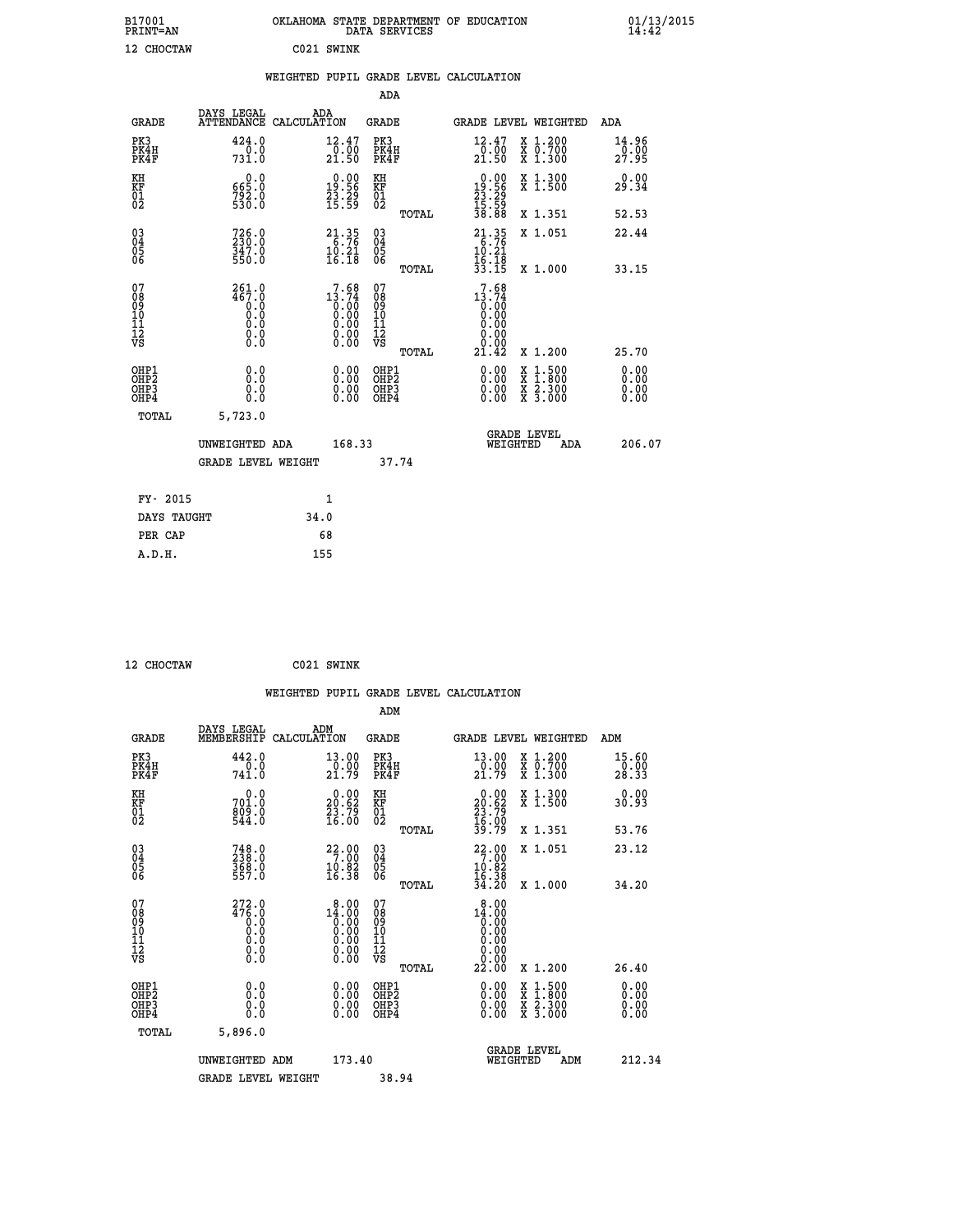| B17001<br><b>PRINT=AN</b> | OKLAHOMA<br>. STATE DEPARTMENT OF EDUCATION<br>DATA SERVICES | 01/13/2015<br>14:42 |
|---------------------------|--------------------------------------------------------------|---------------------|
| 12 CHOCTAW                | I001 BOSWELL                                                 |                     |

|  |  | WEIGHTED PUPIL GRADE LEVEL CALCULATION |
|--|--|----------------------------------------|
|  |  |                                        |

|                                                                              |                                                                     |                                                                         | ADA                                                |                                                                                                                                                                      |                              |
|------------------------------------------------------------------------------|---------------------------------------------------------------------|-------------------------------------------------------------------------|----------------------------------------------------|----------------------------------------------------------------------------------------------------------------------------------------------------------------------|------------------------------|
| <b>GRADE</b>                                                                 | DAYS LEGAL                                                          | ADA<br>ATTENDANCE CALCULATION                                           | GRADE                                              | GRADE LEVEL WEIGHTED                                                                                                                                                 | ADA                          |
| PK3<br>PK4H<br>PK4F                                                          | 0.0<br>0.0<br>1,225.0                                               | 0.00<br>0.00<br>32.24                                                   | PK3<br>PK4H<br>PK4F                                | 0.00<br>X 1.200<br>X 0.700<br>X 1.300<br>0.00<br>32.24                                                                                                               | 0.00<br>0.00<br>41.91        |
| KH<br>KF<br>01<br>02                                                         | 0.0<br>1,517.5<br>1,028.5<br>1,178.0                                | 0.00<br>193<br>$\frac{27.07}{31.00}$                                    | KH<br>KF<br>01<br>02                               | 39.93<br>27.07<br>31.00<br>58.07<br>X 1.300<br>X 1.500                                                                                                               | 0.00<br>59.90                |
|                                                                              |                                                                     |                                                                         | TOTAL                                              | X 1.351                                                                                                                                                              | 78.45                        |
| $^{03}_{04}$<br>Ŏ5<br>06                                                     | $\begin{array}{c} 975.5 \\ 1,155.5 \\ 978.0 \\ 1,197.5 \end{array}$ | $\frac{25.67}{30.41}$<br>$\frac{25.74}{39.74}$<br>31.51                 | $\begin{matrix} 03 \\ 04 \\ 05 \\ 06 \end{matrix}$ | $\frac{25.67}{30.41}$<br>X 1.051<br>25.74<br>$\frac{31.51}{87.66}$                                                                                                   | 26.98                        |
|                                                                              |                                                                     |                                                                         | TOTAL                                              | X 1.000                                                                                                                                                              | 87.66                        |
| 07<br>08<br>09<br>11<br>11<br>12<br>VS                                       | 1,005.0<br>894.5<br>$1, \frac{821}{100}$ .0<br>0.055.0<br>0.0       | $26.45$<br>$23.54$<br>$15.79$<br>$21.61$<br>$28.95$<br>$3.61$<br>$0.60$ | 07<br>08<br>09<br>11<br>11<br>12<br>VS<br>TOTAL    | 26.45<br>23.54<br>15.79<br>21.61<br>28.95<br>28.61<br>0.60<br>125.95<br>X 1.200                                                                                      | 151.14                       |
| OHP1<br>OH <sub>P</sub> <sub>2</sub><br>OH <sub>P3</sub><br>OH <sub>P4</sub> | 0.0<br>Ō.Ō<br>0.0<br>0.0                                            | 0.00<br>0.00<br>0.00                                                    | OHP1<br>OHP <sub>2</sub><br>OHP3<br>OHP4           | 0.00<br>$\begin{smallmatrix} \mathtt{X} & 1\cdot500 \\ \mathtt{X} & 1\cdot800 \\ \mathtt{X} & 2\cdot300 \\ \mathtt{X} & 3\cdot000 \end{smallmatrix}$<br>0.00<br>0.00 | 0.00<br>0.00<br>0.00<br>0.00 |
|                                                                              | TOTAL<br>14,041.0                                                   |                                                                         |                                                    |                                                                                                                                                                      |                              |
|                                                                              | UNWEIGHTED ADA                                                      | 369.52                                                                  |                                                    | <b>GRADE LEVEL</b><br>WEIGHTED<br>ADA                                                                                                                                | 446.04                       |
|                                                                              | <b>GRADE LEVEL WEIGHT</b>                                           |                                                                         | 76.52                                              |                                                                                                                                                                      |                              |
|                                                                              | FY- 2015                                                            | 1                                                                       |                                                    |                                                                                                                                                                      |                              |
|                                                                              | DAYS TAUGHT                                                         | 38.0                                                                    |                                                    |                                                                                                                                                                      |                              |
|                                                                              | PER CAP                                                             | 90                                                                      |                                                    |                                                                                                                                                                      |                              |
|                                                                              | A.D.H.                                                              | 272                                                                     |                                                    |                                                                                                                                                                      |                              |

| <b>CHOCTAW</b> |
|----------------|

CHOCTAW **1001 BOSWELL** 

| <b>GRADE</b>                                       | DAYS LEGAL<br>MEMBERSHIP                                                                       | ADM<br>CALCULATION                                                                                 | <b>GRADE</b>                                       |       | GRADE LEVEL WEIGHTED                                                                                                                                                                                                                                                           |                                          | ADM                          |  |
|----------------------------------------------------|------------------------------------------------------------------------------------------------|----------------------------------------------------------------------------------------------------|----------------------------------------------------|-------|--------------------------------------------------------------------------------------------------------------------------------------------------------------------------------------------------------------------------------------------------------------------------------|------------------------------------------|------------------------------|--|
| PK3<br>PK4H<br>PK4F                                | 0.0<br>1, 278.0                                                                                | $\begin{smallmatrix} 0.00\\ 0.00\\ 33.63 \end{smallmatrix}$                                        | PK3<br>PK4H<br>PK4F                                |       | $\begin{smallmatrix} 0.00\\ 0.00\\ 33.63 \end{smallmatrix}$                                                                                                                                                                                                                    | X 1.200<br>X 0.700<br>X 1.300            | 0.00<br>$\frac{0.00}{43.72}$ |  |
| KH<br>KF<br>01<br>02                               | 0.0<br>$\frac{1}{1}, \frac{610}{952}$ .0<br>1,207.0                                            | $\begin{smallmatrix} 0.00\\ 42.37\\ 27.68\\ 31.76 \end{smallmatrix}$                               | KH<br>KF<br>01<br>02                               |       | $0.00\n42.37\n27.68\n31.76\n59.44$                                                                                                                                                                                                                                             | X 1.300<br>X 1.500                       | 0.00<br>63.56                |  |
|                                                    |                                                                                                |                                                                                                    |                                                    | TOTAL |                                                                                                                                                                                                                                                                                | X 1.351                                  | 80.30                        |  |
| $\begin{matrix} 03 \\ 04 \\ 05 \\ 06 \end{matrix}$ | $\begin{smallmatrix} & 988.0\\1,190.0\\1,012.0\\1,247.0 \end{smallmatrix}$                     | 26.00<br>31.32<br>26.63<br>32.82                                                                   | $\begin{matrix} 03 \\ 04 \\ 05 \\ 06 \end{matrix}$ |       | $26.90$<br>$31.32$<br>$26.63$<br>$32.82$<br>$90.77$                                                                                                                                                                                                                            | X 1.051                                  | 27.33                        |  |
|                                                    |                                                                                                |                                                                                                    |                                                    | TOTAL |                                                                                                                                                                                                                                                                                | X 1.000                                  | 90.77                        |  |
| 07<br>089<br>090<br>1112<br>VS                     | 1,031.0<br>$1, \frac{92110}{62210}$<br>$62210$<br>$84010$<br>$1, \frac{13810}{38310}$<br>$0.0$ | $\begin{smallmatrix} 27.13 \\ 24.24 \\ 16.37 \\ 22.11 \\ 29.95 \\ 10.08 \\ 0.00 \end{smallmatrix}$ | 07<br>08<br>09<br>11<br>11<br>12<br>VS             | TOTAL | $\begin{smallmatrix} 27.13\\ 24.24\\ 16.37\\ 16.37\\ 22.11\\ 29.95\\ 10.08\\ 0.000\\ 129.88 \end{smallmatrix}$                                                                                                                                                                 | X 1.200                                  | 155.86                       |  |
| OHP1<br>OHP2<br>OH <sub>P3</sub><br>OHP4           | 0.0<br>0.000                                                                                   |                                                                                                    | OHP1<br>OHP2<br>OHP3<br>OHP4                       |       | $\begin{smallmatrix} 0.00 & 0.00 & 0.00 & 0.00 & 0.00 & 0.00 & 0.00 & 0.00 & 0.00 & 0.00 & 0.00 & 0.00 & 0.00 & 0.00 & 0.00 & 0.00 & 0.00 & 0.00 & 0.00 & 0.00 & 0.00 & 0.00 & 0.00 & 0.00 & 0.00 & 0.00 & 0.00 & 0.00 & 0.00 & 0.00 & 0.00 & 0.00 & 0.00 & 0.00 & 0.00 & 0.0$ | X 1:500<br>X 1:800<br>X 2:300<br>X 3:000 | 0.00<br>0.00<br>0.00         |  |
| TOTAL                                              | 14,519.0                                                                                       |                                                                                                    |                                                    |       |                                                                                                                                                                                                                                                                                |                                          |                              |  |
|                                                    | UNWEIGHTED<br>ADM                                                                              | 382.09                                                                                             |                                                    |       | WEIGHTED                                                                                                                                                                                                                                                                       | <b>GRADE LEVEL</b><br>ADM                | 461.54                       |  |
|                                                    | <b>GRADE LEVEL WEIGHT</b>                                                                      |                                                                                                    | 79.45                                              |       |                                                                                                                                                                                                                                                                                |                                          |                              |  |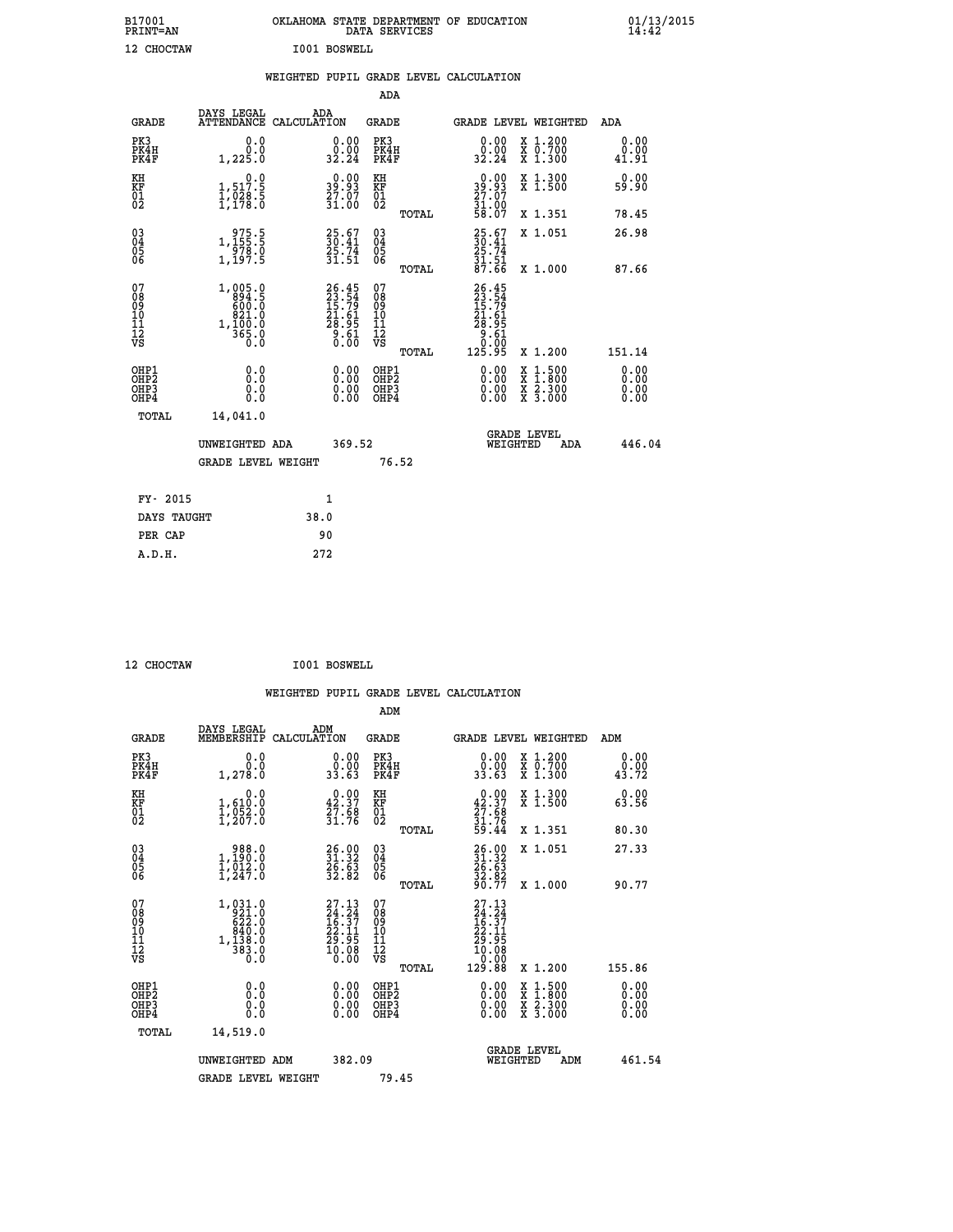| B17001          | OKLAHOMA STATE DEPARTMENT OF EDUCATION |
|-----------------|----------------------------------------|
| <b>PRINT=AN</b> | DATA SERVICES                          |
| 12 CHOCTAW      | <b>I002 FORT TOWSON</b>                |

|                                                                    |                                                                                                         | WEIGHTED PUPIL GRADE LEVEL CALCULATION                                            |                                                     |       |                                                                              |                                                                                                                                           |                               |
|--------------------------------------------------------------------|---------------------------------------------------------------------------------------------------------|-----------------------------------------------------------------------------------|-----------------------------------------------------|-------|------------------------------------------------------------------------------|-------------------------------------------------------------------------------------------------------------------------------------------|-------------------------------|
|                                                                    |                                                                                                         |                                                                                   | <b>ADA</b>                                          |       |                                                                              |                                                                                                                                           |                               |
| <b>GRADE</b>                                                       | DAYS LEGAL<br><b>ATTENDANCE</b>                                                                         | ADA<br>CALCULATION                                                                | <b>GRADE</b>                                        |       |                                                                              | GRADE LEVEL WEIGHTED                                                                                                                      | ADA                           |
| PK3<br>PK4H<br>PK4F                                                | 56.0<br>293.0                                                                                           | $\substack{1.65 \\ 0.00 \\ 8.62}$                                                 | PK3<br>PK4H<br>PK4F                                 |       | 1.65<br>$\overline{0.00}$<br>8.62                                            | X 1.200<br>X 0.700<br>X 1.300                                                                                                             | 1.98<br>0.00<br>11.21         |
| KH<br>KF<br>01<br>02                                               | 0.0<br>708.5<br>$675.0$<br>821.0                                                                        | $\begin{smallmatrix} 0.00\\ 20.84\\ 19.85\\ 24.15 \end{smallmatrix}$              | KH<br>KF<br>01<br>02                                |       | $\begin{smallmatrix} 0.00\\ 20.84\\ 19.85\\ 24.15\\ 44.00 \end{smallmatrix}$ | X 1.300<br>X 1.500                                                                                                                        | 0.00<br>31.26                 |
|                                                                    |                                                                                                         |                                                                                   |                                                     | TOTAL |                                                                              | X 1.351                                                                                                                                   | 59.44                         |
| $\begin{smallmatrix} 03 \\[-4pt] 04 \end{smallmatrix}$<br>Ŏ5<br>06 | $\begin{smallmatrix}854.0\\898.0\\1,029.5\\961.5\end{smallmatrix}$                                      | $\begin{smallmatrix} 25.12\ 26.41\ 30.28\ 28.28 \end{smallmatrix}$                | $\begin{array}{c} 03 \\ 04 \\ 05 \\ 06 \end{array}$ |       | $25.12$<br>$26.41$<br>$30.28$<br>$28.28$<br>$84.97$                          | X 1.051                                                                                                                                   | 26.40                         |
|                                                                    |                                                                                                         |                                                                                   |                                                     | TOTAL |                                                                              | X 1.000                                                                                                                                   | 84.97                         |
| 07<br>08<br>09<br>111<br>12<br>VS                                  | $\begin{smallmatrix} & 986.5\\1,405.5\\1,224.0\\1,547.0\\1,547.0\\1,169.5\\804.5\\0.0\end{smallmatrix}$ | $29.01$<br>$41.34$<br>$36.00$<br>$45.50$<br>$45.40$<br>$34.40$<br>$23.66$<br>0.00 | 07<br>08901112<br>1112<br>VS                        | TOTAL | 29.01<br>41.34<br>$36.00$<br>$45.50$<br>$34.40$<br>$23.66$<br>$209.91$       | X 1.200                                                                                                                                   | 251.89                        |
| OHP1<br>OHP2<br>OH <sub>P3</sub><br>OHP4                           | 0.0<br>0.0<br>0.0                                                                                       | $\begin{smallmatrix} 0.00 \ 0.00 \ 0.00 \ 0.00 \end{smallmatrix}$                 | OHP1<br>OHP2<br>OHP3<br>OHP4                        |       | 0.00<br>0.00<br>0.00                                                         | $\begin{smallmatrix} \mathtt{X} & 1\cdot500\\ \mathtt{X} & 1\cdot800\\ \mathtt{X} & 2\cdot300\\ \mathtt{X} & 3\cdot000 \end{smallmatrix}$ | 0.00<br>Ō. ŌŌ<br>0.00<br>0.00 |
| TOTAL                                                              | 13,433.5                                                                                                |                                                                                   |                                                     |       |                                                                              |                                                                                                                                           |                               |
|                                                                    | UNWEIGHTED ADA                                                                                          | 395.11                                                                            |                                                     |       | WEIGHTED                                                                     | <b>GRADE LEVEL</b><br>ADA                                                                                                                 | 467.15                        |
|                                                                    | <b>GRADE LEVEL WEIGHT</b>                                                                               |                                                                                   |                                                     | 72.04 |                                                                              |                                                                                                                                           |                               |
| FY- 2015                                                           |                                                                                                         | $\mathbf{1}$                                                                      |                                                     |       |                                                                              |                                                                                                                                           |                               |
| DAYS TAUGHT                                                        |                                                                                                         | 34.0                                                                              |                                                     |       |                                                                              |                                                                                                                                           |                               |
| PER CAP                                                            |                                                                                                         | 88                                                                                |                                                     |       |                                                                              |                                                                                                                                           |                               |

 **A.D.H. 331**

 **12 CHOCTAW I002 FORT TOWSON**

| <b>GRADE</b>                                         | DAYS LEGAL<br>MEMBERSHIP                                                          | ADM<br>CALCULATION                                                       | <b>GRADE</b>                                        |       |                                                                                                     |          | GRADE LEVEL WEIGHTED                     | ADM                   |
|------------------------------------------------------|-----------------------------------------------------------------------------------|--------------------------------------------------------------------------|-----------------------------------------------------|-------|-----------------------------------------------------------------------------------------------------|----------|------------------------------------------|-----------------------|
| PK3<br>PK4H<br>PK4F                                  | 56.0<br>293.0                                                                     | $\substack{1.65 \\ 0.00 \\ 8.62}$                                        | PK3<br>PK4H<br>PK4F                                 |       | $\substack{1.65 \\ 0.00 \\ 8.62}$                                                                   |          | X 1.200<br>X 0.700<br>X 1.300            | 1.98<br>0.00<br>11.21 |
| KH<br>KF<br>01<br>02                                 | 0.0<br>757:0<br>700:0<br>855:0                                                    | $\begin{smallmatrix} 0.00\\ 22.26\\ 20.59\\ 25.15 \end{smallmatrix}$     | KH<br>KF<br>01<br>02                                |       | $\begin{smallmatrix} 0.00\\ 22.26\\ 20.59\\ 25.15\\ 45.74 \end{smallmatrix}$                        |          | X 1.300<br>X 1.500                       | 0.00<br>33.39         |
|                                                      |                                                                                   |                                                                          |                                                     | TOTAL |                                                                                                     |          | X 1.351                                  | 61.79                 |
| $\begin{matrix} 03 \\ 04 \\ 05 \\ 06 \end{matrix}$   | 873.0<br>$1,061.0$<br>$1,018.0$                                                   | $25.68$<br>$26.82$<br>$31.21$<br>$29.94$                                 | $\begin{array}{c} 03 \\ 04 \\ 05 \\ 06 \end{array}$ |       | 25.68<br>26.82<br>31.21<br>29.94<br>87.97                                                           |          | X 1.051                                  | 26.99                 |
|                                                      |                                                                                   |                                                                          |                                                     | TOTAL |                                                                                                     |          | X 1.000                                  | 87.97                 |
| 07<br>08<br>09<br>11<br>11<br>12<br>VS               | $1,494.0$<br>$1,494.0$<br>$1,310.0$<br>$1,643.0$<br>$1,227.0$<br>$839.0$<br>$0.0$ | $30.53$<br>$43.94$<br>$38.53$<br>$48.32$<br>$36.09$<br>$24.68$<br>$0.00$ | 07<br>08<br>09<br>11<br>11<br>12<br>VS              | TOTAL | $\begin{smallmatrix} 30.53\ 43.94\ 38.53\ 38.532\ 48.329\ 46.68\ 24.680\ 222.09\ \end{smallmatrix}$ |          | X 1.200                                  | 266.51                |
| OHP1<br>OHP <sub>2</sub><br>OH <sub>P3</sub><br>OHP4 | 0.0<br>0.000                                                                      |                                                                          | OHP1<br>OHP <sub>2</sub><br>OHP3<br>OHP4            |       |                                                                                                     |          | X 1:500<br>X 1:800<br>X 2:300<br>X 3:000 | 0.00<br>0.00<br>0.00  |
| TOTAL                                                | 14,076.0                                                                          |                                                                          |                                                     |       |                                                                                                     |          |                                          |                       |
|                                                      | UNWEIGHTED ADM                                                                    | 414.01                                                                   |                                                     |       |                                                                                                     | WEIGHTED | <b>GRADE LEVEL</b><br>ADM                | 489.84                |
|                                                      | <b>GRADE LEVEL WEIGHT</b>                                                         |                                                                          | 75.83                                               |       |                                                                                                     |          |                                          |                       |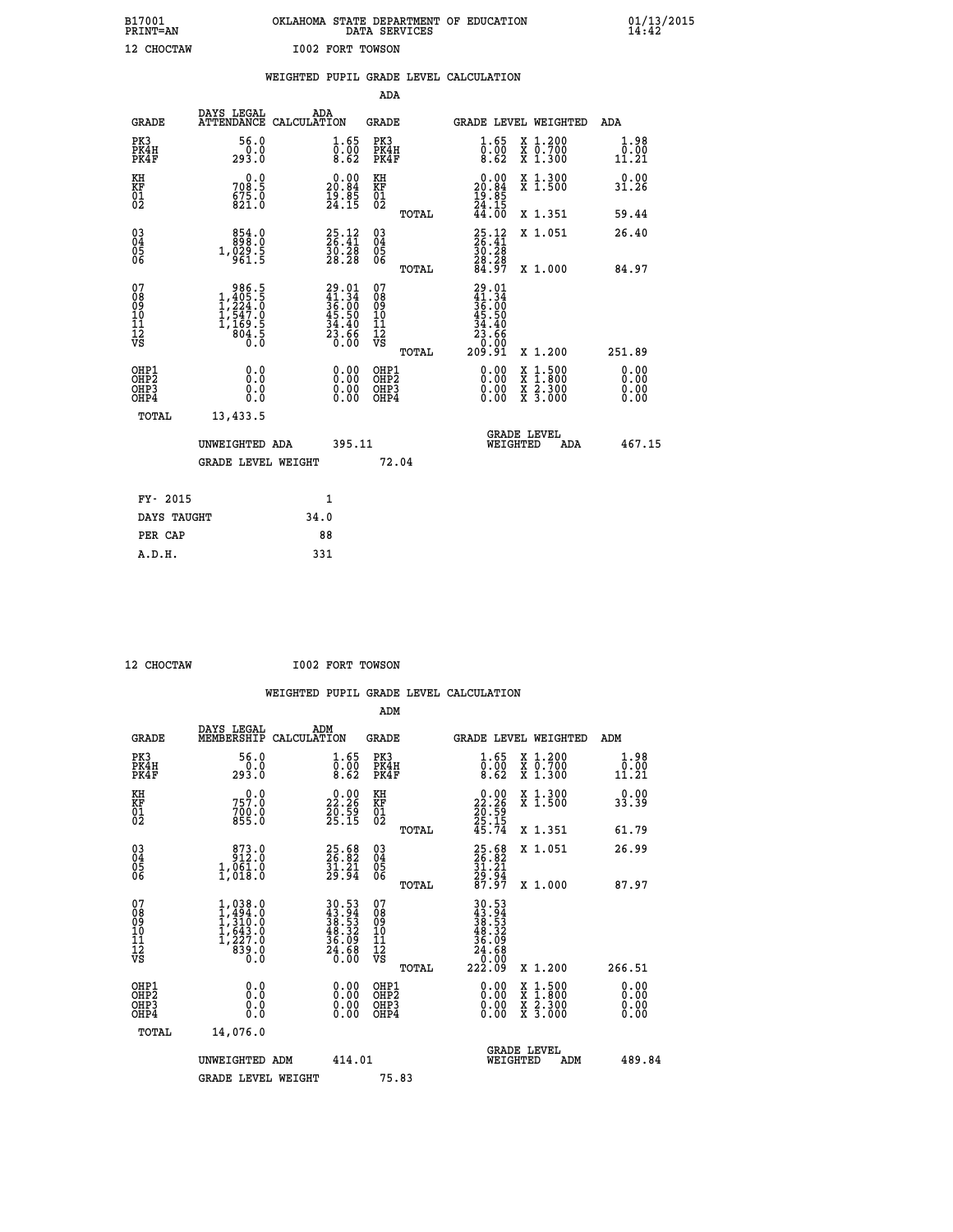| B17001<br>PRINT=AN                     |                                                                                   | OKLAHOMA STATE DEPARTMENT OF EDUCATION                                   | DATA SERVICES                                      |                                                                              |                                                                                          | $01/13/2015$<br>14:42 |
|----------------------------------------|-----------------------------------------------------------------------------------|--------------------------------------------------------------------------|----------------------------------------------------|------------------------------------------------------------------------------|------------------------------------------------------------------------------------------|-----------------------|
| 12 CHOCTAW                             |                                                                                   | I004 SOPER                                                               |                                                    |                                                                              |                                                                                          |                       |
|                                        |                                                                                   | WEIGHTED PUPIL GRADE LEVEL CALCULATION                                   |                                                    |                                                                              |                                                                                          |                       |
|                                        |                                                                                   |                                                                          | <b>ADA</b>                                         |                                                                              |                                                                                          |                       |
| <b>GRADE</b>                           | DAYS LEGAL                                                                        | ADA<br>ATTENDANCE CALCULATION                                            | GRADE                                              |                                                                              | GRADE LEVEL WEIGHTED                                                                     | ADA                   |
| PK3<br>PK4H<br>PK4F                    | 117.0<br>0.0<br>612.0                                                             | 3.16<br>$0.00$<br>16.54                                                  | PK3<br>PK4H<br>PK4F                                | $3.16$<br>$0.00$<br>16.54                                                    | X 1.200<br>X 0.700<br>X 1.300                                                            | 3.79<br>0.00<br>21.50 |
| KH<br>KF<br>01<br>02                   | 0.0<br>1,276.0<br>$\frac{1}{7}\frac{0}{40}$ : 5                                   | $\begin{smallmatrix} 0.00\\ 34.49\\ 28.36\\ 20.00 \end{smallmatrix}$     | KH<br><b>KF</b><br>01<br>02                        | $\begin{smallmatrix} 0.00\\ 34.49\\ 28.36\\ 20.00\\ 48.36 \end{smallmatrix}$ | X 1.300<br>X 1.500                                                                       | 0.00<br>51.74         |
|                                        |                                                                                   |                                                                          | TOTAL                                              |                                                                              | X 1.351                                                                                  | 65.33                 |
| $\substack{03 \ 04}$<br>ŎŜ<br>06       | 807.0<br>873.5<br>1,100.0                                                         | $21.81$<br>$22.24$<br>$\frac{23.61}{29.73}$                              | $\begin{matrix} 03 \\ 04 \\ 05 \\ 06 \end{matrix}$ | $21.81$<br>$22.24$<br>23.61                                                  | X 1.051                                                                                  | 22.92                 |
|                                        |                                                                                   |                                                                          | TOTAL                                              | 29.73<br>75.58                                                               | X 1.000                                                                                  | 75.58                 |
| 07<br>08<br>09<br>11<br>11<br>12<br>VS | $1,059.5$<br>$1,116.5$<br>$1,503.0$<br>$1,466.0$<br>$494.5$<br>$1,387.5$<br>$0.0$ | $28.64$<br>$30.18$<br>$40.62$<br>$39.62$<br>$13.36$<br>$37.50$<br>$0.00$ | 07<br>$\frac{0.8}{0.9}$<br>ίÒ<br>īĭ<br>ĪŽ<br>VŠ    | $28.64$<br>$30.18$<br>$40.62$<br>$39.62$<br>$13.36$<br>37<br>7.50            |                                                                                          |                       |
|                                        |                                                                                   |                                                                          | <b>TOTAL</b>                                       | 189.92                                                                       | X 1.200                                                                                  | 227.90                |
| OHP1<br>ŎHP2<br>OHP3<br>OHP4           | 0.0<br>0.0<br>0.0                                                                 | 0.00<br>0.00<br>0.00                                                     | OHP1<br>OHP <sub>2</sub><br>OHP3<br>OHP4           | 0.00<br>0.00<br>0.00                                                         | $\begin{smallmatrix} x & 1.500 \\ x & 1.800 \\ x & 2.300 \\ x & 3.000 \end{smallmatrix}$ | 0.00<br>0.00<br>0.00  |
| TOTAL                                  | 14,425.0                                                                          |                                                                          |                                                    |                                                                              |                                                                                          |                       |
|                                        | UNWEIGHTED ADA                                                                    | 389.86                                                                   |                                                    | WEIGHTED                                                                     | <b>GRADE LEVEL</b><br>ADA                                                                | 468.76                |
|                                        | <b>GRADE LEVEL WEIGHT</b>                                                         |                                                                          | 78.90                                              |                                                                              |                                                                                          |                       |
|                                        |                                                                                   |                                                                          |                                                    |                                                                              |                                                                                          |                       |
| FY- 2015                               |                                                                                   | 1                                                                        |                                                    |                                                                              |                                                                                          |                       |
| DAYS TAUGHT<br>PER CAP                 |                                                                                   | 37.0<br>79                                                               |                                                    |                                                                              |                                                                                          |                       |
| A.D.H.                                 |                                                                                   | 367                                                                      |                                                    |                                                                              |                                                                                          |                       |

 **12 CHOCTAW I004 SOPER**

 **WEIGHTED PUPIL GRADE LEVEL CALCULATION ADM** DAYS\_LEGAL \_\_\_ \_\_\_ ADM

| <b>GRADE</b>                                       | MEMBERSHIP                                                                        | CALCULATION                                                           | <b>GRADE</b>                                                 |       | <b>GRADE LEVEL WEIGHTED</b>                                                                     |                                                                                                  | ADM                   |  |
|----------------------------------------------------|-----------------------------------------------------------------------------------|-----------------------------------------------------------------------|--------------------------------------------------------------|-------|-------------------------------------------------------------------------------------------------|--------------------------------------------------------------------------------------------------|-----------------------|--|
| PK3<br>PK4H<br>PK4F                                | 117.0<br>$\frac{-0.0}{678.0}$                                                     | $\begin{smallmatrix} 3.16 \\ 0.00 \\ 18.32 \end{smallmatrix}$         | PK3<br>PK4H<br>PK4F                                          |       | $\begin{smallmatrix} 3.16 \\ 0.00 \\ 18.32 \end{smallmatrix}$                                   | X 1.200<br>X 0.700<br>X 1.300                                                                    | 3.79<br>0.00<br>23.82 |  |
| KH<br>KF<br>01<br>02                               | 0.0<br>$1,284.0$<br>$1,958.0$<br>$762.0$                                          | $\begin{smallmatrix} 0.00\\ 34.70\\ 28.59\\ 20.59 \end{smallmatrix}$  | KH<br>KF<br>01<br>02                                         |       | $\begin{smallmatrix} 0.00\\ 34.70\\ 28.59\\ 20.59\\ 49.18 \end{smallmatrix}$                    | X 1.300<br>X 1.500                                                                               | 0.00<br>52.05         |  |
|                                                    |                                                                                   |                                                                       |                                                              | TOTAL |                                                                                                 | X 1.351                                                                                          | 66.44                 |  |
| $\begin{matrix} 03 \\ 04 \\ 05 \\ 06 \end{matrix}$ | $\begin{smallmatrix}8&14&.0\\8&55&.0\\8&86&.0\\1&,112&.0\end{smallmatrix}$        | $\begin{smallmatrix} 22.00\\ 23.11\\ 23.95\\ 30.05 \end{smallmatrix}$ | $\begin{smallmatrix} 03 \\[-4pt] 04 \end{smallmatrix}$<br>Ŏ5 |       | $22.00$<br>$23.11$<br>$23.95$<br>$30.05$<br>$77.11$                                             | X 1.051                                                                                          | 23.12                 |  |
|                                                    |                                                                                   |                                                                       | ŌĞ                                                           | TOTAL |                                                                                                 | X 1.000                                                                                          | 77.11                 |  |
| 07<br>0890112<br>1112<br>VS                        | 1,083.0<br>$1, 142.0$<br>$1, 536.0$<br>$1, 494.0$<br>$509.0$<br>$1, 437.0$<br>0.0 | $29.27\n30.86\n41.51\n40.38\n13.76\n38.84\n0.00$                      | 07<br>08<br>09<br>11<br>11<br>12<br>VS                       |       | $\begin{smallmatrix} 29.27\ 30.86\ 41.51\ 40.38\ 43.76\ 38.84\ 0.00\ 194.62\ \end{smallmatrix}$ |                                                                                                  |                       |  |
|                                                    |                                                                                   |                                                                       |                                                              | TOTAL |                                                                                                 | X 1.200                                                                                          | 233.54                |  |
| OHP1<br>OHP2<br>OH <sub>P3</sub><br>OHP4           | 0.0<br>0.0<br>0.0                                                                 | 0.00<br>0.00<br>0.00                                                  | OHP1<br>OHP2<br>OHP3<br>OHP4                                 |       | $0.00$<br>$0.00$<br>0.00                                                                        | $\begin{smallmatrix} x & 1 & 500 \\ x & 1 & 800 \\ x & 2 & 300 \\ x & 3 & 000 \end{smallmatrix}$ | 0.00<br>0.00<br>0.00  |  |
| TOTAL                                              | 14,767.0                                                                          |                                                                       |                                                              |       |                                                                                                 |                                                                                                  |                       |  |
|                                                    | UNWEIGHTED ADM                                                                    | 399.09                                                                |                                                              |       | <b>GRADE LEVEL</b><br>WEIGHTED                                                                  | ADM                                                                                              | 479.87                |  |
|                                                    | <b>GRADE LEVEL WEIGHT</b>                                                         |                                                                       | 80.78                                                        |       |                                                                                                 |                                                                                                  |                       |  |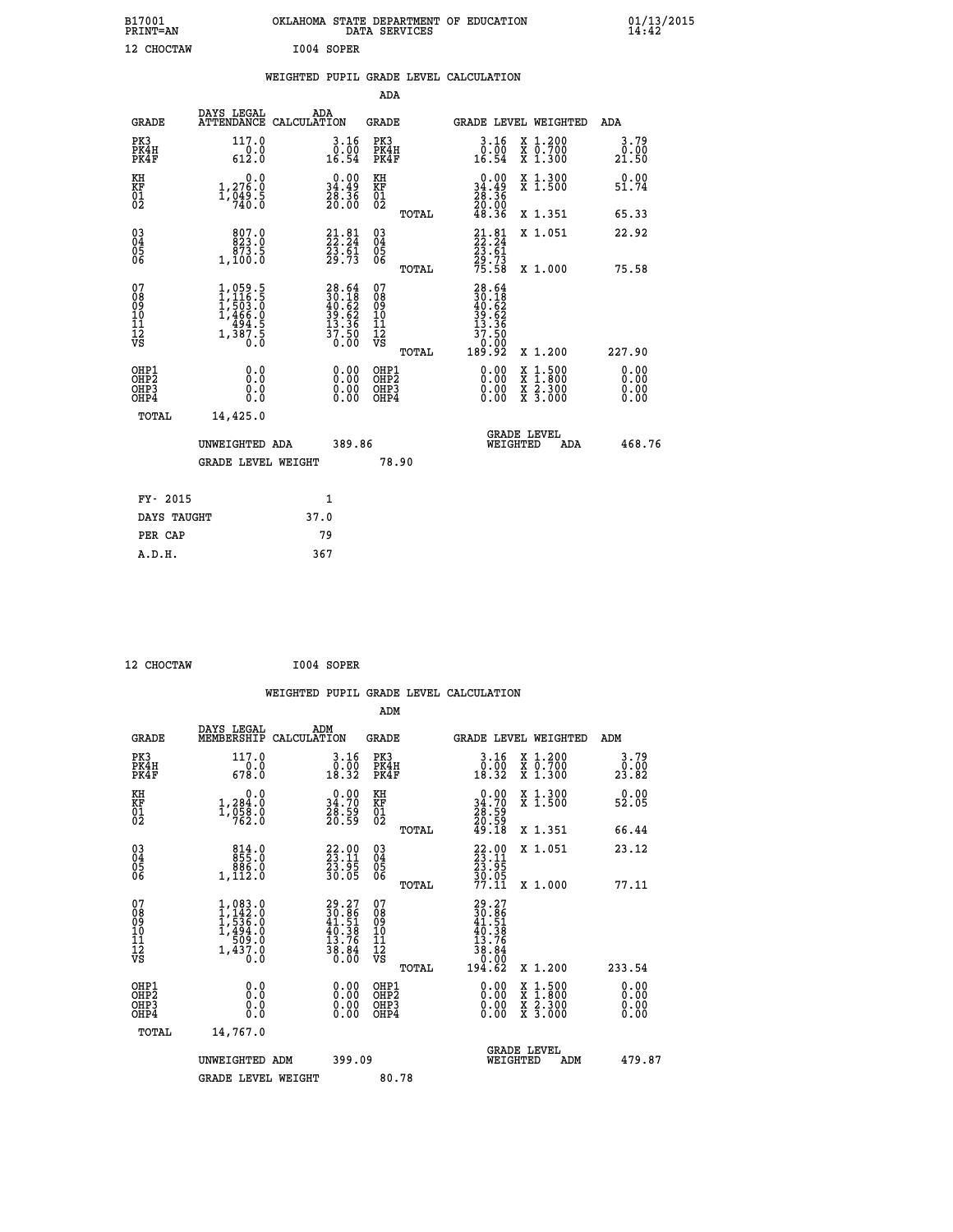| B17001<br>PRINT=AN                                |                                                                      | OKLAHOMA STATE DEPARTMENT OF EDUCATION                          | DATA SERVICES                                          |                                                                         |                                                                                          | $01/13/2015$<br>14:42 |
|---------------------------------------------------|----------------------------------------------------------------------|-----------------------------------------------------------------|--------------------------------------------------------|-------------------------------------------------------------------------|------------------------------------------------------------------------------------------|-----------------------|
| 12 CHOCTAW                                        |                                                                      | I039 HUGO                                                       |                                                        |                                                                         |                                                                                          |                       |
|                                                   |                                                                      | WEIGHTED PUPIL GRADE LEVEL CALCULATION                          |                                                        |                                                                         |                                                                                          |                       |
|                                                   |                                                                      |                                                                 | <b>ADA</b>                                             |                                                                         |                                                                                          |                       |
| <b>GRADE</b>                                      | DAYS LEGAL                                                           | ADA<br>ATTENDANCE CALCULATION                                   | <b>GRADE</b>                                           |                                                                         | GRADE LEVEL WEIGHTED ADA                                                                 |                       |
| PK3<br>PK4H<br>PK4F                               | 27.0<br>0.0<br>2,701.0                                               | 0.61<br>$\begin{array}{c} 0.00 \\ -0.39 \end{array}$            | PK3<br>PK4H<br>PK4F                                    | 0.61<br>0.00<br>61.39                                                   | X 1.200<br>X 0.700<br>X 1.300                                                            | 0.73<br>0.00<br>79.81 |
| KH<br>KF<br>$\begin{matrix} 01 \ 02 \end{matrix}$ | 0.0<br>$\frac{4}{3}, \frac{669}{957}$ . 5<br>3,517. 6                | $\begin{array}{c} 0.00 \\ 106.11 \\ 89.94 \\ 79.93 \end{array}$ | KH<br>KF<br>$\overline{01}$                            | $0.00$<br>106.11                                                        | X 1.300<br>X 1.500                                                                       | 0.00<br>159.17        |
|                                                   |                                                                      |                                                                 | TOTAL                                                  | $\frac{189}{79} \cdot \frac{154}{93}$<br>169.87                         | X 1.351                                                                                  | 229.49                |
| 03<br>04<br>05<br>06                              | $3, 754.5$<br>$3, 714.5$<br>$2, 714.5$<br>$3, 407.5$                 | 85.33<br>71.00<br>$61.69$<br>$77.44$                            | $\begin{matrix} 03 \\ 04 \\ 05 \\ 06 \end{matrix}$     | $\frac{85.33}{71.00}$<br><u>61</u> .69                                  | X 1.051                                                                                  | 89.68                 |
|                                                   |                                                                      |                                                                 | TOTAL                                                  | $77.44$<br>210.13                                                       | X 1.000                                                                                  | 210.13                |
| 07<br>Ŏġ<br>09<br>10<br>11<br>12<br>VS            | 2, 335.0<br>3, 921.5<br>3, 004.5<br>2, 911.5<br>3, 279.5<br>3, 269.5 | 53.07<br>66.40<br>68.28<br>66.17<br>74.53<br>74.31<br>74.31     | 07<br>ŏġ<br>09<br>ίÒ<br>īi<br>ĪŽ<br>VŠ<br><b>TOTAL</b> | 53.07<br>66.40<br>66.17<br>74:53<br>$\frac{35}{6}$<br>74<br>0<br>402.76 | X 1.200                                                                                  | 483.31                |
| OHP1                                              | 0.0                                                                  |                                                                 | OHP1                                                   | 0.00                                                                    |                                                                                          |                       |
| OHP <sub>2</sub><br>OH <sub>P3</sub><br>OHP4      | Ō.Ō<br>0.0<br>0.0                                                    | 0.00<br>$\begin{smallmatrix} 0.00 \ 0.00 \end{smallmatrix}$     | OHP <sub>2</sub><br>OHP3<br>OHP4                       | 0.00<br>0.00                                                            | $\begin{smallmatrix} x & 1.500 \\ x & 1.800 \\ x & 2.300 \\ x & 3.000 \end{smallmatrix}$ | 0.00<br>0.00<br>0.00  |
| <b>TOTAL</b>                                      | 45,593.5                                                             |                                                                 |                                                        |                                                                         |                                                                                          |                       |
|                                                   | UNWEIGHTED ADA                                                       | 1,036.20                                                        |                                                        | WEIGHTED                                                                | <b>GRADE LEVEL</b><br>ADA                                                                | 1,252.32              |
|                                                   | <b>GRADE LEVEL WEIGHT</b>                                            |                                                                 | 216.12                                                 |                                                                         |                                                                                          |                       |
| FY- 2015                                          |                                                                      | 1                                                               |                                                        |                                                                         |                                                                                          |                       |
| DAYS TAUGHT                                       |                                                                      | 44.0                                                            |                                                        |                                                                         |                                                                                          |                       |
| PER CAP                                           |                                                                      | 64                                                              |                                                        |                                                                         |                                                                                          |                       |
| A.D.H.                                            |                                                                      | 581                                                             |                                                        |                                                                         |                                                                                          |                       |

| 12 CHOCTAW | I039 HUGO |
|------------|-----------|

|                                                    |                                                                       |                    |                                                                                  |                                               |       | WEIGHTED PUPIL GRADE LEVEL CALCULATION                                                                                                                                                                                                                                         |                                                                                                  |                       |
|----------------------------------------------------|-----------------------------------------------------------------------|--------------------|----------------------------------------------------------------------------------|-----------------------------------------------|-------|--------------------------------------------------------------------------------------------------------------------------------------------------------------------------------------------------------------------------------------------------------------------------------|--------------------------------------------------------------------------------------------------|-----------------------|
|                                                    |                                                                       |                    |                                                                                  | ADM                                           |       |                                                                                                                                                                                                                                                                                |                                                                                                  |                       |
| <b>GRADE</b>                                       | DAYS LEGAL<br>MEMBERSHIP                                              | ADM<br>CALCULATION |                                                                                  | <b>GRADE</b>                                  |       |                                                                                                                                                                                                                                                                                | <b>GRADE LEVEL WEIGHTED</b>                                                                      | ADM                   |
| PK3<br>PK4H<br>PK4F                                | 27.0<br>2,835.0                                                       |                    | $0.61$<br>$0.00$<br>64.43                                                        | PK3<br>PK4H<br>PK4F                           |       | $\begin{smallmatrix} 0.61\ 0.00\ 64.43 \end{smallmatrix}$                                                                                                                                                                                                                      | X 1.200<br>X 0.700<br>X 1.300                                                                    | 0.73<br>0.00<br>83.76 |
| KH<br>KF<br>01<br>02                               | $4,913.0$<br>$4,146.0$<br>$3,666.0$                                   |                    | $\begin{array}{r} 0.00 \\[-4pt] 11.66 \\[-4pt] 94.23 \\[-4pt] 83.32 \end{array}$ | KH<br>KF<br>01<br>02                          |       | $\begin{array}{r} 0.00 \\[-4pt] 111.66 \\[-4pt] 94.23 \\[-4pt] 83.32 \\[-4pt] 177.55 \end{array}$                                                                                                                                                                              | X 1.300<br>X 1.500                                                                               | $0.00$<br>167.49      |
|                                                    |                                                                       |                    |                                                                                  |                                               | TOTAL |                                                                                                                                                                                                                                                                                | X 1.351                                                                                          | 239.87                |
| $\begin{matrix} 03 \\ 04 \\ 05 \\ 06 \end{matrix}$ | 3,884.0<br>3,229.0<br>2,833.0<br>3,604.0                              |                    | 88.27<br>73.39<br>64.39<br>81.91                                                 | 03<br>04<br>05<br>06                          |       | $\begin{smallmatrix}88.27\73.39\64.39\81.91\219.69\end{smallmatrix}$                                                                                                                                                                                                           | X 1.051                                                                                          | 92.77                 |
|                                                    |                                                                       |                    |                                                                                  |                                               | TOTAL |                                                                                                                                                                                                                                                                                | X 1.000                                                                                          | 219.69                |
| 07<br>0890112<br>1112<br>VS                        | 2,434.0<br>3,096.0<br>3,156.0<br>3,155.0<br>3,379.0<br>3,394.0<br>0.0 |                    | 55.32<br>70.36<br>71.73<br>69.34<br>69.34<br>76.80<br>77.14<br>0.00              | 07<br>08<br>09<br>001<br>11<br>11<br>12<br>VS |       | $\begin{array}{r} 55\cdot 32\\ 70\cdot 36\\ 71\cdot 73\\ 69\cdot 34\\ 76\cdot 80\\ 77\cdot 14\\ 0\cdot 00\\ 420\cdot 69 \end{array}$                                                                                                                                           |                                                                                                  |                       |
|                                                    |                                                                       |                    |                                                                                  |                                               | TOTAL |                                                                                                                                                                                                                                                                                | $X_1.200$                                                                                        | 504.83                |
| OHP1<br>OHP2<br>OHP <sub>3</sub><br>OHP4           | 0.0<br>0.000                                                          |                    | $\begin{smallmatrix} 0.00 \ 0.00 \ 0.00 \ 0.00 \end{smallmatrix}$                | OHP1<br>OHP2<br>OHP3<br>OHP4                  |       | $\begin{smallmatrix} 0.00 & 0.00 & 0.00 & 0.00 & 0.00 & 0.00 & 0.00 & 0.00 & 0.00 & 0.00 & 0.00 & 0.00 & 0.00 & 0.00 & 0.00 & 0.00 & 0.00 & 0.00 & 0.00 & 0.00 & 0.00 & 0.00 & 0.00 & 0.00 & 0.00 & 0.00 & 0.00 & 0.00 & 0.00 & 0.00 & 0.00 & 0.00 & 0.00 & 0.00 & 0.00 & 0.0$ | $\begin{smallmatrix} x & 1 & 500 \\ x & 1 & 800 \\ x & 2 & 300 \\ x & 3 & 000 \end{smallmatrix}$ | 0.00<br>0.00<br>0.00  |
| TOTAL                                              | 47,647.0                                                              |                    |                                                                                  |                                               |       |                                                                                                                                                                                                                                                                                |                                                                                                  |                       |
|                                                    | UNWEIGHTED ADM                                                        |                    | 1,082.90                                                                         |                                               |       |                                                                                                                                                                                                                                                                                | <b>GRADE LEVEL</b><br>WEIGHTED<br>ADM                                                            | 1,309.14              |
|                                                    | <b>GRADE LEVEL WEIGHT</b>                                             |                    |                                                                                  | 226.24                                        |       |                                                                                                                                                                                                                                                                                |                                                                                                  |                       |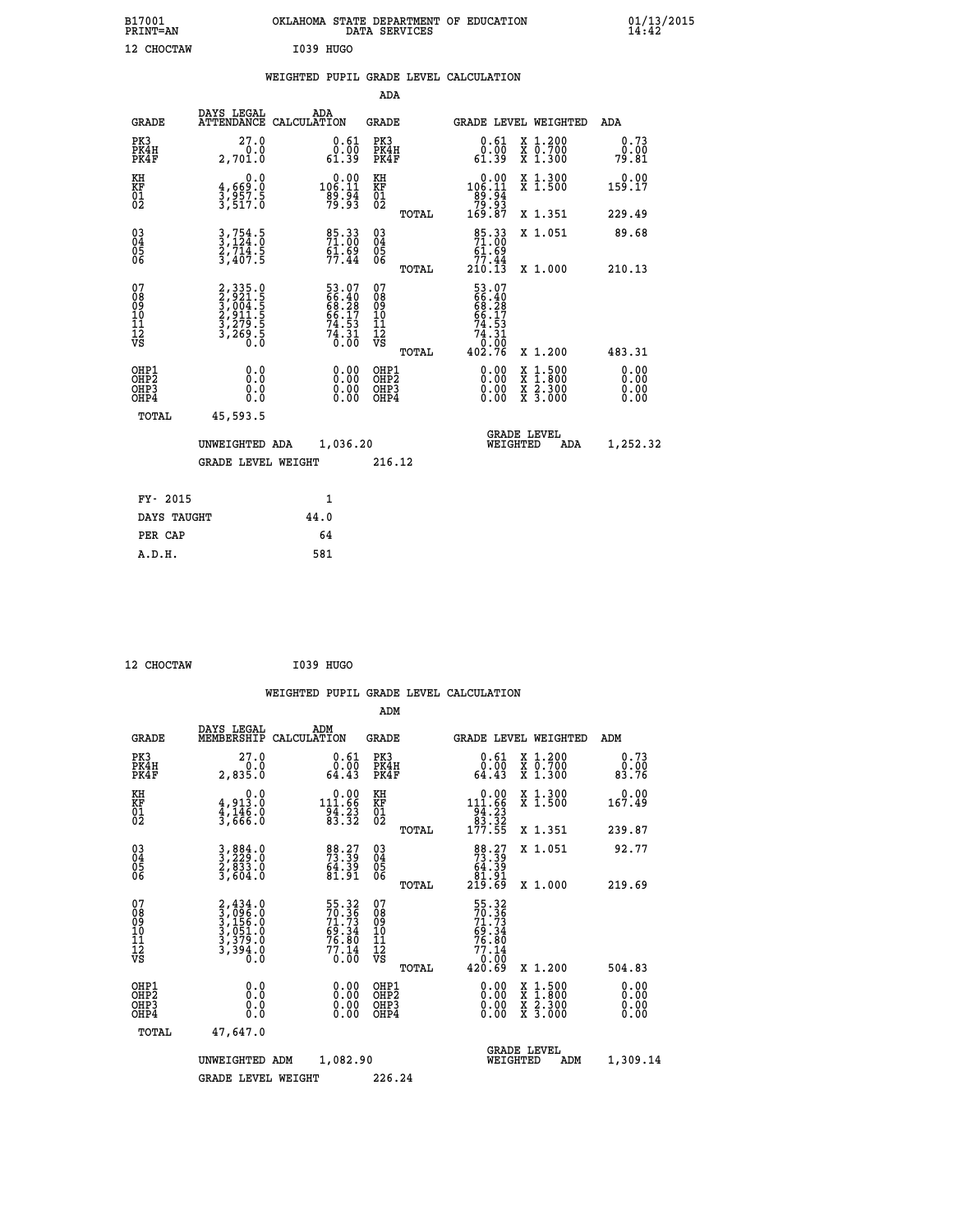| B17001          | OKLAHOMA STATE DEPARTMENT OF EDUCATION |
|-----------------|----------------------------------------|
| <b>PRINT=AN</b> | DATA SERVICES                          |
| <b>CHOCTAW</b>  | COUNTY TOTALS                          |

|                                                                  |                                                                                                                                                    |       |                                                                                                       |                                                     |       | WEIGHTED PUPIL GRADE LEVEL CALCULATION                                                                                |                                          |                              |
|------------------------------------------------------------------|----------------------------------------------------------------------------------------------------------------------------------------------------|-------|-------------------------------------------------------------------------------------------------------|-----------------------------------------------------|-------|-----------------------------------------------------------------------------------------------------------------------|------------------------------------------|------------------------------|
|                                                                  |                                                                                                                                                    |       |                                                                                                       | ADA                                                 |       |                                                                                                                       |                                          |                              |
| <b>GRADE</b>                                                     | DAYS LEGAL<br>ATTENDANCE CALCULATION                                                                                                               | ADA   |                                                                                                       | <b>GRADE</b>                                        |       | <b>GRADE LEVEL WEIGHTED</b>                                                                                           |                                          | <b>ADA</b>                   |
| PK3<br>PK4H<br>PK4F                                              | 1,049.0<br>0.0<br>5,886.0                                                                                                                          |       | $\begin{smallmatrix} 31.17\\ 0.00\\ 150.42 \end{smallmatrix}$                                         | PK3<br>PK4H<br>PK4F                                 |       | $\begin{smallmatrix} 31.17\\ 0.00\\ 150.42 \end{smallmatrix}$                                                         | X 1.200<br>X 0.700<br>X 1.300            | 37.40<br>$0.00$<br>195.55    |
| KH<br>KF<br>01<br>02                                             | 0.0<br>9,410:0<br>7,994:5<br>7,254:0                                                                                                               |       | $\begin{smallmatrix} 0.00\\ 238.87\\ 203.89\\ 185.30 \end{smallmatrix}$                               | KH<br>KF<br>01<br>02                                |       | $\begin{smallmatrix} 0.00\\ 238.87\\ 203.89\\ 185.30 \end{smallmatrix}$                                               | X 1.300<br>X 1.500                       | 0.00<br>358.32               |
|                                                                  |                                                                                                                                                    |       |                                                                                                       |                                                     | TOTAL | 389.19                                                                                                                | X 1.351                                  | 525.78                       |
| 03<br>04<br>05<br>06                                             | 7,477.0<br>6,769.5<br>6,388.5<br>7,650.5                                                                                                           |       | 190.53<br>173.66<br>165.47<br>196.70                                                                  | $\begin{array}{c} 03 \\ 04 \\ 05 \\ 06 \end{array}$ |       | 190.53<br>173.66<br>165.47<br>196.70<br>535.83                                                                        | X 1.051                                  | 736.07                       |
|                                                                  |                                                                                                                                                    |       |                                                                                                       |                                                     | TOTAL |                                                                                                                       | X 1.000                                  | 535.83                       |
| 07<br>08<br>09<br>11<br>11<br>12<br>VS                           | $\begin{smallmatrix} 6\,,\,158\,.\,0\\ 7\,,\,235\,.\,0\\ 6\,,\,331\,.\,5\\ 6\,,\,745\,.\\ 6\,,\,043\,.\\ 5\,,\,826\,.\\ 0\,.\\ 0\end{smallmatrix}$ |       | $160.82$<br>$188.64$<br>$160.69$<br>$\begin{array}{r} 172.90 \\ 151.24 \\ 145.08 \\ 0.00 \end{array}$ | 07<br>08<br>09<br>11<br>11<br>12<br>VS              | TOTAL | $\begin{smallmatrix} 160.82\\ 188.64\\ 160.69\\ 162.90\\ 172.90\\ 151.24\\ 145.08\\ 0.007\\ 979.37 \end{smallmatrix}$ | X 1.200                                  | 1,175.23                     |
| OHP1<br>OH <sub>P</sub> <sub>2</sub><br>OH <sub>P3</sub><br>OHP4 | 0.0<br>0.0<br>0.0                                                                                                                                  |       | $0.00$<br>$0.00$<br>0.00                                                                              | OHP1<br>OHP <sub>2</sub><br>OHP3<br>OHP4            |       | 0.00<br>0.00<br>0.00                                                                                                  | X 1:500<br>X 1:800<br>X 2:300<br>X 3:000 | 0.00<br>0.00<br>0.00<br>0.00 |
| TOTAL                                                            | 98,219.0                                                                                                                                           |       |                                                                                                       |                                                     |       |                                                                                                                       |                                          |                              |
|                                                                  | UNWEIGHTED ADA                                                                                                                                     |       | 2,515.38                                                                                              |                                                     |       | WEIGHTED                                                                                                              | <b>GRADE LEVEL</b><br>ADA                | 3,028.35                     |
|                                                                  | <b>GRADE LEVEL WEIGHT</b>                                                                                                                          |       |                                                                                                       | 512.97                                              |       |                                                                                                                       |                                          |                              |
| FY- 2015                                                         |                                                                                                                                                    |       | 1                                                                                                     |                                                     |       |                                                                                                                       |                                          |                              |
| DAYS TAUGHT                                                      |                                                                                                                                                    | 219.0 |                                                                                                       |                                                     |       |                                                                                                                       |                                          |                              |
| PER CAP                                                          |                                                                                                                                                    | 477   |                                                                                                       |                                                     |       |                                                                                                                       |                                          |                              |

| DAYS TAUGHT | 219.0 |
|-------------|-------|
| PER CAP     | 477   |
| A.D.H.      | 1,900 |
|             |       |

 **CHOCTAW COUNTY TOTALS**

|                                                    |                                                                                                                                               |                                                                                                      | ADM                                                   |                                                                                                             |                                                                                                                     |                                |
|----------------------------------------------------|-----------------------------------------------------------------------------------------------------------------------------------------------|------------------------------------------------------------------------------------------------------|-------------------------------------------------------|-------------------------------------------------------------------------------------------------------------|---------------------------------------------------------------------------------------------------------------------|--------------------------------|
| <b>GRADE</b>                                       | DAYS LEGAL<br>MEMBERSHIP                                                                                                                      | ADM<br>CALCULATION                                                                                   | <b>GRADE</b>                                          |                                                                                                             | <b>GRADE LEVEL WEIGHTED</b>                                                                                         | ADM                            |
| PK3<br>PK4H<br>PK4F                                | 1,067.0<br>0.0<br>6, 149.0                                                                                                                    | 31.70<br>$\frac{0.00}{156.92}$                                                                       | PK3<br>PK4H<br>PK4F                                   | 31.70<br>$\frac{0.00}{156.92}$                                                                              | X 1.200<br>X 0.700<br>X 1.300                                                                                       | 37.40<br>$\frac{0.00}{204.01}$ |
| KH<br>KF<br>01<br>02                               | 0.0<br>9,841:0<br>8,258.0<br>7,504:0                                                                                                          | $0.00$<br>249.61<br>$\frac{7}{19}$ $\frac{7}{19}$ $\frac{7}{15}$ $\frac{7}{15}$                      | KH<br>KF<br>01<br>02                                  | $\begin{smallmatrix} &0.00\\ 249.61\end{smallmatrix}$<br>$\frac{210}{191}$ $\cdot\frac{25}{51}$<br>$401.80$ | X 1.300<br>X 1.500                                                                                                  | 0.00<br>374.42                 |
|                                                    |                                                                                                                                               |                                                                                                      | TOTAL                                                 |                                                                                                             | X 1.351                                                                                                             | 542.83                         |
| $\begin{matrix} 03 \\ 04 \\ 05 \\ 06 \end{matrix}$ | 7,667.0<br>6,963.0<br>6,608.0<br>7,972.0                                                                                                      | 195.20<br>178.48<br>171.00<br>204.66                                                                 | $\begin{array}{c} 03 \\ 04 \\ 05 \\ 06 \end{array}$   | $195.20$<br>$178.48$<br>$171.00$<br>$204.66$<br>$554.14$                                                    | X 1.051                                                                                                             | 205.15                         |
|                                                    |                                                                                                                                               |                                                                                                      | TOTAL                                                 |                                                                                                             | X 1.000                                                                                                             | 554.14                         |
| 07<br>08<br>09<br>101<br>11<br>12<br>VS            | $\begin{smallmatrix} 6\,, & 370.0\\ 7\,, & 559.0\\ 6\,, & 624.0\\ 7\,, & 028.0\\ 6\,, & 253.0\\ 6\,, & 053.0\\ 0\,. & 0\,. \end{smallmatrix}$ | $\begin{smallmatrix} 166.25\\196.84\\168.14\\168.15\\180.15\\156.60\\150.74\\0.00 \end{smallmatrix}$ | 07<br>08<br>09<br>01<br>11<br>11<br>12<br>VS<br>TOTAL | $166.25$<br>$196.84$<br>$168.14$<br>$180.15$<br>$156.60$<br>$150.74$<br>$0.00$<br>$1,018.72$                | X 1.200                                                                                                             | 1,222.47                       |
| OHP1<br>OHP2<br>OHP3<br>OH <sub>P4</sub>           |                                                                                                                                               |                                                                                                      | OHP1<br>OHP2<br>OHP3<br>OHP4                          | 0.00<br>0.00                                                                                                | $\begin{array}{l} \mathtt{X} & 1.500 \\ \mathtt{X} & 1.800 \\ \mathtt{X} & 2.300 \\ \mathtt{X} & 3.000 \end{array}$ | 0.00<br>0.00<br>0.00           |
| TOTAL                                              | 101,916.0                                                                                                                                     |                                                                                                      |                                                       |                                                                                                             |                                                                                                                     |                                |
|                                                    | UNWEIGHTED                                                                                                                                    | 2,608.09<br>ADM                                                                                      |                                                       |                                                                                                             | <b>GRADE LEVEL</b><br>WEIGHTED<br>ADM                                                                               | 3,141.06                       |
|                                                    | <b>GRADE LEVEL WEIGHT</b>                                                                                                                     |                                                                                                      | 532.97                                                |                                                                                                             |                                                                                                                     |                                |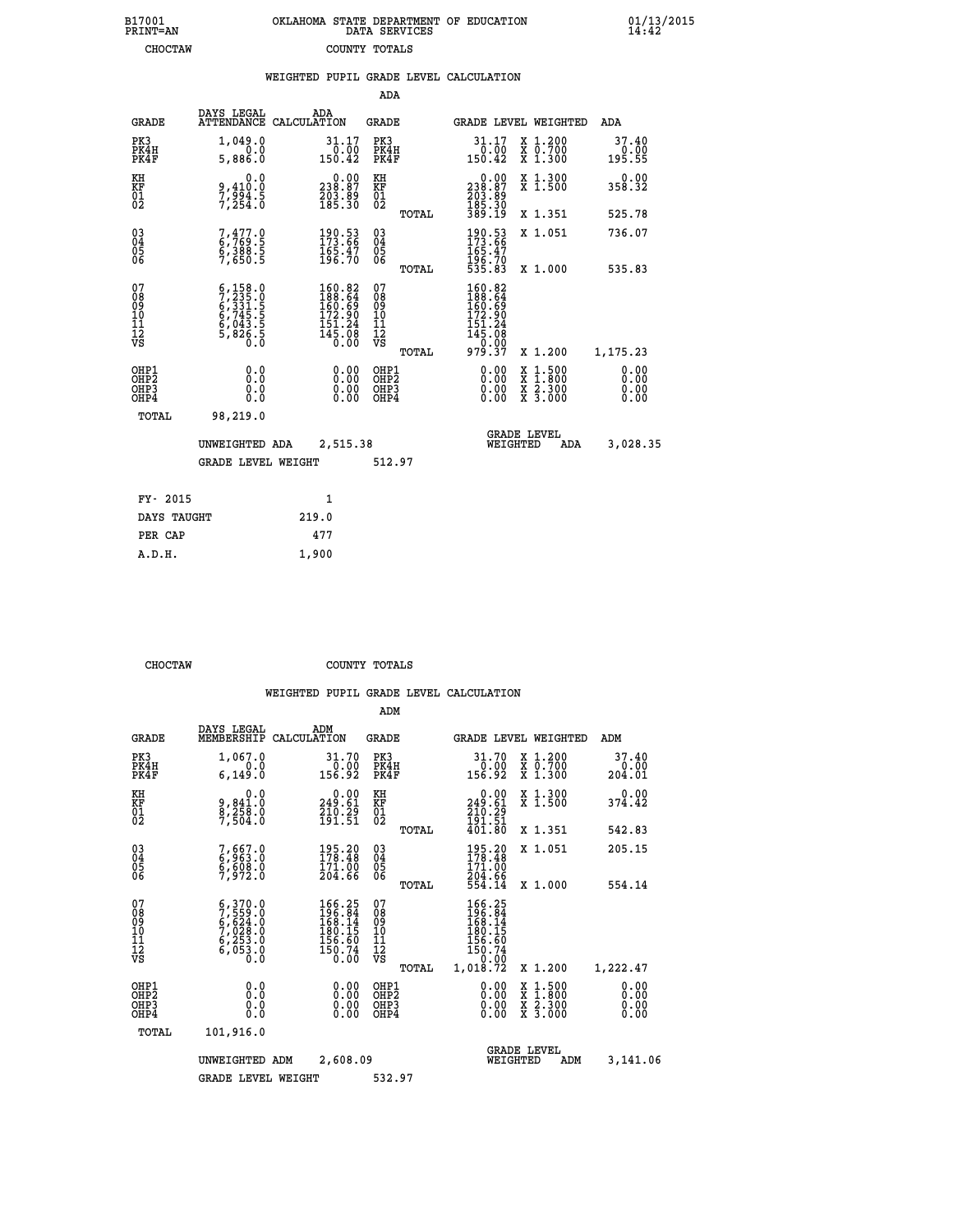| B17001<br><b>PRINT=AN</b> |             |                        | OKLAHOMA STATE DEPARTMENT OF EDUCATION<br>DATA SERVICES |  |
|---------------------------|-------------|------------------------|---------------------------------------------------------|--|
|                           | 13 CIMARRON | <b>I002 BOISE CITY</b> |                                                         |  |

|                                                      |                                                                           | WEIGHTED PUPIL GRADE LEVEL CALCULATION                                                |                                                     |       |                                                                                 |                                                                |                       |
|------------------------------------------------------|---------------------------------------------------------------------------|---------------------------------------------------------------------------------------|-----------------------------------------------------|-------|---------------------------------------------------------------------------------|----------------------------------------------------------------|-----------------------|
|                                                      |                                                                           |                                                                                       | <b>ADA</b>                                          |       |                                                                                 |                                                                |                       |
| <b>GRADE</b>                                         | DAYS LEGAL                                                                | ADA<br>ATTENDANCE CALCULATION                                                         | <b>GRADE</b>                                        |       |                                                                                 | GRADE LEVEL WEIGHTED                                           | ADA                   |
| PK3<br>PK4H<br>PK4F                                  | 117.0<br>754.5                                                            | 3.00<br>$\begin{smallmatrix} 0.00 \\ 0.35 \end{smallmatrix}$                          | PK3<br>PK4H<br>PK4F                                 |       | 3.00<br>0.00<br>19.35                                                           | X 1.200<br>X 0.700<br>X 1.300                                  | 3.60<br>0.00<br>25.16 |
| KH<br>KF<br>01<br>02                                 | 0.0<br>8:048<br>838:0<br>988:0                                            | $\begin{smallmatrix} 0.00\\24.12\\24.05\\25.33 \end{smallmatrix}$                     | KH<br>KF<br>01<br>02                                |       | $\begin{smallmatrix} 0.00\\24.12\\24.05\\25.33\\49.38 \end{smallmatrix}$        | X 1.300<br>X 1.500                                             | 0.00<br>36.18         |
|                                                      |                                                                           |                                                                                       |                                                     | TOTAL |                                                                                 | X 1.351                                                        | 66.71                 |
| $\begin{matrix} 03 \\ 04 \\ 05 \\ 06 \end{matrix}$   | 591.0<br>$\frac{650.0}{718.5}$                                            | 15:15<br>$\frac{16}{18}\cdot\frac{67}{42}$                                            | $\begin{array}{c} 03 \\ 04 \\ 05 \\ 06 \end{array}$ |       | $15.15$<br>$15.41$<br>$16.67$<br>$18.42$<br>$50.50$                             | X 1.051                                                        | 15.92                 |
|                                                      |                                                                           |                                                                                       |                                                     | TOTAL |                                                                                 | X 1.000                                                        | 50.50                 |
| 07<br>08<br>09<br>11<br>11<br>12<br>VS               | $798.5$<br>$753.5$<br>$761.0$<br>$630.5$<br>$1,070.0$<br>$667.5$<br>$0.0$ | $\begin{smallmatrix} 20.47\\19.32\\19.51\\16.17\\27.44\\17.12\\0.00\end{smallmatrix}$ | 07<br>08<br>09<br>11<br>11<br>12<br>VS              | TOTAL | $20.47$<br>$19.32$<br>$19.51$<br>$16.17$<br>$27.44$<br>ī7.I2<br>10:00<br>120.03 | X 1.200                                                        | 144.04                |
| OHP1<br>OHP <sub>2</sub><br>OH <sub>P3</sub><br>OHP4 | 0.0<br>0.0<br>Ō.Ō                                                         | 0.00<br>$\begin{smallmatrix} 0.00 \ 0.00 \end{smallmatrix}$                           | OHP1<br>OHP2<br>OHP3<br>OHP4                        |       | 0.00<br>0.00<br>0.00                                                            | $1:500$<br>$1:800$<br>X 1:500<br>X 1:800<br>X 2:300<br>X 3:000 | 0.00<br>0.00<br>0.00  |
| TOTAL                                                | 10,979.5                                                                  |                                                                                       |                                                     |       |                                                                                 |                                                                |                       |
|                                                      | UNWEIGHTED ADA                                                            | 281.53                                                                                |                                                     |       | WEIGHTED                                                                        | <b>GRADE LEVEL</b><br>ADA                                      | 342.11                |
|                                                      | <b>GRADE LEVEL WEIGHT</b>                                                 |                                                                                       | 60.58                                               |       |                                                                                 |                                                                |                       |
| FY- 2015                                             |                                                                           | $\mathbf{1}$                                                                          |                                                     |       |                                                                                 |                                                                |                       |
| DAYS TAUGHT                                          |                                                                           | 39.0                                                                                  |                                                     |       |                                                                                 |                                                                |                       |
| PER CAP                                              |                                                                           | 167                                                                                   |                                                     |       |                                                                                 |                                                                |                       |

 **A.D.H. 47**

 **13 CIMARRON I002 BOISE CITY**

| <b>GRADE</b>                                       | DAYS LEGAL<br>MEMBERSHIP                                                              | ADM<br>CALCULATION                   | <b>GRADE</b>                                        |       | <b>GRADE LEVEL WEIGHTED</b>                                                                |                                          | ADM                   |  |
|----------------------------------------------------|---------------------------------------------------------------------------------------|--------------------------------------|-----------------------------------------------------|-------|--------------------------------------------------------------------------------------------|------------------------------------------|-----------------------|--|
| PK3<br>PK4H<br>PK4F                                | 117.0<br>796.0                                                                        | 3.00<br>0.00<br>20.41                | PK3<br>PK4H<br>PK4F                                 |       | $\begin{smallmatrix} 3.00\\ 0.00\\ 20.41 \end{smallmatrix}$                                | X 1.200<br>x 0.700<br>x 1.300            | 3.60<br>0.00<br>26.53 |  |
| KH<br>KF<br>01<br>02                               | 0.0<br>979.0<br>1,039.0                                                               | $25.10$<br>$24.72$<br>$26.64$        | KH<br>KF<br>01<br>02                                |       | $\begin{smallmatrix} 0.00\\ 25.10\\ 24.72\\ 26.64\\ 51.36 \end{smallmatrix}$               | X 1.300<br>X 1.500                       | 0.00<br>37.65         |  |
|                                                    |                                                                                       |                                      |                                                     | TOTAL |                                                                                            | X 1.351                                  | 69.39                 |  |
| $\begin{matrix} 03 \\ 04 \\ 05 \\ 06 \end{matrix}$ | $624.0$<br>$620.0$<br>$663.0$<br>$741.0$                                              | 16.90<br>17.00<br>19.00              | $\begin{array}{c} 03 \\ 04 \\ 05 \\ 06 \end{array}$ |       | $\begin{smallmatrix} 16.00\\ 15.90\\ 17.00\\ 19.00\\ 51.90 \end{smallmatrix}$              | X 1.051                                  | 16.82                 |  |
|                                                    |                                                                                       |                                      |                                                     | TOTAL |                                                                                            | X 1.000                                  | 51.90                 |  |
| 07<br>08<br>09<br>101<br>112<br>VS                 | $\begin{smallmatrix}836.0\\778.0\\797.0\\660.0\\1,101.0\\701.0\\0.0\end{smallmatrix}$ | $21.4419.9520.4416.9228.2317.970.00$ | 07<br>08<br>09<br>11<br>11<br>12<br>VS              | TOTAL | $\begin{smallmatrix} 21.44\ 19.95\ 20.44\ 20.52\ 16.923\ 17.970\ 124.95 \end{smallmatrix}$ | X 1.200                                  | 149.94                |  |
| OHP1<br>OHP <sub>2</sub><br>OHP3<br>OHP4           | 0.0<br>$\begin{smallmatrix} 0.0 & 0 \ 0.0 & 0 \end{smallmatrix}$                      |                                      | OHP1<br>OHP2<br>OHP3<br>OHP4                        |       |                                                                                            | X 1:500<br>X 1:800<br>X 2:300<br>X 3:000 | 0.00<br>0.00<br>0.00  |  |
| TOTAL                                              | 11,416.0                                                                              |                                      |                                                     |       |                                                                                            |                                          |                       |  |
|                                                    | UNWEIGHTED ADM                                                                        | 292.72                               |                                                     |       | WEIGHTED                                                                                   | <b>GRADE LEVEL</b><br>ADM                | 355.83                |  |
|                                                    | <b>GRADE LEVEL WEIGHT</b>                                                             |                                      | 63.11                                               |       |                                                                                            |                                          |                       |  |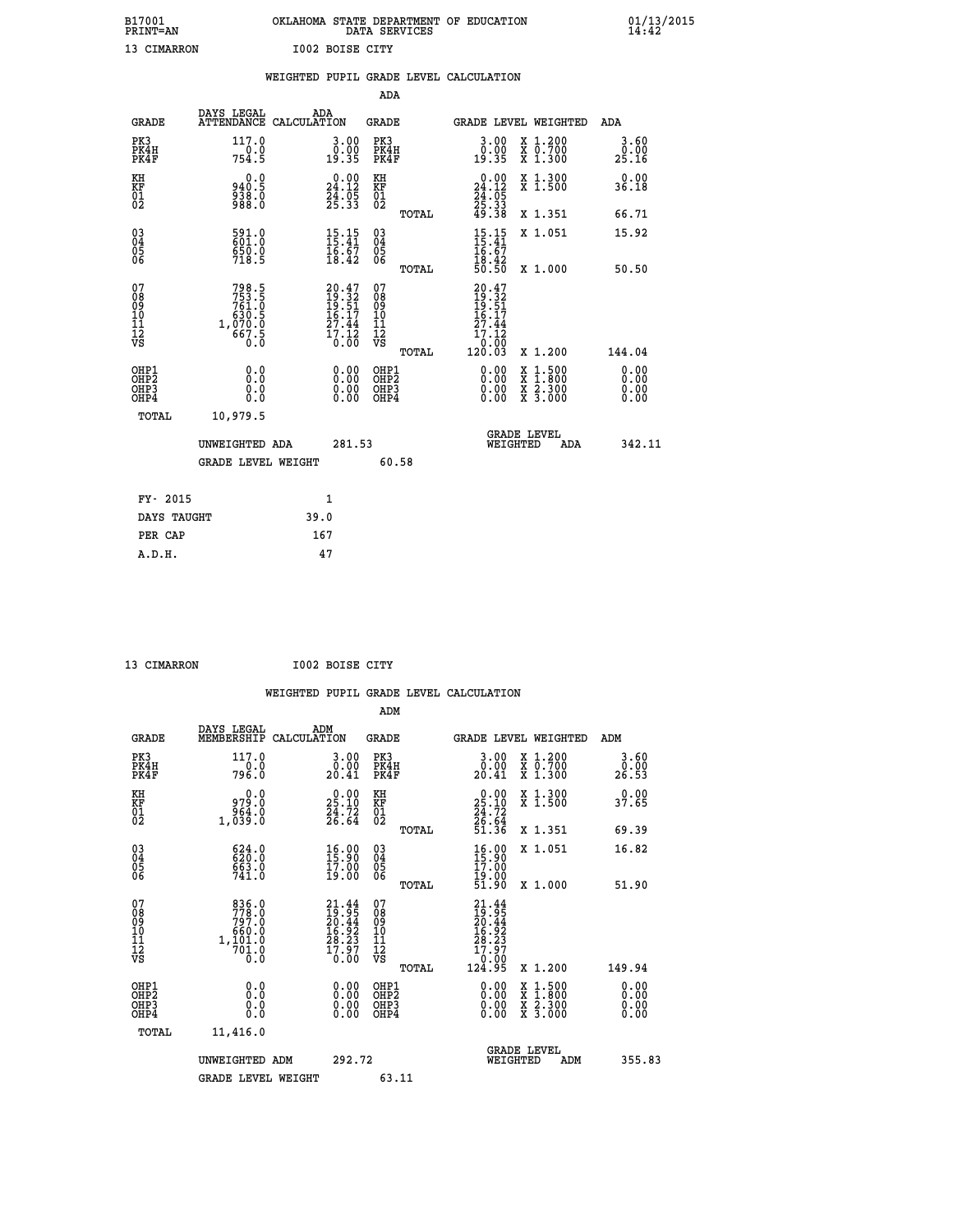| B17001<br><b>PRINT=AN</b> |           | OKLAHOMA STATE DEPARTMENT OF EDUCATION<br>DATA SERVICES |  |
|---------------------------|-----------|---------------------------------------------------------|--|
| 13 CIMARRON               | I010 FELT |                                                         |  |

|                                                                    |                                                              | WEIGHTED PUPIL GRADE LEVEL CALCULATION |                                                                    |                                                     |       |                                                                                                                                                                                                                                                                                |                                                                                                                                              |                              |
|--------------------------------------------------------------------|--------------------------------------------------------------|----------------------------------------|--------------------------------------------------------------------|-----------------------------------------------------|-------|--------------------------------------------------------------------------------------------------------------------------------------------------------------------------------------------------------------------------------------------------------------------------------|----------------------------------------------------------------------------------------------------------------------------------------------|------------------------------|
|                                                                    |                                                              |                                        |                                                                    | <b>ADA</b>                                          |       |                                                                                                                                                                                                                                                                                |                                                                                                                                              |                              |
| <b>GRADE</b>                                                       | DAYS LEGAL<br><b>ATTENDANCE</b>                              | ADA<br>CALCULATION                     |                                                                    | <b>GRADE</b>                                        |       |                                                                                                                                                                                                                                                                                | GRADE LEVEL WEIGHTED                                                                                                                         | ADA                          |
| PK3<br>PK4H<br>PK4F                                                | 39.0<br>167.0<br>0.0                                         |                                        | $\begin{smallmatrix} 1.00\\ 4.28\\ 0.00 \end{smallmatrix}$         | PK3<br>PK4H<br>PK4F                                 |       | $\begin{smallmatrix} 1.00\\ 4.28\\ 0.00 \end{smallmatrix}$                                                                                                                                                                                                                     | X 1.200<br>X 0.700<br>X 1.300                                                                                                                | 1.20<br>3.00<br>0.00         |
| KH<br>KF<br>01<br>02                                               | $\begin{array}{c} 0.0 \\ 165.0 \\ 84.5 \\ 116.5 \end{array}$ |                                        | $\begin{smallmatrix} 0.00\ 4.23\ 2.17\ 2.99 \end{smallmatrix}$     | KH<br>KF<br>01<br>02                                |       | $\begin{smallmatrix} 0.00\ 4.23\ 2.17\ 2.99\ 5.16 \end{smallmatrix}$                                                                                                                                                                                                           | X 1.300<br>X 1.500                                                                                                                           | 0.00<br>6.35                 |
|                                                                    |                                                              |                                        |                                                                    |                                                     | TOTAL |                                                                                                                                                                                                                                                                                | X 1.351                                                                                                                                      | 6.97                         |
| $\begin{smallmatrix} 03 \\[-4pt] 04 \end{smallmatrix}$<br>Ŏ5<br>06 | 277.0<br>232.0<br>149.5<br>328.5                             |                                        | 7.10<br>5.95<br>3.83<br>8.42                                       | $\begin{array}{c} 03 \\ 04 \\ 05 \\ 06 \end{array}$ |       | $\begin{smallmatrix}7.10\\5.95\\3.83\\8.42\\18.20\end{smallmatrix}$                                                                                                                                                                                                            | X 1.051                                                                                                                                      | 7.46                         |
|                                                                    |                                                              |                                        |                                                                    |                                                     | TOTAL |                                                                                                                                                                                                                                                                                | X 1.000                                                                                                                                      | 18.20                        |
| 07<br>0890112<br>1112<br>VS                                        | 296.0<br>76.0<br>376.0<br>219.0<br>241.5<br>341.5<br>267.5   |                                        | $7.59$<br>$1.95$<br>$9.64$<br>$5.62$<br>$8.76$<br>$8.76$<br>$6.86$ | 07<br>08901112<br>1112<br>VS                        | TOTAL | $7.59$<br>$1.95$<br>$9.64$<br>$5.62$<br>$6.76$<br>$6.86$<br>$6.00$<br>$40.42$                                                                                                                                                                                                  | X 1.200                                                                                                                                      | 48.50                        |
| OHP1<br>OHP2<br>OH <sub>P3</sub><br>OHP4                           | 0.0<br>0.0<br>0.0                                            |                                        | $\begin{smallmatrix} 0.00 \ 0.00 \ 0.00 \ 0.00 \end{smallmatrix}$  | OHP1<br>OHP2<br>OHP3<br>OHP4                        |       | $\begin{smallmatrix} 0.00 & 0.00 & 0.00 & 0.00 & 0.00 & 0.00 & 0.00 & 0.00 & 0.00 & 0.00 & 0.00 & 0.00 & 0.00 & 0.00 & 0.00 & 0.00 & 0.00 & 0.00 & 0.00 & 0.00 & 0.00 & 0.00 & 0.00 & 0.00 & 0.00 & 0.00 & 0.00 & 0.00 & 0.00 & 0.00 & 0.00 & 0.00 & 0.00 & 0.00 & 0.00 & 0.0$ | $\begin{smallmatrix} \mathtt{X} & 1\cdot500 \\ \mathtt{X} & 1\cdot800 \\ \mathtt{X} & 2\cdot300 \\ \mathtt{X} & 3\cdot000 \end{smallmatrix}$ | 0.00<br>0.00<br>0.00<br>0.00 |
| <b>TOTAL</b>                                                       | 3,135.0                                                      |                                        |                                                                    |                                                     |       |                                                                                                                                                                                                                                                                                |                                                                                                                                              |                              |
|                                                                    | UNWEIGHTED ADA                                               |                                        | 80.39                                                              |                                                     |       | WEIGHTED                                                                                                                                                                                                                                                                       | <b>GRADE LEVEL</b><br>ADA                                                                                                                    | 91.68                        |
|                                                                    | <b>GRADE LEVEL WEIGHT</b>                                    |                                        |                                                                    | 11.29                                               |       |                                                                                                                                                                                                                                                                                |                                                                                                                                              |                              |
| FY- 2015                                                           |                                                              | $\mathbf{1}$                           |                                                                    |                                                     |       |                                                                                                                                                                                                                                                                                |                                                                                                                                              |                              |
| DAYS TAUGHT                                                        |                                                              | 39.0                                   |                                                                    |                                                     |       |                                                                                                                                                                                                                                                                                |                                                                                                                                              |                              |
| PER CAP                                                            |                                                              | 167                                    |                                                                    |                                                     |       |                                                                                                                                                                                                                                                                                |                                                                                                                                              |                              |

```
13 CIMARRON 1010 FELT
```
 **A.D.H. 67**

 **B17001<br>PRINT=AN** 

|                                                    |                                                                                         |                    |                                                                                                                          |                                   |       | WEIGHTED PUPIL GRADE LEVEL CALCULATION                                                                                                                                                                                                                                         |                                                                                                  |                                   |       |
|----------------------------------------------------|-----------------------------------------------------------------------------------------|--------------------|--------------------------------------------------------------------------------------------------------------------------|-----------------------------------|-------|--------------------------------------------------------------------------------------------------------------------------------------------------------------------------------------------------------------------------------------------------------------------------------|--------------------------------------------------------------------------------------------------|-----------------------------------|-------|
|                                                    |                                                                                         |                    |                                                                                                                          | ADM                               |       |                                                                                                                                                                                                                                                                                |                                                                                                  |                                   |       |
| <b>GRADE</b>                                       | DAYS LEGAL<br>MEMBERSHIP                                                                | ADM<br>CALCULATION |                                                                                                                          | <b>GRADE</b>                      |       | <b>GRADE LEVEL WEIGHTED</b>                                                                                                                                                                                                                                                    |                                                                                                  | ADM                               |       |
| PK3<br>PK4H<br>PK4F                                | $39.0$<br>171.0<br>0.0                                                                  |                    | $\begin{smallmatrix} 1.00\\ 4.38\\ 0.00 \end{smallmatrix}$                                                               | PK3<br>PK4H<br>PK4F               |       | $\begin{smallmatrix} 1.00\\ 4.38\\ 0.00 \end{smallmatrix}$                                                                                                                                                                                                                     | X 1.200<br>X 0.700<br>X 1.300                                                                    | 1.20<br>$\overline{3.07}$<br>0.00 |       |
| KH<br>KF<br>01<br>02                               | 0.0<br>171.0<br>$\frac{1}{117}$ .0                                                      |                    | $\begin{smallmatrix} 0.00\\ 4.38\\ 2.38\\ 3.00 \end{smallmatrix}$                                                        | KH<br>KF<br>01<br>02              |       | $\begin{smallmatrix} 0.00\\ 4.38\\ 2.38\\ 3.08\\ 3.00\\ 5.38 \end{smallmatrix}$                                                                                                                                                                                                | X 1.300<br>X 1.500                                                                               | 0.00<br>6.57                      |       |
|                                                    |                                                                                         |                    |                                                                                                                          |                                   | TOTAL |                                                                                                                                                                                                                                                                                | X 1.351                                                                                          | 7.27                              |       |
| $\begin{matrix} 03 \\ 04 \\ 05 \\ 06 \end{matrix}$ | 284.0<br>234.0<br>156.0<br>351.0                                                        |                    | $\begin{smallmatrix}7.28\6.00\\4.00\\9.00\end{smallmatrix}$                                                              | $\substack{03 \\ 04}$<br>Ŏ5<br>06 |       | $\begin{smallmatrix}7.28\6.00\\4.00\9.00\end{smallmatrix}$                                                                                                                                                                                                                     | X 1.051                                                                                          | 7.65                              |       |
|                                                    |                                                                                         |                    |                                                                                                                          |                                   | TOTAL | 19.00                                                                                                                                                                                                                                                                          | X 1.000                                                                                          | 19.00                             |       |
| 07<br>0890112<br>1112<br>VS                        | $\begin{array}{r} 312.0 \\ 78.0 \\ 390.0 \\ 234.0 \\ 351.0 \\ 273.0 \\ 0.0 \end{array}$ |                    | $\begin{smallmatrix} 8.00\ 2.00\ 10.00 \end{smallmatrix}$<br>$\begin{array}{c} 6.00 \\ 9.00 \\ 7.00 \\ 0.00 \end{array}$ | 07<br>08901123<br>1112<br>VS      | TOTAL | $\begin{smallmatrix} 8.00 \\ 2.00 \\ 10.00 \\ 6.00 \\ 9.00 \\ 7.00 \\ 0.00 \\ 0.00 \\ \end{smallmatrix}$<br>42.00                                                                                                                                                              | $X_1.200$                                                                                        | 50.40                             |       |
|                                                    |                                                                                         |                    |                                                                                                                          |                                   |       |                                                                                                                                                                                                                                                                                |                                                                                                  | 0.00                              |       |
| OHP1<br>OHP2<br>OH <sub>P3</sub><br>OHP4           | 0.0<br>0.000                                                                            |                    | $\begin{smallmatrix} 0.00 \ 0.00 \ 0.00 \ 0.00 \end{smallmatrix}$                                                        | OHP1<br>OHP2<br>OHP3<br>OHP4      |       | $\begin{smallmatrix} 0.00 & 0.00 & 0.00 & 0.00 & 0.00 & 0.00 & 0.00 & 0.00 & 0.00 & 0.00 & 0.00 & 0.00 & 0.00 & 0.00 & 0.00 & 0.00 & 0.00 & 0.00 & 0.00 & 0.00 & 0.00 & 0.00 & 0.00 & 0.00 & 0.00 & 0.00 & 0.00 & 0.00 & 0.00 & 0.00 & 0.00 & 0.00 & 0.00 & 0.00 & 0.00 & 0.0$ | $\begin{smallmatrix} x & 1 & 500 \\ x & 1 & 800 \\ x & 2 & 300 \\ x & 3 & 000 \end{smallmatrix}$ | Ō. ŌŌ<br>0.00<br>0.00             |       |
| TOTAL                                              | 3,254.0                                                                                 |                    |                                                                                                                          |                                   |       |                                                                                                                                                                                                                                                                                |                                                                                                  |                                   |       |
|                                                    | UNWEIGHTED ADM                                                                          |                    | 83.42                                                                                                                    |                                   |       | <b>GRADE LEVEL</b><br>WEIGHTED                                                                                                                                                                                                                                                 | ADM                                                                                              |                                   | 95.16 |
|                                                    | <b>GRADE LEVEL WEIGHT</b>                                                               |                    |                                                                                                                          | 11.74                             |       |                                                                                                                                                                                                                                                                                |                                                                                                  |                                   |       |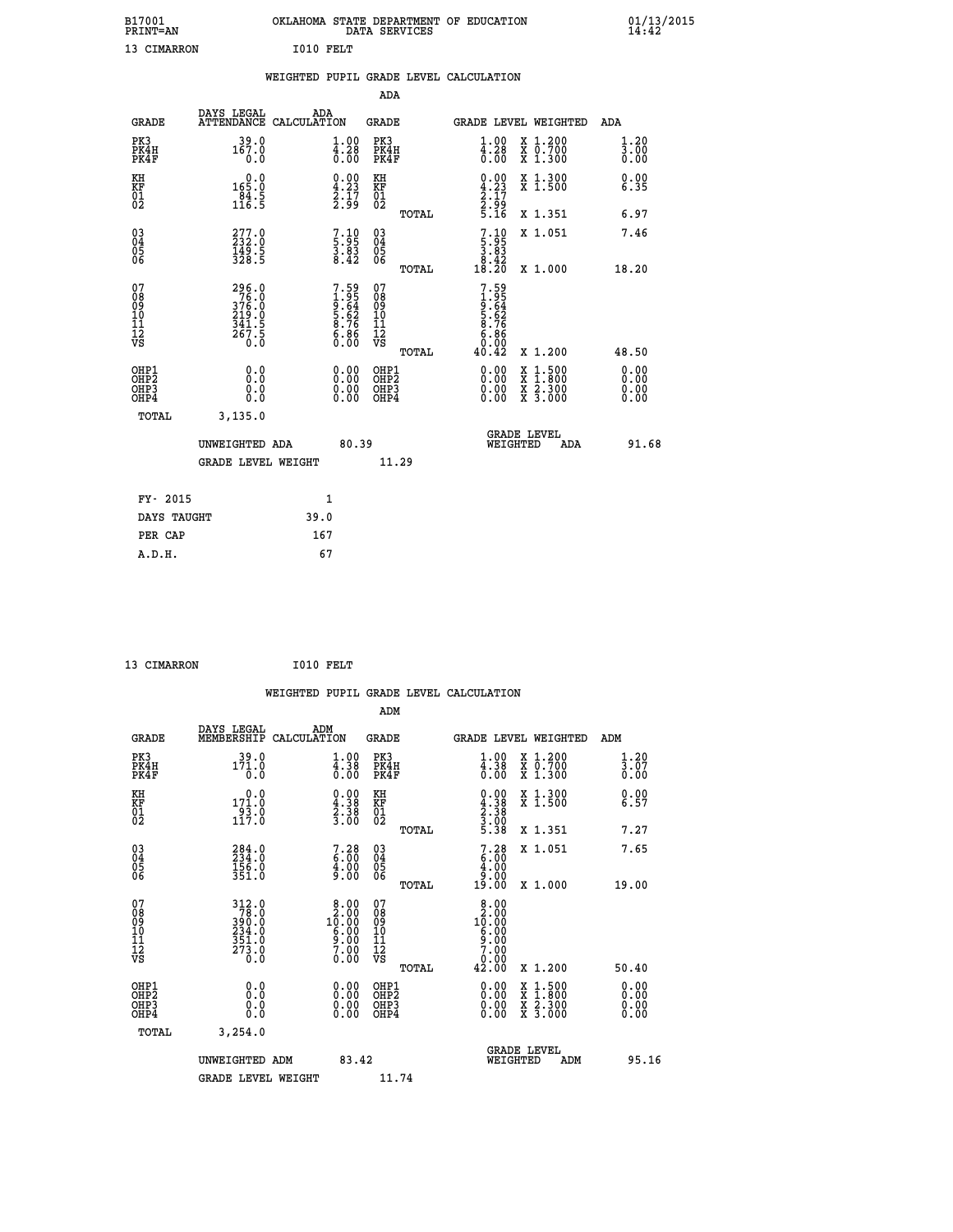| B17001<br><b>PRINT=AN</b> | OKLAHOMA STATE DEPARTMENT OF EDUCATION<br>DATA SERVICES |  |
|---------------------------|---------------------------------------------------------|--|
| 13 CIMARRON               | I011 KEYES                                              |  |

|                                                                    |                                                                  | WEIGHTED PUPIL GRADE LEVEL CALCULATION                             |                                        |       |                                                                       |                                                                                                                                           |                              |
|--------------------------------------------------------------------|------------------------------------------------------------------|--------------------------------------------------------------------|----------------------------------------|-------|-----------------------------------------------------------------------|-------------------------------------------------------------------------------------------------------------------------------------------|------------------------------|
|                                                                    |                                                                  |                                                                    | ADA                                    |       |                                                                       |                                                                                                                                           |                              |
| <b>GRADE</b>                                                       | DAYS LEGAL ADA ATTENDANCE CALCULATION                            |                                                                    | GRADE                                  |       |                                                                       | GRADE LEVEL WEIGHTED                                                                                                                      | ADA                          |
| PK3<br>PK4H<br>PK4F                                                | 0.0<br>0.0<br>220.0                                              | 0.00<br>$0.00$<br>5.00                                             | PK3<br>PK4H<br>PK4F                    |       | 0.00<br>$0.00$<br>5.00                                                | X 1.200<br>X 0.700<br>X 1.300                                                                                                             | 0.00<br>0.00<br>6.50         |
| KH<br>KF<br>01<br>02                                               | $358.0$<br>$314.5$<br>$296.0$                                    | $\begin{array}{c} 0.00 \\ 8.14 \\ 7.15 \\ 6.73 \end{array}$        | KH<br>KF<br>01<br>02                   |       | $\begin{smallmatrix} 0.00\\8.14\\7.15\\6.73\\13.88 \end{smallmatrix}$ | X 1.300<br>X 1.500                                                                                                                        | 0.00<br>12.21                |
|                                                                    |                                                                  |                                                                    |                                        | TOTAL |                                                                       | X 1.351                                                                                                                                   | 18.75                        |
| $\begin{smallmatrix} 03 \\[-4pt] 04 \end{smallmatrix}$<br>Ŏ5<br>06 | 124.0<br>291.0<br>$\frac{1}{132}$ .0                             | $\begin{array}{c} 2.82 \\ 6.61 \\ 3.00 \\ 3.00 \end{array}$        | $\substack{03 \\ 04}$<br>05<br>06      |       | $\begin{array}{r} 2.82 \\ 6.61 \\ 3.00 \\ 3.00 \\ 12.61 \end{array}$  | X 1.051                                                                                                                                   | 2.96                         |
|                                                                    |                                                                  |                                                                    |                                        | TOTAL |                                                                       | X 1.000                                                                                                                                   | 12.61                        |
| 07<br>08<br>09<br>11<br>11<br>12<br>VS                             | $176.0$<br>$122.0$<br>$213.0$<br>$426.0$<br>$\frac{266}{169}$ :0 | $4.00$<br>$2.77$<br>$4.84$<br>$9.68$<br>$4.68$<br>$3.84$<br>$0.00$ | 07<br>08<br>09<br>11<br>11<br>12<br>VS | TOTAL | $4.77$<br>$4.84$<br>$9.68$<br>$4.68$<br>$3.84$<br>Ŏ.ŌŌ<br>29.81       | X 1.200                                                                                                                                   | 35.77                        |
| OHP1<br>OHP2<br>OH <sub>P3</sub><br>OH <sub>P4</sub>               | 0.0<br>Ō.Ō<br>0.0<br>0.0                                         | 0.00<br>$\begin{smallmatrix} 0.00 \ 0.00 \end{smallmatrix}$        | OHP1<br>OHP2<br>OHP3<br>OHP4           |       |                                                                       | $\begin{smallmatrix} \mathtt{X} & 1\cdot500\\ \mathtt{X} & 1\cdot800\\ \mathtt{X} & 2\cdot300\\ \mathtt{X} & 3\cdot000 \end{smallmatrix}$ | 0.00<br>ŏ:ŏŏ<br>0.00<br>0.00 |
| TOTAL                                                              | 3,179.5                                                          |                                                                    |                                        |       |                                                                       |                                                                                                                                           |                              |
|                                                                    | UNWEIGHTED ADA                                                   |                                                                    | 72.26                                  |       | WEIGHTED                                                              | <b>GRADE LEVEL</b><br>ADA                                                                                                                 | 88.80                        |
|                                                                    | <b>GRADE LEVEL WEIGHT</b>                                        |                                                                    |                                        | 16.54 |                                                                       |                                                                                                                                           |                              |
| FY- 2015                                                           |                                                                  | $\mathbf{1}$                                                       |                                        |       |                                                                       |                                                                                                                                           |                              |
| DAYS TAUGHT                                                        |                                                                  | 44.0                                                               |                                        |       |                                                                       |                                                                                                                                           |                              |
| PER CAP                                                            |                                                                  | 167                                                                |                                        |       |                                                                       |                                                                                                                                           |                              |

| 13 CIMARRON | I011 KEYES |
|-------------|------------|
|             |            |

|                                                    |                                                                                              |                    |                                                                    |                                   |       | WEIGHTED PUPIL GRADE LEVEL CALCULATION                                                                                                                                                                                                                                         |                                                                                                  |                      |       |
|----------------------------------------------------|----------------------------------------------------------------------------------------------|--------------------|--------------------------------------------------------------------|-----------------------------------|-------|--------------------------------------------------------------------------------------------------------------------------------------------------------------------------------------------------------------------------------------------------------------------------------|--------------------------------------------------------------------------------------------------|----------------------|-------|
|                                                    |                                                                                              |                    |                                                                    | ADM                               |       |                                                                                                                                                                                                                                                                                |                                                                                                  |                      |       |
| <b>GRADE</b>                                       | DAYS LEGAL<br>MEMBERSHIP                                                                     | ADM<br>CALCULATION |                                                                    | <b>GRADE</b>                      |       | <b>GRADE LEVEL WEIGHTED</b>                                                                                                                                                                                                                                                    |                                                                                                  | ADM                  |       |
| PK3<br>PK4H<br>PK4F                                | 0.0<br>0.0<br>220.0                                                                          |                    | $\begin{smallmatrix} 0.00 \ 0.00 \ 5.00 \end{smallmatrix}$         | PK3<br>PK4H<br>PK4F               |       | $\begin{smallmatrix} 0.00 \\ 0.00 \\ 5.00 \end{smallmatrix}$                                                                                                                                                                                                                   | X 1.200<br>X 0.700<br>X 1.300                                                                    | 0.00<br>0.00<br>6.50 |       |
| KH<br>KF<br>01<br>02                               | $\begin{smallmatrix}&&0\cdot0\\3\,5\,8\cdot0\\3\,1\,7\cdot0\\3\,0\,8\cdot0\end{smallmatrix}$ |                    | $\begin{smallmatrix} 0.00\ 8.14\ 7.20\ 7.00 \end{smallmatrix}$     | KH<br>KF<br>01<br>02              |       | $\begin{smallmatrix} 0.00\\8.14\\7.20\\7.00\\14.20 \end{smallmatrix}$                                                                                                                                                                                                          | X 1.300<br>X 1.500                                                                               | 0.00<br>12.21        |       |
|                                                    |                                                                                              |                    |                                                                    |                                   | TOTAL |                                                                                                                                                                                                                                                                                | X 1.351                                                                                          | 19.18                |       |
| $\begin{matrix} 03 \\ 04 \\ 05 \\ 06 \end{matrix}$ | $\begin{smallmatrix} 132.0\\ 308.0\\ 132.0\\ 132.0 \end{smallmatrix}$                        |                    | $\frac{3}{7}\cdot\frac{00}{00}$<br>$\frac{3}{3}\cdot\frac{00}{00}$ | $\substack{03 \\ 04}$<br>Ŏ5<br>06 |       | $3.00$<br>$3.00$<br>$3.00$                                                                                                                                                                                                                                                     | X 1.051                                                                                          | 3.15                 |       |
|                                                    |                                                                                              |                    |                                                                    |                                   | TOTAL | 13.00                                                                                                                                                                                                                                                                          | X 1.000                                                                                          | 13.00                |       |
| 07<br>0890112<br>1112<br>VS                        | $\begin{smallmatrix} 176.0\\ 123.0\\ 216.0\\ 428.0\\ 207.0\\ 176.0\\ 0.0 \end{smallmatrix}$  |                    | $4.00\n4.80\n4.73\n5.73\n4.70\n4.00\n0.00$                         | 07<br>08901123<br>1112<br>VS      | TOTAL | $4.00$<br>$2.80$<br>$4.91$<br>$9.73$<br>$4.70$<br>$0.00$<br>30.14                                                                                                                                                                                                              | $X_1.200$                                                                                        | 36.17                |       |
| OHP1<br>OHP2<br>OH <sub>P3</sub><br>OHP4           | 0.0<br>0.000                                                                                 |                    | $\begin{smallmatrix} 0.00 \ 0.00 \ 0.00 \ 0.00 \end{smallmatrix}$  | OHP1<br>OHP2<br>OHP3<br>OHP4      |       | $\begin{smallmatrix} 0.00 & 0.00 & 0.00 & 0.00 & 0.00 & 0.00 & 0.00 & 0.00 & 0.00 & 0.00 & 0.00 & 0.00 & 0.00 & 0.00 & 0.00 & 0.00 & 0.00 & 0.00 & 0.00 & 0.00 & 0.00 & 0.00 & 0.00 & 0.00 & 0.00 & 0.00 & 0.00 & 0.00 & 0.00 & 0.00 & 0.00 & 0.00 & 0.00 & 0.00 & 0.00 & 0.0$ | $\begin{smallmatrix} x & 1 & 500 \\ x & 1 & 800 \\ x & 2 & 300 \\ x & 3 & 000 \end{smallmatrix}$ | 0.00<br>0.00<br>0.00 |       |
| TOTAL                                              | 3,233.0                                                                                      |                    |                                                                    |                                   |       |                                                                                                                                                                                                                                                                                |                                                                                                  |                      |       |
|                                                    | UNWEIGHTED ADM                                                                               |                    | 73.48                                                              |                                   |       | WEIGHTED                                                                                                                                                                                                                                                                       | <b>GRADE LEVEL</b><br>ADM                                                                        |                      | 90.21 |
|                                                    | <b>GRADE LEVEL WEIGHT</b>                                                                    |                    |                                                                    | 16.73                             |       |                                                                                                                                                                                                                                                                                |                                                                                                  |                      |       |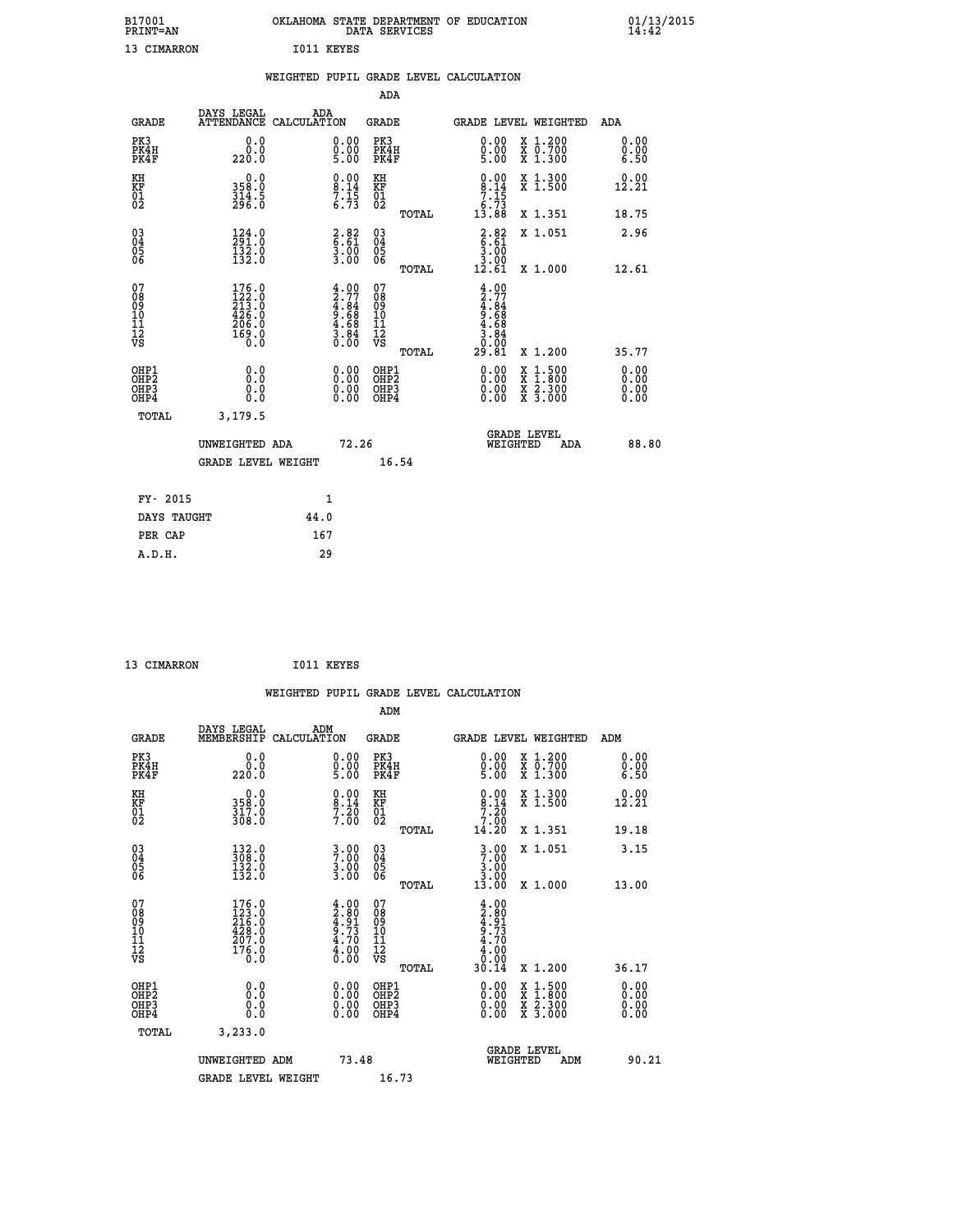| B17001          | OKLAHOMA STATE DEPARTMENT OF EDUCATION |
|-----------------|----------------------------------------|
| <b>PRINT=AN</b> | DATA SERVICES                          |
| CIMARRON        | COUNTY TOTALS                          |

|                                                    |                                                                                                       |       |                                                                                              |                                                                  |       | WEIGHTED PUPIL GRADE LEVEL CALCULATION                                                                                               |                                                                                                                                           |                              |
|----------------------------------------------------|-------------------------------------------------------------------------------------------------------|-------|----------------------------------------------------------------------------------------------|------------------------------------------------------------------|-------|--------------------------------------------------------------------------------------------------------------------------------------|-------------------------------------------------------------------------------------------------------------------------------------------|------------------------------|
|                                                    |                                                                                                       |       |                                                                                              | ADA                                                              |       |                                                                                                                                      |                                                                                                                                           |                              |
| <b>GRADE</b>                                       | DAYS LEGAL<br>ATTENDANCE CALCULATION                                                                  | ADA   |                                                                                              | <b>GRADE</b>                                                     |       |                                                                                                                                      | GRADE LEVEL WEIGHTED                                                                                                                      | ADA                          |
| PK3<br>PK4H<br>PK4F                                | 156.0<br>167.0<br>974.5                                                                               |       | $\begin{smallmatrix} 4.00\\ 4.28\\ 24.35 \end{smallmatrix}$                                  | PK3<br>PK4H<br>PK4F                                              |       | $\begin{smallmatrix} 4.00\\ 4.28\\ 24.35 \end{smallmatrix}$                                                                          | X 1.200<br>X 0.700<br>X 1.300                                                                                                             | 4.80<br>3:00<br>31:66        |
| KH<br>KF<br>01<br>02                               | 0.0<br>$\frac{1}{1}, \frac{463}{337}$ .0<br>1,400.5                                                   |       | $\begin{smallmatrix} 0.00\\ 36.49\\ 33.37\\ 33.05 \end{smallmatrix}$                         | KH<br>KF<br>01<br>02                                             |       | $\begin{array}{r} 0.00 \\ 36.49 \\ 33.37 \\ 35.05 \\ 68.42 \end{array}$                                                              | X 1.300<br>X 1.500                                                                                                                        | 0.00<br>54.74                |
|                                                    |                                                                                                       |       |                                                                                              |                                                                  | TOTAL |                                                                                                                                      | X 1.351                                                                                                                                   | 92.43                        |
| $\begin{matrix} 03 \\ 04 \\ 05 \\ 06 \end{matrix}$ | $\begin{smallmatrix} & 992.0\\ 1,124.0\\ 931.5\\ 1,179.0 \end{smallmatrix}$                           |       | 25.07<br>27.97<br>23.50<br>29.84                                                             | 03<br>04<br>05<br>06                                             |       | 25.97<br>27.97<br>23.50<br>29.84<br>81.31                                                                                            | X 1.051                                                                                                                                   | 107.65                       |
|                                                    |                                                                                                       |       |                                                                                              |                                                                  | TOTAL |                                                                                                                                      | X 1.000                                                                                                                                   | 81.31                        |
| 07<br>0890112<br>1112<br>VS                        | $\begin{smallmatrix} 1,270.5\\ 951.5\\ 1,350.0\\ 1,275.5\\ 1,617.5\\ 1,104.0\\ 0.0 \end{smallmatrix}$ |       | $\begin{smallmatrix} 32.06\\ 24.04\\ 33.99\\ 31.47\\ 40.88\\ 27.82\\ 0.00 \end{smallmatrix}$ | 07<br>08<br>09<br>11<br>11<br>12<br>VS                           |       | $\begin{array}{r} 32\cdot06 \\ 24\cdot04 \\ 33\cdot99 \\ 31\cdot47 \\ 40\cdot88 \\ 27\cdot82 \\ 0\cdot000 \\ 190\cdot26 \end{array}$ |                                                                                                                                           |                              |
|                                                    |                                                                                                       |       |                                                                                              |                                                                  | TOTAL |                                                                                                                                      | X 1.200                                                                                                                                   | 228.31                       |
| OHP1<br>OH <sub>P</sub> 2<br>OHP3<br>OHP4          | 0.0<br>0.0<br>Ō.Ō                                                                                     |       | $0.00$<br>$0.00$<br>0.00                                                                     | OHP1<br>OHP <sub>2</sub><br>OHP <sub>3</sub><br>OHP <sub>4</sub> |       | 0.00<br>0.00                                                                                                                         | $\begin{smallmatrix} \mathtt{X} & 1\cdot500\\ \mathtt{X} & 1\cdot800\\ \mathtt{X} & 2\cdot300\\ \mathtt{X} & 3\cdot000 \end{smallmatrix}$ | 0.00<br>0.00<br>0.00<br>0.00 |
| <b>TOTAL</b>                                       | 17,294.0                                                                                              |       |                                                                                              |                                                                  |       |                                                                                                                                      |                                                                                                                                           |                              |
|                                                    | UNWEIGHTED ADA                                                                                        |       | 434.18                                                                                       |                                                                  |       |                                                                                                                                      | GRADE LEVEL<br>WEIGHTED<br>ADA                                                                                                            | 522.59                       |
|                                                    | <b>GRADE LEVEL WEIGHT</b>                                                                             |       |                                                                                              | 88.41                                                            |       |                                                                                                                                      |                                                                                                                                           |                              |
| FY- 2015                                           |                                                                                                       |       | $\mathbf{1}$                                                                                 |                                                                  |       |                                                                                                                                      |                                                                                                                                           |                              |
| DAYS TAUGHT                                        |                                                                                                       | 122.0 |                                                                                              |                                                                  |       |                                                                                                                                      |                                                                                                                                           |                              |
|                                                    |                                                                                                       |       |                                                                                              |                                                                  |       |                                                                                                                                      |                                                                                                                                           |                              |

| 122.0 |
|-------|
| 501   |
| 143   |
|       |
|       |

 **CIMARRON COUNTY TOTALS**

|                                                      |                                                                                                                     |                                                                          | ADM                                                 |                                                                         |                                          |                              |
|------------------------------------------------------|---------------------------------------------------------------------------------------------------------------------|--------------------------------------------------------------------------|-----------------------------------------------------|-------------------------------------------------------------------------|------------------------------------------|------------------------------|
| <b>GRADE</b>                                         | DAYS LEGAL<br>MEMBERSHIP                                                                                            | ADM<br>CALCULATION                                                       | <b>GRADE</b>                                        | GRADE LEVEL WEIGHTED                                                    |                                          | ADM                          |
| PK3<br>PK4H<br>PK4F                                  | 156.0<br>171.0<br>1,016.0                                                                                           | $\begin{smallmatrix} 4.00\\ 4.38\\ 25.41 \end{smallmatrix}$              | PK3<br>PK4H<br>PK4F                                 | $\begin{smallmatrix} 4.00\\ 4.38\\ 25.41 \end{smallmatrix}$             | X 1.200<br>X 0.700<br>X 1.300            | 4.80<br>∂∂.;3<br>33.03       |
| KH<br>KF<br>01<br>02                                 | 0.0<br>$1,50$ $8.0$<br>$1,374.0$<br>$1,464.0$                                                                       | $37.62$<br>$34.30$<br>$36.64$                                            | KH<br>KF<br>01<br>02                                | $\begin{array}{r} 0.00 \\ 37.62 \\ 34.30 \\ 36.64 \\ 70.94 \end{array}$ | X 1.300<br>X 1.500                       | 0.00<br>56.43                |
|                                                      |                                                                                                                     |                                                                          | TOTAL                                               |                                                                         | X 1.351                                  | 95.84                        |
| 03<br>04<br>05<br>06                                 | $1, 040.0$<br>$1, 162.0$<br>$951.0$<br>1,224.0                                                                      | 26.28<br>$\frac{54.00}{31.00}$                                           | $\begin{array}{c} 03 \\ 04 \\ 05 \\ 06 \end{array}$ | 26.28<br>24.00<br>$\frac{31.00}{83.90}$                                 | X 1.051                                  | 27.62                        |
|                                                      |                                                                                                                     |                                                                          | TOTAL                                               |                                                                         | X 1.000                                  | 83.90                        |
| 07<br>08<br>09<br>101<br>112<br>VS                   | $\begin{smallmatrix} 1,324\ .0\\ 979\ .0\\ 1,403\ .0\\ 1,322\ .0\\ 1,659\ .0\\ 1,150\ .0\\ 0\ .0 \end{smallmatrix}$ | $33.44$<br>$24.75$<br>$35.35$<br>$32.65$<br>$41.93$<br>$28.97$<br>$0.00$ | 07<br>08<br>09<br>11<br>11<br>12<br>VS<br>TOTAL     | 197.09                                                                  | X 1.200                                  | 236.51                       |
|                                                      |                                                                                                                     |                                                                          |                                                     |                                                                         |                                          |                              |
| OHP1<br>OHP2<br>OH <sub>P3</sub><br>OH <sub>P4</sub> | 0.0<br>0.000                                                                                                        | $0.00$<br>$0.00$<br>0.00                                                 | OHP1<br>OHP2<br>OHP <sub>3</sub>                    | $0.00$<br>$0.00$<br>0.00                                                | X 1:500<br>X 1:800<br>X 2:300<br>X 3:000 | 0.00<br>0.00<br>0.00<br>0.00 |
| TOTAL                                                | 17,903.0                                                                                                            |                                                                          |                                                     |                                                                         |                                          |                              |
|                                                      | UNWEIGHTED ADM                                                                                                      | 449.62                                                                   |                                                     | <b>GRADE LEVEL</b><br>WEIGHTED                                          | ADM                                      | 541.20                       |
|                                                      | <b>GRADE LEVEL WEIGHT</b>                                                                                           |                                                                          | 91.58                                               |                                                                         |                                          |                              |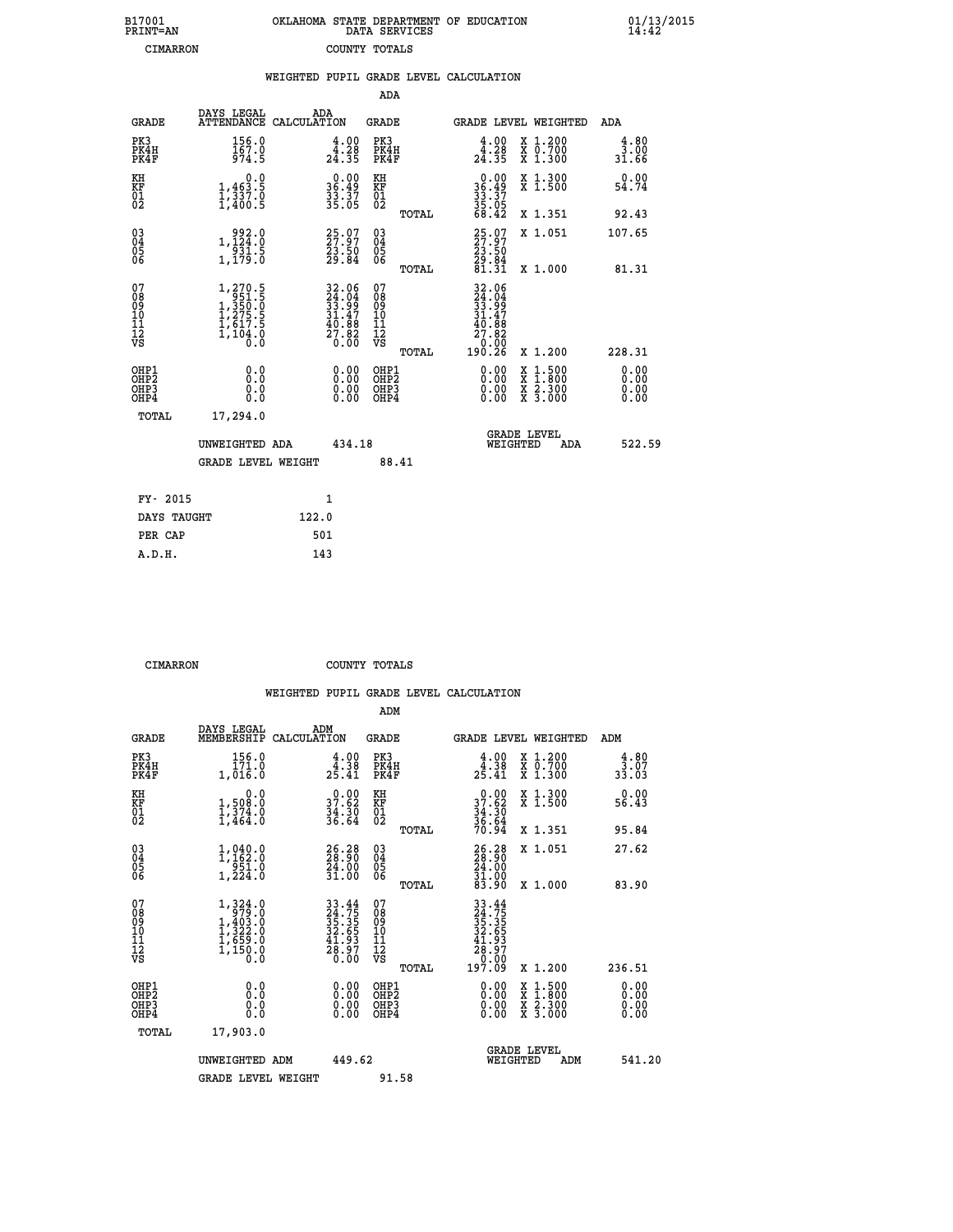| B17001<br><b>PRINT=AN</b> | OKLAHOMA STATE DEPARTMENT OF EDUCATION<br>DATA SERVICES |  |
|---------------------------|---------------------------------------------------------|--|
| 14 CLEVELAND              | C016 ROBIN HILL                                         |  |

|                                                                    |                                            | WEIGHTED PUPIL GRADE LEVEL CALCULATION                                                        |                                                 |                                                                                                                                                           |                       |
|--------------------------------------------------------------------|--------------------------------------------|-----------------------------------------------------------------------------------------------|-------------------------------------------------|-----------------------------------------------------------------------------------------------------------------------------------------------------------|-----------------------|
|                                                                    |                                            |                                                                                               | <b>ADA</b>                                      |                                                                                                                                                           |                       |
| <b>GRADE</b>                                                       | DAYS LEGAL                                 | ADA<br>ATTENDANCE CALCULATION                                                                 | GRADE                                           | GRADE LEVEL WEIGHTED                                                                                                                                      | ADA                   |
| PK3<br>PK4H<br>PK4F                                                | 57.0<br>0.0<br>1,680.5                     | $\begin{smallmatrix} 1.30\ 0.00\ 38.19 \end{smallmatrix}$                                     | PK3<br>PK4H<br>PK4F                             | $\begin{smallmatrix} 1.30\ 0.00\ 38.19 \end{smallmatrix}$<br>X 1.200<br>X 0.700<br>X 1.300                                                                | 1.56<br>0.00<br>49.65 |
| KH<br>KF<br>$\overline{01}$                                        | 0.0<br>$1,739.5$<br>$1,571.0$<br>$1,604.0$ | 39.90<br>$\frac{35.70}{36.45}$                                                                | KH<br>KF<br>01<br>02                            | $39.53$<br>$35.70$<br>$35.45$<br>$72.15$<br>X 1.300<br>X 1.500                                                                                            | 0.00<br>59.30         |
|                                                                    |                                            |                                                                                               | TOTAL                                           | X 1.351                                                                                                                                                   | 97.47                 |
| $\begin{smallmatrix} 03 \\[-4pt] 04 \end{smallmatrix}$<br>Ŏ5<br>06 | 1, 941.5<br>1,058.5<br>833.5               | $23.67$<br>$21.14$<br>$24.06$<br>$18.94$                                                      | $\substack{03 \\ 04}$<br>$\frac{05}{06}$        | $23.67$<br>21.14<br>X 1.051<br>24.06                                                                                                                      | 24.88                 |
|                                                                    |                                            |                                                                                               | TOTAL                                           | $\frac{18.94}{64.14}$<br>X 1.000                                                                                                                          | 64.14                 |
| 07<br>08<br>09<br>11<br>11<br>12<br>VS                             | 649.5<br>590.0<br>0.000<br>0.0<br>$\S.$    | 14.76<br>$\begin{array}{c} 13.41 \\ 0.00 \\ 0.00 \\ 0.00 \\ 0.00 \\ 0.00 \end{array}$<br>0.00 | 07<br>08<br>09<br>11<br>11<br>12<br>VS<br>TOTAL | 14.76<br>$\begin{smallmatrix} 13.41 \ 0.00 \ 0.00 \end{smallmatrix}$<br>0.00<br>0.00<br>0.00<br>X 1.200<br>28.17                                          | 33.80                 |
| OHP1<br>OHP2<br>OHP3<br>OHP4                                       | 0.0<br>Ō.Ō<br>0.0<br>0.0                   | $\begin{smallmatrix} 0.00 \ 0.00 \ 0.00 \ 0.00 \end{smallmatrix}$                             | OHP1<br>OHP2<br>OHP3<br>OHP4                    | 0.00<br>$\begin{smallmatrix} \mathtt{X} & 1\cdot500\\ \mathtt{X} & 1\cdot800\\ \mathtt{X} & 2\cdot300\\ \mathtt{X} & 3\cdot000 \end{smallmatrix}$<br>0.00 | 0.00<br>0.00<br>0.00  |
| TOTAL                                                              | 11,755.0                                   |                                                                                               |                                                 |                                                                                                                                                           |                       |
|                                                                    | UNWEIGHTED ADA                             | 267.15                                                                                        |                                                 | <b>GRADE LEVEL</b><br>WEIGHTED                                                                                                                            | 330.80<br>ADA         |
|                                                                    | <b>GRADE LEVEL WEIGHT</b>                  |                                                                                               | 63.65                                           |                                                                                                                                                           |                       |
|                                                                    | FY- 2015                                   | $\mathbf{1}$                                                                                  |                                                 |                                                                                                                                                           |                       |
|                                                                    | DAYS TAUGHT                                | 44.0                                                                                          |                                                 |                                                                                                                                                           |                       |
|                                                                    | PER CAP                                    | 59                                                                                            |                                                 |                                                                                                                                                           |                       |

 **14 CLEVELAND C016 ROBIN HILL**

 **WEIGHTED PUPIL GRADE LEVEL CALCULATION ADM DAYS LEGAL ADM**

| <b>GRADE</b>                                       | -----<br>MEMBERSHIP CALCULATION                         |                                                                                                                                          | GRADE                             |       |                                                                                     |          | GRADE LEVEL WEIGHTED                                                                                                                      | ADM                          |  |
|----------------------------------------------------|---------------------------------------------------------|------------------------------------------------------------------------------------------------------------------------------------------|-----------------------------------|-------|-------------------------------------------------------------------------------------|----------|-------------------------------------------------------------------------------------------------------------------------------------------|------------------------------|--|
| PK3<br>PK4H<br>PK4F                                | 57.0<br>0.0<br>1,758.0                                  | 1.30<br>0.00<br>39.95                                                                                                                    | PK3<br>PK4H<br>PK4F               |       | 1.30<br>0.00<br>39.95                                                               |          | X 1.200<br>X 0.700<br>X 1.300                                                                                                             | 1.56<br>0.00<br>51.94        |  |
| KH<br>KF<br>01<br>02                               | 0.0<br>$\frac{1}{1}, \frac{793}{628}$ .0<br>1,628.0     | $\begin{smallmatrix} 0.00\\ 40.75\\ 37.00\\ 37.64 \end{smallmatrix}$                                                                     | KH<br><b>KF</b><br>01<br>02       |       | 0.00<br>$37.00$<br>$37.00$<br>$37.64$<br>$74.64$                                    |          | X 1.300<br>X 1.500                                                                                                                        | 0.00<br>61.13                |  |
|                                                    |                                                         |                                                                                                                                          |                                   | TOTAL |                                                                                     |          | X 1.351                                                                                                                                   | 100.84                       |  |
| $\begin{matrix} 03 \\ 04 \\ 05 \\ 06 \end{matrix}$ | 1,094.0<br>$1,\overline{\substack{1\3\1.0}}$<br>$874.0$ | $\begin{smallmatrix} 24.86 \\ 22.00 \\ 25.70 \\ 19.86 \end{smallmatrix}$                                                                 | $\substack{03 \\ 04}$<br>05<br>06 |       | 24.86<br>$\frac{25.70}{19.86}$<br>67.56                                             |          | X 1.051                                                                                                                                   | 26.13                        |  |
|                                                    |                                                         |                                                                                                                                          |                                   | TOTAL |                                                                                     |          | X 1.000                                                                                                                                   | 67.56                        |  |
| 07<br>08<br>09<br>101<br>11<br>12<br>VS            | 704.0<br>615.0<br>Ŏ:Ŏ<br>O:Ŏ<br>Ō:Ō<br>$\S.$            | $\begin{smallmatrix} 16.00\\[-4pt] 13.98\\[-4pt] 0.00\\[-4pt] 0.00\\[-4pt] 0.00\\[-4pt] 0.00\\[-4pt] 0.00\\[-4pt] 0.00\end{smallmatrix}$ | 07<br>08901123<br>1112<br>VS      |       | 16.00<br>$\begin{smallmatrix} 13.98 \\[-4pt] 0.00\end{smallmatrix}$<br>0.00<br>0.00 |          |                                                                                                                                           |                              |  |
|                                                    |                                                         |                                                                                                                                          |                                   | TOTAL | 29.98                                                                               |          | X 1.200                                                                                                                                   | 35.98                        |  |
| OHP1<br>OHP2<br>OH <sub>P3</sub><br>OHP4           | 0.0<br>0.0<br>Ŏ.Ŏ                                       | 0.00<br>0.00<br>0.00                                                                                                                     | OHP1<br>OHP2<br>OHP3<br>OHP4      |       | $0.00$<br>$0.00$<br>0.00                                                            |          | $\begin{smallmatrix} \mathtt{X} & 1\cdot500\\ \mathtt{X} & 1\cdot800\\ \mathtt{X} & 2\cdot300\\ \mathtt{X} & 3\cdot000 \end{smallmatrix}$ | 0.00<br>0.00<br>0.00<br>0.00 |  |
| TOTAL                                              | 12,278.0                                                |                                                                                                                                          |                                   |       |                                                                                     |          |                                                                                                                                           |                              |  |
|                                                    | UNWEIGHTED ADM                                          | 279.04                                                                                                                                   |                                   |       |                                                                                     | WEIGHTED | <b>GRADE LEVEL</b><br>ADM                                                                                                                 | 345.14                       |  |
|                                                    | <b>GRADE LEVEL WEIGHT</b>                               |                                                                                                                                          | 66.10                             |       |                                                                                     |          |                                                                                                                                           |                              |  |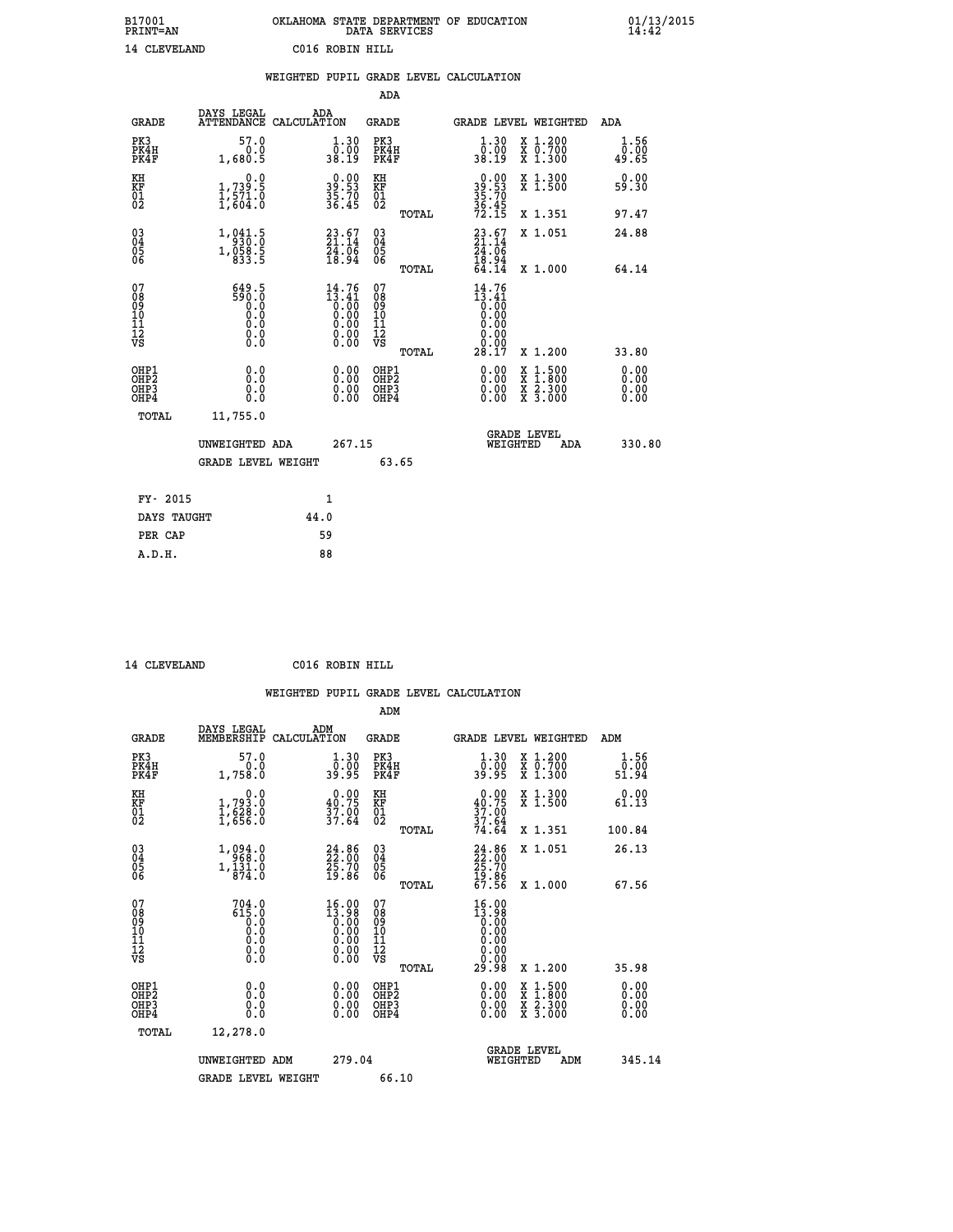# **WEIGHTED PUPIL GRADE LEVEL CALCULATION**

|                                                                    |                                                                                                               |                                                                                                  | ADA                                       |                                                                                                              |                                                                            |                                                             |
|--------------------------------------------------------------------|---------------------------------------------------------------------------------------------------------------|--------------------------------------------------------------------------------------------------|-------------------------------------------|--------------------------------------------------------------------------------------------------------------|----------------------------------------------------------------------------|-------------------------------------------------------------|
| <b>GRADE</b>                                                       | DAYS LEGAL<br><b>ATTENDANCE</b>                                                                               | ADA<br>CALCULATION                                                                               | <b>GRADE</b>                              |                                                                                                              | GRADE LEVEL WEIGHTED                                                       | <b>ADA</b>                                                  |
| PK3<br>PK4H<br>PK4F                                                | 1,444.0<br>30,926.0<br>1,401.0                                                                                | $773.15$<br>$35.03$                                                                              | PK3<br>PK4H<br>PK4F                       | $773.15$<br>$773.15$<br>$35.03$                                                                              | X 1.200<br>X 0.700<br>X 1.300                                              | 43.32<br>$\frac{5\bar{4}\bar{1}\cdot\bar{2}\bar{1}}{45.54}$ |
| KH<br>KF<br>$\overline{01}$                                        | 44,220.0<br>17,287.5<br>74,133.5<br>69,636.5                                                                  | 1,105.50<br>432.19<br>$1, \frac{55}{740}$ $\cdot\frac{34}{91}$                                   | KH<br>KF<br>$\overline{01}$               | 1, 105.50<br>432.19<br>1, 853.34<br>1, 740.91                                                                | X 1.300<br>X 1.500                                                         | 1,437.15<br>648.29                                          |
|                                                                    |                                                                                                               |                                                                                                  | TOTAL                                     | 3,594.25                                                                                                     | X 1.351                                                                    | 4,855.83                                                    |
| $\begin{smallmatrix} 03 \\[-4pt] 04 \end{smallmatrix}$<br>05<br>06 | 69,917.5<br>66,584.5<br>66,864.0<br>68,279.5                                                                  | 1,747.94<br>1,664.61<br>$\frac{1}{1}$ , 671.60<br>1,706.99                                       | $\substack{03 \\ 04}$<br>05<br>ŎĞ         | 1,747.94<br>1,664.61<br>1,671.60<br>1,706.99<br>5,043.20                                                     | X 1.051                                                                    | 1,837.08                                                    |
|                                                                    |                                                                                                               |                                                                                                  | TOTAL                                     |                                                                                                              | X 1.000                                                                    | 5,043.20                                                    |
| 07<br>08<br>09<br>11<br>11<br>12<br>VS                             | $\begin{smallmatrix} 68,718.0\\ 65,871.5\\ 71,202.5\\ 63,747.0\\ 62,408.0\\ 56,344.0\\ 0.0 \end{smallmatrix}$ | $1, 717.96$<br>$1, 646.79$<br>$1, 781.64$<br>$1, 596.58$<br>$1, 566.17$<br>$1, 412.41$<br>$0.00$ | 07<br>08<br>09<br>101<br>11<br>12<br>VS   | 1,717.96<br>$1, 646.79$<br>$1, 781.64$<br>$1, 596.58$<br>$1, 566.17$<br>$1, 412.41$<br>-7-- 0:00<br>9,721.55 |                                                                            |                                                             |
|                                                                    |                                                                                                               |                                                                                                  | TOTAL                                     |                                                                                                              | X 1.200                                                                    | 11,665.86                                                   |
| OHP1<br>OH <sub>P</sub> 2<br>OHP3<br>OHP4                          | 39.5<br>0.0<br>0.0                                                                                            | 0.99<br>0.00<br>0.00                                                                             | OHP1<br>OH <sub>P</sub> 2<br>OHP3<br>OHP4 | 0.99<br>0.00<br>0.00                                                                                         | $1:500$<br>$1:800$<br>X<br>X<br>$\frac{\ddot{x}}{x}$ $\frac{2.300}{3.000}$ | 1.49<br>0.00<br>0.00<br>0.00                                |
| TOTAL                                                              | 899,024.5                                                                                                     |                                                                                                  |                                           |                                                                                                              |                                                                            |                                                             |
|                                                                    | UNWEIGHTED ADA                                                                                                | 22,489.90                                                                                        |                                           | WEIGHTED                                                                                                     | <b>GRADE LEVEL</b><br>ADA                                                  | 26,118.97                                                   |
|                                                                    | <b>GRADE LEVEL WEIGHT</b>                                                                                     |                                                                                                  | 3,629.07                                  |                                                                                                              |                                                                            |                                                             |
| FY- 2015                                                           |                                                                                                               | 1                                                                                                |                                           |                                                                                                              |                                                                            |                                                             |
| DAYS TAUGHT                                                        |                                                                                                               | 40.0                                                                                             |                                           |                                                                                                              |                                                                            |                                                             |
| PER CAP                                                            |                                                                                                               | 33                                                                                               |                                           |                                                                                                              |                                                                            |                                                             |
|                                                                    |                                                                                                               |                                                                                                  |                                           |                                                                                                              |                                                                            |                                                             |

| 14 CLEVELAND | I002 MOORE |
|--------------|------------|
|              |            |

 **A.D.H. 9,649**

|                                                    |                                                                                  |                                                                                                           | ADM                                                |                                                                                               |                                          |                              |
|----------------------------------------------------|----------------------------------------------------------------------------------|-----------------------------------------------------------------------------------------------------------|----------------------------------------------------|-----------------------------------------------------------------------------------------------|------------------------------------------|------------------------------|
| <b>GRADE</b>                                       | DAYS LEGAL<br>MEMBERSHIP                                                         | ADM<br>CALCULATION                                                                                        | <b>GRADE</b>                                       | <b>GRADE LEVEL WEIGHTED</b>                                                                   |                                          | ADM                          |
| PK3<br>PK4H<br>PK4F                                | 1,523.0<br>32,336.0<br>1,510.0                                                   | 38.08<br>808.40<br>37.75                                                                                  | PK3<br>PK4H<br>PK4F                                | 38.08<br>808.40<br>37.75                                                                      | X 1.200<br>X 0.700<br>X 1.300            | 45.70<br>565.88<br>49.08     |
| KH<br>KF<br>01<br>02                               | $\frac{46,113.0}{17,867.0}$<br>77,ŏ32:Ŏ<br>72,ŏ87:Ŏ                              | 1,152.83<br>446.68<br>$1, \frac{5}{2}, \frac{5}{2}, \frac{5}{18}$                                         | KH<br>KF<br>$^{01}_{02}$                           | $\begin{smallmatrix}1,152.83\\446.68\\1,925.80\\1,802.18\\3,727.98\end{smallmatrix}$          | X 1.300<br>X 1.500                       | 1,498.68<br>670.02           |
|                                                    |                                                                                  |                                                                                                           | TOTAL                                              |                                                                                               | X 1.351                                  | 5,036.50                     |
| $\begin{matrix} 03 \\ 04 \\ 05 \\ 06 \end{matrix}$ | 72,189.0<br>69,038.0<br>69,294.0                                                 | $\frac{1}{1}, \frac{804}{725} . \frac{73}{95} \\ 1, \frac{732}{730} . \frac{35}{35} \\ 1, \frac{770}{38}$ | $\begin{matrix} 03 \\ 04 \\ 05 \\ 06 \end{matrix}$ | $1,804.73$<br>$1,725.95$<br>$1,732.35$<br>$1,770.38$<br>$5,228.68$                            | X 1.051                                  | 1,896.77                     |
|                                                    | 70,815.0                                                                         |                                                                                                           | TOTAL                                              |                                                                                               | X 1.000                                  | 5,228.68                     |
| 07<br>08<br>09<br>101<br>11<br>12<br>VS            | 71, 356.0<br>68, 692.0<br>74, 765.0<br>67, 351.0<br>66, 247.0<br>59,813.0<br>0.0 | $1, 783.91$<br>$1, 717.30$<br>$1, 870.71$<br>$1, 686.68$<br>$1, 662.14$<br>$1, 499.13$<br>$0.00$          | 07<br>08<br>09<br>11<br>11<br>12<br>VS<br>TOTAL    | 1,783.91<br>1,717.30<br>1,870.71<br>1,686.68<br>1,662.14<br>1,499.13<br>0.010.00<br>10,219.87 | X 1.200                                  | 12,263.84                    |
| OHP1<br>OHP <sub>2</sub><br>OHP3<br>OHP4           | 40.0<br>0.0<br>0.000                                                             | 0.000<br>$\begin{smallmatrix} 0.00 \ 0.00 \end{smallmatrix}$                                              | OHP1<br>OHP2<br>OHP3<br>OHP4                       | $\frac{1}{0}$ :00<br>0.00<br>0.00                                                             | X 1:500<br>X 1:800<br>X 2:300<br>X 3:000 | 1.50<br>0.00<br>0.00<br>0.00 |
| TOTAL                                              | 938,068.0                                                                        |                                                                                                           |                                                    |                                                                                               |                                          |                              |
|                                                    | UNWEIGHTED<br><b>GRADE LEVEL WEIGHT</b>                                          | 23,466.00<br>ADM                                                                                          | 3,790.65                                           | WEIGHTED                                                                                      | <b>GRADE LEVEL</b><br>ADM                | 27,256.65                    |
|                                                    |                                                                                  |                                                                                                           |                                                    |                                                                                               |                                          |                              |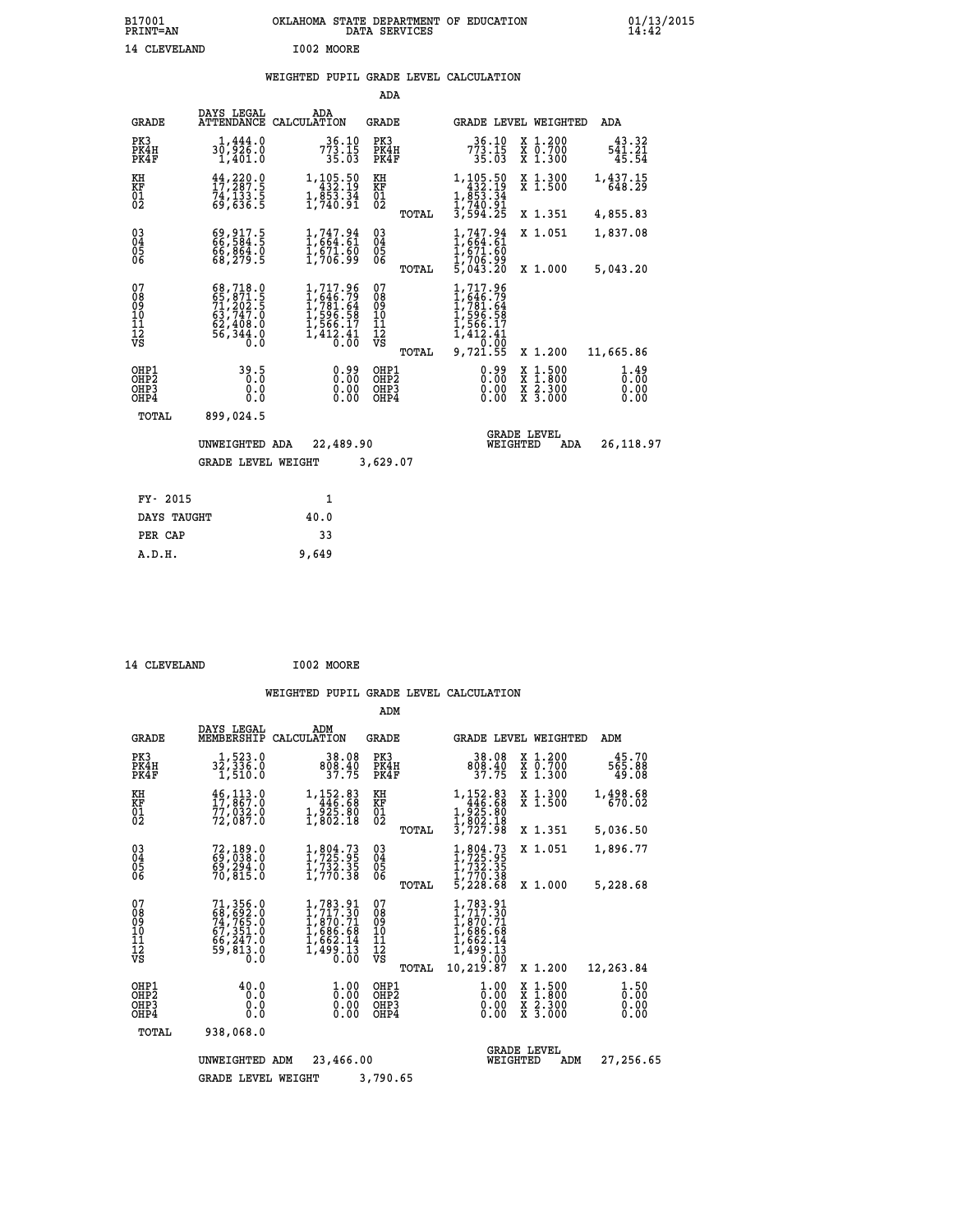# **B17001 OKLAHOMA STATE DEPARTMENT OF EDUCATION 01/13/2015 PRINT=AN DATA SERVICES 14:42** 14 CLEVELAND 1029 NORMAN

# **WEIGHTED PUPIL GRADE LEVEL CALCULATION**

|                                                                    |                                                                                           |                                                                                                                                              | ADA                                       |                                                                               |                                                       |                                |
|--------------------------------------------------------------------|-------------------------------------------------------------------------------------------|----------------------------------------------------------------------------------------------------------------------------------------------|-------------------------------------------|-------------------------------------------------------------------------------|-------------------------------------------------------|--------------------------------|
| <b>GRADE</b>                                                       | DAYS LEGAL<br><b>ATTENDANCE</b>                                                           | ADA<br>CALCULATION                                                                                                                           | GRADE                                     |                                                                               | <b>GRADE LEVEL WEIGHTED</b>                           | <b>ADA</b>                     |
| PK3<br>PK4H<br>PK4F                                                | 1,268.0<br>28,691.0<br>1,012.5                                                            | $\begin{smallmatrix} 28.18\\ 637.58\\ 22.50 \end{smallmatrix}$                                                                               | PK3<br>PK4H<br>PK4F                       | 28.18<br>637.58<br>22.50                                                      | X 1.200<br>X 0.700<br>X 1.300                         | 33.82<br>446.31<br>29.25       |
| KH<br>KF<br>01<br>02                                               | 547.0<br>53,396.0<br>$\frac{51}{52}$ , $\frac{749}{72}$ . 5                               | $\begin{array}{c} 12.16 \\ 1,186.58 \\ 1,134.42 \\ 1,157.17 \end{array}$                                                                     | KH<br>KF<br>$\overline{01}$               | $1, 186.58$<br>$1, 134.42$<br>$1, 134.42$<br>$1, 157.17$                      | X 1.300<br>X 1.500                                    | 15.81<br>1,779.87              |
|                                                                    |                                                                                           |                                                                                                                                              | TOTAL                                     | 2,291.59                                                                      | X 1.351                                               | 3,095.94                       |
| $\begin{smallmatrix} 03 \\[-4pt] 04 \end{smallmatrix}$<br>05<br>06 | 49,052.5<br>46,712.0<br>49,204.5<br>48,928.5                                              | 1,090.06<br>1,038.04<br>$\frac{1}{1}$ , 093.43<br>1, 087.30                                                                                  | $\substack{03 \\ 04}$<br>05<br>ŎĞ         | $1,090.06$<br>$1,038.04$<br>$1,093.43$<br>$1,087.30$<br>$3,218.77$            | X 1.051                                               | 1,145.65                       |
|                                                                    |                                                                                           |                                                                                                                                              | TOTAL                                     |                                                                               | X 1.000                                               | 3,218.77                       |
| 07<br>08<br>09<br>11<br>11<br>12<br>VS                             | $47,892.5$<br>$49,586.5$<br>$54,095.0$<br>$49,490.0$<br>$41,886.0$<br>$39,502.5$<br>$0.0$ | $\begin{smallmatrix} 1,064\cdot 28\\ 1,101\cdot 92\\ 1,202\cdot 11\\ 1,099\cdot 78\\ 930\cdot 80\\ 877\cdot 83\\ 0\cdot 00\end{smallmatrix}$ | 07<br>08<br>09<br>11<br>11<br>12<br>VS    | 1,064.28<br>$1, 201.92$<br>$1, 202.11$<br>$1, 099.78$<br>$930.80$<br>$877.83$ |                                                       |                                |
|                                                                    |                                                                                           |                                                                                                                                              | TOTAL                                     | 6, 276.72                                                                     | X 1.200                                               | 7,532.06                       |
| OHP1<br>OH <sub>P</sub> 2<br>OHP3<br>OHP4                          | 11,083.0<br>0.0<br>0.0<br>0.0                                                             | 246.29<br>0.00<br>0.00                                                                                                                       | OHP1<br>OH <sub>P</sub> 2<br>OHP3<br>OHP4 | 246.29<br>0.00<br>0.00<br>0.00                                                | X 1:500<br>$\frac{\ddot{x}}{x}$ $\frac{2.300}{3.000}$ | 369.44<br>0.00<br>0.00<br>0.00 |
| TOTAL                                                              | 675,469.0                                                                                 |                                                                                                                                              |                                           |                                                                               |                                                       |                                |
|                                                                    | UNWEIGHTED ADA                                                                            | 15,010.43                                                                                                                                    |                                           | WEIGHTED                                                                      | <b>GRADE LEVEL</b><br>ADA                             | 17,666.92                      |
|                                                                    | <b>GRADE LEVEL WEIGHT</b>                                                                 |                                                                                                                                              | 2,656.49                                  |                                                                               |                                                       |                                |
| FY- 2015                                                           |                                                                                           | 1                                                                                                                                            |                                           |                                                                               |                                                       |                                |
| DAYS TAUGHT                                                        |                                                                                           | 45.0                                                                                                                                         |                                           |                                                                               |                                                       |                                |
| PER CAP                                                            |                                                                                           | 33                                                                                                                                           |                                           |                                                                               |                                                       |                                |
|                                                                    |                                                                                           |                                                                                                                                              |                                           |                                                                               |                                                       |                                |

14 CLEVELAND 1029 NORMAN

 **A.D.H. 9,019**

|                                           |                                                                             |                                                                          | ADM                                             |                                                                                                           |                                                                                                  |                                |
|-------------------------------------------|-----------------------------------------------------------------------------|--------------------------------------------------------------------------|-------------------------------------------------|-----------------------------------------------------------------------------------------------------------|--------------------------------------------------------------------------------------------------|--------------------------------|
| <b>GRADE</b>                              | DAYS LEGAL<br>MEMBERSHIP                                                    | ADM<br>CALCULATION                                                       | <b>GRADE</b>                                    |                                                                                                           | <b>GRADE LEVEL WEIGHTED</b>                                                                      | ADM                            |
| PK3<br>PK4H<br>PK4F                       | 1,367.0<br>30,519.0<br>1,091.0                                              | 30.38<br>678.20<br>24.24                                                 | PK3<br>PK4H<br>PK4F                             | 30.38<br>678.20<br>24.24                                                                                  | X 1.200<br>X 0.700<br>X 1.300                                                                    | 36.46<br>474.74<br>31.51       |
| KH<br>KF<br>01<br>02                      | 593.0<br>56,040.0<br>53,264.0<br>54,141.0                                   | $\begin{array}{c} 13.18 \\ 1,245.33 \\ 1,183.64 \\ 1,203.13 \end{array}$ | KH<br>KF<br>01<br>02                            | $\begin{smallmatrix}&&13\cdot18\\1,245\cdot33\\1,183\cdot64\\1,203\cdot64\\2,386\cdot77\end{smallmatrix}$ | X 1.300<br>X 1.500                                                                               | 17.13<br>1,868.00              |
|                                           |                                                                             |                                                                          | TOTAL                                           |                                                                                                           | X 1.351                                                                                          | 3,224.53                       |
| 03<br>04<br>05<br>06                      | 50,945.0<br>48,487.0<br>51,020.0<br>50,917.0                                | 1, 132.11<br>1,133.78<br>1,131.49                                        | $\substack{03 \\ 04}$<br>05                     | $\frac{1}{1}$ , $\frac{132}{077}$ ; $\frac{11}{49}$<br>1,133.78<br>1,131.49                               | X 1.051                                                                                          | 1,189.85                       |
|                                           |                                                                             |                                                                          | TOTAL                                           | 3,342.76                                                                                                  | X 1.000                                                                                          | 3,342.76                       |
| 07<br>08<br>09<br>11<br>11<br>12<br>VS    | 50,405.0<br>52,075.0<br>57,220.0<br>52,471.0<br>44,405.0<br>42,146.0<br>0.0 | 1,120.11<br>1,157.22<br>1,271.56<br>1,166.02<br>986.78<br>936.58<br>0.00 | 07<br>08<br>09<br>11<br>11<br>12<br>VS<br>TOTAL | 1,120.11<br>1,157.22<br>I,271.56<br>1,166.02<br>986.78<br>936.58<br>0.00<br>6,638.27                      | X 1.200                                                                                          | 7,965.92                       |
| OHP1<br>OH <sub>P</sub> 2<br>OHP3<br>OHP4 | 11,179.0<br>0.0<br>0.0<br>Ŏ.Ŏ                                               | 248.42<br>0.00<br>0.00<br>0.00                                           | OHP1<br>OHP <sub>2</sub><br>OHP3<br>OHP4        | 248.42<br>0.00<br>0.00<br>0.00                                                                            | $\begin{smallmatrix} x & 1 & 500 \\ x & 1 & 800 \\ x & 2 & 300 \\ x & 3 & 000 \end{smallmatrix}$ | 372.63<br>0.00<br>0.00<br>0.00 |
| TOTAL                                     | 708,285.0                                                                   |                                                                          |                                                 |                                                                                                           |                                                                                                  |                                |
|                                           | UNWEIGHTED                                                                  | 15,739.66<br>ADM                                                         |                                                 | WEIGHTED                                                                                                  | <b>GRADE LEVEL</b><br>ADM                                                                        | 18,523.53                      |
|                                           | <b>GRADE LEVEL WEIGHT</b>                                                   |                                                                          | 2,783.87                                        |                                                                                                           |                                                                                                  |                                |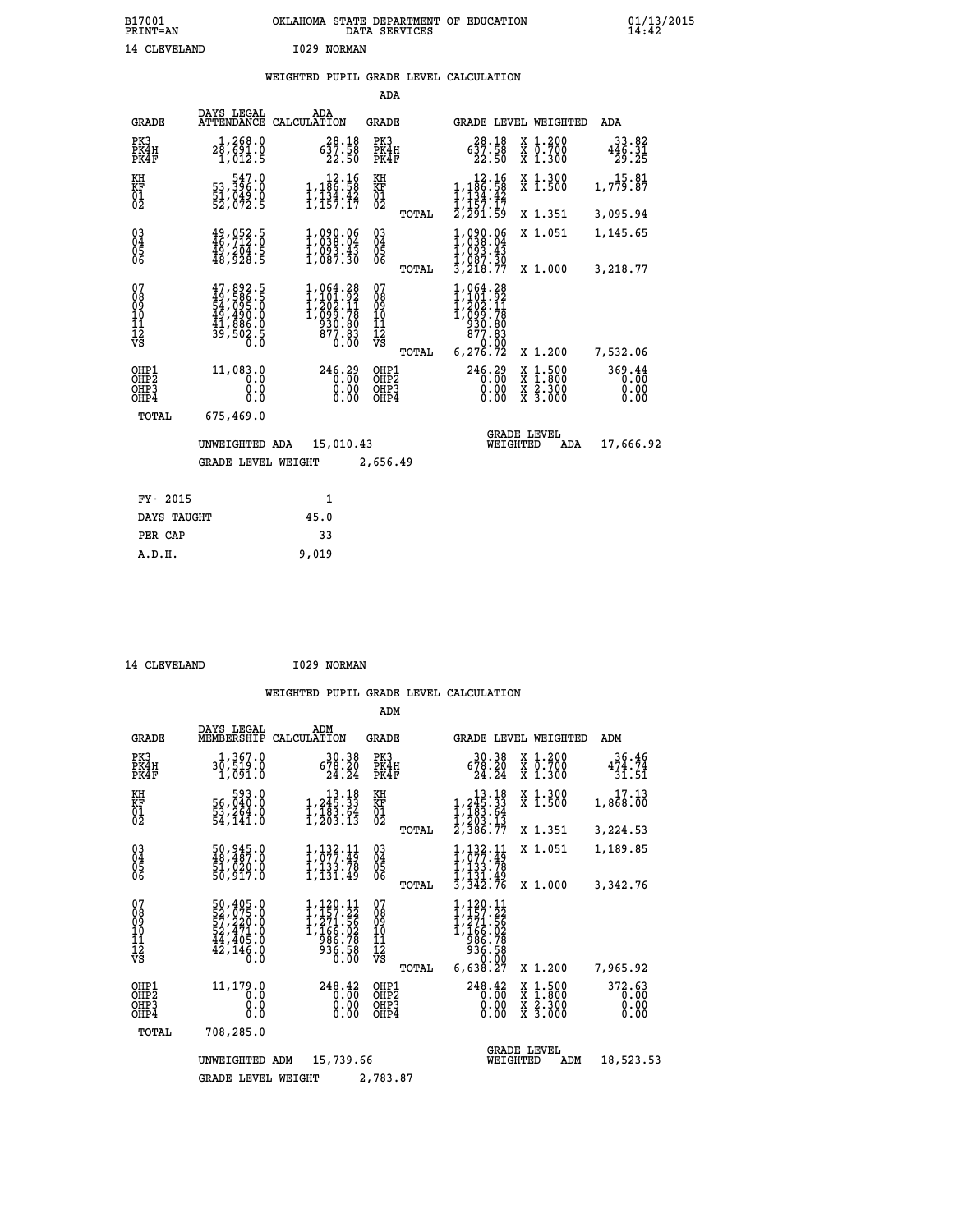| B17001<br>PRINT=AN | OKLAHOMA STATE DEPARTMENT OF EDUCATION<br>DATA SERVICES | $01/13/2015$<br>14:42 |
|--------------------|---------------------------------------------------------|-----------------------|
| 14 CLEVELAND       | I040 NOBLE                                              |                       |

# **WEIGHTED PUPIL GRADE LEVEL CALCULATION**

|                                                                  |                                                                                     |                                                                                             | ADA                                                 |       |                                                                                       |                                                                                                                                           |                                                             |
|------------------------------------------------------------------|-------------------------------------------------------------------------------------|---------------------------------------------------------------------------------------------|-----------------------------------------------------|-------|---------------------------------------------------------------------------------------|-------------------------------------------------------------------------------------------------------------------------------------------|-------------------------------------------------------------|
| <b>GRADE</b>                                                     | DAYS LEGAL                                                                          | ADA<br>ATTENDANCE CALCULATION                                                               | <b>GRADE</b>                                        |       |                                                                                       | GRADE LEVEL WEIGHTED                                                                                                                      | ADA                                                         |
| PK3<br>PK4H<br>PK4F                                              | 87.0<br>4,221.0                                                                     | $114.35$<br>$14.08$<br>0.00                                                                 | PK3<br>PK4H<br>PK4F                                 |       | $114.35$<br>$14.08$<br>0.00                                                           | X 1.200<br>X 0.700<br>X 1.300                                                                                                             | 2.82<br>$7\overline{9}\.\overline{8}\,\overline{6}$<br>0.00 |
| KH<br>KF<br>01<br>02                                             | 1,366.0<br>5,522.5<br>9,027.0<br>7,787.5                                            | 36.92<br>149.26<br>$\frac{243.57}{210.47}$                                                  | KH<br>KF<br>01<br>02                                |       | $\begin{smallmatrix} 36.92 \\ 149.26 \\ 243.97 \\ 210.47 \\ 454.44 \end{smallmatrix}$ | X 1.300<br>X 1.500                                                                                                                        | 48.00<br>223.89                                             |
|                                                                  |                                                                                     |                                                                                             |                                                     | TOTAL |                                                                                       | X 1.351                                                                                                                                   | 613.95                                                      |
| $\begin{matrix} 03 \\ 04 \\ 05 \\ 06 \end{matrix}$               | 7,773.5<br>6,799.0<br>7,876.5<br>7,581.0                                            | 210.09<br>183.76<br>212:88<br>204:89                                                        | $\begin{array}{c} 03 \\ 04 \\ 05 \\ 06 \end{array}$ |       | $210.09183.76212.88204.89601.53$                                                      | X 1.051                                                                                                                                   | 220.80                                                      |
|                                                                  |                                                                                     |                                                                                             |                                                     | TOTAL |                                                                                       | X 1.000                                                                                                                                   | 601.53                                                      |
| 07<br>08<br>09<br>11<br>11<br>12<br>VS                           | $7,088.5$<br>$6,702.0$<br>$7,864.0$<br>$7,767.5$<br>$6,809.0$<br>$6,279.0$<br>$0.0$ | $\begin{smallmatrix} 191.58\\181.14\\212.54\\209.93\\184.03\\169.70\\0.00\end{smallmatrix}$ | 07<br>08<br>09<br>101<br>112<br>VS                  |       | 191.58<br>$181.14$<br>$212.54$<br>$209.93$<br>$184.03$<br>$169.70$<br>$$ 0.00         |                                                                                                                                           |                                                             |
|                                                                  |                                                                                     |                                                                                             |                                                     | TOTAL | 1,148.92                                                                              | X 1.200                                                                                                                                   | 1,378.70                                                    |
| OHP1<br>OH <sub>P</sub> <sub>2</sub><br>OH <sub>P3</sub><br>OHP4 | 0.0<br>0.0<br>0.0                                                                   | $\begin{smallmatrix} 0.00 \ 0.00 \ 0.00 \ 0.00 \end{smallmatrix}$                           | OHP1<br>OHP <sub>2</sub><br>OHP3<br>OHP4            |       | $0.00$<br>$0.00$<br>0.00                                                              | $\begin{smallmatrix} \mathtt{X} & 1\cdot500\\ \mathtt{X} & 1\cdot800\\ \mathtt{X} & 2\cdot300\\ \mathtt{X} & 3\cdot000 \end{smallmatrix}$ | 0.00<br>0.00<br>0.00<br>0.00                                |
| <b>TOTAL</b>                                                     | 100,551.0                                                                           |                                                                                             |                                                     |       |                                                                                       |                                                                                                                                           |                                                             |
|                                                                  | UNWEIGHTED ADA                                                                      | 2,717.59                                                                                    |                                                     |       |                                                                                       | <b>GRADE LEVEL</b><br>WEIGHTED<br>ADA                                                                                                     | 3,169.55                                                    |
|                                                                  | <b>GRADE LEVEL WEIGHT</b>                                                           |                                                                                             | 451.96                                              |       |                                                                                       |                                                                                                                                           |                                                             |
|                                                                  |                                                                                     |                                                                                             |                                                     |       |                                                                                       |                                                                                                                                           |                                                             |
| FY- 2015                                                         |                                                                                     | 1                                                                                           |                                                     |       |                                                                                       |                                                                                                                                           |                                                             |
| DAYS TAUGHT                                                      |                                                                                     | 37.0                                                                                        |                                                     |       |                                                                                       |                                                                                                                                           |                                                             |
| PER CAP                                                          |                                                                                     | 33                                                                                          |                                                     |       |                                                                                       |                                                                                                                                           |                                                             |

| 14 CLEVELAND | I040 NOBLE |
|--------------|------------|
|              |            |

 **A.D.H. 2,285**

|                                          |                                                                                     |                                                                                                    | ADM                                                 |       |                                                                               |          |                                          |                              |
|------------------------------------------|-------------------------------------------------------------------------------------|----------------------------------------------------------------------------------------------------|-----------------------------------------------------|-------|-------------------------------------------------------------------------------|----------|------------------------------------------|------------------------------|
| <b>GRADE</b>                             | DAYS LEGAL<br>MEMBERSHIP                                                            | ADM<br>CALCULATION                                                                                 | <b>GRADE</b>                                        |       |                                                                               |          | <b>GRADE LEVEL WEIGHTED</b>              | ADM                          |
| PK3<br>PK4H<br>PK4F                      | 94.0<br>$4,42\overline{1}\cdot\overline{0}$                                         | 2.54<br>119.49<br>0.00                                                                             | PK3<br>PK4H<br>PK4F                                 |       | 2.54<br>119.49<br>0.00                                                        |          | X 1.200<br>X 0.700<br>X 1.300            | 3.05<br>83.64<br>0.00        |
| KH<br>KF<br>01<br>02                     | $\frac{1}{5}, \frac{498}{846}.0$<br>9,485.0<br>8,118.0                              | $\begin{smallmatrix} 40.49\\158.00\\256.35\\219.41\end{smallmatrix}$                               | KH<br>KF<br>01<br>02                                |       | $\begin{smallmatrix} 40.49\\158.00\\256.35\\219.41\\475.76 \end{smallmatrix}$ |          | X 1.300<br>X 1.500                       | 52.64<br>237.00              |
|                                          |                                                                                     |                                                                                                    |                                                     | TOTAL |                                                                               |          | X 1.351                                  | 642.75                       |
| 03<br>04<br>05<br>06                     | 8,020.0<br>7,110.0<br>8,276.0<br>7,922.0                                            | 216.76<br>192.16<br>223.68<br>214.11                                                               | $\begin{array}{c} 03 \\ 04 \\ 05 \\ 06 \end{array}$ |       | 216.76<br>192.16<br>223.68<br>214.11<br>629.95                                |          | X 1.051                                  | 227.81                       |
|                                          |                                                                                     |                                                                                                    |                                                     | TOTAL |                                                                               |          | X 1.000                                  | 629.95                       |
| 07<br>08<br>09<br>101<br>11<br>12<br>VS  | $7,470.0$<br>$7,079.0$<br>$8,301.0$<br>$8,325.0$<br>$7,239.0$<br>$6,671.0$<br>$0.0$ | 201.89<br>191.32<br>224.35<br>$\begin{smallmatrix} 225.700\\195.65\\180.30\\0.00\end{smallmatrix}$ | 07<br>08<br>09<br>11<br>11<br>12<br>VS              | TOTAL | 201.89<br>191.32<br>224.35<br>225.00<br>195.65<br>180.30<br>0.00<br>1,218.51  |          | X 1.200                                  | 1,462.21                     |
| OHP1<br>OHP2<br>OH <sub>P3</sub><br>OHP4 | 0.0<br>0.000                                                                        | $0.00$<br>$0.00$<br>0.00                                                                           | OHP1<br>OHP2<br>OHP <sub>3</sub>                    |       | $0.00$<br>$0.00$<br>0.00                                                      |          | X 1:500<br>X 1:800<br>X 2:300<br>X 3:000 | 0.00<br>0.00<br>0.00<br>0.00 |
| TOTAL                                    | 105,875.0                                                                           |                                                                                                    |                                                     |       |                                                                               |          |                                          |                              |
|                                          | UNWEIGHTED                                                                          | 2,861.50<br>ADM                                                                                    |                                                     |       |                                                                               | WEIGHTED | <b>GRADE LEVEL</b><br>ADM                | 3,339.05                     |
|                                          | <b>GRADE LEVEL WEIGHT</b>                                                           |                                                                                                    | 477.55                                              |       |                                                                               |          |                                          |                              |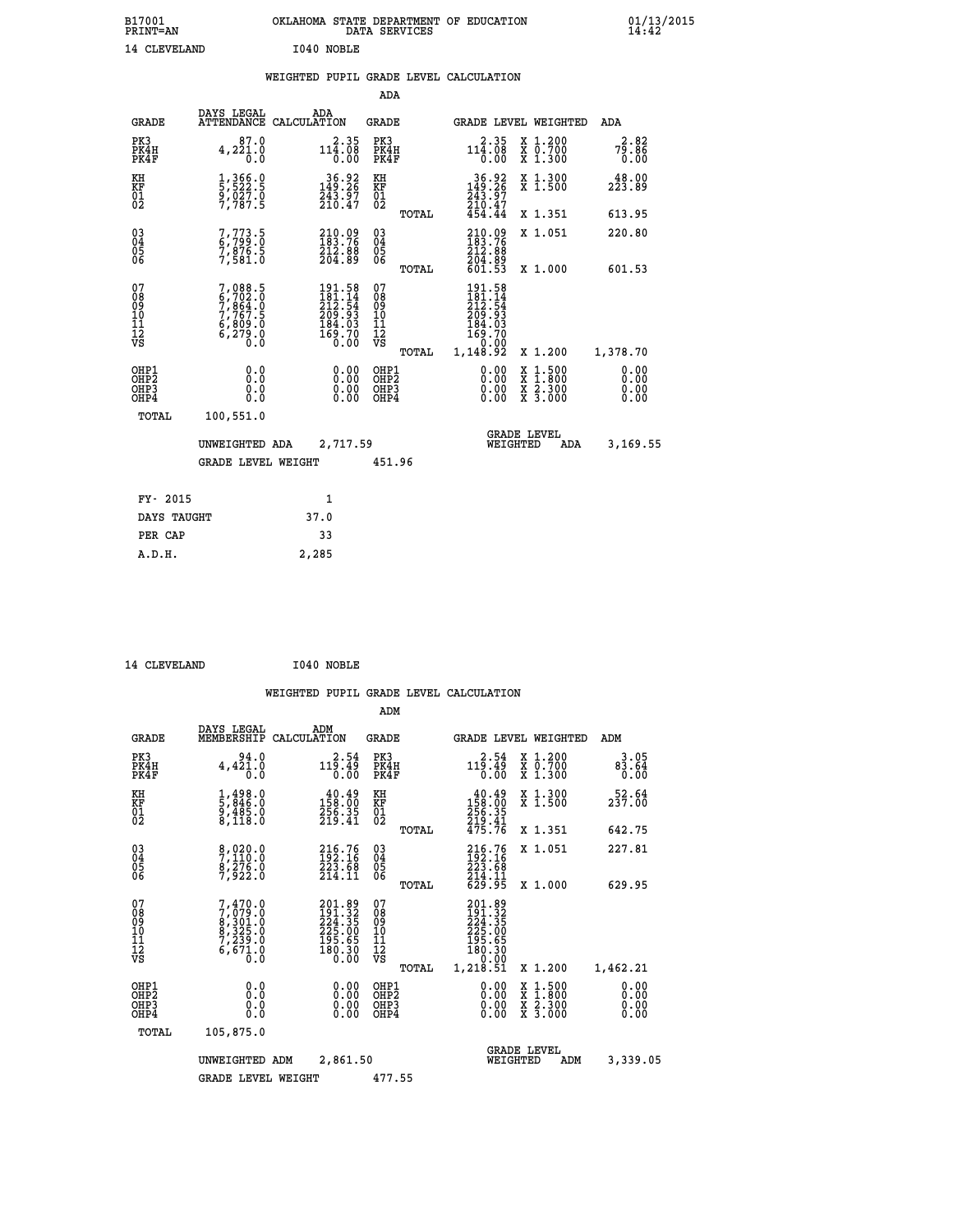| B17001<br><b>PRINT=AN</b> |                | OKLAHOMA STATE DEPARTMENT OF EDUCATION<br>DATA SERVICES |  |
|---------------------------|----------------|---------------------------------------------------------|--|
| 14 CLEVELAND              | 1057 LEXINGTON |                                                         |  |

|                                              |                                                                                     | WEIGHTED PUPIL GRADE LEVEL CALCULATION                            |                                  |       |                                                                                                                                                                                                                                                                                |                                                                                        |                       |
|----------------------------------------------|-------------------------------------------------------------------------------------|-------------------------------------------------------------------|----------------------------------|-------|--------------------------------------------------------------------------------------------------------------------------------------------------------------------------------------------------------------------------------------------------------------------------------|----------------------------------------------------------------------------------------|-----------------------|
|                                              |                                                                                     |                                                                   | ADA                              |       |                                                                                                                                                                                                                                                                                |                                                                                        |                       |
| <b>GRADE</b>                                 | DAYS LEGAL                                                                          | ADA<br>ATTENDANCE CALCULATION                                     | <b>GRADE</b>                     |       |                                                                                                                                                                                                                                                                                | <b>GRADE LEVEL WEIGHTED</b>                                                            | ADA                   |
| PK3<br>PK4H<br>PK4F                          | 0.0<br>Ō.Ō<br>2,491.5                                                               | $\begin{smallmatrix} 0.00\\ 0.00\\ 56.63 \end{smallmatrix}$       | PK3<br>PK4H<br>PK4F              |       | $\begin{smallmatrix} 0.00\\ 0.00\\ 56.63 \end{smallmatrix}$                                                                                                                                                                                                                    | X 1.200<br>X 0.700<br>X 1.300                                                          | 0.00<br>0.00<br>73.62 |
| KH<br>KF<br>01<br>02                         | 0.0<br>3,348:5<br>3,602:0<br>4,109:0                                                | 76.00<br>$\frac{81.86}{93.39}$                                    | KH<br>KF<br>01<br>02             |       | $\begin{smallmatrix}&&0&.00\\76&.10\\81&.86\\93&.39\\175&.25\end{smallmatrix}$                                                                                                                                                                                                 | X 1.300<br>X 1.500                                                                     | $0.00$<br>114.15      |
|                                              |                                                                                     |                                                                   |                                  | TOTAL |                                                                                                                                                                                                                                                                                | X 1.351                                                                                | 236.76                |
| $^{03}_{04}$<br>Ŏ5                           | 3,938.0<br>2,788.5<br>3,262.5<br>3,687.0                                            | $\begin{array}{l} 89.50 \\ 63.38 \\ 74.15 \\ 83.80 \end{array}$   | 03<br>04<br>05<br>06             |       | $\begin{smallmatrix}89.50\\63.38\\74.15\\83.80\\221.33\end{smallmatrix}$                                                                                                                                                                                                       | X 1.051                                                                                | 94.06                 |
| 06                                           |                                                                                     |                                                                   |                                  | TOTAL |                                                                                                                                                                                                                                                                                | X 1.000                                                                                | 221.33                |
| 07<br>08<br>09<br>01<br>11<br>11<br>12<br>VS | $4,249.5$<br>$3,767.0$<br>$3,763.0$<br>$3,239.0$<br>$3,616.0$<br>$3,047.5$<br>$0.0$ | 96.58<br>72.06<br>85.61<br>73.71<br>82.48<br>69.69<br>60.00       | 0789901112<br>009011112<br>VS    | TOTAL | 96.58<br>72.061<br>85.61<br>83.71<br>82.48<br>69.69<br>0.000<br>480.13                                                                                                                                                                                                         | X 1.200                                                                                | 576.16                |
| OHP1<br>OHP2<br>OHP3<br>OHP4                 | 0.0<br>0.0<br>0.0                                                                   | $\begin{smallmatrix} 0.00 \ 0.00 \ 0.00 \ 0.00 \end{smallmatrix}$ | OHP1<br>OHP2<br>OHP <sub>3</sub> |       | $\begin{smallmatrix} 0.00 & 0.00 & 0.00 & 0.00 & 0.00 & 0.00 & 0.00 & 0.00 & 0.00 & 0.00 & 0.00 & 0.00 & 0.00 & 0.00 & 0.00 & 0.00 & 0.00 & 0.00 & 0.00 & 0.00 & 0.00 & 0.00 & 0.00 & 0.00 & 0.00 & 0.00 & 0.00 & 0.00 & 0.00 & 0.00 & 0.00 & 0.00 & 0.00 & 0.00 & 0.00 & 0.0$ | $\begin{smallmatrix} 1.500\ 1.800\ 2.300\ 3.000 \end{smallmatrix}$<br>X<br>X<br>X<br>X | 0.00<br>0.00          |
| TOTAL                                        | 48,316.5                                                                            |                                                                   |                                  |       |                                                                                                                                                                                                                                                                                |                                                                                        |                       |
|                                              | UNWEIGHTED ADA                                                                      | 1,098.94                                                          |                                  |       | WEIGHTED                                                                                                                                                                                                                                                                       | <b>GRADE LEVEL</b><br>ADA                                                              | 1,316.08              |
|                                              | <b>GRADE LEVEL WEIGHT</b>                                                           |                                                                   | 217.14                           |       |                                                                                                                                                                                                                                                                                |                                                                                        |                       |
| FY- 2015                                     |                                                                                     | $\mathbf{1}$                                                      |                                  |       |                                                                                                                                                                                                                                                                                |                                                                                        |                       |
| DAYS TAUGHT                                  |                                                                                     | 44.0                                                              |                                  |       |                                                                                                                                                                                                                                                                                |                                                                                        |                       |
| PER CAP                                      |                                                                                     | 55                                                                |                                  |       |                                                                                                                                                                                                                                                                                |                                                                                        |                       |

 **ADM**

14 CLEVELAND **I057 LEXINGTON** 

| <b>GRADE</b>                                       | DAYS LEGAL<br>MEMBERSHIP                                                            | ADM<br>CALCULATION                                                | <b>GRADE</b>                                          |                                                                           |                                | <b>GRADE LEVEL WEIGHTED</b>              | ADM                   |
|----------------------------------------------------|-------------------------------------------------------------------------------------|-------------------------------------------------------------------|-------------------------------------------------------|---------------------------------------------------------------------------|--------------------------------|------------------------------------------|-----------------------|
| PK3<br>PK4H<br>PK4F                                | 0.0<br>0.0<br>2,684.0                                                               | $\begin{smallmatrix} 0.00\\ 0.00\\ 61.00 \end{smallmatrix}$       | PK3<br>PK4H<br>PK4F                                   |                                                                           | 0.00<br>0.00<br>61.00          | X 1.200<br>X 0.700<br>X 1.300            | 0.00<br>0.00<br>79.30 |
| KH<br>KF<br>01<br>02                               | 0.0<br>3,565:0<br>3,763:0<br>4,281:0                                                | $\begin{smallmatrix} 0.00\\81.02\\85.52\\97.30 \end{smallmatrix}$ | KH<br>KF<br>01<br>02                                  | $\begin{smallmatrix}&&0.00\\81.02\\85.52\\97.30\\182.82\end{smallmatrix}$ |                                | X 1.300<br>X 1.500                       | 0.00<br>121.53        |
|                                                    |                                                                                     |                                                                   |                                                       | TOTAL                                                                     |                                | X 1.351                                  | 246.99                |
| $\begin{matrix} 03 \\ 04 \\ 05 \\ 06 \end{matrix}$ | $\frac{4}{2}, \frac{125}{883}.0$<br>3, 380.0<br>3, 819.0                            | 93.75<br>65.52<br>76.82<br>86.80                                  | $\begin{matrix} 03 \\ 04 \\ 05 \\ 06 \end{matrix}$    | 93.75<br>65.52<br>76.82<br>86.80<br>229.14                                |                                | X 1.051                                  | 98.53                 |
|                                                    |                                                                                     |                                                                   | TOTAL                                                 |                                                                           |                                | X 1.000                                  | 229.14                |
| 07<br>08<br>09<br>101<br>11<br>12<br>VS            | $4,387.0$<br>$3,329.0$<br>$3,318.0$<br>$3,368.0$<br>$3,817.0$<br>$3,250.0$<br>$0.0$ | 99.70<br>75.66<br>89.05<br>76.64<br>76.04<br>74.32<br>74.32       | 07<br>08<br>09<br>01<br>11<br>11<br>12<br>VS<br>TOTAL | 99.70<br>75.66<br>89.05<br>76.64<br>74.32<br>74.32<br>02.41<br>502.41     |                                | X 1.200                                  | 602.89                |
| OHP1<br>OHP2<br>OHP3<br>OHP4                       | 0.0<br>0.000                                                                        | $\begin{smallmatrix} 0.00 \ 0.00 \ 0.00 \ 0.00 \end{smallmatrix}$ | OHP1<br>OHP2<br>OHP3<br>OHP4                          |                                                                           | $0.00$<br>$0.00$<br>0.00       | X 1:500<br>X 1:800<br>X 2:300<br>X 3:000 | 0.00<br>0.00<br>0.00  |
| TOTAL                                              | 50,569.0                                                                            |                                                                   |                                                       |                                                                           |                                |                                          |                       |
|                                                    | UNWEIGHTED                                                                          | 1,150.14<br>ADM                                                   |                                                       |                                                                           | <b>GRADE LEVEL</b><br>WEIGHTED | ADM                                      | 1,378.38              |
|                                                    | <b>GRADE LEVEL WEIGHT</b>                                                           |                                                                   | 228.24                                                |                                                                           |                                |                                          |                       |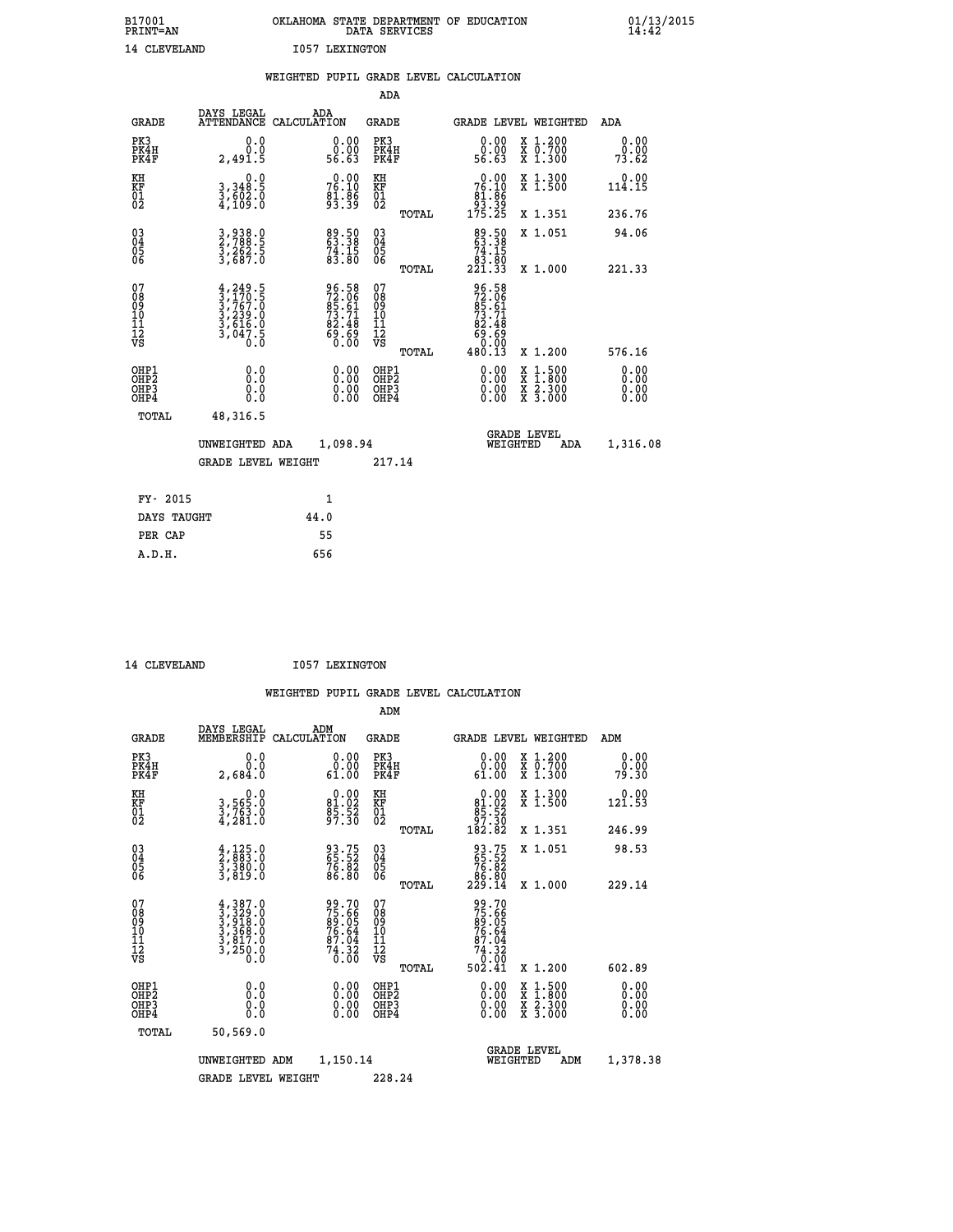| B17001          | OKLAHOMA STATE DEPARTMENT OF EDUCATION |
|-----------------|----------------------------------------|
| <b>PRINT=AN</b> | DATA SERVICES                          |
| 14 CLEVELAND    | I070 LITTLE AXE                        |

 **B17001 OKLAHOMA STATE DEPARTMENT OF EDUCATION 01/13/2015**

|                                                                    |                                                                | WEIGHTED PUPIL GRADE LEVEL CALCULATION                                                        |                                                    |       |                                                                                                            |                                          |                              |
|--------------------------------------------------------------------|----------------------------------------------------------------|-----------------------------------------------------------------------------------------------|----------------------------------------------------|-------|------------------------------------------------------------------------------------------------------------|------------------------------------------|------------------------------|
|                                                                    |                                                                |                                                                                               | <b>ADA</b>                                         |       |                                                                                                            |                                          |                              |
| <b>GRADE</b>                                                       | DAYS LEGAL                                                     | ADA<br>ATTENDANCE CALCULATION                                                                 | <b>GRADE</b>                                       |       |                                                                                                            | GRADE LEVEL WEIGHTED                     | ADA                          |
| PK3<br>PK4H<br>PK4F                                                | 135.0<br>3,296.0                                               | $\frac{3 \cdot 00}{0 \cdot 00}$<br>73.24                                                      | PK3<br>PK4H<br>PK4F                                |       | $\frac{3 \cdot 00}{0 \cdot 00}$<br>73.24                                                                   | X 1.200<br>X 0.700<br>X 1.300            | 3.60<br>0.00<br>95.21        |
| KH<br>KF<br>01<br>02                                               | 0.0<br>3,330:0<br>5,073:0<br>4,020:0                           | $\begin{smallmatrix}&&0&.00\\74&.00\\112&.73\\89&.33\end{smallmatrix}$                        | KH<br>KF<br>01<br>02                               |       | $\begin{smallmatrix} &0.00\\ &74.00\\ &112.73\\ &89.33\\ &202.06\end{smallmatrix}$                         | X 1.300<br>X 1.500                       | 0.00<br>111.00               |
|                                                                    |                                                                |                                                                                               |                                                    | TOTAL |                                                                                                            | X 1.351                                  | 272.98                       |
| $\begin{smallmatrix} 03 \\[-4pt] 04 \end{smallmatrix}$<br>05<br>06 | 3,636.0<br>3,951.5<br>3,382.5<br>4,295.0                       | 80.80<br>87.81<br>75.17<br>95.44                                                              | $\begin{matrix} 03 \\ 04 \\ 05 \\ 06 \end{matrix}$ |       | 80.80<br>$87.81$<br>$75.17$<br>$95.44$<br>$258.42$                                                         | X 1.051                                  | 84.92                        |
|                                                                    |                                                                |                                                                                               |                                                    | TOTAL |                                                                                                            | X 1.000                                  | 258.42                       |
| 07<br>08<br>09<br>11<br>11<br>12<br>VS                             | 3,885.0<br>4,786.0<br>4,173.5<br>5,629.0<br>3,209.0<br>3,094.5 | $\begin{smallmatrix} 86.33\\ 106.36\\ 93.36\\ 81.18\\ 71.87\\ 69.45\\ 0.00 \end{smallmatrix}$ | 07<br>08<br>09<br>11<br>11<br>12<br>VS             | TOTAL | $\begin{smallmatrix} 86.33\\ 106.36\\ 93.30\\ 81.18 \end{smallmatrix}$<br>71.87<br>69.45<br>0.00<br>508.49 | X 1.200                                  | 610.19                       |
| OHP1<br>OHP2<br>OH <sub>P3</sub><br>OH <sub>P4</sub>               | 0.0<br>Ō.Ō<br>0.0<br>0.0                                       | 0.00<br>$\begin{smallmatrix} 0.00 \ 0.00 \end{smallmatrix}$                                   | OHP1<br>OHP2<br>OHP3<br>OHP4                       |       | 0.00<br>0.00                                                                                               | X 1:500<br>X 1:800<br>X 2:300<br>X 3:000 | 0.00<br>ŏ:ŏŏ<br>0.00<br>0.00 |
| TOTAL                                                              | 53,896.0                                                       |                                                                                               |                                                    |       |                                                                                                            |                                          |                              |
|                                                                    | UNWEIGHTED ADA                                                 | 1,200.01                                                                                      |                                                    |       | WEIGHTED                                                                                                   | <b>GRADE LEVEL</b><br>ADA                | 1,436.32                     |
|                                                                    | <b>GRADE LEVEL WEIGHT</b>                                      |                                                                                               | 236.31                                             |       |                                                                                                            |                                          |                              |
| FY- 2015                                                           |                                                                | $\mathbf{1}$                                                                                  |                                                    |       |                                                                                                            |                                          |                              |
| DAYS TAUGHT                                                        |                                                                | 45.0                                                                                          |                                                    |       |                                                                                                            |                                          |                              |
| PER CAP                                                            |                                                                | 33                                                                                            |                                                    |       |                                                                                                            |                                          |                              |

14 CLEVELAND **I070 LITTLE AXE** 

 **A.D.H. 1,080**

|                                          |                                                                                     |                                                                          | ADM                                                |       |                                                                                                        |                                          |                              |
|------------------------------------------|-------------------------------------------------------------------------------------|--------------------------------------------------------------------------|----------------------------------------------------|-------|--------------------------------------------------------------------------------------------------------|------------------------------------------|------------------------------|
| <b>GRADE</b>                             | DAYS LEGAL<br>MEMBERSHIP                                                            | ADM<br>CALCULATION                                                       | <b>GRADE</b>                                       |       |                                                                                                        | <b>GRADE LEVEL WEIGHTED</b>              | ADM                          |
| PK3<br>PK4H<br>PK4F                      | 135.0<br>0.0<br>3,521.0                                                             | 3.00<br>ŏ:ŏŏ<br>78:24                                                    | PK3<br>PK4H<br>PK4F                                |       | $\begin{smallmatrix} 3.00\ 0.00\ 78.24 \end{smallmatrix}$                                              | X 1.200<br>X 0.700<br>X 1.300            | 3.60<br>0.00<br>101.71       |
| KH<br>KF<br>01<br>02                     | 0.0<br>3,517.0<br>5,375.0<br>4,208.0                                                | $78.16$<br>$119.44$<br>$19.44$<br>$93.51$                                | KH<br>KF<br>01<br>02                               |       | $\begin{smallmatrix} &0.00\\ &78.16\\ 119.44\\ &93.51\\ 212.95 \end{smallmatrix}$                      | X 1.300<br>X 1.500                       | 117.24                       |
|                                          |                                                                                     |                                                                          |                                                    | TOTAL |                                                                                                        | X 1.351                                  | 287.70                       |
| 03<br>04<br>05<br>06                     | $3,788.0$<br>$4,124.0$<br>$3,567.0$<br>$4,528.0$                                    | $\begin{array}{c} 84.18 \\ 91.64 \\ 79.27 \\ 100.62 \end{array}$         | $\begin{matrix} 03 \\ 04 \\ 05 \\ 06 \end{matrix}$ |       | $\begin{smallmatrix}84.18\\91.64\\79.27\\100.62\\271.53\end{smallmatrix}$                              | X 1.051                                  | 88.47                        |
|                                          |                                                                                     |                                                                          |                                                    | TOTAL |                                                                                                        | X 1.000                                  | 271.53                       |
| 07<br>08<br>09<br>101<br>112<br>VS       | $4,987.0$<br>$4,987.0$<br>$4,524.0$<br>$3,858.0$<br>$3,517.0$<br>$3,351.0$<br>$0.0$ | $\frac{90.89}{101.82}$<br>$\frac{86.40}{78.86}$<br>$\frac{78.86}{75.52}$ | 07<br>08<br>09<br>11<br>11<br>12<br>VS             | TOTAL | $\begin{array}{r} 90.89 \\ 110.82 \\ 101.23 \\ 86.40 \\ 78.86 \\ 75.52 \\ 75.52 \\ 543.72 \end{array}$ | X 1.200                                  | 652.46                       |
| OHP1<br>OHP2<br>OH <sub>P3</sub><br>OHP4 | 0.0<br>0.000                                                                        |                                                                          | OHP1<br>OHP2<br>OHP <sub>3</sub>                   |       | $0.00$<br>$0.00$<br>0.00                                                                               | X 1:500<br>X 1:800<br>X 2:300<br>X 3:000 | 0.00<br>0.00<br>0.00<br>0.00 |
| TOTAL                                    | 57,090.0                                                                            |                                                                          |                                                    |       |                                                                                                        |                                          |                              |
|                                          | UNWEIGHTED                                                                          | 1,271.78<br>ADM                                                          |                                                    |       | WEIGHTED                                                                                               | <b>GRADE LEVEL</b><br>ADM                | 1,522.71                     |
|                                          | <b>GRADE LEVEL WEIGHT</b>                                                           |                                                                          | 250.93                                             |       |                                                                                                        |                                          |                              |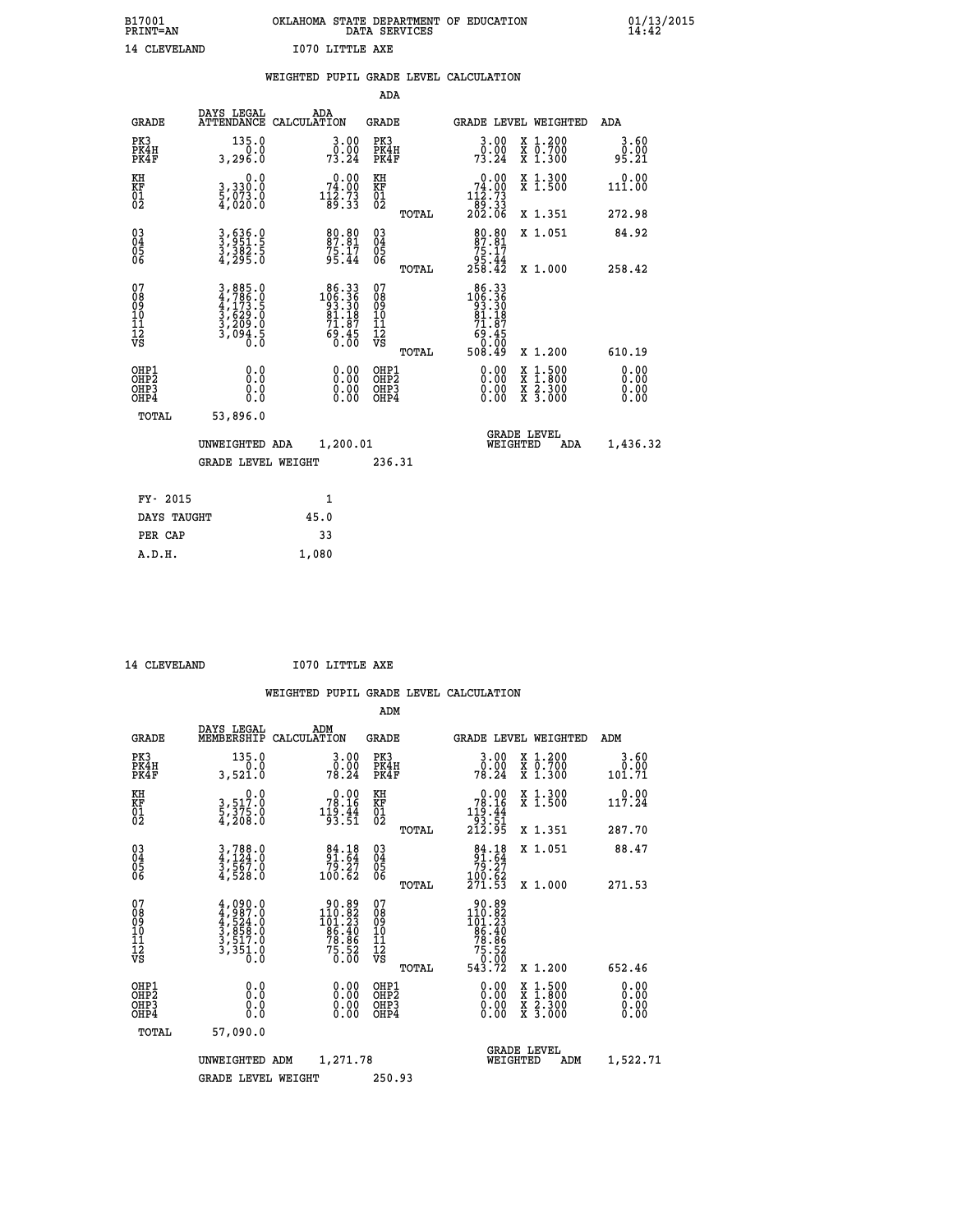# **B17001 OKLAHOMA STATE DEPARTMENT OF EDUCATION 01/13/2015 PRINT=AN DATA SERVICES 14:42 CLEVELAND COUNTY TOTALS**

### **WEIGHTED PUPIL GRADE LEVEL CALCULATION**

|                                                                    |                                                                                                                                                       |                                                                                                                                                                                                    | ADA                                       |       |                                                                                         |                                |                                                                                                   |                                |
|--------------------------------------------------------------------|-------------------------------------------------------------------------------------------------------------------------------------------------------|----------------------------------------------------------------------------------------------------------------------------------------------------------------------------------------------------|-------------------------------------------|-------|-----------------------------------------------------------------------------------------|--------------------------------|---------------------------------------------------------------------------------------------------|--------------------------------|
| <b>GRADE</b>                                                       | DAYS LEGAL<br>ATTENDANCE                                                                                                                              | ADA<br>CALCULATION                                                                                                                                                                                 | GRADE                                     |       |                                                                                         |                                | GRADE LEVEL WEIGHTED                                                                              | ADA                            |
| PK3<br>PK4H<br>PK4F                                                | 2,991.0<br>63,838.0<br>9,881.5                                                                                                                        | 70.93<br>1,524.81<br>225.59                                                                                                                                                                        | PK3<br>PK4H<br>PK4F                       |       | 70.93<br>1,524.81<br>225.59                                                             |                                | X 1.200<br>$\begin{array}{c} \overline{x} & \overline{0}.700 \\ \overline{x} & 1.300 \end{array}$ | 85.12<br>1,067.38<br>293.27    |
| KH<br>KF<br>$\overline{01}$                                        | 46,133.0<br>84,624.0<br>$\frac{144}{139}, \frac{455}{229}$ : 5                                                                                        | 1,154.58<br>1,957.66<br>3,462.02<br>3,327.72                                                                                                                                                       | KH<br>KF<br>$\overline{01}$               |       | $1,154.58$<br>$1,957.66$<br>$3,462.02$<br>$3,327.72$<br>$6,789.74$                      |                                | X 1.300<br>$\overline{x}$ 1.500                                                                   | 1,500.96<br>2,936.50           |
|                                                                    |                                                                                                                                                       |                                                                                                                                                                                                    |                                           | TOTAL |                                                                                         |                                | X 1.351                                                                                           | 9,172.93                       |
| $\begin{smallmatrix} 03 \\[-4pt] 04 \end{smallmatrix}$<br>05<br>06 | 135, 359.0<br>127, 765.5<br>131,648.5<br>133,604.5                                                                                                    | 3,242.06<br>3,058.74<br>3,151.29<br>3,197.36                                                                                                                                                       | $\substack{03 \\ 04}$<br>$\frac{05}{06}$  |       | 3, 242.06<br>3, 058.74<br>3, 151.29<br>3, 197.36<br>9, 407.39                           |                                | X 1.051                                                                                           | 12,814.78                      |
|                                                                    |                                                                                                                                                       |                                                                                                                                                                                                    |                                           | TOTAL |                                                                                         |                                | X 1.000                                                                                           | 9,407.39                       |
| 07<br>08<br>09<br>11<br>11<br>12<br>VS                             | $\begin{smallmatrix} 132,483\cdot 0\\ 130,706\cdot 5\\ 141,102\cdot 0\\ 127,872\cdot 5\\ 117,928\cdot 0\\ 108,267\cdot 5\\ 0\cdot 0\end{smallmatrix}$ | $\begin{smallmatrix} 3\,,\,171\,.\,49\\[-1mm] 3\,,\,121\,.\,68\\[-1mm] 3\,,\,375\,.\,20\\[-1mm] 3\,,\,061\,.\,18\\[-1mm] 2\,,\,835\,.\,35\\[-1mm] 2\,,\,599\,.\,08\\[-1mm] 0\,. \end{smallmatrix}$ | 07<br>089<br>101<br>111<br>VS             |       | 3, 171.49<br>3, 121.68<br>3, 375.20<br>3, 061.18<br>2, 835.35<br>2, 599.08<br>2, 599.08 |                                |                                                                                                   |                                |
|                                                                    |                                                                                                                                                       |                                                                                                                                                                                                    |                                           | TOTAL | 18, 163. 98                                                                             |                                | X 1.200                                                                                           | 21,796.77                      |
| OHP1<br>OHP2<br>OHP3<br>OHP4                                       | 11, 122.5<br>0.0<br>0.0<br>0.0                                                                                                                        | 247.28<br>0.00<br>0.00<br>0.00                                                                                                                                                                     | OHP1<br>OH <sub>P</sub> 2<br>OHP3<br>OHP4 |       | 247.28<br>0.00<br>0.00<br>0.00                                                          |                                | $\frac{x}{x}$ $\frac{1.500}{1.800}$<br>X 2.300<br>X 3.000                                         | 370.93<br>0.00<br>0.00<br>0.00 |
| TOTAL                                                              | 1,789,012.0                                                                                                                                           |                                                                                                                                                                                                    |                                           |       |                                                                                         |                                |                                                                                                   |                                |
|                                                                    | UNWEIGHTED ADA                                                                                                                                        | 42,784.02                                                                                                                                                                                          |                                           |       |                                                                                         | <b>GRADE LEVEL</b><br>WEIGHTED | ADA                                                                                               | 50,038.64                      |
|                                                                    | <b>GRADE LEVEL WEIGHT</b>                                                                                                                             |                                                                                                                                                                                                    | 7,254.62                                  |       |                                                                                         |                                |                                                                                                   |                                |
|                                                                    |                                                                                                                                                       |                                                                                                                                                                                                    |                                           |       |                                                                                         |                                |                                                                                                   |                                |
| FY- 2015                                                           |                                                                                                                                                       | $\mathbf{1}$                                                                                                                                                                                       |                                           |       |                                                                                         |                                |                                                                                                   |                                |
| DAYS TAUGHT                                                        |                                                                                                                                                       | 255.0                                                                                                                                                                                              |                                           |       |                                                                                         |                                |                                                                                                   |                                |

 **PER CAP 246 A.D.H. 22,777**

 **CLEVELAND COUNTY TOTALS**

|                                                      |                                                                                         |                                                                                             | ADM                                      |                                                                                                                           |                                                                                          |                                |
|------------------------------------------------------|-----------------------------------------------------------------------------------------|---------------------------------------------------------------------------------------------|------------------------------------------|---------------------------------------------------------------------------------------------------------------------------|------------------------------------------------------------------------------------------|--------------------------------|
| <b>GRADE</b>                                         | DAYS LEGAL<br>MEMBERSHIP                                                                | ADM<br>CALCULATION                                                                          | <b>GRADE</b>                             |                                                                                                                           | <b>GRADE LEVEL WEIGHTED</b>                                                              | ADM                            |
| PK3<br>PK4H<br>PK4F                                  | 3,176.0<br>67, 276.0<br>10,564.0                                                        | 75.30<br>1,606.09<br>241.18                                                                 | PK3<br>PK4H<br>PK4F                      | 75.30<br>1,606.09<br>241.18                                                                                               | X 1.200<br>X 0.700<br>X 1.300                                                            | 85.12<br>1,124.26<br>313.54    |
| KH<br>KF<br>01<br>02                                 | 48,204.0<br>88,638.0<br>150,547.0<br>144,491.0                                          | 1,206.50<br>$\frac{2}{3}, \frac{049}{607}$<br>3,607.75<br>3,453.17                          | KH<br>KF<br>01<br>02                     | 1,206.50<br>2,049.94<br>3,607.75<br>3,453.17                                                                              | X 1.300<br>X 1.500                                                                       | 1,568.45<br>3,074.92           |
|                                                      |                                                                                         |                                                                                             | TOTAL                                    | 7,060.92                                                                                                                  | X 1.351                                                                                  | 9,539.31                       |
| $\begin{matrix} 03 \\ 04 \\ 05 \\ 06 \end{matrix}$   | 140,161.0<br>132,610.0<br>136,668.0                                                     | 3, 356.39<br>3, 174.76<br>3, 271.60<br>3,323.26                                             | $\substack{03 \\ 04}$<br>05              | 3,356.39<br>3,174.76<br>3,271.60<br>3,323.26<br>9,769.62                                                                  | X 1.051                                                                                  | 3,527.56                       |
|                                                      | 138,875.0                                                                               |                                                                                             | TOTAL                                    |                                                                                                                           | X 1.000                                                                                  | 9,769.62                       |
| 07<br>08<br>09<br>101<br>11<br>12<br>VS              | 138,412.0<br>$1367777.0$<br>$1487728.0$<br>$135733.0$<br>$125725.0$<br>115,231.0<br>0.0 | 3,312.50<br>$3, 266.30$<br>$3, 556.90$<br>$3, 240.74$<br>$3, 010.47$<br>$2, 765.85$<br>0.00 | 07<br>089<br>101<br>111<br>VS<br>TOTAL   | 3,312.50<br>$\frac{3}{3}, \frac{266}{556}$ . $\frac{30}{90}$<br>3, 240. 74<br>3,010.47<br>2,765.85<br>0.00<br>19, 152. 76 | X 1.200                                                                                  | 22,983.30                      |
| OHP1<br>OH <sub>P</sub> <sub>2</sub><br>OHP3<br>OHP4 | 11,219.0<br>0.0<br>0.0<br>Ŏ.Ŏ                                                           | 249.42<br>0.00<br>0.00<br>0.00                                                              | OHP1<br>OHP <sub>2</sub><br>OHP3<br>OHP4 | 249.42<br>0.00<br>0.00<br>0.00                                                                                            | $\begin{array}{c} x & 1.500 \\ x & 1.800 \\ x & 2.300 \end{array}$<br>X <sub>3.000</sub> | 374.13<br>0.00<br>0.00<br>0.00 |
| TOTAL                                                | 1,872,165.0                                                                             |                                                                                             |                                          |                                                                                                                           |                                                                                          |                                |
|                                                      | UNWEIGHTED<br><b>GRADE LEVEL WEIGHT</b>                                                 | 44,768.12<br>ADM                                                                            | 7,597.34                                 | WEIGHTED                                                                                                                  | <b>GRADE LEVEL</b><br>ADM                                                                | 52,365.46                      |
|                                                      |                                                                                         |                                                                                             |                                          |                                                                                                                           |                                                                                          |                                |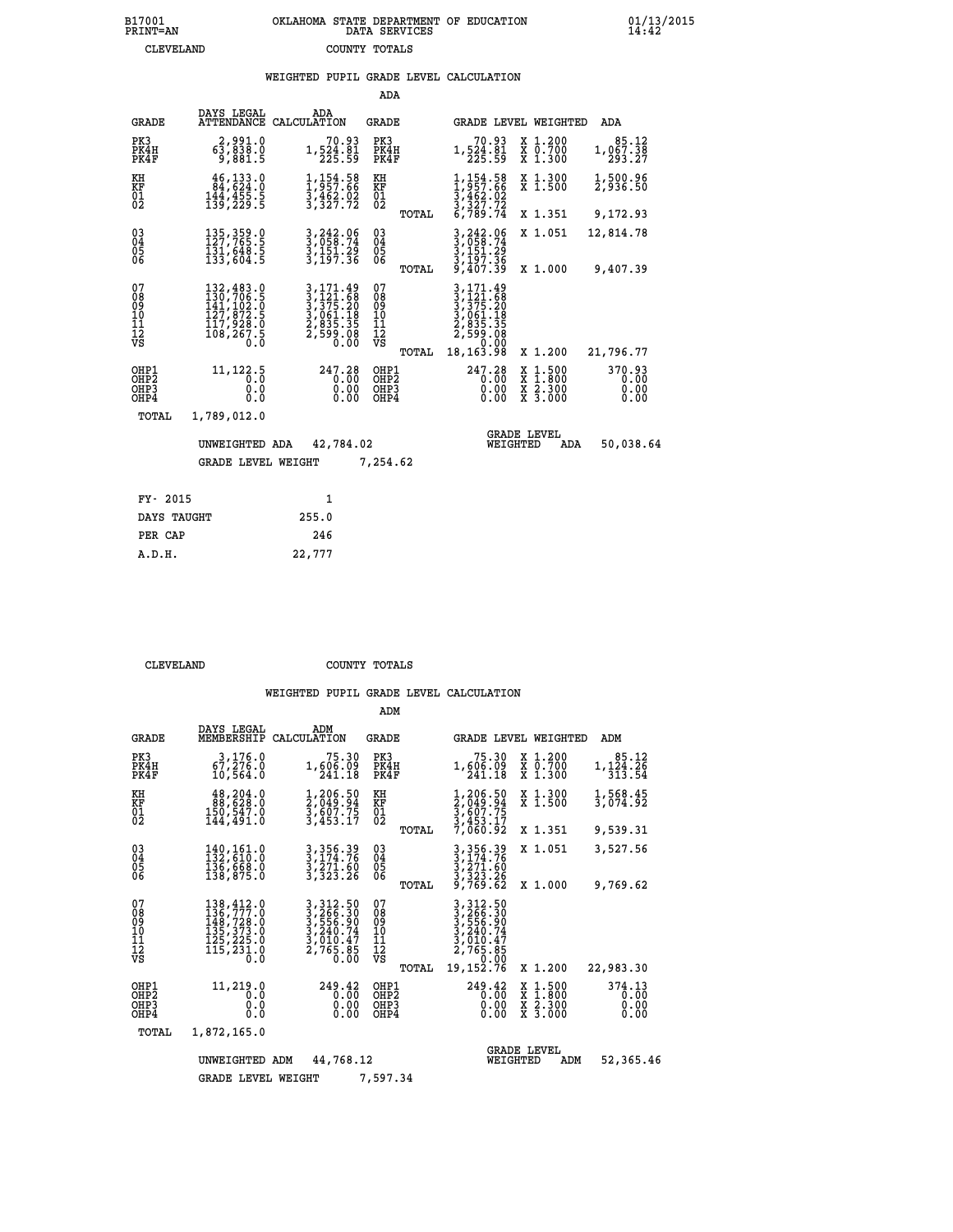| B17001<br>PRINT=AN               |                                                               | OKLAHOMA STATE DEPARTMENT OF EDUCATION                                | DATA SERVICES                                      |                                                         |                                                                                                                                      | $01/13/2015$<br>14:42 |  |
|----------------------------------|---------------------------------------------------------------|-----------------------------------------------------------------------|----------------------------------------------------|---------------------------------------------------------|--------------------------------------------------------------------------------------------------------------------------------------|-----------------------|--|
| 15 COAL                          |                                                               | C004 COTTONWOOD                                                       |                                                    |                                                         |                                                                                                                                      |                       |  |
|                                  |                                                               | WEIGHTED PUPIL GRADE LEVEL CALCULATION                                |                                                    |                                                         |                                                                                                                                      |                       |  |
|                                  |                                                               |                                                                       | ADA                                                |                                                         |                                                                                                                                      |                       |  |
| <b>GRADE</b>                     | DAYS LEGAL                                                    | ADA<br>ATTENDANCE CALCULATION                                         | GRADE                                              |                                                         | GRADE LEVEL WEIGHTED                                                                                                                 | ADA                   |  |
| PK3<br>PK4H<br>PK4F              | 77.5<br>0.0<br>753.5                                          | 1.76<br>$1\overline{7}\cdot 13$                                       | PK3<br>PK4H<br>PK4F                                | 1.76<br>$1\overline{7}.00$<br>17.13                     | X 1.200<br>X 0.700<br>X 1.300                                                                                                        | 2.11<br>0.00<br>22.27 |  |
| KH<br>KF<br>$\frac{01}{02}$      | 924.5<br>$1,\frac{1}{9}\overline{5}\overline{0}.\overline{0}$ | $21.00$<br>21.01<br>$\frac{2}{6}$ : $\frac{1}{6}$                     | КH<br><b>KF</b><br>01<br>02                        | $21.00$<br>21.01<br>$\frac{2}{6}$ : $\frac{1}{6}$       | X 1.300<br>X 1.500                                                                                                                   | 0.00<br>31.52         |  |
|                                  |                                                               |                                                                       | TOTAL                                              | 47.79                                                   | X 1.351                                                                                                                              | 64.56                 |  |
| 030404<br>ŌĞ                     | 677.5<br>732.5<br>852.5<br>543.0                              | $\begin{smallmatrix} 15.40\\ 16.65\\ 19.38\\ 12.34 \end{smallmatrix}$ | $\begin{matrix} 03 \\ 04 \\ 05 \\ 06 \end{matrix}$ | 15.40<br>16.65<br>$\frac{19.38}{12.34}$                 | X 1.051                                                                                                                              | 16.19                 |  |
| 07                               | 658.0                                                         |                                                                       | <b>TOTAL</b><br>07                                 | 48.37                                                   | X 1.000                                                                                                                              | 48.37                 |  |
| 08<br>09<br>11<br>11<br>12<br>VS | 231.0<br>Ŏ.Ŏ<br>0.0<br>0.0                                    | $14.95\n5.25\n0.00\n0.00\n0.00\n0.00\n0.00$                           | 08<br>09<br>10<br>Īĺ<br>$\frac{1}{\sqrt{2}}$       | $14.95$<br>5.25<br>0.00<br>0.00<br>0.00<br>0.00<br>0.00 |                                                                                                                                      |                       |  |
| OHP1                             |                                                               |                                                                       | TOTAL<br>OHP1                                      | 20.20                                                   | X 1.200                                                                                                                              | 24.24<br>0.00         |  |
| OHP <sub>2</sub><br>OHP3<br>OHP4 | 0.0<br>0.0<br>0.0                                             | 0.00<br>$\begin{smallmatrix} 0.00 \ 0.00 \end{smallmatrix}$           | OH <sub>P</sub> 2<br>OHP3<br>OHP4                  | 0.00<br>0.00<br>0.00                                    | $\begin{smallmatrix} \mathtt{X} & 1 & 500 \\ \mathtt{X} & 1 & 800 \\ \mathtt{X} & 2 & 300 \\ \mathtt{X} & 3 & 000 \end{smallmatrix}$ | 0.00<br>0.00<br>0.00  |  |
| TOTAL                            | 7,552.5                                                       |                                                                       |                                                    |                                                         |                                                                                                                                      |                       |  |
|                                  | UNWEIGHTED ADA                                                | 171.66                                                                |                                                    | WEIGHTED                                                | <b>GRADE LEVEL</b><br>ADA                                                                                                            | 209.26                |  |
|                                  | GRADE LEVEL WEIGHT                                            |                                                                       | 37.60                                              |                                                         |                                                                                                                                      |                       |  |
| FY- 2015                         |                                                               | 1                                                                     |                                                    |                                                         |                                                                                                                                      |                       |  |
| DAYS TAUGHT                      |                                                               | 44.0                                                                  |                                                    |                                                         |                                                                                                                                      |                       |  |
| PER CAP                          |                                                               | 62                                                                    |                                                    |                                                         |                                                                                                                                      |                       |  |

 **WEIGHTED PUPIL GRADE LEVEL CALCULATION ADM DAYS LEGAL ADM GRADE MEMBERSHIP CALCULATION GRADE GRADE LEVEL WEIGHTED ADM PK3 88.0 2.00 PK3 2.00 X 1.200 2.40 PK4H 0.0 0.00 PK4H 0.00 X 0.700 0.00 PK4F 797.0 18.11 PK4F 18.11 X 1.300 23.54 KH 0.0 0.00 KH 0.00 X 1.300 0.00 KF 985.0 22.39 KF 22.39 X 1.500 33.59 01 1,227.0 27.89 01 27.89 02 975.0 22.16 02 22.16 TOTAL 50.05 X 1.351 67.62 03 700.0 15.91 03 15.91 X 1.051 16.72 04 755.0 17.16 04 17.16 05 897.0 20.39 05 20.39** 06 570.0 12.95 06 <sub>memax</sub> 12.95  **TOTAL 50.50 X 1.000 50.50 07 707.0 16.07 07 16.07 08 241.0 5.48 08 5.48 03 0.00 0.00 0.000 0.000 10 0.0 0.00 10 0.00 11 0.0 0.00 11 0.00 12 0.0 0.00 12 0.00 VS 0.0 0.00 VS 0.00 TOTAL 21.55 X 1.200 25.86 OHE1 0.00 0.00 0.000 OHE1 0.00 X 1.500 0.00 OHES 0.0 0.0 0.00 OHES 0.00 X 1.800 0.00 OHP3 0.0 0.00 OHP3 0.00 X 2.300 0.00 OHP4 0.0 0.00 OHP4 0.00 X 3.000 0.00 TOTAL 7,942.0 GRADE LEVEL UNWEIGHTED ADM 180.51 WEIGHTED ADM 220.23** GRADE LEVEL WEIGHT 39.72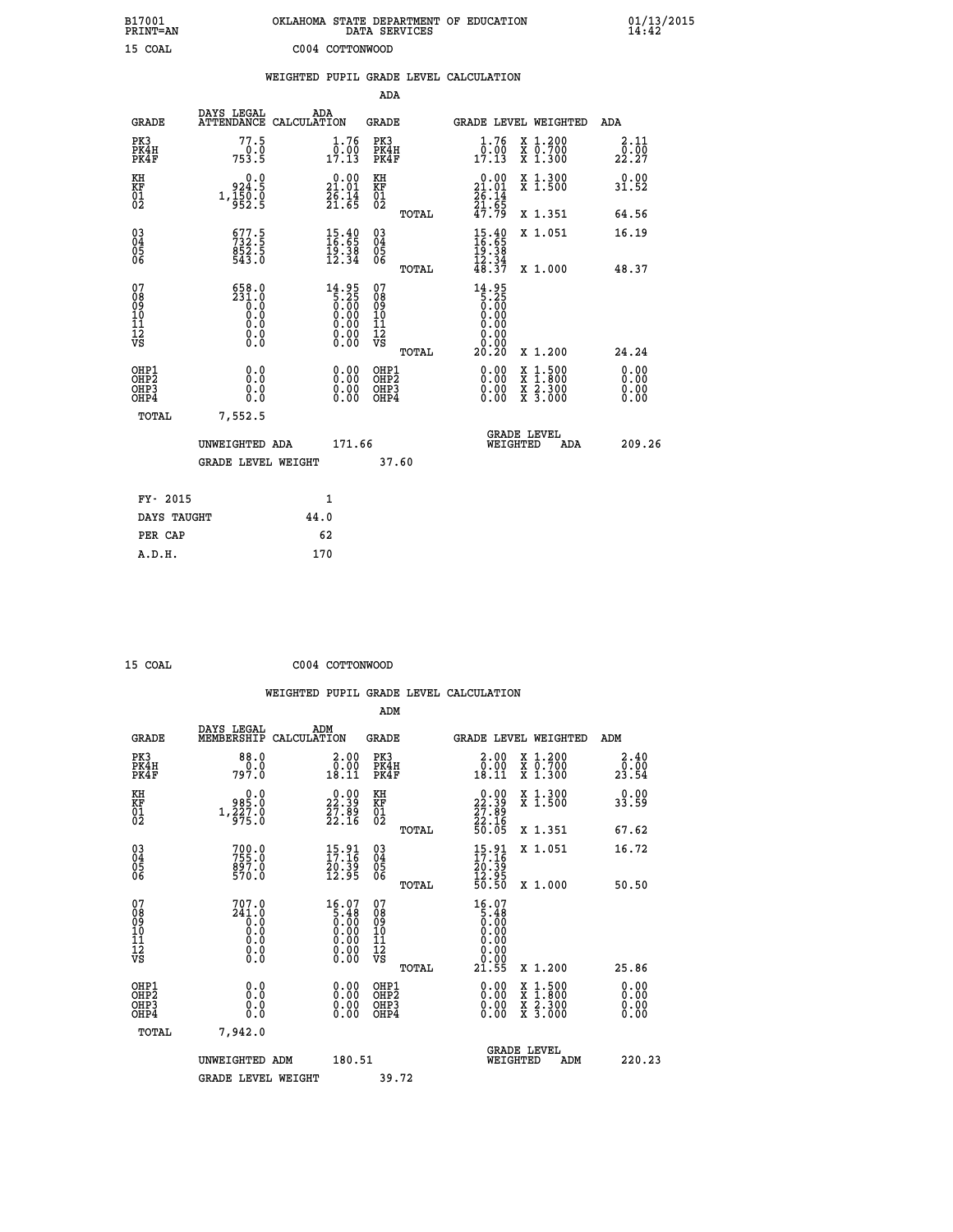| B17001<br>PRINT=AN                     |                                                                             | OKLAHOMA STATE DEPARTMENT OF EDUCATION                               |                                                              | DATA SERVICES                |                                                                         |                                          | $01/13/2015$<br>14:42            |
|----------------------------------------|-----------------------------------------------------------------------------|----------------------------------------------------------------------|--------------------------------------------------------------|------------------------------|-------------------------------------------------------------------------|------------------------------------------|----------------------------------|
| 15 COAL                                |                                                                             | I001 COALGATE                                                        |                                                              |                              |                                                                         |                                          |                                  |
|                                        |                                                                             | WEIGHTED PUPIL GRADE LEVEL CALCULATION                               |                                                              |                              |                                                                         |                                          |                                  |
|                                        |                                                                             |                                                                      |                                                              | ADA                          |                                                                         |                                          |                                  |
| <b>GRADE</b>                           | DAYS LEGAL                                                                  | ADA<br>ATTENDANCE CALCULATION                                        | <b>GRADE</b>                                                 |                              |                                                                         | GRADE LEVEL WEIGHTED                     | ADA                              |
| PK3<br>PK4H<br>PK4F                    | 40.0<br>0.0<br>1,729.5                                                      | 0.87<br>0.00<br>37.60                                                | PK3                                                          | PK4H<br>PK4F                 | 0.87<br>0.00<br>37.60                                                   | X 1.200<br>X 0.700<br>X 1.300            | 1.04<br>0.00<br>48.88            |
| KH<br>KF<br>$\frac{01}{02}$            | 0.0<br>2,565:0<br>2,076:5<br>2,412:0                                        | $\begin{smallmatrix} 0.00\\ 55.76\\ 45.14\\ 52.43 \end{smallmatrix}$ | КH<br><b>KF</b><br>01<br>02                                  |                              | $\begin{array}{r} 0.00 \\ 55.76 \\ 45.14 \\ 52.43 \\ 97.57 \end{array}$ | X 1.300<br>X 1.500                       | 0.00<br>83.64                    |
|                                        |                                                                             |                                                                      |                                                              | TOTAL                        |                                                                         | X 1.351                                  | 131.82                           |
| $^{03}_{04}$<br>Ŏ5<br>06               | 2,013.5<br>1,869.5<br>2,312.5<br>2,674.0                                    | $43.77$<br>$40.64$<br>$50.27$<br>$58.13$                             | $03\overline{4}$<br>$\begin{matrix} 0.5 \\ 0.6 \end{matrix}$ |                              | $43.77$<br>$40.64$<br>50.27<br>58.13                                    | X 1.051                                  | 46.00                            |
|                                        |                                                                             |                                                                      |                                                              | TOTAL                        | 149.04                                                                  | X 1.000                                  | 149.04                           |
| 07<br>08<br>09<br>10<br>11<br>īž<br>VS | 2, 316.5<br>2, 231.5<br>2, 398.0<br>2, 709.5<br>2, 455.0<br>2, 466.0<br>Ō.Ō | 50.36<br>48.51<br>52.13<br>53.90<br>53.37<br>53.61<br>50.00          | 07<br>08<br>09<br>101<br>11<br>12<br>VS                      | TOTAL                        | 50.36<br>48.51<br>52.13<br>53.90<br>53.37<br>53.61<br>0.00<br>316.88    | X 1.200                                  | 380.26                           |
|                                        |                                                                             |                                                                      |                                                              |                              |                                                                         |                                          |                                  |
| OHP1<br>OHP2<br>OHP3<br>OHP4           | 91.5<br>0.0<br>0.0                                                          | $1.99$<br>$0.00$<br>0.00                                             |                                                              | OHP1<br>OHP2<br>OHP3<br>OHP4 | $1.99$<br>$0.00$<br>0.00<br>0.00                                        | X 1:500<br>X 1:800<br>X 2:300<br>X 3:000 | $2.99$<br>$0.00$<br>0.00<br>0.00 |
| <b>TOTAL</b>                           | 32,360.5                                                                    |                                                                      |                                                              |                              |                                                                         |                                          |                                  |
|                                        | UNWEIGHTED ADA                                                              |                                                                      | 703.48                                                       |                              |                                                                         | <b>GRADE LEVEL</b><br>WEIGHTED<br>ADA    | 843.67                           |
|                                        | <b>GRADE LEVEL WEIGHT</b>                                                   |                                                                      |                                                              | 140.19                       |                                                                         |                                          |                                  |
| FY- 2015                               |                                                                             | 1                                                                    |                                                              |                              |                                                                         |                                          |                                  |
| DAYS TAUGHT                            |                                                                             | 46.0                                                                 |                                                              |                              |                                                                         |                                          |                                  |
|                                        |                                                                             |                                                                      |                                                              |                              |                                                                         |                                          |                                  |

| DAYS TAUGHT | 46.0 |
|-------------|------|
| PER CAP     | 88   |
| A.D.H.      | 604  |
|             |      |

| 15 COAL | I001 COALGATE |
|---------|---------------|
|         |               |

 **WEIGHTED PUPIL GRADE LEVEL CALCULATION ADM DAYS LEGAL ADM GRADE MEMBERSHIP CALCULATION GRADE GRADE LEVEL WEIGHTED ADM PK3 40.0 0.87 PK3 0.87 X 1.200 1.04 PK4H 0.0 0.00 PK4H 0.00 X 0.700 0.00 PK4F 1,799.0 39.11 PK4F 39.11 X 1.300 50.84 KH 0.0 0.00 KH 0.00 X 1.300 0.00 KF 2,635.0 57.28 KF 57.28 X 1.500 85.92** 01 2,168.0 47.13 01 47.13<br>02 2,515.0 54.67 02 54.67  **TOTAL 101.80 X 1.351 137.53 03 2,078.0 45.17 03 45.17 X 1.051 47.47 04 1,952.0 42.43 04 42.43 05 2,396.0 52.09 05 52.09 06 2,743.0 59.63 06 59.63 TOTAL 154.15 X 1.000 154.15**  $\begin{array}{cccc} 07 & 2,392.0 & 51.78 & 07 & 51.78 \ 08 & 2,478.0 & 49.87 & 08 & 49.87 \ 10 & 2,801.0 & 60.89 & 10 & 60.89 \ 11 & 2,554.0 & 55.48 & 11 & 55.48 \ \hline \textrm{vs} & 2,543.0 & 55.48 & 11 & 55.48 \ 12 & 55.48 & 12 & 55.48 \ 13 & 55.48 & 13 & 55.48 \ 14 & 55$  **TOTAL 327.17 X 1.200 392.60 OHP1 92.0 2.00 OHP1 2.00 X 1.500 3.00 OHP2 0.0 0.00 OHP2 0.00 X 1.800 0.00 OHP3 0.0 0.00 OHP3 0.00 X 2.300 0.00 OHP4 0.0 0.00 OHP4 0.00 X 3.000 0.00 TOTAL 33,468.0 GRADE LEVEL UNWEIGHTED ADM 727.55 WEIGHTED ADM 872.55 GRADE LEVEL WEIGHT 145.00**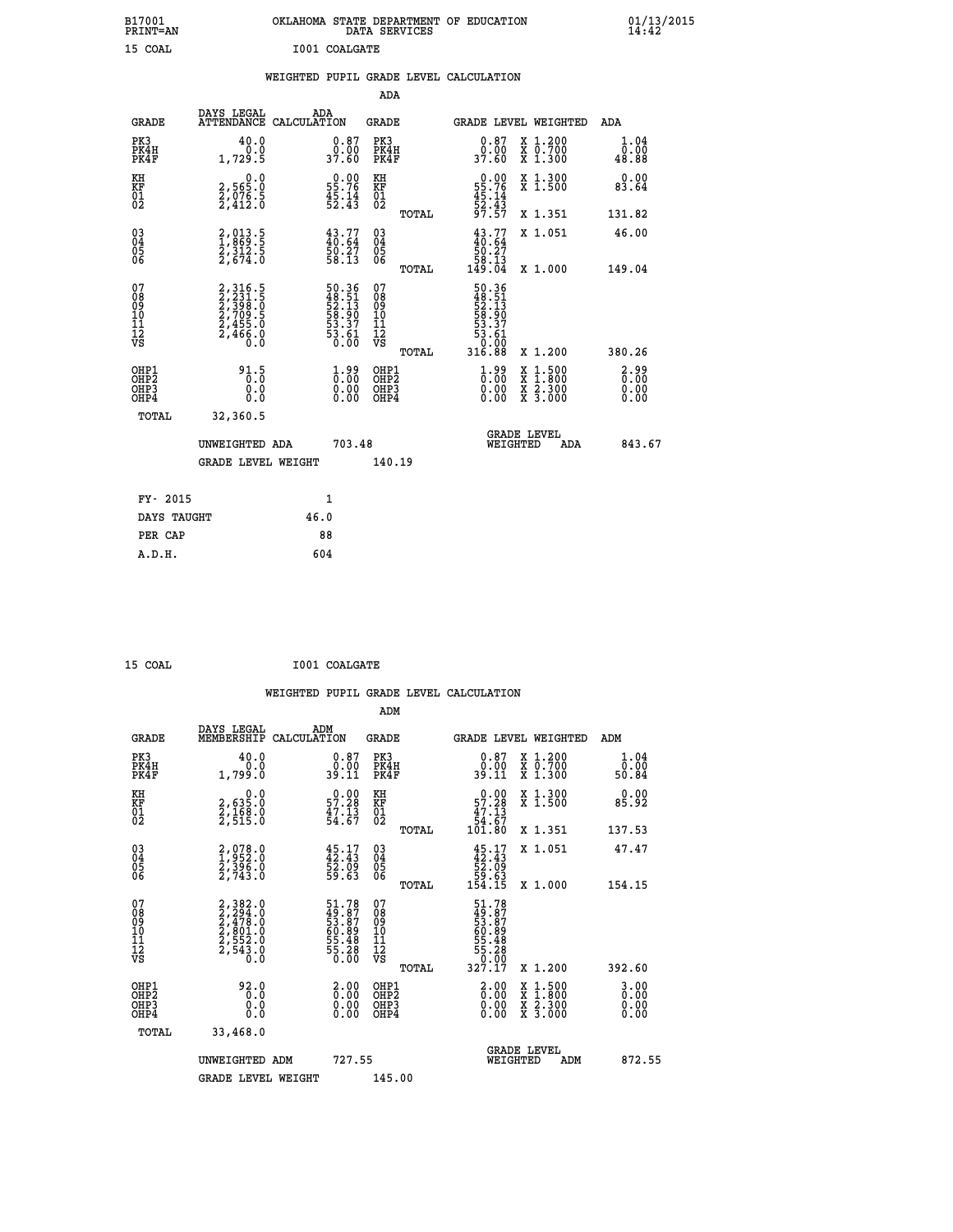| B17001<br>PRINT=AN                        |                                                                    | OKLAHOMA STATE DEPARTMENT OF EDUCATION                                                                 |                                                    | DATA SERVICES |                                                                              |                                                                                                  | $01/13/2015$<br>14:42 |
|-------------------------------------------|--------------------------------------------------------------------|--------------------------------------------------------------------------------------------------------|----------------------------------------------------|---------------|------------------------------------------------------------------------------|--------------------------------------------------------------------------------------------------|-----------------------|
| 15 COAL                                   |                                                                    | I002 TUPELO                                                                                            |                                                    |               |                                                                              |                                                                                                  |                       |
|                                           |                                                                    | WEIGHTED PUPIL GRADE LEVEL CALCULATION                                                                 |                                                    |               |                                                                              |                                                                                                  |                       |
|                                           |                                                                    |                                                                                                        | ADA                                                |               |                                                                              |                                                                                                  |                       |
| GRADE                                     | DAYS LEGAL                                                         | ADA<br>ATTENDANCE CALCULATION                                                                          | GRADE                                              |               |                                                                              | GRADE LEVEL WEIGHTED                                                                             | ADA                   |
| PK3<br>PK4H<br>PK4F                       | 126.0<br>0.0<br>426.0                                              | 2.86<br>0.00<br>9.68                                                                                   | PK3<br>PK4H<br>PK4F                                |               | 2.86<br>0.00<br>9.68                                                         | X 1.200<br>X 0.700<br>X 1.300                                                                    | 3.43<br>0.00<br>12.58 |
| KH<br>KF<br>$\frac{01}{02}$               | 0.0<br>1,055:0<br>518:5<br>5.893                                   | $\begin{smallmatrix} 0.00\\ 23.98\\ 11.78\\ 20.31 \end{smallmatrix}$                                   | KH<br>KF<br>$\begin{matrix} 01 \ 02 \end{matrix}$  |               | $\begin{smallmatrix} 0.00\\ 23.98\\ 11.78\\ 20.31\\ 32.09 \end{smallmatrix}$ | X 1.300<br>X 1.500                                                                               | 0.00<br>35.97         |
|                                           |                                                                    |                                                                                                        |                                                    | TOTAL         |                                                                              | X 1.351                                                                                          | 43.35                 |
| $\substack{03 \ 04}$<br>ŏ5<br>06          | 1,919.9<br>$1, \frac{1}{1}0\overline{5}\cdot\overline{5}$<br>749.5 | $\begin{smallmatrix} 23\cdot 16\\ 17\cdot 60\\ 25\cdot 13\\ 17\cdot 03 \end{smallmatrix}$              | $\begin{matrix} 03 \\ 04 \\ 05 \\ 06 \end{matrix}$ |               | $23.16$<br>$17.60$<br>25.13                                                  | X 1.051                                                                                          | 24.34                 |
|                                           |                                                                    |                                                                                                        |                                                    | TOTAL         | $\frac{17.03}{59.76}$                                                        | X 1.000                                                                                          | 59.76                 |
| 07<br>08<br>09<br>11<br>11<br>12<br>VS    | 808.0<br>825.5<br>$\frac{806}{829}$ .5<br>Ō.Ō                      | $\begin{smallmatrix} 18.36 \\ 13.85 \\ 18.75 \\ 18.33 \\ 18.33 \\ 18.85 \\ 20.55 \\ \end{smallmatrix}$ | 07<br>08<br>09<br>10<br>īĭ<br>12<br>VS             |               | 18.365<br>13.75<br>18.75<br>18.33<br>18.85<br>20.55<br>20.90                 |                                                                                                  |                       |
|                                           |                                                                    |                                                                                                        |                                                    | TOTAL         | 108.69                                                                       | X 1.200                                                                                          | 130.43                |
| OHP1<br>OH <sub>P</sub> 2<br>OHP3<br>OHP4 | 0.0<br>0.0<br>0.0                                                  | 0.00<br>0.00<br>0.00                                                                                   | OHP1<br>OH <sub>P</sub> 2<br>OHP3<br>OHP4          |               | 0.00<br>0.00<br>0.00                                                         | $\begin{smallmatrix} x & 1 & 500 \\ x & 1 & 800 \\ x & 2 & 300 \\ x & 3 & 000 \end{smallmatrix}$ | 0.00<br>0.00<br>0.00  |
| TOTAL                                     | 11,450.0                                                           |                                                                                                        |                                                    |               |                                                                              |                                                                                                  |                       |
|                                           | UNWEIGHTED ADA                                                     | 260.22                                                                                                 |                                                    |               |                                                                              | <b>GRADE LEVEL</b><br>WEIGHTED<br>ADA                                                            | 309.86                |
|                                           | <b>GRADE LEVEL WEIGHT</b>                                          |                                                                                                        |                                                    | 49.64         |                                                                              |                                                                                                  |                       |
| FY- 2015                                  |                                                                    | 1                                                                                                      |                                                    |               |                                                                              |                                                                                                  |                       |
| DAYS TAUGHT                               |                                                                    | 44.0                                                                                                   |                                                    |               |                                                                              |                                                                                                  |                       |
| PER CAP                                   |                                                                    | 88                                                                                                     |                                                    |               |                                                                              |                                                                                                  |                       |

| 15 COAL | I002 TUPELO |
|---------|-------------|
| ___     |             |

 **WEIGHTED PUPIL GRADE LEVEL CALCULATION ADM DAYS LEGAL ADM GRADE MEMBERSHIP CALCULATION GRADE GRADE LEVEL WEIGHTED ADM PK3 132.0 3.00 PK3 3.00 X 1.200 3.60 PK4H 0.0 0.00 PK4H 0.00 X 0.700 0.00 PK4F 430.0 9.77 PK4F 9.77 X 1.300 12.70 KH 0.0 0.00 KH 0.00 X 1.300 0.00 KF 1,107.0 25.16 KF 25.16 X 1.500 37.74 01 559.0 12.70 01 12.70 02 932.0 21.18 02 21.18 TOTAL 33.88 X 1.351 45.77 03 1,056.0 24.00 03 24.00 X 1.051 25.22 04 796.0 18.09 04 18.09 05 1,173.0 26.66 05 26.66** 06 788.0 17.91 06 <sub>memas</sub> 17.91  **TOTAL 62.66 X 1.000 62.66 07 834.0 18.95 07 18.95 08 644.0 14.64 08 14.64 09 865.0 19.66 09 19.66 10 859.0 19.52 10 19.52 11 877.0 19.93 11 19.93 12 968.0 22.00 12 22.00 VS** 0.0 0.00 VS 0.00 0.00 1, 0.00  **TOTAL 114.70 X 1.200 137.64 OHP1 0.0 0.00 OHP1 0.00 X 1.500 0.00 OHP2 0.0 0.00 OHP2 0.00 X 1.800 0.00 OHP3 0.0 0.00 OHP3 0.00 X 2.300 0.00 OHP4 0.0 0.00 OHP4 0.00 X 3.000 0.00 TOTAL 12,020.0 GRADE LEVEL UNWEIGHTED ADM 273.17 WEIGHTED ADM 325.33** GRADE LEVEL WEIGHT 52.16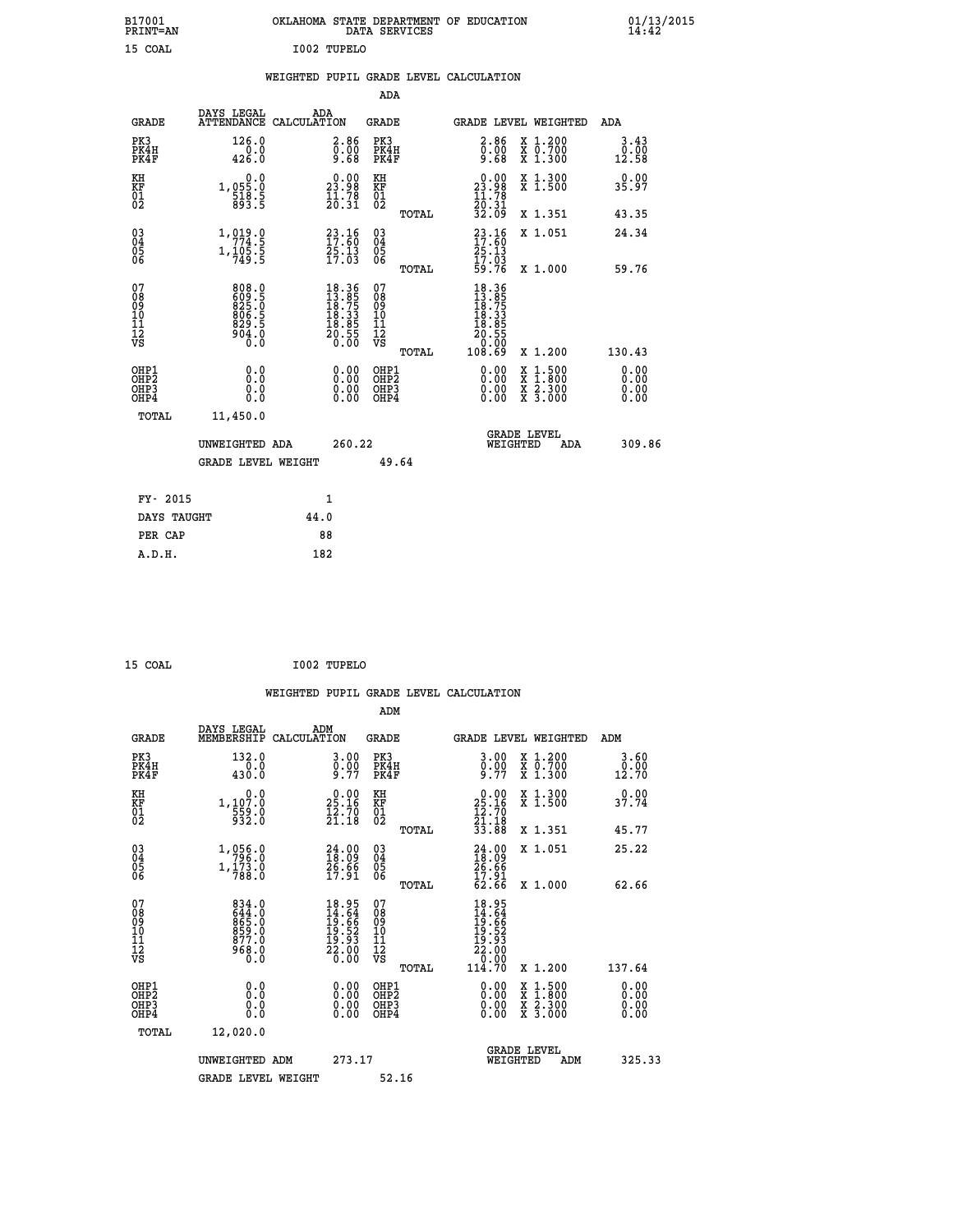| 7001<br>INT=AN | OKLAHOMA STATE DEPARTMENT OF EDUCATION<br>DATA SERVICES |  |  |
|----------------|---------------------------------------------------------|--|--|
| COAL           | COUNTY TOTALS                                           |  |  |

 **B17001 OKLAHOMA STATE DEPARTMENT OF EDUCATION 01/13/2015**

|                                              |                                                                                                                                   | WEIGHTED PUPIL GRADE LEVEL CALCULATION                           |                                                    |       |                                                                                     |                                                                                        |                          |
|----------------------------------------------|-----------------------------------------------------------------------------------------------------------------------------------|------------------------------------------------------------------|----------------------------------------------------|-------|-------------------------------------------------------------------------------------|----------------------------------------------------------------------------------------|--------------------------|
|                                              |                                                                                                                                   |                                                                  | ADA                                                |       |                                                                                     |                                                                                        |                          |
| <b>GRADE</b>                                 | DAYS LEGAL                                                                                                                        | ADA<br>ATTENDANCE CALCULATION                                    | <b>GRADE</b>                                       |       |                                                                                     | <b>GRADE LEVEL WEIGHTED</b>                                                            | ADA                      |
| PK3<br>PK4H<br>PK4F                          | 243.5<br>0.0<br>2,909.0                                                                                                           | $\frac{5.49}{0.00}$<br>64.41                                     | PK3<br>PK4H<br>PK4F                                |       | $\frac{5.49}{0.00}$<br>64.41                                                        | X 1.200<br>X 0.700<br>X 1.300                                                          | 6.58<br>0.00<br>83.73    |
| KH<br>KF<br>01<br>02                         | 0.0<br>$\frac{4}{3}, \frac{544}{745}$ .0<br>4,258.0                                                                               | $0.00$<br>100.75<br>$\frac{83.06}{94.39}$                        | KH<br>KF<br>01<br>02                               |       | $\begin{smallmatrix}&&0.00\\100.75\\83.06\\94.39\\177.45\end{smallmatrix}$          | X 1.300<br>X 1.500                                                                     | $0.00$<br>151.13         |
|                                              |                                                                                                                                   |                                                                  |                                                    | TOTAL |                                                                                     | X 1.351                                                                                | 239.73                   |
| $^{03}_{04}$<br>05                           | 3, 710.0<br>3, 376.5<br>4, 270.5<br>3, 966.5                                                                                      | 82.33<br>74.89<br>94.78<br>87.50                                 | $\begin{matrix} 03 \\ 04 \\ 05 \\ 06 \end{matrix}$ |       | $\begin{smallmatrix}82.33\\74.89\\94.78\\87.50\\257.17\end{smallmatrix}$            | X 1.051                                                                                | 343.70                   |
| 06                                           |                                                                                                                                   |                                                                  |                                                    | TOTAL |                                                                                     | X 1.000                                                                                | 257.17                   |
| 07<br>08<br>09<br>01<br>11<br>11<br>12<br>VS | $\begin{smallmatrix} 3\,,782\,.5\\ 3\,,072\,.0\\ 3\,,223\,.0\\ 3\,,516\,.0\\ 3\,,284\,.5\\ 3\,,370\,.0\\ 0\,.0 \end{smallmatrix}$ | 83.67<br>67.61<br>70.88<br>77.23<br>$72.22$<br>$74.16$<br>$0.00$ | 07<br>08<br>09<br>101<br>11<br>12<br>VS            | TOTAL | 83.67<br>67.61<br>70.88<br>77.23<br>72.22<br>$74.16$<br>0.00<br>445.77              | X 1.200                                                                                | 534.93                   |
| OHP1<br>OHP2<br>OH <sub>P3</sub><br>OHP4     | 91.5<br>0.0<br>0.0                                                                                                                | $\begin{smallmatrix} 1.99\ 0.00\ 0.00 \end{smallmatrix}$         | OHP1<br>OHP2<br>OHP3<br>OHP4                       |       | $\begin{smallmatrix} 1.99 \\[-4pt] 0.00\\[-4pt] 0.00\\[-4pt] 0.00\end{smallmatrix}$ | $\begin{smallmatrix} 1.500\ 1.800\ 2.300\ 3.000 \end{smallmatrix}$<br>X<br>X<br>X<br>X | $2.99$<br>$0.00$<br>0.00 |
| TOTAL                                        | 51,363.0                                                                                                                          |                                                                  |                                                    |       |                                                                                     |                                                                                        |                          |
|                                              | UNWEIGHTED ADA                                                                                                                    | 1,135.36                                                         |                                                    |       | WEIGHTED                                                                            | <b>GRADE LEVEL</b><br>ADA                                                              | 1,362.79                 |
|                                              | <b>GRADE LEVEL WEIGHT</b>                                                                                                         |                                                                  | 227.43                                             |       |                                                                                     |                                                                                        |                          |
| FY- 2015                                     |                                                                                                                                   | $\mathbf{1}$                                                     |                                                    |       |                                                                                     |                                                                                        |                          |
| DAYS TAUGHT                                  |                                                                                                                                   | 134.0                                                            |                                                    |       |                                                                                     |                                                                                        |                          |
| PER CAP                                      |                                                                                                                                   | 238                                                              |                                                    |       |                                                                                     |                                                                                        |                          |

 **A.D.H. 956**

 **B17001<br>PRINT=AN** 

 **COAL COUNTY TOTALS**

|                                           |                                                                                     |                                                                              | ADM                                                 |       |                                                                            |                                          |                                  |
|-------------------------------------------|-------------------------------------------------------------------------------------|------------------------------------------------------------------------------|-----------------------------------------------------|-------|----------------------------------------------------------------------------|------------------------------------------|----------------------------------|
| <b>GRADE</b>                              | DAYS LEGAL<br>MEMBERSHIP                                                            | ADM<br>CALCULATION                                                           | <b>GRADE</b>                                        |       |                                                                            | <b>GRADE LEVEL WEIGHTED</b>              | ADM                              |
| PK3<br>PK4H<br>PK4F                       | 260.0<br>0.0<br>3,026.0                                                             | $\substack{5.87\\0.00\\66.99}$                                               | PK3<br>PK4H<br>PK4F                                 |       | $\begin{smallmatrix}5.87\0.00\\66.99\end{smallmatrix}$                     | X 1.200<br>X 0.700<br>X 1.300            | 6.58<br>ŏ:ŏŏ<br>87:08            |
| KH<br>KF<br>01<br>02                      | 0.0<br>$\frac{4}{3}, \frac{727}{954}$ .0<br>4,422.0                                 | $\substack{ \begin{array}{c} 0.00 \\ 104.83 \\ 87.72 \\ 98.01 \end{array} }$ | KH<br>KF<br>01<br>02                                |       | $\begin{smallmatrix}&&0.00\\104.83\\87.72\\98.01\\185.73\end{smallmatrix}$ | X 1.300<br>X 1.500                       | $0.00$<br>157.25                 |
|                                           |                                                                                     |                                                                              |                                                     | TOTAL |                                                                            | X 1.351                                  | 250.92                           |
| 03<br>04<br>05<br>06                      | 3,834.0<br>3,503.0<br>4,466.0<br>4,101.0                                            | 85.08<br>77.68<br>14.00<br>90.49                                             | $\begin{array}{c} 03 \\ 04 \\ 05 \\ 06 \end{array}$ |       | 85.08<br>77.68<br>14: ۈۈ<br>49.49<br>267: 31                               | X 1.051                                  | 89.41                            |
|                                           |                                                                                     |                                                                              |                                                     | TOTAL |                                                                            | X 1.000                                  | 267.31                           |
| 07<br>08<br>09<br>101<br>112<br>VS        | $3,923.0$<br>$3,179.0$<br>$3,343.0$<br>$3,660.0$<br>$3,429.0$<br>$3,511.0$<br>$0.0$ | 86.80<br>59.53<br>73.53<br>80.41<br>75.41<br>77.28<br>0.00                   | 07<br>08<br>09<br>11<br>11<br>12<br>VS              | TOTAL | $86.80$<br>$53.53$<br>$80.41$<br>$75.41$<br>$77.28$<br>$0.00$<br>$463.42$  | X 1.200                                  | 556.10                           |
|                                           |                                                                                     |                                                                              |                                                     |       |                                                                            |                                          |                                  |
| OHP1<br>OHP2<br>OH <sub>P</sub> 3<br>OHP4 | 92.0<br>0.000                                                                       | $\begin{smallmatrix} 2.00\ 0.00\ 0.00 \end{smallmatrix}$                     | OHP1<br>OHP2<br>OHP <sub>3</sub>                    |       | $\begin{smallmatrix} 2.00 \ 0.00 \ 0.00 \end{smallmatrix}$<br>0.00         | X 1:500<br>X 1:800<br>X 2:300<br>X 3:000 | $3.00$<br>$0.00$<br>0.00<br>0.00 |
| TOTAL                                     | 53,430.0                                                                            |                                                                              |                                                     |       |                                                                            |                                          |                                  |
|                                           | UNWEIGHTED                                                                          | 1,181.23<br>ADM                                                              |                                                     |       |                                                                            | <b>GRADE LEVEL</b><br>WEIGHTED<br>ADM    | 1,418.11                         |
|                                           | <b>GRADE LEVEL WEIGHT</b>                                                           |                                                                              | 236.88                                              |       |                                                                            |                                          |                                  |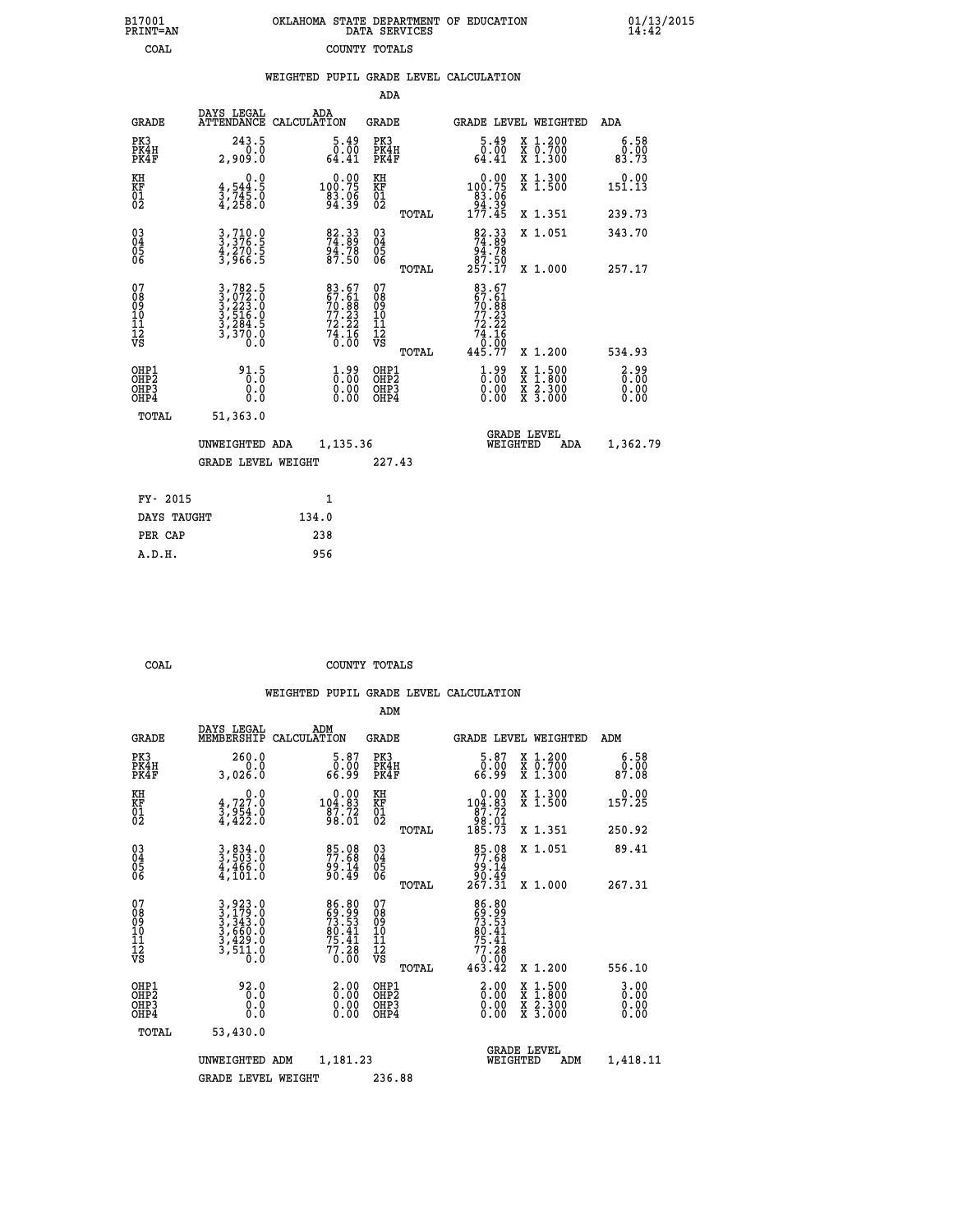| B17001<br><b>PRINT=AN</b> | OKLAHOMA STATE DEPARTMENT OF EDUCATION<br>DATA SERVICES | 01/13/2015 |
|---------------------------|---------------------------------------------------------|------------|
| 16 COMANCHE               | C048 FLOWER MOUND                                       |            |

|                                                    |                                                                                      | WEIGHTED PUPIL GRADE LEVEL CALCULATION                                                   |                                                 |                                                                          |                              |
|----------------------------------------------------|--------------------------------------------------------------------------------------|------------------------------------------------------------------------------------------|-------------------------------------------------|--------------------------------------------------------------------------|------------------------------|
|                                                    |                                                                                      |                                                                                          | ADA                                             |                                                                          |                              |
| <b>GRADE</b>                                       | DAYS LEGAL                                                                           | ADA<br>ATTENDANCE CALCULATION                                                            | <b>GRADE</b>                                    | GRADE LEVEL WEIGHTED                                                     | ADA                          |
| PK3<br>PK4H<br>PK4F                                | 14.0<br>0.0<br>2,448.0                                                               | $\begin{smallmatrix} 0.33\ 0.00\ 56.93 \end{smallmatrix}$                                | PK3<br>PK4H<br>PK4F                             | 0.33<br>X 1.200<br>X 0.700<br>X 1.300<br>0.00<br>56.93                   | 0.40<br>0.00<br>74.01        |
| KH<br>KF<br>01<br>02                               | 0.0<br>2,127:0<br>2,025:5<br>2,159:0                                                 | $\begin{smallmatrix} 0.00\\ 49.47\\ 47.10\\ 50.21 \end{smallmatrix}$                     | KH<br>KF<br>01<br>02                            | $0.00$<br>$49.47$<br>$47.10$<br>$50.21$<br>$97.31$<br>X 1.300<br>X 1.500 | 0.00<br>74.21                |
|                                                    |                                                                                      |                                                                                          | TOTAL                                           | X 1.351                                                                  | 131.47                       |
| $\begin{matrix} 03 \\ 04 \\ 05 \\ 06 \end{matrix}$ | 1,586.0<br>1,588.5                                                                   | 36.88<br>36.90<br>0.00                                                                   | $\substack{03 \\ 04}$<br>Ŏ5<br>06               | 36.88<br>X 1.051<br>$\frac{36.90}{0.00}$<br>78.67                        | 38.76                        |
|                                                    |                                                                                      |                                                                                          | TOTAL                                           | X 1.000                                                                  | 78.67                        |
| 07<br>08<br>09<br>101<br>112<br>VS                 | 0.0<br>$\begin{smallmatrix} 0.0 & 0 \ 0.0 & 0 \ 0.0 & 0 \ 0.0 & 0 \end{smallmatrix}$ | $\begin{smallmatrix} 0.00 \ 0.00 \ 0.00 \ 0.00 \ 0.00 \end{smallmatrix}$<br>Ŏ.ŎŎ<br>O.OO | 07<br>08<br>09<br>11<br>11<br>12<br>VS<br>TOTAL | 0.00<br>0.00<br>0.00<br>0.00<br>0.00<br>0.00<br>0.00<br>X 1.200          | 0.00                         |
| OHP1<br>OHP2<br>OH <sub>P3</sub><br>OHP4           | 0.0<br>0.0<br>0.0                                                                    | $\begin{smallmatrix} 0.00 \ 0.00 \ 0.00 \ 0.00 \end{smallmatrix}$                        | OHP1<br>OHP2<br>OHP3<br>OHP4                    | X 1:500<br>X 1:800<br>X 2:300<br>X 3:000                                 | 0.00<br>0.00<br>0.00<br>0.00 |
|                                                    | TOTAL<br>13,742.0                                                                    |                                                                                          |                                                 |                                                                          |                              |
|                                                    | UNWEIGHTED ADA                                                                       | 319.59                                                                                   |                                                 | <b>GRADE LEVEL</b><br>WEIGHTED<br>ADA                                    | 397.52                       |
|                                                    | <b>GRADE LEVEL WEIGHT</b>                                                            |                                                                                          | 77.93                                           |                                                                          |                              |
|                                                    | FY- 2015                                                                             | $\mathbf{1}$                                                                             |                                                 |                                                                          |                              |
|                                                    | DAYS TAUGHT                                                                          | 43.0                                                                                     |                                                 |                                                                          |                              |
|                                                    | PER CAP                                                                              | 40                                                                                       |                                                 |                                                                          |                              |

| 16 | <b>COMANCHE</b> |
|----|-----------------|

 **ADM**

 **16 COMANCHE C048 FLOWER MOUND**

| <b>GRADE</b>                                       | DAYS LEGAL<br>MEMBERSHIP                                                                          | ADM<br>CALCULATION                                                   | <b>GRADE</b>                                       |       | GRADE LEVEL WEIGHTED                                                                                                                                                                                                                                                           |          |                                                                             | ADM |                       |
|----------------------------------------------------|---------------------------------------------------------------------------------------------------|----------------------------------------------------------------------|----------------------------------------------------|-------|--------------------------------------------------------------------------------------------------------------------------------------------------------------------------------------------------------------------------------------------------------------------------------|----------|-----------------------------------------------------------------------------|-----|-----------------------|
| PK3<br>PK4H<br>PK4F                                | 14.0<br>0.0<br>2,552.0                                                                            | $0.33$<br>$0.00$<br>59.35                                            | PK3<br>PK4H<br>PK4F                                |       | $\begin{smallmatrix} 0.33\ 0.00\ 59.35 \end{smallmatrix}$                                                                                                                                                                                                                      |          | $\begin{smallmatrix} x & 1.200 \\ x & 0.700 \end{smallmatrix}$<br>$X$ 1.300 |     | 0.40<br>0.00<br>77.16 |
| KH<br>KF<br>01<br>02                               | 0.0<br>2,205:0<br>2,077:0<br>2,235:0                                                              | $\begin{smallmatrix} 0.00\\ 51.28\\ 48.30\\ 51.98 \end{smallmatrix}$ | KH<br>KF<br>01<br>02                               |       | $\begin{smallmatrix}&&0.00\\51.28\\48.30\\51.98\\100.28\end{smallmatrix}$                                                                                                                                                                                                      |          | X 1.300<br>X 1.500                                                          |     | 0.00<br>76.92         |
|                                                    |                                                                                                   |                                                                      |                                                    | TOTAL |                                                                                                                                                                                                                                                                                |          | X 1.351                                                                     |     | 135.48                |
| $\begin{matrix} 03 \\ 04 \\ 05 \\ 06 \end{matrix}$ | $\frac{1}{1}$ , $\begin{array}{c} 634.0 \\ 846.0 \\ 1,634.0 \end{array}$<br>0.0                   | 38.00<br>42.93<br>38.00<br>0.00                                      | $\begin{matrix} 03 \\ 04 \\ 05 \\ 06 \end{matrix}$ |       | $\begin{smallmatrix} 38.00\\ 42.93\\ 38.00\\ 0.00\\ 0.93 \end{smallmatrix}$                                                                                                                                                                                                    |          | X 1.051                                                                     |     | 39.94                 |
|                                                    |                                                                                                   |                                                                      |                                                    | TOTAL |                                                                                                                                                                                                                                                                                |          | X 1.000                                                                     |     | 80.93                 |
| 07<br>08<br>09<br>101<br>11<br>12<br>VS            | $\begin{smallmatrix} 0.0 & 0 \ 0.0 & 0 \ 0.0 & 0 \ 0.0 & 0 \ 0.0 & 0 \ 0.0 & 0 \end{smallmatrix}$ | 0.00                                                                 | 07<br>08<br>09<br>11<br>11<br>12<br>VS             | TOTAL | 0.00                                                                                                                                                                                                                                                                           |          | X 1.200                                                                     |     | 0.00                  |
| OHP1<br>OHP2<br>OH <sub>P3</sub>                   | 0.0<br>0.000                                                                                      | $0.00$<br>$0.00$                                                     | OHP1<br>OHP2<br>OHP3                               |       | $\begin{smallmatrix} 0.00 & 0.00 & 0.00 & 0.00 & 0.00 & 0.00 & 0.00 & 0.00 & 0.00 & 0.00 & 0.00 & 0.00 & 0.00 & 0.00 & 0.00 & 0.00 & 0.00 & 0.00 & 0.00 & 0.00 & 0.00 & 0.00 & 0.00 & 0.00 & 0.00 & 0.00 & 0.00 & 0.00 & 0.00 & 0.00 & 0.00 & 0.00 & 0.00 & 0.00 & 0.00 & 0.0$ |          | X 1:500<br>X 1:800<br>X 2:300<br>X 3:000                                    |     | $0.00$<br>$0.00$      |
| OHP4<br>TOTAL                                      | 14,197.0                                                                                          | 0.00                                                                 | OHP4                                               |       |                                                                                                                                                                                                                                                                                |          |                                                                             |     | 0.00                  |
|                                                    |                                                                                                   |                                                                      |                                                    |       |                                                                                                                                                                                                                                                                                |          | <b>GRADE LEVEL</b>                                                          |     |                       |
|                                                    | UNWEIGHTED                                                                                        | 330.17<br>ADM                                                        |                                                    |       |                                                                                                                                                                                                                                                                                | WEIGHTED | ADM                                                                         |     | 410.83                |
|                                                    | <b>GRADE LEVEL WEIGHT</b>                                                                         |                                                                      | 80.66                                              |       |                                                                                                                                                                                                                                                                                |          |                                                                             |     |                       |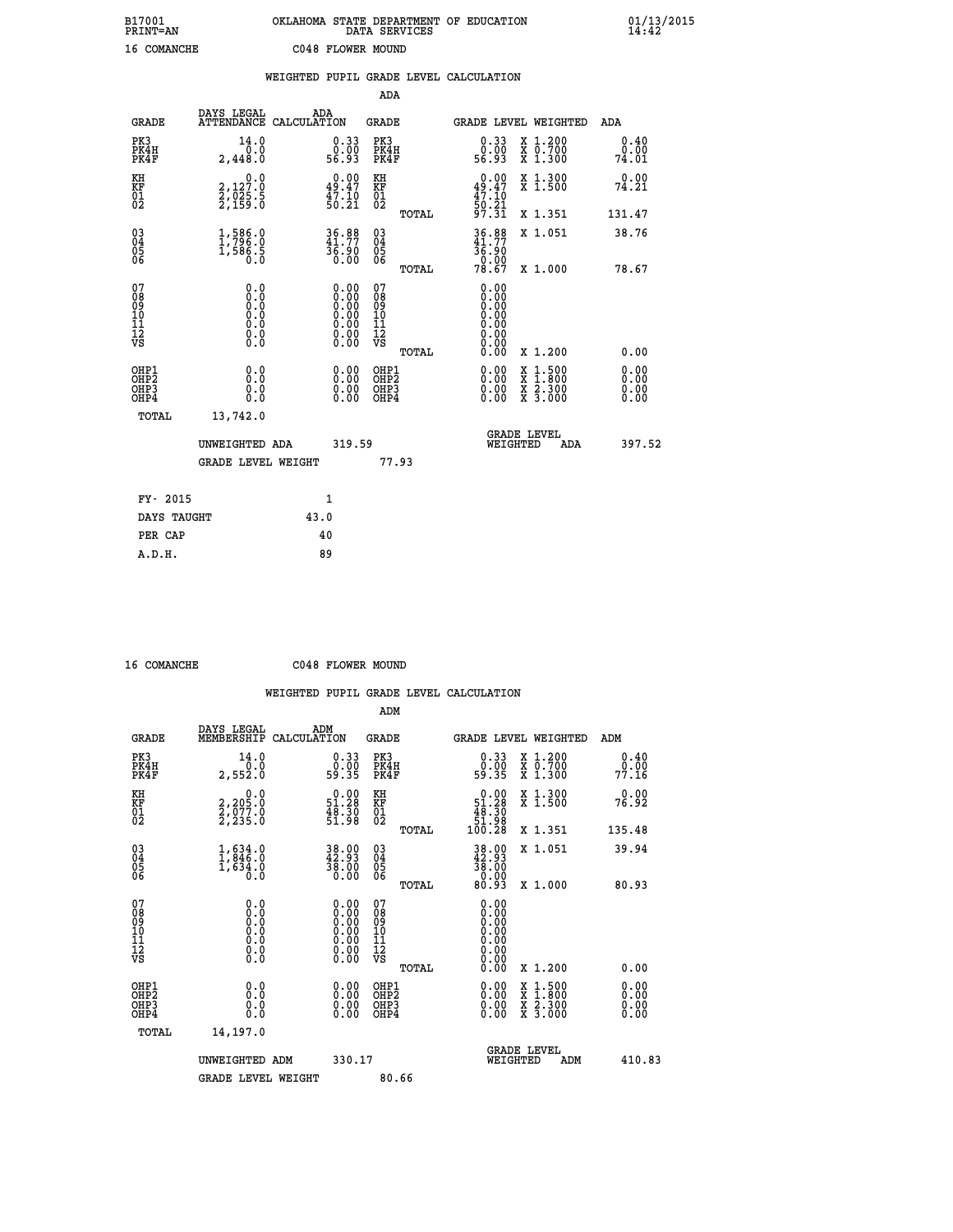| B17001<br><b>PRINT=AN</b> | OKLAHOMA STATE DEPARTMENT OF EDUCATION<br>DATA SERVICES | 01/13/2015 |
|---------------------------|---------------------------------------------------------|------------|
| 16 COMANCHE               | C049 BISHOP                                             |            |

|                                                                    |                                                                                    |                                                                                          | ADA                                    |        |                                                                               |                                                                                          |                       |
|--------------------------------------------------------------------|------------------------------------------------------------------------------------|------------------------------------------------------------------------------------------|----------------------------------------|--------|-------------------------------------------------------------------------------|------------------------------------------------------------------------------------------|-----------------------|
| <b>GRADE</b>                                                       | DAYS LEGAL                                                                         | ADA<br>ATTENDANCE CALCULATION                                                            | <b>GRADE</b>                           |        |                                                                               | <b>GRADE LEVEL WEIGHTED</b>                                                              | ADA                   |
| PK3<br>PK4H<br>PK4F                                                | 0.0<br>86.0<br>2,682.0                                                             | $\begin{smallmatrix} 0.00\\ 2.00\\ 62.37 \end{smallmatrix}$                              | PK3<br>PK4H<br>PK4F                    |        | 0.00<br>$\frac{2.00}{62.37}$                                                  | X 1.200<br>X 0.700<br>X 1.300                                                            | 0.00<br>1.40<br>81.08 |
| KH<br>KF<br>01<br>02                                               | 0.0<br>3,173.0<br>3,198.5<br>3,244.5                                               | $73.79$<br>$73.79$<br>$74.38$<br>$75.45$                                                 | KH<br>KF<br>01<br>02                   |        | $\begin{smallmatrix} &0.00\ 73.79\ 74.38\ 75.45\ 149.83\end{smallmatrix}$     | X 1.300<br>X 1.500                                                                       | 0.00<br>110.69        |
|                                                                    |                                                                                    |                                                                                          |                                        | TOTAL  |                                                                               | X 1.351                                                                                  | 202.42                |
| $\begin{smallmatrix} 03 \\[-4pt] 04 \end{smallmatrix}$<br>Ŏ5<br>06 | 2,645.5<br>2,168.0<br>2,628.5<br>1,795.5                                           | $\begin{smallmatrix} 61.52\ 50.42\ 61.13\ 41.76 \end{smallmatrix}$                       | 03<br>04<br>05<br>06                   |        | $51.52$<br>$50.42$<br>$\begin{array}{r} 61.13 \\ 41.76 \\ 153.31 \end{array}$ | X 1.051                                                                                  | 64.66                 |
|                                                                    |                                                                                    |                                                                                          |                                        | TOTAL  |                                                                               | X 1.000                                                                                  | 153.31                |
| 07<br>08<br>09<br>11<br>11<br>12<br>VS                             | 0.0<br>$\begin{smallmatrix} 0.0 & 0 \ 0.0 & 0 \ 0.0 & 0 \end{smallmatrix}$<br>0.00 | $\begin{smallmatrix} 0.00 \ 0.00 \ 0.00 \ 0.00 \ 0.00 \end{smallmatrix}$<br>Ŏ.ŎŎ<br>O.OO | 07<br>08<br>09<br>11<br>11<br>12<br>VS |        | 0.00<br>0.00<br>0.00<br>0.00<br>0.00                                          |                                                                                          |                       |
|                                                                    |                                                                                    |                                                                                          |                                        | TOTAL  | 0.00                                                                          | X 1.200                                                                                  | 0.00                  |
| OHP1<br>OHP2<br>OH <sub>P3</sub><br>OHP4                           | 0.0<br>0.0<br>0.0                                                                  | $0.00$<br>$0.00$<br>0.00                                                                 | OHP1<br>OHP2<br>OHP3<br>OHP4           |        |                                                                               | $\begin{smallmatrix} x & 1.500 \\ x & 1.800 \\ x & 2.300 \\ x & 3.000 \end{smallmatrix}$ | 0.00<br>0.00<br>0.00  |
| TOTAL                                                              | 21,621.5                                                                           |                                                                                          |                                        |        |                                                                               |                                                                                          |                       |
|                                                                    | UNWEIGHTED ADA                                                                     |                                                                                          | 502.82                                 |        |                                                                               | <b>GRADE LEVEL</b><br>WEIGHTED<br>ADA                                                    | 613.56                |
|                                                                    | <b>GRADE LEVEL WEIGHT</b>                                                          |                                                                                          |                                        | 110.74 |                                                                               |                                                                                          |                       |
| FY- 2015                                                           |                                                                                    | $\mathbf{1}$                                                                             |                                        |        |                                                                               |                                                                                          |                       |
| DAYS TAUGHT                                                        |                                                                                    | 43.0                                                                                     |                                        |        |                                                                               |                                                                                          |                       |
| PER CAP                                                            |                                                                                    | 33                                                                                       |                                        |        |                                                                               |                                                                                          |                       |

| 16 COMANCHE<br>C049 BISHOP |
|----------------------------|
|----------------------------|

 **WEIGHTED PUPIL GRADE LEVEL CALCULATION ADM DAYS LEGAL ADM GRADE MEMBERSHIP CALCULATION GRADE GRADE LEVEL WEIGHTED ADM PK3 0.0 0.00 PK3 0.00 X 1.200 0.00 PK4H 94.0 2.19 PK4H 2.19 X 0.700 1.53 PK4F 2,790.0 64.88 PK4F 64.88 X 1.300 84.34 KH 0.0 0.00 KH 0.00 X 1.300 0.00 KF 3,317.0 77.14 KF 77.14 X 1.500 115.71 EXH**<br> **KF**<br> **01**<br> **02**<br> **3,316.0**<br> **5,316.0**<br> **77.79**<br> **77.79**<br> **77.79**<br> **77.79**<br> **62 02 3,345.0 77.79 02 77.79 TOTAL 154.91 X 1.351 209.28 03 2,724.0 63.35 03 63.35 X 1.051 66.58 04 2,217.0 51.56 04 51.56 05 2,728.0 63.44 05 63.44 06 1,857.0 43.19 06 43.19 TOTAL 158.19 X 1.000 158.19 07 0.0 0.00 07 0.00 08 0.0 0.00 08 0.00 03 0.00 0.00 0.000 0.000 10 0.0 0.00 10 0.00 11 0.0 0.00 11 0.00 12 0.0 0.00 12 0.00 VS** 0.0 0.00 VS 0.00 0.00  **TOTAL 0.00 X 1.200 0.00 OHP1 0.0 0.00 OHP1 0.00 X 1.500 0.00 OHP2 0.0 0.00 OHP2 0.00 X 1.800 0.00 OHP3 0.0 0.00 OHP3 0.00 X 2.300 0.00 OHP4 0.0 0.00 OHP4 0.00 X 3.000 0.00 TOTAL 22,388.0 GRADE LEVEL UNWEIGHTED ADM 520.66 WEIGHTED ADM 635.63 GRADE LEVEL WEIGHT 114.97**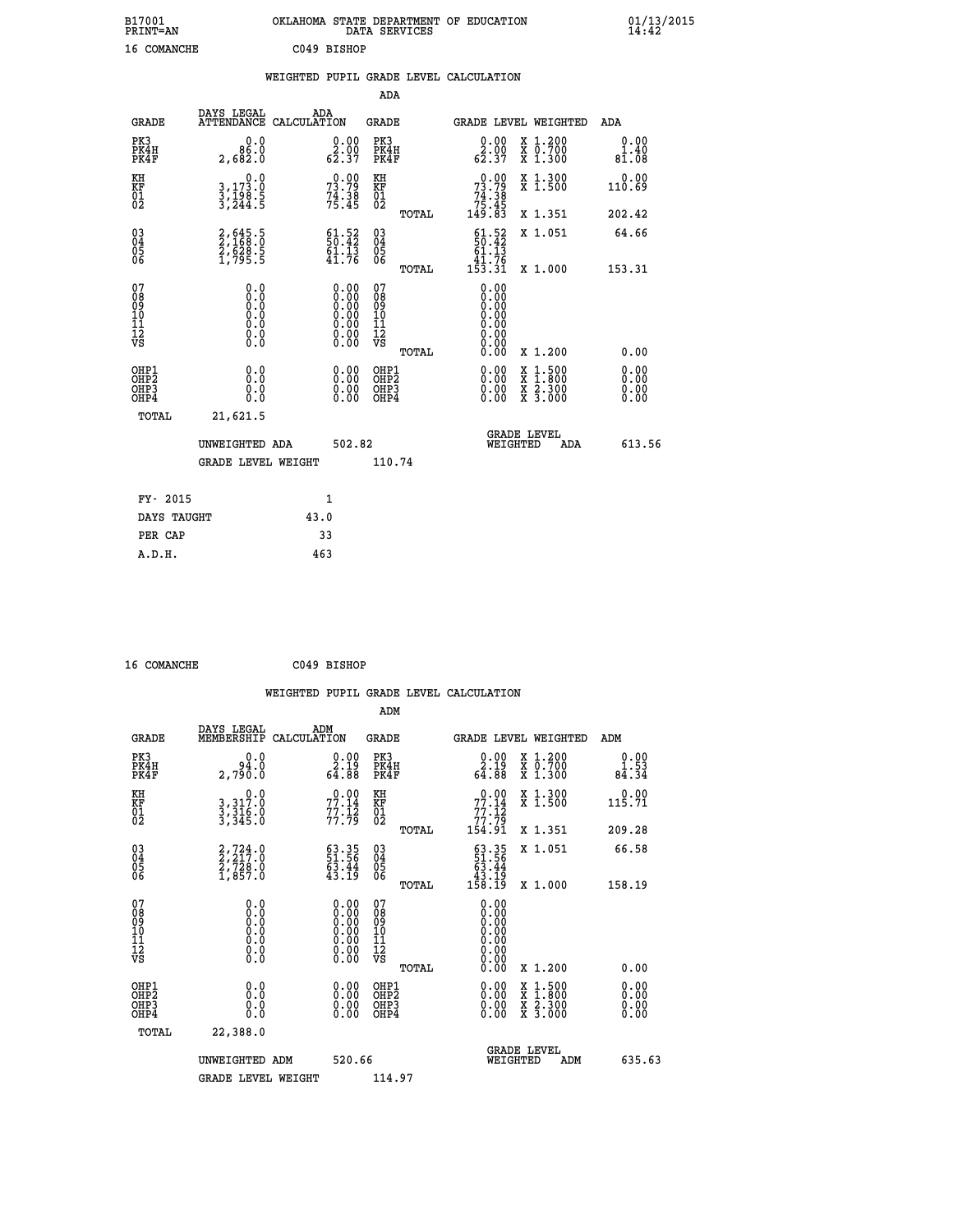| B17001<br>PRINT=AN | OKLAHOMA STATE DEPARTMENT OF EDUCATION<br>DATA SERVICES | 01/13/2015<br>14:42 |
|--------------------|---------------------------------------------------------|---------------------|
| 16 COMANCHE        | I001 CACHE                                              |                     |

|  |  | WEIGHTED PUPIL GRADE LEVEL CALCULATION |
|--|--|----------------------------------------|
|  |  |                                        |

|                                                                              |                                                                                                                                                           |                                                                                                    | ADA                                     |       |                                                                                                    |                                                                                                  |                               |
|------------------------------------------------------------------------------|-----------------------------------------------------------------------------------------------------------------------------------------------------------|----------------------------------------------------------------------------------------------------|-----------------------------------------|-------|----------------------------------------------------------------------------------------------------|--------------------------------------------------------------------------------------------------|-------------------------------|
| <b>GRADE</b>                                                                 | DAYS LEGAL<br><b>ATTENDANCE</b>                                                                                                                           | ADA<br>CALCULATION                                                                                 | <b>GRADE</b>                            |       |                                                                                                    | <b>GRADE LEVEL WEIGHTED</b>                                                                      | ADA                           |
| PK3<br>PK4H<br>PK4F                                                          | 47.0<br>0.0<br>3,503.5                                                                                                                                    | 1.00<br>$\overline{0}$ .00<br>74.54                                                                | PK3<br>PK4H<br>PK4F                     |       | 1.00<br>0.00<br>74.54                                                                              | X 1.200<br>X 0.700<br>X 1.300                                                                    | 1.20<br>0.00<br>96.90         |
| KH<br>KF<br>01<br>02                                                         | $\begin{smallmatrix} 0.0\\4,849.5\\6,372.0\\5,917.0 \end{smallmatrix}$                                                                                    | $\begin{smallmatrix} &0.00\\ 103.18\\ 135.57\\ 125.89\end{smallmatrix}$                            | KH<br>KF<br>01<br>02                    |       | $\begin{smallmatrix} &0.00\\ 103.18\\ 135.57\\ 125.89\\ 261.46\end{smallmatrix}$                   | X 1.300<br>X 1.500                                                                               | 0.00<br>154.77                |
|                                                                              |                                                                                                                                                           |                                                                                                    |                                         | TOTAL |                                                                                                    | X 1.351                                                                                          | 353.23                        |
| $\begin{matrix} 03 \\ 04 \\ 05 \\ 06 \end{matrix}$                           | 5,781.0<br>5,982.5<br>6,379.0<br>7,346.0                                                                                                                  | $\begin{array}{l} 123\cdot 99\\127\cdot 29\\135\cdot 72\\156\cdot 30 \end{array}$                  | $^{03}_{04}$<br>05<br>06                |       | $\begin{array}{l} 123\cdot 00\\ 127\cdot 29\\ 135\cdot 72\\ 156\cdot 30\\ 419\cdot 31 \end{array}$ | X 1.051                                                                                          | 129.27                        |
|                                                                              |                                                                                                                                                           |                                                                                                    |                                         | TOTAL |                                                                                                    | X 1.000                                                                                          | 419.31                        |
| 07<br>08<br>09<br>11<br>11<br>12<br>VS                                       | $\begin{smallmatrix} 6\,,\,181\,.\,0\\ 5\,,\,761\,.\,0\\ 6\,,\,240\,.\,0\\ 6\,,\,422\,.\,0\\ 6\,,\,432\,.\,0\\ 4\,,\,869\,.\,0\\ 0\,.0 \end{smallmatrix}$ | $\begin{smallmatrix} 131.51\\ 122.57\\ 132.77\\ 136.64\\ 136.85\\ 133.60\\ 0.00 \end{smallmatrix}$ | 07<br>08<br>09<br>101<br>11<br>12<br>VS | TOTAL | 131.51<br>$122.57$<br>$132.77$<br>$136.64$<br>$136.85$<br>$103.60$<br>0.00<br>763.94               | X 1.200                                                                                          | 916.73                        |
| OHP1<br>OH <sub>P</sub> <sub>2</sub><br>OH <sub>P3</sub><br>OH <sub>P4</sub> | 2,121.0<br>0.0<br>0.0<br>0.0                                                                                                                              | $45.13$<br>0.00<br>0.00<br>0.00                                                                    | OHP1<br>OHP2<br>OHP3<br>OHP4            |       | $\begin{smallmatrix} 45\cdot 13\\ 0\cdot 00\\ 0\cdot 00\\ 0\cdot 00 \end{smallmatrix}$             | $\begin{smallmatrix} x & 1 & 500 \\ x & 1 & 800 \\ x & 2 & 300 \\ x & 3 & 000 \end{smallmatrix}$ | 67.70<br>0.00<br>0.00<br>0.00 |
| TOTAL                                                                        | 84,203.5                                                                                                                                                  |                                                                                                    |                                         |       |                                                                                                    |                                                                                                  |                               |
|                                                                              | UNWEIGHTED ADA                                                                                                                                            | 1,791.56                                                                                           |                                         |       |                                                                                                    | <b>GRADE LEVEL</b><br>WEIGHTED<br>ADA                                                            | 2,139.11                      |
|                                                                              | <b>GRADE LEVEL WEIGHT</b>                                                                                                                                 |                                                                                                    | 347.55                                  |       |                                                                                                    |                                                                                                  |                               |
| FY- 2015                                                                     |                                                                                                                                                           | $\mathbf{1}$                                                                                       |                                         |       |                                                                                                    |                                                                                                  |                               |
| DAYS TAUGHT                                                                  |                                                                                                                                                           | 47.0                                                                                               |                                         |       |                                                                                                    |                                                                                                  |                               |
|                                                                              |                                                                                                                                                           |                                                                                                    |                                         |       |                                                                                                    |                                                                                                  |                               |

| 16 COMANCHE | I001 CACHE |
|-------------|------------|
|             |            |

**PER CAP** 66

 **A.D.H. 1,132**

|                                                      |                                                                       | WEIGHTED PUPIL GRADE LEVEL CALCULATION                                  |                                                     |       |                                                                                      |                                          |                        |
|------------------------------------------------------|-----------------------------------------------------------------------|-------------------------------------------------------------------------|-----------------------------------------------------|-------|--------------------------------------------------------------------------------------|------------------------------------------|------------------------|
|                                                      |                                                                       |                                                                         | ADM                                                 |       |                                                                                      |                                          |                        |
| <b>GRADE</b>                                         | DAYS LEGAL<br>MEMBERSHIP                                              | ADM<br>CALCULATION                                                      | <b>GRADE</b>                                        |       |                                                                                      | GRADE LEVEL WEIGHTED                     | ADM                    |
| PK3<br>PK4H<br>PK4F                                  | 47.0<br>0.0<br>3,683.0                                                | $\frac{1}{0}$ : 00<br>78.36                                             | PK3<br>PK4H<br>PK4F                                 |       | $1.00$<br>$0.00$<br>78.36                                                            | X 1.200<br>X 0.700<br>X 1.300            | 1.20<br>0.00<br>101.87 |
| KH<br>KF<br>01<br>02                                 | 0.0<br>5,095.0<br>6,623.0<br>6,089.0                                  | $\begin{smallmatrix} &0.00\\ 108.40\\ 140.91\\ 129.55\end{smallmatrix}$ | KH<br>KF<br>01<br>02                                |       | $\begin{smallmatrix} &0.00\\ 108.40\\ 140.91\\ 129.55\\ 270.46\end{smallmatrix}$     | X 1.300<br>X 1.500                       | 0.00<br>162.60         |
|                                                      |                                                                       |                                                                         |                                                     | TOTAL |                                                                                      | X 1.351                                  | 365.39                 |
| $\begin{matrix} 03 \\ 04 \\ 05 \\ 06 \end{matrix}$   | 5,915.0<br>6,123.0<br>6,574.0<br>7,548.0                              | 125.85<br>130.28<br>$\frac{139.87}{160.60}$                             | $\begin{array}{c} 03 \\ 04 \\ 05 \\ 06 \end{array}$ |       | 125.85<br>130.28<br>139.87<br>160.60                                                 | X 1.051                                  | 132.27                 |
|                                                      |                                                                       |                                                                         |                                                     | TOTAL | 430.75                                                                               | X 1.000                                  | 430.75                 |
| 07<br>0890112<br>1112<br>VS                          | 6,338.0<br>5,959.0<br>6,396.0<br>6,641.0<br>6,603.0<br>4,997.0<br>0.0 | 134.85<br>126.79<br>136.09<br>141.30<br>140.49<br>$\frac{106.32}{0.00}$ | 07<br>08<br>09<br>11<br>11<br>12<br>VS              |       | 134.85<br>126.79<br>136.09<br>$141.30$<br>$140.49$<br>$106.32$<br>$0.00$<br>$785.84$ |                                          |                        |
|                                                      |                                                                       |                                                                         |                                                     | TOTAL |                                                                                      | X 1.200                                  | 943.01                 |
| OHP1<br>OHP <sub>2</sub><br>OH <sub>P3</sub><br>OHP4 | 2,122.0<br>0.0<br>0.000                                               | $45.15$<br>0.00<br>0.00                                                 | OHP1<br>OHP2<br>OHP <sub>3</sub>                    |       | $45.15$<br>0.00<br>0.00                                                              | X 1:500<br>X 1:800<br>X 2:300<br>X 3:000 | 67.73<br>0.00<br>0.00  |
| TOTAL                                                | 86,753.0                                                              |                                                                         |                                                     |       |                                                                                      |                                          |                        |
|                                                      | UNWEIGHTED ADM                                                        | 1,845.81                                                                |                                                     |       | WEIGHTED                                                                             | <b>GRADE LEVEL</b><br>ADM                | 2,204.82               |
|                                                      | <b>GRADE LEVEL WEIGHT</b>                                             |                                                                         | 359.01                                              |       |                                                                                      |                                          |                        |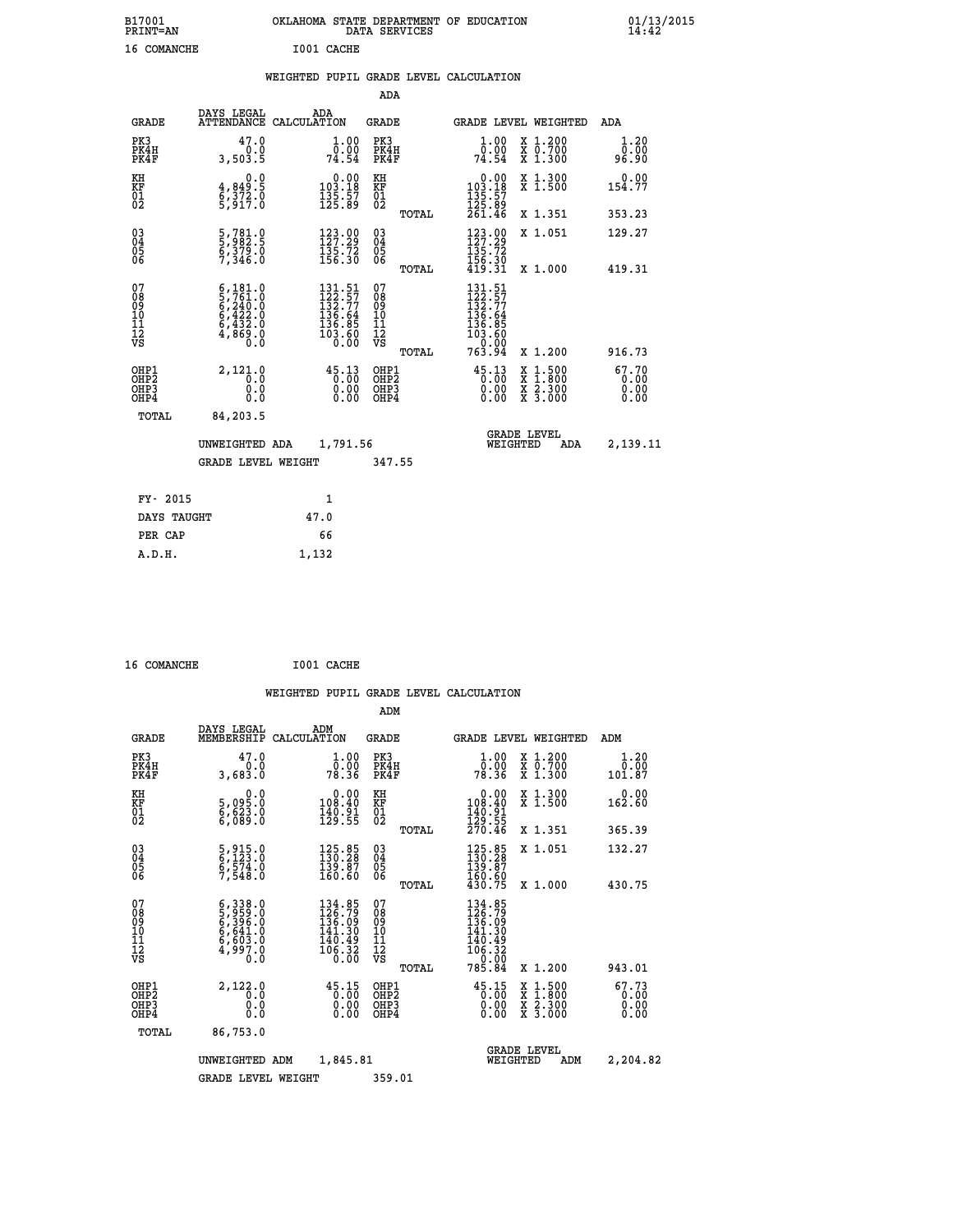| B17001<br>PRINT-AN                                   |                                                                     | OKLAHOMA STATE DEPARTMENT OF EDUCATION<br>DATA SERVICES                                            |                                                    |                                                                                                                    |                                                            | $01/13/2015$<br>14:42        |  |
|------------------------------------------------------|---------------------------------------------------------------------|----------------------------------------------------------------------------------------------------|----------------------------------------------------|--------------------------------------------------------------------------------------------------------------------|------------------------------------------------------------|------------------------------|--|
| 16 COMANCHE                                          |                                                                     | I002 INDIAHOMA                                                                                     |                                                    |                                                                                                                    |                                                            |                              |  |
|                                                      |                                                                     | WEIGHTED PUPIL GRADE LEVEL CALCULATION                                                             |                                                    |                                                                                                                    |                                                            |                              |  |
|                                                      |                                                                     |                                                                                                    | ADA                                                |                                                                                                                    |                                                            |                              |  |
| <b>GRADE</b>                                         | DAYS LEGAL                                                          | ADA<br>ATTENDANCE CALCULATION                                                                      | <b>GRADE</b>                                       | GRADE LEVEL WEIGHTED                                                                                               |                                                            | ADA                          |  |
| PK3<br>PK4H<br>PK4F                                  | $205.0$<br>$584.5$                                                  | 5.00<br>0.00<br>14.26                                                                              | PK3<br>PK4H<br>PK4F                                | $\begin{smallmatrix} 5.00\\ 0.00\\ 14.26 \end{smallmatrix}$                                                        | X 1.200<br>X 0.700<br>X 1.300                              | 6.00<br>0.00<br>18.54        |  |
| KH<br>KF<br>01<br>02                                 | $\begin{smallmatrix} 0.0\\ 553.5\\ 563.0\\ 526.5 \end{smallmatrix}$ | $0.00$<br>15.94<br>$\frac{13.73}{12.84}$                                                           | KH<br>KF<br>$\begin{matrix} 0 \\ 2 \end{matrix}$   | $\begin{array}{r} 0.00 \\ 15.94 \\ 13.73 \\ 12.84 \\ 26.57 \end{array}$                                            | X 1.300<br>X 1.500                                         | 0.00<br>23.91                |  |
|                                                      |                                                                     |                                                                                                    | TOTAL                                              |                                                                                                                    | X 1.351                                                    | 35.90                        |  |
| 03<br>04<br>05<br>06                                 | 570.0<br>579.0<br>607.0<br>532.5                                    | 13.90<br>14.12<br>$\frac{14}{12}$ $\frac{80}{99}$                                                  | $\begin{matrix} 03 \\ 04 \\ 05 \\ 06 \end{matrix}$ | $13.90$<br>$14.12$<br>$14.80$<br>$12.99$<br>$41.91$                                                                | X 1.051                                                    | 14.61                        |  |
|                                                      |                                                                     |                                                                                                    | TOTAL                                              |                                                                                                                    | $X_1.000$                                                  | 41.91                        |  |
| 07<br>08<br>09<br>111<br>12<br>VS                    | 438.5<br>711.5<br>591.5<br>524.5<br>628.5<br>728.5<br>728.5         | $\begin{smallmatrix} 10.70 \\ 17.35 \\ 14.43 \\ 15.23 \\ 12.89 \\ 17.77 \end{smallmatrix}$<br>0.00 | 07<br>08901112<br>1112<br>VS<br>TOTAL              | $\begin{smallmatrix} 10.70 \\ 17.35 \\ 14.43 \\ 15.23 \\ 12.89 \\ 17.77 \end{smallmatrix}$<br>$\frac{0.00}{88.37}$ | X 1.200                                                    | 106.04                       |  |
| OHP1<br>OHP2<br>OH <sub>P3</sub><br>OH <sub>P4</sub> | 0.000<br>$\begin{smallmatrix} 0.5 \ 0.0 \end{smallmatrix}$          | 0.00<br>0.00                                                                                       | OHP1<br>OHP2<br>OHP3<br>OHP4                       | 0.00<br>0.00<br>0.00                                                                                               | X 1:500<br>$\frac{x}{x}$ $\frac{2 \cdot 300}{3 \cdot 000}$ | 0.00<br>0.00<br>0.00<br>0.00 |  |
| TOTAL                                                | 8,444.0                                                             |                                                                                                    |                                                    |                                                                                                                    |                                                            |                              |  |

|             | UNWEIGHTED ADA            |      | 205.95 |       | <b>GRADE LEVEL</b><br>WEIGHTED | ADA | 246.91 |
|-------------|---------------------------|------|--------|-------|--------------------------------|-----|--------|
|             | <b>GRADE LEVEL WEIGHT</b> |      |        | 40.96 |                                |     |        |
| FY- 2015    |                           |      | 1      |       |                                |     |        |
| DAYS TAUGHT |                           | 41.0 |        |       |                                |     |        |
| PER CAP     |                           | 95   |        |       |                                |     |        |
| A.D.H.      |                           | 129  |        |       |                                |     |        |
|             |                           |      |        |       |                                |     |        |

 **16 COMANCHE I002 INDIAHOMA**

|                                                      |                                                                         |                    |                                                                                                    |                              |       | WEIGHTED PUPIL GRADE LEVEL CALCULATION                                                                                                                                                                                                                                         |                                                                                                  |                       |        |
|------------------------------------------------------|-------------------------------------------------------------------------|--------------------|----------------------------------------------------------------------------------------------------|------------------------------|-------|--------------------------------------------------------------------------------------------------------------------------------------------------------------------------------------------------------------------------------------------------------------------------------|--------------------------------------------------------------------------------------------------|-----------------------|--------|
|                                                      |                                                                         |                    |                                                                                                    | ADM                          |       |                                                                                                                                                                                                                                                                                |                                                                                                  |                       |        |
| <b>GRADE</b>                                         | DAYS LEGAL<br>MEMBERSHIP                                                | ADM<br>CALCULATION |                                                                                                    | <b>GRADE</b>                 |       | <b>GRADE LEVEL WEIGHTED</b>                                                                                                                                                                                                                                                    |                                                                                                  | ADM                   |        |
| PK3<br>PK4H<br>PK4F                                  | 205.0<br>$\begin{array}{c} 0.0 \\ 608.0 \end{array}$                    |                    | 5.00<br>0.00<br>14.83                                                                              | PK3<br>PK4H<br>PK4F          |       | $\begin{smallmatrix}5.00\0.00\\14.83\end{smallmatrix}$                                                                                                                                                                                                                         | X 1.200<br>X 0.700<br>X 1.300                                                                    | 6.00<br>0.00<br>19.28 |        |
| KH<br>KF<br>01<br>02                                 | 0.0<br>670:0<br>580:0<br>542:0                                          |                    | $\begin{smallmatrix} 0.00\\16.34\\14.15\\13.22 \end{smallmatrix}$                                  | KH<br>KF<br>01<br>02         |       | $\begin{array}{r} 0.00 \\ 16.34 \\ 14.15 \\ 13.22 \\ 27.37 \end{array}$                                                                                                                                                                                                        | X 1.300<br>X 1.500                                                                               | 0.00<br>24.51         |        |
|                                                      |                                                                         |                    |                                                                                                    |                              | TOTAL |                                                                                                                                                                                                                                                                                | X 1.351                                                                                          | 36.98                 |        |
| $\begin{matrix} 03 \\ 04 \\ 05 \\ 06 \end{matrix}$   | 578.0<br>621.0<br>555.0                                                 |                    | $\begin{smallmatrix} 14\cdot 10\\ 15\cdot 29\\ 15\cdot 15\\ 13\cdot 54 \end{smallmatrix}$          | 03<br>04<br>05<br>06         |       | $14.10$<br>$15.29$<br>$15.15$<br>$13.54$<br>$43.98$                                                                                                                                                                                                                            | X 1.051                                                                                          | 14.82                 |        |
|                                                      |                                                                         |                    |                                                                                                    |                              | TOTAL |                                                                                                                                                                                                                                                                                | X 1.000                                                                                          | 43.98                 |        |
| 07<br>0890112<br>1112<br>VS                          | $451.0$<br>$731.0$<br>$609.0$<br>$641.0$<br>$533.0$<br>$738.0$<br>$0.0$ |                    | $\begin{smallmatrix} 11.00 \\ 17.83 \\ 14.85 \\ 15.63 \\ 13.00 \\ 18.00 \\ 0.00 \end{smallmatrix}$ | 07<br>08901123<br>1122<br>VS | TOTAL | $\begin{array}{l} 11\cdot00\\ 17\cdot83\\ 14\cdot85\\ 15\cdot63\\ 13\cdot00\\ 18\cdot00\\ 0\cdot00\\ 90\cdot31 \end{array}$                                                                                                                                                    | $X_1.200$                                                                                        | 108.37                |        |
| OHP1<br>OHP2<br>OH <sub>P3</sub><br>OH <sub>P4</sub> | 0.0<br>0.000                                                            |                    | $\begin{smallmatrix} 0.00 \ 0.00 \ 0.00 \ 0.00 \end{smallmatrix}$                                  | OHP1<br>OHP2<br>OHP3<br>OHP4 |       | $\begin{smallmatrix} 0.00 & 0.00 & 0.00 & 0.00 & 0.00 & 0.00 & 0.00 & 0.00 & 0.00 & 0.00 & 0.00 & 0.00 & 0.00 & 0.00 & 0.00 & 0.00 & 0.00 & 0.00 & 0.00 & 0.00 & 0.00 & 0.00 & 0.00 & 0.00 & 0.00 & 0.00 & 0.00 & 0.00 & 0.00 & 0.00 & 0.00 & 0.00 & 0.00 & 0.00 & 0.00 & 0.0$ | $\begin{smallmatrix} x & 1 & 500 \\ x & 1 & 800 \\ x & 2 & 300 \\ x & 3 & 000 \end{smallmatrix}$ | 0.00<br>0.00<br>0.00  |        |
| TOTAL                                                | 8,689.0                                                                 |                    |                                                                                                    |                              |       |                                                                                                                                                                                                                                                                                |                                                                                                  |                       |        |
|                                                      | UNWEIGHTED ADM                                                          |                    | 211.93                                                                                             |                              |       | WEIGHTED                                                                                                                                                                                                                                                                       | <b>GRADE LEVEL</b><br>ADM                                                                        |                       | 253.94 |
|                                                      | <b>GRADE LEVEL WEIGHT</b>                                               |                    |                                                                                                    | 42.01                        |       |                                                                                                                                                                                                                                                                                |                                                                                                  |                       |        |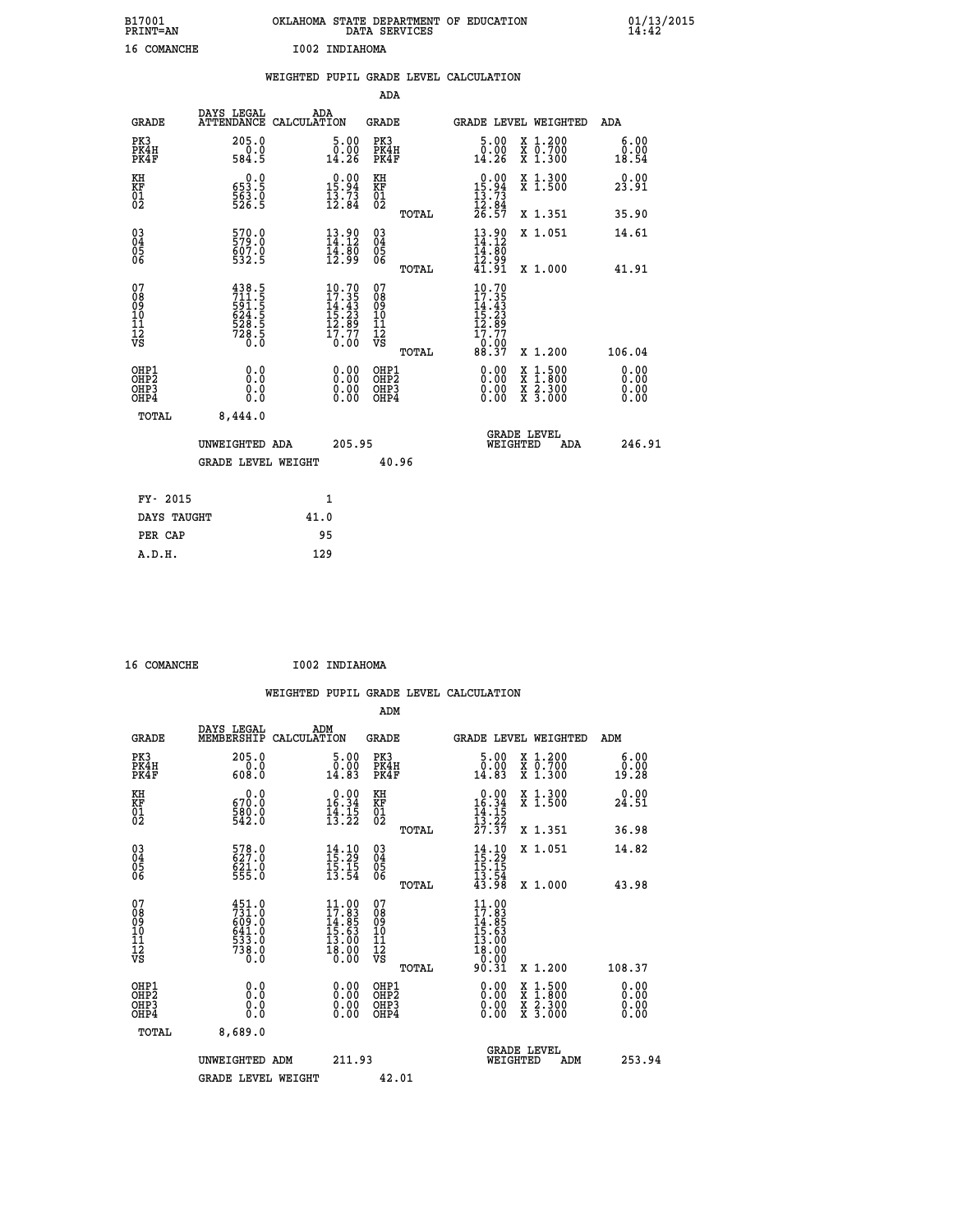| B17001          | OKLAHOMA STATE DEPARTMENT OF EDUCATION |
|-----------------|----------------------------------------|
| <b>PRINT=AN</b> | DATA SERVICES                          |
| 16 COMANCHE     | <b>I003 STERLING</b>                   |

 **B17001 OKLAHOMA STATE DEPARTMENT OF EDUCATION 01/13/2015**

|                                                                    |                                                                                                                    |                                                                                              | ADA                                       |       |                                                                              |                                                    |                              |
|--------------------------------------------------------------------|--------------------------------------------------------------------------------------------------------------------|----------------------------------------------------------------------------------------------|-------------------------------------------|-------|------------------------------------------------------------------------------|----------------------------------------------------|------------------------------|
| <b>GRADE</b>                                                       | DAYS LEGAL                                                                                                         | ADA<br>ATTENDANCE CALCULATION                                                                | <b>GRADE</b>                              |       |                                                                              | GRADE LEVEL WEIGHTED                               | <b>ADA</b>                   |
| PK3<br>PK4H<br>PK4F                                                | 8.0<br>0.0<br>1,380.0                                                                                              | $\begin{smallmatrix} 0.20\\ 0.00\\ 33.66 \end{smallmatrix}$                                  | PK3<br>PK4H<br>PK4F                       |       | $\begin{smallmatrix} 0.20 \\ 0.00 \\ 33.66 \end{smallmatrix}$                | X 1.200<br>X 0.700<br>X 1.300                      | 0.24<br>0.00<br>43.76        |
| KH<br>KF<br>01<br>02                                               | 0.0<br>$1,244.0$<br>$1,459.0$<br>$1,079.5$                                                                         | $\begin{smallmatrix} 0.00\\ 30.34\\ 35.59\\ 26.33 \end{smallmatrix}$                         | KH<br>KF<br>01<br>02                      |       | $\begin{smallmatrix} 0.00\\ 30.34\\ 35.39\\ 26.33\\ 61.92 \end{smallmatrix}$ | X 1.300<br>X 1.500                                 | 0.00<br>45.51                |
|                                                                    |                                                                                                                    |                                                                                              |                                           | TOTAL |                                                                              | X 1.351                                            | 83.65                        |
| $\begin{smallmatrix} 03 \\[-4pt] 04 \end{smallmatrix}$<br>Ŏ5<br>ŌĞ | $1,007.0$<br>$1,600.5$<br>$1,136.0$<br>$913.5$                                                                     | 39:56<br>$\frac{27.71}{22.28}$                                                               | $\substack{03 \\ 04}$<br>05<br>06         | TOTAL | $24.56$<br>$39.04$<br>$27.71$<br>$22.28$<br>$89.03$                          | X 1.051<br>X 1.000                                 | 25.81<br>89.03               |
| 07<br>08<br>09<br>11<br>11<br>12<br>VS                             | $\begin{smallmatrix} & 807.0 \\ 1,299.5 \\ 881.5 \\ 1,235.5 \\ 1,152.5 \\ 1,152.5 \\ 0.0 \\ 0.0 \end{smallmatrix}$ | $\begin{smallmatrix} 19.68\\ 31.70\\ 21.50\\ 30.13\\ 28.11\\ 25.63\\ 0.00 \end{smallmatrix}$ | 07<br>08<br>09<br>11<br>11<br>12<br>VS    |       | 19.68<br>31.70<br>21.50<br>30.13<br>28:11<br>25:63<br>0.00<br>156:75         |                                                    |                              |
|                                                                    |                                                                                                                    |                                                                                              |                                           | TOTAL |                                                                              | X 1.200                                            | 188.10                       |
| OHP1<br>OH <sub>P</sub> 2<br>OHP3<br>OHP4                          | 0.0<br>Ō.Ō<br>0.0<br>0.0                                                                                           | 0.00<br>$\begin{smallmatrix} 0.00 \ 0.00 \end{smallmatrix}$                                  | OHP1<br>OH <sub>P</sub> 2<br>OHP3<br>OHP4 |       | 0.00<br>0.00<br>0.00                                                         | $1:500$<br>$1:800$<br>X<br>X<br>X 2.300<br>X 3.000 | 0.00<br>0.00<br>0.00<br>0.00 |
| TOTAL                                                              | 16,254.5                                                                                                           |                                                                                              |                                           |       |                                                                              |                                                    |                              |
|                                                                    | UNWEIGHTED ADA                                                                                                     | 396.46                                                                                       |                                           |       |                                                                              | <b>GRADE LEVEL</b><br>WEIGHTED<br>ADA              | 476.10                       |
|                                                                    | <b>GRADE LEVEL WEIGHT</b>                                                                                          |                                                                                              |                                           | 79.64 |                                                                              |                                                    |                              |
| FY- 2015                                                           |                                                                                                                    | 1                                                                                            |                                           |       |                                                                              |                                                    |                              |
| DAYS TAUGHT                                                        |                                                                                                                    | 41.0                                                                                         |                                           |       |                                                                              |                                                    |                              |
| PER CAP                                                            |                                                                                                                    | 75                                                                                           |                                           |       |                                                                              |                                                    |                              |
|                                                                    |                                                                                                                    |                                                                                              |                                           |       |                                                                              |                                                    |                              |

| 16 COMANCHE |  |
|-------------|--|
|             |  |

 **A.D.H. 269**

16 COMANCHE 1003 STERLING

|                              |                                                                                                                                    | WEIGHTED PUPIL GRADE LEVEL CALCULATION                                      |                                                     |                                                                                         |                                            |                               |
|------------------------------|------------------------------------------------------------------------------------------------------------------------------------|-----------------------------------------------------------------------------|-----------------------------------------------------|-----------------------------------------------------------------------------------------|--------------------------------------------|-------------------------------|
|                              |                                                                                                                                    |                                                                             | ADM                                                 |                                                                                         |                                            |                               |
| <b>GRADE</b>                 | DAYS LEGAL<br>MEMBERSHIP                                                                                                           | ADM<br>CALCULATION                                                          | <b>GRADE</b>                                        | GRADE LEVEL WEIGHTED                                                                    |                                            | ADM                           |
| PK3<br>PK4H<br>PK4F          | 8.0<br>0.0<br>1,431.0                                                                                                              | 0.20<br>0.00<br>34.90                                                       | PK3<br>PK4H<br>PK4F                                 | 0.20<br>ةةٍ∶ة<br>34:90                                                                  | X 1.200<br>X 0.700<br>$\overline{x}$ 1.300 | 0.24<br>0.00<br>45.37         |
| KH<br>KF<br>01<br>02         | 0.0<br>1,331:0<br>1,490:0<br>1,107:0                                                                                               | $\begin{smallmatrix} 0.00\\ 32.46\\ 36.34\\ 27.00 \end{smallmatrix}$        | KH<br>KF<br>01<br>02                                | $\begin{array}{r} 0.00 \\ 32.46 \\ 36.34 \\ 27.00 \end{array}$                          | X 1.300<br>X 1.500                         | 0.00<br>48.69                 |
|                              |                                                                                                                                    |                                                                             | TOTAL                                               | 63.34                                                                                   | X 1.351                                    | 85.57                         |
| 03<br>04<br>05<br>06         | 1,026.0<br>$\frac{1}{943}$ .0                                                                                                      | $\begin{smallmatrix} 25.02\ 40.00\ 28.34\ 23.00 \end{smallmatrix}$          | $\begin{array}{c} 03 \\ 04 \\ 05 \\ 06 \end{array}$ | 25.02<br>$\begin{smallmatrix} 40.06 \\ 28.34 \\ 23.00 \\ 91.34 \end{smallmatrix}$       | X 1.051                                    | 26.30                         |
|                              |                                                                                                                                    |                                                                             | TOTAL                                               |                                                                                         | X 1.000                                    | 91.34                         |
| 07<br>08901112<br>1112<br>VS | $\begin{smallmatrix} & 825 & 0\\ 1, & 364 & 0\\ 899 & 0\\ 1, & 285 & 0\\ 1, & 189 & 0\\ 1, & 109 & 0\\ 0 & 0 & 0\end{smallmatrix}$ | $20.12$<br>$33.27$<br>$21.93$<br>$31.34$<br>$29.00$<br>$\frac{55.05}{0.00}$ | 07<br>08<br>09<br>11<br>11<br>12<br>VS<br>TOTAL     | $20.12$<br>$33.27$<br>$21.93$<br>$31.34$<br>$29.00$<br>$27.05$<br>$\frac{6.00}{162.71}$ | X 1.200                                    | 195.25                        |
| OHP1<br>OHP2<br>OHP3<br>OHP4 | 0.0<br>Ŏ.Ŏ<br>0.0                                                                                                                  | 0.00<br>$\begin{smallmatrix} 0.00 \ 0.00 \end{smallmatrix}$                 | OHP1<br>OHP2<br>OHP3<br>OHP4                        | 0.00<br>0.00<br>0.00                                                                    | X 1:500<br>X 2.300<br>X 3.000              | 0.00<br>Ō. ŌŌ<br>0.00<br>0.00 |
| TOTAL                        | 16,809.0                                                                                                                           |                                                                             |                                                     |                                                                                         |                                            |                               |
|                              | UNWEIGHTED ADM                                                                                                                     | 409.97                                                                      |                                                     | GRADE LEVEL<br>WEIGHTED                                                                 | ADM                                        | 492.76                        |
|                              | <b>GRADE LEVEL WEIGHT</b>                                                                                                          |                                                                             | 82.79                                               |                                                                                         |                                            |                               |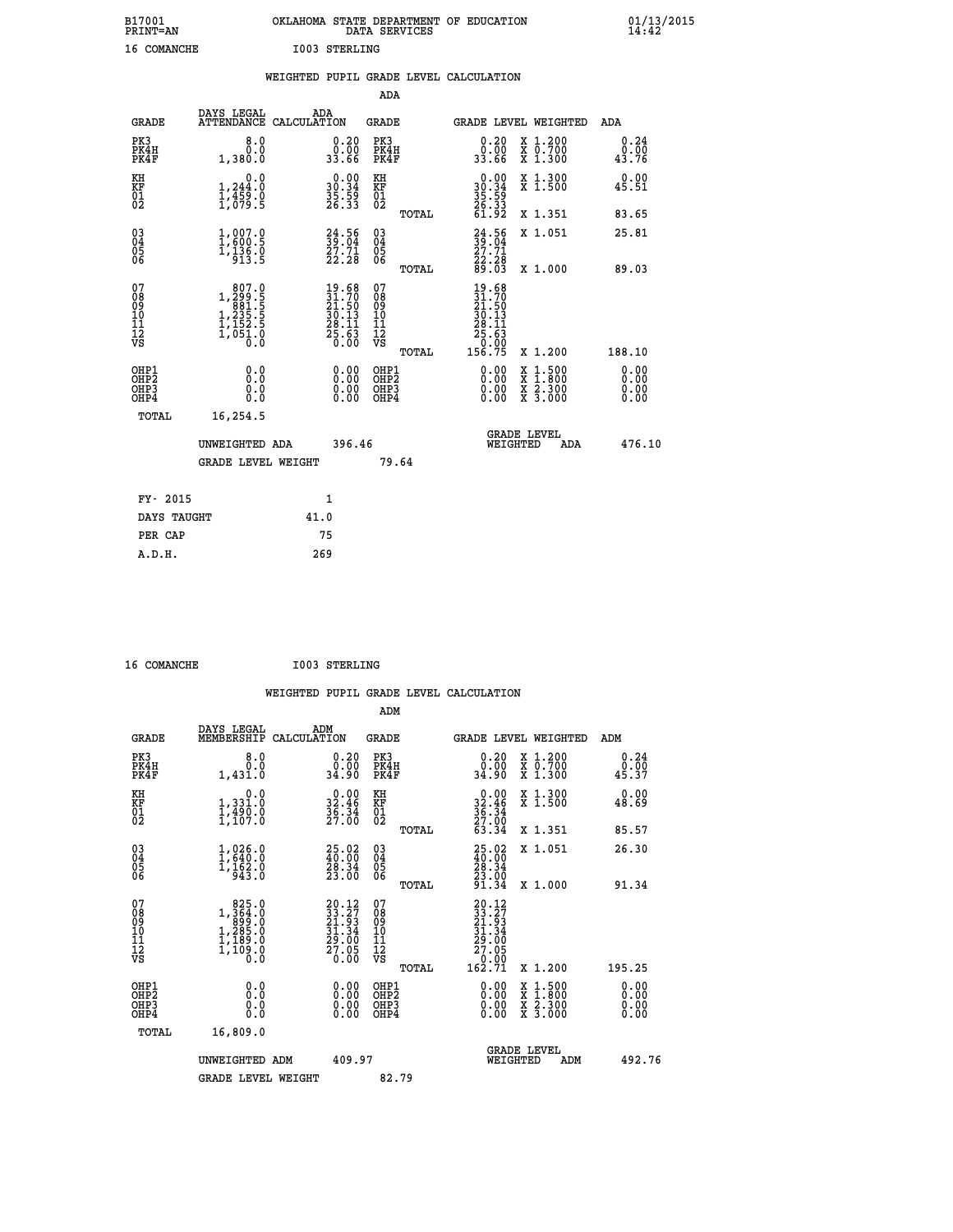| B17001<br><b>PRINT=AN</b> | OKLAHOMA STATE DEPARTMENT OF EDUCATION<br>DATA SERVICES | 01/13/2015 |
|---------------------------|---------------------------------------------------------|------------|
| 16<br>COMANCHE            | I004 GERONIMO                                           |            |

|                              |                                                                       |      |                                                                      |                                        |       | WEIGHTED PUPIL GRADE LEVEL CALCULATION                                   |                                                                                                  |                               |
|------------------------------|-----------------------------------------------------------------------|------|----------------------------------------------------------------------|----------------------------------------|-------|--------------------------------------------------------------------------|--------------------------------------------------------------------------------------------------|-------------------------------|
|                              |                                                                       |      |                                                                      | <b>ADA</b>                             |       |                                                                          |                                                                                                  |                               |
| <b>GRADE</b>                 | DAYS LEGAL ADA ATTENDANCE CALCULATION                                 |      |                                                                      | <b>GRADE</b>                           |       |                                                                          | GRADE LEVEL WEIGHTED                                                                             | ADA                           |
| PK3<br>PK4H<br>PK4F          | 38.0<br>0.0<br>548.5                                                  |      | 1.00<br>$\bar{0}.\tilde{0}\tilde{0}$<br>14.43                        | PK3<br>PK4H<br>PK4F                    |       | $\begin{smallmatrix} 1.00\\ 0.00\\ 14.43 \end{smallmatrix}$              | X 1.200<br>X 0.700<br>X 1.300                                                                    | 1.20<br>0.00<br>18.76         |
| KH<br>KF<br>01<br>02         | $\begin{smallmatrix}&&&0.0\\1,123.0\\951.5\\1,085.5\end{smallmatrix}$ |      | $\begin{smallmatrix} 0.00\\ 29.55\\ 25.04\\ 28.57 \end{smallmatrix}$ | KH<br>KF<br>01<br>02                   |       | $\begin{smallmatrix} 0.00\\29.55\\25.04\\28.57\\53.61 \end{smallmatrix}$ | X 1.300<br>X 1.500                                                                               | 0.00<br>44.33                 |
|                              |                                                                       |      |                                                                      |                                        | TOTAL |                                                                          | X 1.351                                                                                          | 72.43                         |
| $^{03}_{04}$<br>Ŏ5<br>06     | 907.5<br>954.5<br>755.0<br>836.5                                      |      | $23.88$<br>$25.12$<br>$19.87$<br>$22.01$                             | $^{03}_{04}$<br>$\frac{05}{06}$        |       | $23.88$<br>$25.12$<br>$19.87$<br>$22.01$<br>$67.00$                      | X 1.051                                                                                          | 25.10                         |
|                              |                                                                       |      |                                                                      |                                        | TOTAL |                                                                          | X 1.000                                                                                          | 67.00                         |
| 07<br>08901112<br>1112<br>VS | 958.5<br>821.5<br>970.5<br>993.0<br>893.0<br>781.0<br>530.5<br>530.5  |      | 25.22<br>21.62<br>25.54<br>23.50<br>20.55<br>20.55<br>13.96          | 07<br>08<br>09<br>11<br>11<br>12<br>VS |       | 25.22<br>21.62<br>25.54<br>23.50<br>20.556<br>20.556<br>130.39<br>130.39 |                                                                                                  |                               |
|                              |                                                                       |      |                                                                      |                                        | TOTAL |                                                                          | X 1.200                                                                                          | 156.47                        |
| OHP1<br>OHP2<br>OHP3<br>OHP4 | 0.0<br>0.0<br>0.0                                                     |      | 0.00<br>$\begin{smallmatrix} 0.00 \ 0.00 \end{smallmatrix}$          | OHP1<br>OHP2<br>OHP3<br>OHP4           |       | 0.00<br>0.00<br>0.00                                                     | $\begin{smallmatrix} x & 1 & 500 \\ x & 1 & 800 \\ x & 2 & 300 \\ x & 3 & 000 \end{smallmatrix}$ | 0.00<br>Ō. ŌŌ<br>0.00<br>0.00 |
| TOTAL                        | 12,155.0                                                              |      |                                                                      |                                        |       |                                                                          |                                                                                                  |                               |
|                              | UNWEIGHTED ADA                                                        |      | 319.86                                                               |                                        |       |                                                                          | <b>GRADE LEVEL</b><br>WEIGHTED<br>ADA                                                            | 385.29                        |
|                              | <b>GRADE LEVEL WEIGHT</b>                                             |      |                                                                      |                                        | 65.43 |                                                                          |                                                                                                  |                               |
| FY- 2015                     |                                                                       |      | $\mathbf{1}$                                                         |                                        |       |                                                                          |                                                                                                  |                               |
| DAYS TAUGHT                  |                                                                       | 38.0 |                                                                      |                                        |       |                                                                          |                                                                                                  |                               |
| PER CAP                      |                                                                       | 88   |                                                                      |                                        |       |                                                                          |                                                                                                  |                               |
| A.D.H.                       |                                                                       | 138  |                                                                      |                                        |       |                                                                          |                                                                                                  |                               |

 **16 COMANCHE I004 GERONIMO**

 **WEIGHTED PUPIL GRADE LEVEL CALCULATION ADM DAYS LEGAL ADM GRADE MEMBERSHIP CALCULATION GRADE GRADE LEVEL WEIGHTED ADM PK3 38.0 1.00 PK3 1.00 X 1.200 1.20 PK4H 0.0 0.00 PK4H 0.00 X 0.700 0.00 PK4F 579.0 15.24 PK4F 15.24 X 1.300 19.81 01 25.74 01 25.74**  $02$  1,147.0  $30.18$  02  $_{\text{norm}}$   $\frac{30.18}{}$  **04 978.0 25.74 04 25.74 05 786.0 20.68 05 20.68 06 876.0 23.05 06 23.05 07 984.0 25.89 07 25.89 08 874.0 23.00 08 23.00 09 1,028.0 27.05 09 27.05 10 966.0 25.42 10 25.42 11 798.0 21.00 11 21.00 12 589.0 15.50 12 15.50**

| ΚH<br>KF<br>01<br>02                                 | 0.0<br>1,170.0<br>978.0<br>1,147.0                                        | $\begin{smallmatrix} 0.00\\ 30.79\\ 25.74\\ 30.18 \end{smallmatrix}$                         | KH<br>KF<br>01<br>02                     | $\begin{smallmatrix} 0.00\\ 30.79\\ 25.74\\ 30.18\\ 55.92 \end{smallmatrix}$                | X 1.300<br>X 1.500                       | 0.00<br>46.19            |
|------------------------------------------------------|---------------------------------------------------------------------------|----------------------------------------------------------------------------------------------|------------------------------------------|---------------------------------------------------------------------------------------------|------------------------------------------|--------------------------|
|                                                      |                                                                           |                                                                                              | TOTAL                                    |                                                                                             | X 1.351                                  | 75.55                    |
| $\begin{matrix} 03 \\ 04 \\ 05 \\ 06 \end{matrix}$   | 934.0<br>978.0<br>786.0<br>876.0                                          | $24.58$<br>25.74<br>20.68<br>23.05                                                           | $\substack{03 \\ 04}$<br>05<br>ŎĞ        | 24.58<br>25.74<br>20.68<br>23.05                                                            | X 1.051                                  | 25.83                    |
|                                                      |                                                                           |                                                                                              | TOTAL                                    | 69.47                                                                                       | X 1.000                                  | 69.47                    |
| 07<br>08<br>09<br>101<br>11<br>12<br>VS              | 984.0<br>$1, 028.0$<br>$1, 028.0$<br>$966.0$<br>$798.0$<br>$589.0$<br>0.0 | $\begin{smallmatrix} 25.89\\ 23.00\\ 27.05\\ 25.42\\ 21.00\\ 15.50\\ 0.00 \end{smallmatrix}$ | 07<br>08<br>09<br>11<br>11<br>12<br>VS   | $\begin{smallmatrix} 25.89\ 23.005\ 27.052\ 25.42\ 21.00\ 15.50\ 137.86\ \end{smallmatrix}$ |                                          |                          |
|                                                      |                                                                           |                                                                                              | TOTAL                                    |                                                                                             | X 1.200                                  | 165.43                   |
| OHP1<br>OHP <sub>2</sub><br>OH <sub>P3</sub><br>OHP4 | 0.000000<br>Ŏ.Ŏ                                                           | $0.00$<br>$0.00$<br>0.00                                                                     | OHP1<br>OHP <sub>2</sub><br>OHP3<br>OHP4 | $0.00$<br>$0.00$<br>0.00                                                                    | X 1:500<br>X 1:800<br>X 2:300<br>X 3:000 | $0.00$<br>$0.00$<br>0.00 |
| TOTAL                                                | 12,725.0                                                                  |                                                                                              |                                          |                                                                                             |                                          |                          |
|                                                      | UNWEIGHTED ADM                                                            | 334.86                                                                                       |                                          |                                                                                             | <b>GRADE LEVEL</b><br>WEIGHTED<br>ADM    | 403.48                   |

 **GRADE LEVEL WEIGHT 68.62**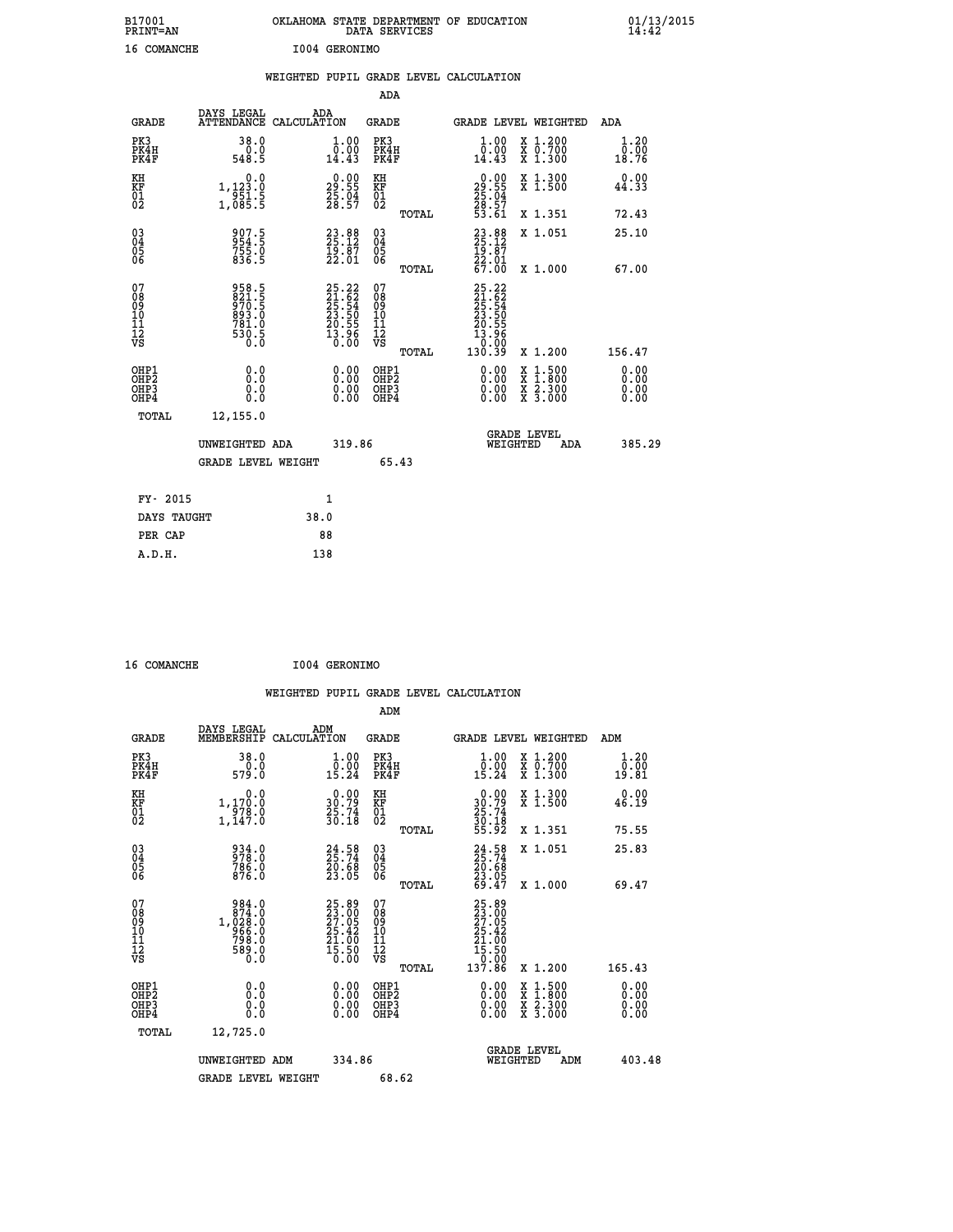| B17001<br><b>PRINT=AN</b> | OKLAHOMA STATE DEPARTMENT OF EDUCATION<br>DATA SERVICES |  |
|---------------------------|---------------------------------------------------------|--|
| 16 COMANCHE               | I008 LAWTON                                             |  |

# **WEIGHTED PUPIL GRADE LEVEL CALCULATION**

|                                                                  |                                                                                   |                                                                                                     | ADA                                                                             |                                                                                                                                            |                                                                                                                                      |                               |  |
|------------------------------------------------------------------|-----------------------------------------------------------------------------------|-----------------------------------------------------------------------------------------------------|---------------------------------------------------------------------------------|--------------------------------------------------------------------------------------------------------------------------------------------|--------------------------------------------------------------------------------------------------------------------------------------|-------------------------------|--|
| <b>GRADE</b>                                                     | DAYS LEGAL                                                                        | ADA<br>ATTENDANCE CALCULATION                                                                       | <b>GRADE</b>                                                                    |                                                                                                                                            | GRADE LEVEL WEIGHTED                                                                                                                 | ADA                           |  |
| PK3<br>PK4H<br>PK4F                                              | 1,265.0<br>20,073.5<br>15,779.5                                                   | $30.12$<br>$477.94$<br>$375.70$                                                                     | PK3<br>PK4H<br>PK4F                                                             | 30.12<br>477.94<br>375.70                                                                                                                  | X 1.200<br>X 0.700<br>X 1.300                                                                                                        | 36.14<br>334.56<br>488.41     |  |
| KH<br>KF<br>01<br>02                                             | 0.0<br>51,356.0<br>53,351.0<br>46,171.5                                           | $\begin{smallmatrix}&&0.00\\1,222.76\\1,270.26\\1,099.32\end{smallmatrix}$                          | KH<br>KF<br>01<br>02                                                            | 0.00<br>$1,222.76$<br>$1,270.26$<br>$1,099.32$<br>$2,369.58$                                                                               | X 1.300<br>X 1.500                                                                                                                   | 0.00<br>1,834.14              |  |
|                                                                  |                                                                                   |                                                                                                     | TOTAL                                                                           |                                                                                                                                            | X 1.351                                                                                                                              | 3,201.30                      |  |
| $^{03}_{04}$<br>Ŏ5<br>06                                         | $45,179.5$<br>$42,529.0$<br>$42, 202.0$<br>$42, 251.5$                            | 1,075.70<br>1,012:60<br>$\frac{1}{1}$ , 004.81<br>1,005.99                                          | $\substack{03 \\ 04}$<br>$\begin{smallmatrix} 0 & 5 \\ 0 & 6 \end{smallmatrix}$ | $1,012.60$<br>$1,004.81$<br>$1,004.81$<br>$1,005.99$<br>$3,023.40$                                                                         | X 1.051                                                                                                                              | 1,130.56                      |  |
|                                                                  |                                                                                   |                                                                                                     | TOTAL                                                                           |                                                                                                                                            | X 1.000                                                                                                                              | 3,023.40                      |  |
| 07<br>08<br>09<br>10<br>11<br>12<br>VS                           | 41, 373.0<br>41, 464.5<br>46, 121.5<br>43, 565.0<br>38, 290.0<br>34, 566.0<br>Ō.Ō | $\begin{array}{r} 985.07 \\ 987.25 \\ 1,098.13 \\ 1,037.26 \\ 911.67 \\ 823.00 \\ 0.00 \end{array}$ | 07<br>08<br>09<br>11<br>11<br>12<br>VS                                          | $\begin{array}{r} 985.07 \\ 987.25 \\ 1,098.13 \\ 1,037.26 \\ 911.67 \\ 823.00 \\ 7.00 \\ 8.00 \\ 9.0 \\ 9.0 \\ 9.0 \\ 9.0 \\ \end{array}$ |                                                                                                                                      |                               |  |
|                                                                  |                                                                                   |                                                                                                     | TOTAL                                                                           | 5,842.38                                                                                                                                   | X 1.200                                                                                                                              | 7,010.86                      |  |
| OHP1<br>OH <sub>P</sub> <sub>2</sub><br>OH <sub>P3</sub><br>OHP4 | 1,379.0<br>0.0<br>0.0<br>0.0                                                      | 32.83<br>0.00<br>0.00<br>0.00                                                                       | OHP1<br>OH <sub>P</sub> 2<br>OHP3<br>OHP4                                       | 32.83<br>0.00<br>0.00                                                                                                                      | $\begin{smallmatrix} \mathtt{X} & 1 & 500 \\ \mathtt{X} & 1 & 800 \\ \mathtt{X} & 2 & 300 \\ \mathtt{X} & 3 & 000 \end{smallmatrix}$ | 49.25<br>0.00<br>0.00<br>0.00 |  |
| <b>TOTAL</b>                                                     | 606,917.5                                                                         |                                                                                                     |                                                                                 |                                                                                                                                            |                                                                                                                                      |                               |  |
|                                                                  | UNWEIGHTED ADA                                                                    |                                                                                                     | 14,450.41                                                                       |                                                                                                                                            | <b>GRADE LEVEL</b><br>WEIGHTED<br>ADA                                                                                                |                               |  |
|                                                                  | GRADE LEVEL WEIGHT                                                                |                                                                                                     | 2,658.21                                                                        |                                                                                                                                            |                                                                                                                                      |                               |  |
|                                                                  |                                                                                   |                                                                                                     |                                                                                 |                                                                                                                                            |                                                                                                                                      |                               |  |
| FY- 2015                                                         |                                                                                   | 1                                                                                                   |                                                                                 |                                                                                                                                            |                                                                                                                                      |                               |  |
| DAYS TAUGHT                                                      |                                                                                   | 42.0                                                                                                |                                                                                 |                                                                                                                                            |                                                                                                                                      |                               |  |
| PER CAP                                                          |                                                                                   | 33                                                                                                  |                                                                                 |                                                                                                                                            |                                                                                                                                      |                               |  |

 **16 COMANCHE I008 LAWTON**

 **A.D.H. 6,702**

|                                           |                                                                                  |                                                                                                                                                                                        | ADM                                             |                                                                                                 |                                                                                                  |                               |
|-------------------------------------------|----------------------------------------------------------------------------------|----------------------------------------------------------------------------------------------------------------------------------------------------------------------------------------|-------------------------------------------------|-------------------------------------------------------------------------------------------------|--------------------------------------------------------------------------------------------------|-------------------------------|
| <b>GRADE</b>                              | DAYS LEGAL<br>MEMBERSHIP                                                         | ADM<br>CALCULATION                                                                                                                                                                     | <b>GRADE</b>                                    | <b>GRADE LEVEL WEIGHTED</b>                                                                     |                                                                                                  | ADM                           |
| PK3<br>PK4H<br>PK4F                       | 1,339.0<br>21,497.0<br>16,741.0                                                  | 31.88<br>511.03<br>398.60                                                                                                                                                              | PK3<br>PK4H<br>PK4F                             | $\frac{31.88}{511.83}$<br>398.60                                                                | $\begin{smallmatrix} x & 1.200 \\ x & 0.700 \end{smallmatrix}$<br>X 1.300                        | 38.26<br>358.28<br>518.18     |
| KH<br>KF<br>01<br>02                      | 0.0<br>53,777:0<br>55,705:0<br>47,955:0                                          | $\begin{smallmatrix}&&0.00\\1,280.40\\1,326.31\\1,141.79\end{smallmatrix}$                                                                                                             | KH<br>KF<br>01<br>02                            | $\begin{smallmatrix}&&0.00\\1,280.40\\1,326.31\\1,341.79\\2,468.10\end{smallmatrix}$            | X 1.300<br>X 1.500                                                                               | 0.00<br>1,920.60              |
|                                           |                                                                                  |                                                                                                                                                                                        | TOTAL                                           |                                                                                                 | X 1.351                                                                                          | 3,334.40                      |
| 03<br>04<br>05<br>06                      | $46,810.0$<br>$43,947.0$<br>43,691.0<br>43,721.0                                 | $1,114.52$<br>1,046.36<br>1,040.26<br>1,040.98                                                                                                                                         | $\substack{03 \\ 04}$<br>05                     | $1,114.52$<br>1,046.36<br>1,040.26<br>1,040.98                                                  | X 1.051                                                                                          | 1,171.36                      |
|                                           |                                                                                  |                                                                                                                                                                                        | TOTAL                                           | 3,127.60                                                                                        | X 1.000                                                                                          | 3,127.60                      |
| 07<br>08<br>09<br>11<br>11<br>12<br>VS    | 43,248.0<br>$43, 457.0$<br>$49, 141.0$<br>$46, 890.0$<br>$40, 668.0$<br>36,558.0 | 1,029.71<br>$\frac{1}{1}$ , $\frac{0}{1}$ , $\frac{1}{2}$ , $\frac{0}{2}$ , $\frac{0}{4}$<br>$\frac{1}{2}$ , $\frac{1}{2}$ , $\frac{0}{2}$ , $\frac{1}{2}$<br>968.29<br>870.43<br>0.00 | 07<br>08<br>09<br>11<br>11<br>12<br>VS<br>TOTAL | $1,029.71$<br>$1,034.69$<br>$1,170.02$<br>$1,116.43$<br>$968.29$<br>870.43<br>0.00<br>6, 189.57 | X 1.200                                                                                          | 7,427.48                      |
| OHP1<br>OH <sub>P</sub> 2<br>OHP3<br>OHP4 | 1,444.0<br>0.0<br>0.0<br>Ŏ.Ŏ                                                     | 34.38<br>0.00<br>0.00<br>0.00                                                                                                                                                          | OHP1<br>OHP <sub>2</sub><br>OHP3<br>OHP4        | 34.38<br>0.00<br>0.00<br>0.00                                                                   | $\begin{smallmatrix} x & 1 & 500 \\ x & 1 & 800 \\ x & 2 & 300 \\ x & 3 & 000 \end{smallmatrix}$ | 51.57<br>0.00<br>0.00<br>0.00 |
| TOTAL                                     | 636,589.0                                                                        |                                                                                                                                                                                        |                                                 |                                                                                                 |                                                                                                  |                               |
|                                           | UNWEIGHTED                                                                       | 15, 156.88<br>ADM                                                                                                                                                                      |                                                 | WEIGHTED                                                                                        | <b>GRADE LEVEL</b><br>ADM                                                                        | 17,947.73                     |
|                                           | <b>GRADE LEVEL WEIGHT</b>                                                        |                                                                                                                                                                                        | 2,790.85                                        |                                                                                                 |                                                                                                  |                               |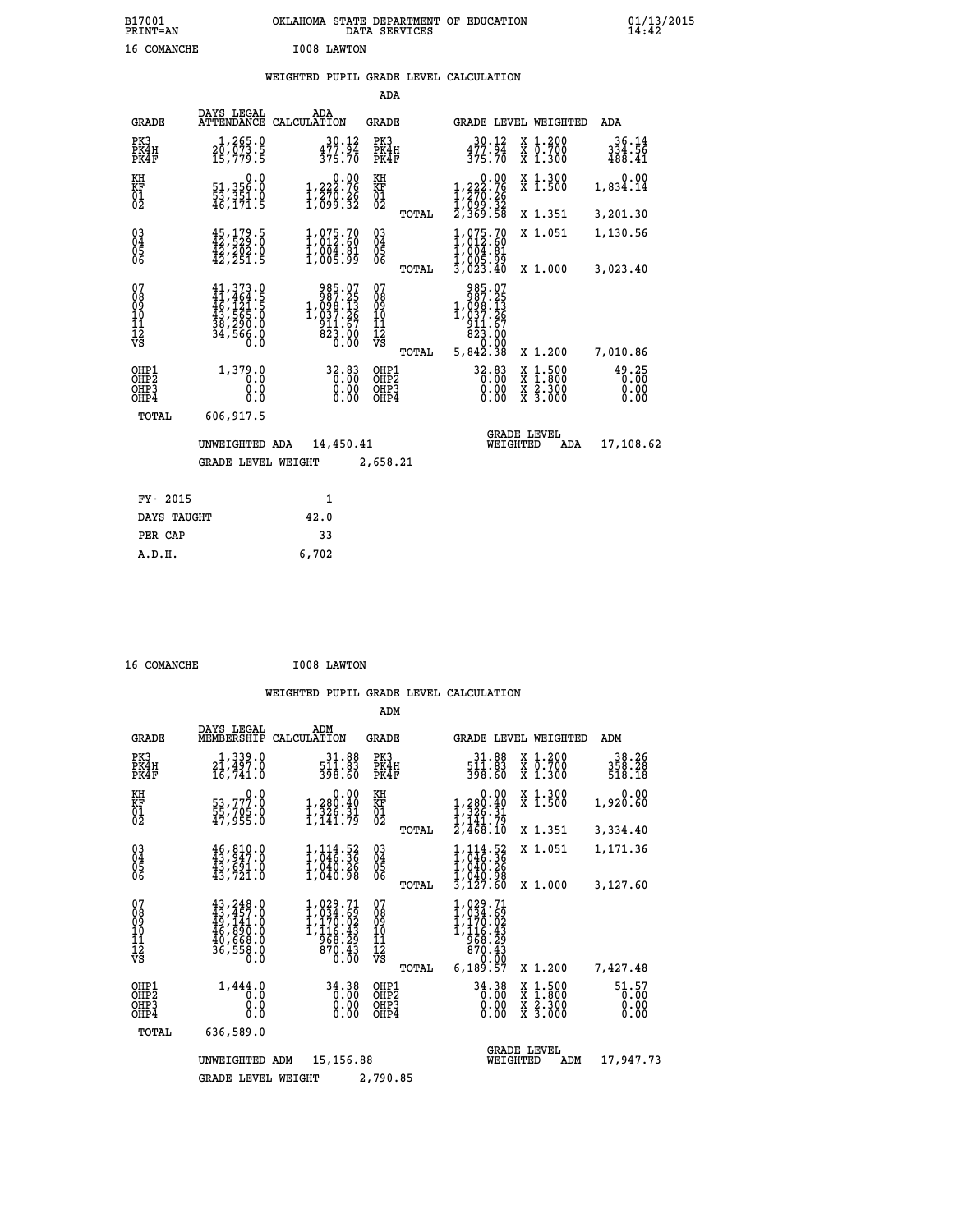| B17001<br><b>PRINT=AN</b> | OKLAHOMA<br>. STATE DEPARTMENT OF EDUCATION<br>DATA SERVICES | 01/13/2015<br>14:42 |
|---------------------------|--------------------------------------------------------------|---------------------|
| 16<br>COMANCHE            | <b>I009 FLETCHER</b>                                         |                     |

|  |  | WEIGHTED PUPIL GRADE LEVEL CALCULATION |
|--|--|----------------------------------------|
|  |  |                                        |

|                                                                  |                                                                                                   |                                                                      | ADA                                                |       |                                                                   |  |                                                                                          |                              |
|------------------------------------------------------------------|---------------------------------------------------------------------------------------------------|----------------------------------------------------------------------|----------------------------------------------------|-------|-------------------------------------------------------------------|--|------------------------------------------------------------------------------------------|------------------------------|
| <b>GRADE</b>                                                     | DAYS LEGAL                                                                                        | ADA<br>ATTENDANCE CALCULATION                                        | <b>GRADE</b>                                       |       | GRADE LEVEL WEIGHTED                                              |  |                                                                                          | ADA                          |
| PK3<br>PK4H<br>PK4F                                              | 0.0<br>0.0<br>1,701.5                                                                             | $\begin{smallmatrix} 0.00\\ 0.00\\ 38.67 \end{smallmatrix}$          | PK3<br>PK4H<br>PK4F                                |       | $\begin{smallmatrix} 0.00\\ 0.00\\ 38.67 \end{smallmatrix}$       |  | X 1.200<br>X 0.700<br>X 1.300                                                            | 0.00<br>0.00<br>50.27        |
| KH<br>KF<br>01<br>02                                             | 0.0<br>$\frac{1}{1}, \frac{4}{9}$ $\frac{3}{1}$ $\cdot \frac{0}{8}$<br>$\frac{1}{1}, \frac{0}{8}$ | $\begin{smallmatrix} 0.00\\ 33.25\\ 43.43\\ 41.05 \end{smallmatrix}$ | KH<br>KF<br>01<br>02                               |       | $0.00$<br>$33.25$<br>$43.43$<br>$41.05$<br>$84.48$                |  | X 1.300<br>X 1.500                                                                       | 0.00<br>49.88                |
|                                                                  |                                                                                                   |                                                                      |                                                    | TOTAL |                                                                   |  | X 1.351                                                                                  | 114.13                       |
| $\begin{matrix} 03 \\ 04 \\ 05 \\ 06 \end{matrix}$               | 1,281.5<br>$\frac{1}{4}$ , $\frac{1}{2}$ , $\frac{5}{3}$ , $\frac{5}{0}$                          | $32.13$<br>32.49<br>$\frac{35.02}{27.70}$                            | $\begin{matrix} 03 \\ 04 \\ 05 \\ 06 \end{matrix}$ |       | 29.13<br>32.49<br>33.02<br>27.70<br>27.70<br>93.21                |  | X 1.051                                                                                  | 30.62                        |
|                                                                  |                                                                                                   |                                                                      |                                                    | TOTAL |                                                                   |  | X 1.000                                                                                  | 93.21                        |
| 07<br>08<br>09<br>11<br>11<br>12<br>VS                           | $1,578.0$<br>$1,151.5$<br>$1,568.5$<br>$1,602.5$<br>$1,243.0$<br>$919.0$<br>0.0                   | 35.86<br>26.17<br>35.65<br>36.42<br>36.28<br>28.25<br>20.89          | 07<br>08<br>09<br>11<br>11<br>12<br>VS             |       | 35.86<br>26.175<br>35.652<br>36.425<br>28.285<br>20.890<br>183.24 |  |                                                                                          |                              |
|                                                                  |                                                                                                   |                                                                      |                                                    | TOTAL |                                                                   |  | X 1.200                                                                                  | 219.89                       |
| OHP1<br>OH <sub>P</sub> <sub>2</sub><br>OH <sub>P3</sub><br>OHP4 | 0.0<br>0.0<br>0.0                                                                                 | $\begin{smallmatrix} 0.00 \ 0.00 \ 0.00 \ 0.00 \end{smallmatrix}$    | OHP1<br>OHP <sub>2</sub><br>OHP3<br>OHP4           |       | $0.00$<br>$0.00$<br>0.00                                          |  | $\begin{smallmatrix} x & 1.500 \\ x & 1.800 \\ x & 2.300 \\ x & 3.000 \end{smallmatrix}$ | 0.00<br>0.00<br>0.00<br>0.00 |
| <b>TOTAL</b>                                                     | 20,327.0                                                                                          |                                                                      |                                                    |       |                                                                   |  |                                                                                          |                              |
| UNWEIGHTED ADA                                                   |                                                                                                   | 461.98                                                               |                                                    |       | <b>GRADE LEVEL</b><br>WEIGHTED<br>ADA                             |  |                                                                                          | 558.00                       |
|                                                                  | <b>GRADE LEVEL WEIGHT</b>                                                                         |                                                                      |                                                    | 96.02 |                                                                   |  |                                                                                          |                              |
|                                                                  |                                                                                                   |                                                                      |                                                    |       |                                                                   |  |                                                                                          |                              |
| FY- 2015                                                         |                                                                                                   | 1                                                                    |                                                    |       |                                                                   |  |                                                                                          |                              |
| DAYS TAUGHT                                                      |                                                                                                   | 44.0                                                                 |                                                    |       |                                                                   |  |                                                                                          |                              |
| PER CAP                                                          |                                                                                                   | 73                                                                   |                                                    |       |                                                                   |  |                                                                                          |                              |

 **16 COMANCHE I009 FLETCHER**

 **A.D.H. 197**

| <b>GRADE</b>                                         | DAYS LEGAL<br>MEMBERSHIP                                                        | ADM<br>CALCULATION                                                   | <b>GRADE</b>                                        |       |                                                                                                     | GRADE LEVEL WEIGHTED                     | ADM                          |  |
|------------------------------------------------------|---------------------------------------------------------------------------------|----------------------------------------------------------------------|-----------------------------------------------------|-------|-----------------------------------------------------------------------------------------------------|------------------------------------------|------------------------------|--|
| PK3<br>PK4H<br>PK4F                                  | 0.0<br>1,772.0                                                                  | 0.00<br>40.27                                                        | PK3<br>PK4H<br>PK4F                                 |       | 0.00<br>0.00<br>40.27                                                                               | X 1.200<br>X 0.700<br>X 1.300            | 0.00<br>ة.ة<br>52.35         |  |
| KH<br>KF<br>01<br>02                                 | 0.0<br>$1,524.0$<br>$1,980.0$<br>$1,874.0$                                      | $\begin{smallmatrix} 0.00\\ 34.64\\ 45.00\\ 42.59 \end{smallmatrix}$ | KH<br>KF<br>01<br>02                                |       | $0.00$<br>$34.64$<br>$45.00$<br>$42.59$<br>$87.59$                                                  | X 1.300<br>X 1.500                       | 0.00<br>51.96                |  |
|                                                      |                                                                                 |                                                                      |                                                     | TOTAL |                                                                                                     | X 1.351                                  | 118.33                       |  |
| $\begin{matrix} 03 \\ 04 \\ 05 \\ 06 \end{matrix}$   | $1,320.0$<br>$1,482.0$<br>$1,496.0$<br>$1,288.0$                                | 30.00<br>33.68<br>34.00<br>29.27                                     | $\begin{array}{c} 03 \\ 04 \\ 05 \\ 06 \end{array}$ |       | 30.00<br>33.68<br>34.00<br>29.27<br>26.95                                                           | X 1.051                                  | 31.53                        |  |
|                                                      |                                                                                 |                                                                      |                                                     | TOTAL |                                                                                                     | X 1.000                                  | 96.95                        |  |
| 07<br>08<br>09<br>11<br>11<br>12<br>VS               | $1,632.0$<br>$1,184.0$<br>$1,663.0$<br>$1,689.0$<br>$1,283.0$<br>$958.0$<br>0.0 | 37.09<br>26.91<br>37.80<br>38.39<br>29.16<br>29.17<br>21.77<br>0.00  | 07<br>08<br>09<br>11<br>11<br>12<br>VS              | TOTAL | $\begin{array}{r} 37.09 \\ 26.91 \\ 37.80 \\ 38.39 \\ 29.16 \\ 21.77 \\ 0.00 \\ 191.12 \end{array}$ | X 1.200                                  | 229.34                       |  |
| OHP1<br>OHP <sub>2</sub><br>OH <sub>P3</sub><br>OHP4 | 0.0<br>Ō.Ō<br>0.0                                                               |                                                                      | OHP1<br>OHP <sub>2</sub><br>OHP3<br>OHP4            |       |                                                                                                     | X 1:500<br>X 1:800<br>X 2:300<br>X 3:000 | 0.00<br>0.00<br>0.00<br>0.00 |  |
| TOTAL                                                | 21,145.0                                                                        |                                                                      |                                                     |       |                                                                                                     |                                          |                              |  |
|                                                      | UNWEIGHTED ADM                                                                  | 480.57                                                               |                                                     |       | WEIGHTED                                                                                            | <b>GRADE LEVEL</b><br>ADM                | 580.46                       |  |
|                                                      | <b>GRADE LEVEL WEIGHT</b>                                                       |                                                                      | 99.89                                               |       |                                                                                                     |                                          |                              |  |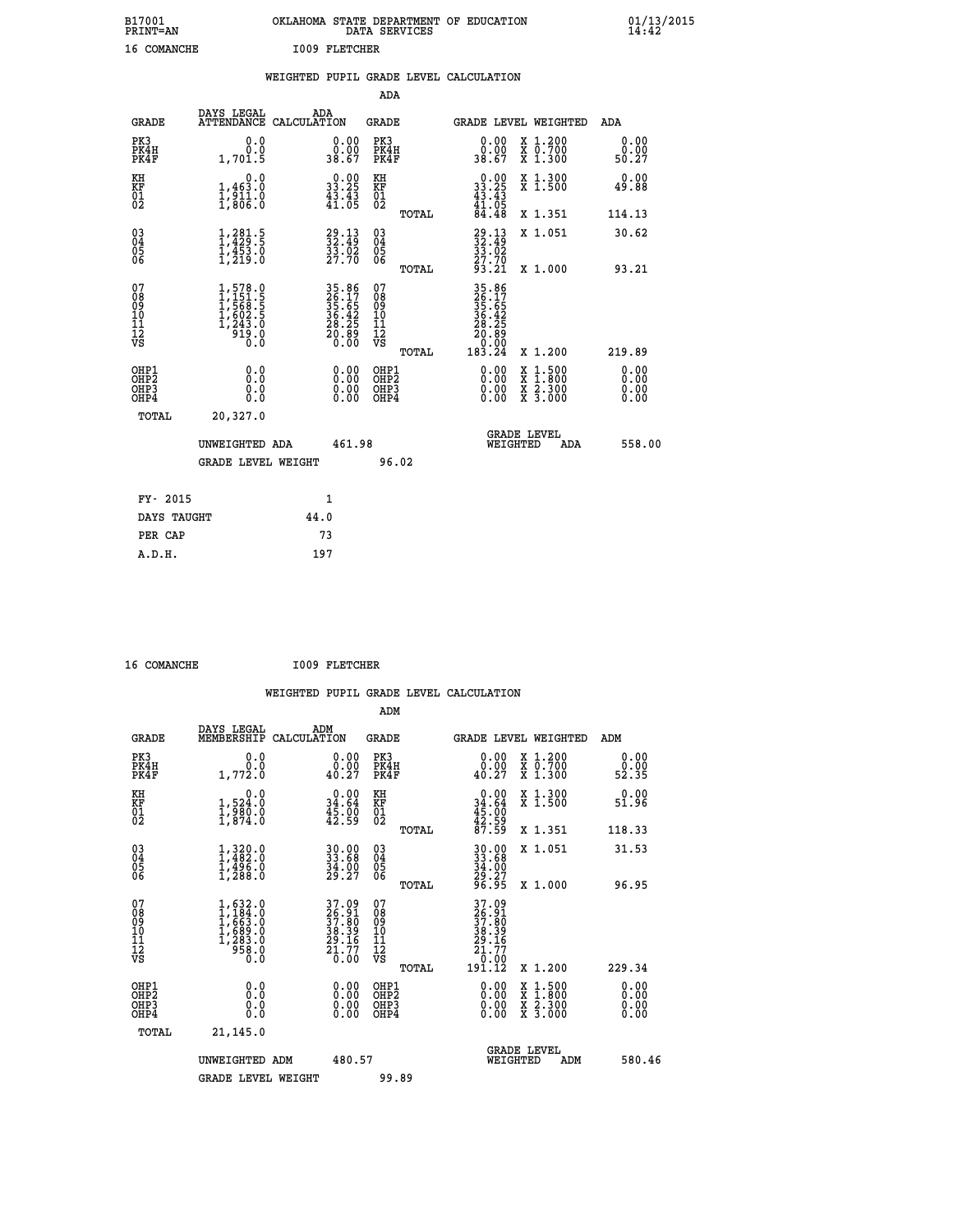| B17001<br>PRINT=AN | <b>OKLAHOMA</b><br>STATE DEPARTMENT OF EDUCATION<br>SERVICES<br>DATA | 01/13/2015<br>14:42 |
|--------------------|----------------------------------------------------------------------|---------------------|
| 16<br>COMANCHE     | I016 ELGIN                                                           |                     |

# **WEIGHTED PUPIL GRADE LEVEL CALCULATION**

|                                                    |                                                                         |                                                                                                    | ADA                                    |       |                                                                                                        |                                          |                          |
|----------------------------------------------------|-------------------------------------------------------------------------|----------------------------------------------------------------------------------------------------|----------------------------------------|-------|--------------------------------------------------------------------------------------------------------|------------------------------------------|--------------------------|
| <b>GRADE</b>                                       | DAYS LEGAL<br><b>ATTENDANCE</b>                                         | ADA<br>CALCULATION                                                                                 | <b>GRADE</b>                           |       |                                                                                                        | GRADE LEVEL WEIGHTED                     | ADA                      |
| PK3<br>PK4H<br>PK4F                                | 177.5<br>$3, \overline{5}93.0$<br>833.5                                 | $79.84$<br>$18.52$                                                                                 | PK3<br>PK4H<br>PK4F                    |       | $79.84$<br>$18.52$                                                                                     | X 1.200<br>X 0.700<br>X 1.300            | $3.73$<br>55.89<br>24.08 |
| KH<br>KF<br>01<br>02                               | $\begin{smallmatrix}&&&0.0\\5,645.0\\7,581.5\\6,213.5\end{smallmatrix}$ | $\begin{smallmatrix} &0.00\\ 125.44\\ 168.48\\ 138.08 \end{smallmatrix}$                           | KH<br>KF<br>01<br>02                   |       | $\begin{array}{c} 0.00 \\ 125.44 \\ 168.48 \\ 138.08 \\ 306.56 \end{array}$                            | X 1.300<br>X 1.500                       | 0.00<br>188.16           |
|                                                    |                                                                         |                                                                                                    |                                        | TOTAL |                                                                                                        | X 1.351                                  | 414.16                   |
| $\begin{matrix} 03 \\ 04 \\ 05 \\ 06 \end{matrix}$ | $\frac{6}{5}, \frac{804}{972}$ : 5<br>6, 882: 5<br>6, 682: 5            | $151.21$<br>$132.72$<br>$152.94$<br>$148.50$                                                       | $\substack{03 \\ 04}$<br>Ŏ5<br>06      |       | $\begin{array}{c} 151\cdot 21 \\ 132\cdot 72 \\ 152\cdot 94 \\ 148\cdot 50 \\ 434\cdot 16 \end{array}$ | X 1.051                                  | 158.92                   |
|                                                    |                                                                         |                                                                                                    |                                        | TOTAL |                                                                                                        | X 1.000                                  | 434.16                   |
| 07<br>089<br>090<br>1112<br>VS                     | 7,619.5<br>7,492.5<br>7,557.0<br>7,731.0<br>6,678.0<br>6,515.5<br>0.0   | $\begin{smallmatrix} 169.32\\ 166.50\\ 167.93\\ 171.80\\ 148.40\\ 144.79\\ 0.00 \end{smallmatrix}$ | 07<br>08<br>09<br>11<br>11<br>12<br>VS | TOTAL | 169.32<br>166.50<br>167.93<br>171.80<br>$148.40$<br>$144.79$<br>$0.00$<br>968.74                       | X 1.200                                  | 1,162.49                 |
| OHP1<br>OHP2<br>OH <sub>P3</sub><br>OHP4           | 196.5<br>0.000                                                          | $\frac{4.37}{0.00}$<br>$\begin{smallmatrix} 0.00 \ 0.00 \end{smallmatrix}$                         | OHP1<br>OHP2<br>OHP3<br>OHP4           |       | $\begin{smallmatrix} 4.37\ 0.00\ 0.00 \end{smallmatrix}$                                               | X 1:500<br>X 1:800<br>X 2:300<br>X 3:000 | 6.56<br>0.00<br>0.00     |
| TOTAL                                              | 94,176.0                                                                |                                                                                                    |                                        |       |                                                                                                        |                                          |                          |
|                                                    | UNWEIGHTED ADA                                                          | 2,092.78                                                                                           |                                        |       | WEIGHTED                                                                                               | <b>GRADE LEVEL</b><br>ADA                | 2,449.15                 |
|                                                    | <b>GRADE LEVEL WEIGHT</b>                                               |                                                                                                    | 356.37                                 |       |                                                                                                        |                                          |                          |
| FY- 2015                                           |                                                                         | $\mathbf{1}$                                                                                       |                                        |       |                                                                                                        |                                          |                          |
| DAYS TAUGHT                                        |                                                                         | 45.0                                                                                               |                                        |       |                                                                                                        |                                          |                          |
|                                                    |                                                                         |                                                                                                    |                                        |       |                                                                                                        |                                          |                          |

| 16 COMANCHE | I016 ELGIN |
|-------------|------------|

PER CAP 33  **A.D.H. 1,217**

 **WEIGHTED PUPIL GRADE LEVEL CALCULATION ADM DAYS LEGAL ADM GRADE MEMBERSHIP CALCULATION GRADE GRADE LEVEL WEIGHTED ADM**

| PK3<br>PK4H<br>PK4F                                | 182.0<br>3,796.0<br>907.0                                                           | $84.36$<br>$20.16$                                                      | PK3<br>PK4H<br>PK4F                                |       | $84.36$<br>$20.16$                                                | X 1.200<br>X 0.700<br>X 1.300                                                                                       | $\frac{4.85}{59.05}$<br>26.21                                     |
|----------------------------------------------------|-------------------------------------------------------------------------------------|-------------------------------------------------------------------------|----------------------------------------------------|-------|-------------------------------------------------------------------|---------------------------------------------------------------------------------------------------------------------|-------------------------------------------------------------------|
| KH<br>KF<br>01<br>02                               | 0.0<br>5,889:0<br>7,889:0<br>6,439:0                                                | $\begin{smallmatrix} &0.00\\ 130.87\\ 175.31\\ 143.09\end{smallmatrix}$ | KH<br>KF<br>$^{01}_{02}$                           |       | 0.00<br>$130.87$<br>$175.31$<br>$143.09$<br>$318.40$              | X 1.300<br>X 1.500                                                                                                  | 0.00<br>196.31                                                    |
|                                                    |                                                                                     |                                                                         |                                                    | TOTAL |                                                                   | X 1.351                                                                                                             | 430.16                                                            |
| $\begin{matrix} 03 \\ 04 \\ 05 \\ 06 \end{matrix}$ | 7,056.0<br>6,217.0<br>7,161.0<br>6,957.0                                            | 156.80<br>138.16<br>$\frac{159}{154.60}$                                | $\begin{matrix} 03 \\ 04 \\ 05 \\ 06 \end{matrix}$ |       | 156.80<br>138.16<br>$\frac{159}{154}$ . $\frac{13}{60}$           | X 1.051                                                                                                             | 164.80                                                            |
|                                                    |                                                                                     |                                                                         |                                                    | TOTAL | 451.89                                                            | X 1.000                                                                                                             | 451.89                                                            |
| 07<br>08<br>09<br>101<br>11<br>12<br>VS            | $7,854.0$<br>$7,726.0$<br>$7,886.0$<br>$8,083.0$<br>$6,961.0$<br>$6,837.0$<br>$0.0$ | 174.53<br>171.69<br>175.24<br>179.62<br>154.69<br>151.93<br>0.00        | 07<br>08<br>09<br>11<br>11<br>12<br>VS             |       | 174.53<br>171.694<br>175.24<br>179.62<br>154.69<br>151.93<br>0.00 |                                                                                                                     |                                                                   |
|                                                    |                                                                                     |                                                                         |                                                    | TOTAL | 1,007.70                                                          | X 1.200                                                                                                             | 1,209.24                                                          |
| OHP1<br>OHP2<br>OH <sub>P3</sub><br>OHP4           | 208.0<br>0.0<br>0.000                                                               | $\begin{smallmatrix} 4.62\ 6.00\ 0.00\ 0.00 \end{smallmatrix}$          | OHP1<br>OHP2<br>OHP3<br>OHP4                       |       | $\begin{smallmatrix} 4.62\ 0.00\ 0.00 \end{smallmatrix}$          | $\begin{array}{l} \mathtt{X} & 1.500 \\ \mathtt{X} & 1.800 \\ \mathtt{X} & 2.300 \\ \mathtt{X} & 3.000 \end{array}$ | $\begin{smallmatrix} 6.93\ 0.00 \ 0.00 \end{smallmatrix}$<br>0.00 |
| TOTAL                                              | 98,048.0                                                                            |                                                                         |                                                    |       |                                                                   |                                                                                                                     |                                                                   |
|                                                    | UNWEIGHTED<br>ADM                                                                   | 2,178.84                                                                |                                                    |       |                                                                   | <b>GRADE LEVEL</b><br>WEIGHTED<br>ADM                                                                               | 2,549.44                                                          |
|                                                    | <b>GRADE LEVEL WEIGHT</b>                                                           |                                                                         | 370.60                                             |       |                                                                   |                                                                                                                     |                                                                   |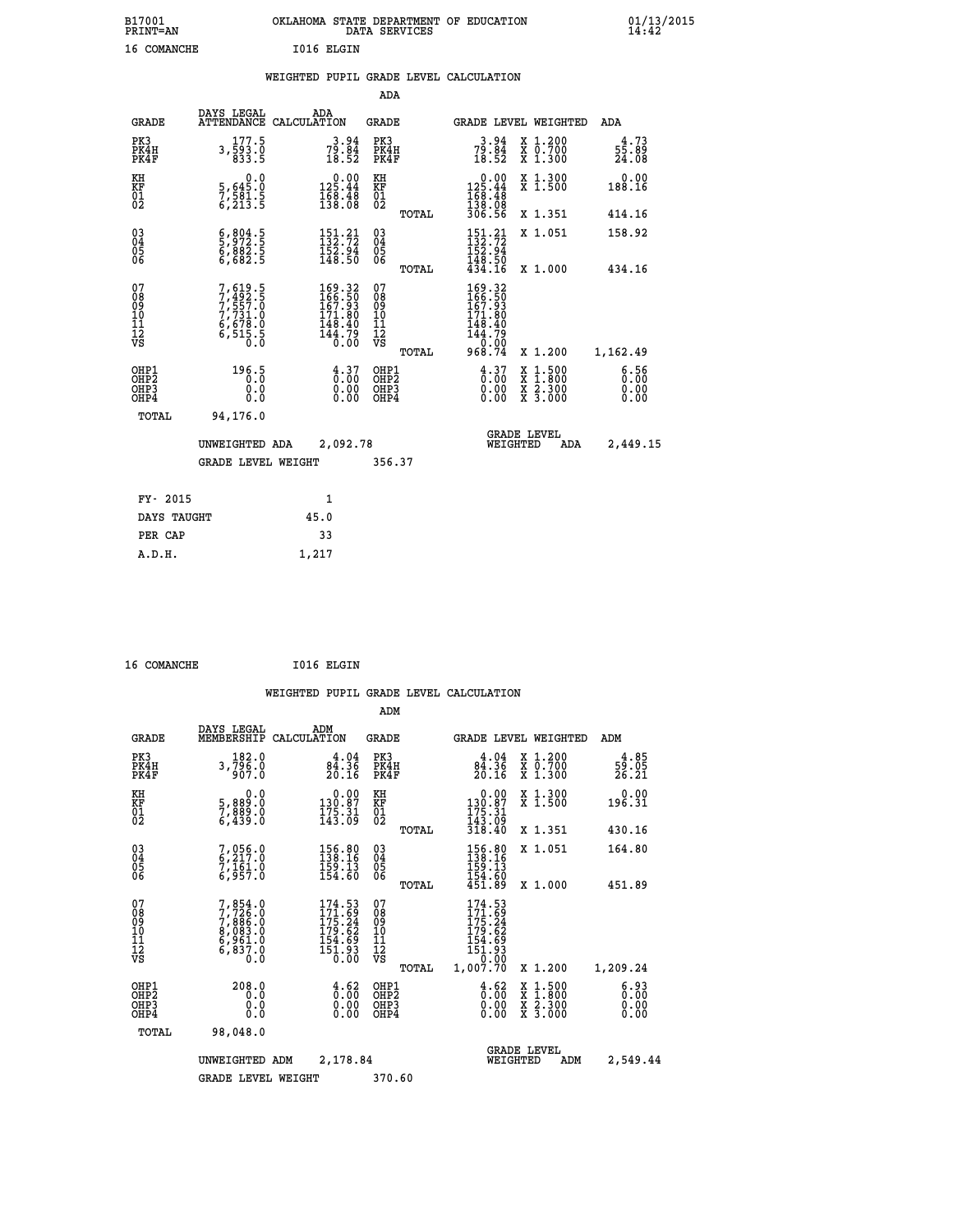| B17001<br><b>PRINT=AN</b> | OKLAHOMA STATE DEPARTMENT OF EDUCATION<br>DATA SERVICES |
|---------------------------|---------------------------------------------------------|
| 16 COMANCHE               | I132 CHATTANOOGA                                        |

|                                                                    |                                                                                            | WEIGHTED PUPIL GRADE LEVEL CALCULATION                                                             |                                                     |       |                                                                                                                              |                                                                                          |                              |
|--------------------------------------------------------------------|--------------------------------------------------------------------------------------------|----------------------------------------------------------------------------------------------------|-----------------------------------------------------|-------|------------------------------------------------------------------------------------------------------------------------------|------------------------------------------------------------------------------------------|------------------------------|
|                                                                    |                                                                                            |                                                                                                    | <b>ADA</b>                                          |       |                                                                                                                              |                                                                                          |                              |
| <b>GRADE</b>                                                       | DAYS LEGAL                                                                                 | ADA<br>ATTENDANCE CALCULATION                                                                      | GRADE                                               |       |                                                                                                                              | GRADE LEVEL WEIGHTED                                                                     | ADA                          |
| PK3<br>PK4H<br>PK4F                                                | 0.0<br>ة:ة<br>346.5                                                                        | $\substack{0.00\\0.00\\7.22}$                                                                      | PK3<br>PK4H<br>PK4F                                 |       | 0.00<br>$\frac{0}{7}$ :22                                                                                                    | X 1.200<br>X 0.700<br>X 1.300                                                            | 0.00<br>9:99                 |
| KH<br>KF<br>01<br>02                                               | 0.0<br>790.0<br>959.0<br>740.0                                                             | $16.00$<br>$16.46$<br>$\frac{19.98}{15.42}$                                                        | KH<br>KF<br>01<br>02                                |       | $\begin{array}{r} 0.00 \\ 16.46 \\ 19.98 \\ 15.42 \\ 35.40 \end{array}$                                                      | X 1.300<br>X 1.500                                                                       | 0.00<br>24.69                |
|                                                                    |                                                                                            |                                                                                                    |                                                     | TOTAL |                                                                                                                              | X 1.351                                                                                  | 47.83                        |
| $\begin{smallmatrix} 03 \\[-4pt] 04 \end{smallmatrix}$<br>Ŏ5<br>06 | $539.5$<br>$741.5$<br>$615.0$<br>$488.5$                                                   | $\begin{array}{c} 13\cdot 32\\ 15\cdot 45\\ 12\cdot 81\\ 10\cdot 18 \end{array}$                   | $\begin{array}{c} 03 \\ 04 \\ 05 \\ 06 \end{array}$ |       | $13.32$<br>$15.45$<br>$12.81$<br>$10.18$<br>$38.44$                                                                          | X 1.051                                                                                  | 14.00                        |
|                                                                    |                                                                                            |                                                                                                    |                                                     | TOTAL |                                                                                                                              | X 1.000                                                                                  | 38.44                        |
| 07<br>08<br>09<br>11<br>11<br>12<br>VS                             | 1,033.0<br>602.0<br>917.5<br>694.0<br>$\begin{array}{c} 814.0 \\ 906.0 \\ 0.0 \end{array}$ | $\begin{smallmatrix} 21.52 \\ 12.54 \\ 19.11 \\ 14.46 \\ 16.96 \\ 18.88 \\ 0.00 \end{smallmatrix}$ | 07<br>08<br>09<br>11<br>11<br>12<br>VS              | TOTAL | 21.52<br>$\frac{12.54}{19.11}$<br>$\frac{14.46}{14.46}$<br>$\begin{array}{r} 16.36 \\ 16.88 \\ 0.00 \\ 0.103.47 \end{array}$ | X 1.200                                                                                  | 124.16                       |
| OHP1<br>OHP2<br>OH <sub>P3</sub><br>OHP4                           | 0.0<br>0.0<br>0.0                                                                          | $\begin{smallmatrix} 0.00 \ 0.00 \ 0.00 \ 0.00 \end{smallmatrix}$                                  | OHP1<br>OHP2<br>OHP3<br>OHP4                        |       | 0.00<br>0.00<br>0.00                                                                                                         | $\begin{smallmatrix} x & 1.500 \\ x & 1.800 \\ x & 2.300 \\ x & 3.000 \end{smallmatrix}$ | 0.00<br>0.00<br>0.00<br>0.00 |
| TOTAL                                                              | 10,286.5                                                                                   |                                                                                                    |                                                     |       |                                                                                                                              |                                                                                          |                              |
|                                                                    | UNWEIGHTED ADA                                                                             |                                                                                                    | 214.31                                              |       | WEIGHTED                                                                                                                     | <b>GRADE LEVEL</b><br>ADA                                                                | 258.51                       |
|                                                                    | GRADE LEVEL WEIGHT                                                                         |                                                                                                    |                                                     | 44.20 |                                                                                                                              |                                                                                          |                              |
| FY- 2015                                                           |                                                                                            | $\mathbf{1}$                                                                                       |                                                     |       |                                                                                                                              |                                                                                          |                              |
| DAYS TAUGHT                                                        |                                                                                            | 48.0                                                                                               |                                                     |       |                                                                                                                              |                                                                                          |                              |
| PER CAP                                                            |                                                                                            | 141                                                                                                |                                                     |       |                                                                                                                              |                                                                                          |                              |

 **16 COMANCHE I132 CHATTANOOGA**

|                                                    |                                                                           |                    |                                                                                                     |                                        |       | WEIGHTED PUPIL GRADE LEVEL CALCULATION                                         |                                                                                                                                           |                              |  |
|----------------------------------------------------|---------------------------------------------------------------------------|--------------------|-----------------------------------------------------------------------------------------------------|----------------------------------------|-------|--------------------------------------------------------------------------------|-------------------------------------------------------------------------------------------------------------------------------------------|------------------------------|--|
|                                                    |                                                                           |                    |                                                                                                     | ADM                                    |       |                                                                                |                                                                                                                                           |                              |  |
| <b>GRADE</b>                                       | DAYS LEGAL<br>MEMBERSHIP                                                  | ADM<br>CALCULATION |                                                                                                     | <b>GRADE</b>                           |       | GRADE LEVEL WEIGHTED                                                           |                                                                                                                                           | ADM                          |  |
| PK3<br>PK4H<br>PK4F                                | 0.0<br>0.0<br>359.0                                                       |                    | 0.00<br>0.00<br>7.48                                                                                | PK3<br>PK4H<br>PK4F                    |       | 0.00<br>$\frac{0}{7}.\frac{0}{48}$                                             | X 1.200<br>X 0.700<br>$\overline{x}$ 1.300                                                                                                | 0.00<br>0.00<br>9.72         |  |
| KH<br>KF<br>01<br>02                               | 0.0<br>831.0<br>1,000.0                                                   |                    | 17.31<br>$\frac{71.00}{16.17}$                                                                      | KH<br>KF<br>01<br>02                   |       | 17.31<br>$\frac{21}{16}$ : 00<br>$\frac{1}{37}$ : 17                           | X 1.300<br>X 1.500                                                                                                                        | 0.00<br>25.97                |  |
|                                                    |                                                                           |                    |                                                                                                     |                                        | TOTAL |                                                                                | X 1.351                                                                                                                                   | 50.22                        |  |
| $\begin{matrix} 03 \\ 04 \\ 05 \\ 06 \end{matrix}$ | 672.0<br>768.0<br>$634.0$<br>528.0                                        |                    | $14.00$<br>$16.00$<br>13.21<br>11.00                                                                | $\substack{03 \\ 04}$<br>05<br>ŌĞ      |       | 14.00<br>16.00<br>13.21                                                        | X 1.051                                                                                                                                   | 14.71                        |  |
|                                                    |                                                                           |                    |                                                                                                     |                                        | TOTAL | $\frac{11}{40}$ $\frac{50}{21}$                                                | X 1.000                                                                                                                                   | 40.21                        |  |
| 07<br>08<br>09<br>101<br>112<br>VS                 | $1,051.0$<br>$636.0$<br>$959.0$<br>$720.0$<br>$826.0$<br>$932.0$<br>$0.0$ |                    | $\begin{smallmatrix} 21.90\ 13.25\ 19.98\ 15.00 \end{smallmatrix}$<br>17.21<br>$\frac{19.42}{0.00}$ | 07<br>08<br>09<br>11<br>11<br>12<br>VS | TOTAL | $21.90$<br>$13.25$<br>$19.98$<br>$15.00$<br>$17.21$<br>19:42<br>0.00<br>106.76 | X 1.200                                                                                                                                   | 128.11                       |  |
| OHP1<br>OHP2<br>OH <sub>P3</sub><br>OHP4           | 0.0<br>0.0<br>0.0                                                         |                    | 0.00<br>$\begin{smallmatrix} 0.00 \ 0.00 \end{smallmatrix}$                                         | OHP1<br>OHP2<br>OHP3<br>OHP4           |       | 0.00<br>0.00                                                                   | $\begin{smallmatrix} \mathtt{X} & 1\cdot500\\ \mathtt{X} & 1\cdot800\\ \mathtt{X} & 2\cdot300\\ \mathtt{X} & 3\cdot000 \end{smallmatrix}$ | 0.00<br>0.00<br>0.00<br>0.00 |  |
| TOTAL                                              | 10,700.0                                                                  |                    |                                                                                                     |                                        |       |                                                                                |                                                                                                                                           |                              |  |
|                                                    | UNWEIGHTED ADM<br>GRADE LEVEL WEIGHT                                      |                    | 222.93                                                                                              | 46.01                                  |       | WEIGHTED                                                                       | <b>GRADE LEVEL</b><br>ADM                                                                                                                 | 268.94                       |  |
|                                                    |                                                                           |                    |                                                                                                     |                                        |       |                                                                                |                                                                                                                                           |                              |  |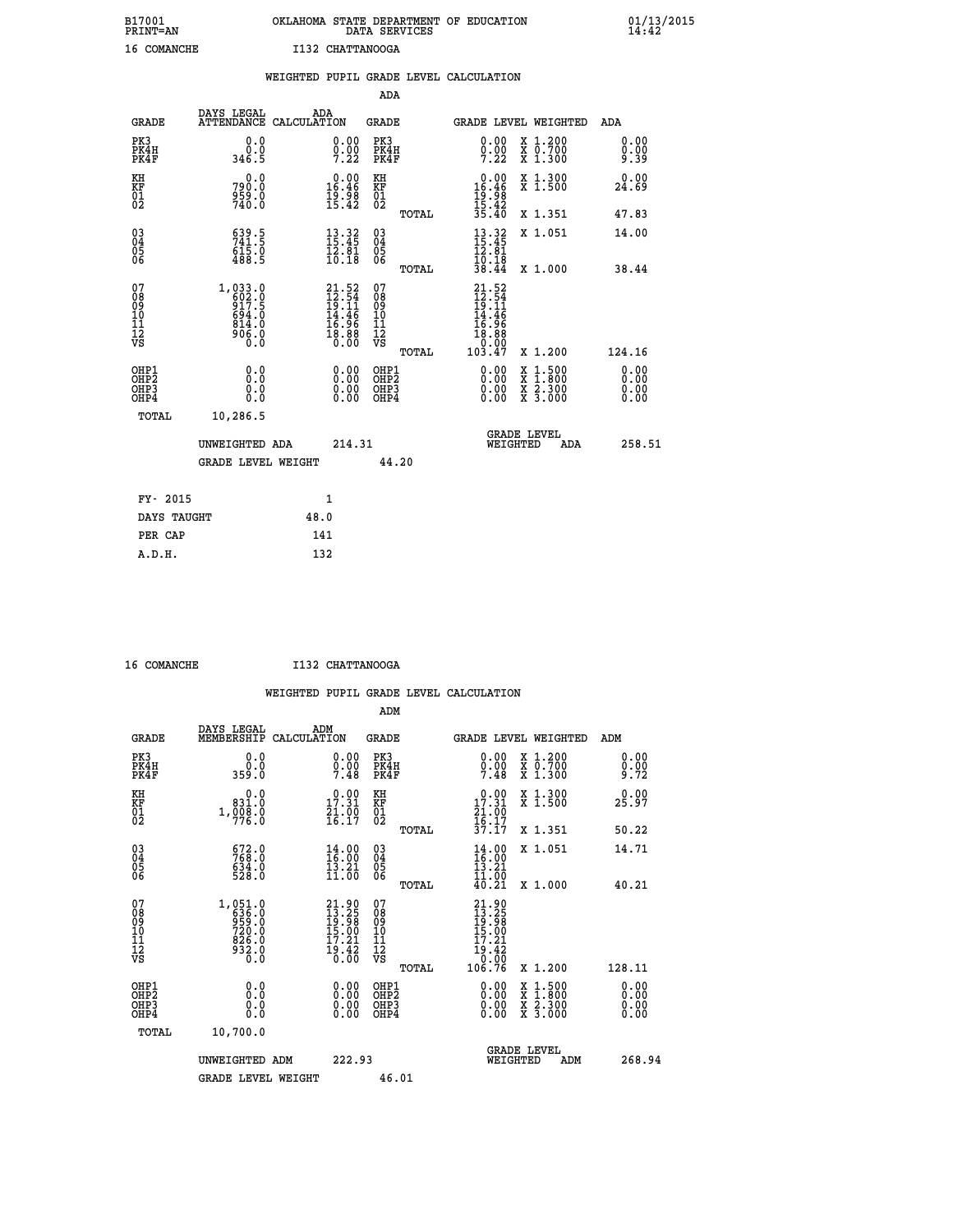# **B17001 OKLAHOMA STATE DEPARTMENT OF EDUCATION 01/13/2015 PRINT=AN DATA SERVICES 14:42 COMANCHE COUNTY TOTALS**

### **WEIGHTED PUPIL GRADE LEVEL CALCULATION**

|                                                       |                                                                                         |                                                                                                                                                               | ADA                                                |       |                                                                                                                    |                                          |                                |
|-------------------------------------------------------|-----------------------------------------------------------------------------------------|---------------------------------------------------------------------------------------------------------------------------------------------------------------|----------------------------------------------------|-------|--------------------------------------------------------------------------------------------------------------------|------------------------------------------|--------------------------------|
| <b>GRADE</b>                                          | DAYS LEGAL<br><b>ATTENDANCE</b>                                                         | ADA<br>CALCULATION                                                                                                                                            | <b>GRADE</b>                                       |       |                                                                                                                    | GRADE LEVEL WEIGHTED                     | <b>ADA</b>                     |
| PK3<br>PK4H<br>PK4F                                   | 1,754.5<br>$2\overline{3}$ , 752.5<br>29, 807.5                                         | 41.59<br>559.78<br>696.30                                                                                                                                     | PK3<br>PK4H<br>PK4F                                |       | 41.59<br>559.78<br>696.30                                                                                          | X 1.200<br>X 0.700<br>X 1.300            | 49.91<br>391.85<br>905.20      |
| KH<br><b>KF</b><br>01<br>02                           | 0.0<br>72,424.0<br>$78,372.0$<br>68,943.0                                               | $\begin{smallmatrix} &0.00\\ 1,700.18\\ 1,833.56\\ 1,613.16\end{smallmatrix}$                                                                                 | KH<br>KF<br>01<br>02                               |       | $\begin{smallmatrix}&&0.00\\1,700.18\\1,833.56\\1,613.16\\3,446.72\end{smallmatrix}$                               | X 1.300<br>X 1.500                       | 0.00<br>2,550.29               |
|                                                       |                                                                                         |                                                                                                                                                               |                                                    | TOTAL |                                                                                                                    | X 1.351                                  | 4,656.52                       |
| $\begin{matrix} 03 \\ 04 \\ 05 \\ 06 \end{matrix}$    | 66, 402.0<br>$64,244.5$<br>$62,065.5$                                                   | 1,553.10<br>1,491.02<br>1,499.71<br>1,447.71                                                                                                                  | $\begin{matrix} 03 \\ 04 \\ 05 \\ 06 \end{matrix}$ |       | $\frac{553.10}{491.02}$<br>$\frac{1}{4}$ , $\frac{499}{47}$ , $\frac{71}{4}$ , $\frac{447}{438}$ , $\frac{44}{44}$ | X 1.051                                  | 6,070.75                       |
|                                                       |                                                                                         |                                                                                                                                                               |                                                    | TOTAL |                                                                                                                    | X 1.000                                  | 4,438.44                       |
| 07<br>08<br>09<br>101<br>11<br>12<br>VS               | 59, 988.5<br>59, 304.0<br>64, 848.0<br>62, 767.5<br>55, 919.0<br>55, 085.5<br>50, 085.5 | $\begin{smallmatrix} 1,398.88\\[-1.2mm] 1,385.70\\[-1.2mm] 1,515.06\\[-1.2mm] 1,465.44\\[-1.2mm] 1,303.68\\[-1.2mm] 1,168.52\\[-1.2mm] 0.00\end{smallmatrix}$ | 07<br>08<br>09<br>101<br>11<br>12<br>VS            |       | 398.88<br>$1,385.70$<br>$1,515.06$<br>$1,465.44$<br>$1,303.68$<br>$1,168.52$<br>$0.000$                            |                                          |                                |
|                                                       |                                                                                         |                                                                                                                                                               |                                                    | TOTAL | 8,237.28                                                                                                           | X 1.200                                  | 9,884.74                       |
| OHP1<br>OH <sub>P</sub> 2<br>OH <sub>P3</sub><br>OHP4 | 3,696.5<br>0.0<br>0.0                                                                   | 82.33<br>0.00<br>0.00                                                                                                                                         | OHP1<br>OHP <sub>2</sub><br>OHP3<br>OHP4           |       | 82.33<br>0.00                                                                                                      | X 1:500<br>X 1:800<br>X 2:300<br>X 3:000 | 123.51<br>0.00<br>0.00<br>0.00 |
| TOTAL                                                 | 888,127.5                                                                               |                                                                                                                                                               |                                                    |       |                                                                                                                    |                                          |                                |
|                                                       | UNWEIGHTED ADA                                                                          | 20,755.72                                                                                                                                                     |                                                    |       | <b>GRADE LEVEL</b><br>WEIGHTED                                                                                     | ADA                                      | 24,632.77                      |
|                                                       | <b>GRADE LEVEL WEIGHT</b>                                                               |                                                                                                                                                               | 3,877.05                                           |       |                                                                                                                    |                                          |                                |
| FY- 2015                                              |                                                                                         | $\mathbf{1}$                                                                                                                                                  |                                                    |       |                                                                                                                    |                                          |                                |
| DAYS TAUGHT                                           |                                                                                         | 432.0                                                                                                                                                         |                                                    |       |                                                                                                                    |                                          |                                |
|                                                       |                                                                                         |                                                                                                                                                               |                                                    |       |                                                                                                                    |                                          |                                |

| DAYS TAUGHT | 432.0  |
|-------------|--------|
| PER CAP     | 677    |
| A.D.H.      | 10,468 |
|             |        |

 **COMANCHE COUNTY TOTALS**

|                                           |                                                                             |                                                                                 | ADM                                                      |                                                                                                                                                                                              |                                                                                                  |                                |
|-------------------------------------------|-----------------------------------------------------------------------------|---------------------------------------------------------------------------------|----------------------------------------------------------|----------------------------------------------------------------------------------------------------------------------------------------------------------------------------------------------|--------------------------------------------------------------------------------------------------|--------------------------------|
| <b>GRADE</b>                              | DAYS LEGAL<br>MEMBERSHIP                                                    | ADM<br>CALCULATION                                                              | <b>GRADE</b>                                             | <b>GRADE LEVEL WEIGHTED</b>                                                                                                                                                                  |                                                                                                  | ADM                            |
| PK3<br>PK4H<br>PK4F                       | 1,833.0<br>25,387.0<br>31,422.0                                             | 43.45<br>598.38<br>734.07                                                       | PK3<br>PK4H<br>PK4F                                      | 43.45<br>598.38<br>734.07                                                                                                                                                                    | $\begin{smallmatrix} x & 1.200 \\ x & 0.700 \end{smallmatrix}$<br>X 1.300                        | 49.91<br>418.86<br>954.29      |
| KH<br>KF<br>01<br>02                      | 0.0<br>75,809.0<br>$\frac{81}{71}, \frac{646}{509}.0$                       | $\begin{smallmatrix}&&0.00\\1,779.63\\1,910.18\\1,673.36\end{smallmatrix}$      | KH<br>KF<br>01<br>02<br>TOTAL                            | $\begin{smallmatrix} &0.00\\1,779.63\\1,910.18\\1,673.36\\3,583.54\end{smallmatrix}$                                                                                                         | X 1.300<br>X 1.500<br>X 1.351                                                                    | 0.00<br>2,669.46<br>4,841.36   |
| 03<br>04<br>05<br>06                      | 68,669.0<br>66,487.0<br>64, 273.0                                           | 1,606.22<br>1,540.00<br>1,552.00<br>1,499.23                                    | $\substack{03 \\ 04}$<br>05                              | 1,606.22<br>1,540.00<br>1,552.08<br>1,499.23                                                                                                                                                 | X 1.051                                                                                          | 1,688.14                       |
| 07<br>08<br>09<br>11<br>11<br>12<br>VS    | 62,383.0<br>61,931.0<br>68,581.0<br>66,915.0<br>58,861.0<br>52,718.0<br>0.0 | 1,455.09<br>1,447.43<br>ī, 602.96<br>1,563.13<br>ī, š72.84<br>1, 230.42<br>0.00 | TOTAL<br>07<br>08<br>09<br>11<br>11<br>12<br>VS<br>TOTAL | 4,591.31<br>1,455.09<br>1,447.43<br>$1, \overline{60}$<br>$1, \overline{563}$<br>$1, \overline{372}$<br>$1, \overline{372}$<br>$1, \overline{230}$<br>$0, \overline{42}$<br>0.00<br>8,671.87 | X 1.000<br>X 1.200                                                                               | 4,591.31<br>10,406.23          |
| OHP1<br>OH <sub>P</sub> 2<br>OHP3<br>OHP4 | 3,774.0<br>0.0<br>0.0<br>Ŏ.Ŏ                                                | 84.15<br>0.00<br>0.00<br>0.00                                                   | OHP1<br>OHP <sub>2</sub><br>OHP3<br>OHP4                 | 84.15<br>0.00<br>0.00<br>0.00                                                                                                                                                                | $\begin{smallmatrix} x & 1 & 500 \\ x & 1 & 800 \\ x & 2 & 300 \\ x & 3 & 000 \end{smallmatrix}$ | 126.23<br>0.00<br>0.00<br>0.00 |
| TOTAL                                     | 928,043.0<br>UNWEIGHTED<br><b>GRADE LEVEL WEIGHT</b>                        | 21,692.62<br>ADM                                                                | 4,055.41                                                 | WEIGHTED                                                                                                                                                                                     | <b>GRADE LEVEL</b><br>ADM                                                                        | 25,748.03                      |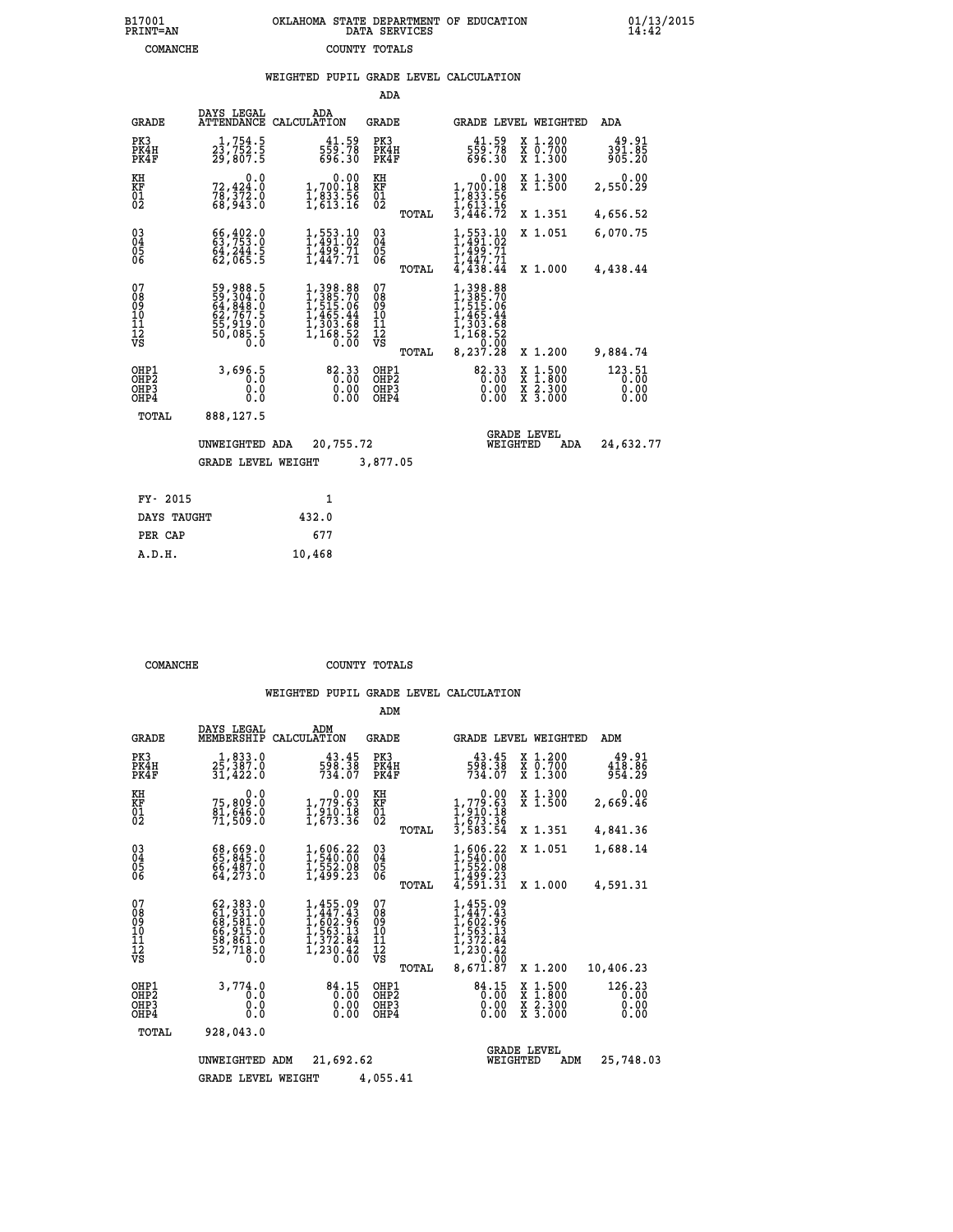| B17001<br>PRINT=AN                     |                                                                       |                                                                      |                                                                            | OKLAHOMA STATE DEPARTMENT OF EDUCATION<br>DATA SERVICES      |                                                                               |                                                                                          | $01/13/2015$<br>14:42 |
|----------------------------------------|-----------------------------------------------------------------------|----------------------------------------------------------------------|----------------------------------------------------------------------------|--------------------------------------------------------------|-------------------------------------------------------------------------------|------------------------------------------------------------------------------------------|-----------------------|
| 17 COTTON                              |                                                                       | <b>IO01 WALTERS</b>                                                  |                                                                            |                                                              |                                                                               |                                                                                          |                       |
|                                        |                                                                       |                                                                      |                                                                            | WEIGHTED PUPIL GRADE LEVEL CALCULATION                       |                                                                               |                                                                                          |                       |
|                                        |                                                                       |                                                                      |                                                                            | ADA                                                          |                                                                               |                                                                                          |                       |
| <b>GRADE</b>                           | DAYS LEGAL                                                            | ADA<br>ATTENDANCE CALCULATION                                        |                                                                            | GRADE                                                        |                                                                               | GRADE LEVEL WEIGHTED                                                                     | ADA                   |
| PK3<br>PK4H<br>PK4F                    | 87.0<br>0.0<br>1,362.5                                                | 31.69                                                                | 2.02<br>0.00                                                               | PK3<br>PK4H<br>PK4F                                          | 2.02<br>0.00<br>31.69                                                         | X 1.200<br>X 0.700<br>X 1.300                                                            | 2.42<br>0.00<br>41.20 |
| KH<br>KF<br>01<br>02                   | 0.0<br>2,256:5<br>2,169:5<br>2,353:0                                  | $\begin{smallmatrix} 0.00\\ 52.48\\ 50.45\\ 54.72 \end{smallmatrix}$ |                                                                            | KH<br><b>KF</b><br>01<br>02                                  | $\begin{smallmatrix} &0.00\\ 52.48\\ 50.45\\ 54.72\\ 105.17\end{smallmatrix}$ | X 1.300<br>X 1.500                                                                       | 0.00<br>78.72         |
|                                        |                                                                       |                                                                      |                                                                            | TOTAL                                                        |                                                                               | X 1.351                                                                                  | 142.08                |
| $^{03}_{04}$<br>Ŏ5<br>06               | $2,301.5$<br>2,122.0<br>2,028.0<br>1,771.5                            | 53.52<br>$\frac{47.16}{41.20}$                                       |                                                                            | $03\overline{4}$<br>$\begin{matrix} 0.5 \\ 0.6 \end{matrix}$ | 53.52<br>47.16<br>41.20                                                       | X 1.051                                                                                  | 56.25                 |
|                                        |                                                                       |                                                                      |                                                                            | TOTAL                                                        | 137.71                                                                        | X 1.000                                                                                  | 137.71                |
| 07<br>08<br>09<br>11<br>11<br>12<br>VS | 2,279.0<br>3,018.5<br>3,705.5<br>1,705.5<br>2,466.5<br>2,503.5<br>0.0 | 53.00<br>70.20<br>39.66<br>39.15<br>48.15<br>57.36<br>58.22<br>58.20 |                                                                            | 07<br>08<br>09<br>10<br>īĭ<br>12<br>VS                       | 53.00<br>70.20<br>39.66<br>38.15<br>48.15<br>57.36<br>58.220                  |                                                                                          |                       |
| OHP1                                   | 212.0                                                                 |                                                                      |                                                                            | TOTAL<br>OHP1                                                | 326.59                                                                        | X 1.200                                                                                  | 391.91<br>7.40        |
| OH <sub>P</sub> 2<br>OHP3<br>OHP4      | 0.0<br>0.0<br>0.0                                                     |                                                                      | $\frac{4.93}{0.00}$<br>$\begin{smallmatrix} 0.00 \ 0.00 \end{smallmatrix}$ | OH <sub>P</sub> 2<br>OHP3<br>OHP4                            | $\frac{4.93}{0.00}$<br>$0.00$<br>0.00                                         | $\begin{smallmatrix} x & 1.500 \\ x & 1.800 \\ x & 2.300 \\ x & 3.000 \end{smallmatrix}$ | 0.00<br>0.00<br>0.00  |
| <b>TOTAL</b>                           | 30,707.0                                                              |                                                                      |                                                                            |                                                              |                                                                               |                                                                                          |                       |
|                                        | UNWEIGHTED ADA                                                        |                                                                      | 714.11                                                                     |                                                              | WEIGHTED                                                                      | <b>GRADE LEVEL</b><br>ADA                                                                | 857.69                |
|                                        | <b>GRADE LEVEL WEIGHT</b>                                             |                                                                      |                                                                            | 143.58                                                       |                                                                               |                                                                                          |                       |
| FY- 2015                               |                                                                       | 1                                                                    |                                                                            |                                                              |                                                                               |                                                                                          |                       |
| DAYS TAUGHT                            |                                                                       | 43.0                                                                 |                                                                            |                                                              |                                                                               |                                                                                          |                       |
| PER CAP                                |                                                                       | 108                                                                  |                                                                            |                                                              |                                                                               |                                                                                          |                       |

| 17 COTTON | <b>IO01 WALTERS</b> |
|-----------|---------------------|

 **WEIGHTED PUPIL GRADE LEVEL CALCULATION ADM DAYS LEGAL ADM GRADE MEMBERSHIP CALCULATION GRADE GRADE LEVEL WEIGHTED ADM PK3 87.0 2.02 PK3 2.02 X 1.200 2.42 PK4H 0.0 0.00 PK4H 0.00 X 0.700 0.00 PK4F 1,423.0 33.09 PK4F 33.09 X 1.300 43.02 KH 0.0 0.00 KH 0.00 X 1.300 0.00 KF 2,337.0 54.35 KF 54.35 X 1.500 81.53 01 2,258.0 52.51 01 52.51 02 2,435.0 56.63 02 56.63 TOTAL 109.14 X 1.351 147.45 03 2,365.0 55.00 03 55.00 X 1.051 57.81 04 2,180.0 50.70 04 50.70 05 2,108.0 49.02 05 49.02 06 1,847.0 42.95 06 42.95 TOTAL 142.67 X 1.000 142.67**  $\begin{array}{cccc} 07 & 2,370.0 & 55.12 & 07 & 55.12 \ 08 & 3,089 & 7,055.0 & 71.84 & 08 & 71.28 \ 10 & 2,150.0 & 50.00 & 10 & 50.00 \ 11 & 2,554.0 & 50.00 & 10 & 50.00 \ 12 & 2,5648.0 & 59.33 & 11 & 59.33 \ 12 & 59.33 & 2,648.0 & 61.58 & 12 & 61.58 \ 13 & 61.58 &$  **TOTAL 339.15 X 1.200 406.98 OHP1 215.0 5.00 OHP1 5.00 X 1.500 7.50 OHP2 0.0 0.00 OHP2 0.00 X 1.800 0.00 OHP3 0.0 0.00 OHP3 0.00 X 2.300 0.00 OHP4 0.0 0.00 OHP4 0.00 X 3.000 0.00 TOTAL 31,838.0 GRADE LEVEL UNWEIGHTED ADM 740.42 WEIGHTED ADM 889.38** GRADE LEVEL WEIGHT 148.96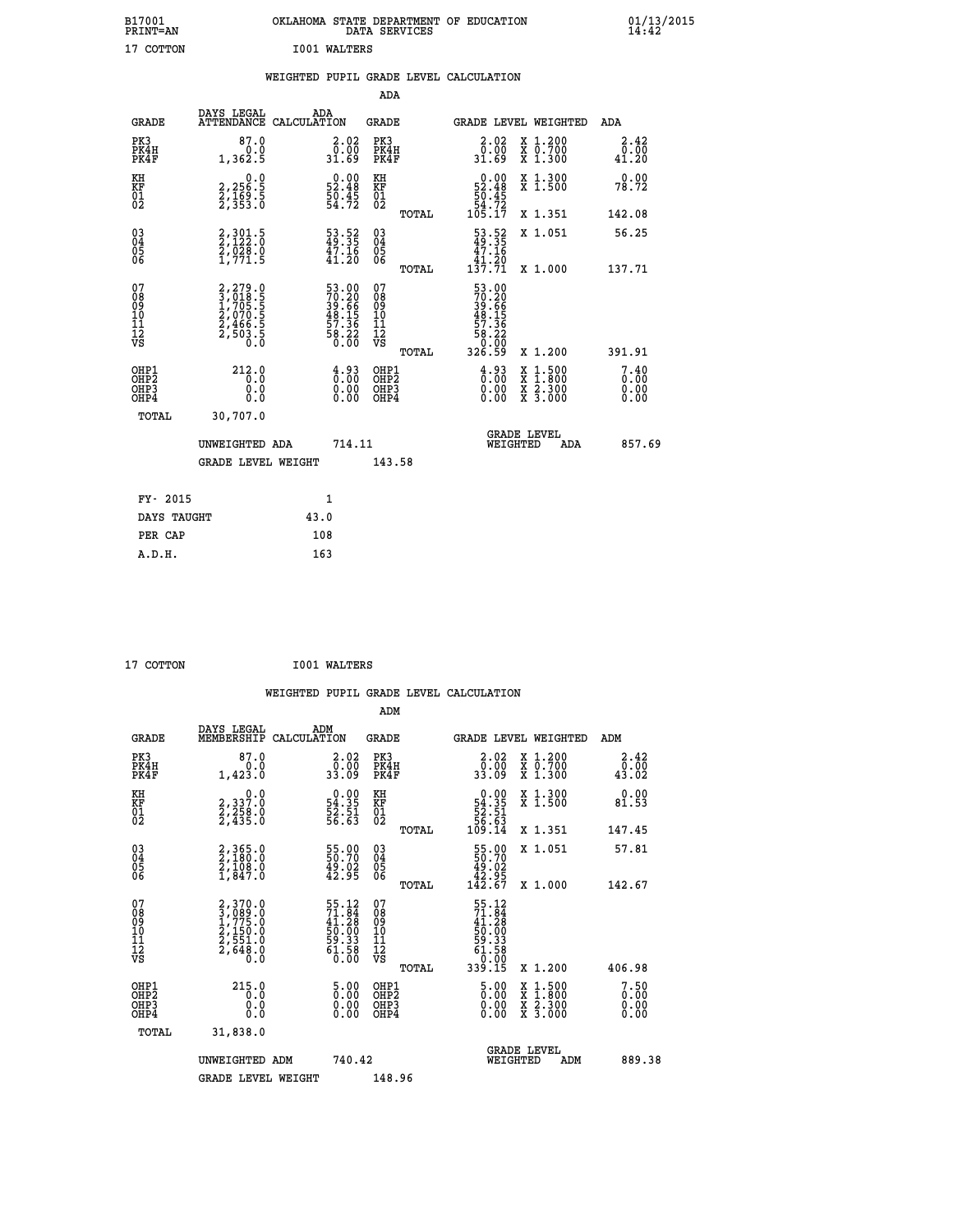| B17001<br>PRINT=AN               |                                                                         | OKLAHOMA STATE DEPARTMENT OF EDUCATION                                                                                   | DATA SERVICES                                                 |                                                                                             |                                                                                                                                      | $01/13/2015$<br>14:42 |  |
|----------------------------------|-------------------------------------------------------------------------|--------------------------------------------------------------------------------------------------------------------------|---------------------------------------------------------------|---------------------------------------------------------------------------------------------|--------------------------------------------------------------------------------------------------------------------------------------|-----------------------|--|
| 17 COTTON                        |                                                                         | I101 TEMPLE                                                                                                              |                                                               |                                                                                             |                                                                                                                                      |                       |  |
|                                  |                                                                         | WEIGHTED PUPIL GRADE LEVEL CALCULATION                                                                                   |                                                               |                                                                                             |                                                                                                                                      |                       |  |
|                                  |                                                                         |                                                                                                                          | ADA                                                           |                                                                                             |                                                                                                                                      |                       |  |
| <b>GRADE</b>                     | DAYS LEGAL                                                              | ADA<br>ATTENDANCE CALCULATION                                                                                            | GRADE                                                         |                                                                                             | GRADE LEVEL WEIGHTED                                                                                                                 | ADA                   |  |
| PK3<br>PK4H<br>PK4F              | 30.0<br>0.0<br>507.0                                                    | 0.67<br>$\begin{smallmatrix} \v{0} \ \v{1} \ \v{2} \end{smallmatrix}$                                                    | PK3<br>PK4H<br>PK4F                                           | 0.67<br>$\begin{smallmatrix} \v{0} \ \v{1} \ \v{2} \end{smallmatrix}$                       | X 1.200<br>X 0.700<br>X 1.300                                                                                                        | 0.80<br>0.00<br>14.65 |  |
| KH<br>KF<br>$\frac{01}{02}$      | 0.0<br>693.0<br>548.0<br>498.0                                          | $0.00$<br>$15.40$<br>$\frac{1}{1}\cdot\frac{1}{0}\cdot\frac{1}{0}$                                                       | KH<br><b>KF</b><br>01<br>02                                   | $0.00$<br>$15.40$<br>$\frac{1}{11}$ $\frac{1}{07}$                                          | X 1.300<br>X 1.500                                                                                                                   | 0.00<br>23.10         |  |
|                                  |                                                                         |                                                                                                                          | <b>TOTAL</b>                                                  | 23.25                                                                                       | X 1.351                                                                                                                              | 31.41                 |  |
| 03<br>04<br>05<br>06             | 808.0<br>$\frac{459.0}{418.0}$                                          | $\begin{smallmatrix} 17.96\\13.19\\9.76\\9.29 \end{smallmatrix}$                                                         | $\begin{matrix} 03 \\ 04 \\ 05 \\ 06 \end{matrix}$            | $\begin{array}{c} 17.96 \\ 13.19 \\ 9.76 \\ 9.29 \\ 32.24 \end{array}$                      | X 1.051                                                                                                                              | 18.88                 |  |
| 07                               |                                                                         |                                                                                                                          | <b>TOTAL</b><br>07                                            | 10.96                                                                                       | X 1.000                                                                                                                              | 32.24                 |  |
| 08<br>09<br>11<br>11<br>12<br>VS | $391.0$<br>$391.0$<br>$312.0$<br>$645.0$<br>$484.0$<br>$528.5$<br>$0.0$ | $\begin{array}{r} 10.96 \\ 8.69 \\ 6.93 \\ 14.33 \end{array}$<br>$\frac{1}{0}$ $\frac{1}{0}$ $\frac{7}{0}$ $\frac{4}{0}$ | Ŏ8<br>09<br>10<br>$\frac{11}{12}$<br>$\frac{12}{18}$<br>TOTAL | $\begin{array}{r} 18.699 \\ -8.93 \\ -14.33 \\ 19.76 \end{array}$<br>11.74<br>0.00<br>63.41 | X 1.200                                                                                                                              | 76.09                 |  |
| OHP1                             |                                                                         |                                                                                                                          | OHP1                                                          |                                                                                             |                                                                                                                                      | 0.00                  |  |
| OHP <sub>2</sub><br>OHP3<br>OHP4 | 0.0<br>0.0<br>0.0                                                       | 0.00<br>$\begin{smallmatrix} 0.00 \ 0.00 \end{smallmatrix}$                                                              | OH <sub>P</sub> 2<br>OHP3<br>OHP4                             | 0.00<br>$0.00$<br>0.00                                                                      | $\begin{smallmatrix} \mathtt{X} & 1 & 500 \\ \mathtt{X} & 1 & 800 \\ \mathtt{X} & 2 & 300 \\ \mathtt{X} & 3 & 000 \end{smallmatrix}$ | 0.00<br>0.00<br>0.00  |  |
| TOTAL                            | 7,388.0                                                                 |                                                                                                                          |                                                               |                                                                                             |                                                                                                                                      |                       |  |
|                                  | UNWEIGHTED ADA                                                          | 164.20                                                                                                                   |                                                               | WEIGHTED                                                                                    | <b>GRADE LEVEL</b><br>ADA                                                                                                            | 197.17                |  |
|                                  | <b>GRADE LEVEL WEIGHT</b>                                               |                                                                                                                          | 32.97                                                         |                                                                                             |                                                                                                                                      |                       |  |
| FY- 2015                         |                                                                         | 1                                                                                                                        |                                                               |                                                                                             |                                                                                                                                      |                       |  |
| DAYS TAUGHT                      |                                                                         | 45.0                                                                                                                     |                                                               |                                                                                             |                                                                                                                                      |                       |  |
| PER CAP                          |                                                                         | 152                                                                                                                      |                                                               |                                                                                             |                                                                                                                                      |                       |  |

| $-$ |
|-----|
|-----|

 **WEIGHTED PUPIL GRADE LEVEL CALCULATION ADM DAYS LEGAL ADM GRADE MEMBERSHIP CALCULATION GRADE GRADE LEVEL WEIGHTED ADM PK3 30.0 0.67 PK3 0.67 X 1.200 0.80 PK4H 0.0 0.00 PK4H 0.00 X 0.700 0.00 PK4F 541.0 12.02 PK4F 12.02 X 1.300 15.63 KH 0.0 0.00 KH 0.00 X 1.300 0.00 KF 713.0 15.84 KF 15.84 X 1.500 23.76 01 12.51 01 12.51 12.51**  $\frac{02}{2}$  506.0  $\frac{11.24}{2}$   $\frac{02}{2}$   $\frac{11.24}{2}$  **TOTAL 23.75 X 1.351 32.09 03 810.0 18.00 03 18.00 X 1.051 18.92 04 615.0 13.67 04 13.67 05 445.0 9.89 05 9.89 06 419.0 9.31 06 9.31 TOTAL 32.87 X 1.000 32.87 07 502.0 11.16 07 11.16 08 405.0 9.00 08 9.00 09 332.0 7.38 09 7.38 10 671.0 14.91 10 14.91 11 502.0 11.16 11 11.16 12 553.0 12.29 12 12.29 VS 0.0 0.00 VS 0.00**  $\begin{array}{cccc} 502.0 & 11.16 & 07 & 11.16 & 07 & 01.16 & 07 & 01.16 & 07 & 01.16 & 07 & 01.16 & 07 & 01.16 & 07 & 01.16 & 07 & 01.16 & 07 & 01.16 & 07 & 01.16 & 01.16 & 01.16 & 01.16 & 01.16 & 01.16 & 01.16 & 01.16 & 01.16 & 01.16 & 01.16 & 01.16 & 01.16 & 01.1$  **OHP1 0.0 0.00 OHP1 0.00 X 1.500 0.00 OHP2 0.0 0.00 OHP2 0.00 X 1.800 0.00 OHP3 0.0 0.00 OHP3 0.00 X 2.300 0.00 OHP4 0.0 0.00 OHP4 0.00 X 3.000 0.00 TOTAL 7,607.0 GRADE LEVEL UNWEIGHTED ADM 169.05 WEIGHTED ADM 203.15** GRADE LEVEL WEIGHT 34.10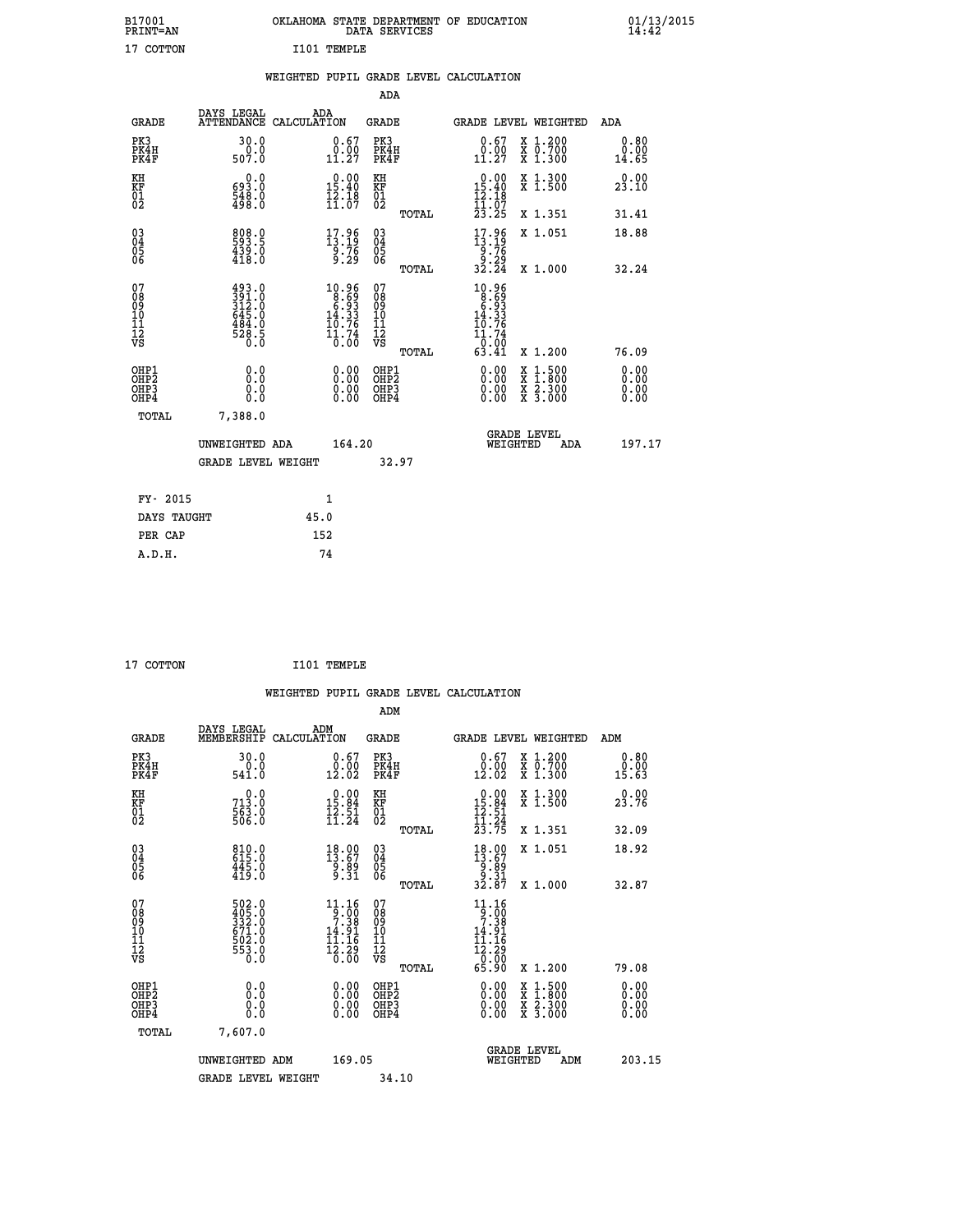|                  | OKLAHOMA STATE DEPARTMENT OF EDUCATION<br>DATA SERVICES |  |
|------------------|---------------------------------------------------------|--|
| I333 BIG PASTURE |                                                         |  |

 **B17001 OKLAHOMA STATE DEPARTMENT OF EDUCATION 01/13/2015**

|                                                                    |                                                                    | WEIGHTED PUPIL GRADE LEVEL CALCULATION                                              |                                        |       |                                                                                      |                                                                                                           |                      |
|--------------------------------------------------------------------|--------------------------------------------------------------------|-------------------------------------------------------------------------------------|----------------------------------------|-------|--------------------------------------------------------------------------------------|-----------------------------------------------------------------------------------------------------------|----------------------|
|                                                                    |                                                                    |                                                                                     | <b>ADA</b>                             |       |                                                                                      |                                                                                                           |                      |
| <b>GRADE</b>                                                       | DAYS LEGAL<br><b>ATTENDANCE</b>                                    | ADA<br>CALCULATION                                                                  | <b>GRADE</b>                           |       | GRADE LEVEL WEIGHTED                                                                 |                                                                                                           | ADA                  |
| PK3<br>PK4H<br>PK4F                                                | 0.0<br>ة:ة<br>703:5                                                | $\begin{smallmatrix} 0.00\\ 0.00\\ 17.16 \end{smallmatrix}$                         | PK3<br>PK4H<br>PK4F                    |       | 0.00<br>0:00<br>17:16                                                                | X 1.200<br>X 0.700<br>X 1.300                                                                             | 0.00<br>22.31        |
| KH<br>KF<br>01<br>02                                               | 0.0<br>676.0<br>814.0<br>629.5                                     | $\begin{array}{c} 0.00 \\ 16.49 \\ 19.85 \\ 15.35 \end{array}$                      | KH<br>KF<br>01<br>02                   |       | 0.00<br>$16.49$<br>$19.85$<br>$15.35$<br>$35.20$                                     | X 1.300<br>X 1.500                                                                                        | 0.00<br>24.74        |
|                                                                    |                                                                    |                                                                                     |                                        | TOTAL |                                                                                      | X 1.351                                                                                                   | 47.56                |
| $\begin{smallmatrix} 03 \\[-4pt] 04 \end{smallmatrix}$<br>Ŏ5<br>06 | 552.0<br>604.0<br>603.5<br>517.5                                   | $13.46$<br>$14.73$<br>$14.72$<br>$12.62$                                            | $\substack{03 \\ 04}$<br>Ŏ5<br>06      |       | $13.46$<br>$14.73$<br>$14.72$<br>$12.62$<br>$42.07$                                  | X 1.051                                                                                                   | 14.15                |
|                                                                    |                                                                    |                                                                                     |                                        | TOTAL |                                                                                      | X 1.000                                                                                                   | 42.07                |
| 07<br>08901112<br>1112<br>VS                                       | $\frac{649.0}{397.0}$<br>450.5<br>447.5<br>445.5<br>509.0<br>500.0 | $\begin{smallmatrix}15.83\\9.68\\10.99\\10.91\\10.87\\12.41\\0.00\end{smallmatrix}$ | 07<br>08<br>09<br>11<br>11<br>12<br>VS | TOTAL | $15.83$<br>$10.68$<br>$10.99$<br>$10.91$<br>$10.87$<br>$\frac{12.41}{0.00}$<br>70.69 | X 1.200                                                                                                   | 84.83                |
| OHP1<br>OHP2<br>OHP3<br>OHP4                                       | 0.0<br>0.0<br>0.0                                                  | 0.00<br>$\begin{smallmatrix} 0.00 \ 0.00 \end{smallmatrix}$                         | OHP1<br>OHP2<br>OHP3<br>OHP4           |       | 0.00<br>0.00<br>0.00                                                                 | 1:500<br>$\begin{smallmatrix} x & 1 & 500 \\ x & 1 & 800 \\ x & 2 & 300 \\ x & 3 & 000 \end{smallmatrix}$ | 0.00<br>0.00<br>0.00 |
| <b>TOTAL</b>                                                       | 7,998.5                                                            |                                                                                     |                                        |       |                                                                                      |                                                                                                           |                      |
|                                                                    | UNWEIGHTED ADA                                                     | 195.07                                                                              |                                        |       | WEIGHTED                                                                             | <b>GRADE LEVEL</b><br>ADA                                                                                 | 235.66               |
|                                                                    | <b>GRADE LEVEL WEIGHT</b>                                          |                                                                                     |                                        | 40.59 |                                                                                      |                                                                                                           |                      |
| FY- 2015                                                           |                                                                    | $\mathbf{1}$                                                                        |                                        |       |                                                                                      |                                                                                                           |                      |
| DAYS TAUGHT                                                        |                                                                    | 41.0                                                                                |                                        |       |                                                                                      |                                                                                                           |                      |
| PER CAP                                                            |                                                                    | 121                                                                                 |                                        |       |                                                                                      |                                                                                                           |                      |

| 17 COTTON |  |
|-----------|--|

 **A.D.H. 135**

 **ADM**

 **B17001<br>PRINT=AN<br>17 COTTON** 

**COTTON 17333 BIG PASTURE** 

| <b>GRADE</b>                                         | DAYS LEGAL<br>MEMBERSHIP                                                                    | ADM<br>CALCULATION                                                                            | <b>GRADE</b>                                  |       | GRADE LEVEL WEIGHTED                                                                                       |                                          | ADM                    |  |
|------------------------------------------------------|---------------------------------------------------------------------------------------------|-----------------------------------------------------------------------------------------------|-----------------------------------------------|-------|------------------------------------------------------------------------------------------------------------|------------------------------------------|------------------------|--|
| PK3<br>PK4H<br>PK4F                                  | 0.0<br>0.0<br>724.0                                                                         | $\begin{smallmatrix} 0.00\\ 0.00\\ 17.66 \end{smallmatrix}$                                   | PK3<br>PK4H<br>PK4F                           |       | $\begin{smallmatrix} 0.00\\ 0.00\\ 17.66 \end{smallmatrix}$                                                | X 1.200<br>X 0.700<br>X 1.300            | 0.00<br>22.90<br>22.96 |  |
| KH<br>KF<br>01<br>02                                 | 0.0<br>701.0<br>842.0<br>646.0                                                              | 17.10<br>$\frac{20.54}{15.76}$                                                                | KH<br>KF<br>$\overline{01}$                   |       | 17.10<br>$\frac{20.54}{15.76}$<br>36.30                                                                    | X 1.300<br>X 1.500                       | 0.00<br>25.65          |  |
|                                                      |                                                                                             |                                                                                               |                                               | TOTAL |                                                                                                            | X 1.351                                  | 49.04                  |  |
| $\begin{matrix} 03 \\ 04 \\ 05 \\ 06 \end{matrix}$   | 577.0<br>630.0<br>618.0<br>533.0                                                            | $14.07$<br>$15.37$<br>$15.07$<br>$13.00$                                                      | $\substack{03 \\ 04}$<br>Ŏ5<br>06             |       | $14.07$<br>$15.37$<br>$15.07$<br>$13.00$<br>$43.44$                                                        | X 1.051                                  | 14.79                  |  |
|                                                      |                                                                                             |                                                                                               |                                               | TOTAL |                                                                                                            | X 1.000                                  | 43.44                  |  |
| 07<br>08<br>09<br>101<br>112<br>VS                   | $\begin{smallmatrix} 670.0\\ 410.0\\ 462.0\\ 466.0\\ 451.0\\ 533.0\\ 0.0 \end{smallmatrix}$ | 16.34<br>$\begin{smallmatrix} 10.00 \ 11.27 \ 11.37 \ 11.00 \ 13.00 \ 0.00 \end{smallmatrix}$ | 07<br>08<br>09<br>001<br>11<br>11<br>12<br>VS | TOTAL | 16.34<br>$\begin{smallmatrix} 10.34 \\ 10.00 \\ 11.37 \\ 11.30 \\ 13.00 \\ 0.00 \\ 2.98 \end{smallmatrix}$ | X 1.200                                  | 87.58                  |  |
| OHP1<br>OHP <sub>2</sub><br>OH <sub>P3</sub><br>OHP4 | 0.0<br>0.000                                                                                |                                                                                               | OHP1<br>OHP2<br>OHP3<br>OHP4                  |       | 0.00<br>$0.00$<br>0.00                                                                                     | X 1:500<br>X 1:800<br>X 2:300<br>X 3:000 | 0.00<br>0.00<br>0.00   |  |
| TOTAL                                                | 8,263.0                                                                                     |                                                                                               |                                               |       |                                                                                                            |                                          |                        |  |
|                                                      | UNWEIGHTED ADM                                                                              | 201.55                                                                                        |                                               |       | WEIGHTED                                                                                                   | <b>GRADE LEVEL</b><br>ADM                | 243.46                 |  |
|                                                      | <b>GRADE LEVEL WEIGHT</b>                                                                   |                                                                                               | 41.91                                         |       |                                                                                                            |                                          |                        |  |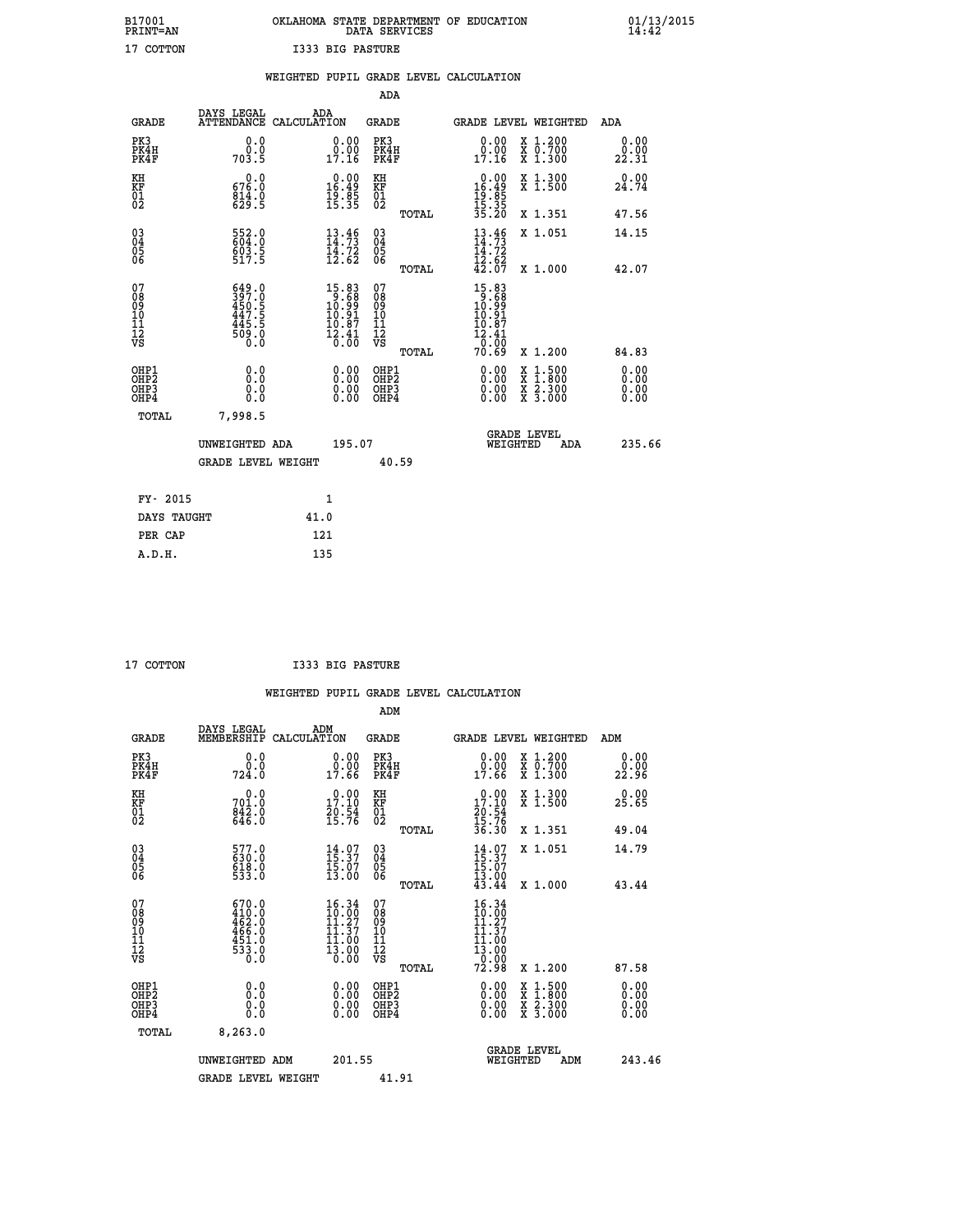| 7001<br>INT=AN |  | OKLAHOMA STATE DEPARTMENT OF EDUCATION<br>DATA SERVICES |  |
|----------------|--|---------------------------------------------------------|--|
| COTTON         |  | COUNTY TOTALS                                           |  |

 **B17001 OKLAHOMA STATE DEPARTMENT OF EDUCATION 01/13/2015**

|                                                       |                                                                                                                                               |       |                                                                       |                                           |       | WEIGHTED PUPIL GRADE LEVEL CALCULATION                                    |                                                                                                  |                              |
|-------------------------------------------------------|-----------------------------------------------------------------------------------------------------------------------------------------------|-------|-----------------------------------------------------------------------|-------------------------------------------|-------|---------------------------------------------------------------------------|--------------------------------------------------------------------------------------------------|------------------------------|
|                                                       |                                                                                                                                               |       |                                                                       | ADA                                       |       |                                                                           |                                                                                                  |                              |
| <b>GRADE</b>                                          | DAYS LEGAL<br>ATTENDANCE CALCULATION                                                                                                          | ADA   |                                                                       | <b>GRADE</b>                              |       | <b>GRADE LEVEL WEIGHTED</b>                                               |                                                                                                  | ADA                          |
| PK3<br>PK4H<br>PK4F                                   | 117.0<br>2,573.0                                                                                                                              |       | $\begin{smallmatrix} 2.69\0.00\60.12\end{smallmatrix}$                | PK3<br>PK4H<br>PK4F                       |       | $\begin{smallmatrix} 2.69\0.00\\60.12\end{smallmatrix}$                   | X 1.200<br>X 0.700<br>X 1.300                                                                    | 3.22<br>0.00<br>78.16        |
| KH<br>KF<br>01<br>02                                  | $\begin{smallmatrix}&&&0.0\\3,625.5\\3,531.5\\3,480.5\end{smallmatrix}$                                                                       |       | $\begin{smallmatrix} 0.00\\84.37\\82.48\\81.14 \end{smallmatrix}$     | KH<br>KF<br>01<br>02                      |       | $\begin{smallmatrix}&&0.00\\84.37\\82.48\\81.14\\163.62\end{smallmatrix}$ | X 1.300<br>X 1.500                                                                               | 0.00<br>126.56               |
|                                                       |                                                                                                                                               |       |                                                                       |                                           | TOTAL |                                                                           | X 1.351                                                                                          | 221.05                       |
| $\begin{matrix} 03 \\ 04 \\ 05 \\ 06 \end{matrix}$    | 3,661.5<br>3,319.5<br>3,070.5<br>2,707.0                                                                                                      |       | $\frac{84.94}{77.27}$<br>$71.\overline{64}\63.11$                     | $\substack{03 \\ 04}$<br>05<br>06         |       | $\frac{84.94}{77.27}$                                                     | X 1.051                                                                                          | 301.30                       |
|                                                       |                                                                                                                                               |       |                                                                       |                                           | TOTAL | $\frac{71.64}{63.11}$<br>212.02                                           | X 1.000                                                                                          | 212.02                       |
| 07<br>08<br>09<br>101<br>112<br>VS                    | $\begin{smallmatrix} 3\,,\,421\,.0\\ 3\,,\,806\,.5\\ 2\,,\,468\,.0\\ 3\,,\,163\,.0\\ 3\,,\,396\,.0\\ 3\,,\,541\,.0\\ 0\,.0 \end{smallmatrix}$ |       | 79.79<br>88.57<br>57.58<br>57.58<br>73.39<br>78.99<br>82.37<br>82.370 | 07<br>08<br>09<br>11<br>11<br>12<br>VS    |       | 79.79<br>88.57<br>57.58<br>57.58<br>78.399<br>82.370<br>82.370            |                                                                                                  |                              |
|                                                       |                                                                                                                                               |       |                                                                       |                                           | TOTAL | 460.69                                                                    | X 1.200                                                                                          | 552.83                       |
| OHP1<br>OH <sub>P</sub> 2<br>OHP3<br>OH <sub>P4</sub> | 212.0<br>0.0<br>0.0<br>0.0                                                                                                                    |       | $\frac{4.93}{0.00}$<br>$0.00$<br>0.00                                 | OHP1<br>OH <sub>P</sub> 2<br>OHP3<br>OHP4 |       | $\begin{smallmatrix} 4.93\ 0.00\ 0.00 \end{smallmatrix}$<br>0.00          | $\begin{smallmatrix} x & 1 & 500 \\ x & 1 & 800 \\ x & 2 & 300 \\ x & 3 & 000 \end{smallmatrix}$ | 7.40<br>0.00<br>0.00<br>0.00 |
| <b>TOTAL</b>                                          | 46,093.5                                                                                                                                      |       |                                                                       |                                           |       |                                                                           |                                                                                                  |                              |
|                                                       | UNWEIGHTED ADA                                                                                                                                |       | 1,073.38                                                              |                                           |       | WEIGHTED                                                                  | <b>GRADE LEVEL</b><br>ADA                                                                        | 1,290.52                     |
|                                                       | <b>GRADE LEVEL WEIGHT</b>                                                                                                                     |       |                                                                       | 217.14                                    |       |                                                                           |                                                                                                  |                              |
| FY- 2015                                              |                                                                                                                                               |       | $\mathbf{1}$                                                          |                                           |       |                                                                           |                                                                                                  |                              |
| DAYS TAUGHT                                           |                                                                                                                                               | 129.0 |                                                                       |                                           |       |                                                                           |                                                                                                  |                              |
| סגי סתם                                               |                                                                                                                                               | 381   |                                                                       |                                           |       |                                                                           |                                                                                                  |                              |

| 11- 4013    |       |  |
|-------------|-------|--|
| DAYS TAUGHT | 129.0 |  |
| PER CAP     | 381   |  |
| A.D.H.      | 372   |  |
|             |       |  |
|             |       |  |

 **B17001<br>PRINT=AN** 

 **COTTON COUNTY TOTALS**

|                                           |                                                                                                                                                           |                                                                        | ADM                                                 |       |                                                                                                              |                                          |                       |
|-------------------------------------------|-----------------------------------------------------------------------------------------------------------------------------------------------------------|------------------------------------------------------------------------|-----------------------------------------------------|-------|--------------------------------------------------------------------------------------------------------------|------------------------------------------|-----------------------|
| <b>GRADE</b>                              | DAYS LEGAL<br>MEMBERSHIP                                                                                                                                  | ADM<br>CALCULATION                                                     | <b>GRADE</b>                                        |       |                                                                                                              | <b>GRADE LEVEL WEIGHTED</b>              | ADM                   |
| PK3<br>PK4H<br>PK4F                       | 117.0<br>2,688.0                                                                                                                                          | $\begin{smallmatrix} 2.69\0.00\\62.77 \end{smallmatrix}$               | PK3<br>PK4H<br>PK4F                                 |       | $\begin{array}{c} 2.69 \\ 0.00 \\ 62.77 \end{array}$                                                         | X 1.200<br>X 0.700<br>X 1.300            | 3.22<br>0.00<br>81.61 |
| KH<br>KF<br>01<br>02                      | 0.0<br>3,751.0<br>3,663.0<br>3,587.0                                                                                                                      | $\begin{smallmatrix} 0.00\\ 87.29\\ 85.56\\ 83.63\\ \end{smallmatrix}$ | KH<br>KF<br>01<br>02                                |       | $\begin{smallmatrix} &0.00\ 87.29\ 85.56\ 83.63\ 169.19\ \end{smallmatrix}$                                  | X 1.300<br>X 1.500                       | 0.00<br>130.94        |
|                                           |                                                                                                                                                           |                                                                        |                                                     | TOTAL |                                                                                                              | X 1.351                                  | 228.58                |
| 03<br>04<br>05<br>06                      | 3,752.0<br>3,425.0<br>3,171.0<br>2,799.0                                                                                                                  | 87.07<br>79.74<br>73.98<br>65.26                                       | $\begin{array}{c} 03 \\ 04 \\ 05 \\ 06 \end{array}$ |       | $87.07$<br>$79.74$<br>$73.98$<br>$65.26$<br>$218.98$                                                         | X 1.051                                  | 91.52                 |
|                                           |                                                                                                                                                           |                                                                        |                                                     | TOTAL |                                                                                                              | X 1.000                                  | 218.98                |
| 07<br>08<br>09<br>101<br>11<br>12<br>VS   | $\begin{smallmatrix} 3\,,\,542\,.\,0\\ 2\,,\,904\,.\,0\\ 2\,,\,569\,.\,0\\ 3\,,\,287\,.\,0\\ 3\,,\,504\,.\,0\\ 3\,,\,734\,.\,0\\ 0\,.0 \end{smallmatrix}$ | 82.62<br>90.84<br>59.93<br>76.28<br>76.28<br>81.49<br>86.87            | 07<br>08<br>09<br>11<br>11<br>12<br>VS              |       | $\begin{array}{r} 82.62 \\ 90.84 \\ 59.38 \\ 76.28 \\ 76.49 \\ 81.49 \\ 86.87 \\ 0.00 \\ 478.03 \end{array}$ |                                          |                       |
|                                           |                                                                                                                                                           |                                                                        |                                                     | TOTAL |                                                                                                              | X 1.200                                  | 573.64                |
| OHP1<br>OHP2<br>OH <sub>P</sub> 3<br>OHP4 | 215.0<br>0.000                                                                                                                                            | $\begin{smallmatrix} 5.00\ 0.00\ 0.00 \end{smallmatrix}$               | OHP1<br>OHP2<br>OHP <sub>3</sub>                    |       | $\frac{5.00}{0.00}$<br>0.00                                                                                  | X 1:500<br>X 1:800<br>X 2:300<br>X 3:000 | 7.50                  |
| TOTAL                                     | 47,708.0                                                                                                                                                  |                                                                        |                                                     |       |                                                                                                              |                                          |                       |
|                                           | UNWEIGHTED                                                                                                                                                | 1,111.02<br>ADM                                                        |                                                     |       |                                                                                                              | GRADE LEVEL<br>WEIGHTED<br>ADM           | 1,335.99              |
|                                           | <b>GRADE LEVEL WEIGHT</b>                                                                                                                                 |                                                                        | 224.97                                              |       |                                                                                                              |                                          |                       |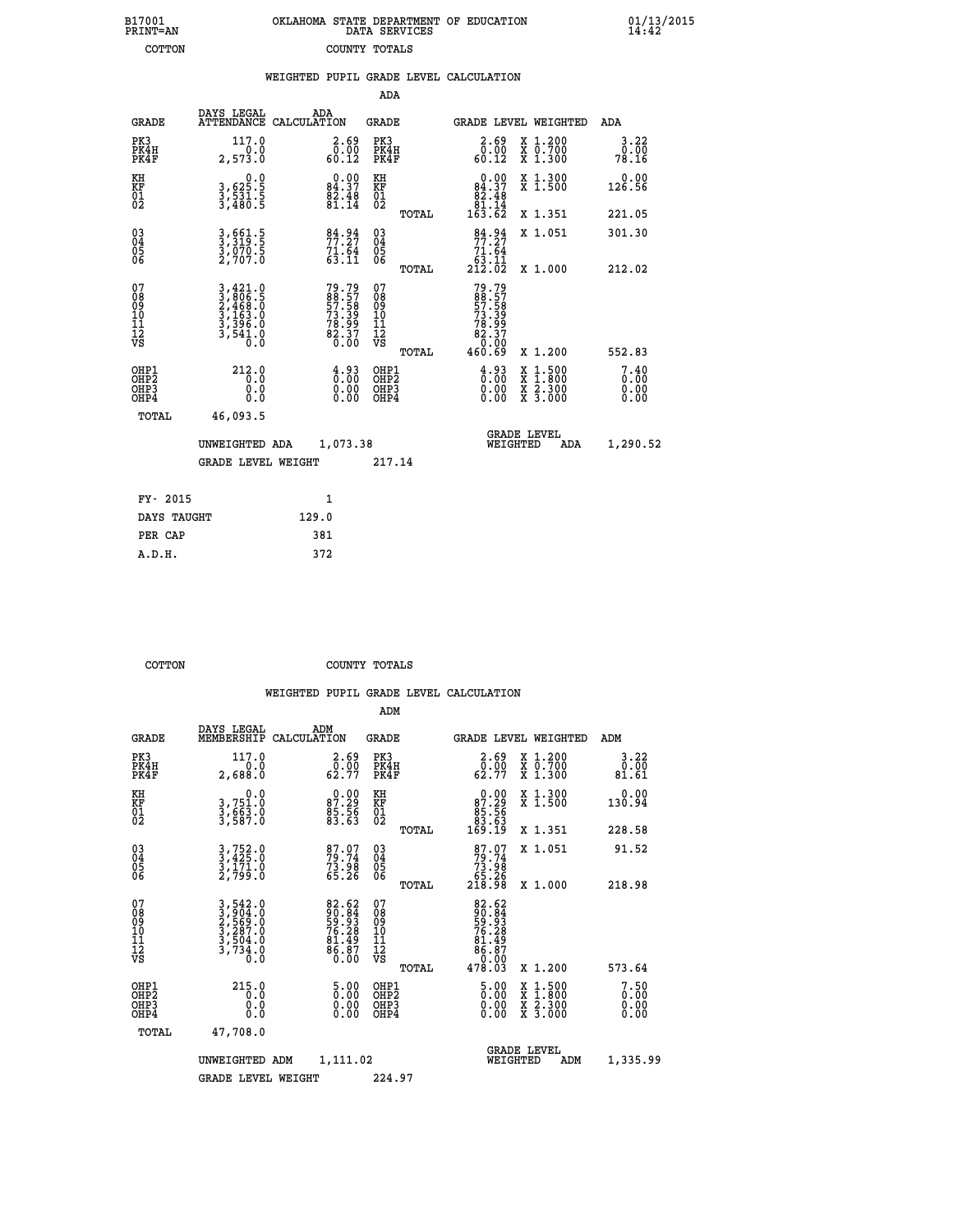| B17001<br>PRINT=AN                                |                                                                                              | OKLAHOMA STATE DEPARTMENT OF EDUCATION                                                       | DATA SERVICES                                              |              |                                                             |                                                                                                                                           | $01/13/2015$<br>14:42        |  |
|---------------------------------------------------|----------------------------------------------------------------------------------------------|----------------------------------------------------------------------------------------------|------------------------------------------------------------|--------------|-------------------------------------------------------------|-------------------------------------------------------------------------------------------------------------------------------------------|------------------------------|--|
| 18 CRAIG                                          |                                                                                              | C001 WHITE OAK                                                                               |                                                            |              |                                                             |                                                                                                                                           |                              |  |
|                                                   |                                                                                              | WEIGHTED PUPIL GRADE LEVEL CALCULATION                                                       |                                                            |              |                                                             |                                                                                                                                           |                              |  |
|                                                   |                                                                                              |                                                                                              | ADA                                                        |              |                                                             |                                                                                                                                           |                              |  |
| <b>GRADE</b>                                      | DAYS LEGAL                                                                                   | ADA<br>ATTENDANCE CALCULATION                                                                | GRADE                                                      |              |                                                             | GRADE LEVEL WEIGHTED                                                                                                                      | ADA                          |  |
| PK3<br>PK4H<br>PK4F                               | 0.0<br>0.0<br>273.5                                                                          | 0.00<br>$\begin{smallmatrix} 0.00 \ 6.51 \end{smallmatrix}$                                  | PK3<br>PK4H<br>PK4F                                        |              | 0.00<br>$\begin{smallmatrix} 0.00 \ 6.51 \end{smallmatrix}$ | X 1.200<br>X 0.700<br>X 1.300                                                                                                             | 0.00<br>0.00<br>8.46         |  |
| KH<br>KF<br>$\begin{matrix} 01 \ 02 \end{matrix}$ | 0.0<br>$\frac{288.5}{270.5}$                                                                 | $0.00$<br>$6.87$<br>$\frac{6.44}{6.11}$                                                      | KH<br><b>KF</b><br>01<br>02                                |              | $0.00$<br>$6.87$<br>$\frac{6.44}{6.11}$                     | $\begin{smallmatrix} x & 1.300 \\ x & 1.500 \end{smallmatrix}$                                                                            | 0.00<br>10.31                |  |
|                                                   |                                                                                              |                                                                                              |                                                            | <b>TOTAL</b> | 12.55                                                       | X 1.351                                                                                                                                   | 16.96                        |  |
| 03<br>04<br>05<br>06                              | 329.0<br>130.0<br>62.0                                                                       | $7.83\n3.10\n3.10\n1.48$                                                                     | $\begin{matrix} 03 \\ 04 \\ 05 \\ 06 \end{matrix}$         |              | 7.83<br>0.98<br>3.10<br>$\frac{1}{5}$ : $\frac{48}{56}$     | X 1.051                                                                                                                                   | 8.23                         |  |
|                                                   |                                                                                              |                                                                                              |                                                            | TOTAL        |                                                             | X 1.000                                                                                                                                   | 5.56                         |  |
| 07<br>08<br>09<br>11<br>11<br>12<br>VS            | $42.0$<br>$42.0$<br>$0.0$<br>Ŏ.Ŏ<br>$\begin{smallmatrix} 0.16 \ 0.0 \ 0.0 \end{smallmatrix}$ | $\begin{smallmatrix} 1.00\ 1.00\ 0.00\ 0.00\ 0.00\ 0.00\ 0.00\ 0.00\ 0.00 \end{smallmatrix}$ | 07<br>Ŏġ<br>09<br>ίÒ<br>$\frac{11}{12}$<br>$\frac{12}{18}$ |              | 1.00<br>$\frac{1}{0}$ :00<br>0.00<br>0.00<br>0.00<br>0.00   |                                                                                                                                           |                              |  |
|                                                   |                                                                                              |                                                                                              |                                                            | TOTAL        | 2.00                                                        | X 1.200                                                                                                                                   | 2.40                         |  |
| OHP1<br>OHP2<br>OHP3<br>OHP4                      | 0.0<br>Ŏ.Ō<br>0.0<br>0.0                                                                     | 0.00<br>0.00<br>0.00                                                                         | OHP1<br>OHP <sub>2</sub><br>OHP3<br>OHP4                   |              | 0.00<br>0.00<br>0.00                                        | $\begin{smallmatrix} \mathtt{X} & 1\cdot500\\ \mathtt{X} & 1\cdot800\\ \mathtt{X} & 2\cdot300\\ \mathtt{X} & 3\cdot000 \end{smallmatrix}$ | 0.00<br>0.00<br>0.00<br>0.00 |  |
| TOTAL                                             | 1,735.0                                                                                      |                                                                                              |                                                            |              |                                                             |                                                                                                                                           |                              |  |
|                                                   | UNWEIGHTED ADA<br><b>GRADE LEVEL WEIGHT</b>                                                  | 41.32                                                                                        | 10.60                                                      |              | WEIGHTED                                                    | <b>GRADE LEVEL</b><br>ADA                                                                                                                 | 51.92                        |  |
|                                                   |                                                                                              |                                                                                              |                                                            |              |                                                             |                                                                                                                                           |                              |  |
| FY- 2015                                          |                                                                                              | 1                                                                                            |                                                            |              |                                                             |                                                                                                                                           |                              |  |
| DAYS TAUGHT                                       |                                                                                              | 42.0                                                                                         |                                                            |              |                                                             |                                                                                                                                           |                              |  |
| PER CAP                                           |                                                                                              | 167                                                                                          |                                                            |              |                                                             |                                                                                                                                           |                              |  |

| 18 CRAIG | C001 WHITE OAK |  |
|----------|----------------|--|

|                                                    |                                                               |                    |                                                                                                                                            |                                                     |       | WEIGHTED PUPIL GRADE LEVEL CALCULATION                               |                                          |                      |       |
|----------------------------------------------------|---------------------------------------------------------------|--------------------|--------------------------------------------------------------------------------------------------------------------------------------------|-----------------------------------------------------|-------|----------------------------------------------------------------------|------------------------------------------|----------------------|-------|
|                                                    |                                                               |                    |                                                                                                                                            | ADM                                                 |       |                                                                      |                                          |                      |       |
| <b>GRADE</b>                                       | DAYS LEGAL<br>MEMBERSHIP                                      | ADM<br>CALCULATION |                                                                                                                                            | <b>GRADE</b>                                        |       | <b>GRADE LEVEL WEIGHTED</b>                                          |                                          | ADM                  |       |
| PK3<br>PK4H<br>PK4F                                | 0.0<br>0.0<br>294.0                                           |                    | $\substack{0.00\\0.00\\7.00}$                                                                                                              | PK3<br>PK4H<br>PK4F                                 |       | $0.00$<br>$0.00$<br>7.00                                             | X 1.200<br>X 0.700<br>X 1.300            | 0.00<br>0.00<br>9.10 |       |
| KH<br>KF<br>01<br>02                               | $302.0$<br>$277.0$<br>$274.0$                                 |                    | $\begin{array}{c} 0.00 \\ 7.19 \\ 6.50 \\ 6.52 \end{array}$                                                                                | KH<br>KF<br>01<br>02                                |       | $\begin{array}{c} 0.00 \\ 7.19 \\ 6.60 \\ 6.52 \\ 13.12 \end{array}$ | X 1.300<br>X 1.500                       | 0.00<br>10.79        |       |
|                                                    |                                                               |                    |                                                                                                                                            |                                                     | TOTAL |                                                                      | X 1.351                                  | 17.73                |       |
| $\begin{matrix} 03 \\ 04 \\ 05 \\ 06 \end{matrix}$ | $\begin{array}{r} 336.0 \\ 42.0 \\ 151.0 \\ 67.0 \end{array}$ |                    | $\begin{smallmatrix} 8.00\\ 1.00\\ 3.60\\ 1.60 \end{smallmatrix}$                                                                          | $\begin{array}{c} 03 \\ 04 \\ 05 \\ 06 \end{array}$ |       | $\begin{array}{c} 8.00 \\ 1.00 \\ 3.60 \\ 1.60 \end{array}$          | X 1.051                                  | 8.41                 |       |
|                                                    |                                                               |                    |                                                                                                                                            |                                                     | TOTAL | $\overline{6}$ . 20                                                  | X 1.000                                  | 6.20                 |       |
| 07<br>0890112<br>1112<br>VS                        | $42.0$<br>$0.0$<br>$0.0$<br>$0.0$<br>$0.0$<br>$\S.$ $\S$      |                    | $\begin{smallmatrix} 1.00\ 1.00\ 0.00\ 0.00\ 0.00 \end{smallmatrix}$<br>$\begin{smallmatrix} 0.00 & 0.00 \\ 0.00 & 0.00 \end{smallmatrix}$ | 07<br>08<br>09<br>11<br>11<br>12<br>VS              | TOTAL | 1.00<br>$\frac{1}{0}$ :00<br>0.00<br>0.00<br>0.00<br>ž.ŏŏ            | X 1.200                                  | 2.40                 |       |
| OHP1<br>OHP <sub>2</sub><br>OH <sub>P3</sub>       | 0.0<br>0.000                                                  |                    | $0.00$<br>$0.00$                                                                                                                           | OHP1<br>OHP <sub>2</sub><br>OHP <sub>3</sub>        |       | 0.00<br>0.00                                                         | X 1:500<br>X 1:800<br>X 2:300<br>X 3:000 | 0.00<br>0.00         |       |
| OHP4                                               |                                                               |                    | 0.00                                                                                                                                       |                                                     |       | 0.00                                                                 |                                          | 0.00                 |       |
| TOTAL                                              | 1,827.0                                                       |                    |                                                                                                                                            |                                                     |       |                                                                      |                                          |                      |       |
|                                                    | UNWEIGHTED ADM                                                |                    | 43.51                                                                                                                                      |                                                     |       | WEIGHTED                                                             | <b>GRADE LEVEL</b><br>ADM                |                      | 54.63 |
|                                                    | <b>GRADE LEVEL WEIGHT</b>                                     |                    |                                                                                                                                            | 11.12                                               |       |                                                                      |                                          |                      |       |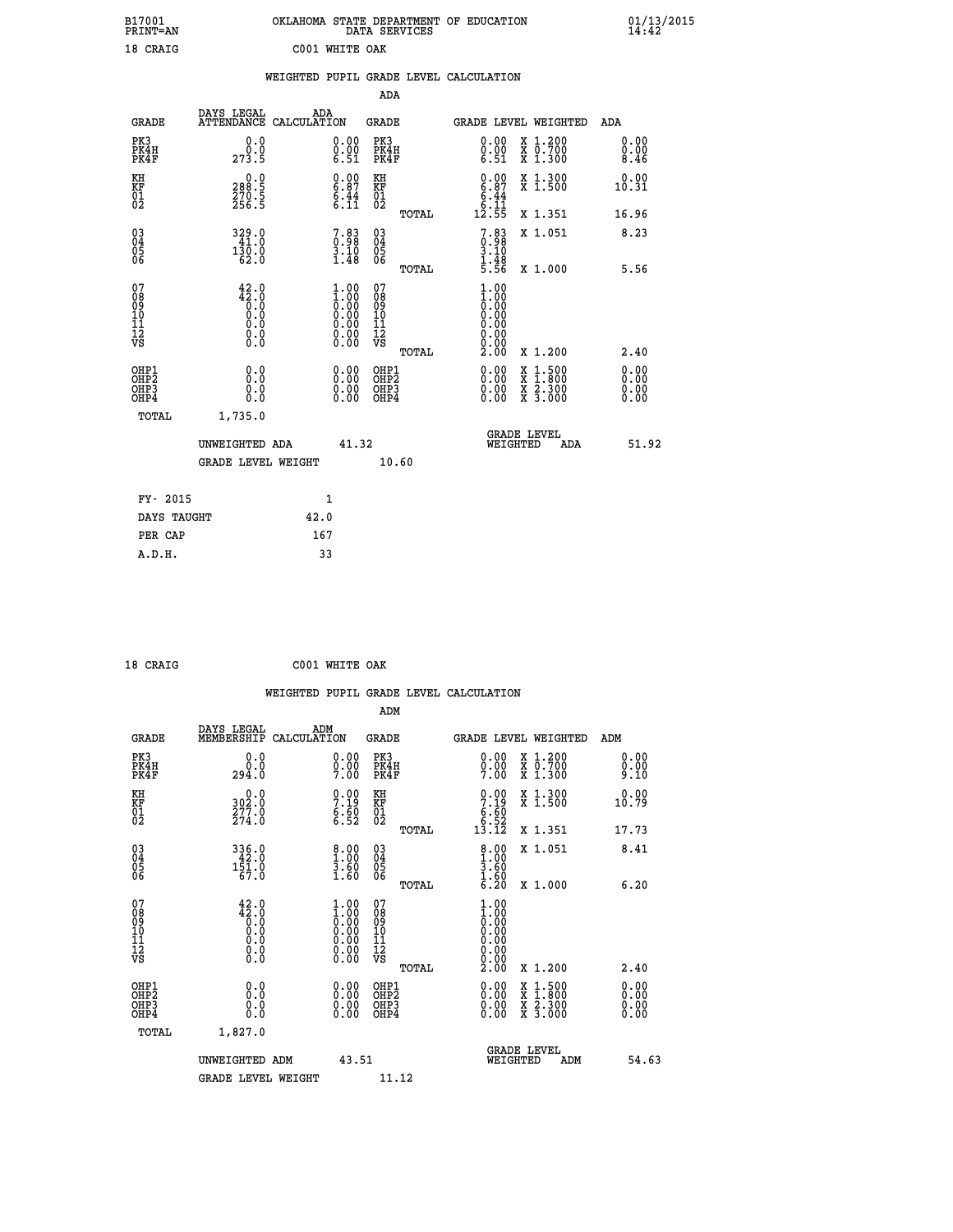| B17001<br>PRINT=AN                       |                                                                                                               | OKLAHOMA STATE DEPARTMENT OF EDUCATION                                   | DATA SERVICES                                                      |                                                                    |                                                                                                     | $01/13/2015$<br>14:42    |  |
|------------------------------------------|---------------------------------------------------------------------------------------------------------------|--------------------------------------------------------------------------|--------------------------------------------------------------------|--------------------------------------------------------------------|-----------------------------------------------------------------------------------------------------|--------------------------|--|
| 18 CRAIG                                 |                                                                                                               | I006 KETCHUM                                                             |                                                                    |                                                                    |                                                                                                     |                          |  |
|                                          |                                                                                                               | WEIGHTED PUPIL GRADE LEVEL CALCULATION                                   | ADA                                                                |                                                                    |                                                                                                     |                          |  |
| <b>GRADE</b>                             | DAYS LEGAL                                                                                                    | ADA<br>ATTENDANCE CALCULATION                                            | <b>GRADE</b>                                                       | GRADE LEVEL WEIGHTED                                               |                                                                                                     | ADA                      |  |
| PK3<br>PK4H<br>PK4F                      | 41.0<br>0.0<br>1,393.5                                                                                        | 1.03<br>ةةٍ:ة<br>34.84                                                   | PK3<br>PK4H<br>PK4F                                                | 1.03<br>ةةٍ:ة<br>34∶34                                             | X 1.200<br>X 0.700<br>X 1.300                                                                       | 1.24<br>0.00<br>45.29    |  |
| KH<br>KF<br>01<br>02                     | 0.0<br>$1,742.0$<br>$1,429.0$<br>$2,039.5$                                                                    | $\begin{smallmatrix} 0.00\\ 43.55\\ 35.73\\ 50.99 \end{smallmatrix}$     | KH<br>KF<br>01<br>02                                               | $0.00\n43.55\n35.73\n50.99\n56.72$                                 | X 1.300<br>X 1.500                                                                                  | 0.00<br>65.33            |  |
|                                          |                                                                                                               |                                                                          | TOTAL                                                              |                                                                    | X 1.351                                                                                             | 117.16                   |  |
| 030404<br>06                             | $\frac{1}{1}, \frac{194}{164}$<br>$\frac{1}{347}$<br>$\frac{1}{5}$<br>$\frac{347}{1,669}$<br>$\frac{5}{5}$    | 29.86<br>29.11<br>33.69<br>41.74                                         | $\begin{matrix} 03 \\ 04 \\ 05 \\ 06 \end{matrix}$<br><b>TOTAL</b> | 29.86<br>29.11<br>33.69<br>41.74<br>104.54                         | X 1.051                                                                                             | 31.38                    |  |
| 07<br>08<br>09<br>10<br>11<br>12<br>VS   | $\begin{smallmatrix} 1, 635.0\\ 1, 637.0\\ 2, 141.5\\ 2, 543.5\\ 1, 852.0\\ 1, 782.5\\ 0.0 \end{smallmatrix}$ | $40.88$<br>$49.93$<br>$53.54$<br>$63.59$<br>$46.30$<br>$44.56$<br>$0.00$ | 07<br>08<br>09<br>10<br>11<br>12<br>VS                             | $40.88$<br>$40.93$<br>$53.54$<br>$52.59$<br>46.30<br>44.56<br>0.00 | X 1.000                                                                                             | 104.54                   |  |
| OHP1<br>OHP <sub>2</sub><br>OHP3<br>OHP4 | 0.0<br>0.0<br>0.0                                                                                             | 0.00<br>0.00                                                             | TOTAL<br>OHP1<br>OHP <sub>2</sub><br>OHP3<br>OHP4                  | 289.80<br>0.00<br>0.00                                             | X 1.200<br>$\begin{smallmatrix} x & 1.500 \\ x & 1.800 \\ x & 2.300 \\ x & 3.000 \end{smallmatrix}$ | 347.76<br>0.00<br>0.0000 |  |
| TOTAL                                    | 23,612.5                                                                                                      |                                                                          |                                                                    |                                                                    |                                                                                                     |                          |  |
|                                          | UNWEIGHTED ADA                                                                                                | 590.34                                                                   |                                                                    | <b>GRADE LEVEL</b><br>WEIGHTED                                     | ADA                                                                                                 | 712.70                   |  |
|                                          | <b>GRADE LEVEL WEIGHT</b>                                                                                     |                                                                          | 122.36                                                             |                                                                    |                                                                                                     |                          |  |
| FY- 2015                                 |                                                                                                               | 1                                                                        |                                                                    |                                                                    |                                                                                                     |                          |  |
| DAYS TAUGHT                              |                                                                                                               | 40.0                                                                     |                                                                    |                                                                    |                                                                                                     |                          |  |
| PER CAP                                  |                                                                                                               | 42                                                                       |                                                                    |                                                                    |                                                                                                     |                          |  |

| 18 CRAIG |  | I006 KETCHUM |
|----------|--|--------------|
|          |  |              |

 **WEIGHTED PUPIL GRADE LEVEL CALCULATION ADM DAYS LEGAL ADM GRADE MEMBERSHIP CALCULATION GRADE GRADE LEVEL WEIGHTED ADM PK3 41.0 1.03 PK3 1.03 X 1.200 1.24 PK4H 0.0 0.00 PK4H 0.00 X 0.700 0.00 PK4F 1,427.0 35.68 PK4F 35.68 X 1.300 46.38 KH 0.0 0.00 KH 0.00 X 1.300 0.00 KF 1,797.0 44.93 KF 44.93 X 1.500 67.40 01 1,496.0 37.40 01 37.40 02 2,110.0 52.75 02 52.75 TOTAL 90.15 X 1.351 121.79 03 1,238.0 30.95 03 30.95 X 1.051 32.53 04 1,170.0 29.25 04 29.25 05 1,364.0 34.10 05 34.10 06 1,717.0 42.93 06 42.93 TOTAL 106.28 X 1.000 106.28**  $\begin{array}{cccc} 07 & 1,680.0 & 42.00 & 07 & 42.00 \ 08 & 1,711.0 & 42.00 & 08 & 42.00 \ 09 & 2,232.0 & 55.80 & 08 & 45.78 \ 10 & 2,639.0 & 65.98 & 10 & 65.98 \ 11 & 1,993.0 & 49.83 & 11 & 49.83 \ \hline \textrm{vs} & 1,8976.0 & 40.90 & 12 & 46.90 \ 0.0 & 0.00 & \textrm{vs} &$  **TOTAL 303.29 X 1.200 363.95 OHP1 0.0 0.00 OHP1 0.00 X 1.500 0.00 OHP2 0.0 0.00 OHP2 0.00 X 1.800 0.00 OHP3 0.0 0.00 OHP3 0.00 X 2.300 0.00 OHP4 0.0 0.00 OHP4 0.00 X 3.000 0.00 TOTAL 24,491.0 GRADE LEVEL UNWEIGHTED ADM 612.31 WEIGHTED ADM 739.57** GRADE LEVEL WEIGHT 127.26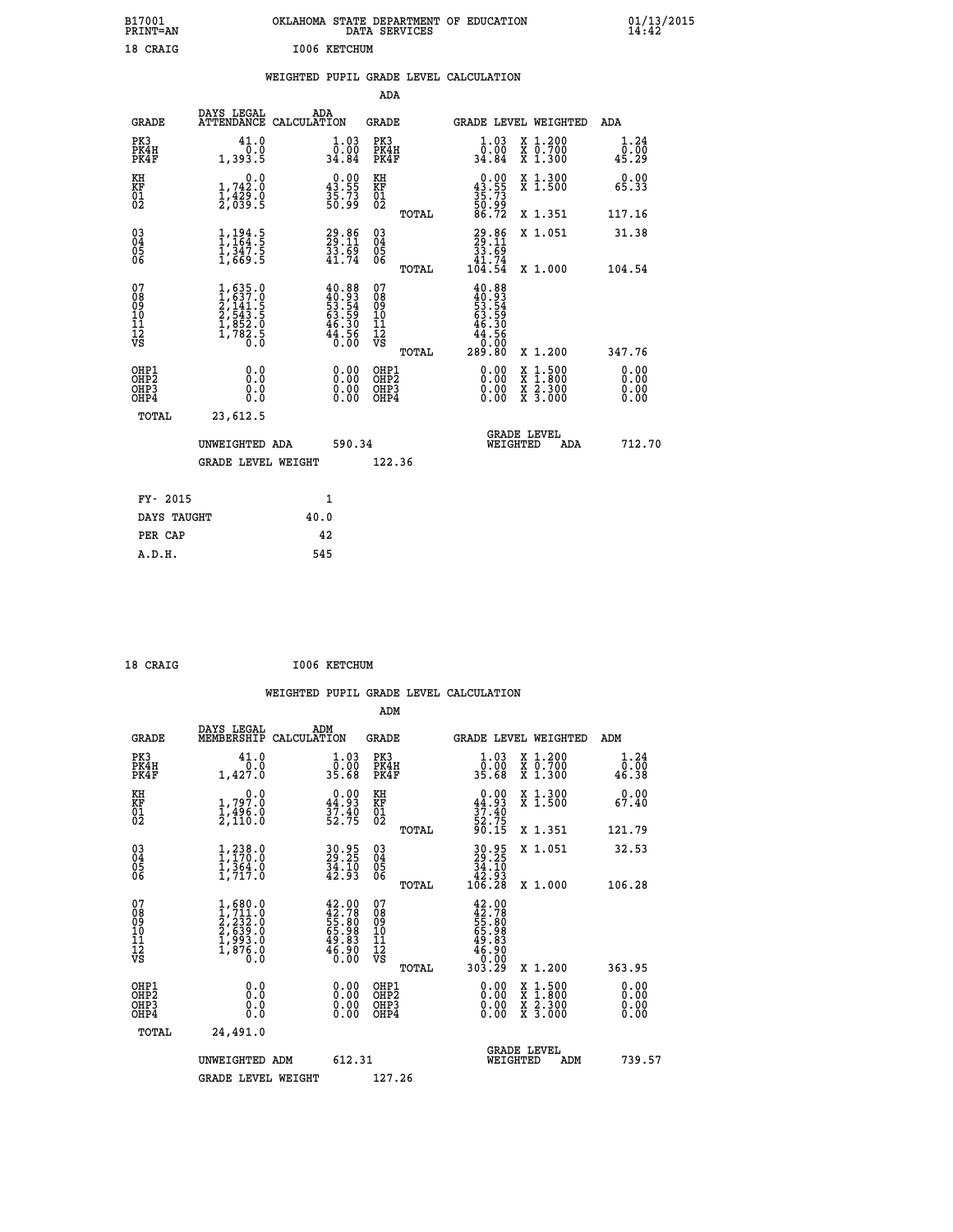| B17001<br><b>PRINT=AN</b> | OKLAHOMA STATE DEPARTMENT OF EDUCATION<br>DATA SERVICES | 01/13/2015 |
|---------------------------|---------------------------------------------------------|------------|
| 18 CRAIG                  | I017<br>WELCH                                           |            |

#### **WEIGHTED PUPIL GRADE LEVEL CALCULATION**

|                                                                    |                                                                                                |                                                                | ADA                                                 |       |                                                                       |                                                                                                                                           |                               |
|--------------------------------------------------------------------|------------------------------------------------------------------------------------------------|----------------------------------------------------------------|-----------------------------------------------------|-------|-----------------------------------------------------------------------|-------------------------------------------------------------------------------------------------------------------------------------------|-------------------------------|
| <b>GRADE</b>                                                       | DAYS LEGAL                                                                                     | ADA<br>ATTENDANCE CALCULATION                                  | <b>GRADE</b>                                        |       |                                                                       | GRADE LEVEL WEIGHTED                                                                                                                      | ADA                           |
| PK3<br>PK4H<br>PK4F                                                | 0.0<br>964.0<br>0.0                                                                            | 24.72<br>0.00                                                  | PK3<br>PK4H<br>PK4F                                 |       | 24.72<br>0.00                                                         | X 1.200<br>X 0.700<br>X 1.300                                                                                                             | 0.00<br>17.30<br>0.00         |
| KH<br>KF<br>01<br>02                                               | 0.0<br>737.0<br>1, 978.0                                                                       | $0.00$<br>18.90<br>$\frac{27.64}{24.21}$                       | KH<br>KF<br>01<br>02                                |       | 18.90<br>$\frac{27.64}{24.21}$<br>51.85                               | X 1.300<br>X 1.500                                                                                                                        | 0.00<br>28.35                 |
|                                                                    |                                                                                                |                                                                |                                                     | TOTAL |                                                                       | X 1.351                                                                                                                                   | 70.05                         |
| $\begin{smallmatrix} 03 \\[-4pt] 04 \end{smallmatrix}$<br>Ŏ5<br>06 | $\frac{1}{1}$ , $\frac{126}{077}$ : $\overline{0}$<br>$\frac{692.5}{795.5}$                    | 28.88<br>27.62<br>17.76<br>10.40                               | $\begin{array}{c} 03 \\ 04 \\ 05 \\ 06 \end{array}$ |       | $28.88$<br>27.62<br>$\frac{17.76}{20.40}$<br>65.78                    | X 1.051                                                                                                                                   | 30.35                         |
|                                                                    |                                                                                                |                                                                |                                                     | TOTAL |                                                                       | X 1.000                                                                                                                                   | 65.78                         |
| 07<br>08<br>09<br>01<br>11<br>11<br>12<br>VS                       | $\begin{smallmatrix}872.0\\948.5\\1.421.5\\1.510.5\\810.5\\749.5\\610.5\\0.0\end{smallmatrix}$ | $22.36$<br>$24.32$<br>$28.76$<br>$20.78$<br>$19.22$<br>$15.65$ | 07<br>08<br>09<br>11<br>11<br>12<br>VS              |       | 22.36<br>24.32<br>28.76<br>20.78<br>20.78<br>19.22<br>15.650<br>30.00 |                                                                                                                                           |                               |
|                                                                    |                                                                                                |                                                                |                                                     | TOTAL | 131.09                                                                | X 1.200                                                                                                                                   | 157.31                        |
| OHP1<br>OHP <sub>2</sub><br>OH <sub>P3</sub><br>OHP4               | 0.0<br>0.0<br>0.0                                                                              | 0.00<br>$\begin{smallmatrix} 0.00 \ 0.00 \end{smallmatrix}$    | OHP1<br>OHP <sub>2</sub><br>OHP <sub>3</sub>        |       | 0.00<br>0.00                                                          | $\begin{smallmatrix} \mathtt{X} & 1\cdot500\\ \mathtt{X} & 1\cdot800\\ \mathtt{X} & 2\cdot300\\ \mathtt{X} & 3\cdot000 \end{smallmatrix}$ | 0.00<br>Ō. ŌŌ<br>0.00<br>0.00 |
| TOTAL                                                              | 12,527.0                                                                                       |                                                                |                                                     |       |                                                                       |                                                                                                                                           |                               |
|                                                                    | UNWEIGHTED ADA                                                                                 | 321.22                                                         |                                                     |       |                                                                       | <b>GRADE LEVEL</b><br>WEIGHTED<br>ADA                                                                                                     | 369.14                        |
|                                                                    | <b>GRADE LEVEL WEIGHT</b>                                                                      |                                                                |                                                     | 47.92 |                                                                       |                                                                                                                                           |                               |
| FY- 2015                                                           |                                                                                                | 1                                                              |                                                     |       |                                                                       |                                                                                                                                           |                               |
| DAYS TAUGHT                                                        |                                                                                                | 39.0                                                           |                                                     |       |                                                                       |                                                                                                                                           |                               |
| PER CAP                                                            |                                                                                                | 110                                                            |                                                     |       |                                                                       |                                                                                                                                           |                               |

 **18 CRAIG I017 WELCH**

 **A.D.H. 201**

 **WEIGHTED PUPIL GRADE LEVEL CALCULATION ADM DAYS LEGAL ADM GRADE MEMBERSHIP CALCULATION GRADE GRADE LEVEL WEIGHTED ADM PK3 0.0 0.00 PK3 0.00 X 1.200 0.00 PK4H 1,003.0 25.72 PK4H 25.72 X 0.700 18.00 PK4F 0.0 0.00 PK4F 0.00 X 1.300 0.00 KH 0.0 0.00 KH 0.00 X 1.300 0.00 KF 782.0 20.05 KF 20.05 X 1.500 30.08 01 1,131.0 29.00 01 29.00 02 995.0 25.51 02 25.51 TOTAL 54.51 X 1.351 73.64 03 1,187.0 30.44 03 30.44 X 1.051 31.99 04 1,130.0 28.97 04 28.97 05 723.0 18.54 05 18.54 06 826.0 21.18 06 21.18 TOTAL 68.69 X 1.000 68.69** 07 912.0 23.38 07 23.38<br>
08 1,151.0 25.51 08 29.51<br>
10 1,51.0 21.97 10 21.97<br>
11 780.0 20.00 11 20.00<br> **VS 62**<br>
12 16.00 VS 0.000 12<br>
12 16.00 912.0 23.38 07<br>
993.0 25.46 08<br>
1,151.0 25.46 08<br>
857.0 21.57 10<br>
857.0 21.57 10<br>
780.0 20.00 11<br>
624.0 16.00 12<br>
70.0 0 30.00 12<br>
TOTAL 136.32 x 1.200 163.58  **OHP1 0.0 0.00 OHP1 0.00 X 1.500 0.00 OHP2 0.0 0.00 OHP2 0.00 X 1.800 0.00 OHP3 0.0 0.00 OHP3 0.00 X 2.300 0.00 OHP4 0.0 0.00 OHP4 0.00 X 3.000 0.00 TOTAL 13,094.0 GRADE LEVEL UNWEIGHTED ADM 335.73 WEIGHTED ADM 385.98** GRADE LEVEL WEIGHT 50.25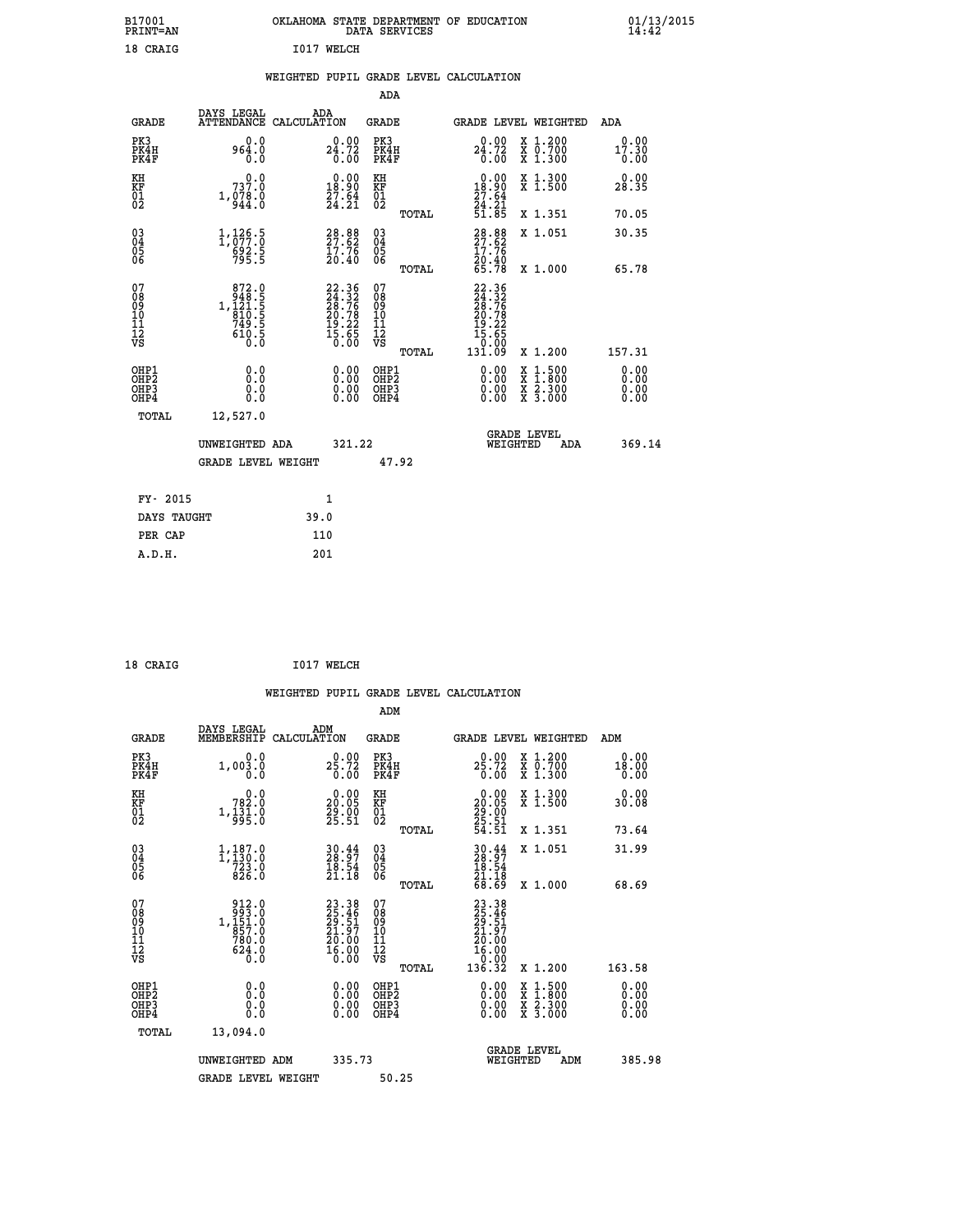| B17001<br>PRINT=AN                     |                                                                           |                                                                   | DATA SERVICES                            | OKLAHOMA STATE DEPARTMENT OF EDUCATION                                  |                                                                                                  | $01/13/2015$<br>14:42 |  |
|----------------------------------------|---------------------------------------------------------------------------|-------------------------------------------------------------------|------------------------------------------|-------------------------------------------------------------------------|--------------------------------------------------------------------------------------------------|-----------------------|--|
| 18 CRAIG                               |                                                                           | <b>I020 BLUEJACKET</b>                                            |                                          |                                                                         |                                                                                                  |                       |  |
|                                        |                                                                           | WEIGHTED PUPIL GRADE LEVEL CALCULATION                            |                                          |                                                                         |                                                                                                  |                       |  |
|                                        |                                                                           |                                                                   | ADA                                      |                                                                         |                                                                                                  |                       |  |
| GRADE                                  | DAYS LEGAL<br>ATTENDANCE CALCULATION                                      | ADA                                                               | GRADE                                    | GRADE LEVEL WEIGHTED                                                    |                                                                                                  | ADA                   |  |
| PK3<br>PK4H<br>PK4F                    | 42.0<br>472.5                                                             | 1.00<br>$\overline{0}$ :00<br>11:25                               | PK3<br>PK4H<br>PK4F                      | $\substack{1.00\\0.00\\11.25}$                                          | X 1.200<br>X 0.700<br>X 1.300                                                                    | 1.20<br>0.00<br>14.63 |  |
| KH<br>KF<br>$\overline{01}$            | 0.0<br>362.5<br>309.0<br>250.0                                            | $\begin{smallmatrix} 0.00\\8.63\\7.36\\5.95 \end{smallmatrix}$    | KH<br>KF<br>01<br>02                     | 8:63<br>$\begin{array}{c} 7.36 \\ 5.95 \\ 13.31 \end{array}$            | X 1.300<br>X 1.500                                                                               | 0.00<br>12.95         |  |
|                                        |                                                                           |                                                                   | TOTAL                                    |                                                                         | X 1.351                                                                                          | 17.98                 |  |
| $03\overline{4}$<br>$\frac{05}{06}$    | $313.5$<br>$371.0$<br>$68\overline{3}.5$<br>661.5                         | $7.46$<br>$8.83$<br>$16.39$<br>$15.75$                            | $\substack{03 \\ 04}$<br>Ŏ5<br>ŎĞ        | $\frac{7.46}{8.83}$<br>$\frac{16.39}{15.75}$<br>$40.97$                 | X 1.051                                                                                          | 7.84                  |  |
|                                        |                                                                           |                                                                   | TOTAL                                    |                                                                         | X 1.000                                                                                          | 40.97                 |  |
| 07<br>Ŏ8<br>09<br>10<br>īĭ<br>ĪŹ<br>VS | 740.0<br>$\frac{585}{694}$ : $\frac{6}{764}$ : 0<br>697.5<br>641.0<br>0.0 | $17.62$<br>$13.93$<br>$16.54$<br>$19.19$<br>$\frac{16.61}{15.26}$ | 07<br>08<br>09<br>10<br>īĭ<br>ĪŽ<br>VŠ   | 17.62<br>$13.93$<br>$16.54$<br>$16.19$<br>$16.61$<br>$15.260$<br>$0.90$ |                                                                                                  |                       |  |
| OHP1                                   |                                                                           |                                                                   | TOTAL                                    | 98.15                                                                   | X 1.200                                                                                          | 117.78<br>0.00        |  |
| OHP <sub>2</sub><br>OHP3<br>OHP4       | 0.0<br>0.0<br>0.0                                                         | 0.00<br>0.00<br>0.00                                              | OHP1<br>OHP <sub>2</sub><br>OHP3<br>OHP4 | 0.00<br>0.00<br>0.00                                                    | $\begin{smallmatrix} x & 1 & 500 \\ x & 1 & 800 \\ x & 2 & 300 \\ x & 3 & 000 \end{smallmatrix}$ | 0.00<br>0.00<br>0.00  |  |
| TOTAL                                  | 7,592.5                                                                   |                                                                   |                                          |                                                                         |                                                                                                  |                       |  |
|                                        | UNWEIGHTED ADA                                                            | 180.77                                                            |                                          | <b>GRADE LEVEL</b><br>WEIGHTED                                          | ADA                                                                                              | 213.35                |  |
|                                        | <b>GRADE LEVEL WEIGHT</b>                                                 |                                                                   | 32.58                                    |                                                                         |                                                                                                  |                       |  |
| FY- 2015                               |                                                                           | 1                                                                 |                                          |                                                                         |                                                                                                  |                       |  |
| DAYS TAUGHT                            |                                                                           | 42.0                                                              |                                          |                                                                         |                                                                                                  |                       |  |
| PER CAP                                |                                                                           | 123                                                               |                                          |                                                                         |                                                                                                  |                       |  |
| A.D.H.                                 |                                                                           | 131                                                               |                                          |                                                                         |                                                                                                  |                       |  |

| 18 CRAIG |  | <b>I020 BLUEJACKET</b> |
|----------|--|------------------------|
|          |  |                        |

|                                                    |                                                      |                                                           |                    |                                                                                |                                              |       | WEIGHTED PUPIL GRADE LEVEL CALCULATION                                                                    |          |                                          |                               |  |
|----------------------------------------------------|------------------------------------------------------|-----------------------------------------------------------|--------------------|--------------------------------------------------------------------------------|----------------------------------------------|-------|-----------------------------------------------------------------------------------------------------------|----------|------------------------------------------|-------------------------------|--|
|                                                    |                                                      |                                                           |                    |                                                                                | ADM                                          |       |                                                                                                           |          |                                          |                               |  |
|                                                    | <b>GRADE</b>                                         | DAYS LEGAL<br>MEMBERSHIP                                  | ADM<br>CALCULATION |                                                                                | <b>GRADE</b>                                 |       |                                                                                                           |          | <b>GRADE LEVEL WEIGHTED</b>              | ADM                           |  |
|                                                    | PK3<br>PK4H<br>PK4F                                  | 42.0<br>0.0<br>499.0                                      |                    | 1.00<br>0.00<br>11.88                                                          | PK3<br>PK4H<br>PK4F                          |       | $\begin{smallmatrix} 1.00\\ 0.00\\ 11.88 \end{smallmatrix}$                                               |          | X 1.200<br>X 0.700<br>X 1.300            | 1.20<br>0.00<br>15.44         |  |
| KH<br>KF<br>01<br>02                               |                                                      | 0.0<br>374.0<br>$\frac{3}{252}$ .0                        |                    | $\begin{smallmatrix} 0.00\ 8.90\ 7.76\ 6.00 \end{smallmatrix}$                 | KH<br>KF<br>01<br>02                         |       | $\begin{smallmatrix} 0.00\\ 8.90\\ 7.76\\ 6.00 \end{smallmatrix}$                                         |          | X 1.300<br>X 1.500                       | 0.00<br>13.35                 |  |
|                                                    |                                                      |                                                           |                    |                                                                                |                                              | TOTAL | 13.76                                                                                                     |          | X 1.351                                  | 18.59                         |  |
| $\begin{matrix} 03 \\ 04 \\ 05 \\ 06 \end{matrix}$ |                                                      | 335.0<br>378.0<br>710.0<br>691.0                          |                    | 7.98<br>9.00<br>16.90<br>16.45                                                 | 03<br>04<br>05<br>06                         |       | $7.98$<br>$16.90$<br>$16.45$<br>$16.45$<br>$42.35$                                                        |          | X 1.051                                  | 8.39                          |  |
|                                                    |                                                      |                                                           |                    |                                                                                |                                              | TOTAL |                                                                                                           |          | X 1.000                                  | 42.35                         |  |
| 07<br>0890112<br>1112<br>VS                        |                                                      | 770.0<br>605.0<br>714.0<br>812.0<br>725.0<br>672.0<br>Ō.O |                    | $18.33$<br>$14.40$<br>$17.00$<br>$\frac{19.33}{17.26}$<br>$\frac{16.00}{0.00}$ | 07<br>08901112<br>1112<br>VS                 |       | $18.33$<br>$14.40$<br>$17.00$<br>$\begin{array}{r} 19.33 \\ 17.26 \\ 16.00 \\ 0.00 \\ 102.32 \end{array}$ |          | X 1.200                                  |                               |  |
|                                                    |                                                      |                                                           |                    |                                                                                |                                              | TOTAL |                                                                                                           |          |                                          | 122.78                        |  |
|                                                    | OHP1<br>OHP <sub>2</sub><br>OH <sub>P3</sub><br>OHP4 | 0.0<br>0.000                                              |                    | $0.00$<br>$0.00$<br>0.00                                                       | OHP1<br>OHP <sub>2</sub><br>OHP <sub>3</sub> |       | 0.00<br>0.00<br>0.00                                                                                      |          | X 1:500<br>X 1:800<br>X 2:300<br>X 3:000 | 0.00<br>Ō. ŌŌ<br>0.00<br>0.00 |  |
|                                                    | TOTAL                                                | 7,905.0                                                   |                    |                                                                                |                                              |       |                                                                                                           |          |                                          |                               |  |
|                                                    |                                                      | UNWEIGHTED ADM                                            |                    | 188.19                                                                         |                                              |       |                                                                                                           | WEIGHTED | <b>GRADE LEVEL</b><br>ADM                | 222.10                        |  |
|                                                    |                                                      | GRADE LEVEL WEIGHT                                        |                    |                                                                                | 33.91                                        |       |                                                                                                           |          |                                          |                               |  |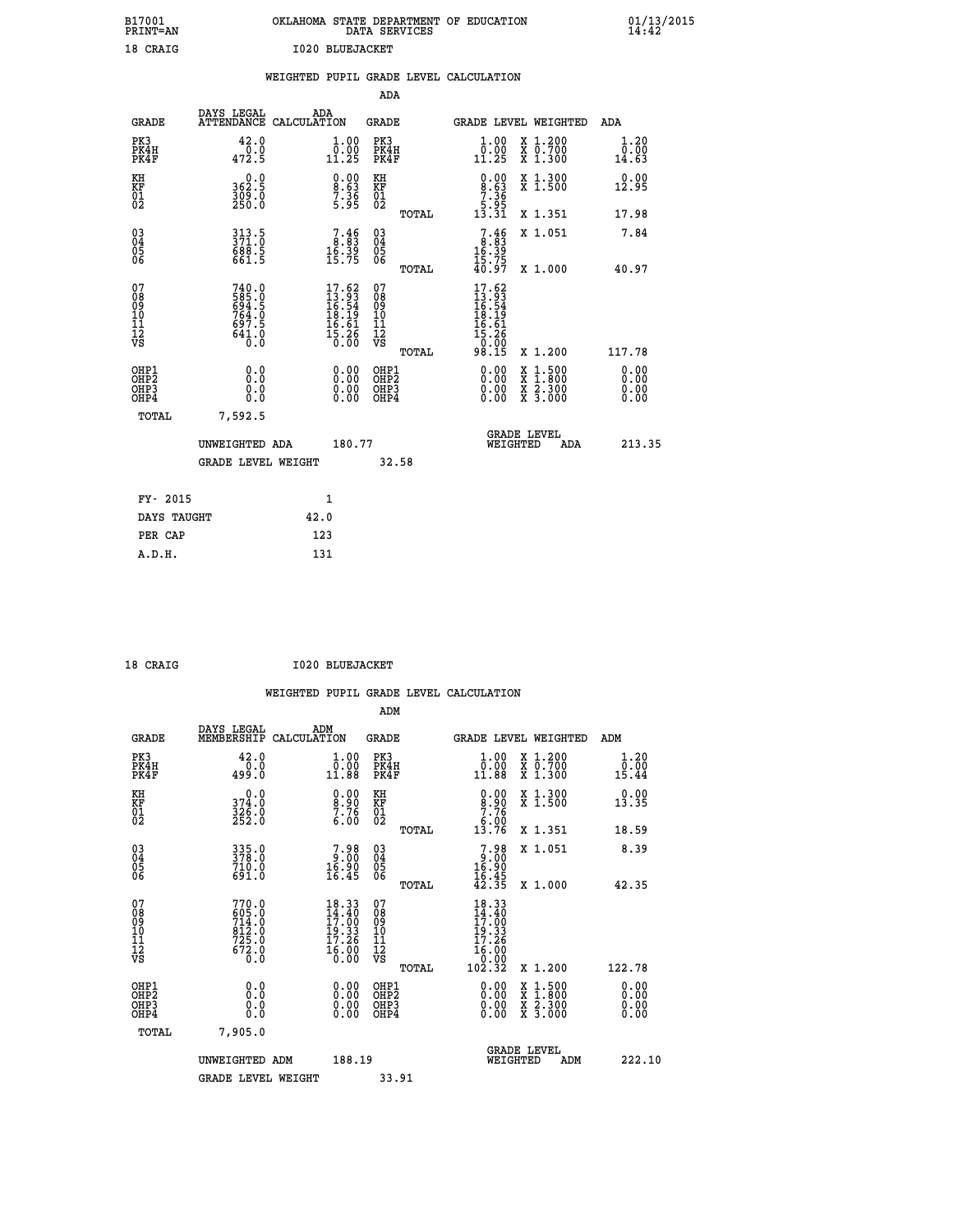| B17001<br><b>PRINT=AN</b> | OKLAHOMA STATE DEPARTMENT OF EDUCATION<br>DATA SERVICES | 01/13/2015 |
|---------------------------|---------------------------------------------------------|------------|
| 18 CRAIG                  | 1065 VINITA                                             |            |

# **WEIGHTED PUPIL GRADE LEVEL CALCULATION**

|                                                    |                                                                                     |                                                                                                     |                        | ADA                                                 |       |                                                                                   |          |                                                                  |                                   |
|----------------------------------------------------|-------------------------------------------------------------------------------------|-----------------------------------------------------------------------------------------------------|------------------------|-----------------------------------------------------|-------|-----------------------------------------------------------------------------------|----------|------------------------------------------------------------------|-----------------------------------|
| <b>GRADE</b>                                       | DAYS LEGAL<br><b>ATTENDANCE</b>                                                     | ADA<br>CALCULATION                                                                                  |                        | GRADE                                               |       |                                                                                   |          | <b>GRADE LEVEL WEIGHTED</b>                                      | <b>ADA</b>                        |
| PK3<br>PK4H<br>PK4F                                | 29.0<br>0.0<br>2,928.5                                                              |                                                                                                     | 0.74<br>0.00<br>75.09  | PK3<br>PK4H<br>PK4F                                 |       | 0.74<br>0.00<br>75.09                                                             |          | X 1.200<br>X 0.700<br>X 1.300                                    | 0.89<br>0.00<br>97.62             |
| KH<br><b>KF</b><br>01<br>02                        | 0.0<br>$\frac{4}{4}$ , 218:0<br>$\frac{4}{4}$ , 287:0<br>$\frac{4}{4}$ , 445:0      | $0.00$<br>108.15<br>$\frac{109}{113}\frac{52}{97}$                                                  |                        | KH<br>KF<br>01<br>02                                |       | $\begin{smallmatrix} &0.00\\ 108.15\\ 109.92\\ 113.97\\ 223.89\end{smallmatrix}$  |          | X 1.300<br>X 1.500                                               | 0.00<br>162.23                    |
|                                                    |                                                                                     |                                                                                                     |                        |                                                     | TOTAL |                                                                                   |          | X 1.351                                                          | 302.48                            |
| $\begin{matrix} 03 \\ 04 \\ 05 \\ 06 \end{matrix}$ | $\frac{4}{3}, \frac{721}{545}$ .0<br>$\frac{4}{4}, \frac{257}{201}$ .0<br>4,201.5   | $\begin{array}{r} 121.06 \\ 90.90 \\ 109.15 \\ 107.73 \end{array}$                                  |                        | $\begin{array}{c} 03 \\ 04 \\ 05 \\ 06 \end{array}$ |       | $\begin{array}{c} 121.06 \\ 90.90 \\ 109.15 \\ 107.73 \\ 307.78 \end{array}$      |          | X 1.051                                                          | 127.23                            |
|                                                    |                                                                                     |                                                                                                     |                        |                                                     | TOTAL |                                                                                   |          | X 1.000                                                          | 307.78                            |
| 07<br>08<br>09<br>101<br>11<br>12<br>VS            | $4,696.5$<br>$4,926.0$<br>$4,418.0$<br>$4,776.5$<br>$4,085.5$<br>$5,111.0$<br>$0.0$ | $\begin{smallmatrix} 120.42\\103.23\\113.28\\112.47\\124.76\\104.76\\131.05\\0.00\end{smallmatrix}$ |                        | 07<br>08<br>09<br>11<br>11<br>12<br>VS              | TOTAL | 120.42<br>$1203.23$<br>$113.28$<br>$122.47$<br>$104.765$<br>$131.050$<br>$695.21$ |          | X 1.200                                                          | 834.25                            |
| OHP1<br>OHP2<br>OHP3<br>OHP4                       | 370.0<br>0.0<br>0.0<br>0.0                                                          |                                                                                                     | 0.49<br>$0.00$<br>0.00 | OHP1<br>OHP2<br>OHP3<br>OHP4                        |       | 0.49<br>0.00<br>0.00                                                              | X        | $1.500$<br>$1.800$<br>$\frac{\ddot{x}}{x}$ $\frac{5.300}{3.000}$ | $14.24$<br>$0.00$<br>0.00<br>0.00 |
| TOTAL                                              | 60, 116.0                                                                           |                                                                                                     |                        |                                                     |       |                                                                                   |          |                                                                  |                                   |
|                                                    | UNWEIGHTED ADA                                                                      | 1,541.41                                                                                            |                        |                                                     |       |                                                                                   | WEIGHTED | <b>GRADE LEVEL</b><br>ADA                                        | 1,846.72                          |
|                                                    | <b>GRADE LEVEL WEIGHT</b>                                                           |                                                                                                     |                        | 305.31                                              |       |                                                                                   |          |                                                                  |                                   |
| FY- 2015                                           |                                                                                     | $\mathbf{1}$                                                                                        |                        |                                                     |       |                                                                                   |          |                                                                  |                                   |
| DAYS TAUGHT                                        |                                                                                     | 39.0                                                                                                |                        |                                                     |       |                                                                                   |          |                                                                  |                                   |
|                                                    |                                                                                     |                                                                                                     |                        |                                                     |       |                                                                                   |          |                                                                  |                                   |

| CRATG |  |
|-------|--|
|       |  |

 **PER CAP 68 A.D.H. 858**

8 CRAIG **1065 VINITA** 

|                                                      |                                                                                     |             |                                                                                                                                            | ADM                                                 |       |                                                                                                            |                                |                                          |                        |
|------------------------------------------------------|-------------------------------------------------------------------------------------|-------------|--------------------------------------------------------------------------------------------------------------------------------------------|-----------------------------------------------------|-------|------------------------------------------------------------------------------------------------------------|--------------------------------|------------------------------------------|------------------------|
| <b>GRADE</b>                                         | DAYS LEGAL<br>MEMBERSHIP                                                            | CALCULATION | ADM                                                                                                                                        | <b>GRADE</b>                                        |       |                                                                                                            |                                | <b>GRADE LEVEL WEIGHTED</b>              | ADM                    |
| PK3<br>PK4H<br>PK4F                                  | 30.0<br>0.0<br>3,068.0                                                              |             | 0.77<br>0.00<br>78.67                                                                                                                      | PK3<br>PK4H<br>PK4F                                 |       | 0.77<br>0.00<br>78.67                                                                                      |                                | X 1.200<br>X 0.700<br>X 1.300            | 0.92<br>0.00<br>102.27 |
| KH<br>KF<br>01<br>02                                 | 0.0<br>$\frac{4}{4}, \frac{444}{493}$ .0<br>$\frac{4}{4}, \frac{493}{641}$ .0       |             | $\begin{array}{c} 0.00 \\ 113.95 \\ 115.21 \\ 119.00 \end{array}$                                                                          | KH<br>KF<br>01<br>02                                |       | $\begin{array}{c} 0.00 \\ 113.95 \\ 115.21 \\ 119.00 \\ 234.21 \end{array}$                                |                                | X 1.300<br>X 1.500                       | 0.00<br>170.93         |
|                                                      |                                                                                     |             |                                                                                                                                            |                                                     | TOTAL |                                                                                                            |                                | X 1.351                                  | 316.42                 |
| 03<br>04<br>05<br>06                                 | $\frac{4}{3}, \frac{929}{696}.0$<br>$\frac{4}{4}, \frac{473}{426}.0$                |             | 126.38<br>$\frac{1\bar{1}\bar{4}\cdot\hat{6}\bar{9}}{113.49}$                                                                              | $\begin{array}{c} 03 \\ 04 \\ 05 \\ 06 \end{array}$ |       | 126.38<br>94.77<br>114.69<br>113.49<br>322.95                                                              |                                | X 1.051                                  | 132.83                 |
|                                                      |                                                                                     |             |                                                                                                                                            |                                                     | TOTAL |                                                                                                            |                                | X 1.000                                  | 322.95                 |
| 07<br>08<br>09<br>101<br>112<br>VS                   | $4,917.0$<br>$4,199.0$<br>$4,689.0$<br>$5,090.0$<br>$4,396.0$<br>$5,593.0$<br>$0.0$ |             | 126.08<br>107.67<br>120.23<br>$\frac{1}{1}\overline{30}\cdot\overline{51}\n$<br>112.72<br>$\frac{1}{4}$ $\frac{3}{8}$ $\cdot \frac{4}{00}$ | 07<br>08<br>09<br>11<br>11<br>12<br>VS              | TOTAL | 126.08<br>107.67<br>120.23<br>130.51<br>$\begin{array}{c} 112.72 \\ 143.41 \\ -0.00 \end{array}$<br>740.62 |                                | X 1.200                                  | 888.74                 |
| OHP1<br>OHP2<br>OH <sub>P3</sub><br>OH <sub>P4</sub> | 370.0<br>0.0<br>0.000                                                               |             | $0.49\n0.00$<br>0.00                                                                                                                       | OHP1<br>OHP2<br>OHP3<br>OHP4                        |       | $0.49$<br>$0.00$<br>$0.00$<br>0.00                                                                         |                                | X 1:500<br>X 1:800<br>X 2:300<br>X 3:000 | 14.24<br>0.00<br>0.00  |
| TOTAL                                                | 63,454.0                                                                            |             |                                                                                                                                            |                                                     |       |                                                                                                            |                                |                                          |                        |
|                                                      | UNWEIGHTED                                                                          | ADM         | 1,627.04                                                                                                                                   |                                                     |       |                                                                                                            | <b>GRADE LEVEL</b><br>WEIGHTED | ADM                                      | 1,949.30               |
|                                                      | <b>GRADE LEVEL WEIGHT</b>                                                           |             |                                                                                                                                            | 322.26                                              |       |                                                                                                            |                                |                                          |                        |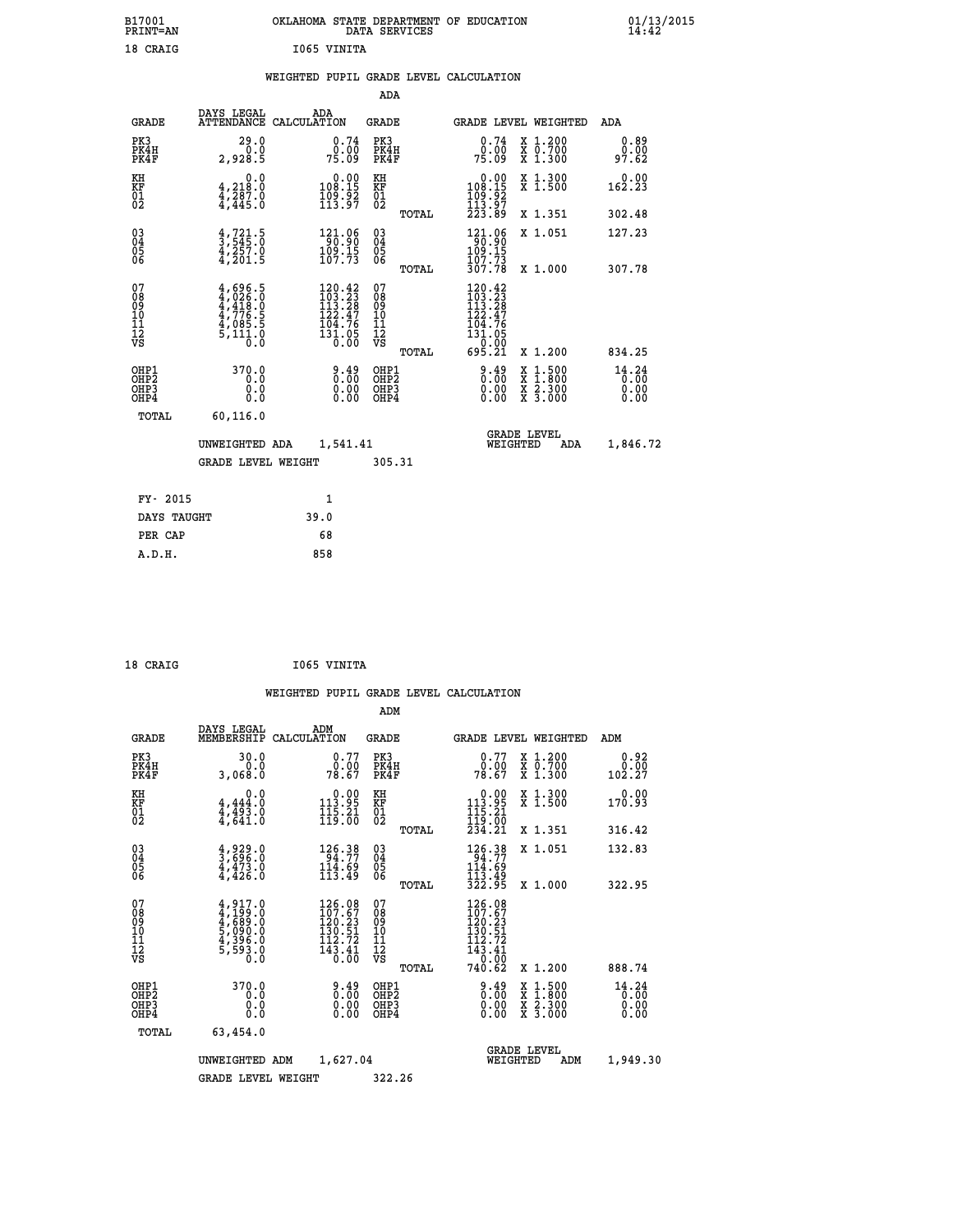| OKLAHOMA STATE DEPARTMENT OF EDUCATION<br>DATA SERVICES |  |
|---------------------------------------------------------|--|
| COUNTY TOTALS                                           |  |

 **B17001 OKLAHOMA STATE DEPARTMENT OF EDUCATION 01/13/2015**

|  |  | WEIGHTED PUPIL GRADE LEVEL CALCULATION |
|--|--|----------------------------------------|
|  |  |                                        |

|                                                                    |                                                                         |                                                                              | ADA                                      |       |                                                                              |                                                                                                  |                                    |
|--------------------------------------------------------------------|-------------------------------------------------------------------------|------------------------------------------------------------------------------|------------------------------------------|-------|------------------------------------------------------------------------------|--------------------------------------------------------------------------------------------------|------------------------------------|
| <b>GRADE</b>                                                       | DAYS LEGAL                                                              | ADA<br>ATTENDANCE CALCULATION                                                | <b>GRADE</b>                             |       |                                                                              | GRADE LEVEL WEIGHTED                                                                             | ADA                                |
| PK3<br>PK4H<br>PK4F                                                | 112.0<br>964.0<br>5,068.0                                               | $24.77$<br>$124.72$<br>$127.69$                                              | PK3<br>PK4H<br>PK4F                      |       | $24.77$<br>$124.72$<br>$127.69$                                              | X 1.200<br>X 0.700<br>X 1.300                                                                    | 3.33<br>$1\,\, 7.30\,\, \\ 166.00$ |
| KH<br><b>KF</b><br>01<br>02                                        | 0.0<br>7,348:0<br>7,373:5<br>7,935:0                                    | $0.00$<br>186.10<br>$\frac{187.09}{201.23}$                                  | KH<br>KF<br>01<br>02                     |       | $0.00$<br>186.10<br>187:09<br>201:23<br>388:32                               | X 1.300<br>X 1.500                                                                               | 0.00<br>279.17                     |
|                                                                    |                                                                         |                                                                              |                                          | TOTAL |                                                                              | X 1.351                                                                                          | 524.63                             |
| $\begin{smallmatrix} 03 \\[-4pt] 04 \end{smallmatrix}$<br>Ŏ5<br>06 | 7,685.0<br>6,198.5<br>7,115.5<br>7,390.0                                | 195.09<br>157.44<br>$\frac{180.09}{187.10}$                                  | $\substack{03 \\ 04}$<br>05<br>06        |       | 195.09<br>157.44<br>$\frac{180}{187}$ $\frac{10}{10}$<br>$\frac{524}{53}$    | X 1.051                                                                                          | 729.66                             |
|                                                                    |                                                                         |                                                                              |                                          | TOTAL |                                                                              | X 1.000                                                                                          | 524.63                             |
| 07<br>08901112<br>1112<br>VS                                       | 7,985.5<br>7,238.55<br>8,375.55<br>8,894.5<br>7,384.5<br>8,145.0<br>0.0 | 202.28<br>$212.12$<br>$212.12$<br>$225.03$<br>$186.89$<br>$206.52$<br>$0.00$ | 07<br>08<br>09<br>11<br>11<br>12<br>VS   |       | 202.28<br>$283.41$<br>$212.12$<br>$225.03$<br>$186.89$<br>$206.52$<br>$0.02$ |                                                                                                  |                                    |
|                                                                    |                                                                         |                                                                              |                                          | TOTAL | 1,216.25                                                                     | X 1.200                                                                                          | 1,459.50                           |
| OHP1<br>OH <sub>P</sub> 2<br>OH <sub>P3</sub><br>OH <sub>P4</sub>  | 370.0<br>0.0<br>0.0<br>0.0                                              | 0.49<br>$\begin{smallmatrix} 0.00 \ 0.00 \end{smallmatrix}$                  | OHP1<br>OHP <sub>2</sub><br>OHP3<br>OHP4 |       | $0.49$<br>$0.00$<br>0.00<br>0.00                                             | $\begin{smallmatrix} x & 1 & 500 \\ x & 1 & 800 \\ x & 2 & 300 \\ x & 3 & 000 \end{smallmatrix}$ | 14.24<br>0.00<br>0.00<br>0.00      |
| TOTAL                                                              | 105,583.0                                                               |                                                                              |                                          |       |                                                                              |                                                                                                  |                                    |
|                                                                    | UNWEIGHTED ADA                                                          | 2,675.06                                                                     |                                          |       |                                                                              | GRADE LEVEL<br>WEIGHTED<br>ADA                                                                   | 3,193.83                           |
|                                                                    | <b>GRADE LEVEL WEIGHT</b>                                               |                                                                              | 518.77                                   |       |                                                                              |                                                                                                  |                                    |
| FY- 2015                                                           |                                                                         | $\mathbf{1}$                                                                 |                                          |       |                                                                              |                                                                                                  |                                    |
| DAYS TAUGHT                                                        |                                                                         | 202.0                                                                        |                                          |       |                                                                              |                                                                                                  |                                    |
| PER CAP                                                            |                                                                         | 510                                                                          |                                          |       |                                                                              |                                                                                                  |                                    |

 **A.D.H. 1,768**

B17001<br>PRINT=AN<br>CRAIG

 **CRAIG COUNTY TOTALS**

|                                          |                                                                 |                                                                                                                                                                                   | ADM                                                 |                                                                                                    |                                          |                                   |
|------------------------------------------|-----------------------------------------------------------------|-----------------------------------------------------------------------------------------------------------------------------------------------------------------------------------|-----------------------------------------------------|----------------------------------------------------------------------------------------------------|------------------------------------------|-----------------------------------|
| <b>GRADE</b>                             | DAYS LEGAL<br>MEMBERSHIP                                        | ADM<br>CALCULATION                                                                                                                                                                | <b>GRADE</b>                                        | <b>GRADE LEVEL WEIGHTED</b>                                                                        |                                          | ADM                               |
| PK3<br>PK4H<br>PK4F                      | 113.0<br>$\frac{1}{5}$ , $\frac{0}{288}$ .0                     | $2\frac{2}{5}\cdot\frac{80}{72}$<br>133.23                                                                                                                                        | PK3<br>PK4H<br>PK4F                                 | $2\frac{2}{5}.72$<br>133.23                                                                        | X 1.200<br>X 0.700<br>X 1.300            | 3.33<br>18.00<br>173.19           |
| KH<br>KF<br>01<br>02                     | 0.0<br>7,699:0<br>7,723:0<br>8,272:0                            | $\begin{smallmatrix} 0.00\\195.02\\195.97\\209.78 \end{smallmatrix}$                                                                                                              | KH<br>KF<br>01<br>02                                | $\begin{smallmatrix} &0.00\195.02\195.97\209.78\405.75 \end{smallmatrix}$                          | X 1.300<br>X 1.500                       | 292.90                            |
|                                          |                                                                 |                                                                                                                                                                                   | TOTAL                                               |                                                                                                    | X 1.351                                  | 548.17                            |
| 03<br>04<br>05<br>06                     | 8,025.0<br>6,416.0<br>7,421.0<br>7,727.0                        | 203.75<br>162.99<br>187.83<br>195.65                                                                                                                                              | $\begin{array}{c} 03 \\ 04 \\ 05 \\ 06 \end{array}$ | 203.75<br>162.99<br>187.83<br>195.65<br>546.47                                                     | X 1.051                                  | 214.15                            |
|                                          |                                                                 |                                                                                                                                                                                   | TOTAL                                               |                                                                                                    | X 1.000                                  | 546.47                            |
| 07<br>08<br>09<br>101<br>112<br>VS       | 8,321.0<br>7,550.0<br>8,786.0<br>8,7894.0<br>7,894.0<br>8,765.0 | 210.79<br>$\begin{smallmatrix} 1 & 3 & 1 & 3 \\ 1 & 2 & 1 & 3 \\ 2 & 2 & 5 & 4 \\ 2 & 3 & 7 & 7 & 9 \\ 1 & 9 & 9 & 8 & 1 \\ 2 & 2 & 3 & 3 & 1 \\ 0 & 0 & 0 & 0 \end{smallmatrix}$ | 07<br>08<br>09<br>11<br>11<br>12<br>VS<br>TOTAL     | 210.79<br>191.31<br>222.54<br>237.79<br>$\frac{199.81}{222.31}$<br>$\frac{0.00}{0.00}$<br>1,284.55 | X 1.200                                  | 1,541.45                          |
| OHP1<br>OHP2<br>OH <sub>P3</sub><br>OHP4 | 370.0<br>0.000                                                  | $0.49\n0.00$<br>0.00                                                                                                                                                              | OHP1<br>OHP2<br>OHP <sub>3</sub>                    | $0.49$<br>$0.00$<br>$0.00$<br>0.00                                                                 | X 1:500<br>X 1:800<br>X 2:300<br>X 3:000 | $14.24$<br>$0.00$<br>0.00<br>0.00 |
| TOTAL                                    | 110,771.0                                                       |                                                                                                                                                                                   |                                                     |                                                                                                    |                                          |                                   |
|                                          | UNWEIGHTED ADM                                                  | 2,806.78                                                                                                                                                                          |                                                     | <b>GRADE LEVEL</b><br>WEIGHTED                                                                     | ADM                                      | 3,351.58                          |
|                                          | <b>GRADE LEVEL WEIGHT</b>                                       |                                                                                                                                                                                   | 544.80                                              |                                                                                                    |                                          |                                   |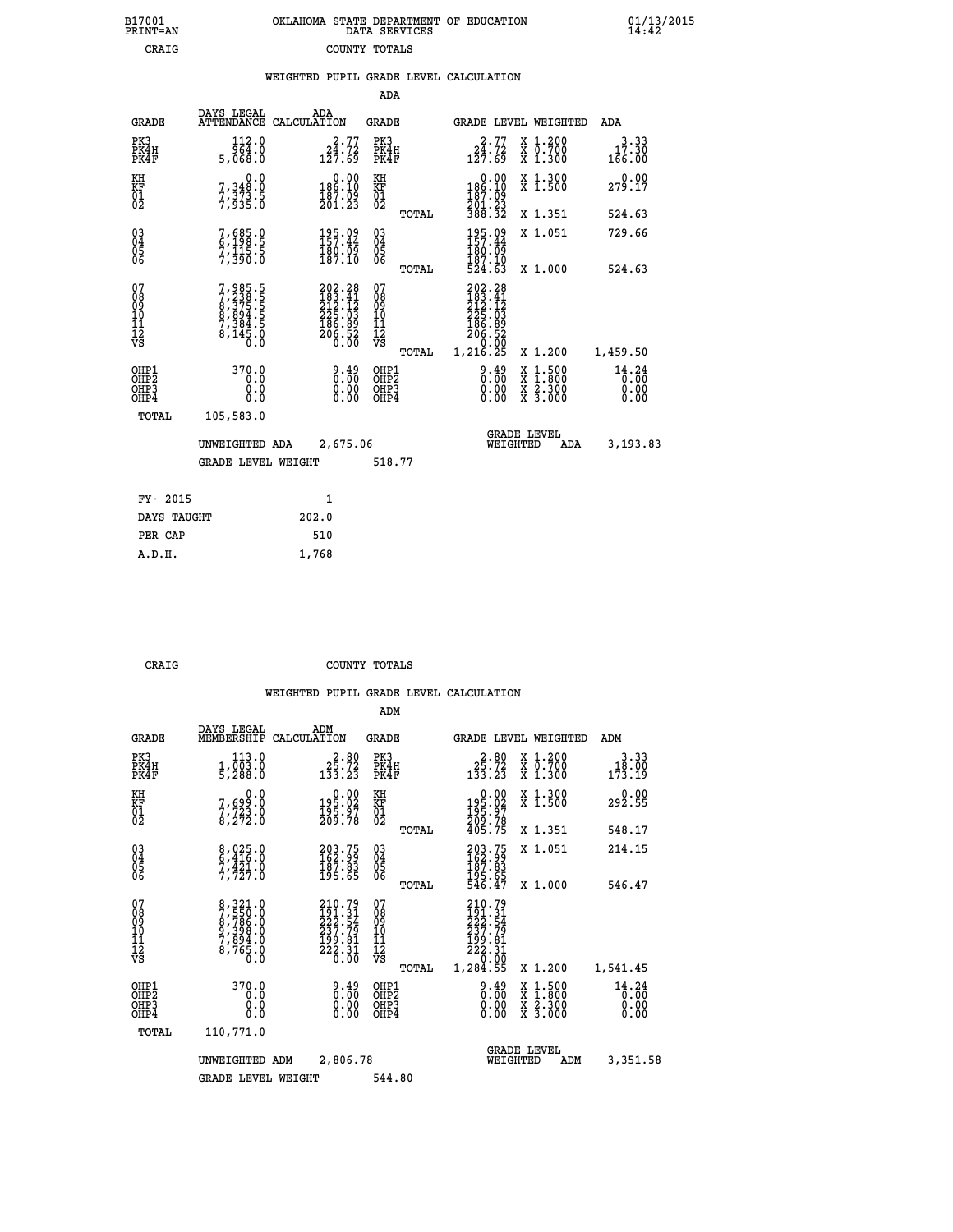| B17001<br>PRINT=AN                                |                                                     | OKLAHOMA STATE DEPARTMENT OF EDUCATION                                                                 | DATA SERVICES                                        |                                                                                  |                                                                                                                                           | $01/13/2015$<br>14:42        |  |
|---------------------------------------------------|-----------------------------------------------------|--------------------------------------------------------------------------------------------------------|------------------------------------------------------|----------------------------------------------------------------------------------|-------------------------------------------------------------------------------------------------------------------------------------------|------------------------------|--|
| 19 CREEK                                          |                                                     | C008 LONE STAR                                                                                         |                                                      |                                                                                  |                                                                                                                                           |                              |  |
|                                                   |                                                     | WEIGHTED PUPIL GRADE LEVEL CALCULATION                                                                 |                                                      |                                                                                  |                                                                                                                                           |                              |  |
|                                                   |                                                     |                                                                                                        | ADA                                                  |                                                                                  |                                                                                                                                           |                              |  |
| <b>GRADE</b>                                      | DAYS LEGAL                                          | ADA<br>ATTENDANCE CALCULATION                                                                          | GRADE                                                |                                                                                  | GRADE LEVEL WEIGHTED                                                                                                                      | ADA                          |  |
| PK3<br>PK4H<br>PK4F                               | 5.0<br>0.0<br>4, 119.5                              | 0.12<br>95.87                                                                                          | PK3<br>PK4H<br>PK4F                                  | 0.12<br>95.87                                                                    | X 1.200<br>X 0.700<br>X 1.300                                                                                                             | 0.14<br>0.00<br>124.63       |  |
| KH<br>KF<br>$\begin{matrix} 01 \ 02 \end{matrix}$ | 0.0<br>$\frac{4}{3}, \frac{225}{674}$ .0<br>3,806.0 | 98.33<br>98.33<br>85.51<br>88.63                                                                       | KH<br><b>KF</b><br>01<br>02                          | $\begin{smallmatrix} 0.00 \\ 98.33 \\ 85.31 \\ 51.51 \\ 89.53 \end{smallmatrix}$ | X 1.300<br>X 1.500                                                                                                                        | 0.00<br>147.50               |  |
|                                                   |                                                     |                                                                                                        | <b>TOTAL</b>                                         | 174.14                                                                           | X 1.351                                                                                                                                   | 235.26                       |  |
| 030404<br>ŎĞ                                      | 3, 383.5<br>4, 127.0<br>3, 506.5<br>3, 556.5        | 78.69<br>96.04<br>81.55<br>82.84                                                                       | $\begin{matrix} 03 \\ 04 \\ 05 \\ 06 \end{matrix}$   | 78.69<br>96.04<br>81.55<br>260.43                                                | X 1.051                                                                                                                                   | 82.70                        |  |
| 07                                                |                                                     |                                                                                                        | <b>TOTAL</b><br>07                                   |                                                                                  | X 1.000                                                                                                                                   | 260.43                       |  |
| 08<br>09<br>11<br>11<br>12<br>VS                  | $3, 769.5$<br>$3, 495.5$<br>Ŏ.Ŏ<br>0.0<br>0.0       | $\begin{smallmatrix} 87.80 \\ 81.29 \\ 0.00 \\ 0.00 \\ 0.00 \\ 0.00 \\ 0.00 \\ 0.00 \end{smallmatrix}$ | 08<br>09<br>10<br>$\frac{11}{12}$<br>$\frac{12}{18}$ | $87.80$<br>$81.29$<br>$0.00$<br>0.00<br>0.00<br>0.00<br>0.00                     |                                                                                                                                           |                              |  |
|                                                   |                                                     |                                                                                                        | TOTAL                                                | 169.09                                                                           | X 1.200                                                                                                                                   | 202.91                       |  |
| OHP1<br>OHP <sub>2</sub><br>OHP3<br>OHP4          | 0.0<br>0.0<br>0.0                                   |                                                                                                        | OHP1<br>OH <sub>P</sub> 2<br>OHP3<br>OHP4            | 0.00<br>$0.00$<br>0.00                                                           | $\begin{smallmatrix} \mathtt{X} & 1\cdot500\\ \mathtt{X} & 1\cdot800\\ \mathtt{X} & 2\cdot300\\ \mathtt{X} & 3\cdot000 \end{smallmatrix}$ | 0.00<br>0.00<br>0.00<br>0.00 |  |
| TOTAL                                             | 37,668.5                                            |                                                                                                        |                                                      |                                                                                  |                                                                                                                                           |                              |  |
|                                                   | UNWEIGHTED ADA                                      | 876.67                                                                                                 |                                                      | WEIGHTED                                                                         | <b>GRADE LEVEL</b><br>ADA                                                                                                                 | 1,053.57                     |  |
|                                                   | <b>GRADE LEVEL WEIGHT</b>                           |                                                                                                        | 176.90                                               |                                                                                  |                                                                                                                                           |                              |  |
| FY- 2015                                          |                                                     | 1                                                                                                      |                                                      |                                                                                  |                                                                                                                                           |                              |  |
| DAYS TAUGHT                                       |                                                     | 43.0                                                                                                   |                                                      |                                                                                  |                                                                                                                                           |                              |  |
| PER CAP                                           |                                                     | 33                                                                                                     |                                                      |                                                                                  |                                                                                                                                           |                              |  |

| 19 CREEK | C008 LONE STAR |  |
|----------|----------------|--|
|          |                |  |

 **WEIGHTED PUPIL GRADE LEVEL CALCULATION ADM DAYS LEGAL ADM GRADE MEMBERSHIP CALCULATION GRADE GRADE LEVEL WEIGHTED ADM PK3 5.0 0.12 PK3 0.12 X 1.200 0.14 PK4H 0.0 0.00 PK4H 0.00 X 0.700 0.00 PK4F 4,311.0 100.33 PK4F 100.33 X 1.300 130.43 KH 0.0 0.00 KH 0.00 X 1.300 0.00 KF 4,482.0 104.29 KF 104.29 X 1.500 156.44 01 3,824.0 89.00 01 89.00 02 3,970.0 92.46 02 92.46 TOTAL 181.46 X 1.351 245.15 03 3,476.0 80.84 03 80.84 X 1.051 84.96** 04 4,262.0 99.19 04 19.19<br>05 3,625.0 84.30<br>06 3,655.0 85.14 06 <sub>89.14</sub> 85.14  **TOTAL 268.63 X 1.000 268.63** 07 3,912.0 91.12 07<br>
08 3,613.0 84.02 08 84.02<br>
09 0.00 0.00 10 0.00<br>
10 0.0 0.00 10 0.00<br>
11 0.0 0.00 11 0.00<br>
12 0.00<br>
VS 0.0 0.00 VS 0.00  **TOTAL 175.14 X 1.200 210.17 OHE1 0.00 0.00 0.000 OHE1 0.00 X 1.500 0.00 OHES 0.0 0.0 0.00 OHES 0.00 X 1.800 0.00 OHP3 0.0 0.00 OHP3 0.00 X 2.300 0.00 OHP4 0.0 0.00 OHP4 0.00 X 3.000 0.00 TOTAL 39,135.0 GRADE LEVEL UNWEIGHTED ADM 910.81 WEIGHTED ADM 1,095.92** GRADE LEVEL WEIGHT 185.11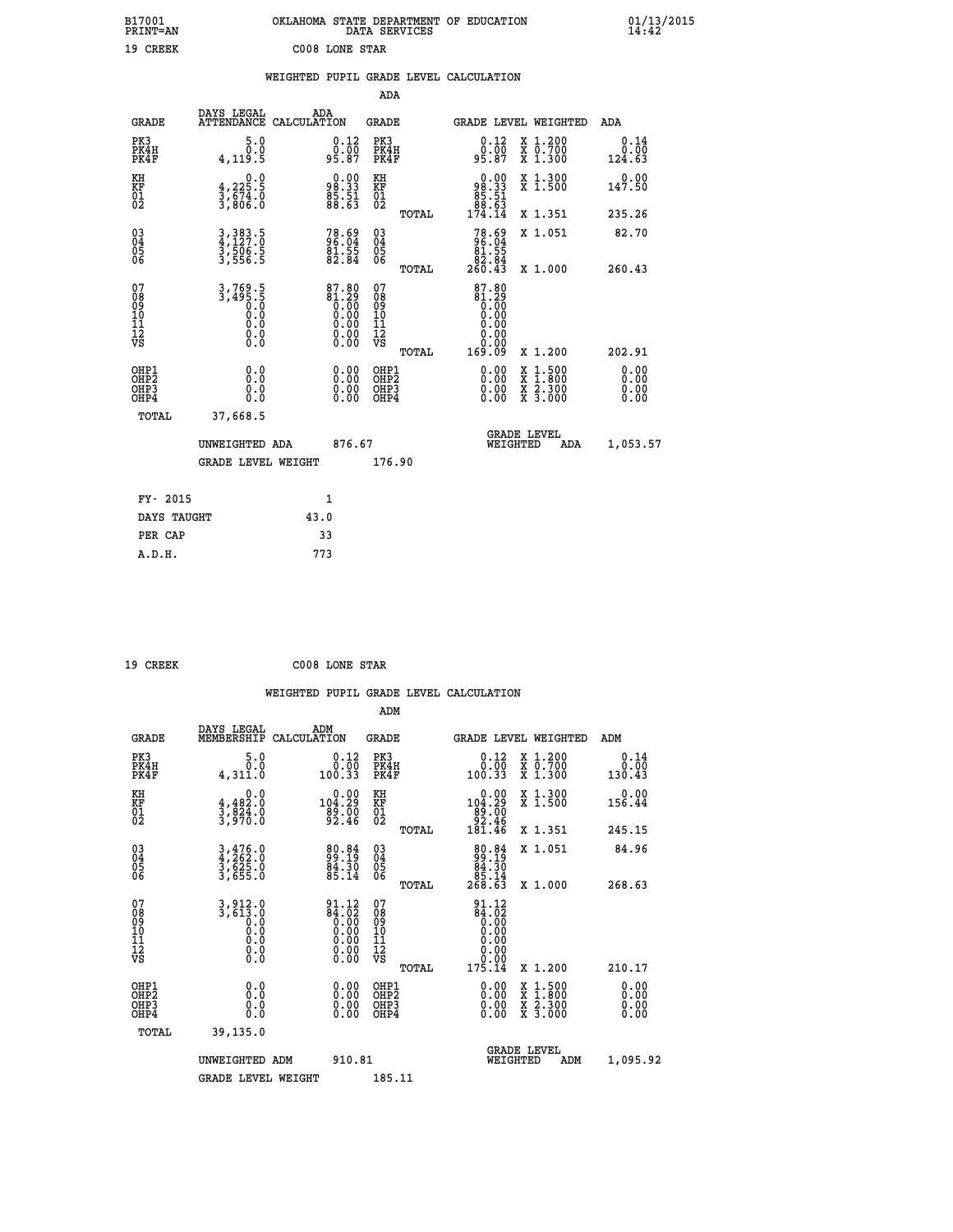| B17001<br><b>PRINT=AN</b>                                        |                                             |                                                                                              | DATA SERVICES                             | OKLAHOMA STATE DEPARTMENT OF EDUCATION                                                             | 01/13/2015<br>14:42          |
|------------------------------------------------------------------|---------------------------------------------|----------------------------------------------------------------------------------------------|-------------------------------------------|----------------------------------------------------------------------------------------------------|------------------------------|
| 19 CREEK                                                         |                                             | C012 GYPSY                                                                                   |                                           |                                                                                                    |                              |
|                                                                  |                                             |                                                                                              |                                           | WEIGHTED PUPIL GRADE LEVEL CALCULATION                                                             |                              |
|                                                                  |                                             |                                                                                              | ADA                                       |                                                                                                    |                              |
| GRADE                                                            | DAYS LEGAL                                  | ADA<br>ATTENDANCE CALCULATION                                                                | GRADE                                     | GRADE LEVEL WEIGHTED                                                                               | ADA                          |
| PK3<br>PK4H<br>PK4F                                              | 0.0<br>0.0<br>531.5                         | 0.00<br>0.00<br>12.65                                                                        | PK3<br>PK4H<br>PK4F                       | X 1.200<br>0.00<br>0.00<br>X 0.700<br>X 1.300<br>12.65                                             | 0.00<br>0.00<br>16.45        |
| KH<br>KF<br>$\overline{01}$                                      | 0.0<br>393.5<br>$\frac{558}{609}$ .5        | $\begin{smallmatrix} 0.00\\ 9.37\\ 13.29\\ 14.51 \end{smallmatrix}$                          | KH<br>KF<br>01<br>02                      | $0.90$<br>$13.37$<br>$13.29$<br>$14.51$<br>$27.80$<br>X 1.300<br>X 1.500                           | 0.00<br>14.06                |
|                                                                  |                                             |                                                                                              | TOTAL                                     | X 1.351                                                                                            | 37.56                        |
| $^{03}_{04}$<br>Ŏ5<br>ŎĞ                                         | 391.5<br>176.5<br>218.5<br>446.0            | $\begin{array}{c} 9 \cdot 32 \\ 4 \cdot 20 \\ 5 \cdot 20 \\ 10 \cdot 62 \end{array}$         | 030404<br>ŎĞ                              | $\frac{9.32}{4.20}$<br>X 1.051<br>10.62                                                            | 9.80                         |
| 07                                                               | 306.5                                       |                                                                                              | TOTAL<br>07                               | 20.02<br>X 1.000<br>7.30                                                                           | 20.02                        |
| 08<br>09<br>10<br>11<br>12<br>VS                                 | 308.5<br>Ŏ.Ŏ<br>0.0<br>0.0<br>0.00          | 7.30<br>7.35<br>0.00<br>0.00<br>0.00<br>$\begin{smallmatrix} 0.00 \\ 0.00 \end{smallmatrix}$ | 08<br>09<br>10<br>11<br>12<br>VS<br>TOTAL | 7.35<br>0.00<br>0.00<br>0.00<br>0.00<br>0.00<br>14.65<br>X 1.200                                   | 17.58                        |
| OHP1<br>OH <sub>P</sub> <sub>2</sub><br>OH <sub>P3</sub><br>OHP4 | 0.0<br>ŏ:ŏ<br>0.0<br>0.0                    | 0.00<br>0.00<br>0.00                                                                         | OHP1<br>OH <sub>P</sub> 2<br>OHP3<br>OHP4 | 0.00<br>$\frac{x}{x}$ $\frac{1.500}{1.800}$<br>$\frac{x}{x}$ $\frac{5.300}{3.000}$<br>0.00<br>0.00 | 0.00<br>0.00<br>0.00<br>0.00 |
| TOTAL                                                            | 3,940.0                                     |                                                                                              |                                           |                                                                                                    |                              |
|                                                                  | UNWEIGHTED ADA<br><b>GRADE LEVEL WEIGHT</b> | 93.81                                                                                        | 21.66                                     | <b>GRADE LEVEL</b><br>WEIGHTED                                                                     | 115.47<br>ADA                |
|                                                                  |                                             |                                                                                              |                                           |                                                                                                    |                              |
| FY- 2015                                                         |                                             | 1                                                                                            |                                           |                                                                                                    |                              |
| DAYS TAUGHT                                                      |                                             | 42.0<br>86                                                                                   |                                           |                                                                                                    |                              |
| PER CAP                                                          |                                             |                                                                                              |                                           |                                                                                                    |                              |

 **19 CREEK C012 GYPSY**

 **WEIGHTED PUPIL GRADE LEVEL CALCULATION ADM DAYS LEGAL ADM GRADE MEMBERSHIP CALCULATION GRADE GRADE LEVEL WEIGHTED ADM PK3 0.0 0.00 PK3 0.00 X 1.200 0.00 PK4H 0.0 0.00 PK4H 0.00 X 0.700 0.00 PK4F 576.0 13.71 PK4F 13.71 X 1.300 17.82 KH 0.0 0.00 KH 0.00 X 1.300 0.00 KF 405.0 9.64 KF 9.64 X 1.500 14.46 01 585.0 13.93 01 13.93** 02 630.0 15.00 02 <sub>noman</sub> 15.00  **TOTAL 28.93 X 1.351 39.08 03 405.0 9.64 03 9.64 X 1.051 10.13 04 180.0 4.29 04 4.29 05 225.0 5.36 05 5.36** 06 461.0 10.98 06 <sub>momas</sub> 10.98  **TOTAL 20.63 X 1.000 20.63 07 315.0 7.50 07 7.50 08 317.0 7.55 08 7.55 03 0.00 0.00 0.000 0.000 10 0.0 0.00 10 0.00 11 0.0 0.00 11 0.00 12 0.0 0.00 12 0.00 VS 0.0 0.00 VS 0.00 TOTAL 15.05 X 1.200 18.06 OHP1 0.0 0.00 OHP1 0.00 X 1.500 0.00 OHP2 0.0 0.00 OHP2 0.00 X 1.800 0.00 OHP3 0.0 0.00 OHP3 0.00 X 2.300 0.00 OHP4 0.0 0.00 OHP4 0.00 X 3.000 0.00 TOTAL 4,099.0 GRADE LEVEL UNWEIGHTED ADM 97.60 WEIGHTED ADM 120.18** GRADE LEVEL WEIGHT 22.58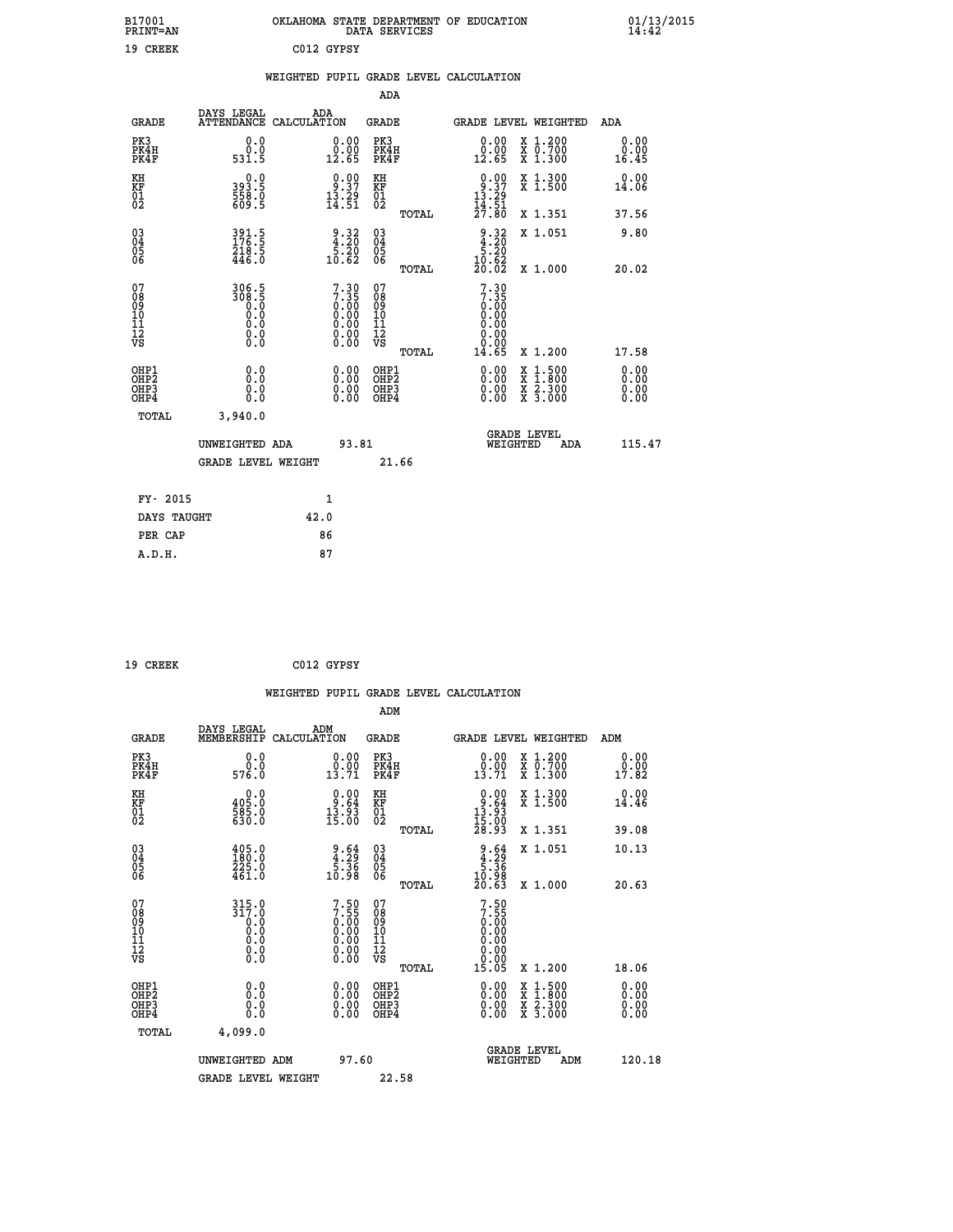# **B17001 OKLAHOMA STATE DEPARTMENT OF EDUCATION 01/13/2015 PRINT=AN DATA SERVICES 14:42 19 CREEK C034 PRETTY WATER**

|                                                                    |                                                                               |                                                                                         | ADA                                          |       |                                                                                  |                                                                                                                                           |                              |
|--------------------------------------------------------------------|-------------------------------------------------------------------------------|-----------------------------------------------------------------------------------------|----------------------------------------------|-------|----------------------------------------------------------------------------------|-------------------------------------------------------------------------------------------------------------------------------------------|------------------------------|
| <b>GRADE</b>                                                       | DAYS LEGAL                                                                    | ADA<br>ATTENDANCE CALCULATION                                                           | <b>GRADE</b>                                 |       |                                                                                  | GRADE LEVEL WEIGHTED                                                                                                                      | <b>ADA</b>                   |
| PK3<br>PK4H<br>PK4F                                                | 0.0<br>0.0<br>1,444.5                                                         | 0.00<br>31.40                                                                           | PK3<br>PK4H<br>PK4F                          |       | 0.00<br>ŏ:ŏŏ<br>31.40                                                            | X 1.200<br>X 0.700<br>X 1.300                                                                                                             | 0.00<br>0.00<br>40.82        |
| KH<br>KF<br>01<br>02                                               | 0.0<br>$1, 403.0$<br>$1, 371.0$<br>$828.0$                                    | $\begin{smallmatrix} 0.00\\ 30.50\\ 29.80\\ 18.00 \end{smallmatrix}$                    | KH<br>KF<br>01<br>02                         |       | $\begin{smallmatrix} 0.00\\ 30.50\\ 29.80\\ 18.00\\ 47.80 \end{smallmatrix}$     | X 1.300<br>X 1.500                                                                                                                        | 0.00<br>45.75                |
|                                                                    |                                                                               |                                                                                         |                                              | TOTAL |                                                                                  | X 1.351                                                                                                                                   | 64.58                        |
| $\begin{smallmatrix} 03 \\[-4pt] 04 \end{smallmatrix}$<br>Ŏ5<br>06 | $\begin{smallmatrix} & 820.0\\ 1,306.5\\ 1,331.5\\ 1,320.0 \end{smallmatrix}$ | $\begin{smallmatrix} 17.83\ 28.40\ 28.95\ 28.70 \end{smallmatrix}$                      | $\substack{03 \\ 04}$<br>Ŏ5<br>06            |       | $\begin{smallmatrix} 17.83\ 28.40\ 28.95\ 28.70\ 28.70\ 86.05 \end{smallmatrix}$ | X 1.051                                                                                                                                   | 18.74                        |
|                                                                    |                                                                               |                                                                                         |                                              | TOTAL |                                                                                  | X 1.000                                                                                                                                   | 86.05                        |
| 07<br>08<br>09<br>101<br>11<br>12<br>VS                            | $1, 005.5$<br>0.0<br>0.0<br>0.0<br>0.0<br>0.0<br>0.0                          | $\begin{smallmatrix} 15.18\\21.86\\0.00\\0.00\\0.00\\0.00\\0.00\\0.00\end{smallmatrix}$ | 07<br>08<br>09<br>11<br>11<br>12<br>VS       |       | $15.18$<br>$21.86$<br>$0.00$<br>$0.00$<br>0.00<br>0.00                           |                                                                                                                                           |                              |
|                                                                    |                                                                               |                                                                                         |                                              | TOTAL | 37.04                                                                            | X 1.200                                                                                                                                   | 44.45                        |
| OHP1<br>OHP <sub>2</sub><br>OH <sub>P3</sub><br>OHP4               | 0.0<br>0.0<br>0.0                                                             | 0.00<br>$\begin{smallmatrix} 0.00 \ 0.00 \end{smallmatrix}$                             | OHP1<br>OHP <sub>2</sub><br>OHP <sub>3</sub> |       | 0.00<br>0.00                                                                     | $\begin{smallmatrix} \mathtt{X} & 1\cdot500\\ \mathtt{X} & 1\cdot800\\ \mathtt{X} & 2\cdot300\\ \mathtt{X} & 3\cdot000 \end{smallmatrix}$ | 0.00<br>0.00<br>0.00<br>0.00 |
| TOTAL                                                              | 11,528.5                                                                      |                                                                                         |                                              |       |                                                                                  |                                                                                                                                           |                              |
|                                                                    | UNWEIGHTED ADA                                                                | 250.62                                                                                  |                                              |       |                                                                                  | <b>GRADE LEVEL</b><br>WEIGHTED<br>ADA                                                                                                     | 300.39                       |
|                                                                    | <b>GRADE LEVEL WEIGHT</b>                                                     |                                                                                         |                                              | 49.77 |                                                                                  |                                                                                                                                           |                              |
| FY- 2015                                                           |                                                                               | 1                                                                                       |                                              |       |                                                                                  |                                                                                                                                           |                              |
| DAYS TAUGHT                                                        |                                                                               | 46.0                                                                                    |                                              |       |                                                                                  |                                                                                                                                           |                              |
| PER CAP                                                            |                                                                               | 33                                                                                      |                                              |       |                                                                                  |                                                                                                                                           |                              |

| ı<br>ш |
|--------|
|        |

 **A.D.H. 251**

 **19 CREEK C034 PRETTY WATER**

|                                                    |                                                                                                       |                                                                    | ADM                                                |                                                                                                                                                                                                                                                                                |                                                                                                                     |                        |
|----------------------------------------------------|-------------------------------------------------------------------------------------------------------|--------------------------------------------------------------------|----------------------------------------------------|--------------------------------------------------------------------------------------------------------------------------------------------------------------------------------------------------------------------------------------------------------------------------------|---------------------------------------------------------------------------------------------------------------------|------------------------|
| <b>GRADE</b>                                       | DAYS LEGAL<br>MEMBERSHIP                                                                              | ADM<br>CALCULATION                                                 | <b>GRADE</b>                                       |                                                                                                                                                                                                                                                                                | GRADE LEVEL WEIGHTED                                                                                                | ADM                    |
| PK3<br>PK4H<br>PK4F                                | 0.0<br>0.0<br>1,532.0                                                                                 | 0.00<br>33.30                                                      | PK3<br>PK4H<br>PK4F                                | $\begin{smallmatrix} 0.00\\ 0.00\\ 33.30 \end{smallmatrix}$                                                                                                                                                                                                                    | X 1.200<br>X 0.700<br>X 1.300                                                                                       | 0.00<br>0.00ْ<br>43.29 |
| KH<br>KF<br>01<br>02                               | 0.0<br>$1,508.0$<br>$1,429.0$<br>$877.0$                                                              | 32.78<br>$\frac{31.07}{19.07}$                                     | KH<br>KF<br>01<br>02                               | $0.00$<br>$32.78$<br>$31.07$<br>$19.07$<br>$50.14$                                                                                                                                                                                                                             | X 1.300<br>X 1.500                                                                                                  | 0.00<br>49.17          |
|                                                    |                                                                                                       |                                                                    | TOTAL                                              |                                                                                                                                                                                                                                                                                | X 1.351                                                                                                             | 67.74                  |
| $\begin{matrix} 03 \\ 04 \\ 05 \\ 06 \end{matrix}$ | $\begin{smallmatrix} & 858.0 \ 1,360.0 \ 1,361.0 \ 1,359.0 \end{smallmatrix}$                         | 18.65<br>29.57<br>29.59<br>29.54                                   | $\begin{matrix} 03 \\ 04 \\ 05 \\ 06 \end{matrix}$ | 18.65<br>29.57<br>29.59<br>28.70                                                                                                                                                                                                                                               | X 1.051                                                                                                             | 19.60                  |
|                                                    |                                                                                                       |                                                                    | TOTAL                                              |                                                                                                                                                                                                                                                                                | X 1.000                                                                                                             | 88.70                  |
| 07<br>08<br>09<br>10<br>11<br>11<br>12<br>VS       | 716.0<br>1,054.0<br>$\begin{smallmatrix} 1 \ 0 \ 0 \ 0 \ 0 \ 0 \ 0 \ 0 \ 0 \ 0 \ 0 \end{smallmatrix}$ | $15.57$<br>$22.91$<br>$0.00$<br>$0.00$<br>$0.00$<br>$0.00$<br>0.00 | 07<br>08<br>09<br>11<br>11<br>12<br>VS<br>TOTAL    | $15.57$<br>$22.91$<br>$0.00$<br>$0.00$<br>$0.00$<br>0.00<br>38.48                                                                                                                                                                                                              | X 1.200                                                                                                             | 46.18                  |
| OHP1<br>OHP2<br>OHP3<br>OHP4                       | 0.0<br>0.000                                                                                          | $\begin{smallmatrix} 0.00 \ 0.00 \ 0.00 \ 0.00 \end{smallmatrix}$  | OHP1<br>OHP2<br>OHP3<br>OHP4                       | $\begin{smallmatrix} 0.00 & 0.00 & 0.00 & 0.00 & 0.00 & 0.00 & 0.00 & 0.00 & 0.00 & 0.00 & 0.00 & 0.00 & 0.00 & 0.00 & 0.00 & 0.00 & 0.00 & 0.00 & 0.00 & 0.00 & 0.00 & 0.00 & 0.00 & 0.00 & 0.00 & 0.00 & 0.00 & 0.00 & 0.00 & 0.00 & 0.00 & 0.00 & 0.00 & 0.00 & 0.00 & 0.0$ | $\begin{array}{l} \mathtt{X} & 1.500 \\ \mathtt{X} & 1.800 \\ \mathtt{X} & 2.300 \\ \mathtt{X} & 3.000 \end{array}$ | 0.00<br>0.00<br>0.00   |
| TOTAL                                              | 12,054.0                                                                                              |                                                                    |                                                    |                                                                                                                                                                                                                                                                                |                                                                                                                     |                        |
|                                                    | UNWEIGHTED ADM                                                                                        | 262.05                                                             |                                                    | WEIGHTED                                                                                                                                                                                                                                                                       | <b>GRADE LEVEL</b><br>ADM                                                                                           | 314.68                 |
|                                                    | <b>GRADE LEVEL WEIGHT</b>                                                                             |                                                                    | 52.63                                              |                                                                                                                                                                                                                                                                                |                                                                                                                     |                        |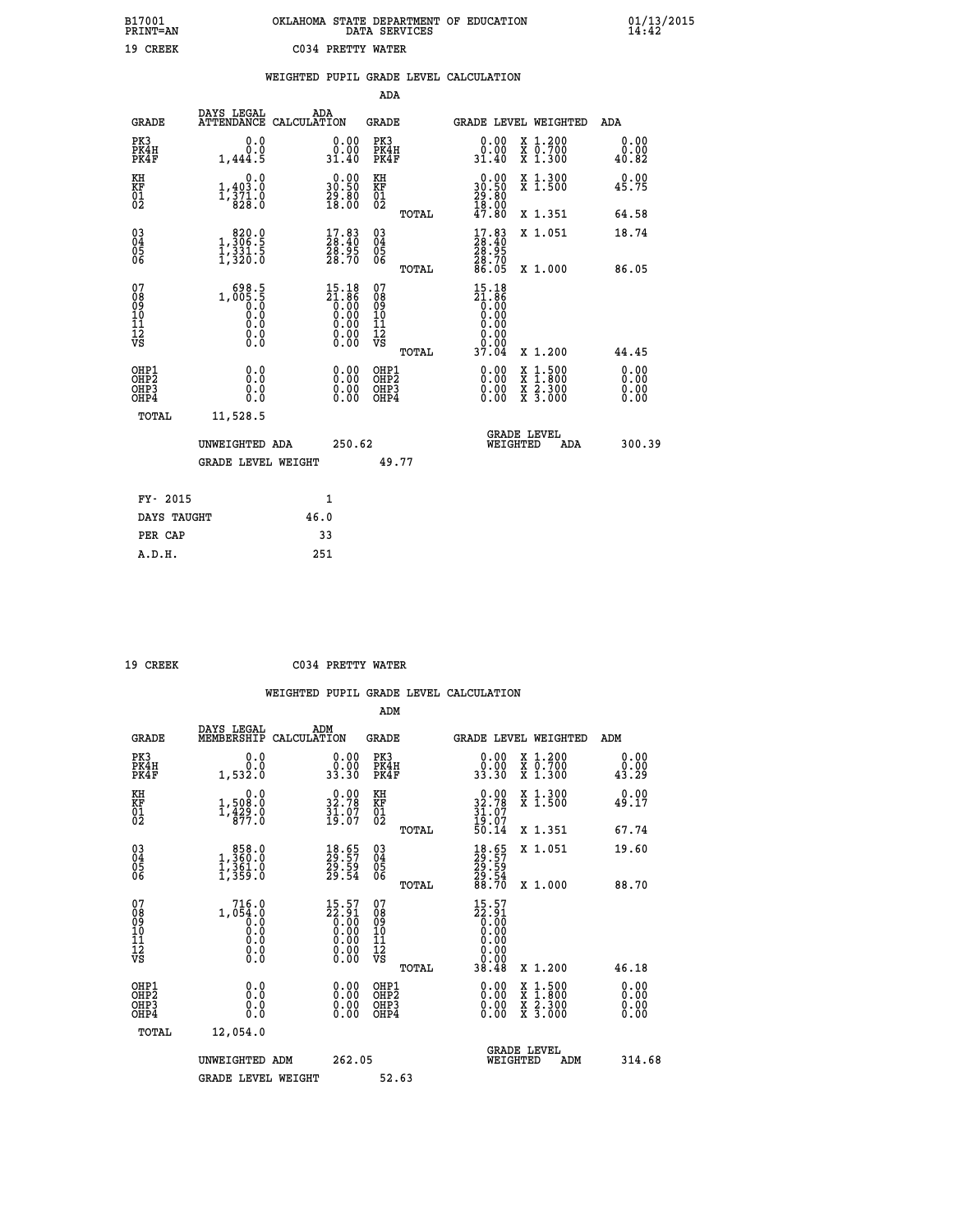| B17001<br>PRINT=AN | OKLAHOMA STATE DEPARTMENT OF EDUCATION<br>DATA SERVICES | 01/13/2015<br>14:42 |
|--------------------|---------------------------------------------------------|---------------------|
| 19 CREEK           | C035 ALLEN-BOWDEN                                       |                     |

|                                                                    |                                                      | WEIGHTED PUPIL GRADE LEVEL CALCULATION                                         |                                      |       |                                                                 |                                                                                                                                              |                       |
|--------------------------------------------------------------------|------------------------------------------------------|--------------------------------------------------------------------------------|--------------------------------------|-------|-----------------------------------------------------------------|----------------------------------------------------------------------------------------------------------------------------------------------|-----------------------|
|                                                                    |                                                      |                                                                                | ADA                                  |       |                                                                 |                                                                                                                                              |                       |
| <b>GRADE</b>                                                       | DAYS LEGAL                                           | ADA<br>ATTENDANCE CALCULATION                                                  | <b>GRADE</b>                         |       |                                                                 | GRADE LEVEL WEIGHTED                                                                                                                         | ADA                   |
| PK3<br>PK4H<br>PK4F                                                | 37.0<br>0.0<br>1,036.0                               | $\begin{smallmatrix} 0.93\ 0.00\ 26.54 \end{smallmatrix}$                      | PK3<br>PK4H<br>PK4F                  |       | $\begin{smallmatrix} 0.93\ 0.00\ 26.54 \end{smallmatrix}$       | X 1.200<br>X 0.700<br>X 1.300                                                                                                                | 1.12<br>0.00<br>34.50 |
| KH<br>KF<br>01<br>02                                               | 0.0<br>1,669:5<br>1,831:5<br>1,656:5                 | $0.00$<br>42.81<br>$\frac{46.89}{42.43}$                                       | KH<br>KF<br>01<br>02                 |       | $0.00$<br>$42.81$<br>$46.89$<br>$42.43$<br>$89.32$              | X 1.300<br>X 1.500                                                                                                                           | 0.00<br>64.22         |
|                                                                    |                                                      |                                                                                |                                      | TOTAL |                                                                 | X 1.351                                                                                                                                      | 120.67                |
| $\begin{smallmatrix} 03 \\[-4pt] 04 \end{smallmatrix}$<br>05<br>06 | $1, 402.9$<br>$1, 269.5$<br>$1, 626.5$<br>$1, 122.0$ | $35.95$<br>$32.55$<br>$41.71$<br>28.77                                         | $^{03}_{04}$<br>0500                 |       | 35.95<br>32.55<br>41.71                                         | X 1.051                                                                                                                                      | 37.78                 |
|                                                                    |                                                      |                                                                                |                                      | TOTAL | $\frac{\bar{2}\bar{8}\cdot\dot{7}\bar{7}}{103\cdot03}$          | X 1.000                                                                                                                                      | 103.03                |
| 07<br>08<br>09<br>10<br>11<br>11<br>12<br>VS                       |                                                      | $38.17$<br>$25.46$<br>$0.00$<br>$0.00$<br>$0.00$<br>$0.00$<br>$0.00$<br>$0.00$ | 078<br>089<br>0011<br>11<br>12<br>VS | TOTAL | 38.17<br>35:46<br>0.00<br>0.00<br>0.00<br>0.00<br>0.00<br>63.63 | X 1.200                                                                                                                                      | 76.36                 |
| OHP1<br>OHP2<br>OH <sub>P</sub> 3<br>OH <sub>P4</sub>              | 0.0<br>0.0<br>0.0                                    | 0.00<br>$\begin{smallmatrix} 0.00 \ 0.00 \end{smallmatrix}$                    | OHP1<br>OHP2<br>OHP3<br>OHP4         |       | 0.00<br>0.00                                                    | $\begin{smallmatrix} \mathtt{X} & 1\cdot500 \\ \mathtt{X} & 1\cdot800 \\ \mathtt{X} & 2\cdot300 \\ \mathtt{X} & 3\cdot000 \end{smallmatrix}$ | 0.00<br>0.00<br>0.00  |
| TOTAL                                                              | 14, 133.5                                            |                                                                                |                                      |       |                                                                 |                                                                                                                                              |                       |
|                                                                    | UNWEIGHTED ADA                                       | 362.21                                                                         |                                      |       | WEIGHTED                                                        | <b>GRADE LEVEL</b><br>ADA                                                                                                                    | 437.68                |
|                                                                    | <b>GRADE LEVEL WEIGHT</b>                            |                                                                                |                                      | 75.47 |                                                                 |                                                                                                                                              |                       |
| FY- 2015                                                           |                                                      | $\mathbf{1}$                                                                   |                                      |       |                                                                 |                                                                                                                                              |                       |
| DAYS TAUGHT                                                        |                                                      | 39.0                                                                           |                                      |       |                                                                 |                                                                                                                                              |                       |
| PER CAP                                                            |                                                      | 33                                                                             |                                      |       |                                                                 |                                                                                                                                              |                       |

 **ADM**

 **19 CREEK C035 ALLEN-BOWDEN**

| <b>GRADE</b>                                       | DAYS LEGAL<br>MEMBERSHIP                                            | ADM<br>CALCULATION                                                                                    | <b>GRADE</b>                                       |       | GRADE LEVEL WEIGHTED                                                                                                                                                                                                                        |                                          |     | ADM                   |  |
|----------------------------------------------------|---------------------------------------------------------------------|-------------------------------------------------------------------------------------------------------|----------------------------------------------------|-------|---------------------------------------------------------------------------------------------------------------------------------------------------------------------------------------------------------------------------------------------|------------------------------------------|-----|-----------------------|--|
| PK3<br>PK4H<br>PK4F                                | 37.0<br>0.0<br>1,093.0                                              | $0.93$<br>$0.00$<br>28.00                                                                             | PK3<br>PK4H<br>PK4F                                |       | $\begin{smallmatrix} 0.93\ 0.00\ 28.00 \end{smallmatrix}$                                                                                                                                                                                   | X 1.200<br>X 0.700<br>$X$ 1.300          |     | 1.12<br>0.00<br>36.40 |  |
| KH<br>KF<br>01<br>02                               | 0.0<br>$\frac{1}{1}, \frac{727}{913}$ .0<br>1,913.0                 | $\begin{smallmatrix} 0.00\\ 44.28\\ 48.37\\ 43.92 \end{smallmatrix}$                                  | KH<br>KF<br>01<br>02                               |       | $0.00$<br>$44.28$<br>$48.97$<br>$43.92$<br>$92.89$                                                                                                                                                                                          | X 1.300<br>X 1.500                       |     | 0.00<br>66.42         |  |
|                                                    |                                                                     |                                                                                                       |                                                    | TOTAL |                                                                                                                                                                                                                                             | X 1.351                                  |     | 125.49                |  |
| $\begin{matrix} 03 \\ 04 \\ 05 \\ 06 \end{matrix}$ | $1, 452.0$<br>$1, 708.0$<br>$1, 708.0$<br>$1, 181.0$                | 37.23<br>33.95<br>43.79<br>30.28                                                                      | $\begin{matrix} 03 \\ 04 \\ 05 \\ 06 \end{matrix}$ |       | $\begin{smallmatrix} 37.23\\ 33.95\\ 43.79\\ 30.28\\ 108.02 \end{smallmatrix}$                                                                                                                                                              | X 1.051                                  |     | 39.13                 |  |
|                                                    |                                                                     |                                                                                                       |                                                    | TOTAL |                                                                                                                                                                                                                                             | X 1.000                                  |     | 108.02                |  |
| 07<br>08<br>09<br>101<br>11<br>12<br>VS            | $1,558.0$<br>$1,053.0$<br>$0.0$<br>$0.0$<br>$0.0$<br>$0.0$<br>$0.0$ | $\begin{smallmatrix} 39.91\ 27.00\ 0.00\ 0.00\ 0.00\ 0.00\ 0.00\ 0.00\ 0.00\ 0.00\ \end{smallmatrix}$ | 07<br>08<br>09<br>11<br>11<br>12<br>VS             | TOTAL | $\begin{smallmatrix} 39.91\ 27.00\ 0.00\ 0.00\ 0.00\ 0.00\ 0.00\ 0.00\ 0.00\ 0.00\ 0.00\ 0.00\ 6.91\ 0.91\ 0.91\ 0.01\ 0.01\ 0.01\ 0.01\ 0.01\ 0.01\ 0.01\ 0.01\ 0.01\ 0.01\ 0.01\ 0.01\ 0.01\ 0.01\ 0.01\ 0.01\ 0.01\ 0.01\ 0.01\ 0.01\ 0$ | X 1.200                                  |     | 80.29                 |  |
| OHP1<br>OHP2<br>OH <sub>P3</sub><br>OHP4           | 0.0<br>0.000                                                        | $0.00$<br>$0.00$<br>0.00                                                                              | OHP1<br>OHP2<br>OHP3<br>OHP4                       |       |                                                                                                                                                                                                                                             | X 1:500<br>X 1:800<br>X 2:300<br>X 3:000 |     | 0.00<br>0.00<br>0.00  |  |
| TOTAL                                              | 14,761.0                                                            |                                                                                                       |                                                    |       |                                                                                                                                                                                                                                             |                                          |     |                       |  |
|                                                    | UNWEIGHTED                                                          | 378.26<br>ADM                                                                                         |                                                    |       | WEIGHTED                                                                                                                                                                                                                                    | <b>GRADE LEVEL</b>                       | ADM | 456.87                |  |
|                                                    | <b>GRADE LEVEL WEIGHT</b>                                           |                                                                                                       | 78.61                                              |       |                                                                                                                                                                                                                                             |                                          |     |                       |  |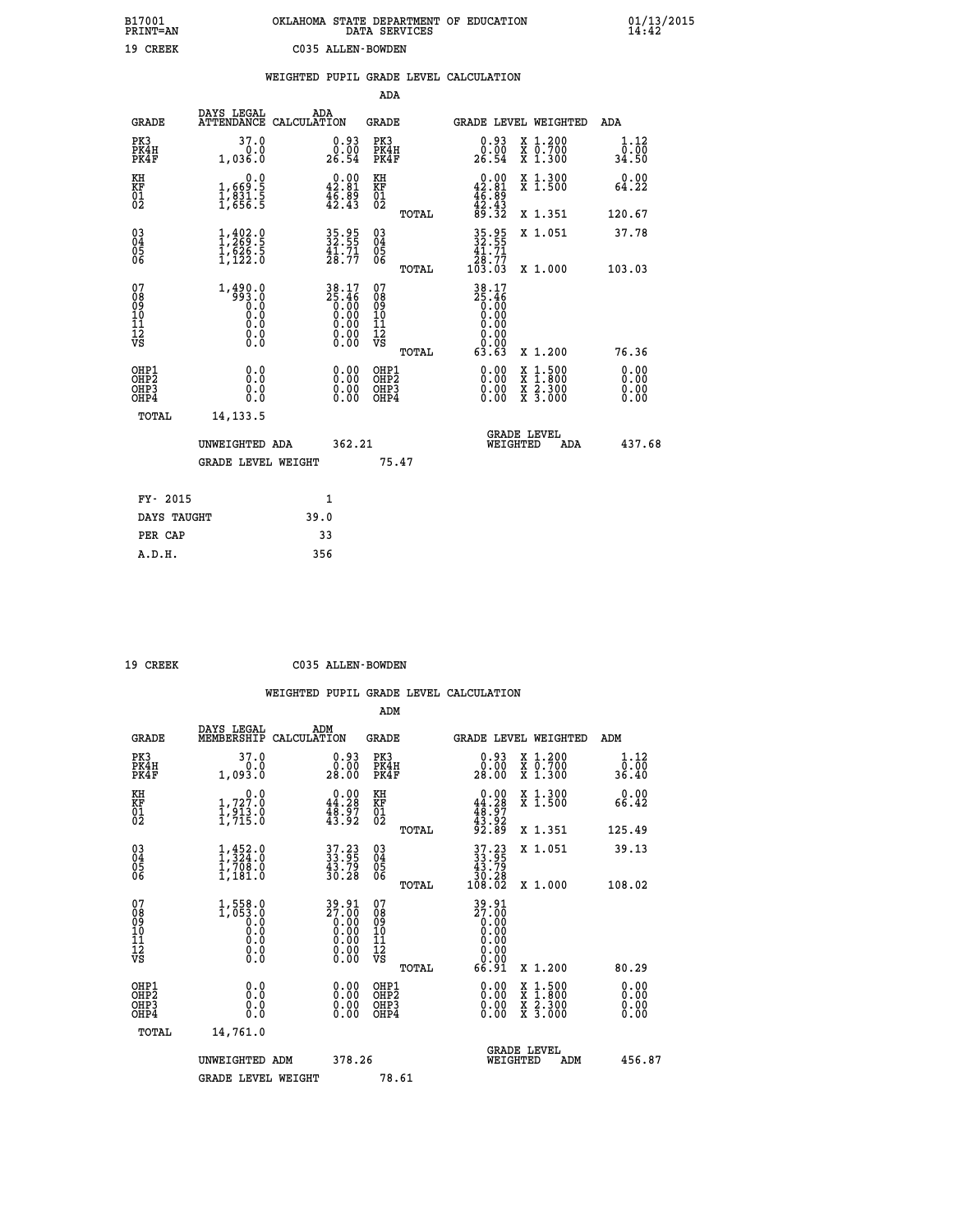| B17001<br><b>PRINT=AN</b> | OKLAHOMA STATE DEPARTMENT OF EDUCATION<br>DATA SERVICES | 01/13/2015 |
|---------------------------|---------------------------------------------------------|------------|
| 19<br>CREEK               | I002 BRISTOW                                            |            |

# **WEIGHTED PUPIL GRADE LEVEL CALCULATION**

|                                                                    |                                                                |                                                                                            | ADA                                          |       |                                                                                                                       |                                          |                                 |
|--------------------------------------------------------------------|----------------------------------------------------------------|--------------------------------------------------------------------------------------------|----------------------------------------------|-------|-----------------------------------------------------------------------------------------------------------------------|------------------------------------------|---------------------------------|
| <b>GRADE</b>                                                       | DAYS LEGAL                                                     | ADA<br>ATTENDANCE CALCULATION                                                              | <b>GRADE</b>                                 |       |                                                                                                                       | <b>GRADE LEVEL WEIGHTED</b>              | <b>ADA</b>                      |
| PK3<br>PK4H<br>PK4F                                                | 200.0<br>0.0<br>2,757.5                                        | 5.00<br>0.00<br>68.94                                                                      | PK3<br>PK4H<br>PK4F                          |       | 5.00<br>ŏÖ.ÖŎ<br>68.94                                                                                                | X 1.200<br>X 0.700<br>X 1.300            | 6.00<br>0.00<br>89.62           |
| KH<br>KF<br>01<br>02                                               | 0.0<br>6,298:0<br>4,880:5<br>5,197:0                           | $0.00$<br>157.46<br>$\frac{1}{2}$ $\frac{2}{3}$ $\cdot$ $\frac{5}{3}$                      | KH<br>KF<br>01<br>02                         |       | $0.00$<br>157.46<br>$\frac{12201}{12993}$<br>251.94                                                                   | X 1.300<br>X 1.500                       | 0.00<br>236.19                  |
|                                                                    |                                                                |                                                                                            |                                              | TOTAL |                                                                                                                       | X 1.351                                  | 340.37                          |
| $\begin{smallmatrix} 03 \\[-4pt] 04 \end{smallmatrix}$<br>Ŏ5<br>06 | $4,332.5$<br>$4,509.0$<br>$4,953.5$                            | $\begin{array}{l} 119.58 \\[-4pt] 108.31 \\[-4pt] 112.73 \\[-4pt] 123.77 \end{array}$      | $\substack{03 \\ 04}$<br>Ŏ5<br>06            |       | $\begin{array}{c} 119.58 \\[-4pt] 108.31 \\[-4pt] 112.73 \\[-4pt] 123.77 \\[-4pt] 344.81 \end{array}$                 | X 1.051                                  | 125.68                          |
|                                                                    |                                                                |                                                                                            |                                              | TOTAL |                                                                                                                       | X 1.000                                  | 344.81                          |
| 07<br>08<br>09<br>101<br>11<br>12<br>VS                            | 5,402.5<br>4,653.5<br>4,793.0<br>4,491.5<br>3,756.5<br>4,227.0 | $\begin{smallmatrix} 135.05\\116.27\\119.83\\112.29\\93.91\\105.68\\0.00\end{smallmatrix}$ | 07<br>08<br>09<br>11<br>11<br>12<br>VS       |       | $\begin{array}{r} 135\cdot 05\\ 116\cdot 27\\ 119\cdot 83\\ 112\cdot 29\\ 93\cdot 91\\ 105\cdot 68\\ 0\\ \end{array}$ |                                          |                                 |
|                                                                    |                                                                |                                                                                            |                                              | TOTAL | 683.03                                                                                                                | X 1.200                                  | 819.64                          |
| OHP1<br>OHP <sub>2</sub><br>OH <sub>P3</sub><br>OHP4               | 618.5<br>0.0<br>0.0                                            | 15.46<br>0.00                                                                              | OHP1<br>OHP <sub>2</sub><br>OHP <sub>3</sub> |       | 15.46<br>0.00                                                                                                         | X 1:500<br>X 1:800<br>X 2:300<br>X 3:000 | $23.19$<br>0.00<br>0.00<br>0.00 |
| TOTAL                                                              | 65,853.5                                                       |                                                                                            |                                              |       |                                                                                                                       |                                          |                                 |
|                                                                    | UNWEIGHTED ADA                                                 | 1,646.22                                                                                   |                                              |       |                                                                                                                       | <b>GRADE LEVEL</b><br>WEIGHTED<br>ADA    | 1,985.50                        |
|                                                                    | <b>GRADE LEVEL WEIGHT</b>                                      |                                                                                            | 339.28                                       |       |                                                                                                                       |                                          |                                 |
| FY- 2015                                                           |                                                                | 1                                                                                          |                                              |       |                                                                                                                       |                                          |                                 |
| DAYS TAUGHT                                                        |                                                                | 40.0                                                                                       |                                              |       |                                                                                                                       |                                          |                                 |
| PER CAP                                                            |                                                                | 59                                                                                         |                                              |       |                                                                                                                       |                                          |                                 |

| CREEK |  |
|-------|--|

 **A.D.H. 1,300**

 **19 CREEK I002 BRISTOW**

|                                               |                                                                                                 |                                                                                       | ADM                                                 |       |                                                                                      |                                          |                                   |  |
|-----------------------------------------------|-------------------------------------------------------------------------------------------------|---------------------------------------------------------------------------------------|-----------------------------------------------------|-------|--------------------------------------------------------------------------------------|------------------------------------------|-----------------------------------|--|
| <b>GRADE</b>                                  | DAYS LEGAL<br>MEMBERSHIP                                                                        | ADM<br>CALCULATION                                                                    | <b>GRADE</b>                                        |       |                                                                                      | <b>GRADE LEVEL WEIGHTED</b>              | ADM                               |  |
| PK3<br>PK4H<br>PK4F                           | 200.0<br>0.0<br>3,008.0                                                                         | 5.00<br>_0.00<br>75.21                                                                | PK3<br>PK4H<br>PK4F                                 |       | $\frac{5.00}{0.00}$<br>75.21                                                         | X 1.200<br>X 0.700<br>X 1.300            | 6.00<br>0.00<br>97.77             |  |
| KH<br>KF<br>01<br>02                          | 0.0<br>6,591.0<br>5,083.0<br>5,413.0                                                            | $\begin{smallmatrix} &0.00\\ 164.78\\ 127.08\\ 135.33\end{smallmatrix}$               | KH<br>KF<br>01<br>02                                |       | $\begin{smallmatrix} &0.00\\ 164.78\\ 127.08\\ 135.33\\ 262.41\end{smallmatrix}$     | X 1.300<br>X 1.500                       | 247.17                            |  |
|                                               |                                                                                                 |                                                                                       |                                                     | TOTAL |                                                                                      | X 1.351                                  | 354.52                            |  |
| 03<br>04<br>05<br>06                          | $4,940.0$<br>$4,489.0$<br>$4,672.0$<br>$5,140.0$                                                | $\begin{array}{l} 123.50 \\[-4pt] 112.23 \\[-4pt] 116.80 \\[-4pt] 128.42 \end{array}$ | $\begin{array}{c} 03 \\ 04 \\ 05 \\ 06 \end{array}$ |       | $123.50$<br>$112.23$<br>$116.80$<br>$128.42$<br>$357.45$                             | X 1.051                                  | 129.80                            |  |
|                                               |                                                                                                 |                                                                                       |                                                     | TOTAL |                                                                                      | X 1.000                                  | 357.45                            |  |
| 07<br>08<br>09<br>101<br>112<br>VS            | $\begin{smallmatrix}5,616.0\\4,823.0\\5,075.0\\4,712.0\\4,000.0\\4,396.0\\0.0\end{smallmatrix}$ | $140.38$<br>$120.50$<br>$126.88$<br>117.80<br>100.00<br>109.90<br>0.00                | 07<br>08<br>09<br>11<br>11<br>12<br>VS              | TOTAL | $140.38$<br>$120.50$<br>$126.88$<br>$117.80$<br>100:00<br>109:90<br>--0:00<br>715.46 | X 1.200                                  | 858.55                            |  |
| OHP1                                          | 637.0                                                                                           |                                                                                       |                                                     |       |                                                                                      |                                          |                                   |  |
| OH <sub>P</sub> 2<br>OH <sub>P3</sub><br>OHP4 | 0.0<br>0.000                                                                                    | $15.93$<br>0.00<br>0.00                                                               | OHP1<br>OHP2<br>OHP3<br>OHP4                        |       | $15.93$<br>0.00<br>0.00                                                              | X 1:500<br>X 1:800<br>X 2:300<br>X 3:000 | $23.90$<br>$0.00$<br>0.00<br>0.00 |  |
| TOTAL                                         | 68,795.0                                                                                        |                                                                                       |                                                     |       |                                                                                      |                                          |                                   |  |
|                                               | UNWEIGHTED                                                                                      | 1,719.74<br>ADM                                                                       |                                                     |       | WEIGHTED                                                                             | <b>GRADE LEVEL</b><br>ADM                | 2,075.16                          |  |
|                                               | <b>GRADE LEVEL WEIGHT</b>                                                                       |                                                                                       | 355.42                                              |       |                                                                                      |                                          |                                   |  |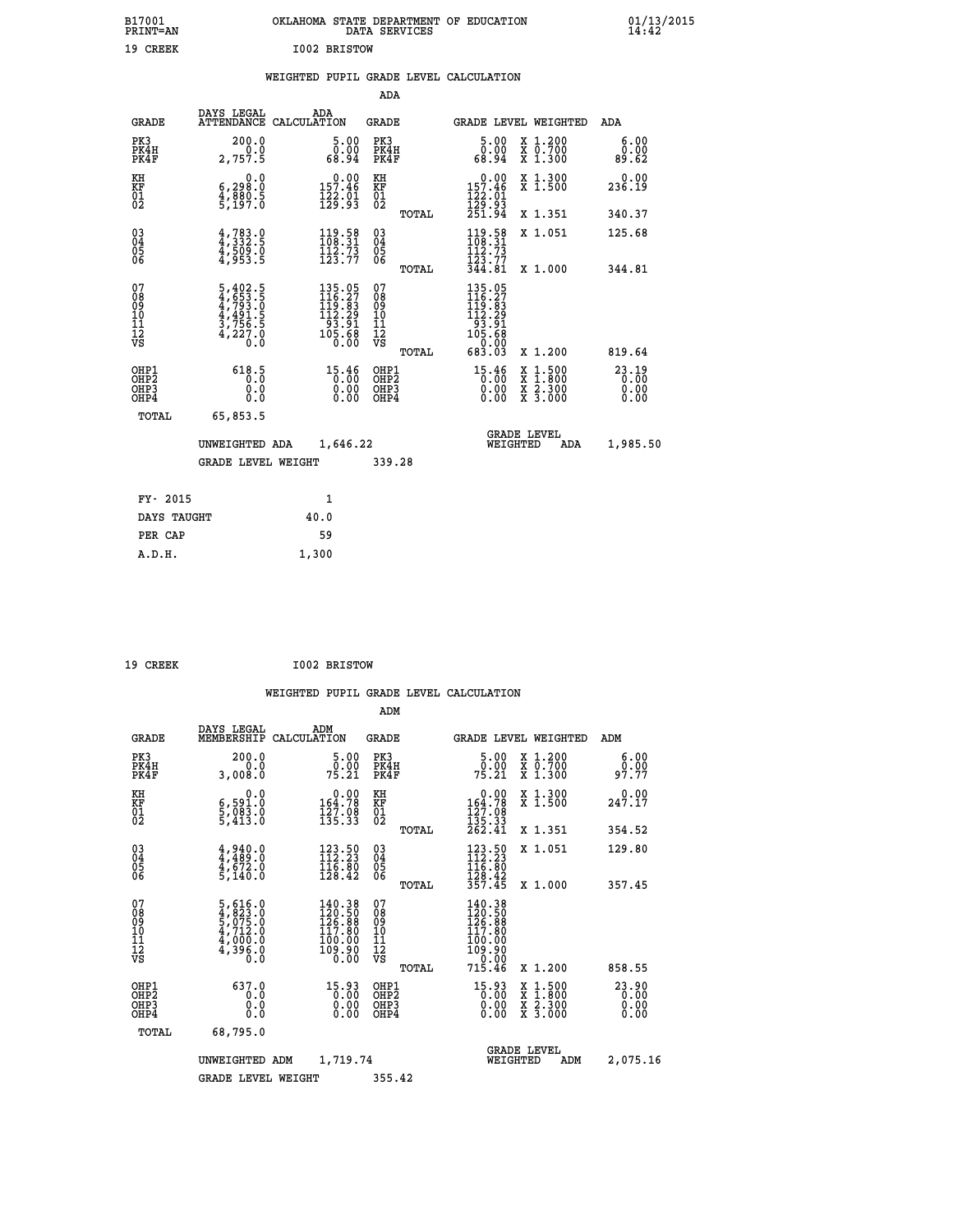| B17001<br>PRINT=AN               |                                                                                     | OKLAHOMA STATE DEPARTMENT OF EDUCATION                                                                                                   | DATA SERVICES                                      |                                                        |                                                                                                                                           | $01/13/2015$<br>14:42        |
|----------------------------------|-------------------------------------------------------------------------------------|------------------------------------------------------------------------------------------------------------------------------------------|----------------------------------------------------|--------------------------------------------------------|-------------------------------------------------------------------------------------------------------------------------------------------|------------------------------|
| 19 CREEK                         |                                                                                     | I003 MANNFORD                                                                                                                            |                                                    |                                                        |                                                                                                                                           |                              |
|                                  |                                                                                     | WEIGHTED PUPIL GRADE LEVEL CALCULATION                                                                                                   |                                                    |                                                        |                                                                                                                                           |                              |
|                                  |                                                                                     |                                                                                                                                          | <b>ADA</b>                                         |                                                        |                                                                                                                                           |                              |
| <b>GRADE</b>                     | DAYS LEGAL                                                                          | ADA<br>ATTENDANCE CALCULATION                                                                                                            | GRADE                                              |                                                        | GRADE LEVEL WEIGHTED                                                                                                                      | ADA                          |
| PK3<br>PK4H<br>PK4F              | 0.0<br>0.0<br>3,046.5                                                               | 0.00<br>0.00<br>74.30                                                                                                                    | PK3<br>PK4H<br>PK4F                                | 0.00<br>0.00<br>74.30                                  | X 1.200<br>X 0.700<br>X 1.300                                                                                                             | 0.00<br>0.00<br>96.59        |
| KH<br>KF<br>01<br>02             | 0.0<br>$\frac{4}{4}, \frac{641}{105}$ .0<br>$\frac{4}{4}, \frac{105}{470}$ .5       | $0.00$<br>113.20<br>$\frac{100}{109}$ : $\frac{12}{04}$                                                                                  | KH<br><b>KF</b><br>01<br>02                        | $0.00$<br>113.20<br>$\frac{100.12}{109.04}$<br>209.16  | X 1.300<br>X 1.500                                                                                                                        | 0.00<br>169.80               |
|                                  |                                                                                     |                                                                                                                                          | TOTAL                                              |                                                        | X 1.351                                                                                                                                   | 282.58                       |
| 030404<br>ŎĞ                     | $\frac{4}{3}, \frac{508}{733}$ .0<br>4,252.0<br>4,427.0                             | 109.95<br>91.05<br>103.71<br>107.98                                                                                                      | $\begin{matrix} 03 \\ 04 \\ 05 \\ 06 \end{matrix}$ | 109.95<br>103.71<br>$\frac{107.98}{302.74}$            | X 1.051                                                                                                                                   | 115.56                       |
| 07                               |                                                                                     |                                                                                                                                          | TOTAL<br>07                                        |                                                        | X 1.000                                                                                                                                   | 302.74                       |
| 08<br>09<br>10<br>11<br>Ī2<br>VS | $4,929.0$<br>$3,951.0$<br>$5,264.5$<br>$5,919.0$<br>$4,545.0$<br>$3,379.5$<br>$0.0$ | $\begin{array}{l} 120.22 \\ 96.37 \\ 128.40 \\ 144.37 \end{array}$<br>$\begin{array}{r} 110.85 \\[-4pt] 82.43 \\[-4pt] 0.00 \end{array}$ | 08<br>09<br>101<br>11<br>12<br>VS                  | 120.22<br>96.37<br>128.40<br>144.37<br>110.05<br>82.43 |                                                                                                                                           |                              |
|                                  |                                                                                     |                                                                                                                                          | TOTAL                                              | $0.\overline{00}$<br>682.64                            | X 1.200                                                                                                                                   | 819.17                       |
| OHP1<br>OHP2<br>OHP3<br>OHP4     | 0.0<br>0.0<br>0.0<br>0.0                                                            | 0.00<br>0.00<br>0.00                                                                                                                     | OHP1<br>OHP2<br>OHP3<br>OHP4                       | 0.00<br>0.00<br>0.00                                   | $\begin{smallmatrix} \mathtt{X} & 1\cdot500\\ \mathtt{X} & 1\cdot800\\ \mathtt{X} & 2\cdot300\\ \mathtt{X} & 3\cdot000 \end{smallmatrix}$ | 0.00<br>0.00<br>0.00<br>0.00 |
| TOTAL                            | 61,171.0                                                                            |                                                                                                                                          |                                                    |                                                        |                                                                                                                                           |                              |
|                                  | UNWEIGHTED ADA                                                                      | 1,491.99                                                                                                                                 |                                                    | WEIGHTED                                               | <b>GRADE LEVEL</b><br>ADA                                                                                                                 | 1,786.44                     |
|                                  | <b>GRADE LEVEL WEIGHT</b>                                                           |                                                                                                                                          | 294.45                                             |                                                        |                                                                                                                                           |                              |
| FY- 2015                         |                                                                                     | 1                                                                                                                                        |                                                    |                                                        |                                                                                                                                           |                              |
| DAYS TAUGHT                      |                                                                                     | 41.0                                                                                                                                     |                                                    |                                                        |                                                                                                                                           |                              |
| PER CAP                          |                                                                                     | 33                                                                                                                                       |                                                    |                                                        |                                                                                                                                           |                              |

| 19 CREEK |  | I003 MANNFORD |
|----------|--|---------------|
|----------|--|---------------|

 **A.D.H. 1,136**

 **ADM DAYS LEGAL ADM GRADE MEMBERSHIP CALCULATION GRADE GRADE LEVEL WEIGHTED ADM PK3 0.0 0.00 PK3 0.00 X 1.200 0.00 PK4H 0.0 0.00 PK4H 0.00 X 0.700 0.00 PK4F 3,216.0 78.44 PK4F 78.44 X 1.300 101.97 KH 0.0 0.00 KH 0.00 X 1.300 0.00 KF 4,815.0 117.44 KF 117.44 X 1.500 176.16** 01 4,327.0 105.54 01 105.54<br>02 4,611.0 112.46 02 <sub>-----</sub> 112.46  **TOTAL 218.00 X 1.351 294.52 04 3,798.0 92.63 04 92.63 05 4,384.0 106.93 05 106.93** 06 4,621.0 112.71 06 <sub>nomai</sub> 1<sub>12</sub>.71  **07 5,157.0 125.78 07 125.78 08 4,141.0 101.00 08 101.00 09 5,594.0 136.44 09 136.44 10 6,291.0 153.44 10 153.44 11 4,803.0 117.15 11 117.15**

| $\begin{matrix} 03 \\ 04 \\ 05 \\ 06 \end{matrix}$   | $\frac{4}{3}, \frac{688}{798}.0$<br>$\frac{4}{3}, \frac{384}{301}.0$<br>$\frac{4}{621}.0$ | $\begin{array}{r} 114.34 \\[-4pt] 92.63 \\[-4pt] 106.93 \\[-4pt] 112.71 \end{array}$ | $\begin{matrix} 03 \\ 04 \\ 05 \\ 06 \end{matrix}$<br>TOTAL | X 1.051<br>$114.34$<br>$106.93$<br>$106.93$<br>$112.71$<br>312.27<br>X 1.000                       | 120.17<br>312.27                                                                                                                                                                                                                                                               |
|------------------------------------------------------|-------------------------------------------------------------------------------------------|--------------------------------------------------------------------------------------|-------------------------------------------------------------|----------------------------------------------------------------------------------------------------|--------------------------------------------------------------------------------------------------------------------------------------------------------------------------------------------------------------------------------------------------------------------------------|
| 07<br>08<br>09<br>101<br>11<br>12<br>VS              | 5,157.0<br>4,141.0<br>5,594.0<br>6,291.0<br>4,803.0<br>3,540.0<br>0.0                     | 125.78<br>$\frac{1}{136}$ $\frac{1}{44}$<br>153.44<br>$\frac{117.15}{86.34}$         | 078<br>089<br>0011<br>11<br>12<br>VS<br>TOTAL               | 125.78<br>$\frac{101}{136}.99$<br>$153.44$<br>$117.15$<br>$86.34$<br>$0.00$<br>$720.15$<br>X 1.200 | 864.18                                                                                                                                                                                                                                                                         |
| OHP1<br>OHP <sub>2</sub><br>OH <sub>P3</sub><br>OHP4 | 0.00000<br>Ō.Ō                                                                            | 0.00                                                                                 | OHP1<br>OHP <sub>2</sub><br>OHP3<br>OHP4                    | $0.00$<br>0.00<br>x 1.500<br>x 1.800<br>x 2.300<br>0.00<br>X <sub>3.000</sub>                      | $\begin{smallmatrix} 0.00 & 0.00 & 0.00 & 0.00 & 0.00 & 0.00 & 0.00 & 0.00 & 0.00 & 0.00 & 0.00 & 0.00 & 0.00 & 0.00 & 0.00 & 0.00 & 0.00 & 0.00 & 0.00 & 0.00 & 0.00 & 0.00 & 0.00 & 0.00 & 0.00 & 0.00 & 0.00 & 0.00 & 0.00 & 0.00 & 0.00 & 0.00 & 0.00 & 0.00 & 0.00 & 0.0$ |
| TOTAL                                                | 63,986.0<br>UNWEIGHTED ADM                                                                | 1,560.64                                                                             |                                                             | <b>GRADE LEVEL</b><br>WEIGHTED                                                                     | 1,869.27<br>ADM                                                                                                                                                                                                                                                                |
|                                                      | <b>GRADE LEVEL WEIGHT</b>                                                                 |                                                                                      | 308.63                                                      |                                                                                                    |                                                                                                                                                                                                                                                                                |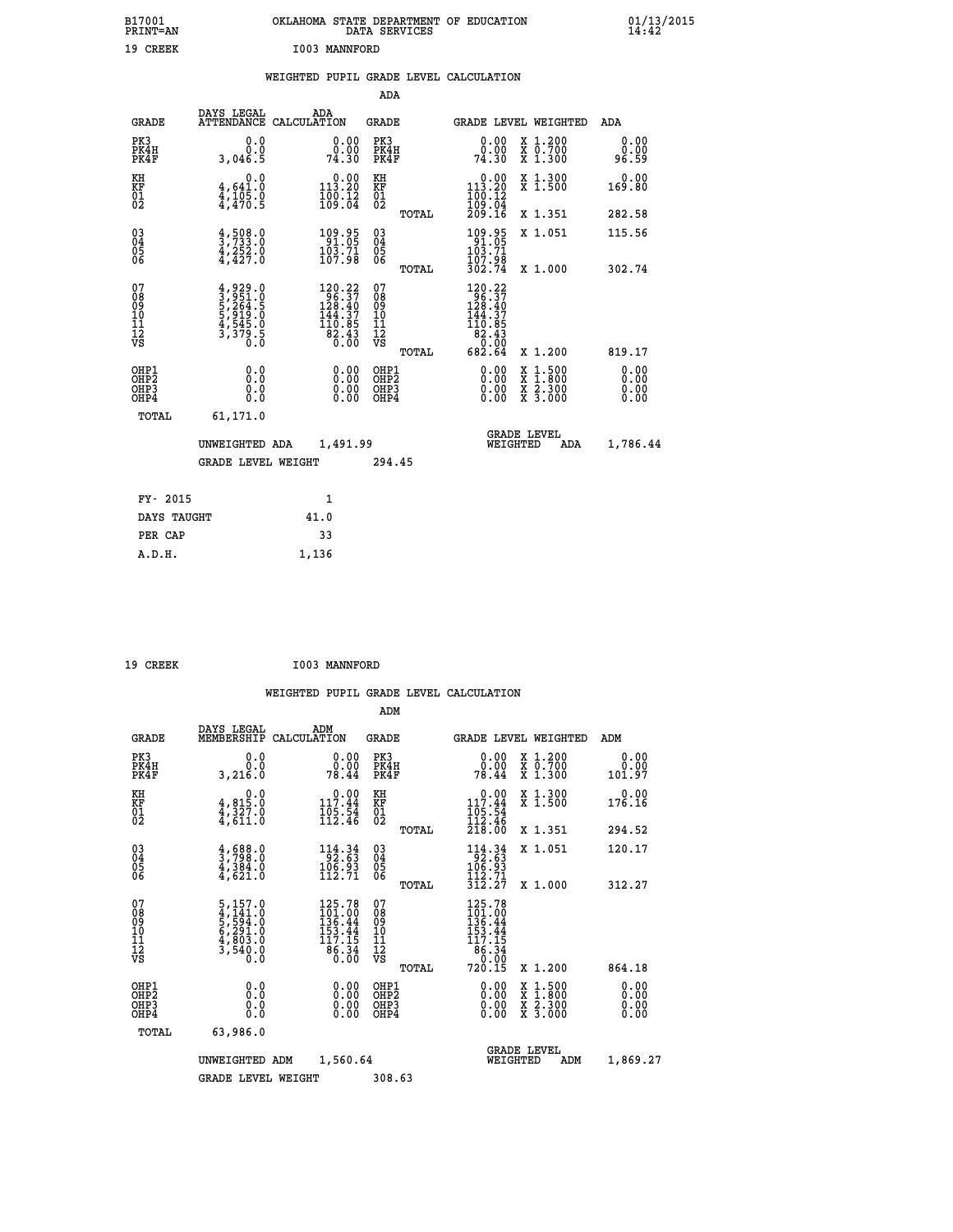| B17001<br>PRINT=AN                     |                                                                                                  | OKLAHOMA STATE DEPARTMENT OF EDUCATION                                   | DATA SERVICES                                      |                                                                              |                                                                                                  | $01/13/2015$<br>14:42 |
|----------------------------------------|--------------------------------------------------------------------------------------------------|--------------------------------------------------------------------------|----------------------------------------------------|------------------------------------------------------------------------------|--------------------------------------------------------------------------------------------------|-----------------------|
| 19 CREEK                               |                                                                                                  | I005 MOUNDS                                                              |                                                    |                                                                              |                                                                                                  |                       |
|                                        |                                                                                                  | WEIGHTED PUPIL GRADE LEVEL CALCULATION                                   |                                                    |                                                                              |                                                                                                  |                       |
|                                        |                                                                                                  |                                                                          | <b>ADA</b>                                         |                                                                              |                                                                                                  |                       |
| <b>GRADE</b>                           | DAYS LEGAL                                                                                       | ADA<br>ATTENDANCE CALCULATION                                            | GRADE                                              |                                                                              | GRADE LEVEL WEIGHTED                                                                             | ADA                   |
| PK3<br>PK4H<br>PK4F                    | 0.0<br>0.0<br>1,276.5                                                                            | 0.00<br>0.00<br>29.01                                                    | PK3<br>PK4H<br>PK4F                                | 0.00<br>0.00<br>29.01                                                        | X 1.200<br>X 0.700<br>X 1.300                                                                    | 0.00<br>0.00<br>37.71 |
| KH<br>KF<br>$\overline{01}$            | 0.0<br>1,339:5<br>1,460:5<br>1,637:5                                                             | $\begin{smallmatrix} 0.00\\ 30.46\\ 33.29\\ 37.49 \end{smallmatrix}$     | KH<br>KF<br>01<br>02                               | $\begin{array}{c} 0.00 \\ 30.46 \\ 33.29 \\ 37.49 \end{array}$               | X 1.300<br>X 1.500                                                                               | 0.00<br>45.69         |
|                                        |                                                                                                  |                                                                          | TOTAL                                              | 70.78                                                                        | X 1.351                                                                                          | 95.62                 |
| $03\overline{4}$<br>Õ5<br>ŎĞ           | 2,091.0<br>1,843.5<br>1,666.5<br>1,572.5                                                         | $47.59$<br>$41.99$<br>$37.96$<br>$35.74$                                 | $\begin{matrix} 03 \\ 04 \\ 05 \\ 06 \end{matrix}$ | $47.59$<br>$41.99$<br>37.96                                                  | X 1.051                                                                                          | 50.02                 |
|                                        |                                                                                                  |                                                                          | TOTAL                                              | 35.74<br>115.69                                                              | X 1.000                                                                                          | 115.69                |
| 07<br>08<br>09<br>10<br>11<br>12<br>VS | $\begin{smallmatrix} 1,950.0\\2,128.5\\2,323.5\\1,729.5\\1,260.5\\1,949.5\\0.0\end{smallmatrix}$ | $44.41$<br>$48.38$<br>$53.01$<br>$39.31$<br>$28.65$<br>$44.31$<br>$0.00$ | 07<br>08<br>09<br>10<br>Īľ<br>12<br>VS             | $44.41$<br>$48.38$<br>$53.01$<br>$39.31$<br>28.65<br>44.31<br>0.00<br>258.07 | X 1.200                                                                                          | 309.68                |
| OHP1                                   | 0.0                                                                                              |                                                                          | TOTAL<br>OHP1                                      |                                                                              |                                                                                                  | 0.00                  |
| OHP <sub>2</sub><br>OHP3<br>OHP4       | Ō.Ō<br>0.0<br>0.0                                                                                | 0.00<br>$\begin{smallmatrix} 0.00 \ 0.00 \end{smallmatrix}$              | OHP <sub>2</sub><br>OHP3<br>OHP4                   | 0.00<br>0.00<br>0.00                                                         | $\begin{smallmatrix} x & 1 & 500 \\ x & 1 & 800 \\ x & 2 & 300 \\ x & 3 & 000 \end{smallmatrix}$ | 0.00<br>0.0000        |
| TOTAL                                  | 24,229.0                                                                                         |                                                                          |                                                    |                                                                              |                                                                                                  |                       |
|                                        | UNWEIGHTED ADA                                                                                   | 551.60                                                                   |                                                    | WEIGHTED                                                                     | <b>GRADE LEVEL</b><br>ADA                                                                        | 654.41                |
|                                        | <b>GRADE LEVEL WEIGHT</b>                                                                        |                                                                          | 102.81                                             |                                                                              |                                                                                                  |                       |
| FY- 2015                               |                                                                                                  | 1                                                                        |                                                    |                                                                              |                                                                                                  |                       |
| DAYS TAUGHT                            |                                                                                                  | 44.0                                                                     |                                                    |                                                                              |                                                                                                  |                       |
| PER CAP                                |                                                                                                  | 33                                                                       |                                                    |                                                                              |                                                                                                  |                       |

| 19 CREEK | I005 MOUNDS |
|----------|-------------|

 **WEIGHTED PUPIL GRADE LEVEL CALCULATION ADM DAYS LEGAL ADM GRADE MEMBERSHIP CALCULATION GRADE GRADE LEVEL WEIGHTED ADM PK3 0.0 0.00 PK3 0.00 X 1.200 0.00 PK4H 0.0 0.00 PK4H 0.00 X 0.700 0.00 PK4F 1,357.0 30.84 PK4F 30.84 X 1.300 40.09 KH 0.0 0.00 KH 0.00 X 1.300 0.00 KF 1,417.0 32.22 KF 32.22 X 1.500 48.33 01 1,531.0 34.89 01 34.89 02 1,712.0 39.18 02 39.18 TOTAL 74.07 X 1.351 100.07 03 2,220.0 50.53 03 50.53 X 1.051 53.11 04 1,900.0 43.27 04 43.27 05 1,749.0 39.84 05 39.84 06 1,654.0 37.59 06 37.59 TOTAL 120.70 X 1.000 120.70**  $\begin{array}{cccc} 07 & 2,026.0 & 46.14 & 07 & 46.14 \ 08 & 2,247.0 & 51.07 & 08 & 51.07 \ 09 & 2,432.0 & 55.47 & 09 & 55.47 \ 10 & 1,830.0 & 41.59 & 10 & 41.59 \ 11 & 1,330.0 & 30.23 & 11 & 30.23 \ \hline \textrm{vs} & 2,050.0 & 6 & 6 & 79 \ 0.0 & 0.0 & 0.0 & 0.0 & 0.0 & 0.$  $\begin{tabular}{@{}lllllllllll@{}}\textbf{46.14} & 07 & \textbf{46.14}\\ \textbf{55.47} & 08 & \textbf{55.47}\\ \textbf{51.59} & 10 & \textbf{41.59}\\ \textbf{40.23} & 11 & \textbf{40.52}\\ \textbf{46.59} & 12 & \textbf{46.59}\\ \textbf{46.59} & 12 & \textbf{46.59}\\ \textbf{59.12} & 14 & \textbf{40.52}\\ \textbf{6.59} & 12 & \textbf{46.59}\\ \textbf{$  **OHP1 0.0 0.00 OHP1 0.00 X 1.500 0.00 OHP2 0.0 0.00 OHP2 0.00 X 1.800 0.00 OHP3 0.0 0.00 OHP3 0.00 X 2.300 0.00 OHP4 0.0 0.00 OHP4 0.00 X 3.000 0.00 TOTAL 25,455.0 GRADE LEVEL UNWEIGHTED ADM 579.45 WEIGHTED ADM 687.61** GRADE LEVEL WEIGHT 108.16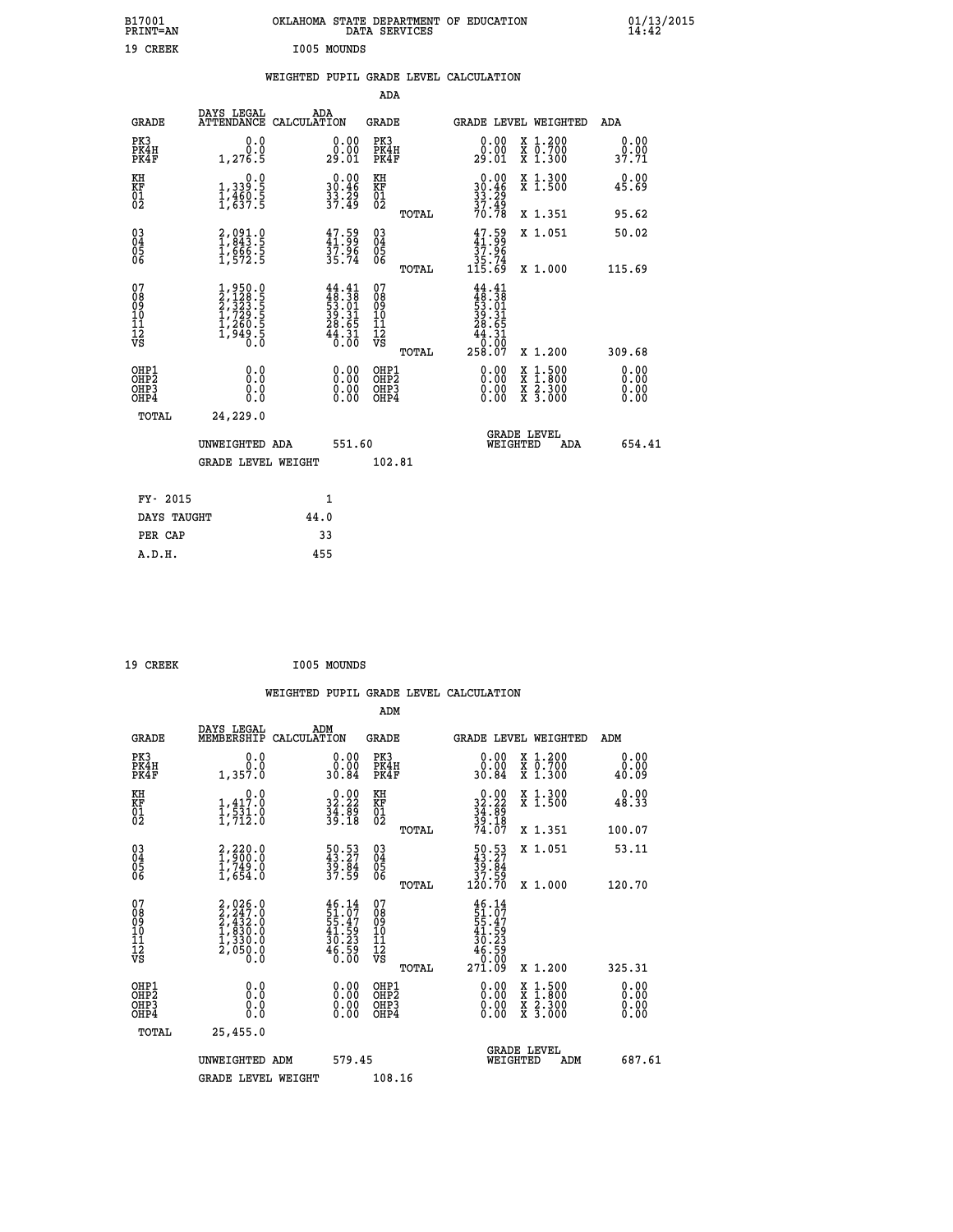|            | OKLAHOMA STATE DEPARTMENT OF EDUCATION<br>DATA SERVICES |  |
|------------|---------------------------------------------------------|--|
| T017 OLTVE |                                                         |  |

|  |  | WEIGHTED PUPIL GRADE LEVEL CALCULATION |
|--|--|----------------------------------------|
|  |  |                                        |

|                                                                    |                                                                                                           |                                                                          |                                                                   | ADA                                       |       |                                                                                                            |                                          |                              |
|--------------------------------------------------------------------|-----------------------------------------------------------------------------------------------------------|--------------------------------------------------------------------------|-------------------------------------------------------------------|-------------------------------------------|-------|------------------------------------------------------------------------------------------------------------|------------------------------------------|------------------------------|
| <b>GRADE</b>                                                       | DAYS LEGAL<br>ATTENDANCE CALCULATION                                                                      | ADA                                                                      |                                                                   | <b>GRADE</b>                              |       |                                                                                                            | GRADE LEVEL WEIGHTED                     | ADA                          |
| PK3<br>PK4H<br>PK4F                                                | 0.0<br>ة:ة<br>488.5                                                                                       |                                                                          | $\begin{smallmatrix} 0.00\\ 0.00\\ 13.57 \end{smallmatrix}$       | PK3<br>PK4H<br>PK4F                       |       | $\begin{smallmatrix} 0.00\\ 0.00\\ 13.57 \end{smallmatrix}$                                                | X 1.200<br>X 0.700<br>X 1.300            | 0.00<br>0.00<br>17.64        |
| KH<br>KF<br>01<br>02                                               | 36.0<br>790:5<br>875:0<br>768:5                                                                           |                                                                          | $\begin{smallmatrix} 1.00\\21.96\\24.31\\21.35 \end{smallmatrix}$ | KH<br>KF<br>01<br>02                      |       | $\begin{smallmatrix} 1.00\\21.96\\24.31\\21.35\\45.66 \end{smallmatrix}$                                   | X 1.300<br>X 1.500                       | 1.30<br>32.94                |
|                                                                    |                                                                                                           |                                                                          |                                                                   |                                           | TOTAL |                                                                                                            | X 1.351                                  | 61.69                        |
| $\begin{smallmatrix} 03 \\[-4pt] 04 \end{smallmatrix}$<br>Ŏ5<br>06 | 1,200.0<br>892.5<br>958.5<br>979.5                                                                        | 33.33<br>24.79<br>26.63<br>27.21                                         |                                                                   | $\substack{03 \\ 04}$<br>05<br>06         |       | 33.33<br>24.79<br>26.63<br>27.21<br>78.63                                                                  | X 1.051                                  | 35.03                        |
|                                                                    |                                                                                                           |                                                                          |                                                                   |                                           | TOTAL |                                                                                                            | X 1.000                                  | 78.63                        |
| 07<br>08<br>09<br>11<br>11<br>12<br>VS                             | $\begin{smallmatrix} 1,135.0\\ 1,200.0\\ 879.5\\ 856.5\\ 856.5\\ 1,038.0\\ 881.5\\ 0.0 \end{smallmatrix}$ | $31.53$<br>$23.33$<br>$24.43$<br>$23.79$<br>$28.83$<br>$24.49$<br>$0.00$ |                                                                   | 07<br>08<br>09<br>11<br>11<br>12<br>VS    |       | $\begin{array}{@{}ll} 31.53 \\ 33.33 \\ 24.43 \\ 23.79 \\ 28.83 \\ 24.49 \\ 24.49 \\ 26.90 \\ \end{array}$ |                                          |                              |
|                                                                    |                                                                                                           |                                                                          |                                                                   |                                           | TOTAL | 166.40                                                                                                     | X 1.200                                  | 199.68                       |
| OHP1<br>OH <sub>P</sub> 2<br>OH <sub>P3</sub><br>OH <sub>P4</sub>  | 0.0<br>0.0<br>0.0                                                                                         |                                                                          | 0.00<br>$\begin{smallmatrix} 0.00 \ 0.00 \end{smallmatrix}$       | OHP1<br>OH <sub>P</sub> 2<br>OHP3<br>OHP4 |       | 0.00<br>0.00<br>0.00                                                                                       | X 1:500<br>X 1:800<br>X 2:300<br>X 3:000 | 0.00<br>0.00<br>0.00<br>0.00 |
| TOTAL                                                              | 12,979.5                                                                                                  |                                                                          |                                                                   |                                           |       |                                                                                                            |                                          |                              |
|                                                                    | UNWEIGHTED ADA                                                                                            |                                                                          | 360.55                                                            |                                           |       |                                                                                                            | GRADE LEVEL<br>WEIGHTED<br>ADA           | 426.91                       |
|                                                                    | <b>GRADE LEVEL WEIGHT</b>                                                                                 |                                                                          |                                                                   | 66.36                                     |       |                                                                                                            |                                          |                              |
| FY- 2015                                                           |                                                                                                           | $\mathbf{1}$                                                             |                                                                   |                                           |       |                                                                                                            |                                          |                              |
| DAYS TAUGHT                                                        |                                                                                                           | 36.0                                                                     |                                                                   |                                           |       |                                                                                                            |                                          |                              |
| PER CAP                                                            |                                                                                                           | 70                                                                       |                                                                   |                                           |       |                                                                                                            |                                          |                              |

| 19 CREEK | I017 OLIVE |
|----------|------------|

 **B17001<br>PRINT=AN<br>19 CREEK** 

|                                                    |                                                      |                                                                                                           |                    |                                                                          |                                                     |       | WEIGHTED PUPIL GRADE LEVEL CALCULATION                                                                  |                                          |        |                               |
|----------------------------------------------------|------------------------------------------------------|-----------------------------------------------------------------------------------------------------------|--------------------|--------------------------------------------------------------------------|-----------------------------------------------------|-------|---------------------------------------------------------------------------------------------------------|------------------------------------------|--------|-------------------------------|
|                                                    |                                                      |                                                                                                           |                    |                                                                          | ADM                                                 |       |                                                                                                         |                                          |        |                               |
|                                                    | <b>GRADE</b>                                         | DAYS LEGAL<br>MEMBERSHIP                                                                                  | ADM<br>CALCULATION |                                                                          | <b>GRADE</b>                                        |       |                                                                                                         | <b>GRADE LEVEL WEIGHTED</b>              | ADM    |                               |
| PK3                                                | PK4H<br>PK4F                                         | 0.0<br>0.0<br>510.0                                                                                       |                    | 0.00<br>14.17                                                            | PK3<br>PK4H<br>PK4F                                 |       | $\begin{smallmatrix} 0.00\\ 0.00\\ 14.17 \end{smallmatrix}$                                             | X 1.200<br>X 0.700<br>X 1.300            | 18.42  | 0.00<br>0.00                  |
| KH<br>KF<br>01<br>02                               |                                                      | $36.0$<br>$819.0$<br>$935.0$<br>$803.0$                                                                   |                    | $\begin{smallmatrix} 1.00\\22.75\\25.97\\22.31 \end{smallmatrix}$        | KH<br>KF<br>01<br>02                                |       | $\begin{smallmatrix} 1.00\\22.75\\25.97\\22.31\\48.28 \end{smallmatrix}$                                | X 1.300<br>X 1.500                       | 34.13  | 1.30                          |
|                                                    |                                                      |                                                                                                           |                    |                                                                          |                                                     | TOTAL |                                                                                                         | X 1.351                                  | 65.23  |                               |
| $\begin{matrix} 03 \\ 04 \\ 05 \\ 06 \end{matrix}$ |                                                      | $\begin{smallmatrix} 1,252\cdot 0\\ -923\cdot 0\\ 981\cdot 0\\ 1,012\cdot 0 \end{smallmatrix}$            |                    | $34.78$<br>$25.64$<br>$27.25$<br>$28.11$                                 | $\begin{array}{c} 03 \\ 04 \\ 05 \\ 06 \end{array}$ |       | $34.78$<br>$25.64$<br>$27.25$<br>$28.11$<br>$81.00$                                                     | X 1.051                                  | 36.55  |                               |
|                                                    |                                                      |                                                                                                           |                    |                                                                          |                                                     | TOTAL |                                                                                                         | X 1.000                                  | 81.00  |                               |
| 07<br>0890112<br>1112<br>VS                        |                                                      | $\begin{smallmatrix} 1,170.0\\ 1,239.0\\ 928.0\\ 896.0\\ 896.0\\ 1,081.0\\ 922.0\\ 0.0 \end{smallmatrix}$ |                    | $32.50$<br>$25.78$<br>$25.78$<br>$24.89$<br>$30.03$<br>$25.61$<br>$0.00$ | 07<br>08901112<br>1112<br>VS                        |       | $\begin{smallmatrix} 32.50\ 34.42\ 25.78\ 24.89\ 30.03\ 10.501\ 25.61\ 0.103\ 173.23 \end{smallmatrix}$ |                                          |        |                               |
|                                                    |                                                      |                                                                                                           |                    |                                                                          |                                                     | TOTAL |                                                                                                         | X 1.200                                  | 207.88 |                               |
|                                                    | OHP1<br>OHP <sub>2</sub><br>OH <sub>P3</sub><br>OHP4 | 0.0<br>0.000                                                                                              |                    | $0.00$<br>$0.00$<br>0.00                                                 | OHP1<br>OHP <sub>2</sub><br>OHP <sub>3</sub>        |       | 0.00<br>0.00<br>0.00                                                                                    | X 1:500<br>X 1:800<br>X 2:300<br>X 3:000 |        | 0.00<br>Ō. ŌŌ<br>0.00<br>0.00 |
|                                                    | TOTAL                                                | 13,507.0                                                                                                  |                    |                                                                          |                                                     |       |                                                                                                         |                                          |        |                               |
|                                                    |                                                      | UNWEIGHTED ADM                                                                                            |                    | 375.21                                                                   |                                                     |       | WEIGHTED                                                                                                | <b>GRADE LEVEL</b><br>ADM                |        | 444.51                        |
|                                                    |                                                      | <b>GRADE LEVEL WEIGHT</b>                                                                                 |                    |                                                                          | 69.30                                               |       |                                                                                                         |                                          |        |                               |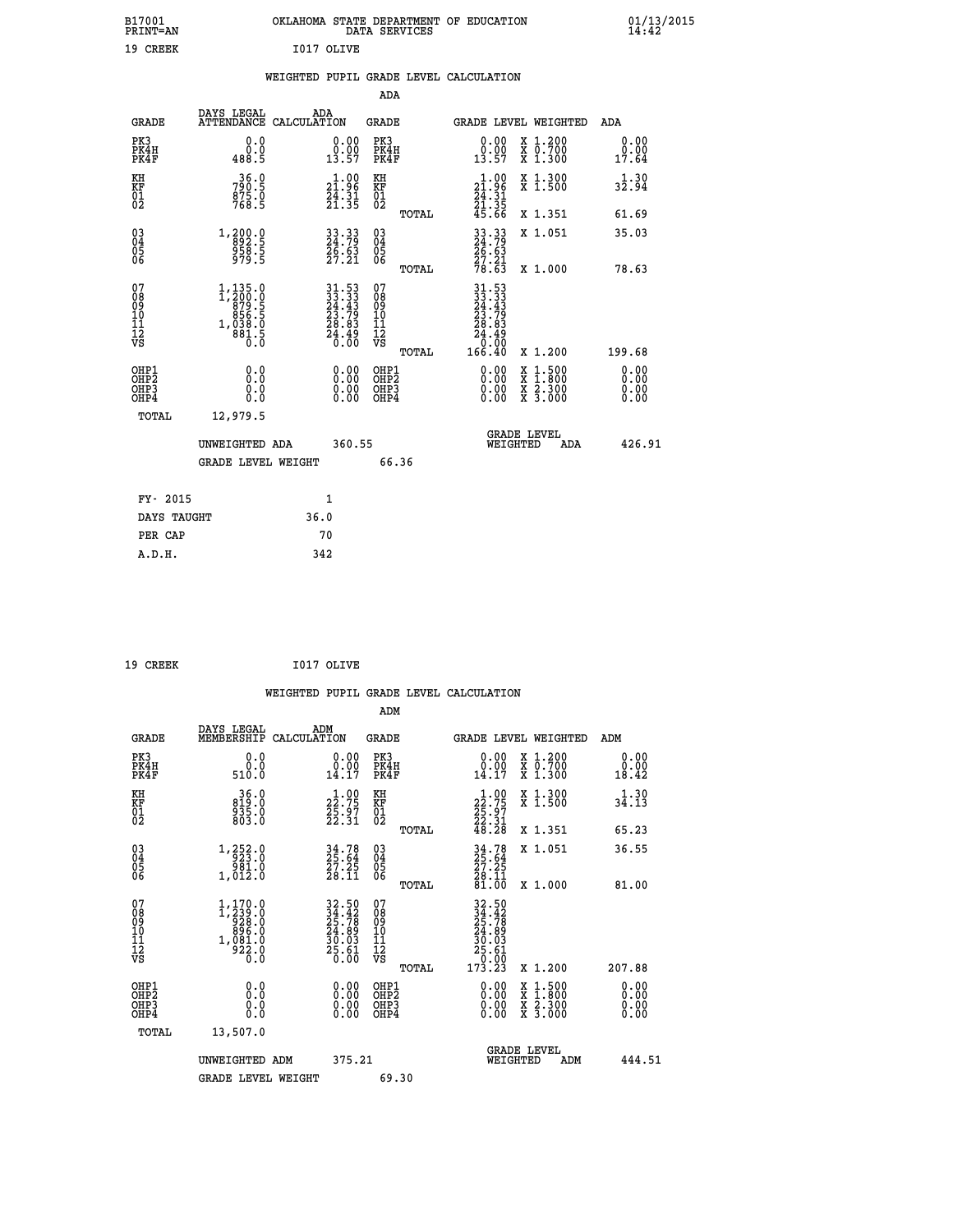| OKLAHOMA STATE DEPARTMENT OF EDUCATION<br>DATA SERVICES |  |
|---------------------------------------------------------|--|
| T018 KTRFFR                                             |  |

## **WEIGHTED PUPIL GRADE LEVEL CALCULATION**

|                                                                    |                                                                                     |                                                                                                                                                                                        | ADA                                                 |       |                                                                                   |                                          |                              |
|--------------------------------------------------------------------|-------------------------------------------------------------------------------------|----------------------------------------------------------------------------------------------------------------------------------------------------------------------------------------|-----------------------------------------------------|-------|-----------------------------------------------------------------------------------|------------------------------------------|------------------------------|
| <b>GRADE</b>                                                       | DAYS LEGAL                                                                          | ADA<br>ATTENDANCE CALCULATION                                                                                                                                                          | <b>GRADE</b>                                        |       |                                                                                   | GRADE LEVEL WEIGHTED                     | ADA                          |
| PK3<br>PK4H<br>PK4F                                                | 0.0<br>0.0<br>1,904.0                                                               | $\begin{smallmatrix} 0.00\\ 0.00\\ 48.82 \end{smallmatrix}$                                                                                                                            | PK3<br>PK4H<br>PK4F                                 |       | 0.00<br>$\begin{smallmatrix} \texttt{0}.0 \ \texttt{0}.82 \end{smallmatrix}$      | X 1.200<br>X 0.700<br>X 1.300            | 0.00<br>0.00<br>63.47        |
| KH<br><b>KF</b><br>01<br>02                                        | 0.0<br>2,259:0<br>2,499:0<br>1,710:5                                                | $0.00$<br>57.92<br>$\frac{64.08}{43.86}$                                                                                                                                               | KH<br>KF<br>01<br>02                                |       | $0.00$<br>57.92<br>$\begin{smallmatrix} 64.08\\ 43.86\\ 107.94 \end{smallmatrix}$ | X 1.300<br>X 1.500                       | 0.00<br>86.88                |
|                                                                    |                                                                                     |                                                                                                                                                                                        |                                                     | TOTAL |                                                                                   | X 1.351                                  | 145.83                       |
| $\begin{smallmatrix} 03 \\[-4pt] 04 \end{smallmatrix}$<br>05<br>06 | 2,190.5<br>1,532.5<br>1,690.5<br>1,926.0                                            | 56.17<br>39.29<br>43.35<br>49.38                                                                                                                                                       | $\begin{array}{c} 03 \\ 04 \\ 05 \\ 06 \end{array}$ |       | $\begin{smallmatrix} 56.17\\ 39.29\\ 43.35\\ 49.38\\ 132.02 \end{smallmatrix}$    | X 1.051                                  | 59.03                        |
|                                                                    |                                                                                     |                                                                                                                                                                                        |                                                     | TOTAL |                                                                                   | X 1.000                                  | 132.02                       |
| 07<br>08<br>09<br>11<br>11<br>12<br>VS                             | $1,814.0$<br>$2,492.5$<br>$2,499.5$<br>$1,655.0$<br>$1,880.5$<br>$1,648.5$<br>$0.0$ | $\begin{smallmatrix} 4\,6\, \cdot\, 5\, 1\\ 3\, 8\, \cdot\, 27\\ 6\, 4\, \cdot\, 09\\ 4\, 2\, \cdot\, 44\\ 4\, 8\, \cdot\, 22\\ 4\, 2\, \cdot\, 27\\ 0\, \cdot\, 00 \end{smallmatrix}$ | 07<br>08<br>09<br>11<br>11<br>12<br>VS              |       | $46.51$<br>$38.27$<br>$64.09$<br>$42.44$<br>$48.22$<br>$42.27$<br>0.00            |                                          |                              |
|                                                                    |                                                                                     |                                                                                                                                                                                        |                                                     | TOTAL | 281.80                                                                            | X 1.200                                  | 338.16                       |
| OHP1<br>OH <sub>P</sub> 2<br>OH <sub>P3</sub><br>OH <sub>P4</sub>  | 0.0<br>0.0<br>0.0                                                                   | 0.00<br>$\begin{smallmatrix} 0.00 \ 0.00 \end{smallmatrix}$                                                                                                                            | OHP1<br>OHP <sub>2</sub><br>OHP3<br>OHP4            |       | 0.00<br>0.00<br>0.00                                                              | X 1:500<br>X 1:800<br>X 2:300<br>X 3:000 | 0.00<br>0.00<br>0.00<br>0.00 |
| TOTAL                                                              | 26,702.0                                                                            |                                                                                                                                                                                        |                                                     |       |                                                                                   |                                          |                              |
|                                                                    | UNWEIGHTED ADA                                                                      | 684.67                                                                                                                                                                                 |                                                     |       |                                                                                   | GRADE LEVEL<br>WEIGHTED<br>ADA           | 825.39                       |
|                                                                    | <b>GRADE LEVEL WEIGHT</b>                                                           |                                                                                                                                                                                        | 140.72                                              |       |                                                                                   |                                          |                              |
| FY- 2015                                                           |                                                                                     | $\mathbf{1}$                                                                                                                                                                           |                                                     |       |                                                                                   |                                          |                              |
| DAYS TAUGHT                                                        |                                                                                     | 39.0                                                                                                                                                                                   |                                                     |       |                                                                                   |                                          |                              |
| PER CAP                                                            |                                                                                     | 33                                                                                                                                                                                     |                                                     |       |                                                                                   |                                          |                              |

| 19 CREEK | 1018 KIEFER |
|----------|-------------|

 **A.D.H. 324**

 **ADM**

 **B17001<br>PRINT=AN 19 CREEK I018 KIEFER**

| <b>GRADE</b>                                       | DAYS LEGAL<br>MEMBERSHIP                                                            | ADM<br>CALCULATION                                                       | <b>GRADE</b>                                        |       | GRADE LEVEL WEIGHTED                                                                       |                                          | ADM                   |  |
|----------------------------------------------------|-------------------------------------------------------------------------------------|--------------------------------------------------------------------------|-----------------------------------------------------|-------|--------------------------------------------------------------------------------------------|------------------------------------------|-----------------------|--|
| PK3<br>PK4H<br>PK4F                                | 0.0<br>1,972.0                                                                      | $\begin{smallmatrix} 0.00\\ 0.00\\ 50.56 \end{smallmatrix}$              | PK3<br>PK4H<br>PK4F                                 |       | $\begin{smallmatrix} 0.00\\ 0.00\\ 50.56 \end{smallmatrix}$                                | X 1.200<br>X 0.700<br>X 1.300            | 0.00<br>0.00<br>65.73 |  |
| KH<br>KF<br>01<br>02                               | 0.0<br>2,405:0<br>2,575:0<br>1,763:0                                                | $\begin{smallmatrix} 0.00\\ 61.67\\ 66.03\\ 45.21 \end{smallmatrix}$     | KH<br>KF<br>01<br>02                                |       | $\begin{smallmatrix} &0.00\ 61.67\ 66.03\ 45.21\ 111.24\ \end{smallmatrix}$                | X 1.300<br>X 1.500                       | 0.00<br>92.51         |  |
|                                                    |                                                                                     |                                                                          |                                                     | TOTAL |                                                                                            | X 1.351                                  | 150.29                |  |
| $\begin{matrix} 03 \\ 04 \\ 05 \\ 06 \end{matrix}$ | 2,251.0<br>1,585.0<br>1,726.0<br>1,996.0                                            | 57.72<br>$\frac{44.26}{51.18}$                                           | $\begin{array}{c} 03 \\ 04 \\ 05 \\ 06 \end{array}$ |       | $\begin{array}{c} 57.72 \\ 40.64 \\ 44.26 \\ 51.18 \\ 136.08 \end{array}$                  | X 1.051                                  | 60.66                 |  |
|                                                    |                                                                                     |                                                                          |                                                     | TOTAL |                                                                                            | X 1.000                                  | 136.08                |  |
| 07<br>08901112<br>1112<br>VS                       | $1,854.0$<br>$2,527.0$<br>$2,580.0$<br>$1,688.0$<br>$1,932.0$<br>$1,677.0$<br>$0.0$ | $47.54$<br>$39.15$<br>$66.15$<br>$43.28$<br>$49.54$<br>$43.00$<br>$0.00$ | 07<br>08901112<br>1112<br>VS                        | TOTAL | $\begin{smallmatrix} 47.54\ 39.15\ 66.158\ 43.28\ 49.54\ 43.00\ 288.66\ \end{smallmatrix}$ | X 1.200                                  | 346.39                |  |
| OHP1<br>OHP2<br>OHP3<br>OHP4                       | 0.0<br>$\begin{smallmatrix} 0.0 & 0 \ 0.0 & 0 \end{smallmatrix}$                    |                                                                          | OHP1<br>OHP2<br>OHP3<br>OHP4                        |       |                                                                                            | X 1:500<br>X 1:800<br>X 2:300<br>X 3:000 | 0.00<br>0.00<br>0.00  |  |
| TOTAL                                              | 27,531.0                                                                            |                                                                          |                                                     |       |                                                                                            |                                          |                       |  |
|                                                    | UNWEIGHTED<br>ADM                                                                   | 705.93                                                                   |                                                     |       | WEIGHTED                                                                                   | <b>GRADE LEVEL</b><br>ADM                | 851.66                |  |
|                                                    | <b>GRADE LEVEL WEIGHT</b>                                                           |                                                                          | 145.73                                              |       |                                                                                            |                                          |                       |  |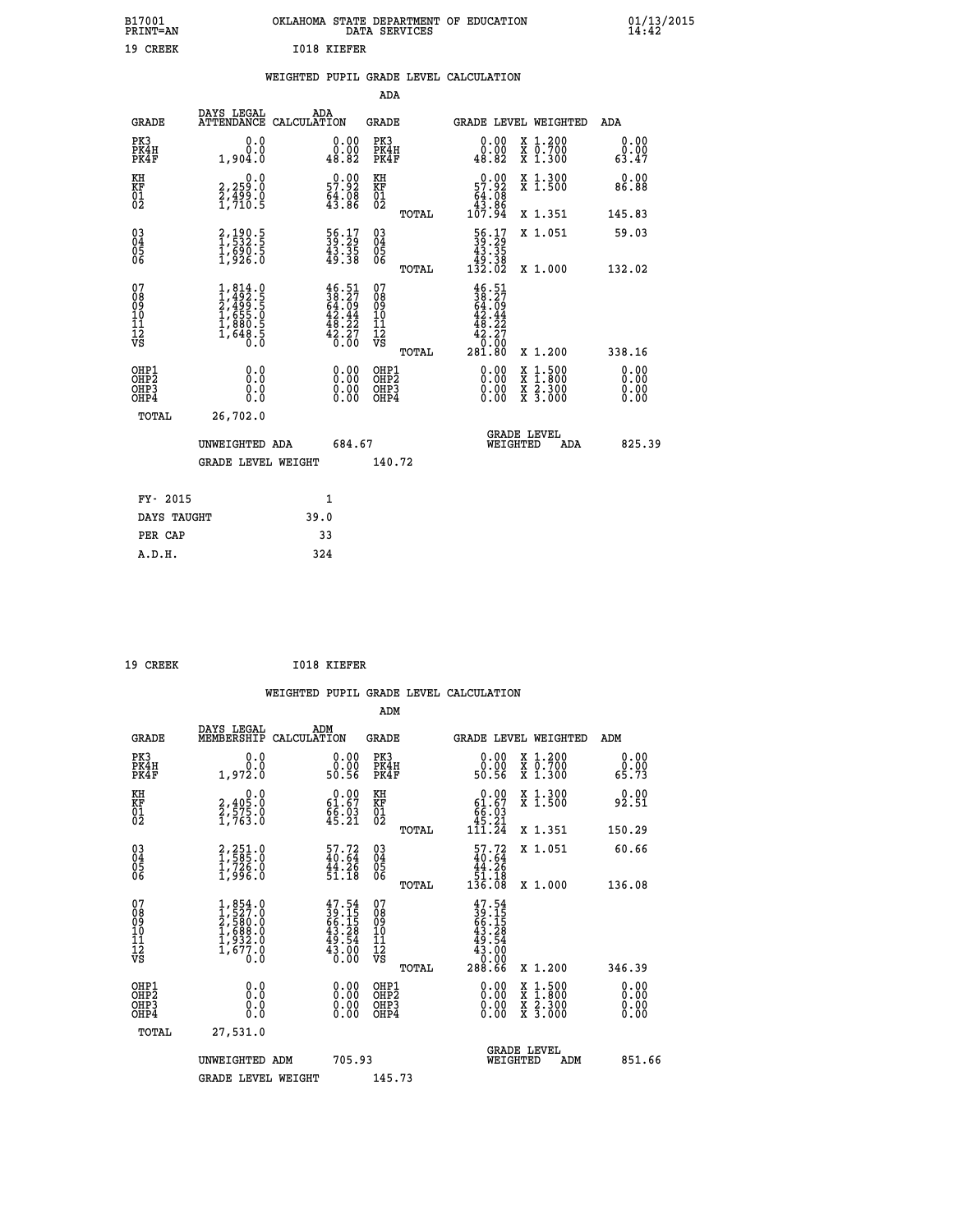| B17001<br>PRINT=AN                           |                                                                         | OKLAHOMA STATE DEPARTMENT OF EDUCATION                                                | DATA SERVICES                                        |                                                                   |                                          | $01/13/2015$<br>14:42        |  |
|----------------------------------------------|-------------------------------------------------------------------------|---------------------------------------------------------------------------------------|------------------------------------------------------|-------------------------------------------------------------------|------------------------------------------|------------------------------|--|
| 19 CREEK                                     |                                                                         | I020 OILTON                                                                           |                                                      |                                                                   |                                          |                              |  |
|                                              |                                                                         | WEIGHTED PUPIL GRADE LEVEL CALCULATION                                                |                                                      |                                                                   |                                          |                              |  |
|                                              |                                                                         |                                                                                       | ADA                                                  |                                                                   |                                          |                              |  |
| <b>GRADE</b>                                 | DAYS LEGAL                                                              | ADA<br>ATTENDANCE CALCULATION                                                         | GRADE                                                |                                                                   | GRADE LEVEL WEIGHTED                     | ADA                          |  |
| PK3<br>PK4H<br>PK4F                          | 0.0<br>0.0<br>471.0                                                     | 0.00<br>0.00<br>13.08                                                                 | PK3<br>PK4H<br>PK4F                                  | 0.00<br>0.00<br>13.08                                             | X 1.200<br>X 0.700<br>X 1.300            | 0.00<br>0.00<br>17.00        |  |
| KH<br>KF<br>$\frac{01}{02}$                  | 0.0<br>640.0<br>$1, \frac{0}{560}.\frac{5}{0}$                          | 17.75<br>$\frac{28.63}{15.56}$                                                        | KH<br>KF<br>01<br>02                                 | $\begin{array}{c} 0.00 \\ 17.75 \\ 28.63 \\ 15.56 \end{array}$    | X 1.300<br>X 1.500                       | 0.00<br>26.63                |  |
|                                              |                                                                         |                                                                                       | TOTAL                                                | 44.19                                                             | X 1.351                                  | 59.70                        |  |
| 03<br>04<br>05<br>06                         | 578.0<br>615.0<br>752.0<br>486.0                                        | 16.06<br>$\frac{20.62}{13.32}$                                                        | $\begin{matrix} 03 \\ 04 \\ 05 \\ 06 \end{matrix}$   | $16.06$<br>$17.08$<br>20.62<br>$\frac{13}{51}$ $\frac{32}{02}$    | X 1.051                                  | 16.88                        |  |
|                                              |                                                                         |                                                                                       | TOTAL<br>07                                          |                                                                   | X 1.000                                  | 51.02                        |  |
| 07<br>08<br>09<br>10<br>11<br>11<br>12<br>VS | $647.5$<br>$759.5$<br>$759.5$<br>$834.0$<br>$732.5$<br>$853.0$<br>$0.0$ | $\begin{smallmatrix} 17.99\\11.73\\21.10\\23.07\\20.24\\23.58\\0.00\end{smallmatrix}$ | 08<br>09<br>10<br>$\frac{11}{12}$<br>$\frac{12}{18}$ | $17.99$<br>$11.73$<br>$21.10$<br>$23.97$<br>$\frac{20.24}{23.58}$ |                                          |                              |  |
|                                              |                                                                         |                                                                                       | TOTAL                                                | 117.71                                                            | X 1.200                                  | 141.25                       |  |
| OHP1<br>OHP2<br>OHP3<br>OHP4                 | 0.0<br>0.0<br>0.0<br>0.0                                                | 0.00<br>$\begin{smallmatrix} 0.00 \ 0.00 \end{smallmatrix}$                           | OHP1<br>OH <sub>P</sub> 2<br>OHP3<br>OHP4            | 0.00<br>0.00<br>0.00                                              | X 1:500<br>X 1:800<br>X 2:300<br>X 3:000 | 0.00<br>0.00<br>0.00<br>0.00 |  |
| TOTAL                                        | 9,388.0                                                                 |                                                                                       |                                                      |                                                                   |                                          |                              |  |
|                                              | UNWEIGHTED ADA                                                          | 259.81                                                                                |                                                      | WEIGHTED                                                          | <b>GRADE LEVEL</b><br>ADA                | 312.48                       |  |
|                                              | GRADE LEVEL WEIGHT                                                      |                                                                                       | 52.67                                                |                                                                   |                                          |                              |  |
| FY- 2015                                     |                                                                         | 1                                                                                     |                                                      |                                                                   |                                          |                              |  |
| DAYS TAUGHT                                  |                                                                         | 36.0                                                                                  |                                                      |                                                                   |                                          |                              |  |
| PER CAP                                      |                                                                         | 90                                                                                    |                                                      |                                                                   |                                          |                              |  |

| 19 CREEK |  |  | I020 OILTON |
|----------|--|--|-------------|

 **WEIGHTED PUPIL GRADE LEVEL CALCULATION ADM DAYS LEGAL ADM GRADE MEMBERSHIP CALCULATION GRADE GRADE LEVEL WEIGHTED ADM PK3 0.0 0.00 PK3 0.00 X 1.200 0.00 PK4H 0.0 0.00 PK4H 0.00 X 0.700 0.00 PK4F 507.0 14.08 PK4F 14.08 X 1.300 18.30 KH 0.0 0.00 KH 0.00 X 1.300 0.00 KF 680.0 18.86 KF 18.86 X 1.500 28.29 01 1,089.0 30.25 01 30.25 02 593.0 16.47 02 16.47 TOTAL 46.72 X 1.351 63.12 03 620.0 17.22 03 17.22 X 1.051 18.10 04 645.0 17.92 04 17.92 05 780.0 21.39 05 21.39** 06 500.0 13.71 06  $\frac{13.71}{23.71}$  **TOTAL 53.02 X 1.000 53.02 07 683.0 18.97 07 18.97 08 476.0 13.03 08 13.03 09 796.0 22.11 09 22.11 10 881.0 24.36 10 24.36 11 760.0 21.00 11 21.00 12 946.0 26.15 12 26.15 VS** 0.0 0.00 VS 0.00 0.00 1000  **TOTAL 125.62 X 1.200 150.74 OHP1 0.0 0.00 OHP1 0.00 X 1.500 0.00 OHP2 0.0 0.00 OHP2 0.00 X 1.800 0.00 OHP3 0.0 0.00 OHP3 0.00 X 2.300 0.00 OHP4 0.0 0.00 OHP4 0.00 X 3.000 0.00 TOTAL 9,956.0 GRADE LEVEL UNWEIGHTED ADM 275.52 WEIGHTED ADM 331.57 GRADE LEVEL WEIGHT 56.05**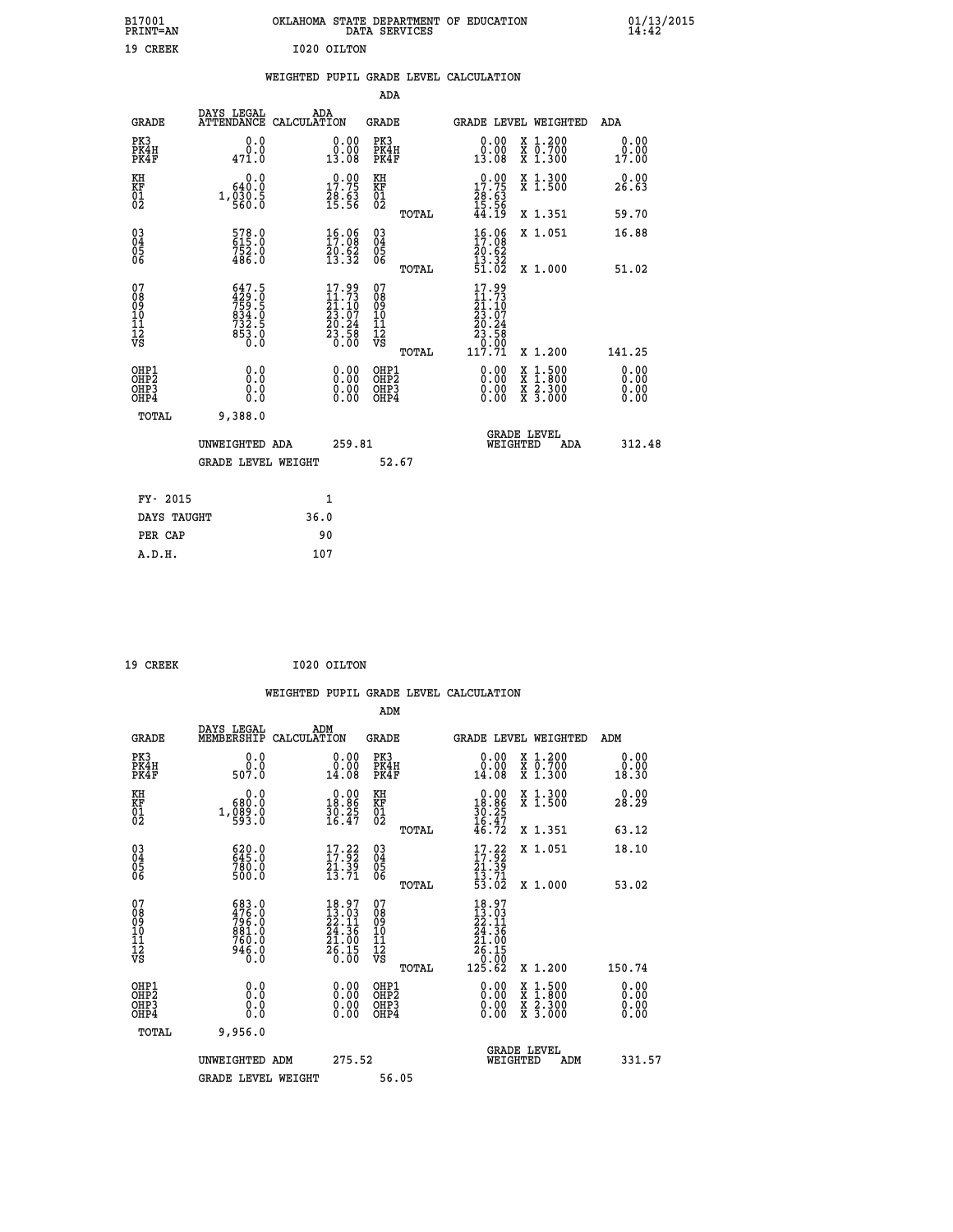| B17001<br><b>PRINT=AN</b>                          |                                                                        | OKLAHOMA STATE DEPARTMENT OF EDUCATION             | DATA SERVICES                             |                                                                      |                                                                                    | 01/13/2015<br>14:42          |  |
|----------------------------------------------------|------------------------------------------------------------------------|----------------------------------------------------|-------------------------------------------|----------------------------------------------------------------------|------------------------------------------------------------------------------------|------------------------------|--|
| 19 CREEK                                           |                                                                        | I021 DEPEW                                         |                                           |                                                                      |                                                                                    |                              |  |
|                                                    |                                                                        | WEIGHTED PUPIL GRADE LEVEL CALCULATION             |                                           |                                                                      |                                                                                    |                              |  |
|                                                    |                                                                        |                                                    | ADA                                       |                                                                      |                                                                                    |                              |  |
| <b>GRADE</b>                                       | DAYS LEGAL<br>ATTENDANCE CALCULATION                                   | ADA                                                | <b>GRADE</b>                              | GRADE LEVEL WEIGHTED                                                 |                                                                                    | ADA                          |  |
| PK3<br>PK4H<br>PK4F                                | 0.0<br>0.0<br>808.5                                                    | 0.00<br>0.00<br>18.80                              | PK3<br>PK4H<br>PK4F                       | 0.00<br>0.00<br>18.80                                                | X 1.200<br>X 0.700<br>X 1.300                                                      | 0.00<br>0.00<br>24.44        |  |
| KH<br>KF<br>01<br>02                               | 0.0<br>925.0<br>$\frac{5}{9}\overline{0}\overline{1}\cdot 0$           | 21.58<br>$\frac{21.03}{22.63}$                     | КH<br><b>KF</b><br>01<br>02               | 21.58<br>$\frac{21}{22}$ : $\frac{03}{63}$<br>43.66                  | X 1.300<br>X 1.500                                                                 | 0.00<br>32.37                |  |
|                                                    |                                                                        |                                                    | TOTAL                                     |                                                                      | X 1.351                                                                            | 58.98                        |  |
| $\begin{matrix} 03 \\ 04 \\ 05 \\ 06 \end{matrix}$ | 943.0<br>936.0<br>840.0<br>1,029.5                                     | $21.93$<br>$21.77$<br>$19.53$<br>$23.94$           | 03<br>04<br>05<br>06                      | $21.93$<br>$21.77$<br>$\frac{19.53}{23.94}$<br>65.24                 | X 1.051                                                                            | 23.05                        |  |
|                                                    |                                                                        |                                                    | TOTAL                                     |                                                                      | X 1.000                                                                            | 65.24                        |  |
| 07<br>08<br>09<br>10<br>11<br>12<br>νs             | 1,355.0<br>1,269.0<br>1,264.5<br>1,525.5<br>1,5276.0<br>1,682.5<br>0.0 | 31.51<br>29.54<br>29.54<br>35.69<br>30.00<br>39.80 | 07<br>08<br>09<br>11<br>11<br>VS<br>TOTAL | 31.51<br>29.51<br>29.54<br>35.69<br>30.00<br>39.89<br>0.00<br>196.14 | X 1.200                                                                            | 235.37                       |  |
| OHP1<br>OHP2<br>OHP3<br>OHP4                       | 0.0<br>Ŏ.Ŏ<br>0.0<br>0.0                                               | 0.00<br>0.00<br>0.00                               | OHP1<br>OHP2<br>OHP3<br>OHP4              | 0.00<br>0.00<br>0.00                                                 | $\frac{x}{x}$ $\frac{1.500}{x}$<br>$\frac{x}{x}$ $\frac{2 \cdot 300}{3 \cdot 000}$ | 0.00<br>Ŏ.ŎŎ<br>0.00<br>0.00 |  |
| TOTAL                                              | 15,728.5                                                               |                                                    |                                           | <b>GRADE LEVEL</b>                                                   |                                                                                    |                              |  |
|                                                    | UNWEIGHTED ADA                                                         | 367.35                                             |                                           | WEIGHTED                                                             | ADA                                                                                | 439.45                       |  |
|                                                    | <b>GRADE LEVEL WEIGHT</b>                                              |                                                    | 72.10                                     |                                                                      |                                                                                    |                              |  |
| FY- 2015                                           |                                                                        | 1                                                  |                                           |                                                                      |                                                                                    |                              |  |
| DAYS TAUGHT                                        |                                                                        | 43.0                                               |                                           |                                                                      |                                                                                    |                              |  |
| PER CAP                                            |                                                                        | 86                                                 |                                           |                                                                      |                                                                                    |                              |  |
| A.D.H.                                             |                                                                        | 287                                                |                                           |                                                                      |                                                                                    |                              |  |

| 19 CREEK | I021 DEPEW |
|----------|------------|
|          |            |

|                                                    |                                                                                     |                    |                                                                                           |                                              |       | WEIGHTED PUPIL GRADE LEVEL CALCULATION                                                                              |                                                                                                  |        |                      |
|----------------------------------------------------|-------------------------------------------------------------------------------------|--------------------|-------------------------------------------------------------------------------------------|----------------------------------------------|-------|---------------------------------------------------------------------------------------------------------------------|--------------------------------------------------------------------------------------------------|--------|----------------------|
|                                                    |                                                                                     |                    |                                                                                           | ADM                                          |       |                                                                                                                     |                                                                                                  |        |                      |
| <b>GRADE</b>                                       | DAYS LEGAL<br>MEMBERSHIP                                                            | ADM<br>CALCULATION |                                                                                           | <b>GRADE</b>                                 |       | GRADE LEVEL WEIGHTED                                                                                                |                                                                                                  | ADM    |                      |
| PK3<br>PK4H<br>PK4F                                | 0.0<br>ŏ.ŏ<br>853.O                                                                 |                    | $\begin{smallmatrix} 0.00\\ 0.00\\ 19.84 \end{smallmatrix}$                               | PK3<br>PK4H<br>PK4F                          |       | $\begin{smallmatrix} 0.00\\ 0.00\\ 19.84 \end{smallmatrix}$                                                         | X 1.200<br>X 0.700<br>X 1.300                                                                    | 25.79  | 0.00<br>0.00         |
| KH<br>KF<br>01<br>02                               | $\begin{smallmatrix} & & 0.0\, 966.0\, 928.0\, 1,012.0 \end{smallmatrix}$           |                    | $\begin{smallmatrix} 0.00\\ 22.53\\ 21.53\\ 23.55 \end{smallmatrix}$                      | KH<br>KF<br>01<br>02                         |       | $\begin{smallmatrix} 0.00\\ 22.53\\ 21.65\\ 23.53\\ 45.18 \end{smallmatrix}$                                        | X 1.300<br>X 1.500                                                                               | 33.80  | 0.00                 |
|                                                    |                                                                                     |                    |                                                                                           |                                              | TOTAL |                                                                                                                     | X 1.351                                                                                          | 61.04  |                      |
| $\begin{matrix} 03 \\ 04 \\ 05 \\ 06 \end{matrix}$ | 971.0<br>976.0<br>972.0<br>1,054.0                                                  |                    | 22.58<br>$\frac{20.28}{24.51}$                                                            | 03<br>04<br>05<br>06                         |       | $22.58$<br>$22.70$<br>$20.28$<br>$24.51$<br>$67.49$                                                                 | X 1.051                                                                                          | 23.73  |                      |
|                                                    |                                                                                     |                    |                                                                                           |                                              | TOTAL |                                                                                                                     | X 1.000                                                                                          | 67.49  |                      |
| 07<br>0890112<br>1112<br>VS                        | $1,389.0$<br>$1,293.0$<br>$1,318.0$<br>$1,598.0$<br>$1,359.0$<br>$1,755.0$<br>$0.0$ |                    | $\begin{array}{r} 32.30 \\ 30.07 \\ 30.78 \\ 37.40 \\ 31.93 \\ 41.64 \\ 0.00 \end{array}$ | 07<br>08<br>09<br>09<br>10<br>11<br>12<br>VS | TOTAL | 32.30<br>30.07<br>30.78<br>37.40<br>31.93<br>$\begin{array}{r} 4\overline{1}\cdot 64 \\ 0.00 \\ 204.12 \end{array}$ | X 1.200                                                                                          | 244.94 |                      |
|                                                    |                                                                                     |                    |                                                                                           |                                              |       |                                                                                                                     |                                                                                                  |        |                      |
| OHP1<br>OHP2<br>OH <sub>P3</sub><br>OHP4           | 0.0<br>0.000                                                                        |                    | $\begin{smallmatrix} 0.00 \ 0.00 \ 0.00 \ 0.00 \end{smallmatrix}$                         | OHP1<br>OHP2<br>OHP <sub>3</sub>             |       |                                                                                                                     | $\begin{smallmatrix} x & 1 & 500 \\ x & 1 & 800 \\ x & 2 & 300 \\ x & 3 & 000 \end{smallmatrix}$ |        | 0.00<br>0.00<br>0.00 |
| TOTAL                                              | 16,344.0                                                                            |                    |                                                                                           |                                              |       |                                                                                                                     |                                                                                                  |        |                      |
|                                                    | UNWEIGHTED ADM                                                                      |                    | 381.74                                                                                    |                                              |       | WEIGHTED                                                                                                            | <b>GRADE LEVEL</b><br>ADM                                                                        |        | 456.79               |
|                                                    | <b>GRADE LEVEL WEIGHT</b>                                                           |                    |                                                                                           | 75.05                                        |       |                                                                                                                     |                                                                                                  |        |                      |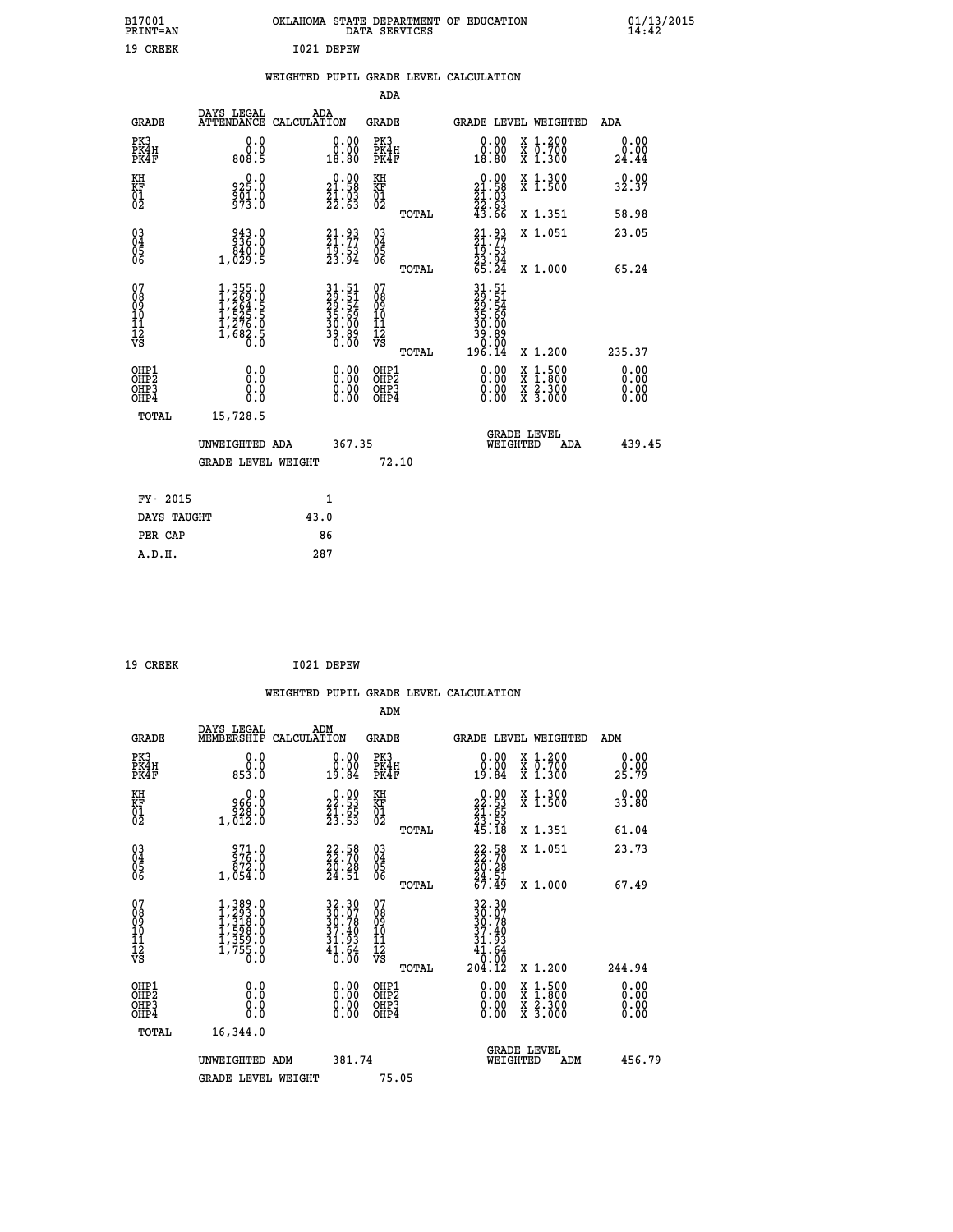| B17001<br><b>PRINT=AN</b> | OKLAHOMA STATE DEPARTMENT OF EDUCATION<br>DATA SERVICES | 01/13/2015 |
|---------------------------|---------------------------------------------------------|------------|
| 19<br>CREEK               | 1031 KELLYVILLE                                         |            |

|                                                          |                                                                                                               |      |                                                                          |                                                    |       | WEIGHTED PUPIL GRADE LEVEL CALCULATION                        |                                                                                                  |                                            |
|----------------------------------------------------------|---------------------------------------------------------------------------------------------------------------|------|--------------------------------------------------------------------------|----------------------------------------------------|-------|---------------------------------------------------------------|--------------------------------------------------------------------------------------------------|--------------------------------------------|
|                                                          |                                                                                                               |      |                                                                          | ADA                                                |       |                                                               |                                                                                                  |                                            |
| <b>GRADE</b>                                             | DAYS LEGAL<br>ATTENDANCE CALCULATION                                                                          |      | ADA                                                                      | GRADE                                              |       |                                                               | GRADE LEVEL WEIGHTED                                                                             | ADA                                        |
| PK3<br>PK4H<br>PK4F                                      | 79.0<br>0.0<br>1,927.0                                                                                        |      | $\begin{smallmatrix} 1.98 \\ 0.00 \\ 48.18 \end{smallmatrix}$            | PK3<br>PK4H<br>PK4F                                |       | $\begin{smallmatrix} 1.98 \\ 0.00 \\ 48.18 \end{smallmatrix}$ | X 1.200<br>X 0.700<br>X 1.300                                                                    | 2.38<br>0.00<br>62.63                      |
| KH<br><b>KF</b><br>01<br>02                              | 0.0<br>2,793.5<br>2,643.0<br>2,816.5                                                                          |      | $\begin{smallmatrix} 0.00\\ 69.84\\ 66.08\\ 70.41 \end{smallmatrix}$     | KH<br>KF<br>01<br>02                               |       | 0.00<br>$69.84$<br>66.08<br>70.41<br>136.49                   | X 1.300<br>X 1.500                                                                               | 0.00<br>104.76                             |
|                                                          |                                                                                                               |      |                                                                          |                                                    | TOTAL |                                                               | X 1.351                                                                                          | 184.40                                     |
| 030404<br>ŎĞ                                             | 2,861.0<br>2,846.0<br>3,371.5<br>3,233.5                                                                      |      | 71.53<br>71.15<br>84.29<br>80.84                                         | $\begin{matrix} 03 \\ 04 \\ 05 \\ 06 \end{matrix}$ |       | $71.53$<br>$71.15$<br>$8\bar{4}$ . 29                         | X 1.051                                                                                          | 75.18                                      |
|                                                          |                                                                                                               |      |                                                                          |                                                    | TOTAL | 80.04<br>236.28                                               | X 1.000                                                                                          | 236.28                                     |
| 07<br>08<br>09<br>11<br>11<br>12<br>VS                   | $\begin{smallmatrix} 2, 837.5\\ 3, 316.5\\ 3, 702.5\\ 3, 702.5\\ 2, 866.5\\ 2, 813.5\\ 0.0 \end{smallmatrix}$ |      | $70.94$<br>$82.91$<br>$92.57$<br>$80.58$<br>$72.52$<br>$72.62$<br>$0.00$ | 07<br>08<br>09<br>11<br>11<br>12<br>VS             |       | 70.94<br>82.91<br>92.57<br>80.58<br>72.52<br>72.62<br>73.99   |                                                                                                  |                                            |
|                                                          |                                                                                                               |      |                                                                          |                                                    | TOTAL | 472.14                                                        | X 1.200                                                                                          | 566.57                                     |
| OHP1<br>OHP <sub>2</sub><br>OHP3<br>OHP4<br><b>TOTAL</b> | $118.0$<br>$0.0$<br>0.0<br>0.0<br>41,383.5                                                                    |      | 2.95<br>0.00<br>0.00<br>0.00                                             | OHP1<br>OHP <sub>2</sub><br>OHP3<br>OHP4           |       | $2.95$<br>$0.00$<br>$0.00$<br>0.00                            | $\begin{smallmatrix} x & 1 & 500 \\ x & 1 & 800 \\ x & 2 & 300 \\ x & 3 & 000 \end{smallmatrix}$ | $\frac{4}{0}:\frac{4}{00}$<br>0.00<br>0.00 |
|                                                          |                                                                                                               |      |                                                                          |                                                    |       |                                                               | <b>GRADE LEVEL</b>                                                                               |                                            |
|                                                          | UNWEIGHTED ADA                                                                                                |      | 1,039.39                                                                 |                                                    |       |                                                               | WEIGHTED<br>ADA                                                                                  | 1,236.63                                   |
|                                                          | <b>GRADE LEVEL WEIGHT</b>                                                                                     |      |                                                                          | 197.24                                             |       |                                                               |                                                                                                  |                                            |
| FY- 2015                                                 |                                                                                                               |      | 1                                                                        |                                                    |       |                                                               |                                                                                                  |                                            |
| DAYS TAUGHT                                              |                                                                                                               | 40.0 |                                                                          |                                                    |       |                                                               |                                                                                                  |                                            |
| PER CAP                                                  |                                                                                                               |      | 59                                                                       |                                                    |       |                                                               |                                                                                                  |                                            |
| A.D.H.                                                   |                                                                                                               |      | 761                                                                      |                                                    |       |                                                               |                                                                                                  |                                            |

19 CREEK 1031 KELLYVILLE

|                                    |                                          |                                                                                                                                                            |                                                                     | ADM                                                 |       |                                                                                   |                                          |                        |
|------------------------------------|------------------------------------------|------------------------------------------------------------------------------------------------------------------------------------------------------------|---------------------------------------------------------------------|-----------------------------------------------------|-------|-----------------------------------------------------------------------------------|------------------------------------------|------------------------|
|                                    | <b>GRADE</b>                             | DAYS LEGAL<br>MEMBERSHIP<br>CALCULATION                                                                                                                    | ADM                                                                 | <b>GRADE</b>                                        |       |                                                                                   | GRADE LEVEL WEIGHTED                     | ADM                    |
| PK3                                | PK4H<br>PK4F                             | 80.0<br>0.0<br>2,118.0                                                                                                                                     | $\begin{smallmatrix} 2.00\\ 0.00\\ 52.95 \end{smallmatrix}$         | PK3<br>PK4H<br>PK4F                                 |       | $\begin{smallmatrix} 2.00\\ 0.00\\ 52.95 \end{smallmatrix}$                       | X 1.200<br>X 0.700<br>X 1.300            | 2.40<br>ŏŌ.ŌŎ<br>88.84 |
| KH<br>KF<br>01<br>02               |                                          | 0.0<br>2,997:0<br>2,836:0<br>2,966:0                                                                                                                       | 74.93<br>70.90<br>74.00                                             | KH<br>KF<br>01<br>02                                |       | $\begin{smallmatrix} &0.00\ 74.93\ 70.90\ 74.00\ 74.00\ 144.90 \end{smallmatrix}$ | X 1.300<br>X 1.500                       | 0.00<br>112.40         |
|                                    |                                          |                                                                                                                                                            |                                                                     |                                                     | TOTAL |                                                                                   | X 1.351                                  | 195.76                 |
| 03<br>04<br>05<br>06               |                                          | 3,006.0<br>2,961.0<br>3,530.0<br>3,423.0                                                                                                                   | 75.15<br>74.03<br>88.25<br>85.58                                    | $\begin{array}{c} 03 \\ 04 \\ 05 \\ 06 \end{array}$ |       | $75.15\n74.03\n88.25\n85.58\n247.86$                                              | X 1.051                                  | 78.98                  |
|                                    |                                          |                                                                                                                                                            |                                                                     |                                                     | TOTAL |                                                                                   | X 1.000                                  | 247.86                 |
| 07<br>08<br>09<br>101<br>112<br>VS |                                          | $\begin{smallmatrix} 3\,,\,012\,.\,0\\ 3\,,\,487\,.\,0\\ 3\,,\,902\,.\,0\\ 3\,,\,353\,.\,0\\ 3\,,\,047\,.\,0\\ 3\,,\,016\,.\,0\\ 0\,.\,0\end{smallmatrix}$ | 75.31<br>87.18<br>97.56<br>95.63<br>85.07<br>77.82<br>77.82<br>0.00 | 07<br>08<br>09<br>11<br>11<br>12<br>VS              |       | 75.31<br>87.18<br>97.56<br>85.63<br>85.63<br>77.82<br>77.82<br>00.07              |                                          |                        |
|                                    |                                          |                                                                                                                                                            |                                                                     |                                                     | TOTAL | 500.57                                                                            | X 1.200                                  | 600.68                 |
|                                    | OHP1<br>OHP2<br>OH <sub>P3</sub><br>OHP4 | 120.0<br>0.000                                                                                                                                             | $0.00$<br>$0.00$<br>0.00                                            | OHP1<br>OHP2<br>OHP <sub>3</sub>                    |       | $0.00$<br>$0.00$<br>0.00                                                          | X 1:500<br>X 1:800<br>X 2:300<br>X 3:000 | 4.50<br>0.00<br>0.00   |
|                                    | TOTAL                                    | 43,848.0                                                                                                                                                   |                                                                     |                                                     |       |                                                                                   |                                          |                        |
|                                    |                                          | UNWEIGHTED<br>ADM                                                                                                                                          | 1,101.36                                                            |                                                     |       | WEIGHTED                                                                          | <b>GRADE LEVEL</b><br>ADM                | 1,311.42               |
|                                    |                                          | <b>GRADE LEVEL WEIGHT</b>                                                                                                                                  |                                                                     | 210.06                                              |       |                                                                                   |                                          |                        |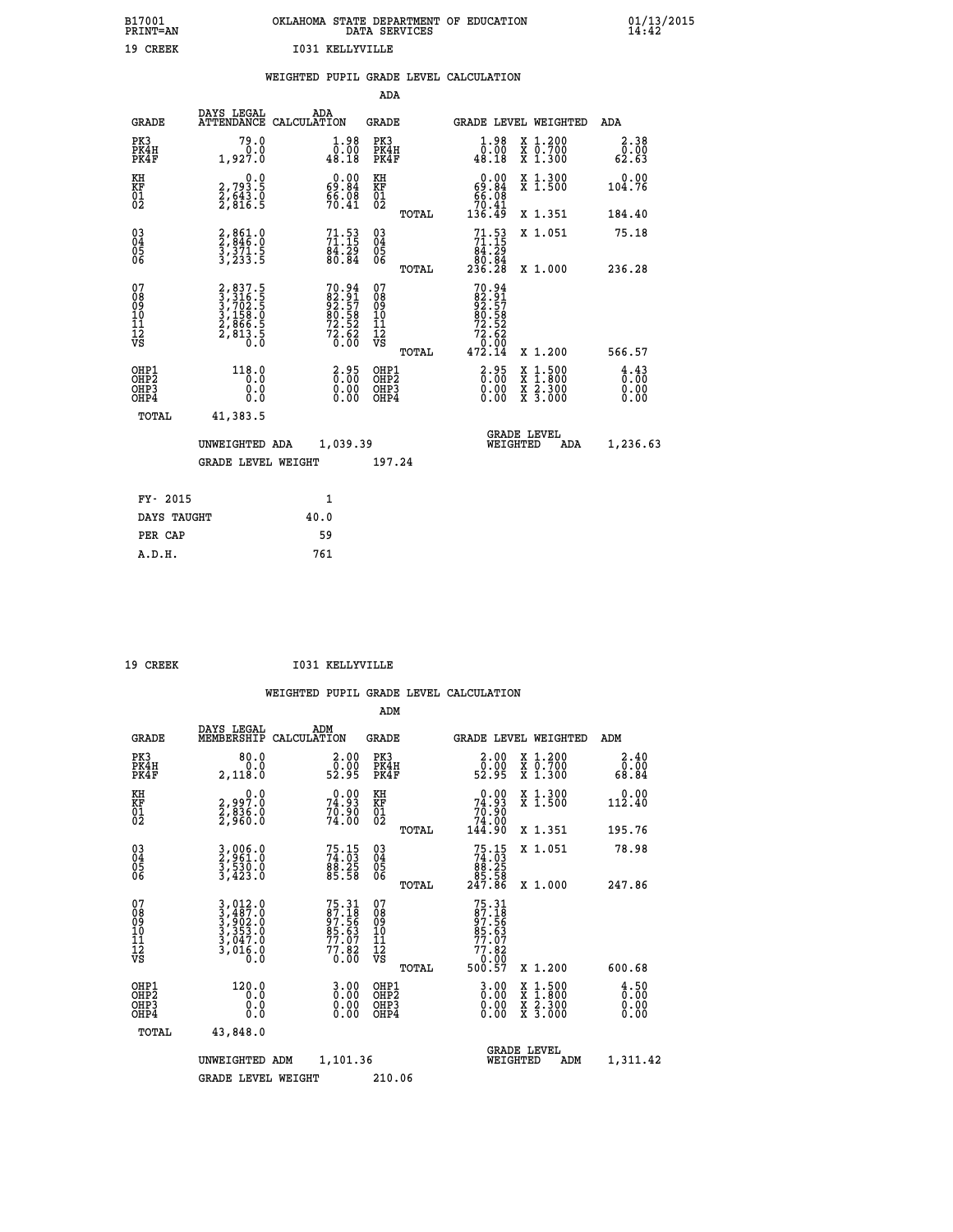| B17001<br><b>PRINT=AN</b> | OKLAHOMA<br>. STATE DEPARTMENT OF EDUCATION<br>DATA SERVICES | 01/13/2015<br>14:42 |
|---------------------------|--------------------------------------------------------------|---------------------|
| 19 CREEK                  | I033 SAPULPA                                                 |                     |

|  |  | WEIGHTED PUPIL GRADE LEVEL CALCULATION |
|--|--|----------------------------------------|
|  |  |                                        |

|                                           |                                                                                                     |                                                                                | ADA                                       |       |                                                                                   |                                                                                                                                      |                              |
|-------------------------------------------|-----------------------------------------------------------------------------------------------------|--------------------------------------------------------------------------------|-------------------------------------------|-------|-----------------------------------------------------------------------------------|--------------------------------------------------------------------------------------------------------------------------------------|------------------------------|
| <b>GRADE</b>                              | DAYS LEGAL                                                                                          | ADA<br>ATTENDANCE CALCULATION                                                  | GRADE                                     |       | <b>GRADE LEVEL WEIGHTED</b>                                                       |                                                                                                                                      | ADA                          |
| PK3<br>PK4H<br>PK4F                       | 242.0<br>0.0<br>7,348.0                                                                             | $6.91$<br>$0.00$<br>209.94                                                     | PK3<br>PK4H<br>PK4F                       |       | $6.91$<br>$0.00$<br>209.94                                                        | X 1.200<br>X 0.700<br>X 1.300                                                                                                        | 8.29<br>0.00<br>272.92       |
| KH<br>KF<br>01<br>02                      | 0.0<br>9,305:5<br>9,506:5<br>8,896:5                                                                | $\begin{smallmatrix} &0.00\\ 265.87\\ 271.61\\ 254.19\end{smallmatrix}$        | KH<br>KF<br>01<br>02                      |       | $\begin{smallmatrix} &0.00\\ 265.87\\ 271.61\\ 254.19\\ 525.80 \end{smallmatrix}$ | X 1.300<br>X 1.500                                                                                                                   | 0.00<br>398.81               |
|                                           |                                                                                                     |                                                                                |                                           | TOTAL |                                                                                   | X 1.351                                                                                                                              | 710.36                       |
| $^{03}_{04}$<br>Ŏ5<br>06                  | $8,817.0$<br>$8,115.0$<br>$\frac{8}{8}, \frac{6}{958}.0$                                            | 251.91<br>231.86<br>$\frac{246.63}{255.94}$                                    | $\substack{03 \\ 04}$<br>05<br>06         |       | 251.91<br>231.86<br>246.63<br>255.94<br>734.43                                    | X 1.051                                                                                                                              | 264.76                       |
|                                           |                                                                                                     |                                                                                |                                           | TOTAL |                                                                                   | X 1.000                                                                                                                              | 734.43                       |
| 07<br>08<br>09<br>11<br>11<br>12<br>VS    | $\begin{smallmatrix}8,556.5\\9,041.0\\12,409.0\\10,550.5\\12,186.0\\12,354.0\\0.0\end{smallmatrix}$ | $244.48$<br>$258.31$<br>$354.55$<br>$301.44$<br>$348.17$<br>$352.97$<br>$0.00$ | 07<br>08<br>09<br>11<br>11<br>12<br>VS    | TOTAL | 244.48<br>258.31<br>354.55<br>301.44<br>348.17<br>352.97<br>0.00<br>1,859.92      | X 1.200                                                                                                                              | 2,231.90                     |
| OHP1<br>OH <sub>P</sub> 2<br>OHP3<br>OHP4 | 173.0<br>0.0<br>0.0<br>0.0                                                                          | $\frac{4}{0}$ : $\frac{94}{00}$<br>0.00<br>0.00                                | OHP1<br>OH <sub>P</sub> 2<br>OHP3<br>OHP4 |       | $\frac{4}{0}$ : $\frac{94}{00}$<br>0.00<br>0.00                                   | $\begin{smallmatrix} \mathtt{X} & 1 & 500 \\ \mathtt{X} & 1 & 800 \\ \mathtt{X} & 2 & 300 \\ \mathtt{X} & 3 & 000 \end{smallmatrix}$ | 7.41<br>0.00<br>0.00<br>0.00 |
| TOTAL                                     | 135,090.5                                                                                           |                                                                                |                                           |       |                                                                                   |                                                                                                                                      |                              |
|                                           | UNWEIGHTED ADA<br><b>GRADE LEVEL WEIGHT</b>                                                         | 3,859.72                                                                       | 769.16                                    |       | WEIGHTED                                                                          | <b>GRADE LEVEL</b><br>ADA                                                                                                            | 4,628.88                     |
| FY- 2015                                  |                                                                                                     | $\mathbf{1}$                                                                   |                                           |       |                                                                                   |                                                                                                                                      |                              |
|                                           |                                                                                                     |                                                                                |                                           |       |                                                                                   |                                                                                                                                      |                              |
| DAYS TAUGHT                               |                                                                                                     | 35.0                                                                           |                                           |       |                                                                                   |                                                                                                                                      |                              |
| PER CAP                                   |                                                                                                     | 33                                                                             |                                           |       |                                                                                   |                                                                                                                                      |                              |
| A.D.H.                                    |                                                                                                     | 2,451                                                                          |                                           |       |                                                                                   |                                                                                                                                      |                              |

| 19 CREEK | I033 SAPULPA |
|----------|--------------|

|                                          |                                                                                                             |                                                                            | ADM                                                 |                                                                                |                                          |                        |
|------------------------------------------|-------------------------------------------------------------------------------------------------------------|----------------------------------------------------------------------------|-----------------------------------------------------|--------------------------------------------------------------------------------|------------------------------------------|------------------------|
| <b>GRADE</b>                             | DAYS LEGAL<br>MEMBERSHIP                                                                                    | ADM<br>CALCULATION                                                         | <b>GRADE</b>                                        | GRADE LEVEL WEIGHTED                                                           |                                          | ADM                    |
| PK3<br>PK4H<br>PK4F                      | 252.0<br>7,837.0                                                                                            | 7.20<br>ةة:ف<br>223.91                                                     | PK3<br>PK4H<br>PK4F                                 | 7.20<br>ةة:ف<br>223.91                                                         | X 1.200<br>X 0.700<br>X 1.300            | 8.64<br>0.00<br>291.08 |
| KH<br>KF<br>01<br>02                     | 0.0<br>9,803.0<br>9,940.0<br>9,307.0                                                                        | 0.00<br>0.092<br>284.00<br>265.91                                          | KH<br>KF<br>01<br>02                                | $\begin{smallmatrix} &0.00\ 280.09\ 284.00\ 265.91\ 549.91\ \end{smallmatrix}$ | X 1.300<br>X 1.500                       | 0.00<br>420.14         |
|                                          |                                                                                                             |                                                                            | TOTAL                                               |                                                                                | X 1.351                                  | 742.93                 |
| 03<br>04<br>05<br>06                     | 9,193.0<br>8,457.0<br>8,979.0<br>9,523.0                                                                    | 262.66<br>241.63<br>256.54<br>272.09                                       | $\begin{array}{c} 03 \\ 04 \\ 05 \\ 06 \end{array}$ | 262.66<br>241.63<br>256.54<br>272.09<br>770.26                                 | X 1.051                                  | 276.06                 |
|                                          |                                                                                                             |                                                                            | TOTAL                                               |                                                                                | X 1.000                                  | 770.26                 |
| 07<br>08<br>09<br>101<br>112<br>VS       | $\begin{smallmatrix} 9,101.0\\ 9,752.0\\ 13,200.0\\ 11,369.0\\ 13,105.0\\ 13,150.0\\ 0.0 \end{smallmatrix}$ | 260.03<br>278.63<br>$377.14$<br>$324.83$<br>$374.43$<br>$375.71$<br>$0.00$ | 07<br>08<br>09<br>11<br>11<br>12<br>VS<br>TOTAL     | 260.03<br>278.63<br>377.14<br>324.83<br>$\frac{374.43}{375.71}$<br>1,990.77    | X 1.200                                  | 2,388.92               |
| OHP1<br>OHP2<br>OH <sub>P3</sub><br>OHP4 | 185.0<br>0.0<br>0.000                                                                                       | $\begin{smallmatrix} 5.29\ 0.00 \ 0.00 \end{smallmatrix}$<br>0.00          | OHP1<br>OHP2<br>OHP3<br>OHP4                        | $\begin{smallmatrix} 5.29 \ 0.00 \ 0.00 \end{smallmatrix}$<br>0.00             | X 1:500<br>X 1:800<br>X 2:300<br>X 3:000 | 7.94<br>0.00<br>0.00   |
| TOTAL                                    | 143, 153.0                                                                                                  |                                                                            |                                                     |                                                                                |                                          |                        |
|                                          | UNWEIGHTED ADM                                                                                              | 4,090.09                                                                   |                                                     | <b>GRADE LEVEL</b><br>WEIGHTED                                                 | ADM                                      | 4,905.97               |
|                                          | <b>GRADE LEVEL WEIGHT</b>                                                                                   |                                                                            | 815.88                                              |                                                                                |                                          |                        |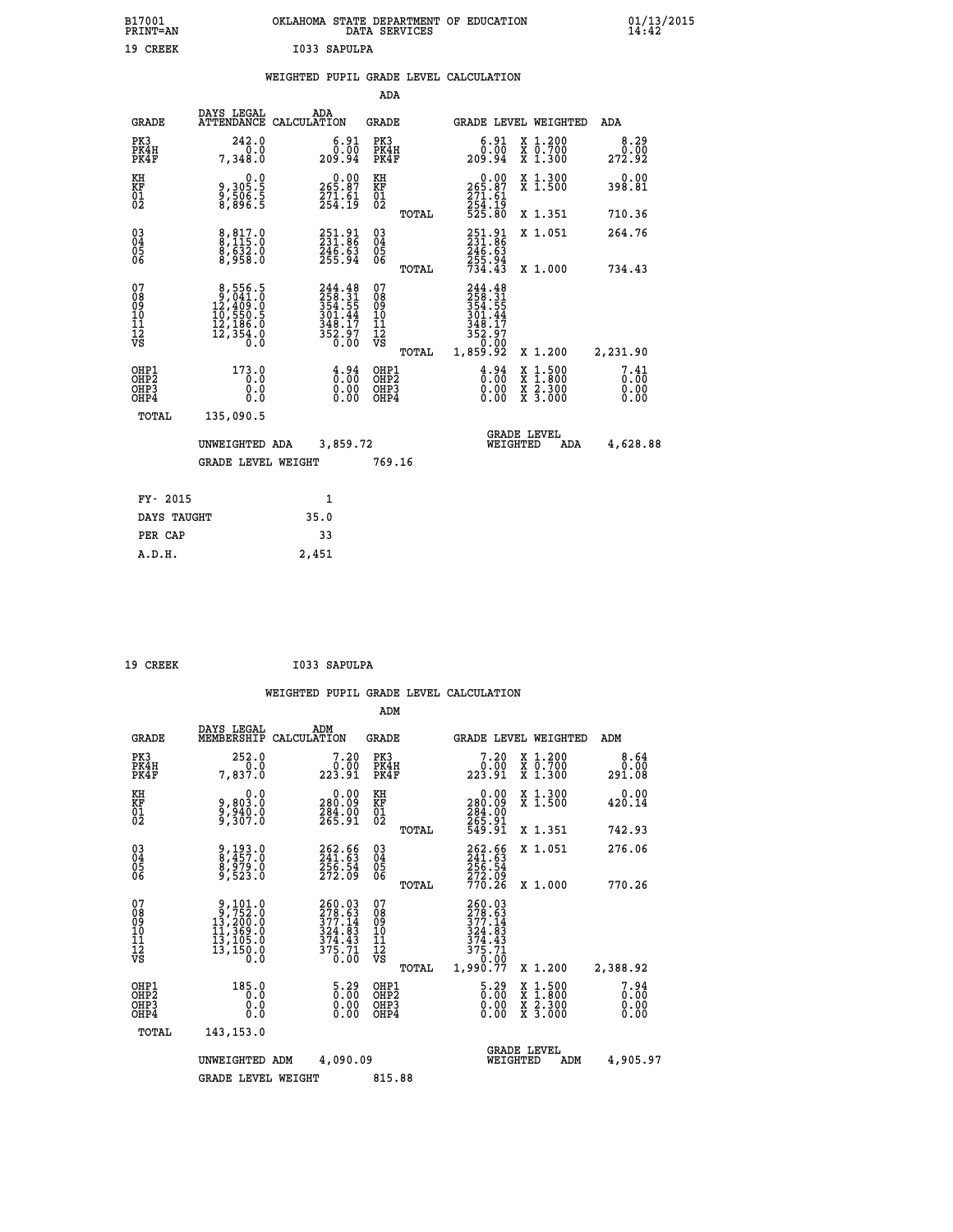| B17001<br><b>PRINT=AN</b> | OKLAHOMA STATE DEPARTMENT OF EDUCATION<br>DATA SERVICES | 01/13/2015 |
|---------------------------|---------------------------------------------------------|------------|
| 19<br><b>CREEK</b>        | 1039<br>DRUMRIGHT                                       |            |

|  |  | WEIGHTED PUPIL GRADE LEVEL CALCULATION |
|--|--|----------------------------------------|
|  |  |                                        |

|                                                                    |                                                                                     |                                                                     | ADA                                        |                                                                                                                          |                              |
|--------------------------------------------------------------------|-------------------------------------------------------------------------------------|---------------------------------------------------------------------|--------------------------------------------|--------------------------------------------------------------------------------------------------------------------------|------------------------------|
| <b>GRADE</b>                                                       | DAYS LEGAL                                                                          | ADA<br>ATTENDANCE CALCULATION                                       | <b>GRADE</b>                               | GRADE LEVEL WEIGHTED                                                                                                     | ADA                          |
| PK3<br>PK4H<br>PK4F                                                | 0.0<br>0.0<br>1,372.0                                                               | 0.00<br>32.01                                                       | PK3<br>PK4H<br>PK4F                        | 0.00<br>X 1.200<br>X 0.700<br>X 1.300<br>0.00<br>32.01                                                                   | 0.00<br>0.00<br>41.61        |
| KH<br><b>KF</b><br>01<br>02                                        | 0.0<br>$\frac{1}{1}, \frac{604}{933}$ .0<br>1,634.5                                 | 37.30<br>$\frac{45.02}{38.08}$                                      | KH<br>KF<br>01<br>02                       | X 1.300<br>X 1.500<br>37.30<br>$\frac{45.02}{38.08}$<br>83.10                                                            | 0.00<br>55.95                |
|                                                                    |                                                                                     |                                                                     | TOTAL                                      | X 1.351                                                                                                                  | 112.27                       |
| $\begin{smallmatrix} 03 \\[-4pt] 04 \end{smallmatrix}$<br>05<br>06 | $1,407.0$<br>$1,475.0$<br>$1,176.5$<br>$1,718.0$                                    | $34.30$<br>$27.36$<br>$40.02$                                       | $\substack{03 \\ 04}$<br>05<br>06<br>TOTAL | $32.79\n34.30\n27.36\n40.02\n101.68$<br>X 1.051<br>X 1.000                                                               | 34.46<br>101.68              |
| 07<br>08<br>09<br>11<br>11<br>12<br>VS                             | $1,650.0$<br>$2,343.0$<br>$2,097.5$<br>$2,358.0$<br>$1,806.5$<br>$1,812.5$<br>$0.0$ | 38.37<br>54.62<br>48.78<br>48.84<br>54.84<br>42.01<br>42.15<br>6.00 | 07<br>08<br>09<br>11<br>11<br>12<br>VS     | 38.37<br>54.62<br>48.78<br>54.84<br>54.01<br>42.15<br>42.150                                                             |                              |
|                                                                    |                                                                                     |                                                                     | TOTAL                                      | 280.77<br>X 1.200                                                                                                        | 336.92                       |
| OHP1<br>OH <sub>P2</sub><br>OH <sub>P3</sub><br>OH <sub>P4</sub>   | 0.0<br>0.0<br>0.0                                                                   | 0.00<br>0.00<br>0.00                                                | OHP1<br>OH <sub>P</sub> 2<br>OHP3<br>OHP4  | 0.00<br>$\begin{smallmatrix} x & 1 & 500 \\ x & 1 & 800 \\ x & 2 & 300 \\ x & 3 & 000 \end{smallmatrix}$<br>0.00<br>0.00 | 0.00<br>0.00<br>0.00<br>0.00 |
| TOTAL                                                              | 24,387.5                                                                            |                                                                     |                                            |                                                                                                                          |                              |
|                                                                    | UNWEIGHTED ADA                                                                      | 567.65                                                              |                                            | GRADE LEVEL<br>WEIGHTED<br>ADA                                                                                           | 682.89                       |
|                                                                    | <b>GRADE LEVEL WEIGHT</b>                                                           |                                                                     | 115.24                                     |                                                                                                                          |                              |
|                                                                    | FY- 2015                                                                            | $\mathbf{1}$                                                        |                                            |                                                                                                                          |                              |
|                                                                    | DAYS TAUGHT                                                                         | 43.0                                                                |                                            |                                                                                                                          |                              |
|                                                                    | PER CAP                                                                             | 57                                                                  |                                            |                                                                                                                          |                              |

| 19 CREEK | I039 DRUMRIGHT |
|----------|----------------|

 **WEIGHTED PUPIL GRADE LEVEL CALCULATION ADM DAYS LEGAL ADM GRADE MEMBERSHIP CALCULATION GRADE GRADE LEVEL WEIGHTED ADM PK3 0.0 0.00 PK3 0.00 X 1.200 0.00 PK4H 0.0 0.00 PK4H 0.00 X 0.700 0.00 PK4F 1,444.0 33.70 PK4F 33.70 X 1.300 43.81 KH 0.0 0.00 KH 0.00 X 1.300 0.00 KF 1,718.0 39.95 KF 39.95 X 1.500 59.93 KH 2,000 2,000 2,000 2,000 2,000 2,000 2,000 2,000 2,000 2,000 2,000 2,000 2,000 2,000 2,000 2,000 2,000 2,00**<br> **02** 2,723.0 2,000 2,000 2,723.0 2,000 2,000 2,000 2,000 2,000 2,000 2,000 2,000 2,000 2,000 2,000 2,000 2,00  **02 1,725.0 40.19 02 40.19 TOTAL 87.56 X 1.351 118.29 03 1,445.0 33.67 03 33.67 X 1.051 35.39 04 1,508.0 35.07 04 35.07 05 1,224.0 28.47 05 28.47** 06 1,796.0 41.84 06 <sub>momas</sub> 41.84  **TOTAL 105.38 X 1.000 105.38 07 1,685.0 39.19 07 39.19 08 2,427.0 56.58 08 56.58 09 2,168.0 50.42 09 50.42 10 2,440.0 56.74 10 56.74 11 1,873.0 43.56 11 43.56 12 1,857.0 43.19 12 43.19 VS 0.0 0.00 VS 0.00**  $\begin{array}{cccc} 39.19 & 07 & 39.19 \ 56.52 & 08 & 56.52 \ 56.74 & 10 & 56.74 \ 43.19 & 12 & 43.19 \ 43.16 & 11 & 43.19 \ 43.19 & 12 & 43.19 \ 66.74 & 11 & 43.19 \ 707 \text{AL} & 289.68 & x & 1.200 & 347.62 \ 0.00 & 0 \text{HPP3} & 0.00 & \text{X} & 1.500 & 0.00 \ 0.00 & 0.00$  **OHP1 0.0 0.00 OHP1 0.00 X 1.500 0.00 OHP2 0.0 0.00 OHP2 0.00 X 1.800 0.00 OHP3 0.0 0.00 OHP3 0.00 X 2.300 0.00 OHP4 0.0 0.00 OHP4 0.00 X 3.000 0.00 TOTAL 25,344.0 GRADE LEVEL UNWEIGHTED ADM 589.94 WEIGHTED ADM 710.42 GRADE LEVEL WEIGHT 120.48**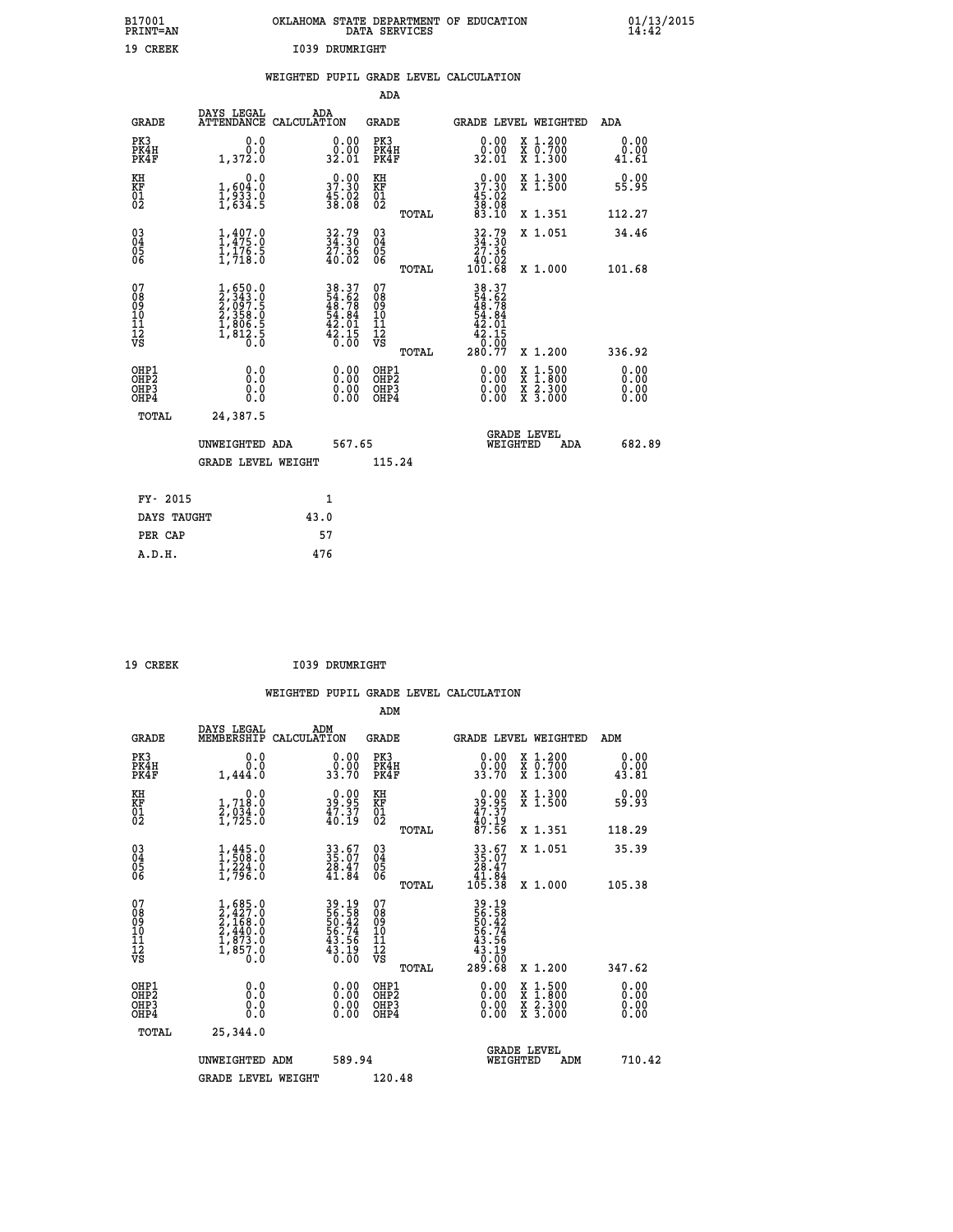|  | OKLAHOMA STATE DEPARTMENT OF EDUCATION<br>DATA SERVICES |  |
|--|---------------------------------------------------------|--|
|  | COUNTY TOTALS                                           |  |

 **B17001 OKLAHOMA STATE DEPARTMENT OF EDUCATION 01/13/2015**

|  |  | WEIGHTED PUPIL GRADE LEVEL CALCULATION |
|--|--|----------------------------------------|
|  |  |                                        |

|                                                       |                                                                            |                                                                      | ADA                                                |       |                                                                              |                                |                                          |                               |
|-------------------------------------------------------|----------------------------------------------------------------------------|----------------------------------------------------------------------|----------------------------------------------------|-------|------------------------------------------------------------------------------|--------------------------------|------------------------------------------|-------------------------------|
| <b>GRADE</b>                                          | DAYS LEGAL<br><b>ATTENDANCE</b>                                            | ADA<br>CALCULATION                                                   | <b>GRADE</b>                                       |       |                                                                              |                                | <b>GRADE LEVEL WEIGHTED</b>              | ADA                           |
| PK3<br>PK4H<br>PK4F                                   | 563.0<br>0.0<br>28,531.0                                                   | 14.94<br>723.11                                                      | PK3<br>PK4H<br>PK4F                                |       | 14.94<br>0.00<br>723.11                                                      |                                | X 1.200<br>X 0.700<br>X 1.300            | 17.93<br>0.00<br>940.03       |
| KH<br>KF<br>01<br>02                                  | 36.0<br>38,287.5<br>37,268.5<br>35,564.5                                   | 974.35<br>$\frac{5}{306}$ $\frac{57}{11}$                            | KH<br>KF<br>01<br>02                               |       | 974.00<br>63.159<br>906.11<br>1,857.78                                       |                                | X 1.300<br>X 1.500                       | 1.30<br>1,461.55              |
|                                                       |                                                                            |                                                                      |                                                    | TOTAL |                                                                              |                                | X 1.351                                  | 2,509.87                      |
| $\begin{matrix} 03 \\ 04 \\ 05 \\ 06 \end{matrix}$    | 35, 375.5<br>33, 200.5<br>34, 531.5<br>35, 728.0                           | 902.63<br>842.78<br>$880.22$<br>909.07                               | $\begin{matrix} 03 \\ 04 \\ 05 \\ 06 \end{matrix}$ |       | 902.63<br>842.78<br>886.22<br>909.07<br>07.632.67                            |                                | X 1.051                                  | 3,580.74                      |
|                                                       |                                                                            |                                                                      |                                                    | TOTAL |                                                                              |                                | X 1.000                                  | 2,632.07                      |
| 07<br>08<br>09<br>101<br>11<br>12<br>VS               | 36, 541.5<br>35, 626.5<br>35, 626.5<br>33, 077.5<br>31, 348.0<br>31, 601.5 | 929.46<br>905.66<br>936.30<br>857.82<br>823.40<br>$830.39$<br>$0.00$ | 07<br>08<br>09<br>101<br>11<br>12<br>VS            | TOTAL | 929.46<br>905.66<br>936.30<br>857.82<br>823.40<br>830.39<br>0.00<br>5,283.03 |                                | X 1.200                                  | 6,339.64                      |
| OHP1<br>OH <sub>P</sub> 2<br>OH <sub>P3</sub><br>OHP4 | 909.5<br>0.0<br>0.0                                                        | $\begin{smallmatrix} 23.35\ 0.00\ 0.00\ 0.00 \end{smallmatrix}$      | OHP1<br>OHP <sub>2</sub><br>OHP <sub>3</sub>       |       | $23.35$<br>$0.00$<br>0.00                                                    |                                | X 1:500<br>X 1:800<br>X 2:300<br>X 3:000 | 35.03<br>0.00<br>0.00<br>0.00 |
| TOTAL                                                 | 484, 183.5                                                                 |                                                                      |                                                    |       |                                                                              |                                |                                          |                               |
|                                                       | UNWEIGHTED ADA                                                             | 12,412.26                                                            |                                                    |       |                                                                              | <b>GRADE LEVEL</b><br>WEIGHTED | ADA                                      | 14,886.09                     |
|                                                       | <b>GRADE LEVEL WEIGHT</b>                                                  |                                                                      | 2,473.83                                           |       |                                                                              |                                |                                          |                               |
| FY- 2015                                              |                                                                            | $\mathbf{1}$                                                         |                                                    |       |                                                                              |                                |                                          |                               |
| DAYS TAUGHT                                           |                                                                            | 567.0                                                                |                                                    |       |                                                                              |                                |                                          |                               |
|                                                       |                                                                            |                                                                      |                                                    |       |                                                                              |                                |                                          |                               |

| DAYS TAUGHT | 567.0 |
|-------------|-------|
| PER CAP     | 738   |
| A.D.H.      | 9,106 |
|             |       |

B17001<br>PRINT=AN<br>CREEK

**CREEK COUNTY TOTALS** 

|                                                       |                                                                                                            |                                                                 | ADM                                              |                                                                                                                            |                                                                           |                               |
|-------------------------------------------------------|------------------------------------------------------------------------------------------------------------|-----------------------------------------------------------------|--------------------------------------------------|----------------------------------------------------------------------------------------------------------------------------|---------------------------------------------------------------------------|-------------------------------|
| <b>GRADE</b>                                          | DAYS LEGAL<br>MEMBERSHIP                                                                                   | ADM<br>CALCULATION                                              | <b>GRADE</b>                                     | <b>GRADE LEVEL WEIGHTED</b>                                                                                                |                                                                           | ADM                           |
| PK3<br>PK4H<br>PK4F                                   | 574.0<br>0.0<br>30,334.0                                                                                   | 15.25<br>0.00<br>769.04                                         | PK3<br>PK4H<br>PK4F                              | 15.25<br>0.00<br>769.04                                                                                                    | $\begin{smallmatrix} x & 1.200 \\ x & 0.700 \end{smallmatrix}$<br>X 1.300 | 17.93<br>0.00<br>999.74       |
| KH<br>KF<br>01<br>02                                  | 36.0<br>40,333.0<br>39,029.0<br>37,091.0                                                                   | $\begin{array}{r} 1.00 \\ 1.02 \\ 996 \\ 945.04 \\ \end{array}$ | KH<br>KF<br>01<br>02                             | 1.00<br>1,026.21<br>996.65<br>945.04<br>1,941.69                                                                           | X 1.300<br>X 1.500                                                        | 1,539.35                      |
|                                                       |                                                                                                            |                                                                 | TOTAL                                            |                                                                                                                            | X 1.351                                                                   | 2,623.23                      |
| 03<br>04<br>05<br>06                                  | 36,777.0<br>34,368.0<br>35,816.0<br>37,375.0                                                               | 938.51<br>872.76<br>913.05<br>951.68                            | $^{03}_{04}$<br>05<br>06                         | 938.51<br>872.76<br>913.05<br>951.68                                                                                       | X 1.051                                                                   | 986.37                        |
|                                                       |                                                                                                            |                                                                 | TOTAL                                            | 2,737.49                                                                                                                   | X 1.000                                                                   | 2,737.49                      |
| 07<br>08<br>09<br>11<br>11<br>12<br>VS                | $\begin{smallmatrix} 38,194.0\\ 37,449.0\\ 37,993.0\\ 35,058.0\\ 33,290.0\\ 33,309.0\\ 0\end{smallmatrix}$ | 972.24<br>953.11<br>988.73<br>909.96<br>$\frac{874.94}{875.95}$ | 07<br>08<br>09<br>101<br>11<br>12<br>VS<br>TOTAL | 972.24<br>$\frac{5}{9}$ $\frac{5}{8}$ $\frac{3}{7}$ $\frac{1}{3}$<br>909.96<br>$874.94$<br>$875.95$<br>$-0.00$<br>5,574.93 | X 1.200                                                                   | 6,689.91                      |
| OHP1<br>OH <sub>P</sub> 2<br>OH <sub>P3</sub><br>OHP4 | 942.0<br>0.0<br>0.000                                                                                      | 24.22<br>0.00<br>0.00                                           | OHP1<br>OHP2<br>OHP3<br>OHP4                     | 24.22<br>$0.00$<br>0.00<br>0.00                                                                                            | X 1:500<br>X 1:800<br>X 2:300<br>X 3:000                                  | 36.34<br>0.00<br>0.00<br>0.00 |
| TOTAL                                                 | 507,968.0                                                                                                  |                                                                 |                                                  |                                                                                                                            |                                                                           |                               |
|                                                       | UNWEIGHTED                                                                                                 | 13,028.34<br>ADM                                                |                                                  | WEIGHTED                                                                                                                   | <b>GRADE LEVEL</b><br>ADM                                                 | 15,632.03                     |
|                                                       | <b>GRADE LEVEL WEIGHT</b>                                                                                  |                                                                 | 2,603.69                                         |                                                                                                                            |                                                                           |                               |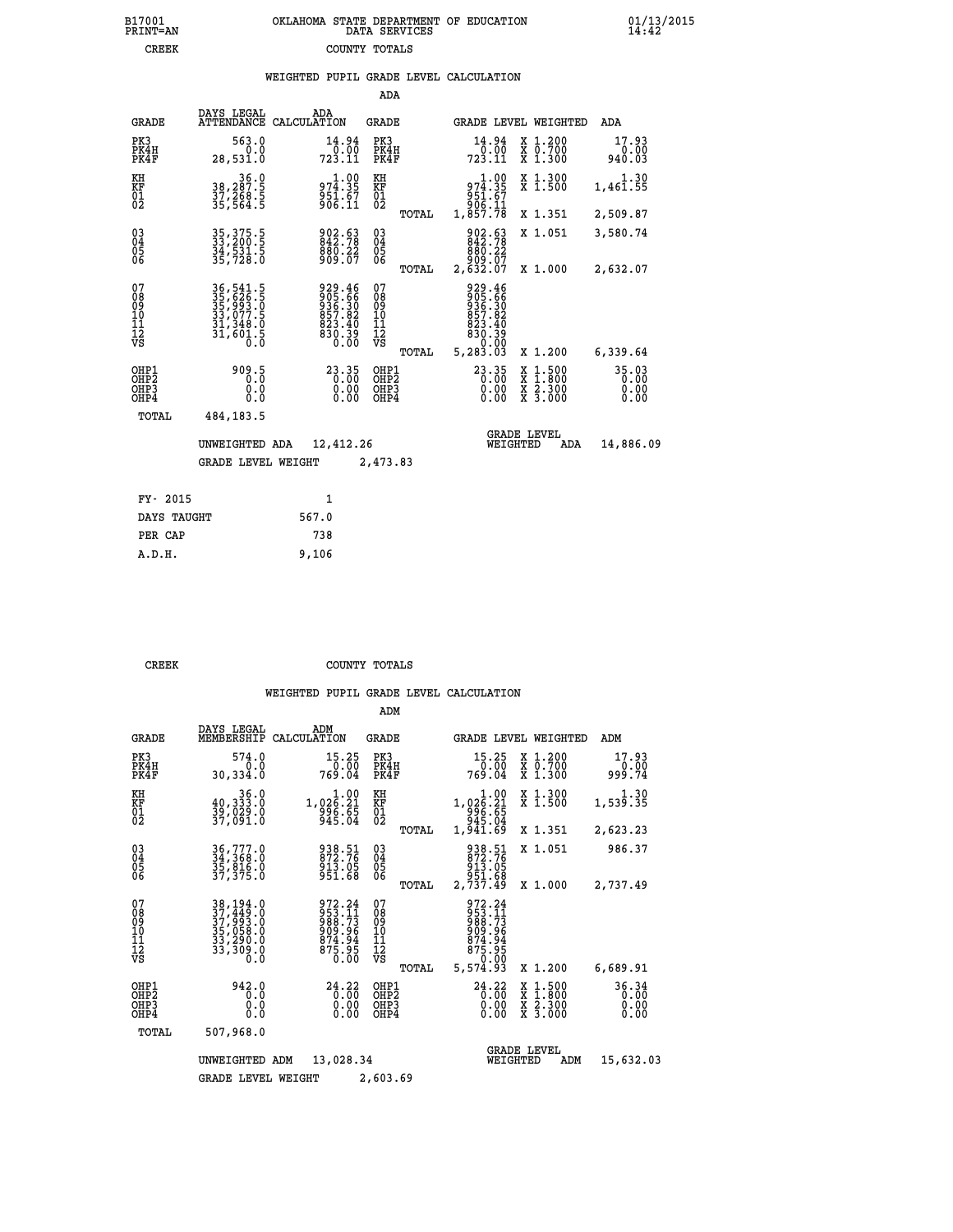# **B17001 OKLAHOMA STATE DEPARTMENT OF EDUCATION 01/13/2015 PRINT=AN DATA SERVICES 14:42 20 CUSTER I005 ARAPAHO-BUTLER**

|                                                       |                                                                                                                                      |                                                                      |                                                    | WEIGHTED PUPIL GRADE LEVEL CALCULATION                                    |                                                                                          |                       |
|-------------------------------------------------------|--------------------------------------------------------------------------------------------------------------------------------------|----------------------------------------------------------------------|----------------------------------------------------|---------------------------------------------------------------------------|------------------------------------------------------------------------------------------|-----------------------|
|                                                       |                                                                                                                                      |                                                                      | ADA                                                |                                                                           |                                                                                          |                       |
| <b>GRADE</b>                                          |                                                                                                                                      | DAYS LEGAL ADA ATTENDANCE CALCULATION                                | GRADE                                              | GRADE LEVEL WEIGHTED                                                      |                                                                                          | ADA                   |
| PK3<br>PK4H<br>PK4F                                   | 25.0<br>0.0<br>1,404.0                                                                                                               | $\begin{smallmatrix} 0.61\ 0.00\\ 34.24 \end{smallmatrix}$           | PK3<br>PK4H<br>PK4F                                | 0.61<br>0.00<br>34.24                                                     | X 1.200<br>X 0.700<br>X 1.300                                                            | 0.73<br>0.00<br>44.51 |
| KH<br>KF<br>01<br>02                                  | $\begin{smallmatrix}&&&0.0\\1,818.0\\1,291.5\\1,479.5\end{smallmatrix}$                                                              | $\begin{smallmatrix} 0.00\\ 44.34\\ 31.50\\ 36.09 \end{smallmatrix}$ | KH<br>KF<br>01<br>02                               | $0.00\n44.34\n31.50\n36.09\n67.59$                                        | X 1.300<br>X 1.500                                                                       | 0.00<br>66.51         |
|                                                       |                                                                                                                                      |                                                                      | TOTAL                                              |                                                                           | X 1.351                                                                                  | 91.31                 |
| 03<br>04<br>05<br>06                                  | $\begin{smallmatrix} 1\,, & 2\,5\,3\,. & 0 \\ 8\,8\,8\,8\,. & 0 \\ 1\,, & 2\,9\,7\,. & 5 \\ 1\,, & 0\,4\,9\,. & 5 \end{smallmatrix}$ | 30.56<br>21.66<br>31.65<br>25.60                                     | $\begin{matrix} 03 \\ 04 \\ 05 \\ 06 \end{matrix}$ | 30.56<br>21.66<br>31.65                                                   | X 1.051                                                                                  | 32.12                 |
|                                                       |                                                                                                                                      |                                                                      | TOTAL                                              | 25.60<br>78.91                                                            | X 1.000                                                                                  | 78.91                 |
| 07<br>0890112<br>1112<br>VS                           | $\begin{smallmatrix}887.5\\883.0\\993.0\\1,146.0\\740.5\\726.5\\0.0\end{smallmatrix}$                                                | $21.65$<br>$24.22$<br>$27.95$<br>$18.06$<br>$17.72$<br>$0.00$        | 07<br>08901112<br>1112<br>VS<br>TOTAL              | 21.65<br>$\frac{21.54}{24.22}$<br>18.06<br>17.72<br>$\frac{6:00}{131.14}$ | X 1.200                                                                                  | 157.37                |
| OHP1<br>OHP2<br>OH <sub>P</sub> 3<br>OH <sub>P4</sub> | 0.0<br>0.0<br>0.0                                                                                                                    | 0.00<br>$\begin{smallmatrix} 0.00 \ 0.00 \end{smallmatrix}$          | OHP1<br>OHP2<br>OHP3<br>OHP4                       | 0.00<br>0.00                                                              | $\begin{smallmatrix} x & 1.500 \\ x & 1.800 \\ x & 2.300 \\ x & 3.000 \end{smallmatrix}$ | 0.00<br>0.00<br>0.00  |
| TOTAL                                                 | 15,882.5                                                                                                                             |                                                                      |                                                    |                                                                           |                                                                                          |                       |
|                                                       | UNWEIGHTED ADA                                                                                                                       | 387.39                                                               |                                                    | WEIGHTED                                                                  | <b>GRADE LEVEL</b><br>ADA                                                                | 471.46                |
|                                                       | <b>GRADE LEVEL WEIGHT</b>                                                                                                            |                                                                      | 84.07                                              |                                                                           |                                                                                          |                       |
| FY- 2015                                              |                                                                                                                                      | 1                                                                    |                                                    |                                                                           |                                                                                          |                       |
| DAYS TAUGHT                                           |                                                                                                                                      | 41.0                                                                 |                                                    |                                                                           |                                                                                          |                       |
| PER CAP                                               |                                                                                                                                      | 103                                                                  |                                                    |                                                                           |                                                                                          |                       |

 **A.D.H. 260**

 **20 CUSTER I005 ARAPAHO-BUTLER**

|                                                      |                                                                                                                     |                                                                    | ADM                                                 |                                                                                    |                                          |                              |
|------------------------------------------------------|---------------------------------------------------------------------------------------------------------------------|--------------------------------------------------------------------|-----------------------------------------------------|------------------------------------------------------------------------------------|------------------------------------------|------------------------------|
| <b>GRADE</b>                                         | DAYS LEGAL<br>MEMBERSHIP                                                                                            | ADM<br>CALCULATION                                                 | <b>GRADE</b>                                        | GRADE LEVEL WEIGHTED                                                               |                                          | ADM                          |
| PK3<br>PK4H<br>PK4F                                  | 25.0<br>0.0<br>1,437.0                                                                                              | $\begin{smallmatrix} 0.61\ 0.00 \ 35.05 \end{smallmatrix}$         | PK3<br>PK4H<br>PK4F                                 | $\begin{smallmatrix} 0.61\ 0.00 \ 35.05 \end{smallmatrix}$                         | X 1.200<br>X 0.700<br>X 1.300            | 0.73<br>0.00<br>45.57        |
| KH<br>KF<br>01<br>02                                 | 0.0<br>$1,854.0$<br>$1,338.0$<br>$1,501.0$                                                                          | $0.00$<br>45.22<br>$\frac{32.63}{36.61}$                           | KH<br>KF<br>01<br>02                                | $0.00\n45.22\n32.63\n36.61\n69.24$                                                 | X 1.300<br>X 1.500                       | 0.00<br>67.83                |
|                                                      |                                                                                                                     |                                                                    | TOTAL                                               |                                                                                    | X 1.351                                  | 93.54                        |
| 03<br>04<br>05<br>06                                 | $1, 294.0$<br>$1, 337.0$<br>$1, 066.0$                                                                              | $\begin{smallmatrix} 31.56\ 22.05\ 32.61\ 26.00 \end{smallmatrix}$ | $\begin{array}{c} 03 \\ 04 \\ 05 \\ 06 \end{array}$ | $\begin{smallmatrix} 31.56\\ 22.05\\ 32.61\\ 26.00\\ 80.66 \end{smallmatrix}$      | X 1.051                                  | 33.17                        |
|                                                      |                                                                                                                     |                                                                    | TOTAL                                               |                                                                                    | X 1.000                                  | 80.66                        |
| 07<br>08<br>09<br>101<br>112<br>VS                   | $\begin{smallmatrix} & 916.0\\ & 916.0\\ & 025.0\\ 1,025.0\\ 1,193.0\\ & 779.0\\ & 757.0\\ & 0.0 \end{smallmatrix}$ | $22.3422.3425.0029.1019.0018.460.00$                               | 07<br>08<br>09<br>11<br>11<br>12<br>VS<br>TOTAL     | $22.34$<br>$22.34$<br>$25.00$<br>$29.10$<br>$19.00$<br>$18.46$<br>$0.90$<br>136.24 | X 1.200                                  | 163.49                       |
| OHP1<br>OHP2<br>OH <sub>P3</sub><br>OH <sub>P4</sub> | 0.0<br>0.000                                                                                                        | $0.00$<br>$0.00$<br>0.00                                           | OHP1<br>OHP2<br>OHP <sub>3</sub>                    | $0.00$<br>$0.00$<br>0.00                                                           | X 1:500<br>X 1:800<br>X 2:300<br>X 3:000 | 0.00<br>0.00<br>0.00<br>0.00 |
| TOTAL                                                | 16,342.0                                                                                                            |                                                                    |                                                     |                                                                                    |                                          |                              |
|                                                      | UNWEIGHTED ADM                                                                                                      | 398.58                                                             |                                                     | WEIGHTED                                                                           | <b>GRADE LEVEL</b><br>ADM                | 484.99                       |
|                                                      | <b>GRADE LEVEL WEIGHT</b>                                                                                           |                                                                    | 86.41                                               |                                                                                    |                                          |                              |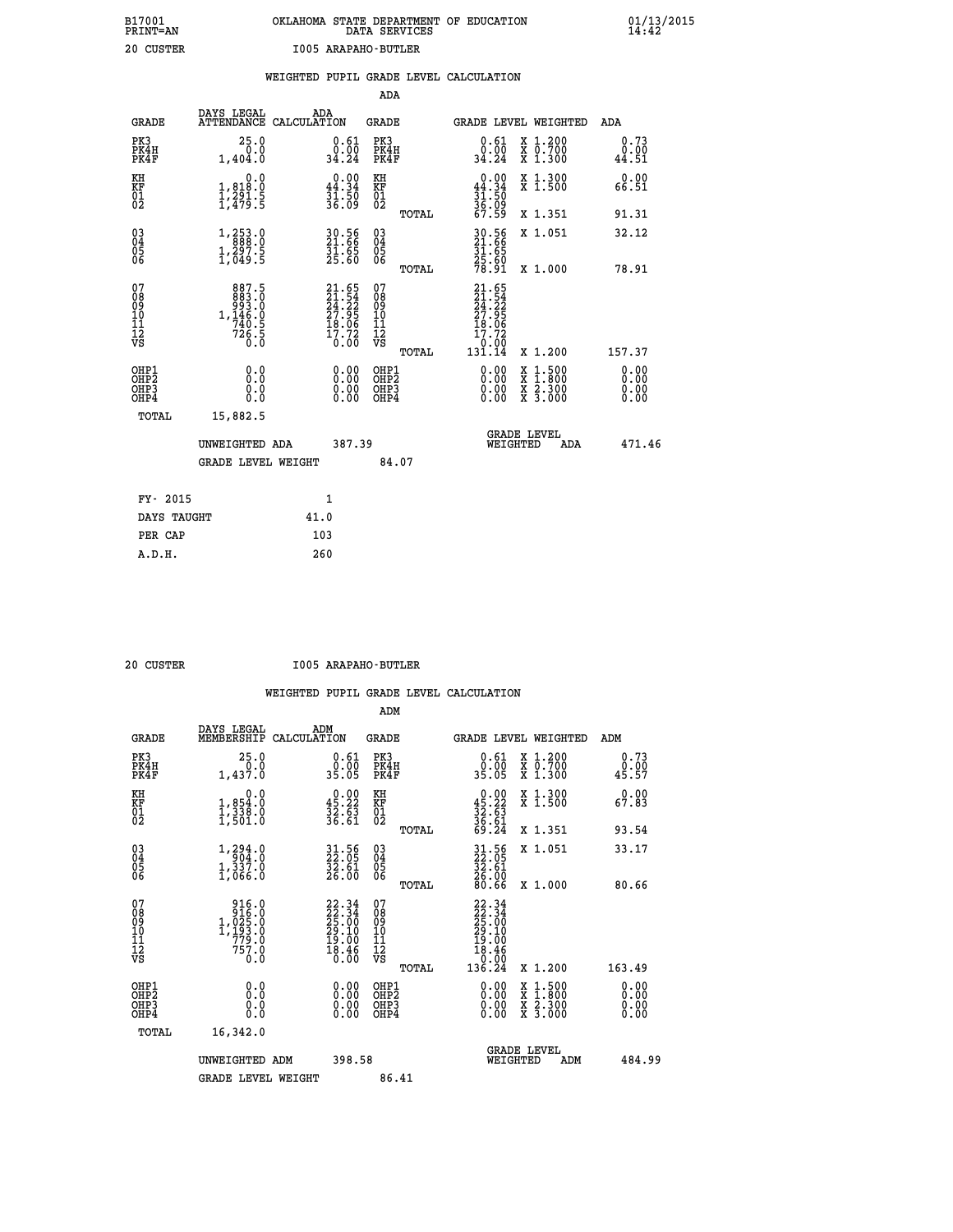### **WEIGHTED PUPIL GRADE LEVEL CALCULATION**

|                                                                    |                                                      |                                                                                   |      |                                                                       | ADA                                                 |       |                                                                                              |          |                                                                                          |                              |
|--------------------------------------------------------------------|------------------------------------------------------|-----------------------------------------------------------------------------------|------|-----------------------------------------------------------------------|-----------------------------------------------------|-------|----------------------------------------------------------------------------------------------|----------|------------------------------------------------------------------------------------------|------------------------------|
|                                                                    | <b>GRADE</b>                                         | DAYS LEGAL<br>ATTENDANCE CALCULATION                                              | ADA  |                                                                       | <b>GRADE</b>                                        |       |                                                                                              |          | GRADE LEVEL WEIGHTED                                                                     | ADA                          |
|                                                                    | PK3<br>PK4H<br>PK4F                                  | 0.0<br>0.0<br>1,630.5                                                             |      | 0.00<br>0.00<br>37.06                                                 | PK3<br>PK4H<br>PK4F                                 |       | 0.00<br>ةة.ة<br>37.06                                                                        |          | X 1.200<br>X 0.700<br>X 1.300                                                            | 0.00<br>0.00<br>48.18        |
| KH<br>KF<br>01<br>02                                               |                                                      | 0.0<br>2,028:5<br>1,659:0<br>1,450:0                                              |      | $0.00$<br>46.10<br>$\frac{37.70}{32.95}$                              | KH<br>KF<br>01<br>02                                |       | $0.00$<br>46.10<br>$\frac{37.70}{32.95}$<br>70.65                                            |          | X 1.300<br>X 1.500                                                                       | 0.00<br>69.15                |
|                                                                    |                                                      |                                                                                   |      |                                                                       |                                                     | TOTAL |                                                                                              |          | X 1.351                                                                                  | 95.45                        |
| $\begin{smallmatrix} 03 \\[-4pt] 04 \end{smallmatrix}$<br>Ŏ5<br>06 |                                                      | $1, 218.0$<br>$1, 481.0$<br>$1, 421.5$<br>$2, 202.0$                              |      | $\begin{smallmatrix} 27.68\\ 33.66\\ 32.31\\ 50.05 \end{smallmatrix}$ | $\begin{array}{c} 03 \\ 04 \\ 05 \\ 06 \end{array}$ |       | $\begin{smallmatrix} 27.68\\ 33.66\\ 32.31\\ 50.05\\ 116.02 \end{smallmatrix}$               |          | X 1.051                                                                                  | 29.09                        |
|                                                                    |                                                      |                                                                                   |      |                                                                       |                                                     | TOTAL |                                                                                              |          | X 1.000                                                                                  | 116.02                       |
| 07<br>08<br>09<br>101<br>11<br>12<br>VS                            |                                                      | $1,117.5$<br>$1,455.0$<br>$1,406.5$<br>$1,067.0$<br>$1,393.0$<br>$1,507.5$<br>0.0 |      | $25.4026.2531.9724.2531.6634.2636.00$                                 | 07<br>08<br>09<br>101<br>11<br>12<br>VS             |       | 25.40<br>26.25<br>31.97<br>24.25<br>31.66<br>$\frac{3\ddot{4}\cdot\breve{2}\breve{6}}{0.00}$ |          |                                                                                          |                              |
|                                                                    |                                                      |                                                                                   |      |                                                                       |                                                     | TOTAL | 173.79                                                                                       |          | X 1.200                                                                                  | 208.55                       |
|                                                                    | OHP1<br>OHP <sub>2</sub><br>OH <sub>P3</sub><br>OHP4 | 0.0<br>0.0<br>0.0                                                                 |      | 0.00<br>$\begin{smallmatrix} 0.00 \ 0.00 \end{smallmatrix}$           | OHP1<br>OHP2<br>OHP <sub>3</sub>                    |       | 0.00<br>0.00                                                                                 |          | $\begin{smallmatrix} x & 1.500 \\ x & 1.800 \\ x & 2.300 \\ x & 3.000 \end{smallmatrix}$ | 0.00<br>0.00<br>0.00<br>0.00 |
|                                                                    | TOTAL                                                | 20,737.0                                                                          |      |                                                                       |                                                     |       |                                                                                              |          |                                                                                          |                              |
|                                                                    |                                                      | UNWEIGHTED ADA                                                                    |      | 471.30                                                                |                                                     |       |                                                                                              | WEIGHTED | <b>GRADE LEVEL</b><br>ADA                                                                | 566.44                       |
|                                                                    |                                                      | <b>GRADE LEVEL WEIGHT</b>                                                         |      |                                                                       |                                                     | 95.14 |                                                                                              |          |                                                                                          |                              |
|                                                                    | FY- 2015                                             |                                                                                   |      | 1                                                                     |                                                     |       |                                                                                              |          |                                                                                          |                              |
|                                                                    | DAYS TAUGHT                                          |                                                                                   | 44.0 |                                                                       |                                                     |       |                                                                                              |          |                                                                                          |                              |
|                                                                    | PER CAP                                              |                                                                                   | 150  |                                                                       |                                                     |       |                                                                                              |          |                                                                                          |                              |

 **A.D.H. 201**

#### **20 CUSTER I007 THOMAS-FAY-CUSTER UNIFIED DIST**

|                                                       |                                                                                     |                                                                      | ADM                                                 |                                                                                                                                              |                                          |                              |
|-------------------------------------------------------|-------------------------------------------------------------------------------------|----------------------------------------------------------------------|-----------------------------------------------------|----------------------------------------------------------------------------------------------------------------------------------------------|------------------------------------------|------------------------------|
| <b>GRADE</b>                                          | DAYS LEGAL<br>MEMBERSHIP                                                            | ADM<br>CALCULATION                                                   | <b>GRADE</b>                                        |                                                                                                                                              | <b>GRADE LEVEL WEIGHTED</b>              | ADM                          |
| PK3<br>PK4H<br>PK4F                                   | 0.0<br>0.0<br>1,716.0                                                               | $\begin{smallmatrix} 0.00\\ 0.00\\ 39.00 \end{smallmatrix}$          | PK3<br>PK4H<br>PK4F                                 | $\begin{smallmatrix} 0.00\\ 0.00\\ 0.00 \end{smallmatrix}$                                                                                   | X 1.200<br>X 0.700<br>X 1.300            | 0.00<br>ŏ:ŏŏ<br>50:70        |
| KH<br>KF<br>01<br>02                                  | 0.0<br>2,110:0<br>1,716:0<br>1,504:0                                                | $\begin{smallmatrix} 0.00\\ 47.95\\ 39.00\\ 34.18 \end{smallmatrix}$ | KH<br>KF<br>01<br>02                                | $\begin{smallmatrix} 0.00\\ 47.95\\ 39.00\\ 34.18\\ 73.18 \end{smallmatrix}$                                                                 | X 1.300<br>X 1.500                       | 0.00<br>71.93                |
|                                                       |                                                                                     |                                                                      | TOTAL                                               |                                                                                                                                              | X 1.351                                  | 98.87                        |
| 03<br>04<br>05<br>06                                  | $1, 272.0$<br>$1, 529.0$<br>$1, 452.0$<br>$2, 281.0$                                | 28.91<br>34.75<br>33.00<br>51.84                                     | $\begin{array}{c} 03 \\ 04 \\ 05 \\ 06 \end{array}$ | $\begin{smallmatrix} 28.91\ 34.75\ 33.00\ 51.84\ 119.59 \end{smallmatrix}$                                                                   | X 1.051                                  | 30.38                        |
|                                                       |                                                                                     |                                                                      | TOTAL                                               |                                                                                                                                              | X 1.000                                  | 119.59                       |
| 07<br>08<br>09<br>101<br>112<br>VS                    | $1,157.0$<br>$1,484.0$<br>$1,470.0$<br>$1,088.0$<br>$1,445.0$<br>$1,559.0$<br>$0.0$ | $26.3026.9133.4124.7332.8435.4335.43$                                | 07<br>08<br>09<br>11<br>11<br>12<br>VS              | $\begin{array}{r} 26\cdot 30 \\ 26\cdot 91 \\ 33\cdot 41 \\ 24\cdot 73 \\ 22\cdot 84 \\ 35\cdot 43 \\ 50\cdot 00 \\ 179\cdot 62 \end{array}$ |                                          |                              |
|                                                       |                                                                                     |                                                                      | TOTAL                                               |                                                                                                                                              | X 1.200                                  | 215.54                       |
| OHP1<br>OHP2<br>OH <sub>P</sub> 3<br>OH <sub>P4</sub> | 0.0<br>0.000                                                                        |                                                                      | OHP1<br>OHP2<br>OHP <sub>3</sub>                    | $0.00$<br>$0.00$<br>0.00                                                                                                                     | X 1:500<br>X 1:800<br>X 2:300<br>X 3:000 | 0.00<br>0.00<br>0.00<br>0.00 |
| TOTAL                                                 | 21,483.0                                                                            |                                                                      |                                                     |                                                                                                                                              |                                          |                              |
|                                                       | UNWEIGHTED ADM                                                                      | 488.25                                                               |                                                     | WEIGHTED                                                                                                                                     | <b>GRADE LEVEL</b><br>ADM                | 587.01                       |
|                                                       | <b>GRADE LEVEL WEIGHT</b>                                                           |                                                                      | 98.76                                               |                                                                                                                                              |                                          |                              |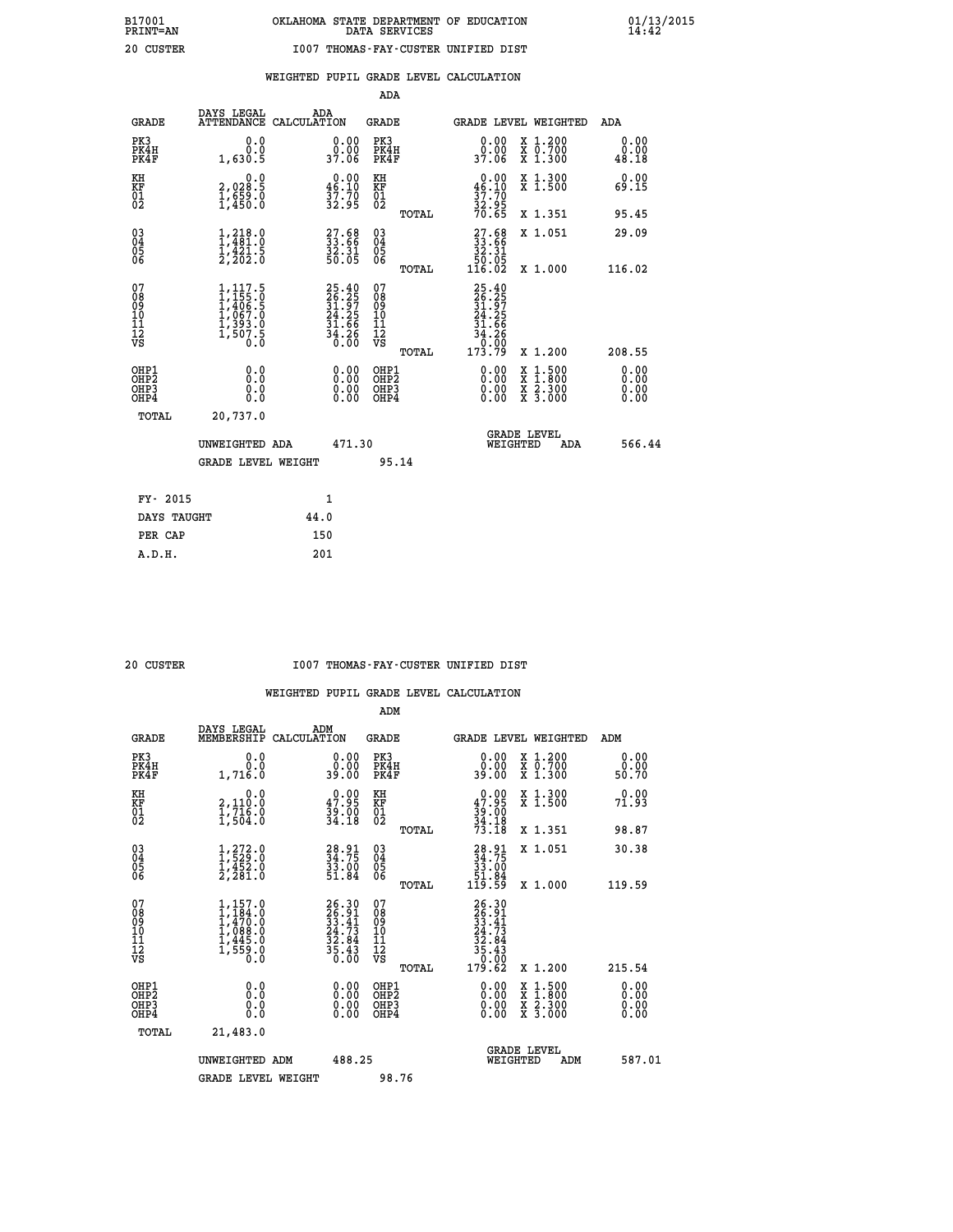| OKLAHOMA STATE DEPARTMENT OF EDUCATION<br>DATA SERVICES |  |
|---------------------------------------------------------|--|
| T026 WEATHERFORD                                        |  |

 **B17001 OKLAHOMA STATE DEPARTMENT OF EDUCATION 01/13/2015**

### **WEIGHTED PUPIL GRADE LEVEL CALCULATION**

|                                                                    |                                                                                                                                   |                                                                                                                         | ADA                                                 |       |                                                                                  |                                          |                               |
|--------------------------------------------------------------------|-----------------------------------------------------------------------------------------------------------------------------------|-------------------------------------------------------------------------------------------------------------------------|-----------------------------------------------------|-------|----------------------------------------------------------------------------------|------------------------------------------|-------------------------------|
| <b>GRADE</b>                                                       | DAYS LEGAL                                                                                                                        | ADA<br>ATTENDANCE CALCULATION                                                                                           | <b>GRADE</b>                                        |       |                                                                                  | GRADE LEVEL WEIGHTED                     | ADA                           |
| PK3<br>PK4H<br>PK4F                                                | $338.0$<br>0.066.0<br>0.0                                                                                                         | $8.45$<br>151.65<br>0.00                                                                                                | PK3<br>PK4H<br>PK4F                                 |       | $8.45$<br>151.65<br>$\overline{0}$ .00                                           | X 1.200<br>X 0.700<br>X 1.300            | 10.14<br>106.16<br>0.00       |
| KH<br>KF<br>01<br>02                                               | $\begin{smallmatrix}&&&0.0\\8,572.5\\7,952.0\\7,545.5\end{smallmatrix}$                                                           | $\begin{smallmatrix}&&0.00\\214.31\\198.80\\188.64\end{smallmatrix}$                                                    | KH<br>KF<br>01<br>02                                |       | $\begin{smallmatrix} &0.00\\ 214.31\\ 198.80\\ 188.64\\ 387.44\end{smallmatrix}$ | X 1.300<br>X 1.500                       | 0.00<br>321.47                |
|                                                                    |                                                                                                                                   |                                                                                                                         |                                                     | TOTAL |                                                                                  | X 1.351                                  | 523.43                        |
| $\begin{smallmatrix} 03 \\[-4pt] 04 \end{smallmatrix}$<br>Ŏ5<br>06 | $\frac{6}{5}, \frac{767}{709} . 0 \\ \frac{5}{6}, \frac{956}{638} . 5$                                                            | 169.18<br>142.73<br>148.91<br>165.96                                                                                    | $\begin{array}{c} 03 \\ 04 \\ 05 \\ 06 \end{array}$ |       | $169.18142.73148.91165.96457.60$                                                 | X 1.051                                  | 177.81                        |
|                                                                    |                                                                                                                                   |                                                                                                                         |                                                     | TOTAL |                                                                                  | X 1.000                                  | 457.60                        |
| 07<br>08<br>09<br>101<br>11<br>12<br>VS                            | $\begin{smallmatrix} 6\,,486\,,5\\ 5\,,212\,.0\\ 5\,,788\,.5\\ 5\,,587\,.0\\ 4\,,304\,.0\\ 4\,,341\,.0\\ 0\,.0 \end{smallmatrix}$ | $\frac{162.16}{130.30}$<br>$\frac{144.71}{144.71}$<br>$\begin{array}{r} 139.68 \\ 107.60 \\ 108.53 \\ 0.00 \end{array}$ | 07<br>08<br>09<br>11<br>11<br>12<br>VS              |       | 162.16<br>130.30<br>144.71<br>139.68<br>107.60<br>108.53<br>0.00                 |                                          |                               |
|                                                                    |                                                                                                                                   |                                                                                                                         |                                                     | TOTAL | 792.98                                                                           | X 1.200                                  | 951.58                        |
| OHP1<br>OHP <sub>2</sub><br>OH <sub>P3</sub><br>OHP4               | 0.0<br>0.000                                                                                                                      | 0.00<br>$\begin{smallmatrix} 0.00 \ 0.00 \end{smallmatrix}$                                                             | OHP1<br>OHP2<br>OHP <sub>3</sub>                    |       | 0.00<br>0.00                                                                     | X 1:500<br>X 1:800<br>X 2:300<br>X 3:000 | 0.00<br>Ō. ŌŌ<br>0.00<br>0.00 |
| TOTAL                                                              | 87,264.0                                                                                                                          |                                                                                                                         |                                                     |       |                                                                                  |                                          |                               |
|                                                                    | UNWEIGHTED ADA                                                                                                                    | 2,181.61                                                                                                                |                                                     |       |                                                                                  | <b>GRADE LEVEL</b><br>WEIGHTED<br>ADA    | 2,548.19                      |
|                                                                    | <b>GRADE LEVEL WEIGHT</b>                                                                                                         |                                                                                                                         | 366.58                                              |       |                                                                                  |                                          |                               |
| FY- 2015                                                           |                                                                                                                                   | $\mathbf{1}$                                                                                                            |                                                     |       |                                                                                  |                                          |                               |
| DAYS TAUGHT                                                        |                                                                                                                                   | 40.0                                                                                                                    |                                                     |       |                                                                                  |                                          |                               |
| PER CAP                                                            |                                                                                                                                   | 44                                                                                                                      |                                                     |       |                                                                                  |                                          |                               |

| 20 CUSTER |  | 1026 WEATHERFORD |
|-----------|--|------------------|
|           |  |                  |

 **A.D.H. 1,263**

 **B17001<br>PRINT=AN 20 CUSTER** 

|                                          |                                                                                                                                               |                                                                          | ADM                                                 |                                                                                                                   |                                          |                              |
|------------------------------------------|-----------------------------------------------------------------------------------------------------------------------------------------------|--------------------------------------------------------------------------|-----------------------------------------------------|-------------------------------------------------------------------------------------------------------------------|------------------------------------------|------------------------------|
| <b>GRADE</b>                             | DAYS LEGAL<br>MEMBERSHIP                                                                                                                      | ADM<br>CALCULATION                                                       | <b>GRADE</b>                                        |                                                                                                                   | <b>GRADE LEVEL WEIGHTED</b>              | ADM                          |
| PK3<br>PK4H<br>PK4F                      | 346.0<br>6,385.0<br>0.0                                                                                                                       | $8.65$<br>159.63<br>0.00                                                 | PK3<br>PK4H<br>PK4F                                 | 159.63<br>0.00                                                                                                    | X 1.200<br>X 0.700<br>X 1.300            | 10.38<br>111.74<br>0.00      |
| KH<br>KF<br>01<br>02                     | 0.0<br>8,819:0<br>8,217:0<br>7,786:0                                                                                                          | $\begin{smallmatrix} 0.00\\ 220.48\\ 205.43\\ 194.65 \end{smallmatrix}$  | KH<br>KF<br>01<br>02                                | $\begin{smallmatrix} &0.00\\ 220.48\\ 205.43\\ 194.65\\ 400.08 \end{smallmatrix}$                                 | X 1.300<br>X 1.500                       | 0.00<br>330.72               |
|                                          |                                                                                                                                               |                                                                          | TOTAL                                               |                                                                                                                   | X 1.351                                  | 540.51                       |
| 03<br>04<br>05<br>06                     | $\begin{smallmatrix} 6 & 956 & 0 \\ 5 & 876 & 0 \\ 6 & 138 & 0 \\ 6 & 871 & 0 \end{smallmatrix}$                                              | 173.90<br>146.90<br>$\frac{153}{171.78}$                                 | $\begin{array}{c} 03 \\ 04 \\ 05 \\ 06 \end{array}$ | $173.90$<br>$146.90$<br>$153.45$<br>$171.78$<br>$472.13$                                                          | X 1.051                                  | 182.77                       |
|                                          |                                                                                                                                               |                                                                          | TOTAL                                               |                                                                                                                   | X 1.000                                  | 472.13                       |
| 07<br>08<br>09<br>101<br>11<br>12<br>VS  | $\begin{smallmatrix} 6\,,768\,.\,0\\ 5\,,410\,.\,0\\ 6\,,015\,.\,0\\ 5\,,775\,.\,0\\ 4\,,526\,.\,0\\ 4\,,533\,.\,0\\ 0\,.0 \end{smallmatrix}$ | $169.20$<br>$135.25$<br>$150.38$<br>$144.38$<br>113.15<br>113.33<br>0.00 | 07<br>08<br>09<br>11<br>11<br>12<br>VS<br>TOTAL     | $169.20$<br>$135.25$<br>$150.38$<br>$144.38$<br>$\begin{array}{c} 113.15 \\ 113.33 \\ 0.00 \\ 825.69 \end{array}$ | X 1.200                                  | 990.83                       |
| OHP1<br>OHP2<br>OH <sub>P3</sub><br>OHP4 | 0.0<br>0.000                                                                                                                                  | $0.00$<br>$0.00$<br>0.00                                                 | OHP1<br>OHP2<br>OHP <sub>3</sub>                    | $0.00$<br>$0.00$<br>0.00                                                                                          | X 1:500<br>X 1:800<br>X 2:300<br>X 3:000 | 0.00<br>0.00<br>0.00<br>0.00 |
| TOTAL                                    | 90,421.0                                                                                                                                      |                                                                          |                                                     |                                                                                                                   |                                          |                              |
|                                          | UNWEIGHTED<br>ADM                                                                                                                             | 2,260.56                                                                 |                                                     | WEIGHTED                                                                                                          | <b>GRADE LEVEL</b><br>ADM                | 2,639.08                     |
|                                          | <b>GRADE LEVEL WEIGHT</b>                                                                                                                     |                                                                          | 378.52                                              |                                                                                                                   |                                          |                              |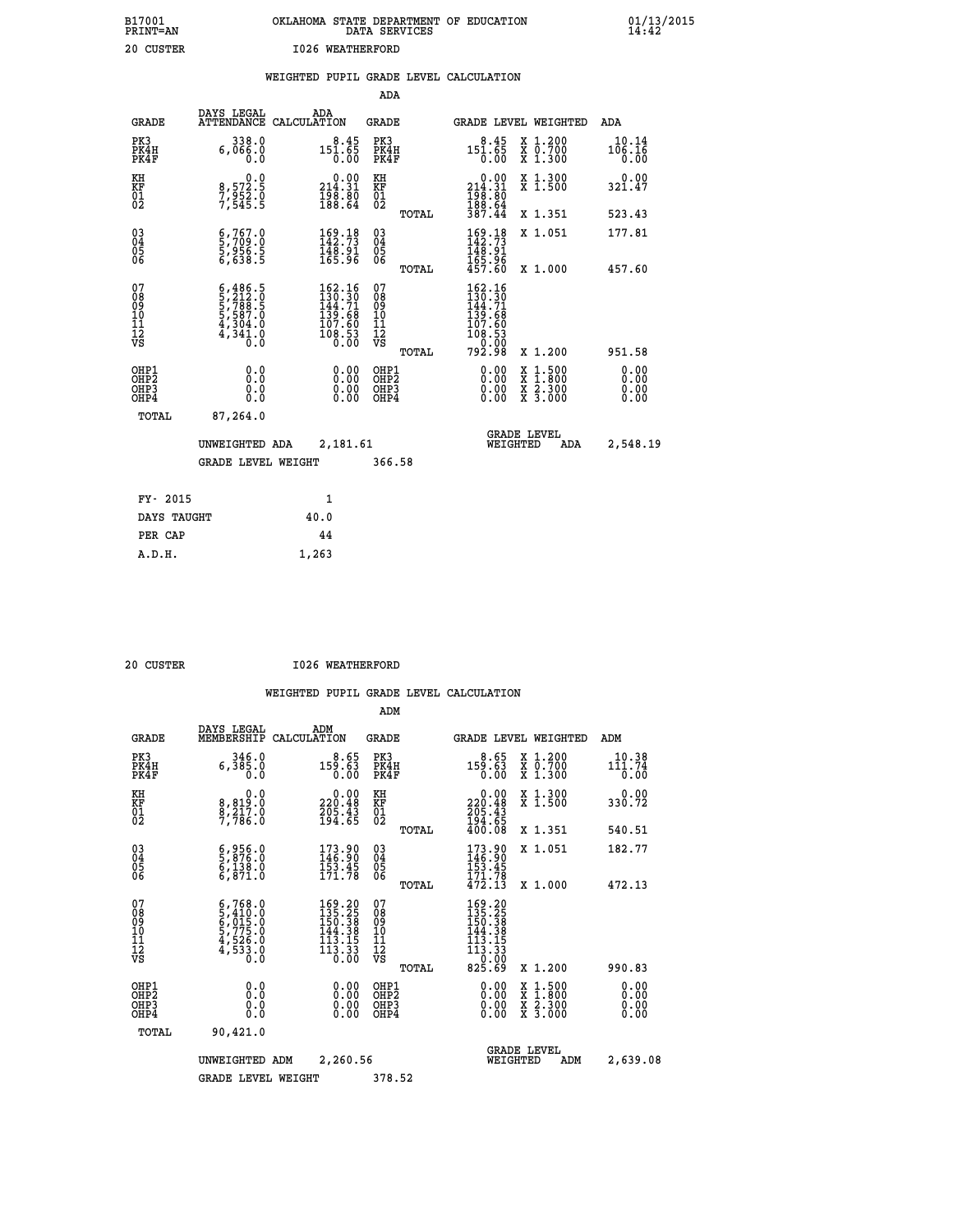| B17001<br>PRINT=AN | OKLAHOMA STATE DEPARTMENT OF EDUCATION<br>DATA SERVICES | 01/13/2015<br>14:42 |
|--------------------|---------------------------------------------------------|---------------------|
| 20 CUSTER          | 1099 CLINTON                                            |                     |

## **WEIGHTED PUPIL GRADE LEVEL CALCULATION**

|                                                                              |                                                                           |                                                                                                                               | ADA                                                |       |                                                                                                                                             |                                                                                                                                           |                              |
|------------------------------------------------------------------------------|---------------------------------------------------------------------------|-------------------------------------------------------------------------------------------------------------------------------|----------------------------------------------------|-------|---------------------------------------------------------------------------------------------------------------------------------------------|-------------------------------------------------------------------------------------------------------------------------------------------|------------------------------|
| <b>GRADE</b>                                                                 | DAYS LEGAL                                                                | ADA<br>ATTENDANCE CALCULATION                                                                                                 | GRADE                                              |       | <b>GRADE LEVEL WEIGHTED</b>                                                                                                                 |                                                                                                                                           | ADA                          |
| PK3<br>PK4H<br>PK4F                                                          | 202.0<br>0.0<br>5,367.5                                                   | 4.93<br>0.00<br>130.91                                                                                                        | PK3<br>PK4H<br>PK4F                                |       | 4.93<br>0.00<br>130.91                                                                                                                      | X 1.200<br>X 0.700<br>X 1.300                                                                                                             | 5.92<br>0.00<br>170.18       |
| KH<br>KF<br>01<br>02                                                         | 0.0<br>6,953.5<br>6,300.5<br>7,563.5                                      | $\begin{smallmatrix}&&0.00\\169.60\\153.67\\184.48\end{smallmatrix}$                                                          | KH<br>KF<br>01<br>02                               |       | $\begin{smallmatrix} &0.00\\ 169.60\\ 153.67\\ 184.48\\ 338.15\end{smallmatrix}$                                                            | X 1.300<br>X 1.500                                                                                                                        | 0.00<br>254.40               |
|                                                                              |                                                                           |                                                                                                                               |                                                    | TOTAL |                                                                                                                                             | X 1.351                                                                                                                                   | 456.84                       |
| $\begin{matrix} 03 \\ 04 \\ 05 \\ 06 \end{matrix}$                           | 6,951.0<br>6,699.0<br>6,907.0<br>6,505.0                                  | $\begin{smallmatrix} 169.54\ 163.39\ 168.46\ 158.66 \end{smallmatrix}$                                                        | $\begin{matrix} 03 \\ 04 \\ 05 \\ 06 \end{matrix}$ |       | 169.54<br>163.39<br>168.46<br>158.66                                                                                                        | X 1.051                                                                                                                                   | 178.19                       |
|                                                                              |                                                                           |                                                                                                                               |                                                    | TOTAL | 490.51                                                                                                                                      | X 1.000                                                                                                                                   | 490.51                       |
| 07<br>08<br>09<br>11<br>11<br>12<br>VS                                       | 7,573.5<br>5,626.0<br>7,144.5<br>7,144.5<br>5,971.0<br>5,971.0<br>4,783.5 | $\begin{smallmatrix} 184\cdot72\\ 137\cdot22\\ 174\cdot65\\ 146\cdot23\\ 146\cdot36\\ 118\cdot45\\ 0\cdot00\end{smallmatrix}$ | 07<br>08<br>09<br>11<br>11<br>12<br>VS             | TOTAL | $\begin{smallmatrix} 184\cdot72\\ 137\cdot22\\ 174\cdot65\\ 146\cdot23\\ 146\cdot36\\ 118\cdot45\\ 0\cdot00\\ 907\cdot63 \end{smallmatrix}$ | X 1.200                                                                                                                                   | 1,089.16                     |
| OHP1<br>OH <sub>P</sub> <sub>2</sub><br>OH <sub>P3</sub><br>OH <sub>P4</sub> | 0.0<br>Ō.Ō<br>0.0<br>0.0                                                  | 0.00<br>0.00<br>0.00                                                                                                          | OHP1<br>OHP2<br>OHP3<br>OHP4                       |       | 0.00<br>0.00<br>0.00                                                                                                                        | $\begin{smallmatrix} \mathtt{X} & 1\cdot500\\ \mathtt{X} & 1\cdot800\\ \mathtt{X} & 2\cdot300\\ \mathtt{X} & 3\cdot000 \end{smallmatrix}$ | 0.00<br>0.00<br>0.00<br>0.00 |
| TOTAL                                                                        | 90,491.5                                                                  |                                                                                                                               |                                                    |       |                                                                                                                                             |                                                                                                                                           |                              |
|                                                                              | UNWEIGHTED ADA                                                            | 2,211.27                                                                                                                      |                                                    |       | WEIGHTED                                                                                                                                    | <b>GRADE LEVEL</b><br>ADA                                                                                                                 | 2,645.20                     |
|                                                                              | <b>GRADE LEVEL WEIGHT</b>                                                 |                                                                                                                               | 433.93                                             |       |                                                                                                                                             |                                                                                                                                           |                              |
| FY- 2015                                                                     |                                                                           | 1                                                                                                                             |                                                    |       |                                                                                                                                             |                                                                                                                                           |                              |
| DAYS TAUGHT                                                                  |                                                                           | 41.0                                                                                                                          |                                                    |       |                                                                                                                                             |                                                                                                                                           |                              |
| PER CAP                                                                      |                                                                           | 59                                                                                                                            |                                                    |       |                                                                                                                                             |                                                                                                                                           |                              |
| A.D.H.                                                                       |                                                                           | 707                                                                                                                           |                                                    |       |                                                                                                                                             |                                                                                                                                           |                              |

| 20 CUSTER | I099 CLINTON |
|-----------|--------------|

 **A.D.H. 707**

|                                          |                                                                                     |                                                                                                      | ADM                                                 |                                                                            |                                          |                              |
|------------------------------------------|-------------------------------------------------------------------------------------|------------------------------------------------------------------------------------------------------|-----------------------------------------------------|----------------------------------------------------------------------------|------------------------------------------|------------------------------|
| <b>GRADE</b>                             | DAYS LEGAL<br>MEMBERSHIP                                                            | ADM<br>CALCULATION                                                                                   | <b>GRADE</b>                                        | <b>GRADE LEVEL WEIGHTED</b>                                                |                                          | ADM                          |
| PK3<br>PK4H<br>PK4F                      | 214.0<br>5,657.0                                                                    | 5.22<br>0.00<br>137.98                                                                               | PK3<br>PK4H<br>PK4F                                 | $\begin{smallmatrix}5.22\0.00\\0.00\\137.98\end{smallmatrix}$              | X 1.200<br>X 0.700<br>X 1.300            | 6.26<br>0.00<br>179.37       |
| KH<br>KF<br>01<br>02                     | 0.0<br>7,280:0<br>6,553:0<br>7,713:0                                                | $\begin{smallmatrix} &0.00\\ 177.56\\ 159.83\\ 188.12\end{smallmatrix}$                              | KH<br>KF<br>01<br>02                                | 177.96<br>$\frac{159}{188}$ : $\frac{83}{12}$<br>$\frac{347}{195}$         | X 1.300<br>X 1.500                       | 0.00<br>266.34               |
|                                          |                                                                                     |                                                                                                      | TOTAL                                               |                                                                            | X 1.351                                  | 470.08                       |
| 03<br>04<br>05<br>06                     | 7,087.0<br>6,837.0<br>7,213.0<br>6,754.0                                            | $\frac{172.85}{166.76}$<br>$\frac{175.93}{164.73}$                                                   | $\begin{array}{c} 03 \\ 04 \\ 05 \\ 06 \end{array}$ | $172.85$<br>$166.76$<br>$175.93$<br>$164.73$<br>$507.42$                   | X 1.051                                  | 181.67                       |
|                                          |                                                                                     |                                                                                                      | TOTAL                                               |                                                                            | X 1.000                                  | 507.42                       |
| 07<br>08<br>09<br>101<br>112<br>VS       | $7,895.0$<br>$5,896.0$<br>$7,516.0$<br>$6,253.0$<br>$6,199.0$<br>$5,021.0$<br>$0.0$ | $\begin{smallmatrix} 192.56\\143.80\\183.68\\154.13\\154.13\\152.03\\124.45\\0.00 \end{smallmatrix}$ | 07<br>08<br>09<br>11<br>11<br>12<br>VS<br>TOTAL     | 192.56<br>143.80<br>183.68<br>154.13<br>152.03<br>124.45<br>0.00<br>950.65 | X 1.200                                  | 1,140.78                     |
| OHP1<br>OHP2<br>OH <sub>P3</sub><br>OHP4 | 0.0<br>0.000                                                                        | $0.00$<br>$0.00$<br>0.00                                                                             | OHP1<br>OHP2<br>OHP <sub>3</sub>                    | $0.00$<br>$0.00$<br>0.00                                                   | X 1:500<br>X 1:800<br>X 2:300<br>X 3:000 | 0.00<br>0.00<br>0.00<br>0.00 |
| TOTAL                                    | 94,088.0                                                                            |                                                                                                      |                                                     |                                                                            |                                          |                              |
|                                          | UNWEIGHTED                                                                          | 2,299.63<br>ADM                                                                                      |                                                     | <b>GRADE LEVEL</b><br>WEIGHTED                                             | ADM                                      | 2,751.92                     |
|                                          | <b>GRADE LEVEL WEIGHT</b>                                                           |                                                                                                      | 452.29                                              |                                                                            |                                          |                              |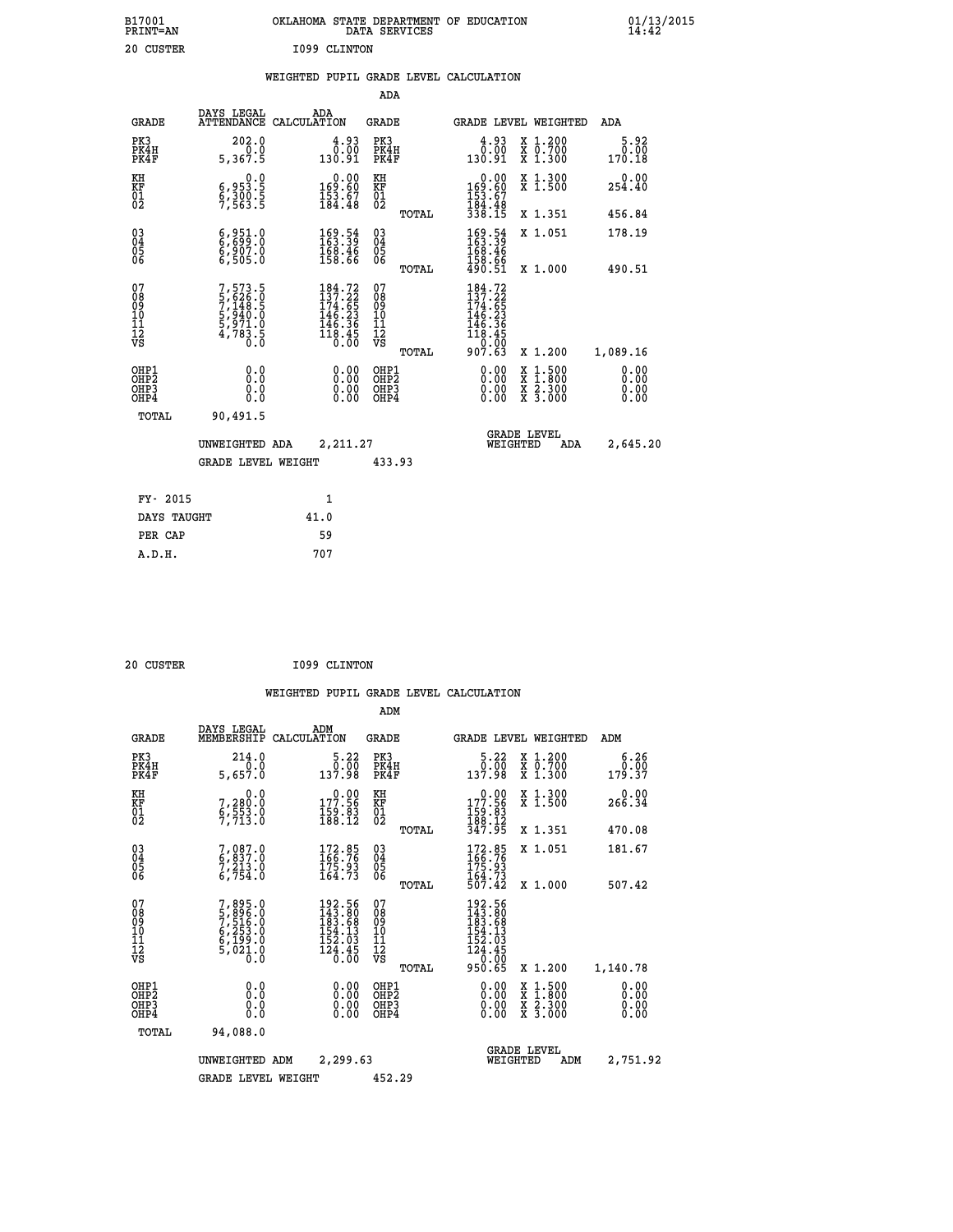|  | OKLAHOMA STATE DEPARTMENT OF EDUCATION<br>DATA SERVICES |  |
|--|---------------------------------------------------------|--|
|  | COUNTY TOTALS                                           |  |

 **B17001 OKLAHOMA STATE DEPARTMENT OF EDUCATION 01/13/2015**

|  |  | WEIGHTED PUPIL GRADE LEVEL CALCULATION |
|--|--|----------------------------------------|
|  |  |                                        |

| DAYS LEGAL                                      | ADA                                                                                                                                                                                                                                                                | <b>GRADE</b>                                                                                                                                                                                                                                                                                                   | <b>GRADE LEVEL WEIGHTED</b><br>ADA                                                                   |                                                                                                                                                                                                                                                                                                                                                              |
|-------------------------------------------------|--------------------------------------------------------------------------------------------------------------------------------------------------------------------------------------------------------------------------------------------------------------------|----------------------------------------------------------------------------------------------------------------------------------------------------------------------------------------------------------------------------------------------------------------------------------------------------------------|------------------------------------------------------------------------------------------------------|--------------------------------------------------------------------------------------------------------------------------------------------------------------------------------------------------------------------------------------------------------------------------------------------------------------------------------------------------------------|
| 565.0<br>6,066.0<br>8,402.0                     | $13.99$<br>$151.65$<br>$202.21$                                                                                                                                                                                                                                    | PK3<br>PK4H<br>PK4F                                                                                                                                                                                                                                                                                            | X 1.200<br>X 0.700<br>X 1.300<br>16.79<br>$13.99$<br>$151.65$<br>$202.21$<br>$\frac{106.16}{262.87}$ |                                                                                                                                                                                                                                                                                                                                                              |
|                                                 |                                                                                                                                                                                                                                                                    |                                                                                                                                                                                                                                                                                                                | X 1.300<br>X 1.500<br>0.00<br>711.53                                                                 |                                                                                                                                                                                                                                                                                                                                                              |
|                                                 |                                                                                                                                                                                                                                                                    | TOTAL                                                                                                                                                                                                                                                                                                          | X 1.351<br>1,167.03                                                                                  |                                                                                                                                                                                                                                                                                                                                                              |
| 16, 189.0<br>14, 777: 0<br>15,582.5<br>16,395.0 | 396.96<br>361.44<br>381.33<br>400.27                                                                                                                                                                                                                               | $\begin{matrix} 03 \\ 04 \\ 05 \\ 06 \end{matrix}$                                                                                                                                                                                                                                                             | 396.96<br>361.44<br>X 1.051<br>1,560.25                                                              |                                                                                                                                                                                                                                                                                                                                                              |
|                                                 |                                                                                                                                                                                                                                                                    |                                                                                                                                                                                                                                                                                                                |                                                                                                      |                                                                                                                                                                                                                                                                                                                                                              |
|                                                 |                                                                                                                                                                                                                                                                    | 08<br>09<br>11<br>11<br>12<br>VS                                                                                                                                                                                                                                                                               | 278.96<br>0.00                                                                                       |                                                                                                                                                                                                                                                                                                                                                              |
|                                                 |                                                                                                                                                                                                                                                                    |                                                                                                                                                                                                                                                                                                                |                                                                                                      |                                                                                                                                                                                                                                                                                                                                                              |
| 0.0<br>$0.\overline{0}$                         | 0.00                                                                                                                                                                                                                                                               | OHP <sub>2</sub><br>OHP3<br>OHP4                                                                                                                                                                                                                                                                               | 0.00<br>0.00<br>0.00<br>0.00<br>0.00                                                                 |                                                                                                                                                                                                                                                                                                                                                              |
| 214,375.0                                       |                                                                                                                                                                                                                                                                    |                                                                                                                                                                                                                                                                                                                |                                                                                                      |                                                                                                                                                                                                                                                                                                                                                              |
|                                                 |                                                                                                                                                                                                                                                                    |                                                                                                                                                                                                                                                                                                                | <b>GRADE LEVEL</b>                                                                                   |                                                                                                                                                                                                                                                                                                                                                              |
|                                                 |                                                                                                                                                                                                                                                                    |                                                                                                                                                                                                                                                                                                                |                                                                                                      |                                                                                                                                                                                                                                                                                                                                                              |
|                                                 |                                                                                                                                                                                                                                                                    |                                                                                                                                                                                                                                                                                                                |                                                                                                      |                                                                                                                                                                                                                                                                                                                                                              |
|                                                 |                                                                                                                                                                                                                                                                    |                                                                                                                                                                                                                                                                                                                |                                                                                                      |                                                                                                                                                                                                                                                                                                                                                              |
| DAYS TAUGHT                                     | 166.0                                                                                                                                                                                                                                                              |                                                                                                                                                                                                                                                                                                                |                                                                                                      |                                                                                                                                                                                                                                                                                                                                                              |
|                                                 | 356                                                                                                                                                                                                                                                                |                                                                                                                                                                                                                                                                                                                |                                                                                                      |                                                                                                                                                                                                                                                                                                                                                              |
|                                                 | 2,431                                                                                                                                                                                                                                                              |                                                                                                                                                                                                                                                                                                                |                                                                                                      |                                                                                                                                                                                                                                                                                                                                                              |
|                                                 | $\begin{smallmatrix}&&&0.0\\19,372.5\\17,203.0\\18,038.5\end{smallmatrix}$<br>$\begin{smallmatrix} 16\,, & 065\,, & 0\\ 12\,, & 876\,, & 0\\ 15\,, & 336\,, & 5\\ 13\,, & 740\,, & 0\\ 12\,, & 408\,, & 5\\ 11\,, & 358\,, & 5\\ 0\,. & 0\end{smallmatrix}$<br>0.0 | ATTENDANCE CALCULATION<br>$\begin{smallmatrix} &0.00\\ 474.35\\ 421.67\\ 442.16\end{smallmatrix}$<br>$\begin{array}{r} 393\cdot 93 \\ 315\cdot 31 \\ 375\cdot 55 \\ 338\cdot 11 \\ 303\cdot 68 \\ 278\cdot 96 \\ 0\cdot 00 \end{array}$<br>0.00<br>UNWEIGHTED ADA<br><b>GRADE LEVEL WEIGHT</b><br>$\mathbf{1}$ | KH<br>KF<br>01<br>02<br>TOTAL<br>07<br>TOTAL<br>OHP1<br>5,251.57<br>979.72                           | ADA<br>$0.00$<br>$474.35$<br>$421.67$<br>$442.16$<br>$863.83$<br>381.33<br>400.27<br>1,143.04<br>1,143.04<br>X 1.000<br>393.93<br>315.31<br>375.55<br>338.11<br>303.68<br>2,005.54<br>X 1.200<br>2,406.66<br>0.00<br>0.00<br>$\begin{smallmatrix} x & 1 & 500 \\ x & 1 & 800 \\ x & 2 & 300 \\ x & 3 & 000 \end{smallmatrix}$<br>6,231.29<br>WEIGHTED<br>ADA |

B17001<br>PRINT=AN<br>CUSTER

 **CUSTER COUNTY TOTALS**

|                                                       |                                                                      |                                                                                                                      | ADM                                              |                                                                                                |                                                                                                  |                              |
|-------------------------------------------------------|----------------------------------------------------------------------|----------------------------------------------------------------------------------------------------------------------|--------------------------------------------------|------------------------------------------------------------------------------------------------|--------------------------------------------------------------------------------------------------|------------------------------|
| <b>GRADE</b>                                          | DAYS LEGAL<br>MEMBERSHIP                                             | ADM<br>CALCULATION                                                                                                   | <b>GRADE</b>                                     | <b>GRADE LEVEL WEIGHTED</b>                                                                    |                                                                                                  | ADM                          |
| PK3<br>PK4H<br>PK4F                                   | 585.0<br>6,385.0<br>8,810.0                                          | 14.48<br>$\frac{159.63}{212.03}$                                                                                     | PK3<br>PK4H<br>PK4F                              | 14.48<br>$\frac{159.63}{212.03}$                                                               | $\begin{smallmatrix} x & 1.200 \\ x & 0.700 \end{smallmatrix}$<br>X 1.300                        | 16.79<br>111.74<br>275.64    |
| KH<br>KF<br>01<br>02                                  | 0.0<br>20,063:0<br>17,824:0<br>18,504:0                              | $\begin{smallmatrix} &0.00\\ 491.21\\ 436.89\\ 435.56\end{smallmatrix}$                                              | KH<br>KF<br>01<br>02                             | 0.00<br>$491.21$<br>$436.89$<br>$453.56$<br>$890.45$                                           | X 1.300<br>X 1.500                                                                               | 0.00<br>736.82               |
|                                                       |                                                                      |                                                                                                                      | TOTAL                                            |                                                                                                | X 1.351                                                                                          | 1,203.00                     |
| 03<br>04<br>05<br>06                                  | 16,609.0<br>15,146.0<br>16,140.0<br>16,972.0                         | $\frac{407.22}{370.46}$<br>394.99<br>414.35                                                                          | $^{03}_{04}$<br>0500                             | $\frac{407.22}{370.46}$<br>394.99<br>414.35                                                    | X 1.051                                                                                          | 427.99                       |
|                                                       |                                                                      |                                                                                                                      | TOTAL                                            | 1,179.80                                                                                       | X 1.000                                                                                          | 1,179.80                     |
| 07<br>08<br>09<br>101<br>112<br>VS                    | 16,736.0<br>13,406.0<br>16,026.0<br>14,309.0<br>13,949.0<br>11,870.0 | $\begin{array}{l} 410.40 \\ 328.30 \\ 392.47 \\ 352.34 \end{array}$<br>317.02<br>$\frac{2\bar{5}1.\tilde{6}7}{0.00}$ | 07<br>08<br>09<br>101<br>11<br>12<br>VS<br>TOTAL | 410.40<br>328.30<br>392.47<br>352.34<br>317.02<br>$\frac{2\overline{9}1.67}{0.00}$<br>2,092.20 | X 1.200                                                                                          | 2,510.64                     |
| OHP1<br>OH <sub>P</sub> 2<br>OH <sub>P3</sub><br>OHP4 | 0.0<br>0.000                                                         | $0.00$<br>$0.00$<br>0.00                                                                                             | OHP1<br>OHP2<br>OHP3<br>OHP4                     | $0.00$<br>$0.00$<br>0.00                                                                       | $\begin{smallmatrix} x & 1 & 500 \\ x & 1 & 800 \\ x & 2 & 300 \\ x & 3 & 000 \end{smallmatrix}$ | 0.00<br>0.00<br>0.00<br>0.00 |
| TOTAL                                                 | 222,334.0                                                            |                                                                                                                      |                                                  |                                                                                                |                                                                                                  |                              |
|                                                       | UNWEIGHTED ADM                                                       | 5,447.02                                                                                                             |                                                  | <b>GRADE LEVEL</b><br>WEIGHTED                                                                 | ADM                                                                                              | 6,463.00                     |
|                                                       | <b>GRADE LEVEL WEIGHT</b>                                            |                                                                                                                      | 1,015.98                                         |                                                                                                |                                                                                                  |                              |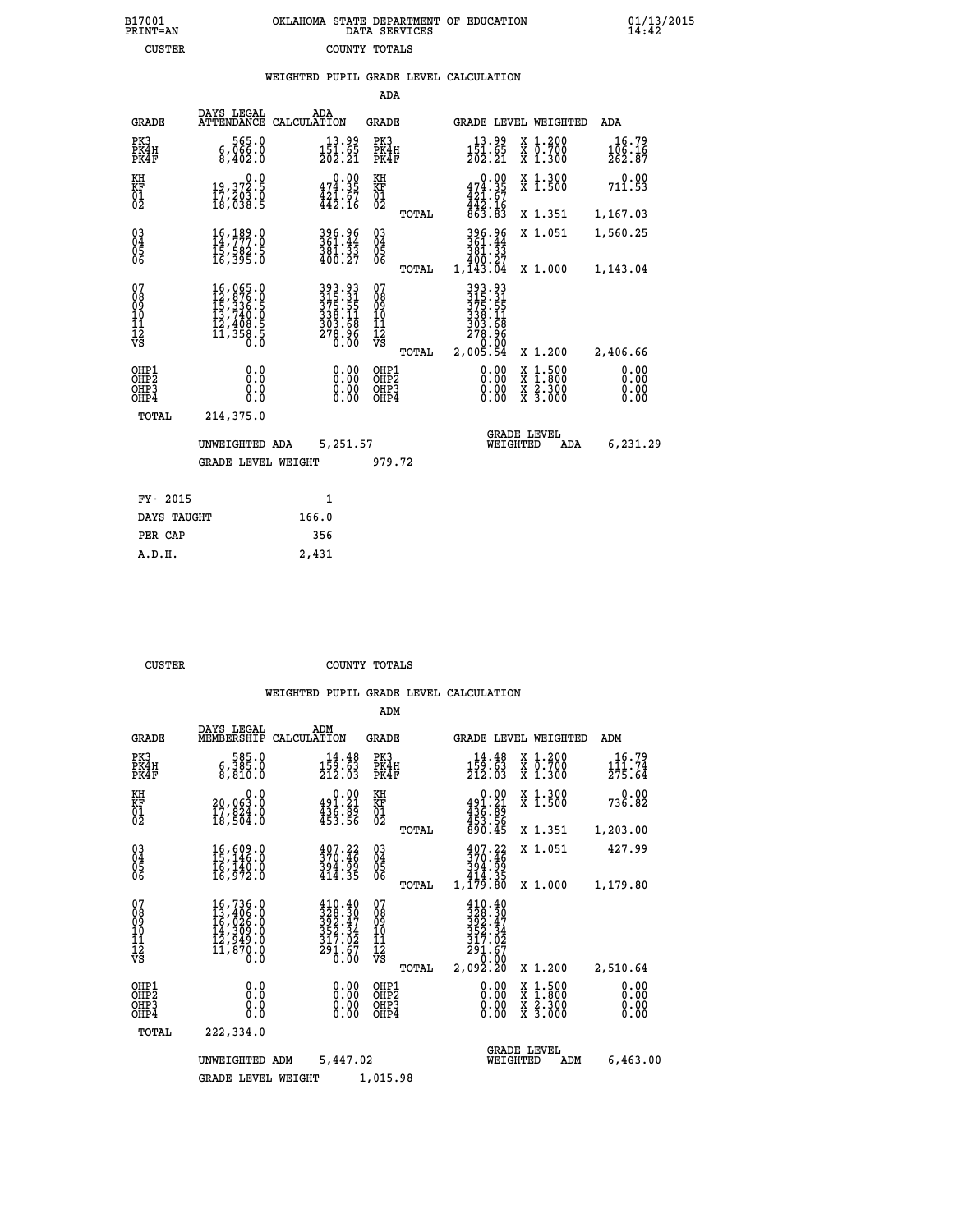| B17001<br><b>PRINT=AN</b> | OKLAHOMA STATE DEPARTMENT OF EDUCATION<br>DATA SERVICES | 01/13/2015 |
|---------------------------|---------------------------------------------------------|------------|
| 21 DELAWARE               | C006 CLEORA                                             |            |

|  |  | WEIGHTED PUPIL GRADE LEVEL CALCULATION |
|--|--|----------------------------------------|
|  |  |                                        |

|                                                    |                                                                                                |                    |                                                                    | ADA                                                 |       |                                                                         |        |                                                                |                              |
|----------------------------------------------------|------------------------------------------------------------------------------------------------|--------------------|--------------------------------------------------------------------|-----------------------------------------------------|-------|-------------------------------------------------------------------------|--------|----------------------------------------------------------------|------------------------------|
| <b>GRADE</b>                                       | DAYS LEGAL<br><b>ATTENDANCE</b>                                                                | ADA<br>CALCULATION |                                                                    | GRADE                                               |       |                                                                         |        | GRADE LEVEL WEIGHTED                                           | <b>ADA</b>                   |
| PK3<br>PK4H<br>PK4F                                | 0.0<br>0.0<br>0.0                                                                              |                    | 0.00<br>$\begin{smallmatrix} 0.00 \ 0.00 \end{smallmatrix}$        | PK3<br>PK4H<br>PK4F                                 |       | 0.00<br>0.00                                                            |        | X 1.200<br>X 0.700<br>X 1.300                                  | 0.00<br>0.00<br>0.00         |
| KH<br><b>KF</b><br>01<br>02                        | 0.0<br>680.0<br>$\frac{450.0}{710.5}$                                                          |                    | $0.00$<br>15.81<br>$\frac{10.47}{16.52}$                           | KH<br>KF<br>01<br>02                                |       | $\begin{array}{r} 0.00 \\ 15.81 \\ 10.47 \\ 16.52 \\ 26.99 \end{array}$ |        | X 1.300<br>$\overline{x}$ 1.500                                | 0.00<br>23.72                |
|                                                    |                                                                                                |                    |                                                                    |                                                     | TOTAL |                                                                         |        | X 1.351                                                        | 36.46                        |
| $\begin{matrix} 03 \\ 04 \\ 05 \\ 06 \end{matrix}$ | $\begin{smallmatrix} 437.0\\ 516.0\\ 665.0\\ 584.0 \end{smallmatrix}$                          |                    | $10.16$<br>$12.00$<br>$\bar{1}\bar{5}\cdot\bar{4}\bar{7}$<br>13.58 | $\begin{array}{c} 03 \\ 04 \\ 05 \\ 06 \end{array}$ |       | $10.16$<br>$12.00$<br>$15.47$<br>$13.58$                                |        | X 1.051                                                        | 10.68                        |
|                                                    |                                                                                                |                    |                                                                    |                                                     | TOTAL | 41.05                                                                   |        | X 1.000                                                        | 41.05                        |
| 07<br>08<br>09<br>101<br>11<br>12<br>VS            | 590.5<br>467.0<br>$\begin{smallmatrix} 0.0 & 0 \ 0.0 & 0 \ 0.0 & 0 \end{smallmatrix}$<br>$\S.$ |                    | 13.73<br>10:86<br>0:00<br>0:00<br>0:00<br>ŏ.ŏŏ                     | 07<br>08<br>09<br>11<br>11<br>12<br>VS              |       | 13.73<br>10:86<br>0.00<br>0.00<br>0.00<br>0.00                          |        |                                                                |                              |
|                                                    |                                                                                                |                    |                                                                    |                                                     | TOTAL | 24.59                                                                   |        | X 1.200                                                        | 29.51                        |
| OHP1<br>OHP2<br>OHP3<br>OHP4                       | 0.0<br>0.0<br>0.0                                                                              |                    | 0.00<br>$0.00$<br>0.00                                             | OHP1<br>OHP2<br>OHP3<br>OHP4                        |       | $0.00$<br>$0.00$<br>0.00                                                | X<br>X | $1:500$<br>1:800<br>$\frac{\ddot{x}}{x}$ $\frac{5.300}{3.000}$ | 0.00<br>0.00<br>0.00<br>0.00 |
| TOTAL                                              | 5,100.0                                                                                        |                    |                                                                    |                                                     |       |                                                                         |        |                                                                |                              |
|                                                    | UNWEIGHTED ADA                                                                                 |                    | 118.60                                                             |                                                     |       | WEIGHTED                                                                |        | <b>GRADE LEVEL</b><br>ADA                                      | 141.42                       |
|                                                    | <b>GRADE LEVEL WEIGHT</b>                                                                      |                    |                                                                    |                                                     | 22.82 |                                                                         |        |                                                                |                              |
| FY- 2015                                           |                                                                                                | $\mathbf{1}$       |                                                                    |                                                     |       |                                                                         |        |                                                                |                              |
| DAYS TAUGHT                                        |                                                                                                | 43.0               |                                                                    |                                                     |       |                                                                         |        |                                                                |                              |
|                                                    |                                                                                                |                    |                                                                    |                                                     |       |                                                                         |        |                                                                |                              |

**PER CAP** 68  **A.D.H. 119**

 **21 DELAWARE C006 CLEORA WEIGHTED PUPIL GRADE LEVEL CALCULATION ADM DAYS LEGAL ADM GRADE MEMBERSHIP CALCULATION GRADE GRADE LEVEL WEIGHTED ADM PK3 0.0 0.00 PK3 0.00 X 1.200 0.00 PK4H 0.0 0.00 PK4H 0.00 X 0.700 0.00 PK4F 0.0 0.00 PK4F 0.00 X 1.300 0.00 KH 0.0 0.00 KH 0.00 X 1.300 0.00 KF 713.0 16.58 KF 16.58 X 1.500 24.87 01 460.0 10.70 01 10.70** 02 731.0 17.00 02 <sub>nomaa</sub> 17.00  **TOTAL 27.70 X 1.351 37.42 03 449.0 10.44 03 10.44 X 1.051 10.97 04 531.0 12.35 04 12.35 05 680.0 15.81 05 15.81** 06 598.0 13.91 06 <sub>nomai</sub> 13.91  **TOTAL 42.07 X 1.000 42.07 07 602.0 14.00 07 14.00 08 477.0 11.09 08 11.09 03 0.00 0.00 0.000 0.000 10 0.0 0.00 10 0.00 11 0.0 0.00 11 0.00 12 0.0 0.00 12 0.00 VS** 0.0 0.00 VS 0.00 0.00 0.00  **TOTAL 25.09 X 1.200 30.11 OHP1 0.0 0.00 OHP1 0.00 X 1.500 0.00 OHP2 0.0 0.00 OHP2 0.00 X 1.800 0.00 OHP3 0.0 0.00 OHP3 0.00 X 2.300 0.00 OHP4 0.0 0.00 OHP4 0.00 X 3.000 0.00 TOTAL 5,241.0 GRADE LEVEL UNWEIGHTED ADM 121.88 WEIGHTED ADM 145.44** GRADE LEVEL WEIGHT 23.56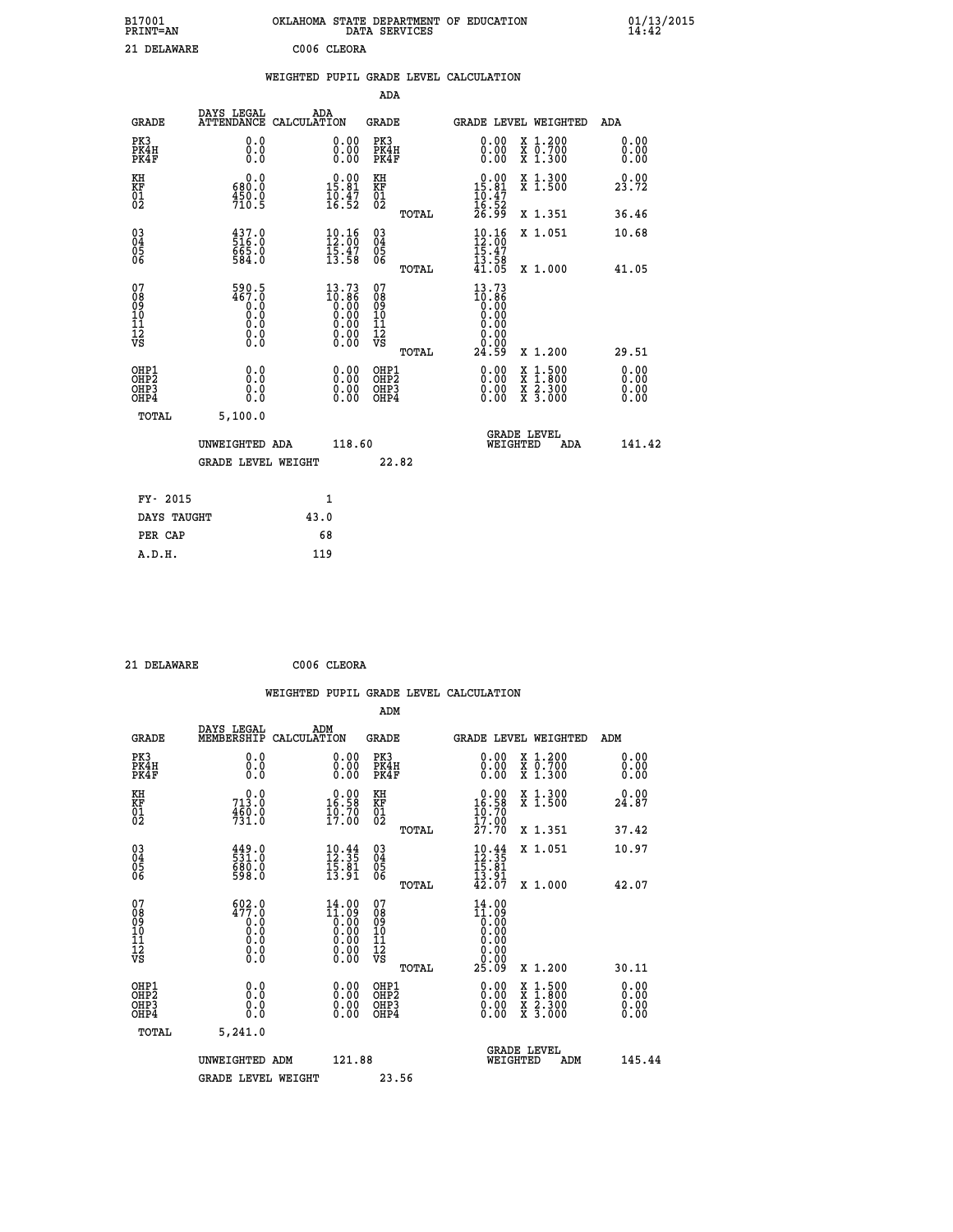| B17001<br><b>PRINT=AN</b> | OKLAHOMA STATE DEPARTMENT OF EDUCATION<br>DATA SERVICES |  |
|---------------------------|---------------------------------------------------------|--|
| 21 DELAWARE               | C014 LEACH                                              |  |

|                                          |                                                | WEIGHTED PUPIL GRADE LEVEL CALCULATION                                                  |                                                                   |                                          |       |                                                                         |                                                                                          |                              |
|------------------------------------------|------------------------------------------------|-----------------------------------------------------------------------------------------|-------------------------------------------------------------------|------------------------------------------|-------|-------------------------------------------------------------------------|------------------------------------------------------------------------------------------|------------------------------|
|                                          |                                                |                                                                                         |                                                                   | <b>ADA</b>                               |       |                                                                         |                                                                                          |                              |
| <b>GRADE</b>                             | DAYS LEGAL                                     | ADA<br>ATTENDANCE CALCULATION                                                           |                                                                   | <b>GRADE</b>                             |       | GRADE LEVEL WEIGHTED                                                    |                                                                                          | <b>ADA</b>                   |
| PK3<br>PK4H<br>PK4F                      | 0.0<br>0.0<br>414.5                            |                                                                                         | 0.00<br>$\frac{0.00}{9.21}$                                       | PK3<br>PK4H<br>PK4F                      |       | 0.00<br>$\frac{0.00}{9.21}$                                             | X 1.200<br>X 0.700<br>X 1.300                                                            | 0.00<br>0.00<br>11.97        |
| KH<br>KF<br>01<br>02                     | $739.5$<br>598.5<br>563.5                      | $0.00$<br>16.43<br>$\frac{13}{12}$ $\frac{30}{52}$                                      |                                                                   | KH<br><b>KF</b><br>01<br>02              |       | $\begin{array}{r} 0.00 \\ 16.43 \\ 13.30 \\ 12.52 \\ 25.82 \end{array}$ | X 1.300<br>X 1.500                                                                       | 0.00<br>24.65                |
|                                          |                                                |                                                                                         |                                                                   |                                          | TOTAL |                                                                         | X 1.351                                                                                  | 34.88                        |
| $^{03}_{04}$<br>Ŏ5<br>06                 | 944.5<br>816.5<br>$826.0$<br>485.5             | $\begin{smallmatrix} 20.99\\18.14\\18.36\\10.79 \end{smallmatrix}$                      |                                                                   | $\substack{03 \\ 04}$<br>$\frac{05}{06}$ |       | $\frac{20.99}{18.14}$                                                   | X 1.051                                                                                  | 22.06                        |
|                                          |                                                |                                                                                         |                                                                   |                                          | TOTAL | $\frac{10.79}{47.29}$                                                   | X 1.000                                                                                  | 47.29                        |
| 07<br>08<br>09<br>11<br>11<br>12<br>VS   | $693.5$<br>$607.0$<br>0.0<br>Ō.Ō<br>0.0<br>Ŏ.Ŏ | $\begin{smallmatrix} 15.41\\13.49\\0.00\\0.00\\0.00\\0.00\\0.00\\0.00\end{smallmatrix}$ |                                                                   | 07<br>08<br>09<br>11<br>11<br>12<br>VS   | TOTAL | 15.41<br>13.49<br>0.00<br>0.00<br>0.00<br>28.90                         | X 1.200                                                                                  | 34.68                        |
| OHP1<br>OH <sub>P2</sub><br>OHP3<br>OHP4 | 0.0<br>ŏ.ŏ<br>0.0<br>0.0                       |                                                                                         | $\begin{smallmatrix} 0.00 \ 0.00 \ 0.00 \ 0.00 \end{smallmatrix}$ | OHP1<br>OHP <sub>2</sub><br>OHP3<br>OHP4 |       | 0.00<br>Ŏ.ŎŎ<br>0.00                                                    | $\begin{smallmatrix} x & 1.500 \\ x & 1.800 \\ x & 2.300 \\ x & 3.000 \end{smallmatrix}$ | 0.00<br>0.00<br>0.00<br>0.00 |
| TOTAL                                    | 6,689.0                                        |                                                                                         |                                                                   |                                          |       |                                                                         |                                                                                          |                              |
|                                          | UNWEIGHTED ADA                                 |                                                                                         | 148.64                                                            |                                          |       | WEIGHTED                                                                | <b>GRADE LEVEL</b><br>ADA                                                                | 175.53                       |
|                                          | <b>GRADE LEVEL WEIGHT</b>                      |                                                                                         |                                                                   | 26.89                                    |       |                                                                         |                                                                                          |                              |
| FY- 2015                                 |                                                | $\mathbf{1}$                                                                            |                                                                   |                                          |       |                                                                         |                                                                                          |                              |
| DAYS TAUGHT                              |                                                | 45.0                                                                                    |                                                                   |                                          |       |                                                                         |                                                                                          |                              |
| PER CAP                                  |                                                | 62                                                                                      |                                                                   |                                          |       |                                                                         |                                                                                          |                              |

 **21 DELAWARE C014 LEACH**

 **A.D.H. 145**

 **B17001<br>PRINT=AN** 

|                                                    |                                                           |                    |                                                                                                        |                                        |       | WEIGHTED PUPIL GRADE LEVEL CALCULATION                                                                                                                                                                                                                                         |                                          |       |                      |
|----------------------------------------------------|-----------------------------------------------------------|--------------------|--------------------------------------------------------------------------------------------------------|----------------------------------------|-------|--------------------------------------------------------------------------------------------------------------------------------------------------------------------------------------------------------------------------------------------------------------------------------|------------------------------------------|-------|----------------------|
|                                                    |                                                           |                    |                                                                                                        | ADM                                    |       |                                                                                                                                                                                                                                                                                |                                          |       |                      |
| <b>GRADE</b>                                       | DAYS LEGAL<br>MEMBERSHIP                                  | ADM<br>CALCULATION |                                                                                                        | GRADE                                  |       | <b>GRADE LEVEL WEIGHTED</b>                                                                                                                                                                                                                                                    |                                          | ADM   |                      |
| PK3<br>PK4H<br>PK4F                                | 0.0<br>ة:ة<br>435:0                                       |                    | $0.00$<br>$0.00$<br>$9.67$                                                                             | PK3<br>PK4H<br>PK4F                    |       | $0.00$<br>$0.00$<br>$9.67$                                                                                                                                                                                                                                                     | X 1.200<br>X 0.700<br>X 1.300            | 12.57 | 0.00<br>0.00         |
| KH<br>KF<br>01<br>02                               | $755.0$<br>$611.0$<br>$584.0$                             |                    | $\begin{smallmatrix} 0.00\\ 16.78\\ 13.58\\ 12.98 \end{smallmatrix}$                                   | KH<br>KF<br>01<br>02                   |       | $\begin{smallmatrix} 0.00\\ 16.78\\ 13.58\\ 12.98\\ 26.56 \end{smallmatrix}$                                                                                                                                                                                                   | X 1.300<br>X 1.500                       | 25.17 | 0.00                 |
|                                                    |                                                           |                    |                                                                                                        |                                        | TOTAL |                                                                                                                                                                                                                                                                                | X 1.351                                  | 35.88 |                      |
| $\begin{matrix} 03 \\ 04 \\ 05 \\ 06 \end{matrix}$ | $1,007.0$<br>854.0<br>874.0<br>495.0                      |                    | $\begin{smallmatrix} 22.38\\ 18.98\\ 19.42\\ 11.00 \end{smallmatrix}$                                  | 03<br>04<br>05<br>06                   |       | $22.3818.9819.4211.0049.40$                                                                                                                                                                                                                                                    | X 1.051                                  | 23.52 |                      |
|                                                    |                                                           |                    |                                                                                                        |                                        | TOTAL |                                                                                                                                                                                                                                                                                | X 1.000                                  | 49.40 |                      |
| 07<br>08<br>09<br>101<br>112<br>VS                 | $711.0$<br>$630.0$<br>$0.0$<br>$0.0$<br>0.0<br>$\S.$ $\S$ |                    | $\begin{smallmatrix} 15.80 \\ 14.00 \\ 0.00 \\ 0.00 \\ 0.00 \\ 0.00 \\ 0.00 \\ 0.00 \end{smallmatrix}$ | 07<br>08<br>09<br>11<br>11<br>12<br>VS | TOTAL | 15.80<br>$\begin{smallmatrix} 14.000 14.000 0.000 \end{smallmatrix}$<br>0.00<br>0.00<br>29.80                                                                                                                                                                                  | X 1.200                                  | 35.76 |                      |
| OHP1                                               |                                                           |                    |                                                                                                        | OHP1                                   |       |                                                                                                                                                                                                                                                                                |                                          |       | 0.00                 |
| OHP <sub>2</sub><br>OHP3<br>OHP4                   | 0.0<br>0.000                                              |                    | $0.00$<br>$0.00$<br>0.00                                                                               | OHP <sub>2</sub><br>OHP3<br>OHP4       |       | $\begin{smallmatrix} 0.00 & 0.00 & 0.00 & 0.00 & 0.00 & 0.00 & 0.00 & 0.00 & 0.00 & 0.00 & 0.00 & 0.00 & 0.00 & 0.00 & 0.00 & 0.00 & 0.00 & 0.00 & 0.00 & 0.00 & 0.00 & 0.00 & 0.00 & 0.00 & 0.00 & 0.00 & 0.00 & 0.00 & 0.00 & 0.00 & 0.00 & 0.00 & 0.00 & 0.00 & 0.00 & 0.0$ | X 1:500<br>X 1:800<br>X 2:300<br>X 3:000 |       | 0.00<br>0.00<br>0.00 |
| TOTAL                                              | 6,956.0                                                   |                    |                                                                                                        |                                        |       |                                                                                                                                                                                                                                                                                |                                          |       |                      |
|                                                    | UNWEIGHTED ADM                                            |                    | 154.59                                                                                                 |                                        |       | WEIGHTED                                                                                                                                                                                                                                                                       | <b>GRADE LEVEL</b><br>ADM                |       | 182.30               |
|                                                    | <b>GRADE LEVEL WEIGHT</b>                                 |                    |                                                                                                        | 27.71                                  |       |                                                                                                                                                                                                                                                                                |                                          |       |                      |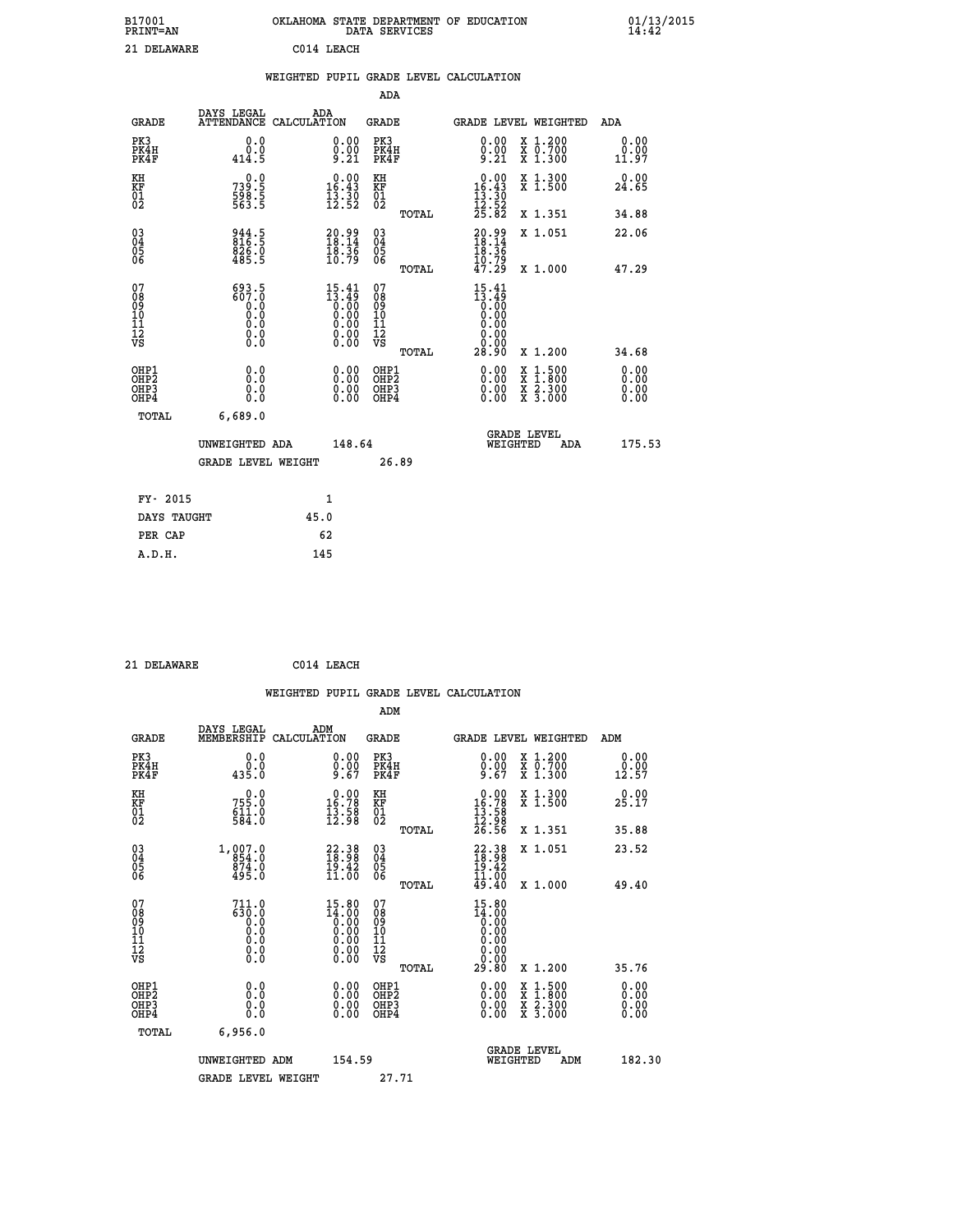| B17001<br><b>PRINT=AN</b> | OKLAHOMA STATE DEPARTMENT OF EDUCATION<br>DATA SERVICES |  | 01/13/2015 |
|---------------------------|---------------------------------------------------------|--|------------|
| 21 DELAWARE               | C030 KENWOOD                                            |  |            |

|                                                    |                                                | WEIGHTED PUPIL GRADE LEVEL CALCULATION |                      |       |                               |                                 |                 |
|----------------------------------------------------|------------------------------------------------|----------------------------------------|----------------------|-------|-------------------------------|---------------------------------|-----------------|
|                                                    |                                                |                                        | ADA                  |       |                               |                                 |                 |
| GRADE                                              | DAYS LEGAL                                     | ADA<br>ATTENDANCE CALCULATION          | GRADE                |       | GRADE LEVEL WEIGHTED          |                                 | ADA             |
| PK3<br>PK4H<br>PK4F                                | 0.0000<br>0.0                                  | 0.0000<br>0.00                         | PK3<br>PK4H<br>PK4F  |       | 0.0000<br>0.00                | X 1.200<br>X 0.700<br>$X$ 1.300 |                 |
| KH<br>KF<br>01<br>02                               | $326.5$<br>$756.5$<br>$645.5$                  | 9:92<br>$17.59$<br>$15.01$             | KH<br>KF<br>01<br>02 |       | 9:92<br>$17.59$<br>$15.01$    | X 1.300<br>X <sub>1.500</sub>   | $0.00$<br>14.88 |
|                                                    |                                                |                                        |                      | TOTAL | 32.60                         | X 1.351                         | 44.04           |
| $\begin{matrix} 03 \\ 04 \\ 05 \\ 06 \end{matrix}$ | $\frac{471}{254}$ : 9<br>$\frac{749.0}{373.5}$ | $10.95$<br>5.92<br>5.79<br>8.69        | 030404<br>06         |       | 10.95<br>5.92<br>5.79<br>8.69 | X 1.051                         | 11.51           |
|                                                    |                                                |                                        |                      | TOTAL | 2Ŏ<br>.40                     | X 1.000                         | 20.40           |

| 078<br>089<br>0910<br>111<br>12<br>VS                | $\frac{482.0}{287.0}$<br>$\begin{smallmatrix} 0.0 & 0 \ 0.0 & 0 \ 0.0 & 0 \ 0.0 & 0 \end{smallmatrix}$ |      | 11.21<br>ま:67<br>0:00<br>0:00<br>0:00<br>0:00                     | 07<br>08<br>09<br>11<br>11<br>12<br>VS<br>TOTAL | 11.21<br>$\begin{array}{c} 6.67 \ 6.00 \ 0.00 \ 0.00 \ 0.00 \end{array}$<br>17.88 | X 1.200                                                                                               | 21.46                                                                                                                                                                                                                                                                          |
|------------------------------------------------------|--------------------------------------------------------------------------------------------------------|------|-------------------------------------------------------------------|-------------------------------------------------|-----------------------------------------------------------------------------------|-------------------------------------------------------------------------------------------------------|--------------------------------------------------------------------------------------------------------------------------------------------------------------------------------------------------------------------------------------------------------------------------------|
| OHP1<br>OHP <sub>2</sub><br>OH <sub>P3</sub><br>OHP4 | 0.0<br>0.000                                                                                           |      | $\begin{smallmatrix} 0.00 \ 0.00 \ 0.00 \ 0.00 \end{smallmatrix}$ | OHP1<br>OHP <sub>2</sub><br>OHP3<br>OHP4        |                                                                                   | $\begin{smallmatrix} x & 1.500 \\ x & 1.800 \end{smallmatrix}$<br>$\frac{x}{x}$ $\frac{5:300}{3:000}$ | $\begin{smallmatrix} 0.00 & 0.00 & 0.00 & 0.00 & 0.00 & 0.00 & 0.00 & 0.00 & 0.00 & 0.00 & 0.00 & 0.00 & 0.00 & 0.00 & 0.00 & 0.00 & 0.00 & 0.00 & 0.00 & 0.00 & 0.00 & 0.00 & 0.00 & 0.00 & 0.00 & 0.00 & 0.00 & 0.00 & 0.00 & 0.00 & 0.00 & 0.00 & 0.00 & 0.00 & 0.00 & 0.0$ |
| TOTAL                                                | 3,945.5                                                                                                |      |                                                                   |                                                 |                                                                                   | <b>GRADE LEVEL</b>                                                                                    |                                                                                                                                                                                                                                                                                |
|                                                      | UNWEIGHTED ADA                                                                                         |      | 91.75                                                             |                                                 | WEIGHTED                                                                          | ADA                                                                                                   | 112.29                                                                                                                                                                                                                                                                         |
|                                                      | <b>GRADE LEVEL WEIGHT</b>                                                                              |      |                                                                   | 20.54                                           |                                                                                   |                                                                                                       |                                                                                                                                                                                                                                                                                |
| FY- 2015                                             |                                                                                                        |      | 1                                                                 |                                                 |                                                                                   |                                                                                                       |                                                                                                                                                                                                                                                                                |
| DAVS MANCHM                                          |                                                                                                        | 43 O |                                                                   |                                                 |                                                                                   |                                                                                                       |                                                                                                                                                                                                                                                                                |

| CLUA TIT    |      |
|-------------|------|
| DAYS TAUGHT | 43.0 |
| PER CAP     | 81   |
| A.D.H.      | 68   |
|             |      |

 **21 DELAWARE C030 KENWOOD**

|                                  |                                                                                      |                    |                                                                                                |                                                     |       | WEIGHTED PUPIL GRADE LEVEL CALCULATION                                                                                             |                                          |                      |  |
|----------------------------------|--------------------------------------------------------------------------------------|--------------------|------------------------------------------------------------------------------------------------|-----------------------------------------------------|-------|------------------------------------------------------------------------------------------------------------------------------------|------------------------------------------|----------------------|--|
|                                  |                                                                                      |                    |                                                                                                | ADM                                                 |       |                                                                                                                                    |                                          |                      |  |
| <b>GRADE</b>                     | DAYS LEGAL<br>MEMBERSHIP                                                             | ADM<br>CALCULATION |                                                                                                | <b>GRADE</b>                                        |       | <b>GRADE LEVEL WEIGHTED</b>                                                                                                        |                                          | ADM                  |  |
| PK3<br>PK4H<br>PK4F              | 0.0<br>0.0<br>0.0                                                                    |                    | 0.0000<br>ŏ.ŏŏ                                                                                 | PK3<br>PK4H<br>PK4F                                 |       | 0.00<br>0.00                                                                                                                       | X 1.200<br>X 0.700<br>X 1.300            | 0.00<br>0.00<br>0.00 |  |
| KH<br>KF<br>01<br>02             | 0.0<br>449.0<br>808.0<br>678.0                                                       |                    | $0.00$<br>10.44<br>$\frac{18.79}{15.77}$                                                       | KH<br>KF<br>$\begin{matrix} 01 \ 02 \end{matrix}$   |       | $0.00$<br>$10.44$<br>$18.79$<br>$15.77$<br>$34.56$                                                                                 | X 1.300<br>X 1.500                       | 0.00<br>15.66        |  |
|                                  |                                                                                      |                    |                                                                                                |                                                     | TOTAL |                                                                                                                                    | X 1.351                                  | 46.69                |  |
| 03<br>04<br>05<br>06             | 496.0<br>258.0<br>258.0<br>390.0                                                     |                    | $\begin{smallmatrix} 11.53\ 6.00\ 6.00\ 9.07 \end{smallmatrix}$                                | $\begin{array}{c} 03 \\ 04 \\ 05 \\ 06 \end{array}$ |       | $\begin{smallmatrix} 11\cdot 53\\[-1.2mm] 6\cdot 00\\[-1.2mm] 6\cdot 00\\[-1.2mm] 9\cdot 07\\[-1.2mm] 21\cdot 07\end{smallmatrix}$ | X 1.051                                  | 12.12                |  |
|                                  |                                                                                      |                    |                                                                                                |                                                     | TOTAL |                                                                                                                                    | X 1.000                                  | 21.07                |  |
| 07<br>08901112<br>1112<br>VS     | $\begin{smallmatrix} 532.0\\ 301.0\\ 0\\ 0\\ 0\\ 0\\ 0\\ \end{smallmatrix}$<br>0.000 |                    | $\begin{smallmatrix} 12.37\ 7.00\ 0.00\ 0.00\ 0.00\ 0.00\ 0.00\ 0.00\ 0.00\ \end{smallmatrix}$ | 07<br>08901112<br>1112<br>VS                        | TOTAL | 12.37<br>7.000000000000<br>0.00<br>0.00<br>19.37                                                                                   | X 1.200                                  | 23.24                |  |
| OHP1                             |                                                                                      |                    |                                                                                                | OHP1                                                |       |                                                                                                                                    |                                          |                      |  |
| OHP <sub>2</sub><br>OHP3<br>OHP4 | 0.0<br>0.0<br>Ŏ.Ŏ                                                                    |                    | $0.00$<br>$0.00$<br>0.00                                                                       | OHP <sub>2</sub><br>OHP3<br>OHP4                    |       | 0.00<br>$0.00$<br>0.00                                                                                                             | X 1:500<br>X 1:800<br>X 2:300<br>X 3:000 | 0.00<br>0.00<br>0.00 |  |
| TOTAL                            | 4,170.0                                                                              |                    |                                                                                                |                                                     |       |                                                                                                                                    |                                          |                      |  |
|                                  | UNWEIGHTED ADM                                                                       |                    | 96.97                                                                                          |                                                     |       | <b>GRADE LEVEL</b><br>WEIGHTED                                                                                                     | ADM                                      | 118.78               |  |
|                                  | <b>GRADE LEVEL WEIGHT</b>                                                            |                    |                                                                                                | 21.81                                               |       |                                                                                                                                    |                                          |                      |  |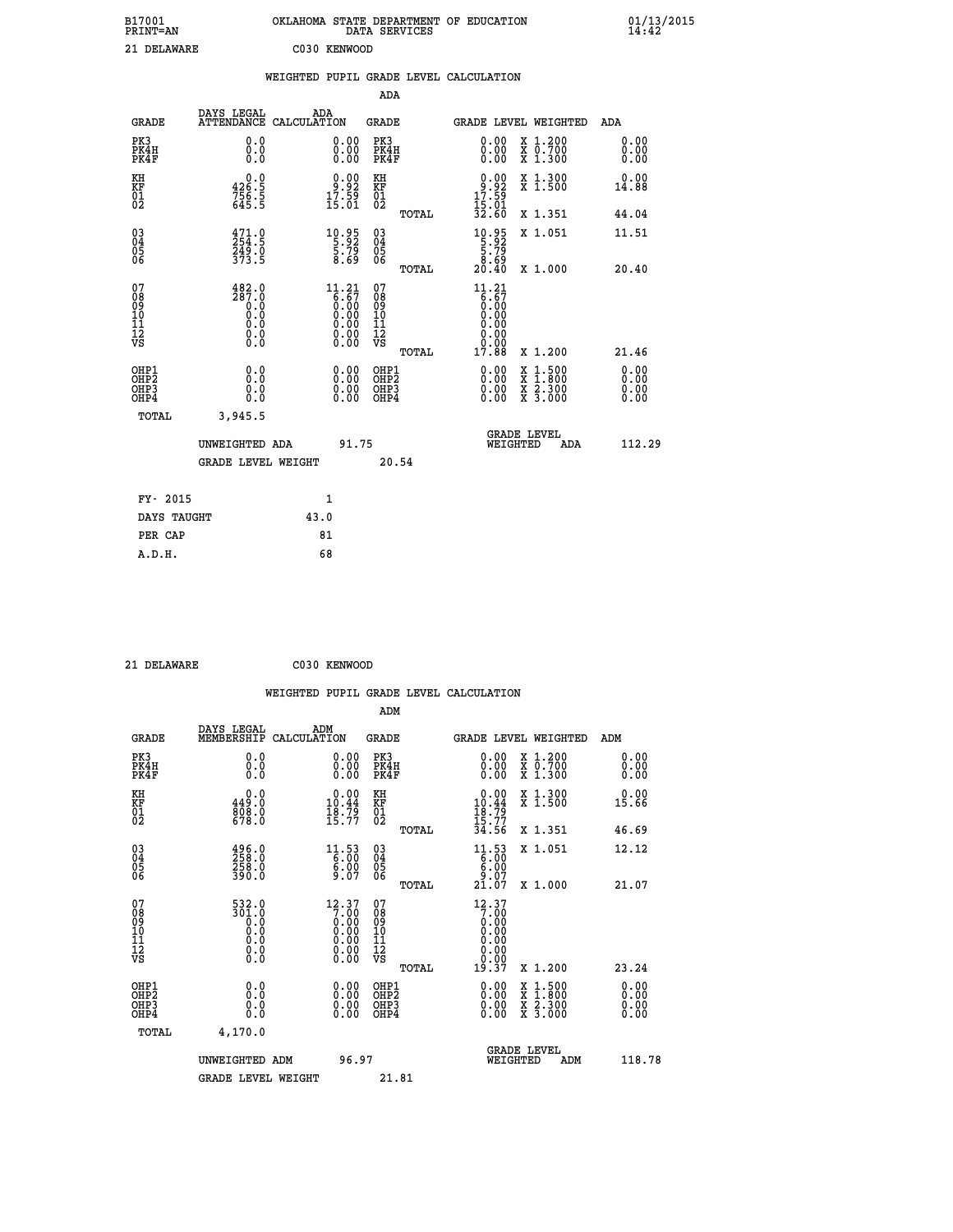| B17001<br>PRINT=AN | . STATE DEPARTMENT OF EDUCATION<br><b>OKLAHOMA</b><br>DATA SERVICES | 01/13/2015<br>14:42 |
|--------------------|---------------------------------------------------------------------|---------------------|
| 21 DELAWARE        | C034 MOSELEY                                                        |                     |

| 41 <i>D</i> yyniya                                                 |                                                                             |      | COUT RODDDIA                                                                                           |                                        |       |                                                                                                |                                                                                          |                              |
|--------------------------------------------------------------------|-----------------------------------------------------------------------------|------|--------------------------------------------------------------------------------------------------------|----------------------------------------|-------|------------------------------------------------------------------------------------------------|------------------------------------------------------------------------------------------|------------------------------|
|                                                                    |                                                                             |      |                                                                                                        |                                        |       | WEIGHTED PUPIL GRADE LEVEL CALCULATION                                                         |                                                                                          |                              |
|                                                                    |                                                                             |      |                                                                                                        | <b>ADA</b>                             |       |                                                                                                |                                                                                          |                              |
| <b>GRADE</b>                                                       | DAYS LEGAL<br>ATTENDANCE CALCULATION                                        |      | ADA                                                                                                    | GRADE                                  |       | <b>GRADE LEVEL WEIGHTED</b>                                                                    |                                                                                          | ADA                          |
| PK3<br>PK4H<br>PK4F                                                | 0.0<br>0.0<br>774.5                                                         |      | 0.00<br>18.89                                                                                          | PK3<br>PK4H<br>PK4F                    |       | 0.00<br>0.00<br>18.89                                                                          | X 1.200<br>X 0.700<br>X 1.300                                                            | 0.00<br>0.00<br>24.56        |
| KH<br>KF<br>01<br>02                                               | 0.0<br>529:5<br>1,156:0<br>1,213:0                                          |      | $\begin{smallmatrix} 0.00\\ 12.91\\ 28.20\\ 29.59 \end{smallmatrix}$                                   | KH<br>KF<br>01<br>02                   |       | $\begin{smallmatrix} 0.00\\ 12.91\\ 28.20\\ 29.59\\ 57.79 \end{smallmatrix}$                   | X 1.300<br>X 1.500                                                                       | 0.00<br>19.37                |
|                                                                    |                                                                             |      |                                                                                                        |                                        | TOTAL |                                                                                                | X 1.351                                                                                  | 78.07                        |
| $\begin{smallmatrix} 03 \\[-4pt] 04 \end{smallmatrix}$<br>05<br>06 | 1, 126:5<br>891.0<br>854.0                                                  |      | $\frac{15}{27}:\frac{43}{46}$<br>21.73<br>20.83                                                        | $\substack{03 \\ 04}$<br>0500          |       | $\frac{15.43}{27.46}$<br>$\frac{21.73}{20.83}$                                                 | X 1.051                                                                                  | 16.22                        |
|                                                                    |                                                                             |      |                                                                                                        |                                        | TOTAL | 70.02                                                                                          | X 1.000                                                                                  | 70.02                        |
| 07<br>08<br>09<br>11<br>11<br>12<br>VS                             | $\begin{array}{c} 524.5 \\ 824.5 \\ 0.5 \\ 0.0 \end{array}$<br>Ō.Ō<br>$\S.$ |      | $\begin{smallmatrix} 12.79 \\ 20.11 \\ 0.00 \\ 0.00 \\ 0.00 \\ 0.00 \\ 0.00 \\ 0.00 \end{smallmatrix}$ | 07<br>08<br>09<br>11<br>11<br>12<br>VS |       | $\begin{smallmatrix} 12.79 \\ 20.11 \\ 0.00 \\ 0.00 \end{smallmatrix}$<br>0.00<br>0.00<br>0.00 |                                                                                          |                              |
|                                                                    |                                                                             |      |                                                                                                        |                                        | TOTAL | 32.90                                                                                          | X 1.200                                                                                  | 39.48                        |
| OHP1<br>OHP <sub>2</sub><br>OHP3<br>OHP4                           | 0.0<br>0.0<br>0.0                                                           |      | 0.00<br>$\begin{smallmatrix} 0.00 \ 0.00 \end{smallmatrix}$                                            | OHP1<br>OHP2<br>OHP3<br>OHP4           |       | 0.00<br>0.00<br>0.00                                                                           | $\begin{smallmatrix} x & 1.500 \\ x & 1.800 \\ x & 2.300 \\ x & 3.000 \end{smallmatrix}$ | 0.00<br>Ŏ.ŎŎ<br>0.00<br>0.00 |
| <b>TOTAL</b>                                                       | 8,525.5                                                                     |      |                                                                                                        |                                        |       |                                                                                                |                                                                                          |                              |
|                                                                    | UNWEIGHTED ADA                                                              |      | 207.94                                                                                                 |                                        |       | WEIGHTED                                                                                       | <b>GRADE LEVEL</b><br>ADA                                                                | 247.72                       |
|                                                                    | <b>GRADE LEVEL WEIGHT</b>                                                   |      |                                                                                                        |                                        | 39.78 |                                                                                                |                                                                                          |                              |
| FY- 2015                                                           |                                                                             |      | 1                                                                                                      |                                        |       |                                                                                                |                                                                                          |                              |
| DAYS TAUGHT                                                        |                                                                             | 41.0 |                                                                                                        |                                        |       |                                                                                                |                                                                                          |                              |
| PER CAP                                                            |                                                                             |      | 40                                                                                                     |                                        |       |                                                                                                |                                                                                          |                              |

 **21 DELAWARE C034 MOSELEY**

 **A.D.H. 200**

| ADM                                                                                                                                                                                                                                                                                                                      |                       |
|--------------------------------------------------------------------------------------------------------------------------------------------------------------------------------------------------------------------------------------------------------------------------------------------------------------------------|-----------------------|
| DAYS LEGAL<br>ADM<br>MEMBERSHIP<br><b>GRADE</b><br>CALCULATION<br><b>GRADE</b><br>GRADE LEVEL WEIGHTED<br>ADM                                                                                                                                                                                                            |                       |
| PK3<br>$\begin{smallmatrix} 0.00\\ 0.00\\ 19.34 \end{smallmatrix}$<br>PK3<br>$\begin{smallmatrix} 0.00\\ 0.00\\ 19.34 \end{smallmatrix}$<br>X 1.200<br>X 0.700<br>X 1.300<br>0.0<br>PK4H<br>0.0<br>PK4H<br>PK4F<br>793.0<br>PK4F                                                                                         | 0.00<br>0.00<br>25.14 |
| $\begin{smallmatrix} 0.00\\ 13.95\\ 29.85\\ 30.88\\ 60.73 \end{smallmatrix}$<br>X 1.300<br>X 1.500<br>KH<br>$\begin{smallmatrix} 0.00\\ 13.95\\ 29.85\\ 30.88 \end{smallmatrix}$<br>KH<br>$\begin{smallmatrix}&&0.0\\572.0\\1,224.0\\1,266.0\end{smallmatrix}$<br>KF<br>01<br>02<br>KF<br>01<br>02                       | 0.00<br>20.93         |
| X 1.351<br>TOTAL                                                                                                                                                                                                                                                                                                         | 82.05                 |
| $\begin{matrix} 03 \\ 04 \\ 05 \\ 06 \end{matrix}$<br>$\begin{smallmatrix} 16.07\\ 28.34\\ 22.66\\ 21.32\\ 72.32 \end{smallmatrix}$<br>$1, \begin{smallmatrix} 659.0\\ 162.0\\ 929.0\\ 874.0 \end{smallmatrix}$<br>03<br>04<br>05<br>06<br>X 1.051<br>$\begin{smallmatrix} 16.07\ 28.34\ 22.66\ 21.32 \end{smallmatrix}$ | 16.89                 |
| TOTAL<br>X 1.000                                                                                                                                                                                                                                                                                                         | 72.32                 |
| 07<br>07<br>13.88<br>569.0<br>871.0<br>$\begin{smallmatrix} 13.88\\21.24\\0.00\\0.00\\0.00\\0.00\\0.00\\0.00\end{smallmatrix}$<br>08<br>09<br>101<br>112<br>VS<br>08<br>09<br>11<br>11<br>12<br>VS<br>$21.24$<br>0.00<br>0.00<br>0.00<br>0.00<br>0.00<br>35.12<br>ŏ:ŏ<br>0:0<br>0:0<br>$\S.$<br>X 1.200                  | 42.14                 |
| TOTAL                                                                                                                                                                                                                                                                                                                    |                       |
| OHP1<br>OHP2<br>0.00<br>0.0<br>$0.00$<br>$0.00$<br>OHP1<br>OHP2<br>X 1:500<br>X 1:800<br>X 2:300<br>X 3:000<br>0.00<br>0.000<br>OHP3<br>OHP <sub>3</sub><br>0.00<br>0.00<br>OHP4                                                                                                                                         | 0.00<br>0.00<br>0.00  |
| 8,919.0<br>TOTAL                                                                                                                                                                                                                                                                                                         |                       |
| <b>GRADE LEVEL</b><br>217.53<br>UNWEIGHTED ADM<br>WEIGHTED<br>ADM<br><b>GRADE LEVEL WEIGHT</b><br>41.94                                                                                                                                                                                                                  | 259.47                |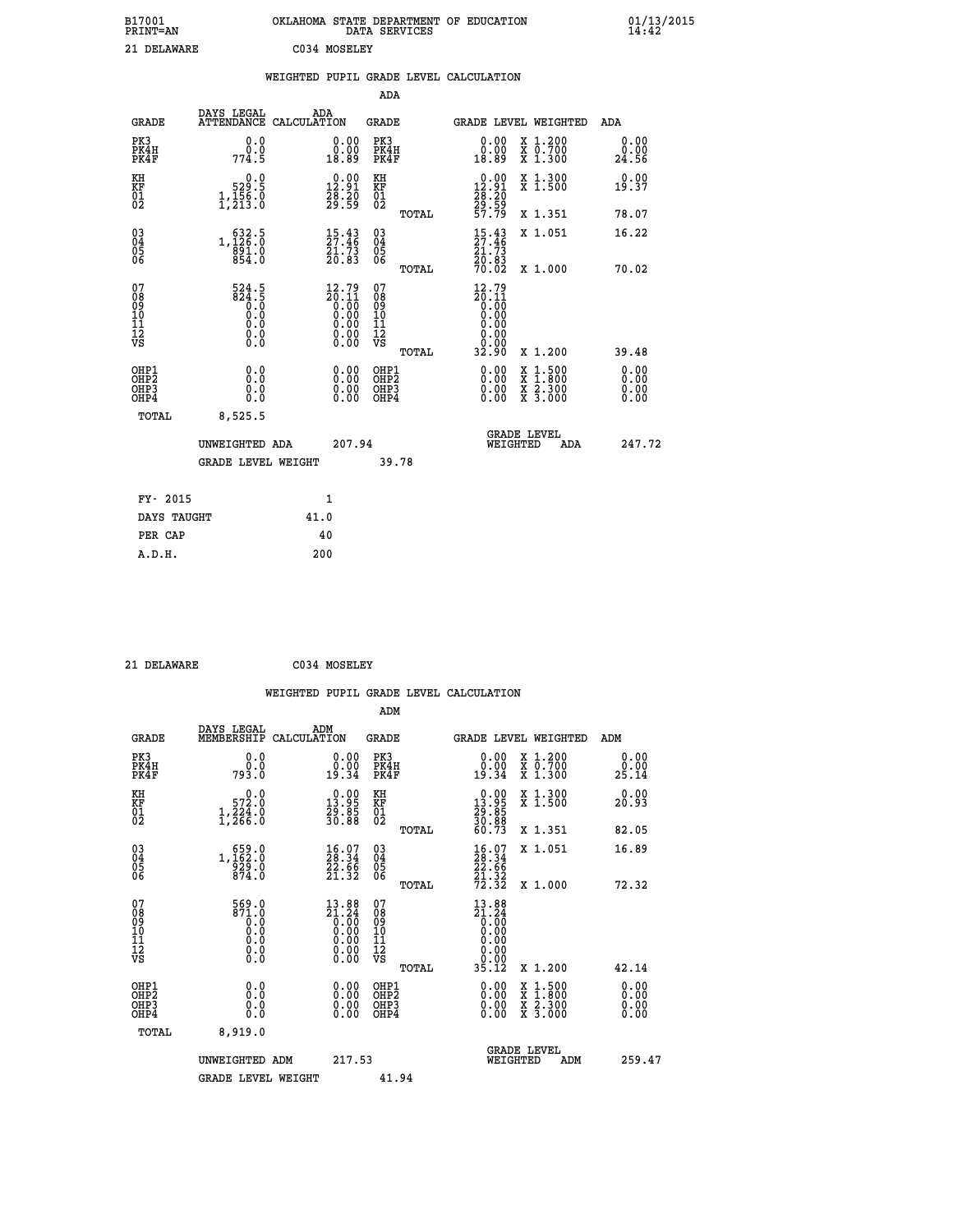| B17001<br><b>PRINT=AN</b>                          |                                                                                                 | OKLAHOMA STATE DEPARTMENT OF EDUCATION<br>DATA SERVICES                                    |                                          |                                                                                                                                                                   | 01/13/2015                   |
|----------------------------------------------------|-------------------------------------------------------------------------------------------------|--------------------------------------------------------------------------------------------|------------------------------------------|-------------------------------------------------------------------------------------------------------------------------------------------------------------------|------------------------------|
| 21 DELAWARE                                        |                                                                                                 | <b>I001 JAY</b>                                                                            |                                          |                                                                                                                                                                   |                              |
|                                                    |                                                                                                 | WEIGHTED PUPIL GRADE LEVEL CALCULATION                                                     |                                          |                                                                                                                                                                   |                              |
|                                                    |                                                                                                 |                                                                                            | ADA                                      |                                                                                                                                                                   |                              |
| <b>GRADE</b>                                       | DAYS LEGAL                                                                                      | ADA<br>ATTENDANCE CALCULATION                                                              | GRADE                                    | <b>GRADE LEVEL WEIGHTED</b>                                                                                                                                       | ADA                          |
| PK3<br>PK4H<br>PK4F                                | 231.0<br>3,822.5                                                                                | $\begin{smallmatrix} 5.37\ 0.00\ 88.90 \end{smallmatrix}$                                  | PK3<br>PK4H<br>PK4F                      | $\begin{smallmatrix} 5.37\ 0.00\ 88.90 \end{smallmatrix}$<br>X 1.200<br>X 0.700<br>X 1.300                                                                        | 6.44<br>0.00<br>115.57       |
| KH<br>KF<br>01<br>02                               | 0.0<br>5,944:5<br>5,895:5<br>4,991:5                                                            | $\begin{smallmatrix} &0.00\\ 138.24\\ 137.10\\ 116.08\end{smallmatrix}$                    | KH<br>KF<br>01<br>02                     | X 1.300<br>X 1.500<br>0.00<br>138.24<br>137.10<br>116.08<br>253.18                                                                                                | 0.00<br>207.36               |
|                                                    |                                                                                                 |                                                                                            | TOTAL                                    | X 1.351                                                                                                                                                           | 342.05                       |
| $\begin{matrix} 03 \\ 04 \\ 05 \\ 06 \end{matrix}$ | $\frac{5}{4}, \frac{659}{938}.0 \ \frac{5}{5}, \frac{011}{372}.5$                               | $\begin{array}{l} 131.60 \\ 114.84 \\ 116.55 \\ 101.69 \end{array}$                        | 03<br>04<br>05<br>06<br>TOTAL            | 131.60<br>X 1.051<br>116.55<br>101.69<br>333.08<br>X 1,000                                                                                                        | 138.31<br>333.08             |
| 078901112<br>00901112<br>VS                        | $\begin{smallmatrix}5,404.5\\4,861.5\\4,606.0\\5,094.5\\4,508.0\\4,143.0\\0.0\end{smallmatrix}$ | $\begin{smallmatrix} 125.69\\113.06\\107.12\\118.48\\104.84\\96.35\\0.00\end{smallmatrix}$ | 0789011128<br>TOTAL                      | 125.69<br>113.06<br>107.12<br>118.48<br>104.84<br>$56.35$<br>0.00<br>665.54<br>X 1.200                                                                            | 798.65                       |
| OHP1<br>OHP2<br>OHP3<br>OH <sub>P4</sub>           | 0.000<br>0.0<br>0.0                                                                             | 0.00<br>0.00                                                                               | OHP1<br>OHP <sub>2</sub><br>OHP3<br>OHP4 | 0.00<br>$\begin{smallmatrix} \mathtt{X} & 1\cdot500\\ \mathtt{X} & 1\cdot800\\ \mathtt{X} & 2\cdot300\\ \mathtt{X} & 3\cdot000 \end{smallmatrix}$<br>0.00<br>0.00 | 0.00<br>0.00<br>0.00<br>0.00 |
| TOTAL                                              | 69,483.5                                                                                        |                                                                                            |                                          |                                                                                                                                                                   |                              |
|                                                    | UNWEIGHTED ADA<br><b>GRADE LEVEL WEIGHT</b>                                                     | 1,615.91                                                                                   | 325.55                                   | <b>GRADE LEVEL</b><br>WEIGHTED<br>ADA                                                                                                                             | 1,941.46                     |
|                                                    |                                                                                                 |                                                                                            |                                          |                                                                                                                                                                   |                              |
| FY- 2015                                           |                                                                                                 | 1                                                                                          |                                          |                                                                                                                                                                   |                              |

| 21 DELAWARE | <b>I001 JAY</b> |  |
|-------------|-----------------|--|

 **DAYS TAUGHT 43.0 PER CAP** 64  **A.D.H. 1,382**

 **ADM DAYS LEGAL ADM GRADE MEMBERSHIP CALCULATION GRADE GRADE LEVEL WEIGHTED ADM PK3 231.0 5.37 PK3 5.37 X 1.200 6.44 PK4H 0.0 0.00 PK4H 0.00 X 0.700 0.00 PK4F 4,114.0 95.67 PK4F 95.67 X 1.300 124.37 KH 0.0 0.00 KH 0.00 X 1.300 0.00 KF 6,350.0 147.67 KF 147.67 X 1.500 221.51**  $\begin{array}{cccc} \text{KH} & \hspace{1.5cm} 0.0 & \hspace{1.5cm} 0.00 & \text{KH} \\ \text{KF} & \hspace{1.5cm} 6,350.0 & \hspace{1.5cm} 147.67 & \text{KF} \\ 01 & \hspace{1.5cm} 6,337.0 & \hspace{1.5cm} 146.21 & \hspace{1.5cm} 02 \\ \end{array}$ 

|                                                    | <b>GRADE LEVEL WEIGHT</b>                                                           |                                                | 348.17                                             |       |                                                                                          |                                                                                                                     |                          |
|----------------------------------------------------|-------------------------------------------------------------------------------------|------------------------------------------------|----------------------------------------------------|-------|------------------------------------------------------------------------------------------|---------------------------------------------------------------------------------------------------------------------|--------------------------|
|                                                    | UNWEIGHTED<br>ADM                                                                   | 1,720.74                                       |                                                    |       |                                                                                          | <b>GRADE LEVEL</b><br>WEIGHTED<br>ADM                                                                               | 2,068.91                 |
| TOTAL                                              | 73,992.0                                                                            |                                                |                                                    |       |                                                                                          |                                                                                                                     |                          |
| OHP1<br>OHP <sub>2</sub><br>OHP3<br>OHP4           | 0.0<br>0.000                                                                        | $0.00$<br>$0.00$<br>0.00                       | OHP1<br>OHP <sub>2</sub><br>OHP3<br>OHP4           |       | $0.00$<br>$0.00$<br>0.00                                                                 | $\begin{array}{l} \mathtt{X} & 1.500 \\ \mathtt{X} & 1.800 \\ \mathtt{X} & 2.300 \\ \mathtt{X} & 3.000 \end{array}$ | $0.00$<br>$0.00$<br>0.00 |
| 07<br>08<br>09<br>101<br>11<br>12<br>VS            | $5,786.0$<br>$5,195.0$<br>$4,865.0$<br>$5,478.0$<br>$4,864.0$<br>$4,473.0$<br>$0.0$ | 127.40<br>113.12<br>$\frac{104.02}{0.00}$      | 07<br>08<br>09<br>001<br>11<br>11<br>12<br>VS      | TOTAL | $\begin{smallmatrix} 127.40\\ 113.12\\ 104.02\\ 0.00\\ 713.05 \end{smallmatrix}$         | X 1.200                                                                                                             | 855.66                   |
|                                                    |                                                                                     | 134.56<br>$\frac{1}{113}$ , $\frac{5}{14}$     |                                                    |       | 134.56<br>$\frac{1}{1}\overline{2}\overline{0}\cdot\overline{0}\overline{1}\overline{4}$ |                                                                                                                     |                          |
| $\begin{matrix} 03 \\ 04 \\ 05 \\ 06 \end{matrix}$ | 5,949.0<br>5,209.0<br>5,237.0<br>4,617.0                                            | 138.35<br>121.14<br>$12\bar{1}$ , 79<br>107.37 | $\begin{matrix} 03 \\ 04 \\ 05 \\ 06 \end{matrix}$ | TOTAL | 138.35<br>121.14<br>121.79<br>107.37<br>350.30                                           | X 1.000                                                                                                             | 350.30                   |
|                                                    |                                                                                     |                                                |                                                    | TOTAL |                                                                                          | X 1.351<br>X 1.051                                                                                                  | 365.22<br>145.41         |
| ŏż                                                 | $\frac{8}{3}$ , $\frac{53}{7}$ . $\frac{8}{9}$                                      | 124:12                                         | ŏż                                                 |       | 124:12<br>270.33                                                                         |                                                                                                                     |                          |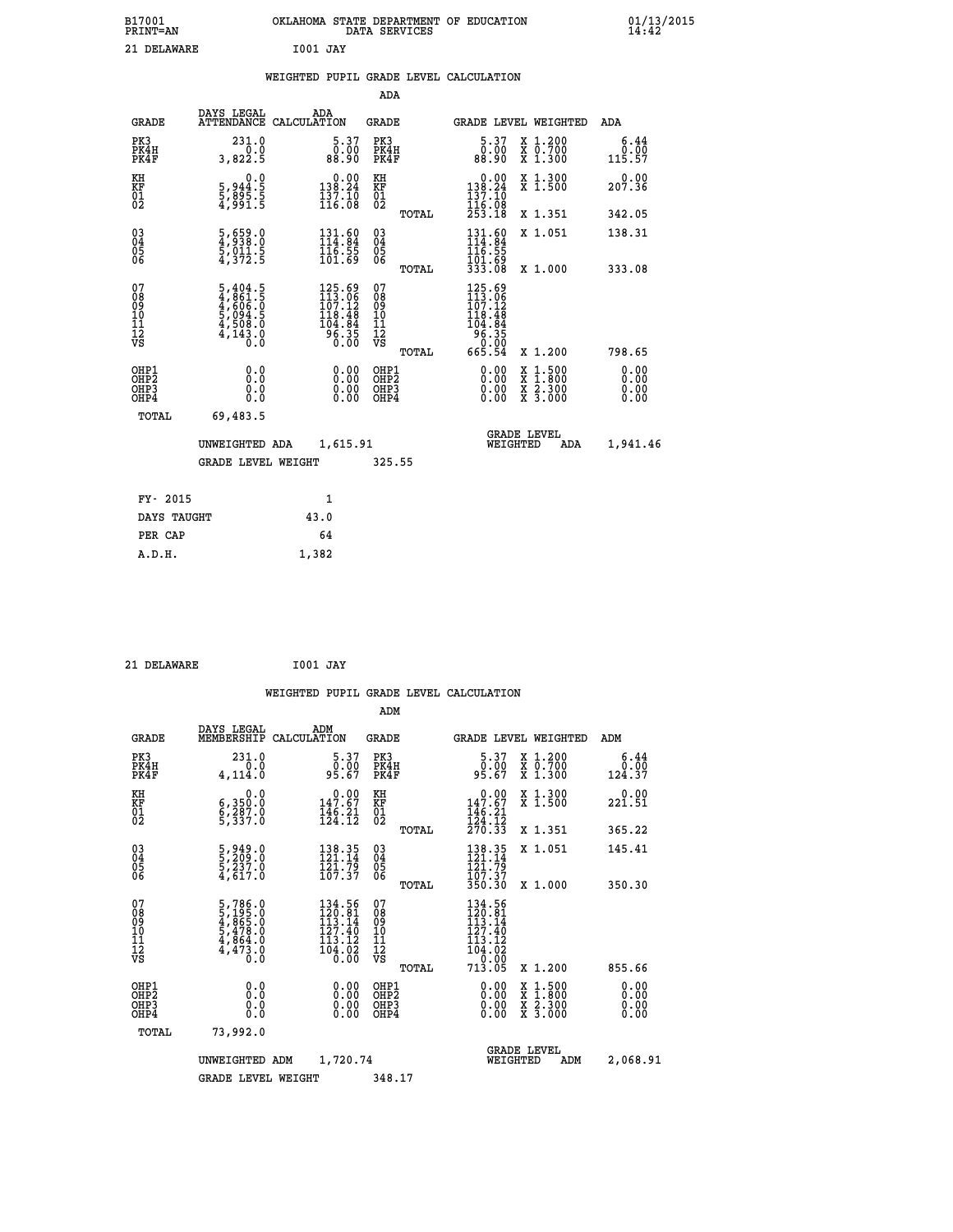| B17001<br><b>PRINT=AN</b> | OKLAHOMA STATE DEPARTMENT OF EDUCATION<br>DATA SERVICES | 01/13/2015 |
|---------------------------|---------------------------------------------------------|------------|
| 21 DELAWARE               | I002 GROVE                                              |            |

### **WEIGHTED PUPIL GRADE LEVEL CALCULATION**

|                                              |                                                                                                                                                                                    |                                                                                                    | ADA                                     |       |                                                                                                     |                                                                                                  |                              |
|----------------------------------------------|------------------------------------------------------------------------------------------------------------------------------------------------------------------------------------|----------------------------------------------------------------------------------------------------|-----------------------------------------|-------|-----------------------------------------------------------------------------------------------------|--------------------------------------------------------------------------------------------------|------------------------------|
| <b>GRADE</b>                                 | DAYS LEGAL                                                                                                                                                                         | ADA<br>ATTENDANCE CALCULATION                                                                      | GRADE                                   |       |                                                                                                     | GRADE LEVEL WEIGHTED                                                                             | ADA                          |
| PK3<br>PK4H<br>PK4F                          | 70.0<br>0.0<br>5,419.0                                                                                                                                                             | 1.75<br>0.00<br>135.48                                                                             | PK3<br>PK4H<br>PK4F                     |       | 1.75<br>ةُ:ة<br>135.48                                                                              | X 1.200<br>X 0.700<br>X 1.300                                                                    | 2.10<br>0.00<br>176.12       |
| KH<br>KF<br>01<br>02                         | 0.0<br>6,886.0<br>7,880.0                                                                                                                                                          | $\begin{smallmatrix} 0.00\\ 172.15\\ 197.23\\ 184.50 \end{smallmatrix}$                            | KH<br>KF<br>01<br>02                    |       | 0.00<br>$172.15$<br>$197.23$                                                                        | X 1.300<br>X 1.500                                                                               | 0.00<br>258.23               |
|                                              |                                                                                                                                                                                    |                                                                                                    |                                         | TOTAL | 184.50<br>381.73                                                                                    | X 1.351                                                                                          | 515.72                       |
| $^{03}_{04}$<br>Ŏ5<br>06                     | 7,739.5<br>6,558.0<br>6,108.0<br>7,202.5                                                                                                                                           | $\begin{smallmatrix} 193.49\\163.95\\152.70\\180.06 \end{smallmatrix}$                             | $\substack{03 \\ 04}$<br>05<br>06       |       | 193.49<br>163.95<br>152.70<br>180.06<br>496.71                                                      | X 1.051                                                                                          | 203.36                       |
|                                              |                                                                                                                                                                                    |                                                                                                    |                                         | TOTAL |                                                                                                     | X 1.000                                                                                          | 496.71                       |
| 07<br>08<br>09<br>10<br>11<br>11<br>12<br>VS | $\begin{smallmatrix} 6\,, & 855\,. & 0\\ 7\,, & 473\,. & 5\\ 7\,, & 302\,. & 0\\ 5\,, & 637\,. & 0\\ 6\,, & 610\,. & 5\\ 5\,, & 775\,. & 0\\ 0\,. & 0\,. & 0\,. \end{smallmatrix}$ | $\begin{smallmatrix} 171.38\\ 186.84\\ 182.56\\ 140.93\\ 165.26\\ 144.38\\ 0.00 \end{smallmatrix}$ | 07<br>08<br>09<br>101<br>11<br>12<br>VS | TOTAL | $\begin{smallmatrix} 171.38\\186.34\\182.56\\140.93\\165.26\\144.38\\0.00\\991.35\end{smallmatrix}$ | X 1.200                                                                                          | 1,189.62                     |
| OHP1<br>OHP2<br>OH <sub>P3</sub><br>OHP4     | 0.0<br>Ō.Ō<br>0.0<br>0.0                                                                                                                                                           | $0.00$<br>$0.00$<br>0.00                                                                           | OHP1<br>OHP2<br>OHP3<br>OHP4            |       | 0.00<br>0.00                                                                                        | $\begin{smallmatrix} x & 1 & 500 \\ x & 1 & 800 \\ x & 2 & 300 \\ x & 3 & 000 \end{smallmatrix}$ | 0.00<br>0.00<br>0.00<br>0.00 |
| TOTAL                                        | 94,905.0                                                                                                                                                                           |                                                                                                    |                                         |       |                                                                                                     |                                                                                                  |                              |
|                                              | UNWEIGHTED ADA                                                                                                                                                                     | 2,372.66                                                                                           |                                         |       | WEIGHTED                                                                                            | <b>GRADE LEVEL</b><br>ADA                                                                        | 2,841.86                     |
|                                              | <b>GRADE LEVEL WEIGHT</b>                                                                                                                                                          |                                                                                                    | 469.20                                  |       |                                                                                                     |                                                                                                  |                              |
| FY- 2015                                     |                                                                                                                                                                                    | 1                                                                                                  |                                         |       |                                                                                                     |                                                                                                  |                              |
| DAYS TAUGHT                                  |                                                                                                                                                                                    | 40.0                                                                                               |                                         |       |                                                                                                     |                                                                                                  |                              |
| PER CAP                                      |                                                                                                                                                                                    | 35                                                                                                 |                                         |       |                                                                                                     |                                                                                                  |                              |
| an u                                         |                                                                                                                                                                                    | <b>2150</b>                                                                                        |                                         |       |                                                                                                     |                                                                                                  |                              |

21 DELAWARE **I002 GROVE** 

 **A.D.H. 2,160**

 **ADM**

| <b>GRADE</b>                                         | DAYS LEGAL<br>MEMBERSHIP                                                | ADM<br>CALCULATION                                                                                   | <b>GRADE</b>                                       |       |                                                                                                                       | <b>GRADE LEVEL WEIGHTED</b>              | ADM                          |
|------------------------------------------------------|-------------------------------------------------------------------------|------------------------------------------------------------------------------------------------------|----------------------------------------------------|-------|-----------------------------------------------------------------------------------------------------------------------|------------------------------------------|------------------------------|
| PK3<br>PK4H<br>PK4F                                  | 72.0<br>5,815.0                                                         | $\begin{smallmatrix} 1.80\ 0.00\ 145.38 \end{smallmatrix}$                                           | PK3<br>PK4H<br>PK4F                                |       | 1.80<br>ة: ق<br>145.38                                                                                                | X 1.200<br>X 0.700<br>X 1.300            | 2.16<br>0.00<br>188.99       |
| KH<br>KF<br>01<br>02                                 | $\begin{smallmatrix}&&&0.0\\7,378.0\\8,218.0\\7,730.0\end{smallmatrix}$ | $0.00$<br>184.45<br>$\frac{205}{193}\cdot\frac{45}{25}$                                              | KH<br>KF<br>01<br>02                               |       | $\begin{smallmatrix} &0.00\\ 184.45\\ 205.45\\ 193.25\\ 398.70 \end{smallmatrix}$                                     | X 1.300<br>X 1.500                       | 0.00<br>276.68               |
|                                                      |                                                                         |                                                                                                      |                                                    | TOTAL |                                                                                                                       | X 1.351                                  | 538.64                       |
| $\begin{matrix} 03 \\ 04 \\ 05 \\ 06 \end{matrix}$   | 8,062.0<br>6,769.0<br>6,366.0<br>7,472.0                                | $\begin{smallmatrix} 201\cdot55\169\cdot23\159\cdot15\186\cdot80 \end{smallmatrix}$                  | $\begin{matrix} 03 \\ 04 \\ 05 \\ 06 \end{matrix}$ |       | $201.55$<br>$169.23$<br>$159.15$<br>$186.80$<br>$515.18$                                                              | X 1.051                                  | 211.83                       |
|                                                      |                                                                         |                                                                                                      |                                                    | TOTAL |                                                                                                                       | X 1.000                                  | 515.18                       |
| 07<br>089<br>090<br>1112<br>VS                       | 7,204.0<br>7,796.0<br>7,688.0<br>5,996.0<br>7,082.0<br>6,233.8          | $\begin{smallmatrix} 180.10\\194.90\\192.21\\149.91\\149.91\\177.05\\155.83\\0.00 \end{smallmatrix}$ | 07<br>08901112<br>1112<br>VS                       | TOTAL | 180.10<br>$\begin{array}{r} 194.90 \\ 194.90 \\ 192.21 \\ 149.91 \\ 177.05 \\ 155.83 \\ 0.00 \\ 1,050.00 \end{array}$ | X 1.200                                  | 1,260.00                     |
| OHP1<br>OH <sub>P</sub> <sub>2</sub><br>OHP3<br>OHP4 | 0.0<br>0.0<br>0.0                                                       | $0.00$<br>$0.00$<br>0.00                                                                             | OHP1<br>OHP <sub>2</sub><br>OHP3<br>OHP4           |       | $0.00$<br>$0.00$<br>0.00                                                                                              | X 1:500<br>X 1:800<br>X 2:300<br>X 3:000 | 0.00<br>0.00<br>0.00<br>0.00 |
| TOTAL                                                | 99,881.0                                                                |                                                                                                      |                                                    |       |                                                                                                                       |                                          |                              |
|                                                      | UNWEIGHTED                                                              | 2,497.06<br>ADM                                                                                      |                                                    |       | WEIGHTED                                                                                                              | <b>GRADE LEVEL</b><br>ADM                | 2,993.48                     |
|                                                      | <b>GRADE LEVEL WEIGHT</b>                                               |                                                                                                      | 496.42                                             |       |                                                                                                                       |                                          |                              |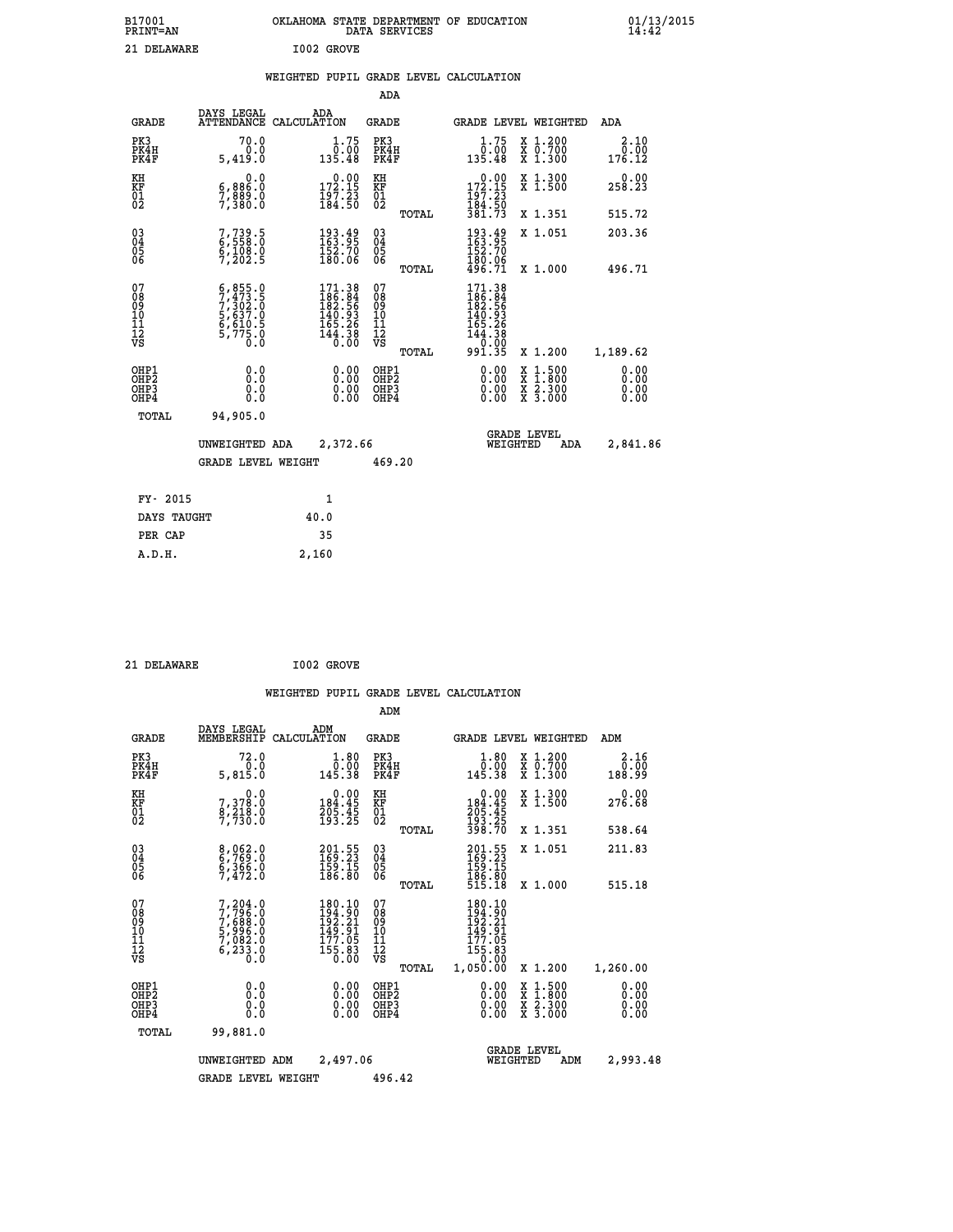| B17001<br><b>PRINT=AN</b> | OKLAHOMA STATE DEPARTMENT OF EDUCATION<br>DATA SERVICES | 01/13/2015<br>14:42 |
|---------------------------|---------------------------------------------------------|---------------------|
| 21<br>DELAWARE            | I003<br>KANSAS                                          |                     |

 **ADA**

 **PER CAP 59 A.D.H. 726**

|  |  | WEIGHTED PUPIL GRADE LEVEL CALCULATION |
|--|--|----------------------------------------|
|  |  |                                        |

| <b>GRADE</b>                                 | DAYS LEGAL<br><b>ATTENDANCE</b>                                         | ADA<br>CALCULATION |                                                                        | <b>GRADE</b>                                  |       |                                                                                                                                                                                                                                                                                | GRADE LEVEL WEIGHTED                     | <b>ADA</b>            |  |
|----------------------------------------------|-------------------------------------------------------------------------|--------------------|------------------------------------------------------------------------|-----------------------------------------------|-------|--------------------------------------------------------------------------------------------------------------------------------------------------------------------------------------------------------------------------------------------------------------------------------|------------------------------------------|-----------------------|--|
| PK3<br>PK4H<br>PK4F                          | 184.0<br>0.0<br>2,080.0                                                 |                    | 4.28<br>$\frac{0.00}{48.37}$                                           | PK3<br>PK4H<br>PK4F                           |       | 4.28<br>$\begin{smallmatrix} & 0.00 & 0 \ 0.37 & \end{smallmatrix}$                                                                                                                                                                                                            | X 1.200<br>X 0.700<br>X 1.300            | 5.14<br>0.00<br>62.88 |  |
| KH<br>KF<br>01<br>02                         | $\begin{smallmatrix}&&&0.0\\2,185.5\\2,054.5\\2,317.5\end{smallmatrix}$ |                    | $\begin{smallmatrix} 0.00\\ 50.83\\ 47.78\\ 53.90 \end{smallmatrix}$   | KH<br>KF<br>01<br>02                          |       | $\begin{smallmatrix} &0.00\ 50.83\ 47.78\ 53.90\ 101.68\ \end{smallmatrix}$                                                                                                                                                                                                    | X 1.300<br>X 1.500                       | 0.00<br>76.25         |  |
|                                              |                                                                         |                    |                                                                        |                                               | TOTAL |                                                                                                                                                                                                                                                                                | X 1.351                                  | 137.37                |  |
| 030404<br>06                                 | 2,514.5<br>2,123.5<br>2,073.5<br>2,421.0                                |                    | $\begin{smallmatrix} 58.48\\ 49.38\\ 48.22\\ 56.30 \end{smallmatrix}$  | 03<br>04<br>05<br>06                          |       | $\begin{smallmatrix} 58.48\\ 49.38\\ 48.22\\ 56.30\\ 53.90 \end{smallmatrix}$                                                                                                                                                                                                  | X 1.051                                  | 61.46                 |  |
|                                              |                                                                         |                    |                                                                        |                                               | TOTAL |                                                                                                                                                                                                                                                                                | X 1.000                                  | 153.90                |  |
| 07<br>08<br>09<br>10<br>11<br>11<br>12<br>VS | 2,974.5<br>3,910.5<br>3,141.5<br>3,422.5<br>2,602.0<br>3,429.5          |                    | $69.17$<br>$67.69$<br>$73.06$<br>$68.06$<br>$60.51$<br>$79.76$<br>0.00 | 07<br>08<br>09<br>001<br>11<br>11<br>12<br>VS | TOTAL | $69.17$<br>$67.69$<br>$73.06$<br>$68.06$<br>$60.51$<br>$79.76$<br>$0.00$<br>$418.25$                                                                                                                                                                                           | X 1.200                                  | 501.90                |  |
|                                              |                                                                         |                    |                                                                        |                                               |       |                                                                                                                                                                                                                                                                                |                                          |                       |  |
| OHP1<br>OHP2<br>OH <sub>P3</sub><br>OHP4     | 0.0<br>0.000                                                            |                    | $\begin{smallmatrix} 0.00 \ 0.00 \ 0.00 \ 0.00 \end{smallmatrix}$      | OHP1<br>OHP2<br>OHP3<br>OHP4                  |       | $\begin{smallmatrix} 0.00 & 0.00 & 0.00 & 0.00 & 0.00 & 0.00 & 0.00 & 0.00 & 0.00 & 0.00 & 0.00 & 0.00 & 0.00 & 0.00 & 0.00 & 0.00 & 0.00 & 0.00 & 0.00 & 0.00 & 0.00 & 0.00 & 0.00 & 0.00 & 0.00 & 0.00 & 0.00 & 0.00 & 0.00 & 0.00 & 0.00 & 0.00 & 0.00 & 0.00 & 0.00 & 0.0$ | X 1:500<br>X 1:800<br>X 2:300<br>X 3:000 | 0.00<br>0.00<br>0.00  |  |
| TOTAL                                        | 35,938.5                                                                |                    |                                                                        |                                               |       |                                                                                                                                                                                                                                                                                |                                          |                       |  |
|                                              | UNWEIGHTED ADA                                                          |                    | 835.79                                                                 |                                               |       | WEIGHTED                                                                                                                                                                                                                                                                       | <b>GRADE LEVEL</b><br>ADA                | 998.90                |  |
|                                              | <b>GRADE LEVEL WEIGHT</b>                                               |                    |                                                                        | 163.11                                        |       |                                                                                                                                                                                                                                                                                |                                          |                       |  |
| FY- 2015                                     |                                                                         |                    | 1                                                                      |                                               |       |                                                                                                                                                                                                                                                                                |                                          |                       |  |
|                                              |                                                                         |                    |                                                                        |                                               |       |                                                                                                                                                                                                                                                                                |                                          |                       |  |
| DAYS TAUGHT                                  |                                                                         | 43.0               |                                                                        |                                               |       |                                                                                                                                                                                                                                                                                |                                          |                       |  |

 **21 DELAWARE I003 KANSAS WEIGHTED PUPIL GRADE LEVEL CALCULATION ADM DAYS LEGAL ADM GRADE MEMBERSHIP CALCULATION GRADE GRADE LEVEL WEIGHTED ADM PK3 192.0 4.47 PK3 4.47 X 1.200 5.36 PK4H 0.0 0.00 PK4H 0.00 X 0.700 0.00 PK4F 2,313.0 53.79 PK4F 53.79 X 1.300 69.93 KH 0.0 0.00 KH 0.00 X 1.300 0.00 KF 2,312.0 53.77 KF 53.77 X 1.500 80.66 01 2,146.0 49.91 01 49.91 02 2,433.0 56.58 02 56.58 TOTAL 106.49 X 1.351 143.87 03 2,598.0 60.42 03 60.42 X 1.051 63.50 04 2,207.0 51.33 04 51.33 05 2,141.0 49.79 05 49.79 06 2,510.0 58.37 06 58.37 TOTAL 159.49 X 1.000 159.49**  $\begin{array}{cccc} 07 & 3\,, 058\,.0 & 71\,.12 & 07 & 71\,.12 \ 08 & 3\,, 042\,.0 & 76\,.65 & 09 & 76\,.65 \ 10 & 3\,, 102\,.0 & 72\,.14 & 10 & 72\,.14 \ 11 & 2\,, 594\,.0 & 62\,.65 & 11 & 62\,.65 \ 12 & 3\,, 574\,.0 & 62\,.65 & 11 & 62\,.65 \ 13 & 3\,, 574\,.0 & 83\,.12 & 83\,.12 \ \$  $\begin{array}{cccc} 71.12 & 07 & 71.12 & 17.74 \\ 70.74 & 08 & 70.74 \\ 72.14 & 10 & 72.14 \\ 72.14 & 10 & 72.14 \\ 83.12 & 12 & 62.5 \\ 83.12 & 12 & 83.12 \\ 0.00 & 081 \text{p12} & 0.00 & \texttt{X} & 1.500 \\ 0.00 & 081 \text{p2} & 0.00 & \texttt{X} & 1.500 \\ 0.00 & 081 \text{p3} & 0.00 & \$  **OHP1 0.0 0.00 OHP1 0.00 X 1.500 0.00 OHP2 0.0 0.00 OHP2 0.00 X 1.800 0.00 OHP3 0.0 0.00 OHP3 0.00 X 2.300 0.00 OHP4 0.0 0.00 OHP4 0.00 X 3.000 0.00 TOTAL 37,618.0 GRADE LEVEL UNWEIGHTED ADM 874.85 WEIGHTED ADM 1,046.51** GRADE LEVEL WEIGHT 171.66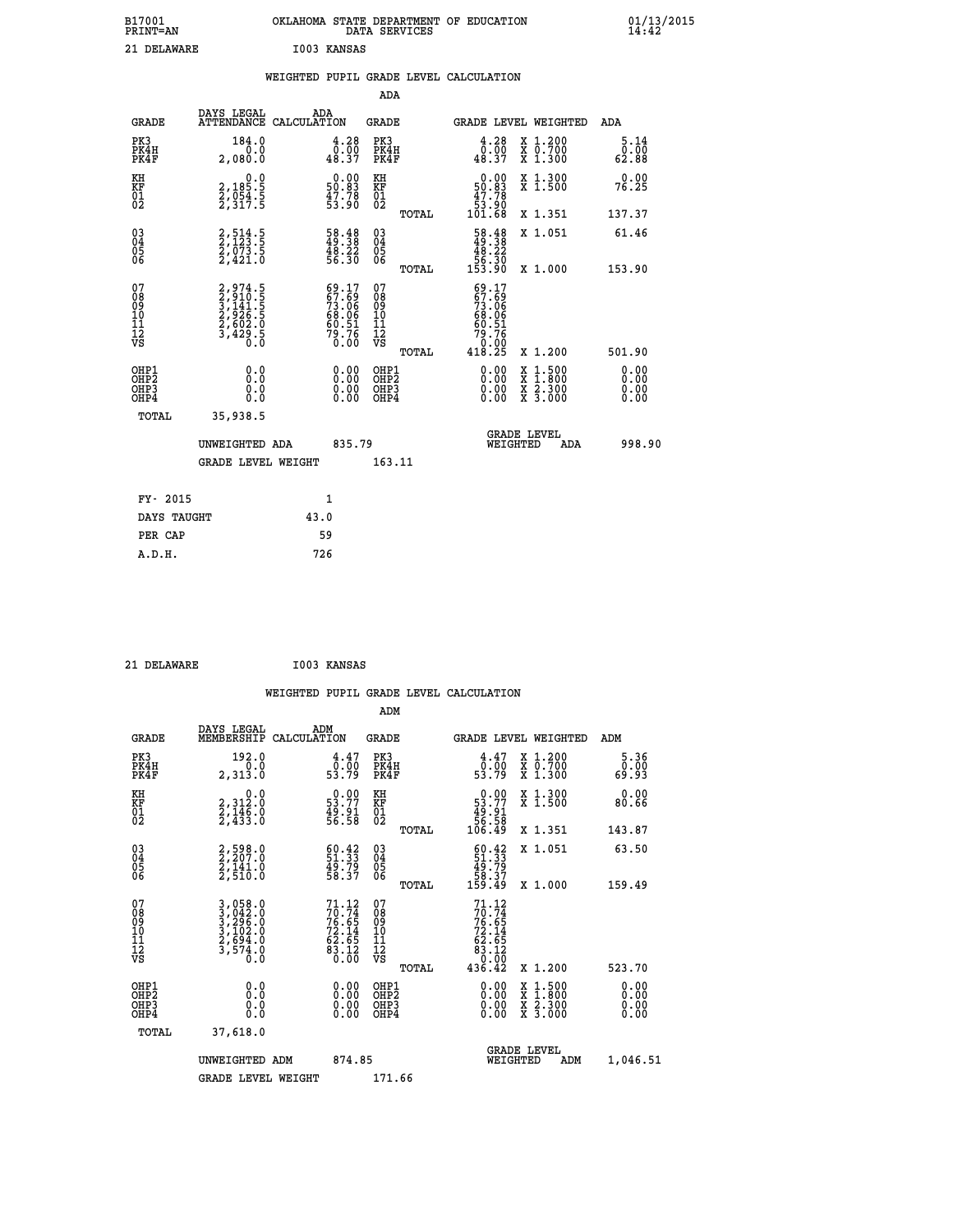| B17001<br><b>PRINT=AN</b> | OKLAHOMA STATE DEPARTMENT OF EDUCATION<br>DATA SERVICES | 01/13/2015 |
|---------------------------|---------------------------------------------------------|------------|
| 21 DELAWARE               | I004 COLCORD                                            |            |

|  |  | WEIGHTED PUPIL GRADE LEVEL CALCULATION |
|--|--|----------------------------------------|
|  |  |                                        |

|                                                                    |                                                                                                                                           |                                                                          | ADA                                       |        |                                                                        |                                          |                              |
|--------------------------------------------------------------------|-------------------------------------------------------------------------------------------------------------------------------------------|--------------------------------------------------------------------------|-------------------------------------------|--------|------------------------------------------------------------------------|------------------------------------------|------------------------------|
| <b>GRADE</b>                                                       | DAYS LEGAL<br>ATTENDANCE CALCULATION                                                                                                      | ADA                                                                      | <b>GRADE</b>                              |        |                                                                        | GRADE LEVEL WEIGHTED                     | ADA                          |
| PK3<br>PK4H<br>PK4F                                                | 0.0<br>0.0<br>1,269.0                                                                                                                     | $\begin{smallmatrix} 0.00\\ 0.00\\ 30.95 \end{smallmatrix}$              | PK3<br>PK4H<br>PK4F                       |        | 0.00<br>ŏ:ŏŏ<br>30:95                                                  | X 1.200<br>X 0.700<br>X 1.300            | 0.00<br>0.00<br>40.24        |
| KH<br><b>KF</b><br>01<br>02                                        | 0.0<br>$\frac{1}{1}, \frac{524}{255}$ .0<br>1,255.0                                                                                       | 37.17<br>$\frac{36}{29}\cdot\frac{61}{51}$                               | KH<br>KF<br>01<br>02                      |        | 37.17<br>$\frac{30}{29}$ : $\frac{51}{51}$<br>60.12                    | X 1.300<br>X 1.500                       | 0.00<br>55.76                |
|                                                                    |                                                                                                                                           |                                                                          |                                           | TOTAL  |                                                                        | X 1.351                                  | 81.22                        |
| $\begin{smallmatrix} 03 \\[-4pt] 04 \end{smallmatrix}$<br>Ŏ5<br>06 | 1,495.0<br>$\frac{1}{1}$ , $\frac{1}{9}$ , $\frac{5}{1}$ , $\frac{5}{9}$                                                                  | 36.46<br>35.68<br>28.07<br>46.39                                         | $\substack{03 \\ 04}$<br>Ŏ5<br>06         | TOTAL  | $36.4635.6828.0746.39110.14$                                           | X 1.051<br>X 1.000                       | 38.32<br>110.14              |
| 07<br>08<br>09<br>11<br>11<br>12<br>VS                             | $\begin{smallmatrix} 1,422\cdot 5\\ 1,546\cdot 5\\ 2,572\cdot 5\\ 1,855\cdot 5\\ 2,460\cdot 5\\ 1,707\cdot 0\\ 0\cdot 0\end{smallmatrix}$ | $34.70$<br>$37.72$<br>$62.74$<br>$45.26$<br>$60.01$<br>$41.63$<br>$0.00$ | 07<br>08<br>09<br>11<br>11<br>12<br>VS    |        | $34.70$<br>$37.72$<br>$62.74$<br>$45.26$<br>$60.01$<br>$41.63$<br>0.00 |                                          |                              |
|                                                                    |                                                                                                                                           |                                                                          |                                           | TOTAL  | 282.06                                                                 | X 1.200                                  | 338.47                       |
| OHP1<br>OH <sub>P</sub> 2<br>OH <sub>P3</sub><br>OH <sub>P4</sub>  | 0.0<br>0.0<br>0.0                                                                                                                         | 0.00<br>$\begin{smallmatrix} 0.00 \ 0.00 \end{smallmatrix}$              | OHP1<br>OH <sub>P</sub> 2<br>OHP3<br>OHP4 |        | 0.00<br>0.00<br>0.00                                                   | X 1:500<br>X 1:800<br>X 2:300<br>X 3:000 | 0.00<br>0.00<br>0.00<br>0.00 |
| TOTAL                                                              | 22,833.5                                                                                                                                  |                                                                          |                                           |        |                                                                        |                                          |                              |
|                                                                    | UNWEIGHTED ADA                                                                                                                            | 556.90                                                                   |                                           |        |                                                                        | GRADE LEVEL<br>WEIGHTED<br>ADA           | 664.15                       |
|                                                                    | <b>GRADE LEVEL WEIGHT</b>                                                                                                                 |                                                                          |                                           | 107.25 |                                                                        |                                          |                              |
| FY- 2015                                                           |                                                                                                                                           | $\mathbf{1}$                                                             |                                           |        |                                                                        |                                          |                              |
| DAYS TAUGHT                                                        |                                                                                                                                           | 41.0                                                                     |                                           |        |                                                                        |                                          |                              |
| PER CAP                                                            |                                                                                                                                           | 66                                                                       |                                           |        |                                                                        |                                          |                              |

| 21 DELAWARE |
|-------------|
|             |

 **ADM**

 **21 DELAWARE I004 COLCORD**

| <b>GRADE</b>                   | DAYS LEGAL<br>MEMBERSHIP                                                            | ADM<br>CALCULATION                                                   | <b>GRADE</b>                                        |       |                                                                       | <b>GRADE LEVEL WEIGHTED</b>              | ADM                   |  |
|--------------------------------|-------------------------------------------------------------------------------------|----------------------------------------------------------------------|-----------------------------------------------------|-------|-----------------------------------------------------------------------|------------------------------------------|-----------------------|--|
| PK3<br>PK4H<br>PK4F            | 0.0<br>0.0<br>1,296.0                                                               | $\begin{smallmatrix} 0.00\\ 0.00\\ 31.61 \end{smallmatrix}$          | PK3<br>PK4H<br>PK4F                                 |       | 0.00<br>$\begin{smallmatrix} \v{0} \ 0.00 \ 31.61 \end{smallmatrix}$  | X 1.200<br>X 0.700<br>X 1.300            | 0.00<br>0.00<br>41.09 |  |
| KH<br>KF<br>01<br>02           | 0.0<br>1,666:0<br>1,332:0<br>1,298:0                                                | $\begin{smallmatrix} 0.00\\ 40.63\\ 32.49\\ 31.66 \end{smallmatrix}$ | KH<br>KF<br>01<br>02                                |       | $0.00\n40.63\n32.49\n31.66\n64.15$                                    | X 1.300<br>X 1.500                       | 0.00<br>60.95         |  |
|                                |                                                                                     |                                                                      |                                                     | TOTAL |                                                                       | X 1.351                                  | 86.67                 |  |
| 03<br>04<br>05<br>06           | $1,557.0$<br>$1,205.0$<br>$1,205.0$<br>$2,018.0$                                    | 37.98<br>36.95<br>29.39<br>49.22                                     | $\begin{array}{c} 03 \\ 04 \\ 05 \\ 06 \end{array}$ |       | 37.98<br>36.95<br>29.39<br>49.22<br>115.56                            | X 1.051                                  | 39.92                 |  |
|                                |                                                                                     |                                                                      |                                                     | TOTAL |                                                                       | X 1.000                                  | 115.56                |  |
| 07<br>089<br>090<br>1112<br>VS | $1,495.0$<br>$2,799.0$<br>$2,790.0$<br>$1,962.0$<br>$2,604.0$<br>$1,783.0$<br>$0.0$ | 36.46<br>40.17<br>68.05<br>47.85<br>43.51<br>63.51<br>43.49          | 07<br>08<br>09<br>001<br>11<br>11<br>12<br>VS       | TOTAL | 36.46<br>40.175<br>68.05<br>63.51<br>43.51<br>43.40<br>0.00<br>299.53 | X 1.200                                  | 359.44                |  |
| OHP1<br>OHP2<br>OHP3<br>OHP4   | 0.0<br>0.000                                                                        |                                                                      | OHP1<br>OHP2<br>OHP3<br>OHP4                        |       | 0.00<br>$0.00$<br>0.00                                                | X 1:500<br>X 1:800<br>X 2:300<br>X 3:000 | 0.00<br>0.00<br>0.00  |  |
| TOTAL                          | 24,168.0                                                                            |                                                                      |                                                     |       |                                                                       |                                          |                       |  |
|                                | UNWEIGHTED<br>ADM                                                                   | 589.46                                                               |                                                     |       | WEIGHTED                                                              | <b>GRADE LEVEL</b><br>ADM                | 703.63                |  |
|                                | <b>GRADE LEVEL WEIGHT</b>                                                           |                                                                      | 114.17                                              |       |                                                                       |                                          |                       |  |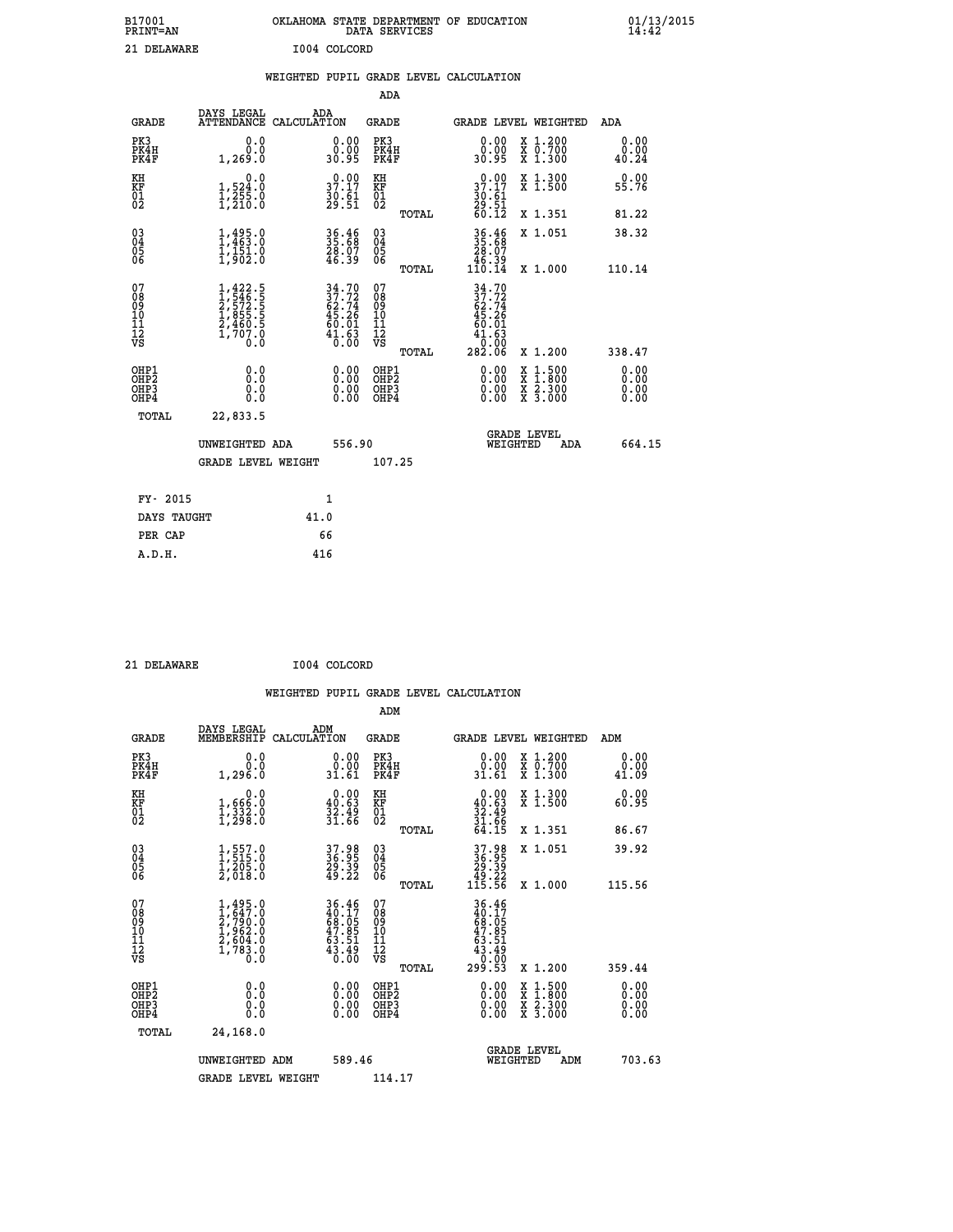| B17001<br><b>PRINT=AN</b> | OKLAHOMA STATE DEPARTMENT OF EDUCATION<br>DATA SERVICES | 01/13/2015<br>14:42 |
|---------------------------|---------------------------------------------------------|---------------------|
| 21 DELAWARE               | 1005 OAKS-MISSION                                       |                     |

|                                                                    |                                                                                              | WEIGHTED PUPIL GRADE LEVEL CALCULATION                                                       |                                                 |                                                                                                                                                           |                              |
|--------------------------------------------------------------------|----------------------------------------------------------------------------------------------|----------------------------------------------------------------------------------------------|-------------------------------------------------|-----------------------------------------------------------------------------------------------------------------------------------------------------------|------------------------------|
|                                                                    |                                                                                              |                                                                                              | ADA                                             |                                                                                                                                                           |                              |
| <b>GRADE</b>                                                       |                                                                                              | DAYS LEGAL ADA ATTENDANCE CALCULATION                                                        | GRADE                                           | GRADE LEVEL WEIGHTED                                                                                                                                      | ADA                          |
| PK3<br>PK4H<br>PK4F                                                | 159.5<br>0.0<br>377.0                                                                        | $\begin{smallmatrix} 3.80\ 0.00\ 8.98 \end{smallmatrix}$                                     | PK3<br>PK4H<br>PK4F                             | $\begin{smallmatrix} 3.80\ 0.00\ 8.98 \end{smallmatrix}$<br>X 1.200<br>X 0.700<br>X 1.300                                                                 | 4.56<br>0.00<br>11.67        |
| KH<br>KF<br>01<br>02                                               | $\begin{smallmatrix} 0.0\\ 558.5\\ 456.5\\ 540.0 \end{smallmatrix}$                          | $\begin{smallmatrix} 0.00\\13.30\\10.87\\12.86 \end{smallmatrix}$                            | KH<br>KF<br>01<br>02                            | $\begin{smallmatrix} 0.00\\13.30\\10.87\\12.86\\23.73 \end{smallmatrix}$<br>X 1.300<br>X 1.500                                                            | 0.00<br>19.95                |
|                                                                    |                                                                                              |                                                                                              | TOTAL                                           | X 1.351                                                                                                                                                   | 32.06                        |
| $\begin{smallmatrix} 03 \\[-4pt] 04 \end{smallmatrix}$<br>Ŏ5<br>06 | $\frac{506}{449}$ : 5<br>$\frac{727}{5}$<br>574.0                                            | $\frac{12.96}{10.70}$<br>17.32<br>13.67                                                      | $\substack{03 \\ 04}$<br>05<br>06               | 12.06<br>X 1.051<br>17.32                                                                                                                                 | 12.68                        |
|                                                                    |                                                                                              |                                                                                              | TOTAL                                           | $\bar{1}\bar{3}\cdot\bar{6}\bar{7}\ 41\cdot69$<br>X 1.000                                                                                                 | 41.69                        |
| 07<br>08<br>09<br>11<br>11<br>12<br>VS                             | $\begin{smallmatrix}698.0\\757.5\\903.0\\948.0\\1,348.0\\882.5\\817.5\\0.0\end{smallmatrix}$ | $\begin{smallmatrix} 16.62\\ 18.04\\ 21.48\\ 32.03\\ 21.01\\ 29.46\\ 0.00 \end{smallmatrix}$ | 07<br>08<br>09<br>11<br>11<br>12<br>VS<br>TOTAL | 16.62<br>$\frac{18}{21}$ $\cdot \frac{04}{48}$<br>$\frac{32}{2}$ $\cdot \frac{03}{2}$<br>$\frac{21.01}{19.46}$<br>0.00<br>128.64<br>X 1.200               | 154.37                       |
| OHP1<br>OHP2<br>OH <sub>P3</sub><br>OH <sub>P4</sub>               | 0.0<br>Ŏ.Ŏ<br>0.0<br>0.0                                                                     | 0.00<br>$\begin{smallmatrix} 0.00 \ 0.00 \end{smallmatrix}$                                  | OHP1<br>OHP2<br>OHP3<br>OHP4                    | 0.00<br>$\begin{smallmatrix} \mathtt{X} & 1\cdot500\\ \mathtt{X} & 1\cdot800\\ \mathtt{X} & 2\cdot300\\ \mathtt{X} & 3\cdot000 \end{smallmatrix}$<br>0.00 | 0.00<br>ŏ:ŏŏ<br>0.00<br>0.00 |
| TOTAL                                                              | 9,755.5                                                                                      |                                                                                              |                                                 |                                                                                                                                                           |                              |
|                                                                    | UNWEIGHTED ADA                                                                               | 232.20                                                                                       |                                                 | <b>GRADE LEVEL</b><br>WEIGHTED<br>ADA                                                                                                                     | 276.98                       |
|                                                                    | <b>GRADE LEVEL WEIGHT</b>                                                                    |                                                                                              | 44.78                                           |                                                                                                                                                           |                              |
| FY- 2015                                                           |                                                                                              | $\mathbf{1}$                                                                                 |                                                 |                                                                                                                                                           |                              |
| DAYS TAUGHT                                                        |                                                                                              | 42.0                                                                                         |                                                 |                                                                                                                                                           |                              |
| PER CAP                                                            |                                                                                              | 84                                                                                           |                                                 |                                                                                                                                                           |                              |

 **21 DELAWARE I005 OAKS-MISSION**

|                                                      |                                                                                              |                                                                   | ADM                                                 |                                                                                                                                                                                                           |                                          |                                                               |
|------------------------------------------------------|----------------------------------------------------------------------------------------------|-------------------------------------------------------------------|-----------------------------------------------------|-----------------------------------------------------------------------------------------------------------------------------------------------------------------------------------------------------------|------------------------------------------|---------------------------------------------------------------|
| <b>GRADE</b>                                         | DAYS LEGAL<br>MEMBERSHIP                                                                     | ADM<br>CALCULATION                                                | <b>GRADE</b>                                        |                                                                                                                                                                                                           | GRADE LEVEL WEIGHTED                     | ADM                                                           |
| PK3<br>PK4H<br>PK4F                                  | 168.0<br>0.0<br>420.0                                                                        | 4.00<br>0.00<br>10.00                                             | PK3<br>PK4H<br>PK4F                                 | $\begin{smallmatrix} 4.00\\ 0.00\\ 10.00 \end{smallmatrix}$                                                                                                                                               | X 1.200<br>X 0.700<br>X 1.300            | 4.80<br>$\begin{smallmatrix} & 0.00\ 13.00 \end{smallmatrix}$ |
| KH<br>KF<br>01<br>02                                 | 0.0<br>592.0<br>$\frac{47\overline{4}\cdot\overset{.}{0}}{578\cdot\overset{.}{0}}$           | $\begin{smallmatrix} 0.00\\14.10\\11.29\\13.76 \end{smallmatrix}$ | KH<br>KF<br>01<br>02                                | $0.00$<br>14.10<br>$\frac{11}{13}$ : $\frac{29}{76}$<br>$\frac{25}{25}$ : 05                                                                                                                              | X 1.300<br>X 1.500                       | 0.00<br>21.15                                                 |
|                                                      |                                                                                              |                                                                   | TOTAL                                               |                                                                                                                                                                                                           | X 1.351                                  | 33.84                                                         |
| 03<br>04<br>05<br>06                                 | 542.0<br>462.0<br>752.0<br>597.0                                                             | 12.90<br>11.00<br>$\frac{17.90}{14.21}$                           | $\begin{array}{c} 03 \\ 04 \\ 05 \\ 06 \end{array}$ | $12.90$<br>$11.00$<br>17.90<br>$\bar{1}\bar{4}\,\overline{\phantom{0}}\, \bar{2}\,\overline{\phantom{0}}\, \bar{1}\,\bar{4}\,\overline{\phantom{0}}\, \bar{3}\,\overline{\phantom{0}}\, \bar{1}\,\bar{1}$ | X 1.051                                  | 13.56                                                         |
|                                                      |                                                                                              |                                                                   | TOTAL                                               |                                                                                                                                                                                                           | X 1.000                                  | 43.11                                                         |
| 07<br>08<br>09<br>101<br>112<br>VS                   | $\begin{smallmatrix}731.0\\791.0\\996.0\\987.0\\1,387.0\\916.0\\831.0\\0.0\end{smallmatrix}$ | $17.4018.8323.7032.9521.8129.7919.790.00$                         | 07<br>08<br>09<br>11<br>11<br>12<br>VS<br>TOTAL     | 17.40<br>$18.83$<br>$23.70$<br>$32.95$<br>$21.81$<br>$19.790$<br>$0.00$<br>134.48                                                                                                                         | X 1.200                                  | 161.38                                                        |
|                                                      |                                                                                              |                                                                   |                                                     |                                                                                                                                                                                                           |                                          |                                                               |
| OHP1<br>OHP2<br>OH <sub>P3</sub><br>OH <sub>P4</sub> | 0.0<br>0.000                                                                                 | $0.00$<br>$0.00$<br>0.00                                          | OHP1<br>OHP2<br>OHP <sub>3</sub>                    | $0.00$<br>$0.00$<br>0.00                                                                                                                                                                                  | X 1:500<br>X 1:800<br>X 2:300<br>X 3:000 | 0.00<br>0.00<br>0.00<br>0.00                                  |
| TOTAL                                                | 10,237.0                                                                                     |                                                                   |                                                     |                                                                                                                                                                                                           |                                          |                                                               |
|                                                      | UNWEIGHTED ADM                                                                               | 243.64                                                            |                                                     | WEIGHTED                                                                                                                                                                                                  | <b>GRADE LEVEL</b><br>ADM                | 290.84                                                        |
|                                                      | <b>GRADE LEVEL WEIGHT</b>                                                                    |                                                                   | 47.20                                               |                                                                                                                                                                                                           |                                          |                                                               |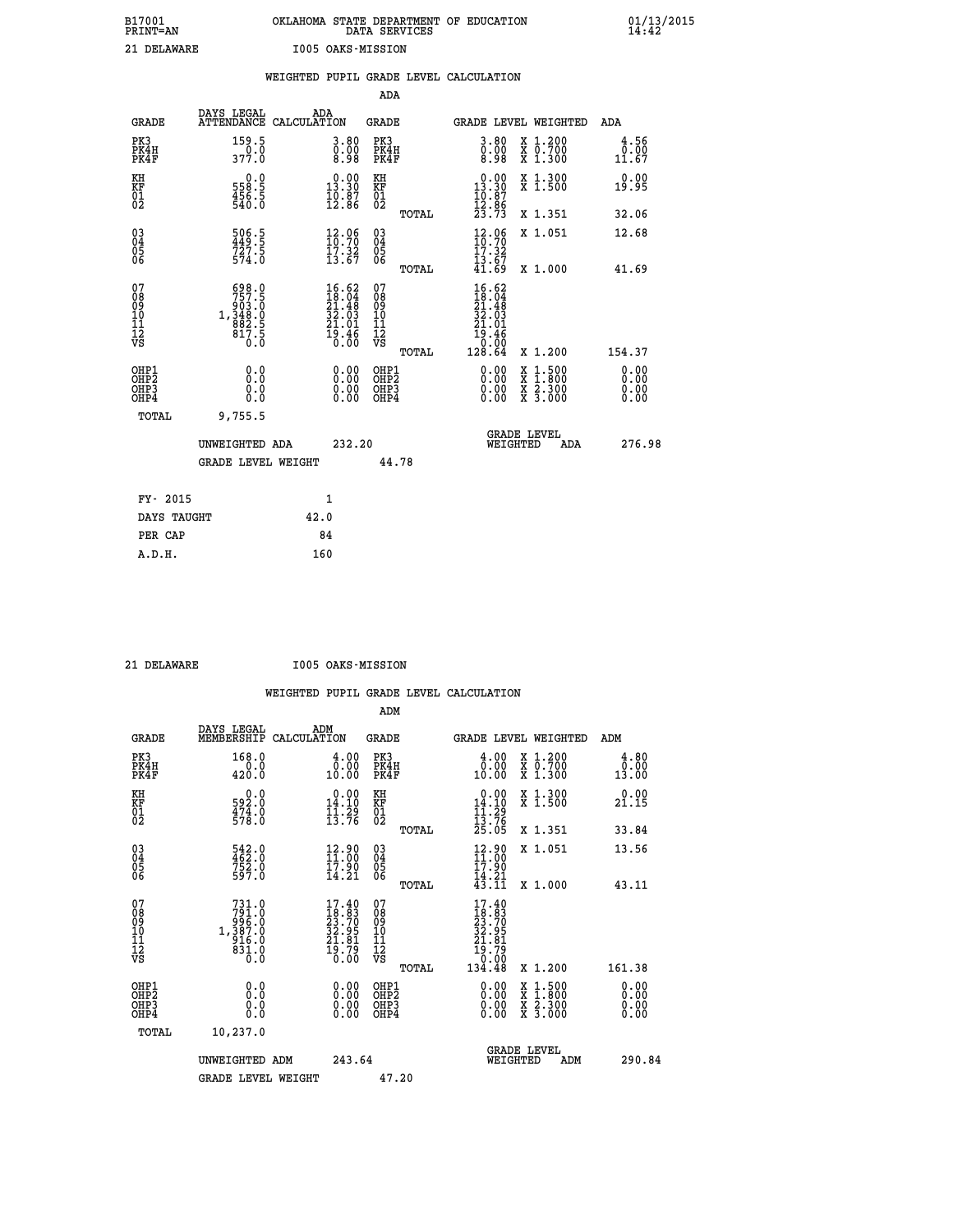| 7001<br>INT=AN | OKLAHOMA STATE DEPARTMENT OF EDUCATION<br>DATA SERVICES |  |
|----------------|---------------------------------------------------------|--|
| DELAWARE       | COUNTY TOTALS                                           |  |

 **B17001 OKLAHOMA STATE DEPARTMENT OF EDUCATION 01/13/2015**

|                                                              |                                                                                  | WEIGHTED PUPIL GRADE LEVEL CALCULATION                                                                      |                                                 |                                                                                             |                                                                                                                                              |                              |
|--------------------------------------------------------------|----------------------------------------------------------------------------------|-------------------------------------------------------------------------------------------------------------|-------------------------------------------------|---------------------------------------------------------------------------------------------|----------------------------------------------------------------------------------------------------------------------------------------------|------------------------------|
|                                                              |                                                                                  |                                                                                                             | ADA                                             |                                                                                             |                                                                                                                                              |                              |
| <b>GRADE</b>                                                 | DAYS LEGAL<br>ATTENDANCE                                                         | ADA<br>CALCULATION                                                                                          | <b>GRADE</b>                                    | GRADE LEVEL WEIGHTED                                                                        |                                                                                                                                              | ADA                          |
| PK3<br>PK4H<br>PK4F                                          | 644.5<br>0.0<br>14, 156.5                                                        | 15.20<br>0.00<br>340.78                                                                                     | PK3<br>PK4H<br>PK4F                             | 15.20<br>0.00<br>340.78                                                                     | X 1.200<br>X 0.700<br>X 1.300                                                                                                                | 18.24<br>0.00<br>443.01      |
| KH<br>KF<br>01<br>02                                         | 0.0<br>19,474.0<br>20,511.5<br>19,571.5                                          | $0.00$<br>466.76<br>$493.15$<br>$470.49$                                                                    | KH<br>KF<br>01<br>02                            | $0.00$<br>466.76<br>$493.15$<br>$470.49$<br>$963.64$                                        | X 1.300<br>X 1.500                                                                                                                           | 0.00<br>700.17               |
|                                                              |                                                                                  |                                                                                                             | TOTAL                                           |                                                                                             | X 1.351                                                                                                                                      | 1,301.87                     |
| $\begin{smallmatrix} 03 \\[-4pt] 04 \end{smallmatrix}$<br>05 | 20,399.5<br>18,245.0<br>17,702.5                                                 | 489.62<br>$\frac{1}{4}$ $\frac{2}{4}$ $\frac{1}{2}$ $\frac{2}{10}$                                          | $\substack{03 \\ 04}$<br>05                     | 489.62<br>424.21                                                                            | X 1.051                                                                                                                                      | 1,828.88                     |
| 06                                                           | 18,769.0                                                                         |                                                                                                             | 06<br>TOTAL                                     | 452.00<br>1,314.28                                                                          | X 1.000                                                                                                                                      | 1,314.28                     |
| 07<br>08<br>09<br>10<br>11<br>12<br>νs                       | 19,645.0<br>19,735.0<br>18,525.0<br>16,861.5<br>17,063.5<br>17,872.0<br>15,872.0 | $\begin{smallmatrix} 470.70\\ 474.48\\ 446.96\\ 446.76\\ 404.76\\ 411.63\\ 381.58\\ 0.00 \end{smallmatrix}$ | 07<br>08<br>09<br>10<br>11<br>12<br>VS<br>TOTAL | 470.70<br>$474.48$<br>$446.96$<br>$404.76$<br>$411.63$<br>$\frac{381.58}{0.00}$<br>2,590.ĭĭ | X 1.200                                                                                                                                      | 3,108.14                     |
| OHP1<br>OHP2<br>OHP3<br>OHP4                                 | 0.0<br>0.0<br>0.0                                                                | $\begin{smallmatrix} 0.00 \ 0.00 \ 0.00 \ 0.00 \end{smallmatrix}$                                           | OHP1<br>OHP2<br>OHP3<br>OHP4                    | 0.00<br>0.00                                                                                | $\begin{smallmatrix} \mathtt{X} & 1\cdot500 \\ \mathtt{X} & 1\cdot800 \\ \mathtt{X} & 2\cdot300 \\ \mathtt{X} & 3\cdot000 \end{smallmatrix}$ | 0.00<br>0.00<br>0.00<br>0.00 |
| TOTAL                                                        | 257,176.0                                                                        |                                                                                                             |                                                 |                                                                                             |                                                                                                                                              |                              |
|                                                              | UNWEIGHTED ADA                                                                   | 6,180.39                                                                                                    |                                                 | <b>GRADE LEVEL</b><br>WEIGHTED                                                              | ADA                                                                                                                                          | 7,400.31                     |
|                                                              | <b>GRADE LEVEL WEIGHT</b>                                                        |                                                                                                             | 1,219.92                                        |                                                                                             |                                                                                                                                              |                              |
| FY- 2015                                                     |                                                                                  | $\mathbf{1}$                                                                                                |                                                 |                                                                                             |                                                                                                                                              |                              |
| DAYS TAUGHT                                                  |                                                                                  | 381.0                                                                                                       |                                                 |                                                                                             |                                                                                                                                              |                              |
| PER CAP                                                      |                                                                                  | 559                                                                                                         |                                                 |                                                                                             |                                                                                                                                              |                              |

 **DELAWARE COUNTY TOTALS**

 **A.D.H. 5,376**

 **B17001<br>PRINT=AN** 

|                                                       |                                                                                           |                                                                         | ADM                                             |                                                                              |                                                                                                  |                              |
|-------------------------------------------------------|-------------------------------------------------------------------------------------------|-------------------------------------------------------------------------|-------------------------------------------------|------------------------------------------------------------------------------|--------------------------------------------------------------------------------------------------|------------------------------|
| <b>GRADE</b>                                          | DAYS LEGAL<br>MEMBERSHIP                                                                  | ADM<br>CALCULATION                                                      | <b>GRADE</b>                                    | GRADE LEVEL WEIGHTED                                                         |                                                                                                  | ADM                          |
| PK3<br>PK4H<br>PK4F                                   | 663.0<br>0.0<br>15,186.0                                                                  | 15.64<br>0.00<br>365.46                                                 | PK3<br>PK4H<br>PK4F                             | 15.64<br>0.00-<br>365.46                                                     | $\begin{array}{c} x & 1.200 \\ x & 0.700 \end{array}$<br>$X$ 1.300                               | 18.24<br>0.00<br>475.09      |
| KH<br>KF<br>01<br>02                                  | 0.0<br>20,787.0<br>21,560.0<br>20,635.0                                                   | $\begin{smallmatrix} 0.00\\ 498.37\\ 518.27\\ 496.00 \end{smallmatrix}$ | KH<br>KF<br>01<br>02                            | 0.00<br>$498.37$<br>$518.27$                                                 | X 1.300<br>X 1.500                                                                               | 0.00<br>747.58               |
|                                                       |                                                                                           |                                                                         | TOTAL                                           | 496.00<br>1,014.27                                                           | X 1.351                                                                                          | 1,370.28                     |
| 03<br>04<br>05<br>06                                  | 21, 319.0<br>18, 967.0<br>10, 442.0<br>19,571.0                                           | 511.62<br>455.32<br>441.91<br>471.27                                    | $\substack{03 \\ 04}$<br>05<br>06               | 511.62<br>455.32<br>441.91<br>471.27                                         | X 1.051                                                                                          | 537.72                       |
|                                                       |                                                                                           |                                                                         | TOTAL                                           | 1,368.50                                                                     | X 1.000                                                                                          | 1,368.50                     |
| 07<br>08<br>09<br>101<br>112<br>VS                    | $20,688.0$<br>$20,750.0$<br>$19,635.0$<br>$17,925.0$<br>$18,160.0$<br>$16,894.0$<br>$0.0$ | 495.69<br>498.78<br>473.75<br>430.25<br>$\frac{438.14}{406.25}$         | 07<br>08<br>09<br>11<br>11<br>12<br>VS<br>TOTAL | 495.69<br>498.78<br>473.75<br>430.25<br>438.14<br>406.25<br>0.00<br>2,742.86 | X 1.200                                                                                          | 3,291.43                     |
| OHP1<br>OH <sub>P</sub> 2<br>OH <sub>P3</sub><br>OHP4 | 0.0<br>0.000                                                                              | $0.00$<br>$0.00$<br>0.00                                                | OHP1<br>OHP2<br>OHP3<br>OHP4                    | $0.00$<br>$0.00$<br>0.00                                                     | $\begin{smallmatrix} x & 1 & 500 \\ x & 1 & 800 \\ x & 2 & 300 \\ x & 3 & 000 \end{smallmatrix}$ | 0.00<br>0.00<br>0.00<br>0.00 |
| TOTAL                                                 | 271,182.0                                                                                 |                                                                         |                                                 |                                                                              |                                                                                                  |                              |
|                                                       | UNWEIGHTED ADM                                                                            | 6,516.72                                                                |                                                 | WEIGHTED                                                                     | <b>GRADE LEVEL</b><br>ADM                                                                        | 7,809.36                     |
|                                                       | <b>GRADE LEVEL WEIGHT</b>                                                                 |                                                                         | 1,292.64                                        |                                                                              |                                                                                                  |                              |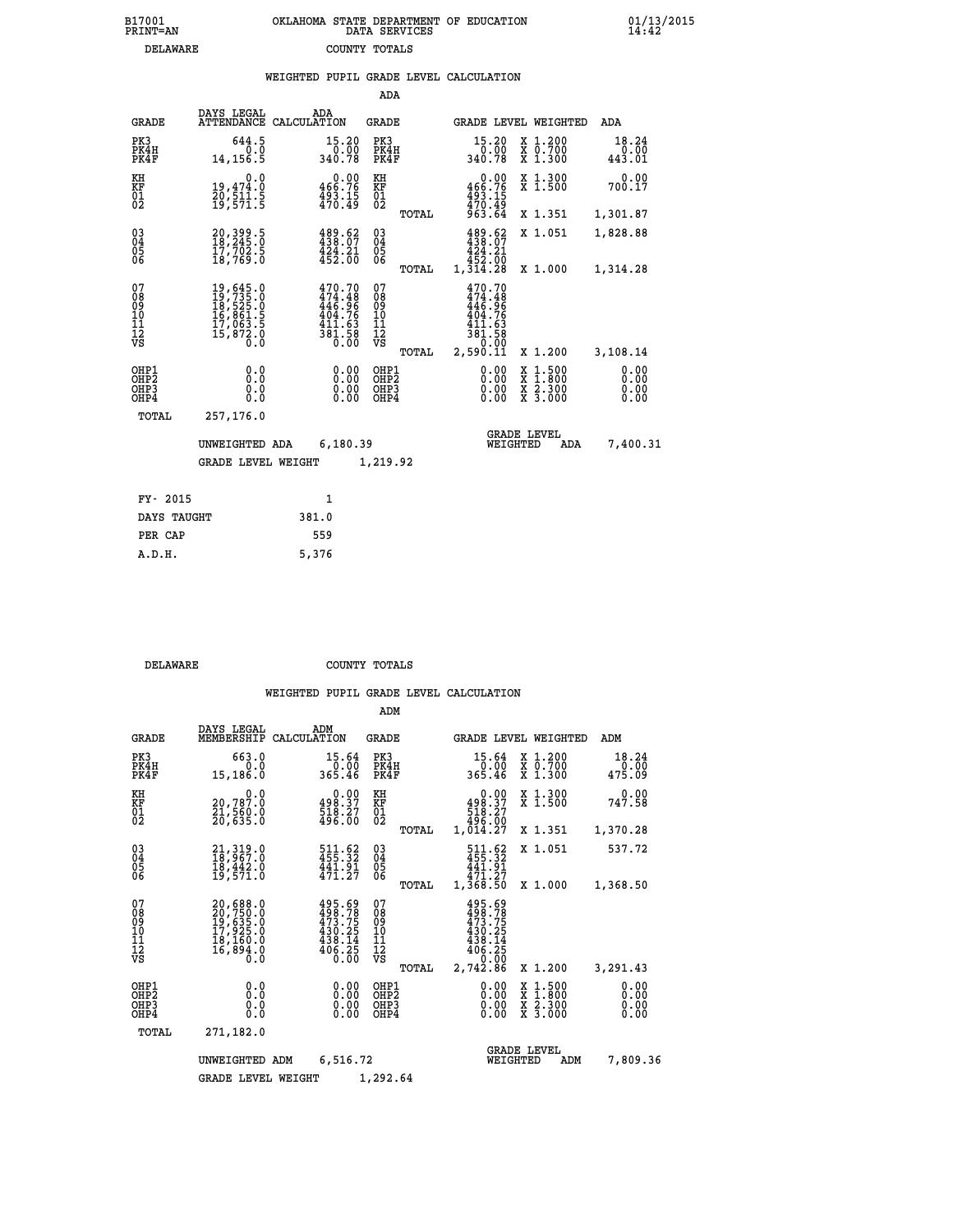| B17001<br>PRINT=AN                                 |                                                                                            | OKLAHOMA STATE DEPARTMENT OF EDUCATION                                   | DATA SERVICES                            |                                                                                        |                                                                                          | $01/13/2015$<br>14:42        |  |
|----------------------------------------------------|--------------------------------------------------------------------------------------------|--------------------------------------------------------------------------|------------------------------------------|----------------------------------------------------------------------------------------|------------------------------------------------------------------------------------------|------------------------------|--|
| 22 DEWEY                                           |                                                                                            | I005 VICI                                                                |                                          |                                                                                        |                                                                                          |                              |  |
|                                                    |                                                                                            | WEIGHTED PUPIL GRADE LEVEL CALCULATION                                   |                                          |                                                                                        |                                                                                          |                              |  |
|                                                    |                                                                                            |                                                                          | ADA                                      |                                                                                        |                                                                                          |                              |  |
| GRADE                                              | DAYS LEGAL                                                                                 | ADA<br>ATTENDANCE CALCULATION                                            | GRADE                                    |                                                                                        | GRADE LEVEL WEIGHTED                                                                     | ADA                          |  |
| PK3<br>PK4H<br>PK4F                                | 84.0<br>0.0<br>825.5                                                                       | 2.00<br>0.00<br>19.65                                                    | PK3<br>PK4H<br>PK4F                      | 2.00<br>0.00<br>19.65                                                                  | X 1.200<br>X 0.700<br>X 1.300                                                            | 2.40<br>0.00<br>25.55        |  |
| KH<br>KF<br>$^{01}_{02}$                           | 0.0<br>853.5<br>$1,\frac{352}{948}.0$                                                      | $\begin{smallmatrix} 0.00\\ 20.32\\ 34.57\\ 22.57 \end{smallmatrix}$     | KH<br>KF<br>$\overline{01}$              | $20.00$<br>20.32<br>$\frac{34}{22}$ : 57                                               | X 1.300<br>X 1.500                                                                       | 0.00<br>30.48                |  |
|                                                    |                                                                                            |                                                                          | TOTAL                                    | 57.14                                                                                  | X 1.351                                                                                  | 77.20                        |  |
| $\begin{matrix} 03 \\ 04 \\ 05 \\ 06 \end{matrix}$ | 1,134.0<br>$\frac{1}{1}$ , $\frac{1}{1}$ , $\frac{5}{1}$ , $\frac{5}{1}$                   | 27.00<br>25.45<br>27.83<br>26.87                                         | 03<br>04<br>05<br>06<br>TOTAL            | $27.00$<br>$25.45$<br>$27.83$<br>26.87<br>80.15                                        | X 1.051<br>X 1,000                                                                       | 28.38<br>80.15               |  |
| 07<br>08<br>09<br>11<br>11<br>12<br>VS             | 864.0<br>$\begin{array}{r} 1,054.0 \\ 972.0 \\ 782.5 \\ 987.5 \end{array}$<br>937.0<br>0.0 | $20.57$<br>$25.10$<br>$23.14$<br>$18.63$<br>$23.51$<br>$26.31$<br>$0.00$ | 07<br>08<br>09<br>10<br>11<br>12<br>VS   | 20.57<br>$\frac{25}{23}$ : 10<br>$\frac{23}{18}$ : 53<br>23.51<br>$\frac{55.31}{0.00}$ |                                                                                          |                              |  |
|                                                    |                                                                                            |                                                                          | TOTAL                                    | 133.26                                                                                 | X 1.200                                                                                  | 159.91                       |  |
| OHP1<br>OHP <sub>2</sub><br>OHP3<br>OHP4           | 0.0<br>Ō.Ō<br>0.0<br>0.0                                                                   | 0.00<br>0.00<br>0.00                                                     | OHP1<br>OHP <sub>2</sub><br>OHP3<br>OHP4 | 0.00<br>0.00<br>0.00                                                                   | $\begin{smallmatrix} x & 1.500 \\ x & 1.800 \\ x & 2.300 \\ x & 3.000 \end{smallmatrix}$ | 0.00<br>0.00<br>0.00<br>0.00 |  |
| TOTAL                                              | 14,260.5                                                                                   |                                                                          |                                          |                                                                                        |                                                                                          |                              |  |
|                                                    | UNWEIGHTED ADA                                                                             | 339.52                                                                   |                                          | WEIGHTED                                                                               | <b>GRADE LEVEL</b><br>ADA                                                                | 404.07                       |  |
|                                                    | <b>GRADE LEVEL WEIGHT</b>                                                                  |                                                                          | 64.55                                    |                                                                                        |                                                                                          |                              |  |
| FY- 2015                                           |                                                                                            | 1                                                                        |                                          |                                                                                        |                                                                                          |                              |  |
| DAYS TAUGHT                                        |                                                                                            | 42.0                                                                     |                                          |                                                                                        |                                                                                          |                              |  |
| PER CAP                                            |                                                                                            | 132                                                                      |                                          |                                                                                        |                                                                                          |                              |  |

| 22 DEWEY | I005 VICI |  |
|----------|-----------|--|
|          |           |  |

|                                                    |                                                                                                                                                                                     |                                                                      |                                                        | WEIGHTED PUPIL GRADE LEVEL CALCULATION                                                                 |                                          |                       |
|----------------------------------------------------|-------------------------------------------------------------------------------------------------------------------------------------------------------------------------------------|----------------------------------------------------------------------|--------------------------------------------------------|--------------------------------------------------------------------------------------------------------|------------------------------------------|-----------------------|
|                                                    |                                                                                                                                                                                     |                                                                      | ADM                                                    |                                                                                                        |                                          |                       |
| <b>GRADE</b>                                       | DAYS LEGAL<br>MEMBERSHIP                                                                                                                                                            | ADM<br>CALCULATION                                                   | <b>GRADE</b>                                           | <b>GRADE LEVEL WEIGHTED</b>                                                                            |                                          | ADM                   |
| PK3<br>PK4H<br>PK4F                                | 84.0<br>$0.0$<br>$0.864.0$                                                                                                                                                          | $\begin{smallmatrix} 2.00\0.00\\20.57\end{smallmatrix}$              | PK3<br>PK4H<br>PK4F                                    | $2.00$<br>$0.00$<br>20.57                                                                              | X 1.200<br>X 0.700<br>X 1.300            | 2.40<br>0.00<br>26.74 |
| KH<br>KF<br>01<br>02                               | $0.0$<br>0.968<br>$1, \frac{5}{9}$ $\frac{2}{8}$ $\frac{2}{5}$ $\frac{3}{8}$                                                                                                        | $\begin{smallmatrix} 0.00\\ 21.33\\ 36.33\\ 23.33 \end{smallmatrix}$ | KH<br>KF<br>01<br>02                                   | $\begin{smallmatrix} 0.00\\21.33\\36.33\\23.33\\29.66 \end{smallmatrix}$                               | X 1.300<br>X 1.500                       | 0.00<br>32.00         |
|                                                    |                                                                                                                                                                                     |                                                                      | TOTAL                                                  |                                                                                                        | X 1.351                                  | 80.60                 |
| $\begin{matrix} 03 \\ 04 \\ 05 \\ 06 \end{matrix}$ | $1,186.0$<br>$1,093.0$<br>$1,195.0$<br>$1,187.0$                                                                                                                                    | $\begin{smallmatrix} 28.24\ 26.02\ 28.45\ 28.26 \end{smallmatrix}$   | $\begin{array}{c} 03 \\ 04 \\ 05 \\ 06 \end{array}$    | $28.24$<br>$26.02$<br>$28.45$<br>$28.26$<br>$82.73$                                                    | X 1.051                                  | 29.68                 |
|                                                    |                                                                                                                                                                                     |                                                                      | TOTAL                                                  |                                                                                                        | X 1.000                                  | 82.73                 |
| 07<br>08<br>09<br>101<br>11<br>12<br>VS            | 882.0<br>$1, \begin{smallmatrix} 0 & 0 & 2 & 0 \\ 9 & 9 & 2 & 0 \\ 9 & 2 & 0 & 0 \\ 8 & 2 & 0 & 0 \\ 1 & 1 & 0 & 5 & 0 \\ 9 & 6 & 6 & 0 & 0 \\ 0 & 0 & 0 & 0 & 0 \end{smallmatrix}$ | 21.00<br>25.76<br>23.76<br>23.76<br>19.52<br>26.31<br>23.00<br>0.00  | 07<br>08<br>09<br>001<br>11<br>11<br>12<br>VS<br>TOTAL | $\begin{smallmatrix} 21.00\ 25.76\ 23.76\ 23.76\ 19.52\ 26.31\ 23.00\ 0.00\ 139.35\ \end{smallmatrix}$ | X 1.200                                  | 167.22                |
|                                                    |                                                                                                                                                                                     |                                                                      |                                                        |                                                                                                        |                                          | 0.00                  |
| OHP1<br>OHP2<br>OHP3<br>OHP4                       | 0.0<br>0.000                                                                                                                                                                        | $\begin{smallmatrix} 0.00 \ 0.00 \ 0.00 \ 0.00 \end{smallmatrix}$    | OHP1<br>OHP2<br>OHP3<br>OHP4                           |                                                                                                        | X 1:500<br>X 1:800<br>X 2:300<br>X 3:000 | Ŏ.ŎŎ<br>O.OO<br>0.00  |
| TOTAL                                              | 14,864.0                                                                                                                                                                            |                                                                      |                                                        |                                                                                                        |                                          |                       |
|                                                    | UNWEIGHTED ADM                                                                                                                                                                      | 353.88                                                               |                                                        | WEIGHTED                                                                                               | <b>GRADE LEVEL</b><br>ADM                | 421.37                |
|                                                    | <b>GRADE LEVEL WEIGHT</b>                                                                                                                                                           |                                                                      | 67.49                                                  |                                                                                                        |                                          |                       |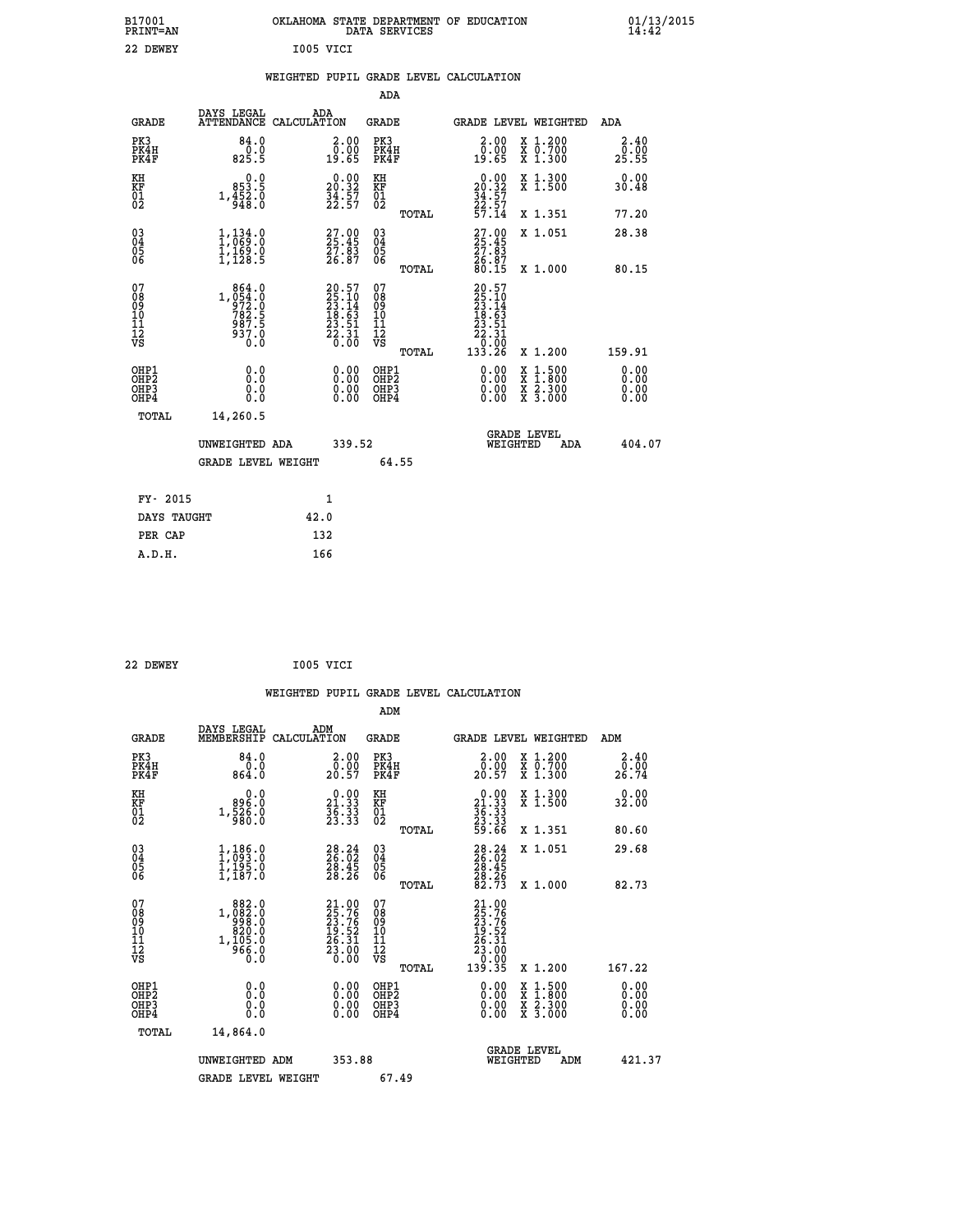| OKLAHOMA STATE DEPARTMENT OF EDUCATION<br>DATA SERVICES |  |
|---------------------------------------------------------|--|
| T008 SETLING                                            |  |

 **B17001 OKLAHOMA STATE DEPARTMENT OF EDUCATION 01/13/2015**

### **WEIGHTED PUPIL GRADE LEVEL CALCULATION**

|                                                                    |                                                                                                  |              |                                                                                              | ADA                                       |       |                                                                                |                                          |                                                 |
|--------------------------------------------------------------------|--------------------------------------------------------------------------------------------------|--------------|----------------------------------------------------------------------------------------------|-------------------------------------------|-------|--------------------------------------------------------------------------------|------------------------------------------|-------------------------------------------------|
| <b>GRADE</b>                                                       | DAYS LEGAL<br>ATTENDANCE CALCULATION                                                             | ADA          |                                                                                              | <b>GRADE</b>                              |       |                                                                                | <b>GRADE LEVEL WEIGHTED</b>              | ADA                                             |
| PK3<br>PK4H<br>PK4F                                                | 0.0<br>969.0<br>0.0                                                                              |              | 23.63<br>0.00                                                                                | PK3<br>PK4H<br>PK4F                       |       | 23.63<br>0.00                                                                  | X 1.200<br>X 0.700<br>X 1.300            | 0.00<br>16.54<br>0.00                           |
| KH<br>KF<br>01<br>02                                               | 0.0<br>1,399:0<br>1,296:5<br>1,431:5                                                             |              | $\begin{smallmatrix} 0.00\\ 34.12\\ 31.62\\ 34.91 \end{smallmatrix}$                         | KH<br>KF<br>01<br>02                      |       | $0.00$<br>34.12<br>$\frac{31}{34}$ : $\frac{62}{91}$<br>66.53                  | X 1.300<br>X 1.500                       | 0.00<br>51.18                                   |
|                                                                    |                                                                                                  |              |                                                                                              |                                           | TOTAL |                                                                                | X 1.351                                  | 89.88                                           |
| $\begin{smallmatrix} 03 \\[-4pt] 04 \end{smallmatrix}$<br>Ŏ5<br>06 | $1, 472.0$<br>$1, 472.0$<br>$1, 356.5$<br>$1, 284.0$                                             |              | 24:88<br>35:90<br>33:09<br>31:32                                                             | $\substack{03 \\ 04}$<br>Ŏ5<br>06         | TOTAL | $\begin{smallmatrix} 24.88\\ 35.90\\ 33.09\\ 31.32\\ 100.31 \end{smallmatrix}$ | X 1.051<br>X 1.000                       | 26.15<br>100.31                                 |
| 07<br>08901112<br>1112<br>VS                                       | $1,092.5$<br>$1,668.5$<br>$1,253.5$<br>$1,357.5$<br>$1,235.5$<br>$1,235.5$<br>$1,043.0$<br>$0.0$ |              | $\begin{smallmatrix} 26.65\\ 40.70\\ 30.57\\ 33.11\\ 30.13\\ 25.44\\ 0.00 \end{smallmatrix}$ | 07<br>08<br>09<br>11<br>11<br>12<br>VS    |       | $26.65$<br>$30.57$<br>$33.11$<br>$30.13$<br>$25.44$<br>$25.44$                 |                                          |                                                 |
|                                                                    |                                                                                                  |              |                                                                                              |                                           | TOTAL | 186.60                                                                         | X 1.200                                  | 223.92                                          |
| OHP1<br>OH <sub>P</sub> 2<br>OH <sub>P3</sub><br>OH <sub>P4</sub>  | 116.0<br>0.0<br>0.0<br>0.0                                                                       |              | $\begin{smallmatrix} 2.83\0.00\0.00\0.00 \end{smallmatrix}$                                  | OHP1<br>OH <sub>P</sub> 2<br>OHP3<br>OHP4 |       | $\begin{smallmatrix} 2.83\ 0.00 \ 0.00 \end{smallmatrix}$<br>0.00              | X 1:500<br>X 1:800<br>X 2:300<br>X 3:000 | $\frac{4}{0}$ : $\frac{25}{00}$<br>0.00<br>0.00 |
| TOTAL                                                              | 17,995.0                                                                                         |              |                                                                                              |                                           |       |                                                                                |                                          |                                                 |
|                                                                    | UNWEIGHTED ADA                                                                                   |              | 438.90                                                                                       |                                           |       |                                                                                | GRADE LEVEL<br>WEIGHTED<br>ADA           | 512.23                                          |
|                                                                    | <b>GRADE LEVEL WEIGHT</b>                                                                        |              |                                                                                              | 73.33                                     |       |                                                                                |                                          |                                                 |
| FY- 2015                                                           |                                                                                                  | $\mathbf{1}$ |                                                                                              |                                           |       |                                                                                |                                          |                                                 |
| DAYS TAUGHT                                                        |                                                                                                  | 41.0         |                                                                                              |                                           |       |                                                                                |                                          |                                                 |
| PER CAP                                                            |                                                                                                  | 123          |                                                                                              |                                           |       |                                                                                |                                          |                                                 |

 **22 DEWEY I008 SEILING**

 **A.D.H. 197**

 **ADM**

 **B17001<br>PRINT=AN** 22 DEWEY

| <b>GRADE</b>                                       | DAYS LEGAL<br>MEMBERSHIP CALCULATION                                                       | ADM                                                                      | <b>GRADE</b>                                        |                                                                                                            | GRADE LEVEL WEIGHTED                     | ADM                                 |
|----------------------------------------------------|--------------------------------------------------------------------------------------------|--------------------------------------------------------------------------|-----------------------------------------------------|------------------------------------------------------------------------------------------------------------|------------------------------------------|-------------------------------------|
| PK3<br>PK4H<br>PK4F                                | 0.0<br>1,007.0<br>0.0                                                                      | $24.90$<br>24.56<br>0.00                                                 | PK3<br>PK4H<br>PK4F                                 | 0.00<br>24.56<br>0.00                                                                                      | X 1.200<br>X 0.700<br>X 1.300            | 0.00<br>17.19<br>0.00               |
| KH<br>KF<br>01<br>02                               | 0.0<br>$1,332.0$<br>$1,332.0$<br>$1,458.0$                                                 | $35.15$<br>$32.49$<br>$35.56$                                            | KH<br>KF<br>01<br>02                                | $\begin{array}{r} 0.00 \\ 35.15 \\ 32.49 \\ 35.56 \\ 68.05 \end{array}$                                    | X 1.300<br>X 1.500                       | 0.00<br>52.73                       |
|                                                    |                                                                                            |                                                                          | TOTAL                                               |                                                                                                            | X 1.351                                  | 91.94                               |
| $\begin{matrix} 03 \\ 04 \\ 05 \\ 06 \end{matrix}$ | $1,962.0$<br>$1,513.0$<br>$1,386.0$<br>$1,310.0$                                           | 25.90<br>36.90<br>33.80<br>31.95                                         | $\begin{array}{c} 03 \\ 04 \\ 05 \\ 06 \end{array}$ | $\begin{smallmatrix} 25.90\\ 36.90\\ 33.80\\ 31.95\\ 102.65 \end{smallmatrix}$                             | X 1.051                                  | 27.22                               |
|                                                    |                                                                                            |                                                                          | TOTAL                                               |                                                                                                            | X 1.000                                  | 102.65                              |
| 07<br>08<br>09<br>101<br>11<br>12<br>VS            | $1, 7125.0$<br>$1, 712.0$<br>$1, 292.0$<br>$1, 391.0$<br>$1, 264.0$<br>$1, 080.0$<br>$0.0$ | $27.44$<br>$31.76$<br>$31.51$<br>$33.93$<br>$30.83$<br>$26.34$<br>$0.00$ | 078<br>089<br>0011<br>11<br>12<br>VS<br>TOTAL       | 27.44<br>$\begin{smallmatrix} 21.75\ 31.51\ 31.51\ 33.933\ 30.834\ 26.34\ 0.00\ 191.81\ \end{smallmatrix}$ | X 1.200                                  | 230.17                              |
| OHP1<br>OHP2<br>OHP3<br>OHP4                       | 123.0<br>0.0<br>0.000                                                                      | $\begin{smallmatrix} 3.00\ 0.00\ 0.00 \end{smallmatrix}$                 | OHP1<br>OHP2<br>OHP3<br>OHP4                        | $\begin{smallmatrix} 3 & 0 & 0 \\ 0 & 0 & 0 \\ 0 & 0 & 0 \\ 0 & 0 & 0 \end{smallmatrix}$                   | X 1:500<br>X 1:800<br>X 2:300<br>X 3:000 | $\frac{4.50}{0.00}$<br>0.00<br>0.00 |
| TOTAL                                              | 18,496.0                                                                                   |                                                                          |                                                     |                                                                                                            |                                          |                                     |
|                                                    | UNWEIGHTED<br>ADM                                                                          | 451.12                                                                   |                                                     | WEIGHTED                                                                                                   | <b>GRADE LEVEL</b><br>ADM                | 526.40                              |
|                                                    | <b>GRADE LEVEL WEIGHT</b>                                                                  |                                                                          | 75.28                                               |                                                                                                            |                                          |                                     |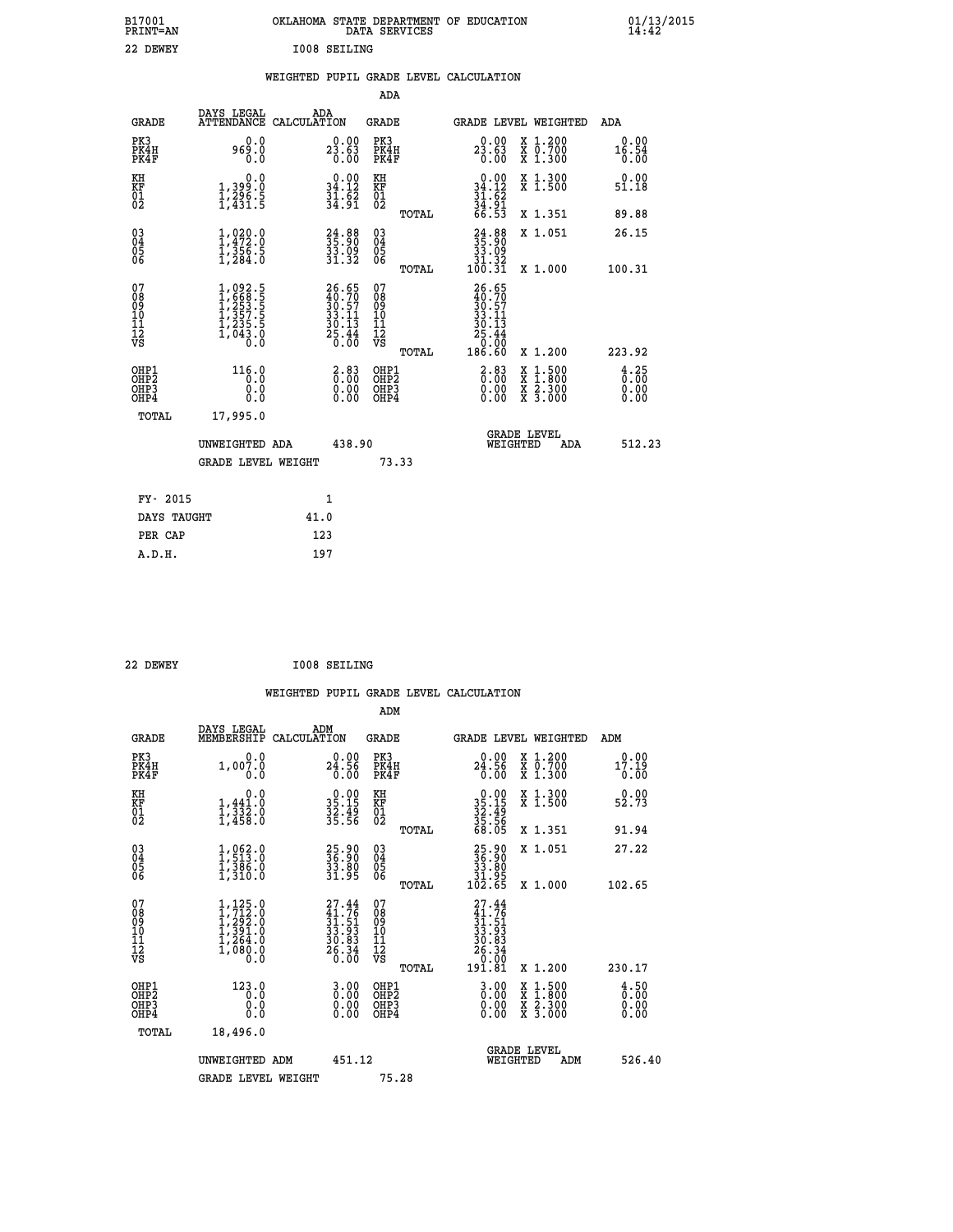| B17001<br>PRINT=AN               |                                                 | OKLAHOMA STATE DEPARTMENT OF EDUCATION                             | DATA SERVICES                                |                                                                                      |                                                                                                                                           | $01/13/2015$<br>14:42 |
|----------------------------------|-------------------------------------------------|--------------------------------------------------------------------|----------------------------------------------|--------------------------------------------------------------------------------------|-------------------------------------------------------------------------------------------------------------------------------------------|-----------------------|
| 22 DEWEY                         |                                                 | I010 TALOGA                                                        |                                              |                                                                                      |                                                                                                                                           |                       |
|                                  |                                                 | WEIGHTED PUPIL GRADE LEVEL CALCULATION                             |                                              |                                                                                      |                                                                                                                                           |                       |
|                                  |                                                 |                                                                    | <b>ADA</b>                                   |                                                                                      |                                                                                                                                           |                       |
| <b>GRADE</b>                     | DAYS LEGAL<br>ATTENDANCE CALCULATION            | ADA                                                                | <b>GRADE</b>                                 |                                                                                      | GRADE LEVEL WEIGHTED                                                                                                                      | ADA                   |
| PK3<br>PK4H<br>PK4F              | 94.5<br>0.0<br>380.5                            | 2.15<br>$\begin{smallmatrix} 0.100\ 0.65 \end{smallmatrix}$        | PK3<br>PK4H<br>PK4F                          | 2.15<br>$\begin{smallmatrix} 0.100 \\ 0.65 \end{smallmatrix}$                        | X 1.200<br>X 0.700<br>X 1.300                                                                                                             | 2.58<br>0.00<br>11.25 |
| KH<br>KF<br>01<br>02             | 0.0<br>468.0<br>$\frac{173.0}{201.5}$           | $\begin{smallmatrix} 0.00\\ 10.64\\ 3.93\\ 4.58 \end{smallmatrix}$ | KH<br>KF<br>01<br>02                         | $\begin{smallmatrix} 0.00\\ 10.64\\ 3.93\\ 4.58\\ 8.51 \end{smallmatrix}$            | X 1.300<br>X 1.500                                                                                                                        | 0.00<br>15.96         |
|                                  |                                                 |                                                                    | <b>TOTAL</b>                                 |                                                                                      | X 1.351                                                                                                                                   | 11.50                 |
| 03<br>04<br>05<br>06             | 291.9<br>85.5<br>84.5<br>243.0                  | $\begin{array}{c} 6.61 \\ 1.94 \\ 1.92 \\ 5.52 \end{array}$        | $^{03}_{04}$<br>$\frac{05}{06}$              | $\begin{array}{c} 6.61 \\ 1.94 \\ 1.92 \\ 5.52 \\ 9.38 \end{array}$                  | X 1.051                                                                                                                                   | 6.95                  |
| 07                               | 176.0                                           |                                                                    | <b>TOTAL</b><br>07                           |                                                                                      | X 1.000                                                                                                                                   | 9.38                  |
| 08<br>09<br>11<br>11<br>12<br>VS | 208:0<br>217:5<br>101:5<br>214.0<br>87.0<br>0.0 | $4.00$<br>$4.73$<br>$4.34$<br>$2.31$<br>$4.86$<br>$1.98$<br>$0.00$ | 08<br>09<br>10<br>11<br>$\frac{1}{\sqrt{2}}$ | $4.90$<br>$4.73$<br>$4.94$<br>$2.31$<br>$4.86$<br>$\frac{1}{0}$ : $\frac{88}{22.82}$ |                                                                                                                                           |                       |
|                                  |                                                 |                                                                    | TOTAL                                        |                                                                                      | X 1.200                                                                                                                                   | 27.38                 |
| OHP1<br>OHP2<br>OHP3<br>OHP4     | 0.000<br>0.0<br>0.0                             | $0.00$<br>$0.00$<br>0.00                                           | OHP1<br>OHP2<br>OHP3<br>OHP4                 | $0.00$<br>$0.00$<br>0.00                                                             | $\begin{smallmatrix} \mathtt{X} & 1\cdot500\\ \mathtt{X} & 1\cdot800\\ \mathtt{X} & 2\cdot300\\ \mathtt{X} & 3\cdot000 \end{smallmatrix}$ | 0.00<br>0.00<br>0.00  |
| TOTAL                            | 3,025.5                                         |                                                                    |                                              |                                                                                      |                                                                                                                                           |                       |
|                                  | UNWEIGHTED ADA                                  | 68.76                                                              |                                              | WEIGHTED                                                                             | <b>GRADE LEVEL</b><br>ADA                                                                                                                 | 85.00                 |
|                                  | <b>GRADE LEVEL WEIGHT</b>                       |                                                                    | 16.24                                        |                                                                                      |                                                                                                                                           |                       |
| FY- 2015                         |                                                 | 1                                                                  |                                              |                                                                                      |                                                                                                                                           |                       |
| DAYS TAUGHT                      |                                                 | 44.0                                                               |                                              |                                                                                      |                                                                                                                                           |                       |
| PER CAP                          |                                                 | 167                                                                |                                              |                                                                                      |                                                                                                                                           |                       |

| 22 DEWEY | I010 TALOGA |
|----------|-------------|
|          |             |

|                                                    |                                                                                     |                                                                                        | WEIGHTED PUPIL GRADE LEVEL CALCULATION              |                                                                                                                                                                                                                                                      |                                          |                              |
|----------------------------------------------------|-------------------------------------------------------------------------------------|----------------------------------------------------------------------------------------|-----------------------------------------------------|------------------------------------------------------------------------------------------------------------------------------------------------------------------------------------------------------------------------------------------------------|------------------------------------------|------------------------------|
|                                                    |                                                                                     |                                                                                        | ADM                                                 |                                                                                                                                                                                                                                                      |                                          |                              |
| <b>GRADE</b>                                       | DAYS LEGAL<br>MEMBERSHIP                                                            | ADM<br>CALCULATION                                                                     | <b>GRADE</b>                                        | <b>GRADE LEVEL WEIGHTED</b>                                                                                                                                                                                                                          |                                          | ADM                          |
| PK3<br>PK4H<br>PK4F                                | 100.0<br>396.0                                                                      | 2.27<br>$\frac{5}{9}.\overline{0}0$                                                    | PK3<br>PK4H<br>PK4F                                 | $\begin{smallmatrix} 2.27\ 0.00\ 9.00 \end{smallmatrix}$                                                                                                                                                                                             | X 1.200<br>X 0.700<br>X 1.300            | 2.72<br>0.00<br>11.70        |
| KH<br>KF<br>01<br>02                               | 485.0<br>$\frac{176}{216}$ .0                                                       | $\begin{smallmatrix} 0.00\\ 11.02\\ 4.90\\ 4.91 \end{smallmatrix}$                     | KH<br>KF<br>01<br>02                                | $\begin{array}{r} 0.00 \\ 11.02 \\ 4.00 \\ 4.91 \\ 8.91 \end{array}$                                                                                                                                                                                 | X 1.300<br>X 1.500                       | 0.00<br>16.53                |
|                                                    |                                                                                     |                                                                                        | TOTAL                                               |                                                                                                                                                                                                                                                      | X 1.351                                  | 12.04                        |
| $\begin{matrix} 03 \\ 04 \\ 05 \\ 06 \end{matrix}$ | 308.0<br>89.0<br>265.0                                                              | $\begin{smallmatrix}7.00\2.02\2.02\6.02\end{smallmatrix}$                              | $\begin{array}{c} 03 \\ 04 \\ 05 \\ 06 \end{array}$ | $7.00$<br>$2.02$<br>$2.02$<br>$6.02$                                                                                                                                                                                                                 | X 1.051                                  | 7.36                         |
|                                                    |                                                                                     |                                                                                        | TOTAL                                               | 10.06                                                                                                                                                                                                                                                | X 1.000                                  | 10.06                        |
| 07<br>0890112<br>1112<br>VS                        | $\begin{smallmatrix} 176.0\\220.0\\230.0\\114.0\\220.0\\88.0\\0.0\end{smallmatrix}$ | $\begin{smallmatrix} 4.00\,5.00\,5.23\,5.23\,2.59\,6.00\,2.00\,0.00 \end{smallmatrix}$ | 07<br>08901112<br>1112<br>VS<br>TOTAL               | $\begin{smallmatrix} 4.00\,5.23\,5.23\,2.59\,0.00\,0.00\,0.00\,0.00\,0.00\,0.00\,0.00\,0.00\,0.00\,0.00\,0.00\,0.00\,0.00\,0.00\,0.00\,0.00\,0.00\,0.00\,0.00\,0.00\,0.00\,0.00\,0.00\,0.00\,0.00\,0.00\,0.00\,0.00\,0.00\,0.00\,0.00\,0.0$<br>23.82 | X 1.200                                  | 28.58                        |
| OHP1<br>OHP <sub>2</sub><br>OHP3<br>OHP4           | 0.0<br>0.000                                                                        | $0.00$<br>$0.00$<br>0.00                                                               | OHP1<br>OHP <sub>2</sub><br>OHP <sub>3</sub>        | 0.00<br>0.00<br>0.00                                                                                                                                                                                                                                 | X 1:500<br>X 1:800<br>X 2:300<br>X 3:000 | 0.00<br>0.00<br>0.00<br>0.00 |
| TOTAL                                              | 3,172.0                                                                             |                                                                                        |                                                     |                                                                                                                                                                                                                                                      |                                          |                              |
|                                                    | UNWEIGHTED ADM                                                                      | 72.08                                                                                  |                                                     | <b>GRADE LEVEL</b><br>WEIGHTED                                                                                                                                                                                                                       | ADM                                      | 88.99                        |
|                                                    | <b>GRADE LEVEL WEIGHT</b>                                                           |                                                                                        | 16.91                                               |                                                                                                                                                                                                                                                      |                                          |                              |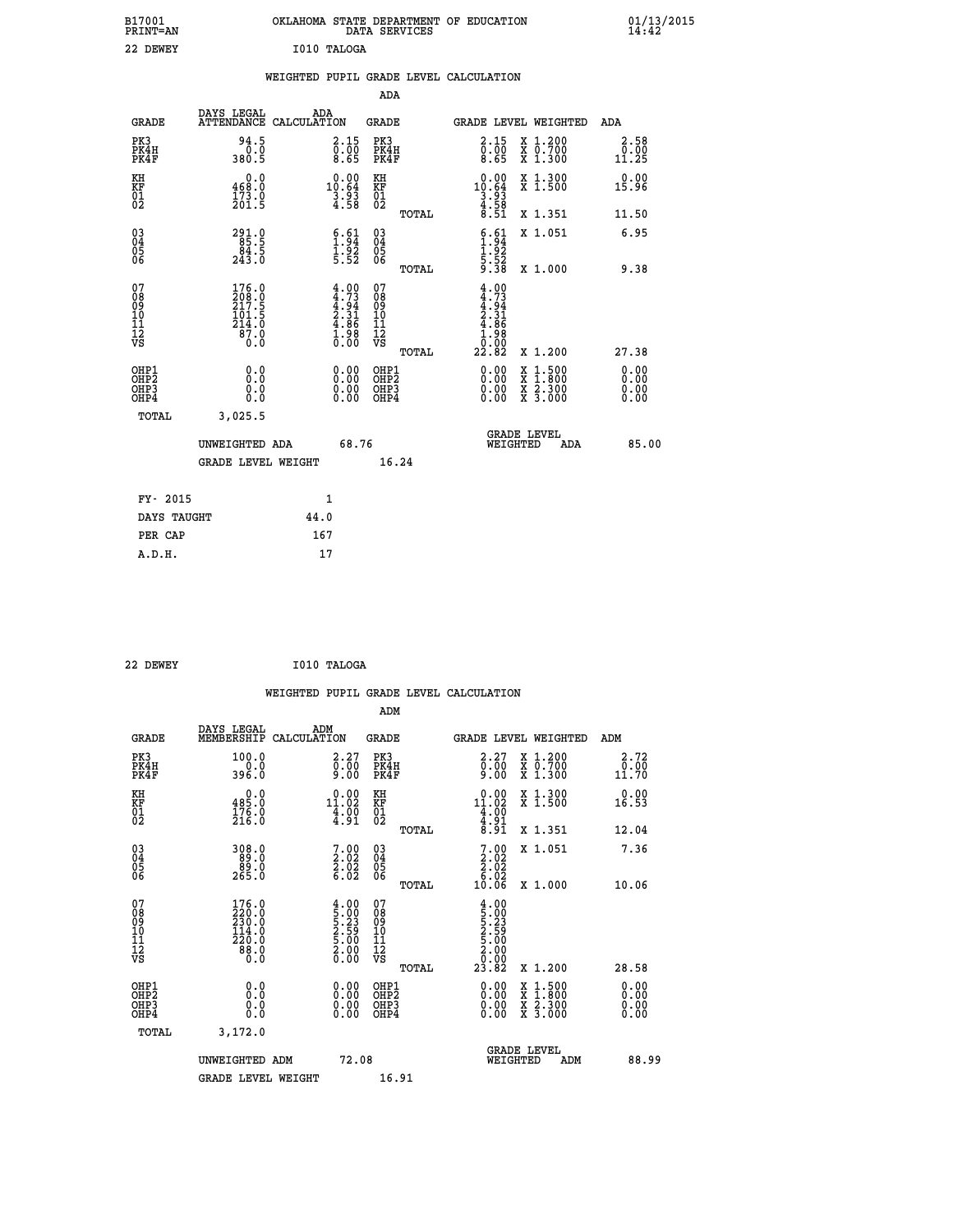| OKLAHOMA STATE DEPARTMENT OF EDUCATION | DATA SERVICES |  |
|----------------------------------------|---------------|--|
|                                        | COUNTY TOTALS |  |

B17001<br>PRINT=AN<br>DEWEY

 **B17001 OKLAHOMA STATE DEPARTMENT OF EDUCATION 01/13/2015**

|                                                      |                                                                             | WEIGHTED PUPIL GRADE LEVEL CALCULATION |                                                                             |                                              |       |                                                                                |                                          |                                                          |
|------------------------------------------------------|-----------------------------------------------------------------------------|----------------------------------------|-----------------------------------------------------------------------------|----------------------------------------------|-------|--------------------------------------------------------------------------------|------------------------------------------|----------------------------------------------------------|
|                                                      |                                                                             |                                        |                                                                             | ADA                                          |       |                                                                                |                                          |                                                          |
| <b>GRADE</b>                                         | DAYS LEGAL<br><b>ATTENDANCE</b>                                             | ADA<br>CALCULATION                     |                                                                             | <b>GRADE</b>                                 |       |                                                                                | <b>GRADE LEVEL WEIGHTED</b>              | ADA                                                      |
| PK3<br>PK4H<br>PK4F                                  | 178.5<br>969.0<br>1,206.0                                                   |                                        | $2\overline{3}\cdot\overline{6}\overline{3}\overline{28}\cdot\overline{30}$ | PK3<br>PK4H<br>PK4F                          |       | $2\overline{3}\cdot\overline{6}\overline{3}\overline{28}\cdot\overline{30}$    | X 1.200<br>X 0.700<br>X 1.300            | $16.54$<br>$36.54$<br>36.80                              |
| KH<br>KF<br>01<br>02                                 | 0.0<br>2,720:5<br>2,921:5<br>2,581:0                                        |                                        | $\begin{smallmatrix} 0.00\\ 65.08\\ 70.12\\ 62.06 \end{smallmatrix}$        | KH<br>KF<br>01<br>02                         |       | $\begin{smallmatrix} &0.00\ 65.08\ 70.12\ 62.06\ 132.18\end{smallmatrix}$      | X 1.300<br>X 1.500                       | 0.00<br>97.62                                            |
|                                                      |                                                                             |                                        |                                                                             |                                              | TOTAL |                                                                                | X 1.351                                  | 178.58                                                   |
| $\begin{matrix} 03 \\ 04 \\ 05 \\ 06 \end{matrix}$   | 2,445.0<br>2,626.5<br>2,610.0<br>2,655.5                                    |                                        | 58.49<br>63.29<br>62.84<br>63.71                                            | $03\overline{4}$<br>05<br>ŌĞ                 |       | $\begin{smallmatrix} 58.49\\ 63.29\\ 62.84\\ 63.71\\ 189.84 \end{smallmatrix}$ | X 1.051                                  | 251.32                                                   |
|                                                      |                                                                             |                                        |                                                                             |                                              | TOTAL |                                                                                | X 1.000                                  | 189.84                                                   |
| 07<br>08<br>09<br>09<br>10<br>11<br>12<br>VS         | 2, 132.5<br>2, 930.5<br>2, 443.0<br>2, 241.5<br>2, 437.0<br>2, 067.0<br>Ò.Ō |                                        | 51.22<br>70.53<br>58.65<br>54.05<br>54.50<br>58.50<br>49.73<br>0.00         | 07<br>08<br>09<br>01<br>11<br>11<br>17<br>VS | TOTAL | 51.22<br>70.53<br>58.65<br>54.05<br>58.50<br>58.73<br>0:00<br>342.68           | X 1.200                                  | 411.21                                                   |
| OHP1<br>OHP2<br>OH <sub>P3</sub><br>OH <sub>P4</sub> | $\begin{smallmatrix} 116.0\\ -0.0\\ 0.0\\ 0.0 \end{smallmatrix}$            |                                        | $\begin{smallmatrix} 2.83\ 0.00\ 0.00 \end{smallmatrix}$                    | OHP1<br>OHP <sub>2</sub><br>OHP3<br>OHP4     |       | $\begin{smallmatrix} 2.83\ 0.00\ 0.00 \end{smallmatrix}$                       | X 1:500<br>X 1:800<br>X 2:300<br>X 3:000 | $\begin{smallmatrix} 4.25\ 0.00\ 0.00 \end{smallmatrix}$ |
| $m \wedge m \wedge r$                                | 25.201.0                                                                    |                                        |                                                                             |                                              |       |                                                                                |                                          |                                                          |

| TOTAL<br>35,281.0 |                    |        |                                       |          |
|-------------------|--------------------|--------|---------------------------------------|----------|
| UNWEIGHTED ADA    |                    | 847.18 | <b>GRADE LEVEL</b><br>ADA<br>WEIGHTED | 1,001.30 |
|                   | GRADE LEVEL WEIGHT | 154.12 |                                       |          |
| FY- 2015          | 1                  |        |                                       |          |
| DAYS TAUGHT       | 127.0              |        |                                       |          |
| PER CAP           | 422                |        |                                       |          |
| A.D.H.            | 380                |        |                                       |          |

**DEWEY COUNTY TOTALS** 

|                                          |                                                                       |                                                                          | ADM                                                |                                                                                                                                             |                                          |                              |
|------------------------------------------|-----------------------------------------------------------------------|--------------------------------------------------------------------------|----------------------------------------------------|---------------------------------------------------------------------------------------------------------------------------------------------|------------------------------------------|------------------------------|
| <b>GRADE</b>                             | DAYS LEGAL<br>MEMBERSHIP                                              | ADM<br>CALCULATION                                                       | <b>GRADE</b>                                       | <b>GRADE LEVEL WEIGHTED</b>                                                                                                                 |                                          | ADM                          |
| PK3<br>PK4H<br>PK4F                      | 184.0<br>$1,\overline{0}\,0\overline{7}\cdot0$<br>1,260.0             | $24.27$<br>$24.56$<br>$29.57$                                            | PK3<br>PK4H<br>PK4F                                | $24.27$<br>$24.56$<br>$29.57$                                                                                                               | X 1.200<br>X 0.700<br>X 1.300            | 4.98<br>17.19<br>38.44       |
| KH<br>KF<br>01<br>02                     | 0.0<br>2,822:0<br>3,034:0<br>2,654:0                                  | $\begin{smallmatrix} 0.00\\ 67.50\\ 72.82\\ 63.80 \end{smallmatrix}$     | KH<br>KF<br>01<br>02                               | $\begin{smallmatrix} &0.00\ 67.50\ 72.82\ 63.80\ 136.62\end{smallmatrix}$                                                                   | X 1.300<br>X 1.500                       | 0.00<br>101.26               |
|                                          |                                                                       |                                                                          | TOTAL                                              |                                                                                                                                             | X 1.351                                  | 184.58                       |
| 03<br>04<br>05<br>06                     | 2,556.0<br>2,695.0<br>2,670.0<br>2,762.0                              | $61.14$<br>$64.94$<br>$\frac{64.27}{66.23}$                              | $\begin{matrix} 03 \\ 04 \\ 05 \\ 06 \end{matrix}$ | 64.34<br>64.27<br>66.23<br>195.44                                                                                                           | X 1.051                                  | 64.26                        |
|                                          |                                                                       |                                                                          | TOTAL                                              |                                                                                                                                             | X 1.000                                  | 195.44                       |
| 07<br>08<br>09<br>101<br>112<br>VS       | 2,183.0<br>3,014.0<br>2,520.0<br>2,589.0<br>2,589.0<br>2,134.0<br>0.0 | $52.44$<br>$72.52$<br>$60.50$<br>$56.04$<br>$62.14$<br>$51.34$<br>$0.00$ | 07<br>08<br>09<br>11<br>11<br>12<br>VS<br>TOTAL    | $\begin{array}{r} 52\cdot 44 \\ 72\cdot 52 \\ 60\cdot 50 \\ 56\cdot 04 \\ 52\cdot 14 \\ 51\cdot 34 \\ 0\cdot 00 \\ 354\cdot 98 \end{array}$ | X 1.200                                  | 425.97                       |
| OHP1<br>OHP2<br>OHP <sub>3</sub><br>OHP4 | 123.0<br>0.0<br>0.000                                                 | $\begin{smallmatrix} 3.00\ 0.00\ 0.00 \end{smallmatrix}$                 | OHP1<br>OHP2<br>OHP <sub>3</sub>                   | $0.00$<br>$0.00$<br>0.00                                                                                                                    | X 1:500<br>X 1:800<br>X 2:300<br>X 3:000 | 4.50<br>Ō.ŎŎ<br>Q.QQ<br>0.00 |
| TOTAL                                    | 36,532.0                                                              |                                                                          |                                                    |                                                                                                                                             |                                          |                              |
|                                          | UNWEIGHTED ADM                                                        | 877.08                                                                   |                                                    | WEIGHTED                                                                                                                                    | <b>GRADE LEVEL</b><br>ADM                | 1,036.76                     |
|                                          | <b>GRADE LEVEL WEIGHT</b>                                             |                                                                          | 159.68                                             |                                                                                                                                             |                                          |                              |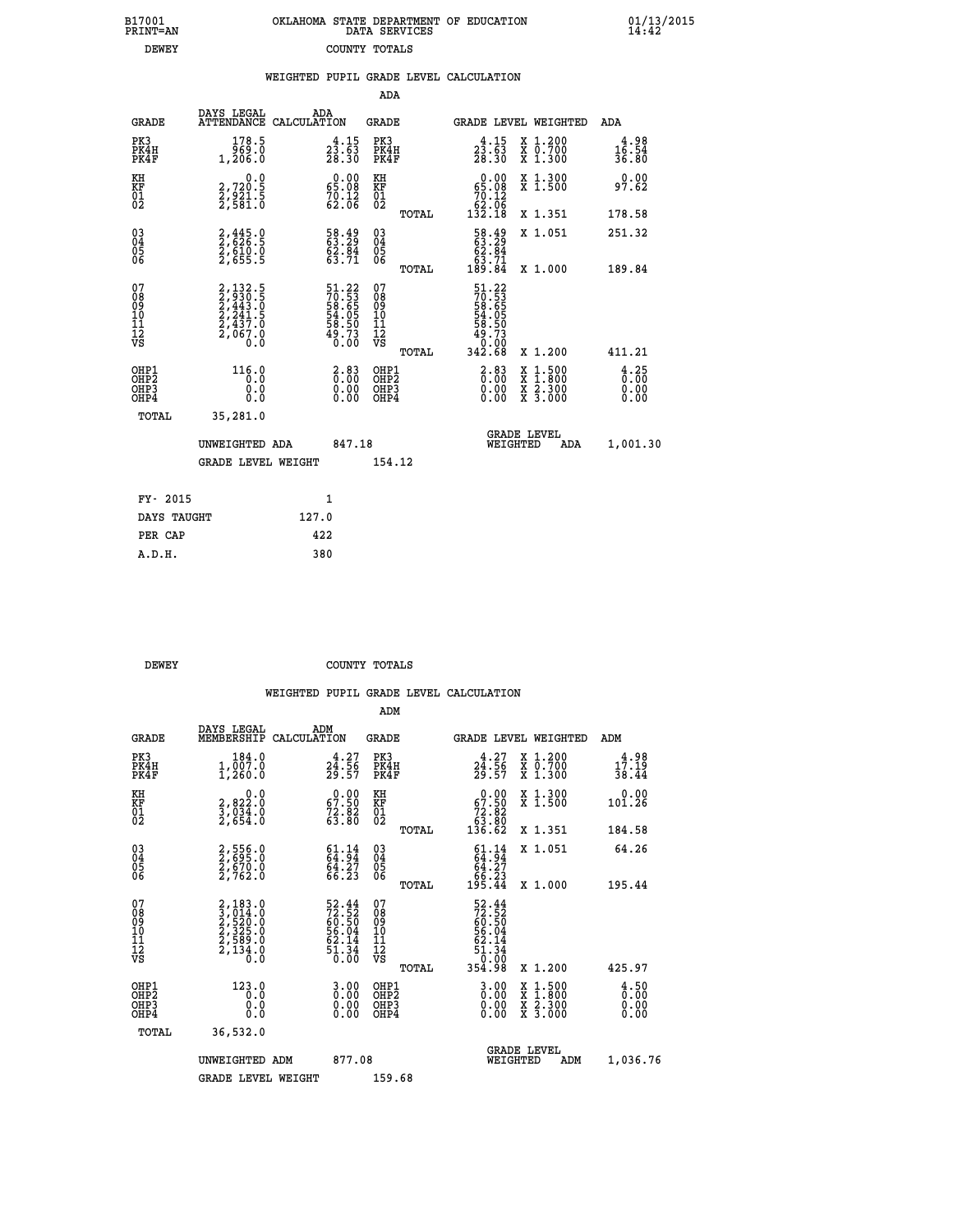| B17001<br><b>PRINT=AN</b>              |                                                           | OKLAHOMA STATE DEPARTMENT OF EDUCATION                                                                                                    | DATA SERVICES                                      |                                                                                                 |                                                                                                  | 01/13/2015                   |  |
|----------------------------------------|-----------------------------------------------------------|-------------------------------------------------------------------------------------------------------------------------------------------|----------------------------------------------------|-------------------------------------------------------------------------------------------------|--------------------------------------------------------------------------------------------------|------------------------------|--|
| 23 ELLIS                               |                                                           | I002 FARGO                                                                                                                                |                                                    |                                                                                                 |                                                                                                  |                              |  |
|                                        |                                                           | WEIGHTED PUPIL GRADE LEVEL CALCULATION                                                                                                    |                                                    |                                                                                                 |                                                                                                  |                              |  |
|                                        |                                                           |                                                                                                                                           | ADA                                                |                                                                                                 |                                                                                                  |                              |  |
| <b>GRADE</b>                           | DAYS LEGAL                                                | ADA<br>ATTENDANCE CALCULATION                                                                                                             | GRADE                                              | GRADE LEVEL WEIGHTED                                                                            |                                                                                                  | ADA                          |  |
| PK3<br>PK4H<br>PK4F                    | 0.0<br>0.0<br>587.0                                       | 0.00<br>$\begin{smallmatrix} 0.00 \ 14.32 \end{smallmatrix}$                                                                              | PK3<br>PK4H<br>PK4F                                | 0.00<br>ă:ŏŏ<br>14:32                                                                           | X 1.200<br>X 0.700<br>X 1.300                                                                    | 0.00<br>0.00<br>18.62        |  |
| KH<br>KF<br>01<br>02                   | 0.0<br>398.0<br>$\frac{558}{762}$ :0                      | $\begin{smallmatrix} 0.00\\ 9.71\\ 13.61\\ 18.59 \end{smallmatrix}$                                                                       | KH<br>KF<br>01<br>02                               | $0.90$<br>$13.71$<br>$13.61$<br>$18.59$<br>$32.20$                                              | X 1.300<br>X 1.500                                                                               | 0.00<br>14.57                |  |
|                                        |                                                           |                                                                                                                                           | TOTAL                                              |                                                                                                 | X 1.351                                                                                          | 43.50                        |  |
| $^{03}_{04}$<br>$\frac{05}{06}$        | 485.5<br>691.5<br>513.5<br>391.5                          | $\frac{11}{16}$ : 84<br>$\frac{12.52}{9.55}$                                                                                              | $\begin{matrix} 03 \\ 04 \\ 05 \\ 06 \end{matrix}$ | $\begin{array}{c} 11.84 \\[-4pt] 16.87 \\[-4pt] 12.52 \\[-4pt] 9.55 \\[-4pt] 38.94 \end{array}$ | X 1.051                                                                                          | 12.44                        |  |
|                                        |                                                           |                                                                                                                                           | TOTAL                                              |                                                                                                 | X 1.000                                                                                          | 38.94                        |  |
| 07<br>08<br>09<br>10<br>11<br>12<br>VS | 575.0<br>377.5<br>722.5<br>312.0<br>657.0<br>787.0<br>o:ŏ | $\begin{smallmatrix} 14.02\\[-1.2mm] 9.21\\[-1.2mm] 17.62\\[-1.2mm] 7.61\\[-1.2mm] 16.02\\[-1.2mm] 19.20\\[-1.2mm] 0.00\end{smallmatrix}$ | 07<br>08<br>09<br>10<br>11<br>12<br>VS<br>TOTAL    | $14.02$<br>$9.21$<br>$17.62$<br>$\frac{7}{16}$ $\cdot\frac{61}{92}$<br>19.20<br>0.00<br>83.68   | X 1.200                                                                                          | 100.42                       |  |
| OHP1<br>OHP2<br>OHP3<br>OHP4           | 0.0<br>0.0<br>0.0<br>0.0                                  | 0.00<br>$\begin{smallmatrix} 0.00 \ 0.00 \end{smallmatrix}$                                                                               | OHP1<br>OHP <sub>2</sub><br>OHP3<br>OHP4           | 0.00<br>0.00<br>0.00                                                                            | $\begin{smallmatrix} x & 1 & 500 \\ x & 1 & 800 \\ x & 2 & 300 \\ x & 3 & 000 \end{smallmatrix}$ | 0.00<br>0.00<br>0.00<br>0.00 |  |
| TOTAL                                  | 7,818.0                                                   |                                                                                                                                           |                                                    |                                                                                                 |                                                                                                  |                              |  |
|                                        | UNWEIGHTED ADA                                            | 190.69                                                                                                                                    |                                                    | <b>GRADE LEVEL</b><br>WEIGHTED                                                                  | ADA                                                                                              | 228.49                       |  |
|                                        | <b>GRADE LEVEL WEIGHT</b>                                 |                                                                                                                                           | 37.80                                              |                                                                                                 |                                                                                                  |                              |  |
| FY- 2015                               |                                                           | 1                                                                                                                                         |                                                    |                                                                                                 |                                                                                                  |                              |  |
| DAYS TAUGHT                            |                                                           | 41.0                                                                                                                                      |                                                    |                                                                                                 |                                                                                                  |                              |  |
| PER CAP                                |                                                           | 123                                                                                                                                       |                                                    |                                                                                                 |                                                                                                  |                              |  |
| A.D.H.                                 |                                                           | 114                                                                                                                                       |                                                    |                                                                                                 |                                                                                                  |                              |  |

| 23 ELLIS | I002 FARGO<br>__ |
|----------|------------------|
|          |                  |

|                                                    |                                                             |                    |                                                                                                                                           |                                        |       | WEIGHTED PUPIL GRADE LEVEL CALCULATION                                                                                     |                                          |     |                       |  |
|----------------------------------------------------|-------------------------------------------------------------|--------------------|-------------------------------------------------------------------------------------------------------------------------------------------|----------------------------------------|-------|----------------------------------------------------------------------------------------------------------------------------|------------------------------------------|-----|-----------------------|--|
|                                                    |                                                             |                    |                                                                                                                                           | ADM                                    |       |                                                                                                                            |                                          |     |                       |  |
| <b>GRADE</b>                                       | DAYS LEGAL<br>MEMBERSHIP                                    | ADM<br>CALCULATION |                                                                                                                                           | <b>GRADE</b>                           |       | <b>GRADE LEVEL WEIGHTED</b>                                                                                                |                                          |     | ADM                   |  |
| PK3<br>PK4H<br>PK4F                                | $\begin{smallmatrix} 0.0 \\ 0.0 \\ 622.0 \end{smallmatrix}$ |                    | $\begin{smallmatrix} 0.00\\ 0.00\\ 15.17 \end{smallmatrix}$                                                                               | PK3<br>PK4H<br>PK4F                    |       | $\begin{smallmatrix} 0.00\\ 0.00\\ 15.17 \end{smallmatrix}$                                                                | X 1.200<br>X 0.700<br>X 1.300            |     | 0.00<br>0.00<br>19.72 |  |
| KH<br>KF<br>01<br>02                               | 0.0<br>410:0<br>593:0<br>792:0                              |                    | 0.00<br>10.00<br>$\frac{1}{19}$ $\frac{3}{32}$                                                                                            | KH<br>KF<br>01<br>02                   |       | $\begin{array}{r} 0.00 \\ 10.00 \\ 14.46 \\ 19.32 \\ 33.78 \end{array}$                                                    | X 1.300<br>$\bar{x}$ 1.500               |     | 0.00<br>15.00         |  |
|                                                    |                                                             |                    |                                                                                                                                           |                                        | TOTAL |                                                                                                                            | X 1.351                                  |     | 45.64                 |  |
| $\begin{matrix} 03 \\ 04 \\ 05 \\ 06 \end{matrix}$ | $726.0$<br>$726.0$<br>$527.0$<br>$402.0$                    |                    | $\begin{array}{c} 12\cdot 00 \\ 17\cdot 71 \\ 12\cdot 85 \\ 9\cdot 80 \end{array}$                                                        | 03<br>04<br>05<br>06                   |       | $12.90$<br>$17.71$<br>$\frac{12.85}{9.80}$<br>40.36                                                                        | X 1.051                                  |     | 12.61                 |  |
|                                                    |                                                             |                    |                                                                                                                                           |                                        | TOTAL |                                                                                                                            | X 1.000                                  |     | 40.36                 |  |
| 07<br>08<br>09<br>11<br>11<br>12<br>VS             | 586.0<br>391.0<br>756.0<br>321.0<br>696.0<br>611.0<br>811.0 |                    | $\begin{smallmatrix} 14.29\\[-1.2mm] 9.54\\[-1.2mm] 18.44\\[-1.2mm] 7.83\\[-1.2mm] 16.98\\[-1.2mm] 19.78\\[-1.2mm] 0.00\end{smallmatrix}$ | 07<br>08<br>09<br>11<br>11<br>12<br>VS | TOTAL | $\begin{array}{r} 14\cdot 29\\18\cdot 54\\18\cdot 44\\7\cdot 89\\16\cdot 99\\19\cdot 70\\0\cdot 00\\86\cdot 86\end{array}$ | $X_1.200$                                |     | 104.23                |  |
| OHP1                                               |                                                             |                    |                                                                                                                                           |                                        |       |                                                                                                                            |                                          |     |                       |  |
| OHP <sub>2</sub><br>OHP3<br>OHP4                   | 0.0<br>0.000                                                |                    | $\begin{smallmatrix} 0.00 \ 0.00 \ 0.00 \ 0.00 \end{smallmatrix}$                                                                         | OHP1<br>OHP2<br>OHP <sub>3</sub>       |       | 0.00<br>0.00<br>0.00                                                                                                       | X 1:500<br>X 1:800<br>X 2:300<br>X 3:000 |     | 0.00<br>0.00<br>0.00  |  |
| TOTAL                                              | 8, 125.0                                                    |                    |                                                                                                                                           |                                        |       |                                                                                                                            |                                          |     |                       |  |
|                                                    | UNWEIGHTED ADM                                              |                    | 198.17                                                                                                                                    |                                        |       |                                                                                                                            | <b>GRADE LEVEL</b><br>WEIGHTED           | ADM | 237.56                |  |
|                                                    | <b>GRADE LEVEL WEIGHT</b>                                   |                    |                                                                                                                                           | 39.39                                  |       |                                                                                                                            |                                          |     |                       |  |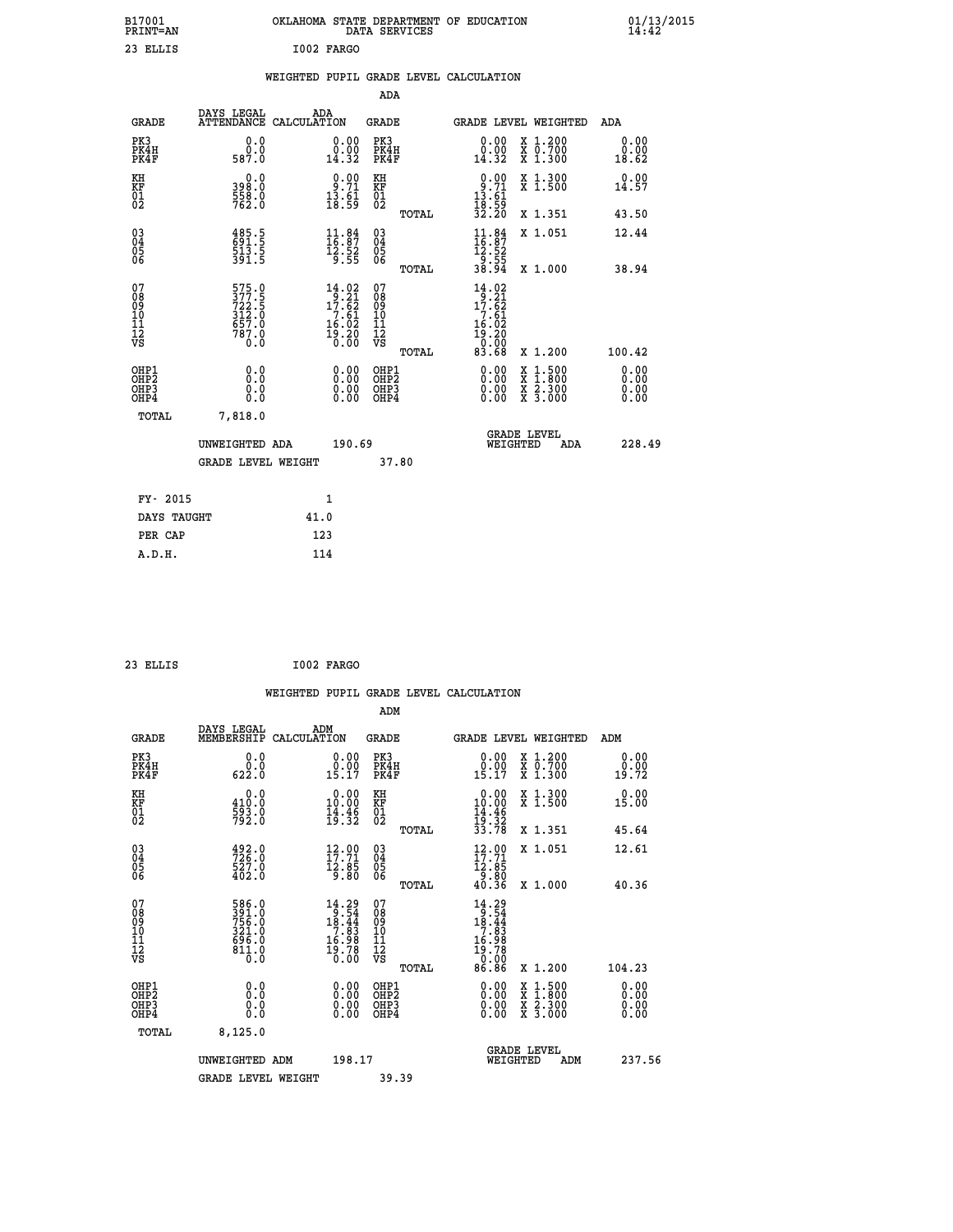| B17001<br>PRINT=AN               |                                                                                 | OKLAHOMA STATE DEPARTMENT OF EDUCATION                                                                                                                                                                                                                                                                                                                                                                                                                                                                                                                                        | DATA SERVICES                                         |                                                                                 |                                                                                          | $01/13/2015$<br>14:42 |  |
|----------------------------------|---------------------------------------------------------------------------------|-------------------------------------------------------------------------------------------------------------------------------------------------------------------------------------------------------------------------------------------------------------------------------------------------------------------------------------------------------------------------------------------------------------------------------------------------------------------------------------------------------------------------------------------------------------------------------|-------------------------------------------------------|---------------------------------------------------------------------------------|------------------------------------------------------------------------------------------|-----------------------|--|
| 23 ELLIS                         |                                                                                 | I003 ARNETT                                                                                                                                                                                                                                                                                                                                                                                                                                                                                                                                                                   |                                                       |                                                                                 |                                                                                          |                       |  |
|                                  |                                                                                 | WEIGHTED PUPIL GRADE LEVEL CALCULATION                                                                                                                                                                                                                                                                                                                                                                                                                                                                                                                                        |                                                       |                                                                                 |                                                                                          |                       |  |
|                                  |                                                                                 |                                                                                                                                                                                                                                                                                                                                                                                                                                                                                                                                                                               | ADA                                                   |                                                                                 |                                                                                          |                       |  |
| <b>GRADE</b>                     | DAYS LEGAL                                                                      | ADA<br>ATTENDANCE CALCULATION                                                                                                                                                                                                                                                                                                                                                                                                                                                                                                                                                 | GRADE                                                 |                                                                                 | GRADE LEVEL WEIGHTED                                                                     | ADA                   |  |
| PK3<br>PK4H<br>PK4F              | 0.0<br>0.0<br>657.5                                                             | 0.00<br>0.00<br>14.94                                                                                                                                                                                                                                                                                                                                                                                                                                                                                                                                                         | PK3<br>PK4H<br>PK4F                                   | 0.00<br>0.00<br>14.94                                                           | X 1.200<br>X 0.700<br>X 1.300                                                            | 0.00<br>0.00<br>19.42 |  |
| KH<br>KF<br>$\frac{01}{02}$      | 0.0<br>649.0<br>$\frac{559}{675}$ :0                                            | 14.75<br>$\frac{1}{2}$ $\frac{2}{3}$ $\frac{7}{4}$                                                                                                                                                                                                                                                                                                                                                                                                                                                                                                                            | КH<br><b>KF</b><br>01<br>02                           | $0.00$<br>14.75<br>$\frac{1}{2}$ $\frac{2}{5}$ $\cdot \frac{70}{34}$<br>$28.04$ | X 1.300<br>X 1.500                                                                       | 0.00<br>22.13         |  |
|                                  |                                                                                 |                                                                                                                                                                                                                                                                                                                                                                                                                                                                                                                                                                               | TOTAL                                                 |                                                                                 | X 1.351                                                                                  | 37.88                 |  |
| 030404<br>ŌĞ                     | 556.5<br>734.0<br>614.5<br>639.5                                                | $\frac{12.65}{16.68}$<br>$\frac{13.97}{14.53}$                                                                                                                                                                                                                                                                                                                                                                                                                                                                                                                                | $\begin{matrix} 03 \\ 04 \\ 05 \\ 06 \end{matrix}$    | $\frac{12}{16}$ : 68<br>13.97<br>$\frac{14}{45}.53$<br>45.18                    | X 1.051                                                                                  | 13.30                 |  |
| 07                               |                                                                                 |                                                                                                                                                                                                                                                                                                                                                                                                                                                                                                                                                                               | <b>TOTAL</b><br>07                                    | 13.45                                                                           | X 1.000                                                                                  | 45.18                 |  |
| 08<br>09<br>11<br>11<br>12<br>VS | 592.0<br>744.5<br>004.0<br>$\frac{527.5}{711.0}$<br>$3\bar{9}\bar{1}$ .5<br>ō.ŏ | $13.45$<br>$16.92$<br>$18.27$<br>$11.99$<br>$16.16$<br>$\begin{smallmatrix} \textcolor{red}{\textbf{8}}\ \textcolor{red}{\textbf{8}}\ \textcolor{red}{\textbf{9}}\ \textcolor{red}{\textbf{0}}\ \textcolor{red}{\textbf{0}}\ \textcolor{red}{\textbf{0}}\ \textcolor{red}{\textbf{0}}\ \textcolor{red}{\textbf{0}}\ \textcolor{red}{\textbf{0}}\ \textcolor{red}{\textbf{0}}\ \textcolor{red}{\textbf{0}}\ \textcolor{red}{\textbf{0}}\ \textcolor{red}{\textbf{0}}\ \textcolor{red}{\textbf{0}}\ \textcolor{red}{\textbf{0}}\ \textcolor{red}{\textbf{0}}\ \textcolor{red}{$ | $\frac{0.8}{0.9}$<br>ίŌ<br>Īĺ<br>$\frac{1}{\sqrt{2}}$ | $\frac{16.92}{18.27}$<br>11.99<br>16.16<br>8.90<br>0.00                         |                                                                                          |                       |  |
| OHP1                             | 0.0                                                                             |                                                                                                                                                                                                                                                                                                                                                                                                                                                                                                                                                                               | TOTAL<br>OHP1                                         | 85.69                                                                           | X 1.200                                                                                  | 102.83<br>0.00        |  |
| OHP <sub>2</sub><br>OHP3<br>OHP4 | Ō.Ō<br>0.0<br>0.0                                                               | 0.00<br>0.00<br>0.00                                                                                                                                                                                                                                                                                                                                                                                                                                                                                                                                                          | OH <sub>P</sub> 2<br>OHP3<br>OHP4                     | 0.00<br>0.00<br>0.00                                                            | $\begin{smallmatrix} x & 1.500 \\ x & 1.800 \\ x & 2.300 \\ x & 3.000 \end{smallmatrix}$ | 0.00<br>0.00<br>0.00  |  |
| TOTAL                            | 8,855.5                                                                         |                                                                                                                                                                                                                                                                                                                                                                                                                                                                                                                                                                               |                                                       |                                                                                 |                                                                                          |                       |  |
|                                  | UNWEIGHTED ADA                                                                  | 201.25                                                                                                                                                                                                                                                                                                                                                                                                                                                                                                                                                                        |                                                       | WEIGHTED                                                                        | <b>GRADE LEVEL</b><br>ADA                                                                | 240.74                |  |
|                                  | <b>GRADE LEVEL WEIGHT</b>                                                       |                                                                                                                                                                                                                                                                                                                                                                                                                                                                                                                                                                               | 39.49                                                 |                                                                                 |                                                                                          |                       |  |
| FY- 2015                         |                                                                                 | 1                                                                                                                                                                                                                                                                                                                                                                                                                                                                                                                                                                             |                                                       |                                                                                 |                                                                                          |                       |  |
| DAYS TAUGHT                      |                                                                                 | 44.0                                                                                                                                                                                                                                                                                                                                                                                                                                                                                                                                                                          |                                                       |                                                                                 |                                                                                          |                       |  |
| PER CAP                          |                                                                                 | 167                                                                                                                                                                                                                                                                                                                                                                                                                                                                                                                                                                           |                                                       |                                                                                 |                                                                                          |                       |  |

| 23 ELLIS | <b>I003 ARNETT</b> |
|----------|--------------------|
|          |                    |

 **WEIGHTED PUPIL GRADE LEVEL CALCULATION ADM DAYS LEGAL ADM GRADE MEMBERSHIP CALCULATION GRADE GRADE LEVEL WEIGHTED ADM PK3 0.0 0.00 PK3 0.00 X 1.200 0.00 PK4H 0.0 0.00 PK4H 0.00 X 0.700 0.00 PK4F 708.0 16.09 PK4F 16.09 X 1.300 20.92 KH 0.0 0.00 KH 0.00 X 1.300 0.00 KF 696.0 15.82 KF 15.82 X 1.500 23.73 01 570.0 12.95 01 12.95** 02 704.0 16.00 02 <sub>noman</sub> 16.00  **TOTAL 28.95 X 1.351 39.11 03 564.0 12.82 03 12.82 X 1.051 13.47 04 792.0 18.00 04 18.00 05 632.0 14.36 05 14.36** 06 656.0 14.91 06 <sub>memas</sub> 14.91  **TOTAL 47.27 X 1.000 47.27 07 616.0 14.00 07 14.00 08 772.0 17.55 08 17.55 09 845.0 19.20 09 19.20 10 566.0 12.86 10 12.86** 11 744.0 16.91 11<br>16.91  **12 433.0 9.84 12 9.84 VS** 0.0 0.00 VS 0.00 0.00  **TOTAL 90.36 X 1.200 108.43 OHP1 0.0 0.00 OHP1 0.00 X 1.500 0.00 OHP2 0.0 0.00 OHP2 0.00 X 1.800 0.00 OHP3 0.0 0.00 OHP3 0.00 X 2.300 0.00 OHP4 0.0 0.00 OHP4 0.00 X 3.000 0.00 TOTAL 9,298.0 GRADE LEVEL UNWEIGHTED ADM 211.31 WEIGHTED ADM 252.93** GRADE LEVEL WEIGHT 41.62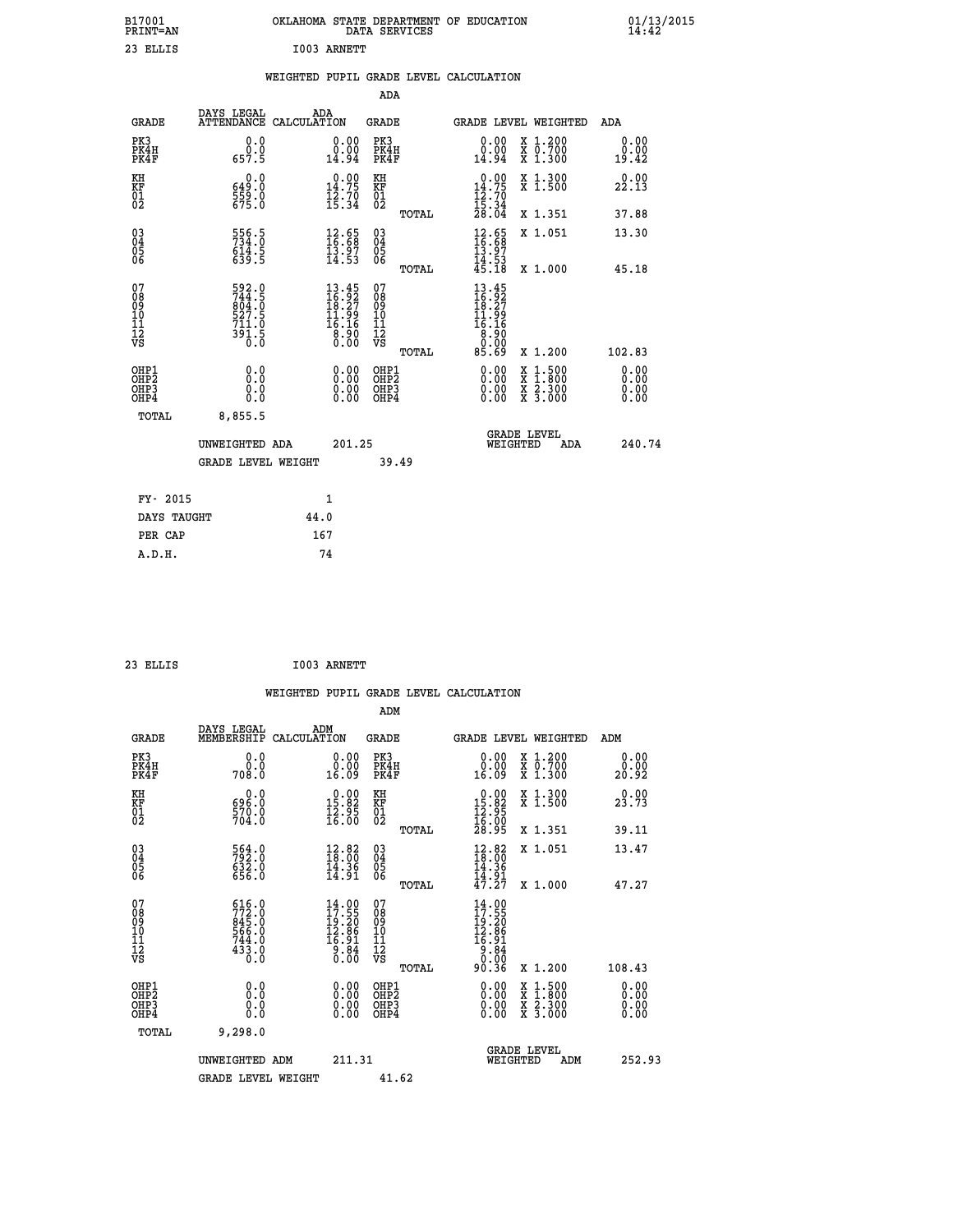| B17001<br><b>PRINT=AN</b>                             |                                                                  | OKLAHOMA STATE DEPARTMENT OF EDUCATION                         | DATA SERVICES                                                              |                                                                                                                       |                                                                                          | 01/13/2015<br>14:42          |  |
|-------------------------------------------------------|------------------------------------------------------------------|----------------------------------------------------------------|----------------------------------------------------------------------------|-----------------------------------------------------------------------------------------------------------------------|------------------------------------------------------------------------------------------|------------------------------|--|
| 23 ELLIS                                              |                                                                  | I039 GAGE                                                      |                                                                            |                                                                                                                       |                                                                                          |                              |  |
|                                                       |                                                                  | WEIGHTED PUPIL GRADE LEVEL CALCULATION                         |                                                                            |                                                                                                                       |                                                                                          |                              |  |
|                                                       |                                                                  |                                                                | ADA                                                                        |                                                                                                                       |                                                                                          |                              |  |
| <b>GRADE</b>                                          | DAYS LEGAL<br>ATTENDANCE CALCULATION                             | ADA                                                            | GRADE                                                                      | GRADE LEVEL WEIGHTED                                                                                                  |                                                                                          | ADA                          |  |
| PK3<br>PK4H<br>PK4F                                   | 0.0<br>0.0<br>217.0                                              | 0.00<br>$0.00$<br>4.93                                         | PK3<br>PK4H<br>PK4F                                                        | $\substack{0.00\\0.00\\4.93}$                                                                                         | X 1.200<br>X 0.700<br>X 1.300                                                            | 0.00<br>0.00<br>6.41         |  |
| KH<br>KF<br>$^{01}_{02}$                              | 245.0<br>$\frac{76.5}{340.5}$                                    | $\frac{0.00}{5.57}$<br>$\frac{1.74}{7.74}$                     | КH<br>KF<br>01<br>02                                                       | $0.90$<br>5.57<br>$1.74$<br>7.74                                                                                      | X 1.300<br>X 1.500                                                                       | 0.00<br>8.36                 |  |
|                                                       |                                                                  |                                                                | TOTAL                                                                      | 9.48                                                                                                                  | X 1.351                                                                                  | 12.81                        |  |
| $\substack{03 \\ 04}$<br>$\frac{05}{06}$              | 208.5<br>303.0<br>$\frac{209.5}{306.5}$                          | $\begin{array}{c} 4.74 \\ 6.89 \\ 4.76 \\ 6.97 \end{array}$    | 03<br>04<br>05<br>06                                                       | $\frac{4}{6} : 74$<br>4.76<br>$\begin{smallmatrix} \bar{6} \cdot \bar{9} \ \bar{1}8 \cdot \bar{6}2 \end{smallmatrix}$ | X 1.051                                                                                  | 4.98                         |  |
|                                                       |                                                                  |                                                                | TOTAL                                                                      |                                                                                                                       | X 1.000                                                                                  | 18.62                        |  |
| 07<br>08<br>09<br>11<br>11<br>12<br>VS                | 156.0<br>341.5<br>283.5<br>336.5<br>$\frac{214.5}{170.0}$<br>0.0 | $3.55$<br>7.76<br>6.44<br>6.65<br>7.65<br>4.88<br>3.86<br>0.00 | 07<br>08<br>09<br>10<br>$\frac{11}{12}$<br>$\frac{12}{18}$<br><b>TOTAL</b> | $3.55$<br>$7.76$<br>$6.44$<br>$7.65$<br>$\frac{4.88}{3.86}$<br>0.00<br>34.14                                          | X 1.200                                                                                  | 40.97                        |  |
| OHP1<br>OH <sub>P</sub> 2<br>OH <sub>P3</sub><br>OHP4 | 0.0<br>0.0<br>0.0<br>0.0                                         | $0.00$<br>$0.00$<br>0.00                                       | OHP1<br>OH <sub>P</sub> 2<br>OHP3<br>OHP4                                  | 0.00<br>0.00<br>0.00                                                                                                  | $\begin{smallmatrix} x & 1.500 \\ x & 1.800 \\ x & 2.300 \\ x & 3.000 \end{smallmatrix}$ | 0.00<br>0.00<br>0.00<br>0.00 |  |
| TOTAL                                                 | 3,408.5                                                          |                                                                |                                                                            |                                                                                                                       |                                                                                          |                              |  |
|                                                       | UNWEIGHTED ADA<br><b>GRADE LEVEL WEIGHT</b>                      | 77.48                                                          | 14.67                                                                      | <b>GRADE LEVEL</b><br>WEIGHTED                                                                                        | ADA                                                                                      | 92.15                        |  |
|                                                       |                                                                  |                                                                |                                                                            |                                                                                                                       |                                                                                          |                              |  |
| FY- 2015                                              |                                                                  | 1                                                              |                                                                            |                                                                                                                       |                                                                                          |                              |  |
| DAYS TAUGHT                                           |                                                                  | 44.0                                                           |                                                                            |                                                                                                                       |                                                                                          |                              |  |
| PER CAP                                               |                                                                  | 167                                                            |                                                                            |                                                                                                                       |                                                                                          |                              |  |

| 23 ELLIS | I039 GAGE |  |
|----------|-----------|--|
|          |           |  |

|                                                      |                                                                                                     |                                                                    |                                                     | WEIGHTED PUPIL GRADE LEVEL CALCULATION                                                                                                                                                                                                                                                                                                                                                                                      |                              |
|------------------------------------------------------|-----------------------------------------------------------------------------------------------------|--------------------------------------------------------------------|-----------------------------------------------------|-----------------------------------------------------------------------------------------------------------------------------------------------------------------------------------------------------------------------------------------------------------------------------------------------------------------------------------------------------------------------------------------------------------------------------|------------------------------|
|                                                      |                                                                                                     |                                                                    | ADM                                                 |                                                                                                                                                                                                                                                                                                                                                                                                                             |                              |
| <b>GRADE</b>                                         | DAYS LEGAL<br>MEMBERSHIP<br>CALCULATION                                                             | ADM                                                                | <b>GRADE</b>                                        | GRADE LEVEL WEIGHTED                                                                                                                                                                                                                                                                                                                                                                                                        | ADM                          |
| PK3<br>PK4H<br>PK4F                                  | 0.0<br>0.0<br>220.0                                                                                 | $\begin{smallmatrix} 0.00\\ 0.00\\ 5.00 \end{smallmatrix}$         | PK3<br>PK4H<br>PK4F                                 | $\begin{smallmatrix} 0.00 \\ 0.00 \\ 5.00 \end{smallmatrix}$<br>X 1.200<br>X 0.700<br>X 1.300                                                                                                                                                                                                                                                                                                                               | 0.00<br>0.00<br>6.50         |
| KH<br>KF<br>01<br>02                                 | 252.0<br>252.0<br>85.0<br>352.0                                                                     | $\begin{smallmatrix} 0.00\ 5.73\ 1.93\ 8.00 \end{smallmatrix}$     | KH<br>KF<br>01<br>02                                | $0.00$<br>5.73<br>1.93<br>8.00<br>8.93<br>X 1.300<br>X 1.500                                                                                                                                                                                                                                                                                                                                                                | 0.00<br>8.60                 |
|                                                      |                                                                                                     |                                                                    | TOTAL                                               | X 1.351                                                                                                                                                                                                                                                                                                                                                                                                                     | 13.42                        |
| $\begin{matrix} 03 \\ 04 \\ 05 \\ 06 \end{matrix}$   | 220.0<br>308.0<br>$\frac{211.0}{316.0}$                                                             | $\frac{5\cdot 00}{7\cdot 80}$<br>$\frac{4\cdot 80}{7\cdot 18}$     | $\begin{array}{c} 03 \\ 04 \\ 05 \\ 06 \end{array}$ | $\frac{5}{7}$ :00<br>X 1.051<br>$\frac{4.80}{7.18}$<br>18.98                                                                                                                                                                                                                                                                                                                                                                | 5.26                         |
|                                                      |                                                                                                     |                                                                    | TOTAL                                               | X 1.000                                                                                                                                                                                                                                                                                                                                                                                                                     | 18.98                        |
| 07<br>08<br>09<br>101<br>112<br>VS                   | $\begin{smallmatrix} 164.0\\ 352.0\\ 285.0\\ 352.0\\ 352.0\\ 220.0\\ 176.0\\ 0.0 \end{smallmatrix}$ | $3.73$<br>$8.00$<br>$6.48$<br>$8.00$<br>$5.00$<br>$4.00$<br>$0.00$ | 07<br>08<br>09<br>11<br>11<br>12<br>VS              | 3.73<br>8.00<br>6.48<br>6.00<br>5.00<br>4.00<br>0.00<br>35.21<br>X 1.200                                                                                                                                                                                                                                                                                                                                                    | 42.25                        |
|                                                      |                                                                                                     |                                                                    | TOTAL                                               |                                                                                                                                                                                                                                                                                                                                                                                                                             |                              |
| OHP1<br>OHP2<br>OH <sub>P3</sub><br>OH <sub>P4</sub> | 0.0<br>0.0<br>Ŏ.Ŏ                                                                                   | $\begin{smallmatrix} 0.00 \ 0.00 \ 0.00 \ 0.00 \end{smallmatrix}$  | OHP1<br>OHP2<br>OHP3<br>OHP4                        | $\begin{smallmatrix} 0.00 & 0.00 & 0.00 & 0.00 & 0.00 & 0.00 & 0.00 & 0.00 & 0.00 & 0.00 & 0.00 & 0.00 & 0.00 & 0.00 & 0.00 & 0.00 & 0.00 & 0.00 & 0.00 & 0.00 & 0.00 & 0.00 & 0.00 & 0.00 & 0.00 & 0.00 & 0.00 & 0.00 & 0.00 & 0.00 & 0.00 & 0.00 & 0.00 & 0.00 & 0.00 & 0.0$<br>$\begin{smallmatrix} \mathtt{X} & 1\cdot500\\ \mathtt{X} & 1\cdot800\\ \mathtt{X} & 2\cdot300\\ \mathtt{X} & 3\cdot000 \end{smallmatrix}$ | 0.00<br>0.00<br>0.00<br>0.00 |
| TOTAL                                                | 3,513.0                                                                                             |                                                                    |                                                     |                                                                                                                                                                                                                                                                                                                                                                                                                             |                              |
|                                                      | UNWEIGHTED ADM                                                                                      | 79.85                                                              |                                                     | GRADE LEVEL<br>WEIGHTED<br>ADM                                                                                                                                                                                                                                                                                                                                                                                              | 95.01                        |
|                                                      | <b>GRADE LEVEL WEIGHT</b>                                                                           |                                                                    | 15.16                                               |                                                                                                                                                                                                                                                                                                                                                                                                                             |                              |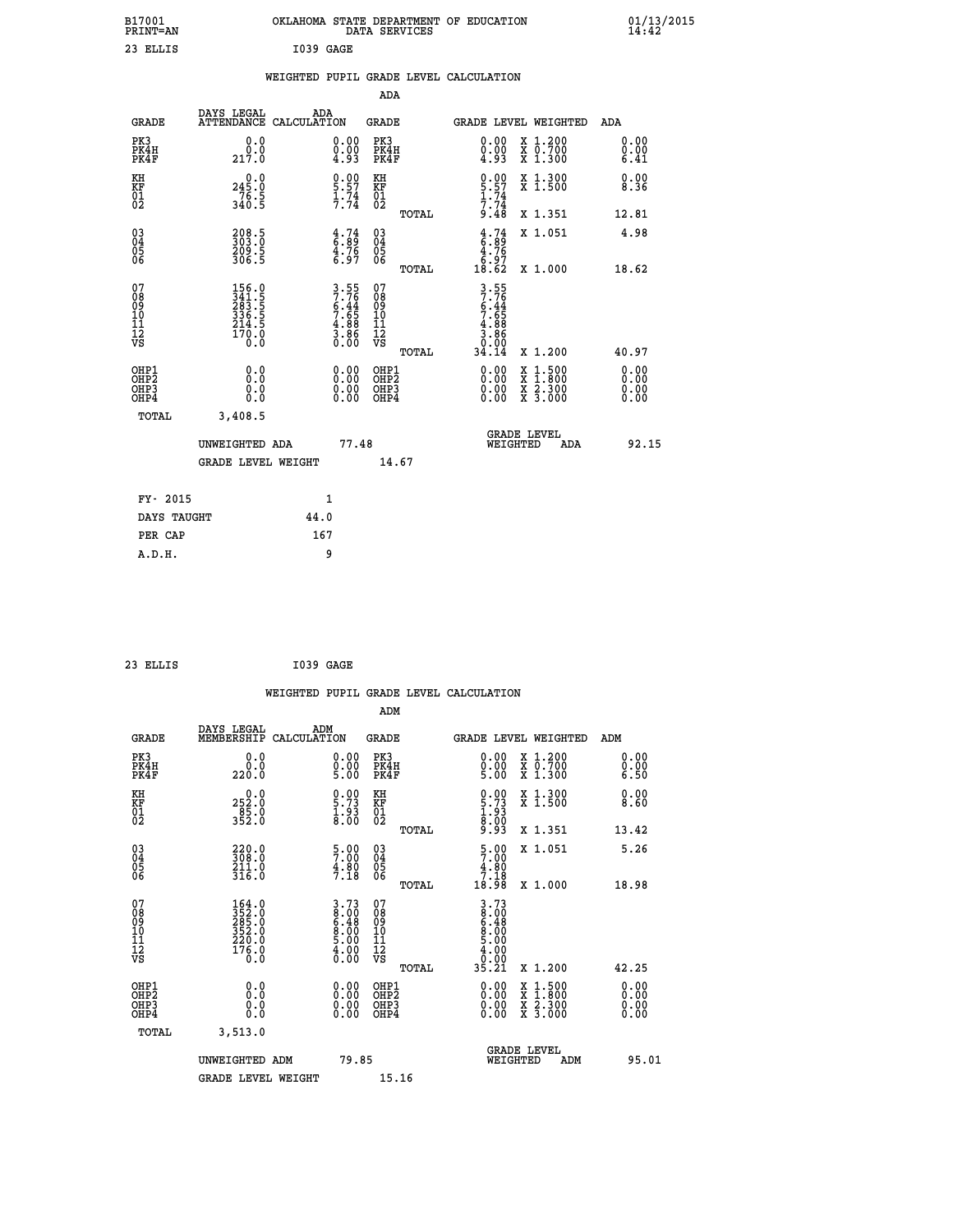| B17001<br>PRINT=AN                       |                                                                                                                                         | OKLAHOMA STATE DEPARTMENT OF EDUCATION                               | DATA SERVICES                                      |                                                                              |                                                                                    | 01/13/2015<br>14:42          |  |
|------------------------------------------|-----------------------------------------------------------------------------------------------------------------------------------------|----------------------------------------------------------------------|----------------------------------------------------|------------------------------------------------------------------------------|------------------------------------------------------------------------------------|------------------------------|--|
| 23 ELLIS                                 |                                                                                                                                         | <b>I042 SHATTUCK</b>                                                 |                                                    |                                                                              |                                                                                    |                              |  |
|                                          |                                                                                                                                         | WEIGHTED PUPIL GRADE LEVEL CALCULATION                               |                                                    |                                                                              |                                                                                    |                              |  |
|                                          |                                                                                                                                         |                                                                      | ADA                                                |                                                                              |                                                                                    |                              |  |
| GRADE                                    | DAYS LEGAL<br>ATTENDANCE CALCULATION                                                                                                    | ADA                                                                  | GRADE                                              | <b>GRADE LEVEL WEIGHTED</b>                                                  |                                                                                    | ADA                          |  |
| PK3<br>PK4H<br>PK4F                      | 44.0<br>0.0<br>940.5                                                                                                                    | $1.00$<br>$0.00$<br>21.38                                            | PK3<br>PK4H<br>PK4F                                | 1.00<br>0.00<br>21.38                                                        | X 1.200<br>X 0.700<br>X 1.300                                                      | 1.20<br>0.00<br>27.79        |  |
| KH<br>KF<br>$\overline{01}$              | 0.0<br>1,180.0<br>1,133.0<br>1,420.5                                                                                                    | $\begin{smallmatrix} 0.00\\ 26.82\\ 25.75\\ 32.28 \end{smallmatrix}$ | КH<br>KF<br>01<br>02                               | $\begin{smallmatrix} 0.00\\ 26.82\\ 25.75\\ 32.28\\ 58.03 \end{smallmatrix}$ | X 1.300<br>X 1.500                                                                 | 0.00<br>40.23                |  |
|                                          |                                                                                                                                         |                                                                      | TOTAL                                              |                                                                              | X 1.351                                                                            | 78.40                        |  |
| $03\overline{4}$<br>Ŏ5<br>06             | $\frac{1}{1}$ , $\frac{142}{0}$ ; $\frac{5}{0}$<br>$1, \frac{4}{6}, \frac{6}{6}, \frac{5}{6}$                                           | 25.97<br>24.68<br>33.35<br>24.23                                     | $\begin{matrix} 03 \\ 04 \\ 05 \\ 06 \end{matrix}$ | 25.97<br>33.35                                                               | X 1.051                                                                            | 27.29                        |  |
|                                          |                                                                                                                                         |                                                                      | TOTAL                                              | $\frac{24}{82}. \frac{23}{26}$                                               | X 1.000                                                                            | 82.26                        |  |
| 07<br>08<br>09<br>10<br>11<br>12<br>VS   | $\begin{smallmatrix} 1,273\cdot 0\\ 1,203\cdot 5\\ 1,175\cdot 5\\ 1,185\cdot 0\\ 1,027\cdot 5\\ 684\cdot 5\\ 0\cdot 0\end{smallmatrix}$ | $28.93\n27.35\n26.72\n26.93\n23.35\n23.35\n15.56\n0.00$              | 07<br>08<br>09<br>10<br>11<br>12<br>VS<br>TOTAL    | 28.93<br>27.35<br>26.72<br>26.93<br>23.35<br>.56<br>15<br>0.00<br>148.84     | X 1.200                                                                            | 178.61                       |  |
| OHP1<br>OHP2<br>OH <sub>P3</sub><br>OHP4 | 0.0<br>0.0<br>0.0<br>0.0                                                                                                                | 0.00<br>0.00<br>0.00                                                 | OHP1<br>OHP <sub>2</sub><br>OHP3<br>OHP4           | 0.00<br>0.00<br>0.00                                                         | $\frac{x}{x}$ $\frac{1.500}{x}$<br>$\frac{x}{x}$ $\frac{2 \cdot 300}{3 \cdot 000}$ | 0.00<br>0.00<br>0.00<br>0.00 |  |
| TOTAL                                    | 16,029.0                                                                                                                                |                                                                      |                                                    |                                                                              |                                                                                    |                              |  |
|                                          | UNWEIGHTED ADA                                                                                                                          | 364.30                                                               |                                                    | <b>GRADE LEVEL</b><br>WEIGHTED                                               | ADA                                                                                | 435.78                       |  |
|                                          | <b>GRADE LEVEL WEIGHT</b>                                                                                                               |                                                                      | 71.48                                              |                                                                              |                                                                                    |                              |  |
| FY- 2015                                 |                                                                                                                                         | 1                                                                    |                                                    |                                                                              |                                                                                    |                              |  |
| DAYS TAUGHT                              |                                                                                                                                         | 44.0                                                                 |                                                    |                                                                              |                                                                                    |                              |  |
| PER CAP                                  |                                                                                                                                         | 167                                                                  |                                                    |                                                                              |                                                                                    |                              |  |

| 23 ELLIS | <b>I042 SHATTUCK</b> |
|----------|----------------------|

 **ADM**

| <b>GRADE</b>                                       | DAYS LEGAL<br>MEMBERSHIP CALCULATION                                                                  | ADM                                                                                                | <b>GRADE</b>                                           |                                                                                                                    | GRADE LEVEL WEIGHTED                                                                                                | ADM                   |
|----------------------------------------------------|-------------------------------------------------------------------------------------------------------|----------------------------------------------------------------------------------------------------|--------------------------------------------------------|--------------------------------------------------------------------------------------------------------------------|---------------------------------------------------------------------------------------------------------------------|-----------------------|
| PK3<br>PK4H<br>PK4F                                | 44.0<br>0.0<br>1,000.0                                                                                | 1.00<br>0.00<br>22.73                                                                              | PK3<br>PK4H<br>PK4F                                    | $\frac{1}{0}$ : 00<br>22.73                                                                                        | X 1.200<br>X 0.700<br>X 1.300                                                                                       | 1.20<br>0.00<br>29.55 |
| KH<br>KF<br>01<br>02                               | 0.0<br>$1,207.0$<br>$1,167.0$<br>$1,465.0$                                                            | $\begin{smallmatrix} 0.00\\ 27.43\\ 26.52\\ 33.30 \end{smallmatrix}$                               | KH<br>KF<br>01<br>02                                   | $\begin{smallmatrix} 0.00\\ 27.43\\ 26.52\\ 33.30\\ 59.82 \end{smallmatrix}$                                       | X 1.300<br>X 1.500                                                                                                  | 0.00<br>41.15         |
|                                                    |                                                                                                       |                                                                                                    | TOTAL                                                  |                                                                                                                    | X 1.351                                                                                                             | 80.82                 |
| $\begin{matrix} 03 \\ 04 \\ 05 \\ 06 \end{matrix}$ | $1, 181.0$<br>$1, 126.0$<br>$1, 517.0$<br>$1, 110.0$                                                  | 26.84<br>25.59<br>34.48<br>25.23                                                                   | $\begin{array}{c} 03 \\ 04 \\ 05 \\ 06 \end{array}$    | 26.84<br>25.59<br>34.48<br>25.23<br>85.30                                                                          | X 1.051                                                                                                             | 28.21                 |
|                                                    |                                                                                                       |                                                                                                    | TOTAL                                                  |                                                                                                                    | X 1.000                                                                                                             | 85.30                 |
| 07<br>08<br>09<br>101<br>11<br>12<br>VS            | $\begin{smallmatrix} 1,308.0\\ 1,232.0\\ 1,218.0\\ 1,226.0\\ 1,056.0\\ 704.0\\ 0.0 \end{smallmatrix}$ | $\begin{smallmatrix} 29.73 \\ 28.00 \\ 27.68 \\ 27.86 \\ 24.00 \\ 16.00 \\ 0.00 \end{smallmatrix}$ | 07<br>08<br>09<br>001<br>11<br>11<br>12<br>VS<br>TOTAL | 29.73<br>$\begin{smallmatrix} 23 & 0 & 0 \\ 27 & 68 \\ 27 & 86 \\ 24 & 00 \\ 16 & 00 \\ 15 & 27 \end{smallmatrix}$ | X 1.200                                                                                                             | 183.92                |
| OHP1<br>OHP2<br>OHP3<br>OHP4                       | 0.0<br>0.000                                                                                          |                                                                                                    | OHP1<br>OHP2<br>OHP3<br>OHP4                           | $0.00$<br>$0.00$<br>0.00                                                                                           | $\begin{array}{l} \mathtt{X} & 1.500 \\ \mathtt{X} & 1.800 \\ \mathtt{X} & 2.300 \\ \mathtt{X} & 3.000 \end{array}$ | 0.00<br>0.00<br>0.00  |
| TOTAL                                              | 16,561.0                                                                                              |                                                                                                    |                                                        |                                                                                                                    |                                                                                                                     |                       |
|                                                    | UNWEIGHTED<br>ADM                                                                                     | 376.39                                                                                             |                                                        | WEIGHTED                                                                                                           | <b>GRADE LEVEL</b><br>ADM                                                                                           | 450.15                |
|                                                    | <b>GRADE LEVEL WEIGHT</b>                                                                             |                                                                                                    | 73.76                                                  |                                                                                                                    |                                                                                                                     |                       |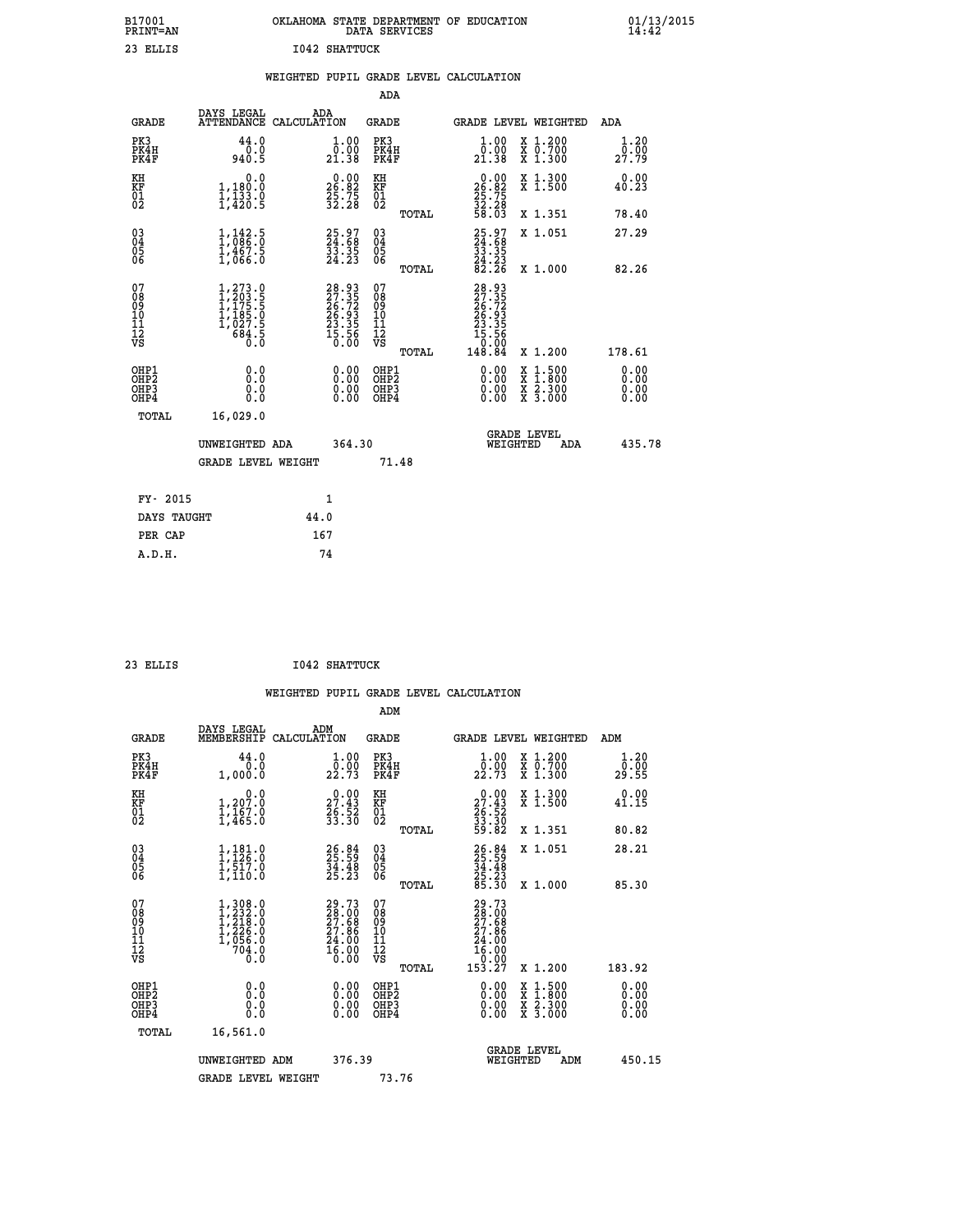| 7001<br>INT=AN | OKLAHOMA STATE DEPARTMENT OF EDUCATION | DATA SERVICES |  |
|----------------|----------------------------------------|---------------|--|
| ELLIS          |                                        | COUNTY TOTALS |  |

 **B17001 OKLAHOMA STATE DEPARTMENT OF EDUCATION 01/13/2015**

|                                              |                                                                |       |                                                                      |                                        |       | WEIGHTED PUPIL GRADE LEVEL CALCULATION                                                              |                                                                                                  |                              |
|----------------------------------------------|----------------------------------------------------------------|-------|----------------------------------------------------------------------|----------------------------------------|-------|-----------------------------------------------------------------------------------------------------|--------------------------------------------------------------------------------------------------|------------------------------|
|                                              |                                                                |       |                                                                      | <b>ADA</b>                             |       |                                                                                                     |                                                                                                  |                              |
| <b>GRADE</b>                                 | DAYS LEGAL<br>ATTENDANCE CALCULATION                           |       | ADA                                                                  | GRADE                                  |       |                                                                                                     | GRADE LEVEL WEIGHTED                                                                             | ADA                          |
| PK3<br>PK4H<br>PK4F                          | 44.0<br>0.0<br>2,402.0                                         |       | 1.00<br>ō:ŏŏ<br>55:57                                                | PK3<br>PK4H<br>PK4F                    |       | $1.00$<br>$0.00$<br>55.57                                                                           | X 1.200<br>X 0.700<br>X 1.300                                                                    | 1.20<br>0.00<br>72.24        |
| KH<br>KF<br>01<br>02                         | 0.0<br>2,472:0<br>2,326:5<br>3,198:0                           |       | $\begin{smallmatrix} 0.00\\ 56.85\\ 53.80\\ 73.95 \end{smallmatrix}$ | KH<br>KF<br>01<br>02                   |       | $\begin{smallmatrix} 0.00\\ 56.85\\ 53.80\\ 73.95\\ 127.75 \end{smallmatrix}$                       | X 1.300<br>X 1.500                                                                               | 0.00<br>85.29                |
|                                              |                                                                |       |                                                                      |                                        | TOTAL |                                                                                                     | X 1.351                                                                                          | 172.59                       |
| $\substack{03 \\ 04}$<br>05                  | 2,393.0<br>2,814.5<br>2,805.0<br>2,403.5                       |       | 55.20<br>65.12<br>$54.50$<br>55.28                                   | $\substack{03 \\ 04}$<br>05            |       | $\begin{smallmatrix} 55.20\ 65.12\ 64.60\ 55.28\ 185.00 \end{smallmatrix}$                          | X 1.051                                                                                          | 243.01                       |
| 06                                           |                                                                |       |                                                                      | 06                                     | TOTAL |                                                                                                     | X 1.000                                                                                          | 185.00                       |
| 07<br>08<br>09<br>10<br>11<br>11<br>12<br>VS | 2,596.0<br>2,667.0<br>2,985.5<br>2,361.0<br>2,610.0<br>2,033.0 |       | 59.95<br>61.24<br>69.05<br>54.18<br>54.18<br>60.41<br>47.52<br>0.00  | 07<br>08<br>09<br>11<br>11<br>12<br>VS |       | 59.95<br>61.24<br>69.05<br>54.18<br>50.41<br>$\begin{array}{r} 47.52 \\ 0.08 \\ 352.35 \end{array}$ |                                                                                                  |                              |
|                                              |                                                                |       |                                                                      |                                        | TOTAL |                                                                                                     | X 1.200                                                                                          | 422.83                       |
| OHP1<br>OHP <sub>2</sub><br>OHP3<br>OHP4     | 0.0<br>0.0<br>0.0                                              |       | $0.00$<br>$0.00$<br>0.00                                             | OHP1<br>OHP2<br>OHP3<br>OHP4           |       | $0.00$<br>$0.00$<br>0.00                                                                            | $\begin{smallmatrix} x & 1 & 500 \\ x & 1 & 800 \\ x & 2 & 300 \\ x & 3 & 000 \end{smallmatrix}$ | 0.00<br>0.00<br>0.00<br>0.00 |
| <b>TOTAL</b>                                 | 36,111.0                                                       |       |                                                                      |                                        |       |                                                                                                     |                                                                                                  |                              |
|                                              | UNWEIGHTED ADA                                                 |       | 833.72                                                               |                                        |       |                                                                                                     | <b>GRADE LEVEL</b><br>WEIGHTED<br>ADA                                                            | 997.16                       |
|                                              | <b>GRADE LEVEL WEIGHT</b>                                      |       |                                                                      | 163.44                                 |       |                                                                                                     |                                                                                                  |                              |
| FY- 2015                                     |                                                                |       | 1                                                                    |                                        |       |                                                                                                     |                                                                                                  |                              |
| DAYS TAUGHT                                  |                                                                | 173.0 |                                                                      |                                        |       |                                                                                                     |                                                                                                  |                              |
| PER CAP                                      |                                                                |       | 624                                                                  |                                        |       |                                                                                                     |                                                                                                  |                              |
| A.D.H.                                       |                                                                |       | 271                                                                  |                                        |       |                                                                                                     |                                                                                                  |                              |

 **B17001<br>PRINT=AN** 

 **ELLIS COUNTY TOTALS**

|                                          |                                                                                           |                                                                          | ADM                                                 |                                                                                     |                                          |                        |
|------------------------------------------|-------------------------------------------------------------------------------------------|--------------------------------------------------------------------------|-----------------------------------------------------|-------------------------------------------------------------------------------------|------------------------------------------|------------------------|
| <b>GRADE</b>                             | DAYS LEGAL<br>MEMBERSHIP                                                                  | ADM<br>CALCULATION                                                       | <b>GRADE</b>                                        | <b>GRADE LEVEL WEIGHTED</b>                                                         |                                          | ADM                    |
| PK3<br>PK4H<br>PK4F                      | 44.0<br>0.0<br>2,550.0                                                                    | $\begin{smallmatrix} 1.00\\ 0.00\\ 58.99 \end{smallmatrix}$              | PK3<br>PK4H<br>PK4F                                 | $\begin{smallmatrix} 1.00\\[-1mm] 0.00\\[-1mm] 58.99\end{smallmatrix}$              | X 1.200<br>X 0.700<br>X 1.300            | 1.20<br>ŏō:ōŏ<br>76.69 |
| KH<br>KF<br>01<br>02                     | 0.0<br>2,565.0<br>2,415.0<br>3,313.0                                                      | $\begin{smallmatrix} 0.00\\ 58.98\\ 55.86\\ 76.62 \end{smallmatrix}$     | KH<br>KF<br>01<br>02                                | $0.00\n58.98\n55.86\n76.62\n132.48$                                                 | X 1.300<br>X 1.500                       | 0.00<br>88.48          |
|                                          |                                                                                           |                                                                          | TOTAL                                               |                                                                                     | X 1.351                                  | 178.99                 |
| 03<br>04<br>05<br>06                     | $2,457.0$<br>$2,887.0$<br>$2,484.0$                                                       | 56.56<br>68.30<br>66.49<br>57.12                                         | $\begin{array}{c} 03 \\ 04 \\ 05 \\ 06 \end{array}$ | 56.66<br>68.30<br>66.49<br>57.12<br>191.91                                          | X 1.051                                  | 59.55                  |
|                                          |                                                                                           |                                                                          | TOTAL                                               |                                                                                     | X 1.000                                  | 191.91                 |
| 07<br>08<br>09<br>101<br>11<br>12<br>VS  | $2, 674.0$<br>$2, 747.0$<br>$3, 104.0$<br>$2, 465.0$<br>$2, 716.0$<br>$2, 124.0$<br>$0.0$ | $61.75$<br>$63.09$<br>$71.80$<br>$56.55$<br>$62.89$<br>$49.62$<br>$0.00$ | 07<br>08<br>09<br>11<br>11<br>12<br>VS<br>TOTAL     | $61.75$<br>$63.09$<br>$71.80$<br>$56.55$<br>$562.89$<br>$49.62$<br>$0.00$<br>365.70 | X 1.200                                  | 438.83                 |
| OHP1<br>OHP2<br>OH <sub>P3</sub><br>OHP4 |                                                                                           |                                                                          | OHP1<br>OHP2<br>OHP <sub>3</sub>                    | $0.00$<br>$0.00$<br>0.00                                                            | X 1:500<br>X 1:800<br>X 2:300<br>X 3:000 | 0.00<br>0.00<br>0.00   |
| TOTAL                                    | 37,497.0                                                                                  |                                                                          |                                                     |                                                                                     |                                          |                        |
|                                          | UNWEIGHTED<br>ADM                                                                         | 865.72                                                                   |                                                     |                                                                                     | GRADE LEVEL<br>WEIGHTED<br>ADM           | 1,035.65               |
|                                          | <b>GRADE LEVEL WEIGHT</b>                                                                 |                                                                          | 169.93                                              |                                                                                     |                                          |                        |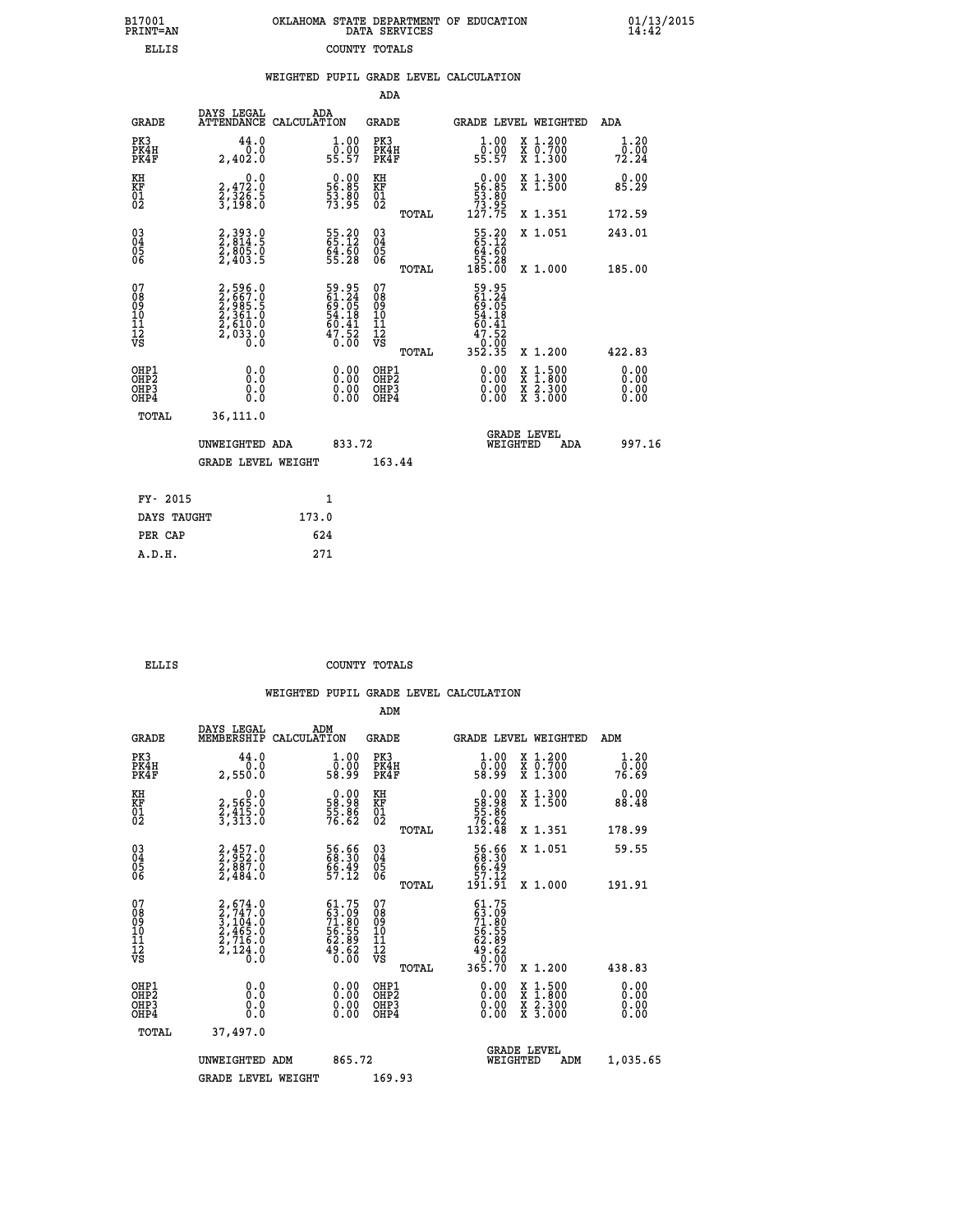| B17001<br>PRINT=AN                                |                                                                                             | OKLAHOMA STATE DEPARTMENT OF EDUCATION<br>DATA SERVICES              |                                                    |       |                                                                                                |                                                                                                                                           |     | 01/13/2015            |  |
|---------------------------------------------------|---------------------------------------------------------------------------------------------|----------------------------------------------------------------------|----------------------------------------------------|-------|------------------------------------------------------------------------------------------------|-------------------------------------------------------------------------------------------------------------------------------------------|-----|-----------------------|--|
| 24 GARFIELD                                       |                                                                                             | I001 WAUKOMIS                                                        |                                                    |       |                                                                                                |                                                                                                                                           |     |                       |  |
|                                                   |                                                                                             | WEIGHTED PUPIL GRADE LEVEL CALCULATION                               |                                                    |       |                                                                                                |                                                                                                                                           |     |                       |  |
|                                                   |                                                                                             |                                                                      | ADA                                                |       |                                                                                                |                                                                                                                                           |     |                       |  |
| <b>GRADE</b>                                      |                                                                                             | DAYS LEGAL ADA ATTENDANCE CALCULATION                                | <b>GRADE</b>                                       |       | GRADE LEVEL WEIGHTED                                                                           |                                                                                                                                           |     | ADA                   |  |
| PK3<br>PK4H<br>PK4F                               | 44.0<br>1, 175.5                                                                            | 1.00<br>0.00<br>26.72                                                | PK3<br>PK4H<br>PK4F                                |       | $\frac{1}{0}$ :00<br>26.72                                                                     | X 1.200<br>X 0.700<br>X 1.300                                                                                                             |     | 1.20<br>0.00<br>34.74 |  |
| KH<br>KF<br>$\begin{matrix} 01 \ 02 \end{matrix}$ | 0.0<br>1,049:5<br>1,239:0<br>1,308:0                                                        | $\begin{smallmatrix} 0.00\\ 23.85\\ 28.16\\ 29.73 \end{smallmatrix}$ | KH<br>KF<br>01<br>02                               |       | $\begin{smallmatrix} 0.00\\ 23.85\\ 28.16\\ 29.73\\ 57.89 \end{smallmatrix}$                   | X 1.300<br>X 1.500                                                                                                                        |     | 0.00<br>35.78         |  |
|                                                   |                                                                                             |                                                                      |                                                    | TOTAL |                                                                                                | X 1.351                                                                                                                                   |     | 78.21                 |  |
| 03<br>04<br>05<br>06                              | $1, 289 \ .0$<br>$1, 289 \ .0$<br>$1, 087 \ .5$<br>$1, 276 \ .0$                            | $24.35$<br>$24.30$<br>$24.72$<br>$29.00$                             | $\begin{matrix} 03 \\ 04 \\ 05 \\ 06 \end{matrix}$ |       | $24.35$<br>$24.72$<br>$29.00$<br>$83.02$                                                       | X 1.051                                                                                                                                   |     | 25.59                 |  |
|                                                   |                                                                                             |                                                                      |                                                    | TOTAL |                                                                                                | X 1.000                                                                                                                                   |     | 83.02                 |  |
| 07<br>08<br>09<br>11<br>11<br>12<br>VS            | $1,318.5$<br>$1,434.0$<br>$815.5$<br>$1,553.5$<br>$1,291.5$<br>$901.0$<br>$\overline{0}$ .0 | 29.97<br>32.59<br>18.63<br>35.47<br>29.64<br>20.48<br>20.48          | 07<br>08<br>09<br>11<br>11<br>12<br>VS             | TOTAL | $\begin{smallmatrix} 29.97\ 32.593\ 18.593\ 19.471\ 29.644\ 20.480\ 166.78\ \end{smallmatrix}$ | X 1.200                                                                                                                                   |     | 200.14                |  |
| OHP1<br>OHP2<br>OHP3<br>OHP4<br>TOTAL             | 0.0<br>0.0<br>0.0<br>16,854.0                                                               | 0.00<br>0.00<br>0.00                                                 | OHP1<br>OHP2<br>OHP3<br>OHP4                       |       | 0.00<br>0.00<br>0.00                                                                           | $\begin{smallmatrix} \mathtt{X} & 1\cdot500\\ \mathtt{X} & 1\cdot800\\ \mathtt{X} & 2\cdot300\\ \mathtt{X} & 3\cdot000 \end{smallmatrix}$ |     | 0.00<br>0.00<br>0.00  |  |
|                                                   | UNWEIGHTED ADA<br><b>GRADE LEVEL WEIGHT</b>                                                 | 383.61                                                               | 75.07                                              |       | WEIGHTED                                                                                       | <b>GRADE LEVEL</b>                                                                                                                        | ADA | 458.68                |  |

| FY- 2015    |      |
|-------------|------|
| DAYS TAUGHT | 44.0 |
| PER CAP     | 86   |
| A.D.H.      | 150  |
|             |      |

 **24 GARFIELD I001 WAUKOMIS**

| <b>GRADE</b>                                       | DAYS LEGAL<br>MEMBERSHIP                                                                                    | ADM<br>CALCULATION                                                       | <b>GRADE</b>                                       |       | GRADE LEVEL WEIGHTED                                                                                |                                          | ADM                   |        |
|----------------------------------------------------|-------------------------------------------------------------------------------------------------------------|--------------------------------------------------------------------------|----------------------------------------------------|-------|-----------------------------------------------------------------------------------------------------|------------------------------------------|-----------------------|--------|
| PK3<br>PK4H<br>PK4F                                | 44.0<br>1,228.0                                                                                             | $\begin{smallmatrix} 1.00\\ 0.00\\ 27.91 \end{smallmatrix}$              | PK3<br>PK4H<br>PK4F                                |       | $\frac{1}{0}$ : 00<br>27.91                                                                         | X 1.200<br>X 0.700<br>X 1.300            | 1.20<br>ō:ōŏ<br>36.28 |        |
| KH<br>KF<br>01<br>02                               | 0.0<br>$\frac{1}{1}, \frac{0}{2}, \frac{0}{6}$<br>$\frac{1}{1}, \frac{2}{3}, \frac{0}{3}, \frac{0}{3}$      | $\begin{smallmatrix} 0.00\\24.59\\29.00\\30.25 \end{smallmatrix}$        | KH<br>KF<br>01<br>02                               |       | $\begin{smallmatrix} 0.00\\24.59\\29.00\\30.25\\59.25 \end{smallmatrix}$                            | X 1.300<br>X 1.500                       | 0.00<br>36.89         |        |
|                                                    |                                                                                                             |                                                                          |                                                    | TOTAL |                                                                                                     | X 1.351                                  | 80.05                 |        |
| $\begin{matrix} 03 \\ 04 \\ 05 \\ 06 \end{matrix}$ | $1,325.0$<br>$1,325.0$<br>$1,116.0$<br>$1,276.0$                                                            | $\begin{smallmatrix} 24.89\\ 30.11\\ 25.36\\ 29.00 \end{smallmatrix}$    | $\begin{matrix} 03 \\ 04 \\ 05 \\ 06 \end{matrix}$ |       | $24.89$<br>$30.11$<br>$25.36$<br>$29.00$<br>$84.47$                                                 | X 1.051                                  | 26.16                 |        |
|                                                    |                                                                                                             |                                                                          |                                                    | TOTAL |                                                                                                     | X 1.000                                  | 84.47                 |        |
| 07<br>089<br>090<br>1112<br>VS                     | $\begin{smallmatrix} 1,392.0\\ 1,478.0\\ 831.0\\ 589.0\\ 1,589.0\\ 1,326.0\\ 914.0\\ 0.0 \end{smallmatrix}$ | $31.64$<br>$33.59$<br>$18.99$<br>$36.30$<br>$30.49$<br>$20.77$<br>$0.00$ | 07<br>08<br>09<br>11<br>11<br>12<br>VS             | TOTAL | $\begin{array}{r} 31.64 \\ 33.59 \\ 18.99 \\ 36.30 \\ 36.49 \\ 20.77 \\ 0.00 \\ 171.78 \end{array}$ | X 1.200                                  | 206.14                |        |
| OHP1<br>OHP2<br>OHP3<br>OHP4                       | 0.0<br>$\begin{smallmatrix} 0.0 & 0 \ 0.0 & 0 \end{smallmatrix}$                                            |                                                                          | OHP1<br>OHP2<br>OHP3<br>OHP4                       |       |                                                                                                     | X 1:500<br>X 1:800<br>X 2:300<br>X 3:000 | 0.00<br>0.00<br>0.00  |        |
| TOTAL                                              | 17,303.0                                                                                                    |                                                                          |                                                    |       |                                                                                                     |                                          |                       |        |
|                                                    | UNWEIGHTED ADM                                                                                              | 393.89                                                                   |                                                    |       | WEIGHTED                                                                                            | <b>GRADE LEVEL</b><br>ADM                |                       | 471.19 |
|                                                    | <b>GRADE LEVEL WEIGHT</b>                                                                                   |                                                                          | 77.30                                              |       |                                                                                                     |                                          |                       |        |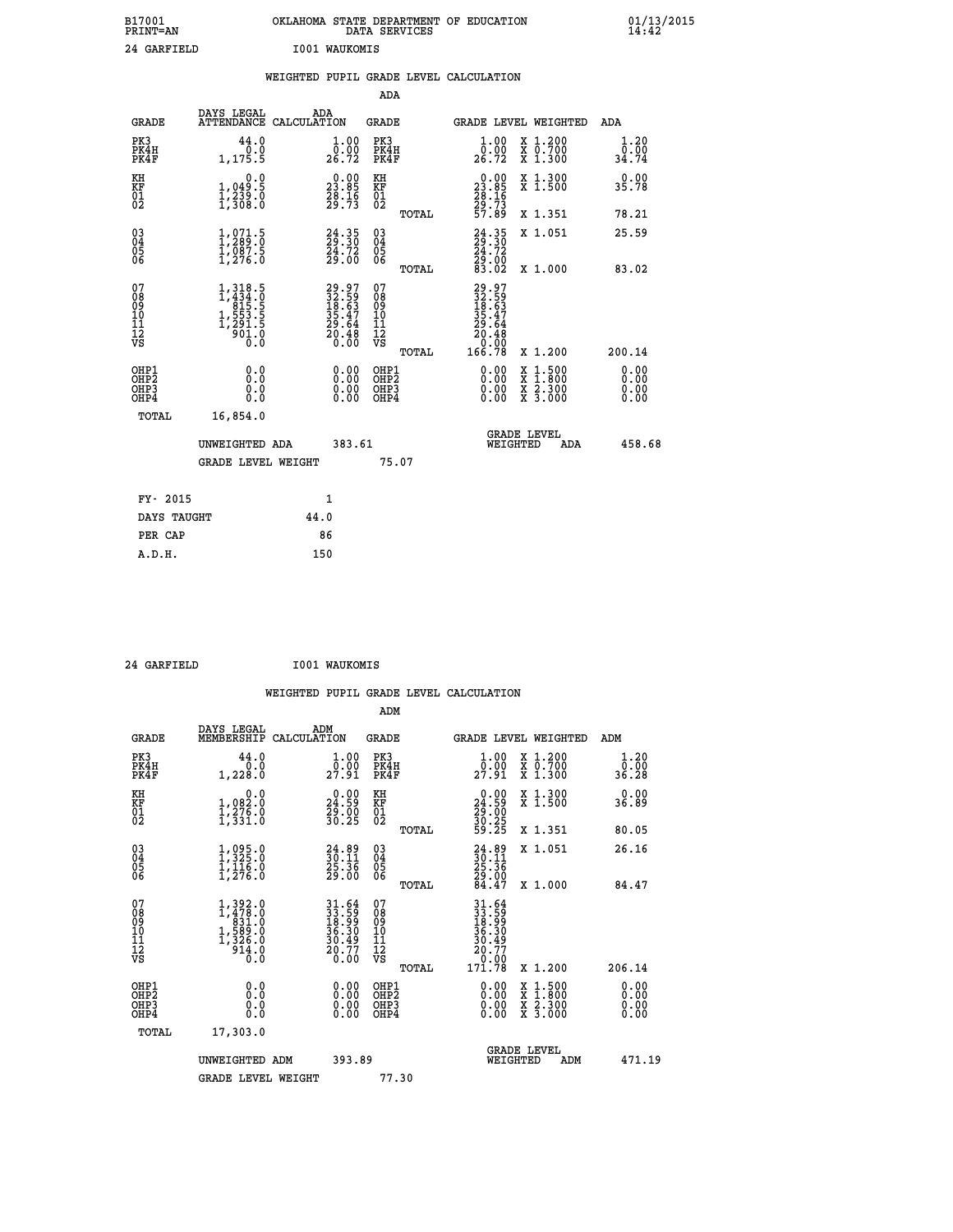# **B17001 OKLAHOMA STATE DEPARTMENT OF EDUCATION 01/13/2015 PRINT=AN DATA SERVICES 14:42 24 GARFIELD I018 KREMLIN-HILLSDALE**

|                                          |              |                                                                                               |      |                                                                    |                                          |       | WEIGHTED PUPIL GRADE LEVEL CALCULATION                                                              |                                                                                                                                           |     |                              |        |
|------------------------------------------|--------------|-----------------------------------------------------------------------------------------------|------|--------------------------------------------------------------------|------------------------------------------|-------|-----------------------------------------------------------------------------------------------------|-------------------------------------------------------------------------------------------------------------------------------------------|-----|------------------------------|--------|
|                                          |              |                                                                                               |      |                                                                    | ADA                                      |       |                                                                                                     |                                                                                                                                           |     |                              |        |
|                                          | <b>GRADE</b> | DAYS LEGAL<br>ATTENDANCE CALCULATION                                                          | ADA  |                                                                    | <b>GRADE</b>                             |       | GRADE LEVEL WEIGHTED                                                                                |                                                                                                                                           |     | ADA                          |        |
| PK3<br>PK4H<br>PK4F                      |              | 0.0<br>0.0<br>618.0                                                                           |      | $\begin{smallmatrix} 0.00\\ 0.00\\ 13.73 \end{smallmatrix}$        | PK3<br>PK4H<br>PK4F                      |       | 0.00<br>$\frac{0.00}{13.73}$                                                                        | X 1.200<br>X 0.700<br>X 1.300                                                                                                             |     | 0.00<br>0.00<br>17.85        |        |
| KH<br>KF<br>01<br>02                     |              | $0.0$<br>$0.25$<br>$1,\frac{1}{9}\overline{\smash{\big)}\,6}\cdot\overline{\smash{\big)}\,8}$ |      | $\begin{smallmatrix} 0.00\\18.93\\24.66\\20.13 \end{smallmatrix}$  | KH<br>KF<br>01<br>02                     |       | 0.00<br>18.93<br>$\frac{24}{20}$ : $\frac{6}{13}$                                                   | X 1.300<br>X 1.500                                                                                                                        |     | 0.00<br>28.40                |        |
|                                          |              |                                                                                               |      |                                                                    |                                          | TOTAL | 44.79                                                                                               | X 1.351                                                                                                                                   |     | 60.51                        |        |
| 03<br>04<br>05<br>06                     |              | 1,010:0<br>903.5                                                                              |      | $\begin{smallmatrix} 20.54\ 22.44\ 20.08\ 19.62 \end{smallmatrix}$ | $\substack{03 \\ 04}$<br>Ŏ5<br>06        |       | $\frac{20.54}{22.44}$                                                                               | X 1.051                                                                                                                                   |     | 21.59                        |        |
|                                          |              | 883.0                                                                                         |      |                                                                    |                                          | TOTAL | $\frac{19.62}{62.14}$                                                                               | X 1.000                                                                                                                                   |     | 62.14                        |        |
| 07<br>08<br>09<br>11<br>11<br>12<br>VS   |              | 1,141.0<br>$1, 181.0$<br>$1, 181.0$<br>$1, 041.0$<br>$459.0$<br>$981.0$<br>Ō.Ō                |      | $25.36$<br>$21.28$<br>$26.24$<br>$23.13$<br>$\frac{10.20}{22.17}$  | 07<br>08<br>09<br>11<br>11<br>12<br>VS   | TOTAL | 25.36<br>$\frac{21.28}{26.24}$<br>$\frac{25.24}{23.13}$<br>$\frac{10.20}{22.17}$<br>10:00<br>128.38 | X 1.200                                                                                                                                   |     | 154.06                       |        |
| OHP1<br>OHP <sub>2</sub><br>OHP3<br>OHP4 |              | 0.0<br>Ō.Ō<br>0.0<br>0.0                                                                      |      | $\begin{smallmatrix} 0.00 \ 0.00 \ 0.00 \ 0.00 \end{smallmatrix}$  | OHP1<br>OHP <sub>2</sub><br>OHP3<br>OHP4 |       | 0.00<br>$0.00$<br>0.00                                                                              | $\begin{smallmatrix} \mathtt{X} & 1\cdot500\\ \mathtt{X} & 1\cdot800\\ \mathtt{X} & 2\cdot300\\ \mathtt{X} & 3\cdot000 \end{smallmatrix}$ |     | 0.00<br>0.00<br>0.00<br>0.00 |        |
|                                          | TOTAL        | 12,967.0                                                                                      |      |                                                                    |                                          |       |                                                                                                     |                                                                                                                                           |     |                              |        |
|                                          |              | UNWEIGHTED ADA                                                                                |      | 288.51                                                             |                                          |       | WEIGHTED                                                                                            | <b>GRADE LEVEL</b>                                                                                                                        | ADA |                              | 344.55 |
|                                          |              | <b>GRADE LEVEL WEIGHT</b>                                                                     |      |                                                                    |                                          | 56.04 |                                                                                                     |                                                                                                                                           |     |                              |        |
|                                          | FY- 2015     |                                                                                               |      | 1                                                                  |                                          |       |                                                                                                     |                                                                                                                                           |     |                              |        |
|                                          | DAYS TAUGHT  |                                                                                               | 45.0 |                                                                    |                                          |       |                                                                                                     |                                                                                                                                           |     |                              |        |
|                                          | PER CAP      |                                                                                               |      | 86                                                                 |                                          |       |                                                                                                     |                                                                                                                                           |     |                              |        |

 **A.D.H. 243**

 **24 GARFIELD I018 KREMLIN-HILLSDALE**

|                                                      |                                                                                                      |                                                                                              | ADM                                                |                                                                                                     |                                          |                              |
|------------------------------------------------------|------------------------------------------------------------------------------------------------------|----------------------------------------------------------------------------------------------|----------------------------------------------------|-----------------------------------------------------------------------------------------------------|------------------------------------------|------------------------------|
| <b>GRADE</b>                                         | DAYS LEGAL<br>MEMBERSHIP                                                                             | ADM<br>CALCULATION                                                                           | <b>GRADE</b>                                       |                                                                                                     | GRADE LEVEL WEIGHTED                     | ADM                          |
| PK3<br>PK4H<br>PK4F                                  | 0.0<br>ة:ة<br>649:0                                                                                  | 0.00<br>0.00<br>14.42                                                                        | PK3<br>PK4H<br>PK4F                                | $\begin{smallmatrix} 0.00\\ 0.00\\ 14.42 \end{smallmatrix}$                                         | X 1.200<br>X 0.700<br>X 1.300            | 0.00<br>0.00<br>18.75        |
| KH<br>KF<br>01<br>02                                 | 0.0<br>872.0<br>$1,\frac{1}{9}\frac{3}{2}\frac{3}{2}\cdot\overset{.}{0}$                             | $\begin{smallmatrix} 0.00\\19.38\\25.18\\20.49 \end{smallmatrix}$                            | KH<br>KF<br>01<br>02                               | $\begin{smallmatrix} 0.00\\19.38\\25.18\\20.49\\45.67 \end{smallmatrix}$                            | X 1.300<br>X 1.500                       | 0.00<br>29.07                |
|                                                      |                                                                                                      |                                                                                              | TOTAL                                              |                                                                                                     | X 1.351                                  | 61.70                        |
| 03<br>04<br>05<br>06                                 | $1, \begin{smallmatrix} 945.0\\ 035.0\\ 921.0\\ 913.0 \end{smallmatrix}$                             | $\begin{smallmatrix} 21.00\\ 23.00\\ 20.47\\ 20.29 \end{smallmatrix}$                        | $\begin{matrix} 03 \\ 04 \\ 05 \\ 06 \end{matrix}$ | $21.0023.0020.4720.2963.76$                                                                         | X 1.051                                  | 22.07                        |
|                                                      |                                                                                                      |                                                                                              | TOTAL                                              |                                                                                                     | X 1.000                                  | 63.76                        |
| 07<br>08<br>09<br>101<br>112<br>VS                   | $\begin{smallmatrix} 1,169.0\\ 990.0\\ 1,225.0\\ 1,071.0\\ 501.0\\ 1,025.0 \end{smallmatrix}$<br>Ŏ.Ŏ | $\begin{smallmatrix} 25.98\\ 22.00\\ 27.22\\ 23.80\\ 11.13\\ 23.21\\ 0.00 \end{smallmatrix}$ | 07<br>08<br>09<br>11<br>11<br>12<br>VS             | 25.98<br>22.00<br>27.22<br>23.80<br>11.13<br>$\begin{array}{r} 23.21 \\ 0.00 \\ 133.34 \end{array}$ |                                          |                              |
|                                                      |                                                                                                      |                                                                                              | TOTAL                                              |                                                                                                     | X 1.200                                  | 160.01                       |
| OHP1<br>OHP2<br>OH <sub>P3</sub><br>OH <sub>P4</sub> | 0.0<br>0.000                                                                                         | $0.00$<br>$0.00$<br>0.00                                                                     | OHP1<br>OHP2<br>OHP <sub>3</sub>                   | $0.00$<br>$0.00$<br>0.00                                                                            | X 1:500<br>X 1:800<br>X 2:300<br>X 3:000 | 0.00<br>0.00<br>0.00<br>0.00 |
| TOTAL                                                | 13,371.0                                                                                             |                                                                                              |                                                    |                                                                                                     |                                          |                              |
|                                                      | UNWEIGHTED ADM                                                                                       | 297.57                                                                                       |                                                    | WEIGHTED                                                                                            | <b>GRADE LEVEL</b><br>ADM                | 355.36                       |
|                                                      | <b>GRADE LEVEL WEIGHT</b>                                                                            |                                                                                              | 57.79                                              |                                                                                                     |                                          |                              |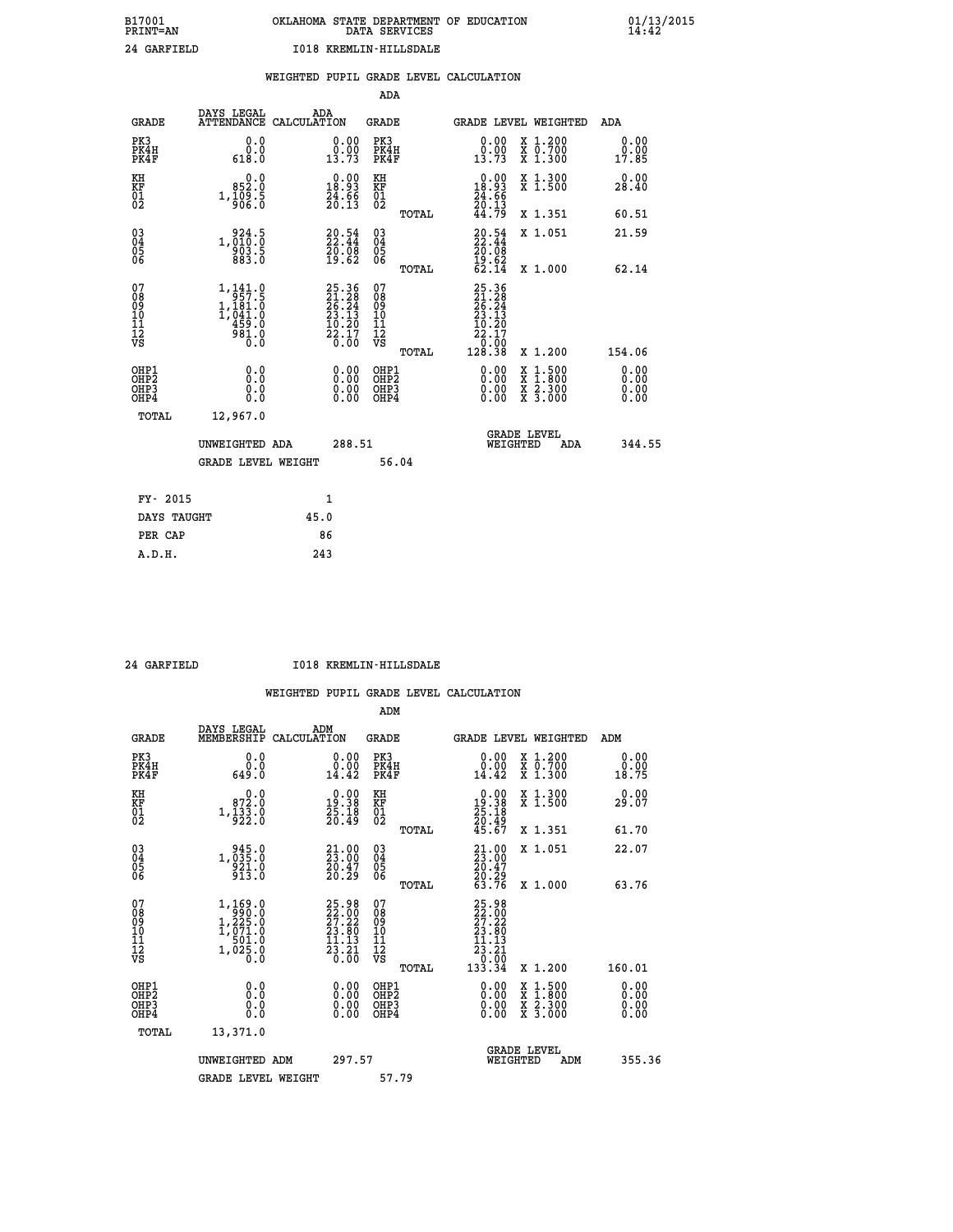| B17001<br><b>PRINT=AN</b> | OKLAHOMA<br>. STATE DEPARTMENT OF EDUCATION<br>DATA SERVICES | 01/13/2015<br>14:42 |
|---------------------------|--------------------------------------------------------------|---------------------|
| 24 GARFIELD               | 1042 CHISHOLM                                                |                     |

|                                                       |                                                                |      |                                                                          |                                                    |       | WEIGHTED PUPIL GRADE LEVEL CALCULATION                                             |                                                                                                                                              |                       |
|-------------------------------------------------------|----------------------------------------------------------------|------|--------------------------------------------------------------------------|----------------------------------------------------|-------|------------------------------------------------------------------------------------|----------------------------------------------------------------------------------------------------------------------------------------------|-----------------------|
|                                                       |                                                                |      |                                                                          | <b>ADA</b>                                         |       |                                                                                    |                                                                                                                                              |                       |
| <b>GRADE</b>                                          | DAYS LEGAL ADA ATTENDANCE CALCULATION                          |      |                                                                          | <b>GRADE</b>                                       |       | GRADE LEVEL WEIGHTED                                                               |                                                                                                                                              | ADA                   |
| PK3<br>PK4H<br>PK4F                                   | 54.0<br>0.0<br>1,609.0                                         |      | 1.32<br>$\frac{0.00}{39.24}$                                             | PK3<br>PK4H<br>PK4F                                |       | 1.32<br>$\frac{0.00}{39.24}$                                                       | X 1.200<br>X 0.700<br>X 1.300                                                                                                                | 1.58<br>0.00<br>51.01 |
| KH<br>KF<br>01<br>02                                  | 0.0<br>3,339:5<br>3,250:5<br>2,883:5                           |      | $\begin{smallmatrix} 0.00\\81.45\\79.28\\70.33 \end{smallmatrix}$        | KH<br>KF<br>01<br>02                               |       | $0.00\n81.45\n79.28\n70.33\n149.61$                                                | X 1.300<br>X 1.500                                                                                                                           | 0.00<br>122.18        |
|                                                       |                                                                |      |                                                                          |                                                    | TOTAL |                                                                                    | X 1.351                                                                                                                                      | 202.12                |
| 03<br>04<br>05<br>06                                  | 3,246.0<br>2,901.5<br>2,576.0<br>3,194.0                       |      | 79:17<br>$\frac{62.83}{77.90}$                                           | $\begin{matrix} 03 \\ 04 \\ 05 \\ 06 \end{matrix}$ |       | $79.17$<br>$70.77$<br>$62.83$<br>77.90                                             | X 1.051                                                                                                                                      | 83.21                 |
|                                                       |                                                                |      |                                                                          |                                                    | TOTAL | 211.50                                                                             | X 1.000                                                                                                                                      | 211.50                |
| 07<br>08<br>09<br>11<br>11<br>12<br>VS                | 3,190.5<br>3,115.5<br>3,227.0<br>2,887.5<br>2,929.0<br>2,738.0 |      | $77.82$<br>$75.99$<br>$78.71$<br>$70.43$<br>$71.65$<br>$66.80$<br>$0.00$ | 07<br>08<br>09<br>10<br>11<br>12<br>VS             |       | 77.82<br>$75.99$<br>$78.71$<br>$70.43$<br>$71.65$<br>$66.80$<br>$0.00$<br>$441.40$ |                                                                                                                                              |                       |
|                                                       |                                                                |      |                                                                          |                                                    | TOTAL |                                                                                    | X 1.200                                                                                                                                      | 529.68                |
| OHP1<br>OHP2<br>OH <sub>P</sub> 3<br>OH <sub>P4</sub> | 0.0<br>0.0<br>0.0                                              |      | 0.00<br>$\begin{smallmatrix} 0.00 \ 0.00 \end{smallmatrix}$              | OHP1<br>OHP2<br>OHP3<br>OHP4                       |       |                                                                                    | $\begin{smallmatrix} \mathtt{X} & 1\cdot500 \\ \mathtt{X} & 1\cdot800 \\ \mathtt{X} & 2\cdot300 \\ \mathtt{X} & 3\cdot000 \end{smallmatrix}$ | 0.00<br>0.00<br>0.00  |
| TOTAL                                                 | 41, 141.5                                                      |      |                                                                          |                                                    |       |                                                                                    |                                                                                                                                              |                       |
|                                                       | UNWEIGHTED ADA                                                 |      | 1,003.69                                                                 |                                                    |       | WEIGHTED                                                                           | <b>GRADE LEVEL</b><br>ADA                                                                                                                    | 1,201.28              |
|                                                       | <b>GRADE LEVEL WEIGHT</b>                                      |      |                                                                          | 197.59                                             |       |                                                                                    |                                                                                                                                              |                       |
| FY- 2015                                              |                                                                |      | $\mathbf{1}$                                                             |                                                    |       |                                                                                    |                                                                                                                                              |                       |
| DAYS TAUGHT                                           |                                                                | 41.0 |                                                                          |                                                    |       |                                                                                    |                                                                                                                                              |                       |
| PER CAP                                               |                                                                |      | 33                                                                       |                                                    |       |                                                                                    |                                                                                                                                              |                       |
| A.D.H.                                                |                                                                | 873  |                                                                          |                                                    |       |                                                                                    |                                                                                                                                              |                       |

 **24 GARFIELD I042 CHISHOLM**

|                                         |                                          |                                                                                                                                                                                               |     |                                                                      |                                                     |       | WEIGHTED PUPIL GRADE LEVEL CALCULATION                                                              |                                                                                                                                           |                       |
|-----------------------------------------|------------------------------------------|-----------------------------------------------------------------------------------------------------------------------------------------------------------------------------------------------|-----|----------------------------------------------------------------------|-----------------------------------------------------|-------|-----------------------------------------------------------------------------------------------------|-------------------------------------------------------------------------------------------------------------------------------------------|-----------------------|
|                                         |                                          |                                                                                                                                                                                               |     |                                                                      | ADM                                                 |       |                                                                                                     |                                                                                                                                           |                       |
|                                         | <b>GRADE</b>                             | DAYS LEGAL<br>MEMBERSHIP CALCULATION                                                                                                                                                          | ADM |                                                                      | <b>GRADE</b>                                        |       |                                                                                                     | GRADE LEVEL WEIGHTED                                                                                                                      | ADM                   |
|                                         | PK3<br>PK4H<br>PK4F                      | 54.0<br>0.0<br>1,644.0                                                                                                                                                                        |     | 1.32<br>$\frac{0.00}{40.10}$                                         | PK3<br>PK4H<br>PK4F                                 |       | 1.32<br>$\bar{0}.\bar{0}\bar{0} \over 40.10$                                                        | X 1.200<br><del>Χ</del> Ō:7ŎŎ<br>Χ 1:300                                                                                                  | 1.58<br>0.00<br>52.13 |
| KH<br>KF<br>01<br>02                    |                                          | 0.0<br>$\frac{3}{2}, \frac{4}{3}\frac{3}{2}.$ 0<br>2,947.0                                                                                                                                    |     | $\begin{smallmatrix} 0.00\\84.46\\81.27\\71.88 \end{smallmatrix}$    | KH<br>KF<br>01<br>02                                |       | $0.00$<br>84.46<br>81.27                                                                            | X 1.300<br>X 1.500                                                                                                                        | 0.00<br>126.69        |
|                                         |                                          |                                                                                                                                                                                               |     |                                                                      |                                                     | TOTAL | 71.88<br>153.15                                                                                     | X 1.351                                                                                                                                   | 206.91                |
| 03<br>04<br>05<br>06                    |                                          | 3, 346.0<br>2, 992.0<br>2, 657.0<br>3, 293.0                                                                                                                                                  |     | $\begin{smallmatrix} 81.61\ 72.98\ 64.80\ 80.32 \end{smallmatrix}$   | $\begin{array}{c} 03 \\ 04 \\ 05 \\ 06 \end{array}$ |       | $\begin{smallmatrix}81.61\\72.98\\64.80\\80.32\\218.10\end{smallmatrix}$                            | X 1.051                                                                                                                                   | 85.77                 |
|                                         |                                          |                                                                                                                                                                                               |     |                                                                      |                                                     | TOTAL |                                                                                                     | X 1.000                                                                                                                                   | 218.10                |
| 07<br>08<br>09<br>101<br>11<br>17<br>VS |                                          | $\begin{smallmatrix} 3\,,\,3\,2\,3\cdot\,0\\ 3\,,\,2\,0\,8\cdot\,0\\ 3\,,\,3\,5\,2\cdot\,0\\ 3\,,\,0\,2\,3\cdot\,0\\ 3\,,\,0\,2\,6\cdot\,0\\ 2\,,\,8\,3\,9\cdot\,0\\ 0\,\,0\end{smallmatrix}$ |     | 81.05<br>78.24<br>81.76<br>81.73<br>73.73<br>74.04<br>69.27<br>60.00 | 07<br>08<br>09<br>11<br>11<br>12<br>VS              | TOTAL | $\begin{array}{r} 81.05 \\ 78.24 \\ 81.76 \\ 73.73 \\ 74.04 \\ 69.27 \\ 0.00 \\ 458.09 \end{array}$ | X 1.200                                                                                                                                   | 549.71                |
|                                         | OHP1<br>OHP2<br>OH <sub>P3</sub><br>OHP4 | 0.0<br>0.0<br>0.0                                                                                                                                                                             |     | $\begin{smallmatrix} 0.00 \ 0.00 \ 0.00 \ 0.00 \end{smallmatrix}$    | OHP1<br>OHP2<br>OHP3<br>OHP4                        |       | $0.00$<br>$0.00$<br>0.00                                                                            | $\begin{smallmatrix} \mathtt{X} & 1\cdot500\\ \mathtt{X} & 1\cdot800\\ \mathtt{X} & 2\cdot300\\ \mathtt{X} & 3\cdot000 \end{smallmatrix}$ | 0.00<br>0.00<br>0.00  |
|                                         | TOTAL                                    | 42,499.0                                                                                                                                                                                      |     |                                                                      |                                                     |       |                                                                                                     |                                                                                                                                           |                       |
|                                         |                                          | UNWEIGHTED ADM                                                                                                                                                                                |     | 1,036.83                                                             |                                                     |       | WEIGHTED                                                                                            | <b>GRADE LEVEL</b><br>ADM                                                                                                                 | 1,240.89              |
|                                         |                                          | <b>GRADE LEVEL WEIGHT</b>                                                                                                                                                                     |     |                                                                      | 204.06                                              |       |                                                                                                     |                                                                                                                                           |                       |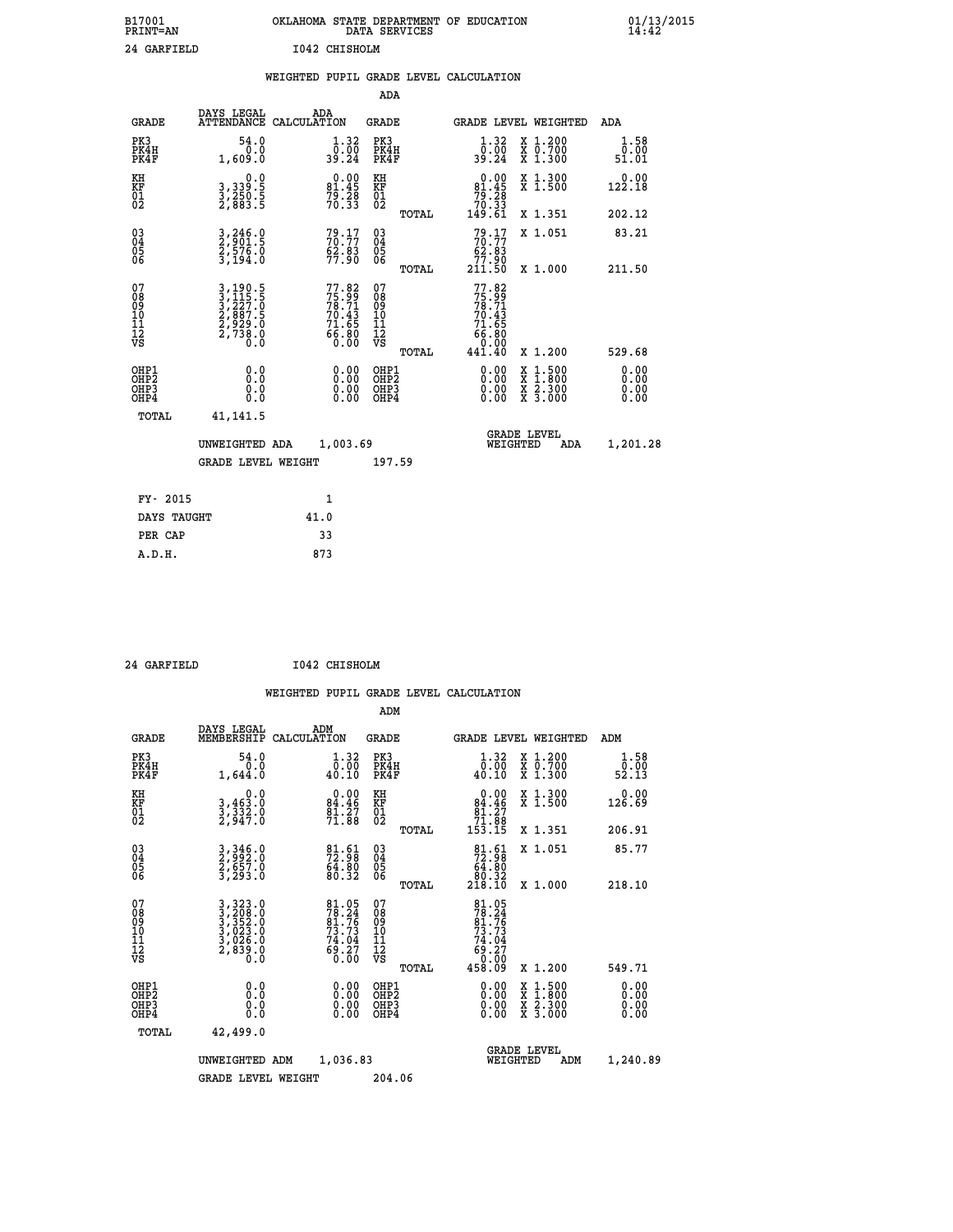| B17001<br><b>PRINT=AN</b> | OKLAHOMA STATE DEPARTMENT OF EDUCATION<br>DATA SERVICES | 01/13/2015<br>14:42 |
|---------------------------|---------------------------------------------------------|---------------------|
| 24 GARFIELD               | I047 GARBER                                             |                     |

|  |  | WEIGHTED PUPIL GRADE LEVEL CALCULATION |
|--|--|----------------------------------------|
|  |  |                                        |

|                                                                    |                                                                                 |                                                                          | ADA                                                 |       |                                                                                                              |                                                                                                                                           |                               |
|--------------------------------------------------------------------|---------------------------------------------------------------------------------|--------------------------------------------------------------------------|-----------------------------------------------------|-------|--------------------------------------------------------------------------------------------------------------|-------------------------------------------------------------------------------------------------------------------------------------------|-------------------------------|
| <b>GRADE</b>                                                       | DAYS LEGAL                                                                      | ADA<br>ATTENDANCE CALCULATION                                            | <b>GRADE</b>                                        |       |                                                                                                              | GRADE LEVEL WEIGHTED                                                                                                                      | <b>ADA</b>                    |
| PK3<br>PK4H<br>PK4F                                                | 39.0<br>0.0<br>744.0                                                            | 1.00<br>0.00<br>19.08                                                    | PK3<br>PK4H<br>PK4F                                 |       | 1.00<br>00.00<br>19:08                                                                                       | X 1.200<br>X 0.700<br>X 1.300                                                                                                             | 1.20<br>0.00<br>24.80         |
| KH<br>KF<br>01<br>02                                               | 0.0<br>1,007.0<br>1,043.0<br>1,256.5                                            | $\begin{smallmatrix} 0.00\\ 25.82\\ 26.74\\ 32.22 \end{smallmatrix}$     | KH<br>KF<br>01<br>02                                |       | $\begin{smallmatrix} 0.00\\ 25.82\\ 26.74\\ 32.22\\ 58.96 \end{smallmatrix}$                                 | X 1.300<br>X 1.500                                                                                                                        | 0.00<br>38.73                 |
|                                                                    |                                                                                 |                                                                          |                                                     | TOTAL |                                                                                                              | X 1.351                                                                                                                                   | 79.65                         |
| $\begin{smallmatrix} 03 \\[-4pt] 04 \end{smallmatrix}$<br>Ŏ5<br>06 | $\begin{smallmatrix} 969.5\\ 789.5\\ 1,017.5\\ 1,060.0 \end{smallmatrix}$       | $24.86$<br>$26.24$<br>$26.09$<br>$27.18$                                 | $\begin{array}{c} 03 \\ 04 \\ 05 \\ 06 \end{array}$ |       | $24.86$<br>$26.24$<br>$26.09$<br>$27.18$                                                                     | X 1.051                                                                                                                                   | 26.13                         |
|                                                                    |                                                                                 |                                                                          |                                                     | TOTAL | 73.51                                                                                                        | X 1.000                                                                                                                                   | 73.51                         |
| 07<br>08<br>09<br>01<br>11<br>11<br>12<br>VS                       | $1,035.0$<br>$1,072.5$<br>$1,126.5$<br>$1,313.5$<br>$909.5$<br>$933.0$<br>$0.0$ | $26.54$<br>$27.50$<br>$28.88$<br>$33.68$<br>$23.32$<br>$23.92$<br>$0.00$ | 07<br>08<br>09<br>101<br>11<br>12<br>VS             |       | $\begin{smallmatrix} 26.54\ 27.50\ 28.808\ 23.888\ 33.582\ 23.322\ 23.920\ 0.004\ 163.84\ \end{smallmatrix}$ |                                                                                                                                           |                               |
|                                                                    |                                                                                 |                                                                          |                                                     | TOTAL |                                                                                                              | X 1.200                                                                                                                                   | 196.61                        |
| OHP1<br>OHP <sub>2</sub><br>OH <sub>P3</sub><br>OHP4               | 0.0<br>0.000                                                                    | 0.00<br>$\begin{smallmatrix} 0.00 \ 0.00 \end{smallmatrix}$              | OHP1<br>OHP2<br>OHP <sub>3</sub>                    |       | 0.00<br>0.00                                                                                                 | $\begin{smallmatrix} \mathtt{X} & 1\cdot500\\ \mathtt{X} & 1\cdot800\\ \mathtt{X} & 2\cdot300\\ \mathtt{X} & 3\cdot000 \end{smallmatrix}$ | 0.00<br>Ō. ŌŌ<br>0.00<br>0.00 |
| TOTAL                                                              | 14,316.0                                                                        |                                                                          |                                                     |       |                                                                                                              |                                                                                                                                           |                               |
|                                                                    | UNWEIGHTED ADA                                                                  | 367.07                                                                   |                                                     |       |                                                                                                              | <b>GRADE LEVEL</b><br>WEIGHTED<br>ADA                                                                                                     | 440.63                        |
|                                                                    | <b>GRADE LEVEL WEIGHT</b>                                                       |                                                                          |                                                     | 73.56 |                                                                                                              |                                                                                                                                           |                               |
| FY- 2015                                                           |                                                                                 | 1                                                                        |                                                     |       |                                                                                                              |                                                                                                                                           |                               |
| DAYS TAUGHT                                                        |                                                                                 | 39.0                                                                     |                                                     |       |                                                                                                              |                                                                                                                                           |                               |
| PER CAP                                                            |                                                                                 | 92                                                                       |                                                     |       |                                                                                                              |                                                                                                                                           |                               |

 **24 GARFIELD I047 GARBER**

 **A.D.H. 222**

 **WEIGHTED PUPIL GRADE LEVEL CALCULATION ADM DAYS LEGAL ADM GRADE MEMBERSHIP CALCULATION GRADE GRADE LEVEL WEIGHTED ADM PK3 39.0 1.00 PK3 1.00 X 1.200 1.20 PK4H 0.0 0.00 PK4H 0.00 X 0.700 0.00 PK4F 780.0 20.00 PK4F 20.00 X 1.300 26.00 KH 0.0 0.00 KH 0.00 X 1.300 0.00 KF 1,068.0 27.38 KF 27.38 X 1.500 41.07 01 1,048.0 26.87 01 26.87 02 1,287.0 33.00 02 33.00 TOTAL 59.87 X 1.351 80.88**

|                                                      |                                                                               |                                                                          |                                                    | TUTAL | <b>DJ.</b> 67                                                                                                         | A 1.991                                                                                                                              | <b>00.00</b>                                                                                                                                                                                                                                                                   |
|------------------------------------------------------|-------------------------------------------------------------------------------|--------------------------------------------------------------------------|----------------------------------------------------|-------|-----------------------------------------------------------------------------------------------------------------------|--------------------------------------------------------------------------------------------------------------------------------------|--------------------------------------------------------------------------------------------------------------------------------------------------------------------------------------------------------------------------------------------------------------------------------|
| $\begin{matrix} 03 \\ 04 \\ 05 \\ 06 \end{matrix}$   | 980.0<br>819.0<br>$1,053.0$<br>$1,089.0$                                      | 25.13<br>21.00<br>27.00<br>27.92                                         | $\begin{matrix} 03 \\ 04 \\ 05 \\ 06 \end{matrix}$ | TOTAL | 25.13<br>21.00<br>27.92<br>27.92<br>75.92                                                                             | X 1.051<br>X 1.000                                                                                                                   | 26.41<br>75.92                                                                                                                                                                                                                                                                 |
| 07<br>08<br>09<br>11<br>11<br>12<br>VS               | 1,070.0<br>$1,108.0$<br>$1,165.0$<br>$1,372.0$<br>$948.0$<br>$975.0$<br>$0.0$ | $27.44$<br>$28.41$<br>$29.87$<br>$35.18$<br>$24.31$<br>$25.00$<br>$0.00$ | 07<br>08<br>09<br>101<br>11<br>12<br>VS            | TOTAL | $\begin{smallmatrix} 27.44 \\ 28.41 \\ 29.87 \\ 29.87 \\ 35.18 \\ 24.31 \\ 25.00 \\ 0.00 \\ 170.21 \end{smallmatrix}$ | X 1.200                                                                                                                              | 204.25                                                                                                                                                                                                                                                                         |
| OHP1<br>OHP <sub>2</sub><br>OH <sub>P3</sub><br>OHP4 | 0.0<br>0.0<br>Ō.Ō                                                             |                                                                          | OHP1<br>OHP <sub>2</sub><br>OHP3<br>OHP4           |       |                                                                                                                       | $\begin{smallmatrix} \mathtt{X} & 1 & 500 \\ \mathtt{X} & 1 & 800 \\ \mathtt{X} & 2 & 300 \\ \mathtt{X} & 3 & 000 \end{smallmatrix}$ | $\begin{smallmatrix} 0.00 & 0.00 & 0.00 & 0.00 & 0.00 & 0.00 & 0.00 & 0.00 & 0.00 & 0.00 & 0.00 & 0.00 & 0.00 & 0.00 & 0.00 & 0.00 & 0.00 & 0.00 & 0.00 & 0.00 & 0.00 & 0.00 & 0.00 & 0.00 & 0.00 & 0.00 & 0.00 & 0.00 & 0.00 & 0.00 & 0.00 & 0.00 & 0.00 & 0.00 & 0.00 & 0.0$ |
| TOTAL                                                | 14,801.0<br>UNWEIGHTED ADM                                                    | 379.51                                                                   |                                                    |       | WEIGHTED                                                                                                              | <b>GRADE LEVEL</b><br>ADM                                                                                                            | 455.73                                                                                                                                                                                                                                                                         |
|                                                      | <b>GRADE LEVEL WEIGHT</b>                                                     |                                                                          | 76.22                                              |       |                                                                                                                       |                                                                                                                                      |                                                                                                                                                                                                                                                                                |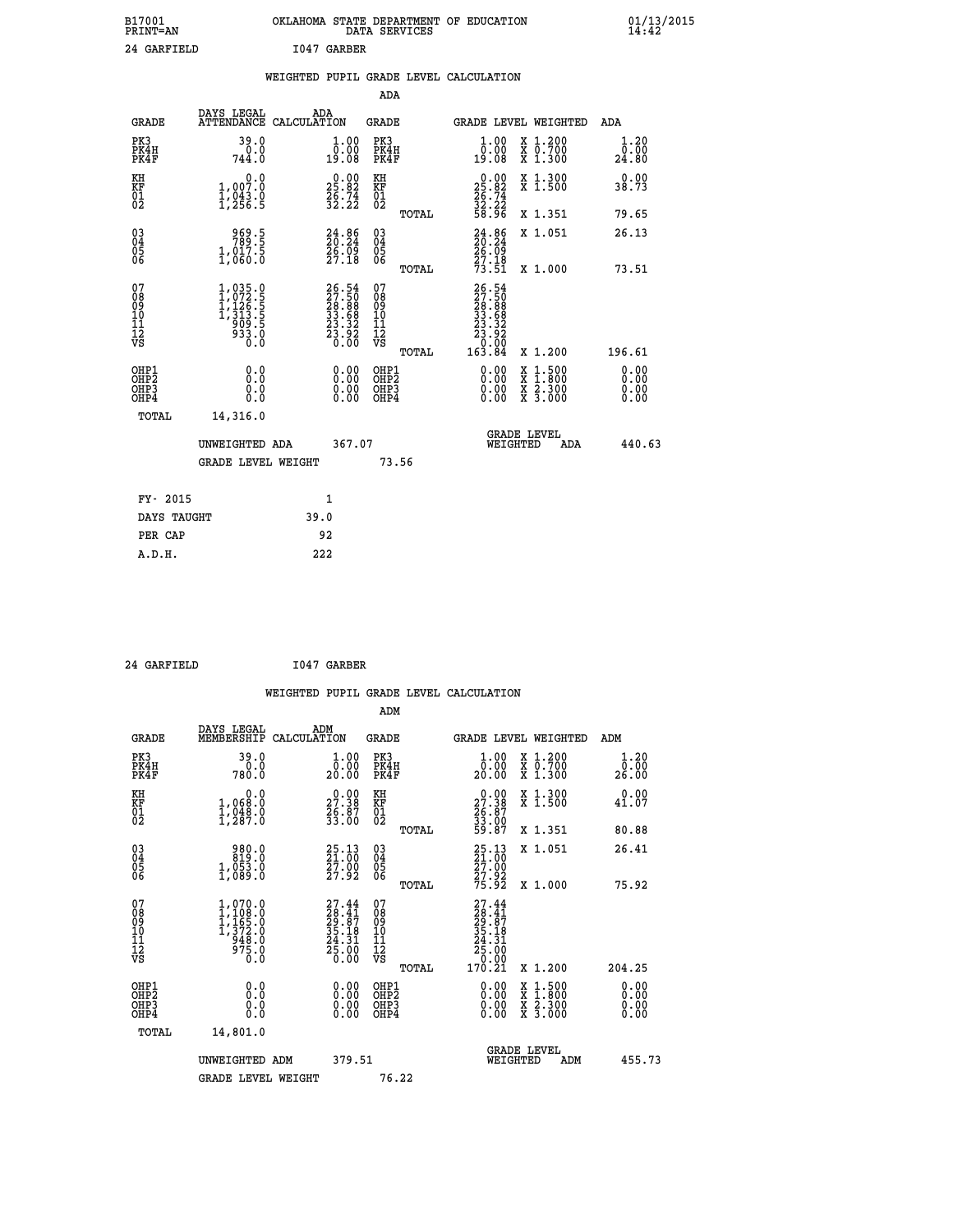| GARFIELD |  |
|----------|--|
|----------|--|

### **WEIGHTED PUPIL GRADE LEVEL CALCULATION**

|                                                    |                                                                                   |                                                                                           | ADA                                    |       |                                                                                                     |   |                                                           |                              |
|----------------------------------------------------|-----------------------------------------------------------------------------------|-------------------------------------------------------------------------------------------|----------------------------------------|-------|-----------------------------------------------------------------------------------------------------|---|-----------------------------------------------------------|------------------------------|
| <b>GRADE</b>                                       | DAYS LEGAL<br><b>ATTENDANCE</b>                                                   | ADA<br>CALCULATION                                                                        | GRADE                                  |       | GRADE LEVEL WEIGHTED                                                                                |   |                                                           | <b>ADA</b>                   |
| PK3<br>PK4H<br>PK4F                                | 0.0<br>890.0<br>0.0                                                               | 0.00<br>$2\overline{1}\cdot 7\overline{1}\over 0\cdot 0\overline{0}$                      | PK3<br>PK4H<br>PK4F                    |       | 0.00<br>$2\overline{1}\cdot 7\overline{1}$<br>$0.00$                                                |   | X 1.200<br>X 0.700<br>X 1.300                             | 0.00<br>15.20<br>0.00        |
| KH<br><b>KF</b><br>01<br>02                        | 0.0<br>1,600:0<br>2,028:5<br>1,447:0                                              | $\begin{smallmatrix} 0.00\\ 39.02\\ 49.48\\ 35.29 \end{smallmatrix}$                      | KH<br>KF<br>01<br>02                   |       | $0.00$<br>$39.02$<br>$49.48$<br>$35.29$<br>$84.77$                                                  |   | X 1.300<br>X 1.500                                        | 0.00<br>58.53                |
|                                                    |                                                                                   |                                                                                           |                                        | TOTAL |                                                                                                     |   | X 1.351                                                   | 114.52                       |
| $\begin{matrix} 03 \\ 04 \\ 05 \\ 06 \end{matrix}$ | $\begin{smallmatrix} 1,524.0\\ 1,661.0\\ 1,650.0\\ 1,502.0 \end{smallmatrix}$     | $37.17$<br>$40.51$<br>$\frac{1}{36}$ $\frac{21}{63}$                                      | 03<br>04<br>05<br>06                   |       | $37.17$<br>$40.51$<br>$40.24$<br>$36.63$<br>$117.38$                                                |   | X 1.051                                                   | 39.07                        |
|                                                    |                                                                                   |                                                                                           |                                        | TOTAL |                                                                                                     |   | X 1.000                                                   | 117.38                       |
| 07<br>08<br>09<br>101<br>11<br>12<br>VS            | $1,411.5$<br>$1,693.5$<br>$1,599.0$<br>$1,467.5$<br>$1,472.5$<br>$1,592.0$<br>0.0 | $\begin{array}{r} 34.43 \\ 41.30 \\ 39.00 \\ 35.79 \\ 35.91 \\ 36.83 \\ 0.00 \end{array}$ | 07<br>08<br>09<br>11<br>11<br>12<br>VS | TOTAL | $\begin{smallmatrix} 34.43\ 41.30\ 39.009\ 35.791\ 35.81\ 36.83\ 30.000\ 225.26\ \end{smallmatrix}$ |   | X 1.200                                                   | 270.31                       |
| OHP1<br>OHP2<br>OHP3<br>OH <sub>P4</sub>           | 0.0<br>0.0<br>0.0                                                                 | 0.00<br>$0.00$<br>0.00                                                                    | OHP1<br>OHP2<br>OHP3<br>OHP4           |       | $0.00$<br>$0.00$<br>0.00                                                                            | X | $1.500$<br>$1.800$<br>$\frac{x}{x}$ $\frac{5.300}{3.000}$ | 0.00<br>0.00<br>0.00<br>0.00 |
| TOTAL                                              | 21,538.5                                                                          |                                                                                           |                                        |       |                                                                                                     |   |                                                           |                              |
|                                                    | UNWEIGHTED ADA                                                                    | 525.31                                                                                    |                                        |       | WEIGHTED                                                                                            |   | <b>GRADE LEVEL</b><br>ADA                                 | 615.01                       |
|                                                    | <b>GRADE LEVEL WEIGHT</b>                                                         |                                                                                           |                                        | 89.70 |                                                                                                     |   |                                                           |                              |
| FY- 2015                                           |                                                                                   | $\mathbf{1}$                                                                              |                                        |       |                                                                                                     |   |                                                           |                              |
| DAYS TAUGHT                                        |                                                                                   | 41.0                                                                                      |                                        |       |                                                                                                     |   |                                                           |                              |
|                                                    |                                                                                   |                                                                                           |                                        |       |                                                                                                     |   |                                                           |                              |

**PER CAP** 66  **A.D.H. 525**

### **24 GARFIELD I056 PIONEER-PLEASANT VALE**

|                                                      |                                                                                                   |                                                                                            | ADM                                                |                                                                                                               |                                          |                              |
|------------------------------------------------------|---------------------------------------------------------------------------------------------------|--------------------------------------------------------------------------------------------|----------------------------------------------------|---------------------------------------------------------------------------------------------------------------|------------------------------------------|------------------------------|
| <b>GRADE</b>                                         | DAYS LEGAL<br>MEMBERSHIP                                                                          | ADM<br>CALCULATION                                                                         | <b>GRADE</b>                                       | <b>GRADE LEVEL WEIGHTED</b>                                                                                   |                                          | ADM                          |
| PK3<br>PK4H<br>PK4F                                  | 0.0<br>938.0<br>0.0                                                                               | 22.88<br>0.00                                                                              | PK3<br>PK4H<br>PK4F                                | 22.88<br>0.00                                                                                                 | X 1.200<br>X 0.700<br>X 1.300            | 0.00<br>16.02<br>0.00        |
| KH<br>KF<br>01<br>02                                 | 0.0<br>$\frac{1}{2}, \begin{smallmatrix} 640.0 & 0 \\ 987.0 & 0 \\ 1,476.0 & 0 \end{smallmatrix}$ | $0.00$<br>40.00<br>50.90<br>36.00                                                          | KH<br>KF<br>01<br>02                               | $\begin{smallmatrix} 0.00\\ 40.00\\ 50.90\\ 36.90\\ 86.90 \end{smallmatrix}$                                  | X 1.300<br>X 1.500                       | 0.00<br>60.00                |
|                                                      |                                                                                                   |                                                                                            | TOTAL                                              |                                                                                                               | X 1.351                                  | 117.40                       |
| 03<br>04<br>05<br>06                                 | $1,562.0$<br>$1,704.0$<br>$1,697.0$<br>$1,547.0$                                                  | 38.10<br>41.56<br>$\frac{41.39}{37.73}$                                                    | $\begin{matrix} 03 \\ 04 \\ 05 \\ 06 \end{matrix}$ | $\begin{array}{r} 38.10 \\ 41.56 \\ 41.39 \\ 37.73 \\ 120.68 \end{array}$                                     | X 1.051                                  | 40.04                        |
|                                                      |                                                                                                   |                                                                                            | TOTAL                                              |                                                                                                               | X 1.000                                  | 120.68                       |
| 07<br>08<br>09<br>101<br>112<br>VS                   | $1,435.0$<br>$1,735.0$<br>$1,680.0$<br>$1,529.0$<br>$1,490.0$<br>$1,611.0$<br>$0.0$               | $\begin{array}{l} 35.00 \\ 42.32 \\ 40.98 \\ 37.29 \\ 36.34 \\ 39.29 \\ 30.00 \end{array}$ | 07<br>08<br>09<br>11<br>11<br>12<br>VS<br>TOTAL    | $\begin{array}{@{}ll} 35.00 \\ 42.32 \\ 40.98 \\ 37.29 \\ 36.34 \\ 39.29 \\ 39.29 \\ 0 \end{array}$<br>23ĭ.22 | X 1.200                                  | 277.46                       |
| OHP1<br>OHP2<br>OH <sub>P3</sub><br>OH <sub>P4</sub> | 0.0<br>0.000                                                                                      | $0.00$<br>$0.00$<br>0.00                                                                   | OHP1<br>OHP2<br>OHP <sub>3</sub>                   | $0.00$<br>$0.00$<br>0.00                                                                                      | X 1:500<br>X 1:800<br>X 2:300<br>X 3:000 | 0.00<br>0.00<br>0.00<br>0.00 |
| TOTAL                                                | 22,131.0                                                                                          |                                                                                            |                                                    |                                                                                                               |                                          |                              |
|                                                      | UNWEIGHTED ADM                                                                                    | 539.78                                                                                     |                                                    | <b>GRADE LEVEL</b><br>WEIGHTED                                                                                | ADM                                      | 631.60                       |
|                                                      | <b>GRADE LEVEL WEIGHT</b>                                                                         |                                                                                            | 91.82                                              |                                                                                                               |                                          |                              |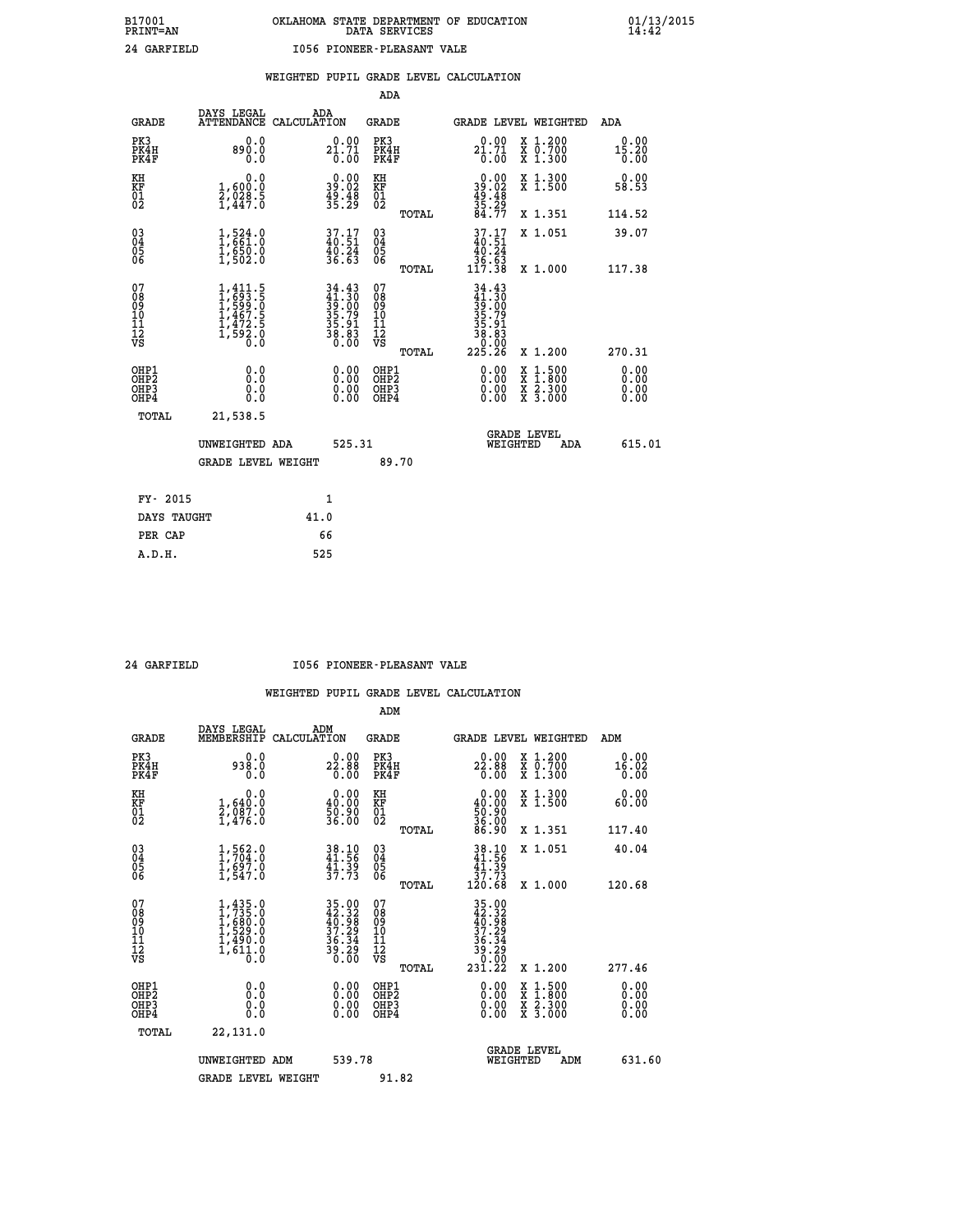| B17001<br><b>PRINT=AN</b> | OKLAHOMA<br>STATE DEPARTMENT OF EDUCATION<br>SERVICES<br>DATA | 01/13/2015 |
|---------------------------|---------------------------------------------------------------|------------|
| 24<br>GARFIELD            | 1057<br>ENID                                                  |            |

|  |  | WEIGHTED PUPIL GRADE LEVEL CALCULATION |
|--|--|----------------------------------------|
|  |  |                                        |

|                                           |                                                                                                                                           |                                                                                                    | ADA                                             |                                                                                  |                                                                                                  |                                                |
|-------------------------------------------|-------------------------------------------------------------------------------------------------------------------------------------------|----------------------------------------------------------------------------------------------------|-------------------------------------------------|----------------------------------------------------------------------------------|--------------------------------------------------------------------------------------------------|------------------------------------------------|
| <b>GRADE</b>                              | DAYS LEGAL                                                                                                                                | ADA<br>ATTENDANCE CALCULATION                                                                      | GRADE                                           |                                                                                  | GRADE LEVEL WEIGHTED                                                                             | ADA                                            |
| PK3<br>PK4H<br>PK4F                       | 401.0<br>0.0<br>19,592.0                                                                                                                  | 9.78<br>0.00<br>477.85                                                                             | PK3<br>PK4H<br>PK4F                             | 9.78<br>0.00<br>477.85                                                           | X 1.200<br>X 0.700<br>X 1.300                                                                    | 11.74<br>$\overset{0.00}{\underset{621.21}{}}$ |
| KH<br>KF<br>01<br>02                      | 0.0<br>28,867.0<br>29,285.0<br>27,774.5                                                                                                   | $704.07$<br>$714.27$<br>$677.43$                                                                   | KH<br>KF<br>01<br>02                            | $704.07$<br>$714.27$<br>$677.43$                                                 | X 1.300<br>X 1.500                                                                               | 0.00<br>1,056.11                               |
|                                           |                                                                                                                                           |                                                                                                    | TOTAL                                           | 1,391.70                                                                         | X 1.351                                                                                          | 1,880.19                                       |
| 03<br>04<br>05<br>06                      | 27,486.0<br>23,951.0<br>23,261.5<br>21,599.0                                                                                              | 670.39<br>584.17<br>567.35<br>526.80                                                               | 03<br>04<br>05<br>06                            | 670.39<br>584.17<br>567.35<br>526.80<br>1,678.32                                 | X 1.051                                                                                          | 704.58                                         |
|                                           |                                                                                                                                           |                                                                                                    | TOTAL                                           |                                                                                  | X 1.000                                                                                          | 1,678.32                                       |
| 07<br>08<br>09<br>10<br>11<br>12<br>VS    | $\begin{smallmatrix} 20,316\,,\,5\\ 18,783\,,\,9\\ 19,409\,,\,5\\ 18,395\,,\,5\\ 16,131\,,\,5\\ 15,960\,,\,5\\ 0\,.0\\ \end{smallmatrix}$ | $\begin{smallmatrix} 495.52\\ 458.12\\ 473.40\\ 443.67\\ 393.45\\ 393.28\\ 0.00 \end{smallmatrix}$ | 07<br>08<br>09<br>11<br>11<br>12<br>VS<br>TOTAL | 495.52<br>458.12<br>473.40<br>448.67<br>393<br>.45<br>389.28<br>0.00<br>2,658.44 | X 1.200                                                                                          | 3,190.13                                       |
|                                           |                                                                                                                                           |                                                                                                    |                                                 |                                                                                  |                                                                                                  |                                                |
| OHP1<br>OH <sub>P</sub> 2<br>OHP3<br>OHP4 | 1, 695.5<br>0.0<br>0.0                                                                                                                    | 41.35<br>0.00                                                                                      | OHP1<br>OHP <sub>2</sub><br>OHP3<br>OHP4        | $41.35$<br>5:51<br>0.00<br>0.00                                                  | $\begin{smallmatrix} x & 1 & 500 \\ x & 1 & 800 \\ x & 2 & 300 \\ x & 3 & 000 \end{smallmatrix}$ | 62.03<br>0.00<br>0.00                          |
| TOTAL                                     | 313,135.0                                                                                                                                 |                                                                                                    |                                                 |                                                                                  |                                                                                                  |                                                |
|                                           | UNWEIGHTED ADA<br><b>GRADE LEVEL WEIGHT</b>                                                                                               | 7,637.41                                                                                           | 1,576.82                                        | WEIGHTED                                                                         | <b>GRADE LEVEL</b><br>ADA                                                                        | 9,214.23                                       |
|                                           |                                                                                                                                           |                                                                                                    |                                                 |                                                                                  |                                                                                                  |                                                |
|                                           | FY- 2015                                                                                                                                  | $\mathbf{1}$                                                                                       |                                                 |                                                                                  |                                                                                                  |                                                |
|                                           | DAYS TAUGHT                                                                                                                               | 41.0                                                                                               |                                                 |                                                                                  |                                                                                                  |                                                |
| PER CAP                                   |                                                                                                                                           | 33                                                                                                 |                                                 |                                                                                  |                                                                                                  |                                                |
| A.D.H.                                    |                                                                                                                                           | 3,070                                                                                              |                                                 |                                                                                  |                                                                                                  |                                                |

| 24 GARFIELD | I057 ENID |  |
|-------------|-----------|--|
|             |           |  |

| <b>GRADE</b>                                       | DAYS LEGAL<br>MEMBERSHIP                                                                       | ADM<br>CALCULATION                                                         | GRADE                                           | GRADE LEVEL WEIGHTED                                                                   |                                          | ADM                                |
|----------------------------------------------------|------------------------------------------------------------------------------------------------|----------------------------------------------------------------------------|-------------------------------------------------|----------------------------------------------------------------------------------------|------------------------------------------|------------------------------------|
| PK3<br>PK4H<br>PK4F                                | 410.0<br>0.0<br>20,456.0                                                                       | 10.00<br>$0.00$<br>498.93                                                  | PK3<br>PK4H<br>PK4F                             | 10.00<br>0.00<br>498.93                                                                | X 1.200<br>X 0.700<br>X 1.300            | 12.00<br>0.00<br>648.61            |
| KH<br>KF<br>01<br>02                               | 0.0<br>30,216.0<br>30,433.0<br>28,739.0                                                        | 0.00<br>736.98<br>$7\frac{3}{2}\cdot\frac{5}{2}\cdot\frac{7}{2}$           | KH<br>KF<br>01<br>02                            | 0.00<br>736.98<br>742.27<br>700.95                                                     | X 1.300<br>$\bar{x}$ 1.500               | 0.00<br>1,105.47                   |
|                                                    |                                                                                                |                                                                            | TOTAL                                           | 1,443.22                                                                               | X 1.351                                  | 1,949.79                           |
| $\begin{matrix} 03 \\ 04 \\ 05 \\ 06 \end{matrix}$ | 28,498.0<br>24,662.0<br>24,087.0                                                               | 695.07<br>601:51<br>587.49<br>546.71                                       | $\substack{03 \\ 04}$<br>0500                   | 695.07<br>601.51<br>587.49                                                             | X 1.051                                  | 730.52                             |
|                                                    | 22,415.0                                                                                       |                                                                            | TOTAL                                           | 546.71<br>1,735.71                                                                     | X 1.000                                  | 1,735.71                           |
| 07<br>08<br>09<br>101<br>112<br>VS                 | 21, 278.0<br>19, 729.0<br>20, 619.0<br>20, 619.0<br>19, 705.0<br>17, 400.0<br>17, 007.0<br>0.0 | 518.98<br>$481.20$<br>$502.90$<br>$480.61$<br>$424.39$<br>$414.80$<br>0.00 | 07<br>08<br>09<br>10<br>11<br>12<br>VS<br>TOTAL | 518.98<br>$481.20$<br>$502.90$<br>$480.61$<br>$424.39$<br>$414.80$<br>0.00<br>2,822.88 | X 1.200                                  | 3,387.46                           |
| OHP1<br>OHP <sub>2</sub><br>OHP3<br>OHP4           | 1,696.0<br>0.0<br>0.0                                                                          | $\begin{smallmatrix} 41.37\\ 5.66\\ 0.00\\ 0.00 \end{smallmatrix}$         | OHP1<br>OH <sub>P</sub> 2<br>OHP3<br>OHP4       | $41.37$<br>$5.66$<br>0.00                                                              | X 1:500<br>X 1:800<br>X 2:300<br>X 3:000 | $52.96$<br>$10.19$<br>0.00<br>0.00 |
| TOTAL                                              | 327,582.0                                                                                      |                                                                            |                                                 |                                                                                        |                                          |                                    |
|                                                    | UNWEIGHTED                                                                                     | 7,989.82<br>ADM                                                            |                                                 | <b>GRADE LEVEL</b><br>WEIGHTED                                                         | ADM                                      | 9,641.81                           |
|                                                    | <b>GRADE LEVEL WEIGHT</b>                                                                      |                                                                            | 1,651.99                                        |                                                                                        |                                          |                                    |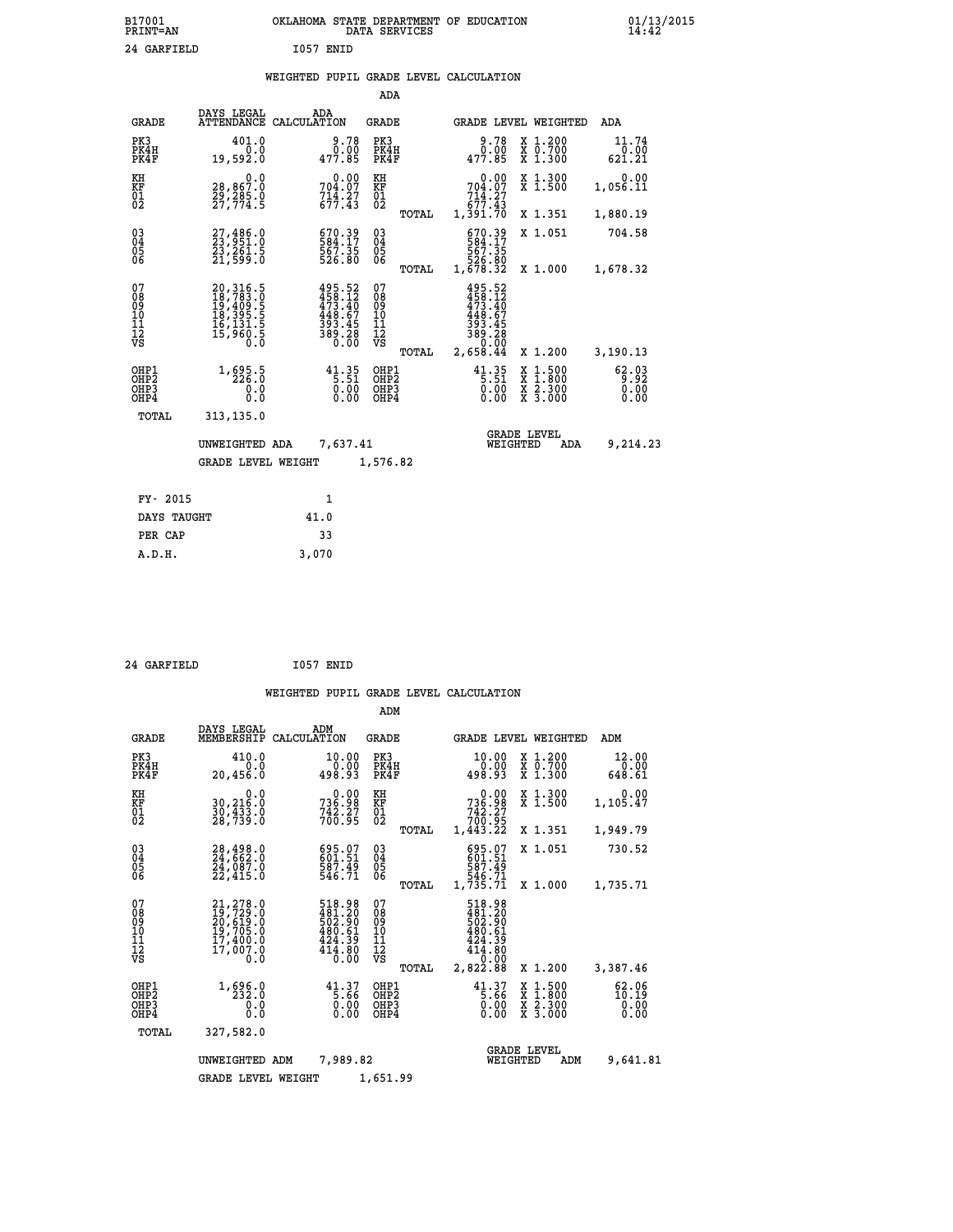| B17001<br>PRINT=AN               |                                                                              | OKLAHOMA STATE DEPARTMENT OF EDUCATION                                 | DATA SERVICES                                         |                                                                                 |                                                                                                                                      | $01/13/2015$<br>14:42 |  |
|----------------------------------|------------------------------------------------------------------------------|------------------------------------------------------------------------|-------------------------------------------------------|---------------------------------------------------------------------------------|--------------------------------------------------------------------------------------------------------------------------------------|-----------------------|--|
| 24 GARFIELD                      |                                                                              | I085 DRUMMOND                                                          |                                                       |                                                                                 |                                                                                                                                      |                       |  |
|                                  |                                                                              | WEIGHTED PUPIL GRADE LEVEL CALCULATION                                 |                                                       |                                                                                 |                                                                                                                                      |                       |  |
|                                  |                                                                              |                                                                        | ADA                                                   |                                                                                 |                                                                                                                                      |                       |  |
| <b>GRADE</b>                     | DAYS LEGAL                                                                   | ADA<br>ATTENDANCE CALCULATION                                          | GRADE                                                 |                                                                                 | GRADE LEVEL WEIGHTED                                                                                                                 | ADA                   |  |
| PK3<br>PK4H<br>PK4F              | 128.0<br>0.0<br>747.0                                                        | 2.78<br>$\overline{0.00}$<br>16.24                                     | PK3<br>PK4H<br>PK4F                                   | 2.78<br>$\frac{0.00}{16.24}$                                                    | X 1.200<br>X 0.700<br>X 1.300                                                                                                        | 3.34<br>0.00<br>21.11 |  |
| KH<br>KF<br>$\frac{01}{02}$      | 0.0<br>0: 937<br>895.5<br>1, 168.0                                           | 20.00<br>$\frac{19.47}{25.39}$                                         | КH<br><b>KF</b><br>01<br>02                           | 20.00<br>$\frac{19}{25}$ $\cdot \frac{47}{39}$                                  | X 1.300<br>X 1.500                                                                                                                   | 0.00<br>30.56         |  |
|                                  |                                                                              |                                                                        | <b>TOTAL</b>                                          | 44.86                                                                           | X 1.351                                                                                                                              | 60.61                 |  |
| 03<br>04<br>05<br>ŎĞ             | 1, 346.5<br>721.5<br>973.0<br>1,208.5                                        | 29.27<br>15.68<br>21.15<br>26.27                                       | $\begin{matrix} 03 \\ 04 \\ 05 \\ 06 \end{matrix}$    | 29.27<br>15.68<br>21.15<br>$\frac{26:27}{63:10}$                                | X 1.051                                                                                                                              | 30.76                 |  |
| 07                               | 828.0                                                                        | 18.00                                                                  | <b>TOTAL</b><br>07                                    | 18.00                                                                           | X 1.000                                                                                                                              | 63.10                 |  |
| 08<br>09<br>10<br>11<br>12<br>VS | $\begin{array}{r} 996.0 \\ 795.5 \\ 843.0 \\ 1,116.0 \end{array}$<br>1,363.8 | $\frac{21.65}{17.29}$<br>$\frac{18.33}{24.26}$<br>$\frac{55.63}{0.00}$ | Ŏġ<br>09<br>ίŌ<br>Īĺ<br>$\frac{1}{\sqrt{2}}$<br>TOTAL | $\frac{21}{17}$ : $\frac{25}{29}$<br>18: 33<br>24.26<br>29.63<br>0.00<br>129.16 | X 1.200                                                                                                                              | 154.99                |  |
| OHP1                             | 0.0                                                                          | 0.00                                                                   | OHP1                                                  | 0.00                                                                            |                                                                                                                                      | 0.00                  |  |
| OHP <sub>2</sub><br>OHP3<br>OHP4 | Ō.Ō<br>0.0<br>0.0                                                            | $\begin{smallmatrix} 0.00 \ 0.00 \end{smallmatrix}$                    | OH <sub>P</sub> 2<br>OHP3<br>OHP4                     | 0.00<br>0.00                                                                    | $\begin{smallmatrix} \mathtt{X} & 1 & 500 \\ \mathtt{X} & 1 & 800 \\ \mathtt{X} & 2 & 300 \\ \mathtt{X} & 3 & 000 \end{smallmatrix}$ | 0.00<br>0.00<br>0.00  |  |
| TOTAL                            | 14,066.5                                                                     |                                                                        |                                                       |                                                                                 |                                                                                                                                      |                       |  |
|                                  | UNWEIGHTED ADA                                                               | 305.78                                                                 |                                                       |                                                                                 | <b>GRADE LEVEL</b><br>WEIGHTED<br>ADA                                                                                                | 364.47                |  |
|                                  | <b>GRADE LEVEL WEIGHT</b>                                                    |                                                                        | 58.69                                                 |                                                                                 |                                                                                                                                      |                       |  |
| FY- 2015                         |                                                                              | 1                                                                      |                                                       |                                                                                 |                                                                                                                                      |                       |  |
| DAYS TAUGHT                      |                                                                              | 46.0                                                                   |                                                       |                                                                                 |                                                                                                                                      |                       |  |
| PER CAP                          |                                                                              | 81                                                                     |                                                       |                                                                                 |                                                                                                                                      |                       |  |

 **24 GARFIELD I085 DRUMMOND**

 **WEIGHTED PUPIL GRADE LEVEL CALCULATION ADM DAYS LEGAL ADM GRADE MEMBERSHIP CALCULATION GRADE GRADE LEVEL WEIGHTED ADM PK3 138.0 3.00 PK3 3.00 X 1.200 3.60 PK4H 0.0 0.00 PK4H 0.00 X 0.700 0.00 PK4F 766.0 16.65 PK4F 16.65 X 1.300 21.65 KH 0.0 0.00 KH 0.00 X 1.300 0.00 KF 975.0 21.20 KF 21.20 X 1.500 31.80 01 924.0 20.09 01 20.09 02 1,192.0 25.91 02 25.91 TOTAL 46.00 X 1.351 62.15 03 1,374.0 29.87 03 29.87 X 1.051 31.39 04 736.0 16.00 04 16.00 05 994.0 21.61 05 21.61 06 1,242.0 27.00 06 27.00 TOTAL 64.61 X 1.000 64.61**  $\begin{array}{cccc} 07 & 877.0 & 19.07 & 19.07 \ 08 & 1,023.0 & 22.24 & 08 & 27.24 \ 09 & 817.0 & 17.76 & 09 & 17.76 \ 10 & 872.0 & 18.96 & 10 & 18.96 \ 11 & 1,157.0 & 25.15 & 11 & 25.15 \ \hline} & 7 & 39.0 & 30.30 & 12 & 30.30 \ \hline} & 0 & 0 & 0 & 0 & 0 & 0 \ \hline} & 0 & 0 & 0$  **TOTAL 133.48 X 1.200 160.18 OHP1 0.0 0.00 OHP1 0.00 X 1.500 0.00 OHP2 0.0 0.00 OHP2 0.00 X 1.800 0.00 OHP3 0.0 0.00 OHP3 0.00 X 2.300 0.00 OHP4 0.0 0.00 OHP4 0.00 X 3.000 0.00 TOTAL 14,481.0 GRADE LEVEL UNWEIGHTED ADM 314.81 WEIGHTED ADM 375.38** GRADE LEVEL WEIGHT 60.57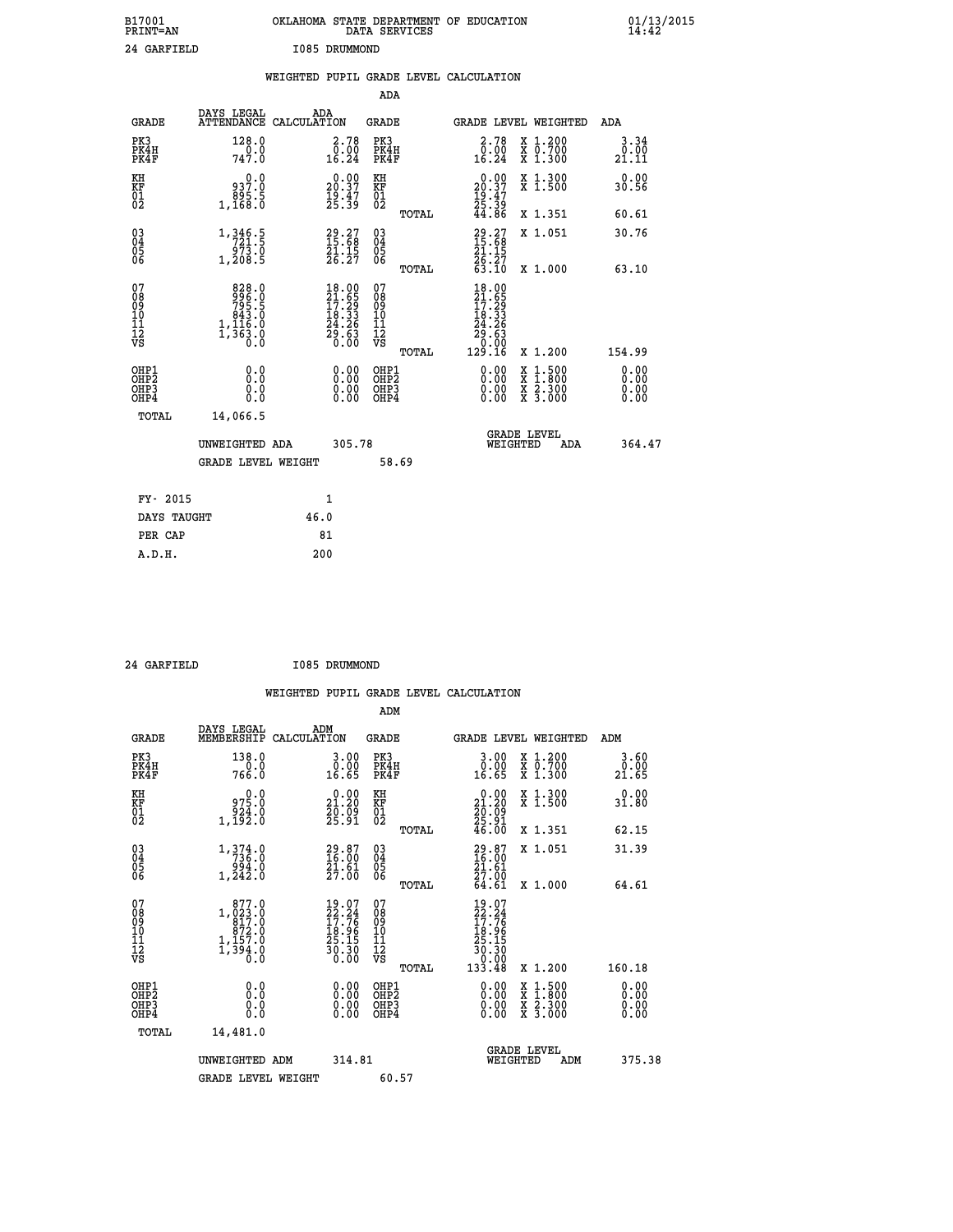# **B17001 OKLAHOMA STATE DEPARTMENT OF EDUCATION 01/13/2015 PRINT=AN DATA SERVICES 14:42 24 GARFIELD I094 COVINGTON-DOUGLAS**

|                                           |                                                                                                                                                       | WEIGHTED PUPIL GRADE LEVEL CALCULATION                                   |                                                    |       |                                                                                 |                                                                                        |                              |
|-------------------------------------------|-------------------------------------------------------------------------------------------------------------------------------------------------------|--------------------------------------------------------------------------|----------------------------------------------------|-------|---------------------------------------------------------------------------------|----------------------------------------------------------------------------------------|------------------------------|
|                                           |                                                                                                                                                       |                                                                          | <b>ADA</b>                                         |       |                                                                                 |                                                                                        |                              |
| <b>GRADE</b>                              |                                                                                                                                                       | DAYS LEGAL ADA ATTENDANCE CALCULATION                                    | <b>GRADE</b>                                       |       |                                                                                 | GRADE LEVEL WEIGHTED                                                                   | ADA                          |
| PK3<br>PK4H<br>PK4F                       | 40.0<br>$\frac{0.0}{857.5}$                                                                                                                           | $\begin{smallmatrix} 0.93\ 0.00\ 19.94 \end{smallmatrix}$                | PK3<br>PK4H<br>PK4F                                |       | 0.93<br>0.00<br>19.94                                                           | X 1.200<br>X 0.700<br>X 1.300                                                          | 1.12<br>0.00<br>25.92        |
| KH<br>KF<br>01<br>02                      | 0.0<br>806.5<br>$621.0$<br>859.5                                                                                                                      | $0.00$<br>18.76<br>$\frac{1}{19}$ $\frac{1}{9}$ $\frac{4}{9}$            | KH<br><b>KF</b><br>01<br>02                        |       | $0.00$<br>$18.76$<br>$14.44$<br>$19.99$<br>$34.43$                              | X 1.300<br>X 1.500                                                                     | 0.00<br>28.14                |
|                                           |                                                                                                                                                       |                                                                          |                                                    | TOTAL |                                                                                 | X 1.351                                                                                | 46.51                        |
| $^{03}_{04}$<br>05<br>06                  | 753.9<br>919.0                                                                                                                                        | $17.74$<br>$16.76$<br>21.37<br>23.35                                     | $\begin{matrix} 03 \\ 04 \\ 05 \\ 06 \end{matrix}$ |       | $17.74$<br>$16.76$<br>$\frac{21.37}{23.35}$<br>61.48                            | X 1.051                                                                                | 18.64                        |
|                                           | 1,004.0                                                                                                                                               |                                                                          |                                                    | TOTAL |                                                                                 | X 1.000                                                                                | 61.48                        |
| 07<br>08<br>09<br>11<br>11<br>12<br>VS    | $\begin{smallmatrix} &620.0\\[-1.2mm] &540.0\\[-1.2mm] &1.007.0\\[-1.2mm] &1.002.5\\[-1.2mm] &800.0\\[-1.2mm] &819.5\\[-1.2mm] &0.0\end{smallmatrix}$ | $14.42$<br>$12.56$<br>$23.42$<br>$23.31$<br>$18.60$<br>$19.15$<br>$0.00$ | 07<br>08<br>09<br>11<br>11<br>12<br>VS             | TOTAL | $14.42$<br>$12.56$<br>$23.42$<br>$23.31$<br>$18.60$<br>īš.ĭš<br>10:00<br>111.46 | X 1.200                                                                                | 133.75                       |
| OHP1<br>OH <sub>P</sub> 2<br>OHP3<br>OHP4 | 0.0<br>0.0<br>0.0                                                                                                                                     | 0.0000<br>$0.00$<br>0.00                                                 | OHP1<br>OHP2<br>OHP3<br>OHP4                       |       | 0.00<br>0.00<br>0.00                                                            | $1:500$<br>1:800<br>$\frac{\text{X}}{\text{X}}$<br>$\frac{x}{x}$ $\frac{5:300}{3:000}$ | 0.00<br>0.00<br>0.00<br>0.00 |
| <b>TOTAL</b>                              | 11,380.0                                                                                                                                              |                                                                          |                                                    |       |                                                                                 |                                                                                        |                              |
|                                           | UNWEIGHTED ADA                                                                                                                                        | 264.74                                                                   |                                                    |       |                                                                                 | GRADE LEVEL<br>WEIGHTED<br>ADA                                                         | 315.56                       |
|                                           | <b>GRADE LEVEL WEIGHT</b>                                                                                                                             |                                                                          |                                                    | 50.82 |                                                                                 |                                                                                        |                              |
| FY- 2015                                  |                                                                                                                                                       | $\mathbf{1}$                                                             |                                                    |       |                                                                                 |                                                                                        |                              |
| DAYS TAUGHT                               |                                                                                                                                                       | 43.0                                                                     |                                                    |       |                                                                                 |                                                                                        |                              |
| PER CAP                                   |                                                                                                                                                       | 128                                                                      |                                                    |       |                                                                                 |                                                                                        |                              |

 **A.D.H. 165**

 **24 GARFIELD I094 COVINGTON-DOUGLAS**

|                                                      |                                                                                                       |                                                                                                    | ADM                                                 |                                                                                                               |                                          |                                                        |
|------------------------------------------------------|-------------------------------------------------------------------------------------------------------|----------------------------------------------------------------------------------------------------|-----------------------------------------------------|---------------------------------------------------------------------------------------------------------------|------------------------------------------|--------------------------------------------------------|
| <b>GRADE</b>                                         | DAYS LEGAL<br>MEMBERSHIP                                                                              | ADM<br>CALCULATION                                                                                 | <b>GRADE</b>                                        | GRADE LEVEL WEIGHTED                                                                                          |                                          | ADM                                                    |
| PK3<br>PK4H<br>PK4F                                  | 40.0<br>0.0<br>896.0                                                                                  | 0.93<br>0.00<br>20.84                                                                              | PK3<br>PK4H<br>PK4F                                 | $\begin{smallmatrix} 0.93\ 0.00\\ 20.84 \end{smallmatrix}$                                                    | X 1.200<br>X 0.700<br>X 1.300            | 1.12<br>$2\bar{?}\,\, \bar{.}\,\, \bar{0}\,\, \bar{9}$ |
| KH<br>KF<br>01<br>02                                 | 0.0<br>838.0<br>645.0<br>898.0                                                                        | $\begin{smallmatrix} 0.00\\19.49\\15.00\\20.88 \end{smallmatrix}$                                  | KH<br>KF<br>01<br>02                                | $\begin{smallmatrix} 0.00\\ 19.49\\ 15.00\\ 20.88\\ 35.88 \end{smallmatrix}$                                  | X 1.300<br>X 1.500                       | 0.00<br>29.24                                          |
|                                                      |                                                                                                       |                                                                                                    | TOTAL                                               |                                                                                                               | X 1.351                                  | 48.47                                                  |
| 03<br>04<br>05<br>06                                 | $782.0\n731.0\n946.0\n1,027.0$                                                                        | $18.19$<br>$17.00$<br>22.00<br>23.88                                                               | $\begin{array}{c} 03 \\ 04 \\ 05 \\ 06 \end{array}$ | $18.19$<br>$17.00$<br>$\frac{22.00}{23.88}$                                                                   | X 1.051                                  | 19.12                                                  |
|                                                      |                                                                                                       |                                                                                                    | TOTAL                                               |                                                                                                               | X 1.000                                  | 62.88                                                  |
| 07<br>08<br>09<br>101<br>112<br>VS                   | 645.0<br>$\begin{smallmatrix} 554.0 \\ 1,027.0 \\ 1,026.0 \\ 817.0 \end{smallmatrix}$<br>850.0<br>0.0 | $\begin{smallmatrix} 15.00 \\ 12.88 \\ 23.88 \\ 23.86 \\ 19.00 \\ 19.92 \\ 0.00 \end{smallmatrix}$ | 07<br>08<br>09<br>11<br>11<br>12<br>VS              | $\begin{smallmatrix} 15.00 \\ 12.88 \\ 23.88 \\ 23.86 \\ 19.00 \\ 19.92 \\ 0.00 \\ 1.00 \\ \end{smallmatrix}$ |                                          |                                                        |
|                                                      |                                                                                                       |                                                                                                    | TOTAL                                               | 114.54                                                                                                        | X 1.200                                  | 137.45                                                 |
| OHP1<br>OHP2<br>OH <sub>P3</sub><br>OH <sub>P4</sub> | 0.0<br>0.000                                                                                          | $0.00$<br>$0.00$<br>0.00                                                                           | OHP1<br>OHP2<br>OHP <sub>3</sub>                    | $0.00$<br>$0.00$<br>0.00                                                                                      | X 1:500<br>X 1:800<br>X 2:300<br>X 3:000 | 0.00<br>0.00<br>0.00<br>0.00                           |
| TOTAL                                                | 11,722.0                                                                                              |                                                                                                    |                                                     |                                                                                                               |                                          |                                                        |
|                                                      | UNWEIGHTED ADM                                                                                        | 272.75                                                                                             |                                                     | WEIGHTED                                                                                                      | <b>GRADE LEVEL</b><br>ADM                | 325.37                                                 |
|                                                      | <b>GRADE LEVEL WEIGHT</b>                                                                             |                                                                                                    | 52.62                                               |                                                                                                               |                                          |                                                        |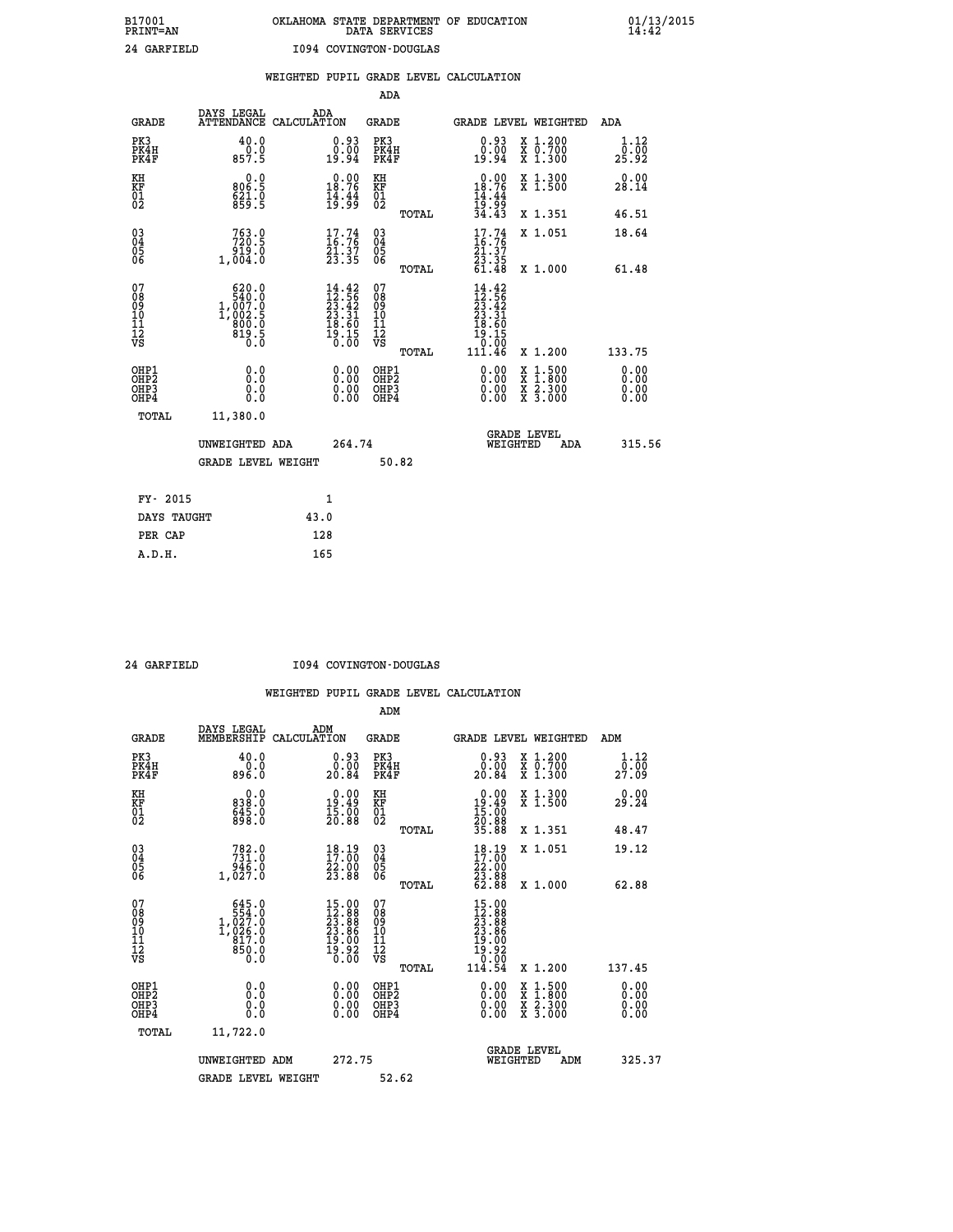| 7001<br>INT=AN | OKLAHOMA STATE DEPARTMENT OF EDUCATION<br>DATA SERVICES |  |
|----------------|---------------------------------------------------------|--|
| GARFIELD       | COUNTY TOTALS                                           |  |

|                                                    |                                                                             |                                                                 | ADA                                    |       |                                                                                                  |                                |                                                                  |                          |
|----------------------------------------------------|-----------------------------------------------------------------------------|-----------------------------------------------------------------|----------------------------------------|-------|--------------------------------------------------------------------------------------------------|--------------------------------|------------------------------------------------------------------|--------------------------|
| <b>GRADE</b>                                       | DAYS LEGAL<br><b>ATTENDANCE</b>                                             | ADA<br>CALCULATION                                              | GRADE                                  |       |                                                                                                  |                                | GRADE LEVEL WEIGHTED                                             | <b>ADA</b>               |
| PK3<br>PK4H<br>PK4F                                | 706.0<br>890.0<br>25, 343.0                                                 | 16.81<br>$\bar{21}.\bar{7}\bar{1}\612.80$                       | PK3<br>PK4H<br>PK4F                    |       | 16.81<br>$\frac{\bar{2}\dot{1}\cdot\bar{7}\bar{1}}{612.80}$                                      |                                | X 1.200<br>X 0.700<br>X 1.300                                    | 20.18<br>15.20<br>796.64 |
| KH<br><b>KF</b><br>01<br>02                        | 0.0<br>38,458.5<br>39,472.0<br>37,603.0                                     | $0.00$<br>932.27<br>$\frac{556}{910.51}$                        | KH<br>KF<br>$\overline{01}$            |       | 0.00<br>932.27<br>63.56<br>910.51<br>1,867.01                                                    |                                | X 1.300<br>$\overline{x}$ 1.500                                  | 0.00<br>1,398.43         |
|                                                    |                                                                             |                                                                 |                                        | TOTAL |                                                                                                  |                                | X 1.351                                                          | 2,522.32                 |
| $\begin{matrix} 03 \\ 04 \\ 05 \\ 06 \end{matrix}$ | 37, 331.0<br>33, 044.0<br>32,388.0<br>31,726.5                              | 903.49<br>799.87<br>783.83<br>766.75                            | $\substack{03 \\ 04}$<br>05<br>06      |       | 903.49<br>799.87<br>783.83<br>766.75<br>2,350.45                                                 |                                | X 1.051                                                          | 3,300.02                 |
|                                                    |                                                                             |                                                                 |                                        | TOTAL |                                                                                                  |                                | X 1.000                                                          | 2,350.45                 |
| 07<br>08<br>09<br>11<br>11<br>12<br>VS             | 29,861.0<br>28,592.0<br>29,161.0<br>28,504.0<br>25,109.0<br>25,288.0<br>Ŏ.Ŏ | 722.06<br>690.99<br>705.57<br>688.81<br>607.03<br>610.26        | 07<br>08<br>09<br>11<br>11<br>12<br>VS |       | 722.06<br>$\begin{smallmatrix} 282.99 \\ 705.57 \\ 688.81 \\ 697.03 \end{smallmatrix}$<br>610.26 |                                |                                                                  |                          |
|                                                    |                                                                             |                                                                 |                                        | TOTAL | 4,024.72                                                                                         |                                | X 1.200                                                          | 4,829.67                 |
| OHP1<br>OHP2<br>OHP3<br>OHP4                       | 1, 695.5<br>0.0<br>0.0                                                      | $41.35$<br>$5.51$<br>$\begin{matrix} 0.00 \\ 0.00 \end{matrix}$ | OHP1<br>OHP2<br>OHP3<br>OHP4           |       | $41.35$<br>$5.51$<br>$\begin{matrix} 0.00 \\ 0.00 \end{matrix}$                                  | X                              | $1.500$<br>$1.800$<br>$\frac{\ddot{x}}{x}$ $\frac{5.300}{3.000}$ | 62.03<br>0.00<br>0.00    |
| TOTAL                                              | 445,398.5                                                                   |                                                                 |                                        |       |                                                                                                  |                                |                                                                  |                          |
|                                                    | UNWEIGHTED ADA                                                              | 10,776.12                                                       |                                        |       |                                                                                                  | <b>GRADE LEVEL</b><br>WEIGHTED | ADA                                                              | 12,954.41                |
|                                                    | <b>GRADE LEVEL WEIGHT</b>                                                   |                                                                 | 2,178.29                               |       |                                                                                                  |                                |                                                                  |                          |
|                                                    |                                                                             |                                                                 |                                        |       |                                                                                                  |                                |                                                                  |                          |
| FY- 2015                                           |                                                                             | $\mathbf{1}$                                                    |                                        |       |                                                                                                  |                                |                                                                  |                          |
| DAYS TAUGHT                                        |                                                                             | 340.0                                                           |                                        |       |                                                                                                  |                                |                                                                  |                          |

| CLUA TIT    |       |
|-------------|-------|
| DAYS TAUGHT | 340.0 |
| PER CAP     | 605   |
| A.D.H.      | 5,448 |
|             |       |

 **B17001<br>PRINT=AN** 

 **GARFIELD COUNTY TOTALS**

|                                           |                                                                             |                                                                                                                   | ADM                                              |                                                                                                                                     |                                                                           |                                |
|-------------------------------------------|-----------------------------------------------------------------------------|-------------------------------------------------------------------------------------------------------------------|--------------------------------------------------|-------------------------------------------------------------------------------------------------------------------------------------|---------------------------------------------------------------------------|--------------------------------|
| <b>GRADE</b>                              | DAYS LEGAL<br>MEMBERSHIP                                                    | ADM<br>CALCULATION                                                                                                | <b>GRADE</b>                                     | GRADE LEVEL WEIGHTED                                                                                                                |                                                                           | ADM                            |
| PK3<br>PK4H<br>PK4F                       | 725.0<br>938.0<br>26,419.0                                                  | 17.25<br>$\frac{22.88}{638.85}$                                                                                   | PK3<br>PK4H<br>PK4F                              | 17.25<br>88.85<br>638.85                                                                                                            | $\begin{smallmatrix} x & 1.200 \\ x & 0.700 \end{smallmatrix}$<br>X 1.300 | 20.18<br>16.02<br>830.51       |
| KH<br>KF<br>01<br>02                      | 0.0<br>$\frac{40,154.0}{40,878.0}$<br>38,792.0                              | $0.00$<br>973.48<br>990.58<br>939.36                                                                              | KH<br>KF<br>01<br>02                             | $0.00$<br>973.48<br>58. زوو<br>38. ووو<br>34. 929, 1                                                                                | X 1.300<br>X 1.500                                                        | 0.00<br>1,460.23               |
|                                           |                                                                             |                                                                                                                   | TOTAL                                            |                                                                                                                                     | X 1.351                                                                   | 2,607.35                       |
| 03<br>04<br>05<br>06                      | 38,582.0<br>34,004.0<br>33,471.0<br>32,802.0                                | 933.86<br>823.16<br>$\frac{810}{792.85}$                                                                          | $\substack{03 \\ 04}$<br>05<br>06                | 933.86<br>823.16<br>810.12<br>792.85                                                                                                | X 1.051                                                                   | 981.48                         |
|                                           |                                                                             |                                                                                                                   | TOTAL                                            | 2,426.13                                                                                                                            | X 1.000                                                                   | 2,426.13                       |
| 07<br>08<br>09<br>11<br>11<br>12<br>VS    | 31,189.0<br>29,825.0<br>30,716.0<br>30,187.0<br>26,665.0<br>26,615.0<br>0.0 | 754.16<br>720.88<br>743.36<br>729.73<br>$6\bar{4}\bar{4}\cdot\bar{8}\bar{5}\64\bar{2}\cdot\bar{5}\bar{6}$<br>0.00 | 07<br>08<br>09<br>101<br>11<br>12<br>VS<br>TOTAL | 754.16<br>$720.88$<br>$743.36$<br>$729.73$<br>$6\bar{4}\bar{4}\cdot\bar{8}\bar{5}\64\bar{2}\cdot\bar{5}\bar{6}$<br>0.00<br>4,235.54 | X 1.200                                                                   | 5,082.66                       |
| OHP1<br>OH <sub>P</sub> 2<br>OHP3<br>OHP4 | 1, 696.0<br>0.0<br>Ŏ.Ŏ                                                      | $41.37$<br>5.66<br>0.00<br>0.00                                                                                   | OHP1<br>OHP <sub>2</sub><br>OHP3<br>OHP4         | $41.37$<br>5.66<br>0.00<br>0.00                                                                                                     | X 1:500<br>X 1:800<br>X 2:300<br>X 3:000                                  | 62.06<br>10:19<br>0.00<br>0.00 |
| TOTAL                                     | 463,890.0                                                                   |                                                                                                                   |                                                  |                                                                                                                                     |                                                                           |                                |
|                                           | UNWEIGHTED                                                                  | 11,224.96<br>ADM                                                                                                  |                                                  | <b>GRADE LEVEL</b><br>WEIGHTED                                                                                                      | ADM                                                                       | 13,497.33                      |
|                                           | <b>GRADE LEVEL WEIGHT</b>                                                   |                                                                                                                   | 2,272.37                                         |                                                                                                                                     |                                                                           |                                |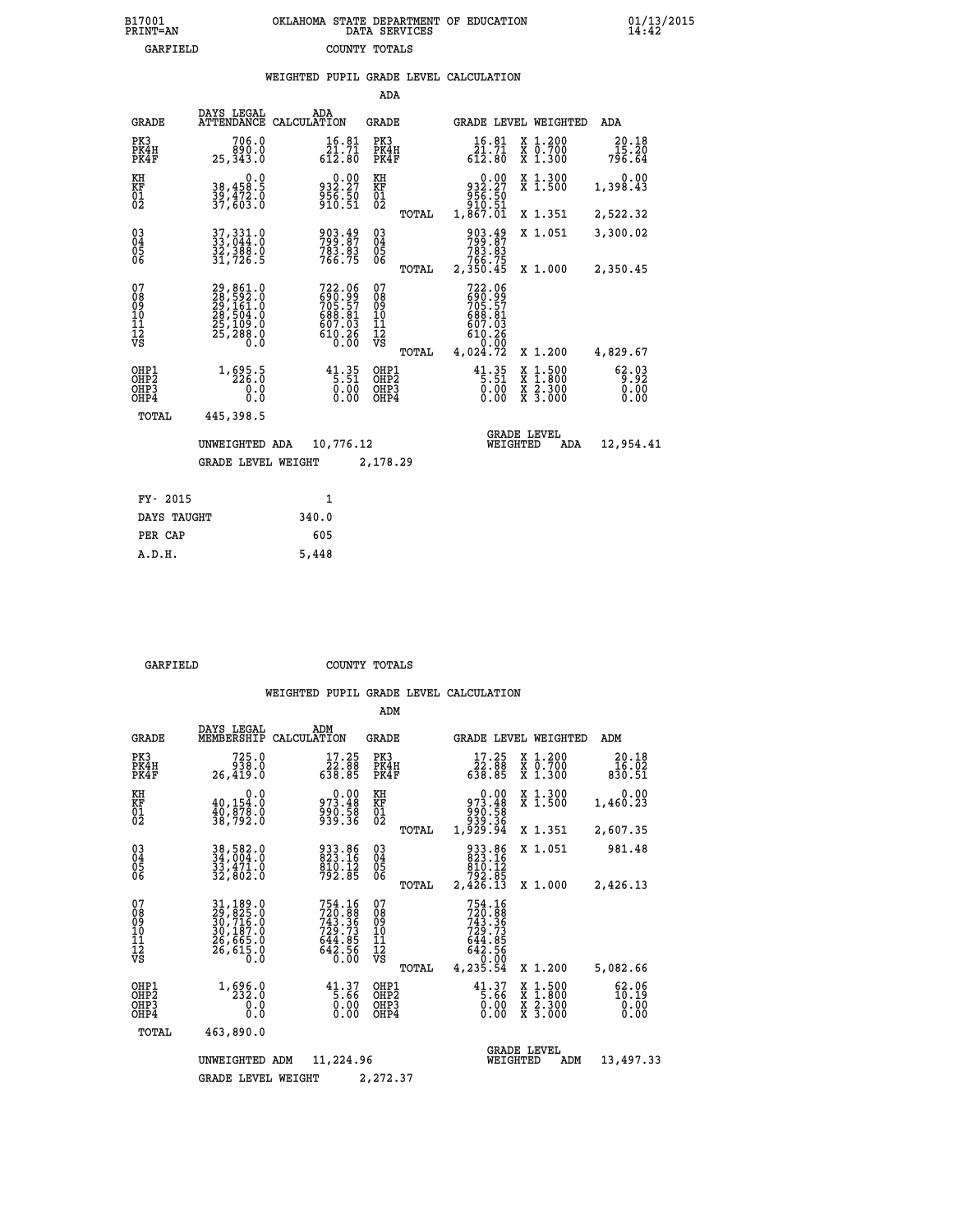| B17001<br>PRINT=AN                           |                                                                                                      | OKLAHOMA STATE DEPARTMENT OF EDUCATION                                                                                                                                                                                                                                                                                         | DATA SERVICES                                      |                                                         |                                          | $01/13/2015$<br>14:42        |  |
|----------------------------------------------|------------------------------------------------------------------------------------------------------|--------------------------------------------------------------------------------------------------------------------------------------------------------------------------------------------------------------------------------------------------------------------------------------------------------------------------------|----------------------------------------------------|---------------------------------------------------------|------------------------------------------|------------------------------|--|
| 25 GARVIN                                    |                                                                                                      | C016 WHITEBEAD                                                                                                                                                                                                                                                                                                                 |                                                    |                                                         |                                          |                              |  |
|                                              |                                                                                                      | WEIGHTED PUPIL GRADE LEVEL CALCULATION                                                                                                                                                                                                                                                                                         |                                                    |                                                         |                                          |                              |  |
|                                              |                                                                                                      |                                                                                                                                                                                                                                                                                                                                | ADA                                                |                                                         |                                          |                              |  |
| <b>GRADE</b>                                 | DAYS LEGAL                                                                                           | ADA<br>ATTENDANCE CALCULATION                                                                                                                                                                                                                                                                                                  | GRADE                                              |                                                         | GRADE LEVEL WEIGHTED                     | ADA                          |  |
| PK3<br>PK4H<br>PK4F                          | 0.0<br>0.0<br>1,477.5                                                                                | 0.00<br>0.00<br>37.88                                                                                                                                                                                                                                                                                                          | PK3<br>PK4H<br>PK4F                                | 0.00<br>0.00<br>37.88                                   | X 1.200<br>X 0.700<br>X 1.300            | 0.00<br>0.00<br>49.24        |  |
| KH<br>KF<br>$\frac{01}{02}$                  | 0.0<br>1,780.0<br>$\frac{1}{2}$ , $\frac{8}{21}$ , $\frac{0}{0}$                                     | 0.00<br>45.64<br>$\frac{1}{4}$ $\frac{5}{1}$ $\cdot \frac{4}{5}$ $\frac{1}{6}$                                                                                                                                                                                                                                                 | KH<br>KF<br>01<br>02                               | $0.00$<br>45.64<br>$\frac{46}{41}$ $\cdot\frac{41}{56}$ | X 1.300<br>X 1.500                       | 0.00<br>68.46                |  |
|                                              |                                                                                                      |                                                                                                                                                                                                                                                                                                                                | TOTAL                                              | 87.97                                                   | X 1.351                                  | 118.85                       |  |
| 030404<br>ŎĞ                                 | $\begin{smallmatrix} 1, & 822\cdot5\\ 1, & 420\cdot0\\ 942\cdot0\\ 1, & 264\cdot0 \end{smallmatrix}$ | $\frac{46.73}{36.41}$<br>$\frac{24.15}{32.41}$                                                                                                                                                                                                                                                                                 | $\begin{matrix} 03 \\ 04 \\ 05 \\ 06 \end{matrix}$ | $\frac{46.73}{36.41}$<br>24.15<br>$\frac{32.41}{92.97}$ | X 1.051                                  | 49.11                        |  |
|                                              |                                                                                                      |                                                                                                                                                                                                                                                                                                                                | TOTAL<br>07                                        |                                                         | X 1.000                                  | 92.97                        |  |
| 07<br>08<br>09<br>10<br>11<br>11<br>12<br>VS | $1,683.0$<br>$1,447.5$<br>$0.0$<br>0.0<br>0.0<br>$\S.$ $\S$                                          | $\begin{smallmatrix} 4\,3\cdot\,15\\[-1.2mm] 3\,7\cdot\,12\\[-1.2mm] 0\cdot\,00\\[-1.2mm] 0\cdot\,00\\[-1.2mm] 0\cdot\,00\\[-1.2mm] 0\cdot\,00\\[-1.2mm] 0\cdot\,00\\[-1.2mm] 0\cdot\,00\\[-1.2mm] 0\cdot\,00\\[-1.2mm] 0\cdot\,00\\[-1.2mm] 0\cdot\,00\\[-1.2mm] 0\cdot\,00\\[-1.2mm] 0\cdot\,00\\[-1.2mm] 0\cdot\,00\\[-1.2$ | $\frac{11}{12}$<br>$\frac{12}{18}$                 | $43.15$<br>$37.12$<br>$0.00$<br>$0.00$<br>0.00<br>0.00  |                                          |                              |  |
|                                              |                                                                                                      |                                                                                                                                                                                                                                                                                                                                | TOTAL                                              | 80.27                                                   | X 1.200                                  | 96.32                        |  |
| OHP1<br>OHP2<br>OHP3<br>OHP4                 | 0.0<br>0.0<br>0.0<br>0.0                                                                             | 0.00<br>$\begin{smallmatrix} 0.00 \ 0.00 \end{smallmatrix}$                                                                                                                                                                                                                                                                    | OHP1<br>OH <sub>P</sub> 2<br>OHP3<br>OHP4          | 0.00<br>0.00<br>0.00                                    | X 1:500<br>X 1:800<br>X 2:300<br>X 3:000 | 0.00<br>0.00<br>0.00<br>0.00 |  |
| TOTAL                                        | 15,267.5                                                                                             |                                                                                                                                                                                                                                                                                                                                |                                                    |                                                         |                                          |                              |  |
|                                              | UNWEIGHTED ADA                                                                                       | 391.46                                                                                                                                                                                                                                                                                                                         |                                                    | WEIGHTED                                                | <b>GRADE LEVEL</b><br>ADA                | 474.95                       |  |
|                                              | <b>GRADE LEVEL WEIGHT</b>                                                                            |                                                                                                                                                                                                                                                                                                                                | 83.49                                              |                                                         |                                          |                              |  |
| FY- 2015                                     |                                                                                                      | 1                                                                                                                                                                                                                                                                                                                              |                                                    |                                                         |                                          |                              |  |
| DAYS TAUGHT                                  |                                                                                                      | 39.0                                                                                                                                                                                                                                                                                                                           |                                                    |                                                         |                                          |                              |  |
| PER CAP                                      |                                                                                                      | 33                                                                                                                                                                                                                                                                                                                             |                                                    |                                                         |                                          |                              |  |

| אדזזמגי בפ |  |
|------------|--|

 **25 GARVIN C016 WHITEBEAD**

 **WEIGHTED PUPIL GRADE LEVEL CALCULATION ADM DAYS LEGAL ADM GRADE MEMBERSHIP CALCULATION GRADE GRADE LEVEL WEIGHTED ADM PK3 0.0 0.00 PK3 0.00 X 1.200 0.00 PK4H 0.0 0.00 PK4H 0.00 X 0.700 0.00 PK4F 1,542.0 39.54 PK4F 39.54 X 1.300 51.40 KH 0.0 0.00 KH 0.00 X 1.300 0.00 KF 1,862.0 47.74 KF 47.74 X 1.500 71.61 01 1,882.0 48.26 01 48.26 02 1,666.0 42.72 02 42.72 TOTAL 90.98 X 1.351 122.91 03 1,875.0 48.08 03 48.08 X 1.051 50.53 04 1,469.0 37.67 04 37.67 05 973.0 24.95 05 24.95 06 1,313.0 33.67 06 33.67 TOTAL 96.29 X 1.000 96.29 07** 1,794.0 46.00 07 46.00<br>
08 1,476.0 37.85 08 37.85<br>
10 0.0 0.00 10 0.00<br>
11 0.0 0.00 11 0.00<br>
12 0.00 0.00 12 0.00<br>
VS 0.0 0.00 VS 0.00 **EXECUTE:**<br> **EXECUTE:**<br> **EXECUTE:**<br> **EXECUTE:**<br> **EXECUTE:**<br> **EXECUTE:**<br> **EXECUTE:**<br> **EXECUTE:**<br> **EXECUTE:**<br> **EXECUTE:**<br> **EXECUTE:**<br> **EXECUTE:**<br> **EXECUTE:**<br> **EXECUTE:**<br> **EXECUTE:**<br> **EXECUTE:**<br> **EXECUTE:**<br> **EXECUTE:**<br> **EXECU OHP1 0.0 0.00 OHP1 0.00 X 1.500 0.00 OHP2 0.0 0.00 OHP2 0.00 X 1.800 0.00 OHP3 0.0 0.00 OHP3 0.00 X 2.300 0.00 OHP4 0.0 0.00 OHP4 0.00 X 3.000 0.00 TOTAL 15,852.0 GRADE LEVEL UNWEIGHTED ADM 406.48 WEIGHTED ADM 493.36** GRADE LEVEL WEIGHT 86.88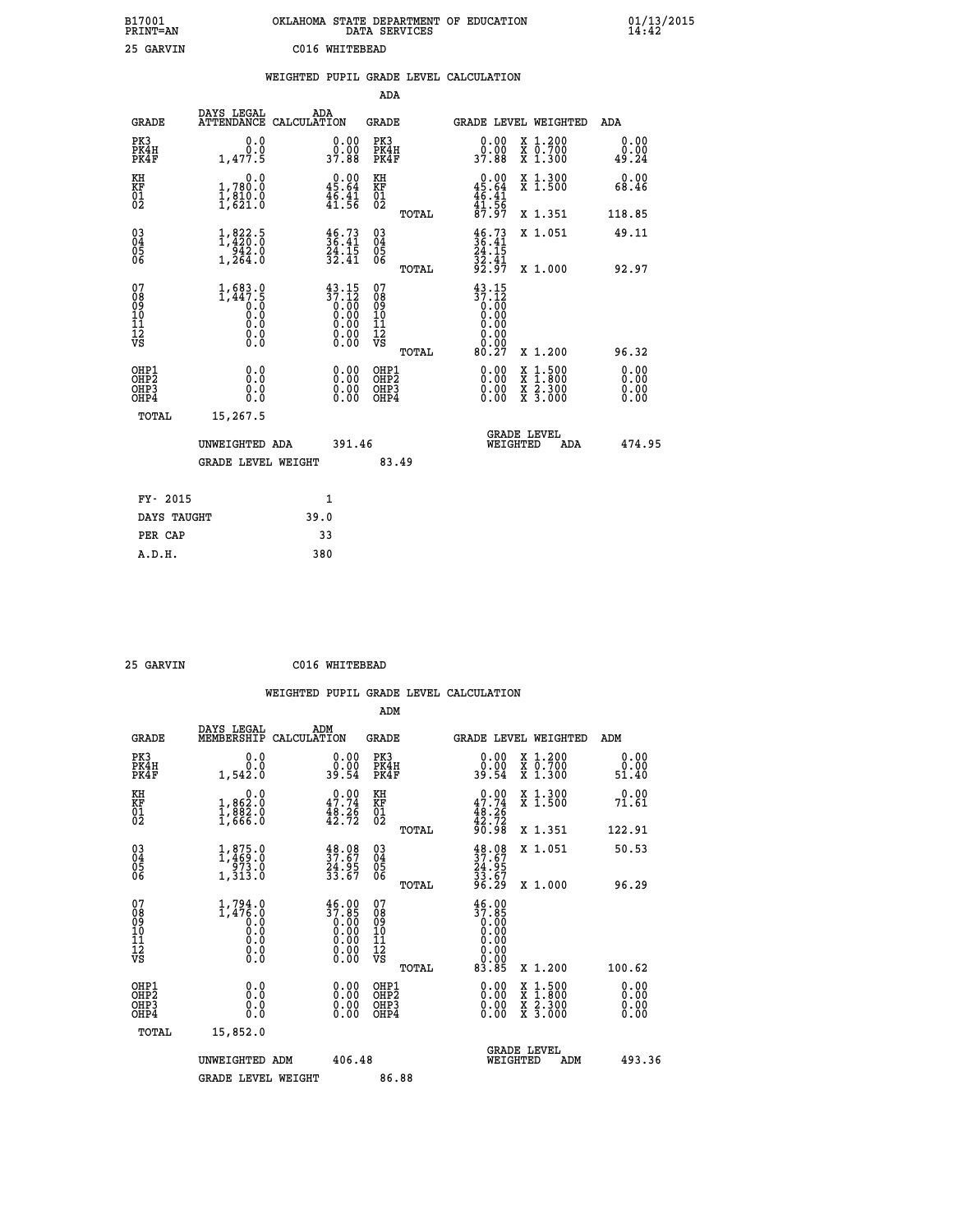|                       | OKLAHOMA STATE DEPARTMENT OF EDUCATION<br>DATA SERVICES |  |
|-----------------------|---------------------------------------------------------|--|
| <b>I002 STRATFORD</b> |                                                         |  |

|                                                    |                                                                        | WEIGHTED PUPIL GRADE LEVEL CALCULATION                              |                                                     |              |                                                                            |                                                                                                  |                               |
|----------------------------------------------------|------------------------------------------------------------------------|---------------------------------------------------------------------|-----------------------------------------------------|--------------|----------------------------------------------------------------------------|--------------------------------------------------------------------------------------------------|-------------------------------|
|                                                    |                                                                        |                                                                     | <b>ADA</b>                                          |              |                                                                            |                                                                                                  |                               |
| <b>GRADE</b>                                       | DAYS LEGAL<br><b>ATTENDANCE</b>                                        | ADA<br>CALCULATION                                                  | <b>GRADE</b>                                        |              |                                                                            | GRADE LEVEL WEIGHTED                                                                             | ADA                           |
| PK3<br>PK4H<br>PK4F                                | 0.0<br>0.0<br>1,508.5                                                  | $\begin{smallmatrix} 0.00\\ 0.00\\ 38.68 \end{smallmatrix}$         | PK3<br>PK4H<br>PK4F                                 |              | $\begin{smallmatrix} 0.00\\ 0.00\\ 38.68 \end{smallmatrix}$                | X 1.200<br>X 0.700<br>X 1.300                                                                    | 0.00<br>0.00<br>50.28         |
| KH<br>KF<br>01<br>02                               | 0.0<br>1,729:0<br>1,867:0<br>1,890:0                                   | $0.00$<br>44.33<br>$\frac{47.87}{48.46}$                            | KH<br>KF<br>01<br>02                                |              | $0.00\n44.33\n47.87\n48.46\n96.33$                                         | X 1.300<br>X 1.500                                                                               | 0.00<br>66.50                 |
|                                                    |                                                                        |                                                                     |                                                     | <b>TOTAL</b> |                                                                            | X 1.351                                                                                          | 130.14                        |
| $\begin{matrix} 03 \\ 04 \\ 05 \\ 06 \end{matrix}$ | $\frac{1}{2}, \frac{561}{016}$ .<br>1,909.5<br>2,126.5                 | $\begin{smallmatrix} 40.03\ 51.71\ 48.96\ 54.53 \end{smallmatrix}$  | $\begin{array}{c} 03 \\ 04 \\ 05 \\ 06 \end{array}$ |              | $\begin{smallmatrix} 40.03\ 51.71\ 48.96\ 54.53\ 155.20 \end{smallmatrix}$ | X 1.051                                                                                          | 42.07                         |
|                                                    |                                                                        |                                                                     |                                                     | TOTAL        |                                                                            | X 1.000                                                                                          | 155.20                        |
| 07<br>0890112<br>1112<br>VS                        | $1,758.5$<br>$2,065.5$<br>$3,058.0$<br>$1,817.0$<br>$1,468.0$<br>$0.0$ | 45.09<br>55.68<br>52.96<br>78.41<br>78.59<br>46.59<br>37.64<br>0.00 | 07<br>08901112<br>1112<br>VS                        | TOTAL        | 45.09<br>55.68<br>52.96<br>78.41<br>78.59<br>45.64<br>0:00<br>316.37       | X 1.200                                                                                          | 379.64                        |
| OHP1<br>OHP2<br>OH <sub>P3</sub><br>OHP4           | 0.0<br>0.0<br>0.0                                                      | $\begin{smallmatrix} 0.00 \ 0.00 \ 0.00 \ 0.00 \end{smallmatrix}$   | OHP1<br>OHP2<br>OHP3<br>OHP4                        |              | 0.00<br>0.00<br>0.00                                                       | $\begin{smallmatrix} x & 1 & 500 \\ x & 1 & 800 \\ x & 2 & 300 \\ x & 3 & 000 \end{smallmatrix}$ | 0.00<br>Ō. ŌŌ<br>0.00<br>0.00 |
| <b>TOTAL</b>                                       | 26,946.5                                                               |                                                                     |                                                     |              |                                                                            |                                                                                                  |                               |
|                                                    | UNWEIGHTED ADA                                                         | 690.94                                                              |                                                     |              | WEIGHTED                                                                   | <b>GRADE LEVEL</b><br>ADA                                                                        | 823.83                        |
|                                                    | <b>GRADE LEVEL WEIGHT</b>                                              |                                                                     | 132.89                                              |              |                                                                            |                                                                                                  |                               |
| FY- 2015                                           |                                                                        | $\mathbf{1}$                                                        |                                                     |              |                                                                            |                                                                                                  |                               |
| DAYS TAUGHT                                        |                                                                        | 39.0                                                                |                                                     |              |                                                                            |                                                                                                  |                               |
| PER CAP                                            |                                                                        | 81                                                                  |                                                     |              |                                                                            |                                                                                                  |                               |

 **A.D.H. 402**

 **B17001<br>PRINT=AN<br>25 GARVIN** 

 **25 GARVIN I002 STRATFORD**

| <b>GRADE</b>                                       | DAYS LEGAL<br>MEMBERSHIP                                                            | ADM<br>CALCULATION                                                                                                                                                            | <b>GRADE</b>                                        |       |                                                                                                               |          | GRADE LEVEL WEIGHTED                                                                             | ADM                   |  |
|----------------------------------------------------|-------------------------------------------------------------------------------------|-------------------------------------------------------------------------------------------------------------------------------------------------------------------------------|-----------------------------------------------------|-------|---------------------------------------------------------------------------------------------------------------|----------|--------------------------------------------------------------------------------------------------|-----------------------|--|
| PK3<br>PK4H<br>PK4F                                | 0.0<br>$0.0$<br>1,558.0                                                             | $\begin{smallmatrix} 0.00\\ 0.00\\ 39.95 \end{smallmatrix}$                                                                                                                   | PK3<br>PK4H<br>PK4F                                 |       | $\begin{smallmatrix} 0.00\\ 0.00\\ 39.95 \end{smallmatrix}$                                                   |          | X 1.200<br>X 0.700<br>X 1.300                                                                    | 0.00<br>0.00<br>51.94 |  |
| KH<br>KF<br>01<br>02                               | 0.0<br>1,791.0<br>1,923.0<br>1,942.0                                                | $\begin{smallmatrix} 0.00\\ 45.92\\ 49.31\\ 49.79 \end{smallmatrix}$                                                                                                          | KH<br>KF<br>01<br>02                                |       | $0.00$<br>$45.92$<br>$49.31$<br>$49.79$<br>$99.10$                                                            |          | X 1.300<br>X 1.500                                                                               | 0.00<br>68.88         |  |
|                                                    |                                                                                     |                                                                                                                                                                               |                                                     | TOTAL |                                                                                                               |          | X 1.351                                                                                          | 133.88                |  |
| $\begin{matrix} 03 \\ 04 \\ 05 \\ 06 \end{matrix}$ | $\frac{1}{2}, \substack{618.0\\067.0\\1,943.0\\2,156.0$                             | $\begin{smallmatrix} 41.49\\ 53.00\\ 49.82\\ 55.28 \end{smallmatrix}$                                                                                                         | $\begin{array}{c} 03 \\ 04 \\ 05 \\ 06 \end{array}$ |       | $\begin{smallmatrix} 41.49\\ 53.00\\ 49.82\\ 55.28\\ 158.10 \end{smallmatrix}$                                |          | X 1.051                                                                                          | 43.61                 |  |
|                                                    |                                                                                     |                                                                                                                                                                               |                                                     | TOTAL |                                                                                                               |          | X 1.000                                                                                          | 158.10                |  |
| 07<br>08<br>09<br>11<br>11<br>12<br>VS             | $1,799.0$<br>$2,212.0$<br>$2,165.0$<br>$3,205.0$<br>$1,863.0$<br>$1,517.0$<br>$0.0$ | $\begin{smallmatrix} 4\,6\, \cdot\, 13\\ 5\,6\, \cdot\, 72\\ 5\,5\, \cdot\, 51\\ 8\,2\, \cdot\, 18\\ 4\,7\, \cdot\, 77\\ 3\,8\, \cdot\, 90\\ 0\, \cdot\, 00\end{smallmatrix}$ | 07<br>08<br>09<br>11<br>11<br>12<br>VS              |       | $\begin{smallmatrix} 46.13\\ 56.72\\ 55.71\\ 52.51\\ 82.18\\ 47.77\\ 38.90\\ 0.00\\ 327.21 \end{smallmatrix}$ |          |                                                                                                  |                       |  |
|                                                    |                                                                                     |                                                                                                                                                                               |                                                     | TOTAL |                                                                                                               |          | X 1.200                                                                                          | 392.65                |  |
| OHP1<br>OHP2<br>OH <sub>P3</sub><br>OHP4           | 0.0<br>0.000                                                                        | $0.00$<br>$0.00$<br>0.00                                                                                                                                                      | OHP1<br>OHP2<br>OHP <sub>3</sub>                    |       | $0.00$<br>$0.00$<br>0.00                                                                                      |          | $\begin{smallmatrix} x & 1 & 500 \\ x & 1 & 800 \\ x & 2 & 300 \\ x & 3 & 000 \end{smallmatrix}$ | 0.00<br>0.00<br>0.00  |  |
| TOTAL                                              | 27,759.0                                                                            |                                                                                                                                                                               |                                                     |       |                                                                                                               |          |                                                                                                  |                       |  |
|                                                    | UNWEIGHTED ADM                                                                      | 711.77                                                                                                                                                                        |                                                     |       |                                                                                                               | WEIGHTED | <b>GRADE LEVEL</b><br>ADM                                                                        | 849.06                |  |
|                                                    | <b>GRADE LEVEL WEIGHT</b>                                                           |                                                                                                                                                                               | 137.29                                              |       |                                                                                                               |          |                                                                                                  |                       |  |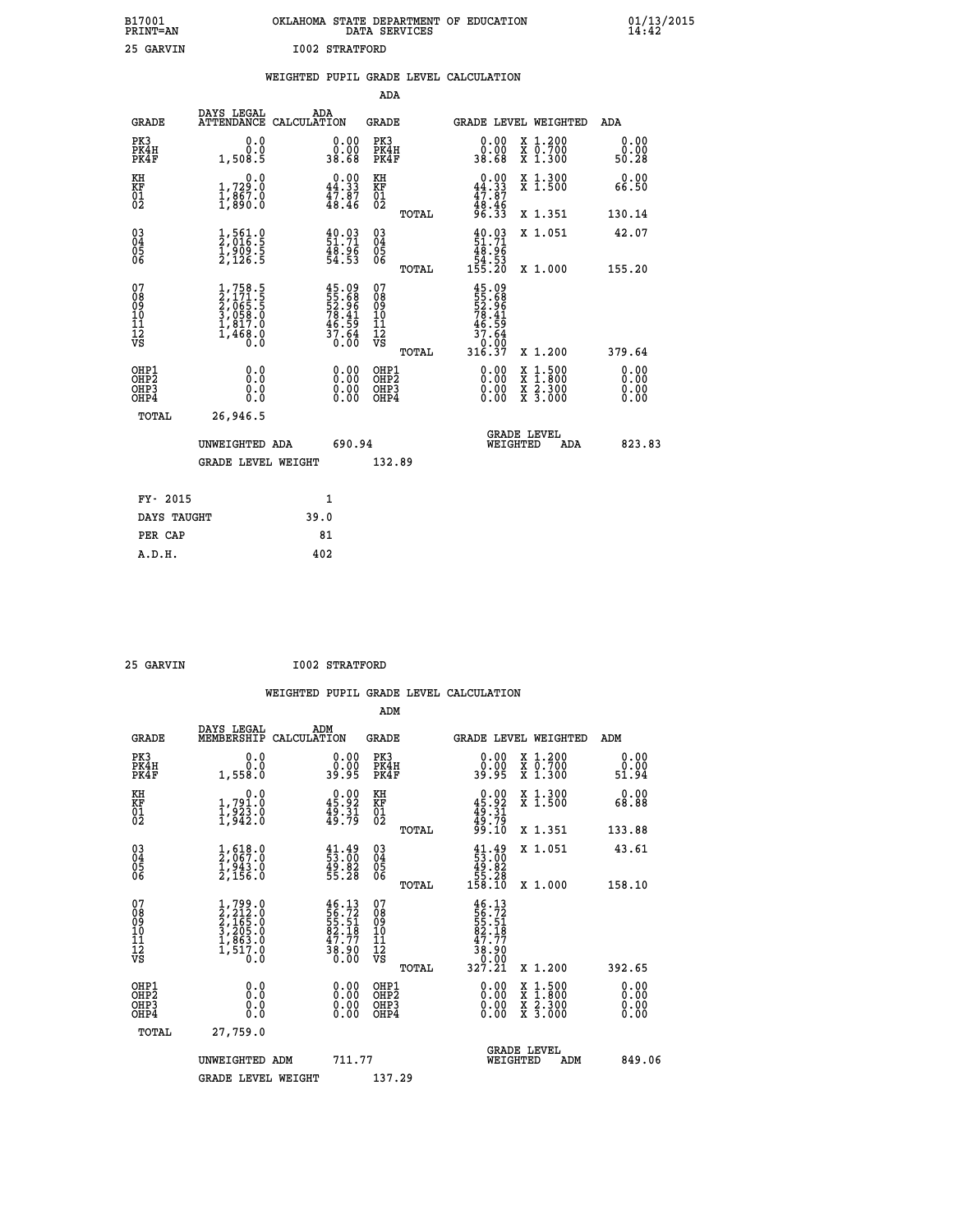| B17001<br><b>PRINT=AN</b>                             |                                                             | OKLAHOMA STATE DEPARTMENT OF EDUCATION                            | DATA SERVICES                                          |                                                                                                                                                              |                                                                                          | 01/13/2015<br>14:42          |  |
|-------------------------------------------------------|-------------------------------------------------------------|-------------------------------------------------------------------|--------------------------------------------------------|--------------------------------------------------------------------------------------------------------------------------------------------------------------|------------------------------------------------------------------------------------------|------------------------------|--|
| 25 GARVIN                                             |                                                             | I005 PAOLI                                                        |                                                        |                                                                                                                                                              |                                                                                          |                              |  |
|                                                       |                                                             | WEIGHTED PUPIL GRADE LEVEL CALCULATION                            |                                                        |                                                                                                                                                              |                                                                                          |                              |  |
|                                                       |                                                             |                                                                   | ADA                                                    |                                                                                                                                                              |                                                                                          |                              |  |
| <b>GRADE</b>                                          | DAYS LEGAL<br>ATTENDANCE CALCULATION                        | ADA                                                               | GRADE                                                  | GRADE LEVEL WEIGHTED                                                                                                                                         |                                                                                          | ADA                          |  |
| PK3<br>PK4H<br>PK4F                                   | 22.0<br>0.0<br>689.0                                        | $\begin{smallmatrix} 0.49\ 0.00\ 15.31 \end{smallmatrix}$         | PK3<br>PK4H<br>PK4F                                    | $\begin{smallmatrix} 0.49 \\ 0.00 \\ 15.31 \end{smallmatrix}$                                                                                                | X 1.200<br>X 0.700<br>X 1.300                                                            | 0.59<br>0.00<br>19.90        |  |
| KH<br>KF<br>$^{01}_{02}$                              | 0.0<br>961:5<br>874:5<br>741:5                              | 21.37<br>$\frac{19.43}{16.48}$                                    | КH<br>KF<br>01<br>02                                   | 21.37<br>19.43                                                                                                                                               | X 1.300<br>X 1.500                                                                       | 0.00<br>32.06                |  |
|                                                       |                                                             |                                                                   | TOTAL                                                  | 16:48<br>35:91                                                                                                                                               | X 1.351                                                                                  | 48.51                        |  |
| $\substack{03 \\ 04}$<br>$\frac{05}{06}$              | 522.0<br>710.0<br>$9\bar{2}\bar{4}$ .5                      | 11.69<br>15:78<br>20:54                                           | $\substack{03 \\ 04}$<br>$\substack{05 \\ 06}$         | $11.60$<br>$12.87$<br>15.78                                                                                                                                  | X 1.051                                                                                  | 12.19                        |  |
|                                                       |                                                             |                                                                   | TOTAL                                                  | 20.54<br>49.19                                                                                                                                               | X 1.000                                                                                  | 49.19                        |  |
| 07<br>08<br>09<br>11<br>11<br>12<br>VS                | 809.0<br>715.0<br>928.5<br>799.5<br>$722.0$<br>825.0<br>0.0 | $17.98$<br>$15.89$<br>$20.93$<br>$17.77$<br>$\frac{16.04}{18.52}$ | 07<br>08<br>09<br>10<br>Īľ<br>12<br>VS<br><b>TOTAL</b> | 17.98<br>$\frac{15}{20}$ : $\frac{89}{3}$<br>$\frac{17}{3}$ : 77<br>16.04<br>$\overline{18}\cdot\overline{52}\over \overline{0}\cdot\overline{00}$<br>107.13 | X 1.200                                                                                  | 128.56                       |  |
| OHP1<br>OH <sub>P</sub> 2<br>OH <sub>P3</sub><br>OHP4 | 283.0<br>0.0<br>0.0<br>0.0                                  | $6.29$<br>$0.00$<br>0.00<br>0.00                                  | OHP1<br>OH <sub>P</sub> 2<br>OHP3<br>OHP4              | 6.29<br>0.00<br>0.00                                                                                                                                         | $\begin{smallmatrix} x & 1.500 \\ x & 1.800 \\ x & 2.300 \\ x & 3.000 \end{smallmatrix}$ | 9.44<br>0.00<br>0.00<br>0.00 |  |
| TOTAL                                                 | 11,106.0                                                    |                                                                   |                                                        |                                                                                                                                                              |                                                                                          |                              |  |
|                                                       | UNWEIGHTED ADA                                              | 247.29                                                            |                                                        | <b>GRADE LEVEL</b><br>WEIGHTED                                                                                                                               | ADA                                                                                      | 300.44                       |  |
|                                                       | <b>GRADE LEVEL WEIGHT</b>                                   |                                                                   | 53.15                                                  |                                                                                                                                                              |                                                                                          |                              |  |
| FY- 2015                                              |                                                             | 1                                                                 |                                                        |                                                                                                                                                              |                                                                                          |                              |  |
| DAYS TAUGHT                                           |                                                             | 45.0                                                              |                                                        |                                                                                                                                                              |                                                                                          |                              |  |
| PER CAP                                               |                                                             | 77                                                                |                                                        |                                                                                                                                                              |                                                                                          |                              |  |

| 25 GARVIN | I005 PAOLI |
|-----------|------------|

|                                                                              |                                                             | WEIGHTED PUPIL GRADE LEVEL CALCULATION                                                             |                                                     |       |                                                                                                     |                                                                                          |                                     |
|------------------------------------------------------------------------------|-------------------------------------------------------------|----------------------------------------------------------------------------------------------------|-----------------------------------------------------|-------|-----------------------------------------------------------------------------------------------------|------------------------------------------------------------------------------------------|-------------------------------------|
|                                                                              |                                                             |                                                                                                    | ADM                                                 |       |                                                                                                     |                                                                                          |                                     |
| <b>GRADE</b>                                                                 | DAYS LEGAL<br>MEMBERSHIP                                    | ADM<br>CALCULATION                                                                                 | <b>GRADE</b>                                        |       |                                                                                                     | <b>GRADE LEVEL WEIGHTED</b>                                                              | ADM                                 |
| PK3<br>PK4H<br>PK4F                                                          | 22.0<br>720.0                                               | $0.49$<br>$0.00$<br>16.00                                                                          | PK3<br>PK4H<br>PK4F                                 |       | $0.49$<br>$0.00$<br>16.00                                                                           | X 1.200<br>X 0.700<br>X 1.300                                                            | 0.59<br>0.00<br>20.80               |
| KH<br>KF<br>01<br>02                                                         | 0.0<br>990.0<br>900.0<br>765.0                              | 22.00<br>$\frac{20.00}{17.00}$                                                                     | KH<br>KF<br>01<br>02                                |       | $\begin{smallmatrix} 0.00\\ 22.00\\ 20.00\\ 17.00 \end{smallmatrix}$                                | X 1.300<br>X 1.500                                                                       | 0.00<br>33.00                       |
|                                                                              |                                                             |                                                                                                    |                                                     | TOTAL | 37.00                                                                                               | X 1.351                                                                                  | 49.99                               |
| $\begin{matrix} 03 \\ 04 \\ 05 \\ 06 \end{matrix}$                           | 540.0<br>585.0<br>733.0<br>944.0                            | $\begin{smallmatrix} 12.00\\13.00\\16.29\\20.98 \end{smallmatrix}$                                 | $\begin{array}{c} 03 \\ 04 \\ 05 \\ 06 \end{array}$ |       | 12.00<br>$\frac{16.29}{20.98}$<br>50.27                                                             | X 1.051                                                                                  | 12.61                               |
|                                                                              |                                                             |                                                                                                    |                                                     | TOTAL |                                                                                                     | X 1.000                                                                                  | 50.27                               |
| 07<br>08<br>09<br>101<br>112<br>VS                                           | 826.0<br>737.0<br>956.0<br>847.0<br>847.0<br>765.0<br>915.0 | $\begin{smallmatrix} 18.36 \\ 16.38 \\ 21.56 \\ 18.82 \\ 17.00 \\ 20.52 \\ 0.00 \end{smallmatrix}$ | 07<br>08<br>09<br>11<br>11<br>12<br>VS              | TOTAL | $\begin{array}{r} 18.36 \\ 16.38 \\ 21.58 \\ 18.82 \\ 17.00 \\ 20.52 \\ 0.00 \\ 112.64 \end{array}$ | X 1.200                                                                                  | 135.17                              |
| OHP1<br>OH <sub>P</sub> <sub>2</sub><br>OH <sub>P3</sub><br>OH <sub>P4</sub> | 283.0<br>0.0<br>0.0<br>0.0                                  | $\begin{smallmatrix} 6.29\ 0.00\ 0.00 \end{smallmatrix}$                                           | OHP1<br>OHP2<br>OHP3<br>OHP4                        |       | $\begin{smallmatrix} 6.29\ 0.00\ 0.00 \end{smallmatrix}$                                            | $\begin{smallmatrix} x & 1.500 \\ x & 1.800 \\ x & 2.300 \\ x & 3.000 \end{smallmatrix}$ | $\frac{9.44}{0.00}$<br>0.00<br>0.00 |
| TOTAL                                                                        | 11,528.0                                                    |                                                                                                    |                                                     |       |                                                                                                     |                                                                                          |                                     |
|                                                                              | UNWEIGHTED ADM                                              | 256.69                                                                                             |                                                     |       | WEIGHTED                                                                                            | <b>GRADE LEVEL</b><br>ADM                                                                | 311.87                              |
|                                                                              | <b>GRADE LEVEL WEIGHT</b>                                   |                                                                                                    | 55.18                                               |       |                                                                                                     |                                                                                          |                                     |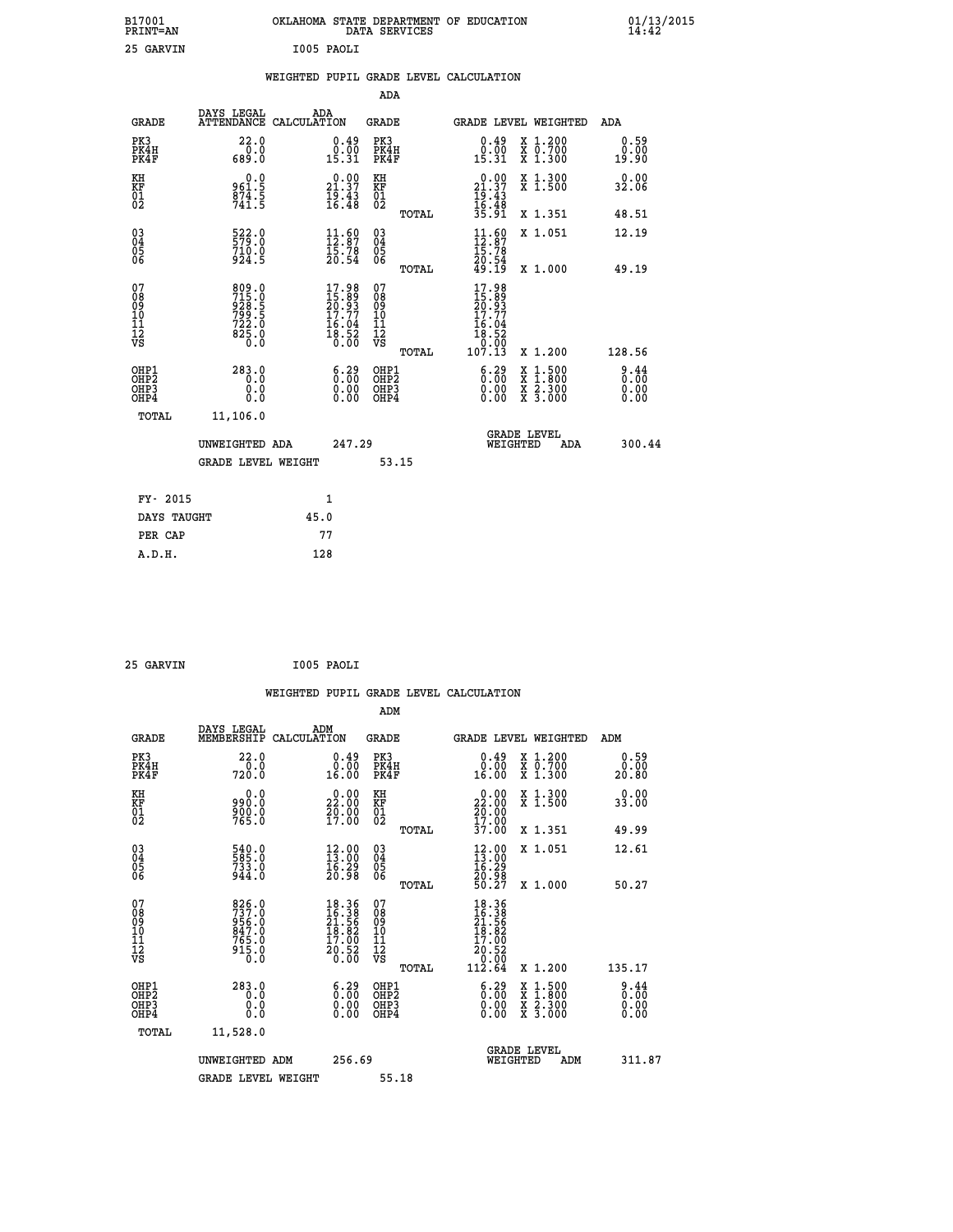| B17001<br><b>PRINT=AN</b> | OKLAHOMA STATE DEPARTMENT OF EDUCATION<br>DATA SERVICES | 01/13/2015 |
|---------------------------|---------------------------------------------------------|------------|
| 25 GARVIN                 | 1007 MAYSVILLE                                          |            |

|                                                                    |                                                                                   | WEIGHTED PUPIL GRADE LEVEL CALCULATION                                          |                                                 |                                                                                                                          |                                                                                                                           |
|--------------------------------------------------------------------|-----------------------------------------------------------------------------------|---------------------------------------------------------------------------------|-------------------------------------------------|--------------------------------------------------------------------------------------------------------------------------|---------------------------------------------------------------------------------------------------------------------------|
|                                                                    |                                                                                   |                                                                                 | <b>ADA</b>                                      |                                                                                                                          |                                                                                                                           |
| <b>GRADE</b>                                                       | DAYS LEGAL                                                                        | ADA<br>ATTENDANCE CALCULATION                                                   | GRADE                                           | GRADE LEVEL WEIGHTED                                                                                                     | ADA                                                                                                                       |
| PK3<br>PK4H<br>PK4F                                                | 0.0<br>0.0<br>1,168.5                                                             | $\begin{smallmatrix} 0.00\\ 0.00\\ 27.17 \end{smallmatrix}$                     | PK3<br>PK4H<br>PK4F                             | 0.00<br>$29.00$<br>$27.17$                                                                                               | X 1.200<br>X 0.700<br>X 1.300<br>0.00<br>0.00<br>35.32                                                                    |
| KH<br>KF<br>01<br>02                                               | 1,275.0<br>$\frac{1}{1}, \frac{0}{138}$ : 9                                       | $29.00$<br>29.65<br>$\frac{24}{26}$ : $\frac{44}{48}$                           | KH<br>KF<br>01<br>02                            | 0.00<br>$29.65$<br>$24.44$<br>$26.48$<br>$50.92$                                                                         | 0.00<br>X 1.300<br>X 1.500<br>44.48                                                                                       |
|                                                                    |                                                                                   |                                                                                 | TOTAL                                           |                                                                                                                          | X 1.351<br>68.79                                                                                                          |
| $\begin{smallmatrix} 03 \\[-4pt] 04 \end{smallmatrix}$<br>Ŏ5<br>06 | 1, 003.0<br>ة.430<br>1,090.0                                                      | $\begin{smallmatrix} 23\cdot33\18\cdot44\22\cdot20\25\cdot35 \end{smallmatrix}$ | $\substack{03 \\ 04}$<br>Ŏ5<br>06               | $\begin{smallmatrix} 23.33\ 18.44\ 22.20\ 25.35\ 65.99 \end{smallmatrix}$                                                | X 1.051<br>24.52                                                                                                          |
|                                                                    |                                                                                   |                                                                                 | TOTAL                                           |                                                                                                                          | X 1.000<br>65.99                                                                                                          |
| 07<br>08<br>09<br>11<br>11<br>12<br>VS                             | $1,020.5$<br>$1,023.5$<br>$1,210.0$<br>$1,258.0$<br>$990.5$<br>$1,049.0$<br>$0.0$ | $23.7323.8028.1429.2623.0324.400.00$                                            | 07<br>08<br>09<br>11<br>11<br>12<br>VS<br>TOTAL | $\begin{smallmatrix} 23\cdot73\23\cdot80\28\cdot14\29\cdot26\23\cdot26\24\cdot40\0\cdot00\0\152\cdot36\end{smallmatrix}$ | 182.83<br>X 1.200                                                                                                         |
| OHP1<br>OHP2<br>OHP3<br>OHP4                                       | 0.0<br>Ō.Ō<br>0.0<br>0.0                                                          | $\begin{smallmatrix} 0.00 \ 0.00 \ 0.00 \ 0.00 \end{smallmatrix}$               | OHP1<br>OHP2<br>OHP3<br>OHP4                    | 0.00<br>0.00                                                                                                             | $\begin{smallmatrix} x & 1.500 \\ x & 1.800 \\ x & 2.300 \\ x & 3.000 \end{smallmatrix}$<br>0.00<br>Ō. ŌŌ<br>0.00<br>0.00 |
|                                                                    | TOTAL<br>15,025.0                                                                 |                                                                                 |                                                 |                                                                                                                          |                                                                                                                           |
|                                                                    | UNWEIGHTED ADA                                                                    | 349.42                                                                          |                                                 | <b>GRADE LEVEL</b><br>WEIGHTED                                                                                           | 421.93<br>ADA                                                                                                             |
|                                                                    | <b>GRADE LEVEL WEIGHT</b>                                                         |                                                                                 | 72.51                                           |                                                                                                                          |                                                                                                                           |
|                                                                    | FY- 2015                                                                          | $\mathbf{1}$                                                                    |                                                 |                                                                                                                          |                                                                                                                           |
|                                                                    | DAYS TAUGHT                                                                       | 43.0                                                                            |                                                 |                                                                                                                          |                                                                                                                           |
|                                                                    | PER CAP                                                                           | 86                                                                              |                                                 |                                                                                                                          |                                                                                                                           |

 **A.D.H. 141**

 **25 GARVIN I007 MAYSVILLE**

|                                                   |                |                                                | ADM                  |                                                                         |                                                             |
|---------------------------------------------------|----------------|------------------------------------------------|----------------------|-------------------------------------------------------------------------|-------------------------------------------------------------|
| GRADE                                             | DAYS LEGAL     | ADM<br>MEMBERSHIP CALCULATION                  | <b>GRADE</b>         | <b>GRADE LEVEL WEIGHTED</b>                                             | ADM                                                         |
| PK3<br>PK4H<br>PK4F                               | 0.O<br>1,254.0 | 0.00<br>0.00<br>29.16                          | PK3<br>PK4H<br>PK4F  | X 1.200<br>0.00<br>00<br>0.700<br>x<br>29.16<br>x<br>1,300              | $\begin{smallmatrix} 0.00\\ 0.00\\ 37.91 \end{smallmatrix}$ |
| ΚH<br>KF<br>$\begin{matrix} 01 \ 02 \end{matrix}$ | 1,329<br>⊥∪ ⊃  | 0.00<br>30.91<br>$\frac{25}{27}.\overline{23}$ | KH<br>KF<br>01<br>Ō2 | X 1.300<br>0.00<br>30.91<br>X <sub>1.500</sub><br>$\frac{25.65}{27.23}$ | $0.00$<br>46.37                                             |
|                                                   |                |                                                |                      |                                                                         |                                                             |

| $\begin{matrix} 01 \\ 02 \end{matrix}$             | $\frac{1}{1}$ , $\frac{1}{1}$ , $\frac{3}{1}$ , $\frac{3}{1}$ , $\frac{3}{1}$       | $\frac{25.85}{27.23}$                                                                                                                                                                                                                                                          | $\frac{61}{02}$                                    | <b>AL.JUU</b>                                                                                                       | <b>TO.JI</b>                                                                                                                                                                                                                                                                   |
|----------------------------------------------------|-------------------------------------------------------------------------------------|--------------------------------------------------------------------------------------------------------------------------------------------------------------------------------------------------------------------------------------------------------------------------------|----------------------------------------------------|---------------------------------------------------------------------------------------------------------------------|--------------------------------------------------------------------------------------------------------------------------------------------------------------------------------------------------------------------------------------------------------------------------------|
|                                                    |                                                                                     |                                                                                                                                                                                                                                                                                | TOTAL                                              | 25.65<br>27.23<br>52.88<br>X 1.351                                                                                  | 71.44                                                                                                                                                                                                                                                                          |
| $\begin{matrix} 03 \\ 04 \\ 05 \\ 06 \end{matrix}$ | 1, 042.0<br>983.0<br>1,141.0                                                        | $24.23$<br>$19.14$<br>$22.86$<br>$26.53$                                                                                                                                                                                                                                       | $\begin{matrix} 03 \\ 04 \\ 05 \\ 06 \end{matrix}$ | $24.23$<br>$19.14$<br>$22.86$<br>$26.53$<br>$68.53$<br>X 1.051                                                      | 25.47                                                                                                                                                                                                                                                                          |
|                                                    |                                                                                     |                                                                                                                                                                                                                                                                                | TOTAL                                              | X 1.000                                                                                                             | 68.53                                                                                                                                                                                                                                                                          |
| 07<br>08<br>09<br>10<br>11<br>11<br>12<br>VS       | $1,079.0$<br>$1,277.0$<br>$1,277.0$<br>$1,323.0$<br>$1,018.0$<br>$1,103.0$<br>$0.0$ | 25.09<br>24.81<br>29.70<br>30.77<br>23.67<br>25.65<br>25.65                                                                                                                                                                                                                    | 07<br>08<br>09<br>11<br>11<br>12<br>VS<br>TOTAL    | 25.09<br>24.81<br>29.77<br>20.77<br>23.67<br>25.65<br>25.65<br>00.00<br>159.69<br>X 1.200                           | 191.63                                                                                                                                                                                                                                                                         |
| OHP1<br>OHP <sub>2</sub><br>OHP3<br>OHP4           | 0.000000<br>Ŏ.Ŏ                                                                     | $\begin{smallmatrix} 0.00 & 0.00 & 0.00 & 0.00 & 0.00 & 0.00 & 0.00 & 0.00 & 0.00 & 0.00 & 0.00 & 0.00 & 0.00 & 0.00 & 0.00 & 0.00 & 0.00 & 0.00 & 0.00 & 0.00 & 0.00 & 0.00 & 0.00 & 0.00 & 0.00 & 0.00 & 0.00 & 0.00 & 0.00 & 0.00 & 0.00 & 0.00 & 0.00 & 0.00 & 0.00 & 0.0$ | OHP1<br>OHP <sub>2</sub><br>OHP3<br>OHP4           | $\begin{array}{l} \mathtt{X} & 1.500 \\ \mathtt{X} & 1.800 \\ \mathtt{X} & 2.300 \\ \mathtt{X} & 3.000 \end{array}$ | $\begin{smallmatrix} 0.00 & 0.00 & 0.00 & 0.00 & 0.00 & 0.00 & 0.00 & 0.00 & 0.00 & 0.00 & 0.00 & 0.00 & 0.00 & 0.00 & 0.00 & 0.00 & 0.00 & 0.00 & 0.00 & 0.00 & 0.00 & 0.00 & 0.00 & 0.00 & 0.00 & 0.00 & 0.00 & 0.00 & 0.00 & 0.00 & 0.00 & 0.00 & 0.00 & 0.00 & 0.00 & 0.0$ |
| TOTAL                                              | 15,713.0                                                                            |                                                                                                                                                                                                                                                                                |                                                    |                                                                                                                     |                                                                                                                                                                                                                                                                                |
|                                                    | UNWEIGHTED ADM                                                                      | 365.40                                                                                                                                                                                                                                                                         |                                                    | <b>GRADE LEVEL</b><br>WEIGHTED<br>ADM                                                                               | 441.35                                                                                                                                                                                                                                                                         |
|                                                    | <b>GRADE LEVEL WEIGHT</b>                                                           |                                                                                                                                                                                                                                                                                | 75.95                                              |                                                                                                                     |                                                                                                                                                                                                                                                                                |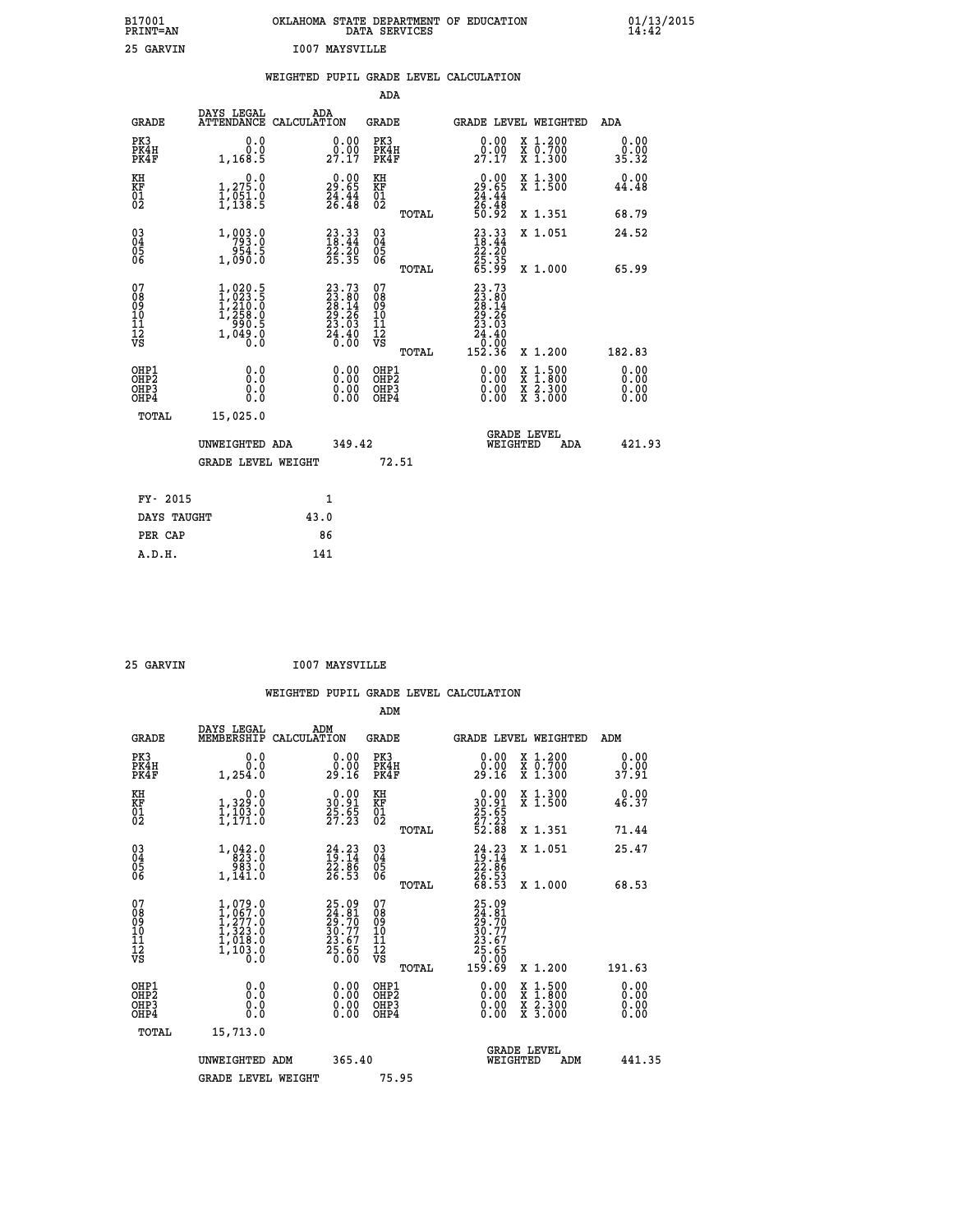| B17001<br><b>PRINT=AN</b> | OKLAHOMA<br>. STATE DEPARTMENT OF EDUCATION<br>DATA SERVICES | 01/13/2015<br>14:42 |
|---------------------------|--------------------------------------------------------------|---------------------|
| 25<br>GARVIN              | 1009 LINDSAY                                                 |                     |

|  |  | WEIGHTED PUPIL GRADE LEVEL CALCULATION |
|--|--|----------------------------------------|
|  |  |                                        |

|                                                                    |                                                                                                                                               |                                                                                                                                                                       | ADA                                       |       |                                                                  |                                          |                               |
|--------------------------------------------------------------------|-----------------------------------------------------------------------------------------------------------------------------------------------|-----------------------------------------------------------------------------------------------------------------------------------------------------------------------|-------------------------------------------|-------|------------------------------------------------------------------|------------------------------------------|-------------------------------|
| <b>GRADE</b>                                                       | DAYS LEGAL                                                                                                                                    | ADA<br>ATTENDANCE CALCULATION                                                                                                                                         | <b>GRADE</b>                              |       | <b>GRADE LEVEL WEIGHTED</b>                                      |                                          | <b>ADA</b>                    |
| PK3<br>PK4H<br>PK4F                                                | 151.0<br>0.0<br>3,728.0                                                                                                                       | 3.36<br>$\begin{smallmatrix} \textcolor{red}{\textbf{0}}\ \textcolor{red}{\textbf{0}}\ \textcolor{red}{\textbf{82}}\ \textcolor{red}{\textbf{84}}\ \end{smallmatrix}$ | PK3<br>PK4H<br>PK4F                       |       | 3.36<br>0.00<br>82.84                                            | X 1.200<br>X 0.700<br>X 1.300            | 4.03<br>0.00<br>107.69        |
| KH<br><b>KF</b><br>01<br>02                                        | 0.0<br>3,733.5<br>4,793.0<br>4,978.5                                                                                                          | 82.97<br>$\frac{106}{110.63}$                                                                                                                                         | KH<br>KF<br>01<br>02                      |       | 0.00<br>$\begin{array}{r} 82.97 \\ 106.51 \\ 110.63 \end{array}$ | X 1.300<br>X 1.500                       | 0.00<br>124.46                |
|                                                                    |                                                                                                                                               |                                                                                                                                                                       |                                           | TOTAL | 217.14                                                           | X 1.351                                  | 293.36                        |
| $\begin{smallmatrix} 03 \\[-4pt] 04 \end{smallmatrix}$<br>Ŏ5<br>06 | $\frac{4}{3}, \frac{282}{626}$ .0<br>4,184.5<br>3,861.5                                                                                       | 95.17<br>80.58<br>92.99<br>85.81                                                                                                                                      | $\substack{03 \\ 04}$<br>Ŏ5<br>06         |       | 95.17<br>80.58<br>92.99<br>85.81<br>259.38                       | X 1.051                                  | 100.02                        |
|                                                                    |                                                                                                                                               |                                                                                                                                                                       |                                           | TOTAL |                                                                  | X 1.000                                  | 259.38                        |
| 07<br>08901112<br>1112<br>VS                                       | $\begin{smallmatrix} 3\,,\,776\,.0\\ 3\,,\,960\,.0\\ 3\,,\,577\,.0\\ 3\,,\,486\,.5\\ 3\,,\,221\,.5\\ 2\,,\,711\,.0\\ 0\,.0 \end{smallmatrix}$ | 83.91<br>88.00<br>79.49<br>77.48<br>71.59<br>60.24<br>60.24                                                                                                           | 07<br>08<br>09<br>11<br>11<br>12<br>VS    |       | 83.91<br>88.00<br>79.49<br>77.48<br>71.59<br>60.24<br>0.00       |                                          |                               |
|                                                                    |                                                                                                                                               |                                                                                                                                                                       |                                           | TOTAL | 460.71                                                           | X 1.200                                  | 552.85                        |
| OHP1<br>OH <sub>P</sub> 2<br>OH <sub>P3</sub><br>OH <sub>P4</sub>  | 521.0<br>0.0<br>0.0<br>0.0                                                                                                                    | $11.58$<br>$0.00$<br>0.00<br>0.00                                                                                                                                     | OHP1<br>OH <sub>P</sub> 2<br>OHP3<br>OHP4 |       | $11.58$<br>$0.00$<br>0.00<br>0.00                                | X 1:500<br>X 1:800<br>X 2:300<br>X 3:000 | 17.37<br>0.00<br>0.00<br>0.00 |
| TOTAL                                                              | 54,591.5                                                                                                                                      |                                                                                                                                                                       |                                           |       |                                                                  |                                          |                               |
|                                                                    | UNWEIGHTED ADA                                                                                                                                | 1,213.15                                                                                                                                                              |                                           |       |                                                                  | GRADE LEVEL<br>WEIGHTED<br>ADA           | 1,459.16                      |
|                                                                    | <b>GRADE LEVEL WEIGHT</b>                                                                                                                     |                                                                                                                                                                       | 246.01                                    |       |                                                                  |                                          |                               |
| FY- 2015                                                           |                                                                                                                                               | $\mathbf{1}$                                                                                                                                                          |                                           |       |                                                                  |                                          |                               |
| DAYS TAUGHT                                                        |                                                                                                                                               | 45.0                                                                                                                                                                  |                                           |       |                                                                  |                                          |                               |
| PER CAP                                                            |                                                                                                                                               | 57                                                                                                                                                                    |                                           |       |                                                                  |                                          |                               |

| 25 GARVIN | I009 LINDSAY |
|-----------|--------------|

 **A.D.H. 1,039**

| <b>GRADE</b>                                         | DAYS LEGAL<br>MEMBERSHIP                                                                                                                                                            | ADM<br>CALCULATION                                                                                            | <b>GRADE</b>                                        |       | <b>GRADE LEVEL WEIGHTED</b>                                                                                  |                                          | ADM                      |  |
|------------------------------------------------------|-------------------------------------------------------------------------------------------------------------------------------------------------------------------------------------|---------------------------------------------------------------------------------------------------------------|-----------------------------------------------------|-------|--------------------------------------------------------------------------------------------------------------|------------------------------------------|--------------------------|--|
| PK3<br>PK4H<br>PK4F                                  | 151.0<br>4,027.0                                                                                                                                                                    | 3.36<br>00.0<br>49.49                                                                                         | PK3<br>PK4H<br>PK4F                                 |       | 3.36<br>ةة:ة<br>49:49                                                                                        | X 1.200<br>X 0.700<br>X 1.300            | 4.03<br>$0.00$<br>116.34 |  |
| KH<br>KF<br>01<br>02                                 | 0.0<br>3,947:0<br>5,005:0<br>5,217:0                                                                                                                                                | $\begin{smallmatrix} &0.00\\ 87.71\\111.22\\115.93\end{smallmatrix}$                                          | KH<br>KF<br>01<br>02                                |       | 0.00<br>$87.71$<br>$111.22$<br>$115.93$<br>$227.15$                                                          | X 1.300<br>X 1.500                       | 0.00<br>131.57           |  |
|                                                      |                                                                                                                                                                                     |                                                                                                               |                                                     | TOTAL |                                                                                                              | X 1.351                                  | 306.88                   |  |
| 03<br>04<br>05<br>06                                 | $\frac{4}{3}, \frac{476}{799}.0$<br>$\frac{4}{4}, \frac{228}{046}.0$                                                                                                                | 99.47<br>84.42<br>93.96<br>89.91                                                                              | $\begin{array}{c} 03 \\ 04 \\ 05 \\ 06 \end{array}$ |       | $\begin{smallmatrix} 99.47\\ 84.42\\ 93.96\\ 89.91\\ 268.29 \end{smallmatrix}$                               | X 1.051                                  | 104.54                   |  |
|                                                      |                                                                                                                                                                                     |                                                                                                               |                                                     | TOTAL |                                                                                                              | X 1.000                                  | 268.29                   |  |
| 07<br>08<br>09<br>11<br>11<br>12<br>VS               | $\begin{smallmatrix} 3\,, & 937\, . \, 0\\ 4\,, & 166\, . \, 0\\ 3\,, & 811\, . \, 0\\ 3\,, & 691\, . \, 0\\ 3\,, & 373\, . \, 0\\ 2\,, & 835\, . \, 0\\ 0\,. & 0\end{smallmatrix}$ | $\begin{array}{l} 87.49 \\ 92.58 \\ 84.69 \\ 82.02 \\ 74.96 \\ 73.00 \\ 63.00 \\ \end{array}$                 | 07<br>08<br>09<br>11<br>11<br>12<br>VS              | TOTAL | $\begin{array}{r} 87.49 \\ 92.58 \\ 84.59 \\ 82.02 \\ 74.96 \\ 74.96 \\ 63.00 \\ 0.00 \\ 484.74 \end{array}$ | X 1.200                                  | 581.69                   |  |
| OHP1<br>OH <sub>P</sub> <sub>2</sub><br>OHP3<br>OHP4 | 546.0<br>0.0<br>0.0<br>0.0                                                                                                                                                          | $\begin{smallmatrix} 12\cdot 13\\[-1.2mm] 0\cdot 00\\[-1.2mm] 0\cdot 00\\[-1.2mm] 0\cdot 00\end{smallmatrix}$ | OHP1<br>OHP <sub>2</sub><br>OHP3<br>OHP4            |       | $\begin{smallmatrix} 12.13\ 0.00 \ 0.00 \end{smallmatrix}$<br>0.00                                           | X 1:500<br>X 1:800<br>X 2:300<br>X 3:000 | 18.20<br>0.00<br>0.00    |  |
| TOTAL                                                | 57,255.0                                                                                                                                                                            |                                                                                                               |                                                     |       |                                                                                                              |                                          |                          |  |
|                                                      | UNWEIGHTED ADM                                                                                                                                                                      | 1,272.34                                                                                                      |                                                     |       | WEIGHTED                                                                                                     | <b>GRADE LEVEL</b><br>ADM                | 1,531.54                 |  |
|                                                      | <b>GRADE LEVEL WEIGHT</b>                                                                                                                                                           |                                                                                                               | 259.20                                              |       |                                                                                                              |                                          |                          |  |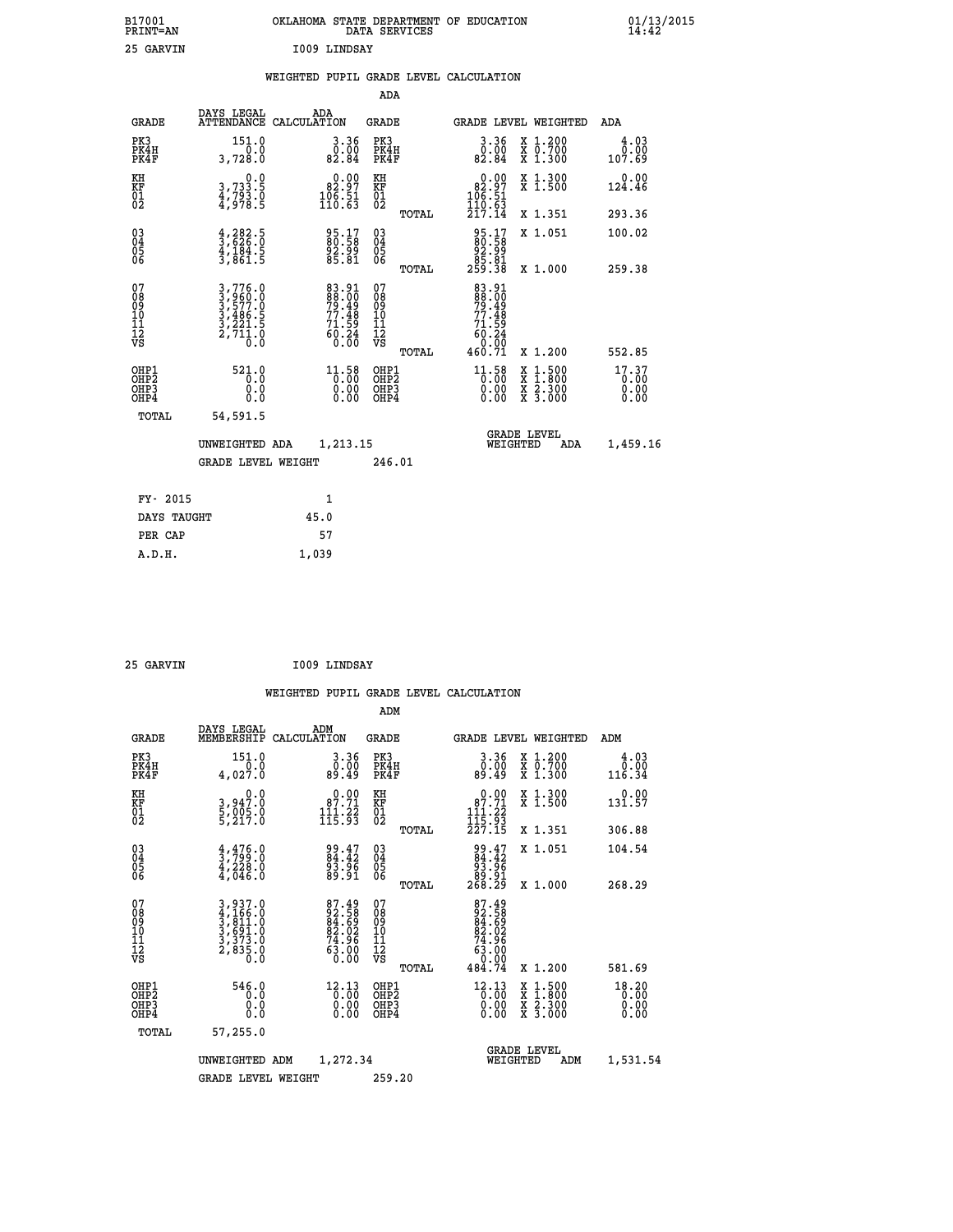| B17001<br>PRINT=AN | OKLAHOMA STATE DEPARTMENT OF EDUCATION<br>DATA SERVICES | 01/13/2015<br>14:42 |
|--------------------|---------------------------------------------------------|---------------------|
| 25 GARVIN          | <b>I018 PAULS VALLEY</b>                                |                     |

|                                                       |                                                                                   | WEIGHTED PUPIL GRADE LEVEL CALCULATION                                                               |                                                    |       |                                                                                                                |                                                                                                  |                              |
|-------------------------------------------------------|-----------------------------------------------------------------------------------|------------------------------------------------------------------------------------------------------|----------------------------------------------------|-------|----------------------------------------------------------------------------------------------------------------|--------------------------------------------------------------------------------------------------|------------------------------|
|                                                       |                                                                                   |                                                                                                      | <b>ADA</b>                                         |       |                                                                                                                |                                                                                                  |                              |
| <b>GRADE</b>                                          | DAYS LEGAL                                                                        | ADA<br>ATTENDANCE CALCULATION                                                                        | GRADE                                              |       |                                                                                                                | GRADE LEVEL WEIGHTED                                                                             | ADA                          |
| PK3<br>PK4H<br>PK4F                                   | 45.0<br>0.0<br>3,661.0                                                            | $\begin{smallmatrix} 1.00\\ 0.00\\ 81.36 \end{smallmatrix}$                                          | PK3<br>PK4H<br>PK4F                                |       | 1.00<br>ŏ:ŏŏ<br>81.36                                                                                          | X 1.200<br>X 0.700<br>X 1.300                                                                    | 1.20<br>0.00<br>105.77       |
| KH<br>KF<br>01<br>02                                  | $\begin{smallmatrix}&&&0.0\\3.783.5\\4.818.5\\3.761.5\end{smallmatrix}$           | $\begin{smallmatrix} &0.00\\ 84.08\\ 107.08\\ 183.59\end{smallmatrix}$                               | KH<br>KF<br>01<br>02                               |       | 0.00<br>$\begin{smallmatrix} 84.08 \\ 107.08 \\ 83.59 \\ 190.67 \end{smallmatrix}$                             | X 1.300<br>X 1.500                                                                               | 0.00<br>126.12               |
|                                                       |                                                                                   |                                                                                                      |                                                    | TOTAL |                                                                                                                | X 1.351                                                                                          | 257.60                       |
| $\begin{matrix} 03 \\ 04 \\ 05 \\ 06 \end{matrix}$    | 3,976.5<br>3,181.5<br>3,390.5<br>3,275.5                                          | 88.37<br>70.70<br>75.34<br>72.79                                                                     | $\begin{matrix} 03 \\ 04 \\ 05 \\ 06 \end{matrix}$ |       | 88.37<br>70.70<br>75.34                                                                                        | X 1.051                                                                                          | 92.88                        |
|                                                       |                                                                                   |                                                                                                      |                                                    | TOTAL | 213.79<br>218.83                                                                                               | X 1.000                                                                                          | 218.83                       |
| 07<br>08901112<br>1112<br>VS                          | $4,457.0$<br>$5,618.5$<br>$5,618.5$<br>$4,362.0$<br>$5,065.0$<br>$3,741.0$<br>0.0 | $\begin{array}{r} 99.04 \\ 98.60 \\ 124.86 \\ 96.93 \\ 96.93 \\ 112.56 \\ 83.13 \\ 0.00 \end{array}$ | 07<br>08<br>09<br>11<br>11<br>12<br>VS             |       | $\begin{array}{r} 99.04 \\ 98.60 \\ 124.86 \\ 96.93 \\ 12.56 \\ 112.56 \\ 83.13 \\ 0.00 \\ 615.12 \end{array}$ |                                                                                                  |                              |
|                                                       |                                                                                   |                                                                                                      |                                                    | TOTAL |                                                                                                                | X 1.200                                                                                          | 738.14                       |
| OH <sub>P1</sub><br>OH <sub>P</sub> 2<br>OHP3<br>OHP4 | 0.0<br>0.0<br>0.0                                                                 | $\begin{smallmatrix} 0.00 \ 0.00 \ 0.00 \ 0.00 \end{smallmatrix}$                                    | OHP1<br>OH <sub>P</sub> 2<br>OHP3<br>OHP4          |       | 0.00<br>0.00                                                                                                   | $\begin{smallmatrix} x & 1 & 500 \\ x & 1 & 800 \\ x & 2 & 300 \\ x & 3 & 000 \end{smallmatrix}$ | 0.00<br>0.00<br>0.00<br>0.00 |
| TOTAL                                                 | 57,574.0                                                                          |                                                                                                      |                                                    |       |                                                                                                                |                                                                                                  |                              |
|                                                       | UNWEIGHTED ADA                                                                    | 1,279.43                                                                                             |                                                    |       | WEIGHTED                                                                                                       | <b>GRADE LEVEL</b><br><b>ADA</b>                                                                 | 1,540.54                     |
|                                                       | <b>GRADE LEVEL WEIGHT</b>                                                         |                                                                                                      | 261.11                                             |       |                                                                                                                |                                                                                                  |                              |
| FY- 2015                                              |                                                                                   | 1                                                                                                    |                                                    |       |                                                                                                                |                                                                                                  |                              |
| DAYS TAUGHT                                           |                                                                                   | 45.0                                                                                                 |                                                    |       |                                                                                                                |                                                                                                  |                              |
| PER CAP                                               |                                                                                   | 35                                                                                                   |                                                    |       |                                                                                                                |                                                                                                  |                              |
| A.D.H.                                                |                                                                                   | 764                                                                                                  |                                                    |       |                                                                                                                |                                                                                                  |                              |

 **25 GARVIN I018 PAULS VALLEY**

|                                          |                                                                                                  |                                                                         | ADM                                                |       |                                                                                           |                                          |                              |
|------------------------------------------|--------------------------------------------------------------------------------------------------|-------------------------------------------------------------------------|----------------------------------------------------|-------|-------------------------------------------------------------------------------------------|------------------------------------------|------------------------------|
| <b>GRADE</b>                             | DAYS LEGAL<br>MEMBERSHIP                                                                         | ADM<br>CALCULATION                                                      | <b>GRADE</b>                                       |       |                                                                                           | GRADE LEVEL WEIGHTED                     | ADM                          |
| PK3<br>PK4H<br>PK4F                      | 45.0<br>3,828.0                                                                                  | 1.00<br>ŏ:ŏŏ<br>85:07                                                   | PK3<br>PK4H<br>PK4F                                |       | $\begin{smallmatrix} 1.00\\ 0.00\\ 85.07 \end{smallmatrix}$                               | X 1.200<br>X 0.700<br>X 1.300            | 1.20<br>0.00<br>110.59       |
| KH<br>KF<br>01<br>02                     | 0.0<br>3,914:0<br>4,989:0<br>3,916:0                                                             | $\begin{smallmatrix} &0.00\\ 86.98\\ 110.87\\ 187.02 \end{smallmatrix}$ | KH<br>KF<br>01<br>02                               |       | $\begin{smallmatrix} &0.00\\ 86.98\\ 110.87\\ 137.02\\ 197.89\end{smallmatrix}$           | X 1.300<br>X 1.500                       | 0.00<br>130.47               |
|                                          |                                                                                                  |                                                                         |                                                    | TOTAL |                                                                                           | X 1.351                                  | 267.35                       |
| 03<br>04<br>05<br>06                     | $\begin{smallmatrix} 4 & 077 & 0 \\ 3 & 260 & 0 \\ 3 & 480 & 0 \\ 3 & 364 & 0 \end{smallmatrix}$ | $\frac{90.60}{72.44}$<br>$\frac{77.33}{74.76}$                          | $\begin{matrix} 03 \\ 04 \\ 05 \\ 06 \end{matrix}$ |       | $90.60$<br>$72.44$<br>$77.33$<br>$74.76$<br>$224.53$                                      | X 1.051                                  | 95.22                        |
|                                          |                                                                                                  |                                                                         |                                                    | TOTAL |                                                                                           | X 1.000                                  | 224.53                       |
| 07<br>08<br>09<br>101<br>112<br>VS       | $4,625.0$<br>$4,573.0$<br>$5,784.0$<br>$4,502.0$<br>$5,266.0$<br>$3,869.0$                       | $102.78$<br>$101.62$<br>$128.53$<br>100:04<br>117:02<br>85:98<br>0:00   | 07<br>08<br>09<br>11<br>11<br>12<br>VS             | TOTAL | $102.78$<br>$101.62$<br>$129.53$<br>$160.04$<br>$117.02$<br>$85.98$<br>$0.00$<br>$635.97$ | X 1.200                                  | 763.16                       |
| OHP1<br>OHP2<br>OH <sub>P3</sub><br>OHP4 | 0.0<br>0.000                                                                                     |                                                                         | OHP1<br>OHP2<br>OHP <sub>3</sub>                   |       | $0.00$<br>$0.00$<br>0.00                                                                  | X 1:500<br>X 1:800<br>X 2:300<br>X 3:000 | 0.00<br>0.00<br>0.00<br>0.00 |
| TOTAL                                    | 59,492.0                                                                                         |                                                                         |                                                    |       |                                                                                           |                                          |                              |
|                                          | UNWEIGHTED                                                                                       | 1,322.04<br>ADM                                                         |                                                    |       | WEIGHTED                                                                                  | <b>GRADE LEVEL</b><br>ADM                | 1,592.52                     |
|                                          | <b>GRADE LEVEL WEIGHT</b>                                                                        |                                                                         | 270.48                                             |       |                                                                                           |                                          |                              |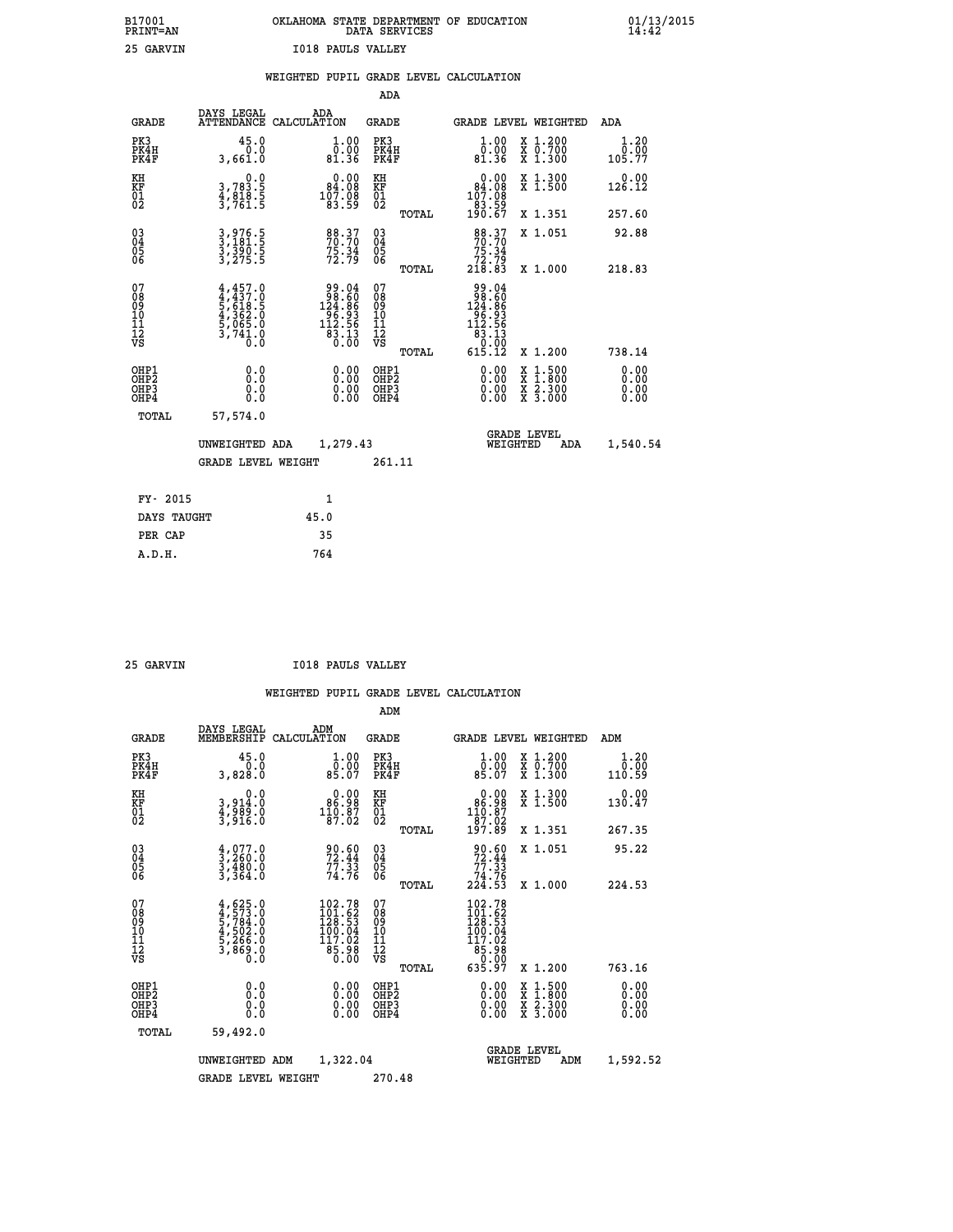| B17001<br>PRINT=AN               |                                                                | OKLAHOMA STATE DEPARTMENT OF EDUCATION                                   | DATA SERVICES                                        |                                                                           |                                          | $01/13/2015$<br>14:42        |  |
|----------------------------------|----------------------------------------------------------------|--------------------------------------------------------------------------|------------------------------------------------------|---------------------------------------------------------------------------|------------------------------------------|------------------------------|--|
| 25 GARVIN                        |                                                                | I038 WYNNEWOOD                                                           |                                                      |                                                                           |                                          |                              |  |
|                                  |                                                                | WEIGHTED PUPIL GRADE LEVEL CALCULATION                                   |                                                      |                                                                           |                                          |                              |  |
|                                  |                                                                |                                                                          | ADA                                                  |                                                                           |                                          |                              |  |
| <b>GRADE</b>                     | DAYS LEGAL                                                     | ADA<br>ATTENDANCE CALCULATION                                            | GRADE                                                |                                                                           | GRADE LEVEL WEIGHTED                     | ADA                          |  |
| PK3<br>PK4H<br>PK4F              | 56.0<br>0.0<br>1,875.5                                         | $\begin{smallmatrix}1.40\0.00\\46.77\end{smallmatrix}$                   | PK3<br>PK4H<br>PK4F                                  | 1.40<br>$\frac{\bar{0} \cdot \bar{0} \bar{0}}{46.77}$                     | X 1.200<br>X 0.700<br>X 1.300            | 1.68<br>0.00<br>60.80        |  |
| KH<br>KF<br>$\frac{01}{02}$      | 0.0<br>2,212:0<br>2,177:5<br>2,090:0                           | $0.00$<br>55.27<br>$\frac{54}{52}$ : $\frac{44}{02}$                     | KH<br>KF<br>01<br>02                                 | $\begin{smallmatrix}&&0.00\\55.27\\54.44\\52.02\\106.46\end{smallmatrix}$ | X 1.300<br>X 1.500                       | 0.00<br>82.91                |  |
|                                  |                                                                |                                                                          | TOTAL                                                |                                                                           | X 1.351                                  | 143.83                       |  |
| 030404<br>06                     | 2,659.0<br>1,835.0<br>1,606.5<br>1,565.5                       | 66.37<br>45.88<br>40.16<br>38.91                                         | $\begin{matrix} 03 \\ 04 \\ 05 \\ 06 \end{matrix}$   | $\frac{66.37}{45.88}$<br>38.91                                            | X 1.051                                  | 69.75                        |  |
| 07                               |                                                                |                                                                          | <b>TOTAL</b><br>07                                   | 124.95                                                                    | X 1.000                                  | 124.95                       |  |
| 08<br>09<br>11<br>11<br>12<br>VS | 2,335.0<br>1,714.0<br>1,534.5<br>1,928.0<br>1,376.5<br>1,264.5 | $57.91$<br>$42.74$<br>$38.25$<br>$48.20$<br>$34.41$<br>$31.50$<br>$0.00$ | 08<br>09<br>10<br>$\frac{11}{12}$<br>$\frac{12}{18}$ | 57.91<br>42.74<br>38.25<br>48.20<br>34<br>.41<br>31.50                    |                                          |                              |  |
|                                  |                                                                |                                                                          | TOTAL                                                | 253.01                                                                    | X 1.200                                  | 303.61                       |  |
| OHP1<br>OHP2<br>OHP3<br>OHP4     | 246.0<br>0.0<br>0.0<br>0.0                                     | 6:15<br>$\begin{smallmatrix} 0.00 \ 0.00 \end{smallmatrix}$              | OHP1<br>OH <sub>P</sub> 2<br>OHP3<br>OHP4            | 6:15<br>0.00<br>0.00                                                      | X 1:500<br>X 1:800<br>X 2:300<br>X 3:000 | 9.23<br>0.00<br>0.00<br>0.00 |  |
| TOTAL                            | 26,475.5                                                       |                                                                          |                                                      |                                                                           |                                          |                              |  |
|                                  | UNWEIGHTED ADA                                                 | 660.38                                                                   |                                                      | WEIGHTED                                                                  | <b>GRADE LEVEL</b><br>ADA                | 796.76                       |  |
|                                  | <b>GRADE LEVEL WEIGHT</b>                                      |                                                                          | 136.38                                               |                                                                           |                                          |                              |  |
| FY- 2015                         |                                                                | 1                                                                        |                                                      |                                                                           |                                          |                              |  |
| DAYS TAUGHT                      |                                                                | 40.0                                                                     |                                                      |                                                                           |                                          |                              |  |
| PER CAP                          |                                                                | 79                                                                       |                                                      |                                                                           |                                          |                              |  |

| 25 GARVIN | I038 WYNNEWOOD |
|-----------|----------------|
|           |                |

 **WEIGHTED PUPIL GRADE LEVEL CALCULATION ADM DAYS LEGAL ADM GRADE MEMBERSHIP CALCULATION GRADE GRADE LEVEL WEIGHTED ADM PK3 58.0 1.45 PK3 1.45 X 1.200 1.74 PK4H 0.0 0.00 PK4H 0.00 X 0.700 0.00 PK4F 1,992.0 49.68 PK4F 49.68 X 1.300 64.58 KH 0.0 0.00 KH 0.00 X 1.300 0.00 KF 2,296.0 57.37 KF 57.37 X 1.500 86.06 01 2,266.0 56.65 01 56.65 02 2,170.0 54.01 02 54.01 TOTAL 110.66 X 1.351 149.50 03 2,744.0 68.48 03 68.48 X 1.051 71.97 04 1,892.0 47.30 04 47.30 05 1,641.0 41.03 05 41.03** 06 1,632.0 40.56 06 <sub>momas</sub> 40.56  **TOTAL 128.89 X 1.000 128.89**  $\begin{array}{cccc} 07 & 2,398.0 & 59.46 & 07 & 59.46 \ 08 & 1,787.0 & 44.56 & 08 & 44.56 \ 09 & 1,608.0 & 40.08 & 09 & 40.08 \ 10 & 2,016.0 & 50.41 & 10 & 50.41 \ 11 & 1,408.0 & 35.20 & 11 & 35.20 \ \hline \textrm{vs} & 1,376.0 & 36.30 & 0 & 0 & 0 & 0 & 0 \ 0.0 & 0.0 & 0 & 0 &$  **TOTAL 263.99 X 1.200 316.79 OHP1 258.0 6.45 OHP1 6.45 X 1.500 9.68 OHP2 0.0 0.00 OHP2 0.00 X 1.800 0.00 OHP3 0.0 0.00 OHP3 0.00 X 2.300 0.00 OHP4 0.0 0.00 OHP4 0.00 X 3.000 0.00 TOTAL 27,542.0 GRADE LEVEL UNWEIGHTED ADM 686.97 WEIGHTED ADM 829.21 GRADE LEVEL WEIGHT 142.24**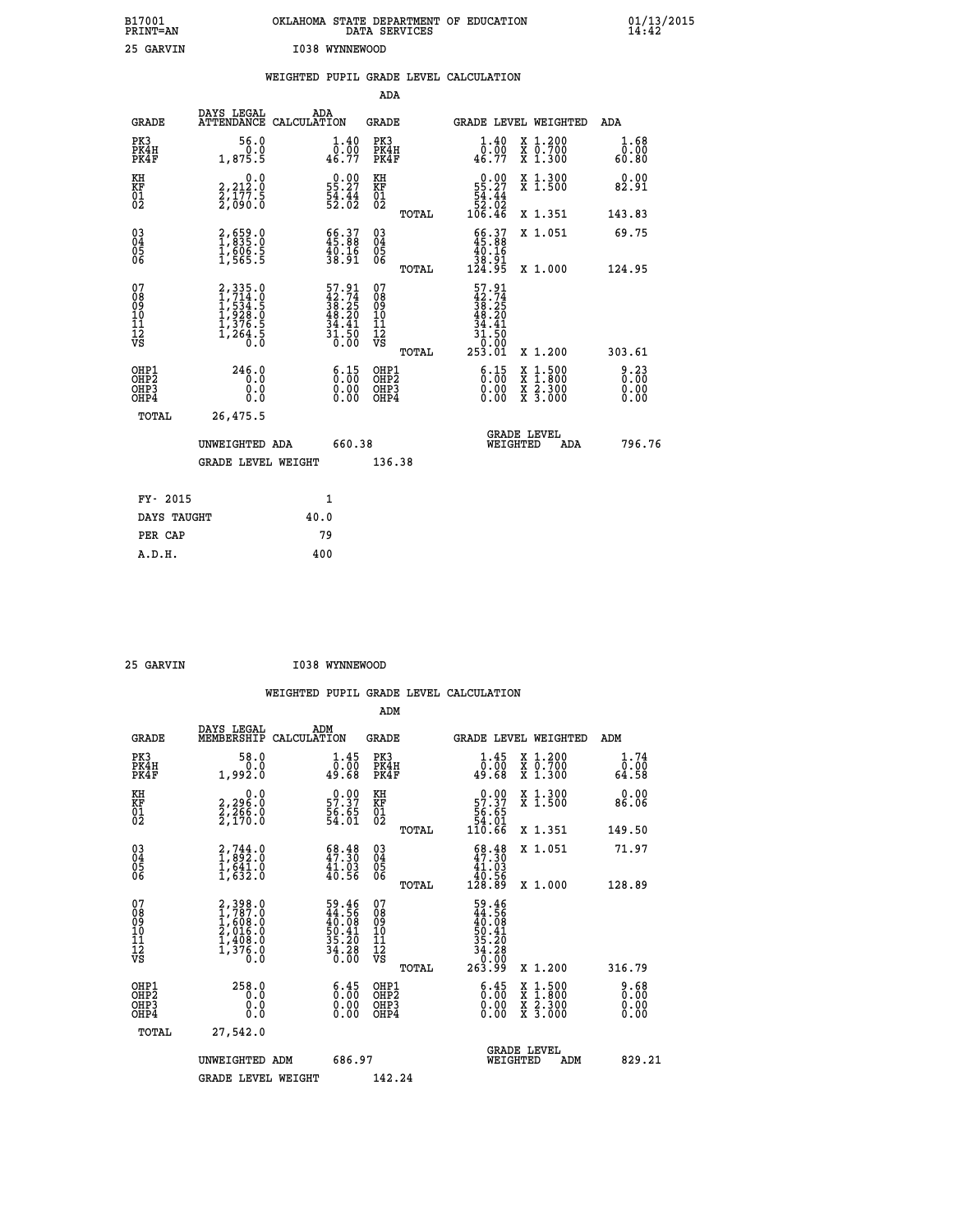|                                          |      | ADA                                                                                                                                                                                                                                                                                                                                                                                      |                                                                                                                                                                                                                                                                                                                                                                                                                                       |                                                                                                                                                                                                                                                                                                |
|------------------------------------------|------|------------------------------------------------------------------------------------------------------------------------------------------------------------------------------------------------------------------------------------------------------------------------------------------------------------------------------------------------------------------------------------------|---------------------------------------------------------------------------------------------------------------------------------------------------------------------------------------------------------------------------------------------------------------------------------------------------------------------------------------------------------------------------------------------------------------------------------------|------------------------------------------------------------------------------------------------------------------------------------------------------------------------------------------------------------------------------------------------------------------------------------------------|
| <b>GRADE</b>                             | ADA  | <b>GRADE</b>                                                                                                                                                                                                                                                                                                                                                                             | GRADE LEVEL WEIGHTED                                                                                                                                                                                                                                                                                                                                                                                                                  | <b>ADA</b>                                                                                                                                                                                                                                                                                     |
| PK3<br>PK4H<br>PK4F                      |      | PK3<br>PK4H<br>PK4F                                                                                                                                                                                                                                                                                                                                                                      | $\begin{smallmatrix} 0.59\ 0.00\ 24.50 \end{smallmatrix}$<br>X 1.200<br>X 0.700<br>X 1.300                                                                                                                                                                                                                                                                                                                                            | 0.71<br>0.00<br>31.85                                                                                                                                                                                                                                                                          |
|                                          |      | KH                                                                                                                                                                                                                                                                                                                                                                                       | X 1.300<br>X 1.500                                                                                                                                                                                                                                                                                                                                                                                                                    | 0.00<br>53.75                                                                                                                                                                                                                                                                                  |
|                                          |      | TOTAL                                                                                                                                                                                                                                                                                                                                                                                    | X 1.351                                                                                                                                                                                                                                                                                                                                                                                                                               | 102.84                                                                                                                                                                                                                                                                                         |
|                                          |      | $\substack{03 \\ 04}$<br>$\substack{05 \\ 06}$                                                                                                                                                                                                                                                                                                                                           | X 1.051                                                                                                                                                                                                                                                                                                                                                                                                                               | 32.73                                                                                                                                                                                                                                                                                          |
|                                          |      |                                                                                                                                                                                                                                                                                                                                                                                          |                                                                                                                                                                                                                                                                                                                                                                                                                                       | 109.21                                                                                                                                                                                                                                                                                         |
|                                          |      |                                                                                                                                                                                                                                                                                                                                                                                          |                                                                                                                                                                                                                                                                                                                                                                                                                                       |                                                                                                                                                                                                                                                                                                |
|                                          |      | TOTAL                                                                                                                                                                                                                                                                                                                                                                                    | X 1.200                                                                                                                                                                                                                                                                                                                                                                                                                               | 236.46                                                                                                                                                                                                                                                                                         |
| OHP1<br>OHP <sub>2</sub><br>OHP3<br>OHP4 |      | OH <sub>P</sub> 2<br>OHP3<br>OHP4                                                                                                                                                                                                                                                                                                                                                        | X<br>X<br>0.00<br>X 2.300<br>X 3.000<br>0.00                                                                                                                                                                                                                                                                                                                                                                                          | 0.00<br>0.00<br>0.00<br>0.00                                                                                                                                                                                                                                                                   |
| TOTAL                                    |      |                                                                                                                                                                                                                                                                                                                                                                                          |                                                                                                                                                                                                                                                                                                                                                                                                                                       |                                                                                                                                                                                                                                                                                                |
|                                          |      |                                                                                                                                                                                                                                                                                                                                                                                          | <b>GRADE LEVEL</b><br>WEIGHTED<br>ADA                                                                                                                                                                                                                                                                                                                                                                                                 | 567.55                                                                                                                                                                                                                                                                                         |
|                                          |      | 93.11                                                                                                                                                                                                                                                                                                                                                                                    |                                                                                                                                                                                                                                                                                                                                                                                                                                       |                                                                                                                                                                                                                                                                                                |
| FY- 2015                                 | 1    |                                                                                                                                                                                                                                                                                                                                                                                          |                                                                                                                                                                                                                                                                                                                                                                                                                                       |                                                                                                                                                                                                                                                                                                |
| DAYS TAUGHT                              | 44.0 |                                                                                                                                                                                                                                                                                                                                                                                          |                                                                                                                                                                                                                                                                                                                                                                                                                                       |                                                                                                                                                                                                                                                                                                |
| PER CAP                                  | 90   |                                                                                                                                                                                                                                                                                                                                                                                          |                                                                                                                                                                                                                                                                                                                                                                                                                                       |                                                                                                                                                                                                                                                                                                |
|                                          |      | DAYS LEGAL<br>ATTENDANCE CALCULATION<br>26.0<br>0.0<br>1,079.0<br>0.0<br>1,577.0<br>$\frac{1}{2}, \frac{6}{2}\frac{3}{4}$ : 9<br>$\begin{smallmatrix} 1,370.0\\ 1,678.5\\ 1,951.5\\ 1,175.5 \end{smallmatrix}$<br>$1,520.0$<br>$1,573.5$<br>$1,604.0$<br>$1,400.5$<br>$1,596.0$<br>$978.0$<br>0.0<br>0.0<br>Ō.Ō<br>0.0<br>0.0<br>20,880.0<br>UNWEIGHTED ADA<br><b>GRADE LEVEL WEIGHT</b> | $\begin{smallmatrix} 0.59\ 0.00\ 24.50 \end{smallmatrix}$<br>$\begin{smallmatrix} 0.00\\ 35.83\\ 37.18\\ 38.94 \end{smallmatrix}$<br>KF<br>01<br>02<br>$\frac{31}{38}:\frac{14}{15}$<br>$\frac{44}{26}$ : $\frac{34}{72}$<br>TOTAL<br>34.55<br>35.76<br>36.45<br>36.45<br>31.80<br>36.26<br>22.23<br>20.00<br>07<br>08<br>09<br>11<br>11<br>12<br>VS<br>OHP1<br>0.00<br>$\begin{smallmatrix} 0.00 \ 0.00 \end{smallmatrix}$<br>474.44 | $35.83$<br>$37.18$<br>$38.94$<br>$76.12$<br>$\begin{array}{c} 31\cdot 14 \\ 38\cdot 15 \\ 44\cdot 34 \\ 26\cdot 72 \\ 109\cdot 21 \end{array}$<br>X 1.000<br>34.55<br>35.76<br>36.45<br>31.80<br>$\begin{array}{r} 36.26 \\ 22.23 \\ 0.60 \\ 197.05 \end{array}$<br>0.00<br>$1:500$<br>$1:800$ |

 **25 GARVIN I072 ELMORE CITY-PERNELL**

|                                          |                                                                                     |                                                                      | ADM                                                 |                                                                       |                                          |                              |
|------------------------------------------|-------------------------------------------------------------------------------------|----------------------------------------------------------------------|-----------------------------------------------------|-----------------------------------------------------------------------|------------------------------------------|------------------------------|
| <b>GRADE</b>                             | DAYS LEGAL<br>MEMBERSHIP                                                            | ADM<br>CALCULATION                                                   | <b>GRADE</b>                                        |                                                                       | GRADE LEVEL WEIGHTED                     | ADM                          |
| PK3<br>PK4H<br>PK4F                      | 26.0<br>1, 142.0                                                                    | $\begin{smallmatrix} 0.59\ 0.00 \ 25.93 \end{smallmatrix}$           | PK3<br>PK4H<br>PK4F                                 | $\begin{smallmatrix} 0.59\ 0.00 \ 25.93 \end{smallmatrix}$            | X 1.200<br>X 0.700<br>X 1.300            | 0.71<br>0.00<br>33.71        |
| KH<br>KF<br>01<br>02                     | 0.0<br>$\frac{1}{1}, \frac{653}{712}$ .0<br>1,712.0                                 | $\begin{smallmatrix} 0.00\\ 37.56\\ 38.91\\ 40.48 \end{smallmatrix}$ | KH<br>KF<br>01<br>02                                | $37.56$<br>$38.91$<br>$38.91$<br>$40.48$<br>$79.39$                   | X 1.300<br>X 1.500                       | 0.00<br>56.34                |
|                                          |                                                                                     |                                                                      | TOTAL                                               |                                                                       | X 1.351                                  | 107.26                       |
| 03<br>04<br>05<br>06                     | $1, 425.0$<br>$2, 036.0$<br>$1, 234.0$                                              | 32.39<br>39.64<br>46.25<br>28.05                                     | $\begin{array}{c} 03 \\ 04 \\ 05 \\ 06 \end{array}$ | $32.39$<br>$39.64$<br>$46.25$<br>$28.05$<br>$113.94$                  | X 1.051                                  | 34.04                        |
|                                          |                                                                                     |                                                                      | TOTAL                                               |                                                                       | X 1.000                                  | 113.94                       |
| 07<br>08<br>09<br>101<br>112<br>VS       | $1,575.0$<br>$1,621.0$<br>$1,669.0$<br>$1,482.0$<br>$1,662.0$<br>$1,010.0$<br>$0.0$ | 35.80<br>36.84<br>37.93<br>33.66<br>37.75<br>22.95<br>22.95          | 07<br>08<br>09<br>11<br>11<br>12<br>VS<br>TOTAL     | 35.80<br>36.84<br>37.93<br>33.66<br>37.75<br>22.95<br>22.95<br>204.93 | X 1.200                                  | 245.92                       |
| OHP1<br>OHP2<br>OHP <sub>3</sub><br>OHP4 | 0.0<br>$\begin{smallmatrix} 0.0 & 0 \ 0.0 & 0 \end{smallmatrix}$                    |                                                                      | OHP1<br>OHP2<br>OHP <sub>3</sub>                    | $0.00$<br>$0.00$<br>0.00                                              | X 1:500<br>X 1:800<br>X 2:300<br>X 3:000 | 0.00<br>0.00<br>0.00<br>0.00 |
| TOTAL                                    | 21,773.0                                                                            |                                                                      |                                                     |                                                                       |                                          |                              |
|                                          | UNWEIGHTED ADM                                                                      | 494.73                                                               |                                                     | WEIGHTED                                                              | <b>GRADE LEVEL</b><br>ADM                | 591.92                       |
|                                          | <b>GRADE LEVEL WEIGHT</b>                                                           |                                                                      | 97.19                                               |                                                                       |                                          |                              |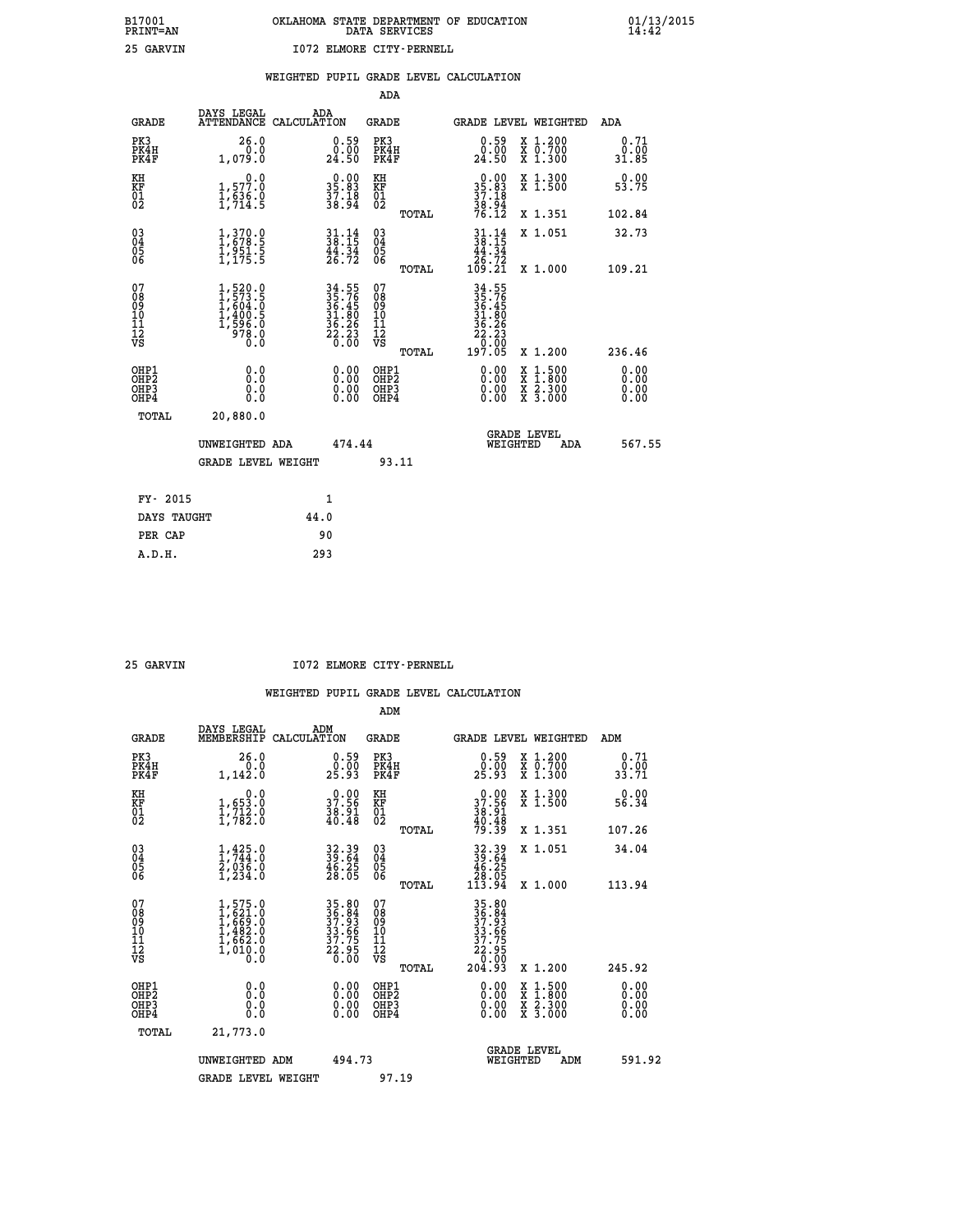|  | OKLAHOMA STATE DEPARTMENT OF EDUCATION<br>DATA SERVICES |  |
|--|---------------------------------------------------------|--|
|  | COUNTY TOTALS                                           |  |

|  |  | WEIGHTED PUPIL GRADE LEVEL CALCULATION |
|--|--|----------------------------------------|
|  |  |                                        |

|                                                                    |                                                                                                  |                                                                  | ADA                                                               |       |                                                                                                  |                                                                                                  |                               |
|--------------------------------------------------------------------|--------------------------------------------------------------------------------------------------|------------------------------------------------------------------|-------------------------------------------------------------------|-------|--------------------------------------------------------------------------------------------------|--------------------------------------------------------------------------------------------------|-------------------------------|
| <b>GRADE</b>                                                       | DAYS LEGAL                                                                                       | ADA<br>ATTENDANCE CALCULATION                                    | <b>GRADE</b>                                                      |       |                                                                                                  | GRADE LEVEL WEIGHTED                                                                             | ADA                           |
| PK3<br>PK4H<br>PK4F                                                | 300.0<br>0.0<br>15,187.0                                                                         | $\begin{smallmatrix} 6.84\ 0.00\ 354.51\ \end{smallmatrix}$      | PK3<br>PK4H<br>PK4F                                               |       | 6.84<br>ة.ة<br>354.51                                                                            | X 1.200<br>X 0.700<br>X 1.300                                                                    | 8.21<br>0.00<br>460.85        |
| KH<br><b>KF</b><br>01<br>02                                        | 0.0<br>17,051.5<br>19,027.5<br>17,935.5                                                          | 399.14<br>443.36<br>418.16                                       | KH<br>KF<br>01<br>02                                              |       | 0.00<br>14.geç<br>$443.36$<br>$418.16$<br>$861.52$                                               | X 1.300<br>X 1.500                                                                               | 0.00<br>598.74                |
|                                                                    |                                                                                                  |                                                                  |                                                                   | TOTAL |                                                                                                  | X 1.351                                                                                          | 1,163.92                      |
| $\begin{smallmatrix} 03 \\[-4pt] 04 \end{smallmatrix}$<br>05<br>06 | 17, 196.5<br>15,649.0<br>15,283.0                                                                | $354.74$<br>$363.92$<br>$363.92$<br>$357.06$                     | $\substack{03 \\ 04}$<br>$\begin{matrix} 0.5 \\ 0.6 \end{matrix}$ |       | 402.74<br>$\frac{354.74}{363.92}$<br>363.92                                                      | X 1.051                                                                                          | 1,498.99                      |
|                                                                    |                                                                                                  |                                                                  |                                                                   | TOTAL | 1,075.72                                                                                         | X 1.000                                                                                          | 1,075.72                      |
| 07<br>08<br>09<br>11<br>11<br>12<br>VS                             | $\begin{smallmatrix}17,359.0\\17,042.0\\16,538.0\\16,292.5\\14,788.5\\12,036.5\end{smallmatrix}$ | 405.36<br>397.59<br>381.08<br>379.85<br>340.48<br>277.66<br>0.00 | 07<br>08<br>09<br>11<br>11<br>12<br>VS                            |       | 405.36<br>397.59<br>$\frac{381}{379}. \frac{68}{85}$<br>$\frac{340}{277}. \frac{48}{66}$<br>0.00 |                                                                                                  |                               |
|                                                                    |                                                                                                  |                                                                  |                                                                   | TOTAL | 2,182.02                                                                                         | X 1.200                                                                                          | 2,618.41                      |
| OHP1<br>OH <sub>P2</sub><br>OH <sub>P3</sub><br>OH <sub>P4</sub>   | 1,050.0<br>0.0<br>0.0<br>0.0                                                                     | 24.02<br>0.00<br>0.00<br>0.00                                    | OHP1<br>OH <sub>P</sub> 2<br>OHP3<br>OHP4                         |       | 24.02<br>0.00<br>0.00<br>0.00                                                                    | $\begin{smallmatrix} x & 1 & 500 \\ x & 1 & 800 \\ x & 2 & 300 \\ x & 3 & 000 \end{smallmatrix}$ | 36.04<br>0.00<br>0.00<br>0.00 |
| TOTAL                                                              | 227,866.0                                                                                        |                                                                  |                                                                   |       |                                                                                                  |                                                                                                  |                               |
|                                                                    | UNWEIGHTED ADA                                                                                   | 5,306.51                                                         |                                                                   |       |                                                                                                  | <b>GRADE LEVEL</b><br>WEIGHTED<br>ADA                                                            | 6,385.16                      |
|                                                                    | <b>GRADE LEVEL WEIGHT</b>                                                                        |                                                                  | 1,078.65                                                          |       |                                                                                                  |                                                                                                  |                               |
| FY- 2015                                                           |                                                                                                  | $\mathbf{1}$                                                     |                                                                   |       |                                                                                                  |                                                                                                  |                               |
| DAYS TAUGHT                                                        |                                                                                                  | 340.0                                                            |                                                                   |       |                                                                                                  |                                                                                                  |                               |
| PER CAP                                                            |                                                                                                  | 538                                                              |                                                                   |       |                                                                                                  |                                                                                                  |                               |

| ۱RV | г |  |  |
|-----|---|--|--|

 **A.D.H. 3,547**

B17001<br>PRINT=AN<br>GARVIN

**GARVIN** COUNTY TOTALS

|                                                       |                                                                               |                                                                                                  | ADM                                              |                                                                             |                                                                                                  |                               |
|-------------------------------------------------------|-------------------------------------------------------------------------------|--------------------------------------------------------------------------------------------------|--------------------------------------------------|-----------------------------------------------------------------------------|--------------------------------------------------------------------------------------------------|-------------------------------|
| <b>GRADE</b>                                          | DAYS LEGAL<br>MEMBERSHIP                                                      | ADM<br>CALCULATION                                                                               | <b>GRADE</b>                                     | GRADE LEVEL WEIGHTED                                                        |                                                                                                  | ADM                           |
| PK3<br>PK4H<br>PK4F                                   | 302.0<br>0.0<br>16,063.0                                                      | 6.89<br>0.00<br>374.82                                                                           | PK3<br>PK4H<br>PK4F                              | 0.89<br>374.82                                                              | $\begin{array}{c} x & 1.200 \\ x & 0.700 \end{array}$<br>$X$ 1.300                               | 8.21<br>0.00<br>487.27        |
| KH<br>KF<br>01<br>02                                  | 0.0<br>$\frac{17}{19}, \frac{782}{780}.0 \ \frac{18}{18}, \frac{629}{62}, 0$  | $0.00$<br>416.19<br>$\frac{4}{4}$ $\frac{5}{9}$ $\frac{5}{18}$                                   | KH<br>KF<br>01<br>02                             | 0.00<br>416.19<br>$\frac{460.87}{434.18}$<br>895.05                         | X 1.300<br>X 1.500                                                                               | 0.00<br>624.30                |
|                                                       |                                                                               |                                                                                                  | TOTAL                                            |                                                                             | X 1.351                                                                                          | 1,209.21                      |
| 03<br>04<br>05<br>06                                  | 17,797.0<br>15,639.0<br>16,017.0<br>15,830.0                                  | 366.74<br>372.49<br>373.74                                                                       | $^{03}_{04}$<br>0500                             | $366.61$<br>$372.49$<br>$369.74$<br>$1,108.84$                              | X 1.051                                                                                          | 437.99                        |
|                                                       |                                                                               |                                                                                                  | TOTAL                                            |                                                                             | X 1.000                                                                                          | 1,108.84                      |
| 07<br>08<br>09<br>11<br>11<br>12<br>VS                | 18,033.0<br>17,639.0<br>$17,270.0$<br>17,066.0<br>15,355.0<br>12,625.0<br>0.0 | 421.11<br>$\frac{1}{398}$ : $\frac{3}{60}$<br>$\frac{397}{397}$ : 90<br>353.37<br>291.28<br>0.00 | 07<br>08<br>09<br>101<br>11<br>12<br>VS<br>TOTAL | 421.11<br>411.36<br>398.00<br>397.90<br>$\frac{353.37}{291.28}$<br>2,273.02 | X 1.200                                                                                          | 2,727.63                      |
| OHP1<br>OH <sub>P</sub> 2<br>OH <sub>P3</sub><br>OHP4 | 1,087.0<br>0.0<br>0.000                                                       | $24.87$<br>0.00<br>0.00<br>0.00                                                                  | OHP1<br>OHP2<br>OHP3<br>OHP4                     | $24.87$<br>0.00<br>0.00<br>0.00                                             | $\begin{smallmatrix} x & 1 & 500 \\ x & 1 & 800 \\ x & 2 & 300 \\ x & 3 & 000 \end{smallmatrix}$ | 37.32<br>0.00<br>0.00<br>0.00 |
| TOTAL                                                 | 236,914.0                                                                     |                                                                                                  |                                                  |                                                                             |                                                                                                  |                               |
| 5,516.42<br>UNWEIGHTED ADM                            |                                                                               |                                                                                                  | 1,124.41                                         | WEIGHTED                                                                    | <b>GRADE LEVEL</b><br>ADM                                                                        | 6,640.83                      |
|                                                       | <b>GRADE LEVEL WEIGHT</b>                                                     |                                                                                                  |                                                  |                                                                             |                                                                                                  |                               |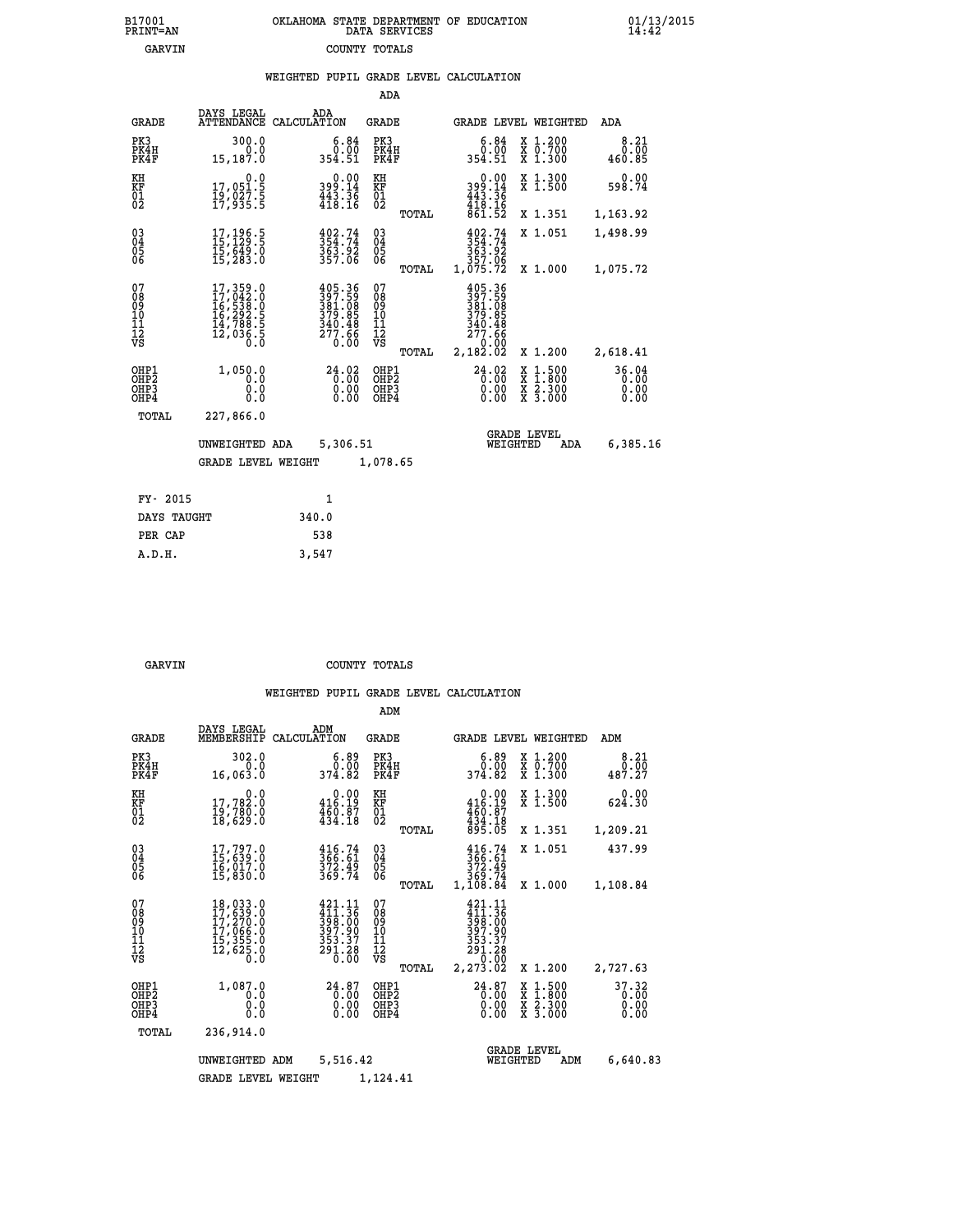| B17001<br><b>PRINT=AN</b> | OKLAHOMA STATE DEPARTMENT OF EDUCATION<br>DATA SERVICES | 01/13/2015 |
|---------------------------|---------------------------------------------------------|------------|
| 26 GRADY                  | C037 FRIEND                                             |            |

## **WEIGHTED PUPIL GRADE LEVEL CALCULATION**

|                                                    |                                                                                     |                                                                                              | ADA                                    |       |                                                                                                                                                                                                                                                                                                                                                       |        |                                                                  |                              |
|----------------------------------------------------|-------------------------------------------------------------------------------------|----------------------------------------------------------------------------------------------|----------------------------------------|-------|-------------------------------------------------------------------------------------------------------------------------------------------------------------------------------------------------------------------------------------------------------------------------------------------------------------------------------------------------------|--------|------------------------------------------------------------------|------------------------------|
| <b>GRADE</b>                                       | DAYS LEGAL<br><b>ATTENDANCE</b>                                                     | ADA<br>CALCULATION                                                                           | GRADE                                  |       | GRADE LEVEL WEIGHTED                                                                                                                                                                                                                                                                                                                                  |        |                                                                  | <b>ADA</b>                   |
| PK3<br>PK4H<br>PK4F                                | 0.0<br>0.0<br>1,650.0                                                               | 0.00<br>0.00<br>36.67                                                                        | PK3<br>PK4H<br>PK4F                    |       | 0.00<br>ة.ة.<br>36.67                                                                                                                                                                                                                                                                                                                                 |        | X 1.200<br>X 0.700<br>X 1.300                                    | 0.00<br>0.00<br>47.67        |
| KH<br><b>KF</b><br>01<br>02                        | 0.0<br>1, 322:0<br>1, 130:5<br>1, 812:0                                             | $29.38$<br>$25.38$<br>$25.12$<br>$40.27$                                                     | KH<br>KF<br>01<br>02                   |       | $\begin{smallmatrix} 0.00\\29.38\\25.12\\40.27\\65.39 \end{smallmatrix}$                                                                                                                                                                                                                                                                              |        | X 1.300<br>X 1.500                                               | 0.00<br>44.07                |
|                                                    |                                                                                     |                                                                                              |                                        | TOTAL |                                                                                                                                                                                                                                                                                                                                                       |        | X 1.351                                                          | 88.34                        |
| $\begin{matrix} 03 \\ 04 \\ 05 \\ 06 \end{matrix}$ | $\begin{smallmatrix} & 886.0\\ 1,108.0\\ 1,156.5\\ 1,197.0 \end{smallmatrix}$       | $\frac{19}{24}.\substack{69}{62}$<br>$\frac{25}{25}.\substack{70}{70}$<br>$\substack{26.60}$ | 03<br>04<br>05<br>06                   |       | $\frac{19}{24}.\substack{69}{62}$<br>$\frac{25}{26}.\substack{70}{70}$<br>$\frac{26}{76}.\substack{60}{92}$                                                                                                                                                                                                                                           |        | X 1.051                                                          | 20.69                        |
|                                                    |                                                                                     |                                                                                              |                                        | TOTAL |                                                                                                                                                                                                                                                                                                                                                       |        | X 1.000                                                          | 76.92                        |
| 07<br>08<br>09<br>101<br>11<br>12<br>VS            | 953.0<br>$\begin{smallmatrix} 681.5\\ 0.0\\ 0.0\\ 0.0\\ \end{smallmatrix}$<br>$\S.$ | $21.18$<br>$15.14$<br>$0.00$<br>$0.00$<br>$0.00$<br>$0.00$<br>Ŏ.ŎŎ                           | 07<br>08<br>09<br>11<br>11<br>12<br>VS | TOTAL | 21.18<br>$\begin{smallmatrix} 1 & 1 & 1 & 2 \\ 1 & 5 & 0 & 0 \\ 0 & 0 & 0 & 0 \\ 0 & 0 & 0 & 0 \\ 0 & 0 & 0 & 0 \\ 0 & 0 & 0 & 0 \\ 0 & 0 & 0 & 0 \\ 0 & 0 & 0 & 0 \\ 0 & 0 & 0 & 0 \\ 0 & 0 & 0 & 0 \\ 0 & 0 & 0 & 0 \\ 0 & 0 & 0 & 0 \\ 0 & 0 & 0 & 0 \\ 0 & 0 & 0 & 0 \\ 0 & 0 & 0 & 0 \\ 0 & 0 & 0 & 0 \\ 0 & 0 & 0 & 0 \\ 0 & 0 & 0 & $<br>36.32 |        | X 1.200                                                          | 43.58                        |
| OHP1<br>OHP2<br>OHP3<br>OHP4                       | 0.0<br>0.0<br>0.0                                                                   | 0.00<br>$\begin{smallmatrix} 0.00 \ 0.00 \end{smallmatrix}$                                  | OHP1<br>OHP2<br>OHP3<br>OHP4           |       | $0.00$<br>$0.00$<br>0.00                                                                                                                                                                                                                                                                                                                              | X<br>X | $1.500$<br>$1.800$<br>$\frac{\ddot{x}}{x}$ $\frac{5.300}{3.000}$ | 0.00<br>0.00<br>0.00<br>0.00 |
| TOTAL                                              | 11,896.5                                                                            |                                                                                              |                                        |       | <b>GRADE LEVEL</b>                                                                                                                                                                                                                                                                                                                                    |        |                                                                  |                              |
|                                                    | UNWEIGHTED ADA                                                                      | 264.37                                                                                       |                                        |       | WEIGHTED                                                                                                                                                                                                                                                                                                                                              |        | ADA                                                              | 321.27                       |
|                                                    | <b>GRADE LEVEL WEIGHT</b>                                                           |                                                                                              |                                        | 56.90 |                                                                                                                                                                                                                                                                                                                                                       |        |                                                                  |                              |
| FY- 2015                                           |                                                                                     | $\mathbf{1}$                                                                                 |                                        |       |                                                                                                                                                                                                                                                                                                                                                       |        |                                                                  |                              |
| DAYS TAUGHT                                        |                                                                                     | 45.0                                                                                         |                                        |       |                                                                                                                                                                                                                                                                                                                                                       |        |                                                                  |                              |

| 26 GRADY | C037 FRIEND |
|----------|-------------|
|          |             |

**PER CAP** 64

 **A.D.H. 143**

| <b>GRADE</b>                                       | DAYS LEGAL<br>MEMBERSHIP                                                                                                                             | ADM<br>CALCULATION                                                                                    | <b>GRADE</b>                                       |       |                                                                              | GRADE LEVEL WEIGHTED                     | ADM                   |  |
|----------------------------------------------------|------------------------------------------------------------------------------------------------------------------------------------------------------|-------------------------------------------------------------------------------------------------------|----------------------------------------------------|-------|------------------------------------------------------------------------------|------------------------------------------|-----------------------|--|
| PK3<br>PK4H<br>PK4F                                | 0.0<br>0.695.0                                                                                                                                       | $\begin{smallmatrix} 0.00\\ 0.00\\ 37.67 \end{smallmatrix}$                                           | PK3<br>PK4H<br>PK4F                                |       | $\begin{smallmatrix} 0.00\\ 0.00\\ 37.67 \end{smallmatrix}$                  | X 1.200<br>X 0.700<br>X 1.300            | 0.00<br>0.00<br>48.97 |  |
| KH<br>KF<br>01<br>02                               | 0.0<br>1,350:0<br>1,170:0<br>1,852:0                                                                                                                 | $\begin{smallmatrix} 0.00\\ 30.00\\ 26.00\\ 41.16 \end{smallmatrix}$                                  | KH<br>KF<br>01<br>02                               |       | $\begin{smallmatrix} 0.00\\ 30.00\\ 26.00\\ 41.16\\ 67.16 \end{smallmatrix}$ | X 1.300<br>X 1.500                       | 0.00<br>45.00         |  |
|                                                    |                                                                                                                                                      |                                                                                                       |                                                    | TOTAL |                                                                              | X 1.351                                  | 90.73                 |  |
| $\begin{matrix} 03 \\ 04 \\ 05 \\ 06 \end{matrix}$ | $\begin{smallmatrix} & 910.0\\1,138.0\\1,187.0\\1,250.0 \end{smallmatrix}$                                                                           | $20.22$<br>$25.29$<br>$26.38$<br>$27.78$                                                              | $\begin{matrix} 03 \\ 04 \\ 05 \\ 06 \end{matrix}$ |       | 20:22<br>25:29<br>26:38<br>27:78<br>27:45                                    | X 1.051                                  | 21.25                 |  |
|                                                    |                                                                                                                                                      |                                                                                                       |                                                    | TOTAL |                                                                              | X 1.000                                  | 79.45                 |  |
| 07<br>089<br>090<br>1112<br>VS                     | $\begin{smallmatrix} 9 & 8 & 5 & 0 \\ 6 & 9 & 8 & 0 \\ 0 & 0 & 0 \\ 0 & 0 & 0 \\ 0 & 0 & 0 \\ 0 & 0 & 0 \\ 0 & 0 & 0 \\ 0 & 0 & 0 \end{smallmatrix}$ | $\begin{smallmatrix} 21.89\ 15.51\ 0.00\ 0.00\ 0.00\ 0.00\ 0.00\ 0.00\ 0.00\ 0.00\ \end{smallmatrix}$ | 07<br>08901112<br>1112<br>VS                       | TOTAL | $21.8915.510.000.000.000.000.0037.40$                                        | X 1.200                                  | 44.88                 |  |
| OHP1<br>OHP2<br>OHP3<br>OHP4                       | 0.0<br>$\begin{smallmatrix} 0.0 & 0 \ 0.0 & 0 \end{smallmatrix}$                                                                                     |                                                                                                       | OHP1<br>OHP2<br>OHP3<br>OHP4                       |       |                                                                              | X 1:500<br>X 1:800<br>X 2:300<br>X 3:000 | 0.00<br>0.00<br>0.00  |  |
| TOTAL                                              | 12,235.0                                                                                                                                             |                                                                                                       |                                                    |       |                                                                              |                                          |                       |  |
|                                                    | UNWEIGHTED ADM                                                                                                                                       | 271.90                                                                                                |                                                    |       | WEIGHTED                                                                     | <b>GRADE LEVEL</b><br>ADM                | 330.28                |  |
|                                                    | <b>GRADE LEVEL WEIGHT</b>                                                                                                                            |                                                                                                       | 58.38                                              |       |                                                                              |                                          |                       |  |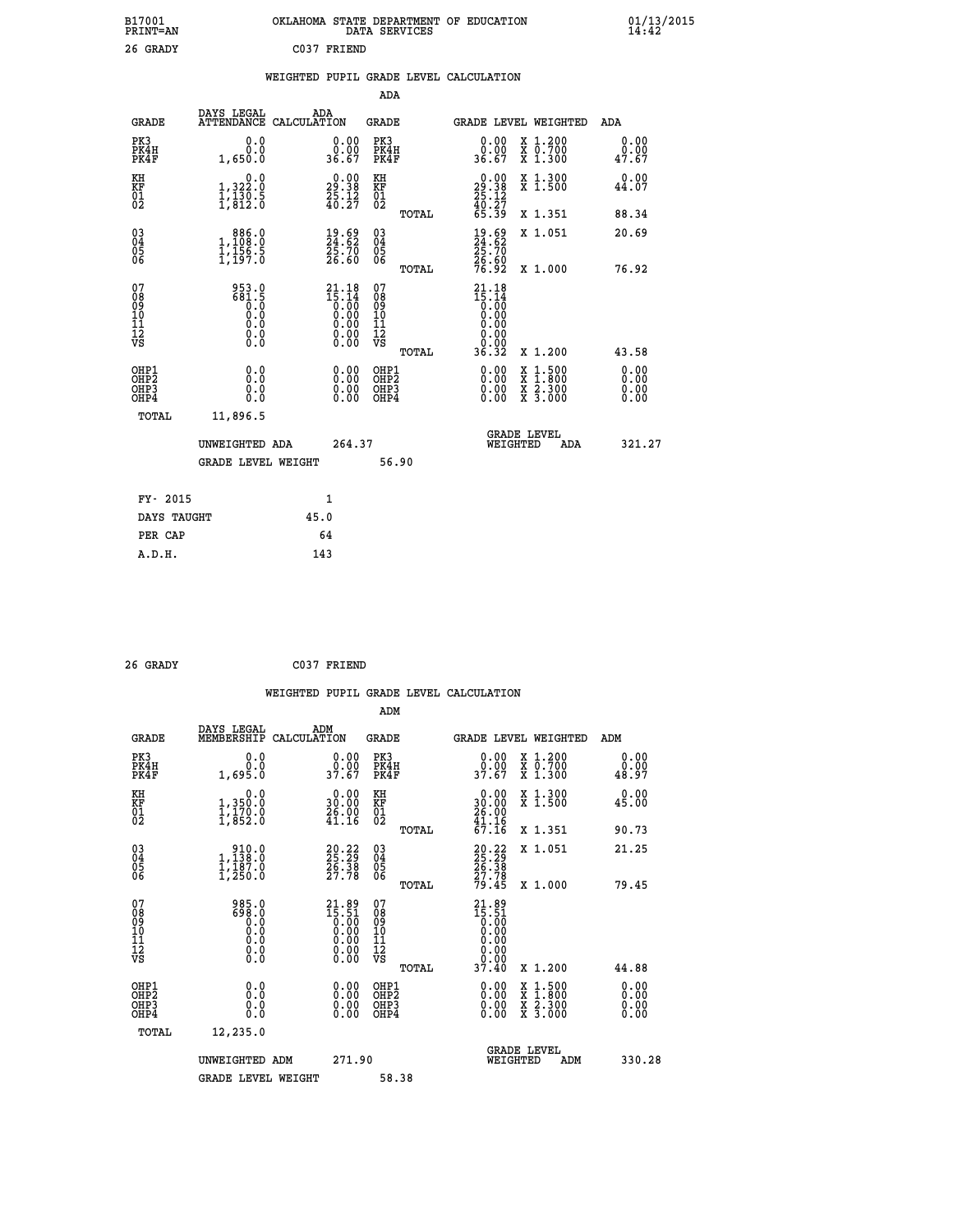| B17001<br>PRINT=AN                           |                                                                            | OKLAHOMA STATE DEPARTMENT OF EDUCATION                                                                   | DATA SERVICES                                      |                                                                        |                                                                                          | $01/13/2015$<br>14:42 |
|----------------------------------------------|----------------------------------------------------------------------------|----------------------------------------------------------------------------------------------------------|----------------------------------------------------|------------------------------------------------------------------------|------------------------------------------------------------------------------------------|-----------------------|
| 26 GRADY                                     |                                                                            | C096 MIDDLEBERG                                                                                          |                                                    |                                                                        |                                                                                          |                       |
|                                              |                                                                            | WEIGHTED PUPIL GRADE LEVEL CALCULATION                                                                   |                                                    |                                                                        |                                                                                          |                       |
|                                              |                                                                            |                                                                                                          | <b>ADA</b>                                         |                                                                        |                                                                                          |                       |
| <b>GRADE</b>                                 | DAYS LEGAL                                                                 | ADA<br>ATTENDANCE CALCULATION                                                                            | <b>GRADE</b>                                       |                                                                        | GRADE LEVEL WEIGHTED                                                                     | ADA                   |
| PK3<br>PK4H<br>PK4F                          | 0.0<br>0.0<br>730.0                                                        | 0.00<br>$0.00$<br>16.22                                                                                  | PK3<br>PK4H<br>PK4F                                | $\substack{0.00\\0.00\\16.22}$                                         | X 1.200<br>X 0.700<br>X 1.300                                                            | 0.00<br>0.00<br>21.09 |
| KH<br>KF<br>01<br>02                         | 0.0<br>952.0<br>$\frac{568}{803}$ .0                                       | $\begin{smallmatrix} 0.00\\ 21.16\\ 21.51\\ 17.84 \end{smallmatrix}$                                     | KH<br>KF<br>$\overline{01}$                        | 21.16                                                                  | X 1.300<br>X 1.500                                                                       | 0.00<br>31.74         |
|                                              |                                                                            |                                                                                                          | TOTAL                                              | $\frac{21}{17}$ : $\frac{51}{84}$<br>$\frac{39}{35}$ : $\frac{35}{35}$ | X 1.351                                                                                  | 53.16                 |
| $\substack{03 \ 04}$<br>ŎŜ<br>06             | $\begin{smallmatrix} 715.0\\ 929.0\\ 1.027.0 \end{smallmatrix}$<br>1,026.0 | $\begin{smallmatrix} 15.89\ 20.64\ 22.82\ 22.80 \end{smallmatrix}$                                       | $\begin{matrix} 03 \\ 04 \\ 05 \\ 06 \end{matrix}$ | 15.89<br>20.64<br>$\frac{22.82}{22.80}$<br>66.26                       | X 1.051                                                                                  | 16.70                 |
|                                              |                                                                            |                                                                                                          | TOTAL                                              |                                                                        | X 1.000                                                                                  | 66.26                 |
| 07<br>08<br>09<br>11<br>11<br>12<br>VS       | 912.0<br>0.68<br>0.0<br>Ō.Ō<br>$\S.$ $\S$                                  | $20.27$<br>$19.62$<br>$0.00$<br>$0.00$<br>$0.00$<br>$\begin{smallmatrix} 0.00 \\ 0.00 \end{smallmatrix}$ | 07<br>$\frac{0.8}{0.9}$<br>ίÒ<br>īi<br>ĪŽ<br>VŠ    | 20.27<br>$\frac{53.52}{0.00}$<br>0.00<br>0.00<br>0.00<br>ŏ:ŏŏ          |                                                                                          |                       |
| OHP1                                         | 0.0                                                                        |                                                                                                          | <b>TOTAL</b><br>OHP1                               | 39.89                                                                  | X 1.200                                                                                  | 47.87                 |
| OHP <sub>2</sub><br>OH <sub>P3</sub><br>OHP4 | Ō.Ō<br>0.0<br>0.0                                                          | 0.00<br>$\begin{smallmatrix} 0.00 \ 0.00 \end{smallmatrix}$                                              | OHP <sub>2</sub><br>OHP3<br>OHP4                   | 0.00<br>0.00<br>0.00                                                   | $\begin{smallmatrix} x & 1.500 \\ x & 1.800 \\ x & 2.300 \\ x & 3.000 \end{smallmatrix}$ | 0.00<br>0.00<br>0.00  |
| <b>TOTAL</b>                                 | 8,945.0                                                                    |                                                                                                          |                                                    |                                                                        |                                                                                          |                       |
|                                              | UNWEIGHTED ADA                                                             | 198.77                                                                                                   |                                                    | WEIGHTED                                                               | <b>GRADE LEVEL</b><br>ADA                                                                | 236.82                |
|                                              | <b>GRADE LEVEL WEIGHT</b>                                                  |                                                                                                          | 38.05                                              |                                                                        |                                                                                          |                       |
| FY- 2015                                     |                                                                            | 1                                                                                                        |                                                    |                                                                        |                                                                                          |                       |
| DAYS TAUGHT                                  |                                                                            | 45.0                                                                                                     |                                                    |                                                                        |                                                                                          |                       |
| PER CAP                                      |                                                                            | 70                                                                                                       |                                                    |                                                                        |                                                                                          |                       |
| A.D.H.                                       |                                                                            | 190                                                                                                      |                                                    |                                                                        |                                                                                          |                       |

| 26 GRADY | C096 MIDDLEBERG |
|----------|-----------------|
|          |                 |

|                                                    |                                                                                                                                                         |                                                                                                        | ADM                                          |       |                                                                                                                                                                                                                                                                                |                                          |                          |
|----------------------------------------------------|---------------------------------------------------------------------------------------------------------------------------------------------------------|--------------------------------------------------------------------------------------------------------|----------------------------------------------|-------|--------------------------------------------------------------------------------------------------------------------------------------------------------------------------------------------------------------------------------------------------------------------------------|------------------------------------------|--------------------------|
| <b>GRADE</b>                                       | DAYS LEGAL<br>MEMBERSHIP                                                                                                                                | ADM<br>CALCULATION                                                                                     | <b>GRADE</b>                                 |       |                                                                                                                                                                                                                                                                                | GRADE LEVEL WEIGHTED                     | ADM                      |
| PK3<br>PK4H<br>PK4F                                | 0.0<br>ŏ:ŏ<br>768:0                                                                                                                                     | $\begin{smallmatrix} 0.00\\ 0.00\\ 17.07 \end{smallmatrix}$                                            | PK3<br>PK4H<br>PK4F                          |       | $\begin{smallmatrix} 0.00\\ 0.00\\ 17.07 \end{smallmatrix}$                                                                                                                                                                                                                    | X 1.200<br>X 0.700<br>X 1.300            | 0.00<br>22.19            |
| KH<br>KF<br>01<br>02                               | 0.0<br>ة:ۆوو<br>1,008.0<br>810.0                                                                                                                        | $\begin{smallmatrix} 0.00\\ 22.00\\ 22.40\\ 18.00 \end{smallmatrix}$                                   | KH<br>KF<br>01<br>02                         |       | $\begin{smallmatrix} 0.00\\ 22.00\\ 22.40\\ 18.00\\ 40.40 \end{smallmatrix}$                                                                                                                                                                                                   | X 1.300<br>X 1.500                       | 0.00<br>33.00            |
|                                                    |                                                                                                                                                         |                                                                                                        |                                              | TOTAL |                                                                                                                                                                                                                                                                                | X 1.351                                  | 54.58                    |
| $\begin{matrix} 03 \\ 04 \\ 05 \\ 06 \end{matrix}$ | $720.0$<br>$958.0$<br>$1,035.0$<br>$1,059.0$                                                                                                            | $\begin{smallmatrix} 16.00\\ 21.29\\ 23.00\\ 23.53 \end{smallmatrix}$                                  | 03<br>04<br>05<br>06                         |       | $\begin{smallmatrix} 16.00\\21.29\\23.00\\23.53\\67.82 \end{smallmatrix}$                                                                                                                                                                                                      | X 1.051                                  | 16.82                    |
|                                                    |                                                                                                                                                         |                                                                                                        |                                              | TOTAL |                                                                                                                                                                                                                                                                                | $X_1.000$                                | 67.82                    |
| 07<br>08<br>09<br>101<br>11<br>17<br>VS            | $\begin{smallmatrix} 9 & 1 & 8 & . & 0 \\ 8 & 9 & 8 & . & 0 \\ 0 & 0 & . & 0 \\ 0 & . & 0 & . \\ 0 & . & 0 \\ 0 & . & 0 \\ 0 & . & 0 \end{smallmatrix}$ | $\begin{smallmatrix} 20.40\\ 19.96\\ 0.00\\ 0.00\\ 0.00\\ 0.00\\ 0.00\\ 0.00\\ 0.00 \end{smallmatrix}$ | 07<br>08<br>09<br>01<br>11<br>11<br>12<br>VS |       | $\begin{smallmatrix} 20.40 \\ 19.96 \\ 0.00 \\ 0.00 \\ 0.00 \\ 0.00 \\ 0.00 \\ 0.00 \\ 0.00 \\ \end{smallmatrix}$                                                                                                                                                              |                                          |                          |
|                                                    |                                                                                                                                                         |                                                                                                        |                                              | TOTAL | 40.36                                                                                                                                                                                                                                                                          | X 1.200                                  | 48.43                    |
| OHP1<br>OHP2<br>OH <sub>P3</sub><br>OHP4           |                                                                                                                                                         |                                                                                                        | OHP1<br>OHP2<br>OHP3<br>OHP4                 |       | $\begin{smallmatrix} 0.00 & 0.00 & 0.00 & 0.00 & 0.00 & 0.00 & 0.00 & 0.00 & 0.00 & 0.00 & 0.00 & 0.00 & 0.00 & 0.00 & 0.00 & 0.00 & 0.00 & 0.00 & 0.00 & 0.00 & 0.00 & 0.00 & 0.00 & 0.00 & 0.00 & 0.00 & 0.00 & 0.00 & 0.00 & 0.00 & 0.00 & 0.00 & 0.00 & 0.00 & 0.00 & 0.0$ | X 1:500<br>X 1:800<br>X 2:300<br>X 3:000 | $0.00$<br>$0.00$<br>0.00 |
| TOTAL                                              | 9,164.0                                                                                                                                                 |                                                                                                        |                                              |       |                                                                                                                                                                                                                                                                                |                                          |                          |
|                                                    | UNWEIGHTED ADM                                                                                                                                          | 203.65                                                                                                 |                                              |       | WEIGHTED                                                                                                                                                                                                                                                                       | <b>GRADE LEVEL</b><br>ADM                | 242.84                   |
|                                                    | <b>GRADE LEVEL WEIGHT</b>                                                                                                                               |                                                                                                        | 39.19                                        |       |                                                                                                                                                                                                                                                                                |                                          |                          |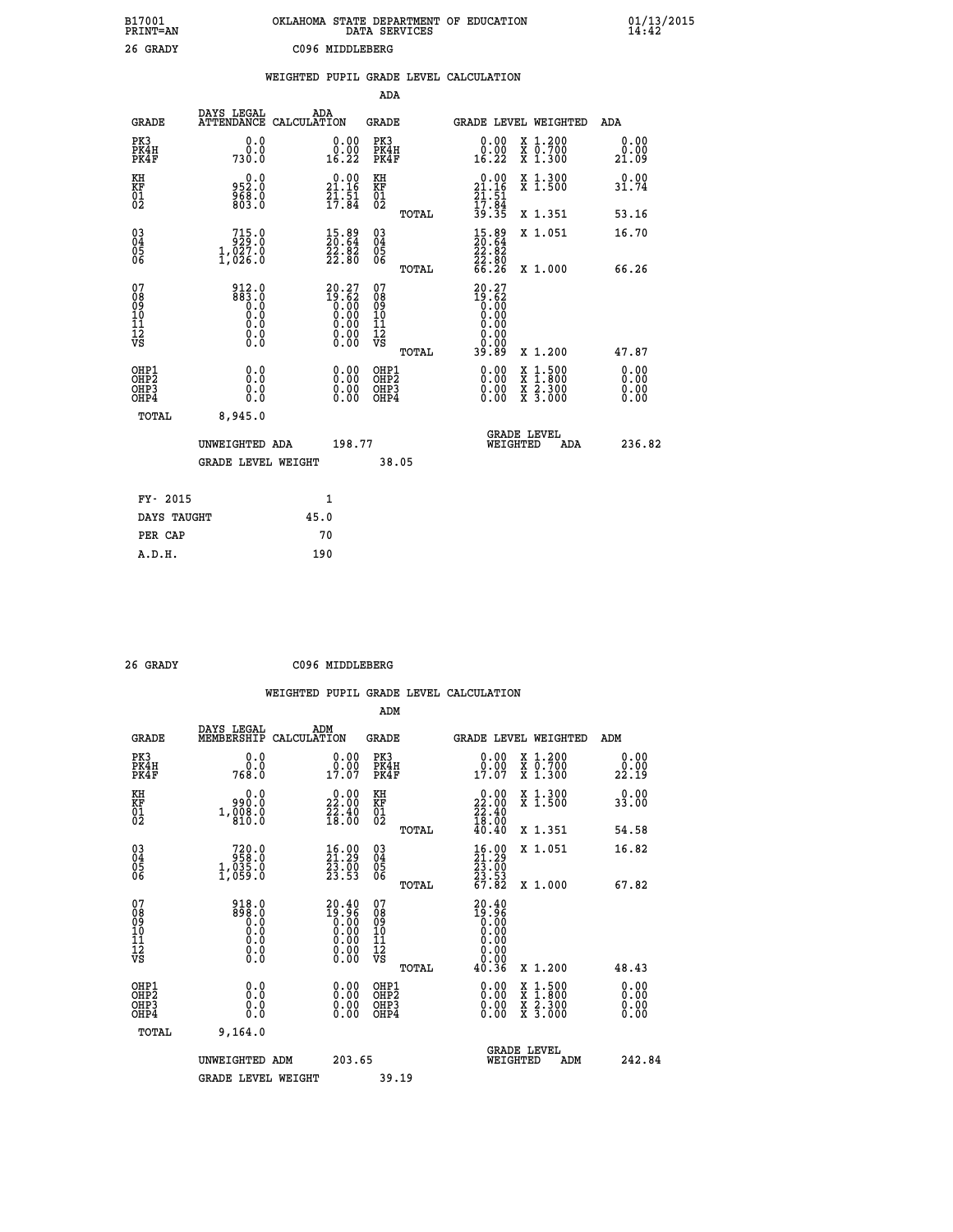| B17001<br>PRINT=AN | . STATE DEPARTMENT OF EDUCATION<br><b>OKLAHOMA</b><br>DATA SERVICES | $01/13/2015$<br>14:42 |
|--------------------|---------------------------------------------------------------------|-----------------------|
| 26 GRADY           | C131 PIONEER                                                        |                       |

### **WEIGHTED PUPIL GRADE LEVEL CALCULATION**

|                                                    |                                                                                                                |                                                                                                      |        | ADA                                    |       |                                                                                                                        |        |                                                                  |                       |
|----------------------------------------------------|----------------------------------------------------------------------------------------------------------------|------------------------------------------------------------------------------------------------------|--------|----------------------------------------|-------|------------------------------------------------------------------------------------------------------------------------|--------|------------------------------------------------------------------|-----------------------|
| <b>GRADE</b>                                       | DAYS LEGAL<br><b>ATTENDANCE</b>                                                                                | ADA<br>CALCULATION                                                                                   |        | GRADE                                  |       |                                                                                                                        |        | GRADE LEVEL WEIGHTED                                             | <b>ADA</b>            |
| PK3<br>PK4H<br>PK4F                                | 0.0<br>0.0<br>1,611.5                                                                                          | 0.00<br>0.00<br>39.30                                                                                |        | PK3<br>PK4H<br>PK4F                    |       | 0.00<br>0.00<br>39.30                                                                                                  |        | X 1.200<br>X 0.700<br>X 1.300                                    | 0.00<br>0.00<br>51.09 |
| KH<br><b>KF</b><br>01<br>02                        | 0.0<br>$\frac{1}{1}, \frac{547}{819}$ .0<br>1,819.0                                                            | 37.74<br>$\frac{44.37}{38.49}$                                                                       |        | KH<br>KF<br>01<br>02                   |       | $0.00$<br>$37.74$<br>$44.37$<br>$38.49$<br>$82.86$                                                                     |        | X 1.300<br>X 1.500                                               | 0.00<br>56.61         |
|                                                    |                                                                                                                |                                                                                                      |        |                                        | TOTAL |                                                                                                                        |        | X 1.351                                                          | 111.94                |
| $\begin{matrix} 03 \\ 04 \\ 05 \\ 06 \end{matrix}$ | $\begin{smallmatrix} 1,791.0\\ 1,831.0\\ 1,212.5\\ 1,526.0 \end{smallmatrix}$                                  | $43.68$<br>$44.66$<br>$29.57$<br>$37.22$                                                             |        | 03<br>04<br>05<br>06                   |       | $43.68$<br>$44.66$<br>$29.57$<br>$37.22$<br>$111.45$                                                                   |        | X 1.051                                                          | 45.91                 |
|                                                    |                                                                                                                |                                                                                                      |        |                                        | TOTAL |                                                                                                                        |        | X 1.000                                                          | 111.45                |
| 07<br>08<br>09<br>101<br>11<br>12<br>VS            | $\underset{0.0}{\overset{1,487.0}{\underset{280.5}{\underset{0.0}{\underset{0.0}{\underset{0.0}}}}}}$<br>$\S.$ | $\begin{array}{@{}ll} 36.27 \\ 31.23 \\ 0.00 \\ 0.00 \\ 0.00 \\ 0.00 \\ 0.00 \\ \end{array}$<br>Ŏ.ŎŎ |        | 07<br>08<br>09<br>11<br>11<br>12<br>VS | TOTAL | $\begin{smallmatrix} 36 & 27 \\ 31 & 23 \\ 0 & 00 \\ 0 & 00 \\ 0 & 00 \\ 0 & 00 \\ \end{smallmatrix}$<br>0.00<br>67.50 |        | X 1.200                                                          | 81.00                 |
|                                                    |                                                                                                                |                                                                                                      |        |                                        |       |                                                                                                                        |        |                                                                  | 0.00                  |
| OHP1<br>OHP2<br>OHP3<br>OHP4                       | 0.0<br>0.0<br>0.0                                                                                              | 0.00<br>$0.00$<br>0.00                                                                               |        | OHP1<br>OHP2<br>OHP3<br>OHP4           |       | $0.00$<br>$0.00$<br>0.00                                                                                               | X<br>X | $1.500$<br>$1.800$<br>$\frac{\ddot{x}}{x}$ $\frac{5.300}{3.000}$ | 0.00<br>0.00<br>0.00  |
| TOTAL                                              | 15,684.0                                                                                                       |                                                                                                      |        |                                        |       |                                                                                                                        |        |                                                                  |                       |
|                                                    | UNWEIGHTED ADA                                                                                                 |                                                                                                      | 382.53 |                                        |       | WEIGHTED                                                                                                               |        | <b>GRADE LEVEL</b><br>ADA                                        | 458.00                |
|                                                    | <b>GRADE LEVEL WEIGHT</b>                                                                                      |                                                                                                      |        | 75.47                                  |       |                                                                                                                        |        |                                                                  |                       |
| FY- 2015                                           |                                                                                                                | $\mathbf{1}$                                                                                         |        |                                        |       |                                                                                                                        |        |                                                                  |                       |
| DAYS TAUGHT                                        |                                                                                                                | 41.0                                                                                                 |        |                                        |       |                                                                                                                        |        |                                                                  |                       |
|                                                    |                                                                                                                |                                                                                                      |        |                                        |       |                                                                                                                        |        |                                                                  |                       |

| 26 GRADY | C131 PIONEER |
|----------|--------------|

PER CAP 70<br>A.D.H. 141

 **A.D.H. 141**

|                                          |                                                              |                                                                      | ADM                                                 |       |                                                                                                         |                                          |                       |
|------------------------------------------|--------------------------------------------------------------|----------------------------------------------------------------------|-----------------------------------------------------|-------|---------------------------------------------------------------------------------------------------------|------------------------------------------|-----------------------|
| <b>GRADE</b>                             | DAYS LEGAL<br>MEMBERSHIP                                     | ADM<br>CALCULATION                                                   | <b>GRADE</b>                                        |       |                                                                                                         | GRADE LEVEL WEIGHTED                     | ADM                   |
| PK3<br>PK4H<br>PK4F                      | 0.0<br>ة:ة<br>1,678.0                                        | $\begin{smallmatrix} 0.00\\ 0.00\\ 0.93 \end{smallmatrix}$           | PK3<br>PK4H<br>PK4F                                 |       | $\begin{smallmatrix} 0.00\\ 0.00\\ 0.93 \end{smallmatrix}$                                              | X 1.200<br>X 0.700<br>X 1.300            | 0.00<br>0.00<br>53.21 |
| KH<br>KF<br>01<br>02                     | 0.0<br>$\frac{1}{1}, \frac{602}{886}$ .0<br>1,641.0          | $\begin{smallmatrix} 0.00\\ 39.07\\ 46.00\\ 40.02 \end{smallmatrix}$ | KH<br>KF<br>01<br>02                                |       | $\begin{smallmatrix} 0.00\\ 39.07\\ 46.00\\ 40.02\\ 86.02 \end{smallmatrix}$                            | X 1.300<br>X 1.500                       | 0.00<br>58.61         |
|                                          |                                                              |                                                                      |                                                     | TOTAL |                                                                                                         | X 1.351                                  | 116.21                |
| 03<br>04<br>05<br>06                     | $1,844.0$<br>$1,886.0$<br>$1,229.0$<br>1,566.0               | $\frac{44}{46}$ .00<br>$\frac{29}{38}$ .98<br>38.20                  | $\begin{array}{c} 03 \\ 04 \\ 05 \\ 06 \end{array}$ |       | $\begin{smallmatrix} 44.98\\ 46.00\\ 29.98\\ 38.20\\ 114.18 \end{smallmatrix}$                          | X 1.051                                  | 47.27                 |
|                                          |                                                              |                                                                      |                                                     | TOTAL |                                                                                                         | X 1.000                                  | 114.18                |
| 07<br>08<br>09<br>101<br>112<br>VS       | $1, 546.0$<br>$1, 312.0$<br>$0.0$<br>$0.0$<br>$0.0$<br>$\S.$ | $37.71$<br>$32.00$<br>$0.00$<br>$0.00$<br>$0.00$<br>$0.00$<br>$0.00$ | 07<br>08<br>09<br>11<br>11<br>12<br>VS              |       | 37.71<br>$\begin{array}{c} 32.600 \\ 0.000 \\ 0.000 \\ 0.000 \\ 0.000 \\ 0.000 \\ 0.000 \\ \end{array}$ |                                          |                       |
|                                          |                                                              |                                                                      |                                                     | TOTAL | 69.71                                                                                                   | X 1.200                                  | 83.65                 |
| OHP1<br>OHP2<br>OH <sub>P3</sub><br>OHP4 | 0.0<br>0.000                                                 | $0.00$<br>$0.00$<br>0.00                                             | OHP1<br>OHP2<br>OHP <sub>3</sub>                    |       | $0.00$<br>$0.00$<br>0.00                                                                                | X 1:500<br>X 1:800<br>X 2:300<br>X 3:000 | 0.00<br>0.00<br>0.00  |
| TOTAL                                    | 16,190.0                                                     |                                                                      |                                                     |       |                                                                                                         |                                          |                       |
|                                          | UNWEIGHTED ADM                                               | 394.89                                                               |                                                     |       | WEIGHTED                                                                                                | <b>GRADE LEVEL</b><br>ADM                | 473.13                |
|                                          | <b>GRADE LEVEL WEIGHT</b>                                    |                                                                      | 78.24                                               |       |                                                                                                         |                                          |                       |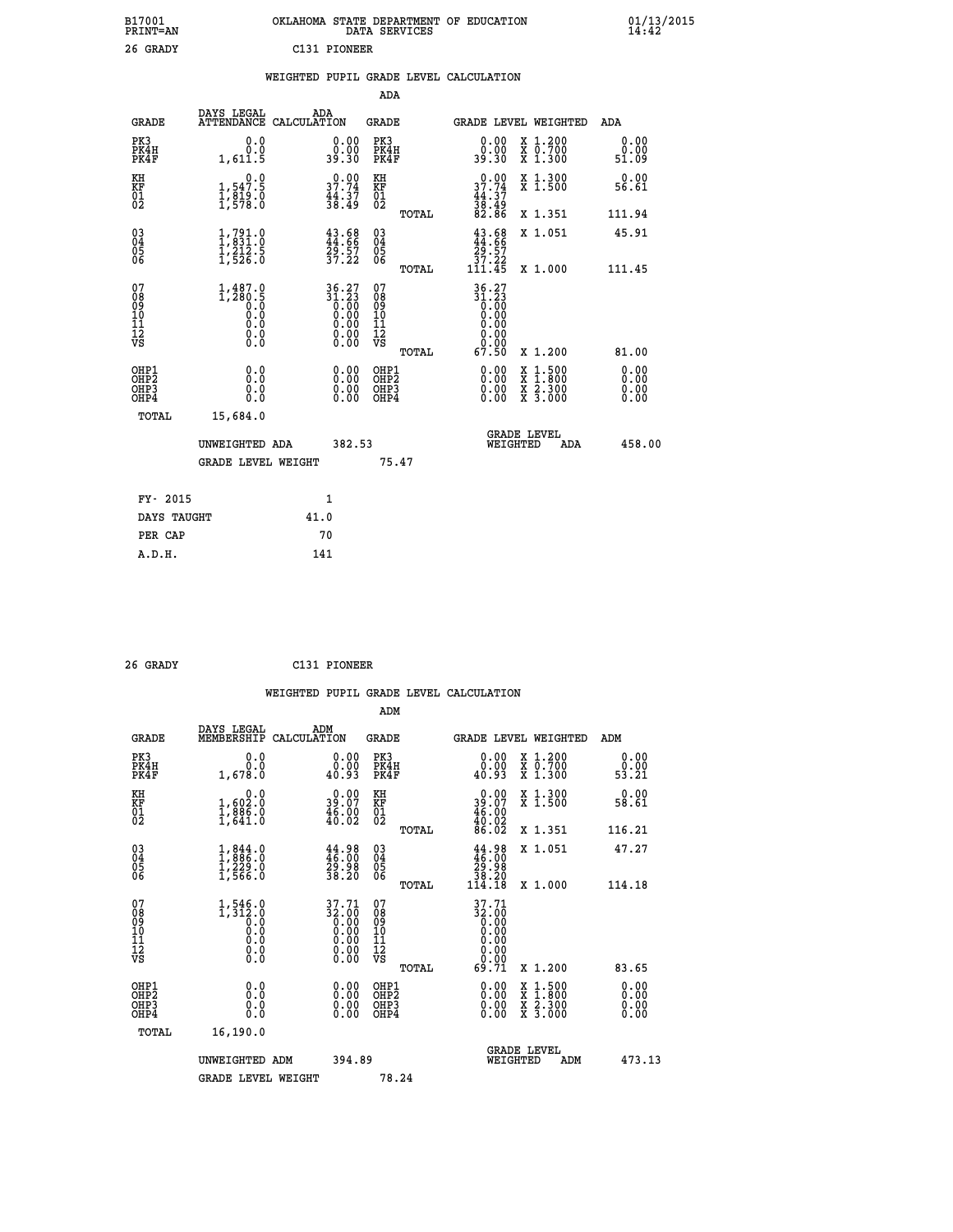| B17001<br>PRINT=AN                                 |                                                                                                                  | OKLAHOMA STATE DEPARTMENT OF EDUCATION                                                              | DATA SERVICES                            |       |                                                                                                                 |                                                                                                                                           |                         | 01/13/2015 |
|----------------------------------------------------|------------------------------------------------------------------------------------------------------------------|-----------------------------------------------------------------------------------------------------|------------------------------------------|-------|-----------------------------------------------------------------------------------------------------------------|-------------------------------------------------------------------------------------------------------------------------------------------|-------------------------|------------|
| 26 GRADY                                           |                                                                                                                  | I001 CHICKASHA                                                                                      |                                          |       |                                                                                                                 |                                                                                                                                           |                         |            |
|                                                    |                                                                                                                  | WEIGHTED PUPIL GRADE LEVEL CALCULATION                                                              |                                          |       |                                                                                                                 |                                                                                                                                           |                         |            |
|                                                    |                                                                                                                  |                                                                                                     | ADA                                      |       |                                                                                                                 |                                                                                                                                           |                         |            |
| <b>GRADE</b>                                       | DAYS LEGAL                                                                                                       | ADA<br>ATTENDANCE CALCULATION                                                                       | <b>GRADE</b>                             |       | GRADE LEVEL WEIGHTED                                                                                            |                                                                                                                                           | ADA                     |            |
| PK3<br>PK4H<br>PK4F                                | 55.0<br>582.0<br>6,695.5                                                                                         | $14.41$<br>$14.92$<br>171.68                                                                        | PK3<br>PK4H<br>PK4F                      |       | 1.41<br>$1\bar{4}$ .92<br>171.68                                                                                | X 1.200<br>X 0.700<br>X 1.300                                                                                                             | 1.69<br>10.44<br>223.18 |            |
| KH<br>KF<br>01<br>02                               | $\begin{smallmatrix} 0 & 0 & 0 \\ 6 & 9 & 2 & 7 & 0 \\ 7 & 2 & 8 & 8 & 5 \\ 7 & 2 & 3 & 9 & 5 \end{smallmatrix}$ | $\begin{smallmatrix} &0.00\\ 177.62\\ 186.88\\ 185.63\end{smallmatrix}$                             | KH<br>KF<br>01<br>02                     |       | $\begin{smallmatrix} &0.00\\ 177.62\\ 186.88\\ 185.63\\ 372.51 \end{smallmatrix}$                               | X 1.300<br>X 1.500                                                                                                                        | 0.00<br>266.43          |            |
|                                                    |                                                                                                                  |                                                                                                     |                                          | TOTAL |                                                                                                                 | X 1.351                                                                                                                                   | 503.26                  |            |
| $\begin{matrix} 03 \\ 04 \\ 05 \\ 06 \end{matrix}$ | $\begin{smallmatrix} 6, 820.5\\ 6, 268.0\\ 6, 214.0\\ 5, 646.5 \end{smallmatrix}$                                | $\begin{smallmatrix} 174.88\\ 160.72\\ 159.33\\ 144.78 \end{smallmatrix}$                           | 03<br>04<br>05<br>06                     |       | 174.88<br>159.33<br>144.78                                                                                      | X 1.051                                                                                                                                   | 183.80                  |            |
|                                                    |                                                                                                                  |                                                                                                     |                                          | TOTAL | 464.83                                                                                                          | X 1,000                                                                                                                                   | 464.83                  |            |
| 078901112<br>00010112<br>VS                        | $6,339.5$<br>$6,039.5$<br>$7,653.5$<br>$6,787.5$<br>$6,464.0$<br>$5,059.0$<br>$0.0$                              | $\begin{smallmatrix} 162.55\\154.86\\196.24\\174.04\\165.74\\165.74\\129.72\\0.00\end{smallmatrix}$ | 07890112<br>00901112<br>VS               |       | 162.55<br>$154.86$<br>$196.24$<br>$174.04$<br>$\begin{array}{c} 165.74 \\ 129.72 \\ 9.00 \\ 983.15 \end{array}$ |                                                                                                                                           |                         |            |
|                                                    |                                                                                                                  |                                                                                                     |                                          | TOTAL |                                                                                                                 | X 1.200                                                                                                                                   | 1,179.78                |            |
| OHP1<br>OHP2<br>OH <sub>P3</sub><br>OHP4           | 339.0<br>0.0<br>0.0<br>0.0                                                                                       | 0.69<br>$\begin{smallmatrix} 0.00 \ 0.00 \end{smallmatrix}$                                         | OHP1<br>OHP <sub>2</sub><br>OHP3<br>OHP4 |       | 8.69<br>0.00<br>0.00                                                                                            | $\begin{smallmatrix} \mathtt{X} & 1\cdot500\\ \mathtt{X} & 1\cdot800\\ \mathtt{X} & 2\cdot300\\ \mathtt{X} & 3\cdot000 \end{smallmatrix}$ | 13.04<br>0.00<br>0.00   |            |
| TOTAL                                              | 92,418.5                                                                                                         |                                                                                                     |                                          |       |                                                                                                                 |                                                                                                                                           |                         |            |
|                                                    | UNWEIGHTED ADA<br><b>GRADE LEVEL WEIGHT</b>                                                                      | 2,369.69                                                                                            | 476.76                                   |       | WEIGHTED                                                                                                        | <b>GRADE LEVEL</b><br>ADA                                                                                                                 | 2,846.45                |            |
|                                                    |                                                                                                                  |                                                                                                     |                                          |       |                                                                                                                 |                                                                                                                                           |                         |            |

| FY- 2015    |       |
|-------------|-------|
| DAYS TAUGHT | 39.0  |
| PER CAP     | 33    |
| A.D.H.      | 1,297 |

| 26 GRADY | I001 CHICKASHA |
|----------|----------------|

|                                                    |                                                                                           |                                                                                            | ADM                                                 |                                                                                            |                                          |                                                      |
|----------------------------------------------------|-------------------------------------------------------------------------------------------|--------------------------------------------------------------------------------------------|-----------------------------------------------------|--------------------------------------------------------------------------------------------|------------------------------------------|------------------------------------------------------|
| <b>GRADE</b>                                       | DAYS LEGAL<br>MEMBERSHIP                                                                  | ADM<br>CALCULATION                                                                         | <b>GRADE</b>                                        | <b>GRADE LEVEL WEIGHTED</b>                                                                |                                          | ADM                                                  |
| PK3<br>PK4H<br>PK4F                                | 59.0<br>0.859<br>7,154.0                                                                  | $1.51$<br>$16.36$<br>183.44                                                                | PK3<br>PK4H<br>PK4F                                 | $\begin{smallmatrix}&&1.51\16.36\183.44\end{smallmatrix}$                                  | X 1.200<br>X 0.700<br>X 1.300            | $1.81$<br>$11.45$<br>$2\bar{3}\bar{8}\cdot 4\bar{7}$ |
| KH<br>KF<br>01<br>02                               | 0.0<br>7,298:0<br>7,680:0<br>7,581:0                                                      | $\begin{smallmatrix}&&0\cdot 00\\187.13\\196.92\\194.38\end{smallmatrix}$                  | KH<br>KF<br>01<br>02                                | $\begin{smallmatrix} &0.00\\ 187.13\\ 196.92\\ 194.38\\ 391.30\end{smallmatrix}$           | X 1.300<br>X 1.500                       | 0.00<br>280.70                                       |
|                                                    |                                                                                           |                                                                                            | TOTAL                                               |                                                                                            | X 1.351                                  | 528.65                                               |
| $\begin{matrix} 03 \\ 04 \\ 05 \\ 06 \end{matrix}$ | 7,105.0<br>6,572.0<br>6,465.0<br>5,927.0                                                  | $\begin{smallmatrix} 182\cdot 18\\168\cdot 51\\165\cdot 77\\151\cdot 97 \end{smallmatrix}$ | $\begin{array}{c} 03 \\ 04 \\ 05 \\ 06 \end{array}$ | 182.18<br>168.51<br>165.77<br>151.97<br>486.25                                             | X 1.051                                  | 191.47                                               |
|                                                    |                                                                                           |                                                                                            | TOTAL                                               |                                                                                            | X 1.000                                  | 486.25                                               |
| 07<br>0890112<br>1112<br>VS                        | $6, 400.0$<br>$6, 400.0$<br>$9, 253.0$<br>$7, 354.0$<br>$6, 919.0$<br>$5, 493.0$<br>$0.0$ | 171.05<br>$\frac{164.10}{211.62}$<br>$\frac{188.56}{177.41}$<br>$\frac{140.85}{0.00}$      | 07<br>08<br>09<br>11<br>11<br>12<br>VS<br>TOTAL     | 171.05<br>$\frac{164.10}{211.62}$<br>$\frac{188.56}{177.41}$<br>140.05<br>0.00<br>1,053.59 | X 1.200                                  | 1,264.31                                             |
| OHP1<br>OHP2<br>OH <sub>P3</sub><br>OHP4           | 349.0<br>0.0<br>0.0<br>0.0                                                                | $0.00$<br>$0.00$<br>ŏ.ŏŏ                                                                   | OHP1<br>OHP2<br>OHP3<br>OHP4                        | 0.95<br>0.00<br>0.00                                                                       | X 1:500<br>X 1:800<br>X 2:300<br>X 3:000 | 13.43<br>0.00<br>0.00<br>0.00                        |
| TOTAL                                              | 97,918.0                                                                                  |                                                                                            |                                                     |                                                                                            |                                          |                                                      |
|                                                    |                                                                                           | UNWEIGHTED ADM<br>2,510.71                                                                 |                                                     | <b>GRADE LEVEL</b><br>WEIGHTED<br>ADM                                                      |                                          | 3,016.54                                             |
|                                                    | <b>GRADE LEVEL WEIGHT</b>                                                                 |                                                                                            | 505.83                                              |                                                                                            |                                          |                                                      |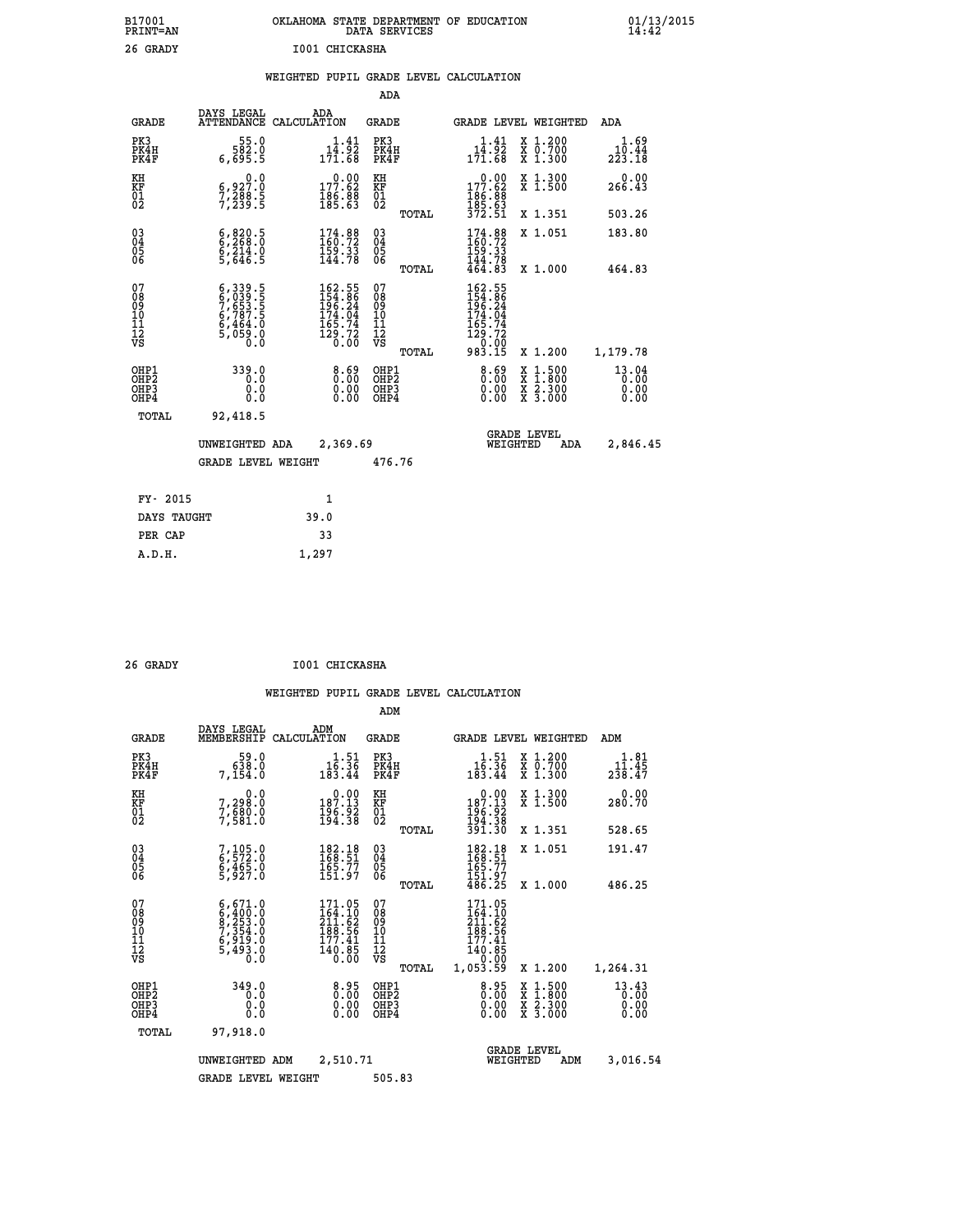| B17001<br>PRINT=AN<br>26 GRADY                       |                                                                                   | I002 MINCO                                                                   | OKLAHOMA STATE DEPARTMENT OF EDUCATION<br>DATA SERVICES |                                                                                                   |                                                                                          | $01/13/2015$<br>14:42 |
|------------------------------------------------------|-----------------------------------------------------------------------------------|------------------------------------------------------------------------------|---------------------------------------------------------|---------------------------------------------------------------------------------------------------|------------------------------------------------------------------------------------------|-----------------------|
|                                                      |                                                                                   |                                                                              | WEIGHTED PUPIL GRADE LEVEL CALCULATION<br>ADA           |                                                                                                   |                                                                                          |                       |
| <b>GRADE</b>                                         | DAYS LEGAL<br>ATTENDANCE CALCULATION                                              | ADA                                                                          | <b>GRADE</b>                                            |                                                                                                   | GRADE LEVEL WEIGHTED                                                                     | ADA                   |
| PK3<br>PK4H<br>PK4F                                  | 0.0<br>832.0<br>0.0                                                               | 0.00<br>18.91<br>0.00                                                        | PK3<br>PK4H<br>PK4F                                     | $\substack{0.00\\18.91\\0.00}$                                                                    | X 1.200<br>X 0.700<br>X 1.300                                                            | 0.00<br>13.24<br>0.00 |
| KH<br>KF<br>01<br>02                                 | $\begin{smallmatrix}&&&0.0\\1.751.5\\1.709.0\\1.611.0\end{smallmatrix}$           | $\begin{smallmatrix} 0.00\\ 39.81\\ 38.84\\ 38.84\\ 36.61 \end{smallmatrix}$ | KH<br>KF<br>01<br>02                                    | $39.81$<br>$38.84$<br>$36.61$<br>$75.45$                                                          | X 1.300<br>X 1.500                                                                       | 0.00<br>59.72         |
|                                                      |                                                                                   |                                                                              | TOTAL                                                   |                                                                                                   | X 1.351                                                                                  | 101.93                |
| $\begin{matrix} 03 \\ 04 \\ 05 \\ 06 \end{matrix}$   | $^{2,492.5}_{1,716.0}$<br>$^{1,918.0}_{1,918.0}$<br>$^{1,918.0}_{1,681.0}$        | 56.65<br>39.00<br>43.59<br>38.20                                             | 03<br>04<br>05<br>06                                    | $\begin{smallmatrix} 56.65\\ 39.00\\ 43.59\\ 38.20\\ 120.79 \end{smallmatrix}$                    | X 1.051                                                                                  | 59.54                 |
|                                                      |                                                                                   |                                                                              | TOTAL                                                   |                                                                                                   | X 1.000                                                                                  | 120.79                |
| 07<br>08<br>09<br>11<br>11<br>12<br>VS               | $1,814.0$<br>$1,605.5$<br>$1,673.0$<br>$1,700.0$<br>$1,844.5$<br>$1,969.5$<br>0.0 | $41.23$<br>$36.49$<br>$38.62$<br>$38.64$<br>$41.92$<br>$44.76$<br>$0.00$     | 07<br>ŏġ<br>09<br>ίŌ<br>īī<br>ĪŻ<br>VŜ<br>TOTAL         | $\frac{41.23}{36.49}$<br>$\begin{array}{c} 38.64 \\ 41.92 \\ 44.76 \\ 0.00 \end{array}$<br>241.06 | X 1.200                                                                                  | 289.27                |
| OHP1<br>OHP <sub>2</sub><br>OH <sub>P3</sub><br>OHP4 | 0.0<br>0.0<br>0.0<br>0.0                                                          | 0.00<br>$\begin{smallmatrix} 0.00 \ 0.00 \end{smallmatrix}$                  | OHP1<br>OHP <sub>2</sub><br>OHP3<br>OHP4                | 0.00<br>0.00<br>0.00                                                                              | $\begin{smallmatrix} x & 1.500 \\ x & 1.800 \\ x & 2.300 \\ x & 3.000 \end{smallmatrix}$ | 0.00<br>0.00<br>0.00  |
| <b>TOTAL</b>                                         | 24,317.5                                                                          |                                                                              |                                                         |                                                                                                   |                                                                                          |                       |
|                                                      | UNWEIGHTED ADA                                                                    | 552.67                                                                       |                                                         | WEIGHTED                                                                                          | <b>GRADE LEVEL</b><br>ADA                                                                | 644.49                |
|                                                      | <b>GRADE LEVEL WEIGHT</b>                                                         |                                                                              | 91.82                                                   |                                                                                                   |                                                                                          |                       |
|                                                      |                                                                                   |                                                                              |                                                         |                                                                                                   |                                                                                          |                       |
| FY- 2015                                             |                                                                                   | 1                                                                            |                                                         |                                                                                                   |                                                                                          |                       |
| DAYS TAUGHT                                          |                                                                                   | 44.0                                                                         |                                                         |                                                                                                   |                                                                                          |                       |
| PER CAP<br>A.D.H.                                    |                                                                                   | 77<br>318                                                                    |                                                         |                                                                                                   |                                                                                          |                       |

| 26 GRADY | I002 MINCO |
|----------|------------|
|          |            |

|                                                    |                                                                                      |                    |                                                                                              |                                              |       | WEIGHTED PUPIL GRADE LEVEL CALCULATION                                                                                                   |                                                                                                  |        |                              |
|----------------------------------------------------|--------------------------------------------------------------------------------------|--------------------|----------------------------------------------------------------------------------------------|----------------------------------------------|-------|------------------------------------------------------------------------------------------------------------------------------------------|--------------------------------------------------------------------------------------------------|--------|------------------------------|
|                                                    |                                                                                      |                    |                                                                                              | ADM                                          |       |                                                                                                                                          |                                                                                                  |        |                              |
| <b>GRADE</b>                                       | DAYS LEGAL<br>MEMBERSHIP                                                             | ADM<br>CALCULATION |                                                                                              | <b>GRADE</b>                                 |       | <b>GRADE LEVEL WEIGHTED</b>                                                                                                              |                                                                                                  | ADM    |                              |
| PK3<br>PK4H<br>PK4F                                | 0.0<br>920.0<br>0.0                                                                  |                    | 0.00<br>20.91<br>0.00                                                                        | PK3<br>PK4H<br>PK4F                          |       | 0.00<br>$20.91$<br>$0.00$                                                                                                                | X 1.200<br>X 0.700<br>X 1.300                                                                    |        | 0.00<br>$\frac{14.64}{0.00}$ |
| KH<br>KF<br>01<br>02                               | 0.0<br>1,811.0<br>1,781.0<br>1,678.0                                                 |                    | $\begin{smallmatrix} 0.00\\ 41.16\\ 40.48\\ 38.14 \end{smallmatrix}$                         | KH<br>KF<br>01<br>02                         |       | $\begin{smallmatrix} &0.00\\ 41.16\\ 40.48\\ 38.14\\ 78.62 \end{smallmatrix}$                                                            | X 1.300<br>X 1.500                                                                               |        | 0.00<br>61.74                |
|                                                    |                                                                                      |                    |                                                                                              |                                              | TOTAL |                                                                                                                                          | X 1.351                                                                                          | 106.22 |                              |
| $\begin{matrix} 03 \\ 04 \\ 05 \\ 06 \end{matrix}$ | 2,598.0<br>1,770.0<br>1,986.0<br>1,726.0                                             |                    | $\frac{59.05}{40.23}$<br>$\frac{45.14}{39.23}$                                               | $^{03}_{04}$<br>Ŏ5<br>06                     |       | $\begin{array}{r} 59.05 \\ 40.23 \\ 45.14 \\ 39.23 \\ 124.60 \end{array}$                                                                | X 1.051                                                                                          |        | 62.06                        |
|                                                    |                                                                                      |                    |                                                                                              |                                              | TOTAL |                                                                                                                                          | X 1.000                                                                                          | 124.60 |                              |
| 07<br>0890112<br>1112<br>VS                        | $1,867.0$<br>$1,7654.0$<br>$1,760.0$<br>$1,760.0$<br>$1,889.0$<br>$2,016.0$<br>$0.0$ |                    | $\begin{smallmatrix} 42.43\\ 37.59\\ 38.84\\ 40.00\\ 42.93\\ 45.82\\ 0.00 \end{smallmatrix}$ | 07<br>08<br>09<br>09<br>10<br>11<br>12<br>VS |       | $\begin{smallmatrix} 42\cdot43\\ 37\cdot59\\ 38\cdot84\\ 40\cdot90\\ 42\cdot93\\ 45\cdot80\\ 0\cdot000\\ 247\cdot61\\ \end{smallmatrix}$ |                                                                                                  |        |                              |
|                                                    |                                                                                      |                    |                                                                                              |                                              | TOTAL |                                                                                                                                          | $X_1.200$                                                                                        | 297.13 |                              |
| OHP1<br>OHP2<br>OH <sub>P3</sub><br>OHP4           | 0.0<br>0.000                                                                         |                    | $\begin{smallmatrix} 0.00 \ 0.00 \ 0.00 \ 0.00 \end{smallmatrix}$                            | OHP1<br>OHP2<br>OHP3<br>OHP4                 |       |                                                                                                                                          | $\begin{smallmatrix} x & 1 & 500 \\ x & 1 & 800 \\ x & 2 & 300 \\ x & 3 & 000 \end{smallmatrix}$ |        | 0.00<br>0.00<br>0.00         |
| TOTAL                                              | 25,165.0                                                                             |                    |                                                                                              |                                              |       |                                                                                                                                          |                                                                                                  |        |                              |
|                                                    | UNWEIGHTED ADM                                                                       |                    | 571.95                                                                                       |                                              |       | WEIGHTED                                                                                                                                 | <b>GRADE LEVEL</b><br>ADM                                                                        |        | 666.39                       |
|                                                    | <b>GRADE LEVEL WEIGHT</b>                                                            |                    |                                                                                              | 94.44                                        |       |                                                                                                                                          |                                                                                                  |        |                              |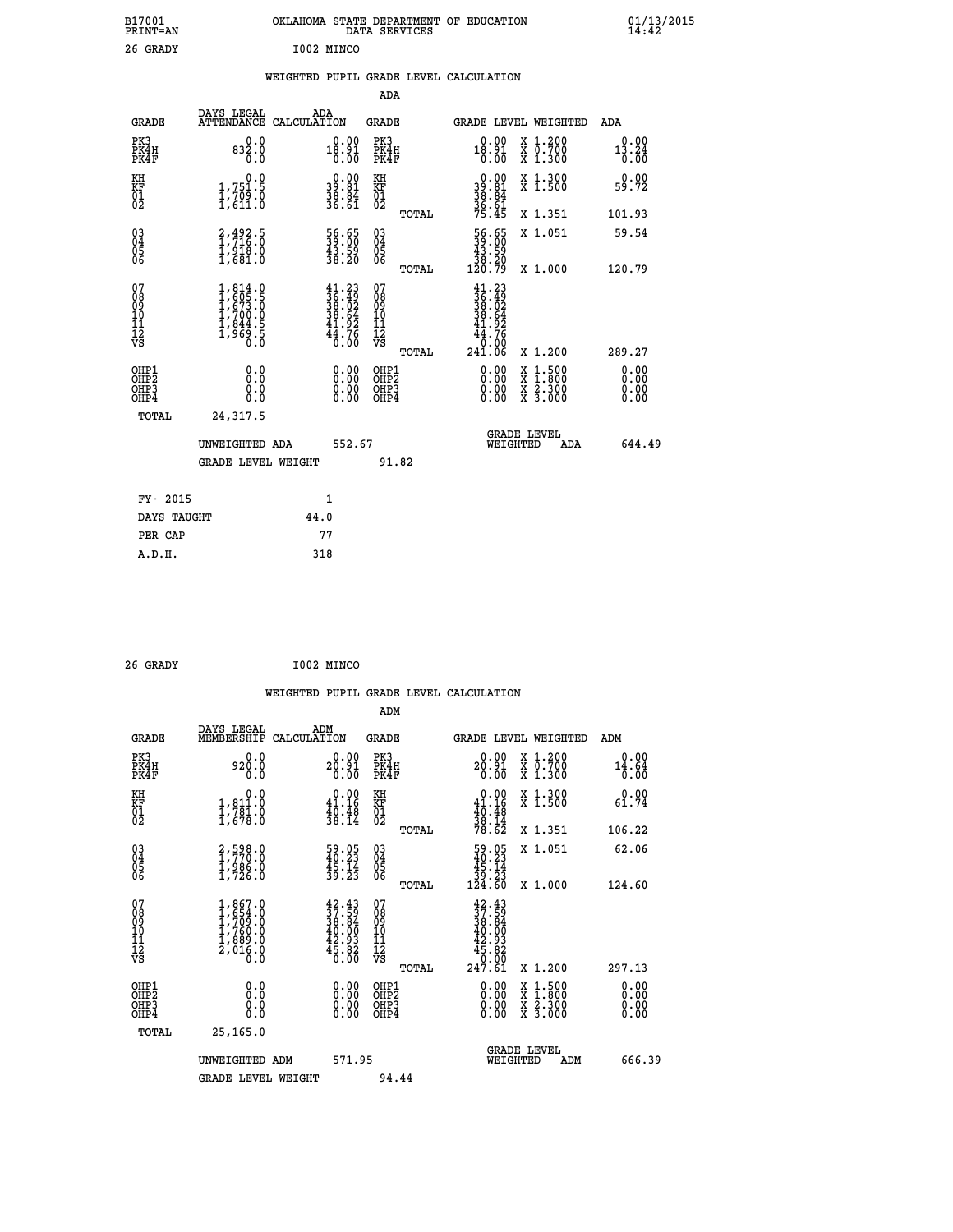| B17001<br>PRINT=AN                           |                                                                                     | OKLAHOMA STATE DEPARTMENT OF EDUCATION                                   | DATA SERVICES                                      |                                                                                                           |                                                                                          | $01/13/2015$<br>14:42 |
|----------------------------------------------|-------------------------------------------------------------------------------------|--------------------------------------------------------------------------|----------------------------------------------------|-----------------------------------------------------------------------------------------------------------|------------------------------------------------------------------------------------------|-----------------------|
| 26 GRADY                                     |                                                                                     | <b>I051 NINNEKAH</b>                                                     |                                                    |                                                                                                           |                                                                                          |                       |
|                                              |                                                                                     | WEIGHTED PUPIL GRADE LEVEL CALCULATION                                   |                                                    |                                                                                                           |                                                                                          |                       |
|                                              |                                                                                     |                                                                          | <b>ADA</b>                                         |                                                                                                           |                                                                                          |                       |
| <b>GRADE</b>                                 | DAYS LEGAL                                                                          | ADA<br>ATTENDANCE CALCULATION                                            | <b>GRADE</b>                                       |                                                                                                           | GRADE LEVEL WEIGHTED ADA                                                                 |                       |
| PK3<br>PK4H<br>PK4F                          | 63.0<br>0.0<br>1,358.5                                                              | $\frac{1}{0}$ : $\frac{43}{00}$<br>30.88                                 | PK3<br>PK4H<br>PK4F                                | $1.43$<br>$0.00$<br>30.88                                                                                 | X 1.200<br>X 0.700<br>X 1.300                                                            | 1.72<br>0.00<br>40.14 |
| KH<br>KF<br>$\frac{01}{02}$                  | 0.0<br>1,933.0<br>2,124.5<br>1,884.0                                                | $\begin{smallmatrix} 0.00\\ 43.93\\ 48.28\\ 42.82 \end{smallmatrix}$     | KH<br>KF<br>$\overline{01}$                        | $\begin{smallmatrix} 0.00\\ 43.93\\ 48.28\\ 42.82\\ 43.92 \end{smallmatrix}$                              | X 1.300<br>X 1.500                                                                       | 0.00<br>65.90         |
|                                              |                                                                                     |                                                                          | TOTAL                                              | 91.10                                                                                                     | X 1.351                                                                                  | 123.08                |
| $\substack{03 \ 04}$<br>ŎŜ<br>06             | $1, 462.9$<br>$1, 840.5$<br>$1, 566.0$<br>$1, 997.0$                                | 33.23<br>41.83<br>35.59<br>45.39                                         | $\begin{matrix} 03 \\ 04 \\ 05 \\ 06 \end{matrix}$ | $33.23$<br>41.83<br>35.59                                                                                 | X 1.051                                                                                  | 34.92                 |
|                                              |                                                                                     |                                                                          | TOTAL                                              | 45.39<br>122.81                                                                                           | X 1.000                                                                                  | 122.81                |
| 07<br>Ŏġ<br>09<br>10<br>11<br>12<br>VS       | $1,530.0$<br>$1,501.0$<br>$1,912.0$<br>$1,547.0$<br>$1,218.0$<br>$1,189.0$<br>$0.0$ | $34.77$<br>$34.11$<br>$43.45$<br>$35.16$<br>$27.68$<br>$27.02$<br>$0.00$ | 07<br>$\frac{0.8}{0.9}$<br>ίŌ<br>īī<br>ĪŽ<br>VŠ    | 34.77<br>$\frac{3}{4}$ : $\frac{1}{4}$<br>$\frac{35}{27}. \frac{16}{68}$<br>$\frac{27}{9}. \frac{02}{90}$ |                                                                                          |                       |
| OHP1                                         | 0.0                                                                                 |                                                                          | <b>TOTAL</b><br>OHP1                               | 202.19                                                                                                    | X 1.200                                                                                  | 242.63                |
| OHP <sub>2</sub><br>OH <sub>P3</sub><br>OHP4 | Ō.Ō<br>0.0<br>0.0                                                                   | 0.00<br>0.00<br>0.00                                                     | OHP <sub>2</sub><br>OHP3<br>OHP4                   | 0.00<br>0.00<br>0.00                                                                                      | $\begin{smallmatrix} x & 1.500 \\ x & 1.800 \\ x & 2.300 \\ x & 3.000 \end{smallmatrix}$ | 0.00<br>0.00<br>0.00  |
| <b>TOTAL</b>                                 | 23, 125.5                                                                           |                                                                          |                                                    |                                                                                                           |                                                                                          |                       |
| UNWEIGHTED ADA                               |                                                                                     | 525.57                                                                   |                                                    | WEIGHTED                                                                                                  | <b>GRADE LEVEL</b><br>ADA                                                                | 631.20                |
|                                              | <b>GRADE LEVEL WEIGHT</b>                                                           |                                                                          | 105.63                                             |                                                                                                           |                                                                                          |                       |
| FY- 2015                                     |                                                                                     | 1                                                                        |                                                    |                                                                                                           |                                                                                          |                       |
| DAYS TAUGHT                                  |                                                                                     | 44.0                                                                     |                                                    |                                                                                                           |                                                                                          |                       |
| PER CAP                                      |                                                                                     | 62                                                                       |                                                    |                                                                                                           |                                                                                          |                       |
| A.D.H.                                       |                                                                                     | 485                                                                      |                                                    |                                                                                                           |                                                                                          |                       |

| 26 GRADY |  |  | <b>I051 NINNEKAH</b> |
|----------|--|--|----------------------|

|                                          |                                                                                     |                                                                      | ADM                                                 |       |                                                                                                                                                                                                                                                                                |                                          |                              |
|------------------------------------------|-------------------------------------------------------------------------------------|----------------------------------------------------------------------|-----------------------------------------------------|-------|--------------------------------------------------------------------------------------------------------------------------------------------------------------------------------------------------------------------------------------------------------------------------------|------------------------------------------|------------------------------|
| <b>GRADE</b>                             | DAYS LEGAL<br>MEMBERSHIP                                                            | ADM<br>CALCULATION                                                   | <b>GRADE</b>                                        |       |                                                                                                                                                                                                                                                                                | GRADE LEVEL WEIGHTED                     | ADM                          |
| PK3<br>PK4H<br>PK4F                      | 63.0<br>0.0<br>1,459.0                                                              | $\begin{smallmatrix} 1.43\ 0.00\ 33.16 \end{smallmatrix}$            | PK3<br>PK4H<br>PK4F                                 |       | $\frac{1 \cdot 43}{0 \cdot 00}$<br>33.16                                                                                                                                                                                                                                       | X 1.200<br>X 0.700<br>X 1.300            | 1.72<br>$\frac{0.00}{43.11}$ |
| KH<br>KF<br>01<br>02                     | 0.0<br>2,057.0<br>2,228.0<br>1,983.0                                                | $\begin{smallmatrix} 0.00\\ 46.75\\ 50.64\\ 45.07 \end{smallmatrix}$ | KH<br>KF<br>01<br>02                                |       | $0.00$<br>$46.75$<br>$50.64$<br>$45.07$<br>$95.71$                                                                                                                                                                                                                             | X 1.300<br>X 1.500                       | 0.00<br>70.13                |
|                                          |                                                                                     |                                                                      |                                                     | TOTAL |                                                                                                                                                                                                                                                                                | X 1.351                                  | 129.30                       |
| 03<br>04<br>05<br>06                     | $\frac{1}{1}$ , $\frac{542}{919}$ .0<br>$\frac{1}{666}$ .0<br>$\frac{2}{999}$ .0    | 35.05<br>43.61<br>37.86<br>47.70                                     | $\begin{array}{c} 03 \\ 04 \\ 05 \\ 06 \end{array}$ |       | $\begin{array}{c} 35.05 \\ 43.61 \\ 37.86 \\ 47.70 \\ 129.17 \end{array}$                                                                                                                                                                                                      | X 1.051                                  | 36.84                        |
|                                          |                                                                                     |                                                                      |                                                     | TOTAL |                                                                                                                                                                                                                                                                                | X 1.000                                  | 129.17                       |
| 07<br>08<br>09<br>101<br>11<br>12<br>VS  | $1,621.0$<br>$2,005.0$<br>$2,005.0$<br>$1,652.0$<br>$1,279.0$<br>$1,254.0$<br>$0.0$ | 36.84<br>36.59<br>45.57<br>37.55<br>39.07<br>28.50<br>28.50          | 07<br>08<br>09<br>001<br>11<br>11<br>12<br>VS       |       | $\begin{array}{r} 36\cdot84 \\ 36\cdot59 \\ 45\cdot57 \\ 37\cdot557 \\ 29\cdot07 \\ 28\cdot50 \\ 0.00 \\ 214\cdot12 \end{array}$                                                                                                                                               |                                          |                              |
|                                          |                                                                                     |                                                                      |                                                     | TOTAL |                                                                                                                                                                                                                                                                                | X 1.200                                  | 256.94                       |
| OHP1<br>OHP2<br>OHP3<br>OH <sub>P4</sub> |                                                                                     |                                                                      | OHP1<br>OHP2<br>OHP <sub>3</sub>                    |       | $\begin{smallmatrix} 0.00 & 0.00 & 0.00 & 0.00 & 0.00 & 0.00 & 0.00 & 0.00 & 0.00 & 0.00 & 0.00 & 0.00 & 0.00 & 0.00 & 0.00 & 0.00 & 0.00 & 0.00 & 0.00 & 0.00 & 0.00 & 0.00 & 0.00 & 0.00 & 0.00 & 0.00 & 0.00 & 0.00 & 0.00 & 0.00 & 0.00 & 0.00 & 0.00 & 0.00 & 0.00 & 0.0$ | X 1:500<br>X 1:800<br>X 2:300<br>X 3:000 | $0.00$<br>$0.00$<br>0.00     |
| TOTAL                                    | 24,437.0                                                                            |                                                                      |                                                     |       |                                                                                                                                                                                                                                                                                |                                          |                              |
|                                          | UNWEIGHTED                                                                          | 555.39<br>ADM                                                        |                                                     |       |                                                                                                                                                                                                                                                                                | GRADE LEVEL<br>WEIGHTED<br>ADM           | 667.21                       |
|                                          | <b>GRADE LEVEL WEIGHT</b>                                                           |                                                                      | 111.82                                              |       |                                                                                                                                                                                                                                                                                |                                          |                              |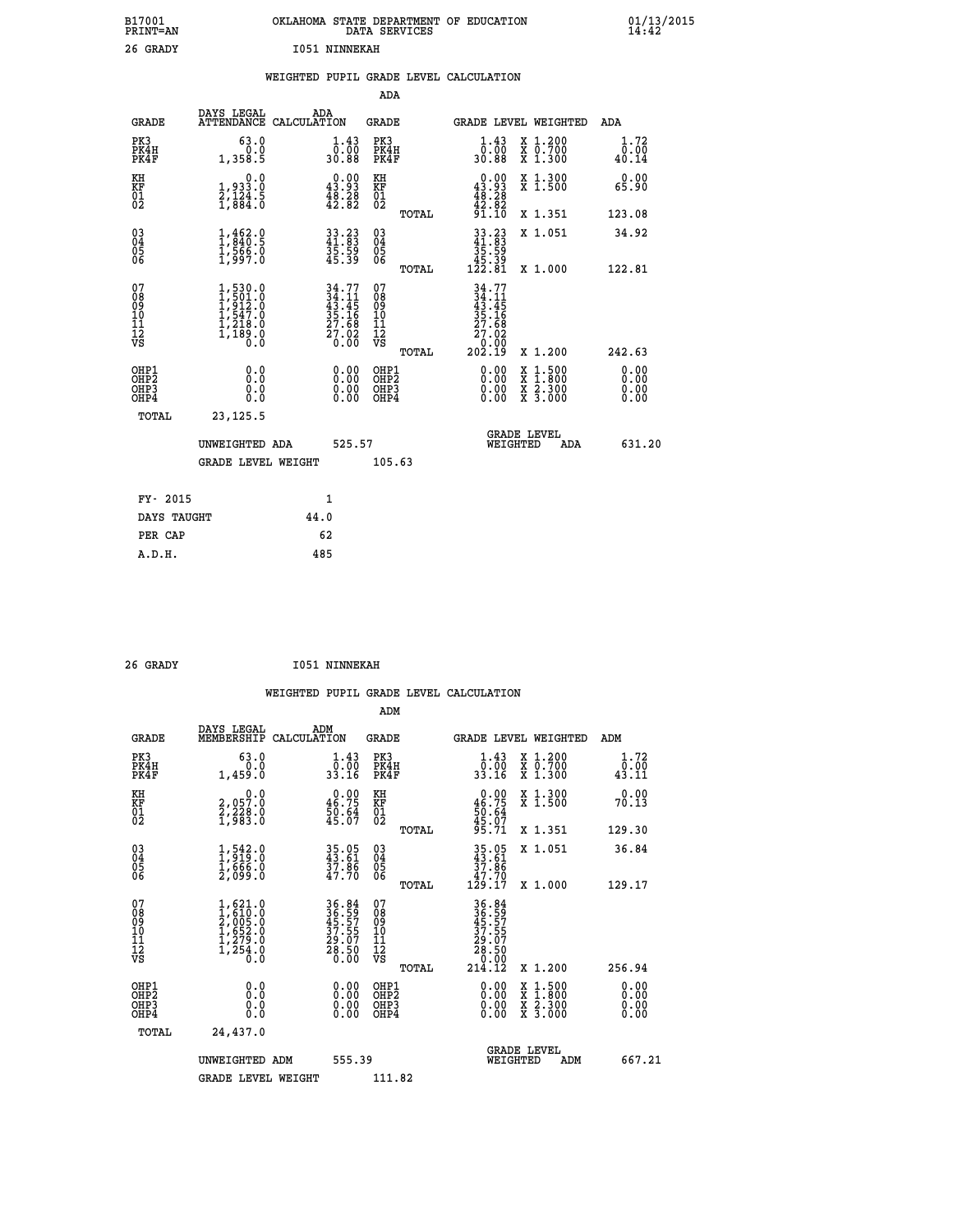| B17001<br>PRINT=AN          |                                                       | OKLAHOMA STATE DEPARTMENT OF EDUCATION                                   | DATA SERVICES                                                       |                                                                                                                                                                          |                                                                                                                                           | $01/13/2015$<br>14:42 |  |
|-----------------------------|-------------------------------------------------------|--------------------------------------------------------------------------|---------------------------------------------------------------------|--------------------------------------------------------------------------------------------------------------------------------------------------------------------------|-------------------------------------------------------------------------------------------------------------------------------------------|-----------------------|--|
| 26 GRADY                    |                                                       | I056 ALEX                                                                |                                                                     |                                                                                                                                                                          |                                                                                                                                           |                       |  |
|                             |                                                       | WEIGHTED PUPIL GRADE LEVEL CALCULATION                                   |                                                                     |                                                                                                                                                                          |                                                                                                                                           |                       |  |
|                             |                                                       |                                                                          | ADA                                                                 |                                                                                                                                                                          |                                                                                                                                           |                       |  |
| <b>GRADE</b>                | DAYS LEGAL                                            | ADA<br>ATTENDANCE CALCULATION                                            | GRADE                                                               |                                                                                                                                                                          | GRADE LEVEL WEIGHTED                                                                                                                      | ADA                   |  |
| PK3<br>PK4H<br>PK4F         | 0.0<br>0.0<br>448.5                                   | 0.00<br>0.00<br>10.94                                                    | PK3<br>PK4H<br>PK4F                                                 | 0.00<br>0.00<br>10.94                                                                                                                                                    | X 1.200<br>X 0.700<br>X 1.300                                                                                                             | 0.00<br>0.00<br>14.22 |  |
| KH<br>KF<br>$\frac{01}{02}$ | 0.0<br>1,0 <u>81</u> .5<br>857.0                      | 26.90<br>20.90<br>12.68                                                  | KH<br>KF<br>01<br>02                                                | 26.90<br>20.90<br>12.68                                                                                                                                                  | X 1.300<br>X 1.500                                                                                                                        | 0.00<br>39.57         |  |
|                             |                                                       |                                                                          | TOTAL                                                               | 33.58                                                                                                                                                                    | X 1.351                                                                                                                                   | 45.37                 |  |
| 030404<br>ŎĞ                | 533.5<br>1,286.0<br>912.5                             | $\begin{smallmatrix} 13.01\ 16.51\ 31.37\ 22.26 \end{smallmatrix}$       | $\begin{matrix} 03 \\ 04 \\ 05 \\ 06 \end{matrix}$                  | $\frac{13.01}{16.51}$<br>$\frac{2\bar{2}\cdot 26}{70.14}$                                                                                                                | X 1.051                                                                                                                                   | 13.67                 |  |
|                             | 896.0                                                 |                                                                          | TOTAL                                                               |                                                                                                                                                                          | X 1.000                                                                                                                                   | 70.14                 |  |
| 078901112<br>00010112<br>VS | $1,012.0$<br>$965.5$<br>$1,002.5$<br>$875.0$<br>$0.0$ | $21.85$<br>$24.71$<br>$24.68$<br>$23.55$<br>$24.45$<br>$21.34$<br>$0.00$ | 07<br>08<br>09<br>10<br>$\frac{11}{12}$<br>$\frac{12}{18}$<br>TOTAL | $21.85$<br>$21.71$<br>$24.68$<br>$23.55$<br>$24.45$<br>$\begin{array}{c} 2\overline{1} \cdot \overline{3} \ 0 \cdot \overline{0} \ 0 \ \overline{1} \ 37.58 \end{array}$ | X 1.200                                                                                                                                   | 165.10                |  |
| OHP1                        | 0.0                                                   | 0.00                                                                     | OHP1                                                                | 0.00                                                                                                                                                                     |                                                                                                                                           | 0.00                  |  |
| OHP2<br>OHP3<br>OHP4        | 0.0<br>0.0<br>0.0                                     | $\begin{smallmatrix} 0.00 \ 0.00 \end{smallmatrix}$                      | OH <sub>P</sub> 2<br>OHP3<br>OHP4                                   | 0.00<br>0.00                                                                                                                                                             | $\begin{smallmatrix} \mathtt{X} & 1\cdot500\\ \mathtt{X} & 1\cdot800\\ \mathtt{X} & 2\cdot300\\ \mathtt{X} & 3\cdot000 \end{smallmatrix}$ | 0.00<br>0.00<br>0.00  |  |
| TOTAL                       | 11,957.0                                              |                                                                          |                                                                     |                                                                                                                                                                          |                                                                                                                                           |                       |  |
|                             | UNWEIGHTED ADA                                        | 291.63                                                                   |                                                                     | WEIGHTED                                                                                                                                                                 | <b>GRADE LEVEL</b><br>ADA                                                                                                                 | 348.07                |  |
|                             | <b>GRADE LEVEL WEIGHT</b>                             |                                                                          | 56.44                                                               |                                                                                                                                                                          |                                                                                                                                           |                       |  |
| FY- 2015                    |                                                       | 1                                                                        |                                                                     |                                                                                                                                                                          |                                                                                                                                           |                       |  |
| DAYS TAUGHT                 |                                                       | 41.0                                                                     |                                                                     |                                                                                                                                                                          |                                                                                                                                           |                       |  |
| PER CAP                     |                                                       | 90                                                                       |                                                                     |                                                                                                                                                                          |                                                                                                                                           |                       |  |

| 26 GRADY |  |  | I056 ALEX |
|----------|--|--|-----------|

 **WEIGHTED PUPIL GRADE LEVEL CALCULATION ADM DAYS LEGAL ADM GRADE MEMBERSHIP CALCULATION GRADE GRADE LEVEL WEIGHTED ADM PK3 0.0 0.00 PK3 0.00 X 1.200 0.00 PK4H 0.0 0.00 PK4H 0.00 X 0.700 0.00 PK4F 499.0 12.17 PK4F 12.17 X 1.300 15.82 KH 0.0 0.00 KH 0.00 X 1.300 0.00 KF 1,192.0 29.07 KF 29.07 X 1.500 43.61** 01 889.0 21.68 01 21.58<br>02 543.0 13.24 02 <sub>memaa</sub> 13.24  **TOTAL 34.92 X 1.351 47.18 03 555.0 13.54 03 13.54 X 1.051 14.23 04 703.0 17.15 04 17.15 05 1,312.0 32.00 05 32.00 06 943.0 23.00 06 23.00 TOTAL 72.15 X 1.000 72.15 07 921.0 22.46 07 22.46 08 932.0 22.73 08 22.73 09 1,077.0 26.27 09 26.27 10 1,026.0 25.02 10 25.02 11 1,045.0 25.49 11 25.49 12 930.0 22.68 12 22.68 VS 0.0 0.00 VS 0.00 TOTAL 144.65 X 1.200 173.58 OHE1 0.00 0.00 0.000 OHE1 0.00 X 1.500 0.00 OHES 0.0 0.0 0.00 OHES 0.00 X 1.800 0.00 OHP3 0.0 0.00 OHP3 0.00 X 2.300 0.00 OHP4 0.0 0.00 OHP4 0.00 X 3.000 0.00 TOTAL 12,567.0 GRADE LEVEL UNWEIGHTED ADM 306.50 WEIGHTED ADM 366.57** GRADE LEVEL WEIGHT 60.07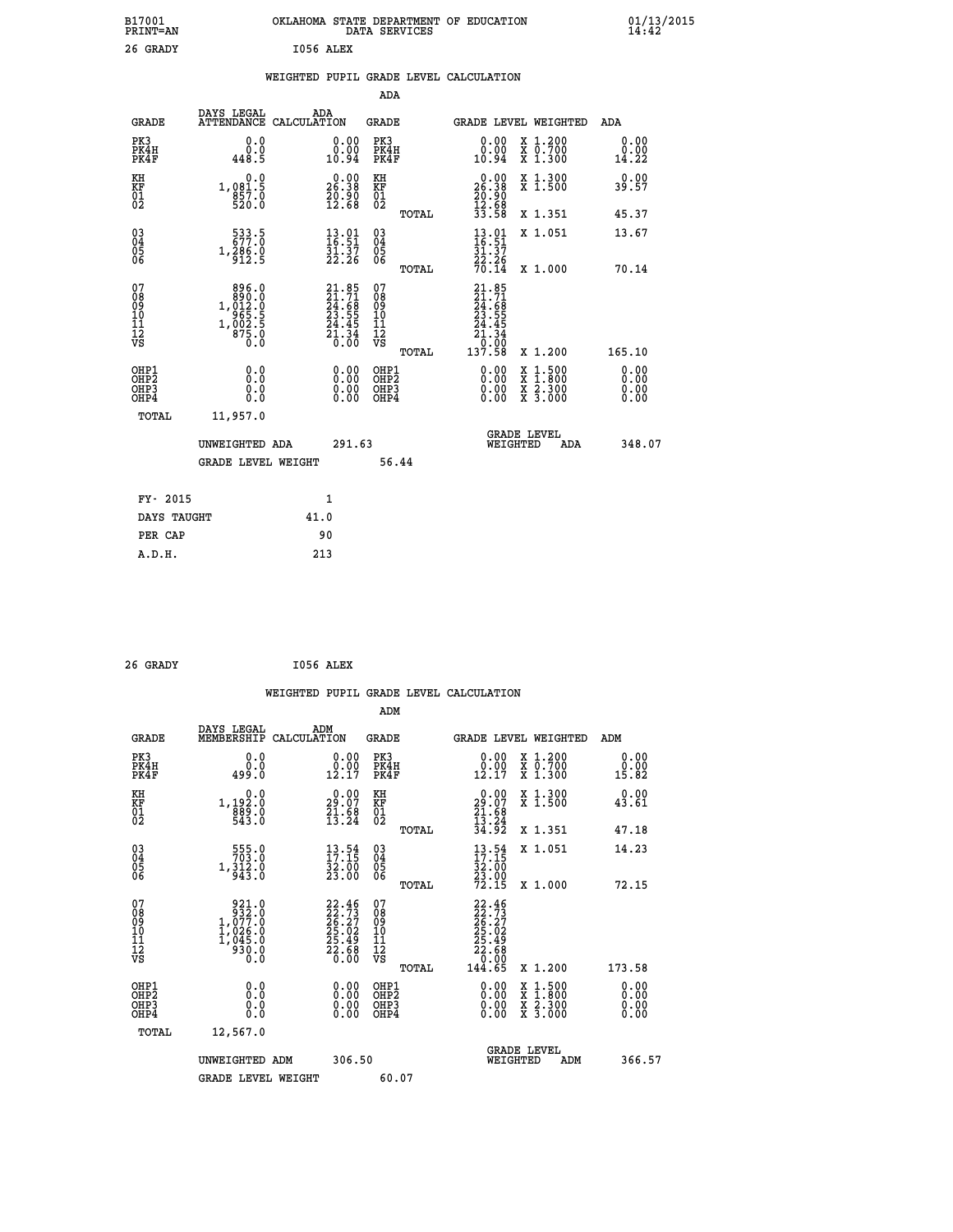|                          | OKLAHOMA STATE DEPARTMENT OF EDUCATION<br>DATA SERVICES |  |
|--------------------------|---------------------------------------------------------|--|
| <b>I068 RUSH SPRINGS</b> |                                                         |  |

|                                                                    |                                                                |                                                                        |                                                     | ADA    |                                                                             |                                          |                               |
|--------------------------------------------------------------------|----------------------------------------------------------------|------------------------------------------------------------------------|-----------------------------------------------------|--------|-----------------------------------------------------------------------------|------------------------------------------|-------------------------------|
| <b>GRADE</b>                                                       | DAYS LEGAL                                                     | ADA<br>ATTENDANCE CALCULATION                                          | <b>GRADE</b>                                        |        |                                                                             | GRADE LEVEL WEIGHTED                     | ADA                           |
| PK3<br>PK4H<br>PK4F                                                | 0.0<br>0.0<br>1,014.5                                          | $\begin{smallmatrix} 0.00\\ 0.00\\ 23.59 \end{smallmatrix}$            | PK3<br>PK4H<br>PK4F                                 |        | $\begin{smallmatrix} 0.00\\ 0.00\\ 23.59 \end{smallmatrix}$                 | X 1.200<br>X 0.700<br>X 1.300            | 0.00<br>0.00<br>30.67         |
| KH<br>KF<br>01<br>02                                               | 0.0<br>1,636:0<br>2,524.0<br>1,205:5                           | $\begin{smallmatrix} 0.00\\ 38.05\\ 58.70\\ 28.03\\ \end{smallmatrix}$ | KH<br>KF<br>01<br>02                                |        | $\begin{smallmatrix} 0.00\\ 38.05\\ 58.70\\ 28.03\\ 6.73 \end{smallmatrix}$ | X 1.300<br>X 1.500                       | 0.00<br>57.08                 |
|                                                                    |                                                                |                                                                        |                                                     | TOTAL  |                                                                             | X 1.351                                  | 117.17                        |
| $\begin{smallmatrix} 03 \\[-4pt] 04 \end{smallmatrix}$<br>Ŏ5<br>06 | $1,889.5$<br>$1,488.0$<br>$1,622.5$<br>$2,141.5$               | $34.80$<br>$34.60$<br>$37.73$<br>$49.80$                               | $\begin{array}{c} 03 \\ 04 \\ 05 \\ 06 \end{array}$ |        | $\begin{smallmatrix} 43.94\ 34.60\ 37.73\ 49.80\ 122.13\ \end{smallmatrix}$ | X 1.051                                  | 46.18                         |
|                                                                    |                                                                |                                                                        |                                                     | TOTAL  |                                                                             | X 1.000                                  | 122.13                        |
| 07<br>08<br>09<br>01<br>11<br>11<br>12<br>VS                       | 1,705.5<br>1,935.5<br>1,529.5<br>1,655.0<br>1,557.5<br>1,705.0 | 39.66<br>45.91<br>35.57<br>38.49<br>36.22<br>39.65<br>39.60            | 07<br>08<br>09<br>11<br>11<br>12<br>VS              |        | $39.66$<br>$35.57$<br>$38.492$<br>$36.222$<br>$30.650$<br>$234.60$          |                                          |                               |
|                                                                    |                                                                |                                                                        |                                                     | TOTAL  |                                                                             | X 1.200                                  | 281.52                        |
| OHP1<br>OHP <sub>2</sub><br>OH <sub>P3</sub><br>OHP4               | 0.0<br>0.000                                                   | 0.00<br>$\begin{smallmatrix} 0.00 \ 0.00 \end{smallmatrix}$            | OHP1<br>OHP2<br>OHP <sub>3</sub>                    |        | 0.00<br>0.00                                                                | X 1:500<br>X 1:800<br>X 2:300<br>X 3:000 | 0.00<br>Ō. ŌŌ<br>0.00<br>0.00 |
| TOTAL                                                              | 23,609.5                                                       |                                                                        |                                                     |        |                                                                             |                                          |                               |
|                                                                    | UNWEIGHTED ADA                                                 |                                                                        | 549.04                                              |        |                                                                             | <b>GRADE LEVEL</b><br>WEIGHTED<br>ADA    | 654.75                        |
|                                                                    | <b>GRADE LEVEL WEIGHT</b>                                      |                                                                        |                                                     | 105.71 |                                                                             |                                          |                               |
| FY- 2015                                                           |                                                                | 1                                                                      |                                                     |        |                                                                             |                                          |                               |
| DAYS TAUGHT                                                        |                                                                | 43.0                                                                   |                                                     |        |                                                                             |                                          |                               |
| PER CAP                                                            |                                                                | 84                                                                     |                                                     |        |                                                                             |                                          |                               |

| RAT |
|-----|

 **A.D.H. 348**

 **B17001<br>PRINT=AN<br>26 GRADY** 

 **26 GRADY I068 RUSH SPRINGS**

|                                           |                                                                                     |                                                                                               | ADM                                                 |       |                                                                                                    |                                          |                              |
|-------------------------------------------|-------------------------------------------------------------------------------------|-----------------------------------------------------------------------------------------------|-----------------------------------------------------|-------|----------------------------------------------------------------------------------------------------|------------------------------------------|------------------------------|
| <b>GRADE</b>                              | DAYS LEGAL<br>MEMBERSHIP                                                            | ADM<br>CALCULATION                                                                            | <b>GRADE</b>                                        |       |                                                                                                    | <b>GRADE LEVEL WEIGHTED</b>              | ADM                          |
| PK3<br>PK4H<br>PK4F                       | 0.0<br>0.0<br>1,090.0                                                               | $\begin{smallmatrix} 0.00\\ 0.00\\ 25.35 \end{smallmatrix}$                                   | PK3<br>PK4H<br>PK4F                                 |       | $\begin{smallmatrix} 0.00\\ 0.00\\ 25.35 \end{smallmatrix}$                                        | X 1.200<br>X 0.700<br>X 1.300            | 0.00<br>ةة:ة<br>32:96        |
| KH<br>KF<br>01<br>02                      | 0.0<br>1,698.0<br>2,642.0<br>1,282.0                                                | $\begin{smallmatrix} 0.00\\ 39.49\\ 61.44\\ 29.81 \end{smallmatrix}$                          | KH<br>KF<br>01<br>02                                |       | $0.00$<br>$39.49$<br>$61.44$<br>$29.81$<br>$91.25$                                                 | X 1.300<br>X 1.500                       | 0.00<br>59.24                |
|                                           |                                                                                     |                                                                                               |                                                     | TOTAL |                                                                                                    | X 1.351                                  | 123.28                       |
| 03<br>04<br>05<br>06                      | $1,972.0$<br>$1,530.0$<br>$1,715.0$<br>$2,203.0$                                    | $\begin{smallmatrix} 45.86\\ 35.58\\ 39.88\\ 51.23 \end{smallmatrix}$                         | $\begin{array}{c} 03 \\ 04 \\ 05 \\ 06 \end{array}$ |       | $35.86$<br>$39.88$<br>$51.23$<br>$126.69$                                                          | X 1.051                                  | 48.20                        |
|                                           |                                                                                     |                                                                                               |                                                     | TOTAL |                                                                                                    | X 1.000                                  | 126.69                       |
| 07<br>08<br>09<br>101<br>112<br>VS        | $1,766.0$<br>$2,005.0$<br>$1,589.0$<br>$1,766.0$<br>$1,645.0$<br>$1,805.0$<br>$0.0$ | $\begin{smallmatrix} 41.07\\ 46.63\\ 36.95\\ 41.07\\ 38.26\\ 41.98\\ 40.00 \end{smallmatrix}$ | 07<br>08<br>09<br>11<br>11<br>12<br>VS              | TOTAL | $\begin{smallmatrix} 41.07\ 46.63\ 36.957\ 41.076\ 38.26\ 41.98\ 0.000\ 245.96\ \end{smallmatrix}$ | X 1.200                                  | 295.15                       |
| OHP1<br>OHP2<br>OH <sub>P</sub> 3<br>OHP4 | 0.0<br>$\begin{smallmatrix} 0.0 & 0 \ 0.0 & 0 \end{smallmatrix}$                    |                                                                                               | OHP1<br>OHP2<br>OHP <sub>3</sub>                    |       | $0.00$<br>$0.00$<br>0.00                                                                           | X 1:500<br>X 1:800<br>X 2:300<br>X 3:000 | 0.00<br>0.00<br>0.00<br>0.00 |
| TOTAL                                     | 24,708.0                                                                            |                                                                                               |                                                     |       |                                                                                                    |                                          |                              |
|                                           | UNWEIGHTED ADM                                                                      | 574.60                                                                                        |                                                     |       | WEIGHTED                                                                                           | <b>GRADE LEVEL</b><br>ADM                | 685.52                       |
|                                           | <b>GRADE LEVEL WEIGHT</b>                                                           |                                                                                               | 110.92                                              |       |                                                                                                    |                                          |                              |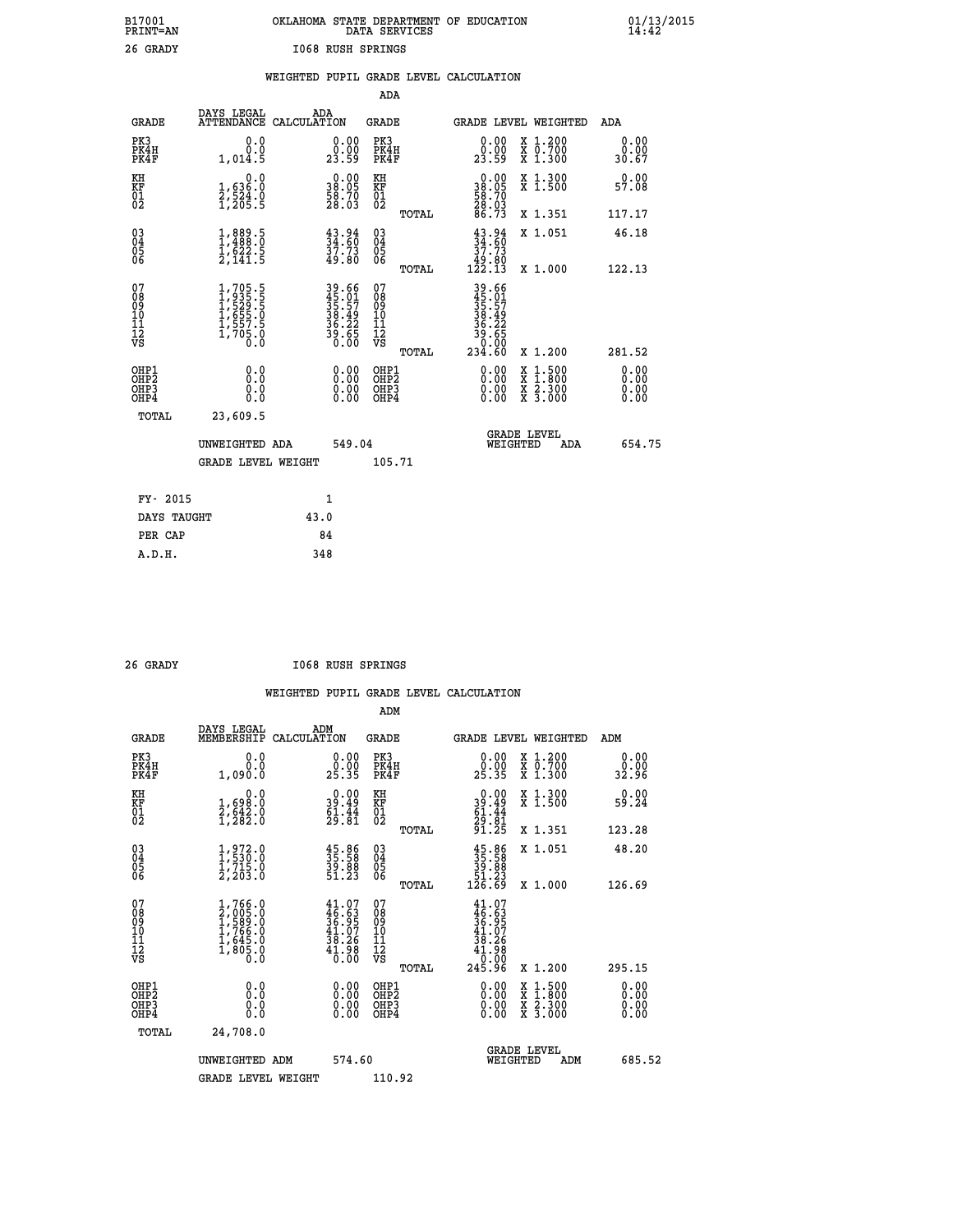| B17001          | OKLAHOMA STATE DEPARTMENT OF EDUCATION |
|-----------------|----------------------------------------|
| <b>PRINT=AN</b> | DATA SERVICES                          |
| 26 GRADY        | 1095 BRIDGE CREEK                      |

|  |  | WEIGHTED PUPIL GRADE LEVEL CALCULATION |
|--|--|----------------------------------------|
|  |  |                                        |

|                                                                    |                                                                                         |                                                                                               | ADA                                                               |       |                                                                  |                                                                                                  |                              |
|--------------------------------------------------------------------|-----------------------------------------------------------------------------------------|-----------------------------------------------------------------------------------------------|-------------------------------------------------------------------|-------|------------------------------------------------------------------|--------------------------------------------------------------------------------------------------|------------------------------|
| <b>GRADE</b>                                                       | DAYS LEGAL                                                                              | ADA<br>ATTENDANCE CALCULATION                                                                 | <b>GRADE</b>                                                      |       | <b>GRADE LEVEL WEIGHTED</b>                                      |                                                                                                  | <b>ADA</b>                   |
| PK3<br>PK4H<br>PK4F                                                | 172.0<br>0.0<br>3,796.5                                                                 | $\begin{smallmatrix} 4.00\\ 0.00\\ 88.29 \end{smallmatrix}$                                   | PK3<br>PK4H<br>PK4F                                               |       | 4.00<br>ŏ:ŏŏ<br>88:29                                            | X 1.200<br>X 0.700<br>X 1.300                                                                    | 4.80<br>0.00<br>114.78       |
| KH<br><b>KF</b><br>01<br>02                                        | 0.0<br>4,303.0<br>4,224.0<br>5,179.0                                                    | $0.00$<br>100.07<br>$\frac{188.23}{120.44}$                                                   | KH<br><b>KF</b><br>01<br>02                                       |       | 0.00<br>$100.07$<br>$120.23$<br>$120.44$<br>$218.67$             | X 1.300<br>X 1.500                                                                               | 0.00<br>150.11               |
|                                                                    |                                                                                         |                                                                                               |                                                                   | TOTAL |                                                                  | X 1.351                                                                                          | 295.42                       |
| $\begin{smallmatrix} 03 \\[-4pt] 04 \end{smallmatrix}$<br>Ŏ5<br>06 | $\frac{4}{3}, \frac{547}{565}.\frac{5}{3}$<br>3,964.0<br>4,541.0                        | $\begin{array}{c} 105\cdot 76\\106\cdot 17\\92\cdot 19\\105\cdot 60 \end{array}$              | $\substack{03 \\ 04}$<br>$\begin{matrix} 0.5 \\ 0.6 \end{matrix}$ |       | $105.76$<br>$106.17$<br>$92.19$<br>$105.60$<br>$303.96$          | X 1.051                                                                                          | 111.15                       |
|                                                                    |                                                                                         |                                                                                               |                                                                   | TOTAL |                                                                  | X 1.000                                                                                          | 303.96                       |
| 07<br>08901112<br>1112<br>VS                                       | $4,371.0$<br>$4,371.0$<br>$4,322.0$<br>$5,145.5$<br>$5,145.5$<br>$4,365.5$<br>$3,982.0$ | $\begin{array}{r} 95.58 \\ 101.65 \\ 100.73 \\ 120.56 \\ 102.61 \\ 94.06 \\ 0.00 \end{array}$ | 07<br>08<br>09<br>11<br>11<br>12<br>VS                            |       | 95.58<br>101.65<br>100.73<br>120.56<br>102.61<br>94.06<br>94.000 |                                                                                                  |                              |
|                                                                    |                                                                                         |                                                                                               |                                                                   | TOTAL | 615.19                                                           | X 1.200                                                                                          | 738.23                       |
| OHP1<br>OH <sub>P</sub> 2<br>OH <sub>P3</sub><br>OH <sub>P4</sub>  | 0.0<br>0.0<br>0.0                                                                       | 0.00<br>0.00<br>0.00                                                                          | OHP1<br>OH <sub>P</sub> 2<br>OHP3<br>OHP4                         |       | 0.00<br>0.00<br>0.00                                             | $\begin{smallmatrix} x & 1 & 500 \\ x & 1 & 800 \\ x & 2 & 300 \\ x & 3 & 000 \end{smallmatrix}$ | 0.00<br>0.00<br>0.00<br>0.00 |
| TOTAL                                                              | 61,588.5                                                                                |                                                                                               |                                                                   |       |                                                                  |                                                                                                  |                              |
|                                                                    | UNWEIGHTED ADA                                                                          | 1,435.94                                                                                      |                                                                   |       | GRADE LEVEL<br>WEIGHTED                                          | ADA                                                                                              | 1,718.45                     |
|                                                                    | <b>GRADE LEVEL WEIGHT</b>                                                               |                                                                                               | 282.51                                                            |       |                                                                  |                                                                                                  |                              |
| FY- 2015                                                           |                                                                                         | $\mathbf{1}$                                                                                  |                                                                   |       |                                                                  |                                                                                                  |                              |
| DAYS TAUGHT                                                        |                                                                                         | 43.0                                                                                          |                                                                   |       |                                                                  |                                                                                                  |                              |
| PER CAP                                                            |                                                                                         | 33                                                                                            |                                                                   |       |                                                                  |                                                                                                  |                              |

 **A.D.H. 1,218**

 **26 GRADY I095 BRIDGE CREEK**

|                                                      |                                                                                     |                                                                         | ADM                                                 |                                                                                                   |                                          |                              |
|------------------------------------------------------|-------------------------------------------------------------------------------------|-------------------------------------------------------------------------|-----------------------------------------------------|---------------------------------------------------------------------------------------------------|------------------------------------------|------------------------------|
|                                                      | DAYS LEGAL<br><b>GRADE</b><br>MEMBERSHIP                                            | ADM<br>CALCULATION                                                      | <b>GRADE</b>                                        | <b>GRADE LEVEL WEIGHTED</b>                                                                       |                                          | ADM                          |
| PK3<br>PK4H<br>PK4F                                  | 172.0<br>0.0<br>4,010.0                                                             | 4.00<br>0:00<br>93:26                                                   | PK3<br>PK4H<br>PK4F                                 | $\begin{smallmatrix} 4.00\\ 0.00\\ 93.26 \end{smallmatrix}$                                       | X 1.200<br>X 0.700<br>X 1.300            | 4.80<br>0.00<br>121.24       |
| KH<br>KF<br>01<br>02                                 | 0.0<br>$4,528.0$<br>$4,443.0$<br>$5,425.0$                                          | $\begin{smallmatrix} &0.00\\ 105.30\\ 103.33\\ 126.16\end{smallmatrix}$ | KH<br>KF<br>01<br>02                                | $\begin{smallmatrix} &0.00\\ 105.30\\ 103.33\\ 126.16\\ 229.49\end{smallmatrix}$                  | X 1.300<br>X 1.500                       | 0.00<br>157.95               |
|                                                      |                                                                                     |                                                                         | TOTAL                                               |                                                                                                   | X 1.351                                  | 310.04                       |
| 03<br>04<br>05<br>06                                 | $4,737.0$<br>$4,793.0$<br>$4,147.0$<br>$4,730.0$                                    | $110.16$<br>$111.47$<br>96.44<br>110.00                                 | $\begin{array}{c} 03 \\ 04 \\ 05 \\ 06 \end{array}$ | $\begin{array}{c} 110\cdot 16\\ 111\cdot 47\\ 96\cdot 44\\ 110\cdot 00\\ 317\cdot 91 \end{array}$ | X 1.051                                  | 115.78                       |
|                                                      |                                                                                     |                                                                         | TOTAL                                               |                                                                                                   | X 1.000                                  | 317.91                       |
| 07<br>08<br>09<br>101<br>112<br>VS                   | $4,268.0$<br>$4,549.0$<br>$5,391.0$<br>$5,399.0$<br>$4,561.0$<br>$4,226.0$<br>$0.0$ | $\frac{99.26}{105.79}$<br>126:83<br>107:32<br>99:94<br>0:00             | 07<br>08<br>09<br>11<br>11<br>12<br>VS<br>TOTAL     | 99.26<br>105.792<br>105.223<br>126.83<br>107.324<br>99.94<br>644.36                               | X 1.200                                  | 773.23                       |
| OHP1<br>OHP2<br>OH <sub>P3</sub><br>OH <sub>P4</sub> | 0.0<br>0.000                                                                        | $0.00$<br>$0.00$<br>0.00                                                | OHP1<br>OHP2<br>OHP <sub>3</sub>                    | $0.00$<br>$0.00$<br>0.00                                                                          | X 1:500<br>X 1:800<br>X 2:300<br>X 3:000 | 0.00<br>0.00<br>0.00<br>0.00 |
|                                                      | TOTAL<br>64,499.0                                                                   |                                                                         |                                                     |                                                                                                   |                                          |                              |
|                                                      | UNWEIGHTED                                                                          | 1,504.48<br>ADM                                                         |                                                     | <b>GRADE LEVEL</b><br>WEIGHTED                                                                    | ADM                                      | 1,800.95                     |
|                                                      | <b>GRADE LEVEL WEIGHT</b>                                                           |                                                                         | 296.47                                              |                                                                                                   |                                          |                              |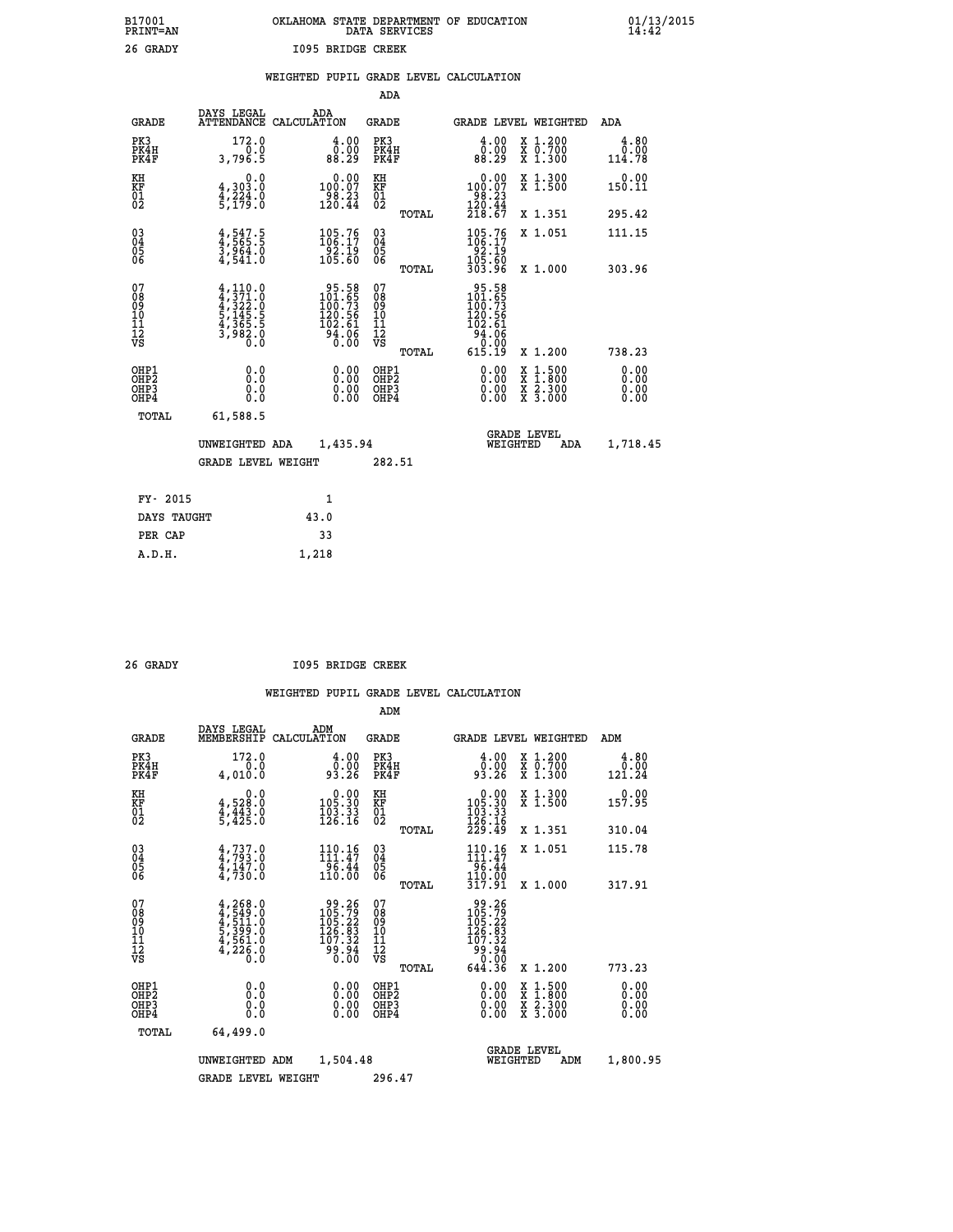| B17001<br><b>PRINT=AN</b> | OKLAHOMA STATE DEPARTMENT OF EDUCATION<br>DATA SERVICES | 01/13/2015 |
|---------------------------|---------------------------------------------------------|------------|
| 26 GRADY                  | IO97<br>TUTTLE                                          |            |

### **WEIGHTED PUPIL GRADE LEVEL CALCULATION**

|                                                                    |                                                                       |                                                                                                                               | ADA                                    |       |                                                                                                                               |                                                                                                                                           |                              |
|--------------------------------------------------------------------|-----------------------------------------------------------------------|-------------------------------------------------------------------------------------------------------------------------------|----------------------------------------|-------|-------------------------------------------------------------------------------------------------------------------------------|-------------------------------------------------------------------------------------------------------------------------------------------|------------------------------|
| <b>GRADE</b>                                                       | DAYS LEGAL                                                            | ADA<br>ATTENDANCE CALCULATION                                                                                                 | <b>GRADE</b>                           |       |                                                                                                                               | GRADE LEVEL WEIGHTED                                                                                                                      | ADA                          |
| PK3<br>PK4H<br>PK4F                                                | 93.0<br>3,618.0<br>0.0                                                | $82.11$<br>$82.23$<br>$\overline{0}$ . $\overline{0}$                                                                         | PK3<br>PK4H<br>PK4F                    |       | $82.11$<br>$82.23$<br>0.00                                                                                                    | X 1.200<br>X 0.700<br>X 1.300                                                                                                             | 2.53<br>57.56<br>0.00        |
| KH<br>KF<br>01<br>02                                               | 0.0<br>4,981.5<br>6,242.0<br>6,041.0                                  | $0.00$<br>113.22<br>$\frac{1}{4}$ $\frac{1}{3}$ $\frac{1}{7}$ $\cdot$ $\frac{8}{3}$ $\frac{8}{0}$                             | KH<br>KF<br>01<br>02                   |       | $0.00$<br>113.22<br>$\frac{141}{137}$ $\frac{86}{30}$<br>$\frac{279}{16}$                                                     | X 1.300<br>X 1.500                                                                                                                        | 0.00<br>169.83               |
|                                                                    |                                                                       |                                                                                                                               |                                        | TOTAL |                                                                                                                               | X 1.351                                                                                                                                   | 377.15                       |
| $\begin{smallmatrix} 03 \\[-4pt] 04 \end{smallmatrix}$<br>Ŏ5<br>06 | 5,171.0<br>5,598.0<br>6,922.5<br>6,264.0                              | $117.52$<br>$127.23$<br>$\frac{157.33}{142.36}$                                                                               | $\substack{03 \\ 04}$<br>Ŏ5<br>06      |       | 117.52<br>$\frac{157.33}{142.36}$<br>$\frac{42.36}{426.92}$                                                                   | X 1.051                                                                                                                                   | 123.51                       |
|                                                                    |                                                                       |                                                                                                                               |                                        | TOTAL |                                                                                                                               | X 1.000                                                                                                                                   | 426.92                       |
| 07<br>08<br>09<br>101<br>11<br>12<br>VS                            | 5,400.5<br>5,708.0<br>5,596.0<br>5,541.5<br>5,547.5<br>4,918.5<br>0.0 | $\begin{smallmatrix} 122\cdot74\\ 129\cdot73\\ 127\cdot18\\ 119\cdot13\\ 126\cdot08\\ 111\cdot78\\ 0\cdot00\end{smallmatrix}$ | 07<br>08<br>09<br>11<br>11<br>12<br>VS |       | $\begin{array}{r} 122\cdot 74 \\ 129\cdot 73 \\ 127\cdot 18 \\ 119\cdot 13 \\ 126\cdot 08 \\ 111\cdot 78 \end{array}$<br>0.00 |                                                                                                                                           |                              |
|                                                                    |                                                                       |                                                                                                                               |                                        | TOTAL | 736.64                                                                                                                        | X 1.200                                                                                                                                   | 883.97                       |
| OHP1<br>OHP <sub>2</sub><br>OH <sub>P3</sub><br>OHP4               | 0.0<br>0.0<br>0.0                                                     | 0.00<br>$\begin{smallmatrix} 0.00 \ 0.00 \end{smallmatrix}$                                                                   | OHP1<br>OHP2<br>OHP <sub>3</sub>       |       | 0.00<br>0.00                                                                                                                  | $\begin{smallmatrix} \mathtt{X} & 1\cdot500\\ \mathtt{X} & 1\cdot800\\ \mathtt{X} & 2\cdot300\\ \mathtt{X} & 3\cdot000 \end{smallmatrix}$ | 0.00<br>0.00<br>0.00<br>0.00 |
| TOTAL                                                              | 77,343.0                                                              |                                                                                                                               |                                        |       |                                                                                                                               |                                                                                                                                           |                              |
|                                                                    | UNWEIGHTED ADA                                                        | 1,757.80                                                                                                                      |                                        |       |                                                                                                                               | <b>GRADE LEVEL</b><br>WEIGHTED<br>ADA                                                                                                     | 2,041.47                     |
|                                                                    | <b>GRADE LEVEL WEIGHT</b>                                             |                                                                                                                               | 283.67                                 |       |                                                                                                                               |                                                                                                                                           |                              |
| FY- 2015                                                           |                                                                       | 1                                                                                                                             |                                        |       |                                                                                                                               |                                                                                                                                           |                              |
| DAYS TAUGHT                                                        |                                                                       | 44.0                                                                                                                          |                                        |       |                                                                                                                               |                                                                                                                                           |                              |
| PER CAP                                                            |                                                                       | 33                                                                                                                            |                                        |       |                                                                                                                               |                                                                                                                                           |                              |

| 26 GRADY | 1097 TUTTLE |
|----------|-------------|

 **A.D.H. 1,308**

|                                                      |                                                                       |                    |                                                                                                       | ADM                                                 |       |                                                                                                             |          |                                          |                              |  |
|------------------------------------------------------|-----------------------------------------------------------------------|--------------------|-------------------------------------------------------------------------------------------------------|-----------------------------------------------------|-------|-------------------------------------------------------------------------------------------------------------|----------|------------------------------------------|------------------------------|--|
| <b>GRADE</b>                                         | DAYS LEGAL<br>MEMBERSHIP                                              | ADM<br>CALCULATION |                                                                                                       | <b>GRADE</b>                                        |       |                                                                                                             |          | <b>GRADE LEVEL WEIGHTED</b>              | ADM                          |  |
| PK3<br>PK4H<br>PK4F                                  | 93.0<br>3,780.0<br>0.0                                                |                    | 2.11<br>85.91<br>0.00                                                                                 | PK3<br>PK4H<br>PK4F                                 |       | $8\frac{2}{5}:\frac{11}{91}$<br>0.00                                                                        |          | X 1.200<br>X 0.700<br>X 1.300            | 2.53<br>60.14<br>0.00        |  |
| KH<br>KF<br>01<br>02                                 | 0.0<br>5,205:0<br>6,471:0<br>6,215:0                                  |                    | $\begin{smallmatrix} &0.00\\ 118.30\\ 147.07\\ 141.25\end{smallmatrix}$                               | KH<br>KF<br>01<br>02                                |       | $\begin{smallmatrix}&&0.00\\118.30\\147.07\\141.25\\288.32\end{smallmatrix}$                                |          | X 1.300<br>X 1.500                       | 177.45                       |  |
|                                                      |                                                                       |                    |                                                                                                       |                                                     | TOTAL |                                                                                                             |          | X 1.351                                  | 389.52                       |  |
| 03<br>04<br>05<br>06                                 | 5, 375.0<br>5, 754.0<br>7, 162.0<br>6, 466.0                          |                    | $\frac{122}{130}. \frac{16}{77}$<br>$\frac{162.77}{146.95}$                                           | $\begin{array}{c} 03 \\ 04 \\ 05 \\ 06 \end{array}$ |       | $\frac{122}{130}$ : 77<br>162.77<br>146.95<br>440.49                                                        |          | X 1.051                                  | 128.39                       |  |
|                                                      |                                                                       |                    |                                                                                                       |                                                     | TOTAL |                                                                                                             |          | X 1.000                                  | 440.49                       |  |
| 07<br>08<br>09<br>101<br>11<br>12<br>VS              | 5,630.0<br>5,966.0<br>5,818.0<br>5,518.0<br>5,840.0<br>5,255.0<br>0.0 |                    | $127.95$<br>$135.59$<br>$132.23$<br>$\begin{array}{c} 125.41 \\ 132.73 \\ 119.43 \\ 0.00 \end{array}$ | 07<br>08<br>09<br>11<br>11<br>12<br>VS              |       | $\begin{smallmatrix} 127.95\\ 135.59\\ 132.23\\ 125.41\\ 132.73\\ 119.43\\ 0.00\\ 773.34 \end{smallmatrix}$ |          |                                          |                              |  |
|                                                      |                                                                       |                    |                                                                                                       |                                                     | TOTAL |                                                                                                             |          | X 1.200                                  | 928.01                       |  |
| OHP1<br>OHP2<br>OH <sub>P3</sub><br>OH <sub>P4</sub> | 0.0<br>0.000                                                          |                    |                                                                                                       | OHP1<br>OHP2<br>OHP <sub>3</sub>                    |       | $0.00$<br>$0.00$<br>0.00                                                                                    |          | X 1:500<br>X 1:800<br>X 2:300<br>X 3:000 | 0.00<br>0.00<br>0.00<br>0.00 |  |
| TOTAL                                                | 80,548.0                                                              |                    |                                                                                                       |                                                     |       |                                                                                                             |          |                                          |                              |  |
|                                                      | UNWEIGHTED                                                            | ADM                | 1,830.63                                                                                              |                                                     |       |                                                                                                             | WEIGHTED | <b>GRADE LEVEL</b><br>ADM                | 2,126.53                     |  |
|                                                      | <b>GRADE LEVEL WEIGHT</b>                                             |                    |                                                                                                       | 295.90                                              |       |                                                                                                             |          |                                          |                              |  |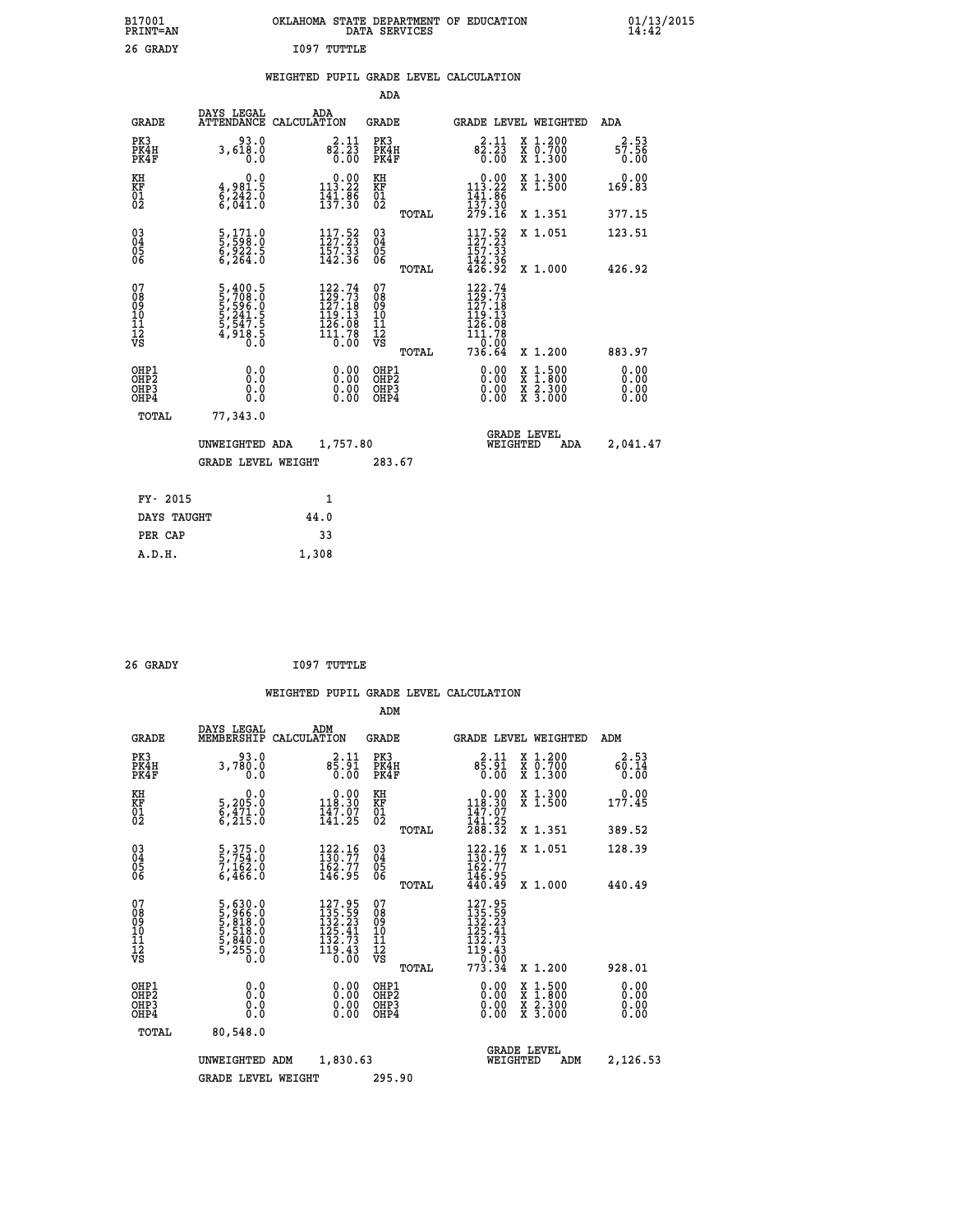| B17001<br>PRINT=AN                           |                                                                              | OKLAHOMA STATE DEPARTMENT OF EDUCATION                                 | DATA SERVICES                                        |                                                                                                   |                                          | $01/13/2015$<br>14:42 |  |
|----------------------------------------------|------------------------------------------------------------------------------|------------------------------------------------------------------------|------------------------------------------------------|---------------------------------------------------------------------------------------------------|------------------------------------------|-----------------------|--|
| 26 GRADY                                     |                                                                              | 1099 VERDEN                                                            |                                                      |                                                                                                   |                                          |                       |  |
|                                              |                                                                              | WEIGHTED PUPIL GRADE LEVEL CALCULATION                                 |                                                      |                                                                                                   |                                          |                       |  |
|                                              |                                                                              |                                                                        | ADA                                                  |                                                                                                   |                                          |                       |  |
| <b>GRADE</b>                                 | DAYS LEGAL                                                                   | ADA<br>ATTENDANCE CALCULATION                                          | GRADE                                                |                                                                                                   | GRADE LEVEL WEIGHTED                     | ADA                   |  |
| PK3<br>PK4H<br>PK4F                          | 0.0<br>0.0<br>1,012.0                                                        | 0.00<br>0.00<br>23.00                                                  | PK3<br>PK4H<br>PK4F                                  | 0.00<br>0.00<br>23.00                                                                             | X 1.200<br>X 0.700<br>X 1.300            | 0.00<br>0.00<br>29.90 |  |
| KH<br>ΚF<br>$\frac{01}{02}$                  | 0.0<br>514.5<br>$\frac{546.5}{821.5}$                                        | $0.00$<br>11.69<br>$\frac{1}{2}$ , $\frac{3}{6}$                       | KH<br>KF<br>01<br>02                                 | $\begin{array}{c} 0.00 \\ 11.69 \\ 12.42 \\ 18.67 \end{array}$                                    | X 1.300<br>X 1.500                       | 0.00<br>17.54         |  |
|                                              |                                                                              |                                                                        | TOTAL                                                | 31.09                                                                                             | X 1.351                                  | 42.00                 |  |
| 03<br>04<br>05<br>06                         | 772.5<br>934.5<br>378.5<br>798.5                                             | $\frac{17.56}{21.24}$<br>$\begin{array}{c} 78.60 \\ 18.15 \end{array}$ | $\begin{matrix} 03 \\ 04 \\ 05 \\ 06 \end{matrix}$   | $\frac{17.56}{21.24}$<br>$\overline{8}.\overline{60}$<br>18.15                                    | X 1.051                                  | 18.46                 |  |
|                                              |                                                                              |                                                                        | TOTAL<br>07                                          | 47.99                                                                                             | X 1.000                                  | 47.99                 |  |
| 07<br>08<br>09<br>10<br>11<br>11<br>12<br>VS | $928.0$<br>$743.5$<br>$1,123.0$<br>$1,014.0$<br>867.0<br>$\frac{519.0}{0.0}$ | 21.09<br>16.90<br>25.52<br>23.05<br>23.05<br>19.70<br>11.80<br>11.80   | 08<br>09<br>10<br>$\frac{11}{12}$<br>$\frac{12}{18}$ | $21.09$<br>$16.90$<br>$25.52$<br>$23.05$<br>19.70<br>$\overline{1}\overline{1}\cdot\overline{80}$ |                                          |                       |  |
|                                              |                                                                              |                                                                        | TOTAL                                                | 118.06                                                                                            | X 1.200                                  | 141.67<br>0.00        |  |
| OHP1<br>OHP2<br>OHP3<br>OHP4                 | 0.0<br>0.0<br>0.0<br>0.0                                                     | 0.00<br>$\begin{smallmatrix} 0.00 \ 0.00 \end{smallmatrix}$            | OHP1<br>OH <sub>P</sub> 2<br>OHP3<br>OHP4            | 0.00<br>0.00<br>0.00                                                                              | X 1:500<br>X 1:800<br>X 2:300<br>X 3:000 | 0.00<br>0.00<br>0.00  |  |
| TOTAL                                        | 10,973.0                                                                     |                                                                        |                                                      |                                                                                                   |                                          |                       |  |
|                                              | UNWEIGHTED ADA                                                               | 249.39                                                                 |                                                      | WEIGHTED                                                                                          | <b>GRADE LEVEL</b><br>ADA                | 297.56                |  |
|                                              | <b>GRADE LEVEL WEIGHT</b>                                                    |                                                                        | 48.17                                                |                                                                                                   |                                          |                       |  |
| FY- 2015                                     |                                                                              | 1                                                                      |                                                      |                                                                                                   |                                          |                       |  |
| DAYS TAUGHT                                  |                                                                              | 44.0                                                                   |                                                      |                                                                                                   |                                          |                       |  |
| PER CAP                                      |                                                                              | 90                                                                     |                                                      |                                                                                                   |                                          |                       |  |

| 26 GRADY |  |  | 1099 VERDEN |
|----------|--|--|-------------|

 **WEIGHTED PUPIL GRADE LEVEL CALCULATION ADM DAYS LEGAL ADM GRADE MEMBERSHIP CALCULATION GRADE GRADE LEVEL WEIGHTED ADM PK3 0.0 0.00 PK3 0.00 X 1.200 0.00 PK4H 0.0 0.00 PK4H 0.00 X 0.700 0.00 PK4F 1,076.0 24.45 PK4F 24.45 X 1.300 31.79 KH 0.0 0.00 KH 0.00 X 1.300 0.00 KF 566.0 12.86 KF 12.86 X 1.500 19.29 01 595.0 13.52 01 13.52** 02 836.0 19.00 02 <sub>noman</sub> 19.00  **TOTAL 32.52 X 1.351 43.93 03 792.0 18.00 03 18.00 X 1.051 18.92 04 968.0 22.00 04 22.00 05 396.0 9.00 05 9.00** 06 836.0 19.00 06 <sub>momas</sub> 19.00  **TOTAL 50.00 X 1.000 50.00** 07 993.0 22.57 07 22.57<br>
08 1,184.0 26.91 08 16.91<br>
10 1,056.0 24.00 10 24.00<br>
11 909.0 20.66 11 20.66<br>
12 909.0 12.000 VS 0.000<br>
VS 528.0 16.00 VS 0.000  **TOTAL 124.12 X 1.200 148.94 OHP1 0.0 0.00 OHP1 0.00 X 1.500 0.00 OHP2 0.0 0.00 OHP2 0.00 X 1.800 0.00 OHP3 0.0 0.00 OHP3 0.00 X 2.300 0.00 OHP4 0.0 0.00 OHP4 0.00 X 3.000 0.00 TOTAL 11,526.0 GRADE LEVEL UNWEIGHTED ADM 261.95 WEIGHTED ADM 312.87** GRADE LEVEL WEIGHT 50.92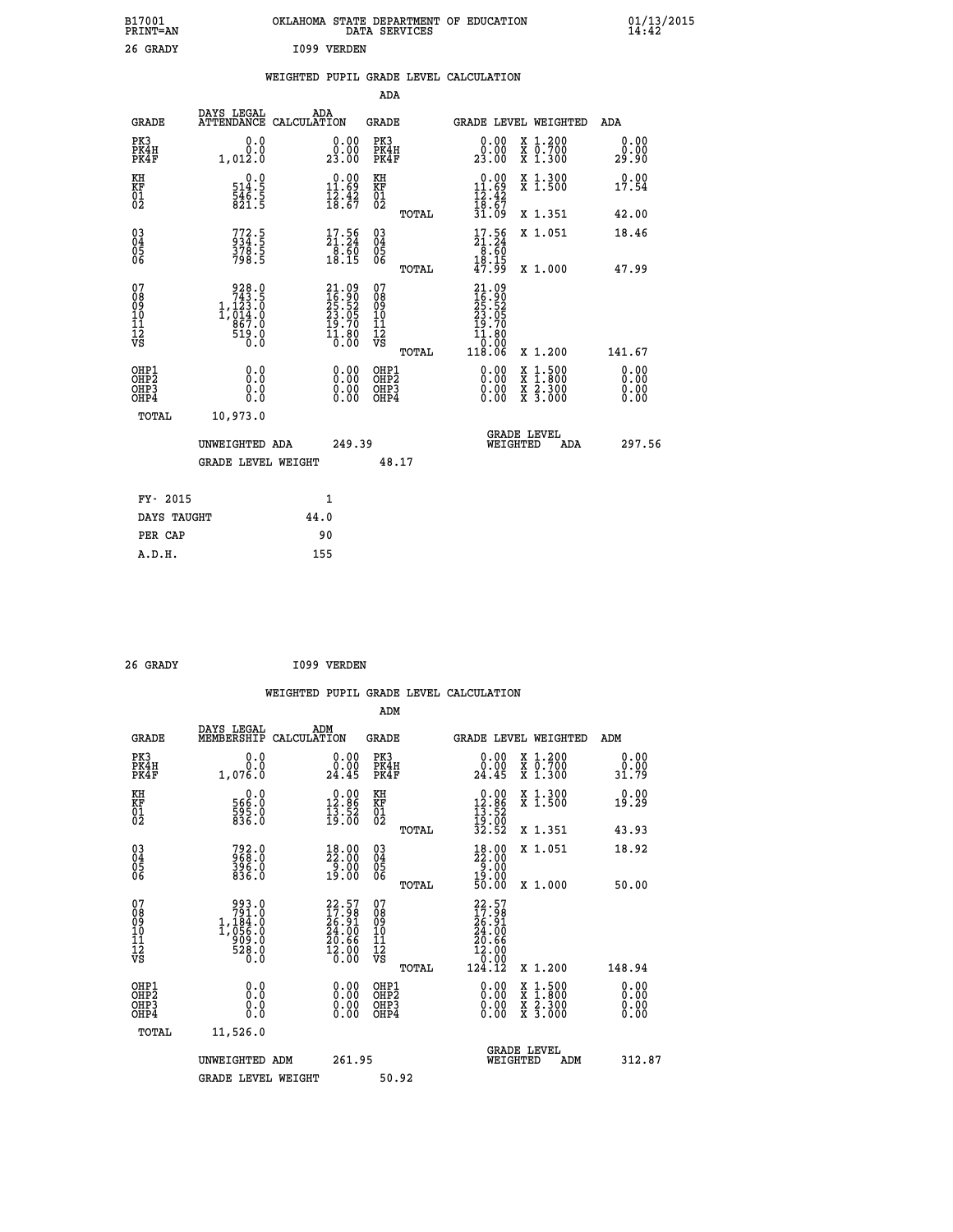| B17001<br><b>PRINT=AN</b> | OKLAHOMA STATE DEPARTMENT OF EDUCATION<br>DATA SERVICES |  |
|---------------------------|---------------------------------------------------------|--|
| 26 GRADY                  | I128 AMBER-POCASSET                                     |  |

|  |  | WEIGHTED PUPIL GRADE LEVEL CALCULATION |
|--|--|----------------------------------------|
|  |  |                                        |

|                                                                    |                                                                                                         |                                                                         | ADA                                            |       |                                                                                                      |                                          |                              |
|--------------------------------------------------------------------|---------------------------------------------------------------------------------------------------------|-------------------------------------------------------------------------|------------------------------------------------|-------|------------------------------------------------------------------------------------------------------|------------------------------------------|------------------------------|
| <b>GRADE</b>                                                       | DAYS LEGAL<br>ATTENDANCE CALCULATION                                                                    | ADA                                                                     | <b>GRADE</b>                                   |       |                                                                                                      | GRADE LEVEL WEIGHTED                     | ADA                          |
| PK3<br>PK4H<br>PK4F                                                | 0.0<br>0.0<br>1,225.5                                                                                   | $\begin{smallmatrix} 0.00\\ 0.00\\ 27.23 \end{smallmatrix}$             | PK3<br>PK4H<br>PK4F                            |       | 0.00<br>$\frac{0.00}{27.23}$                                                                         | X 1.200<br>X 0.700<br>X 1.300            | 0.00<br>0.00<br>35.40        |
| KH<br><b>KF</b><br>01<br>02                                        | 0.0<br>$1,089.0$<br>$1,432.0$<br>$2,024.5$                                                              | 24.20<br>$\frac{51.82}{44.99}$                                          | KH<br>KF<br>01<br>02                           |       | 24.20<br>$\frac{31.82}{44.99}$<br>$\frac{44.82}{76.81}$                                              | X 1.300<br>X 1.500                       | 0.00<br>36.30                |
|                                                                    |                                                                                                         |                                                                         |                                                | TOTAL |                                                                                                      | X 1.351                                  | 103.77                       |
| $\begin{smallmatrix} 03 \\[-4pt] 04 \end{smallmatrix}$<br>Ŏ5<br>06 | $1, 268.5$<br>$1, 414.5$<br>$1, 537.5$<br>$1, 340.5$                                                    | $31.49$<br>31.43<br>$\frac{3\bar{4}\cdot\bar{1}\bar{7}}{29.79}$         | $\substack{03 \\ 04}$<br>$\substack{05 \\ 06}$ | TOTAL | 28.19<br>31.43<br>34.17<br>29.79<br>29.39                                                            | X 1.051<br>X 1.000                       | 29.63<br>95.39               |
| 07<br>08901112<br>1112<br>VS                                       | $\begin{smallmatrix} 1,438.0\\ 1,523.0\\ 1,971.0\\ 1,720.5\\ 1,513.0\\ 1,314.0\\ 0.0 \end{smallmatrix}$ | $31.96$<br>$33.84$<br>$43.80$<br>$38.23$<br>$33.62$<br>$29.20$<br>20.00 | 07<br>08<br>09<br>11<br>11<br>12<br>VS         |       | $\begin{array}{r} 31.96 \\ 33.84 \\ 43.86 \\ 43.80 \\ 38.23 \\ 29.20 \\ 20.00 \\ 210.65 \end{array}$ |                                          |                              |
|                                                                    |                                                                                                         |                                                                         |                                                | TOTAL |                                                                                                      | X 1.200                                  | 252.78                       |
| OHP1<br>OH <sub>P</sub> 2<br>OH <sub>P3</sub><br>OH <sub>P4</sub>  | 0.0<br>0.0<br>0.0                                                                                       | 0.00<br>$\begin{smallmatrix} 0.00 \ 0.00 \end{smallmatrix}$             | OHP1<br>OH <sub>P</sub> 2<br>OHP3<br>OHP4      |       | 0.00<br>0.00<br>0.00                                                                                 | X 1:500<br>X 1:800<br>X 2:300<br>X 3:000 | 0.00<br>0.00<br>0.00<br>0.00 |
| TOTAL                                                              | 20,811.5                                                                                                |                                                                         |                                                |       |                                                                                                      |                                          |                              |
|                                                                    | UNWEIGHTED ADA                                                                                          | 462.47                                                                  |                                                |       |                                                                                                      | GRADE LEVEL<br>WEIGHTED<br>ADA           | 553.27                       |
|                                                                    | <b>GRADE LEVEL WEIGHT</b>                                                                               |                                                                         |                                                | 90.80 |                                                                                                      |                                          |                              |
| FY- 2015                                                           |                                                                                                         | $\mathbf{1}$                                                            |                                                |       |                                                                                                      |                                          |                              |
| DAYS TAUGHT                                                        |                                                                                                         | 45.0                                                                    |                                                |       |                                                                                                      |                                          |                              |
| PER CAP                                                            |                                                                                                         | 81                                                                      |                                                |       |                                                                                                      |                                          |                              |

 **A.D.H. 434**

 **B17001<br>PRINT=AN** 

 **26 GRADY I128 AMBER-POCASSET**

|                                          |                                                                                     |                                                                          | ADM                                                 |                                                                                                     |                                          |                              |
|------------------------------------------|-------------------------------------------------------------------------------------|--------------------------------------------------------------------------|-----------------------------------------------------|-----------------------------------------------------------------------------------------------------|------------------------------------------|------------------------------|
| <b>GRADE</b>                             | DAYS LEGAL<br>MEMBERSHIP                                                            | ADM<br>CALCULATION                                                       | <b>GRADE</b>                                        | <b>GRADE LEVEL WEIGHTED</b>                                                                         |                                          | ADM                          |
| PK3<br>PK4H<br>PK4F                      | 0.0<br>ة:ة<br>1,278.0                                                               | $\begin{smallmatrix} 0.00\\ 0.00\\ 28.40 \end{smallmatrix}$              | PK3<br>PK4H<br>PK4F                                 | $\begin{smallmatrix} 0.00\\ 0.00\\ 28.40 \end{smallmatrix}$                                         | X 1.200<br>X 0.700<br>X 1.300            | 0.00<br>ة.ة.<br>36.92        |
| KH<br>KF<br>01<br>02                     | 0.0<br>$1,125.0$<br>$1,503.0$<br>2,088.0                                            | $\begin{smallmatrix} 0.00\\ 25.00\\ 33.40\\ 46.40 \end{smallmatrix}$     | KH<br>KF<br>01<br>02                                | $\begin{smallmatrix} 0.00\\ 25.00\\ 33.40\\ 46.40\\ 79.80 \end{smallmatrix}$                        | X 1.300<br>X 1.500                       | 0.00<br>37.50                |
|                                          |                                                                                     |                                                                          | TOTAL                                               |                                                                                                     | X 1.351                                  | 107.81                       |
| 03<br>04<br>05<br>06                     | $1,305.0$<br>$1,483.0$<br>$1,575.0$<br>$1,395.0$                                    | $\begin{smallmatrix} 29.00\\ 32.96\\ 35.00\\ 31.00 \end{smallmatrix}$    | $\begin{array}{c} 03 \\ 04 \\ 05 \\ 06 \end{array}$ | $\begin{smallmatrix} 29.00\\ 32.96\\ 35.00\\ 31.00\\ 98.96 \end{smallmatrix}$                       | X 1.051                                  | 30.48                        |
|                                          |                                                                                     |                                                                          | TOTAL                                               |                                                                                                     | X 1.000                                  | 98.96                        |
| 07<br>08<br>09<br>101<br>112<br>VS       | $1,484.0$<br>$1,564.0$<br>$2,043.0$<br>$1,770.0$<br>$1,584.0$<br>$1,353.0$<br>$0.0$ | $32.98$<br>$34.76$<br>$45.40$<br>$39.33$<br>$35.20$<br>$30.07$<br>$0.00$ | 07<br>08<br>09<br>11<br>11<br>12<br>VS<br>TOTAL     | $\begin{array}{r} 32.98 \\ 34.76 \\ 45.40 \\ 39.33 \\ 36.20 \\ 30.07 \\ 0.00 \\ 217.74 \end{array}$ | X 1.200                                  | 261.29                       |
| OHP1<br>OHP2<br>OHP <sub>3</sub><br>OHP4 | 0.0<br>0.000                                                                        |                                                                          | OHP1<br>OHP2<br>OHP <sub>3</sub>                    | $0.00$<br>$0.00$<br>0.00                                                                            | X 1:500<br>X 1:800<br>X 2:300<br>X 3:000 | 0.00<br>0.00<br>0.00<br>0.00 |
| TOTAL                                    | 21,550.0                                                                            |                                                                          |                                                     |                                                                                                     |                                          |                              |
|                                          | UNWEIGHTED ADM                                                                      | 478.90                                                                   |                                                     |                                                                                                     | GRADE LEVEL<br>WEIGHTED<br>ADM           | 572.96                       |
|                                          | <b>GRADE LEVEL WEIGHT</b>                                                           |                                                                          | 94.06                                               |                                                                                                     |                                          |                              |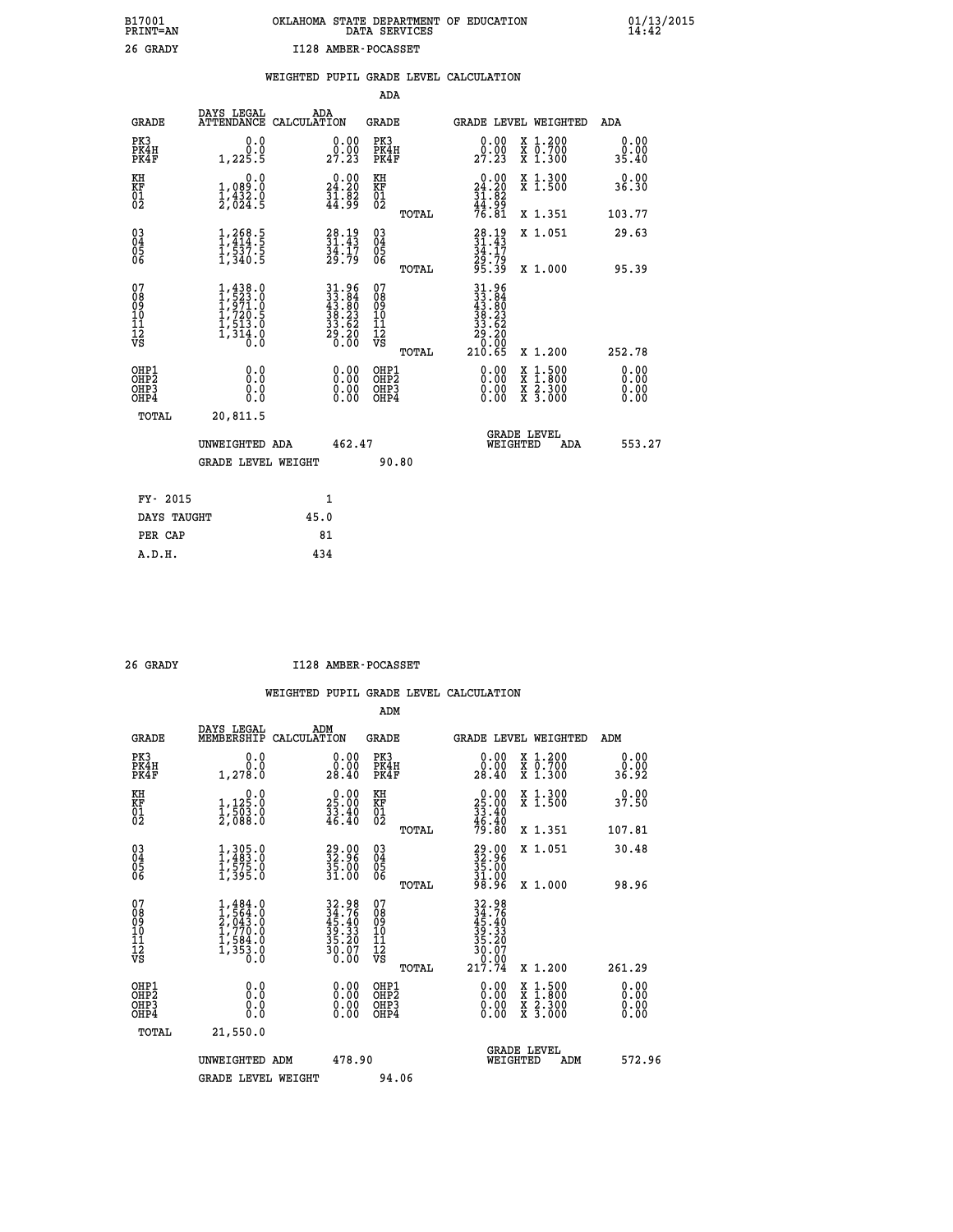|  | OKLAHOMA STATE DEPARTMENT OF EDUCATION<br>DATA SERVICES |  |
|--|---------------------------------------------------------|--|
|  | COUNTY TOTALS                                           |  |

|  |  | WEIGHTED PUPIL GRADE LEVEL CALCULATION |
|--|--|----------------------------------------|
|  |  |                                        |

|                                                                    |                                                                                           |                                                                                                              | ADA                                    |       |                                                                      |                                                                                          |                               |
|--------------------------------------------------------------------|-------------------------------------------------------------------------------------------|--------------------------------------------------------------------------------------------------------------|----------------------------------------|-------|----------------------------------------------------------------------|------------------------------------------------------------------------------------------|-------------------------------|
| <b>GRADE</b>                                                       | DAYS LEGAL                                                                                | ADA<br>ATTENDANCE CALCULATION                                                                                | <b>GRADE</b>                           |       |                                                                      | GRADE LEVEL WEIGHTED                                                                     | ADA                           |
| PK3<br>PK4H<br>PK4F                                                | 383.0<br>5,032.0<br>19,542.5                                                              | 8.95<br>$116.06$<br>$467.80$                                                                                 | PK3<br>PK4H<br>PK4F                    |       | 8.95<br>$116.06$<br>$467.80$                                         | $\begin{smallmatrix} x & 1.200 \\ x & 0.700 \end{smallmatrix}$<br>$X_1.300$              | 10.74<br>81.24<br>608.14      |
| KH<br>KF<br>01<br>02                                               | 0.0<br>28,038.5<br>30,865.0<br>30,719.0                                                   | $0.00$<br>663.25<br>$728.93$<br>$723.77$                                                                     | KH<br>KF<br>01<br>02                   |       | $0.00$<br>663.25<br>$728.93$<br>$723.77$                             | X 1.300<br>X 1.500                                                                       | 0.00<br>994.90                |
|                                                                    |                                                                                           |                                                                                                              |                                        | TOTAL | 1,452.70                                                             | X 1.351                                                                                  | 1,962.59                      |
| $\begin{smallmatrix} 03 \\[-4pt] 04 \end{smallmatrix}$<br>Ŏ5<br>06 | 28, 349.5<br>28, 370.0<br>28, 805.0<br>29, 071.5                                          | 670.00<br>668.65<br>677.99<br>682.95                                                                         | $\substack{03 \\ 04}$<br>Ŏ5<br>06      |       | 670.00<br>668.65<br>677.99<br>682.95<br>2,029.59                     | X 1.051                                                                                  | 2,733.75                      |
|                                                                    |                                                                                           |                                                                                                              |                                        | TOTAL |                                                                      | X 1.000                                                                                  | 2,029.59                      |
| 07<br>08<br>09<br>101<br>11<br>12<br>VS                            | $27,513.5$<br>$27,162.0$<br>$26,792.0$<br>$25,776.5$<br>$24,379.5$<br>$21,531.0$<br>$0.0$ | $\begin{smallmatrix} 649.15\\ 640.29\\ 635.19\\ 635.195\\ 610.85\\ 578.02\\ 509.33\\ 0.00 \end{smallmatrix}$ | 07<br>08<br>09<br>11<br>11<br>12<br>VS |       | 649.15<br>640.29<br>635.195<br>610.85<br>610.85<br>578.023<br>509.33 |                                                                                          |                               |
|                                                                    |                                                                                           |                                                                                                              |                                        | TOTAL | 3,622.83                                                             | X 1.200                                                                                  | 4,347.40                      |
| OHP1<br>OHP <sub>2</sub><br>OH <sub>P3</sub><br>OH <sub>P4</sub>   | 339.0<br>0.0<br>0.0<br>0.0                                                                | 0.69<br>0.00                                                                                                 | OHP1<br>OHP2<br>OHP3<br>OHP4           |       | $8.69$<br>0.00<br>0.00                                               | $\begin{smallmatrix} x & 1.500 \\ x & 1.800 \\ x & 2.300 \\ x & 3.000 \end{smallmatrix}$ | 13.04<br>0.00<br>0.00<br>0.00 |
| TOTAL                                                              | 382,669.5                                                                                 |                                                                                                              |                                        |       |                                                                      |                                                                                          |                               |
|                                                                    | UNWEIGHTED ADA                                                                            | 9,039.87                                                                                                     |                                        |       |                                                                      | <b>GRADE LEVEL</b><br>WEIGHTED<br>ADA                                                    | 10,751.80                     |
|                                                                    | <b>GRADE LEVEL WEIGHT</b>                                                                 |                                                                                                              | 1,711.93                               |       |                                                                      |                                                                                          |                               |
| FY- 2015                                                           |                                                                                           | $\mathbf{1}$                                                                                                 |                                        |       |                                                                      |                                                                                          |                               |
| DAYS TAUGHT                                                        |                                                                                           | 518.0                                                                                                        |                                        |       |                                                                      |                                                                                          |                               |
| PER CAP                                                            |                                                                                           | 787                                                                                                          |                                        |       |                                                                      |                                                                                          |                               |

 **A.D.H. 6,250**

B17001<br>PRINT=AN<br>GRADY

 **GRADY COUNTY TOTALS**

|                                                       |                                                                                           |                                                                         | ADM                                              |                                                                              |                                                                                                  |                               |
|-------------------------------------------------------|-------------------------------------------------------------------------------------------|-------------------------------------------------------------------------|--------------------------------------------------|------------------------------------------------------------------------------|--------------------------------------------------------------------------------------------------|-------------------------------|
| <b>GRADE</b>                                          | DAYS LEGAL<br>MEMBERSHIP                                                                  | ADM<br>CALCULATION                                                      | <b>GRADE</b>                                     | <b>GRADE LEVEL WEIGHTED</b>                                                  |                                                                                                  | ADM                           |
| PK3<br>PK4H<br>PK4F                                   | 387.0<br>5,338.0<br>20,707.0                                                              | 9.05<br>123.18<br>495.90                                                | PK3<br>PK4H<br>PK4F                              | 9.05<br>$123.18$<br>$495.90$                                                 | $\begin{smallmatrix} x & 1.200 \\ x & 0.700 \end{smallmatrix}$<br>X 1.300                        | 10.74<br>86.23<br>644.68      |
| KH<br>KF<br>01<br>02                                  | 0.0<br>29,422:0<br>32,296:0<br>31,934:0                                                   | $\begin{smallmatrix} &0.00\\ 696.13\\ 762.88\\ 752.63\end{smallmatrix}$ | KH<br>KF<br>01<br>02                             | 0.00<br>$596.13$<br>$762.88$<br>$752.63$<br>$1,515.51$                       | X 1.300<br>X 1.500                                                                               | 0.00<br>1,044.22              |
|                                                       |                                                                                           |                                                                         | TOTAL                                            |                                                                              | X 1.351                                                                                          | 2,047.45                      |
| 03<br>04<br>05<br>06                                  | 29,455.0<br>29,474.0<br>29,875.0<br>30,200.0                                              | 696.20<br>694.86<br>703.22<br>709.59                                    | $\substack{03 \\ 04}$<br>0500                    | 696.20<br>694.86<br>703.22<br>709.59                                         | X 1.051                                                                                          | 731.71                        |
|                                                       |                                                                                           |                                                                         | TOTAL                                            | 2,107.67                                                                     | X 1.000                                                                                          | 2,107.67                      |
| 07<br>08<br>09<br>11<br>11<br>12<br>VS                | $28,670.0$<br>$28,379.0$<br>$28,189.0$<br>$27,301.0$<br>$25,671.0$<br>$22,860.0$<br>$0.0$ | 676.61<br>669.23<br>669.01<br>647.77<br>609.07<br>541.27                | 07<br>08<br>09<br>101<br>11<br>12<br>VS<br>TOTAL | 676.61<br>669.23<br>669.01<br>647.77<br>609.07<br>541.27<br>0.00<br>3,812.96 | X 1.200                                                                                          | 4,575.54                      |
| OHP1<br>OH <sub>P</sub> 2<br>OH <sub>P3</sub><br>OHP4 | 349.0<br>0.0<br>0.0<br>Ŏ.Ŏ                                                                | 0.95<br>0.00<br>0.00                                                    | OHP1<br>OHP2<br>OHP3<br>OHP4                     | $0.00$<br>$0.00$<br>0.00                                                     | $\begin{smallmatrix} x & 1 & 500 \\ x & 1 & 800 \\ x & 2 & 300 \\ x & 3 & 000 \end{smallmatrix}$ | 13.43<br>0.00<br>0.00<br>0.00 |
| TOTAL                                                 | 400,507.0                                                                                 |                                                                         |                                                  |                                                                              |                                                                                                  |                               |
|                                                       | UNWEIGHTED ADM                                                                            | 9,465.55                                                                |                                                  | <b>GRADE LEVEL</b><br>WEIGHTED                                               | ADM                                                                                              | 11,261.79                     |
|                                                       | <b>GRADE LEVEL WEIGHT</b>                                                                 |                                                                         | 1,796.24                                         |                                                                              |                                                                                                  |                               |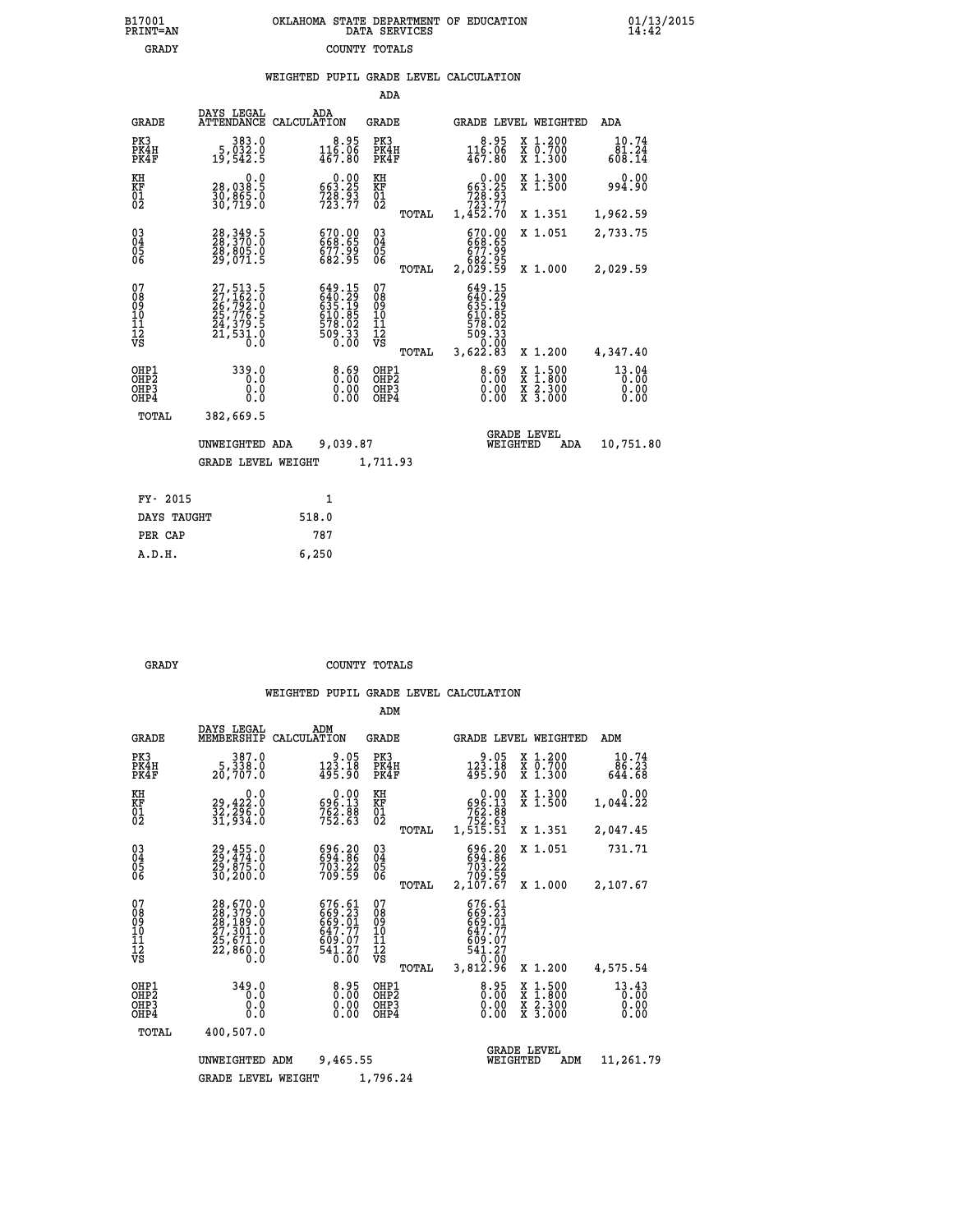| B17001<br>PRINT=AN                                 |                                                                  | OKLAHOMA STATE DEPARTMENT OF EDUCATION DATA SERVICES                                               |                                                    |                                                                              |                                                                                                                                      | $01/13/2015$<br>14:42        |  |
|----------------------------------------------------|------------------------------------------------------------------|----------------------------------------------------------------------------------------------------|----------------------------------------------------|------------------------------------------------------------------------------|--------------------------------------------------------------------------------------------------------------------------------------|------------------------------|--|
| 27 GRANT                                           |                                                                  | 1054 MEDFORD                                                                                       |                                                    |                                                                              |                                                                                                                                      |                              |  |
|                                                    |                                                                  | WEIGHTED PUPIL GRADE LEVEL CALCULATION                                                             |                                                    |                                                                              |                                                                                                                                      |                              |  |
|                                                    |                                                                  |                                                                                                    | ADA                                                |                                                                              |                                                                                                                                      |                              |  |
| <b>GRADE</b>                                       | DAYS LEGAL<br>ATTENDANCE CALCULATION                             | <b>ADA</b>                                                                                         | GRADE                                              | <b>GRADE LEVEL WEIGHTED</b>                                                  |                                                                                                                                      | ADA                          |  |
| PK3<br>PK4H<br>PK4F                                | 23.0<br>711.0                                                    | 0.56<br>$0.00$<br>$17.34$                                                                          | PK3<br>PK4H<br>PK4F                                | 0.56<br>$\frac{0.00}{17.34}$                                                 | X 1.200<br>$\begin{smallmatrix} 7 & 0.700 \\ X & 1.300 \end{smallmatrix}$                                                            | 0.67<br>0.00<br>22.54        |  |
| KH<br>KF<br>$\overline{01}$                        | 0.0<br>638.5<br>972.0                                            | $\begin{smallmatrix} 0.00\\ 15.57\\ 23.71\\ 25.35 \end{smallmatrix}$                               | KH<br>KF<br>01<br>02                               | $\begin{smallmatrix} 0.00\\ 15.57\\ 23.71\\ 25.35\\ 49.06 \end{smallmatrix}$ | X 1.300<br>X 1.500                                                                                                                   | 0.00<br>23.36                |  |
|                                                    | 1,039.5                                                          |                                                                                                    | TOTAL                                              |                                                                              | X 1.351                                                                                                                              | 66.28                        |  |
| $\begin{matrix} 03 \\ 04 \\ 05 \\ 06 \end{matrix}$ | $\frac{671.5}{734.5}$<br>867.0                                   | $16.38$<br>$12.13$<br>17.91<br>21.15                                                               | $\begin{matrix} 03 \\ 04 \\ 05 \\ 06 \end{matrix}$ | $\frac{16}{12}$ : $\frac{38}{13}$<br>17.91<br>21.15                          | X 1.051                                                                                                                              | 17.22                        |  |
|                                                    |                                                                  |                                                                                                    | TOTAL                                              | 51.19                                                                        | X 1.000                                                                                                                              | 51.19                        |  |
| 07<br>08<br>09<br>11<br>11<br>12<br>VS             | 706.0<br>$1,\substack{154\\029\\199}$<br>$725.5$<br>439.0<br>Ō.Ō | $\begin{smallmatrix} 17.22 \\ 28.15 \\ 25.11 \\ 17.29 \\ 17.70 \\ 10.71 \\ 0.00 \end{smallmatrix}$ | 07<br>08<br>09<br>11<br>11<br>VS<br>TOTAL          | 17.22<br>$\frac{26}{25}.15$<br>17.29<br>17.70<br>10.71<br>0.00<br>116.18     | X 1.200                                                                                                                              | 139.42                       |  |
| OHP1<br>OHP2<br>OH <sub>P3</sub><br>OHP4           | 0.0<br>Ŏ.Ŏ<br>0.0<br>0.0                                         | 0.0000<br>0.00<br>0.00                                                                             | OHP1<br>OHP <sub>2</sub><br>OHP3<br>OHP4           | 0.00<br>0.00<br>0.00                                                         | $\begin{smallmatrix} \mathtt{X} & 1 & 500 \\ \mathtt{X} & 1 & 800 \\ \mathtt{X} & 2 & 300 \\ \mathtt{X} & 3 & 000 \end{smallmatrix}$ | 0.00<br>0.00<br>0.00<br>0.00 |  |
| TOTAL                                              | 10,917.5                                                         |                                                                                                    |                                                    |                                                                              |                                                                                                                                      |                              |  |
|                                                    | UNWEIGHTED ADA                                                   | 266.28                                                                                             |                                                    | WEIGHTED                                                                     | <b>GRADE LEVEL</b><br>ADA                                                                                                            | 320.68                       |  |
|                                                    | <b>GRADE LEVEL WEIGHT</b>                                        |                                                                                                    | 54.40                                              |                                                                              |                                                                                                                                      |                              |  |
| FY- 2015                                           |                                                                  | 1                                                                                                  |                                                    |                                                                              |                                                                                                                                      |                              |  |
|                                                    |                                                                  |                                                                                                    |                                                    |                                                                              |                                                                                                                                      |                              |  |

| FY- 2015    |      |
|-------------|------|
| DAYS TAUGHT | 41.0 |
| PER CAP     | 167  |
| A.D.H.      | 84   |
|             |      |

| I054 MEDFORD<br>27 GRANT |
|--------------------------|
|--------------------------|

 **WEIGHTED PUPIL GRADE LEVEL CALCULATION ADM DAYS LEGAL ADM GRADE MEMBERSHIP CALCULATION GRADE GRADE LEVEL WEIGHTED ADM PK3 23.0 0.56 PK3 0.56 X 1.200 0.67 PK4H 0.0 0.00 PK4H 0.00 X 0.700 0.00 PK4F 735.0 17.93 PK4F 17.93 X 1.300 23.31 KH 0.0 0.00 KH 0.00 X 1.300 0.00 KF 676.0 16.49 KF 16.49 X 1.500 24.74 01 1,007.0 24.56 01 24.56 02 1,055.0 25.73 02 25.73 TOTAL 50.29 X 1.351 67.94 03 697.0 17.00 03 17.00 X 1.051 17.87 04 526.0 12.83 04 12.83 05 751.0 18.32 05 18.32 06 902.0 22.00 06 22.00 TOTAL 53.15 X 1.000 53.15** 07 134.0 17.90 07 17.90<br>
08 1,191.0 29.05 08 26.47<br>
10 1,085.0 26.47 09 26.47<br>
10 746.0 18.20 10 18.20<br>
11 771.0 18.80 11 18.20<br>
12 451.0 10.00 VS 0.000<br>
10.00 VS 0.000  **TOTAL 121.42 X 1.200 145.70 OHP1 0.0 0.00 OHP1 0.00 X 1.500 0.00 OHP2 0.0 0.00 OHP2 0.00 X 1.800 0.00 OHP3 0.0 0.00 OHP3 0.00 X 2.300 0.00 OHP4 0.0 0.00 OHP4 0.00 X 3.000 0.00 TOTAL 11,350.0 GRADE LEVEL UNWEIGHTED ADM 276.84 WEIGHTED ADM 333.38 GRADE LEVEL WEIGHT 56.54**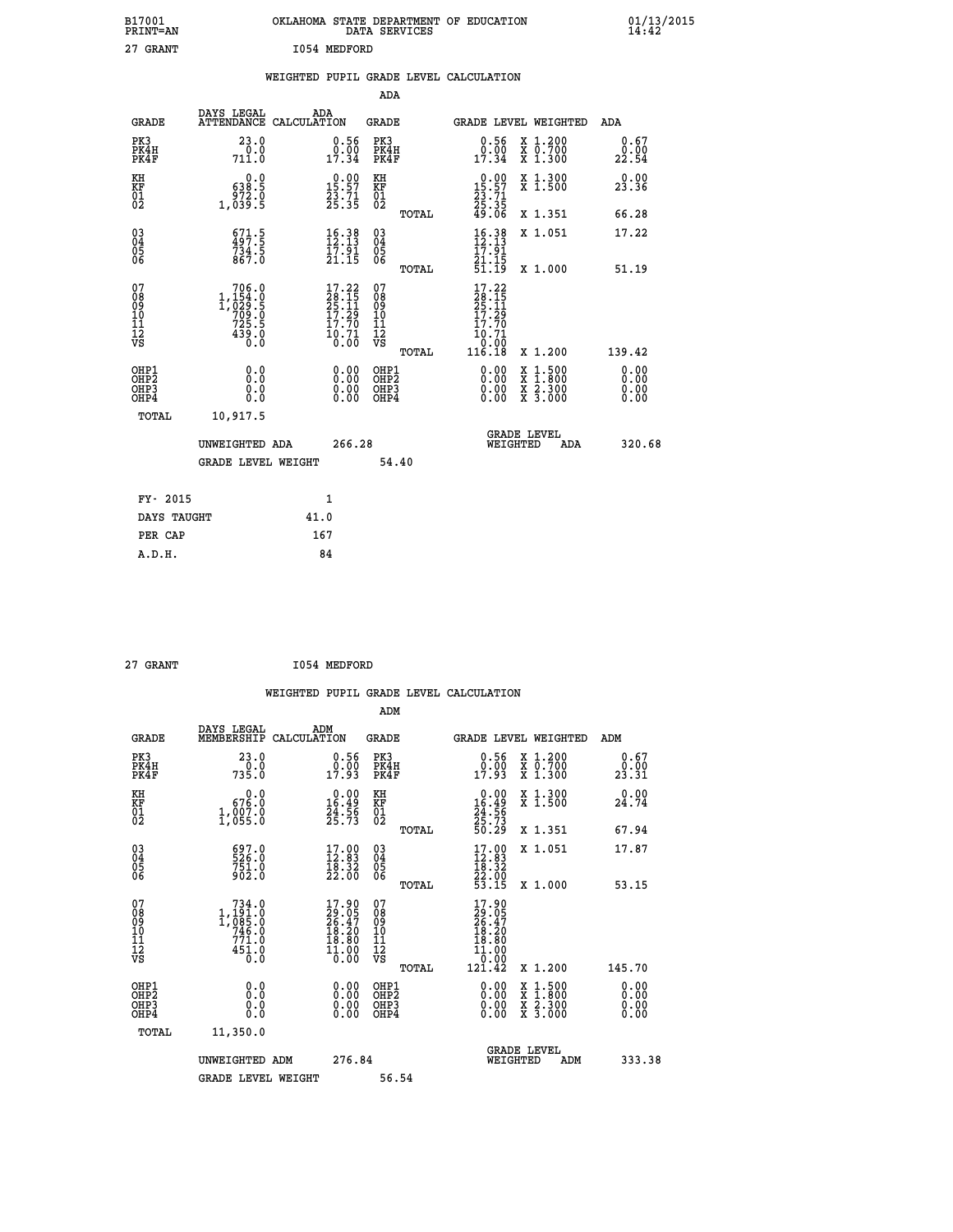|  | OKLAHOMA STATE DEPARTMENT OF EDUCATION<br>DATA SERVICES |  |
|--|---------------------------------------------------------|--|
|  | 1090 POND CREEK-HUNTER                                  |  |

|  |  | WEIGHTED PUPIL GRADE LEVEL CALCULATION |
|--|--|----------------------------------------|
|  |  |                                        |

|                                                                    |                                                                                                     |                                                                          | ADA                                        |                                                                          |                                                                                                  |                              |
|--------------------------------------------------------------------|-----------------------------------------------------------------------------------------------------|--------------------------------------------------------------------------|--------------------------------------------|--------------------------------------------------------------------------|--------------------------------------------------------------------------------------------------|------------------------------|
| <b>GRADE</b>                                                       | DAYS LEGAL                                                                                          | ADA<br>ATTENDANCE CALCULATION                                            | <b>GRADE</b>                               | GRADE LEVEL WEIGHTED                                                     |                                                                                                  | ADA                          |
| PK3<br>PK4H<br>PK4F                                                | 0.0<br>0.0<br>1,172.5                                                                               | 0.00<br>24.43                                                            | PK3<br>PK4H<br>PK4F                        | 0.00<br>ă:≬č<br>24.43                                                    | X 1.200<br>X 0.700<br>X 1.300                                                                    | 0.00<br>0.00<br>31.76        |
| KH<br><b>KF</b><br>01<br>02                                        | 0.0<br>1,393.5<br>1,361.0<br>1,375.5                                                                | $\begin{smallmatrix} 0.00\\29.03\\28.35\\28.66 \end{smallmatrix}$        | KH<br>KF<br>01<br>02                       | $\begin{smallmatrix} 0.00\\29.03\\28.35\\28.66\\57.01 \end{smallmatrix}$ | X 1.300<br>X 1.500                                                                               | 0.00<br>43.55                |
|                                                                    |                                                                                                     |                                                                          | TOTAL                                      |                                                                          | X 1.351                                                                                          | 77.02                        |
| $\begin{smallmatrix} 03 \\[-4pt] 04 \end{smallmatrix}$<br>05<br>06 | 1,195.0<br>1,476.0<br>904.0                                                                         | 24.90<br>22.77<br>30.75<br>18.83                                         | $\substack{03 \\ 04}$<br>05<br>06<br>TOTAL | $24.90$<br>$22.77$<br>$30.75$<br>$18.83$<br>$72.35$                      | X 1.051<br>X 1.000                                                                               | 26.17<br>72.35               |
| 07<br>08901112<br>1112<br>VS                                       | $\begin{smallmatrix} 1,229.5\\ 948.0\\ 1,140.5\\ 1,040.5\\ 1,039.0\\ 624.5\\ 0.0 \end{smallmatrix}$ | $25.61$<br>$19.75$<br>$23.76$<br>$21.73$<br>$23.79$<br>$13.09$<br>$0.00$ | 07<br>08901112<br>1112<br>VS               | 25.61<br>19.75<br>23.76<br>21.73<br>23.79<br>13.09<br>3.99               |                                                                                                  |                              |
|                                                                    |                                                                                                     |                                                                          | TOTAL                                      | 127.73                                                                   | X 1.200                                                                                          | 153.28                       |
| OHP1<br>OH <sub>P</sub> 2<br>OH <sub>P3</sub><br>OH <sub>P4</sub>  | 0.0<br>0.0<br>0.0                                                                                   | 0.00<br>$\begin{smallmatrix} 0.00 \ 0.00 \end{smallmatrix}$              | OHP1<br>OHP <sub>2</sub><br>OHP3<br>OHP4   | 0.00<br>0.00<br>0.00                                                     | $\begin{smallmatrix} x & 1 & 500 \\ x & 1 & 800 \\ x & 2 & 300 \\ x & 3 & 000 \end{smallmatrix}$ | 0.00<br>0.00<br>0.00<br>0.00 |
| TOTAL                                                              | 16,092.5                                                                                            |                                                                          |                                            |                                                                          |                                                                                                  |                              |
|                                                                    | UNWEIGHTED ADA                                                                                      | 335.45                                                                   |                                            | GRADE LEVEL<br>WEIGHTED                                                  | ADA                                                                                              | 404.13                       |
|                                                                    | <b>GRADE LEVEL WEIGHT</b>                                                                           |                                                                          | 68.68                                      |                                                                          |                                                                                                  |                              |
|                                                                    | FY- 2015                                                                                            | $\mathbf{1}$                                                             |                                            |                                                                          |                                                                                                  |                              |
|                                                                    | DAYS TAUGHT                                                                                         | 48.0                                                                     |                                            |                                                                          |                                                                                                  |                              |
|                                                                    | PER CAP                                                                                             | 125                                                                      |                                            |                                                                          |                                                                                                  |                              |

| ÷<br>атгп<br>. . |
|------------------|
|                  |
|                  |

 **A.D.H. 135**

 **B17001<br>PRINT=AN<br>27 GRANT** 

 **27 GRANT I090 POND CREEK-HUNTER**

|                                                      |                                                                                                     |                                                                      | ADM                                                |                                                                              |                                          |                              |
|------------------------------------------------------|-----------------------------------------------------------------------------------------------------|----------------------------------------------------------------------|----------------------------------------------------|------------------------------------------------------------------------------|------------------------------------------|------------------------------|
| <b>GRADE</b>                                         | DAYS LEGAL<br>MEMBERSHIP                                                                            | ADM<br>CALCULATION                                                   | <b>GRADE</b>                                       | <b>GRADE LEVEL WEIGHTED</b>                                                  |                                          | ADM                          |
| PK3<br>PK4H<br>PK4F                                  | 0.0<br>ة:ة<br>1,247.0                                                                               | $\begin{smallmatrix} 0.00\\ 0.00\\ 25.98 \end{smallmatrix}$          | PK3<br>PK4H<br>PK4F                                | $\begin{smallmatrix} 0.00\\ 0.00\\ 25.98 \end{smallmatrix}$                  | X 1.200<br>X 0.700<br>X 1.300            | 0.00<br>0.00<br>33.77        |
| KH<br>KF<br>01<br>02                                 | 0.0<br>$1,445.0$<br>$1,414.0$<br>$1,425.0$                                                          | $\begin{smallmatrix} 0.00\\ 30.10\\ 29.46\\ 29.69 \end{smallmatrix}$ | KH<br>KF<br>01<br>02                               | $\begin{smallmatrix} 0.00\\ 30.10\\ 29.46\\ 29.69\\ 59.15 \end{smallmatrix}$ | X 1.300<br>X 1.500                       | 0.00<br>45.15                |
|                                                      |                                                                                                     |                                                                      | TOTAL                                              |                                                                              | X 1.351                                  | 79.91                        |
| 03<br>04<br>05<br>06                                 | $\begin{smallmatrix} 1,270.0\\ 1,138.0\\ 1,520.0\\ 945.0 \end{smallmatrix}$                         | 26.46<br>$\frac{51.67}{19.69}$                                       | $\begin{matrix} 03 \\ 04 \\ 05 \\ 06 \end{matrix}$ | 26.46<br>23.71<br>31.67<br>31.69<br>19.69                                    | X 1.051                                  | 27.81                        |
|                                                      |                                                                                                     |                                                                      | TOTAL                                              |                                                                              | X 1.000                                  | 75.07                        |
| 07<br>08<br>09<br>101<br>112<br>VS                   | $\begin{smallmatrix} 1,270.0\\ 993.0\\ 1,176.0\\ 1,092.0\\ 1,185.0\\ 647.0\\ 0.0 \end{smallmatrix}$ | $26.46$<br>$20.69$<br>$24.50$<br>$22.87$<br>$24.75$<br>$13.56$       | 07<br>08<br>09<br>11<br>11<br>12<br>VS             | $26.46$<br>$24.50$<br>$24.75$<br>$24.75$<br>$13.56$<br>$132.83$              |                                          |                              |
|                                                      |                                                                                                     |                                                                      | TOTAL                                              |                                                                              | X 1.200                                  | 159.40                       |
| OHP1<br>OHP2<br>OHP <sub>3</sub><br>OH <sub>P4</sub> | 0.0<br>$\begin{smallmatrix} 0.0 & 0 \ 0.0 & 0 \end{smallmatrix}$                                    |                                                                      | OHP1<br>OHP2<br>OHP <sub>3</sub>                   | $0.00$<br>$0.00$<br>0.00                                                     | X 1:500<br>X 1:800<br>X 2:300<br>X 3:000 | 0.00<br>0.00<br>0.00<br>0.00 |
| TOTAL                                                | 16,767.0                                                                                            |                                                                      |                                                    |                                                                              |                                          |                              |
|                                                      | UNWEIGHTED ADM                                                                                      | 349.59                                                               |                                                    | WEIGHTED                                                                     | <b>GRADE LEVEL</b><br>ADM                | 421.11                       |
|                                                      | <b>GRADE LEVEL WEIGHT</b>                                                                           |                                                                      | 71.52                                              |                                                                              |                                          |                              |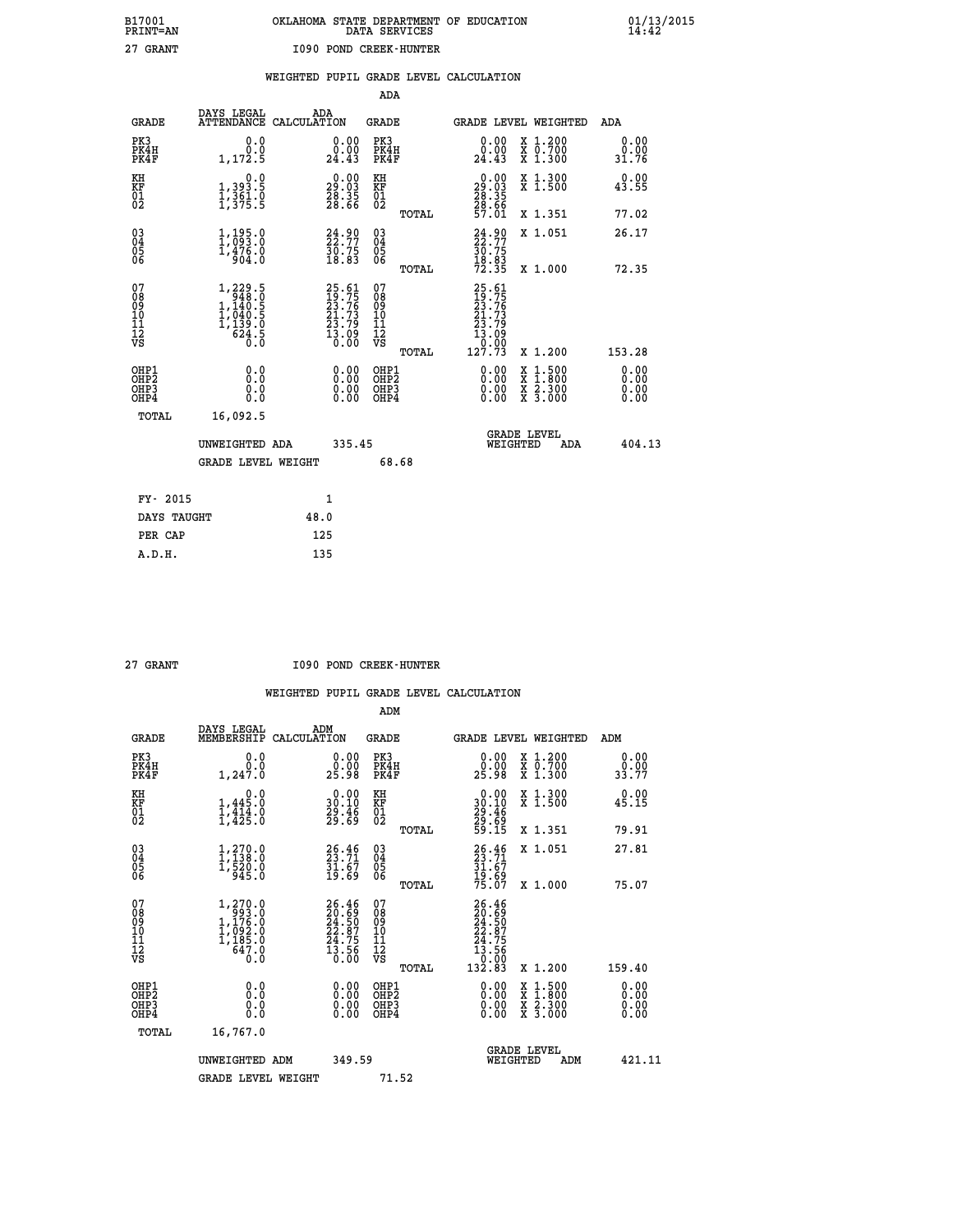| OKLAHOMA STATE DEPARTMENT OF EDUCATION<br>DATA SERVICES |  |
|---------------------------------------------------------|--|
| 1095 DEER CREEK-LAMONT                                  |  |

|  |  | WEIGHTED PUPIL GRADE LEVEL CALCULATION |
|--|--|----------------------------------------|
|  |  |                                        |

|                                                                    |                                                                                         |              |                                                                                                          | ADA                                       |       |                                                                          |                                          |                              |
|--------------------------------------------------------------------|-----------------------------------------------------------------------------------------|--------------|----------------------------------------------------------------------------------------------------------|-------------------------------------------|-------|--------------------------------------------------------------------------|------------------------------------------|------------------------------|
| <b>GRADE</b>                                                       | DAYS LEGAL<br>ATTENDANCE CALCULATION                                                    | ADA          |                                                                                                          | <b>GRADE</b>                              |       |                                                                          | GRADE LEVEL WEIGHTED                     | ADA                          |
| PK3<br>PK4H<br>PK4F                                                | 0.0<br>477.0                                                                            |              | $\begin{smallmatrix} 0.00\\ 0.00\\ 11.36 \end{smallmatrix}$                                              | PK3<br>PK4H<br>PK4F                       |       | 0.00<br>ŏ:ŏŏ<br>11:36                                                    | X 1.200<br>X 0.700<br>X 1.300            | 0.00<br>0.00<br>14.77        |
| KH<br>KF<br>01<br>02                                               | 0.0<br>238:0<br>532:5<br>539:5                                                          |              | $0.00$<br>5.67<br>$\frac{12.88}{12.85}$                                                                  | KH<br>KF<br>01<br>02                      |       | $\begin{array}{c} 0.00 \\ 5.67 \\ 12.68 \\ 12.85 \\ 25.53 \end{array}$   | X 1.300<br>X 1.500                       | 0.00<br>8.51                 |
|                                                                    |                                                                                         |              |                                                                                                          |                                           | TOTAL |                                                                          | X 1.351                                  | 34.49                        |
| $\begin{smallmatrix} 03 \\[-4pt] 04 \end{smallmatrix}$<br>Ŏ5<br>06 | $\begin{smallmatrix} 4\,84\cdot5\\ 290\cdot5\\ 613\cdot5\\ 422\cdot5 \end{smallmatrix}$ |              | $\begin{array}{r} 11\cdot 54\\[-1.2mm] 14\cdot 61\\[-1.2mm] 10\cdot 06\end{array}$                       | $\substack{03 \\ 04}$<br>05<br>06         |       | 11.54<br>$\frac{14.61}{10.06}$                                           | X 1.051                                  | 12.13                        |
|                                                                    |                                                                                         |              |                                                                                                          |                                           | TOTAL | 31.59                                                                    | X 1.000                                  | 31.59                        |
| 07<br>08901112<br>1112<br>VS                                       | 447.5<br>827.0<br>506.5<br>5655.0<br>6548.5<br>507.0<br>0.0                             |              | $10.57$<br>$19.69$<br>$12.10$<br>$15.61$<br>$13.06$<br>$\frac{1}{2} \cdot \frac{0}{0} \cdot \frac{7}{0}$ | 07<br>08<br>09<br>11<br>11<br>12<br>VS    |       | $10.57$<br>$12.10$<br>$12.10$<br>$15.61$<br>$13.06$<br>$12.07$<br>$0.90$ |                                          |                              |
|                                                                    |                                                                                         |              |                                                                                                          |                                           | TOTAL | 83.10                                                                    | X 1.200                                  | 99.72                        |
| OHP1<br>OH <sub>P</sub> 2<br>OH <sub>P3</sub><br>OH <sub>P4</sub>  | 0.0<br>0.0<br>0.0                                                                       |              | 0.00<br>$\begin{smallmatrix} 0.00 \ 0.00 \end{smallmatrix}$                                              | OHP1<br>OH <sub>P</sub> 2<br>OHP3<br>OHP4 |       | 0.00<br>0.00<br>0.00                                                     | X 1:500<br>X 1:800<br>X 2:300<br>X 3:000 | 0.00<br>0.00<br>0.00<br>0.00 |
| TOTAL                                                              | 7,089.5                                                                                 |              |                                                                                                          |                                           |       |                                                                          |                                          |                              |
|                                                                    | UNWEIGHTED ADA                                                                          |              | 168.79                                                                                                   |                                           |       |                                                                          | GRADE LEVEL<br>WEIGHTED<br>ADA           | 201.21                       |
|                                                                    | <b>GRADE LEVEL WEIGHT</b>                                                               |              |                                                                                                          | 32.42                                     |       |                                                                          |                                          |                              |
| FY- 2015                                                           |                                                                                         | $\mathbf{1}$ |                                                                                                          |                                           |       |                                                                          |                                          |                              |
| DAYS TAUGHT                                                        |                                                                                         | 42.0         |                                                                                                          |                                           |       |                                                                          |                                          |                              |
| PER CAP                                                            |                                                                                         | 147          |                                                                                                          |                                           |       |                                                                          |                                          |                              |

| ъ          |
|------------|
| 1.NTM<br>≏ |
|            |

 **A.D.H. 113**

 **B17001<br>PRINT=AN<br>27 GRANT** 

 **27 GRANT I095 DEER CREEK-LAMONT**

|                                                      |                                                                       |                                                                                                  | ADM                                                 |                                                                                                                  |                                          |                       |
|------------------------------------------------------|-----------------------------------------------------------------------|--------------------------------------------------------------------------------------------------|-----------------------------------------------------|------------------------------------------------------------------------------------------------------------------|------------------------------------------|-----------------------|
| <b>GRADE</b>                                         | DAYS LEGAL<br>MEMBERSHIP                                              | ADM<br>CALCULATION                                                                               | <b>GRADE</b>                                        | GRADE LEVEL WEIGHTED                                                                                             |                                          | ADM                   |
| PK3<br>PK4H<br>PK4F                                  | 0.0<br>ة:ة<br>523.0                                                   | 0.00<br>12.45                                                                                    | PK3<br>PK4H<br>PK4F                                 | $\begin{smallmatrix} 0.00\\ 0.00\\ 12.45 \end{smallmatrix}$                                                      | X 1.200<br>X 0.700<br>X 1.300            | 0.00<br>0.00<br>16.19 |
| KH<br>KF<br>01<br>02                                 | $\begin{smallmatrix} 0.0\\ 252.0\\ 546.0\\ 546.0\\ \end{smallmatrix}$ | $\begin{smallmatrix} 0.00\\ 6.00\\ 13.00\\ 13.00 \end{smallmatrix}$                              | KH<br>KF<br>01<br>02                                | $\begin{smallmatrix} 0.00\\ 6.00\\ 13.00\\ 13.00\\ 26.00 \end{smallmatrix}$                                      | X 1.300<br>X 1.500                       | 0.00<br>9.00          |
|                                                      |                                                                       |                                                                                                  | TOTAL                                               |                                                                                                                  | X 1.351                                  | 35.13                 |
| 03<br>04<br>05<br>06                                 | 504:0<br>294:0<br>628:0<br>444.0                                      | 12.00<br>$\frac{14.95}{10.57}$                                                                   | $\begin{array}{c} 03 \\ 04 \\ 05 \\ 06 \end{array}$ | 12.00<br>$\frac{14.95}{10.57}$<br>32.52                                                                          | X 1.051                                  | 12.61                 |
|                                                      |                                                                       |                                                                                                  | TOTAL                                               |                                                                                                                  | X 1.000                                  | 32.52                 |
| 07<br>08<br>09<br>101<br>112<br>VS                   | 461.0<br>833.0<br>527.0<br>525.0<br>559.0<br>523.0<br>6.0             | $\begin{array}{l} 10.85 \\ 19.83 \\ 12.59 \\ 16.57 \\ 13.31 \end{array}$<br>$\frac{15.45}{0.00}$ | 07<br>08<br>09<br>11<br>11<br>12<br>VS<br>TOTAL     | $\begin{smallmatrix} 10.85 \\ 19.83 \\ 12.59 \\ 16.57 \\ 16.31 \\ 12.45 \\ 0 \\ 0 \\ \end{smallmatrix}$<br>85.60 | X 1.200                                  | 102.72                |
| OHP1<br>OHP2<br>OH <sub>P3</sub><br>OH <sub>P4</sub> | 0.0<br>0.000                                                          |                                                                                                  | OHP1<br>OHP2<br>OHP <sub>3</sub>                    | $0.00$<br>$0.00$<br>0.00                                                                                         | X 1:500<br>X 1:800<br>X 2:300<br>X 3:000 | 0.00<br>0.00<br>0.00  |
| TOTAL                                                | 7,335.0                                                               |                                                                                                  |                                                     |                                                                                                                  |                                          |                       |
|                                                      | UNWEIGHTED ADM                                                        | 174.57                                                                                           |                                                     |                                                                                                                  | GRADE LEVEL<br>WEIGHTED<br>ADM           | 208.17                |
|                                                      | <b>GRADE LEVEL WEIGHT</b>                                             |                                                                                                  | 33.60                                               |                                                                                                                  |                                          |                       |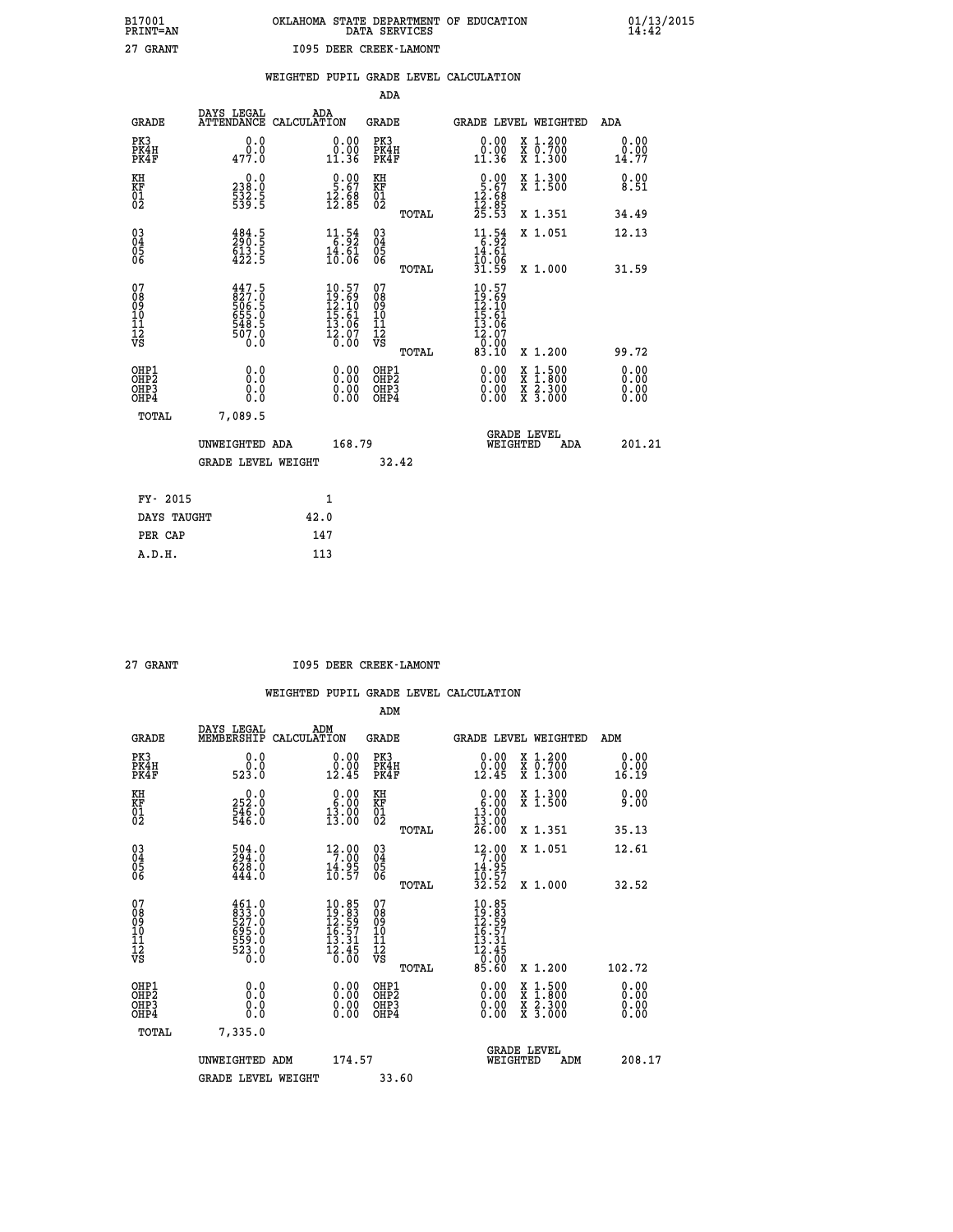|  | OKLAHOMA STATE DEPARTMENT OF EDUCATION<br>DATA SERVICES |  |
|--|---------------------------------------------------------|--|
|  | COUNTY TOTALS                                           |  |

| B17001<br><b>PRINT=AN</b>                                          |                                                                | OKLAHOMA STATE DEPARTMENT OF EDUCATION                               | DATA SERVICES                                      |       |                                                                                                     |                                                                                          | $\frac{01}{14}:$ $\frac{13}{42}$ |
|--------------------------------------------------------------------|----------------------------------------------------------------|----------------------------------------------------------------------|----------------------------------------------------|-------|-----------------------------------------------------------------------------------------------------|------------------------------------------------------------------------------------------|----------------------------------|
| <b>GRANT</b>                                                       |                                                                |                                                                      | COUNTY TOTALS                                      |       |                                                                                                     |                                                                                          |                                  |
|                                                                    |                                                                | WEIGHTED PUPIL GRADE LEVEL CALCULATION                               | <b>ADA</b>                                         |       |                                                                                                     |                                                                                          |                                  |
| <b>GRADE</b>                                                       | DAYS LEGAL                                                     | ADA<br>ATTENDANCE CALCULATION                                        | <b>GRADE</b>                                       |       |                                                                                                     | GRADE LEVEL WEIGHTED                                                                     | ADA                              |
| PK3<br>PK4H<br>PK4F                                                | 23.0<br>0.0<br>2,360.5                                         | $\begin{smallmatrix} 0.56\\ 0.00\\ 53.13 \end{smallmatrix}$          | PK3<br>PK4H<br>PK4F                                |       | $\begin{smallmatrix} 0.56\ 0.00 \ 53.13 \end{smallmatrix}$                                          | X 1.200<br>X 0.700<br>X 1.300                                                            | 0.67<br>0.00<br>69.07            |
| KH<br>KF<br>01<br>02                                               | 0.0<br>2,270.0<br>2,865.5<br>2,954.5                           | $\begin{smallmatrix} 0.00\\ 50.27\\ 64.74\\ 66.86 \end{smallmatrix}$ | KH<br>KF<br>01<br>02                               |       | 0.00<br>$50.27$<br>64.74<br>66.86<br>131.60                                                         | X 1.300<br>X 1.500                                                                       | 0.00<br>75.42                    |
|                                                                    |                                                                |                                                                      |                                                    | TOTAL |                                                                                                     | X 1.351                                                                                  | 177.79                           |
| $\begin{smallmatrix} 03 \\[-4pt] 04 \end{smallmatrix}$<br>Ŏ5<br>ŎĞ | 2,351.0<br>1,881.0<br>2,824.0<br>2,193.5                       | $\begin{smallmatrix} 52.82\ 41.82\ 63.27\ 50.04\ \end{smallmatrix}$  | $\begin{matrix} 03 \\ 04 \\ 05 \\ 06 \end{matrix}$ |       | $\begin{smallmatrix} 52.82\\ 41.82\\ 63.27\\ 50.04\\ 155.13\\ \end{smallmatrix}$                    | X 1.051                                                                                  | 210.65                           |
|                                                                    |                                                                |                                                                      |                                                    | TOTAL |                                                                                                     | X 1.000                                                                                  | 155.13                           |
| 07<br>08<br>09<br>101<br>112<br>VS                                 | 2,383.0<br>2,929.0<br>2,676.5<br>2,404.5<br>2,413.0<br>1,570.5 | 53.40<br>67.59<br>60.97<br>54.63<br>54.55<br>55.87<br>35.87          | 07<br>08<br>09<br>11<br>11<br>12<br>VS             | TOTAL | 53.40<br>$\frac{67.59}{60.97}$<br>$\frac{54.63}{54.55}$<br>$\frac{54.55}{35.87}$<br>0,0;0<br>327.01 | X 1.200                                                                                  | 392.42                           |
| OHP1<br>OHP <sub>2</sub><br>OH <sub>P3</sub><br>OHP4               | 0.0<br>Ŏ.Ŏ<br>0.0<br>0.0                                       | 0.00<br>0.00<br>0.00                                                 | OHP1<br>OHP2<br>OHP3<br>OHP4                       |       | 0.00<br>0.00<br>0.00                                                                                | $\begin{smallmatrix} x & 1.500 \\ x & 1.800 \\ x & 2.300 \\ x & 3.000 \end{smallmatrix}$ | 0.00<br>ŏ:ŏŏ<br>0.00<br>0.00     |
| TOTAL                                                              | 34,099.5                                                       |                                                                      |                                                    |       |                                                                                                     |                                                                                          |                                  |
|                                                                    | UNWEIGHTED ADA                                                 | 770.52                                                               |                                                    |       |                                                                                                     | <b>GRADE LEVEL</b><br>WEIGHTED<br>ADA                                                    | 926.02                           |
|                                                                    | <b>GRADE LEVEL WEIGHT</b>                                      |                                                                      | 155.50                                             |       |                                                                                                     |                                                                                          |                                  |
| FY- 2015                                                           |                                                                | 1                                                                    |                                                    |       |                                                                                                     |                                                                                          |                                  |
| DAYS TAUGHT                                                        |                                                                | 131.0                                                                |                                                    |       |                                                                                                     |                                                                                          |                                  |
| PER CAP                                                            |                                                                | 439                                                                  |                                                    |       |                                                                                                     |                                                                                          |                                  |

GRANT **GRANT** COUNTY TOTALS

 **A.D.H. 332**

|                                          |                                                                                     |                                                                      | ADM                                                 |       |                                                                               |                                          |                        |
|------------------------------------------|-------------------------------------------------------------------------------------|----------------------------------------------------------------------|-----------------------------------------------------|-------|-------------------------------------------------------------------------------|------------------------------------------|------------------------|
| <b>GRADE</b>                             | DAYS LEGAL<br>MEMBERSHIP                                                            | ADM<br>CALCULATION                                                   | <b>GRADE</b>                                        |       |                                                                               | <b>GRADE LEVEL WEIGHTED</b>              | ADM                    |
| PK3<br>PK4H<br>PK4F                      | 23.0<br>2,505.0                                                                     | $\begin{smallmatrix} 0.56 \\ 0.00 \\ 56.36 \end{smallmatrix}$        | PK3<br>PK4H<br>PK4F                                 |       | $\begin{smallmatrix} 0.56 \\ 0.00 \\ 56.36 \end{smallmatrix}$                 | X 1.200<br>X 0.700<br>X 1.300            | 0.67<br>79:00<br>73:27 |
| KH<br>KF<br>01<br>02                     | 0.0<br>2,373.0<br>2,967.0<br>3,026.0                                                | $\begin{smallmatrix} 0.00\\ 52.59\\ 67.02\\ 68.42 \end{smallmatrix}$ | KH<br>KF<br>01<br>02                                |       | $\begin{smallmatrix} &0.00\\ 52.59\\ 67.02\\ 68.42\\ 135.44\end{smallmatrix}$ | X 1.300<br>X 1.500                       | 0.00<br>78.89          |
|                                          |                                                                                     |                                                                      |                                                     | TOTAL |                                                                               | X 1.351                                  | 182.98                 |
| 03<br>04<br>05<br>06                     | 2,471.0<br>1,958.0<br>2,899.0<br>2,291.0                                            | 55.46<br>43.54<br>64.94<br>52.26                                     | $\begin{array}{c} 03 \\ 04 \\ 05 \\ 06 \end{array}$ |       | $55.46$<br>$43.54$<br>$64.94$<br>$52.26$<br>$160.74$                          | X 1.051                                  | 58.29                  |
|                                          |                                                                                     |                                                                      |                                                     | TOTAL |                                                                               | X 1.000                                  | 160.74                 |
| 07<br>08<br>09<br>101<br>112<br>VS       | $2,465.0$<br>$3,717.0$<br>$2,788.0$<br>$2,533.0$<br>$2,515.0$<br>$1,621.0$<br>$0.0$ | 55.21<br>69.57<br>63.56<br>57.64<br>56.86<br>56.01<br>37.01          | 07<br>08<br>09<br>11<br>11<br>12<br>VS              |       | 55.21<br>69.57<br>63.564<br>57.64<br>56.861<br>53.01<br>33.85                 |                                          |                        |
|                                          |                                                                                     |                                                                      |                                                     | TOTAL |                                                                               | X 1.200                                  | 407.82                 |
| OHP1<br>OHP2<br>OHP <sub>3</sub><br>OHP4 |                                                                                     |                                                                      | OHP1<br>OHP2<br>OHP <sub>3</sub>                    |       | $0.00$<br>$0.00$<br>0.00                                                      | X 1:500<br>X 1:800<br>X 2:300<br>X 3:000 | 0.00<br>0.00<br>0.00   |
| TOTAL                                    | 35,452.0                                                                            |                                                                      |                                                     |       |                                                                               |                                          |                        |
|                                          | UNWEIGHTED<br>ADM                                                                   | 801.00                                                               |                                                     |       |                                                                               | GRADE LEVEL<br>WEIGHTED<br>ADM           | 962.66                 |
|                                          | <b>GRADE LEVEL WEIGHT</b>                                                           |                                                                      | 161.66                                              |       |                                                                               |                                          |                        |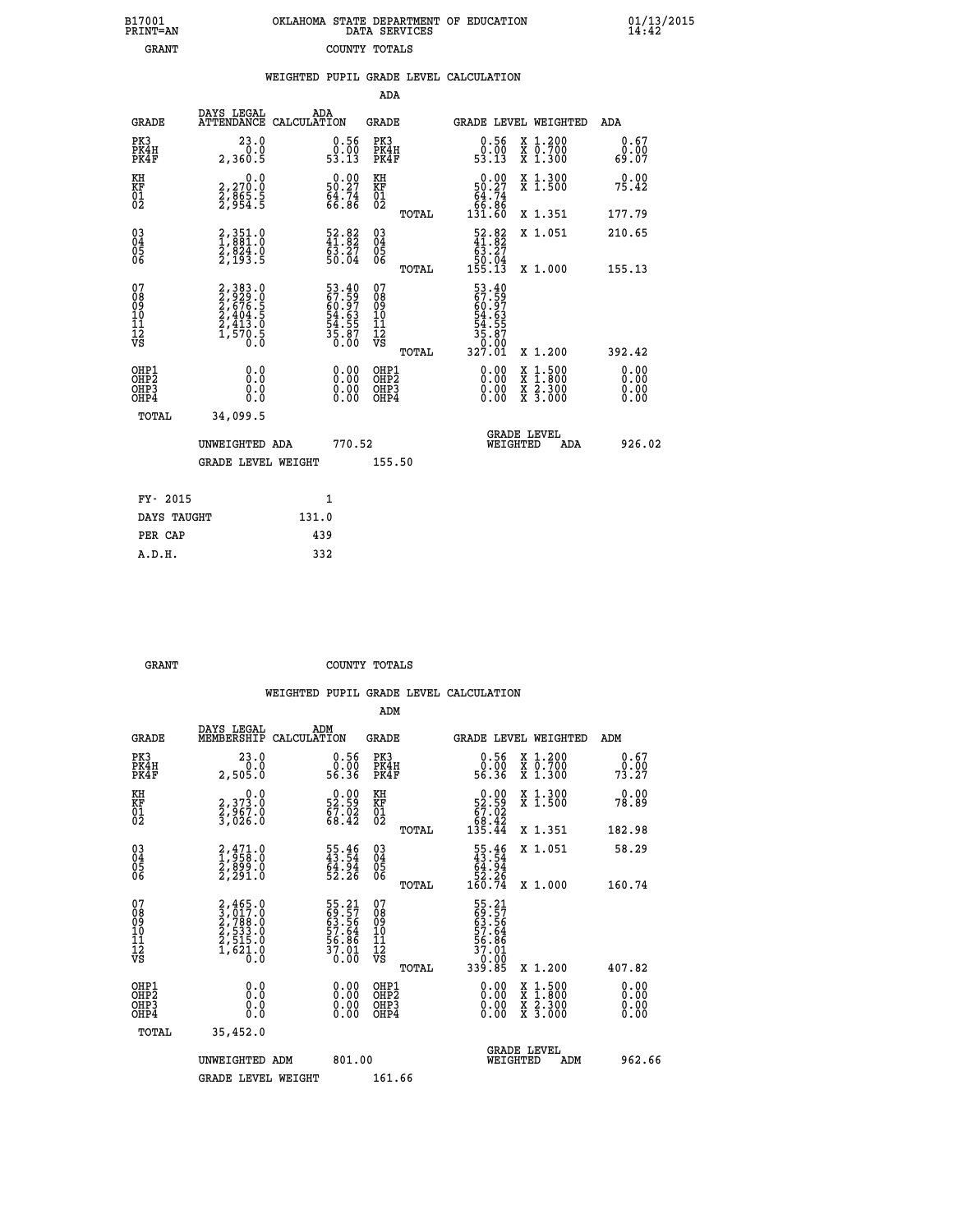| B17001<br>PRINT=AN                        |                                                                                                               | OKLAHOMA STATE DEPARTMENT OF EDUCATION                      | DATA SERVICES                                      |                                                           |                                                                                                  | $01/13/2015$<br>14:42         |
|-------------------------------------------|---------------------------------------------------------------------------------------------------------------|-------------------------------------------------------------|----------------------------------------------------|-----------------------------------------------------------|--------------------------------------------------------------------------------------------------|-------------------------------|
| 28 GREER                                  |                                                                                                               | I001 MANGUM                                                 |                                                    |                                                           |                                                                                                  |                               |
|                                           |                                                                                                               | WEIGHTED PUPIL GRADE LEVEL CALCULATION                      |                                                    |                                                           |                                                                                                  |                               |
|                                           |                                                                                                               |                                                             | ADA                                                |                                                           |                                                                                                  |                               |
| <b>GRADE</b>                              | DAYS LEGAL                                                                                                    | ADA<br>ATTENDANCE CALCULATION                               | GRADE                                              |                                                           | GRADE LEVEL WEIGHTED                                                                             | <b>ADA</b>                    |
| PK3<br>PK4H<br>PK4F                       | 94.0<br>0.0<br>2,428.5                                                                                        | 2.00<br>0.00<br>51.67                                       | PK3<br>PK4H<br>PK4F                                | 2.00<br>0.00<br>51.67                                     | X 1.200<br>X 0.700<br>X 1.300                                                                    | 2.40<br>0.00<br>67.17         |
| KH<br>KF<br>$\frac{01}{02}$               | 0.0<br>2,559:5<br>2,250:0<br>2,651:5                                                                          | $0.00$<br>54.46<br>47.87<br>56.41                           | KH<br>KF<br>$\begin{matrix} 01 \ 02 \end{matrix}$  | $0.00$<br>54.46<br>$\frac{47.87}{56.41}$                  | X 1.300<br>X 1.500                                                                               | 0.00<br>81.69                 |
|                                           |                                                                                                               |                                                             | TOTAL                                              | 104.28                                                    | X 1.351                                                                                          | 140.88                        |
| $\substack{03 \ 04}$<br>ŏ5<br>06          | 1,633.5<br>2,735.5<br>2,504.0<br>2,672.0                                                                      | 34.76<br>58.20<br>53.28<br>56.85                            | $\begin{matrix} 03 \\ 04 \\ 05 \\ 06 \end{matrix}$ | $34.76$<br>58.20<br>53.28<br>56.85<br>56.33               | X 1.051                                                                                          | 36.53                         |
|                                           |                                                                                                               |                                                             | TOTAL                                              |                                                           | X 1.000                                                                                          | 168.33                        |
| 07<br>08<br>09<br>11<br>11<br>12<br>VS    | $\begin{smallmatrix} 2, 642.5\\ 2, 519.5\\ 2, 005.0\\ 1, 765.5\\ 2, 417.0\\ 1, 654.0\\ 0.0 \end{smallmatrix}$ | 56.22<br>53.61<br>42.66<br>37.56<br>51.43<br>55.19<br>35.19 | 07<br>08<br>09<br>101<br>11<br>12<br>VS            | 56.22<br>53.61<br>42.66<br>37.56<br>$\frac{51.43}{35.19}$ |                                                                                                  |                               |
|                                           |                                                                                                               |                                                             | <b>TOTAL</b>                                       | 276.67                                                    | X 1.200                                                                                          | 332.00                        |
| OHP1<br>OH <sub>P</sub> 2<br>OHP3<br>OHP4 | 602.0<br>0.0<br>0.0<br>0.0                                                                                    | $12.81$<br>0.00<br>0.00<br>0.00                             | OHP1<br>OH <sub>P</sub> 2<br>OHP3<br>OHP4          | $12.81$ <sub>0</sub> .00<br>0.00<br>0.00                  | $\begin{smallmatrix} x & 1 & 500 \\ x & 1 & 800 \\ x & 2 & 300 \\ x & 3 & 000 \end{smallmatrix}$ | 19.22<br>0.00<br>0.00<br>0.00 |
| TOTAL                                     | 33,134.0                                                                                                      |                                                             |                                                    |                                                           |                                                                                                  |                               |
|                                           | UNWEIGHTED ADA                                                                                                | 704.98                                                      |                                                    |                                                           | <b>GRADE LEVEL</b><br>WEIGHTED<br>ADA                                                            | 848.22                        |
|                                           | <b>GRADE LEVEL WEIGHT</b>                                                                                     |                                                             | 143.24                                             |                                                           |                                                                                                  |                               |
| FY- 2015                                  |                                                                                                               | 1                                                           |                                                    |                                                           |                                                                                                  |                               |
| DAYS TAUGHT                               |                                                                                                               | 47.0                                                        |                                                    |                                                           |                                                                                                  |                               |
| PER CAP                                   |                                                                                                               | 125                                                         |                                                    |                                                           |                                                                                                  |                               |

| I001 MANGUM<br>28 GREER |
|-------------------------|
|-------------------------|

 **WEIGHTED PUPIL GRADE LEVEL CALCULATION ADM DAYS LEGAL ADM GRADE MEMBERSHIP CALCULATION GRADE GRADE LEVEL WEIGHTED ADM PK3 94.0 2.00 PK3 2.00 X 1.200 2.40 PK4H 0.0 0.00 PK4H 0.00 X 0.700 0.00 PK4F 2,584.0 54.98 PK4F 54.98 X 1.300 71.47 KH 0.0 0.00 KH 0.00 X 1.300 0.00 KF 2,702.0 57.49 KF 57.49 X 1.500 86.24 01 2,350.0 50.00 01 50.00 02 2,773.0 59.00 02 59.00 TOTAL 109.00 X 1.351 147.26 03 1,692.0 36.00 03 36.00 X 1.051 37.84 04 2,849.0 60.62 04 60.62 05 2,631.0 55.98 05 55.98 06 2,770.0 58.94 06 58.94 TOTAL 175.54 X 1.000 175.54**  $\begin{array}{cccc} 07 & 2,725.0 & 57.98 & 07 & 57.98 \ 08 & 2,645.0 & 56.28 & 08 & 56.28 \ 09 & 2,683.0 & 44.30 & 09 & 44.30 \ 10 & 1,833.0 & 39.00 & 10 & 39.00 \ 11 & 2,775.0 & 53.94 & 11 & 53.94 \ 12 & 7,775.0 & 37.77 & 12 & 57.77 \ 6.8 & 1,775.0 & 30.00 & 0 & 0 &$  $\begin{array}{cccc} 725.0 & 57.98 & 07 & 57.98 \\ 645.0 & 56.28 & 08 & 56.28 \\ 933.0 & 49.30 & 10 & 49.30 \\ 833.0 & 39.00 & 10 & 39.00 \\ 535.0 & 53.94 & 11 & 53.90 \\ 775.0 & 37.97 & 12 & 57.97 \\ 775.0 & 37.97 & 12 & 37.77 \\ 70.0 & 37.97 & 12 & 37.77 \\ 70.0 & 37.77 &$  **OHP1 645.0 13.72 OHP1 13.72 X 1.500 20.58 OHP2 0.0 0.00 OHP2 0.00 X 1.800 0.00 OHP3 0.0 0.00 OHP3 0.00 X 2.300 0.00 OHP4 0.0 0.00 OHP4 0.00 X 3.000 0.00 TOTAL 34,685.0 GRADE LEVEL UNWEIGHTED ADM 738.00 WEIGHTED ADM 888.45 GRADE LEVEL WEIGHT 150.45**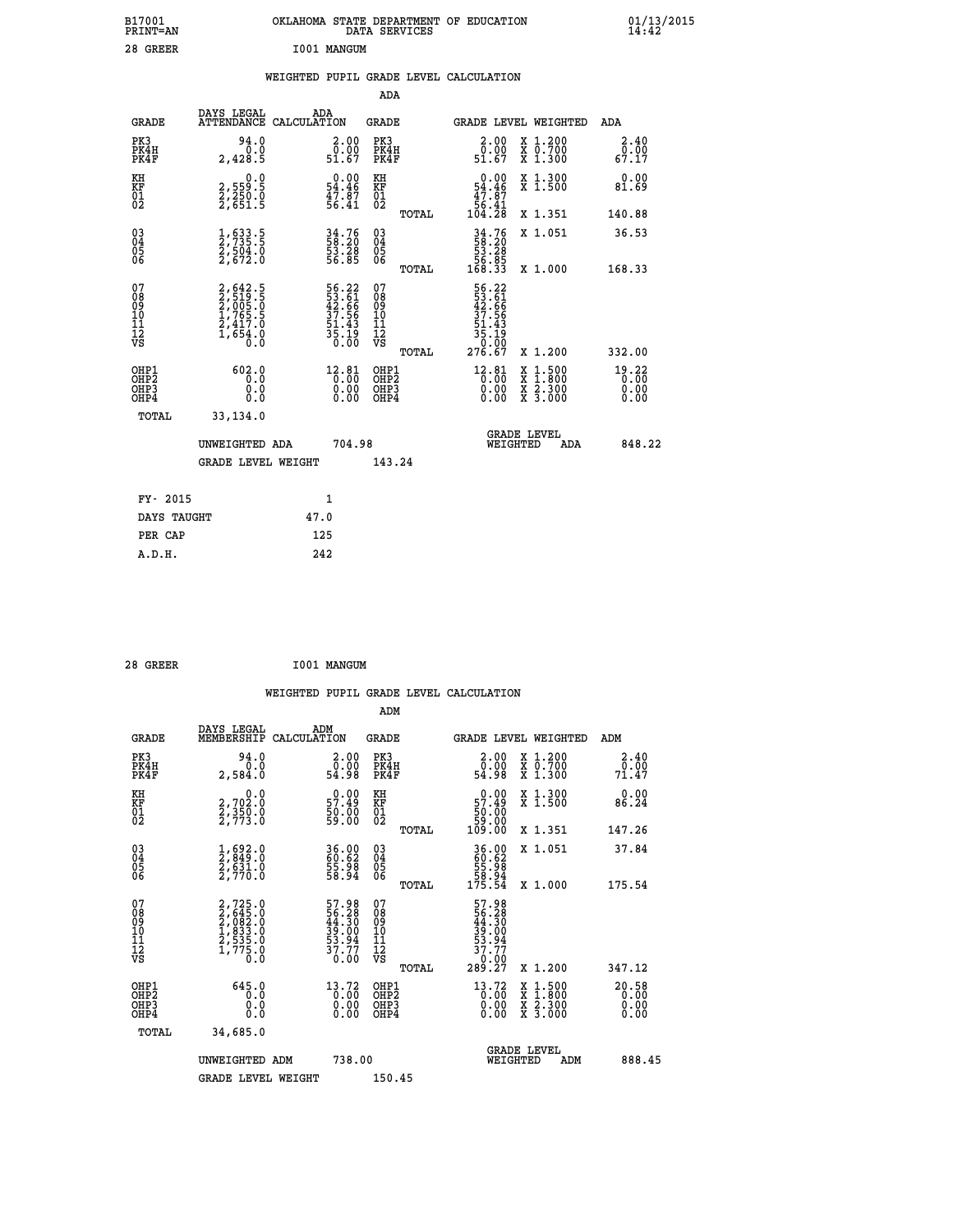| B17001<br><b>PRINT=AN</b> | OKLAHOMA STATE DEPARTMENT OF EDUCATION<br>DATA SERVICES | 01/13/2015 |
|---------------------------|---------------------------------------------------------|------------|
| 28<br>GREER               | I003 GRANITE                                            |            |

|  |  | WEIGHTED PUPIL GRADE LEVEL CALCULATION |
|--|--|----------------------------------------|
|  |  |                                        |

|                                                                    |                                                             |      |                                                                          | ADA                                          |       |                                                                          |                                                                                          |                              |
|--------------------------------------------------------------------|-------------------------------------------------------------|------|--------------------------------------------------------------------------|----------------------------------------------|-------|--------------------------------------------------------------------------|------------------------------------------------------------------------------------------|------------------------------|
| <b>GRADE</b>                                                       | DAYS LEGAL<br>ATTENDANCE CALCULATION                        | ADA  |                                                                          | <b>GRADE</b>                                 |       | GRADE LEVEL WEIGHTED                                                     |                                                                                          | ADA                          |
| PK3<br>PK4H<br>PK4F                                                | 0.0<br>0.0<br>730.0                                         |      | 0.00<br>0.00<br>17.80                                                    | PK3<br>PK4H<br>PK4F                          |       | 0.00<br>ŏ:ŏŏ<br>17:80                                                    | X 1.200<br>X 0.700<br>X 1.300                                                            | 0.00<br>0.00<br>23.14        |
| KH<br>KF<br>01<br>02                                               | 0.0<br>1,011.5<br>927.0<br>1,245.5                          |      | $\begin{smallmatrix} 0.00\\ 24.67\\ 22.61\\ 30.38 \end{smallmatrix}$     | KH<br>KF<br>01<br>02                         |       | $\begin{smallmatrix} 0.00\\24.67\\22.61\\30.38\\52.99 \end{smallmatrix}$ | X 1.300<br>X 1.500                                                                       | 0.00<br>37.01                |
|                                                                    |                                                             |      |                                                                          |                                              | TOTAL |                                                                          | X 1.351                                                                                  | 71.59                        |
| $\begin{smallmatrix} 03 \\[-4pt] 04 \end{smallmatrix}$<br>Ŏ5<br>06 | 850.0<br>541.5<br>543.5<br>648.5                            |      | $20.73$<br>$13.21$<br>$\bar{1}\bar{3}\cdot 2\bar{6}$<br>15.82            | $\substack{03 \\ 04}$<br>Ŏ5<br>06            |       | $20.73$<br>$13.21$<br>$13.26$<br>$15.82$<br>$42.29$                      | X 1.051                                                                                  | 21.79                        |
|                                                                    |                                                             |      |                                                                          |                                              | TOTAL |                                                                          | X 1.000                                                                                  | 42.29                        |
| 07<br>08<br>09<br>101<br>11<br>12<br>VS                            | 839.0<br>920.5<br>828.5<br>804.0<br>699.0<br>599.0<br>709.0 |      | $20.46$<br>$22.45$<br>$20.21$<br>$14.73$<br>$14.61$<br>$17.29$<br>$0.00$ | 07<br>08<br>09<br>101<br>11<br>12<br>VS      |       | $20.46$<br>$22.45$<br>$20.21$<br>$14.73$<br>$14.61$<br>17.29<br>0.00     |                                                                                          |                              |
|                                                                    |                                                             |      |                                                                          |                                              | TOTAL | 109.75                                                                   | X 1.200                                                                                  | 131.70                       |
| OHP1<br>OHP <sub>2</sub><br>OH <sub>P3</sub><br>OH <sub>P4</sub>   | 0.0<br>Ō.Ō<br>0.0<br>$0.\overline{0}$                       |      | 0.00<br>$\begin{smallmatrix} 0.00 \ 0.00 \end{smallmatrix}$              | OHP1<br>OHP <sub>2</sub><br>OHP <sub>3</sub> |       | 0.00<br>0.00                                                             | $\begin{smallmatrix} x & 1.500 \\ x & 1.800 \\ x & 2.300 \\ x & 3.000 \end{smallmatrix}$ | 0.00<br>0.00<br>0.00<br>0.00 |
| TOTAL                                                              | 10,997.5                                                    |      |                                                                          |                                              |       |                                                                          |                                                                                          |                              |
|                                                                    | UNWEIGHTED ADA                                              |      | 268.23                                                                   |                                              |       | WEIGHTED                                                                 | <b>GRADE LEVEL</b><br>ADA                                                                | 327.52                       |
|                                                                    | <b>GRADE LEVEL WEIGHT</b>                                   |      |                                                                          |                                              | 59.29 |                                                                          |                                                                                          |                              |
| FY- 2015                                                           |                                                             |      | 1                                                                        |                                              |       |                                                                          |                                                                                          |                              |
| DAYS TAUGHT                                                        |                                                             | 41.0 |                                                                          |                                              |       |                                                                          |                                                                                          |                              |
| PER CAP                                                            |                                                             | 167  |                                                                          |                                              |       |                                                                          |                                                                                          |                              |

| 28 GREER | I003 GRANITE |
|----------|--------------|
|          |              |

 **WEIGHTED PUPIL GRADE LEVEL CALCULATION ADM DAYS LEGAL ADM GRADE MEMBERSHIP CALCULATION GRADE GRADE LEVEL WEIGHTED ADM PK3 0.0 0.00 PK3 0.00 X 1.200 0.00 PK4H 0.0 0.00 PK4H 0.00 X 0.700 0.00 PK4F 778.0 18.98 PK4F 18.98 X 1.300 24.67 KH 0.0 0.00 KH 0.00 X 1.300 0.00 KF 1,068.0 26.05 KF 26.05 X 1.500 39.08 01 945.0 23.05 01 23.05 02 1,275.0 31.10 02 31.10 TOTAL 54.15 X 1.351 73.16 03 859.0 20.95 03 20.95 X 1.051 22.02 04 550.0 13.41 04 13.41 05 573.0 13.98 05 13.98** 06 676.0 16.49 06 <sub>memax</sub> 16.49  **TOTAL 43.88 X 1.000 43.88**  $\begin{array}{cccc} 07 & 855\cdot 0 & 20.95 & 07 & 20.95 \\ 08 & 939\cdot 0 & 22.95 & 07 & 22.95 \\ 09 & 859\cdot 0 & 26.95 & 09 & 20.95 \\ 10 & 611.0 & 15.39 & 10 & 15.39 \\ 11 & 612.0 & 14.93 & 11 & 4.93 \\ 12 & 726.0 & 17.71 & 12 & 17.71 \\ 18 & 0.0 & 0.0 & \text{VSS} & 112.83 & 1.20$  **OHP1 0.0 0.00 OHP1 0.00 X 1.500 0.00 OHP2 0.0 0.00 OHP2 0.00 X 1.800 0.00 OHP3 0.0 0.00 OHP3 0.00 X 2.300 0.00 OHP4 0.0 0.00 OHP4 0.00 X 3.000 0.00 TOTAL 11,350.0 GRADE LEVEL UNWEIGHTED ADM 276.84 WEIGHTED ADM 338.21** GRADE LEVEL WEIGHT 61.37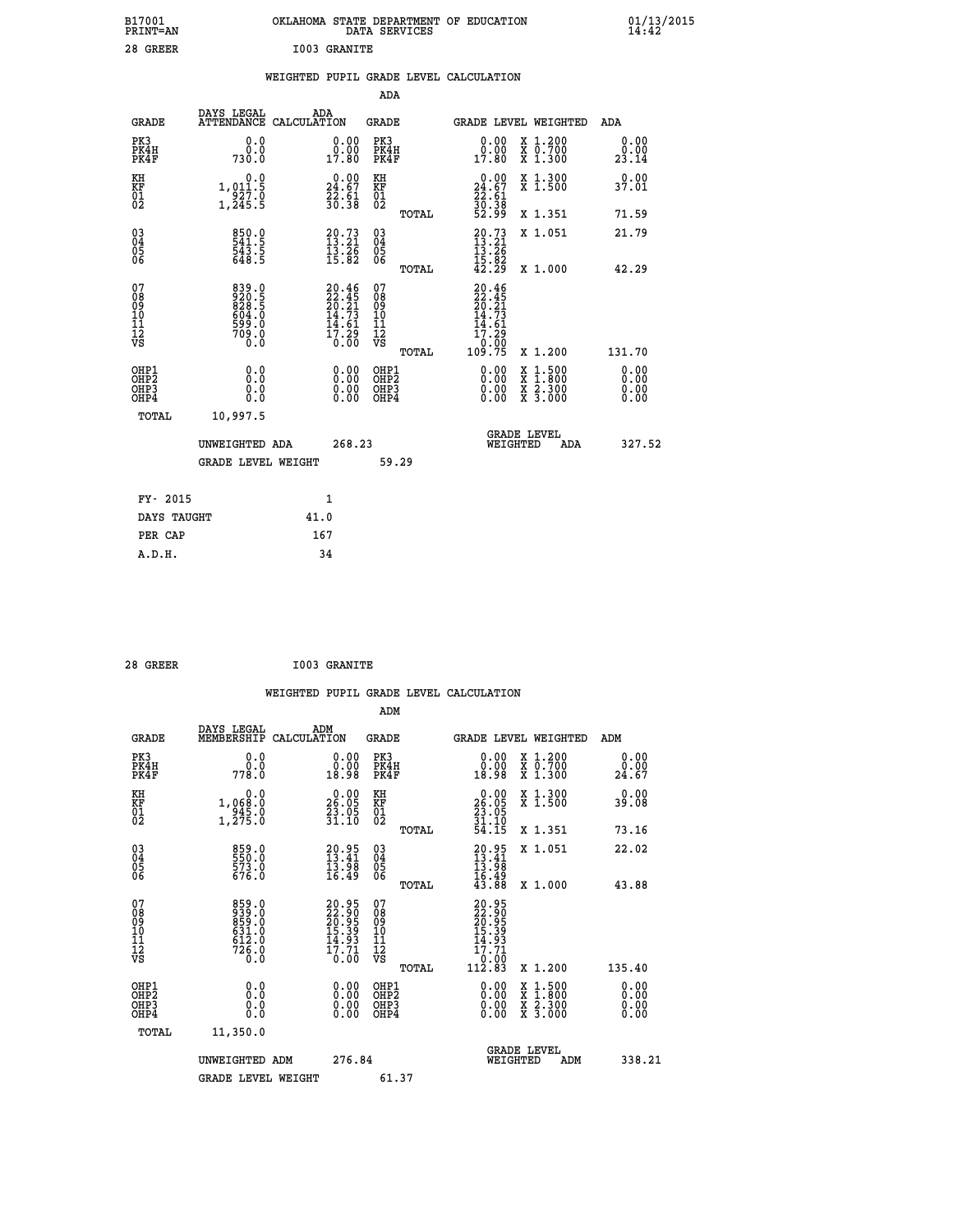|  | DATA SERVICES | OKLAHOMA STATE DEPARTMENT OF EDUCATION |
|--|---------------|----------------------------------------|
|  | COUNTY TOTALS |                                        |

 **B17001<br>PRINT=AN<br>GREER** 

 **A.D.H. 276**

 **B17001 OKLAHOMA STATE DEPARTMENT OF EDUCATION 01/13/2015**

| 2.40<br>0.00<br>90.31           |
|---------------------------------|
| 0.00<br>118.70                  |
| 212.47                          |
| 268.94<br>210.62                |
| 463.70                          |
| $19.22$<br>0.00<br>0.00<br>0.00 |
| 1,175.74                        |
|                                 |
|                                 |
|                                 |
|                                 |
|                                 |
|                                 |

| GREER | COUNTY TOTALS |  |
|-------|---------------|--|

|                                         |                                          |                                                                                                                                               |                    |                                                                   | ADM                                                 |       |                                                                             |                                          |                       |
|-----------------------------------------|------------------------------------------|-----------------------------------------------------------------------------------------------------------------------------------------------|--------------------|-------------------------------------------------------------------|-----------------------------------------------------|-------|-----------------------------------------------------------------------------|------------------------------------------|-----------------------|
|                                         | <b>GRADE</b>                             | DAYS LEGAL<br>MEMBERSHIP                                                                                                                      | ADM<br>CALCULATION |                                                                   | <b>GRADE</b>                                        |       |                                                                             | <b>GRADE LEVEL WEIGHTED</b>              | ADM                   |
| PK3                                     | PK4H<br>PK4F                             | 94.0<br>0.0<br>3,362.0                                                                                                                        |                    | $\begin{array}{c} 2.00 \\ 0.00 \\ 73.96 \end{array}$              | PK3<br>PK4H<br>PK4F                                 |       | $\begin{smallmatrix} 2.00\\[-1.2mm] 0.00\\[-1.2mm] 73.96\end{smallmatrix}$  | X 1.200<br>X 0.700<br>X 1.300            | 2.40<br>ةة:ة<br>96.14 |
| KH<br>KF<br>01<br>02                    |                                          | 0.0<br>3,770:0<br>3,295:0<br>4,048:0                                                                                                          |                    | $\begin{smallmatrix} 0.00\\83.54\\73.05\\90.10 \end{smallmatrix}$ | KH<br>KF<br>01<br>02                                |       | $\begin{smallmatrix} &0.00\ 83.54\ 73.05\ 90.10\ 163.15\ \end{smallmatrix}$ | X 1.300<br>X 1.500                       | $0.00$<br>125.32      |
|                                         |                                          |                                                                                                                                               |                    |                                                                   |                                                     | TOTAL |                                                                             | X 1.351                                  | 220.42                |
| 03<br>04<br>05<br>06                    |                                          | $\begin{smallmatrix} 2, 551.0\\ 3, 399.0\\ 3, 204.0\\ 3, 446.0 \end{smallmatrix}$                                                             |                    | 56.95<br>74.03<br>69.96<br>75.43                                  | $\begin{array}{c} 03 \\ 04 \\ 05 \\ 06 \end{array}$ |       | $\begin{smallmatrix}56.95\74.03\69.96\75.43\219.42\end{smallmatrix}$        | X 1.051                                  | 59.86                 |
|                                         |                                          |                                                                                                                                               |                    |                                                                   |                                                     | TOTAL |                                                                             | X 1.000                                  | 219.42                |
| 07<br>08<br>09<br>101<br>11<br>12<br>VS |                                          | $\begin{smallmatrix} 3\,,\,584\,.0\\ 3\,,\,584\,.0\\ 2\,,\,941\,.0\\ 2\,,\,464\,.0\\ 3\,,\,147\,.0\\ 2\,,\,501\,.0\\ 0\,.0 \end{smallmatrix}$ |                    | 78.93<br>79.18<br>65.25<br>65.39<br>58.87<br>55.48<br>55.48       | 07<br>08<br>09<br>11<br>11<br>12<br>VS              | TOTAL | 78.93<br>79.185<br>65.25<br>65.397<br>68.48<br>55.48<br>00.90<br>402.10     | X 1.200                                  | 482.52                |
|                                         |                                          |                                                                                                                                               |                    |                                                                   |                                                     |       |                                                                             |                                          |                       |
|                                         | OHP1<br>OHP2<br>OHP <sub>3</sub><br>OHP4 | 645.0<br>0.0<br>0.000                                                                                                                         |                    | 13.72<br>0.00<br>0.00                                             | OHP1<br>OHP2<br>OHP <sub>3</sub>                    |       | $^{13}_{0.00}$<br>0.00                                                      | X 1:500<br>X 1:800<br>X 2:300<br>X 3:000 | 20.58<br>0.00<br>0.00 |
|                                         | TOTAL                                    | 46,035.0                                                                                                                                      |                    |                                                                   |                                                     |       |                                                                             |                                          |                       |
|                                         |                                          | UNWEIGHTED                                                                                                                                    | ADM                | 1,014.84                                                          |                                                     |       | WEIGHTED                                                                    | <b>GRADE LEVEL</b><br>ADM                | 1,226.66              |
|                                         |                                          | <b>GRADE LEVEL WEIGHT</b>                                                                                                                     |                    |                                                                   | 211.82                                              |       |                                                                             |                                          |                       |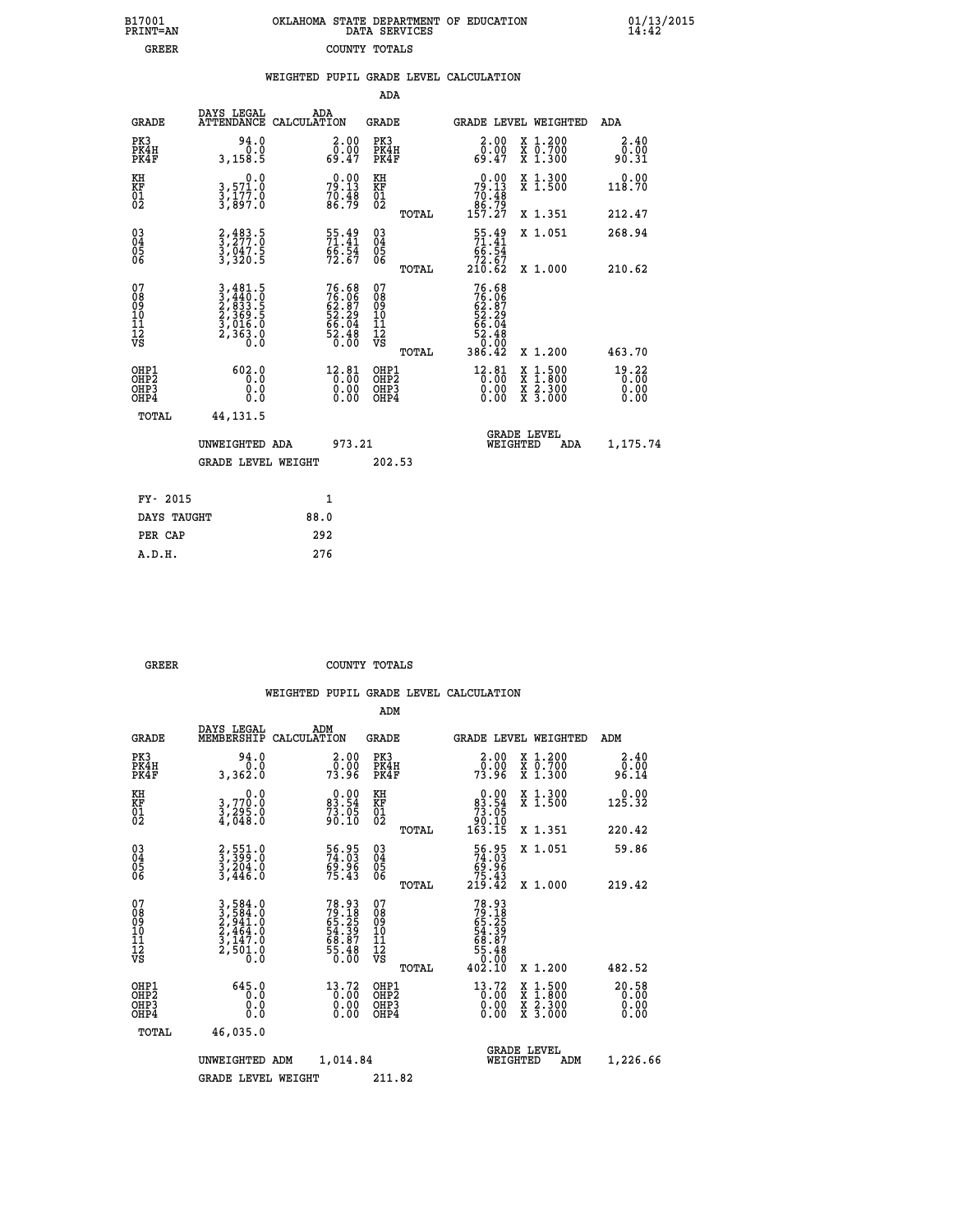| B17001<br>PRINT=AN                                 |                                                                                   |                                                                                      |                            | DATA SERVICES                            | OKLAHOMA STATE DEPARTMENT OF EDUCATION                 |                                                                                          | $01/13/2015$<br>14:42            |  |
|----------------------------------------------------|-----------------------------------------------------------------------------------|--------------------------------------------------------------------------------------|----------------------------|------------------------------------------|--------------------------------------------------------|------------------------------------------------------------------------------------------|----------------------------------|--|
| 29 HARMON                                          |                                                                                   | I066 HOLLIS                                                                          |                            |                                          |                                                        |                                                                                          |                                  |  |
|                                                    |                                                                                   |                                                                                      |                            |                                          | WEIGHTED PUPIL GRADE LEVEL CALCULATION                 |                                                                                          |                                  |  |
|                                                    |                                                                                   |                                                                                      |                            | ADA                                      |                                                        |                                                                                          |                                  |  |
| <b>GRADE</b>                                       | DAYS LEGAL                                                                        | ADA<br>ATTENDANCE CALCULATION                                                        |                            | <b>GRADE</b>                             | GRADE LEVEL WEIGHTED                                   |                                                                                          | ADA                              |  |
| PK3<br>PK4H<br>PK4F                                | 46.0<br>0.0<br>1,470.5                                                            | 31.97                                                                                | 1.00<br>$\overline{0}$ .00 | PK3<br>PK4H<br>PK4F                      | 1.00<br>0.00<br>31.97                                  | X 1.200<br>X 0.700<br>X 1.300                                                            | 1.20<br>0.00<br>41.56            |  |
| KH<br>KF<br>$\overline{01}$                        | 0.0<br>1,960:5<br>1,814:5<br>2,194:0                                              | $\begin{smallmatrix} 0.00\\ 42.62\\ 39.45\\ 47.70 \end{smallmatrix}$                 |                            | KH<br>KF<br>01<br>02                     | $42.00$<br>42.62<br>$\frac{35}{47}$ : $\frac{45}{70}$  | X 1.300<br>X 1.500                                                                       | 0.00<br>63.93                    |  |
|                                                    |                                                                                   |                                                                                      |                            | <b>TOTAL</b>                             | 87.15                                                  | X 1.351                                                                                  | 117.74                           |  |
| $\begin{matrix} 03 \\ 04 \\ 05 \\ 06 \end{matrix}$ | $1,967.5$<br>$1,914.5$<br>$1,206.0$<br>$1,423.0$                                  | $42.77$<br>$41.62$<br>$26.22$<br>$30.93$                                             |                            | 03<br>04<br>05<br>06                     | $42.77$<br>$41.62$<br>$26.22$<br>$\frac{30.93}{98.77}$ | X 1.051                                                                                  | 44.95                            |  |
|                                                    |                                                                                   |                                                                                      |                            | <b>TOTAL</b>                             |                                                        | X 1.000                                                                                  | 98.77                            |  |
| 07<br>08<br>09<br>10<br>11<br>11<br>12<br>VS       | $1,755.5$<br>$1,894.0$<br>$1,372.0$<br>$1,681.5$<br>$1,619.5$<br>$933.0$<br>$0.0$ | $\begin{array}{r} 38.16 \\ 41.17 \\ 29.83 \\ 36.55 \\ 35.21 \\ 20.28 \\ \end{array}$ |                            | 07<br>08<br>09<br>10<br>11<br>12<br>VS   | $\frac{20.28}{0.00}$                                   |                                                                                          |                                  |  |
|                                                    |                                                                                   |                                                                                      |                            | TOTAL                                    | 201.20                                                 | X 1.200                                                                                  | 241.44                           |  |
| OHP1<br>OHP <sub>2</sub><br>OHP3<br>OHP4           | 243.5<br>0.0<br>0.0<br>0.0                                                        |                                                                                      | $5.29$<br>$0.00$<br>0.00   | OHP1<br>OHP <sub>2</sub><br>OHP3<br>OHP4 | $5.29$<br>$0.00$<br>0.00<br>0.00                       | $\begin{smallmatrix} x & 1.500 \\ x & 1.800 \\ x & 2.300 \\ x & 3.000 \end{smallmatrix}$ | $7.94$<br>$0.00$<br>0.00<br>0.00 |  |
| TOTAL                                              | 23,495.5                                                                          |                                                                                      |                            |                                          |                                                        |                                                                                          |                                  |  |
|                                                    | UNWEIGHTED ADA                                                                    |                                                                                      | 510.77                     |                                          | WEIGHTED                                               | <b>GRADE LEVEL</b><br>ADA                                                                | 617.53                           |  |
|                                                    | GRADE LEVEL WEIGHT                                                                |                                                                                      |                            | 106.76                                   |                                                        |                                                                                          |                                  |  |
| FY- 2015                                           |                                                                                   | 1                                                                                    |                            |                                          |                                                        |                                                                                          |                                  |  |
| DAYS TAUGHT                                        |                                                                                   | 46.0                                                                                 |                            |                                          |                                                        |                                                                                          |                                  |  |
| PER CAP                                            |                                                                                   | 167                                                                                  |                            |                                          |                                                        |                                                                                          |                                  |  |

 **29 HARMON I066 HOLLIS**

|                                                      |                                                                                     |                                                                                           | WEIGHTED PUPIL GRADE LEVEL CALCULATION              |                                                                                                                                                           |                                          |                        |
|------------------------------------------------------|-------------------------------------------------------------------------------------|-------------------------------------------------------------------------------------------|-----------------------------------------------------|-----------------------------------------------------------------------------------------------------------------------------------------------------------|------------------------------------------|------------------------|
|                                                      |                                                                                     |                                                                                           | ADM                                                 |                                                                                                                                                           |                                          |                        |
| <b>GRADE</b>                                         | DAYS LEGAL<br>MEMBERSHIP                                                            | ADM<br>CALCULATION                                                                        | <b>GRADE</b>                                        | <b>GRADE LEVEL WEIGHTED</b>                                                                                                                               |                                          | ADM                    |
| PK3<br>PK4H<br>PK4F                                  | 46.0<br>0.0<br>1,541.0                                                              | $\begin{smallmatrix} 1.00\\ 0.00\\ 33.50 \end{smallmatrix}$                               | PK3<br>PK4H<br>PK4F                                 | $\frac{1}{0}$ : 00<br>33.50                                                                                                                               | X 1.200<br>X 0.700<br>X 1.300            | 1.20<br>_0.00<br>43.55 |
| KH<br>KF<br>01<br>02                                 | $\begin{smallmatrix} & & 0.0\ 2.036.0\ 1.887.0\ 2.235.0 \end{smallmatrix}$          | $0.00$<br>44.26<br>$\frac{1}{48}$ $\frac{1}{59}$                                          | KH<br>KF<br>01<br>02                                | $0.00$<br>44.26<br>$\frac{41.02}{48.59}$<br>89.61                                                                                                         | X 1.300<br>X 1.500                       | 0.00<br>66.39          |
|                                                      |                                                                                     |                                                                                           | TOTAL                                               |                                                                                                                                                           | X 1.351                                  | 121.06                 |
| $\begin{matrix} 03 \\ 04 \\ 05 \\ 06 \end{matrix}$   | $2,018.0$<br>$1,232.0$<br>$1,232.0$<br>$1,477.0$                                    | $43.87$<br>$42.43$<br>$26.78$<br>$32.11$                                                  | $\begin{array}{c} 03 \\ 04 \\ 05 \\ 06 \end{array}$ | $\begin{smallmatrix} 43.87\\ 42.43\\ 26.78\\ 32.11\\ 101.32 \end{smallmatrix}$                                                                            | X 1.051                                  | 46.11                  |
|                                                      |                                                                                     |                                                                                           | TOTAL                                               |                                                                                                                                                           | X 1.000                                  | 101.32                 |
| 07<br>0890112<br>1112<br>VS                          | $1,834.0$<br>$2,031.0$<br>$1,435.0$<br>$1,731.0$<br>$1,731.0$<br>$1,032.0$<br>$0.0$ | $\begin{array}{r} 39.87 \\ 44.15 \\ 31.20 \\ 38.93 \\ 37.63 \\ 22.43 \\ 0.00 \end{array}$ | 07<br>08<br>09<br>001<br>11<br>11<br>12<br>VS       | $\begin{array}{r} 39 \cdot 87 \\ 44 \cdot 150 \\ 31 \cdot 203 \\ 38 \cdot 933 \\ 27 \cdot 633 \\ 22 \cdot 430 \\ 0 \cdot 000 \\ 214 \cdot 21 \end{array}$ |                                          |                        |
|                                                      |                                                                                     |                                                                                           | TOTAL                                               |                                                                                                                                                           | X 1.200                                  | 257.05                 |
| OHP1<br>OHP <sub>2</sub><br>OH <sub>P3</sub><br>OHP4 | 246.0<br>0.0<br>0.000                                                               | $\frac{5.35}{0.00}$<br>0.00<br>0.00                                                       | OHP1<br>OHP2<br>OHP <sub>3</sub>                    | 5.35<br>0.00<br>0.00                                                                                                                                      | X 1:500<br>X 1:800<br>X 2:300<br>X 3:000 | 8.03<br>0.00<br>0.00   |
| TOTAL                                                | 24,524.0                                                                            |                                                                                           |                                                     |                                                                                                                                                           |                                          |                        |
|                                                      | UNWEIGHTED ADM                                                                      | 533.12                                                                                    |                                                     | <b>GRADE LEVEL</b><br>WEIGHTED                                                                                                                            | ADM                                      | 644.71                 |
|                                                      | <b>GRADE LEVEL WEIGHT</b>                                                           |                                                                                           | 111.59                                              |                                                                                                                                                           |                                          |                        |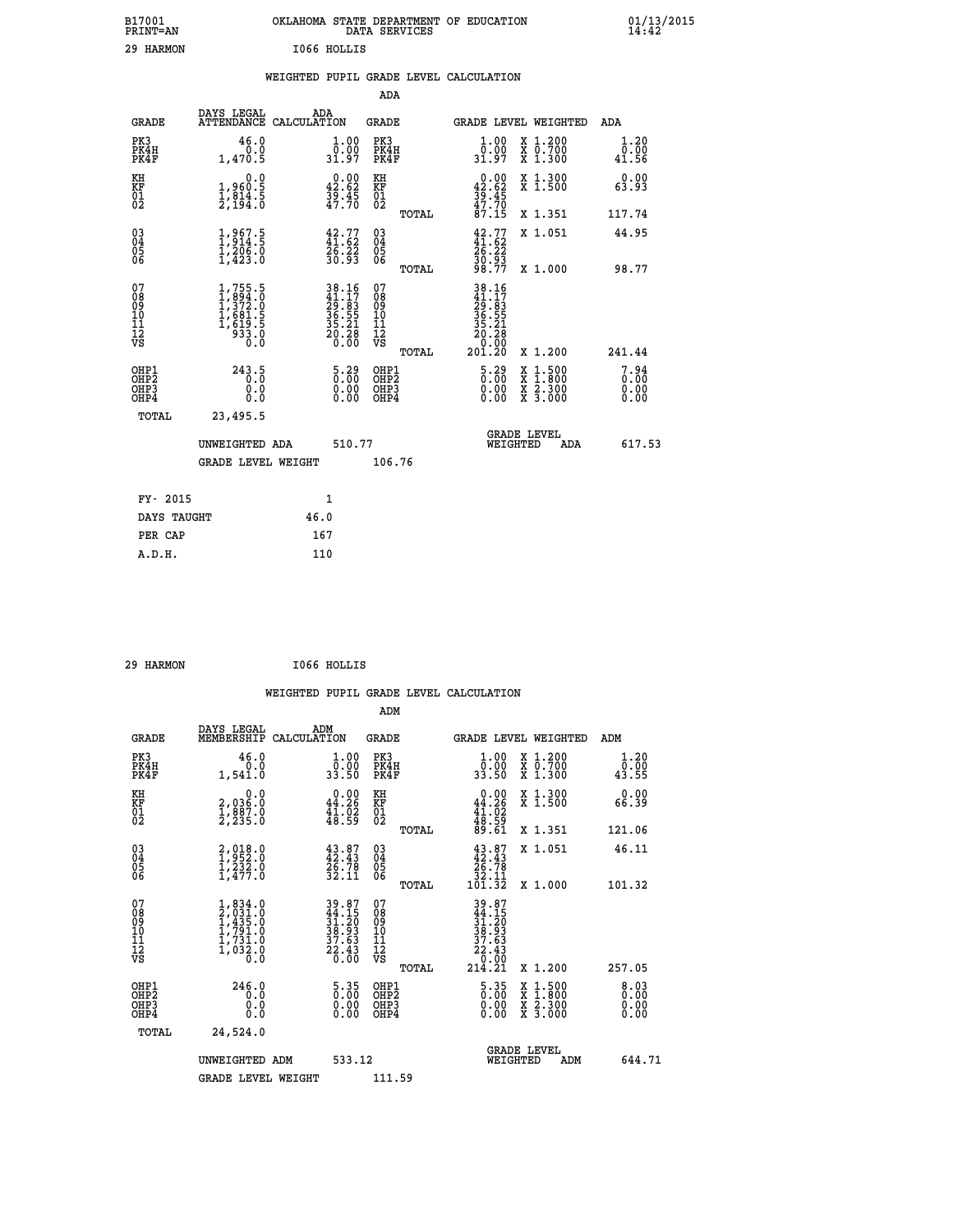| 7001<br>INT=AN |  | OKLAHOMA STATE DEPARTMENT OF EDUCATION<br>DATA SERVICES |  |  |
|----------------|--|---------------------------------------------------------|--|--|
| HARMON         |  | COUNTY TOTALS                                           |  |  |

|                                                       |                                                                                       |      |                                                                                           |                                          |       | WEIGHTED PUPIL GRADE LEVEL CALCULATION              |                                                                                                  |                              |
|-------------------------------------------------------|---------------------------------------------------------------------------------------|------|-------------------------------------------------------------------------------------------|------------------------------------------|-------|-----------------------------------------------------|--------------------------------------------------------------------------------------------------|------------------------------|
|                                                       |                                                                                       |      |                                                                                           | ADA                                      |       |                                                     |                                                                                                  |                              |
| <b>GRADE</b>                                          | DAYS LEGAL<br>ATTENDANCE CALCULATION                                                  | ADA  |                                                                                           | <b>GRADE</b>                             |       | <b>GRADE LEVEL WEIGHTED</b>                         |                                                                                                  | ADA                          |
| PK3<br>PK4H<br>PK4F                                   | 46.0<br>0.0<br>1,470.5                                                                |      | $\begin{smallmatrix} 1.00\\[-1.2mm] 0.00\\[-1.2mm] 31.97\end{smallmatrix}$                | PK3<br>PK4H<br>PK4F                      |       | 1.0000<br>31.97                                     | X 1.200<br>X 0.700<br>X 1.300                                                                    | 1.20<br>0.00<br>41.56        |
| KH<br>KF<br>01<br>02                                  | 0.0<br>1,960:5<br>1,814:5<br>2,194:0                                                  |      | $\begin{smallmatrix} 0.00\\ 42.62\\ 39.45\\ 47.70 \end{smallmatrix}$                      | KH<br>KF<br>01<br>02                     |       | $0.00$<br>42.62                                     | X 1.300<br>X 1.500                                                                               | 0.00<br>63.93                |
|                                                       |                                                                                       |      |                                                                                           |                                          | TOTAL | $\frac{36}{47}$ : $\frac{45}{70}$<br>87.15          | X 1.351                                                                                          | 117.74                       |
| $\begin{matrix} 03 \\ 04 \\ 05 \\ 06 \end{matrix}$    | $1,967.5$<br>1,914.5<br>$\frac{1}{2}$ , $\frac{2}{4}$ , $\frac{2}{3}$ , $\frac{2}{0}$ |      | $42.77$<br>$41.62$<br>26:22<br>30:93                                                      | $\substack{03 \\ 04}$<br>05<br>06        |       | $42.77$<br>$41.62$<br>$26.22$<br>$30.93$<br>$98.77$ | X 1.051                                                                                          | 143.72                       |
|                                                       |                                                                                       |      |                                                                                           |                                          | TOTAL |                                                     | X 1.000                                                                                          | 98.77                        |
| 07<br>08<br>09<br>101<br>112<br>VS                    | $1,755.5$<br>$1,894.0$<br>$1,372.0$<br>$1,681.5$<br>$1,619.5$<br>$933.0$<br>0.0       |      | $\begin{array}{r} 38.16 \\ 41.17 \\ 29.83 \\ 36.55 \\ 35.21 \\ 20.28 \\ 0.00 \end{array}$ | 07<br>08<br>09<br>11<br>11<br>12<br>VS   |       | 0.00                                                |                                                                                                  |                              |
|                                                       |                                                                                       |      |                                                                                           |                                          | TOTAL | 201.20                                              | X 1.200                                                                                          | 241.44                       |
| OHP1<br>OH <sub>P</sub> 2<br>OHP3<br>OH <sub>P4</sub> | 243.5<br>0.0<br>0.0                                                                   |      | $\frac{5.29}{0.00}$<br>$0.00$<br>0.00                                                     | OHP1<br>OHP <sub>2</sub><br>OHP3<br>OHP4 |       | $\frac{5.29}{0.00}$<br>0.00                         | $\begin{smallmatrix} x & 1 & 500 \\ x & 1 & 800 \\ x & 2 & 300 \\ x & 3 & 000 \end{smallmatrix}$ | 7.94<br>0.00<br>0.00<br>0.00 |
| <b>TOTAL</b>                                          | 23,495.5                                                                              |      |                                                                                           |                                          |       |                                                     |                                                                                                  |                              |
|                                                       | UNWEIGHTED ADA                                                                        |      | 510.77                                                                                    |                                          |       | WEIGHTED                                            | <b>GRADE LEVEL</b><br>ADA                                                                        | 617.53                       |
|                                                       | <b>GRADE LEVEL WEIGHT</b>                                                             |      |                                                                                           | 106.76                                   |       |                                                     |                                                                                                  |                              |
| FY- 2015                                              |                                                                                       |      | $\mathbf{1}$                                                                              |                                          |       |                                                     |                                                                                                  |                              |
| DAYS TAUGHT                                           |                                                                                       | 46.0 |                                                                                           |                                          |       |                                                     |                                                                                                  |                              |
| סגי סתם                                               |                                                                                       | 167  |                                                                                           |                                          |       |                                                     |                                                                                                  |                              |

| -------------- | ------ |
|----------------|--------|
| PER CAP        | 167    |
| A.D.H.         | 110    |
|                |        |
|                |        |

 **B17001<br>PRINT=AN** 

 **HARMON COUNTY TOTALS**

|                                                      |                                                                                     |                                                                                           | ADM                                                |       |                                                                                |                                          |                              |
|------------------------------------------------------|-------------------------------------------------------------------------------------|-------------------------------------------------------------------------------------------|----------------------------------------------------|-------|--------------------------------------------------------------------------------|------------------------------------------|------------------------------|
| <b>GRADE</b>                                         | DAYS LEGAL<br>MEMBERSHIP                                                            | ADM<br>CALCULATION                                                                        | <b>GRADE</b>                                       |       |                                                                                | <b>GRADE LEVEL WEIGHTED</b>              | ADM                          |
| PK3<br>PK4H<br>PK4F                                  | 46.0<br>0.0<br>1,541.0                                                              | 1.00<br>ō:ŏŏ<br>33:50                                                                     | PK3<br>PK4H<br>PK4F                                |       | $\begin{smallmatrix} 1.00\\ 0.00\\ 33.50 \end{smallmatrix}$                    | X 1.200<br>X 0.700<br>X 1.300            | 1.20<br>0:00<br>43.55        |
| KH<br>KF<br>01<br>02                                 | 0.0<br>2,036:0<br>1,887:0<br>2,235:0                                                | $0.00$<br>44.26<br>$\frac{4}{48}$ : $\frac{5}{29}$                                        | KH<br>KF<br>01<br>02                               |       | $0.00\n44.26\n41.02\n48.59\n48.51\n89.61$                                      | X 1.300<br>X 1.500                       | 0.00<br>66.39                |
|                                                      |                                                                                     |                                                                                           |                                                    | TOTAL |                                                                                | X 1.351                                  | 121.06                       |
| 03<br>04<br>05<br>06                                 | $2,018.0$<br>$1,952.0$<br>$1,232.0$<br>$1,477.0$                                    | $43.87$<br>$42.43$<br>$26.78$<br>$32.11$                                                  | $\begin{matrix} 03 \\ 04 \\ 05 \\ 06 \end{matrix}$ |       | $\begin{smallmatrix} 43.87\\ 42.43\\ 26.78\\ 32.11\\ 101.32 \end{smallmatrix}$ | X 1.051                                  | 46.11                        |
|                                                      |                                                                                     |                                                                                           |                                                    | TOTAL |                                                                                | X 1.000                                  | 101.32                       |
| 07<br>08<br>09<br>101<br>112<br>VS                   | $1,834.0$<br>$2,031.0$<br>$1,435.0$<br>$1,731.0$<br>$1,731.0$<br>$1,032.0$<br>$0.0$ | $\begin{array}{r} 39.87 \\ 44.15 \\ 31.20 \\ 38.93 \\ 37.63 \\ 22.43 \\ 0.00 \end{array}$ | 07<br>08<br>09<br>11<br>11<br>12<br>VS             | TOTAL | 214.21                                                                         | X 1.200                                  | 257.05                       |
| OHP1<br>OHP2<br>OH <sub>P3</sub><br>OH <sub>P4</sub> | 246.0<br>0.0<br>0.000                                                               | $\begin{smallmatrix} 5\cdot 35\0.00\0.00 \end{smallmatrix}$                               | OHP1<br>OHP2<br>OHP <sub>3</sub>                   |       | $\begin{smallmatrix} 5.35\ 0.00 \ 0.00 \end{smallmatrix}$<br>0.00              | X 1:500<br>X 1:800<br>X 2:300<br>X 3:000 | 8.03<br>0.00<br>0.00<br>0.00 |
| TOTAL                                                | 24,524.0                                                                            |                                                                                           |                                                    |       |                                                                                |                                          |                              |
|                                                      | UNWEIGHTED ADM                                                                      | 533.12                                                                                    |                                                    |       | WEIGHTED                                                                       | <b>GRADE LEVEL</b><br>ADM                | 644.71                       |
|                                                      | <b>GRADE LEVEL WEIGHT</b>                                                           |                                                                                           | 111.59                                             |       |                                                                                |                                          |                              |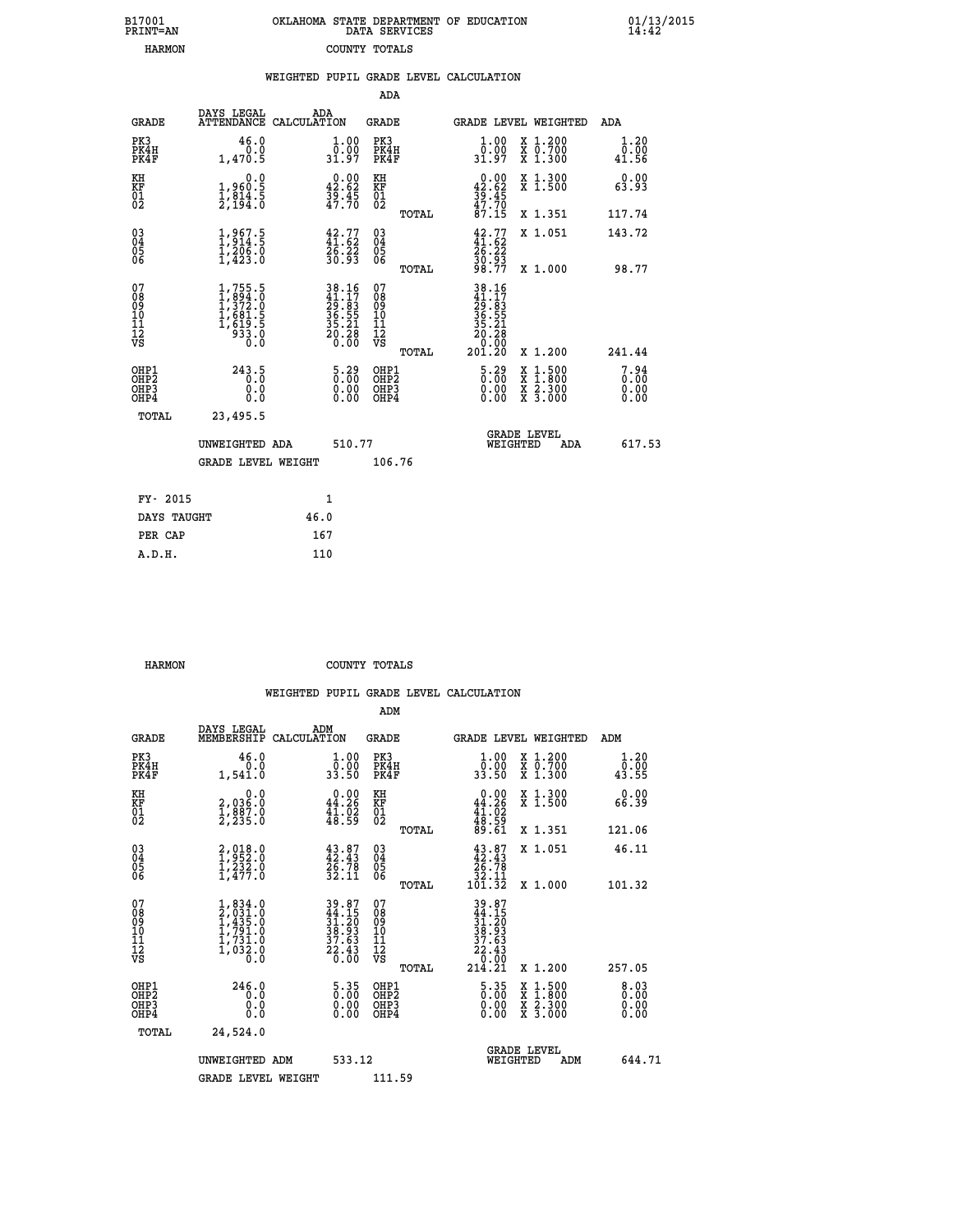| B17001<br>PRINT=AN  | OKLAHOMA STATE DEPARTMENT OF EDUCATION<br>DATA SERVICES | $01/13/2015$<br>14:42 |
|---------------------|---------------------------------------------------------|-----------------------|
| 30<br><b>HARPER</b> | <b>I001 LAVERNE</b>                                     |                       |

### **WEIGHTED PUPIL GRADE LEVEL CALCULATION**

|                                                    |                                                                                            |                                                                      | ADA                                                 |       |                                                                                             |                                          |                              |
|----------------------------------------------------|--------------------------------------------------------------------------------------------|----------------------------------------------------------------------|-----------------------------------------------------|-------|---------------------------------------------------------------------------------------------|------------------------------------------|------------------------------|
| <b>GRADE</b>                                       | DAYS LEGAL                                                                                 | ADA<br>ATTENDANCE CALCULATION                                        | <b>GRADE</b>                                        |       |                                                                                             | GRADE LEVEL WEIGHTED                     | ADA                          |
| PK3<br>PK4H<br>PK4F                                | 5.0<br>$1,36\overline{)}\cdot\overline{0}$                                                 | $36.78$<br>0.00                                                      | PK3<br>PK4H<br>PK4F                                 |       | 0.14<br>36.78<br>0.00                                                                       | X 1.200<br>X 0.700<br>X 1.300            | 0.17<br>$25.75$<br>$0.00$    |
| KH<br>KF<br>01<br>02                               | $\begin{smallmatrix}&&&0.0\\1,322.5\\1,716.5\\1,240.0\end{smallmatrix}$                    | $\begin{smallmatrix} 0.00\\ 35.74\\ 46.39\\ 33.51 \end{smallmatrix}$ | KH<br>KF<br>01<br>02                                |       | $\begin{array}{r} 0.00 \\ 35.74 \\ 46.39 \\ 33.51 \\ 79.90 \end{array}$                     | X 1.300<br>X 1.500                       | 0.00<br>53.61                |
|                                                    |                                                                                            |                                                                      |                                                     | TOTAL |                                                                                             | X 1.351                                  | 107.94                       |
| $\begin{matrix} 03 \\ 04 \\ 05 \\ 06 \end{matrix}$ | $\frac{1}{2}, \frac{1}{2}, \frac{4}{9}$ : 5<br>$\frac{1}{2}, \frac{231}{153}$ .<br>1,153.5 | $30.85$<br>33.49<br>$\frac{33.27}{31.18}$                            | $\begin{array}{c} 03 \\ 04 \\ 05 \\ 06 \end{array}$ | TOTAL | 30.85<br>33.49<br>33.27<br>31.18<br>97.94                                                   | X 1.051<br>X 1.000                       | 32.42<br>97.94               |
| 07                                                 |                                                                                            |                                                                      | 07                                                  |       |                                                                                             |                                          |                              |
| 08<br>09<br>11<br>11<br>12<br>VS                   | $1,195.5$<br>$1,479.0$<br>$1,479.0$<br>$1,279.5$<br>$1,044.5$<br>$1,139.0$<br>$0.0$        | $32.31$<br>$39.97$<br>$34.58$<br>$28.23$<br>$30.78$<br>$0.00$        | 08<br>09<br>11<br>11<br>12<br>VS                    |       | $\begin{smallmatrix} 32.31\ 30.00\ 39.97\ 34.583\ 28.230\ 30.700\ 195.87 \end{smallmatrix}$ |                                          |                              |
|                                                    |                                                                                            |                                                                      |                                                     | TOTAL |                                                                                             | X 1.200                                  | 235.04                       |
| OHP1<br>OHP2<br>OH <sub>P3</sub><br>OHP4           | 0.0<br>0.0<br>0.0                                                                          | $\begin{smallmatrix} 0.00 \ 0.00 \ 0.00 \ 0.00 \end{smallmatrix}$    | OHP1<br>OHP2<br>OHP3<br>OHP4                        |       |                                                                                             | X 1:500<br>X 1:800<br>X 2:300<br>X 3:000 | 0.00<br>0.00<br>0.00<br>0.00 |
| <b>TOTAL</b>                                       | 17,657.5                                                                                   |                                                                      |                                                     |       |                                                                                             |                                          |                              |
|                                                    | UNWEIGHTED ADA                                                                             | 477.22                                                               |                                                     |       |                                                                                             | <b>GRADE LEVEL</b><br>WEIGHTED<br>ADA    | 552.87                       |
|                                                    | <b>GRADE LEVEL WEIGHT</b>                                                                  |                                                                      |                                                     | 75.65 |                                                                                             |                                          |                              |
| FY- 2015                                           |                                                                                            | 1                                                                    |                                                     |       |                                                                                             |                                          |                              |
| DAYS TAUGHT                                        |                                                                                            | 37.0                                                                 |                                                     |       |                                                                                             |                                          |                              |
| PER CAP                                            |                                                                                            | 167                                                                  |                                                     |       |                                                                                             |                                          |                              |
|                                                    |                                                                                            |                                                                      |                                                     |       |                                                                                             |                                          |                              |

| 30 HARPER |  | <b>I001 LAVERNE</b> |
|-----------|--|---------------------|

 **A.D.H. 134**

| <b>GRADE</b>                                         | DAYS LEGAL<br>MEMBERSHIP                                                                                | ADM<br>CALCULATION                                                   | <b>GRADE</b>                                 |       |                                                                                                                                             | GRADE LEVEL WEIGHTED                                                                                                                      | ADM                          |  |
|------------------------------------------------------|---------------------------------------------------------------------------------------------------------|----------------------------------------------------------------------|----------------------------------------------|-------|---------------------------------------------------------------------------------------------------------------------------------------------|-------------------------------------------------------------------------------------------------------------------------------------------|------------------------------|--|
| PK3<br>PK4H<br>PK4F                                  | $1,39\overline{6}\cdot 0$<br>0.0                                                                        | 0.14<br>37.73<br>0.00                                                | PK3<br>PK4H<br>PK4F                          |       | 0.14<br>37.73<br>0.00                                                                                                                       | X 1.200<br>X 0.700<br>X 1.300                                                                                                             | 0.17<br>26.41<br>0.00        |  |
| KH<br>KF<br>01<br>02                                 | 0.0<br>$\frac{1}{1}$ , 344.0<br>$\frac{1}{1}$ , 776.0<br>$1$ , 252.0                                    | $\begin{smallmatrix} 0.00\\ 36.32\\ 48.00\\ 33.84 \end{smallmatrix}$ | KH<br>KF<br>01<br>02                         |       | $\begin{smallmatrix}&&0.00\\36.32\\48.00\\33.84\\81.84\end{smallmatrix}$                                                                    | X 1.300<br>X 1.500                                                                                                                        | 0.00<br>54.48                |  |
|                                                      |                                                                                                         |                                                                      |                                              | TOTAL |                                                                                                                                             | X 1.351                                                                                                                                   | 110.57                       |  |
| $\begin{matrix} 03 \\ 04 \\ 05 \\ 06 \end{matrix}$   | $1, 166.0$<br>$1, 258.0$<br>$1, 258.0$<br>$1, 202.0$                                                    | $34.30$<br>$34.30$<br>$34.00$<br>$32.49$                             | 03<br>04<br>05<br>06                         |       | $31.51$<br>$34.30$<br>$34.00$<br>$32.49$<br>$100.79$                                                                                        | X 1.051                                                                                                                                   | 33.12                        |  |
|                                                      |                                                                                                         |                                                                      |                                              | TOTAL |                                                                                                                                             | X 1.000                                                                                                                                   | 100.79                       |  |
| 07<br>08<br>09<br>101<br>112<br>VS                   | $\begin{smallmatrix} 1,221.0\\ 1,135.0\\ 1,534.0\\ 1,318.0\\ 1,065.0\\ 1,175.0\\ 0.0 \end{smallmatrix}$ | 33.00<br>30.68<br>41.46<br>41.46<br>35.62<br>28.78<br>31.76<br>31.76 | 07<br>08<br>09<br>01<br>11<br>11<br>12<br>VS |       | $\begin{array}{r} 33\cdot 00 \\ 30\cdot 68 \\ 41\cdot 46 \\ 35\cdot 62 \\ 28\cdot 78 \\ 31\cdot 76 \\ 0\cdot 00 \\ 201\cdot 30 \end{array}$ |                                                                                                                                           |                              |  |
|                                                      |                                                                                                         |                                                                      |                                              | TOTAL |                                                                                                                                             | X 1.200                                                                                                                                   | 241.56                       |  |
| OHP1<br>OHP <sub>2</sub><br>OH <sub>P3</sub><br>OHP4 | 0.0<br>0.0<br>0.0                                                                                       | $0.00$<br>$0.00$<br>0.00                                             | OHP1<br>OHP <sub>2</sub><br>OHP3<br>OHP4     |       |                                                                                                                                             | $\begin{smallmatrix} \mathtt{X} & 1\cdot500\\ \mathtt{X} & 1\cdot800\\ \mathtt{X} & 2\cdot300\\ \mathtt{X} & 3\cdot000 \end{smallmatrix}$ | 0.00<br>0.00<br>0.00<br>0.00 |  |
| TOTAL                                                | 18,116.0                                                                                                |                                                                      |                                              |       |                                                                                                                                             |                                                                                                                                           |                              |  |
|                                                      | UNWEIGHTED ADM                                                                                          | 489.63                                                               |                                              |       | WEIGHTED                                                                                                                                    | <b>GRADE LEVEL</b><br>ADM                                                                                                                 | 567.10                       |  |
|                                                      | <b>GRADE LEVEL WEIGHT</b>                                                                               |                                                                      | 77.47                                        |       |                                                                                                                                             |                                                                                                                                           |                              |  |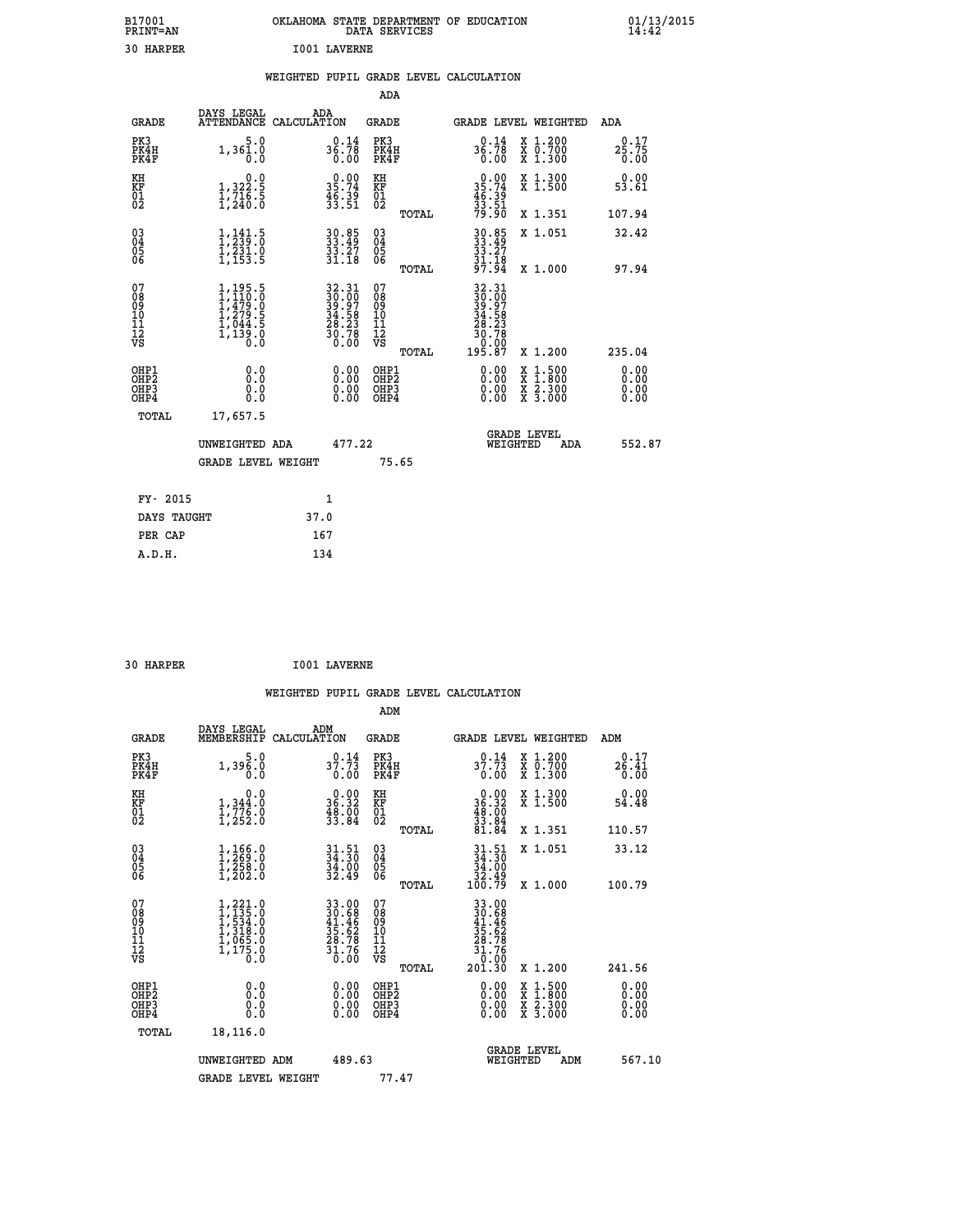| B17001<br><b>PRINT=AN</b> | OKLAHOMA STATE DEPARTMENT OF EDUCATION<br>DATA SERVICES | 01/13/2015 |
|---------------------------|---------------------------------------------------------|------------|
| 30<br><b>HARPER</b>       | I004 BUFFALO                                            |            |

|  |  | WEIGHTED PUPIL GRADE LEVEL CALCULATION |
|--|--|----------------------------------------|
|  |  |                                        |

|                                                                    |                                                                                          |                                                                   |                      | ADA                                                               |       |                                                                                     |                                                                                                  |                              |
|--------------------------------------------------------------------|------------------------------------------------------------------------------------------|-------------------------------------------------------------------|----------------------|-------------------------------------------------------------------|-------|-------------------------------------------------------------------------------------|--------------------------------------------------------------------------------------------------|------------------------------|
| <b>GRADE</b>                                                       | DAYS LEGAL<br>ATTENDANCE CALCULATION                                                     | ADA                                                               |                      | <b>GRADE</b>                                                      |       |                                                                                     | GRADE LEVEL WEIGHTED                                                                             | ADA                          |
| PK3<br>PK4H<br>PK4F                                                | 0.0<br>$0.0$<br>548.0                                                                    | $\begin{smallmatrix} 0.00\\ 0.00\\ 13.70 \end{smallmatrix}$       |                      | PK3<br>PK4H<br>PK4F                                               |       | 0.00<br>ŏ:ŏŏ<br>13:70                                                               | X 1.200<br>X 0.700<br>X 1.300                                                                    | 0.00<br>0.00<br>17.81        |
| KH<br><b>KF</b><br>01<br>02                                        | 0.0<br>988.0<br>$1,\overline{0}\,\overline{0}\,\overline{3}\,\overline{3}\,\overline{5}$ | 24.70<br>$\frac{25.09}{24.40}$                                    |                      | KH<br>KF<br>01<br>02                                              |       | 24.70<br>$\frac{25.09}{24.40}$<br>49.49                                             | X 1.300<br>X 1.500                                                                               | 0.00<br>37.05                |
|                                                                    |                                                                                          |                                                                   |                      |                                                                   | TOTAL |                                                                                     | X 1.351                                                                                          | 66.86                        |
| $\begin{smallmatrix} 03 \\[-4pt] 04 \end{smallmatrix}$<br>05<br>06 | 1, 091.9<br>$\frac{1}{1,061.5}$                                                          | $27.28$<br>$28.11$<br>$14.53$<br>$26.54$                          |                      | $\substack{03 \\ 04}$<br>$\begin{matrix} 0.5 \\ 0.6 \end{matrix}$ |       | $27.28$<br>$28.11$<br>$14.53$<br>$26.54$<br>$69.18$                                 | X 1.051                                                                                          | 28.67                        |
|                                                                    |                                                                                          |                                                                   |                      |                                                                   | TOTAL |                                                                                     | X 1.000                                                                                          | 69.18                        |
| 07<br>08901112<br>1112<br>VS                                       | 631.0<br>839.5<br>668.5<br>6434.0<br>434.5<br>549.5<br>549.5                             | 15.78<br>20.99<br>16.71<br>10.85<br>15.51<br>$\frac{13.74}{0.00}$ |                      | 07<br>08<br>09<br>11<br>11<br>12<br>VS                            |       | $15.78$<br>$20.99$<br>$16.71$<br>$10.85$<br>$15.51$<br>$13.74$<br>$0.00$<br>$93.58$ |                                                                                                  |                              |
|                                                                    |                                                                                          |                                                                   |                      |                                                                   | TOTAL |                                                                                     | X 1.200                                                                                          | 112.30                       |
| OHP1<br>OH <sub>P2</sub><br>OH <sub>P3</sub><br>OH <sub>P4</sub>   | 0.0<br>0.0<br>0.0                                                                        |                                                                   | 0.00<br>0.00<br>0.00 | OHP1<br>OH <sub>P</sub> 2<br>OHP3<br>OHP4                         |       | 0.00<br>0.00<br>0.00                                                                | $\begin{smallmatrix} x & 1 & 500 \\ x & 1 & 800 \\ x & 2 & 300 \\ x & 3 & 000 \end{smallmatrix}$ | 0.00<br>0.00<br>0.00<br>0.00 |
| TOTAL                                                              | 11, 116.5                                                                                |                                                                   |                      |                                                                   |       |                                                                                     |                                                                                                  |                              |
|                                                                    | UNWEIGHTED ADA                                                                           |                                                                   | 277.93               |                                                                   |       |                                                                                     | GRADE LEVEL<br>WEIGHTED<br>ADA                                                                   | 331.87                       |
|                                                                    | <b>GRADE LEVEL WEIGHT</b>                                                                |                                                                   |                      | 53.94                                                             |       |                                                                                     |                                                                                                  |                              |
| FY- 2015                                                           |                                                                                          | $\mathbf{1}$                                                      |                      |                                                                   |       |                                                                                     |                                                                                                  |                              |
| DAYS TAUGHT                                                        |                                                                                          | 40.0                                                              |                      |                                                                   |       |                                                                                     |                                                                                                  |                              |
| PER CAP                                                            |                                                                                          | 167                                                               |                      |                                                                   |       |                                                                                     |                                                                                                  |                              |

| 30 HARPER | I004 BUFFALO |
|-----------|--------------|
|           |              |

 **ADM DAYS LEGAL ADM GRADE MEMBERSHIP CALCULATION GRADE GRADE LEVEL WEIGHTED ADM PK3 0.0 0.00 PK3 0.00 X 1.200 0.00 PK4H 0.0 0.00 PK4H 0.00 X 0.700 0.00 PK4F 575.0 14.38 PK4F 14.38 X 1.300 18.69 KH 0.0 0.00 KH 0.00 X 1.300 0.00 KF 1,022.0 25.55 KF 25.55 X 1.500 38.33 01 1,040.0 26.00 01 26.00 02 999.0 24.98 02 24.98**

|                                                    | <b>GRADE LEVEL WEIGHT</b>                                        |                                                                                         | 55.62                                              |                                                                                                                                |                                                  |                                                                                                                                                                                                                                                                                |
|----------------------------------------------------|------------------------------------------------------------------|-----------------------------------------------------------------------------------------|----------------------------------------------------|--------------------------------------------------------------------------------------------------------------------------------|--------------------------------------------------|--------------------------------------------------------------------------------------------------------------------------------------------------------------------------------------------------------------------------------------------------------------------------------|
|                                                    | UNWEIGHTED ADM                                                   | 285.23                                                                                  |                                                    | WEIGHTED                                                                                                                       | <b>GRADE LEVEL</b><br>ADM                        | 340.85                                                                                                                                                                                                                                                                         |
| TOTAL                                              | 11,408.0                                                         |                                                                                         |                                                    |                                                                                                                                |                                                  |                                                                                                                                                                                                                                                                                |
| OHP1<br>OHP2<br>OH <sub>P3</sub><br>OHP4           | 0.0<br>0.0<br>0.0                                                | 0.00<br>0.00<br>0.00                                                                    | OHP1<br>OHP <sub>2</sub><br>OHP3<br>OHP4           |                                                                                                                                | x 1.500<br>x 1.800<br>x 2.300<br>$\bar{x}$ 3.000 | $\begin{smallmatrix} 0.00 & 0.00 & 0.00 & 0.00 & 0.00 & 0.00 & 0.00 & 0.00 & 0.00 & 0.00 & 0.00 & 0.00 & 0.00 & 0.00 & 0.00 & 0.00 & 0.00 & 0.00 & 0.00 & 0.00 & 0.00 & 0.00 & 0.00 & 0.00 & 0.00 & 0.00 & 0.00 & 0.00 & 0.00 & 0.00 & 0.00 & 0.00 & 0.00 & 0.00 & 0.00 & 0.0$ |
| 07<br>08<br>09<br>101<br>11<br>12<br>VS            | 648.0<br>856.0<br>687.0<br>440.0<br>640.0<br>$\frac{572.0}{0.0}$ | $\begin{array}{c} 21.40 \\ 17.18 \\ 11.00 \\ 16.00 \end{array}$<br>$\frac{14.30}{0.00}$ | 08<br>09<br>101<br>11<br>12<br>VS<br>TOTAL         | $\begin{smallmatrix} 16 & 20\\ 21 & 40\\ 17 & 18\\ 11 & 00\\ 14 & 00\\ 16 & 00\\ 14 & 30\\ 0 & 00\\ 96 & 08 \end{smallmatrix}$ | X 1.200                                          | 115.30                                                                                                                                                                                                                                                                         |
|                                                    | 1,080.0                                                          | 14.68<br>27.00<br>16.20                                                                 | TOTAL<br>07                                        | $27.7828.7814.6827.0070.46$                                                                                                    | X 1.000                                          | 70.46                                                                                                                                                                                                                                                                          |
| $\begin{matrix} 03 \\ 04 \\ 05 \\ 06 \end{matrix}$ | $\frac{1}{1}, \frac{111}{151}.0$<br>$\frac{587}{10}$             | $27.78$<br>$28.78$                                                                      | $\begin{matrix} 03 \\ 04 \\ 05 \\ 06 \end{matrix}$ |                                                                                                                                | X 1.051                                          | 29.20                                                                                                                                                                                                                                                                          |
|                                                    |                                                                  |                                                                                         | TOTAL                                              | 50.98                                                                                                                          | X 1.351                                          | 68.87                                                                                                                                                                                                                                                                          |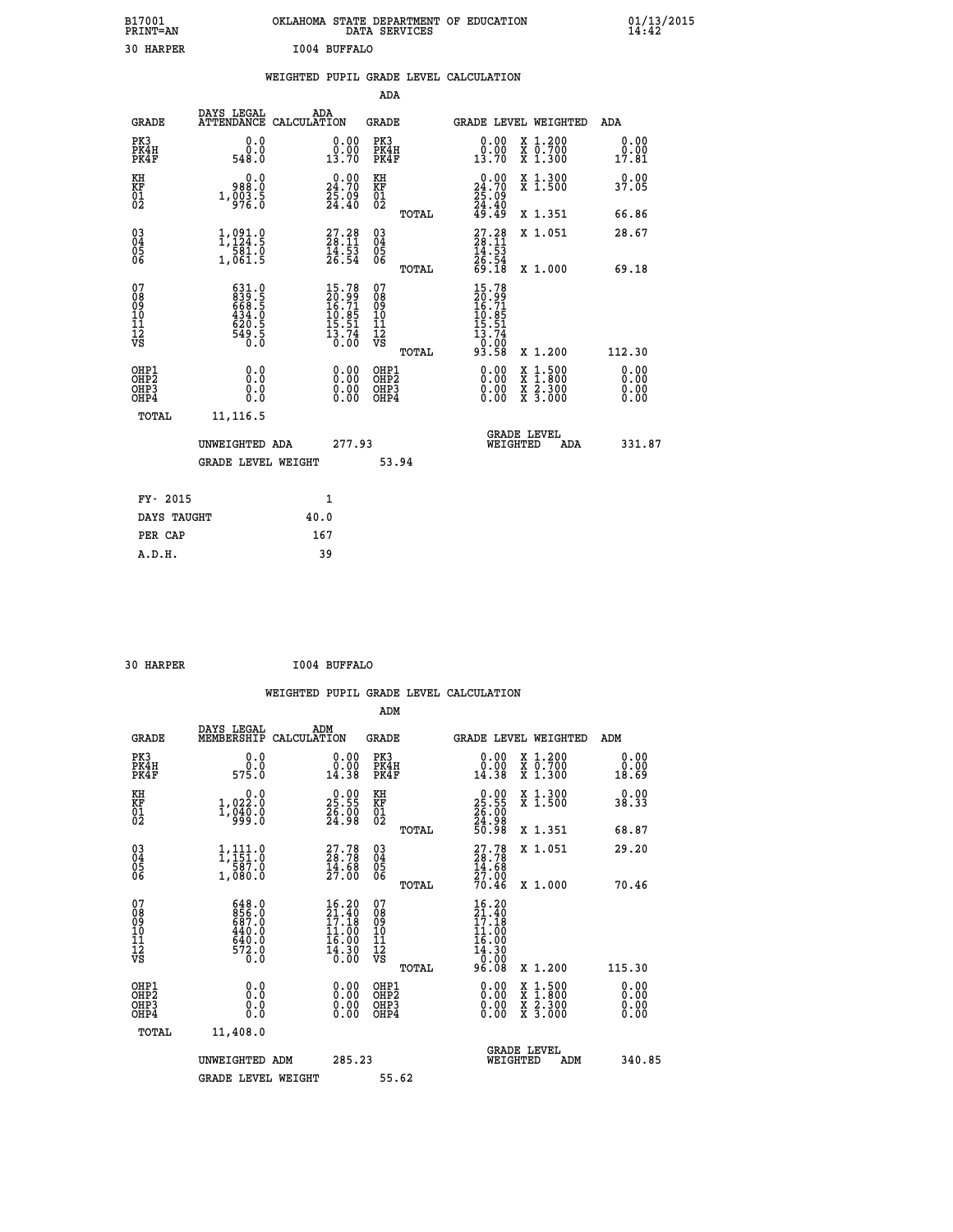| 7001<br>INT=AN | OKLAHOMA STATE DEPARTMENT OF EDUCATION | DATA SERVICES |  |
|----------------|----------------------------------------|---------------|--|
| <b>HARPER</b>  |                                        | COUNTY TOTALS |  |

|                                              |                                                                                     | WEIGHTED PUPIL GRADE LEVEL CALCULATION                                |                                        |       |                                                                                                                                                                                                                                                                                |                                                                                                                                              |                        |
|----------------------------------------------|-------------------------------------------------------------------------------------|-----------------------------------------------------------------------|----------------------------------------|-------|--------------------------------------------------------------------------------------------------------------------------------------------------------------------------------------------------------------------------------------------------------------------------------|----------------------------------------------------------------------------------------------------------------------------------------------|------------------------|
|                                              |                                                                                     |                                                                       | <b>ADA</b>                             |       |                                                                                                                                                                                                                                                                                |                                                                                                                                              |                        |
| <b>GRADE</b>                                 | DAYS LEGAL                                                                          | ADA<br>ATTENDANCE CALCULATION                                         | <b>GRADE</b>                           |       |                                                                                                                                                                                                                                                                                | GRADE LEVEL WEIGHTED                                                                                                                         | ADA                    |
| PK3<br>PK4H<br>PK4F                          | $1,361.0$<br>548.0                                                                  | $36.78$<br>$13.70$                                                    | PK3<br>PK4H<br>PK4F                    |       | $36.78$<br>13.70                                                                                                                                                                                                                                                               | X 1.200<br>X 0.700<br>X 1.300                                                                                                                | 0.17<br>25.75<br>ī7.81 |
| KH<br>KF<br>01<br>02                         | 0.0<br>2, 310:5<br>2, 720:0<br>2, 216:0                                             | $0.00$<br>60.44<br>$71.48$<br>57.91                                   | KH<br>KF<br>01<br>02                   |       | $0.00$<br>60.44<br>$\begin{array}{r} 71.48 \\ 57.91 \\ 129.39 \end{array}$                                                                                                                                                                                                     | X 1.300<br>X 1.500                                                                                                                           | 0.00<br>90.66          |
|                                              |                                                                                     |                                                                       |                                        | TOTAL |                                                                                                                                                                                                                                                                                | X 1.351                                                                                                                                      | 174.80                 |
| $^{03}_{04}$<br>05                           | $2, 232.5$<br>$2, 363.5$<br>$1, 812.0$<br>$2, 215.0$                                | 58.13<br>61.60<br>47.80<br>57.72                                      | $^{03}_{04}$<br>$\frac{05}{06}$        |       | 58.13<br>61.60                                                                                                                                                                                                                                                                 | X 1.051                                                                                                                                      | 228.21                 |
| 06                                           |                                                                                     |                                                                       |                                        | TOTAL | $\begin{smallmatrix} 47.80\\ 57.72\\ 167.12 \end{smallmatrix}$                                                                                                                                                                                                                 | X 1.000                                                                                                                                      | 167.12                 |
| 07<br>08<br>09<br>01<br>11<br>11<br>12<br>VS | $1,826.5$<br>$2,147.5$<br>$2,147.5$<br>$1,713.5$<br>$1,665.0$<br>$1,688.5$<br>$0.0$ | $48.09$<br>50.99<br>56.68<br>56.43<br>45.43<br>43.74<br>44.52<br>0.00 | 07<br>08<br>09<br>10<br>11<br>12<br>VS | TOTAL | $48.09$<br>$56.99$<br>$56.68$<br>$45.434$<br>$44.52$<br>$0.005$<br>$289.45$                                                                                                                                                                                                    | X 1.200                                                                                                                                      | 347.34                 |
| OHP1<br>OHP2<br>OHP3<br>OHP4                 | 0.0<br>0.000                                                                        | $\begin{smallmatrix} 0.00 \ 0.00 \ 0.00 \ 0.00 \end{smallmatrix}$     | OHP1<br>OHP2<br>OHP <sub>3</sub>       |       | $\begin{smallmatrix} 0.00 & 0.00 & 0.00 & 0.00 & 0.00 & 0.00 & 0.00 & 0.00 & 0.00 & 0.00 & 0.00 & 0.00 & 0.00 & 0.00 & 0.00 & 0.00 & 0.00 & 0.00 & 0.00 & 0.00 & 0.00 & 0.00 & 0.00 & 0.00 & 0.00 & 0.00 & 0.00 & 0.00 & 0.00 & 0.00 & 0.00 & 0.00 & 0.00 & 0.00 & 0.00 & 0.0$ | $\begin{smallmatrix} \mathtt{X} & 1\cdot500 \\ \mathtt{X} & 1\cdot800 \\ \mathtt{X} & 2\cdot300 \\ \mathtt{X} & 3\cdot000 \end{smallmatrix}$ | 0.00<br>0.00           |
| TOTAL                                        | 28,774.0                                                                            |                                                                       |                                        |       |                                                                                                                                                                                                                                                                                |                                                                                                                                              |                        |
|                                              | UNWEIGHTED ADA                                                                      | 755.15                                                                |                                        |       | WEIGHTED                                                                                                                                                                                                                                                                       | <b>GRADE LEVEL</b><br>ADA                                                                                                                    | 884.74                 |
|                                              | <b>GRADE LEVEL WEIGHT</b>                                                           |                                                                       | 129.59                                 |       |                                                                                                                                                                                                                                                                                |                                                                                                                                              |                        |
| FY- 2015                                     |                                                                                     | $\mathbf{1}$                                                          |                                        |       |                                                                                                                                                                                                                                                                                |                                                                                                                                              |                        |
| DAYS TAUGHT                                  |                                                                                     | 77.0                                                                  |                                        |       |                                                                                                                                                                                                                                                                                |                                                                                                                                              |                        |
| PER CAP                                      |                                                                                     | 334                                                                   |                                        |       |                                                                                                                                                                                                                                                                                |                                                                                                                                              |                        |

| A.D.H. | 173 |
|--------|-----|
|        |     |
|        |     |

 **B17001<br>PRINT=AN** 

 **HARPER COUNTY TOTALS**

|                                          |                                                                        |                                                                      | ADM                                                 |                                                                                                                                               |                                                                                                                                           |                               |
|------------------------------------------|------------------------------------------------------------------------|----------------------------------------------------------------------|-----------------------------------------------------|-----------------------------------------------------------------------------------------------------------------------------------------------|-------------------------------------------------------------------------------------------------------------------------------------------|-------------------------------|
| <b>GRADE</b>                             | DAYS LEGAL<br>MEMBERSHIP                                               | ADM<br>CALCULATION                                                   | <b>GRADE</b>                                        |                                                                                                                                               | GRADE LEVEL WEIGHTED                                                                                                                      | ADM                           |
| PK3<br>PK4H<br>PK4F                      | $1,396.0$<br>575.0                                                     | $37.73$<br>$14.38$                                                   | PK3<br>PK4H<br>PK4F                                 | 37.73<br>14.38                                                                                                                                | X 1.200<br>X 0.700<br>X 1.300                                                                                                             | 0.17<br>$\frac{26.41}{18.69}$ |
| KH<br>KF<br>01<br>02                     | 0.0<br>2,366:0<br>2,816:0<br>2,251:0                                   | $\begin{smallmatrix} 0.00\\ 61.87\\ 74.00\\ 58.82 \end{smallmatrix}$ | KH<br>KF<br>01<br>02                                | $\begin{smallmatrix}&&0.00\\ 61.87\\74.00\\58.82\\132.82\end{smallmatrix}$                                                                    | X 1.300<br>X 1.500                                                                                                                        | 0.00<br>92.81                 |
|                                          |                                                                        |                                                                      | TOTAL                                               |                                                                                                                                               | X 1.351                                                                                                                                   | 179.44                        |
| 03<br>04<br>05<br>06                     | $2, 277.0$<br>$2, 420.0$<br>$1, 845.0$<br>2,282.0                      | 59.29<br>63.08<br>48.68<br>59.49                                     | $\begin{array}{c} 03 \\ 04 \\ 05 \\ 06 \end{array}$ | $\begin{smallmatrix} 59.29\\ 63.08\\ 48.68\\ 59.49\\ 171.25 \end{smallmatrix}$                                                                | X 1.051                                                                                                                                   | 62.32                         |
|                                          |                                                                        |                                                                      | TOTAL                                               |                                                                                                                                               | X 1.000                                                                                                                                   | 171.25                        |
| 07<br>08<br>09<br>101<br>112<br>VS       | $1,869.0$<br>$2,221.0$<br>$2,758.0$<br>$1,705.0$<br>$1,747.0$<br>$0.0$ | $49.2052.0858.6446.6244.7846.060.00$                                 | 07<br>08<br>09<br>11<br>11<br>12<br>VS<br>TOTAL     | $\begin{smallmatrix} 49\cdot 20\\ 52\cdot 08\\ 58\cdot 64\\ 46\cdot 62\\ 44\cdot 78\\ 46\cdot 06\\ 0\cdot 00\\ 297\cdot 38 \end{smallmatrix}$ | X 1.200                                                                                                                                   | 356.86                        |
| OHP1<br>OHP2<br>OH <sub>P3</sub><br>OHP4 | 0.0<br>0.000                                                           | $0.00$<br>$0.00$<br>0.00                                             | OHP1<br>OHP2<br>OHP <sub>3</sub><br>OHP4            | $0.00$<br>$0.00$<br>0.00                                                                                                                      | $\begin{smallmatrix} \mathtt{X} & 1\cdot500\\ \mathtt{X} & 1\cdot800\\ \mathtt{X} & 2\cdot300\\ \mathtt{X} & 3\cdot000 \end{smallmatrix}$ | 0.00<br>0.00<br>0.00<br>0.00  |
| TOTAL                                    | 29,524.0                                                               |                                                                      |                                                     |                                                                                                                                               |                                                                                                                                           |                               |
|                                          | UNWEIGHTED ADM                                                         | 774.86                                                               |                                                     | WEIGHTED                                                                                                                                      | <b>GRADE LEVEL</b><br>ADM                                                                                                                 | 907.95                        |
|                                          | <b>GRADE LEVEL WEIGHT</b>                                              |                                                                      | 133.09                                              |                                                                                                                                               |                                                                                                                                           |                               |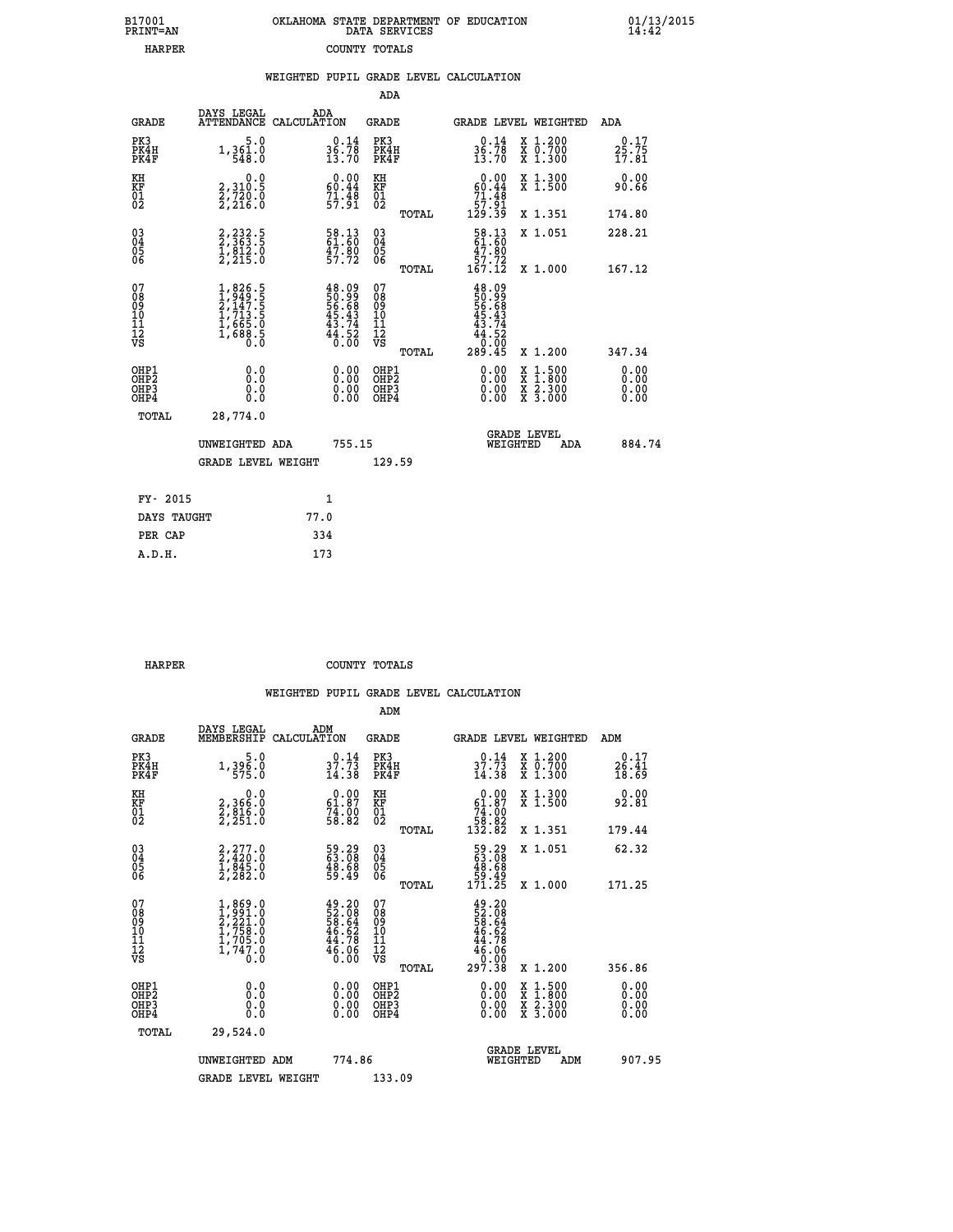| B17001<br>PRINT=AN | OKLAHOMA STATE DEPARTMENT OF EDUCATION<br>DATA SERVICES | 01/13/2015<br>14:42 |
|--------------------|---------------------------------------------------------|---------------------|
| 31 HASKELL         | C010 -<br>WHTTEFTELD                                    |                     |

|                                                                    |                                                  | WEIGHTED PUPIL GRADE LEVEL CALCULATION                                               |                                                 |                                                                                                                                           |                       |
|--------------------------------------------------------------------|--------------------------------------------------|--------------------------------------------------------------------------------------|-------------------------------------------------|-------------------------------------------------------------------------------------------------------------------------------------------|-----------------------|
|                                                                    |                                                  |                                                                                      | <b>ADA</b>                                      |                                                                                                                                           |                       |
| <b>GRADE</b>                                                       |                                                  | DAYS LEGAL ADA ATTENDANCE CALCULATION                                                | <b>GRADE</b>                                    | GRADE LEVEL WEIGHTED                                                                                                                      | ADA                   |
| PK3<br>PK4H<br>PK4F                                                | 93.0<br>1,229:0                                  | $\begin{smallmatrix} 1.98\ 0.00\\ 26.15 \end{smallmatrix}$                           | PK3<br>PK4H<br>PK4F                             | $\begin{smallmatrix}1.98\0.00\\26.15\end{smallmatrix}$<br>X 1.200<br>X 0.700<br>X 1.300                                                   | 2.38<br>0.00<br>34.00 |
| KH<br>KF<br>01<br>02                                               | 0.0<br>$67\overline{5}\cdot 0$<br>454.0<br>310.5 | $14.48$<br>$9.66$<br>$6.61$                                                          | KH<br>KF<br>01<br>02                            | $\begin{array}{r} 0.00 \\ 14.48 \\ -14.66 \\ 6.61 \\ 6.27 \end{array}$<br>X 1.300<br>X 1.500                                              | 0.00<br>21.72         |
|                                                                    |                                                  |                                                                                      | TOTAL                                           | X 1.351                                                                                                                                   | 21.98                 |
| $\begin{smallmatrix} 03 \\[-4pt] 04 \end{smallmatrix}$<br>Ŏ5<br>06 | 357.5<br>588.0<br>539.0<br>613.0                 | 12:51<br>$\frac{11.47}{13.04}$                                                       | 03<br>04<br>05<br>06                            | $7.61$<br>2.51<br>X 1.051<br>2                                                                                                            | 8.00                  |
|                                                                    |                                                  |                                                                                      | TOTAL                                           | $\frac{11.47}{13.04}$<br>$\frac{37.04}{37.02}$<br>X 1.000                                                                                 | 37.02                 |
| 07<br>08<br>09<br>11<br>11<br>12<br>VS                             | 477.5                                            | 10.16<br>$\begin{array}{c} 0.17 \\ 0.00 \\ 0.00 \\ 0.00 \\ 0.00 \\ 0.00 \end{array}$ | 07<br>08<br>09<br>11<br>11<br>12<br>VS<br>TOTAL | 10.16<br>$\frac{5}{0}$ . $\frac{7}{0}$<br>0.00<br>0.00<br>0.00<br>0.00<br>19.33<br>X 1.200                                                | 23.20                 |
| OHP1<br>OHP2<br>OHP3<br>OH <sub>P4</sub>                           | 0.0<br>0.0<br>0.0                                | $\begin{smallmatrix} 0.00 \ 0.00 \ 0.00 \ 0.00 \end{smallmatrix}$                    | OHP1<br>OHP2<br>OHP3<br>OHP4                    | $\begin{smallmatrix} \mathtt{X} & 1\cdot500\\ \mathtt{X} & 1\cdot800\\ \mathtt{X} & 2\cdot300\\ \mathtt{X} & 3\cdot000 \end{smallmatrix}$ | 0.00<br>0.00<br>0.00  |
| TOTAL                                                              | 5,767.5                                          |                                                                                      |                                                 |                                                                                                                                           |                       |
|                                                                    | UNWEIGHTED ADA                                   | 122.84                                                                               |                                                 | <b>GRADE LEVEL</b><br>WEIGHTED                                                                                                            | 148.30<br><b>ADA</b>  |
|                                                                    | GRADE LEVEL WEIGHT                               |                                                                                      | 25.46                                           |                                                                                                                                           |                       |
| FY- 2015                                                           |                                                  | 1                                                                                    |                                                 |                                                                                                                                           |                       |
| DAYS TAUGHT                                                        |                                                  | 47.0                                                                                 |                                                 |                                                                                                                                           |                       |
| PER CAP                                                            |                                                  | 81                                                                                   |                                                 |                                                                                                                                           |                       |

 **31 HASKELL C010 WHITEFIELD**

|                                                    |                                                                                                                                                           |                    |                                                                                                                                                                      |                                   |       | WEIGHTED PUPIL GRADE LEVEL CALCULATION                                      |                                                                                                  |                        |  |
|----------------------------------------------------|-----------------------------------------------------------------------------------------------------------------------------------------------------------|--------------------|----------------------------------------------------------------------------------------------------------------------------------------------------------------------|-----------------------------------|-------|-----------------------------------------------------------------------------|--------------------------------------------------------------------------------------------------|------------------------|--|
|                                                    |                                                                                                                                                           |                    |                                                                                                                                                                      | ADM                               |       |                                                                             |                                                                                                  |                        |  |
| <b>GRADE</b>                                       | DAYS LEGAL<br>MEMBERSHIP                                                                                                                                  | ADM<br>CALCULATION |                                                                                                                                                                      | <b>GRADE</b>                      |       | <b>GRADE LEVEL WEIGHTED</b>                                                 |                                                                                                  | ADM                    |  |
| PK3<br>PK4H<br>PK4F                                | 93.0<br>0.0<br>1,290.0                                                                                                                                    |                    | $\frac{1}{0}$ :00<br>27.45                                                                                                                                           | PK3<br>PK4H<br>PK4F               |       | $\frac{1 \cdot 98}{0 \cdot 00}$<br>27.45                                    | X 1.200<br>X 0.700<br>X 1.300                                                                    | 2.38<br>ōŏ.ōō<br>89.85 |  |
| KH<br>KF<br>01<br>02                               | 0.0<br>709.0<br>478.0<br>320.0                                                                                                                            |                    | $\begin{smallmatrix} 0.00\\ 15.24\\ 10.17\\ 6.81 \end{smallmatrix}$                                                                                                  | KH<br>KF<br>01<br>02              |       | $\begin{smallmatrix} 0.00\\ 15.24\\ 10.17\\ 6.81\\ 16.98 \end{smallmatrix}$ | X 1.300<br>X 1.500                                                                               | 22.86                  |  |
|                                                    |                                                                                                                                                           |                    |                                                                                                                                                                      |                                   | TOTAL |                                                                             | X 1.351                                                                                          | 22.94                  |  |
| $\begin{matrix} 03 \\ 04 \\ 05 \\ 06 \end{matrix}$ | 367.0<br>564:0<br>632:0                                                                                                                                   |                    | $13.81$<br>$13.00$<br>$\frac{15.00}{13.45}$                                                                                                                          | $\substack{03 \\ 04}$<br>Ŏ5<br>06 |       | $7.81$<br>$13.00$<br>$12.00$<br>$13.45$                                     | X 1.051                                                                                          | 8.21                   |  |
|                                                    |                                                                                                                                                           |                    |                                                                                                                                                                      |                                   | TOTAL | 38.45                                                                       | X 1.000                                                                                          | 38.45                  |  |
| 07<br>0890112<br>1112<br>VS                        | $\frac{516.0}{467.0}$<br>$\begin{smallmatrix} 0.0 & 0 \ 0.0 & 0 \end{smallmatrix}$<br>$\begin{smallmatrix} 0.0 & 0 \ 0.0 & 0 \ 0.0 & 0 \end{smallmatrix}$ |                    | $\begin{smallmatrix} 10.98\\[-1.2mm] 9.94\\[-1.2mm] 0.00\\[-1.2mm] 0.00\\[-1.2mm] 0.00\\[-1.2mm] 0.00\\[-1.2mm] 0.00\\[-1.2mm] 0.00\\[-1.2mm] 0.00\end{smallmatrix}$ | 07<br>08901112<br>1112<br>VS      | TOTAL | $10.98\n0.94\n0.00\n0.00$<br>0.00<br>0.00<br>20.92                          | $X_1.200$                                                                                        | 25.10                  |  |
| OHP1<br>OHP2<br>OH <sub>P3</sub>                   | 0.0                                                                                                                                                       |                    | $\begin{smallmatrix} 0.00 \ 0.00 \ 0.00 \ 0.00 \end{smallmatrix}$                                                                                                    | OHP1<br>OHP2                      |       |                                                                             | $\begin{smallmatrix} x & 1 & 500 \\ x & 1 & 800 \\ x & 2 & 300 \\ x & 3 & 000 \end{smallmatrix}$ | 0.00<br>Ō. ŌŌ<br>0.00  |  |
| OHP4                                               | 0.000                                                                                                                                                     |                    |                                                                                                                                                                      | OHP <sub>3</sub>                  |       |                                                                             |                                                                                                  | 0.00                   |  |
| TOTAL                                              | 6,047.0                                                                                                                                                   |                    |                                                                                                                                                                      |                                   |       |                                                                             |                                                                                                  |                        |  |
|                                                    | UNWEIGHTED ADM                                                                                                                                            |                    | 128.83                                                                                                                                                               |                                   |       | WEIGHTED                                                                    | <b>GRADE LEVEL</b><br>ADM                                                                        | 155.63                 |  |
|                                                    | <b>GRADE LEVEL WEIGHT</b>                                                                                                                                 |                    |                                                                                                                                                                      | 26.80                             |       |                                                                             |                                                                                                  |                        |  |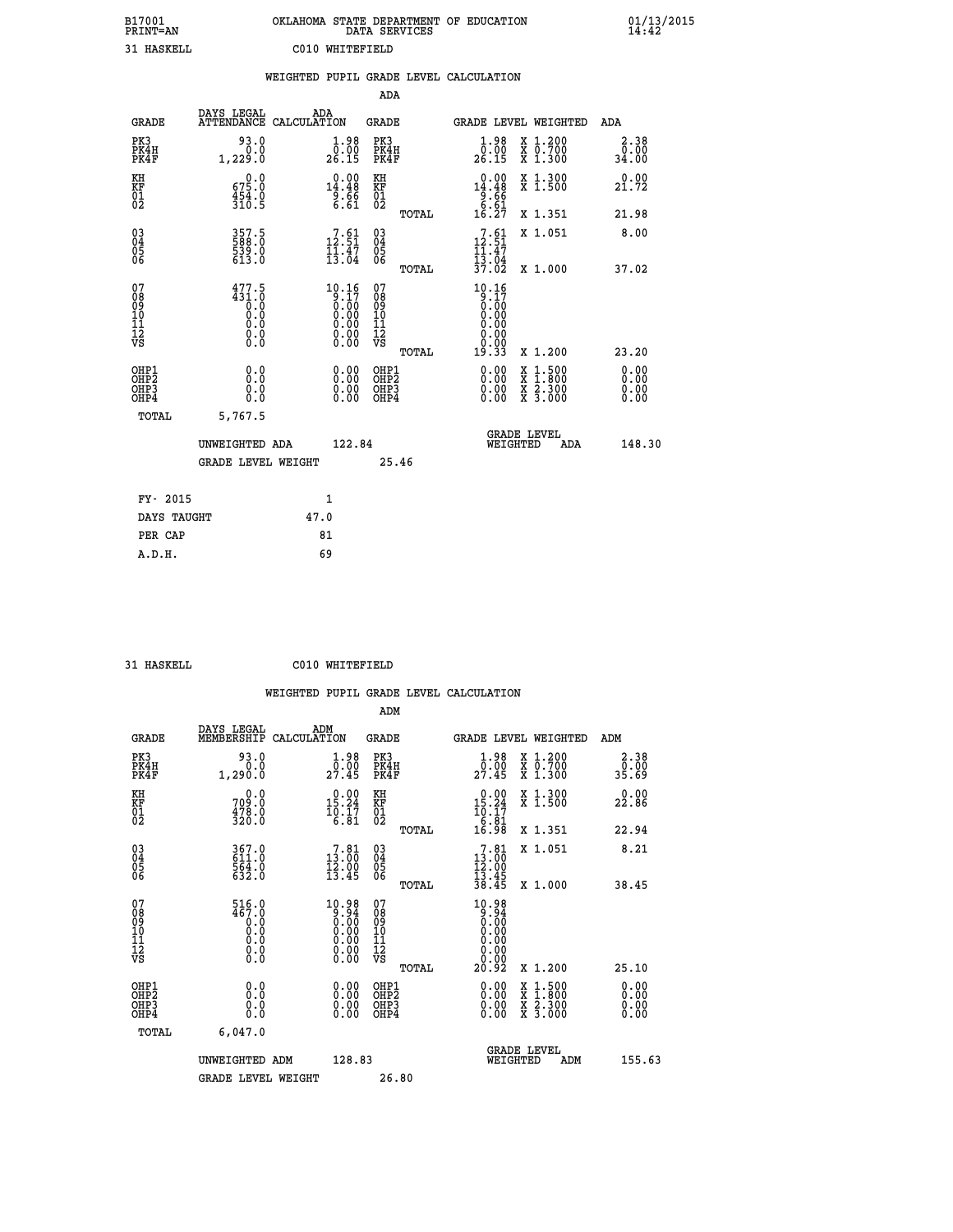| B17001<br><b>PRINT=AN</b><br>31 HASKELL |                                | OKLAHOMA<br>I013 KINTA                           | DATA SERVICES               | STATE DEPARTMENT | OF<br>EDUCATION                                                          | 01/13/2015<br>14:42    |
|-----------------------------------------|--------------------------------|--------------------------------------------------|-----------------------------|------------------|--------------------------------------------------------------------------|------------------------|
|                                         |                                | WEIGHTED PUPIL GRADE LEVEL CALCULATION           |                             |                  |                                                                          |                        |
|                                         | DAYS LEGAL                     |                                                  | ADA                         |                  |                                                                          |                        |
| GRADE                                   |                                | ADA<br>ATTENDANCE CALCULATION                    | GRADE                       |                  | GRADE LEVEL WEIGHTED                                                     | ADA                    |
| PK3<br>PK4H<br>PK4F                     | 442.0<br>0.0<br>571.0          | 12.28<br>0.00<br>15.86                           | PK3<br>PK4H<br>PK4F         |                  | 12.28<br>$X_1.200$<br>0.00<br>X 0.700<br>15.86<br>$X_1.300$              | 14.74<br>0.00<br>20.62 |
| KH<br>KF<br>01<br>02                    | 0.0<br>589:0<br>396:0<br>519:0 | 0.00<br>16.36<br>$\frac{1}{14}$ : $\frac{0}{42}$ | КH<br><b>KF</b><br>01<br>02 |                  | 0.00<br>X 1.300<br>16.36<br>X 1.500<br>$\frac{11}{14}$ : $\frac{00}{42}$ | 0.00<br>24.54          |
|                                         |                                |                                                  |                             | TOTAL            | .42<br>25<br>X 1.351                                                     | 34.34                  |

 **03 396.0 11.00 03 11.00 X 1.051 11.56**

 **TOTAL 15.00 X 1.000 15.00**

 **04 180.0 5.00 04 5.00 05 144.0 4.00 05 4.00 06 216.0 6.00 06 6.00**

| 07<br>08<br>09<br>101<br>11<br>12<br>VS<br>378.5<br>311.0<br>515.5<br>5468.5<br>468.5<br>974.5<br>631.0<br>$\begin{smallmatrix}1&0.51\\8.64\\14.32\\13.01\\27.07\\17.53\\91.08\end{smallmatrix}$<br>07<br>$\begin{smallmatrix}1&0.51\\8.64\\14.32\\13.01\\27.07\\17.53\\0.00\end{smallmatrix}$<br>08<br>09<br>11<br>11<br>12<br>VS<br>109.30<br>X 1.200<br>TOTAL<br>OHP1<br>$\begin{smallmatrix} 0.00 & 0.00 & 0.00 & 0.00 & 0.00 & 0.00 & 0.00 & 0.00 & 0.00 & 0.00 & 0.00 & 0.00 & 0.00 & 0.00 & 0.00 & 0.00 & 0.00 & 0.00 & 0.00 & 0.00 & 0.00 & 0.00 & 0.00 & 0.00 & 0.00 & 0.00 & 0.00 & 0.00 & 0.00 & 0.00 & 0.00 & 0.00 & 0.00 & 0.00 & 0.00 & 0.0$<br>OHP1<br>OHP2<br>$\begin{array}{l} \mathtt{X} & 1.500 \\ \mathtt{X} & 1.800 \\ \mathtt{X} & 2.300 \\ \mathtt{X} & 3.000 \end{array}$<br>OHP2<br>OH <sub>P3</sub><br>OHP3<br>OHP4<br>OHP4 | <b>19.00</b>                                                                                                                                                                                                                                                                   | A 1.000 | <b>19.00</b> | 101.QU |  |  |  |
|-------------------------------------------------------------------------------------------------------------------------------------------------------------------------------------------------------------------------------------------------------------------------------------------------------------------------------------------------------------------------------------------------------------------------------------------------------------------------------------------------------------------------------------------------------------------------------------------------------------------------------------------------------------------------------------------------------------------------------------------------------------------------------------------------------------------------------------------------------|--------------------------------------------------------------------------------------------------------------------------------------------------------------------------------------------------------------------------------------------------------------------------------|---------|--------------|--------|--|--|--|
|                                                                                                                                                                                                                                                                                                                                                                                                                                                                                                                                                                                                                                                                                                                                                                                                                                                       |                                                                                                                                                                                                                                                                                |         |              |        |  |  |  |
|                                                                                                                                                                                                                                                                                                                                                                                                                                                                                                                                                                                                                                                                                                                                                                                                                                                       | $\begin{smallmatrix} 0.00 & 0.00 & 0.00 & 0.00 & 0.00 & 0.00 & 0.00 & 0.00 & 0.00 & 0.00 & 0.00 & 0.00 & 0.00 & 0.00 & 0.00 & 0.00 & 0.00 & 0.00 & 0.00 & 0.00 & 0.00 & 0.00 & 0.00 & 0.00 & 0.00 & 0.00 & 0.00 & 0.00 & 0.00 & 0.00 & 0.00 & 0.00 & 0.00 & 0.00 & 0.00 & 0.0$ |         |              |        |  |  |  |
| 6,732.0<br>TOTAL                                                                                                                                                                                                                                                                                                                                                                                                                                                                                                                                                                                                                                                                                                                                                                                                                                      |                                                                                                                                                                                                                                                                                |         |              |        |  |  |  |
| <b>GRADE LEVEL</b><br>187.00<br>UNWEIGHTED ADA<br>WEIGHTED<br>ADA                                                                                                                                                                                                                                                                                                                                                                                                                                                                                                                                                                                                                                                                                                                                                                                     | 230.10                                                                                                                                                                                                                                                                         |         |              |        |  |  |  |
| 43.10<br><b>GRADE LEVEL WEIGHT</b>                                                                                                                                                                                                                                                                                                                                                                                                                                                                                                                                                                                                                                                                                                                                                                                                                    |                                                                                                                                                                                                                                                                                |         |              |        |  |  |  |
| $\mathbf{1}$<br>FY- 2015                                                                                                                                                                                                                                                                                                                                                                                                                                                                                                                                                                                                                                                                                                                                                                                                                              |                                                                                                                                                                                                                                                                                |         |              |        |  |  |  |
| 36.0<br>DAYS TAUGHT                                                                                                                                                                                                                                                                                                                                                                                                                                                                                                                                                                                                                                                                                                                                                                                                                                   |                                                                                                                                                                                                                                                                                |         |              |        |  |  |  |
| 90<br>PER CAP                                                                                                                                                                                                                                                                                                                                                                                                                                                                                                                                                                                                                                                                                                                                                                                                                                         |                                                                                                                                                                                                                                                                                |         |              |        |  |  |  |

| 31 HASKELL | I013 KINTA |
|------------|------------|

|                                                                              |                                                        |                                                                                                           |                                                          | WEIGHTED PUPIL GRADE LEVEL CALCULATION                                                                                                                                                                                                                                         |                                                                                                                                           |                              |
|------------------------------------------------------------------------------|--------------------------------------------------------|-----------------------------------------------------------------------------------------------------------|----------------------------------------------------------|--------------------------------------------------------------------------------------------------------------------------------------------------------------------------------------------------------------------------------------------------------------------------------|-------------------------------------------------------------------------------------------------------------------------------------------|------------------------------|
|                                                                              |                                                        |                                                                                                           | ADM                                                      |                                                                                                                                                                                                                                                                                |                                                                                                                                           |                              |
| <b>GRADE</b>                                                                 | DAYS LEGAL<br>MEMBERSHIP                               | ADM<br>CALCULATION                                                                                        | <b>GRADE</b>                                             | <b>GRADE LEVEL WEIGHTED</b>                                                                                                                                                                                                                                                    |                                                                                                                                           | ADM                          |
| PK3<br>PK4H<br>PK4F                                                          | 442.0<br>$\frac{1}{571.0}$                             | 12.28<br>$\frac{0.00}{15.86}$                                                                             | PK3<br>PK4H<br>PK4F                                      | 12.28<br>$\frac{0.00}{15.86}$                                                                                                                                                                                                                                                  | X 1.200<br>X 0.700<br>X 1.300                                                                                                             | 14.74<br>-ō:óō<br>20.62      |
| KH<br>KF<br>01<br>02                                                         | 0.0<br>594:0<br>396:0<br>540:0                         | $\begin{smallmatrix} 0.00\\ 16.50\\ 11.00\\ 15.00 \end{smallmatrix}$                                      | KH<br>KF<br>01<br>02                                     | $\begin{smallmatrix} 0.00\\ 16.50\\ 11.00 \end{smallmatrix}$                                                                                                                                                                                                                   | X 1.300<br>X 1.500                                                                                                                        | 0.00<br>24.75                |
|                                                                              |                                                        |                                                                                                           | TOTAL                                                    | 15:00<br>26.00                                                                                                                                                                                                                                                                 | X 1.351                                                                                                                                   | 35.13                        |
| $\begin{matrix} 03 \\ 04 \\ 05 \\ 06 \end{matrix}$                           | 396.0<br>180.0<br>$\frac{144.0}{218.0}$                | $\begin{array}{r} 11.00 \\[-4pt] 5.00 \\[-4pt] 4.00 \\[-4pt] 6.06 \end{array}$                            | $\begin{array}{c} 03 \\ 04 \\ 05 \\ 06 \end{array}$      | $\begin{array}{r} 11.00 \\[-4pt] 5.00 \\[-4pt] 4.00 \\[-4pt] 6.06 \\[-4pt] 15.06 \end{array}$                                                                                                                                                                                  | X 1.051                                                                                                                                   | 11.56                        |
| 07<br>08<br>09<br>101<br>112<br>VS                                           | $324.0\n324.0\n540.0\n504.0\n1,033.0\n669.0\n0.0$      | 11.00<br>$\frac{15.00}{15.00}$<br>$\begin{smallmatrix} 14.00 \\ 28.69 \\ 18.58 \\ 0.00 \end{smallmatrix}$ | TOTAL<br>07<br>08<br>09<br>11<br>11<br>12<br>VS<br>TOTAL | 11.00<br>$13.000$<br>$15.000$<br>$14.000$<br>$28.509$<br>$10.000$<br>96.27                                                                                                                                                                                                     | X 1.000<br>X 1.200                                                                                                                        | 15.06<br>115.52              |
| OHP1<br>OH <sub>P</sub> <sub>2</sub><br>OH <sub>P3</sub><br>OH <sub>P4</sub> | 0.0<br>0.000                                           | 0.00<br>0.00<br>0.00                                                                                      | OHP1<br>OH <sub>P</sub> 2<br>OHP3<br>OHP4                | $\begin{smallmatrix} 0.00 & 0.00 & 0.00 & 0.00 & 0.00 & 0.00 & 0.00 & 0.00 & 0.00 & 0.00 & 0.00 & 0.00 & 0.00 & 0.00 & 0.00 & 0.00 & 0.00 & 0.00 & 0.00 & 0.00 & 0.00 & 0.00 & 0.00 & 0.00 & 0.00 & 0.00 & 0.00 & 0.00 & 0.00 & 0.00 & 0.00 & 0.00 & 0.00 & 0.00 & 0.00 & 0.0$ | $\begin{smallmatrix} \mathtt{X} & 1\cdot500\\ \mathtt{X} & 1\cdot800\\ \mathtt{X} & 2\cdot300\\ \mathtt{X} & 3\cdot000 \end{smallmatrix}$ | 0.00<br>0.00<br>0.00<br>0.00 |
| TOTAL                                                                        | 6,947.0<br>UNWEIGHTED ADM<br><b>GRADE LEVEL WEIGHT</b> | 192.97                                                                                                    | 44.41                                                    | <b>GRADE LEVEL</b><br>WEIGHTED                                                                                                                                                                                                                                                 | ADM                                                                                                                                       | 237.38                       |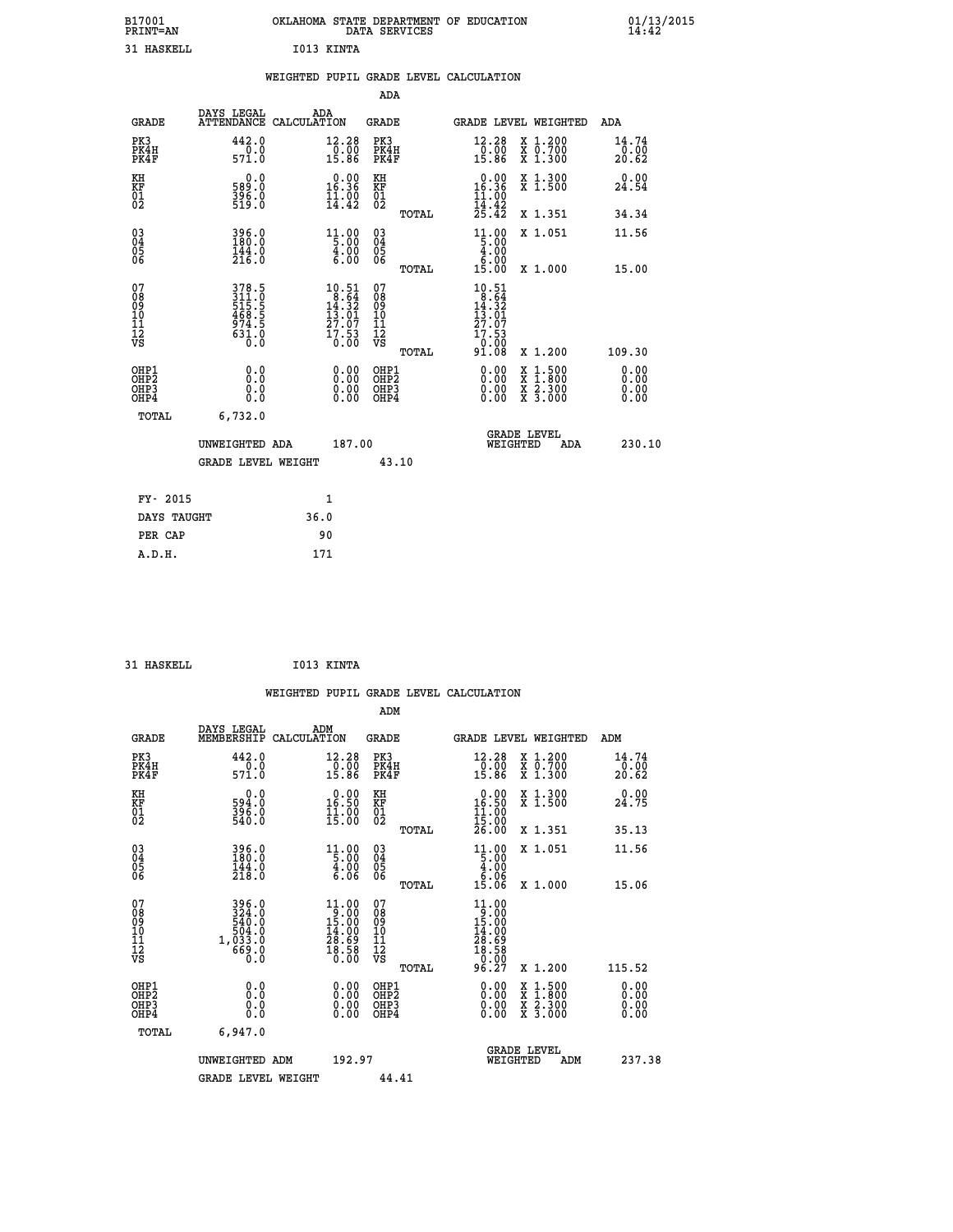| B17001<br><b>PRINT=AN</b> | OKLAHOMA STATE DEPARTMENT OF EDUCATION<br>DATA SERVICES | 01/13/2015<br>14:42 |
|---------------------------|---------------------------------------------------------|---------------------|
| HASKELL.<br>.             | 1020<br>STIGLER                                         |                     |

| 31 HASKELL                                            |                                                                                                                                               |      | 1020 STIGLER                                                                            |                                                    |       |                                                          |                                                                                                                                              |                                  |
|-------------------------------------------------------|-----------------------------------------------------------------------------------------------------------------------------------------------|------|-----------------------------------------------------------------------------------------|----------------------------------------------------|-------|----------------------------------------------------------|----------------------------------------------------------------------------------------------------------------------------------------------|----------------------------------|
|                                                       |                                                                                                                                               |      |                                                                                         |                                                    |       | WEIGHTED PUPIL GRADE LEVEL CALCULATION                   |                                                                                                                                              |                                  |
|                                                       |                                                                                                                                               |      |                                                                                         | ADA                                                |       |                                                          |                                                                                                                                              |                                  |
| <b>GRADE</b>                                          | DAYS LEGAL ADA ATTENDANCE CALCULATION                                                                                                         |      |                                                                                         | <b>GRADE</b>                                       |       |                                                          | GRADE LEVEL WEIGHTED                                                                                                                         | ADA                              |
| PK3<br>PK4H<br>PK4F                                   | 515.0<br>0.0<br>2,301.0                                                                                                                       |      | 12.88<br>$\frac{5}{57}$ . 00                                                            | PK3<br>PK4H<br>PK4F                                |       | 12.88<br>$\frac{1}{57}.00$<br>57.53                      | X 1.200<br>X 0.700<br>X 1.300                                                                                                                | 15.46<br>-ŏ:ŌŎ<br>74.79          |
| KH<br><b>KF</b><br>01<br>02                           | 0.0<br>$\frac{4}{3}, \frac{561}{919}$ . 5<br>$\frac{4}{917}$ . 5                                                                              |      | $\begin{smallmatrix}&&0&.00\\114&.03\\97&.99\\100&.43\end{smallmatrix}$                 | KH<br>KF<br>01<br>02                               |       | 0.00<br>$114.03$<br>$97.99$<br>$100.43$<br>$198.42$      | X 1.300<br>X 1.500                                                                                                                           | 0.00<br>171.05                   |
|                                                       |                                                                                                                                               |      |                                                                                         |                                                    | TOTAL |                                                          | X 1.351                                                                                                                                      | 268.07                           |
| $^{03}_{04}$<br>05<br>06                              | 3,925.0<br>3,443.5<br>3,660.5<br>4,055.5                                                                                                      |      | 98.13<br>86.09<br>91.51<br>101.39                                                       | $\begin{matrix} 03 \\ 04 \\ 05 \\ 06 \end{matrix}$ |       | 98.13<br>86.09<br>91.51                                  | X 1.051                                                                                                                                      | 103.13                           |
|                                                       |                                                                                                                                               |      |                                                                                         |                                                    | TOTAL | 101.39<br>278.99                                         | X 1.000                                                                                                                                      | 278.99                           |
| 07<br>08<br>09<br>101<br>112<br>VS                    | $\begin{smallmatrix} 3\,,\,390\,.0\\ 4\,,\,252\,.0\\ 4\,,\,411\,.5\\ 3\,,\,891\,.0\\ 3\,,\,641\,.5\\ 2\,,\,800\,.0\\ 0\,.0 \end{smallmatrix}$ |      | $\begin{smallmatrix} 84.75\\106.30\\110.29\\97.28\\91.04\\70.00\\0.00\end{smallmatrix}$ | 07<br>08901112<br>1112<br>VS                       |       | $84.75$<br>$106.30$<br>110.29<br>97.28<br>91.04<br>70.00 |                                                                                                                                              |                                  |
|                                                       |                                                                                                                                               |      |                                                                                         |                                                    | TOTAL | ةة:ة<br>559.66                                           | X 1.200                                                                                                                                      | 671.59                           |
| OHP1<br>OH <sub>P</sub> 2<br>OH <sub>P3</sub><br>OHP4 | 195.0<br>0.0<br>0.0<br>0.0                                                                                                                    |      | $\begin{smallmatrix} 4.88\ 0.00\ 0.00\ 0.00 \end{smallmatrix}$                          | OHP1<br>OH <sub>P</sub> 2<br>OHP3<br>OHP4          |       | 3.88<br>0.00                                             | $\begin{smallmatrix} \mathtt{X} & 1\cdot500 \\ \mathtt{X} & 1\cdot800 \\ \mathtt{X} & 2\cdot300 \\ \mathtt{X} & 3\cdot000 \end{smallmatrix}$ | $7.32$<br>$0.00$<br>0.00<br>0.00 |
| TOTAL                                                 | 52,979.0                                                                                                                                      |      |                                                                                         |                                                    |       |                                                          |                                                                                                                                              |                                  |
|                                                       | UNWEIGHTED ADA                                                                                                                                |      | 1,324.52                                                                                |                                                    |       |                                                          | GRADE LEVEL<br>WEIGHTED<br>ADA                                                                                                               | 1,590.40                         |
|                                                       | <b>GRADE LEVEL WEIGHT</b>                                                                                                                     |      |                                                                                         | 265.88                                             |       |                                                          |                                                                                                                                              |                                  |
| FY- 2015                                              |                                                                                                                                               |      | 1                                                                                       |                                                    |       |                                                          |                                                                                                                                              |                                  |
| DAYS TAUGHT                                           |                                                                                                                                               | 40.0 |                                                                                         |                                                    |       |                                                          |                                                                                                                                              |                                  |
| PER CAP                                               |                                                                                                                                               |      | 62                                                                                      |                                                    |       |                                                          |                                                                                                                                              |                                  |

 **31 HASKELL I020 STIGLER**

 **A.D.H. 1,205**

 **ADM**

| <b>GRADE</b>                                       | DAYS LEGAL<br>MEMBERSHIP                                              | ADM<br>CALCULATION                                                                                                        | <b>GRADE</b>                                       |       | GRADE LEVEL WEIGHTED                                                                                                                    |                                          | ADM                              |  |
|----------------------------------------------------|-----------------------------------------------------------------------|---------------------------------------------------------------------------------------------------------------------------|----------------------------------------------------|-------|-----------------------------------------------------------------------------------------------------------------------------------------|------------------------------------------|----------------------------------|--|
| PK3<br>PK4H<br>PK4F                                | 515.0<br>0.0<br>2,397.0                                               | 12.88<br>$\frac{1}{59}.\overline{\overset{0}{99}}$                                                                        | PK3<br>PK4H<br>PK4F                                |       | 12.88<br>$\frac{1}{59}$ .00<br>59.93                                                                                                    | X 1.200<br>X 0.700<br>X 1.300            | 15.46<br>0.00<br>77.91           |  |
| KH<br>KF<br>01<br>02                               | 0.0<br>$4,845.0$<br>$4,123.0$<br>$4,163.0$                            | $\begin{smallmatrix} &0.00\\ 121.13\\ 103.08\\ 104.08 \end{smallmatrix}$                                                  | KH<br>KF<br>01<br>02                               |       | $\begin{smallmatrix} &0.00\\ 121.13\\ 103.08\\ 104.08\\ 207.16\end{smallmatrix}$                                                        | X 1.300<br>X 1.500                       | 0.00<br>181.70                   |  |
|                                                    |                                                                       |                                                                                                                           |                                                    | TOTAL |                                                                                                                                         | X 1.351                                  | 279.87                           |  |
| $\begin{matrix} 03 \\ 04 \\ 05 \\ 06 \end{matrix}$ | $\frac{4}{3}, \frac{110}{596}.0$<br>3,807.0<br>4,237.0                | $\begin{array}{r} 102\cdot 75 \\ 89\cdot 90 \\ 95\cdot 18 \\ 105\cdot 93 \end{array}$                                     | $\begin{matrix} 03 \\ 04 \\ 05 \\ 06 \end{matrix}$ |       | $\begin{smallmatrix} 102\cdot75\\89\cdot90\\95\cdot18\\105\cdot93\\291\cdot01\end{smallmatrix}$                                         | X 1.051                                  | 107.99                           |  |
|                                                    |                                                                       |                                                                                                                           |                                                    | TOTAL |                                                                                                                                         | $X_1.000$                                | 291.01                           |  |
| 07<br>08<br>09<br>101<br>11<br>12<br>VS            | 3,593.0<br>4,413.0<br>4,695.0<br>4,133.0<br>3,813.0<br>2,964.0<br>0.0 | $\begin{array}{r} 89\cdot 83\\ 110\cdot 33\\ 117\cdot 38\\ 103\cdot 33\\ 95\cdot 33\\ 74\cdot 11\\ 0\cdot 00 \end{array}$ | 078<br>089<br>0011<br>11<br>11<br>12<br>VS         | TOTAL | $\begin{array}{r} 89\cdot 83\\ 110\cdot 33\\ 117\cdot 38\\ 103\cdot 33\\ 95\cdot 33\\ 74\cdot 11\\ 0\cdot 00\\ 590\cdot 31 \end{array}$ | X 1.200                                  | 708.37                           |  |
| OHP1                                               | 195.0                                                                 |                                                                                                                           | OHP1                                               |       |                                                                                                                                         |                                          |                                  |  |
| OHP <sub>2</sub><br>OH <sub>P3</sub><br>OHP4       | 0.0<br>0.000                                                          | $\begin{smallmatrix} 4.88\ 0.00\ 0.00 \end{smallmatrix}$                                                                  | OHP2<br>OHP3<br>OHP4                               |       | $\frac{4.88}{0.00}$<br>$0.00$<br>0.00                                                                                                   | X 1:500<br>X 1:800<br>X 2:300<br>X 3:000 | $7.32$<br>$0.00$<br>0.00<br>0.00 |  |
| TOTAL                                              | 55,599.0                                                              |                                                                                                                           |                                                    |       |                                                                                                                                         |                                          |                                  |  |
|                                                    | UNWEIGHTED                                                            | 1,390.05<br>ADM                                                                                                           |                                                    |       | <b>GRADE LEVEL</b><br>WEIGHTED                                                                                                          | ADM                                      | 1,669.63                         |  |
|                                                    | <b>GRADE LEVEL WEIGHT</b>                                             |                                                                                                                           | 279.58                                             |       |                                                                                                                                         |                                          |                                  |  |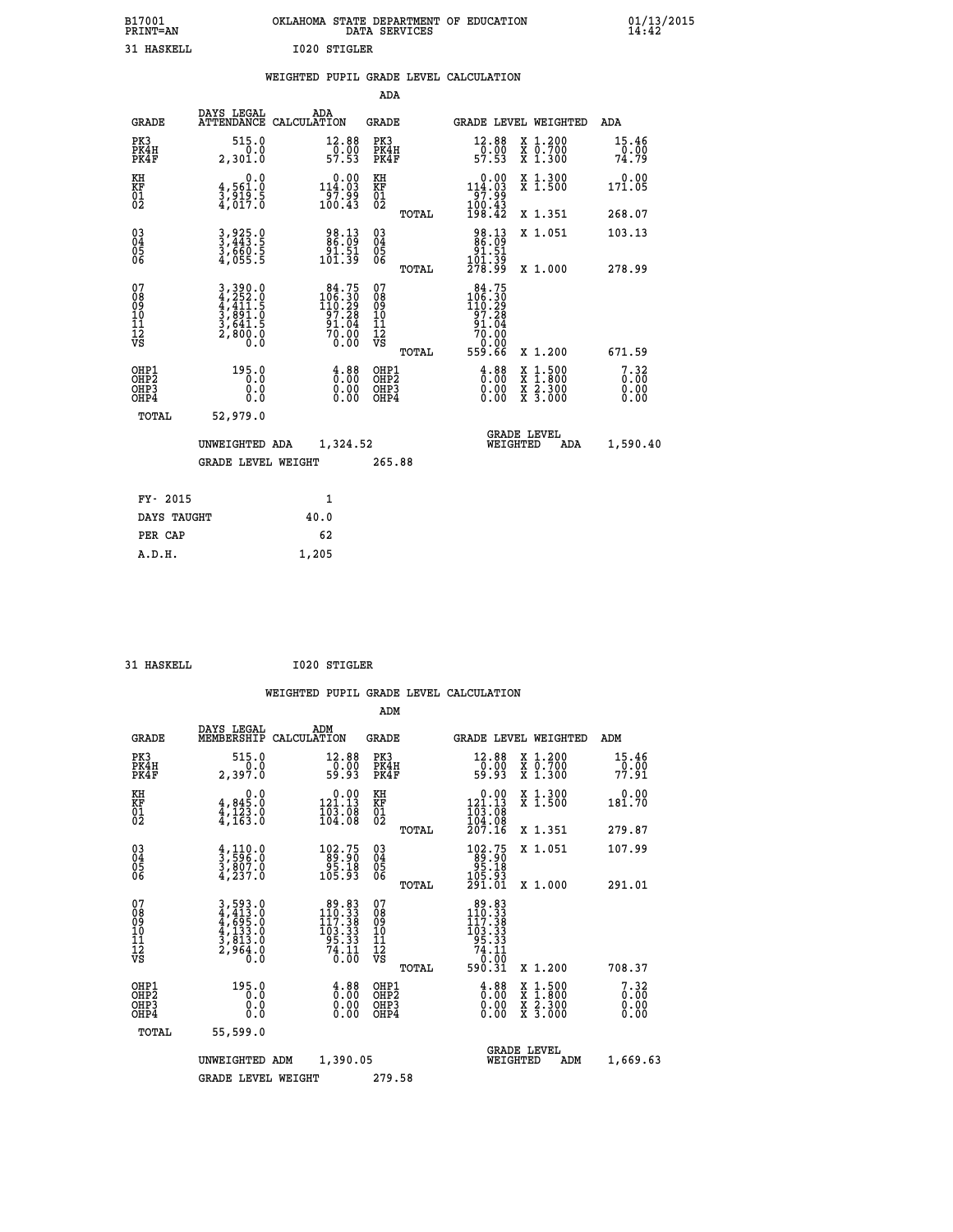| B17001<br>PRINT=AN<br>31 HASKELL |                                                                 | OKLAHOMA<br>I037<br>MCCURTAIN                     | STATE DEPARTMENT<br>DATA SERVICES |       | OF<br><b>EDUCATION</b>                                                             | 01/13/2015<br>14:42   |
|----------------------------------|-----------------------------------------------------------------|---------------------------------------------------|-----------------------------------|-------|------------------------------------------------------------------------------------|-----------------------|
|                                  |                                                                 | WEIGHTED PUPIL GRADE LEVEL CALCULATION            |                                   |       |                                                                                    |                       |
|                                  |                                                                 |                                                   | ADA                               |       |                                                                                    |                       |
| GRADE                            | DAYS LEGAL                                                      | ADA<br>ATTENDANCE CALCULATION                     | GRADE                             |       | GRADE LEVEL WEIGHTED                                                               | ADA                   |
| PK3<br>PK4H<br>PK4F              | 203.5<br>0.0<br>446.0                                           | 4.96<br>0.00<br>10.88                             | PK3<br>PK4H<br>PK4F               |       | $\frac{4.96}{0.00}$<br>X 1.200<br>X 0.700<br>10.88<br>X <sub>1.300</sub>           | 5.95<br>0.00<br>14.14 |
| KH<br>KF<br>01<br>02             | $\begin{smallmatrix} 0.0\\589.5\\702.5\\425.5\end{smallmatrix}$ | 0.00<br>14.38<br>$\frac{1}{10}$ ; $\frac{13}{38}$ | КH<br><b>KF</b><br>01<br>02       |       | 0.00<br>X 1.300<br>14.38<br>$X$ 1.500<br>$\frac{17.13}{10.38}$<br>$\frac{27.51}{}$ | 0.00<br>21.57         |
|                                  |                                                                 |                                                   |                                   | TOTAL | X 1.351                                                                            | 37.17                 |

| <b>BATTA MATTATION</b>                               | $\sim$                                                      |                                                                                   |                                               |       |                                                                 |                                          |     |                                                                                                                                                                                                                                                                                |
|------------------------------------------------------|-------------------------------------------------------------|-----------------------------------------------------------------------------------|-----------------------------------------------|-------|-----------------------------------------------------------------|------------------------------------------|-----|--------------------------------------------------------------------------------------------------------------------------------------------------------------------------------------------------------------------------------------------------------------------------------|
| FY- 2015                                             |                                                             | $\mathbf{1}$                                                                      |                                               |       |                                                                 |                                          |     |                                                                                                                                                                                                                                                                                |
|                                                      | <b>GRADE LEVEL WEIGHT</b>                                   |                                                                                   | 41.23                                         |       |                                                                 |                                          |     |                                                                                                                                                                                                                                                                                |
|                                                      | UNWEIGHTED ADA                                              | 210.97                                                                            |                                               |       | WEIGHTED                                                        | <b>GRADE LEVEL</b>                       | ADA | 252.20                                                                                                                                                                                                                                                                         |
| TOTAL                                                | 8,650.0                                                     |                                                                                   |                                               |       |                                                                 |                                          |     |                                                                                                                                                                                                                                                                                |
| OHP1<br>OHP <sub>2</sub><br>OH <sub>P3</sub><br>OHP4 | 0.0<br>0.0<br>0.0                                           |                                                                                   | OHP1<br>OHP <sub>2</sub><br>OHP3<br>OHP4      |       |                                                                 | X 1:500<br>X 1:800<br>X 2:300<br>X 3:000 |     | $\begin{smallmatrix} 0.00 & 0.00 & 0.00 & 0.00 & 0.00 & 0.00 & 0.00 & 0.00 & 0.00 & 0.00 & 0.00 & 0.00 & 0.00 & 0.00 & 0.00 & 0.00 & 0.00 & 0.00 & 0.00 & 0.00 & 0.00 & 0.00 & 0.00 & 0.00 & 0.00 & 0.00 & 0.00 & 0.00 & 0.00 & 0.00 & 0.00 & 0.00 & 0.00 & 0.00 & 0.00 & 0.0$ |
| 07<br>08<br>09<br>001<br>11<br>11<br>12<br>VS        | 801.5<br>690.5<br>510.0<br>510.5<br>901.5<br>781.5<br>313.0 | $19.55$<br>$16.84$<br>$12.44$<br>$21.99$<br>$19.06$<br>$7.63$<br>$0.00$           | 07<br>08<br>09<br>001<br>11<br>11<br>12<br>VS | TOTAL | 19.55<br>16.844<br>12.444<br>21.996<br>21.063<br>7.630<br>97.51 | X 1.200                                  |     | 117.01                                                                                                                                                                                                                                                                         |
|                                                      |                                                             |                                                                                   |                                               |       |                                                                 |                                          |     |                                                                                                                                                                                                                                                                                |
| 03<br>04<br>05<br>06                                 | 510.0<br>467.0<br>553.0<br>755.0                            | $\begin{array}{c} 12.44 \\[-4pt] 11.39 \\[-4pt] 13.49 \\[-4pt] 18.41 \end{array}$ | 03<br>04<br>05<br>06                          | TOTAL | $12.44$<br>$13.49$<br>$13.49$<br>$18.41$<br>$43.29$             | X 1.051<br>X 1.000                       |     | 13.07<br>43.29                                                                                                                                                                                                                                                                 |

| DAYS TAUGHT | 41.0 |
|-------------|------|
| PER CAP     | 90   |
| A.D.H.      | 148  |
|             |      |

31 HASKELL **I037 MCCURTAIN** 

|                                                      |                                                                                     |                                                                       |        |                                          |       | WEIGHTED PUPIL GRADE LEVEL CALCULATION                                                                                                                                                                                                                                                                                                                 |                                          |                              |  |
|------------------------------------------------------|-------------------------------------------------------------------------------------|-----------------------------------------------------------------------|--------|------------------------------------------|-------|--------------------------------------------------------------------------------------------------------------------------------------------------------------------------------------------------------------------------------------------------------------------------------------------------------------------------------------------------------|------------------------------------------|------------------------------|--|
|                                                      |                                                                                     |                                                                       |        | ADM                                      |       |                                                                                                                                                                                                                                                                                                                                                        |                                          |                              |  |
| <b>GRADE</b>                                         | DAYS LEGAL<br>MEMBERSHIP                                                            | ADM<br>CALCULATION                                                    |        | <b>GRADE</b>                             |       | GRADE LEVEL WEIGHTED                                                                                                                                                                                                                                                                                                                                   |                                          | ADM                          |  |
| PK3<br>PK4H<br>PK4F                                  | 216.0<br>0.0<br>460.0                                                               | $\substack{5.27\\0.00\\11.22}$                                        |        | PK3<br>PK4H<br>PK4F                      |       | $\substack{5.27\\0.00\\11.22}$                                                                                                                                                                                                                                                                                                                         | X 1.200<br>X 0.700<br>X 1.300            | 6.32<br>0.00<br>14.59        |  |
| KH<br>KF<br>01<br>02                                 | 0.0<br>$\frac{619}{742}$ $\cdot 0$<br>$451$                                         | 15.10<br>$\frac{18.10}{11.00}$                                        |        | KH<br>KF<br>01<br>02                     |       | $\begin{smallmatrix} 0.00\\15.10\\18.10\\11.00 \end{smallmatrix}$                                                                                                                                                                                                                                                                                      | X 1.300<br>$\bar{x}$ 1.500               | 0.00<br>22.65                |  |
|                                                      |                                                                                     |                                                                       |        |                                          | TOTAL | 29.10                                                                                                                                                                                                                                                                                                                                                  | X 1.351                                  | 39.31                        |  |
| $\begin{matrix} 03 \\ 04 \\ 05 \\ 06 \end{matrix}$   | 531.0<br>492.0<br>588.0<br>779.0                                                    | $\begin{smallmatrix} 12.95\\ 12.00\\ 14.34\\ 19.00 \end{smallmatrix}$ |        | 03<br>04<br>05<br>06                     |       | $12.95$<br>$14.34$<br>$19.00$<br>$19.00$<br>$45.34$                                                                                                                                                                                                                                                                                                    | X 1.051                                  | 13.61                        |  |
|                                                      |                                                                                     |                                                                       |        |                                          | TOTAL |                                                                                                                                                                                                                                                                                                                                                        | $X_1.000$                                | 45.34                        |  |
| 07<br>08<br>09<br>11<br>11<br>12<br>VS               | $\begin{smallmatrix}838.0\\711.0\\533.0\\943.0\\820.0\\328.0\\0.0\end{smallmatrix}$ | $20.44$<br>$17.34$<br>13:00<br>23.00<br>20.00<br>8.00<br>Ō. ÕÕ        |        | 07<br>08<br>09<br>11<br>11<br>12<br>VS   |       | $20.44$<br>$17.34$<br>$\begin{smallmatrix} 1 & 1 & 1 & 0 & 0 \\ 2 & 3 & 0 & 0 & 0 \\ 2 & 0 & 0 & 0 & 0 \\ 0 & 0 & 0 & 0 & 0 \\ 0 & 0 & 0 & 0 & 0 \\ 0 & 0 & 0 & 0 & 0 \\ 0 & 0 & 0 & 0 & 0 \\ 0 & 0 & 0 & 0 & 0 \\ 0 & 0 & 0 & 0 & 0 \\ 0 & 0 & 0 & 0 & 0 \\ 0 & 0 & 0 & 0 & 0 \\ 0 & 0 & 0 & 0 & 0 \\ 0 & 0 & 0 & 0 & 0 \\ 0 & 0 & 0 & 0 & 0 \\ 0 & $ |                                          |                              |  |
|                                                      |                                                                                     |                                                                       |        |                                          | TOTAL | 101.78                                                                                                                                                                                                                                                                                                                                                 | X 1.200                                  | 122.14                       |  |
| OHP1<br>OHP <sub>2</sub><br>OHP3<br>OH <sub>P4</sub> | 0.0<br>0.000                                                                        | 0.00<br>0.00<br>0.00                                                  |        | OHP1<br>OHP <sub>2</sub><br>OHP3<br>OHP4 |       | 0.00<br>0.00<br>0.00                                                                                                                                                                                                                                                                                                                                   | X 1:500<br>X 1:800<br>X 2:300<br>X 3:000 | 0.00<br>0.00<br>0.00<br>0.00 |  |
| TOTAL                                                | 9,051.0                                                                             |                                                                       |        |                                          |       |                                                                                                                                                                                                                                                                                                                                                        |                                          |                              |  |
|                                                      | UNWEIGHTED ADM                                                                      |                                                                       | 220.76 |                                          |       | <b>GRADE LEVEL</b><br>WEIGHTED                                                                                                                                                                                                                                                                                                                         | ADM                                      | 263.96                       |  |
|                                                      | <b>GRADE LEVEL WEIGHT</b>                                                           |                                                                       |        | 43.20                                    |       |                                                                                                                                                                                                                                                                                                                                                        |                                          |                              |  |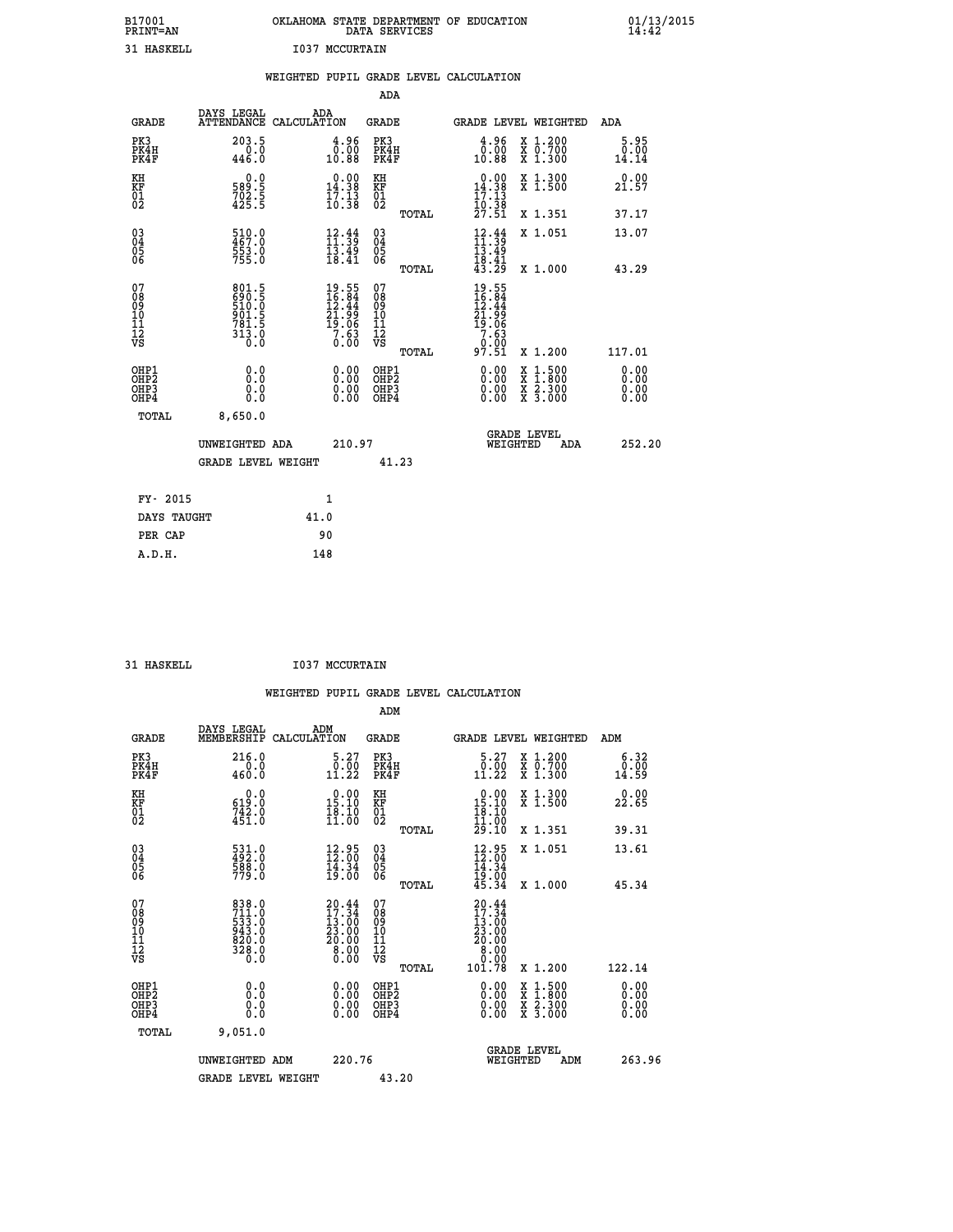| B17001<br>PRINT=AN                        |                                                                                         |            |                                                                                        | DATA SERVICES                                      |              | OKLAHOMA STATE DEPARTMENT OF EDUCATION                               |          |                                                                                                  | 01/13/2015<br>14:42   |  |
|-------------------------------------------|-----------------------------------------------------------------------------------------|------------|----------------------------------------------------------------------------------------|----------------------------------------------------|--------------|----------------------------------------------------------------------|----------|--------------------------------------------------------------------------------------------------|-----------------------|--|
| 31 HASKELL                                |                                                                                         | I043 KEOTA |                                                                                        |                                                    |              |                                                                      |          |                                                                                                  |                       |  |
|                                           |                                                                                         |            |                                                                                        |                                                    |              | WEIGHTED PUPIL GRADE LEVEL CALCULATION                               |          |                                                                                                  |                       |  |
|                                           |                                                                                         |            |                                                                                        | ADA                                                |              |                                                                      |          |                                                                                                  |                       |  |
| GRADE                                     | DAYS LEGAL<br>ATTENDANCE CALCULATION                                                    | ADA        |                                                                                        | GRADE                                              |              |                                                                      |          | GRADE LEVEL WEIGHTED                                                                             | ADA                   |  |
| PK3<br>PK4H<br>PK4F                       | 24.0<br>0.0<br>1,281.5                                                                  |            | 0.55<br>29.13                                                                          | PK3<br>PK4H<br>PK4F                                |              | 0.55<br>29.13                                                        |          | X 1.200<br>X 0.700<br>X 1.300                                                                    | 0.66<br>0.00<br>37.87 |  |
| KH<br>KF<br>01<br>02                      | 0.0<br>$\frac{1}{1}, \frac{749}{576}$ .0<br>1,576.0                                     |            | $39.75$<br>$35.75$<br>$35.82$<br>$24.57$                                               | KH<br>KF<br>$\overline{01}$                        |              | $39.75$<br>$35.82$<br>$24.57$                                        |          | X 1.300<br>X 1.500                                                                               | 0.00<br>59.63         |  |
|                                           |                                                                                         |            |                                                                                        |                                                    | <b>TOTAL</b> | 60.39                                                                |          | X 1.351                                                                                          | 81.59                 |  |
| $03\overline{4}$<br>$\substack{05 \\ 06}$ | $1,338.5$<br>$1,077.0$<br>$\frac{1}{1}$ , $\frac{1}{2}$ , $\frac{1}{5}$ , $\frac{5}{5}$ |            | $30.42$<br>$24.48$<br>$25.35$<br>$27.65$                                               | $\begin{matrix} 03 \\ 04 \\ 05 \\ 06 \end{matrix}$ |              | $30.42$<br>24.48<br>25.35<br>27.65                                   |          | X 1.051                                                                                          | 31.97                 |  |
|                                           |                                                                                         |            |                                                                                        |                                                    | <b>TOTAL</b> | 77.48                                                                |          | X 1.000                                                                                          | 77.48                 |  |
| 07<br>08<br>09<br>11<br>11<br>12<br>VS    | $1,369.5$<br>$1,306.5$<br>$1,567.0$<br>$993.0$<br>$1,243.0$<br>$0.0$                    |            | $\begin{smallmatrix} 31.13\ 21.90\ 29.83\ 35.85\ 22.57\ 28.62\ 0.00 \end{smallmatrix}$ | 07<br>νs                                           | TOTAL        | 31.13<br>21.90<br>29.83<br>35.85<br>32.57<br>28.62<br>0.00<br>169.90 |          | X 1.200                                                                                          | 203.88                |  |
| OHP1<br>OHP2<br>OHP3<br>OHP4              | 0.000<br>0.0<br>0.0                                                                     |            | 0.00<br>0.00<br>0.00                                                                   | OHP1<br>OHP2<br>OHP3<br>OHP4                       |              | 0.00<br>0.00<br>0.00                                                 |          | $\begin{smallmatrix} x & 1 & 500 \\ x & 1 & 800 \\ x & 2 & 300 \\ x & 3 & 000 \end{smallmatrix}$ | 0.00<br>0.00<br>0.00  |  |
| TOTAL                                     | 17,901.5                                                                                |            |                                                                                        |                                                    |              |                                                                      |          |                                                                                                  |                       |  |
|                                           | UNWEIGHTED ADA                                                                          |            | 407.62                                                                                 |                                                    |              |                                                                      | WEIGHTED | <b>GRADE LEVEL</b><br>ADA                                                                        | 493.08                |  |
|                                           | <b>GRADE LEVEL WEIGHT</b>                                                               |            |                                                                                        | 85.46                                              |              |                                                                      |          |                                                                                                  |                       |  |
| FY- 2015                                  |                                                                                         |            | 1                                                                                      |                                                    |              |                                                                      |          |                                                                                                  |                       |  |
| DAYS TAUGHT                               |                                                                                         | 44.0       |                                                                                        |                                                    |              |                                                                      |          |                                                                                                  |                       |  |
| PER CAP                                   |                                                                                         | 81         |                                                                                        |                                                    |              |                                                                      |          |                                                                                                  |                       |  |
| A.D.H.                                    |                                                                                         | 324        |                                                                                        |                                                    |              |                                                                      |          |                                                                                                  |                       |  |

```
 31 HASKELL I043 KEOTA
```

|                                                    |                      |                                                                                                       |                    |                                                                                                    |                                        |       | WEIGHTED PUPIL GRADE LEVEL CALCULATION                                                                                                                                                                                                                                         |                                                                                                                                           |     |                       |
|----------------------------------------------------|----------------------|-------------------------------------------------------------------------------------------------------|--------------------|----------------------------------------------------------------------------------------------------|----------------------------------------|-------|--------------------------------------------------------------------------------------------------------------------------------------------------------------------------------------------------------------------------------------------------------------------------------|-------------------------------------------------------------------------------------------------------------------------------------------|-----|-----------------------|
|                                                    |                      |                                                                                                       |                    |                                                                                                    | ADM                                    |       |                                                                                                                                                                                                                                                                                |                                                                                                                                           |     |                       |
|                                                    | <b>GRADE</b>         | DAYS LEGAL<br>MEMBERSHIP                                                                              | ADM<br>CALCULATION |                                                                                                    | GRADE                                  |       | GRADE LEVEL WEIGHTED                                                                                                                                                                                                                                                           |                                                                                                                                           | ADM |                       |
|                                                    | PK3<br>PK4H<br>PK4F  | 24.0<br>0.0<br>1,364.0                                                                                |                    | $0.55$<br>$0.00$<br>31.00                                                                          | PK3<br>PK4H<br>PK4F                    |       | $\begin{smallmatrix} 0.55\\ 0.00\\ 31.00 \end{smallmatrix}$                                                                                                                                                                                                                    | X 1.200<br>X 0.700<br>X 1.300                                                                                                             |     | 0.66<br>0.00<br>40.30 |
| KH<br>KF<br>01<br>02                               |                      | 0.0<br>1,850.0<br>1,637.0<br>1,112.0                                                                  |                    | $\begin{smallmatrix} 0.00\\ 42.05\\ 37.20\\ 25.27 \end{smallmatrix}$                               | KH<br>KF<br>01<br>02                   |       | $0.00\n42.05\n37.20\n25.27\n62.47$                                                                                                                                                                                                                                             | X 1.300<br>X 1.500                                                                                                                        |     | 0.00<br>63.08         |
|                                                    |                      |                                                                                                       |                    |                                                                                                    |                                        | TOTAL |                                                                                                                                                                                                                                                                                | X 1.351                                                                                                                                   |     | 84.40                 |
| $\begin{matrix} 03 \\ 04 \\ 05 \\ 06 \end{matrix}$ |                      | $1,390.0$<br>$1,106.0$<br>$1,157.0$<br>$1,248.0$                                                      |                    | 31.59<br>25.14<br>26.30<br>28.36                                                                   | 03<br>04<br>05<br>06                   |       | 31.59<br>25.14<br>26.30<br>28.36<br>79.80                                                                                                                                                                                                                                      | X 1.051                                                                                                                                   |     | 33.20                 |
|                                                    |                      |                                                                                                       |                    |                                                                                                    |                                        | TOTAL |                                                                                                                                                                                                                                                                                | X 1.000                                                                                                                                   |     | 79.80                 |
| 07<br>08<br>09<br>101<br>112<br>VS                 |                      | $\begin{smallmatrix} 1,402.0\\ 999.0\\ 1,337.0\\ 1,603.0\\ 1,036.0\\ 1,310.0\\ 0.0 \end{smallmatrix}$ |                    | $\begin{array}{l} 31.86 \\ 22.70 \\ 30.52 \\ 36.67 \\ 23.55 \\ 23.14 \\ 30.14 \\ 0.00 \end{array}$ | 07<br>08<br>09<br>11<br>11<br>12<br>VS | TOTAL | $\begin{array}{r} 31.86 \\ 22.70 \\ 30.52 \\ 36.67 \\ 23.55 \\ 23.55 \\ 30.14 \\ 0.00 \\ 175.44 \end{array}$                                                                                                                                                                   | X 1.200                                                                                                                                   |     | 210.53                |
|                                                    | OHP1                 |                                                                                                       |                    |                                                                                                    | OHP1                                   |       |                                                                                                                                                                                                                                                                                |                                                                                                                                           |     |                       |
|                                                    | OHP2<br>OHP3<br>OHP4 | 0.0<br>0.000                                                                                          |                    | 0.00<br>0.00<br>0.00                                                                               | OHP <sub>2</sub><br>OHP3<br>OHP4       |       | $\begin{smallmatrix} 0.00 & 0.00 & 0.00 & 0.00 & 0.00 & 0.00 & 0.00 & 0.00 & 0.00 & 0.00 & 0.00 & 0.00 & 0.00 & 0.00 & 0.00 & 0.00 & 0.00 & 0.00 & 0.00 & 0.00 & 0.00 & 0.00 & 0.00 & 0.00 & 0.00 & 0.00 & 0.00 & 0.00 & 0.00 & 0.00 & 0.00 & 0.00 & 0.00 & 0.00 & 0.00 & 0.0$ | $\begin{smallmatrix} \mathtt{X} & 1\cdot500\\ \mathtt{X} & 1\cdot800\\ \mathtt{X} & 2\cdot300\\ \mathtt{X} & 3\cdot000 \end{smallmatrix}$ |     | 0.00<br>0.00<br>0.00  |
|                                                    | TOTAL                | 18,575.0                                                                                              |                    |                                                                                                    |                                        |       |                                                                                                                                                                                                                                                                                |                                                                                                                                           |     |                       |
|                                                    |                      | UNWEIGHTED ADM                                                                                        |                    | 422.90                                                                                             |                                        |       | WEIGHTED                                                                                                                                                                                                                                                                       | <b>GRADE LEVEL</b><br>ADM                                                                                                                 |     | 511.97                |
|                                                    |                      | <b>GRADE LEVEL WEIGHT</b>                                                                             |                    |                                                                                                    | 89.07                                  |       |                                                                                                                                                                                                                                                                                |                                                                                                                                           |     |                       |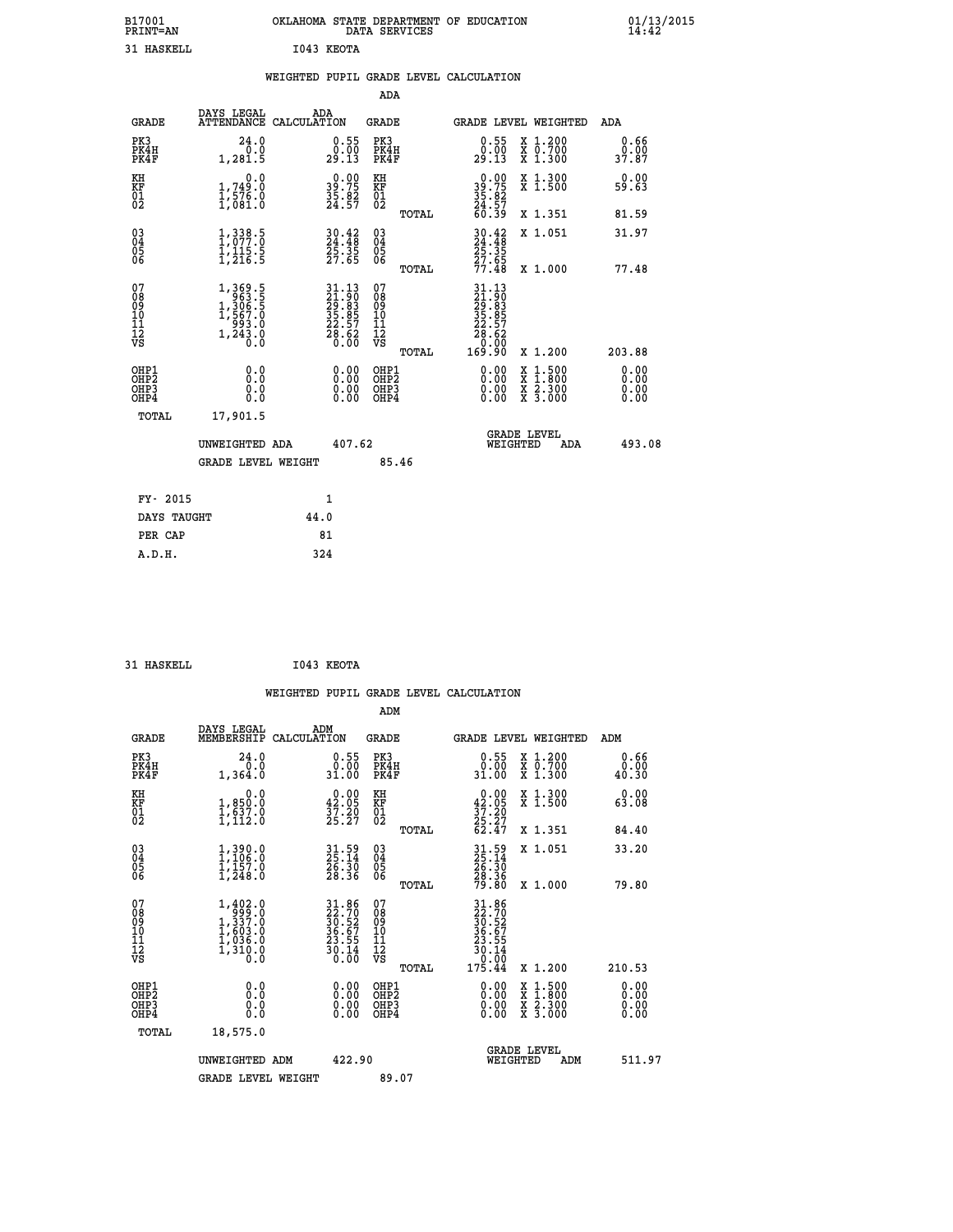| 7001<br>INT=AN |  | OKLAHOMA STATE DEPARTMENT OF EDUCATION<br>DATA SERVICES |  |
|----------------|--|---------------------------------------------------------|--|
| HASKELL        |  | COUNTY TOTALS                                           |  |

|                                              |                                                                                     | WEIGHTED PUPIL GRADE LEVEL CALCULATION                                                                      |                                                  |                                                                                                                     |                                                                                                                                           |                                  |
|----------------------------------------------|-------------------------------------------------------------------------------------|-------------------------------------------------------------------------------------------------------------|--------------------------------------------------|---------------------------------------------------------------------------------------------------------------------|-------------------------------------------------------------------------------------------------------------------------------------------|----------------------------------|
|                                              |                                                                                     |                                                                                                             | ADA                                              |                                                                                                                     |                                                                                                                                           |                                  |
| <b>GRADE</b>                                 | DAYS LEGAL<br>ATTENDANCE                                                            | ADA<br>CALCULATION                                                                                          | <b>GRADE</b>                                     | GRADE LEVEL WEIGHTED                                                                                                |                                                                                                                                           | ADA                              |
| PK3<br>PK4H<br>PK4F                          | 1,277.5<br>0.0<br>5,828.5                                                           | $32.65$<br>$0.00$<br>$139.55$                                                                               | PK3<br>PK4H<br>PK4F                              | 32.65<br>$\begin{array}{c} 0.00 \\ -0.55 \end{array}$                                                               | X 1.200<br>X 0.700<br>X 1.300                                                                                                             | 39.19<br>0.00<br>181.42          |
| KH<br>KF<br>01<br>02                         | $\begin{smallmatrix}&&&0.0\\8,163.5\\7,048.0\\6,353.0\end{smallmatrix}$             | $0.00$<br>199.00<br>$\frac{171.60}{156.41}$                                                                 | KH<br>KF<br>01<br>02                             | $\begin{smallmatrix} &0.00\\ 199.00\\ 171.60\\ 156.41\\ 328.01 \end{smallmatrix}$                                   | X 1.300<br>X 1.500                                                                                                                        | 0.00<br>298.51                   |
|                                              |                                                                                     |                                                                                                             | TOTAL                                            |                                                                                                                     | X 1.351                                                                                                                                   | 443.15                           |
| $^{03}_{04}$<br>Ŏ5<br>06                     | $\begin{smallmatrix} 6, 527.0 \ 5, 755.5 \ 6, 012.0 \ 6, 856.0 \end{smallmatrix}$   | $\begin{smallmatrix} 159.60\\ 139.47\\ 145.82\\ 166.49 \end{smallmatrix}$                                   | $\substack{03 \\ 04}$<br>05<br>06                | $159.60$<br>$139.47$<br>$145.82$<br>$166.49$                                                                        | X 1.051                                                                                                                                   | 619.51                           |
|                                              |                                                                                     |                                                                                                             | TOTAL                                            | 451.78                                                                                                              | X 1.000                                                                                                                                   | 451.78                           |
| 07<br>08<br>09<br>01<br>11<br>11<br>12<br>VS | $6,417.0$<br>$6,648.0$<br>$6,743.5$<br>$6,828.0$<br>$6,390.5$<br>$4,987.0$<br>$0.0$ | $\begin{smallmatrix} 156.10\\ 162.85\\ 166.89\\ 166.39\\ 168.13\\ 159.74\\ 123.78\\ 0.00 \end{smallmatrix}$ | 07<br>08<br>09<br>101<br>11<br>12<br>VS<br>TOTAL | $\begin{smallmatrix} 156.10\\ 162.8\\ 166.89\\ 166.89\\ 168.13\\ 159.74\\ 123.78\\ 0.00\\ 937.48 \end{smallmatrix}$ | X 1.200                                                                                                                                   | 1,124.98                         |
| OHP1<br>OH <sub>P</sub> 2<br>OHP3<br>OHP4    | 195.0<br>0.0<br>0.0<br>0.0                                                          | $\begin{smallmatrix} 4.88\ 0.00\ 0.00 \end{smallmatrix}$                                                    | OHP1<br>OHP <sub>2</sub><br>OHP3<br>OHP4         | $\begin{smallmatrix} 4.88\ 0.00\ 0.00 \end{smallmatrix}$                                                            | $\begin{smallmatrix} \mathtt{X} & 1\cdot500\\ \mathtt{X} & 1\cdot800\\ \mathtt{X} & 2\cdot300\\ \mathtt{X} & 3\cdot000 \end{smallmatrix}$ | $7.32$<br>$0.00$<br>0.00<br>0.00 |
| TOTAL                                        | 92,030.0                                                                            |                                                                                                             |                                                  |                                                                                                                     |                                                                                                                                           |                                  |
|                                              | UNWEIGHTED ADA                                                                      | 2,252.95                                                                                                    |                                                  | <b>GRADE LEVEL</b><br>WEIGHTED                                                                                      | ADA                                                                                                                                       | 2,714.08                         |
|                                              | <b>GRADE LEVEL WEIGHT</b>                                                           |                                                                                                             | 461.13                                           |                                                                                                                     |                                                                                                                                           |                                  |
| FY- 2015                                     |                                                                                     | $\mathbf{1}$                                                                                                |                                                  |                                                                                                                     |                                                                                                                                           |                                  |
| DAYS TAUGHT                                  |                                                                                     | 208.0                                                                                                       |                                                  |                                                                                                                     |                                                                                                                                           |                                  |
| PER CAP                                      |                                                                                     | 404                                                                                                         |                                                  |                                                                                                                     |                                                                                                                                           |                                  |

 **A.D.H. 1,917**

 **B17001<br>PRINT=AN** 

 **HASKELL COUNTY TOTALS**

|                                          |                                                                                     |                                                                              | ADM                                                 |       |                                                                                                        |                                          |                                |
|------------------------------------------|-------------------------------------------------------------------------------------|------------------------------------------------------------------------------|-----------------------------------------------------|-------|--------------------------------------------------------------------------------------------------------|------------------------------------------|--------------------------------|
| <b>GRADE</b>                             | DAYS LEGAL<br>MEMBERSHIP                                                            | ADM<br>CALCULATION                                                           | <b>GRADE</b>                                        |       | GRADE LEVEL WEIGHTED                                                                                   |                                          | ADM                            |
| PK3<br>PK4H<br>PK4F                      | 1,290.0<br>0.0<br>6,082.0                                                           | 32.96<br>0.00<br>145.46                                                      | PK3<br>PK4H<br>PK4F                                 |       | $32.96$<br>$0.00$<br>$145.46$                                                                          | X 1.200<br>X 0.700<br>X 1.300            | 39.19<br>0.00<br>189.11        |
| KH<br>KF<br>01<br>02                     | 0.0<br>8,617:0<br>7,376:0<br>6,586:0                                                | $\begin{smallmatrix} &0.00\\ 210.02\\ 179.55\\ 162.16\end{smallmatrix}$      | KH<br>KF<br>01<br>02                                |       | 0.00<br>210:02<br>179:55<br>162:16<br>341:71                                                           | X 1.300<br>X 1.500                       | 0.00<br>315.04                 |
|                                          |                                                                                     |                                                                              |                                                     | TOTAL |                                                                                                        | X 1.351                                  | 461.65                         |
| 03<br>04<br>05<br>06                     | $\frac{6}{5}, \frac{794}{985}.0$<br>6,260.0<br>7,114.0                              | 166.10<br>145.04<br>151.02<br>172.00                                         | $\begin{array}{c} 03 \\ 04 \\ 05 \\ 06 \end{array}$ |       | 166.10<br>$\frac{1\overline{5}1.8\overline{2}}{172.80}$<br>469.66                                      | X 1.051                                  | 174.57                         |
|                                          |                                                                                     |                                                                              |                                                     | TOTAL |                                                                                                        | X 1.000                                  | 469.66                         |
| 07<br>08<br>09<br>101<br>112<br>VS       | $6,745.0$<br>$7,105.0$<br>$7,105.0$<br>$7,183.0$<br>$6,702.0$<br>$5,271.0$<br>$0.0$ | $164.11$<br>$169.31$<br>$175.90$<br>$177.00$<br>$167.57$<br>$130.83$<br>0.00 | 07<br>08<br>09<br>11<br>11<br>12<br>VS              | TOTAL | 164.11<br>169.31<br>175.90<br>177.00<br>$\begin{smallmatrix} 167.57\ 130.83\ 984.72 \end{smallmatrix}$ | X 1.200                                  | 1,181.66                       |
| OHP1<br>OHP2<br>OH <sub>P3</sub><br>OHP4 | 195.0<br>0.0<br>0.000                                                               | $\begin{smallmatrix} 4.88\ 0.00 \ 0.00 \end{smallmatrix}$<br>0.00            | OHP1<br>OHP2<br>OHP3<br>OHP4                        |       | $\begin{smallmatrix} 4.88\ 0.00 \ 0.00 \end{smallmatrix}$<br>0.00                                      | X 1:500<br>X 1:800<br>X 2:300<br>X 3:000 | 7.32<br>$0.00$<br>0.00<br>0.00 |
| TOTAL                                    | 96,219.0                                                                            |                                                                              |                                                     |       |                                                                                                        |                                          |                                |
|                                          | 2,355.51<br>UNWEIGHTED<br>ADM                                                       |                                                                              |                                                     |       | WEIGHTED                                                                                               | <b>GRADE LEVEL</b><br>ADM                | 2,838.57                       |
|                                          | <b>GRADE LEVEL WEIGHT</b>                                                           |                                                                              | 483.06                                              |       |                                                                                                        |                                          |                                |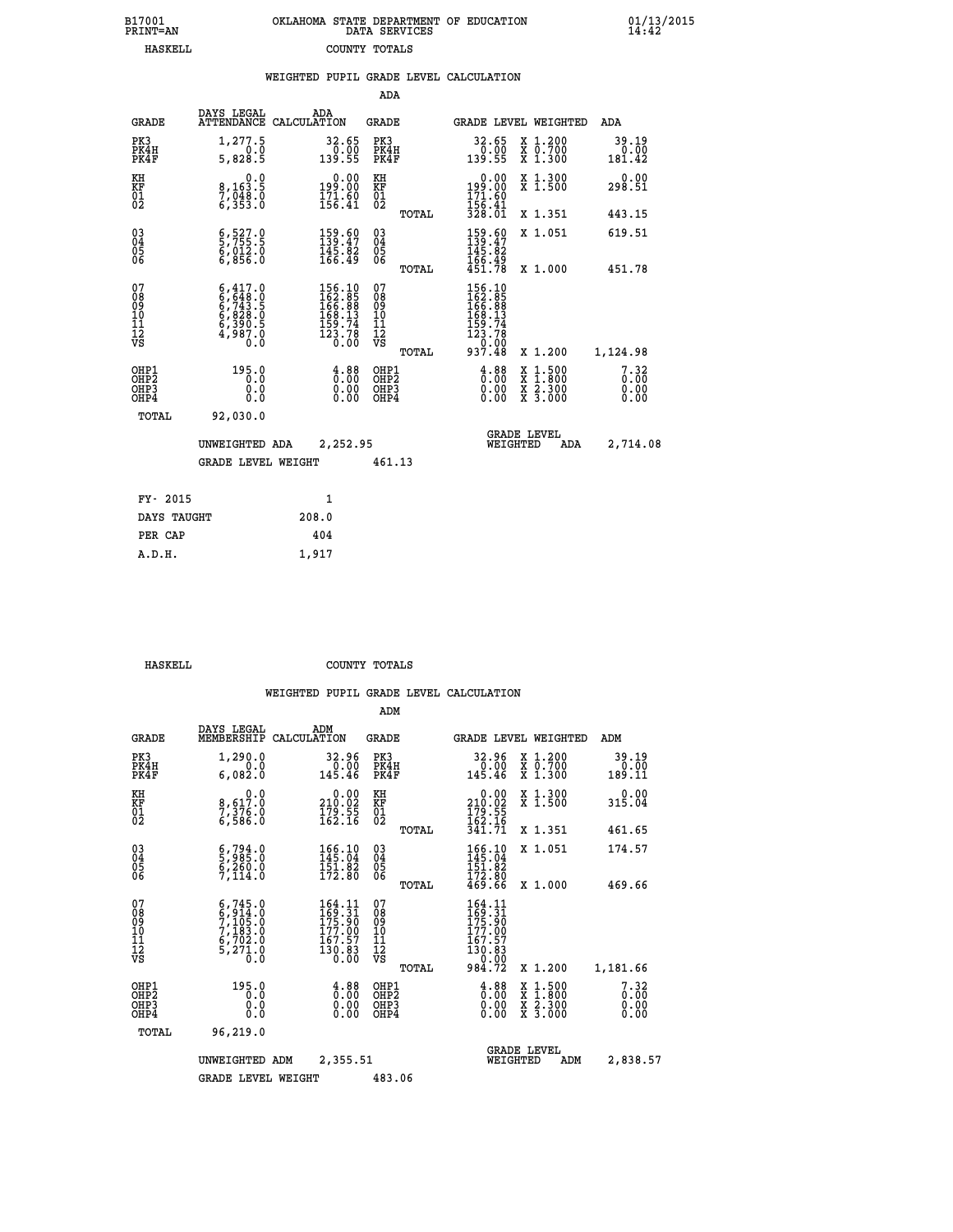| B17001<br>PRINT=AN                                 |                                                         | OKLAHOMA STATE DEPARTMENT OF EDUCATION                                  | DATA SERVICES                                      |                                                                          |                                                                                                  | 01/13/2015<br>14:42          |  |
|----------------------------------------------------|---------------------------------------------------------|-------------------------------------------------------------------------|----------------------------------------------------|--------------------------------------------------------------------------|--------------------------------------------------------------------------------------------------|------------------------------|--|
| 32 HUGHES                                          |                                                         | I001 MOSS                                                               |                                                    |                                                                          |                                                                                                  |                              |  |
|                                                    |                                                         | WEIGHTED PUPIL GRADE LEVEL CALCULATION                                  |                                                    |                                                                          |                                                                                                  |                              |  |
|                                                    |                                                         |                                                                         | <b>ADA</b>                                         |                                                                          |                                                                                                  |                              |  |
| GRADE                                              | DAYS LEGAL                                              | ADA<br>ATTENDANCE CALCULATION                                           | GRADE                                              | GRADE LEVEL WEIGHTED                                                     |                                                                                                  | ADA                          |  |
| PK3<br>PK4H<br>PK4F                                | 42.0<br>0.0<br>950.5                                    | 1.00<br>0.00<br>22.63                                                   | PK3<br>PK4H<br>PK4F                                | 1.00<br>0.00<br>22.63                                                    | X 1.200<br>X 0.700<br>X 1.300                                                                    | 1.20<br>0.00<br>29.42        |  |
| KH<br>KF<br>01<br>02                               | 0.0<br>760.5<br>$\frac{683.5}{751.0}$                   | $\begin{smallmatrix} 0.00\\18.11\\16.27\\17.88 \end{smallmatrix}$       | KH<br>KF<br>01<br>02                               | $0.00$<br>18.11<br>$\frac{16}{17}$ : $\frac{27}{34}$ : $\frac{8}{35}$    | X 1.300<br>X 1.500                                                                               | 0.00<br>27.17                |  |
|                                                    |                                                         |                                                                         | TOTAL                                              |                                                                          | X 1.351                                                                                          | 46.14                        |  |
| $\begin{matrix} 03 \\ 04 \\ 05 \\ 06 \end{matrix}$ | $704.5$<br>857.0<br>1,014.0<br>745.0                    | $\begin{smallmatrix} 16.77\\ 20.40\\ 24.14\\ 17.74 \end{smallmatrix}$   | $\begin{matrix} 03 \\ 04 \\ 05 \\ 06 \end{matrix}$ | $\frac{16}{20}.77$<br>24.14<br>17.74                                     | X 1.051                                                                                          | 17.63                        |  |
|                                                    |                                                         |                                                                         | <b>TOTAL</b>                                       | 62.28                                                                    | X 1.000                                                                                          | 62.28                        |  |
| 07<br>08<br>09<br>10<br>11<br>Ī2<br>VS             | 395.5<br>0. 893<br>893<br>1,010.0<br>1,040.0<br>1,000.5 | $9.42$<br>$23.79$<br>$21.26$<br>$24.05$<br>$24.76$<br>$24.04$<br>$0.00$ | 07<br>08<br>09<br>10<br>11<br>ĪŽ<br>VŠ<br>TOTAL    | $\frac{9.42}{23.79}$<br>24.05<br>24.76<br>24.04<br>$\frac{0.00}{127.32}$ | X 1.200                                                                                          | 152.78                       |  |
| OHP1<br>OHP <sub>2</sub><br>OHP3<br>OHP4           | 0.0<br>Ō.Ō<br>0.0<br>0.0                                | 0.00<br>0.00<br>0.00                                                    | OHP1<br>OH <sub>P</sub> 2<br>OHP3<br>OHP4          | 0.00<br>0.00<br>0.00                                                     | $\begin{smallmatrix} x & 1 & 500 \\ x & 1 & 800 \\ x & 2 & 300 \\ x & 3 & 000 \end{smallmatrix}$ | 0.00<br>0.00<br>0.00<br>0.00 |  |
| TOTAL                                              | 11,855.0                                                |                                                                         |                                                    |                                                                          |                                                                                                  |                              |  |
|                                                    | UNWEIGHTED ADA                                          | 282.26                                                                  |                                                    | <b>GRADE LEVEL</b><br>WEIGHTED                                           | ADA                                                                                              | 336.62                       |  |
|                                                    | <b>GRADE LEVEL WEIGHT</b>                               |                                                                         | 54.36                                              |                                                                          |                                                                                                  |                              |  |
| FY- 2015                                           |                                                         | 1                                                                       |                                                    |                                                                          |                                                                                                  |                              |  |
| DAYS TAUGHT                                        |                                                         | 42.0                                                                    |                                                    |                                                                          |                                                                                                  |                              |  |
| PER CAP                                            |                                                         | 86                                                                      |                                                    |                                                                          |                                                                                                  |                              |  |
| A.D.H.                                             |                                                         | 275                                                                     |                                                    |                                                                          |                                                                                                  |                              |  |

| 32 HUGHES | I001 MOSS |  |
|-----------|-----------|--|
|           |           |  |

|                                                    |                                                                                                                                                                                                                                                                                                                                                    |                                                                              |                                                       | WEIGHTED PUPIL GRADE LEVEL CALCULATION                                                                                                                                                                                                                                         |                                                                                                  |                              |
|----------------------------------------------------|----------------------------------------------------------------------------------------------------------------------------------------------------------------------------------------------------------------------------------------------------------------------------------------------------------------------------------------------------|------------------------------------------------------------------------------|-------------------------------------------------------|--------------------------------------------------------------------------------------------------------------------------------------------------------------------------------------------------------------------------------------------------------------------------------|--------------------------------------------------------------------------------------------------|------------------------------|
|                                                    |                                                                                                                                                                                                                                                                                                                                                    |                                                                              | ADM                                                   |                                                                                                                                                                                                                                                                                |                                                                                                  |                              |
| <b>GRADE</b>                                       | DAYS LEGAL<br>MEMBERSHIP                                                                                                                                                                                                                                                                                                                           | ADM<br>CALCULATION                                                           | <b>GRADE</b>                                          | GRADE LEVEL WEIGHTED                                                                                                                                                                                                                                                           |                                                                                                  | ADM                          |
| PK3<br>PK4H<br>PK4F                                | 42.0<br>0.0<br>1,002.0                                                                                                                                                                                                                                                                                                                             | $\begin{smallmatrix} 1.00\\ 0.00\\ 23.86 \end{smallmatrix}$                  | PK3<br>PK4H<br>PK4F                                   | $\begin{smallmatrix} 1.00\\ 0.00\\ 23.86 \end{smallmatrix}$                                                                                                                                                                                                                    | X 1.200<br>X 0.700<br>X 1.300                                                                    | 1.20<br>0.00<br>31.02        |
| KH<br>KF<br>01<br>02                               | 0.0<br>791.0<br>707.0<br>785.0                                                                                                                                                                                                                                                                                                                     | $\begin{smallmatrix} 0.00\\ 18.83\\ 16.83\\ 16.83\\ 18.69 \end{smallmatrix}$ | KH<br>KF<br>01<br>02                                  | $\begin{array}{r} 0.00 \\ 18.83 \\ 16.83 \\ 16.83 \\ 18.69 \\ 35.52 \end{array}$                                                                                                                                                                                               | X 1.300<br>X 1.500                                                                               | 0.00<br>28.25                |
|                                                    |                                                                                                                                                                                                                                                                                                                                                    |                                                                              | TOTAL                                                 |                                                                                                                                                                                                                                                                                | X 1.351                                                                                          | 47.99                        |
| $\begin{matrix} 03 \\ 04 \\ 05 \\ 06 \end{matrix}$ | $\begin{smallmatrix} 714.0\\ 882.0\\ 1,037.0\\ 756.0 \end{smallmatrix}$                                                                                                                                                                                                                                                                            | $\begin{smallmatrix} 17.00\\ 21.00\\ 24.69\\ 18.00 \end{smallmatrix}$        | $\begin{array}{c} 03 \\ 04 \\ 05 \\ 06 \end{array}$   | $\begin{smallmatrix} 17.00 \\ 21.00 \\ 24.69 \\ 18.00 \\ 53.69 \end{smallmatrix}$                                                                                                                                                                                              | X 1.051                                                                                          | 17.87                        |
|                                                    |                                                                                                                                                                                                                                                                                                                                                    |                                                                              | TOTAL                                                 |                                                                                                                                                                                                                                                                                | X 1.000                                                                                          | 63.69                        |
| 07<br>08<br>09<br>101<br>11<br>12<br>VS            | 417.0<br>$\begin{smallmatrix}1, & 0 & 0 & 0 & 0 & 0 \\ 0 & 0 & 0 & 0 & 0 & 0 \\ 1 & 0 & 0 & 0 & 0 & 0 \\ 1 & 0 & 0 & 0 & 0 & 0 \\ 0 & 0 & 0 & 0 & 0 & 0 \\ 0 & 0 & 0 & 0 & 0 & 0 \\ 0 & 0 & 0 & 0 & 0 & 0 \\ 0 & 0 & 0 & 0 & 0 & 0 \\ 0 & 0 & 0 & 0 & 0 & 0 \\ 0 & 0 & 0 & 0 & 0 & 0 \\ 0 & 0 & 0 & 0 & 0 & 0 \\ 0 & 0 & 0 & 0 & 0 & $<br>1,0.50.0 | $9.93\n24.48\n22.19\n24.98\n25.69\n25.00\n0.00$                              | 07<br>08<br>09<br>01<br>11<br>11<br>12<br>VS<br>TOTAL | 9.93<br>$\begin{smallmatrix} 24.148 \\ 22.198 \\ 24.198 \\ 24.989 \\ 25.690 \\ 25.000 \\ 132.27 \end{smallmatrix}$                                                                                                                                                             | X 1.200                                                                                          | 158.72                       |
| OHP1<br>OHP2<br>OHP3<br>OHP4                       | 0.0<br>0.000                                                                                                                                                                                                                                                                                                                                       | $\begin{smallmatrix} 0.00 \ 0.00 \ 0.00 \ 0.00 \end{smallmatrix}$            | OHP1<br>OHP2<br>OHP3<br>OHP4                          | $\begin{smallmatrix} 0.00 & 0.00 & 0.00 & 0.00 & 0.00 & 0.00 & 0.00 & 0.00 & 0.00 & 0.00 & 0.00 & 0.00 & 0.00 & 0.00 & 0.00 & 0.00 & 0.00 & 0.00 & 0.00 & 0.00 & 0.00 & 0.00 & 0.00 & 0.00 & 0.00 & 0.00 & 0.00 & 0.00 & 0.00 & 0.00 & 0.00 & 0.00 & 0.00 & 0.00 & 0.00 & 0.0$ | $\begin{smallmatrix} x & 1 & 500 \\ x & 1 & 800 \\ x & 2 & 300 \\ x & 3 & 000 \end{smallmatrix}$ | 0.00<br>Ŏ.ŎŎ<br>O.OO<br>0.00 |
| TOTAL                                              | 12,271.0                                                                                                                                                                                                                                                                                                                                           |                                                                              |                                                       |                                                                                                                                                                                                                                                                                |                                                                                                  |                              |
|                                                    | UNWEIGHTED ADM                                                                                                                                                                                                                                                                                                                                     | 292.17                                                                       |                                                       | WEIGHTED                                                                                                                                                                                                                                                                       | <b>GRADE LEVEL</b><br>ADM                                                                        | 348.74                       |
|                                                    | <b>GRADE LEVEL WEIGHT</b>                                                                                                                                                                                                                                                                                                                          |                                                                              | 56.57                                                 |                                                                                                                                                                                                                                                                                |                                                                                                  |                              |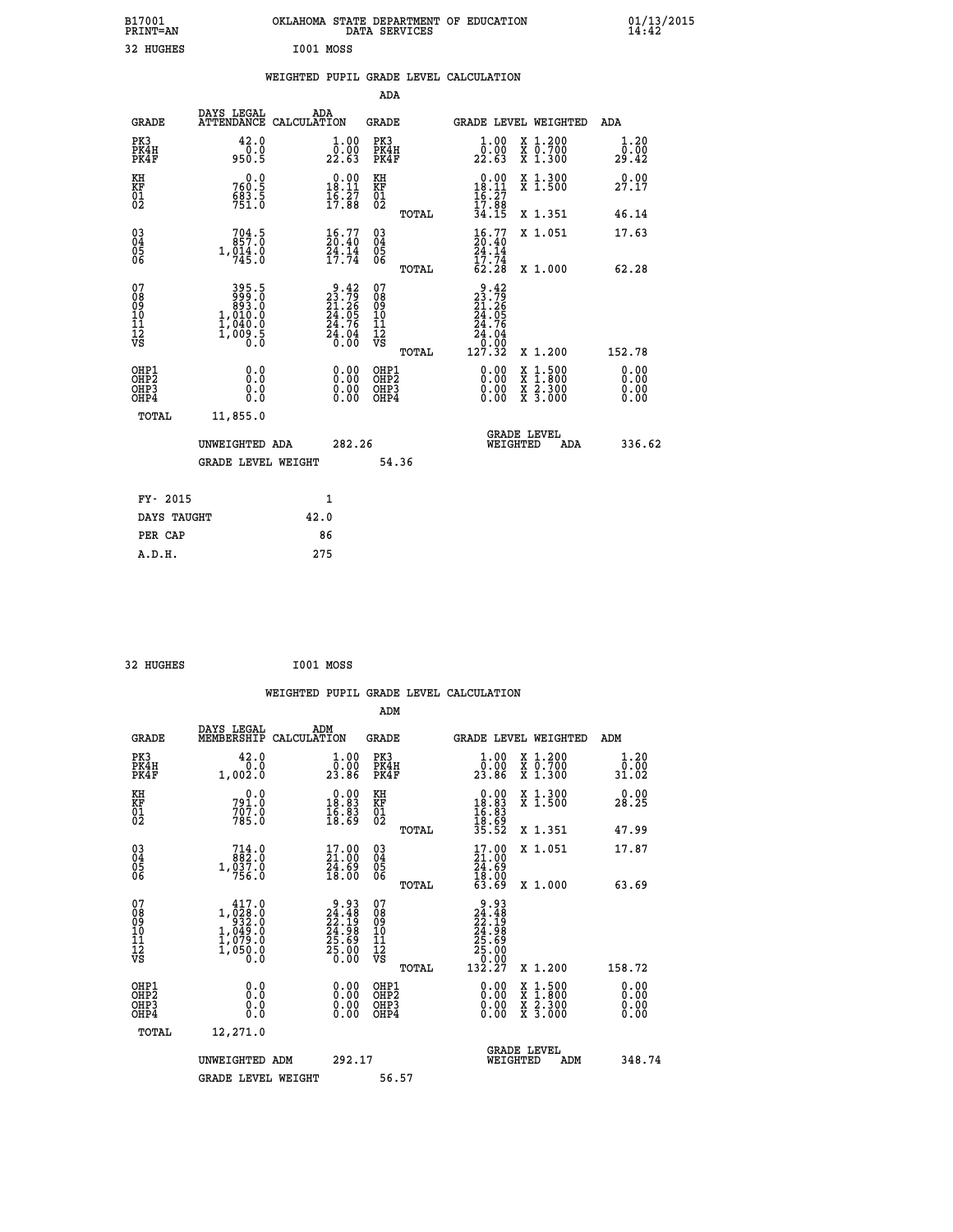| B17001<br>PRINT=AN                                |                                                                                            | OKLAHOMA STATE DEPARTMENT OF EDUCATION DATA SERVICES               |                                                 |                                                                                                                                                                                                                                                     |                                                                                                                                           | $01/13/2015$<br>14:42        |
|---------------------------------------------------|--------------------------------------------------------------------------------------------|--------------------------------------------------------------------|-------------------------------------------------|-----------------------------------------------------------------------------------------------------------------------------------------------------------------------------------------------------------------------------------------------------|-------------------------------------------------------------------------------------------------------------------------------------------|------------------------------|
| 32 HUGHES                                         |                                                                                            | I005 WETUMKA                                                       |                                                 |                                                                                                                                                                                                                                                     |                                                                                                                                           |                              |
|                                                   |                                                                                            | WEIGHTED PUPIL GRADE LEVEL CALCULATION                             | ADA                                             |                                                                                                                                                                                                                                                     |                                                                                                                                           |                              |
|                                                   | DAYS LEGAL                                                                                 | ADA                                                                |                                                 |                                                                                                                                                                                                                                                     |                                                                                                                                           |                              |
| <b>GRADE</b>                                      |                                                                                            | ATTENDANCE CALCULATION                                             | <b>GRADE</b>                                    |                                                                                                                                                                                                                                                     | <b>GRADE LEVEL WEIGHTED</b>                                                                                                               | ADA                          |
| PK3<br>PK4H<br>PK4F                               | 98.0<br>954.5                                                                              | 2.13<br>$\frac{0.00}{20.75}$                                       | PK3<br>PK4H<br>PK4F                             | 2.13<br>$\begin{smallmatrix} 0.001 0.001 0.001 0.001 0.001 0.001 0.001 0.001 0.001 0.001 0.001 0.001 0.001 0.001 0.001 0.001 0.001 0.001 0.001 0.001 0.001 0.001 0.001 0.001 0.001 0.001 0.001 0.001 0.001 0.001 0.001 0.001 0.001 0.001 0.001 0.0$ | X 1.200<br>X 0.700<br>X 1.300                                                                                                             | 2.56<br>0.00<br>26.98        |
| KH<br>KF<br>$\begin{matrix} 01 \ 02 \end{matrix}$ | 0.0<br>1,235:0<br>1,184:0<br>1,432:0                                                       | $26.85$<br>$25.74$<br>$31.13$                                      | KH<br>KF<br>$\overline{01}$                     | $26.85$<br>$25.74$<br>$31.13$<br>$56.87$                                                                                                                                                                                                            | X 1.300<br>X 1.500                                                                                                                        | 0.00<br>40.28                |
|                                                   |                                                                                            |                                                                    | TOTAL                                           |                                                                                                                                                                                                                                                     | X 1.351                                                                                                                                   | 76.83                        |
| $\substack{03 \ 04}$<br>Ŏ5                        | $\frac{1}{1}, \frac{876}{572}$ .<br>$\frac{1,409.5}{1,328.0}$                              | $\begin{smallmatrix} 40.79\ 34.18\ 30.64\ 28.87 \end{smallmatrix}$ | $03\overline{4}$<br>Ŏ5<br>06                    | $\frac{40.79}{34.18}$<br>30.64                                                                                                                                                                                                                      | X 1.051                                                                                                                                   | 42.87                        |
| 06                                                |                                                                                            |                                                                    | TOTAL                                           | 28.87<br>93.69                                                                                                                                                                                                                                      | X 1.000                                                                                                                                   | 93.69                        |
| 07<br>ŏġ<br>09<br>īō<br>īĭ<br>īā<br>VS            | $1, 443.5$<br>$2, 1767.0$<br>$2, 170.5$<br>$1, 712.5$<br>$1, 321.0$<br>$1, 094.5$<br>$0.0$ | 31.38<br>38.41<br>47.18<br>37.23<br>38.72<br>$\frac{23:75}{0:00}$  | 07<br>08<br>09<br>10<br>īĭ<br>īā<br>VŠ<br>TOTAL | 31.38<br>$\begin{smallmatrix} 34 & 36 \\ 38 & 41 \\ 47 & 18 \\ 37 & 23 \\ 28 & 72 \\ 23 & 79 \\ 20 & 00 \\ 20 & 71 \end{smallmatrix}$                                                                                                               | X 1.200                                                                                                                                   | 248.05                       |
| OHP1<br>OHP2<br>OH <sub>P3</sub><br>OHP4          | 0.0<br>0.0<br>0.0                                                                          | 0.00<br>0.00<br>0.00                                               | OHP1<br>OHP2<br>OHP3<br>OHP4                    | 0.00<br>0.00<br>0.00                                                                                                                                                                                                                                | $\begin{smallmatrix} \mathtt{X} & 1\cdot500\\ \mathtt{X} & 1\cdot800\\ \mathtt{X} & 2\cdot300\\ \mathtt{X} & 3\cdot000 \end{smallmatrix}$ | 0.00<br>0.00<br>0.00<br>0.00 |
| <b>TOTAL</b>                                      | 20,599.0                                                                                   |                                                                    |                                                 |                                                                                                                                                                                                                                                     |                                                                                                                                           |                              |
|                                                   | UNWEIGHTED ADA                                                                             | 447.79                                                             |                                                 |                                                                                                                                                                                                                                                     | <b>GRADE LEVEL</b><br>WEIGHTED<br>ADA                                                                                                     | 531.26                       |
|                                                   | <b>GRADE LEVEL WEIGHT</b>                                                                  |                                                                    | 83.47                                           |                                                                                                                                                                                                                                                     |                                                                                                                                           |                              |
| FY- 2015                                          |                                                                                            | 1                                                                  |                                                 |                                                                                                                                                                                                                                                     |                                                                                                                                           |                              |
|                                                   | DAYS TAUGHT                                                                                | 46.0                                                               |                                                 |                                                                                                                                                                                                                                                     |                                                                                                                                           |                              |
| PER CAP                                           |                                                                                            | 88                                                                 |                                                 |                                                                                                                                                                                                                                                     |                                                                                                                                           |                              |

| 32 HUGHES | I005 WETUMKA |
|-----------|--------------|

|                                                    |                                                                                     |                                                                            | ADM                                                 |       |                                                                                                                                                                                                                                                                                |                                          |                                                |
|----------------------------------------------------|-------------------------------------------------------------------------------------|----------------------------------------------------------------------------|-----------------------------------------------------|-------|--------------------------------------------------------------------------------------------------------------------------------------------------------------------------------------------------------------------------------------------------------------------------------|------------------------------------------|------------------------------------------------|
| <b>GRADE</b>                                       | DAYS LEGAL<br>MEMBERSHIP                                                            | ADM<br>CALCULATION                                                         | <b>GRADE</b>                                        |       |                                                                                                                                                                                                                                                                                | <b>GRADE LEVEL WEIGHTED</b>              | ADM                                            |
| PK3<br>PK4H<br>PK4F                                | 98.0<br>1,007.0                                                                     | $\begin{smallmatrix} 2\cdot 13\\ 0\cdot 00\\ 21\cdot 89 \end{smallmatrix}$ | PK3<br>PK4H<br>PK4F                                 |       | 2.13<br>$\begin{smallmatrix} 0.100\ 21.89 \end{smallmatrix}$                                                                                                                                                                                                                   | X 1.200<br>X 0.700<br>X 1.300            | 2.56<br>$\frac{\bar{0}.\bar{0}\bar{0}}{28.46}$ |
| KH<br>KF<br>01<br>02                               | 0.0<br>$\frac{1}{1}, \frac{277}{227}$ .0<br>1,439:0                                 | $\begin{smallmatrix} 0.00\\ 27.76\\ 26.67\\ 32.59 \end{smallmatrix}$       | KH<br>KF<br>01<br>02                                |       | $27.76$<br>$26.67$<br>$32.59$<br>$39.26$                                                                                                                                                                                                                                       | X 1.300<br>X 1.500                       | 0.00<br>41.64                                  |
|                                                    |                                                                                     |                                                                            |                                                     | TOTAL |                                                                                                                                                                                                                                                                                | X 1.351                                  | 80.06                                          |
| $\begin{matrix} 03 \\ 04 \\ 05 \\ 06 \end{matrix}$ | $1,932.0$<br>$1,652.0$<br>$1,467.0$<br>$1,385.0$                                    | $\begin{smallmatrix} 42.00\\ 35.91\\ 31.89\\ 30.11 \end{smallmatrix}$      | $\begin{array}{c} 03 \\ 04 \\ 05 \\ 06 \end{array}$ |       | $35.91$<br>$31.89$<br>$30.11$<br>$97.91$                                                                                                                                                                                                                                       | X 1.051                                  | 44.14                                          |
|                                                    |                                                                                     |                                                                            |                                                     | TOTAL |                                                                                                                                                                                                                                                                                | $X_1.000$                                | 97.91                                          |
| 07<br>08<br>09<br>101<br>11<br>12<br>VS            | $1,498.0$<br>$2,287.0$<br>$2,766.0$<br>$1,766.0$<br>$1,382.0$<br>$1,135.0$<br>$0.0$ | $32.57$<br>$39.72$<br>$49.72$<br>$38.39$<br>$30.04$<br>$24.67$<br>$0.00$   | 07<br>08<br>09<br>001<br>11<br>11<br>12<br>VS       |       | $32.57$<br>$39.98$<br>$49.72$<br>$38.394$<br>$30.04$<br>$24.67$<br>$0.007$<br>$215.37$                                                                                                                                                                                         |                                          |                                                |
|                                                    |                                                                                     |                                                                            |                                                     | TOTAL |                                                                                                                                                                                                                                                                                | X 1.200                                  | 258.44                                         |
| OHP1<br>OHP2<br>OHP3<br>OH <sub>P4</sub>           |                                                                                     |                                                                            | OHP1<br>OHP2<br>OHP <sub>3</sub>                    |       | $\begin{smallmatrix} 0.00 & 0.00 & 0.00 & 0.00 & 0.00 & 0.00 & 0.00 & 0.00 & 0.00 & 0.00 & 0.00 & 0.00 & 0.00 & 0.00 & 0.00 & 0.00 & 0.00 & 0.00 & 0.00 & 0.00 & 0.00 & 0.00 & 0.00 & 0.00 & 0.00 & 0.00 & 0.00 & 0.00 & 0.00 & 0.00 & 0.00 & 0.00 & 0.00 & 0.00 & 0.00 & 0.0$ | X 1:500<br>X 1:800<br>X 2:300<br>X 3:000 | $0.00$<br>$0.00$<br>0.00                       |
| TOTAL                                              | 21,451.0                                                                            |                                                                            |                                                     |       |                                                                                                                                                                                                                                                                                |                                          |                                                |
|                                                    | UNWEIGHTED ADM                                                                      | 466.32                                                                     |                                                     |       |                                                                                                                                                                                                                                                                                | GRADE LEVEL<br>WEIGHTED<br>ADM           | 553.21                                         |
|                                                    | <b>GRADE LEVEL WEIGHT</b>                                                           |                                                                            | 86.89                                               |       |                                                                                                                                                                                                                                                                                |                                          |                                                |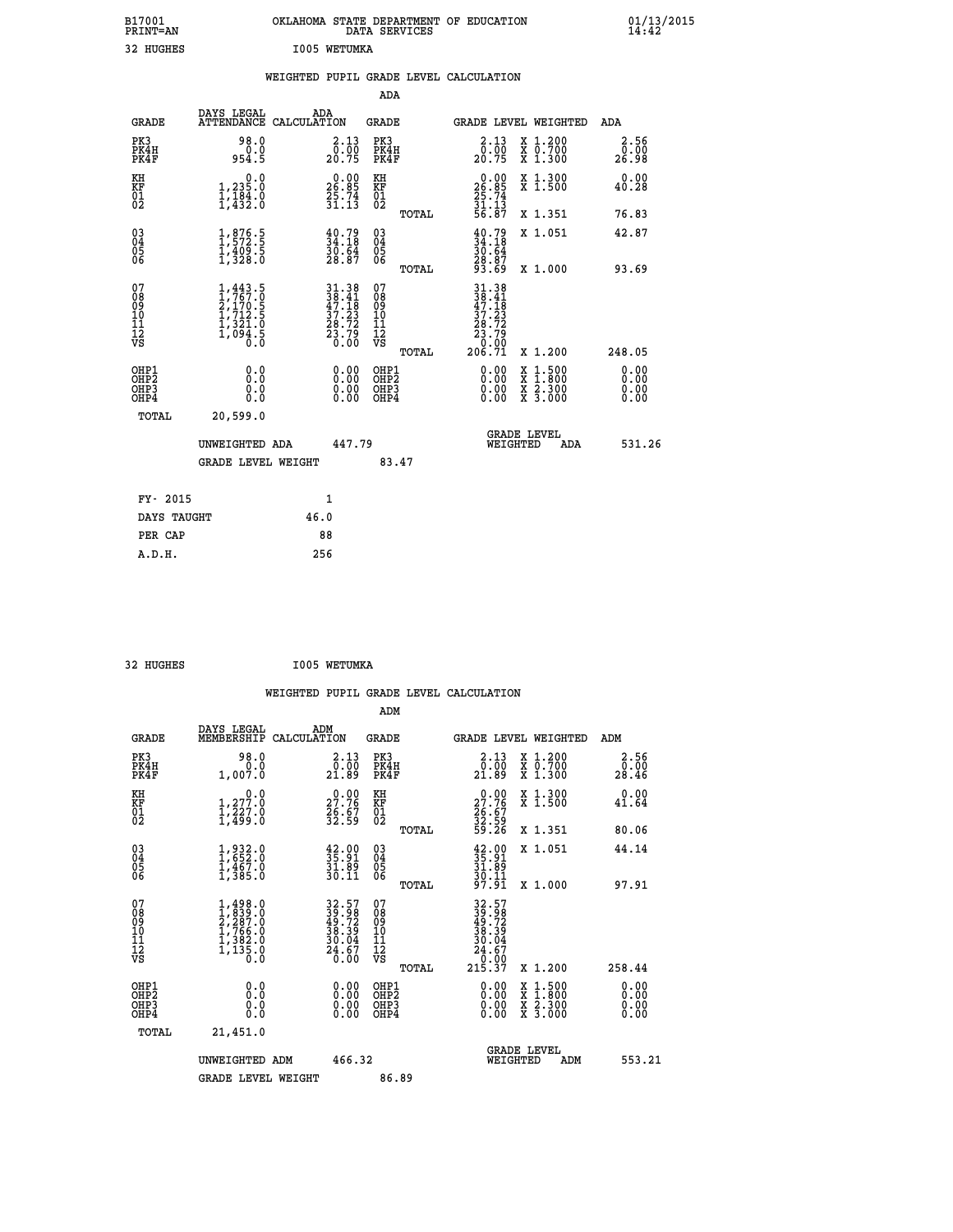|                         | OKLAHOMA STATE DEPARTMENT OF EDUCATION<br>DATA SERVICES |  |
|-------------------------|---------------------------------------------------------|--|
| <b>I035 HOLDENVILLE</b> |                                                         |  |

|  |  | WEIGHTED PUPIL GRADE LEVEL CALCULATION |
|--|--|----------------------------------------|
|  |  |                                        |

|                                                                   |                                                                                     |                                                                          | ADA                                                 |       |                                                                                 |                                          |                              |
|-------------------------------------------------------------------|-------------------------------------------------------------------------------------|--------------------------------------------------------------------------|-----------------------------------------------------|-------|---------------------------------------------------------------------------------|------------------------------------------|------------------------------|
| <b>GRADE</b>                                                      | DAYS LEGAL<br><b>ATTENDANCE</b>                                                     | ADA<br>CALCULATION                                                       | <b>GRADE</b>                                        |       | <b>GRADE LEVEL WEIGHTED</b>                                                     |                                          | ADA                          |
| PK3<br>PK4H<br>PK4F                                               | 9.0<br>0.0<br>2,305.5                                                               | $\begin{smallmatrix} 0.22\ 0.00 \ 56.23 \end{smallmatrix}$               | PK3<br>PK4H<br>PK4F                                 |       | $\begin{smallmatrix} 0.22\ 0.00 \ 56.23 \end{smallmatrix}$                      | X 1.200<br>X 0.700<br>X 1.300            | 0.26<br>0.00<br>73.10        |
| KH<br>KF<br>01<br>02                                              | 0.0<br>3,858:5<br>3,651:5<br>3,458:0                                                | $94.11$<br>$89.06$<br>$84.34$                                            | KH<br>KF<br>01<br>02                                |       | $\begin{smallmatrix} &0.00\\ 94.11\\ 89.06\\ 84.34\\ 173.40\end{smallmatrix}$   | X 1.300<br>X 1.500                       | 0.00<br>141.17               |
|                                                                   |                                                                                     |                                                                          |                                                     | TOTAL |                                                                                 | X 1.351                                  | 234.26                       |
| $^{03}_{04}$<br>Ŏ5<br>06                                          | 3,212.5<br>3,425.5<br>2,720.5<br>2,891.5                                            | 78.35<br>83.55<br>66.35<br>70.52                                         | $\begin{array}{c} 03 \\ 04 \\ 05 \\ 06 \end{array}$ |       | $78.3583.5566.3570.52220.42$                                                    | X 1.051                                  | 82.35                        |
|                                                                   |                                                                                     |                                                                          |                                                     | TOTAL |                                                                                 | X 1.000                                  | 220.42                       |
| 07<br>08901112<br>1112<br>VS                                      | $2,628.0$<br>$2,715.0$<br>$2,715.0$<br>$2,489.5$<br>$2,284.0$<br>$2,811.0$<br>$0.0$ | $54.10$<br>$71.94$<br>$66.22$<br>$60.72$<br>$55.71$<br>$58.56$<br>$0.00$ | 07<br>08<br>09<br>11<br>11<br>12<br>VS              |       | 64.10<br>$71.94$<br>$66.22$<br>$66.72$<br>$60.72$<br>$55.71$<br>$68.56$<br>0.00 |                                          |                              |
|                                                                   |                                                                                     |                                                                          |                                                     | TOTAL | 387.25                                                                          | X 1.200                                  | 464.70                       |
| OHP1<br>OH <sub>P</sub> 2<br>OH <sub>P3</sub><br>OH <sub>P4</sub> | 0.0<br>0.0<br>0.0                                                                   | $\begin{smallmatrix} 0.00 \ 0.00 \ 0.00 \ 0.00 \end{smallmatrix}$        | OHP1<br>OH <sub>P</sub> 2<br>OHP3<br>OHP4           |       | 0.00<br>0.00<br>0.00                                                            | X 1:500<br>X 1:800<br>X 2:300<br>X 3:000 | 0.00<br>0.00<br>0.00<br>0.00 |
| TOTAL                                                             | 41,409.5                                                                            |                                                                          |                                                     |       |                                                                                 |                                          |                              |
|                                                                   | UNWEIGHTED ADA                                                                      | 1,009.98                                                                 |                                                     |       |                                                                                 | GRADE LEVEL<br>WEIGHTED<br>ADA           | 1,216.26                     |
|                                                                   | <b>GRADE LEVEL WEIGHT</b>                                                           |                                                                          | 206.28                                              |       |                                                                                 |                                          |                              |
| FY- 2015                                                          |                                                                                     | $\mathbf{1}$                                                             |                                                     |       |                                                                                 |                                          |                              |
| DAYS TAUGHT                                                       |                                                                                     | 41.0                                                                     |                                                     |       |                                                                                 |                                          |                              |
| PER CAP                                                           |                                                                                     | 57                                                                       |                                                     |       |                                                                                 |                                          |                              |

 **A.D.H. 885**

 **B17001<br>PRINT=AN<br>32 HUGHES** 

32 HUGHES **I035 HOLDENVILLE** 

|                                          |                                                                                     |                                                                    | ADM                                                 |                                                                                      |                                          |                       |
|------------------------------------------|-------------------------------------------------------------------------------------|--------------------------------------------------------------------|-----------------------------------------------------|--------------------------------------------------------------------------------------|------------------------------------------|-----------------------|
|                                          | DAYS LEGAL<br>MEMBERSHIP<br><b>GRADE</b>                                            | ADM<br>CALCULATION                                                 | <b>GRADE</b>                                        | GRADE LEVEL WEIGHTED                                                                 |                                          | ADM                   |
| PK3<br>PK4H<br>PK4F                      | 9.0<br>0.0<br>2,409.0                                                               | $\begin{smallmatrix} 0.22\ 0.00\ 58.76 \end{smallmatrix}$          | PK3<br>PK4H<br>PK4F                                 | $\begin{smallmatrix} 0.22\ 0.00\ 58.76 \end{smallmatrix}$                            | X 1.200<br>X 0.700<br>X 1.300            | 0.26<br>ŏ:ōŏ<br>76:39 |
| KH<br>KF<br>01<br>02                     | 0.0<br>4,073.0<br>3,807.0<br>3,583.0                                                | $\begin{smallmatrix} 0.00\\ 9.34\\ 2.34\\ 87.39 \end{smallmatrix}$ | KH<br>KF<br>01<br>02                                | $\begin{smallmatrix} &0.00\99.34\92.85\87.39\180.24\end{smallmatrix}$                | X 1.300<br>X 1.500                       | 0.00<br>149.01        |
|                                          |                                                                                     |                                                                    | TOTAL                                               |                                                                                      | X 1.351                                  | 243.50                |
| 03<br>04<br>05<br>06                     | 3, 345.0<br>3, 521.0<br>2, 841.0<br>2, 996.0                                        | 81.59<br>85.88<br>69.29<br>73.07                                   | $\begin{array}{c} 03 \\ 04 \\ 05 \\ 06 \end{array}$ | $\begin{smallmatrix}81.59\\85.88\\69.29\\73.07\\228.24\end{smallmatrix}$             | X 1.051                                  | 85.75                 |
|                                          |                                                                                     |                                                                    | TOTAL                                               |                                                                                      | X 1.000                                  | 228.24                |
| 07<br>08<br>09<br>101<br>11<br>12<br>VS  | $2,717.0$<br>$3,140.0$<br>$2,895.0$<br>$2,651.0$<br>$2,479.0$<br>$3,019.0$<br>$0.0$ | 66.27<br>76.59<br>70.61<br>64.66<br>60.46<br>73.63<br>73.63        | 07<br>08<br>09<br>11<br>11<br>12<br>VS              | $56.27$<br>$76.59$<br>$70.61$<br>$64.66$<br>$60.46$<br>$73.63$<br>$0.00$<br>$412.22$ |                                          |                       |
|                                          |                                                                                     |                                                                    | TOTAL                                               |                                                                                      | X 1.200                                  | 494.66                |
| OHP1<br>OHP2<br>OHP <sub>3</sub><br>OHP4 |                                                                                     |                                                                    | OHP1<br>OHP2<br>OHP <sub>3</sub>                    | $0.00$<br>$0.00$<br>0.00                                                             | X 1:500<br>X 1:800<br>X 2:300<br>X 3:000 | 0.00<br>0.00<br>0.00  |
|                                          | TOTAL<br>43,485.0                                                                   |                                                                    |                                                     |                                                                                      |                                          |                       |
|                                          | UNWEIGHTED                                                                          | 1,060.61                                                           | <b>GRADE LEVEL</b><br>WEIGHTED<br>ADM               |                                                                                      |                                          |                       |
|                                          |                                                                                     | <b>GRADE LEVEL WEIGHT</b>                                          | 217.20                                              |                                                                                      |                                          |                       |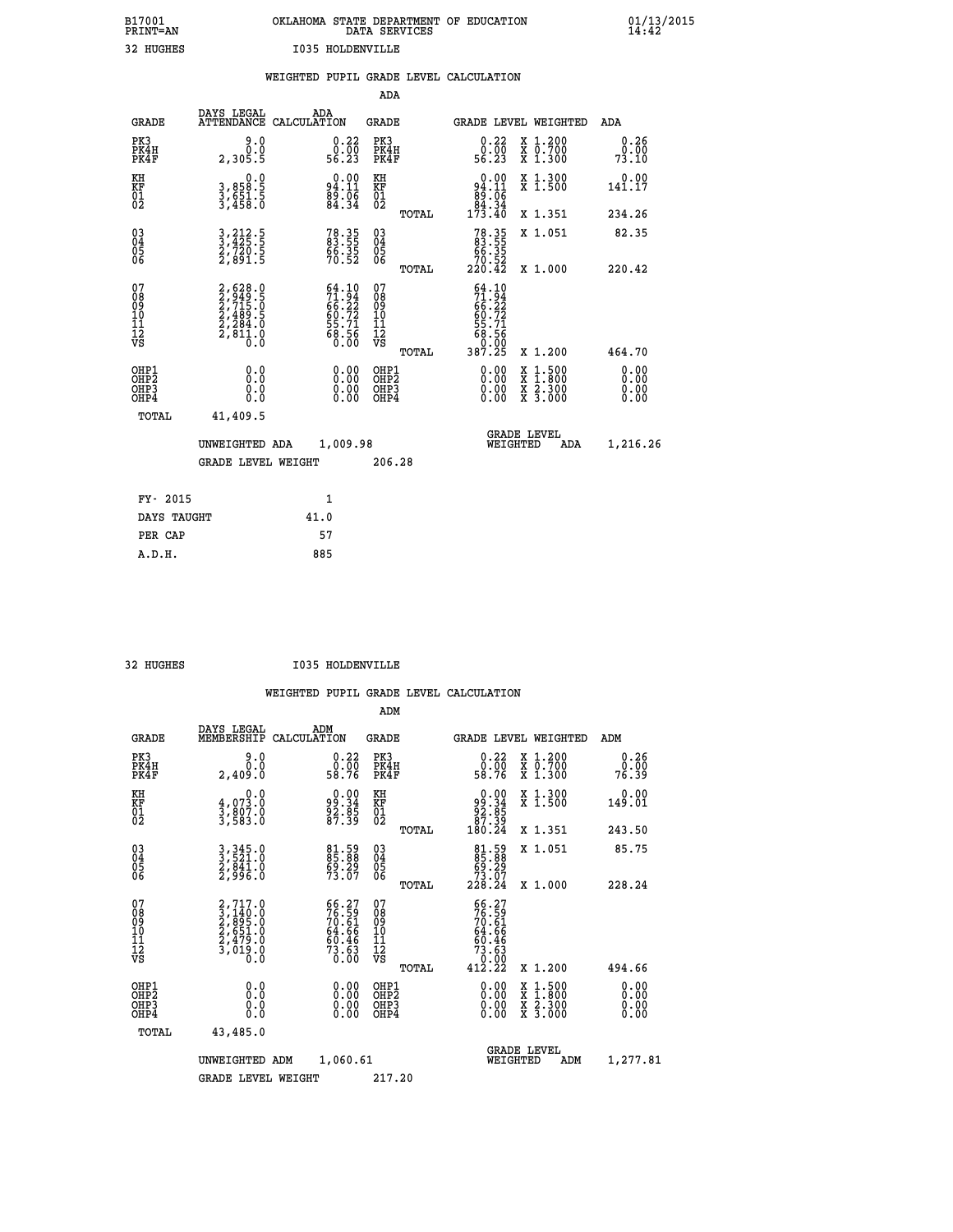| B17001<br>PRINT=AN                     |                                                           |             |                                                                     | OKLAHOMA STATE DEPARTMENT OF EDUCATION<br>DATA SERVICES      |                                                                               |                                                                                          | $01/13/2015$<br>14:42 |
|----------------------------------------|-----------------------------------------------------------|-------------|---------------------------------------------------------------------|--------------------------------------------------------------|-------------------------------------------------------------------------------|------------------------------------------------------------------------------------------|-----------------------|
| 32 HUGHES                              |                                                           | I048 CALVIN |                                                                     |                                                              |                                                                               |                                                                                          |                       |
|                                        |                                                           |             |                                                                     | WEIGHTED PUPIL GRADE LEVEL CALCULATION                       |                                                                               |                                                                                          |                       |
|                                        |                                                           |             |                                                                     | ADA                                                          |                                                                               |                                                                                          |                       |
| <b>GRADE</b>                           | DAYS LEGAL<br>ATTENDANCE CALCULATION                      | ADA         |                                                                     | GRADE                                                        |                                                                               | GRADE LEVEL WEIGHTED                                                                     | ADA                   |
| PK3<br>PK4H<br>PK4F                    | 8.0<br>0.0<br>339.0                                       |             | 0.18<br>$\frac{0}{7}$ : $\frac{0}{70}$                              | PK3<br>PK4H<br>PK4F                                          | 0.18<br>$0.00$<br>7.70                                                        | X 1.200<br>X 0.700<br>X 1.300                                                            | 0.22<br>0.00<br>10.01 |
| KH<br>KF<br>01<br>02                   | 0.0<br>553.0<br>591.0<br>323.0                            |             | $\begin{smallmatrix} 0.00\\ 12.57\\ 13.43\\ 7.34 \end{smallmatrix}$ | KH<br><b>KF</b><br>01<br>02                                  | 0.00<br>12.57<br>$\frac{13}{7} \cdot \frac{43}{34}$<br>20.77                  | X 1.300<br>X 1.500                                                                       | 0.00<br>18.86         |
|                                        |                                                           |             |                                                                     | TOTAL                                                        |                                                                               | X 1.351                                                                                  | 28.06                 |
| $^{03}_{04}$<br>Ŏ5<br>06               | $641.5$<br>$632.0$<br>$418.5$<br>$425.0$                  |             | $\frac{14}{14}$ : 58<br>$\frac{51}{9.66}$                           | $03\overline{4}$<br>$\begin{matrix} 0.5 \\ 0.6 \end{matrix}$ | $\frac{14}{14}$ : 58<br>$\frac{1}{9}$ : 51<br>33.53<br>33.53                  | X 1.051                                                                                  | 15.32                 |
|                                        |                                                           |             |                                                                     | TOTAL                                                        |                                                                               | X 1.000                                                                                  | 33.53                 |
| 07<br>08<br>09<br>10<br>11<br>12<br>VS | 559.5<br>647.5<br>492.5<br>377.0<br>406.0<br>768.0<br>Ō.Ō |             | 12.72<br>$14.72$<br>$11.19$<br>$8.57$<br>$9.23$<br>$17.45$<br>0.00  | 07<br>08<br>09<br>10<br>īĭ<br>12<br>VS<br>TOTAL              | 12.72<br>$14.72$<br>$11.19$<br>$8.57$<br>$9.23$<br>$17.45$<br>$9.00$<br>73.88 | X 1.200                                                                                  | 88.66                 |
| OHP1                                   |                                                           |             |                                                                     | OHP1                                                         |                                                                               |                                                                                          | 0.00                  |
| OH <sub>P</sub> 2<br>OHP3<br>OHP4      | 0.0<br>0.0<br>0.0                                         |             | 0.00<br>0.00<br>0.00                                                | OH <sub>P</sub> 2<br>OHP3<br>OHP4                            | 0.00<br>0.00<br>0.00                                                          | $\begin{smallmatrix} x & 1.500 \\ x & 1.800 \\ x & 2.300 \\ x & 3.000 \end{smallmatrix}$ | 0.00<br>0.00<br>0.00  |
| TOTAL                                  | 7,181.5                                                   |             |                                                                     |                                                              |                                                                               |                                                                                          |                       |
|                                        | UNWEIGHTED ADA                                            |             | 163.21                                                              |                                                              | WEIGHTED                                                                      | <b>GRADE LEVEL</b><br>ADA                                                                | 194.66                |
|                                        | <b>GRADE LEVEL WEIGHT</b>                                 |             |                                                                     | 31.45                                                        |                                                                               |                                                                                          |                       |
| FY- 2015                               |                                                           | 1           |                                                                     |                                                              |                                                                               |                                                                                          |                       |
| DAYS TAUGHT                            |                                                           | 44.0        |                                                                     |                                                              |                                                                               |                                                                                          |                       |
| PER CAP                                |                                                           | 125         |                                                                     |                                                              |                                                                               |                                                                                          |                       |

32 HUGHES **I048 CALVIN** 

 **A.D.H. 98**

 **WEIGHTED PUPIL GRADE LEVEL CALCULATION ADM DAYS LEGAL ADM GRADE MEMBERSHIP CALCULATION GRADE GRADE LEVEL WEIGHTED ADM PK3 8.0 0.18 PK3 0.18 X 1.200 0.22 PK4H 0.0 0.00 PK4H 0.00 X 0.700 0.00 PK4F 377.0 8.57 PK4F 8.57 X 1.300 11.14 KH 0.0 0.00 KH 0.00 X 1.300 0.00 KF 600.0 13.64 KF 13.64 X 1.500 20.46 01** 636.0 **14.45** 01 **14.45 02 352.0 8.00 02 8.00 TOTAL 22.45 X 1.351 30.33 03 675.0 15.34 03 15.34 X 1.051 16.12 04 640.0 14.55 04 14.55 05 443.0 10.07 05 10.07** 06  $452.0$  10.27 06  $\frac{10}{27}$  **TOTAL 34.89 X 1.000 34.89 07 605.0 13.75 07 13.75 08 670.0 15.23 08 15.23 09 523.0 11.89 09 11.89 10 396.0 9.00 10 9.00 11 410.0 9.32 11 9.32 12 805.0 18.30 12 18.30 VS 0.0 0.00 VS 0.00 TOTAL 77.49 X 1.200 92.99 OHP1 0.0 0.00 OHP1 0.00 X 1.500 0.00 OHP2 0.0 0.00 OHP2 0.00 X 1.800 0.00 OHP3 0.0 0.00 OHP3 0.00 X 2.300 0.00 OHP4 0.0 0.00 OHP4 0.00 X 3.000 0.00 TOTAL 7,592.0 GRADE LEVEL UNWEIGHTED ADM 172.56 WEIGHTED ADM 206.15** GRADE LEVEL WEIGHT 33.59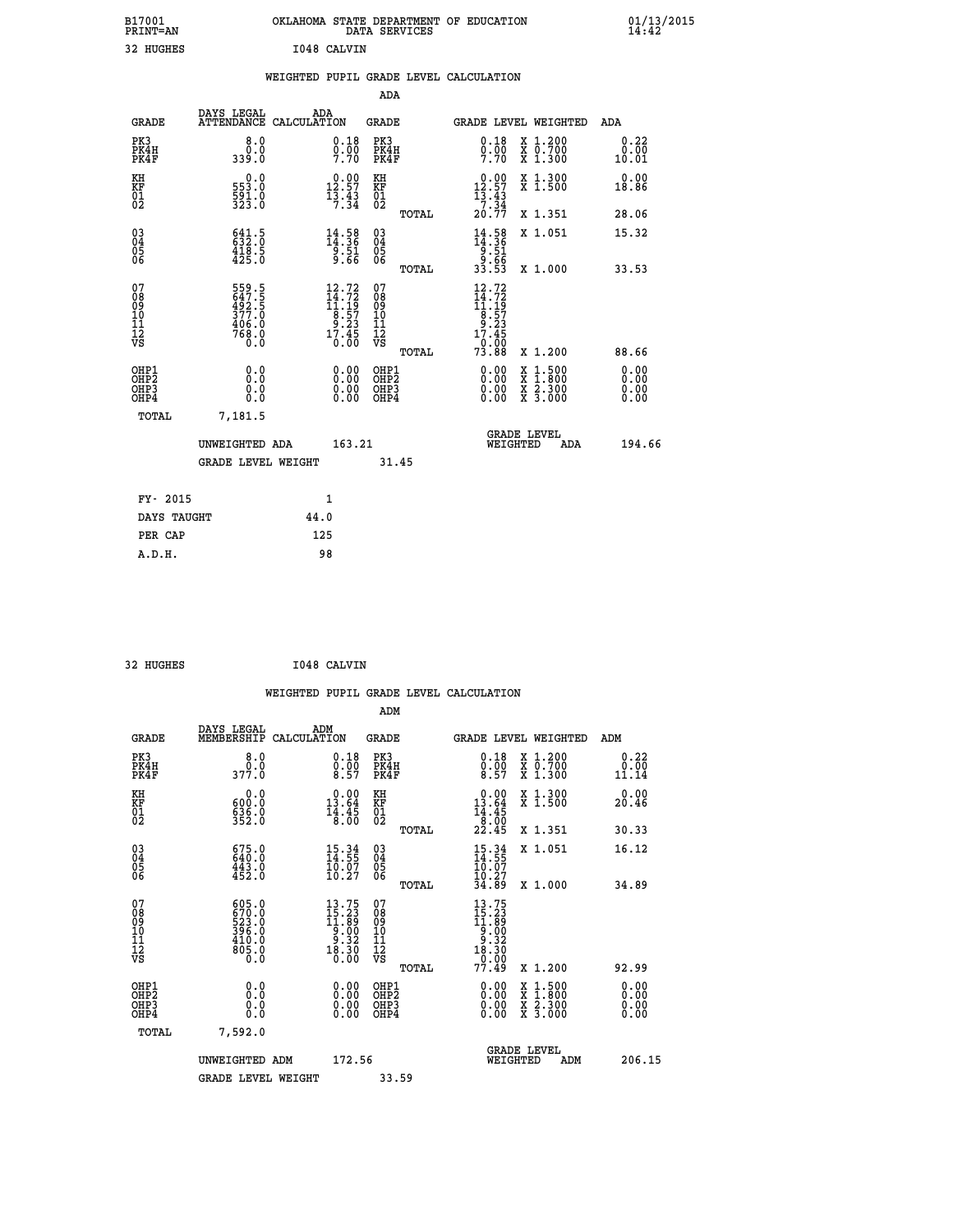| B17001<br>PRINT=AN | OKLAHOMA STATE DEPARTMENT OF EDUCATION<br>DATA SERVICES | $01/13/2015$<br>14:42 |
|--------------------|---------------------------------------------------------|-----------------------|
| 32 HUGHES          | 1054 STUART                                             |                       |
|                    | WEIGHTED PUPIL GRADE LEVEL CALCULATION                  |                       |
|                    | ADA                                                     |                       |

| <b>GRADE</b>                                         | DAYS LEGAL<br><b>ATTENDANCE</b>                                                                           | ADA<br>CALCULATION                                                                        |                                                             | <b>GRADE</b>                                       |       |                                                                                                                                                                                                                                                                                | GRADE LEVEL WEIGHTED                                                                                                                      | ADA                   |
|------------------------------------------------------|-----------------------------------------------------------------------------------------------------------|-------------------------------------------------------------------------------------------|-------------------------------------------------------------|----------------------------------------------------|-------|--------------------------------------------------------------------------------------------------------------------------------------------------------------------------------------------------------------------------------------------------------------------------------|-------------------------------------------------------------------------------------------------------------------------------------------|-----------------------|
| PK3<br>PK4H<br>PK4F                                  | 0.0<br>0.0<br>591.0                                                                                       | $\begin{smallmatrix} 0.00 \ 14.07 \end{smallmatrix}$                                      | 0.00                                                        | PK3<br>PK4H<br>PK4F                                |       | 0.00<br>0.00<br>14.07                                                                                                                                                                                                                                                          | X 1.200<br>X 0.700<br>X 1.300                                                                                                             | 0.00<br>0.00<br>18.29 |
| KH<br>KF<br>01<br>02                                 | 0.0<br>595.0<br>570.5<br>894.0                                                                            | $\begin{array}{c} 0.00 \\ 14.17 \\ 13.58 \\ 21.29 \end{array}$                            |                                                             | KH<br>KF<br>01<br>02                               |       | $\begin{array}{c} 0.00 \\ 14.17 \\ 13.58 \\ 21.29 \\ 34.87 \end{array}$                                                                                                                                                                                                        | X 1.300<br>X 1.500                                                                                                                        | 0.00<br>21.26         |
|                                                      |                                                                                                           |                                                                                           |                                                             |                                                    | TOTAL |                                                                                                                                                                                                                                                                                | X 1.351                                                                                                                                   | 47.11                 |
| $\begin{matrix} 03 \\ 04 \\ 05 \\ 06 \end{matrix}$   | 901.0<br>689.0<br>681.5<br>879.0                                                                          | $\begin{smallmatrix} 21\cdot 45\\ 16\cdot 40\\ 16\cdot 23\\ 20\cdot 93 \end{smallmatrix}$ |                                                             | $\begin{matrix} 03 \\ 04 \\ 05 \\ 06 \end{matrix}$ |       | $21.45$<br>$16.40$<br>$16.23$<br>$20.93$<br>$23.56$                                                                                                                                                                                                                            | X 1.051                                                                                                                                   | 22.54                 |
|                                                      |                                                                                                           |                                                                                           |                                                             |                                                    | TOTAL |                                                                                                                                                                                                                                                                                | X 1.000                                                                                                                                   | 53.56                 |
| 07<br>08<br>09<br>101<br>11<br>12<br>VS              | $\begin{smallmatrix} 1,018.0\\ 784.0\\ 1,087.0\\ 926.5\\ 926.5\\ 1,085.5\\ 769.5\\ 0.0 \end{smallmatrix}$ | $24.2418.6725.8822.0625.8525.8518.320.00$                                                 |                                                             | 07<br>08<br>09<br>01<br>11<br>11<br>12<br>VS       | TOTAL | $\begin{smallmatrix} 24.24\18.67\25.88\22.086\22.985\25.821\18.320\0.02\135.02\end{smallmatrix}$                                                                                                                                                                               | X 1.200                                                                                                                                   | 162.02                |
|                                                      |                                                                                                           |                                                                                           |                                                             |                                                    |       |                                                                                                                                                                                                                                                                                |                                                                                                                                           | 0.00                  |
| OHP1<br>OHP2<br>OH <sub>P3</sub><br>OH <sub>P4</sub> | 0.0<br>0.000                                                                                              |                                                                                           | 0.00<br>$\begin{smallmatrix} 0.00 \ 0.00 \end{smallmatrix}$ | OHP1<br>OHP2<br>OHP3<br>OHP4                       |       | $\begin{smallmatrix} 0.00 & 0.00 & 0.00 & 0.00 & 0.00 & 0.00 & 0.00 & 0.00 & 0.00 & 0.00 & 0.00 & 0.00 & 0.00 & 0.00 & 0.00 & 0.00 & 0.00 & 0.00 & 0.00 & 0.00 & 0.00 & 0.00 & 0.00 & 0.00 & 0.00 & 0.00 & 0.00 & 0.00 & 0.00 & 0.00 & 0.00 & 0.00 & 0.00 & 0.00 & 0.00 & 0.0$ | $\begin{smallmatrix} \mathtt{X} & 1\cdot500\\ \mathtt{X} & 1\cdot800\\ \mathtt{X} & 2\cdot300\\ \mathtt{X} & 3\cdot000 \end{smallmatrix}$ | 0.00<br>0.0000        |
| TOTAL                                                | 11,471.5                                                                                                  |                                                                                           |                                                             |                                                    |       |                                                                                                                                                                                                                                                                                |                                                                                                                                           |                       |
|                                                      | UNWEIGHTED ADA                                                                                            |                                                                                           | 273.14                                                      |                                                    |       | WEIGHTED                                                                                                                                                                                                                                                                       | <b>GRADE LEVEL</b><br>ADA                                                                                                                 | 324.78                |
|                                                      | <b>GRADE LEVEL WEIGHT</b>                                                                                 |                                                                                           |                                                             |                                                    | 51.64 |                                                                                                                                                                                                                                                                                |                                                                                                                                           |                       |
| FY- 2015                                             |                                                                                                           | $\mathbf{1}$                                                                              |                                                             |                                                    |       |                                                                                                                                                                                                                                                                                |                                                                                                                                           |                       |
| DAYS TAUGHT                                          |                                                                                                           | 42.0                                                                                      |                                                             |                                                    |       |                                                                                                                                                                                                                                                                                |                                                                                                                                           |                       |
|                                                      |                                                                                                           |                                                                                           |                                                             |                                                    |       |                                                                                                                                                                                                                                                                                |                                                                                                                                           |                       |

| 32 HUGHES | I054 STUART |
|-----------|-------------|
|           |             |

 **PER CAP 90 A.D.H. 246**

 **WEIGHTED PUPIL GRADE LEVEL CALCULATION ADM DAYS LEGAL ADM GRADE MEMBERSHIP CALCULATION GRADE GRADE LEVEL WEIGHTED ADM PK3 0.0 0.00 PK3 0.00 X 1.200 0.00 PK4H 0.0 0.00 PK4H 0.00 X 0.700 0.00 PK4F 622.0 14.81 PK4F 14.81 X 1.300 19.25 KH 0.0 0.00 KH 0.00 X 1.300 0.00 KF 614.0 14.62 KF 14.62 X 1.500 21.93 01 588.0 14.00 01 14.00 02 922.0 21.95 02 21.95 TOTAL 35.95 X 1.351 48.57 03 919.0 21.88 03 21.88 X 1.051 23.00 04 714.0 17.00 04 17.00 05 707.0 16.83 05 16.83** 06 895.0 21.31 06 <sub>memax</sub> 21.31  **TOTAL 55.14 X 1.000 55.14**  $\begin{array}{cccc} 07 & 1,048.0 & 24.95 & 07 & 24.95 \ 08 & 1,122.0 & 16 & 19.21 & 08 & 12.21 \ 09 & 1,122.0 & 26.71 & 09 & 26.71 \ 10 & 1,131.0 & 26.34 & 10 & 23.40 \ 11 & 1,131.0 & 26.93 & 11 & 26.93 \ 12 & 798.0 & 19.00 & 12 & 26.93 \ \hline \textrm{vs} & 798.0 & 19.00 &$  $\begin{array}{cccc} 24.95 & 07 & 24.95 \ 23.40 & 10 & 28.71 \ 23.40 & 11 & 23.40 \ 25.93 & 11 & 28.740 \ 25.93 & 11 & 26.93 \ 19.00 & 12 & 19.00 \ 10.00 & 12 & 140.20 \ 10.00 & 12 & 0.00 \ 10.00 & 12 & 0.00 \ 10.00 & 12 & 0.00 \ 10.00 & 10.00 & 10.00 \ 0.00 & 0.00 &$  **OHP1 0.0 0.00 OHP1 0.00 X 1.500 0.00 OHP2 0.0 0.00 OHP2 0.00 X 1.800 0.00 OHP3 0.0 0.00 OHP3 0.00 X 2.300 0.00 OHP4 0.0 0.00 OHP4 0.00 X 3.000 0.00 TOTAL 11,870.0 GRADE LEVEL UNWEIGHTED ADM 282.60 WEIGHTED ADM 336.13** GRADE LEVEL WEIGHT 53.53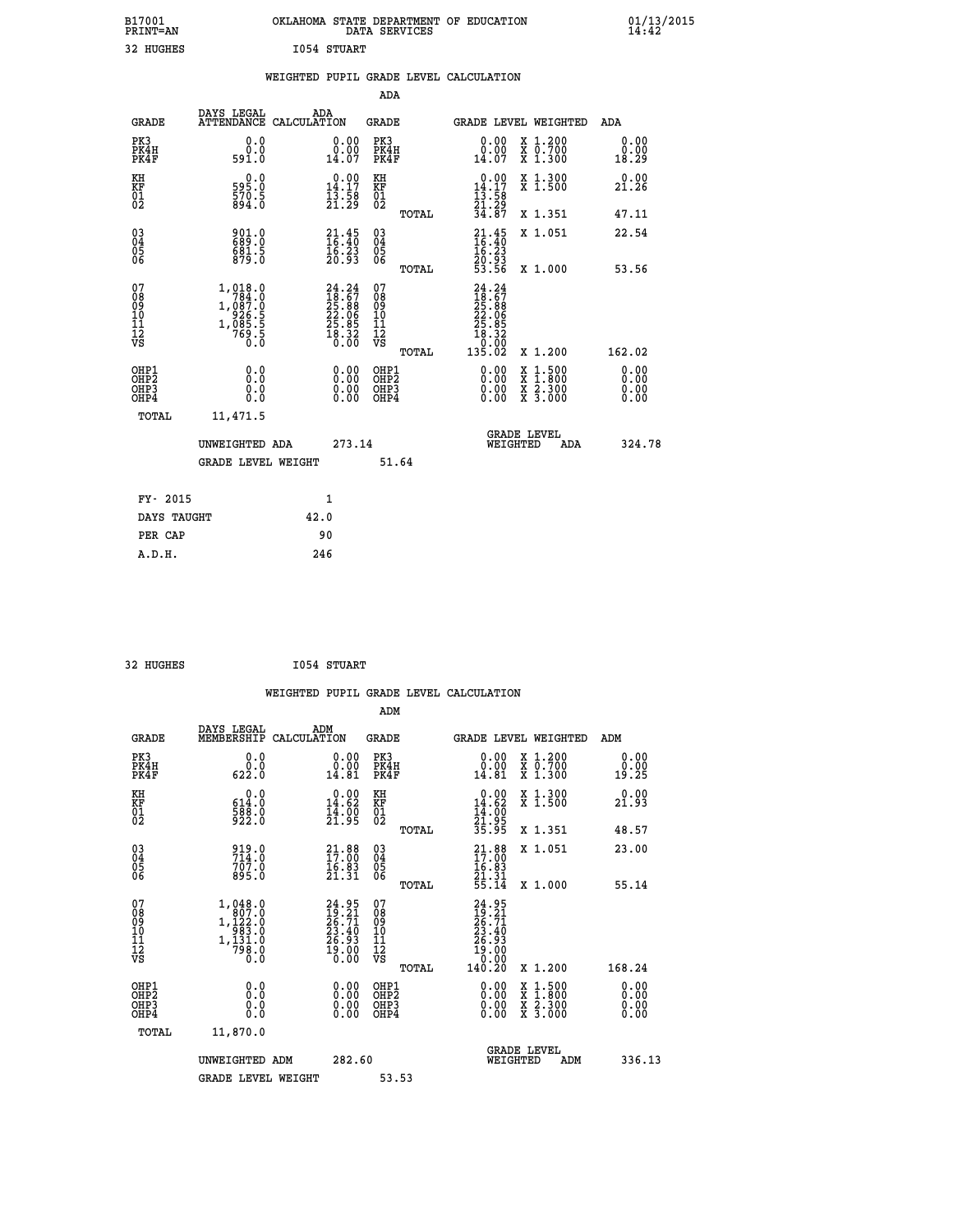|  | OKLAHOMA STATE DEPARTMENT OF EDUCATION<br>DATA SERVICES |  |
|--|---------------------------------------------------------|--|
|  | COUNTY TOTALS                                           |  |

B17001<br>PRINT=AN<br>HUGHES

 **B17001 OKLAHOMA STATE DEPARTMENT OF EDUCATION 01/13/2015**

|                                                                    |                                                                                     |                                                                              | ADA                                       |       |                                                                                 |                                                                                                  |                              |
|--------------------------------------------------------------------|-------------------------------------------------------------------------------------|------------------------------------------------------------------------------|-------------------------------------------|-------|---------------------------------------------------------------------------------|--------------------------------------------------------------------------------------------------|------------------------------|
| <b>GRADE</b>                                                       | DAYS LEGAL                                                                          | ADA<br>ATTENDANCE CALCULATION                                                | <b>GRADE</b>                              |       |                                                                                 | GRADE LEVEL WEIGHTED                                                                             | <b>ADA</b>                   |
| PK3<br>PK4H<br>PK4F                                                | 157.0<br>0.0<br>5,140.5                                                             | $3.53$<br>$0.00$<br>121.38                                                   | PK3<br>PK4H<br>PK4F                       |       | $\begin{smallmatrix} 3.53\ 0.00\ 121.38 \end{smallmatrix}$                      | X 1.200<br>X 0.700<br>X 1.300                                                                    | 4.24<br>0.00<br>157.80       |
| KH<br><b>KF</b><br>01<br>02                                        | 0.0<br>7,002:0<br>6,680:5<br>6,858:0                                                | $\begin{smallmatrix} &0.00\\ 165.81\\ 158.08\\ 154.98\end{smallmatrix}$      | KH<br>KF<br>01<br>02                      |       | $165.81$<br>$158.98$<br>$161.98$                                                | X 1.300<br>X 1.500                                                                               | 0.00<br>248.74               |
|                                                                    |                                                                                     |                                                                              |                                           | TOTAL | 320.06                                                                          | X 1.351                                                                                          | 432.40                       |
| $\begin{smallmatrix} 03 \\[-4pt] 04 \end{smallmatrix}$<br>05<br>06 | $7,336.0$<br>$7,176.0$<br>$6,244.0$<br>$6,268.5$                                    | $\begin{smallmatrix} 171.94 \\ 168.89 \\ 146.87 \\ 147.72 \end{smallmatrix}$ | $\substack{03 \\ 04}$<br>05<br>06         |       | 171.94<br>168.89<br>$146.87$<br>$147.72$<br>$463.48$                            | X 1.051                                                                                          | 644.19                       |
|                                                                    |                                                                                     |                                                                              |                                           | TOTAL |                                                                                 | X 1.000                                                                                          | 463.48                       |
| 07<br>08<br>09<br>11<br>11<br>12<br>VS                             | $5,044.5$<br>$7,147.0$<br>$7,358.0$<br>$6,515.5$<br>$6,136.5$<br>$6,452.5$<br>$0.0$ | 141.86<br>$167.53$<br>$171.73$<br>$152.63$<br>$144.27$<br>$152.16$<br>$0.00$ | 07<br>08<br>09<br>11<br>11<br>12<br>VS    |       | 141.86<br>$\frac{167.53}{171.73}$<br>$152.63$<br>$144.27$<br>$152.16$<br>$0.90$ |                                                                                                  |                              |
|                                                                    |                                                                                     |                                                                              |                                           | TOTAL | 930.18                                                                          | X 1.200                                                                                          | 1,116.21                     |
| OHP1<br>OH <sub>P2</sub><br>OH <sub>P3</sub><br>OH <sub>P4</sub>   | 0.0<br>0.0<br>0.0                                                                   | 0.00<br>0.00<br>0.00                                                         | OHP1<br>OH <sub>P</sub> 2<br>OHP3<br>OHP4 |       | 0.00<br>0.00<br>0.00                                                            | $\begin{smallmatrix} x & 1 & 500 \\ x & 1 & 800 \\ x & 2 & 300 \\ x & 3 & 000 \end{smallmatrix}$ | 0.00<br>0.00<br>0.00<br>0.00 |
| TOTAL                                                              | 92,516.5                                                                            |                                                                              |                                           |       |                                                                                 |                                                                                                  |                              |
|                                                                    | UNWEIGHTED ADA                                                                      | 2,176.38                                                                     |                                           |       |                                                                                 | GRADE LEVEL<br>WEIGHTED<br>ADA                                                                   | 2,603.58                     |
|                                                                    | <b>GRADE LEVEL WEIGHT</b>                                                           |                                                                              | 427.20                                    |       |                                                                                 |                                                                                                  |                              |
| FY- 2015                                                           |                                                                                     | $\mathbf{1}$                                                                 |                                           |       |                                                                                 |                                                                                                  |                              |
| DAYS TAUGHT                                                        |                                                                                     | 215.0                                                                        |                                           |       |                                                                                 |                                                                                                  |                              |
| PER CAP                                                            |                                                                                     | 446                                                                          |                                           |       |                                                                                 |                                                                                                  |                              |

 **A.D.H. 1,760**

 **HUGHES COUNTY TOTALS**

|                                          |                                                                                           |                                                                                      | ADM                                                |                                                                                   |                                          |                                     |
|------------------------------------------|-------------------------------------------------------------------------------------------|--------------------------------------------------------------------------------------|----------------------------------------------------|-----------------------------------------------------------------------------------|------------------------------------------|-------------------------------------|
| <b>GRADE</b>                             | DAYS LEGAL<br>MEMBERSHIP                                                                  | ADM<br>CALCULATION                                                                   | <b>GRADE</b>                                       | GRADE LEVEL WEIGHTED                                                              |                                          | ADM                                 |
| PK3<br>PK4H<br>PK4F                      | 157.0<br>0.0<br>5,417.0                                                                   | 3.53<br>$\begin{smallmatrix} & 0 & 0 & 0 \\ 1 & 2 & 7 & 89 \end{smallmatrix}$        | PK3<br>PK4H<br>PK4F                                | 3.53<br>00.00<br>127.89                                                           | X 1.200<br>X 0.700<br>X 1.300            | 4.24<br>$0.\overline{0}0$<br>166.26 |
| KH<br>KF<br>01<br>02                     | 0.0<br>7,355:0<br>6,965:0<br>7,141:0                                                      | $\begin{smallmatrix} &0.00\\ 174.19\\ 164.80\\ 168.62\end{smallmatrix}$              | KH<br>KF<br>01<br>02                               | $\begin{array}{c} 0.00 \\ 174.19 \\ 164.80 \\ 168.62 \\ 333.42 \end{array}$       | X 1.300<br>X 1.500                       | 0.00<br>261.29                      |
|                                          |                                                                                           |                                                                                      | TOTAL                                              |                                                                                   | X 1.351                                  | 450.45                              |
| 03<br>04<br>05<br>06                     | 7,585.0<br>7,409.0<br>6,495.0<br>6,484.0                                                  | $177.81$<br>$174.34$<br>$\frac{152.77}{152.76}$                                      | $\begin{matrix} 03 \\ 04 \\ 05 \\ 06 \end{matrix}$ | $177.81$<br>$174.34$<br>$\frac{152.77}{152.76}$<br>$\frac{479.87}{157}$           | X 1.051                                  | 186.88                              |
|                                          |                                                                                           |                                                                                      | TOTAL                                              |                                                                                   | X 1.000                                  | 479.87                              |
| 07<br>08<br>09<br>101<br>112<br>VS       | $5, 285.0$<br>$7, 484.0$<br>$7, 759.0$<br>$6, 845.0$<br>$6, 481.0$<br>$6, 807.0$<br>$0.0$ | 147.47<br>175.49<br>181.12<br>160.43<br>152.44<br>$\overline{160}$ . $\overline{60}$ | 07<br>08<br>09<br>11<br>11<br>12<br>VS<br>TOTAL    | $147.47$<br>$175.49$<br>$181.12$<br>160:43<br>152:44<br>160:60<br>20:00<br>977.55 | X 1.200                                  | 1,173.05                            |
| OHP1<br>OHP2<br>OH <sub>P3</sub><br>OHP4 | 0.0<br>0.000                                                                              | $0.00$<br>$0.00$<br>0.00                                                             | OHP1<br>OHP2<br>OHP <sub>3</sub>                   | $0.00$<br>$0.00$<br>0.00                                                          | X 1:500<br>X 1:800<br>X 2:300<br>X 3:000 | 0.00<br>0.00<br>0.00<br>0.00        |
| TOTAL                                    | 96,669.0                                                                                  |                                                                                      |                                                    |                                                                                   |                                          |                                     |
|                                          | UNWEIGHTED                                                                                | 2,274.26<br>ADM                                                                      |                                                    | <b>GRADE LEVEL</b><br>WEIGHTED                                                    | ADM                                      | 2,722.04                            |
|                                          | <b>GRADE LEVEL WEIGHT</b>                                                                 |                                                                                      | 447.78                                             |                                                                                   |                                          |                                     |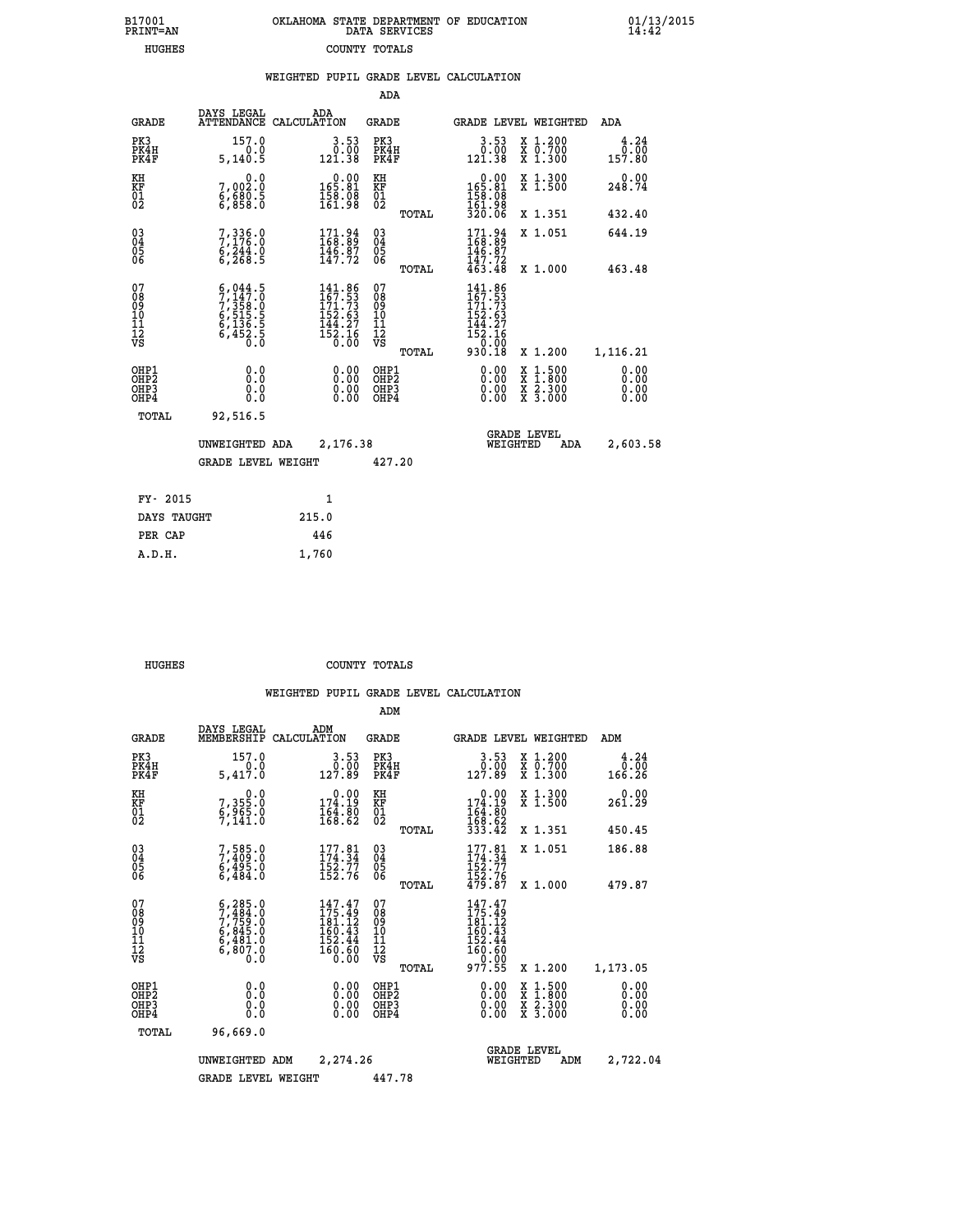| B17001<br><b>PRINT=AN</b> | OKLAHOMA STATE DEPARTMENT OF EDUCATION<br>DATA SERVICES | 01/13/2015 |
|---------------------------|---------------------------------------------------------|------------|
| JACKSON                   | I001 NAVAJO                                             |            |

|  |  | WEIGHTED PUPIL GRADE LEVEL CALCULATION |
|--|--|----------------------------------------|
|  |  |                                        |

|                                                                    |                                                                                                                                           |              |                                                                                           | ADA                                    |       |                                                                              |          |                                                                                                                                           |                       |
|--------------------------------------------------------------------|-------------------------------------------------------------------------------------------------------------------------------------------|--------------|-------------------------------------------------------------------------------------------|----------------------------------------|-------|------------------------------------------------------------------------------|----------|-------------------------------------------------------------------------------------------------------------------------------------------|-----------------------|
| <b>GRADE</b>                                                       | DAYS LEGAL<br>ATTENDANCE CALCULATION                                                                                                      | ADA          |                                                                                           | <b>GRADE</b>                           |       |                                                                              |          | GRADE LEVEL WEIGHTED                                                                                                                      | ADA                   |
| PK3<br>PK4H<br>PK4F                                                | 0.0<br>0.0<br>1,061.0                                                                                                                     |              | 0.00<br>0.00<br>24.67                                                                     | PK3<br>PK4H<br>PK4F                    |       | 0.00<br>0.00<br>24.67                                                        |          | X 1.200<br>X 0.700<br>X 1.300                                                                                                             | 0.00<br>0.00<br>32.07 |
| KH<br>KF<br>$\begin{matrix} 0 \\ 2 \end{matrix}$                   | 0.0<br>1,345.5<br>1,108.0<br>1,561.0                                                                                                      |              | $\begin{smallmatrix} 0.00\\ 31.29\\ 25.77\\ 36.30 \end{smallmatrix}$                      | KH<br>KF<br>01<br>02                   |       | $\begin{smallmatrix} 0.00\\ 31.29\\ 25.77\\ 36.30\\ 62.07 \end{smallmatrix}$ |          | X 1.300<br>X 1.500                                                                                                                        | 0.00<br>46.94         |
|                                                                    |                                                                                                                                           |              |                                                                                           |                                        | TOTAL |                                                                              |          | X 1.351                                                                                                                                   | 83.86                 |
| $\begin{smallmatrix} 03 \\[-4pt] 04 \end{smallmatrix}$<br>Ŏ5<br>06 | $\frac{1}{1}, \frac{109}{559} . 0 \\ 1, 501 . 5 \\ 1, 923 . 5$                                                                            |              | 25.79<br>36.26<br>34.92<br>44.73                                                          | 03<br>04<br>05<br>06                   |       | $25.79$<br>$36.26$<br>$34.92$<br>$44.73$<br>$115.91$                         |          | X 1.051                                                                                                                                   | 27.11                 |
|                                                                    |                                                                                                                                           |              |                                                                                           |                                        | TOTAL |                                                                              |          | X 1.000                                                                                                                                   | 115.91                |
| 07<br>08<br>09<br>11<br>11<br>12<br>VS                             | $\begin{smallmatrix} 1,293\cdot 0\\ 1,585\cdot 5\\ 1,573\cdot 0\\ 1,450\cdot 5\\ 1,090\cdot 5\\ 1,423\cdot 5\\ 0\cdot 0\end{smallmatrix}$ |              | $\begin{array}{r} 30.07 \\ 36.58 \\ 36.58 \\ 33.73 \\ 25.36 \\ 33.10 \\ 0.00 \end{array}$ | 07<br>08<br>09<br>11<br>11<br>12<br>VS |       | 30.07<br>36.58<br>36.58<br>33.73<br>25.36<br>33.100<br>30.99                 |          |                                                                                                                                           |                       |
|                                                                    |                                                                                                                                           |              |                                                                                           |                                        | TOTAL | 195.71                                                                       |          | X 1.200                                                                                                                                   | 234.85                |
| OHP1<br>OHP2<br>OH <sub>P3</sub><br>OHP4                           | 0.0<br>0.0<br>0.0                                                                                                                         |              | $0.00$<br>$0.00$<br>0.00                                                                  | OHP1<br>OHP2<br>OHP3<br>OHP4           |       |                                                                              |          | $\begin{smallmatrix} \mathtt{X} & 1\cdot500\\ \mathtt{X} & 1\cdot800\\ \mathtt{X} & 2\cdot300\\ \mathtt{X} & 3\cdot000 \end{smallmatrix}$ | 0.00<br>0.00<br>0.00  |
| TOTAL                                                              | 19,584.5                                                                                                                                  |              |                                                                                           |                                        |       |                                                                              |          |                                                                                                                                           |                       |
|                                                                    | UNWEIGHTED ADA                                                                                                                            |              | 455.44                                                                                    |                                        |       |                                                                              | WEIGHTED | <b>GRADE LEVEL</b><br>ADA                                                                                                                 | 540.74                |
|                                                                    | <b>GRADE LEVEL WEIGHT</b>                                                                                                                 |              |                                                                                           |                                        | 85.30 |                                                                              |          |                                                                                                                                           |                       |
| FY- 2015                                                           |                                                                                                                                           | $\mathbf{1}$ |                                                                                           |                                        |       |                                                                              |          |                                                                                                                                           |                       |
| DAYS TAUGHT                                                        |                                                                                                                                           | 43.0         |                                                                                           |                                        |       |                                                                              |          |                                                                                                                                           |                       |
| PER CAP                                                            |                                                                                                                                           | 75           |                                                                                           |                                        |       |                                                                              |          |                                                                                                                                           |                       |

 **33 JACKSON I001 NAVAJO**

 **A.D.H. 453**

 **WEIGHTED PUPIL GRADE LEVEL CALCULATION ADM DAYS LEGAL ADM GRADE MEMBERSHIP CALCULATION GRADE GRADE LEVEL WEIGHTED ADM PK3 0.0 0.00 PK3 0.00 X 1.200 0.00 PK4H 0.0 0.00 PK4H 0.00 X 0.700 0.00 PK4F 1,074.0 24.98 PK4F 24.98 X 1.300 32.47 KH 0.0 0.00 KH 0.00 X 1.300 0.00 KF 1,378.0 32.05 KF 32.05 X 1.500 48.08** 01 1,136.0 26.42 01 26.42<br>02 1,602.0 39.<del>1</del>6 02 <sub>momen</sub> 39.26  **TOTAL 63.68 X 1.351 86.03 03 1,139.0 26.49 03 26.49 X 1.051 27.84 04 1,591.0 37.00 04 37.00 05 1,548.0 36.00 05 36.00 06 1,962.0 45.63 06 45.63 TOTAL 118.63 X 1.000 118.63**  $\begin{array}{cccc} 07 & 1,326.0 & 30.84 & 07 & 30.84 \\ 08 & 1,616.0 & 37.36 & 08 & 37.58 \\ 09 & 1,616.0 & 37.58 & 09 & 37.58 \\ 10 & 1,487.0 & 34.58 & 10 & 34.58 \\ 11 & 1,120.0 & 26.05 & 11 & 26.05 \\ 12 & 1,490.0 & 34.65 & 12 & 34.65 \\ \sqrt{3} & 0.0 & 36.05 & \sqrt{3} & 3 &$ **30.84 07**<br> **37.30 08**<br> **37.30 08**<br> **34.58 10**<br> **34.58 10**<br> **34.58 11**<br> **34.58**<br> **36.00**<br> **34.58**<br> **34.58<br>
<b>34.58**<br> **34.58<br>
<b>34.58**<br> **34.58<br>
<b>34.58**<br> **34.58<br>
<b>34.58**<br> **34.58<br>
<b>34.58**<br> **34.58**<br> **34.58<br>
<b>34.58**<br> **34.58**<br> **34 OHP1 0.0 0.00 OHP1 0.00 X 1.500 0.00 OHP2 0.0 0.00 OHP2 0.00 X 1.800 0.00 OHP3 0.0 0.00 OHP3 0.00 X 2.300 0.00 OHP4 0.0 0.00 OHP4 0.00 X 3.000 0.00 TOTAL 20,073.0 GRADE LEVEL UNWEIGHTED ADM 466.83 WEIGHTED ADM 554.25** GRADE LEVEL WEIGHT 87.42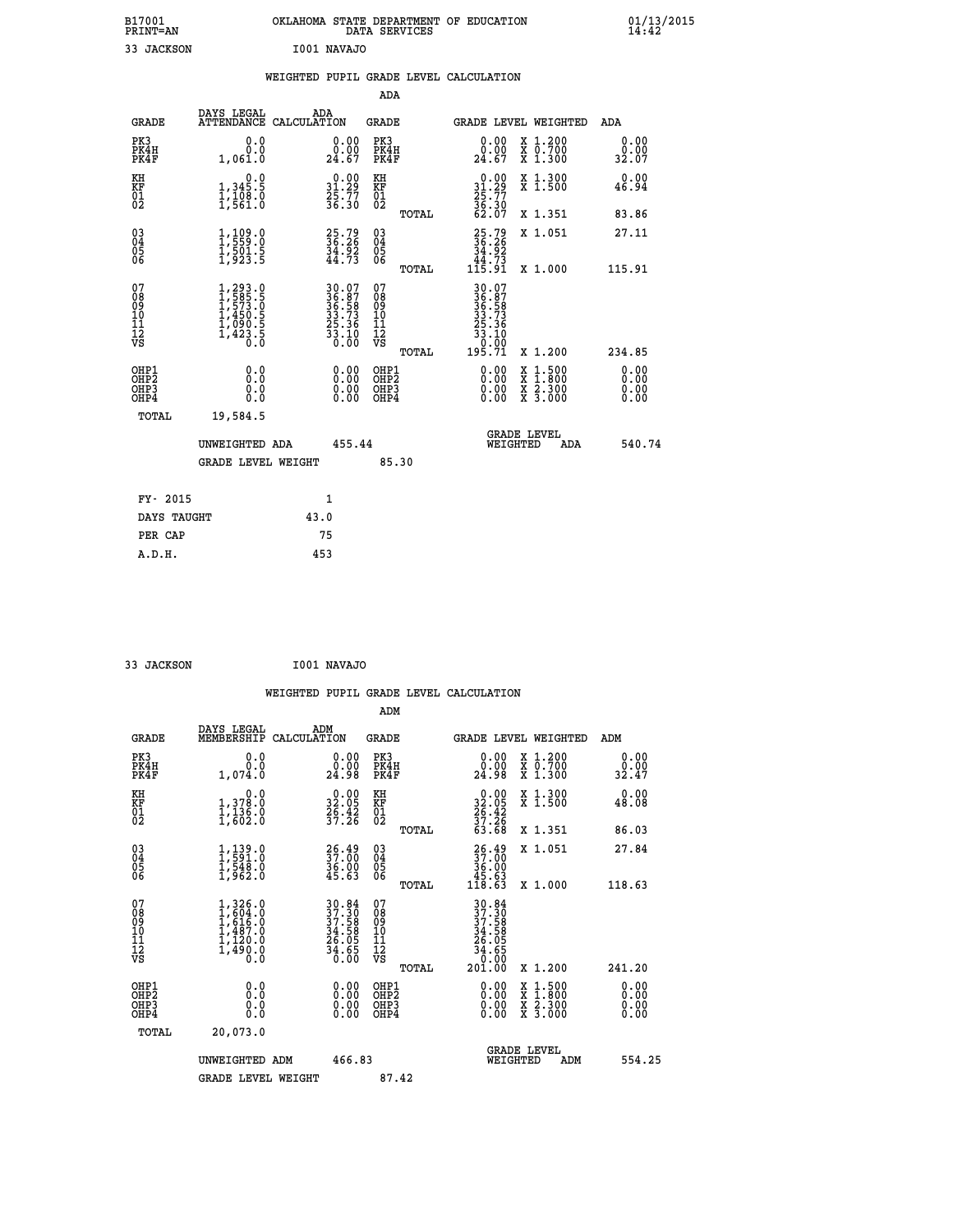| B17001<br>PRINT=AN                                    |                                                                                                       | OKLAHOMA STATE DEPARTMENT OF EDUCATION DATA SERVICES                   |                                                    |       |                                                                                   |                                                                                                                                           | 01/13/2015                   |
|-------------------------------------------------------|-------------------------------------------------------------------------------------------------------|------------------------------------------------------------------------|----------------------------------------------------|-------|-----------------------------------------------------------------------------------|-------------------------------------------------------------------------------------------------------------------------------------------|------------------------------|
| 33 JACKSON                                            |                                                                                                       | I014 DUKE                                                              |                                                    |       |                                                                                   |                                                                                                                                           |                              |
|                                                       |                                                                                                       | WEIGHTED PUPIL GRADE LEVEL CALCULATION                                 |                                                    |       |                                                                                   |                                                                                                                                           |                              |
|                                                       |                                                                                                       |                                                                        | ADA                                                |       |                                                                                   |                                                                                                                                           |                              |
| <b>GRADE</b>                                          | DAYS LEGAL                                                                                            | ADA<br>ATTENDANCE CALCULATION                                          | GRADE                                              |       |                                                                                   | <b>GRADE LEVEL WEIGHTED</b>                                                                                                               | <b>ADA</b>                   |
| PK3<br>PK4H<br>PK4F                                   | 45.0<br>$\frac{0.0}{429.5}$                                                                           | 1.00<br>$\bar{0}.\bar{0}\bar{0}$<br>9.54                               | PK3<br>PK4H<br>PK4F                                |       | $\begin{smallmatrix} 1.00 \\ 0.00 \\ 9.54 \end{smallmatrix}$                      | X 1.200<br>X 0.700<br>X 1.300                                                                                                             | 1.20<br>0.00<br>12.40        |
| KH<br>KF<br>01<br>02                                  | 0.0<br>$\frac{431.5}{348.9}$                                                                          | $9.59$<br>$7.73$<br>$13.48$                                            | KH<br>KF<br>01<br>02                               |       | $\begin{array}{c} 0.00 \\ 9.59 \\ 7.73 \\ 13.49 \end{array}$                      | X 1.300<br>X 1.500                                                                                                                        | 0.00<br>14.39                |
|                                                       |                                                                                                       |                                                                        |                                                    | TOTAL | 21.21                                                                             | X 1.351                                                                                                                                   | 28.65                        |
| 03<br>04<br>05<br>06                                  | 607.0<br>835.5<br>559.0<br>612.0                                                                      | $\frac{13.49}{18.57}$<br>$\frac{15.42}{13.60}$                         | $\begin{matrix} 03 \\ 04 \\ 05 \\ 06 \end{matrix}$ |       | $\frac{13.49}{18.57}$<br>12.42                                                    | X 1.051                                                                                                                                   | 14.18                        |
|                                                       |                                                                                                       |                                                                        |                                                    | TOTAL | $1\bar{3}.6\bar{0}$<br>44.59                                                      | X 1.000                                                                                                                                   | 44.59                        |
| 07<br>08<br>09<br>10<br>11<br>ĪŽ<br>VS                | $\begin{smallmatrix} 803.5\\ 807.5\\ 335.5\\ 336.5\\ 398.5\\ 1,089.0\\ 611.5\\ 0.0 \end{smallmatrix}$ | $17.86$<br>$17.94$<br>$7.46$<br>$8.86$<br>$24.20$<br>$13.59$<br>$0.00$ | 07<br>08<br>09<br>10<br>īī<br>$\frac{1}{\sqrt{2}}$ | TOTAL | 17.86<br>$\frac{17.94}{7.46}$<br>$8.86$<br>24.20<br>$\frac{13.59}{0.00}$<br>89.91 | X 1.200                                                                                                                                   | 107.89                       |
| OHP1<br>OH <sub>P</sub> 2<br>OH <sub>P3</sub><br>OHP4 | 0.0<br>0.0<br>0.0<br>0.0                                                                              | 0.00<br>0.00                                                           | OHP1<br>OHP <sub>2</sub><br>OHP3<br>OHP4           |       | 0.00<br>ŏ:ŏŏ<br>0.00<br>0.00                                                      | $\begin{smallmatrix} \mathtt{X} & 1\cdot500\\ \mathtt{X} & 1\cdot800\\ \mathtt{X} & 2\cdot300\\ \mathtt{X} & 3\cdot000 \end{smallmatrix}$ | 0.00<br>0.00<br>0.00<br>0.00 |
| <b>TOTAL</b>                                          | 8,519.5                                                                                               |                                                                        |                                                    |       |                                                                                   |                                                                                                                                           |                              |
|                                                       | UNWEIGHTED ADA                                                                                        | 189.33                                                                 |                                                    |       | WEIGHTED                                                                          | <b>GRADE LEVEL</b><br>ADA                                                                                                                 | 223.30                       |
|                                                       | <b>GRADE LEVEL WEIGHT</b>                                                                             |                                                                        | 33.97                                              |       |                                                                                   |                                                                                                                                           |                              |
| FY- 2015                                              |                                                                                                       | 1                                                                      |                                                    |       |                                                                                   |                                                                                                                                           |                              |
| DAYS TAUGHT                                           |                                                                                                       | 45.0                                                                   |                                                    |       |                                                                                   |                                                                                                                                           |                              |
|                                                       |                                                                                                       |                                                                        |                                                    |       |                                                                                   |                                                                                                                                           |                              |

| FY- 2015    | 1    |
|-------------|------|
| DAYS TAUGHT | 45.0 |
| PER CAP     | 117  |
| A.D.H.      | 116  |
|             |      |

| 33 JACKSON | I014 DUKE |
|------------|-----------|
|            |           |

 **WEIGHTED PUPIL GRADE LEVEL CALCULATION ADM DAYS LEGAL ADM GRADE MEMBERSHIP CALCULATION GRADE GRADE LEVEL WEIGHTED ADM PK3 45.0 1.00 PK3 1.00 X 1.200 1.20 PK4H 0.0 0.00 PK4H 0.00 X 0.700 0.00 PK4F 450.0 10.00 PK4F 10.00 X 1.300 13.00 KH 0.0 0.00 KH 0.00 X 1.300 0.00 KF 445.0 9.89 KF 9.89 X 1.500 14.84 01 359.0 7.98 01 7.98**  $02 \t\t 629.0 \t\t 13.98 \t 02 \t 13.28$  **TOTAL 21.96 X 1.351 29.67 03 622.0 13.82 03 13.82 X 1.051 14.52 04 859.0 19.09 04 19.09 05 584.0 12.98 05 12.98**  $06$  624.0 13.87 06  $\frac{13.87}{2}$  6  **TOTAL 45.94 X 1.000 45.94** 07 810.0 18.00 07 18.00<br>
08 813.0 18.07 08 18.07<br>
10 408.0 9.07 10 9.07<br>
11 1,121.0 24.91 11 24.90<br>
vs 630.0 16.00 vs 0.00<br>
13 630.0 16.00 vs 0.000  **TOTAL 91.65 X 1.200 109.98 OHP1 0.0 0.00 OHP1 0.00 X 1.500 0.00 OHP2 0.0 0.00 OHP2 0.00 X 1.800 0.00 OHP3 0.0 0.00 OHP3 0.00 X 2.300 0.00 OHP4 0.0 0.00 OHP4 0.00 X 3.000 0.00 TOTAL 8,741.0 GRADE LEVEL UNWEIGHTED ADM 194.26 WEIGHTED ADM 229.15** GRADE LEVEL WEIGHT 34.89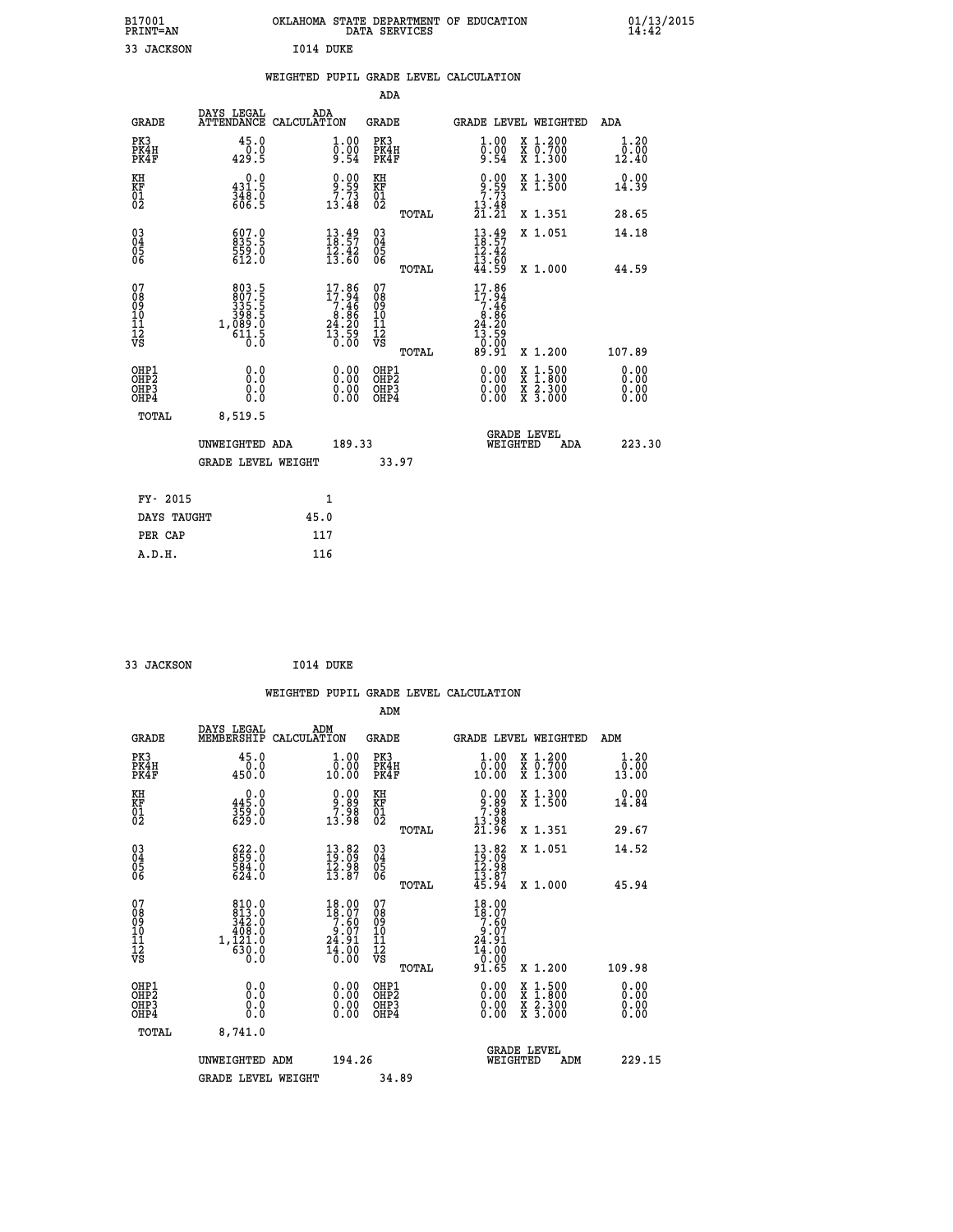| B17001<br>PRINT=AN                                   |                                                                                                                 | OKLAHOMA STATE DEPARTMENT OF EDUCATION                                  | DATA SERVICES                                      |                                                                                  |                                                                                    | 01/13/2015<br>14:42          |  |
|------------------------------------------------------|-----------------------------------------------------------------------------------------------------------------|-------------------------------------------------------------------------|----------------------------------------------------|----------------------------------------------------------------------------------|------------------------------------------------------------------------------------|------------------------------|--|
| 33 JACKSON                                           |                                                                                                                 | I018 ALTUS                                                              |                                                    |                                                                                  |                                                                                    |                              |  |
|                                                      |                                                                                                                 | WEIGHTED PUPIL GRADE LEVEL CALCULATION                                  |                                                    |                                                                                  |                                                                                    |                              |  |
|                                                      |                                                                                                                 |                                                                         | ADA                                                |                                                                                  |                                                                                    |                              |  |
| GRADE                                                | DAYS LEGAL                                                                                                      | ADA<br>ATTENDANCE CALCULATION                                           | GRADE                                              | GRADE LEVEL WEIGHTED                                                             |                                                                                    | ADA                          |  |
| PK3<br>PK4H<br>PK4F                                  | 186.0<br>0.0<br>10,748.0                                                                                        | $\frac{4.33}{0.00}$<br>249.95                                           | PK3<br>PK4H<br>PK4F                                | 4.33<br>0.00<br>249.95                                                           | X 1.200<br>X 0.700<br>X 1.300                                                      | 5.20<br>0.00<br>324.94       |  |
| KH<br>KF<br>$\overline{01}$                          | 0.0<br>12, 459.0<br>$\frac{13}{13}, \frac{68}{108}$ : 5                                                         | $\begin{smallmatrix} 0.00\\ 289.74\\ 318.34\\ 304.84 \end{smallmatrix}$ | KH<br>KF<br>01<br>02                               | $\begin{smallmatrix} &0.00\\ 289.74\\ 318.34\\ 304.84\\ 623.18\end{smallmatrix}$ | X 1.300<br>X 1.500                                                                 | 0.00<br>434.61               |  |
|                                                      |                                                                                                                 |                                                                         | TOTAL                                              |                                                                                  | X 1.351                                                                            | 841.92                       |  |
| $\substack{03 \\ 04}$<br>Ŏ5<br>06                    | 10,597.0<br>10,446.5<br>10,119.0                                                                                | $246.44$<br>$226.40$<br>242.94<br>235.33                                | $\begin{matrix} 03 \\ 04 \\ 05 \\ 06 \end{matrix}$ | 246.44<br>242.94                                                                 | X 1.051                                                                            | 259.01                       |  |
|                                                      |                                                                                                                 |                                                                         | TOTAL                                              | 235.33<br>704.67                                                                 | X 1,000                                                                            | 704.67                       |  |
| 07<br>08<br>09<br>10<br>11<br>12<br>VS               | $\begin{smallmatrix} 10, 510.5\\ 9, 968.5\\ 10, 795.0\\ 8, 226.5\\ 9, 561.5\\ 8, 223.0\\ 0.0 \end{smallmatrix}$ | $244.43231.83251.05191.31222.36191.230.00$                              | 07<br>08<br>09<br>10<br>II<br>12<br>VS<br>TOTAL    | 244.43<br>231.83<br>251.05<br>191.<br>222.36<br>191.23<br>0.00<br>1,332.21       | X 1.200                                                                            | 1,598.65                     |  |
| OHP1<br>OHP <sub>2</sub><br>OH <sub>P3</sub><br>OHP4 | 0.0<br>0.0<br>0.0<br>0.0                                                                                        | 0.00<br>0.00<br>0.00                                                    | OHP1<br>OH <sub>P</sub> 2<br>OHP3<br>OHP4          | 0.00<br>0.00<br>0.00                                                             | $\frac{x}{x}$ $1.500$<br>$\frac{\overline{x}}{\overline{x}}$ $\frac{2.300}{3.000}$ | 0.00<br>0.00<br>0.00<br>0.00 |  |
| TOTAL                                                | 148,372.0                                                                                                       |                                                                         |                                                    |                                                                                  |                                                                                    |                              |  |
|                                                      | UNWEIGHTED ADA                                                                                                  | 3,450.52                                                                |                                                    | <b>GRADE LEVEL</b><br>WEIGHTED                                                   | ADA                                                                                | 4,169.00                     |  |
|                                                      | <b>GRADE LEVEL WEIGHT</b>                                                                                       |                                                                         | 718.48                                             |                                                                                  |                                                                                    |                              |  |
| FY- 2015                                             |                                                                                                                 | 1                                                                       |                                                    |                                                                                  |                                                                                    |                              |  |
| DAYS TAUGHT                                          |                                                                                                                 | 43.0                                                                    |                                                    |                                                                                  |                                                                                    |                              |  |
| PER CAP                                              |                                                                                                                 | 51                                                                      |                                                    |                                                                                  |                                                                                    |                              |  |

```
 33 JACKSON I018 ALTUS
```
 **A.D.H. 1,769**

 **ADM**

| <b>GRADE</b>                                       | DAYS LEGAL                                                                                                                                                                     | ADM<br>MEMBERSHIP CALCULATION                                          | <b>GRADE</b>                                        |       |                                                                             |          | GRADE LEVEL WEIGHTED                                                                             | ADM                           |
|----------------------------------------------------|--------------------------------------------------------------------------------------------------------------------------------------------------------------------------------|------------------------------------------------------------------------|-----------------------------------------------------|-------|-----------------------------------------------------------------------------|----------|--------------------------------------------------------------------------------------------------|-------------------------------|
| PK3<br>PK4H<br>PK4F                                | 194.0<br>0.0<br>11, 353.0                                                                                                                                                      | 4.51<br>0.00<br>264.02                                                 | PK3<br>PK4H<br>PK4F                                 |       | 4.51<br>0.00<br>264.02                                                      |          | X 1.200<br>X 0.700<br>X 1.300                                                                    | 5.41<br>$\frac{0.00}{343.23}$ |
| KH<br>KF<br>01<br>02                               | 0.0<br>13,097:0<br>14,165:0<br>13,485:0                                                                                                                                        | $304.58$<br>$329.42$<br>$313.60$                                       | KH<br>KF<br>01<br>02                                |       | 0.00<br>304:58<br>329:42<br>313:60<br>643:02                                |          | X 1.300<br>X 1.500                                                                               | 0.00<br>456.87                |
|                                                    |                                                                                                                                                                                |                                                                        |                                                     | TOTAL |                                                                             |          | X 1.351                                                                                          | 868.72                        |
| $\begin{matrix} 03 \\ 04 \\ 05 \\ 06 \end{matrix}$ | $\begin{smallmatrix} 10, 875.0\\ 10, 049.0\\ 10, 772.0\\ 10, 448.0 \end{smallmatrix}$                                                                                          | 252.91<br>233.70<br>250.51<br>242.98                                   | $\begin{array}{c} 03 \\ 04 \\ 05 \\ 06 \end{array}$ |       | 252.91<br>233.70<br>250.51<br>242.98<br>727.19                              |          | X 1.051                                                                                          | 265.81                        |
|                                                    |                                                                                                                                                                                |                                                                        |                                                     | TOTAL |                                                                             |          | X 1.000                                                                                          | 727.19                        |
| 07<br>08<br>09<br>101<br>11<br>12<br>VS            | $\begin{smallmatrix} 10\,, & 931\cdot 0\\ 10\,, & 361\cdot 0\\ 11\,, & 305\cdot 0\\ 8\,, & 463\cdot 0\\ 9\,, & 953\cdot 0\\ 8\,, & 597\cdot 0\\ 0\,. & 0\,. \end{smallmatrix}$ | 254.21<br>$\frac{740.95}{262.91}$<br>196.81<br>$\frac{231.47}{199.93}$ | 07<br>08<br>09<br>001<br>11<br>11<br>12<br>VS       |       | 254.21<br>240.95<br>262.91<br>195.81<br>$\frac{231.47}{199.93}$<br>1,386.28 |          | X 1.200                                                                                          |                               |
|                                                    |                                                                                                                                                                                |                                                                        |                                                     | TOTAL |                                                                             |          |                                                                                                  | 1,663.54                      |
| OHP1<br>OHP <sub>2</sub><br>OHP3<br>OHP4           | 0.0<br>0.000                                                                                                                                                                   | $0.00$<br>$0.00$<br>0.00                                               | OHP1<br>OHP2<br>OHP3<br>OHP4                        |       |                                                                             |          | $\begin{smallmatrix} x & 1 & 500 \\ x & 1 & 800 \\ x & 2 & 300 \\ x & 3 & 000 \end{smallmatrix}$ | 0.00<br>0.00<br>0.00<br>0.00  |
| TOTAL                                              | 154,048.0                                                                                                                                                                      |                                                                        |                                                     |       |                                                                             |          |                                                                                                  |                               |
|                                                    | UNWEIGHTED                                                                                                                                                                     | 3,582.51<br>ADM                                                        |                                                     |       |                                                                             | WEIGHTED | <b>GRADE LEVEL</b><br>ADM                                                                        | 4,330.77                      |
|                                                    | <b>GRADE LEVEL WEIGHT</b>                                                                                                                                                      |                                                                        | 748.26                                              |       |                                                                             |          |                                                                                                  |                               |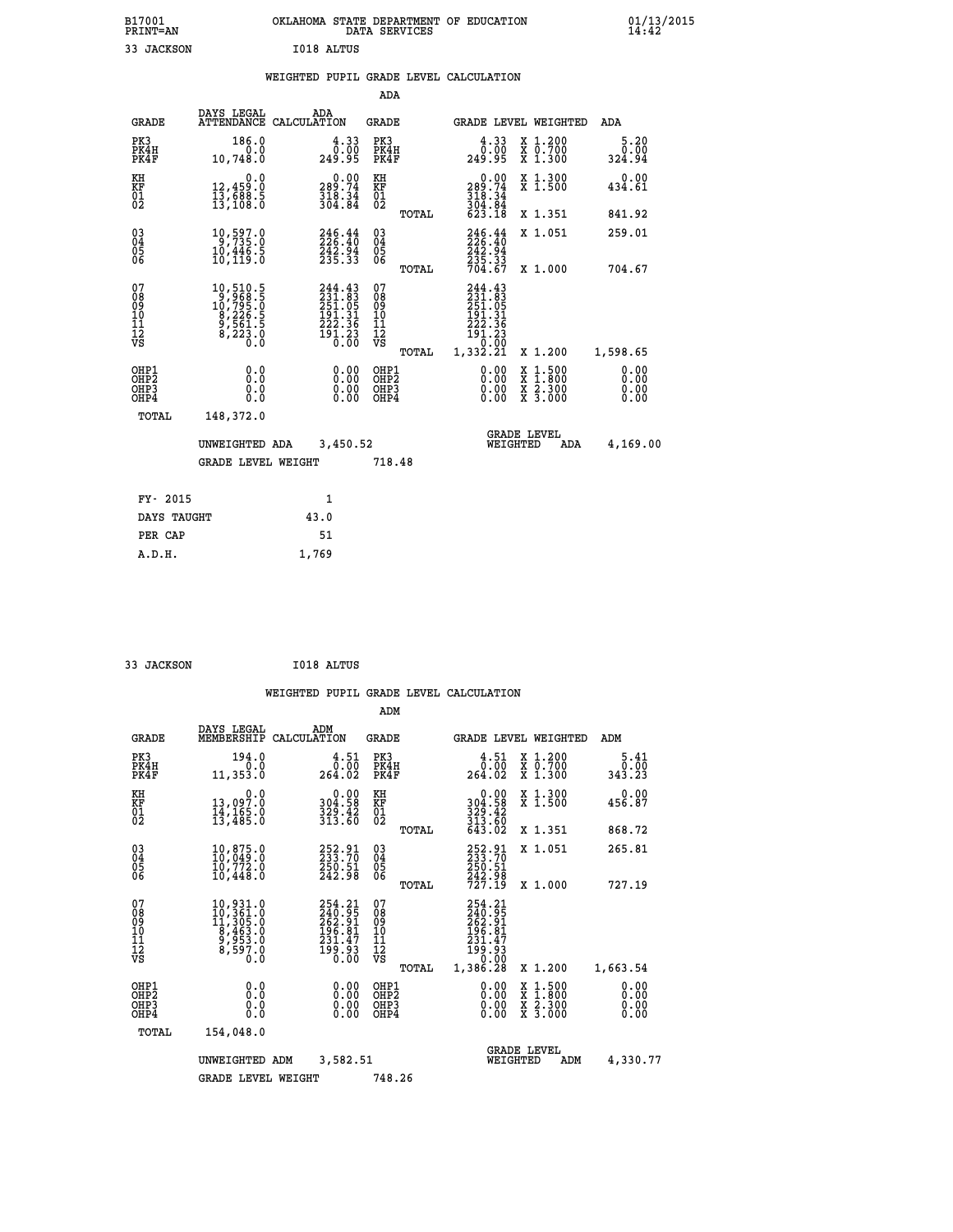| B17001<br>PRINT=AN | OKLAHOMA STATE DEPARTMENT OF EDUCATION<br>DATA SERVICES | $01/13/2015$<br>14:42 |
|--------------------|---------------------------------------------------------|-----------------------|
| 33 JACKSON         | I025 ELDORADO                                           |                       |
|                    | WEIGHTED PUPIL GRADE LEVEL CALCULATION                  |                       |

|                                                      |                                                    |                                                                      | ADA                                                  |       |                                                             |                                                                                                                                           |                              |
|------------------------------------------------------|----------------------------------------------------|----------------------------------------------------------------------|------------------------------------------------------|-------|-------------------------------------------------------------|-------------------------------------------------------------------------------------------------------------------------------------------|------------------------------|
| <b>GRADE</b>                                         | DAYS LEGAL                                         | ADA<br>ATTENDANCE CALCULATION                                        | <b>GRADE</b>                                         |       |                                                             | GRADE LEVEL WEIGHTED                                                                                                                      | ADA                          |
| PK3<br>PK4H<br>PK4F                                  | 0.0<br>0.0<br>163.0                                | $\begin{smallmatrix} 0.00\\ 0.00\\ 3.79 \end{smallmatrix}$           | PK3<br>PK4H<br>PK4F                                  |       | 0.00<br>$\frac{0.00}{3.79}$                                 | X 1.200<br>X 0.700<br>X 1.300                                                                                                             | 0.00<br>0.00<br>4.93         |
| KH<br>KF<br>01<br>02                                 | $0.0$<br>161.5<br>$\frac{245.0}{261.0}$            | $\frac{0.00}{3.76}$<br>5.70<br>6.07                                  | KH<br>KF<br>01<br>02                                 |       | $\begin{array}{c} 0.00 \\ 3.76 \\ 5.70 \\ 6.07 \end{array}$ | X 1.300<br>X 1.500                                                                                                                        | 0.00<br>5.64                 |
|                                                      |                                                    |                                                                      |                                                      | TOTAL | 11.77                                                       | X 1.351                                                                                                                                   | 15.90                        |
| $\begin{matrix} 03 \\ 04 \\ 05 \\ 06 \end{matrix}$   | $114.0$<br>$172.0$<br>$\frac{194.0}{329.5}$        | $\frac{2.65}{4.51}$<br>$\frac{4.51}{7.66}$                           | 03<br>04<br>05<br>06                                 |       | $2.65$<br>$4.51$<br>$7.51$                                  | X 1.051                                                                                                                                   | 2.79                         |
|                                                      |                                                    |                                                                      |                                                      | TOTAL | 16.17                                                       | X 1.000                                                                                                                                   | 16.17                        |
| 07<br>08<br>09<br>10<br>11<br>11<br>12<br>VS         | 206.5<br>222.0<br>320.0<br>344.5<br>203.0<br>450.5 | $4.80$<br>$5.16$<br>$7.44$<br>$5.69$<br>$4.72$<br>$10.480$<br>$0.00$ | 07<br>08<br>09<br>001<br>11<br>11<br>12<br>VS        |       | $4.80$<br>$5.16$<br>$7.44$<br>$5.69$<br>$4.72$<br>10.48     |                                                                                                                                           |                              |
|                                                      |                                                    |                                                                      |                                                      | TOTAL | -0:00<br>38.29                                              | X 1.200                                                                                                                                   | 45.95                        |
| OHP1<br>OHP <sub>2</sub><br>OHP3<br>OH <sub>P4</sub> | 0.0<br>0.000                                       | $\begin{smallmatrix} 0.00 \ 0.00 \ 0.00 \ 0.00 \end{smallmatrix}$    | OHP1<br>OHP2<br>OHP <sub>3</sub><br>OHP <sub>4</sub> |       | 0.00<br>0.00                                                | $\begin{smallmatrix} \mathtt{X} & 1\cdot500\\ \mathtt{X} & 1\cdot800\\ \mathtt{X} & 2\cdot300\\ \mathtt{X} & 3\cdot000 \end{smallmatrix}$ | 0.00<br>0.00<br>0.00<br>0.00 |
| TOTAL                                                | 3,286.5                                            |                                                                      |                                                      |       |                                                             |                                                                                                                                           |                              |
|                                                      | UNWEIGHTED ADA                                     | 76.43                                                                |                                                      |       |                                                             | GRADE LEVEL<br>WEIGHTED<br>ADA                                                                                                            | 91.38                        |
|                                                      | <b>GRADE LEVEL WEIGHT</b>                          |                                                                      | 14.95                                                |       |                                                             |                                                                                                                                           |                              |
| FY- 2015                                             |                                                    | 1                                                                    |                                                      |       |                                                             |                                                                                                                                           |                              |
| DAYS TAUGHT                                          |                                                    | 43.0                                                                 |                                                      |       |                                                             |                                                                                                                                           |                              |
| PER CAP                                              |                                                    | 167                                                                  |                                                      |       |                                                             |                                                                                                                                           |                              |

 **33 JACKSON I025 ELDORADO**

|                                                    |                                                                       |                    |                                                                                         |                              |       | WEIGHTED PUPIL GRADE LEVEL CALCULATION                                                                                                |                                                                                                  |                      |       |
|----------------------------------------------------|-----------------------------------------------------------------------|--------------------|-----------------------------------------------------------------------------------------|------------------------------|-------|---------------------------------------------------------------------------------------------------------------------------------------|--------------------------------------------------------------------------------------------------|----------------------|-------|
|                                                    |                                                                       |                    |                                                                                         | ADM                          |       |                                                                                                                                       |                                                                                                  |                      |       |
| <b>GRADE</b>                                       | DAYS LEGAL<br>MEMBERSHIP                                              | ADM<br>CALCULATION |                                                                                         | <b>GRADE</b>                 |       | <b>GRADE LEVEL WEIGHTED</b>                                                                                                           |                                                                                                  | ADM                  |       |
| PK3<br>PK4H<br>PK4F                                | 0.0<br>$0.0$<br>172.0                                                 |                    | 0.00<br>$\begin{smallmatrix} 0.00 & 0 \ 4.00 & \end{smallmatrix}$                       | PK3<br>PK4H<br>PK4F          |       | $\begin{smallmatrix} 0.00 \\ 0.00 \\ 4.00 \end{smallmatrix}$                                                                          | X 1.200<br>X 0.700<br>X 1.300                                                                    | 0.00<br>0.00<br>5.20 |       |
| KH<br>KF<br>01<br>02                               | $\begin{smallmatrix} 0.0\\ 172.0\\ 258.0\\ 278.0 \end{smallmatrix}$   |                    | $\begin{smallmatrix} 0.00\ 4.00\ 6.00\ 6.47 \end{smallmatrix}$                          | KH<br>KF<br>01<br>02         |       | $\begin{smallmatrix} 0.00\\ 4.00\\ 6.00\\ 6.47\\ 12.47 \end{smallmatrix}$                                                             | X 1.300<br>X 1.500                                                                               | 0.00<br>6.00         |       |
|                                                    |                                                                       |                    |                                                                                         |                              | TOTAL |                                                                                                                                       | X 1.351                                                                                          | 16.85                |       |
| $\begin{matrix} 03 \\ 04 \\ 05 \\ 06 \end{matrix}$ | $\begin{smallmatrix} 129.0\\ 179.0\\ 204.0\\ 344.0 \end{smallmatrix}$ |                    | $3.00$<br>$4.16$<br>$4.74$<br>$8.00$                                                    | $^{03}_{04}$<br>05<br>06     |       | $3.00$<br>$4.16$<br>$4.74$<br>$8.00$                                                                                                  | X 1.051                                                                                          | 3.15                 |       |
|                                                    |                                                                       |                    |                                                                                         |                              | TOTAL | 16.90                                                                                                                                 | X 1.000                                                                                          | 16.90                |       |
| 07<br>0890112<br>1112<br>VS                        | $215.0$<br>$239.0$<br>$344.0$<br>$261.0$<br>$214.0$<br>$473.0$<br>0.0 |                    | $\begin{smallmatrix} 5.00\\ 5.56\\ 8.00\\ 6.07\\ 4.98\\ 11.00\\ 0.00 \end{smallmatrix}$ | 07<br>08901123<br>1112<br>VS | TOTAL | $\begin{array}{c} 5\cdot 00 \\ 5\cdot 56 \\ 8\cdot 00 \\ 6\cdot 07 \\ 4\cdot 98 \\ 11\cdot 00 \\ 0\cdot 00 \\ 40\cdot 61 \end{array}$ | $X_1.200$                                                                                        | 48.73                |       |
| OHP1<br>OHP2<br>OH <sub>P3</sub><br>OHP4           | 0.0<br>0.000                                                          |                    | $\begin{smallmatrix} 0.00 \ 0.00 \ 0.00 \ 0.00 \end{smallmatrix}$                       | OHP1<br>OHP2<br>OHP3<br>OHP4 |       |                                                                                                                                       | $\begin{smallmatrix} x & 1 & 500 \\ x & 1 & 800 \\ x & 2 & 300 \\ x & 3 & 000 \end{smallmatrix}$ | 0.00<br>0.00<br>0.00 |       |
| TOTAL                                              | 3,482.0                                                               |                    |                                                                                         |                              |       |                                                                                                                                       |                                                                                                  |                      |       |
|                                                    | UNWEIGHTED ADM                                                        |                    | 80.98                                                                                   |                              |       | <b>GRADE LEVEL</b><br>WEIGHTED                                                                                                        | ADM                                                                                              |                      | 96.83 |
|                                                    | <b>GRADE LEVEL WEIGHT</b>                                             |                    |                                                                                         | 15.85                        |       |                                                                                                                                       |                                                                                                  |                      |       |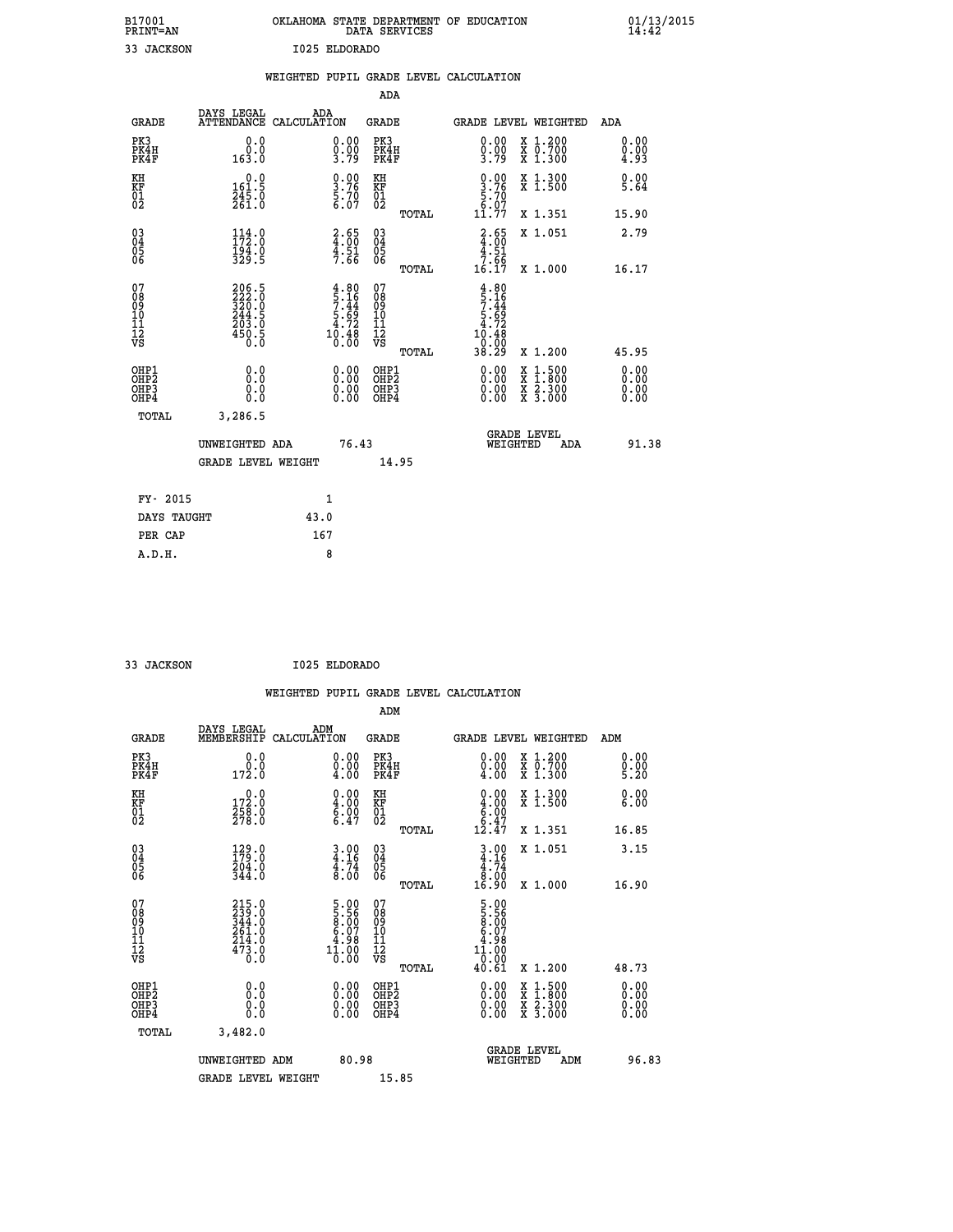| B17001<br><b>PRINT=AN</b> | OKLAHOMA<br>. STATE DEPARTMENT OF EDUCATION<br>DATA SERVICES | 01/13/2015<br>14:42 |
|---------------------------|--------------------------------------------------------------|---------------------|
| 33<br>JACKSON             | <b>I035 OLUSTEE</b>                                          |                     |

|                                                                    |                                                                                                                                                              | WEIGHTED PUPIL GRADE LEVEL CALCULATION                                                   |                                        |       |                                                                                                |                                                                                          |                              |
|--------------------------------------------------------------------|--------------------------------------------------------------------------------------------------------------------------------------------------------------|------------------------------------------------------------------------------------------|----------------------------------------|-------|------------------------------------------------------------------------------------------------|------------------------------------------------------------------------------------------|------------------------------|
|                                                                    |                                                                                                                                                              |                                                                                          | <b>ADA</b>                             |       |                                                                                                |                                                                                          |                              |
| <b>GRADE</b>                                                       | DAYS LEGAL                                                                                                                                                   | ADA<br>ATTENDANCE CALCULATION                                                            | GRADE                                  |       |                                                                                                | GRADE LEVEL WEIGHTED                                                                     | ADA                          |
| PK3<br>PK4H<br>PK4F                                                | 43.0<br>$0.0$<br>351.0                                                                                                                                       | $\begin{smallmatrix} 1.00\ 0.00\ 8.16 \end{smallmatrix}$                                 | PK3<br>PK4H<br>PK4F                    |       | 1.00<br>$\overline{0}$ .00<br>8.16                                                             | X 1.200<br>X 0.700<br>X 1.300                                                            | 1.20<br>0.00<br>10.61        |
| KH<br>KF<br>01<br>02                                               | 0.0<br>398.0<br>$\frac{477.0}{525.0}$                                                                                                                        | $\begin{smallmatrix} 0.00\\ 9.26\\ 11.09\\ 12.21 \end{smallmatrix}$                      | KH<br>KF<br>01<br>02                   |       | $\begin{array}{c} 0.00 \\ 9.26 \\ 11.09 \\ 12.21 \\ 23.30 \end{array}$                         | X 1.300<br>X 1.500                                                                       | 0.00<br>13.89                |
|                                                                    |                                                                                                                                                              |                                                                                          |                                        | TOTAL |                                                                                                | X 1.351                                                                                  | 31.48                        |
| $\begin{smallmatrix} 03 \\[-4pt] 04 \end{smallmatrix}$<br>05<br>06 | 452.0<br>206.5<br>631.5<br>695.5                                                                                                                             | $\begin{array}{r} 10.51 \\ 4.80 \\ 14.69 \\ 16.17 \end{array}$                           | $\substack{03 \\ 04}$<br>05<br>06      |       | $\begin{array}{r} 10.51 \\ 4.80 \\ 14.69 \\ 16.17 \\ 35.66 \end{array}$                        | X 1.051                                                                                  | 11.05                        |
|                                                                    |                                                                                                                                                              |                                                                                          |                                        | TOTAL |                                                                                                | X 1.000                                                                                  | 35.66                        |
| 07<br>08<br>09<br>11<br>11<br>12<br>VS                             | $\begin{smallmatrix} 4\,0\,4\cdot\,0\\ 4\,7\,2\cdot\,5\\ 4\,5\,0\cdot\,0\\ 3\,4\,8\cdot\,0\\ 2\,6\,9\cdot\,0\\ 4\,1\,1\cdot\,5\\ 0\cdot\,0\end{smallmatrix}$ | $\begin{smallmatrix} 9.40\\ 10.99\\ 10.47\\ 8.09\\ 6.26\\ 9.57\\ 0.00 \end{smallmatrix}$ | 07<br>08<br>09<br>11<br>11<br>12<br>VS | TOTAL | $\begin{array}{c} 9.40 \\ 10.99 \\ 10.47 \\ 8.09 \\ 6.26 \\ 9.57 \\ 9.90 \end{array}$<br>54.78 | X 1.200                                                                                  | 65.74                        |
| OHP1<br>OHP2<br>OH <sub>P3</sub><br>OHP4                           | 0.0<br>0.0<br>0.0                                                                                                                                            | $\begin{smallmatrix} 0.00 \ 0.00 \ 0.00 \ 0.00 \end{smallmatrix}$                        | OHP1<br>OHP2<br>OHP3<br>OHP4           |       | 0.00<br>0.00<br>0.00                                                                           | $\begin{smallmatrix} x & 1.500 \\ x & 1.800 \\ x & 2.300 \\ x & 3.000 \end{smallmatrix}$ | 0.00<br>0.00<br>0.00<br>0.00 |
| TOTAL                                                              | 6,134.5                                                                                                                                                      |                                                                                          |                                        |       |                                                                                                |                                                                                          |                              |
|                                                                    | UNWEIGHTED ADA                                                                                                                                               | 142.67                                                                                   |                                        |       | WEIGHTED                                                                                       | <b>GRADE LEVEL</b><br>ADA                                                                | 169.63                       |
|                                                                    | <b>GRADE LEVEL WEIGHT</b>                                                                                                                                    |                                                                                          |                                        | 26.96 |                                                                                                |                                                                                          |                              |
| FY- 2015                                                           |                                                                                                                                                              | $\mathbf{1}$                                                                             |                                        |       |                                                                                                |                                                                                          |                              |
| DAYS TAUGHT                                                        |                                                                                                                                                              | 43.0                                                                                     |                                        |       |                                                                                                |                                                                                          |                              |
| PER CAP                                                            |                                                                                                                                                              | 167                                                                                      |                                        |       |                                                                                                |                                                                                          |                              |

| וארא בארגד. רב |
|----------------|

 **33 JACKSON I035 OLUSTEE**

|                                                      |                                                           |                    |                                                                                                                               |                                                     |       | WEIGHTED PUPIL GRADE LEVEL CALCULATION                       |                                          |                       |  |
|------------------------------------------------------|-----------------------------------------------------------|--------------------|-------------------------------------------------------------------------------------------------------------------------------|-----------------------------------------------------|-------|--------------------------------------------------------------|------------------------------------------|-----------------------|--|
|                                                      |                                                           |                    |                                                                                                                               | ADM                                                 |       |                                                              |                                          |                       |  |
| <b>GRADE</b>                                         | DAYS LEGAL<br>MEMBERSHIP                                  | ADM<br>CALCULATION |                                                                                                                               | <b>GRADE</b>                                        |       | GRADE LEVEL WEIGHTED                                         |                                          | ADM                   |  |
| PK3<br>PK4H<br>PK4F                                  | 43.0<br>$0.0$ 380.0                                       |                    | 1.00<br>$\overline{0}\cdot\overline{0}\overline{0}\overline{4}$                                                               | PK3<br>PK4H<br>PK4F                                 |       | $\begin{smallmatrix} 1.00 \\ 0.00 \\ 8.84 \end{smallmatrix}$ | X 1.200<br>X 0.700<br>X 1.300            | 1.20<br>0.00<br>11.49 |  |
| KH<br>KF<br>01<br>02                                 | 427.0<br>$\frac{505.0}{538.0}$                            |                    | $\begin{smallmatrix} 0.00\\ 9.93\\ 11.74\\ 12.51 \end{smallmatrix}$                                                           | KH<br>KF<br>01<br>02                                |       | $0.93$<br>$11.74$<br>$12.51$<br>$24.25$                      | X 1.300<br>X 1.500                       | 0.00<br>14.90         |  |
|                                                      |                                                           |                    |                                                                                                                               |                                                     | TOTAL |                                                              | X 1.351                                  | 32.76                 |  |
| $\begin{matrix} 03 \\ 04 \\ 05 \\ 06 \end{matrix}$   | 479.0<br>215.0<br>645.0<br>721.0                          |                    | $\begin{array}{r} 11 \cdot 14 \\[-4pt] 5 \cdot 00 \\[-4pt] 15 \cdot 90 \\[-4pt] 16 \cdot 77 \end{array}$                      | $\begin{array}{c} 03 \\ 04 \\ 05 \\ 06 \end{array}$ |       | 11.14<br>$\frac{15:60}{15:90}$<br>15.92                      | X 1.051                                  | 11.71                 |  |
|                                                      |                                                           |                    |                                                                                                                               |                                                     | TOTAL | 36.77                                                        | X 1.000                                  | 36.77                 |  |
| 07<br>0890112<br>1112<br>VS                          | 431.0<br>511.0<br>504.0<br>390.0<br>287.0<br>483.0<br>0.0 |                    | $\begin{smallmatrix} 10.02\\11.88\\11.72 \end{smallmatrix}$<br>$\begin{array}{r} 16.67 \\ -6.67 \\ 11.23 \\ 0.00 \end{array}$ | 07<br>08901112<br>1112<br>VS                        | TOTAL | 60.59                                                        | X 1.200                                  | 72.71                 |  |
| OHP1<br>OHP <sub>2</sub><br>OH <sub>P3</sub><br>OHP4 | 0.0<br>0.000                                              |                    | $0.00$<br>$0.00$<br>0.00                                                                                                      | OHP1<br>OHP <sub>2</sub><br>OHP <sub>3</sub>        |       | 0.00<br>0.00<br>0.00                                         | X 1:500<br>X 1:800<br>X 2:300<br>X 3:000 | 0.00<br>0.00<br>0.00  |  |
| TOTAL                                                | 6,559.0                                                   |                    |                                                                                                                               |                                                     |       |                                                              |                                          |                       |  |
|                                                      | UNWEIGHTED ADM                                            |                    | 152.52                                                                                                                        |                                                     |       | WEIGHTED                                                     | <b>GRADE LEVEL</b><br>ADM                | 181.54                |  |
|                                                      | <b>GRADE LEVEL WEIGHT</b>                                 |                    |                                                                                                                               | 29.02                                               |       |                                                              |                                          |                       |  |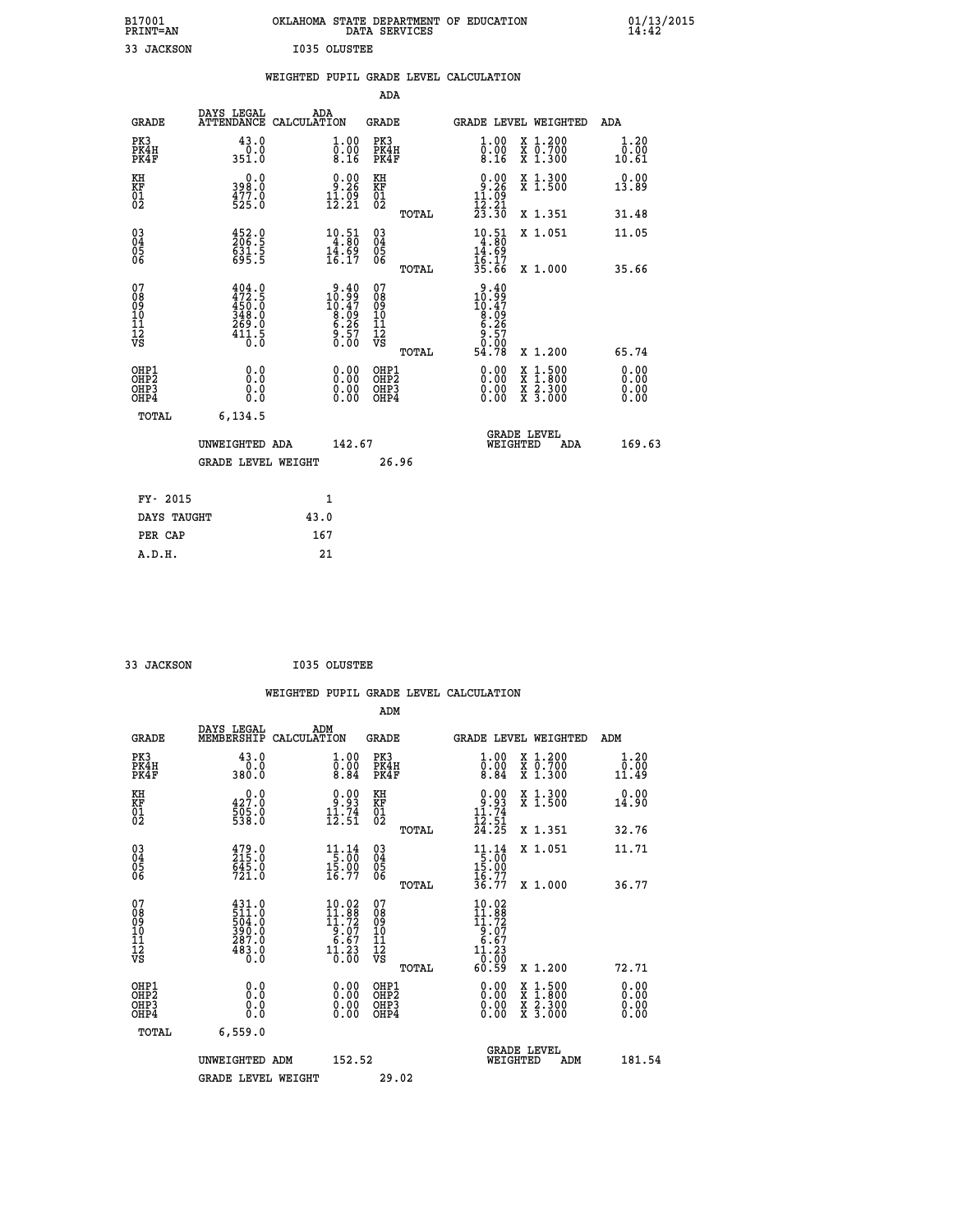| B17001<br>PRINT=AN                       |                                                           | OKLAHOMA STATE DEPARTMENT OF EDUCATION<br>DATA SERVICES               |                                                    |                                                                                                   |                                                                                          | $01/13/2015$<br>14:42 |  |
|------------------------------------------|-----------------------------------------------------------|-----------------------------------------------------------------------|----------------------------------------------------|---------------------------------------------------------------------------------------------------|------------------------------------------------------------------------------------------|-----------------------|--|
| 33 JACKSON                               |                                                           | I054 BLAIR                                                            |                                                    |                                                                                                   |                                                                                          |                       |  |
|                                          |                                                           | WEIGHTED PUPIL GRADE LEVEL CALCULATION                                |                                                    |                                                                                                   |                                                                                          |                       |  |
|                                          |                                                           |                                                                       | ADA                                                |                                                                                                   |                                                                                          |                       |  |
| <b>GRADE</b>                             |                                                           | DAYS LEGAL ADA ATTENDANCE CALCULATION                                 | GRADE                                              | <b>GRADE LEVEL WEIGHTED</b>                                                                       |                                                                                          | ADA                   |  |
| PK3<br>PK4H<br>PK4F                      | 66.0<br>0.0<br>1.042.0                                    | 1.53<br>$\frac{\bar{0} \cdot \bar{0} \bar{0}}{24.23}$                 | PK3<br>PK4H<br>PK4F                                | $\frac{1}{0}$ : 53<br>24.23                                                                       | X 1.200<br>X 0.700<br>X 1.300                                                            | 1.84<br>0.00<br>31.50 |  |
| KH<br>KF<br>01<br>02                     | 0.0<br>$735.0$<br>1, $122.0$<br>754.5                     | 17.09<br>$\frac{26.09}{17.55}$                                        | KH<br>KF<br>01<br>02                               | 17.09<br>26:09<br>17:55                                                                           | X 1.300<br>X 1.500                                                                       | 0.00<br>25.64         |  |
|                                          |                                                           |                                                                       | TOTAL                                              | 43.64                                                                                             | X 1.351                                                                                  | 58.96                 |  |
| 03<br>04<br>05<br>06                     | $\substack{841.0 \\ 045.0 \\ 835.0 \\ 663.0}$             | $\begin{smallmatrix} 19.56\\ 24.30\\ 19.42\\ 15.42 \end{smallmatrix}$ | $\begin{matrix} 03 \\ 04 \\ 05 \\ 06 \end{matrix}$ | 19.56<br>24.30<br>19.42<br>15.42<br>59.14                                                         | X 1.051                                                                                  | 20.56                 |  |
|                                          |                                                           |                                                                       | TOTAL                                              |                                                                                                   | X 1.000                                                                                  | 59.14                 |  |
| 07<br>08<br>09<br>10<br>11<br>12<br>VS   | 943.0<br>636.0<br>645.5<br>845.5<br>890.5<br>890.5<br>0.0 | 21.93<br>14.79<br>19.66<br>19.52<br>25.33<br>20.71<br>20.00           | 0789011128<br>TOTAL                                | $\begin{smallmatrix} 21.93\ 14.79\ 19.66\ 19.523\ 25.331\ 20.71\ 0.00\ 121.94\ \end{smallmatrix}$ | X 1.200                                                                                  | 146.33                |  |
|                                          |                                                           |                                                                       |                                                    |                                                                                                   |                                                                                          | 0.00                  |  |
| OHP1<br>OHP2<br>OH <sub>P3</sub><br>OHP4 | 0.0<br>0.0<br>0.0                                         | 0.00<br>0.00<br>0.00                                                  | OHP1<br>OHP2<br>OHP3<br>OHP4                       | 0.00<br>0.00<br>0.00                                                                              | $\begin{smallmatrix} x & 1.500 \\ x & 1.800 \\ x & 2.300 \\ x & 3.000 \end{smallmatrix}$ | Ō. ŌŌ<br>0.00<br>0.00 |  |
| TOTAL                                    | 12,347.0                                                  |                                                                       |                                                    |                                                                                                   |                                                                                          |                       |  |
|                                          | UNWEIGHTED ADA                                            | 287.13                                                                |                                                    | WEIGHTED                                                                                          | <b>GRADE LEVEL</b><br>ADA                                                                | 343.97                |  |
|                                          | <b>GRADE LEVEL WEIGHT</b>                                 |                                                                       | 56.84                                              |                                                                                                   |                                                                                          |                       |  |

| FY- 2015    | 1    |
|-------------|------|
| DAYS TAUGHT | 43.0 |
| PER CAP     | 81   |
| A.D.H.      | 127  |
|             |      |

```
 33 JACKSON I054 BLAIR
```

|                                                      |                                                                                               |                                                                             |              |                                              |       | WEIGHTED PUPIL GRADE LEVEL CALCULATION                                                                                    |                                                                                                                     |                               |  |
|------------------------------------------------------|-----------------------------------------------------------------------------------------------|-----------------------------------------------------------------------------|--------------|----------------------------------------------|-------|---------------------------------------------------------------------------------------------------------------------------|---------------------------------------------------------------------------------------------------------------------|-------------------------------|--|
|                                                      |                                                                                               |                                                                             |              | ADM                                          |       |                                                                                                                           |                                                                                                                     |                               |  |
| <b>GRADE</b>                                         | DAYS LEGAL<br>MEMBERSHIP                                                                      | ADM<br>CALCULATION                                                          |              | <b>GRADE</b>                                 |       | GRADE LEVEL WEIGHTED                                                                                                      |                                                                                                                     | ADM                           |  |
| PK3<br>PK4H<br>PK4F                                  | 66.0<br>0.0<br>1,097.0                                                                        | $\frac{1}{0}$ : 53<br>25.51                                                 |              | PK3<br>PK4H<br>PK4F                          |       | $\frac{1}{0}$ : 53<br>25.51                                                                                               | X 1.200<br>X 0.700<br>X 1.300                                                                                       | 1.84<br>0.00<br>33.16         |  |
| KH<br>KF<br>01<br>02                                 | 0.0<br>758.0<br>$1, \frac{1}{7}$ $\frac{6}{1}$ $\cdot \frac{0}{0}$                            | $\begin{smallmatrix} 0.00\\ 17.63\\ 27.00\\ 18.00 \end{smallmatrix}$        |              | KH<br>KF<br>01<br>02                         |       | $\begin{smallmatrix} 0.00\\ 17.63\\ 27.00\\ 18.00\\ 45.00 \end{smallmatrix}$                                              | X 1.300<br>X 1.500                                                                                                  | 0.00<br>26.45                 |  |
|                                                      |                                                                                               |                                                                             |              |                                              | TOTAL |                                                                                                                           | X 1.351                                                                                                             | 60.80                         |  |
| $\begin{matrix} 03 \\ 04 \\ 05 \\ 06 \end{matrix}$   | 1,092:0<br>$860.0$<br>688.0                                                                   | $\begin{smallmatrix} 20.28\\ 25.40\\ 20.00\\ 16.00 \end{smallmatrix}$       |              | 03<br>04<br>05<br>06                         |       | $20.28$<br>$25.40$<br>$20.00$<br>16.00                                                                                    | X 1.051                                                                                                             | 21.31                         |  |
| 07                                                   |                                                                                               |                                                                             |              | 07                                           | TOTAL | 61.40                                                                                                                     | X 1.000                                                                                                             | 61.40                         |  |
| 0890112<br>1112<br>VS                                | $\begin{smallmatrix} 979.0\\ 642.0\\ 877.0\\ 860.0\\ 1,118.0\\ 920.0\\ 0.0 \end{smallmatrix}$ | $22.77$<br>$14.93$<br>$20.40$<br>$20.00$<br>$26.00$<br>$\frac{51.40}{0.00}$ |              | 08<br>09<br>11<br>11<br>12<br>VS             |       | $\begin{smallmatrix} 22\cdot77\14\cdot93\20\cdot40\20\cdot00\026\cdot00\011\cdot40\0\cdot00\0125\cdot50\end{smallmatrix}$ |                                                                                                                     |                               |  |
|                                                      |                                                                                               |                                                                             |              |                                              | TOTAL |                                                                                                                           | X 1.200                                                                                                             | 150.60                        |  |
| OHP1<br>OHP <sub>2</sub><br>OH <sub>P3</sub><br>OHP4 | 0.0<br>0.000                                                                                  | 0.00                                                                        | 0.00<br>0.00 | OHP1<br>OHP <sub>2</sub><br>OHP <sub>3</sub> |       | 0.00<br>0.00<br>0.00                                                                                                      | $\begin{array}{l} \mathtt{X} & 1.500 \\ \mathtt{X} & 1.800 \\ \mathtt{X} & 2.300 \\ \mathtt{X} & 3.000 \end{array}$ | 0.00<br>Ō. ŌŌ<br>0.00<br>0.00 |  |
| TOTAL                                                | 12,764.0                                                                                      |                                                                             |              |                                              |       |                                                                                                                           |                                                                                                                     |                               |  |
|                                                      | UNWEIGHTED ADM                                                                                |                                                                             | 296.85       |                                              |       | WEIGHTED                                                                                                                  | <b>GRADE LEVEL</b><br>ADM                                                                                           | 355.56                        |  |
|                                                      | <b>GRADE LEVEL WEIGHT</b>                                                                     |                                                                             |              | 58.71                                        |       |                                                                                                                           |                                                                                                                     |                               |  |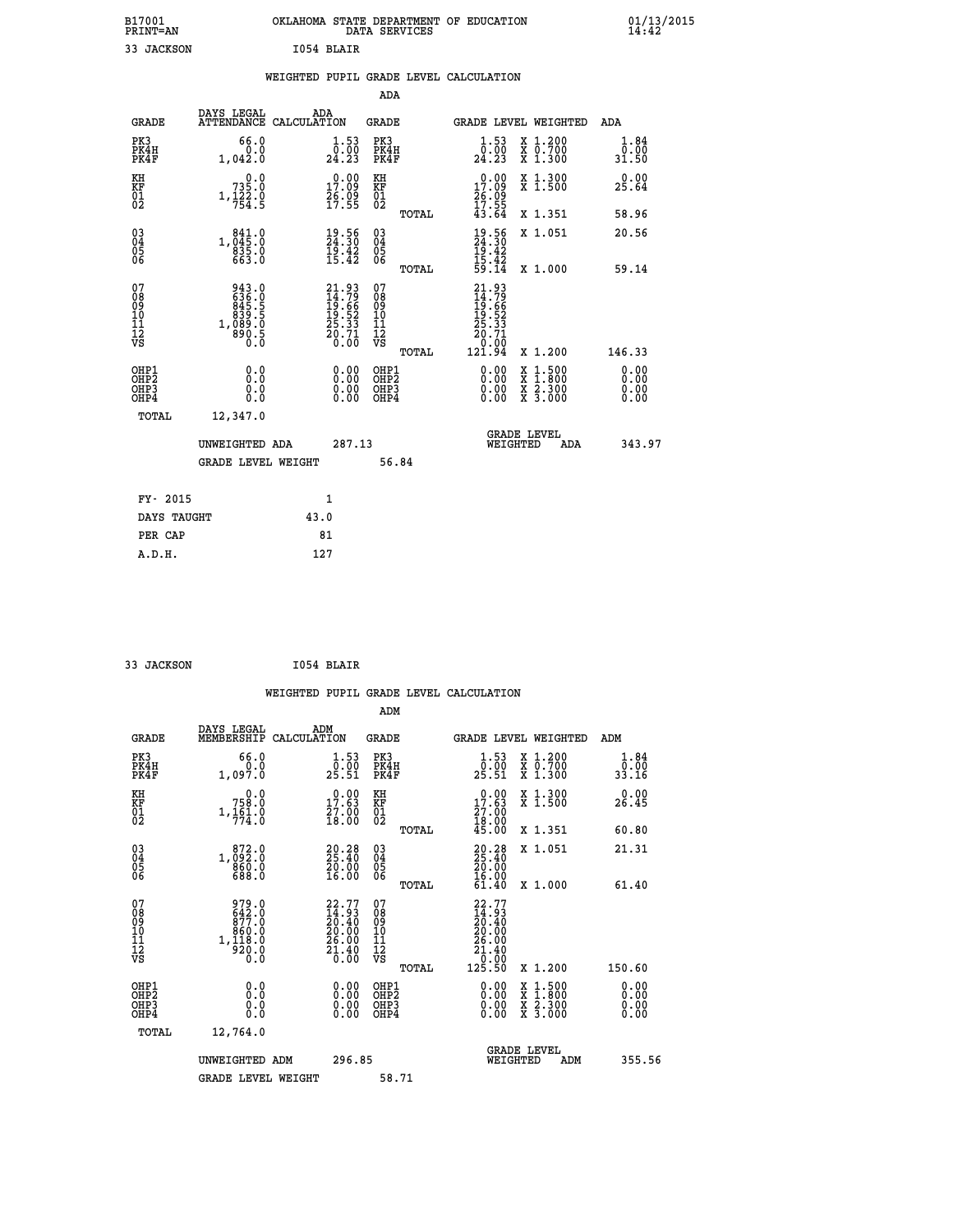| B17001<br><b>PRINT=AN</b> | OKLAHOMA STATE DEPARTMENT OF EDUCATION<br>DATA SERVICES | 01/13/2015 |
|---------------------------|---------------------------------------------------------|------------|
| JACKSON                   | COUNTY TOTALS                                           |            |

|                                                       |                                                                                                                                                       |                                                                              |                                           | WEIGHTED PUPIL GRADE LEVEL CALCULATION                           |                                                                                                                                      |                              |
|-------------------------------------------------------|-------------------------------------------------------------------------------------------------------------------------------------------------------|------------------------------------------------------------------------------|-------------------------------------------|------------------------------------------------------------------|--------------------------------------------------------------------------------------------------------------------------------------|------------------------------|
|                                                       |                                                                                                                                                       |                                                                              | <b>ADA</b>                                |                                                                  |                                                                                                                                      |                              |
| <b>GRADE</b>                                          | DAYS LEGAL                                                                                                                                            | ADA<br>ATTENDANCE CALCULATION                                                | <b>GRADE</b>                              | GRADE LEVEL WEIGHTED                                             |                                                                                                                                      | ADA                          |
| PK3<br>PK4H<br>PK4F                                   | 340.0<br>0.0<br>13,794.5                                                                                                                              | $7.86$<br>320.34                                                             | PK3<br>PK4H<br>PK4F                       | 7.86<br>ة<br>320.34                                              | X 1.200<br>X 0.700<br>X 1.300                                                                                                        | 9.44<br>0.00<br>416.45       |
| KH<br>KF<br>01<br>02                                  | 0.0<br>15,530.5<br>16,988.5<br>16,816.0                                                                                                               | 360.73<br>394.72<br>396.45                                                   | KH<br>KF<br>01<br>02                      | $0.00$<br>$360.73$<br>$394.72$<br>$390.45$<br>$785.17$           | X 1.300<br>X 1.500                                                                                                                   | 0.00<br>541.11               |
|                                                       |                                                                                                                                                       |                                                                              | TOTAL                                     |                                                                  | X 1.351                                                                                                                              | 1,060.77                     |
| $^{03}_{04}$<br>05<br>06                              | $\begin{smallmatrix} 13\,,\,720\cdot 0\\ 13\,,\,553\cdot 0\\ 14\,,\,167\cdot 5\\ 14\,,\,342\cdot 5 \end{smallmatrix}$                                 | 318.44<br>314.33<br>328.90<br>332.91                                         | $^{03}_{04}$<br>$\frac{05}{06}$           | 318.44<br>314.33<br>328.90                                       | X 1.051                                                                                                                              | 1,310.84                     |
|                                                       |                                                                                                                                                       |                                                                              | TOTAL                                     | 332.91<br>976.14                                                 | X 1.000                                                                                                                              | 976.14                       |
| 07<br>08<br>09<br>11<br>11<br>12<br>VS                | $\begin{smallmatrix} 14\,,\,160\,.5\\ 13\,,\,692\,.0\\ 14\,,\,319\,.0\\ 11\,,\,507\,.5\\ 13\,,\,302\,.0\\ 12\,,\,010\,.5\\ 0\,.0\\ \end{smallmatrix}$ | 328.49<br>317.58<br>332.666<br>3367.20<br>267.20<br>308.23<br>278.68<br>0.00 | 07<br>08<br>09<br>11<br>11<br>12<br>VS    | 328.49<br>317.58<br>332.66<br>267.20<br>308.23<br>278.68<br>0.00 |                                                                                                                                      |                              |
|                                                       |                                                                                                                                                       |                                                                              | TOTAL                                     | 1,832.84                                                         | X 1.200                                                                                                                              | 2,199.41                     |
| OH <sub>P1</sub><br>OH <sub>P</sub> 2<br>OHP3<br>OHP4 | 0.0<br>0.0<br>0.0                                                                                                                                     | $0.00$<br>$0.00$<br>0.00                                                     | OHP1<br>OH <sub>P</sub> 2<br>OHP3<br>OHP4 | 0.00<br>0.00                                                     | $\begin{smallmatrix} \mathtt{X} & 1 & 500 \\ \mathtt{X} & 1 & 800 \\ \mathtt{X} & 2 & 300 \\ \mathtt{X} & 3 & 000 \end{smallmatrix}$ | 0.00<br>0.00<br>0.00<br>0.00 |
| TOTAL                                                 | 198,244.0                                                                                                                                             |                                                                              |                                           |                                                                  |                                                                                                                                      |                              |
|                                                       | UNWEIGHTED ADA                                                                                                                                        | 4,601.52                                                                     |                                           | <b>GRADE LEVEL</b><br>WEIGHTED                                   | ADA                                                                                                                                  | 5,538.02                     |
|                                                       | <b>GRADE LEVEL WEIGHT</b>                                                                                                                             |                                                                              | 936.50                                    |                                                                  |                                                                                                                                      |                              |
| FY- 2015                                              |                                                                                                                                                       | 1                                                                            |                                           |                                                                  |                                                                                                                                      |                              |
| DAYS TAUGHT                                           |                                                                                                                                                       | 260.0                                                                        |                                           |                                                                  |                                                                                                                                      |                              |
| PER CAP                                               |                                                                                                                                                       | 658                                                                          |                                           |                                                                  |                                                                                                                                      |                              |
| A.D.H.                                                |                                                                                                                                                       | 2,494                                                                        |                                           |                                                                  |                                                                                                                                      |                              |

 **JACKSON COUNTY TOTALS**

|                                                       |                                                                                                                                                     |                                                                      | ADM                                     |        |                                                                                   |          |                                                                    |                              |  |
|-------------------------------------------------------|-----------------------------------------------------------------------------------------------------------------------------------------------------|----------------------------------------------------------------------|-----------------------------------------|--------|-----------------------------------------------------------------------------------|----------|--------------------------------------------------------------------|------------------------------|--|
| <b>GRADE</b>                                          | DAYS LEGAL<br>MEMBERSHIP                                                                                                                            | ADM<br>CALCULATION                                                   | <b>GRADE</b>                            |        |                                                                                   |          | GRADE LEVEL WEIGHTED                                               | ADM                          |  |
| PK3<br>PK4H<br>PK4F                                   | 348.0<br>0.0<br>14,526.0                                                                                                                            | 8.04<br>0.00<br>337.35                                               | PK3<br>PK4H<br>PK4F                     |        | 8.04<br>ةة:ة<br>337.35                                                            |          | $\begin{array}{c} x & 1.200 \\ x & 0.700 \end{array}$<br>$X$ 1.300 | 9.44<br>0.00<br>438.55       |  |
| KH<br>KF<br>01<br>02                                  | 0.0<br>16,277.0<br>17,584.0<br>17,306.0                                                                                                             | $\begin{smallmatrix} &0.00\ 378.08\ 408.56\ 401.82\end{smallmatrix}$ | KH<br>KF<br>01<br>02                    |        | $\begin{smallmatrix} &0.00\\ 378.08\\ 408.56\\ 401.82\\ 810.38 \end{smallmatrix}$ |          | X 1.300<br>X 1.500                                                 | 0.00<br>567.14               |  |
|                                                       |                                                                                                                                                     |                                                                      |                                         | TOTAL  |                                                                                   |          | X 1.351                                                            | 1,094.83                     |  |
| 03<br>04<br>05<br>06                                  | $14, 116.0$<br>$13, 985.0$<br>$14, 613.0$<br>14,787.0                                                                                               | 327.64<br>324.35<br>339.23<br>343.25                                 | $\substack{03 \\ 04}$<br>05<br>06       |        | 327.64<br>324.35<br>339.23<br>343.25                                              |          | X 1.051                                                            | 344.34                       |  |
|                                                       |                                                                                                                                                     |                                                                      |                                         | TOTAL  | 1,006.83                                                                          |          | X 1.000                                                            | 1,006.83                     |  |
| 07<br>08<br>09<br>101<br>112<br>VS                    | $\begin{smallmatrix} 14\,,\,692\,.0\\ 14\,,\,170\,.0\\ 14\,,\,988\,.0\\ 11\,,\,869\,.0\\ 13\,,\,813\,.0\\ 12\,,\,593\,.0\\ 0\,.0 \end{smallmatrix}$ | 340.84<br>328.69<br>348.21<br>275.60<br>$\frac{320.08}{292.21}$      | 07<br>08<br>09<br>101<br>11<br>12<br>VS | TOTAL  | 340.84<br>328:69<br>348:21<br>275:60<br>320.08<br>292.21<br>0.00<br>1,905.63      |          | X 1.200                                                            | 2,286.76                     |  |
| OHP1<br>OH <sub>P</sub> 2<br>OH <sub>P3</sub><br>OHP4 | 0.0<br>0.000                                                                                                                                        | $0.00$<br>$0.00$<br>0.00                                             | OHP1<br>OHP2<br>OHP3<br>OHP4            |        | $0.00$<br>$0.00$<br>0.00                                                          |          | X 1:500<br>X 1:800<br>X 2:300<br>X 3:000                           | 0.00<br>0.00<br>0.00<br>0.00 |  |
| TOTAL                                                 | 205,667.0                                                                                                                                           |                                                                      |                                         |        |                                                                                   |          |                                                                    |                              |  |
|                                                       | 4,773.95<br>UNWEIGHTED<br>ADM                                                                                                                       |                                                                      |                                         |        |                                                                                   | WEIGHTED | <b>GRADE LEVEL</b><br>ADM                                          | 5,748.10                     |  |
|                                                       | <b>GRADE LEVEL WEIGHT</b>                                                                                                                           |                                                                      |                                         | 974.15 |                                                                                   |          |                                                                    |                              |  |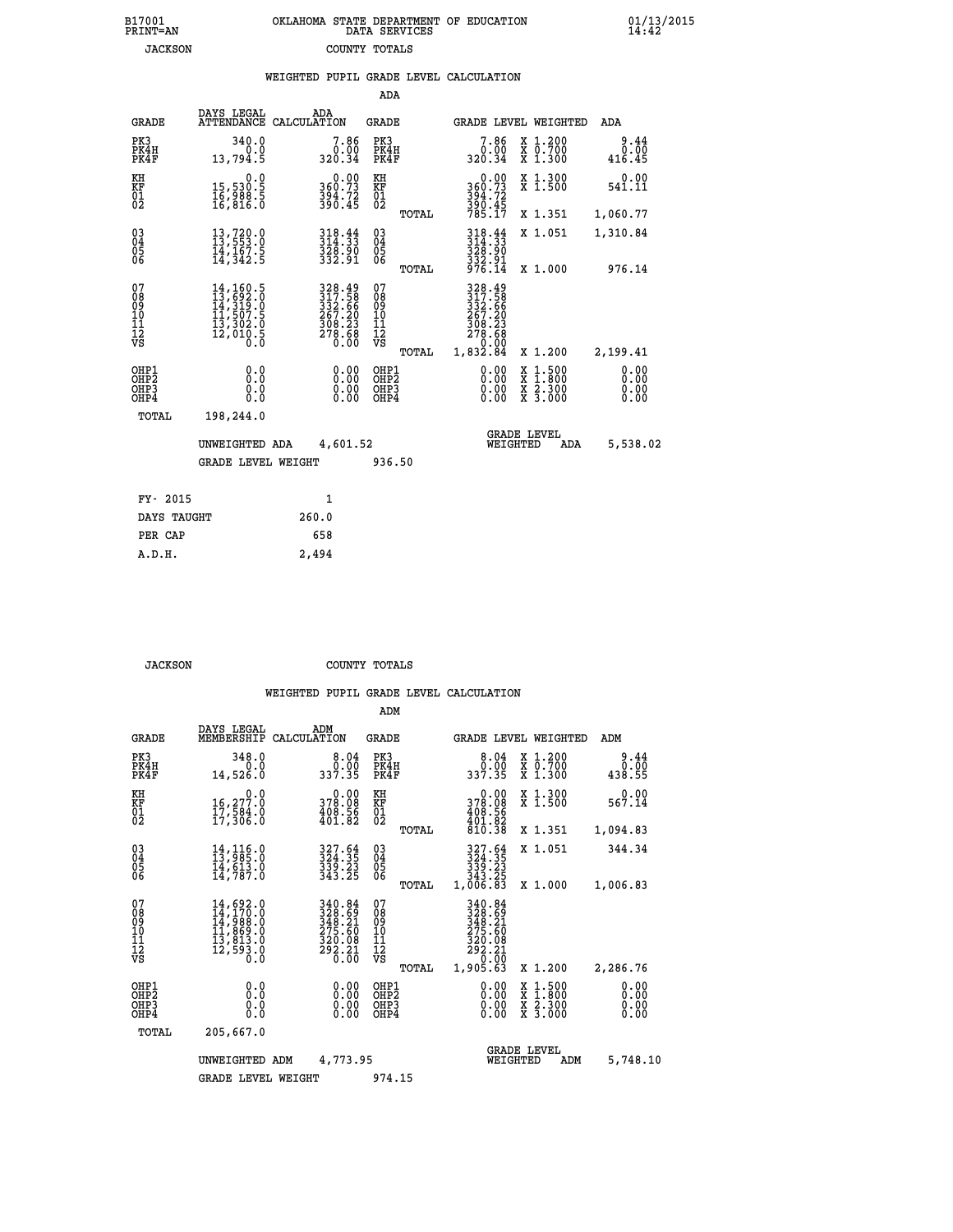| B17001<br><b>PRINT=AN</b> | OKLAHOMA STATE DEPARTMENT OF EDUCATION<br>DATA SERVICES | 01/13/2015 |
|---------------------------|---------------------------------------------------------|------------|
| 34<br><b>JEFFERSON</b>    | C003 TERRAL                                             |            |

|                                           |                                                                                                  | WEIGHTED PUPIL GRADE LEVEL CALCULATION                                                        |                                        |       |                                                              |                                                              |                              |
|-------------------------------------------|--------------------------------------------------------------------------------------------------|-----------------------------------------------------------------------------------------------|----------------------------------------|-------|--------------------------------------------------------------|--------------------------------------------------------------|------------------------------|
|                                           |                                                                                                  |                                                                                               | ADA                                    |       |                                                              |                                                              |                              |
| <b>GRADE</b>                              | DAYS LEGAL<br>ATTENDANCE CALCULATION                                                             | ADA                                                                                           | <b>GRADE</b>                           |       |                                                              | GRADE LEVEL WEIGHTED                                         | ADA                          |
| PK3<br>PK4H<br>PK4F                       | 188.0<br>319.5                                                                                   | 4.59<br>$\frac{0.00}{7.79}$                                                                   | PK3<br>PK4H<br>PK4F                    |       | 4.59<br>$\frac{0.00}{7.79}$                                  | X 1.200<br>X 0.700<br>X 1.300                                | 5.51<br>0.00<br>10.13        |
| KH<br><b>KF</b><br>01<br>02               | $\begin{smallmatrix} 0.0\\ 267.5\\ 327.5\\ 408.0 \end{smallmatrix}$                              | $\begin{smallmatrix} 0.00\ 6.52\ 7.99\ 9.95 \end{smallmatrix}$                                | KH<br>KF<br>01<br>02                   |       | $0.00$<br>$6.52$<br>$7.99$<br>$9.95$<br>$17.94$              | X 1.300<br>X 1.500                                           | $0.00$<br>9.78               |
|                                           |                                                                                                  |                                                                                               |                                        | TOTAL |                                                              | X 1.351                                                      | 24.24                        |
| 03<br>04<br>05<br>06                      | $\frac{122.5}{163.0}$<br>205.0<br>236.0                                                          | $\frac{2.99}{3.98}$<br>5.00<br>5.76                                                           | 03<br>04<br>05<br>06                   |       | $3.98$<br>$5.98$<br>$5.76$                                   | X 1.051                                                      | 3.14                         |
|                                           |                                                                                                  |                                                                                               |                                        | TOTAL | 14.74                                                        | X 1.000                                                      | 14.74                        |
| 07<br>08<br>09<br>101<br>11<br>12<br>VS   | $\frac{162.5}{200.0}$<br>$\begin{smallmatrix} 0.5 & 0 \ 0.0 & 0 \end{smallmatrix}$<br>$\S.$ $\S$ | $\begin{smallmatrix} 3.96\ 4.88\ 0.00\ 0.00\ 0.00\ 0.00\ 0.00\ 0.00\ 0.00\ \end{smallmatrix}$ | 07<br>08<br>09<br>10<br>11<br>12<br>VS | TOTAL | $3.96$<br>$4.88$<br>$0.00$<br>$0.00$<br>0.00<br>0.00<br>8.84 | X 1.200                                                      | 10.61                        |
| OHP1<br>OH <sub>P</sub> 2<br>OHP3<br>OHP4 | 0.0<br>0.0<br>0.0                                                                                | 0.00<br>$0.00$<br>0.00                                                                        | OHP1<br>OHP2<br>OHP3<br>OHP4           |       | 0.00<br>0.00                                                 | $1:500$<br>1:800<br>X<br>$\frac{x}{x}$ $\frac{5:300}{3:000}$ | 0.00<br>0.00<br>0.00<br>0.00 |
| <b>TOTAL</b>                              | 2,599.5                                                                                          |                                                                                               |                                        |       |                                                              |                                                              |                              |
|                                           | UNWEIGHTED ADA                                                                                   | 63.41                                                                                         |                                        |       | WEIGHTED                                                     | <b>GRADE LEVEL</b><br><b>ADA</b>                             | 78.15                        |
|                                           | <b>GRADE LEVEL WEIGHT</b>                                                                        |                                                                                               |                                        | 14.74 |                                                              |                                                              |                              |
| FY- 2015                                  |                                                                                                  | $\mathbf{1}$                                                                                  |                                        |       |                                                              |                                                              |                              |
| DAYS TAUGHT                               |                                                                                                  | 41.0                                                                                          |                                        |       |                                                              |                                                              |                              |
| PER CAP                                   |                                                                                                  | 158                                                                                           |                                        |       |                                                              |                                                              |                              |

 **34 JEFFERSON C003 TERRAL**

 **WEIGHTED PUPIL GRADE LEVEL CALCULATION ADM DAYS LEGAL ADM GRADE MEMBERSHIP CALCULATION GRADE GRADE LEVEL WEIGHTED ADM PK3 195.0 4.76 PK3 4.76 X 1.200 5.71 PK4H 0.0 0.00 PK4H 0.00 X 0.700 0.00 PK4F 328.0 8.00 PK4F 8.00 X 1.300 10.40 KH 0.0 0.00 KH 0.00 X 1.300 0.00 KF 271.0 6.61 KF 6.61 X 1.500 9.92 01 328.0 8.00 01 8.00** 02 410.0 10.00 02 <sub>noman</sub> 10.00  **TOTAL 18.00 X 1.351 24.32 03 123.0 3.00 03 3.00 X 1.051 3.15 04 164.0 4.00 04 4.00 05 205.0 5.00 05 5.00** 06 246.0 **6.00 06 محسنة 06 246.0 TOTAL 15.00 X 1.000 15.00 07 164.0 4.00 07 4.00 08 205.0 5.00 08 5.00 03 0.00 0.00 0.000 0.000 10 0.0 0.00 10 0.00 11 0.0 0.00 11 0.00 12 0.0 0.00 12 0.00 VS** 0.0 0.00 VS 0.00 0.00  **TOTAL 9.00 X 1.200 10.80 OHP1 0.0 0.00 OHP1 0.00 X 1.500 0.00 OHP2 0.0 0.00 OHP2 0.00 X 1.800 0.00 OHP3 0.0 0.00 OHP3 0.00 X 2.300 0.00 OHP4 0.0 0.00 OHP4 0.00 X 3.000 0.00 TOTAL 2,639.0** UNWEIGHTED ADM 64.37  **UNWEIGHTED ADM 64.37 WEIGHTED ADM 79.30** GRADE LEVEL WEIGHT 14.93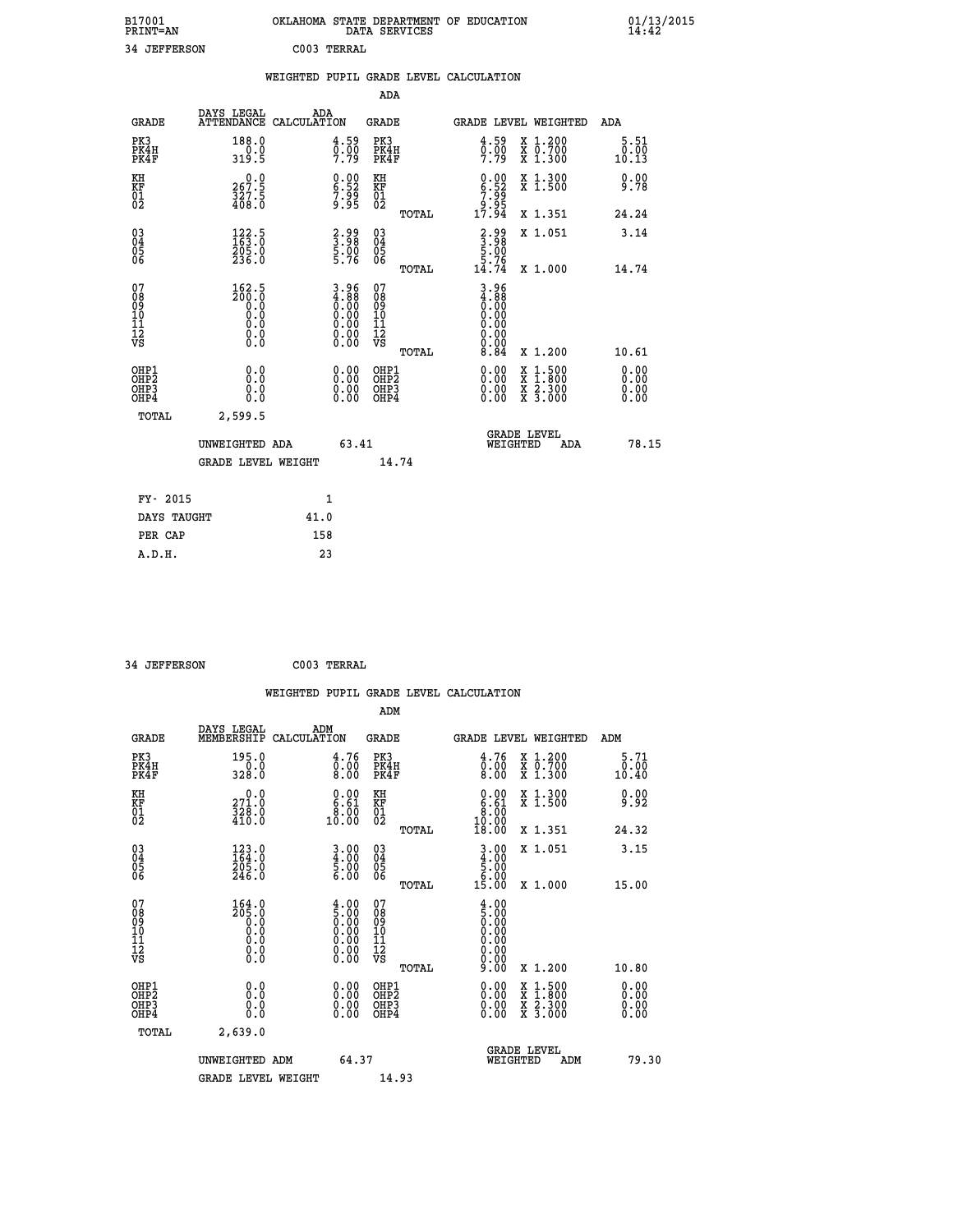| B17001<br>PRINT=AN                                |                                                                                                     | OKLAHOMA STATE DEPARTMENT OF EDUCATION                                        | DATA SERVICES                                              |                                                            |                                                                                          | $01/13/2015$<br>14:42        |  |
|---------------------------------------------------|-----------------------------------------------------------------------------------------------------|-------------------------------------------------------------------------------|------------------------------------------------------------|------------------------------------------------------------|------------------------------------------------------------------------------------------|------------------------------|--|
| 34 JEFFERSON                                      |                                                                                                     | I001 RYAN                                                                     |                                                            |                                                            |                                                                                          |                              |  |
|                                                   |                                                                                                     | WEIGHTED PUPIL GRADE LEVEL CALCULATION                                        |                                                            |                                                            |                                                                                          |                              |  |
|                                                   |                                                                                                     |                                                                               | ADA                                                        |                                                            |                                                                                          |                              |  |
| GRADE                                             | DAYS LEGAL                                                                                          | ADA<br>ATTENDANCE CALCULATION                                                 | GRADE                                                      |                                                            | GRADE LEVEL WEIGHTED                                                                     | ADA                          |  |
| PK3<br>PK4H<br>PK4F                               | 0.0<br>0.0<br>454.5                                                                                 | 0.00<br>0.00<br>10.57                                                         | PK3<br>PK4H<br>PK4F                                        | 0.00<br>0.00<br>10.57                                      | X 1.200<br>x 0.700<br>x 1.300                                                            | 0.00<br>0.00<br>13.74        |  |
| KH<br>KF<br>$\begin{matrix} 01 \ 02 \end{matrix}$ | 713.0<br>$\frac{801.5}{522.5}$                                                                      | $\begin{smallmatrix} 0.00\\ 16.58\\ 18.54\\ 18.64\\ 12.15 \end{smallmatrix}$  | ΚH<br><b>KF</b><br>01<br>02                                | $0.00$<br>16.58<br>$\frac{18.64}{12.15}$                   | X 1.300<br>X 1.500                                                                       | 0.00<br>24.87                |  |
|                                                   |                                                                                                     |                                                                               | TOTAL                                                      | 30.79                                                      | X 1.351                                                                                  | 41.60                        |  |
| 03<br>04<br>05<br>06                              | 529.5<br>705.0<br>757.5<br>648.5                                                                    | $\begin{array}{c} 12\cdot 31\\16\cdot 40\\17\cdot 62\\15\cdot 08 \end{array}$ | $\begin{matrix} 03 \\ 04 \\ 05 \\ 06 \end{matrix}$         | $\frac{12}{16}$ : 40<br>17.62<br>15.08                     | X 1.051                                                                                  | 12.94                        |  |
|                                                   |                                                                                                     |                                                                               | TOTAL                                                      | 49.10                                                      | X 1.000                                                                                  | 49.10                        |  |
| 07<br>08<br>09<br>11<br>11<br>12<br>VS            | $\begin{smallmatrix} & 657.0\\ 789.0\\ 1,037.5\\ 1,217.0\\ 1,203.5\\ 983.5\\ 0.0 \end{smallmatrix}$ | $15.28\n18.35\n24.13\n28.30\n27.99\n22.87\n0.00$                              | 07<br>08<br>09<br>10<br>$\frac{11}{12}$<br>$\frac{12}{18}$ | 15.28<br>18.35<br>24.13<br>28.30<br>27.99<br>22.87<br>0.00 |                                                                                          |                              |  |
|                                                   |                                                                                                     |                                                                               | TOTAL                                                      | 136.92                                                     | X 1.200                                                                                  | 164.30                       |  |
| OHP1<br>OHP2<br>OHP3<br>OHP4                      | 0.0<br>0.0<br>0.0<br>0.0                                                                            | 0.00<br>0.00<br>0.00                                                          | OHP1<br>OHP <sub>2</sub><br>OHP3<br>OHP4                   | 0.00<br>0.00<br>0.00                                       | $\begin{smallmatrix} x & 1.500 \\ x & 1.800 \\ x & 2.300 \\ x & 3.000 \end{smallmatrix}$ | 0.00<br>0.00<br>0.00<br>0.00 |  |
| <b>TOTAL</b>                                      | 11,019.5                                                                                            |                                                                               |                                                            |                                                            |                                                                                          |                              |  |
|                                                   | UNWEIGHTED ADA                                                                                      | 256.27                                                                        |                                                            | WEIGHTED                                                   | <b>GRADE LEVEL</b><br>ADA                                                                | 306.55                       |  |
|                                                   | <b>GRADE LEVEL WEIGHT</b>                                                                           |                                                                               | 50.28                                                      |                                                            |                                                                                          |                              |  |
| FY- 2015                                          |                                                                                                     | 1                                                                             |                                                            |                                                            |                                                                                          |                              |  |
| DAYS TAUGHT                                       |                                                                                                     | 43.0                                                                          |                                                            |                                                            |                                                                                          |                              |  |
| PER CAP                                           |                                                                                                     | 145                                                                           |                                                            |                                                            |                                                                                          |                              |  |

 **34 JEFFERSON I001 RYAN**

|                                                    |                                                                                                     | WEIGHTED PUPIL GRADE LEVEL CALCULATION                                                             |                                                       |                                                                                                         |                                          |                              |
|----------------------------------------------------|-----------------------------------------------------------------------------------------------------|----------------------------------------------------------------------------------------------------|-------------------------------------------------------|---------------------------------------------------------------------------------------------------------|------------------------------------------|------------------------------|
|                                                    |                                                                                                     |                                                                                                    | ADM                                                   |                                                                                                         |                                          |                              |
| <b>GRADE</b>                                       | DAYS LEGAL<br>MEMBERSHIP                                                                            | ADM<br>CALCULATION                                                                                 | GRADE                                                 | GRADE LEVEL WEIGHTED                                                                                    |                                          | ADM                          |
| PK3<br>PK4H<br>PK4F                                | 0.0<br>ة:ة<br>475:0                                                                                 | $0.00$<br>$0.00$<br>11.05                                                                          | PK3<br>PK4H<br>PK4F                                   | 0.00<br>11.05                                                                                           | X 1.200<br>X 0.700<br>X 1.300            | 0.00<br>0.00<br>14.37        |
| KH<br>KF<br>01<br>02                               | 762.0<br>817.0<br>817.0<br>542.0                                                                    | 17.72<br>$\frac{19.00}{12.60}$                                                                     | KH<br>KF<br>01<br>02                                  | 0.00<br>$\frac{17.72}{19.00}$<br>$\frac{12.60}{12.50}$                                                  | X 1.300<br>X 1.500                       | 0.00<br>26.58                |
|                                                    |                                                                                                     |                                                                                                    | TOTAL                                                 | 31.60                                                                                                   | X 1.351                                  | 42.69                        |
| $\begin{matrix} 03 \\ 04 \\ 05 \\ 06 \end{matrix}$ | 549.0<br>731.0<br>792.0<br>664.0                                                                    | $12.77$<br>$17.00$<br>$\frac{18.42}{15.44}$                                                        | $\begin{matrix} 03 \\ 04 \\ 05 \\ 06 \end{matrix}$    | $12.77$<br>$17.00$<br>$18.42$<br>$15.44$<br>$50.86$                                                     | X 1.051                                  | 13.42                        |
|                                                    |                                                                                                     |                                                                                                    | TOTAL                                                 |                                                                                                         | X 1.000                                  | 50.86                        |
| 07<br>08<br>09<br>101<br>11<br>12<br>VS            | $\begin{smallmatrix} & 662.0\\ 793.0\\ 1,073.0\\ 1,236.0\\ 1,216.0\\ 989.0\\ 0.0 \end{smallmatrix}$ | $\begin{smallmatrix} 15.40 \\ 18.44 \\ 24.95 \\ 28.74 \\ 28.28 \\ 23.00 \\ 0.00 \end{smallmatrix}$ | 07<br>08<br>09<br>01<br>11<br>11<br>12<br>VS<br>TOTAL | $\begin{smallmatrix} 15.40\ 18.44\ 24.95\ 24.74\ 28.74\ 28.28\ 23.00\ 0.001\ 138.81\ \end{smallmatrix}$ | X 1.200                                  | 166.57                       |
| OHP1<br>OHP <sub>2</sub><br>OHP3<br>OHP4           | 0.0<br>0.0<br>0.0                                                                                   | $\begin{smallmatrix} 0.00 \ 0.00 \ 0.00 \ 0.00 \end{smallmatrix}$                                  | OHP1<br>OHP2<br>OHP3<br>OHP4                          | $0.00$<br>$0.00$<br>0.00                                                                                | X 1:500<br>X 1:800<br>X 2:300<br>X 3:000 | 0.00<br>Ŏ.ŎŎ<br>0.00<br>0.00 |
| TOTAL                                              | 11,301.0                                                                                            |                                                                                                    |                                                       |                                                                                                         |                                          |                              |
|                                                    | UNWEIGHTED ADM                                                                                      | 262.81                                                                                             |                                                       | <b>GRADE LEVEL</b><br>WEIGHTED                                                                          | ADM                                      | 314.49                       |
|                                                    | <b>GRADE LEVEL WEIGHT</b>                                                                           |                                                                                                    | 51.68                                                 |                                                                                                         |                                          |                              |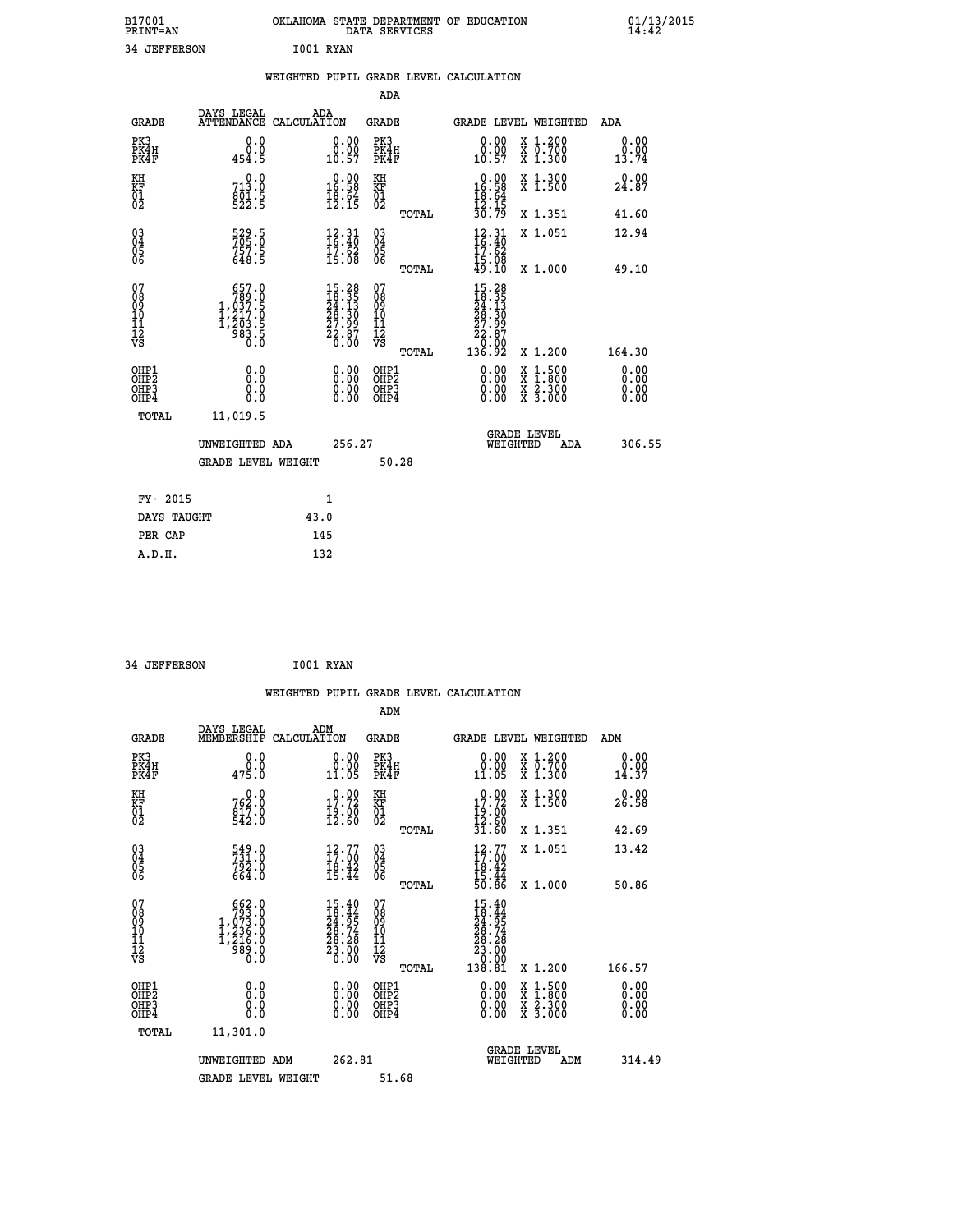| B17001          | OKLAHOMA STATE DEPARTMENT OF EDUCATION |
|-----------------|----------------------------------------|
| <b>PRINT=AN</b> | DATA SERVICES                          |
| 34 JEFFERSON    | 1014 RINGLING                          |

|                                          |                                                                                           |      |                                          |                                        |       | WEIGHTED PUPIL GRADE LEVEL CALCULATION                                                                                                                          |                                                                                                  |                              |
|------------------------------------------|-------------------------------------------------------------------------------------------|------|------------------------------------------|----------------------------------------|-------|-----------------------------------------------------------------------------------------------------------------------------------------------------------------|--------------------------------------------------------------------------------------------------|------------------------------|
|                                          |                                                                                           |      |                                          | <b>ADA</b>                             |       |                                                                                                                                                                 |                                                                                                  |                              |
| <b>GRADE</b>                             | DAYS LEGAL<br>ATTENDANCE CALCULATION                                                      |      | ADA                                      | GRADE                                  |       |                                                                                                                                                                 | GRADE LEVEL WEIGHTED                                                                             | ADA                          |
| PK3<br>PK4H<br>PK4F                      | 225.0<br>794.0<br>0.0                                                                     |      | 5.00<br>17.64<br>0.00                    | PK3<br>PK4H<br>PK4F                    |       | $17.00$<br>17.64<br>0.00                                                                                                                                        | X 1.200<br>X 0.700<br>X 1.300                                                                    | 6.00<br>12.35<br>0.00        |
| KH<br>KF<br>01<br>02                     | 0.0<br>$\frac{1}{1}, \frac{493}{387}$ . 5<br>1, 338. 5                                    |      | $0.00$<br>33.18<br>$\frac{30.83}{29.74}$ | KH<br>KF<br>01<br>02                   |       | $\begin{smallmatrix} 0.00\\ 33.18\\ 30.83\\ 29.74\\ 60.57 \end{smallmatrix}$                                                                                    | X 1.300<br>X 1.500                                                                               | 0.00<br>49.77                |
|                                          |                                                                                           |      |                                          |                                        | TOTAL |                                                                                                                                                                 | X 1.351                                                                                          | 81.83                        |
| $\substack{03 \\ 04}$<br>05<br>06        | $1, 290.5$<br>$1, 127.5$<br>$\frac{1}{4}$ , $\frac{1}{4}$ , $\frac{3}{4}$ , $\frac{1}{6}$ |      | 28.68<br>25.06<br>$\frac{31.87}{31.91}$  | $\substack{03 \\ 04}$<br>05            |       | $28.68$<br>$25.06$<br>$\frac{31.87}{31.91}$<br>$88.84$                                                                                                          | X 1.051                                                                                          | 30.14                        |
|                                          |                                                                                           |      |                                          |                                        | TOTAL |                                                                                                                                                                 | X 1.000                                                                                          | 88.84                        |
| 07<br>08<br>09<br>11<br>11<br>12<br>VS   | 1,397.0<br>$1,449.5$<br>$1,449.5$<br>$1,432.0$<br>$1,106.5$<br>$1,569.0$                  |      | $31.0422.0032.2131.8224.5934.8736.00$    | 07<br>08<br>09<br>11<br>11<br>12<br>VS |       | 31.04<br>$\frac{2}{32}$ : $\frac{2}{31}$<br>$\frac{3}{21}$ : $\frac{2}{32}$<br>24.59<br>$\begin{array}{r} 5\overline{4} : 87 \\ 0 : 00 \\ 176 : 53 \end{array}$ |                                                                                                  |                              |
|                                          |                                                                                           |      |                                          |                                        | TOTAL |                                                                                                                                                                 | X 1.200                                                                                          | 211.84                       |
| OHP1<br>OHP <sub>2</sub><br>OHP3<br>OHP4 | 0.0<br>Ō.Ō<br>0.0<br>0.0                                                                  |      | $0.00$<br>$0.00$<br>0.00                 | OHP1<br>OHP2<br>OHP3<br>OHP4           |       | $0.00$<br>$0.00$<br>0.00                                                                                                                                        | $\begin{smallmatrix} x & 1 & 500 \\ x & 1 & 800 \\ x & 2 & 300 \\ x & 3 & 000 \end{smallmatrix}$ | 0.00<br>0.00<br>0.00<br>0.00 |
| <b>TOTAL</b>                             | 18,470.0                                                                                  |      |                                          |                                        |       |                                                                                                                                                                 |                                                                                                  |                              |
|                                          | UNWEIGHTED ADA                                                                            |      | 410.44                                   |                                        |       |                                                                                                                                                                 | <b>GRADE LEVEL</b><br>WEIGHTED<br>ADA                                                            | 480.77                       |
|                                          | <b>GRADE LEVEL WEIGHT</b>                                                                 |      |                                          | 70.33                                  |       |                                                                                                                                                                 |                                                                                                  |                              |
| FY- 2015                                 |                                                                                           |      | 1                                        |                                        |       |                                                                                                                                                                 |                                                                                                  |                              |
| DAYS TAUGHT                              |                                                                                           | 45.0 |                                          |                                        |       |                                                                                                                                                                 |                                                                                                  |                              |
| PER CAP                                  |                                                                                           | 103  |                                          |                                        |       |                                                                                                                                                                 |                                                                                                  |                              |
| A.D.H.                                   |                                                                                           | 285  |                                          |                                        |       |                                                                                                                                                                 |                                                                                                  |                              |

 **34 JEFFERSON I014 RINGLING**

 **ADM**

| <b>GRADE</b>                                         | DAYS LEGAL<br>MEMBERSHIP CALCULATION                                              | ADM                                                                      | <b>GRADE</b>                                  |       | GRADE LEVEL WEIGHTED                                                                                          |                                          | ADM                          |  |
|------------------------------------------------------|-----------------------------------------------------------------------------------|--------------------------------------------------------------------------|-----------------------------------------------|-------|---------------------------------------------------------------------------------------------------------------|------------------------------------------|------------------------------|--|
| PK3<br>PK4H<br>PK4F                                  | 225.0<br>824.0<br>0.0                                                             | $18.31$<br>$0.00$<br>$0.00$                                              | PK3<br>PK4H<br>PK4F                           |       | 5.00<br>$18.31$<br>$0.00$                                                                                     | X 1.200<br>X 0.700<br>X 1.300            | 6.00<br>$\frac{12.82}{0.00}$ |  |
| KH<br>KF<br>01<br>02                                 | $\begin{smallmatrix}&&&0.0\\1,532.0\\1,420.0\\1,348.0\end{smallmatrix}$           | $34.00$<br>34.04<br>$\frac{31.56}{29.96}$                                | KH<br>KF<br>01<br>02                          |       | $0.00$<br>$34.04$<br>$31.56$<br>$29.96$<br>$61.52$                                                            | X 1.300<br>X 1.500                       | 0.00<br>51.06                |  |
|                                                      |                                                                                   |                                                                          |                                               | TOTAL |                                                                                                               | X 1.351                                  | 83.11                        |  |
| $\begin{matrix} 03 \\ 04 \\ 05 \\ 06 \end{matrix}$   | $1, 296.0$<br>$1, 146.0$<br>$1, 461.0$<br>$1, 448.0$                              | 28.80<br>25.47<br>32.47<br>32.18                                         | $\substack{03 \\ 04}$<br>05<br>06             |       | 28.80<br>25.47<br>32.47<br>32.18<br>90.12                                                                     | X 1.051                                  | 30.27                        |  |
|                                                      |                                                                                   |                                                                          |                                               | TOTAL |                                                                                                               | X 1.000                                  | 90.12                        |  |
| 07<br>08<br>09<br>101<br>11<br>12<br>VS              | $1,483.0$<br>$1,656.0$<br>$1,638.0$<br>$1,842.0$<br>$1,318.0$<br>$2,025.0$<br>0.0 | $32.96$<br>$23.47$<br>$36.40$<br>$40.93$<br>$29.29$<br>$45.00$<br>$0.00$ | 07<br>08<br>09<br>001<br>11<br>11<br>12<br>VS | TOTAL | $\begin{smallmatrix} 32.96\\ 23.47\\ 36.40\\ 36.40\\ 40.93\\ 29.29\\ 45.00\\ 0.00\\ 208.05 \end{smallmatrix}$ | X 1.200                                  | 249.66                       |  |
| OHP1<br>OHP <sub>2</sub><br>OH <sub>P3</sub><br>OHP4 | 0.0<br>0.000                                                                      | $\begin{smallmatrix} 0.00 \ 0.00 \ 0.00 \ 0.00 \end{smallmatrix}$        | OHP1<br>OHP2<br>OHP3<br>OHP4                  |       | 0.00<br>0.00                                                                                                  | X 1:500<br>X 1:800<br>X 2:300<br>X 3:000 | 0.00<br>0.00<br>0.00         |  |
| TOTAL                                                | 20,062.0                                                                          |                                                                          |                                               |       |                                                                                                               |                                          |                              |  |
|                                                      | UNWEIGHTED<br>ADM                                                                 | 445.84                                                                   |                                               |       | WEIGHTED                                                                                                      | <b>GRADE LEVEL</b><br>ADM                | 523.04                       |  |
|                                                      | <b>GRADE LEVEL WEIGHT</b>                                                         |                                                                          | 77.20                                         |       |                                                                                                               |                                          |                              |  |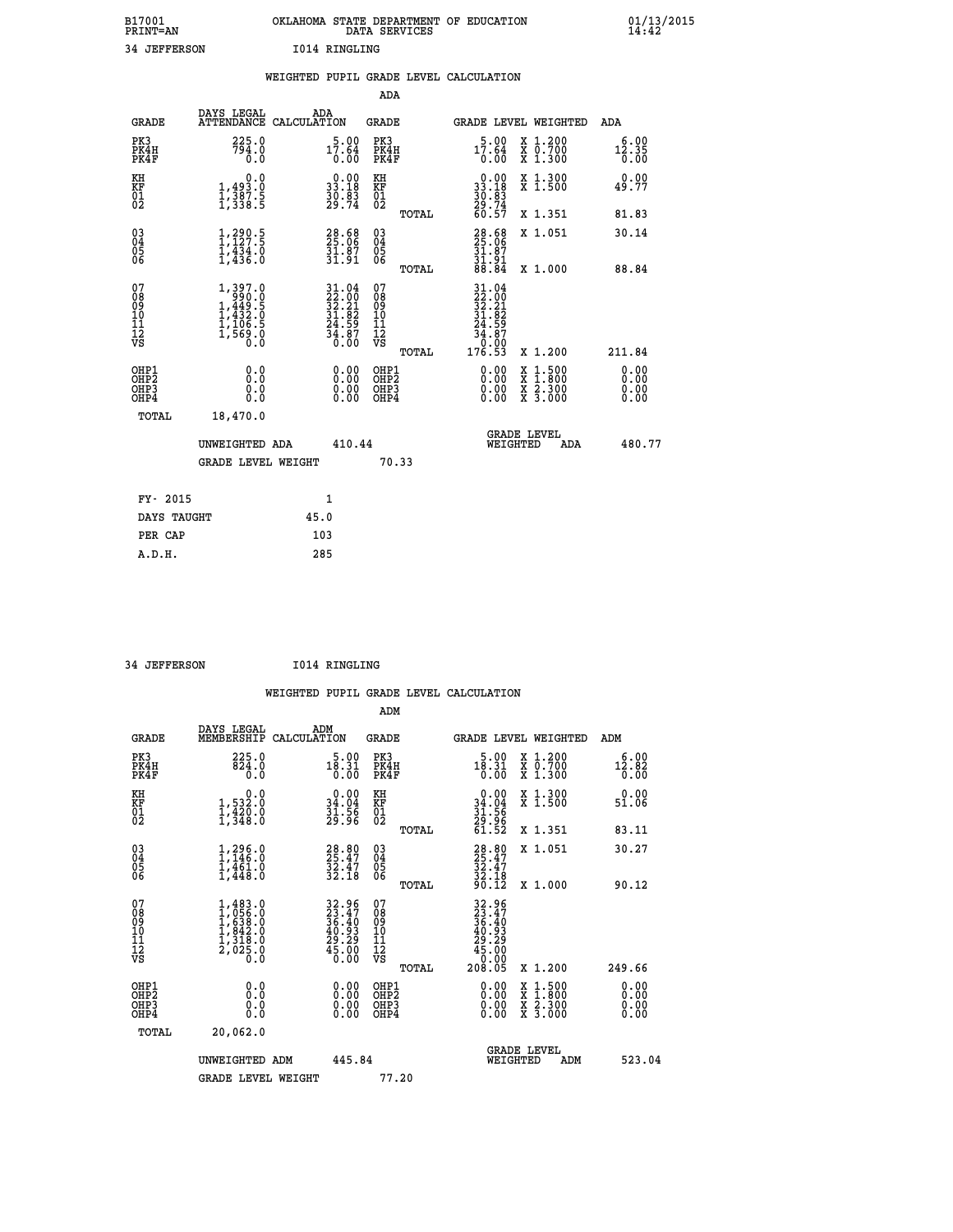| B17001<br><b>PRINT=AN</b> | OKLAHOMA<br>. STATE DEPARTMENT OF EDUCATION<br>DATA SERVICES | 01/13/2015<br>14:42 |
|---------------------------|--------------------------------------------------------------|---------------------|
| 34<br><b>JEFFERSON</b>    | 1023 WAURIKA                                                 |                     |

|                                                    |                                                                                                                 | WEIGHTED PUPIL GRADE LEVEL CALCULATION                                                       |                                        |       |                                                                                               |                                                              |                              |
|----------------------------------------------------|-----------------------------------------------------------------------------------------------------------------|----------------------------------------------------------------------------------------------|----------------------------------------|-------|-----------------------------------------------------------------------------------------------|--------------------------------------------------------------|------------------------------|
|                                                    |                                                                                                                 |                                                                                              | <b>ADA</b>                             |       |                                                                                               |                                                              |                              |
| <b>GRADE</b>                                       | DAYS LEGAL<br><b>ATTENDANCE</b>                                                                                 | ADA<br>CALCULATION                                                                           | <b>GRADE</b>                           |       | GRADE LEVEL WEIGHTED                                                                          |                                                              | ADA                          |
| PK3<br>PK4H<br>PK4F                                | 30.0<br>0.0<br>1,262.0                                                                                          | $\begin{smallmatrix} 0.73 \\ 0.00 \\ 30.78 \end{smallmatrix}$                                | PK3<br>PK4H<br>PK4F                    |       | $0.73$<br>$0.00$<br>30.78                                                                     | X 1.200<br>X 0.700<br>X 1.300                                | 0.88<br>0.00<br>40.01        |
| KH<br>KF<br>01<br>02                               | 0.0<br>1, 333:5<br>1, 473:5<br>1, 632:0                                                                         | $32.52$<br>$35.52$<br>$35.94$<br>$25.17$                                                     | KH<br>KF<br>01<br>02                   |       | $32.52$<br>$35.94$<br>$25.17$<br>$61.11$                                                      | X 1.300<br>X 1.500                                           | 0.00<br>48.78                |
|                                                    |                                                                                                                 |                                                                                              |                                        | TOTAL |                                                                                               | X 1.351                                                      | 82.56                        |
| $\begin{matrix} 03 \\ 04 \\ 05 \\ 06 \end{matrix}$ | $\frac{1}{2}, \frac{214}{121}$ : 9<br>$\frac{1}{3}$ , $\frac{2}{3}$ , $\frac{2}{3}$ , $\frac{2}{3}$             | $29.61$<br>$27.35$<br>$33.22$<br>$26.11$                                                     | 03<br>04<br>05<br>06                   |       | $29.51$<br>$27.35$<br>$33.22$<br>$26.11$<br>$86.68$                                           | X 1.051                                                      | 31.12                        |
|                                                    |                                                                                                                 |                                                                                              |                                        | TOTAL |                                                                                               | X 1.000                                                      | 86.68                        |
| 07<br>08901112<br>1112<br>VS                       | $\begin{smallmatrix} 1,073 & 0\\ 1,049 & 0\\ 0834 & 5\\ 1,324 & 5\\ 938 & 5\\ 573 & 5\\ 0 & 0\end{smallmatrix}$ | $\begin{smallmatrix} 26.17\\ 25.59\\ 20.35\\ 32.29\\ 22.89\\ 13.99\\ 0.00 \end{smallmatrix}$ | 07<br>08<br>09<br>11<br>11<br>12<br>VS | TOTAL | $\begin{smallmatrix} 26.17\ 25.59\ 20.359\ 22.299\ 22.899\ 13.990\ 141.28\ \end{smallmatrix}$ | X 1.200                                                      | 169.54                       |
| OHP1<br>OHP2<br>OH <sub>P3</sub><br>OHP4           | 0.0<br>Ō.Ō<br>Ō.Ō                                                                                               | 0.0000<br>$\begin{smallmatrix} 0.00 \ 0.00 \end{smallmatrix}$                                | OHP1<br>OHP2<br>OHP3<br>OHP4           |       | 0.00<br>0.00<br>0.00                                                                          | $1:500$<br>1:800<br>X 1:500<br>X 1:800<br>X 2:300<br>X 3:000 | 0.00<br>0.00<br>0.00<br>0.00 |
| <b>TOTAL</b>                                       | 15,691.5                                                                                                        |                                                                                              |                                        |       |                                                                                               |                                                              |                              |
|                                                    | UNWEIGHTED ADA                                                                                                  | 382.71                                                                                       |                                        |       | WEIGHTED                                                                                      | <b>GRADE LEVEL</b><br>ADA                                    | 459.57                       |
|                                                    | <b>GRADE LEVEL WEIGHT</b>                                                                                       |                                                                                              | 76.86                                  |       |                                                                                               |                                                              |                              |
| FY- 2015                                           |                                                                                                                 | 1                                                                                            |                                        |       |                                                                                               |                                                              |                              |
| DAYS TAUGHT                                        |                                                                                                                 | 41.0                                                                                         |                                        |       |                                                                                               |                                                              |                              |
| PER CAP                                            |                                                                                                                 | 92                                                                                           |                                        |       |                                                                                               |                                                              |                              |

| 34 JEFFERSON | I023 WAURIKA |
|--------------|--------------|

|                                                    |                                                         | WEIGHTED |                                                                      |                             |       | PUPIL GRADE LEVEL CALCULATION |                                                                              |                                                           |                                                                  |
|----------------------------------------------------|---------------------------------------------------------|----------|----------------------------------------------------------------------|-----------------------------|-------|-------------------------------|------------------------------------------------------------------------------|-----------------------------------------------------------|------------------------------------------------------------------|
|                                                    |                                                         |          |                                                                      | ADM                         |       |                               |                                                                              |                                                           |                                                                  |
| GRADE                                              | DAYS LEGAL<br>MEMBERSHIP CALCULATION                    |          | ADM                                                                  | GRADE                       |       |                               |                                                                              | GRADE LEVEL WEIGHTED                                      | ADM                                                              |
| PK3<br>PK4H<br>PK4F                                | 30.0<br>0.0<br>1,339.0                                  |          | 0.73<br>0.00<br>32.66                                                | PK3<br>PK4H<br>PK4F         |       |                               | $0.73$<br>$0.00$<br>32.66                                                    | X 1.200<br>$\overline{x}$ $\overline{0.700}$<br>$X$ 1.300 | $\begin{smallmatrix} 0.88\ 0.00000 \ 0.000000 \end{smallmatrix}$ |
| KH<br>KF<br>01<br>02                               | 0.0<br>1,386.0<br>1,547.0<br>1,061.0                    |          | $\begin{smallmatrix} 0.00\\ 33.80\\ 37.73\\ 25.88 \end{smallmatrix}$ | KH<br><b>KF</b><br>01<br>02 |       |                               | $\begin{smallmatrix} 0.00\\ 33.80\\ 37.73\\ 25.88\\ 63.61 \end{smallmatrix}$ | X 1.300<br>X 1.500                                        | 0.00<br>50.70                                                    |
|                                                    |                                                         |          |                                                                      |                             | TOTAL |                               |                                                                              | X 1.351                                                   | 85.94                                                            |
| $\begin{matrix} 03 \\ 04 \\ 05 \\ 06 \end{matrix}$ | 1,250.0<br>1,150.0<br>1,406.0<br>$\overline{1}$ , 126.0 |          | $\frac{30.49}{28.05}$<br>34.29<br>27.46                              | 030404<br>06                | TOTAL |                               | $30.49$<br>$28.05$<br>$\frac{54}{27}.$ $\frac{29}{46}$<br>89.80              | X 1.051<br>X 1.000                                        | 32.04<br>89.80                                                   |
| 0708                                               | 1,125.0<br>1, 0.000<br>Ā                                |          | 27.44<br>$\frac{26.63}{21}$                                          | 07<br>88                    |       |                               | 27.44<br>$\frac{56.63}{29}$                                                  |                                                           |                                                                  |

| PK4H<br>PK4F                                       | 0.0<br>1,339.0                                                                                                 | $\begin{smallmatrix} 0.00\\ 32.66 \end{smallmatrix}$                     | PK4H<br>PK4F                                                | $\begin{smallmatrix} 0.00\\ 32.66 \end{smallmatrix}$                                                                  | X 0.700<br>X 1.300                                                                               | 0.00<br>42.46                                                                                                                                                                                                                                                                  |
|----------------------------------------------------|----------------------------------------------------------------------------------------------------------------|--------------------------------------------------------------------------|-------------------------------------------------------------|-----------------------------------------------------------------------------------------------------------------------|--------------------------------------------------------------------------------------------------|--------------------------------------------------------------------------------------------------------------------------------------------------------------------------------------------------------------------------------------------------------------------------------|
| KH<br>KF<br>01<br>02                               | 0.0<br>1,386:0<br>1,547:0<br>1,061:0                                                                           | $\begin{smallmatrix} 0.00\\ 33.80\\ 37.73\\ 25.88 \end{smallmatrix}$     | KH<br>KF<br>01<br>02                                        | 0.00<br>$33.80$<br>$37.73$<br>$25.88$<br>$63.61$                                                                      | X 1.300<br>X 1.500                                                                               | 0.00<br>50.70                                                                                                                                                                                                                                                                  |
|                                                    |                                                                                                                |                                                                          | TOTAL                                                       |                                                                                                                       | X 1.351                                                                                          | 85.94                                                                                                                                                                                                                                                                          |
| $\begin{matrix} 03 \\ 04 \\ 05 \\ 06 \end{matrix}$ | $1, 250.0$<br>$1, 150.0$<br>$1, 406.0$<br>$1, 126.0$                                                           | 30.49<br>28.05<br>34.29<br>27.46                                         | $\begin{matrix} 03 \\ 04 \\ 05 \\ 06 \end{matrix}$<br>TOTAL | $30.49$<br>$34.29$<br>$34.29$<br>$27.46$<br>$89.80$                                                                   | X 1.051<br>X 1.000                                                                               | 32.04<br>89.80                                                                                                                                                                                                                                                                 |
| 07<br>08<br>09<br>101<br>11<br>12<br>VS            | $\begin{smallmatrix} 1,125 & 0\\ 1,092 & 0\\ 983 & 0\\ 1,373 & 0\\ 971 & 0\\ 630 & 0\\ 0 & 0\end{smallmatrix}$ | $27.44$<br>$26.63$<br>$21.54$<br>$33.49$<br>$23.68$<br>$15.37$<br>$0.00$ | 078<br>089<br>0011<br>11<br>12<br>VS<br>TOTAL               | $\begin{smallmatrix} 27.44 \\ 26.63 \\ 21.54 \\ 23.54 \\ 33.49 \\ 23.68 \\ 15.37 \\ 0.00 \\ 148.15 \end{smallmatrix}$ | X 1.200                                                                                          | 177.78                                                                                                                                                                                                                                                                         |
| OHP1<br>OHP2<br>OH <sub>P3</sub><br>OHP4           | $\begin{smallmatrix} 0.0 \ 0.0 \ 0.0 \end{smallmatrix}$                                                        | $0.00$<br>$0.00$<br>0.00                                                 | OHP1<br>OHP <sub>2</sub><br>OHP3<br>OHP4                    |                                                                                                                       | $\begin{smallmatrix} x & 1 & 500 \\ x & 1 & 800 \\ x & 2 & 300 \\ x & 3 & 000 \end{smallmatrix}$ | $\begin{smallmatrix} 0.00 & 0.00 & 0.00 & 0.00 & 0.00 & 0.00 & 0.00 & 0.00 & 0.00 & 0.00 & 0.00 & 0.00 & 0.00 & 0.00 & 0.00 & 0.00 & 0.00 & 0.00 & 0.00 & 0.00 & 0.00 & 0.00 & 0.00 & 0.00 & 0.00 & 0.00 & 0.00 & 0.00 & 0.00 & 0.00 & 0.00 & 0.00 & 0.00 & 0.00 & 0.00 & 0.0$ |
| TOTAL                                              | 16,369.0                                                                                                       |                                                                          |                                                             |                                                                                                                       |                                                                                                  |                                                                                                                                                                                                                                                                                |
|                                                    | UNWEIGHTED ADM                                                                                                 | 399.24                                                                   |                                                             | WEIGHTED                                                                                                              | <b>GRADE LEVEL</b><br>ADM                                                                        | 479.60                                                                                                                                                                                                                                                                         |
|                                                    | <b>GRADE LEVEL WEIGHT</b>                                                                                      |                                                                          | 80.36                                                       |                                                                                                                       |                                                                                                  |                                                                                                                                                                                                                                                                                |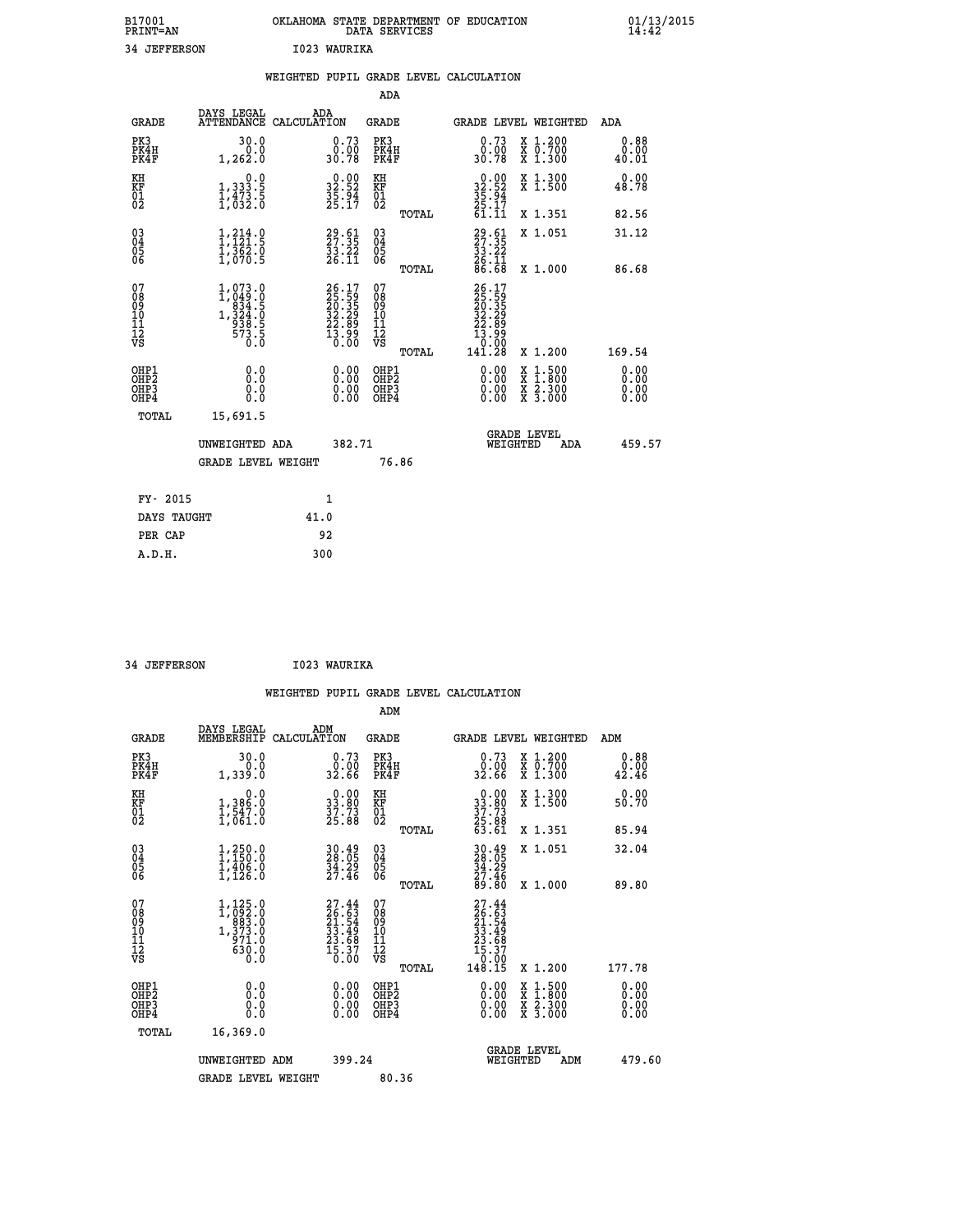| 7001<br>INT=AN   |  | OKLAHOMA STATE DEPARTMENT OF EDUCATION<br>DATA SERVICES |  |
|------------------|--|---------------------------------------------------------|--|
| <b>JEFFERSON</b> |  | COUNTY TOTALS                                           |  |

|                                                                    |                                                                                                                                                                                | WEIGHTED PUPIL GRADE LEVEL CALCULATION                            |                                                 |                                                                                               |                                |
|--------------------------------------------------------------------|--------------------------------------------------------------------------------------------------------------------------------------------------------------------------------|-------------------------------------------------------------------|-------------------------------------------------|-----------------------------------------------------------------------------------------------|--------------------------------|
|                                                                    |                                                                                                                                                                                |                                                                   | <b>ADA</b>                                      |                                                                                               |                                |
| <b>GRADE</b>                                                       | DAYS LEGAL                                                                                                                                                                     | ADA<br>ATTENDANCE CALCULATION                                     | GRADE                                           | GRADE LEVEL WEIGHTED                                                                          | ADA                            |
| PK3<br>PK4H<br>PK4F                                                | 443.0<br>794.0<br>2,036.0                                                                                                                                                      | $\frac{10.32}{17.64}$<br>49.14                                    | PK3<br>PK4H<br>PK4F                             | $\frac{10 \cdot 32}{17 \cdot 64}$<br>49.14<br>X 1.200<br>X 0.700<br>X 1.300                   | $\frac{12.39}{12.35}$<br>63.88 |
| KH<br>KF<br>01<br>02                                               | 0.0<br>3,807.0<br>3,990.0<br>3,301.0                                                                                                                                           | $0.00$<br>$0.00$<br>$\frac{93.40}{77.01}$                         | KH<br>KF<br>01<br>02                            | 0.00<br>X 1.300<br>X 1.500<br>88.80<br>$\frac{93.40}{77.01}$                                  | $0.00$<br>133.20               |
|                                                                    |                                                                                                                                                                                |                                                                   | TOTAL                                           | 170.41<br>X 1.351                                                                             | 230.23                         |
| $\begin{smallmatrix} 03 \\[-4pt] 04 \end{smallmatrix}$<br>Ŏ5<br>06 | 3,156.5<br>3,117.0<br>3,758.5<br>3,391.0                                                                                                                                       | $73.59$<br>$72.79$<br>$\frac{87.71}{78.86}$                       | $^{03}_{04}$<br>05<br>06                        | $73.59$<br>$87.71$<br>X 1.051                                                                 | 316.70                         |
|                                                                    |                                                                                                                                                                                |                                                                   | TOTAL                                           | 38:85<br>239:36<br>X 1.000                                                                    | 239.36                         |
| 07<br>08<br>09<br>11<br>11<br>12<br>VS                             | $\begin{smallmatrix} 3\,, & 289\,. & 5\\ 3\,, & 028\,. & 0\\ 3\,, & 321\,. & 5\\ 3\,, & 973\,. & 0\\ 3\,, & 248\,. & 5\\ 3\,, & 126\,. & 0\\ 0\,. & 0\,. & 0\end{smallmatrix}$ | 76.45<br>70.82<br>76.69<br>92.41<br>75.47<br>71.73<br>0.00        | 07<br>08<br>09<br>11<br>11<br>12<br>VS<br>TOTAL | 76.45<br>$70.82$<br>$76.89$<br>$92.41$<br>$75.47$<br>$71.73$<br>$0.00$<br>$463.57$<br>X 1.200 | 556.29                         |
| OHP1<br>OH <sub>P</sub> 2<br>OHP3<br>OHP4                          | 0.0<br>0.0<br>0.0                                                                                                                                                              | $\begin{smallmatrix} 0.00 \ 0.00 \ 0.00 \ 0.00 \end{smallmatrix}$ | OHP1<br>OHP <sub>2</sub><br>OHP3<br>OHP4        | $\begin{smallmatrix} x & 1.500 \\ x & 1.800 \\ x & 2.300 \\ x & 3.000 \end{smallmatrix}$      | 0.00<br>0.00<br>0.00<br>0.00   |
| TOTAL                                                              | 47,780.5                                                                                                                                                                       |                                                                   |                                                 |                                                                                               |                                |
|                                                                    | UNWEIGHTED ADA                                                                                                                                                                 | 1,112.83                                                          |                                                 | <b>GRADE LEVEL</b><br>WEIGHTED<br>ADA                                                         | 1,325.04                       |
|                                                                    | <b>GRADE LEVEL WEIGHT</b>                                                                                                                                                      |                                                                   | 212.21                                          |                                                                                               |                                |
|                                                                    | FY- 2015                                                                                                                                                                       | $\mathbf{1}$                                                      |                                                 |                                                                                               |                                |
|                                                                    | DAYS TAUGHT                                                                                                                                                                    | 170.0                                                             |                                                 |                                                                                               |                                |
|                                                                    | PER CAP                                                                                                                                                                        | 498                                                               |                                                 |                                                                                               |                                |

 **JEFFERSON COUNTY TOTALS**

 **A.D.H. 740**

 **B17001<br>PRINT=AN** 

|                                          |                                                                                                                                                               |                                                                                              | ADM                                                 |                                                                                            |                                          |                                |
|------------------------------------------|---------------------------------------------------------------------------------------------------------------------------------------------------------------|----------------------------------------------------------------------------------------------|-----------------------------------------------------|--------------------------------------------------------------------------------------------|------------------------------------------|--------------------------------|
| <b>GRADE</b>                             | DAYS LEGAL<br>MEMBERSHIP                                                                                                                                      | ADM<br>CALCULATION                                                                           | <b>GRADE</b>                                        | GRADE LEVEL WEIGHTED                                                                       |                                          | ADM                            |
| PK3<br>PK4H<br>PK4F                      | 450.0<br>824.0<br>2,142.0                                                                                                                                     | 10.49<br>$\frac{18.31}{51.71}$                                                               | PK3<br>PK4H<br>PK4F                                 | $\frac{10.49}{18.31}$<br>51.71                                                             | X 1.200<br>X 0.700<br>X 1.300            | $\frac{12.39}{12.82}$<br>67.23 |
| KH<br>KF<br>01<br>02                     | 0.0<br>3,951.0<br>4,112.0<br>3,361.0                                                                                                                          | $92.17$<br>$96.29$<br>$78.44$                                                                | KH<br>KF<br>01<br>02                                | $0.00$<br>$92.17$<br>$96.29$<br>$78.44$<br>$174.73$                                        | X 1.300<br>X 1.500                       | 0.00<br>138.26                 |
|                                          |                                                                                                                                                               |                                                                                              | TOTAL                                               |                                                                                            | X 1.351                                  | 236.06                         |
| 03<br>04<br>05<br>06                     | $3, 218.0$<br>$3, 191.0$<br>$3, 864.0$<br>$3, 484.0$                                                                                                          | 75.96<br>$\frac{6}{81.08}$                                                                   | $\begin{array}{c} 03 \\ 04 \\ 05 \\ 06 \end{array}$ | $75.06$<br>$74.52$<br>$90.18$<br>$81.08$<br>$245.78$                                       | X 1.051                                  | 78.88                          |
|                                          |                                                                                                                                                               |                                                                                              | TOTAL                                               |                                                                                            | X 1.000                                  | 245.78                         |
| 07<br>08<br>09<br>101<br>11<br>12<br>VS  | $\begin{smallmatrix} 3\,,\,434\,.\,0\\ 3\,,\,146\,.\,0\\ 3\,,\,594\,.\,0\\ 4\,,\,451\,.\,0\\ 3\,,\,505\,.\,0\\ 3\,,\,644\,.\,0\\ 0\,.\,0\\ \end{smallmatrix}$ | $\begin{smallmatrix}79.80\\73.54\\82.89\\83.105\\81.25\\81.35\\83.37\\0.00\end{smallmatrix}$ | 07<br>08<br>09<br>11<br>11<br>12<br>VS              | $\begin{smallmatrix}79.80\\73.54\\82.89\\103.165\\81.257\\81.370\\0&0.00\end{smallmatrix}$ |                                          |                                |
|                                          |                                                                                                                                                               |                                                                                              | TOTAL                                               | 504.01                                                                                     | X 1.200                                  | 604.81                         |
| OHP1<br>OHP2<br>OHP <sub>3</sub><br>OHP4 |                                                                                                                                                               |                                                                                              | OHP1<br>OHP2<br>OHP <sub>3</sub>                    | $0.00$<br>$0.00$<br>0.00                                                                   | X 1:500<br>X 1:800<br>X 2:300<br>X 3:000 | 0.00<br>0.00<br>0.00           |
| TOTAL                                    | 50,371.0                                                                                                                                                      |                                                                                              |                                                     |                                                                                            |                                          |                                |
|                                          | UNWEIGHTED                                                                                                                                                    | 1,172.26<br>ADM                                                                              |                                                     | <b>GRADE LEVEL</b><br>WEIGHTED                                                             | ADM                                      | 1,396.43                       |
|                                          | <b>GRADE LEVEL WEIGHT</b>                                                                                                                                     |                                                                                              | 224.17                                              |                                                                                            |                                          |                                |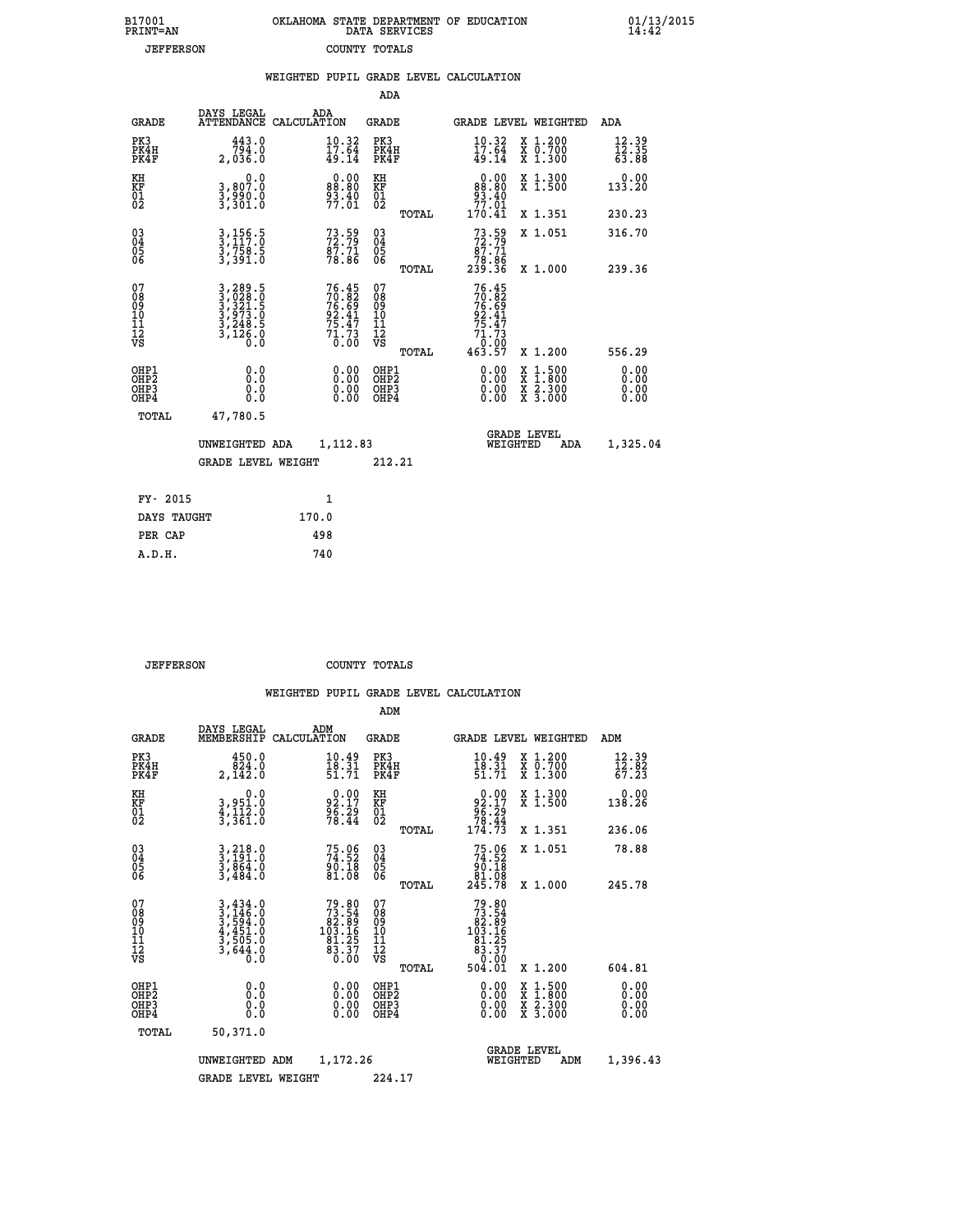| B17001<br>PRINT=AN                     |                                                                                                               | OKLAHOMA STATE DEPARTMENT OF EDUCATION                                                                                                                                                                                                                                                                                                    | DATA SERVICES                                               |                                                                                                                         |                                          | $01/13/2015$<br>14:42        |
|----------------------------------------|---------------------------------------------------------------------------------------------------------------|-------------------------------------------------------------------------------------------------------------------------------------------------------------------------------------------------------------------------------------------------------------------------------------------------------------------------------------------|-------------------------------------------------------------|-------------------------------------------------------------------------------------------------------------------------|------------------------------------------|------------------------------|
| 35 JOHNSTON                            |                                                                                                               | C007 MANNSVILLE                                                                                                                                                                                                                                                                                                                           |                                                             |                                                                                                                         |                                          |                              |
|                                        |                                                                                                               | WEIGHTED PUPIL GRADE LEVEL CALCULATION                                                                                                                                                                                                                                                                                                    | <b>ADA</b>                                                  |                                                                                                                         |                                          |                              |
| <b>GRADE</b>                           | DAYS LEGAL<br>ATTENDANCE CALCULATION                                                                          | ADA                                                                                                                                                                                                                                                                                                                                       | <b>GRADE</b>                                                |                                                                                                                         | GRADE LEVEL WEIGHTED                     | ADA                          |
| PK3<br>PK4H<br>PK4F                    | 7.0<br>0.0<br>450.5                                                                                           | 0.16<br>0.00<br>10.24                                                                                                                                                                                                                                                                                                                     | PK3<br>PK4H<br>PK4F                                         | 0.16<br>0.00<br>10.24                                                                                                   | X 1.200<br>X 0.700<br>X 1.300            | 0.19<br>0.00<br>13.31        |
| KH<br>KF<br>$\frac{01}{02}$            | 242.0<br>$\frac{44}{376}$ : 9                                                                                 | $9:90$<br>5:50<br>$\frac{10.09}{13.10}$                                                                                                                                                                                                                                                                                                   | КH<br><b>KF</b><br>01<br>02                                 | $0.00$<br>5.50<br>$\frac{10.09}{13.10}$                                                                                 | X 1.300<br>X 1.500                       | 0.00<br>8.25                 |
|                                        |                                                                                                               |                                                                                                                                                                                                                                                                                                                                           | TOTAL                                                       | 23.I9                                                                                                                   | X 1.351                                  | 31.33                        |
| 03<br>04<br>05<br>06                   | $\begin{smallmatrix} 4\,5\,6\cdot\,9\\ 5\,4\,1\cdot\,5\\ 2\,1\,3\cdot\,5\\ 2\,8\,2\cdot\,5 \end{smallmatrix}$ | $\begin{array}{r} 10 \cdot 36 \\ 12 \cdot 31 \\ 4 \cdot 85 \\ 6 \cdot 42 \end{array}$                                                                                                                                                                                                                                                     | $\begin{matrix} 03 \\ 04 \\ 05 \\ 06 \end{matrix}$<br>TOTAL | $\frac{10.36}{12.31}$<br>$\begin{array}{r} 4.85 \\ 6.42 \\ 23.58 \end{array}$                                           | X 1.051<br>X 1.000                       | 10.89<br>23.58               |
| 07<br>08<br>09<br>10<br>11<br>iż<br>vs | 281.5<br>$\frac{489.5}{0.0}$<br>Ŏ.Ŏ<br>0.0<br>0.0                                                             | $\begin{smallmatrix} 6 & 4 & 0 \\ 1 & 1 & 13 \\ 0 & 0 & 0 \\ 0 & 0 & 0 \\ 0 & 0 & 0 \\ 0 & 0 & 0 \\ 0 & 0 & 0 \\ 0 & 0 & 0 \\ 0 & 0 & 0 \\ 0 & 0 & 0 \\ 0 & 0 & 0 \\ 0 & 0 & 0 \\ 0 & 0 & 0 \\ 0 & 0 & 0 \\ 0 & 0 & 0 \\ 0 & 0 & 0 \\ 0 & 0 & 0 \\ 0 & 0 & 0 \\ 0 & 0 & 0 \\ 0 & 0 & 0 \\ 0 & 0 & 0 \\ 0 & 0 & 0 \\ 0 & 0 & 0 \\ 0 & 0 &$ | 07<br>08<br>09<br>101<br>11<br>12<br>VS<br>TOTAL            | $1^{\frac{6}{1}\cdot\frac{40}{13}}_{\begin{smallmatrix} 0.00\ 0.00 \end{smallmatrix}}$<br>0.00<br>0.00<br>0.00<br>17.53 | X 1.200                                  | 21.04                        |
| OHP1<br>OHP2<br>OHP3<br>OHP4           | 0.0<br>0.0<br>0.0<br>0.0                                                                                      | 0.00<br>0.00<br>0.00                                                                                                                                                                                                                                                                                                                      | OHP1<br>OHP <sub>2</sub><br>OHP3<br>OHP4                    | 0.00<br>0.00<br>0.00                                                                                                    | X 1:500<br>X 1:800<br>X 2:300<br>X 3:000 | 0.00<br>0.00<br>0.00<br>0.00 |
| TOTAL                                  | 3,984.5                                                                                                       |                                                                                                                                                                                                                                                                                                                                           |                                                             |                                                                                                                         |                                          |                              |
|                                        | UNWEIGHTED ADA                                                                                                | 90.56                                                                                                                                                                                                                                                                                                                                     |                                                             | WEIGHTED                                                                                                                | <b>GRADE LEVEL</b><br>ADA                | 108.59                       |
|                                        | <b>GRADE LEVEL WEIGHT</b>                                                                                     |                                                                                                                                                                                                                                                                                                                                           | 18.03                                                       |                                                                                                                         |                                          |                              |
| FY- 2015                               |                                                                                                               | 1                                                                                                                                                                                                                                                                                                                                         |                                                             |                                                                                                                         |                                          |                              |
| DAYS TAUGHT<br>PER CAP                 |                                                                                                               | 44.0<br>90                                                                                                                                                                                                                                                                                                                                |                                                             |                                                                                                                         |                                          |                              |
|                                        |                                                                                                               |                                                                                                                                                                                                                                                                                                                                           |                                                             |                                                                                                                         |                                          |                              |

| <b>25 TOUNICHON</b> |  |
|---------------------|--|

 **35 JOHNSTON C007 MANNSVILLE**

|                                                      |                                                     |                    |                                                                                     |                                                     |       | WEIGHTED PUPIL GRADE LEVEL CALCULATION                                      |                                          |               |                              |
|------------------------------------------------------|-----------------------------------------------------|--------------------|-------------------------------------------------------------------------------------|-----------------------------------------------------|-------|-----------------------------------------------------------------------------|------------------------------------------|---------------|------------------------------|
|                                                      |                                                     |                    |                                                                                     | ADM                                                 |       |                                                                             |                                          |               |                              |
| <b>GRADE</b>                                         | DAYS LEGAL<br>MEMBERSHIP                            | ADM<br>CALCULATION |                                                                                     | <b>GRADE</b>                                        |       | <b>GRADE LEVEL WEIGHTED</b>                                                 |                                          | ADM           |                              |
| PK3<br>PK4H<br>PK4F                                  | 7.0<br>0.0<br>474.0                                 |                    | $\begin{smallmatrix} 0.16 \\ 0.00 \\ 10.77 \end{smallmatrix}$                       | PK3<br>PK4H<br>PK4F                                 |       | $\begin{smallmatrix} 0.16 \\ 0.00 \\ 10.77 \end{smallmatrix}$               | X 1.200<br>X 0.700<br>X 1.300            | 0.00<br>14.00 | 0.19                         |
| KH<br>KF<br>01<br>02                                 | 0.0<br>264:0<br>484:0<br>609:0                      |                    | $\begin{smallmatrix} 0.00\\ 6.00\\ 11.00\\ 13.84 \end{smallmatrix}$                 | KH<br>KF<br>01<br>02                                |       | $\begin{smallmatrix} 0.00\\ 6.00\\ 11.00\\ 13.84\\ 24.84 \end{smallmatrix}$ | X 1.300<br>$\overline{x}$ 1.500          |               | 0.00<br>9.00                 |
|                                                      |                                                     |                    |                                                                                     |                                                     | TOTAL |                                                                             | X 1.351                                  | 33.56         |                              |
| 03<br>04<br>05<br>06                                 | 484.0<br>220.0<br>300.0                             |                    | $\begin{smallmatrix} 11\cdot 00\\12\cdot 73\\5\cdot 00\\6\cdot 82\end{smallmatrix}$ | $\begin{array}{c} 03 \\ 04 \\ 05 \\ 06 \end{array}$ |       | $11.99$<br>$12.73$<br>$5.00$<br>$5.82$                                      | X 1.051                                  | 11.56         |                              |
|                                                      |                                                     |                    |                                                                                     |                                                     | TOTAL | 24.55                                                                       | $X_1.000$                                | 24.55         |                              |
| 07<br>08<br>09<br>11<br>11<br>12<br>VS               | 295.0<br>528.0<br>520.0<br>0.0<br>0.0<br>$\S.$ $\S$ |                    | 0.00                                                                                | 07<br>08<br>09<br>11<br>11<br>12<br>VS              | TOTAL | 6.70<br>0.00<br>18.70                                                       | X 1.200                                  | 22.44         |                              |
| OHP1<br>OHP <sub>2</sub><br>OHP3<br>OH <sub>P4</sub> | 0.0<br>0.000                                        |                    | $0.00$<br>$0.00$<br>0.00                                                            | OHP1<br>OHP2<br>OHP <sub>3</sub>                    |       | 0.00<br>0.00<br>0.00                                                        | X 1:500<br>X 1:800<br>X 2:300<br>X 3:000 |               | 0.00<br>Ŏ.ŎŎ<br>0.00<br>0.00 |
| TOTAL                                                | 4,225.0                                             |                    |                                                                                     |                                                     |       |                                                                             |                                          |               |                              |
|                                                      | UNWEIGHTED ADM                                      |                    | 96.02                                                                               |                                                     |       | <b>GRADE LEVEL</b><br>WEIGHTED                                              | ADM                                      |               | 115.30                       |
|                                                      | <b>GRADE LEVEL WEIGHT</b>                           |                    |                                                                                     | 19.28                                               |       |                                                                             |                                          |               |                              |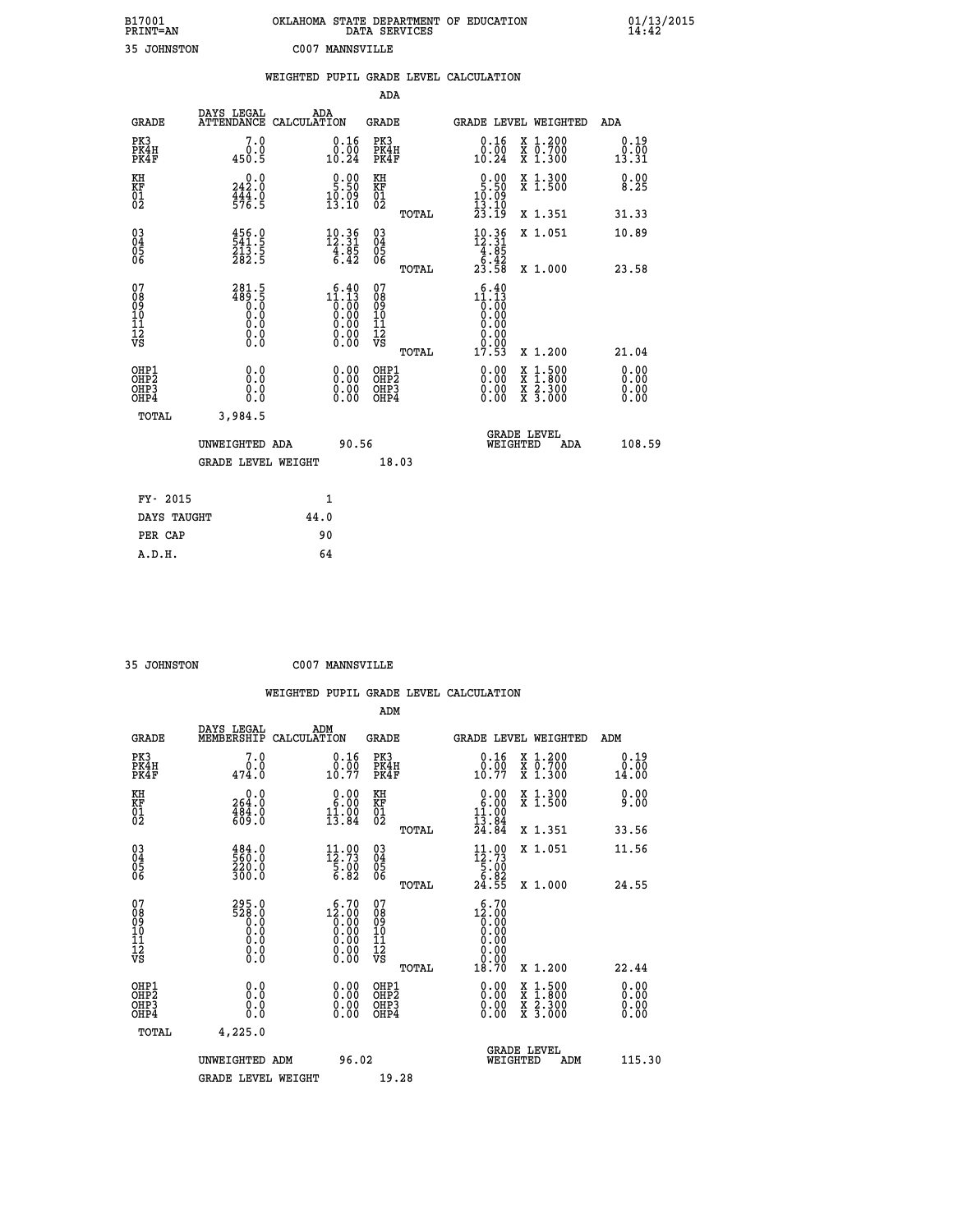|            | OKLAHOMA STATE DEPARTMENT OF EDUCATION<br>DATA SERVICES |  |
|------------|---------------------------------------------------------|--|
| C010 RAVTA |                                                         |  |

|  |  | WEIGHTED PUPIL GRADE LEVEL CALCULATION |
|--|--|----------------------------------------|

|                                                    |                                                                              |                                                |                                                                                                      | ADA                                      |       |                                                                            |                                                                                                                                              |                              |
|----------------------------------------------------|------------------------------------------------------------------------------|------------------------------------------------|------------------------------------------------------------------------------------------------------|------------------------------------------|-------|----------------------------------------------------------------------------|----------------------------------------------------------------------------------------------------------------------------------------------|------------------------------|
|                                                    | <b>GRADE</b>                                                                 | DAYS LEGAL                                     | ADA<br>ATTENDANCE CALCULATION                                                                        | GRADE                                    |       |                                                                            | GRADE LEVEL WEIGHTED                                                                                                                         | ADA                          |
|                                                    | PK3<br>PK4H<br>PK4F                                                          | 0.0<br>0.0<br>41.0                             | 0.00<br>$\begin{smallmatrix} 0.00 \ 1.00 \end{smallmatrix}$                                          | PK3<br>PK4H<br>PK4F                      |       | 0.00<br>0.00<br>1.00                                                       | X 1.200<br>X 0.700<br>X 1.300                                                                                                                | 0.00<br>0.00<br>1.30         |
| KH<br>KF<br>01<br>02                               |                                                                              | 0.0<br>541.0<br>$\frac{519}{494}$ . 9          | $\begin{smallmatrix} 0.00\\13.20\\15.10\\12.06 \end{smallmatrix}$                                    | KH<br><b>KF</b><br>01<br>02              |       | $\begin{smallmatrix} 0.00\\13.20\\15.10\\12.06 \end{smallmatrix}$          | X 1.300<br>X 1.500                                                                                                                           | 0.00<br>19.80                |
|                                                    |                                                                              |                                                |                                                                                                      |                                          | TOTAL | 27.16                                                                      | X 1.351                                                                                                                                      | 36.69                        |
| $\begin{matrix} 03 \\ 04 \\ 05 \\ 06 \end{matrix}$ |                                                                              | $343.0$<br>$197.0$<br>527.5<br>346.0           | $\begin{smallmatrix} 8 & 37 \\ 4 & 80 \\ 12 & 87 \\ 8 & 44 \end{smallmatrix}$                        | 03<br>04<br>05<br>06                     |       | $\begin{smallmatrix} 8.37\\ 4.80\\ 12.87\\ 8.44\\ 26.11 \end{smallmatrix}$ | X 1.051                                                                                                                                      | 8.80                         |
|                                                    |                                                                              |                                                |                                                                                                      |                                          | TOTAL |                                                                            | X 1.000                                                                                                                                      | 26.11                        |
| 07<br>08<br>09<br>11<br>11<br>12<br>VS             |                                                                              | $\frac{458.0}{270.0}$<br>Ō.O<br>0.000<br>$\S.$ | $\begin{smallmatrix} 11.17\ 6.59\ 0.00\ 0.00\ 0.00\ 0.00\ 0.00\ 0.00\ 0.00\ 0.00\ \end{smallmatrix}$ | 07<br>08<br>09<br>101<br>11<br>12<br>VS  | TOTAL | $11.17$<br>6.59<br>0.00<br>0.00<br>0.00<br>0.00<br>17.76                   | X 1.200                                                                                                                                      | 21.31                        |
|                                                    | OHP1<br>OH <sub>P</sub> <sub>2</sub><br>OH <sub>P3</sub><br>OH <sub>P4</sub> | 0.0<br>Ō.Ō<br>0.0<br>0.0                       | 0.00<br>0.00<br>0.00                                                                                 | OHP1<br>OHP <sub>2</sub><br>OHP3<br>OHP4 |       | 0.00<br>0.00<br>0.00                                                       | $\begin{smallmatrix} \mathtt{X} & 1\cdot500 \\ \mathtt{X} & 1\cdot800 \\ \mathtt{X} & 2\cdot300 \\ \mathtt{X} & 3\cdot000 \end{smallmatrix}$ | 0.00<br>0.00<br>0.00<br>0.00 |
|                                                    | TOTAL                                                                        | 3,837.0                                        |                                                                                                      |                                          |       |                                                                            |                                                                                                                                              |                              |
|                                                    |                                                                              | UNWEIGHTED ADA                                 |                                                                                                      | 93.60                                    |       | WEIGHTED                                                                   | <b>GRADE LEVEL</b><br>ADA                                                                                                                    | 114.01                       |
|                                                    |                                                                              | <b>GRADE LEVEL WEIGHT</b>                      |                                                                                                      |                                          | 20.41 |                                                                            |                                                                                                                                              |                              |
|                                                    | FY- 2015                                                                     |                                                | 1                                                                                                    |                                          |       |                                                                            |                                                                                                                                              |                              |
|                                                    | DAYS TAUGHT                                                                  |                                                | 41.0                                                                                                 |                                          |       |                                                                            |                                                                                                                                              |                              |
|                                                    | PER CAP                                                                      |                                                | 86                                                                                                   |                                          |       |                                                                            |                                                                                                                                              |                              |
|                                                    | A.D.H.                                                                       |                                                | 77                                                                                                   |                                          |       |                                                                            |                                                                                                                                              |                              |

| 35 JOHNSTON | C010 RAVIA |
|-------------|------------|
|             |            |

B17001<br>PRINT=AN<br>35 JOHNSTON

|                                                    |                                                                                                  | WEIGHTED PUPIL GRADE LEVEL CALCULATION                                                               |                                                     |       |                                                                         |                                                                                                  |                                                             |
|----------------------------------------------------|--------------------------------------------------------------------------------------------------|------------------------------------------------------------------------------------------------------|-----------------------------------------------------|-------|-------------------------------------------------------------------------|--------------------------------------------------------------------------------------------------|-------------------------------------------------------------|
|                                                    |                                                                                                  |                                                                                                      | ADM                                                 |       |                                                                         |                                                                                                  |                                                             |
| <b>GRADE</b>                                       | DAYS LEGAL<br>MEMBERSHIP                                                                         | ADM<br>CALCULATION                                                                                   | <b>GRADE</b>                                        |       |                                                                         | <b>GRADE LEVEL WEIGHTED</b>                                                                      | ADM                                                         |
| PK3<br>PK4H<br>PK4F                                | 0.0<br>0.0<br>41.0                                                                               | $\begin{smallmatrix} 0.00\\ 0.00\\ 1.00 \end{smallmatrix}$                                           | PK3<br>PK4H<br>PK4F                                 |       | $\begin{smallmatrix} 0.00 \\ 0.00 \\ 1.00 \end{smallmatrix}$            | X 1.200<br>X 0.700<br>X 1.300                                                                    | 0.00<br>$\begin{smallmatrix} 0.00 \ 1.30 \end{smallmatrix}$ |
| KH<br>KF<br>01<br>02                               | 0.0<br>542:0<br>638:0<br>514:0                                                                   | $\begin{array}{r} 0.00 \\ 13.22 \\ 15.56 \\ 12.54 \end{array}$                                       | KH<br>KF<br>01<br>02                                |       | $\begin{array}{r} 0.00 \\ 13.22 \\ 15.56 \\ 12.54 \\ 28.10 \end{array}$ | X 1.300<br>X 1.500                                                                               | 0.00<br>19.83                                               |
|                                                    |                                                                                                  |                                                                                                      |                                                     | TOTAL |                                                                         | X 1.351                                                                                          | 37.96                                                       |
| $\begin{matrix} 03 \\ 04 \\ 05 \\ 06 \end{matrix}$ | 353.0<br>205.0<br>529.0<br>353.0                                                                 | $\begin{smallmatrix} 8.61\ 5.00\ 12.90\ 8.61\ \end{smallmatrix}$                                     | $\begin{array}{c} 03 \\ 04 \\ 05 \\ 06 \end{array}$ |       | $\begin{array}{r} 8.61 \\ 5.00 \\ 12.90 \\ 8.61 \end{array}$            | X 1.051                                                                                          | 9.05                                                        |
|                                                    |                                                                                                  |                                                                                                      |                                                     | TOTAL | 26.51                                                                   | X 1.000                                                                                          | 26.51                                                       |
| 07<br>08<br>09<br>11<br>11<br>12<br>VS             | $\frac{470.0}{283.0}$<br>$\begin{smallmatrix} 0.59 \ 0.0 \end{smallmatrix}$<br>0.0<br>$\S.$ $\S$ | $\begin{smallmatrix} 11.46\ 6.90\ 0.00\ 0.00\ 0.00\ 0.00\ 0.00\ 0.00\ 0.00\ 0.00\ \end{smallmatrix}$ | 07<br>08<br>09<br>11<br>11<br>12<br>VS              |       | $11.46$<br>6.90<br>0.00<br>0.00<br>0.00<br>0.00                         |                                                                                                  |                                                             |
|                                                    |                                                                                                  |                                                                                                      |                                                     | TOTAL | 18.36                                                                   | X 1.200                                                                                          | 22.03                                                       |
| OHP1<br>OHP <sub>2</sub><br>OHP3<br>OHP4           | 0.0<br>0.000                                                                                     | 0.00<br>0.00<br>0.00                                                                                 | OHP1<br>OH <sub>P</sub> 2<br>OHP3<br>OHP4           |       | $0.00$<br>$0.00$<br>0.00                                                | $\begin{smallmatrix} x & 1 & 500 \\ x & 1 & 800 \\ x & 2 & 300 \\ x & 3 & 000 \end{smallmatrix}$ | 0.00<br>0.00<br>0.00                                        |
| TOTAL                                              | 3,928.0                                                                                          |                                                                                                      |                                                     |       |                                                                         |                                                                                                  |                                                             |
|                                                    | UNWEIGHTED ADM                                                                                   | 95.80                                                                                                |                                                     |       | WEIGHTED                                                                | <b>GRADE LEVEL</b><br>ADM                                                                        | 116.68                                                      |
|                                                    | <b>GRADE LEVEL WEIGHT</b>                                                                        |                                                                                                      | 20.88                                               |       |                                                                         |                                                                                                  |                                                             |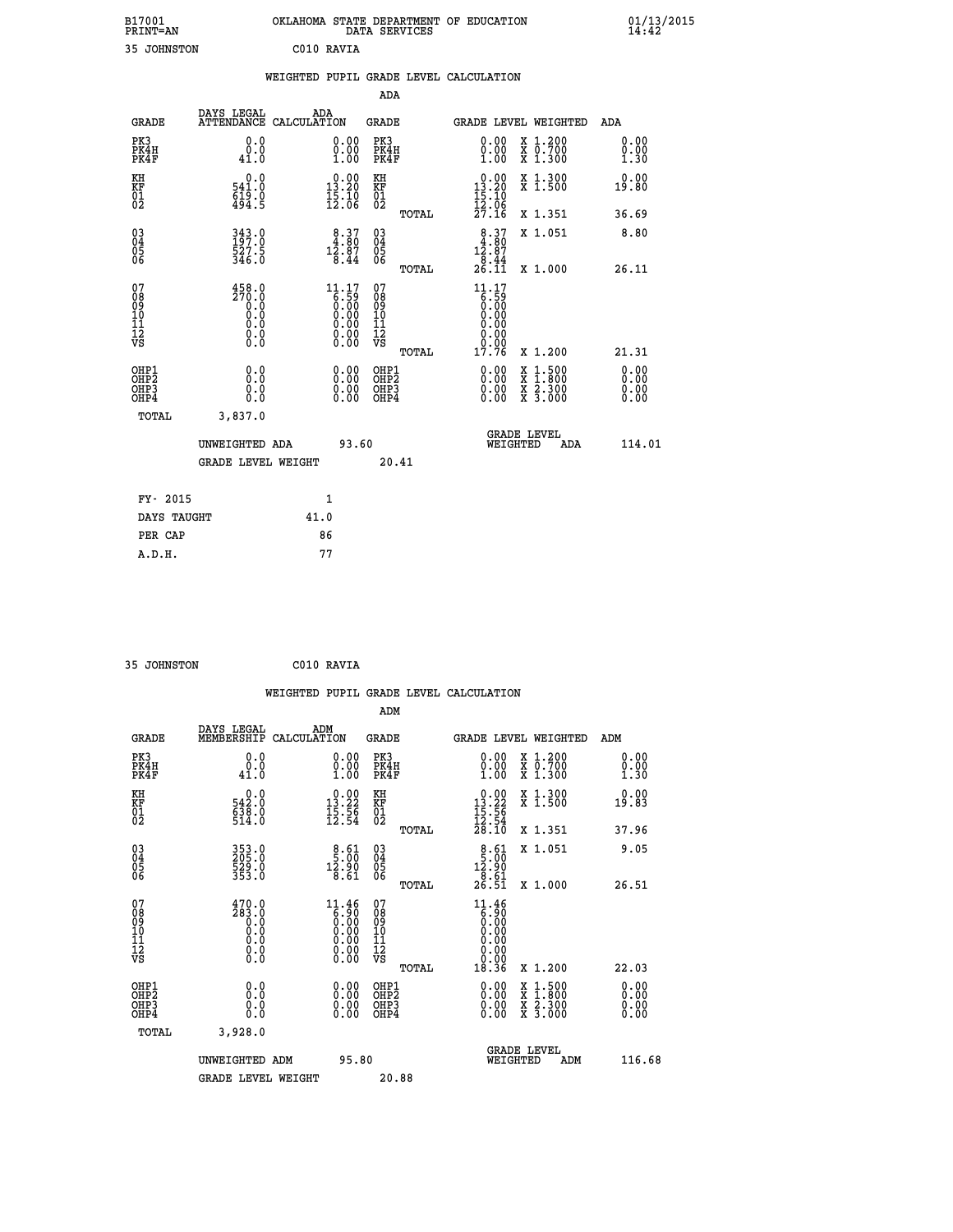| B17001          | OKLAHOMA STATE DEPARTMENT OF EDUCATION |
|-----------------|----------------------------------------|
| <b>PRINT=AN</b> | DATA SERVICES                          |
| 35 JOHNSTON     | <b>IOO2 MILL CREEK</b>                 |

|                                        |                                                             | WEIGHTED PUPIL GRADE LEVEL CALCULATION                                                    |                                                    |       |                                                                                      |                                                                                        |                        |
|----------------------------------------|-------------------------------------------------------------|-------------------------------------------------------------------------------------------|----------------------------------------------------|-------|--------------------------------------------------------------------------------------|----------------------------------------------------------------------------------------|------------------------|
|                                        |                                                             |                                                                                           | <b>ADA</b>                                         |       |                                                                                      |                                                                                        |                        |
| <b>GRADE</b>                           |                                                             | DAYS LEGAL ADA ATTENDANCE CALCULATION                                                     | <b>GRADE</b>                                       |       |                                                                                      | GRADE LEVEL WEIGHTED                                                                   | ADA                    |
| PK3<br>PK4H<br>PK4F                    | 0.0<br>ة:ة<br>518.0                                         | $\begin{smallmatrix} 0.00\\ 0.00\\ 14.00 \end{smallmatrix}$                               | PK3<br>PK4H<br>PK4F                                |       | 0.00<br>0.00<br>14.00                                                                | X 1.200<br>X 0.700<br>X 1.300                                                          | 0.00<br>0.00<br>18.20  |
| KH<br>KF<br>01<br>02                   | 0.0<br>$\frac{468.0}{398.5}$<br>231.5                       | $\begin{smallmatrix} 0.00\\ 12.65\\ 10.77\\ 6.26 \end{smallmatrix}$                       | KH<br><b>KF</b><br>01<br>02                        |       | $\begin{smallmatrix} 0.00\\ 12.65\\ 10.77\\ 6.26\\ 17.03 \end{smallmatrix}$          | X 1.300<br>X 1.500                                                                     | 0.00<br>18.98          |
|                                        |                                                             |                                                                                           |                                                    | TOTAL |                                                                                      | X 1.351                                                                                | 23.01                  |
| $^{03}_{04}$<br>Ŏ5<br>06               | 353.5<br>357.0<br>214.0<br>219.0                            | 9:55<br>9:65<br>5:78<br>5:92                                                              | $\begin{matrix} 03 \\ 04 \\ 05 \\ 06 \end{matrix}$ |       | $\begin{array}{c} 9.55 \\ 9.65 \\ 5.78 \\ 5.92 \\ 21.35 \end{array}$                 | X 1.051                                                                                | 10.04                  |
|                                        |                                                             |                                                                                           |                                                    | TOTAL |                                                                                      | X 1.000                                                                                | 21.35                  |
| 07<br>08<br>09<br>11<br>11<br>12<br>VS | 302.5<br>490.5<br>545.0<br>545.0<br>656.0<br>505.0<br>359.5 | $\begin{smallmatrix}8&.18\\13&.26\\14&.73\\17&.73\\13&.65\\9&.72\\0&.00\end{smallmatrix}$ | 07<br>08<br>09<br>11<br>11<br>12<br>VS             | TOTAL | $\begin{smallmatrix} 8.18\\13.26\\14.73\\17.73\\13.65\\9.72\\77.27\end{smallmatrix}$ | X 1.200                                                                                | 92.72                  |
| OHP1<br>OHP2<br>OHP3<br>OHP4           | 0.0<br>0.0<br>Ō.Ō                                           | 0.0000<br>$0.00$<br>0.00                                                                  | OHP1<br>OHP2<br>OHP3<br>OHP4                       |       | 0.00<br>0.00<br>0.00                                                                 | $1:500$<br>1:800<br>$\frac{\text{X}}{\text{X}}$<br>$\frac{x}{x}$ $\frac{5:300}{3:000}$ | 0.0000<br>0.00<br>0.00 |
| <b>TOTAL</b>                           | 5,618.0                                                     |                                                                                           |                                                    |       |                                                                                      |                                                                                        |                        |
|                                        | UNWEIGHTED ADA                                              | 151.85                                                                                    |                                                    |       |                                                                                      | GRADE LEVEL<br>WEIGHTED<br>ADA                                                         | 184.30                 |
|                                        | <b>GRADE LEVEL WEIGHT</b>                                   |                                                                                           | 32.45                                              |       |                                                                                      |                                                                                        |                        |
| FY- 2015                               |                                                             | $\mathbf{1}$                                                                              |                                                    |       |                                                                                      |                                                                                        |                        |
| DAYS TAUGHT                            |                                                             | 37.0                                                                                      |                                                    |       |                                                                                      |                                                                                        |                        |
| PER CAP                                |                                                             | 134                                                                                       |                                                    |       |                                                                                      |                                                                                        |                        |

 **35 JOHNSTON I002 MILL CREEK**

|                                                    |                                                               |                    |                                                                                     |                                          |       | WEIGHTED PUPIL GRADE LEVEL CALCULATION                                                                                                                                                                                                                                         |                                          |                              |  |
|----------------------------------------------------|---------------------------------------------------------------|--------------------|-------------------------------------------------------------------------------------|------------------------------------------|-------|--------------------------------------------------------------------------------------------------------------------------------------------------------------------------------------------------------------------------------------------------------------------------------|------------------------------------------|------------------------------|--|
|                                                    |                                                               |                    |                                                                                     | ADM                                      |       |                                                                                                                                                                                                                                                                                |                                          |                              |  |
| <b>GRADE</b>                                       | DAYS LEGAL<br>MEMBERSHIP                                      | ADM<br>CALCULATION |                                                                                     | <b>GRADE</b>                             |       | GRADE LEVEL WEIGHTED                                                                                                                                                                                                                                                           |                                          | ADM                          |  |
| PK3<br>PK4H<br>PK4F                                | 0.0<br>ة:ة<br>518:0                                           |                    | 0.00<br>14.00                                                                       | PK3<br>PK4H<br>PK4F                      |       | 0.00<br>14.00                                                                                                                                                                                                                                                                  | X 1.200<br>X 0.700<br>X 1.300            | 0.00<br>0.00<br>18.20        |  |
| KH<br>KF<br>01<br>02                               | $\begin{smallmatrix} &0.0\473.0\407.0\235.0\end{smallmatrix}$ |                    | $\begin{smallmatrix} 0.00\\ 12.78\\ 11.90\\ 6.35 \end{smallmatrix}$                 | KH<br>KF<br>01<br>02                     |       | $\begin{array}{c} 0.00 \\[-4pt] 12.78 \\[-4pt] 11.00 \\[-4pt] 5.35 \\[-4pt] 17.35 \end{array}$                                                                                                                                                                                 | X 1.300<br>X 1.500                       | 0.00<br>19.17                |  |
|                                                    |                                                               |                    |                                                                                     |                                          | TOTAL |                                                                                                                                                                                                                                                                                | X 1.351                                  | 23.44                        |  |
| $\begin{matrix} 03 \\ 04 \\ 05 \\ 06 \end{matrix}$ | 369.0<br>368.0<br>216.0<br>222.0                              |                    | $9.95$<br>$5.84$<br>$6.00$                                                          | 03<br>04<br>05<br>06                     |       | $\begin{array}{r} 9.97 \\ 9.95 \\ 5.84 \\ 6.00 \\ 21.79 \end{array}$                                                                                                                                                                                                           | X 1.051                                  | 10.48                        |  |
|                                                    |                                                               |                    |                                                                                     |                                          | TOTAL |                                                                                                                                                                                                                                                                                | X 1.000                                  | 21.79                        |  |
| 07<br>08901112<br>1112<br>VS                       | 318.0<br>504.0<br>565.0<br>5679.0<br>679.0<br>518.0<br>370.0  |                    | $\begin{smallmatrix}8.59\\13.62\\15.27\\18.35\\14.00\\10.00\\0.00\end{smallmatrix}$ | 07<br>08<br>09<br>11<br>11<br>12<br>VS   |       | $8.59$<br>$13.62$<br>$15.27$<br>$19.35$<br>$\begin{smallmatrix} 14.00 \\ 10.00 \\ 0.00 \\ 79.83 \end{smallmatrix}$                                                                                                                                                             |                                          |                              |  |
|                                                    |                                                               |                    |                                                                                     |                                          | TOTAL |                                                                                                                                                                                                                                                                                | X 1.200                                  | 95.80                        |  |
| OHP1<br>OHP2<br>OH <sub>P3</sub><br>OHP4           | 0.0<br>0.000                                                  |                    | $0.00$<br>$0.00$<br>0.00                                                            | OHP1<br>OHP2<br>OHP <sub>3</sub><br>OHP4 |       | $\begin{smallmatrix} 0.00 & 0.00 & 0.00 & 0.00 & 0.00 & 0.00 & 0.00 & 0.00 & 0.00 & 0.00 & 0.00 & 0.00 & 0.00 & 0.00 & 0.00 & 0.00 & 0.00 & 0.00 & 0.00 & 0.00 & 0.00 & 0.00 & 0.00 & 0.00 & 0.00 & 0.00 & 0.00 & 0.00 & 0.00 & 0.00 & 0.00 & 0.00 & 0.00 & 0.00 & 0.00 & 0.0$ | X 1:500<br>X 1:800<br>X 2:300<br>X 3:000 | 0.00<br>Ŏ.ŎŎ<br>Q.QQ<br>0.00 |  |
| TOTAL                                              | 5,762.0                                                       |                    |                                                                                     |                                          |       |                                                                                                                                                                                                                                                                                |                                          |                              |  |
|                                                    | UNWEIGHTED ADM<br><b>GRADE LEVEL WEIGHT</b>                   |                    | 155.72                                                                              | 33.16                                    |       |                                                                                                                                                                                                                                                                                | GRADE LEVEL<br>WEIGHTED<br>ADM           | 188.88                       |  |
|                                                    |                                                               |                    |                                                                                     |                                          |       |                                                                                                                                                                                                                                                                                |                                          |                              |  |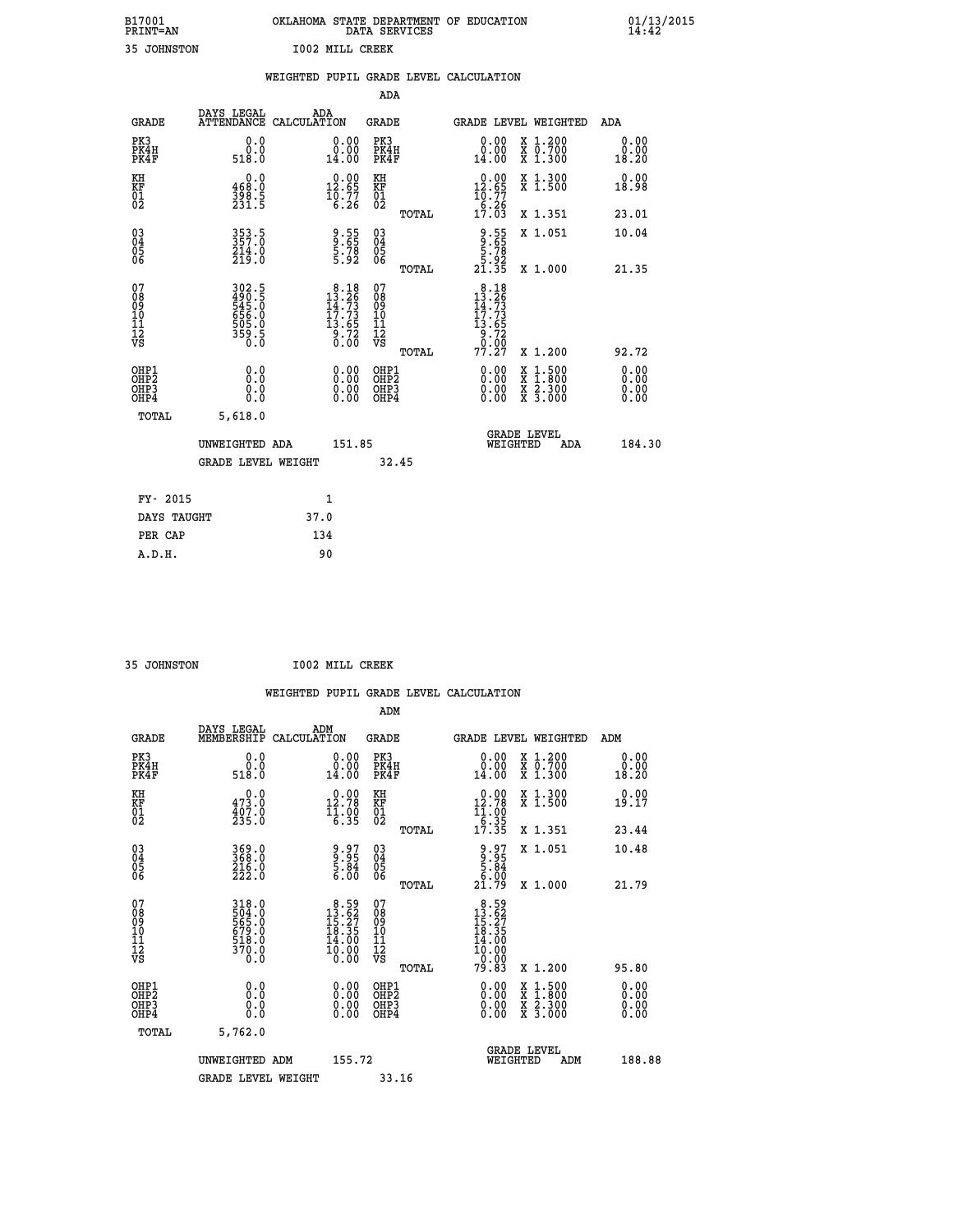| B17001          | OKLAHOMA STATE DEPARTMENT OF EDUCATION |
|-----------------|----------------------------------------|
| <b>PRINT=AN</b> | DATA SERVICES                          |
| 35 JOHNSTON     | I020 TISHOMINGO                        |

|                                                                    |                                                                         | WEIGHTED PUPIL GRADE LEVEL CALCULATION                             |                                                     |       |                                                                                                             |                                                                                                                                              |                              |
|--------------------------------------------------------------------|-------------------------------------------------------------------------|--------------------------------------------------------------------|-----------------------------------------------------|-------|-------------------------------------------------------------------------------------------------------------|----------------------------------------------------------------------------------------------------------------------------------------------|------------------------------|
|                                                                    |                                                                         |                                                                    | <b>ADA</b>                                          |       |                                                                                                             |                                                                                                                                              |                              |
| <b>GRADE</b>                                                       | DAYS LEGAL                                                              | ADA<br>ATTENDANCE CALCULATION                                      | <b>GRADE</b>                                        |       |                                                                                                             | GRADE LEVEL WEIGHTED                                                                                                                         | <b>ADA</b>                   |
| PK3<br>PK4H<br>PK4F                                                | 145.0<br>1,789.5                                                        | $\begin{smallmatrix} 3.54\ 0.00\ 43.65 \end{smallmatrix}$          | PK3<br>PK4H<br>PK4F                                 |       | $\begin{smallmatrix} 3.54\ 0.00\ 43.65 \end{smallmatrix}$                                                   | X 1.200<br>X 0.700<br>X 1.300                                                                                                                | 4.25<br>ō:ōŏ<br>56:75        |
| KH<br>KF<br>01<br>02                                               | $\begin{smallmatrix}&&&0.0\\3,525.5\\3,191.5\\2,993.0\end{smallmatrix}$ | $85.99$<br>$77.84$<br>$73.00$                                      | KH<br>KF<br>01<br>02                                |       | 0.00<br>85.99<br>77.84                                                                                      | X 1.300<br>X 1.500                                                                                                                           | 0.00<br>128.99               |
|                                                                    |                                                                         |                                                                    |                                                     | TOTAL | 00.é†<br>150.84                                                                                             | X 1.351                                                                                                                                      | 203.78                       |
| $\begin{smallmatrix} 03 \\[-4pt] 04 \end{smallmatrix}$<br>Ŏ5<br>06 | 2,830.5<br>3,168.5<br>2,727.0<br>2,817.5                                | $\begin{smallmatrix} 69.04\ 77.28\ 66.51\ 68.72 \end{smallmatrix}$ | $\begin{array}{c} 03 \\ 04 \\ 05 \\ 06 \end{array}$ |       | $59.04$<br>$77.28$<br>$66.51$<br>$68.72$<br>$212.51$                                                        | X 1.051                                                                                                                                      | 72.56                        |
|                                                                    |                                                                         |                                                                    |                                                     | TOTAL |                                                                                                             | X 1.000                                                                                                                                      | 212.51                       |
| 07<br>08<br>09<br>11<br>11<br>12<br>VS                             | 2,559.5<br>2,307.5<br>2,192.0<br>2,682.0<br>2,265.5<br>3,410.0          | $62.4356.2853.4655.4165.4155.2683.170.00$                          | 07<br>08<br>09<br>11<br>11<br>12<br>VS              | TOTAL | $56.28$<br>$55.28$<br>$53.46$<br>$65.41$<br>$\begin{array}{r} 55.26 \\ 83.17 \\ 0.00 \\ 376.01 \end{array}$ | X 1.200                                                                                                                                      | 451.21                       |
| OHP1<br>OHP2<br>OH <sub>P3</sub><br>OH <sub>P4</sub>               | 0.0<br>0.0<br>0.0                                                       | 0.00<br>$\begin{smallmatrix} 0.00 \ 0.00 \end{smallmatrix}$        | OHP1<br>OHP2<br>OHP3<br>OHP4                        |       | $0.00$<br>$0.00$<br>0.00                                                                                    | $\begin{smallmatrix} \mathtt{X} & 1\cdot500 \\ \mathtt{X} & 1\cdot800 \\ \mathtt{X} & 2\cdot300 \\ \mathtt{X} & 3\cdot000 \end{smallmatrix}$ | 0.00<br>0.00<br>0.00<br>0.00 |
| TOTAL                                                              | 38,604.5                                                                |                                                                    |                                                     |       |                                                                                                             |                                                                                                                                              |                              |
|                                                                    | UNWEIGHTED ADA                                                          | 941.58                                                             |                                                     |       | WEIGHTED                                                                                                    | <b>GRADE LEVEL</b><br>ADA                                                                                                                    | 1,130.05                     |
|                                                                    | GRADE LEVEL WEIGHT                                                      |                                                                    | 188.47                                              |       |                                                                                                             |                                                                                                                                              |                              |
| FY- 2015                                                           |                                                                         | $\mathbf{1}$                                                       |                                                     |       |                                                                                                             |                                                                                                                                              |                              |
| DAYS TAUGHT                                                        |                                                                         | 41.0                                                               |                                                     |       |                                                                                                             |                                                                                                                                              |                              |
| PER CAP                                                            |                                                                         | 84                                                                 |                                                     |       |                                                                                                             |                                                                                                                                              |                              |

 **35 JOHNSTON I020 TISHOMINGO**

 **A.D.H. 564**

 **ADM**

| <b>GRADE</b>                                         | DAYS LEGAL<br>MEMBERSHIP                                                      | ADM<br>CALCULATION                                                   | <b>GRADE</b>                                        |       |                                                                                                                                                                                                                                                                                |          | GRADE LEVEL WEIGHTED                     | ADM                          |  |
|------------------------------------------------------|-------------------------------------------------------------------------------|----------------------------------------------------------------------|-----------------------------------------------------|-------|--------------------------------------------------------------------------------------------------------------------------------------------------------------------------------------------------------------------------------------------------------------------------------|----------|------------------------------------------|------------------------------|--|
| PK3<br>PK4H<br>PK4F                                  | 145.0<br>1,857.0                                                              | $\begin{smallmatrix} 3.54\ 0.00\ 45.29 \end{smallmatrix}$            | PK3<br>PK4H<br>PK4F                                 |       | $\begin{smallmatrix} 3.54\ 0.00\ 45.29 \end{smallmatrix}$                                                                                                                                                                                                                      |          | X 1.200<br>X 0.700<br>X 1.300            | $\frac{4.25}{0.00}$<br>58.88 |  |
| KH<br>KF<br>01<br>02                                 | $\begin{smallmatrix}&&&0.0\\3.747.0\\3.300.0\\3.076.0\end{smallmatrix}$       | 91.39<br>91.39<br>80.49<br>75.02                                     | KH<br>KF<br>01<br>02                                |       | $0.00$<br>$91.39$<br>$80.49$<br>$75.02$<br>$155.51$                                                                                                                                                                                                                            |          | X 1.300<br>X 1.500                       | 0.00<br>137.09               |  |
|                                                      |                                                                               |                                                                      |                                                     | TOTAL |                                                                                                                                                                                                                                                                                |          | X 1.351                                  | 210.09                       |  |
| $\begin{matrix} 03 \\ 04 \\ 05 \\ 06 \end{matrix}$   | $\begin{smallmatrix} 2,941.0\\ 3,266.0\\ 2,856.0\\ 2,944.0 \end{smallmatrix}$ | 79.73<br>79.66<br>69.66<br>71.80                                     | $\begin{array}{c} 03 \\ 04 \\ 05 \\ 06 \end{array}$ |       | $71.73\n79.66\n69.66\n71.80\n221.12$                                                                                                                                                                                                                                           |          | X 1.051                                  | 75.39                        |  |
|                                                      |                                                                               |                                                                      |                                                     | TOTAL |                                                                                                                                                                                                                                                                                |          | X 1.000                                  | 221.12                       |  |
| 07<br>089<br>090<br>1112<br>VS                       | 2,659.0<br>2,432.0<br>2,275.0<br>2,855.0<br>2,341.0<br>3,576.0                | 64.85<br>59.32<br>55.49<br>55.49<br>69.63<br>57.10<br>87.22<br>87.22 | 07<br>08<br>09<br>001<br>11<br>11<br>12<br>VS       | TOTAL | $64.85$<br>$59.32$<br>$55.49$<br>$56.49$<br>$69.53$<br>$57.10$<br>$87.22$<br>$0.000$<br>$393.61$                                                                                                                                                                               |          | X 1.200                                  | 472.33                       |  |
| OHP1<br>OHP <sub>2</sub><br>OHP3<br>OH <sub>P4</sub> | 0.0<br>0.0<br>Ŏ.Ŏ                                                             |                                                                      | OHP1<br>OHP <sub>2</sub><br>OHP3<br>OHP4            |       | $\begin{smallmatrix} 0.00 & 0.00 & 0.00 & 0.00 & 0.00 & 0.00 & 0.00 & 0.00 & 0.00 & 0.00 & 0.00 & 0.00 & 0.00 & 0.00 & 0.00 & 0.00 & 0.00 & 0.00 & 0.00 & 0.00 & 0.00 & 0.00 & 0.00 & 0.00 & 0.00 & 0.00 & 0.00 & 0.00 & 0.00 & 0.00 & 0.00 & 0.00 & 0.00 & 0.00 & 0.00 & 0.0$ |          | X 1:500<br>X 1:800<br>X 2:300<br>X 3:000 | $0.00$<br>$0.00$<br>0.00     |  |
| TOTAL                                                | 40,270.0                                                                      |                                                                      |                                                     |       |                                                                                                                                                                                                                                                                                |          |                                          |                              |  |
|                                                      | UNWEIGHTED                                                                    | 982.19<br>ADM                                                        |                                                     |       |                                                                                                                                                                                                                                                                                | WEIGHTED | <b>GRADE LEVEL</b><br>ADM                | 1,179.15                     |  |
|                                                      | <b>GRADE LEVEL WEIGHT</b>                                                     |                                                                      | 196.96                                              |       |                                                                                                                                                                                                                                                                                |          |                                          |                              |  |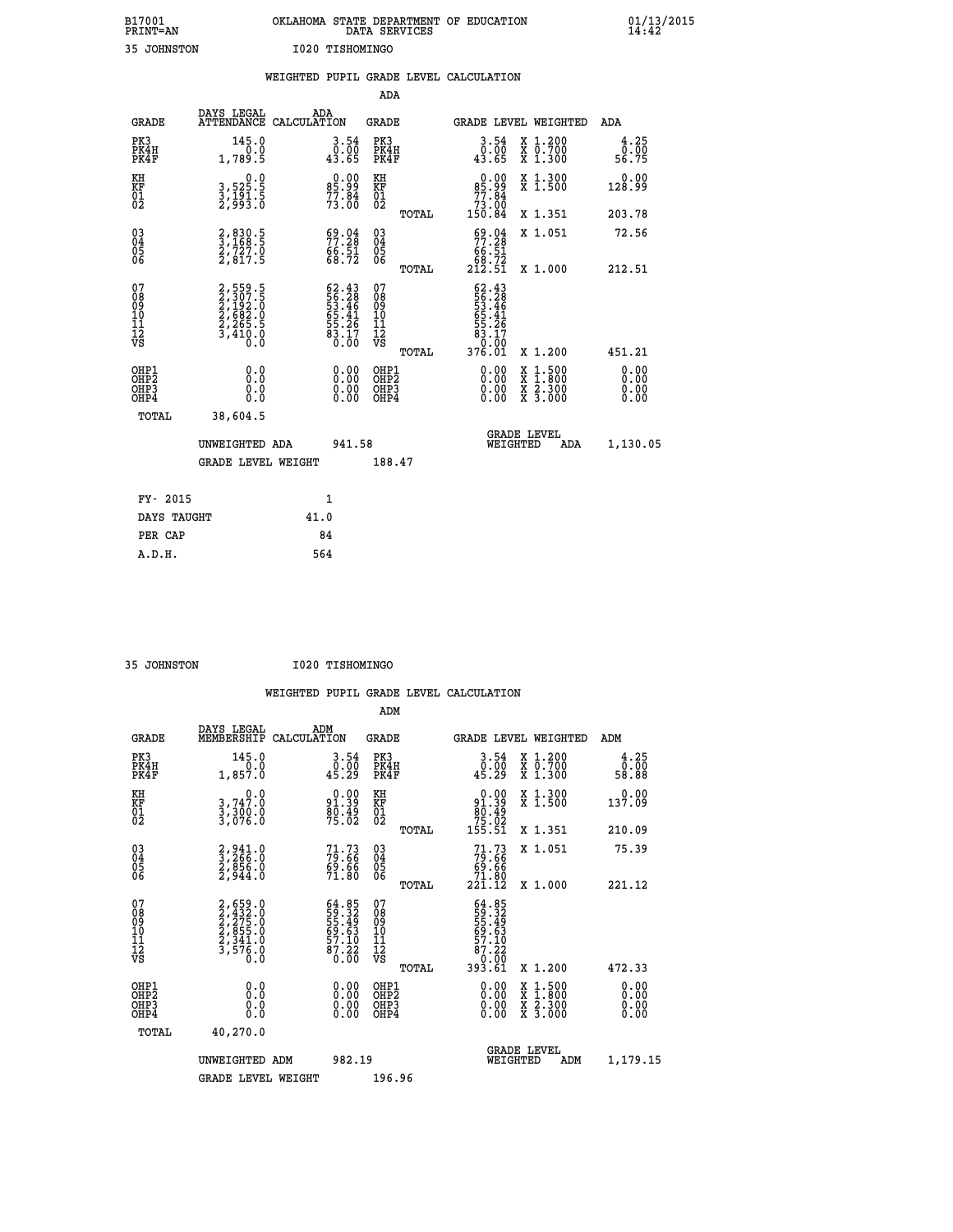| 35 JOHNSTON<br>I029 MILBURN<br>WEIGHTED PUPIL GRADE LEVEL CALCULATION<br>ADA<br>DAYS LEGAL<br>ADA<br>ATTENDANCE CALCULATION<br><b>GRADE</b><br>GRADE<br><b>GRADE LEVEL WEIGHTED</b><br>ADA<br>PK3<br>40.0<br>1.11<br>PK3<br>1.11<br>X 1.200<br>X 0.700<br>X 1.300<br>1.33<br>PK4H<br>$\overline{0}$ . $\overline{0}$<br>0.00<br>0.0<br>PK4H<br>0.00<br>420.0<br>11.67<br>PK4F<br>11.67<br>PK4F<br>15.17<br>KH<br>$\begin{array}{r} 0.00 \\ 16.86 \\ 12.53 \\ 13.51 \end{array}$<br>$0.00$<br>16.86<br>0.0<br>KH<br>X 1.300<br>X 1.500<br>0.00<br>KF<br>607.0<br>451.0<br>486.5<br>KF<br>01<br>02<br>25.29<br>$\overline{01}$<br>$\frac{12}{13}$ : 53<br>$\frac{13}{26}$ : 51<br><b>TOTAL</b><br>X 1.351<br>35.18<br>285.5<br>430.5<br>498.5<br>282.5<br>$\begin{matrix} 03 \\ 04 \\ 05 \\ 06 \end{matrix}$<br>$\begin{smallmatrix}7.93\11.96\\13.85\\7.85\end{smallmatrix}$<br>11:93<br>03<br>04<br>05<br>06<br>X 1.051<br>8.33<br>13.85<br>$\frac{7}{33}.85$<br>33.66<br>X 1.000<br>TOTAL<br>33.66<br>07<br>$15.71$<br>$13.18$<br>$16.97$<br>$12.56$<br>565.5<br>474.5<br>611.0<br>452.0<br>454.0<br>$15.71$<br>$13.18$<br>$16.97$<br>$12.56$<br>$12.61$<br>$11.29$<br>$0.00$<br>07<br>08<br>09<br>10<br>11<br>08<br>09<br>11<br>11<br>VS<br>12.61<br>ĪŹ<br>VS<br>$\frac{406.5}{0.0}$<br>$\overline{1}\overline{1}$ . $\overline{2}\overline{9}$<br>$\overline{0}$ . 00<br>82.32<br>TOTAL<br>X 1.200<br>98.78<br>0.00<br>OHP1<br>0.0<br>0.00<br>OHP1<br>$\begin{smallmatrix} x & 1.500 \\ x & 1.800 \\ x & 2.300 \\ x & 3.000 \end{smallmatrix}$<br>0.00<br>OHP <sub>2</sub><br>OHP <sub>2</sub><br>0.00<br>0.00<br>0.00<br>OHP3<br>0.0<br>OHP3<br>0.0000<br>0.00<br>OHP4<br>0.0<br>OHP4<br><b>TOTAL</b><br>6,465.0<br><b>GRADE LEVEL</b><br>179.59<br>WEIGHTED<br>217.74<br>UNWEIGHTED ADA<br>ADA<br><b>GRADE LEVEL WEIGHT</b><br>38.15<br>FY- 2015<br>1<br>DAYS TAUGHT<br>36.0 | B17001<br>PRINT=AN |  |  | DATA SERVICES | OKLAHOMA STATE DEPARTMENT OF EDUCATION |  | $01/13/2015$<br>14:42 |
|-----------------------------------------------------------------------------------------------------------------------------------------------------------------------------------------------------------------------------------------------------------------------------------------------------------------------------------------------------------------------------------------------------------------------------------------------------------------------------------------------------------------------------------------------------------------------------------------------------------------------------------------------------------------------------------------------------------------------------------------------------------------------------------------------------------------------------------------------------------------------------------------------------------------------------------------------------------------------------------------------------------------------------------------------------------------------------------------------------------------------------------------------------------------------------------------------------------------------------------------------------------------------------------------------------------------------------------------------------------------------------------------------------------------------------------------------------------------------------------------------------------------------------------------------------------------------------------------------------------------------------------------------------------------------------------------------------------------------------------------------------------------------------------------------------------------------------------------------------------------------------------|--------------------|--|--|---------------|----------------------------------------|--|-----------------------|
|                                                                                                                                                                                                                                                                                                                                                                                                                                                                                                                                                                                                                                                                                                                                                                                                                                                                                                                                                                                                                                                                                                                                                                                                                                                                                                                                                                                                                                                                                                                                                                                                                                                                                                                                                                                                                                                                                   |                    |  |  |               |                                        |  |                       |
|                                                                                                                                                                                                                                                                                                                                                                                                                                                                                                                                                                                                                                                                                                                                                                                                                                                                                                                                                                                                                                                                                                                                                                                                                                                                                                                                                                                                                                                                                                                                                                                                                                                                                                                                                                                                                                                                                   |                    |  |  |               |                                        |  |                       |
|                                                                                                                                                                                                                                                                                                                                                                                                                                                                                                                                                                                                                                                                                                                                                                                                                                                                                                                                                                                                                                                                                                                                                                                                                                                                                                                                                                                                                                                                                                                                                                                                                                                                                                                                                                                                                                                                                   |                    |  |  |               |                                        |  |                       |
|                                                                                                                                                                                                                                                                                                                                                                                                                                                                                                                                                                                                                                                                                                                                                                                                                                                                                                                                                                                                                                                                                                                                                                                                                                                                                                                                                                                                                                                                                                                                                                                                                                                                                                                                                                                                                                                                                   |                    |  |  |               |                                        |  |                       |
|                                                                                                                                                                                                                                                                                                                                                                                                                                                                                                                                                                                                                                                                                                                                                                                                                                                                                                                                                                                                                                                                                                                                                                                                                                                                                                                                                                                                                                                                                                                                                                                                                                                                                                                                                                                                                                                                                   |                    |  |  |               |                                        |  |                       |
|                                                                                                                                                                                                                                                                                                                                                                                                                                                                                                                                                                                                                                                                                                                                                                                                                                                                                                                                                                                                                                                                                                                                                                                                                                                                                                                                                                                                                                                                                                                                                                                                                                                                                                                                                                                                                                                                                   |                    |  |  |               |                                        |  |                       |
|                                                                                                                                                                                                                                                                                                                                                                                                                                                                                                                                                                                                                                                                                                                                                                                                                                                                                                                                                                                                                                                                                                                                                                                                                                                                                                                                                                                                                                                                                                                                                                                                                                                                                                                                                                                                                                                                                   |                    |  |  |               |                                        |  |                       |
|                                                                                                                                                                                                                                                                                                                                                                                                                                                                                                                                                                                                                                                                                                                                                                                                                                                                                                                                                                                                                                                                                                                                                                                                                                                                                                                                                                                                                                                                                                                                                                                                                                                                                                                                                                                                                                                                                   |                    |  |  |               |                                        |  |                       |
|                                                                                                                                                                                                                                                                                                                                                                                                                                                                                                                                                                                                                                                                                                                                                                                                                                                                                                                                                                                                                                                                                                                                                                                                                                                                                                                                                                                                                                                                                                                                                                                                                                                                                                                                                                                                                                                                                   |                    |  |  |               |                                        |  |                       |
|                                                                                                                                                                                                                                                                                                                                                                                                                                                                                                                                                                                                                                                                                                                                                                                                                                                                                                                                                                                                                                                                                                                                                                                                                                                                                                                                                                                                                                                                                                                                                                                                                                                                                                                                                                                                                                                                                   |                    |  |  |               |                                        |  |                       |
|                                                                                                                                                                                                                                                                                                                                                                                                                                                                                                                                                                                                                                                                                                                                                                                                                                                                                                                                                                                                                                                                                                                                                                                                                                                                                                                                                                                                                                                                                                                                                                                                                                                                                                                                                                                                                                                                                   |                    |  |  |               |                                        |  |                       |
|                                                                                                                                                                                                                                                                                                                                                                                                                                                                                                                                                                                                                                                                                                                                                                                                                                                                                                                                                                                                                                                                                                                                                                                                                                                                                                                                                                                                                                                                                                                                                                                                                                                                                                                                                                                                                                                                                   |                    |  |  |               |                                        |  |                       |
|                                                                                                                                                                                                                                                                                                                                                                                                                                                                                                                                                                                                                                                                                                                                                                                                                                                                                                                                                                                                                                                                                                                                                                                                                                                                                                                                                                                                                                                                                                                                                                                                                                                                                                                                                                                                                                                                                   |                    |  |  |               |                                        |  |                       |
|                                                                                                                                                                                                                                                                                                                                                                                                                                                                                                                                                                                                                                                                                                                                                                                                                                                                                                                                                                                                                                                                                                                                                                                                                                                                                                                                                                                                                                                                                                                                                                                                                                                                                                                                                                                                                                                                                   |                    |  |  |               |                                        |  |                       |

| FY- 2015    | 1    |
|-------------|------|
| DAYS TAUGHT | 36.0 |
| PER CAP     | 81   |
| A.D.H.      | 149  |
|             |      |

| 35 JOHNSTON | 1029 MILBURN |
|-------------|--------------|
|             |              |

|                                                    |                                                                                                                                                                                         |                    |                                                                              |                                   |       | WEIGHTED PUPIL GRADE LEVEL CALCULATION                                                                                                                                                                                                                                         |                                                                                                  |     |                               |  |
|----------------------------------------------------|-----------------------------------------------------------------------------------------------------------------------------------------------------------------------------------------|--------------------|------------------------------------------------------------------------------|-----------------------------------|-------|--------------------------------------------------------------------------------------------------------------------------------------------------------------------------------------------------------------------------------------------------------------------------------|--------------------------------------------------------------------------------------------------|-----|-------------------------------|--|
|                                                    |                                                                                                                                                                                         |                    |                                                                              | ADM                               |       |                                                                                                                                                                                                                                                                                |                                                                                                  |     |                               |  |
| <b>GRADE</b>                                       | DAYS LEGAL<br>MEMBERSHIP                                                                                                                                                                | ADM<br>CALCULATION |                                                                              | <b>GRADE</b>                      |       | GRADE LEVEL WEIGHTED                                                                                                                                                                                                                                                           |                                                                                                  |     | ADM                           |  |
| PK3<br>PK4H<br>PK4F                                | 40.0<br>440.0                                                                                                                                                                           |                    | 1.11<br>$\frac{0.00}{12.22}$                                                 | PK3<br>PK4H<br>PK4F               |       | $1.11$<br>$0.00$<br>12.22                                                                                                                                                                                                                                                      | X 1.200<br>X 0.700<br>X 1.300                                                                    |     | 1.33<br>0.00<br>15.89         |  |
| KH<br>KF<br>01<br>02                               | $\begin{smallmatrix} &0.0\ 634.0\ 466.0\ 498.0 \end{smallmatrix}$                                                                                                                       |                    | $\begin{array}{c} 0.00 \\ 17.61 \\ 12.94 \\ 13.83 \end{array}$               | KH<br>KF<br>01<br>02              |       | $\begin{array}{r} 0.00 \\ 17.61 \\ 12.94 \\ 13.83 \\ 26.77 \end{array}$                                                                                                                                                                                                        | X 1.300<br>X 1.500                                                                               |     | 0.00<br>26.42                 |  |
|                                                    |                                                                                                                                                                                         |                    |                                                                              |                                   | TOTAL |                                                                                                                                                                                                                                                                                | X 1.351                                                                                          |     | 36.17                         |  |
| $\begin{matrix} 03 \\ 04 \\ 05 \\ 06 \end{matrix}$ | 288.0<br>438.0<br>504.0<br>501.0                                                                                                                                                        |                    | 12.00<br>$\frac{14.00}{8.08}$                                                | $\substack{03 \\ 04}$<br>Ŏ5<br>06 |       | 12.17<br>$\frac{1}{8}.\overline{00}$                                                                                                                                                                                                                                           | X 1.051                                                                                          |     | 8.41                          |  |
|                                                    |                                                                                                                                                                                         |                    |                                                                              |                                   | TOTAL | 34.25                                                                                                                                                                                                                                                                          | X 1.000                                                                                          |     | 34.25                         |  |
| 07<br>0890112<br>1112<br>VS                        | $\begin{smallmatrix} 6 & 0 & 4 & 0 & 0 \\ 4 & 8 & 8 & 0 & 0 \\ 6 & 4 & 8 & 0 & 0 \\ 4 & 6 & 8 & 0 & 0 \\ 4 & 6 & 8 & 0 & 0 \\ 4 & 3 & 2 & 0 & 0 \\ 0 & 0 & 0 & 0 & 0 \end{smallmatrix}$ |                    | $16.78$<br>$13.56$<br>18:00<br>13:00<br>13.00<br>$\frac{1}{2}.\overline{00}$ | 07<br>08901123<br>1112<br>VS      | TOTAL | $16.78$<br>$13.56$<br>$18.00$<br>$13.00$<br>$13.00$<br>$\frac{12.00}{0.00}$<br>86.34                                                                                                                                                                                           | X 1.200                                                                                          |     | 103.61                        |  |
| OHP1<br>OHP2<br>OH <sub>P3</sub><br>OHP4           | 0.0<br>0.000                                                                                                                                                                            |                    | $\begin{smallmatrix} 0.00 \ 0.00 \ 0.00 \ 0.00 \end{smallmatrix}$            | OHP1<br>OHP2<br>OHP <sub>3</sub>  |       | $\begin{smallmatrix} 0.00 & 0.00 & 0.00 & 0.00 & 0.00 & 0.00 & 0.00 & 0.00 & 0.00 & 0.00 & 0.00 & 0.00 & 0.00 & 0.00 & 0.00 & 0.00 & 0.00 & 0.00 & 0.00 & 0.00 & 0.00 & 0.00 & 0.00 & 0.00 & 0.00 & 0.00 & 0.00 & 0.00 & 0.00 & 0.00 & 0.00 & 0.00 & 0.00 & 0.00 & 0.00 & 0.0$ | $\begin{smallmatrix} x & 1 & 500 \\ x & 1 & 800 \\ x & 2 & 300 \\ x & 3 & 000 \end{smallmatrix}$ |     | 0.00<br>Ō. ŌŌ<br>0.00<br>0.00 |  |
| TOTAL                                              | 6,707.0                                                                                                                                                                                 |                    |                                                                              |                                   |       |                                                                                                                                                                                                                                                                                |                                                                                                  |     |                               |  |
|                                                    | UNWEIGHTED ADM                                                                                                                                                                          |                    | 186.30                                                                       |                                   |       | WEIGHTED                                                                                                                                                                                                                                                                       | <b>GRADE LEVEL</b>                                                                               | ADM | 226.08                        |  |
|                                                    | <b>GRADE LEVEL WEIGHT</b>                                                                                                                                                               |                    |                                                                              | 39.78                             |       |                                                                                                                                                                                                                                                                                |                                                                                                  |     |                               |  |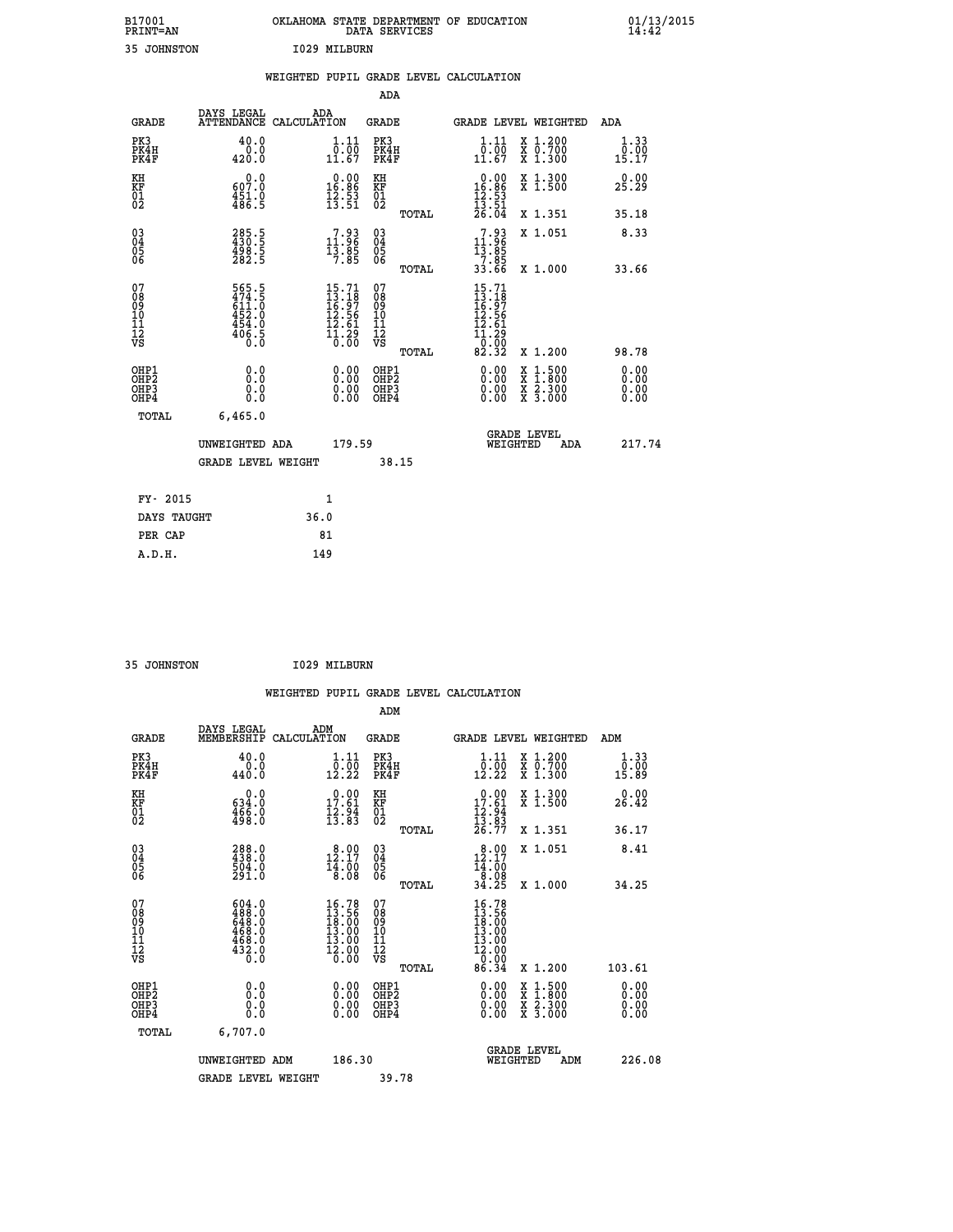| B17001<br><b>PRINT=AN</b> |             | OKLAHOMA STATE DEPARTMENT OF EDUCATION<br>DATA SERVICES |  |
|---------------------------|-------------|---------------------------------------------------------|--|
|                           | 35 JOHNSTON | I035 COLEMAN                                            |  |

|                                                                    |                                                             |      |                                                                                                             |                                                    |       | WEIGHTED PUPIL GRADE LEVEL CALCULATION                                                                                                                                                                                                                                                                                                  |                                          |                              |
|--------------------------------------------------------------------|-------------------------------------------------------------|------|-------------------------------------------------------------------------------------------------------------|----------------------------------------------------|-------|-----------------------------------------------------------------------------------------------------------------------------------------------------------------------------------------------------------------------------------------------------------------------------------------------------------------------------------------|------------------------------------------|------------------------------|
|                                                                    |                                                             |      |                                                                                                             | ADA                                                |       |                                                                                                                                                                                                                                                                                                                                         |                                          |                              |
| <b>GRADE</b>                                                       | DAYS LEGAL<br>ATTENDANCE CALCULATION                        | ADA  |                                                                                                             | GRADE                                              |       | GRADE LEVEL WEIGHTED                                                                                                                                                                                                                                                                                                                    |                                          | ADA                          |
| PK3<br>PK4H<br>PK4F                                                | 0.0<br>0.0<br>352.0                                         |      | $\begin{smallmatrix} 0.00\ 0.00\ 9.51 \end{smallmatrix}$                                                    | PK3<br>PK4H<br>PK4F                                |       | 0.00<br>$\frac{0.00}{9.51}$                                                                                                                                                                                                                                                                                                             | X 1.200<br>X 0.700<br>X 1.300            | 0.00<br>0.00<br>12.36        |
| KH<br>KF<br>01<br>02                                               | 0.0<br>$340.5$<br>$784.5$<br>$335.0$                        |      | $\begin{smallmatrix} 0.00\\ -9.20\\ 21.20\\ -9.05 \end{smallmatrix}$                                        | KH<br>KF<br>01<br>02                               |       | $\begin{array}{c} 0.00 \\ 9.20 \\ 21.20 \\ 9.05 \\ 30.25 \end{array}$                                                                                                                                                                                                                                                                   | X 1.300<br>X 1.500                       | 0.00<br>13.80                |
|                                                                    |                                                             |      |                                                                                                             |                                                    | TOTAL |                                                                                                                                                                                                                                                                                                                                         | X 1.351                                  | 40.87                        |
| $\begin{smallmatrix} 03 \\[-4pt] 04 \end{smallmatrix}$<br>Ŏ5<br>06 | 228.5<br>337.5<br>426.0<br>311.5                            |      | $\overset{6}{\substack{5.18 \\ 11.51 \\ 8.42}}$                                                             | $\begin{matrix} 03 \\ 04 \\ 05 \\ 06 \end{matrix}$ |       | $\begin{smallmatrix} 6\cdot 18\\ 9\cdot 12\\ 11\cdot 51\\ 8\cdot 42\\ 29\cdot 05 \end{smallmatrix}$                                                                                                                                                                                                                                     | X 1.051                                  | 6.50                         |
|                                                                    |                                                             |      |                                                                                                             |                                                    | TOTAL |                                                                                                                                                                                                                                                                                                                                         | X 1.000                                  | 29.05                        |
| 07<br>08<br>09<br>101<br>11<br>12<br>VS                            | 603.0<br>617.0<br>526.5<br>569.0<br>563.5<br>683.5<br>683.5 |      | $\begin{smallmatrix} 16.30 \\ 16.68 \\ 14.23 \\ 15.38 \\ 15.38 \\ 16.58 \\ 16.47 \\ 0.00 \end{smallmatrix}$ | 07<br>08<br>09<br>001<br>11<br>11<br>12<br>VS      | TOTAL | $\begin{smallmatrix} 16 & 3 & 0 \\ 16 & 6 & 8 \\ 14 & 2 & 3 \\ 15 & 3 & 8 \\ 15 & 5 & 8 \\ 16 & 5 & 8 \\ 16 & 4 & 7 \\ 9 & 0 & 0 \\ 9 & 0 & 6 \\ 4 & 0 & 0 \\ 9 & 0 & 6 \\ 4 & 1 & 0 \\ 9 & 0 & 6 \\ 4 & 1 & 0 \\ 9 & 0 & 6 \\ 4 & 1 & 0 \\ 9 & 0 & 6 \\ 4 & 1 & 0 \\ 9 & 0 & 6 \\ 4 & 1 & 0 \\ 1 & 0 & 0 \\ 1 & 0 & 0 \\ 1 & 0 & 0 \\$ | X 1.200                                  | 117.17                       |
| OHP1<br>OH <sub>P</sub> <sub>2</sub><br>OHP3<br>OHP4               | 0.0<br>0.0<br>0.0                                           |      | $0.00$<br>$0.00$<br>0.00                                                                                    | OHP1<br>OHP2<br>OHP3<br>OHP4                       |       |                                                                                                                                                                                                                                                                                                                                         | X 1:500<br>X 1:800<br>X 2:300<br>X 3:000 | 0.00<br>0.00<br>0.00<br>0.00 |
| TOTAL                                                              | 6,728.0                                                     |      |                                                                                                             |                                                    |       |                                                                                                                                                                                                                                                                                                                                         |                                          |                              |
|                                                                    | UNWEIGHTED ADA<br><b>GRADE LEVEL WEIGHT</b>                 |      | 181.83                                                                                                      |                                                    | 37.92 | WEIGHTED                                                                                                                                                                                                                                                                                                                                | <b>GRADE LEVEL</b><br>ADA                | 219.75                       |
|                                                                    |                                                             |      |                                                                                                             |                                                    |       |                                                                                                                                                                                                                                                                                                                                         |                                          |                              |
| FY- 2015                                                           |                                                             |      | $\mathbf{1}$                                                                                                |                                                    |       |                                                                                                                                                                                                                                                                                                                                         |                                          |                              |
| DAYS TAUGHT                                                        |                                                             | 37.0 |                                                                                                             |                                                    |       |                                                                                                                                                                                                                                                                                                                                         |                                          |                              |
| תגי ססם                                                            |                                                             |      | O <sub>A</sub>                                                                                              |                                                    |       |                                                                                                                                                                                                                                                                                                                                         |                                          |                              |

| DAYS TAUGHT | 37.0 |
|-------------|------|
| PER CAP     | 84   |
| A.D.H.      | 133  |
|             |      |

|                                                    |                                                                       |                    |                                                                                                                              |                                              |       | WEIGHTED PUPIL GRADE LEVEL CALCULATION                                                                                     |                                                                                                  |                       |        |
|----------------------------------------------------|-----------------------------------------------------------------------|--------------------|------------------------------------------------------------------------------------------------------------------------------|----------------------------------------------|-------|----------------------------------------------------------------------------------------------------------------------------|--------------------------------------------------------------------------------------------------|-----------------------|--------|
|                                                    |                                                                       |                    |                                                                                                                              | ADM                                          |       |                                                                                                                            |                                                                                                  |                       |        |
| <b>GRADE</b>                                       | DAYS LEGAL<br>MEMBERSHIP                                              | ADM<br>CALCULATION |                                                                                                                              | <b>GRADE</b>                                 |       | GRADE LEVEL WEIGHTED                                                                                                       |                                                                                                  | ADM                   |        |
| PK3<br>PK4H<br>PK4F                                | 0.0<br>ة:ة<br>375:0                                                   |                    | 0.00<br>10.14                                                                                                                | PK3<br>PK4H<br>PK4F                          |       | 0.00<br>10.14                                                                                                              | X 1.200<br>X 0.700<br>X 1.300                                                                    | 0.00<br>0.00<br>13.18 |        |
| KH<br>KF<br>01<br>02                               | $361.0$<br>$797.0$<br>$338.0$                                         |                    | $0.00$<br>$0.76$<br>$21.54$<br>$9.14$                                                                                        | KH<br>KF<br>01<br>02                         |       | $0.00$<br>$9.76$<br>$21.54$<br>$9.14$<br>$30.68$                                                                           | X 1.300<br>X 1.500                                                                               | 0.00<br>14.64         |        |
|                                                    |                                                                       |                    |                                                                                                                              |                                              | TOTAL |                                                                                                                            | X 1.351                                                                                          | 41.45                 |        |
| $\begin{matrix} 03 \\ 04 \\ 05 \\ 06 \end{matrix}$ | $\begin{smallmatrix} 244.0\\ 340.0\\ 436.0\\ 318.0 \end{smallmatrix}$ |                    | $\begin{smallmatrix} 6.59\\ 9.19\\ 11.78\\ 8.59 \end{smallmatrix}$                                                           | 03<br>04<br>05<br>06                         |       | $\begin{array}{c} 6:59 \\ 9:19 \\ 11:78 \\ 8:59 \\ 29:56 \end{array}$                                                      | X 1.051                                                                                          | 6.93                  |        |
|                                                    |                                                                       |                    |                                                                                                                              |                                              | TOTAL |                                                                                                                            | X 1.000                                                                                          | 29.56                 |        |
| 07<br>0890112<br>1112<br>VS                        | 623.0<br>629.0<br>535.0<br>597.0<br>653.0<br>698.0<br>698.0           |                    | $\begin{array}{r} 16\cdot 84 \\ 17\cdot 00 \\ 14\cdot 46 \\ 16\cdot 14 \\ 17\cdot 65 \\ 18\cdot 86 \\ 0\cdot 00 \end{array}$ | 07<br>08<br>09<br>01<br>11<br>11<br>12<br>VS | TOTAL | 16.84<br>17.00<br>$\frac{14.46}{16.14}$<br>$\frac{17.65}{17.65}$<br>$\begin{array}{c} 16.86 \\ 0.06 \\ 100.95 \end{array}$ | $X_1.200$                                                                                        | 121.14                |        |
| OHP1<br>OHP2<br>OH <sub>P3</sub><br>OHP4           | 0.0<br>0.000                                                          |                    | $\begin{smallmatrix} 0.00 \ 0.00 \ 0.00 \ 0.00 \end{smallmatrix}$                                                            | OHP1<br>OHP2<br>OHP <sub>3</sub>             |       |                                                                                                                            | $\begin{smallmatrix} x & 1 & 500 \\ x & 1 & 800 \\ x & 2 & 300 \\ x & 3 & 000 \end{smallmatrix}$ | 0.00<br>0.00<br>0.00  |        |
| TOTAL                                              | 6.944.0                                                               |                    |                                                                                                                              |                                              |       |                                                                                                                            |                                                                                                  |                       |        |
|                                                    | UNWEIGHTED ADM                                                        |                    | 187.68                                                                                                                       |                                              |       | WEIGHTED                                                                                                                   | <b>GRADE LEVEL</b><br>ADM                                                                        |                       | 226.90 |
|                                                    | <b>GRADE LEVEL WEIGHT</b>                                             |                    |                                                                                                                              | 39.22                                        |       |                                                                                                                            |                                                                                                  |                       |        |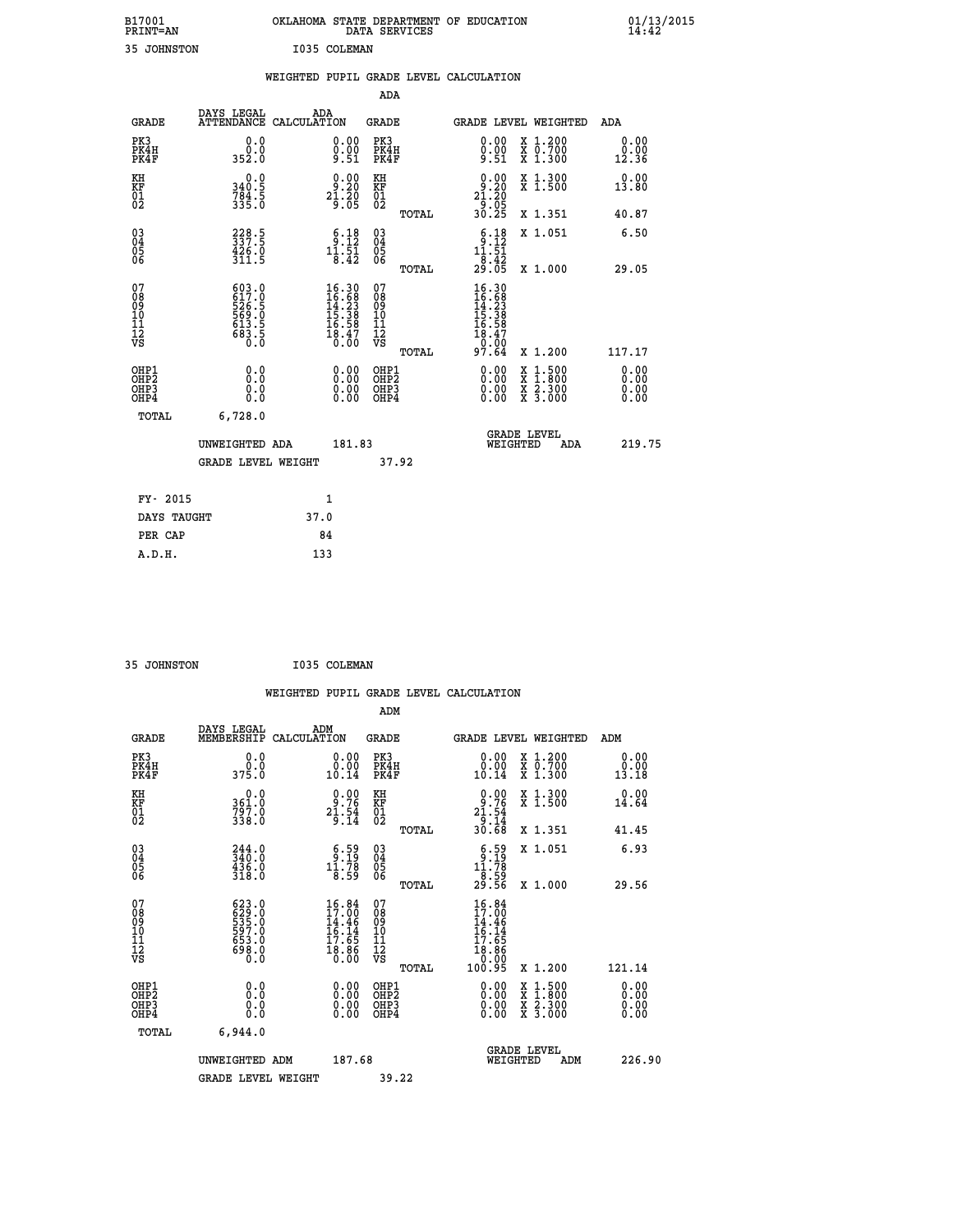| B17001          | OKLAHOMA STATE DEPARTMENT OF EDUCATION |
|-----------------|----------------------------------------|
| <b>PRINT=AN</b> | DATA SERVICES                          |
| 35 JOHNSTON     | I037 WAPANUCKA                         |

|                                                                    |                                                                          |      |                                                                                   |                                                     |       | WEIGHTED PUPIL GRADE LEVEL CALCULATION                                                                                                          |                                                                                                                                              |                        |
|--------------------------------------------------------------------|--------------------------------------------------------------------------|------|-----------------------------------------------------------------------------------|-----------------------------------------------------|-------|-------------------------------------------------------------------------------------------------------------------------------------------------|----------------------------------------------------------------------------------------------------------------------------------------------|------------------------|
|                                                                    |                                                                          |      |                                                                                   | <b>ADA</b>                                          |       |                                                                                                                                                 |                                                                                                                                              |                        |
| <b>GRADE</b>                                                       | DAYS LEGAL<br>ATTENDANCE CALCULATION                                     | ADA  |                                                                                   | GRADE                                               |       |                                                                                                                                                 | GRADE LEVEL WEIGHTED                                                                                                                         | ADA                    |
| PK3<br>PK4H<br>PK4F                                                | 373.0<br>0.0<br>550.0                                                    |      | $\begin{smallmatrix} 8.88\ 0.00013.10 \end{smallmatrix}$                          | PK3<br>PK4H<br>PK4F                                 |       | $\begin{smallmatrix} 8.88\ 0.00013.10 \end{smallmatrix}$                                                                                        | X 1.200<br>X 0.700<br>X 1.300                                                                                                                | 10.66<br>0.00<br>17.03 |
| KH<br>KF<br>01<br>02                                               | 0.0<br>855:0<br>692:5<br>663:0                                           |      | $\begin{smallmatrix} 0.00\\ 20.36\\ 16.49\\ 15.79 \end{smallmatrix}$              | KH<br>KF<br>01<br>02                                |       | $\begin{smallmatrix} 0.00\\ 20.36\\ 16.49\\ 15.79\\ 32.28 \end{smallmatrix}$                                                                    | X 1.300<br>X 1.500                                                                                                                           | 0.00<br>30.54          |
|                                                                    |                                                                          |      |                                                                                   |                                                     | TOTAL |                                                                                                                                                 | X 1.351                                                                                                                                      | 43.61                  |
| $\begin{smallmatrix} 03 \\[-4pt] 04 \end{smallmatrix}$<br>Ŏ5<br>06 | $1, \begin{smallmatrix} 857.5\\ 107.5\\ 792.0\\ 402.0 \end{smallmatrix}$ |      | $20.42$<br>$26.37$<br>$18.86$<br>$9.57$                                           | $\begin{array}{c} 03 \\ 04 \\ 05 \\ 06 \end{array}$ |       | $20.42$<br>$26.37$<br>$18.86$<br>$9.57$<br>$54.80$                                                                                              | X 1.051                                                                                                                                      | 21.46                  |
|                                                                    |                                                                          |      |                                                                                   |                                                     | TOTAL |                                                                                                                                                 | X 1.000                                                                                                                                      | 54.80                  |
| 07<br>08<br>09<br>11<br>11<br>12<br>VS                             | 890.0<br>530.5<br>769.0<br>533.5<br>506.5<br>606.5<br>448.0              |      | $21.19$<br>$12.53$<br>$18.36$<br>$12.70$<br>$\frac{1}{10}$ $\frac{1}{74}$<br>0.00 | 07<br>08<br>09<br>11<br>11<br>12<br>VS              | TOTAL | 21.19<br>$\frac{1}{2}$ $\frac{1}{8}$ $\cdot$ $\frac{5}{3}$ $\frac{5}{1}$ $\frac{3}{2}$ $\cdot$ $\frac{7}{9}$<br>14.44<br>10.74<br>0.00<br>90.06 | X 1.200                                                                                                                                      | 108.07                 |
| OHP1<br>OHP2<br>OH <sub>P3</sub><br>OHP4                           | 0.0<br>0.0<br>Ō.Ō                                                        |      | 0.00<br>$\begin{smallmatrix} 0.00 \ 0.00 \end{smallmatrix}$                       | OHP1<br>OHP2<br>OHP3<br>OHP4                        |       |                                                                                                                                                 | $\begin{smallmatrix} \mathtt{X} & 1\cdot500 \\ \mathtt{X} & 1\cdot800 \\ \mathtt{X} & 2\cdot300 \\ \mathtt{X} & 3\cdot000 \end{smallmatrix}$ | 0.00<br>0.00<br>0.00   |
| TOTAL                                                              | 10,070.0                                                                 |      |                                                                                   |                                                     |       |                                                                                                                                                 |                                                                                                                                              |                        |
|                                                                    | UNWEIGHTED ADA                                                           |      | 239.90                                                                            |                                                     |       | WEIGHTED                                                                                                                                        | <b>GRADE LEVEL</b><br>ADA                                                                                                                    | 286.17                 |
|                                                                    | <b>GRADE LEVEL WEIGHT</b>                                                |      |                                                                                   |                                                     | 46.27 |                                                                                                                                                 |                                                                                                                                              |                        |
| FY- 2015                                                           |                                                                          |      | 1                                                                                 |                                                     |       |                                                                                                                                                 |                                                                                                                                              |                        |
| DAYS TAUGHT                                                        |                                                                          | 42.0 |                                                                                   |                                                     |       |                                                                                                                                                 |                                                                                                                                              |                        |
| PER CAP                                                            |                                                                          |      | 95                                                                                |                                                     |       |                                                                                                                                                 |                                                                                                                                              |                        |

 **35 JOHNSTON I037 WAPANUCKA**

|                                                      |                                                             |                    |                                                                                             |                                                     |       | WEIGHTED PUPIL GRADE LEVEL CALCULATION                                                                          |                                                                                                                                           |                               |        |
|------------------------------------------------------|-------------------------------------------------------------|--------------------|---------------------------------------------------------------------------------------------|-----------------------------------------------------|-------|-----------------------------------------------------------------------------------------------------------------|-------------------------------------------------------------------------------------------------------------------------------------------|-------------------------------|--------|
|                                                      |                                                             |                    |                                                                                             | ADM                                                 |       |                                                                                                                 |                                                                                                                                           |                               |        |
| <b>GRADE</b>                                         | DAYS LEGAL<br>MEMBERSHIP                                    | ADM<br>CALCULATION |                                                                                             | <b>GRADE</b>                                        |       | <b>GRADE LEVEL WEIGHTED</b>                                                                                     |                                                                                                                                           | ADM                           |        |
| PK3<br>PK4H<br>PK4F                                  | 378.0<br>586.0                                              |                    | 0.00<br>13.95                                                                               | PK3<br>PK4H<br>PK4F                                 |       | 9.00<br>0.00<br>13.95                                                                                           | X 1.200<br>X 0.700<br>X 1.300                                                                                                             | 10.80<br>$\frac{0.00}{18.14}$ |        |
| KH<br>KF<br>01<br>02                                 | 877.0<br>$724.0$<br>$702.0$                                 |                    | $\begin{smallmatrix} 0.00\\ 20.88\\ 17.24\\ 16.71 \end{smallmatrix}$                        | KH<br>KF<br>01<br>02                                |       | $\begin{smallmatrix} 0.00\\ 20.88\\ 17.24\\ 16.71\\ 33.95 \end{smallmatrix}$                                    | X 1.300<br>X 1.500                                                                                                                        | 0.00<br>31.32                 |        |
|                                                      |                                                             |                    |                                                                                             |                                                     | TOTAL |                                                                                                                 | X 1.351                                                                                                                                   | 45.87                         |        |
| $\begin{matrix} 03 \\ 04 \\ 05 \\ 06 \end{matrix}$   | $1, \frac{882}{144}$ $0$<br>$906.0$<br>409.0                |                    | $21.00$<br>$27.24$<br>$19.19$<br>$9.74$                                                     | $\begin{array}{c} 03 \\ 04 \\ 05 \\ 06 \end{array}$ |       | $21.00$<br>$27.24$<br>$19.19$<br>$9.74$<br>$56.17$                                                              | X 1.051                                                                                                                                   | 22.07                         |        |
|                                                      |                                                             |                    |                                                                                             |                                                     | TOTAL |                                                                                                                 | X 1.000                                                                                                                                   | 56.17                         |        |
| 07<br>08<br>09<br>11<br>11<br>12<br>VS               | 938.0<br>546.0<br>796.0<br>558.0<br>530.0<br>630.0<br>468.0 |                    | $\begin{smallmatrix} 22.33\ 13.00\ 19.00\ 11.29 \end{smallmatrix}$<br>$\frac{15.00}{11.21}$ | 07<br>08<br>09<br>11<br>11<br>12<br>VS              |       | $\begin{array}{r} 22\cdot 33 \\ 13\cdot 00 \\ 19\cdot 00 \\ 13\cdot 29 \\ 15\cdot 00 \\ 11\cdot 21 \end{array}$ |                                                                                                                                           |                               |        |
|                                                      |                                                             |                    |                                                                                             |                                                     | TOTAL | _0:00<br>93.83                                                                                                  | X 1.200                                                                                                                                   | 112.60                        |        |
| OHP1<br>OHP <sub>2</sub><br>OH <sub>P3</sub><br>OHP4 | 0.0<br>0.0<br>Ŏ.Ŏ                                           |                    | $0.00$<br>$0.00$<br>0.00                                                                    | OHP1<br>OHP <sub>2</sub><br>OHP3<br>OHP4            |       | $0.00$<br>$0.00$<br>0.00                                                                                        | $\begin{smallmatrix} \mathtt{X} & 1\cdot500\\ \mathtt{X} & 1\cdot800\\ \mathtt{X} & 2\cdot300\\ \mathtt{X} & 3\cdot000 \end{smallmatrix}$ | 0.00<br>Ō. ŌŌ<br>0.00<br>0.00 |        |
| TOTAL                                                | 10,444.0                                                    |                    |                                                                                             |                                                     |       |                                                                                                                 |                                                                                                                                           |                               |        |
|                                                      | UNWEIGHTED ADM<br><b>GRADE LEVEL WEIGHT</b>                 |                    | 248.78                                                                                      | 48.19                                               |       | WEIGHTED                                                                                                        | <b>GRADE LEVEL</b><br>ADM                                                                                                                 |                               | 296.97 |
|                                                      |                                                             |                    |                                                                                             |                                                     |       |                                                                                                                 |                                                                                                                                           |                               |        |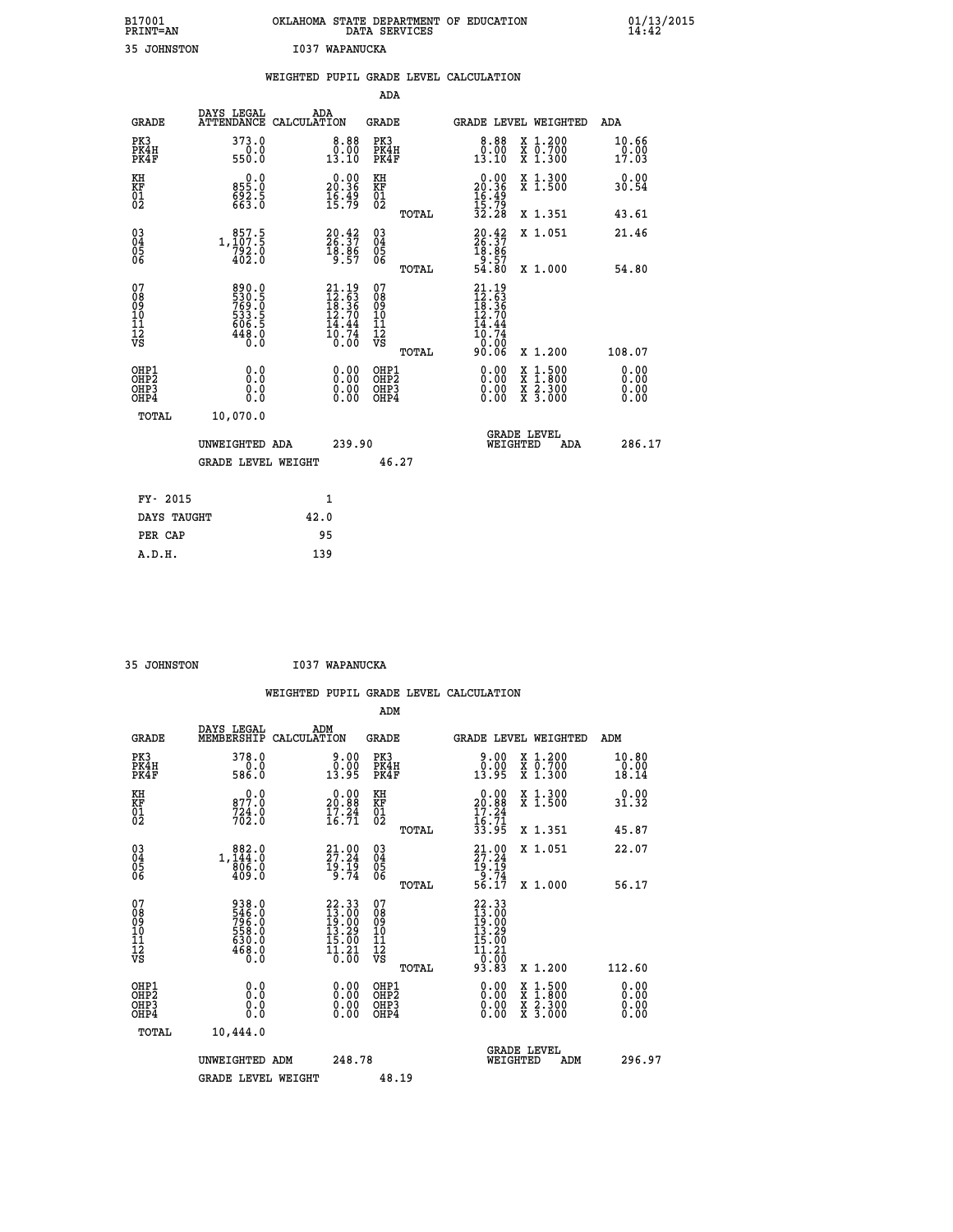| 7001<br>INT=AN  |  | OKLAHOMA STATE DEPARTMENT OF EDUCATION<br>DATA SERVICES |  |
|-----------------|--|---------------------------------------------------------|--|
| <b>JOHNSTON</b> |  | COUNTY TOTALS                                           |  |

|                                           |                                                                |       |                                                                                                       |                                           |       | WEIGHTED PUPIL GRADE LEVEL CALCULATION                                                                              |                               |                                                                                                                                                               |                              |
|-------------------------------------------|----------------------------------------------------------------|-------|-------------------------------------------------------------------------------------------------------|-------------------------------------------|-------|---------------------------------------------------------------------------------------------------------------------|-------------------------------|---------------------------------------------------------------------------------------------------------------------------------------------------------------|------------------------------|
|                                           |                                                                |       |                                                                                                       | ADA                                       |       |                                                                                                                     |                               |                                                                                                                                                               |                              |
| <b>GRADE</b>                              | DAYS LEGAL<br>ATTENDANCE CALCULATION                           | ADA   |                                                                                                       | <b>GRADE</b>                              |       | GRADE LEVEL WEIGHTED                                                                                                |                               |                                                                                                                                                               | ADA                          |
| PK3<br>PK4H<br>PK4F                       | 565.0<br>0.0<br>4,121.0                                        |       | $\begin{smallmatrix} 13.69\ 0.00 \ 103.17 \end{smallmatrix}$                                          | PK3<br>PK4H<br>PK4F                       |       | $\begin{smallmatrix} 13.69\ 0.00\ 103.17 \end{smallmatrix}$                                                         | X 1.200<br>X 0.700<br>X 1.300 |                                                                                                                                                               | 16.43<br>$0.00$<br>134.12    |
| KH<br>KF<br>01<br>02                      | 0.0<br>6,579.0<br>6,581.0<br>5,780.0                           |       | $0.00$<br>163.76<br>$\frac{164}{142}.92$                                                              | KH<br>KF<br>01<br>02                      |       | $163.76$<br>$164.02$<br>$142.77$                                                                                    | X 1.300<br>X 1.500            |                                                                                                                                                               | 0.00<br>245.65               |
|                                           |                                                                |       |                                                                                                       |                                           | TOTAL | 306.79                                                                                                              | X 1.351                       |                                                                                                                                                               | 414.47                       |
| 03<br>04<br>05<br>06                      | 5, 354.5<br>6, 139.5<br>5, 398.5<br>4, 661.0                   |       | $131.85$<br>$151.49$<br>$\frac{134}{115}$ $\frac{23}{34}$                                             | $\substack{03 \\ 04}$<br>Ŏ5<br>06         |       | $131.85$<br>$151.49$<br>$\frac{134}{115}$ $\cdot \frac{25}{34}$<br>$\frac{401}{06}$                                 | X 1.051                       |                                                                                                                                                               | 539.64                       |
|                                           |                                                                |       |                                                                                                       |                                           | TOTAL |                                                                                                                     |                               | X 1.000                                                                                                                                                       | 401.06                       |
| 07<br>08<br>09<br>11<br>11<br>12<br>VS    | 5,660.0<br>5,179.5<br>4,643.5<br>4,892.5<br>4,444.5<br>5,307.5 |       | $141.38$<br>$129.75$<br>$117.75$<br>$\begin{array}{r} 123.78 \\ 112.54 \\ 133.39 \\ 0.00 \end{array}$ | 07<br>089<br>101<br>111<br>VS             | TOTAL | 141.38<br>129.75<br>117. <u>7</u> 5<br>$\begin{array}{c} 1123.78 \\ 112.54 \\ 133.39 \\ 0.00 \\ 758.59 \end{array}$ |                               | X 1.200                                                                                                                                                       | 910.30                       |
| OHP1<br>OH <sub>P</sub> 2<br>OHP3<br>OHP4 | 0.0<br>Ō.Ō<br>0.0<br>Ŏ.Ŏ                                       |       | $0.00$<br>$0.00$<br>0.00                                                                              | OHP1<br>OH <sub>P</sub> 2<br>OHP3<br>OHP4 |       | 0.00<br>0.00<br>0.00                                                                                                |                               | $\frac{1:500}{2:300}$<br>$\begin{smallmatrix} \mathtt{X} & 1 & 500 \\ \mathtt{X} & 1 & 800 \\ \mathtt{X} & 2 & 300 \\ \mathtt{X} & 3 & 000 \end{smallmatrix}$ | 0.00<br>0.00<br>0.00<br>0.00 |
| TOTAL                                     | 75,307.0                                                       |       |                                                                                                       |                                           |       |                                                                                                                     |                               |                                                                                                                                                               |                              |
| UNWEIGHTED ADA                            |                                                                |       | 1,878.91                                                                                              |                                           |       | <b>GRADE LEVEL</b><br>WEIGHTED<br><b>ADA</b>                                                                        |                               |                                                                                                                                                               | 2,260.61                     |
|                                           | GRADE LEVEL WEIGHT                                             |       |                                                                                                       | 381.70                                    |       |                                                                                                                     |                               |                                                                                                                                                               |                              |
| FY- 2015                                  |                                                                |       | $\mathbf{1}$                                                                                          |                                           |       |                                                                                                                     |                               |                                                                                                                                                               |                              |
| DAYS TAUGHT                               |                                                                | 278.0 |                                                                                                       |                                           |       |                                                                                                                     |                               |                                                                                                                                                               |                              |
| PER CAP                                   |                                                                | 654   |                                                                                                       |                                           |       |                                                                                                                     |                               |                                                                                                                                                               |                              |

| DAYS TAUGHT | 278.0 |  |
|-------------|-------|--|
| PER CAP     | 654   |  |
| A.D.H.      | 1,216 |  |
|             |       |  |

 **B17001<br>PRINT=AN** 

 **JOHNSTON COUNTY TOTALS**

|                                                      |                                                                       |                                                                                                                                                      | ADM                                                |                                                                                                                 |                                          |                                |
|------------------------------------------------------|-----------------------------------------------------------------------|------------------------------------------------------------------------------------------------------------------------------------------------------|----------------------------------------------------|-----------------------------------------------------------------------------------------------------------------|------------------------------------------|--------------------------------|
| <b>GRADE</b>                                         | DAYS LEGAL<br>MEMBERSHIP                                              | ADM<br>CALCULATION                                                                                                                                   | <b>GRADE</b>                                       |                                                                                                                 | GRADE LEVEL WEIGHTED                     | ADM                            |
| PK3<br>PK4H<br>PK4F                                  | 570.0<br>0.0<br>4,291.0                                               | 13.81<br>$\frac{0.00}{107.37}$                                                                                                                       | PK3<br>PK4H<br>PK4F                                | 13.81<br>$\begin{array}{c} 70.00 \\ 107.37 \end{array}$                                                         | X 1.200<br>X 0.700<br>X 1.300            | 16.43<br>$\frac{0.00}{139.59}$ |
| KH<br>KF<br>01<br>02                                 | 0.0<br>6,898:0<br>6,816:0<br>5,972:0                                  | $\begin{smallmatrix} &0.00\\ 171.64\\ 169.77\\ 147.43\end{smallmatrix}$                                                                              | KH<br>KF<br>01<br>02                               | $0.00$<br>$171.64$<br>$169.77$<br>$147.43$                                                                      | X 1.300<br>X 1.500                       | 257.47                         |
|                                                      |                                                                       |                                                                                                                                                      | TOTAL                                              | 317.20                                                                                                          | X 1.351                                  | 428.54                         |
| 03<br>04<br>05<br>06                                 | 5,561.0<br>6,321.0<br>5,567.0<br>4,837.0                              | 136.90<br>155.94<br>$\frac{138.37}{119.64}$                                                                                                          | $\begin{matrix} 03 \\ 04 \\ 05 \\ 06 \end{matrix}$ | $\begin{array}{c} 136.90 \\ 155.94 \\ 138.37 \\ 119.64 \\ 413.95 \end{array}$                                   | X 1.051                                  | 143.89                         |
|                                                      |                                                                       |                                                                                                                                                      | TOTAL                                              |                                                                                                                 | X 1.000                                  | 413.95                         |
| 07<br>08<br>09<br>101<br>112<br>VS                   | 5,907.0<br>5,410.0<br>4,819.0<br>5,157.0<br>4,610.0<br>5,544.0<br>6.0 | $147.55$<br>$135.40$<br>$122.22$<br>$\frac{1}{1}\overline{30}\cdot\overline{41}\atop 116\cdot\overline{75}$<br>$\frac{1}{3}\frac{3}{0}.\frac{2}{00}$ | 07<br>08<br>09<br>11<br>11<br>12<br>VS             | $147.55$<br>$135.40$<br>$122.22$<br>130.41<br>$\begin{array}{r} 116.75 \\ 139.29 \\ 0.60 \\ 791.62 \end{array}$ |                                          |                                |
|                                                      |                                                                       |                                                                                                                                                      | TOTAL                                              |                                                                                                                 | X 1.200                                  | 949.95                         |
| OHP1<br>OHP2<br>OH <sub>P3</sub><br>OH <sub>P4</sub> | 0.0<br>0.000                                                          | $0.00$<br>$0.00$<br>0.00                                                                                                                             | OHP1<br>OHP2<br>OHP3<br>OHP4                       | $0.00$<br>$0.00$<br>0.00                                                                                        | X 1:500<br>X 1:800<br>X 2:300<br>X 3:000 | 0.00<br>0.00<br>0.00<br>0.00   |
| TOTAL                                                | 78,280.0                                                              |                                                                                                                                                      |                                                    |                                                                                                                 |                                          |                                |
|                                                      | UNWEIGHTED                                                            | 1,952.49<br>ADM                                                                                                                                      |                                                    | WEIGHTED                                                                                                        | <b>GRADE LEVEL</b><br>ADM                | 2,349.96                       |
|                                                      | <b>GRADE LEVEL WEIGHT</b>                                             |                                                                                                                                                      | 397.47                                             |                                                                                                                 |                                          |                                |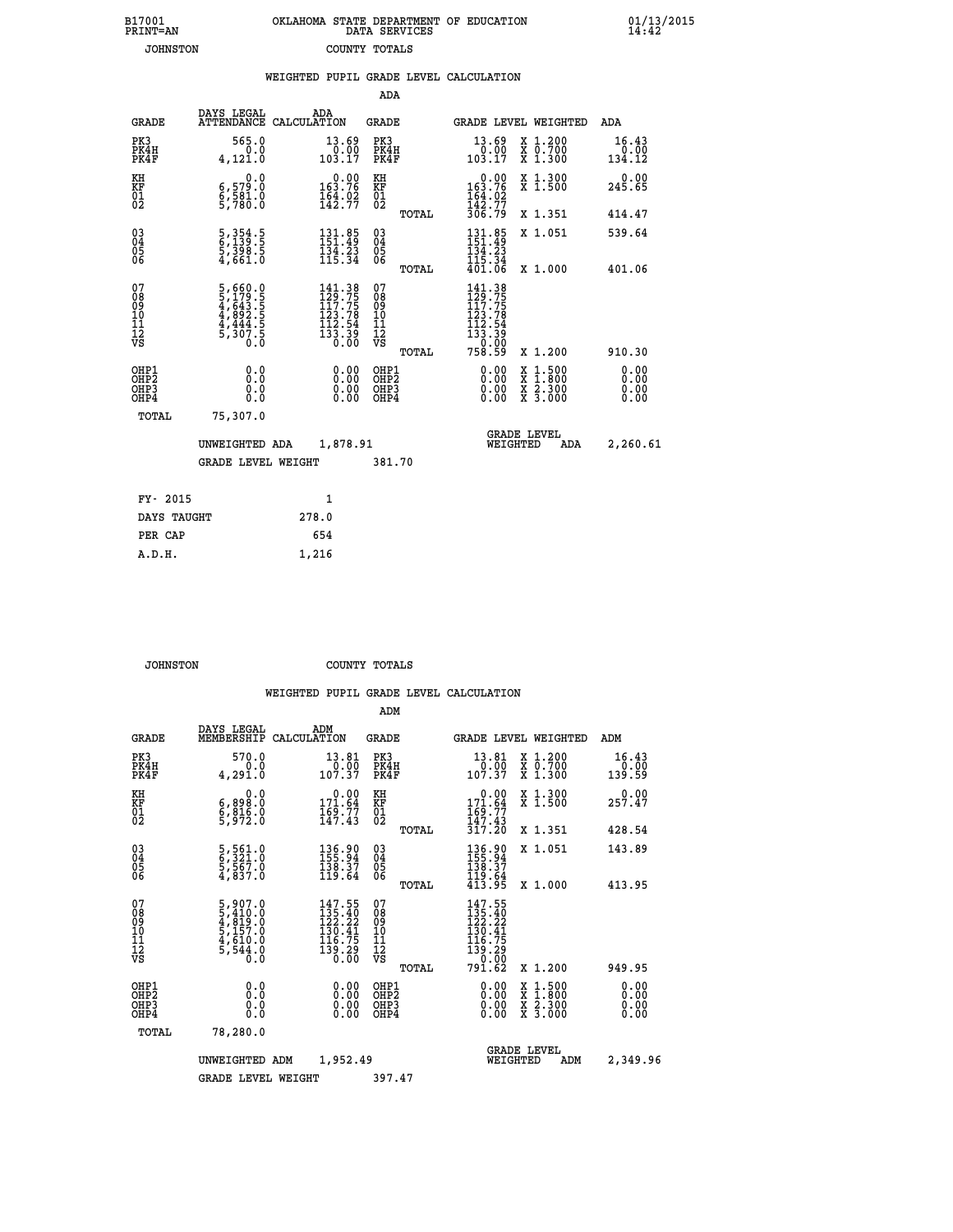| B17001<br><b>PRINT=AN</b> | OKLAHOMA STATE DEPARTMENT OF EDUCATION<br>DATA SERVICES | 01/13/2015<br>14:42 |
|---------------------------|---------------------------------------------------------|---------------------|
| 36<br>KAY                 | 2027<br>PECKHAM                                         |                     |

|  |  | WEIGHTED PUPIL GRADE LEVEL CALCULATION |
|--|--|----------------------------------------|
|  |  |                                        |

|                                                       |                                                                                   |                                                                                                | ADA                                                |       |                                                                                                |                                          |     |                              |
|-------------------------------------------------------|-----------------------------------------------------------------------------------|------------------------------------------------------------------------------------------------|----------------------------------------------------|-------|------------------------------------------------------------------------------------------------|------------------------------------------|-----|------------------------------|
| <b>GRADE</b>                                          | DAYS LEGAL<br><b>ATTENDANCE</b>                                                   | ADA<br>CALCULATION                                                                             | <b>GRADE</b>                                       |       | GRADE LEVEL WEIGHTED                                                                           |                                          |     | <b>ADA</b>                   |
| PK3<br>PK4H<br>PK4F                                   | 0.0<br>0.0<br>414.0                                                               | 0.00<br>Ŏ.ŎŎ<br>9.86                                                                           | PK3<br>PK4H<br>PK4F                                |       | 0.00<br>Ŏ.ŎŎ<br>9.86                                                                           | X 1.200<br>X 0.700<br>X 1.300            |     | 0.00<br>0.00<br>12.82        |
| KH<br>KF<br>01<br>02                                  | 532.5<br>$\frac{286}{493}$ . 5                                                    | $\begin{smallmatrix} 0.00\\12.68\\6.82\\11.74 \end{smallmatrix}$                               | KH<br>KF<br>01<br>02                               |       | $\begin{smallmatrix} 0.00\\ 12.68\\ 6.82\\ 11.74\\ 18.56 \end{smallmatrix}$                    | X 1.300<br>X 1.500                       |     | 0.00<br>19.02                |
|                                                       |                                                                                   |                                                                                                |                                                    | TOTAL |                                                                                                | X 1.351                                  |     | 25.07                        |
| $\begin{matrix} 03 \\ 04 \\ 05 \\ 06 \end{matrix}$    | $\begin{smallmatrix} 494.5\\ 234.0\\ 326.0\\ 545.5 \end{smallmatrix}$             | $11.77$<br>$5.57$<br>$7.76$<br>12.99                                                           | $\begin{matrix} 03 \\ 04 \\ 05 \\ 06 \end{matrix}$ |       | $\begin{array}{c} 11.77 \\[-4pt] 5.57 \\[-4pt] 7.76 \\[-4pt] 12.99 \\[-4pt] 26.32 \end{array}$ | X 1.051                                  |     | 12.37                        |
|                                                       |                                                                                   |                                                                                                |                                                    | TOTAL |                                                                                                | X 1.000                                  |     | 26.32                        |
| 07<br>08<br>09<br>10<br>11<br>11<br>12<br>VS          | 449.0<br>$\begin{smallmatrix} 370.5\\ 0.0\\ 0.0\\ 0.0 \end{smallmatrix}$<br>$\S.$ | $\begin{smallmatrix} 10.69\ 8.82\ 0.00\ 0.00\ 0.00\ 0.00\ 0.00\ 0.00\ 0.00\ \end{smallmatrix}$ | 07<br>08<br>09<br>11<br>11<br>12<br>VS             | TOTAL | $10.69$<br>$8.82$<br>$0.00$<br>$0.00$<br>$0.00$<br>0.00<br>0.00<br>19.51                       | X 1.200                                  |     | 23.41                        |
| OHP1<br>OH <sub>P2</sub><br>OH <sub>P</sub> 3<br>OHP4 | 0.0<br>0.0<br>0.0                                                                 | $\begin{smallmatrix} 0.00 \ 0.00 \ 0.00 \ 0.00 \end{smallmatrix}$                              | OHP1<br>OHP2<br>OHP3<br>OHP4                       |       | $0.00$<br>$0.00$<br>0.00                                                                       | X 1:500<br>X 1:800<br>X 2:300<br>X 3:000 |     | 0.00<br>0.00<br>0.00<br>0.00 |
| TOTAL                                                 | 4,145.5                                                                           |                                                                                                |                                                    |       |                                                                                                |                                          |     |                              |
|                                                       | UNWEIGHTED ADA                                                                    | 98.70                                                                                          |                                                    |       |                                                                                                | <b>GRADE LEVEL</b><br>WEIGHTED           | ADA | 119.01                       |
|                                                       | <b>GRADE LEVEL WEIGHT</b>                                                         |                                                                                                |                                                    | 20.31 |                                                                                                |                                          |     |                              |
| FY- 2015                                              |                                                                                   | 1                                                                                              |                                                    |       |                                                                                                |                                          |     |                              |
| DAYS TAUGHT                                           |                                                                                   | 42.0                                                                                           |                                                    |       |                                                                                                |                                          |     |                              |
|                                                       |                                                                                   |                                                                                                |                                                    |       |                                                                                                |                                          |     |                              |

| 36 KAY | C027 PECKHAM |
|--------|--------------|
|        |              |

 **PER CAP 92 A.D.H. 92**

 **WEIGHTED PUPIL GRADE LEVEL CALCULATION ADM DAYS LEGAL ADM GRADE MEMBERSHIP CALCULATION GRADE GRADE LEVEL WEIGHTED ADM PK3 0.0 0.00 PK3 0.00 X 1.200 0.00 PK4H 0.0 0.00 PK4H 0.00 X 0.700 0.00 PK4F 420.0 10.00 PK4F 10.00 X 1.300 13.00 KH 0.0 0.00 KH 0.00 X 1.300 0.00 KF 546.0 13.00 KF 13.00 X 1.500 19.50 01 294.0 7.00 01 7.00**  $02$  504.0 12.00 02  $12.00$   $12.00$  **TOTAL 19.00 X 1.351 25.67 03 504.0 12.00 03 12.00 X 1.051 12.61 04 234.0 5.57 04 5.57 62 336.0 8.00 8.00 8.00 8.00** 06 560.0 13.33 06 <sub>momas</sub> 13.33  **TOTAL 26.90 X 1.000 26.90 07 462.0 11.00 07 11.00 08 378.0 9.00 08 9.00 03 0.00 0.00 0.000 0.000 10 0.0 0.00 10 0.00 11 0.0 0.00 11 0.00 12 0.0 0.00 12 0.00 VS** 0.0 0.00 VS 0.00 0.00 0.00  $\begin{array}{cccc} 462.0 & 11.00 & 07 & 11.00 & 0 & 10.00 & 0.00 & 0.00 & 0.00 & 0.00 & 0.00 & 0.00 & 0.00 & 0.00 & 0.00 & 0.00 & 0.00 & 0.00 & 0.00 & 0.00 & 0.00 & 0.00 & 0.00 & 0.00 & 0.00 & 0.00 & 0.00 & 0.00 & 0.00 & 0.00 & 0.00 & 0.00 & 0.00 & 0.00 & 0.00 & 0.0$  **OHP1 0.0 0.00 OHP1 0.00 X 1.500 0.00 OHP2 0.0 0.00 OHP2 0.00 X 1.800 0.00 OHP3 0.0 0.00 OHP3 0.00 X 2.300 0.00 OHP4 0.0 0.00 OHP4 0.00 X 3.000 0.00 TOTAL 4,238.0 GRADE LEVEL UNWEIGHTED ADM 100.90 WEIGHTED ADM 121.68** GRADE LEVEL WEIGHT 20.78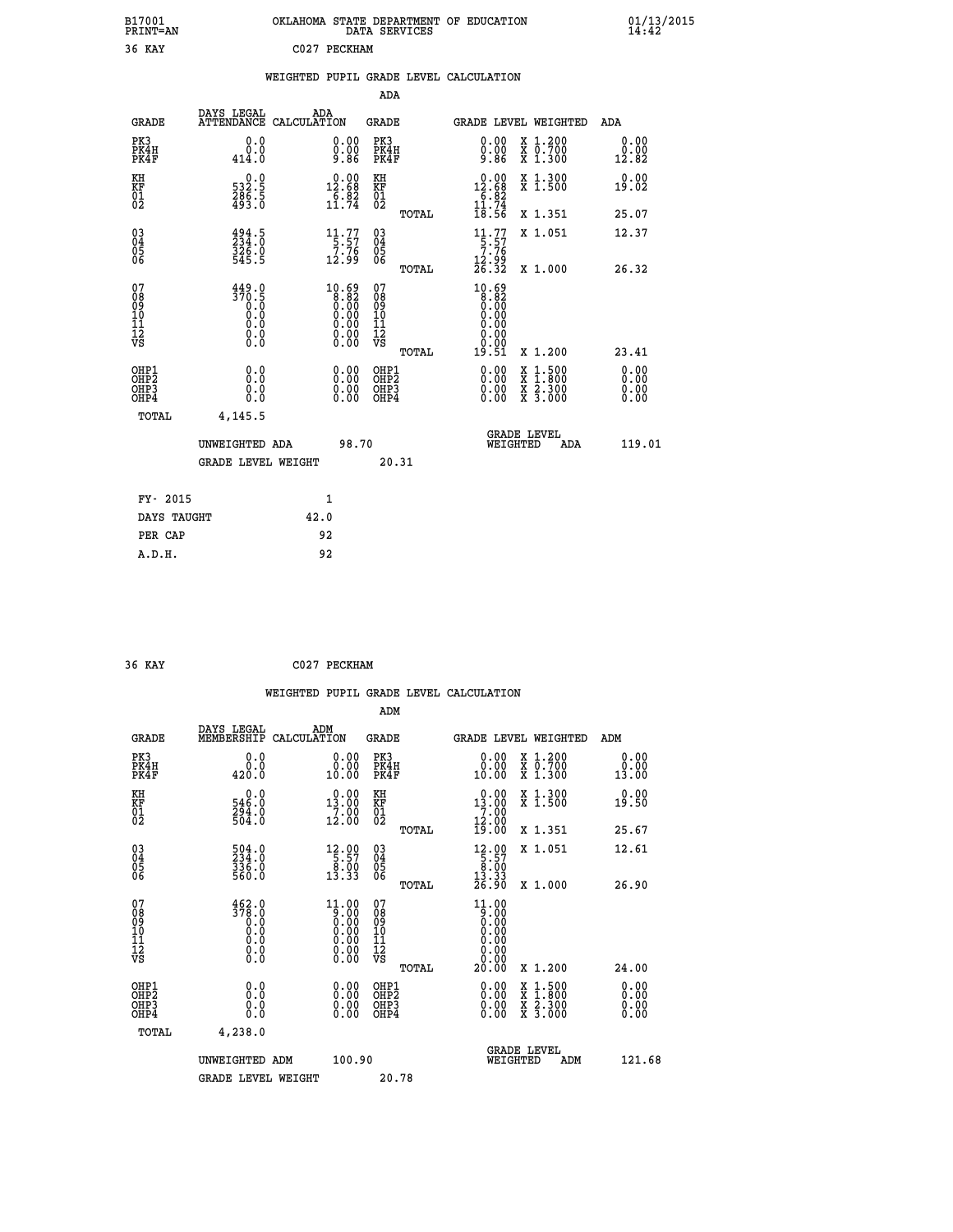| B17001<br>PRINT=AN                                 |                                         | OKLAHOMA STATE DEPARTMENT OF EDUCATION                          | DATA SERVICES                                    |                                                                            |                                                                                          | 01/13/2015                   |  |
|----------------------------------------------------|-----------------------------------------|-----------------------------------------------------------------|--------------------------------------------------|----------------------------------------------------------------------------|------------------------------------------------------------------------------------------|------------------------------|--|
| 36 KAY                                             |                                         | C050 KILDARE                                                    |                                                  |                                                                            |                                                                                          |                              |  |
|                                                    |                                         | WEIGHTED PUPIL GRADE LEVEL CALCULATION                          | ADA                                              |                                                                            |                                                                                          |                              |  |
| <b>GRADE</b>                                       | DAYS LEGAL<br>ATTENDANCE CALCULATION    | ADA                                                             | GRADE                                            |                                                                            | GRADE LEVEL WEIGHTED                                                                     | ADA                          |  |
| PK3<br>PK4H<br>PK4F                                | 0.0<br>0.0<br>543.0                     | 0.00<br>$\frac{0.00}{12.93}$                                    | PK3<br>PK4H<br>PK4F                              | 0.00<br>0.00<br>12.93                                                      | X 1.200<br>X 0.700<br>X 1.300                                                            | 0.00<br>0.00<br>16.81        |  |
| KH<br>KF<br>$\overline{01}$                        | 0.0<br>438.0<br>$\frac{321.5}{370.5}$   | $\begin{smallmatrix} 0.00\\10.43\\7.65\\8.82 \end{smallmatrix}$ | KH<br>KF<br>$\overline{01}_0$                    | $\begin{smallmatrix} 0.00\\ 10.43\\ 7.65\\ 8.82\\ 16.47 \end{smallmatrix}$ | X 1.300<br>X 1.500                                                                       | 0.00<br>15.65                |  |
|                                                    |                                         |                                                                 | TOTAL                                            |                                                                            | X 1.351                                                                                  | 22.25                        |  |
| $\begin{matrix} 03 \\ 04 \\ 05 \\ 06 \end{matrix}$ | 398.5<br>406.5<br>432.5<br>317.0        | $\begin{array}{c} 9.49 \\ 9.58 \\ 10.30 \\ 7.55 \end{array}$    | 03<br>04<br>05<br>06                             | $9.49$<br>$9.68$<br>10.30                                                  | X 1.051                                                                                  | 9.97                         |  |
|                                                    |                                         |                                                                 | TOTAL                                            | $\frac{77.55}{27.53}$                                                      | X 1,000                                                                                  | 27.53                        |  |
| 07<br>08<br>09<br>11<br>11<br>12<br>VS             | 0.0<br>0.0<br>Ō.Ŏ<br>Ŏ.Ŏ<br>0.0<br>0.00 | 0.00<br>0.00<br>0.00                                            | 07<br>08<br>09<br>101<br>11<br>12<br>VS<br>TOTAL | 0.00<br>0.00<br>0.00<br>0.00<br>0.00<br>0.00<br>0.00<br>0.00               | X 1.200                                                                                  | 0.00                         |  |
| OHP1<br>OHP <sub>2</sub><br>OHP3<br>OHP4           | 0.0<br>0.0<br>0.0<br>0.0                | $0.00$<br>$0.00$<br>0.00                                        | OHP1<br>OHP <sub>2</sub><br>OHP3<br>OHP4         | 0.00<br>0.00<br>0.00                                                       | $\begin{smallmatrix} x & 1.500 \\ x & 1.800 \\ x & 2.300 \\ x & 3.000 \end{smallmatrix}$ | 0.00<br>0.00<br>0.00<br>0.00 |  |
| TOTAL                                              | 3,227.5                                 |                                                                 |                                                  |                                                                            |                                                                                          |                              |  |
|                                                    | UNWEIGHTED ADA<br>GRADE LEVEL WEIGHT    | 76.85                                                           | 15.36                                            | WEIGHTED                                                                   | <b>GRADE LEVEL</b><br>ADA                                                                | 92.21                        |  |
|                                                    |                                         |                                                                 |                                                  |                                                                            |                                                                                          |                              |  |
| FY- 2015                                           |                                         | 1                                                               |                                                  |                                                                            |                                                                                          |                              |  |
| DAYS TAUGHT                                        |                                         | 42.0                                                            |                                                  |                                                                            |                                                                                          |                              |  |
| PER CAP                                            |                                         | 119                                                             |                                                  |                                                                            |                                                                                          |                              |  |
| A.D.H.                                             |                                         | 70                                                              |                                                  |                                                                            |                                                                                          |                              |  |

| 36 KAY | C050 KILDARE |
|--------|--------------|
|        |              |

|                                                    |                                                                                      |                    |                                                                                                                                 |                                                     |       | WEIGHTED PUPIL GRADE LEVEL CALCULATION                                     |                                          |                       |       |
|----------------------------------------------------|--------------------------------------------------------------------------------------|--------------------|---------------------------------------------------------------------------------------------------------------------------------|-----------------------------------------------------|-------|----------------------------------------------------------------------------|------------------------------------------|-----------------------|-------|
|                                                    |                                                                                      |                    |                                                                                                                                 | ADM                                                 |       |                                                                            |                                          |                       |       |
| <b>GRADE</b>                                       | DAYS LEGAL<br>MEMBERSHIP                                                             | ADM<br>CALCULATION |                                                                                                                                 | <b>GRADE</b>                                        |       | GRADE LEVEL WEIGHTED                                                       |                                          | ADM                   |       |
| PK3<br>PK4H<br>PK4F                                | 0.0<br>ŏ:ŏ<br>567:0                                                                  |                    | $\begin{smallmatrix} 0.00\\ 0.00\\ 13.50 \end{smallmatrix}$                                                                     | PK3<br>PK4H<br>PK4F                                 |       | $\begin{smallmatrix} 0.00\\ 0.00\\ 13.50 \end{smallmatrix}$                | X 1.200<br>X 0.700<br>X 1.300            | 0.00<br>0.00<br>17.55 |       |
| KH<br>KF<br>01<br>02                               | $0.0$<br>$0.20$<br>$\frac{336}{378}$ :0                                              |                    | $\begin{smallmatrix} 0.00\\ 11.00\\ 8.00\\ 9.00 \end{smallmatrix}$                                                              | KH<br>KF<br>01<br>02                                |       | $\begin{smallmatrix} 0.00\\ 11.00\\ 8.00\\ 9.00\\ 17.00 \end{smallmatrix}$ | X 1.300<br>X 1.500                       | 0.00<br>16.50         |       |
|                                                    |                                                                                      |                    |                                                                                                                                 |                                                     | TOTAL |                                                                            | X 1.351                                  | 22.97                 |       |
| $\begin{matrix} 03 \\ 04 \\ 05 \\ 06 \end{matrix}$ | $413.0$<br>$420.0$<br>$453.0$<br>$336.0$                                             |                    | $\begin{smallmatrix} 9.83\ 10.00\ 10.79\ 8.00 \end{smallmatrix}$                                                                | $\begin{array}{c} 03 \\ 04 \\ 05 \\ 06 \end{array}$ |       | $\begin{smallmatrix} 9.83\ 10.00\ 10.79\ 8.00 \end{smallmatrix}$           | X 1.051                                  | 10.33                 |       |
|                                                    |                                                                                      |                    |                                                                                                                                 |                                                     | TOTAL | 28.79                                                                      | X 1.000                                  | 28.79                 |       |
| 07<br>0890112<br>1112<br>VS                        | 0.0<br>$\begin{smallmatrix} 0.0 & 0 \ 0.0 & 0 \ 0.0 & 0 \ 0.0 & 0 \end{smallmatrix}$ |                    | $\begin{smallmatrix} 0.00 \ 0.00 \ 0.00 \ 0.00 \ 0.00 \end{smallmatrix}$<br>$\begin{smallmatrix} 0.00 \ 0.00 \end{smallmatrix}$ | 07<br>08<br>09<br>11<br>11<br>12<br>VS              | TOTAL | 0.00<br>0.00<br>0.00<br>0.00<br>0.00<br>0.00                               | X 1.200                                  | 0.00                  |       |
| OHP1<br>OHP <sub>2</sub><br>OHP3<br>OHP4           | 0.0<br>0.000                                                                         |                    | $0.00$<br>$0.00$<br>0.00                                                                                                        | OHP1<br>OHP <sub>2</sub><br>OHP <sub>3</sub>        |       | 0.00<br>0.00<br>0.00                                                       | X 1:500<br>X 1:800<br>X 2:300<br>X 3:000 | 0.00<br>0.00<br>0.00  |       |
| TOTAL                                              | 3,365.0                                                                              |                    |                                                                                                                                 |                                                     |       |                                                                            |                                          |                       |       |
|                                                    | UNWEIGHTED ADM                                                                       |                    | 80.12                                                                                                                           |                                                     |       | <b>GRADE LEVEL</b><br>WEIGHTED                                             | ADM                                      |                       | 96.14 |
|                                                    | <b>GRADE LEVEL WEIGHT</b>                                                            |                    |                                                                                                                                 | 16.02                                               |       |                                                                            |                                          |                       |       |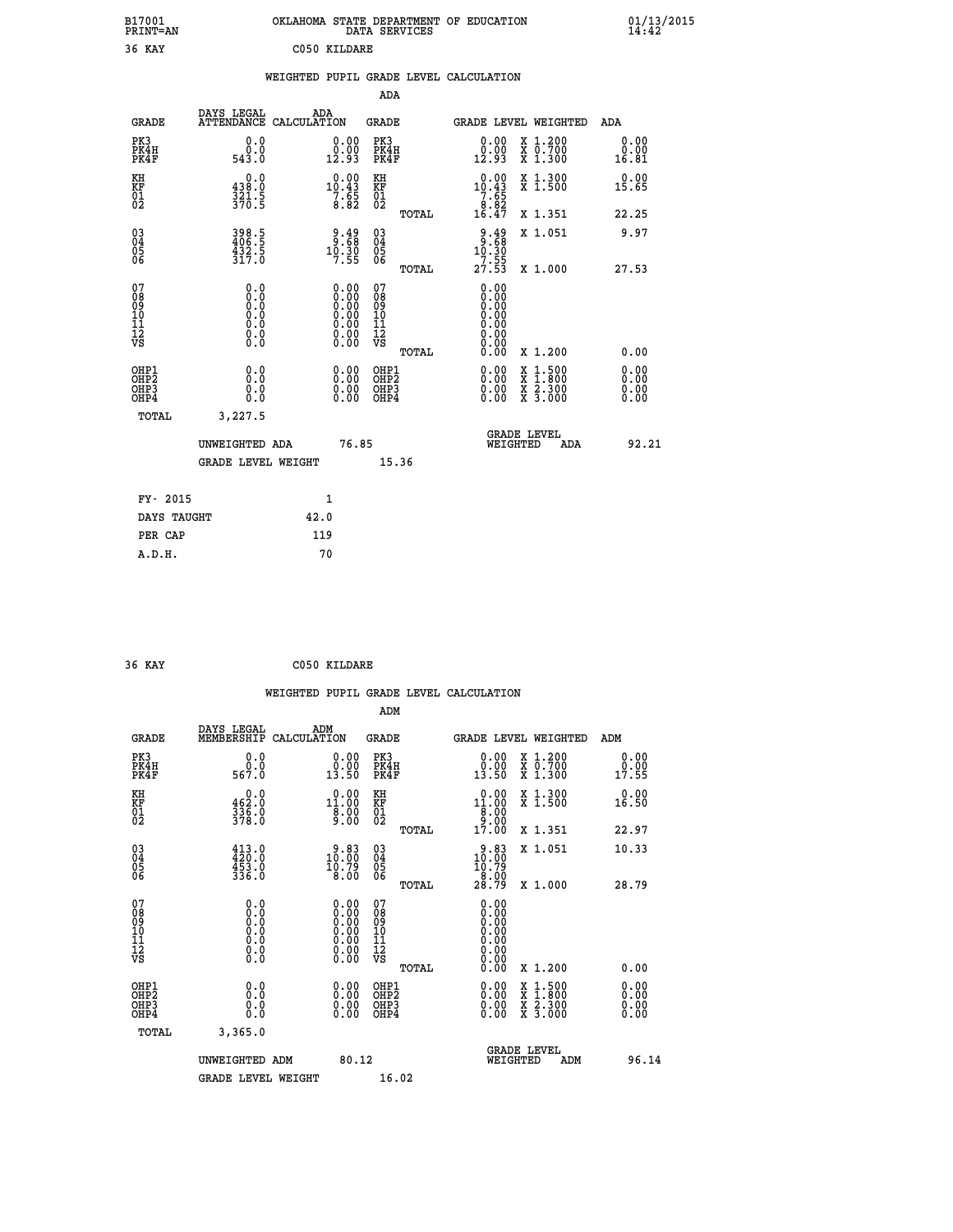| B17001<br>PRINT=AN | . STATE DEPARTMENT OF EDUCATION<br>OKLAHOMA<br>DATA SERVICES | $01/13/2015$<br>14:42 |
|--------------------|--------------------------------------------------------------|-----------------------|
| 36<br>KAY          | 1045 BLACKWELL                                               |                       |

## **WEIGHTED PUPIL GRADE LEVEL CALCULATION**

|                                                       |                                                                           |                                                                                                | ADA                                                 |       |                                                                                                        |                                          |                               |
|-------------------------------------------------------|---------------------------------------------------------------------------|------------------------------------------------------------------------------------------------|-----------------------------------------------------|-------|--------------------------------------------------------------------------------------------------------|------------------------------------------|-------------------------------|
| <b>GRADE</b>                                          | DAYS LEGAL                                                                | ADA<br>ATTENDANCE CALCULATION                                                                  | <b>GRADE</b>                                        |       | GRADE LEVEL WEIGHTED                                                                                   |                                          | ADA                           |
| PK3<br>PK4H<br>PK4F                                   | 231.0<br>$1,\overline{9}\overline{3}\overline{4}\overline{1}\overline{6}$ | $\frac{5.50}{46.05}$<br>22.68                                                                  | PK3<br>PK4H<br>PK4F                                 |       | 5.50<br>$\frac{45.05}{22.68}$                                                                          | X 1.200<br>X 0.700<br>X 1.300            | 6.60<br>$\frac{32.24}{29.48}$ |
| KH<br>KF<br>01<br>02                                  | 0.0<br>$4,346.0$<br>$4,135.5$<br>$4,007.0$                                | $\begin{smallmatrix}&&0.00\\103.48\\98.46\\95.40\end{smallmatrix}$                             | KH<br>KF<br>01<br>02                                |       | 0.00<br>103:48<br>98:46<br>95:46<br>193:86                                                             | X 1.300<br>X 1.500                       | 0.00<br>155.22                |
|                                                       |                                                                           |                                                                                                |                                                     | TOTAL |                                                                                                        | X 1.351                                  | 261.90                        |
| $^{03}_{04}$<br>Ŏ5<br>06                              | 3,804.5<br>$\frac{3}{4}, \frac{4}{6}$ $\frac{5}{3}$ $\frac{3}{6}$         | 90:58<br>78:50<br>82:29<br>109:83                                                              | $\begin{array}{c} 03 \\ 04 \\ 05 \\ 06 \end{array}$ |       | 90.58<br>78.50<br>82.29<br>109.83<br>270.62                                                            | X 1.051                                  | 95.20                         |
|                                                       |                                                                           |                                                                                                |                                                     | TOTAL |                                                                                                        | X 1.000                                  | 270.62                        |
| 07<br>08<br>09<br>11<br>11<br>12<br>VS                | 3,937.0<br>3,946.0<br>4,505.5<br>4,676.5<br>3,669.5<br>4,144.5            | $\begin{smallmatrix} 93.74\\ 93.95\\ 107.67\\ 112.05\\ 88.36\\ 99.76\\ 0.00 \end{smallmatrix}$ | 07<br>08<br>09<br>101<br>11<br>12<br>VS             |       | $\begin{array}{r} 93.74 \\ 93.95 \\ 107.67 \\ 112.05 \\ 88.36 \\ 99.76 \\ 90.00 \\ 595.53 \end{array}$ |                                          |                               |
|                                                       |                                                                           |                                                                                                |                                                     | TOTAL |                                                                                                        | X 1.200                                  | 714.64                        |
| OHP1<br>OH <sub>P</sub> 2<br>OH <sub>P3</sub><br>OHP4 | 0.0<br>Ō.Ō<br>0.0<br>0.0                                                  | $0.00$<br>$0.00$<br>0.00                                                                       | OHP1<br>OHP <sub>2</sub><br>OHP3<br>OHP4            |       | 0.00<br>0.00<br>0.00                                                                                   | X 1:500<br>X 1:800<br>X 2:300<br>X 3:000 | 0.00<br>0.00<br>0.00<br>0.00  |
| TOTAL                                                 | 55,655.5                                                                  |                                                                                                |                                                     |       |                                                                                                        |                                          |                               |
|                                                       | UNWEIGHTED ADA                                                            | 1,328.30                                                                                       |                                                     |       | <b>GRADE LEVEL</b><br>WEIGHTED                                                                         | ADA                                      | 1,565.90                      |
|                                                       | <b>GRADE LEVEL WEIGHT</b>                                                 |                                                                                                | 237.60                                              |       |                                                                                                        |                                          |                               |
|                                                       |                                                                           |                                                                                                |                                                     |       |                                                                                                        |                                          |                               |
| FY- 2015                                              |                                                                           | $\mathbf{1}$                                                                                   |                                                     |       |                                                                                                        |                                          |                               |
| DAYS TAUGHT                                           |                                                                           | 42.0                                                                                           |                                                     |       |                                                                                                        |                                          |                               |
| PER CAP                                               |                                                                           | 59                                                                                             |                                                     |       |                                                                                                        |                                          |                               |

| 36 KAY | 1045 BLACKWELL |
|--------|----------------|

 **A.D.H. 709**

|                                                    |                                                                                                                                                                                                                                            |                                                                                                 | ADM                                                 |                                                                                                           |                                          |                      |
|----------------------------------------------------|--------------------------------------------------------------------------------------------------------------------------------------------------------------------------------------------------------------------------------------------|-------------------------------------------------------------------------------------------------|-----------------------------------------------------|-----------------------------------------------------------------------------------------------------------|------------------------------------------|----------------------|
| <b>GRADE</b>                                       | DAYS LEGAL<br>MEMBERSHIP                                                                                                                                                                                                                   | ADM<br>CALCULATION                                                                              | <b>GRADE</b>                                        |                                                                                                           | GRADE LEVEL WEIGHTED                     | ADM                  |
| PK3<br>PK4H<br>PK4F                                | 231.0<br>$1,\overline{5}\,\overline{5}\,\overline{1}\,\overline{0}\,\overline{0}$                                                                                                                                                          | 5.50<br>$\frac{47.40}{22.88}$                                                                   | PK3<br>PK4H<br>PK4F                                 | $\frac{5 \cdot 50}{22 \cdot 88}$                                                                          | X 1.200<br>X 0.700<br>X 1.300            | $33.18$<br>$29.74$   |
| KH<br>KF<br>01<br>02                               | 0.0<br>$\frac{4}{1}, \frac{504}{248}$ .0<br>$\frac{4}{4}, \frac{248}{148}$ .0                                                                                                                                                              | $0.00$<br>107.24<br>$\frac{101.74}{98.76}$                                                      | KH<br>KF<br>01<br>02                                | $0.00$<br>107.24<br>$\frac{101.14}{98.76}$<br>199.90                                                      | X 1.300<br>X 1.500                       | 0.00<br>160.86       |
|                                                    |                                                                                                                                                                                                                                            |                                                                                                 | TOTAL                                               |                                                                                                           | X 1.351                                  | 270.06               |
| $\begin{matrix} 03 \\ 04 \\ 05 \\ 06 \end{matrix}$ | 3,922.0<br>3,387.0<br>3,563.0<br>4,765.0                                                                                                                                                                                                   | $\begin{smallmatrix} 93.38\ 80.64\ 84.83\ 113.45 \end{smallmatrix}$                             | $\begin{array}{c} 03 \\ 04 \\ 05 \\ 06 \end{array}$ | $\begin{smallmatrix} 93.38\\ 80.64\\ 84.83\\ 113.45\\ 278.92 \end{smallmatrix}$                           | X 1.051                                  | 98.14                |
|                                                    |                                                                                                                                                                                                                                            |                                                                                                 | TOTAL                                               |                                                                                                           | X 1.000                                  | 278.92               |
| 07<br>08<br>09<br>101<br>11<br>12<br>VS            | $\begin{smallmatrix} 4\,,\,0 & 8 & 2\, \cdot\,0 \\ 4\,,\,1 & 0 & 2\, \cdot\,0 \\ 4\,,\,7 & 3 & 8\, \cdot\,0 \\ 4\,,\,8 & 6 & 3\, \cdot\,0 \\ 3\,,\,8 & 7 & 1\, \cdot\,0 \\ 4\,,\,4 & 0 & 2\, \cdot\,0 \\ 0\, \cdot\,0\, \end{smallmatrix}$ | $\begin{smallmatrix} 97.19\\ 97.67\\ 113.32\\ 116.58\\ 93.39\\ 106.12\\ 0.00 \end{smallmatrix}$ | 07<br>08<br>09<br>11<br>11<br>12<br>VS<br>TOTAL     | $\begin{array}{r} 97.19 \\ 97.67 \\ 113.32 \\ 116.58 \\ 93.39 \\ 106.12 \\ 0.00 \\ \end{array}$<br>624.27 | X 1.200                                  | 749.12               |
|                                                    |                                                                                                                                                                                                                                            |                                                                                                 |                                                     |                                                                                                           |                                          |                      |
| OHP1<br>OHP2<br>OH <sub>P3</sub><br>OHP4           | 0.0<br>$\begin{smallmatrix} 0.0 & 0 \ 0.0 & 0 \end{smallmatrix}$                                                                                                                                                                           | $0.00$<br>$0.00$<br>0.00                                                                        | OHP1<br>OHP2<br>OHP <sub>3</sub>                    | $0.00$<br>$0.00$<br>0.00                                                                                  | X 1:500<br>X 1:800<br>X 2:300<br>X 3:000 | 0.00<br>0.00<br>0.00 |
| TOTAL                                              | 57,778.0                                                                                                                                                                                                                                   |                                                                                                 |                                                     |                                                                                                           |                                          |                      |
|                                                    | UNWEIGHTED<br>ADM                                                                                                                                                                                                                          |                                                                                                 | 1,379.49                                            |                                                                                                           | <b>GRADE LEVEL</b><br>WEIGHTED<br>ADM    |                      |
|                                                    | <b>GRADE LEVEL WEIGHT</b>                                                                                                                                                                                                                  |                                                                                                 | 247.13                                              |                                                                                                           |                                          |                      |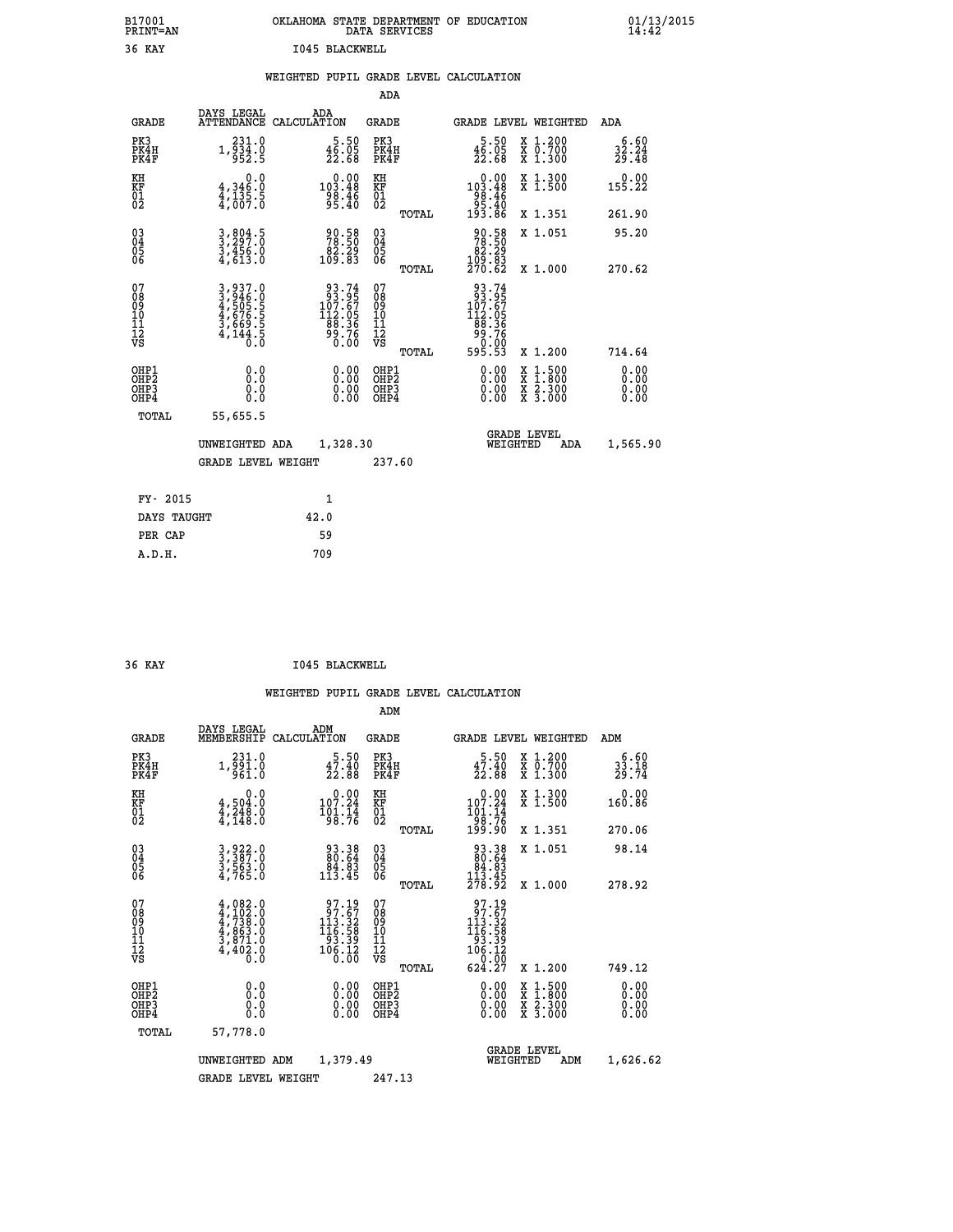# **B17001 OKLAHOMA STATE DEPARTMENT OF EDUCATION 01/13/2015 PRINT=AN DATA SERVICES 14:42 36 KAY I071 PONCA CITY**

## **WEIGHTED PUPIL GRADE LEVEL CALCULATION**

|                                                                    |                                                                                                                                                                         |                                                                                                          | ADA                                                 |       |                                                                             |                                          |                              |
|--------------------------------------------------------------------|-------------------------------------------------------------------------------------------------------------------------------------------------------------------------|----------------------------------------------------------------------------------------------------------|-----------------------------------------------------|-------|-----------------------------------------------------------------------------|------------------------------------------|------------------------------|
| <b>GRADE</b>                                                       | DAYS LEGAL                                                                                                                                                              | ADA<br>ATTENDANCE CALCULATION                                                                            | <b>GRADE</b>                                        |       |                                                                             | GRADE LEVEL WEIGHTED                     | ADA                          |
| PK3<br>PK4H<br>PK4F                                                | $725.0$<br>248.0<br>13,928.0                                                                                                                                            | $15.76$<br>$5.39$<br>$302.78$                                                                            | PK3<br>PK4H<br>PK4F                                 |       | $\begin{array}{c} 15.76 \\ 5.39 \\ 302.78 \end{array}$                      | X 1.200<br>X 0.700<br>X 1.300            | 18.91<br>3.77<br>393.61      |
| KH<br>KF<br>01<br>02                                               | 46.0<br>18,912:0<br>17,632:5<br>17,090:5                                                                                                                                | $\begin{array}{c} 1.00 \\ 411.13 \\ 383.32 \\ 371.53 \end{array}$                                        | KH<br>KF<br>01<br>02                                |       | $\begin{array}{c} 1.00 \\ 411.13 \\ 383.32 \\ 371.53 \\ 754.85 \end{array}$ | X 1.300<br>X 1.500                       | 1.30<br>616.70               |
|                                                                    |                                                                                                                                                                         |                                                                                                          |                                                     | TOTAL |                                                                             | X 1.351                                  | 1,019.80                     |
| $\begin{smallmatrix} 03 \\[-4pt] 04 \end{smallmatrix}$<br>Ŏ5<br>06 | $\begin{smallmatrix} 16\,,\,717\cdot\,0\\ 16\,,\,453\cdot\,5\\ 16\,,\,837\cdot\,5\\ 14\,,\,585\cdot\,5 \end{smallmatrix}$                                               | 363.41<br>357:68<br>366.03<br>317.08                                                                     | $\begin{array}{c} 03 \\ 04 \\ 05 \\ 06 \end{array}$ |       | 363.41<br>357.68<br>366.03<br>317.08                                        | X 1.051                                  | 381.94                       |
|                                                                    |                                                                                                                                                                         |                                                                                                          |                                                     | TOTAL | 1,040.79                                                                    | X 1.000                                  | 1,040.79                     |
| 07<br>08<br>09<br>101<br>11<br>12<br>VS                            | $\begin{smallmatrix} 15 \,, 760 \,, 0 \\ 15 \,, 550 \,, 5 \\ 17 \,, 715 \,, 5 \\ 15 \,, 760 \,, 5 \\ 14 \,, 664 \,, 0 \\ 15 \,, 888 \,, 0 \\ 0 \,, 0 \end{smallmatrix}$ | $\begin{array}{r} 342.61 \\ 338.05 \\ 385.13 \\ 342.63 \\ 318.78 \\ 318.7 \\ 345.39 \\ 0.00 \end{array}$ | 07<br>08<br>09<br>11<br>11<br>12<br>VS              |       | 342.61<br>338.05<br>385.13<br>342.63<br>348.78<br>345.39<br>Ō.ŎŎ            |                                          |                              |
|                                                                    |                                                                                                                                                                         |                                                                                                          |                                                     | TOTAL | 2,072.59                                                                    | X 1.200                                  | 2,487.11                     |
| OHP1<br>OHP <sub>2</sub><br>OH <sub>P3</sub><br>OHP4               | 0.0<br>0.0<br>0.0                                                                                                                                                       | 0.00<br>$\begin{smallmatrix} 0.00 \ 0.00 \end{smallmatrix}$                                              | OHP1<br>OHP2<br>OHP <sub>3</sub>                    |       | 0.00<br>0.00                                                                | X 1:500<br>X 1:800<br>X 2:300<br>X 3:000 | 0.00<br>0.00<br>0.00<br>0.00 |
| TOTAL                                                              | 228,514.0                                                                                                                                                               |                                                                                                          |                                                     |       |                                                                             |                                          |                              |
|                                                                    | UNWEIGHTED ADA                                                                                                                                                          | 4,967.70                                                                                                 |                                                     |       |                                                                             | <b>GRADE LEVEL</b><br>WEIGHTED<br>ADA    | 5,963.93                     |
|                                                                    | GRADE LEVEL WEIGHT                                                                                                                                                      |                                                                                                          | 996.23                                              |       |                                                                             |                                          |                              |
| FY- 2015                                                           |                                                                                                                                                                         | $\mathbf{1}$                                                                                             |                                                     |       |                                                                             |                                          |                              |
| DAYS TAUGHT                                                        |                                                                                                                                                                         | 46.0                                                                                                     |                                                     |       |                                                                             |                                          |                              |
| PER CAP                                                            |                                                                                                                                                                         | 44                                                                                                       |                                                     |       |                                                                             |                                          |                              |

 **A.D.H. 2,243**

 **36 KAY I071 PONCA CITY**

|                                                       |                                                                                                                                                     |                                                                         | ADM                                              |                                                                              |                                          |                              |
|-------------------------------------------------------|-----------------------------------------------------------------------------------------------------------------------------------------------------|-------------------------------------------------------------------------|--------------------------------------------------|------------------------------------------------------------------------------|------------------------------------------|------------------------------|
| <b>GRADE</b>                                          | DAYS LEGAL<br>MEMBERSHIP                                                                                                                            | ADM<br>CALCULATION                                                      | <b>GRADE</b>                                     | <b>GRADE LEVEL WEIGHTED</b>                                                  |                                          | ADM                          |
| PK3<br>PK4H<br>PK4F                                   | 755.0<br>248.0<br>14,526.0                                                                                                                          | 16.41<br>$\frac{5:39}{315:78}$                                          | PK3<br>PK4H<br>PK4F                              | $16.41$<br>5.39<br>315.78                                                    | X 1.200<br>X 0.700<br>X 1.300            | 19.69<br>3.77<br>410.51      |
| KH<br>KF<br>01<br>02                                  | 46.0<br>19,810:0<br>18,269:0<br>17,737:0                                                                                                            | $\begin{array}{c} 1.00 \\ 430.65 \\ 397.15 \\ 385.59 \end{array}$       | KH<br>KF<br>01<br>02                             | $\begin{smallmatrix}&&1.00\\430.65\\397.15\\385.59\\782.74\end{smallmatrix}$ | X 1.300<br>X 1.500                       | 1.30<br>645.98               |
|                                                       |                                                                                                                                                     |                                                                         | TOTAL                                            |                                                                              | X 1.351                                  | 1,057.48                     |
| 03<br>04<br>05<br>06                                  | $17,211.0$<br>$17,052.0$<br>$17,370.0$<br>15,351.0                                                                                                  | 374.15<br>370.70<br>377.61<br>333.72                                    | $\substack{03 \\ 04}$<br>05                      | 374.15<br>370.70<br>377.61<br>333.72                                         | X 1.051                                  | 393.23                       |
|                                                       |                                                                                                                                                     |                                                                         | TOTAL                                            | 1,082.03                                                                     | X 1.000                                  | 1,082.03                     |
| 07<br>08<br>09<br>101<br>112<br>VS                    | $\begin{smallmatrix} 16\,,\,585\,.0\\ 16\,,\,438\,.0\\ 18\,,\,961\,.0\\ 16\,,\,941\,.0\\ 15\,,\,584\,.0\\ 17\,,\,165\,.0\\ 0\,.0 \end{smallmatrix}$ | 360.54<br>357.35<br>412.19<br>368.29<br>338.79<br>$\frac{373.15}{0.00}$ | 07<br>08<br>09<br>101<br>11<br>12<br>VS<br>TOTAL | 360.54<br>357.35<br>412.19<br>368.22<br>338.79<br>373.15<br>0.00<br>2,210.31 | X 1.200                                  | 2,652.37                     |
| OHP1<br>OH <sub>P</sub> 2<br>OH <sub>P3</sub><br>OHP4 | 0.0<br>0.000                                                                                                                                        | $0.00$<br>$0.00$<br>0.00                                                | OHP1<br>OHP2<br>OHP3<br>OHP4                     | $0.00$<br>$0.00$<br>0.00                                                     | X 1:500<br>X 1:800<br>X 2:300<br>X 3:000 | 0.00<br>0.00<br>0.00<br>0.00 |
| TOTAL                                                 | 240,049.0                                                                                                                                           |                                                                         |                                                  |                                                                              |                                          |                              |
|                                                       | UNWEIGHTED ADM                                                                                                                                      | 5,218.46                                                                |                                                  | <b>GRADE LEVEL</b><br>WEIGHTED                                               | ADM                                      | 6,266.36                     |
|                                                       | <b>GRADE LEVEL WEIGHT</b>                                                                                                                           |                                                                         | 1,047.90                                         |                                                                              |                                          |                              |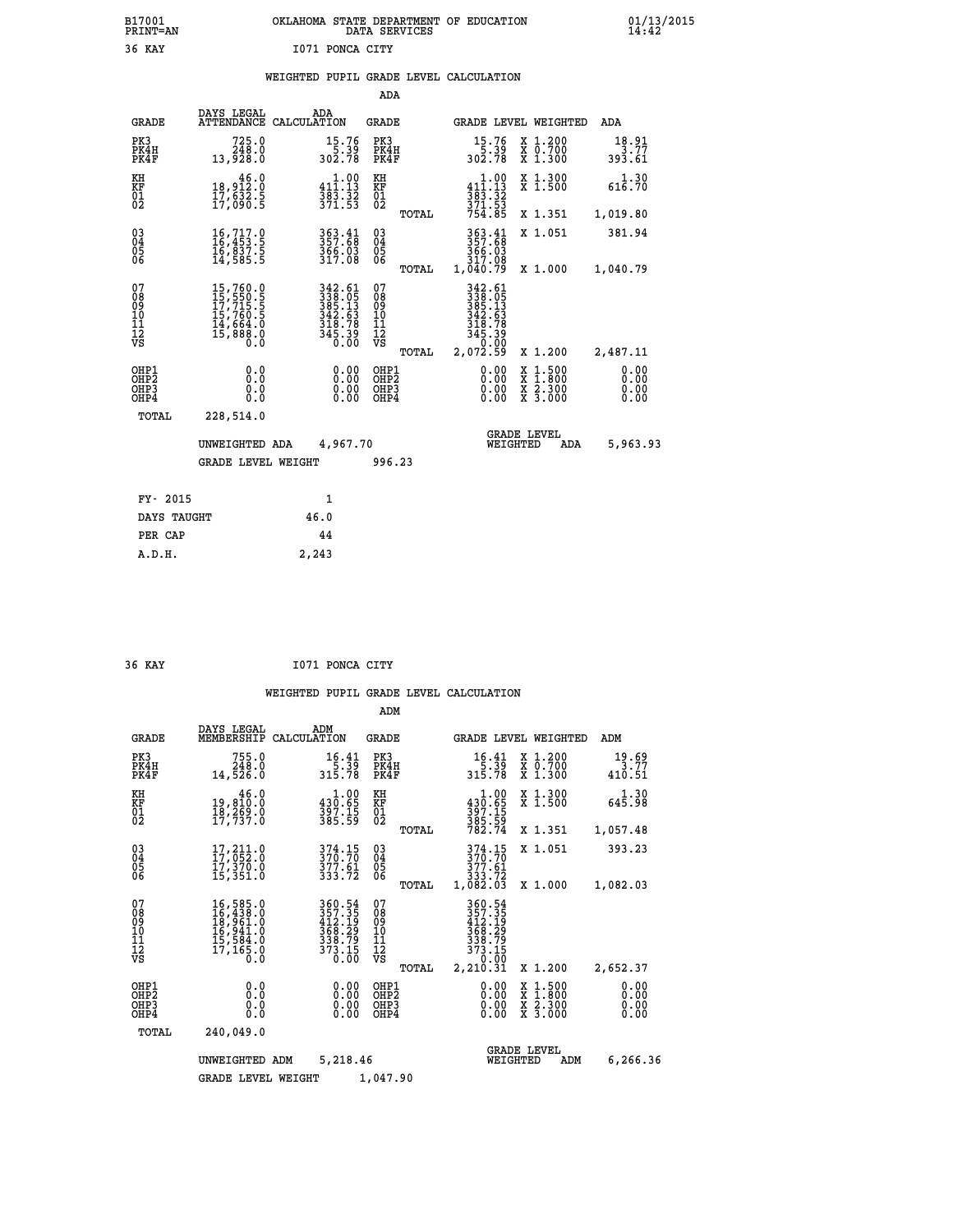| B17001<br><b>PRINT=AN</b> | OKLAHOMA STATE DEPARTMENT OF EDUCATION<br>DATA SERVICES | 01/13/2015<br>14:42 |
|---------------------------|---------------------------------------------------------|---------------------|
| 36<br>KAY                 | I087<br>TONKAWA                                         |                     |

|  |  | WEIGHTED PUPIL GRADE LEVEL CALCULATION |
|--|--|----------------------------------------|
|  |  |                                        |

|                                                                    |                                                                                                    |                                                                          |                                                             | ADA                                                 |       |                                                                                 |                                          |                               |
|--------------------------------------------------------------------|----------------------------------------------------------------------------------------------------|--------------------------------------------------------------------------|-------------------------------------------------------------|-----------------------------------------------------|-------|---------------------------------------------------------------------------------|------------------------------------------|-------------------------------|
| <b>GRADE</b>                                                       | DAYS LEGAL<br>ATTENDANCE CALCULATION                                                               | ADA                                                                      |                                                             | <b>GRADE</b>                                        |       | GRADE LEVEL WEIGHTED                                                            |                                          | ADA                           |
| PK3<br>PK4H<br>PK4F                                                | 65.0<br>0.0<br>1,886.0                                                                             | $\begin{smallmatrix} 1.59\ 0.00\ 46.00 \end{smallmatrix}$                |                                                             | PK3<br>PK4H<br>PK4F                                 |       | $\begin{smallmatrix} 1.59 \\ 0.00 \\ 46.00 \end{smallmatrix}$                   | X 1.200<br>X 0.700<br>X 1.300            | 1.91<br>0.00<br>59.80         |
| KH<br>KF<br>01<br>02                                               | 0.0<br>2,467:0<br>2,470:5<br>1,870:0                                                               | $0.00$<br>60.17<br>$\frac{80.26}{45.61}$                                 |                                                             | KH<br>KF<br>01<br>02                                |       | 0.00<br>$60.17$<br>60.26<br>61.61<br>105.87                                     | X 1.300<br>X 1.500                       | 0.00<br>90.26                 |
|                                                                    |                                                                                                    |                                                                          |                                                             |                                                     | TOTAL |                                                                                 | X 1.351                                  | 143.03                        |
| $\begin{smallmatrix} 03 \\[-4pt] 04 \end{smallmatrix}$<br>Ŏ5<br>06 | $\frac{1}{2}, \frac{9}{211}$ :<br>$\frac{5}{2}, \frac{032}{932}$ :<br>$\frac{5}{1}, \frac{849}{5}$ | $46.87$<br>$41.74$<br>$49.57$<br>$45.11$                                 |                                                             | $\begin{array}{c} 03 \\ 04 \\ 05 \\ 06 \end{array}$ |       | $46.87$<br>$41.74$<br>$49.57$<br>$45.11$<br>$136.42$                            | X 1.051                                  | 49.26                         |
|                                                                    |                                                                                                    |                                                                          |                                                             |                                                     | TOTAL |                                                                                 | X 1.000                                  | 136.42                        |
| 07<br>08<br>09<br>101<br>11<br>12<br>VS                            | $1, 710.0$<br>$2, 384.0$<br>$2, 558.0$<br>$2, 449.0$<br>$1, 995.5$<br>$1, 537.5$<br>$0.0$          | $41.71$<br>$58.15$<br>$62.39$<br>$59.73$<br>$48.67$<br>$37.50$<br>$0.00$ |                                                             | 07<br>08<br>09<br>11<br>11<br>12<br>VS              |       | $41.71$<br>58.15<br>62.39<br>62.73<br>59.73<br>48.67<br>37.50<br>0.00<br>308.15 |                                          |                               |
|                                                                    |                                                                                                    |                                                                          |                                                             |                                                     | TOTAL |                                                                                 | X 1.200                                  | 369.78                        |
| OHP1<br>OHP <sub>2</sub><br>OH <sub>P3</sub><br>OHP4               | 0.0<br>0.000                                                                                       |                                                                          | 0.00<br>$\begin{smallmatrix} 0.00 \ 0.00 \end{smallmatrix}$ | OHP1<br>OHP2<br>OHP <sub>3</sub>                    |       | 0.00<br>0.00                                                                    | X 1:500<br>X 1:800<br>X 2:300<br>X 3:000 | 0.00<br>Ō. ŌŌ<br>0.00<br>0.00 |
| TOTAL                                                              | 28,907.5                                                                                           |                                                                          |                                                             |                                                     |       |                                                                                 |                                          |                               |
|                                                                    | UNWEIGHTED ADA                                                                                     |                                                                          | 705.07                                                      |                                                     |       | WEIGHTED                                                                        | <b>GRADE LEVEL</b><br>ADA                | 850.46                        |
|                                                                    | <b>GRADE LEVEL WEIGHT</b>                                                                          |                                                                          |                                                             | 145.39                                              |       |                                                                                 |                                          |                               |
| FY- 2015                                                           |                                                                                                    | 1                                                                        |                                                             |                                                     |       |                                                                                 |                                          |                               |
| DAYS TAUGHT                                                        |                                                                                                    | 41.0                                                                     |                                                             |                                                     |       |                                                                                 |                                          |                               |
| PER CAP                                                            |                                                                                                    | 90                                                                       |                                                             |                                                     |       |                                                                                 |                                          |                               |

| 36 KAY | I087 TONKAWA |
|--------|--------------|
|        |              |

 **WEIGHTED PUPIL GRADE LEVEL CALCULATION ADM DAYS LEGAL ADM GRADE MEMBERSHIP CALCULATION GRADE GRADE LEVEL WEIGHTED ADM PK3 66.0 1.61 PK3 1.61 X 1.200 1.93 PK4H 0.0 0.00 PK4H 0.00 X 0.700 0.00 PK4F 1,991.0 48.56 PK4F 48.56 X 1.300 63.13 KH 0.0 0.00 KH 0.00 X 1.300 0.00 KF 2,573.0 62.76 KF 62.76 X 1.500 94.14 01 2,564.0 62.54 01 62.54 02 1,978.0 48.24 02 48.24 TOTAL 110.78 X 1.351 149.66 03 2,012.0 49.07 03 49.07 X 1.051 51.57 04 1,766.0 43.07 04 43.07 05 2,124.0 51.80 05 51.80** 06 1,935.0 47.20 06 <sub>momas</sub> 47.20  **TOTAL 142.07 X 1.000 142.07**  $\begin{array}{cccc} 07 & 1,803.0 & 43.98 & 07 & 43.98 \ 08 & 2,510.0 & 65.32 & 08 & 65.32 \ 09 & 2,578.0 & 65.32 & 09 & 65.32 \ 10 & 2,595.0 & 63.29 & 10 & 63.29 \ 11 & 2,089.0 & 50.95 & 11 & 50.95 \ 12 & 1,619.0 & 39.49 & 12 & 39.49 \ 15 & 0.0 & 30.60 & \n\end{array}$  **TOTAL 324.25 X 1.200 389.10 OHP1 0.0 0.00 OHP1 0.00 X 1.500 0.00 OHP2 0.0 0.00 OHP2 0.00 X 1.800 0.00 OHP3 0.0 0.00 OHP3 0.00 X 2.300 0.00 OHP4 0.0 0.00 OHP4 0.00 X 3.000 0.00 TOTAL 30,303.0 GRADE LEVEL UNWEIGHTED ADM 739.10 WEIGHTED ADM 891.60** GRADE LEVEL WEIGHT 152.50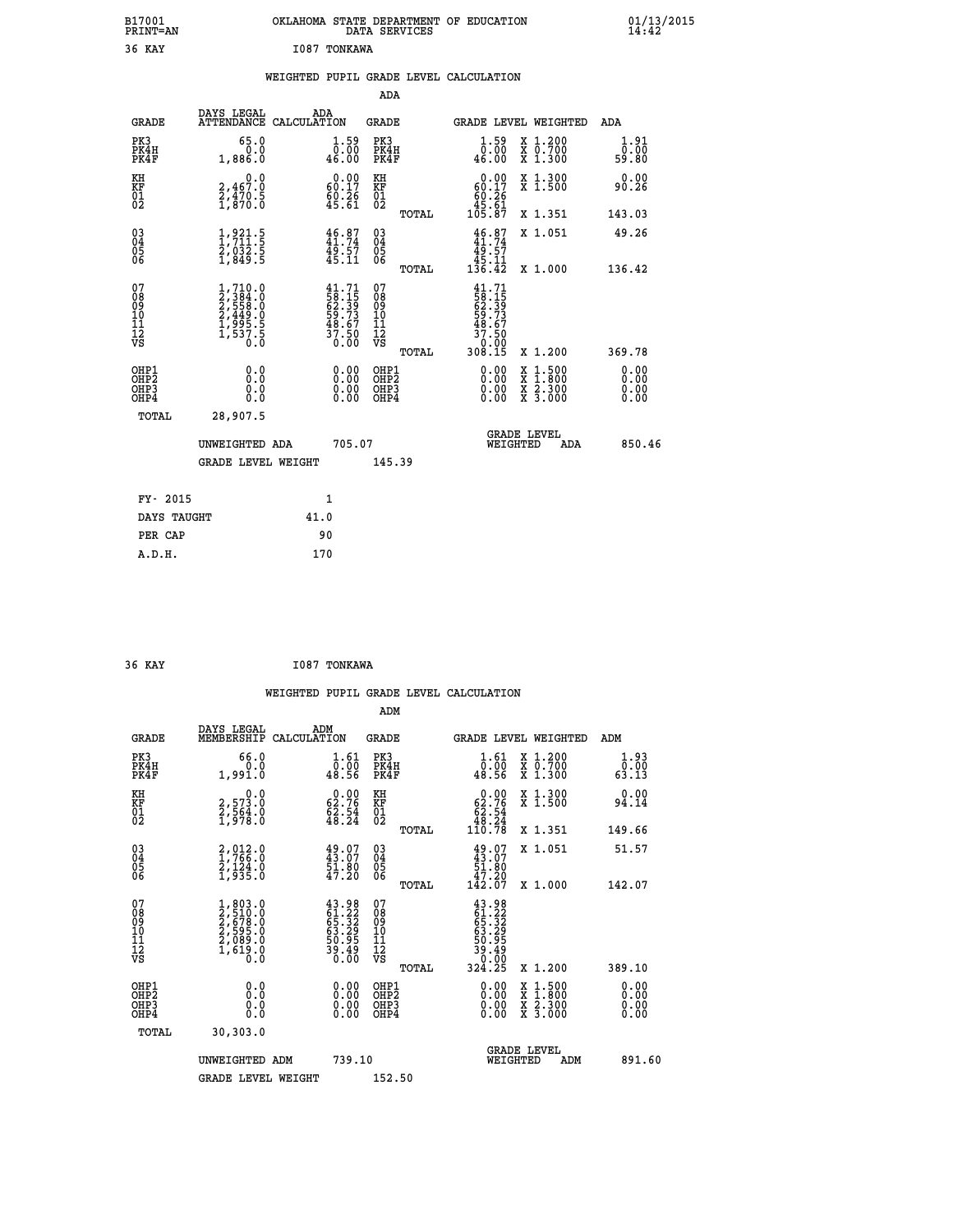| B17001<br><b>PRINT=AN</b> | OKLAHOMA<br>. STATE DEPARTMENT OF EDUCATION<br>DATA SERVICES | 01/13/2015<br>14:42 |
|---------------------------|--------------------------------------------------------------|---------------------|
| 36 KAY                    | I125 NEWKIRK                                                 |                     |

|  |  | WEIGHTED PUPIL GRADE LEVEL CALCULATION |
|--|--|----------------------------------------|
|  |  |                                        |

|                                                       |                                                                        |                                                                                              | ADA                                       |       |                                                                                      |                                          |                              |
|-------------------------------------------------------|------------------------------------------------------------------------|----------------------------------------------------------------------------------------------|-------------------------------------------|-------|--------------------------------------------------------------------------------------|------------------------------------------|------------------------------|
| <b>GRADE</b>                                          | DAYS LEGAL                                                             | ADA<br>ATTENDANCE CALCULATION                                                                | <b>GRADE</b>                              |       | <b>GRADE LEVEL WEIGHTED</b>                                                          |                                          | ADA                          |
| PK3<br>PK4H<br>PK4F                                   | 35.0<br>2,250.0                                                        | 0.76<br>0.00<br>10.91                                                                        | PK3<br>PK4H<br>PK4F                       |       | 0.76<br>0.00<br>48.91                                                                | X 1.200<br>X 0.700<br>X 1.300            | 0.91<br>0.00<br>63.58        |
| KH<br>KF<br>01<br>02                                  | $\begin{smallmatrix} 0.0\\2,675.5\\2,339.5\\3,380.5 \end{smallmatrix}$ | $\begin{smallmatrix} 0.00\\ 58.16\\ 50.86\\ 73.49 \end{smallmatrix}$                         | KH<br>KF<br>01<br>02                      |       | $\begin{smallmatrix} &0.00\\ 58.16\\ 50.86\\ 73.49\\ 124.35\end{smallmatrix}$        | X 1.300<br>X 1.500                       | 0.00<br>87.24                |
|                                                       |                                                                        |                                                                                              |                                           | TOTAL |                                                                                      | X 1.351                                  | 168.00                       |
| 03<br>04<br>05<br>06                                  | 2, 384 . 5<br>2, 314 . 5<br>2, 463 . 0<br>2, 946 . 0                   | $\begin{smallmatrix} 51\cdot 84\ 50\cdot 32\ 53\cdot 54\ 64\cdot 04 \end{smallmatrix}$       | 03<br>04<br>05<br>06                      |       | $\begin{smallmatrix} 51.84\ 50.32\ 53.54\ 64.04\ 167.90 \end{smallmatrix}$           | X 1.051                                  | 54.48                        |
|                                                       |                                                                        |                                                                                              |                                           | TOTAL |                                                                                      | X 1.000                                  | 167.90                       |
| 07<br>08<br>09<br>11<br>11<br>12<br>VS                | 2,993.5<br>3,133.0<br>3,584.5<br>2,849.5<br>2,271.5<br>2,566.5         | $\begin{smallmatrix} 65.08\\ 68.11\\ 78.13\\ 61.95\\ 49.38\\ 56.17\\ 0.00 \end{smallmatrix}$ | 07<br>08<br>09<br>11<br>11<br>12<br>VS    | TOTAL | $65.08$<br>$78.11$<br>$78.13$<br>$61.95$<br>$49.38$<br>$56.170$<br>$70.02$<br>378.82 | X 1.200                                  | 454.58                       |
| OHP1<br>OH <sub>P</sub> 2<br>OH <sub>P3</sub><br>OHP4 | 0.0<br>0.0<br>0.0                                                      | 0.00<br>$\begin{smallmatrix} 0.00 \ 0.00 \end{smallmatrix}$                                  | OHP1<br>OH <sub>P</sub> 2<br>OHP3<br>OHP4 |       | 0.00<br>0.00<br>0.00                                                                 | X 1:500<br>X 1:800<br>X 2:300<br>X 3:000 | 0.00<br>0.00<br>0.00<br>0.00 |
| TOTAL                                                 | 38,184.0                                                               |                                                                                              |                                           |       |                                                                                      |                                          |                              |
|                                                       | UNWEIGHTED ADA                                                         | 830.74                                                                                       |                                           |       | WEIGHTED                                                                             | <b>GRADE LEVEL</b><br>ADA                | 996.69                       |
|                                                       | <b>GRADE LEVEL WEIGHT</b>                                              |                                                                                              | 165.95                                    |       |                                                                                      |                                          |                              |
| FY- 2015                                              |                                                                        | $\mathbf{1}$                                                                                 |                                           |       |                                                                                      |                                          |                              |
| DAYS TAUGHT                                           |                                                                        | 46.0                                                                                         |                                           |       |                                                                                      |                                          |                              |
|                                                       |                                                                        |                                                                                              |                                           |       |                                                                                      |                                          |                              |
| PER CAP                                               |                                                                        | 92                                                                                           |                                           |       |                                                                                      |                                          |                              |
| A.D.H.                                                |                                                                        | 529                                                                                          |                                           |       |                                                                                      |                                          |                              |

|                                          |                                                                                                                                               |                                                                          | ADM                                                 |                                                                             |                                          |                       |
|------------------------------------------|-----------------------------------------------------------------------------------------------------------------------------------------------|--------------------------------------------------------------------------|-----------------------------------------------------|-----------------------------------------------------------------------------|------------------------------------------|-----------------------|
| <b>GRADE</b>                             | DAYS LEGAL<br>MEMBERSHIP                                                                                                                      | ADM<br>CALCULATION                                                       | <b>GRADE</b>                                        |                                                                             | <b>GRADE LEVEL WEIGHTED</b>              | ADM                   |
| PK3<br>PK4H<br>PK4F                      | 35.0<br>0.0<br>2,366.0                                                                                                                        | 0.76<br>ŏ:óŏ<br>51.43                                                    | PK3<br>PK4H<br>PK4F                                 | 0.76<br>ŏ:óŏ<br>51.43                                                       | X 1.200<br>X 0.700<br>X 1.300            | 0.91<br>00.0<br>86.86 |
| KH<br>KF<br>01<br>02                     | 0.0<br>2,791.0<br>2,437.0<br>3,514.0                                                                                                          | $\begin{smallmatrix} 0.00\\ 60.68\\ 52.98\\ 76.39 \end{smallmatrix}$     | KH<br>KF<br>01<br>02                                | $\begin{smallmatrix} &0.00\ 60.68\ 52.98\ 76.39\ 129.37\ \end{smallmatrix}$ | X 1.300<br>X 1.500                       | 0.00<br>91.02         |
|                                          |                                                                                                                                               |                                                                          | TOTAL                                               |                                                                             | X 1.351                                  | 174.78                |
| 03<br>04<br>05<br>06                     | $2,376.0$<br>$2,509.0$<br>$3,048.0$                                                                                                           | 53.35<br>51.65<br>54.54<br>66.26                                         | $\begin{array}{c} 03 \\ 04 \\ 05 \\ 06 \end{array}$ | $\begin{array}{r} 53.35 \\ 51.65 \\ 54.54 \\ 66.26 \\ 172.45 \end{array}$   | X 1.051                                  | 56.07                 |
|                                          |                                                                                                                                               |                                                                          | TOTAL                                               |                                                                             | X 1.000                                  | 172.45                |
| 07<br>08<br>09<br>101<br>11<br>12<br>VS  | $\begin{smallmatrix} 3\,,\,106\,.0\\ 3\,,\,240\,.0\\ 3\,,\,711\,.0\\ 2\,,\,955\,.0\\ 2\,,\,324\,.0\\ 2\,,\,639\,.0\\ 0\,.0 \end{smallmatrix}$ | $57.52$<br>$70.43$<br>$80.96$<br>$64.24$<br>$55.52$<br>$57.93$<br>$0.00$ | 07<br>08<br>09<br>09<br>10<br>11<br>12<br>VS        | $67.52$<br>$70.43$<br>$80.96$<br>$64.24$<br>$55.52$<br>$57.93$<br>$0.90$    |                                          |                       |
|                                          |                                                                                                                                               |                                                                          | TOTAL                                               | 39ĭ.čŏ                                                                      | X 1.200                                  | 469.92                |
| OHP1<br>OHP2<br>OH <sub>P3</sub><br>OHP4 |                                                                                                                                               |                                                                          | OHP1<br>OHP2<br>OHP <sub>3</sub><br>OHP4            | $0.00$<br>$0.00$<br>0.00                                                    | X 1:500<br>X 1:800<br>X 2:300<br>X 3:000 | 0.00<br>0.00<br>0.00  |
| TOTAL                                    | 39,505.0                                                                                                                                      |                                                                          |                                                     |                                                                             |                                          |                       |
|                                          | UNWEIGHTED<br>ADM                                                                                                                             | 859.64                                                                   |                                                     |                                                                             | <b>GRADE LEVEL</b><br>WEIGHTED<br>ADM    | 1,032.01              |
|                                          | <b>GRADE LEVEL WEIGHT</b>                                                                                                                     |                                                                          | 172.37                                              |                                                                             |                                          |                       |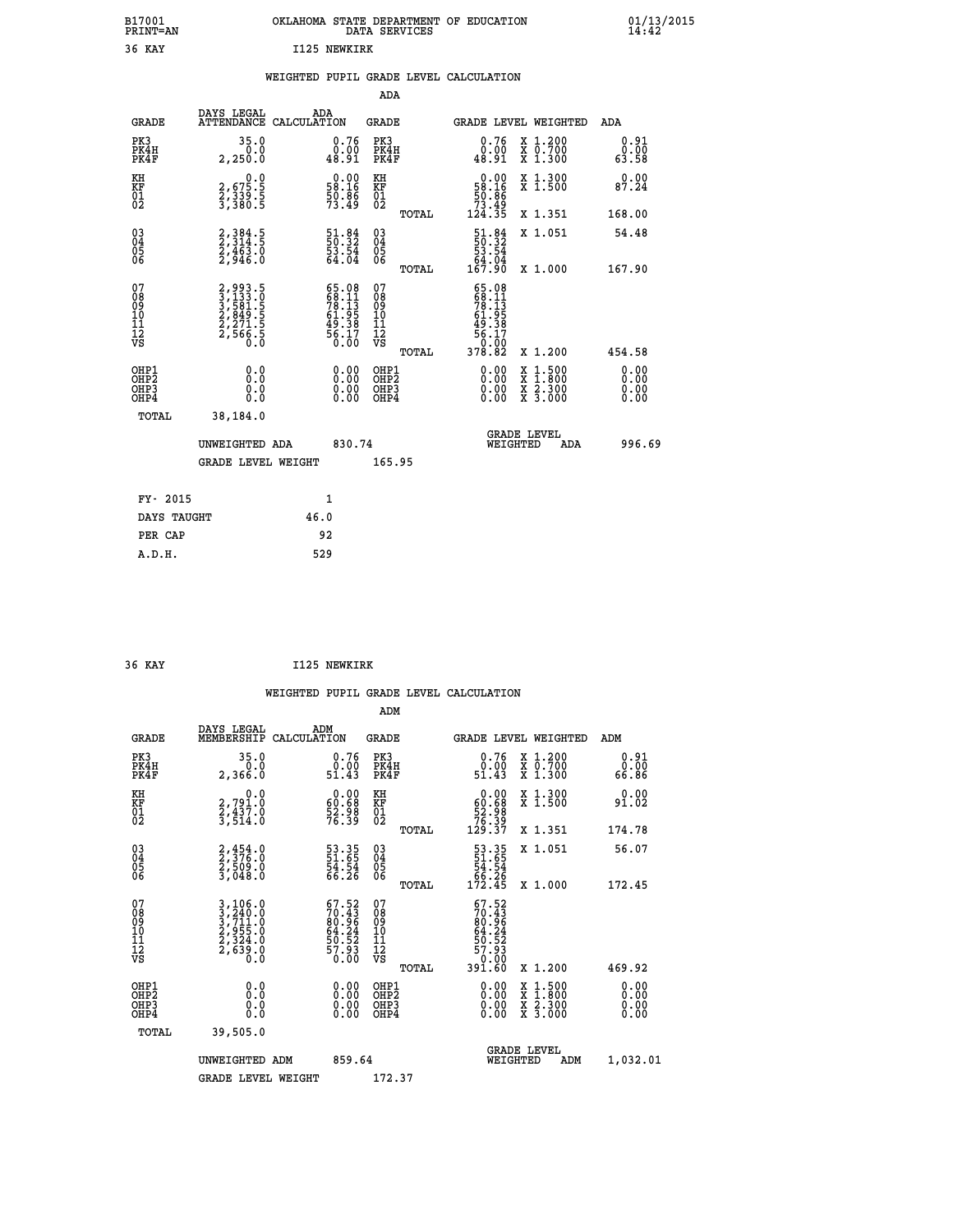## **B17001 OKLAHOMA STATE DEPARTMENT OF EDUCATION 01/13/2015 PRINT=AN DATA SERVICES 14:42 EXAY** COUNTY TOTALS

## **WEIGHTED PUPIL GRADE LEVEL CALCULATION**

|                                                    |                                                                                  |             |                                                                                      | ADA                                                 |       |                                                                                     |                                |                                          |                              |
|----------------------------------------------------|----------------------------------------------------------------------------------|-------------|--------------------------------------------------------------------------------------|-----------------------------------------------------|-------|-------------------------------------------------------------------------------------|--------------------------------|------------------------------------------|------------------------------|
| <b>GRADE</b>                                       | DAYS LEGAL<br><b>ATTENDANCE</b>                                                  | CALCULATION | ADA                                                                                  | GRADE                                               |       |                                                                                     |                                | GRADE LEVEL WEIGHTED                     | <b>ADA</b>                   |
| PK3<br>PK4H<br>PK4F                                | 1,056.0<br>$\frac{\bar{2}}{19}, \frac{\bar{1}}{9}\frac{\bar{2}}{73}.5$           |             | 23.61<br>$\frac{51.44}{443.16}$                                                      | PK3<br>PK4H<br>PK4F                                 |       | 23.61<br>$\frac{51.44}{443.16}$                                                     |                                | X 1.200<br>X 0.700<br>X 1.300            | 28.33<br>36.01<br>576.10     |
| KH<br><b>KF</b><br>01<br>02                        | 46.0<br>29,371.0<br>27,186.0<br>27,211.5                                         |             | 656.09<br>607.37<br>606.59                                                           | KH<br>KF<br>$\overline{01}$                         |       | $1.00$<br>656.05<br>607.37                                                          |                                | X 1.300<br>X 1.500                       | 1.30<br>984.09               |
|                                                    |                                                                                  |             |                                                                                      |                                                     | TOTAL | ۆŠ:ۆۆ<br>1,213.96                                                                   |                                | X 1.351                                  | 1,640.05                     |
| $\begin{matrix} 03 \\ 04 \\ 05 \\ 06 \end{matrix}$ | 25,720.5<br>24,417.0<br>25,547.5<br>24,856.5                                     |             | 573.96<br>543.49<br>569.49<br>556.60                                                 | $\begin{array}{c} 03 \\ 04 \\ 05 \\ 06 \end{array}$ |       | 573.96<br>543.49<br>569.49<br>556.60<br>1,669.58                                    |                                | X 1.051                                  | 2,272.80                     |
|                                                    |                                                                                  |             |                                                                                      |                                                     | TOTAL |                                                                                     |                                | X 1.000                                  | 1,669.58                     |
| 07<br>08<br>09<br>11<br>11<br>12<br>VS             | 24,849.5<br>25,384.0<br>28,360.5<br>28,735.5<br>22,600.5<br>22,600.5<br>24,136.5 |             | 553.83<br>567.08<br>533.32<br>633.32<br>576.36<br>505.19<br>505.19<br>538.82<br>0.00 | 07<br>08<br>09<br>101<br>11<br>12<br>VS             | TOTAL | 553.83<br>567.088<br>633.32<br>676.36<br>576.38.82<br>538.82<br>538.820<br>3,374.60 |                                | X 1.200                                  | 4,049.52                     |
| OHP1<br>OHP2<br>OHP3<br>OHP4                       | 0.0<br>0.0<br>0.0                                                                |             | 0.00<br>$0.00$<br>0.00                                                               | OHP1<br>OHP2<br>OHP3<br>OHP4                        |       |                                                                                     | 0.00<br>X<br>X<br>0.00<br>0.00 | $1.500$<br>$1.800$<br>X 2.300<br>X 3.000 | 0.00<br>0.00<br>0.00<br>0.00 |
| TOTAL                                              | 358,634.0                                                                        |             |                                                                                      |                                                     |       |                                                                                     |                                |                                          |                              |
|                                                    | UNWEIGHTED ADA                                                                   |             | 8,007.36                                                                             |                                                     |       |                                                                                     | <b>GRADE LEVEL</b><br>WEIGHTED | ADA                                      | 9,588.20                     |
|                                                    | <b>GRADE LEVEL WEIGHT</b>                                                        |             |                                                                                      | 1,580.84                                            |       |                                                                                     |                                |                                          |                              |
| FY- 2015                                           |                                                                                  |             | $\mathbf{1}$                                                                         |                                                     |       |                                                                                     |                                |                                          |                              |
| DAYS TAUGHT                                        |                                                                                  | 259.0       |                                                                                      |                                                     |       |                                                                                     |                                |                                          |                              |
|                                                    |                                                                                  |             |                                                                                      |                                                     |       |                                                                                     |                                |                                          |                              |

 **PER CAP 496 A.D.H. 3,813**

#### **EXAY** COUNTY TOTALS

|                                                       |                                                                                                                                                                                                 |                                                                                      | ADM                                              |                                                                                        |                                                                                                  |                              |
|-------------------------------------------------------|-------------------------------------------------------------------------------------------------------------------------------------------------------------------------------------------------|--------------------------------------------------------------------------------------|--------------------------------------------------|----------------------------------------------------------------------------------------|--------------------------------------------------------------------------------------------------|------------------------------|
| <b>GRADE</b>                                          | DAYS LEGAL<br>MEMBERSHIP                                                                                                                                                                        | ADM<br>CALCULATION                                                                   | <b>GRADE</b>                                     | <b>GRADE LEVEL WEIGHTED</b>                                                            |                                                                                                  | ADM                          |
| PK3<br>PK4H<br>PK4F                                   | 1,087.0<br>2,239.0<br>20,831.0                                                                                                                                                                  | 24.28<br>$\frac{52.79}{462.15}$                                                      | PK3<br>PK4H<br>PK4F                              | 24.28<br>52.79<br>462.15                                                               | $\begin{array}{c} x & 1.200 \\ x & 0.700 \end{array}$<br>X 1.300                                 | 28.33<br>36.95<br>600.79     |
| KH<br>KF<br>01<br>02                                  | 46.0<br>30,686:0<br>28,148:0<br>28,259:0                                                                                                                                                        | $\begin{smallmatrix}&&1\cdot00\\685\cdot33\\628\cdot81\\629\cdot98\end{smallmatrix}$ | KH<br>KF<br>01<br>02                             | $\begin{smallmatrix}&&1.00\\685.33\\628.31\\628.81\\629.98\\1,258.79\end{smallmatrix}$ | X 1.300<br>X 1.500                                                                               | 1.30<br>1,028.00             |
|                                                       |                                                                                                                                                                                                 |                                                                                      | TOTAL                                            |                                                                                        | X 1.351                                                                                          | 1,700.62                     |
| 03<br>04<br>05<br>06                                  | 26,516.0<br>25,235.0<br>26,355.0<br>25,995.0                                                                                                                                                    | 591.78<br>561.63<br>587.57<br>581.96                                                 | $^{03}_{04}$<br>0500                             | 591.78<br>561.63<br>587.57<br>581.96<br>1,731.16                                       | X 1.051                                                                                          | 621.95                       |
|                                                       |                                                                                                                                                                                                 |                                                                                      | TOTAL                                            |                                                                                        | X 1.000                                                                                          | 1,731.16                     |
| 07<br>08<br>09<br>11<br>11<br>12<br>VS                | $\begin{smallmatrix} 26\,, & 038\,. & 0\\ 26\,, & 668\,. & 0\\ 30\,, & 088\,. & 0\\ 27\,, & 354\,. & 0\\ 23\,, & 868\,. & 0\\ 25\,, & 825\,. & 0\\ 0\,. & 0\,. & 0\,. & 0\,. \end{smallmatrix}$ | 580.23<br>525.67<br>671.79<br>612.40<br>533.65<br>576.69<br>576.60                   | 07<br>08<br>09<br>101<br>11<br>12<br>VS<br>TOTAL | 580.23<br>595.67<br>671.79<br>612.40<br>533.65<br>576.690<br>576.690<br>3,570.43       | X 1.200                                                                                          | 4,284.51                     |
| OHP1<br>OH <sub>P</sub> 2<br>OH <sub>P3</sub><br>OHP4 | 0.0<br>0.000                                                                                                                                                                                    | $0.00$<br>$0.00$<br>0.00                                                             | OHP1<br>OHP2<br>OHP3<br>OHP4                     | $0.00$<br>$0.00$<br>0.00                                                               | $\begin{smallmatrix} x & 1 & 500 \\ x & 1 & 800 \\ x & 2 & 300 \\ x & 3 & 000 \end{smallmatrix}$ | 0.00<br>0.00<br>0.00<br>0.00 |
| TOTAL                                                 | 375,238.0                                                                                                                                                                                       |                                                                                      |                                                  |                                                                                        |                                                                                                  |                              |
|                                                       | UNWEIGHTED                                                                                                                                                                                      | 8,377.71<br>ADM                                                                      |                                                  | <b>GRADE LEVEL</b><br>WEIGHTED                                                         | ADM                                                                                              | 10,034.41                    |
|                                                       | <b>GRADE LEVEL WEIGHT</b>                                                                                                                                                                       |                                                                                      | 1,656.70                                         |                                                                                        |                                                                                                  |                              |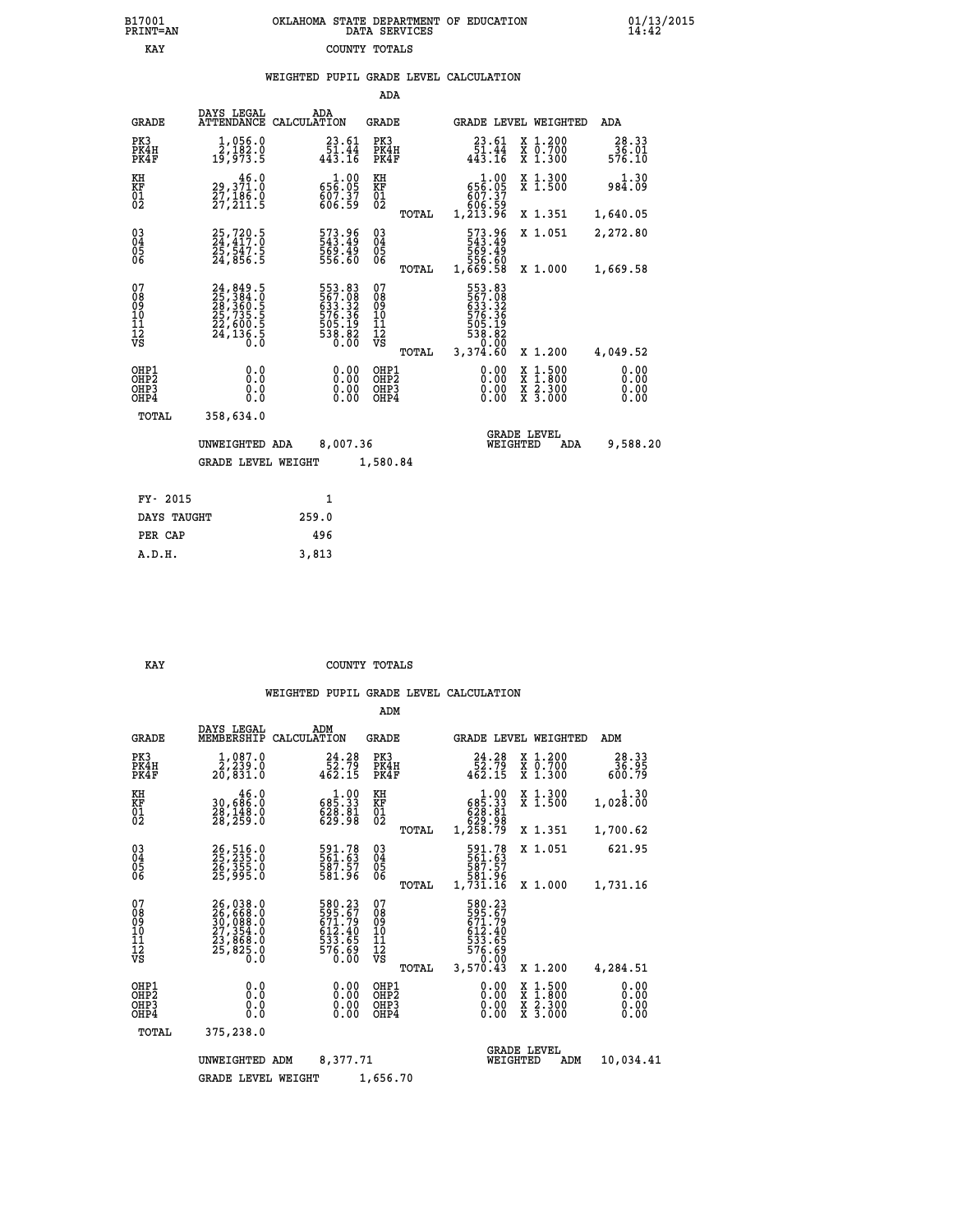| B17001<br>PRINT=AN  |                                      | OKLAHOMA |                       | DATA SERVICES       | STATE DEPARTMENT | OF<br><b>EDUCATION</b>                 |                            | 01/13/2015<br>14:42   |  |
|---------------------|--------------------------------------|----------|-----------------------|---------------------|------------------|----------------------------------------|----------------------------|-----------------------|--|
| KINGFISHER<br>37    |                                      |          | I002 DOVER            |                     |                  |                                        |                            |                       |  |
|                     |                                      |          |                       |                     |                  | WEIGHTED PUPIL GRADE LEVEL CALCULATION |                            |                       |  |
|                     |                                      |          |                       | ADA                 |                  |                                        |                            |                       |  |
| GRADE               | DAYS LEGAL<br>ATTENDANCE CALCULATION | ADA      |                       | GRADE               |                  |                                        | GRADE LEVEL WEIGHTED       | ADA                   |  |
| PK3<br>PK4H<br>PK4F | 0.0<br>۵<br>504.5                    |          | 0.00<br>0.00<br>12.61 | PK3<br>PK4H<br>PK4F |                  | 0.00<br>.00<br>12.61                   | X 1.200<br>.700<br>X 1.300 | 0.00<br>0.00<br>16.39 |  |

| PK4H<br>PK4F                                         | v.v<br>504.5                                                         | 0.00<br>12.61                                                                                                  | <b>PK4H</b><br>PK4F                              | 0.00<br>12.61                                                                                                             | $\begin{smallmatrix} 1 & 0 & .700 \\ X & 1 & .300 \end{smallmatrix}$                             | $v \cdot v$<br>16.39 |
|------------------------------------------------------|----------------------------------------------------------------------|----------------------------------------------------------------------------------------------------------------|--------------------------------------------------|---------------------------------------------------------------------------------------------------------------------------|--------------------------------------------------------------------------------------------------|----------------------|
| KH<br>KF<br>01<br>02                                 | 0.0<br>740:0<br>339:0<br>552:5                                       | $\begin{smallmatrix} 0.00\\18.50\\8.48\\13.81 \end{smallmatrix}$                                               | KH<br>KF<br>01<br>02                             | $\begin{smallmatrix}&&0.00\\18.50\\8.48\\13.81\\22.29\end{smallmatrix}$                                                   | X 1.300<br>X 1.500                                                                               | 0.00<br>27.75        |
|                                                      |                                                                      |                                                                                                                | TOTAL                                            |                                                                                                                           | X 1.351                                                                                          | 30.11                |
| $\begin{matrix} 03 \\ 04 \\ 05 \\ 06 \end{matrix}$   | 508.5<br>363.0<br>369.5<br>425.5                                     | $\begin{array}{r} 15 \cdot 21 \\ 9 \cdot 08 \\ 9 \cdot 24 \\ 10 \cdot 64 \end{array}$                          | $\substack{03 \\ 04}$<br>Ŏ5<br>06<br>TOTAL       | $\begin{array}{r} 15 \cdot 21 \\ 9 \cdot 08 \\ 9 \cdot 24 \\ 10 \cdot 64 \\ 28 \cdot 96 \end{array}$                      | X 1.051<br>X 1.000                                                                               | 15.99<br>28.96       |
| 07<br>08<br>09<br>101<br>112<br>VS                   | 351.0<br>628.5<br>594.5<br>577.0<br>377.0<br>354.0<br>680.5<br>680.5 | $\begin{smallmatrix} 8\cdot78\\15\cdot71\\14\cdot86\\9\cdot43\\8\cdot85\\17\cdot01\\0\cdot00\end{smallmatrix}$ | 07<br>08<br>09<br>101<br>11<br>12<br>VS<br>TOTAL | $\begin{smallmatrix} 8\cdot78\\15\cdot71\\14\cdot86\\9\cdot43\\8\cdot85\\17\cdot01\\0\cdot00\\74\cdot64\end{smallmatrix}$ | X 1.200                                                                                          | 89.57                |
| OHP1<br>OHP <sub>2</sub><br>OH <sub>P3</sub><br>OHP4 |                                                                      | $0.00$<br>$0.00$<br>0.00                                                                                       | OHP1<br>OH <sub>P</sub> 2<br>OHP3<br>OHP4        |                                                                                                                           | $\begin{smallmatrix} x & 1 & 500 \\ x & 1 & 800 \\ x & 2 & 300 \\ x & 3 & 000 \end{smallmatrix}$ | 0.00                 |
| TOTAL                                                | 6,888.0                                                              |                                                                                                                |                                                  |                                                                                                                           |                                                                                                  |                      |
|                                                      | UNWEIGHTED ADA                                                       | 172.21                                                                                                         |                                                  |                                                                                                                           | <b>GRADE LEVEL</b><br>WEIGHTED<br>ADA                                                            | 208.77               |
|                                                      | <b>GRADE LEVEL WEIGHT</b>                                            |                                                                                                                | 36.56                                            |                                                                                                                           |                                                                                                  |                      |
| $\frac{1}{2}$                                        |                                                                      | $\overline{\phantom{a}}$                                                                                       |                                                  |                                                                                                                           |                                                                                                  |                      |

| FY- 2015    |      |
|-------------|------|
| DAYS TAUGHT | 40.0 |
| PER CAP     | 119  |
| A.D.H.      | 87   |
|             |      |

```
 37 KINGFISHER I002 DOVER
```

|                                                          |                                                                       |                                                                                                      |                                                     |       | WEIGHTED PUPIL GRADE LEVEL CALCULATION                                                           |                                          |                       |
|----------------------------------------------------------|-----------------------------------------------------------------------|------------------------------------------------------------------------------------------------------|-----------------------------------------------------|-------|--------------------------------------------------------------------------------------------------|------------------------------------------|-----------------------|
|                                                          |                                                                       |                                                                                                      |                                                     | ADM   |                                                                                                  |                                          |                       |
| <b>GRADE</b>                                             | DAYS LEGAL<br>MEMBERSHIP                                              | ADM<br>CALCULATION                                                                                   | <b>GRADE</b>                                        |       |                                                                                                  | <b>GRADE LEVEL WEIGHTED</b>              | ADM                   |
| PK3<br>PK4H<br>PK4F                                      | 0.000<br>533.0                                                        | $\begin{smallmatrix} 0.00\\ 0.00\\ 13.33 \end{smallmatrix}$                                          | PK3<br>PK4H<br>PK4F                                 |       | $\begin{smallmatrix} 0.00\\ 0.00\\ 13.33 \end{smallmatrix}$                                      | X 1.200<br>X 0.700<br>X 1.300            | 0.00<br>0.00<br>17.33 |
| KH<br>KF<br>01<br>02                                     | 0.0<br>769.0<br>$\frac{360}{565}$ .0                                  | $0.00$<br>19.23<br>$\frac{5}{14}$ . 00<br>14.13                                                      | KH<br>KF<br>01<br>02                                |       | $\begin{array}{r} 0.00 \\ 19.23 \\ 9.00 \\ 14.13 \\ 23.13 \end{array}$                           | X 1.300<br>X 1.500                       | 0.00<br>28.85         |
|                                                          |                                                                       |                                                                                                      |                                                     | TOTAL |                                                                                                  | X 1.351                                  | 31.25                 |
| $\begin{matrix} 03 \\ 04 \\ 05 \\ 06 \end{matrix}$       | $\begin{smallmatrix} 636.0\\ 373.0\\ 384.0\\ 440.0 \end{smallmatrix}$ | $\begin{smallmatrix} 15\cdot90\\[-1mm] 9\cdot33\\[-1mm] 9\cdot60\\[-1mm] 11\cdot00\end{smallmatrix}$ | $\begin{array}{c} 03 \\ 04 \\ 05 \\ 06 \end{array}$ |       | $15.90$<br>$9.33$<br>$9.60$<br>$11.00$                                                           | X 1.051                                  | 16.71                 |
|                                                          |                                                                       |                                                                                                      |                                                     | TOTAL | 29.93                                                                                            | $X_1.000$                                | 29.93                 |
| 07<br>08<br>09<br>11<br>11<br>12<br>VS                   | 358.0<br>641.0<br>597.0<br>418.0<br>360.0<br>ō.ŏö<br>0.0              | $\begin{smallmatrix}8.95\\16.03\\14.93\\10.45\\9.00\\17.25\\0.00\end{smallmatrix}$                   | 07<br>08<br>09<br>11<br>11<br>12<br>VS              | TOTAL | $\begin{array}{r} 8.95 \\ 16.03 \\ 14.93 \\ 10.45 \\ 9.00 \\ 17.25 \end{array}$<br>0.00<br>76.61 | X 1.200                                  | 91.93                 |
| OHP1                                                     |                                                                       |                                                                                                      |                                                     |       |                                                                                                  |                                          |                       |
| OHP <sub>2</sub><br>OH <sub>P3</sub><br>OH <sub>P4</sub> | 0.0<br>0.000                                                          | $0.00$<br>$0.00$<br>0.00                                                                             | OHP1<br>OHP2<br>OHP <sub>3</sub>                    |       | 0.00<br>0.00<br>0.00                                                                             | X 1:500<br>X 1:800<br>X 2:300<br>X 3:000 | 0.00<br>0.00<br>0.00  |
| TOTAL                                                    | 7,124.0                                                               |                                                                                                      |                                                     |       |                                                                                                  |                                          |                       |
|                                                          | UNWEIGHTED ADM                                                        |                                                                                                      | 178.13                                              |       | WEIGHTED                                                                                         | <b>GRADE LEVEL</b><br>ADM                | 216.00                |
|                                                          | <b>GRADE LEVEL WEIGHT</b>                                             |                                                                                                      |                                                     | 37.87 |                                                                                                  |                                          |                       |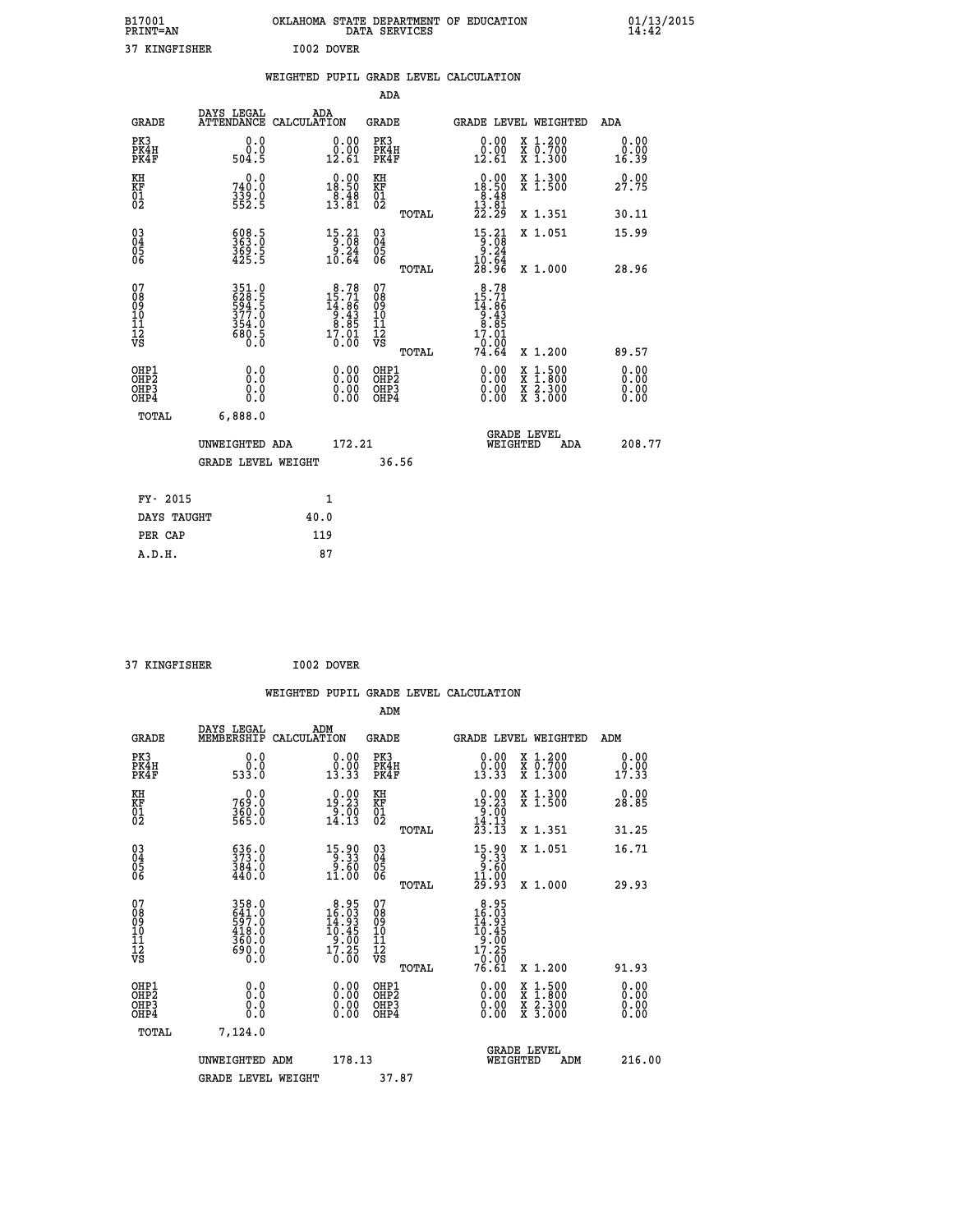| B17001<br><b>PRINT=AN</b>       | OKLAHOMA STATE DEPARTMENT OF EDUCATION<br>SERVICES<br>DATA | 01/13/2015<br>14:42 |
|---------------------------------|------------------------------------------------------------|---------------------|
| ר כ<br><b><i>KINCRISHER</i></b> | τηης<br><b>T.OMRCA</b>                                     |                     |

| 37 KINGFISHER                            |                                                             |      | I003 LOMEGA                                                                         |                              |       |                                                                         |                                                                                                                                              |                               |
|------------------------------------------|-------------------------------------------------------------|------|-------------------------------------------------------------------------------------|------------------------------|-------|-------------------------------------------------------------------------|----------------------------------------------------------------------------------------------------------------------------------------------|-------------------------------|
|                                          |                                                             |      |                                                                                     |                              |       | WEIGHTED PUPIL GRADE LEVEL CALCULATION                                  |                                                                                                                                              |                               |
|                                          |                                                             |      |                                                                                     | <b>ADA</b>                   |       |                                                                         |                                                                                                                                              |                               |
| <b>GRADE</b>                             | DAYS LEGAL<br>ATTENDANCE CALCULATION                        |      | ADA                                                                                 | <b>GRADE</b>                 |       |                                                                         | GRADE LEVEL WEIGHTED                                                                                                                         | ADA                           |
| PK3<br>PK4H<br>PK4F                      | 21.0<br>0.0<br>828.0                                        |      | 0.49<br>0.00<br>19.26                                                               | PK3<br>PK4H<br>PK4F          |       | $0.49$<br>$0.00$<br>19.26                                               | X 1.200<br>X 0.700<br>X 1.300                                                                                                                | 0.59<br>0.00<br>25.04         |
| KH<br>KF<br>01<br>02                     | 0.0<br>542:0<br>1,256:5<br>694:5                            |      | $\begin{smallmatrix} 0.00\\ 12.60\\ 29.22\\ 16.15 \end{smallmatrix}$                | KH<br>KF<br>01<br>02         |       | $\begin{array}{r} 0.00 \\ 12.60 \\ 29.22 \\ 16.15 \\ 45.37 \end{array}$ | X 1.300<br>X 1.500                                                                                                                           | 0.00<br>18.90                 |
|                                          |                                                             |      |                                                                                     |                              | TOTAL |                                                                         | X 1.351                                                                                                                                      | 61.29                         |
| 03<br>04<br>05<br>06                     | 786.0<br>899.0<br>839.0<br>638.0                            |      | $\begin{smallmatrix} 18.28\\ 20.91\\ 19.51\\ 14.84 \end{smallmatrix}$               | 03<br>04<br>05<br>06         |       | $18.28$<br>$20.91$<br>$19.51$<br>$14.84$<br>$55.26$                     | X 1.051                                                                                                                                      | 19.21                         |
|                                          |                                                             |      |                                                                                     |                              | TOTAL |                                                                         | X 1.000                                                                                                                                      | 55.26                         |
| 07<br>089<br>090<br>1112<br>VS           | 585.5<br>827.5<br>437.0<br>437.0<br>618.0<br>422.0<br>410.0 |      | $\begin{smallmatrix} 13.62\\19.24\\10.16\\14.37\\9.81\\9.53\\0.00\end{smallmatrix}$ | 07<br>08901112<br>1112<br>VS |       | 13.62<br>$19.24$<br>$10.16$<br>$14.37$<br>$9.81$<br>$9.533$<br>$9.92$   |                                                                                                                                              |                               |
|                                          |                                                             |      |                                                                                     |                              | TOTAL | 76.73                                                                   | X 1.200                                                                                                                                      | 92.08                         |
| OHP1<br>OHP <sub>2</sub><br>OHP3<br>OHP4 | 0.0<br>0.0<br>0.0                                           |      | $\begin{smallmatrix} 0.00 \ 0.00 \ 0.00 \ 0.00 \end{smallmatrix}$                   | OHP1<br>OHP2<br>OHP3<br>OHP4 |       | 0.00<br>0.00                                                            | $\begin{smallmatrix} \mathtt{X} & 1\cdot500 \\ \mathtt{X} & 1\cdot800 \\ \mathtt{X} & 2\cdot300 \\ \mathtt{X} & 3\cdot000 \end{smallmatrix}$ | 0.00<br>Ō. ŌŌ<br>0.00<br>0.00 |
| <b>TOTAL</b>                             | 9,804.0                                                     |      |                                                                                     |                              |       |                                                                         |                                                                                                                                              |                               |
|                                          | UNWEIGHTED ADA                                              |      | 227.99                                                                              |                              |       |                                                                         | GRADE LEVEL<br>WEIGHTED<br>ADA                                                                                                               | 272.37                        |
|                                          | <b>GRADE LEVEL WEIGHT</b>                                   |      |                                                                                     |                              | 44.38 |                                                                         |                                                                                                                                              |                               |
| FY- 2015                                 |                                                             |      | 1                                                                                   |                              |       |                                                                         |                                                                                                                                              |                               |
| DAYS TAUGHT                              |                                                             | 43.0 |                                                                                     |                              |       |                                                                         |                                                                                                                                              |                               |
| PER CAP                                  |                                                             |      | 97                                                                                  |                              |       |                                                                         |                                                                                                                                              |                               |

 **37 KINGFISHER I003 LOMEGA**

 **WEIGHTED PUPIL GRADE LEVEL CALCULATION ADM DAYS LEGAL ADM GRADE MEMBERSHIP CALCULATION GRADE GRADE LEVEL WEIGHTED ADM PK3 21.0 0.49 PK3 0.49 X 1.200 0.59 PK4H 0.0 0.00 PK4H 0.00 X 0.700 0.00 PK4F 860.0 20.00 PK4F 20.00 X 1.300 26.00 KH 0.0 0.00 KH 0.00 X 1.300 0.00 KF 559.0 13.00 KF 13.00 X 1.500 19.50**  $\begin{array}{cccc} \text{KH} & \hspace{1.5cm} 0.0 & \hspace{1.5cm} 0.00 & \text{KH} \\ \text{KF} & \hspace{1.5cm} 559.0 & \hspace{1.5cm} 13.00 & \text{KF} \\ 02 & \hspace{1.5cm} 1.790 \cdot 0 & \hspace{1.5cm} 16.40 & 02 \end{array}$ 02 705.0 16.40 02 <sub>noman</sub> 16.40  **TOTAL 46.40 X 1.351 62.69 03 817.0 19.00 03 19.00 X 1.051 19.97 04 920.0 21.40 04 21.40 62 860.0 30.00 25 30.00** 06 645.0 15.00 06 <sub>momas</sub> 1<u>5</u>.00  **TOTAL 56.40 X 1.000 56.40 07 602.0 14.00 07 14.00 08 860.0 20.00 08 20.00 09 446.0 10.37 09 10.37 10 645.0 15.00 10 15.00 11 430.0 10.00 11 10.00 12 10.00 12 10.00 11 10.00 11 11 VS 0.0 0.00 VS 0.00 TOTAL 79.37 X 1.200 95.24 OHP1 0.0 0.00 OHP1 0.00 X 1.500 0.00 OHP2 0.0 0.00 OHP2 0.00 X 1.800 0.00 OHP3 0.0 0.00 OHP3 0.00 X 2.300 0.00 OHP4 0.0 0.00 OHP4 0.00 X 3.000 0.00 TOTAL 10,090.0 GRADE LEVEL UNWEIGHTED ADM 234.66 WEIGHTED ADM 280.39** GRADE LEVEL WEIGHT 45.73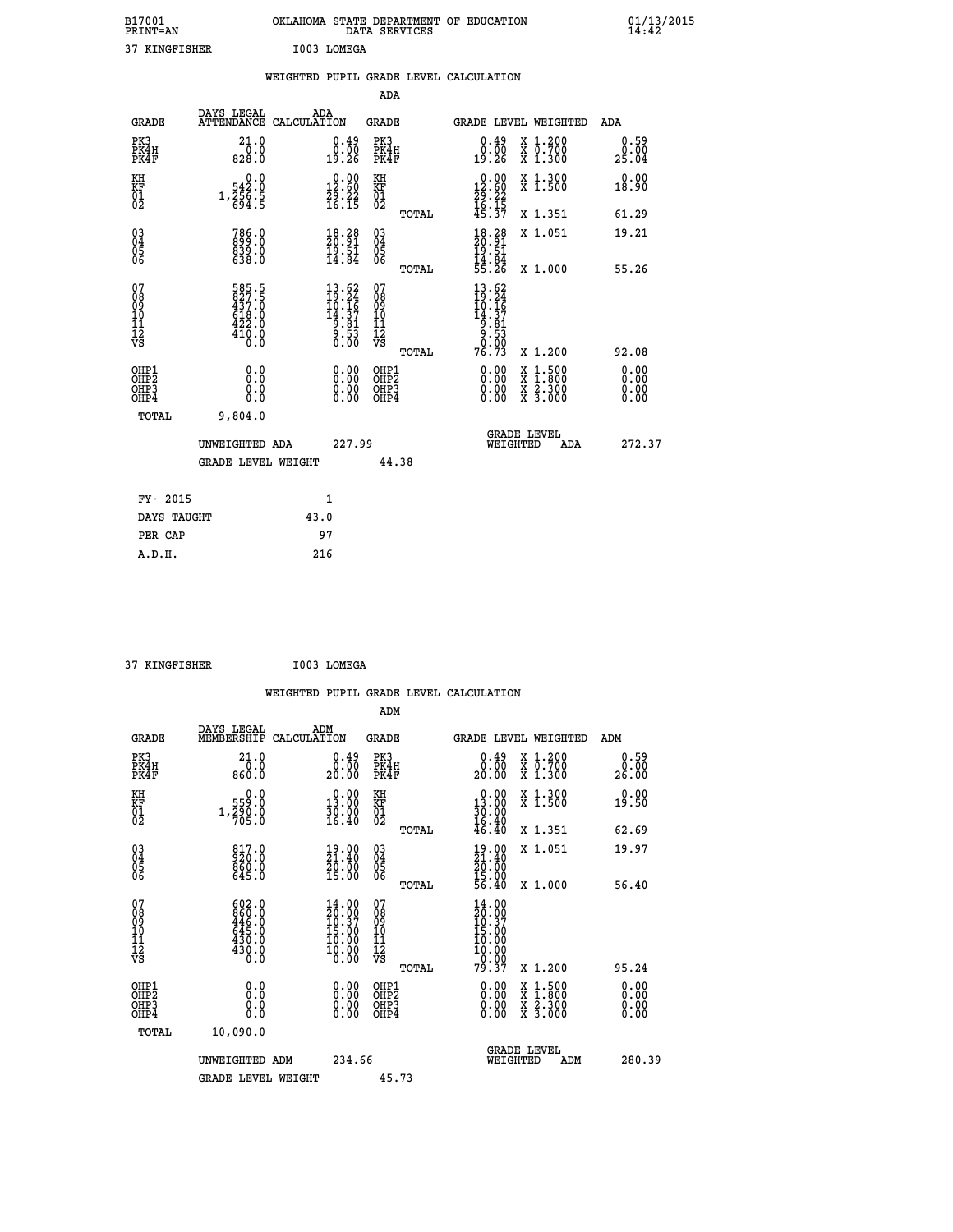| B17001<br>PRINT=AN | OKLAHOMA STATE DEPARTMENT OF EDUCATION<br>DATA SERVICES | 01/13/2015<br>14:42 |
|--------------------|---------------------------------------------------------|---------------------|
| 37 KINGFISHER      | 1007 KINGFISHER                                         |                     |

|                                           |                                                                                      | WEIGHTED PUPIL GRADE LEVEL CALCULATION                                                          |                                        |       |                                                                                                                                         |                                                                   |                              |
|-------------------------------------------|--------------------------------------------------------------------------------------|-------------------------------------------------------------------------------------------------|----------------------------------------|-------|-----------------------------------------------------------------------------------------------------------------------------------------|-------------------------------------------------------------------|------------------------------|
|                                           |                                                                                      |                                                                                                 | <b>ADA</b>                             |       |                                                                                                                                         |                                                                   |                              |
| <b>GRADE</b>                              |                                                                                      | DAYS LEGAL ADA ATTENDANCE CALCULATION                                                           | <b>GRADE</b>                           |       |                                                                                                                                         | GRADE LEVEL WEIGHTED                                              | ADA                          |
| PK3<br>PK4H<br>PK4F                       | 289.0<br>4,839.0                                                                     | $\begin{smallmatrix} 6.42\ 0.00\ 107.53 \end{smallmatrix}$                                      | PK3<br>PK4H<br>PK4F                    |       | 6.42<br>0.00<br>53.011                                                                                                                  | X 1.200<br>X 0.700<br>X 1.300                                     | 7.70<br>0.00<br>139.79       |
| KH<br><b>KF</b><br>01<br>02               | 0.0<br>5,051.0<br>4,453.5<br>4,096.0                                                 |                                                                                                 | KH<br>KF<br>01<br>02                   |       | $\begin{array}{c} 0.00 \\[-4pt] 112.24 \\[-4pt] 98.97 \\[-4pt] 91.02 \\[-4pt] 189.99 \end{array}$                                       | X 1.300<br>X 1.500                                                | 0.00<br>168.36               |
|                                           |                                                                                      |                                                                                                 |                                        | TOTAL |                                                                                                                                         | X 1.351                                                           | 256.68                       |
| $^{03}_{04}$<br>05<br>06                  | $4,503.0$<br>$4,013.5$<br>$3,804.0$<br>$3,763.5$                                     | $\begin{smallmatrix} 100.07\\ 89.19\\ 84.53\\ 83.63 \end{smallmatrix}$                          | $\substack{03 \\ 04}$<br>Ŏ5<br>06      |       | $\begin{smallmatrix} 100.07\\ 89.19\\ 84.53\\ 83.63\\ 257.35 \end{smallmatrix}$                                                         | X 1.051                                                           | 105.17                       |
|                                           |                                                                                      |                                                                                                 |                                        | TOTAL |                                                                                                                                         | X 1.000                                                           | 257.35                       |
| 07<br>08<br>09<br>11<br>11<br>12<br>VS    | $4,933.0$<br>$4,151.0$<br>$4,287.5$<br>$4,5992.0$<br>$4,992.0$<br>$4,085.5$<br>$0.0$ | $\begin{smallmatrix} 109.62\\ 92.24\\ 95.28\\ 102.16\\ 110.93\\ 90.79\\ 0.00 \end{smallmatrix}$ | 07<br>08<br>09<br>11<br>11<br>12<br>VS | TOTAL | $\begin{array}{r} 109.62 \\ 92.24 \\ 95.28 \\ 102.16 \\ 110.93 \end{array}$<br>$\begin{array}{r} 150.79 \\ -0.00 \\ 601.02 \end{array}$ | X 1.200                                                           | 721.22                       |
| OHP1<br>OH <sub>P</sub> 2<br>OHP3<br>OHP4 | 0.0<br>0.0<br>Ō.Ō                                                                    | 0.0000<br>$\begin{smallmatrix} 0.00 \ 0.00 \end{smallmatrix}$                                   | OHP1<br>OHP2<br>OHP3<br>OHP4           |       | 0.00<br>0.00<br>0.00                                                                                                                    | $1:500$<br>1:800<br>X<br>X<br>$\frac{x}{x}$ $\frac{5:300}{3:000}$ | 0.00<br>0.00<br>0.00<br>0.00 |
| <b>TOTAL</b>                              | 61,858.5                                                                             |                                                                                                 |                                        |       |                                                                                                                                         |                                                                   |                              |
|                                           | UNWEIGHTED ADA                                                                       | 1,374.62                                                                                        |                                        |       |                                                                                                                                         | GRADE LEVEL<br>WEIGHTED<br>ADA                                    | 1,656.27                     |
|                                           | <b>GRADE LEVEL WEIGHT</b>                                                            |                                                                                                 | 281.65                                 |       |                                                                                                                                         |                                                                   |                              |
| FY- 2015                                  |                                                                                      | $\mathbf{1}$                                                                                    |                                        |       |                                                                                                                                         |                                                                   |                              |
| DAYS TAUGHT                               |                                                                                      | 45.0                                                                                            |                                        |       |                                                                                                                                         |                                                                   |                              |
| PER CAP                                   |                                                                                      | 75                                                                                              |                                        |       |                                                                                                                                         |                                                                   |                              |

 **37 KINGFISHER I007 KINGFISHER**

|                                          |                                                                                                                                       |                                                                                                                                                | ADM                                                |                                                                                                                                                                |                                          |                              |
|------------------------------------------|---------------------------------------------------------------------------------------------------------------------------------------|------------------------------------------------------------------------------------------------------------------------------------------------|----------------------------------------------------|----------------------------------------------------------------------------------------------------------------------------------------------------------------|------------------------------------------|------------------------------|
| <b>GRADE</b>                             | DAYS LEGAL<br>MEMBERSHIP                                                                                                              | ADM<br>CALCULATION                                                                                                                             | <b>GRADE</b>                                       | <b>GRADE LEVEL WEIGHTED</b>                                                                                                                                    |                                          | ADM                          |
| PK3<br>PK4H<br>PK4F                      | 289.0<br>0.0<br>5,101.0                                                                                                               | 6.42<br>0:00<br>113:36                                                                                                                         | PK3<br>PK4H<br>PK4F                                | $\begin{smallmatrix} 6.42\ 0.00\ 113.36 \end{smallmatrix}$                                                                                                     | X 1.200<br>X 0.700<br>X 1.300            | 7.70<br>$0.00$<br>147.37     |
| KH<br>KF<br>01<br>02                     | 0.0<br>$\frac{5}{4}, \frac{283}{54}$<br>$\frac{3}{4}$ , $\frac{658}{244}$ .0                                                          | $0.00$<br>117.40<br>$\frac{1}{9}$ $\frac{3}{3}$ $\frac{5}{3}$                                                                                  | KH<br>KF<br>01<br>02                               | $0.00$<br>117.40<br>$\begin{array}{c} 103.51 \\ 94.31 \\ 197.82 \end{array}$                                                                                   | X 1.300<br>X 1.500                       | 0.00<br>176.10               |
|                                          |                                                                                                                                       |                                                                                                                                                | TOTAL                                              |                                                                                                                                                                | X 1.351                                  | 267.25                       |
| 03<br>04<br>05<br>06                     | $\frac{4}{3}, \frac{619}{106}.0$<br>$\frac{3}{3}, \frac{973}{865}.0$                                                                  | $\begin{smallmatrix} 102.64\\ 91.24\\ 88.29\\ 85.89 \end{smallmatrix}$                                                                         | $\begin{matrix} 03 \\ 04 \\ 05 \\ 06 \end{matrix}$ | $\begin{smallmatrix} 102.64 \\ 91.24 \\ 88.29 \\ 85.89 \\ 265.42 \end{smallmatrix}$                                                                            | X 1.051                                  | 107.87                       |
|                                          |                                                                                                                                       |                                                                                                                                                | TOTAL                                              |                                                                                                                                                                | X 1.000                                  | 265.42                       |
| 07<br>08<br>09<br>101<br>112<br>VS       | $\begin{smallmatrix}5\,,\,056\,.0\\4\,,\,272\,.0\\4\,,\,404\,.0\\4\,,\,764\,.0\\5\,,\,143\,.0\\4\,,\,213\,.0\\0\,.0\end{smallmatrix}$ | $\begin{smallmatrix} 112.36\\[-1.2mm] 94.93\\[-1.2mm] 97.87\\[-1.2mm] 105.87\\[-1.2mm] 114.29\\[-1.2mm] 93.62\\[-1.2mm] 0.00\end{smallmatrix}$ | 07<br>08<br>09<br>11<br>11<br>12<br>VS<br>TOTAL    | $\begin{smallmatrix} 112.36\\[-1.2mm] 94.93\\[-1.2mm] 97.87\\[-1.2mm] 105.87\\[-1.2mm] 14.29\\[-1.2mm] 93.62\\[-1.2mm] 0.00\\[-1.2mm] 618.94\end{smallmatrix}$ | X 1.200                                  | 742.73                       |
| OHP1<br>OHP2<br>OH <sub>P3</sub><br>OHP4 | 0.0<br>0.000                                                                                                                          | $0.00$<br>$0.00$<br>0.00                                                                                                                       | OHP1<br>OHP2<br>OHP <sub>3</sub>                   | $0.00$<br>$0.00$<br>0.00                                                                                                                                       | X 1:500<br>X 1:800<br>X 2:300<br>X 3:000 | 0.00<br>0.00<br>0.00<br>0.00 |
|                                          | TOTAL<br>63,990.0                                                                                                                     |                                                                                                                                                |                                                    |                                                                                                                                                                |                                          |                              |
|                                          | UNWEIGHTED                                                                                                                            | 1,422.00<br>ADM                                                                                                                                |                                                    | <b>GRADE LEVEL</b><br>WEIGHTED                                                                                                                                 | ADM                                      | 1,714.44                     |
|                                          | <b>GRADE LEVEL WEIGHT</b>                                                                                                             |                                                                                                                                                | 292.44                                             |                                                                                                                                                                |                                          |                              |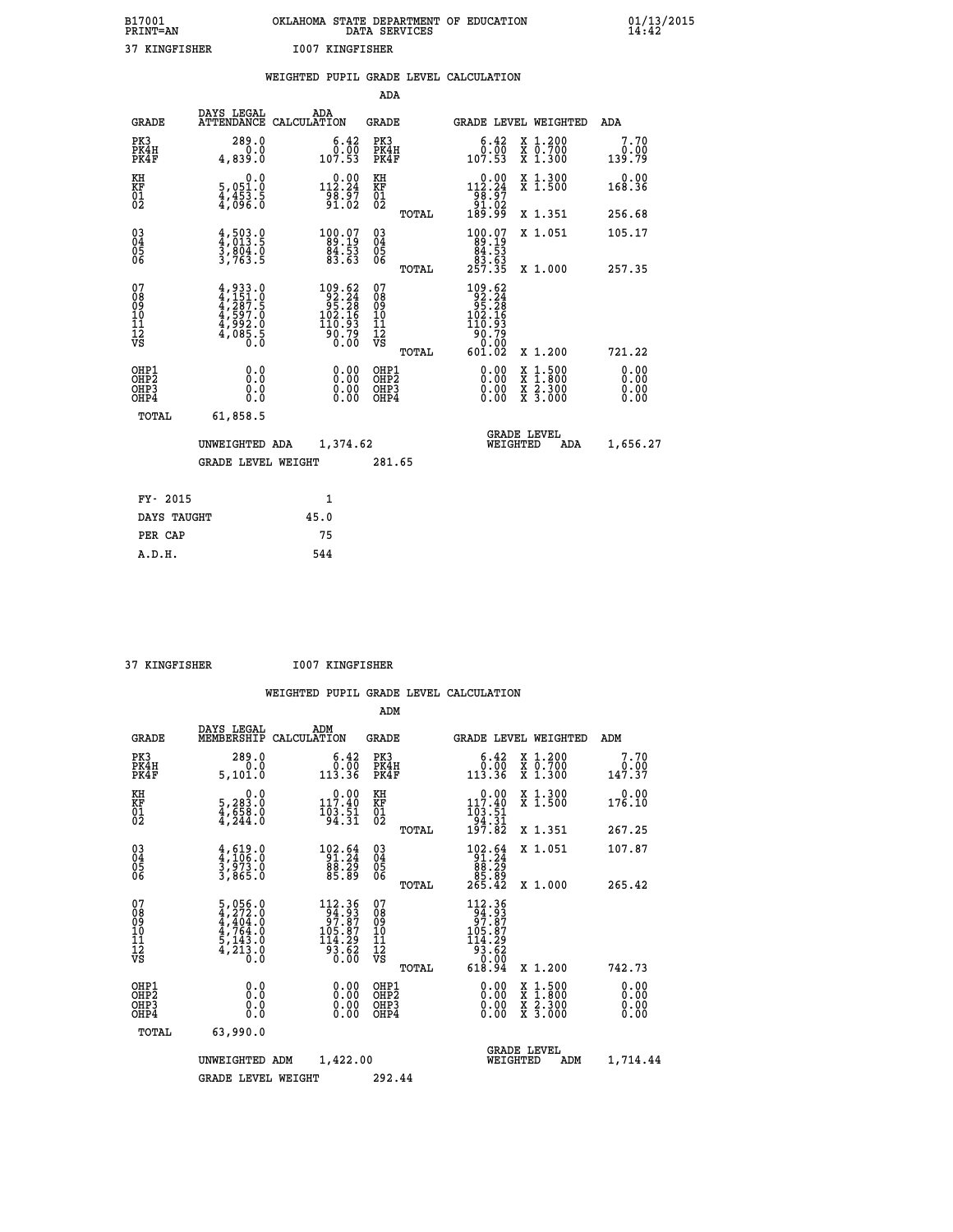| B17001<br><b>PRINT=AN</b> | OKLAHOMA<br>STATE DEPARTMENT OF EDUCATION<br>DATA SERVICES | $01/13/2015$<br>14:42 |
|---------------------------|------------------------------------------------------------|-----------------------|
| 37<br>KINGFISHER          | I016<br>HENNESSEY                                          |                       |

|                                                    |                                                                                  | WEIGHTED PUPIL GRADE LEVEL CALCULATION                                |                                                      |       |                                                                                                                                          |                                                                                        |                       |
|----------------------------------------------------|----------------------------------------------------------------------------------|-----------------------------------------------------------------------|------------------------------------------------------|-------|------------------------------------------------------------------------------------------------------------------------------------------|----------------------------------------------------------------------------------------|-----------------------|
|                                                    |                                                                                  |                                                                       | ADA                                                  |       |                                                                                                                                          |                                                                                        |                       |
| <b>GRADE</b>                                       | DAYS LEGAL                                                                       | ADA<br>ATTENDANCE CALCULATION                                         | <b>GRADE</b>                                         |       |                                                                                                                                          | GRADE LEVEL WEIGHTED                                                                   | ADA                   |
| PK3<br>PK4H<br>PK4F                                | 73.0<br>0.0<br>2,464.5                                                           | 1.66<br>ŏ:ŏŏ<br>56:01                                                 | PK3<br>PK4H<br>PK4F                                  |       | 1.66<br>ŏ.ŏŏ<br>56.O1                                                                                                                    | X 1.200<br>X 0.700<br>X 1.300                                                          | 1.99<br>0.00<br>72.81 |
| KH<br>KF<br>01<br>02                               | 0.0<br>3, 399:5<br>2, 984:5<br>2, 716:0                                          | $77.26$<br>$67.83$<br>$61.73$                                         | KH<br>KF<br>01<br>02                                 |       | $\begin{smallmatrix} &0.00\ 77.26\ 67.83\ 61.73\ 129.56\ \end{smallmatrix}$                                                              | X 1.300<br>X 1.500                                                                     | 0.00<br>115.89        |
|                                                    |                                                                                  |                                                                       |                                                      | TOTAL |                                                                                                                                          | X 1.351                                                                                | 175.04                |
| $\begin{matrix} 03 \\ 04 \\ 05 \\ 06 \end{matrix}$ | 2,992.0<br>2,250.5<br>2,469.0<br>2,460.5                                         | $\begin{smallmatrix} 68.00\\ 51.15\\ 56.11\\ 55.92 \end{smallmatrix}$ | 03<br>04<br>05<br>06                                 |       | $\begin{array}{c} 68.00 \\ 51.15 \\ 56.11 \\ 55.92 \\ 163.18 \end{array}$                                                                | X 1.051                                                                                | 71.47                 |
|                                                    |                                                                                  |                                                                       |                                                      | TOTAL |                                                                                                                                          | X 1.000                                                                                | 163.18                |
| 07<br>089<br>090<br>1112<br>VS                     | 2, 864.5<br>2, 744.0<br>2, 561.5<br>2, 561.5<br>3, 293.0<br>2, 185.5<br>2, 776.0 | 65.10<br>62.36<br>58.22<br>74.84<br>74.67<br>49.67<br>63.09<br>0.00   | 07<br>08<br>09<br>10<br>11<br>12<br>VS               | TOTAL | $\begin{smallmatrix} 65 & 10 \\ 62 & 36 \\ 58 & 22 \\ 74 & 84 \\ 74 & 84 \\ 49 & 67 \\ 63 & 09 \\ 0 & 000 \\ 373 & 28 \end{smallmatrix}$ | X 1.200                                                                                | 447.94                |
| OHP1<br>OHP2<br>OHP3<br>OHP4                       | 0.0<br>Ŏ.Ŏ<br>0.0<br>0.0                                                         | 0.00<br>$0.00$<br>0.00                                                | OHP1<br>OHP2<br>OHP <sub>3</sub><br>OHP <sub>4</sub> |       | $0.00$<br>$0.00$<br>0.00                                                                                                                 | $\begin{smallmatrix} 1.500\ 1.800\ 2.300\ 3.000 \end{smallmatrix}$<br>X<br>X<br>X<br>X | 0.00<br>0.00<br>0.00  |
| TOTAL                                              | 38,234.0                                                                         |                                                                       |                                                      |       |                                                                                                                                          |                                                                                        |                       |
|                                                    | UNWEIGHTED ADA                                                                   | 868.95                                                                |                                                      |       | WEIGHTED                                                                                                                                 | <b>GRADE LEVEL</b><br>ADA                                                              | 1,048.32              |
|                                                    | <b>GRADE LEVEL WEIGHT</b>                                                        |                                                                       | 179.37                                               |       |                                                                                                                                          |                                                                                        |                       |
| FY- 2015                                           |                                                                                  | $\mathbf{1}$                                                          |                                                      |       |                                                                                                                                          |                                                                                        |                       |
| DAYS TAUGHT                                        |                                                                                  | 44.0                                                                  |                                                      |       |                                                                                                                                          |                                                                                        |                       |
| PER CAP                                            |                                                                                  | 86                                                                    |                                                      |       |                                                                                                                                          |                                                                                        |                       |

 **37 KINGFISHER I016 HENNESSEY**

 **A.D.H. 429**

 **ADM**

| <b>GRADE</b>                                       | DAYS LEGAL<br>MEMBERSHIP                                                  | ADM<br>CALCULATION                                                   | <b>GRADE</b>                                        |       |                                                                                                                                                                                                                                                                                |          | <b>GRADE LEVEL WEIGHTED</b>              | ADM                                                       |
|----------------------------------------------------|---------------------------------------------------------------------------|----------------------------------------------------------------------|-----------------------------------------------------|-------|--------------------------------------------------------------------------------------------------------------------------------------------------------------------------------------------------------------------------------------------------------------------------------|----------|------------------------------------------|-----------------------------------------------------------|
| PK3<br>PK4H<br>PK4F                                | 73.0<br>0.0<br>2,631.0                                                    | $\begin{smallmatrix} 1.66\ 0.00\\ 59.80 \end{smallmatrix}$           | PK3<br>PK4H<br>PK4F                                 |       | $\frac{1.66}{0.00}$<br>59.80                                                                                                                                                                                                                                                   |          | X 1.200<br>X 0.700<br>X 1.300            | 1.99<br>$7\overline{7}\cdot\overline{7}\cdot\overline{7}$ |
| KH<br>KF<br>01<br>02                               | $\begin{smallmatrix}&&&0.0\\3,545.0\\3,079.0\\2,816.0\end{smallmatrix}$   | $\begin{smallmatrix} 0.00\\ 80.57\\ 69.98\\ 64.00 \end{smallmatrix}$ | KH<br>KF<br>01<br>02                                |       | $\begin{smallmatrix} &0.00\ 80.57\ 69.98\ 64.00\ 133.98\ \end{smallmatrix}$                                                                                                                                                                                                    |          | X 1.300<br>X 1.500                       | 0.00<br>120.86                                            |
|                                                    |                                                                           |                                                                      |                                                     | TOTAL |                                                                                                                                                                                                                                                                                |          | X 1.351                                  | 181.01                                                    |
| $\begin{matrix} 03 \\ 04 \\ 05 \\ 06 \end{matrix}$ | 3,083.0<br>2,324.0<br>2,603.0<br>2,554.0                                  | $70.07$<br>52.82<br>59.16<br>58.05                                   | $\begin{array}{c} 03 \\ 04 \\ 05 \\ 06 \end{array}$ |       | $70.0752.8259.1658.05170.03$                                                                                                                                                                                                                                                   |          | X 1.051                                  | 73.64                                                     |
|                                                    |                                                                           |                                                                      |                                                     | TOTAL |                                                                                                                                                                                                                                                                                |          | X 1.000                                  | 170.03                                                    |
| 07<br>08<br>09<br>101<br>11<br>12<br>VS            | 2,925.0<br>2,812.0<br>2,668.0<br>3,419.0<br>3,419.0<br>2,290.0<br>2,934.0 | 66.48<br>63.91<br>60.64<br>77.70<br>52.05<br>56.68<br>66.68          | 07<br>08<br>09<br>001<br>11<br>11<br>12<br>VS       | TOTAL | $\begin{smallmatrix} 66 & 48 \\ 63 & 91 \\ 60 & 64 \\ 77 & 70 \\ 72 & 05 \\ 66 & 68 \\ 0 & 00 \\ 387 & 46 \end{smallmatrix}$                                                                                                                                                   |          | X 1.200                                  | 464.95                                                    |
| OHP1<br>OHP2<br>OHP3<br>OHP4                       |                                                                           | $\begin{smallmatrix} 0.00 \ 0.00 \ 0.00 \ 0.00 \end{smallmatrix}$    | OHP1<br>OHP2<br>OHP3<br>OHP4                        |       | $\begin{smallmatrix} 0.00 & 0.00 & 0.00 & 0.00 & 0.00 & 0.00 & 0.00 & 0.00 & 0.00 & 0.00 & 0.00 & 0.00 & 0.00 & 0.00 & 0.00 & 0.00 & 0.00 & 0.00 & 0.00 & 0.00 & 0.00 & 0.00 & 0.00 & 0.00 & 0.00 & 0.00 & 0.00 & 0.00 & 0.00 & 0.00 & 0.00 & 0.00 & 0.00 & 0.00 & 0.00 & 0.0$ |          | X 1:500<br>X 1:800<br>X 2:300<br>X 3:000 | 0.00<br>0.00<br>0.00                                      |
| TOTAL                                              | 39,756.0                                                                  |                                                                      |                                                     |       |                                                                                                                                                                                                                                                                                |          |                                          |                                                           |
|                                                    | UNWEIGHTED                                                                | 903.57<br>ADM                                                        |                                                     |       |                                                                                                                                                                                                                                                                                | WEIGHTED | <b>GRADE LEVEL</b><br>ADM                | 1,090.22                                                  |
|                                                    | <b>GRADE LEVEL WEIGHT</b>                                                 |                                                                      | 186.65                                              |       |                                                                                                                                                                                                                                                                                |          |                                          |                                                           |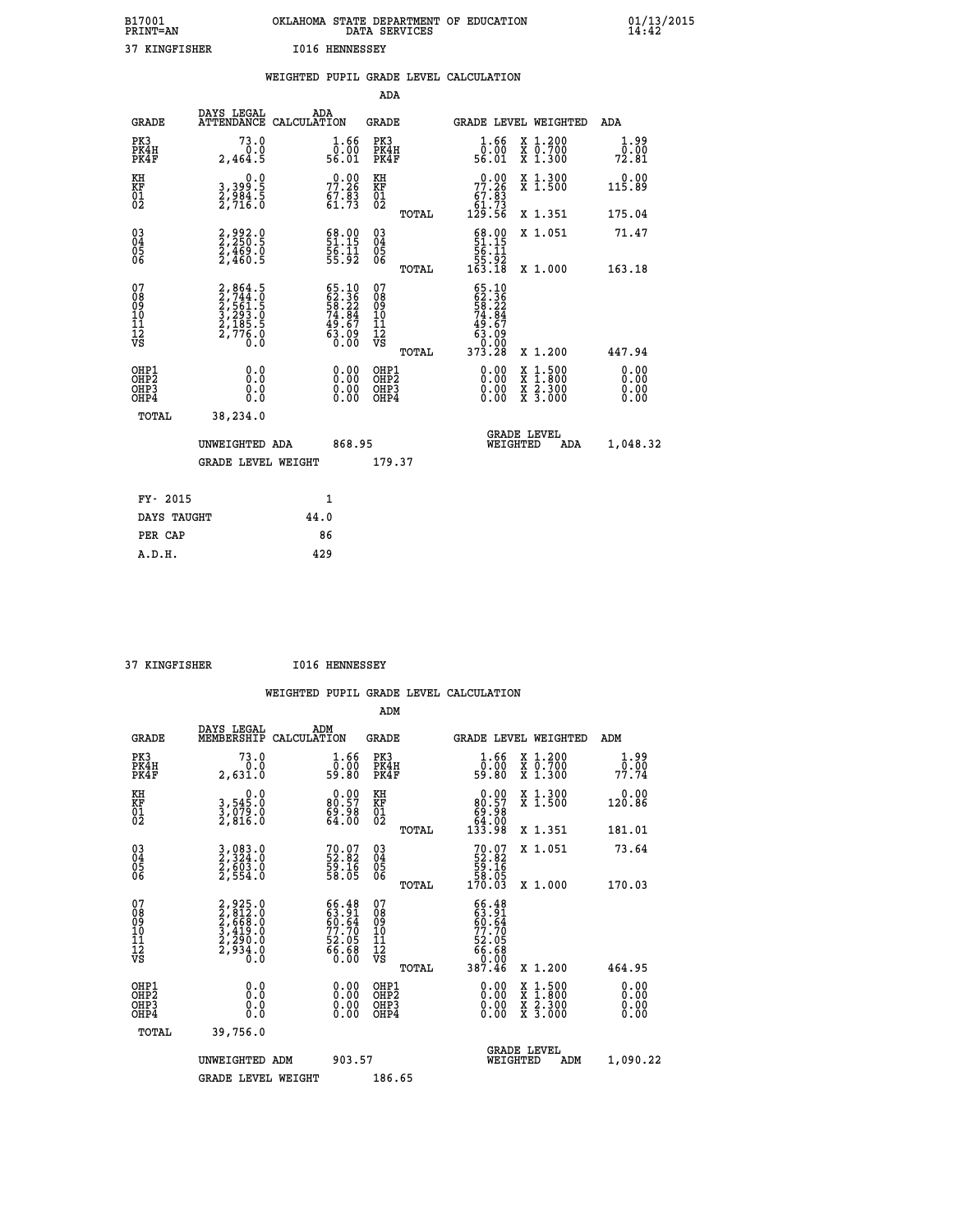| B17001<br><b>PRINT=AN</b> | OKLAHOMA STATE DEPARTMENT OF EDUCATION<br>DATA SERVICES |  |
|---------------------------|---------------------------------------------------------|--|
| 37 KINGFISHER             | I089 CASHION                                            |  |

 **B17001 OKLAHOMA STATE DEPARTMENT OF EDUCATION 01/13/2015**

|                     |                                      | WEIGHTED PUPIL GRADE LEVEL CALCULATION |                       |                     |       |              |                               |                       |
|---------------------|--------------------------------------|----------------------------------------|-----------------------|---------------------|-------|--------------|-------------------------------|-----------------------|
|                     |                                      |                                        |                       | ADA                 |       |              |                               |                       |
| <b>GRADE</b>        | DAYS LEGAL<br>ATTENDANCE CALCULATION | ADA                                    |                       | <b>GRADE</b>        |       |              | <b>GRADE LEVEL WEIGHTED</b>   | ADA                   |
| PK3<br>PK4H<br>PK4F | 132.0<br>890.0                       |                                        | 3.00<br>20.23<br>0.00 | PK3<br>PK4H<br>PK4F | 20.23 | 3.00<br>0.00 | X 1.200<br>X 0.700<br>X 1.300 | 3.60<br>14.16<br>0.00 |
| <b>TFTT</b>         | $\sim$ $\sim$                        |                                        | 0.00                  | <b>TFTT</b>         |       |              | 0.00 TT-1.000                 | 0.00                  |

| KH<br>KF<br>01<br>02                               | $\begin{smallmatrix} 0.0 \ 1.276.0 \ 1.308.5 \ 1.023.0 \end{smallmatrix}$           | $\begin{smallmatrix} 0.00\\ 29.00\\ 29.74\\ 23.25 \end{smallmatrix}$     | KH<br>KF<br>01<br>02                               | TOTAL          | $\begin{smallmatrix} 0.00\ 29.00\ 29.74\ 23.25\ 52.99 \end{smallmatrix}$                              | X 1.300<br>X 1.500<br>X 1.351                                                                                                             | $\begin{smallmatrix} 0.00\\ 43.50 \end{smallmatrix}$<br>71.59 |
|----------------------------------------------------|-------------------------------------------------------------------------------------|--------------------------------------------------------------------------|----------------------------------------------------|----------------|-------------------------------------------------------------------------------------------------------|-------------------------------------------------------------------------------------------------------------------------------------------|---------------------------------------------------------------|
| $\begin{matrix} 03 \\ 04 \\ 05 \\ 06 \end{matrix}$ | $\begin{smallmatrix} 1,620.0\\ 1,750.0\\ 1,789.0\\ 1,758.0 \end{smallmatrix}$       | 36.82<br>39.77<br>40.66<br>39.95                                         | $\begin{matrix} 03 \\ 04 \\ 05 \\ 06 \end{matrix}$ |                | $36.82$<br>$39.77$<br>$40.66$<br>$39.95$<br>$120.38$                                                  | X 1.051                                                                                                                                   | 38.70                                                         |
| 07<br>08<br>09<br>10<br>11<br>11<br>12<br>VS       | $1,778.0$<br>$1,460.5$<br>$1,560.0$<br>$2,159.0$<br>$1,331.0$<br>$1,493.0$<br>$0.0$ | $40.41$<br>$33.19$<br>$35.45$<br>$49.07$<br>$30.25$<br>$33.93$<br>$0.00$ | 078<br>089<br>0011<br>11<br>12<br>VS               | TOTAL<br>TOTAL | $\begin{smallmatrix} 40.41\ 33.19\ 35.457\ 49.075\ 49.075\ 30.253\ 30.000\ 222.30\ \end{smallmatrix}$ | X 1.000<br>X 1.200                                                                                                                        | 120.38<br>266.76                                              |
| OHP1<br>OHP2<br>OHP3<br>OHP4<br>TOTAL              | 0.00000<br>Ŏ.Ŏ<br>21,328.0                                                          |                                                                          | OHP1<br>OHP2<br>OHP <sub>3</sub>                   |                |                                                                                                       | $\begin{smallmatrix} \mathtt{X} & 1\cdot500\\ \mathtt{X} & 1\cdot800\\ \mathtt{X} & 2\cdot300\\ \mathtt{X} & 3\cdot000 \end{smallmatrix}$ | $0.00$<br>$0.00$<br>0.00                                      |
|                                                    | UNWEIGHTED ADA<br><b>GRADE LEVEL WEIGHT</b>                                         | 484.72                                                                   |                                                    | 73.97          | WEIGHTED                                                                                              | <b>GRADE LEVEL</b><br>ADA                                                                                                                 | 558.69                                                        |
| FY- 2015                                           |                                                                                     | $\mathbf{1}$                                                             |                                                    |                |                                                                                                       |                                                                                                                                           |                                                               |
|                                                    |                                                                                     |                                                                          |                                                    |                |                                                                                                       |                                                                                                                                           |                                                               |

| FY- 2015    |      |
|-------------|------|
| DAYS TAUGHT | 44.0 |
| PER CAP     | 84   |
| A.D.H.      | 235  |
|             |      |

| 37 KINGFISHER | I089 CASHION |
|---------------|--------------|
|               |              |

 **B17001<br>PRINT=AN** 

 **WEIGHTED PUPIL GRADE LEVEL CALCULATION ADM DAYS LEGAL ADM GRADE MEMBERSHIP CALCULATION GRADE GRADE LEVEL WEIGHTED ADM**

| ىسىت                                                 | MEMBERSHIF CADCODAIION                                                            |                                                                                              | تتسمى                                              | GRADE DEVED WEIGHIED                                                          |                                                                                                                                           | בעת                                                                                                                                                                                                                                                                            |
|------------------------------------------------------|-----------------------------------------------------------------------------------|----------------------------------------------------------------------------------------------|----------------------------------------------------|-------------------------------------------------------------------------------|-------------------------------------------------------------------------------------------------------------------------------------------|--------------------------------------------------------------------------------------------------------------------------------------------------------------------------------------------------------------------------------------------------------------------------------|
| PK3<br>PK4H<br>PK4F                                  | 132.0<br>924.0<br>0.0                                                             | $2\overset{3}{1}\cdot \overset{0}{\underset{0}{00}}$                                         | PK3<br>PK4H<br>PK4F                                | $2\overset{3}{1}\cdot\overset{0}{\underset{0}{0}}\overset{0}{0}$              | X 1.200<br>X 0.700<br>X 1.300                                                                                                             | 3.60<br>$\frac{14.70}{0.00}$                                                                                                                                                                                                                                                   |
| KH<br>KF<br>01<br>02                                 | $\begin{smallmatrix}&&&0.0\\1,332.0\\1,364.0\\1,056.0\end{smallmatrix}$           | $\begin{smallmatrix} 0.00\\ 30.27\\ 31.00\\ 24.00 \end{smallmatrix}$                         | KH<br>KF<br>01<br>02                               | $\begin{smallmatrix} &0.00\\ 30.27\\ 31.00\\ 24.00\\ 55.00 \end{smallmatrix}$ | X 1.300<br>X 1.500                                                                                                                        | 0.00<br>45.41                                                                                                                                                                                                                                                                  |
|                                                      |                                                                                   |                                                                                              | TOTAL                                              |                                                                               | X 1.351                                                                                                                                   | 74.31                                                                                                                                                                                                                                                                          |
| 03<br>04<br>05<br>06                                 | $\begin{smallmatrix} 1,664.0\\ 1,804.0\\ 1,856.0\\ 1,806.0 \end{smallmatrix}$     | $37.82$<br>$41.00$<br>$42.18$<br>$41.05$                                                     | $\begin{matrix} 03 \\ 04 \\ 05 \\ 06 \end{matrix}$ | $\begin{array}{c} 37.82 \\ 41.00 \\ 42.18 \\ 41.05 \\ 124.23 \end{array}$     | X 1.051                                                                                                                                   | 39.75                                                                                                                                                                                                                                                                          |
|                                                      |                                                                                   |                                                                                              | TOTAL                                              |                                                                               | X 1.000                                                                                                                                   | 124.23                                                                                                                                                                                                                                                                         |
| 07<br>08<br>09<br>101<br>11<br>12<br>VS              | $1,804.0$<br>$1,511.0$<br>$1,637.0$<br>$2,252.0$<br>$1,359.0$<br>$1,539.0$<br>0.0 | $\begin{smallmatrix} 41.00\\ 34.34\\ 37.20\\ 51.18\\ 30.89\\ 34.98\\ 0.00 \end{smallmatrix}$ | 07<br>08<br>09<br>01<br>11<br>11<br>12<br>VS       | $34.34$<br>$37.20$<br>$37.18$<br>$30.89$<br>$34.98$<br>$0.00$<br>$229.59$     |                                                                                                                                           |                                                                                                                                                                                                                                                                                |
|                                                      |                                                                                   |                                                                                              | TOTAL                                              |                                                                               | X 1.200                                                                                                                                   | 275.51                                                                                                                                                                                                                                                                         |
| OHP1<br>OHP <sub>2</sub><br>OH <sub>P3</sub><br>OHP4 | $\begin{smallmatrix} 0.0 \ 0.0 \ 0.0 \end{smallmatrix}$                           | $\begin{smallmatrix} 0.00 \ 0.00 \ 0.00 \ 0.00 \end{smallmatrix}$                            | OHP1<br>OHP <sub>2</sub><br>OHP3<br>OHP4           |                                                                               | $\begin{smallmatrix} \mathtt{X} & 1\cdot500\\ \mathtt{X} & 1\cdot800\\ \mathtt{X} & 2\cdot300\\ \mathtt{X} & 3\cdot000 \end{smallmatrix}$ | $\begin{smallmatrix} 0.00 & 0.00 & 0.00 & 0.00 & 0.00 & 0.00 & 0.00 & 0.00 & 0.00 & 0.00 & 0.00 & 0.00 & 0.00 & 0.00 & 0.00 & 0.00 & 0.00 & 0.00 & 0.00 & 0.00 & 0.00 & 0.00 & 0.00 & 0.00 & 0.00 & 0.00 & 0.00 & 0.00 & 0.00 & 0.00 & 0.00 & 0.00 & 0.00 & 0.00 & 0.00 & 0.0$ |
| TOTAL                                                | 22,040.0                                                                          |                                                                                              |                                                    |                                                                               |                                                                                                                                           |                                                                                                                                                                                                                                                                                |
|                                                      | UNWEIGHTED ADM                                                                    | 500.91                                                                                       |                                                    | <b>GRADE LEVEL</b><br>WEIGHTED                                                | ADM                                                                                                                                       | 577.51                                                                                                                                                                                                                                                                         |
|                                                      | <b>GRADE LEVEL WEIGHT</b>                                                         |                                                                                              | 76.60                                              |                                                                               |                                                                                                                                           |                                                                                                                                                                                                                                                                                |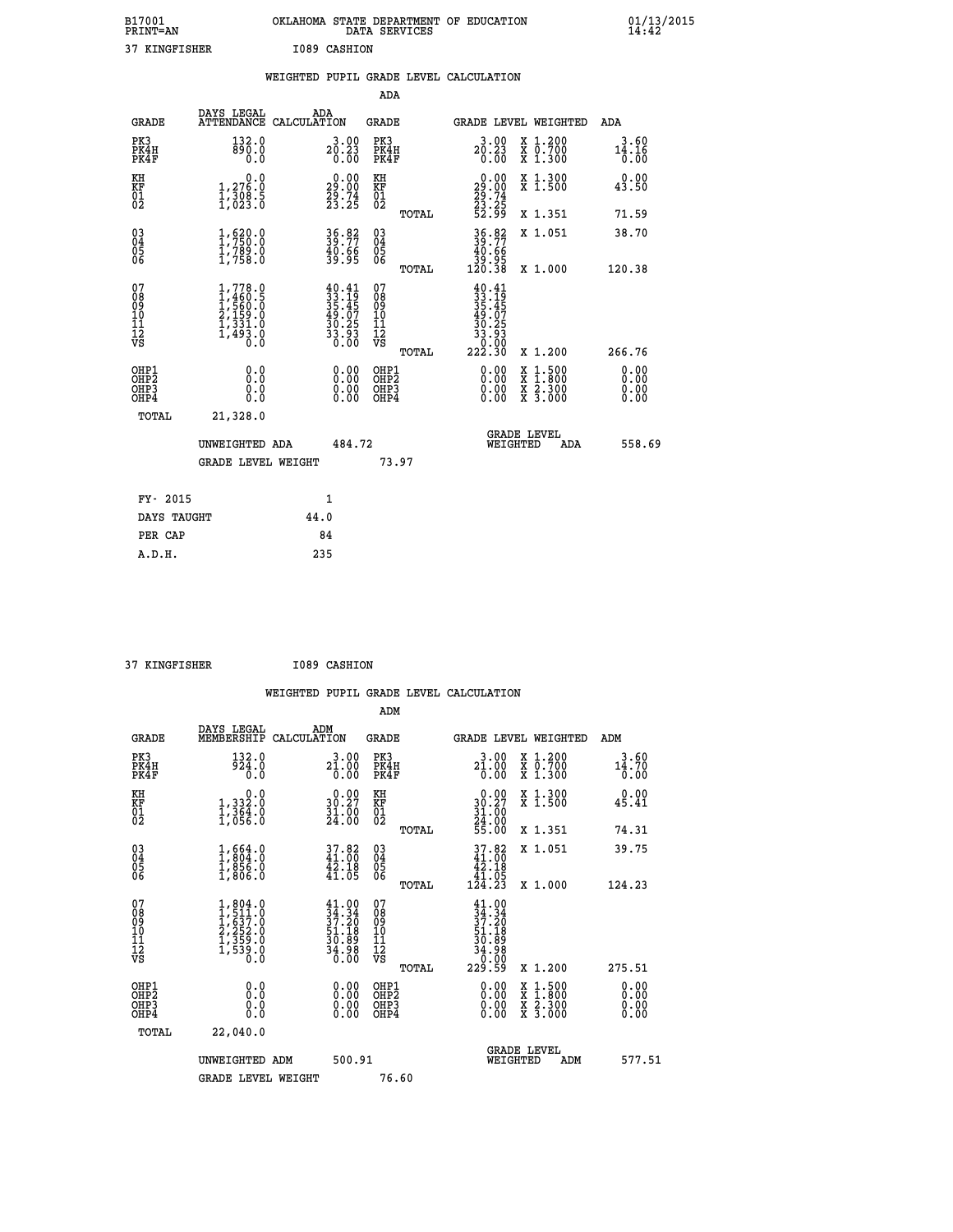| B17001<br><b>PRINT=AN</b> | OKLAHOMA STATE DEPARTMENT OF EDUCATION<br>DATA SERVICES |  |
|---------------------------|---------------------------------------------------------|--|
| 37 KINGFISHER             | I105 OKARCHE                                            |  |

 **B17001 OKLAHOMA STATE DEPARTMENT OF EDUCATION 01/13/2015**

|                                                    |                                                                                     | WEIGHTED PUPIL GRADE LEVEL CALCULATION                                   |                                                 |                                                                                                                                    |                              |
|----------------------------------------------------|-------------------------------------------------------------------------------------|--------------------------------------------------------------------------|-------------------------------------------------|------------------------------------------------------------------------------------------------------------------------------------|------------------------------|
|                                                    |                                                                                     |                                                                          | ADA                                             |                                                                                                                                    |                              |
| <b>GRADE</b>                                       | DAYS LEGAL                                                                          | ADA<br>ATTENDANCE CALCULATION                                            | <b>GRADE</b>                                    | GRADE LEVEL WEIGHTED                                                                                                               | ADA                          |
| PK3<br>PK4H<br>PK4F                                | 0.0<br>0.0<br>896.5                                                                 | 0.00<br>ŏ:ŏŏ<br>20:38                                                    | PK3<br>PK4H<br>PK4F                             | 0.00<br>X 1.200<br>X 0.700<br>X 1.300<br>0.00<br>20.38                                                                             | 0.00<br>0.00<br>26.49        |
| KH<br>KF<br>01<br>02                               | $\begin{smallmatrix}&&&0\cdot0\\1,559\cdot0\\732\cdot5\\645\cdot5\end{smallmatrix}$ | $\begin{smallmatrix} 0.00\\ 35.43\\ 16.65\\ 14.67 \end{smallmatrix}$     | KH<br>KF<br>01<br>02                            | X 1.300<br>X 1.500<br>$0.00$<br>$35.43$<br>$16.65$<br>$14.67$<br>$31.32$                                                           | 0.00<br>53.15                |
|                                                    |                                                                                     |                                                                          | TOTAL                                           | X 1.351                                                                                                                            | 42.31                        |
| $\begin{matrix} 03 \\ 04 \\ 05 \\ 06 \end{matrix}$ | 939.5<br>986.5<br>0.604<br>1,190.0                                                  | $21.35$<br>$22.42$<br>$\frac{15.75}{27.05}$                              | 03<br>04<br>05<br>06                            | $21.35$<br>$22.42$<br>$13.73$<br>$27.05$<br>X 1.051                                                                                | 22.44                        |
|                                                    |                                                                                     |                                                                          | TOTAL                                           | 63.20<br>X 1.000                                                                                                                   | 63.20                        |
| 07<br>08<br>09<br>101<br>112<br>VS                 | $1,044.5$<br>$1,169.5$<br>$1,135.0$<br>$1,429.0$<br>$996.5$<br>$810.5$<br>$0.0$     | $23.74$<br>$26.58$<br>$25.80$<br>$32.48$<br>$22.65$<br>$18.42$<br>$0.00$ | 07<br>08<br>09<br>11<br>11<br>12<br>VS<br>TOTAL | $\begin{smallmatrix} 23\cdot74\26\cdot58\025\cdot80\032\cdot48\012\cdot65\018\cdot42\0.007\149\cdot67\end{smallmatrix}$<br>X 1.200 | 179.60                       |
| OHP1<br>OHP2<br>OHP3<br>OHP4                       | 0.0<br>0.0<br>0.0                                                                   | 0.00<br>$0.00$<br>0.00                                                   | OHP1<br>OHP2<br>OHP3<br>OHP4                    | 0.00<br>X 1:500<br>X 1:800<br>X 2:300<br>X 3:000<br>0.00<br>0.00                                                                   | 0.00<br>0.00<br>0.00<br>0.00 |
| <b>TOTAL</b>                                       | 14,138.5                                                                            |                                                                          |                                                 |                                                                                                                                    |                              |
|                                                    | UNWEIGHTED ADA                                                                      | 321.35                                                                   |                                                 | <b>GRADE LEVEL</b><br>WEIGHTED<br>ADA                                                                                              | 387.19                       |
|                                                    | GRADE LEVEL WEIGHT                                                                  |                                                                          | 65.84                                           |                                                                                                                                    |                              |
| FY- 2015                                           |                                                                                     | 1                                                                        |                                                 |                                                                                                                                    |                              |
|                                                    | DAYS TAUGHT                                                                         | 44.0                                                                     |                                                 |                                                                                                                                    |                              |
| PER CAP                                            |                                                                                     | 92                                                                       |                                                 |                                                                                                                                    |                              |

| -- | ------------ |  |
|----|--------------|--|

 **A.D.H. 179**

 **B17001<br>PRINT=AN** 

 **37 KINGFISHER I105 OKARCHE**

 **ADM DAYS LEGAL ADM GRADE MEMBERSHIP CALCULATION GRADE GRADE LEVEL WEIGHTED ADM PK3 0.0 0.00 PK3 0.00 X 1.200 0.00 PK4H 0.0 0.00 PK4H 0.00 X 0.700 0.00 PK4F 913.0 20.75 PK4F 20.75 X 1.300 26.98 KH 0.0 0.00 KH 0.00 X 1.300 0.00**

|                                                      | <b>GRADE LEVEL WEIGHT</b>                                                                                          |                                                                    | 67.29                                                       |                                                                                                                              |                          |
|------------------------------------------------------|--------------------------------------------------------------------------------------------------------------------|--------------------------------------------------------------------|-------------------------------------------------------------|------------------------------------------------------------------------------------------------------------------------------|--------------------------|
|                                                      | UNWEIGHTED ADM                                                                                                     | 327.78                                                             |                                                             | <b>GRADE LEVEL</b><br>WEIGHTED<br>ADM                                                                                        | 395.07                   |
| TOTAL                                                | 14,422.0                                                                                                           |                                                                    |                                                             |                                                                                                                              |                          |
| OHP1<br>OHP <sub>2</sub><br>OH <sub>P3</sub><br>OHP4 | 0.0<br>0.0<br>0.0                                                                                                  | 0.00                                                               | OHP1<br>OHP <sub>2</sub><br>OHP3<br>OHP4                    | $0.00$<br>$0.00$<br>$\begin{smallmatrix} x & 1 & 500 \\ x & 1 & 800 \\ x & 2 & 300 \\ x & 3 & 000 \end{smallmatrix}$<br>0.00 | $0.00$<br>$0.00$<br>0.00 |
| 07<br>08<br>09<br>001<br>11<br>11<br>12<br>VS        | $\begin{smallmatrix} 1,056.0\\ 1,185.0\\ 1,155.0\\ 1,452.0\\ 1,612.0\\ 836.0\\ 0.0 \end{smallmatrix}$              | $24.0026.9326.2533.0023.0029.00$<br>0.00                           | 07<br>08<br>09<br>11<br>11<br>12<br>VS<br>TOTAL             | $\begin{smallmatrix} 24.00\ 26.93\ 26.25\ 33.00\ 33.00\ 23.00\ 19.00\ 0.00\ 152.18\ \end{smallmatrix}$<br>X 1.200            | 182.62                   |
| $\begin{matrix} 03 \\ 04 \\ 05 \\ 06 \end{matrix}$   | $\begin{smallmatrix} & 9 & 5 & 2 & 0 \\ 1 & 0 & 1 & 2 & 0 \\ 6 & 1 & 8 & 0 \\ 1 & 2 & 1 & 3 & 0 \end{smallmatrix}$ | $\begin{smallmatrix} 21.64\ 23.00\ 14.05\ 27.57 \end{smallmatrix}$ | $\begin{matrix} 03 \\ 04 \\ 05 \\ 06 \end{matrix}$<br>TOTAL | $23.66$<br>$14.05$<br>$27.57$<br>$64.62$<br>X 1.051<br>X 1.000                                                               | 22.74<br>64.62           |
| <b>KF</b><br>01<br>02                                | 1,607.0<br>751.0<br>660.0                                                                                          | 36.52<br>17.07<br>15.00                                            | <b>KF</b><br>01<br>02<br>TOTAL                              | $36.52$<br>$17.07$<br>$15.00$<br>$32.07$<br>X 1.351                                                                          | 43.33                    |
|                                                      |                                                                                                                    |                                                                    |                                                             | X 1.500                                                                                                                      | 54.78                    |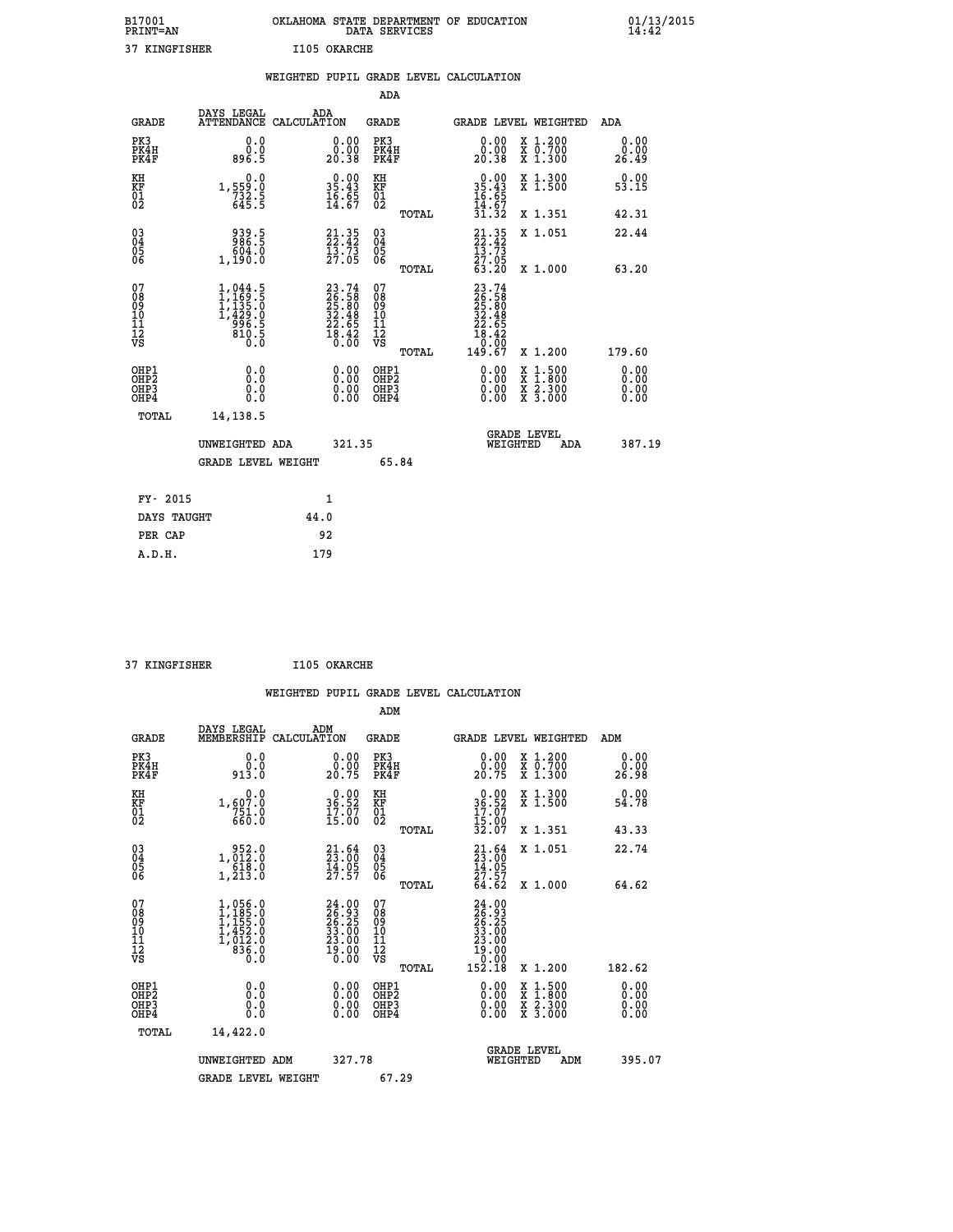| B17001<br>PRINT=AN | OKLAHOMA STATE DEPARTMENT OF EDUCATION<br>DATA SERVICES | 01/13/2015<br>14:42 |
|--------------------|---------------------------------------------------------|---------------------|
| KINGFISHER         | COUNTY TOTALS                                           |                     |

|                                                                    |                                                                                                                                                     | WEIGHTED PUPIL GRADE LEVEL CALCULATION                           |                                        |       |                                                                                                                                                     |                                                                                                                                           |                              |
|--------------------------------------------------------------------|-----------------------------------------------------------------------------------------------------------------------------------------------------|------------------------------------------------------------------|----------------------------------------|-------|-----------------------------------------------------------------------------------------------------------------------------------------------------|-------------------------------------------------------------------------------------------------------------------------------------------|------------------------------|
|                                                                    |                                                                                                                                                     |                                                                  | <b>ADA</b>                             |       |                                                                                                                                                     |                                                                                                                                           |                              |
| <b>GRADE</b>                                                       |                                                                                                                                                     | DAYS LEGAL ADA ATTENDANCE CALCULATION                            | <b>GRADE</b>                           |       | GRADE LEVEL WEIGHTED                                                                                                                                |                                                                                                                                           | ADA                          |
| PK3<br>PK4H<br>PK4F                                                | 515.0<br>890.0<br>9,532.5                                                                                                                           | $\substack{11\cdot57\\20\cdot23\\215\cdot79}$                    | PK3<br>PK4H<br>PK4F                    |       | $\frac{11.57}{20.23}$<br>215.79                                                                                                                     | X 1.200<br>X 0.700<br>X 1.300                                                                                                             | 13.88<br>14.16<br>280.52     |
| KH<br>KF<br>01<br>02                                               | 0.0<br>12,567.5<br>11,074.5<br>9,727.5                                                                                                              | $\substack{285.03\\250.89\\250.63}$                              | KH<br>KF<br>01<br>02                   |       | 0.00<br>285:03<br>250:89<br>220:63<br>471:52                                                                                                        | X 1.300<br>X 1.500                                                                                                                        | 0.00<br>427.55               |
|                                                                    |                                                                                                                                                     |                                                                  |                                        | TOTAL |                                                                                                                                                     | X 1.351                                                                                                                                   | 637.02                       |
| $\begin{smallmatrix} 03 \\[-4pt] 04 \end{smallmatrix}$<br>Ŏ5<br>06 | 11,449.0<br>-9,874.5<br>10,235.5                                                                                                                    | 259.73<br>232:52<br>223:78<br>232:03                             | $\substack{03 \\ 04}$<br>0500          |       | 259.73<br>232.52<br>223.78<br>232.03<br>688.33                                                                                                      | X 1.051                                                                                                                                   | 961.31                       |
|                                                                    |                                                                                                                                                     |                                                                  |                                        | TOTAL |                                                                                                                                                     | X 1.000                                                                                                                                   | 688.33                       |
| 07<br>08<br>09<br>10<br>11<br>12<br>νs                             | $\begin{smallmatrix} 11\,,\,556\,.5\\ 10\,,\,981\,.0\\ 10\,,\,575\,.5\\ 12\,,\,473\,.0\\ 10\,,\,281\,.0\\ 10\,,\,255\,.5\\ 0\,.0 \end{smallmatrix}$ | 261.27<br>249.32<br>239.77<br>282.35<br>232.16<br>232.77<br>0.00 | 07<br>08<br>09<br>11<br>11<br>12<br>VS |       | 261.27<br>$\begin{smallmatrix} 244 & .27 \ 2339 & .77 \ 2332 & .16 \ 232 & .16 \ 232 & .77 \ 232 & .77 \ 232 & .77 \ 1,497 & .64 \end{smallmatrix}$ |                                                                                                                                           |                              |
|                                                                    |                                                                                                                                                     |                                                                  |                                        | TOTAL |                                                                                                                                                     | X 1.200                                                                                                                                   | 1,797.17                     |
| OHP1<br>OHP2<br>OHP3<br>OHP4                                       | 0.0<br>0.0<br>0.0                                                                                                                                   | 0.00<br>$\begin{smallmatrix} 0.00 \ 0.00 \end{smallmatrix}$      | OHP1<br>OHP2<br>OHP3<br>OHP4           |       | 0.00<br>0.00<br>0.00                                                                                                                                | $\begin{smallmatrix} \mathtt{X} & 1\cdot500\\ \mathtt{X} & 1\cdot800\\ \mathtt{X} & 2\cdot300\\ \mathtt{X} & 3\cdot000 \end{smallmatrix}$ | 0.00<br>ŏ:ŏŏ<br>0.00<br>0.00 |
| TOTAL                                                              | 152,251.0                                                                                                                                           |                                                                  |                                        |       |                                                                                                                                                     |                                                                                                                                           |                              |
|                                                                    | UNWEIGHTED ADA                                                                                                                                      | 3,449.84                                                         |                                        |       | <b>GRADE LEVEL</b><br>WEIGHTED                                                                                                                      | ADA                                                                                                                                       | 4,131.61                     |
|                                                                    | <b>GRADE LEVEL WEIGHT</b>                                                                                                                           |                                                                  | 681.77                                 |       |                                                                                                                                                     |                                                                                                                                           |                              |
| FY- 2015                                                           |                                                                                                                                                     | $\mathbf{1}$                                                     |                                        |       |                                                                                                                                                     |                                                                                                                                           |                              |
| DAYS TAUGHT                                                        |                                                                                                                                                     | 260.0                                                            |                                        |       |                                                                                                                                                     |                                                                                                                                           |                              |
| PER CAP                                                            |                                                                                                                                                     | 553                                                              |                                        |       |                                                                                                                                                     |                                                                                                                                           |                              |
| A.D.H.                                                             |                                                                                                                                                     | 1,690                                                            |                                        |       |                                                                                                                                                     |                                                                                                                                           |                              |

 **KINGFISHER COUNTY TOTALS**

|                                                    |                                                                                                                     |                                                                                                                                                                 | ADM                                                  |                                                                                               |                                                                                                  |                              |
|----------------------------------------------------|---------------------------------------------------------------------------------------------------------------------|-----------------------------------------------------------------------------------------------------------------------------------------------------------------|------------------------------------------------------|-----------------------------------------------------------------------------------------------|--------------------------------------------------------------------------------------------------|------------------------------|
| <b>GRADE</b>                                       | DAYS LEGAL<br>MEMBERSHIP                                                                                            | ADM<br>CALCULATION                                                                                                                                              | GRADE                                                | <b>GRADE LEVEL WEIGHTED</b>                                                                   |                                                                                                  | ADM                          |
| PK3<br>PK4H<br>PK4F                                | 515.0<br>924.0<br>10,038.0                                                                                          | 11.57<br>21.00<br>227.24                                                                                                                                        | PK3<br>PK4H<br>PK4F                                  | 11.57<br>21.00<br>227.24                                                                      | X 1.200<br>X 0.700<br>X 1.300                                                                    | 13.88<br>14.70<br>295.42     |
| KH<br>KF<br>01<br>02                               | 0.0<br>13,095.0<br>11,502.0<br>10,046.0                                                                             | $\substack{0.00\\296.99\\260.56\\227.84}$                                                                                                                       | KH<br>KF<br>01<br>02                                 | $\begin{smallmatrix} &0.00\\ 296.99\\ 260.56\\ 227.84\\ 488.40\end{smallmatrix}$              | X 1.300<br>X 1.500                                                                               | 0.00<br>445.50               |
|                                                    |                                                                                                                     |                                                                                                                                                                 | TOTAL                                                |                                                                                               | X 1.351                                                                                          | 659.84                       |
| $\begin{matrix} 03 \\ 04 \\ 05 \\ 06 \end{matrix}$ | $11,771.0$<br>$10,539.0$<br>10, 294.0<br>10,523.0                                                                   | 257.07<br>238.79<br>233.28<br>238.56                                                                                                                            | $\begin{array}{c} 03 \\ 04 \\ 05 \\ 06 \end{array}$  | 267.07<br>238.79<br>233.28<br>238.56                                                          | X 1.051                                                                                          | 280.68                       |
|                                                    |                                                                                                                     |                                                                                                                                                                 | TOTAL                                                | 710.63                                                                                        | X 1.000                                                                                          | 710.63                       |
| 07<br>08<br>09<br>101<br>11<br>12<br>VS            | $\begin{smallmatrix} 11, 801.0\\ 11, 281.0\\ 10, 907.0\\ 12, 950.0\\ 10, 594.0\\ 10, 642.0\\ 0.0 \end{smallmatrix}$ | 266.79<br>$\frac{256}{247}\cdot\frac{14}{26}$<br>$\begin{smallmatrix} 2\bar{3} & 2 & 2 & 2 \ 23 & 2 & 2 & 3 \ 24 & 1 & 5 & 5 \ 0 & 0 & 0 & 0 \end{smallmatrix}$ | 07<br>08<br>09<br>11<br>11<br>12<br>VS<br>TOTAL      | 266.79<br>$\frac{256}{247}.$ $\frac{14}{26}$<br>293:20<br>239:23<br>241:53<br>--?<br>1,544.15 | X 1.200                                                                                          | 1,852.98                     |
| OHP1<br>OHP2<br>OH <sub>P3</sub><br>OHP4           | 0.0<br>0.000                                                                                                        | $0.00$<br>$0.00$<br>0.00                                                                                                                                        | OHP1<br>OHP2<br>OHP <sub>3</sub><br>OHP <sub>4</sub> | $0.00$<br>$0.00$<br>0.00                                                                      | $\begin{smallmatrix} x & 1 & 500 \\ x & 1 & 800 \\ x & 2 & 300 \\ x & 3 & 000 \end{smallmatrix}$ | 0.00<br>0.00<br>0.00<br>0.00 |
| TOTAL                                              | 157,422.0                                                                                                           |                                                                                                                                                                 |                                                      |                                                                                               |                                                                                                  |                              |
|                                                    | UNWEIGHTED                                                                                                          | 3,567.05<br>ADM                                                                                                                                                 |                                                      | WEIGHTED                                                                                      | <b>GRADE LEVEL</b><br>ADM                                                                        | 4,273.63                     |
|                                                    | <b>GRADE LEVEL WEIGHT</b>                                                                                           |                                                                                                                                                                 | 706.58                                               |                                                                                               |                                                                                                  |                              |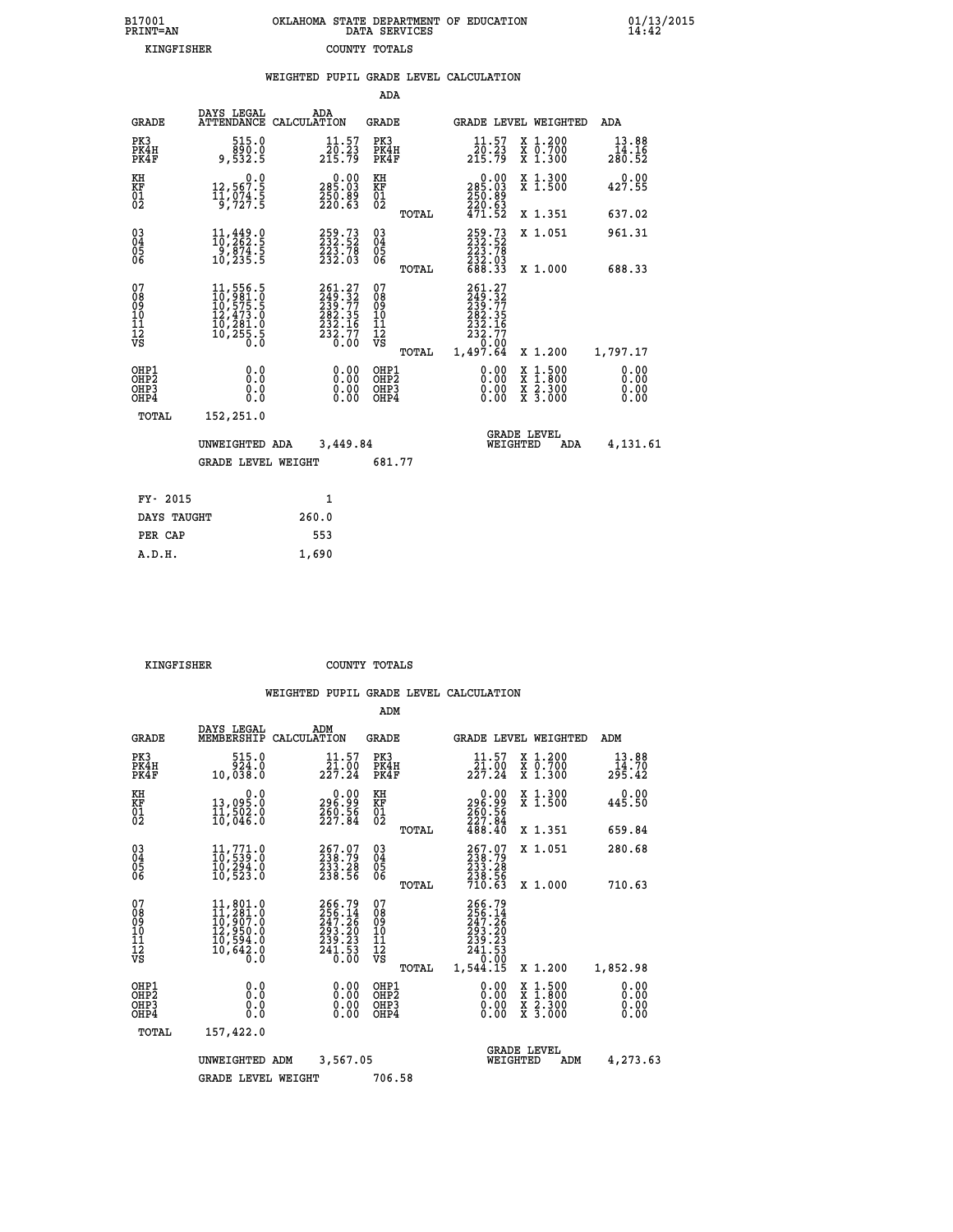| B17001<br>PRINT=AN           |                                                                            | OKLAHOMA STATE DEPARTMENT OF EDUCATION                               | DATA SERVICES                                        |                                                                   |                                                                                                                                           | $01/13/2015$<br>14:42        |  |
|------------------------------|----------------------------------------------------------------------------|----------------------------------------------------------------------|------------------------------------------------------|-------------------------------------------------------------------|-------------------------------------------------------------------------------------------------------------------------------------------|------------------------------|--|
| 38 KIOWA                     |                                                                            | I001 HOBART                                                          |                                                      |                                                                   |                                                                                                                                           |                              |  |
|                              |                                                                            | WEIGHTED PUPIL GRADE LEVEL CALCULATION                               |                                                      |                                                                   |                                                                                                                                           |                              |  |
|                              |                                                                            |                                                                      | ADA                                                  |                                                                   |                                                                                                                                           |                              |  |
| <b>GRADE</b>                 | DAYS LEGAL                                                                 | ADA<br>ATTENDANCE CALCULATION                                        | GRADE                                                |                                                                   | GRADE LEVEL WEIGHTED                                                                                                                      | ADA                          |  |
| PK3<br>PK4H<br>PK4F          | 46.0<br>0.0<br>2,192.0                                                     | 1.12<br>ō:ōō<br>53.46                                                | PK3<br>PK4H<br>PK4F                                  | 1.12<br>ō:ōō<br>53.46                                             | X 1.200<br>X 0.700<br>X 1.300                                                                                                             | 1.34<br>0.00<br>69.50        |  |
| KH<br>KF<br>01<br>02         | 0.0<br>2,570.0<br>2,592.5<br>2,787.5                                       | 62.68<br>$\frac{5}{67}$ $\frac{23}{99}$                              | KH<br>KF<br>01<br>02                                 | $0.00$<br>62.68<br>$\frac{63}{67}$ $\frac{23}{131}$<br>131.22     | X 1.300<br>X 1.500                                                                                                                        | 0.00<br>94.02                |  |
|                              |                                                                            |                                                                      | TOTAL                                                |                                                                   | X 1.351                                                                                                                                   | 177.28                       |  |
| 03<br>04<br>05<br>06         | 2, 336.5<br>2, 307.0<br>2, 661.5<br>2, 210.5                               | 56.99<br>56.27<br>64.91<br>53.91                                     | $\begin{matrix} 03 \\ 04 \\ 05 \\ 06 \end{matrix}$   | 56.99<br>56.27<br>64.91<br>53.91<br>175.09                        | X 1.051                                                                                                                                   | 59.90                        |  |
|                              |                                                                            |                                                                      | TOTAL<br>07                                          |                                                                   | X 1.000                                                                                                                                   | 175.09                       |  |
| 078901112<br>00901112<br>VS  | $2,082.0$<br>$2,484.0$<br>$2,599.5$<br>$2,338.5$<br>$2,979.0$<br>$2,153.5$ | 50.78<br>60.59<br>63.50<br>57.04<br>57.66<br>72.66<br>53.19<br>53.10 | 08<br>09<br>10<br>$\frac{11}{12}$<br>$\frac{12}{18}$ | 50.78<br>60.59<br>63.50<br>57.04<br>72.66<br>$\frac{55.19}{0.00}$ |                                                                                                                                           |                              |  |
|                              |                                                                            |                                                                      | TOTAL                                                | 357.76                                                            | X 1.200                                                                                                                                   | 429.31                       |  |
| OHP1<br>OHP2<br>OHP3<br>OHP4 | 0.0<br>0.0<br>0.0<br>0.0                                                   | 0.00<br>$\begin{smallmatrix} 0.00 \ 0.00 \end{smallmatrix}$          | OHP1<br>OHP <sub>2</sub><br>OHP3<br>OHP4             | 0.00<br>0.00<br>0.00                                              | $\begin{smallmatrix} \mathtt{X} & 1\cdot500\\ \mathtt{X} & 1\cdot800\\ \mathtt{X} & 2\cdot300\\ \mathtt{X} & 3\cdot000 \end{smallmatrix}$ | 0.00<br>0.00<br>0.00<br>0.00 |  |
| TOTAL                        | 34,340.0                                                                   |                                                                      |                                                      |                                                                   |                                                                                                                                           |                              |  |
|                              | UNWEIGHTED ADA                                                             | 838.32                                                               |                                                      | WEIGHTED                                                          | <b>GRADE LEVEL</b><br>ADA                                                                                                                 | 1,006.44                     |  |
|                              | <b>GRADE LEVEL WEIGHT</b>                                                  |                                                                      | 168.12                                               |                                                                   |                                                                                                                                           |                              |  |
| FY- 2015                     |                                                                            | 1                                                                    |                                                      |                                                                   |                                                                                                                                           |                              |  |
| DAYS TAUGHT                  |                                                                            | 41.0                                                                 |                                                      |                                                                   |                                                                                                                                           |                              |  |
| PER CAP                      |                                                                            | 84                                                                   |                                                      |                                                                   |                                                                                                                                           |                              |  |

| 38 KIOWA                                  | I001 HOBART |
|-------------------------------------------|-------------|
| $\sim$ $\sim$ $\sim$ $\sim$ $\sim$ $\sim$ |             |

 **WEIGHTED PUPIL GRADE LEVEL CALCULATION ADM DAYS LEGAL ADM GRADE MEMBERSHIP CALCULATION GRADE GRADE LEVEL WEIGHTED ADM PK3 46.0 1.12 PK3 1.12 X 1.200 1.34 PK4H 0.0 0.00 PK4H 0.00 X 0.700 0.00 PK4F 2,335.0 56.95 PK4F 56.95 X 1.300 74.04 KH 0.0 0.00 KH 0.00 X 1.300 0.00 KF 2,708.0 66.05 KF 66.05 X 1.500 99.08 01 2,711.0 66.12 01 66.12 02 2,895.0 70.61 02 70.61 TOTAL 136.73 X 1.351 184.72 03 2,444.0 59.61 03 59.61 X 1.051 62.65 04 2,400.0 58.54 04 58.54 05 2,784.0 67.90 05 67.90 06 2,281.0 55.63 06 55.63 TOTAL 182.07 X 1.000 182.07 07 2,170.0 52.93 07 52.93 08 2,560.0 62.44 08 62.44 09 2,714.0 66.29 09 66.29 10 2,441.0 59.54 10 59.54 11 3,086.0 75.27 11 75.27 12 2,216.0 54.72 12 54.72 VS 0.0 0.00 VS 0.00**  $\begin{array}{cccc} 52.93 & 07 & 52.93 & 52.93 \ 62.44 & 08 & 62.44 \ 59.54 & 10 & 65.24 \ 59.54 & 11 & 75.27 \ 75.27 & 11 & 75.27 \ 75.27 & 12 & 75.27 \ 6.00 & 08 & 70.00 \ 60.00 & 08112 & 0.00 & 0.00 & 0.00 \ 0.00 & 0.00 & 0.00 & 0.00 & 0.00 \ 0.00 & 0.00 & 0.00 &$  **OHP1 0.0 0.00 OHP1 0.00 X 1.500 0.00 OHP2 0.0 0.00 OHP2 0.00 X 1.800 0.00 OHP3 0.0 0.00 OHP3 0.00 X 2.300 0.00 OHP4 0.0 0.00 OHP4 0.00 X 3.000 0.00 TOTAL 35,791.0 GRADE LEVEL UNWEIGHTED ADM 873.72 WEIGHTED ADM 1,049.33** GRADE LEVEL WEIGHT 175.61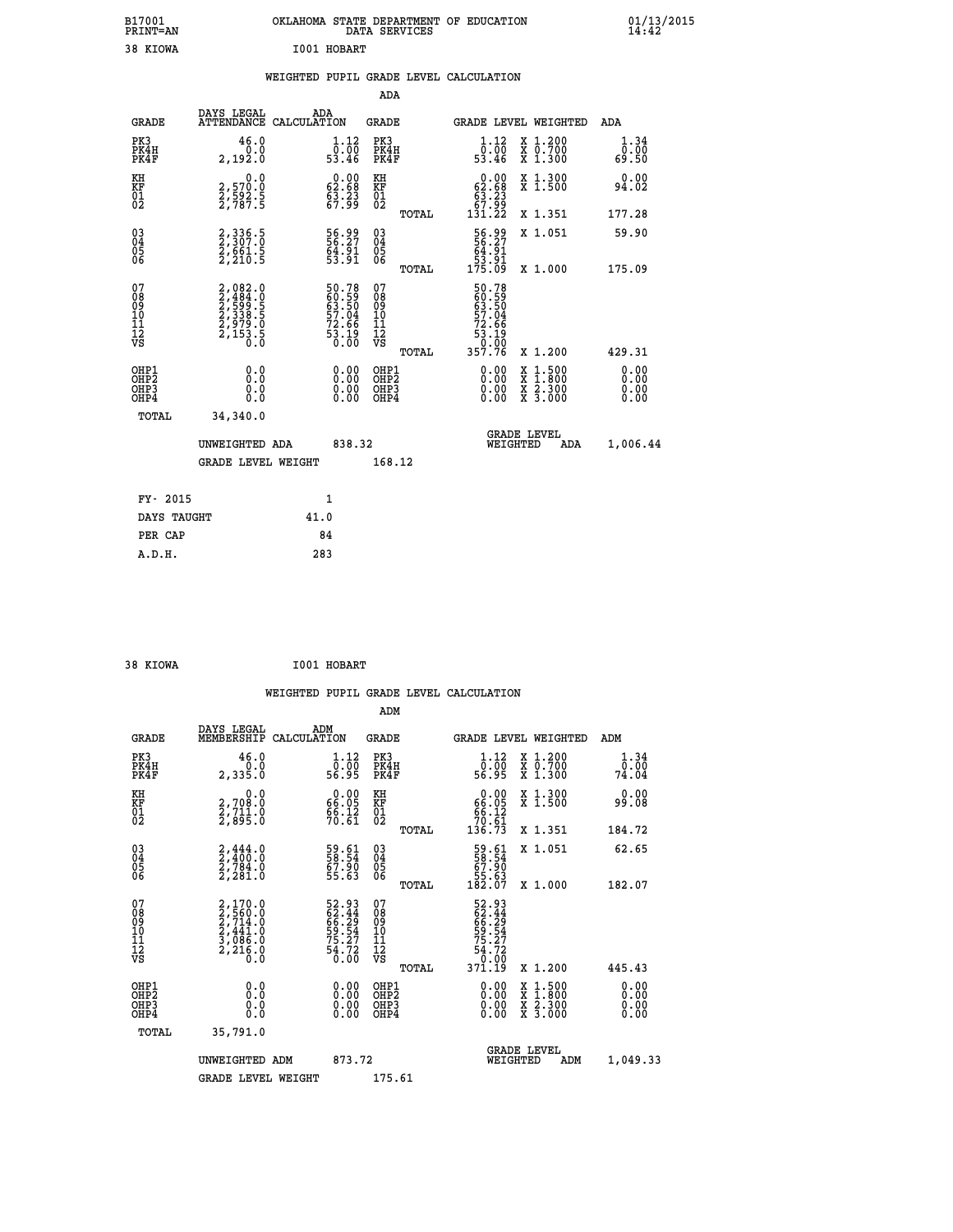| B17001<br><b>PRINT=AN</b> | OKLAHOMA STATE DEPARTMENT OF EDUCATION<br>DATA SERVICES | 01/13/2015 |
|---------------------------|---------------------------------------------------------|------------|
| 38 KIOWA                  | I002 LONE WOLF                                          |            |

|                                           |                                                                 |      |                                                                |                                                                    |       | WEIGHTED PUPIL GRADE LEVEL CALCULATION                               |                                                                                                  |                              |
|-------------------------------------------|-----------------------------------------------------------------|------|----------------------------------------------------------------|--------------------------------------------------------------------|-------|----------------------------------------------------------------------|--------------------------------------------------------------------------------------------------|------------------------------|
|                                           |                                                                 |      |                                                                | ADA                                                                |       |                                                                      |                                                                                                  |                              |
| <b>GRADE</b>                              | DAYS LEGAL<br>ATTENDANCE CALCULATION                            |      | ADA                                                            | GRADE                                                              |       |                                                                      | GRADE LEVEL WEIGHTED                                                                             | ADA                          |
| PK3<br>PK4H<br>PK4F                       | 131.0<br>$\frac{0.0}{236.0}$                                    |      | $\begin{smallmatrix} 3.97\ 0.00\ 7.15 \end{smallmatrix}$       | PK3<br>PK4H<br>PK4F                                                |       | $\begin{smallmatrix} 3.97\ 0.00\ 7.15 \end{smallmatrix}$             | X 1.200<br>X 0.700<br>X 1.300                                                                    | 4.76<br>0.00<br>9.30         |
| KH<br>KF<br>01<br>02                      | $0.0$<br>155.5<br>$\frac{261.0}{31.0}$                          |      | $\begin{smallmatrix} 0.00\ 4.71\ 7.91\ 0.94 \end{smallmatrix}$ | KH<br>KF<br>01<br>02                                               |       | $0.00$<br>$4.71$<br>$7.91$<br>$0.94$<br>$8.85$                       | X 1.300<br>X 1.500                                                                               | 0.00<br>7.07                 |
|                                           |                                                                 |      |                                                                |                                                                    | TOTAL |                                                                      | X 1.351                                                                                          | 11.96                        |
| 03040405<br>06                            | $203.0$<br>$264.0$<br>$264.0$<br>$64.0$                         |      | $\begin{smallmatrix} 6.15\ 2.92\ 8.00\ 1.94 \end{smallmatrix}$ | $\begin{smallmatrix} 03 \\[-4pt] 04 \end{smallmatrix}$<br>05<br>06 |       | $\begin{array}{c} 6.15 \\ 2.92 \\ 8.00 \\ 1.94 \\ 12.86 \end{array}$ | X 1.051                                                                                          | 6.46                         |
|                                           |                                                                 |      |                                                                |                                                                    | TOTAL |                                                                      | X 1.000                                                                                          | 12.86                        |
| 07<br>08<br>09<br>11<br>11<br>12<br>VS    | 191.0<br>252.5<br>129.0<br>160.0<br>147.0<br>$\frac{36.5}{0.0}$ |      | $5.79$<br>$7.65$<br>$3.81$<br>$4.85$<br>$4.45$<br>ō:§ž<br>0.00 | 07<br>08<br>09<br>101<br>11<br>12<br>VS                            |       | 5.795<br>7.651<br>3.955<br>4.855<br>4.90.00<br>27.57                 |                                                                                                  |                              |
|                                           |                                                                 |      |                                                                |                                                                    | TOTAL |                                                                      | X 1.200                                                                                          | 33.08                        |
| OHP1<br>OH <sub>P</sub> 2<br>OHP3<br>OHP4 | 0.0<br>0.0<br>$0.\overline{0}$                                  |      | $0.00$<br>$0.00$<br>0.00                                       | OHP1<br>OHP <sub>2</sub><br>OHP3<br>OHP4                           |       |                                                                      | $\begin{smallmatrix} x & 1 & 500 \\ x & 1 & 800 \\ x & 2 & 300 \\ x & 3 & 000 \end{smallmatrix}$ | 0.00<br>0.00<br>0.00<br>0.00 |
| <b>TOTAL</b>                              | 2,352.0                                                         |      |                                                                |                                                                    |       |                                                                      |                                                                                                  |                              |
|                                           | UNWEIGHTED ADA                                                  |      | 71.26                                                          |                                                                    |       | WEIGHTED                                                             | <b>GRADE LEVEL</b><br>ADA                                                                        | 85.49                        |
|                                           | GRADE LEVEL WEIGHT                                              |      |                                                                |                                                                    | 14.23 |                                                                      |                                                                                                  |                              |
| FY- 2015                                  |                                                                 |      | 1                                                              |                                                                    |       |                                                                      |                                                                                                  |                              |
| DAYS TAUGHT                               |                                                                 | 33.0 |                                                                |                                                                    |       |                                                                      |                                                                                                  |                              |
| PER CAP                                   |                                                                 |      | 167                                                            |                                                                    |       |                                                                      |                                                                                                  |                              |

| 38 KIOWA | I002 LONE WOLF |  |
|----------|----------------|--|

 **WEIGHTED PUPIL GRADE LEVEL CALCULATION ADM DAYS LEGAL ADM GRADE MEMBERSHIP CALCULATION GRADE GRADE LEVEL WEIGHTED ADM PK3 135.0 4.09 PK3 4.09 X 1.200 4.91 PK4H 0.0 0.00 PK4H 0.00 X 0.700 0.00 PK4F 251.0 7.61 PK4F 7.61 X 1.300 9.89 KH 0.0 0.00 KH 0.00 X 1.300 0.00 KF 165.0 5.00 KF 5.00 X 1.500 7.50 01** 263.0 7.97 01 7.97  **02 33.0 1.00 02 1.00 TOTAL 8.97 X 1.351 12.12 03 206.0 6.24 03 6.24 X 1.051 6.56 04 99.0 3.00 04 3.00 05 271.0 8.21 05 8.21 06 66.0 2.00 06 2.00 TOTAL 13.21 X 1.000 13.21** 07 198.0 6.00 07 6.00<br>
08 264.0 8.00 08 8.00<br>
10 165.0 5.00 10 5.00<br>
11 165.0 4.94 11 4.94<br>
12 33.0 1.00 12<br>
VS 3.0 0.00 VS 0.000  **TOTAL 28.94 X 1.200 34.73 OHP1 0.0 0.00 OHP1 0.00 X 1.500 0.00 OHP2 0.0 0.00 OHP2 0.00 X 1.800 0.00 OHP3 0.0 0.00 OHP3 0.00 X 2.300 0.00 OHP4 0.0 0.00 OHP4 0.00 X 3.000 0.00 TOTAL 2,444.0 GRADE LEVEL UNWEIGHTED ADM 74.06 WEIGHTED ADM 88.92** GRADE LEVEL WEIGHT 14.86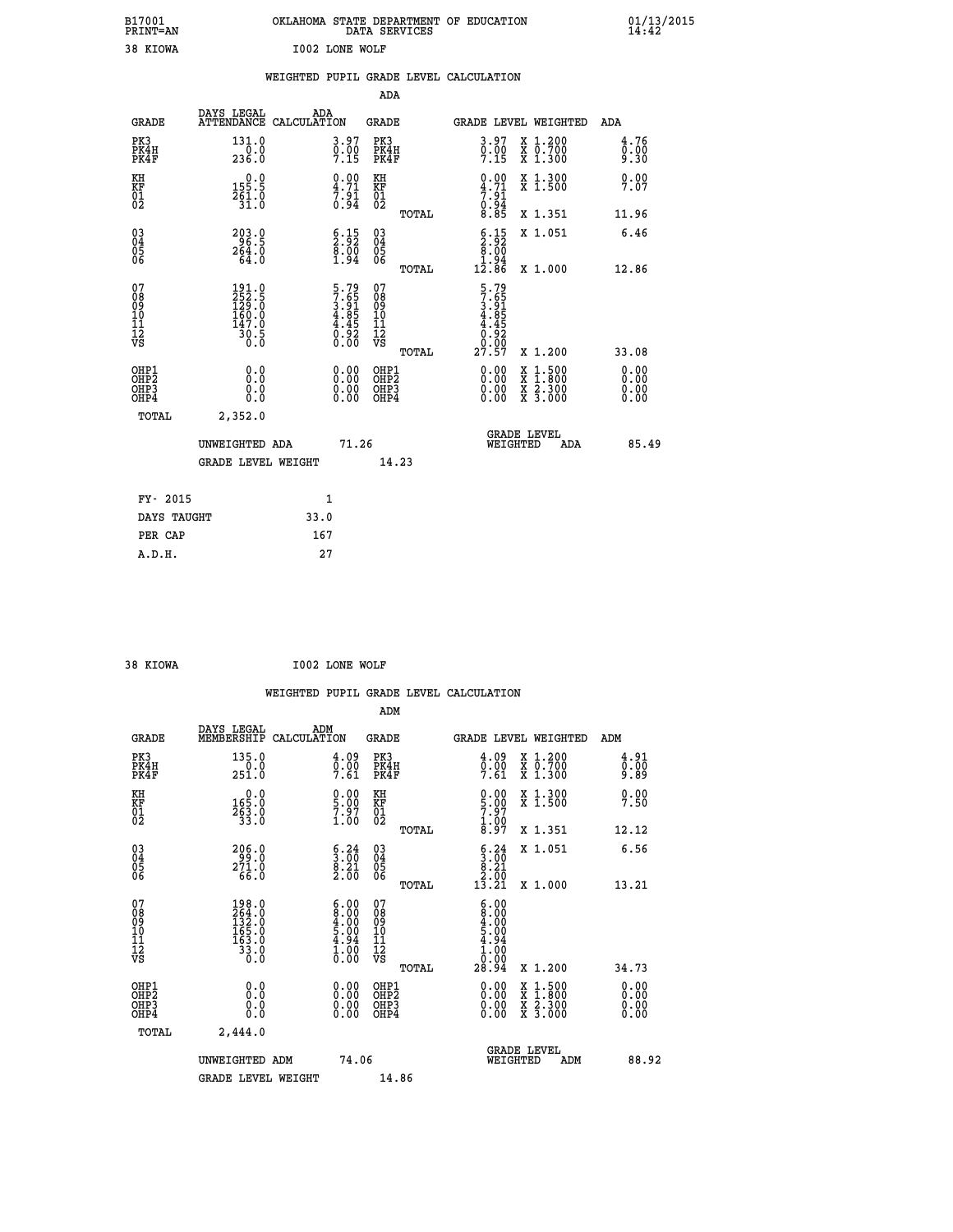|                                                                    |                                                            |                                                                                                                      | ADA                                      |       |                                                                         |                                                                                          |                              |
|--------------------------------------------------------------------|------------------------------------------------------------|----------------------------------------------------------------------------------------------------------------------|------------------------------------------|-------|-------------------------------------------------------------------------|------------------------------------------------------------------------------------------|------------------------------|
| <b>GRADE</b>                                                       | DAYS LEGAL                                                 | ADA<br>ATTENDANCE CALCULATION                                                                                        | <b>GRADE</b>                             |       |                                                                         | GRADE LEVEL WEIGHTED                                                                     | ADA                          |
| PK3<br>PK4H<br>PK4F                                                | 0.0<br>$0.0$<br>$0.25.0$                                   | $\begin{smallmatrix} 0.00\\ 0.00\\ 15.24 \end{smallmatrix}$                                                          | PK3<br>PK4H<br>PK4F                      |       | 0.00<br>$\substack{0.001 \ 15.24}$                                      | X 1.200<br>X 0.700<br>X 1.300                                                            | 0.00<br>0.00<br>19.81        |
| KH<br>KF<br>01<br>02                                               | 0.0<br>827.0<br>718.0<br>603.5                             | $20.00$<br>20.17<br>$\frac{17.51}{14.72}$                                                                            | KH<br>KF<br>01<br>02                     |       | $20.00$<br>20.17<br>$\frac{17.51}{14.72}$<br>$\frac{32.23}$             | X 1.300<br>X 1.500                                                                       | 0.00<br>30.26                |
|                                                                    |                                                            |                                                                                                                      |                                          | TOTAL |                                                                         | X 1.351                                                                                  | 43.54                        |
| $\begin{smallmatrix} 03 \\[-4pt] 04 \end{smallmatrix}$<br>Ŏ5<br>06 | 810.067.5<br>862.0<br>786.0                                | $19.76$<br>$16.28$<br>$21.02$<br>$19.17$                                                                             | $\substack{03 \\ 04}$<br>Ŏ5<br>06        |       | $\frac{19.76}{16.28}$<br>$\frac{21.02}{19.17}$<br>56.47                 | X 1.051                                                                                  | 20.77                        |
|                                                                    |                                                            |                                                                                                                      |                                          | TOTAL |                                                                         | X 1.000                                                                                  | 56.47                        |
| 07<br>08<br>09<br>101<br>11<br>12<br>VS                            | 603.5<br>706.0<br>404.5<br>581.0<br>31.5<br>1,078.0<br>0.0 | $\begin{array}{c} 14\cdot72 \\ 17\cdot22 \\ 9\cdot87 \\ 14\cdot17 \\ 12\cdot96 \\ 26\cdot29 \\ 0\cdot00 \end{array}$ | 07<br>08<br>09<br>101<br>11<br>12<br>VS  |       | $14.72$<br>$17.22$<br>$9.87$<br>$14.17$<br>$12.96$<br>$26.29$<br>$0.99$ |                                                                                          |                              |
|                                                                    |                                                            |                                                                                                                      |                                          | TOTAL | 95.23                                                                   | X 1.200                                                                                  | 114.28                       |
| OHP1<br>OHP <sub>2</sub><br>OH <sub>P3</sub><br>OH <sub>P4</sub>   | 0.0<br>Ō.Ō<br>0.0<br>0.0                                   | 0.00<br>$\begin{smallmatrix} 0.00 \ 0.00 \end{smallmatrix}$                                                          | OHP1<br>OHP <sub>2</sub><br>OHP3<br>OHP4 |       | 0.00<br>0.00                                                            | $\begin{smallmatrix} x & 1.500 \\ x & 1.800 \\ x & 2.300 \\ x & 3.000 \end{smallmatrix}$ | 0.00<br>0.00<br>0.00<br>0.00 |
| TOTAL                                                              | 9,803.5                                                    |                                                                                                                      |                                          |       |                                                                         |                                                                                          |                              |
|                                                                    | UNWEIGHTED ADA                                             | 239.10                                                                                                               |                                          |       |                                                                         | <b>GRADE LEVEL</b><br>WEIGHTED<br>ADA                                                    | 285.13                       |
|                                                                    | <b>GRADE LEVEL WEIGHT</b>                                  |                                                                                                                      | 46.03                                    |       |                                                                         |                                                                                          |                              |
| FY- 2015                                                           |                                                            | 1                                                                                                                    |                                          |       |                                                                         |                                                                                          |                              |
| DAYS TAUGHT                                                        |                                                            | 41.0                                                                                                                 |                                          |       |                                                                         |                                                                                          |                              |
| PER CAP                                                            |                                                            | 167                                                                                                                  |                                          |       |                                                                         |                                                                                          |                              |

#### **38 KIOWA I003 MOUNTAIN VIEW-GOTEBO**

|                                                      |                                                             |                                                                                                                  | ADM                                                 |                                                                              |                                          |                              |
|------------------------------------------------------|-------------------------------------------------------------|------------------------------------------------------------------------------------------------------------------|-----------------------------------------------------|------------------------------------------------------------------------------|------------------------------------------|------------------------------|
| <b>GRADE</b>                                         | DAYS LEGAL<br>MEMBERSHIP                                    | ADM<br>CALCULATION                                                                                               | <b>GRADE</b>                                        | GRADE LEVEL WEIGHTED                                                         |                                          | ADM                          |
| PK3<br>PK4H<br>PK4F                                  | 0.0<br>ة:ة<br>655.0                                         | 0.00<br>ă:ŏă<br>15:98                                                                                            | PK3<br>PK4H<br>PK4F                                 | $\begin{smallmatrix} 0.00\\ 0.00\\ 15.98 \end{smallmatrix}$                  | X 1.200<br>X 0.700<br>X 1.300            | 0.00<br>0.00<br>20.77        |
| KH<br>KF<br>01<br>02                                 | 0.0<br>865.0<br>$738.0$<br>615.0                            | $\begin{smallmatrix} 0.00\\ 21.10\\ 18.00\\ 15.00 \end{smallmatrix}$                                             | KH<br>KF<br>01<br>02                                | $\begin{smallmatrix} 0.00\\ 21.10\\ 18.00\\ 15.00\\ 33.00 \end{smallmatrix}$ | X 1.300<br>X 1.500                       | 0.00<br>31.65                |
|                                                      |                                                             |                                                                                                                  | TOTAL                                               |                                                                              | X 1.351                                  | 44.58                        |
| 03<br>04<br>05<br>06                                 | 823.0<br>688.0<br>890.0<br>817.0                            | $20.07$<br>16:78<br>$\frac{21.71}{19.93}$                                                                        | $\begin{array}{c} 03 \\ 04 \\ 05 \\ 06 \end{array}$ | $20.07$<br>16:78<br>$\frac{21.71}{19.93}$<br>58.42                           | X 1.051                                  | 21.09                        |
|                                                      |                                                             |                                                                                                                  | TOTAL                                               |                                                                              | X 1.000                                  | 58.42                        |
| 07<br>08<br>09<br>101<br>112<br>VS                   | 617.0<br>737.0<br>429.0<br>631.0<br>574.0<br>1,114.0<br>0.0 | $15.95$<br>$17.98$<br>$\begin{smallmatrix} 1&6&1&4&8\\ 1&5&.&39\\ 1&4&.&00\\ 2&7&.&17\\ 0&.&00\end{smallmatrix}$ | 07<br>08<br>09<br>11<br>11<br>12<br>VS              | 15.05<br>17.98<br>10:46<br>15:39<br>$\frac{14.00}{27.17}$<br>0.00<br>100.05  |                                          |                              |
|                                                      |                                                             |                                                                                                                  | TOTAL                                               |                                                                              | X 1.200                                  | 120.06                       |
| OHP1<br>OHP2<br>OH <sub>P3</sub><br>OH <sub>P4</sub> | 0.0<br>0.000                                                | $0.00$<br>$0.00$<br>0.00                                                                                         | OHP1<br>OHP2<br>OHP <sub>3</sub>                    | $0.00$<br>$0.00$<br>0.00                                                     | X 1:500<br>X 1:800<br>X 2:300<br>X 3:000 | 0.00<br>0.00<br>0.00<br>0.00 |
| TOTAL                                                | 10,193.0                                                    |                                                                                                                  |                                                     |                                                                              |                                          |                              |
|                                                      | UNWEIGHTED ADM                                              | 248.62                                                                                                           |                                                     | <b>GRADE LEVEL</b><br>WEIGHTED                                               | ADM                                      | 296.57                       |
|                                                      | <b>GRADE LEVEL WEIGHT</b>                                   |                                                                                                                  | 47.95                                               |                                                                              |                                          |                              |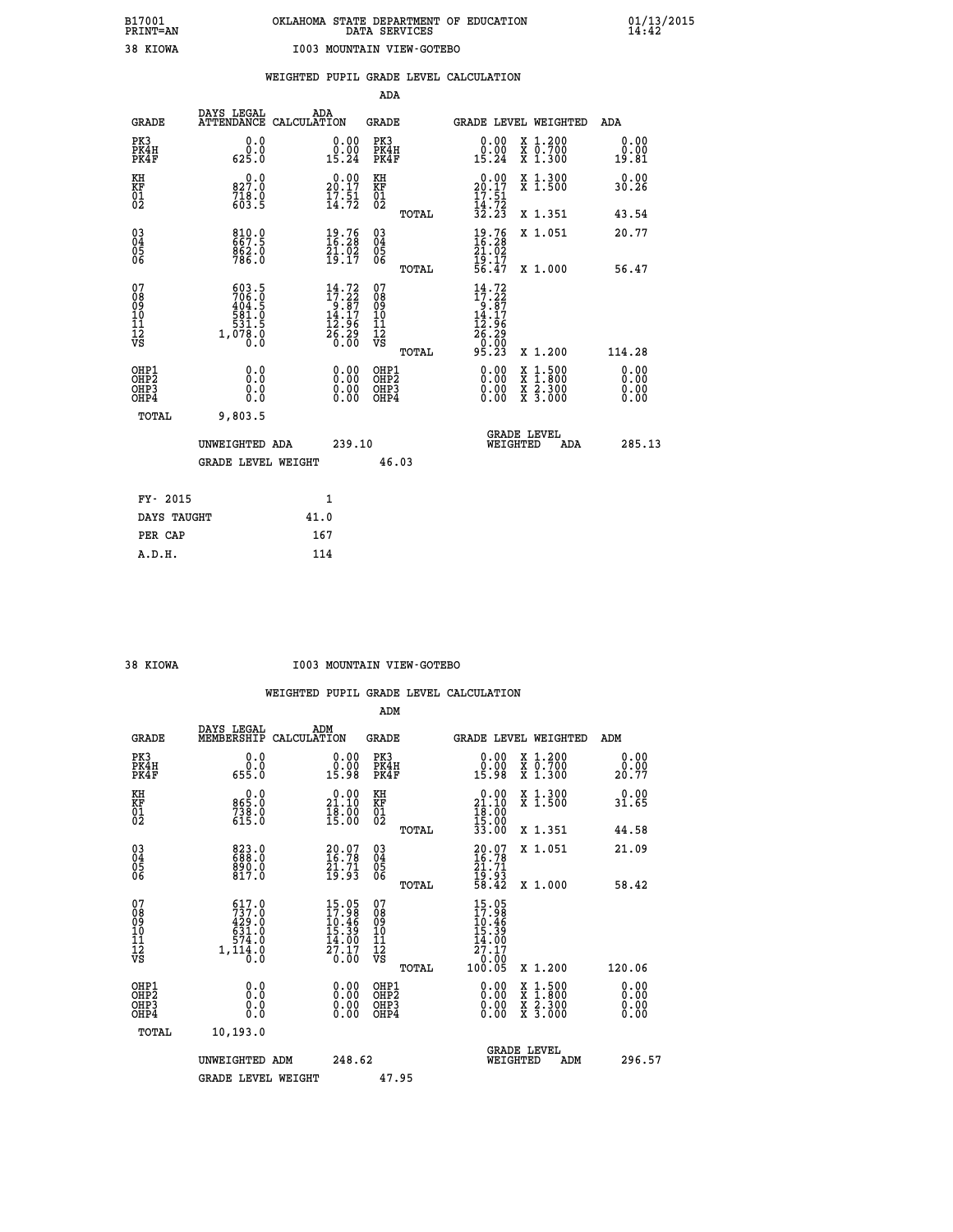| B17001<br>PRINT=AN                                 |                                                                               | OKLAHOMA STATE DEPARTMENT OF EDUCATION                                                    | DATA SERVICES                                      |                                                                              |                                                                            | 01/13/2015                   |  |
|----------------------------------------------------|-------------------------------------------------------------------------------|-------------------------------------------------------------------------------------------|----------------------------------------------------|------------------------------------------------------------------------------|----------------------------------------------------------------------------|------------------------------|--|
| 38 KIOWA                                           |                                                                               | I004 SNYDER                                                                               |                                                    |                                                                              |                                                                            |                              |  |
|                                                    |                                                                               | WEIGHTED PUPIL GRADE LEVEL CALCULATION                                                    |                                                    |                                                                              |                                                                            |                              |  |
|                                                    |                                                                               |                                                                                           | ADA                                                |                                                                              |                                                                            |                              |  |
| <b>GRADE</b>                                       | DAYS LEGAL                                                                    | ADA<br>ATTENDANCE CALCULATION                                                             | GRADE                                              | GRADE LEVEL WEIGHTED                                                         |                                                                            | ADA                          |  |
| PK3<br>PK4H<br>PK4F                                | 0.0<br>0.0<br>1,050.5                                                         | 0.00<br>0.00<br>22.84                                                                     | PK3<br>PK4H<br>PK4F                                | 0.00<br>0.00<br>22.84                                                        | X 1.200<br>X 0.700<br>X 1.300                                              | 0.00<br>0.00<br>29.69        |  |
| KH<br>KF<br>01<br>02                               | 0.0<br>1,400.0<br>1,291.0<br>1,020.5                                          | 0.00<br>30.43<br>$\frac{28.07}{22.18}$                                                    | KH<br>KF<br>01<br>02                               | $\begin{smallmatrix} 0.00\\ 30.43\\ 28.07\\ 22.18\\ 50.25 \end{smallmatrix}$ | X 1.300<br>X 1.500                                                         | 0.00<br>45.65                |  |
|                                                    |                                                                               |                                                                                           | TOTAL                                              |                                                                              | X 1.351                                                                    | 67.89                        |  |
| $\begin{matrix} 03 \\ 04 \\ 05 \\ 06 \end{matrix}$ | $1, 426.0$<br>$1, 563.0$<br>$1, 354.0$<br>$1, 533.5$                          | $31.98$<br>$33.98$<br>$29.43$<br>$33.34$                                                  | $\begin{matrix} 03 \\ 04 \\ 05 \\ 06 \end{matrix}$ | $31.98$<br>$33.98$<br>$29.43$<br>$33.34$<br>$96.75$                          | X 1.051                                                                    | 32.58                        |  |
|                                                    |                                                                               |                                                                                           | TOTAL                                              |                                                                              | X 1.000                                                                    | 96.75                        |  |
| 07<br>08<br>09<br>10<br>11<br>12<br>VS             | 1,428.0<br>1,249.0<br>2,057.0<br>$1,067.5$<br>$1,744.5$<br>$1,460.0$<br>$0.0$ | $\begin{array}{c} 31.04 \\ 27.15 \\ 44.72 \\ 23.21 \\ 37.92 \\ 31.74 \\ 0.00 \end{array}$ | 07<br>08<br>09<br>10<br>11<br>12<br>VS<br>TOTAL    | $\frac{31.04}{27.15}$<br>23.21<br>37.92<br>31.74<br>0:00<br>195.78           | X 1.200                                                                    | 234.94                       |  |
| OHP1<br>OHP2<br>OHP3<br>OHP4                       | 0.0<br>0.0<br>0.0<br>0.0                                                      | 0.00<br>0.00<br>0.00                                                                      | OHP1<br>OHP <sub>2</sub><br>OHP3<br>OHP4           | 0.00<br>0.00<br>0.00                                                         | $\frac{x}{x}$ $\frac{1.500}{1.800}$<br>$\frac{x}{x}$ $\frac{5.300}{3.000}$ | 0.00<br>0.00<br>0.00<br>0.00 |  |
| TOTAL                                              | 19,644.5                                                                      |                                                                                           |                                                    |                                                                              |                                                                            |                              |  |
|                                                    | UNWEIGHTED ADA                                                                | 427.05                                                                                    |                                                    | <b>GRADE LEVEL</b><br>WEIGHTED                                               | ADA                                                                        | 507.50                       |  |
|                                                    | <b>GRADE LEVEL WEIGHT</b>                                                     |                                                                                           | 80.45                                              |                                                                              |                                                                            |                              |  |
| FY- 2015                                           |                                                                               | 1                                                                                         |                                                    |                                                                              |                                                                            |                              |  |
| DAYS TAUGHT                                        |                                                                               | 46.0                                                                                      |                                                    |                                                                              |                                                                            |                              |  |
| PER CAP                                            |                                                                               | 130                                                                                       |                                                    |                                                                              |                                                                            |                              |  |

| 38 KIOWA |  |  | 1004 SNYDER |
|----------|--|--|-------------|

 **WEIGHTED PUPIL GRADE LEVEL CALCULATION ADM DAYS LEGAL ADM GRADE MEMBERSHIP CALCULATION GRADE GRADE LEVEL WEIGHTED ADM PK3 0.0 0.00 PK3 0.00 X 1.200 0.00 PK4H 0.0 0.00 PK4H 0.00 X 0.700 0.00 PK4F 1,104.0 24.00 PK4F 24.00 X 1.300 31.20 KH 0.0 0.00 KH 0.00 X 1.300 0.00 KF 1,450.0 31.52 KF 31.52 X 1.500 47.28 01 1,348.0 29.30 01 29.30 02 1,058.0 23.00 02 23.00 TOTAL 52.30 X 1.351 70.66 03 1,472.0 32.00 03 32.00 X 1.051 33.63 04 1,610.0 35.00 04 35.00 05 1,385.0 30.11 05 30.11 06 1,607.0 34.93 06 34.93 TOTAL 100.04 X 1.000 100.04**  $\begin{array}{cccc} 07 & 1,472.0 & 32.00 & 07 & 32.00 \ 08 & 1,296.0 & 26.17 & 08 & 28.11 \ 08 & 10 & 1,093.0 & 25.183 & 09 & 45.83 \ 10 & 1,093.0 & 23.76 & 10 & 23.76 \ 11 & 1,786.0 & 38.83 & 11 & 38.83 \ 12 & 766.0 & 36.83 & 12 & 32.28 \ \hline \end{array}$  $\begin{array}{cccc} 32.00 & 07 & 32.00 & 7 & 22.00 & 7 & 22.00 & 7 & 22.00 & 7 & 22.00 & 7 & 22.00 & 7 & 22.00 & 7 & 22.00 & 7 & 22.00 & 7 & 22.00 & 7 & 22.00 & 7 & 22.00 & 7 & 22.00 & 7 & 22.00 & 7 & 22.00 & 7 & 22.00 & 7 & 22.00 & 7 & 22.00 & 7 & 22.00 & 7 & 22.00 & 7 & 2$  **OHP1 0.0 0.00 OHP1 0.00 X 1.500 0.00 OHP2 0.0 0.00 OHP2 0.00 X 1.800 0.00 OHP3 0.0 0.00 OHP3 0.00 X 2.300 0.00 OHP4 0.0 0.00 OHP4 0.00 X 3.000 0.00 TOTAL 20,274.0 GRADE LEVEL UNWEIGHTED ADM 440.73 WEIGHTED ADM 523.85** GRADE LEVEL WEIGHT 83.12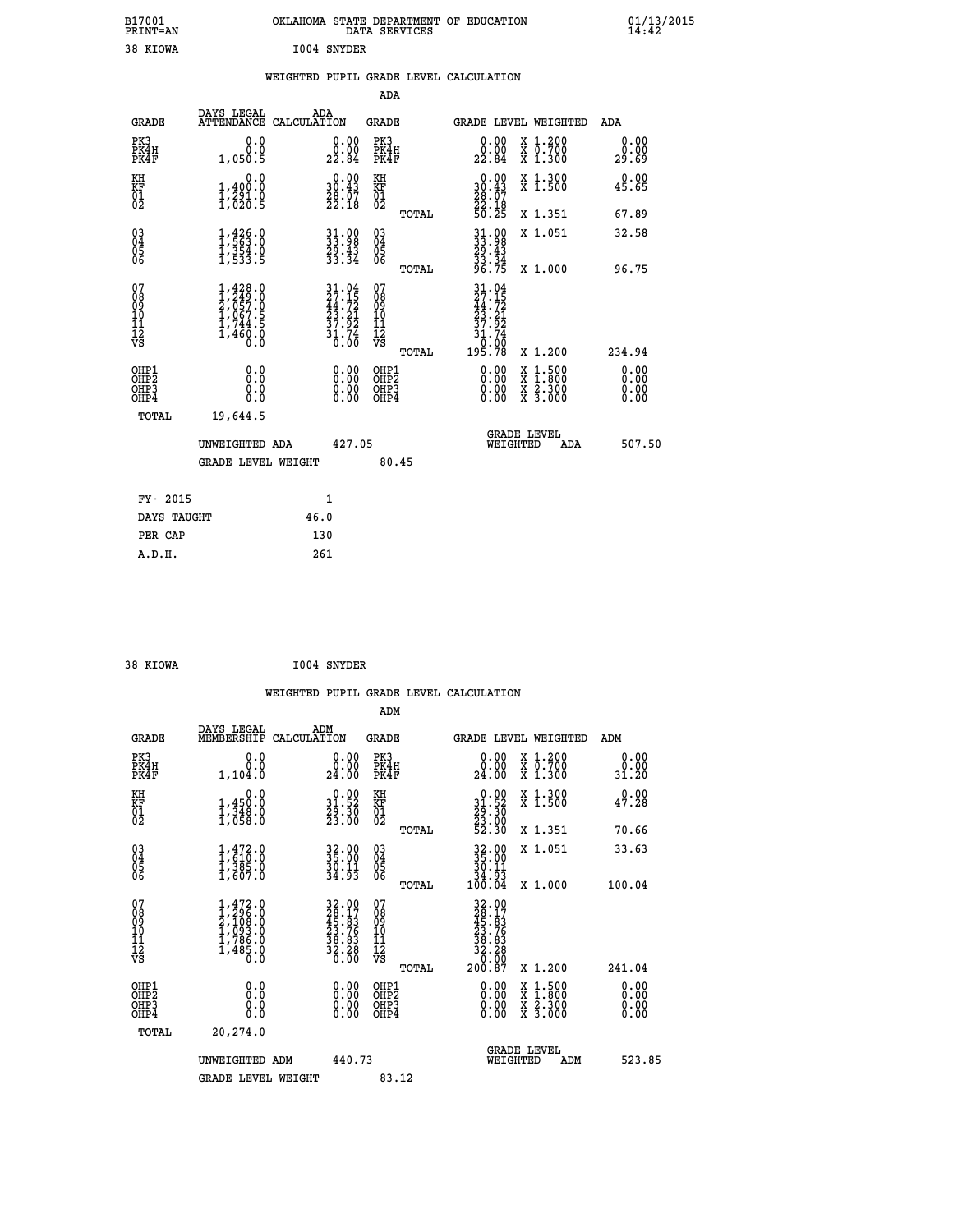| 7001<br>INT=AN |  | OKLAHOMA STATE DEPARTMENT OF EDUCATION<br>DATA SERVICES |  |
|----------------|--|---------------------------------------------------------|--|
| <b>KIOWA</b>   |  | COUNTY TOTALS                                           |  |

 **WEIGHTED PUPIL GRADE LEVEL CALCULATION**

 **B17001 OKLAHOMA STATE DEPARTMENT OF EDUCATION 01/13/2015**

|                                          |                                                                                     |                                                                                                                                     | <b>ADA</b>                                          |       |                                                                                                                                                         |                                          |                               |
|------------------------------------------|-------------------------------------------------------------------------------------|-------------------------------------------------------------------------------------------------------------------------------------|-----------------------------------------------------|-------|---------------------------------------------------------------------------------------------------------------------------------------------------------|------------------------------------------|-------------------------------|
| <b>GRADE</b>                             | DAYS LEGAL<br><b>ATTENDANCE</b>                                                     | ADA<br>CALCULATION                                                                                                                  | <b>GRADE</b>                                        |       |                                                                                                                                                         | <b>GRADE LEVEL WEIGHTED</b>              | ADA                           |
| PK3<br>PK4H<br>PK4F                      | 177.0<br>4, 103.5                                                                   | $\begin{smallmatrix} 5.09\ 0.00\ 98.69 \end{smallmatrix}$                                                                           | PK3<br>PK4H<br>PK4F                                 |       | 5.09<br>00.0<br>08.89                                                                                                                                   | X 1.200<br>X 0.700<br>X 1.300            | 6.10<br>0.00<br>128.30        |
| KH<br>KF<br>01<br>02                     | $4,952.5$<br>$4,862.5$<br>$4,442.5$                                                 | $\begin{array}{c} 0.00 \\ 117.99 \\ 116.72 \\ 105.83 \end{array}$                                                                   | KH<br>KF<br>01<br>02                                |       | 0.00<br>117.99<br>116.72<br>105.83<br>222.55                                                                                                            | X 1.300<br>X 1.500                       | 0.00<br>177.00                |
|                                          |                                                                                     |                                                                                                                                     |                                                     | TOTAL |                                                                                                                                                         | X 1.351                                  | 300.67                        |
| $^{03}_{04}$<br>Ŏ5<br>06                 | $4,775.5$<br>$4,634.0$<br>$5,141.5$<br>$4,594.0$                                    | $\begin{array}{l} 113\cdot 90\\109\cdot 45\\123\cdot 36\\108\cdot 36 \end{array}$                                                   | $\begin{array}{c} 03 \\ 04 \\ 05 \\ 06 \end{array}$ |       | $113.90$<br>$109.45$<br>$123.36$<br>$108.36$<br>$341.17$                                                                                                | X 1.051                                  | 460.88                        |
|                                          |                                                                                     |                                                                                                                                     |                                                     | TOTAL |                                                                                                                                                         | X 1.000                                  | 341.17                        |
| 07<br>08<br>09<br>10<br>11<br>12<br>VS   | $4,304.5$<br>$5,190.0$<br>$5,190.0$<br>$4,147.0$<br>$5,402.0$<br>$4,722.0$<br>$0.0$ | $\begin{smallmatrix} 102\cdot 33\\ 112\cdot 61\\ 122\cdot 00\\ 99\cdot 27\\ 127\cdot 99\\ 112\cdot 14\\ 0\cdot 00\end{smallmatrix}$ | 07<br>08<br>09<br>11<br>11<br>12<br>VS              |       | $\begin{smallmatrix} 102.33\\ 112.61\\ 122.00\\ 99.27\\ 127.99 \end{smallmatrix}$<br>$\begin{array}{r} 112.14 \\[-4pt] 0.00 \\[-4pt] 676.34\end{array}$ |                                          |                               |
|                                          |                                                                                     |                                                                                                                                     |                                                     | TOTAL |                                                                                                                                                         | X 1.200                                  | 811.61                        |
| OHP1<br>OHP2<br>OH <sub>P3</sub><br>OHP4 | 0.0<br>0.000                                                                        | 0.00<br>$\begin{smallmatrix} 0.00 \ 0.00 \end{smallmatrix}$                                                                         | OHP1<br>OHP2<br>OHP3<br>OHP4                        |       | 0.00<br>0.00<br>0.00                                                                                                                                    | X 1:500<br>X 1:800<br>X 2:300<br>X 3:000 | 0.00<br>Ō. ŌŌ<br>0.00<br>0.00 |
| TOTAL                                    | 66,140.0                                                                            |                                                                                                                                     |                                                     |       |                                                                                                                                                         |                                          |                               |
|                                          | UNWEIGHTED ADA                                                                      | 1,575.73                                                                                                                            |                                                     |       |                                                                                                                                                         | GRADE LEVEL<br>WEIGHTED<br>ADA           | 1,884.56                      |
| <b>GRADE LEVEL WEIGHT</b>                |                                                                                     |                                                                                                                                     | 308.83                                              |       |                                                                                                                                                         |                                          |                               |
| FY- 2015                                 |                                                                                     | $\mathbf{1}$                                                                                                                        |                                                     |       |                                                                                                                                                         |                                          |                               |
| DAYS TAUGHT                              |                                                                                     | 161.0                                                                                                                               |                                                     |       |                                                                                                                                                         |                                          |                               |
|                                          |                                                                                     |                                                                                                                                     |                                                     |       |                                                                                                                                                         |                                          |                               |
| PER CAP                                  |                                                                                     | 548                                                                                                                                 |                                                     |       |                                                                                                                                                         |                                          |                               |

 **A.D.H. 685**

 **B17001<br>PRINT=AN** 

 **KIOWA COUNTY TOTALS**

|                                          |                                                                                         |                                                                                                                  | ADM                                                 |                                                                                                           |                                          |                        |
|------------------------------------------|-----------------------------------------------------------------------------------------|------------------------------------------------------------------------------------------------------------------|-----------------------------------------------------|-----------------------------------------------------------------------------------------------------------|------------------------------------------|------------------------|
| <b>GRADE</b>                             | DAYS LEGAL<br>MEMBERSHIP                                                                | ADM<br>CALCULATION                                                                                               | <b>GRADE</b>                                        | <b>GRADE LEVEL WEIGHTED</b>                                                                               |                                          | ADM                    |
| PK3<br>PK4H<br>PK4F                      | 181.0<br>0.0<br>4,345.0                                                                 | 5.21<br>$\begin{array}{c} 0.00 \\ -0.54 \end{array}$                                                             | PK3<br>PK4H<br>PK4F                                 | $5.21$<br>$0.00$<br>104.54                                                                                | X 1.200<br>X 0.700<br>X 1.300            | 6.10<br>0.00<br>135.90 |
| KH<br>KF<br>01<br>02                     | 0.0<br>5,188:0<br>5,060.0<br>4,601:0                                                    | $\begin{array}{c} 0.00 \\ 123.67 \\ 121.39 \\ 169.61 \end{array}$                                                | KH<br>KF<br>01<br>02                                | $\begin{smallmatrix} &0.00\\ 123.67\\ 121.39\\ 109.61\\ 231.00 \end{smallmatrix}$                         | X 1.300<br>X 1.500                       | 0.00<br>185.51         |
|                                          |                                                                                         |                                                                                                                  | TOTAL                                               |                                                                                                           | X 1.351                                  | 312.08                 |
| 03<br>04<br>05<br>06                     | $4,945.0$<br>$5,330.0$<br>$4,771.0$                                                     | $117.92$<br>$113.32$<br>127.93<br>112.49                                                                         | $\begin{array}{c} 03 \\ 04 \\ 05 \\ 06 \end{array}$ | $\frac{117.92}{113.32}$<br>$\frac{127.92}{127.93}$<br>$\frac{112.49}{353.74}$                             | X 1.051                                  | 123.93                 |
|                                          |                                                                                         |                                                                                                                  | TOTAL                                               |                                                                                                           | X 1.000                                  | 353.74                 |
| 07<br>08<br>09<br>101<br>112<br>VS       | $4,457.0$<br>$4,857.0$<br>$5,383.0$<br>$4,330.0$<br>$5,609.0$<br>$5,609.0$<br>$4,848.0$ | 105.98<br>116.59<br>126.58<br>103.69<br>133.04<br>$\overline{115}.\overline{17}$<br>$\overline{0}.\overline{00}$ | 07<br>08<br>09<br>11<br>11<br>12<br>VS<br>TOTAL     | $\begin{array}{r} 105.98 \\ 116.59 \\ 126.58 \\ 103.69 \\ 133.04 \\ 115.17 \\ 0.00 \end{array}$<br>701.05 | X 1.200                                  | 841.26                 |
|                                          |                                                                                         |                                                                                                                  |                                                     |                                                                                                           |                                          | 0.00                   |
| OHP1<br>OHP2<br>OH <sub>P3</sub><br>OHP4 | 0.0<br>0.000                                                                            | $0.00$<br>$0.00$<br>0.00                                                                                         | OHP1<br>OHP2<br>OHP <sub>3</sub>                    | $0.00$<br>$0.00$<br>0.00                                                                                  | X 1:500<br>X 1:800<br>X 2:300<br>X 3:000 | 0.00<br>0.00<br>0.00   |
|                                          | TOTAL<br>68,702.0                                                                       |                                                                                                                  |                                                     |                                                                                                           |                                          |                        |
|                                          | UNWEIGHTED                                                                              | 1,637.13<br>ADM                                                                                                  |                                                     | <b>GRADE LEVEL</b><br>WEIGHTED                                                                            | ADM                                      | 1,958.67               |
|                                          | <b>GRADE LEVEL WEIGHT</b>                                                               |                                                                                                                  | 321.54                                              |                                                                                                           |                                          |                        |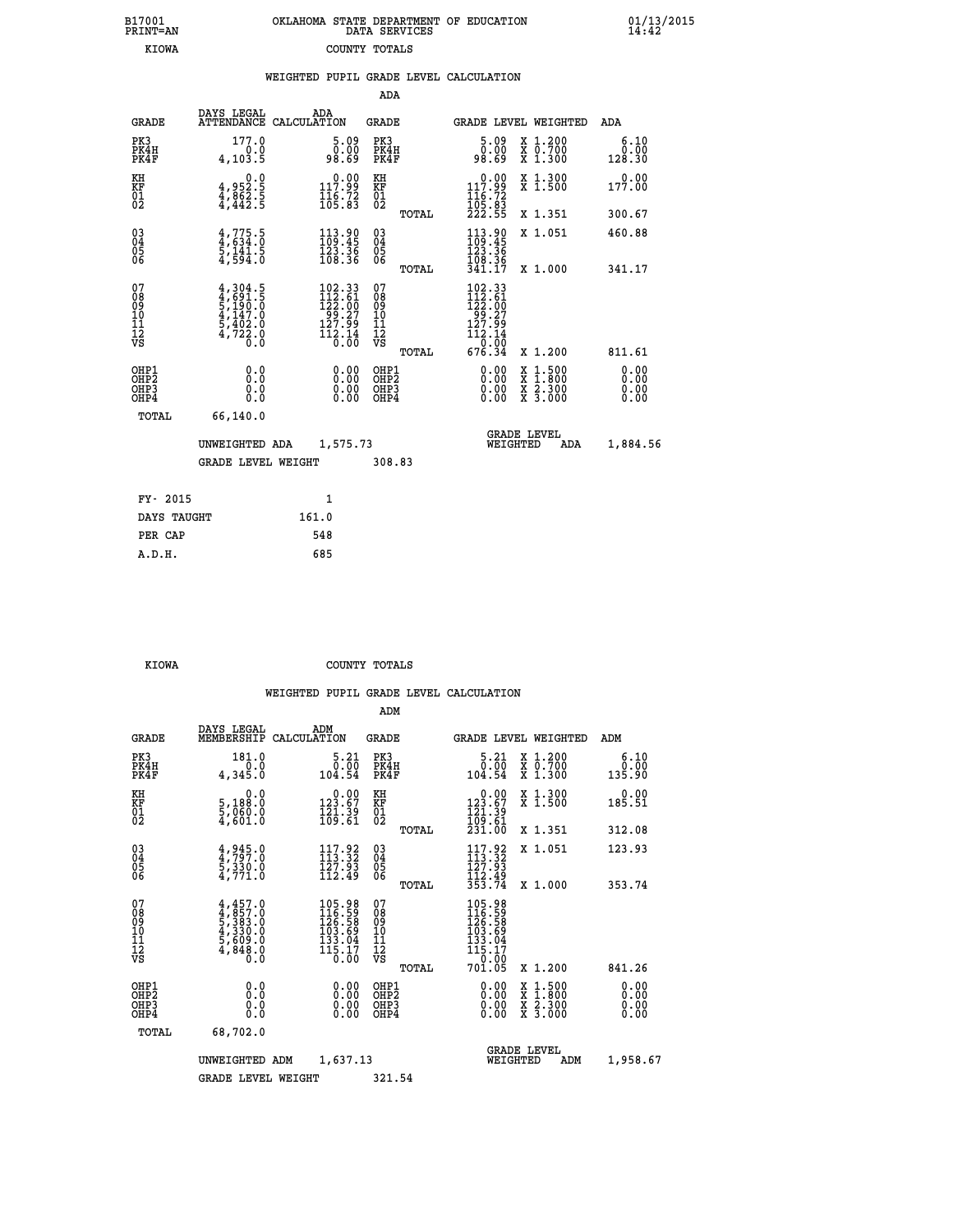| B17001<br>PRINT=AN                       |                                                                                                         | OKLAHOMA STATE DEPARTMENT OF EDUCATION                                     | DATA SERVICES                                              |                                                                           |                                                                                          | $01/13/2015$<br>14:42          |
|------------------------------------------|---------------------------------------------------------------------------------------------------------|----------------------------------------------------------------------------|------------------------------------------------------------|---------------------------------------------------------------------------|------------------------------------------------------------------------------------------|--------------------------------|
| 39 LATIMER                               |                                                                                                         | <b>I001 WILBURTON</b>                                                      |                                                            |                                                                           |                                                                                          |                                |
|                                          |                                                                                                         | WEIGHTED PUPIL GRADE LEVEL CALCULATION                                     |                                                            |                                                                           |                                                                                          |                                |
|                                          |                                                                                                         |                                                                            | <b>ADA</b>                                                 |                                                                           |                                                                                          |                                |
| <b>GRADE</b>                             | DAYS LEGAL                                                                                              | ADA<br>ATTENDANCE CALCULATION                                              | <b>GRADE</b>                                               |                                                                           | GRADE LEVEL WEIGHTED                                                                     | ADA                            |
| PK3<br>PK4H<br>PK4F                      | 305.0<br>0.0<br>1,577.0                                                                                 | 7.63<br>0.00<br>39.43                                                      | PK3<br>PK4H<br>PK4F                                        | 7.63<br>$0.00$<br>39.43                                                   | X 1.200<br>X 0.700<br>X 1.300                                                            | 9.16<br>0.00<br>51.26          |
| KH<br>KF<br>01<br>02                     | 0.0<br>3,187:0<br>2,856:5<br>2,867:0                                                                    | $79.68$<br>$71.41$<br>$71.68$                                              | KH<br>KF<br>01<br>02                                       | $\begin{smallmatrix} &0.00\\79.68\\71.41\\71.68\\143.09\end{smallmatrix}$ | X 1.300<br>X 1.500                                                                       | 0.00<br>119.52                 |
|                                          |                                                                                                         |                                                                            | TOTAL                                                      |                                                                           | X 1.351                                                                                  | 193.31                         |
| 03<br>04<br>05<br>06                     | 2, 349.0<br>2, 127.5<br>2, 361.5<br>2, 353.5                                                            | 58.73<br>53.19<br>59.04<br>58.84                                           | $\begin{matrix} 03 \\ 04 \\ 05 \\ 06 \end{matrix}$         | 58.73<br>53.19<br>$\frac{59}{58}$ $\cdot \frac{64}{84}$<br>171.07         | X 1.051                                                                                  | 61.73                          |
|                                          |                                                                                                         |                                                                            | TOTAL                                                      |                                                                           | X 1.000                                                                                  | 171.07                         |
| 07<br>08<br>09<br>11<br>11<br>12<br>VS   | $\begin{smallmatrix} 2,667.5\\ 2,335.5\\ 2,770.0\\ 3,387.5\\ 2,095.0\\ 2,360.5\\ 0.0 \end{smallmatrix}$ | 66.69<br>58.39<br>69.25<br>64.69<br>52.38<br>59.01<br>50.00                | 07<br>08<br>09<br>10<br>$\frac{11}{12}$<br>$\frac{12}{18}$ | 66.69<br>58.39<br>69.25<br>84.69<br>52.38<br>59.01<br>ةة:ة<br>390.41      |                                                                                          |                                |
|                                          |                                                                                                         |                                                                            | TOTAL                                                      |                                                                           | X 1.200                                                                                  | 468.49                         |
| OHP1<br>OHP <sub>2</sub><br>OHP3<br>OHP4 | 40.5<br>0.0<br>0.0                                                                                      | $\frac{1}{0}$ : 01<br>$\begin{smallmatrix} 0.00 \\ 0.00 \end{smallmatrix}$ | OHP1<br>OHP <sub>2</sub><br>OHP3<br>OHP4                   | 1.01<br>0.00                                                              | $\begin{smallmatrix} x & 1.500 \\ x & 1.800 \\ x & 2.300 \\ x & 3.000 \end{smallmatrix}$ | $1.52$<br>0.00<br>0.00<br>0.00 |
| TOTAL                                    | 35,640.5                                                                                                |                                                                            |                                                            |                                                                           |                                                                                          |                                |
|                                          | UNWEIGHTED ADA                                                                                          | 891.05                                                                     |                                                            | WEIGHTED                                                                  | <b>GRADE LEVEL</b><br>ADA                                                                | 1,076.06                       |
|                                          | <b>GRADE LEVEL WEIGHT</b>                                                                               |                                                                            | 185.01                                                     |                                                                           |                                                                                          |                                |
| FY- 2015                                 |                                                                                                         | 1                                                                          |                                                            |                                                                           |                                                                                          |                                |
| DAYS TAUGHT                              |                                                                                                         | 40.0                                                                       |                                                            |                                                                           |                                                                                          |                                |
| PER CAP                                  |                                                                                                         | 64                                                                         |                                                            |                                                                           |                                                                                          |                                |

| 39 LATIMER | <b>I001 WILBURTON</b> |
|------------|-----------------------|
|            |                       |

 **WEIGHTED PUPIL GRADE LEVEL CALCULATION ADM DAYS LEGAL ADM GRADE MEMBERSHIP CALCULATION GRADE GRADE LEVEL WEIGHTED ADM PK3 305.0 7.63 PK3 7.63 X 1.200 9.16 PK4H 0.0 0.00 PK4H 0.00 X 0.700 0.00 PK4F 1,581.0 39.53 PK4F 39.53 X 1.300 51.39 KH 0.0 0.00 KH 0.00 X 1.300 0.00 KF 3,214.0 80.35 KF 80.35 X 1.500 120.53 01 2,892.0 72.30 01 72.30 02 2,901.0 72.53 02 72.53 TOTAL 144.83 X 1.351 195.67 03 2,383.0 59.58 03 59.58 X 1.051 62.62 04 2,158.0 53.95 04 53.95 05 2,412.0 60.30 05 60.30 06 2,376.0 59.40 06 59.40 TOTAL 173.65 X 1.000 173.65**  $\begin{array}{cccc} 07 & 2,706.0 & 67.65 & 07 & 67.65 \ 08 & 2,436.0 & 60.90 & 60.90 \ 09 & 2,433.0 & 71.83 & 09 & 60.90 \ 10 & 3,493.0 & 87.33 & 10 & 87.33 \ 11 & 2,1495.0 & 54.88 & 11 & 54.88 \ 12 & 74.70 & 0 & 61.75 & 12 & 61.75 \ \hline\end{array}$  **TOTAL 404.34 X 1.200 485.21 OHP1 41.0 1.03 OHP1 1.03 X 1.500 1.55 OHP2 0.0 0.00 OHP2 0.00 X 1.800 0.00 OHP3 0.0 0.00 OHP3 0.00 X 2.300 0.00 OHP4 0.0 0.00 OHP4 0.00 X 3.000 0.00 TOTAL 36,436.0 GRADE LEVEL UNWEIGHTED ADM 910.94 WEIGHTED ADM 1,099.78 GRADE LEVEL WEIGHT 188.84**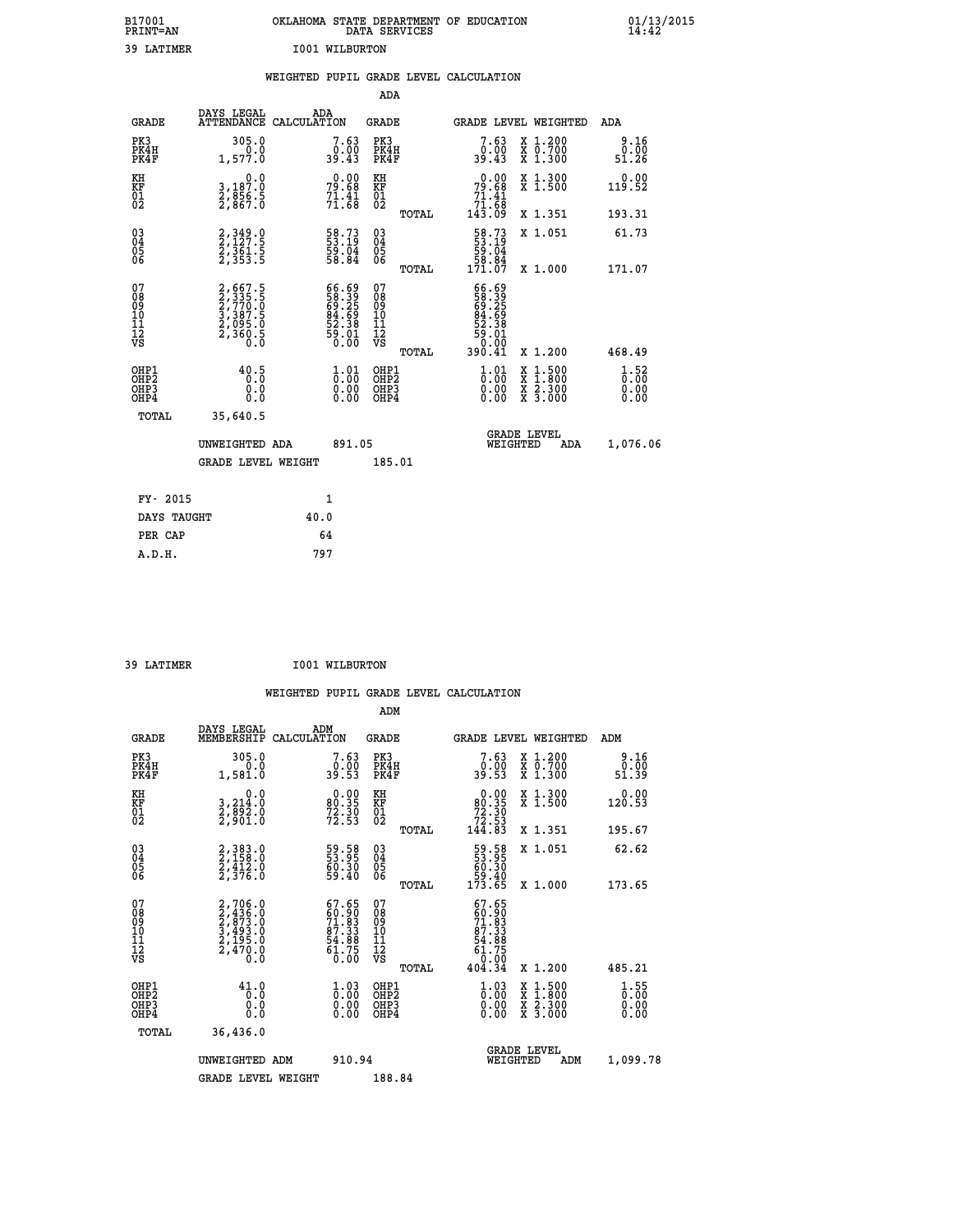|   |              | OKLAHOMA STATE DEPARTMENT OF EDUCATION<br>DATA SERVICES |  |
|---|--------------|---------------------------------------------------------|--|
| R | T002 RED OAK |                                                         |  |

 **B17001 OKLAHOMA STATE DEPARTMENT OF EDUCATION 01/13/2015**

| 39 LATIMER                                                         |                                                            |      | I002 RED OAK                                                          |                                        |              |                                                                                                                |                                                                                                                                      |                       |
|--------------------------------------------------------------------|------------------------------------------------------------|------|-----------------------------------------------------------------------|----------------------------------------|--------------|----------------------------------------------------------------------------------------------------------------|--------------------------------------------------------------------------------------------------------------------------------------|-----------------------|
|                                                                    |                                                            |      |                                                                       |                                        |              | WEIGHTED PUPIL GRADE LEVEL CALCULATION                                                                         |                                                                                                                                      |                       |
|                                                                    |                                                            |      |                                                                       | ADA                                    |              |                                                                                                                |                                                                                                                                      |                       |
| <b>GRADE</b>                                                       | DAYS LEGAL<br>ATTENDANCE CALCULATION                       |      | ADA                                                                   | <b>GRADE</b>                           |              |                                                                                                                | GRADE LEVEL WEIGHTED                                                                                                                 | ADA                   |
| PK3<br>PK4H<br>PK4F                                                | 0.0<br>0.0<br>465.0                                        |      | 0.00<br>0.00<br>15.00                                                 | PK3<br>PK4H<br>PK4F                    |              | 0.0000<br>15.00                                                                                                | X 1.200<br>X 0.700<br>X 1.300                                                                                                        | 0.00<br>0.00<br>19.50 |
| KH<br>KF<br>01<br>02                                               | 0.0<br>704.0<br>699.0<br>640.0                             |      | $\begin{smallmatrix} 0.00\\ 22.71\\ 23.55\\ 26.65 \end{smallmatrix}$  | KH<br>KF<br>01<br>02                   |              | $\begin{smallmatrix} 0.00\\ 22.71\\ 22.55\\ 20.65\\ 43.20 \end{smallmatrix}$                                   | X 1.300<br>X 1.500                                                                                                                   | 0.00<br>34.07         |
|                                                                    |                                                            |      |                                                                       |                                        | TOTAL        |                                                                                                                | X 1.351                                                                                                                              | 58.36                 |
| $\begin{smallmatrix} 03 \\[-4pt] 04 \end{smallmatrix}$<br>Ŏ5<br>06 | 541.0<br>625.0<br>691.0                                    |      | $\begin{smallmatrix} 20.68\\ 16.90\\ 20.16\\ 22.29 \end{smallmatrix}$ | $\substack{03 \\ 04}$<br>05<br>06      |              | $20.6816.9020.1622.2959.35$                                                                                    | X 1.051                                                                                                                              | 21.73                 |
|                                                                    |                                                            |      |                                                                       |                                        | TOTAL        |                                                                                                                | X 1.000                                                                                                                              | 59.35                 |
| 07<br>08<br>09<br>01<br>11<br>11<br>12<br>VS                       | 491.5<br>520.6<br>590.5<br>646.0<br>644.0<br>6402.5<br>0.0 |      | 15.85<br>16.77<br>19.05<br>20.84<br>20.77<br>$\frac{52.98}{0.00}$     | 07<br>08<br>09<br>11<br>11<br>12<br>VS | <b>TOTAL</b> | 15.85<br>$\frac{16}{16}$ . 77<br>$\frac{19}{20}$ . 84<br>$\frac{20}{7}$ . 77<br>$\frac{12.98}{0.00}$<br>106.26 | X 1.200                                                                                                                              | 127.51                |
| OHP1<br>OHP <sub>2</sub><br>OH <sub>P3</sub><br>OH <sub>P4</sub>   | 0.0<br>0.0<br>0.0                                          |      | 0.00<br>0.00<br>0.00                                                  | OHP1<br>OHP2<br>OHP3<br>OHP4           |              | 0.00<br>0.00<br>0.00                                                                                           | $\begin{smallmatrix} \mathtt{X} & 1 & 500 \\ \mathtt{X} & 1 & 800 \\ \mathtt{X} & 2 & 300 \\ \mathtt{X} & 3 & 000 \end{smallmatrix}$ | 0.00<br>0.00<br>0.00  |
| TOTAL                                                              | 8,283.5                                                    |      |                                                                       |                                        |              |                                                                                                                |                                                                                                                                      |                       |
|                                                                    | UNWEIGHTED ADA                                             |      | 267.20                                                                |                                        |              | WEIGHTED                                                                                                       | <b>GRADE LEVEL</b><br>ADA                                                                                                            | 320.52                |
|                                                                    | <b>GRADE LEVEL WEIGHT</b>                                  |      |                                                                       |                                        | 53.32        |                                                                                                                |                                                                                                                                      |                       |
| FY- 2015                                                           |                                                            |      | 1                                                                     |                                        |              |                                                                                                                |                                                                                                                                      |                       |
| DAYS TAUGHT                                                        |                                                            | 31.0 |                                                                       |                                        |              |                                                                                                                |                                                                                                                                      |                       |
| PER CAP                                                            |                                                            |      | 88                                                                    |                                        |              |                                                                                                                |                                                                                                                                      |                       |
| A.D.H.                                                             |                                                            |      | 216                                                                   |                                        |              |                                                                                                                |                                                                                                                                      |                       |

 **39 LATIMER I002 RED OAK**

 **B17001<br>PRINT=AN** 

|                                                      |                                                             |                                                                                             |                                                 | WEIGHTED PUPIL GRADE LEVEL CALCULATION                                                                         |                                          |                              |
|------------------------------------------------------|-------------------------------------------------------------|---------------------------------------------------------------------------------------------|-------------------------------------------------|----------------------------------------------------------------------------------------------------------------|------------------------------------------|------------------------------|
|                                                      |                                                             |                                                                                             | ADM                                             |                                                                                                                |                                          |                              |
| <b>GRADE</b>                                         | DAYS LEGAL<br>MEMBERSHIP CALCULATION                        | ADM                                                                                         | <b>GRADE</b>                                    | GRADE LEVEL WEIGHTED                                                                                           |                                          | ADM                          |
| PK3<br>PK4H<br>PK4F                                  | 0.0<br>ة:ة<br>465.0                                         | $\begin{smallmatrix} 0.00\\ 0.00\\ 15.00 \end{smallmatrix}$                                 | PK3<br>PK4H<br>PK4F                             | $\begin{smallmatrix} 0.00\\ 0.00\\ 15.00 \end{smallmatrix}$                                                    | X 1.200<br>X 0.700<br>X 1.300            | 0.00<br>0.00<br>19.50        |
| KH<br>KF<br>01<br>02                                 | $726.0$<br>$713.0$<br>$641.0$                               | $\begin{smallmatrix} 0.00\\ 23.42\\ 23.60\\ 20.68 \end{smallmatrix}$                        | KH<br>KF<br>01<br>02                            | $\begin{smallmatrix} 0.00\\ 23.42\\ 23.00\\ 20.68\\ 43.68 \end{smallmatrix}$                                   | X 1.300<br>X 1.500                       | 0.00<br>35.13                |
|                                                      |                                                             |                                                                                             | TOTAL                                           |                                                                                                                | X 1.351                                  | 59.01                        |
| $\begin{matrix} 03 \\ 04 \\ 05 \\ 06 \end{matrix}$   | 651.0<br>527.0<br>632.0<br>703.0                            | 21.00<br>$\frac{20.39}{22.68}$                                                              | 03<br>04<br>05<br>06                            | $\begin{smallmatrix} 21.00 \\ 17.00 \\ 20.39 \\ 22.68 \\ 60.07 \end{smallmatrix}$                              | X 1.051                                  | 22.07                        |
|                                                      |                                                             |                                                                                             | TOTAL                                           |                                                                                                                | X 1.000                                  | 60.07                        |
| 07<br>08<br>09<br>101<br>112<br>VS                   | 513.0<br>533.0<br>644.0<br>674.0<br>656.0<br>656.0<br>434.0 | $\frac{16.55}{17.19}$<br>$\frac{21.74}{21.16}$<br>$\frac{1}{6}$ $\frac{1}{6}$ $\frac{1}{6}$ | 07<br>08<br>09<br>11<br>11<br>12<br>VS<br>TOTAL | $16.55$<br>$17.19$<br>20:77<br>21.74<br>21.16<br>$\begin{smallmatrix} 14.700 11.41 \ 111.41 \end{smallmatrix}$ | X 1.200                                  | 133.69                       |
| OHP1<br>OHP2<br>OH <sub>P3</sub><br>OH <sub>P4</sub> | 0.0<br>0.000                                                |                                                                                             | OHP1<br>OHP2<br>OHP3<br>OHP4                    |                                                                                                                | X 1:500<br>X 1:800<br>X 2:300<br>X 3:000 | 0.00<br>0.00<br>0.00<br>0.00 |
| TOTAL                                                | 8,512.0                                                     |                                                                                             |                                                 |                                                                                                                |                                          |                              |
|                                                      | UNWEIGHTED ADM                                              | 274.58                                                                                      |                                                 | <b>GRADE LEVEL</b><br>WEIGHTED                                                                                 | ADM                                      | 329.47                       |
|                                                      | <b>GRADE LEVEL WEIGHT</b>                                   |                                                                                             | 54.89                                           |                                                                                                                |                                          |                              |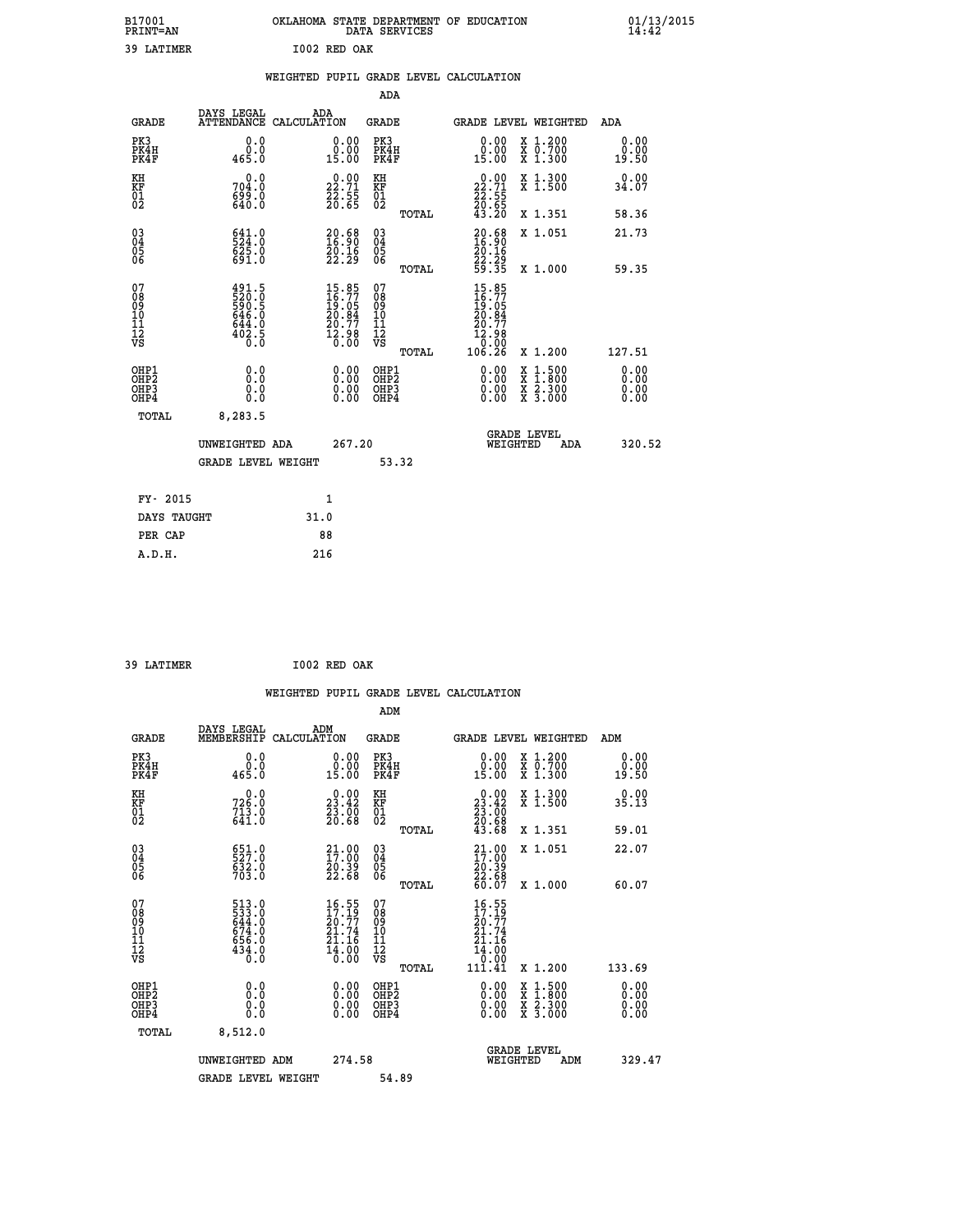# **B17001 OKLAHOMA STATE DEPARTMENT OF EDUCATION 01/13/2015 PRINT=AN DATA SERVICES 14:42 39 LATIMER I003 BUFFALO VALLEY**

|  |  |  |  | WEIGHTED PUPIL GRADE LEVEL CALCULATION |
|--|--|--|--|----------------------------------------|
|--|--|--|--|----------------------------------------|

|                                                                    |                                                                                                                                                                |      |                                                                                                                               | ADA                                                 |       |                                                                                             |                                          |                               |
|--------------------------------------------------------------------|----------------------------------------------------------------------------------------------------------------------------------------------------------------|------|-------------------------------------------------------------------------------------------------------------------------------|-----------------------------------------------------|-------|---------------------------------------------------------------------------------------------|------------------------------------------|-------------------------------|
| <b>GRADE</b>                                                       | DAYS LEGAL<br>ATTENDANCE CALCULATION                                                                                                                           | ADA  |                                                                                                                               | <b>GRADE</b>                                        |       |                                                                                             | GRADE LEVEL WEIGHTED                     | ADA                           |
| PK3<br>PK4H<br>PK4F                                                | 0.0<br>$0.0$<br>177.5                                                                                                                                          |      | $\begin{smallmatrix} 0.00 \ 0.00 \ 4.80 \end{smallmatrix}$                                                                    | PK3<br>PK4H<br>PK4F                                 |       | 0.00<br>$\begin{smallmatrix}0.00\\ -0.80\end{smallmatrix}$                                  | X 1.200<br>X 0.700<br>X 1.300            | 0.00<br>$0.00$<br>6.24        |
| KH<br>KF<br>01<br>02                                               | 0.0<br>270.5<br>$\frac{389}{219}$ :0                                                                                                                           |      | $9.00$<br>7.31<br>$10.51$<br>5.92                                                                                             | KH<br>KF<br>01<br>02                                |       | 7.31<br>$10.51$<br>$5.92$<br>$16.43$                                                        | X 1.300<br>X 1.500                       | 0.00<br>10.97                 |
|                                                                    |                                                                                                                                                                |      |                                                                                                                               |                                                     | TOTAL |                                                                                             | X 1.351                                  | 22.20                         |
| $\begin{smallmatrix} 03 \\[-4pt] 04 \end{smallmatrix}$<br>Ŏ5<br>06 | 322.5<br>242.5<br>299.5<br>569.5                                                                                                                               |      | $\begin{smallmatrix} 8.72\ 6.55\ 8.09\ 15.39 \end{smallmatrix}$                                                               | $\begin{array}{c} 03 \\ 04 \\ 05 \\ 06 \end{array}$ |       | $8.72$<br>$8.55$<br>$8.09$<br>$15.39$<br>$30.03$                                            | X 1.051                                  | 9.16                          |
|                                                                    |                                                                                                                                                                |      |                                                                                                                               |                                                     | TOTAL |                                                                                             | X 1.000                                  | 30.03                         |
| 07<br>08<br>09<br>01<br>11<br>11<br>12<br>VS                       | $\begin{smallmatrix} 4\,3\,2\cdot5\\ 6\,0\,3\cdot0\\ 5\,3\,5\cdot0\\ 4\,4\,6\cdot0\\ 4\,4\,6\cdot0\\ 3\,2\,8\cdot0\\ 7\,8\,5\cdot0\\ 0\cdot0\end{smallmatrix}$ |      | $\begin{array}{l} 11.69 \\[-2pt] 16.30 \\[-2pt] 14.46 \\[-2pt] 12.05 \\[-2pt] 8.86 \\[-2pt] 21.20 \\[-2pt] 20.00 \end{array}$ | 07<br>08<br>09<br>101<br>11<br>12<br>VS             |       | $\begin{array}{l} 11.69 \\ 16.30 \\ 14.46 \\ 12.05 \\ 8.86 \\ 21.20 \\ 0.00 \\ \end{array}$ |                                          |                               |
|                                                                    |                                                                                                                                                                |      |                                                                                                                               |                                                     | TOTAL | 84.58                                                                                       | X 1.200                                  | 101.50                        |
| OHP1<br>OHP <sub>2</sub><br>OH <sub>P3</sub><br>OHP4               | 0.0<br>0.000                                                                                                                                                   |      | 0.00<br>$\begin{smallmatrix} 0.00 \ 0.00 \end{smallmatrix}$                                                                   | OHP1<br>OHP <sub>2</sub><br>OHP <sub>3</sub>        |       | 0.00<br>0.00                                                                                | X 1:500<br>X 1:800<br>X 2:300<br>X 3:000 | 0.00<br>Ō. ŌŌ<br>0.00<br>0.00 |
| TOTAL                                                              | 5,619.5                                                                                                                                                        |      |                                                                                                                               |                                                     |       |                                                                                             |                                          |                               |
|                                                                    | UNWEIGHTED ADA                                                                                                                                                 |      | 151.87                                                                                                                        |                                                     |       | WEIGHTED                                                                                    | <b>GRADE LEVEL</b><br>ADA                | 180.10                        |
|                                                                    | GRADE LEVEL WEIGHT                                                                                                                                             |      |                                                                                                                               |                                                     | 28.23 |                                                                                             |                                          |                               |
| FY- 2015                                                           |                                                                                                                                                                | 1    |                                                                                                                               |                                                     |       |                                                                                             |                                          |                               |
| DAYS TAUGHT                                                        |                                                                                                                                                                | 37.0 |                                                                                                                               |                                                     |       |                                                                                             |                                          |                               |
| PER CAP                                                            |                                                                                                                                                                | 97   |                                                                                                                               |                                                     |       |                                                                                             |                                          |                               |

 **A.D.H. 152**

 **39 LATIMER I003 BUFFALO VALLEY**

|                                                      |                                                                                                                                                             |                                                                                         | ADM                                                 |                                                                               |                                          |                                                                            |
|------------------------------------------------------|-------------------------------------------------------------------------------------------------------------------------------------------------------------|-----------------------------------------------------------------------------------------|-----------------------------------------------------|-------------------------------------------------------------------------------|------------------------------------------|----------------------------------------------------------------------------|
| <b>GRADE</b>                                         | DAYS LEGAL<br>MEMBERSHIP                                                                                                                                    | ADM<br>CALCULATION                                                                      | <b>GRADE</b>                                        | GRADE LEVEL WEIGHTED                                                          |                                          | ADM                                                                        |
| PK3<br>PK4H<br>PK4F                                  | 0.0<br>ة:ة<br>178:0                                                                                                                                         | $\begin{smallmatrix} 0.00\\ 0.00\\ 4.81 \end{smallmatrix}$                              | PK3<br>PK4H<br>PK4F                                 | $\begin{smallmatrix} 0.00 \\ 0.00 \\ 4.81 \end{smallmatrix}$                  | X 1.200<br>X 0.700<br>X 1.300            | 0.00<br>$\begin{smallmatrix} 0.00 & 0.01 \\ 0.25 & 0.01 \end{smallmatrix}$ |
| KH<br>KF<br>01<br>02                                 | $\begin{smallmatrix} 0.0\\ 282.0\\ 407.0\\ 229.0 \end{smallmatrix}$                                                                                         | 7.62<br>$11.00$<br>6.19                                                                 | KH<br>KF<br>01<br>02                                | 7.62<br>$11.00$<br>$6.19$<br>$17.19$                                          | X 1.300<br>X 1.500                       | 0.00<br>11.43                                                              |
|                                                      |                                                                                                                                                             |                                                                                         | TOTAL                                               |                                                                               | X 1.351                                  | 23.22                                                                      |
| 03<br>04<br>05<br>06                                 | 336.0<br>245.0<br>319.0<br>593.0                                                                                                                            | $\begin{smallmatrix} 9.08\ 6.62\ 8.62\ 8.62\ 16.03 \end{smallmatrix}$                   | $\begin{array}{c} 03 \\ 04 \\ 05 \\ 06 \end{array}$ | $\begin{array}{r} 9.08 \\ 6.62 \\ 8.62 \\ 16.03 \\ 31.27 \end{array}$         | X 1.051                                  | 9.54                                                                       |
|                                                      |                                                                                                                                                             |                                                                                         | TOTAL                                               |                                                                               | X 1.000                                  | 31.27                                                                      |
| 07<br>08<br>09<br>101<br>112<br>VS                   | $\begin{smallmatrix} 4 & 4 & 2 & 0 \\ 6 & 2 & 9 & 0 \\ 5 & 5 & 0 & 0 \\ 4 & 6 & 8 & 0 \\ 3 & 4 & 0 & 0 \\ 3 & 2 & 2 & 0 \\ 6 & 2 & 0 & 0 \end{smallmatrix}$ | $\begin{array}{c} 11.95 \\ 17.00 \\ 14.86 \\ 12.65 \\ 9.19 \\ 2.23 \\ 0.00 \end{array}$ | 07<br>08<br>09<br>11<br>11<br>12<br>VS<br>TOTAL     | 11.95<br>17.00<br>$14.865$<br>$12.65$<br>$2.19$<br>$2.22$<br>$0.007$<br>87.87 | X 1.200                                  | 105.44                                                                     |
|                                                      |                                                                                                                                                             |                                                                                         |                                                     |                                                                               |                                          | 0.00                                                                       |
| OHP1<br>OHP2<br>OH <sub>P3</sub><br>OH <sub>P4</sub> | 0.0<br>0.000                                                                                                                                                |                                                                                         | OHP1<br>OHP2<br>OHP <sub>3</sub>                    | $0.00$<br>$0.00$<br>0.00                                                      | X 1:500<br>X 1:800<br>X 2:300<br>X 3:000 | Ŏ.ŎŎ<br>Q.QQ<br>0.00                                                       |
| TOTAL                                                | 5,840.0                                                                                                                                                     |                                                                                         |                                                     |                                                                               |                                          |                                                                            |
|                                                      | UNWEIGHTED ADM                                                                                                                                              | 157.84                                                                                  |                                                     |                                                                               | GRADE LEVEL<br>WEIGHTED<br>ADM           | 187.15                                                                     |
|                                                      | <b>GRADE LEVEL WEIGHT</b>                                                                                                                                   |                                                                                         | 29.31                                               |                                                                               |                                          |                                                                            |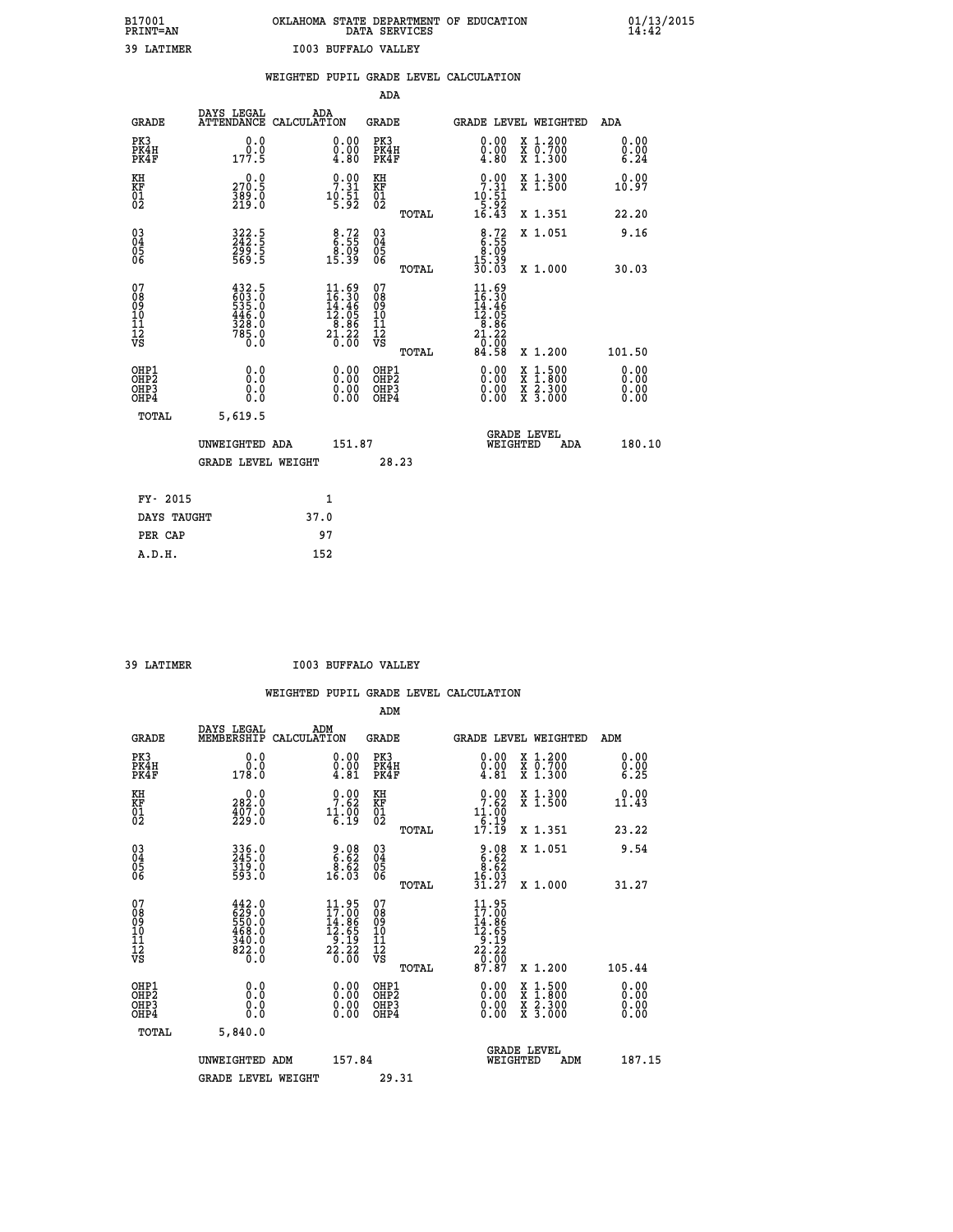| B17001<br>PRINT=AN                                |                                                                      | OKLAHOMA STATE DEPARTMENT OF EDUCATION |                                                                          | DATA SERVICES                                                               |       |                                                                             |                                                                                                                                           | $01/13/2015$<br>14:42 |
|---------------------------------------------------|----------------------------------------------------------------------|----------------------------------------|--------------------------------------------------------------------------|-----------------------------------------------------------------------------|-------|-----------------------------------------------------------------------------|-------------------------------------------------------------------------------------------------------------------------------------------|-----------------------|
| 39 LATIMER                                        |                                                                      | I004 PANOLA                            |                                                                          |                                                                             |       |                                                                             |                                                                                                                                           |                       |
|                                                   |                                                                      | WEIGHTED PUPIL GRADE LEVEL CALCULATION |                                                                          |                                                                             |       |                                                                             |                                                                                                                                           |                       |
|                                                   |                                                                      |                                        |                                                                          | <b>ADA</b>                                                                  |       |                                                                             |                                                                                                                                           |                       |
| <b>GRADE</b>                                      | DAYS LEGAL                                                           | ADA<br>ATTENDANCE CALCULATION          |                                                                          | GRADE                                                                       |       |                                                                             | GRADE LEVEL WEIGHTED                                                                                                                      | ADA                   |
| PK3<br>PK4H<br>PK4F                               | 0.0<br>0.0<br>288.5                                                  |                                        | 0.00<br>$\frac{0}{7}.\overline{0}\frac{0}{4}$                            | PK3<br>PK4H<br>PK4F                                                         |       | $\begin{smallmatrix} 0.00 \\ 0.00 \\ 7.04 \end{smallmatrix}$                | X 1.200<br>X 0.700<br>X 1.300                                                                                                             | 0.00<br>0.00<br>9.15  |
| KH<br>ΚF<br>$\begin{matrix} 01 \ 02 \end{matrix}$ | 0.0<br>$\frac{452}{554}$ $\frac{5}{6}$<br>$\frac{428}{30}$           |                                        | $\begin{smallmatrix} 0.00\\ 11.02\\ 13.51\\ 10.44 \end{smallmatrix}$     | ΚH<br>KF<br>01<br>02                                                        |       | $0.00$<br>11.02<br>$\frac{13}{10}$ : $\frac{51}{44}$<br>23.95               | X 1.300<br>X 1.500                                                                                                                        | 0.00<br>16.53         |
|                                                   |                                                                      |                                        |                                                                          |                                                                             | TOTAL |                                                                             | X 1.351                                                                                                                                   | 32.36                 |
| 03<br>04<br>05<br>06                              | 480.0<br>$\frac{356}{344}$ .5                                        |                                        | $11.71$<br>6:88<br>9:70<br>8.40                                          | $\begin{matrix} 03 \\ 04 \\ 05 \\ 06 \end{matrix}$                          |       | $11.71$<br>6:88<br>9:70<br>8.40                                             | X 1.051                                                                                                                                   | 12.31                 |
|                                                   |                                                                      |                                        |                                                                          |                                                                             | TOTAL | 23.98                                                                       | X 1.000                                                                                                                                   | 23.98                 |
| 07<br>08<br>09<br>10<br>11<br>ĪŻ<br>VS            | 479.0<br>423.0<br>600.0<br>633.0<br>433.0<br>529.5<br>687.5<br>687.5 |                                        | $11.68$<br>$10.32$<br>$14.63$<br>$10.56$<br>$12.91$<br>$16.77$<br>$0.00$ | 07<br>$\frac{0.8}{0.9}$<br>$\frac{10}{11}$<br>$\frac{12}{12}$<br>$\sqrt{8}$ | TOTAL | $11.68$<br>$10.32$<br>$14.63$<br>$10.56$<br>$12.91$<br>$\frac{16.77}{0.00}$ |                                                                                                                                           | 92.24                 |
| OHP1                                              |                                                                      |                                        |                                                                          | OHP1                                                                        |       | 76.87                                                                       | X 1.200                                                                                                                                   |                       |
| ŎHP2<br>OHP3<br>OHP4                              | 0.0<br>0.0<br>0.0                                                    |                                        | 0.00<br>0.00<br>0.00                                                     | OHP <sub>2</sub><br>OHP3<br>OHP4                                            |       | 0.00<br>0.00<br>0.00                                                        | $\begin{smallmatrix} \mathtt{X} & 1\cdot500\\ \mathtt{X} & 1\cdot800\\ \mathtt{X} & 2\cdot300\\ \mathtt{X} & 3\cdot000 \end{smallmatrix}$ | 0.00<br>0.00<br>0.00  |
| TOTAL                                             | 6,337.5                                                              |                                        |                                                                          |                                                                             |       |                                                                             |                                                                                                                                           |                       |
|                                                   | UNWEIGHTED ADA                                                       |                                        | 154.57                                                                   |                                                                             |       |                                                                             | <b>GRADE LEVEL</b><br>WEIGHTED<br>ADA                                                                                                     | 186.57                |
|                                                   | <b>GRADE LEVEL WEIGHT</b>                                            |                                        |                                                                          | 32.00                                                                       |       |                                                                             |                                                                                                                                           |                       |
|                                                   |                                                                      |                                        |                                                                          |                                                                             |       |                                                                             |                                                                                                                                           |                       |
| FY- 2015                                          |                                                                      | 1                                      |                                                                          |                                                                             |       |                                                                             |                                                                                                                                           |                       |
| DAYS TAUGHT<br>PER CAP                            |                                                                      | 41.0<br>95                             |                                                                          |                                                                             |       |                                                                             |                                                                                                                                           |                       |
| A.D.H.                                            |                                                                      | 121                                    |                                                                          |                                                                             |       |                                                                             |                                                                                                                                           |                       |

| 39 LATIMER | I004 PANOLA |
|------------|-------------|
|            |             |

|                                                      |                                                               | WEIGHTED PUPIL GRADE LEVEL CALCULATION                                                                   |                                                     |       |                                                                                     |                                          |                               |
|------------------------------------------------------|---------------------------------------------------------------|----------------------------------------------------------------------------------------------------------|-----------------------------------------------------|-------|-------------------------------------------------------------------------------------|------------------------------------------|-------------------------------|
|                                                      |                                                               |                                                                                                          | ADM                                                 |       |                                                                                     |                                          |                               |
| <b>GRADE</b>                                         | DAYS LEGAL<br>MEMBERSHIP                                      | ADM<br>CALCULATION                                                                                       | <b>GRADE</b>                                        |       |                                                                                     | <b>GRADE LEVEL WEIGHTED</b>              | ADM                           |
| PK3<br>PK4H<br>PK4F                                  | 0.0<br>0.0<br>299.0                                           | $\substack{0.00\\0.00\\7.29}$                                                                            | PK3<br>PK4H<br>PK4F                                 |       | $\begin{smallmatrix} 0.00 \\ 0.00 \\ 7.29 \end{smallmatrix}$                        | X 1.200<br>X 0.700<br>X 1.300            | 0.00<br>0.00<br>9.48          |
| KH<br>KF<br>01<br>02                                 | 492.0<br>574.0<br>442.0                                       | $\begin{smallmatrix} 0.00\\ 12.00\\ 14.90\\ 16.78 \end{smallmatrix}$                                     | KH<br>KF<br>01<br>02                                |       | $\begin{smallmatrix} 0.00\\ 12.00\\ 14.00\\ 10.78 \end{smallmatrix}$                | X 1.300<br>X 1.500                       | 0.00<br>18.00                 |
|                                                      |                                                               |                                                                                                          |                                                     | TOTAL | 24.78                                                                               | X 1.351                                  | 33.48                         |
| $\begin{matrix} 03 \\ 04 \\ 05 \\ 06 \end{matrix}$   | 502.0<br>287.0<br>379.0<br>357.0                              | $\begin{array}{r} 12\cdot 24 \\ 7\cdot 00 \\ 9\cdot 24 \\ 8\cdot 71 \end{array}$                         | $\begin{array}{c} 03 \\ 04 \\ 05 \\ 06 \end{array}$ |       | $12.24$<br>$7.00$<br>$9.24$<br>$8.71$                                               | X 1.051                                  | 12.86                         |
|                                                      |                                                               |                                                                                                          |                                                     | TOTAL | 24.95                                                                               | X 1.000                                  | 24.95                         |
| 07<br>0890112<br>1112<br>VS                          | 495.0<br>443.0<br>642.0<br>6451.0<br>589.0<br>5776.0<br>776.0 | $\frac{12.07}{10.80}$<br>$\frac{15.66}{15.66}$<br>$\frac{11.00}{14.37}$<br>$\frac{13.90}{18.93}$<br>0.00 | 07<br>08901112<br>1112<br>VS                        | TOTAL | $12.07$<br>$10.80$<br>$15.66$<br>$11.007$<br>$14.37$<br>$18.93$<br>$0.003$<br>82.83 | X 1.200                                  | 99.40                         |
| OHP1<br>OHP <sub>2</sub><br>OH <sub>P3</sub><br>OHP4 | 0.0<br>0.000                                                  | $0.00$<br>$0.00$<br>0.00                                                                                 | OHP1<br>OHP <sub>2</sub><br>OHP <sub>3</sub>        |       | 0.00<br>0.00<br>0.00                                                                | X 1:500<br>X 1:800<br>X 2:300<br>X 3:000 | 0.00<br>Ō. ŌŌ<br>0.00<br>0.00 |
| TOTAL                                                | 6,728.0                                                       |                                                                                                          |                                                     |       |                                                                                     |                                          |                               |
|                                                      | UNWEIGHTED ADM                                                | 164.09                                                                                                   |                                                     |       | WEIGHTED                                                                            | <b>GRADE LEVEL</b><br>ADM                | 198.17                        |
|                                                      | <b>GRADE LEVEL WEIGHT</b>                                     |                                                                                                          | 34.08                                               |       |                                                                                     |                                          |                               |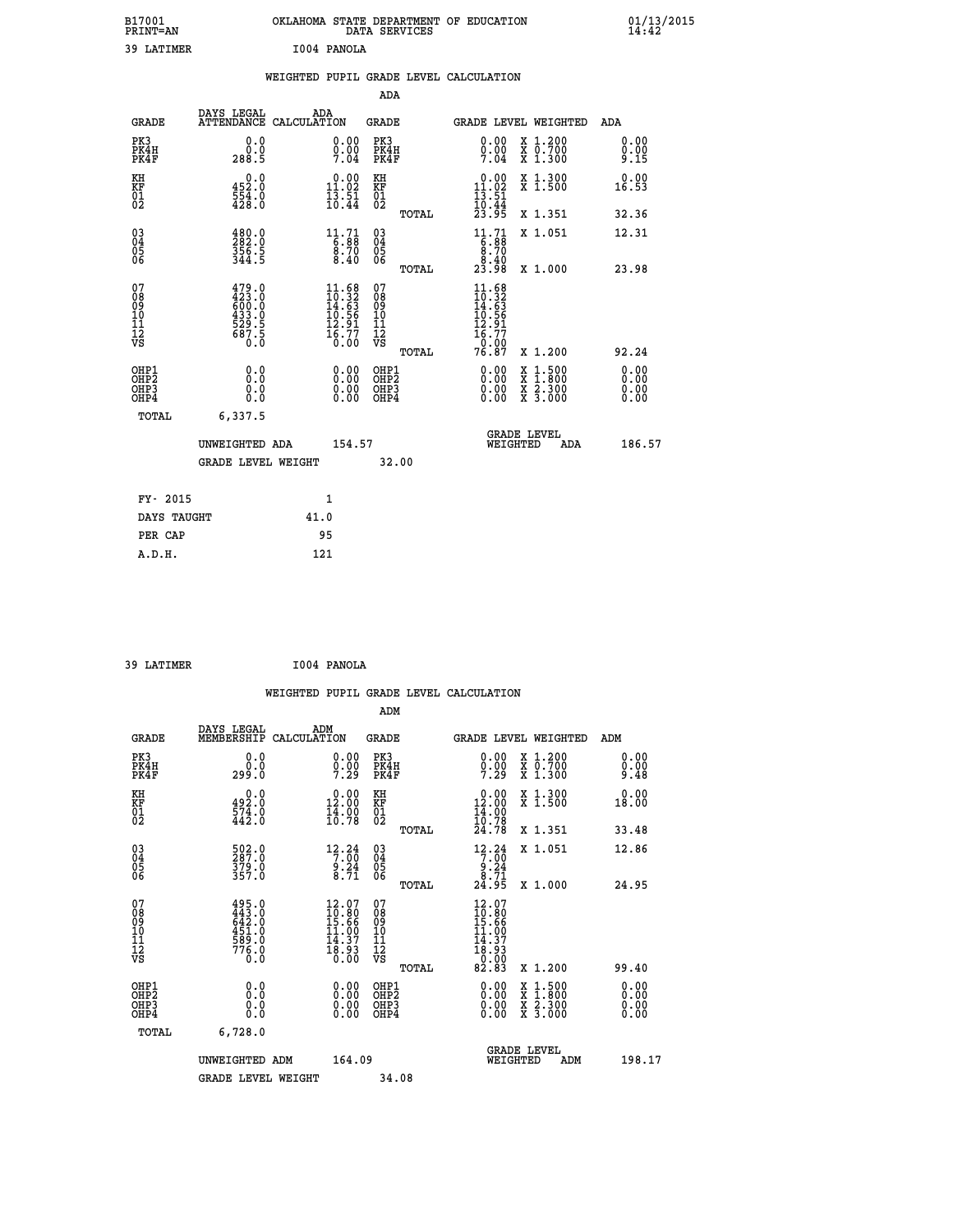| B17001          | OKLAHOMA STATE DEPARTMENT OF EDUCATION |
|-----------------|----------------------------------------|
| <b>PRINT=AN</b> | DATA SERVICES                          |
| <b>T.ATTMER</b> | COUNTY TOTALS                          |

 **B17001 OKLAHOMA STATE DEPARTMENT OF EDUCATION 01/13/2015**

|                                                       |                                                                                                                                                                                                               | WEIGHTED PUPIL GRADE LEVEL CALCULATION                                                            |                                                     |                                                                                                       |                                          |                          |
|-------------------------------------------------------|---------------------------------------------------------------------------------------------------------------------------------------------------------------------------------------------------------------|---------------------------------------------------------------------------------------------------|-----------------------------------------------------|-------------------------------------------------------------------------------------------------------|------------------------------------------|--------------------------|
|                                                       |                                                                                                                                                                                                               |                                                                                                   | ADA                                                 |                                                                                                       |                                          |                          |
| <b>GRADE</b>                                          | DAYS LEGAL                                                                                                                                                                                                    | ADA<br>ATTENDANCE CALCULATION                                                                     | <b>GRADE</b>                                        | <b>GRADE LEVEL WEIGHTED</b>                                                                           |                                          | ADA                      |
| PK3<br>PK4H<br>PK4F                                   | 305.0<br>0.0<br>2,508.0                                                                                                                                                                                       | $7.63\n6.00\n66.27$                                                                               | PK3<br>PK4H<br>PK4F                                 | $7.63\n6.00\n66.27$                                                                                   | X 1.200<br>X 0.700<br>X 1.300            | 0.16<br>86.15            |
| KH<br>KF<br>01<br>02                                  | $4,613.5$<br>$4,498.5$<br>$4,154.0$                                                                                                                                                                           | $\begin{smallmatrix} 0.00\\ 120.72\\ 117.98\\ 108.69 \end{smallmatrix}$                           | KH<br>KF<br>01<br>02                                | $\begin{smallmatrix} &0.00\\ 120.72\\ 117.98\\ 108.69\\ 226.67\end{smallmatrix}$                      | X 1.300<br>X 1.500                       | $0.00$<br>181.09         |
|                                                       |                                                                                                                                                                                                               |                                                                                                   | TOTAL                                               |                                                                                                       | X 1.351                                  | 306.23                   |
| 03<br>04<br>05<br>06                                  | 3,792.5<br>3,176.0<br>3,642.5<br>3,958.5                                                                                                                                                                      | 99:84<br>83:52<br>95:99<br>104:92                                                                 | $\begin{array}{c} 03 \\ 04 \\ 05 \\ 06 \end{array}$ | 84.88<br>83.52<br>85.99<br>104.92                                                                     | X 1.051                                  | 389.36                   |
|                                                       |                                                                                                                                                                                                               |                                                                                                   | TOTAL                                               | 284.43                                                                                                | X 1.000                                  | 284.43                   |
| 07<br>08<br>09<br>01<br>11<br>11<br>12<br>VS          | $\begin{smallmatrix} 4\,,\,0\,70\,. \,5\,\\ 3\,,\,881\,. \,5\,\\ 4\,,\,495\,. \,5\,\\ 4\,,\,9\,12\,. \,5\,\\ 4\,,\,9\,12\,. \,5\,\\ 3\,,\,596\,. \,5\,\\ 4\,,\,2\,35\,. \,5\,\\ 0\,. \,0\, \end{smallmatrix}$ | $\begin{smallmatrix} 105.91\\ 101.78\\ 117.39\\ 128.14\\ 94.92\\ 109.98\\ 0.00 \end{smallmatrix}$ | 07<br>08<br>09<br>101<br>11<br>12<br>VS<br>TOTAL    | $\begin{smallmatrix} 105.91\\101.78\\117.39\\128.14\\94.92\\109.98\\ 0.00\\ 658.12 \end{smallmatrix}$ | X 1.200                                  | 789.74                   |
| OHP1<br>OH <sub>P</sub> 2<br>OH <sub>P3</sub><br>OHP4 | 40.5<br>0.0<br>0.0                                                                                                                                                                                            | $\begin{smallmatrix} 1.01 \ 0.00 \ 0.00 \ 0.00 \end{smallmatrix}$                                 | OHP1<br>OHP <sub>2</sub><br>OHP <sub>3</sub>        | $\begin{smallmatrix} 1 & 0 & 1 \\ 0 & 0 & 0 \\ 0 & 0 & 0 \\ 0 & 0 & 0 \end{smallmatrix}$              | X 1:500<br>X 1:800<br>X 2:300<br>X 3:000 | $1.52$<br>$0.00$<br>0.00 |
| TOTAL                                                 | 55,881.0                                                                                                                                                                                                      |                                                                                                   |                                                     |                                                                                                       |                                          |                          |
|                                                       | UNWEIGHTED ADA                                                                                                                                                                                                | 1,464.69                                                                                          |                                                     | <b>GRADE LEVEL</b><br>WEIGHTED                                                                        | ADA                                      | 1,763.25                 |
|                                                       | <b>GRADE LEVEL WEIGHT</b>                                                                                                                                                                                     |                                                                                                   | 298.56                                              |                                                                                                       |                                          |                          |
| FY- 2015                                              |                                                                                                                                                                                                               | $\mathbf{1}$                                                                                      |                                                     |                                                                                                       |                                          |                          |
| DAYS TAUGHT                                           |                                                                                                                                                                                                               | 149.0                                                                                             |                                                     |                                                                                                       |                                          |                          |
| PER CAP                                               |                                                                                                                                                                                                               | 344                                                                                               |                                                     |                                                                                                       |                                          |                          |

 **A.D.H. 1,286**

 **LATIMER COUNTY TOTALS**

|                                                    |                                                                                      |                                                                                                   | ADM                                                   |                                                                                                                                            |                                                                                                  |                                                  |
|----------------------------------------------------|--------------------------------------------------------------------------------------|---------------------------------------------------------------------------------------------------|-------------------------------------------------------|--------------------------------------------------------------------------------------------------------------------------------------------|--------------------------------------------------------------------------------------------------|--------------------------------------------------|
| <b>GRADE</b>                                       | DAYS LEGAL<br>MEMBERSHIP                                                             | ADM<br>CALCULATION                                                                                | <b>GRADE</b>                                          |                                                                                                                                            | <b>GRADE LEVEL WEIGHTED</b>                                                                      | ADM                                              |
| PK3<br>PK4H<br>PK4F                                | 305.0<br>0.0<br>2,523.0                                                              | 7.63<br>0.00<br>66.63                                                                             | PK3<br>PK4H<br>PK4F                                   | 7.63<br>0.00<br>66.63                                                                                                                      | X 1.200<br>X 0.700<br>X 1.300                                                                    | 9.16<br>0.00<br>86.62                            |
| KH<br>KF<br>01<br>02                               | 0.0<br>$\frac{4}{3}, \frac{714}{586}$ .0<br>$\frac{4}{3}, \frac{213}{3}$ .0          | $0.00$<br>123.39<br>$\frac{150}{110}.$ $\frac{30}{18}$                                            | KH<br>KF<br>01<br>02                                  | $0.00$<br>123.39<br>$\frac{1}{1}\begin{smallmatrix} 2 & 0 & 3 & 0 \\ 1 & 0 & 1 & 0 \end{smallmatrix}$                                      | X 1.300<br>X 1.500                                                                               | 0.00<br>185.09                                   |
|                                                    |                                                                                      |                                                                                                   | TOTAL                                                 | 230.48                                                                                                                                     | X 1.351                                                                                          | 311.38                                           |
| $\begin{matrix} 03 \\ 04 \\ 05 \\ 06 \end{matrix}$ | $3, 872.0$<br>$3, 742.0$<br>$3, 742.0$<br>$4, 029.0$                                 | $\begin{array}{r} 101.90 \\ 84.57 \\ 98.55 \\ 106.82 \end{array}$                                 | $\begin{array}{c} 03 \\ 04 \\ 05 \\ 06 \end{array}$   | $\begin{smallmatrix} 101.90\\ 84.57\\ 98.55\\ 106.82\\ 289.94 \end{smallmatrix}$                                                           | X 1.051                                                                                          | 107.09                                           |
|                                                    |                                                                                      |                                                                                                   | TOTAL                                                 |                                                                                                                                            | X 1.000                                                                                          | 289.94                                           |
| 07<br>08<br>09<br>01<br>11<br>11<br>12<br>VS       | $4,156.0$<br>$4,7041.0$<br>$4,709.0$<br>$5,086.0$<br>$3,780.0$<br>$4,502.0$<br>$0.0$ | 108.22<br>$\begin{smallmatrix} 105.89\\123.12\\132.72\\99.60\\116.90 \end{smallmatrix}$<br>Ŏ.ÕŎ   | 07<br>08<br>09<br>01<br>11<br>11<br>12<br>VS<br>TOTAL | $\begin{smallmatrix} 108\cdot22\\ 105\cdot89\\ 123\cdot12\\ 132\cdot72\\ 99\cdot60\\ 116\cdot90\\ 0\cdot00\\ 686\cdot45 \end{smallmatrix}$ | X 1.200                                                                                          | 823.74                                           |
| OHP1<br>OHP2<br>OH <sub>P3</sub><br>OHP4           | 41.0<br>0.000                                                                        | $\overset{1}{\underset{0}{0}}\,\overset{0}{\overset{0}{0}}\,\overset{0}{\underset{0}{0}}$<br>0.00 | OHP1<br>OHP2<br>OHP3<br>OHP4                          | $\begin{smallmatrix} 1.03 \ 0.00 \ 0.00 \end{smallmatrix}$<br>0.00                                                                         | $\begin{smallmatrix} x & 1 & 500 \\ x & 1 & 800 \\ x & 2 & 300 \\ x & 3 & 000 \end{smallmatrix}$ | $\frac{1}{0}$ : 55<br>$\frac{5}{0}$ . 00<br>0.00 |
| TOTAL                                              | 57,516.0                                                                             |                                                                                                   |                                                       |                                                                                                                                            |                                                                                                  |                                                  |
|                                                    | UNWEIGHTED                                                                           | 1,507.45<br>ADM                                                                                   |                                                       | WEIGHTED                                                                                                                                   | <b>GRADE LEVEL</b><br>ADM                                                                        | 1,814.57                                         |
|                                                    | <b>GRADE LEVEL WEIGHT</b>                                                            |                                                                                                   | 307.12                                                |                                                                                                                                            |                                                                                                  |                                                  |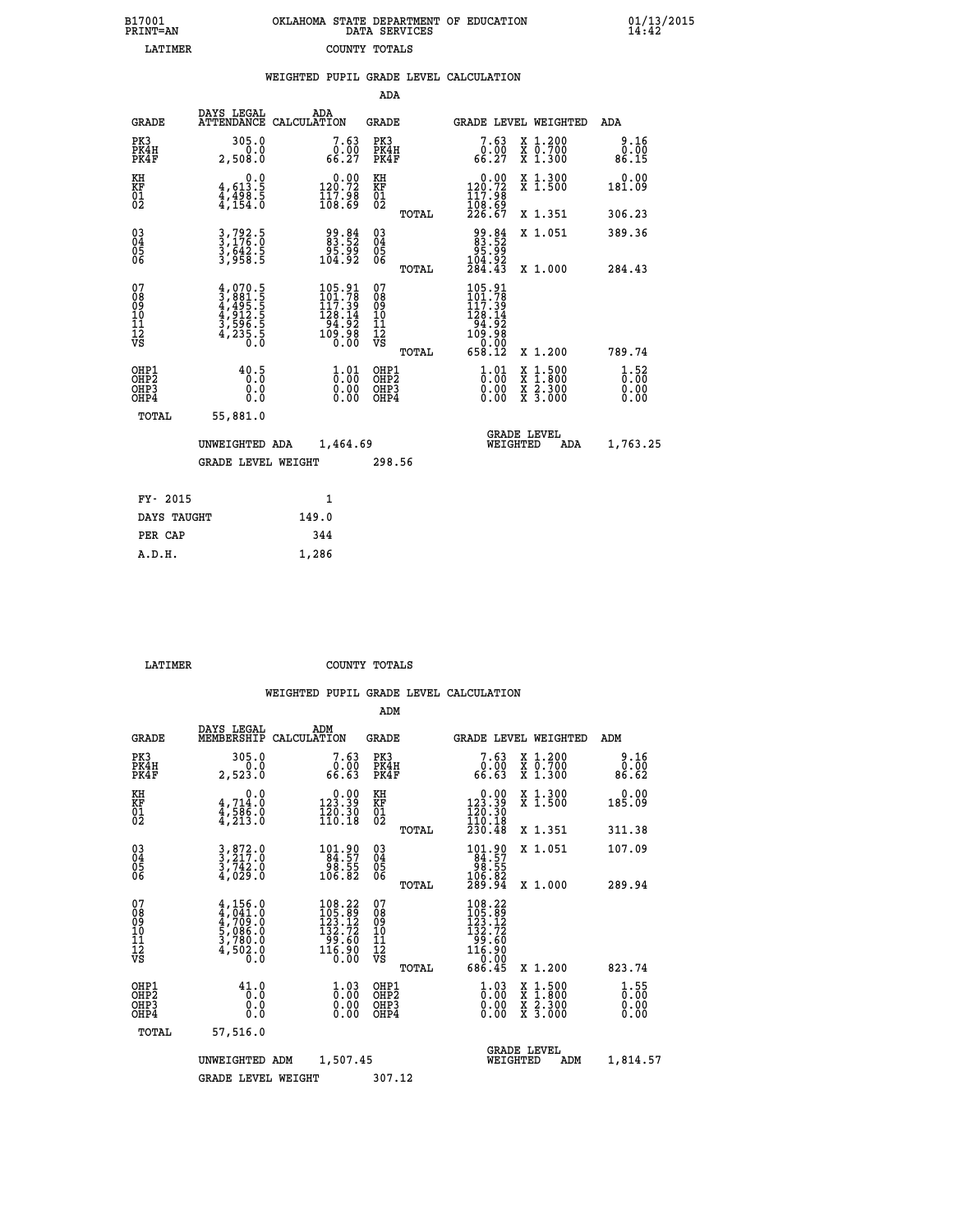| B17001<br><b>PRINT=AN</b> | OKLAHOMA STATE DEPARTMENT OF EDUCATION<br>DATA SERVICES | 01/13/2015 |
|---------------------------|---------------------------------------------------------|------------|
| 40 LE FLORE               | C004 SHADY POINT                                        |            |

|                                                                    |                                                             |      |                                                                                      |                                                    |       | WEIGHTED PUPIL GRADE LEVEL CALCULATION                                                                                                                                                                                                                                         |                                                                                                                                           |                       |
|--------------------------------------------------------------------|-------------------------------------------------------------|------|--------------------------------------------------------------------------------------|----------------------------------------------------|-------|--------------------------------------------------------------------------------------------------------------------------------------------------------------------------------------------------------------------------------------------------------------------------------|-------------------------------------------------------------------------------------------------------------------------------------------|-----------------------|
|                                                                    |                                                             |      |                                                                                      | ADA                                                |       |                                                                                                                                                                                                                                                                                |                                                                                                                                           |                       |
| <b>GRADE</b>                                                       | DAYS LEGAL<br>ATTENDANCE CALCULATION                        | ADA  |                                                                                      | <b>GRADE</b>                                       |       |                                                                                                                                                                                                                                                                                | GRADE LEVEL WEIGHTED                                                                                                                      | ADA                   |
| PK3<br>PK4H<br>PK4F                                                | 0.0<br>772.0                                                |      | $\begin{smallmatrix} 0.00\\ 0.00\\ 18.38 \end{smallmatrix}$                          | PK3<br>PK4H<br>PK4F                                |       | 0.00<br>ةة.ة<br>18:38                                                                                                                                                                                                                                                          | X 1.200<br>X 0.700<br>X 1.300                                                                                                             | 0.00<br>0.00<br>23.89 |
| KH<br>KF<br>01<br>02                                               | 0.0<br>716.0<br>570.0<br>521.0                              |      | 17.00<br>$\frac{13.60}{12.43}$                                                       | KH<br>KF<br>01<br>02                               |       | 17.09<br>$\frac{13.60}{12.43}$<br>$\frac{26.03}{26.03}$                                                                                                                                                                                                                        | X 1.300<br>X 1.500                                                                                                                        | 0.00<br>25.58         |
|                                                                    |                                                             |      |                                                                                      |                                                    | TOTAL |                                                                                                                                                                                                                                                                                | X 1.351                                                                                                                                   | 35.17                 |
| $\begin{smallmatrix} 03 \\[-4pt] 04 \end{smallmatrix}$<br>Ŏ5<br>06 | $635.0$<br>$361.0$<br>$\frac{460.0}{467.5}$                 |      | $\begin{array}{l} 15\cdot 12\\ 8\cdot 60\\ 10\cdot 95\\ 11\cdot 13 \end{array}$      | $\begin{matrix} 03 \\ 04 \\ 05 \\ 06 \end{matrix}$ |       | $15.12$<br>$8.60$<br>$10.95$<br>$11.13$                                                                                                                                                                                                                                        | X 1.051                                                                                                                                   | 15.89                 |
|                                                                    |                                                             |      |                                                                                      |                                                    | TOTAL | 30.68                                                                                                                                                                                                                                                                          | X 1.000                                                                                                                                   | 30.68                 |
| 07<br>08<br>09<br>11<br>11<br>12<br>VS                             | $562.5$<br>$391.5$<br>$0.0$<br>$0.0$<br>$0.0$<br>$\S.$ $\S$ |      | 15.70<br>$\begin{array}{c} 0.32 \\ 0.00 \\ 0.00 \\ 0.00 \\ 0.00 \\ 0.00 \end{array}$ | 07<br>08<br>09<br>11<br>11<br>12<br>VS             | TOTAL | $\begin{smallmatrix} 15.70 \\ 9.32 \\ 0.00 \\ 0.00 \\ 0.00 \\ 0.00 \end{smallmatrix}$<br>0.00<br>0.00<br>25.02                                                                                                                                                                 | X 1.200                                                                                                                                   | 30.02                 |
| OHP1<br>OHP2<br>OH <sub>P3</sub><br>OH <sub>P4</sub>               | 0.0<br>0.0<br>0.0                                           |      | 0.00<br>$\begin{smallmatrix} 0.00 \ 0.00 \end{smallmatrix}$                          | OHP1<br>OHP2<br>OHP3<br>OHP4                       |       | $\begin{smallmatrix} 0.00 & 0.00 & 0.00 & 0.00 & 0.00 & 0.00 & 0.00 & 0.00 & 0.00 & 0.00 & 0.00 & 0.00 & 0.00 & 0.00 & 0.00 & 0.00 & 0.00 & 0.00 & 0.00 & 0.00 & 0.00 & 0.00 & 0.00 & 0.00 & 0.00 & 0.00 & 0.00 & 0.00 & 0.00 & 0.00 & 0.00 & 0.00 & 0.00 & 0.00 & 0.00 & 0.0$ | $\begin{smallmatrix} \mathtt{X} & 1\cdot500\\ \mathtt{X} & 1\cdot800\\ \mathtt{X} & 2\cdot300\\ \mathtt{X} & 3\cdot000 \end{smallmatrix}$ | 0.00<br>0.00<br>0.00  |
| TOTAL                                                              | 5,556.5                                                     |      |                                                                                      |                                                    |       |                                                                                                                                                                                                                                                                                |                                                                                                                                           |                       |
|                                                                    | UNWEIGHTED ADA                                              |      | 132.28                                                                               |                                                    |       | WEIGHTED                                                                                                                                                                                                                                                                       | <b>GRADE LEVEL</b><br>ADA                                                                                                                 | 161.23                |
|                                                                    | <b>GRADE LEVEL WEIGHT</b>                                   |      |                                                                                      | 28.95                                              |       |                                                                                                                                                                                                                                                                                |                                                                                                                                           |                       |
| FY- 2015                                                           |                                                             | 1    |                                                                                      |                                                    |       |                                                                                                                                                                                                                                                                                |                                                                                                                                           |                       |
| DAYS TAUGHT                                                        |                                                             | 42.0 |                                                                                      |                                                    |       |                                                                                                                                                                                                                                                                                |                                                                                                                                           |                       |
| PER CAP                                                            |                                                             | 33   |                                                                                      |                                                    |       |                                                                                                                                                                                                                                                                                |                                                                                                                                           |                       |

 **ADM**

 **40 LE FLORE C004 SHADY POINT**

| <b>GRADE</b>                                       | DAYS LEGAL<br>MEMBERSHIP                                                                                          | ADM<br>CALCULATION                                             | <b>GRADE</b>                                       |       |                                                                                                                                                                                                                                                                                |          | <b>GRADE LEVEL WEIGHTED</b>              | ADM                   |
|----------------------------------------------------|-------------------------------------------------------------------------------------------------------------------|----------------------------------------------------------------|----------------------------------------------------|-------|--------------------------------------------------------------------------------------------------------------------------------------------------------------------------------------------------------------------------------------------------------------------------------|----------|------------------------------------------|-----------------------|
| PK3<br>PK4H<br>PK4F                                | 0.0<br>$0.0$<br>$0.848$                                                                                           | $\begin{smallmatrix} 0.00\\ 0.00\\ 20.19 \end{smallmatrix}$    | PK3<br>PK4H<br>PK4F                                |       | $\begin{smallmatrix} 0.00\\ 0.00\\ 20.19 \end{smallmatrix}$                                                                                                                                                                                                                    |          | X 1.200<br>X 0.700<br>X 1.300            | 0.00<br>0.00<br>26.25 |
| KH<br>KF<br>01<br>02                               | 788.0<br>600.0                                                                                                    | 18.76<br>$\frac{1}{13}$ $\frac{3}{14}$                         | KH<br>KF<br>01<br>02                               |       | $\begin{array}{r} 0.00 \\ 18.76 \\ 14.31 \\ 13.14 \\ 27.45 \end{array}$                                                                                                                                                                                                        |          | X 1.300<br>X 1.500                       | 0.00<br>28.14         |
|                                                    |                                                                                                                   |                                                                |                                                    | TOTAL |                                                                                                                                                                                                                                                                                |          | X 1.351                                  | 37.08                 |
| $\begin{matrix} 03 \\ 04 \\ 05 \\ 06 \end{matrix}$ | $\begin{smallmatrix} 657.0\\ 373.0\\ 483.0\\ 488.0 \end{smallmatrix}$                                             | $\begin{array}{r} 15.64 \\ 8.88 \\ 11.50 \\ 11.62 \end{array}$ | $\begin{matrix} 03 \\ 04 \\ 05 \\ 06 \end{matrix}$ |       | $\begin{array}{r} 15.64 \\ 8.88 \\ 11.50 \\ 11.62 \\ 32.00 \end{array}$                                                                                                                                                                                                        |          | X 1.051                                  | 16.44                 |
|                                                    |                                                                                                                   |                                                                |                                                    | TOTAL |                                                                                                                                                                                                                                                                                |          | X 1.000                                  | 32.00                 |
| 07<br>089<br>090<br>1112<br>VS                     | 705.0<br>$\begin{smallmatrix} 411.0 & 0 \\ 0.0 & 0 \\ 0.0 & 0 \\ 0.0 & 0 \\ 0.0 & 0 \\ 0.0 & 0 \end{smallmatrix}$ | $16.71\n9.79\n0.00\n0.00\n0.00\n0.00\n0.00$                    | 07<br>08<br>09<br>01<br>11<br>11<br>12<br>VS       |       | $\begin{smallmatrix} 16 & .71 \\ 9 & .79 \\ 0 & .00 \\ 0 & .00 \\ 0 & .00 \\ 0 & .00 \\ 0 & .00 \\ 2 & .50 \\ \end{smallmatrix}$                                                                                                                                               |          |                                          |                       |
|                                                    |                                                                                                                   |                                                                |                                                    | TOTAL |                                                                                                                                                                                                                                                                                |          | X 1.200                                  | 31.80                 |
| OHP1<br>OHP2<br>OH <sub>P3</sub><br>OHP4           | 0.0<br>0.000                                                                                                      |                                                                | OHP1<br>OHP2<br>OHP3<br>OHP4                       |       | $\begin{smallmatrix} 0.00 & 0.00 & 0.00 & 0.00 & 0.00 & 0.00 & 0.00 & 0.00 & 0.00 & 0.00 & 0.00 & 0.00 & 0.00 & 0.00 & 0.00 & 0.00 & 0.00 & 0.00 & 0.00 & 0.00 & 0.00 & 0.00 & 0.00 & 0.00 & 0.00 & 0.00 & 0.00 & 0.00 & 0.00 & 0.00 & 0.00 & 0.00 & 0.00 & 0.00 & 0.00 & 0.0$ |          | X 1:500<br>X 1:800<br>X 2:300<br>X 3:000 | 0.00<br>0.00<br>0.00  |
| TOTAL                                              | 5,904.0                                                                                                           |                                                                |                                                    |       |                                                                                                                                                                                                                                                                                |          |                                          |                       |
|                                                    | UNWEIGHTED ADM                                                                                                    | 140.54                                                         |                                                    |       |                                                                                                                                                                                                                                                                                | WEIGHTED | <b>GRADE LEVEL</b><br>ADM                | 171.71                |
|                                                    | <b>GRADE LEVEL WEIGHT</b>                                                                                         |                                                                | 31.17                                              |       |                                                                                                                                                                                                                                                                                |          |                                          |                       |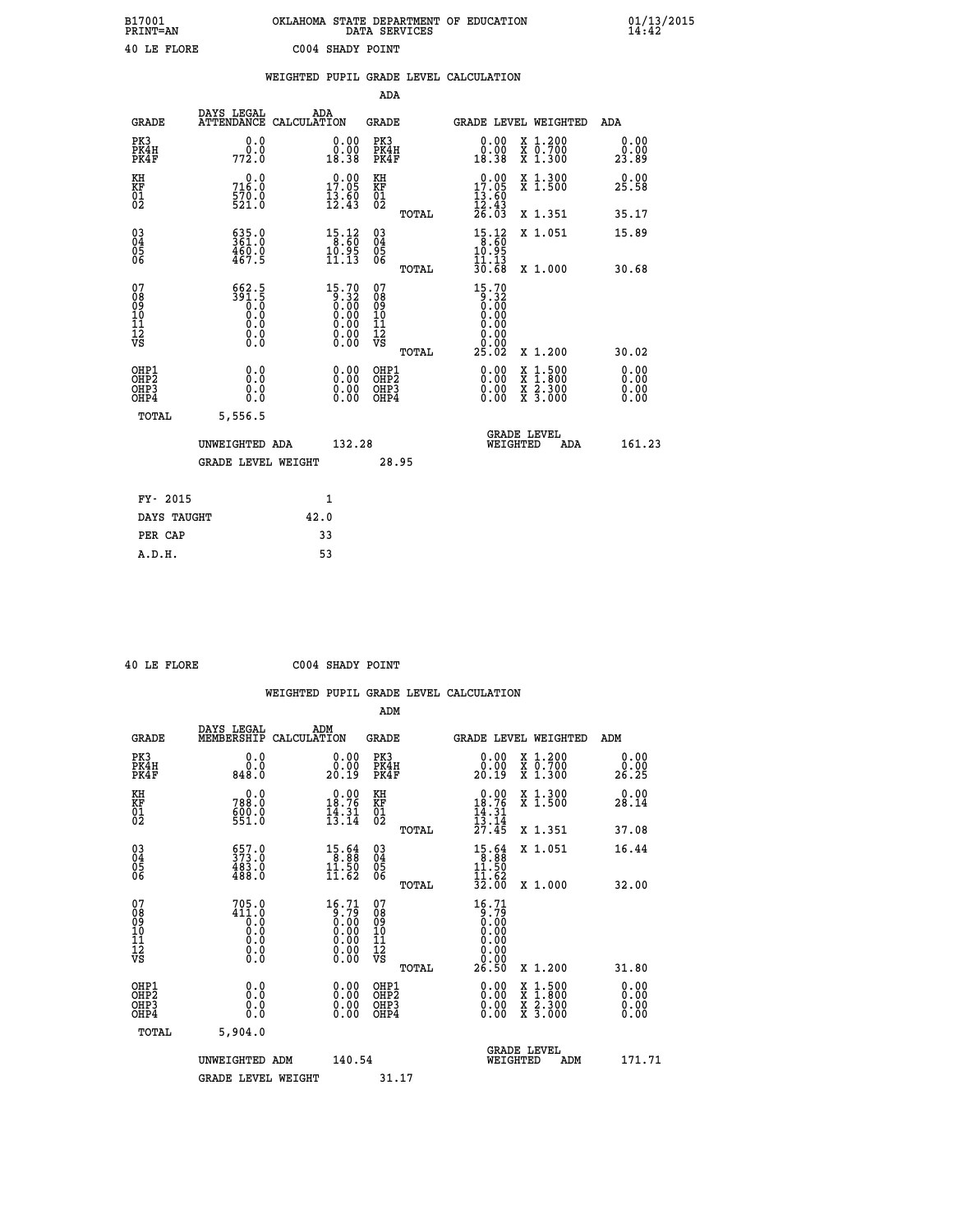| B17001<br><b>PRINT=AN</b> | OKLAHOMA STATE DEPARTMENT OF EDUCATION<br>DATA SERVICES | 01/13/2015 |
|---------------------------|---------------------------------------------------------|------------|
| 40 LE FLORE               | C011<br>MONROE                                          |            |

|                                           |                                                                                       |      |                                                                                                |                                                    |       | WEIGHTED PUPIL GRADE LEVEL CALCULATION                                                         |                                                                                          |                              |
|-------------------------------------------|---------------------------------------------------------------------------------------|------|------------------------------------------------------------------------------------------------|----------------------------------------------------|-------|------------------------------------------------------------------------------------------------|------------------------------------------------------------------------------------------|------------------------------|
|                                           |                                                                                       |      |                                                                                                | <b>ADA</b>                                         |       |                                                                                                |                                                                                          |                              |
| <b>GRADE</b>                              | DAYS LEGAL<br>ATTENDANCE CALCULATION                                                  | ADA  |                                                                                                | <b>GRADE</b>                                       |       |                                                                                                | GRADE LEVEL WEIGHTED                                                                     | ADA                          |
| PK3<br>PK4H<br>PK4F                       | 0.0<br>0.0<br>424.5                                                                   |      | 0.00<br>$\substack{0.001 \ 0.35}$                                                              | PK3<br>PK4H<br>PK4F                                |       | 0.00<br>0.00<br>10.35                                                                          | X 1.200<br>X 0.700<br>X 1.300                                                            | 0.00<br>0.00<br>13.46        |
| KH<br>KF<br>01<br>02                      | 147.0<br>$\frac{345.5}{446.0}$                                                        |      | $\frac{0.00}{3.59}$<br>$\frac{8.43}{10.88}$                                                    | KH<br>KF<br>01<br>02                               |       | $\begin{smallmatrix} 0.00\\ 3.59\\ 8.43\\ 10.88\\ 19.31 \end{smallmatrix}$                     | X 1.300<br>X 1.500                                                                       | 0.00<br>5.39                 |
|                                           |                                                                                       |      |                                                                                                |                                                    | TOTAL |                                                                                                | X 1.351                                                                                  | 26.09                        |
| $^{03}_{04}$<br>Ŏ5<br>06                  | $\frac{527.5}{401.0}$<br>522.0<br>404.0                                               |      | $\begin{array}{c} 12\cdot 87 \\ 9\cdot 78 \\ 12\cdot 73 \\ 9\cdot 85 \end{array}$              | $\begin{matrix} 03 \\ 04 \\ 05 \\ 06 \end{matrix}$ |       | $\begin{array}{c} 12.87 \\[-4pt] 9.78 \\[-4pt] 12.73 \\[-4pt] 9.85 \\[-4pt] 32.36 \end{array}$ | X 1.051                                                                                  | 13.53                        |
|                                           |                                                                                       |      |                                                                                                |                                                    | TOTAL |                                                                                                | X 1.000                                                                                  | 32.36                        |
| 07<br>08<br>09<br>11<br>11<br>12<br>VS    | 481.0<br>365.5<br>$\begin{smallmatrix} 0.1 & 0 \ 0.0 & 0 \ 0.0 & 0 \end{smallmatrix}$ |      | $\begin{smallmatrix} 11.73\ 8.91\ 0.00\ 0.00\ 0.00\ 0.00\ 0.00\ 0.00\ 0.00\ \end{smallmatrix}$ | 07<br>08<br>09<br>11<br>11<br>12<br>VS             |       | $11.73$<br>$8.91$<br>$0.00$<br>0.00<br>0.00<br>0.00                                            |                                                                                          |                              |
|                                           |                                                                                       |      |                                                                                                |                                                    | TOTAL | 20.64                                                                                          | X 1.200                                                                                  | 24.77                        |
| OHP1<br>OH <sub>P</sub> 2<br>OHP3<br>OHP4 | 0.0<br>0.0<br>0.0                                                                     |      | $\begin{smallmatrix} 0.00 \ 0.00 \ 0.00 \ 0.00 \end{smallmatrix}$                              | OHP1<br>OH <sub>P</sub> 2<br>OHP3<br>OHP4          |       | 0.00<br>0.00                                                                                   | $\begin{smallmatrix} x & 1.500 \\ x & 1.800 \\ x & 2.300 \\ x & 3.000 \end{smallmatrix}$ | 0.00<br>0.00<br>0.00<br>0.00 |
| <b>TOTAL</b>                              | 4,064.0                                                                               |      |                                                                                                |                                                    |       |                                                                                                |                                                                                          |                              |
|                                           | UNWEIGHTED ADA                                                                        |      | 99.12                                                                                          |                                                    |       | WEIGHTED                                                                                       | <b>GRADE LEVEL</b><br>ADA                                                                | 115.60                       |
|                                           | <b>GRADE LEVEL WEIGHT</b>                                                             |      |                                                                                                |                                                    | 16.48 |                                                                                                |                                                                                          |                              |
| FY- 2015                                  |                                                                                       |      | 1                                                                                              |                                                    |       |                                                                                                |                                                                                          |                              |
| DAYS TAUGHT                               |                                                                                       | 41.0 |                                                                                                |                                                    |       |                                                                                                |                                                                                          |                              |
| PER CAP                                   |                                                                                       |      | 92                                                                                             |                                                    |       |                                                                                                |                                                                                          |                              |
| A.D.H.                                    |                                                                                       |      | 61                                                                                             |                                                    |       |                                                                                                |                                                                                          |                              |

 **40 LE FLORE C011 MONROE**

 **A.D.H. 61**

| <b>GRADE</b>                                       | DAYS LEGAL<br>MEMBERSHIP                                                                                                                         | ADM<br>CALCULATION                                                                                                                                                   | <b>GRADE</b>                                       |       |                                                                                                                                                                                                                                                                                | GRADE LEVEL WEIGHTED                     | ADM                                                |  |
|----------------------------------------------------|--------------------------------------------------------------------------------------------------------------------------------------------------|----------------------------------------------------------------------------------------------------------------------------------------------------------------------|----------------------------------------------------|-------|--------------------------------------------------------------------------------------------------------------------------------------------------------------------------------------------------------------------------------------------------------------------------------|------------------------------------------|----------------------------------------------------|--|
| PK3<br>PK4H<br>PK4F                                | 0.0<br>$0.0$<br>0.043                                                                                                                            | 0.00<br>10.49                                                                                                                                                        | PK3<br>PK4H<br>PK4F                                |       | $\begin{smallmatrix} 0.00\\ 0.00\\ 10.49 \end{smallmatrix}$                                                                                                                                                                                                                    | X 1.200<br>X 0.700<br>X 1.300            | 0.00<br>$\overset{0.00}{\phantom{00.00}}\,\,13.64$ |  |
| KH<br>KF<br>01<br>02                               | 0.0<br>$\frac{161.0}{350.0}$<br>451.0                                                                                                            | $\begin{smallmatrix} 0.00\\ 3.93\\ 8.54\\ 11.00 \end{smallmatrix}$                                                                                                   | KH<br>KF<br>01<br>02                               |       | $\begin{smallmatrix} 0.00\\ 3.93\\ 8.54\\ 11.00\\ 19.54 \end{smallmatrix}$                                                                                                                                                                                                     | X 1.300<br>X 1.500                       | 0.00<br>5.90                                       |  |
|                                                    |                                                                                                                                                  |                                                                                                                                                                      |                                                    | TOTAL |                                                                                                                                                                                                                                                                                | X 1.351                                  | 26.40                                              |  |
| $\begin{matrix} 03 \\ 04 \\ 05 \\ 06 \end{matrix}$ | 533.0<br>401.0<br>523.0<br>410.0                                                                                                                 | $\begin{array}{c} 13\cdot 90 \\ 9\cdot 78 \\ 12\cdot 76 \\ 10\cdot 00 \end{array}$                                                                                   | $\begin{matrix} 03 \\ 04 \\ 05 \\ 06 \end{matrix}$ |       | $\begin{array}{r} 13 \cdot 90 \\ 12 \cdot 76 \\ 12 \cdot 76 \\ 10 \cdot 00 \\ 32 \cdot 54 \end{array}$                                                                                                                                                                         | X 1.051                                  | 13.66                                              |  |
|                                                    |                                                                                                                                                  |                                                                                                                                                                      |                                                    | TOTAL |                                                                                                                                                                                                                                                                                | X 1.000                                  | 32.54                                              |  |
| 07<br>089<br>090<br>1112<br>VS                     | $\begin{smallmatrix} 4\,8\,8\cdot\,0\\ 3\,6\,9\cdot\,0\\ 0\cdot\,0\\ 0\cdot\,0\\ 0\cdot\,0\\ 0\cdot\,0\\ 0\cdot\,0\\ 0\cdot\,0\end{smallmatrix}$ | $\begin{smallmatrix} 11.90\\[-1.2mm] 9.00\\[-1.2mm] 0.00\\[-1.2mm] 0.00\\[-1.2mm] 0.00\\[-1.2mm] 0.00\\[-1.2mm] 0.00\\[-1.2mm] 0.00\\[-1.2mm] 0.00\end{smallmatrix}$ | 07<br>08901112<br>1112<br>VS                       | TOTAL | $\begin{array}{c} 11.90 \\ 9.00 \\ 0.00 \\ 0.00 \\ 0.00 \\ 0.00 \\ 0.00 \\ 0.00 \\ 20.90 \end{array}$                                                                                                                                                                          | X 1.200                                  | 25.08                                              |  |
| OHP1<br>OHP2<br>OH <sub>P3</sub><br>OHP4           | 0.0<br>0.000                                                                                                                                     |                                                                                                                                                                      | OHP1<br>OHP2<br>OHP3<br>OHP4                       |       | $\begin{smallmatrix} 0.00 & 0.00 & 0.00 & 0.00 & 0.00 & 0.00 & 0.00 & 0.00 & 0.00 & 0.00 & 0.00 & 0.00 & 0.00 & 0.00 & 0.00 & 0.00 & 0.00 & 0.00 & 0.00 & 0.00 & 0.00 & 0.00 & 0.00 & 0.00 & 0.00 & 0.00 & 0.00 & 0.00 & 0.00 & 0.00 & 0.00 & 0.00 & 0.00 & 0.00 & 0.00 & 0.0$ | X 1:500<br>X 1:800<br>X 2:300<br>X 3:000 | 0.00<br>0.00<br>0.00                               |  |
| TOTAL                                              | 4,116.0                                                                                                                                          |                                                                                                                                                                      |                                                    |       |                                                                                                                                                                                                                                                                                |                                          |                                                    |  |
|                                                    | UNWEIGHTED ADM                                                                                                                                   | 100.40                                                                                                                                                               |                                                    |       | WEIGHTED                                                                                                                                                                                                                                                                       | <b>GRADE LEVEL</b><br>ADM                | 117.22                                             |  |
|                                                    | <b>GRADE LEVEL WEIGHT</b>                                                                                                                        |                                                                                                                                                                      | 16.82                                              |       |                                                                                                                                                                                                                                                                                |                                          |                                                    |  |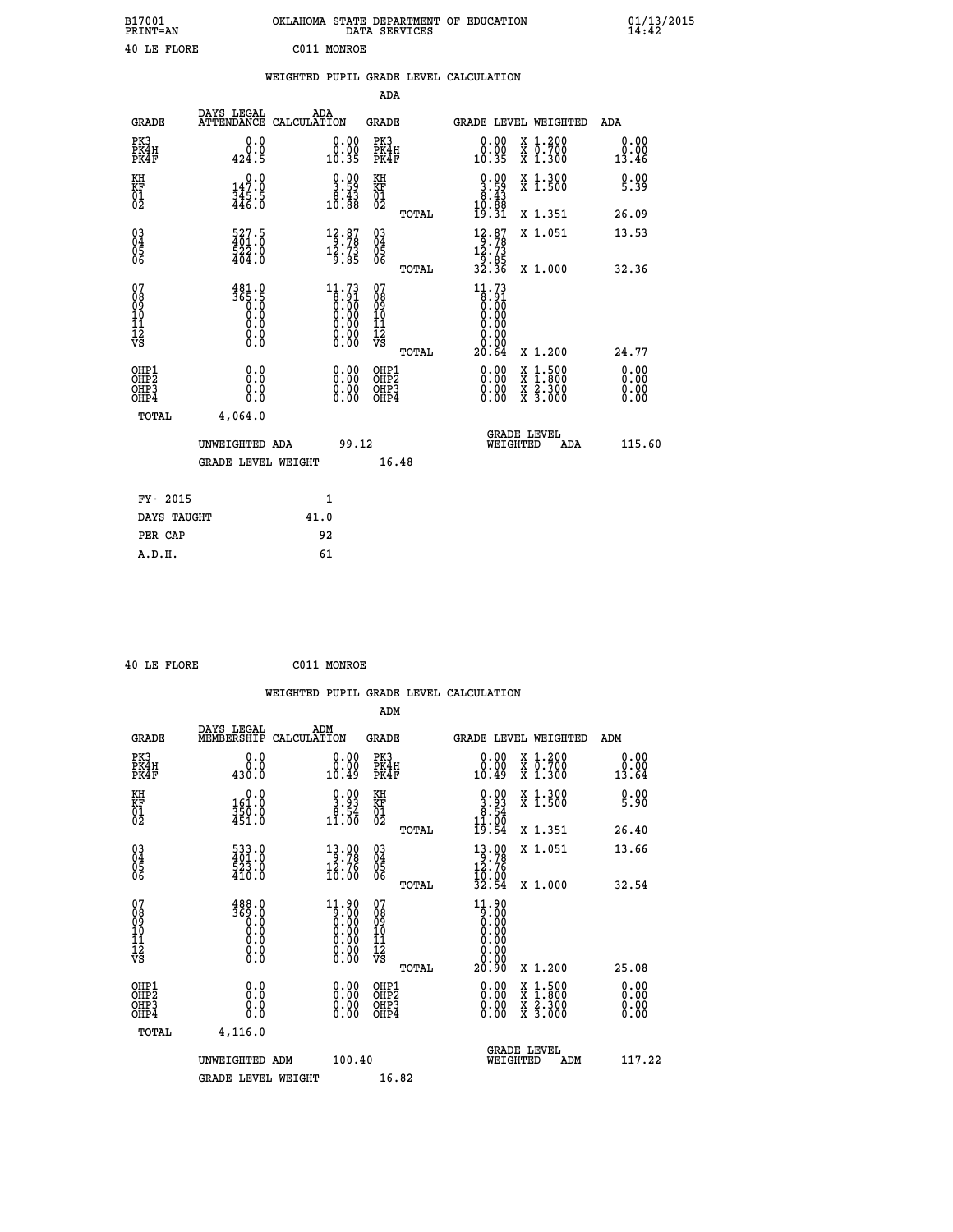| B17001<br><b>PRINT=AN</b> | OKLAHOMA STATE DEPARTMENT OF EDUCATION<br>DATA SERVICES | 01/13/2015 |
|---------------------------|---------------------------------------------------------|------------|
| 40 LE FLORE               | C014 HODGEN                                             |            |

|                                                                    |                                                                                            |                                                                                                                        | ADA                                                               |       |                                                              |                                                                                                  |                              |
|--------------------------------------------------------------------|--------------------------------------------------------------------------------------------|------------------------------------------------------------------------------------------------------------------------|-------------------------------------------------------------------|-------|--------------------------------------------------------------|--------------------------------------------------------------------------------------------------|------------------------------|
| <b>GRADE</b>                                                       | DAYS LEGAL                                                                                 | ADA<br>ATTENDANCE CALCULATION                                                                                          | <b>GRADE</b>                                                      |       | <b>GRADE LEVEL WEIGHTED</b>                                  |                                                                                                  | ADA                          |
| PK3<br>PK4H<br>PK4F                                                | 0.0<br>0.0<br>1,071.0                                                                      | $\begin{smallmatrix} 0.00\\ 0.00\\ 26.12 \end{smallmatrix}$                                                            | PK3<br>PK4H<br>PK4F                                               |       | 0.00<br>$\begin{smallmatrix} 0.00 \ 26.12 \end{smallmatrix}$ | X 1.200<br>X 0.700<br>X 1.300                                                                    | 0.00<br>0.00<br>33.96        |
| KH<br>KF<br>01<br>02                                               | 0.0<br>993.5<br>1,281:0                                                                    | 24.23<br>$\frac{21}{31}$ : $\frac{22}{34}$                                                                             | KH<br>KF<br>01<br>02                                              |       | 24.23<br>$\frac{21.02}{31.24}$<br>52.24                      | X 1.300<br>X 1.500                                                                               | 0.00<br>36.35                |
|                                                                    |                                                                                            |                                                                                                                        |                                                                   | TOTAL |                                                              | X 1.351                                                                                          | 70.60                        |
| $\begin{smallmatrix} 03 \\[-4pt] 04 \end{smallmatrix}$<br>05<br>06 | $\frac{1}{2}$ , $\frac{232}{019}$ . 5<br>$\frac{1}{1}$ , $\frac{053}{146}$ . $\frac{5}{0}$ | 30.06<br>24.87<br>25.70<br>27.95                                                                                       | $\substack{03 \\ 04}$<br>$\begin{matrix} 0.5 \\ 0.6 \end{matrix}$ | TOTAL | 30.06<br>24.87<br>25.70<br>27.95<br>78.52                    | X 1.051<br>X 1.000                                                                               | 31.59<br>78.52               |
| 07<br>08<br>09<br>11<br>11<br>12<br>VS                             | 976.5<br>897.0<br>$\begin{smallmatrix}0.0 \ 0.0 \ 0.0 \end{smallmatrix}$<br>$\S.$          | $23.82$<br>$21.88$<br>$0.00$<br>$0.00$<br>$0.00$<br>$\begin{smallmatrix} 0.00 & 0.00 \\ 0.00 & 0.00 \end{smallmatrix}$ | 07<br>08<br>09<br>11<br>11<br>12<br>VS                            |       | $23.82$<br>$21.88$<br>$0.00$<br>$0.00$<br>0.00<br>0.00       |                                                                                                  |                              |
|                                                                    |                                                                                            |                                                                                                                        |                                                                   | TOTAL | 45.70                                                        | X 1.200                                                                                          | 54.84                        |
| OHP1<br>OH <sub>P2</sub><br>OH <sub>P3</sub><br>OH <sub>P4</sub>   | 0.0<br>0.0<br>0.0                                                                          | 0.00<br>0.00<br>0.00                                                                                                   | OHP1<br>OH <sub>P</sub> 2<br>OHP3<br>OHP4                         |       | 0.00<br>0.00<br>0.00                                         | $\begin{smallmatrix} x & 1 & 500 \\ x & 1 & 800 \\ x & 2 & 300 \\ x & 3 & 000 \end{smallmatrix}$ | 0.00<br>0.00<br>0.00<br>0.00 |
| TOTAL                                                              | 10,532.5                                                                                   |                                                                                                                        |                                                                   |       |                                                              |                                                                                                  |                              |
|                                                                    | UNWEIGHTED ADA                                                                             | 256.89                                                                                                                 |                                                                   |       |                                                              | GRADE LEVEL<br>WEIGHTED<br>ADA                                                                   | 305.86                       |
|                                                                    | <b>GRADE LEVEL WEIGHT</b>                                                                  |                                                                                                                        |                                                                   | 48.97 |                                                              |                                                                                                  |                              |
| FY- 2015                                                           |                                                                                            | $\mathbf{1}$                                                                                                           |                                                                   |       |                                                              |                                                                                                  |                              |
| DAYS TAUGHT                                                        |                                                                                            | 41.0                                                                                                                   |                                                                   |       |                                                              |                                                                                                  |                              |
| PER CAP                                                            |                                                                                            | 92                                                                                                                     |                                                                   |       |                                                              |                                                                                                  |                              |

 **40 LE FLORE C014 HODGEN**

| <b>GRADE</b>                             | DAYS LEGAL<br>MEMBERSHIP                                                                   | ADM<br>CALCULATION                                                                                                                                                                                                                | <b>GRADE</b>                                       |       |                                                                                                                                                                                                                                                                                | <b>GRADE LEVEL WEIGHTED</b>              | ADM                   |  |
|------------------------------------------|--------------------------------------------------------------------------------------------|-----------------------------------------------------------------------------------------------------------------------------------------------------------------------------------------------------------------------------------|----------------------------------------------------|-------|--------------------------------------------------------------------------------------------------------------------------------------------------------------------------------------------------------------------------------------------------------------------------------|------------------------------------------|-----------------------|--|
| PK3<br>PK4H<br>PK4F                      | 0.0<br>0.0<br>1,129.0                                                                      | $\begin{smallmatrix} 0.00\\ 0.00\\ 27.54 \end{smallmatrix}$                                                                                                                                                                       | PK3<br>PK4H<br>PK4F                                |       | 0.00<br>$29.90$<br>$27.54$                                                                                                                                                                                                                                                     | X 1.200<br>X 0.700<br>X 1.300            | 0.00<br>0.00<br>35.80 |  |
| KH<br>KF<br>01<br>02                     | 0.0<br>1,058:0<br>884.0<br>1,330:0                                                         | $\begin{smallmatrix} 0.00\\ 25.80\\ 21.56\\ 32.44 \end{smallmatrix}$                                                                                                                                                              | KH<br>KF<br>01<br>02                               |       | $\begin{smallmatrix} 0.00\\ 25.80\\ 21.56\\ 32.44\\ 54.00 \end{smallmatrix}$                                                                                                                                                                                                   | X 1.300<br>X 1.500                       | 0.00<br>38.70         |  |
|                                          |                                                                                            |                                                                                                                                                                                                                                   |                                                    | TOTAL |                                                                                                                                                                                                                                                                                | X 1.351                                  | 72.95                 |  |
| 03<br>04<br>05<br>06                     | $\begin{smallmatrix} 1,258.0\\ 1,036.0\\ 1,099.0\\ 1,175.0 \end{smallmatrix}$              | 30.68<br>25.27<br>26.80<br>28.66                                                                                                                                                                                                  | $\begin{matrix} 03 \\ 04 \\ 05 \\ 06 \end{matrix}$ |       | 30.68<br>25.27<br>26.80<br>28.66<br>30.73                                                                                                                                                                                                                                      | X 1.051                                  | 32.24                 |  |
|                                          |                                                                                            |                                                                                                                                                                                                                                   |                                                    | TOTAL |                                                                                                                                                                                                                                                                                | X 1.000                                  | 80.73                 |  |
| 07<br>089<br>090<br>1112<br>VS           | $1, 014.0$<br>$943.0$<br>$0.0$<br>$\begin{smallmatrix} 0.10 \ 0.0 \ 0.0 \end{smallmatrix}$ | ${\overset{24}{\phantom{1}23}}\,\overset{73}{\underset{0.00}{\phantom{1}00}}\,\,\overset{73}{\underset{0.00}{\phantom{1}00}}\,\,\overset{73}{\underset{0.00}{\phantom{1}00}}\,\,\overset{73}{\underset{0.00}{\phantom{1}00}}\,\,$ | 07<br>08<br>09<br>01<br>11<br>11<br>12<br>VS       | TOTAL | 24.73<br>$23.000$<br>0.000<br>0.000<br>0.000<br>0.000<br>47.73                                                                                                                                                                                                                 | X 1.200                                  | 57.28                 |  |
| OHP1<br>OHP2<br>OH <sub>P3</sub><br>OHP4 | 0.0<br>0.000                                                                               |                                                                                                                                                                                                                                   | OHP1<br>OHP2<br>OHP3<br>OHP4                       |       | $\begin{smallmatrix} 0.00 & 0.00 & 0.00 & 0.00 & 0.00 & 0.00 & 0.00 & 0.00 & 0.00 & 0.00 & 0.00 & 0.00 & 0.00 & 0.00 & 0.00 & 0.00 & 0.00 & 0.00 & 0.00 & 0.00 & 0.00 & 0.00 & 0.00 & 0.00 & 0.00 & 0.00 & 0.00 & 0.00 & 0.00 & 0.00 & 0.00 & 0.00 & 0.00 & 0.00 & 0.00 & 0.0$ | X 1:500<br>X 1:800<br>X 2:300<br>X 3:000 | 0.00<br>0.00<br>0.00  |  |
| TOTAL                                    | 10,926.0                                                                                   |                                                                                                                                                                                                                                   |                                                    |       |                                                                                                                                                                                                                                                                                |                                          |                       |  |
|                                          | UNWEIGHTED                                                                                 | 266.48<br>ADM                                                                                                                                                                                                                     |                                                    |       | WEIGHTED                                                                                                                                                                                                                                                                       | <b>GRADE LEVEL</b><br>ADM                | 317.70                |  |
|                                          | <b>GRADE LEVEL WEIGHT</b>                                                                  |                                                                                                                                                                                                                                   | 51.22                                              |       |                                                                                                                                                                                                                                                                                |                                          |                       |  |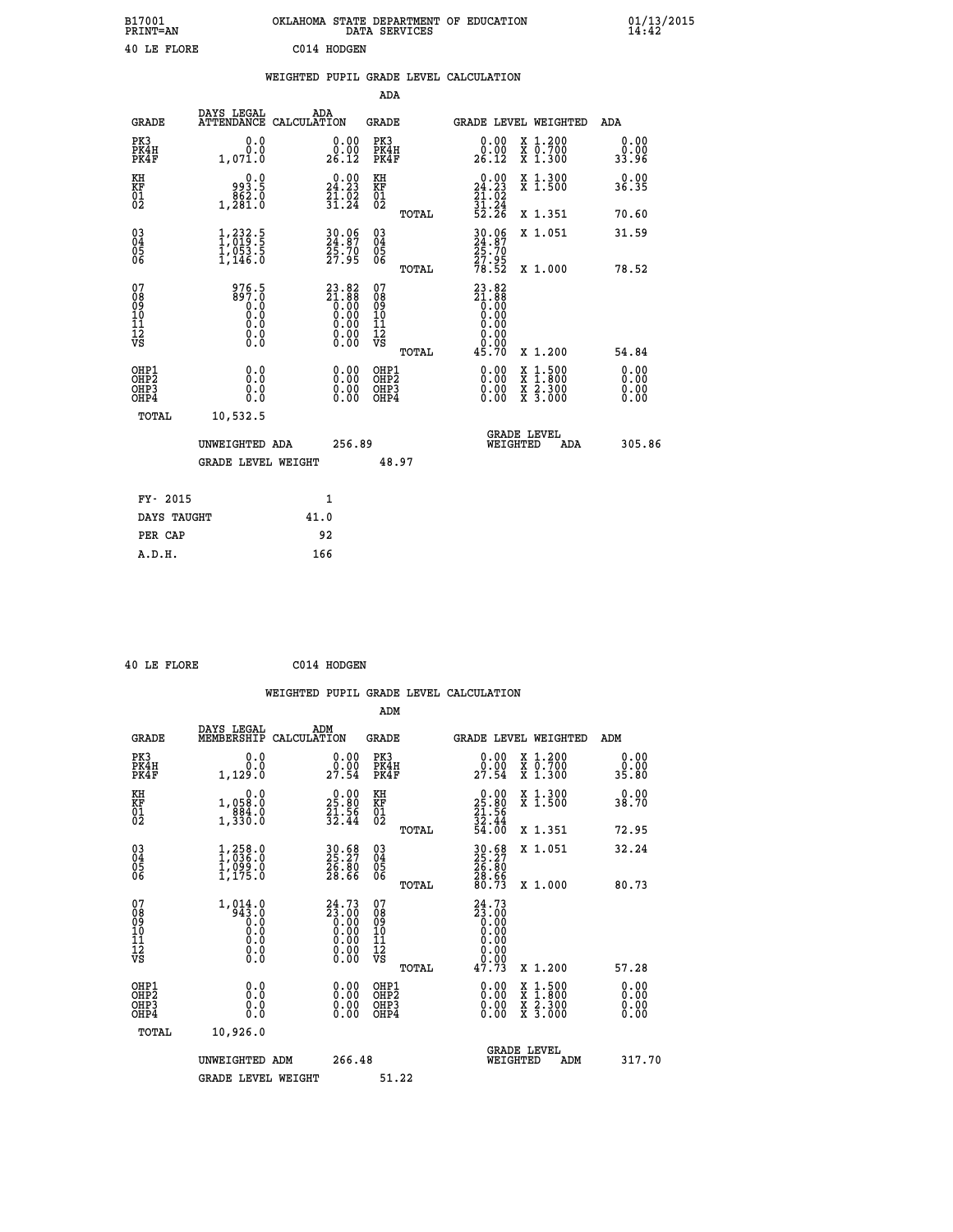| B17001<br><b>PRINT=AN</b> | OKLAHOMA STATE DEPARTMENT OF EDUCATION<br>DATA SERVICES | 01/13/2015<br>14:42 |
|---------------------------|---------------------------------------------------------|---------------------|
| 40 LE FLORE               | C039 FANSHAWE                                           |                     |

|                                                      |                                                             |                    |                                                                |                                                     |       | WEIGHTED PUPIL GRADE LEVEL CALCULATION                                                  |                                                                                                                                           |                      |
|------------------------------------------------------|-------------------------------------------------------------|--------------------|----------------------------------------------------------------|-----------------------------------------------------|-------|-----------------------------------------------------------------------------------------|-------------------------------------------------------------------------------------------------------------------------------------------|----------------------|
|                                                      |                                                             |                    |                                                                | ADA                                                 |       |                                                                                         |                                                                                                                                           |                      |
| <b>GRADE</b>                                         | DAYS LEGAL<br><b>ATTENDANCE</b>                             | ADA<br>CALCULATION |                                                                | <b>GRADE</b>                                        |       |                                                                                         | GRADE LEVEL WEIGHTED                                                                                                                      | ADA                  |
| PK3<br>PK4H<br>PK4F                                  | 141.0<br>$\frac{1}{209}$ .0                                 |                    | $\begin{smallmatrix} 3.44\ 0.00\ 5.10 \end{smallmatrix}$       | PK3<br>PK4H<br>PK4F                                 |       | $\begin{smallmatrix} 3 & 44 \\ 0 & 00 \\ 5 & 10 \end{smallmatrix}$                      | X 1.200<br>X 0.700<br>X 1.300                                                                                                             | 4.13<br>0.00<br>6.63 |
| KH<br>KF<br>01<br>02                                 | 0.0<br>403.0<br>$\frac{240.0}{200.5}$                       |                    | $\begin{smallmatrix} 0.00\ 9.83\ 5.85\ 4.89 \end{smallmatrix}$ | KH<br>KF<br>01<br>02                                |       | $\begin{smallmatrix} 0.00\\9.83\\5.85\\4.89\\10.74 \end{smallmatrix}$                   | X 1.300<br>X 1.500                                                                                                                        | 0.00<br>14.75        |
|                                                      |                                                             |                    |                                                                |                                                     | TOTAL |                                                                                         | X 1.351                                                                                                                                   | 14.51                |
| $^{03}_{04}$<br>Ŏ5<br>06                             | $201.5$<br>$230.0$<br>$\frac{80.5}{268.5}$                  |                    | $\begin{array}{c} 4.91 \\ 5.61 \\ 1.96 \\ 6.55 \end{array}$    | $\begin{array}{c} 03 \\ 04 \\ 05 \\ 06 \end{array}$ |       | $\begin{array}{c} 4.91 \\ 5.61 \\ 1.96 \\ 6.55 \\ 14.12 \end{array}$                    | X 1.051                                                                                                                                   | 5.16                 |
|                                                      |                                                             |                    |                                                                |                                                     | TOTAL |                                                                                         | X 1.000                                                                                                                                   | 14.12                |
| 07<br>08<br>09<br>11<br>11<br>12<br>VS               | $279.0$<br>$233.5$<br>$0.0$<br>$0.0$<br>$0.0$<br>$\S.$ $\S$ |                    | $\frac{6.80}{5.70}$<br>86:50<br>0.00<br>0.00<br>0.00           | 07<br>08<br>09<br>101<br>11<br>12<br>VS             | TOTAL | $\begin{smallmatrix} 6.80\ 5.70\ 0.00\ 0.00 \end{smallmatrix}$<br>0.00<br>0.00<br>12.50 | X 1.200                                                                                                                                   | 15.00                |
| OHP1<br>OHP <sub>2</sub><br>OH <sub>P3</sub><br>OHP4 | 0.0<br>0.0<br>Ō.Ō                                           |                    | 0.00<br>$\begin{smallmatrix} 0.00 \ 0.00 \end{smallmatrix}$    | OHP1<br>OHP2<br>OHP3<br>OHP4                        |       | 0.00<br>0.00<br>0.00                                                                    | $\begin{smallmatrix} \mathtt{X} & 1\cdot500\\ \mathtt{X} & 1\cdot800\\ \mathtt{X} & 2\cdot300\\ \mathtt{X} & 3\cdot000 \end{smallmatrix}$ | 0.00<br>0.00<br>0.00 |
| TOTAL                                                | 2,486.5                                                     |                    |                                                                |                                                     |       |                                                                                         |                                                                                                                                           |                      |
|                                                      | UNWEIGHTED ADA                                              |                    | 60.64                                                          |                                                     |       | WEIGHTED                                                                                | <b>GRADE LEVEL</b><br><b>ADA</b>                                                                                                          | 74.30                |
|                                                      | <b>GRADE LEVEL WEIGHT</b>                                   |                    |                                                                |                                                     | 13.66 |                                                                                         |                                                                                                                                           |                      |
| FY- 2015                                             |                                                             | $\mathbf{1}$       |                                                                |                                                     |       |                                                                                         |                                                                                                                                           |                      |
| DAYS TAUGHT                                          |                                                             | 41.0               |                                                                |                                                     |       |                                                                                         |                                                                                                                                           |                      |
| PER CAP                                              |                                                             | 128                |                                                                |                                                     |       |                                                                                         |                                                                                                                                           |                      |

|  | 40 LE FLORE | C039 FANSHAWE |
|--|-------------|---------------|

|                                                    |                                                                                             |                    |                                                                   |                                   |       | WEIGHTED PUPIL GRADE LEVEL CALCULATION                                                                                                                                                                                                                                         |                                                                                                  |                       |       |
|----------------------------------------------------|---------------------------------------------------------------------------------------------|--------------------|-------------------------------------------------------------------|-----------------------------------|-------|--------------------------------------------------------------------------------------------------------------------------------------------------------------------------------------------------------------------------------------------------------------------------------|--------------------------------------------------------------------------------------------------|-----------------------|-------|
|                                                    |                                                                                             |                    |                                                                   | ADM                               |       |                                                                                                                                                                                                                                                                                |                                                                                                  |                       |       |
| <b>GRADE</b>                                       | DAYS LEGAL<br>MEMBERSHIP                                                                    | ADM<br>CALCULATION |                                                                   | <b>GRADE</b>                      |       | <b>GRADE LEVEL WEIGHTED</b>                                                                                                                                                                                                                                                    |                                                                                                  | ADM                   |       |
| PK3<br>PK4H<br>PK4F                                | 141.0<br>215.0                                                                              |                    | 3.44<br>$\frac{0.00}{5.24}$                                       | PK3<br>PK4H<br>PK4F               |       | $\begin{smallmatrix} 3.44\ 0.00\ 5.24 \end{smallmatrix}$                                                                                                                                                                                                                       | X 1.200<br>X 0.700<br>X 1.300                                                                    | 4.13<br>0.00<br>6.81  |       |
| KH<br>KF<br>01<br>02                               | 0.0<br>$\frac{414.0}{249.0}$<br>$\frac{249.0}{205.0}$                                       |                    | $\begin{smallmatrix} 0.00\\10.10\\6.07\\5.00 \end{smallmatrix}$   | KH<br>KF<br>01<br>02              |       | $\begin{smallmatrix} 0.00\\10.10\\6.07\\5.00\\11.07 \end{smallmatrix}$                                                                                                                                                                                                         | X 1.300<br>X 1.500                                                                               | 0.00<br>15.15         |       |
|                                                    |                                                                                             |                    |                                                                   |                                   | TOTAL |                                                                                                                                                                                                                                                                                | X 1.351                                                                                          | 14.96                 |       |
| $\begin{matrix} 03 \\ 04 \\ 05 \\ 06 \end{matrix}$ | $\begin{smallmatrix} 205.0\\ 234.0\\ 82.0\\ 285.0 \end{smallmatrix}$                        |                    | 5.00<br>5.71<br>2.00<br>6.95                                      | $\substack{03 \\ 04}$<br>Ŏ5<br>06 |       | $\frac{5:90}{2:00}$<br>2.00<br>6.95                                                                                                                                                                                                                                            | X 1.051                                                                                          | 5.26                  |       |
|                                                    |                                                                                             |                    |                                                                   |                                   | TOTAL | 14.66                                                                                                                                                                                                                                                                          | X 1.000                                                                                          | 14.66                 |       |
| 07<br>0890112<br>1112<br>VS                        | 287.0<br>246.0<br>$\begin{smallmatrix} 0.0 & 0 \ 0.0 & 0 \end{smallmatrix}$<br>0.0<br>$\S.$ |                    | $7.00 \\ 6.00 \\ 0.00 \\ 0.00 \\ 0.00 \\ 0.00 \\ 0.00$            | 07<br>0890112<br>1112<br>VS       | TOTAL | 7.00<br>6.00<br>0.00<br>0.00<br>0.00<br>0.00<br>13.00                                                                                                                                                                                                                          | $X_1.200$                                                                                        | 15.60                 |       |
|                                                    |                                                                                             |                    |                                                                   |                                   |       |                                                                                                                                                                                                                                                                                |                                                                                                  | 0.00                  |       |
| OHP1<br>OHP2<br>OH <sub>P3</sub><br>OHP4           | 0.0<br>0.000                                                                                |                    | $\begin{smallmatrix} 0.00 \ 0.00 \ 0.00 \ 0.00 \end{smallmatrix}$ | OHP1<br>OHP2<br>OHP3<br>OHP4      |       | $\begin{smallmatrix} 0.00 & 0.00 & 0.00 & 0.00 & 0.00 & 0.00 & 0.00 & 0.00 & 0.00 & 0.00 & 0.00 & 0.00 & 0.00 & 0.00 & 0.00 & 0.00 & 0.00 & 0.00 & 0.00 & 0.00 & 0.00 & 0.00 & 0.00 & 0.00 & 0.00 & 0.00 & 0.00 & 0.00 & 0.00 & 0.00 & 0.00 & 0.00 & 0.00 & 0.00 & 0.00 & 0.0$ | $\begin{smallmatrix} x & 1 & 500 \\ x & 1 & 800 \\ x & 2 & 300 \\ x & 3 & 000 \end{smallmatrix}$ | Ō. ŌŌ<br>0.00<br>0.00 |       |
| TOTAL                                              | 2,563.0                                                                                     |                    |                                                                   |                                   |       |                                                                                                                                                                                                                                                                                |                                                                                                  |                       |       |
|                                                    | UNWEIGHTED ADM                                                                              |                    | 62.51                                                             |                                   |       | WEIGHTED                                                                                                                                                                                                                                                                       | <b>GRADE LEVEL</b><br>ADM                                                                        |                       | 76.57 |
|                                                    | <b>GRADE LEVEL WEIGHT</b>                                                                   |                    |                                                                   | 14.06                             |       |                                                                                                                                                                                                                                                                                |                                                                                                  |                       |       |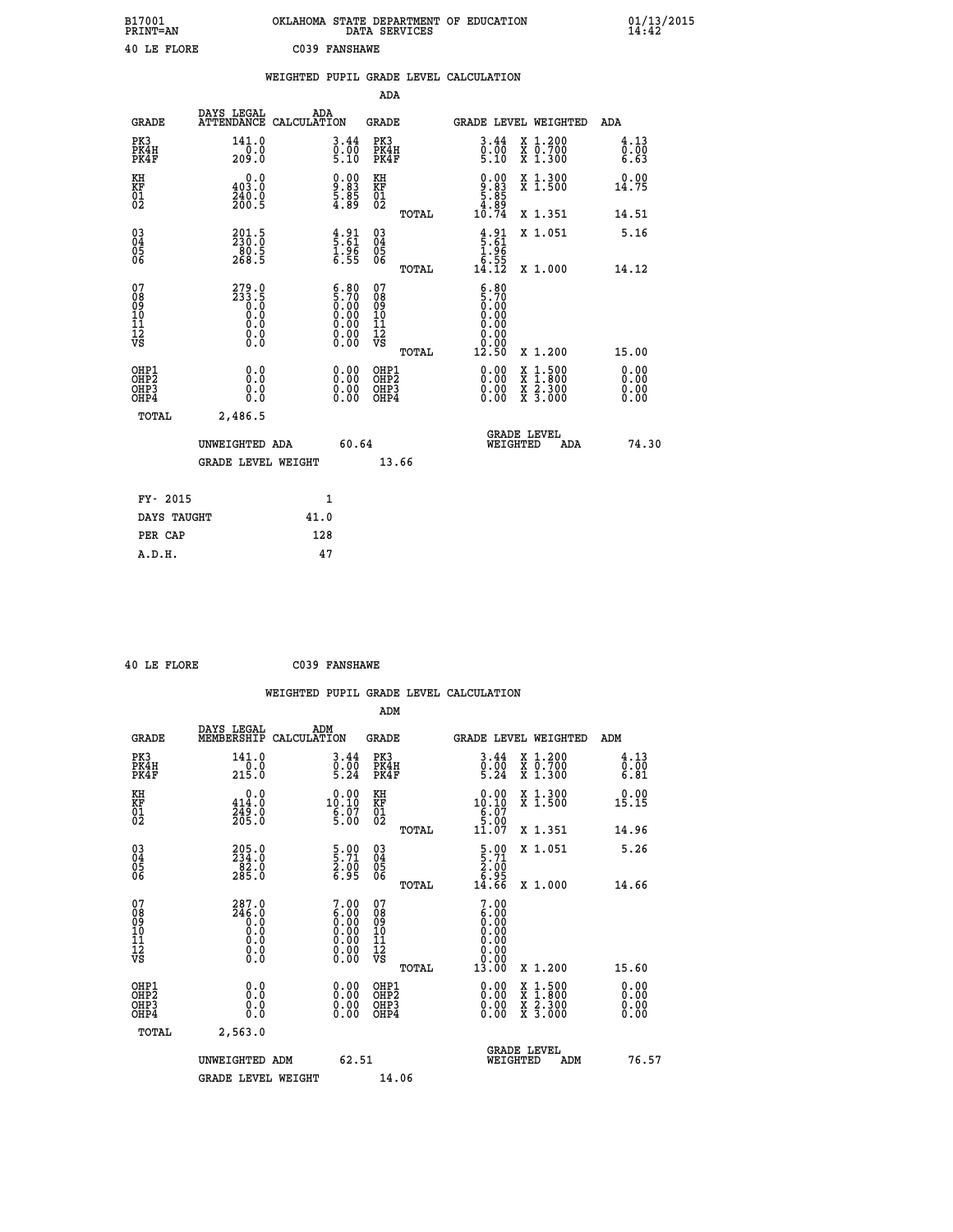| B17001<br>PRINT=AN | OKLAHOMA STATE DEPARTMENT OF EDUCATION<br>DATA SERVICES | 01/13/2015<br>14:42 |
|--------------------|---------------------------------------------------------|---------------------|
| 40 LE FLORE        | I002 SPIRO                                              |                     |

|  |  | WEIGHTED PUPIL GRADE LEVEL CALCULATION |
|--|--|----------------------------------------|
|  |  |                                        |

|                                                                              |                                                                       |                                                                       | ADA                                      |       |                                                                        |                                          |                              |
|------------------------------------------------------------------------------|-----------------------------------------------------------------------|-----------------------------------------------------------------------|------------------------------------------|-------|------------------------------------------------------------------------|------------------------------------------|------------------------------|
| <b>GRADE</b>                                                                 | DAYS LEGAL                                                            | ADA<br>ATTENDANCE CALCULATION                                         | <b>GRADE</b>                             |       | GRADE LEVEL WEIGHTED                                                   |                                          | ADA                          |
| PK3<br>PK4H<br>PK4F                                                          | 43.0<br>0.0<br>2,387.0                                                | $\begin{smallmatrix} 0.96 \\ 0.00 \\ 53.04 \end{smallmatrix}$         | PK3<br>PK4H<br>PK4F                      |       | $\begin{smallmatrix} 0.96 \\ 0.00 \\ 53.04 \end{smallmatrix}$          | X 1.200<br>X 0.700<br>X 1.300            | 1.15<br>0.00<br>68.95        |
| KH<br>KF<br>01<br>02                                                         | 0.0<br>3,915:0<br>3,788:0<br>4,064:5                                  | $\begin{smallmatrix} 0.00\\ 87.09\\ 84.22\\ 90.32 \end{smallmatrix}$  | KH<br>KF<br>01<br>02                     |       | 0.00<br>$87.09$<br>$84.22$<br>$90.32$<br>$174.54$                      | X 1.300<br>X 1.500                       | 0.00<br>130.64               |
|                                                                              |                                                                       |                                                                       |                                          | TOTAL |                                                                        | X 1.351                                  | 235.80                       |
| $^{03}_{04}$<br>Ŏ5<br>06                                                     | 3,594.0<br>3,766.0<br>3,089.0<br>4,045.0                              | $79.90$<br>$83.72$<br>$68.64$<br>$89.89$                              | $\substack{03 \\ 04}$<br>Ŏ5<br>06        |       | $79.9083.7268.6489.89242.25$                                           | X 1.051                                  | 83.97                        |
|                                                                              |                                                                       |                                                                       |                                          | TOTAL |                                                                        | X 1.000                                  | 242.25                       |
| 07<br>08901112<br>1112<br>VS                                                 | 3,295.0<br>3,681.5<br>3,694.5<br>3,999.0<br>2,748.5<br>2,804.0<br>0.0 | $73.36$<br>81.81<br>82.34<br>82.34<br>66.64<br>61.28<br>62.31<br>0.00 | 07<br>08<br>09<br>11<br>11<br>12<br>VS   |       | $73.36$<br>$81.81$<br>$82.34$<br>$66.64$<br>$61.28$<br>$62.31$<br>0.00 |                                          |                              |
|                                                                              |                                                                       |                                                                       |                                          | TOTAL | 427.74                                                                 | X 1.200                                  | 513.29                       |
| OHP1<br>OH <sub>P</sub> <sub>2</sub><br>OH <sub>P3</sub><br>OH <sub>P4</sub> | 0.0<br>0.000                                                          | $\begin{smallmatrix} 0.00 \ 0.00 \ 0.00 \ 0.00 \end{smallmatrix}$     | OHP1<br>OHP <sub>2</sub><br>OHP3<br>OHP4 |       | 0.00<br>0.00<br>0.00                                                   | X 1:500<br>X 1:800<br>X 2:300<br>X 3:000 | 0.00<br>0.00<br>0.00<br>0.00 |
| TOTAL                                                                        | 47,914.0                                                              |                                                                       |                                          |       |                                                                        |                                          |                              |
|                                                                              | UNWEIGHTED ADA                                                        | 1,065.52                                                              |                                          |       |                                                                        | GRADE LEVEL<br>WEIGHTED<br>ADA           | 1,276.05                     |
|                                                                              | <b>GRADE LEVEL WEIGHT</b>                                             |                                                                       | 210.53                                   |       |                                                                        |                                          |                              |
| FY- 2015                                                                     |                                                                       | $\mathbf{1}$                                                          |                                          |       |                                                                        |                                          |                              |
| DAYS TAUGHT                                                                  |                                                                       | 45.0                                                                  |                                          |       |                                                                        |                                          |                              |
| PER CAP                                                                      |                                                                       | 55                                                                    |                                          |       |                                                                        |                                          |                              |
|                                                                              |                                                                       |                                                                       |                                          |       |                                                                        |                                          |                              |

 **40 LE FLORE I002 SPIRO**

 **A.D.H. 836**

 **ADM**

| <b>GRADE</b>                                       | DAYS LEGAL                                                     | ADM<br>MEMBERSHIP CALCULATION                                        | <b>GRADE</b>                                           | GRADE LEVEL WEIGHTED                                                                                            |                                          | ADM                   |
|----------------------------------------------------|----------------------------------------------------------------|----------------------------------------------------------------------|--------------------------------------------------------|-----------------------------------------------------------------------------------------------------------------|------------------------------------------|-----------------------|
| PK3<br>PK4H<br>PK4F                                | 43.0<br>0.0<br>2,595.0                                         | $\begin{smallmatrix} 0.96 \\ 0.00 \\ 57.67 \end{smallmatrix}$        | PK3<br>PK4H<br>PK4F                                    | $0.96$<br>57.67                                                                                                 | X 1.200<br>X 0.700<br>X 1.300            | 1.15<br>0.00<br>74.97 |
| KH<br>KF<br>01<br>02                               | 0.0<br>$\frac{4}{3}, \frac{152}{914}$ .0<br>4,202.0            | $92.36$<br>$87.35$<br>$93.38$                                        | KH<br>KF<br>01<br>02                                   | $\begin{smallmatrix}&&0\,1\,0\\&2\,1\,3\,6\\&8\,7\,.\,0\,3\\&9\,3\,.\,3\,8\\&1\,8\,0\,.\,4\,1\end{smallmatrix}$ | X 1.300<br>X 1.500                       | 0.00<br>138.54        |
|                                                    |                                                                |                                                                      | TOTAL                                                  |                                                                                                                 | X 1.351                                  | 243.73                |
| $\begin{matrix} 03 \\ 04 \\ 05 \\ 06 \end{matrix}$ | $3, 742.0$<br>$3, 878.0$<br>$3, 218.0$<br>$4, 185.0$           | 83.19<br>86.21<br>71.51<br>93.00                                     | $\begin{matrix} 03 \\ 04 \\ 05 \\ 06 \end{matrix}$     | 83.19<br>86.21                                                                                                  | X 1.051                                  | 87.43                 |
|                                                    |                                                                |                                                                      | TOTAL                                                  | $\frac{71.51}{93.00}$<br>250.72                                                                                 | X 1.000                                  | 250.72                |
| 07<br>08<br>09<br>101<br>11<br>12<br>VS            | 3,481.0<br>3,845.0<br>3,881.0<br>3,203.0<br>2,917.0<br>2,965.0 | 77.49<br>85.44<br>86.53<br>71.18<br>71.18<br>65.02<br>65.89<br>60.00 | 07<br>08<br>09<br>001<br>11<br>11<br>12<br>VS<br>TOTAL | $77.49$<br>85.44<br>86.53<br>71.18<br>71.18<br>65.02<br>65.80<br>65.80<br>451.55                                | X 1.200                                  | 541.86                |
| OHP1<br>OHP2<br>OHP3<br>OHP4                       | 0.0<br>0.000                                                   | $\begin{smallmatrix} 0.00 \ 0.00 \ 0.00 \ 0.00 \end{smallmatrix}$    | OHP1<br>OHP2<br>OHP3<br>OHP4                           | $0.00$<br>$0.00$<br>0.00                                                                                        | X 1:500<br>X 1:800<br>X 2:300<br>X 3:000 | 0.00<br>0.00<br>0.00  |
| TOTAL                                              | 50,221.0                                                       |                                                                      |                                                        |                                                                                                                 |                                          |                       |
|                                                    | UNWEIGHTED                                                     | 1,116.86<br>ADM                                                      |                                                        | <b>GRADE LEVEL</b><br>WEIGHTED                                                                                  | ADM                                      | 1,338.40              |
|                                                    | <b>GRADE LEVEL WEIGHT</b>                                      |                                                                      | 221.54                                                 |                                                                                                                 |                                          |                       |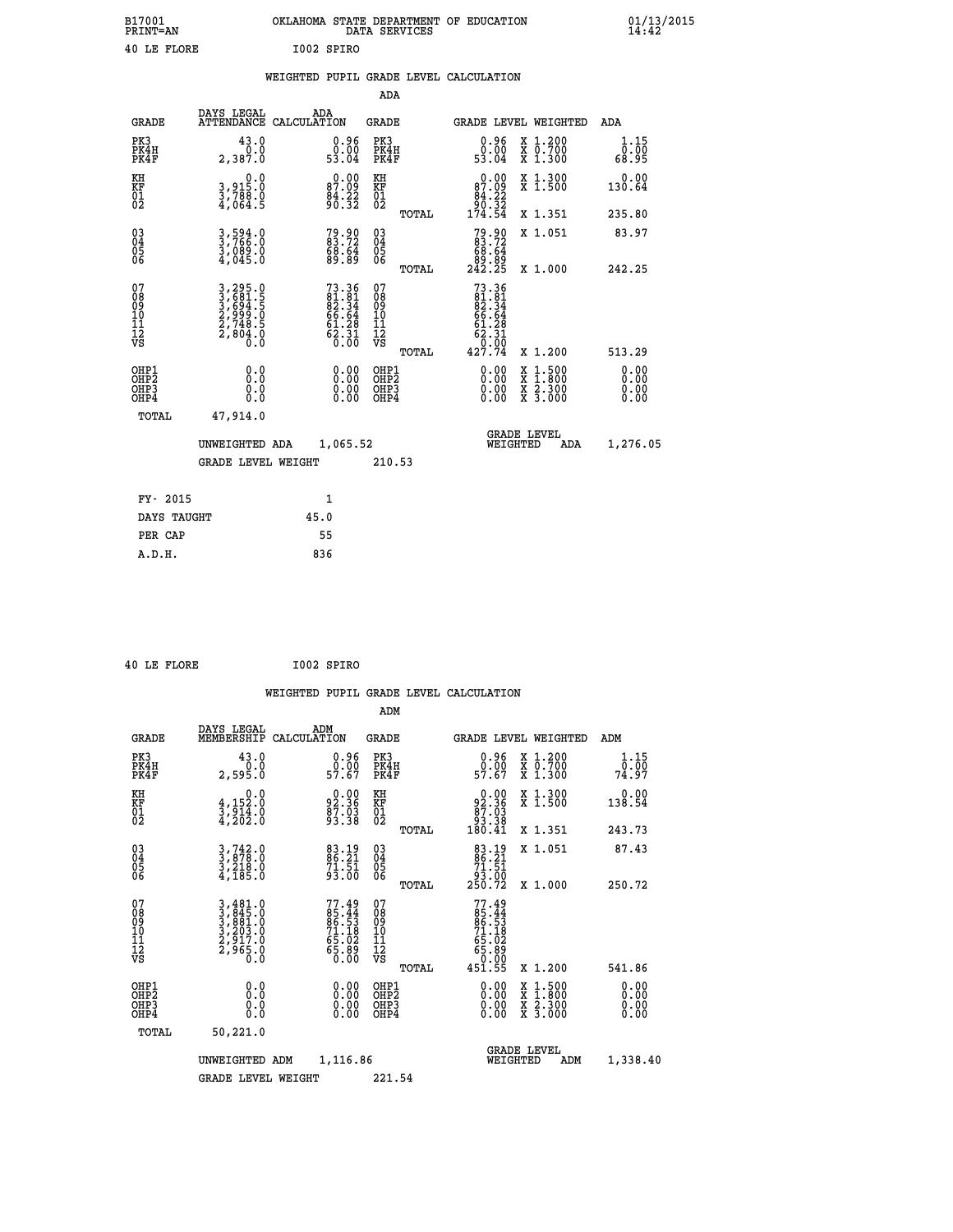| B17001<br><b>PRINT=AN</b> | OKLAHOMA STATE DEPARTMENT OF EDUCATION<br>DATA SERVICES | 01/13/2015 |
|---------------------------|---------------------------------------------------------|------------|
| 40 LE FLORE               | <b>I003 HEAVENER</b>                                    |            |

|                                |                                                                                     | WEIGHTED PUPIL GRADE LEVEL CALCULATION                                                        |                                                             |                                        |       |                                                                                                               |        |                                                           |                              |
|--------------------------------|-------------------------------------------------------------------------------------|-----------------------------------------------------------------------------------------------|-------------------------------------------------------------|----------------------------------------|-------|---------------------------------------------------------------------------------------------------------------|--------|-----------------------------------------------------------|------------------------------|
|                                |                                                                                     |                                                                                               |                                                             | <b>ADA</b>                             |       |                                                                                                               |        |                                                           |                              |
| <b>GRADE</b>                   | DAYS LEGAL<br><b>ATTENDANCE</b>                                                     | ADA<br>CALCULATION                                                                            |                                                             | <b>GRADE</b>                           |       |                                                                                                               |        | GRADE LEVEL WEIGHTED                                      | ADA                          |
| PK3<br>PK4H<br>PK4F            | 39.0<br>0.0<br>1,719.5                                                              | 44.09                                                                                         | $1.00$<br>$0.00$                                            | PK3<br>PK4H<br>PK4F                    |       | 1.00<br>0.00<br>44.09                                                                                         |        | X 1.200<br>X 0.700<br>X 1.300                             | 1.20<br>0.00<br>57.32        |
| KH<br>KF<br>01<br>02           | 0.0<br>2,830:5<br>3,473:0<br>2,829:5                                                | 72.58<br>88.90<br>72.55                                                                       |                                                             | KH<br>KF<br>01<br>02                   |       | $\begin{smallmatrix} &0.00\\72.58\\88.90\\72.55\\161.45\end{smallmatrix}$                                     |        | X 1.300<br>X 1.500                                        | 0.00<br>108.87               |
|                                |                                                                                     |                                                                                               |                                                             |                                        | TOTAL |                                                                                                               |        | X 1.351                                                   | 218.12                       |
| $^{03}_{04}$<br>Ŏ5<br>06       | 2, 496.0<br>$\frac{5}{3}, \frac{6}{698}.$ 8                                         | $53.72$<br>$70.11$<br>$\frac{68.24}{79.31}$                                                   |                                                             | $\substack{03 \\ 04}$<br>05<br>06      |       | $53.72$<br>$70.11$<br>$\begin{array}{r} 68.24 \\ 79.31 \\ 217.66 \end{array}$                                 |        | X 1.051                                                   | 66.97                        |
|                                |                                                                                     |                                                                                               |                                                             |                                        | TOTAL |                                                                                                               |        | X 1.000                                                   | 217.66                       |
| 07<br>089<br>090<br>1112<br>VS | $2,649.0$<br>$3,780.5$<br>$3,789.5$<br>$2,859.5$<br>$3,697.5$<br>$2,212.0$<br>$0.0$ | $\begin{smallmatrix} 68.00\\ 80.68\\ 96.90\\ 73.32\\ 94.80\\ 56.72\\ 56.00 \end{smallmatrix}$ |                                                             | 07<br>08<br>09<br>11<br>11<br>12<br>VS | TOTAL | $\begin{smallmatrix} 68.00\\ 80.68\\ 96.50\\ 73.32\\ 74.80\\ 94.80\\ 56.72\\ 0.00\\ 470.42 \end{smallmatrix}$ |        | X 1.200                                                   | 564.50                       |
| OHP1<br>OHP2<br>OHP3<br>OHP4   | 0.0<br>$0.\overline{0}$<br>Ō.Ō                                                      |                                                                                               | 0.00<br>$\begin{smallmatrix} 0.00 \ 0.00 \end{smallmatrix}$ | OHP1<br>OHP2<br>OHP3<br>OHP4           |       | 0.00<br>0.00<br>0.00                                                                                          | X<br>X | $1:500$<br>$1:800$<br>$\frac{x}{x}$ $\frac{5:300}{3:000}$ | 0.00<br>0.00<br>0.00<br>0.00 |
| <b>TOTAL</b>                   | 40,238.0                                                                            |                                                                                               |                                                             |                                        |       |                                                                                                               |        |                                                           |                              |
|                                | UNWEIGHTED ADA                                                                      | 1,030.92                                                                                      |                                                             |                                        |       |                                                                                                               |        | GRADE LEVEL<br>WEIGHTED<br>ADA                            | 1,234.64                     |
|                                | <b>GRADE LEVEL WEIGHT</b>                                                           |                                                                                               |                                                             | 203.72                                 |       |                                                                                                               |        |                                                           |                              |
| FY- 2015                       |                                                                                     | $\mathbf{1}$                                                                                  |                                                             |                                        |       |                                                                                                               |        |                                                           |                              |
| DAYS TAUGHT                    |                                                                                     | 39.0                                                                                          |                                                             |                                        |       |                                                                                                               |        |                                                           |                              |
| PER CAP                        |                                                                                     | 75                                                                                            |                                                             |                                        |       |                                                                                                               |        |                                                           |                              |

 **40 LE FLORE I003 HEAVENER**

 **A.D.H. 796**

 **ADM**

| <b>GRADE</b>                                 | DAYS LEGAL<br>MEMBERSHIP                                       | ADM<br>CALCULATION                                                                    | <b>GRADE</b>                                       |       | <b>GRADE LEVEL WEIGHTED</b>                                                            |                                          | ADM                   |  |
|----------------------------------------------|----------------------------------------------------------------|---------------------------------------------------------------------------------------|----------------------------------------------------|-------|----------------------------------------------------------------------------------------|------------------------------------------|-----------------------|--|
| PK3<br>PK4H<br>PK4F                          | 39.0<br>0.0<br>1,800.0                                         | $\begin{smallmatrix} 1.00\\ 0.00\\ 46.15 \end{smallmatrix}$                           | PK3<br>PK4H<br>PK4F                                |       | 1.00<br>$\frac{0.00}{46.15}$                                                           | X 1.200<br>X 0.700<br>X 1.300            | 1.20<br>0.00<br>60.00 |  |
| KH<br>KF<br>01<br>02                         | 0.0<br>2,921.0<br>3,539.0<br>2,901.0                           | $74.90$<br>$74.90$<br>$90.59$<br>$74.38$                                              | KH<br>KF<br>01<br>02                               |       | 74.90<br>63:59<br>74:38<br>164:97                                                      | X 1.300<br>X 1.500                       | $0.00$<br>112.35      |  |
|                                              |                                                                |                                                                                       |                                                    | TOTAL |                                                                                        | X 1.351                                  | 222.87                |  |
| 03<br>04<br>05<br>06                         | 2,542.0<br>2,786.0<br>2,717.0<br>3,166.0                       | $54.87$<br>$71.28$<br>$69.51$<br>$81.03$                                              | $\begin{matrix} 03 \\ 04 \\ 05 \\ 06 \end{matrix}$ |       | $54.87$<br>$71.28$<br>$69.51$<br>$81.03$<br>$221.82$                                   | X 1.051                                  | 68.18                 |  |
|                                              |                                                                |                                                                                       |                                                    | TOTAL |                                                                                        | X 1.000                                  | 221.82                |  |
| 07<br>08<br>09<br>101<br>11<br>12<br>VS      | 2,735.0<br>3,252.0<br>3,955.0<br>3,009.0<br>3,846.0<br>2,348.0 | $\begin{smallmatrix}70.21\\83.38\\101.37\\77.15\\98.61\\60.21\\0.00\end{smallmatrix}$ | 07<br>08<br>09<br>001<br>11<br>11<br>12<br>VS      | TOTAL | $\begin{smallmatrix}70.21\\83.38\\101.37\\77.15\\98.61\\60.21\\90.93\end{smallmatrix}$ | X 1.200                                  | 589.12                |  |
| OHP1                                         |                                                                |                                                                                       | OHP1                                               |       |                                                                                        |                                          |                       |  |
| OHP <sub>2</sub><br>OH <sub>P3</sub><br>OHP4 | 0.0<br>0.000                                                   | $\begin{smallmatrix} 0.00 \ 0.00 \ 0.00 \ 0.00 \end{smallmatrix}$                     | OHP <sub>2</sub><br>OHP3<br>OHP4                   |       | 0.00<br>$0.00$<br>0.00                                                                 | X 1:500<br>X 1:800<br>X 2:300<br>X 3:000 | 0.00<br>0.00<br>0.00  |  |
| TOTAL                                        | 41,556.0                                                       |                                                                                       |                                                    |       |                                                                                        |                                          |                       |  |
|                                              | UNWEIGHTED                                                     | 1,064.64<br>ADM                                                                       |                                                    |       | WEIGHTED                                                                               | <b>GRADE LEVEL</b><br>ADM                | 1,275.54              |  |
|                                              | <b>GRADE LEVEL WEIGHT</b>                                      |                                                                                       | 210.90                                             |       |                                                                                        |                                          |                       |  |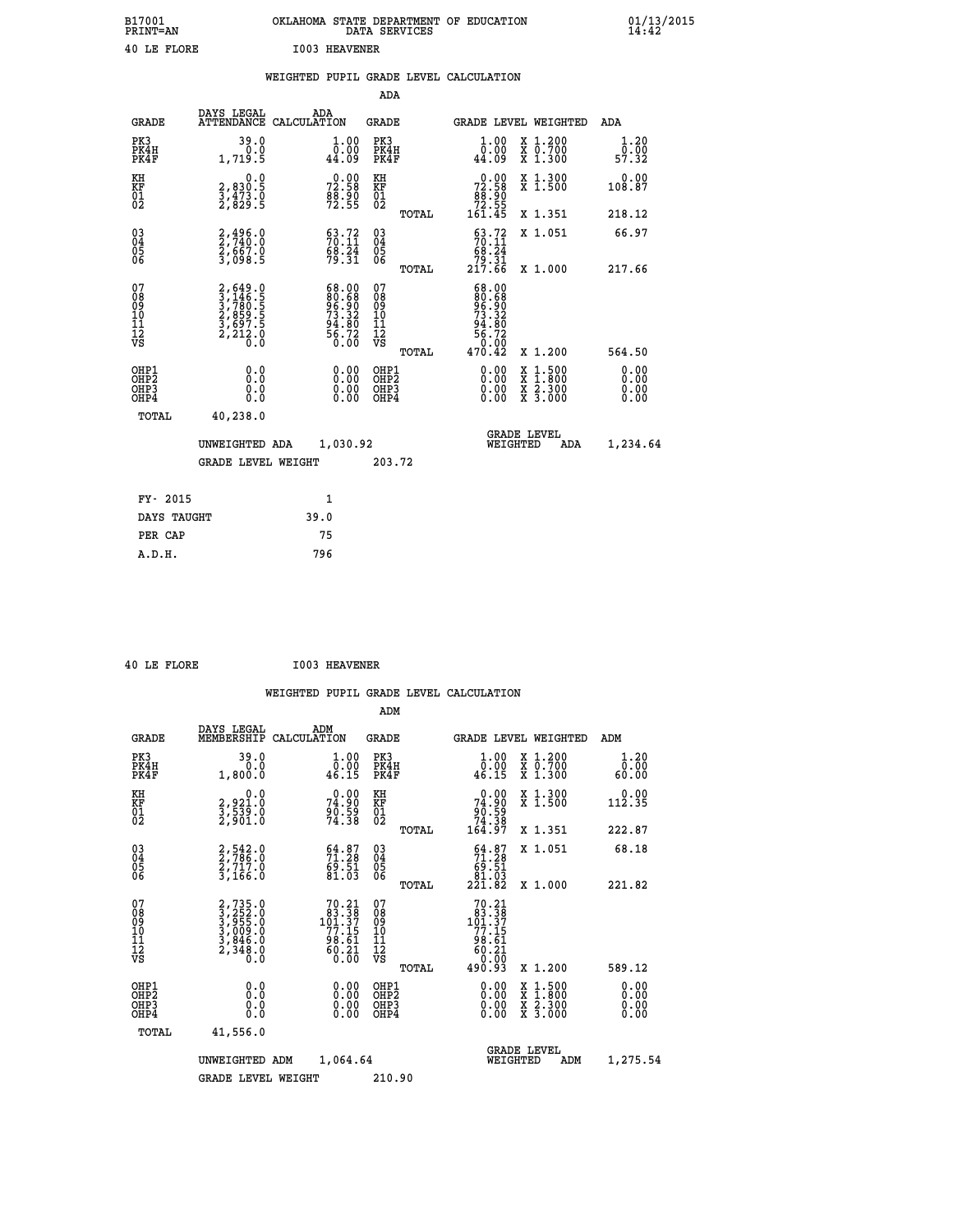| B17001<br>PRINT=AN | OKLAHOMA STATE DEPARTMENT OF EDUCATION<br>DATA SERVICES | $01/13/2015$<br>14:42 |
|--------------------|---------------------------------------------------------|-----------------------|
| 40 LE FLORE        | I007 POCOLA                                             |                       |

|  |  | WEIGHTED PUPIL GRADE LEVEL CALCULATION |
|--|--|----------------------------------------|
|  |  |                                        |

|                                                                              |                                                                                                |                                                                          | ADA                                                |       |                                                                                                         |                                                                                                                                           |                              |
|------------------------------------------------------------------------------|------------------------------------------------------------------------------------------------|--------------------------------------------------------------------------|----------------------------------------------------|-------|---------------------------------------------------------------------------------------------------------|-------------------------------------------------------------------------------------------------------------------------------------------|------------------------------|
| <b>GRADE</b>                                                                 | DAYS LEGAL                                                                                     | ADA<br>ATTENDANCE CALCULATION                                            | GRADE                                              |       | <b>GRADE LEVEL WEIGHTED</b>                                                                             |                                                                                                                                           | ADA                          |
| PK3<br>PK4H<br>PK4F                                                          | 81.0<br>0.0<br>1,637.5                                                                         | $\substack{2.08\\0.00\\41.99}$                                           | PK3<br>PK4H<br>PK4F                                |       | 2.08<br>0.00<br>41.99                                                                                   | X 1.200<br>X 0.700<br>X 1.300                                                                                                             | 2.50<br>0.00<br>54.59        |
| KH<br>KF<br>01<br>02                                                         | $\begin{smallmatrix} 0.0\\2,347.0\\2,339.5\\2,162.0 \end{smallmatrix}$                         | $\begin{smallmatrix} 0.00\\ 60.18\\ 59.99\\ 55.44 \end{smallmatrix}$     | KH<br>KF<br>01<br>02                               |       | $\begin{smallmatrix} &0.00\ 60.18\ 59.99\ 55.44\ 115.43\end{smallmatrix}$                               | X 1.300<br>X 1.500                                                                                                                        | 0.00<br>90.27                |
|                                                                              |                                                                                                |                                                                          |                                                    | TOTAL |                                                                                                         | X 1.351                                                                                                                                   | 155.95                       |
| $\begin{matrix} 03 \\ 04 \\ 05 \\ 06 \end{matrix}$                           | $\frac{1}{2}, \frac{878}{267}$ .<br>$\frac{2}{317}$ .<br>$\frac{5}{2}, \frac{317}{229}$ .<br>5 | $\begin{smallmatrix} 48.15\ 58.14\ 59.29\ 57.01\ \end{smallmatrix}$      | $\begin{matrix} 03 \\ 04 \\ 05 \\ 06 \end{matrix}$ |       | $\frac{48}{58}.15$<br>59:29<br>57.01                                                                    | X 1.051                                                                                                                                   | 50.61                        |
|                                                                              |                                                                                                |                                                                          |                                                    | TOTAL | 174.44                                                                                                  | X 1.000                                                                                                                                   | 174.44                       |
| 07<br>08<br>09<br>11<br>11<br>12<br>VS                                       | 2,733.5<br>2,487.0<br>1,845.0<br>1,943.5<br>2,503.0<br>1,466.0<br>0.0                          | $70.09$<br>$63.77$<br>$47.52$<br>$50.34$<br>$54.89$<br>$37.66$<br>$0.00$ | 07<br>08<br>09<br>11<br>11<br>12<br>VS             | TOTAL | $70.09$<br>$63.77$<br>$\begin{array}{r} 47.52 \\ 50.34 \\ 64.89 \\ 37.66 \\ 0.00 \\ 334.27 \end{array}$ | X 1.200                                                                                                                                   | 401.12                       |
| OHP1<br>OH <sub>P</sub> <sub>2</sub><br>OH <sub>P3</sub><br>OH <sub>P4</sub> | 39.0<br>0.0<br>0.0                                                                             | 0.000<br>0.00<br>0.00                                                    | OHP1<br>OHP2<br>OHP3<br>OHP4                       |       | 1.00<br>0.00<br>0.00                                                                                    | $\begin{smallmatrix} \mathtt{X} & 1\cdot500\\ \mathtt{X} & 1\cdot800\\ \mathtt{X} & 2\cdot300\\ \mathtt{X} & 3\cdot000 \end{smallmatrix}$ | 1.50<br>0.00<br>0.00<br>0.00 |
| TOTAL                                                                        | 30,276.5                                                                                       |                                                                          |                                                    |       |                                                                                                         |                                                                                                                                           |                              |
|                                                                              | UNWEIGHTED ADA                                                                                 | 777.54                                                                   |                                                    |       | WEIGHTED                                                                                                | <b>GRADE LEVEL</b><br>ADA                                                                                                                 | 930.98                       |
|                                                                              | <b>GRADE LEVEL WEIGHT</b>                                                                      |                                                                          | 153.44                                             |       |                                                                                                         |                                                                                                                                           |                              |
|                                                                              |                                                                                                |                                                                          |                                                    |       |                                                                                                         |                                                                                                                                           |                              |
| FY- 2015                                                                     |                                                                                                | 1                                                                        |                                                    |       |                                                                                                         |                                                                                                                                           |                              |
| DAYS TAUGHT                                                                  |                                                                                                | 39.0                                                                     |                                                    |       |                                                                                                         |                                                                                                                                           |                              |
| PER CAP                                                                      |                                                                                                | 33                                                                       |                                                    |       |                                                                                                         |                                                                                                                                           |                              |
| A.D.H.                                                                       |                                                                                                | 663                                                                      |                                                    |       |                                                                                                         |                                                                                                                                           |                              |

|  | 40 LE FLORE |  |
|--|-------------|--|

 **ADM**

 **A.D.H. 663**

0 LE FLORE **1007 POCOLA** 

| <b>GRADE</b>                                       | DAYS LEGAL<br>MEMBERSHIP CALCULATION                                                | ADM                                                                  | <b>GRADE</b>                                        |       |                                                                                     | GRADE LEVEL WEIGHTED                     | ADM                              |
|----------------------------------------------------|-------------------------------------------------------------------------------------|----------------------------------------------------------------------|-----------------------------------------------------|-------|-------------------------------------------------------------------------------------|------------------------------------------|----------------------------------|
| PK3<br>PK4H<br>PK4F                                | 81.0<br>0.0<br>1,791.0                                                              | $\begin{smallmatrix} 2.08\0.00\\0.00\\45.92\end{smallmatrix}$        | PK3<br>PK4H<br>PK4F                                 |       | $\begin{smallmatrix} 2.08\0.00\\0.00\\45.92\end{smallmatrix}$                       | X 1.200<br>X 0.700<br>X 1.300            | 2.50<br>ō:ŏŏ<br>59:70            |
| KH<br>KF<br>01<br>02                               | $\begin{smallmatrix} & & 0.0\ 2.477.0\ 2.417.0\ 2.307.0 \end{smallmatrix}$          | $\begin{smallmatrix} 0.00\\ 63.51\\ 61.97\\ 59.15 \end{smallmatrix}$ | KH<br>KF<br>01<br>02                                |       | $\begin{smallmatrix} &0.00\ 63.51\ 61.97\ 59.15\ 121.12\ \end{smallmatrix}$         | X 1.300<br>X 1.500                       | 0.00<br>95.27                    |
|                                                    |                                                                                     |                                                                      |                                                     | TOTAL |                                                                                     | X 1.351                                  | 163.63                           |
| $\begin{matrix} 03 \\ 04 \\ 05 \\ 06 \end{matrix}$ | 1,979.0<br>2,375.0<br>2,400.0<br>2,319.0                                            | 50.74<br>60.90<br>61.38<br>59.31                                     | $\begin{array}{c} 03 \\ 04 \\ 05 \\ 06 \end{array}$ |       | $\begin{smallmatrix} 50.74\ 60.90\ 61.38\ 59.31\ 181.59 \end{smallmatrix}$          | X 1.051                                  | 53.33                            |
|                                                    |                                                                                     |                                                                      |                                                     | TOTAL |                                                                                     | X 1.000                                  | 181.59                           |
| 07<br>08<br>09<br>101<br>11<br>12<br>VS            | $2,814.0$<br>$2,550.0$<br>$1,913.0$<br>$2,029.0$<br>$2,648.0$<br>$1,569.0$<br>$0.0$ | 72.15<br>65.387<br>49.37<br>52.62<br>52.62<br>68.92<br>60.55         | 07<br>08<br>09<br>001<br>11<br>11<br>12<br>VS       | TOTAL | $72.15$<br>$65.387$<br>$49.372$<br>$52.622$<br>$68.925$<br>$40.555$<br>$0.009$      | X 1.200                                  | 418.79                           |
| OHP1<br>OHP2<br>OHP3<br>OHP4                       | 39.0<br>0.0<br>0.000                                                                | $\begin{smallmatrix} 1.00\ 0.00\ 0.00 \end{smallmatrix}$             | OHP1<br>OHP2<br>OHP3<br>OHP4                        |       | $\begin{smallmatrix} 1.00 \\[-4pt] 0.00\\[-4pt] 0.00\\[-4pt] 0.00\end{smallmatrix}$ | X 1:500<br>X 1:800<br>X 2:300<br>X 3:000 | $1.50$<br>$0.00$<br>0.00<br>0.00 |
| TOTAL                                              | 31,708.0                                                                            |                                                                      |                                                     |       |                                                                                     |                                          |                                  |
|                                                    | UNWEIGHTED<br>ADM                                                                   | 814.95                                                               |                                                     |       | WEIGHTED                                                                            | <b>GRADE LEVEL</b><br>ADM                | 976.31                           |
|                                                    | <b>GRADE LEVEL WEIGHT</b>                                                           |                                                                      | 161.36                                              |       |                                                                                     |                                          |                                  |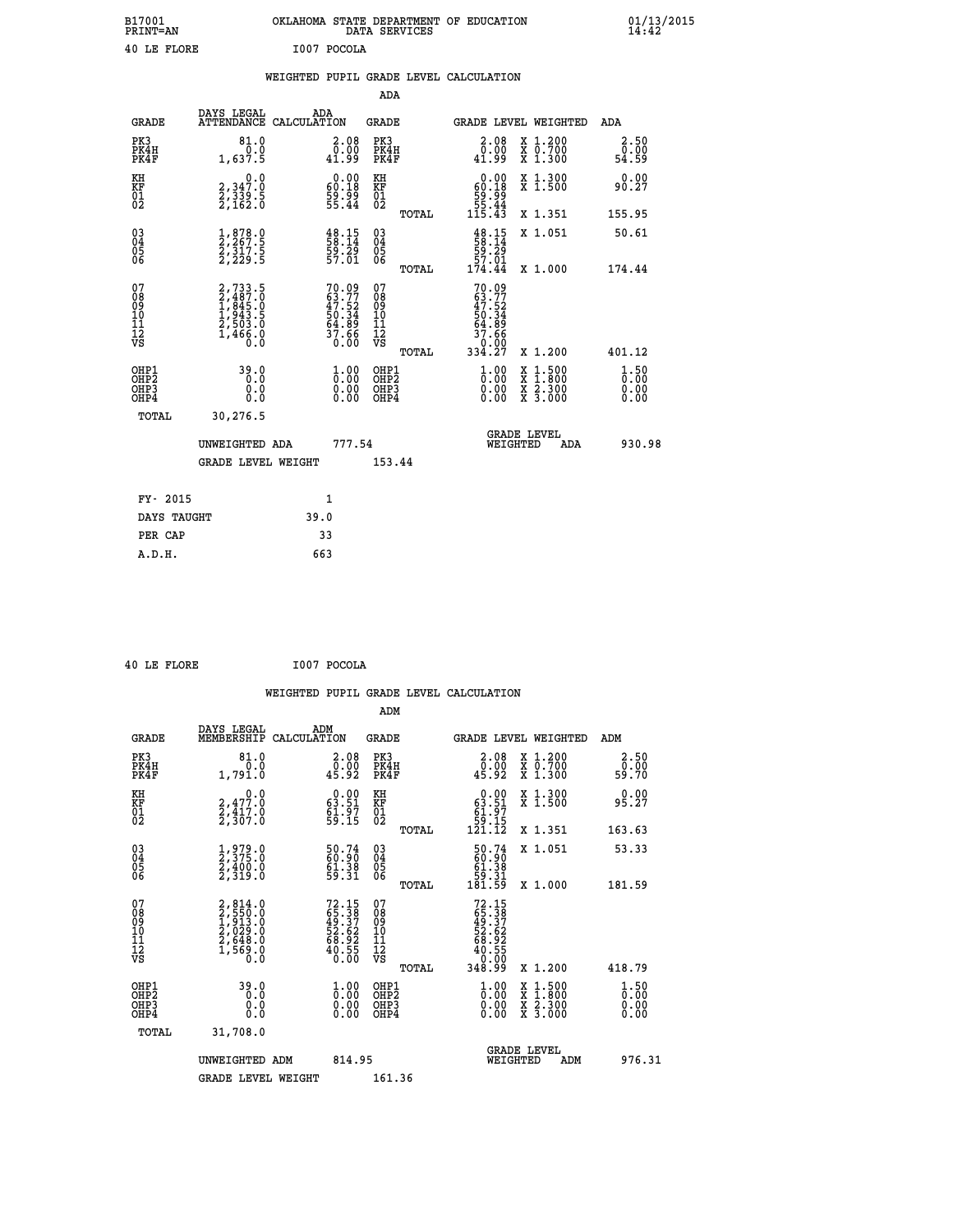| B17001<br><b>PRINT=AN</b> | OKLAHOMA<br>. STATE DEPARTMENT OF EDUCATION<br>DATA SERVICES | 01/13/2015<br>14:42 |
|---------------------------|--------------------------------------------------------------|---------------------|
| 40 LE FLORE               | <b>IO16 LE FLORE</b>                                         |                     |

|                                         |                                                             | WEIGHTED PUPIL GRADE LEVEL CALCULATION                                                                         |                                        |       |                                                                                                                       |                                                |                              |
|-----------------------------------------|-------------------------------------------------------------|----------------------------------------------------------------------------------------------------------------|----------------------------------------|-------|-----------------------------------------------------------------------------------------------------------------------|------------------------------------------------|------------------------------|
|                                         |                                                             |                                                                                                                | ADA                                    |       |                                                                                                                       |                                                |                              |
| <b>GRADE</b>                            | DAYS LEGAL                                                  | ADA<br>ATTENDANCE CALCULATION                                                                                  | <b>GRADE</b>                           |       |                                                                                                                       | GRADE LEVEL WEIGHTED                           | ADA                          |
| PK3<br>PK4H<br>PK4F                     | 59.0<br>$\frac{0.0}{421.5}$                                 | 1.48<br>$\begin{array}{c} 0.00 \\ 10.54 \end{array}$                                                           | PK3<br>PK4H<br>PK4F                    |       | 1.48<br>0.00<br>10.54                                                                                                 | X 1.200<br>X 0.700<br>X 1.300                  | 1.78<br>0.00<br>13.70        |
| KH<br><b>KF</b><br>01<br>02             | 0.0<br>$361.5$<br>$245.5$<br>$701.0$                        | $\begin{array}{c} 0.00 \\ 9.04 \\ 6.14 \\ 17.53 \end{array}$                                                   | KH<br>KF<br>01<br>02                   |       | $0.00$<br>$0.04$<br>$0.14$<br>$17.53$<br>$23.67$                                                                      | X 1.300<br>X 1.500                             | 0.00<br>13.56                |
|                                         |                                                             |                                                                                                                |                                        | TOTAL |                                                                                                                       | X 1.351                                        | 31.98                        |
| 03<br>04<br>05<br>06                    | 554.5<br>635.0<br>639.5<br>575.5                            | $\begin{smallmatrix} 13.86 \\ 15.88 \\ 15.99 \\ 14.39 \end{smallmatrix}$                                       | 03<br>04<br>05<br>06                   |       | $13.86$<br>$15.89$<br>$15.99$<br>$14.39$<br>$46.26$                                                                   | X 1.051                                        | 14.57                        |
|                                         |                                                             |                                                                                                                |                                        | TOTAL |                                                                                                                       | X 1.000                                        | 46.26                        |
| 07<br>08<br>09<br>101<br>11<br>12<br>VS | 724.5<br>789.5<br>676.0<br>612.0<br>812.0<br>568.5<br>579.0 | $18.11$<br>$19.74$<br>$16.90$<br>$20.30$<br>$14.17$<br>$\frac{1}{6}$ $\frac{1}{6}$ $\frac{1}{6}$ $\frac{6}{6}$ | 07<br>08<br>09<br>11<br>11<br>12<br>VS | TOTAL | $18.11$<br>$19.74$<br>$16.90$<br>$20.30$<br>17<br>$\begin{array}{r} 14.48 \\[-4pt] 10.08 \\[-4pt] 103.70 \end{array}$ | X 1.200                                        | 124.44                       |
| OHP1<br>OHP2<br>OHP3<br>OHP4            | 0.0<br>0.0<br>0.0                                           | 0.00<br>$\begin{smallmatrix} 0.00 \ 0.00 \end{smallmatrix}$                                                    | OHP1<br>OHP2<br>OHP3<br>OHP4           |       | 0.00<br>0.00<br>0.00                                                                                                  | X 1:500<br>$\frac{x}{x}$ $\frac{5:300}{3:000}$ | 0.00<br>0.00<br>0.00<br>0.00 |
| TOTAL                                   | 8,342.5                                                     |                                                                                                                |                                        |       |                                                                                                                       |                                                |                              |
|                                         | UNWEIGHTED ADA                                              | 208.55                                                                                                         |                                        |       | WEIGHTED                                                                                                              | <b>GRADE LEVEL</b><br>ADA                      | 246.29                       |
|                                         | <b>GRADE LEVEL WEIGHT</b>                                   |                                                                                                                |                                        | 37.74 |                                                                                                                       |                                                |                              |
| FY- 2015                                |                                                             | $\mathbf{1}$                                                                                                   |                                        |       |                                                                                                                       |                                                |                              |
| DAYS TAUGHT                             |                                                             | 40.0                                                                                                           |                                        |       |                                                                                                                       |                                                |                              |
| PER CAP                                 |                                                             | 95                                                                                                             |                                        |       |                                                                                                                       |                                                |                              |

| $\ddot{\phantom{1}}$ | - - | -- --- |
|----------------------|-----|--------|

 **40 LE FLORE I016 LE FLORE**

|                                                      |                                                             |                                                                                                                                    | ADM                                                 |       |                                                                                                         |                                          |                               |
|------------------------------------------------------|-------------------------------------------------------------|------------------------------------------------------------------------------------------------------------------------------------|-----------------------------------------------------|-------|---------------------------------------------------------------------------------------------------------|------------------------------------------|-------------------------------|
| <b>GRADE</b>                                         | DAYS LEGAL<br>MEMBERSHIP                                    | ADM<br>CALCULATION                                                                                                                 | <b>GRADE</b>                                        |       |                                                                                                         | GRADE LEVEL WEIGHTED                     | ADM                           |
| PK3<br>PK4H<br>PK4F                                  | 59.0<br>$\frac{0.0}{422.0}$                                 | $\begin{smallmatrix} 1.48\ 0.00\\ 10.55 \end{smallmatrix}$                                                                         | PK3<br>PK4H<br>PK4F                                 |       | $\begin{smallmatrix} 1.48\ 0.00\\ 10.55 \end{smallmatrix}$                                              | X 1.200<br>X 0.700<br>X 1.300            | 1.78<br>$\bar{0.00}$<br>13.72 |
| KH<br>KF<br>01<br>02                                 | 0.0<br>396:0<br>261:0<br>721:0                              | $\begin{smallmatrix} 0.00\\ 9.90\\ 6.53\\ 18.03 \end{smallmatrix}$                                                                 | KH<br>KF<br>01<br>02                                |       | $\begin{smallmatrix} 0.00\\ 9.90\\ 6.53\\ 18.03\\ 24.56 \end{smallmatrix}$                              | X 1.300<br>X 1.500                       | 0.00<br>14.85                 |
|                                                      |                                                             |                                                                                                                                    |                                                     | TOTAL |                                                                                                         | X 1.351                                  | 33.18                         |
| 03<br>04<br>05<br>06                                 | 564.0<br>680.0<br>613.0                                     | $\frac{14}{16}$ : 23<br>$\frac{17.00}{15.33}$                                                                                      | $\begin{array}{c} 03 \\ 04 \\ 05 \\ 06 \end{array}$ |       | $14.10$<br>$16.23$<br>$17.00$<br>$15.33$<br>$48.56$                                                     | X 1.051                                  | 14.82                         |
|                                                      |                                                             |                                                                                                                                    |                                                     | TOTAL |                                                                                                         | X 1.000                                  | 48.56                         |
| 07<br>08<br>09<br>101<br>112<br>VS                   | 732.0<br>796.0<br>685.0<br>639.0<br>830.0<br>586.0<br>596.0 | $\frac{18.30}{19.90}$<br>$\frac{17.13}{17.13}$<br>20.98<br>14.46<br>$\overline{1}\overline{4}\overline{.}\overline{9}\overline{0}$ | 07<br>08<br>09<br>11<br>11<br>12<br>VS              |       | 18.30<br>$\begin{smallmatrix} 19.30\ 19.11\ 17.13\ 20.98\ 14.46\ 14.90\ 0.00\ 105.67 \end{smallmatrix}$ |                                          |                               |
|                                                      |                                                             |                                                                                                                                    |                                                     | TOTAL |                                                                                                         | X 1.200                                  | 126.80                        |
| OHP1<br>OHP2<br>OH <sub>P3</sub><br>OH <sub>P4</sub> | 0.0<br>0.000                                                |                                                                                                                                    | OHP1<br>OHP2<br>OHP <sub>3</sub>                    |       | $0.00$<br>$0.00$<br>0.00                                                                                | X 1:500<br>X 1:800<br>X 2:300<br>X 3:000 | 0.00<br>0.00<br>0.00          |
| TOTAL                                                | 8,593.0                                                     |                                                                                                                                    |                                                     |       |                                                                                                         |                                          |                               |
|                                                      | UNWEIGHTED ADM                                              | 214.82                                                                                                                             |                                                     |       |                                                                                                         | GRADE LEVEL<br>WEIGHTED<br>ADM           | 253.71                        |
|                                                      | <b>GRADE LEVEL WEIGHT</b>                                   |                                                                                                                                    | 38.89                                               |       |                                                                                                         |                                          |                               |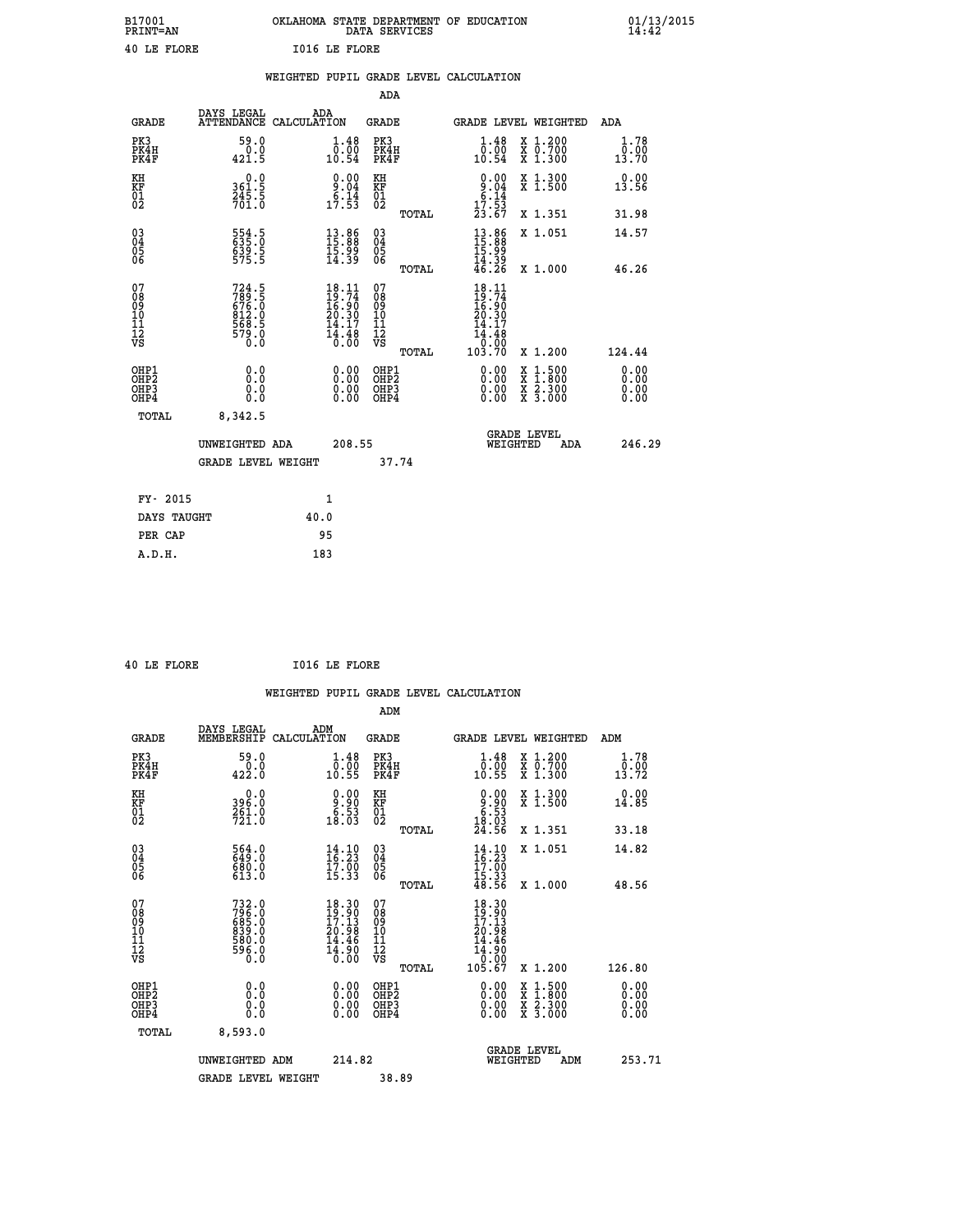| B17001<br>PRINT=AN | . STATE DEPARTMENT OF EDUCATION<br>OKLAHOMA<br>DATA SERVICES | $01/13/2015$<br>14:42 |
|--------------------|--------------------------------------------------------------|-----------------------|
| 40 LE FLORE        | I017 CAMERON                                                 |                       |

|                                                    |                                                                                             | WEIGHTED PUPIL GRADE LEVEL CALCULATION                                   |                                        |       |                                                                             |                                          |                              |
|----------------------------------------------------|---------------------------------------------------------------------------------------------|--------------------------------------------------------------------------|----------------------------------------|-------|-----------------------------------------------------------------------------|------------------------------------------|------------------------------|
|                                                    |                                                                                             |                                                                          | ADA                                    |       |                                                                             |                                          |                              |
| <b>GRADE</b>                                       | DAYS LEGAL                                                                                  | ADA<br>ATTENDANCE CALCULATION                                            | <b>GRADE</b>                           |       |                                                                             | GRADE LEVEL WEIGHTED                     | ADA                          |
| PK3<br>PK4H<br>PK4F                                | 0.0<br>0.0<br>701.5                                                                         | 0.00<br>ăČ.<br>18.46                                                     | PK3<br>PK4H<br>PK4F                    |       | 0.00<br>0.00<br>18.46                                                       | X 1.200<br>X 0.700<br>X 1.300            | 0.00<br>0.00<br>24.00        |
| KH<br>KF<br>01<br>02                               | $\begin{smallmatrix} &0.0\ 638.5\ 836.0\ 582.5\ \end{smallmatrix}$                          | $\begin{smallmatrix} 0.00\\ 16.80\\ 22.90\\ 15.33 \end{smallmatrix}$     | KH<br>KF<br>01<br>02                   |       | $\begin{smallmatrix} 0.00\\16.80\\22.00\\15.33\\37.33 \end{smallmatrix}$    | X 1.300<br>X 1.500                       | 0.00<br>25.20                |
|                                                    |                                                                                             |                                                                          |                                        | TOTAL |                                                                             | X 1.351                                  | 50.43                        |
| $\begin{matrix} 03 \\ 04 \\ 05 \\ 06 \end{matrix}$ | $557.0$<br>463.0<br>529.0<br>672.0                                                          | 14.66<br>$\frac{15.92}{17.68}$                                           | 03<br>04<br>05<br>06                   |       | $14.66$<br>$12.18$<br>$13.92$<br>$17.68$                                    | X 1.051                                  | 15.41                        |
|                                                    |                                                                                             |                                                                          |                                        | TOTAL | 43.78                                                                       | X 1.000                                  | 43.78                        |
| 07<br>08<br>09<br>101<br>112<br>VS                 | $\begin{smallmatrix}782.0\\484.0\\799.5\\71.105.5\\1.1079.5\\698.0\\698.0\end{smallmatrix}$ | $20.58$<br>$12.74$<br>$21.04$<br>$29.09$<br>$28.41$<br>$18.37$<br>$0.00$ | 07<br>08<br>09<br>11<br>11<br>12<br>VS | TOTAL | 20.58<br>12.74<br>21.04<br>29.09<br>28.41<br>$\frac{18.37}{0.00}$<br>130.23 | X 1.200                                  | 156.28                       |
| OHP1<br>OHP2<br>OHP3<br>OHP4                       | 0.0<br>0.0<br>0.0                                                                           | 0.00<br>$0.00$<br>0.00                                                   | OHP1<br>OHP2<br>OHP3<br>OHP4           |       | 0.00<br>0.00<br>0.00                                                        | X 1:500<br>X 1:800<br>X 2:300<br>X 3:000 | 0.00<br>0.00<br>0.00<br>0.00 |
| <b>TOTAL</b>                                       | 9,928.0                                                                                     |                                                                          |                                        |       |                                                                             |                                          |                              |
|                                                    | UNWEIGHTED ADA                                                                              | 261.26                                                                   |                                        |       | WEIGHTED                                                                    | <b>GRADE LEVEL</b><br>ADA                | 315.10                       |
|                                                    | GRADE LEVEL WEIGHT                                                                          |                                                                          |                                        | 53.84 |                                                                             |                                          |                              |
| FY- 2015                                           |                                                                                             | 1                                                                        |                                        |       |                                                                             |                                          |                              |
| DAYS TAUGHT                                        |                                                                                             | 38.0                                                                     |                                        |       |                                                                             |                                          |                              |
| PER CAP                                            |                                                                                             | 73                                                                       |                                        |       |                                                                             |                                          |                              |

|  | 40 LE FLORE | I017 CAMERON |
|--|-------------|--------------|

 **WEIGHTED PUPIL GRADE LEVEL CALCULATION ADM DAYS LEGAL ADM GRADE MEMBERSHIP CALCULATION GRADE GRADE LEVEL WEIGHTED ADM PK3** 0.0 0.00 PK3 0.00 X 1.200 0.00

| PK4H<br>PK4F                                       | 746.0                                                                                     | $\substack{0.00\19.63}$                                                                | PK4H<br>PK4F                                                 | $\substack{0.00\19.63}$                                                                                | X 0.700<br>X 1.300                                                                                                                   | 25.90                    |
|----------------------------------------------------|-------------------------------------------------------------------------------------------|----------------------------------------------------------------------------------------|--------------------------------------------------------------|--------------------------------------------------------------------------------------------------------|--------------------------------------------------------------------------------------------------------------------------------------|--------------------------|
| KH<br>KF<br>01<br>02                               | $\begin{smallmatrix} &0.0\ 693.0\ 864.0\ 608.0 \end{smallmatrix}$                         | $\begin{smallmatrix} 0.00\\18.24\\22.74\\16.00 \end{smallmatrix}$                      | KH<br>KF<br>01<br>02                                         | 0.00<br>$\begin{array}{r} 18.24 \\ 22.74 \\ 16.00 \\ 38.74 \end{array}$                                | X 1.300<br>X 1.500                                                                                                                   | 0.00<br>27.36            |
|                                                    |                                                                                           |                                                                                        | TOTAL                                                        |                                                                                                        | X 1.351                                                                                                                              | 52.34                    |
| $\begin{matrix} 03 \\ 04 \\ 05 \\ 06 \end{matrix}$ | $\frac{570}{472}$ :0<br>542.0<br>684.0                                                    | $15.00$<br>$12.42$<br>14.26<br>18.00                                                   | $\begin{array}{c} 03 \\ 04 \\ 05 \\ 06 \end{array}$<br>TOTAL | $15.00$<br>$12.42$<br>$14.26$<br>$18.00$<br>$44.68$                                                    | X 1.051<br>X 1.000                                                                                                                   | 15.77<br>44.68           |
| 07<br>08<br>09<br>101<br>11<br>12<br>VS            | $\begin{smallmatrix}829.0\\524.0\\839.0\\1,213.0\\1,200.0\\760.0\end{smallmatrix}$<br>Ō.Ō | $\begin{smallmatrix} 21.82\ 13.79\ 22.08\ 31.92\ 31.58\ 20.00\ 0.00 \end{smallmatrix}$ | 07<br>08<br>09<br>01<br>11<br>11<br>17<br>VS<br>TOTAL        | $\begin{smallmatrix} 21.82\ 13.79\ 22.08\ 21.92\ 31.92\ 31.58\ 20.00\ 0.00\ 141.19\ \end{smallmatrix}$ | X 1.200                                                                                                                              | 169.43                   |
| OHP1<br>OHP2<br>OHP3<br>OHP4                       | 0.0<br>0.000                                                                              | $0.00$<br>$0.00$<br>0.00                                                               | OHP1<br>OHP2<br>OHP3<br>OHP4                                 | $0.00$<br>$0.00$<br>0.00                                                                               | $\begin{smallmatrix} \mathtt{X} & 1 & 500 \\ \mathtt{X} & 1 & 800 \\ \mathtt{X} & 2 & 300 \\ \mathtt{X} & 3 & 000 \end{smallmatrix}$ | $0.00$<br>$0.00$<br>0.00 |
| TOTAL                                              | 10,544.0                                                                                  |                                                                                        |                                                              |                                                                                                        |                                                                                                                                      |                          |
|                                                    | UNWEIGHTED ADM                                                                            | 277.48                                                                                 |                                                              | WEIGHTED                                                                                               | <b>GRADE LEVEL</b><br>ADM                                                                                                            | 335.10                   |
|                                                    | <b>GRADE LEVEL WEIGHT</b>                                                                 |                                                                                        | 57.62                                                        |                                                                                                        |                                                                                                                                      |                          |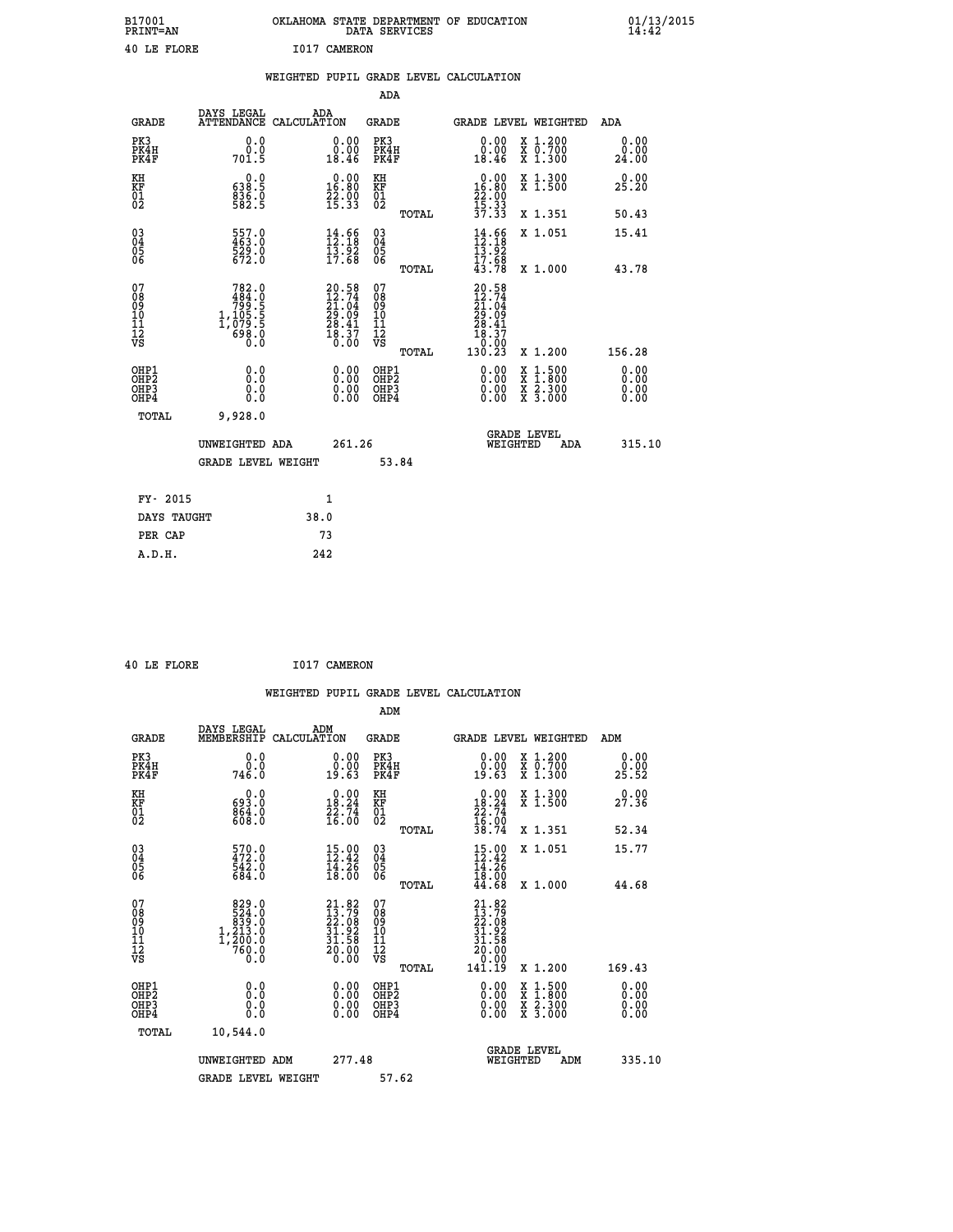| B17001<br><b>PRINT=AN</b> | OKLAHOMA STATE DEPARTMENT OF EDUCATION<br>DATA SERVICES | 01/13/2015 |
|---------------------------|---------------------------------------------------------|------------|
| 40 LE FLORE               | 1020 PANAMA                                             |            |

|                                                                    |                                                                                              | WEIGHTED PUPIL GRADE LEVEL CALCULATION                               |                        |                                          |       |                                                                                                                                                            |                                                                                          |                       |
|--------------------------------------------------------------------|----------------------------------------------------------------------------------------------|----------------------------------------------------------------------|------------------------|------------------------------------------|-------|------------------------------------------------------------------------------------------------------------------------------------------------------------|------------------------------------------------------------------------------------------|-----------------------|
|                                                                    |                                                                                              |                                                                      |                        | ADA                                      |       |                                                                                                                                                            |                                                                                          |                       |
| <b>GRADE</b>                                                       | DAYS LEGAL                                                                                   | ADA<br>ATTENDANCE CALCULATION                                        |                        | <b>GRADE</b>                             |       | GRADE LEVEL WEIGHTED                                                                                                                                       |                                                                                          | <b>ADA</b>            |
| PK3<br>PK4H<br>PK4F                                                | 62.0<br>0.0<br>1,564.5                                                                       | $\frac{1}{0}$ : 51<br>38.16                                          |                        | PK3<br>PK4H<br>PK4F                      |       | $\frac{1}{0}$ : 51<br>38.16                                                                                                                                | X 1.200<br>X 0.700<br>X 1.300                                                            | 1.81<br>0.00<br>49.61 |
| KH<br><b>KF</b><br>01<br>02                                        | 0.0<br>2,224:0<br>2,050:0<br>2,458:0                                                         | $\begin{smallmatrix} 0.00\\ 54.24\\ 50.00\\ 59.95 \end{smallmatrix}$ |                        | KH<br>KF<br>01<br>02                     |       | $0.00\n54.24\n50.00\n59.95\n109.95$                                                                                                                        | X 1.300<br>X 1.500                                                                       | 0.00<br>81.36         |
|                                                                    |                                                                                              |                                                                      |                        |                                          | TOTAL |                                                                                                                                                            | X 1.351                                                                                  | 148.54                |
| $\begin{smallmatrix} 03 \\[-4pt] 04 \end{smallmatrix}$<br>Ŏ5<br>ŎĞ | $\frac{1}{1}, \frac{578}{861}. \frac{5}{0}$<br>$\frac{2}{160}. \frac{160}{964}. \frac{5}{5}$ | 38.50<br>45.39<br>52.51<br>48.89                                     |                        | $\substack{03 \\ 04}$<br>05<br>06        |       | $38.50$<br>$45.39$<br>$52.51$<br>$48.89$<br>$146.79$                                                                                                       | X 1.051                                                                                  | 40.46                 |
|                                                                    |                                                                                              |                                                                      |                        |                                          | TOTAL |                                                                                                                                                            | X 1.000                                                                                  | 146.79                |
| 07<br>08<br>09<br>101<br>11<br>12<br>VS                            | $1,744.5$<br>$2,388.5$<br>$1,731.0$<br>$2,448.5$<br>$3,047.0$<br>$1,680.5$<br>$0.0$          | $42.5558.0642.2259.7274.3240.990.00$                                 |                        | 07<br>08901112<br>1112<br>VS             | TOTAL | $42.55$<br>$58.06$<br>$42.22$<br>$59.72$<br>$74.32$<br>$\begin{smallmatrix} 4\, \overline{0} & 9\, \overline{0} \\ 0 & 0 \\ 3\, 17 & 86 \end{smallmatrix}$ | X 1.200                                                                                  | 381.43                |
| OHP1                                                               | 0.0                                                                                          |                                                                      |                        |                                          |       |                                                                                                                                                            |                                                                                          | 0.00                  |
| OH <sub>P</sub> 2<br>OH <sub>P3</sub><br>OHP4                      | Ō.Ō<br>0.0<br>0.0                                                                            |                                                                      | 0.00<br>$0.00$<br>0.00 | OHP1<br>OHP <sub>2</sub><br>OHP3<br>OHP4 |       | $0.00$<br>$0.00$<br>0.00                                                                                                                                   | $\begin{smallmatrix} x & 1.500 \\ x & 1.800 \\ x & 2.300 \\ x & 3.000 \end{smallmatrix}$ | 0.00<br>0.00<br>0.00  |
| TOTAL                                                              | 29,002.5                                                                                     |                                                                      |                        |                                          |       |                                                                                                                                                            |                                                                                          |                       |
|                                                                    | UNWEIGHTED ADA                                                                               |                                                                      | 707.01                 |                                          |       | WEIGHTED                                                                                                                                                   | <b>GRADE LEVEL</b><br>ADA                                                                | 850.00                |
|                                                                    | <b>GRADE LEVEL WEIGHT</b>                                                                    |                                                                      |                        | 142.99                                   |       |                                                                                                                                                            |                                                                                          |                       |
| FY- 2015                                                           |                                                                                              | $\mathbf{1}$                                                         |                        |                                          |       |                                                                                                                                                            |                                                                                          |                       |
| DAYS TAUGHT                                                        |                                                                                              | 41.0                                                                 |                        |                                          |       |                                                                                                                                                            |                                                                                          |                       |
| PER CAP                                                            |                                                                                              | 46                                                                   |                        |                                          |       |                                                                                                                                                            |                                                                                          |                       |

 **40 LE FLORE I020 PANAMA**

 **A.D.H. 696**

 **WEIGHTED PUPIL GRADE LEVEL CALCULATION ADM DAYS LEGAL ADM GRADE MEMBERSHIP CALCULATION GRADE GRADE LEVEL WEIGHTED ADM**

| PK3<br>PK4H<br>PK4F                                | 62.0<br>1,628.0                                                                                      | $\frac{1}{0}$ : $\frac{51}{00}$<br>39.71                                 | PK3<br>PK4H<br>PK4F                          | $\frac{1}{0}$ : $\frac{51}{00}$<br>39.71                                                      | X 1.200<br>X 0.700<br>X 1.300            | 1.81<br>ō:ŏō<br>51:62 |
|----------------------------------------------------|------------------------------------------------------------------------------------------------------|--------------------------------------------------------------------------|----------------------------------------------|-----------------------------------------------------------------------------------------------|------------------------------------------|-----------------------|
| KH<br>KF<br>01<br>02                               | 0.0<br>2,285:0<br>2,091:0<br>2,514:0                                                                 | $\begin{smallmatrix} 0.00\\ 55.73\\ 51.90\\ 61.32 \end{smallmatrix}$     | KH<br>KF<br>$^{01}_{02}$                     | $\begin{smallmatrix} &0.00\,55.73\,51.00\,61.32\,112.32\end{smallmatrix}$                     | X 1.300<br>X 1.500                       | 0.00<br>83.60         |
|                                                    |                                                                                                      |                                                                          | TOTAL                                        |                                                                                               | X 1.351                                  | 151.74                |
| $\begin{matrix} 03 \\ 04 \\ 05 \\ 06 \end{matrix}$ | $\frac{1}{2}, \frac{612}{886} .0 \newline \frac{2}{182} .0 \newline \frac{2}{2}, \frac{182}{026} .0$ | 39.32<br>46.00<br>53.05<br>49.41                                         | 03<br>04<br>05<br>06                         | $39.32$<br>$46.00$<br>$53.05$<br>$49.41$<br>$148.46$                                          | X 1.051                                  | 41.33                 |
|                                                    |                                                                                                      |                                                                          | TOTAL                                        |                                                                                               | X 1.000                                  | 148.46                |
| 07<br>08<br>09<br>10<br>11<br>11<br>17<br>VS       | $1,787.0$<br>$2,438.0$<br>$1,801.0$<br>$2,585.0$<br>$3,194.0$<br>$1,731.0$<br>$0.0$                  | $43.59$<br>$59.27$<br>$43.93$<br>$63.05$<br>$77.90$<br>$42.22$<br>$6.00$ | 07<br>08<br>09<br>01<br>11<br>11<br>17<br>VS | $\begin{smallmatrix} 43.59\ 59.27\ 43.935\ 63.050\ 77.902\ 42.220\ 329.96\ \end{smallmatrix}$ |                                          |                       |
|                                                    |                                                                                                      |                                                                          | TOTAL                                        |                                                                                               | X 1.200                                  | 395.95                |
| OHP1<br>OHP2<br>OH <sub>P3</sub><br>OHP4           | $\begin{smallmatrix} 0.0 \ 0.0 \ 0.0 \end{smallmatrix}$                                              | $0.00$<br>$0.00$<br>0.00                                                 | OHP1<br>OHP2<br>OHP3<br>OHP4                 | $0.00$<br>$0.00$<br>0.00                                                                      | X 1:500<br>X 1:800<br>X 2:300<br>X 3:000 | 0.00<br>0.00<br>0.00  |
| TOTAL                                              | 29,822.0                                                                                             |                                                                          |                                              |                                                                                               |                                          |                       |
|                                                    | UNWEIGHTED ADM                                                                                       | 727.01                                                                   |                                              | <b>GRADE LEVEL</b><br>WEIGHTED                                                                | ADM                                      | 874.51                |
|                                                    | <b>GRADE LEVEL WEIGHT</b>                                                                            |                                                                          | 147.50                                       |                                                                                               |                                          |                       |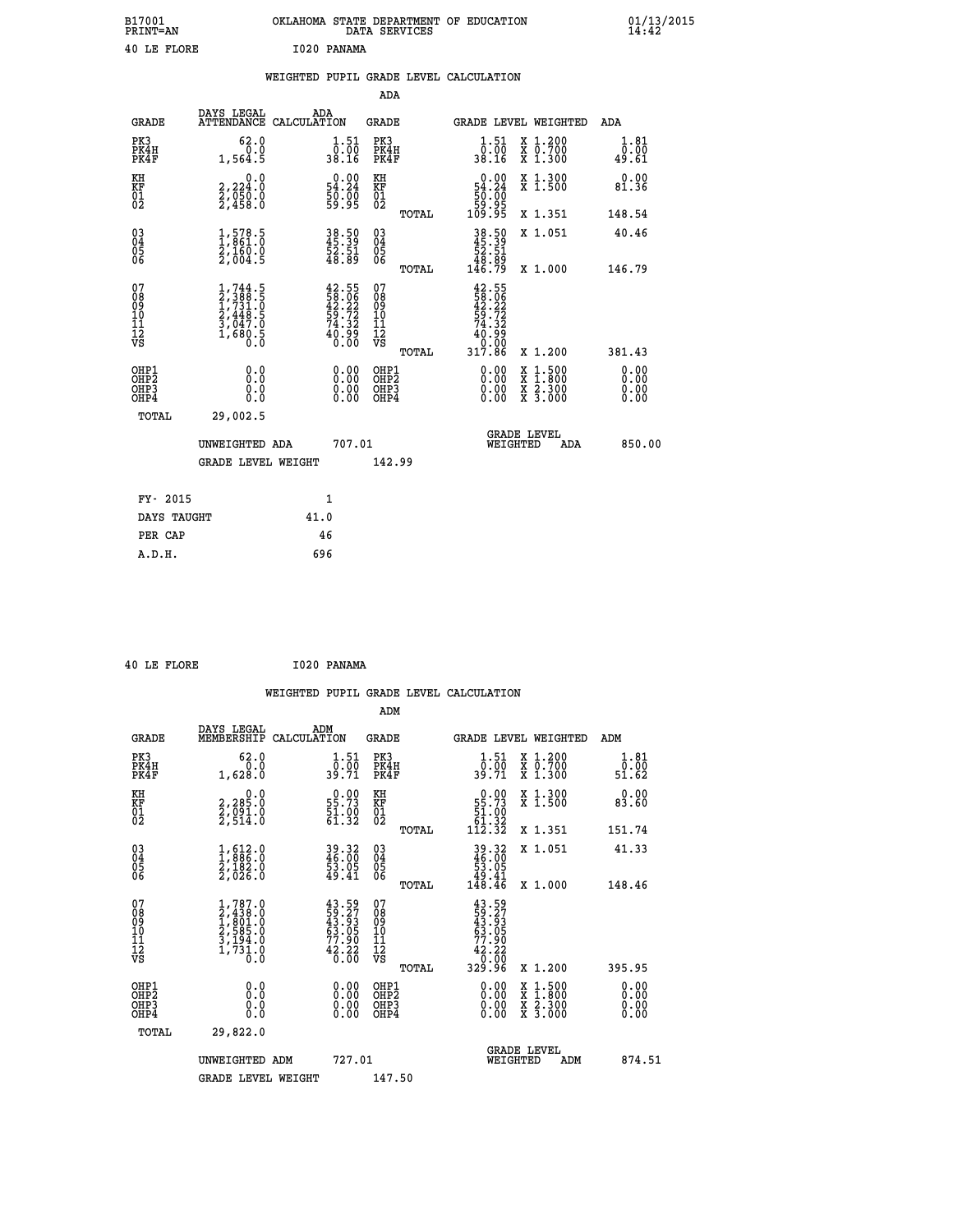| B17001<br><b>PRINT=AN</b> | OKLAHOMA STATE DEPARTMENT OF EDUCATION<br>DATA SERVICES | 01/13/2015 |
|---------------------------|---------------------------------------------------------|------------|
| 40 LE FLORE               | I026 BOKOSHE                                            |            |

|                                                      |                                                                       |      |                                                                                                                        |                                                    |       | WEIGHTED PUPIL GRADE LEVEL CALCULATION                                        |                                                                                                                                           |                              |
|------------------------------------------------------|-----------------------------------------------------------------------|------|------------------------------------------------------------------------------------------------------------------------|----------------------------------------------------|-------|-------------------------------------------------------------------------------|-------------------------------------------------------------------------------------------------------------------------------------------|------------------------------|
|                                                      |                                                                       |      |                                                                                                                        | ADA                                                |       |                                                                               |                                                                                                                                           |                              |
| <b>GRADE</b>                                         | DAYS LEGAL<br>ATTENDANCE CALCULATION                                  |      | ADA                                                                                                                    | GRADE                                              |       |                                                                               | GRADE LEVEL WEIGHTED                                                                                                                      | ADA                          |
| PK3<br>PK4H<br>PK4F                                  | 0.0<br>0.0<br>517.0                                                   |      | 0.00<br>0.00<br>13.61                                                                                                  | PK3<br>PK4H<br>PK4F                                |       | 0.00<br>0.00<br>13.61                                                         | X 1.200<br>X 0.700<br>X 1.300                                                                                                             | 0.00<br>0.00<br>17.69        |
| KH<br>KF<br>01<br>02                                 | 0.0<br>461.5<br>$839.5$<br>552.0                                      |      | 0.00<br>$\frac{12.07}{22.09}$<br>14.53                                                                                 | KH<br><b>KF</b><br>01<br>02                        |       | 0.00<br>$\frac{12.07}{22.09}$<br>$\frac{12.07}{14.53}$<br>$\frac{36.62}{2}$   | X 1.300<br>X 1.500                                                                                                                        | 0.00<br>18.11                |
|                                                      |                                                                       |      |                                                                                                                        |                                                    | TOTAL |                                                                               | X 1.351                                                                                                                                   | 49.47                        |
| 030404<br>ŌĞ                                         | $\begin{smallmatrix} 694.5\\ 572.0\\ 446.0\\ 611.0 \end{smallmatrix}$ |      | $18.28$<br>$15.05$<br>$11.74$<br>$16.08$                                                                               | $\begin{matrix} 03 \\ 04 \\ 05 \\ 06 \end{matrix}$ |       | $\frac{18.28}{15.05}$                                                         | X 1.051                                                                                                                                   | 19.21                        |
|                                                      |                                                                       |      |                                                                                                                        |                                                    | TOTAL | 16.08<br>42.87                                                                | X 1.000                                                                                                                                   | 42.87                        |
| 07<br>0890112<br>1112<br>VS                          | 578.5<br>475.0<br>700.0<br>564.0<br>5435.5<br>435.5<br>511.0          |      | $\begin{array}{c} 15\cdot 04\\ 12\cdot 32\\ 18\cdot 42\\ 14\cdot 84\\ 11\cdot 46\\ 13\cdot 45\\ 0\cdot 00 \end{array}$ | 07<br>08<br>09<br>11<br>11<br>12<br>VS             |       | $15.04$<br>$12.32$<br>$18.42$<br>$14.84$<br>11<br>.46<br>$\frac{13.45}{0.00}$ |                                                                                                                                           |                              |
|                                                      |                                                                       |      |                                                                                                                        |                                                    | TOTAL | 85.53                                                                         | X 1.200                                                                                                                                   | 102.64                       |
| OHP1<br>OHP <sub>2</sub><br>OH <sub>P3</sub><br>OHP4 | 0.0<br>Ō.Ō<br>0.0<br>0.0                                              |      | 0.00<br>0.00<br>0.00                                                                                                   | OHP1<br>OHP <sub>2</sub><br>OHP3<br>OHP4           |       | 0.00<br>0.00<br>0.00                                                          | $\begin{smallmatrix} \mathtt{X} & 1\cdot500\\ \mathtt{X} & 1\cdot800\\ \mathtt{X} & 2\cdot300\\ \mathtt{X} & 3\cdot000 \end{smallmatrix}$ | 0.00<br>0.00<br>0.00<br>0.00 |
| TOTAL                                                | 7,957.5                                                               |      |                                                                                                                        |                                                    |       |                                                                               |                                                                                                                                           |                              |
|                                                      | UNWEIGHTED ADA                                                        |      | 208.98                                                                                                                 |                                                    |       | WEIGHTED                                                                      | <b>GRADE LEVEL</b><br>ADA                                                                                                                 | 249.99                       |
|                                                      | <b>GRADE LEVEL WEIGHT</b>                                             |      |                                                                                                                        |                                                    | 41.01 |                                                                               |                                                                                                                                           |                              |
| FY- 2015                                             |                                                                       |      | 1                                                                                                                      |                                                    |       |                                                                               |                                                                                                                                           |                              |
| DAYS TAUGHT                                          |                                                                       | 38.0 |                                                                                                                        |                                                    |       |                                                                               |                                                                                                                                           |                              |
| PER CAP                                              |                                                                       |      | 84                                                                                                                     |                                                    |       |                                                                               |                                                                                                                                           |                              |
| A.D.H.                                               |                                                                       |      | 120                                                                                                                    |                                                    |       |                                                                               |                                                                                                                                           |                              |

 **40 LE FLORE I026 BOKOSHE**

| <b>GRADE</b>                                       | DAYS LEGAL<br>MEMBERSHIP                                                                                                                                                                | ADM<br>CALCULATION                                                   | <b>GRADE</b>                           |       | GRADE LEVEL WEIGHTED                                                                               |                                                                                                                                           | ADM    |                              |
|----------------------------------------------------|-----------------------------------------------------------------------------------------------------------------------------------------------------------------------------------------|----------------------------------------------------------------------|----------------------------------------|-------|----------------------------------------------------------------------------------------------------|-------------------------------------------------------------------------------------------------------------------------------------------|--------|------------------------------|
| PK3<br>PK4H<br>PK4F                                | 0.0<br>0.0<br>529.0                                                                                                                                                                     | 0.0000<br>13.92                                                      | PK3<br>PK4H<br>PK4F                    |       | 0.00<br>0.00<br>13.92                                                                              | X 1.200<br>X 0.700<br>X 1.300                                                                                                             |        | 0.00<br>0.00<br>18.10        |
| KH<br>KF<br>01<br>02                               | 0.0<br>$\frac{476.0}{872.0}$                                                                                                                                                            | $\begin{smallmatrix} 0.00\\ 12.45\\ 22.95\\ 15.00 \end{smallmatrix}$ | KH<br>KF<br>01<br>02                   |       | $\begin{smallmatrix} 0.00\\ 12.45\\ 22.95\\ 15.00\\ 37.95 \end{smallmatrix}$                       | X 1.300<br>X 1.500                                                                                                                        |        | 0.00<br>18.68                |
|                                                    |                                                                                                                                                                                         |                                                                      |                                        | TOTAL |                                                                                                    | X 1.351                                                                                                                                   |        | 51.27                        |
| $\begin{matrix} 03 \\ 04 \\ 05 \\ 06 \end{matrix}$ | $754.0$<br>611.0<br>475.0<br>640.0                                                                                                                                                      | $\begin{smallmatrix} 19.84\ 16.08\ 12.50\ 16.84 \end{smallmatrix}$   | 03<br>04<br>05<br>06                   |       | $19.84$<br>$16.98$<br>$12.50$<br>$16.84$<br>$45.42$                                                | X 1.051                                                                                                                                   |        | 20.85                        |
|                                                    |                                                                                                                                                                                         |                                                                      |                                        | TOTAL |                                                                                                    | X 1.000                                                                                                                                   |        | 45.42                        |
| 07<br>08<br>09<br>101<br>112<br>VS                 | $\begin{smallmatrix} 6 & 0 & 3 & 0 & 0 \\ 4 & 8 & 4 & 0 & 0 \\ 7 & 5 & 0 & 0 & 0 \\ 5 & 8 & 1 & 0 & 0 \\ 4 & 5 & 6 & 0 & 0 \\ 5 & 3 & 2 & 0 & 0 \\ 0 & 0 & 0 & 0 & 0 \end{smallmatrix}$ | 15.68<br>12.55<br>19.74<br>15.29<br>12.00<br>14.00<br>0.00           | 07<br>08<br>09<br>11<br>11<br>12<br>VS | TOTAL | $\begin{array}{r} 15.68 \\ 12.55 \\ 19.74 \\ 15.29 \\ 12.00 \\ 14.00 \\ 0.00 \\ 89.26 \end{array}$ | X 1.200                                                                                                                                   | 107.11 |                              |
| OHP1                                               |                                                                                                                                                                                         |                                                                      | OHP1                                   |       |                                                                                                    |                                                                                                                                           |        |                              |
| OH <sub>P</sub> <sub>2</sub><br>OHP3<br>OHP4       | 0.0<br>0.0<br>0.0                                                                                                                                                                       |                                                                      | OH <sub>P</sub> 2<br>OHP3<br>OHP4      |       |                                                                                                    | $\begin{smallmatrix} \mathtt{X} & 1\cdot500\\ \mathtt{X} & 1\cdot800\\ \mathtt{X} & 2\cdot300\\ \mathtt{X} & 3\cdot000 \end{smallmatrix}$ |        | 0.00<br>0.00<br>0.00<br>0.00 |
| TOTAL                                              | 8,333.0                                                                                                                                                                                 |                                                                      |                                        |       |                                                                                                    |                                                                                                                                           |        |                              |
|                                                    | UNWEIGHTED ADM                                                                                                                                                                          | 218.84                                                               |                                        |       | WEIGHTED                                                                                           | <b>GRADE LEVEL</b><br>ADM                                                                                                                 |        | 261.43                       |
|                                                    | <b>GRADE LEVEL WEIGHT</b>                                                                                                                                                               |                                                                      | 42.59                                  |       |                                                                                                    |                                                                                                                                           |        |                              |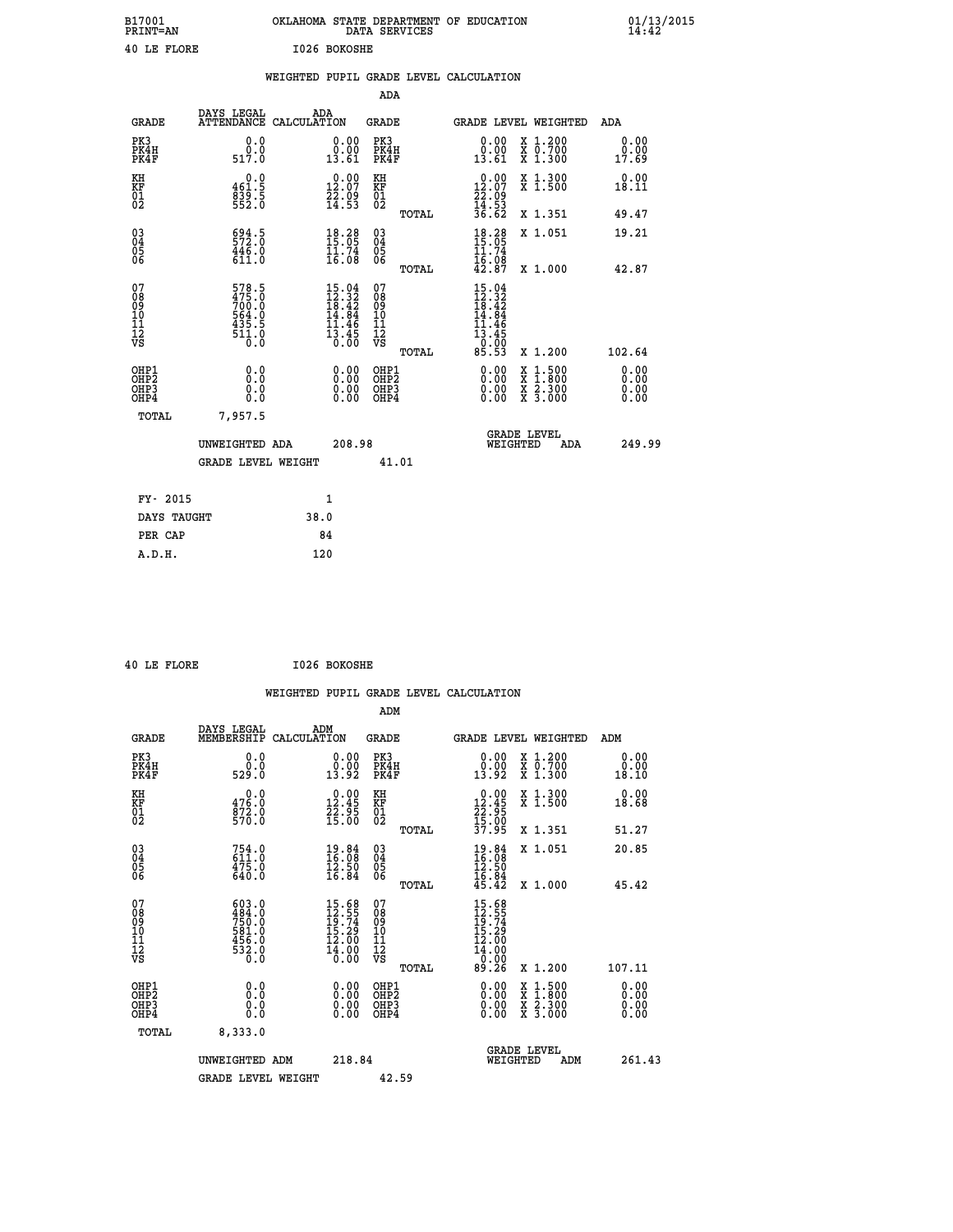| B17001<br><b>PRINT=AN</b> | OKLAHOMA STATE DEPARTMENT OF EDUCATION<br>DATA SERVICES | 01/13/2015<br>14:42 |
|---------------------------|---------------------------------------------------------|---------------------|
| 40 LE FLORE               | 1029 POTEAU                                             |                     |

|  |  | WEIGHTED PUPIL GRADE LEVEL CALCULATION |
|--|--|----------------------------------------|
|  |  |                                        |

|                                           |                                                                                                                     |                                                                                                                                | ADA                                       |       |                                                                                                     |                                                                                                  |                               |
|-------------------------------------------|---------------------------------------------------------------------------------------------------------------------|--------------------------------------------------------------------------------------------------------------------------------|-------------------------------------------|-------|-----------------------------------------------------------------------------------------------------|--------------------------------------------------------------------------------------------------|-------------------------------|
| <b>GRADE</b>                              | DAYS LEGAL                                                                                                          | ADA<br>ATTENDANCE CALCULATION                                                                                                  | GRADE                                     |       | GRADE LEVEL WEIGHTED                                                                                |                                                                                                  | ADA                           |
| PK3<br>PK4H<br>PK4F                       | 561.0<br>0.0<br>5,474.5                                                                                             | 11.69<br>$\frac{0.00}{114.05}$                                                                                                 | PK3<br>PK4H<br>PK4F                       |       | 11.69<br>$\frac{0.00}{114.05}$                                                                      | X 1.200<br>X 0.700<br>X 1.300                                                                    | 14.03<br>$0.00$<br>148.27     |
| KH<br>KF<br>01<br>02                      | 0.0<br>9,234:0<br>9,792:0<br>8,738:5                                                                                | $\begin{smallmatrix} &0.00\\192.38\\204.00\\182.05\end{smallmatrix}$                                                           | KH<br>KF<br>01<br>02                      |       | $\begin{smallmatrix} &0.00\\192.38\\204.00\\182.05\\386.05\end{smallmatrix}$                        | X 1.300<br>X 1.500                                                                               | 0.00<br>288.57                |
|                                           |                                                                                                                     |                                                                                                                                |                                           | TOTAL |                                                                                                     | X 1.351                                                                                          | 521.55                        |
| 03<br>04<br>05<br>06                      | 8, 323.5<br>7, 195.5<br>7, 091.5<br>8, 021.5                                                                        | $173.41$<br>$149.91$<br>$\frac{147.74}{167.11}$                                                                                | 03<br>04<br>05<br>06                      |       | $\frac{173}{149}$ : $\frac{41}{91}$<br>147.74<br>167.11                                             | X 1.051                                                                                          | 182.25                        |
|                                           |                                                                                                                     |                                                                                                                                |                                           | TOTAL | 464.76                                                                                              | X 1.000                                                                                          | 464.76                        |
| 07<br>08<br>09<br>11<br>11<br>12<br>VS    | $\begin{smallmatrix} 6,585.0\\ 7,645.0\\ 8,324.5\\ 6,982.5\\ 6,982.5\\ 7,129.5\\ 6,576.5\\ 0.0\\ \end{smallmatrix}$ | $\begin{smallmatrix} 137\cdot 19\\159\cdot 27\\173\cdot 43\\145\cdot 46\\148\cdot 53\\137\cdot 01\\0\cdot 00\end{smallmatrix}$ | 07<br>08<br>09<br>11<br>11<br>12<br>VS    | TOTAL | $\begin{smallmatrix} 137.19\\159.27\\173.43\\145.46\\148.53\\137.01\\0.00\\900.89\end{smallmatrix}$ | X 1.200                                                                                          | 1,081.07                      |
| OHP1<br>OH <sub>P</sub> 2<br>OHP3<br>OHP4 | 551.0<br>0.0<br>0.0<br>0.0                                                                                          | 11.48<br>0.00<br>0.00                                                                                                          | OHP1<br>OH <sub>P</sub> 2<br>OHP3<br>OHP4 |       | 11.48<br>0.00<br>0.00                                                                               | $\begin{smallmatrix} x & 1 & 500 \\ x & 1 & 800 \\ x & 2 & 300 \\ x & 3 & 000 \end{smallmatrix}$ | 17.22<br>0.00<br>0.00<br>0.00 |
| TOTAL                                     | 108,225.5                                                                                                           |                                                                                                                                |                                           |       |                                                                                                     |                                                                                                  |                               |
|                                           | UNWEIGHTED ADA                                                                                                      | 2,254.71                                                                                                                       |                                           |       | WEIGHTED                                                                                            | <b>GRADE LEVEL</b><br>ADA                                                                        | 2,717.72                      |
|                                           | <b>GRADE LEVEL WEIGHT</b>                                                                                           |                                                                                                                                | 463.01                                    |       |                                                                                                     |                                                                                                  |                               |
| FY- 2015                                  |                                                                                                                     | $\mathbf{1}$                                                                                                                   |                                           |       |                                                                                                     |                                                                                                  |                               |
|                                           |                                                                                                                     |                                                                                                                                |                                           |       |                                                                                                     |                                                                                                  |                               |
| DAYS TAUGHT                               |                                                                                                                     | 48.0                                                                                                                           |                                           |       |                                                                                                     |                                                                                                  |                               |
| PER CAP                                   |                                                                                                                     | 33                                                                                                                             |                                           |       |                                                                                                     |                                                                                                  |                               |
| A.D.H.                                    |                                                                                                                     | 1,728                                                                                                                          |                                           |       |                                                                                                     |                                                                                                  |                               |

|  | 40 LE FLORE |  |
|--|-------------|--|
|  |             |  |

 **40 LE FLORE I029 POTEAU**

|                                                       |                                                                                      |                                                                                      | ADM                                                 |                                                                                     |                                          |                               |
|-------------------------------------------------------|--------------------------------------------------------------------------------------|--------------------------------------------------------------------------------------|-----------------------------------------------------|-------------------------------------------------------------------------------------|------------------------------------------|-------------------------------|
| <b>GRADE</b>                                          | DAYS LEGAL<br>MEMBERSHIP                                                             | ADM<br>CALCULATION                                                                   | <b>GRADE</b>                                        | GRADE LEVEL WEIGHTED                                                                |                                          | ADM                           |
| PK3<br>PK4H<br>PK4F                                   | 574.0<br>0.0<br>5,796.0                                                              | 11.96<br>0.00<br>120.75                                                              | PK3<br>PK4H<br>PK4F                                 | $11.96$<br>$0.00$<br>120.75                                                         | X 1.200<br>X 0.700<br>X 1.300            | 14.35<br>0.00<br>156.98       |
| KH<br>KF<br>01<br>02                                  | 0.0<br>9,691.0<br>10,270.0<br>9,082.0                                                | $\begin{smallmatrix} &0.00\\ 201.90\\ 213.96\\ 189.21 \end{smallmatrix}$             | KH<br>KF<br>01<br>02                                | $\begin{smallmatrix} &0.00\\ 201.90\\ 213.96\\ 189.21\\ 403.17\end{smallmatrix}$    | X 1.300<br>X 1.500                       | 0.00<br>302.85                |
|                                                       |                                                                                      |                                                                                      | TOTAL                                               |                                                                                     | X 1.351                                  | 544.68                        |
| 03<br>04<br>05<br>06                                  | 8,653.0<br>7,461.0<br>7,391.0<br>8,366.0                                             | $180.27$<br>$155.44$<br>$153.98$<br>$174.29$                                         | $\begin{array}{c} 03 \\ 04 \\ 05 \\ 06 \end{array}$ | $180.27$<br>$155.44$<br>$153.98$<br>$174.29$<br>$483.71$                            | X 1.051                                  | 189.46                        |
|                                                       |                                                                                      |                                                                                      | TOTAL                                               |                                                                                     | X 1.000                                  | 483.71                        |
| 07<br>08<br>09<br>101<br>112<br>VS                    | $5,916.0$<br>$7,966.0$<br>$8,7439.0$<br>$7,439.0$<br>$7,581.0$<br>$6,984.0$<br>$0.0$ | $144.08$<br>$165.96$<br>$182.21$<br>$\frac{154.98}{157.94}$<br>$\frac{145.50}{0.00}$ | 07<br>08<br>09<br>11<br>11<br>12<br>VS<br>TOTAL     | 144.08<br>165.96<br>182.21<br>$154.98$<br>$157.94$<br>$145.50$<br>$-2.90$<br>950.67 | X 1.200                                  | 1,140.80                      |
| OHP1<br>OH <sub>P</sub> 2<br>OH <sub>P3</sub><br>OHP4 | 572.0<br>0.0<br>0.000                                                                | 11.92<br>$0.00$<br>0.00<br>0.00                                                      | OHP1<br>OHP2<br>OHP3<br>OHP4                        | $^{11.92}_{0.00}$<br>0.00                                                           | X 1:500<br>X 1:800<br>X 2:300<br>X 3:000 | 17.88<br>0.00<br>0.00<br>0.00 |
| TOTAL                                                 | 113,488.0                                                                            |                                                                                      |                                                     |                                                                                     |                                          |                               |
|                                                       | UNWEIGHTED ADM                                                                       | 2,364.35                                                                             |                                                     | <b>GRADE LEVEL</b><br>WEIGHTED                                                      | ADM                                      | 2,850.71                      |
|                                                       | <b>GRADE LEVEL WEIGHT</b>                                                            |                                                                                      | 486.36                                              |                                                                                     |                                          |                               |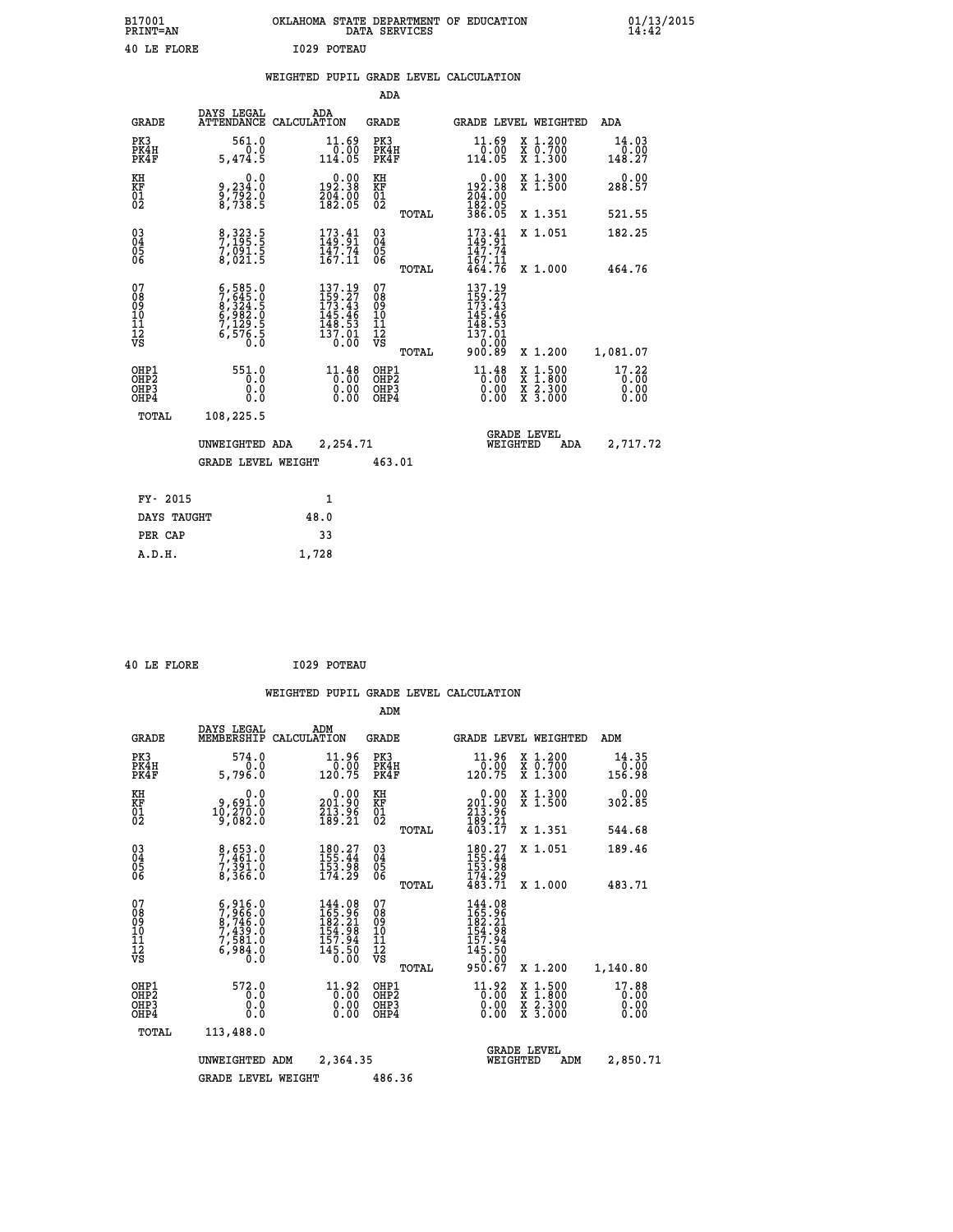| B17001<br>PRINT=AN | OKLAHOMA STATE DEPARTMENT OF EDUCATION<br>DATA SERVICES | $01/13/2015$<br>14:42 |
|--------------------|---------------------------------------------------------|-----------------------|
| 40 LE FLORE        | 1049 WISTER                                             |                       |

|                                                                              |                                                                                     |                                                                      | ADA                                                         |                                                                                              |                                                                                                                                           |                              |
|------------------------------------------------------------------------------|-------------------------------------------------------------------------------------|----------------------------------------------------------------------|-------------------------------------------------------------|----------------------------------------------------------------------------------------------|-------------------------------------------------------------------------------------------------------------------------------------------|------------------------------|
| <b>GRADE</b>                                                                 | DAYS LEGAL                                                                          | ADA<br>ATTENDANCE CALCULATION                                        | GRADE                                                       | <b>GRADE LEVEL WEIGHTED</b>                                                                  |                                                                                                                                           | ADA                          |
| PK3<br>PK4H<br>PK4F                                                          | 45.0<br>0.0<br>1,419.5                                                              | $\begin{smallmatrix} 1.00\\ 0.00\\ 31.54 \end{smallmatrix}$          | PK3<br>PK4H<br>PK4F                                         | 1.00<br>0.00<br>31.54                                                                        | X 1.200<br>X 0.700<br>X 1.300                                                                                                             | 1.20<br>0.00<br>41.00        |
| KH<br>KF<br>01<br>02                                                         | 0.0<br>1,509:5<br>2,114:5<br>1,897:0                                                | $\begin{smallmatrix} 0.00\\ 33.54\\ 46.99\\ 42.16 \end{smallmatrix}$ | KH<br>KF<br>01<br>02                                        | $\begin{smallmatrix} 0.00\\ 33.54\\ 46.99\\ 42.16\\ 89.15 \end{smallmatrix}$                 | X 1.300<br>X 1.500                                                                                                                        | 0.00<br>50.31                |
|                                                                              |                                                                                     |                                                                      | TOTAL                                                       |                                                                                              | X 1.351                                                                                                                                   | 120.44                       |
| $\begin{matrix} 03 \\ 04 \\ 05 \\ 06 \end{matrix}$                           | $\frac{1}{2}, \frac{947}{812}$ .0<br>$\frac{2}{9}$ , 040.0<br>2, 302.0              | $43.28$<br>$40.27$<br>$45.33$<br>$51.16$                             | $\begin{matrix} 03 \\ 04 \\ 05 \\ 06 \end{matrix}$<br>TOTAL | $\begin{array}{c} 43.28 \\ 40.27 \\ 45.33 \\ 51.16 \\ 136.76 \end{array}$                    | X 1.051<br>X 1.000                                                                                                                        | 45.49<br>136.76              |
| 07<br>08<br>09<br>11<br>11<br>12<br>VS                                       | $1,376.0$<br>$2,317.5$<br>$2,104.0$<br>$2,095.5$<br>$1,344.5$<br>$1,269.5$<br>$0.0$ | 30.58<br>51.50<br>46.76<br>46.57<br>29.88<br>28.20<br>28.20          | 07<br>08<br>09<br>11<br>11<br>12<br>VS<br>TOTAL             | $\begin{smallmatrix} 30.58\ 51.50\ 46.767\ 49.578\ 29.881\ 20.000\ 233.50 \end{smallmatrix}$ | X 1.200                                                                                                                                   | 280.20                       |
| OHP1<br>OH <sub>P</sub> <sub>2</sub><br>OH <sub>P3</sub><br>OH <sub>P4</sub> | 0.0<br>Ō.Ō<br>0.0<br>0.0                                                            | 0.00<br>$\begin{smallmatrix} 0.00 \ 0.00 \end{smallmatrix}$          | OHP1<br>OHP2<br>OHP3<br>OHP4                                | 0.00<br>0.00<br>0.00                                                                         | $\begin{smallmatrix} \mathtt{X} & 1\cdot500\\ \mathtt{X} & 1\cdot800\\ \mathtt{X} & 2\cdot300\\ \mathtt{X} & 3\cdot000 \end{smallmatrix}$ | 0.00<br>0.00<br>0.00<br>0.00 |
| TOTAL                                                                        | 25,594.0<br>UNWEIGHTED ADA<br><b>GRADE LEVEL WEIGHT</b>                             | 568.77                                                               | 106.63                                                      | <b>GRADE LEVEL</b><br>WEIGHTED                                                               | ADA                                                                                                                                       | 675.40                       |
|                                                                              | FY- 2015                                                                            | 1                                                                    |                                                             |                                                                                              |                                                                                                                                           |                              |
|                                                                              | DAYS TAUGHT                                                                         | 45.0                                                                 |                                                             |                                                                                              |                                                                                                                                           |                              |
|                                                                              | PER CAP                                                                             | 81                                                                   |                                                             |                                                                                              |                                                                                                                                           |                              |
|                                                                              | A.D.H.                                                                              | 276                                                                  |                                                             |                                                                                              |                                                                                                                                           |                              |

|  | 40 LE FLORE | 1049 WISTER |
|--|-------------|-------------|
|  |             |             |

| <b>GRADE</b>                             | DAYS LEGAL<br>MEMBERSHIP                                                            | ADM<br>CALCULATION                                                       | <b>GRADE</b>                                       |       |                                                                                                                                                                                                                                                                                |          | GRADE LEVEL WEIGHTED                     | ADM                    |
|------------------------------------------|-------------------------------------------------------------------------------------|--------------------------------------------------------------------------|----------------------------------------------------|-------|--------------------------------------------------------------------------------------------------------------------------------------------------------------------------------------------------------------------------------------------------------------------------------|----------|------------------------------------------|------------------------|
| PK3<br>PK4H<br>PK4F                      | 45.0<br>1,507.0                                                                     | $\begin{smallmatrix} 1.00\\ 0.00\\ 33.49 \end{smallmatrix}$              | PK3<br>PK4H<br>PK4F                                |       | $\begin{smallmatrix} 1.00\\ 0.00\\ 33.49 \end{smallmatrix}$                                                                                                                                                                                                                    |          | X 1.200<br>X 0.700<br>X 1.300            | 1.20<br>0.00≨<br>43.54 |
| KH<br>KF<br>01<br>02                     | 0.0<br>1,569:0<br>2,202:0<br>1,952:0                                                | $\begin{smallmatrix} 0.00\\ 34.87\\ 48.93\\ 43.38 \end{smallmatrix}$     | KH<br>KF<br>01<br>02                               |       | $0.00\n34.87\n48.93\n43.38\n92.31$                                                                                                                                                                                                                                             |          | X 1.300<br>X 1.500                       | 0.00<br>52.31          |
|                                          |                                                                                     |                                                                          |                                                    | TOTAL |                                                                                                                                                                                                                                                                                |          | X 1.351                                  | 124.71                 |
| 03<br>04<br>05<br>06                     | $\begin{smallmatrix} 1,992.0\\ 1,849.0\\ 2,097.0\\ 2,416.0 \end{smallmatrix}$       | $44.27$<br>$41.09$<br>$46.60$<br>$53.69$                                 | $\begin{matrix} 03 \\ 04 \\ 05 \\ 06 \end{matrix}$ |       | $44.27\n41.09\n46.60\n53.69\n141.38$                                                                                                                                                                                                                                           |          | X 1.051                                  | 46.53                  |
|                                          |                                                                                     |                                                                          |                                                    | TOTAL |                                                                                                                                                                                                                                                                                |          | X 1.000                                  | 141.38                 |
| 07<br>089<br>090<br>1112<br>VS           | $1,433.0$<br>$2,414.0$<br>$2,261.0$<br>$2,255.0$<br>$1,524.0$<br>$1,395.0$<br>$0.0$ | $31.84$<br>$53.64$<br>$50.24$<br>$50.11$<br>$33.87$<br>$31.00$<br>$0.00$ | 07<br>08<br>09<br>01<br>11<br>11<br>12<br>VS       | TOTAL | $\begin{array}{r} 31.84 \\ 53.64 \\ 50.24 \\ 50.11 \\ 50.11 \\ 33.87 \\ 31.00 \\ 0.00 \\ 250.70 \end{array}$                                                                                                                                                                   |          | X 1.200                                  | 300.84                 |
| OHP1<br>OHP2<br>OH <sub>P3</sub><br>OHP4 | 0.0<br>$\begin{smallmatrix} 0.0 & 0 \ 0.0 & 0 \end{smallmatrix}$                    |                                                                          | OHP1<br>OHP2<br>OHP3<br>OHP4                       |       | $\begin{smallmatrix} 0.00 & 0.00 & 0.00 & 0.00 & 0.00 & 0.00 & 0.00 & 0.00 & 0.00 & 0.00 & 0.00 & 0.00 & 0.00 & 0.00 & 0.00 & 0.00 & 0.00 & 0.00 & 0.00 & 0.00 & 0.00 & 0.00 & 0.00 & 0.00 & 0.00 & 0.00 & 0.00 & 0.00 & 0.00 & 0.00 & 0.00 & 0.00 & 0.00 & 0.00 & 0.00 & 0.0$ |          | X 1:500<br>X 1:800<br>X 2:300<br>X 3:000 | 0.00<br>0.00<br>0.00   |
| TOTAL                                    | 26,911.0                                                                            |                                                                          |                                                    |       |                                                                                                                                                                                                                                                                                |          |                                          |                        |
|                                          | UNWEIGHTED                                                                          | 598.02<br>ADM                                                            |                                                    |       |                                                                                                                                                                                                                                                                                | WEIGHTED | <b>GRADE LEVEL</b><br>ADM                | 710.51                 |
|                                          | <b>GRADE LEVEL WEIGHT</b>                                                           |                                                                          | 112.49                                             |       |                                                                                                                                                                                                                                                                                |          |                                          |                        |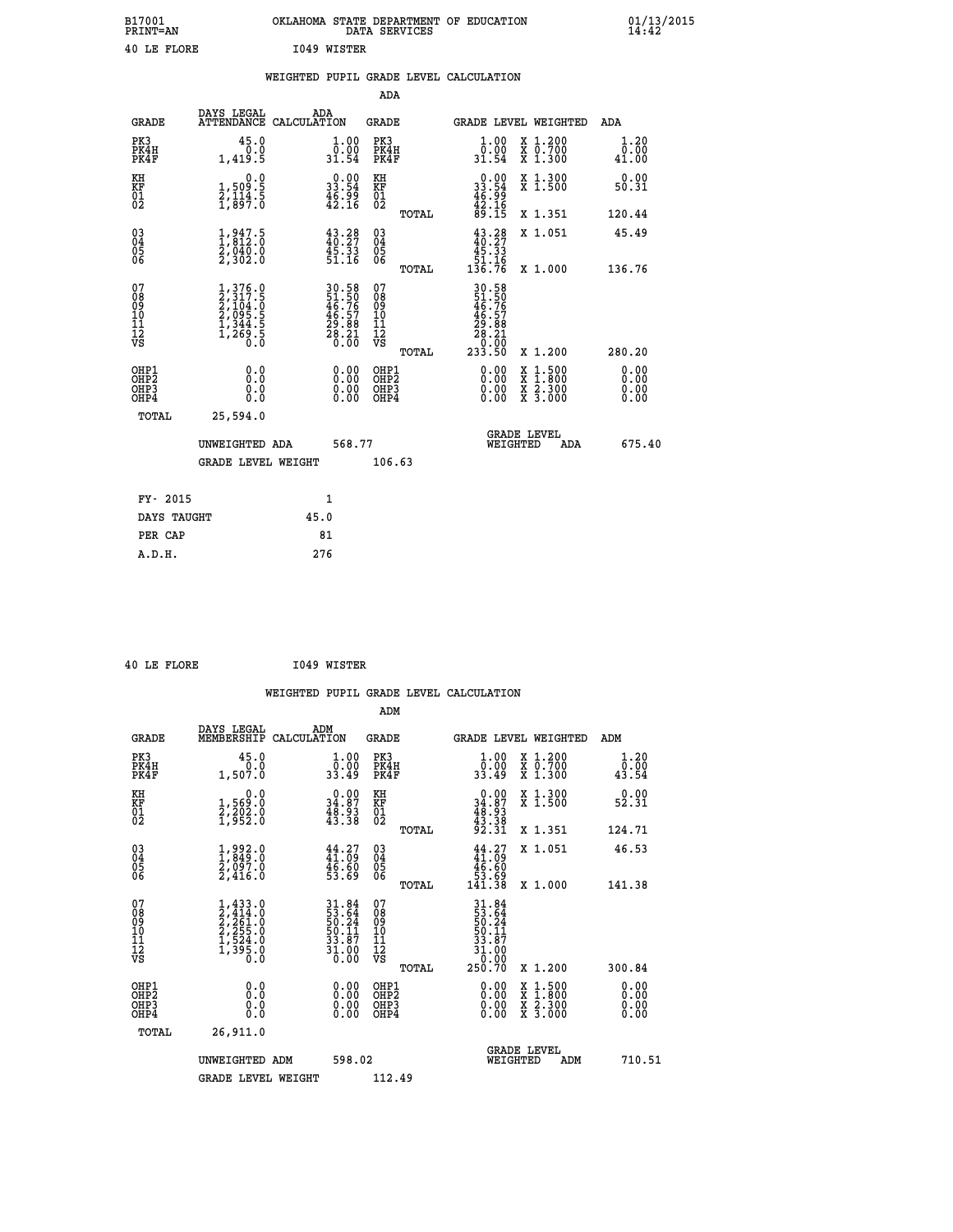| B17001<br>PRINT=AN | OKLAHOMA STATE DEPARTMENT OF EDUCATION<br>DATA SERVICES | 01/13/2015<br>14:42 |
|--------------------|---------------------------------------------------------|---------------------|
| 40 LE FLORE        | 1052 TALIHINA                                           |                     |

|                                                    |                                                                                                               |                    |                                                                          |                                        |       | WEIGHTED PUPIL GRADE LEVEL CALCULATION                                         |                  |                                           |                       |
|----------------------------------------------------|---------------------------------------------------------------------------------------------------------------|--------------------|--------------------------------------------------------------------------|----------------------------------------|-------|--------------------------------------------------------------------------------|------------------|-------------------------------------------|-----------------------|
|                                                    |                                                                                                               |                    |                                                                          | <b>ADA</b>                             |       |                                                                                |                  |                                           |                       |
| <b>GRADE</b>                                       | DAYS LEGAL<br><b>ATTENDANCE</b>                                                                               | ADA<br>CALCULATION |                                                                          | <b>GRADE</b>                           |       |                                                                                |                  | GRADE LEVEL WEIGHTED                      | ADA                   |
| PK3<br>PK4H<br>PK4F                                | 0.0<br>0.0<br>871.0                                                                                           |                    | $\begin{smallmatrix} 0.00\\ 0.00\\ 22.92 \end{smallmatrix}$              | PK3<br>PK4H<br>PK4F                    |       | 0.00<br>0.00<br>22.92                                                          |                  | X 1.200<br>X 0.700<br>X 1.300             | 0.00<br>0.00<br>29.80 |
| KH<br>KF<br>01<br>02                               | $\begin{smallmatrix}&&&0.0\\1,536.5\\1,344.0\\1,935.5\end{smallmatrix}$                                       |                    | $\begin{smallmatrix} 0.00\\ 40.43\\ 35.37\\ 50.93 \end{smallmatrix}$     | KH<br>KF<br>01<br>02                   |       | $0.00\n40.43\n35.37\n50.93\n50.30$                                             |                  | X 1.300<br>X 1.500                        | 0.00<br>60.65         |
|                                                    |                                                                                                               |                    |                                                                          |                                        | TOTAL |                                                                                |                  | X 1.351                                   | 116.59                |
| $\begin{matrix} 03 \\ 04 \\ 05 \\ 06 \end{matrix}$ | 1,283.9<br>$\frac{1}{3}, \frac{677}{329}$ .<br>1,329.5                                                        |                    | $33.76$<br>$28.67$<br>$\frac{44.13}{34.99}$                              | 03<br>04<br>05<br>06                   |       | $33.76$<br>$28.67$<br>$44.13$<br>$34.99$<br>$107.79$                           |                  | X 1.051                                   | 35.48                 |
|                                                    |                                                                                                               |                    |                                                                          |                                        | TOTAL |                                                                                |                  | X 1.000                                   | 107.79                |
| 07<br>08901112<br>1112<br>VS                       | $\begin{smallmatrix} 1, 881.0\\ 1, 596.0\\ 2, 246.0\\ 1, 466.0\\ 1, 544.5\\ 1, 579.5\\ 0.0 \end{smallmatrix}$ |                    | $49.50$<br>$42.00$<br>$59.15$<br>$38.58$<br>$40.70$<br>$41.57$<br>$0.00$ | 07<br>08<br>09<br>11<br>11<br>12<br>VS | TOTAL | 49.50<br>42.00<br>59.15<br>58.58<br>38.58<br>40.70<br>41.57<br>10.00<br>271.50 |                  | X 1.200                                   | 325.80                |
| OHP1<br>OHP2<br>OH <sub>P3</sub><br>OHP4           | 0.0<br>0.0<br>277.0                                                                                           |                    | 0.0000<br>$0.00$<br>7.29                                                 | OHP1<br>OHP2<br>OHP3<br>OHP4           |       | 0.00<br>$0.00$<br>7.29                                                         | X<br>X<br>X<br>X | $1:500$<br>1:800<br>$\frac{2.300}{3.000}$ | 0.00<br>0.00<br>21.87 |
| <b>TOTAL</b>                                       | 21,656.0                                                                                                      |                    |                                                                          |                                        |       |                                                                                |                  |                                           |                       |
|                                                    | UNWEIGHTED ADA                                                                                                |                    | 569.99                                                                   |                                        |       |                                                                                | WEIGHTED         | <b>GRADE LEVEL</b><br>ADA                 | 697.98                |
|                                                    | <b>GRADE LEVEL WEIGHT</b>                                                                                     |                    |                                                                          | 127.99                                 |       |                                                                                |                  |                                           |                       |
| FY- 2015                                           |                                                                                                               | 1                  |                                                                          |                                        |       |                                                                                |                  |                                           |                       |
| DAYS TAUGHT                                        |                                                                                                               | 38.0               |                                                                          |                                        |       |                                                                                |                  |                                           |                       |
| PER CAP                                            |                                                                                                               | 73                 |                                                                          |                                        |       |                                                                                |                  |                                           |                       |

 **ADM**

 **40 LE FLORE I052 TALIHINA**

| <b>GRADE</b>                                       | DAYS LEGAL<br>MEMBERSHIP CALCULATION                                                | ADM                                                                      | <b>GRADE</b>                                        |       |                                                                                                    |                                | GRADE LEVEL WEIGHTED                     | ADM                           |
|----------------------------------------------------|-------------------------------------------------------------------------------------|--------------------------------------------------------------------------|-----------------------------------------------------|-------|----------------------------------------------------------------------------------------------------|--------------------------------|------------------------------------------|-------------------------------|
| PK3<br>PK4H<br>PK4F                                | 0.0<br>ة:ة<br>936.0                                                                 | 0.0000<br>24.63                                                          | PK3<br>PK4H<br>PK4F                                 |       | $\begin{smallmatrix} 0.00\\ 0.00\\ 24.63 \end{smallmatrix}$                                        |                                | X 1.200<br>X 0.700<br>X 1.300            | 0.00<br>$\frac{0.00}{32.02}$  |
| KH<br>KF<br>01<br>02                               | 0.0<br>$1,642.0$<br>$1,403.0$<br>$2,004.0$                                          | $0.00$<br>$43.21$<br>$36.92$<br>$52.74$                                  | KH<br>KF<br>01<br>02                                |       | $0.00\n43.21\n36.92\n52.74\n53.66$                                                                 |                                | X 1.300<br>X 1.500                       | 0.00<br>64.82                 |
|                                                    |                                                                                     |                                                                          |                                                     | TOTAL |                                                                                                    |                                | X 1.351                                  | 121.13                        |
| $\begin{matrix} 03 \\ 04 \\ 05 \\ 06 \end{matrix}$ | $1,337.0$<br>$1,779.0$<br>$1,779.0$<br>$1,408.0$                                    | 35.18<br>30.03<br>46.82<br>37.05                                         | $\begin{array}{c} 03 \\ 04 \\ 05 \\ 06 \end{array}$ |       | $\begin{array}{c} 35\cdot 18 \\ 30\cdot 03 \\ 46\cdot 82 \\ 37\cdot 05 \\ 113\cdot 90 \end{array}$ |                                | X 1.051                                  | 36.97                         |
|                                                    |                                                                                     |                                                                          |                                                     | TOTAL |                                                                                                    |                                | X 1.000                                  | 113.90                        |
| 07<br>08<br>09<br>101<br>11<br>12<br>VS            | $1,929.0$<br>$2,320.0$<br>$2,320.0$<br>$1,510.0$<br>$1,620.0$<br>$1,628.0$<br>$0.0$ | $50.76$<br>$42.82$<br>$61.11$<br>$39.74$<br>$42.68$<br>$42.84$<br>$0.00$ | 07<br>08<br>09<br>001<br>11<br>11<br>12<br>VS       | TOTAL | $50.76$<br>$42.82$<br>$61.11$<br>$39.74$<br>$42.68$<br>$42.84$<br>$0.00$<br>$279.95$               |                                | X 1.200                                  | 335.94                        |
| OHP1<br>OHP2<br>OHP3<br>OHP4                       | 0.0<br>277.0                                                                        | $\begin{smallmatrix} 0.00\\ 0.00\\ 0.00\\ 7.29 \end{smallmatrix}$        | OHP1<br>OHP2<br>OHP3<br>OHP4                        |       | $\begin{smallmatrix} 0.00\\ 0.00\\ 0.00\\ 7.29 \end{smallmatrix}$                                  |                                | X 1:500<br>X 1:800<br>X 2:300<br>X 3:000 | 0.00<br>0.00<br>ŏ:ŏŏ<br>21.87 |
| TOTAL                                              | 22,561.0                                                                            |                                                                          |                                                     |       |                                                                                                    |                                |                                          |                               |
|                                                    | UNWEIGHTED                                                                          | 593.82<br>ADM                                                            |                                                     |       |                                                                                                    | <b>GRADE LEVEL</b><br>WEIGHTED | ADM                                      | 726.65                        |
|                                                    | <b>GRADE LEVEL WEIGHT</b>                                                           |                                                                          | 132.83                                              |       |                                                                                                    |                                |                                          |                               |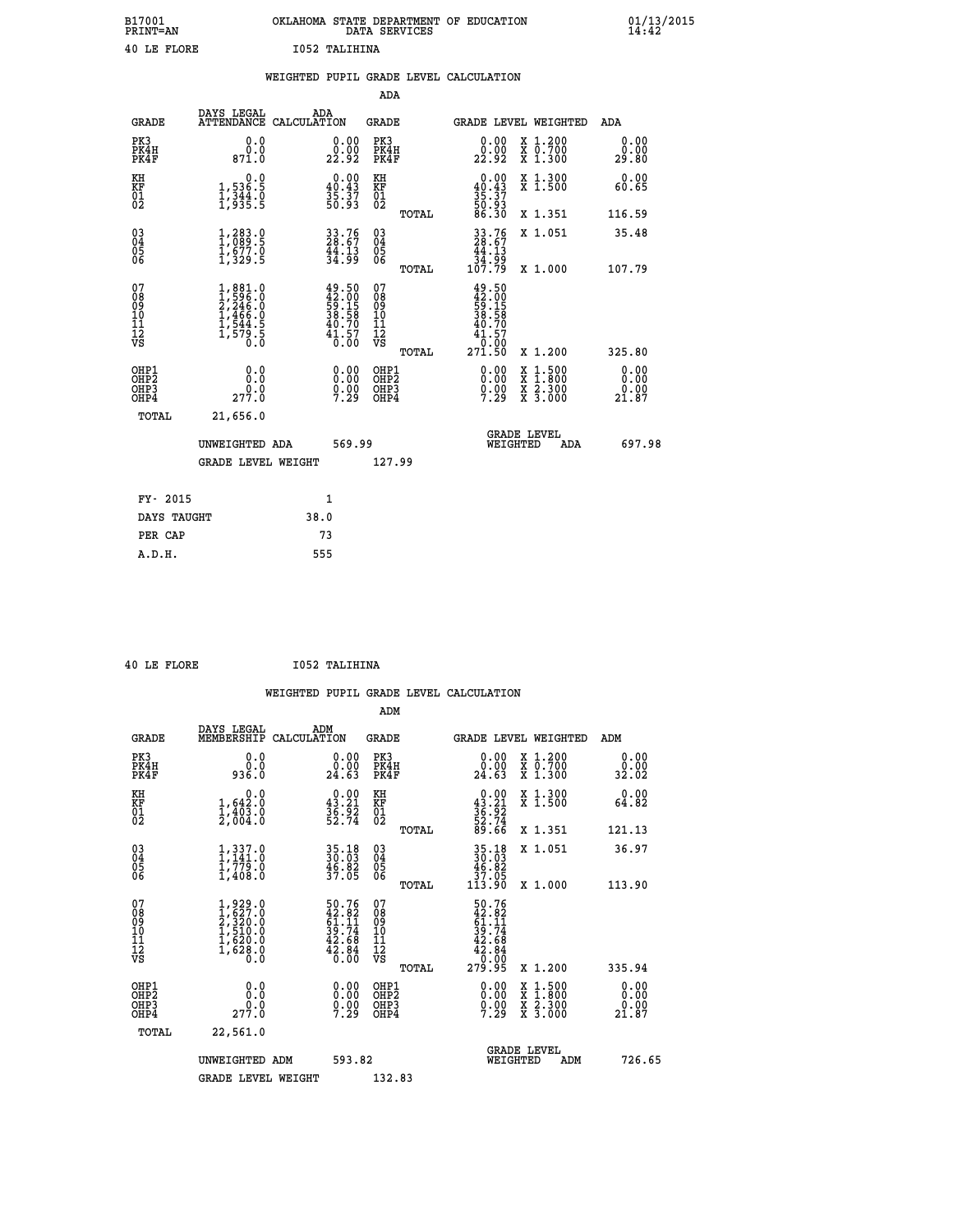| B17001<br><b>PRINT=AN</b> | OKLAHOMA STATE DEPARTMENT OF EDUCATION<br>DATA SERVICES | 01/13/2015 |
|---------------------------|---------------------------------------------------------|------------|
| 40 LE FLORE               | 1062 WHITESBORO                                         |            |

|                                                    |                                                            | WEIGHTED PUPIL GRADE LEVEL CALCULATION                                            |                                        |       |                                                                                   |                                                                                                  |                       |
|----------------------------------------------------|------------------------------------------------------------|-----------------------------------------------------------------------------------|----------------------------------------|-------|-----------------------------------------------------------------------------------|--------------------------------------------------------------------------------------------------|-----------------------|
|                                                    |                                                            |                                                                                   | ADA                                    |       |                                                                                   |                                                                                                  |                       |
| <b>GRADE</b>                                       | DAYS LEGAL                                                 | ADA<br>ATTENDANCE CALCULATION                                                     | <b>GRADE</b>                           |       | GRADE LEVEL WEIGHTED                                                              |                                                                                                  | ADA                   |
| PK3<br>PK4H<br>PK4F                                | 64.0<br>0.0<br>306.5                                       | 1.64<br>0.00<br>7.86                                                              | PK3<br>PK4H<br>PK4F                    |       | 1.64<br>0.00<br>7.86                                                              | X 1.200<br>X 0.700<br>X 1.300                                                                    | 1.97<br>0.00<br>10.22 |
| KH<br>KF<br>01<br>02                               | 708.9<br>$\frac{497.0}{461.0}$                             | $\begin{smallmatrix} 0.00\\18.17\\12.74\\11.82 \end{smallmatrix}$                 | KH<br>KF<br>01<br>02                   |       | $\begin{smallmatrix} 0.00\\18.17\\12.74\\11.82 \end{smallmatrix}$                 | X 1.300<br>X 1.500                                                                               | 0.00<br>27.26         |
|                                                    |                                                            |                                                                                   |                                        | TOTAL | 24.56                                                                             | X 1.351                                                                                          | 33.18                 |
| $\begin{matrix} 03 \\ 04 \\ 05 \\ 06 \end{matrix}$ | 453.9<br>$\frac{388.0}{563.0}$                             | $\begin{smallmatrix} 11.62\ 15.88\ 9.95\ 14.44 \end{smallmatrix}$                 | 03<br>04<br>05<br>06                   |       | $11.62$<br>$15.88$<br>$9.95$<br>$14.44$                                           | X 1.051                                                                                          | 12.21                 |
|                                                    |                                                            |                                                                                   |                                        | TOTAL | 40.27                                                                             | X 1.000                                                                                          | 40.27                 |
| 07<br>08<br>09<br>101<br>112<br>VS                 | 618.5<br>679.0<br>367.5<br>397.0<br>641.0<br>$\frac{5}{6}$ | $15.86$<br>$17.41$<br>$9.42$<br>$10.18$<br>$16.44$<br>$\frac{54}{0}:\frac{7}{00}$ | 07<br>08<br>09<br>11<br>11<br>12<br>VS | TOTAL | $15.86$<br>$17.41$<br>$9.42$<br>$10.18$<br>16.44<br>$\frac{24.14}{0.00}$<br>93.45 | X 1.200                                                                                          | 112.14                |
| OHP1<br>OHP2<br>OHP3<br>OHP4                       | 0.0<br>0.0<br>0.0                                          | 0.00<br>$0.00$<br>0.00                                                            | OHP1<br>OHP2<br>OHP3<br>OHP4           |       | 0.00<br>0.00<br>0.00                                                              | $\begin{smallmatrix} x & 1 & 500 \\ x & 1 & 800 \\ x & 2 & 300 \\ x & 3 & 000 \end{smallmatrix}$ | 0.00<br>0.00<br>0.00  |
| <b>TOTAL</b>                                       | 7,705.0                                                    |                                                                                   |                                        |       |                                                                                   |                                                                                                  |                       |
|                                                    | UNWEIGHTED ADA                                             | 197.57                                                                            |                                        |       | WEIGHTED                                                                          | <b>GRADE LEVEL</b><br>ADA                                                                        | 237.25                |
|                                                    | <b>GRADE LEVEL WEIGHT</b>                                  |                                                                                   | 39.68                                  |       |                                                                                   |                                                                                                  |                       |
| FY- 2015                                           |                                                            | 1                                                                                 |                                        |       |                                                                                   |                                                                                                  |                       |
|                                                    | DAYS TAUGHT                                                | 39.0                                                                              |                                        |       |                                                                                   |                                                                                                  |                       |
| PER CAP                                            |                                                            | 136                                                                               |                                        |       |                                                                                   |                                                                                                  |                       |

 **40 LE FLORE I062 WHITESBORO**

| <b>GRADE</b>                                                     | DAYS LEGAL<br>MEMBERSHIP                                                                              | ADM<br>CALCULATION                                                                                    | <b>GRADE</b>                                        |       |                                                                                           |          | GRADE LEVEL WEIGHTED                                                                                                                      | ADM                          |
|------------------------------------------------------------------|-------------------------------------------------------------------------------------------------------|-------------------------------------------------------------------------------------------------------|-----------------------------------------------------|-------|-------------------------------------------------------------------------------------------|----------|-------------------------------------------------------------------------------------------------------------------------------------------|------------------------------|
| PK3<br>PK4H<br>PK4F                                              | 64.0<br>329.0                                                                                         | $\overset{1}{\underset{8.44}{\scriptstyle 0.60}}\,\,\overset{64}{\underset{8.44}{\scriptstyle 0.60}}$ | PK3<br>PK4H<br>PK4F                                 |       | $\substack{1.64 \\ 0.00 \\ 8.44}$                                                         |          | X 1.200<br>X 0.700<br>X 1.300                                                                                                             | 1.97<br>0.00<br>10.97        |
| KH<br>KF<br>01<br>02                                             | $752.0$<br>$507.0$<br>$478.0$                                                                         | $\begin{smallmatrix} 0.00\\19.28\\13.00\\12.26 \end{smallmatrix}$                                     | KH<br>KF<br>01<br>02                                |       | $\begin{smallmatrix} &0.00\\ 19.28\\ 13.00\\ 12.26\\ 25.26 \end{smallmatrix}$             |          | X 1.300<br>X 1.500                                                                                                                        | 0.00<br>28.92                |
|                                                                  |                                                                                                       |                                                                                                       |                                                     | TOTAL |                                                                                           |          | X 1.351                                                                                                                                   | 34.13                        |
| 03<br>04<br>05<br>06                                             | 468.0<br>638.0<br>397.0<br>589.0                                                                      | $12.00$<br>$16.36$<br>$\frac{10.18}{15.10}$                                                           | $\begin{array}{c} 03 \\ 04 \\ 05 \\ 06 \end{array}$ |       | $\begin{smallmatrix} 12.00 \\ 16.36 \\ 10.18 \\ 15.10 \end{smallmatrix}$                  |          | X 1.051                                                                                                                                   | 12.61                        |
|                                                                  |                                                                                                       |                                                                                                       |                                                     | TOTAL | 41.64                                                                                     |          | X 1.000                                                                                                                                   | 41.64                        |
| 07<br>08<br>09<br>11<br>11<br>12<br>VS                           | $\begin{smallmatrix} 647.0\\ 712.0\\ 389.0\\ 439.0\\ 680.0\\ 680.0\\ 1,003.0\\ 0.0 \end{smallmatrix}$ | $\begin{smallmatrix} 16.59\\18.26\\9.97\\11.26\\17.44\\25.72\\0.00 \end{smallmatrix}$                 | 07<br>08<br>09<br>11<br>11<br>12<br>VS              | TOTAL | $16.59$<br>$18.26$<br>$9.97$<br>$11.26$<br>$\frac{17.44}{25.72}$<br>$\frac{60.00}{99.24}$ |          | X 1.200                                                                                                                                   | 119.09                       |
| OHP1<br>OH <sub>P</sub> <sub>2</sub><br>OH <sub>P3</sub><br>OHP4 | 0.0<br>0.000                                                                                          |                                                                                                       | OHP1<br>OHP <sub>2</sub><br>OHP <sub>3</sub>        |       |                                                                                           |          | $\begin{smallmatrix} \mathtt{X} & 1\cdot500\\ \mathtt{X} & 1\cdot800\\ \mathtt{X} & 2\cdot300\\ \mathtt{X} & 3\cdot000 \end{smallmatrix}$ | 0.00<br>0.00<br>0.00<br>0.00 |
| TOTAL                                                            | 8,092.0                                                                                               |                                                                                                       |                                                     |       |                                                                                           |          |                                                                                                                                           |                              |
|                                                                  | UNWEIGHTED ADM                                                                                        | 207.50                                                                                                |                                                     |       |                                                                                           | WEIGHTED | <b>GRADE LEVEL</b><br>ADM                                                                                                                 | 249.33                       |
|                                                                  | <b>GRADE LEVEL WEIGHT</b>                                                                             |                                                                                                       | 41.83                                               |       |                                                                                           |          |                                                                                                                                           |                              |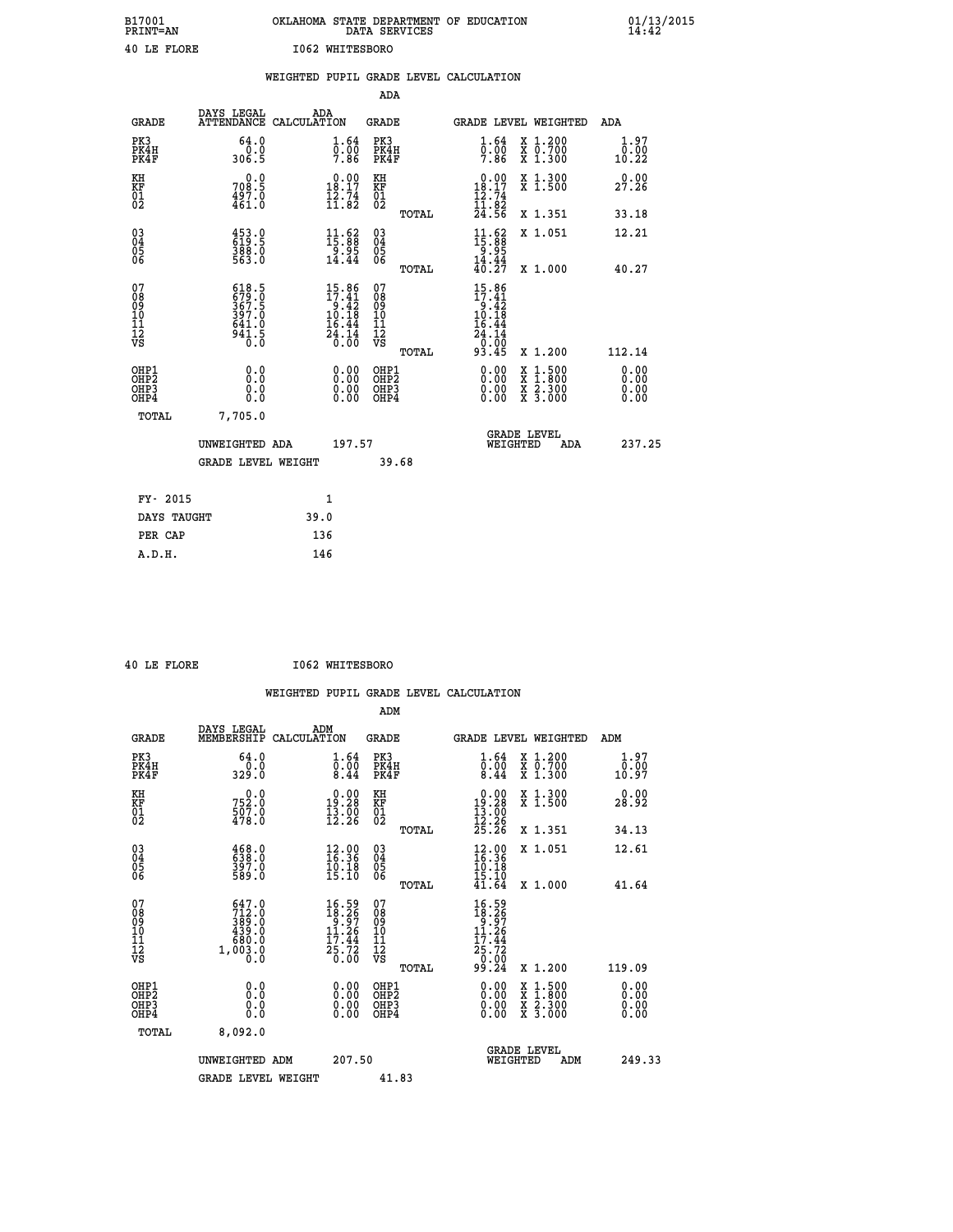| B17001<br><b>PRINT=AN</b> | OKLAHOMA STATE DEPARTMENT OF EDUCATION<br>SERVICES<br>DATA | 01/13/2015<br>14:42 |
|---------------------------|------------------------------------------------------------|---------------------|
| 40<br>LE FLORE            | I067<br>HOWE                                               |                     |

| 40 LE FLORE                                        |                                                                                         |      | I067 HOWE                                                                |                                                    |       |                                                                                |                                                                                                                                              |                        |
|----------------------------------------------------|-----------------------------------------------------------------------------------------|------|--------------------------------------------------------------------------|----------------------------------------------------|-------|--------------------------------------------------------------------------------|----------------------------------------------------------------------------------------------------------------------------------------------|------------------------|
|                                                    |                                                                                         |      |                                                                          |                                                    |       | WEIGHTED PUPIL GRADE LEVEL CALCULATION                                         |                                                                                                                                              |                        |
|                                                    |                                                                                         |      |                                                                          | ADA                                                |       |                                                                                |                                                                                                                                              |                        |
| <b>GRADE</b>                                       | DAYS LEGAL ADA<br>ATTENDANCE CALCULATION                                                |      |                                                                          | <b>GRADE</b>                                       |       |                                                                                | <b>GRADE LEVEL WEIGHTED</b>                                                                                                                  | <b>ADA</b>             |
| PK3<br>PK4H<br>PK4F                                | 0.06<br>1,325.5                                                                         |      | $\begin{smallmatrix} 0.25\ 0.00 \ 36.82 \end{smallmatrix}$               | PK3<br>PK4H<br>PK4F                                |       | $\begin{smallmatrix} 0.25\ 0.00 \ 36.82 \end{smallmatrix}$                     | X 1.200<br>X 0.700<br>X 1.300                                                                                                                | 0.30<br>0.00<br>47.87  |
| KH<br>KF<br>01<br>02                               | 0.0<br>1,497.5<br>1,803.0<br>1,288.5                                                    |      | $\begin{smallmatrix} 0.00\\ 41.60\\ 50.08\\ 35.79 \end{smallmatrix}$     | KH<br>KF<br>01<br>02                               |       | $0.00$<br>$41.60$<br>$50.08$<br>$35.79$<br>$85.87$                             | X 1.300<br>X 1.500                                                                                                                           | 0.00<br>62.40          |
|                                                    |                                                                                         |      |                                                                          |                                                    | TOTAL |                                                                                | X 1.351                                                                                                                                      | 116.01                 |
| $\begin{matrix} 03 \\ 04 \\ 05 \\ 06 \end{matrix}$ | $1, 459.0$<br>$1, 302.5$<br>$1, 021.5$<br>$1, 415.0$                                    |      | $\frac{40.53}{36.18}$<br>$\frac{28.38}{39.31}$                           | $\begin{matrix} 03 \\ 04 \\ 05 \\ 06 \end{matrix}$ |       | $\begin{smallmatrix} 40.53\\ 36.18\\ 28.38\\ 39.31\\ 103.87 \end{smallmatrix}$ | X 1.051                                                                                                                                      | 42.60                  |
|                                                    |                                                                                         |      |                                                                          |                                                    | TOTAL |                                                                                | X 1.000                                                                                                                                      | 103.87                 |
| 07<br>08<br>09<br>11<br>11<br>12<br>VS             | $1, 022.5$<br>$1, 242.0$<br>$1, 739.0$<br>$1, 386.5$<br>$1, 595.0$<br>$1, 576.5$<br>0.0 |      | $28.40$<br>$34.50$<br>$48.31$<br>$38.51$<br>$44.31$<br>$43.79$<br>$0.00$ | 07<br>08<br>09<br>11<br>11<br>12<br>VS             | TOTAL | $28.40$<br>$34.50$<br>$48.31$<br>$38.51$<br>44.31<br>3:75<br>0:00<br>237:82    | X 1.200                                                                                                                                      | 285.38                 |
| OHP1<br>OHP2<br>OHP3<br>OHP4                       | 0.0<br>0.0<br>0.0                                                                       |      | $0.00$<br>$0.00$<br>0.00                                                 | OHP1<br>OHP2<br>OHP3<br>OHP4                       |       | $0.00$<br>$0.00$<br>0.00                                                       | $\begin{smallmatrix} \mathtt{X} & 1\cdot500 \\ \mathtt{X} & 1\cdot800 \\ \mathtt{X} & 2\cdot300 \\ \mathtt{X} & 3\cdot000 \end{smallmatrix}$ | 0.0000<br>0.00<br>0.00 |
| TOTAL                                              | 19,683.0                                                                                |      |                                                                          |                                                    |       |                                                                                |                                                                                                                                              |                        |
|                                                    | UNWEIGHTED ADA                                                                          |      | 546.76                                                                   |                                                    |       |                                                                                | <b>GRADE LEVEL</b><br>WEIGHTED<br>ADA                                                                                                        | 658.43                 |
|                                                    | <b>GRADE LEVEL WEIGHT</b>                                                               |      |                                                                          | 111.67                                             |       |                                                                                |                                                                                                                                              |                        |
| FY- 2015                                           |                                                                                         |      | $\mathbf{1}$                                                             |                                                    |       |                                                                                |                                                                                                                                              |                        |
| DAYS TAUGHT                                        |                                                                                         | 36.0 |                                                                          |                                                    |       |                                                                                |                                                                                                                                              |                        |
| PER CAP                                            |                                                                                         |      | 46                                                                       |                                                    |       |                                                                                |                                                                                                                                              |                        |
| A.D.H.                                             |                                                                                         |      | 344                                                                      |                                                    |       |                                                                                |                                                                                                                                              |                        |

 **40 LE FLORE I067 HOWE**

|                                                      |                                                                                   |                                                                          |                                                     | WEIGHTED PUPIL GRADE LEVEL CALCULATION                                                                                                                                                                                                                                         |                                                                                                                                           |                              |
|------------------------------------------------------|-----------------------------------------------------------------------------------|--------------------------------------------------------------------------|-----------------------------------------------------|--------------------------------------------------------------------------------------------------------------------------------------------------------------------------------------------------------------------------------------------------------------------------------|-------------------------------------------------------------------------------------------------------------------------------------------|------------------------------|
|                                                      |                                                                                   |                                                                          | ADM                                                 |                                                                                                                                                                                                                                                                                |                                                                                                                                           |                              |
| <b>GRADE</b>                                         | DAYS LEGAL<br>MEMBERSHIP                                                          | ADM<br>CALCULATION                                                       | <b>GRADE</b>                                        | GRADE LEVEL WEIGHTED                                                                                                                                                                                                                                                           |                                                                                                                                           | ADM                          |
| PK3<br>PK4H<br>PK4F                                  | 9.0<br>0.0<br>1,367.0                                                             | $\begin{smallmatrix} 0.25\ 0.00\\ 37.97 \end{smallmatrix}$               | PK3<br>PK4H<br>PK4F                                 | $0.25$<br>37.97                                                                                                                                                                                                                                                                | X 1.200<br>X 0.700<br>X 1.300                                                                                                             | 0.30<br>0.00<br>49.36        |
| KH<br>KF<br>01<br>02                                 | $\begin{smallmatrix} & & 0.0\ 1.572.0\ 1.835.0\ 1.306.0 \end{smallmatrix}$        | $\begin{smallmatrix} 0.00\\ 43.67\\ 50.97\\ 36.28 \end{smallmatrix}$     | KH<br>KF<br>01<br>02                                | $0.00\n43.67\n50.97\n36.28\n87.25$                                                                                                                                                                                                                                             | X 1.300<br>X 1.500                                                                                                                        | 0.00<br>65.51                |
|                                                      |                                                                                   |                                                                          | TOTAL                                               |                                                                                                                                                                                                                                                                                | X 1.351                                                                                                                                   | 117.87                       |
| $\begin{matrix} 03 \\ 04 \\ 05 \\ 06 \end{matrix}$   | $1,321.0$<br>$1,047.0$<br>$1,043.0$<br>$1,443.0$                                  | $\frac{41.03}{36.69}$<br>$\frac{29.08}{40.08}$                           | $\begin{array}{c} 03 \\ 04 \\ 05 \\ 06 \end{array}$ | $\begin{smallmatrix} 41.03\ 36.69\ 29.08\ 40.08\ 105.85 \end{smallmatrix}$                                                                                                                                                                                                     | X 1.051                                                                                                                                   | 43.12                        |
|                                                      |                                                                                   |                                                                          | TOTAL                                               |                                                                                                                                                                                                                                                                                | X 1.000                                                                                                                                   | 105.85                       |
| 07<br>08<br>09<br>101<br>112<br>VS                   | $1,061.0$<br>$1,298.0$<br>$1,830.0$<br>$1,505.0$<br>$1,668.0$<br>$1,752.0$<br>0.0 | $29.47$<br>$36.06$<br>$50.83$<br>$41.81$<br>$46.33$<br>$48.67$<br>$0.00$ | 07<br>08<br>09<br>11<br>11<br>12<br>VS<br>TOTAL     | $\begin{smallmatrix} 29.47\ 36.06\ 50.831\ 41.811\ 46.337\ 48.670\ 253.17\ \end{smallmatrix}$                                                                                                                                                                                  | X 1.200                                                                                                                                   | 303.80                       |
|                                                      |                                                                                   |                                                                          |                                                     |                                                                                                                                                                                                                                                                                |                                                                                                                                           |                              |
| OHP1<br>OHP2<br>OH <sub>P3</sub><br>OH <sub>P4</sub> | 0.0<br>0.000                                                                      | $\begin{smallmatrix} 0.00 \ 0.00 \ 0.00 \ 0.00 \end{smallmatrix}$        | OHP1<br>OHP2<br>OHP3<br>OHP4                        | $\begin{smallmatrix} 0.00 & 0.00 & 0.00 & 0.00 & 0.00 & 0.00 & 0.00 & 0.00 & 0.00 & 0.00 & 0.00 & 0.00 & 0.00 & 0.00 & 0.00 & 0.00 & 0.00 & 0.00 & 0.00 & 0.00 & 0.00 & 0.00 & 0.00 & 0.00 & 0.00 & 0.00 & 0.00 & 0.00 & 0.00 & 0.00 & 0.00 & 0.00 & 0.00 & 0.00 & 0.00 & 0.0$ | $\begin{smallmatrix} \mathtt{X} & 1\cdot500\\ \mathtt{X} & 1\cdot800\\ \mathtt{X} & 2\cdot300\\ \mathtt{X} & 3\cdot000 \end{smallmatrix}$ | 0.00<br>0.00<br>0.00<br>0.00 |
| TOTAL                                                | 20,491.0                                                                          |                                                                          |                                                     |                                                                                                                                                                                                                                                                                |                                                                                                                                           |                              |
|                                                      | UNWEIGHTED ADM                                                                    | 569.19                                                                   |                                                     | <b>GRADE LEVEL</b><br>WEIGHTED                                                                                                                                                                                                                                                 | ADM                                                                                                                                       | 685.81                       |
|                                                      | <b>GRADE LEVEL WEIGHT</b>                                                         |                                                                          | 116.62                                              |                                                                                                                                                                                                                                                                                |                                                                                                                                           |                              |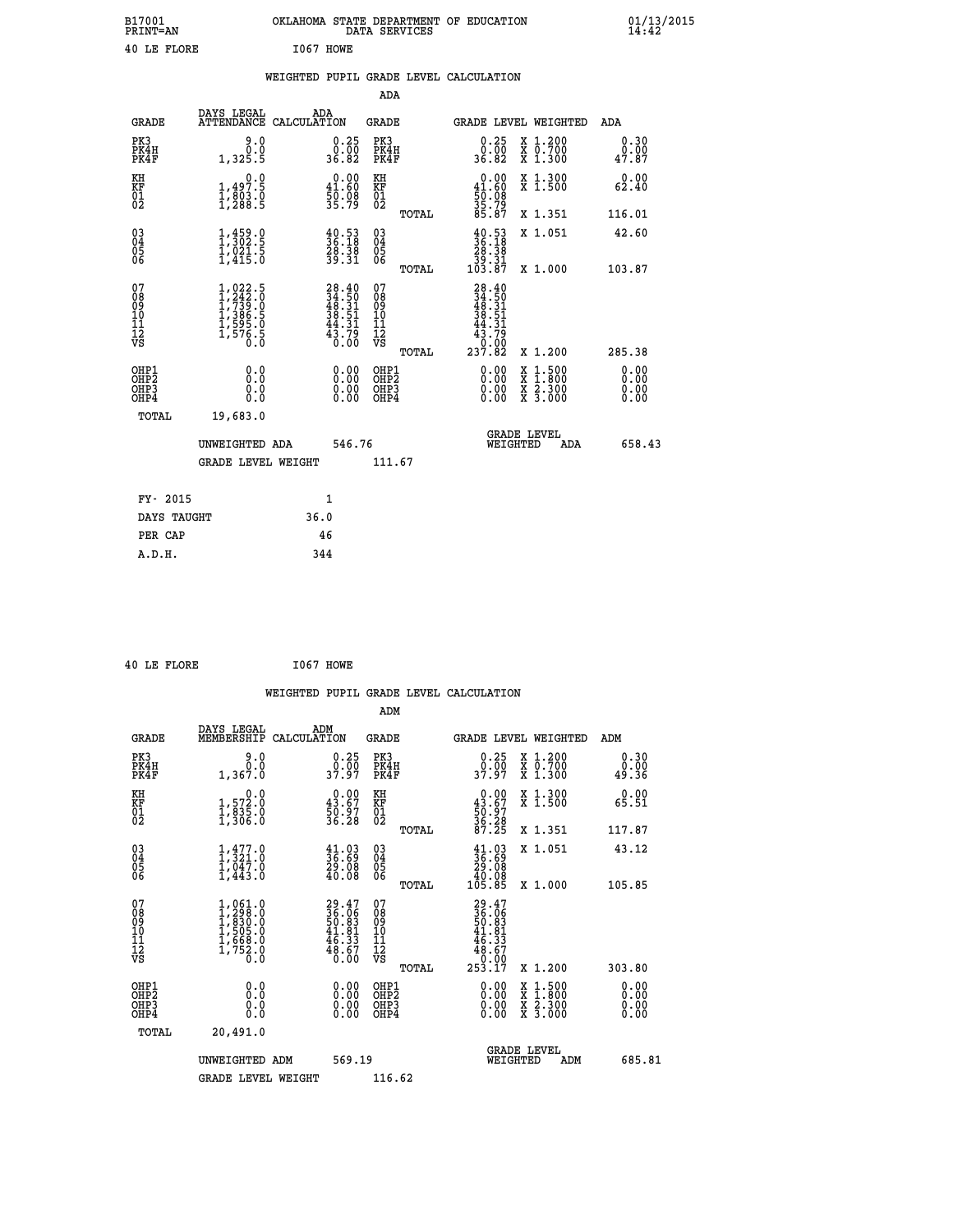| B17001<br><b>PRINT=AN</b> | OKLAHOMA STATE DEPARTMENT OF EDUCATION<br>DATA SERVICES | 01/13/2015 |
|---------------------------|---------------------------------------------------------|------------|
| 40 LE FLORE               | I091 ARKOMA                                             |            |

|                                                                    |                                                                                              |      |                                                                     |                                         |       | WEIGHTED PUPIL GRADE LEVEL CALCULATION                                                                                      |                                                                                                                                           |                              |
|--------------------------------------------------------------------|----------------------------------------------------------------------------------------------|------|---------------------------------------------------------------------|-----------------------------------------|-------|-----------------------------------------------------------------------------------------------------------------------------|-------------------------------------------------------------------------------------------------------------------------------------------|------------------------------|
|                                                                    |                                                                                              |      |                                                                     | ADA                                     |       |                                                                                                                             |                                                                                                                                           |                              |
| <b>GRADE</b>                                                       | DAYS LEGAL<br>ATTENDANCE CALCULATION                                                         | ADA  |                                                                     | <b>GRADE</b>                            |       |                                                                                                                             | GRADE LEVEL WEIGHTED                                                                                                                      | ADA                          |
| PK3<br>PK4H<br>PK4F                                                | 166.0<br>0.0<br>1,075.0                                                                      |      | $\begin{smallmatrix} 4.37\ 0.00\ 28.29 \end{smallmatrix}$           | PK3<br>PK4H<br>PK4F                     |       | 4.37<br>0.00<br>28.29                                                                                                       | X 1.200<br>X 0.700<br>X 1.300                                                                                                             | 5.24<br>0.00<br>36.78        |
| KH<br>KF<br>01<br>02                                               | $\begin{smallmatrix}&&&0.0\\1,245.5\\1,557.0\\1,322.5\end{smallmatrix}$                      |      | 32.78<br>$\frac{4}{3}\overline{0}\cdot\overset{.}{8}\overset{.}{0}$ | KH<br>KF<br>01<br>02                    |       | $\begin{smallmatrix} 0.00\\ 32.78\\ 40.97\\ 34.80\\ 75.77 \end{smallmatrix}$                                                | X 1.300<br>X 1.500                                                                                                                        | 0.00<br>49.17                |
|                                                                    |                                                                                              |      |                                                                     |                                         | TOTAL |                                                                                                                             | X 1.351                                                                                                                                   | 102.37                       |
| $\begin{smallmatrix} 03 \\[-4pt] 04 \end{smallmatrix}$<br>Ŏ5<br>06 | 1,059.5<br>945.5<br>1,121.5<br>1,175.0                                                       |      | 27.88<br>24.81<br>29.26<br>30.92                                    | $\substack{03 \\ 04}$<br>Ŏ5<br>06       |       | $27.88$<br>$24.81$<br>$29.26$<br>$30.92$<br>$84.99$                                                                         | X 1.051                                                                                                                                   | 29.30                        |
|                                                                    |                                                                                              |      |                                                                     |                                         | TOTAL |                                                                                                                             | X 1.000                                                                                                                                   | 84.99                        |
| 07<br>08<br>09<br>11<br>11<br>12<br>VS                             | $\begin{array}{r} 785.0 \\ 1,321.0 \\ 900.5 \\ 825.5 \\ 1,051.0 \\ 869.5 \\ 0.0 \end{array}$ |      | 20.66<br>34.76<br>23.70<br>21.72<br>27.66<br>22.88<br>22.88         | 07<br>08<br>09<br>101<br>11<br>12<br>VS |       | 20.66<br>$\frac{34}{23}\cdot\frac{76}{70}\n21\cdot72$<br>$\begin{smallmatrix} 27.66\ 22.88\ 0.00\ 151.38 \end{smallmatrix}$ |                                                                                                                                           |                              |
|                                                                    |                                                                                              |      |                                                                     |                                         | TOTAL |                                                                                                                             | X 1.200                                                                                                                                   | 181.66                       |
| OHP1<br>OH <sub>P</sub> 2<br>OH <sub>P3</sub><br>OH <sub>P4</sub>  | 0.0<br>Ō.Ō<br>0.0<br>0.0                                                                     |      | $0.00$<br>$0.00$<br>0.00                                            | OHP1<br>OHP2<br>OHP3<br>OHP4            |       | $0.00$<br>$0.00$<br>0.00                                                                                                    | $\begin{smallmatrix} \mathtt{X} & 1\cdot500\\ \mathtt{X} & 1\cdot800\\ \mathtt{X} & 2\cdot300\\ \mathtt{X} & 3\cdot000 \end{smallmatrix}$ | 0.00<br>0.00<br>0.00<br>0.00 |
| TOTAL                                                              | 15,420.0                                                                                     |      |                                                                     |                                         |       |                                                                                                                             |                                                                                                                                           |                              |
|                                                                    | UNWEIGHTED ADA                                                                               |      | 405.46                                                              |                                         |       | WEIGHTED                                                                                                                    | <b>GRADE LEVEL</b><br>ADA                                                                                                                 | 489.51                       |
|                                                                    | <b>GRADE LEVEL WEIGHT</b>                                                                    |      |                                                                     | 84.05                                   |       |                                                                                                                             |                                                                                                                                           |                              |
| FY- 2015                                                           |                                                                                              | 1    |                                                                     |                                         |       |                                                                                                                             |                                                                                                                                           |                              |
| DAYS TAUGHT                                                        |                                                                                              | 38.0 |                                                                     |                                         |       |                                                                                                                             |                                                                                                                                           |                              |
| PER CAP                                                            |                                                                                              | 75   |                                                                     |                                         |       |                                                                                                                             |                                                                                                                                           |                              |
| A.D.H.                                                             |                                                                                              | 12   |                                                                     |                                         |       |                                                                                                                             |                                                                                                                                           |                              |

 **40 LE FLORE I091 ARKOMA**

| <b>GRADE</b>                                             | DAYS LEGAL<br>MEMBERSHIP                                                                                                                                                    | ADM<br>CALCULATION                                                   | <b>GRADE</b>                                        |       |                                                                                                       |          | GRADE LEVEL WEIGHTED                     | ADM                   |
|----------------------------------------------------------|-----------------------------------------------------------------------------------------------------------------------------------------------------------------------------|----------------------------------------------------------------------|-----------------------------------------------------|-------|-------------------------------------------------------------------------------------------------------|----------|------------------------------------------|-----------------------|
| PK3<br>PK4H<br>PK4F                                      | 166.0<br>1,223.0                                                                                                                                                            | $\begin{smallmatrix} 4.37\ 0.00\ 32.18 \end{smallmatrix}$            | PK3<br>PK4H<br>PK4F                                 |       | $\begin{smallmatrix} 4.37\ 0.00\ 32.18 \end{smallmatrix}$                                             |          | X 1.200<br>X 0.700<br>X 1.300            | 5.24<br>0.00<br>41.83 |
| KH<br>KF<br>01<br>02                                     | 0.0<br>1, 315:0<br>1, 628:0<br>1, 357:0                                                                                                                                     | $\begin{smallmatrix} 0.00\\ 34.61\\ 42.84\\ 35.71 \end{smallmatrix}$ | KH<br>KF<br>01<br>02                                |       | $0.00$<br>$34.61$<br>$42.84$<br>$35.71$<br>$78.55$                                                    |          | X 1.300<br>X 1.500                       | 0.00<br>51.92         |
|                                                          |                                                                                                                                                                             |                                                                      |                                                     | TOTAL |                                                                                                       |          | X 1.351                                  | 106.12                |
| $\begin{matrix} 03 \\ 04 \\ 05 \\ 06 \end{matrix}$       | 1,094.0<br>$1, 189.0$<br>1,189.0<br>1,218.0                                                                                                                                 | 28.79<br>25.22<br>31.01<br>32.05                                     | $\begin{array}{c} 03 \\ 04 \\ 05 \\ 06 \end{array}$ |       | 28.79<br>25.22<br>31.01<br>32.05<br>88.28                                                             |          | X 1.051                                  | 30.26                 |
|                                                          |                                                                                                                                                                             |                                                                      |                                                     | TOTAL |                                                                                                       |          | X 1.000                                  | 88.28                 |
| 07<br>08<br>09<br>11<br>11<br>12<br>VS                   | $\begin{smallmatrix} 8 & 17 & . & 0 \\ 1 & , & 377 & . & 0 \\ 9 & 66 & . & 0 \\ 9 & 18 & . & 0 \\ 1 & , & 116 & . & 0 \\ 9 & 66 & . & 0 \\ 0 & . & 0 & . \end{smallmatrix}$ | $21.5036.2425.4224.1629.3725.420.00$                                 | 07<br>08<br>09<br>10<br>11<br>12<br>νs              | TOTAL | $\begin{smallmatrix} 21.50\\ 36.24\\ 25.42\\ 24.16\\ 29.37\\ 25.42\\ 0.00\\ 162.11 \end{smallmatrix}$ |          | X 1.200                                  | 194.53                |
| OHP1                                                     |                                                                                                                                                                             |                                                                      | OHP1                                                |       |                                                                                                       |          |                                          | 0.00                  |
| OH <sub>P</sub> <sub>2</sub><br>OH <sub>P3</sub><br>OHP4 | 0.0<br>0.0<br>Ŏ.Ŏ                                                                                                                                                           |                                                                      | OHP <sub>2</sub><br>OHP3<br>OHP4                    |       |                                                                                                       |          | X 1:500<br>X 1:800<br>X 2:300<br>X 3:000 | 0.00<br>0.00<br>0.00  |
| TOTAL                                                    | 16,311.0                                                                                                                                                                    |                                                                      |                                                     |       |                                                                                                       |          |                                          |                       |
|                                                          | UNWEIGHTED ADM                                                                                                                                                              | 428.89                                                               |                                                     |       |                                                                                                       | WEIGHTED | <b>GRADE LEVEL</b><br>ADM                | 518.18                |
|                                                          | <b>GRADE LEVEL WEIGHT</b>                                                                                                                                                   |                                                                      | 89.29                                               |       |                                                                                                       |          |                                          |                       |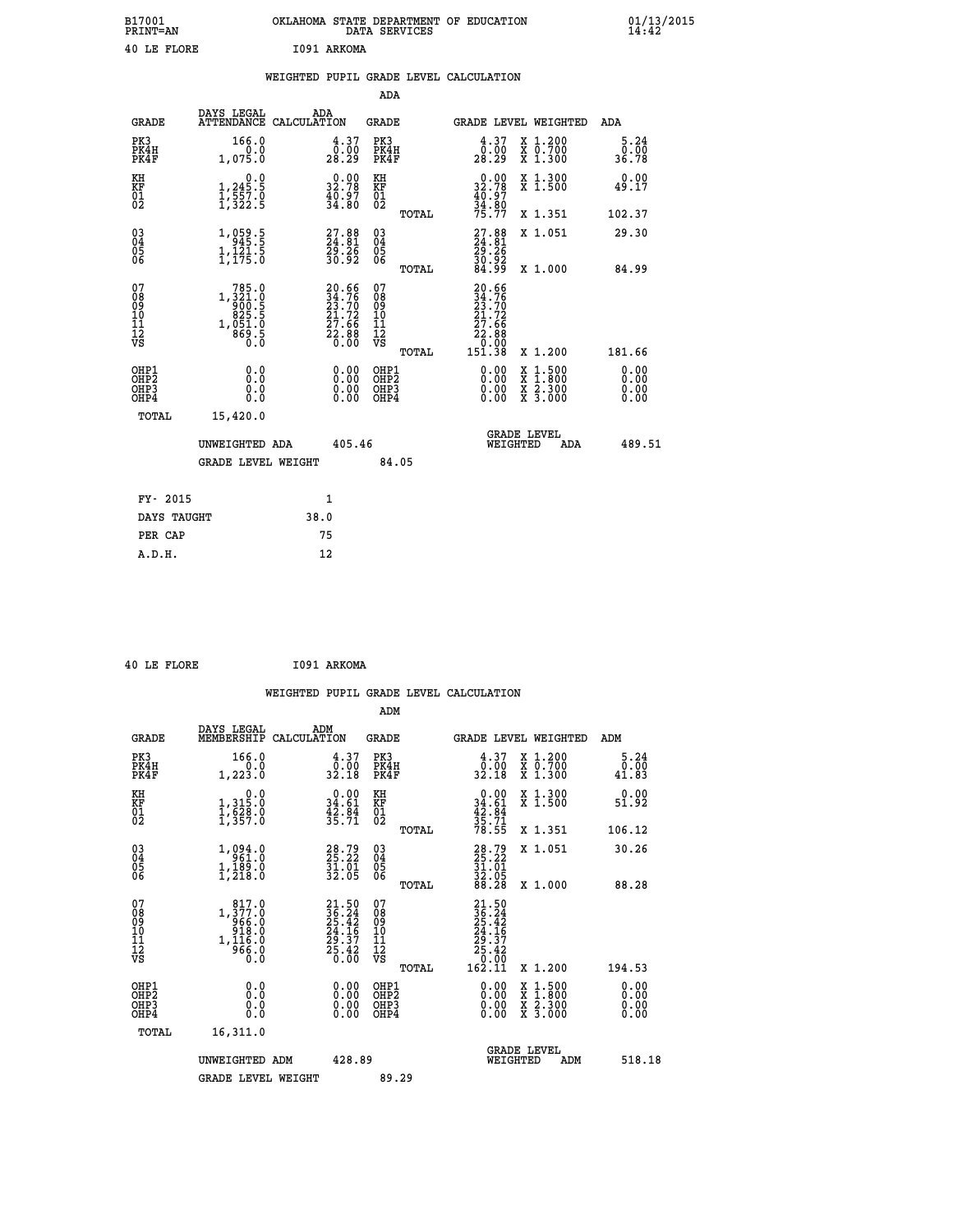|                                                    |                                                                                           |             |                                                                                | ADA                                    |       |                                                                                  |                                |                                                                                                   |                                |
|----------------------------------------------------|-------------------------------------------------------------------------------------------|-------------|--------------------------------------------------------------------------------|----------------------------------------|-------|----------------------------------------------------------------------------------|--------------------------------|---------------------------------------------------------------------------------------------------|--------------------------------|
| <b>GRADE</b>                                       | DAYS LEGAL<br><b>ATTENDANCE</b>                                                           | CALCULATION | ADA                                                                            | GRADE                                  |       |                                                                                  |                                | GRADE LEVEL WEIGHTED                                                                              | ADA                            |
| PK3<br>PK4H<br>PK4F                                | 1,270.0<br>0.0<br>21,897.0                                                                |             | 29.42<br>0.00<br>521.32                                                        | PK3<br>PK4H<br>PK4F                    |       | 29.42<br>521.32                                                                  | 0.00                           | X 1.200<br>$\begin{array}{c} \overline{x} & \overline{0}.700 \\ \overline{x} & 1.300 \end{array}$ | 35.31<br>0.00<br>677.74        |
| KH<br><b>KF</b><br>01<br>02                        | 0.0<br>30,769.0<br>32,696.5<br>31,441.0                                                   |             | 0.00<br>725.60<br>772.39<br>742.64                                             | KH<br>KF<br>$\overline{01}$            |       | 725.60<br>772.39<br>742.64<br>1,515.03                                           | 0.00                           | X 1.300<br>$\overline{x}$ 1.500                                                                   | 0.00<br>1,088.44               |
|                                                    |                                                                                           |             |                                                                                |                                        | TOTAL |                                                                                  |                                | X 1.351                                                                                           | 2,046.80                       |
| $\begin{matrix} 03 \\ 04 \\ 05 \\ 06 \end{matrix}$ | $28, 474.5$<br>$27, 280.5$<br>$27, 303.5$<br>30,328.0                                     |             | 670.51<br>645.05<br>646.46<br>716.66                                           | $\substack{03 \\ 04}$<br>05<br>06      |       | 670.51<br>645.05<br>$646.46$<br>$716.66$                                         |                                | X 1.051                                                                                           | 2,712.87                       |
|                                                    |                                                                                           |             |                                                                                |                                        | TOTAL | 2,008.17                                                                         |                                | X 1.000                                                                                           | 2,008.17                       |
| 07<br>08<br>09<br>11<br>11<br>12<br>VS             | $27,174.0$<br>$30,140.0$<br>$28,908.0$<br>$25,884.5$<br>$27,385.0$<br>$22,763.5$<br>$0.0$ |             | $647.97$<br>$714.37$<br>$686.11$<br>$615.27$<br>$656.85$<br>$541.58$<br>$0.00$ | 07<br>08<br>09<br>11<br>11<br>12<br>VS | TOTAL | 647.97<br>$714.37$<br>$686.11$<br>$615.27$<br>$656.85$<br>$541.58$<br>$3,862.15$ |                                | X 1.200                                                                                           | 4,634.58                       |
| OHP1<br>OHP2<br>OHP3<br>OHP4                       | 590.0<br>0.0<br>0.0<br>277.0                                                              |             | 12.48<br>0.00<br>$0.00$<br>7.29                                                | OHP1<br>OHP2<br>OHP3<br>OHP4           |       | 12.48                                                                            | X<br>X<br>$0.00$<br>7.29       | $1.500$<br>$1.800$<br>X 2.300<br>X 3.000                                                          | 18.72<br>0.00<br>0.00<br>21.87 |
| TOTAL                                              | 394,582.0                                                                                 |             |                                                                                |                                        |       |                                                                                  |                                |                                                                                                   |                                |
|                                                    | UNWEIGHTED ADA                                                                            |             | 9,351.97                                                                       |                                        |       |                                                                                  | <b>GRADE LEVEL</b><br>WEIGHTED | ADA                                                                                               | 11,236.33                      |
|                                                    | <b>GRADE LEVEL WEIGHT</b>                                                                 |             |                                                                                | 1,884.36                               |       |                                                                                  |                                |                                                                                                   |                                |
| FY- 2015                                           |                                                                                           |             | $\mathbf{1}$                                                                   |                                        |       |                                                                                  |                                |                                                                                                   |                                |
|                                                    |                                                                                           |             |                                                                                |                                        |       |                                                                                  |                                |                                                                                                   |                                |
| DAYS TAUGHT                                        |                                                                                           | 689.0       |                                                                                |                                        |       |                                                                                  |                                |                                                                                                   |                                |

|  | .OR |  |  |
|--|-----|--|--|

**PER CAP** 1,250  **A.D.H. 6,924**

COUNTY TOTALS

|                                                       |                                                                                                                                                                     |                                                                 | ADM                                             |                                                                                  |                                                                  |                                |
|-------------------------------------------------------|---------------------------------------------------------------------------------------------------------------------------------------------------------------------|-----------------------------------------------------------------|-------------------------------------------------|----------------------------------------------------------------------------------|------------------------------------------------------------------|--------------------------------|
| <b>GRADE</b>                                          | DAYS LEGAL<br>MEMBERSHIP                                                                                                                                            | ADM<br>CALCULATION                                              | <b>GRADE</b>                                    | GRADE LEVEL WEIGHTED                                                             |                                                                  | ADM                            |
| PK3<br>PK4H<br>PK4F                                   | 1,283.0<br>0.0<br>23,291.0                                                                                                                                          | 29.69<br>0.00<br>554.47                                         | PK3<br>PK4H<br>PK4F                             | 29.69<br>0.00<br>554.47                                                          | $\begin{array}{c} x & 1.200 \\ x & 0.700 \end{array}$<br>X 1.300 | 35.31<br>0.00<br>720.83        |
| KH<br>KF<br>01<br>02                                  | 0.0<br>32,362:0<br>33,886:0<br>32,539:0                                                                                                                             | $763.22$<br>$799.91$<br>$788.42$                                | KH<br>KF<br>01<br>02                            | 0.00<br>763.22<br>61.007<br>768.42<br>1,568.33                                   | X 1.300<br>X 1.500                                               | 0.00<br>1,144.87               |
|                                                       |                                                                                                                                                                     |                                                                 | TOTAL                                           |                                                                                  | X 1.351                                                          | 2,118.79                       |
| 03<br>04<br>05<br>06                                  | 29,437.0<br>28,072.0<br>29,301.0<br>31,431.0                                                                                                                        | 692.92<br>663.59<br>669.94<br>742.41                            | $^{03}_{04}$<br>05<br>06                        | 692.92<br>663.59<br>669.94<br>742.41                                             | X 1.051                                                          | 728.26                         |
|                                                       |                                                                                                                                                                     |                                                                 | TOTAL                                           | 2,075.94                                                                         | X 1.000                                                          | 2,075.94                       |
| 07<br>08<br>09<br>11<br>11<br>12<br>VS                | $\begin{smallmatrix} 28\,,\,278\,.\,0\\ 31\,,\,252\,. \,0\\ 30\,,\,336\,. \,0\\ 27\,,\,525\,. \,0\\ 29\,,\,030\,. \,0\\ 24\,,\,229\,. \,0\\ 0\,. \end{smallmatrix}$ | 673.82<br>740.48<br>719.93<br>654.25<br>$\frac{696.12}{576.92}$ | 07<br>08<br>09<br>11<br>11<br>12<br>VS<br>TOTAL | 673.82<br>740.48<br>719.93<br>654.25<br>$576.12$<br>$576.92$<br>0.00<br>4,061.52 | X 1.200                                                          | 4,873.82                       |
| OHP1<br>OH <sub>P</sub> 2<br>OH <sub>P3</sub><br>OHP4 | 611.0<br>0.0<br>277.0                                                                                                                                               | 12.92<br>0.00<br>7.29                                           | OHP1<br>OHP2<br>OHP3<br>OHP4                    | 12.92<br>0.00<br>$\frac{0}{7}$ :29                                               | X 1:500<br>X 1:800<br>X 2:300<br>X 3:000                         | 19.38<br>0.00<br>0.00<br>21.87 |
| TOTAL                                                 | 412,140.0                                                                                                                                                           |                                                                 |                                                 |                                                                                  |                                                                  |                                |
| 9,766.30<br>UNWEIGHTED ADM                            |                                                                                                                                                                     |                                                                 |                                                 |                                                                                  | <b>GRADE LEVEL</b><br>WEIGHTED<br>ADM                            | 11,739.39                      |
|                                                       | <b>GRADE LEVEL WEIGHT</b>                                                                                                                                           |                                                                 | 1,973.09                                        |                                                                                  |                                                                  |                                |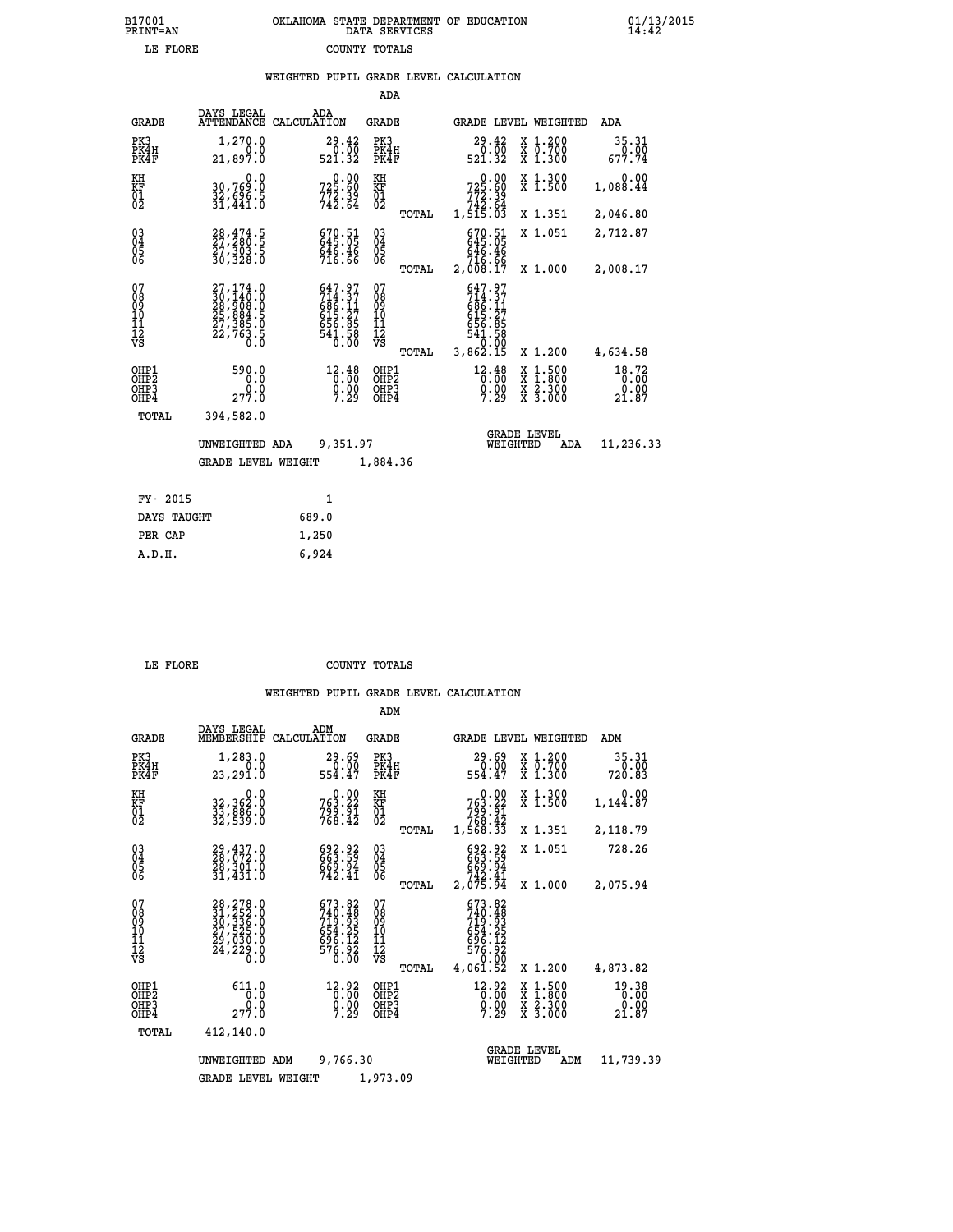| B17001<br>PRINT=AN                     |                                                   | OKLAHOMA STATE DEPARTMENT OF EDUCATION                                           | DATA SERVICES                                   |                                                               |                                                                                                                     | $01/13/2015$<br>14:42 |
|----------------------------------------|---------------------------------------------------|----------------------------------------------------------------------------------|-------------------------------------------------|---------------------------------------------------------------|---------------------------------------------------------------------------------------------------------------------|-----------------------|
| 41 LINCOLN                             |                                                   | C005 WHITE ROCK                                                                  |                                                 |                                                               |                                                                                                                     |                       |
|                                        |                                                   | WEIGHTED PUPIL GRADE LEVEL CALCULATION                                           |                                                 |                                                               |                                                                                                                     |                       |
|                                        |                                                   |                                                                                  | <b>ADA</b>                                      |                                                               |                                                                                                                     |                       |
| <b>GRADE</b>                           | DAYS LEGAL<br>ATTENDANCE CALCULATION              | ADA                                                                              | GRADE                                           | GRADE LEVEL WEIGHTED                                          |                                                                                                                     | ADA                   |
| PK3<br>PK4H<br>PK4F                    | 0.0<br>0.0<br>516.5                               | 0.00<br>$0.00$<br>$12.01$                                                        | PK3<br>PK4H<br>PK4F                             | 0.00<br>$\begin{smallmatrix} 0.00 \ 12.01 \end{smallmatrix}$  | X 1.200<br>X 0.700<br>X 1.300                                                                                       | 0.00<br>0.00<br>15.61 |
| KH<br>KF<br>$^{01}_{02}$               | 0.0<br>656.5<br>$\frac{413.5}{332.0}$             | $1,0.00$<br>15.27<br>$\frac{9.62}{7.72}$                                         | KH<br>KF<br>$^{01}_{02}$                        | $0.00$<br>15.27<br>$\frac{9}{7}.\frac{6}{72}$                 | X 1.300<br>X 1.500                                                                                                  | 0.00<br>22.91         |
|                                        |                                                   |                                                                                  | TOTAL                                           | 17.34                                                         | X 1.351                                                                                                             | 23.43                 |
| $03\overline{4}$<br>Ŏ5<br>ŎĞ           | $\frac{567.0}{417.0}$<br>547.0<br>457.5           | $\begin{array}{c} 13\cdot 19\\ -3\cdot 70\\ 12\cdot 72\\ 10\cdot 64 \end{array}$ | 030404<br>ŎĞ                                    | $13.19$<br>$12.72$<br>10.64                                   | X 1.051                                                                                                             | 13.86                 |
|                                        |                                                   |                                                                                  | <b>TOTAL</b>                                    | 33.06                                                         | X 1,000                                                                                                             | 33.06                 |
| 07<br>08<br>09<br>11<br>11<br>12<br>VS | 558.0<br>$\frac{572.5}{0.0}$<br>0.0<br>0.0<br>0.0 | $12.98$<br>$13.31$<br>$0.00$<br>$0.00$                                           | 07<br>08<br>09<br>10<br>īĭ<br>ĪŽ<br>VŠ<br>TOTAL | $12.98$<br>$13.31$<br>$0.00$<br>0.00<br>0.00<br>0.00<br>26.29 | X 1.200                                                                                                             | 31.55                 |
|                                        | 86.0                                              |                                                                                  |                                                 |                                                               |                                                                                                                     | 3.00                  |
| OHP1<br>OHP2<br>OHP3<br>OHP4           | 0.0<br>0.0<br>0.0                                 | 2.0000<br>0.00<br>0.00                                                           | OHP1<br>OHP2<br>OHP3<br>OHP4                    | 2.00<br>0.00<br>0.00                                          | $\begin{array}{l} \mathtt{X} & 1.500 \\ \mathtt{X} & 1.800 \\ \mathtt{X} & 2.300 \\ \mathtt{X} & 3.000 \end{array}$ | 0.00<br>0.00<br>0.00  |
| TOTAL                                  | 5,123.5                                           |                                                                                  |                                                 |                                                               |                                                                                                                     |                       |
|                                        | UNWEIGHTED ADA                                    | 119.16                                                                           |                                                 | <b>GRADE LEVEL</b>                                            | WEIGHTED ADA                                                                                                        | 143.42                |
|                                        | <b>GRADE LEVEL WEIGHT</b>                         |                                                                                  | 24.26                                           |                                                               |                                                                                                                     |                       |
| FY- 2015                               |                                                   | 1                                                                                |                                                 |                                                               |                                                                                                                     |                       |
| DAYS TAUGHT                            |                                                   | 43.0                                                                             |                                                 |                                                               |                                                                                                                     |                       |
| PER CAP                                |                                                   | 81                                                                               |                                                 |                                                               |                                                                                                                     |                       |
| A.D.H.                                 |                                                   | 114                                                                              |                                                 |                                                               |                                                                                                                     |                       |

 **41 LINCOLN C005 WHITE ROCK**

|                                                    |                                                                   |                    |                                                                                                   |                                   |       | WEIGHTED PUPIL GRADE LEVEL CALCULATION                             |                                                                                                                                           |                       |  |
|----------------------------------------------------|-------------------------------------------------------------------|--------------------|---------------------------------------------------------------------------------------------------|-----------------------------------|-------|--------------------------------------------------------------------|-------------------------------------------------------------------------------------------------------------------------------------------|-----------------------|--|
|                                                    |                                                                   |                    |                                                                                                   | ADM                               |       |                                                                    |                                                                                                                                           |                       |  |
| <b>GRADE</b>                                       | DAYS LEGAL<br>MEMBERSHIP                                          | ADM<br>CALCULATION |                                                                                                   | <b>GRADE</b>                      |       | GRADE LEVEL WEIGHTED                                               |                                                                                                                                           | ADM                   |  |
| PK3<br>PK4H<br>PK4F                                | 0.0<br>ة:ة<br>557.0                                               |                    | 0.00<br>12.95                                                                                     | PK3<br>PK4H<br>PK4F               |       | $\begin{smallmatrix} 0.00\\ 0.00\\ 12.95 \end{smallmatrix}$        | X 1.200<br>X 0.700<br>X 1.300                                                                                                             | 0.00<br>0.00<br>16.84 |  |
| KH<br>KF<br>01<br>02                               | $\begin{smallmatrix} &0.0\ 698.0\ 430.0\ 344.0 \end{smallmatrix}$ |                    | $\begin{smallmatrix} 0.00\\ 16.23\\ 10.00\\ 8.00 \end{smallmatrix}$                               | KH<br>KF<br>01<br>02              |       | $16.23$<br>$16.23$<br>$10.00$<br>$8.00$                            | X 1.300<br>X 1.500                                                                                                                        | 0.00<br>24.35         |  |
|                                                    |                                                                   |                    |                                                                                                   |                                   | TOTAL | 18.00                                                              | X 1.351                                                                                                                                   | 24.32                 |  |
| $\begin{matrix} 03 \\ 04 \\ 05 \\ 06 \end{matrix}$ | $596.0$<br>$437.0$<br>559.0<br>473.0                              |                    | 13.86<br>10.16<br>13.00<br>11.00                                                                  | $\substack{03 \\ 04}$<br>Ŏ5<br>06 |       | $\begin{smallmatrix} 13.86\ 10.16\ 13.00\ 11.00 \end{smallmatrix}$ | X 1.051                                                                                                                                   | 14.57                 |  |
|                                                    |                                                                   |                    |                                                                                                   |                                   | TOTAL | 34.16                                                              | X 1.000                                                                                                                                   | 34.16                 |  |
| 07<br>0890112<br>1112<br>VS                        | $609.0$<br>$602.0$<br>$0.0$<br>$0.0$<br>0.0<br>$\S.$              |                    | $14.16$<br>$14.00$<br>0.00<br>0.00<br>0.00<br>$\begin{smallmatrix} 0.00 \ 0.00 \end{smallmatrix}$ | 07<br>08901123<br>1112<br>VS      |       | $14.16$<br>$14.00$<br>$0.00$<br>$0.00$<br>0.00<br>0.00             |                                                                                                                                           |                       |  |
|                                                    |                                                                   |                    |                                                                                                   |                                   | TOTAL | 28.16                                                              | X 1.200                                                                                                                                   | 33.79                 |  |
| OHP1<br>OHP2<br>OH <sub>P3</sub><br>OHP4           | 86.0<br>0.0<br>0.000                                              |                    | $\begin{smallmatrix} 2.00\0.00\0.00 \end{smallmatrix}$                                            | OHP1<br>OHP2<br>OHP3<br>OHP4      |       | $\begin{smallmatrix} 2.00\\ 0.00\\ 0.00\\ 0.00 \end{smallmatrix}$  | $\begin{smallmatrix} \mathtt{X} & 1\cdot500\\ \mathtt{X} & 1\cdot800\\ \mathtt{X} & 2\cdot300\\ \mathtt{X} & 3\cdot000 \end{smallmatrix}$ | 3.00<br>0.00<br>0.00  |  |
| TOTAL                                              | 5,391.0                                                           |                    |                                                                                                   |                                   |       |                                                                    |                                                                                                                                           |                       |  |
|                                                    | UNWEIGHTED ADM                                                    |                    | 125.36                                                                                            |                                   |       | WEIGHTED                                                           | <b>GRADE LEVEL</b><br>ADM                                                                                                                 | 151.03                |  |
|                                                    | <b>GRADE LEVEL WEIGHT</b>                                         |                    |                                                                                                   | 25.67                             |       |                                                                    |                                                                                                                                           |                       |  |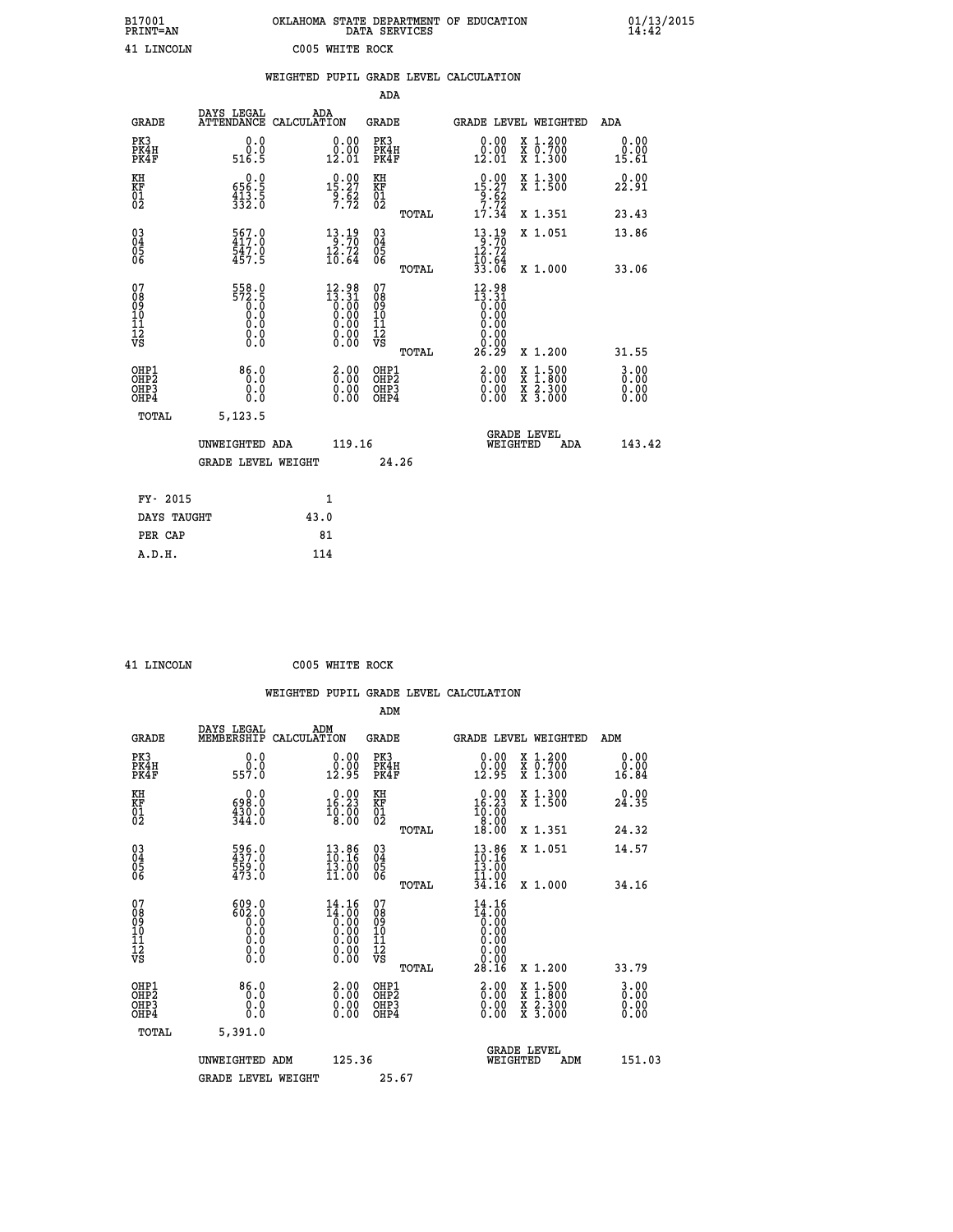| B17001<br><b>PRINT=AN</b>                            |                                                                       | OKLAHOMA STATE DEPARTMENT OF EDUCATION                      | DATA SERVICES                                      |                                                                   |                                                                                          | $01/13/2015$<br>14:42  |
|------------------------------------------------------|-----------------------------------------------------------------------|-------------------------------------------------------------|----------------------------------------------------|-------------------------------------------------------------------|------------------------------------------------------------------------------------------|------------------------|
| 41 LINCOLN                                           |                                                                       | I001 CHANDLER                                               |                                                    |                                                                   |                                                                                          |                        |
|                                                      |                                                                       | WEIGHTED PUPIL GRADE LEVEL CALCULATION                      |                                                    |                                                                   |                                                                                          |                        |
|                                                      |                                                                       |                                                             | <b>ADA</b>                                         |                                                                   |                                                                                          |                        |
| <b>GRADE</b>                                         | DAYS LEGAL                                                            | ADA<br>ATTENDANCE CALCULATION                               | <b>GRADE</b>                                       |                                                                   | GRADE LEVEL WEIGHTED                                                                     | ADA                    |
| PK3<br>PK4H<br>PK4F                                  | 74.0<br>1,968.0<br>726.5                                              | $\substack{1.85 \\ 49.20 \\ 18.16}$                         | PK3<br>PK4H<br>PK4F                                | $49.20$<br>$18.16$                                                | X 1.200<br>X 0.700<br>X 1.300                                                            | 2.22<br>34.44<br>23.61 |
| KH<br>KF<br>$\begin{matrix} 01 \ 02 \end{matrix}$    | 0.0<br>3,659:5<br>3,743:5<br>3,778:0                                  | $91.49$<br>$93.59$<br>$94.45$                               | KH<br>KF<br>$\overline{01}$                        | $0.00\n91.49\n93.59\n94.45\n188.04$                               | X 1.300<br>X 1.500                                                                       | 0.00<br>137.24         |
|                                                      |                                                                       |                                                             | TOTAL                                              |                                                                   | X 1.351                                                                                  | 254.04                 |
| 03<br>04<br>05<br>06                                 | $3, 435.5$<br>$3, 542.0$<br>$3, 393.0$<br>$2, 874.0$                  | 85.89<br>88.55<br>84.83<br>71.85                            | $\begin{matrix} 03 \\ 04 \\ 05 \\ 06 \end{matrix}$ | 85.89<br>88.55<br>84.83                                           | X 1.051                                                                                  | 90.27                  |
|                                                      |                                                                       |                                                             | TOTAL                                              | 71.05<br>245.23                                                   | X 1.000                                                                                  | 245.23                 |
| 07<br>Ŏġ<br>09<br>10<br>11<br>12<br>VS               | 3,849.0<br>2,869.5<br>3,302.0<br>3,201.0<br>3,081.0<br>2,770.0<br>0.0 | 96.23<br>71.74<br>82.71<br>80.03<br>77.58<br>ĕĕ:ĕà<br>0.00  | 07<br>ŏġ<br>09<br>ίÒ<br>īi<br>ĪŽ<br>VŠ             | 96.23<br>$\frac{71.74}{82.71}$<br>80.03<br>77.58<br>ĕĕ:ĕà<br>00.0 |                                                                                          |                        |
|                                                      |                                                                       |                                                             | <b>TOTAL</b>                                       | 477.78                                                            | X 1.200                                                                                  | 573.34                 |
| OHP1<br>OHP <sub>2</sub><br>OH <sub>P3</sub><br>OHP4 | 0.0<br>Ō.Ō<br>0.0<br>0.0                                              | 0.00<br>$\begin{smallmatrix} 0.00 \ 0.00 \end{smallmatrix}$ | OHP1<br>OHP <sub>2</sub><br>OHP3<br>OHP4           | 0.00<br>0.00<br>0.00                                              | $\begin{smallmatrix} x & 1.500 \\ x & 1.800 \\ x & 2.300 \\ x & 3.000 \end{smallmatrix}$ | 0.00<br>0.00<br>0.00   |
| <b>TOTAL</b>                                         | 46,266.5                                                              |                                                             |                                                    |                                                                   |                                                                                          |                        |
|                                                      | UNWEIGHTED ADA                                                        | 1,157.64                                                    |                                                    | WEIGHTED                                                          | <b>GRADE LEVEL</b><br>ADA                                                                | 1,360.39               |
|                                                      | <b>GRADE LEVEL WEIGHT</b>                                             |                                                             | 202.75                                             |                                                                   |                                                                                          |                        |
| FY- 2015                                             |                                                                       | 1                                                           |                                                    |                                                                   |                                                                                          |                        |
| DAYS TAUGHT                                          |                                                                       | 40.0                                                        |                                                    |                                                                   |                                                                                          |                        |
| PER CAP                                              |                                                                       | 40                                                          |                                                    |                                                                   |                                                                                          |                        |
| A.D.H.                                               |                                                                       | 1,003                                                       |                                                    |                                                                   |                                                                                          |                        |

 **41 LINCOLN I001 CHANDLER**

 **ADM**

| <b>GRADE</b>                                       | DAYS LEGAL<br>MEMBERSHIP                                                            | ADM<br>CALCULATION                                                                    | <b>GRADE</b>                                        |       |                                                                                                                                                                                                                                                                                | <b>GRADE LEVEL WEIGHTED</b>              | ADM                  |
|----------------------------------------------------|-------------------------------------------------------------------------------------|---------------------------------------------------------------------------------------|-----------------------------------------------------|-------|--------------------------------------------------------------------------------------------------------------------------------------------------------------------------------------------------------------------------------------------------------------------------------|------------------------------------------|----------------------|
| PK3<br>PK4H<br>PK4F                                | 74.0<br>$2,103.0$<br>776.0                                                          | $\frac{1}{52}$ : 58<br>19.40                                                          | PK3<br>PK4H<br>PK4F                                 |       | $\frac{1}{52}$ : $\frac{85}{19}$<br>19.40                                                                                                                                                                                                                                      | X 1.200<br>X 0.700<br>X 1.300            | 36.81<br>25.22       |
| KH<br>KF<br>01<br>02                               | 0.0<br>3,886:0<br>3,927:0<br>3,946:0                                                | $97.15$<br>$98.18$<br>$98.65$                                                         | KH<br>KF<br>01<br>02                                |       | $\begin{smallmatrix} &0.00\\ 97.15\\ 98.18\\ 98.65\\ 196.83\end{smallmatrix}$                                                                                                                                                                                                  | X 1.300<br>X 1.500                       | 0.00<br>145.73       |
|                                                    |                                                                                     |                                                                                       |                                                     | TOTAL |                                                                                                                                                                                                                                                                                | X 1.351                                  | 265.92               |
| $\begin{matrix} 03 \\ 04 \\ 05 \\ 06 \end{matrix}$ | $3,573.0$<br>$3,584.0$<br>$3,507.0$<br>$3,014.0$                                    | 89.33<br>92.10<br>87.68<br>75.35                                                      | $\begin{array}{c} 03 \\ 04 \\ 05 \\ 06 \end{array}$ |       | 89.33<br>82.10<br>87.68<br>75.35<br>255.13                                                                                                                                                                                                                                     | X 1.051                                  | 93.89                |
|                                                    |                                                                                     |                                                                                       |                                                     | TOTAL |                                                                                                                                                                                                                                                                                | X 1.000                                  | 255.13               |
| 07<br>08<br>09<br>101<br>11<br>12<br>VS            | $4,031.0$<br>$3,028.0$<br>$3,475.0$<br>$3,351.0$<br>$3,211.0$<br>$2,883.0$<br>$0.0$ | $\begin{smallmatrix}100.78\\75.70\\87.05\\83.78\\80.87\\72.32\\0.00\end{smallmatrix}$ | 07<br>08<br>09<br>001<br>11<br>11<br>12<br>VS       | TOTAL | 100.78<br>$75.705$<br>87.0583.78<br>83.78<br>80.87<br>72.320<br>500.50                                                                                                                                                                                                         | X 1.200                                  | 600.60               |
| OHP1<br>OHP2<br>OH <sub>P3</sub><br>OHP4           |                                                                                     | $\begin{smallmatrix} 0.00 \ 0.00 \ 0.00 \ 0.00 \end{smallmatrix}$                     | OHP1<br>OHP2<br>OHP3<br>OHP4                        |       | $\begin{smallmatrix} 0.00 & 0.00 & 0.00 & 0.00 & 0.00 & 0.00 & 0.00 & 0.00 & 0.00 & 0.00 & 0.00 & 0.00 & 0.00 & 0.00 & 0.00 & 0.00 & 0.00 & 0.00 & 0.00 & 0.00 & 0.00 & 0.00 & 0.00 & 0.00 & 0.00 & 0.00 & 0.00 & 0.00 & 0.00 & 0.00 & 0.00 & 0.00 & 0.00 & 0.00 & 0.00 & 0.0$ | X 1:500<br>X 1:800<br>X 2:300<br>X 3:000 | 0.00<br>0.00<br>0.00 |
| TOTAL                                              | 48,469.0                                                                            |                                                                                       |                                                     |       |                                                                                                                                                                                                                                                                                |                                          |                      |
|                                                    | UNWEIGHTED                                                                          | 1,212.77<br>ADM                                                                       |                                                     |       | WEIGHTED                                                                                                                                                                                                                                                                       | <b>GRADE LEVEL</b><br>ADM                | 1,425.52             |
|                                                    | <b>GRADE LEVEL WEIGHT</b>                                                           |                                                                                       | 212.75                                              |       |                                                                                                                                                                                                                                                                                |                                          |                      |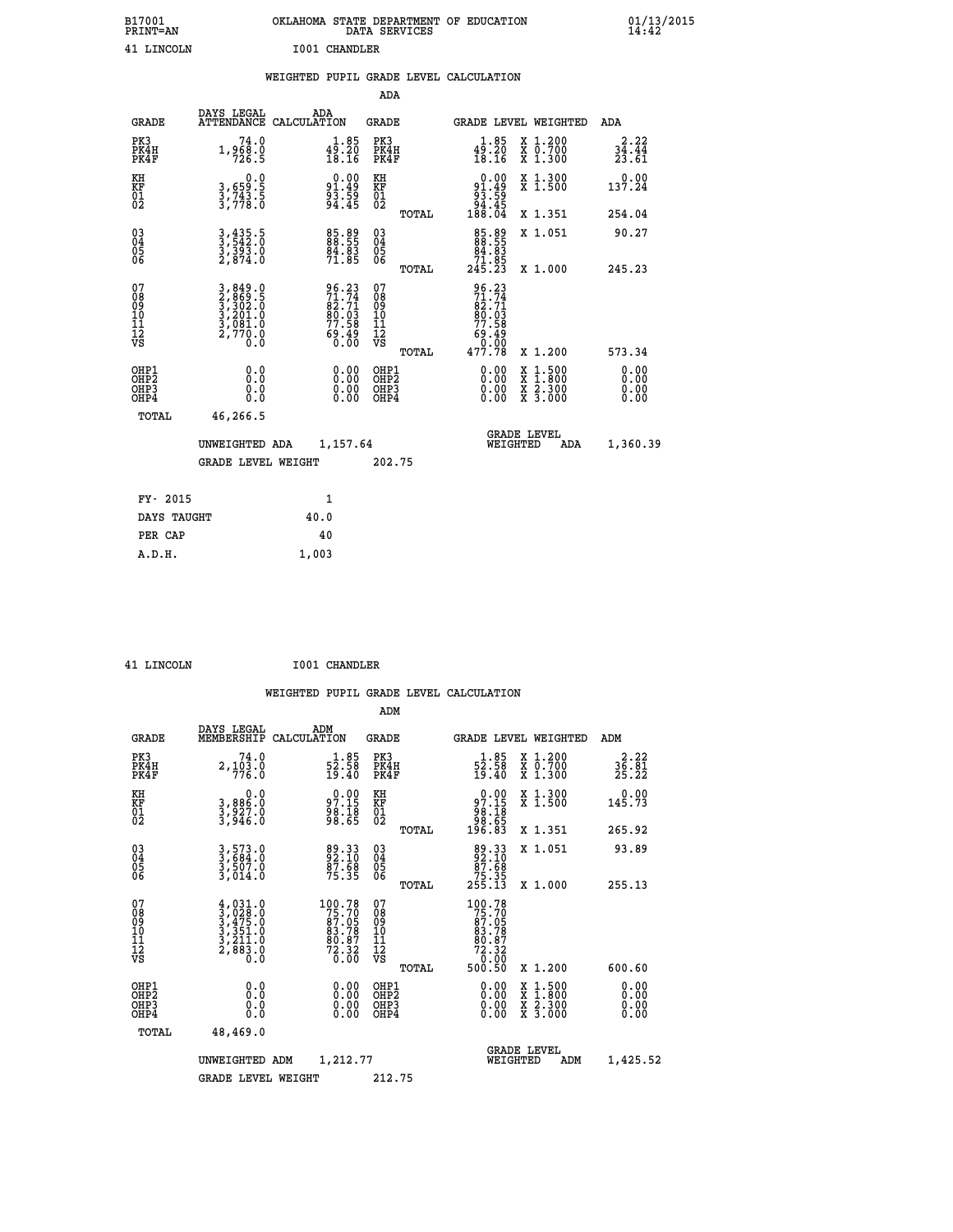| B17001<br>PRINT=AN                       |                                                                     |                       |                                                                      |                                                            |       | OKLAHOMA STATE DEPARTMENT OF EDUCATION<br>DATA SERVICES               |                                                                                          | $01/13/2015$<br>14:42        |  |
|------------------------------------------|---------------------------------------------------------------------|-----------------------|----------------------------------------------------------------------|------------------------------------------------------------|-------|-----------------------------------------------------------------------|------------------------------------------------------------------------------------------|------------------------------|--|
| 41 LINCOLN                               |                                                                     | <b>I003 DAVENPORT</b> |                                                                      |                                                            |       |                                                                       |                                                                                          |                              |  |
|                                          |                                                                     |                       |                                                                      |                                                            |       | WEIGHTED PUPIL GRADE LEVEL CALCULATION                                |                                                                                          |                              |  |
|                                          |                                                                     |                       |                                                                      | ADA                                                        |       |                                                                       |                                                                                          |                              |  |
| GRADE                                    | DAYS LEGAL<br>ATTENDANCE CALCULATION                                | ADA                   |                                                                      | GRADE                                                      |       |                                                                       | GRADE LEVEL WEIGHTED                                                                     | ADA                          |  |
| PK3<br>PK4H<br>PK4F                      | 0.0<br>0.0<br>1,205.0                                               |                       | 0.00<br>0.00<br>28.02                                                | PK3<br>PK4H<br>PK4F                                        |       | 0.00<br>0.00<br>28.02                                                 | X 1.200<br>X 0.700<br>X 1.300                                                            | 0.00<br>0.00<br>36.43        |  |
| KH<br>KF<br>$\overline{01}$              | 0.0<br>1,358:0<br>930:0<br>852:5                                    |                       | $\begin{smallmatrix} 0.00\\ 31.65\\ 21.63\\ 19.83 \end{smallmatrix}$ | KH<br>KF<br>01<br>02                                       |       | $0.00$<br>31.65<br>$\frac{21}{19}$ : $\frac{63}{83}$<br>$41.46$       | X 1.300<br>X 1.500                                                                       | 0.00<br>47.48                |  |
|                                          |                                                                     |                       |                                                                      |                                                            | TOTAL |                                                                       | X 1.351                                                                                  | 56.01                        |  |
| $\substack{03 \\ 04}$<br>$\frac{05}{06}$ | 1,348.5<br>$\frac{1}{2}, \frac{3}{2} \frac{3}{2} \cdot \frac{0}{5}$ |                       | $\begin{smallmatrix} 28.52\ 31.35\ 30.93\ 28.50 \end{smallmatrix}$   | $03\overline{4}$<br>Ŏ5<br>06                               |       | $33.52$<br>31.35<br>30.93<br>28.50<br>90.78                           | X 1.051                                                                                  | 29.97                        |  |
|                                          |                                                                     |                       |                                                                      |                                                            | TOTAL |                                                                       | X 1.000                                                                                  | 90.78                        |  |
| 07<br>08<br>09<br>10<br>11<br>12<br>VS   | 920.0<br>811.0<br>1,216.5<br>1,177.5<br>1,357.5<br>719.5<br>0.0     |                       | $21.4018.8628.2927.6731.6617.200.00$                                 | 07<br>08<br>09<br>10<br>$\frac{11}{12}$<br>$\frac{12}{18}$ | TOTAL | 21.40<br>18.86<br>28.29<br>27.67<br>31.66<br>17.20<br>07.0°<br>145.08 | X 1.200                                                                                  | 174.10                       |  |
| OHP1<br>OHP2<br>OHP3<br>OHP4             | 0.0<br>0.0<br>0.0<br>0.0                                            |                       | 0.00<br>0.00<br>0.00                                                 | OHP1<br>OHP <sub>2</sub><br>OHP3<br>OHP4                   |       | 0.00<br>0.00<br>0.00                                                  | $\begin{smallmatrix} x & 1.500 \\ x & 1.800 \\ x & 2.300 \\ x & 3.000 \end{smallmatrix}$ | 0.00<br>ŏ:ŏŏ<br>0.00<br>0.00 |  |
| TOTAL                                    | 15,675.5                                                            |                       |                                                                      |                                                            |       |                                                                       |                                                                                          |                              |  |
|                                          | UNWEIGHTED ADA                                                      |                       | 365.51                                                               |                                                            |       |                                                                       | <b>GRADE LEVEL</b><br>WEIGHTED<br>ADA                                                    | 434.77                       |  |
|                                          | <b>GRADE LEVEL WEIGHT</b>                                           |                       |                                                                      |                                                            | 69.26 |                                                                       |                                                                                          |                              |  |
| FY- 2015                                 |                                                                     | 1                     |                                                                      |                                                            |       |                                                                       |                                                                                          |                              |  |
| DAYS TAUGHT                              |                                                                     | 43.0                  |                                                                      |                                                            |       |                                                                       |                                                                                          |                              |  |

**PER CAP** 86  **A.D.H. 150**

 **41 LINCOLN I003 DAVENPORT**

|                                                    |                                                                                                    |                    |                                                                                                      |                                              |       | WEIGHTED PUPIL GRADE LEVEL CALCULATION                                                                                                                                                                                                                                         |                                                                                                  |        |                       |
|----------------------------------------------------|----------------------------------------------------------------------------------------------------|--------------------|------------------------------------------------------------------------------------------------------|----------------------------------------------|-------|--------------------------------------------------------------------------------------------------------------------------------------------------------------------------------------------------------------------------------------------------------------------------------|--------------------------------------------------------------------------------------------------|--------|-----------------------|
|                                                    |                                                                                                    |                    |                                                                                                      | ADM                                          |       |                                                                                                                                                                                                                                                                                |                                                                                                  |        |                       |
| <b>GRADE</b>                                       | DAYS LEGAL<br>MEMBERSHIP                                                                           | ADM<br>CALCULATION |                                                                                                      | <b>GRADE</b>                                 |       | GRADE LEVEL WEIGHTED                                                                                                                                                                                                                                                           |                                                                                                  | ADM    |                       |
| PK3<br>PK4H<br>PK4F                                | 0.0<br>0.0<br>1,292.0                                                                              |                    | $\begin{smallmatrix} 0.00\\ 0.00\\ 30.05 \end{smallmatrix}$                                          | PK3<br>PK4H<br>PK4F                          |       | $\begin{smallmatrix} 0.00\\ 0.00\\ 30.05 \end{smallmatrix}$                                                                                                                                                                                                                    | X 1.200<br>X 0.700<br>X 1.300                                                                    |        | 0.00<br>0.00<br>39.07 |
| KH<br>KF<br>01<br>02                               | 0.0<br>1, 415:0<br>956:0<br>875:0                                                                  |                    | $\begin{smallmatrix} 0.00\\ 32.98\\ 22.47\\ 26.35 \end{smallmatrix}$                                 | KH<br>KF<br>01<br>02                         |       | $\begin{smallmatrix} 0.00\\ 32.98\\ 22.47\\ 20.35\\ 42.82 \end{smallmatrix}$                                                                                                                                                                                                   | X 1.300<br>X 1.500                                                                               |        | 0.00<br>49.47         |
|                                                    |                                                                                                    |                    |                                                                                                      |                                              | TOTAL |                                                                                                                                                                                                                                                                                | X 1.351                                                                                          |        | 57.85                 |
| $\begin{matrix} 03 \\ 04 \\ 05 \\ 06 \end{matrix}$ | $\frac{1}{1}, \frac{257}{377}.0 \\ 1, \frac{371}{371}.0 \\ 1, \frac{262}{361}.0$                   |                    | $\begin{smallmatrix} 29.23\ 32.02\ 31.88\ 29.39 \end{smallmatrix}$                                   | 03<br>04<br>05<br>06                         |       | 29.23<br>32.02<br>31.88<br>29.39<br>29.29                                                                                                                                                                                                                                      | X 1.051                                                                                          |        | 30.72                 |
|                                                    |                                                                                                    |                    |                                                                                                      |                                              | TOTAL |                                                                                                                                                                                                                                                                                | X 1.000                                                                                          |        | 93.29                 |
| 07<br>0890112<br>1112<br>VS                        | $\begin{smallmatrix} &968.0\\ &842.0\\ 1,274.0\\ 1,259.0\\ 1,429.0\\ 751.0\\ 0.0\end{smallmatrix}$ |                    | $\begin{smallmatrix} 22.51\ 19.58\ 29.63\ 29.58\ 29.58\ 33.34\ 33.34\ 18.00\ 0.00 \end{smallmatrix}$ | 07<br>08<br>09<br>09<br>10<br>11<br>12<br>VS | TOTAL | $\begin{smallmatrix} 22.51\ 19.58\ 29.583\ 29.583\ 23.584\ 33.34\ 18.00\ 0.000\ 152.64\ \end{smallmatrix}$                                                                                                                                                                     | X 1.200                                                                                          | 183.17 |                       |
|                                                    |                                                                                                    |                    |                                                                                                      |                                              |       |                                                                                                                                                                                                                                                                                |                                                                                                  |        |                       |
| OHP1<br>OHP2<br>OHP <sub>3</sub><br>OHP4           | 0.0<br>0.000                                                                                       |                    | $\begin{smallmatrix} 0.00 \ 0.00 \ 0.00 \ 0.00 \end{smallmatrix}$                                    | OHP1<br>OHP2<br>OHP3<br>OHP4                 |       | $\begin{smallmatrix} 0.00 & 0.00 & 0.00 & 0.00 & 0.00 & 0.00 & 0.00 & 0.00 & 0.00 & 0.00 & 0.00 & 0.00 & 0.00 & 0.00 & 0.00 & 0.00 & 0.00 & 0.00 & 0.00 & 0.00 & 0.00 & 0.00 & 0.00 & 0.00 & 0.00 & 0.00 & 0.00 & 0.00 & 0.00 & 0.00 & 0.00 & 0.00 & 0.00 & 0.00 & 0.00 & 0.0$ | $\begin{smallmatrix} x & 1 & 500 \\ x & 1 & 800 \\ x & 2 & 300 \\ x & 3 & 000 \end{smallmatrix}$ |        | 0.00<br>0.00<br>0.00  |
| TOTAL                                              | 16,338.0                                                                                           |                    |                                                                                                      |                                              |       |                                                                                                                                                                                                                                                                                |                                                                                                  |        |                       |
|                                                    | UNWEIGHTED ADM                                                                                     |                    | 381.01                                                                                               |                                              |       | WEIGHTED                                                                                                                                                                                                                                                                       | <b>GRADE LEVEL</b><br>ADM                                                                        |        | 453.57                |
|                                                    | <b>GRADE LEVEL WEIGHT</b>                                                                          |                    |                                                                                                      | 72.56                                        |       |                                                                                                                                                                                                                                                                                |                                                                                                  |        |                       |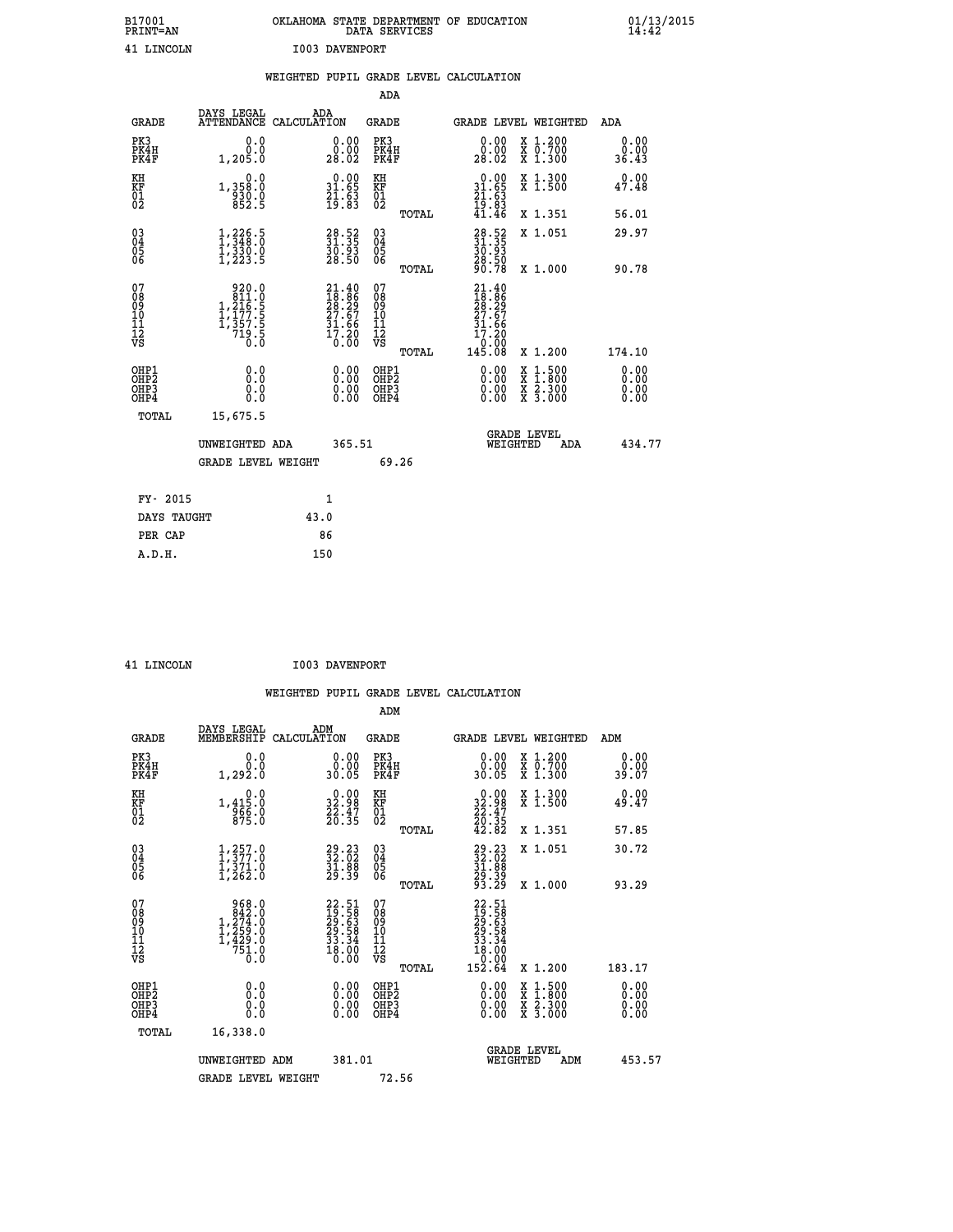| B17001<br><b>PRINT=AN</b> | OKLAHOMA STATE DEPARTMENT OF EDUCATION<br>DATA SERVICES | 01/13/2015 |
|---------------------------|---------------------------------------------------------|------------|
| 41 LINCOLN                | 1004 WELLSTON                                           |            |

## **WEIGHTED PUPIL GRADE LEVEL CALCULATION**

|                                                                    |                                                                                                                     |                                                                  | ADA                                                               |       |                                                               |                                          |                              |
|--------------------------------------------------------------------|---------------------------------------------------------------------------------------------------------------------|------------------------------------------------------------------|-------------------------------------------------------------------|-------|---------------------------------------------------------------|------------------------------------------|------------------------------|
| <b>GRADE</b>                                                       | DAYS LEGAL<br>ATTENDANCE CALCULATION                                                                                | ADA                                                              | <b>GRADE</b>                                                      |       |                                                               | GRADE LEVEL WEIGHTED                     | ADA                          |
| PK3<br>PK4H<br>PK4F                                                | 30.0<br>1, 271.0                                                                                                    | $31.78$<br>$31.78$<br>$0.00$                                     | PK3<br>PK4H<br>PK4F                                               |       | $31.78$<br>$31.78$<br>$0.00$                                  | X 1.200<br>X 0.700<br>X 1.300            | 0.90<br>22.25<br>0.00        |
| KH<br><b>KF</b><br>01<br>02                                        | 0.0<br>$\frac{1}{2}, \begin{smallmatrix} 9 & 7 & 3 & 0 \\ 2 & 0 & 3 & 8 & 5 \\ 2 & 0 & 0 & 3 & 5 \end{smallmatrix}$ | $0.00$<br>49.33<br>50.96<br>50.09                                | KH<br>KF<br>01<br>02                                              |       | $0.00$<br>49.33<br>$\frac{1}{50}$<br>$\frac{5}{50}$<br>101.05 | X 1.300<br>X 1.500                       | 0.00<br>74.00                |
|                                                                    |                                                                                                                     |                                                                  |                                                                   | TOTAL |                                                               | X 1.351                                  | 136.52                       |
| $\begin{smallmatrix} 03 \\[-4pt] 04 \end{smallmatrix}$<br>05<br>06 | 1,883.0<br>$\frac{1}{2}$ , $\frac{280}{657}$ . 5                                                                    | 47.05<br>$\frac{32.00}{41.44}$                                   | $\substack{03 \\ 04}$<br>$\begin{matrix} 0.5 \\ 0.6 \end{matrix}$ |       | $47.05\n32.00\n41.44\n120.52$                                 | X 1.051                                  | 49.45                        |
|                                                                    |                                                                                                                     |                                                                  |                                                                   | TOTAL |                                                               | X 1.000                                  | 120.52                       |
| 07<br>08901112<br>1112<br>VS                                       | $1,778.0$<br>$1,665.5$<br>$1,880.5$<br>$2,172.0$<br>$1,970.0$<br>$1,614.5$<br>0.0                                   | $44.45$<br>$41.64$<br>$47.01$<br>$54.30$<br>$49.257$<br>$40.370$ | 07<br>08<br>09<br>11<br>11<br>12<br>VS                            |       | 44.45<br>$41.64$<br>$47.01$<br>$54.305$<br>$49.257$<br>0.00   |                                          |                              |
|                                                                    |                                                                                                                     |                                                                  |                                                                   | TOTAL | 277.02                                                        | X 1.200                                  | 332.42                       |
| OHP1<br>OH <sub>P</sub> 2<br>OH <sub>P3</sub><br>OH <sub>P4</sub>  | 0.0<br>0.0<br>0.0                                                                                                   | 0.00<br>$\begin{smallmatrix} 0.00 \ 0.00 \end{smallmatrix}$      | OHP1<br>OH <sub>P</sub> 2<br>OHP3<br>OHP4                         |       | 0.00<br>0.00<br>0.00                                          | X 1:500<br>X 1:800<br>X 2:300<br>X 3:000 | 0.00<br>0.00<br>0.00<br>0.00 |
| TOTAL                                                              | 25,099.0                                                                                                            |                                                                  |                                                                   |       |                                                               |                                          |                              |
|                                                                    | UNWEIGHTED ADA                                                                                                      | 627.50                                                           |                                                                   |       |                                                               | GRADE LEVEL<br>WEIGHTED<br>ADA           | 736.06                       |
|                                                                    | <b>GRADE LEVEL WEIGHT</b>                                                                                           |                                                                  | 108.56                                                            |       |                                                               |                                          |                              |
| FY- 2015                                                           |                                                                                                                     | $\mathbf{1}$                                                     |                                                                   |       |                                                               |                                          |                              |
| DAYS TAUGHT                                                        |                                                                                                                     | 40.0                                                             |                                                                   |       |                                                               |                                          |                              |
| PER CAP                                                            |                                                                                                                     | 62                                                               |                                                                   |       |                                                               |                                          |                              |
|                                                                    |                                                                                                                     |                                                                  |                                                                   |       |                                                               |                                          |                              |

| <b>T.TNCOLN</b> |  |
|-----------------|--|

 **A.D.H. 542**

 **ADM**

**1004 WELLSTON** 

| <b>GRADE</b>                                       | DAYS LEGAL<br>MEMBERSHIP CALCULATION                                                                 | ADM                                                                      | <b>GRADE</b>                                        |       | GRADE LEVEL WEIGHTED                                                                                                                                                                                                                                                           |                                          | ADM                  |  |
|----------------------------------------------------|------------------------------------------------------------------------------------------------------|--------------------------------------------------------------------------|-----------------------------------------------------|-------|--------------------------------------------------------------------------------------------------------------------------------------------------------------------------------------------------------------------------------------------------------------------------------|------------------------------------------|----------------------|--|
| PK3<br>PK4H<br>PK4F                                | 30.0<br>1,307.0<br>0.0                                                                               | 32.58<br>0.00                                                            | PK3<br>PK4H<br>PK4F                                 |       | 0.75<br>32.68<br>$\overline{0}$ .00                                                                                                                                                                                                                                            | X 1.200<br>X 0.700<br>X 1.300            | 22.88<br>0.00        |  |
| KH<br>KF<br>01<br>02                               | 0.0<br>2,074:0<br>2,105:0<br>2,070:0                                                                 | $\begin{smallmatrix} 0.00\\ 51.85\\ 52.63\\ 51.75 \end{smallmatrix}$     | KH<br>KF<br>01<br>02                                |       | $0.00\n51.85\n52.63\n51.75\n104.38$                                                                                                                                                                                                                                            | X 1.300<br>X 1.500                       | 0.00<br>77.78        |  |
|                                                    |                                                                                                      |                                                                          |                                                     | TOTAL |                                                                                                                                                                                                                                                                                | X 1.351                                  | 141.02               |  |
| $\begin{matrix} 03 \\ 04 \\ 05 \\ 06 \end{matrix}$ | $\frac{1}{1}, \frac{938}{30}.0$<br>$\frac{1}{1}, \frac{346}{315}.0$<br>$\frac{1}{1}, \frac{715}{30}$ | $\begin{smallmatrix} 48.45\\ 48.25\\ 33.65\\ 42.88 \end{smallmatrix}$    | $\begin{array}{c} 03 \\ 04 \\ 05 \\ 06 \end{array}$ |       | $\begin{smallmatrix} 48.45\\ 48.25\\ 33.65\\ 42.88\\ 124.78 \end{smallmatrix}$                                                                                                                                                                                                 | X 1.051                                  | 50.92                |  |
|                                                    |                                                                                                      |                                                                          |                                                     | TOTAL |                                                                                                                                                                                                                                                                                | X 1.000                                  | 124.78               |  |
| 07<br>08<br>09<br>101<br>11<br>12<br>VS            | $1, 858.0$<br>$1, 740.0$<br>$1, 950.0$<br>$2, 254.0$<br>$2, 032.0$<br>$1, 686.0$<br>$0.0$            | $46.45$<br>$43.50$<br>$48.75$<br>$56.35$<br>$50.80$<br>$42.16$<br>$0.00$ | 078<br>089<br>0011<br>11<br>11<br>12<br>VS          | TOTAL | $45.45$<br>$43.50$<br>$48.75$<br>$56.35$<br>$50.80$<br>$42.16$<br>$0.00$<br>$288.01$                                                                                                                                                                                           | X 1.200                                  | 345.61               |  |
| OHP1<br>OHP2<br>OHP3<br>OHP4                       | 0.0<br>$\begin{smallmatrix} 0.0 & 0 \ 0.0 & 0 \end{smallmatrix}$                                     |                                                                          | OHP1<br>OHP2<br>OHP3<br>OHP4                        |       | $\begin{smallmatrix} 0.00 & 0.00 & 0.00 & 0.00 & 0.00 & 0.00 & 0.00 & 0.00 & 0.00 & 0.00 & 0.00 & 0.00 & 0.00 & 0.00 & 0.00 & 0.00 & 0.00 & 0.00 & 0.00 & 0.00 & 0.00 & 0.00 & 0.00 & 0.00 & 0.00 & 0.00 & 0.00 & 0.00 & 0.00 & 0.00 & 0.00 & 0.00 & 0.00 & 0.00 & 0.00 & 0.0$ | X 1:500<br>X 1:800<br>X 2:300<br>X 3:000 | 0.00<br>0.00<br>0.00 |  |
| TOTAL                                              | 26,035.0                                                                                             |                                                                          |                                                     |       |                                                                                                                                                                                                                                                                                |                                          |                      |  |
|                                                    | UNWEIGHTED<br>ADM                                                                                    | 650.90                                                                   |                                                     |       | WEIGHTED                                                                                                                                                                                                                                                                       | <b>GRADE LEVEL</b><br>ADM                | 763.89               |  |
|                                                    | <b>GRADE LEVEL WEIGHT</b>                                                                            |                                                                          | 112.99                                              |       |                                                                                                                                                                                                                                                                                |                                          |                      |  |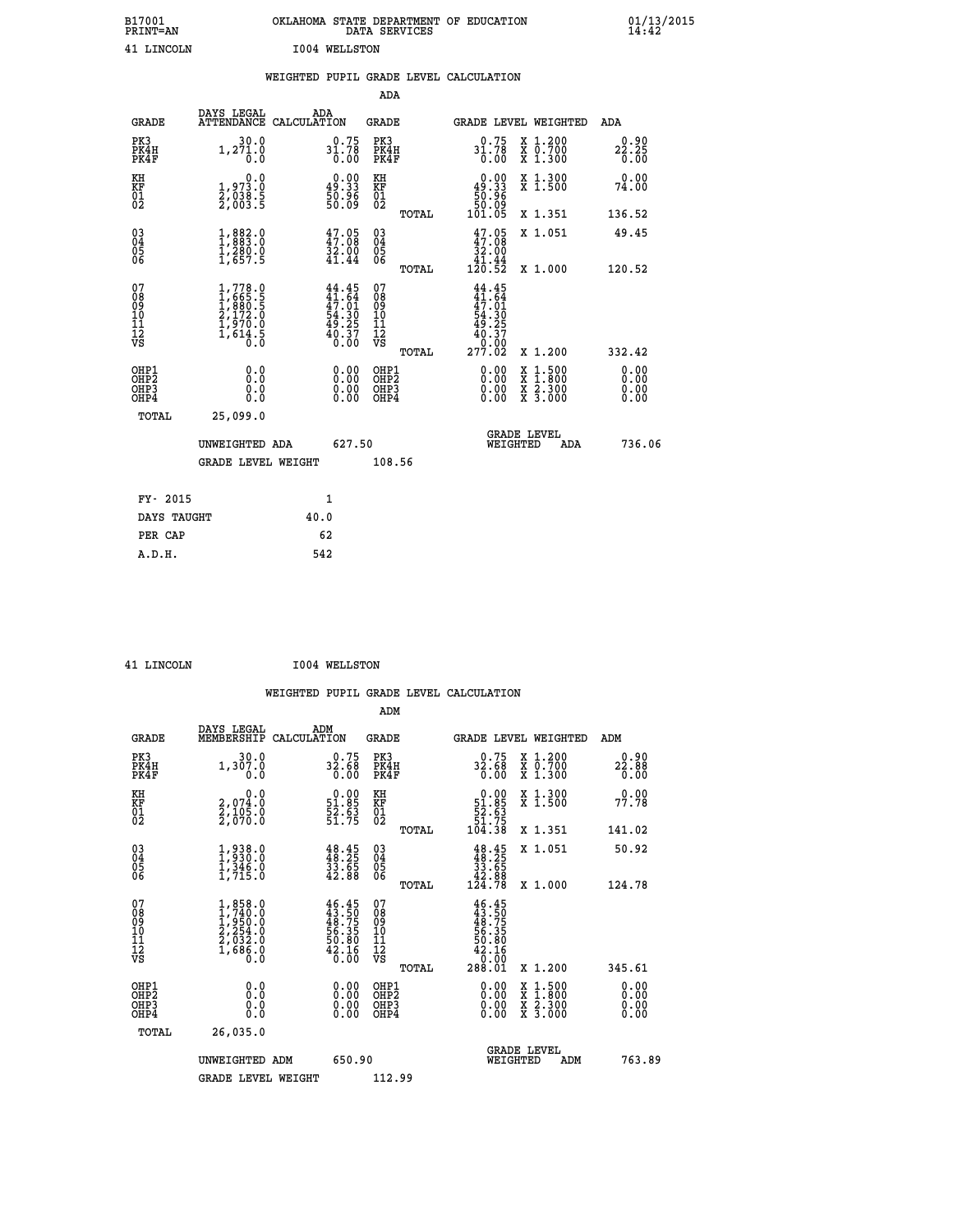| B17001          | OKLAHOMA STATE DEPARTMENT OF EDUCATION |
|-----------------|----------------------------------------|
| <b>PRINT=AN</b> | DATA SERVICES                          |
| 41 LINCOLN      | 1054 STROUD                            |

|  |  | WEIGHTED PUPIL GRADE LEVEL CALCULATION |
|--|--|----------------------------------------|
|  |  |                                        |

|                                                                    |                                                                                     |                                                                          |                      | ADA                                                               |       |                                                                                    |                                                                                                  |                               |
|--------------------------------------------------------------------|-------------------------------------------------------------------------------------|--------------------------------------------------------------------------|----------------------|-------------------------------------------------------------------|-------|------------------------------------------------------------------------------------|--------------------------------------------------------------------------------------------------|-------------------------------|
| <b>GRADE</b>                                                       | DAYS LEGAL<br>ATTENDANCE CALCULATION                                                | ADA                                                                      |                      | <b>GRADE</b>                                                      |       | GRADE LEVEL WEIGHTED                                                               |                                                                                                  | ADA                           |
| PK3<br>PK4H<br>PK4F                                                | 84.0<br>0.0<br>2,389.5                                                              | $\begin{smallmatrix} 2.00\\ 0.00\\ 56.93 \end{smallmatrix}$              |                      | PK3<br>PK4H<br>PK4F                                               |       | 2.00<br>ŏ:ŏŏ<br>56:93                                                              | X 1.200<br>X 0.700<br>X 1.300                                                                    | 2.40<br>0.00<br>74.01         |
| KH<br><b>KF</b><br>01<br>02                                        | 0.0<br>2,376.5<br>2,234.0<br>2,719.0                                                | $\begin{smallmatrix} 0.00\\ 56.58\\ 53.27\\ 64.73 \end{smallmatrix}$     |                      | KH<br>KF<br>01<br>02                                              |       | $\begin{smallmatrix} &0.00\\ 56.58\\ 53.27\\ 64.73\\ 118.00 \end{smallmatrix}$     | X 1.300<br>X 1.500                                                                               | 0.00<br>84.87                 |
|                                                                    |                                                                                     |                                                                          |                      |                                                                   | TOTAL |                                                                                    | X 1.351                                                                                          | 159.42                        |
| $\begin{smallmatrix} 03 \\[-4pt] 04 \end{smallmatrix}$<br>05<br>06 | 2,137.0<br>2,192.5<br>2,521.5<br>2,794.0                                            | 50.93<br>52.24<br>60.15<br>66.57                                         |                      | $\substack{03 \\ 04}$<br>$\begin{matrix} 0.5 \\ 0.6 \end{matrix}$ | TOTAL | $\begin{smallmatrix} 50.93 \\ 52.24 \\ 60.15 \\ 66.57 \\ 178.96 \end{smallmatrix}$ | X 1.051<br>X 1.000                                                                               | 53.53<br>178.96               |
| 07<br>08<br>09<br>11<br>11<br>12<br>VS                             | $1,851.0$<br>$2,753.5$<br>$2,753.5$<br>$1,837.5$<br>$2,544.0$<br>$1,708.5$<br>$0.0$ | $44.07$<br>$56.79$<br>$66.16$<br>$44.13$<br>$61.20$<br>$41.47$<br>$0.00$ |                      | 07<br>08<br>09<br>11<br>11<br>12<br>VS                            |       | $44.07$<br>$56.79$<br>$66.16$<br>$44.13$<br>$61.20$<br>$41.47$<br>$0.00$           |                                                                                                  |                               |
|                                                                    |                                                                                     |                                                                          |                      |                                                                   | TOTAL | 313.82                                                                             | X 1.200                                                                                          | 376.58                        |
| OHP1<br>OH <sub>P2</sub><br>OH <sub>P3</sub><br>OH <sub>P4</sub>   | 515.0<br>0.0<br>0.0<br>0.0                                                          | 12.26                                                                    | 0.00<br>0.00<br>0.00 | OHP1<br>OHP <sub>2</sub><br>OHP3<br>OHP4                          |       | $12.26$<br>$0.00$<br>0.00<br>0.00                                                  | $\begin{smallmatrix} x & 1 & 500 \\ x & 1 & 800 \\ x & 2 & 300 \\ x & 3 & 000 \end{smallmatrix}$ | 18.39<br>0.00<br>0.00<br>0.00 |
| TOTAL                                                              | 33,037.5                                                                            |                                                                          |                      |                                                                   |       |                                                                                    |                                                                                                  |                               |
|                                                                    | UNWEIGHTED ADA                                                                      |                                                                          | 789.48               |                                                                   |       |                                                                                    | GRADE LEVEL<br>WEIGHTED<br>ADA                                                                   | 948.16                        |
|                                                                    | <b>GRADE LEVEL WEIGHT</b>                                                           |                                                                          |                      | 158.68                                                            |       |                                                                                    |                                                                                                  |                               |
| FY- 2015                                                           |                                                                                     | $\mathbf{1}$                                                             |                      |                                                                   |       |                                                                                    |                                                                                                  |                               |
| DAYS TAUGHT                                                        |                                                                                     | 42.0                                                                     |                      |                                                                   |       |                                                                                    |                                                                                                  |                               |
| PER CAP                                                            |                                                                                     | 73                                                                       |                      |                                                                   |       |                                                                                    |                                                                                                  |                               |

| <b>T.TNCOLN</b> |  |
|-----------------|--|

**EXECUTE 1054 STROUD** 

| <b>GRADE</b>                                         | DAYS LEGAL<br>MEMBERSHIP                                                            | ADM<br>CALCULATION                                                                                      | <b>GRADE</b>                                        |       | GRADE LEVEL WEIGHTED                                                                 |                                          | ADM                           |  |
|------------------------------------------------------|-------------------------------------------------------------------------------------|---------------------------------------------------------------------------------------------------------|-----------------------------------------------------|-------|--------------------------------------------------------------------------------------|------------------------------------------|-------------------------------|--|
| PK3<br>PK4H<br>PK4F                                  | 84.0<br>0.0<br>2,539.0                                                              | $\begin{smallmatrix} 2.00\\ 0.00\\ 60.50 \end{smallmatrix}$                                             | PK3<br>PK4H<br>PK4F                                 |       | $\begin{smallmatrix} 2.00\\ 0.00\\ 0.50 \end{smallmatrix}$                           | X 1.200<br>X 0.700<br>X 1.300            | $2.40$<br>$0.00$<br>78.65     |  |
| KH<br>KF<br>01<br>02                                 | 0.0<br>2,457.0<br>2,321.0<br>2,833.0                                                | $\begin{smallmatrix} 0.00\\ 58.50\\ 55.35\\ 67.44 \end{smallmatrix}$                                    | KH<br>KF<br>$\overline{01}$                         |       | $\begin{smallmatrix} &0.00\\ 58.50\\ 55.35\\ 67.44\\ 122.79\end{smallmatrix}$        | X 1.300<br>X 1.500                       | 0.00<br>87.75                 |  |
|                                                      |                                                                                     |                                                                                                         |                                                     | TOTAL |                                                                                      | X 1.351                                  | 165.89                        |  |
| 03<br>04<br>05<br>06                                 | 2,207.0<br>2,278.0<br>2,601.0<br>2,899.0                                            | 52.60<br>54.28<br>62.05<br>69.07                                                                        | $\begin{array}{c} 03 \\ 04 \\ 05 \\ 06 \end{array}$ |       | $\begin{smallmatrix} 52.60\\ 54.28\\ 62.05\\ 69.07\\ 185.40 \end{smallmatrix}$       | X 1.051                                  | 55.28                         |  |
|                                                      |                                                                                     |                                                                                                         |                                                     | TOTAL |                                                                                      | X 1.000                                  | 185.40                        |  |
| 07<br>08<br>09<br>101<br>11<br>12<br>VS              | $1,919.0$<br>$2,466.0$<br>$2,882.0$<br>$1,967.0$<br>$2,656.0$<br>$1,766.0$<br>$0.0$ | $45.69$<br>58.383<br>69.38<br>63.99<br>42.95<br>42.950                                                  | 07<br>08<br>09<br>01<br>11<br>11<br>12<br>VS        | TOTAL | $45.69$<br>$58.38$<br>$69.38$<br>$63.96$<br>$42.95$<br>$42.95$<br>$0.00$<br>$328.30$ | X 1.200                                  | 393.96                        |  |
| OHP1<br>OHP2<br>OH <sub>P3</sub><br>OH <sub>P4</sub> | 515.0<br>0.0<br>0.000                                                               | $\begin{smallmatrix} 12\cdot 26\\[-1mm] 0\cdot 00\\[-1mm] 0\cdot 00\\[-1mm] 0\cdot 00\end{smallmatrix}$ | OHP1<br>OHP2<br>OHP3<br>OHP4                        |       | $^{12.26}_{0.00}$<br>0.00                                                            | X 1:500<br>X 1:800<br>X 2:300<br>X 3:000 | 18.39<br>0.00<br>0.00<br>0.00 |  |
| TOTAL                                                | 34,390.0                                                                            |                                                                                                         |                                                     |       |                                                                                      |                                          |                               |  |
|                                                      | UNWEIGHTED<br>ADM                                                                   | 822.35                                                                                                  |                                                     |       | WEIGHTED                                                                             | <b>GRADE LEVEL</b><br>ADM                | 987.72                        |  |
|                                                      | <b>GRADE LEVEL WEIGHT</b>                                                           |                                                                                                         | 165.37                                              |       |                                                                                      |                                          |                               |  |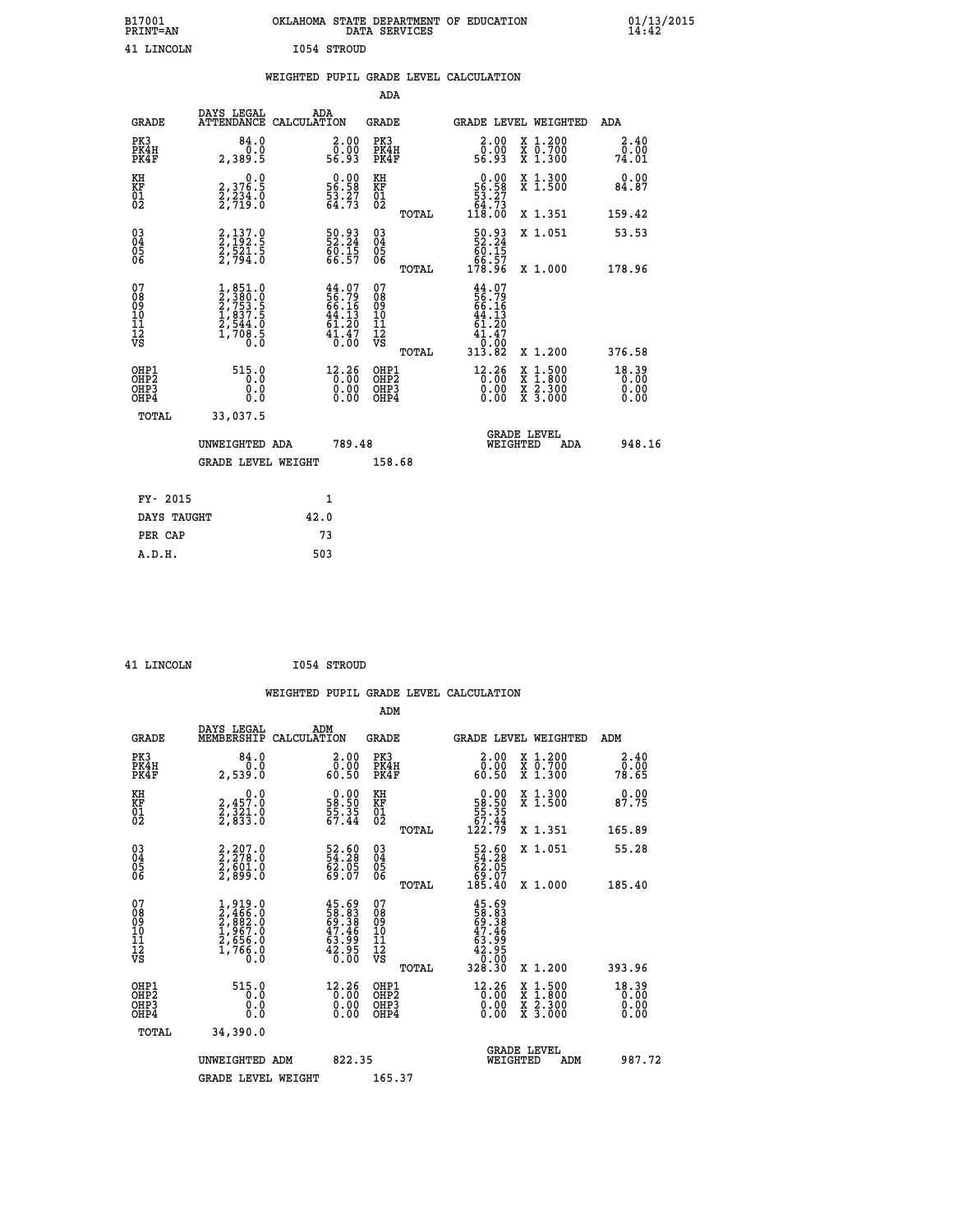| B17001<br><b>PRINT=AN</b> | OKLAHOMA STATE DEPARTMENT OF EDUCATION<br>DATA SERVICES | 01/13/2015<br>14:42 |
|---------------------------|---------------------------------------------------------|---------------------|
| 41<br>LINCOLN             | 1095<br>MEEKER                                          |                     |

|  |  | WEIGHTED PUPIL GRADE LEVEL CALCULATION |
|--|--|----------------------------------------|
|  |  |                                        |

|                                                                    |                                                                                           |              |                                                                      | ADA                                       |       |                                                                                      |                                          |                               |
|--------------------------------------------------------------------|-------------------------------------------------------------------------------------------|--------------|----------------------------------------------------------------------|-------------------------------------------|-------|--------------------------------------------------------------------------------------|------------------------------------------|-------------------------------|
| <b>GRADE</b>                                                       | DAYS LEGAL<br>ATTENDANCE CALCULATION                                                      | ADA          |                                                                      | <b>GRADE</b>                              |       |                                                                                      | GRADE LEVEL WEIGHTED                     | ADA                           |
| PK3<br>PK4H<br>PK4F                                                | 14.0<br>1,419.0<br>0.0                                                                    |              | $34.61$<br>$36.61$<br>0.00                                           | PK3<br>PK4H<br>PK4F                       |       | 0.34<br>34.61<br>0.00                                                                | X 1.200<br>X 0.700<br>X 1.300            | 0.41<br>24.23<br>0.00         |
| KH<br><b>KF</b><br>01<br>02                                        | 0.0<br>1,989:0<br>2,104:0<br>2,175:0                                                      |              | $\begin{smallmatrix} 0.00\\ 48.51\\ 51.32\\ 53.05 \end{smallmatrix}$ | KH<br>KF<br>01<br>02                      |       | $0.00$<br>48.51<br>$\frac{1}{51}$ $\frac{51}{32}$ $\frac{32}{53}$<br>104.37          | X 1.300<br>X 1.500                       | 0.00<br>72.77                 |
|                                                                    |                                                                                           |              |                                                                      |                                           | TOTAL |                                                                                      | X 1.351                                  | 141.00                        |
| $\begin{smallmatrix} 03 \\[-4pt] 04 \end{smallmatrix}$<br>Ŏ5<br>06 | 2,082.0<br>2,062.0<br>2,327.5<br>2,370.0                                                  |              | 50.78<br>50.29<br>56.77<br>57.80                                     | 03<br>04<br>05<br>06                      |       | $\begin{smallmatrix} 50.78\\ 50.29\\ 56.77\\ 57.80\\ 164.86 \end{smallmatrix}$       | X 1.051                                  | 53.37                         |
|                                                                    |                                                                                           |              |                                                                      |                                           | TOTAL |                                                                                      | X 1.000                                  | 164.86                        |
| 07<br>08901112<br>1112<br>VS                                       | $2, 214.5$<br>$3, 566.0$<br>$3, 566.0$<br>$2, 912.5$<br>$2, 787.5$<br>$2, 812.0$<br>$0.0$ |              | 51.49<br>54.01<br>86.98<br>71.51<br>71.51<br>68.12<br>68.58<br>68.58 | 07<br>08<br>09<br>11<br>11<br>12<br>VS    |       | $51.49$<br>$54.01$<br>$86.98$<br>$71.51$<br>$68.12$<br>$68.58$<br>$0.00$<br>$400.69$ |                                          |                               |
|                                                                    |                                                                                           |              |                                                                      |                                           | TOTAL |                                                                                      | X 1.200                                  | 480.83                        |
| OHP1<br>OH <sub>P</sub> 2<br>OH <sub>P3</sub><br>OH <sub>P4</sub>  | 338.0<br>0.0<br>0.0<br>0.0                                                                |              | 8:34<br>$\begin{smallmatrix} 0.00 \ 0.00 \end{smallmatrix}$          | OHP1<br>OH <sub>P</sub> 2<br>OHP3<br>OHP4 |       | $\frac{8.24}{0.00}$<br>0.00<br>0.00                                                  | X 1:500<br>X 1:800<br>X 2:300<br>X 3:000 | 12.36<br>0.00<br>0.00<br>0.00 |
| TOTAL                                                              | 33,283.5                                                                                  |              |                                                                      |                                           |       |                                                                                      |                                          |                               |
|                                                                    | UNWEIGHTED ADA                                                                            |              | 812.40                                                               |                                           |       |                                                                                      | GRADE LEVEL<br>WEIGHTED<br>ADA           | 949.83                        |
|                                                                    | <b>GRADE LEVEL WEIGHT</b>                                                                 |              |                                                                      | 137.43                                    |       |                                                                                      |                                          |                               |
| FY- 2015                                                           |                                                                                           | $\mathbf{1}$ |                                                                      |                                           |       |                                                                                      |                                          |                               |
| DAYS TAUGHT                                                        |                                                                                           | 41.0         |                                                                      |                                           |       |                                                                                      |                                          |                               |
| PER CAP                                                            |                                                                                           | 66           |                                                                      |                                           |       |                                                                                      |                                          |                               |

| LINCOLN |  |
|---------|--|

INCOLN 1095 MEEKER

 **WEIGHTED PUPIL GRADE LEVEL CALCULATION ADM DAYS LEGAL ADM GRADE MEMBERSHIP CALCULATION GRADE GRADE LEVEL WEIGHTED ADM**

| GRADE                                              | MEMBERSHIP CALCOLATION                                                                    |                                                                      | GRADE                                              |       | GRADE PRAFT METGHIED                                                           |                                                                                                                     | <b>ADM</b>                      |  |
|----------------------------------------------------|-------------------------------------------------------------------------------------------|----------------------------------------------------------------------|----------------------------------------------------|-------|--------------------------------------------------------------------------------|---------------------------------------------------------------------------------------------------------------------|---------------------------------|--|
| PK3<br>PK4H<br>PK4F                                | 1,494.0<br>0.0                                                                            | $36.44$<br>0.00                                                      | PK3<br>PK4H<br>PK4F                                |       | $36.44$<br>$0.00$                                                              | X 1.200<br>X 0.700<br>X 1.300                                                                                       | 0.49<br>$25.51$<br>$0.00$       |  |
| KH<br>KF<br>01<br>02                               | 0.0<br>2,065:0<br>2,226:0<br>2,258:0                                                      | $\begin{smallmatrix} 0.00\\ 50.37\\ 54.29\\ 55.07 \end{smallmatrix}$ | KH<br>KF<br>01<br>02                               |       | $\begin{smallmatrix} &0.00\ 50.37\ 54.29\ 55.07\ 109.36\ \end{smallmatrix}$    | X 1.300<br>X 1.500                                                                                                  | 0.00<br>75.56                   |  |
|                                                    |                                                                                           |                                                                      |                                                    | TOTAL |                                                                                | X 1.351                                                                                                             | 147.75                          |  |
| $\begin{matrix} 03 \\ 04 \\ 05 \\ 06 \end{matrix}$ | $2,140.0$<br>$2,429.0$<br>$2,429.0$<br>$2,458.0$                                          | 52.20<br>51.80<br>59.24<br>59.95                                     | $\begin{matrix} 03 \\ 04 \\ 05 \\ 06 \end{matrix}$ |       | $\begin{smallmatrix} 52.20\\ 51.80\\ 59.24\\ 59.95\\ 170.99 \end{smallmatrix}$ | X 1.051                                                                                                             | 54.86                           |  |
|                                                    |                                                                                           |                                                                      |                                                    | TOTAL |                                                                                | X 1.000                                                                                                             | 170.99                          |  |
| 07<br>08<br>09<br>101<br>11<br>12<br>VS            | $2, 216.0$<br>$3, 745.0$<br>$3, 745.0$<br>$3, 073.0$<br>$2, 917.0$<br>$2, 931.0$<br>$0.0$ | 54.05<br>56.46<br>91.35<br>75.46<br>71.32<br>71.49<br>0.00           | 07<br>08<br>09<br>01<br>11<br>11<br>12<br>VS       |       | 54.05<br>56.465<br>51.35<br>75.46<br>71.32<br>71.49<br>0.00<br>420.13          |                                                                                                                     |                                 |  |
|                                                    |                                                                                           |                                                                      |                                                    | TOTAL |                                                                                | X 1.200                                                                                                             | 504.16                          |  |
| OHP1<br>OHP2<br>OH <sub>P3</sub><br>OHP4           | 357.0<br>0.0<br>0.000                                                                     | $\begin{smallmatrix} 8.71\ 0.00\ 0.00\ 0.00 \end{smallmatrix}$       | OHP1<br>OHP2<br>OHP3<br>OHP4                       |       | $\begin{smallmatrix} 8\cdot71\0\cdot00\0\cdot00\0\cdot00\end{smallmatrix}$     | $\begin{array}{l} \mathtt{X} & 1.500 \\ \mathtt{X} & 1.800 \\ \mathtt{X} & 2.300 \\ \mathtt{X} & 3.000 \end{array}$ | $13.07$<br>0.00<br>0.00<br>0.00 |  |
| TOTAL                                              | 34,765.0                                                                                  |                                                                      |                                                    |       |                                                                                |                                                                                                                     |                                 |  |
|                                                    | UNWEIGHTED ADM                                                                            | 848.61                                                               |                                                    |       | WEIGHTED                                                                       | <b>GRADE LEVEL</b><br>ADM                                                                                           | 992.39                          |  |
|                                                    | <b>GRADE LEVEL WEIGHT</b>                                                                 |                                                                      | 143.78                                             |       |                                                                                |                                                                                                                     |                                 |  |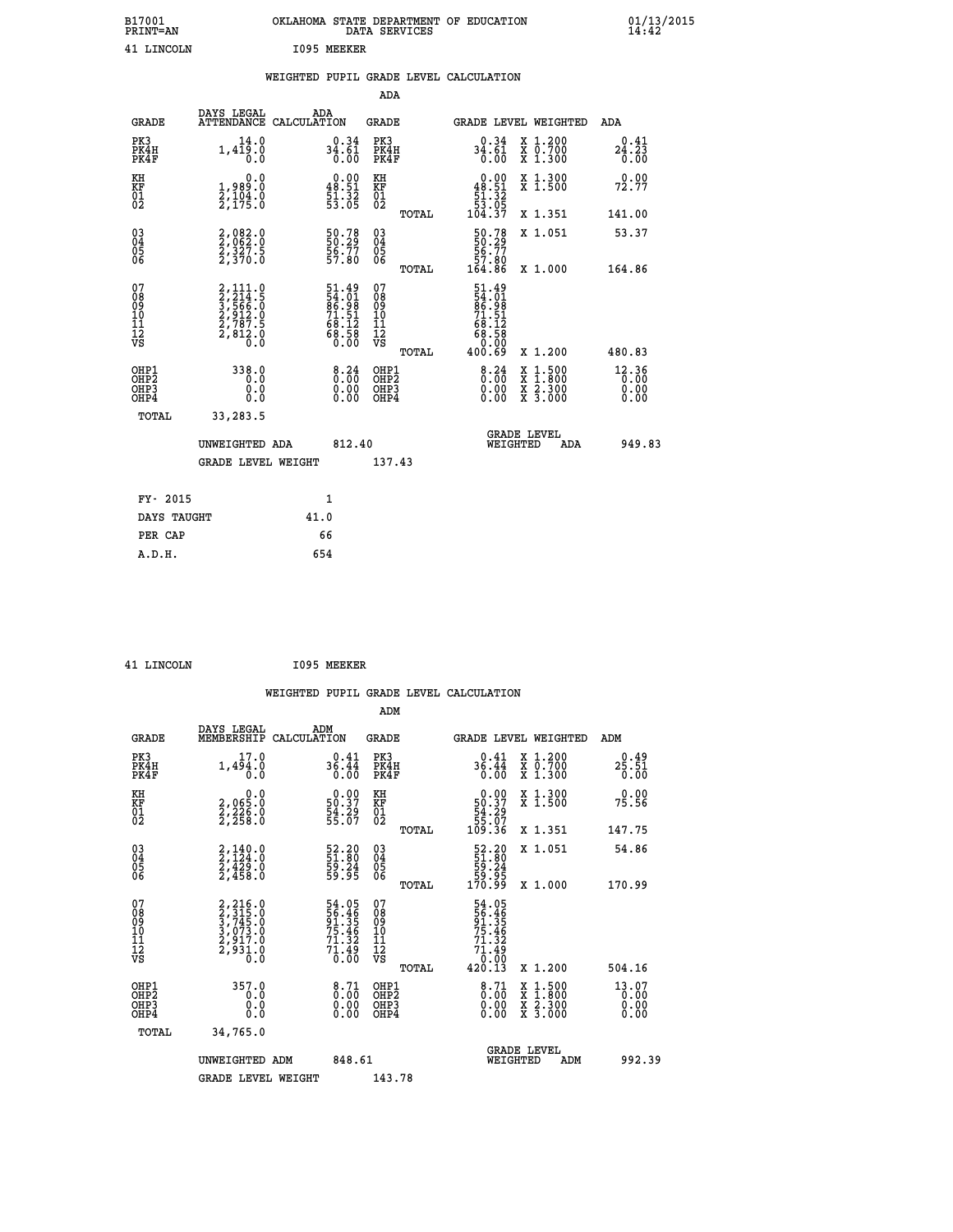| B17001<br><b>PRINT=AN</b> | OKLAHOMA STATE DEPARTMENT OF EDUCATION | DATA SERVICES |  |
|---------------------------|----------------------------------------|---------------|--|
| 41 LINCOLN                | I103 PRAGUE                            |               |  |

|  |  | WEIGHTED PUPIL GRADE LEVEL CALCULATION |
|--|--|----------------------------------------|
|  |  |                                        |

|                                                                    |                                                                           |                                                                      |                                        | ADA                                                 |       |                                                                             |                                          |                               |
|--------------------------------------------------------------------|---------------------------------------------------------------------------|----------------------------------------------------------------------|----------------------------------------|-----------------------------------------------------|-------|-----------------------------------------------------------------------------|------------------------------------------|-------------------------------|
| <b>GRADE</b>                                                       | DAYS LEGAL                                                                | ADA<br>ATTENDANCE CALCULATION                                        |                                        | <b>GRADE</b>                                        |       | <b>GRADE LEVEL WEIGHTED</b>                                                 |                                          | ADA                           |
| PK3<br>PK4H<br>PK4F                                                | 62.0<br>0.0<br>2,123.5                                                    | $\begin{smallmatrix}1.48\0.00\\50.56\end{smallmatrix}$               |                                        | PK3<br>PK4H<br>PK4F                                 |       | $\begin{smallmatrix} 1.48\ 0.00\\ 50.56 \end{smallmatrix}$                  | X 1.200<br>X 0.700<br>X 1.300            | 1.78<br>0.00<br>65.73         |
| KH<br>KF<br>01<br>02                                               | 0.0<br>2,796.5<br>3,032.5<br>3,190.0                                      | $\begin{smallmatrix} 0.00\\ 66.58\\ 72.25\\ 75.95 \end{smallmatrix}$ | KF<br>01<br>02                         | KH                                                  |       | $\begin{smallmatrix} &0.00\ 66.58\ 72.25\ 75.95\ 148.20\ \end{smallmatrix}$ | X 1.300<br>X 1.500                       | 0.00<br>99.87                 |
|                                                                    |                                                                           |                                                                      |                                        |                                                     | TOTAL |                                                                             | X 1.351                                  | 200.22                        |
| $\begin{smallmatrix} 03 \\[-4pt] 04 \end{smallmatrix}$<br>Ŏ5<br>06 | 3, 370.0<br>2, 878.5<br>2, 634.0<br>2, 655.5                              | 80.24<br>68.58<br>62.71<br>63.23                                     |                                        | $\begin{array}{c} 03 \\ 04 \\ 05 \\ 06 \end{array}$ |       | 80.24<br>68.58<br>62.71<br>63.23<br>194.52                                  | X 1.051                                  | 84.33                         |
|                                                                    |                                                                           |                                                                      |                                        |                                                     | TOTAL |                                                                             | X 1.000                                  | 194.52                        |
| 07<br>08<br>09<br>01<br>11<br>11<br>12<br>VS                       | 2,923.5<br>3,310.5<br>4,054.5<br>4,054.5<br>2,934.0<br>3,021.5<br>2,843.0 | 69.61<br>78.82<br>96.53<br>70.05<br>72.17<br>68.94<br>68.94          | 07<br>08<br>09<br>11<br>11<br>12<br>VS |                                                     |       | $59.61$<br>$78.82$<br>$96.53$<br>$70.05$<br>$72.17$<br>$68.94$<br>$9.90$    |                                          |                               |
|                                                                    |                                                                           |                                                                      |                                        |                                                     | TOTAL | 456.12                                                                      | X 1.200                                  | 547.34                        |
| OHP1<br>OHP <sub>2</sub><br>OH <sub>P3</sub><br>OHP4               | 0.0<br>0.000                                                              | 0.00<br>$\begin{smallmatrix} 0.00 \ 0.00 \end{smallmatrix}$          |                                        | OHP1<br>OHP2<br>OHP <sub>3</sub>                    |       | 0.00<br>0.00                                                                | X 1:500<br>X 1:800<br>X 2:300<br>X 3:000 | 0.00<br>Ō. ŌŌ<br>0.00<br>0.00 |
| TOTAL                                                              | 41,829.5                                                                  |                                                                      |                                        |                                                     |       |                                                                             |                                          |                               |
|                                                                    | UNWEIGHTED ADA                                                            |                                                                      | 997.70                                 |                                                     |       | WEIGHTED                                                                    | <b>GRADE LEVEL</b><br>ADA                | 1,193.79                      |
|                                                                    | <b>GRADE LEVEL WEIGHT</b>                                                 |                                                                      |                                        | 196.09                                              |       |                                                                             |                                          |                               |
| FY- 2015                                                           |                                                                           | 1                                                                    |                                        |                                                     |       |                                                                             |                                          |                               |
| DAYS TAUGHT                                                        |                                                                           | 42.0                                                                 |                                        |                                                     |       |                                                                             |                                          |                               |
| PER CAP                                                            |                                                                           | 64                                                                   |                                        |                                                     |       |                                                                             |                                          |                               |

| 41 LINCOLN | I103 PRAGUE |
|------------|-------------|
|            |             |

 **WEIGHTED PUPIL GRADE LEVEL CALCULATION ADM DAYS LEGAL ADM GRADE MEMBERSHIP CALCULATION GRADE GRADE LEVEL WEIGHTED ADM**

| PK3<br>PK4H<br>PK4F                                | 62.0<br>2,197.0                                                                                                                                                   | $\begin{smallmatrix} 1.48\ 0.00\\ 52.31 \end{smallmatrix}$                                          | PK3<br>PK4H<br>PK4F                                 | $\begin{smallmatrix}1.48\0.00\\52.31\end{smallmatrix}$                                                 | X 1.200<br>X 0.700<br>X 1.300            | 1.78<br>ŏ:óŏ<br>68:00        |
|----------------------------------------------------|-------------------------------------------------------------------------------------------------------------------------------------------------------------------|-----------------------------------------------------------------------------------------------------|-----------------------------------------------------|--------------------------------------------------------------------------------------------------------|------------------------------------------|------------------------------|
| KH<br>KF<br>01<br>02                               | 0.0<br>2,909:0<br>3,131:0<br>3,281:0                                                                                                                              | $\begin{smallmatrix} 0.00\\ 69.26\\ 74.59\\ 78.12 \end{smallmatrix}$                                | ΚH<br>KF<br>01<br>02                                | $\begin{smallmatrix} &0.00\\ 69.26\\ 74.59\\ 78.12\\ 152.71\end{smallmatrix}$                          | X 1.300<br>X 1.500                       | 0.00<br>103.89               |
|                                                    |                                                                                                                                                                   |                                                                                                     | TOTAL                                               |                                                                                                        | X 1.351                                  | 206.31                       |
| $\begin{matrix} 03 \\ 04 \\ 05 \\ 06 \end{matrix}$ | 3,462.0<br>2,942.0<br>2,697.0<br>2,750.0                                                                                                                          | $82.44$<br>$70.10$<br>$64.21$<br>$65.48$                                                            | $\begin{array}{c} 03 \\ 04 \\ 05 \\ 06 \end{array}$ | $82.44$<br>$70.10$<br>$64.21$<br>$65.48$<br>$199.79$                                                   | X 1.051                                  | 86.64                        |
|                                                    |                                                                                                                                                                   |                                                                                                     | TOTAL                                               |                                                                                                        | X 1.000                                  | 199.79                       |
| 07<br>0890112<br>1112<br>VS                        | $\begin{smallmatrix} 3\,,\,013\,. \ 0\\ 3\,,\,497\,. \ 0\\ 4\,,\,238\,. \ 0\\ 3\,,\,018\,. \ 0\\ 3\,,\,172\,. \ 0\\ 2\,,\,982\,. \ 0\\ 0\,. \ 0\end{smallmatrix}$ | $\begin{smallmatrix} 71.74 \\ 83.26 \\ 100.90 \\ 72.05 \\ 75.76 \\ 72.33 \\ 0.00 \end{smallmatrix}$ | 07<br>08<br>09<br>11<br>11<br>12<br>VS              | $\begin{smallmatrix} 71.74 \\ 83.26 \\ 100.90 \\ 72.05 \\ 75.76 \\ 72.33 \\ 0.00 \\ \end{smallmatrix}$ |                                          |                              |
|                                                    |                                                                                                                                                                   |                                                                                                     | TOTAL                                               | 476.04                                                                                                 | X 1.200                                  | 571.25                       |
| OHP1<br>OHP2<br>OH <sub>P3</sub><br>OHP4           |                                                                                                                                                                   | $\begin{smallmatrix} 0.00 \ 0.00 \ 0.00 \ 0.00 \end{smallmatrix}$                                   | OHP1<br>OHP2<br>OHP3<br>OHP4                        | $0.00$<br>$0.00$<br>0.00                                                                               | X 1:500<br>X 1:800<br>X 2:300<br>X 3:000 | 0.00<br>Ŏ.ŎŎ<br>Q.QQ<br>0.00 |
| TOTAL                                              | 43,351.0                                                                                                                                                          |                                                                                                     |                                                     |                                                                                                        |                                          |                              |
|                                                    | UNWEIGHTED<br>ADM                                                                                                                                                 | 1,034.03                                                                                            |                                                     |                                                                                                        | <b>GRADE LEVEL</b><br>WEIGHTED<br>ADM    | 1,237.66                     |
|                                                    | <b>GRADE LEVEL WEIGHT</b>                                                                                                                                         |                                                                                                     | 203.63                                              |                                                                                                        |                                          |                              |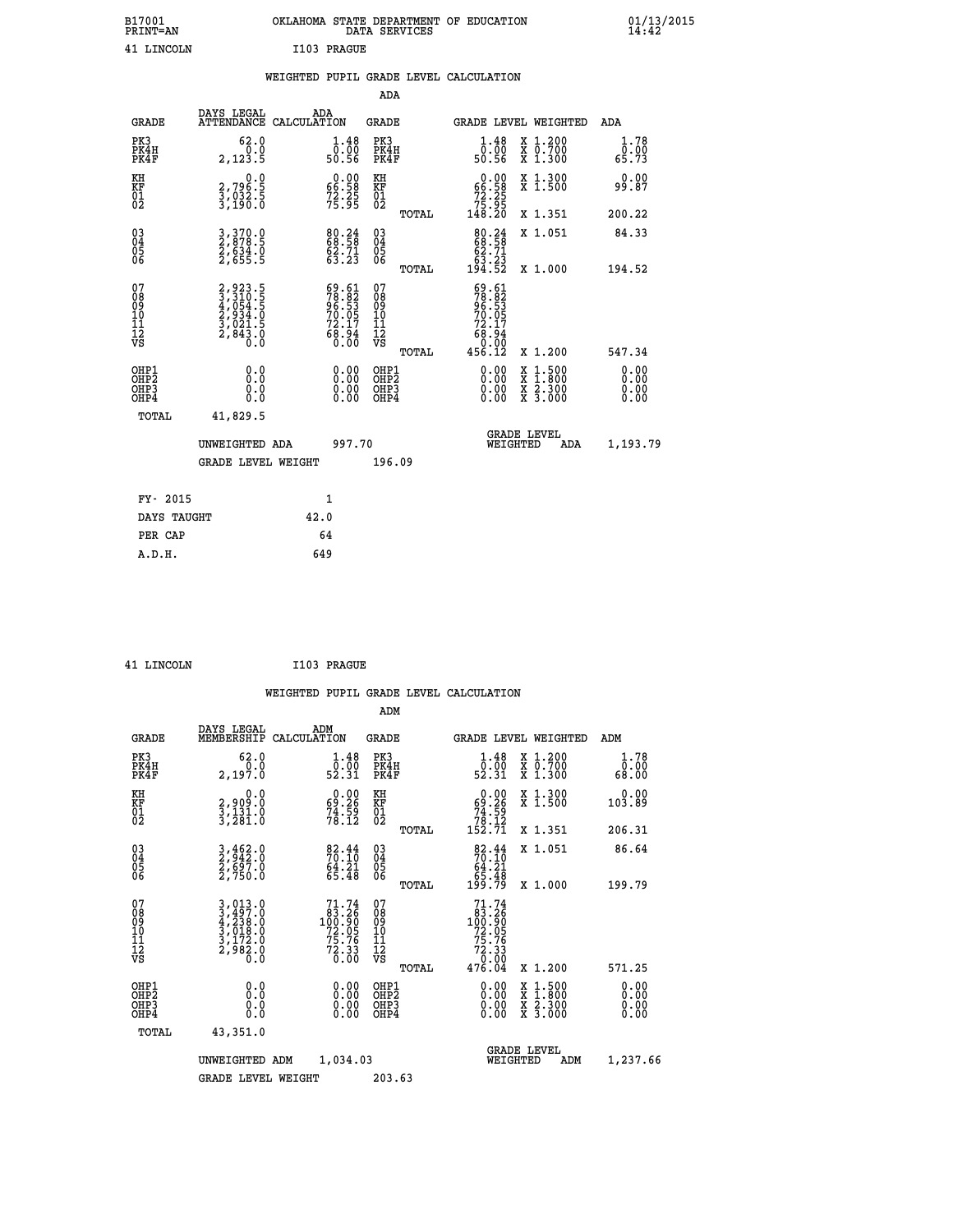| B17001<br>PRINT=AN | OKLAHOMA STATE DEPARTMENT OF EDUCATION<br>DATA SERVICES | $01/13/2015$<br>14:42 |
|--------------------|---------------------------------------------------------|-----------------------|
| 41 LINCOLN         | I105 CARNEY                                             |                       |

|                                           |                                                                                       | WEIGHTED PUPIL GRADE LEVEL CALCULATION                                   |                                                     |       |                                                                              |                                                                   |                              |
|-------------------------------------------|---------------------------------------------------------------------------------------|--------------------------------------------------------------------------|-----------------------------------------------------|-------|------------------------------------------------------------------------------|-------------------------------------------------------------------|------------------------------|
|                                           |                                                                                       |                                                                          | ADA                                                 |       |                                                                              |                                                                   |                              |
| <b>GRADE</b>                              | DAYS LEGAL                                                                            | ADA<br>ATTENDANCE CALCULATION                                            | <b>GRADE</b>                                        |       |                                                                              | GRADE LEVEL WEIGHTED                                              | ADA                          |
| PK3<br>PK4H<br>PK4F                       | 0.0<br>0.0<br>683.5                                                                   | 0.00<br>ŏ:ŏŏ<br>16:33                                                    | PK3<br>PK4H<br>PK4F                                 |       | 0.00<br>0.00<br>16.33                                                        | X 1.200<br>X 0.700<br>X 1.300                                     | 0.00<br>0.00<br>21.23        |
| KH<br><b>KF</b><br>01<br>02               | 526.0<br>$\frac{675}{510}$ . 9                                                        | $\begin{smallmatrix} 0.00\\ 12.56\\ 16.07\\ 12.15 \end{smallmatrix}$     | KH<br>KF<br>01<br>02                                |       | $\begin{smallmatrix} 0.00\\ 12.56\\ 16.07\\ 12.15\\ 28.22 \end{smallmatrix}$ | X 1.300<br>X 1.500                                                | 0.00<br>18.84                |
|                                           |                                                                                       |                                                                          |                                                     | TOTAL |                                                                              | X 1.351                                                           | 38.13                        |
| 03<br>04<br>05<br>06                      | 373.9<br>740.0<br>400.5                                                               | $\begin{array}{c} 19.29 \\ 8.89 \\ 17.62 \\ 9.54 \end{array}$            | $\begin{array}{c} 03 \\ 04 \\ 05 \\ 06 \end{array}$ |       | $\begin{array}{r} 19.29 \\ 8.89 \\ 17.62 \\ 9.54 \\ 36.05 \end{array}$       | X 1.051                                                           | 20.27                        |
|                                           |                                                                                       |                                                                          |                                                     | TOTAL |                                                                              | X 1.000                                                           | 36.05                        |
| 07<br>08<br>09<br>101<br>112<br>VS        | $\begin{smallmatrix}754.0\\493.5\\1,015.0\\734.0\\516.5\\640.5\\0.0\end{smallmatrix}$ | $17.97$<br>$24.17$<br>$24.17$<br>$17.48$<br>$12.30$<br>$15.25$<br>$0.00$ | 07<br>08<br>09<br>10<br>11<br>12<br>VS              | TOTAL | 17.97<br>11.75<br>24.17<br>17.48<br>12.30<br>$\frac{15.25}{0.00}$<br>98.92   | X 1.200                                                           | 118.70                       |
| OHP1<br>OH <sub>P</sub> 2<br>OHP3<br>OHP4 | 0.0<br>0.0<br>0.0                                                                     | 0.00<br>$0.00$<br>0.00                                                   | OHP1<br>OHP2<br>OHP3<br>OHP4                        |       | 0.00<br>0.00<br>0.00                                                         | $1:500$<br>1:800<br>X<br>X<br>$\frac{x}{x}$ $\frac{5:300}{3:000}$ | 0.00<br>0.00<br>0.00<br>0.00 |
| <b>TOTAL</b>                              | 8,872.5                                                                               |                                                                          |                                                     |       |                                                                              |                                                                   |                              |
|                                           | UNWEIGHTED ADA                                                                        | 211.37                                                                   |                                                     |       | WEIGHTED                                                                     | <b>GRADE LEVEL</b><br>ADA                                         | 253.22                       |
|                                           | <b>GRADE LEVEL WEIGHT</b>                                                             |                                                                          | 41.85                                               |       |                                                                              |                                                                   |                              |
| FY- 2015                                  |                                                                                       | $\mathbf{1}$                                                             |                                                     |       |                                                                              |                                                                   |                              |
| DAYS TAUGHT                               |                                                                                       | 42.0                                                                     |                                                     |       |                                                                              |                                                                   |                              |
| PER CAP                                   |                                                                                       | 79                                                                       |                                                     |       |                                                                              |                                                                   |                              |

 **41 LINCOLN I105 CARNEY**

 **A.D.H. 119**

|                                                      |                                                                                                           |                                                                                                               |                              |       | WEIGHTED PUPIL GRADE LEVEL CALCULATION                                                           |                                                                                                  |                               |
|------------------------------------------------------|-----------------------------------------------------------------------------------------------------------|---------------------------------------------------------------------------------------------------------------|------------------------------|-------|--------------------------------------------------------------------------------------------------|--------------------------------------------------------------------------------------------------|-------------------------------|
|                                                      |                                                                                                           |                                                                                                               | ADM                          |       |                                                                                                  |                                                                                                  |                               |
| <b>GRADE</b>                                         | DAYS LEGAL<br>MEMBERSHIP                                                                                  | ADM<br>CALCULATION                                                                                            | <b>GRADE</b>                 |       |                                                                                                  | GRADE LEVEL WEIGHTED                                                                             | ADM                           |
| PK3<br>PK4H<br>PK4F                                  | 0.0<br>722.0                                                                                              | 0.00<br>0.00<br>17.24                                                                                         | PK3<br>PK4H<br>PK4F          |       | $0.00$<br>0.00<br>17.24                                                                          | X 1.200<br>X 0.700<br>X 1.300                                                                    | 0.00<br>0.00<br>22.41         |
| KH<br>KF<br>01<br>02                                 | $\begin{smallmatrix} 0.0\\553.0\\703.0\\541.0\end{smallmatrix}$                                           | $\begin{smallmatrix} 0.00\\ 13.21\\ 16.74\\ 12.88 \end{smallmatrix}$                                          | KH<br>KF<br>01<br>02         |       | $\begin{smallmatrix}&&0&.00\\13&.21\\16&.74\\12&.88\\29&.62\end{smallmatrix}$                    | X 1.300<br>X 1.500                                                                               | 0.00<br>19.82                 |
|                                                      |                                                                                                           |                                                                                                               | $\substack{03 \\ 04}$        | TOTAL |                                                                                                  | X 1.351<br>X 1.051                                                                               | 40.02<br>21.02                |
| $\begin{matrix} 03 \\ 04 \\ 05 \\ 06 \end{matrix}$   | 840.0<br>378.0<br>756.0<br>422.0                                                                          | $\begin{smallmatrix} 20.00\\ 9.00\\ 18.00\\ 10.05 \end{smallmatrix}$                                          | Ŏ5<br>06                     | TOTAL | $20.00$<br>$18.00$<br>$10.05$<br>37.05                                                           | X 1.000                                                                                          | 37.05                         |
| 07<br>08<br>09<br>11<br>11<br>12<br>VS               | $\begin{smallmatrix} & 787.0\\ & 502.0\\ 077.0\\ 759.0\\ & 759.0\\ 542.0\\ 675.0\\ 0.0 \end{smallmatrix}$ | $18.76$<br>$11.95$<br>$25.64$<br>$\begin{smallmatrix} 18.07 \ 12.90 \ 16.07 \ 16.07 \ 0.00 \end{smallmatrix}$ | 07<br>08901123<br>1122<br>VS | TOTAL | $\begin{smallmatrix} 18.76\ 11.95\ 25.64\ 18.07\ 12.90\ 16.07\ 10.00\ 103.39\ \end{smallmatrix}$ | $X_1.200$                                                                                        | 124.07                        |
| OHP1<br>OHP <sub>2</sub><br>OH <sub>P3</sub><br>OHP4 | 0.0<br>0.000                                                                                              | $0.00$<br>$0.00$<br>0.00                                                                                      | OHP1<br>OHP2<br>OHP3<br>OHP4 |       | $0.00$<br>$0.00$<br>0.00                                                                         | $\begin{smallmatrix} x & 1 & 500 \\ x & 1 & 800 \\ x & 2 & 300 \\ x & 3 & 000 \end{smallmatrix}$ | 0.00<br>Ō. ŌŌ<br>0.00<br>0.00 |
| TOTAL                                                | 9,257.0<br>UNWEIGHTED ADM                                                                                 | 220.51                                                                                                        |                              |       | WEIGHTED                                                                                         | <b>GRADE LEVEL</b><br>ADM                                                                        | 264.39                        |
|                                                      | <b>GRADE LEVEL WEIGHT</b>                                                                                 |                                                                                                               |                              | 43.88 |                                                                                                  |                                                                                                  |                               |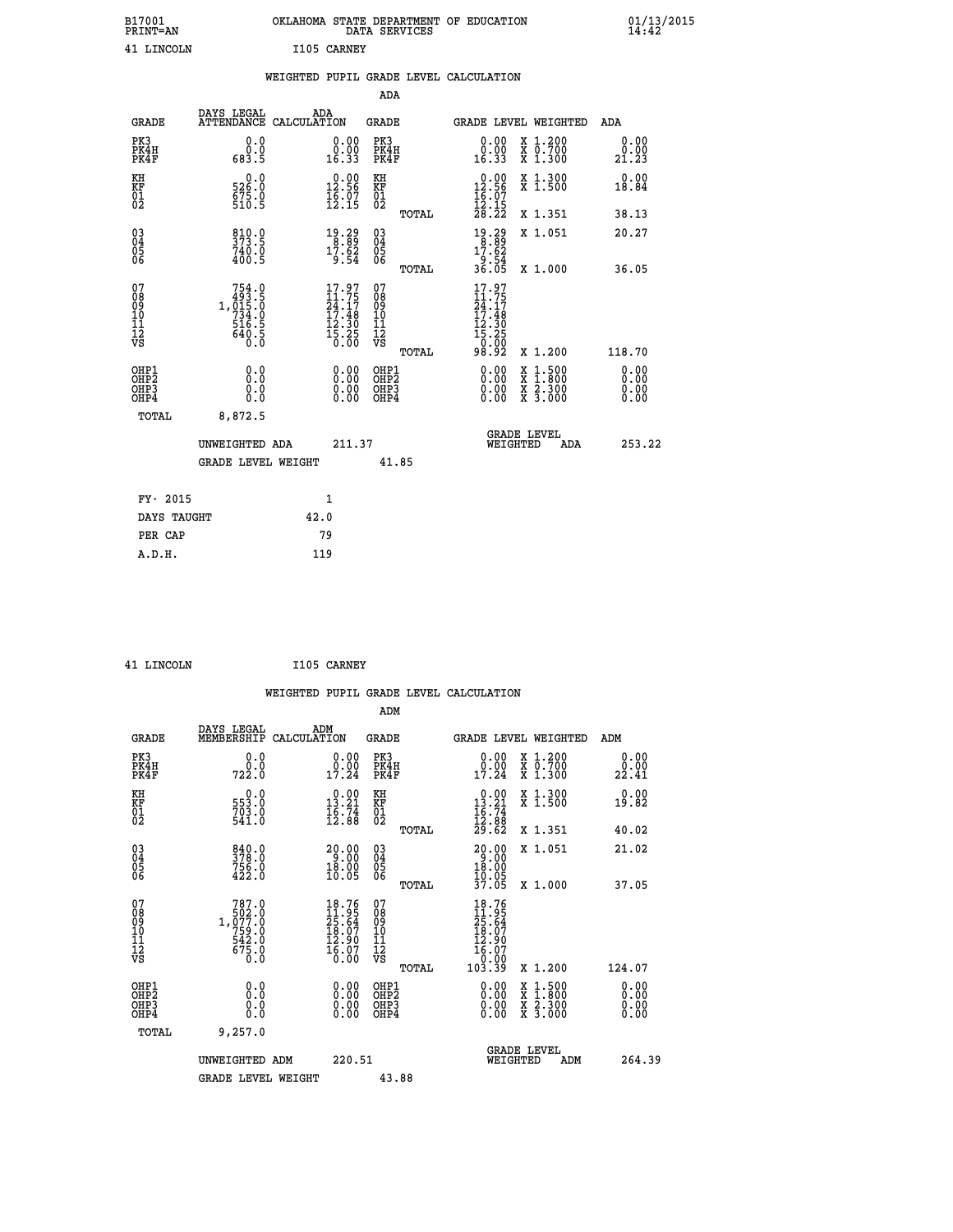|           | OKLAHOMA STATE DEPARTMENT OF EDUCATION<br>DATA SERVICES |  |
|-----------|---------------------------------------------------------|--|
| T134 AGRA |                                                         |  |

|                                                                    |                                                                                                             | WEIGHTED PUPIL GRADE LEVEL CALCULATION                                                    |                                                     |       |                                                                         |                                                                                                                                              |                              |
|--------------------------------------------------------------------|-------------------------------------------------------------------------------------------------------------|-------------------------------------------------------------------------------------------|-----------------------------------------------------|-------|-------------------------------------------------------------------------|----------------------------------------------------------------------------------------------------------------------------------------------|------------------------------|
|                                                                    |                                                                                                             |                                                                                           | <b>ADA</b>                                          |       |                                                                         |                                                                                                                                              |                              |
| <b>GRADE</b>                                                       | DAYS LEGAL                                                                                                  | ADA<br>ATTENDANCE CALCULATION                                                             | <b>GRADE</b>                                        |       | GRADE LEVEL WEIGHTED                                                    |                                                                                                                                              | <b>ADA</b>                   |
| PK3<br>PK4H<br>PK4F                                                | 0.0<br>ة:ۆ<br>987.5                                                                                         | $\begin{smallmatrix} 0.00\\ 0.00\\ 24.09 \end{smallmatrix}$                               | PK3<br>PK4H<br>PK4F                                 |       | 0.00<br>ةة.ة<br>24:09                                                   | X 1.200<br>X 0.700<br>X 1.300                                                                                                                | 0.00<br>$\frac{0.00}{31.32}$ |
| KH<br>KF<br>01<br>02                                               | 0.0<br>$1, 214.5$<br>$977.5$<br>$1, 297.0$                                                                  | $\begin{smallmatrix} 0.00\\29.62\\23.84\\31.63 \end{smallmatrix}$                         | KH<br>KF<br>01<br>02                                |       | $\begin{smallmatrix} 0.00\\29.62\\23.84\\31.63\\55.47\end{smallmatrix}$ | X 1.300<br>X 1.500                                                                                                                           | 0.00<br>44.43                |
|                                                                    |                                                                                                             |                                                                                           |                                                     | TOTAL |                                                                         | X 1.351                                                                                                                                      | 74.94                        |
| $\begin{smallmatrix} 03 \\[-4pt] 04 \end{smallmatrix}$<br>Ŏ5<br>06 | $1, 532.5$<br>$1, 117.0$<br>$1, 502.0$<br>$1, 147.5$                                                        | 37.38<br>27.24<br>36.66<br>28.03                                                          | $\begin{array}{c} 03 \\ 04 \\ 05 \\ 06 \end{array}$ |       | 37.38<br>27.24<br>36.66<br>28.03<br>28.93                               | X 1.051                                                                                                                                      | 39.29                        |
|                                                                    |                                                                                                             |                                                                                           |                                                     | TOTAL |                                                                         | X 1.000                                                                                                                                      | 91.93                        |
| 07<br>08<br>09<br>11<br>11<br>12<br>VS                             | $\begin{smallmatrix} 1,267.5\\ 1,249.0\\ 1,345.5\\ 345.5\\ 967.0\\ 1,236.0\\ 669.0\\ 0.0 \end{smallmatrix}$ | $\begin{array}{r} 30.98 \\ 30.46 \\ 32.82 \\ 23.59 \\ 30.15 \\ 16.32 \\ 0.00 \end{array}$ | 07<br>08<br>09<br>11<br>11<br>12<br>VS              | TOTAL | 30.98<br>30.46<br>32.82<br>23.59<br>30.15<br>16.32<br>0:00<br>164.32    | X 1.200                                                                                                                                      | 197.18                       |
| OHP1<br>OHP2<br>OH <sub>P3</sub><br>OH <sub>P4</sub>               | 0.0<br>Ō.Ō<br>0.0<br>0.0                                                                                    | 0.00<br>$\begin{smallmatrix} 0.00 \ 0.00 \end{smallmatrix}$                               | OHP1<br>OHP2<br>OHP3<br>OHP4                        |       | $0.00$<br>$0.00$<br>0.00                                                | $\begin{smallmatrix} \mathtt{X} & 1\cdot500 \\ \mathtt{X} & 1\cdot800 \\ \mathtt{X} & 2\cdot300 \\ \mathtt{X} & 3\cdot000 \end{smallmatrix}$ | 0.00<br>0.00<br>0.00<br>0.00 |
| TOTAL                                                              | 16,509.5                                                                                                    |                                                                                           |                                                     |       |                                                                         |                                                                                                                                              |                              |
|                                                                    | UNWEIGHTED ADA                                                                                              | 402.81                                                                                    |                                                     |       | WEIGHTED                                                                | <b>GRADE LEVEL</b><br>ADA                                                                                                                    | 479.09                       |
|                                                                    | GRADE LEVEL WEIGHT                                                                                          |                                                                                           | 76.28                                               |       |                                                                         |                                                                                                                                              |                              |
| FY- 2015                                                           |                                                                                                             | $\mathbf{1}$                                                                              |                                                     |       |                                                                         |                                                                                                                                              |                              |
| DAYS TAUGHT                                                        |                                                                                                             | 41.0                                                                                      |                                                     |       |                                                                         |                                                                                                                                              |                              |
| PER CAP                                                            |                                                                                                             | 57                                                                                        |                                                     |       |                                                                         |                                                                                                                                              |                              |

B17001<br>PRINT=AN<br>41 LINCOLN

 **41 LINCOLN I134 AGRA**

|                                                      |                                                                                                                     | WEIGHTED PUPIL GRADE LEVEL CALCULATION                                                                                 |                                               |       |                                                                              |                                                                            |                              |
|------------------------------------------------------|---------------------------------------------------------------------------------------------------------------------|------------------------------------------------------------------------------------------------------------------------|-----------------------------------------------|-------|------------------------------------------------------------------------------|----------------------------------------------------------------------------|------------------------------|
|                                                      |                                                                                                                     |                                                                                                                        | ADM                                           |       |                                                                              |                                                                            |                              |
| <b>GRADE</b>                                         | DAYS LEGAL<br>MEMBERSHIP                                                                                            | ADM<br>CALCULATION                                                                                                     | <b>GRADE</b>                                  |       | GRADE LEVEL WEIGHTED                                                         |                                                                            | ADM                          |
| PK3<br>PK4H<br>PK4F                                  | 0.0<br>0.0<br>1,066.0                                                                                               | 0.00<br>26.00                                                                                                          | PK3<br>PK4H<br>PK4F                           |       | 0.00<br>26.00                                                                | X 1.200<br>X 0.700<br>X 1.300                                              | 0.00<br>0.00<br>33.80        |
| KH<br>KF<br>01<br>02                                 | 0.0<br>1,286.0<br>$\frac{1}{2}, \frac{1}{342}$ : 0                                                                  | $\begin{smallmatrix} 0.00\\ 31.37\\ 24.66\\ 32.73 \end{smallmatrix}$                                                   | KH<br>KF<br>01<br>02                          |       | $\begin{smallmatrix} 0.00\\ 31.37\\ 24.66\\ 32.73\\ 57.39 \end{smallmatrix}$ | X 1.300<br>X 1.500                                                         | 0.00<br>47.06                |
|                                                      |                                                                                                                     |                                                                                                                        |                                               | TOTAL |                                                                              | X 1.351                                                                    | 77.53                        |
| $\begin{matrix} 03 \\ 04 \\ 05 \\ 06 \end{matrix}$   | $1,594.0$<br>$1,597.0$<br>$1,597.0$<br>$1,184.0$                                                                    | 38.88<br>28.27<br>38.98<br>28.91                                                                                       | 03<br>04<br>05<br>06                          |       | 38.88<br>28.27<br>38.98<br>28.91<br>26.16                                    | X 1.051                                                                    | 40.86                        |
|                                                      |                                                                                                                     |                                                                                                                        |                                               | TOTAL |                                                                              | X 1.000                                                                    | 96.16                        |
| 07<br>08<br>09<br>01<br>11<br>11<br>12<br>VS         | $\begin{smallmatrix} 1,354\ .0\\ 1,317\ .0\\ 1,386\ .0\\ 1,000\ .0\\ 1,271\ .0\\ 697\ .0\\ 0\ .0 \end{smallmatrix}$ | $\begin{array}{l} 33\cdot 10\\ 32\cdot 12\\ 33\cdot 80\\ 24\cdot 39\\ 31\cdot 00\\ 17\cdot 00\\ 0\cdot 00 \end{array}$ | 07<br>08<br>09<br>001<br>11<br>11<br>12<br>VS |       | 33.10<br>$32.12$<br>$33.80$<br>$24.39$<br>$31.00$<br>$17.00$<br>0.00         |                                                                            |                              |
|                                                      |                                                                                                                     |                                                                                                                        |                                               | TOTAL | 171.41                                                                       | X 1.200                                                                    | 205.69                       |
| OHP1<br>OHP2<br>OH <sub>P3</sub><br>OH <sub>P4</sub> | 0.0<br>0.000                                                                                                        | 0.00<br>0.00<br>0.00                                                                                                   | OHP1<br>OHP2<br>OHP3<br>OHP4                  |       | $0.00$<br>$0.00$<br>0.00                                                     | $\frac{x}{x}$ $\frac{1.500}{1.800}$<br>$\frac{x}{x}$ $\frac{5:300}{3:000}$ | 0.00<br>0.00<br>0.00<br>0.00 |
| TOTAL                                                | 17,264.0                                                                                                            |                                                                                                                        |                                               |       |                                                                              |                                                                            |                              |
|                                                      | UNWEIGHTED ADM                                                                                                      | 421.21                                                                                                                 |                                               |       | WEIGHTED                                                                     | <b>GRADE LEVEL</b>                                                         | 501.10<br>ADM                |
|                                                      | <b>GRADE LEVEL WEIGHT</b>                                                                                           |                                                                                                                        | 79.89                                         |       |                                                                              |                                                                            |                              |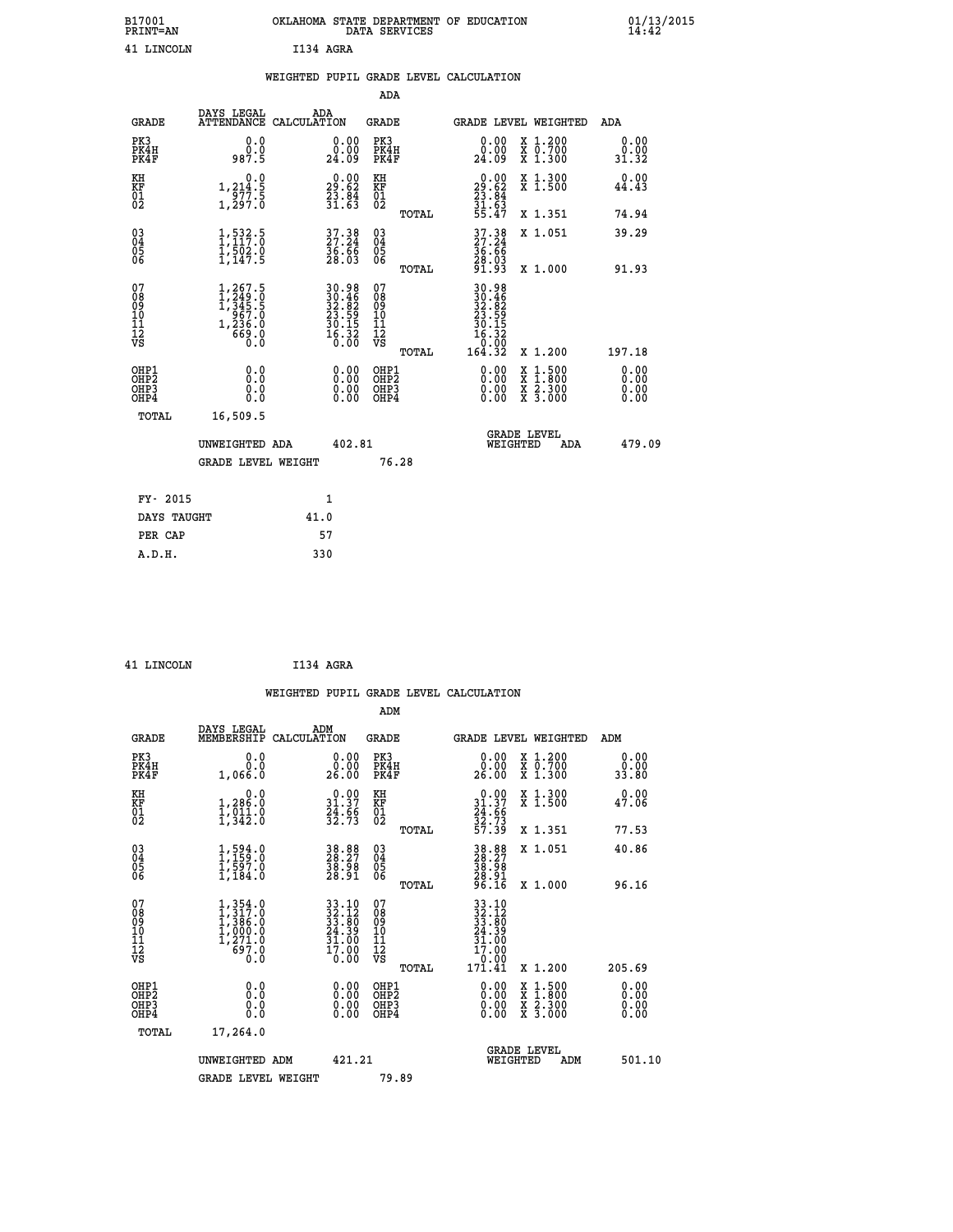| OKLAHOMA STATE DEPARTMENT OF EDUCATION<br>DATA SERVICES |  |
|---------------------------------------------------------|--|
| COUNTY TOTALS                                           |  |

 **B17001 OKLAHOMA STATE DEPARTMENT OF EDUCATION 01/13/2015**

|                                                                    |                                                                                       |                                                                                                                                | ADA                                      |                                                                                                                                      |                                                                                                  |                               |
|--------------------------------------------------------------------|---------------------------------------------------------------------------------------|--------------------------------------------------------------------------------------------------------------------------------|------------------------------------------|--------------------------------------------------------------------------------------------------------------------------------------|--------------------------------------------------------------------------------------------------|-------------------------------|
| <b>GRADE</b>                                                       | DAYS LEGAL                                                                            | ADA<br>ATTENDANCE CALCULATION                                                                                                  | <b>GRADE</b>                             |                                                                                                                                      | GRADE LEVEL WEIGHTED                                                                             | ADA                           |
| PK3<br>PK4H<br>PK4F                                                | 264.0<br>$\frac{4}{8}, \frac{6}{6}$ $\frac{5}{3}$ $\frac{3}{6}$ $\frac{3}{6}$         | $\begin{smallmatrix} 6.42\ 115.59\ 206.10 \end{smallmatrix}$                                                                   | PK3<br>PK4H<br>PK4F                      | $\begin{smallmatrix} & 6 & 42\\ 115 & 59\\ 206 & 10 \end{smallmatrix}$                                                               | X 1.200<br>X 0.700<br>X 1.300                                                                    | 7.71<br>80.92<br>267.94       |
| KH<br><b>KF</b><br>01<br>02                                        | 0.0<br>16,549:5<br>16,148:5<br>16,857:5                                               | $\begin{smallmatrix} 0.00\\ 401.59\\ 392.55\\ 409.60 \end{smallmatrix}$                                                        | KH<br>KF<br>01<br>02                     | 0.00<br>$\begin{smallmatrix} 4 & 0 & 1 & . & 59 \\ 3 & 9 & 2 & . & 55 \\ 4 & 0 & 9 & . & 60 \\ 8 & 0 & 2 & . & 15 \end{smallmatrix}$ | X 1.300<br>X 1.500                                                                               | 0.00<br>602.41                |
|                                                                    |                                                                                       |                                                                                                                                | TOTAL                                    |                                                                                                                                      | X 1.351                                                                                          | 1,083.71                      |
| $\begin{smallmatrix} 03 \\[-4pt] 04 \end{smallmatrix}$<br>05<br>06 | 17,042.5<br>15,013.5<br>16,275.0<br>15,580.0                                          | $413.27$<br>$383.92$<br>$\frac{394.39}{377.60}$                                                                                | $\substack{03 \\ 04}$<br>05<br>06        | $\begin{smallmatrix} 413.27\\ 383.92\\ 394.39\\ 377.89 \end{smallmatrix}$                                                            | X 1.051                                                                                          | 1,590.25                      |
|                                                                    |                                                                                       |                                                                                                                                | TOTAL                                    | 1,155.91                                                                                                                             | X 1.000                                                                                          | 1,155.91                      |
| 07<br>08<br>09<br>11<br>11<br>12<br>VS                             | 16,012.0<br>15,566.0<br>19,133.5<br>15,935.0<br>16,514.0<br>13,777.0<br>$0.\check{0}$ | $\begin{array}{r} 389\cdot 18\\ 377\cdot 38\\ 464\cdot 67\\ 388\cdot 76\\ 402\cdot 43\\ 337\cdot 62\\ 0\cdot 00\\ \end{array}$ | 07<br>08<br>09<br>11<br>11<br>12<br>VS   | 389.18<br>377.38<br>$464.67$<br>$388.76$<br>$402.43$<br>$337.62$                                                                     |                                                                                                  |                               |
|                                                                    |                                                                                       |                                                                                                                                | TOTAL                                    | 2,360.04                                                                                                                             | X 1.200                                                                                          | 2,832.04                      |
| OHP1<br>OH <sub>P2</sub><br>OH <sub>P3</sub><br>OH <sub>P4</sub>   | 939.0<br>0.0<br>0.0<br>0.0                                                            | 22.50<br>0.00<br>0.00<br>0.00                                                                                                  | OHP1<br>OHP <sub>2</sub><br>OHP3<br>OHP4 | 22.50<br>0.00<br>0.00<br>0.00                                                                                                        | $\begin{smallmatrix} x & 1 & 500 \\ x & 1 & 800 \\ x & 2 & 300 \\ x & 3 & 000 \end{smallmatrix}$ | 33.75<br>0.00<br>0.00<br>0.00 |
| TOTAL                                                              | 225,697.0                                                                             |                                                                                                                                |                                          |                                                                                                                                      |                                                                                                  |                               |
|                                                                    | UNWEIGHTED ADA                                                                        | 5,483.57                                                                                                                       |                                          | WEIGHTED                                                                                                                             | <b>GRADE LEVEL</b><br>ADA                                                                        | 6,498.73                      |
|                                                                    | <b>GRADE LEVEL WEIGHT</b>                                                             |                                                                                                                                | 1,015.16                                 |                                                                                                                                      |                                                                                                  |                               |
| FY- 2015                                                           |                                                                                       | $\mathbf{1}$                                                                                                                   |                                          |                                                                                                                                      |                                                                                                  |                               |
| DAYS TAUGHT                                                        |                                                                                       | 374.0                                                                                                                          |                                          |                                                                                                                                      |                                                                                                  |                               |
| PER CAP                                                            |                                                                                       | 608                                                                                                                            |                                          |                                                                                                                                      |                                                                                                  |                               |

| 5700T |  |  |
|-------|--|--|

 **A.D.H. 4,064**

B17001<br>PRINT=AN<br>LINCOLN

 **LINCOLN COUNTY TOTALS**

|                                                       |                                                                                                                                          |                                                                           | ADM                                              |                                                                          |                                                                                                  |                               |
|-------------------------------------------------------|------------------------------------------------------------------------------------------------------------------------------------------|---------------------------------------------------------------------------|--------------------------------------------------|--------------------------------------------------------------------------|--------------------------------------------------------------------------------------------------|-------------------------------|
| <b>GRADE</b>                                          | DAYS LEGAL<br>MEMBERSHIP                                                                                                                 | ADM<br>CALCULATION                                                        | <b>GRADE</b>                                     | GRADE LEVEL WEIGHTED                                                     |                                                                                                  | ADM                           |
| PK3<br>PK4H<br>PK4F                                   | 267.0<br>$\frac{4}{9}, \frac{904}{149}.0$                                                                                                | 6.49<br>121.70<br>218.45                                                  | PK3<br>PK4H<br>PK4F                              | 6.49<br>$\frac{12\tilde{1}\cdot\tilde{7}\tilde{0}}{218.45}$              | $\begin{array}{c} x & 1.200 \\ x & 0.700 \end{array}$<br>$X$ 1.300                               | 7.71<br>85.20<br>283.99       |
| KH<br>KF<br>01<br>02                                  | 0.0<br>17,343.0<br>16,020.0<br>17,490.0                                                                                                  | $\begin{smallmatrix} &0.00\\ 420.92\\ 408.91\\ 424.99\end{smallmatrix}$   | KH<br>KF<br>01<br>02                             | 0.00<br>420.92<br>408.91<br>424.99                                       | X 1.300<br>X 1.500                                                                               | 0.00<br>631.41                |
|                                                       |                                                                                                                                          |                                                                           | TOTAL                                            | 833.90                                                                   | X 1.351                                                                                          | 1,126.61                      |
| 03<br>04<br>05<br>06                                  | 17,607.0<br>16,309.0<br>16,863.0<br>16,177.0                                                                                             | $\begin{smallmatrix} 426.99\\ 395.98\\ 408.69\\ 392.08 \end{smallmatrix}$ | $^{03}_{04}$<br>0500                             | 426.99<br>395.98<br>408.69<br>392.08                                     | X 1.051                                                                                          | 448.76                        |
|                                                       |                                                                                                                                          |                                                                           | TOTAL                                            | 1,196.75                                                                 | X 1.000                                                                                          | 1,196.75                      |
| 07<br>08<br>09<br>101<br>112<br>VS                    | $\begin{smallmatrix} 16\,,755\,.0\\ 16\,,309\,.0\\ 20\,,027\,.0\\ 16\,,681\,.0\\ 17\,,230\,.0\\ 14\,,371\,.0\\ \end{smallmatrix}$<br>ō.ŏ | $395.40$<br>$395.40$<br>$486.50$<br>407.14<br>419:98<br>352.32<br>0.00    | 07<br>08<br>09<br>101<br>11<br>12<br>VS<br>TOTAL | 407.24<br>$\frac{395.40}{486.50}$<br>$\frac{419.98}{352.32}$<br>2,468.58 | X 1.200                                                                                          | 2,962.30                      |
| OHP1<br>OH <sub>P</sub> 2<br>OH <sub>P3</sub><br>OHP4 | 958.0<br>0.0<br>0.0<br>Ŏ.Ŏ                                                                                                               | 22.97<br>0.00<br>0.00                                                     | OHP1<br>OHP2<br>OHP3<br>OHP4                     | $22.97$<br>0.00<br>0.00<br>0.00                                          | $\begin{smallmatrix} x & 1 & 500 \\ x & 1 & 800 \\ x & 2 & 300 \\ x & 3 & 000 \end{smallmatrix}$ | 34.46<br>0.00<br>0.00<br>0.00 |
| TOTAL                                                 | 235,260.0                                                                                                                                |                                                                           |                                                  |                                                                          |                                                                                                  |                               |
|                                                       | UNWEIGHTED ADM                                                                                                                           | 5,716.75                                                                  |                                                  | <b>GRADE LEVEL</b><br>WEIGHTED                                           | ADM                                                                                              | 6,777.27                      |
|                                                       | <b>GRADE LEVEL WEIGHT</b>                                                                                                                |                                                                           | 1,060.52                                         |                                                                          |                                                                                                  |                               |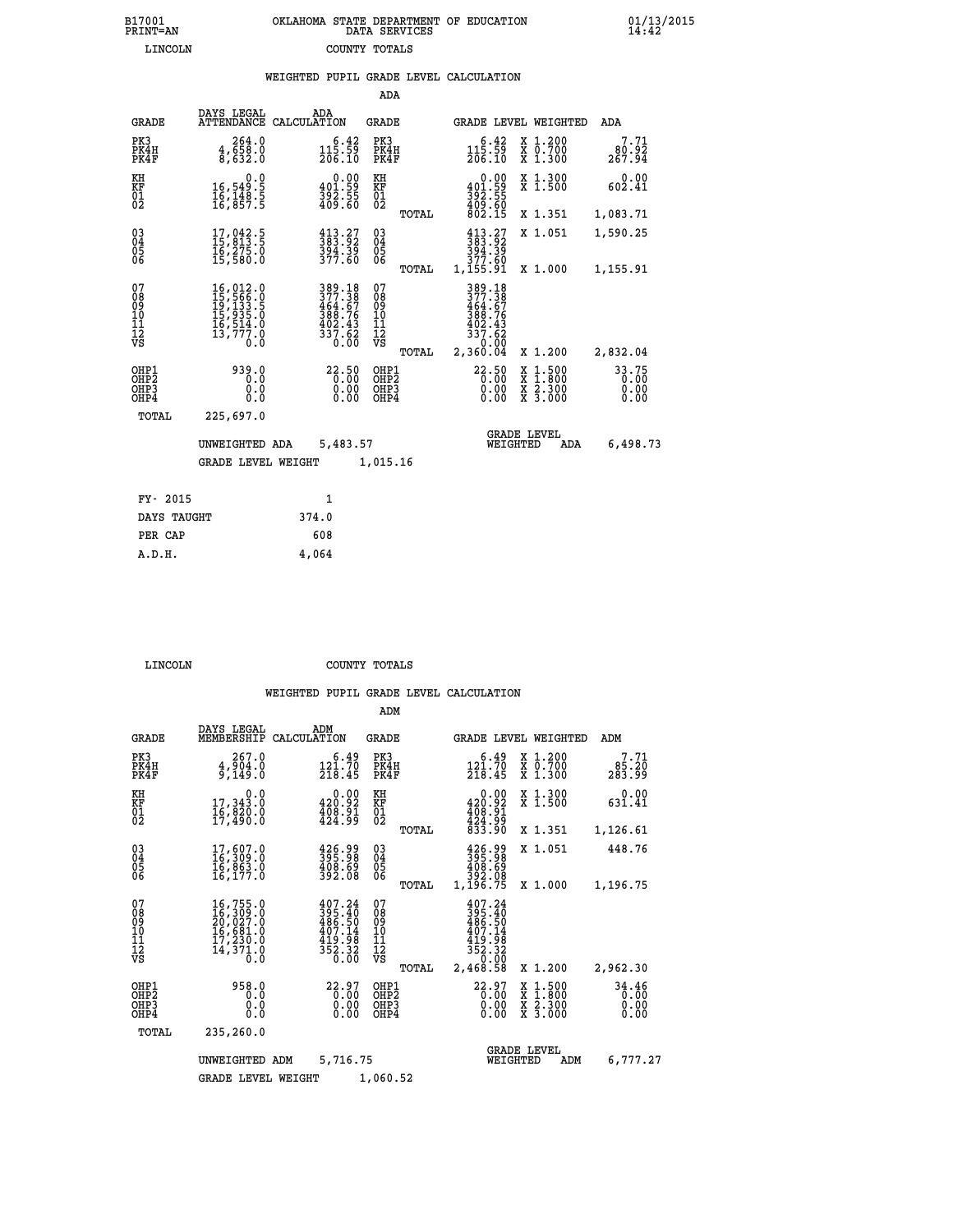| B17001          | OKLAHOMA STATE DEPARTMENT OF EDUCATION |
|-----------------|----------------------------------------|
| <b>PRINT=AN</b> | DATA SERVICES                          |
| 42 LOGAN        | <b>IO01 GUTHRIE</b>                    |

 **B17001 OKLAHOMA STATE DEPARTMENT OF EDUCATION 01/13/2015**

## **WEIGHTED PUPIL GRADE LEVEL CALCULATION**

|                                                    |                                                                                             |                                                                         | ADA                                    |       |                                                                                                                                               |                                                                |                                  |
|----------------------------------------------------|---------------------------------------------------------------------------------------------|-------------------------------------------------------------------------|----------------------------------------|-------|-----------------------------------------------------------------------------------------------------------------------------------------------|----------------------------------------------------------------|----------------------------------|
| <b>GRADE</b>                                       | DAYS LEGAL                                                                                  | ADA<br>ATTENDANCE CALCULATION                                           | <b>GRADE</b>                           |       |                                                                                                                                               | GRADE LEVEL WEIGHTED                                           | <b>ADA</b>                       |
| PK3<br>PK4H<br>PK4F                                | 188.0<br>$\frac{6}{1}, \frac{0}{057}.0$                                                     | $146.59$<br>$146.59$<br>$25.78$                                         | PK3<br>PK4H<br>PK4F                    |       | $146.59$<br>$146.59$<br>$25.78$                                                                                                               | X 1.200<br>X 0.700<br>X 1.300                                  | $102.61$<br>$33.51$              |
| KH<br>KF<br>01<br>02                               | 0.0<br>9,716.5<br>$\frac{11}{10}$ , $\frac{489}{727}$ .0                                    | 0.00<br>99.362<br>280.22<br>261.63                                      | KH<br>KF<br>01<br>02                   |       | $\begin{smallmatrix} &0.00\\ 236.99\\ 280.22\\ 261.63\\ 541.85\\ \end{smallmatrix}$                                                           | X 1.300<br>X 1.500                                             | 0.00<br>355.49                   |
|                                                    |                                                                                             |                                                                         |                                        | TOTAL |                                                                                                                                               | X 1.351                                                        | 732.04                           |
| $\begin{matrix} 03 \\ 04 \\ 05 \\ 06 \end{matrix}$ | $\substack{10,247.0\\10,090.0\\9,582.0\\8,921.5}$                                           | 249.93<br>246.10<br>233.71<br>217.60                                    | 03<br>04<br>05<br>06                   |       | 249.93<br>246.10<br>$\frac{233}{217}$ .60<br>697.41                                                                                           | X 1.051                                                        | 262.68                           |
|                                                    |                                                                                             |                                                                         |                                        | TOTAL |                                                                                                                                               | X 1.000                                                        | 697.41                           |
| 07<br>08<br>09<br>11<br>11<br>12<br>VS             | $\begin{smallmatrix}9,788.0\\9,883.0\\11,289.5\\9,906.0\\9,502.5\\8,108.5\end{smallmatrix}$ | 238.73<br>241.05<br>275.351<br>241.61<br>231.77<br>197.77<br>0.00       | 07<br>08<br>09<br>11<br>11<br>12<br>VS |       | 238.73<br>$\frac{241.05}{275.35}$<br>$\frac{241.61}{5}$<br>$\begin{smallmatrix} 2\,3\,1\,.77\ 197\,.77\ 190\,.00\ 1,426.28 \end{smallmatrix}$ |                                                                |                                  |
|                                                    |                                                                                             |                                                                         |                                        | TOTAL |                                                                                                                                               | X 1.200                                                        | 1,711.54                         |
| OHP1<br>OHP <sub>2</sub><br>OHP3<br>OHP4           | 150.0<br>0.0<br>0.0<br>0.0                                                                  | $3.66$<br>$0.00$<br>$\begin{smallmatrix} 0.00 \ 0.00 \end{smallmatrix}$ | OHP1<br>OHP2<br>OHP3<br>OHP4           |       | $\begin{smallmatrix} 3.66 \ 0.00 \ 0.00 \end{smallmatrix}$<br>0.00                                                                            | $1.500$<br>$1.800$<br>X<br>$\frac{x}{x}$ $\frac{5.300}{3.000}$ | $5.49$<br>$0.00$<br>0.00<br>0.00 |
| <b>TOTAL</b>                                       | 136,655.5                                                                                   |                                                                         |                                        |       |                                                                                                                                               |                                                                |                                  |
|                                                    | UNWEIGHTED ADA                                                                              | 3,333.08                                                                |                                        |       |                                                                                                                                               | <b>GRADE LEVEL</b><br>WEIGHTED<br><b>ADA</b>                   | 3,906.28                         |
|                                                    | <b>GRADE LEVEL WEIGHT</b>                                                                   |                                                                         | 573.20                                 |       |                                                                                                                                               |                                                                |                                  |
| FY- 2015                                           |                                                                                             | $\mathbf{1}$                                                            |                                        |       |                                                                                                                                               |                                                                |                                  |
| DAYS TAUGHT                                        |                                                                                             | 41.0                                                                    |                                        |       |                                                                                                                                               |                                                                |                                  |
| PER CAP                                            |                                                                                             | 40                                                                      |                                        |       |                                                                                                                                               |                                                                |                                  |
|                                                    |                                                                                             |                                                                         |                                        |       |                                                                                                                                               |                                                                |                                  |

 **42 LOGAN I001 GUTHRIE**

 **A.D.H. 1,796**

|                                                       |                                                                                                                                                       |                    |                                                                               | ADM                                    |       |                                                                              |          |                                          |                                     |
|-------------------------------------------------------|-------------------------------------------------------------------------------------------------------------------------------------------------------|--------------------|-------------------------------------------------------------------------------|----------------------------------------|-------|------------------------------------------------------------------------------|----------|------------------------------------------|-------------------------------------|
| <b>GRADE</b>                                          | DAYS LEGAL<br>MEMBERSHIP                                                                                                                              | ADM<br>CALCULATION |                                                                               | <b>GRADE</b>                           |       |                                                                              |          | GRADE LEVEL WEIGHTED                     | ADM                                 |
| PK3<br>PK4H<br>PK4F                                   | 192.0<br>6,429.0<br>1,081.0                                                                                                                           |                    | 4.68<br>$\frac{156.80}{26.37}$                                                | PK3<br>PK4H<br>PK4F                    |       | 4.68<br>156.80<br>26.37                                                      |          | X 1.200<br>X 0.700<br>X 1.300            | 5.62<br>109.76<br>34.28             |
| KH<br>KF<br>01<br>02                                  | 0.0<br>10,264:0<br>11,979:0<br>11,239:0                                                                                                               |                    | $\begin{smallmatrix} 0.00\\250.34\\292.17\\274.12\end{smallmatrix}$           | KH<br>KF<br>01<br>02                   |       | 0.00<br>250:34<br>292:17<br>274:12<br>566:29                                 |          | X 1.300<br>X 1.500                       | 0.00<br>375.51                      |
|                                                       |                                                                                                                                                       |                    |                                                                               |                                        | TOTAL |                                                                              |          | X 1.351                                  | 765.06                              |
| 03<br>04<br>05<br>06                                  | 10,694.0<br>10,542.0<br>10, 146.0<br>9,430.0                                                                                                          |                    | 260.83<br>257.12<br>247.46<br>230.00                                          | $^{03}_{04}$<br>0500                   |       | 260.83<br>247.46                                                             |          | X 1.051                                  | 274.13                              |
|                                                       |                                                                                                                                                       |                    |                                                                               |                                        | TOTAL | 230.00<br>734.58                                                             |          | X 1.000                                  | 734.58                              |
| 07<br>08<br>09<br>101<br>112<br>VS                    | $\begin{smallmatrix} 10,249\, . & 0\\ 10,310\, . & 0\\ 11,992\, . & 0\\ 10,517\, . & 0\\ 10,001\, . & 0\\ 8,541\, . & 0\\ 0\, . & 0\end{smallmatrix}$ |                    | 249.98<br>251.46<br>292.49<br>256.51<br>243.93<br>$\frac{5}{6}$ $\frac{5}{3}$ | 07<br>08<br>09<br>11<br>11<br>12<br>VS | TOTAL | 249.98<br>251.46<br>292.49<br>256.51<br>243.93<br>208.32<br>0.00<br>1,502.69 |          | X 1.200                                  | 1,803.23                            |
| OHP1<br>OH <sub>P</sub> 2<br>OH <sub>P3</sub><br>OHP4 | 159.0<br>0.0<br>0.000                                                                                                                                 |                    | 3.88<br>0.00<br>0.00<br>0.00                                                  | OHP1<br>OHP2<br>OHP3<br>OHP4           |       | $0.00$<br>$0.00$<br>0.00                                                     |          | X 1:500<br>X 1:800<br>X 2:300<br>X 3:000 | $\frac{5.82}{0.00}$<br>0.00<br>0.00 |
| TOTAL                                                 | 143,765.0                                                                                                                                             |                    |                                                                               |                                        |       |                                                                              |          |                                          |                                     |
|                                                       | 3,506.46<br>UNWEIGHTED ADM                                                                                                                            |                    |                                                                               |                                        |       | <b>GRADE LEVEL</b><br>WEIGHTED                                               | 4,107.99 |                                          |                                     |
|                                                       | <b>GRADE LEVEL WEIGHT</b>                                                                                                                             |                    |                                                                               | 601.53                                 |       |                                                                              |          |                                          |                                     |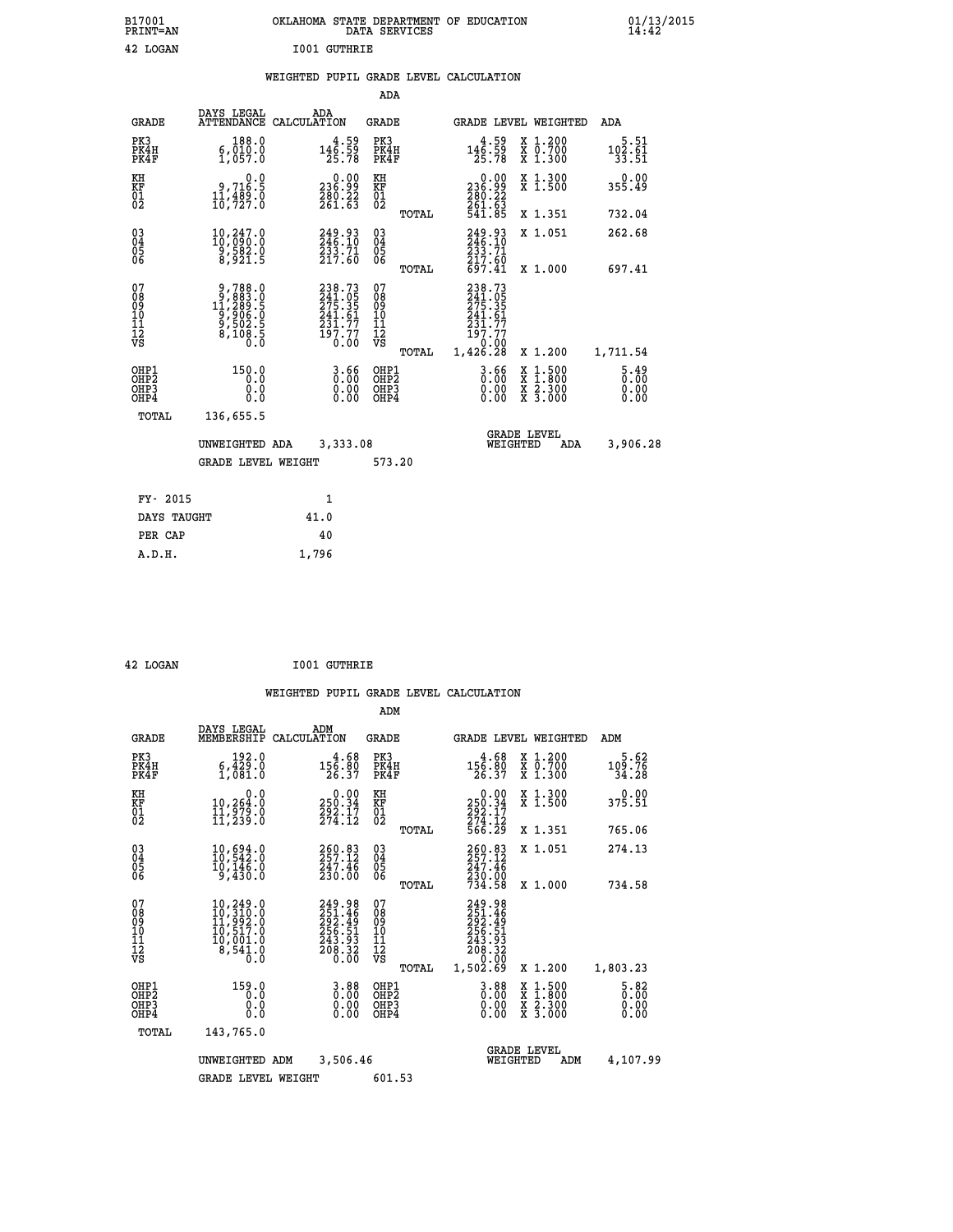| B17001<br>PRINT=AN                                 |                                                                                               |      |                                                                             |                                        | DATA SERVICES | OKLAHOMA STATE DEPARTMENT OF EDUCATION                                                    |                                                                                          |                       | $01/13/2015$<br>14:42 |
|----------------------------------------------------|-----------------------------------------------------------------------------------------------|------|-----------------------------------------------------------------------------|----------------------------------------|---------------|-------------------------------------------------------------------------------------------|------------------------------------------------------------------------------------------|-----------------------|-----------------------|
| 42 LOGAN                                           |                                                                                               |      | <b>I002 CRESCENT</b>                                                        |                                        |               |                                                                                           |                                                                                          |                       |                       |
|                                                    |                                                                                               |      |                                                                             | ADA                                    |               | WEIGHTED PUPIL GRADE LEVEL CALCULATION                                                    |                                                                                          |                       |                       |
| <b>GRADE</b>                                       | DAYS LEGAL<br>ATTENDANCE CALCULATION                                                          | ADA  |                                                                             | GRADE                                  |               |                                                                                           | GRADE LEVEL WEIGHTED                                                                     | ADA                   |                       |
| PK3<br>PK4H<br>PK4F                                | 58.0<br>0.0<br>1,453.0                                                                        |      | $\frac{1 \cdot 49}{0 \cdot 00}$<br>37.26                                    | PK3<br>PK4H<br>PK4F                    |               | $\frac{1 \cdot 49}{0 \cdot 00}$<br>37.26                                                  | X 1.200<br>X 0.700<br>X 1.300                                                            | 1.79<br>0.00<br>48.44 |                       |
| KH<br>KF<br>01<br>02                               | 0.0<br>1,606:0<br>1,982:0<br>1,936:5                                                          |      | $\begin{smallmatrix} 0.00\\ 41.18\\ 50.82\\ 49.65 \end{smallmatrix}$        | KH<br>KF<br>01<br>02                   |               | $0.00$<br>41.18<br>$\frac{50.82}{49.65}$                                                  | X 1.300<br>X 1.500                                                                       | 0.00<br>61.77         |                       |
|                                                    |                                                                                               |      |                                                                             |                                        | TOTAL         | 100.47                                                                                    | X 1.351                                                                                  | 135.73                |                       |
| $\begin{matrix} 03 \\ 04 \\ 05 \\ 06 \end{matrix}$ | $\frac{1}{2}$ , $\frac{770}{389}$ . 5<br>$\frac{1}{1}$ , $\frac{637}{50}$ . 0<br>$1$ , 709. 5 |      | $45.40$<br>$61.27$<br>$41.97$<br>$43.83$                                    | 03<br>04<br>05<br>06                   |               | $\frac{45.40}{61.27}$<br>41.97<br>43.83                                                   | X 1.051                                                                                  | 47.72                 |                       |
|                                                    |                                                                                               |      |                                                                             |                                        | TOTAL         | 147.07                                                                                    | X 1.000                                                                                  | 147.07                |                       |
| 07<br>08<br>09<br>10<br>11<br>Ī2<br>VS             | $1,900.0$<br>$1,754.5$<br>$1,754.5$<br>$1,426.5$<br>$1,232.0$<br>$1,764.5$<br>$0.0$           |      | $48.72$<br>$47.17$<br>$44.86$<br>$36.28$<br>$31.46$<br>$\frac{41.91}{0.00}$ | 07<br>08<br>09<br>10<br>11<br>12<br>VS | TOTAL         | $48.72$<br>$47.17$<br>$44.86$<br>$36.28$<br>3ĭ<br>46<br>$\frac{4\bar{4}}{0.00}$<br>253.40 | X 1.200                                                                                  | 304.08                |                       |
| OHP1<br>OHP <sub>2</sub><br>OHP3<br>OHP4           | 0.0<br>Ō.Ō<br>0.0<br>0.0                                                                      |      | 0.00<br>0.00<br>0.00                                                        | OHP1<br>OHP2<br>OHP3<br>OHP4           |               | 0.00<br>0.00<br>0.00                                                                      | $\begin{smallmatrix} x & 1.500 \\ x & 1.800 \\ x & 2.300 \\ x & 3.000 \end{smallmatrix}$ | 0.00<br>0.00<br>0.00  |                       |
| TOTAL                                              | 24,459.0                                                                                      |      |                                                                             |                                        |               |                                                                                           |                                                                                          |                       |                       |
|                                                    | UNWEIGHTED ADA                                                                                |      | 626.27                                                                      |                                        |               | WEIGHTED                                                                                  | <b>GRADE LEVEL</b><br>ADA                                                                | 746.60                |                       |
|                                                    | <b>GRADE LEVEL WEIGHT</b>                                                                     |      |                                                                             | 120.33                                 |               |                                                                                           |                                                                                          |                       |                       |
| FY- 2015                                           |                                                                                               |      | 1                                                                           |                                        |               |                                                                                           |                                                                                          |                       |                       |
| DAYS TAUGHT                                        |                                                                                               | 39.0 |                                                                             |                                        |               |                                                                                           |                                                                                          |                       |                       |
| PER CAP                                            |                                                                                               | 70   |                                                                             |                                        |               |                                                                                           |                                                                                          |                       |                       |
| A.D.H.                                             |                                                                                               | 480  |                                                                             |                                        |               |                                                                                           |                                                                                          |                       |                       |

| 42 LOGAN | <b>I002 CRESCENT</b> |
|----------|----------------------|
|          |                      |

| <b>GRADE</b>                                                     | DAYS LEGAL<br>MEMBERSHIP                                                                             | ADM<br>CALCULATION                                                     | <b>GRADE</b>                                        |       |                                                                                                                                               |          | GRADE LEVEL WEIGHTED                     | ADM                                           |  |
|------------------------------------------------------------------|------------------------------------------------------------------------------------------------------|------------------------------------------------------------------------|-----------------------------------------------------|-------|-----------------------------------------------------------------------------------------------------------------------------------------------|----------|------------------------------------------|-----------------------------------------------|--|
| PK3<br>PK4H<br>PK4F                                              | 58.0<br>1,526.0                                                                                      | $\frac{1}{0}$ : $\frac{49}{00}$<br>39.13                               | PK3<br>PK4H<br>PK4F                                 |       | $\begin{smallmatrix} 1.49 \\ 0.00 \\ 39.13 \end{smallmatrix}$                                                                                 |          | X 1.200<br>X 0.700<br>X 1.300            | 1.79<br>$\frac{\overline{0} \cdot 00}{50.87}$ |  |
| KH<br>KF<br>01<br>02                                             | 0.0<br>1,676:0<br>2,052:0<br>1,990:0                                                                 | $\begin{smallmatrix} 0.00\\ 42.97\\ 52.62\\ 51.03\\ \end{smallmatrix}$ | KH<br>KF<br>01<br>02                                |       | $\begin{smallmatrix}&&0.00\\42.97\\[-4pt] 52.62\\[-4pt] 51.03\\[-4pt] 103.65\end{smallmatrix}$                                                |          | X 1.300<br>X 1.500                       | 0.00<br>64.46                                 |  |
|                                                                  |                                                                                                      |                                                                        |                                                     | TOTAL |                                                                                                                                               |          | X 1.351                                  | 140.03                                        |  |
| $\begin{matrix} 03 \\ 04 \\ 05 \\ 06 \end{matrix}$               | $\frac{1}{2}, \frac{802}{472}$<br>$\frac{1}{700}$<br>$\frac{700}{1}, \frac{0}{787}$<br>$\frac{1}{0}$ | $46.21$<br>$63.38$<br>$43.59$<br>$45.82$                               | $\begin{array}{c} 03 \\ 04 \\ 05 \\ 06 \end{array}$ |       | $\begin{smallmatrix} 4 & 6 & 2 & 1 \\ 6 & 3 & 3 & 8 \\ 4 & 3 & 5 & 9 \\ 4 & 5 & 8 & 2 \\ 1 & 5 & 2 & 7 \\ 9 & 9 & 9 & 9 \\ \end{smallmatrix}$ |          | X 1.051                                  | 48.57                                         |  |
|                                                                  |                                                                                                      |                                                                        |                                                     | TOTAL |                                                                                                                                               |          | X 1.000                                  | 152.79                                        |  |
| 07<br>08<br>09<br>11<br>11<br>12<br>VS                           | $1,964.0$<br>$1,932.0$<br>$1,874.0$<br>$1,523.0$<br>$1,309.0$<br>$1,875.0$<br>0.0                    | 50.36<br>49.54<br>47.92<br>38.76<br>33.44<br>33.44<br>0.00             | 07<br>08<br>09<br>11<br>11<br>12<br>VS              | TOTAL | $\begin{array}{r} 50.36 \\ 49.54 \\ 47.92 \\ 38.76 \\ 33.44 \\ 47.73 \\ 0.00 \\ 267.75 \end{array}$                                           |          | X 1.200                                  | 321.30                                        |  |
| OHP1<br>OH <sub>P</sub> <sub>2</sub><br>OH <sub>P3</sub><br>OHP4 | 0.0<br>0.000                                                                                         |                                                                        | OHP1<br>OHP <sub>2</sub><br>OHP3<br>OHP4            |       |                                                                                                                                               |          | X 1:500<br>X 1:800<br>X 2:300<br>X 3:000 | 0.00<br>0.00<br>0.00<br>0.00                  |  |
| TOTAL                                                            | 25,540.0                                                                                             |                                                                        |                                                     |       |                                                                                                                                               |          |                                          |                                               |  |
|                                                                  | UNWEIGHTED ADM                                                                                       | 653.99                                                                 |                                                     |       |                                                                                                                                               | WEIGHTED | <b>GRADE LEVEL</b><br>ADM                | 779.81                                        |  |
|                                                                  | <b>GRADE LEVEL WEIGHT</b>                                                                            |                                                                        | 125.82                                              |       |                                                                                                                                               |          |                                          |                                               |  |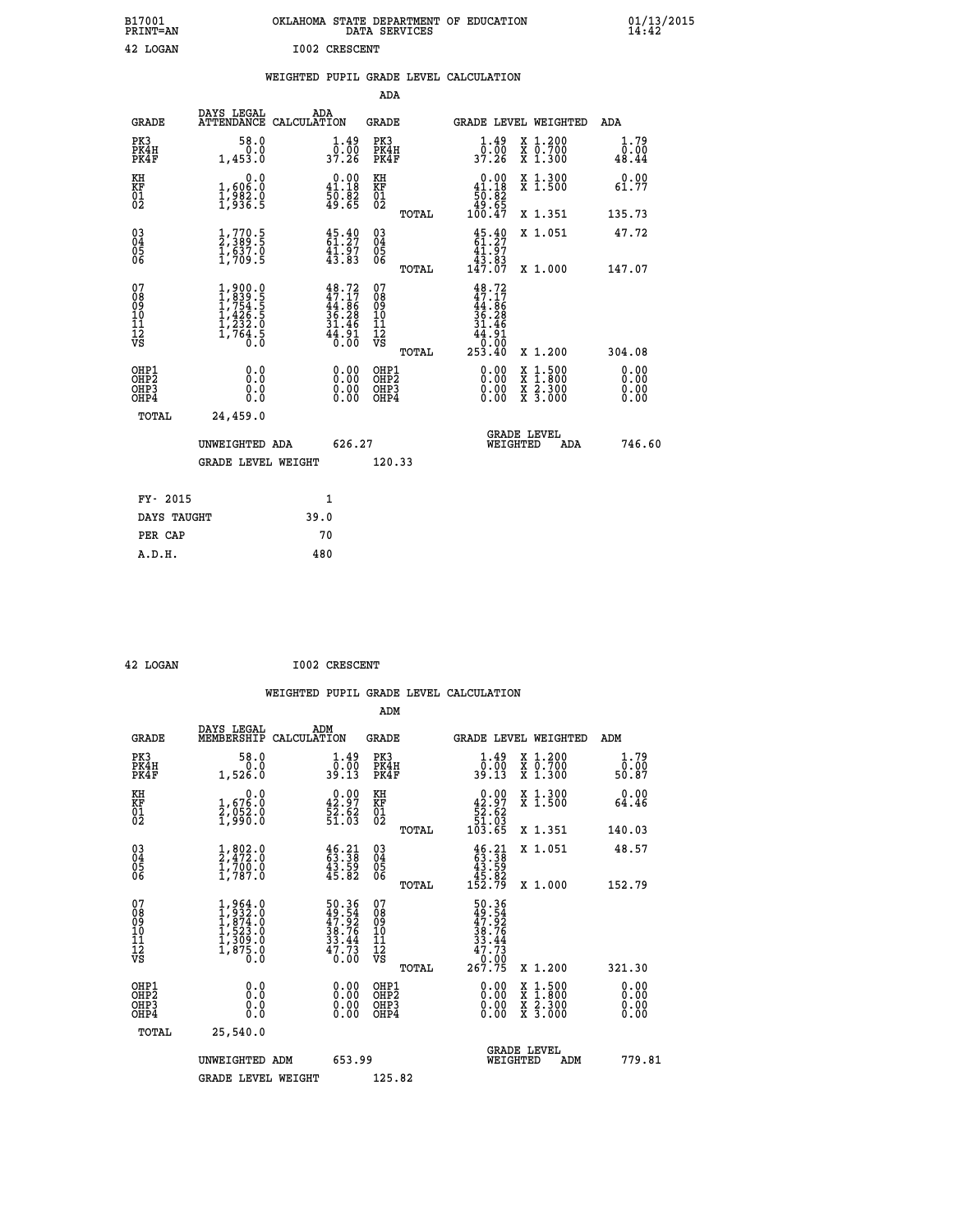| B17001<br><b>PRINT=AN</b> | OKLAHOMA STATE DEPARTMENT OF EDUCATION<br>DATA SERVICES | 01/13/2015 |
|---------------------------|---------------------------------------------------------|------------|
| 42 LOGAN                  | T003 MIILHALL-ORLANDO                                   |            |

| PRINT=AN                                  |                                                             | -------------- |                                                                                                    | DATA SERVICES                            |              | ----------                                                                  |                                                                                                  | ĭ4:42                 |
|-------------------------------------------|-------------------------------------------------------------|----------------|----------------------------------------------------------------------------------------------------|------------------------------------------|--------------|-----------------------------------------------------------------------------|--------------------------------------------------------------------------------------------------|-----------------------|
| 42 LOGAN                                  |                                                             |                | I003 MULHALL-ORLANDO                                                                               |                                          |              |                                                                             |                                                                                                  |                       |
|                                           |                                                             |                |                                                                                                    |                                          |              | WEIGHTED PUPIL GRADE LEVEL CALCULATION                                      |                                                                                                  |                       |
|                                           |                                                             |                |                                                                                                    | <b>ADA</b>                               |              |                                                                             |                                                                                                  |                       |
| <b>GRADE</b>                              | DAYS LEGAL<br>ATTENDANCE CALCULATION                        |                | ADA                                                                                                | GRADE                                    |              |                                                                             | GRADE LEVEL WEIGHTED ADA                                                                         |                       |
| PK3<br>PK4H<br>PK4F                       | $41.5$ <sub>0</sub> :0<br>731.5                             |                | $\begin{smallmatrix} 0.97\ 0.00\\ 17.01 \end{smallmatrix}$                                         | PK3<br>PK4H<br>PK4F                      |              | $\begin{smallmatrix} 0.97\ 0.00\\ 17.01 \end{smallmatrix}$                  | X 1.200<br>X 0.700<br>X 1.300                                                                    | 1.16<br>0.00<br>22.11 |
| KH<br>KF<br>01<br>02                      | 0.0<br>581.0<br>542.5<br>635.0                              |                | $\begin{smallmatrix} 0.00\\ 13.51\\ 12.52\\ 14.77 \end{smallmatrix}$                               | KH<br>KF<br>01<br>02                     |              | $\begin{array}{c} 0.00 \\ 13.51 \\ 12.62 \\ 14.77 \\ 27.39 \end{array}$     | X 1.300<br>X 1.500                                                                               | 0.00<br>20.27         |
|                                           |                                                             |                |                                                                                                    |                                          | TOTAL        |                                                                             | X 1.351                                                                                          | 37.00                 |
| 03<br>04<br>05<br>06                      | 908.5<br>878.0<br>796.5<br>792.5                            |                | $\begin{smallmatrix} 21\cdot 13\\ 20\cdot 42\\ 18\cdot 52\\ 18\cdot 43 \end{smallmatrix}$          | $^{03}_{04}$<br>0500                     |              | $21.13$<br>$20.42$<br>$18.52$<br>$18.43$<br>$57.37$                         | X 1.051                                                                                          | 22.21                 |
|                                           |                                                             |                |                                                                                                    |                                          | TOTAL        |                                                                             | X 1.000                                                                                          | 57.37                 |
| 07<br>089<br>090<br>1112<br>VS            | 617.5<br>758.0<br>717.5<br>534.0<br>534.0<br>847.5<br>596.5 |                | $\begin{smallmatrix} 14.36 \\ 17.63 \\ 16.69 \\ 12.42 \\ 19.71 \\ 13.87 \\ 0.00 \end{smallmatrix}$ | 07<br>08901112<br>1112<br>VS             |              | $\frac{14.36}{17.63}$<br>$16.69$<br>$12.42$<br>$19.71$<br>$13.87$<br>$0.00$ |                                                                                                  |                       |
|                                           |                                                             |                |                                                                                                    |                                          | <b>TOTAL</b> | 94.68                                                                       | X 1.200                                                                                          | 113.62                |
| OHP1<br>OH <sub>P</sub> 2<br>OHP3<br>OHP4 | 0.0<br>0.0<br>0.0                                           |                | $0.00$<br>$0.00$<br>0.00                                                                           | OHP1<br>OHP <sub>2</sub><br>OHP3<br>OHP4 |              |                                                                             | $\begin{smallmatrix} x & 1 & 500 \\ x & 1 & 800 \\ x & 2 & 300 \\ x & 3 & 000 \end{smallmatrix}$ | 0.00<br>0.00<br>0.00  |
| <b>TOTAL</b>                              | 9,978.0                                                     |                |                                                                                                    |                                          |              |                                                                             |                                                                                                  |                       |
|                                           | UNWEIGHTED ADA                                              |                | 232.06                                                                                             |                                          |              |                                                                             | GRADE LEVEL<br>WEIGHTED<br>ADA                                                                   | 273.74                |
|                                           | GRADE LEVEL WEIGHT                                          |                |                                                                                                    | 41.68                                    |              |                                                                             |                                                                                                  |                       |
|                                           |                                                             |                |                                                                                                    |                                          |              |                                                                             |                                                                                                  |                       |
| FY- 2015                                  |                                                             |                | 1                                                                                                  |                                          |              |                                                                             |                                                                                                  |                       |
| DAYS TAUGHT                               |                                                             | 43.0           |                                                                                                    |                                          |              |                                                                             |                                                                                                  |                       |
| PER CAP                                   |                                                             | 114            |                                                                                                    |                                          |              |                                                                             |                                                                                                  |                       |
| A.D.H.                                    |                                                             | 173            |                                                                                                    |                                          |              |                                                                             |                                                                                                  |                       |

 **42 LOGAN I003 MULHALL-ORLANDO**

|                                                      |                                                              |                                                                           | ADM                                                 |                                                                                                       |                                          |                              |
|------------------------------------------------------|--------------------------------------------------------------|---------------------------------------------------------------------------|-----------------------------------------------------|-------------------------------------------------------------------------------------------------------|------------------------------------------|------------------------------|
| <b>GRADE</b>                                         | DAYS LEGAL<br>MEMBERSHIP                                     | ADM<br>CALCULATION                                                        | <b>GRADE</b>                                        | GRADE LEVEL WEIGHTED                                                                                  |                                          | ADM                          |
| PK3<br>PK4H<br>PK4F                                  | 43.0<br>0.0<br>774.0                                         | 1.00<br>0.00<br>18.00                                                     | PK3<br>PK4H<br>PK4F                                 | $\begin{smallmatrix} 1.00\\ 0.00\\ 18.00 \end{smallmatrix}$                                           | X 1.200<br>X 0.700<br>X 1.300            | 1.20<br>_0.00<br>23.40       |
| KH<br>KF<br>01<br>02                                 | 0.0<br>$\frac{602.0}{565.0}$                                 | $\begin{array}{c} 0.00 \\ 14.00 \\ \hline 13.14 \\ 15.14 \end{array}$     | KH<br>KF<br>01<br>02                                | $\begin{array}{r} 0.00 \\ 14.00 \\ 13.14 \\ 15.14 \\ 28.28 \end{array}$                               | X 1.300<br>X 1.500                       | 0.00<br>21.00                |
|                                                      |                                                              |                                                                           | TOTAL                                               |                                                                                                       | X 1.351                                  | 38.21                        |
| $\begin{matrix} 03 \\ 04 \\ 05 \\ 06 \end{matrix}$   | 938.0<br>903.0<br>817.0<br>817.0                             | $\begin{smallmatrix} 21.81\ 21.00\ 19.00\ 19.00 \end{smallmatrix}$        | $\begin{array}{c} 03 \\ 04 \\ 05 \\ 06 \end{array}$ | $21.81$<br>$21.00$<br>$19.00$<br>$19.00$<br>$59.00$                                                   | X 1.051                                  | 22.92                        |
|                                                      |                                                              |                                                                           | TOTAL                                               |                                                                                                       | X 1.000                                  | 59.00                        |
| 07<br>08<br>09<br>101<br>112<br>VS                   | 644.0<br>774.00<br>731.0<br>557.0<br>560.0<br>602.0<br>602.0 | $14.98$<br>$18.00$<br>$17.00$<br>$12.95$<br>20.00<br>$\frac{14.00}{0.00}$ | 07<br>08<br>09<br>11<br>11<br>12<br>VS<br>TOTAL     | 14.98<br>$\begin{array}{r} 18.000 \\ 19.000 \\ 12.95 \\ 20.000 \\ 4.000 \\ 0.00 \end{array}$<br>96.93 | X 1.200                                  | 116.32                       |
|                                                      |                                                              |                                                                           |                                                     |                                                                                                       |                                          |                              |
| OHP1<br>OHP2<br>OH <sub>P3</sub><br>OH <sub>P4</sub> | 0.0<br>0.000                                                 | $0.00$<br>$0.00$<br>0.00                                                  | OHP1<br>OHP2<br>OHP3<br>OHP4                        | $0.00$<br>$0.00$<br>0.00                                                                              | X 1:500<br>X 1:800<br>X 2:300<br>X 3:000 | 0.00<br>0.00<br>0.00<br>0.00 |
| TOTAL                                                | 10,278.0                                                     |                                                                           |                                                     |                                                                                                       |                                          |                              |
|                                                      | UNWEIGHTED ADM                                               | 239.02                                                                    |                                                     | WEIGHTED                                                                                              | <b>GRADE LEVEL</b><br>ADM                | 282.05                       |
|                                                      | <b>GRADE LEVEL WEIGHT</b>                                    |                                                                           | 43.03                                               |                                                                                                       |                                          |                              |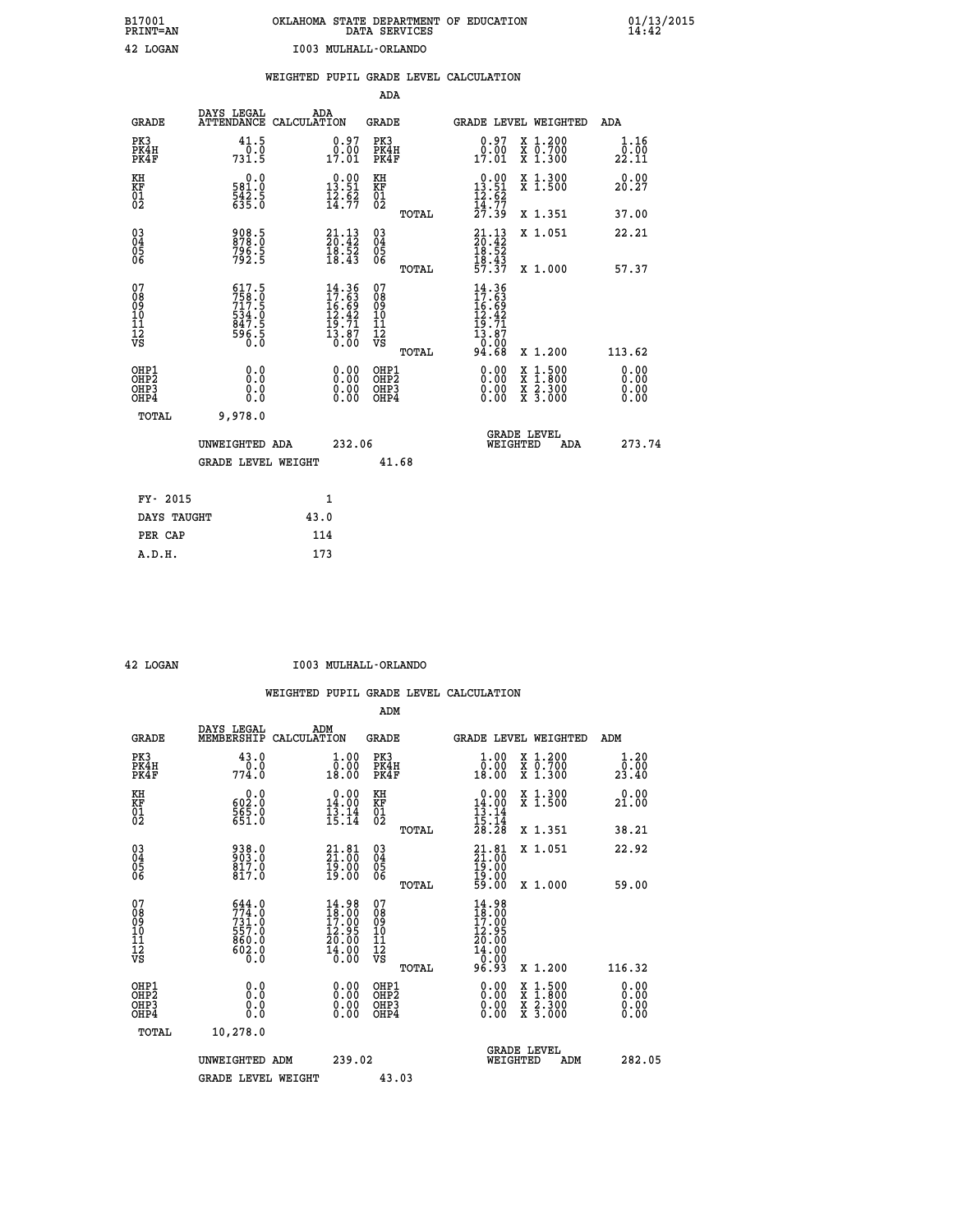| B17001<br><b>PRINT=AN</b> | OKLAHOMA<br>. STATE DEPARTMENT OF EDUCATION<br>DATA SERVICES | 01/13/2015<br>14:42 |
|---------------------------|--------------------------------------------------------------|---------------------|
| 42 LOGAN                  | I014 COYLE                                                   |                     |

|  |  | WEIGHTED PUPIL GRADE LEVEL CALCULATION |
|--|--|----------------------------------------|
|  |  |                                        |

|                                                                    |                                                                    |                                                                                                    |        | ADA                                       |       |                                                                           |                                          |                              |
|--------------------------------------------------------------------|--------------------------------------------------------------------|----------------------------------------------------------------------------------------------------|--------|-------------------------------------------|-------|---------------------------------------------------------------------------|------------------------------------------|------------------------------|
| <b>GRADE</b>                                                       | DAYS LEGAL                                                         | ADA<br>ATTENDANCE CALCULATION                                                                      |        | <b>GRADE</b>                              |       | GRADE LEVEL WEIGHTED                                                      |                                          | ADA                          |
| PK3<br>PK4H<br>PK4F                                                | 0.0<br>0.0<br>699.5                                                | $\begin{smallmatrix} 0.00\\ 0.00\\ 17.94 \end{smallmatrix}$                                        |        | PK3<br>PK4H<br>PK4F                       |       | 0.00<br>ă:ŏă<br>17:94                                                     | X 1.200<br>X 0.700<br>X 1.300            | 0.00<br>0.00<br>23.32        |
| KH<br><b>KF</b><br>01<br>02                                        | 0.0<br>1,003.0<br>$\frac{1}{3}$ , $\frac{3}{4}$ , $\frac{3}{5}$    | $29:00$<br>25.72<br>$\frac{24}{27}:\frac{35}{35}$                                                  |        | KH<br>KF<br>01<br>02                      |       | 25.72<br>$\frac{24}{27}$ : $\frac{35}{51}$<br>51.70                       | X 1.300<br>X 1.500                       | 0.00<br>38.58                |
|                                                                    |                                                                    |                                                                                                    |        |                                           | TOTAL |                                                                           | X 1.351                                  | 69.85                        |
| $\begin{smallmatrix} 03 \\[-4pt] 04 \end{smallmatrix}$<br>05<br>06 | 768.0<br>667.0<br>1,003.5                                          | $19.69$<br>$17.10$<br>25.73<br>17.82                                                               |        | $\substack{03 \\ 04}$<br>05<br>06         |       | $19.69$<br>$17.10$<br>25.73<br>17.82<br>60.65                             | X 1.051                                  | 20.69                        |
| 07<br>08901112<br>1112<br>VS                                       | 664.5<br>866.0<br>743.0<br>652.0<br>652.0<br>828.5<br>454.5<br>0.0 | $\begin{smallmatrix} 17.04 \\ 22.21 \\ 19.05 \\ 16.72 \\ 21.24 \\ 11.65 \\ 0.00 \end{smallmatrix}$ |        | 07<br>08<br>09<br>11<br>11<br>12<br>VS    | TOTAL | 17.04<br>$\frac{22.21}{19.05}$<br>$\frac{16.72}{16.72}$<br>21.24<br>11.65 | X 1.000                                  | 60.65                        |
|                                                                    |                                                                    |                                                                                                    |        |                                           | TOTAL | 0.00<br>107.91                                                            | X 1.200                                  | 129.49                       |
| OHP1<br>OH <sub>P2</sub><br>OH <sub>P3</sub><br>OH <sub>P4</sub>   | 0.0<br>0.0<br>0.0                                                  | 0.00<br>0.00<br>0.00                                                                               |        | OHP1<br>OH <sub>P</sub> 2<br>OHP3<br>OHP4 |       | 0.00<br>0.00<br>0.00                                                      | X 1:500<br>X 1:800<br>X 2:300<br>X 3:000 | 0.00<br>0.00<br>0.00<br>0.00 |
| TOTAL                                                              | 11,060.5                                                           |                                                                                                    |        |                                           |       |                                                                           |                                          |                              |
|                                                                    | UNWEIGHTED ADA                                                     |                                                                                                    | 283.61 |                                           |       |                                                                           | GRADE LEVEL<br>WEIGHTED<br>ADA           | 342.58                       |
|                                                                    | <b>GRADE LEVEL WEIGHT</b>                                          |                                                                                                    |        | 58.97                                     |       |                                                                           |                                          |                              |
| FY- 2015                                                           |                                                                    | $\mathbf{1}$                                                                                       |        |                                           |       |                                                                           |                                          |                              |
| DAYS TAUGHT                                                        |                                                                    | 39.0                                                                                               |        |                                           |       |                                                                           |                                          |                              |
| PER CAP                                                            |                                                                    | 90                                                                                                 |        |                                           |       |                                                                           |                                          |                              |

| 42 LOGAN | I014 COYLE |
|----------|------------|
|          |            |

|                                                      |                                                                       |                                                                                       | WEIGHTED PUPIL GRADE LEVEL CALCULATION                       |                                                                                                    |                              |
|------------------------------------------------------|-----------------------------------------------------------------------|---------------------------------------------------------------------------------------|--------------------------------------------------------------|----------------------------------------------------------------------------------------------------|------------------------------|
|                                                      |                                                                       |                                                                                       | ADM                                                          |                                                                                                    |                              |
| <b>GRADE</b>                                         | DAYS LEGAL<br>MEMBERSHIP<br>CALCULATION                               | ADM                                                                                   | <b>GRADE</b>                                                 | GRADE LEVEL WEIGHTED                                                                               | ADM                          |
| PK3<br>PK4H<br>PK4F                                  | 0.0<br>ة:ة<br>746.0                                                   | 0.00<br>19.13                                                                         | PK3<br>PK4H<br>PK4F                                          | $\begin{smallmatrix} 0.00\\ 0.00\\ 19.13 \end{smallmatrix}$<br>X 1.200<br>X 0.700<br>X 1.300       | 0.00<br>0.00<br>24.87        |
| KH<br>KF<br>01<br>02                                 | 0.0<br>1,035.0<br>$\frac{1}{1}$ , 103.0                               | $\begin{smallmatrix} 0.00\\ 26.54\\ 25.13\\ 28.28 \end{smallmatrix}$                  | KH<br>KF<br>01<br>02                                         | $\begin{smallmatrix} 0.00\\ 26.54\\ 25.13\\ 28.28\\ 53.41 \end{smallmatrix}$<br>X 1.300<br>X 1.500 | 0.00<br>39.81                |
| $\begin{matrix} 03 \\ 04 \\ 05 \\ 06 \end{matrix}$   | $796.0$<br>$702.0$<br>1,053.0<br>$732.0$                              | $\begin{smallmatrix} 20.41\\18.00\\27.00\\18.77 \end{smallmatrix}$                    | TOTAL<br>$\begin{array}{c} 03 \\ 04 \\ 05 \\ 06 \end{array}$ | X 1.351<br>X 1.051<br>$\begin{smallmatrix} 20.41\ 18.00\ 27.00\ 18.77\ 63.77 \end{smallmatrix}$    | 72.16<br>21.45               |
| 07                                                   |                                                                       |                                                                                       | TOTAL                                                        | X 1.000                                                                                            | 63.77                        |
| 0890112<br>1112<br>VS                                | $690.0$<br>$910.0$<br>$774.0$<br>$675.0$<br>$856.0$<br>$468.0$<br>Ō.Ō | $\begin{smallmatrix} 17.69\\23.33\\19.85\\17.31\\21.95\\21.00\\0.00\end{smallmatrix}$ | 07<br>08<br>09<br>01<br>11<br>11<br>12<br>VS<br>TOTAL        | $\begin{smallmatrix} 17.69\ 23.33\ 19.851\ 17.315\ 12.000\ 112.13 \end{smallmatrix}$<br>X 1.200    | 134.56                       |
| OHP1<br>OHP <sub>2</sub><br>OH <sub>P3</sub><br>OHP4 | 0.0<br>0.000                                                          | $0.00$<br>$0.00$<br>0.00                                                              | OHP1<br>OHP <sub>2</sub><br>OHP <sub>3</sub>                 | 0.00<br>X 1:500<br>X 1:800<br>X 2:300<br>X 3:000<br>0.00<br>0.00                                   | 0.00<br>0.00<br>0.00<br>0.00 |
| TOTAL                                                | 11,520.0<br>UNWEIGHTED ADM                                            | 295.39                                                                                |                                                              | <b>GRADE LEVEL</b><br>WEIGHTED<br>ADM                                                              | 356.62                       |
|                                                      | <b>GRADE LEVEL WEIGHT</b>                                             |                                                                                       | 61.23                                                        |                                                                                                    |                              |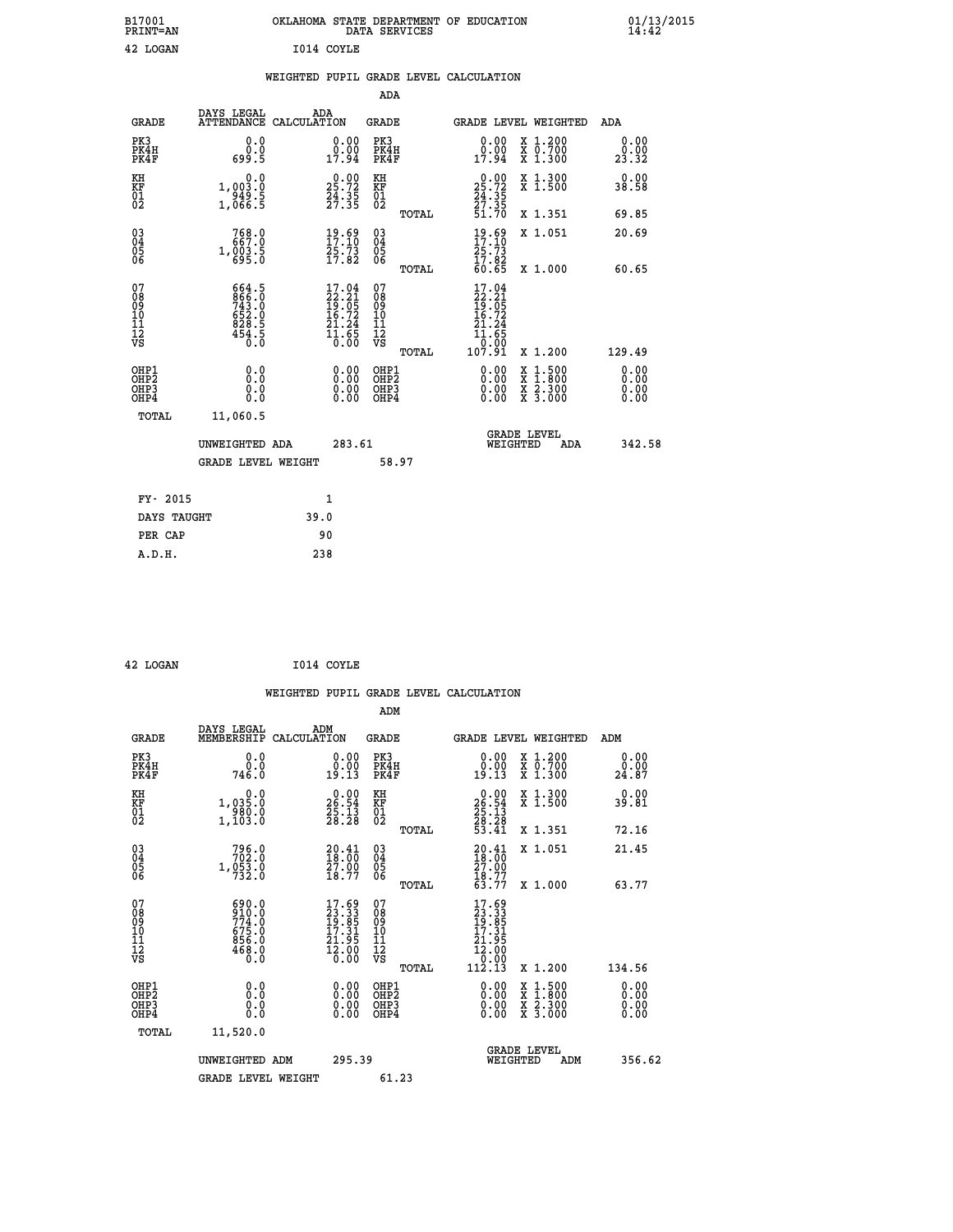|  | OKLAHOMA STATE DEPARTMENT OF EDUCATION<br>DATA SERVICES |  |
|--|---------------------------------------------------------|--|
|  | COUNTY TOTALS                                           |  |

B17001<br>PRINT=AN<br>LOGAN

 **B17001 OKLAHOMA STATE DEPARTMENT OF EDUCATION 01/13/2015**

|                                                                    |                                                                                                               |                                                                                                 | ADA                                               |       |                                                          |                                                                            |                                           |
|--------------------------------------------------------------------|---------------------------------------------------------------------------------------------------------------|-------------------------------------------------------------------------------------------------|---------------------------------------------------|-------|----------------------------------------------------------|----------------------------------------------------------------------------|-------------------------------------------|
| <b>GRADE</b>                                                       | DAYS LEGAL                                                                                                    | ADA<br>ATTENDANCE CALCULATION                                                                   | <b>GRADE</b>                                      |       |                                                          | GRADE LEVEL WEIGHTED                                                       | <b>ADA</b>                                |
| PK3<br>PK4H<br>PK4F                                                | 287.5<br>6,010.0<br>3.941.0                                                                                   | $7.05$<br>146.59<br>97.99                                                                       | PK3<br>PK4H<br>PK4F                               |       | $7.05$<br>146.59<br>97.99                                | X 1.200<br>X 0.700<br>X 1.300                                              | 8.46<br>$\frac{102}{127}$ $\frac{51}{38}$ |
| KH<br>KF<br>01<br>02                                               | 0.0<br>12,906.5<br>14,963.0<br>14,365.0                                                                       | 317.40<br>$368.01$<br>$353.40$                                                                  | KH<br>KF<br>$\begin{matrix} 01 \ 02 \end{matrix}$ |       | 0.00<br>317.40<br>368.01<br>353.40<br>721.41             | X 1.300<br>X 1.500                                                         | 0.00<br>476.11                            |
|                                                                    |                                                                                                               |                                                                                                 |                                                   | TOTAL |                                                          | X 1.351                                                                    | 974.62                                    |
| $\begin{smallmatrix} 03 \\[-4pt] 04 \end{smallmatrix}$<br>05<br>ŌĞ | 13,694.0<br>14,024.5<br>13,019.0<br>12,118.5                                                                  | 336.15<br>344.89<br>$\frac{319.93}{297.68}$                                                     | $\substack{03 \\ 04}$<br>$\substack{05 \\ 06}$    |       | 336.15<br>344.89<br>319:93<br>297:68<br>962:50           | X 1.051                                                                    | 1,315.80                                  |
|                                                                    |                                                                                                               |                                                                                                 |                                                   | TOTAL |                                                          | X 1.000                                                                    | 962.50                                    |
| 07<br>08<br>09<br>11<br>11<br>12<br>VS                             | $\begin{smallmatrix} 12,970.0\\ 13,346.5\\ 14,504.5\\ 12,518.5\\ 12,410.5\\ 10,924.0\\ 0.0 \end{smallmatrix}$ | $\begin{array}{r} 318.85 \\ 328.06 \\ 355.95 \\ 307.03 \\ 304.18 \\ 268.20 \\ 0.00 \end{array}$ | 07<br>08<br>09<br>11<br>11<br>12<br>VS            |       | 318.85<br>328.06<br>355.95<br>307.03<br>304.18<br>268.20 |                                                                            |                                           |
|                                                                    |                                                                                                               |                                                                                                 |                                                   | TOTAL | 0:00<br>1,882.27                                         | X 1.200                                                                    | 2,258.73                                  |
| OHP1<br>OH <sub>P</sub> 2<br>OHP3<br>OHP4                          | 150.0<br>0.0<br>0.0<br>0.0                                                                                    | 3.66<br>$\begin{smallmatrix} 0.00 \ 0.00 \end{smallmatrix}$                                     | OHP1<br>OH <sub>P</sub> 2<br>OHP3<br>OHP4         |       | 3.66<br>0.00<br>0.00                                     | $1:500$<br>$1:800$<br>X<br>X<br>$\frac{\ddot{x}}{x}$ $\frac{2.300}{3.000}$ | $5.49$<br>$0.00$<br>0.00<br>0.00          |
| TOTAL                                                              | 182, 153.0                                                                                                    |                                                                                                 |                                                   |       |                                                          |                                                                            |                                           |
|                                                                    | UNWEIGHTED ADA                                                                                                | 4,475.02                                                                                        |                                                   |       |                                                          | <b>GRADE LEVEL</b><br>WEIGHTED<br><b>ADA</b>                               | 5,269.20                                  |
|                                                                    | <b>GRADE LEVEL WEIGHT</b>                                                                                     |                                                                                                 | 794.18                                            |       |                                                          |                                                                            |                                           |
| FY- 2015                                                           |                                                                                                               | 1                                                                                               |                                                   |       |                                                          |                                                                            |                                           |
| DAYS TAUGHT                                                        |                                                                                                               | 162.0                                                                                           |                                                   |       |                                                          |                                                                            |                                           |
| PER CAP                                                            |                                                                                                               | 314                                                                                             |                                                   |       |                                                          |                                                                            |                                           |
|                                                                    |                                                                                                               |                                                                                                 |                                                   |       |                                                          |                                                                            |                                           |

 **LOGAN COUNTY TOTALS**

 **A.D.H. 2,687**

|                                                       |                                                                                                                                                                        |                                                                                                                                           | ADM                                             |                                                                                        |                                          |                                     |
|-------------------------------------------------------|------------------------------------------------------------------------------------------------------------------------------------------------------------------------|-------------------------------------------------------------------------------------------------------------------------------------------|-------------------------------------------------|----------------------------------------------------------------------------------------|------------------------------------------|-------------------------------------|
| <b>GRADE</b>                                          | DAYS LEGAL<br>MEMBERSHIP                                                                                                                                               | ADM<br>CALCULATION                                                                                                                        | <b>GRADE</b>                                    |                                                                                        | GRADE LEVEL WEIGHTED                     | ADM                                 |
| PK3<br>PK4H<br>PK4F                                   | 293.0<br>$\frac{6}{4}, \frac{\overline{4}}{127}.0$                                                                                                                     | 7.17<br>$\frac{156}{102}$ $\frac{80}{63}$                                                                                                 | PK3<br>PK4H<br>PK4F                             | 7.17<br>$\frac{156}{102}.$ $\frac{80}{63}$                                             | X 1.200<br>X 0.700<br>X 1.300            | 8.46<br>109.76<br>133.42            |
| KH<br>KF<br>01<br>02                                  | 0.0<br>13,577.0<br>15,576.0<br>14,983.0                                                                                                                                | $\begin{smallmatrix} &0.00\,333.85\,383.96\,368.57\end{smallmatrix}$                                                                      | KH<br>KF<br>01<br>02                            | $0.00$<br>$333.85$<br>$383.06$<br>$368.57$<br>$751.63$                                 | X 1.300<br>X 1.500                       | 0.00<br>500.78                      |
|                                                       |                                                                                                                                                                        |                                                                                                                                           | TOTAL                                           |                                                                                        | X 1.351                                  | 1,015.46                            |
| 03<br>04<br>05<br>06                                  | 14,230.0<br>14,619.0<br>13,716.0<br>12,766.0                                                                                                                           | 349.26<br>359.50<br>337.05<br>313.59                                                                                                      | $^{03}_{04}$<br>0500                            | 349.26<br>359.50<br>337.05<br>313.59                                                   | X 1.051                                  | 367.07                              |
|                                                       |                                                                                                                                                                        |                                                                                                                                           | TOTAL                                           | 1,010.14                                                                               | X 1.000                                  | 1,010.14                            |
| 07<br>08<br>09<br>101<br>112<br>VS                    | $\begin{smallmatrix} 13\,,\,547\,.\,0\\ 13\,,\,926\,. \,0\\ 15\,,\,371\,. \,0\\ 13\,,\,272\,. \,0\\ 13\,,\,026\,. \,0\\ 11\,,\,486\,. \,0\\ 0\,. \,0\end{smallmatrix}$ | $\begin{array}{r} 333 \cdot 01 \\ 342 \cdot 33 \\ 377 \cdot 26 \\ 325 \cdot 53 \\ 319 \cdot 32 \\ 282 \cdot 05 \\ 0 \cdot 00 \end{array}$ | 07<br>08<br>09<br>11<br>11<br>12<br>VS<br>TOTAL | 333.01<br>342.33<br>377.26<br>325.53<br>319.32<br>319.32<br>282.05<br>0.00<br>1,979.50 | X 1.200                                  | 2,375.41                            |
| OHP1<br>OH <sub>P</sub> 2<br>OH <sub>P3</sub><br>OHP4 | 159.0<br>0.0<br>0.000                                                                                                                                                  | 3.88<br>0.00<br>0.00<br>0.00                                                                                                              | OHP1<br>OHP2<br>OHP3<br>OHP4                    | $0.00$<br>$0.00$<br>0.00                                                               | X 1:500<br>X 1:800<br>X 2:300<br>X 3:000 | $\frac{5.82}{0.00}$<br>0.00<br>0.00 |
| TOTAL                                                 | 191,103.0                                                                                                                                                              |                                                                                                                                           |                                                 |                                                                                        |                                          |                                     |
|                                                       | UNWEIGHTED ADM                                                                                                                                                         | 4,694.86                                                                                                                                  |                                                 | WEIGHTED                                                                               | <b>GRADE LEVEL</b><br>ADM                | 5,526.47                            |
|                                                       | <b>GRADE LEVEL WEIGHT</b>                                                                                                                                              |                                                                                                                                           | 831.61                                          |                                                                                        |                                          |                                     |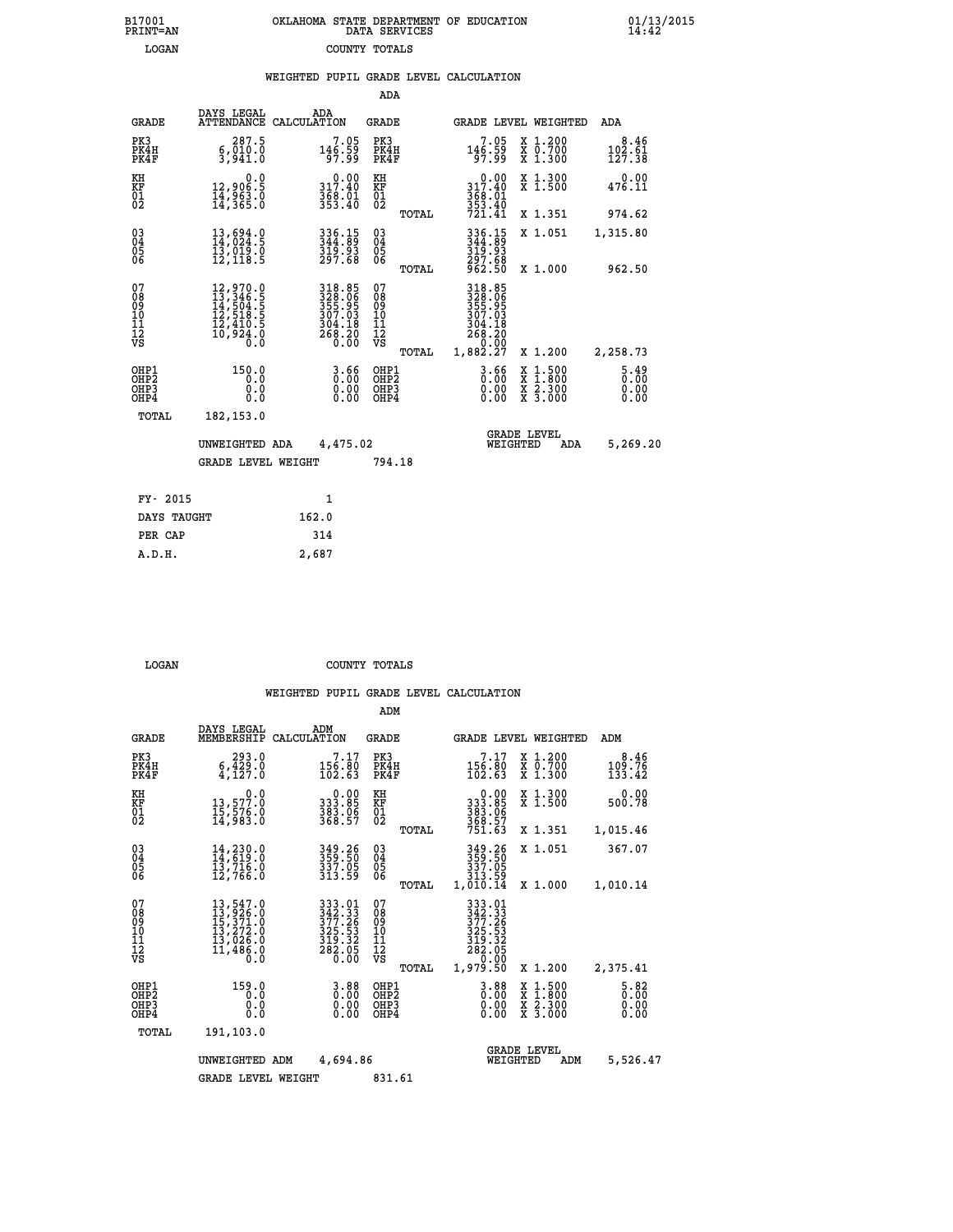|                              | B17001<br>PRINT=AN                       |                                                         |                                                                                    | OKLAHOMA STATE DEPARTMENT OF EDUCATION<br>DATA SERVICES             |                                                                               |                                                                                                                                           | 01/13/2015<br>14:42   |
|------------------------------|------------------------------------------|---------------------------------------------------------|------------------------------------------------------------------------------------|---------------------------------------------------------------------|-------------------------------------------------------------------------------|-------------------------------------------------------------------------------------------------------------------------------------------|-----------------------|
|                              | 43 LOVE                                  |                                                         | C003 GREENVILLE                                                                    |                                                                     |                                                                               |                                                                                                                                           |                       |
|                              |                                          |                                                         |                                                                                    | WEIGHTED PUPIL GRADE LEVEL CALCULATION                              |                                                                               |                                                                                                                                           |                       |
|                              |                                          |                                                         |                                                                                    | ADA                                                                 |                                                                               |                                                                                                                                           |                       |
|                              | DAYS LEGAL<br><b>GRADE</b>               | ADA<br>ATTENDANCE CALCULATION                           |                                                                                    | GRADE                                                               | GRADE LEVEL WEIGHTED                                                          |                                                                                                                                           | <b>ADA</b>            |
| PK3                          | PK4H<br>PK4F                             | 41.0<br>0.0<br>628.5                                    | $\substack{0.93 \\ 0.00 \\ 14.28}$                                                 | PK3<br>PK4H<br>PK4F                                                 | $\substack{0.93 \\ 0.00 \\ 14.28}$                                            | X 1.200<br>X 0.700<br>X 1.300                                                                                                             | 1.12<br>0.00<br>18.56 |
| KH<br>KF<br>01<br>02         |                                          | 0.0<br>754.5<br>$718.0$<br>594.0                        | 17.19<br>$\frac{16}{13}$ $\frac{32}{50}$                                           | KH<br><b>KF</b><br>01<br>02                                         | $\begin{smallmatrix} &0.00\\ 17.15\\ 16.32\\ 13.50\\ 29.82 \end{smallmatrix}$ | X 1.300<br>X 1.500                                                                                                                        | 0.00<br>25.73         |
|                              |                                          |                                                         |                                                                                    | TOTAL                                                               |                                                                               | X 1.351                                                                                                                                   | 40.29                 |
| 03<br>04<br>05<br>06         |                                          | 473.5<br>521.0<br>532.0<br>379.5                        | $\begin{smallmatrix} 10.76\\ 11.84\\ 12.02 \end{smallmatrix}$<br>$\overline{8.63}$ | $\begin{matrix} 03 \\ 04 \\ 05 \\ 06 \end{matrix}$                  | $10.76$<br>$11.84$<br>12.09                                                   | X 1.051                                                                                                                                   | 11.31                 |
|                              |                                          |                                                         |                                                                                    | <b>TOTAL</b>                                                        | $\frac{8.63}{32.56}$                                                          | X 1.000                                                                                                                                   | 32.56                 |
| 078901112<br>000101112<br>VS |                                          | $330.5$<br>$467.5$<br>$9.0$<br>Ŏ.Ŏ<br>0.0<br>$\S.$ $\S$ | $10.51$<br>$0.63$<br>$0.00$<br>$0.00$                                              | 07<br>08<br>09<br>10<br>$\frac{11}{12}$<br>$\frac{12}{18}$<br>TOTAL | $10.51$<br>$0.63$<br>0.00<br>0.00<br>0.00<br>18.14                            | X 1.200                                                                                                                                   | 21.77                 |
|                              |                                          |                                                         |                                                                                    |                                                                     |                                                                               |                                                                                                                                           | 0.00                  |
|                              | OHP1<br>OHP2<br>OH <sub>P3</sub><br>OHP4 | 0.0<br>0.0<br>0.0                                       | 0.00<br>0.00<br>0.00                                                               | OHP1<br>OHP2<br>OHP3<br>OHP4                                        | 0.00<br>0.00<br>0.00                                                          | $\begin{smallmatrix} \mathtt{X} & 1\cdot500\\ \mathtt{X} & 1\cdot800\\ \mathtt{X} & 2\cdot300\\ \mathtt{X} & 3\cdot000 \end{smallmatrix}$ | 0.00<br>0.00<br>0.00  |
|                              | TOTAL                                    | 5,440.0                                                 |                                                                                    |                                                                     |                                                                               |                                                                                                                                           |                       |
|                              |                                          | UNWEIGHTED ADA                                          | 123.64                                                                             |                                                                     | <b>GRADE LEVEL</b><br>WEIGHTED                                                | ADA                                                                                                                                       | 151.34                |
|                              |                                          | <b>GRADE LEVEL WEIGHT</b>                               |                                                                                    | 27.70                                                               |                                                                               |                                                                                                                                           |                       |
|                              | FY- 2015                                 |                                                         | 1                                                                                  |                                                                     |                                                                               |                                                                                                                                           |                       |
|                              | DAYS TAUGHT                              | 44.0                                                    |                                                                                    |                                                                     |                                                                               |                                                                                                                                           |                       |
|                              | PER CAP                                  | 79                                                      |                                                                                    |                                                                     |                                                                               |                                                                                                                                           |                       |

| 43 LOVE | C003 GREENVILLE |
|---------|-----------------|
|         |                 |

| <b>GRADE</b>                                       | DAYS LEGAL<br>MEMBERSHIP CALCULATION                                                            | ADM                                                                             | <b>GRADE</b>                                        |       | GRADE LEVEL WEIGHTED                                                         |                                                                                                                     |     | ADM |                       |
|----------------------------------------------------|-------------------------------------------------------------------------------------------------|---------------------------------------------------------------------------------|-----------------------------------------------------|-------|------------------------------------------------------------------------------|---------------------------------------------------------------------------------------------------------------------|-----|-----|-----------------------|
| PK3<br>PK4H<br>PK4F                                | 44.0<br>0.0<br>670.0                                                                            | 1.00<br>0.00<br>15.23                                                           | PK3<br>PK4H<br>PK4F                                 |       | $\begin{smallmatrix} 1.00\\ 0.00\\ 15.23 \end{smallmatrix}$                  | X 1.200<br>X 0.700<br>X 1.300                                                                                       |     |     | 1.20<br>0.00<br>19.80 |
| KH<br>KF<br>01<br>02                               | $777.0$<br>$737.0$<br>$638.0$                                                                   | 17.66<br>17.56<br>16.75<br>14.50                                                | KH<br>KF<br>01<br>02                                |       | $17.66$<br>$16.75$<br>$14.50$                                                | X 1.300<br>X 1.500                                                                                                  |     |     | 0.00<br>26.49         |
|                                                    |                                                                                                 |                                                                                 |                                                     | TOTAL | 31.25                                                                        | X 1.351                                                                                                             |     |     | 42.22                 |
| $\begin{matrix} 03 \\ 04 \\ 05 \\ 06 \end{matrix}$ | 484.0<br>528.0<br>555.0<br>396.0                                                                | $\begin{array}{c} 11\cdot 00\\ 12\cdot 00\\ 12\cdot 61\\ 9\cdot 00 \end{array}$ | $\begin{array}{c} 03 \\ 04 \\ 05 \\ 06 \end{array}$ |       | $\begin{smallmatrix} 11.00\\ 12.00\\ 12.61\\ 9.00\\ 33.61 \end{smallmatrix}$ | X 1.051                                                                                                             |     |     | 11.56                 |
|                                                    |                                                                                                 |                                                                                 |                                                     | TOTAL |                                                                              | X 1.000                                                                                                             |     |     | 33.61                 |
| 07<br>08<br>09<br>101<br>11<br>12<br>VS            | 341.0<br>484.0<br>$\begin{smallmatrix} 0.0 & 0 \ 0.0 & 0 \ 0.0 & 0 \ 0.0 & 0 \end{smallmatrix}$ | 7.75                                                                            | 07<br>08<br>09<br>01<br>11<br>11<br>12<br>VS        |       | 7.75<br>$11.000$<br>0.000<br>0.000<br>0.000<br>0.00                          |                                                                                                                     |     |     |                       |
|                                                    |                                                                                                 |                                                                                 |                                                     | TOTAL | 18.75                                                                        | X 1.200                                                                                                             |     |     | 22.50                 |
| OHP1<br>OHP2<br>OHP3<br>OHP4                       | 0.0<br>0.000                                                                                    |                                                                                 | OHP1<br>OHP2<br>OHP3<br>OHP4                        |       | $0.00$<br>$0.00$<br>0.00                                                     | $\begin{array}{l} \mathtt{X} & 1.500 \\ \mathtt{X} & 1.800 \\ \mathtt{X} & 2.300 \\ \mathtt{X} & 3.000 \end{array}$ |     |     | 0.00<br>0.00<br>0.00  |
| TOTAL                                              | 5,654.0                                                                                         |                                                                                 |                                                     |       |                                                                              |                                                                                                                     |     |     |                       |
|                                                    | UNWEIGHTED                                                                                      | 128.50<br>ADM                                                                   |                                                     |       | WEIGHTED                                                                     | <b>GRADE LEVEL</b>                                                                                                  | ADM |     | 157.38                |
|                                                    | <b>GRADE LEVEL WEIGHT</b>                                                                       |                                                                                 | 28.88                                               |       |                                                                              |                                                                                                                     |     |     |                       |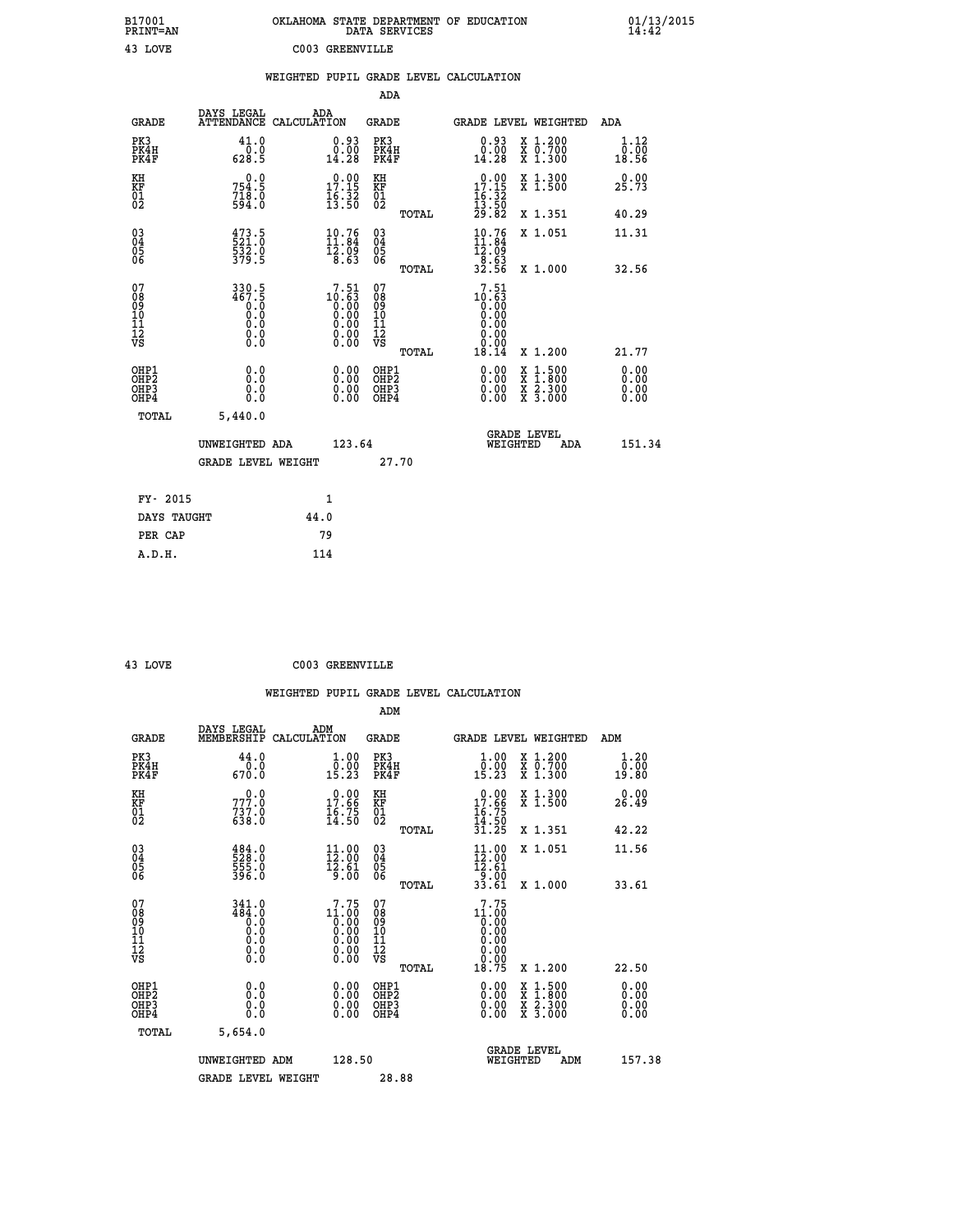| OKLAHOMA STATE DEPARTMENT OF EDUCATION<br>DATA SERVICES |  |
|---------------------------------------------------------|--|
| 1004 THACKERVILLE                                       |  |

 **B17001 OKLAHOMA STATE DEPARTMENT OF EDUCATION 01/13/2015**

|                                                    |                                                                               | WEIGHTED PUPIL GRADE LEVEL CALCULATION |                                                                          |                                                    |       |                                                                                                                  |                                                                          |                               |
|----------------------------------------------------|-------------------------------------------------------------------------------|----------------------------------------|--------------------------------------------------------------------------|----------------------------------------------------|-------|------------------------------------------------------------------------------------------------------------------|--------------------------------------------------------------------------|-------------------------------|
|                                                    |                                                                               |                                        |                                                                          | <b>ADA</b>                                         |       |                                                                                                                  |                                                                          |                               |
| <b>GRADE</b>                                       | DAYS LEGAL<br>ATTENDANCE                                                      | ADA<br>CALCULATION                     |                                                                          | <b>GRADE</b>                                       |       |                                                                                                                  | GRADE LEVEL WEIGHTED                                                     | ADA                           |
| PK3<br>PK4H<br>PK4F                                | 0.0<br>0.0<br>693.5                                                           |                                        | 0.00<br>0.00<br>16.91                                                    | PK3<br>PK4H<br>PK4F                                |       | 0.00<br>0.00<br>16.91                                                                                            | X 1.200<br>X 0.700<br>X 1.300                                            | 0.00<br>0.00<br>21.98         |
| KH<br><b>KF</b><br>01<br>02                        | 0.0<br>918.0<br>5.ۆ25<br>5.059,1                                              |                                        | $\begin{smallmatrix} 0.00\\ 22.39\\ 22.65\\ 25.84 \end{smallmatrix}$     | KH<br>KF<br>01<br>02                               |       | 0.00<br>$\begin{array}{r} 22.39 \\ 22.55 \\ 25.84 \\ 48.49 \end{array}$                                          | X 1.300<br>X 1.500                                                       | 0.00<br>33.59                 |
|                                                    |                                                                               |                                        |                                                                          |                                                    | TOTAL |                                                                                                                  | X 1.351                                                                  | 65.51                         |
| $\begin{matrix} 03 \\ 04 \\ 05 \\ 06 \end{matrix}$ | $1, \frac{102}{6}$ : $\frac{0}{2}$<br>884.0<br>829.5                          |                                        | $26.88$<br>$16.40$<br>$21.56$<br>$20.23$                                 | $\begin{matrix} 03 \\ 04 \\ 05 \\ 06 \end{matrix}$ |       | $26.8816.4021.5620.2358.19$                                                                                      | X 1.051                                                                  | 28.25                         |
|                                                    |                                                                               |                                        |                                                                          |                                                    | TOTAL |                                                                                                                  | X 1.000                                                                  | 58.19                         |
| 07<br>08<br>09<br>11<br>11<br>12<br>VS             | 946.0<br>$1, \frac{3}{3}$<br>$74.5$<br>$743.0$<br>$622.0$<br>$635.0$<br>$0.0$ |                                        | $23.07$<br>$19.87$<br>$33.60$<br>$18.12$<br>$15.17$<br>$15.49$<br>$0.00$ | 07<br>08<br>09<br>11<br>11<br>12<br>VS             |       | $\begin{smallmatrix} 23 & 07 \ 19 & 87 \ 33 & 602 \ 18 & 127 \ 15 & 179 \ 15 & 490 \ 125 & 32 \end{smallmatrix}$ |                                                                          |                               |
|                                                    |                                                                               |                                        |                                                                          |                                                    | TOTAL |                                                                                                                  | X 1.200                                                                  | 150.38                        |
| OHP1<br>OHP2<br>OHP3<br>OHP4                       | 0.0<br>Ŏ.Ŏ<br>0.0<br>0.0                                                      |                                        | 0.00<br>0.00<br>0.00                                                     | OHP1<br>OHP2<br>OHP3<br>OHP4                       |       | 0.00<br>0.00<br>0.00                                                                                             | $1:500$<br>1:800<br>X<br>$\frac{x}{x}$ $\frac{5}{3}$ : $\frac{500}{000}$ | 0.00<br>Ō. ŌŌ<br>0.00<br>0.00 |
| TOTAL                                              | 12,225.5                                                                      |                                        |                                                                          |                                                    |       |                                                                                                                  |                                                                          |                               |
|                                                    | UNWEIGHTED ADA                                                                |                                        | 298.18                                                                   |                                                    |       |                                                                                                                  | <b>GRADE LEVEL</b><br>WEIGHTED<br>ADA                                    | 357.90                        |
|                                                    | <b>GRADE LEVEL WEIGHT</b>                                                     |                                        |                                                                          | 59.72                                              |       |                                                                                                                  |                                                                          |                               |
| FY- 2015                                           |                                                                               | 1                                      |                                                                          |                                                    |       |                                                                                                                  |                                                                          |                               |
| DAYS TAUGHT                                        |                                                                               | 41.0                                   |                                                                          |                                                    |       |                                                                                                                  |                                                                          |                               |
| PER CAP                                            |                                                                               | 70                                     |                                                                          |                                                    |       |                                                                                                                  |                                                                          |                               |
| A.D.H.                                             |                                                                               | 213                                    |                                                                          |                                                    |       |                                                                                                                  |                                                                          |                               |

**B17001<br>PRINT=AN<br>43 LOVE** 

 **43 LOVE I004 THACKERVILLE**

|                                                      |                                                                                                       |                                                                          | ADM                                                 |                                                                              |                                          |                              |
|------------------------------------------------------|-------------------------------------------------------------------------------------------------------|--------------------------------------------------------------------------|-----------------------------------------------------|------------------------------------------------------------------------------|------------------------------------------|------------------------------|
| <b>GRADE</b>                                         | DAYS LEGAL<br>MEMBERSHIP                                                                              | ADM<br>CALCULATION                                                       | <b>GRADE</b>                                        |                                                                              | GRADE LEVEL WEIGHTED                     | ADM                          |
| PK3<br>PK4H<br>PK4F                                  | 0.0<br>ة:ة<br>739:0                                                                                   | 0.00<br>ŏ:ŏŏ<br>18:02                                                    | PK3<br>PK4H<br>PK4F                                 | $\begin{smallmatrix} 0.00\\ 0.00\\ 18.02 \end{smallmatrix}$                  | X 1.200<br>X 0.700<br>X 1.300            | 0.00<br>0.00<br>23.43        |
| KH<br>KF<br>01<br>02                                 | 0.0<br>970.0<br>0. 284<br>1,122                                                                       | $23.00$<br>23.66<br>$\frac{24.00}{27.37}$                                | KH<br>KF<br>01<br>02                                | $\begin{smallmatrix} 0.00\\ 23.66\\ 24.00\\ 27.37\\ 51.37 \end{smallmatrix}$ | X 1.300<br>X 1.500                       | 0.00<br>35.49                |
|                                                      |                                                                                                       |                                                                          | TOTAL                                               |                                                                              | X 1.351                                  | 69.40                        |
| 03<br>04<br>05<br>06                                 | $\begin{smallmatrix} 1\,,\,148\,. \,0\\ \,704\,. \,0\\ \,935\,. \,0\\ \,875\,. \,0 \end{smallmatrix}$ | $\begin{smallmatrix} 28.00\\ 17.17\\ 22.80\\ 21.34 \end{smallmatrix}$    | $\begin{array}{c} 03 \\ 04 \\ 05 \\ 06 \end{array}$ | $\frac{28.00}{17.17}$<br>22.80<br>21.34                                      | X 1.051                                  | 29.43                        |
|                                                      |                                                                                                       |                                                                          | TOTAL                                               | 61.31                                                                        | X 1.000                                  | 61.31                        |
| 07<br>08<br>09<br>101<br>112<br>VS                   | $\begin{smallmatrix} &987.0\\ &856.0\\ 1,456.0\\ &780.0\\ &664.0\\ &658.0\\ &0.0\end{smallmatrix}$    | $24.07$<br>$20.88$<br>$35.51$<br>$19.02$<br>$16.20$<br>$16.05$<br>$0.00$ | 07<br>08<br>09<br>11<br>11<br>12<br>VS              | 24.07<br>20.88<br>35.51<br>35.51<br>19.02<br>16.20<br>16.05<br>39.99         |                                          |                              |
|                                                      |                                                                                                       |                                                                          | TOTAL                                               | 131.73                                                                       | X 1.200                                  | 158.08                       |
| OHP1<br>OHP2<br>OH <sub>P3</sub><br>OH <sub>P4</sub> | 0.0<br>0.000                                                                                          | $0.00$<br>$0.00$<br>0.00                                                 | OHP1<br>OHP2<br>OHP <sub>3</sub>                    | $0.00$<br>$0.00$<br>0.00                                                     | X 1:500<br>X 1:800<br>X 2:300<br>X 3:000 | 0.00<br>0.00<br>0.00<br>0.00 |
| TOTAL                                                | 12,878.0                                                                                              |                                                                          |                                                     |                                                                              |                                          |                              |
|                                                      | UNWEIGHTED ADM                                                                                        | 314.09                                                                   |                                                     | WEIGHTED                                                                     | <b>GRADE LEVEL</b><br>ADM                | 377.14                       |
|                                                      | <b>GRADE LEVEL WEIGHT</b>                                                                             |                                                                          | 63.05                                               |                                                                              |                                          |                              |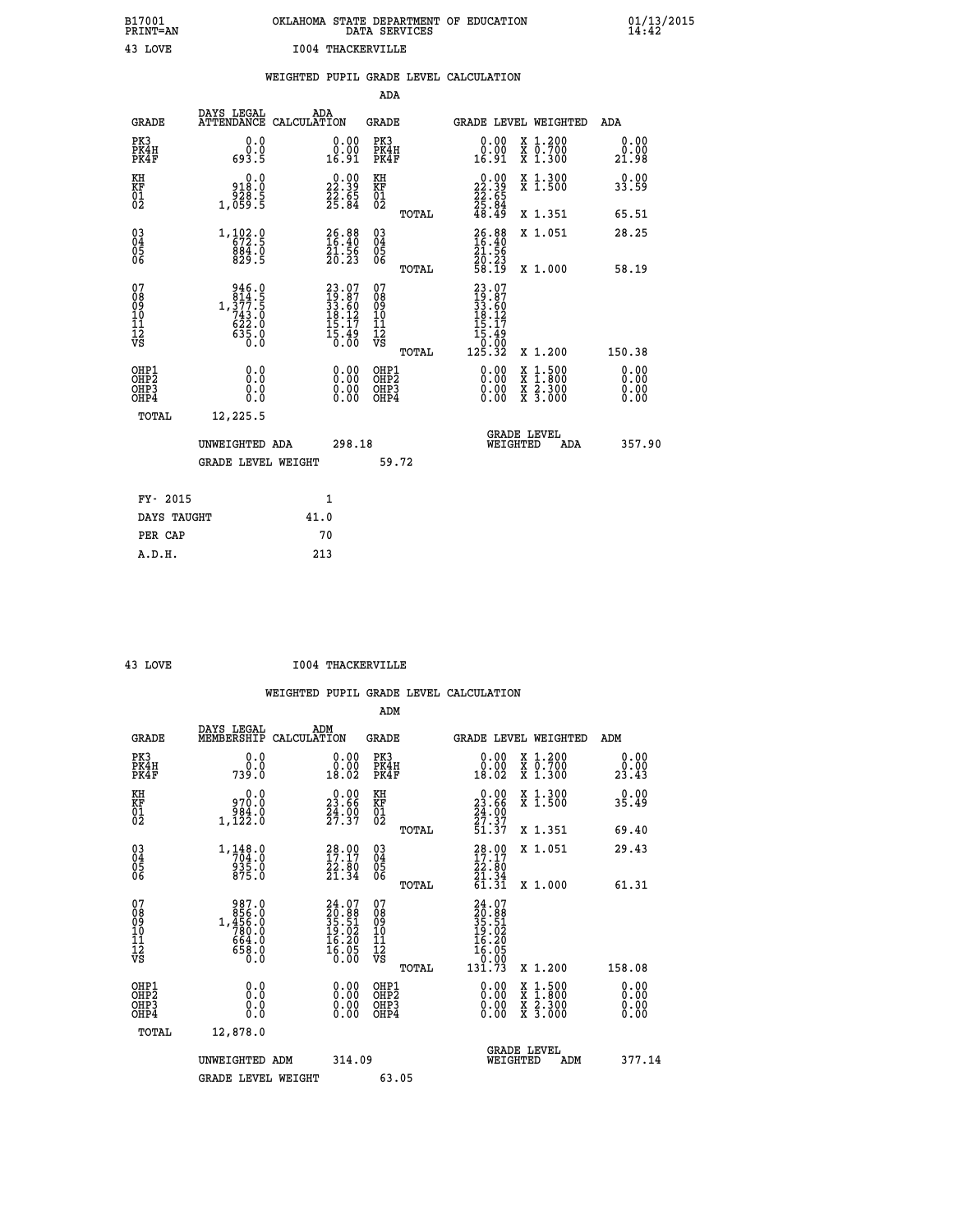| B17001<br>PRINT=AN                                   |                                                                    | OKLAHOMA STATE DEPARTMENT OF EDUCATION                              | DATA SERVICES                                      |                                                    |                                                                                                  | $01/13/2015$<br>14:42        |  |
|------------------------------------------------------|--------------------------------------------------------------------|---------------------------------------------------------------------|----------------------------------------------------|----------------------------------------------------|--------------------------------------------------------------------------------------------------|------------------------------|--|
| 43 LOVE                                              |                                                                    | I005 TURNER                                                         |                                                    |                                                    |                                                                                                  |                              |  |
|                                                      |                                                                    | WEIGHTED PUPIL GRADE LEVEL CALCULATION                              |                                                    |                                                    |                                                                                                  |                              |  |
|                                                      |                                                                    |                                                                     | ADA                                                |                                                    |                                                                                                  |                              |  |
| <b>GRADE</b>                                         | DAYS LEGAL<br>ATTENDANCE CALCULATION                               | ADA                                                                 | GRADE                                              |                                                    | GRADE LEVEL WEIGHTED                                                                             | ADA                          |  |
| PK3<br>PK4H<br>PK4F                                  | 0.0<br>0.0<br>982.5                                                | 0.00<br>22.33                                                       | PK3<br>PK4H<br>PK4F                                | 0.00<br>0.00<br>22.33                              | X 1.200<br>X 0.700<br>X 1.300                                                                    | 0.00<br>0.00<br>29.03        |  |
| KH<br>KF<br>01<br>02                                 | 0.0<br>1,067.5<br>$\frac{1}{1}, \frac{833}{80}$ :0                 | 24.26<br>$\frac{18.53}{31.36}$                                      | KH<br>KF<br>01<br>02                               | 24.26<br>$\frac{18.53}{31.36}$                     | X 1.300<br>X 1.500                                                                               | 0.00<br>36.39                |  |
|                                                      |                                                                    |                                                                     | TOTAL                                              | 50.29                                              | X 1.351                                                                                          | 67.94                        |  |
| 030404<br>06                                         | 1, 172.0<br>855.0<br>1,160.5                                       | $22.15$<br>$26.64$<br>$\frac{19.43}{26.38}$                         | $\begin{matrix} 03 \\ 04 \\ 05 \\ 06 \end{matrix}$ | 22.15<br>19.43<br>26.38<br>72.45                   | X 1.051                                                                                          | 23.28                        |  |
| 07<br>08<br>09<br>10<br>īĭ<br>Ī2<br>VS               | $1,012.0$<br>$1,044.0$<br>$1,051.5$<br>$1,148.5$<br>808.0<br>664.5 | 23.00<br>23.73<br>23.90<br>26.10<br>$\frac{18.47}{15.10}$           | TOTAL<br>07<br>08<br>09<br>10<br>11<br>ĪŻ<br>VŜ    | 23.00<br>23.73<br>23.90<br>26.10<br>18.47<br>15.10 | X 1,000                                                                                          | 72.45                        |  |
|                                                      |                                                                    |                                                                     | TOTAL                                              | 0.00<br>130.30                                     | X 1.200                                                                                          | 156.36                       |  |
| OHP1<br>OHP <sub>2</sub><br>OH <sub>P3</sub><br>OHP4 | 0.0<br>$0.\check{0}$<br>0.0<br>0.0                                 | 0.00<br>$\begin{smallmatrix} 0.00 & 0 \ 0.00 & 0 \end{smallmatrix}$ | OHP1<br>OHP <sub>2</sub><br>OHP3<br>OHP4           | 0.00<br>0.00<br>0.00                               | $\begin{smallmatrix} x & 1 & 500 \\ x & 1 & 800 \\ x & 2 & 300 \\ x & 3 & 000 \end{smallmatrix}$ | 0.00<br>0.00<br>0.00<br>0.00 |  |
| TOTAL                                                | 14, 153.5                                                          |                                                                     |                                                    |                                                    |                                                                                                  |                              |  |
|                                                      | UNWEIGHTED ADA                                                     | 321.78                                                              |                                                    | WEIGHTED                                           | <b>GRADE LEVEL</b><br>ADA                                                                        | 385.45                       |  |
|                                                      | <b>GRADE LEVEL WEIGHT</b>                                          |                                                                     | 63.67                                              |                                                    |                                                                                                  |                              |  |
| FY- 2015                                             |                                                                    | 1                                                                   |                                                    |                                                    |                                                                                                  |                              |  |
| DAYS TAUGHT                                          |                                                                    | 44.0                                                                |                                                    |                                                    |                                                                                                  |                              |  |
| PER CAP                                              |                                                                    | 90                                                                  |                                                    |                                                    |                                                                                                  |                              |  |

| 43 LOVE | I005 TURNER |
|---------|-------------|
|         |             |

 **WEIGHTED PUPIL GRADE LEVEL CALCULATION ADM DAYS LEGAL ADM GRADE MEMBERSHIP CALCULATION GRADE GRADE LEVEL WEIGHTED ADM PK3 0.0 0.00 PK3 0.00 X 1.200 0.00 PK4H 0.0 0.00 PK4H 0.00 X 0.700 0.00 PK4F 1,034.0 23.50 PK4F 23.50 X 1.300 30.55 KH 0.0 0.00 KH 0.00 X 1.300 0.00 KF 1,155.0 26.25 KF 26.25 X 1.500 39.38 01 879.0 19.98 01 19.98 02 1,440.0 32.73 02 32.73 TOTAL 52.71 X 1.351 71.21 03 1,011.0 22.98 03 22.98 X 1.051 24.15 04 1,232.0 28.00 04 28.00 05 892.0 20.27 05 20.27 06 1,210.0 27.50 06 27.50 TOTAL 75.77 X 1.000 75.77**  $\begin{array}{cccc} 07 & 1,066.0 & 24.23 & 07 & 24.23 \ 08 & 1,133.0 & 25.30 & 26.30 \ 09 & 1,094.0 & 24.86 & 09 & 24.86 \ 10 & 1,218.0 & 27.68 & 10 & 27.68 \ 11 & 844.0 & 19.30 & 11 & 19.30 \ 12 & 695.0 & 19.30 & 12 & 15.30 \ \nabla\mathbf{S} & 695.0 & 15.80 & \nabla\mathbf{S}$  **TOTAL 137.17 X 1.200 164.60 OHP1 0.0 0.00 OHP1 0.00 X 1.500 0.00 OHP2 0.0 0.00 OHP2 0.00 X 1.800 0.00 OHP3 0.0 0.00 OHP3 0.00 X 2.300 0.00 OHP4 0.0 0.00 OHP4 0.00 X 3.000 0.00 TOTAL 14,883.0 GRADE LEVEL UNWEIGHTED ADM 338.38 WEIGHTED ADM 405.66** GRADE LEVEL WEIGHT 67.28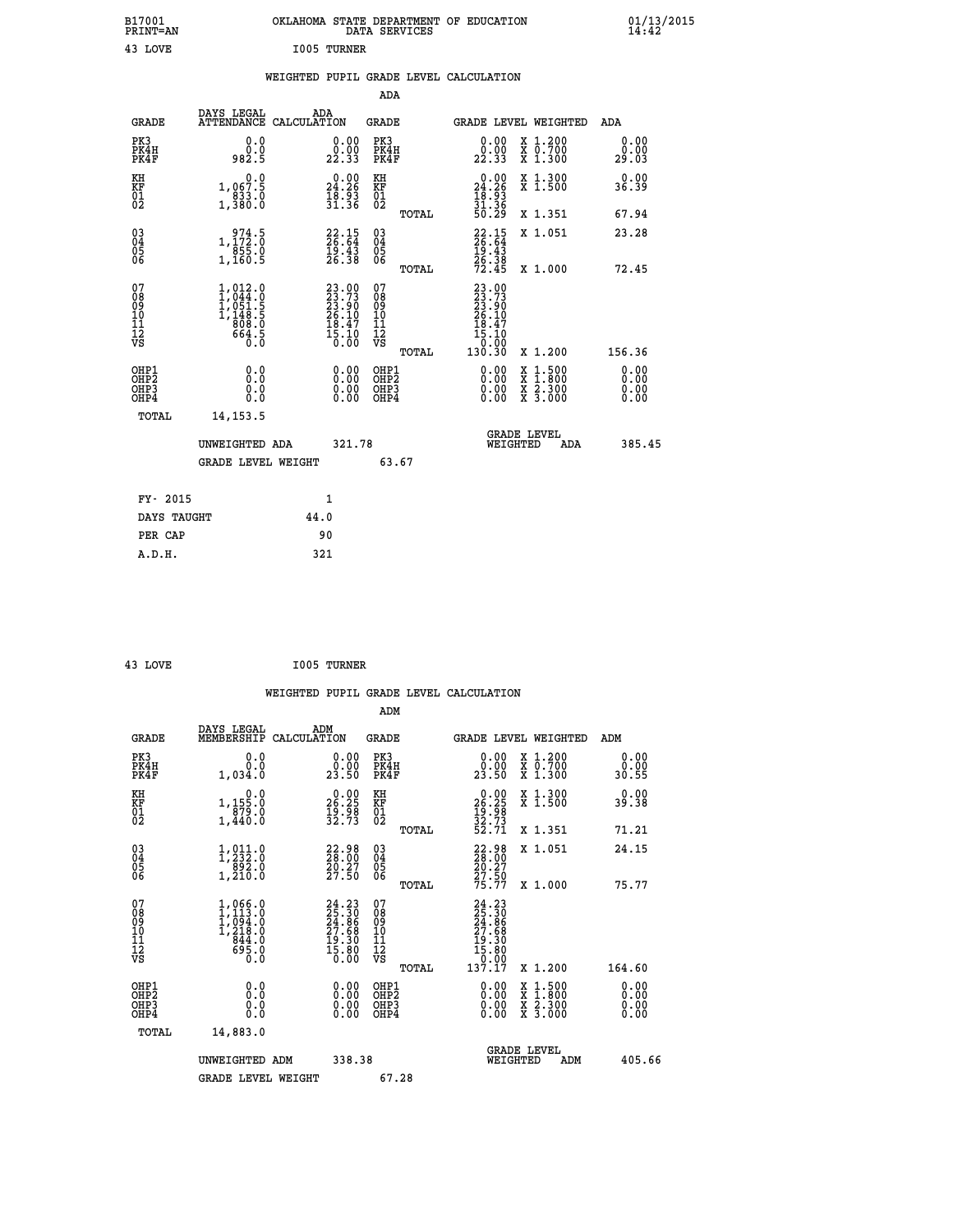| B17001<br>PRINT=AN                     |                                                                      | OKLAHOMA STATE DEPARTMENT OF EDUCATION    | DATA SERVICES                                          |                                                                           |                                                                                          | $01/13/2015$<br>14:42 |
|----------------------------------------|----------------------------------------------------------------------|-------------------------------------------|--------------------------------------------------------|---------------------------------------------------------------------------|------------------------------------------------------------------------------------------|-----------------------|
| 43 LOVE                                |                                                                      | I016 MARIETTA                             |                                                        |                                                                           |                                                                                          |                       |
|                                        |                                                                      | WEIGHTED PUPIL GRADE LEVEL CALCULATION    |                                                        |                                                                           |                                                                                          |                       |
|                                        |                                                                      |                                           | <b>ADA</b>                                             |                                                                           |                                                                                          |                       |
| <b>GRADE</b>                           | DAYS LEGAL                                                           | ADA<br>ATTENDANCE CALCULATION             | GRADE                                                  |                                                                           | GRADE LEVEL WEIGHTED                                                                     | ADA                   |
| PK3<br>PK4H<br>PK4F                    | 48.0<br>0.0<br>2,607.5                                               | $1.07$<br>0.00<br>57.96                   | PK3<br>PK4H<br>PK4F                                    | $1.07$<br>0.00<br>57.96                                                   | X 1.200<br>X 0.700<br>X 1.300                                                            | 1.28<br>0.00<br>75.35 |
| KH<br>KF<br>01<br>02                   | 0.0<br>3,496:5<br>3,099:0<br>3,949:0                                 | 77.76<br>$\frac{68.87}{87.78}$            | KH<br><b>KF</b><br>01<br>02                            | $\begin{smallmatrix} &0.00\\77.76\\68.87\\87.78\\156.65\end{smallmatrix}$ | X 1.300<br>X 1.500                                                                       | 0.00<br>116.64        |
|                                        |                                                                      |                                           | TOTAL                                                  |                                                                           | X 1.351                                                                                  | 211.63                |
| $\substack{03 \ 04}$<br>ŎŜ<br>06       | 3,458.0<br>3,174.5<br>2,936.0<br>2,965.0                             | $76.84$<br>$70.54$<br>$65.24$<br>$65.89$  | $\begin{matrix} 03 \\ 04 \\ 05 \\ 06 \end{matrix}$     | $76.84$<br>$56.54$<br>$65.24$<br>_85.89<br>201.67                         | X 1.051                                                                                  | 80.76                 |
|                                        |                                                                      |                                           | TOTAL                                                  |                                                                           | X 1.000                                                                                  | 201.67                |
| 07<br>08<br>09<br>11<br>11<br>12<br>VS | 3, 336.5<br>3, 532.0<br>3, 092.0<br>3, 376.5<br>3, 519.0<br>2, 619.0 | $74.2378.4968.8375.0378.2078.2058.200.00$ | 07<br>$\frac{0.8}{0.9}$<br>$\frac{10}{11}$<br>ĪŽ<br>VŠ | 74.23<br>$78.49$<br>$68.83$<br>$75.03$<br>$78.20$<br>58.20<br>ŏ:ōŏ        |                                                                                          |                       |
|                                        |                                                                      |                                           | <b>TOTAL</b>                                           | 432.98                                                                    | X 1.200                                                                                  | 519.58                |
| OHP1<br>ŎHP2<br>OHP3<br>OHP4           | 0.0<br>0.0<br>0.0                                                    | 0.00<br>0.00<br>0.00                      | OHP1<br>OHP2<br>OHP3<br>OHP4                           | 0.00<br>0.00<br>0.00                                                      | $\begin{smallmatrix} x & 1.500 \\ x & 1.800 \\ x & 2.300 \\ x & 3.000 \end{smallmatrix}$ | 0.00<br>0.00<br>0.00  |
| TOTAL                                  | 45,208.5                                                             |                                           |                                                        |                                                                           |                                                                                          |                       |
|                                        | UNWEIGHTED ADA                                                       | 1,004.93                                  |                                                        | WEIGHTED                                                                  | <b>GRADE LEVEL</b><br>ADA                                                                | 1,206.91              |
|                                        | <b>GRADE LEVEL WEIGHT</b>                                            |                                           | 201.98                                                 |                                                                           |                                                                                          |                       |
|                                        |                                                                      |                                           |                                                        |                                                                           |                                                                                          |                       |
| FY- 2015                               |                                                                      | 1                                         |                                                        |                                                                           |                                                                                          |                       |
| DAYS TAUGHT                            |                                                                      | 45.0                                      |                                                        |                                                                           |                                                                                          |                       |
| PER CAP<br>A.D.H.                      |                                                                      | 59<br>846                                 |                                                        |                                                                           |                                                                                          |                       |
|                                        |                                                                      |                                           |                                                        |                                                                           |                                                                                          |                       |

| 43 LOVE | I016 MARIETTA |
|---------|---------------|
|         |               |

|                                          |                                                                |                                                                      | ADM                                                |       |                                                                           |                                          |                       |
|------------------------------------------|----------------------------------------------------------------|----------------------------------------------------------------------|----------------------------------------------------|-------|---------------------------------------------------------------------------|------------------------------------------|-----------------------|
| <b>GRADE</b>                             | DAYS LEGAL<br>MEMBERSHIP                                       | ADM<br>CALCULATION                                                   | <b>GRADE</b>                                       |       |                                                                           | GRADE LEVEL WEIGHTED                     | ADM                   |
| PK3<br>PK4H<br>PK4F                      | 48.0<br>ة:ة<br>2,763.0                                         | $1.07$<br>$0.00$<br>61.42                                            | PK3<br>PK4H<br>PK4F                                |       | $\begin{smallmatrix} 1.07\ 0.00\\ 61.42 \end{smallmatrix}$                | X 1.200<br>X 0.700<br>X 1.300            | 1.28<br>0.00<br>79.85 |
| KH<br>KF<br>01<br>02                     | 0.0<br>3,713.0<br>3,259.0<br>4,127.0                           | $\begin{smallmatrix} 0.00\\ 82.58\\ 72.42\\ 91.73 \end{smallmatrix}$ | KH<br>KF<br>01<br>02                               |       | $\begin{smallmatrix}&&0.00\\82.58\\72.42\\91.73\\164.15\end{smallmatrix}$ | X 1.300<br>X 1.500                       | 0.00<br>123.87        |
|                                          |                                                                |                                                                      |                                                    | TOTAL |                                                                           | X 1.351                                  | 221.77                |
| 03<br>04<br>05<br>06                     | 3,569.0<br>3,277.0<br>3,020.0<br>3,051.0                       | $72.31$<br>$72.82$<br>$67.11$<br>$67.80$                             | $\begin{matrix} 03 \\ 04 \\ 05 \\ 06 \end{matrix}$ |       | $79.31$<br>$72.82$<br>$67.11$<br>$67.80$<br>$207.73$                      | X 1.051                                  | 83.35                 |
|                                          |                                                                |                                                                      |                                                    | TOTAL |                                                                           | X 1.000                                  | 207.73                |
| 07<br>08<br>09<br>101<br>11<br>12<br>VS  | 3,457.0<br>3,652.0<br>3,193.0<br>3,482.0<br>3,690.0<br>2,739.0 | $76.9181.1671.0977.3882.0060.8760.80$                                | 07<br>08<br>09<br>11<br>11<br>12<br>VS             | TOTAL | 76.91<br>81.16<br>71.09<br>77.38<br>82.007<br>60.870<br>449.41            | X 1.200                                  | 539.29                |
| OHP1<br>OHP2<br>OH <sub>P3</sub><br>OHP4 |                                                                |                                                                      | OHP1<br>OHP2<br>OHP <sub>3</sub>                   |       | $0.00$<br>$0.00$<br>0.00                                                  | X 1:500<br>X 1:800<br>X 2:300<br>X 3:000 | 0.00<br>0.00<br>0.00  |
| TOTAL                                    | 47,040.0                                                       |                                                                      |                                                    |       |                                                                           |                                          |                       |
|                                          | UNWEIGHTED ADM                                                 | 1,045.67                                                             |                                                    |       | WEIGHTED                                                                  | <b>GRADE LEVEL</b><br>ADM                | 1,257.14              |
|                                          | <b>GRADE LEVEL WEIGHT</b>                                      |                                                                      | 211.47                                             |       |                                                                           |                                          |                       |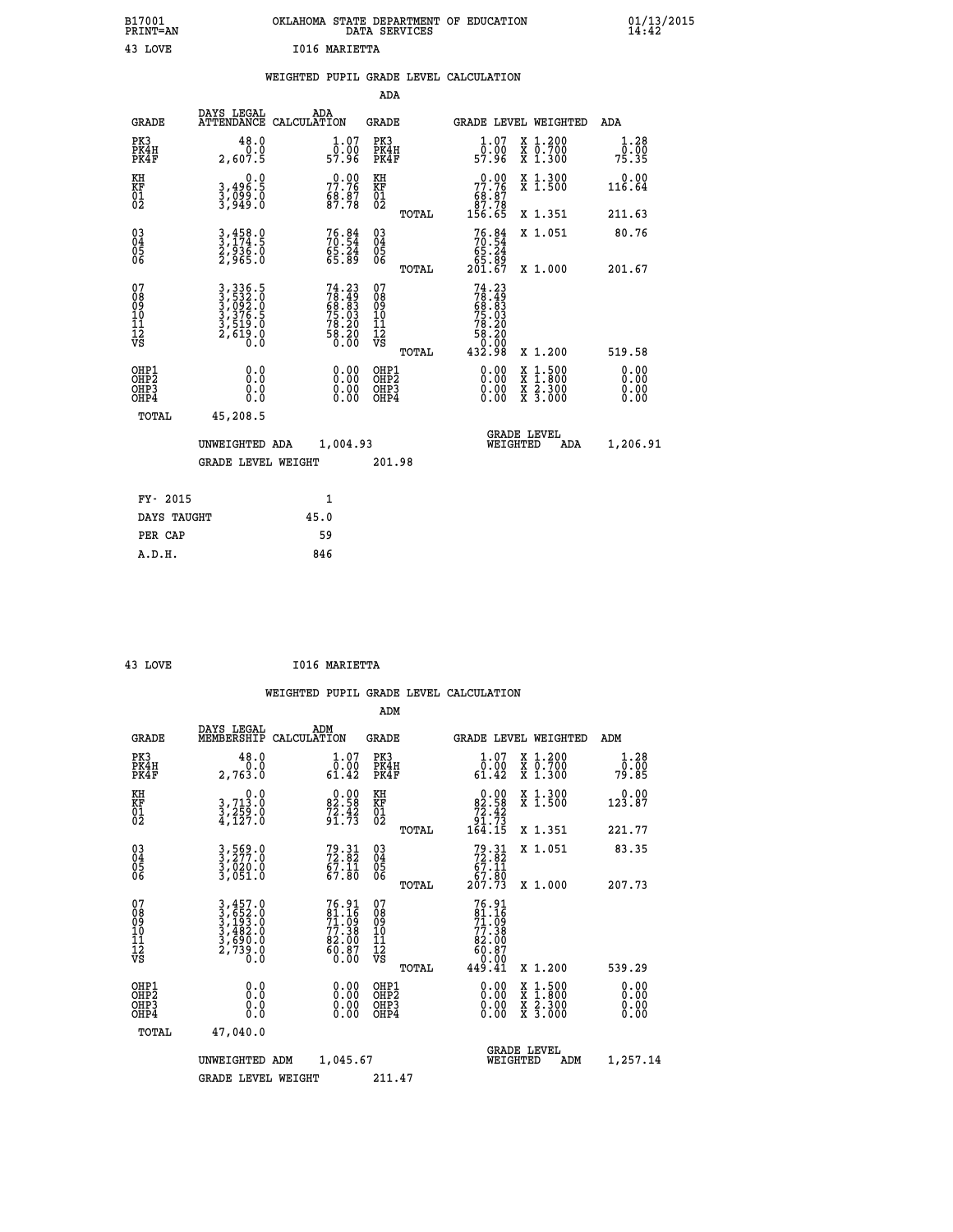| B17001          | OKLAHOMA STATE DEPARTMENT OF EDUCATION |
|-----------------|----------------------------------------|
| <b>PRINT=AN</b> | DATA SERVICES                          |
| LOVE            | COUNTY TOTALS                          |

 **B17001 OKLAHOMA STATE DEPARTMENT OF EDUCATION 01/13/2015**

|                                           |                                                                                           |                                                                                                            | ADA                                      |       |                                                                                                                 |                                                                                                                                      |                              |
|-------------------------------------------|-------------------------------------------------------------------------------------------|------------------------------------------------------------------------------------------------------------|------------------------------------------|-------|-----------------------------------------------------------------------------------------------------------------|--------------------------------------------------------------------------------------------------------------------------------------|------------------------------|
| <b>GRADE</b>                              | DAYS LEGAL                                                                                | ADA<br>ATTENDANCE CALCULATION                                                                              | GRADE                                    |       | <b>GRADE LEVEL WEIGHTED</b>                                                                                     |                                                                                                                                      | ADA                          |
| PK3<br>PK4H<br>PK4F                       | 89.0<br>0.0<br>4,912.0                                                                    | $\begin{smallmatrix} 2.00\\ 0.00\\ 111.48 \end{smallmatrix}$                                               | PK3<br>PK4H<br>PK4F                      |       | 2.00<br>ة.:ة<br>111.48                                                                                          | X 1.200<br>X 0.700<br>X 1.300                                                                                                        | 2.40<br>0.00<br>144.92       |
| KH<br>KF<br>01<br>02                      | 0.0<br>$\frac{6}{5}, \frac{236}{578}$ : 5<br>6,982 : 5                                    | $\begin{smallmatrix} &0.00\\ 141.56\\ 126.77\\ 158.48\end{smallmatrix}$                                    | KH<br>KF<br>01<br>02                     |       | $\begin{smallmatrix} &0.00\\141.56\\126.77\\158.48\\285.25\end{smallmatrix}$                                    | X 1.300<br>X 1.500                                                                                                                   | 0.00<br>212.35               |
|                                           |                                                                                           |                                                                                                            |                                          | TOTAL |                                                                                                                 | X 1.351                                                                                                                              | 385.37                       |
| 03<br>04<br>05<br>06                      | $\frac{6}{5}, \frac{008}{540}.0$<br>$\frac{5}{207}.0$<br>$\frac{207}{5}, \frac{0}{334}.5$ | $\begin{array}{l} 136\cdot 63 \\ 125\cdot 42 \\ 118\cdot 32 \\ 121\cdot 13 \end{array}$                    | 03<br>04<br>05<br>06                     |       | 136.63<br>$\frac{118}{121}$ $\frac{32}{13}$<br>$\frac{121}{364}$ $\frac{13}{87}$                                | X 1.051                                                                                                                              | 508.47                       |
|                                           |                                                                                           |                                                                                                            |                                          | TOTAL |                                                                                                                 | X 1.000                                                                                                                              | 364.87                       |
| 07<br>08<br>09<br>11<br>11<br>12<br>VS    | 5,625.0<br>5,858.0<br>5,521.0<br>5,268.0<br>5,268.0<br>4,949.0<br>3,918.5                 | $\begin{smallmatrix} 127.81\\ 132.72\\ 126.33\\ 126.33\\ 119.25\\ 111.84\\ 88.79\\ 0.00 \end{smallmatrix}$ | 07<br>08<br>09<br>11<br>11<br>12<br>VS   | TOTAL | $\begin{smallmatrix} 127.81\\ 132.72\\ 126.33\\ 119.25\\ 111.84\\ 88.79\\ 0\cdot\ 0\end{smallmatrix}$<br>706.74 | X 1.200                                                                                                                              | 848.09                       |
| OHP1<br>OH <sub>P</sub> 2<br>OHP3<br>OHP4 | 0.0<br>0.0<br>0.0                                                                         | 0.00<br>$\begin{smallmatrix} 0.00 \ 0.00 \end{smallmatrix}$                                                | OHP1<br>OHP <sub>2</sub><br>OHP3<br>OHP4 |       | 0.00<br>0.00<br>0.00                                                                                            | $\begin{smallmatrix} \mathtt{X} & 1 & 500 \\ \mathtt{X} & 1 & 800 \\ \mathtt{X} & 2 & 300 \\ \mathtt{X} & 3 & 000 \end{smallmatrix}$ | 0.00<br>0.00<br>0.00<br>0.00 |
| TOTAL                                     | 77,027.5                                                                                  |                                                                                                            |                                          |       |                                                                                                                 |                                                                                                                                      |                              |
|                                           | UNWEIGHTED ADA                                                                            | 1,748.53                                                                                                   |                                          |       | WEIGHTED                                                                                                        | <b>GRADE LEVEL</b><br>ADA                                                                                                            | 2,101.60                     |
|                                           | <b>GRADE LEVEL WEIGHT</b>                                                                 |                                                                                                            | 353.07                                   |       |                                                                                                                 |                                                                                                                                      |                              |
| FY- 2015                                  |                                                                                           | $\mathbf{1}$                                                                                               |                                          |       |                                                                                                                 |                                                                                                                                      |                              |
| DAYS TAUGHT                               |                                                                                           | 174.0                                                                                                      |                                          |       |                                                                                                                 |                                                                                                                                      |                              |
|                                           |                                                                                           |                                                                                                            |                                          |       |                                                                                                                 |                                                                                                                                      |                              |
| PER CAP                                   |                                                                                           | 298                                                                                                        |                                          |       |                                                                                                                 |                                                                                                                                      |                              |
| A.D.H.                                    |                                                                                           | 1,494                                                                                                      |                                          |       |                                                                                                                 |                                                                                                                                      |                              |

B17001<br>PRINT=AN<br>LOVE

**LOVE COUNTY TOTALS** 

|                                          |                                                                                                                                       |                                                                                                      | ADM                                                |                                                                                                  |                                          |                                                                                  |
|------------------------------------------|---------------------------------------------------------------------------------------------------------------------------------------|------------------------------------------------------------------------------------------------------|----------------------------------------------------|--------------------------------------------------------------------------------------------------|------------------------------------------|----------------------------------------------------------------------------------|
| <b>GRADE</b>                             | DAYS LEGAL<br>MEMBERSHIP                                                                                                              | ADM<br>CALCULATION                                                                                   | <b>GRADE</b>                                       | GRADE LEVEL WEIGHTED                                                                             |                                          | ADM                                                                              |
| PK3<br>PK4H<br>PK4F                      | 92.0<br>0.0<br>5,206.0                                                                                                                | $\begin{smallmatrix} 2.07\0.00\\118.17\end{smallmatrix}$                                             | PK3<br>PK4H<br>PK4F                                | $\begin{smallmatrix} 2.07\0.00\\118.17\end{smallmatrix}$                                         | X 1.200<br>X 0.700<br>X 1.300            | 2.40<br>$\begin{array}{c} \bar{0}\ .\ \bar{0}\ \bar{3}\ .\ \bar{6}\ \end{array}$ |
| KH<br>KF<br>01<br>02                     | 0.0<br>$\frac{6}{2}, \frac{615}{859}$ $\frac{5}{2}, \frac{8}{327}$                                                                    | $\begin{smallmatrix} &0.00\\ 150.15\\ 133.15\\ 166.33\end{smallmatrix}$                              | KH<br>KF<br>01<br>02                               | $\begin{array}{c} 0.00 \\ 150.15 \\ 133.15 \\ 166.33 \\ 299.48 \end{array}$                      | X 1.300<br>X 1.500                       | 225.23                                                                           |
|                                          |                                                                                                                                       |                                                                                                      | TOTAL                                              |                                                                                                  | X 1.351                                  | 404.60                                                                           |
| 03<br>04<br>05<br>06                     | $\begin{smallmatrix} 6 & 212 & 0 \\ 5 & 741 & 0 \\ 5 & 402 & 0 \\ 5 & 532 & 0 \end{smallmatrix}$                                      | $\begin{smallmatrix} 141.29\\ 129.99\\ 122.79\\ 125.64 \end{smallmatrix}$                            | $\begin{matrix} 03 \\ 04 \\ 05 \\ 06 \end{matrix}$ | $141.29$<br>$129.99$<br>$122.79$<br>$125.64$<br>$378.42$                                         | X 1.051                                  | 148.49                                                                           |
|                                          |                                                                                                                                       |                                                                                                      | TOTAL                                              |                                                                                                  | X 1.000                                  | 378.42                                                                           |
| 07<br>08<br>09<br>101<br>112<br>VS       | $\begin{smallmatrix}5\,,\,851\,.0\\6\,,\,105\,.0\\5\,,\,743\,.0\\5\,,\,480\,.0\\5\,,\,198\,.0\\4\,,\,092\,.0\\0\,.0\end{smallmatrix}$ | $132.96$<br>$138.34$<br>$131.46$<br>$\begin{array}{r} 124.78 \\ 117.50 \\ 92.72 \\ 6.00 \end{array}$ | 07<br>08<br>09<br>11<br>11<br>12<br>VS             | 132.96<br>138.34<br>131.46<br>124.08<br>$\begin{array}{l} 117.50 \\ 92.72 \\ 737.06 \end{array}$ |                                          |                                                                                  |
|                                          |                                                                                                                                       |                                                                                                      | TOTAL                                              |                                                                                                  | X 1.200                                  | 884.47                                                                           |
| OHP1<br>OHP2<br>OH <sub>P3</sub><br>OHP4 | 0.0<br>0.000                                                                                                                          |                                                                                                      | OHP1<br>OHP2<br>OHP <sub>3</sub>                   | $0.00$<br>$0.00$<br>0.00                                                                         | X 1:500<br>X 1:800<br>X 2:300<br>X 3:000 | 0.00<br>0.00<br>0.00<br>0.00                                                     |
| TOTAL                                    | 80,455.0                                                                                                                              |                                                                                                      |                                                    |                                                                                                  |                                          |                                                                                  |
|                                          | UNWEIGHTED ADM                                                                                                                        | 1,826.64                                                                                             |                                                    | <b>GRADE LEVEL</b><br>WEIGHTED                                                                   | ADM                                      | 2,197.32                                                                         |
|                                          | <b>GRADE LEVEL WEIGHT</b>                                                                                                             |                                                                                                      | 370.68                                             |                                                                                                  |                                          |                                                                                  |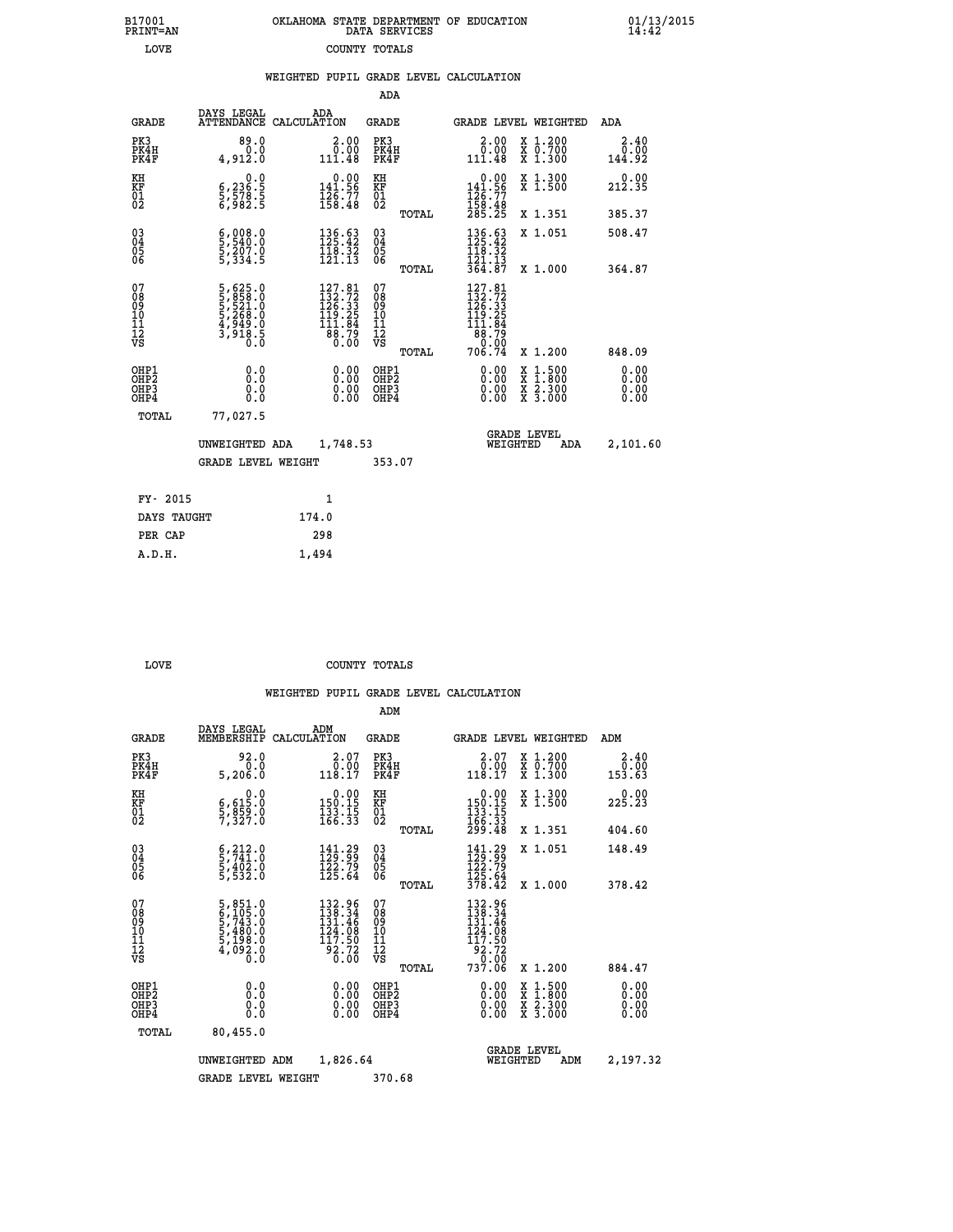| B17001<br>PRINT=AN                     |                                                                            | OKLAHOMA STATE DEPARTMENT OF EDUCATION                      | DATA SERVICES                                              |                                                                   |                                                                                          | $01/13/2015$<br>14:42 |  |
|----------------------------------------|----------------------------------------------------------------------------|-------------------------------------------------------------|------------------------------------------------------------|-------------------------------------------------------------------|------------------------------------------------------------------------------------------|-----------------------|--|
| 44 MAJOR                               |                                                                            | I001 RINGWOOD                                               |                                                            |                                                                   |                                                                                          |                       |  |
|                                        |                                                                            | WEIGHTED PUPIL GRADE LEVEL CALCULATION                      |                                                            |                                                                   |                                                                                          |                       |  |
|                                        |                                                                            |                                                             | ADA                                                        |                                                                   |                                                                                          |                       |  |
| <b>GRADE</b>                           | DAYS LEGAL                                                                 | ADA<br>ATTENDANCE CALCULATION                               | GRADE                                                      |                                                                   | GRADE LEVEL WEIGHTED                                                                     | ADA                   |  |
| PK3<br>PK4H<br>PK4F                    | 0.0<br>0.0<br>1,069.5                                                      | 0.00<br>0.00<br>27.42                                       | PK3<br>PK4H<br>PK4F                                        | 0.00<br>$29.00$<br>$27.42$                                        | X 1.200<br>X 0.700<br>X 1.300                                                            | 0.00<br>0.00<br>35.65 |  |
| KH<br>KF<br>$\frac{01}{02}$            | $\begin{smallmatrix}&&&0.0\\1,024.5\\1,236.5\\1,415.0\end{smallmatrix}$    | 26.27<br>$\frac{31.71}{36.28}$                              | КH<br><b>KF</b><br>01<br>02                                | $0.00$<br>$26.27$<br>$31.71$<br>$36.28$<br>$67.99$                | X 1.300<br>X 1.500                                                                       | 0.00<br>39.41         |  |
|                                        |                                                                            |                                                             | TOTAL                                                      |                                                                   | X 1.351                                                                                  | 91.85                 |  |
| 030404<br>ŎĞ                           | $\frac{1}{1}, \frac{141}{356}.\frac{0}{5}$<br>1,034.5<br>948.5             | 29.26<br>34.78<br>26.53<br>24.32                            | $\begin{matrix} 03 \\ 04 \\ 05 \\ 06 \end{matrix}$         | $29.26$<br>$34.78$<br>$26.53$<br>$24.32$<br>$85.63$               | X 1.051                                                                                  | 30.75                 |  |
|                                        |                                                                            |                                                             | <b>TOTAL</b>                                               |                                                                   | X 1.000                                                                                  | 85.63                 |  |
| 07<br>08<br>09<br>11<br>11<br>12<br>VS | $1, 138.0$<br>$1, 406.0$<br>$1, 212.5$<br>$978.0$<br>900.0<br>840.0<br>Ō.Ō | $29.1836.0531.0925.0823.2821.540.00$                        | 07<br>08<br>09<br>10<br>$\frac{11}{12}$<br>$\frac{12}{18}$ | 29.18<br>36.05<br>31.09<br>25.08<br>23.28<br>$\frac{51.54}{0.00}$ |                                                                                          |                       |  |
| OHP1                                   |                                                                            |                                                             | TOTAL<br>OHP1                                              | 166.22                                                            | X 1.200                                                                                  | 199.46<br>0.00        |  |
| OHP <sub>2</sub><br>OHP3<br>OHP4       | 0.0<br>0.0<br>0.0                                                          | 0.00<br>$\begin{smallmatrix} 0.00 \ 0.00 \end{smallmatrix}$ | OH <sub>P</sub> 2<br>OHP3<br>OHP4                          | 0.00<br>0.00<br>0.00                                              | $\begin{smallmatrix} x & 1.500 \\ x & 1.800 \\ x & 2.300 \\ x & 3.000 \end{smallmatrix}$ | 0.00<br>0.00<br>0.00  |  |
| TOTAL                                  | 15,708.5                                                                   |                                                             |                                                            |                                                                   |                                                                                          |                       |  |
|                                        | UNWEIGHTED ADA                                                             | 402.79                                                      |                                                            | WEIGHTED                                                          | <b>GRADE LEVEL</b><br>ADA                                                                | 482.75                |  |
|                                        | <b>GRADE LEVEL WEIGHT</b>                                                  |                                                             | 79.96                                                      |                                                                   |                                                                                          |                       |  |
| FY- 2015                               |                                                                            | 1                                                           |                                                            |                                                                   |                                                                                          |                       |  |
| DAYS TAUGHT                            |                                                                            | 39.0                                                        |                                                            |                                                                   |                                                                                          |                       |  |
| PER CAP                                |                                                                            | 81                                                          |                                                            |                                                                   |                                                                                          |                       |  |

| 44 MAJOR | I001 RINGWOOD |
|----------|---------------|
|          |               |

 **WEIGHTED PUPIL GRADE LEVEL CALCULATION ADM DAYS LEGAL ADM GRADE MEMBERSHIP CALCULATION GRADE GRADE LEVEL WEIGHTED ADM PK3 0.0 0.00 PK3 0.00 X 1.200 0.00 PK4H 0.0 0.00 PK4H 0.00 X 0.700 0.00 PK4F 1,114.0 28.56 PK4F 28.56 X 1.300 37.13 KH 0.0 0.00 KH 0.00 X 1.300 0.00 KF 1,048.0 26.87 KF 26.87 X 1.500 40.31** 01 1,266.0 32.46 01 32.46<br>02 1,438.0 36.87 02 36.87  **TOTAL 69.33 X 1.351 93.66 03 1,170.0 30.00 03 30.00 X 1.051 31.53 04 1,367.0 35.05 04 35.05 05 1,050.0 26.92 05 26.92 06 971.0 24.90 06 24.90 TOTAL 86.87 X 1.000 86.87**  $\begin{array}{cccc} 07 & 1,176.0 & 30.15 & 07 & 30.15 \ 08 & 1,448.0 & 37.13 & 08 & 37.13 \ 09 & 1,242.0 & 31.85 & 09 & 31.85 \ 10 & 1,029.0 & 26.38 & 10 & 26.38 \ 11 & 937.0 & 24.03 & 11 & 24.03 \ 12 & 936.0 & 24.03 & 12 & 24.03 \ \nabla\mathbf{S} & 6.0 & 76.0 & \nabla\mathbf{S$ **30.15**<br> **37.15**<br> **37.15**<br> **26.38**<br> **26.38**<br> **26.38**<br> **10.200**<br> **27.17**<br> **27.17**<br> **27.17**<br> **27.17**<br> **27.97**<br> **27.97**<br> **27.97**<br> **27.97**<br> **27.97**<br> **27.97**<br> **27.97**<br> **27.97**<br> **27.97**<br> **27.97**<br> **27.97**<br> **27.97**<br> **27.97**<br> **27.9 OHP1 0.0 0.00 OHP1 0.00 X 1.500 0.00 OHP2 0.0 0.00 OHP2 0.00 X 1.800 0.00 OHP3 0.0 0.00 OHP3 0.00 X 2.300 0.00 OHP4 0.0 0.00 OHP4 0.00 X 3.000 0.00 TOTAL 16,152.0 GRADE LEVEL UNWEIGHTED ADM 414.14 WEIGHTED ADM 496.51** GRADE LEVEL WEIGHT 82.37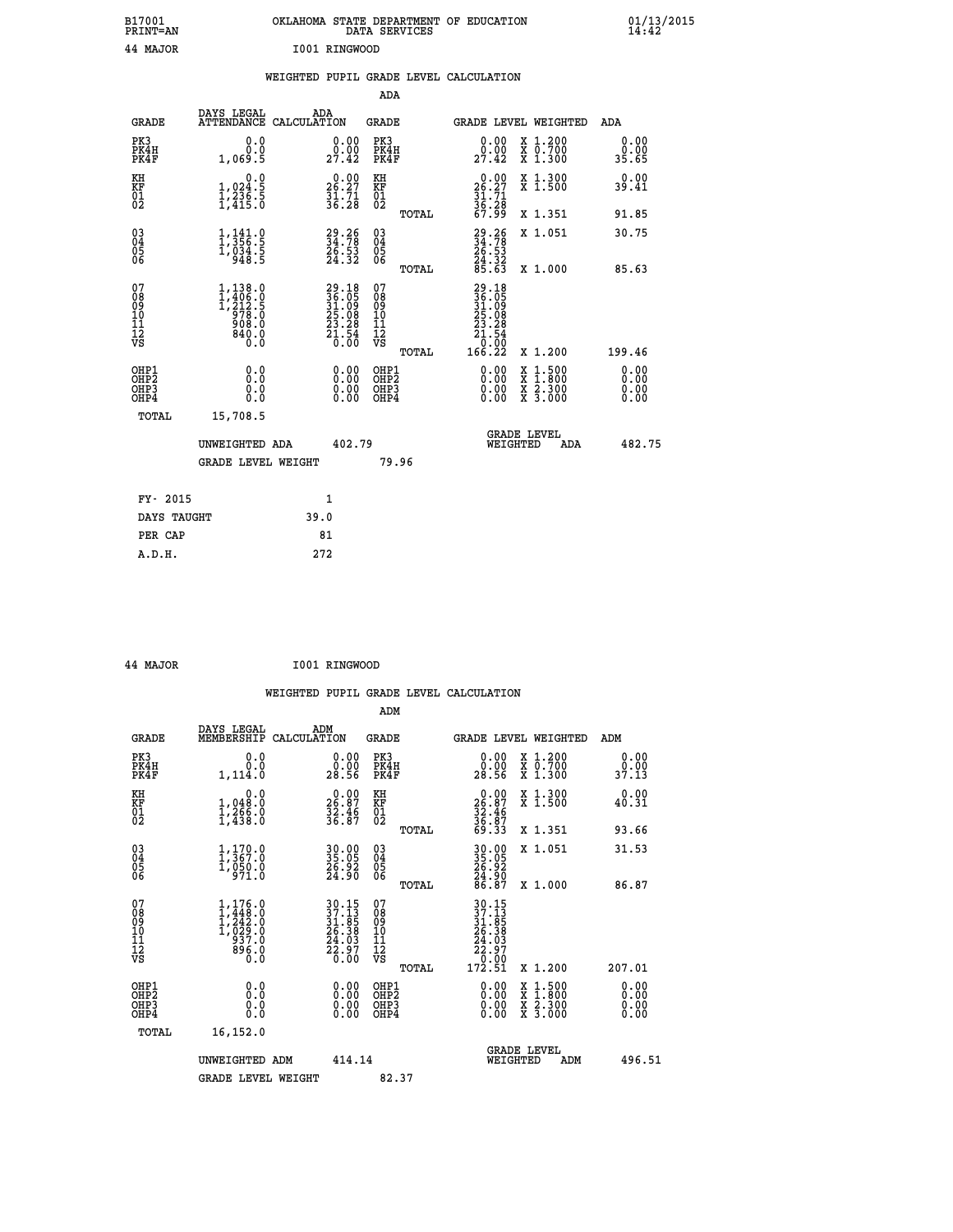| B17001<br><b>PRINT=AN</b> | OKLAHOMA STATE DEPARTMENT OF EDUCATION<br>DATA SERVICES | 01/13/2015 |
|---------------------------|---------------------------------------------------------|------------|
| 44 MAJOR                  | 1004 ALINE-CLEO                                         |            |

|                                                                    |                                           |                                                           |              |                                                                                    |                                                    |       | WEIGHTED PUPIL GRADE LEVEL CALCULATION                              |                                                                                                                     |                              |
|--------------------------------------------------------------------|-------------------------------------------|-----------------------------------------------------------|--------------|------------------------------------------------------------------------------------|----------------------------------------------------|-------|---------------------------------------------------------------------|---------------------------------------------------------------------------------------------------------------------|------------------------------|
|                                                                    |                                           |                                                           |              |                                                                                    | <b>ADA</b>                                         |       |                                                                     |                                                                                                                     |                              |
|                                                                    | <b>GRADE</b>                              | DAYS LEGAL<br>ATTENDANCE CALCULATION                      | ADA          |                                                                                    | <b>GRADE</b>                                       |       |                                                                     | GRADE LEVEL WEIGHTED                                                                                                | ADA                          |
| PK3                                                                | PK4H<br>PK4F                              | 0.0<br>0.0<br>483.0                                       |              | 0.00<br>$\begin{smallmatrix} 0.00 \ 11.23 \end{smallmatrix}$                       | PK3<br>PK4H<br>PK4F                                |       | 0.00<br>$\begin{smallmatrix} 0.00 \ 11.23 \end{smallmatrix}$        | X 1.200<br>X 0.700<br>X 1.300                                                                                       | 0.00<br>0.00<br>14.60        |
| KH<br>KF<br>01<br>02                                               |                                           | $0.0$<br>5.585<br>$\frac{372.5}{659.0}$                   |              | $0.00$<br>13.15<br>$\frac{18.56}{15.33}$                                           | KH<br>KF<br>01<br>02                               |       | 13.15<br>$\frac{18.56}{15.33}$                                      | X 1.300<br>X 1.500                                                                                                  | 0.00<br>19.73                |
|                                                                    |                                           |                                                           |              |                                                                                    |                                                    | TOTAL |                                                                     | X 1.351                                                                                                             | 32.41                        |
| $\begin{smallmatrix} 03 \\[-4pt] 04 \end{smallmatrix}$<br>Ŏ5<br>06 |                                           | 354.0<br>348.5<br>501.5<br>301.0                          |              | 8:38<br>$1\overline{1}\cdot\overline{6}\overline{6}$                               | $\begin{matrix} 03 \\ 04 \\ 05 \\ 06 \end{matrix}$ |       | $8.23$<br>$8.10$<br>11.66                                           | X 1.051                                                                                                             | 8.65                         |
|                                                                    |                                           |                                                           |              |                                                                                    |                                                    | TOTAL | 7.00<br>26.76                                                       | X 1.000                                                                                                             | 26.76                        |
| 07<br>08<br>09<br>11<br>11<br>12<br>VS                             |                                           | 344.0<br>512.5<br>677.0<br>335.5<br>470.0<br>418.5<br>6.0 |              | $\begin{smallmatrix} 8.00\\11.92\\15.74\\7.80\\10.93\\9.73\\0.00\end{smallmatrix}$ | 07<br>08<br>09<br>101<br>11<br>12<br>VS            |       | 8.00<br>$11.92$<br>$15.74$<br>$7.80$<br>$10.93$<br>$9.73$<br>$0.00$ |                                                                                                                     |                              |
|                                                                    |                                           |                                                           |              |                                                                                    |                                                    | TOTAL | 64.12                                                               | X 1.200                                                                                                             | 76.94                        |
|                                                                    | OHP1<br>OH <sub>P</sub> 2<br>OHP3<br>OHP4 | 0.0<br>0.0<br>0.0                                         |              | 0.00<br>$0.00$<br>0.00                                                             | OHP1<br>OHP <sub>2</sub><br>OHP3<br>OHP4           |       | 0.00<br>$0.00$<br>0.00                                              | $\begin{array}{l} \mathtt{X} & 1.500 \\ \mathtt{X} & 1.800 \\ \mathtt{X} & 2.300 \\ \mathtt{X} & 3.000 \end{array}$ | 0.00<br>0.00<br>0.00<br>0.00 |
|                                                                    | TOTAL                                     | 6,342.5                                                   |              |                                                                                    |                                                    |       |                                                                     |                                                                                                                     |                              |
|                                                                    |                                           | UNWEIGHTED ADA                                            |              | 147.48                                                                             |                                                    |       | WEIGHTED                                                            | <b>GRADE LEVEL</b><br>ADA                                                                                           | 179.09                       |
|                                                                    |                                           | <b>GRADE LEVEL WEIGHT</b>                                 |              |                                                                                    |                                                    | 31.61 |                                                                     |                                                                                                                     |                              |
|                                                                    | FY- 2015                                  |                                                           | $\mathbf{1}$ |                                                                                    |                                                    |       |                                                                     |                                                                                                                     |                              |
|                                                                    | DAYS TAUGHT                               |                                                           | 43.0         |                                                                                    |                                                    |       |                                                                     |                                                                                                                     |                              |
|                                                                    | PER CAP                                   |                                                           | 147          |                                                                                    |                                                    |       |                                                                     |                                                                                                                     |                              |
|                                                                    | A.D.H.                                    |                                                           | 88           |                                                                                    |                                                    |       |                                                                     |                                                                                                                     |                              |

 **44 MAJOR I004 ALINE-CLEO**

| <b>GRADE</b>                                       | DAYS LEGAL<br>MEMBERSHIP                                         | ADM<br>CALCULATION                                                                                                     | <b>GRADE</b>                                       |       | <b>GRADE LEVEL WEIGHTED</b>                                                                                                             |                                          | ADM                   |  |
|----------------------------------------------------|------------------------------------------------------------------|------------------------------------------------------------------------------------------------------------------------|----------------------------------------------------|-------|-----------------------------------------------------------------------------------------------------------------------------------------|------------------------------------------|-----------------------|--|
| PK3<br>PK4H<br>PK4F                                | 0.0<br>ة:ة<br>496.0                                              | $\begin{smallmatrix} 0.00\\ 0.00\\ 11.53 \end{smallmatrix}$                                                            | PK3<br>PK4H<br>PK4F                                |       | $\begin{smallmatrix} 0.00\\ 0.00\\ 11.53 \end{smallmatrix}$                                                                             | X 1.200<br>X 0.700<br>X 1.300            | 0.00<br>0.00<br>14.99 |  |
| KH<br>KF<br>01<br>02                               | $\begin{smallmatrix} &0.0\575.0\387.0\668.0\end{smallmatrix}$    | $\begin{smallmatrix} 0.00\\ 13.37\\ 9.00\\ 15.53 \end{smallmatrix}$                                                    | KH<br>KF<br>01<br>02                               |       | $\begin{array}{c} 0.00 \\ 13.37 \\ 9.00 \\ 15.53 \\ 24.53 \end{array}$                                                                  | X 1.300<br>X 1.500                       | 0.00<br>20.06         |  |
|                                                    |                                                                  |                                                                                                                        |                                                    | TOTAL |                                                                                                                                         | X 1.351                                  | 33.14                 |  |
| $\begin{matrix} 03 \\ 04 \\ 05 \\ 06 \end{matrix}$ | 357.0<br>356.0<br>507.0<br>301.0                                 | $\begin{smallmatrix}8.30\8.28\11.79\1.00\end{smallmatrix}$                                                             | $\begin{matrix} 03 \\ 04 \\ 05 \\ 06 \end{matrix}$ |       | $8.30$<br>$8.28$                                                                                                                        | X 1.051                                  | 8.72                  |  |
|                                                    |                                                                  |                                                                                                                        |                                                    | TOTAL | $\frac{11.79}{7.00}$<br>27.07                                                                                                           | X 1.000                                  | 27.07                 |  |
| 07<br>08901112<br>1112<br>VS                       | 349.0<br>524.0<br>711.0<br>353.0<br>483.0<br>446.0<br>446.0      | $\begin{smallmatrix} 8\cdot 12\\12\cdot 19\\16\cdot 53\\8\cdot 21\\11\cdot 23\\10\cdot 37\\0\cdot 00\end{smallmatrix}$ | 07<br>08<br>09<br>11<br>11<br>12<br>VS             | TOTAL | $\begin{array}{r} 8\cdot 12 \\ 12\cdot 19 \\ 16\cdot 53 \\ 8\cdot 21 \\ 11\cdot 23 \\ 10\cdot 37 \\ 0\cdot 09 \\ 6\cdot 65 \end{array}$ | X 1.200                                  | 79.98                 |  |
| OHP1<br>OHP2<br>OH <sub>P3</sub><br>OHP4           | 0.0<br>$\begin{smallmatrix} 0.0 & 0 \ 0.0 & 0 \end{smallmatrix}$ |                                                                                                                        | OHP1<br>OHP2<br>OHP3<br>OHP4                       |       |                                                                                                                                         | X 1:500<br>X 1:800<br>X 2:300<br>X 3:000 | 0.00<br>0.00<br>0.00  |  |
| TOTAL                                              | 6, 513.0                                                         |                                                                                                                        |                                                    |       |                                                                                                                                         |                                          |                       |  |
|                                                    | UNWEIGHTED ADM                                                   | 151.45                                                                                                                 |                                                    |       | WEIGHTED                                                                                                                                | <b>GRADE LEVEL</b><br>ADM                | 183.96                |  |
|                                                    | <b>GRADE LEVEL WEIGHT</b>                                        |                                                                                                                        | 32.51                                              |       |                                                                                                                                         |                                          |                       |  |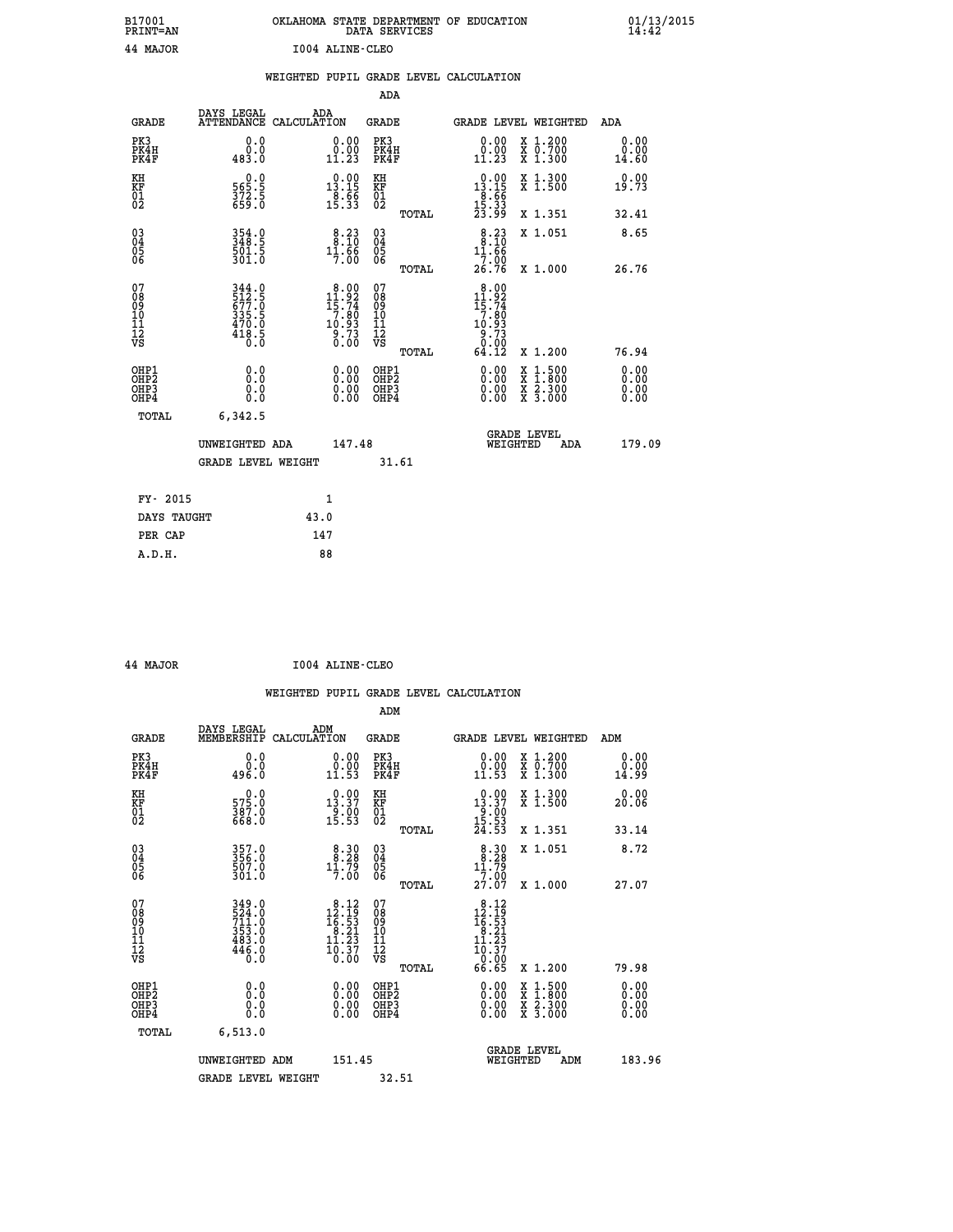| B17001<br><b>PRINT=AN</b> | OKLAHOMA STATE DEPARTMENT OF EDUCATION<br>DATA SERVICES |  |
|---------------------------|---------------------------------------------------------|--|
| 44 MAJOR                  | 1084 FAIRVIEW                                           |  |

 **B17001 OKLAHOMA STATE DEPARTMENT OF EDUCATION 01/13/2015**

|  |  | WEIGHTED PUPIL GRADE LEVEL CALCULATION |
|--|--|----------------------------------------|
|  |  |                                        |

|                                                                              |                                                                                     |                                                                          | ADA                                                |       |                                                                                                                |                                          |                                                        |
|------------------------------------------------------------------------------|-------------------------------------------------------------------------------------|--------------------------------------------------------------------------|----------------------------------------------------|-------|----------------------------------------------------------------------------------------------------------------|------------------------------------------|--------------------------------------------------------|
| <b>GRADE</b>                                                                 | DAYS LEGAL                                                                          | ADA<br>ATTENDANCE CALCULATION                                            | GRADE                                              |       | <b>GRADE LEVEL WEIGHTED</b>                                                                                    |                                          | ADA                                                    |
| PK3<br>PK4H<br>PK4F                                                          | 149.0<br>$1,\overline{\frac{3}{7}}\overline{\frac{6}{2}}\cdot\overset{.}{0}$        | $34.73$<br>$18.10$                                                       | PK3<br>PK4H<br>PK4F                                |       | 3.73<br>$\frac{34.05}{18.10}$                                                                                  | X 1.200<br>X 0.700<br>X 1.300            | 4.48<br>$2\bar{3}\cdot\bar{8}\bar{4}\over 23.5\bar{3}$ |
| KH<br>KF<br>01<br>02                                                         | 277.0<br>2,752.5<br>2,376.5<br>2,312.5                                              | $68.81$<br>$59.41$<br>$57.81$                                            | KH<br>KF<br>01<br>02                               |       | $6.93$<br>$68.81$<br>$59.41$<br>$57.81$                                                                        | X 1.300<br>X 1.500                       | 9.01<br>103.22                                         |
|                                                                              |                                                                                     |                                                                          |                                                    | TOTAL | 117.22                                                                                                         | X 1.351                                  | 158.36                                                 |
| $\begin{matrix} 03 \\ 04 \\ 05 \\ 06 \end{matrix}$                           | 2,253.0<br>2,105.0<br>2,153.5<br>2,052.0                                            | 56.33<br>52.63<br>53.84<br>51.30                                         | $\begin{matrix} 03 \\ 04 \\ 05 \\ 06 \end{matrix}$ |       | $\begin{array}{r} 56.33 \\ 52.63 \\ 53.84 \\ 51.30 \\ 157.77 \end{array}$                                      | X 1.051                                  | 59.20                                                  |
|                                                                              |                                                                                     |                                                                          |                                                    | TOTAL |                                                                                                                | X 1.000                                  | 157.77                                                 |
| 07<br>08<br>09<br>11<br>11<br>12<br>VS                                       | $1,794.5$<br>$2,119.5$<br>$1,695.0$<br>$2,252.0$<br>$1,259.0$<br>$1,618.5$<br>$0.0$ | $44.86$<br>$52.99$<br>$42.38$<br>$56.30$<br>$31.48$<br>$40.46$<br>$0.00$ | 07<br>08<br>09<br>11<br>11<br>12<br>VS             | TOTAL | $44.86$<br>$52.38$<br>$42.38$<br>$56.30$<br>$31.48$<br>$\begin{array}{r} 40.46 \\ -0.00 \\ 268.47 \end{array}$ | X 1.200                                  | 322.16                                                 |
| OHP1<br>OH <sub>P</sub> <sub>2</sub><br>OH <sub>P3</sub><br>OH <sub>P4</sub> | 229.0<br>0.0<br>0.0                                                                 | $5.73$<br>$0.00$<br>$\begin{smallmatrix} 0.00 \ 0.00 \end{smallmatrix}$  | OHP1<br>OHP2<br>OHP3<br>OHP4                       |       | $5.73$<br>$0.00$<br>0.00<br>0.00                                                                               | X 1:500<br>X 1:800<br>X 2:300<br>X 3:000 | 8.60<br>0.00<br>0.00<br>0.00                           |
| TOTAL                                                                        | 29,484.5                                                                            |                                                                          |                                                    |       |                                                                                                                |                                          |                                                        |
|                                                                              | UNWEIGHTED ADA                                                                      | 737.14                                                                   |                                                    |       | WEIGHTED                                                                                                       | <b>GRADE LEVEL</b><br>ADA                | 870.17                                                 |
|                                                                              | <b>GRADE LEVEL WEIGHT</b>                                                           |                                                                          | 133.03                                             |       |                                                                                                                |                                          |                                                        |
|                                                                              |                                                                                     |                                                                          |                                                    |       |                                                                                                                |                                          |                                                        |
| FY- 2015                                                                     |                                                                                     | 1                                                                        |                                                    |       |                                                                                                                |                                          |                                                        |
| DAYS TAUGHT                                                                  |                                                                                     | 40.0                                                                     |                                                    |       |                                                                                                                |                                          |                                                        |
| PER CAP                                                                      |                                                                                     | 99                                                                       |                                                    |       |                                                                                                                |                                          |                                                        |
| A.D.H.                                                                       |                                                                                     | 300                                                                      |                                                    |       |                                                                                                                |                                          |                                                        |

| <b>MAJOR</b> |  |
|--------------|--|

 **ADM**

 **A.D.H. 300**

 **B17001<br>PRINT=AN** 

**AJOR 1084 FAIRVIEW** 

| <b>GRADE</b>                                         | DAYS LEGAL ADM<br>MEMBERSHIP CALCULATION                                            |                                                                                                                                                      | <b>GRADE</b>                                       |       |                                                                                          |          | GRADE LEVEL WEIGHTED                     | ADM                            |
|------------------------------------------------------|-------------------------------------------------------------------------------------|------------------------------------------------------------------------------------------------------------------------------------------------------|----------------------------------------------------|-------|------------------------------------------------------------------------------------------|----------|------------------------------------------|--------------------------------|
| PK3<br>PK4H<br>PK4F                                  | 156.0<br>$1,\frac{1}{7}\frac{1}{6}$ , 0                                             | $35.43$<br>$19.00$                                                                                                                                   | PK3<br>PK4H<br>PK4F                                |       | $35.43$<br>$19.00$                                                                       |          | X 1.200<br>X 0.700<br>X 1.300            | $\frac{4.68}{24.80}$<br>24.70  |
| KH<br>KF<br>01<br>02                                 | 280.0<br>2,834:0<br>2,440:0<br>2,369:0                                              | $7.00$<br>$70.85$<br>$61.00$<br>$59.23$                                                                                                              | KH<br>KF<br>01<br>02                               |       | $7.00\n70.85\n61.00\n59.23\n120.23$                                                      |          | X 1.300<br>X 1.500                       | 9.10<br>106.28                 |
|                                                      |                                                                                     |                                                                                                                                                      |                                                    | TOTAL |                                                                                          |          | X 1.351                                  | 162.43                         |
| $\begin{matrix} 03 \\ 04 \\ 05 \\ 06 \end{matrix}$   | 2,307.0<br>2,137.0<br>2,190.0<br>2,121.0                                            | 57.68<br>53.43<br>54.75<br>53.03                                                                                                                     | $\begin{matrix} 03 \\ 04 \\ 05 \\ 06 \end{matrix}$ |       | $\begin{smallmatrix} 57.68\\ 53.43\\ 54.75\\ 53.03\\ 161.21 \end{smallmatrix}$           |          | X 1.051                                  | 60.62                          |
|                                                      |                                                                                     |                                                                                                                                                      |                                                    | TOTAL |                                                                                          |          | X 1.000                                  | 161.21                         |
| 07<br>08<br>09<br>101<br>11<br>12<br>VS              | $1,857.0$<br>$2,188.0$<br>$1,757.0$<br>$2,334.0$<br>$1,335.0$<br>$1,679.0$<br>$0.0$ | $\begin{smallmatrix} 4\,6\cdot4\,3\\ 5\,4\cdot7\,0\\ 4\,3\cdot9\,3\\ 5\,8\cdot3\,5\\ 3\,3\cdot3\,8\\ 4\,1\cdot9\,8\\ 0\cdot0\,0\\ \end{smallmatrix}$ | 07<br>08<br>09<br>001<br>11<br>11<br>12<br>VS      | TOTAL | $46.43\n43.70\n43.935\n58.35\n33.38\n41.988\n0.000\n278.77$                              |          | $X_1.200$                                | 334.52                         |
| OHP1<br>OHP <sub>2</sub><br>OH <sub>P3</sub><br>OHP4 | 236.0<br>0.0<br>0.000                                                               | $\begin{smallmatrix} 5 & 9 & 0 \\ 0 & 0 & 0 \\ 0 & 0 & 0 \\ 0 & 0 & 0 \end{smallmatrix}$                                                             | OHP1<br>OHP <sub>2</sub><br>OHP3<br>OHP4           |       | $\begin{smallmatrix} 5 & 9 & 0 \\ 0 & 0 & 0 \\ 0 & 0 & 0 \\ 0 & 0 & 0 \end{smallmatrix}$ |          | X 1:500<br>X 1:800<br>X 2:300<br>X 3:000 | $8.85$<br>0.00<br>0.00<br>0.00 |
| TOTAL                                                | 30,397.0                                                                            |                                                                                                                                                      |                                                    |       |                                                                                          |          |                                          |                                |
|                                                      | UNWEIGHTED ADM                                                                      | 759.97                                                                                                                                               |                                                    |       |                                                                                          | WEIGHTED | <b>GRADE LEVEL</b><br>ADM                | 897.19                         |
|                                                      | <b>GRADE LEVEL WEIGHT</b>                                                           |                                                                                                                                                      | 137.22                                             |       |                                                                                          |          |                                          |                                |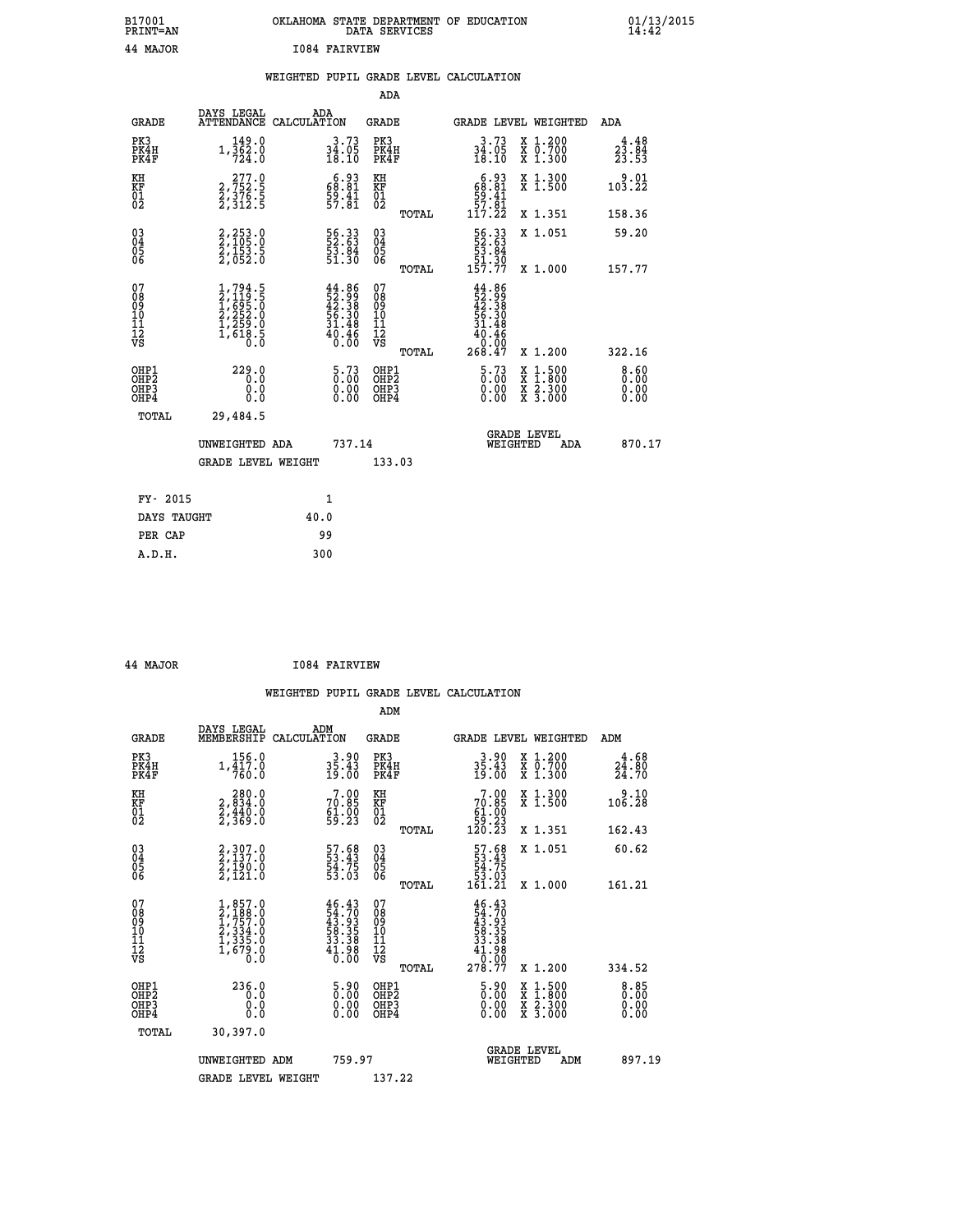| B17001<br>PRINT=AN               |                                                                         | OKLAHOMA STATE DEPARTMENT OF EDUCATION                                   | DATA SERVICES                                      |                                                                                         |                                                                                                                                           | $01/13/2015$<br>14:42        |  |
|----------------------------------|-------------------------------------------------------------------------|--------------------------------------------------------------------------|----------------------------------------------------|-----------------------------------------------------------------------------------------|-------------------------------------------------------------------------------------------------------------------------------------------|------------------------------|--|
| 44 MAJOR                         |                                                                         | I092 CIMARRON                                                            |                                                    |                                                                                         |                                                                                                                                           |                              |  |
|                                  |                                                                         | WEIGHTED PUPIL GRADE LEVEL CALCULATION                                   |                                                    |                                                                                         |                                                                                                                                           |                              |  |
|                                  |                                                                         |                                                                          | <b>ADA</b>                                         |                                                                                         |                                                                                                                                           |                              |  |
| GRADE                            | DAYS LEGAL                                                              | ADA<br>ATTENDANCE CALCULATION                                            | GRADE                                              | GRADE LEVEL WEIGHTED                                                                    |                                                                                                                                           | ADA                          |  |
| PK3<br>PK4H<br>PK4F              | 0.0<br>0.0<br>444.0                                                     | 0.00<br>$\begin{smallmatrix} 0.00 \ 11.10 \end{smallmatrix}$             | PK3<br>PK4H<br>PK4F                                | 0.00<br>$\begin{smallmatrix} 0.00 \ 11.10 \end{smallmatrix}$                            | X 1.200<br>X 0.700<br>X 1.300                                                                                                             | 0.00<br>0.00<br>14.43        |  |
| KH<br>KF<br>01<br>02             | 0.0<br>1,056.5<br>$\frac{959}{750.5}$                                   | $26.00$<br>26.41<br>$\frac{53.98}{18.76}$                                | KH<br>KF<br>01<br>02                               | $26.00$<br>26.41<br>$\frac{23}{18}$ : $\frac{36}{76}$<br>$42.74$                        | X 1.300<br>X 1.500                                                                                                                        | 0.00<br>39.62                |  |
|                                  |                                                                         |                                                                          | TOTAL                                              |                                                                                         | X 1.351                                                                                                                                   | 57.74                        |  |
| 03<br>04<br>05<br>06             | $\begin{smallmatrix} 758.5\\ 697.0\\ 1,131.5\\ 590.5 \end{smallmatrix}$ | $\begin{smallmatrix} 18.96\\ 17.43\\ 28.29\\ 14.76 \end{smallmatrix}$    | $\begin{matrix} 03 \\ 04 \\ 05 \\ 06 \end{matrix}$ | $18.96$<br>$17.43$<br>28.29<br>$\frac{14.76}{60.48}$                                    | X 1.051                                                                                                                                   | 19.93                        |  |
| 07                               |                                                                         |                                                                          | TOTAL<br>07                                        | 17.60                                                                                   | X 1.000                                                                                                                                   | 60.48                        |  |
| 08<br>09<br>11<br>11<br>12<br>VS | 704.0<br>655.0<br>854.0<br>854.0<br>584.0<br>684.0<br>747.5<br>0.0      | $17.60$<br>$16.38$<br>$21.52$<br>$14.64$<br>$17.15$<br>$18.69$<br>$0.00$ | 08<br>09<br>11<br>11<br>12<br>VS                   | $\begin{array}{c} 16.38 \\ 21.52 \\ 14.64 \\ 17.15 \end{array}$<br>$\frac{18.69}{0.00}$ |                                                                                                                                           |                              |  |
|                                  |                                                                         |                                                                          | TOTAL                                              | 105.98                                                                                  | X 1.200                                                                                                                                   | 127.18                       |  |
| OHP1<br>OHP2<br>OHP3<br>OHP4     | 0.0<br>0.0<br>0.0<br>0.0                                                | 0.00<br>$\begin{smallmatrix} 0.00 \ 0.00 \end{smallmatrix}$              | OHP1<br>OHP <sub>2</sub><br>OHP3<br>OHP4           | 0.00<br>0.00<br>0.00                                                                    | $\begin{smallmatrix} \mathtt{X} & 1\cdot500\\ \mathtt{X} & 1\cdot800\\ \mathtt{X} & 2\cdot300\\ \mathtt{X} & 3\cdot000 \end{smallmatrix}$ | 0.00<br>0.00<br>0.00<br>0.00 |  |
| <b>TOTAL</b>                     | 10,617.5                                                                |                                                                          |                                                    |                                                                                         |                                                                                                                                           |                              |  |
|                                  | UNWEIGHTED ADA                                                          | 265.67                                                                   |                                                    | WEIGHTED                                                                                | <b>GRADE LEVEL</b><br>ADA                                                                                                                 | 319.38                       |  |
|                                  | <b>GRADE LEVEL WEIGHT</b>                                               |                                                                          | 53.71                                              |                                                                                         |                                                                                                                                           |                              |  |
| FY- 2015                         |                                                                         | 1                                                                        |                                                    |                                                                                         |                                                                                                                                           |                              |  |
| DAYS TAUGHT                      |                                                                         | 40.0                                                                     |                                                    |                                                                                         |                                                                                                                                           |                              |  |
| PER CAP                          |                                                                         | 114                                                                      |                                                    |                                                                                         |                                                                                                                                           |                              |  |

| 44 MAJOR | I092 CIMARRON |
|----------|---------------|

 **WEIGHTED PUPIL GRADE LEVEL CALCULATION ADM DAYS LEGAL ADM GRADE MEMBERSHIP CALCULATION GRADE GRADE LEVEL WEIGHTED ADM PK3 0.0 0.00 PK3 0.00 X 1.200 0.00 PK4H 0.0 0.00 PK4H 0.00 X 0.700 0.00 PK4F 457.0 11.43 PK4F 11.43 X 1.300 14.86 KH 0.0 0.00 KH 0.00 X 1.300 0.00 KF 1,093.0 27.33 KF 27.33 X 1.500 41.00 01 1,008.0 25.20 01 25.20 02 783.0 19.58 02 19.58 TOTAL 44.78 X 1.351 60.50 03 779.0 19.48 03 19.48 X 1.051 20.47 04 704.0 17.60 04 17.60 05 1,144.0 28.60 05 28.60 06 600.0 15.00 06 15.00 TOTAL 61.20 X 1.000 61.20** 07 720.0 18.00 07 18.00<br>
08 664.0 16.50 18.77<br>
10 611.0 15.28 10 15.28<br>
11 723.0 18.90 12 18.90<br>
VS 756.0 18.90 VS 0.000  **TOTAL 108.62 X 1.200 130.34 OHP1 0.0 0.00 OHP1 0.00 X 1.500 0.00 OHP2 0.0 0.00 OHP2 0.00 X 1.800 0.00 OHP3 0.0 0.00 OHP3 0.00 X 2.300 0.00 OHP4 0.0 0.00 OHP4 0.00 X 3.000 0.00 TOTAL 10,902.0 GRADE LEVEL UNWEIGHTED ADM 272.84 WEIGHTED ADM 328.37** GRADE LEVEL WEIGHT 55.53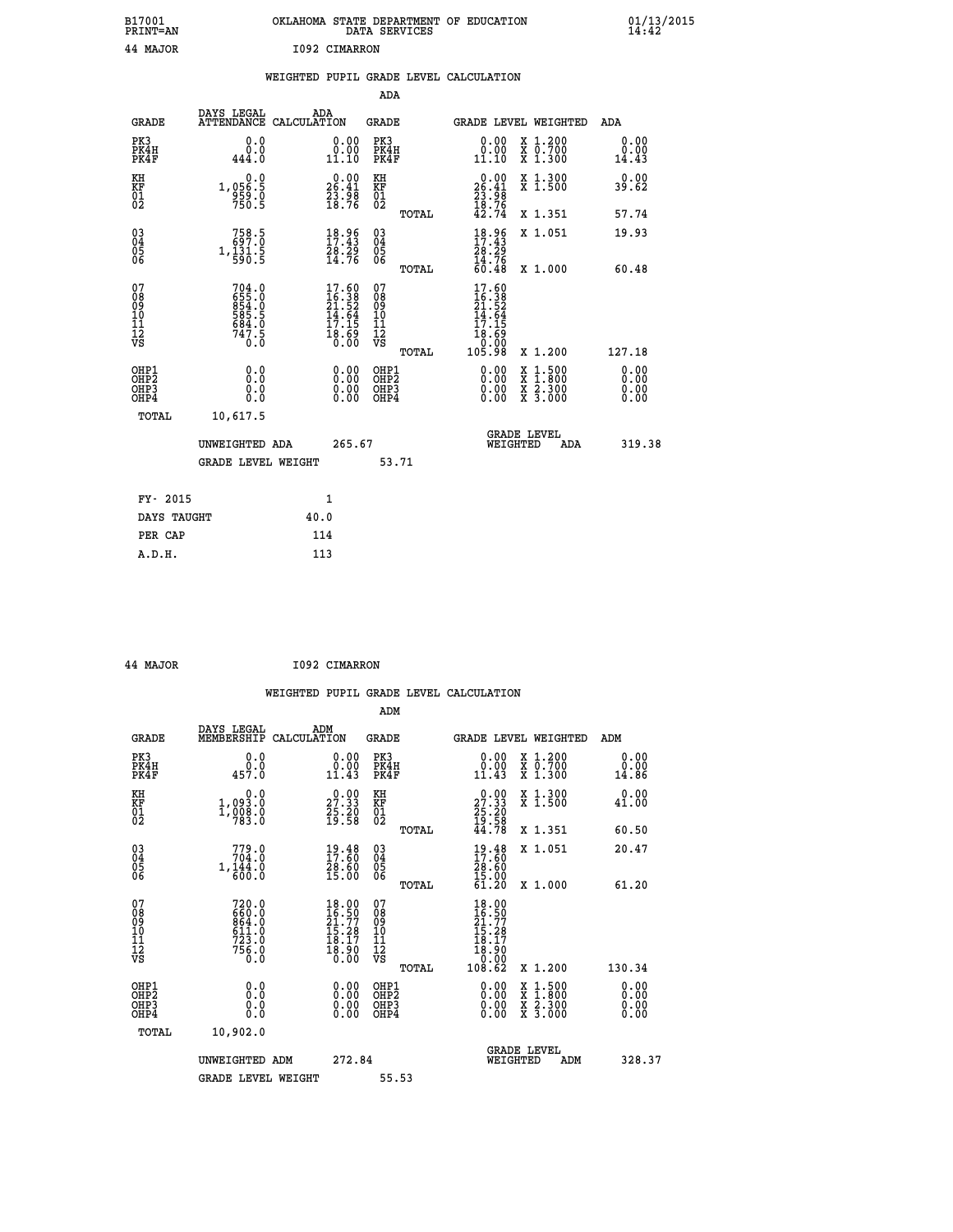| 7001<br>INT=AN | OKLAHOMA STATE DEPARTMENT OF EDUCATION<br>DATA SERVICES |  |
|----------------|---------------------------------------------------------|--|
| <b>MAJOR</b>   | COUNTY TOTALS                                           |  |

 **B17001 OKLAHOMA STATE DEPARTMENT OF EDUCATION 01/13/2015**

|  |  | WEIGHTED PUPIL GRADE LEVEL CALCULATION |
|--|--|----------------------------------------|
|  |  |                                        |

|                                                                              |                                                                 |                                                                                         | ADA                                                |                                                                                                                                                                                  |                              |
|------------------------------------------------------------------------------|-----------------------------------------------------------------|-----------------------------------------------------------------------------------------|----------------------------------------------------|----------------------------------------------------------------------------------------------------------------------------------------------------------------------------------|------------------------------|
| <b>GRADE</b>                                                                 | DAYS LEGAL                                                      | ADA<br>ATTENDANCE CALCULATION                                                           | GRADE                                              | <b>GRADE LEVEL WEIGHTED</b>                                                                                                                                                      | ADA                          |
| PK3<br>PK4H<br>PK4F                                                          | 149.0<br>$\frac{1}{2}, \frac{3}{7}$ $\frac{5}{2}$ $\frac{5}{5}$ | $34.73$<br>$34.05$<br>$67.85$                                                           | PK3<br>PK4H<br>PK4F                                | X 1.200<br>X 0.700<br>X 1.300<br>3.73<br>$\frac{34.05}{67.85}$                                                                                                                   | 4.48<br>23.84<br>88.21       |
| KH<br>KF<br>01<br>02                                                         | 277.0<br>5,399:0<br>4,944.5<br>5,137:0                          | $\begin{smallmatrix}&&6&.93\\134&.64\\123&.76\\128&.18\end{smallmatrix}$                | KH<br><b>KF</b><br>01<br>02                        | $\begin{smallmatrix} & 6 & .93\\134 & .64\\123 & .76\\128 & .18\\251 & .94\end{smallmatrix}$<br>X 1.300<br>X 1.500                                                               | 9.01<br>201.98               |
|                                                                              |                                                                 |                                                                                         | TOTAL                                              | X 1.351                                                                                                                                                                          | 340.36                       |
| $^{03}_{04}$<br>Ŏ5<br>06                                                     | 4,505.5<br>$\frac{4}{3}, \frac{8}{892}.0$                       | $\begin{array}{c} 112.78 \\[-4pt] 112.94 \\[-4pt] 120.32 \\[-4pt] 97.38 \end{array}$    | $\begin{matrix} 03 \\ 04 \\ 05 \\ 06 \end{matrix}$ | $112.78$<br>$112.94$<br>$120.32$<br>X 1.051<br>97.38                                                                                                                             | 449.17                       |
|                                                                              |                                                                 |                                                                                         | TOTAL                                              | 330.64<br>X 1.000                                                                                                                                                                | 330.64                       |
| 07<br>08<br>09<br>11<br>11<br>12<br>VS                                       | 3,980.5<br>4,693.0<br>4,438.5<br>4,151.0<br>3,321.0<br>3,624.5  | $\begin{smallmatrix}99.64\\117.34\\110.73\\103.82\\82.84\\90.42\\0.00\end{smallmatrix}$ | 07<br>08<br>09<br>101<br>11<br>12<br>VS<br>TOTAL   | $\begin{array}{r} 99.64 \\ 117.34 \\ 110.73 \\ 103.82 \\ 82.84 \\ 90.42 \\ 0.00 \\ 604.79 \end{array}$<br>X 1.200                                                                | 725.74                       |
| OHP1<br>OH <sub>P</sub> <sub>2</sub><br>OH <sub>P3</sub><br>OH <sub>P4</sub> | 229.0<br>0.0<br>0.0                                             | $5.73$<br>$0.00$<br>0.00<br>0.00                                                        | OHP1<br>OHP2<br>OHP3<br>OHP4                       | $5.73$<br>$0.00$<br>$\begin{smallmatrix} \mathtt{X} & 1\cdot500 \\ \mathtt{X} & 1\cdot800 \\ \mathtt{X} & 2\cdot300 \\ \mathtt{X} & 3\cdot000 \end{smallmatrix}$<br>0.00<br>0.00 | 8.60<br>0.00<br>0.00<br>0.00 |
| TOTAL                                                                        | 62, 153.0                                                       |                                                                                         |                                                    |                                                                                                                                                                                  |                              |
|                                                                              | UNWEIGHTED ADA                                                  | 1,553.08                                                                                |                                                    | <b>GRADE LEVEL</b><br>WEIGHTED<br>ADA                                                                                                                                            | 1,851.39                     |
|                                                                              | <b>GRADE LEVEL WEIGHT</b>                                       |                                                                                         | 298.31                                             |                                                                                                                                                                                  |                              |
|                                                                              | FY- 2015                                                        | $\mathbf{1}$                                                                            |                                                    |                                                                                                                                                                                  |                              |
|                                                                              | DAYS TAUGHT                                                     | 162.0                                                                                   |                                                    |                                                                                                                                                                                  |                              |
|                                                                              | PER CAP                                                         | 441                                                                                     |                                                    |                                                                                                                                                                                  |                              |
| A.D.H.                                                                       |                                                                 | 773                                                                                     |                                                    |                                                                                                                                                                                  |                              |

 **B17001<br>PRINT=AN** 

 **MAJOR COUNTY TOTALS**

|                                    |                                          |                                                                                                                                                             |                                                                                                 | ADM                                                |       |                                                                                                                                                       |                                          |                        |
|------------------------------------|------------------------------------------|-------------------------------------------------------------------------------------------------------------------------------------------------------------|-------------------------------------------------------------------------------------------------|----------------------------------------------------|-------|-------------------------------------------------------------------------------------------------------------------------------------------------------|------------------------------------------|------------------------|
|                                    | <b>GRADE</b>                             | DAYS LEGAL<br>MEMBERSHIP                                                                                                                                    | ADM<br>CALCULATION                                                                              | <b>GRADE</b>                                       |       | GRADE LEVEL WEIGHTED                                                                                                                                  |                                          | ADM                    |
|                                    | PK3<br>PK4H<br>PK4F                      | 156.0<br>$\frac{1}{2}$ , $\frac{1}{8}$ $\frac{1}{2}$ , $\frac{3}{8}$                                                                                        | $35.43$<br>$70.52$                                                                              | PK3<br>PK4H<br>PK4F                                |       | $3.90$<br>$35.43$<br>$70.52$                                                                                                                          | X 1.200<br>X 0.700<br>X 1.300            | 4.48<br>24.80<br>91.68 |
| KH<br>KF<br>01<br>02               |                                          | 280.0<br>5,550:0<br>5,101:0<br>5,258:0                                                                                                                      | $\begin{array}{c} 7\cdot 00 \\ 138\cdot 42 \\ 127\cdot 66 \\ 131\cdot 21 \end{array}$           | KH<br>KF<br>01<br>02                               |       | $\begin{array}{c} 7.00 \\ 138.42 \\ 127.66 \\ 131.21 \\ 258.87 \end{array}$                                                                           | X 1.300<br>X 1.500                       | 207.65                 |
|                                    |                                          |                                                                                                                                                             |                                                                                                 |                                                    | TOTAL |                                                                                                                                                       | X 1.351                                  | 349.73                 |
| 03<br>04<br>05<br>06               |                                          | $4, 613.0$<br>$4, 564.0$<br>$4, 891.0$<br>$3, 993.0$                                                                                                        | 115.46<br>114.36<br>122.06<br>99.93                                                             | $\begin{matrix} 03 \\ 04 \\ 05 \\ 06 \end{matrix}$ |       | $115.46$<br>$114.36$<br>$122.06$<br>$99.93$<br>$336.35$                                                                                               | X 1.051                                  | 121.34                 |
|                                    |                                          |                                                                                                                                                             |                                                                                                 |                                                    | TOTAL |                                                                                                                                                       | X 1.000                                  | 336.35                 |
| 07<br>08<br>09<br>101<br>112<br>VS |                                          | $\begin{smallmatrix} 4\,,\,102\,.\,0\\ 4\,,\,820\,.\,0\\ 4\,,\,574\,.\,0\\ 4\,,\,327\,.\,0\\ 3\,,\,478\,.\,0\\ 3\,,\,777\,.\,0\\ 0\,.\,0 \end{smallmatrix}$ | $\begin{smallmatrix} 102.70\\ 120.52\\ 14.08\\ 108.22\\ 96.81\\ 94.22\\ 0.00 \end{smallmatrix}$ | 07<br>08<br>09<br>11<br>11<br>12<br>VS             | TOTAL | $\begin{smallmatrix} 102\cdot70\\ 120\cdot52\\ 14\cdot08\\ 108\cdot22\\ 108\cdot81\\ 86\cdot81\\ 94\cdot22\\ 0\cdot00\\ 626\cdot55 \end{smallmatrix}$ | X 1.200                                  | 751.85                 |
|                                    | OHP1<br>OHP2<br>OH <sub>P3</sub><br>OHP4 | 236.0<br>0.0<br>0.000                                                                                                                                       | 5.90<br>0.00<br>0.00<br>0.00                                                                    | OHP1<br>OHP2<br>OHP <sub>3</sub>                   |       | $\frac{5.90}{0.00}$<br>0.00                                                                                                                           | X 1:500<br>X 1:800<br>X 2:300<br>X 3:000 | 0.85<br>0.00<br>0.00   |
|                                    | TOTAL                                    | 63,964.0                                                                                                                                                    |                                                                                                 |                                                    |       |                                                                                                                                                       |                                          |                        |
|                                    |                                          | UNWEIGHTED ADM                                                                                                                                              | 1,598.40                                                                                        |                                                    |       | WEIGHTED                                                                                                                                              | <b>GRADE LEVEL</b><br>ADM                | 1,906.03               |
|                                    |                                          | <b>GRADE LEVEL WEIGHT</b>                                                                                                                                   |                                                                                                 | 307.63                                             |       |                                                                                                                                                       |                                          |                        |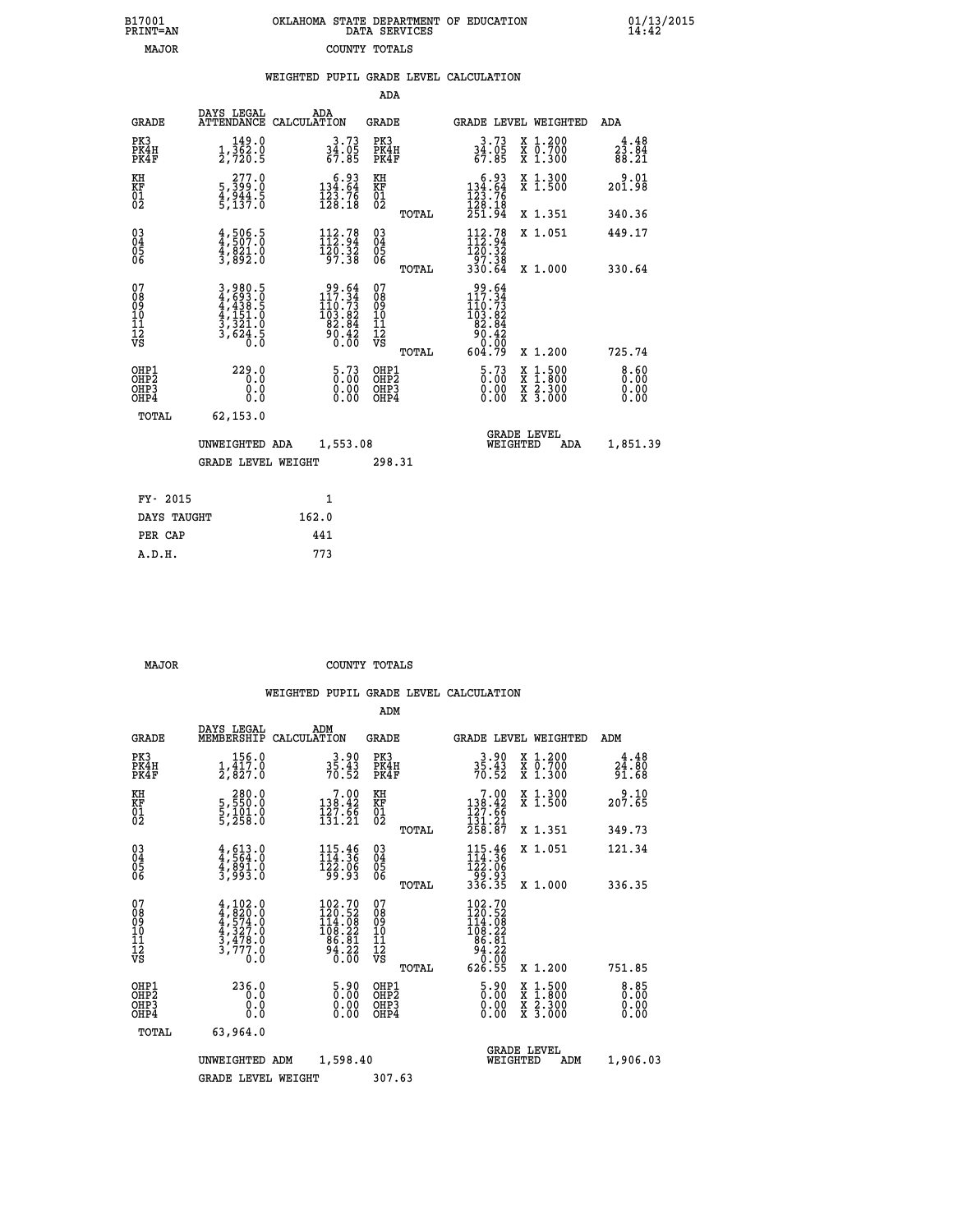| B17001<br><b>PRINT=AN</b> | OKLAHOMA STATE DEPARTMENT OF EDUCATION<br>DATA SERVICES |  |
|---------------------------|---------------------------------------------------------|--|
| 45 MARSHALL               | I002 MADILL                                             |  |

|  |  | WEIGHTED PUPIL GRADE LEVEL CALCULATION |
|--|--|----------------------------------------|
|  |  |                                        |

|                                                                    |                                                                                     |                                                                                                                                      | ADA                                       |       |                                                                                                                                                                                 |                                          |                              |
|--------------------------------------------------------------------|-------------------------------------------------------------------------------------|--------------------------------------------------------------------------------------------------------------------------------------|-------------------------------------------|-------|---------------------------------------------------------------------------------------------------------------------------------------------------------------------------------|------------------------------------------|------------------------------|
| <b>GRADE</b>                                                       | DAYS LEGAL<br><b>ATTENDANCE</b>                                                     | ADA<br>CALCULATION                                                                                                                   | <b>GRADE</b>                              |       | <b>GRADE LEVEL WEIGHTED</b>                                                                                                                                                     |                                          | ADA                          |
| PK3<br>PK4H<br>PK4F                                                | 0.0<br>1,329.0<br>1,420.0                                                           | $34.97$<br>$37.37$                                                                                                                   | PK3<br>PK4H<br>PK4F                       |       | $\begin{smallmatrix} 0.00\\ 34.97\\ 37.37 \end{smallmatrix}$                                                                                                                    | X 1.200<br>X 0.700<br>X 1.300            | 0.00<br>$24.48$<br>$48.58$   |
| KH<br><b>KF</b><br>01<br>02                                        | 0.0<br>$\frac{6}{4}, \frac{332}{347}$ . 5<br>5, 253. 5                              | $0.00$<br>\$166.63<br>$\frac{114}{138}$ $\cdot\frac{31}{25}$                                                                         | KH<br>KF<br>01<br>02                      |       | 0.00<br>$166.63$<br>$114.41$<br>$138.25$<br>$252.66$                                                                                                                            | X 1.300<br>X 1.500                       | 0.00<br>249.95               |
|                                                                    |                                                                                     |                                                                                                                                      |                                           | TOTAL |                                                                                                                                                                                 | X 1.351                                  | 341.34                       |
| $\begin{smallmatrix} 03 \\[-4pt] 04 \end{smallmatrix}$<br>Ŏ5<br>06 | $4,773.0$<br>$4,555.0$<br>$4,594.5$<br>$3,765.5$                                    | $\begin{smallmatrix} 125.61\\ 119.87\\ 120.91\\ 99.09 \end{smallmatrix}$                                                             | $\substack{03 \\ 04}$<br>05<br>06         |       | $\begin{array}{c} 125.61 \\[-4pt] 119.87 \\[-4pt] 120.91 \\[-4pt] 99.09 \\[-4pt] 339.87 \end{array}$                                                                            | X 1.051                                  | 132.02                       |
|                                                                    |                                                                                     |                                                                                                                                      |                                           | TOTAL |                                                                                                                                                                                 | X 1.000                                  | 339.87                       |
| 07<br>08901112<br>1112<br>VS                                       | $4,300.5$<br>$4,849.5$<br>$5,191.5$<br>$4,723.0$<br>$4,004.5$<br>$3,871.0$<br>$0.0$ | $\begin{smallmatrix} 113\cdot 17\\ 127\cdot 62\\ 136\cdot 62\\ 124\cdot 29\\ 105\cdot 38\\ 101\cdot 87\\ 0\cdot 00\end{smallmatrix}$ | 07<br>08<br>09<br>11<br>11<br>12<br>VS    |       | 113.17<br>$\begin{smallmatrix} 1 & 2 & 7 & 6 & 2 \\ 1 & 3 & 6 & 6 & 2 \\ 1 & 2 & 4 & 2 & 9 \\ 1 & 0 & 5 & 3 & 8 \\ 1 & 0 & 1 & 8 & 7 \\ 1 & 0 & 0 & 0 & 0 \\ \end{smallmatrix}$ |                                          |                              |
|                                                                    |                                                                                     |                                                                                                                                      |                                           | TOTAL | 708.95                                                                                                                                                                          | X 1.200                                  | 850.74                       |
| OHP1<br>OH <sub>P</sub> 2<br>OH <sub>P3</sub><br>OH <sub>P4</sub>  | 0.0<br>0.0<br>0.0                                                                   | 0.00<br>0.00<br>0.00                                                                                                                 | OHP1<br>OH <sub>P</sub> 2<br>OHP3<br>OHP4 |       | 0.00<br>0.00<br>0.00                                                                                                                                                            | X 1:500<br>X 1:800<br>X 2:300<br>X 3:000 | 0.00<br>0.00<br>0.00<br>0.00 |
| TOTAL                                                              | 63,310.0                                                                            |                                                                                                                                      |                                           |       |                                                                                                                                                                                 |                                          |                              |
|                                                                    | UNWEIGHTED ADA                                                                      | 1,666.06                                                                                                                             |                                           |       |                                                                                                                                                                                 | GRADE LEVEL<br>WEIGHTED<br>ADA           | 1,986.98                     |
|                                                                    | <b>GRADE LEVEL WEIGHT</b>                                                           |                                                                                                                                      | 320.92                                    |       |                                                                                                                                                                                 |                                          |                              |
| FY- 2015                                                           |                                                                                     | $\mathbf{1}$                                                                                                                         |                                           |       |                                                                                                                                                                                 |                                          |                              |
| DAYS TAUGHT                                                        |                                                                                     | 38.0                                                                                                                                 |                                           |       |                                                                                                                                                                                 |                                          |                              |
| PER CAP                                                            |                                                                                     | 66                                                                                                                                   |                                           |       |                                                                                                                                                                                 |                                          |                              |

 **45 MARSHALL I002 MADILL**

 **A.D.H. 1,092**

 **B17001<br>PRINT=AN** 

|                                          |                                                                                     |                                                                                                                                                                                       | ADM                                                |                                                                                      |                                          |                              |
|------------------------------------------|-------------------------------------------------------------------------------------|---------------------------------------------------------------------------------------------------------------------------------------------------------------------------------------|----------------------------------------------------|--------------------------------------------------------------------------------------|------------------------------------------|------------------------------|
| <b>GRADE</b>                             | DAYS LEGAL<br>MEMBERSHIP                                                            | ADM<br>CALCULATION                                                                                                                                                                    | <b>GRADE</b>                                       |                                                                                      | GRADE LEVEL WEIGHTED                     | ADM                          |
| PK3<br>PK4H<br>PK4F                      | 0.0<br>$1, 440.0$<br>$1, 503.0$                                                     | $\begin{smallmatrix} 0.00\\ 37.89\\ 39.55 \end{smallmatrix}$                                                                                                                          | PK3<br>PK4H<br>PK4F                                | $\begin{smallmatrix} 0.00\\ 37.89\\ 39.55 \end{smallmatrix}$                         | X 1.200<br>X 0.700<br>X 1.300            | 0.00<br>26.52<br>51.42       |
| KH<br>KF<br>01<br>02                     | 0.0<br>6,599:0<br>4,483:0<br>5,491:0                                                | $\begin{smallmatrix} &0.00\\ 173.66\\ 117.97\\ 144.50\end{smallmatrix}$                                                                                                               | KH<br>KF<br>01<br>02                               | $\begin{smallmatrix} &0.00\\ 173.66\\ 117.97\\ 144.50\\ 262.47\end{smallmatrix}$     | X 1.300<br>X 1.500                       | 0.00<br>260.49               |
|                                          |                                                                                     |                                                                                                                                                                                       | TOTAL                                              |                                                                                      | X 1.351                                  | 354.60                       |
| 03<br>04<br>05<br>06                     | 4,948.0<br>4,759.0<br>4,796.0<br>3,833.0                                            | $130.21$<br>$125.24$<br>126.21<br>100.87                                                                                                                                              | $\begin{matrix} 03 \\ 04 \\ 05 \\ 06 \end{matrix}$ | 130.21<br>125.24<br>$\frac{126}{100}$ $\frac{27}{87}$<br>$\frac{352}{32}$            | X 1.051                                  | 136.85                       |
|                                          |                                                                                     |                                                                                                                                                                                       | TOTAL                                              |                                                                                      | X 1.000                                  | 352.32                       |
| 07<br>08<br>09<br>101<br>112<br>VS       | $4,446.0$<br>$5,038.0$<br>$5,400.0$<br>$4,943.0$<br>$4,174.0$<br>$4,048.0$<br>$0.0$ | 117.00<br>132.58<br>142.11<br>$\begin{array}{r} 1\bar{3}\bar{0} \ .\ \bar{0}\bar{9} \ .\ \bar{8}\bar{4} \ 10\bar{9} \ .\ \bar{5}\bar{3} \ 0\ \bar{6} \ .\ \bar{0}\bar{0} \end{array}$ | 07<br>08<br>09<br>11<br>11<br>12<br>VS<br>TOTAL    | 117.00<br>132.58<br>142.11<br>$130.08$<br>$109.84$<br>$106.53$<br>$0.00$<br>$738.14$ | X 1.200                                  | 885.77                       |
| OHP1<br>OHP2<br>OH <sub>P3</sub><br>OHP4 | 0.0<br>0.000                                                                        | $0.00$<br>$0.00$<br>0.00                                                                                                                                                              | OHP1<br>OHP2<br>OHP <sub>3</sub>                   | $0.00$<br>$0.00$<br>0.00                                                             | X 1:500<br>X 1:800<br>X 2:300<br>X 3:000 | 0.00<br>0.00<br>0.00<br>0.00 |
| TOTAL                                    | 65,901.0                                                                            |                                                                                                                                                                                       |                                                    |                                                                                      |                                          |                              |
|                                          | UNWEIGHTED<br>ADM                                                                   | 1,734.24                                                                                                                                                                              |                                                    | WEIGHTED                                                                             | <b>GRADE LEVEL</b><br>ADM                | 2,067.97                     |
|                                          | <b>GRADE LEVEL WEIGHT</b>                                                           |                                                                                                                                                                                       | 333.73                                             |                                                                                      |                                          |                              |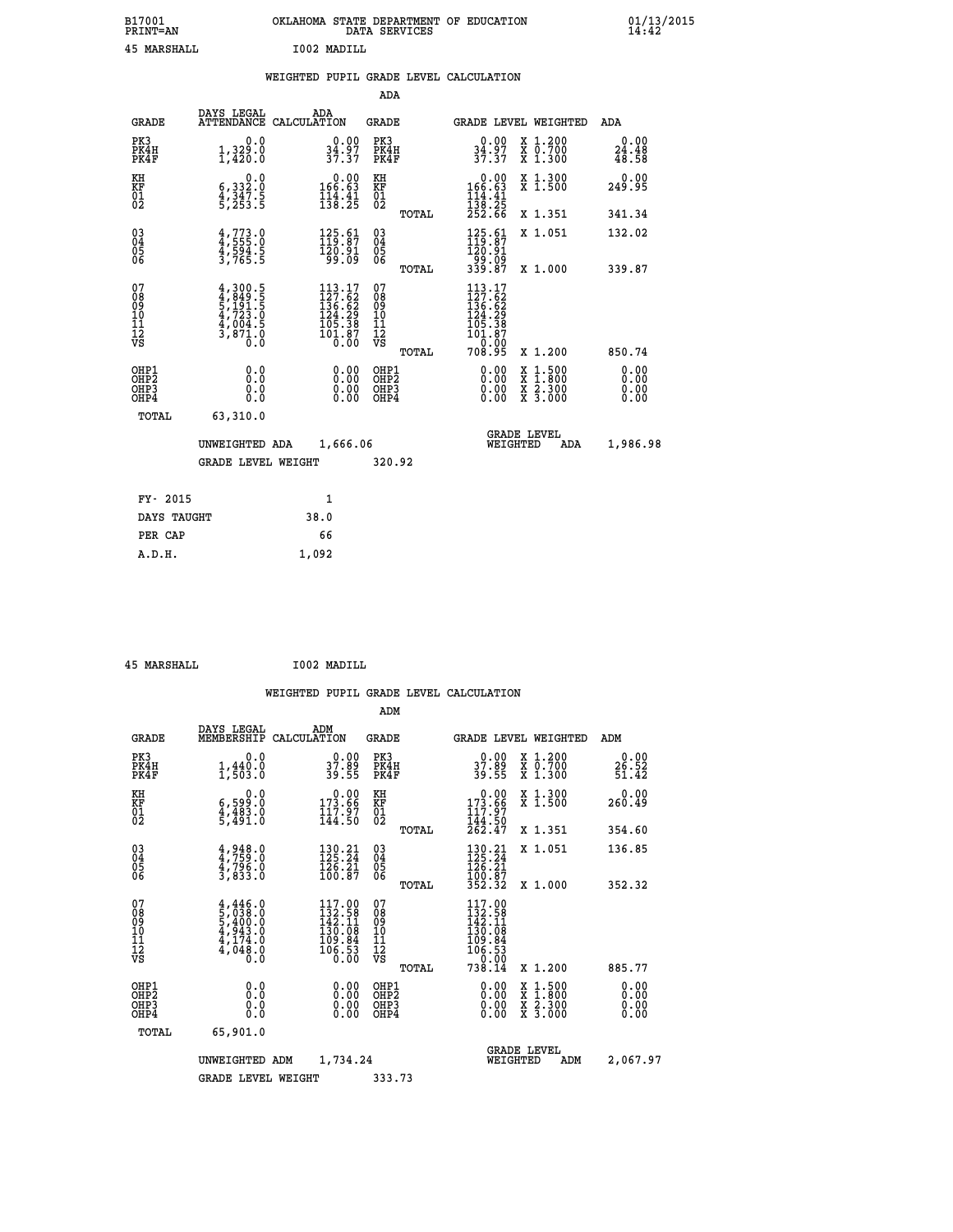| B17001<br><b>PRINT=AN</b> | OKLAHOMA STATE DEPARTMENT OF EDUCATION<br>DATA SERVICES | 01/13/2015 |
|---------------------------|---------------------------------------------------------|------------|
| 45<br>MARSHALL            | I003 KINGSTON                                           |            |

|                                                                    |                                                                                                                                                                                         | WEIGHTED PUPIL GRADE LEVEL CALCULATION                        |                                          |       |                                                                                |                                                                                                                                      |                                                               |
|--------------------------------------------------------------------|-----------------------------------------------------------------------------------------------------------------------------------------------------------------------------------------|---------------------------------------------------------------|------------------------------------------|-------|--------------------------------------------------------------------------------|--------------------------------------------------------------------------------------------------------------------------------------|---------------------------------------------------------------|
|                                                                    |                                                                                                                                                                                         |                                                               | ADA                                      |       |                                                                                |                                                                                                                                      |                                                               |
| <b>GRADE</b>                                                       | DAYS LEGAL                                                                                                                                                                              | ADA<br>ATTENDANCE CALCULATION                                 | <b>GRADE</b>                             |       |                                                                                | GRADE LEVEL WEIGHTED                                                                                                                 | ADA                                                           |
| PK3<br>PK4H<br>PK4F                                                | 1,186.0<br>0.0<br>1,945.5                                                                                                                                                               | 29.65<br>$\begin{smallmatrix} 0.00 \ 48.64 \end{smallmatrix}$ | PK3<br>PK4H<br>PK4F                      |       | 29.65<br>$\frac{0.00}{48.64}$                                                  | X 1.200<br>X 0.700<br>X 1.300                                                                                                        | 35.58<br>$\begin{smallmatrix} 0.00 \ 63.23 \end{smallmatrix}$ |
| KH<br><b>KF</b><br>01<br>02                                        | 0.0<br>3,097:0<br>3,896:5<br>2,858:5                                                                                                                                                    | 77.43<br>$\frac{97.41}{71.46}$                                | KH<br>KF<br>01<br>02                     |       | $0.00$<br>$77.43$<br>$97.41$<br>$71.46$<br>$168.87$                            | X 1.300<br>X 1.500                                                                                                                   | 0.00<br>116.15                                                |
|                                                                    |                                                                                                                                                                                         |                                                               |                                          | TOTAL |                                                                                | X 1.351                                                                                                                              | 228.14                                                        |
| $\begin{smallmatrix} 03 \\[-4pt] 04 \end{smallmatrix}$<br>05<br>ŎĞ | 3, 384.5<br>2, 760.5<br>3, 366.0<br>3, 548.5                                                                                                                                            | $84.61$<br>$84.15$<br>$84.15$<br>$88.71$                      | $\substack{03 \\ 04}$<br>0500            |       | $\begin{smallmatrix}84.61\\69.01\\84.15\\88.71\\241.87\end{smallmatrix}$       | X 1.051                                                                                                                              | 88.93                                                         |
|                                                                    |                                                                                                                                                                                         |                                                               |                                          | TOTAL |                                                                                | X 1.000                                                                                                                              | 241.87                                                        |
| 07<br>08<br>09<br>11<br>11<br>12<br>VS                             | $\begin{smallmatrix} 3\, ,\, 797\, .\, 5\\ 2\, ,\, 911\, .\, 5\\ 2\, ,\, 989\, .\, 0\\ 3\, ,\, 230\, .\, 0\\ 3\, ,\, 322\, .\, 5\\ 2\, ,\, 238\, .\, 5\\ 0\, .\, 0\, \end{smallmatrix}$ | 94.94<br>97.79<br>74.73<br>80.75<br>83.06<br>85.96<br>55.96   | 07<br>08<br>09<br>11<br>11<br>12<br>VS   |       | 94.94<br>97.73<br>74.73<br>80.75<br>83.06<br>83.06<br>55.96<br>50.00<br>487.23 |                                                                                                                                      |                                                               |
|                                                                    |                                                                                                                                                                                         |                                                               |                                          | TOTAL |                                                                                | X 1.200                                                                                                                              | 584.68                                                        |
| OHP1<br>OHP <sub>2</sub><br>OHP3<br>OHP4                           | 0.0<br>0.0<br>0.0                                                                                                                                                                       | 0.00<br>$\begin{smallmatrix} 0.00 \ 0.00 \end{smallmatrix}$   | OHP1<br>OHP <sub>2</sub><br>OHP3<br>OHP4 |       | 0.00<br>$0.00$<br>0.00                                                         | $\begin{smallmatrix} \mathtt{X} & 1 & 500 \\ \mathtt{X} & 1 & 800 \\ \mathtt{X} & 2 & 300 \\ \mathtt{X} & 3 & 000 \end{smallmatrix}$ | 0.00<br>0.00<br>0.00<br>0.00                                  |
| TOTAL                                                              | 45,532.0                                                                                                                                                                                |                                                               |                                          |       |                                                                                |                                                                                                                                      |                                                               |
|                                                                    | UNWEIGHTED ADA                                                                                                                                                                          | 1,138.30                                                      |                                          |       |                                                                                | <b>GRADE LEVEL</b><br>WEIGHTED<br>ADA                                                                                                | 1,358.58                                                      |
|                                                                    | <b>GRADE LEVEL WEIGHT</b>                                                                                                                                                               |                                                               | 220.28                                   |       |                                                                                |                                                                                                                                      |                                                               |
| FY- 2015                                                           |                                                                                                                                                                                         | 1                                                             |                                          |       |                                                                                |                                                                                                                                      |                                                               |
| DAYS TAUGHT                                                        |                                                                                                                                                                                         | 40.0                                                          |                                          |       |                                                                                |                                                                                                                                      |                                                               |
| PER CAP                                                            |                                                                                                                                                                                         | 53                                                            |                                          |       |                                                                                |                                                                                                                                      |                                                               |
| A.D.H.                                                             |                                                                                                                                                                                         | 1,115                                                         |                                          |       |                                                                                |                                                                                                                                      |                                                               |

 **45 MARSHALL I003 KINGSTON**

| <b>GRADE</b>                                       | DAYS LEGAL<br>MEMBERSHIP                                                                                                                                                       | ADM<br>CALCULATION                                                                                   | <b>GRADE</b>                                       |       | GRADE LEVEL WEIGHTED                                                                                                                                                                                                                                                           |                                          | ADM                           |  |
|----------------------------------------------------|--------------------------------------------------------------------------------------------------------------------------------------------------------------------------------|------------------------------------------------------------------------------------------------------|----------------------------------------------------|-------|--------------------------------------------------------------------------------------------------------------------------------------------------------------------------------------------------------------------------------------------------------------------------------|------------------------------------------|-------------------------------|--|
| PK3<br>PK4H<br>PK4F                                | 1,186.0<br>2,067.0                                                                                                                                                             | $\begin{smallmatrix} 29.65\ 0.00 \ 51.68 \end{smallmatrix}$                                          | PK3<br>PK4H<br>PK4F                                |       | 29.65<br>$\frac{0.00}{51.68}$                                                                                                                                                                                                                                                  | X 1.200<br>X 0.700<br>X 1.300            | 35.58<br>$\frac{0.00}{67.18}$ |  |
| KH<br>KF<br>01<br>02                               | 0.0<br>3,264:0<br>4,048.0<br>2,923:0                                                                                                                                           | $\begin{smallmatrix} &0.00\\ 81.60\\ 101.20\\ 73.08\end{smallmatrix}$                                | KH<br>KF<br>01<br>02                               |       | $\begin{smallmatrix} &0.00\\ 81.60\\ 101.20\\ 73.08\\ 174.28\end{smallmatrix}$                                                                                                                                                                                                 | X 1.300<br>X 1.500                       | $0.00$<br>122.40              |  |
|                                                    |                                                                                                                                                                                |                                                                                                      |                                                    | TOTAL |                                                                                                                                                                                                                                                                                | X 1.351                                  | 235.45                        |  |
| $\begin{matrix} 03 \\ 04 \\ 05 \\ 06 \end{matrix}$ | 3,548.0<br>2,857.0<br>3,530.0<br>3,722.0                                                                                                                                       | 88.70<br>71.43<br>88.25<br>93.05                                                                     | $\begin{matrix} 03 \\ 04 \\ 05 \\ 06 \end{matrix}$ |       | $\begin{smallmatrix}88.70\\71.43\\88.25\\93.05\\252.73\end{smallmatrix}$                                                                                                                                                                                                       | X 1.051                                  | 93.22                         |  |
|                                                    |                                                                                                                                                                                |                                                                                                      |                                                    | TOTAL |                                                                                                                                                                                                                                                                                | X 1.000                                  | 252.73                        |  |
| 07<br>089<br>090<br>1112<br>VS                     | $\begin{smallmatrix} 3\,, & 968\,. & 0\\ 4\,, & 114\,. & 0\\ 3\,, & 175\,. & 0\\ 3\,, & 429\,. & 0\\ 3\,, & 581\,. & 0\\ 2\,, & 360\,. & 0\\ 0\,. & 0\,. & 0\end{smallmatrix}$ | $\begin{smallmatrix} 99.20\\ 102.85\\ 79.38\\ 79.33\\ 85.73\\ 89.53\\ 9.00\\ 0.00 \end{smallmatrix}$ | 07<br>08<br>09<br>01<br>11<br>11<br>12<br>VS       | TOTAL | $\begin{array}{r} 99\cdot 20\\102\cdot 85\\79\cdot 33\\85\cdot 73\\89\cdot 53\\99\cdot 50\\59\cdot 00\\0\\515\cdot 69 \end{array}$                                                                                                                                             | X 1.200                                  | 618.83                        |  |
| OHP1<br>OHP2<br>OH <sub>P3</sub><br>OHP4           | $\begin{smallmatrix} 0.0 \ 0.0 \ 0.0 \end{smallmatrix}$                                                                                                                        | $\begin{smallmatrix} 0.00 \ 0.00 \ 0.00 \ 0.00 \end{smallmatrix}$                                    | OHP1<br>OHP2<br>OHP3<br>OHP4                       |       | $\begin{smallmatrix} 0.00 & 0.00 & 0.00 & 0.00 & 0.00 & 0.00 & 0.00 & 0.00 & 0.00 & 0.00 & 0.00 & 0.00 & 0.00 & 0.00 & 0.00 & 0.00 & 0.00 & 0.00 & 0.00 & 0.00 & 0.00 & 0.00 & 0.00 & 0.00 & 0.00 & 0.00 & 0.00 & 0.00 & 0.00 & 0.00 & 0.00 & 0.00 & 0.00 & 0.00 & 0.00 & 0.0$ | X 1:500<br>X 1:800<br>X 2:300<br>X 3:000 | 0.00<br>0.00<br>0.00          |  |
| TOTAL                                              | 47,772.0                                                                                                                                                                       |                                                                                                      |                                                    |       |                                                                                                                                                                                                                                                                                |                                          |                               |  |
|                                                    | UNWEIGHTED                                                                                                                                                                     | 1,194.33<br>ADM                                                                                      |                                                    |       | WEIGHTED                                                                                                                                                                                                                                                                       | <b>GRADE LEVEL</b><br>ADM                | 1,425.39                      |  |
|                                                    | <b>GRADE LEVEL WEIGHT</b>                                                                                                                                                      |                                                                                                      | 231.06                                             |       |                                                                                                                                                                                                                                                                                |                                          |                               |  |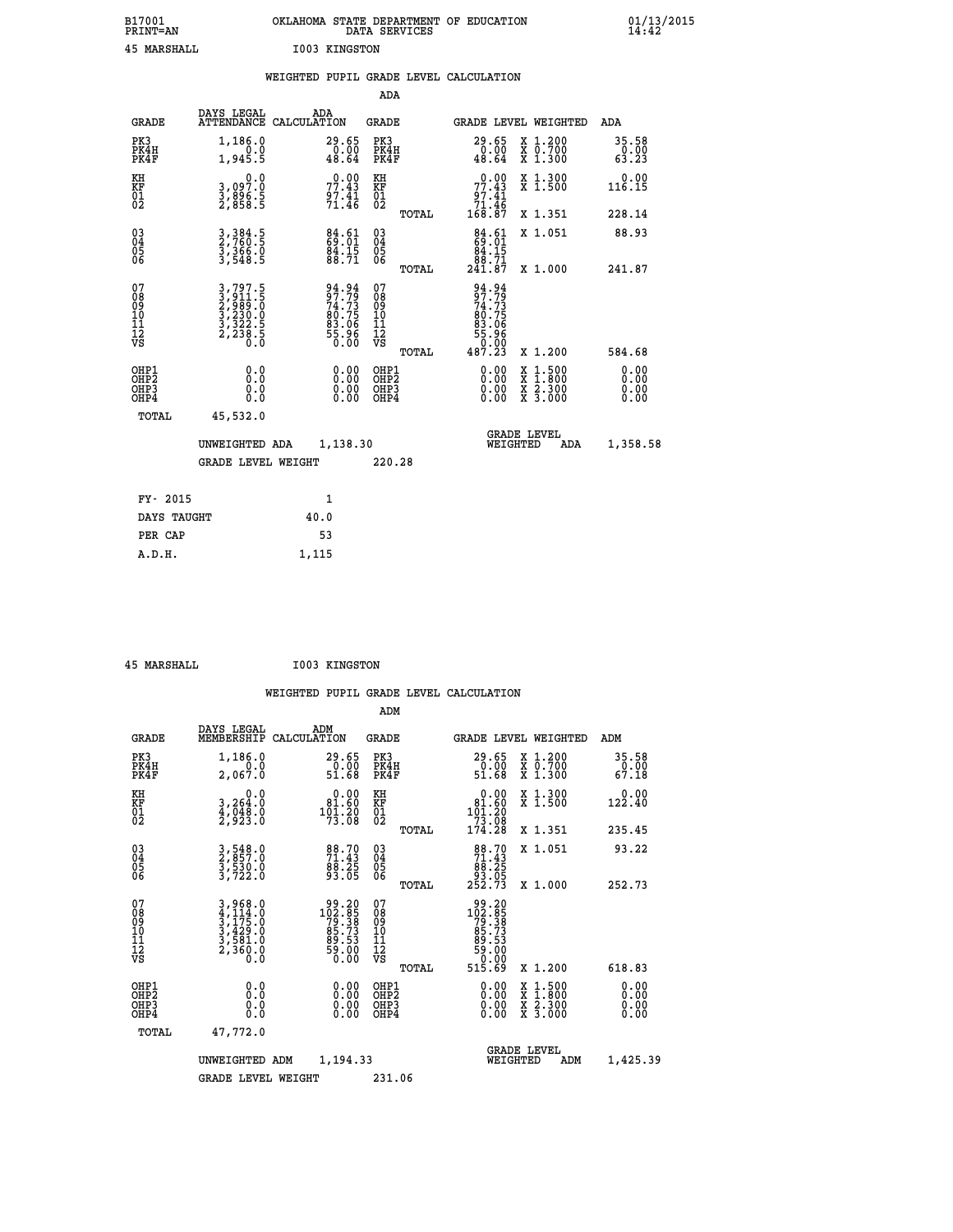| 7001<br>INT=AN |  | OKLAHOMA STATE DEPARTMENT OF EDUCATION<br>DATA SERVICES |  |
|----------------|--|---------------------------------------------------------|--|
| MARSHALL       |  | COUNTY TOTALS                                           |  |

 **B17001 OKLAHOMA STATE DEPARTMENT OF EDUCATION 01/13/2015**

|                                                              |                                                                |      |                                                                                |                                          |       | WEIGHTED PUPIL GRADE LEVEL CALCULATION                                                                |                                                                                                                                           |                                 |
|--------------------------------------------------------------|----------------------------------------------------------------|------|--------------------------------------------------------------------------------|------------------------------------------|-------|-------------------------------------------------------------------------------------------------------|-------------------------------------------------------------------------------------------------------------------------------------------|---------------------------------|
|                                                              |                                                                |      |                                                                                | ADA                                      |       |                                                                                                       |                                                                                                                                           |                                 |
| <b>GRADE</b>                                                 | DAYS LEGAL<br>ATTENDANCE CALCULATION                           | ADA  |                                                                                | GRADE                                    |       | GRADE LEVEL WEIGHTED                                                                                  |                                                                                                                                           | ADA                             |
| PK3<br>PK4H<br>PK4F                                          | 1,186.0<br>$\frac{1}{3}, \frac{3}{365}$ . $\frac{3}{5}$        |      | $\frac{29.65}{34.97}$<br>86.01                                                 | PK3<br>PK4H<br>PK4F                      |       | $\frac{29.65}{34.97}$<br>86.01                                                                        | X 1.200<br>X 0.700<br>X 1.300                                                                                                             | 35.58<br>$\frac{24.48}{111.81}$ |
| KH<br>KF<br>01<br>02                                         | 0.0<br>9,429:0<br>8,244:0<br>8,112:0                           |      | $0.00$<br>244.06<br>$\frac{211.82}{209.71}$                                    | KH<br>KF<br>$\overline{01}$              |       | 244.00<br>$\frac{211.82}{209.71}$                                                                     | X 1.300<br>X 1.500                                                                                                                        | 0.00<br>366.10                  |
|                                                              |                                                                |      |                                                                                |                                          | TOTAL | 421.53                                                                                                | X 1.351                                                                                                                                   | 569.48                          |
| $\begin{smallmatrix} 03 \\[-4pt] 04 \end{smallmatrix}$<br>Ŏ5 | 8,157.5<br>7,315.5<br>7,960.5<br>7,314.0                       |      | $\frac{210.22}{188.88}$                                                        | $\substack{03 \\ 04}$<br>05<br>06        |       | $\begin{smallmatrix} 210.22 \\ 188.88 \\ 205.06 \\ 187.80 \\ 581.74 \end{smallmatrix}$                | X 1.051                                                                                                                                   | 802.69                          |
| ŌĞ                                                           |                                                                |      | 187.80                                                                         |                                          | TOTAL |                                                                                                       | X 1.000                                                                                                                                   | 581.74                          |
| 07<br>08<br>09<br>11<br>11<br>12<br>VS                       | 8,098.0<br>8,761.0<br>8,180.5<br>7,953.0<br>7,327.0<br>6,109.5 |      | $208.11$<br>$225.41$<br>$211.35$<br>$205.04$<br>$188.44$<br>$157.83$<br>$0.00$ | 07<br>08<br>09<br>11<br>11<br>12<br>VS   | TOTAL | 208.11<br>$\frac{225}{211}$ $\frac{41}{35}$<br>$205.04$<br>$188.44$<br>$157.83$<br>$0.00$<br>1,196.18 | X 1.200                                                                                                                                   | 1,435.42                        |
| OHP1<br>OH <sub>P</sub> 2<br>OHP3<br>OHP4                    | 0.0<br>0.0<br>0.0                                              |      | $\begin{smallmatrix} 0.00 \ 0.00 \ 0.00 \ 0.00 \end{smallmatrix}$              | OHP1<br>OHP <sub>2</sub><br>OHP3<br>OHP4 |       | 0.00<br>$0.00$<br>0.00                                                                                | $\begin{smallmatrix} \mathtt{X} & 1\cdot500\\ \mathtt{X} & 1\cdot800\\ \mathtt{X} & 2\cdot300\\ \mathtt{X} & 3\cdot000 \end{smallmatrix}$ | 0.00<br>0.00<br>0.00<br>0.00    |
| TOTAL                                                        | 108,842.0                                                      |      |                                                                                |                                          |       |                                                                                                       |                                                                                                                                           |                                 |
|                                                              | UNWEIGHTED ADA                                                 |      | 2,804.36                                                                       |                                          |       | WEIGHTED                                                                                              | <b>GRADE LEVEL</b><br><b>ADA</b>                                                                                                          | 3,345.56                        |
|                                                              | <b>GRADE LEVEL WEIGHT</b>                                      |      |                                                                                | 541.20                                   |       |                                                                                                       |                                                                                                                                           |                                 |
| FY- 2015                                                     |                                                                |      | $\mathbf{1}$                                                                   |                                          |       |                                                                                                       |                                                                                                                                           |                                 |
| DAYS TAUGHT                                                  |                                                                | 78.0 |                                                                                |                                          |       |                                                                                                       |                                                                                                                                           |                                 |
| PER CAP                                                      |                                                                | 119  |                                                                                |                                          |       |                                                                                                       |                                                                                                                                           |                                 |

 **MARSHALL COUNTY TOTALS**

 **A.D.H. 2,207**

 **B17001<br>PRINT=AN** 

|                                          |                                                                |                                                                                      | ADM                                                 |                                                                                   |                                          |                              |
|------------------------------------------|----------------------------------------------------------------|--------------------------------------------------------------------------------------|-----------------------------------------------------|-----------------------------------------------------------------------------------|------------------------------------------|------------------------------|
| <b>GRADE</b>                             | DAYS LEGAL<br>MEMBERSHIP                                       | ADM<br>CALCULATION                                                                   | <b>GRADE</b>                                        | GRADE LEVEL WEIGHTED                                                              |                                          | ADM                          |
| PK3<br>PK4H<br>PK4F                      | 1,186.0<br>1,440.0<br>3,570.0                                  | $\frac{29.65}{37.89}$<br>91.23                                                       | PK3<br>PK4H<br>PK4F                                 | 29.65<br>37.89<br>91.23                                                           | X 1.200<br>X 0.700<br>X 1.300            | 35.58<br>26.52<br>118.60     |
| KH<br>KF<br>01<br>02                     | 0.0<br>9,863.0<br>8,531.0<br>8,414.0                           | $255.26$<br>$219.17$<br>$217.58$                                                     | KH<br>KF<br>01<br>02                                | $\begin{smallmatrix} &0.00\\ 255.26\\ 219.17\\ 217.58\\ 436.75 \end{smallmatrix}$ | X 1.300<br>X 1.500                       | 0.00<br>382.89               |
|                                          |                                                                |                                                                                      | TOTAL                                               |                                                                                   | X 1.351                                  | 590.05                       |
| 03<br>04<br>05<br>06                     | 8,496.0<br>7,616.0<br>8,326.0<br>7,555.0                       | 218.91<br>196.67<br>214.46<br>193.92                                                 | $\begin{array}{c} 03 \\ 04 \\ 05 \\ 06 \end{array}$ | 218.91<br>196.67<br>214.46<br>193.92<br>605.05                                    | X 1.051                                  | 230.07                       |
|                                          |                                                                |                                                                                      | TOTAL                                               |                                                                                   | X 1.000                                  | 605.05                       |
| 07<br>08<br>09<br>101<br>11<br>12<br>VS  | 8,414.0<br>9,152.0<br>8,575.0<br>8,372.0<br>7,755.0<br>6,408.0 | 216.20<br>235.43<br>221.49<br>$221.49$<br>$215.81$<br>$199.37$<br>$165.53$<br>$0.00$ | 07<br>08<br>09<br>11<br>11<br>12<br>VS<br>TOTAL     | 216.20<br>235.43<br>221.49<br>215.81<br>199.37<br>165.53<br>0.000<br>1, 253.83    | X 1.200                                  | 1,504.60                     |
| OHP1<br>OHP2<br>OH <sub>P3</sub><br>OHP4 | 0.0<br>0.000                                                   | $0.00$<br>$0.00$<br>0.00                                                             | OHP1<br>OHP2<br>OHP <sub>3</sub>                    | $0.00$<br>$0.00$<br>0.00                                                          | X 1:500<br>X 1:800<br>X 2:300<br>X 3:000 | 0.00<br>0.00<br>0.00<br>0.00 |
|                                          | TOTAL<br>113,673.0                                             |                                                                                      |                                                     |                                                                                   |                                          |                              |
|                                          | UNWEIGHTED                                                     | 2,928.57<br>ADM                                                                      |                                                     | <b>GRADE LEVEL</b><br>WEIGHTED                                                    | ADM                                      | 3,493.36                     |
|                                          | <b>GRADE LEVEL WEIGHT</b>                                      |                                                                                      | 564.79                                              |                                                                                   |                                          |                              |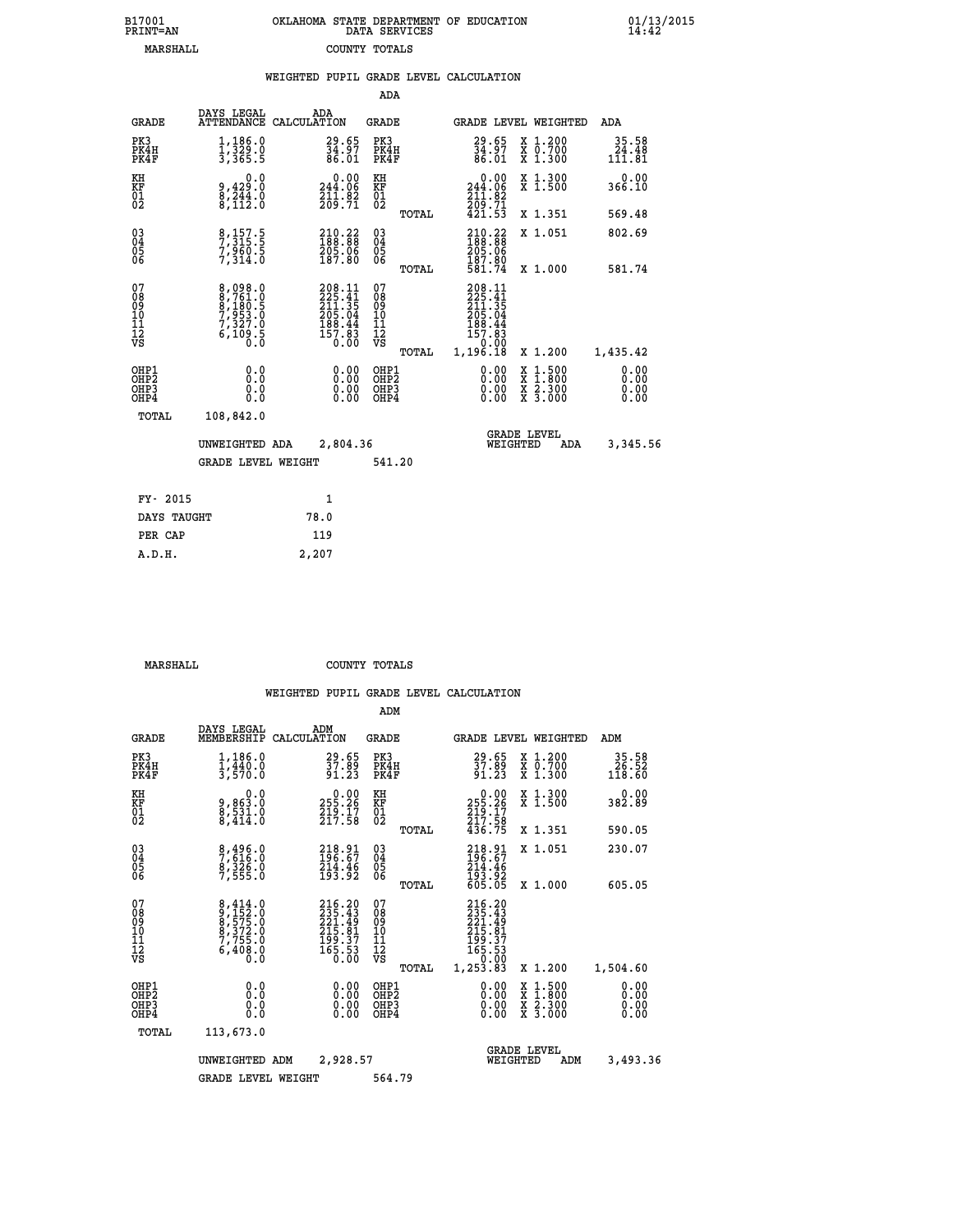| B17001<br>PRINT=AN                           |                                                                          | OKLAHOMA STATE DEPARTMENT OF EDUCATION                      | DATA SERVICES                                              |                                                                                       |                                          | $01/13/2015$<br>14:42        |  |
|----------------------------------------------|--------------------------------------------------------------------------|-------------------------------------------------------------|------------------------------------------------------------|---------------------------------------------------------------------------------------|------------------------------------------|------------------------------|--|
| 46 MAYES                                     |                                                                          | C021 SPAVINAW                                               |                                                            |                                                                                       |                                          |                              |  |
|                                              |                                                                          | WEIGHTED PUPIL GRADE LEVEL CALCULATION                      |                                                            |                                                                                       |                                          |                              |  |
|                                              |                                                                          |                                                             | ADA                                                        |                                                                                       |                                          |                              |  |
| <b>GRADE</b>                                 | DAYS LEGAL                                                               | ADA<br>ATTENDANCE CALCULATION                               | GRADE                                                      |                                                                                       | GRADE LEVEL WEIGHTED                     | ADA                          |  |
| PK3<br>PK4H<br>PK4F                          | 20.0<br>0.0<br>196.0                                                     | $\substack{0.48 \\ 0.00 \\ 4.67}$                           | PK3<br>PK4H<br>PK4F                                        | 0.48<br>$\begin{smallmatrix} \v{0} \ \v{0} \ \v{4} \ \v{6} \ \v{7} \end{smallmatrix}$ | X 1.200<br>X 0.700<br>X 1.300            | 0.58<br>0.00<br>6.07         |  |
| KH<br>ΚF<br>$\frac{01}{02}$                  | 224.0<br>$\frac{4}{2}$ $\frac{3}{2}$ $\frac{1}{9}$ $\cdot$ $\frac{0}{0}$ | $0.00$<br>5.33<br>$10.26$<br>5.69                           | KH<br>KF<br>01<br>02                                       | $0.00$<br>5.33<br>$10.26$<br>$5.69$<br>$15.95$                                        | X 1.300<br>X 1.500                       | 0.00<br>8.00                 |  |
|                                              |                                                                          |                                                             | TOTAL                                                      |                                                                                       | X 1.351                                  | 21.55                        |  |
| 03<br>04<br>05<br>06                         | 298.0<br>426.0<br>572.5<br>290.0                                         | 10:10<br>13.63<br>6.90                                      | $\begin{matrix} 03 \\ 04 \\ 05 \\ 06 \end{matrix}$         | 10:10<br>13.63<br>6.90                                                                | X 1.051                                  | 7.46                         |  |
|                                              | 230.5                                                                    |                                                             | <b>TOTAL</b>                                               | 30.67                                                                                 | X 1.000                                  | 30.67                        |  |
| 07<br>08<br>09<br>10<br>11<br>11<br>12<br>VS | $\frac{318.0}{0.0}$<br>0.0<br>0.0<br>$\S.$ $\S$                          | $5.497.570.000.000.000.000.000.00$                          | 07<br>08<br>09<br>10<br>$\frac{11}{12}$<br>$\frac{12}{18}$ | $\frac{5.49}{7.57}$<br>0.00<br>0.00<br>0.00                                           |                                          |                              |  |
|                                              |                                                                          |                                                             | TOTAL                                                      | 0.00<br>13.06                                                                         | X 1.200                                  | 15.67                        |  |
| OHP1<br>OHP2<br>OHP3<br>OHP4                 | 0.0<br>0.0<br>0.0<br>0.0                                                 | 0.00<br>$\begin{smallmatrix} 0.00 \ 0.00 \end{smallmatrix}$ | OHP1<br>OH <sub>P</sub> 2<br>OHP3<br>OHP4                  | 0.00<br>0.00<br>0.00                                                                  | X 1:500<br>X 1:800<br>X 2:300<br>X 3:000 | 0.00<br>0.00<br>0.00<br>0.00 |  |
| TOTAL                                        | 3,245.0                                                                  |                                                             |                                                            |                                                                                       |                                          |                              |  |
|                                              | UNWEIGHTED ADA                                                           | 77.26                                                       |                                                            | WEIGHTED                                                                              | <b>GRADE LEVEL</b><br>ADA                | 90.00                        |  |
|                                              | GRADE LEVEL WEIGHT                                                       |                                                             | 12.74                                                      |                                                                                       |                                          |                              |  |
| FY- 2015                                     |                                                                          | 1                                                           |                                                            |                                                                                       |                                          |                              |  |
| DAYS TAUGHT                                  |                                                                          | 42.0                                                        |                                                            |                                                                                       |                                          |                              |  |
| PER CAP                                      |                                                                          | 90                                                          |                                                            |                                                                                       |                                          |                              |  |

| 46 MAYES |  | C021 SPAVINAW |
|----------|--|---------------|
|----------|--|---------------|

 **WEIGHTED PUPIL GRADE LEVEL CALCULATION ADM DAYS LEGAL ADM GRADE MEMBERSHIP CALCULATION GRADE GRADE LEVEL WEIGHTED ADM PK3 20.0 0.48 PK3 0.48 X 1.200 0.58 PK4H 0.0 0.00 PK4H 0.00 X 0.700 0.00 PK4F 205.0 4.88 PK4F 4.88 X 1.300 6.34 KH 0.0 0.00 KH 0.00 X 1.300 0.00 KF 248.0 5.90 KF 5.90 X 1.500 8.85 01 460.0 10.95 01 10.95 02 252.0 6.00 02 6.00 TOTAL 16.95 X 1.351 22.90 03 312.0 7.43 03 7.43 X 1.051 7.81 04 450.0 10.71 04 10.71 05 603.0 14.36 05 14.36 06 303.0 7.21 06 7.21 TOTAL 32.28 X 1.000 32.28 07 251.0 5.98 07 5.98 08** 342.0 8.14 08 8.14 **03 0.00 0.00 0.000 0.000 10 0.0 0.00 10 0.00 11 0.0 0.00 11 0.00 12 0.0 0.00 12 0.00 VS 0.0 0.00 VS 0.00 TOTAL 14.12 X 1.200 16.94 OHE1 0.00 0.00 0.000 OHE1 0.00 X 1.500 0.00 OHES 0.0 0.0 0.00 OHES 0.00 X 1.800 0.00 OHP3 0.0 0.00 OHP3 0.00 X 2.300 0.00 OHP4 0.0 0.00 OHP4 0.00 X 3.000 0.00 TOTAL 3,446.0 GRADE LEVEL UNWEIGHTED ADM 82.04 WEIGHTED ADM 95.70** GRADE LEVEL WEIGHT 13.66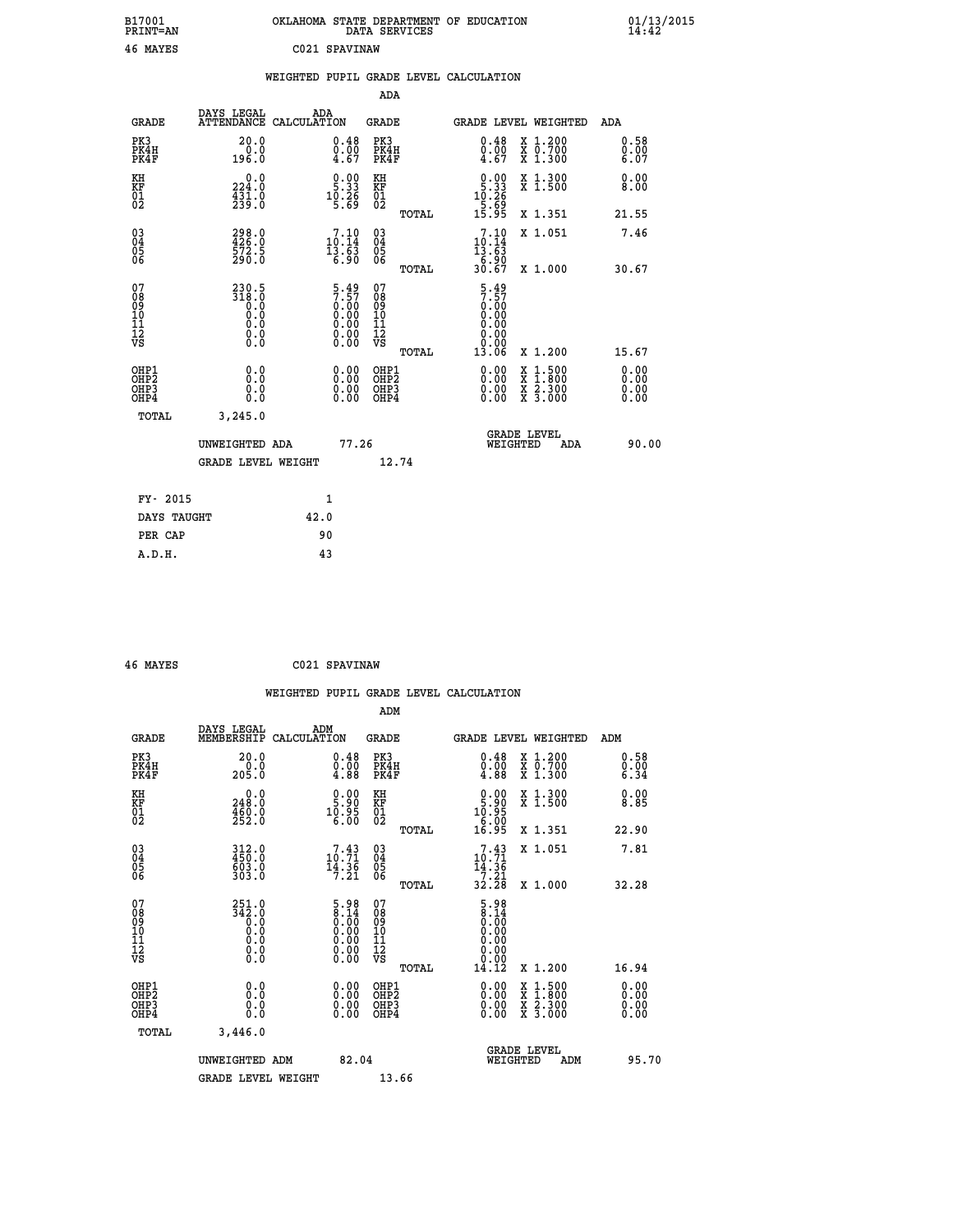| B17001<br>PRINT=AN                                   |                                                                                         | OKLAHOMA STATE DEPARTMENT OF EDUCATION                                                                                                                                                                                                                                                 | DATA SERVICES                                              |                                                          |                                                                                                                                           | $01/13/2015$<br>14:42        |
|------------------------------------------------------|-----------------------------------------------------------------------------------------|----------------------------------------------------------------------------------------------------------------------------------------------------------------------------------------------------------------------------------------------------------------------------------------|------------------------------------------------------------|----------------------------------------------------------|-------------------------------------------------------------------------------------------------------------------------------------------|------------------------------|
| 46 MAYES                                             |                                                                                         | C035 WICKLIFFE                                                                                                                                                                                                                                                                         |                                                            |                                                          |                                                                                                                                           |                              |
|                                                      |                                                                                         | WEIGHTED PUPIL GRADE LEVEL CALCULATION                                                                                                                                                                                                                                                 |                                                            |                                                          |                                                                                                                                           |                              |
|                                                      |                                                                                         |                                                                                                                                                                                                                                                                                        | ADA                                                        |                                                          |                                                                                                                                           |                              |
| <b>GRADE</b>                                         | DAYS LEGAL                                                                              | ADA<br>ATTENDANCE CALCULATION                                                                                                                                                                                                                                                          | GRADE                                                      | GRADE LEVEL WEIGHTED                                     |                                                                                                                                           | <b>ADA</b>                   |
| PK3<br>PK4H<br>PK4F                                  | 15.0<br>0.0<br>263.0                                                                    | 0.36<br>$\begin{smallmatrix} 0.00 & 0.00 & 0.00 & 0.00 & 0.00 & 0.00 & 0.00 & 0.00 & 0.00 & 0.00 & 0.00 & 0.00 & 0.00 & 0.00 & 0.00 & 0.00 & 0.00 & 0.00 & 0.00 & 0.00 & 0.00 & 0.00 & 0.00 & 0.00 & 0.00 & 0.00 & 0.00 & 0.00 & 0.00 & 0.00 & 0.00 & 0.00 & 0.00 & 0.00 & 0.00 & 0.0$ | PK3<br>PK4H<br>PK4F                                        | $\begin{smallmatrix} 0.36\ 0.00\ 6.26 \end{smallmatrix}$ | X 1.200<br>X 0.700<br>X 1.300                                                                                                             | 0.43<br>0.00<br>8.14         |
| KH<br>KF<br>$\frac{01}{02}$                          | 0.0<br>659:5<br>608:5<br>385:0                                                          | 15.70<br>$\frac{1}{9}$ : $\frac{4}{17}$                                                                                                                                                                                                                                                | KH<br><b>KF</b><br>01<br>02                                | 0.00<br>15.70<br>$\frac{14.49}{9.17}$<br>23.66           | X 1.300<br>X 1.500                                                                                                                        | 0.00<br>23.55                |
|                                                      |                                                                                         |                                                                                                                                                                                                                                                                                        | TOTAL                                                      |                                                          | X 1.351                                                                                                                                   | 31.96                        |
| 030404                                               | 790.0<br>611.5<br>672.5<br>642.0                                                        | $18.81$<br>$14.56$<br>$\frac{16.01}{15.29}$                                                                                                                                                                                                                                            | $^{03}_{04}$<br>0500                                       | $18.81$<br>$14.56$<br>$16.01$                            | X 1.051                                                                                                                                   | 19.77                        |
| ŎĞ                                                   |                                                                                         |                                                                                                                                                                                                                                                                                        | TOTAL                                                      | 15.29<br>45.86                                           | X 1.000                                                                                                                                   | 45.86                        |
| 07<br>ŏģ<br>09<br>10<br>iĭ<br>12<br>VS               | 418.0<br>646.5<br>0.0<br>0.0<br>$\begin{smallmatrix} 0.10\ 0.0 \ 0.0 \end{smallmatrix}$ | $2.95$<br>15.39<br>0.00                                                                                                                                                                                                                                                                | 07<br>ŏġ<br>09<br>ĭõ<br>$\frac{11}{12}$<br>$\frac{12}{18}$ | $2.95$<br>39.39<br>0.00<br>0.00<br>0.00<br>0.00<br>0.00  |                                                                                                                                           |                              |
|                                                      |                                                                                         |                                                                                                                                                                                                                                                                                        | TOTAL                                                      | 25.34                                                    | X 1.200                                                                                                                                   | 30.41                        |
| OHP1<br>OHP <sub>2</sub><br>OH <sub>P3</sub><br>OHP4 | 0.0<br>Ŏ.Ŏ<br>0.0<br>0.0                                                                | 0.00<br>0.00<br>0.00                                                                                                                                                                                                                                                                   | OHP1<br>OHP <sub>2</sub><br>OHP3<br>OHP4                   | 0.00<br>0.00<br>0.00                                     | $\begin{smallmatrix} \mathtt{X} & 1\cdot500\\ \mathtt{X} & 1\cdot800\\ \mathtt{X} & 2\cdot300\\ \mathtt{X} & 3\cdot000 \end{smallmatrix}$ | 0.00<br>0.00<br>0.00<br>0.00 |
| TOTAL                                                | 5,711.5                                                                                 |                                                                                                                                                                                                                                                                                        |                                                            |                                                          |                                                                                                                                           |                              |
|                                                      | UNWEIGHTED ADA                                                                          | 135.99                                                                                                                                                                                                                                                                                 |                                                            | WEIGHTED                                                 | <b>GRADE LEVEL</b><br>ADA                                                                                                                 | 160.12                       |
|                                                      | <b>GRADE LEVEL WEIGHT</b>                                                               |                                                                                                                                                                                                                                                                                        | 24.13                                                      |                                                          |                                                                                                                                           |                              |
| FY- 2015                                             |                                                                                         | 1                                                                                                                                                                                                                                                                                      |                                                            |                                                          |                                                                                                                                           |                              |
| DAYS TAUGHT                                          |                                                                                         | 42.0                                                                                                                                                                                                                                                                                   |                                                            |                                                          |                                                                                                                                           |                              |
| PER CAP                                              |                                                                                         | 57                                                                                                                                                                                                                                                                                     |                                                            |                                                          |                                                                                                                                           |                              |

 **46 MAYES C035 WICKLIFFE**

 **A.D.H. 112**

 **WEIGHTED PUPIL GRADE LEVEL CALCULATION ADM DAYS LEGAL ADM GRADE MEMBERSHIP CALCULATION GRADE GRADE LEVEL WEIGHTED ADM PK3 15.0 0.36 PK3 0.36 X 1.200 0.43 PK4H 0.0 0.00 PK4H 0.00 X 0.700 0.00 PK4F 270.0 6.43 PK4F 6.43 X 1.300 8.36 KH 0.0 0.00 KH 0.00 X 1.300 0.00 KF 688.0 16.38 KF 16.38 X 1.500 24.57 01 635.0 15.12 01 15.12 02 406.0 9.67 02 9.67 TOTAL 24.79 X 1.351 33.49 03 819.0 19.50 03 19.50 X 1.051 20.49 04 642.0 15.29 04 15.29 05 703.0 16.74 05 16.74** 06 672.0 16.00 06 <sub>memax</sub> 16.00  **TOTAL 48.03 X 1.000 48.03** 07 440.0 10.48 07 10.48<br>
08 664.0 15.81 08 15.81<br>
09 0.0 0.00 10 0.00<br>
10 0.0 0.00 10 0.00<br>
11 0.0 0.00 11 0.00<br>
12 0.00 0.00 12<br>
VS 0.0 0.00 VS 0.00  **TOTAL 26.29 X 1.200 31.55 OHP1 0.0 0.00 OHP1 0.00 X 1.500 0.00 OHP2 0.0 0.00 OHP2 0.00 X 1.800 0.00 OHP3 0.0 0.00 OHP3 0.00 X 2.300 0.00 OHP4 0.0 0.00 OHP4 0.00 X 3.000 0.00 TOTAL 5,954.0** UNWEIGHTED ADM 141.78  **UNWEIGHTED ADM 141.78 WEIGHTED ADM 166.92** GRADE LEVEL WEIGHT 25.14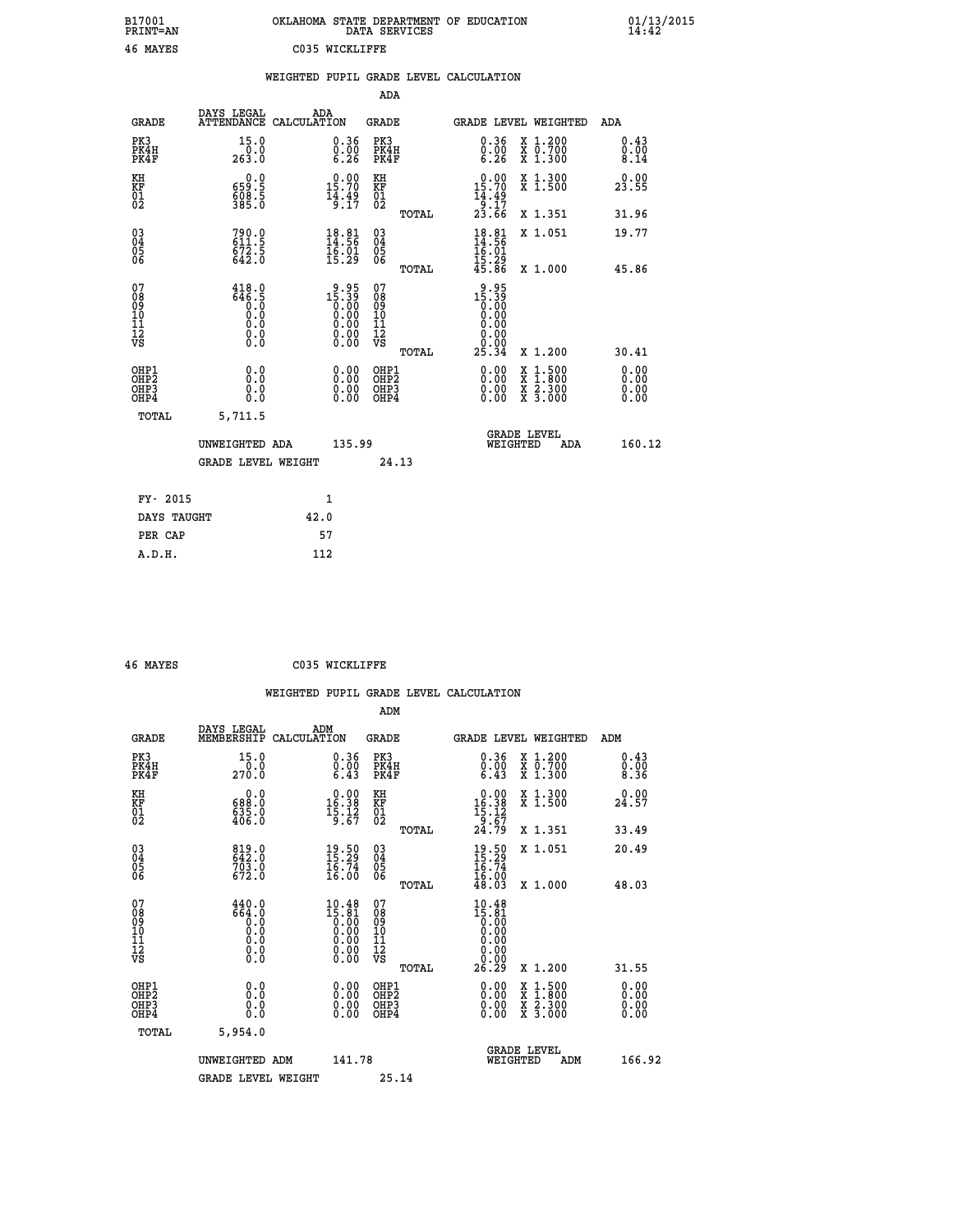| B17001<br>PRINT=AN                           |                                                         | OKLAHOMA STATE DEPARTMENT OF EDUCATION                               |        |                                                    | DATA SERVICES |                                                                |                                                                                                                                           | 01/13/2015            |  |
|----------------------------------------------|---------------------------------------------------------|----------------------------------------------------------------------|--------|----------------------------------------------------|---------------|----------------------------------------------------------------|-------------------------------------------------------------------------------------------------------------------------------------------|-----------------------|--|
| 46 MAYES                                     |                                                         | C043 OSAGE                                                           |        |                                                    |               |                                                                |                                                                                                                                           |                       |  |
|                                              |                                                         | WEIGHTED PUPIL GRADE LEVEL CALCULATION                               |        |                                                    |               |                                                                |                                                                                                                                           |                       |  |
|                                              |                                                         |                                                                      |        | ADA                                                |               |                                                                |                                                                                                                                           |                       |  |
| <b>GRADE</b>                                 | DAYS LEGAL                                              | ADA<br>ATTENDANCE CALCULATION                                        |        | GRADE                                              |               | <b>GRADE LEVEL WEIGHTED</b>                                    |                                                                                                                                           | ADA                   |  |
| PK3<br>PK4H<br>PK4F                          | 0.0<br>0.0<br>717.5                                     | 0.00<br>0.00<br>15.60                                                |        | PK3<br>PK4H<br>PK4F                                |               | 0.00<br>0.00<br>15.60                                          | X 1.200<br>X 0.700<br>X 1.300                                                                                                             | 0.00<br>0.00<br>20.28 |  |
| KH<br>KF<br>01<br>02                         | 0.0<br>528.0<br>823.5<br>879.0                          | $\begin{smallmatrix} 0.00\\ 11.48\\ 17.90\\ 19.11 \end{smallmatrix}$ |        | KH<br><b>KF</b><br>01<br>02                        |               | $0.00$<br>$11.48$<br>$17.90$<br>$19.11$                        | X 1.300<br>X 1.500                                                                                                                        | 0.00<br>17.22         |  |
|                                              |                                                         |                                                                      |        |                                                    | TOTAL         | $\overline{3}\overline{7}.\overline{0}\overline{1}$            | X 1.351                                                                                                                                   | 50.00                 |  |
| 03<br>04<br>05<br>06                         | $625.5$<br>$674.0$<br>980.0<br>723.0                    | $\frac{13.60}{14.65}$<br>$\frac{21:30}{15:72}$                       |        | $\begin{matrix} 03 \\ 04 \\ 05 \\ 06 \end{matrix}$ |               | $\frac{13}{14}$ : 69<br>21.30<br>15.72<br>51.67                | X 1.051                                                                                                                                   | 14.29                 |  |
|                                              |                                                         |                                                                      |        |                                                    | TOTAL         |                                                                | X 1.000                                                                                                                                   | 51.67                 |  |
| 07<br>08<br>09<br>11<br>11<br>12<br>VS       | $751.5$<br>$678.5$<br>$9.9$<br>0.0<br>0.0<br>$\S.$ $\S$ | $16.34\n14.75\n0.00\n0.00\n0.00\n0.00\n0.00$                         |        | 07<br>08<br>09<br>10<br>īĭ<br>12<br>VS             | TOTAL         | 16.34<br>$\frac{14.75}{0.00}$<br>0.00<br>0.00<br>0.00<br>31.09 | X 1.200                                                                                                                                   | 37.31                 |  |
| OHP1                                         | 0.0                                                     | 0.00                                                                 |        | OHP1                                               |               | 0.00                                                           |                                                                                                                                           | 0.00                  |  |
| OHP <sub>2</sub><br>OH <sub>P3</sub><br>OHP4 | 0.0<br>0.0                                              | $\begin{smallmatrix} 0.00 \ 0.00 \end{smallmatrix}$                  |        | OHP <sub>2</sub><br>OHP3<br>OHP4                   |               | 0.00<br>0.00                                                   | $\begin{smallmatrix} \mathtt{X} & 1\cdot500\\ \mathtt{X} & 1\cdot800\\ \mathtt{X} & 2\cdot300\\ \mathtt{X} & 3\cdot000 \end{smallmatrix}$ | 0.00<br>0.00<br>0.00  |  |
| TOTAL                                        | 7,380.5                                                 |                                                                      |        |                                                    |               |                                                                |                                                                                                                                           |                       |  |
|                                              | UNWEIGHTED ADA                                          |                                                                      | 160.45 |                                                    |               | WEIGHTED                                                       | <b>GRADE LEVEL</b><br>ADA                                                                                                                 | 190.77                |  |
|                                              | <b>GRADE LEVEL WEIGHT</b>                               |                                                                      |        |                                                    | 30.32         |                                                                |                                                                                                                                           |                       |  |
| FY- 2015                                     |                                                         | 1                                                                    |        |                                                    |               |                                                                |                                                                                                                                           |                       |  |
| DAYS TAUGHT                                  |                                                         | 46.0                                                                 |        |                                                    |               |                                                                |                                                                                                                                           |                       |  |
| PER CAP                                      |                                                         | 75                                                                   |        |                                                    |               |                                                                |                                                                                                                                           |                       |  |

| 46 MAYES | C043 OSAGE |
|----------|------------|
|          |            |

 **WEIGHTED PUPIL GRADE LEVEL CALCULATION ADM DAYS LEGAL ADM GRADE MEMBERSHIP CALCULATION GRADE GRADE LEVEL WEIGHTED ADM PK3 0.0 0.00 PK3 0.00 X 1.200 0.00 PK4H 0.0 0.00 PK4H 0.00 X 0.700 0.00 PK4F 735.0 15.98 PK4F 15.98 X 1.300 20.77 KH 0.0 0.00 KH 0.00 X 1.300 0.00 KF 566.0 12.30 KF 12.30 X 1.500 18.45 01 841.0 18.28 01 18.28**  $02$  900.0 19.57 02  $_{\text{norm}}$  19.57  **TOTAL 37.85 X 1.351 51.14 03 644.0 14.00 03 14.00 X 1.051 14.71 04 690.0 15.00 04 15.00 05 1,011.0 21.98 05 21.98** 06 748.0 16.26 06 <sub>momas</sub> 16.26  **TOTAL 53.24 X 1.000 53.24 07 782.0 17.00 07 17.00 08 708.0 15.39 08 15.39 03 0.00 0.00 0.000 0.000 10 0.0 0.00 10 0.00 11 0.0 0.00 11 0.00 12 0.0 0.00 12 0.00 VS** 0.0 0.00 VS 0.00 0.00  **TOTAL 32.39 X 1.200 38.87 OHP1 0.0 0.00 OHP1 0.00 X 1.500 0.00 OHP2 0.0 0.00 OHP2 0.00 X 1.800 0.00 OHP3 0.0 0.00 OHP3 0.00 X 2.300 0.00 OHP4 0.0 0.00 OHP4 0.00 X 3.000 0.00 TOTAL 7,625.0 GRADE LEVEL UNWEIGHTED ADM 165.76 WEIGHTED ADM 197.18 GRADE LEVEL WEIGHT 31.42**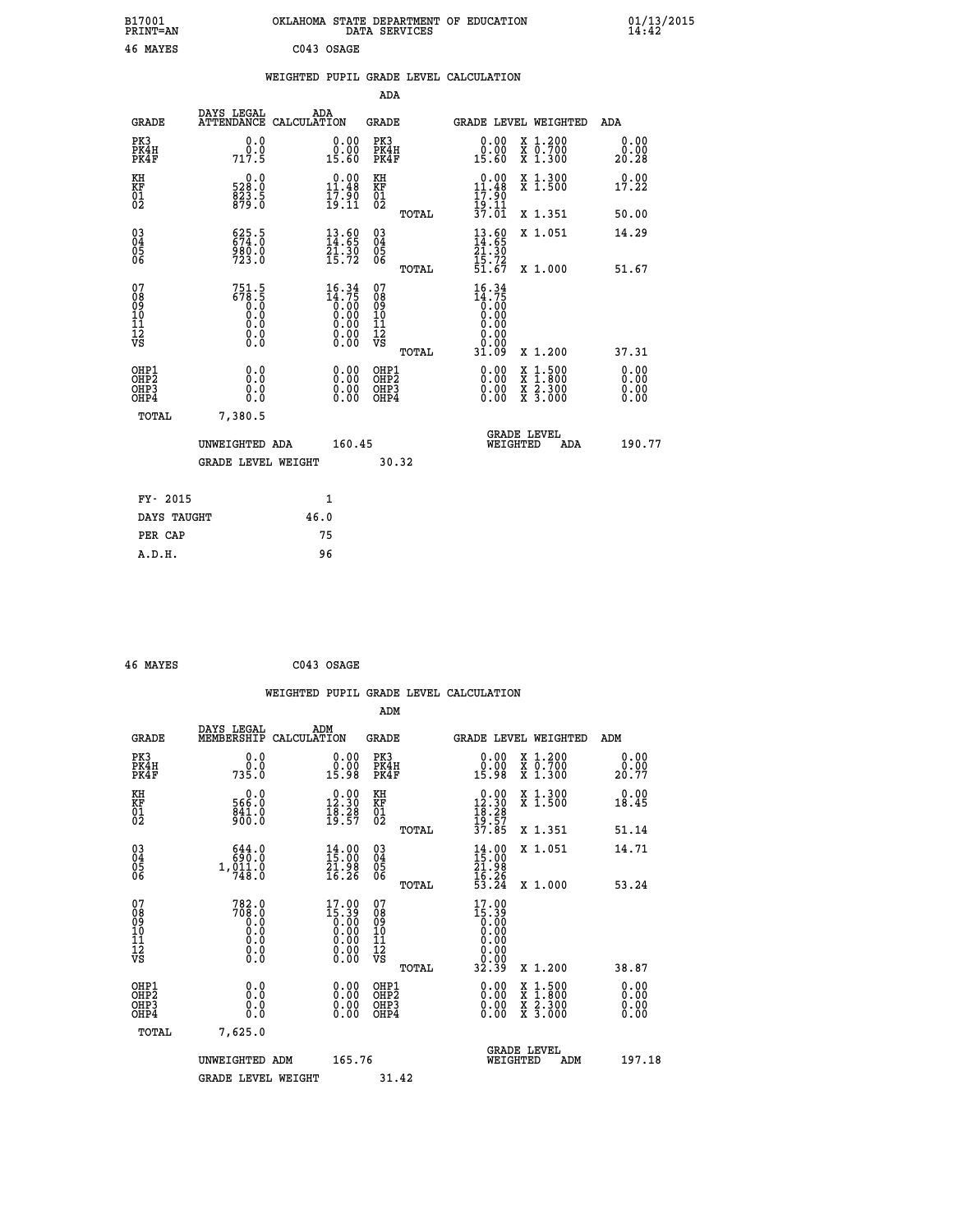| B17001<br><b>PRINT=AN</b>              |                                                                                          | OKLAHOMA STATE DEPARTMENT OF EDUCATION                                                             | DATA SERVICES                                   |                                                                                            |                                                                                                  | $01/13/2015$<br>14:42         |
|----------------------------------------|------------------------------------------------------------------------------------------|----------------------------------------------------------------------------------------------------|-------------------------------------------------|--------------------------------------------------------------------------------------------|--------------------------------------------------------------------------------------------------|-------------------------------|
| 46 MAYES                               |                                                                                          | I001 PRYOR                                                                                         |                                                 |                                                                                            |                                                                                                  |                               |
|                                        |                                                                                          | WEIGHTED PUPIL GRADE LEVEL CALCULATION                                                             | ADA                                             |                                                                                            |                                                                                                  |                               |
|                                        |                                                                                          |                                                                                                    |                                                 |                                                                                            |                                                                                                  |                               |
| <b>GRADE</b>                           | DAYS LEGAL                                                                               | ADA<br>ATTENDANCE CALCULATION                                                                      | GRADE                                           |                                                                                            | GRADE LEVEL WEIGHTED                                                                             | ADA                           |
| PK3<br>PK4H<br>PK4F                    | 337.0<br>211.0<br>7,914.0                                                                | 7.66<br>4.80<br>179.86                                                                             | PK3<br>PK4H<br>PK4F                             | 7.66<br>4.80<br>179.86                                                                     | X 1.200<br>X 0.700<br>X 1.300                                                                    | $\frac{9.19}{3.36}$<br>233.82 |
| KH<br>KF<br>01<br>02                   | 0.0<br>8,692:5<br>8,332:5<br>9,368:0                                                     | $\begin{smallmatrix} &0.00\\197.56\\189.37\\212.91\end{smallmatrix}$                               | KH<br>KF<br>01<br>02                            | 0.00<br>$197.56$<br>$189.37$<br>$212.91$<br>$402.28$                                       | X 1.300<br>X 1.500                                                                               | 0.00<br>296.34                |
|                                        |                                                                                          |                                                                                                    | TOTAL                                           |                                                                                            | X 1.351                                                                                          | 543.48                        |
| $\substack{03 \\ 04}$<br>Ŏ5<br>06      | $\frac{7}{9}, \frac{9}{9}, \frac{0}{9}, \frac{0}{9}$<br>$\frac{6}{7}, \frac{688}{302}.0$ | 179.73<br>152.00<br>165.95                                                                         | $^{03}_{04}$<br>05<br>06                        | $179.73$<br>$149.17$<br>152:00<br>165:95<br>467:12                                         | X 1.051                                                                                          | 188.90                        |
|                                        |                                                                                          |                                                                                                    | TOTAL                                           |                                                                                            | X 1.000                                                                                          | 467.12                        |
| 07<br>08<br>09<br>10<br>11<br>12<br>VS | 8,037.5<br>8,896.0<br>8,248.5<br>8,150.0<br>8,459.5<br>7,097.5                           | $\begin{smallmatrix} 182.67\\ 202.18\\ 187.47\\ 185.22\\ 192.26\\ 161.31\\ 0.00 \end{smallmatrix}$ | 07<br>08<br>09<br>10<br>īĭ<br>12<br>VS<br>TOTAL | 182.67<br>202.18<br>187.47<br>185.22<br>192.26<br>161.31<br>$\overline{0}$ .00<br>1,111.11 | X 1.200                                                                                          | 1,333.33                      |
| OHP1                                   | 0.0                                                                                      |                                                                                                    | OHP1                                            |                                                                                            |                                                                                                  | 0.00                          |
| OH <sub>P</sub> 2<br>OHP3<br>OHP4      | ŏ:ŏ<br>0.0<br>0.0                                                                        | 0.00<br>0.00                                                                                       | OH <sub>P</sub> 2<br>OHP3<br>OHP4               | 0.00<br>0.00<br>0.00                                                                       | $\begin{smallmatrix} x & 1 & 500 \\ x & 1 & 800 \\ x & 2 & 300 \\ x & 3 & 000 \end{smallmatrix}$ | 0.00<br>0.00<br>0.00          |
| TOTAL                                  | 112,205.5                                                                                |                                                                                                    |                                                 |                                                                                            |                                                                                                  |                               |
|                                        | UNWEIGHTED ADA                                                                           | 2,550.12                                                                                           |                                                 | WEIGHTED                                                                                   | <b>GRADE LEVEL</b><br>ADA                                                                        | 3,075.54                      |
|                                        | <b>GRADE LEVEL WEIGHT</b>                                                                |                                                                                                    | 525.42                                          |                                                                                            |                                                                                                  |                               |
| FY- 2015                               |                                                                                          | 1                                                                                                  |                                                 |                                                                                            |                                                                                                  |                               |
| DAYS TAUGHT                            |                                                                                          | 44.0                                                                                               |                                                 |                                                                                            |                                                                                                  |                               |
| PER CAP                                |                                                                                          | 35                                                                                                 |                                                 |                                                                                            |                                                                                                  |                               |

```
 46 MAYES I001 PRYOR
```
 **A.D.H. 1,237**

 **WEIGHTED PUPIL GRADE LEVEL CALCULATION ADM DAYS LEGAL ADM GRADE MEMBERSHIP CALCULATION GRADE GRADE LEVEL WEIGHTED ADM PK3 338.0 7.68 PK3 7.68 X 1.200 9.22 PK4H 220.0 5.00 PK4H 5.00 X 0.700 3.50 PK4F 8,349.0 189.75 PK4F 189.75 X 1.300 246.68** 0.00 KH و0.00 XH<br>RF 9,045.0 205.57 KF 205.57 X 1.500 308.36  **01 8,656.0 196.73 01 196.73** 0.00 KH<br>205.57 KF<br>196.73 01<br>221.34 02 TOTAL  **TOTAL 418.07 X 1.351 564.81 03 8,163.0 185.52 03 185.52 X 1.051 194.98 04 6,861.0 155.93 04 155.93 05 6,918.0 157.23 05 157.23 06 7,611.0 172.98 06 172.98 TOTAL 486.14 X 1.000 486.14**  $\begin{array}{cccc} 07 & 8 & 49.0 & 191.82 & 07 & 191.82 \ 08 & 9 & 350.0 & 198.41 & 09 & 198.41 \ 09 & 8 & 730.0 & 198.41 & 09 & 198.41 \ 10 & 8 & 590.0 & 198.22 & 10 & 198.42 \ 11 & 8 & 994.0 & 193.2 & 10 & 198.42 \ 12 & 7 & 593.0 & 172.57 & 12 & 172.57 \ 12 & 7 & 593$  **OHP1 0.0 0.00 OHP1 0.00 X 1.500 0.00 OHP2 0.0 0.00 OHP2 0.00 X 1.800 0.00 OHP3 0.0 0.00 OHP3 0.00 X 2.300 0.00 OHP4 0.0 0.00 OHP4 0.00 X 3.000 0.00 TOTAL 117,587.0 GRADE LEVEL UNWEIGHTED ADM 2,672.43 WEIGHTED ADM 3,223.33 GRADE LEVEL WEIGHT 550.90**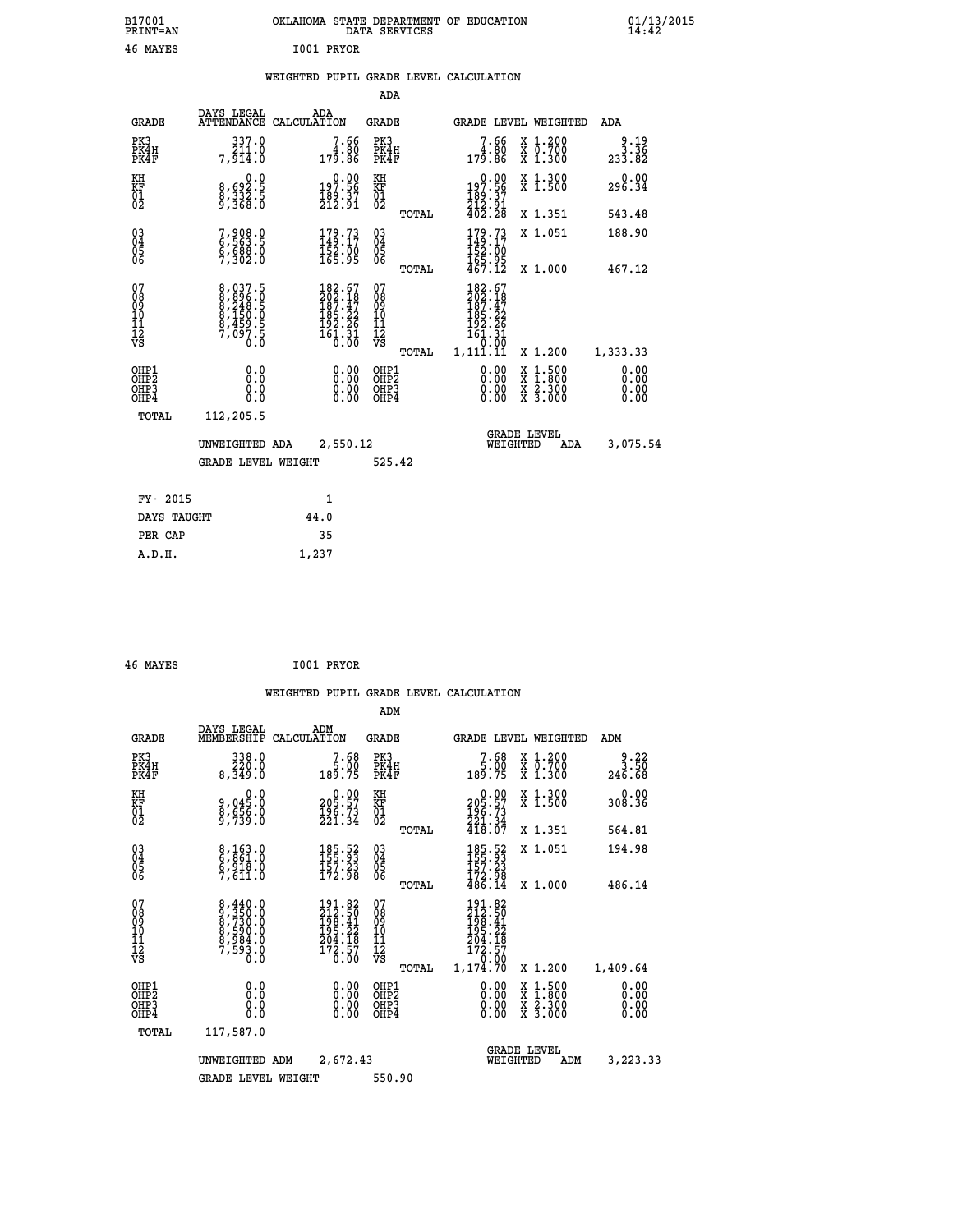| B17001<br><b>PRINT=AN</b>                          |                                                                             | OKLAHOMA STATE DEPARTMENT OF EDUCATION                             | DATA SERVICES                            |                                                                          |                                                                                                  | 01/13/2015<br>14:42          |  |
|----------------------------------------------------|-----------------------------------------------------------------------------|--------------------------------------------------------------------|------------------------------------------|--------------------------------------------------------------------------|--------------------------------------------------------------------------------------------------|------------------------------|--|
| 46 MAYES                                           |                                                                             | I002 ADAIR                                                         |                                          |                                                                          |                                                                                                  |                              |  |
|                                                    |                                                                             | WEIGHTED PUPIL GRADE LEVEL CALCULATION                             |                                          |                                                                          |                                                                                                  |                              |  |
|                                                    |                                                                             |                                                                    | <b>ADA</b>                               |                                                                          |                                                                                                  |                              |  |
| GRADE                                              | DAYS LEGAL                                                                  | ADA<br>ATTENDANCE CALCULATION                                      | GRADE                                    | <b>GRADE LEVEL WEIGHTED</b>                                              |                                                                                                  | ADA                          |  |
| PK3<br>PK4H<br>PK4F                                | 23.0<br>0.0<br>2,132.0                                                      | $0.52$<br>$0.00$<br>54.67                                          | PK3<br>PK4H<br>PK4F                      | 0.52<br>$\substack{0.00 \\ 54.67}$                                       | X 1.200<br>X 0.700<br>X 1.300                                                                    | 0.62<br>0.00<br>71.07        |  |
| KH<br>KF<br>01<br>02                               | 0.0<br>2,843.5<br>3,157.0<br>3,221.0                                        | 0.00<br>$\frac{72.91}{80.71}$<br>82.59                             | KH<br><b>KF</b><br>01<br>02              | 0.00<br>$72.91$<br>$80.71$                                               | X 1.300<br>X 1.500                                                                               | 0.00<br>109.37               |  |
|                                                    |                                                                             |                                                                    | TOTAL                                    | 82.59<br>163.30                                                          | X 1.351                                                                                          | 220.62                       |  |
| $\begin{matrix} 03 \\ 04 \\ 05 \\ 06 \end{matrix}$ | 3,080.5<br>2,734.5<br>2,934.5<br>2,624.0                                    | $78.99$<br>$70.12$<br>$75.24$<br>$67.28$                           | 030404<br>ŎĞ                             | 78.99<br>70.12<br>75.24<br>67.28                                         | X 1.051                                                                                          | 83.02                        |  |
|                                                    |                                                                             |                                                                    | TOTAL                                    | 212.64                                                                   | X 1.000                                                                                          | 212.64                       |  |
| 078901112<br>000101112<br>VS                       | 2, 323.5<br>3, 166.5<br>3, 167.0<br>3, 112.5<br>2, 753.0<br>2, 523.0<br>0.0 | 59.58<br>81.19<br>81.14<br>$79.69$<br>$70.49$<br>$64.45$<br>$0.00$ | 078901112<br>00010112<br>VS<br>TOTAL     | 59.58<br>81.19<br>81.14<br>79.69<br>70.49<br>.45<br>64<br>0.00<br>436.54 | X 1.200                                                                                          | 523.85                       |  |
| OHP1<br>OHP2<br>OHP3<br>OHP4                       | 0.0<br>Ō.Ō<br>0.0<br>0.0                                                    | 0.00<br>0.00<br>0.00                                               | OHP1<br>OHP <sub>2</sub><br>OHP3<br>OHP4 | 0.00<br>0.00<br>0.00                                                     | $\begin{smallmatrix} x & 1 & 500 \\ x & 1 & 800 \\ x & 2 & 300 \\ x & 3 & 000 \end{smallmatrix}$ | 0.00<br>0.00<br>0.00<br>0.00 |  |
| TOTAL                                              | 39,795.5                                                                    |                                                                    |                                          |                                                                          |                                                                                                  |                              |  |
|                                                    | UNWEIGHTED ADA                                                              | 1,019.57                                                           |                                          | <b>GRADE LEVEL</b><br>WEIGHTED                                           | ADA                                                                                              | 1,221.19                     |  |
|                                                    | <b>GRADE LEVEL WEIGHT</b>                                                   |                                                                    | 201.62                                   |                                                                          |                                                                                                  |                              |  |
| FY- 2015                                           |                                                                             | 1                                                                  |                                          |                                                                          |                                                                                                  |                              |  |
| DAYS TAUGHT                                        |                                                                             | 39.0                                                               |                                          |                                                                          |                                                                                                  |                              |  |
| PER CAP                                            |                                                                             | 55                                                                 |                                          |                                                                          |                                                                                                  |                              |  |

| 46 MAYES |  | I002 ADAIR |
|----------|--|------------|

 **A.D.H. 1,002**

 **WEIGHTED PUPIL GRADE LEVEL CALCULATION ADM DAYS LEGAL ADM GRADE MEMBERSHIP CALCULATION GRADE GRADE LEVEL WEIGHTED ADM PK3 23.0 0.52 PK3 0.52 X 1.200 0.62 PK4H 0.0 0.00 PK4H 0.00 X 0.700 0.00 PK4F 2,244.0 57.54 PK4F 57.54 X 1.300 74.80 KH 0.0 0.00 KH 0.00 X 1.300 0.00 KF 2,937.0 75.31 KF 75.31 X 1.500 112.97 01 3,270.0 83.59 01 83.59 02 3,293.0 84.44 02 84.44 TOTAL 168.03 X 1.351 227.01 03 3,159.0 81.00 03 81.00 X 1.051 85.13 04 2,838.0 72.77 04 72.77 05 3,032.0 77.74 05 77.74 06 2,716.0 69.64 06 69.64 TOTAL 220.15 X 1.000 220.15**  $\begin{array}{cccc} 07 & 2,3295.0 & 61.44 & 07 & 61.44 \ 08 & 3,239.0 & 83.05 & 0 & 83.05 \ 09 & 3,239.0 & 84.62 & 09 & 84.62 \ 10 & 3,229.0 & 82.67 & 10 & 82.67 \ 11 & 2,834.0 & 72.56 & 11 & 72.56 \ 12 & 72,605.0 & 60.50 & \sqrt{3} & \sqrt{3} & 72.56 \ \end{array}$  **TOTAL 450.86 X 1.200 541.03 OHP1 0.0 0.00 OHP1 0.00 X 1.500 0.00 OHP2 0.0 0.00 OHP2 0.00 X 1.800 0.00 OHP3 0.0 0.00 OHP3 0.00 X 2.300 0.00 OHP4 0.0 0.00 OHP4 0.00 X 3.000 0.00 TOTAL 41,119.0 GRADE LEVEL UNWEIGHTED ADM 1,053.41 WEIGHTED ADM 1,261.71** GRADE LEVEL WEIGHT 208.30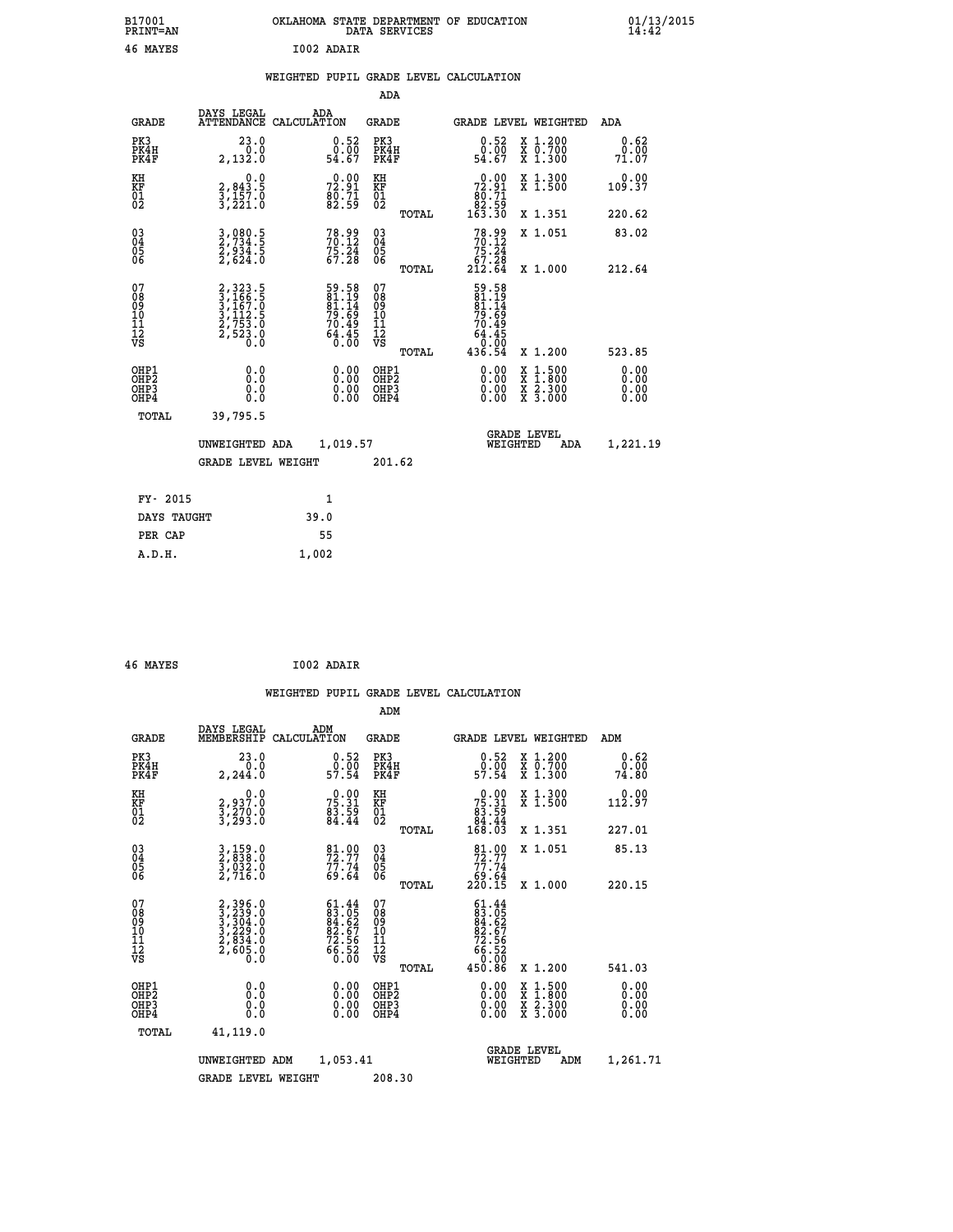| B17001<br><b>PRINT=AN</b> | OKLAHOMA STATE DEPARTMENT OF EDUCATION<br>DATA SERVICES | 01/13/2015 |
|---------------------------|---------------------------------------------------------|------------|
| 46 MAYES                  | I016 SALINA                                             |            |

## **WEIGHTED PUPIL GRADE LEVEL CALCULATION**

|                                                                    |                                                                                     |                                                                          | ADA                                                 |       |                                                                                                                 |                                                                                                                                           |                       |
|--------------------------------------------------------------------|-------------------------------------------------------------------------------------|--------------------------------------------------------------------------|-----------------------------------------------------|-------|-----------------------------------------------------------------------------------------------------------------|-------------------------------------------------------------------------------------------------------------------------------------------|-----------------------|
| <b>GRADE</b>                                                       | DAYS LEGAL<br>ATTENDANCE CALCULATION                                                | ADA                                                                      | <b>GRADE</b>                                        |       |                                                                                                                 | <b>GRADE LEVEL WEIGHTED</b>                                                                                                               | ADA                   |
| PK3<br>PK4H<br>PK4F                                                | 150.0<br>0.0<br>1,723.0                                                             | $3.49$<br>$0.00$<br>40.07                                                | PK3<br>PK4H<br>PK4F                                 |       | $\begin{smallmatrix} 3.49 \\ 0.00 \\ 40.07 \end{smallmatrix}$                                                   | X 1.200<br>X 0.700<br>X 1.300                                                                                                             | 4.19<br>0.00<br>52.09 |
| KH<br>KF<br>01<br>02                                               | 0.0<br>1,944:0<br>2,309:5<br>1,959:0                                                | $0.00$<br>45.21<br>53.71<br>45.56                                        | KH<br>KF<br>01<br>02                                |       | $\begin{smallmatrix} 0.00\\ 45.21\\ 53.71\\ 45.56\\ 99.27 \end{smallmatrix}$                                    | X 1.300<br>X 1.500                                                                                                                        | 0.00<br>67.82         |
|                                                                    |                                                                                     |                                                                          |                                                     | TOTAL |                                                                                                                 | X 1.351                                                                                                                                   | 134.11                |
| $\begin{smallmatrix} 03 \\[-4pt] 04 \end{smallmatrix}$<br>Ŏ5<br>06 | $\frac{1}{2}, \frac{584}{468}.0\\ \frac{2}{158}.0\\ \frac{2}{172}.0$                | 36.84<br>57.40<br>50.19<br>50.51                                         | $\begin{array}{c} 03 \\ 04 \\ 05 \\ 06 \end{array}$ |       | $36.84$<br>57.40<br>50.19<br>50.51<br>58.10                                                                     | X 1.051                                                                                                                                   | 38.72                 |
|                                                                    |                                                                                     |                                                                          |                                                     | TOTAL |                                                                                                                 | X 1.000                                                                                                                                   | 158.10                |
| 07<br>08<br>09<br>01<br>11<br>11<br>12<br>VS                       | $1,964.5$<br>$3,478.5$<br>$3,424.5$<br>$3,424.5$<br>$2,990.0$<br>$2,323.0$<br>$0.0$ | $45.69$<br>$67.83$<br>$80.90$<br>$79.64$<br>$79.53$<br>$64.02$<br>$0.00$ | 07<br>08<br>09<br>11<br>11<br>12<br>VS              |       | 45.69<br>$\begin{smallmatrix} 457.83\ 67.830\ 80.904\ 79.64\ 69.532\ 69.020\ 54.020\ 397.61\ \end{smallmatrix}$ |                                                                                                                                           |                       |
|                                                                    |                                                                                     |                                                                          |                                                     | TOTAL |                                                                                                                 | X 1.200                                                                                                                                   | 477.13                |
| OHP1<br><b>OHP2</b><br>OH <sub>P3</sub><br>OHP4                    | 0.0<br>0.0<br>0.0                                                                   | $0.00$<br>$0.00$<br>0.00                                                 | OHP1<br>OHP2<br>OHP3<br>OHP4                        |       | 0.00<br>0.00                                                                                                    | $\begin{smallmatrix} \mathtt{X} & 1\cdot500\\ \mathtt{X} & 1\cdot800\\ \mathtt{X} & 2\cdot300\\ \mathtt{X} & 3\cdot000 \end{smallmatrix}$ | 0.00<br>0.00<br>0.00  |
| TOTAL                                                              | 33,564.5                                                                            |                                                                          |                                                     |       |                                                                                                                 |                                                                                                                                           |                       |
|                                                                    | UNWEIGHTED ADA                                                                      | 780.59                                                                   |                                                     |       |                                                                                                                 | <b>GRADE LEVEL</b><br>WEIGHTED<br>ADA                                                                                                     | 932.16                |
|                                                                    | <b>GRADE LEVEL WEIGHT</b>                                                           |                                                                          | 151.57                                              |       |                                                                                                                 |                                                                                                                                           |                       |
| FY- 2015                                                           |                                                                                     | $\mathbf{1}$                                                             |                                                     |       |                                                                                                                 |                                                                                                                                           |                       |
| DAYS TAUGHT                                                        |                                                                                     | 43.0                                                                     |                                                     |       |                                                                                                                 |                                                                                                                                           |                       |
| PER CAP                                                            |                                                                                     | 46                                                                       |                                                     |       |                                                                                                                 |                                                                                                                                           |                       |

| 46 MAYES | I016 SALINA |
|----------|-------------|
|          |             |

 **A.D.H. 652**

 **WEIGHTED PUPIL GRADE LEVEL CALCULATION ADM DAYS LEGAL ADM GRADE MEMBERSHIP CALCULATION GRADE GRADE LEVEL WEIGHTED ADM PK3 150.0 3.49 PK3 3.49 X 1.200 4.19 PK4H 0.0 0.00 PK4H 0.00 X 0.700 0.00 PK4F 1,745.0 40.58 PK4F 40.58 X 1.300 52.75 KH 0.0 0.00 KH 0.00 X 1.300 0.00 KF 2,045.0 47.56 KF 47.56 X 1.500 71.34 01 2,361.0 54.91 01 54.91 02 2,021.0 47.00 02 47.00 TOTAL 101.91 X 1.351 137.68 03 1,619.0 37.65 03 37.65 X 1.051 39.57 04 2,541.0 59.09 04 59.09 05 2,190.0 50.93 05 50.93 06 2,232.0 51.91 06 51.91 TOTAL 161.93 X 1.000 161.93**  $\begin{array}{cccc} 07 & 2,019.0 & 46.95 & 07 & 46.95\ 08 & 2,733.0 & 69 & 64.26\ 10 & 3,523.0 & 84.26 & 08 & 64.26\ 11 & 3,596.0 & 83.63 & 10 & 83.63\ 12 & 3,994.0 & 71.95 & 11 & 71.95\ 12 & 73.90.0 & 56.0 & 75.58 & 12 & 71.95\ 13 & 71.95 & 2 & 0.0 & 5 & 0.0 &$  $\begin{array}{cccc} 46.95 & 07 & 46.95 \\ 69.14 & 08 & 69.14 \\ 81.26 & 99 & 84.26 \\ 93.63 & 10 & 81.26 \\ 93.63 & 11 & 71.95 \\ 55.58 & 12 & 75.58 \\ 55.58 & 12 & 55.58 \\ 0.00 & 0 \text{HP1} & 411.51 & x 1.200 & 493.81 \\ 0.00 & 0 \text{HP2} & 0.00 & x 1.500 & 0.00 \\ 0.00 & 0 \text{HP3$  **OHP1 0.0 0.00 OHP1 0.00 X 1.500 0.00 OHP2 0.0 0.00 OHP2 0.00 X 1.800 0.00 OHP3 0.0 0.00 OHP3 0.00 X 2.300 0.00 OHP4 0.0 0.00 OHP4 0.00 X 3.000 0.00 TOTAL 34,599.0 GRADE LEVEL UNWEIGHTED ADM 804.63 WEIGHTED ADM 961.27** GRADE LEVEL WEIGHT 156.64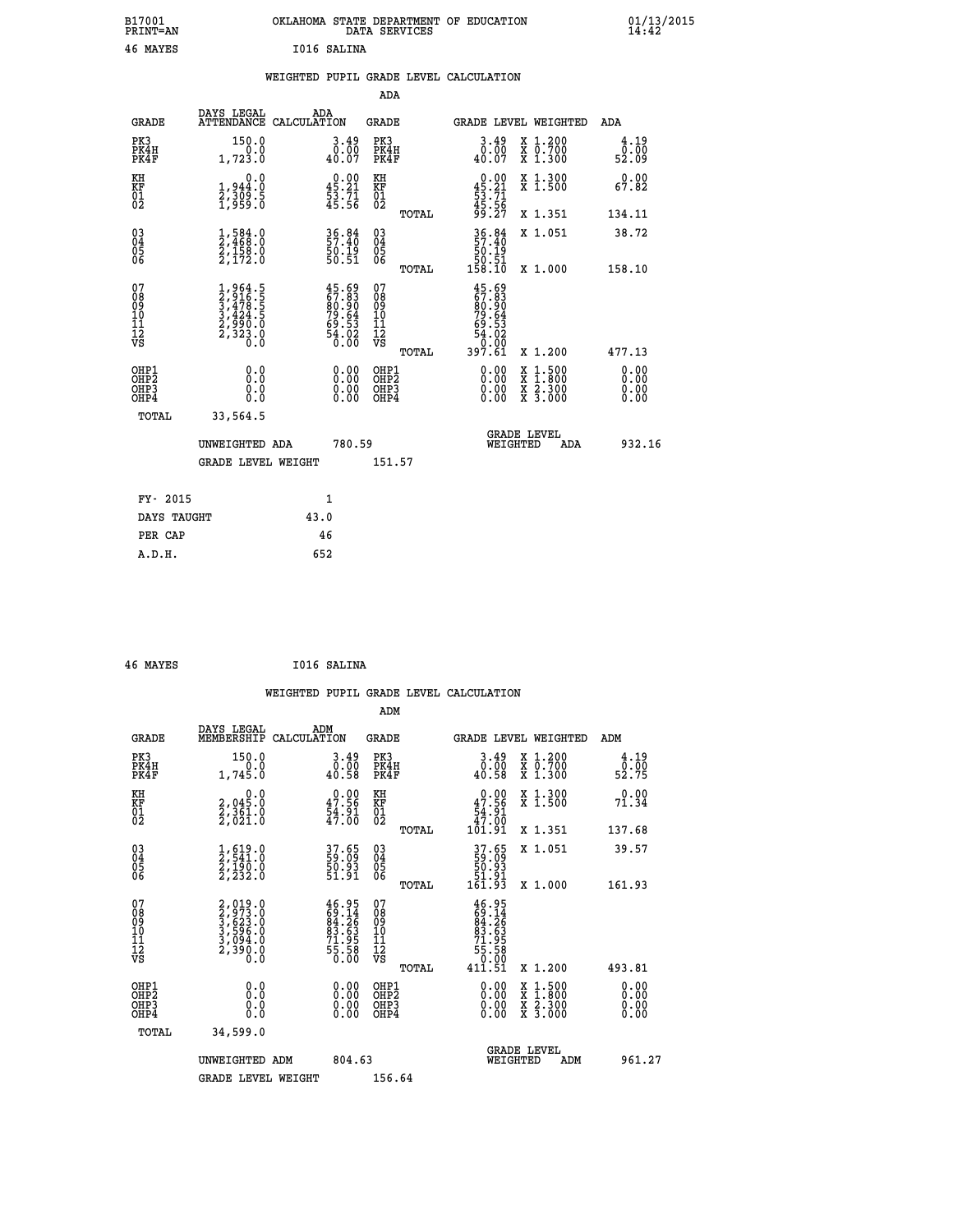## **B17001 OKLAHOMA STATE DEPARTMENT OF EDUCATION 01/13/2015 PRINT=AN DATA SERVICES 14:42 46 MAYES I017 LOCUST GROVE**

|                                                                    |                                                                                                         |                                                                                              | ADA                                    |       |                                                                                                        |                                          |                                  |
|--------------------------------------------------------------------|---------------------------------------------------------------------------------------------------------|----------------------------------------------------------------------------------------------|----------------------------------------|-------|--------------------------------------------------------------------------------------------------------|------------------------------------------|----------------------------------|
| <b>GRADE</b>                                                       | DAYS LEGAL                                                                                              | ADA<br>ATTENDANCE CALCULATION                                                                | <b>GRADE</b>                           |       | <b>GRADE LEVEL WEIGHTED</b>                                                                            |                                          | <b>ADA</b>                       |
| PK3<br>PK4H<br>PK4F                                                | 45.0<br>0.0<br>3,118.5                                                                                  | $\begin{smallmatrix} 1.00\\ 0.00\\ 69.30 \end{smallmatrix}$                                  | PK3<br>PK4H<br>PK4F                    |       | 1.00<br>ŏČ:Ŏŏ<br>03.9a                                                                                 | X 1.200<br>X 0.700<br>X 1.300            | 1.20<br>0.00<br>90.09            |
| KH<br>KF<br>01<br>02                                               | 0.0<br>3,932.5<br>4,478.5<br>4,166.5                                                                    | $\begin{smallmatrix} 0.00\\87.39\\99.52\\92.59 \end{smallmatrix}$                            | KH<br>KF<br>01<br>02                   |       | $0.00$<br>87.39<br>52. وُوَّ<br>53. 92<br>192. 11                                                      | X 1.300<br>X 1.500                       | 0.00<br>131.09                   |
|                                                                    |                                                                                                         |                                                                                              |                                        | TOTAL |                                                                                                        | X 1.351                                  | 259.54                           |
| $\begin{smallmatrix} 03 \\[-4pt] 04 \end{smallmatrix}$<br>Ŏ5<br>06 | $\frac{4}{5}, \frac{210}{002}$ :<br>3,791:5<br>4,129:0                                                  | $93.56$<br>111.17<br>`§4:26<br>91.76                                                         | $\substack{03 \\ 04}$<br>Ŏ5<br>06      |       | 111.56<br>$\begin{array}{r} 184.26 \\ 91.76 \\ 287.19 \end{array}$                                     | X 1.051                                  | 98.33                            |
|                                                                    |                                                                                                         |                                                                                              |                                        | TOTAL |                                                                                                        | X 1.000                                  | 287.19                           |
| 07<br>08<br>09<br>101<br>11<br>12<br>VS                            | $\begin{smallmatrix} 4,261.0\\ 4,414.5\\ 5,441.0\\ 5,111.0\\ 4,929.0\\ 4,377.0\\ 0.0 \end{smallmatrix}$ | $\begin{array}{r} 94.69 \\ 98.10 \\ 120.91 \\ 113.58 \\ 109.53 \\ 97.27 \\ 0.00 \end{array}$ | 07<br>08<br>09<br>11<br>11<br>12<br>VS |       | $\begin{array}{r} 94.69 \\ 98.10 \\ 120.91 \\ 113.58 \\ 109.53 \\ 97.27 \\ 0.00 \\ 634.08 \end{array}$ |                                          |                                  |
|                                                                    |                                                                                                         |                                                                                              |                                        | TOTAL |                                                                                                        | X 1.200                                  | 760.90                           |
| OHP1<br>OHP <sub>2</sub><br>OH <sub>P3</sub><br>OHP4               | 89.5<br>0.000                                                                                           | $\frac{1}{0}$ : 00<br>$\begin{smallmatrix} 0.00 \ 0.00 \end{smallmatrix}$                    | OHP1<br>OHP2<br>OHP <sub>3</sub>       |       | $1.99$<br>$0.00$<br>0.00                                                                               | X 1:500<br>X 1:800<br>X 2:300<br>X 3:000 | $2.99$<br>$0.00$<br>0.00<br>0.00 |
| TOTAL                                                              | 61,497.0                                                                                                |                                                                                              |                                        |       |                                                                                                        |                                          |                                  |
|                                                                    | UNWEIGHTED ADA                                                                                          | 1,366.62                                                                                     |                                        |       | WEIGHTED                                                                                               | <b>GRADE LEVEL</b><br>ADA                | 1,631.33                         |
|                                                                    | <b>GRADE LEVEL WEIGHT</b>                                                                               |                                                                                              | 264.71                                 |       |                                                                                                        |                                          |                                  |
| FY- 2015                                                           |                                                                                                         | 1                                                                                            |                                        |       |                                                                                                        |                                          |                                  |
| DAYS TAUGHT                                                        |                                                                                                         | 45.0                                                                                         |                                        |       |                                                                                                        |                                          |                                  |
| PER CAP                                                            |                                                                                                         | 51                                                                                           |                                        |       |                                                                                                        |                                          |                                  |

 **A.D.H. 1,165**

 **46 MAYES I017 LOCUST GROVE**

|                                           |                                                                                     |                                                                                                | ADM                                                 |       |                                                                                  |                                          |                                                                          |
|-------------------------------------------|-------------------------------------------------------------------------------------|------------------------------------------------------------------------------------------------|-----------------------------------------------------|-------|----------------------------------------------------------------------------------|------------------------------------------|--------------------------------------------------------------------------|
| <b>GRADE</b>                              | DAYS LEGAL<br>MEMBERSHIP                                                            | ADM<br>CALCULATION                                                                             | <b>GRADE</b>                                        |       | <b>GRADE LEVEL WEIGHTED</b>                                                      |                                          | ADM                                                                      |
| PK3<br>PK4H<br>PK4F                       | 45.0<br>0.0<br>3,324.0                                                              | $\frac{1 \cdot 00}{0 \cdot 00}$<br>73.87                                                       | PK3<br>PK4H<br>PK4F                                 |       | $\frac{1}{0}$ :00<br>73.87                                                       | X 1.200<br>X 0.700<br>X 1.300            | 1.20<br>0.00<br>96.03                                                    |
| KH<br>KF<br>01<br>02                      | 0.0<br>$\frac{4}{1}, \frac{135}{597}$ .0<br>$\frac{4}{399}$ .0                      | $\begin{smallmatrix} &0.00\\[-1.2mm] 91.89\\[-1.2mm] 104.38\\[-1.2mm] 97.76\end{smallmatrix}$  | KH<br>KF<br>01<br>02                                |       | $0.00$<br>$91.89$<br>$104.38$<br>$97.76$<br>$202.14$                             | X 1.300<br>X 1.500                       | 0.00<br>137.84                                                           |
|                                           |                                                                                     |                                                                                                |                                                     | TOTAL |                                                                                  | X 1.351                                  | 273.09                                                                   |
| 03<br>04<br>05<br>06                      | $\frac{4}{5}, \frac{412}{236}.0$<br>3,956.0<br>4,327.0                              | 98.04<br>116.36<br>$\overline{87.91}$<br>96.16                                                 | $\begin{array}{c} 03 \\ 04 \\ 05 \\ 06 \end{array}$ |       | $\begin{smallmatrix} 98.04\\ 116.36\\ 87.91\\ 96.16\\ 300.43 \end{smallmatrix}$  | X 1.051                                  | 103.04                                                                   |
|                                           |                                                                                     |                                                                                                |                                                     | TOTAL |                                                                                  | X 1.000                                  | 300.43                                                                   |
| 07<br>08<br>09<br>101<br>112<br>VS        | $4,484.0$<br>$4,706.0$<br>$5,780.0$<br>$5,439.0$<br>$5,139.0$<br>$4,538.0$<br>$0.0$ | $\frac{99.64}{104.58}$<br>$\begin{smallmatrix} 120.87\\114.20\\100.84\\0.00 \end{smallmatrix}$ | 07<br>08<br>09<br>11<br>11<br>12<br>VS              | TOTAL | $\frac{99.64}{104.58}$<br>$120.87$<br>$114.20$<br>$100.84$<br>$0.00$<br>$668.57$ | X 1.200                                  | 802.28                                                                   |
| OHP1<br>OHP2<br>OH <sub>P</sub> 3<br>OHP4 | 93.0<br>0.000                                                                       | $\begin{smallmatrix} 2.07 \ 0.00 \ 0.00 \end{smallmatrix}$<br>0.00                             | OHP1<br>OHP2<br>OHP <sub>3</sub>                    |       | $\begin{smallmatrix} 2.07 \ 0.00 \ 0.00 \end{smallmatrix}$<br>0.00               | X 1:500<br>X 1:800<br>X 2:300<br>X 3:000 | $\begin{smallmatrix} 3 & 11 \ 0 & 00 \ 0 & 00 \end{smallmatrix}$<br>0.00 |
| TOTAL                                     | 64,710.0                                                                            |                                                                                                |                                                     |       |                                                                                  |                                          |                                                                          |
|                                           | UNWEIGHTED                                                                          | 1,438.01<br>ADM                                                                                |                                                     |       | WEIGHTED                                                                         | <b>GRADE LEVEL</b><br>ADM                | 1,717.02                                                                 |
|                                           | <b>GRADE LEVEL WEIGHT</b>                                                           |                                                                                                | 279.01                                              |       |                                                                                  |                                          |                                                                          |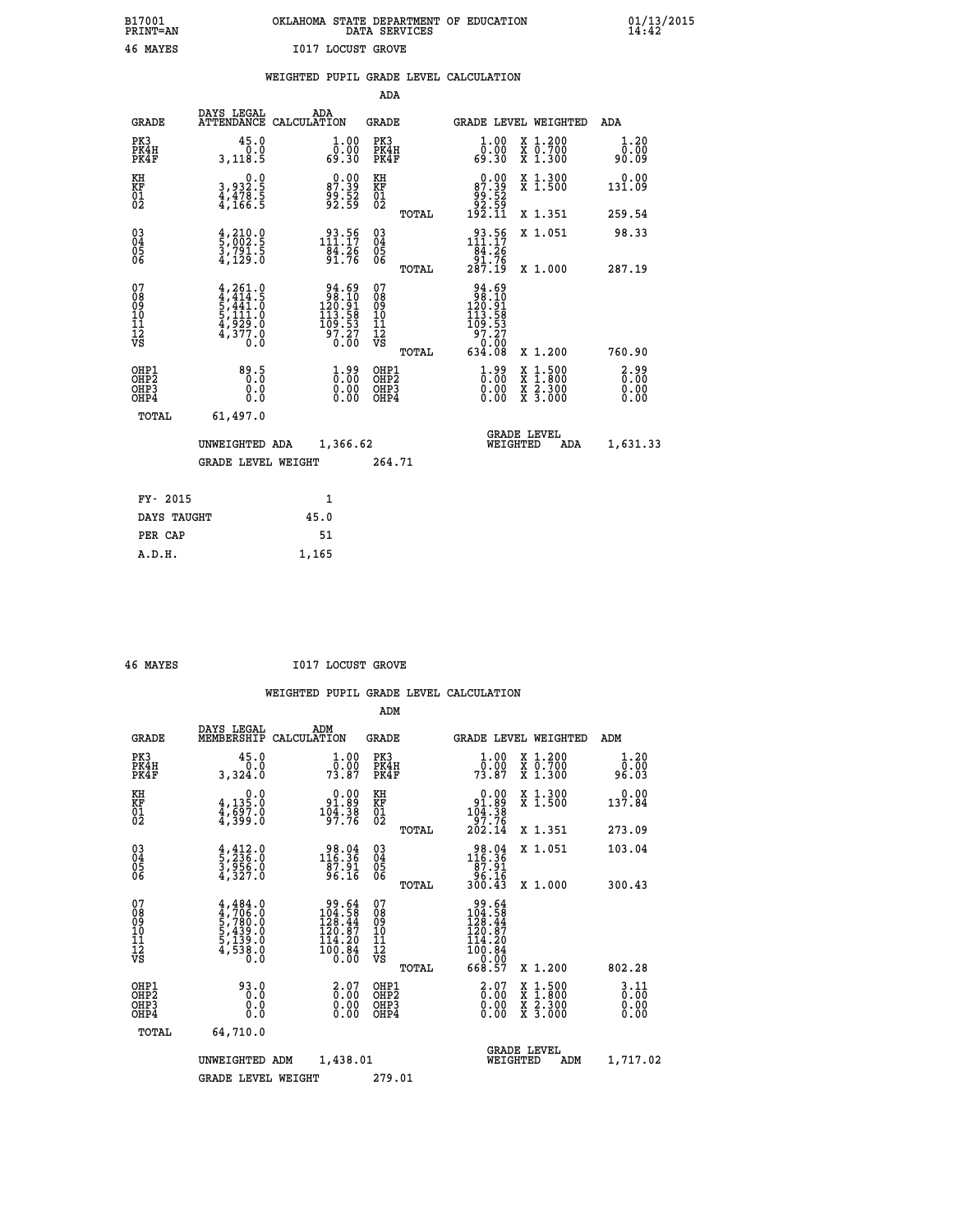| OKLAHOMA STATE DEPARTMENT OF EDUCATION<br>DATA SERVICES |  |
|---------------------------------------------------------|--|
| <b>I032 CHOUTEAU-MAZIE</b>                              |  |

|  |  | WEIGHTED PUPIL GRADE LEVEL CALCULATION |
|--|--|----------------------------------------|
|  |  |                                        |

|                                                                    |                                                                       |                                                                      | ADA                                                 |       |                                                                                                                                                      |                                          |                              |
|--------------------------------------------------------------------|-----------------------------------------------------------------------|----------------------------------------------------------------------|-----------------------------------------------------|-------|------------------------------------------------------------------------------------------------------------------------------------------------------|------------------------------------------|------------------------------|
| <b>GRADE</b>                                                       | DAYS LEGAL<br>ATTENDANCE CALCULATION                                  | ADA                                                                  | <b>GRADE</b>                                        |       |                                                                                                                                                      | <b>GRADE LEVEL WEIGHTED</b>              | ADA                          |
| PK3<br>PK4H<br>PK4F                                                | 38.0<br>0.0<br>2,622.5                                                | $\begin{smallmatrix} 0.90\\ 0.00\\ 62.44 \end{smallmatrix}$          | PK3<br>PK4H<br>PK4F                                 |       | $\begin{smallmatrix} 0.90\\ 0.00\\ 62.44 \end{smallmatrix}$                                                                                          | X 1.200<br>X 0.700<br>X 1.300            | 1.08<br>0.00<br>81.17        |
| KH<br><b>KF</b><br>01<br>02                                        | 0.0<br>2,790.0<br>3,013.0<br>3,151.5                                  | $0.00$<br>66.43<br>$71.74$<br>$75.04$                                | KH<br>KF<br>01<br>02                                |       | 0.00<br>$66.43$<br>$71.74$<br>$75.04$<br>$146.78$                                                                                                    | X 1.300<br>X 1.500                       | 0.00<br>99.65                |
|                                                                    |                                                                       |                                                                      |                                                     | TOTAL |                                                                                                                                                      | X 1.351                                  | 198.30                       |
| $\begin{smallmatrix} 03 \\[-4pt] 04 \end{smallmatrix}$<br>Ŏ5<br>06 | 3, 136.5<br>2, 773.5<br>2, 544.0<br>2, 459.0                          | $74.68$<br>$66.04$<br>$60.57$<br>58.55                               | $\begin{array}{c} 03 \\ 04 \\ 05 \\ 06 \end{array}$ |       | $74.6866.0460.5758.55185.16$                                                                                                                         | X 1.051                                  | 78.49                        |
| 07                                                                 |                                                                       |                                                                      | 07                                                  | TOTAL |                                                                                                                                                      | X 1.000                                  | 185.16                       |
| 08901112<br>1112<br>VS                                             | 2,198.5<br>2,632.0<br>1,981.5<br>2,875.0<br>1,714.5<br>2,226.5<br>0.0 | 52.35<br>62.67<br>47.18<br>46.45<br>68.45<br>40.82<br>53.01<br>50.00 | 08<br>09<br>11<br>11<br>12<br>VS                    |       | $\begin{array}{r} 52\cdot 35 \\ 62\cdot 67 \\ 47\cdot 18 \\ 68\cdot 45 \\ 68\cdot 45 \\ 40\cdot 82 \\ 53\cdot 01 \\ 0.00 \\ 324\cdot 48 \end{array}$ |                                          |                              |
|                                                                    |                                                                       |                                                                      |                                                     | TOTAL |                                                                                                                                                      | X 1.200                                  | 389.38                       |
| OHP1<br>OH <sub>P</sub> 2<br>OH <sub>P3</sub><br>OH <sub>P4</sub>  | 10.5<br>0.000                                                         | $\begin{smallmatrix} 0.25\ 0.00\ 0.00 \end{smallmatrix}$             | OHP1<br>OH <sub>P</sub> 2<br>OHP3<br>OHP4           |       | $\begin{smallmatrix} 0.25\\ 0.00\\ 0.00\\ 0.00 \end{smallmatrix}$                                                                                    | X 1:500<br>X 1:800<br>X 2:300<br>X 3:000 | 0.38<br>0.00<br>0.00<br>0.00 |
| TOTAL                                                              | 36,166.5                                                              |                                                                      |                                                     |       |                                                                                                                                                      |                                          |                              |
|                                                                    | UNWEIGHTED ADA                                                        | 861.12                                                               |                                                     |       |                                                                                                                                                      | GRADE LEVEL<br>WEIGHTED<br>ADA           | 1,033.61                     |
|                                                                    | <b>GRADE LEVEL WEIGHT</b>                                             |                                                                      | 172.49                                              |       |                                                                                                                                                      |                                          |                              |
| FY- 2015                                                           |                                                                       | $\mathbf{1}$                                                         |                                                     |       |                                                                                                                                                      |                                          |                              |
| DAYS TAUGHT                                                        |                                                                       | 42.0                                                                 |                                                     |       |                                                                                                                                                      |                                          |                              |
| PER CAP                                                            |                                                                       | 59                                                                   |                                                     |       |                                                                                                                                                      |                                          |                              |

 **A.D.H. 715**

 **B17001<br>PRINT=AN<br>46 MAYES** 

 **46 MAYES I032 CHOUTEAU-MAZIE**

|                                           |                                                                                           |                                                                      | ADM                                                 |       |                                                                                |                                          |                              |
|-------------------------------------------|-------------------------------------------------------------------------------------------|----------------------------------------------------------------------|-----------------------------------------------------|-------|--------------------------------------------------------------------------------|------------------------------------------|------------------------------|
| <b>GRADE</b>                              | DAYS LEGAL<br>MEMBERSHIP                                                                  | ADM<br>CALCULATION                                                   | <b>GRADE</b>                                        |       |                                                                                | <b>GRADE LEVEL WEIGHTED</b>              | ADM                          |
| PK3<br>PK4H<br>PK4F                       | 38.0<br>2,748.0                                                                           | $\begin{smallmatrix} 0.90\\ 0.00\\ 65.43 \end{smallmatrix}$          | PK3<br>PK4H<br>PK4F                                 |       | $\begin{smallmatrix} 0.90\\ 0.00\\ 65.43 \end{smallmatrix}$                    | X 1.200<br>X 0.700<br>X 1.300            | 1.08<br>0.00<br>85.06        |
| KH<br>KF<br>01<br>02                      | 0.0<br>2,910:0<br>3,129:0<br>3,283:0                                                      | $\begin{smallmatrix} 0.00\\ 69.29\\ 74.50\\ 78.17 \end{smallmatrix}$ | KH<br>KF<br>01<br>02                                |       | $0.00$<br>$69.29$<br>$74.50$<br>$78.17$<br>$152.67$                            | X 1.300<br>X 1.500                       | 0.00<br>103.94               |
|                                           |                                                                                           |                                                                      |                                                     | TOTAL |                                                                                | X 1.351                                  | 206.26                       |
| 03<br>04<br>05<br>06                      | 3,237.0<br>2,881.0<br>2,618.0<br>2,586.0                                                  | $77.07$<br>68.60<br>62.33<br>61.57                                   | $\begin{array}{c} 03 \\ 04 \\ 05 \\ 06 \end{array}$ |       | $77.07$<br>68.60<br>62.33<br>61.57<br>192.50                                   | X 1.051                                  | 81.00                        |
|                                           |                                                                                           |                                                                      |                                                     | TOTAL |                                                                                | X 1.000                                  | 192.50                       |
| 07<br>08<br>09<br>101<br>112<br>VS        | $2, 768.0$<br>$2, 768.0$<br>$3, 065.0$<br>$3, 055.0$<br>$1, 794.0$<br>$2, 313.0$<br>$0.0$ | 54.55<br>65.90<br>49.26<br>72.74<br>72.71<br>42.71<br>55.07<br>50.00 | 07<br>08<br>09<br>11<br>11<br>12<br>VS              | TOTAL | 54.55<br>65.90<br>49.26<br>72.74<br>72.71<br>42.71<br>55.07<br>55.07<br>340.23 | X 1.200                                  | 408.28                       |
| OHP1<br>OHP2<br>OH <sub>P</sub> 3<br>OHP4 | 11.0<br>0.0<br>0.000                                                                      | $\begin{smallmatrix} 0.26\ 0.00\ 0.00 \end{smallmatrix}$             | OHP1<br>OHP2<br>OHP <sub>3</sub>                    |       | $0.26$<br>$0.00$<br>0.00                                                       | X 1:500<br>X 1:800<br>X 2:300<br>X 3:000 | 0.39<br>0.00<br>0.00<br>0.00 |
| TOTAL                                     | 37,731.0                                                                                  |                                                                      |                                                     |       |                                                                                |                                          |                              |
|                                           | UNWEIGHTED ADM                                                                            | 898.35                                                               |                                                     |       | WEIGHTED                                                                       | <b>GRADE LEVEL</b><br>ADM                | 1,078.51                     |
|                                           | <b>GRADE LEVEL WEIGHT</b>                                                                 |                                                                      | 180.16                                              |       |                                                                                |                                          |                              |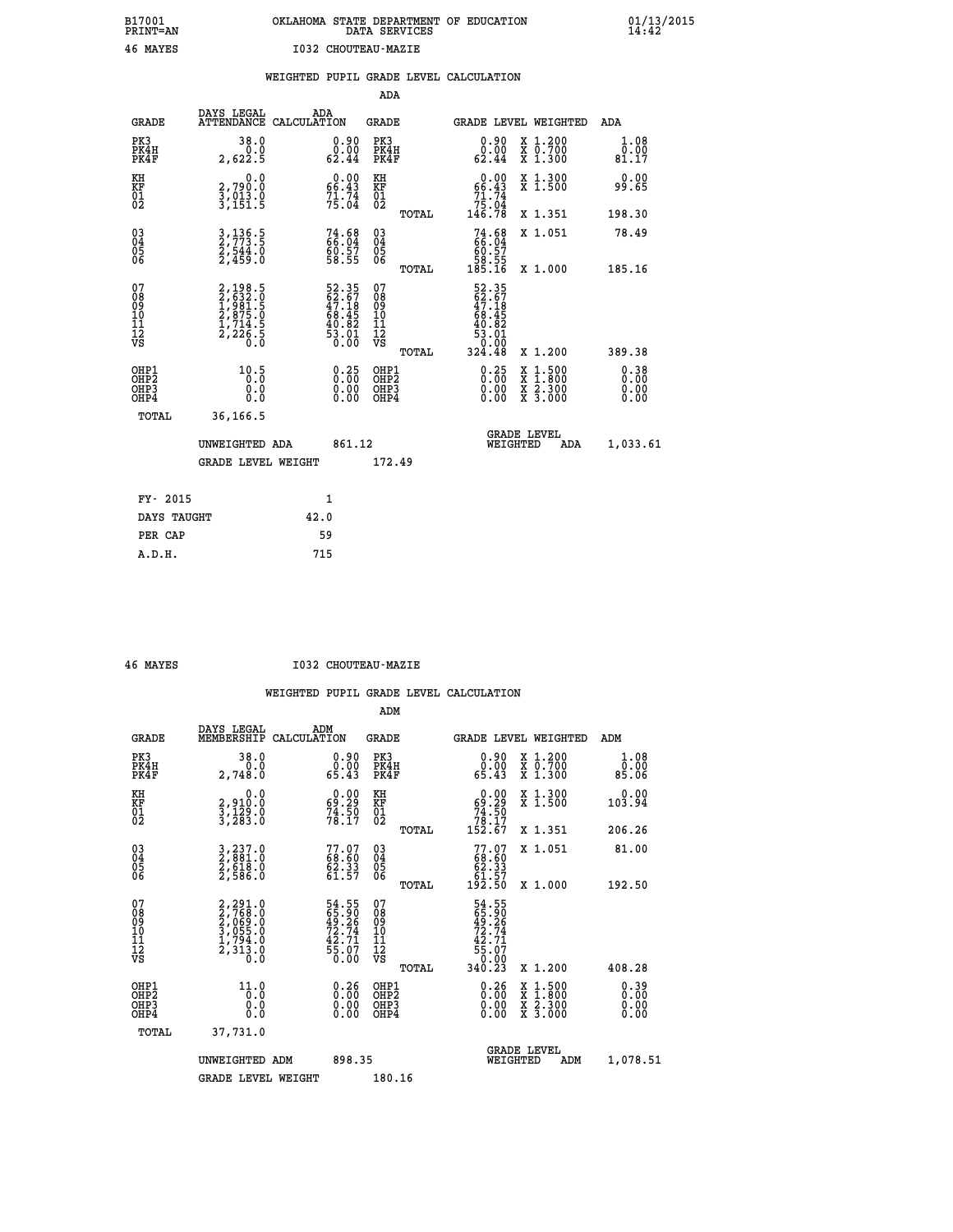| 7001<br>INT=AN | OKLAHOMA STATE DEPARTMENT OF EDUCATION<br>DATA SERVICES |  |
|----------------|---------------------------------------------------------|--|
| MAYES          | COUNTY TOTALS                                           |  |

|                                                    |                                                                             |             |                                                                  | ADA                                                               |       |                                                                                              |                                |                                          |                                  |
|----------------------------------------------------|-----------------------------------------------------------------------------|-------------|------------------------------------------------------------------|-------------------------------------------------------------------|-------|----------------------------------------------------------------------------------------------|--------------------------------|------------------------------------------|----------------------------------|
| <b>GRADE</b>                                       | DAYS LEGAL<br><b>ATTENDANCE</b>                                             | CALCULATION | ADA                                                              | GRADE                                                             |       |                                                                                              |                                | GRADE LEVEL WEIGHTED                     | <b>ADA</b>                       |
| PK3<br>PK4H<br>PK4F                                | 628.0<br>211.0<br>18,686.5                                                  |             | 14.41<br>4.80<br>432.87                                          | PK3<br>PK4H<br>PK4F                                               |       | 432.87                                                                                       | 14.41<br>4.80                  | X 1.200<br>X 0.700<br>X 1.300            | 17.29<br>3.36<br>562.73          |
| KH<br><b>KF</b><br>01<br>02                        | 0.0<br>21,614:0<br>23,153:5<br>23,369:0                                     |             | 0.00<br>502.01<br>537.70<br>542.66                               | KH<br>KF<br>$\overline{01}$                                       |       | 502.01<br>537.70<br>542.66<br>1,080.36                                                       | 0.00                           | X 1.300<br>$\overline{x}$ 1.500          | 0.00<br>753.04                   |
|                                                    |                                                                             |             |                                                                  |                                                                   | TOTAL |                                                                                              |                                | X 1.351                                  | 1,459.56                         |
| $\begin{matrix} 03 \\ 04 \\ 05 \\ 06 \end{matrix}$ | $21, 632.5$<br>$21, 253.5$<br>$20, 341.0$<br>20,341.0                       |             | 503.31<br>493.25<br>473.20<br>471.96                             | $\substack{03 \\ 04}$<br>$\begin{matrix} 0.5 \\ 0.6 \end{matrix}$ |       | 503.31<br>493.25<br>473.20<br>471.96<br>1,438.41                                             |                                | X 1.051                                  | 1,967.39                         |
|                                                    |                                                                             |             |                                                                  |                                                                   | TOTAL |                                                                                              |                                | X 1.000                                  | 1,438.41                         |
| 07<br>08<br>09<br>11<br>11<br>12<br>VS             | 20,185.0<br>23,668.5<br>22,316.5<br>22,673.0<br>20,846.0<br>18,547.0<br>0.0 |             | 466.76<br>549.68<br>517.60<br>526.58<br>482.63<br>430.06<br>0.00 | 07<br>08<br>09<br>11<br>11<br>12<br>VS                            | TOTAL | $466.76$<br>$549.68$<br>$517.60$<br>$526.58$<br>$482.63$<br>$430.06$<br>$0.00$<br>$2,973.31$ |                                | X 1.200                                  | 3,567.98                         |
| OHP1<br>OHP2<br>OHP3<br>OHP4                       | 100.0<br>0.0<br>0.0<br>0.0                                                  |             | $\frac{2.24}{0.00}$<br>$0.00$<br>$0.00$                          | OHP1<br>OHP2<br>OHP3<br>OHP4                                      |       |                                                                                              | 3.24<br>X<br>X<br>0.00<br>0.00 | $1.500$<br>$1.800$<br>X 2.300<br>X 3.000 | $3.37$<br>$0.00$<br>0.00<br>0.00 |
| TOTAL                                              | 299,566.0                                                                   |             |                                                                  |                                                                   |       |                                                                                              |                                |                                          |                                  |
|                                                    | UNWEIGHTED ADA                                                              |             | 6,951.72                                                         |                                                                   |       |                                                                                              | <b>GRADE LEVEL</b><br>WEIGHTED | ADA                                      | 8,334.72                         |
|                                                    | <b>GRADE LEVEL WEIGHT</b>                                                   |             |                                                                  | 1,383.00                                                          |       |                                                                                              |                                |                                          |                                  |
| FY- 2015                                           |                                                                             |             | $\mathbf{1}$                                                     |                                                                   |       |                                                                                              |                                |                                          |                                  |
|                                                    |                                                                             |             |                                                                  |                                                                   |       |                                                                                              |                                |                                          |                                  |
| DAYS TAUGHT                                        |                                                                             | 343.0       |                                                                  |                                                                   |       |                                                                                              |                                |                                          |                                  |

| DAID IAUGHI | <u>JIJ.V</u> |
|-------------|--------------|
| PER CAP     | 468          |
| A.D.H.      | 5,022        |
|             |              |

 **B17001<br>PRINT=AN** 

 **MAYES COUNTY TOTALS**

|                                                       |                                                                                                |                                                                   | ADM                                              |                                                                                               |                                                   |                                  |
|-------------------------------------------------------|------------------------------------------------------------------------------------------------|-------------------------------------------------------------------|--------------------------------------------------|-----------------------------------------------------------------------------------------------|---------------------------------------------------|----------------------------------|
| <b>GRADE</b>                                          | DAYS LEGAL<br>MEMBERSHIP                                                                       | ADM<br>CALCULATION                                                | <b>GRADE</b>                                     | <b>GRADE LEVEL WEIGHTED</b>                                                                   |                                                   | ADM                              |
| PK3<br>PK4H<br>PK4F                                   | 629.0<br>220.0<br>19,620.0                                                                     | 14.43<br>5.00<br>454.46                                           | PK3<br>PK4H<br>PK4F                              | 14.43<br>5.00<br>454.46                                                                       | X 1.200<br>$\bar{x}$ $\bar{0}$ . 700<br>$X$ 1.300 | 17.29<br>3.50<br>590.79          |
| KH<br>KF<br>01<br>02                                  | 0.0<br>22,574.0<br>24,049.0<br>24,293.0                                                        | $\begin{array}{c} 0.00 \\ 524.20 \\ 558.46 \\ 563.95 \end{array}$ | KH<br>KF<br>01<br>02                             | 0.00<br>524.20<br>558.46<br>563.95<br>1,122.41                                                | X 1.300<br>X 1.500                                | 0.00<br>786.32                   |
|                                                       |                                                                                                |                                                                   | TOTAL                                            |                                                                                               | X 1.351                                           | 1,516.38                         |
| 03<br>04<br>05<br>06                                  | 22, 365.0<br>22, 139.0<br>21, 031.0<br>21, 195.0                                               | 520.21<br>513.75<br>$\frac{489.22}{491.73}$                       | $^{03}_{04}$<br>05<br>06                         | 520.21<br>513.75<br>489.22<br>491.73                                                          | X 1.051                                           | 546.73                           |
|                                                       |                                                                                                |                                                                   | TOTAL                                            | 1,494.70                                                                                      | X 1.000                                           | 1,494.70                         |
| 07<br>08<br>09<br>11<br>11<br>12<br>VS                | 21, 103.0<br>24, 750.0<br>23, 506.0<br>23, 909.0<br>21, 845.0<br>21, 845.0<br>19, 439.0<br>Õ.Ŏ | 487.86<br>574.51<br>544.99<br>555.13<br>505.60<br>450.58<br>0.00  | 07<br>08<br>09<br>101<br>11<br>12<br>VS<br>TOTAL | 487.86<br>$\frac{574.51}{544.99}$<br>544.99<br>555.13<br>505.60<br>450.58<br>0.00<br>3,118.67 | X 1.200                                           | 3,742.40                         |
| OHP1<br>OH <sub>P</sub> 2<br>OH <sub>P3</sub><br>OHP4 | 104.0<br>0.0<br>0.0<br>Ŏ.Ŏ                                                                     | $\begin{smallmatrix} 2.33\ 0.00 \ 0.00 \end{smallmatrix}$<br>0.00 | OHP1<br>OHP2<br>OHP3<br>OHP4                     | $\begin{smallmatrix} 2.33\ 0.00 \ 0.00 \end{smallmatrix}$<br>0.00                             | X 1:500<br>X 1:800<br>X 2:300<br>X 3:000          | $3.50$<br>$0.00$<br>0.00<br>0.00 |
| TOTAL                                                 | 312,771.0                                                                                      |                                                                   |                                                  |                                                                                               |                                                   |                                  |
|                                                       | UNWEIGHTED ADM                                                                                 | 7,256.41                                                          |                                                  | WEIGHTED                                                                                      | <b>GRADE LEVEL</b><br>ADM                         | 8,701.64                         |
|                                                       | <b>GRADE LEVEL WEIGHT</b>                                                                      |                                                                   | 1,445.23                                         |                                                                                               |                                                   |                                  |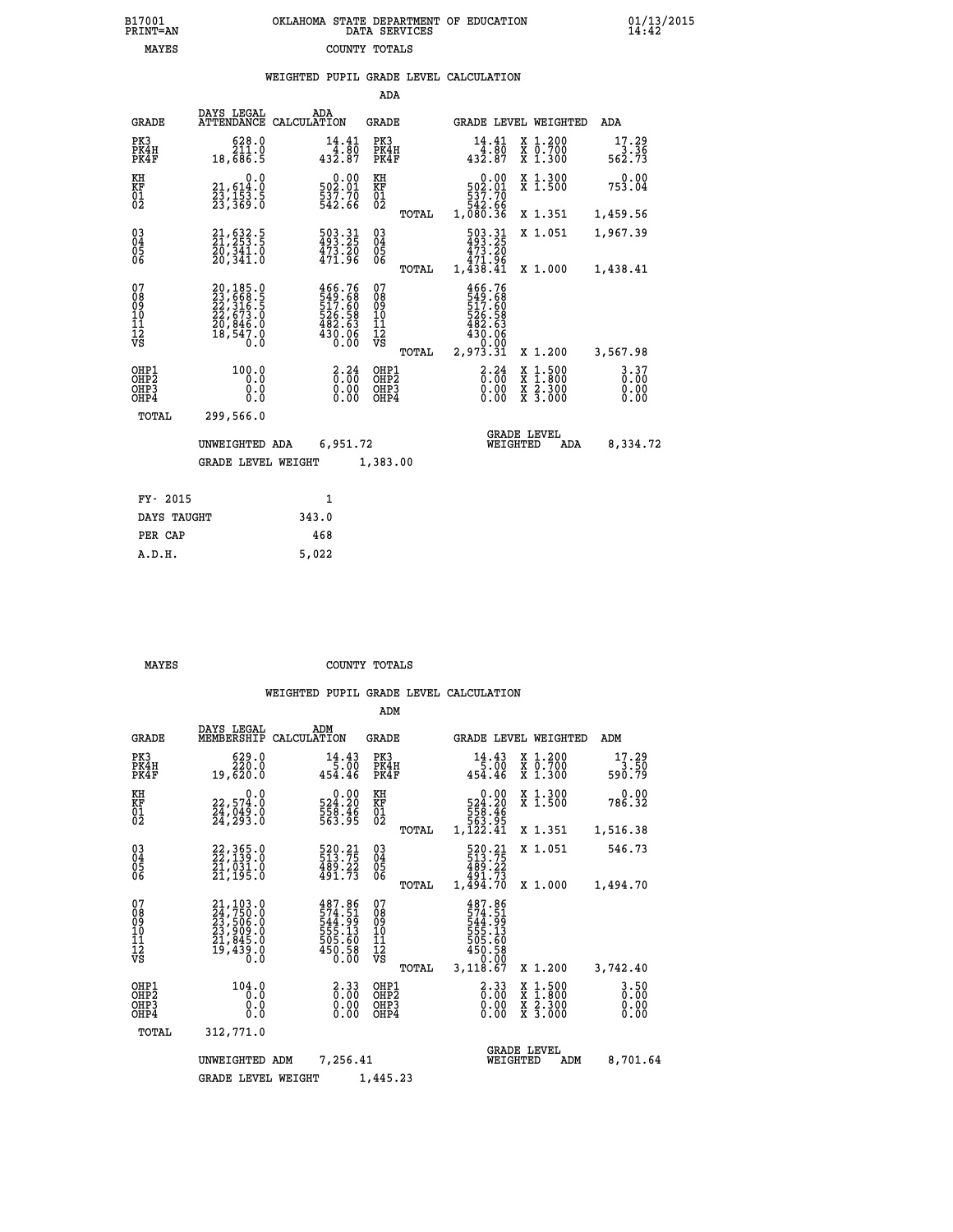| B17001<br>PRINT=AN<br>MCCLAIN<br>47 |                                       | OKLAHOMA<br>C004 BYARS                            | STATE DEPARTMENT<br>DATA SERVICES | OF EDUCATION                                                                         | 01/13/2015<br>14:42 |
|-------------------------------------|---------------------------------------|---------------------------------------------------|-----------------------------------|--------------------------------------------------------------------------------------|---------------------|
|                                     |                                       | WEIGHTED PUPIL GRADE LEVEL CALCULATION            |                                   |                                                                                      |                     |
|                                     |                                       |                                                   | ADA                               |                                                                                      |                     |
| GRADE                               | DAYS LEGAL                            | ADA<br>ATTENDANCE CALCULATION                     | GRADE                             | GRADE LEVEL WEIGHTED                                                                 | ADA                 |
| PK3<br>PK4H<br>PK4F                 | 0.0<br>0.0<br>32.0                    | 0.00<br>0.00<br>0.71                              | PK3<br>PK4H<br>PK4F               | 0.00<br>$X_1.200$<br>0.00<br>X 0.700<br>0.71<br>$X_1.300$                            | 0.00000<br>0.92     |
| KH<br><b>KF</b><br>01<br>02         | 0.0<br>179.0<br>$\frac{185.0}{287.0}$ | $\frac{0.00}{3.98}$<br>$\frac{4}{6}:\frac{1}{38}$ | KН<br>KF<br>$\frac{01}{02}$       | $\frac{0.00}{3.98}$<br>X 1.300<br>X 1.500<br>. 11<br>$\frac{4}{6}$ : $\frac{11}{38}$ | 0.00<br>5.97        |
|                                     |                                       |                                                   | $m \wedge m \wedge r$             | $5000$<br>2.54<br>77.4                                                               | 11 17               |

| $\frac{01}{2}$                                     | $\frac{185.0}{287.0}$                                                                             | $\frac{4}{6}$ : $\frac{11}{38}$                                                                                                                     | $\begin{smallmatrix}0&1\0&2\end{smallmatrix}$      | TOTAL | $\begin{array}{c} 4.11 \\ 6.38 \\ 10.49 \end{array}$                                                       | X 1.351                                                                                          | 14.17                    |
|----------------------------------------------------|---------------------------------------------------------------------------------------------------|-----------------------------------------------------------------------------------------------------------------------------------------------------|----------------------------------------------------|-------|------------------------------------------------------------------------------------------------------------|--------------------------------------------------------------------------------------------------|--------------------------|
| $\begin{matrix} 03 \\ 04 \\ 05 \\ 06 \end{matrix}$ | $143.0$<br>$147.0$<br>$224.0$<br>$174.0$                                                          | $3.27$<br>$4.98$<br>$3.87$                                                                                                                          | $\begin{matrix} 03 \\ 04 \\ 05 \\ 06 \end{matrix}$ | TOTAL | $3.27$<br>$4.98$<br>$3.87$<br>$12.12$                                                                      | X 1.051<br>X 1.000                                                                               | 3.34<br>12.12            |
| 07<br>08<br>09<br>11<br>11<br>12<br>VS             | 175.0<br>$\begin{smallmatrix} 61.0 & 0 \ 0.0 & 0 \ 0.0 & 0 \ 0.0 & 0 \ 0.0 & 0 \end{smallmatrix}$ | $\begin{array}{c} 3.89 \\[-2.0mm] 1.80 \\[-2.0mm] 0.00 \\[-2.0mm] 0.00 \\[-2.0mm] 0.00 \\[-2.0mm] 0.00 \\[-2.0mm] 0.00 \\[-2.0mm] 0.00 \end{array}$ | 07<br>08<br>09<br>101<br>11<br>12<br>VS            | TOTAL | $\begin{smallmatrix} 3.89\ 1.800\ 0.000\ 0.000\ 0.000\ 0.000\ 0.000\ 0.000\ 0.000\ 5.69 \end{smallmatrix}$ | X 1.200                                                                                          | 6.83                     |
| OHP1<br>OHP2<br>OHP <sub>3</sub><br>OHP4<br>TOTAL  | 0.0<br>0.000<br>1,627.0                                                                           |                                                                                                                                                     | OHP1<br>OHP2<br>OHP <sub>3</sub><br>OHP4           |       |                                                                                                            | $\begin{smallmatrix} x & 1 & 500 \\ x & 1 & 800 \\ x & 2 & 300 \\ x & 3 & 000 \end{smallmatrix}$ | $0.00$<br>$0.00$<br>0.00 |
|                                                    | UNWEIGHTED ADA<br><b>GRADE LEVEL WEIGHT</b>                                                       | 36.17                                                                                                                                               |                                                    | 7.18  | WEIGHTED                                                                                                   | <b>GRADE LEVEL</b><br>ADA                                                                        | 43.35                    |
| FY- 2015                                           |                                                                                                   | $\mathbf{1}$                                                                                                                                        |                                                    |       |                                                                                                            |                                                                                                  |                          |
| DAYS TAUGHT                                        | 45.0                                                                                              |                                                                                                                                                     |                                                    |       |                                                                                                            |                                                                                                  |                          |
| PER CAP                                            | 128                                                                                               |                                                                                                                                                     |                                                    |       |                                                                                                            |                                                                                                  |                          |

 **47 MCCLAIN C004 BYARS**

 **A.D.H. 31**

|                                                    |                                                                                                   |                    |                                                                                               |                                  |       | WEIGHTED PUPIL GRADE LEVEL CALCULATION                                                                                                                                                                                                                                         |                                                                                                  |                      |       |
|----------------------------------------------------|---------------------------------------------------------------------------------------------------|--------------------|-----------------------------------------------------------------------------------------------|----------------------------------|-------|--------------------------------------------------------------------------------------------------------------------------------------------------------------------------------------------------------------------------------------------------------------------------------|--------------------------------------------------------------------------------------------------|----------------------|-------|
|                                                    |                                                                                                   |                    |                                                                                               | ADM                              |       |                                                                                                                                                                                                                                                                                |                                                                                                  |                      |       |
| <b>GRADE</b>                                       | DAYS LEGAL<br>MEMBERSHIP                                                                          | ADM<br>CALCULATION |                                                                                               | <b>GRADE</b>                     |       | <b>GRADE LEVEL WEIGHTED</b>                                                                                                                                                                                                                                                    |                                                                                                  | ADM                  |       |
| PK3<br>PK4H<br>PK4F                                | 0.0<br>0.0<br>32.0                                                                                |                    | $\substack{0.00\\0.00\\0.71}$                                                                 | PK3<br>PK4H<br>PK4F              |       | $\begin{smallmatrix} 0.00 \ 0.00 \ 0.71 \end{smallmatrix}$                                                                                                                                                                                                                     | X 1.200<br>X 0.700<br>X 1.300                                                                    | 0.00<br>0.00<br>0.92 |       |
| KH<br>KF<br>01<br>02                               | $196.0$<br>$207.0$<br>$303.0$                                                                     |                    | $\begin{smallmatrix} 0.00\\ 4.36\\ 4.60\\ 6.73 \end{smallmatrix}$                             | KH<br>KF<br>01<br>02             |       | $\begin{smallmatrix} 0.00\\ 4.36\\ 4.60\\ 4.60\\ 6.73\\ 11.33 \end{smallmatrix}$                                                                                                                                                                                               | X 1.300<br>X 1.500                                                                               | 0.00<br>6.54         |       |
|                                                    |                                                                                                   |                    |                                                                                               |                                  | TOTAL |                                                                                                                                                                                                                                                                                | X 1.351                                                                                          | 15.31                |       |
| $\begin{matrix} 03 \\ 04 \\ 05 \\ 06 \end{matrix}$ | $\begin{smallmatrix} 151.0\\ 150.0\\ 225.0\\ 180.0 \end{smallmatrix}$                             |                    | $3.36$<br>$5.00$<br>$4.00$                                                                    | 03<br>04<br>05<br>06             |       | $3 \cdot 36$<br>$5 \cdot 00$<br>$4 \cdot 00$<br>$12 \cdot 33$                                                                                                                                                                                                                  | X 1.051                                                                                          | 3.53                 |       |
|                                                    |                                                                                                   |                    |                                                                                               |                                  | TOTAL |                                                                                                                                                                                                                                                                                | X 1.000                                                                                          | 12.33                |       |
| 07<br>0890112<br>1112<br>VS                        | 180.0<br>Ŏ.Ŏ<br>Ŏ.Ŏ<br>Ŏ.Ŏ<br>$\begin{smallmatrix} 0.0 & 0 \ 0.0 & 0 \ 0.0 & 0 \end{smallmatrix}$ |                    | $\begin{smallmatrix} 4.00\ 2.00\ 0.00\ 0.00\ 0.00\ 0.00\ 0.00\ 0.00\ 0.00\ \end{smallmatrix}$ | 07<br>08901112<br>1112<br>VS     | TOTAL | $\frac{4.00}{2.00}$<br>0.00<br>0.00<br>$\begin{smallmatrix} 0.00 \ 0.00 \end{smallmatrix}$<br>6.00                                                                                                                                                                             | $X_1.200$                                                                                        |                      | 7.20  |
| OHP1<br>OHP2<br>OH <sub>P3</sub><br>OHP4           | 0.0<br>0.000                                                                                      |                    | $\begin{smallmatrix} 0.00 \ 0.00 \ 0.00 \ 0.00 \end{smallmatrix}$                             | OHP1<br>OHP2<br>OHP <sub>3</sub> |       | $\begin{smallmatrix} 0.00 & 0.00 & 0.00 & 0.00 & 0.00 & 0.00 & 0.00 & 0.00 & 0.00 & 0.00 & 0.00 & 0.00 & 0.00 & 0.00 & 0.00 & 0.00 & 0.00 & 0.00 & 0.00 & 0.00 & 0.00 & 0.00 & 0.00 & 0.00 & 0.00 & 0.00 & 0.00 & 0.00 & 0.00 & 0.00 & 0.00 & 0.00 & 0.00 & 0.00 & 0.00 & 0.0$ | $\begin{smallmatrix} x & 1 & 500 \\ x & 1 & 800 \\ x & 2 & 300 \\ x & 3 & 000 \end{smallmatrix}$ | 0.00<br>0.00<br>0.00 |       |
| TOTAL                                              | 1,714.0                                                                                           |                    |                                                                                               |                                  |       |                                                                                                                                                                                                                                                                                |                                                                                                  |                      |       |
|                                                    | UNWEIGHTED ADM                                                                                    |                    | 38.09                                                                                         |                                  |       | WEIGHTED                                                                                                                                                                                                                                                                       | <b>GRADE LEVEL</b><br>ADM                                                                        |                      | 45.83 |
|                                                    | <b>GRADE LEVEL WEIGHT</b>                                                                         |                    |                                                                                               |                                  | 7.74  |                                                                                                                                                                                                                                                                                |                                                                                                  |                      |       |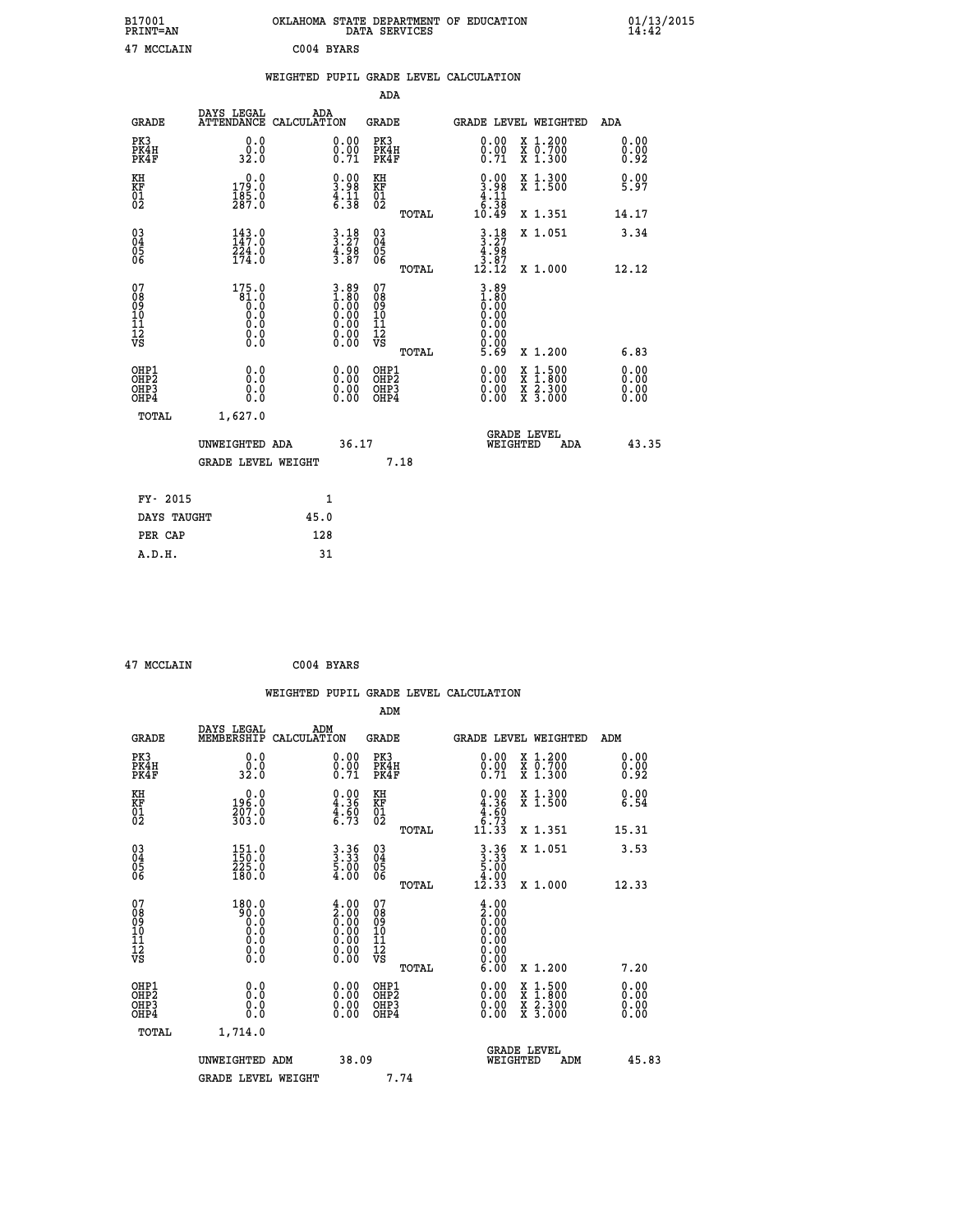| B17001<br>PRINT=AN                                            |                                                                             | OKLAHOMA STATE DEPARTMENT OF EDUCATION<br>DATA SERVICES                                     |                                                          |                                                                                               |                                                                                          | $01/13/2015$<br>14:42        |
|---------------------------------------------------------------|-----------------------------------------------------------------------------|---------------------------------------------------------------------------------------------|----------------------------------------------------------|-----------------------------------------------------------------------------------------------|------------------------------------------------------------------------------------------|------------------------------|
| 47 MCCLAIN                                                    |                                                                             | <b>I001 NEWCASTLE</b>                                                                       |                                                          |                                                                                               |                                                                                          |                              |
|                                                               |                                                                             | WEIGHTED PUPIL GRADE LEVEL CALCULATION                                                      |                                                          |                                                                                               |                                                                                          |                              |
|                                                               |                                                                             |                                                                                             | ADA                                                      |                                                                                               |                                                                                          |                              |
| <b>GRADE</b>                                                  | DAYS LEGAL                                                                  | ADA<br>ATTENDANCE CALCULATION                                                               | <b>GRADE</b>                                             | GRADE LEVEL WEIGHTED                                                                          |                                                                                          | ADA                          |
| PK3<br>PK4H<br>PK4F                                           | $222.5$<br>0.0<br>5,827.5                                                   | $\frac{5.17}{0.00}$<br>135.52                                                               | PK3<br>PK4H<br>PK4F                                      | $\begin{smallmatrix}5.17\0.00\135.52\end{smallmatrix}$                                        | X 1.200<br>X 0.700<br>X 1.300                                                            | 6.20<br>0.00<br>176.18       |
| KH<br>KF<br>$\overline{01}$                                   | 0.0<br>$\substack{6,497.0\\6,362.5}$                                        | $\begin{smallmatrix} &0.00\151.09\162.96\147.97\end{smallmatrix}$                           | KH<br>KF<br>01<br>02                                     | $0.00$<br>$151.09$<br>$162.99$<br>$147.97$                                                    | X 1.300<br>X 1.500                                                                       | 0.00<br>226.64               |
|                                                               |                                                                             |                                                                                             | TOTAL                                                    | 310.63                                                                                        | X 1.351                                                                                  | 419.66                       |
| $\substack{03 \\ 04}$<br>Ŏ5<br>06                             | $\frac{6}{158}$ : 5<br>$\frac{6}{6}, \frac{0}{167}. \frac{0}{5}$            | $\begin{smallmatrix} 142.90\\ 143.22\\ 139.53\\ 143.43 \end{smallmatrix}$                   | 03<br>04<br>05<br>06                                     | 142.90<br>139.53<br>143.43                                                                    | X 1.051                                                                                  | 150.19                       |
| 07<br>08<br>09<br>10<br>11<br>ĪŹ<br>VS                        | 5, 912.5<br>5, 848.5<br>5, 246.0<br>5, 372.5<br>5, 401.5<br>5, 367.5<br>0.0 | $\begin{smallmatrix} 137.50\\136.01\\122.00\\125.24\\125.95\\125.46\\0.00\end{smallmatrix}$ | TOTAL<br>07<br>08<br>09<br>10<br>11<br>ĪŽ<br>VŠ<br>TOTAL | 426.18<br>137.50<br>$\frac{136}{122}$ .00<br>125.24<br>125.95<br>125.46<br>$\frac{1}{772.16}$ | X 1.000<br>X 1.200                                                                       | 426.18<br>926.59             |
| OHP1<br>OHP <sub>2</sub><br>OH <sub>P3</sub><br>OHP4<br>TOTAL | 0.0<br>Ŏ.Ŏ<br>0.0<br>0.0<br>83,523.0                                        | 0.00<br>0.00<br>0.00                                                                        | OHP1<br>OH <sub>P</sub> 2<br>OHP3<br>OHP4                | 0.00<br>0.00<br>0.00                                                                          | $\begin{smallmatrix} x & 1.500 \\ x & 1.800 \\ x & 2.300 \\ x & 3.000 \end{smallmatrix}$ | 0.00<br>0.00<br>0.00<br>0.00 |
|                                                               | UNWEIGHTED ADA<br><b>GRADE LEVEL WEIGHT</b>                                 | 1,943.65                                                                                    | 387.99                                                   | <b>GRADE LEVEL</b><br>WEIGHTED                                                                | ADA                                                                                      | 2,331.64                     |
| FY- 2015                                                      |                                                                             | 1                                                                                           |                                                          |                                                                                               |                                                                                          |                              |
| DAYS TAUGHT                                                   |                                                                             | 43.0                                                                                        |                                                          |                                                                                               |                                                                                          |                              |

| $17$ MOOT 3 TM |  |
|----------------|--|

PER CAP 33  **A.D.H. 1,769**

 **47 MCCLAIN I001 NEWCASTLE**

|                                          |                                                                                     |                                                                                                     | ADM                                                 |                                                                                                  |                                          |                              |
|------------------------------------------|-------------------------------------------------------------------------------------|-----------------------------------------------------------------------------------------------------|-----------------------------------------------------|--------------------------------------------------------------------------------------------------|------------------------------------------|------------------------------|
| <b>GRADE</b>                             | DAYS LEGAL<br>MEMBERSHIP                                                            | ADM<br>CALCULATION                                                                                  | <b>GRADE</b>                                        | <b>GRADE LEVEL WEIGHTED</b>                                                                      |                                          | ADM                          |
| PK3<br>PK4H<br>PK4F                      | 225.0<br>6,077.0                                                                    | 5.23<br>0.00<br>141.33                                                                              | PK3<br>PK4H<br>PK4F                                 | $\begin{smallmatrix}5.23\0.00\\141.33\end{smallmatrix}$                                          | X 1.200<br>X 0.700<br>X 1.300            | 6.28<br>ة<br>183.73          |
| KH<br>KF<br>01<br>02                     | 0.0<br>$\frac{6}{7}, \frac{715}{225}$ .0<br>6,568.0                                 | $\begin{smallmatrix} &0.00\\ 156.16\\ 168.02\\ 152.74\end{smallmatrix}$                             | KH<br>KF<br>01<br>02                                | $0.00$<br>$156.16$<br>$168.02$<br>$152.74$<br>$320.76$                                           | X 1.300<br>X 1.500                       | 0.00<br>234.24               |
|                                          |                                                                                     |                                                                                                     | TOTAL                                               |                                                                                                  | X 1.351                                  | 433.35                       |
| 03<br>04<br>05<br>06                     | 6, 333.0<br>6, 358.0<br>6, 228.0<br>6,334.0                                         | $147.28$<br>$147.86$<br>$\frac{144.84}{147.30}$                                                     | $\begin{array}{c} 03 \\ 04 \\ 05 \\ 06 \end{array}$ | 147.28<br>$\frac{1\bar{4}4.84}{147.30}$<br>$440.00$                                              | X 1.051                                  | 154.79                       |
|                                          |                                                                                     |                                                                                                     | TOTAL                                               |                                                                                                  | X 1.000                                  | 440.00                       |
| 07<br>08<br>09<br>101<br>112<br>VS       | $6,089.0$<br>$6,089.0$<br>$5,460.0$<br>$5,699.0$<br>$5,726.0$<br>$5,703.0$<br>$0.0$ | $\begin{smallmatrix} 142.19\\141.60\\126.98\\133.14\\133.86\\133.86\\133.53\\0.00\end{smallmatrix}$ | 07<br>08<br>09<br>11<br>11<br>12<br>VS<br>TOTAL     | 142.19<br>$142.190$<br>$126.98$<br>$133.14$<br>$133.186$<br>$133.53$<br>$130.53$<br>$$<br>811.30 | X 1.200                                  | 973.56                       |
| OHP1<br>OHP2<br>OH <sub>P3</sub><br>OHP4 | 0.0<br>0.000                                                                        | $0.00$<br>$0.00$<br>0.00                                                                            | OHP1<br>OHP2<br>OHP <sub>3</sub>                    | $0.00$<br>$0.00$<br>0.00                                                                         | X 1:500<br>X 1:800<br>X 2:300<br>X 3:000 | 0.00<br>0.00<br>0.00<br>0.00 |
|                                          | TOTAL<br>86,854.0                                                                   |                                                                                                     |                                                     |                                                                                                  |                                          |                              |
|                                          | UNWEIGHTED                                                                          | 2,022.06<br>ADM                                                                                     |                                                     | <b>GRADE LEVEL</b><br>WEIGHTED                                                                   | ADM                                      | 2,425.95                     |
|                                          | <b>GRADE LEVEL WEIGHT</b>                                                           |                                                                                                     | 403.89                                              |                                                                                                  |                                          |                              |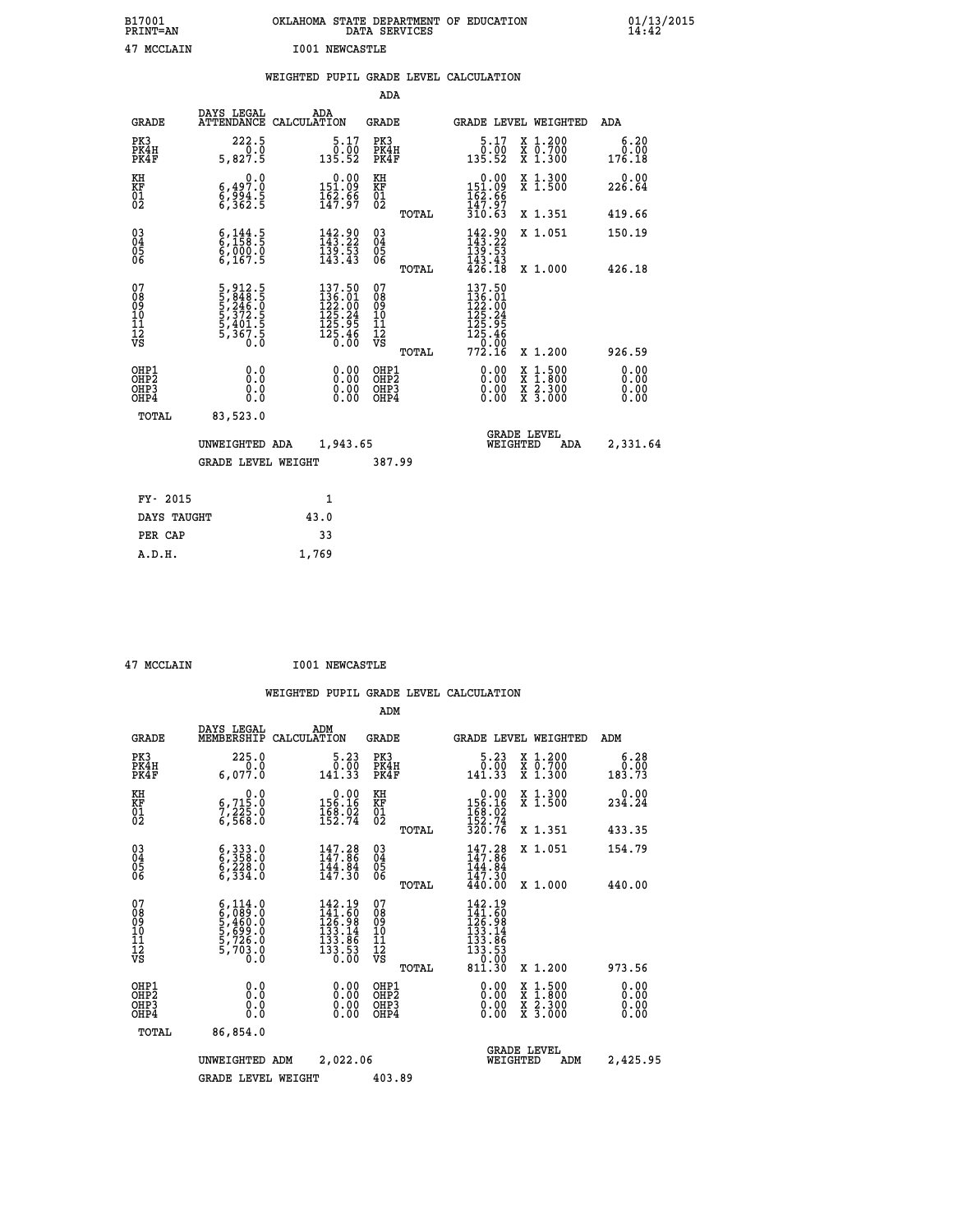| B17001<br><b>PRINT=AN</b> |             | OKLAHOMA STATE DEPARTMENT OF EDUCATION<br>DATA SERVICES |  |
|---------------------------|-------------|---------------------------------------------------------|--|
| 47 MCCLAIN                | I002 DIBBLE |                                                         |  |

|                                                                    |                                                                                                                      |                                                                          | ADA                                       |       |                                                                        |                                          |                              |
|--------------------------------------------------------------------|----------------------------------------------------------------------------------------------------------------------|--------------------------------------------------------------------------|-------------------------------------------|-------|------------------------------------------------------------------------|------------------------------------------|------------------------------|
| <b>GRADE</b>                                                       | DAYS LEGAL<br>ATTENDANCE CALCULATION                                                                                 | ADA                                                                      | <b>GRADE</b>                              |       |                                                                        | GRADE LEVEL WEIGHTED                     | ADA                          |
| PK3<br>PK4H<br>PK4F                                                | 482.0<br>$0.0$<br>987.0                                                                                              | 13.39<br>$\frac{0.00}{27.42}$                                            | PK3<br>PK4H<br>PK4F                       |       | $\begin{smallmatrix} 13 & 39 \\ 0 & 00 \\ 27 & 42 \end{smallmatrix}$   | X 1.200<br>X 0.700<br>X 1.300            | 16.07<br>0.00<br>35.65       |
| KH<br><b>KF</b><br>01<br>02                                        | 0.0<br>1,261:5<br>1,945.0<br>1,485:5                                                                                 | $\begin{smallmatrix} 0.00\\ 35.04\\ 54.03\\ 41.26 \end{smallmatrix}$     | KH<br>KF<br>01<br>02                      |       | 0.00<br>35.04<br>54.03<br>41.26<br>95.29                               | X 1.300<br>X 1.500                       | 0.00<br>52.56                |
|                                                                    |                                                                                                                      |                                                                          |                                           | TOTAL |                                                                        | X 1.351                                  | 128.74                       |
| $\begin{smallmatrix} 03 \\[-4pt] 04 \end{smallmatrix}$<br>Ŏ5<br>06 | $1, 545.9$<br>$1, 733.5$<br>$\frac{1}{3}, \frac{3}{855}$ .0                                                          | $42.92$<br>$48.15$<br>$36.94$<br>$51.53$                                 | $\substack{03 \\ 04}$<br>05<br>06         |       | $42.92$<br>$36.15$<br>$36.94$<br>$51.53$<br>$136.62$                   | X 1.051                                  | 45.11                        |
|                                                                    |                                                                                                                      |                                                                          |                                           | TOTAL |                                                                        | X 1.000                                  | 136.62                       |
| 07<br>08901112<br>1112<br>VS                                       | $\begin{smallmatrix} 1,483 & 0\\ 1,876 & 0\\ 2,152 & 5\\ 1,707 & 0\\ 2,029 & 5\\ 1,597 & 0\\ 0 & 0\end{smallmatrix}$ | $41.19$<br>$52.11$<br>$59.79$<br>$47.42$<br>$56.38$<br>$44.36$<br>$0.00$ | 07<br>08<br>09<br>11<br>11<br>12<br>VS    |       | $41.19$<br>$52.11$<br>$59.79$<br>$47.42$<br>$56.38$<br>$44.38$<br>0.00 |                                          |                              |
|                                                                    |                                                                                                                      |                                                                          |                                           | TOTAL | 301.25                                                                 | X 1.200                                  | 361.50                       |
| OHP1<br>OH <sub>P</sub> 2<br>OH <sub>P3</sub><br>OH <sub>P4</sub>  | 0.0<br>0.0<br>0.0                                                                                                    | 0.00<br>$\begin{smallmatrix} 0.00 \ 0.00 \end{smallmatrix}$              | OHP1<br>OH <sub>P</sub> 2<br>OHP3<br>OHP4 |       | 0.00<br>0.00<br>0.00                                                   | X 1:500<br>X 1:800<br>X 2:300<br>X 3:000 | 0.00<br>0.00<br>0.00<br>0.00 |
| TOTAL                                                              | 23,469.5                                                                                                             |                                                                          |                                           |       |                                                                        |                                          |                              |
|                                                                    | UNWEIGHTED ADA                                                                                                       | 651.93                                                                   |                                           |       |                                                                        | GRADE LEVEL<br>WEIGHTED<br>ADA           | 776.25                       |
|                                                                    | <b>GRADE LEVEL WEIGHT</b>                                                                                            |                                                                          | 124.32                                    |       |                                                                        |                                          |                              |
| FY- 2015                                                           |                                                                                                                      | $\mathbf{1}$                                                             |                                           |       |                                                                        |                                          |                              |
| DAYS TAUGHT                                                        |                                                                                                                      | 36.0                                                                     |                                           |       |                                                                        |                                          |                              |
| PER CAP                                                            |                                                                                                                      | 55                                                                       |                                           |       |                                                                        |                                          |                              |

 **47 MCCLAIN I002 DIBBLE**

 **A.D.H. 551**

 **ADM**

| <b>GRADE</b>                                       | DAYS LEGAL<br>MEMBERSHIP CALCULATION                                                              | ADM                                                                   | <b>GRADE</b>                                       |       |                                                                                      |                                | GRADE LEVEL WEIGHTED                                                        | ADM                           |
|----------------------------------------------------|---------------------------------------------------------------------------------------------------|-----------------------------------------------------------------------|----------------------------------------------------|-------|--------------------------------------------------------------------------------------|--------------------------------|-----------------------------------------------------------------------------|-------------------------------|
| PK3<br>PK4H<br>PK4F                                | 527.0<br>0.0<br>1,064.0                                                                           | 14.64<br>0.00<br>29.56                                                | PK3<br>PK4H<br>PK4F                                |       | 14.64<br>-0:00<br>29:56                                                              |                                | $\begin{smallmatrix} x & 1.200 \\ x & 0.700 \end{smallmatrix}$<br>$X_1.300$ | 17.57<br>$\frac{0.00}{38.43}$ |
| KH<br>KF<br>01<br>02                               | 0.0<br>1, 317:0<br>2, 015:0<br>1, 548:0                                                           | $\begin{smallmatrix} 0.00\\ 36.58\\ 55.97\\ 43.00 \end{smallmatrix}$  | KH<br>KF<br>01<br>02                               |       | $\begin{smallmatrix} 0.00\\ 36.58\\ 55.97\\ 43.00\\ 98.97 \end{smallmatrix}$         |                                | X 1.300<br>X 1.500                                                          | 0.00<br>54.87                 |
|                                                    |                                                                                                   |                                                                       |                                                    | TOTAL |                                                                                      |                                | X 1.351                                                                     | 133.71                        |
| $\begin{matrix} 03 \\ 04 \\ 05 \\ 06 \end{matrix}$ | $\begin{smallmatrix} 1, & 584 & 0\\ 1, & 790 & 0\\ 1, & 379 & 0\\ 1, & 918 & 0 \end{smallmatrix}$ | $44.00$<br>$49.72$<br>$38.31$<br>$53.28$                              | $\begin{matrix} 03 \\ 04 \\ 05 \\ 06 \end{matrix}$ |       | $\begin{array}{c} 44.00 \\ 49.72 \\ 38.31 \\ 53.28 \\ 141.31 \end{array}$            |                                | X 1.051                                                                     | 46.24                         |
|                                                    |                                                                                                   |                                                                       |                                                    | TOTAL |                                                                                      |                                | X 1.000                                                                     | 141.31                        |
| 07<br>08<br>09<br>101<br>11<br>12<br>VS            | $1,540.0$<br>$2,257.0$<br>$2,257.0$<br>$1,813.0$<br>$2,150.0$<br>$1,700.0$<br>$0.0$               | $42.78$<br>54.03<br>62.69<br>62.36<br>59.72<br>59.72<br>47.22<br>0.00 | 07<br>08<br>09<br>001<br>11<br>11<br>12<br>VS      | TOTAL | $42.78$<br>$54.03$<br>$62.69$<br>$59.36$<br>$59.72$<br>$47.22$<br>$0.00$<br>$316.80$ |                                | $X_1.200$                                                                   | 380.16                        |
| OHP1<br>OHP2<br>OH <sub>P3</sub><br>OHP4           | 0.0<br>0.000                                                                                      |                                                                       | OHP1<br>OHP2<br>OHP3<br>OHP4                       |       | 0.00<br>0.00                                                                         |                                | X 1:500<br>X 1:800<br>X 2:300<br>X 3:000                                    | 0.00<br>0.00<br>0.00          |
| TOTAL                                              | 24,547.0                                                                                          |                                                                       |                                                    |       |                                                                                      |                                |                                                                             |                               |
|                                                    | UNWEIGHTED ADM                                                                                    | 681.86                                                                |                                                    |       |                                                                                      | <b>GRADE LEVEL</b><br>WEIGHTED | ADM                                                                         | 812.29                        |
|                                                    | <b>GRADE LEVEL WEIGHT</b>                                                                         |                                                                       | 130.43                                             |       |                                                                                      |                                |                                                                             |                               |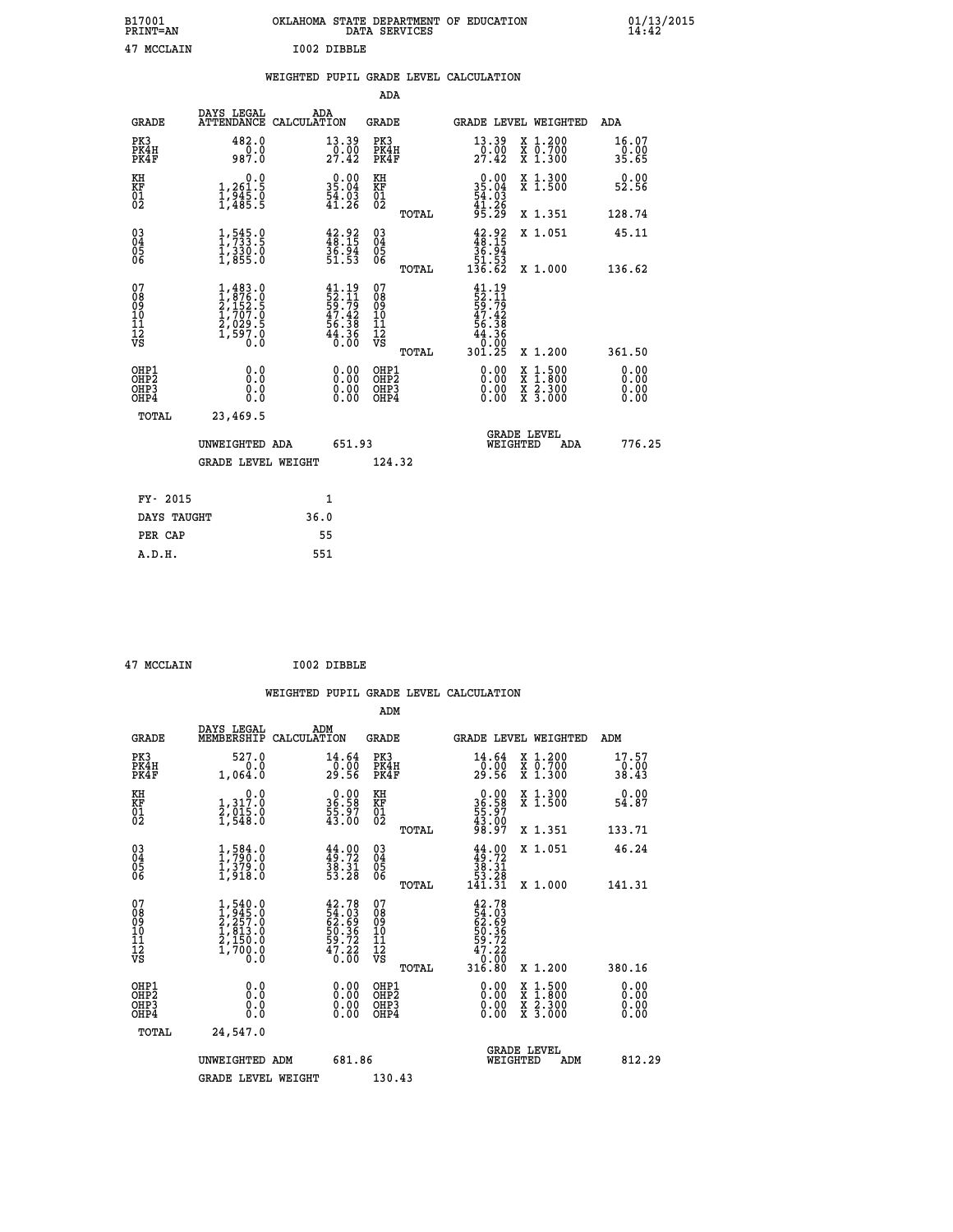| B17001<br><b>PRINT=AN</b> | OKLAHOMA STATE DEPARTMENT OF EDUCATION<br>DATA SERVICES | 01/13/2015 |
|---------------------------|---------------------------------------------------------|------------|
| 47 MCCLAIN                | 1005 WASHINGTON                                         |            |

|  |  | WEIGHTED PUPIL GRADE LEVEL CALCULATION |
|--|--|----------------------------------------|
|  |  |                                        |

|                                                                              |                                                                                                                                               |                                                                          |                                                                   | ADA                                                 |       |                                                                          |                                          |                              |
|------------------------------------------------------------------------------|-----------------------------------------------------------------------------------------------------------------------------------------------|--------------------------------------------------------------------------|-------------------------------------------------------------------|-----------------------------------------------------|-------|--------------------------------------------------------------------------|------------------------------------------|------------------------------|
| <b>GRADE</b>                                                                 | DAYS LEGAL<br><b>ATTENDANCE</b>                                                                                                               | ADA<br>CALCULATION                                                       |                                                                   | <b>GRADE</b>                                        |       | <b>GRADE LEVEL WEIGHTED</b>                                              |                                          | ADA                          |
| PK3<br>PK4H<br>PK4F                                                          | 0.0<br>2,430.0<br>Ŏ.Ŏ                                                                                                                         | $55.23\n0.00$                                                            |                                                                   | PK3<br>PK4H<br>PK4F                                 |       | $55.23$<br>0.00                                                          | X 1.200<br>X 0.700<br>X 1.300            | 0.00<br>38.66<br>0.00        |
| KH<br><b>KF</b><br>01<br>02                                                  | 0.0<br>2,540.5<br>3,376.0<br>3,452.0                                                                                                          | 57.74<br>$76:73$<br>$78:45$                                              |                                                                   | KH<br>KF<br>01<br>02                                |       | $0.00$<br>57.74<br>$76.73$<br>$78.45$<br>$155.18$                        | X 1.300<br>X 1.500                       | 0.00<br>86.61                |
|                                                                              |                                                                                                                                               |                                                                          |                                                                   |                                                     | TOTAL |                                                                          | X 1.351                                  | 209.65                       |
| $^{03}_{04}$<br>Ŏ5<br>06                                                     | 3,672.0<br>3,379.5<br>2,689.5<br>3,163.0                                                                                                      | $\begin{smallmatrix} 83.45\ 76.81\ 61.13\ 91.89 \end{smallmatrix}$       |                                                                   | $\begin{array}{c} 03 \\ 04 \\ 05 \\ 06 \end{array}$ | TOTAL | $\begin{smallmatrix}83.45\\76.81\\61.13\\71.89\\209.83\end{smallmatrix}$ | X 1.051<br>X 1.000                       | 87.71<br>209.83              |
| 07<br>08901112<br>1112<br>VS                                                 | $\begin{smallmatrix} 3\,,\,392\,.5\\ 3\,,\,171\,.0\\ 3\,,\,141\,.0\\ 2\,,\,552\,.0\\ 3\,,\,302\,.0\\ 2\,,\,746\,.0\\ 0\,.0 \end{smallmatrix}$ | $77.10$<br>$72.07$<br>$71.39$<br>$58.00$<br>$75.05$<br>$62.41$<br>$6.00$ |                                                                   | 07<br>08<br>09<br>11<br>11<br>12<br>VS              |       | 77.10<br>$72.07$<br>$71.39$<br>$58.005$<br>$75.05$<br>$62.41$<br>$0.00$  |                                          |                              |
|                                                                              |                                                                                                                                               |                                                                          |                                                                   |                                                     | TOTAL | 416.02                                                                   | X 1.200                                  | 499.22                       |
| OHP1<br>OH <sub>P</sub> <sub>2</sub><br>OH <sub>P3</sub><br>OH <sub>P4</sub> | 0.0<br>0.0<br>0.0                                                                                                                             |                                                                          | $\begin{smallmatrix} 0.00 \ 0.00 \ 0.00 \ 0.00 \end{smallmatrix}$ | OHP1<br>OHP <sub>2</sub><br>OHP3<br>OHP4            |       | 0.00<br>0.00<br>0.00                                                     | X 1:500<br>X 1:800<br>X 2:300<br>X 3:000 | 0.00<br>0.00<br>0.00<br>0.00 |
| TOTAL                                                                        | 43,007.0                                                                                                                                      |                                                                          |                                                                   |                                                     |       |                                                                          |                                          |                              |
|                                                                              | UNWEIGHTED ADA                                                                                                                                |                                                                          | 977.45                                                            |                                                     |       |                                                                          | GRADE LEVEL<br>WEIGHTED<br>ADA           | 1,131.68                     |
|                                                                              | <b>GRADE LEVEL WEIGHT</b>                                                                                                                     |                                                                          |                                                                   | 154.23                                              |       |                                                                          |                                          |                              |
| FY- 2015                                                                     |                                                                                                                                               | $\mathbf{1}$                                                             |                                                                   |                                                     |       |                                                                          |                                          |                              |
| DAYS TAUGHT                                                                  |                                                                                                                                               | 44.0                                                                     |                                                                   |                                                     |       |                                                                          |                                          |                              |
| PER CAP                                                                      |                                                                                                                                               | 46                                                                       |                                                                   |                                                     |       |                                                                          |                                          |                              |

| 47 MCCLAIN |
|------------|

 **ADM**

 **47 MCCLAIN I005 WASHINGTON**

| <b>GRADE</b>                            | DAYS LEGAL<br>MEMBERSHIP                                                                                                                                 | ADM<br>CALCULATION                                                       | <b>GRADE</b>                                        |       | <b>GRADE LEVEL WEIGHTED</b>                                                          |                                          | ADM                   |  |
|-----------------------------------------|----------------------------------------------------------------------------------------------------------------------------------------------------------|--------------------------------------------------------------------------|-----------------------------------------------------|-------|--------------------------------------------------------------------------------------|------------------------------------------|-----------------------|--|
| PK3<br>PK4H<br>PK4F                     | 0.0<br>2,531.0                                                                                                                                           | $0.00$<br>57.52<br>0.00                                                  | PK3<br>PK4H<br>PK4F                                 |       | 0.00<br>$\frac{57.52}{0.00}$                                                         | X 1.200<br>X 0.700<br>X 1.300            | 0.00<br>40.26<br>0.00 |  |
| KH<br>KF<br>01<br>02                    | $2,607.0$<br>$3,494.0$<br>$3,539.0$                                                                                                                      | $\begin{smallmatrix} 0.00\\ 59.25\\ 79.41\\ 80.43 \end{smallmatrix}$     | KH<br>KF<br>01<br>02                                |       | $\begin{smallmatrix} &0.00\\ 59.25\\ 79.41\\ 80.43\\ 159.84\end{smallmatrix}$        | X 1.300<br>X 1.500                       | 0.00<br>88.88         |  |
|                                         |                                                                                                                                                          |                                                                          |                                                     | TOTAL |                                                                                      | X 1.351                                  | 215.94                |  |
| 03<br>04<br>05<br>06                    | $3, 761.0$<br>$3, 476.0$<br>$2, 763.0$<br>$3, 236.0$                                                                                                     | 85.48<br>79.00<br>62.80<br>73.55                                         | $\begin{array}{c} 03 \\ 04 \\ 05 \\ 06 \end{array}$ |       | $\begin{array}{r} 85.48 \\ 79.00 \\ 62.80 \\ 73.55 \\ 215.35 \end{array}$            | X 1.051                                  | 89.84                 |  |
|                                         |                                                                                                                                                          |                                                                          |                                                     | TOTAL |                                                                                      | X 1.000                                  | 215.35                |  |
| 07<br>08<br>09<br>101<br>11<br>12<br>VS | $\begin{smallmatrix} 3\,,\,432\,.\,0\\ 3\,,\,227\,.\,0\\ 2\,,\,654\,.\,0\\ 2\,,\,654\,.\,0\\ 3\,,\,368\,.\,0\\ 2\,,\,794\,.\,0\\ 0\,. \end{smallmatrix}$ | $78.00$<br>$73.34$<br>$73.16$<br>$60.32$<br>$76.55$<br>$63.50$<br>$0.00$ | 07<br>08<br>09<br>001<br>11<br>11<br>12<br>VS       | TOTAL | $73.34$<br>$73.16$<br>$73.16$<br>$60.32$<br>$76.55$<br>$63.50$<br>$0.00$<br>$424.87$ | X 1.200                                  | 509.84                |  |
| OHP1                                    |                                                                                                                                                          |                                                                          |                                                     |       |                                                                                      |                                          |                       |  |
| OHP <sub>2</sub><br>OHP3<br>OHP4        | 0.0<br>0.000                                                                                                                                             | $\begin{smallmatrix} 0.00 \ 0.00 \ 0.00 \ 0.00 \end{smallmatrix}$        | OHP1<br>OHP2<br>OHP3<br>OHP4                        |       | 0.00<br>$0.00$<br>0.00                                                               | X 1:500<br>X 1:800<br>X 2:300<br>X 3:000 | 0.00<br>0.00<br>0.00  |  |
| TOTAL                                   | 44,101.0                                                                                                                                                 |                                                                          |                                                     |       |                                                                                      |                                          |                       |  |
|                                         | UNWEIGHTED                                                                                                                                               | 1,002.31<br>ADM                                                          |                                                     |       | WEIGHTED                                                                             | <b>GRADE LEVEL</b><br>ADM                | 1,160.11              |  |
|                                         | <b>GRADE LEVEL WEIGHT</b>                                                                                                                                |                                                                          | 157.80                                              |       |                                                                                      |                                          |                       |  |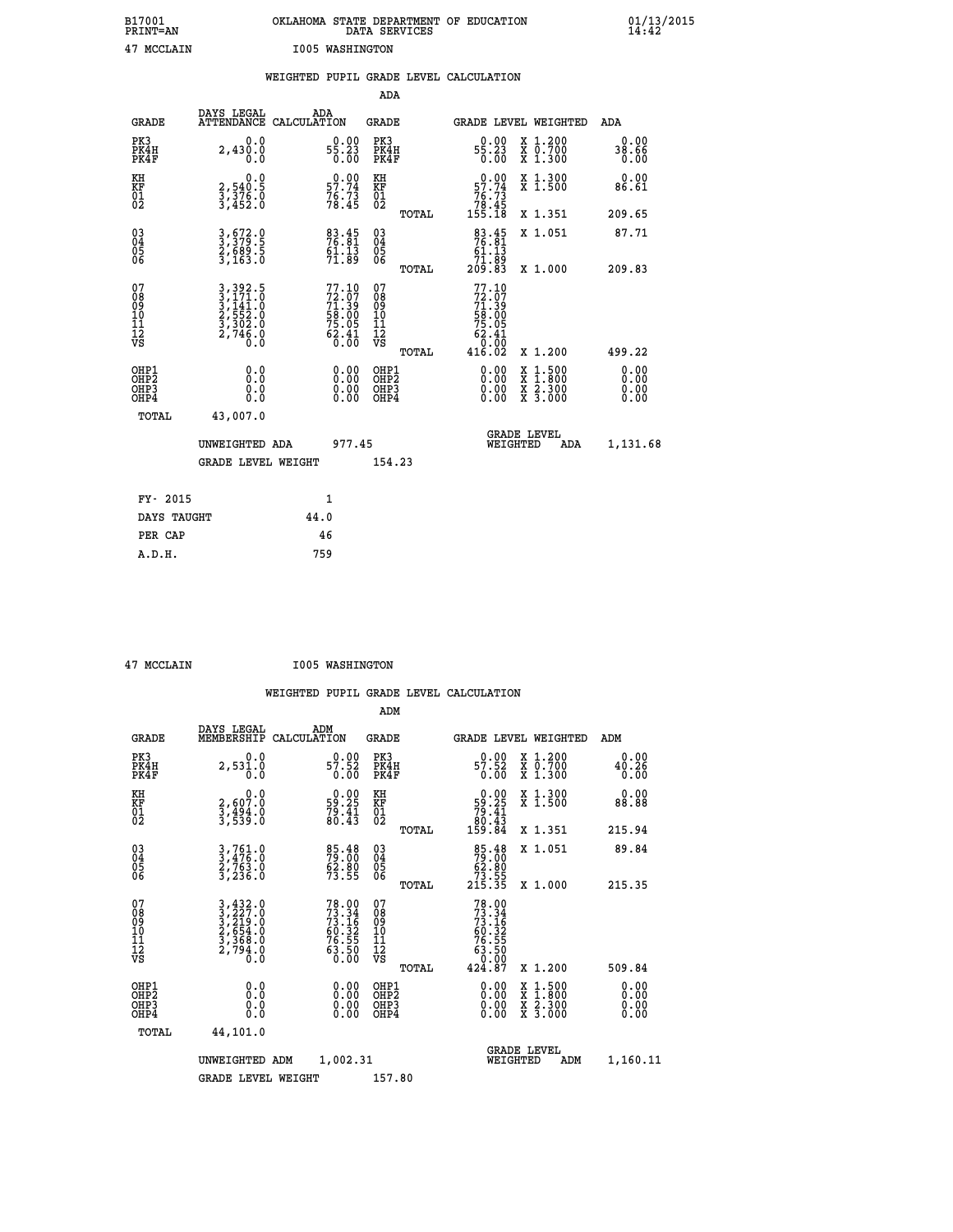| B17001<br>PRINT=AN | OKLAHOMA<br>. STATE DEPARTMENT OF EDUCATION<br>DATA SERVICES | 01/13/2015<br>14:42 |
|--------------------|--------------------------------------------------------------|---------------------|
| 47<br>MCCLAIN      | <b>IO10 WAYNE</b>                                            |                     |

|  |  | WEIGHTED PUPIL GRADE LEVEL CALCULATION |
|--|--|----------------------------------------|
|  |  |                                        |

|                                                                              |                                                                                             |                                                                          | ADA                                                         |                                                                                                                                                                    |                                 |
|------------------------------------------------------------------------------|---------------------------------------------------------------------------------------------|--------------------------------------------------------------------------|-------------------------------------------------------------|--------------------------------------------------------------------------------------------------------------------------------------------------------------------|---------------------------------|
| <b>GRADE</b>                                                                 | DAYS LEGAL                                                                                  | ADA<br>ATTENDANCE CALCULATION                                            | GRADE                                                       | <b>GRADE LEVEL WEIGHTED</b>                                                                                                                                        | ADA                             |
| PK3<br>PK4H<br>PK4F                                                          | 0.0<br>0.0<br>1,176.0                                                                       | 0.00<br>0.00<br>26.73                                                    | PK3<br>PK4H<br>PK4F                                         | X 1.200<br>X 0.700<br>X 1.300<br>0.00<br>0.00<br>26.73                                                                                                             | 0.00<br>0.00<br>34.75           |
| KH<br>KF<br>01<br>02                                                         | 0.0<br>$\frac{1}{1}, \frac{4}{222}$<br>$\frac{7}{27}$<br>$\frac{7}{207}$<br>$\frac{8}{207}$ | $\begin{smallmatrix} 0.00\\ 33.41\\ 27.77\\ 31.98 \end{smallmatrix}$     | KH<br>KF<br>01<br>02                                        | $\begin{array}{c} 0.00 \\ 33.41 \\ 27.77 \\ 31.98 \\ 59.75 \end{array}$<br>X 1.300<br>X 1.500                                                                      | 0.00<br>50.12                   |
|                                                                              |                                                                                             |                                                                          | TOTAL                                                       | X 1.351                                                                                                                                                            | 80.72                           |
| $^{03}_{04}$<br>Ŏ5<br>06                                                     | $1,384.0$<br>$1,405.0$<br>$1,233.0$<br>$1,771.5$                                            | 31.45<br>31.93<br>28.02<br>40.26                                         | $\begin{matrix} 03 \\ 04 \\ 05 \\ 06 \end{matrix}$<br>TOTAL | $31.45$<br>$31.93$<br>$28.02$<br>X 1.051<br>40.26<br>100.21<br>X 1.000                                                                                             | 33.05<br>100.21                 |
| 07<br>08<br>09<br>11<br>11<br>12<br>VS                                       | $1, 225.0$<br>$1, 592.0$<br>$1, 439.0$<br>$2, 192.5$<br>$1, 904.0$<br>$1, 700.5$<br>0.0     | $27.84$<br>$36.18$<br>$32.70$<br>$49.83$<br>$43.27$<br>$38.65$<br>$0.00$ | 07<br>08<br>09<br>11<br>11<br>12<br>VS<br>TOTAL             | 27.84<br>$36.18$<br>$32.70$<br>$49.83$<br>$43.27$<br>$38.65$<br>$30.99$<br>228.47<br>X 1.200                                                                       | 274.16                          |
| OHP1<br>OH <sub>P</sub> <sub>2</sub><br>OH <sub>P3</sub><br>OH <sub>P4</sub> | 464.0<br>0.0<br>0.0<br>0.0                                                                  | 10.55<br>0.00<br>0.00                                                    | OHP1<br>OHP2<br>OHP3<br>OHP4                                | 10.55<br>$\begin{smallmatrix} \mathtt{X} & 1\cdot500\\ \mathtt{X} & 1\cdot800\\ \mathtt{X} & 2\cdot300\\ \mathtt{X} & 3\cdot000 \end{smallmatrix}$<br>0.00<br>0.00 | $15.83$<br>0.00<br>0.00<br>0.00 |
| TOTAL                                                                        | 21,585.5<br>UNWEIGHTED ADA<br><b>GRADE LEVEL WEIGHT</b>                                     | 490.57                                                                   | 98.27                                                       | <b>GRADE LEVEL</b><br>WEIGHTED<br>ADA                                                                                                                              | 588.84                          |
|                                                                              | FY- 2015                                                                                    | 1                                                                        |                                                             |                                                                                                                                                                    |                                 |
|                                                                              | DAYS TAUGHT                                                                                 | 44.0                                                                     |                                                             |                                                                                                                                                                    |                                 |
|                                                                              | PER CAP                                                                                     | 84                                                                       |                                                             |                                                                                                                                                                    |                                 |
| A.D.H.                                                                       |                                                                                             | 347                                                                      |                                                             |                                                                                                                                                                    |                                 |

| 47 MCCLAIN |  |
|------------|--|
|            |  |

**MCCLAIN 1010 WAYNE** 

|                                                      |                                                                                     |                                                                          |                                              | WEIGHTED PUPIL GRADE LEVEL CALCULATION                                         |                                                           |                                   |
|------------------------------------------------------|-------------------------------------------------------------------------------------|--------------------------------------------------------------------------|----------------------------------------------|--------------------------------------------------------------------------------|-----------------------------------------------------------|-----------------------------------|
|                                                      |                                                                                     |                                                                          | ADM                                          |                                                                                |                                                           |                                   |
| <b>GRADE</b>                                         | DAYS LEGAL<br>MEMBERSHIP<br>CALCULATION                                             | ADM                                                                      | <b>GRADE</b>                                 | <b>GRADE LEVEL WEIGHTED</b>                                                    |                                                           | ADM                               |
| PK3<br>PK4H<br>PK4F                                  | 0.0<br>0.0<br>1,215.0                                                               | $0.00$<br>$0.00$<br>27.61                                                | PK3<br>PK4H<br>PK4F                          | $\begin{smallmatrix} 0.00\\ 0.00\\ 27.61 \end{smallmatrix}$                    | X 1.200<br>X 0.700<br>X 1.300                             | 0.00<br>0.00<br>35.89             |
| KH<br>KF<br>01<br>02                                 | 0.0<br>1,528:0<br>1,280:0<br>1,460:0                                                | $\begin{smallmatrix} 0.00\\ 34.73\\ 29.09\\ 33.18 \end{smallmatrix}$     | KH<br>KF<br>01<br>02                         | $0.00\n34.73\n29.09\n33.18\n62.27$                                             | X 1.300<br>X 1.500                                        | 0.00<br>52.10                     |
|                                                      |                                                                                     |                                                                          | TOTAL                                        |                                                                                | X 1.351                                                   | 84.13                             |
| $\begin{matrix} 03 \\ 04 \\ 05 \\ 06 \end{matrix}$   | $1,425.0$<br>$1,2447.0$<br>$1,265.0$<br>$1,839.0$                                   | 32.39<br>32.89<br>28.75<br>41.80                                         | 03<br>04<br>05<br>06                         | $\begin{smallmatrix} 32.39\\ 32.89\\ 28.75\\ 41.80\\ 103.44 \end{smallmatrix}$ | X 1.051                                                   | 34.04                             |
|                                                      |                                                                                     |                                                                          | TOTAL                                        |                                                                                | $X_1.000$                                                 | 103.44                            |
| 07<br>08<br>09<br>01<br>11<br>11<br>12<br>VS         | $1,296.0$<br>$1,658.0$<br>$1,505.0$<br>$2,320.0$<br>$2,016.0$<br>$1,777.0$<br>$0.0$ | $29.45$<br>$37.58$<br>$34.20$<br>$52.73$<br>$45.82$<br>$40.39$<br>$0.00$ | 07<br>08<br>09<br>01<br>11<br>11<br>12<br>VS | $29.45$<br>$37.58$<br>$34.20$<br>$52.73$<br>$45.82$<br>$40.39$<br>$0.99$       |                                                           |                                   |
|                                                      |                                                                                     |                                                                          | TOTAL                                        | 240.27                                                                         | X 1.200                                                   | 288.32                            |
| OHP1<br>OHP2<br>OH <sub>P3</sub><br>OH <sub>P4</sub> | 464.0<br>0.0<br>0.000                                                               | 10.55<br>0.00<br>0.00                                                    | OHP1<br>OHP2<br>OHP3<br>OHP4                 | $^{10.55}_{0.00}$<br>X<br>X<br>0.00                                            | $1.500$<br>$1.800$<br>$\frac{x}{x}$ $\frac{5:300}{3:000}$ | $15.83$<br>$0.00$<br>0.00<br>0.00 |
| TOTAL                                                | 22,495.0                                                                            |                                                                          |                                              |                                                                                |                                                           |                                   |
|                                                      | UNWEIGHTED<br>ADM                                                                   | 511.26                                                                   |                                              | <b>GRADE LEVEL</b><br>WEIGHTED                                                 | ADM                                                       | 613.75                            |
|                                                      | <b>GRADE LEVEL WEIGHT</b>                                                           |                                                                          | 102.49                                       |                                                                                |                                                           |                                   |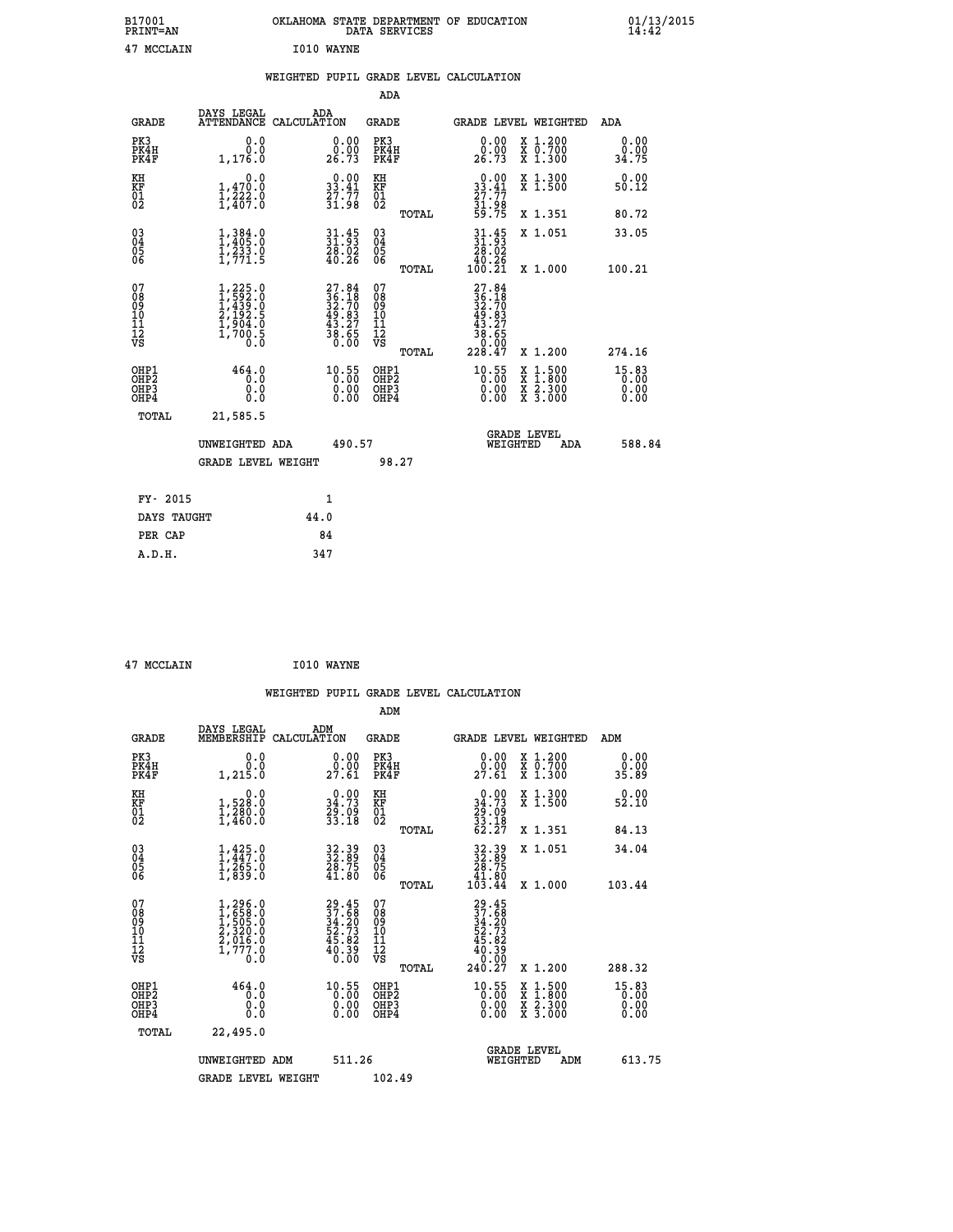| B17001          | OKLAHOMA STATE DEPARTMENT OF EDUCATION |
|-----------------|----------------------------------------|
| <b>PRINT=AN</b> | DATA SERVICES                          |
| 47 MCCLAIN      | I015 PURCELL                           |

|  |  | WEIGHTED PUPIL GRADE LEVEL CALCULATION |
|--|--|----------------------------------------|
|  |  |                                        |

|                                                                              |                                                                                     |                                                                                                | ADA                                                |       |                                                                                                                                                                                                              |                                                                                                                                           |                              |
|------------------------------------------------------------------------------|-------------------------------------------------------------------------------------|------------------------------------------------------------------------------------------------|----------------------------------------------------|-------|--------------------------------------------------------------------------------------------------------------------------------------------------------------------------------------------------------------|-------------------------------------------------------------------------------------------------------------------------------------------|------------------------------|
| <b>GRADE</b>                                                                 | DAYS LEGAL                                                                          | ADA<br>ATTENDANCE CALCULATION                                                                  | GRADE                                              |       | <b>GRADE LEVEL WEIGHTED</b>                                                                                                                                                                                  |                                                                                                                                           | ADA                          |
| PK3<br>PK4H<br>PK4F                                                          | 203.0<br>2,440.0                                                                    | $\frac{4 \cdot 61}{55 \cdot 45}$<br>18.20                                                      | PK3<br>PK4H<br>PK4F                                |       | $\frac{4 \cdot 61}{55 \cdot 45}$<br>18.20                                                                                                                                                                    | X 1.200<br>X 0.700<br>X 1.300                                                                                                             | 5.53<br>38.82<br>23.66       |
| KH<br>KF<br>01<br>02                                                         | 0.0<br>5,234:5<br>5,009:5<br>5,074:5                                                | $\begin{array}{c} 0.00 \\ 118.97 \\ 113.85 \\ 115.33 \end{array}$                              | KH<br>KF<br>01<br>02                               |       | $\begin{array}{c} 0.00 \\ 118.97 \\ 113.85 \\ 115.33 \\ 229.18 \end{array}$                                                                                                                                  | X 1.300<br>X 1.500                                                                                                                        | 0.00<br>178.46               |
|                                                                              |                                                                                     |                                                                                                |                                                    | TOTAL |                                                                                                                                                                                                              | X 1.351                                                                                                                                   | 309.62                       |
| $\begin{matrix} 03 \\ 04 \\ 05 \\ 06 \end{matrix}$                           | $\frac{4}{3}, \frac{674}{546}$ .<br>3,934.5<br>3,048.5                              | 106.24<br>80.60<br>$89.42$<br>114.74                                                           | $\begin{matrix} 03 \\ 04 \\ 05 \\ 06 \end{matrix}$ |       | 106.24<br>$\begin{array}{r} 180.60 \\ 89.42 \\ 144.74 \\ 284.76 \end{array}$                                                                                                                                 | X 1.051                                                                                                                                   | 111.66                       |
|                                                                              |                                                                                     |                                                                                                |                                                    | TOTAL |                                                                                                                                                                                                              | X 1.000                                                                                                                                   | 284.76                       |
| 07<br>08<br>09<br>11<br>11<br>12<br>VS                                       | $4,473.5$<br>$3,688.5$<br>$4,384.5$<br>$3,688.0$<br>$4,253.5$<br>$4,444.0$<br>$0.0$ | $\begin{smallmatrix} 101.67\\83.83\\99.84\\83.84\\87.17\\97.17\\101.87\\0.00\end{smallmatrix}$ | 07<br>08<br>09<br>11<br>11<br>12<br>VS             | TOTAL | $\begin{smallmatrix} 1 & 0 & 1 & . & 67 \\ 8 & 3 & . & 83 \\ 9 & 9 & . & 84 \\ 9 & . & 82 \\ 9 & . & . & 82 \\ 9 & . & . & 17 \\ 1 & 0 & . & . & 8 \\ 0 & . & 0 & 0 \\ 5 & 6 & 8 & . & 20 \end{smallmatrix}$ | X 1.200                                                                                                                                   | 681.84                       |
| OHP1<br>OH <sub>P</sub> <sub>2</sub><br>OH <sub>P3</sub><br>OH <sub>P4</sub> | 0.0<br>Ō.Ō<br>0.0<br>0.0                                                            | 0.00<br>0.00<br>0.00                                                                           | OHP1<br>OHP2<br>OHP3<br>OHP4                       |       | 0.00<br>0.00<br>0.00                                                                                                                                                                                         | $\begin{smallmatrix} \mathtt{X} & 1\cdot500\\ \mathtt{X} & 1\cdot800\\ \mathtt{X} & 2\cdot300\\ \mathtt{X} & 3\cdot000 \end{smallmatrix}$ | 0.00<br>0.00<br>0.00<br>0.00 |
| TOTAL                                                                        | 60,898.5                                                                            |                                                                                                |                                                    |       |                                                                                                                                                                                                              |                                                                                                                                           |                              |
|                                                                              | UNWEIGHTED ADA                                                                      | 1,385.61                                                                                       |                                                    |       | WEIGHTED                                                                                                                                                                                                     | <b>GRADE LEVEL</b><br>ADA                                                                                                                 | 1,634.35                     |
|                                                                              | <b>GRADE LEVEL WEIGHT</b>                                                           |                                                                                                | 248.74                                             |       |                                                                                                                                                                                                              |                                                                                                                                           |                              |
| FY- 2015                                                                     |                                                                                     | 1                                                                                              |                                                    |       |                                                                                                                                                                                                              |                                                                                                                                           |                              |
| DAYS TAUGHT                                                                  |                                                                                     | 44.0                                                                                           |                                                    |       |                                                                                                                                                                                                              |                                                                                                                                           |                              |
| PER CAP                                                                      |                                                                                     | 33                                                                                             |                                                    |       |                                                                                                                                                                                                              |                                                                                                                                           |                              |
| A.D.H.                                                                       |                                                                                     | 791                                                                                            |                                                    |       |                                                                                                                                                                                                              |                                                                                                                                           |                              |

 **47 MCCLAIN I015 PURCELL**

|                                                      |                                                                                     |                    |                                                                                                           | ADM                                                 |       |                                                                                                 |                                          |                               |
|------------------------------------------------------|-------------------------------------------------------------------------------------|--------------------|-----------------------------------------------------------------------------------------------------------|-----------------------------------------------------|-------|-------------------------------------------------------------------------------------------------|------------------------------------------|-------------------------------|
| <b>GRADE</b>                                         | DAYS LEGAL<br>MEMBERSHIP                                                            | ADM<br>CALCULATION |                                                                                                           | <b>GRADE</b>                                        |       |                                                                                                 | <b>GRADE LEVEL WEIGHTED</b>              | ADM                           |
| PK3<br>PK4H<br>PK4F                                  | 209.0<br>$2, \overline{582.0}$<br>856.0                                             |                    | $\frac{4.75}{58.68}$<br>19.45                                                                             | PK3<br>PK4H<br>PK4F                                 |       | $\frac{4.75}{58.68}$<br>19.45                                                                   | X 1.200<br>X 0.700<br>X 1.300            | 5.70<br>$\frac{41.08}{25.29}$ |
| KH<br>KF<br>01<br>02                                 | 0.0<br>5,477.0<br>5,174.0<br>5,232.0                                                |                    | $\begin{smallmatrix} &0.00\\124.48\\117.59\\118.91\end{smallmatrix}$                                      | KH<br>KF<br>01<br>02                                |       | $\begin{smallmatrix} &0.00\\ 124.48\\ 117.59\\ 118.91\\ 236.50 \end{smallmatrix}$               | X 1.300<br>X 1.500                       | 0.00<br>186.72                |
|                                                      |                                                                                     |                    |                                                                                                           |                                                     | TOTAL |                                                                                                 | X 1.351                                  | 319.51                        |
| 03<br>04<br>05<br>06                                 | $\frac{4}{3}, \frac{812}{658}.0$<br>$\frac{4}{5}, \frac{088}{178}.0$                |                    | 109.36<br>83.14<br>ةِ:30<br>117.68                                                                        | $\begin{array}{c} 03 \\ 04 \\ 05 \\ 06 \end{array}$ |       | $\begin{array}{r} 109.36 \\ 83.14 \\ 92.91 \\ 117.68 \end{array}$                               | X 1.051                                  | 114.94                        |
|                                                      |                                                                                     |                    |                                                                                                           |                                                     | TOTAL | 293.73                                                                                          | X 1.000                                  | 293.73                        |
| 07<br>08<br>09<br>101<br>112<br>VS                   | $4,631.0$<br>$4,547.0$<br>$4,547.0$<br>$3,853.0$<br>$4,443.0$<br>$4,619.0$<br>$0.0$ |                    | $\begin{smallmatrix} 105.25\\ 88.02\\ 103.53\\ 107.57\\ 87.57\\ 101.56\\ 105.87\\ 0.00 \end{smallmatrix}$ | 07<br>08<br>09<br>11<br>11<br>12<br>VS              |       | $\begin{smallmatrix} 105.25\\188.02\\103.53\\107.57\\87.57\\101.56\\105.87\\9\end{smallmatrix}$ |                                          |                               |
|                                                      |                                                                                     |                    |                                                                                                           |                                                     | TOTAL | 591.80                                                                                          | X 1.200                                  | 710.16                        |
| OHP1<br>OHP2<br>OH <sub>P3</sub><br>OH <sub>P4</sub> | 0.0<br>0.000                                                                        |                    | $0.00$<br>$0.00$<br>0.00                                                                                  | OHP1<br>OHP2<br>OHP <sub>3</sub>                    |       | $0.00$<br>$0.00$<br>0.00                                                                        | X 1:500<br>X 1:800<br>X 2:300<br>X 3:000 | 0.00<br>0.00<br>0.00<br>0.00  |
| TOTAL                                                | 63,232.0                                                                            |                    |                                                                                                           |                                                     |       |                                                                                                 |                                          |                               |
|                                                      | UNWEIGHTED                                                                          | ADM                | 1,438.75                                                                                                  |                                                     |       | WEIGHTED                                                                                        | <b>GRADE LEVEL</b><br>ADM                | 1,697.13                      |
|                                                      | <b>GRADE LEVEL WEIGHT</b>                                                           |                    |                                                                                                           | 258.38                                              |       |                                                                                                 |                                          |                               |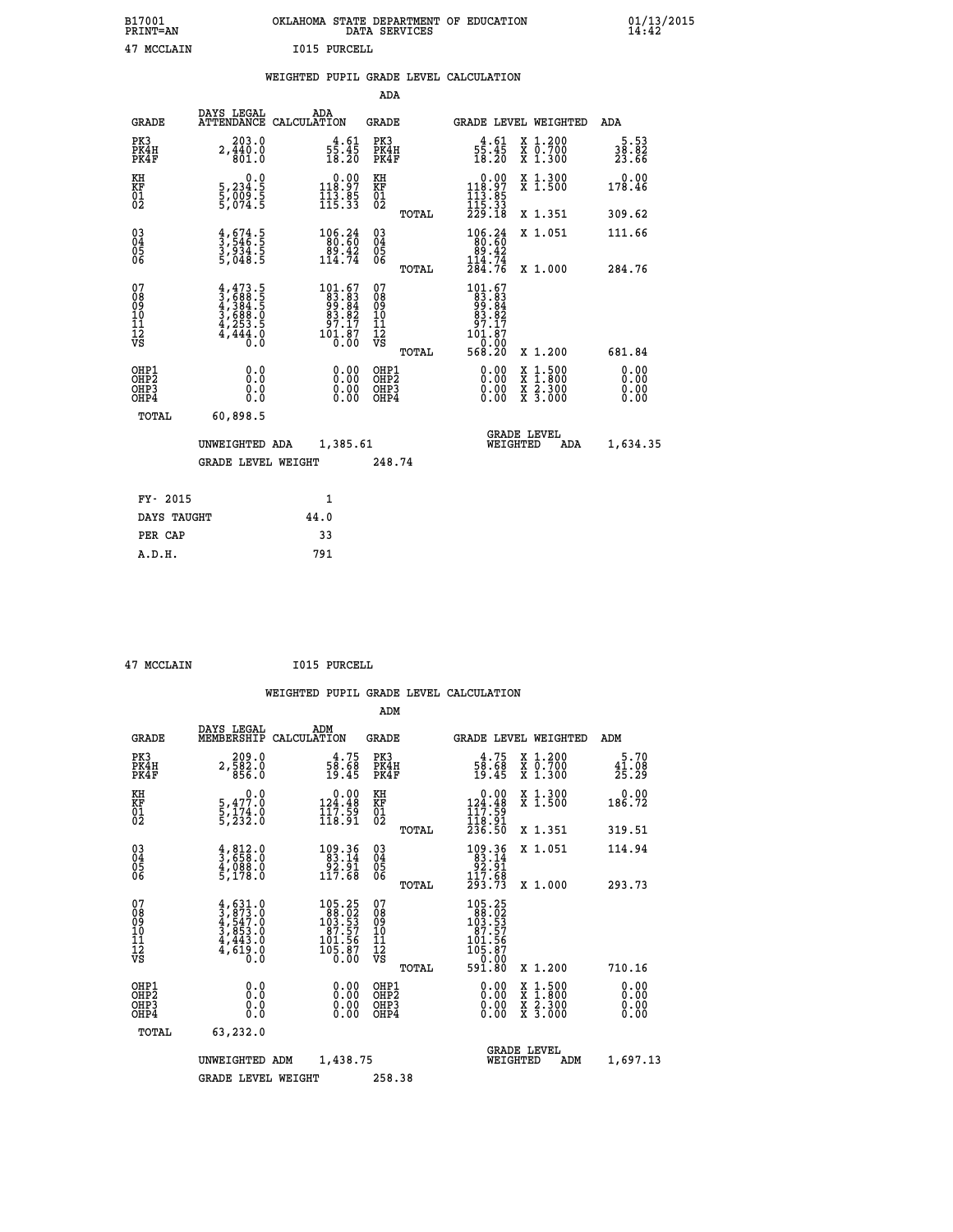| B17001<br><b>PRINT=AN</b> | OKLAHOMA<br>STATE DEPARTMENT OF EDUCATION<br>DATA SERVICES | $01/13/2015$<br>14:42 |
|---------------------------|------------------------------------------------------------|-----------------------|
| 47<br>MCCLAIN             | 1029 BLANCHARD                                             |                       |

|                                           |                                                                                             |                                                                           | ADA                                                 |                                                                                                                                                                     |                                                     |
|-------------------------------------------|---------------------------------------------------------------------------------------------|---------------------------------------------------------------------------|-----------------------------------------------------|---------------------------------------------------------------------------------------------------------------------------------------------------------------------|-----------------------------------------------------|
| <b>GRADE</b>                              | DAYS LEGAL                                                                                  | ADA<br>ATTENDANCE CALCULATION                                             | <b>GRADE</b>                                        | GRADE LEVEL WEIGHTED                                                                                                                                                | ADA                                                 |
| PK3<br>PK4H<br>PK4F                       | 67.0<br>42.0<br>5,140.5                                                                     | $\overset{1\cdot}{\underset{1\,6\cdot}{\overset{5\,2}{0}}}$<br>116.83     | PK3<br>PK4H<br>PK4F                                 | $\begin{smallmatrix} 1.52\ 0.95\ 116.83 \end{smallmatrix}$<br>X 1.200<br>X 0.700<br>X 1.300                                                                         | 1.82<br>$\frac{\overline{0}.\overline{67}}{151.88}$ |
| KH<br>KF<br>01<br>02                      | 0.0<br>5,901.5<br>6,114.5<br>6,701.5                                                        | $\begin{smallmatrix} 0.00\\134.13\\138.97\\152.31\end{smallmatrix}$       | KH<br>KF<br>01<br>02                                | $\begin{smallmatrix}&&0.00\\134.13\\138.97\\152.31\\291.28\end{smallmatrix}$<br>X 1.300<br>X 1.500                                                                  | 0.00<br>201.20                                      |
|                                           |                                                                                             |                                                                           | TOTAL                                               | X 1.351                                                                                                                                                             | 393.52                                              |
| $\substack{03 \\ 04}$<br>Ŏ5<br>06         | $\frac{6}{5}, \frac{201}{705}.\overset{0}{0} \ \frac{5}{6}, \frac{759}{350}.\overset{5}{5}$ | $\begin{smallmatrix} 140.93\\ 129.66\\ 130.90\\ 144.33 \end{smallmatrix}$ | $\begin{array}{c} 03 \\ 04 \\ 05 \\ 06 \end{array}$ | $140.93$<br>$129.66$<br>$130.90$<br>$144.33$<br>$404.89$<br>X 1.051                                                                                                 | 148.12                                              |
|                                           |                                                                                             |                                                                           | TOTAL                                               | X 1.000                                                                                                                                                             | 404.89                                              |
| 07<br>08<br>09<br>11<br>11<br>12<br>VS    | 5,423.5<br>5,885.5<br>6,682.0<br>6,778.5<br>5,778.5<br>4,625.0<br>5,542.0                   | 123.26<br>133.76<br>151.86<br>131.33<br>$\frac{105.11}{125.95}$           | 07<br>08<br>09<br>101<br>11<br>12<br>VS<br>TOTAL    | 123.26<br>133.76<br>151.86<br>131.33<br>$\frac{105}{125}$ $\frac{11}{95}$<br>$\frac{120.00}{771.27}$<br>X 1.200                                                     | 925.52                                              |
| OHP1<br>OH <sub>P</sub> 2<br>OHP3<br>OHP4 | 0.0<br>0.0<br>0.0                                                                           | 0.00<br>$\begin{smallmatrix} 0.00 \ 0.00 \end{smallmatrix}$               | OHP1<br>OHP <sub>2</sub><br>OHP3<br>OHP4            | 0.00<br>$\begin{smallmatrix} \mathtt{X} & 1\cdot500\\ \mathtt{X} & 1\cdot800\\ \mathtt{X} & 2\cdot300\\ \mathtt{X} & 3\cdot000 \end{smallmatrix}$<br>$0.00$<br>0.00 | 0.00<br>0.00<br>0.00<br>0.00                        |
| TOTAL                                     | 81,919.5                                                                                    |                                                                           |                                                     |                                                                                                                                                                     |                                                     |
|                                           | UNWEIGHTED ADA                                                                              | 1,861.80                                                                  |                                                     | <b>GRADE LEVEL</b><br>WEIGHTED<br>ADA                                                                                                                               | 2,227.62                                            |
|                                           | <b>GRADE LEVEL WEIGHT</b>                                                                   |                                                                           | 365.82                                              |                                                                                                                                                                     |                                                     |
| FY- 2015                                  |                                                                                             | 1                                                                         |                                                     |                                                                                                                                                                     |                                                     |
| DAYS TAUGHT                               |                                                                                             | 44.0                                                                      |                                                     |                                                                                                                                                                     |                                                     |
|                                           |                                                                                             |                                                                           |                                                     |                                                                                                                                                                     |                                                     |
| PER CAP                                   |                                                                                             | 33                                                                        |                                                     |                                                                                                                                                                     |                                                     |
| A.D.H.                                    |                                                                                             | 1,363                                                                     |                                                     |                                                                                                                                                                     |                                                     |

| 47 MCCLAIN |
|------------|

 **A.D.H. 1,363**

**MCCLAIN 1029 BLANCHARD** 

|                                    |                                                      |                                                                       |                                                                         | ADM                                                 |       |                                                                                                               |                                          |                        |  |
|------------------------------------|------------------------------------------------------|-----------------------------------------------------------------------|-------------------------------------------------------------------------|-----------------------------------------------------|-------|---------------------------------------------------------------------------------------------------------------|------------------------------------------|------------------------|--|
|                                    | <b>GRADE</b>                                         | DAYS LEGAL<br>MEMBERSHIP                                              | ADM<br>CALCULATION                                                      | <b>GRADE</b>                                        |       |                                                                                                               | <b>GRADE LEVEL WEIGHTED</b>              | ADM                    |  |
| PK3                                | PK4H<br>PK4F                                         | 76.0<br>44.0<br>5,404.0                                               | $\begin{smallmatrix} 1.73\ 1.00\ 122.82 \end{smallmatrix}$              | PK3<br>PK4H<br>PK4F                                 |       | $\begin{array}{c} 1.73 \\[-4pt] 1.00 \\[-4pt] 122.82\end{array}$                                              | X 1.200<br>X 0.700<br>X 1.300            | 2.08<br>0.70<br>159.67 |  |
| KH<br>KF<br>01<br>02               |                                                      | 0.0<br>6,177.0<br>6,369.0<br>6,938.0                                  | $\begin{array}{c} 0.00 \\ 140.39 \\ 144.75 \\ 157.68 \end{array}$       | KH<br>KF<br>01<br>02                                |       | 0.00<br>140.39<br>144.75<br>157.68<br>302.43                                                                  | X 1.300<br>X 1.500                       | 0.00<br>210.59         |  |
|                                    |                                                      |                                                                       |                                                                         |                                                     | TOTAL |                                                                                                               | X 1.351                                  | 408.58                 |  |
| 03<br>04<br>05<br>06               |                                                      | 6,385.0<br>5,893.0<br>5,923.0<br>6,553.0                              | $145.11$<br>$133.93$<br>$\frac{134.61}{148.93}$                         | $\begin{array}{c} 03 \\ 04 \\ 05 \\ 06 \end{array}$ |       | $\frac{145}{133}$ : $\frac{11}{93}$<br>$\frac{134}{91}$                                                       | X 1.051                                  | 152.51                 |  |
|                                    |                                                      |                                                                       |                                                                         |                                                     | TOTAL | $\frac{148.93}{417.47}$                                                                                       | X 1.000                                  | 417.47                 |  |
| 07<br>08<br>09<br>101<br>112<br>VS |                                                      | 5,645.0<br>6,071.0<br>6,906.0<br>6,017.0<br>4,832.0<br>5,806.0<br>0.0 | $128.30$<br>$137.98$<br>$156.95$<br>$136.75$<br>$\frac{109.82}{131.95}$ | 07<br>08<br>09<br>11<br>11<br>12<br>VS              | TOTAL | $\begin{smallmatrix} 128.30\\ 137.98\\ 156.955\\ 156.752\\ 139.82\\ 131.95\\ 0\\ \end{smallmatrix}$<br>801.75 | X 1.200                                  | 962.10                 |  |
|                                    |                                                      |                                                                       |                                                                         |                                                     |       |                                                                                                               |                                          | 0.00                   |  |
|                                    | OHP1<br>OHP2<br>OH <sub>P3</sub><br>OH <sub>P4</sub> | 0.0<br>0.000                                                          | $0.00$<br>$0.00$<br>0.00                                                | OHP1<br>OHP2<br>OHP3<br>OHP4                        |       | $0.00$<br>$0.00$<br>0.00                                                                                      | X 1:500<br>X 1:800<br>X 2:300<br>X 3:000 | 0.00<br>0.00<br>0.00   |  |
|                                    | TOTAL                                                | 85,039.0                                                              |                                                                         |                                                     |       |                                                                                                               |                                          |                        |  |
|                                    |                                                      | UNWEIGHTED<br>ADM                                                     | 1,932.70                                                                |                                                     |       | WEIGHTED                                                                                                      | <b>GRADE LEVEL</b><br>ADM                | 2,313.70               |  |
|                                    |                                                      | <b>GRADE LEVEL WEIGHT</b>                                             |                                                                         | 381.00                                              |       |                                                                                                               |                                          |                        |  |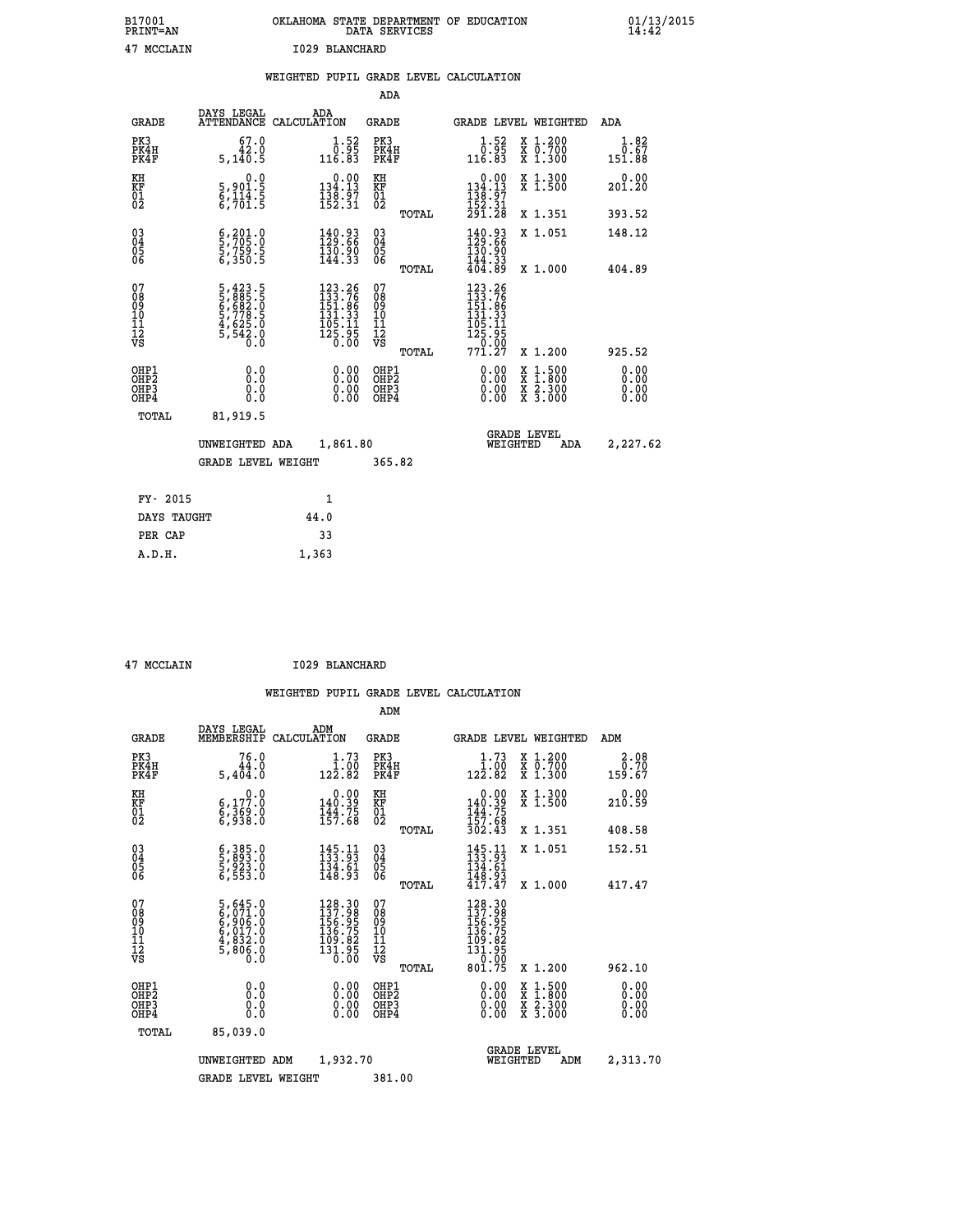| 7001<br>INT=AN | OKLAHOMA STATE DEPARTMENT OF EDUCATION<br>DATA SERVICES |  |
|----------------|---------------------------------------------------------|--|
| MCCLAIN        | COUNTY TOTALS                                           |  |

|                                                    |                                                                             |             |                                                                      | ADA                                    |       |                                                                                                 |                                |                                          |                                 |
|----------------------------------------------------|-----------------------------------------------------------------------------|-------------|----------------------------------------------------------------------|----------------------------------------|-------|-------------------------------------------------------------------------------------------------|--------------------------------|------------------------------------------|---------------------------------|
| <b>GRADE</b>                                       | DAYS LEGAL<br><b>ATTENDANCE</b>                                             | CALCULATION | ADA                                                                  | GRADE                                  |       |                                                                                                 |                                | GRADE LEVEL WEIGHTED                     | <b>ADA</b>                      |
| PK3<br>PK4H<br>PK4F                                | 974.5<br>4,912.0<br>13,964.0                                                |             | 24.69<br>111.63<br>325.41                                            | PK3<br>PK4H<br>PK4F                    |       | 24.69<br>111.63<br>325.41                                                                       |                                | X 1.200<br>X 0.700<br>X 1.300            | 29.62<br>78.15<br>423.04        |
| KH<br><b>KF</b><br>01<br>02                        | 0.0<br>23,084.0<br>24,046.5<br>24,770.0                                     |             | $\begin{smallmatrix}&&0.00\\534.36\\578.12\\573.68\end{smallmatrix}$ | KH<br>KF<br>01<br>02                   |       | $\begin{smallmatrix}5 & 34 & 36 \\ 5 & 78 & 12 \\ 5 & 73 & 68 \\ 1 & 151 & 80\end{smallmatrix}$ | 0.00                           | X 1.300<br>X 1.500                       | 0.00<br>801.56                  |
|                                                    |                                                                             |             |                                                                      |                                        | TOTAL |                                                                                                 |                                | X 1.351                                  | 1,556.08                        |
| $\begin{matrix} 03 \\ 04 \\ 05 \\ 06 \end{matrix}$ | 23,764.0<br>22,075.0<br>21,170.5<br>24,530.0                                |             | 551.07<br>513.64<br>490.92<br>570.05                                 | 03<br>04<br>05<br>06                   |       | 551.07<br>513.64<br>20.024<br>570.05<br>1,574.61                                                |                                | X 1.051                                  | 2,153.79                        |
|                                                    |                                                                             |             |                                                                      |                                        | TOTAL |                                                                                                 |                                | X 1.000                                  | 1,574.61                        |
| 07<br>08<br>09<br>11<br>11<br>12<br>VS             | 22,085.0<br>22,142.5<br>23,045.0<br>21,290.5<br>21,515.5<br>21,397.0<br>Ò.Ŏ |             | 512.45<br>515.76<br>537.58<br>495.64<br>502.93<br>498.70<br>0.00     | 07<br>08<br>09<br>11<br>11<br>12<br>VS | TOTAL | 512.45<br>515.76<br>537.58<br>537.58<br>495.64<br>502.93<br>498.70<br>0.00<br>3,063.06          |                                | X 1.200                                  | 3,675.66                        |
| OHP1<br>OHP2<br>OHP3<br>OHP4                       | 464.0<br>0.0<br>0.0<br>0.0                                                  |             | 10.55<br>$0.00$<br>0.00                                              | OHP1<br>OHP2<br>OHP3<br>OHP4           |       | 10.55                                                                                           | X<br>X<br>0.00<br>0.00         | $1.500$<br>$1.800$<br>X 2.300<br>X 3.000 | $15.83$<br>0.00<br>0.00<br>0.00 |
| TOTAL                                              | 316,030.0                                                                   |             |                                                                      |                                        |       |                                                                                                 |                                |                                          |                                 |
|                                                    | UNWEIGHTED ADA                                                              |             | 7,347.18                                                             |                                        |       |                                                                                                 | <b>GRADE LEVEL</b><br>WEIGHTED | ADA                                      | 8,733.73                        |
|                                                    | <b>GRADE LEVEL WEIGHT</b>                                                   |             |                                                                      | 1,386.55                               |       |                                                                                                 |                                |                                          |                                 |
|                                                    |                                                                             |             |                                                                      |                                        |       |                                                                                                 |                                |                                          |                                 |
| FY- 2015                                           |                                                                             |             | $\mathbf{1}$                                                         |                                        |       |                                                                                                 |                                |                                          |                                 |
| DAYS TAUGHT                                        |                                                                             | 300.0       |                                                                      |                                        |       |                                                                                                 |                                |                                          |                                 |

| 11 AVIJ     |       |
|-------------|-------|
| DAYS TAUGHT | 300.0 |
| PER CAP     | 412   |
| A.D.H.      | 5,611 |
|             |       |

 **MCCLAIN COUNTY TOTALS**

 **B17001<br>PRINT=AN** 

|                                                    |                                                                                                                                                                                                         |                                                                  | ADM                                                |                                                                             |                                                                                          |                                 |
|----------------------------------------------------|---------------------------------------------------------------------------------------------------------------------------------------------------------------------------------------------------------|------------------------------------------------------------------|----------------------------------------------------|-----------------------------------------------------------------------------|------------------------------------------------------------------------------------------|---------------------------------|
| <b>GRADE</b>                                       | DAYS LEGAL<br>MEMBERSHIP                                                                                                                                                                                | ADM<br>CALCULATION                                               | GRADE                                              | <b>GRADE LEVEL WEIGHTED</b>                                                 |                                                                                          | ADM                             |
| PK3<br>PK4H<br>PK4F                                | 1,037.0<br>$\overline{5}$ , 157.0<br>14,648.0                                                                                                                                                           | 26.35<br>117.20<br>341.48                                        | PK3<br>PK4H<br>PK4F                                | 26.35<br>117.20<br>341.48                                                   | X 1.200<br>x ō:7ŏŏ<br>x 1:300                                                            | 29.62<br>$\frac{82.04}{443.93}$ |
| KH<br>KF<br>01<br>02                               | 0.0<br>24,017.0<br>25,764.0<br>25,588.0                                                                                                                                                                 | 0.00<br>555.95<br>$\frac{599}{592}$ . $\frac{43}{67}$            | KH<br>KF<br>01<br>02                               | 0.00<br>555.95<br>599.43<br>592.67<br>1,192.10                              | X 1.300<br>X 1.500                                                                       | 0.00<br>833.94                  |
|                                                    |                                                                                                                                                                                                         |                                                                  | TOTAL                                              |                                                                             | X 1.351                                                                                  | 1,610.53                        |
| $\begin{matrix} 03 \\ 04 \\ 05 \\ 06 \end{matrix}$ | $24, 451.0$<br>$22, 772.0$<br>$21, 871.0$<br>$25, 238.0$                                                                                                                                                | 566.98<br>529.87<br>507.22<br>586.54                             | $\begin{matrix} 03 \\ 04 \\ 05 \\ 06 \end{matrix}$ | 566.98<br>529.87<br>507.22<br>586.54                                        | X 1.051                                                                                  | 595.89                          |
|                                                    |                                                                                                                                                                                                         |                                                                  | TOTAL                                              | 1,623.63                                                                    | X 1.000                                                                                  | 1,623.63                        |
| 07<br>08<br>09<br>101<br>11<br>12<br>VS            | $\begin{smallmatrix} 22\, , & 838\, . & 0\\ 22\, , & 953\, . & 0\\ 23\, , & 894\, . & 0\\ 22\, , & 356\, . & 0\\ 22\, , & 535\, . & 0\\ 22\, , & 399\, . & 0\\ 0\, . & 0\, . & 0\, . \end{smallmatrix}$ | 529.97<br>534.65<br>557.51<br>520.87<br>527.33<br>522.46<br>0.00 | 07<br>08<br>09<br>11<br>11<br>12<br>VS<br>TOTAL    | 529.97<br>534:65<br>557:51<br>520:87<br>$\frac{527.33}{522.46}$<br>3,192.79 | X 1.200                                                                                  | 3,831.34                        |
| OHP1<br>OHP2<br>OH <sub>P3</sub><br>OHP4           | 464.0<br>0.0<br>0.0<br>0.0                                                                                                                                                                              | $10.55$<br>$0.00$<br>$0.00$<br>0.00                              | OHP1<br>OH <sub>P</sub> 2<br>OHP3<br>OHP4          | $^{10.55}_{0.00}$<br>0.00                                                   | $\begin{smallmatrix} x & 1.500 \\ x & 1.800 \\ x & 2.300 \\ x & 3.000 \end{smallmatrix}$ | 15.83<br>0.00<br>0.00<br>0.00   |
|                                                    | TOTAL<br>327,982.0                                                                                                                                                                                      |                                                                  |                                                    |                                                                             |                                                                                          |                                 |
|                                                    | UNWEIGHTED                                                                                                                                                                                              | 7,627.03<br>ADM                                                  |                                                    | <b>GRADE LEVEL</b><br>WEIGHTED                                              | ADM                                                                                      | 9,068.76                        |
|                                                    | <b>GRADE LEVEL WEIGHT</b>                                                                                                                                                                               |                                                                  | 1,441.73                                           |                                                                             |                                                                                          |                                 |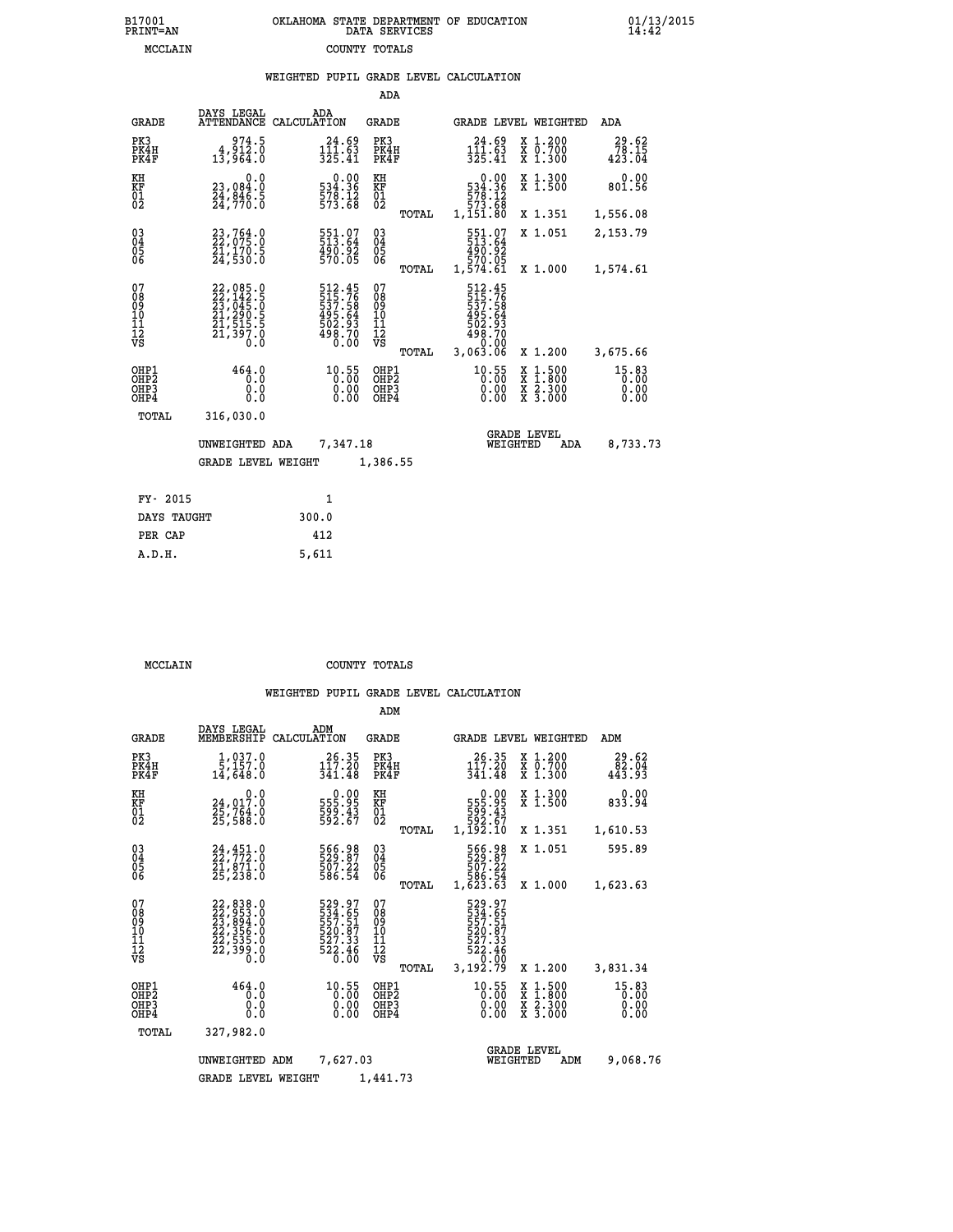| B17001<br><b>PRINT=AN</b> | OKLAHOMA STATE DEPARTMENT OF EDUCATION<br>DATA SERVICES | 01/13/2015 |
|---------------------------|---------------------------------------------------------|------------|
| <b>48 MCCURTAIN</b>       | C001 FOREST GROVE                                       |            |

|                                                    |                                         |                                                                                                                |                                                 | WEIGHTED PUPIL GRADE LEVEL CALCULATION                                                                           |                        |
|----------------------------------------------------|-----------------------------------------|----------------------------------------------------------------------------------------------------------------|-------------------------------------------------|------------------------------------------------------------------------------------------------------------------|------------------------|
|                                                    |                                         |                                                                                                                | ADA                                             |                                                                                                                  |                        |
| <b>GRADE</b>                                       | DAYS LEGAL                              | ADA<br>ATTENDANCE CALCULATION                                                                                  | <b>GRADE</b>                                    | GRADE LEVEL WEIGHTED                                                                                             | ADA                    |
| PK3<br>PK4H<br>PK4F                                | 413.0<br>$-0.0$<br>495.0                | 11.80<br>$\frac{1}{14}.00$<br>14.14                                                                            | PK3<br>PK4H<br>PK4F                             | 11.80<br>X 1.200<br>X 0.700<br>X 1.300<br>$\frac{0.00}{14.14}$                                                   | 14.16<br>0.00<br>18.38 |
| KH<br>KF<br>01<br>02                               | $0.0$<br>162.9<br>$\frac{769}{387.0}$   | $\begin{smallmatrix} 0.00\\13.20\\21.99\\11.06 \end{smallmatrix}$                                              | KH<br>KF<br>01<br>02                            | X 1.300<br>X 1.500<br>$\begin{array}{r} 0.00 \\ 13.20 \\ 21.99 \\ 11.06 \\ 33.05 \end{array}$                    | 0.00<br>19.80          |
|                                                    |                                         |                                                                                                                | TOTAL                                           | X 1.351                                                                                                          | 44.65                  |
| $\begin{matrix} 03 \\ 04 \\ 05 \\ 06 \end{matrix}$ | 575.5<br>$\frac{521.0}{448.0}$          | $19.30$<br>15:56<br>$\frac{14.89}{12.80}$                                                                      | $^{03}_{04}$<br>05<br>06                        | $19.3015.5614.8912.8043.25$<br>X 1.051                                                                           | 20.28                  |
|                                                    |                                         |                                                                                                                | TOTAL                                           | X 1.000                                                                                                          | 43.25                  |
| 07<br>08<br>09<br>101<br>112<br>VS                 | 799.5<br>368.0<br>0.0<br>0.000<br>$\S.$ | $\begin{smallmatrix} 22.84 \\ 10.51 \\ 0.00 \\ 0.00 \\ 0.00 \\ 0.00 \\ 0.00 \\ 0.00 \\ 0.00 \end{smallmatrix}$ | 07<br>08<br>09<br>11<br>11<br>12<br>VS<br>TOTAL | $22.84$<br>$10.51$<br>$0.00$<br>$0.00$<br>0.00<br>0.00<br>33.35<br>X 1.200                                       | 40.02                  |
| OHP1<br>OHP2<br>OHP3<br>OHP4                       | 0.0<br>0.0<br>0.0                       | 0.00<br>$0.00$<br>0.00                                                                                         | OHP1<br>OHP2<br>OHP3<br>OHP4                    | 0.00<br>$\begin{smallmatrix} x & 1.500 \\ x & 1.800 \\ x & 2.300 \\ x & 3.000 \end{smallmatrix}$<br>0.00<br>0.00 | 0.00<br>0.00<br>0.00   |
| <b>TOTAL</b>                                       | 5,883.0                                 |                                                                                                                |                                                 |                                                                                                                  |                        |
|                                                    | UNWEIGHTED ADA                          | 168.09                                                                                                         |                                                 | <b>GRADE LEVEL</b><br>WEIGHTED<br>ADA                                                                            | 200.54                 |
|                                                    | GRADE LEVEL WEIGHT                      |                                                                                                                | 32.45                                           |                                                                                                                  |                        |
| FY- 2015                                           |                                         | 1                                                                                                              |                                                 |                                                                                                                  |                        |
| DAYS TAUGHT                                        |                                         | 35.0                                                                                                           |                                                 |                                                                                                                  |                        |
| PER CAP                                            |                                         | 68                                                                                                             |                                                 |                                                                                                                  |                        |

 **48 MCCURTAIN C001 FOREST GROVE**

|                                                      |                                                                                                |                                                                                                                                                                                                                                                                                                                                                | ADM                                                 |       |                                                                       |                                          |                        |
|------------------------------------------------------|------------------------------------------------------------------------------------------------|------------------------------------------------------------------------------------------------------------------------------------------------------------------------------------------------------------------------------------------------------------------------------------------------------------------------------------------------|-----------------------------------------------------|-------|-----------------------------------------------------------------------|------------------------------------------|------------------------|
| <b>GRADE</b>                                         | DAYS LEGAL<br>MEMBERSHIP                                                                       | ADM<br>CALCULATION                                                                                                                                                                                                                                                                                                                             | <b>GRADE</b>                                        |       |                                                                       | GRADE LEVEL WEIGHTED                     | ADM                    |
| PK3<br>PK4H<br>PK4F                                  | 419.0<br>0.0<br>501.0                                                                          | 11.97<br>$\frac{0.00}{14.31}$                                                                                                                                                                                                                                                                                                                  | PK3<br>PK4H<br>PK4F                                 |       | $\substack{11.97 \\ 0.00 \\ 14.31}$                                   | X 1.200<br>X 0.700<br>X 1.300            | 14.36<br>0.00<br>18.60 |
| KH<br>KF<br>01<br>02                                 | 0.0<br>483.0<br>790.0<br>397.0                                                                 | $\begin{array}{c} 0.00 \\ 13.80 \\ 22.57 \\ 11.34 \end{array}$                                                                                                                                                                                                                                                                                 | KH<br>KF<br>01<br>02                                |       | $\begin{smallmatrix} 0.00\\13.80\\22.57\\11.34 \end{smallmatrix}$     | X 1.300<br>X 1.500                       | 0.00<br>20.70          |
|                                                      |                                                                                                |                                                                                                                                                                                                                                                                                                                                                |                                                     | TOTAL | 33.91                                                                 | X 1.351                                  | 45.81                  |
| 03<br>04<br>05<br>06                                 | 700.0<br>562.0<br>528.0<br>467.0                                                               | 20.00<br>16.06<br>$\frac{15.09}{13.34}$                                                                                                                                                                                                                                                                                                        | $\begin{array}{c} 03 \\ 04 \\ 05 \\ 06 \end{array}$ |       | $\begin{smallmatrix} 20.00\\ 16.06\\ 15.09\\ 13.34 \end{smallmatrix}$ | X 1.051                                  | 21.02                  |
|                                                      |                                                                                                |                                                                                                                                                                                                                                                                                                                                                |                                                     | TOTAL | 44.49                                                                 | X 1.000                                  | 44.49                  |
| 07<br>08<br>09<br>101<br>112<br>VS                   | 813.0<br>377.0<br>$\begin{smallmatrix} 0.0 & 0 \ 0.0 & 0 \ 0.0 & 0 \end{smallmatrix}$<br>$\S.$ | $\begin{smallmatrix} 23 & 23 \\ 10 & 77 \\ 0 & 00 \\ 0 & 00 \\ 0 & 00 \\ 0 & 00 \\ 0 & 00 \\ 0 & 00 \\ 0 & 00 \\ 0 & 00 \\ 0 & 00 \\ 0 & 00 \\ 0 & 0 \\ 0 & 0 \\ 0 & 0 \\ 0 & 0 \\ 0 & 0 \\ 0 & 0 \\ 0 & 0 \\ 0 & 0 \\ 0 & 0 \\ 0 & 0 \\ 0 & 0 \\ 0 & 0 \\ 0 & 0 \\ 0 & 0 \\ 0 & 0 \\ 0 & 0 \\ 0 & 0 \\ 0 & 0 \\ 0 & 0 \\ 0 & 0 \\ 0 & 0 \\ 0$ | 07<br>08<br>09<br>11<br>11<br>12<br>VS              |       | $23.23$<br>$10.77$<br>$0.00$<br>$0.00$                                |                                          |                        |
|                                                      |                                                                                                |                                                                                                                                                                                                                                                                                                                                                |                                                     | TOTAL | 34.00                                                                 | X 1.200                                  | 40.80                  |
| OHP1<br>OHP2<br>OH <sub>P3</sub><br>OH <sub>P4</sub> | 0.0<br>0.000                                                                                   | $0.00$<br>$0.00$<br>0.00                                                                                                                                                                                                                                                                                                                       | OHP1<br>OHP2<br>OHP <sub>3</sub>                    |       | $0.00$<br>$0.00$<br>0.00                                              | X 1:500<br>X 1:800<br>X 2:300<br>X 3:000 | 0.00<br>0.00<br>0.00   |
| TOTAL                                                | 6,037.0                                                                                        |                                                                                                                                                                                                                                                                                                                                                |                                                     |       |                                                                       |                                          |                        |
|                                                      | UNWEIGHTED ADM                                                                                 | 172.48                                                                                                                                                                                                                                                                                                                                         |                                                     |       | WEIGHTED                                                              | <b>GRADE LEVEL</b><br>ADM                | 205.78                 |
|                                                      | <b>GRADE LEVEL WEIGHT</b>                                                                      |                                                                                                                                                                                                                                                                                                                                                | 33.30                                               |       |                                                                       |                                          |                        |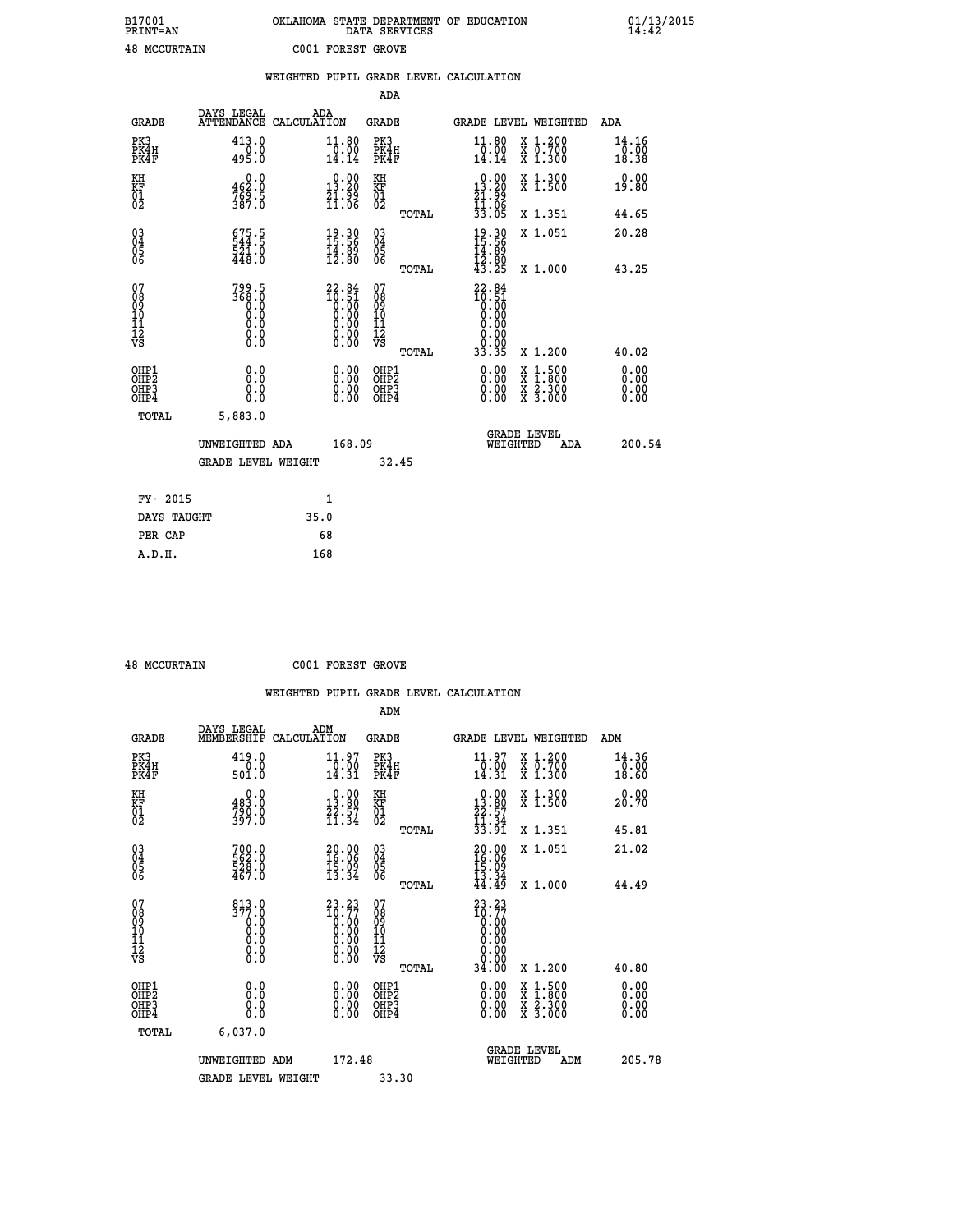| B17001<br><b>PRINT=AN</b> | OKLAHOMA<br>. STATE DEPARTMENT OF EDUCATION<br>DATA SERVICES | 01/13/2015<br>14:42 |
|---------------------------|--------------------------------------------------------------|---------------------|
| 48<br>MCCURTAIN           | C009 LUKFATA                                                 |                     |

|                                                                    |                                                               | WEIGHTED PUPIL GRADE LEVEL CALCULATION                      |                                         |       |                                                                                  |                                                                                                                                           |                                           |
|--------------------------------------------------------------------|---------------------------------------------------------------|-------------------------------------------------------------|-----------------------------------------|-------|----------------------------------------------------------------------------------|-------------------------------------------------------------------------------------------------------------------------------------------|-------------------------------------------|
|                                                                    |                                                               |                                                             | <b>ADA</b>                              |       |                                                                                  |                                                                                                                                           |                                           |
| <b>GRADE</b>                                                       | DAYS LEGAL<br><b>ATTENDANCE</b>                               | ADA<br>CALCULATION                                          | <b>GRADE</b>                            |       |                                                                                  | GRADE LEVEL WEIGHTED                                                                                                                      | ADA                                       |
| PK3<br>PK4H<br>PK4F                                                | 0.0<br>0.0<br>1,541.0                                         | $\begin{smallmatrix} 0.00\\ 0.00\\ 34.24 \end{smallmatrix}$ | PK3<br>PK4H<br>PK4F                     |       | 0.00<br>ةْ: Å<br>34.24                                                           | X 1.200<br>X 0.700<br>X 1.300                                                                                                             | 0.00<br>0.00<br>44.51                     |
| KH<br>KF<br>01<br>02                                               | 0.0<br>1,515:0<br>1,681:0<br>1,764:5                          | $33.67$<br>$37.36$<br>$39.21$                               | KH<br>KF<br>01<br>02                    |       | 0.00<br>$33.67$<br>$37.36$<br>$39.21$<br>$76.57$                                 | X 1.300<br>X 1.500                                                                                                                        | 0.00<br>50.51                             |
|                                                                    |                                                               |                                                             |                                         | TOTAL |                                                                                  | X 1.351                                                                                                                                   | 103.45                                    |
| $\begin{smallmatrix} 03 \\[-4pt] 04 \end{smallmatrix}$<br>Ŏ5<br>06 | $1, 828.0$<br>$1, 741.5$<br>$1, 909.0$<br>$1, 328.0$          | $\frac{40.62}{38.70}$<br>$\frac{42.42}{29.51}$              | $\substack{03 \\ 04}$<br>Ŏ5<br>06       |       | $\begin{smallmatrix} 40.62\\ 38.70\\ 42.42\\ 29.51\\ 110.63\\ \end{smallmatrix}$ | X 1.051                                                                                                                                   | 42.69                                     |
|                                                                    |                                                               |                                                             |                                         | TOTAL |                                                                                  | X 1.000                                                                                                                                   | 110.63                                    |
| 07<br>0890112<br>1112<br>VS                                        | $1,351.5$<br>$1,719.5$<br>$0.0$<br>$0.0$<br>0.0<br>$\S.$ $\S$ | 30.03<br>38.21                                              | 07<br>08<br>09<br>101<br>11<br>12<br>VS | TOTAL | 30.03<br>38:21<br>0.00<br>0.00<br>0.00<br>0.00<br>68.24                          | X 1.200                                                                                                                                   | 81.89                                     |
| OHP1<br>OHP2<br>OH <sub>P3</sub><br>OH <sub>P4</sub>               | 0.0<br>Ō.Ō<br>0.0<br>0.0                                      | 0.00<br>$\begin{smallmatrix} 0.00 \ 0.00 \end{smallmatrix}$ | OHP1<br>OHP2<br>OHP3<br>OHP4            |       | 0.00<br>0.00<br>0.00                                                             | $\begin{smallmatrix} \mathtt{X} & 1\cdot500\\ \mathtt{X} & 1\cdot800\\ \mathtt{X} & 2\cdot300\\ \mathtt{X} & 3\cdot000 \end{smallmatrix}$ | 0.00<br>$0.\overline{00}$<br>0.00<br>0.00 |
| TOTAL                                                              | 16,379.0                                                      |                                                             |                                         |       |                                                                                  |                                                                                                                                           |                                           |
|                                                                    | UNWEIGHTED ADA                                                | 363.97                                                      |                                         |       | WEIGHTED                                                                         | <b>GRADE LEVEL</b><br>ADA                                                                                                                 | 433.68                                    |
|                                                                    | <b>GRADE LEVEL WEIGHT</b>                                     |                                                             | 69.71                                   |       |                                                                                  |                                                                                                                                           |                                           |
| FY- 2015                                                           |                                                               | $\mathbf{1}$                                                |                                         |       |                                                                                  |                                                                                                                                           |                                           |
| DAYS TAUGHT                                                        |                                                               | 45.0                                                        |                                         |       |                                                                                  |                                                                                                                                           |                                           |
| PER CAP                                                            |                                                               | 33                                                          |                                         |       |                                                                                  |                                                                                                                                           |                                           |

| <b>48 MCCURTAIN</b>                                   |                                                                                                           |             | C009 LUKFATA                                                                     |                                                     |       |                                                                              |                                          |     |                               |  |
|-------------------------------------------------------|-----------------------------------------------------------------------------------------------------------|-------------|----------------------------------------------------------------------------------|-----------------------------------------------------|-------|------------------------------------------------------------------------------|------------------------------------------|-----|-------------------------------|--|
|                                                       |                                                                                                           |             |                                                                                  |                                                     |       | WEIGHTED PUPIL GRADE LEVEL CALCULATION                                       |                                          |     |                               |  |
|                                                       | DAYS LEGAL                                                                                                |             | ADM                                                                              | ADM                                                 |       |                                                                              |                                          |     |                               |  |
| <b>GRADE</b>                                          | MEMBERSHIP                                                                                                | CALCULATION |                                                                                  | <b>GRADE</b>                                        |       | <b>GRADE LEVEL WEIGHTED</b>                                                  |                                          |     | ADM                           |  |
| PK3<br>PK4H<br>PK4F                                   | 0.0<br>0.0<br>1,651.0                                                                                     |             | 0.00<br>0.00<br>36.69                                                            | PK3<br>PK4H<br>PK4F                                 |       | 0.00<br>0.00<br>36.69                                                        | X 1.200<br>X 0.700<br>X 1.300            |     | 0.00<br>0.00<br>47.70         |  |
| KH<br>KF<br>01<br>02                                  | $\begin{smallmatrix}&&&0.0\\1,582.0\\1,755.0\\1,845.0\end{smallmatrix}$                                   |             | $\begin{smallmatrix} 0.00\\ 35.16\\ 39.00\\ 41.00 \end{smallmatrix}$             | KH<br>KF<br>01<br>02                                |       | $\begin{smallmatrix} 0.00\\ 35.16\\ 39.00\\ 41.00\\ 80.00 \end{smallmatrix}$ | X 1.300<br>X 1.500                       |     | 0.00<br>52.74                 |  |
|                                                       |                                                                                                           |             |                                                                                  |                                                     | TOTAL |                                                                              | X 1.351                                  |     | 108.08                        |  |
| $\begin{matrix} 03 \\ 04 \\ 05 \\ 06 \end{matrix}$    | $1,886.0$<br>$1,812.0$<br>$1,991.0$<br>$1,376.0$                                                          |             | $\begin{array}{c} 41\cdot 91\\ 40\cdot 27\\ 44\cdot 24\\ 30\cdot 58 \end{array}$ | $\begin{array}{c} 03 \\ 04 \\ 05 \\ 06 \end{array}$ | TOTAL | $\begin{array}{c} 41.91 \\ 40.27 \\ 44.24 \\ 30.58 \\ 115.09 \end{array}$    | X 1.051<br>X 1.000                       |     | 44.05<br>115.09               |  |
| 07<br>08<br>09<br>10<br>11<br>11<br>12<br>VS          | $1,392.0$<br>1,800.0<br>0.0<br>0.0<br>$\begin{smallmatrix} 0.1 & 0 \ 0.0 & 0 \ 0.0 & 0 \end{smallmatrix}$ |             |                                                                                  | 07<br>08<br>09<br>11<br>11<br>12<br>VS              | TOTAL | 30.93<br>0.00<br>70.93                                                       | X 1.200                                  |     | 85.12                         |  |
| OHP1<br>OH <sub>P</sub> 2<br>OH <sub>P3</sub><br>OHP4 | 0.0<br>0.000                                                                                              |             | $0.00$<br>$0.00$<br>0.00                                                         | OHP1<br>OHP <sub>2</sub><br>OHP3<br>OHP4            |       | 0.00<br>0.00<br>0.00                                                         | X 1:500<br>X 1:800<br>X 2:300<br>X 3:000 |     | 0.00<br>Ō. ŌŌ<br>0.00<br>0.00 |  |
| TOTAL                                                 | 17,090.0                                                                                                  |             |                                                                                  |                                                     |       |                                                                              |                                          |     |                               |  |
|                                                       | UNWEIGHTED ADM                                                                                            |             | 379.78                                                                           |                                                     |       | <b>GRADE LEVEL</b><br>WEIGHTED                                               |                                          | ADM | 452.78                        |  |
|                                                       | <b>GRADE LEVEL WEIGHT</b>                                                                                 |             |                                                                                  | 73.00                                               |       |                                                                              |                                          |     |                               |  |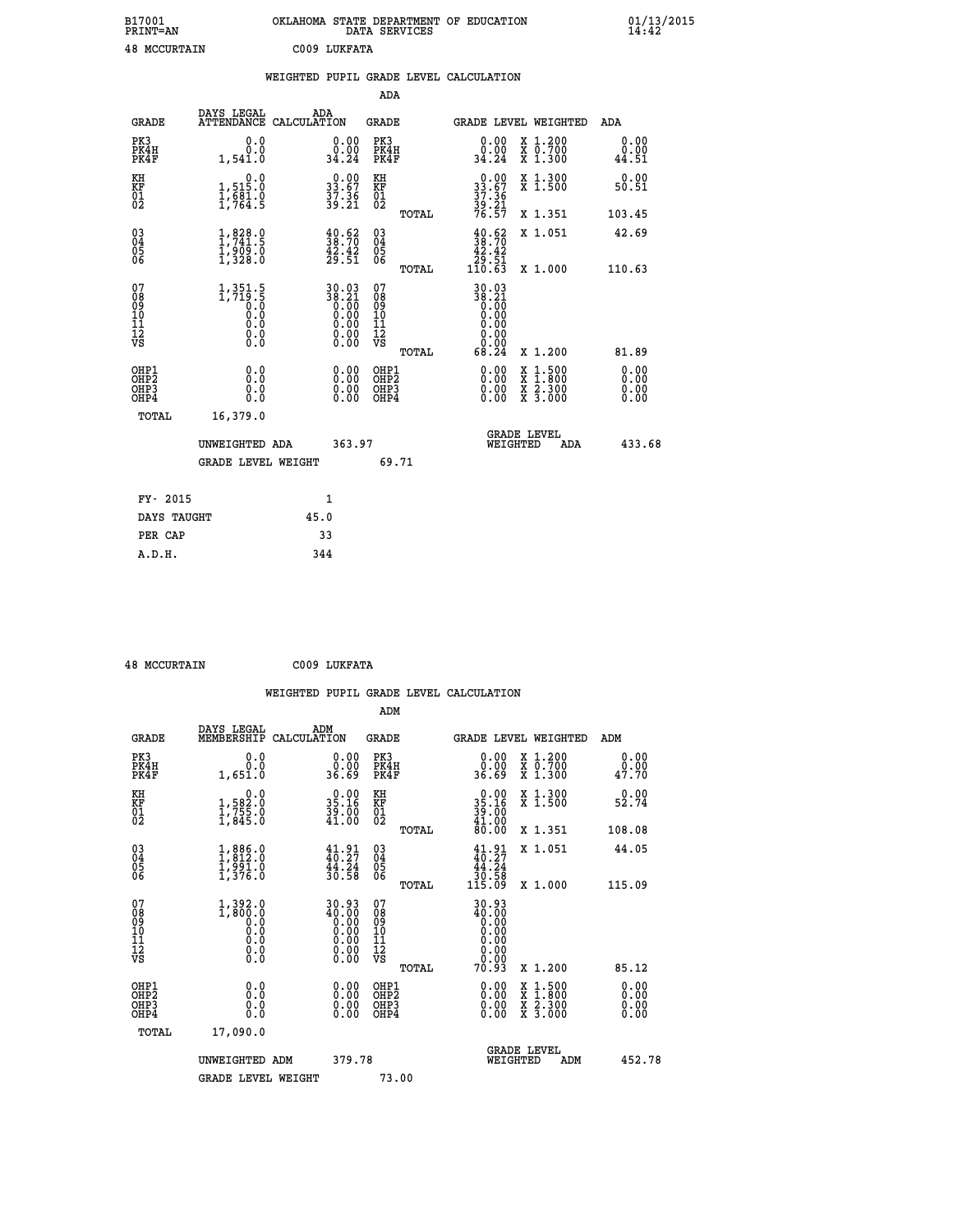| B17001              | OKLAHOMA STATE DEPARTMENT OF EDUCATION |
|---------------------|----------------------------------------|
| <b>PRINT=AN</b>     | DATA SERVICES                          |
| <b>48 MCCURTAIN</b> | C023 GLOVER                            |

|                                                      |                                                   | WEIGHTED PUPIL GRADE LEVEL CALCULATION |                                                                 |                                                     |       |                                                                       |                                                                                                                                      |                       |
|------------------------------------------------------|---------------------------------------------------|----------------------------------------|-----------------------------------------------------------------|-----------------------------------------------------|-------|-----------------------------------------------------------------------|--------------------------------------------------------------------------------------------------------------------------------------|-----------------------|
|                                                      |                                                   |                                        |                                                                 | ADA                                                 |       |                                                                       |                                                                                                                                      |                       |
| <b>GRADE</b>                                         | DAYS LEGAL<br><b>ATTENDANCE</b>                   | ADA<br>CALCULATION                     |                                                                 | <b>GRADE</b>                                        |       | GRADE LEVEL WEIGHTED                                                  |                                                                                                                                      | ADA                   |
| PK3<br>PK4H<br>PK4F                                  | 101.0<br>$\frac{1}{290.5}$                        |                                        | $\begin{smallmatrix} 2.89\ 0.00\ 8.30 \end{smallmatrix}$        | PK3<br>PK4H<br>PK4F                                 |       | $\begin{smallmatrix} 2.89\ 0.00\ 8.30 \end{smallmatrix}$              | X 1.200<br>X 0.700<br>X 1.300                                                                                                        | 3.47<br>0.00<br>10.79 |
| KH<br>KF<br>01<br>02                                 | 0.0<br>297.0<br>298.0<br>238.5                    |                                        | $\begin{smallmatrix} 0.00\ 8.49\ 8.51\ 6.81\ \end{smallmatrix}$ | KH<br>KF<br>01<br>02                                |       | $\begin{smallmatrix} 0.00\\8.49\\8.51\\6.81\\15.32 \end{smallmatrix}$ | X 1.300<br>X 1.500                                                                                                                   | 0.00<br>12.74         |
|                                                      |                                                   |                                        |                                                                 |                                                     | TOTAL |                                                                       | X 1.351                                                                                                                              | 20.70                 |
| $^{03}_{04}$<br>Ŏ5<br>06                             | $\frac{198.5}{160.5}$<br>$\frac{265.5}{156.0}$    |                                        | $\frac{5}{4}.\frac{6}{59}$<br>$7.\frac{59}{4.46}$               | $\begin{array}{c} 03 \\ 04 \\ 05 \\ 06 \end{array}$ |       | $\begin{array}{c} 5.67 \\ 4.59 \\ 7.59 \\ 4.46 \\ 16.64 \end{array}$  | X 1.051                                                                                                                              | 5.96                  |
|                                                      |                                                   |                                        |                                                                 |                                                     | TOTAL |                                                                       | X 1.000                                                                                                                              | 16.64                 |
| 07<br>08<br>09<br>11<br>11<br>12<br>VS               | 338.0<br>330.0<br>0.0<br>0.0<br>0.0<br>$\S.$ $\S$ |                                        | $9.66\n9.43\n0.00\n0.00\n0.00\n0.00\n0.00$                      | 07<br>08<br>09<br>101<br>11<br>12<br>VS             | TOTAL | $9.66$<br>$9.43$<br>$0.00$<br>0.00<br>0.00<br>19.09                   | X 1.200                                                                                                                              | 22.91                 |
| OHP1<br>OHP <sub>2</sub><br>OH <sub>P3</sub><br>OHP4 | 0.0<br>Ō.Ō<br>Ō.Ō                                 |                                        | 0.00<br>$\begin{smallmatrix} 0.00 \ 0.00 \end{smallmatrix}$     | OHP1<br>OHP2<br>OHP3<br>OHP4                        |       | 0.00<br>0.00<br>0.00                                                  | $\begin{smallmatrix} \mathtt{X} & 1 & 500 \\ \mathtt{X} & 1 & 800 \\ \mathtt{X} & 2 & 300 \\ \mathtt{X} & 3 & 000 \end{smallmatrix}$ | 0.00<br>0.00<br>0.00  |
| TOTAL                                                | 2,673.5                                           |                                        |                                                                 |                                                     |       |                                                                       |                                                                                                                                      |                       |
|                                                      | UNWEIGHTED ADA                                    |                                        | 76.40                                                           |                                                     |       |                                                                       | GRADE LEVEL<br>WEIGHTED<br>ADA                                                                                                       | 93.21                 |
|                                                      | <b>GRADE LEVEL WEIGHT</b>                         |                                        |                                                                 | 16.81                                               |       |                                                                       |                                                                                                                                      |                       |
| FY- 2015                                             |                                                   | $\mathbf{1}$                           |                                                                 |                                                     |       |                                                                       |                                                                                                                                      |                       |
| DAYS TAUGHT                                          |                                                   | 35.0                                   |                                                                 |                                                     |       |                                                                       |                                                                                                                                      |                       |
| PER CAP                                              |                                                   | 77                                     |                                                                 |                                                     |       |                                                                       |                                                                                                                                      |                       |

 **A.D.H. 76**

 **48 MCCURTAIN C023 GLOVER**

|                                                    |                                                      |                                             |                    |                                                                                                |                                              |       | WEIGHTED PUPIL GRADE LEVEL CALCULATION                               |                                          |       |                               |
|----------------------------------------------------|------------------------------------------------------|---------------------------------------------|--------------------|------------------------------------------------------------------------------------------------|----------------------------------------------|-------|----------------------------------------------------------------------|------------------------------------------|-------|-------------------------------|
|                                                    |                                                      |                                             |                    |                                                                                                | ADM                                          |       |                                                                      |                                          |       |                               |
|                                                    | <b>GRADE</b>                                         | DAYS LEGAL<br>MEMBERSHIP                    | ADM<br>CALCULATION |                                                                                                | <b>GRADE</b>                                 |       |                                                                      | <b>GRADE LEVEL WEIGHTED</b>              | ADM   |                               |
|                                                    | PK3<br>PK4H<br>PK4F                                  | 101.0<br>$\frac{1}{326}$ .0                 |                    | $\begin{smallmatrix} 2.89\ 0.00\ 9.31 \end{smallmatrix}$                                       | PK3<br>PK4H<br>PK4F                          |       | $\begin{smallmatrix} 2.89\ 0.00\ 9.31 \end{smallmatrix}$             | X 1.200<br>X 0.700<br>X 1.300            | 12.10 | 3.47<br>0.00                  |
| KH<br>KF<br>01<br>02                               |                                                      | $309.0$<br>$312.0$<br>$245.0$               |                    | $\begin{smallmatrix} 0.00\ 8.83\ 8.91\ 7.00 \end{smallmatrix}$                                 | KH<br>KF<br>01<br>02                         |       | $0.00$<br>$8.83$<br>$8.91$<br>$7.00$                                 | X 1.300<br>X 1.500                       | 13.25 | 0.00                          |
|                                                    |                                                      |                                             |                    |                                                                                                |                                              | TOTAL | 15.91                                                                | X 1.351                                  | 21.49 |                               |
| $\begin{matrix} 03 \\ 04 \\ 05 \\ 06 \end{matrix}$ |                                                      | $\frac{209}{171}$ : 0<br>277.0<br>175.0     |                    | $\begin{smallmatrix} 5.97\ 4.89\ 7.91\ 5.00 \end{smallmatrix}$                                 | 03<br>04<br>05<br>06                         |       | $\begin{array}{c} 5.97 \\ 4.89 \\ 7.91 \\ 5.00 \\ 17.80 \end{array}$ | X 1.051                                  |       | 6.27                          |
|                                                    |                                                      |                                             |                    |                                                                                                |                                              | TOTAL |                                                                      | X 1.000                                  | 17.80 |                               |
| 07<br>0890112<br>1112<br>VS                        |                                                      | 350.0<br>8:88<br>0:0<br>0:0<br>0:0<br>$\S.$ |                    | $\begin{smallmatrix} 10.00 \\ 10.00 \\ 0.00 \\ 0.00 \\ 0.00 \\ 0.00 \end{smallmatrix}$<br>0.00 | 07<br>08901112<br>1112<br>VS                 |       | 10.00<br>10:00<br>0.00<br>0.00<br>0.00<br>0.00                       |                                          |       |                               |
|                                                    |                                                      |                                             |                    |                                                                                                |                                              | TOTAL | 20.00                                                                | X 1.200                                  | 24.00 |                               |
|                                                    | OHP1<br>OHP <sub>2</sub><br>OH <sub>P3</sub><br>OHP4 | 0.0<br>0.000                                |                    | $0.00$<br>$0.00$<br>0.00                                                                       | OHP1<br>OHP <sub>2</sub><br>OHP <sub>3</sub> |       | 0.00<br>0.00<br>0.00                                                 | X 1:500<br>X 1:800<br>X 2:300<br>X 3:000 |       | 0.00<br>Ō. ŌŌ<br>0.00<br>0.00 |
|                                                    | TOTAL                                                | 2,825.0                                     |                    |                                                                                                |                                              |       |                                                                      |                                          |       |                               |
|                                                    |                                                      | UNWEIGHTED ADM                              |                    | 80.71                                                                                          |                                              |       | WEIGHTED                                                             | <b>GRADE LEVEL</b><br>ADM                |       | 98.38                         |
|                                                    |                                                      | <b>GRADE LEVEL WEIGHT</b>                   |                    |                                                                                                | 17.67                                        |       |                                                                      |                                          |       |                               |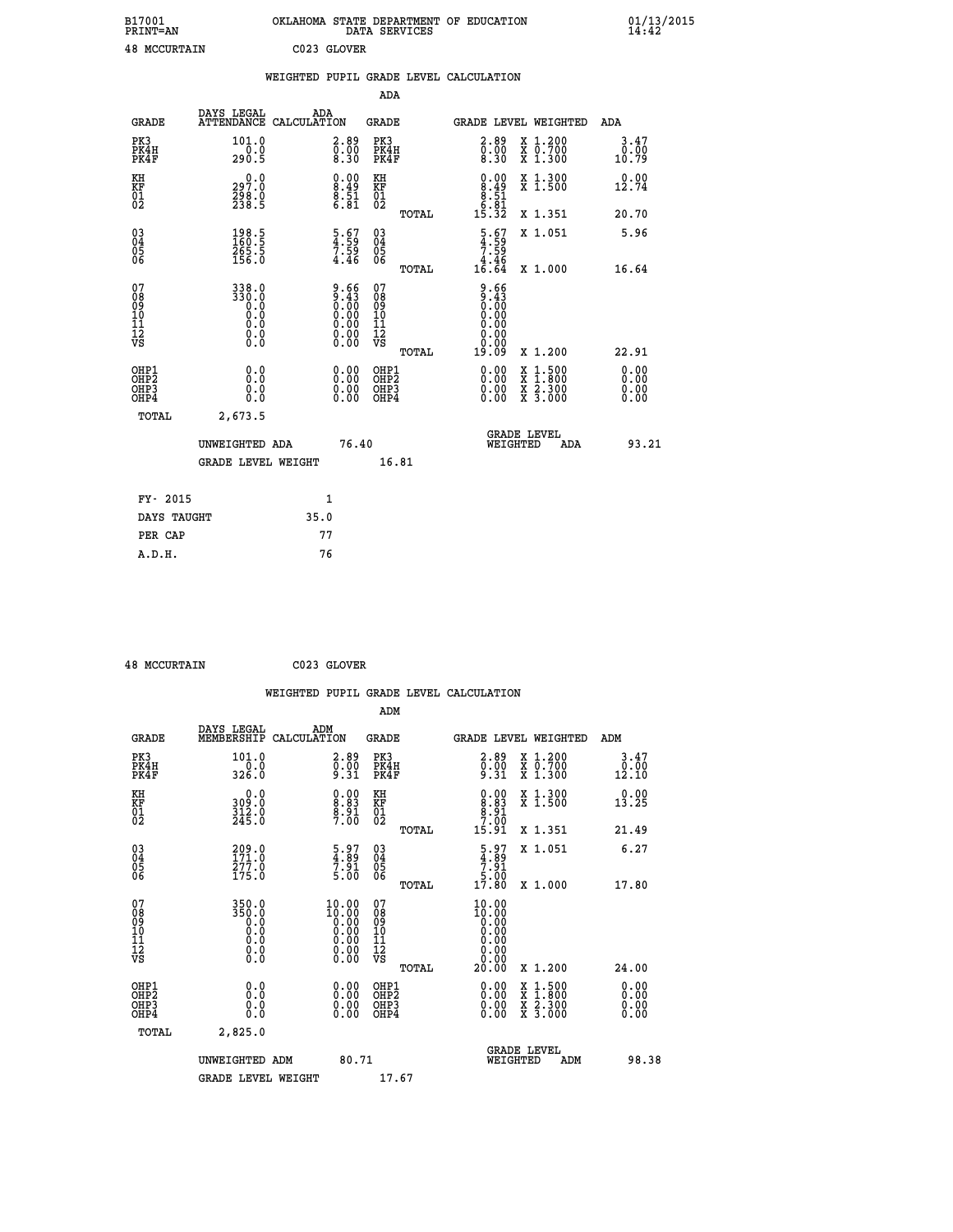| B17001              | OKLAHOMA STATE DEPARTMENT OF EDUCATION |
|---------------------|----------------------------------------|
| <b>PRINT=AN</b>     | DATA SERVICES                          |
| <b>48 MCCURTAIN</b> | C037 DENISON                           |

|                                                    |                                                                         | WEIGHTED PUPIL GRADE LEVEL CALCULATION                                                                  |                                        |       |                                                                                                           |                                                                                          |                              |
|----------------------------------------------------|-------------------------------------------------------------------------|---------------------------------------------------------------------------------------------------------|----------------------------------------|-------|-----------------------------------------------------------------------------------------------------------|------------------------------------------------------------------------------------------|------------------------------|
|                                                    |                                                                         |                                                                                                         | ADA                                    |       |                                                                                                           |                                                                                          |                              |
| <b>GRADE</b>                                       | DAYS LEGAL                                                              | ADA<br>ATTENDANCE CALCULATION                                                                           | <b>GRADE</b>                           |       |                                                                                                           | GRADE LEVEL WEIGHTED                                                                     | ADA                          |
| PK3<br>PK4H<br>PK4F                                | 0.0<br>0.0<br>576.5                                                     | $\begin{smallmatrix} 0.00\\ 0.00\\ 16.01 \end{smallmatrix}$                                             | PK3<br>PK4H<br>PK4F                    |       | 0.00<br>0.00<br>16.01                                                                                     | X 1.200<br>X 0.700<br>X 1.300                                                            | 0.00<br>0.00<br>20.81        |
| KH<br>KF<br>01<br>02                               | $\begin{smallmatrix}&&&0.0\\1,712.5\\1,525.0\\1,376.5\end{smallmatrix}$ | $\begin{smallmatrix} 0.00\\ 47.57\\ 42.36\\ 38.24 \end{smallmatrix}$                                    | KH<br>KF<br>01<br>02                   |       | $\begin{smallmatrix} 0.00\\ 47.57\\ 42.36\\ 38.24\\ 80.60 \end{smallmatrix}$                              | X 1.300<br>X 1.500                                                                       | 0.00<br>71.36                |
|                                                    |                                                                         |                                                                                                         |                                        | TOTAL |                                                                                                           | X 1.351                                                                                  | 108.89                       |
| $\begin{matrix} 03 \\ 04 \\ 05 \\ 06 \end{matrix}$ | 997.0<br>859.0<br>$\frac{603.0}{899.0}$                                 | 27.69<br>23.86<br>16.75<br>24.97                                                                        | 03<br>04<br>05<br>06                   |       | 27.69<br>23.86<br>16.75<br>24.97<br>25.58                                                                 | X 1.051                                                                                  | 29.10                        |
|                                                    |                                                                         |                                                                                                         |                                        | TOTAL |                                                                                                           | X 1.000                                                                                  | 65.58                        |
| 07<br>089<br>090<br>1112<br>VS                     | $774.0$<br>$637.0$<br>$0.0$<br>0.0<br>$\S.$ $\S$                        | $21.50$<br>$17.69$<br>$0.00$<br>$0.00$<br>$0.00$<br>$\begin{smallmatrix} 0.00 \ 0.00 \end{smallmatrix}$ | 07<br>08<br>09<br>11<br>11<br>12<br>VS | TOTAL | 21.50<br>$\begin{smallmatrix} 17.68 \\[-4pt] 0.00\\[-4pt] 0.00\end{smallmatrix}$<br>0.00<br>0.00<br>39.19 | X 1.200                                                                                  | 47.03                        |
| OHP1<br>OHP2<br>OH <sub>P3</sub><br>OHP4           | 0.0<br>Ō.Ō<br>0.0<br>0.0                                                | $\begin{smallmatrix} 0.00 \ 0.00 \ 0.00 \ 0.00 \end{smallmatrix}$                                       | OHP1<br>OHP2<br>OHP3<br>OHP4           |       |                                                                                                           | $\begin{smallmatrix} x & 1.500 \\ x & 1.800 \\ x & 2.300 \\ x & 3.000 \end{smallmatrix}$ | 0.00<br>0.00<br>0.00<br>0.00 |
| TOTAL                                              | 9,959.5                                                                 |                                                                                                         |                                        |       |                                                                                                           |                                                                                          |                              |
|                                                    | UNWEIGHTED ADA                                                          | 276.64                                                                                                  |                                        |       | WEIGHTED                                                                                                  | <b>GRADE LEVEL</b><br>ADA                                                                | 342.77                       |
|                                                    | <b>GRADE LEVEL WEIGHT</b>                                               |                                                                                                         | 66.13                                  |       |                                                                                                           |                                                                                          |                              |
| FY- 2015                                           |                                                                         | $\mathbf{1}$                                                                                            |                                        |       |                                                                                                           |                                                                                          |                              |
| DAYS TAUGHT                                        |                                                                         | 36.0                                                                                                    |                                        |       |                                                                                                           |                                                                                          |                              |
| PER CAP                                            |                                                                         | 64                                                                                                      |                                        |       |                                                                                                           |                                                                                          |                              |

 **A.D.H. 123**

 **48 MCCURTAIN C037 DENISON**

|                                                    |                                                                 | WEIGHTED PUPIL GRADE LEVEL CALCULATION                                                                 |                                              |       |                                                                          |                                                                                                                     |                          |
|----------------------------------------------------|-----------------------------------------------------------------|--------------------------------------------------------------------------------------------------------|----------------------------------------------|-------|--------------------------------------------------------------------------|---------------------------------------------------------------------------------------------------------------------|--------------------------|
|                                                    |                                                                 |                                                                                                        | ADM                                          |       |                                                                          |                                                                                                                     |                          |
| <b>GRADE</b>                                       | DAYS LEGAL<br>MEMBERSHIP                                        | ADM<br>CALCULATION                                                                                     | <b>GRADE</b>                                 |       |                                                                          | GRADE LEVEL WEIGHTED                                                                                                | ADM                      |
| PK3<br>PK4H<br>PK4F                                | 0.0<br>0.0<br>612.0                                             | $\begin{smallmatrix} 0.00\\ 0.00\\ 17.00 \end{smallmatrix}$                                            | PK3<br>PK4H<br>PK4F                          |       | $\begin{smallmatrix} 0.00\\ 0.00\\ 17.00 \end{smallmatrix}$              | X 1.200<br>X 0.700<br>X 1.300                                                                                       | 0.00<br>0.00<br>22.10    |
| KH<br>KF<br>01<br>02                               | 0.0<br>$\frac{1}{1}, \frac{819}{570}$ .0<br>1,402.0             | $\begin{smallmatrix} 0.00\\ 50.53\\ 43.61\\ 38.94 \end{smallmatrix}$                                   | KH<br>KF<br>01<br>02                         |       | $\begin{smallmatrix} 0.00\\50.53\\43.61\\38.94\\82.55 \end{smallmatrix}$ | X 1.300<br>X 1.500                                                                                                  | 0.00<br>75.80            |
|                                                    |                                                                 |                                                                                                        |                                              | TOTAL |                                                                          | X 1.351                                                                                                             | 111.53                   |
| $\begin{matrix} 03 \\ 04 \\ 05 \\ 06 \end{matrix}$ | $1, 019.0$<br>$884.0$<br>$616.0$<br>$934.0$                     | $28.31$<br>$24.56$<br>$17.11$<br>$25.94$                                                               | 030404<br>ŌĞ                                 |       | $28.31$<br>$24.56$<br>$17.11$<br>$25.94$<br>$67.61$                      | X 1.051                                                                                                             | 29.75                    |
|                                                    |                                                                 |                                                                                                        |                                              | TOTAL |                                                                          | X 1.000                                                                                                             | 67.61                    |
| 07<br>08<br>09<br>101<br>11<br>12<br>VS            | $800.0$<br>$657.0$<br>$0.0$<br>$0.0$<br>$0.0$<br>$0.0$<br>$0.0$ | $\begin{smallmatrix} 22.22 \\ 18.25 \\ 0.00 \\ 0.00 \\ 0.00 \\ 0.00 \\ 0.00 \\ 0.00 \end{smallmatrix}$ | 07<br>08<br>09<br>01<br>11<br>11<br>12<br>VS |       | $22.22$<br>$18.25$<br>$0.00$<br>$0.00$<br>$0.00$<br>$0.00$<br>$0.00$     |                                                                                                                     |                          |
|                                                    |                                                                 |                                                                                                        |                                              | TOTAL | 40.47                                                                    | X 1.200                                                                                                             | 48.56                    |
| OHP1<br>OHP2<br>OH <sub>P3</sub><br>OHP4           | 0.0<br>0.000                                                    | $\begin{smallmatrix} 0.00 \ 0.00 \ 0.00 \ 0.00 \end{smallmatrix}$                                      | OHP1<br>OHP2<br>OHP <sub>3</sub>             |       |                                                                          | $\begin{array}{l} \mathtt{X} & 1.500 \\ \mathtt{X} & 1.800 \\ \mathtt{X} & 2.300 \\ \mathtt{X} & 3.000 \end{array}$ | $0.00$<br>$0.00$<br>0.00 |
| <b>TOTAL</b>                                       | 10,313.0                                                        |                                                                                                        |                                              |       |                                                                          |                                                                                                                     |                          |
|                                                    | UNWEIGHTED ADM<br><b>GRADE LEVEL WEIGHT</b>                     | 286.47                                                                                                 | 68.88                                        |       | WEIGHTED                                                                 | <b>GRADE LEVEL</b><br>ADM                                                                                           | 355.35                   |
|                                                    |                                                                 |                                                                                                        |                                              |       |                                                                          |                                                                                                                     |                          |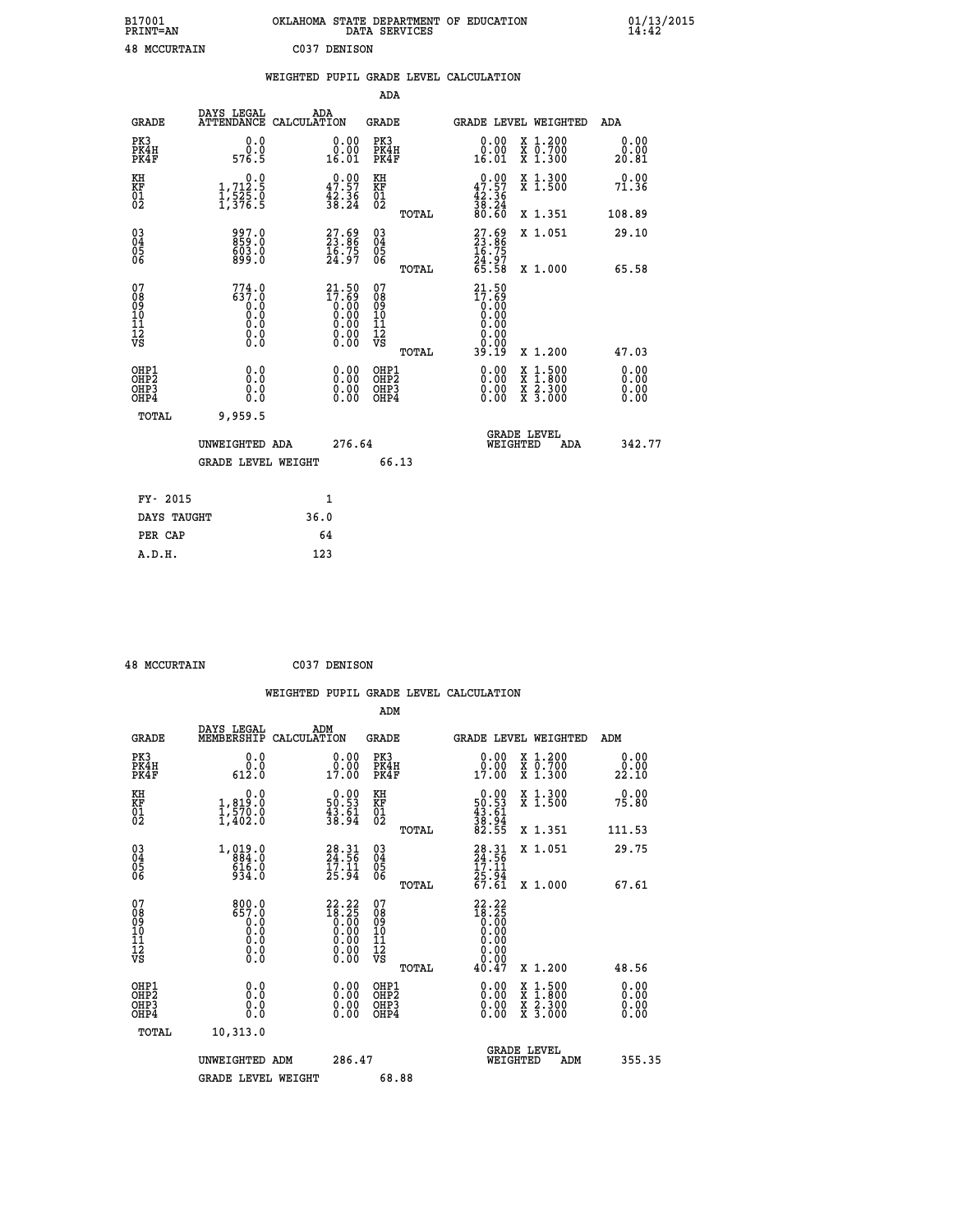| B17001<br>PRINT=AN  | OKLAHOMA STATE DEPARTMENT OF EDUCATION<br>DATA SERVICES | $01/13/2015$<br>14:42 |
|---------------------|---------------------------------------------------------|-----------------------|
| <b>48 MCCURTAIN</b> | C072 HOLLY CREEK                                        |                       |

|                                                       |                                                                                              |      |                                                                                                 |                                                     |       | WEIGHTED PUPIL GRADE LEVEL CALCULATION                                                                                                                                                                                                                                         |                                                                                                                                           |                               |
|-------------------------------------------------------|----------------------------------------------------------------------------------------------|------|-------------------------------------------------------------------------------------------------|-----------------------------------------------------|-------|--------------------------------------------------------------------------------------------------------------------------------------------------------------------------------------------------------------------------------------------------------------------------------|-------------------------------------------------------------------------------------------------------------------------------------------|-------------------------------|
|                                                       |                                                                                              |      |                                                                                                 | <b>ADA</b>                                          |       |                                                                                                                                                                                                                                                                                |                                                                                                                                           |                               |
| <b>GRADE</b>                                          | DAYS LEGAL<br>ATTENDANCE CALCULATION                                                         | ADA  |                                                                                                 | <b>GRADE</b>                                        |       | GRADE LEVEL WEIGHTED                                                                                                                                                                                                                                                           |                                                                                                                                           | ADA                           |
| PK3<br>PK4H<br>PK4F                                   | 824.0<br>0.0<br>1,123.0                                                                      |      | 17.91<br>$\frac{10.00}{24.41}$                                                                  | PK3<br>PK4H<br>PK4F                                 |       | 17.91<br>$\frac{10.00}{24.41}$                                                                                                                                                                                                                                                 | X 1.200<br>X 0.700<br>X 1.300                                                                                                             | 21.49<br>$\frac{0.00}{31.73}$ |
| KH<br>KF<br>01<br>02                                  | 0.0<br>1,039:0<br>753.5<br>1,606:5                                                           |      | $\begin{smallmatrix} 0.00\\ 22.59\\ 16.38\\ 34.92 \end{smallmatrix}$                            | KH<br>KF<br>01<br>02                                |       | $\begin{smallmatrix} 0.00\\ 22.59\\ 16.38\\ 34.92\\ 51.30 \end{smallmatrix}$                                                                                                                                                                                                   | X 1.300<br>X 1.500                                                                                                                        | 0.00<br>33.89                 |
|                                                       |                                                                                              |      |                                                                                                 |                                                     | TOTAL |                                                                                                                                                                                                                                                                                | X 1.351                                                                                                                                   | 69.31                         |
| $\begin{matrix} 03 \\ 04 \\ 05 \\ 06 \end{matrix}$    | 872.0<br>905.0<br>956.5<br>890.0                                                             |      | $\begin{smallmatrix} 18.96\\ 19.67\\ 20.79\\ 19.35 \end{smallmatrix}$                           | $\begin{array}{c} 03 \\ 04 \\ 05 \\ 06 \end{array}$ |       | $18.87$<br>$20.79$<br>$19.35$<br>$59.81$                                                                                                                                                                                                                                       | X 1.051                                                                                                                                   | 19.93                         |
|                                                       |                                                                                              |      |                                                                                                 |                                                     | TOTAL |                                                                                                                                                                                                                                                                                | X 1.000                                                                                                                                   | 59.81                         |
| 07<br>08901112<br>1112<br>VS                          | $862.5$<br>$862.5$<br>0.0<br>0.0<br>$\begin{smallmatrix} 0.16 \ 0.0 \ 0.0 \end{smallmatrix}$ |      | $\begin{smallmatrix} 14\cdot23\\18\cdot75\\0.00\\0.00\\0.00\\0.00\\0.00\\0.00\end{smallmatrix}$ | 07<br>08<br>09<br>11<br>11<br>12<br>VS              |       | $14.23$<br>$18.75$<br>$0.00$<br>$0.00$<br>0.00<br>0.00<br>ŏ.ŏŏ                                                                                                                                                                                                                 |                                                                                                                                           |                               |
|                                                       |                                                                                              |      |                                                                                                 |                                                     | TOTAL | 32.98                                                                                                                                                                                                                                                                          | X 1.200                                                                                                                                   | 39.58                         |
| OHP1<br>OH <sub>P</sub> 2<br>OHP3<br>OH <sub>P4</sub> | 0.0<br>0.0<br>0.0                                                                            |      | $\begin{smallmatrix} 0.00 \ 0.00 \ 0.00 \ 0.00 \end{smallmatrix}$                               | OHP1<br>OHP <sup>2</sup><br>OHP3<br>OHP4            |       | $\begin{smallmatrix} 0.00 & 0.00 & 0.00 & 0.00 & 0.00 & 0.00 & 0.00 & 0.00 & 0.00 & 0.00 & 0.00 & 0.00 & 0.00 & 0.00 & 0.00 & 0.00 & 0.00 & 0.00 & 0.00 & 0.00 & 0.00 & 0.00 & 0.00 & 0.00 & 0.00 & 0.00 & 0.00 & 0.00 & 0.00 & 0.00 & 0.00 & 0.00 & 0.00 & 0.00 & 0.00 & 0.0$ | $\begin{smallmatrix} \mathtt{X} & 1\cdot500\\ \mathtt{X} & 1\cdot800\\ \mathtt{X} & 2\cdot300\\ \mathtt{X} & 3\cdot000 \end{smallmatrix}$ | 0.00<br>0.00<br>0.00<br>0.00  |
| TOTAL                                                 | 10,486.5                                                                                     |      |                                                                                                 |                                                     |       |                                                                                                                                                                                                                                                                                |                                                                                                                                           |                               |
|                                                       | UNWEIGHTED ADA                                                                               |      | 227.96                                                                                          |                                                     |       | <b>GRADE LEVEL</b><br>WEIGHTED                                                                                                                                                                                                                                                 | ADA                                                                                                                                       | 275.74                        |
|                                                       | <b>GRADE LEVEL WEIGHT</b>                                                                    |      |                                                                                                 |                                                     | 47.78 |                                                                                                                                                                                                                                                                                |                                                                                                                                           |                               |
| FY- 2015                                              |                                                                                              |      | $\mathbf{1}$                                                                                    |                                                     |       |                                                                                                                                                                                                                                                                                |                                                                                                                                           |                               |
| DAYS TAUGHT                                           |                                                                                              | 46.0 |                                                                                                 |                                                     |       |                                                                                                                                                                                                                                                                                |                                                                                                                                           |                               |
| PER CAP                                               |                                                                                              |      | 55                                                                                              |                                                     |       |                                                                                                                                                                                                                                                                                |                                                                                                                                           |                               |

 **48 MCCURTAIN C072 HOLLY CREEK**

 **A.D.H. 211**

 **ADM**

| <b>GRADE</b>                                       | DAYS LEGAL<br>MEMBERSHIP CALCULATION                                              | ADM                                                                                                                                                                                                                                                                                                                                            | <b>GRADE</b>                                       |       |                                                                                                                     |                                | GRADE LEVEL WEIGHTED                                                                                                | ADM                    |
|----------------------------------------------------|-----------------------------------------------------------------------------------|------------------------------------------------------------------------------------------------------------------------------------------------------------------------------------------------------------------------------------------------------------------------------------------------------------------------------------------------|----------------------------------------------------|-------|---------------------------------------------------------------------------------------------------------------------|--------------------------------|---------------------------------------------------------------------------------------------------------------------|------------------------|
| PK3<br>PK4H<br>PK4F                                | 825.0<br>0.0<br>1,126.0                                                           | 17.93<br>0.00<br>24.48                                                                                                                                                                                                                                                                                                                         | PK3<br>PK4H<br>PK4F                                |       | 17.93<br>$\frac{0.00}{24.48}$                                                                                       |                                | X 1.200<br>X 0.700<br>X 1.300                                                                                       | 21.52<br>0.00<br>31.82 |
| KH<br>KF<br>01<br>02                               | 0.0<br>1,088.0<br>801.0<br>1,647.0                                                | $\begin{smallmatrix} 0.00\\ 23.65\\ 17.41\\ 35.80 \end{smallmatrix}$                                                                                                                                                                                                                                                                           | KH<br>KF<br>01<br>02                               |       | $\begin{smallmatrix} 0.00\\ 23.65\\ 17.41\\ 35.80\\ 53.21 \end{smallmatrix}$                                        |                                | X 1.300<br>X 1.500                                                                                                  | 0.00<br>35.48          |
|                                                    |                                                                                   |                                                                                                                                                                                                                                                                                                                                                |                                                    | TOTAL |                                                                                                                     |                                | X 1.351                                                                                                             | 71.89                  |
| $\begin{matrix} 03 \\ 04 \\ 05 \\ 06 \end{matrix}$ | 885.0<br>$\frac{5\bar{8}\tilde{1}\cdot\tilde{0}}{914\cdot 0}$                     | $\begin{smallmatrix} 19.24\ 20.00\ 21.33\ 19.87 \end{smallmatrix}$                                                                                                                                                                                                                                                                             | $\begin{matrix} 03 \\ 04 \\ 05 \\ 06 \end{matrix}$ |       | $\begin{smallmatrix} 19.24\ 20.00\ 21.33\ 19.87\ 61.20 \end{smallmatrix}$                                           |                                | X 1.051                                                                                                             | 20.22                  |
|                                                    |                                                                                   |                                                                                                                                                                                                                                                                                                                                                |                                                    | TOTAL |                                                                                                                     |                                | X 1.000                                                                                                             | 61.20                  |
| 07<br>08<br>09<br>101<br>11<br>12<br>VS            | 666.0878.0<br>$\begin{smallmatrix} 0.0 & 0 \ 0.0 & 0 \ 0.0 & 0 \end{smallmatrix}$ | $\begin{smallmatrix} 14 & 48 \\ 19 & 09 \\ 0 & 00 \\ 0 & 00 \\ 0 & 00 \\ 0 & 00 \\ 0 & 00 \\ 0 & 00 \\ 0 & 00 \\ 0 & 00 \\ 0 & 00 \\ 0 & 00 \\ 0 & 0 \\ 0 & 0 \\ 0 & 0 \\ 0 & 0 \\ 0 & 0 \\ 0 & 0 \\ 0 & 0 \\ 0 & 0 \\ 0 & 0 \\ 0 & 0 \\ 0 & 0 \\ 0 & 0 \\ 0 & 0 \\ 0 & 0 \\ 0 & 0 \\ 0 & 0 \\ 0 & 0 \\ 0 & 0 \\ 0 & 0 \\ 0 & 0 \\ 0 & 0 \\ 0$ | 07<br>08<br>09<br>001<br>11<br>11<br>12<br>VS      |       | 14.48<br>$\begin{array}{c} 15.759 \\ -0.00 \\ 0.00 \\ -0.00 \\ 0.00 \\ -0.00 \\ 0.00 \\ -0.00 \\ 33.57 \end{array}$ |                                |                                                                                                                     |                        |
|                                                    |                                                                                   |                                                                                                                                                                                                                                                                                                                                                |                                                    | TOTAL |                                                                                                                     |                                | X 1.200                                                                                                             | 40.28                  |
| OHP1<br>OHP <sub>2</sub><br>OHP3<br>OHP4           | 0.0<br>0.000                                                                      |                                                                                                                                                                                                                                                                                                                                                | OHP1<br>OHP2<br>OHP3<br>OHP4                       |       | $0.00$<br>$0.00$<br>0.00                                                                                            |                                | $\begin{array}{l} \mathtt{X} & 1.500 \\ \mathtt{X} & 1.800 \\ \mathtt{X} & 2.300 \\ \mathtt{X} & 3.000 \end{array}$ | 0.00<br>0.00<br>0.00   |
| TOTAL                                              | 10,731.0                                                                          |                                                                                                                                                                                                                                                                                                                                                |                                                    |       |                                                                                                                     |                                |                                                                                                                     |                        |
|                                                    | UNWEIGHTED                                                                        | 233.28<br>ADM                                                                                                                                                                                                                                                                                                                                  |                                                    |       |                                                                                                                     | <b>GRADE LEVEL</b><br>WEIGHTED | ADM                                                                                                                 | 282.41                 |
|                                                    | <b>GRADE LEVEL WEIGHT</b>                                                         |                                                                                                                                                                                                                                                                                                                                                | 49.13                                              |       |                                                                                                                     |                                |                                                                                                                     |                        |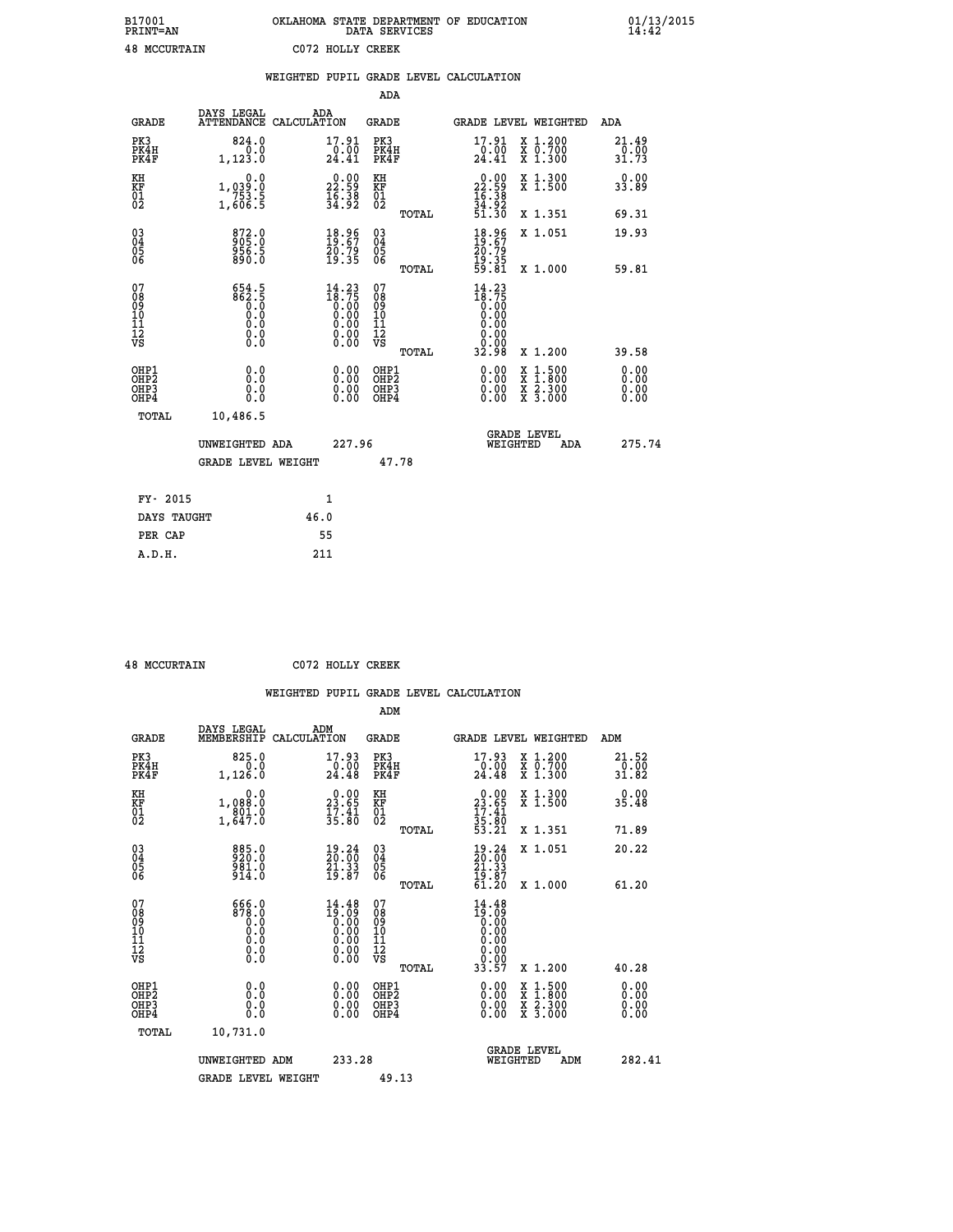| B17001<br><b>PRINT=AN</b> |             | OKLAHOMA STATE DEPARTMENT OF EDUCATION<br>DATA SERVICES |  |
|---------------------------|-------------|---------------------------------------------------------|--|
| <b>48 MCCURTAIN</b>       | T005 TDAREL |                                                         |  |

 **ADA**

 **B17001 OKLAHOMA STATE DEPARTMENT OF EDUCATION 01/13/2015**

|  |  | WEIGHTED PUPIL GRADE LEVEL CALCULATION |
|--|--|----------------------------------------|
|  |  |                                        |

| <b>GRADE</b>                             | DAYS LEGAL                                                                | ADA<br>ATTENDANCE CALCULATION                                                         | GRADE                                              |       |                                                                                        | GRADE LEVEL WEIGHTED                                                                                                                      | ADA                          |
|------------------------------------------|---------------------------------------------------------------------------|---------------------------------------------------------------------------------------|----------------------------------------------------|-------|----------------------------------------------------------------------------------------|-------------------------------------------------------------------------------------------------------------------------------------------|------------------------------|
| PK3<br>PK4H<br>PK4F                      | 256.0<br>0.0<br>2,592.0                                                   | $6.56$<br>$0.00$<br>66.46                                                             | PK3<br>PK4H<br>PK4F                                |       | $6.56$<br>$0.00$<br>66.46                                                              | X 1.200<br>X 0.700<br>X 1.300                                                                                                             | 7.87<br>0.00<br>86.40        |
| KH<br>KF<br>01<br>02                     | 0.0<br>$\frac{4}{3}, \frac{366}{350}$ .0<br>2,709.5                       | $0.00$<br>111.96<br>$\frac{111.54}{69.47}$                                            | KH<br>KF<br>01<br>02                               |       | 0.00<br>$111.96$<br>$111.54$<br>$69.47$<br>$181.01$                                    | X 1.300<br>X 1.500                                                                                                                        | 0.00<br>167.94               |
|                                          |                                                                           |                                                                                       |                                                    | TOTAL |                                                                                        | X 1.351                                                                                                                                   | 244.54                       |
| $^{03}_{04}$<br>Ŏ5<br>06                 | 3,296.5<br>2,867.5<br>2,613.5<br>2,902.0                                  | 84.53<br>73.53<br>67.01<br>74.41                                                      | $\begin{matrix} 03 \\ 04 \\ 05 \\ 06 \end{matrix}$ |       | $84.53$<br>$73.53$<br>$67.01$<br>$74.41$<br>$214.95$                                   | X 1.051                                                                                                                                   | 88.84                        |
|                                          |                                                                           |                                                                                       |                                                    | TOTAL |                                                                                        | X 1.000                                                                                                                                   | 214.95                       |
| 07<br>08<br>09<br>101<br>11<br>12<br>VS  | 2,742.5<br>3,304.5<br>4,325.5<br>4,325.5<br>3,486.5<br>3,486.5<br>3,057.0 | $\begin{smallmatrix}70.32\\84.73\\111.13\\92.02\\90.78\\79.77\\0.00\end{smallmatrix}$ | 07<br>08<br>09<br>101<br>11<br>12<br>VS            |       | $\begin{smallmatrix}70.32\\84.73\\111.13\\92.02\\90.78\\79.77\\70.00\end{smallmatrix}$ |                                                                                                                                           |                              |
|                                          |                                                                           |                                                                                       |                                                    | TOTAL | 528.75                                                                                 | X 1.200                                                                                                                                   | 634.50                       |
| OHP1<br>OHP <sub>2</sub><br>OHP3<br>OHP4 | 0.0<br>0.0<br>Ō.Ō                                                         | $0.00$<br>$0.00$<br>0.00                                                              | OHP1<br>OHP2<br>OHP3<br>OHP4                       |       |                                                                                        | $\begin{smallmatrix} \mathtt{X} & 1\cdot500\\ \mathtt{X} & 1\cdot800\\ \mathtt{X} & 2\cdot300\\ \mathtt{X} & 3\cdot000 \end{smallmatrix}$ | 0.00<br>0.00<br>0.00<br>0.00 |
| TOTAL                                    | 46,416.0                                                                  |                                                                                       |                                                    |       |                                                                                        |                                                                                                                                           |                              |
|                                          | UNWEIGHTED ADA                                                            | 1,194.22                                                                              |                                                    |       | WEIGHTED                                                                               | <b>GRADE LEVEL</b><br>ADA                                                                                                                 | 1,445.04                     |
|                                          | GRADE LEVEL WEIGHT                                                        |                                                                                       | 250.82                                             |       |                                                                                        |                                                                                                                                           |                              |
| FY- 2015                                 |                                                                           | $\mathbf{1}$                                                                          |                                                    |       |                                                                                        |                                                                                                                                           |                              |
| DAYS TAUGHT                              |                                                                           | 39.0                                                                                  |                                                    |       |                                                                                        |                                                                                                                                           |                              |
| PER CAP                                  |                                                                           | 68                                                                                    |                                                    |       |                                                                                        |                                                                                                                                           |                              |
| A.D.H.                                   |                                                                           | 781                                                                                   |                                                    |       |                                                                                        |                                                                                                                                           |                              |
|                                          |                                                                           |                                                                                       |                                                    |       |                                                                                        |                                                                                                                                           |                              |

| <b>48 MCCURTAIN</b> | I005 IDABEL |
|---------------------|-------------|

 **A.D.H. 781**

|                                           |                                                                                     |                                                                                              | ADM                                                 |       |                                                                                                                                                                              |                                          |                          |
|-------------------------------------------|-------------------------------------------------------------------------------------|----------------------------------------------------------------------------------------------|-----------------------------------------------------|-------|------------------------------------------------------------------------------------------------------------------------------------------------------------------------------|------------------------------------------|--------------------------|
| <b>GRADE</b>                              | DAYS LEGAL<br>MEMBERSHIP                                                            | ADM<br>CALCULATION                                                                           | <b>GRADE</b>                                        |       |                                                                                                                                                                              | <b>GRADE LEVEL WEIGHTED</b>              | ADM                      |
| PK3<br>PK4H<br>PK4F                       | 256.0<br>2,788.0                                                                    | $\begin{smallmatrix} 6.56\ 0.00\ 71.49 \end{smallmatrix}$                                    | PK3<br>PK4H<br>PK4F                                 |       | $\begin{smallmatrix} 6.56\ 0.00\ 71.49 \end{smallmatrix}$                                                                                                                    | X 1.200<br>X 0.700<br>X 1.300            | 7.87<br>0.00 فر<br>92:94 |
| KH<br>KF<br>01<br>02                      | 0.0<br>$\frac{4}{2}, \frac{569}{507}$ .0<br>2,793.0                                 | $\begin{smallmatrix} &0.00\\ 117.15\\ 115.56\\ 71.62\end{smallmatrix}$                       | KH<br>KF<br>01<br>02                                |       | 117.15<br>$\frac{115}{71}$ ; $\frac{56}{62}$<br>187.18                                                                                                                       | X 1.300<br>X 1.500                       | 0.00<br>175.73           |
|                                           |                                                                                     |                                                                                              |                                                     | TOTAL |                                                                                                                                                                              | X 1.351                                  | 252.88                   |
| 03<br>04<br>05<br>06                      | 3,407.0<br>2,965.0<br>2,689.0<br>3,037.0                                            | 87.36<br>76.03<br>68.95<br>77.87                                                             | $\begin{array}{c} 03 \\ 04 \\ 05 \\ 06 \end{array}$ |       | $\begin{smallmatrix}87.36\\76.03\\68.95\\77.87\\222.85\end{smallmatrix}$                                                                                                     | X 1.051                                  | 91.82                    |
|                                           |                                                                                     |                                                                                              |                                                     | TOTAL |                                                                                                                                                                              | X 1.000                                  | 222.85                   |
| 07<br>08<br>09<br>101<br>11<br>12<br>VS   | $2,864.0$<br>$3,443.0$<br>$4,451.0$<br>$3,732.0$<br>$3,631.0$<br>$3,185.0$<br>$0.0$ | $73.44$<br>88.28<br>114.42<br>$\begin{array}{r} 11.36 \\ 94.62 \\ 83.28 \\ 0.00 \end{array}$ | 07<br>08<br>09<br>11<br>11<br>12<br>VS              | TOTAL | $\begin{array}{r} 73 \cdot 44 \\ 88 \cdot 28 \\ 144 \cdot 42 \\ 96 \cdot 90 \\ 94 \cdot 62 \\ 83 \cdot 28 \\ 83 \cdot 28 \\ 0 \cdot 0 \cdot 0 \cdot 0 \end{array}$<br>550.94 | X 1.200                                  | 661.13                   |
| OHP1<br>OHP2<br>OH <sub>P</sub> 3<br>OHP4 |                                                                                     |                                                                                              | OHP1<br>OHP2<br>OHP <sub>3</sub>                    |       | $0.00$<br>$0.00$<br>0.00                                                                                                                                                     | X 1:500<br>X 1:800<br>X 2:300<br>X 3:000 | 0.00<br>0.00<br>0.00     |
| TOTAL                                     | 48,317.0                                                                            |                                                                                              |                                                     |       |                                                                                                                                                                              |                                          |                          |
|                                           | UNWEIGHTED                                                                          | 1,243.53<br>ADM                                                                              |                                                     |       | WEIGHTED                                                                                                                                                                     | <b>GRADE LEVEL</b><br>ADM                | 1,505.22                 |
|                                           | <b>GRADE LEVEL WEIGHT</b>                                                           |                                                                                              | 261.69                                              |       |                                                                                                                                                                              |                                          |                          |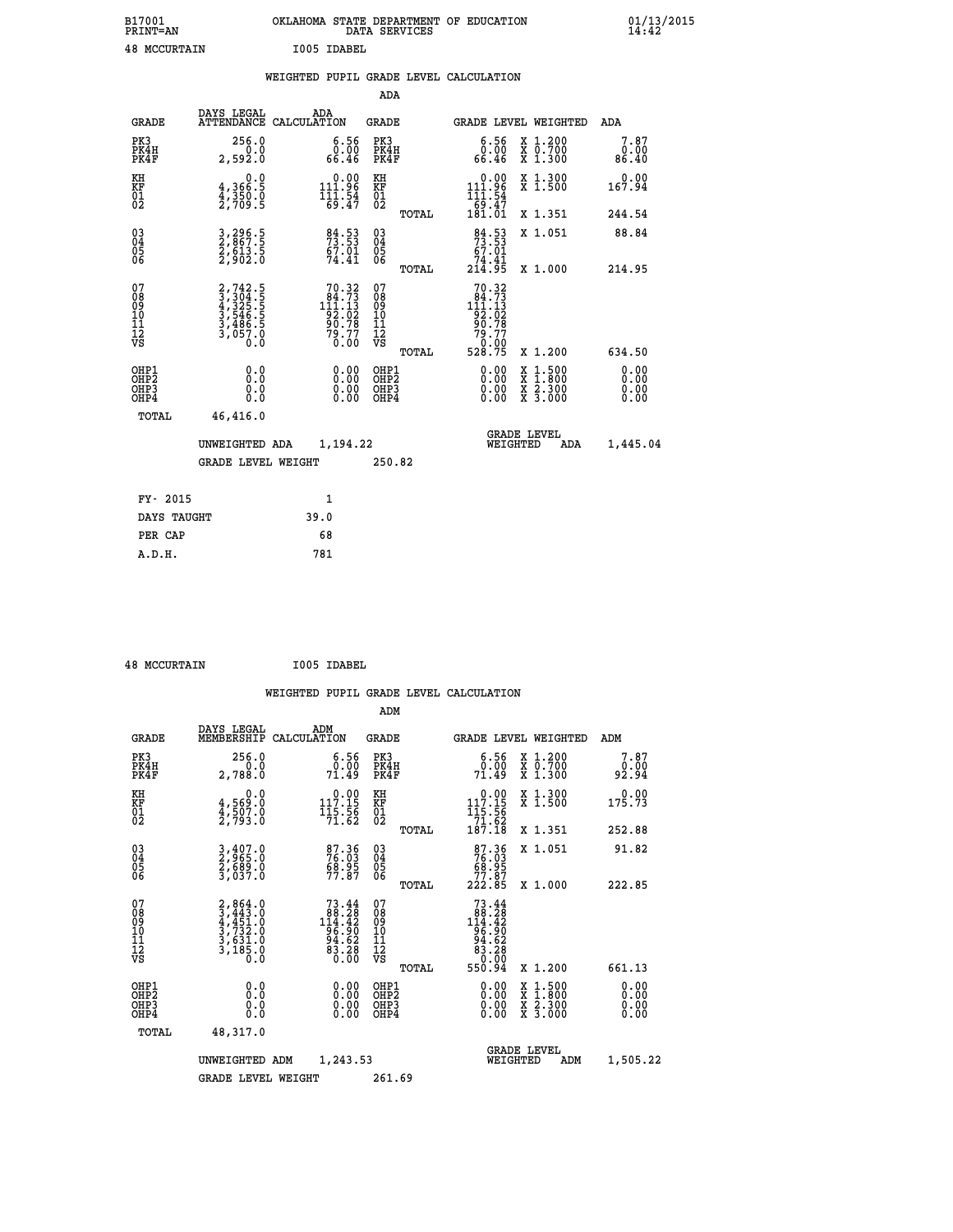| B17001<br><b>PRINT=AN</b> | OKLAHOMA<br>STATE DEPARTMENT OF EDUCATION<br>SERVICES<br>DATA | 01/13/2015 |
|---------------------------|---------------------------------------------------------------|------------|
| 48<br>MCCURTAIN           | I006<br><b>HAWORTH</b>                                        |            |

|                                        |                                                                                           |      |                                                                             |                                        |       | WEIGHTED PUPIL GRADE LEVEL CALCULATION                                         |                                                                                                  |                       |
|----------------------------------------|-------------------------------------------------------------------------------------------|------|-----------------------------------------------------------------------------|----------------------------------------|-------|--------------------------------------------------------------------------------|--------------------------------------------------------------------------------------------------|-----------------------|
|                                        |                                                                                           |      |                                                                             | ADA                                    |       |                                                                                |                                                                                                  |                       |
| <b>GRADE</b>                           | DAYS LEGAL<br>ATTENDANCE CALCULATION                                                      | ADA  |                                                                             | GRADE                                  |       |                                                                                | GRADE LEVEL WEIGHTED                                                                             | ADA                   |
| PK3<br>PK4H<br>PK4F                    | 305.0<br>0.0<br>1,562.0                                                                   |      | $\begin{smallmatrix} 6.78\\ 0.00\\ 34.71 \end{smallmatrix}$                 | PK3<br>PK4H<br>PK4F                    |       | $\begin{smallmatrix} 6.78\\ 0.00\\ 34.71 \end{smallmatrix}$                    | X 1.200<br>X 0.700<br>X 1.300                                                                    | 8.14<br>0.00<br>45.12 |
| KH<br>KF<br>01<br>02                   | 0.0<br>1,734.0<br>$\frac{1}{2}$ , $\frac{809}{85}$ . $\frac{5}{0}$                        |      | 38.90<br>$\frac{40.21}{46.33}$                                              | KH<br>KF<br>01<br>02                   |       | $\begin{smallmatrix} 0.00\\ 38.53\\ 40.21\\ 46.33\\ 86.54 \end{smallmatrix}$   | X 1.300<br>X 1.500                                                                               | 0.00<br>57.80         |
|                                        |                                                                                           |      |                                                                             |                                        | TOTAL |                                                                                | X 1.351                                                                                          | 116.92                |
| 030404<br>06                           | $\frac{1}{1}, \begin{smallmatrix} 843.5 \\ 886.5 \\ 1,949.5 \\ 1,616.5 \end{smallmatrix}$ |      | $40.97$<br>$41.92$<br>$43.32$<br>$35.92$                                    | $\substack{03 \\ 04}$<br>05<br>06      |       | $\begin{smallmatrix} 40.97\\ 41.92\\ 43.32\\ 35.92\\ 121.16 \end{smallmatrix}$ | X 1.051                                                                                          | 43.06                 |
|                                        |                                                                                           |      |                                                                             |                                        | TOTAL |                                                                                | X 1.000                                                                                          | 121.16                |
| 07<br>08<br>09<br>11<br>11<br>12<br>VS | $1,543.5$<br>$1,682.0$<br>$1,588.5$<br>$2,263.5$<br>$2,188.5$<br>$2,198.5$<br>$2,208.0$   |      | $34.30$<br>$37.38$<br>$35.30$<br>$50.29$<br>$58.63$<br>$\frac{49.07}{0.00}$ | 07<br>08<br>09<br>11<br>11<br>12<br>VS | TOTAL | $34.30$<br>$37.38$<br>$35.30$<br>$50.29$<br>$48.63$<br>49.07<br>0.00<br>254.97 | X 1.200                                                                                          | 305.96                |
| OHP1                                   |                                                                                           |      |                                                                             | OHP1                                   |       |                                                                                |                                                                                                  | 0.00                  |
| OH <sub>P</sub> 2<br>OHP3<br>OHP4      | 0.0<br>0.0<br>$0.\overline{0}$                                                            |      | $0.00$<br>$0.00$<br>0.00                                                    | OHP <sub>2</sub><br>OHP3<br>OHP4       |       | $0.00$<br>$0.00$<br>0.00                                                       | $\begin{smallmatrix} x & 1 & 500 \\ x & 1 & 800 \\ x & 2 & 300 \\ x & 3 & 000 \end{smallmatrix}$ | 0.00<br>0.00<br>0.00  |
| <b>TOTAL</b>                           | 26,265.0                                                                                  |      |                                                                             |                                        |       |                                                                                |                                                                                                  |                       |
|                                        | UNWEIGHTED ADA                                                                            |      | 583.66                                                                      |                                        |       | WEIGHTED                                                                       | <b>GRADE LEVEL</b><br>ADA                                                                        | 698.16                |
|                                        | GRADE LEVEL WEIGHT                                                                        |      |                                                                             | 114.50                                 |       |                                                                                |                                                                                                  |                       |
| FY- 2015                               |                                                                                           |      | 1                                                                           |                                        |       |                                                                                |                                                                                                  |                       |
| DAYS TAUGHT                            |                                                                                           | 45.0 |                                                                             |                                        |       |                                                                                |                                                                                                  |                       |
| PER CAP                                |                                                                                           |      | 90                                                                          |                                        |       |                                                                                |                                                                                                  |                       |

| <b>AR MCCILDTATN</b> |  |
|----------------------|--|

 **48 MCCURTAIN I006 HAWORTH WEIGHTED PUPIL GRADE LEVEL CALCULATION ADM DAYS LEGAL ADM GRADE MEMBERSHIP CALCULATION GRADE GRADE LEVEL WEIGHTED ADM PK3 311.0 6.91 PK3 6.91 X 1.200 8.29 PK4H 0.0 0.00 PK4H 0.00 X 0.700 0.00 PK4F 1,582.0 35.16 PK4F 35.16 X 1.300 45.71 KH 0.0 0.00 KH 0.00 X 1.300 0.00 KF 1,819.0 40.42 KF 40.42 X 1.500 60.63 01 1,879.0 41.76 01 41.76 02 2,143.0 47.62 02 47.62 TOTAL 89.38 X 1.351 120.75 03 1,921.0 42.69 03 42.69 X 1.051 44.87 04 1,946.0 43.24 04 43.24 05 2,023.0 44.96 05 44.96 06 1,687.0 37.49 06 37.49 TOTAL 125.69 X 1.000 125.69**  $\begin{array}{cccc} 07 & 1,625.0 & 36.11 & 07 & 36.11 \\ 08 & 1,722.0 & 38.27 & 08 & 39.25 \\ 09 & 1,722.0 & 38.27 & 09 & 38.27 \\ 10 & 2,539.0 & 56.42 & 10 & 56.42 \\ 11 & 2,445.0 & 53.89 & 11 & 53.48 \\ 12 & 2,445.0 & 53.39 & 12 & 54.33 \\ \sqrt{5} & 0 & 0 & 0 & 0 & 0 \\ \end{array}$  $\begin{array}{cccccc} 1,625.0 & 36.11 & 07 & 36.11 & 27.22 & 0 & 38.95 & 08 & 39.95 & 0 & 39.95 & 25.27 & 0 & 38.27 & 0 & 38.27 & 0 & 38.27 & 0 & 38.27 & 0 & 38.27 & 0 & 38.27 & 0 & 38.27 & 0 & 38.27 & 0 & 38.27 & 0 & 38.27 & 0 & 38.27 & 0 & 38.27 & 0 & 38.27 & 0 & 38.27 &$  **OHP1 0.0 0.00 OHP1 0.00 X 1.500 0.00 OHP2 0.0 0.00 OHP2 0.00 X 1.800 0.00 OHP3 0.0 0.00 OHP3 0.00 X 2.300 0.00 OHP4 0.0 0.00 OHP4 0.00 X 3.000 0.00 TOTAL 27,865.0 GRADE LEVEL UNWEIGHTED ADM 619.23 WEIGHTED ADM 740.72 GRADE LEVEL WEIGHT 121.49**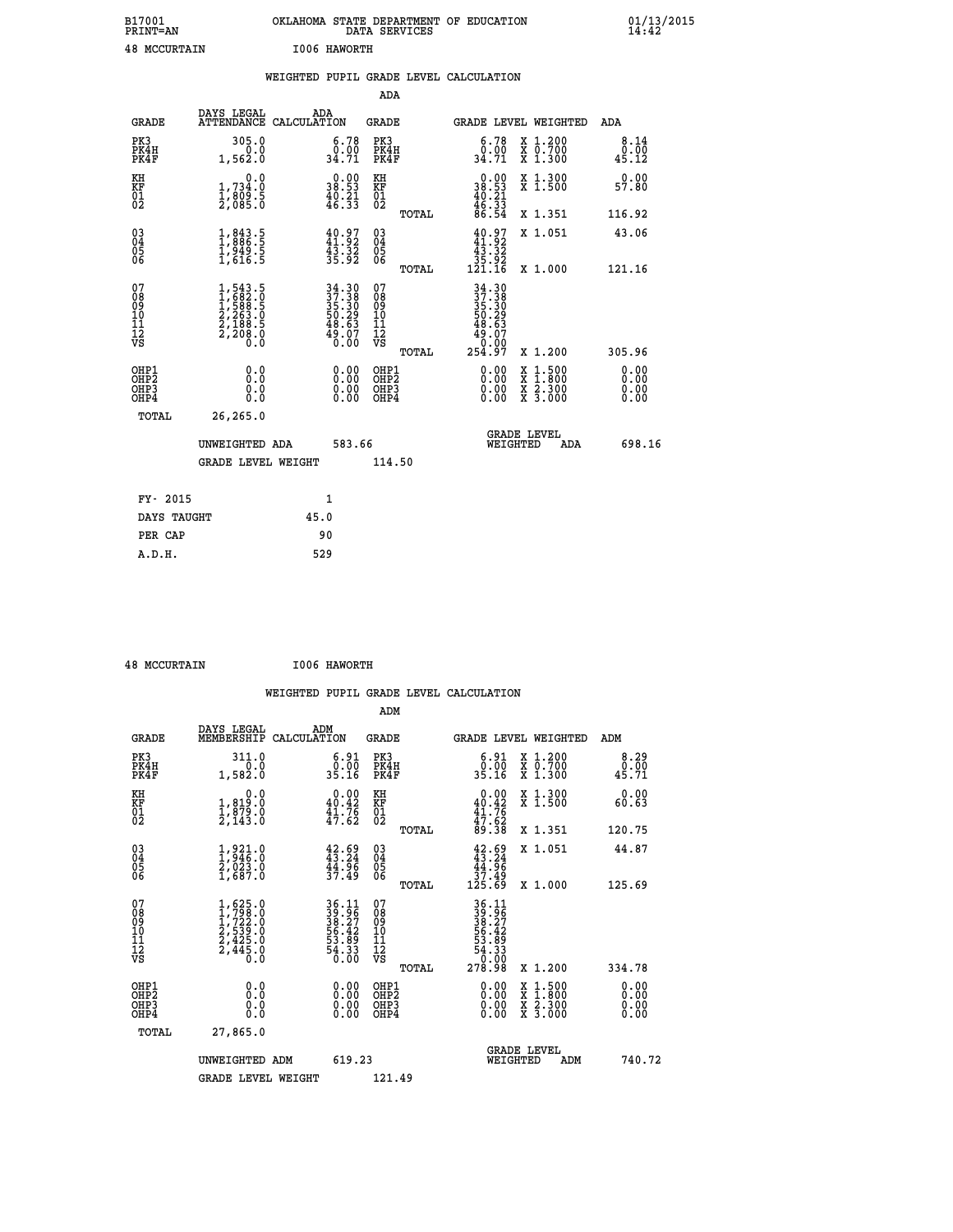| B17001<br>PRINT=AN  | <b>OKT AHOMA</b><br>. STATE DEPARTMENT OF EDUCATION<br>DATA SERVICES | $01/13/2015$<br>14:42 |
|---------------------|----------------------------------------------------------------------|-----------------------|
| <b>48 MCCURTAIN</b> | T011 VALLIANT                                                        |                       |

|                                                                    |                                                                | WEIGHTED PUPIL GRADE LEVEL CALCULATION                                                       |                                                 |                                                                                                  |                                                    |                              |
|--------------------------------------------------------------------|----------------------------------------------------------------|----------------------------------------------------------------------------------------------|-------------------------------------------------|--------------------------------------------------------------------------------------------------|----------------------------------------------------|------------------------------|
|                                                                    |                                                                |                                                                                              | <b>ADA</b>                                      |                                                                                                  |                                                    |                              |
| <b>GRADE</b>                                                       | DAYS LEGAL                                                     | ADA<br>ATTENDANCE CALCULATION                                                                | <b>GRADE</b>                                    |                                                                                                  | GRADE LEVEL WEIGHTED                               | ADA                          |
| PK3<br>PK4H<br>PK4F                                                | 181.0<br>0.0<br>1,409.0                                        | $\begin{smallmatrix}5.03\0.00\\39.14\end{smallmatrix}$                                       | PK3<br>PK4H<br>PK4F                             | $5.03$<br>$0.00$<br>39.14                                                                        | X 1.200<br>X 0.700<br>X 1.300                      | 6.04<br>0.00<br>50.88        |
| KH<br>KF<br>01<br>02                                               | 0.0<br>1,998:0<br>2,063:0<br>2,475:0                           | $\begin{smallmatrix} 0.00\\ 55.50\\ 57.31\\ 68.75 \end{smallmatrix}$                         | KH<br>KF<br>01<br>02                            | $\begin{smallmatrix}&&0&.00\\ 55.50\\ 57.31\\ 68.75\\ 126.06\end{smallmatrix}$                   | X 1.300<br>X 1.500                                 | 0.00<br>83.25                |
|                                                                    |                                                                |                                                                                              | TOTAL                                           |                                                                                                  | X 1.351                                            | 170.31                       |
| $\begin{smallmatrix} 03 \\[-4pt] 04 \end{smallmatrix}$<br>Ŏ5<br>06 | 1,587.8<br>$\frac{1}{2}$ , 736.0                               | $44.53$<br>$44.08$<br>48.22<br>63.56                                                         | $\substack{03 \\ 04}$<br>Ŏ5<br>06               | $\frac{44}{44}$ : 53<br>$\begin{array}{r} 48.22 \\ 63.56 \\ 155.86 \end{array}$                  | X 1.051                                            | 46.80                        |
|                                                                    |                                                                |                                                                                              | TOTAL                                           |                                                                                                  | X 1.000                                            | 155.86                       |
| 07<br>08<br>09<br>101<br>112<br>VS                                 | 2,365.0<br>3,066.0<br>3,020.0<br>3,029.0<br>2,519.0<br>2,519.0 | $\begin{smallmatrix} 65.69\\ 57.39\\ 83.89\\ 72.14\\ 81.08\\ 69.98\\ 0.00 \end{smallmatrix}$ | 07<br>08<br>09<br>11<br>11<br>12<br>VS<br>TOTAL | $55.59$<br>$57.39$<br>$83.89$<br>$72.14$<br>$8\bar{1}.\bar{0}\bar{8}$<br>88:88<br>0:00<br>17.028 | X 1.200                                            | 516.20                       |
| OHP1<br>OHP2<br>OHP3<br>OHP4                                       | 0.0<br>$0.\overline{0}$<br>Ō.Ō                                 | 0.00<br>$\begin{smallmatrix} 0.00 \ 0.00 \end{smallmatrix}$                                  | OHP1<br>OHP2<br>OHP3<br>OHP4                    | 0.00<br>0.00<br>0.00                                                                             | $1:500$<br>$1:800$<br>X<br>X<br>X 2.300<br>X 3.000 | 0.00<br>0.00<br>0.00<br>0.00 |
| <b>TOTAL</b>                                                       | 30,826.0                                                       |                                                                                              |                                                 |                                                                                                  |                                                    |                              |
|                                                                    | UNWEIGHTED ADA                                                 | 856.29                                                                                       |                                                 |                                                                                                  | GRADE LEVEL<br>WEIGHTED<br>ADA                     | 1,029.34                     |
|                                                                    | <b>GRADE LEVEL WEIGHT</b>                                      |                                                                                              | 173.05                                          |                                                                                                  |                                                    |                              |
| FY- 2015                                                           |                                                                | $\mathbf{1}$                                                                                 |                                                 |                                                                                                  |                                                    |                              |
| DAYS TAUGHT                                                        |                                                                | 36.0                                                                                         |                                                 |                                                                                                  |                                                    |                              |
| PER CAP                                                            |                                                                | 59                                                                                           |                                                 |                                                                                                  |                                                    |                              |

**48 MCCURTAIN 1011 VALLIANT** 

 **A.D.H. 791**

| <b>48 MCCURTAIN</b>                                              |                                                                                     |                    | TOIT AUTTTUM.L                                                           |                                                     |       |                                                                                                                                               |                                                                                                                                      |     |                       |
|------------------------------------------------------------------|-------------------------------------------------------------------------------------|--------------------|--------------------------------------------------------------------------|-----------------------------------------------------|-------|-----------------------------------------------------------------------------------------------------------------------------------------------|--------------------------------------------------------------------------------------------------------------------------------------|-----|-----------------------|
|                                                                  |                                                                                     |                    |                                                                          |                                                     |       | WEIGHTED PUPIL GRADE LEVEL CALCULATION                                                                                                        |                                                                                                                                      |     |                       |
|                                                                  |                                                                                     |                    |                                                                          | ADM                                                 |       |                                                                                                                                               |                                                                                                                                      |     |                       |
| <b>GRADE</b>                                                     | DAYS LEGAL<br>MEMBERSHIP                                                            | ADM<br>CALCULATION |                                                                          | <b>GRADE</b>                                        |       | <b>GRADE LEVEL WEIGHTED</b>                                                                                                                   |                                                                                                                                      | ADM |                       |
| PK3<br>PK4H<br>PK4F                                              | 181.0<br>1,517.0                                                                    |                    | $\begin{smallmatrix}5.03\0.00\\42.14\end{smallmatrix}$                   | PK3<br>PK4H<br>PK4F                                 |       | 5.03<br>$\begin{smallmatrix} \textcolor{red}{0} \textcolor{black}{\ddots} \textcolor{red}{\ddots} \ \textcolor{red}{42.14} \end{smallmatrix}$ | X 1.200<br>X 0.700<br>X 1.300                                                                                                        |     | 6.04<br>0.00<br>54.78 |
| KH<br>KF<br>01<br>02                                             | 0.0<br>2,101:0<br>2,163:0<br>2,555:0                                                |                    | $\begin{smallmatrix} 0.00\\ 58.36\\ 60.08\\ 70.97 \end{smallmatrix}$     | KH<br>KF<br>01<br>02                                |       | $\begin{smallmatrix} &0.00\\ 58.36\\ 60.08\\ 70.97\\ 131.05\end{smallmatrix}$                                                                 | X 1.300<br>X 1.500                                                                                                                   |     | 0.00<br>87.54         |
|                                                                  |                                                                                     |                    |                                                                          |                                                     | TOTAL |                                                                                                                                               | X 1.351                                                                                                                              |     | 177.05                |
| 03<br>04<br>05<br>06                                             | $1,658.0$<br>$1,838.0$<br>$1,812.0$<br>$2,367.0$                                    |                    | $46.96$<br>$45.50$<br>$50.33$<br>$65.75$                                 | $\begin{array}{c} 03 \\ 04 \\ 05 \\ 06 \end{array}$ |       | $46.96$<br>$50.33$<br>$55.75$<br>$161.58$                                                                                                     | X 1.051                                                                                                                              |     | 48.41                 |
|                                                                  |                                                                                     |                    |                                                                          |                                                     | TOTAL |                                                                                                                                               | X 1.000                                                                                                                              |     | 161.58                |
| 07<br>08<br>09<br>11<br>11<br>12<br>VS                           | $2,425.0$<br>$3,114.0$<br>$3,102.0$<br>$2,784.0$<br>$3,038.0$<br>$2,631.0$<br>$0.0$ |                    | $57.36$<br>$58.72$<br>$86.17$<br>$77.33$<br>$84.39$<br>$73.09$<br>$0.00$ | 07<br>08<br>09<br>101<br>11<br>12<br>VS             |       | 67.36<br>$\begin{array}{r} 728.727 \\ 86.17 \\ 77.33 \\ 84.39 \\ 73.09 \\ 0.00 \end{array}$                                                   |                                                                                                                                      |     |                       |
|                                                                  |                                                                                     |                    |                                                                          |                                                     | TOTAL | 447.06                                                                                                                                        | X 1.200                                                                                                                              |     | 536.47                |
| OHP1<br>OH <sub>P</sub> <sub>2</sub><br>OH <sub>P3</sub><br>OHP4 | 0.0<br>$\begin{smallmatrix} 0.0 & 0 \ 0.0 & 0 \end{smallmatrix}$                    |                    | 0.00<br>$\begin{smallmatrix} 0.00 \ 0.00 \end{smallmatrix}$              | OHP1<br>OHP <sub>2</sub><br>OHP3<br>OHP4            |       | $0.00$<br>$0.00$<br>0.00                                                                                                                      | $\begin{smallmatrix} \mathtt{X} & 1 & 500 \\ \mathtt{X} & 1 & 800 \\ \mathtt{X} & 2 & 300 \\ \mathtt{X} & 3 & 000 \end{smallmatrix}$ |     | 0.00<br>0.00<br>0.00  |
| TOTAL                                                            | 32,086.0                                                                            |                    |                                                                          |                                                     |       |                                                                                                                                               |                                                                                                                                      |     |                       |
|                                                                  | UNWEIGHTED ADM                                                                      |                    | 891.28                                                                   |                                                     |       | WEIGHTED                                                                                                                                      | <b>GRADE LEVEL</b>                                                                                                                   | ADM | 1,071.87              |
|                                                                  | GRADE LEVEL WEIGHT                                                                  |                    |                                                                          | 180.59                                              |       |                                                                                                                                               |                                                                                                                                      |     |                       |
|                                                                  |                                                                                     |                    |                                                                          |                                                     |       |                                                                                                                                               |                                                                                                                                      |     |                       |
|                                                                  |                                                                                     |                    |                                                                          |                                                     |       |                                                                                                                                               |                                                                                                                                      |     |                       |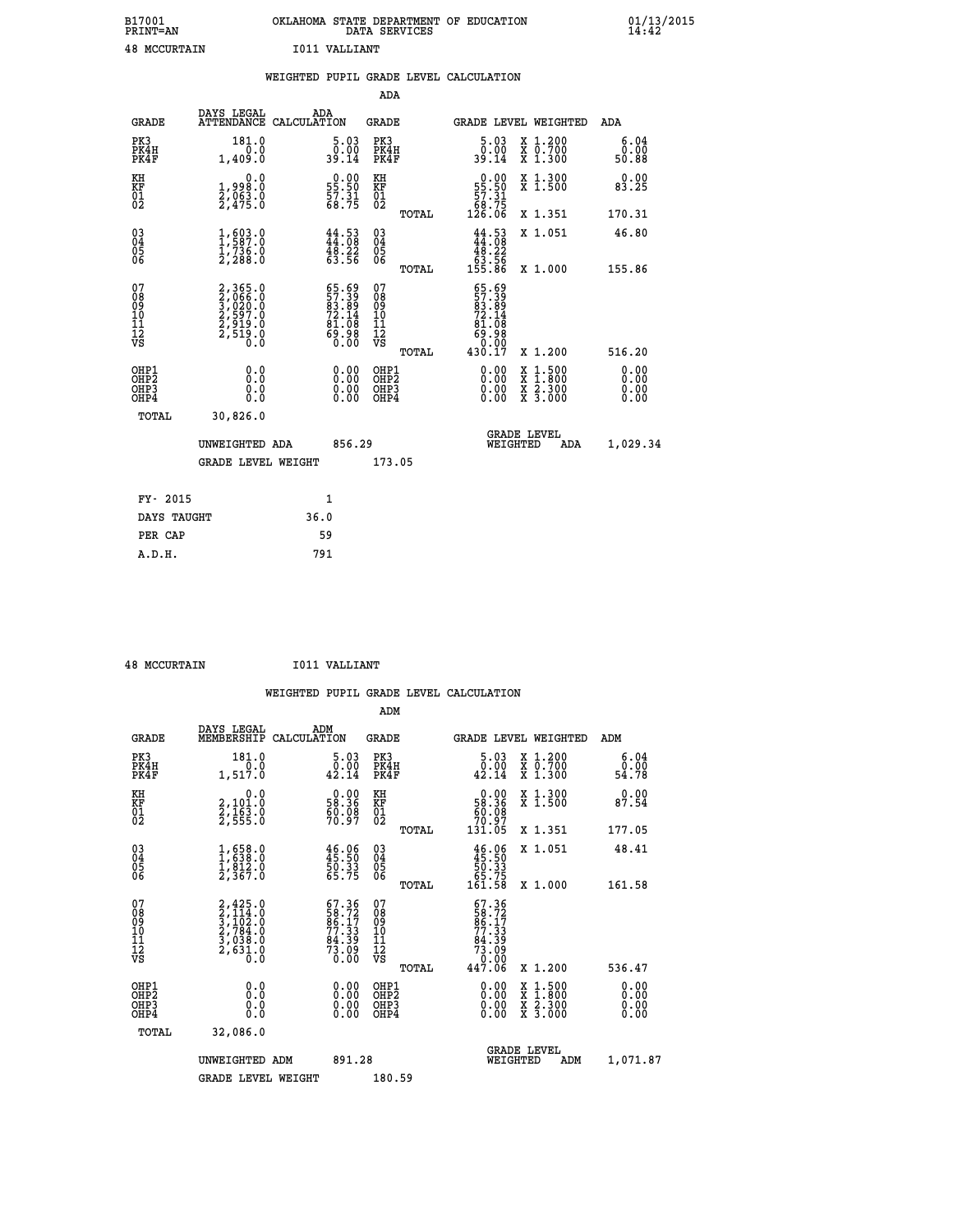| B17001<br><b>PRINT=AN</b> | OKLAHOMA STATE DEPARTMENT OF EDUCATION<br>DATA SERVICES | 01/13/2015 |
|---------------------------|---------------------------------------------------------|------------|
| <b>48 MCCURTAIN</b>       | <b>I013 EAGLETOWN</b>                                   |            |

|                                                                    |                                                                                                                                                                                         | WEIGHTED PUPIL GRADE LEVEL CALCULATION                                                |                                        |       |                                                                                     |                                                                                                                                           |                               |
|--------------------------------------------------------------------|-----------------------------------------------------------------------------------------------------------------------------------------------------------------------------------------|---------------------------------------------------------------------------------------|----------------------------------------|-------|-------------------------------------------------------------------------------------|-------------------------------------------------------------------------------------------------------------------------------------------|-------------------------------|
|                                                                    |                                                                                                                                                                                         |                                                                                       | <b>ADA</b>                             |       |                                                                                     |                                                                                                                                           |                               |
| <b>GRADE</b>                                                       | DAYS LEGAL<br><b>ATTENDANCE</b>                                                                                                                                                         | ADA<br>CALCULATION                                                                    | <b>GRADE</b>                           |       | GRADE LEVEL WEIGHTED                                                                |                                                                                                                                           | ADA                           |
| PK3<br>PK4H<br>PK4F                                                | 0.0<br>ة:ة<br>373:0                                                                                                                                                                     | $\begin{smallmatrix} 0.00 \ 0.00 \ 9.56 \end{smallmatrix}$                            | PK3<br>PK4H<br>PK4F                    |       | 0.00<br>$0.00$<br>9.56                                                              | X 1.200<br>X 0.700<br>X 1.300                                                                                                             | 0.00<br>0.00<br>12.43         |
| KH<br>KF<br>01<br>02                                               | 0.0<br>502.0<br>335.5<br>493.0                                                                                                                                                          | $\begin{smallmatrix} 0.00\\12.87\\8.60\\12.64 \end{smallmatrix}$                      | KH<br>KF<br>01<br>02                   |       | $12.87$<br>$18.87$<br>$.89$                                                         | X 1.300<br>X 1.500                                                                                                                        | 0.00<br>19.31                 |
|                                                                    |                                                                                                                                                                                         |                                                                                       |                                        | TOTAL | $\frac{15.64}{21.24}$                                                               | X 1.351                                                                                                                                   | 28.70                         |
| $\begin{smallmatrix} 03 \\[-4pt] 04 \end{smallmatrix}$<br>Ŏ5<br>06 | 354.0<br>$\frac{3\bar{0}\bar{4}}{310.5}$                                                                                                                                                | $18.55$<br>$7.79$<br>$7.96$                                                           | 03<br>04<br>05<br>06                   |       | $\begin{array}{r} 9.08 \\ 18.55 \\ 7.79 \\ 7.96 \\ 34.30 \end{array}$               | X 1.051                                                                                                                                   | 9.54                          |
|                                                                    |                                                                                                                                                                                         |                                                                                       |                                        | TOTAL |                                                                                     | X 1.000                                                                                                                                   | 34.30                         |
| 07<br>08<br>09<br>111<br>12<br>VS                                  | $\begin{smallmatrix} 6 & 3 & 1 & . & 0 \\ 4 & 1 & 2 & . & 0 \\ 3 & 4 & 1 & . & 5 \\ 7 & 2 & 5 & . & 0 \\ 8 & 6 & 4 & . & 0 \\ 6 & 7 & 2 & . & 5 \\ 0 & . & 0 & . & 0 \end{smallmatrix}$ | $\begin{smallmatrix} 16.18\\10.56\\8.76\\18.59\\22.15\\17.24\\0.00 \end{smallmatrix}$ | 07<br>08<br>09<br>11<br>11<br>12<br>VS | TOTAL | $16.18$<br>$10.56$<br>$8.76$<br>$18.59$<br>$22.15$<br>$\frac{17.24}{9.00}$<br>93.48 | X 1.200                                                                                                                                   | 112.18                        |
| OHP1<br>OHP2<br>OH <sub>P3</sub><br>OHP4                           | 0.0<br>0.0<br>0.0                                                                                                                                                                       | $\begin{smallmatrix} 0.00 \ 0.00 \ 0.00 \ 0.00 \end{smallmatrix}$                     | OHP1<br>OHP2<br>OHP3<br>OHP4           |       | 0.00<br>0.00<br>0.00                                                                | $\begin{smallmatrix} \mathtt{X} & 1\cdot500\\ \mathtt{X} & 1\cdot800\\ \mathtt{X} & 2\cdot300\\ \mathtt{X} & 3\cdot000 \end{smallmatrix}$ | 0.00<br>Ō. ŌŌ<br>0.00<br>0.00 |
| <b>TOTAL</b>                                                       | 7,041.5                                                                                                                                                                                 |                                                                                       |                                        |       |                                                                                     |                                                                                                                                           |                               |
|                                                                    | UNWEIGHTED ADA                                                                                                                                                                          | 180.53                                                                                |                                        |       | WEIGHTED                                                                            | <b>GRADE LEVEL</b><br>ADA                                                                                                                 | 216.46                        |
|                                                                    | <b>GRADE LEVEL WEIGHT</b>                                                                                                                                                               |                                                                                       | 35.93                                  |       |                                                                                     |                                                                                                                                           |                               |
| FY- 2015                                                           |                                                                                                                                                                                         | $\mathbf{1}$                                                                          |                                        |       |                                                                                     |                                                                                                                                           |                               |
| DAYS TAUGHT                                                        |                                                                                                                                                                                         | 39.0                                                                                  |                                        |       |                                                                                     |                                                                                                                                           |                               |
| PER CAP                                                            |                                                                                                                                                                                         | 141                                                                                   |                                        |       |                                                                                     |                                                                                                                                           |                               |

 **48 MCCURTAIN I013 EAGLETOWN**

|                                                      |                                                                                                                                                             |                    |                                                                                                   |                                               |       | WEIGHTED PUPIL GRADE LEVEL CALCULATION                                         |                                                                        |                       |        |
|------------------------------------------------------|-------------------------------------------------------------------------------------------------------------------------------------------------------------|--------------------|---------------------------------------------------------------------------------------------------|-----------------------------------------------|-------|--------------------------------------------------------------------------------|------------------------------------------------------------------------|-----------------------|--------|
|                                                      |                                                                                                                                                             |                    |                                                                                                   | ADM                                           |       |                                                                                |                                                                        |                       |        |
| <b>GRADE</b>                                         | DAYS LEGAL<br>MEMBERSHIP                                                                                                                                    | ADM<br>CALCULATION |                                                                                                   | <b>GRADE</b>                                  |       | <b>GRADE LEVEL WEIGHTED</b>                                                    |                                                                        | ADM                   |        |
| PK3<br>PK4H<br>PK4F                                  | 0.0<br>Ŏ.Ŏ<br>385.O                                                                                                                                         |                    | $\begin{smallmatrix} 0.00 \ 0.00 \ 9.87 \end{smallmatrix}$                                        | PK3<br>PK4H<br>PK4F                           |       | $0.00$<br>$0.00$<br>$9.87$                                                     | X 1.200<br>X 0.700<br>X 1.300                                          | 0.00<br>0.00<br>12.83 |        |
| KH<br>KF<br>01<br>02                                 | $\begin{smallmatrix} &0.0\518.0\342.0\504.0 \end{smallmatrix}$                                                                                              |                    | $\begin{smallmatrix} 0.00\\13.28\\18.77\\12.92 \end{smallmatrix}$                                 | KH<br>KF<br>01<br>02                          |       | $13.28$<br>$13.27$<br>$12.92$                                                  | X 1.300<br>X 1.500                                                     | 0.00<br>19.92         |        |
|                                                      |                                                                                                                                                             |                    |                                                                                                   |                                               | TOTAL | 21.69                                                                          | X 1.351                                                                | 29.30                 |        |
| $\begin{matrix} 03 \\ 04 \\ 05 \\ 06 \end{matrix}$   | 365.0<br>741.0<br>315.0<br>315.0                                                                                                                            |                    | 19.36<br>19.00<br>8.08<br>8.08                                                                    | 03<br>04<br>05<br>06                          |       | $\begin{smallmatrix} 9.36 \\ 19.00 \\ 8.08 \\ 8.08 \\ 35.16 \end{smallmatrix}$ | X 1.051                                                                | 9.84                  |        |
|                                                      |                                                                                                                                                             |                    |                                                                                                   |                                               | TOTAL |                                                                                | X 1.000                                                                | 35.16                 |        |
| 07<br>08<br>09<br>01<br>11<br>11<br>12<br>VS         | $\begin{smallmatrix} 6 & 6 & 3 & 0 \\ 4 & 2 & 9 & 0 \\ 3 & 5 & 1 & 0 \\ 7 & 5 & 4 & 0 \\ 8 & 7 & 9 & 0 \\ 7 & 1 & 3 & 0 \\ 0 & 0 & 0 & 0 \end{smallmatrix}$ |                    | $\begin{smallmatrix} 17.00 \\ 11.00 \\ 9.00 \\ 19.33 \\ 22.54 \\ 18.28 \\ 0.00 \end{smallmatrix}$ | 07<br>08<br>09<br>001<br>11<br>11<br>12<br>VS |       | 17.00<br>$11.000$<br>$19.33$<br>$22.54$<br>$18.28$<br>$0.00$                   |                                                                        |                       |        |
|                                                      |                                                                                                                                                             |                    |                                                                                                   |                                               | TOTAL | 97.15                                                                          | X 1.200                                                                | 116.58                |        |
| OHP1<br>OHP2<br>OH <sub>P3</sub><br>OH <sub>P4</sub> | 0.0<br>$\begin{smallmatrix} 0.0 & 0 \ 0.0 & 0 \end{smallmatrix}$                                                                                            |                    | 0.00<br>$\begin{smallmatrix} 0.00 \ 0.00 \end{smallmatrix}$                                       | OHP1<br>OHP2<br>OHP3<br>OHP4                  |       | $0.00$<br>$0.00$<br>0.00                                                       | $\frac{x}{x}$ $\frac{1.500}{x}$<br>$\frac{x}{x}$ $\frac{5:300}{3:000}$ | 0.00<br>0.00<br>0.00  |        |
| TOTAL                                                | 7,274.0                                                                                                                                                     |                    |                                                                                                   |                                               |       |                                                                                |                                                                        |                       |        |
|                                                      | UNWEIGHTED ADM                                                                                                                                              |                    | 186.51                                                                                            |                                               |       | WEIGHTED                                                                       | <b>GRADE LEVEL</b><br>ADM                                              |                       | 223.63 |
|                                                      | <b>GRADE LEVEL WEIGHT</b>                                                                                                                                   |                    |                                                                                                   | 37.12                                         |       |                                                                                |                                                                        |                       |        |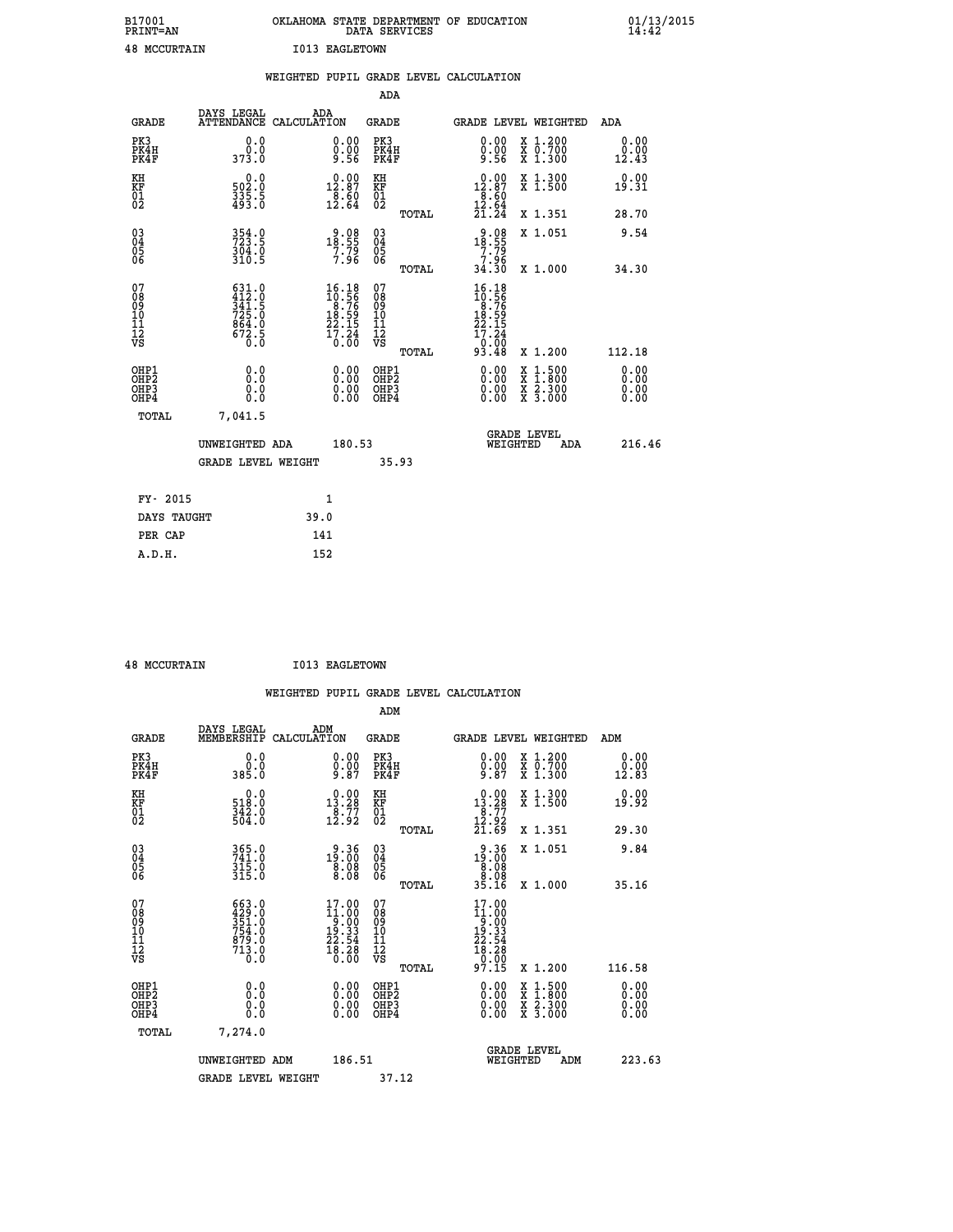| B17001              | OKLAHOMA STATE DEPARTMENT OF EDUCATION |
|---------------------|----------------------------------------|
| <b>PRINT=AN</b>     | DATA SERVICES                          |
| <b>48 MCCURTAIN</b> | I014 SMITHVILLE                        |

|                                           |                                                                                                                               | WEIGHTED PUPIL GRADE LEVEL CALCULATION                               |                                                    |       |                                                                                 |                                                                   |                              |
|-------------------------------------------|-------------------------------------------------------------------------------------------------------------------------------|----------------------------------------------------------------------|----------------------------------------------------|-------|---------------------------------------------------------------------------------|-------------------------------------------------------------------|------------------------------|
|                                           |                                                                                                                               |                                                                      | <b>ADA</b>                                         |       |                                                                                 |                                                                   |                              |
| <b>GRADE</b>                              |                                                                                                                               | DAYS LEGAL ADA ATTENDANCE CALCULATION                                | <b>GRADE</b>                                       |       |                                                                                 | GRADE LEVEL WEIGHTED                                              | ADA                          |
| PK3<br>PK4H<br>PK4F                       | 0.0<br>ة:ة<br>823.0                                                                                                           | $\begin{smallmatrix} 0.00\\ 0.00\\ 18.70 \end{smallmatrix}$          | PK3<br>PK4H<br>PK4F                                |       | 0.00<br>0.00<br>18.70                                                           | X 1.200<br>X 0.700<br>X 1.300                                     | 0.00<br>0.00<br>24.31        |
| KH<br>KF<br>01<br>02                      | 0.0<br>3: 944<br>5: 998<br>5: 998                                                                                             | $\begin{smallmatrix} 0.00\\ 21.47\\ 22.72\\ 22.69 \end{smallmatrix}$ | KH<br><b>KF</b><br>01<br>02                        |       | $\begin{smallmatrix} 0.00\\ 21.47\\ 22.72\\ 22.69\\ 45.41 \end{smallmatrix}$    | X 1.300<br>X 1.500                                                | 0.00<br>32.21                |
|                                           |                                                                                                                               |                                                                      |                                                    | TOTAL |                                                                                 | X 1.351                                                           | 61.35                        |
| $^{03}_{04}$<br>05<br>06                  | 1,043.0<br>590.5<br>596.5                                                                                                     | $\begin{smallmatrix} 19.50\ 23.70\ 13.42\ 13.56 \end{smallmatrix}$   | $\begin{matrix} 03 \\ 04 \\ 05 \\ 06 \end{matrix}$ |       | $19.50$<br>$23.70$<br>$13.42$<br>$13.56$<br>$50.68$                             | X 1.051                                                           | 20.49                        |
|                                           |                                                                                                                               |                                                                      |                                                    | TOTAL |                                                                                 | X 1.000                                                           | 50.68                        |
| 07<br>08<br>09<br>11<br>11<br>12<br>VS    | $\begin{smallmatrix} & 732\cdot 0\\1,054\cdot 0\\1,041\cdot 5\\815\cdot 5\\671\cdot 0\\915\cdot 0\\0\cdot 0\end{smallmatrix}$ | $16.64$<br>$23.95$<br>$23.67$<br>$18.53$<br>$15.25$<br>$20.80$       | 07<br>08<br>09<br>11<br>11<br>12<br>VS             | TOTAL | $16.64$<br>$23.65$<br>$23.67$<br>$18.53$<br>$15.25$<br>20.80<br>0.00.<br>118.84 | X 1.200                                                           | 142.61                       |
| OHP1<br>OH <sub>P</sub> 2<br>OHP3<br>OHP4 | 0.0<br>0.0<br>Ō.Ō                                                                                                             | 0.0000<br>$\begin{smallmatrix} 0.00 \ 0.00 \end{smallmatrix}$        | OHP1<br>OHP2<br>OHP3<br>OHP4                       |       | 0.00<br>0.00<br>0.00                                                            | $1:500$<br>1:800<br>X<br>X<br>$\frac{x}{x}$ $\frac{5:300}{3:000}$ | 0.00<br>0.00<br>0.00<br>0.00 |
| <b>TOTAL</b>                              | 12,082.5                                                                                                                      |                                                                      |                                                    |       |                                                                                 |                                                                   |                              |
|                                           | UNWEIGHTED ADA                                                                                                                | 274.60                                                               |                                                    |       |                                                                                 | GRADE LEVEL<br>WEIGHTED<br>ADA                                    | 331.65                       |
|                                           | <b>GRADE LEVEL WEIGHT</b>                                                                                                     |                                                                      | 57.05                                              |       |                                                                                 |                                                                   |                              |
| FY- 2015                                  |                                                                                                                               | $\mathbf{1}$                                                         |                                                    |       |                                                                                 |                                                                   |                              |
| DAYS TAUGHT                               |                                                                                                                               | 44.0                                                                 |                                                    |       |                                                                                 |                                                                   |                              |
| PER CAP                                   |                                                                                                                               | 119                                                                  |                                                    |       |                                                                                 |                                                                   |                              |

 **A.D.H. 272**

 **48 MCCURTAIN I014 SMITHVILLE**

|                                         |                                                                             |                    |                                                                                                                            |                                              |       | WEIGHTED PUPIL GRADE LEVEL CALCULATION                                                                       |                                                                                                                                           |     |                       |  |
|-----------------------------------------|-----------------------------------------------------------------------------|--------------------|----------------------------------------------------------------------------------------------------------------------------|----------------------------------------------|-------|--------------------------------------------------------------------------------------------------------------|-------------------------------------------------------------------------------------------------------------------------------------------|-----|-----------------------|--|
|                                         |                                                                             |                    |                                                                                                                            | ADM                                          |       |                                                                                                              |                                                                                                                                           |     |                       |  |
| <b>GRADE</b>                            | DAYS LEGAL<br>MEMBERSHIP                                                    | ADM<br>CALCULATION |                                                                                                                            | <b>GRADE</b>                                 |       | GRADE LEVEL WEIGHTED                                                                                         |                                                                                                                                           |     | ADM                   |  |
| PK3<br>PK4H<br>PK4F                     | 0.0<br>0.0<br>874.0                                                         |                    | 0.0000<br>19.86                                                                                                            | PK3<br>PK4H<br>PK4F                          |       | $\begin{smallmatrix} 0.00\\ 0.00\\ 19.86 \end{smallmatrix}$                                                  | X 1.200<br>X 0.700<br>X 1.300                                                                                                             |     | 0.00<br>0.00<br>25.82 |  |
| KH<br>KF<br>01<br>02                    | 0.0<br>992.0<br>1,040.0                                                     |                    | $\begin{smallmatrix} 0.00\\ 22.55\\ 23.56\\ 23.64 \end{smallmatrix}$                                                       | KH<br>KF<br>01<br>02                         |       | $\begin{smallmatrix} 0.00\\ 22.55\\ 23.66\\ 23.64\\ 47.30 \end{smallmatrix}$                                 | X 1.300<br>X 1.500                                                                                                                        |     | 0.00<br>33.83         |  |
|                                         |                                                                             |                    |                                                                                                                            |                                              | TOTAL |                                                                                                              | X 1.351                                                                                                                                   |     | 63.90                 |  |
| 030404<br>ŌĞ                            | $1, \substack{880.0\\070.0\\616.0\\616.0$                                   |                    | $\frac{20.00}{24.32}$<br>$\frac{14.00}{14.00}$<br>14.00                                                                    | 030404<br>ŌĞ                                 |       | $20.90$<br>$24.32$<br>$14.00$<br>$14.00$<br>$52.32$                                                          | X 1.051                                                                                                                                   |     | 21.02                 |  |
|                                         |                                                                             |                    |                                                                                                                            |                                              | TOTAL |                                                                                                              | X 1.000                                                                                                                                   |     | 52.32                 |  |
| 07<br>08<br>09<br>101<br>11<br>17<br>VS | 757.0<br>$1, 108.0$<br>$1, 082.0$<br>$846.0$<br>$714.0$<br>$968.0$<br>$0.0$ |                    | $\begin{smallmatrix} 17\cdot20\\ 25\cdot18\\ 24\cdot59\\ 19\cdot23\\ 16\cdot23\\ 22\cdot00\\ 0\cdot00\\ \end{smallmatrix}$ | 07<br>08<br>09<br>01<br>11<br>11<br>12<br>VS | TOTAL | $\begin{smallmatrix} 17.20 \\ 25.18 \\ 24.59 \\ 19.23 \\ 16.23 \\ 22.00 \\ 0.00 \\ 124.43 \end{smallmatrix}$ | X 1.200                                                                                                                                   |     | 149.32                |  |
| OHP1<br>OHP2<br>OHP3                    | 0.0                                                                         |                    | 0.00<br>0.00                                                                                                               | OHP1<br>OHP2                                 |       | 0.00<br>0.00                                                                                                 | $\begin{smallmatrix} \mathtt{X} & 1\cdot500\\ \mathtt{X} & 1\cdot800\\ \mathtt{X} & 2\cdot300\\ \mathtt{X} & 3\cdot000 \end{smallmatrix}$ |     | 0.00<br>0.00          |  |
| OHP4                                    | 0.000                                                                       |                    | 0.00                                                                                                                       | OHP <sub>3</sub><br>OHP <sub>4</sub>         |       | 0.00                                                                                                         |                                                                                                                                           |     | 0.00                  |  |
| TOTAL                                   | 12,604.0                                                                    |                    |                                                                                                                            |                                              |       |                                                                                                              |                                                                                                                                           |     |                       |  |
|                                         | UNWEIGHTED ADM<br><b>GRADE LEVEL WEIGHT</b>                                 |                    | 286.46                                                                                                                     | 59.75                                        |       | WEIGHTED                                                                                                     | <b>GRADE LEVEL</b>                                                                                                                        | ADM | 346.21                |  |
|                                         |                                                                             |                    |                                                                                                                            |                                              |       |                                                                                                              |                                                                                                                                           |     |                       |  |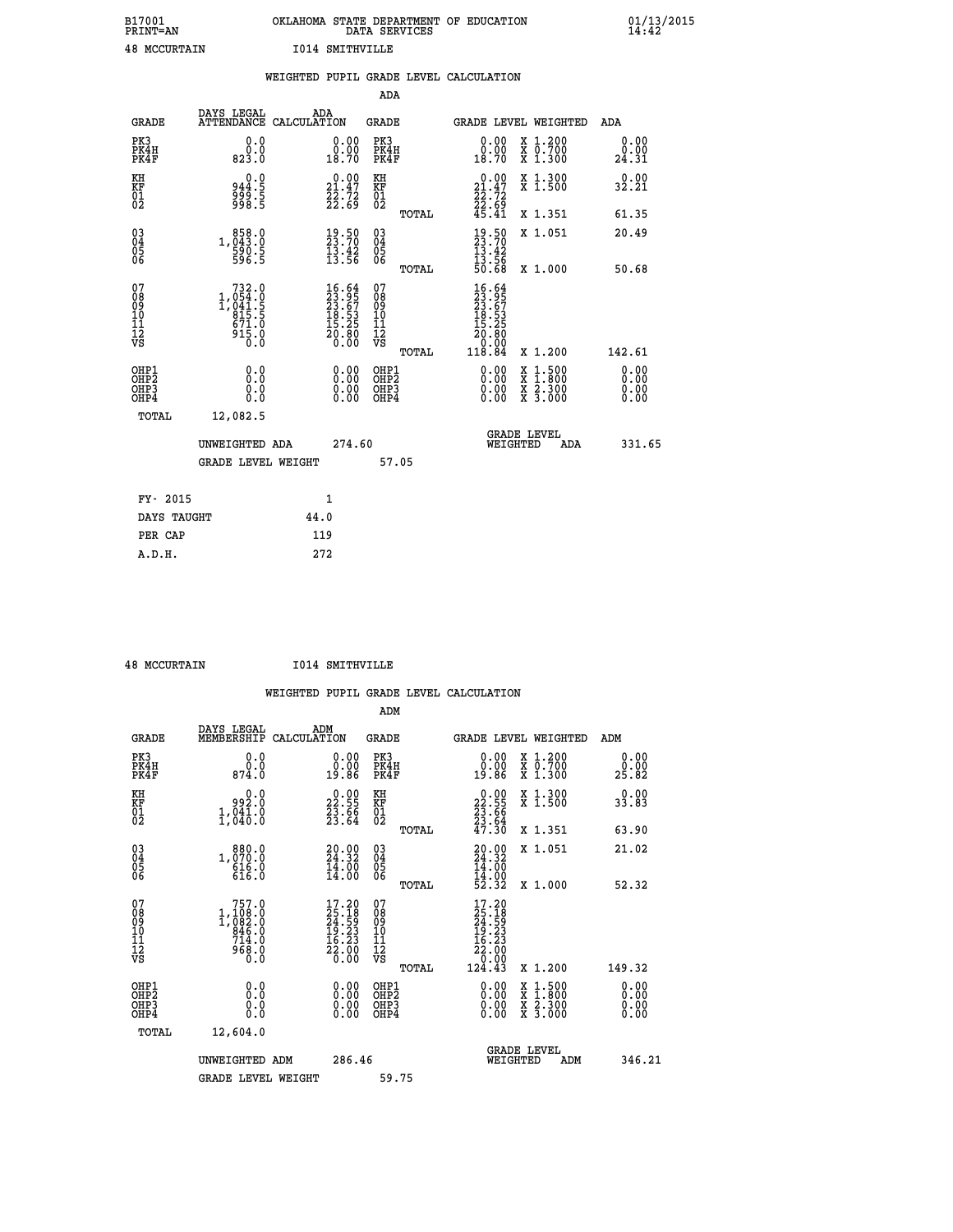| B17001              | OKLAHOMA STATE DEPARTMENT OF EDUCATION |
|---------------------|----------------------------------------|
| <b>PRINT=AN</b>     | DATA SERVICES                          |
| <b>48 MCCURTAIN</b> | 1039 WRIGHT CITY                       |

|                                                    |                                                                                                                                                                                                          | WEIGHTED PUPIL GRADE LEVEL CALCULATION                            |                                                     |                                                                                                                                                           |                              |
|----------------------------------------------------|----------------------------------------------------------------------------------------------------------------------------------------------------------------------------------------------------------|-------------------------------------------------------------------|-----------------------------------------------------|-----------------------------------------------------------------------------------------------------------------------------------------------------------|------------------------------|
|                                                    |                                                                                                                                                                                                          |                                                                   | <b>ADA</b>                                          |                                                                                                                                                           |                              |
| <b>GRADE</b>                                       | DAYS LEGAL                                                                                                                                                                                               | ADA<br>ATTENDANCE CALCULATION                                     | <b>GRADE</b>                                        | GRADE LEVEL WEIGHTED                                                                                                                                      | ADA                          |
| PK3<br>PK4H<br>PK4F                                | 49.0<br>$0.0$<br>953.5                                                                                                                                                                                   | $\begin{smallmatrix} 1.23\ 0.00\ 23.84 \end{smallmatrix}$         | PK3<br>PK4H<br>PK4F                                 | $\begin{smallmatrix} 1.23\ 0.00\ 23.84 \end{smallmatrix}$<br>X 1.200<br>X 0.700<br>X 1.300                                                                | 1.48<br>0.00<br>30.99        |
| KH<br>KF<br>01<br>02                               | 0.0<br>1,345.5<br>1,816.5<br>1,119.0                                                                                                                                                                     | 33.64<br>$\frac{45.41}{27.98}$                                    | KH<br>KF<br>01<br>02                                | $0.00$<br>33.64<br>45.41<br>X 1.300<br>X 1.500                                                                                                            | 0.00<br>50.46                |
|                                                    |                                                                                                                                                                                                          |                                                                   | <b>TOTAL</b>                                        | 27.98<br>73.39<br>X 1.351                                                                                                                                 | 99.15                        |
| $\begin{matrix} 03 \\ 04 \\ 05 \\ 06 \end{matrix}$ | $\begin{smallmatrix} 1\,, & 0 & 0 & 4 & 0 \\ 9 & 8 & 6 & 0 & 0 \\ 1\,, & 2 & 8 & 2 & 0 \\ 1\,, & 0 & 4 & 5 & 0 \end{smallmatrix}$                                                                        | 25.10<br>24.65<br>32.05<br>26.13                                  | $\begin{array}{c} 03 \\ 04 \\ 05 \\ 06 \end{array}$ | 25.10<br>24.65<br>32.05<br>32.13<br>26.13<br>82.83<br>X 1.051                                                                                             | 26.38                        |
|                                                    |                                                                                                                                                                                                          |                                                                   | TOTAL                                               | X 1.000                                                                                                                                                   | 82.83                        |
| 07<br>0890112<br>1112<br>VS                        | $\begin{smallmatrix} 9 & 5 & 3 & 0 \\ 1 & 3 & 5 & 3 & 5 \\ 1 & 2 & 2 & 8 & 5 \\ 1 & 9 & 8 & 0 & 5 \\ 1 & 3 & 0 & 3 & 0 \\ 1 & 3 & 0 & 3 & 0 \\ 1 & 2 & 6 & 2 & 0 \\ 0 & 0 & 0 & 0 & 0 \end{smallmatrix}$ | $23.8333.8430.7149.5132.5831.5550.00$                             | 07<br>08901112<br>1112<br>VS<br>TOTAL               | $\begin{smallmatrix} 23.83\\ 33.84\\ 30.71\\ 49.51\\ 42.58\\ 32.58\\ 1.555\\ 0.002\\ 202.02 \end{smallmatrix}$<br>X 1.200                                 | 242.42                       |
| OHP1<br>OHP2<br>OH <sub>P3</sub><br>OHP4           | 0.0<br>0.0<br>0.0                                                                                                                                                                                        | $\begin{smallmatrix} 0.00 \ 0.00 \ 0.00 \ 0.00 \end{smallmatrix}$ | OHP1<br>OHP2<br>OHP3<br>OHP4                        | 0.00<br>$\begin{smallmatrix} \mathtt{X} & 1\cdot500\\ \mathtt{X} & 1\cdot800\\ \mathtt{X} & 2\cdot300\\ \mathtt{X} & 3\cdot000 \end{smallmatrix}$<br>0.00 | 0.00<br>0.00<br>0.00<br>0.00 |
| <b>TOTAL</b>                                       | 17,681.0                                                                                                                                                                                                 |                                                                   |                                                     |                                                                                                                                                           |                              |
|                                                    | UNWEIGHTED ADA                                                                                                                                                                                           | 442.05                                                            |                                                     | <b>GRADE LEVEL</b><br>WEIGHTED                                                                                                                            | 533.71<br>ADA                |
|                                                    | <b>GRADE LEVEL WEIGHT</b>                                                                                                                                                                                |                                                                   | 91.66                                               |                                                                                                                                                           |                              |
| FY- 2015                                           |                                                                                                                                                                                                          | $\mathbf{1}$                                                      |                                                     |                                                                                                                                                           |                              |
| DAYS TAUGHT                                        |                                                                                                                                                                                                          | 40.0                                                              |                                                     |                                                                                                                                                           |                              |
| PER CAP                                            |                                                                                                                                                                                                          | 86                                                                |                                                     |                                                                                                                                                           |                              |

| $10$ MCCITOMATN |  |
|-----------------|--|

 **A.D.H. 317**

 **48 MCCURTAIN I039 WRIGHT CITY**

|                                    |                                                                                                         |                                                                      | ADM                                                 |                                                                                      |                                          |               |
|------------------------------------|---------------------------------------------------------------------------------------------------------|----------------------------------------------------------------------|-----------------------------------------------------|--------------------------------------------------------------------------------------|------------------------------------------|---------------|
| <b>GRADE</b>                       | DAYS LEGAL<br>MEMBERSHIP                                                                                | ADM<br>CALCULATION                                                   | <b>GRADE</b>                                        | <b>GRADE LEVEL WEIGHTED</b>                                                          |                                          | ADM           |
| PK3<br>PK4H<br>PK4F                | 49.0<br>0.0<br>1,000.0                                                                                  | 1.23<br>25.00                                                        | PK3<br>PK4H<br>PK4F                                 | 1.23<br>25.00                                                                        | X 1.200<br>X 0.700<br>X 1.300            | 1.48          |
| KH<br>KF<br>01<br>02               | 0.0<br>$1,458.0$<br>$1,910.0$<br>$1,170.0$                                                              | $\begin{smallmatrix} 0.00\\ 36.45\\ 47.75\\ 29.25 \end{smallmatrix}$ | KH<br>KF<br>01<br>02                                | $36.45$<br>$36.45$<br>$47.75$<br>$29.25$<br>$77.00$                                  | X 1.300<br>X 1.500                       | 0.00<br>54.68 |
|                                    |                                                                                                         |                                                                      | TOTAL                                               |                                                                                      | X 1.351                                  | 104.03        |
| 03<br>04<br>05<br>06               | $\frac{1}{1}, \frac{0}{24}$ $\frac{0}{24}$ $\frac{0}{29}$<br>1,080.0                                    | 26.00<br>25.60<br>33.45<br>27.00                                     | $\begin{array}{c} 03 \\ 04 \\ 05 \\ 06 \end{array}$ | 26.00<br>25.60<br>33.45<br>27.00<br>26.05                                            | X 1.051                                  | 27.33         |
|                                    |                                                                                                         |                                                                      | TOTAL                                               |                                                                                      | X 1.000                                  | 86.05         |
| 07<br>08<br>09<br>101<br>112<br>VS | $\begin{smallmatrix} 1,000.0\\ 1,401.0\\ 1,294.0\\ 2,080.0\\ 1,390.0\\ 1,320.0\\ 0.0 \end{smallmatrix}$ | 25.00<br>35.03<br>32.35<br>52.00<br>54.75<br>33.00<br>33.00          | 07<br>08<br>09<br>11<br>11<br>12<br>VS<br>TOTAL     | $25.00$<br>$35.03$<br>$32.35$<br>$52.00$<br>$34.75$<br>$33.00$<br>$0.00$<br>$212.13$ | X 1.200                                  | 254.56        |
| OHP1<br>OHP2                       | 0.0                                                                                                     | $0.00$<br>$0.00$                                                     | OHP1<br>OHP2                                        | $0.00$<br>$0.00$                                                                     | X 1:500<br>X 1:800<br>X 2:300<br>X 3:000 | 0.00<br>0.00  |
| OHP <sub>3</sub><br>OHP4           | 0.000                                                                                                   | 0.00                                                                 | OHP <sub>3</sub>                                    | 0.00                                                                                 |                                          | 0.00<br>0.00  |
| TOTAL                              | 18,554.0                                                                                                |                                                                      |                                                     |                                                                                      |                                          |               |
|                                    | UNWEIGHTED ADM                                                                                          | 463.86                                                               |                                                     | <b>GRADE LEVEL</b><br>WEIGHTED                                                       | ADM                                      | 560.63        |
|                                    | <b>GRADE LEVEL WEIGHT</b>                                                                               |                                                                      | 96.77                                               |                                                                                      |                                          |               |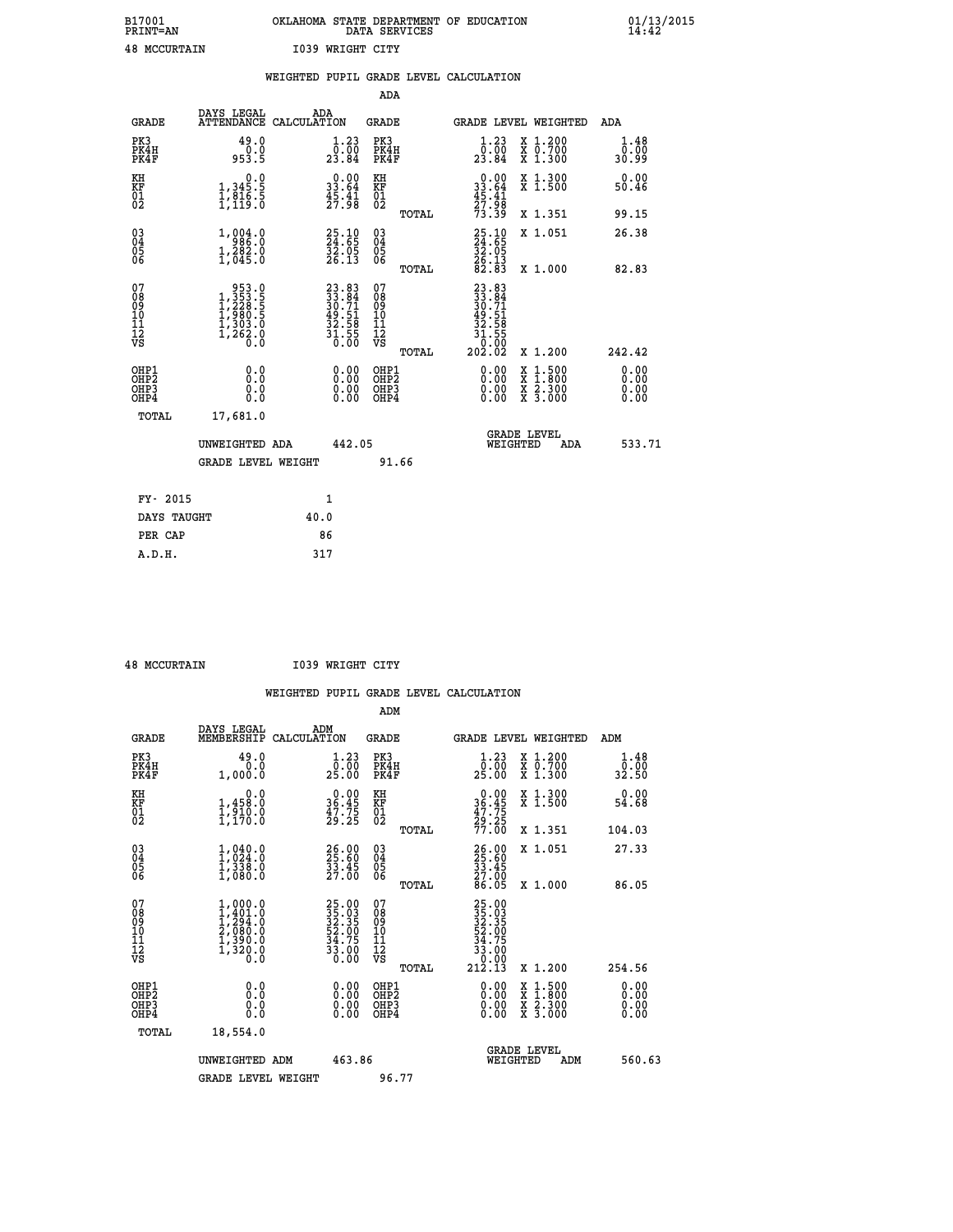| B17001<br>PRINT=AN  | OKLAHOMA STATE DEPARTMENT OF EDUCATION<br>DATA SERVICES | 01/13/2015<br>14:42 |
|---------------------|---------------------------------------------------------|---------------------|
| <b>48 MCCURTAIN</b> | 1071 BATTIEST                                           |                     |

|                                                                    |                                                             |      |                                                                                               |                                                                          |       | WEIGHTED PUPIL GRADE LEVEL CALCULATION                                    |                                          |                               |
|--------------------------------------------------------------------|-------------------------------------------------------------|------|-----------------------------------------------------------------------------------------------|--------------------------------------------------------------------------|-------|---------------------------------------------------------------------------|------------------------------------------|-------------------------------|
|                                                                    |                                                             |      |                                                                                               | <b>ADA</b>                                                               |       |                                                                           |                                          |                               |
| <b>GRADE</b>                                                       | DAYS LEGAL<br>ATTENDANCE CALCULATION                        | ADA  |                                                                                               | GRADE                                                                    |       |                                                                           | GRADE LEVEL WEIGHTED                     | ADA                           |
| PK3<br>PK4H<br>PK4F                                                | 0.0<br>ة:ة<br>302:0                                         |      | $0.00$<br>$0.00$<br>$7.55$                                                                    | PK3<br>PK4H<br>PK4F                                                      |       | 0.00<br>$\frac{0}{7}.\overline{00}$                                       | X 1.200<br>X 0.700<br>X 1.300            | 0.00<br>$0.00$<br>9.82        |
| KH<br>KF<br>01<br>02                                               | 0.0<br>867.0<br>$\frac{826.5}{976.5}$                       |      | $\begin{smallmatrix} 0.00\\ 21.68\\ 20.66\\ 24.41 \end{smallmatrix}$                          | KH<br>KF<br>01<br>02                                                     |       | $0.00$<br>21.68<br>$\frac{20.66}{24.41}$<br>$45.07$                       | X 1.300<br>X 1.500                       | 0.00<br>32.52                 |
|                                                                    |                                                             |      |                                                                                               |                                                                          | TOTAL |                                                                           | X 1.351                                  | 60.89                         |
| $\begin{smallmatrix} 03 \\[-4pt] 04 \end{smallmatrix}$<br>Ŏ5<br>06 | 773.0<br>63:0<br>928:0<br>846:0                             |      | $\begin{smallmatrix} 19.33\ 14.23\ 23.20\ 21.15 \end{smallmatrix}$                            | $\begin{smallmatrix} 03 \\[-4pt] 04 \end{smallmatrix}$<br>$\frac{0}{06}$ |       | $\begin{smallmatrix} 19.33\ 14.23\ 23.20\ 21.15\ 58.58 \end{smallmatrix}$ | X 1.051                                  | 20.32                         |
|                                                                    |                                                             |      |                                                                                               |                                                                          | TOTAL |                                                                           | X 1.000                                  | 58.58                         |
| 07<br>08<br>09<br>11<br>11<br>12<br>VS                             | 698.0<br>694.0<br>859.5<br>876.0<br>976.0<br>283.5<br>727.0 |      | $17.45$<br>$17.35$<br>21:49<br>24.40<br>$\begin{array}{c} 7.709 \\ 18.18 \\ 0.00 \end{array}$ | 07<br>08<br>09<br>11<br>11<br>12<br>VS                                   | TOTAL | $17.45$<br>$17.35$<br>21:49<br>24.40<br>7.09<br>$10.18$<br>0.00<br>105.96 | X 1.200                                  | 127.15                        |
| OHP1<br>OHP2<br>OH <sub>P3</sub><br>OHP4                           | 0.0<br>0.0<br>0.0                                           |      | $\begin{smallmatrix} 0.00 \ 0.00 \ 0.00 \ 0.00 \end{smallmatrix}$                             | OHP1<br>OHP2<br>OHP3<br>OHP4                                             |       | 0.00<br>0.00<br>0.00                                                      | X 1:500<br>X 1:800<br>X 2:300<br>X 3:000 | 0.00<br>Ō. ŌŌ<br>0.00<br>0.00 |
| TOTAL                                                              | 10,326.0                                                    |      |                                                                                               |                                                                          |       |                                                                           |                                          |                               |
|                                                                    | UNWEIGHTED ADA                                              |      | 258.17                                                                                        |                                                                          |       | WEIGHTED                                                                  | <b>GRADE LEVEL</b><br>ADA                | 309.28                        |
|                                                                    | <b>GRADE LEVEL WEIGHT</b>                                   |      |                                                                                               |                                                                          | 51.11 |                                                                           |                                          |                               |
| FY- 2015                                                           |                                                             |      | $\mathbf{1}$                                                                                  |                                                                          |       |                                                                           |                                          |                               |
| DAYS TAUGHT                                                        |                                                             | 40.0 |                                                                                               |                                                                          |       |                                                                           |                                          |                               |
| PER CAP                                                            |                                                             | 125  |                                                                                               |                                                                          |       |                                                                           |                                          |                               |

 **48 MCCURTAIN I071 BATTIEST**

|                                                    |                                                  |                                                                                                   |                                                     | WEIGHTED PUPIL GRADE LEVEL CALCULATION                                                                                                                                                                                                                                         |                                                                                                  |                              |
|----------------------------------------------------|--------------------------------------------------|---------------------------------------------------------------------------------------------------|-----------------------------------------------------|--------------------------------------------------------------------------------------------------------------------------------------------------------------------------------------------------------------------------------------------------------------------------------|--------------------------------------------------------------------------------------------------|------------------------------|
|                                                    |                                                  |                                                                                                   | ADM                                                 |                                                                                                                                                                                                                                                                                |                                                                                                  |                              |
| <b>GRADE</b>                                       | DAYS LEGAL<br>MEMBERSHIP<br>CALCULATION          | ADM                                                                                               | <b>GRADE</b>                                        | GRADE LEVEL WEIGHTED                                                                                                                                                                                                                                                           |                                                                                                  | ADM                          |
| PK3<br>PK4H<br>PK4F                                | 0.0<br>0.0<br>320.0                              | $\begin{smallmatrix} 0.00 \ 0.00 \ 8.00 \end{smallmatrix}$                                        | PK3<br>PK4H<br>PK4F                                 | $\begin{smallmatrix} 0.00 \\ 0.00 \\ 8.00 \end{smallmatrix}$                                                                                                                                                                                                                   | X 1.200<br>X 0.700<br>X 1.300                                                                    | 0.00<br>0.00<br>10.40        |
| KH<br>KF<br>01<br>02                               | 0.0<br>0:01<br>853.0<br>1,011:0                  | $\begin{smallmatrix} 0.00\\ 22.98\\ 21.33\\ 25.28 \end{smallmatrix}$                              | KH<br>KF<br>01<br>02                                | $\begin{smallmatrix} 0.00\\ 22.98\\ 21.33\\ 25.28\\ 46.61 \end{smallmatrix}$                                                                                                                                                                                                   | X 1.300<br>X 1.500                                                                               | 0.00<br>34.47                |
|                                                    |                                                  |                                                                                                   | TOTAL                                               |                                                                                                                                                                                                                                                                                | X 1.351                                                                                          | 62.97                        |
| $\begin{matrix} 03 \\ 04 \\ 05 \\ 06 \end{matrix}$ | 799.0<br>584.0<br>969.0<br>879.0                 | $\begin{smallmatrix} 19.98\ 14.60\ 24.23\ 21.98 \end{smallmatrix}$                                | $\begin{array}{c} 03 \\ 04 \\ 05 \\ 06 \end{array}$ | $\begin{smallmatrix} 19.98\ 14.60\ 24.23\ 21.98\ 60.81 \end{smallmatrix}$                                                                                                                                                                                                      | X 1.051                                                                                          | 21.00                        |
|                                                    |                                                  |                                                                                                   | TOTAL                                               |                                                                                                                                                                                                                                                                                | X 1.000                                                                                          | 60.81                        |
| 07<br>08<br>09<br>101<br>11<br>12<br>VS            | 713.0<br>$720.0\n874.0\n1,000.0\n321.0$<br>753.0 | $\begin{smallmatrix} 17.83 \\ 18.00 \\ 21.85 \\ 25.00 \\ 8.03 \\ 18.83 \\ 0.00 \end{smallmatrix}$ | 07<br>08<br>09<br>01<br>11<br>11<br>12<br>VS        | 17.83<br>$\begin{smallmatrix} 1 & 0 & 0 & 0 \ 2 & 0 & 0 & 0 \ 2 & 5 & 0 & 0 \ 2 & 0 & 0 & 0 \ 3 & 0 & 0 & 0 \ 1 & 0 & 0 & 5 \end{smallmatrix}$                                                                                                                                 |                                                                                                  |                              |
|                                                    |                                                  |                                                                                                   | TOTAL                                               |                                                                                                                                                                                                                                                                                | X 1.200                                                                                          | 131.45                       |
| OHP1<br>OHP2<br>OHP3<br>OHP4                       | 0.0<br>0.000                                     | $\begin{smallmatrix} 0.00 \ 0.00 \ 0.00 \ 0.00 \end{smallmatrix}$                                 | OHP1<br>OHP2<br>OHP3<br>OHP4                        | $\begin{smallmatrix} 0.00 & 0.00 & 0.00 & 0.00 & 0.00 & 0.00 & 0.00 & 0.00 & 0.00 & 0.00 & 0.00 & 0.00 & 0.00 & 0.00 & 0.00 & 0.00 & 0.00 & 0.00 & 0.00 & 0.00 & 0.00 & 0.00 & 0.00 & 0.00 & 0.00 & 0.00 & 0.00 & 0.00 & 0.00 & 0.00 & 0.00 & 0.00 & 0.00 & 0.00 & 0.00 & 0.0$ | $\begin{smallmatrix} x & 1 & 500 \\ x & 1 & 800 \\ x & 2 & 300 \\ x & 3 & 000 \end{smallmatrix}$ | 0.00<br>Ŏ.ŎŎ<br>Q.QQ<br>0.00 |
| TOTAL                                              | 10,715.0                                         |                                                                                                   |                                                     |                                                                                                                                                                                                                                                                                |                                                                                                  |                              |
|                                                    | UNWEIGHTED ADM                                   | 267.92                                                                                            |                                                     | <b>GRADE LEVEL</b><br>WEIGHTED                                                                                                                                                                                                                                                 | ADM                                                                                              | 321.10                       |
|                                                    | <b>GRADE LEVEL WEIGHT</b>                        |                                                                                                   | 53.18                                               |                                                                                                                                                                                                                                                                                |                                                                                                  |                              |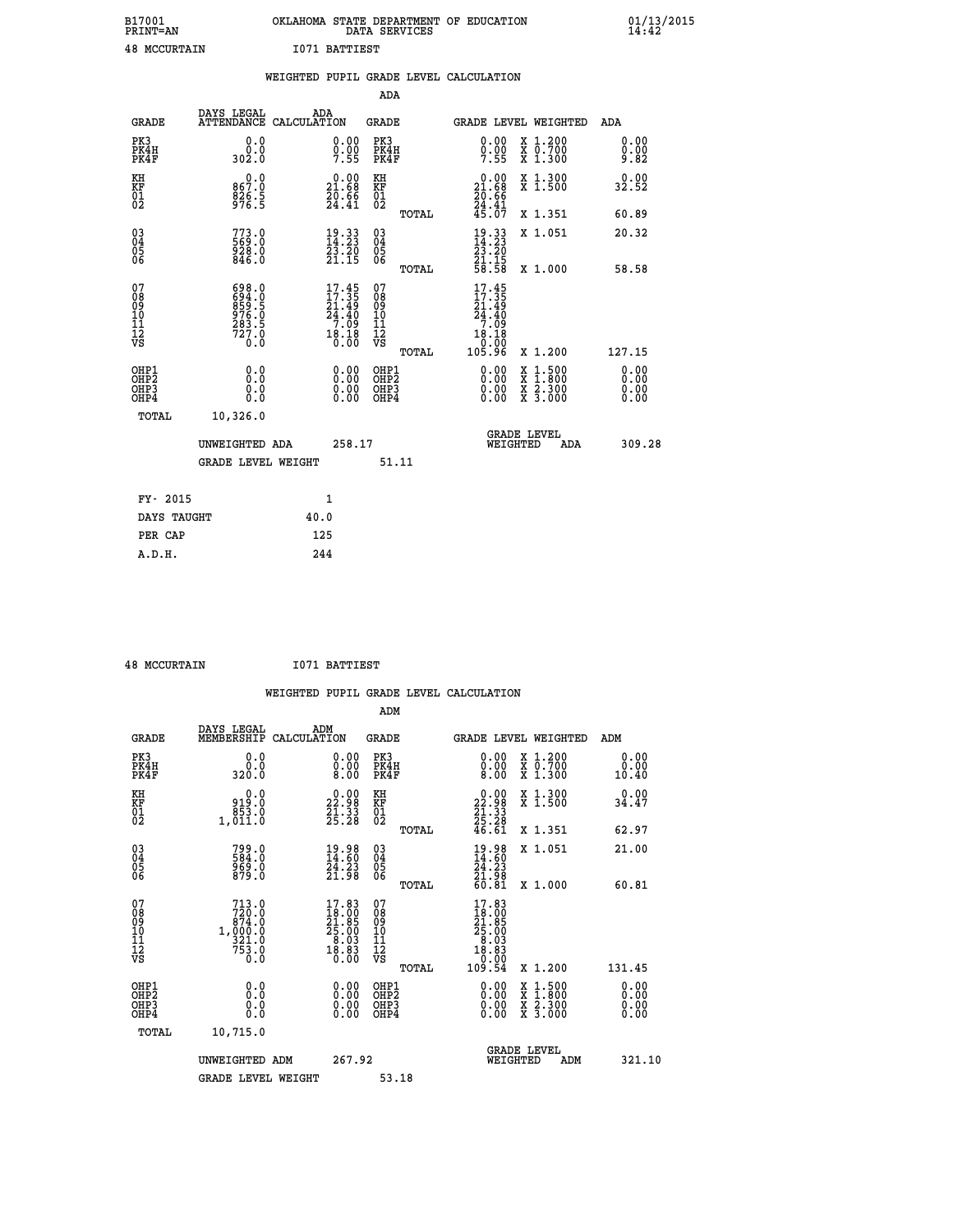| B17001<br><b>PRINT=AN</b> | OKLAHOMA STATE DEPARTMENT OF EDUCATION<br>DATA SERVICES | 01/13/2015 |
|---------------------------|---------------------------------------------------------|------------|
| <b>48 MCCURTAIN</b>       | 1074 BROKEN BOW                                         |            |

|                                                      |                                                                                           | WEIGHTED PUPIL GRADE LEVEL CALCULATION                                                                                                                                                                                                                                                                                                                                                                                                                                                                                         |                                                     |       |                                                                                                              |                                                              |                              |
|------------------------------------------------------|-------------------------------------------------------------------------------------------|--------------------------------------------------------------------------------------------------------------------------------------------------------------------------------------------------------------------------------------------------------------------------------------------------------------------------------------------------------------------------------------------------------------------------------------------------------------------------------------------------------------------------------|-----------------------------------------------------|-------|--------------------------------------------------------------------------------------------------------------|--------------------------------------------------------------|------------------------------|
|                                                      |                                                                                           |                                                                                                                                                                                                                                                                                                                                                                                                                                                                                                                                | <b>ADA</b>                                          |       |                                                                                                              |                                                              |                              |
| <b>GRADE</b>                                         | DAYS LEGAL                                                                                | ADA<br>ATTENDANCE CALCULATION                                                                                                                                                                                                                                                                                                                                                                                                                                                                                                  | <b>GRADE</b>                                        |       |                                                                                                              | GRADE LEVEL WEIGHTED                                         | ADA                          |
| PK3<br>PK4H<br>PK4F                                  | 235.0<br>0.0<br>3,632.5                                                                   | 5.22<br>$\begin{smallmatrix} \textcolor{red}{\textbf{0}}\ \textcolor{red}{\textbf{0}}\ \textcolor{red}{\textbf{0}}\ \textcolor{red}{\textbf{0}}\ \textcolor{red}{\textbf{0}}\ \textcolor{red}{\textbf{0}}\ \textcolor{red}{\textbf{0}}\ \textcolor{red}{\textbf{0}}\ \textcolor{red}{\textbf{0}}\ \textcolor{red}{\textbf{0}}\ \textcolor{red}{\textbf{0}}\ \textcolor{red}{\textbf{0}}\ \textcolor{red}{\textbf{0}}\ \textcolor{red}{\textbf{0}}\ \textcolor{red}{\textbf{0}}\ \textcolor{red}{\textbf{0}}\ \textcolor{red}{$ | PK3<br>PK4H<br>PK4F                                 |       | 5.22<br>0.00<br>80.72                                                                                        | X 1.200<br>X 0.700<br>X 1.300                                | 6.26<br>0.00<br>104.94       |
| KH<br>KF<br>01<br>02                                 | 0.0<br>5,170.0<br>5,504.5<br>4,634.0                                                      | $\begin{smallmatrix} &0.00\\ 114.89\\ 122.32\\ 162.98\end{smallmatrix}$                                                                                                                                                                                                                                                                                                                                                                                                                                                        | KH<br>KF<br>01<br>02                                |       | $\begin{array}{c} 0.00 \\ 114.89 \\ 122.32 \\ 102.98 \\ 225.30 \end{array}$                                  | X 1.300<br>X 1.500                                           | 0.00<br>172.34               |
|                                                      |                                                                                           |                                                                                                                                                                                                                                                                                                                                                                                                                                                                                                                                |                                                     | TOTAL |                                                                                                              | X 1.351                                                      | 304.38                       |
| $^{03}_{04}$<br>Ŏ5<br>06                             | $\frac{4}{4}, \frac{624}{705}$ :0<br>5,175.5<br>4,336.0                                   | $102.76$<br>$104.56$<br>$115.01$<br>$96.36$                                                                                                                                                                                                                                                                                                                                                                                                                                                                                    | $\begin{array}{c} 03 \\ 04 \\ 05 \\ 06 \end{array}$ |       | $\frac{102.76}{104.56}$<br>$\frac{15}{115.01}$                                                               | X 1.051                                                      | 108.00                       |
|                                                      |                                                                                           |                                                                                                                                                                                                                                                                                                                                                                                                                                                                                                                                |                                                     | TOTAL | $\frac{1}{36}\cdot\frac{3}{36}\cdot\frac{1}{3}$                                                              | X 1.000                                                      | 315.93                       |
| 07<br>08<br>09<br>11<br>11<br>12<br>VS               | $4, 693.5$<br>$7, 306.0$<br>$7, 424.0$<br>$7, 424.0$<br>$6, 255.5$<br>$6, 414.5$<br>$0.0$ | $\begin{smallmatrix} 104.30\\ 98.34\\ 162.36\\ 164.98\\ 139.01\\ 142.54\\ 0.00 \end{smallmatrix}$                                                                                                                                                                                                                                                                                                                                                                                                                              | 07<br>08<br>09<br>11<br>11<br>12<br>VS              | TOTAL | $\begin{smallmatrix} 104.30\\ 98.34\\ 162.36\\ 164.98\\ 139.01\\ 142.54\\ 0.00\\ 811.53\\ \end{smallmatrix}$ | X 1.200                                                      | 973.84                       |
| OHP1<br>OHP <sub>2</sub><br>OH <sub>P3</sub><br>OHP4 | 0.0<br>0.0<br>Ō.Ō                                                                         | 0.00<br>$\begin{smallmatrix} 0.00 \ 0.00 \end{smallmatrix}$                                                                                                                                                                                                                                                                                                                                                                                                                                                                    | OHP1<br>OHP2<br>OHP3<br>OHP4                        |       | 0.00<br>0.00<br>0.00                                                                                         | $1:500$<br>1:800<br>X 1:500<br>X 1:800<br>X 2:300<br>X 3:000 | 0.00<br>0.00<br>0.00<br>0.00 |
| TOTAL                                                | 74,535.5                                                                                  |                                                                                                                                                                                                                                                                                                                                                                                                                                                                                                                                |                                                     |       |                                                                                                              |                                                              |                              |
|                                                      | UNWEIGHTED ADA                                                                            | 1,656.35                                                                                                                                                                                                                                                                                                                                                                                                                                                                                                                       |                                                     |       | WEIGHTED                                                                                                     | <b>GRADE LEVEL</b><br>ADA                                    | 1,985.69                     |
|                                                      | GRADE LEVEL WEIGHT                                                                        |                                                                                                                                                                                                                                                                                                                                                                                                                                                                                                                                | 329.34                                              |       |                                                                                                              |                                                              |                              |
| FY- 2015                                             |                                                                                           | $\mathbf{1}$                                                                                                                                                                                                                                                                                                                                                                                                                                                                                                                   |                                                     |       |                                                                                                              |                                                              |                              |
| DAYS TAUGHT                                          |                                                                                           | 45.0                                                                                                                                                                                                                                                                                                                                                                                                                                                                                                                           |                                                     |       |                                                                                                              |                                                              |                              |
| PER CAP                                              |                                                                                           | 66                                                                                                                                                                                                                                                                                                                                                                                                                                                                                                                             |                                                     |       |                                                                                                              |                                                              |                              |

 **48 MCCURTAIN I074 BROKEN BOW**

 **A.D.H. 1,200**

 **ADM**

| <b>GRADE</b>                                       | DAYS LEGAL<br>MEMBERSHIP                                               | ADM<br>CALCULATION                                                                           | <b>GRADE</b>                                  |       |                                                                                                       |          | <b>GRADE LEVEL WEIGHTED</b>              | ADM                    |
|----------------------------------------------------|------------------------------------------------------------------------|----------------------------------------------------------------------------------------------|-----------------------------------------------|-------|-------------------------------------------------------------------------------------------------------|----------|------------------------------------------|------------------------|
| PK3<br>PK4H<br>PK4F                                | 235.0<br>0.0<br>3,888.0                                                | 5.22<br>0.00<br>86.40                                                                        | PK3<br>PK4H<br>PK4F                           |       | $\begin{smallmatrix}5.22\0.00\\86.40\end{smallmatrix}$                                                |          | X 1.200<br>X 0.700<br>X 1.300            | 6.26<br>0.00<br>112.32 |
| KH<br>KF<br>01<br>02                               | 0.0<br>5,386:0<br>5,761:0<br>4,789:0                                   | $\begin{smallmatrix} &0.00\\ 119.69\\ 128.02\\ 166.42\end{smallmatrix}$                      | KH<br>KF<br>01<br>02                          |       | $\begin{smallmatrix} &0.00\\ 119.69\\ 128.02\\ 106.42\\ 234.44\end{smallmatrix}$                      |          | X 1.300<br>X 1.500                       | 0.00<br>179.54         |
|                                                    |                                                                        |                                                                                              |                                               | TOTAL |                                                                                                       |          | X 1.351                                  | 316.73                 |
| $\begin{matrix} 03 \\ 04 \\ 05 \\ 06 \end{matrix}$ | $4,752.0$<br>$4,849.0$<br>$5,321.0$<br>$4,459.0$                       | $\begin{smallmatrix} 105.60\\ 107.76\\ 118.24\\ 99.09 \end{smallmatrix}$                     | $\substack{03 \\ 04}$<br>Ŏ5<br>06             |       | 105.60<br>107.76<br>$\frac{116.24}{99.09}$<br>325.09                                                  |          | X 1.051                                  | 110.99                 |
|                                                    |                                                                        |                                                                                              |                                               | TOTAL |                                                                                                       |          | X 1.000                                  | 325.09                 |
| 07<br>08<br>09<br>101<br>11<br>12<br>VS            | $4,882.0$<br>$7,567.0$<br>$7,749.0$<br>$6,542.0$<br>$6,774.0$<br>$0.0$ | $\begin{smallmatrix} 108.49\\101.49\\168.98\\172.20\\145.38\\150.53\\0.00 \end{smallmatrix}$ | 07<br>08<br>09<br>001<br>11<br>11<br>12<br>VS | TOTAL | $\begin{smallmatrix} 108.49\\101.49\\168.98\\172.20\\145.38\\150.53\\ 0.00\\847.07 \end{smallmatrix}$ |          | X 1.200                                  | 1,016.48               |
| OHP1                                               |                                                                        |                                                                                              | OHP1                                          |       |                                                                                                       |          |                                          | 0.00                   |
| OHP <sub>2</sub><br>OH <sub>P3</sub><br>OHP4       | 0.0<br>0.000                                                           | $0.00$<br>$0.00$<br>0.00                                                                     | OHP <sub>2</sub><br>OHP3<br>OHP4              |       |                                                                                                       |          | X 1:500<br>X 1:800<br>X 2:300<br>X 3:000 | 0.00<br>0.00<br>0.00   |
| TOTAL                                              | 77,558.0                                                               |                                                                                              |                                               |       |                                                                                                       |          |                                          |                        |
|                                                    | UNWEIGHTED                                                             | 1,723.51<br>ADM                                                                              |                                               |       |                                                                                                       | WEIGHTED | <b>GRADE LEVEL</b><br>ADM                | 2,067.41               |
|                                                    | <b>GRADE LEVEL WEIGHT</b>                                              |                                                                                              | 343.90                                        |       |                                                                                                       |          |                                          |                        |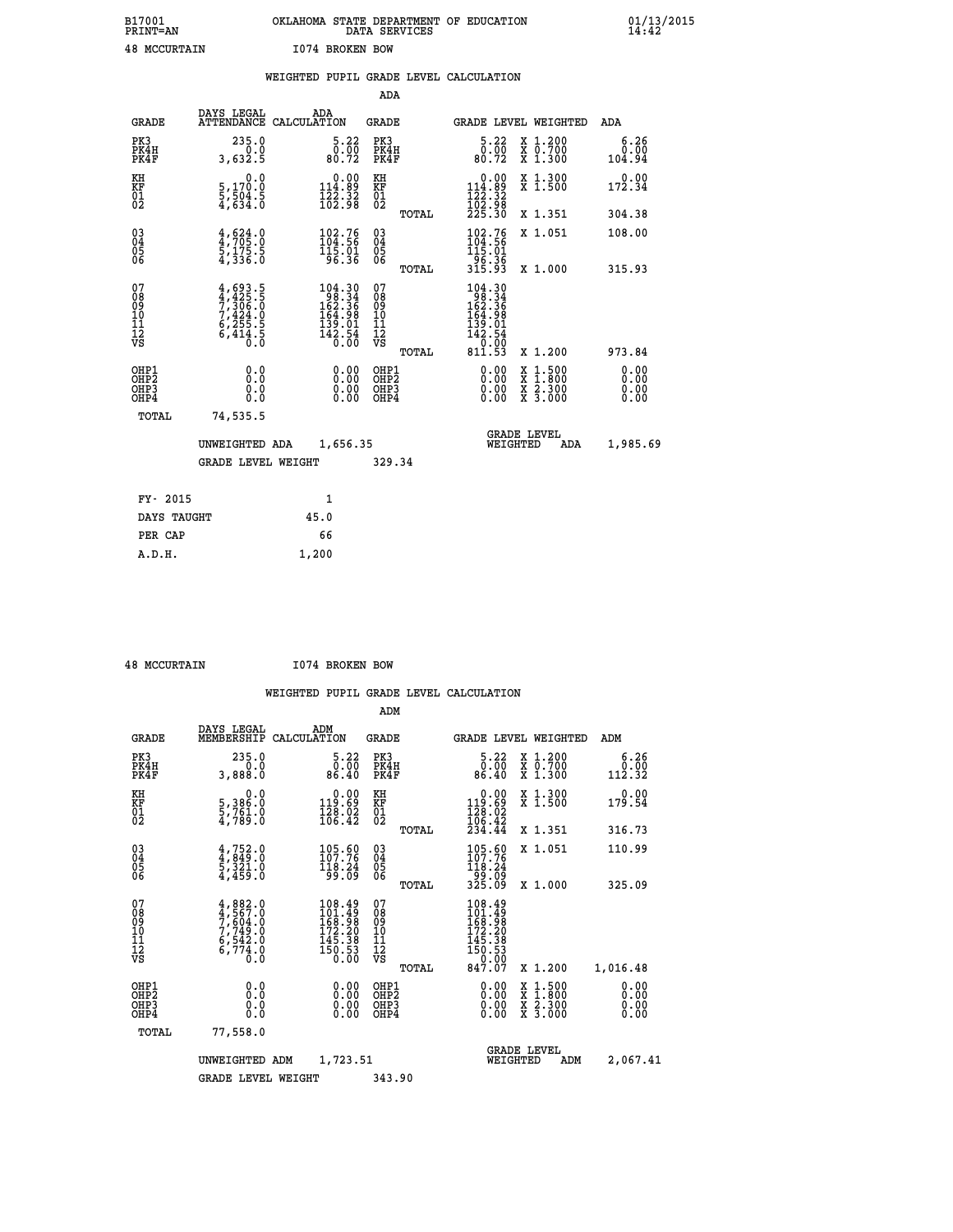| B17001          | OKLAHOMA STATE DEPARTMENT OF EDUCATION |
|-----------------|----------------------------------------|
| <b>PRINT=AN</b> | DATA SERVICES                          |
| MCCURTAIN       | COUNTY TOTALS                          |

|                                                    |                                                                                                                                        | WEIGHTED PUPIL GRADE LEVEL CALCULATION                                          |                                        |       |                                                                                |                                                                                                                     |                              |
|----------------------------------------------------|----------------------------------------------------------------------------------------------------------------------------------------|---------------------------------------------------------------------------------|----------------------------------------|-------|--------------------------------------------------------------------------------|---------------------------------------------------------------------------------------------------------------------|------------------------------|
|                                                    |                                                                                                                                        |                                                                                 | ADA                                    |       |                                                                                |                                                                                                                     |                              |
| <b>GRADE</b>                                       | DAYS LEGAL<br><b>ATTENDANCE</b>                                                                                                        | ADA<br>CALCULATION                                                              | <b>GRADE</b>                           |       |                                                                                | GRADE LEVEL WEIGHTED                                                                                                | ADA                          |
| PK3<br>PK4H<br>PK4F                                | 2,364.0<br>0.0<br>15,673.0                                                                                                             | 57.42                                                                           | PK3<br>PK4H<br>PK4F                    |       | 57.42<br>377.78                                                                | X 1.200<br>X 0.700<br>X 1.300                                                                                       | 68.91<br>0.00<br>491.11      |
| KH<br>KF<br>01<br>02                               | 0.0<br>21,953.0<br>22,732.0<br>20,863.5                                                                                                | $\begin{smallmatrix} &0.00\,536.06\,555.37\,505.49\end{smallmatrix}$            | KH<br>KF<br>01<br>02                   |       | $\begin{smallmatrix} &0.00\,536.06\,555.37\,505.49\,1,060.86\end{smallmatrix}$ | X 1.300<br>X 1.500                                                                                                  | 0.00<br>804.13               |
|                                                    |                                                                                                                                        |                                                                                 |                                        | TOTAL |                                                                                | X 1.351                                                                                                             | 1,433.24                     |
| $\begin{matrix} 03 \\ 04 \\ 05 \\ 06 \end{matrix}$ | 18,927.0<br>18,578.0<br>īš, š34.0<br>17,661.5                                                                                          | 458.04<br>447.60<br>$452.46$<br>$430.14$                                        | $\substack{03 \\ 04}$<br>05<br>06      |       | 458.04<br>447.60<br>452.46                                                     | X 1.051                                                                                                             | 1,811.59                     |
|                                                    |                                                                                                                                        |                                                                                 |                                        | TOTAL | 430.14<br>1,330.20                                                             | X 1.000                                                                                                             | 1,330.20                     |
| 07<br>08<br>09<br>10<br>11<br>12<br>VS             | $\begin{smallmatrix} 18\,,276\,,0\\ 18\,,908\,,5\\ 19\,,711\,,0\\ 20\,,327\,,5\\ 17\,,971\,,0\\ 17\,,775\,,0\\ 0\,,0\end{smallmatrix}$ | $446.97$<br>$458.13$<br>$477.31$<br>$490.467$<br>$436.57$<br>$429.13$<br>$0.00$ | 07<br>08<br>09<br>11<br>11<br>12<br>VS | TOTAL | 446.97<br>458.13<br>477.31<br>490.46<br>436.57<br>429.13<br>2,738.57           | X 1.200                                                                                                             | 3,286.29                     |
| OHP1<br>OHP <sub>2</sub><br>OHP3<br>OHP4           | 0.0<br>0.0<br>0.0                                                                                                                      | 0.00<br>0.00                                                                    | OHP1<br>OHP2<br>OHP3<br>OHP4           |       | 0.00<br>0.00<br>0.00                                                           | $1:500$<br>1:800<br>X<br>X<br>$\begin{array}{c} \hat{x} & \hat{2} \cdot \tilde{3}00 \\ x & 3 \cdot 000 \end{array}$ | 0.00<br>0.00<br>0.00<br>0.00 |
| <b>TOTAL</b>                                       | 270,555.0                                                                                                                              |                                                                                 |                                        |       |                                                                                |                                                                                                                     |                              |
|                                                    | UNWEIGHTED ADA                                                                                                                         | 6,558.93                                                                        |                                        |       | WEIGHTED                                                                       | <b>GRADE LEVEL</b><br>ADA                                                                                           | 7,895.27                     |
|                                                    | <b>GRADE LEVEL WEIGHT</b>                                                                                                              |                                                                                 | 1,336.34                               |       |                                                                                |                                                                                                                     |                              |
| FY- 2015                                           |                                                                                                                                        | $\mathbf{1}$                                                                    |                                        |       |                                                                                |                                                                                                                     |                              |
| DAYS TAUGHT                                        |                                                                                                                                        | 525.0                                                                           |                                        |       |                                                                                |                                                                                                                     |                              |
| PER CAP                                            |                                                                                                                                        | 1,051                                                                           |                                        |       |                                                                                |                                                                                                                     |                              |

 **MCCURTAIN COUNTY TOTALS**

 **A.D.H. 5,208**

|                                                    |                                                                                                              |                                                                                | ADM                                                |                                                                                  |                                |                                          |                              |
|----------------------------------------------------|--------------------------------------------------------------------------------------------------------------|--------------------------------------------------------------------------------|----------------------------------------------------|----------------------------------------------------------------------------------|--------------------------------|------------------------------------------|------------------------------|
| <b>GRADE</b>                                       | DAYS LEGAL<br>MEMBERSHIP                                                                                     | ADM<br>CALCULATION                                                             | GRADE                                              |                                                                                  |                                | <b>GRADE LEVEL WEIGHTED</b>              | ADM                          |
| PK3<br>PK4H<br>PK4F                                | 2,377.0<br>0.0<br>16,570.0                                                                                   | 57.74<br>0.00<br>399.71                                                        | PK3<br>PK4H<br>PK4F                                | 57.74<br>0.00<br>399.71                                                          |                                | X 1.200<br>X 0.700<br>X 1.300            | 68.91<br>0.00<br>519.62      |
| KH<br>KF<br>01<br>02                               | 0.0<br>23,043.0<br>23, č84:0<br>21, 541:0                                                                    | $\begin{smallmatrix} &0.00\\ 562.85\\ 78.43\\ 521.80\end{smallmatrix}$         | KH<br>KF<br>01<br>02                               | 0.00<br>562.85<br>578.43<br>521.80<br>1,100.23                                   |                                | X 1.300<br>X 1.500                       | 0.00<br>844.31               |
|                                                    |                                                                                                              |                                                                                | TOTAL                                              |                                                                                  |                                | X 1.351                                  | 1,486.41                     |
| $\begin{matrix} 03 \\ 04 \\ 05 \\ 06 \end{matrix}$ | 19,521.0<br>19,166.0<br>19,476.0<br>18,306.0                                                                 | 472.48<br>461.83<br>467.92<br>445.99                                           | $\begin{matrix} 03 \\ 04 \\ 05 \\ 06 \end{matrix}$ | $472.48$<br>$461.83$<br>$467.92$<br>445.99                                       |                                | X 1.051                                  | 496.59                       |
|                                                    |                                                                                                              |                                                                                | TOTAL                                              | 1,375.74                                                                         |                                | X 1.000                                  | 1,375.74                     |
| 07<br>08<br>09<br>101<br>11<br>12<br>VS            | $\begin{smallmatrix} 18,950.0\\ 19,642.0\\ 20,480.0\\ 21,484.0\\ 18,940.0\\ 18,789.0\\ 0.0\end{smallmatrix}$ | $475.77$<br>$475.73$<br>$495.63$<br>$518.41$<br>$459.83$<br>$453.34$<br>$0.00$ | 07<br>08<br>09<br>11<br>11<br>12<br>VS<br>TOTAL    | 463.29<br>475.773<br>495.631<br>518.413<br>453.34<br>453.34<br>0.000<br>2,866.27 |                                | X 1.200                                  | 3,439.53                     |
| OHP1<br>OHP2<br>OH <sub>P3</sub><br>OHP4           | 0.0<br>0.000                                                                                                 | $0.00$<br>$0.00$<br>0.00                                                       | OHP1<br>OHP2<br>OHP <sub>3</sub>                   | $0.00$<br>$0.00$<br>0.00                                                         |                                | X 1:500<br>X 1:800<br>X 2:300<br>X 3:000 | 0.00<br>0.00<br>0.00<br>0.00 |
| TOTAL                                              | 281,969.0                                                                                                    |                                                                                |                                                    |                                                                                  |                                |                                          |                              |
|                                                    | UNWEIGHTED                                                                                                   | 6,835.02<br>ADM                                                                |                                                    |                                                                                  | <b>GRADE LEVEL</b><br>WEIGHTED | ADM                                      | 8,231.49                     |
|                                                    | <b>GRADE LEVEL WEIGHT</b>                                                                                    |                                                                                | 1,396.47                                           |                                                                                  |                                |                                          |                              |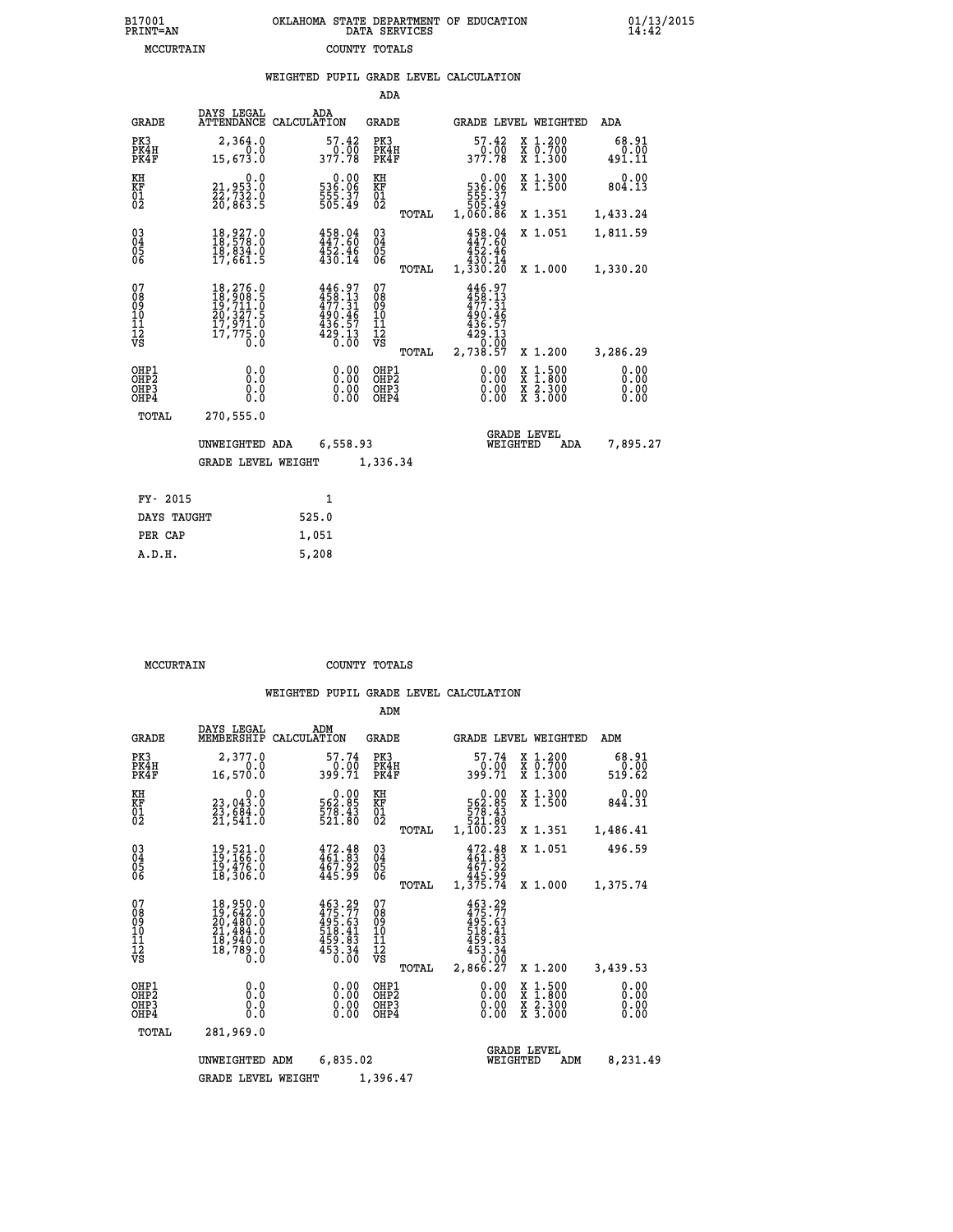| B17001          | OKLAHOMA STATE DEPARTMENT OF EDUCATION |
|-----------------|----------------------------------------|
| <b>PRINT=AN</b> | DATA SERVICES                          |
| 49 MCINTOSH     | C003 RYAL                              |

|                                |                                                                  | WEIGHTED PUPIL GRADE LEVEL CALCULATION                                                               |                                                 |                                                                        |                              |
|--------------------------------|------------------------------------------------------------------|------------------------------------------------------------------------------------------------------|-------------------------------------------------|------------------------------------------------------------------------|------------------------------|
|                                |                                                                  |                                                                                                      | <b>ADA</b>                                      |                                                                        |                              |
| <b>GRADE</b>                   | DAYS LEGAL                                                       | ADA<br>ATTENDANCE CALCULATION                                                                        | <b>GRADE</b>                                    | <b>GRADE LEVEL WEIGHTED</b>                                            | ADA                          |
| PK3<br>PK4H<br>PK4F            | 0.0<br>0.0<br>360.5                                              | $\substack{0.00\\0.00\\9.74}$                                                                        | PK3<br>PK4H<br>PK4F                             | 0.00<br>X 1.200<br>X 0.700<br>X 1.300<br>$\frac{0.00}{9.74}$           | 0.00<br>0.00<br>12.66        |
| KH<br>KF<br>01<br>02           | $\begin{smallmatrix} 0.0\\249.0\\233.0\\282.5 \end{smallmatrix}$ | $\begin{array}{c} 0.00 \\ 6.73 \\ 6.30 \\ 7.64 \end{array}$                                          | KH<br>KF<br>01<br>02                            | $0.00$<br>$6.73$<br>$6.30$<br>$7.64$<br>$13.94$<br>X 1.300<br>X 1.500  | 0.00<br>10.10                |
|                                |                                                                  |                                                                                                      | TOTAL                                           | X 1.351                                                                | 18.83                        |
| $^{03}_{04}$<br>Ŏ5<br>06       | 306.5<br>192.0<br>$\frac{291.5}{173.5}$                          | $\frac{8.28}{5.19}$<br>$\frac{7.88}{4.69}$                                                           | $03\overline{4}$<br>05<br>06                    | $8.28$<br>5.19<br>7.88<br>7.69<br>17.76<br>X 1.051                     | 8.70                         |
|                                |                                                                  |                                                                                                      | TOTAL                                           | X 1.000                                                                | 17.76                        |
| 07<br>089<br>090<br>1112<br>VS | $\frac{121.5}{285.0}$<br>0.000<br>$\S.$ $\S$                     | $\begin{smallmatrix} 3.28\\ 7.70\\ 0.00\\ 0.00\\ 0.00\\ 0.00\\ 0.00\\ 0.00\\ 0.00 \end{smallmatrix}$ | 07<br>08<br>09<br>11<br>11<br>12<br>VS<br>TOTAL | $3.28$<br>7.70<br>0.00<br>0.00<br>0.00<br>10.98<br>X 1.200             | 13.18                        |
| OHP1<br>OHP2<br>OHP3<br>OHP4   | 0.0<br>$0.\overline{0}$<br>Ō.Ō                                   | 0.00<br>$\begin{smallmatrix} 0.00 \ 0.00 \end{smallmatrix}$                                          | OHP1<br>OHP2<br>OHP3<br>OHP4                    | 0.00<br>X 1:500<br>0.00<br>$\frac{x}{x}$ $\frac{5:300}{3:000}$<br>0.00 | 0.00<br>0.00<br>0.00<br>0.00 |
| <b>TOTAL</b>                   | 2,495.0                                                          |                                                                                                      |                                                 |                                                                        |                              |
|                                | UNWEIGHTED ADA                                                   | 67.43                                                                                                |                                                 | GRADE LEVEL<br>WEIGHTED                                                | 81.23<br>ADA                 |
|                                | <b>GRADE LEVEL WEIGHT</b>                                        |                                                                                                      | 13.80                                           |                                                                        |                              |
| FY- 2015                       |                                                                  | $\mathbf{1}$                                                                                         |                                                 |                                                                        |                              |
|                                | DAYS TAUGHT                                                      | 37.0                                                                                                 |                                                 |                                                                        |                              |
| PER CAP                        |                                                                  | 70                                                                                                   |                                                 |                                                                        |                              |

| $\sim$ | ----------- |  |
|--------|-------------|--|

 **A.D.H. 66**

 **B17001<br>PRINT=AN** 

 **49 MCINTOSH C003 RYAL**

|                                                    |                                                                                                                                      |                    |                                                                                               |                              |       | WEIGHTED PUPIL GRADE LEVEL CALCULATION                                                                                                                                                                                                                                         |                                                                                                  |                                                                |       |
|----------------------------------------------------|--------------------------------------------------------------------------------------------------------------------------------------|--------------------|-----------------------------------------------------------------------------------------------|------------------------------|-------|--------------------------------------------------------------------------------------------------------------------------------------------------------------------------------------------------------------------------------------------------------------------------------|--------------------------------------------------------------------------------------------------|----------------------------------------------------------------|-------|
|                                                    |                                                                                                                                      |                    |                                                                                               | ADM                          |       |                                                                                                                                                                                                                                                                                |                                                                                                  |                                                                |       |
| <b>GRADE</b>                                       | DAYS LEGAL<br>MEMBERSHIP                                                                                                             | ADM<br>CALCULATION |                                                                                               | <b>GRADE</b>                 |       |                                                                                                                                                                                                                                                                                | <b>GRADE LEVEL WEIGHTED</b>                                                                      | ADM                                                            |       |
| PK3<br>PK4H<br>PK4F                                | 0.0<br>ة:ة<br>406.0                                                                                                                  |                    | 0.00<br>10.97                                                                                 | PK3<br>PK4H<br>PK4F          |       | $\begin{smallmatrix} 0.00\\ 0.00\\ 10.97 \end{smallmatrix}$                                                                                                                                                                                                                    | X 1.200<br>X 0.700<br>X 1.300                                                                    | 0.00<br>$\overset{\text{\scriptsize{0.00}}}{\mathstrut 14.26}$ |       |
| KH<br>KF<br>01<br>02                               | 0.0<br>$\frac{271.0}{243.0}$<br>304.0                                                                                                |                    | $\begin{array}{c} 0.00 \\ 7.32 \\ 6.57 \\ 8.22 \end{array}$                                   | KH<br>KF<br>01<br>02         |       | $\begin{smallmatrix} 0.00\\ 7.32\\ 6.57\\ 8.22\\ 14.79 \end{smallmatrix}$                                                                                                                                                                                                      | X 1.300<br>X 1.500                                                                               | 0.00<br>10.98                                                  |       |
|                                                    |                                                                                                                                      |                    |                                                                                               |                              | TOTAL |                                                                                                                                                                                                                                                                                | X 1.351                                                                                          | 19.98                                                          |       |
| $\begin{matrix} 03 \\ 04 \\ 05 \\ 06 \end{matrix}$ | 329.0<br>201.0<br>312.0<br>185.0                                                                                                     |                    | $\begin{array}{c} 8.89 \\ 5.43 \\ 8.43 \\ 5.00 \end{array}$                                   | 03<br>04<br>05<br>06         |       | $\begin{array}{r} 8.89 \\ 5.43 \\ 8.43 \\ 5.00 \\ 18.86 \end{array}$                                                                                                                                                                                                           | X 1.051                                                                                          | 9.34                                                           |       |
|                                                    |                                                                                                                                      |                    |                                                                                               |                              | TOTAL |                                                                                                                                                                                                                                                                                | X 1.000                                                                                          | 18.86                                                          |       |
| 07<br>0890112<br>1112<br>VS                        | $\begin{smallmatrix} 127.0\\296.0\\0.0\\0.0\end{smallmatrix}$<br>$\begin{smallmatrix} 0.0 & 0 \ 0.0 & 0 \ 0.0 & 0 \end{smallmatrix}$ |                    | $\begin{smallmatrix} 3.43\ 8.00\ 0.00\ 0.00\ 0.00\ 0.00\ 0.00\ 0.00\ 0.00\ \end{smallmatrix}$ | 07<br>0890112<br>1112<br>VS  |       | $3.43\n8.00\n0.00$<br>0.00<br>0.00<br>0.00                                                                                                                                                                                                                                     |                                                                                                  |                                                                |       |
|                                                    |                                                                                                                                      |                    |                                                                                               |                              | TOTAL | 11.43                                                                                                                                                                                                                                                                          | $X_1.200$                                                                                        | 13.72                                                          |       |
| OHP1<br>OHP2<br>OH <sub>P3</sub><br>OHP4           | 0.0<br>0.000                                                                                                                         |                    | $\begin{smallmatrix} 0.00 \ 0.00 \ 0.00 \ 0.00 \end{smallmatrix}$                             | OHP1<br>OHP2<br>OHP3<br>OHP4 |       | $\begin{smallmatrix} 0.00 & 0.00 & 0.00 & 0.00 & 0.00 & 0.00 & 0.00 & 0.00 & 0.00 & 0.00 & 0.00 & 0.00 & 0.00 & 0.00 & 0.00 & 0.00 & 0.00 & 0.00 & 0.00 & 0.00 & 0.00 & 0.00 & 0.00 & 0.00 & 0.00 & 0.00 & 0.00 & 0.00 & 0.00 & 0.00 & 0.00 & 0.00 & 0.00 & 0.00 & 0.00 & 0.0$ | $\begin{smallmatrix} x & 1 & 500 \\ x & 1 & 800 \\ x & 2 & 300 \\ x & 3 & 000 \end{smallmatrix}$ | 0.00<br>0.00<br>0.00                                           |       |
| TOTAL                                              | 2,674.0                                                                                                                              |                    |                                                                                               |                              |       |                                                                                                                                                                                                                                                                                |                                                                                                  |                                                                |       |
|                                                    | UNWEIGHTED ADM                                                                                                                       |                    | 72.26                                                                                         |                              |       | WEIGHTED                                                                                                                                                                                                                                                                       | <b>GRADE LEVEL</b><br>ADM                                                                        |                                                                | 87.14 |
|                                                    | <b>GRADE LEVEL WEIGHT</b>                                                                                                            |                    |                                                                                               | 14.88                        |       |                                                                                                                                                                                                                                                                                |                                                                                                  |                                                                |       |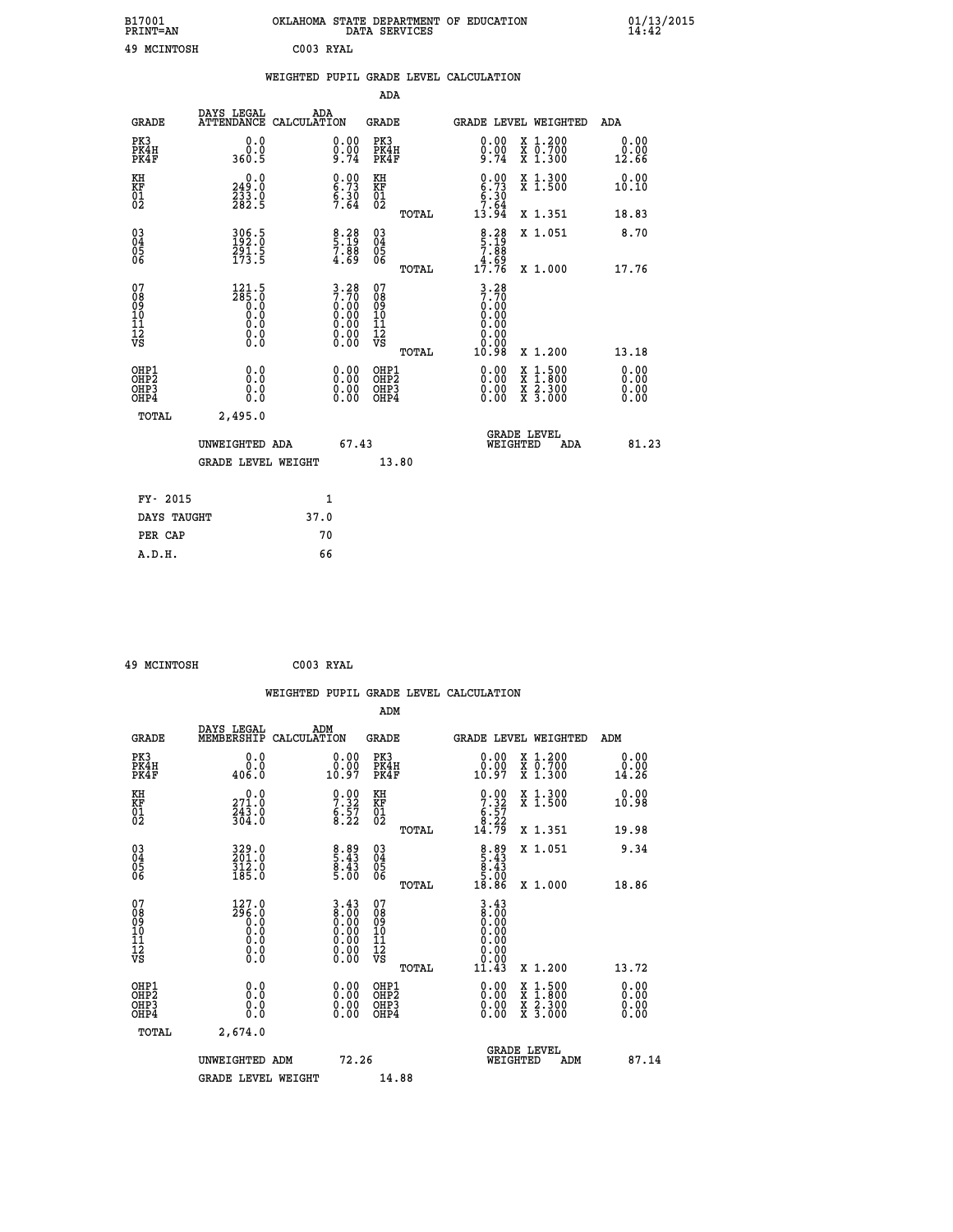| B17001<br>PRINT=AN | OKLAHOMA STATE DEPARTMENT OF EDUCATION<br>DATA SERVICES | 01/13/2015<br>14:42 |
|--------------------|---------------------------------------------------------|---------------------|
| 49 MCINTOSH        | C016 STIDHAM                                            |                     |

|                                                    |                                            | WEIGHTED PUPIL GRADE LEVEL CALCULATION                            |                                                 |                                                                                              |                              |
|----------------------------------------------------|--------------------------------------------|-------------------------------------------------------------------|-------------------------------------------------|----------------------------------------------------------------------------------------------|------------------------------|
|                                                    |                                            |                                                                   | ADA                                             |                                                                                              |                              |
| <b>GRADE</b>                                       | DAYS LEGAL                                 | ADA<br>ATTENDANCE CALCULATION                                     | <b>GRADE</b>                                    | GRADE LEVEL WEIGHTED                                                                         | ADA                          |
| PK3<br>PK4H<br>PK4F                                | 82.0<br>0.0<br>297.0                       | $\begin{smallmatrix} 2.00\ 0.00\ 7.24 \end{smallmatrix}$          | PK3<br>PK4H<br>PK4F                             | 2.00<br>X 1.200<br>X 0.700<br>X 1.300<br>$\frac{0}{7}$ : $\frac{0}{24}$                      | 2.40<br>0.00<br>9.41         |
| KH<br>KF<br>01<br>02                               | 0.0<br>667.0<br>299.0<br>435.5             | $0.00$<br>16.27<br>$\frac{7}{10}$ $\frac{29}{62}$                 | KH<br>KF<br>01<br>02                            | $\begin{array}{r} 0.00 \\ 16.27 \\ 7.29 \\ 10.62 \\ 17.91 \end{array}$<br>X 1.300<br>X 1.500 | 0.00<br>24.41                |
|                                                    |                                            |                                                                   | TOTAL                                           | X 1.351                                                                                      | 24.20                        |
| $\begin{matrix} 03 \\ 04 \\ 05 \\ 06 \end{matrix}$ | $352.5$<br>$193.5$<br>609.0<br>287.0       | $8.60$<br>4.72<br>$1\overline{4}\cdot 8\overline{5}$<br>7.00      | $\substack{03 \\ 04}$<br>Ŏ5<br>06               | $\frac{8.60}{4.72}$<br>X 1.051<br>$1\overline{4}\cdot 8\overline{5}\n26.57$                  | 9.04                         |
|                                                    |                                            |                                                                   | TOTAL                                           | X 1.000                                                                                      | 26.57                        |
| 07<br>089<br>090<br>1112<br>VS                     | $\frac{400.0}{242.5}$<br>0.0<br>$\S.$ $\S$ | $9.76$<br>$5.91$<br>$0.00$<br>$0.00$<br>$0.00$<br>Ŏ.ŎŎ<br>O.OO    | 07<br>08<br>09<br>11<br>11<br>12<br>VS<br>TOTAL | $\frac{9.76}{5.91}$<br>0.00<br>0.00<br>0.00<br>0.00<br>15.67<br>X 1.200                      | 18.80                        |
| OHP1<br>OHP2<br>OH <sub>P3</sub><br>OHP4           | 0.0<br>Ō.Ō<br>0.0<br>0.0                   | $\begin{smallmatrix} 0.00 \ 0.00 \ 0.00 \ 0.00 \end{smallmatrix}$ | OHP1<br>OHP2<br>OHP3<br>OHP4                    | X 1:500<br>X 1:800<br>X 2:300<br>X 3:000                                                     | 0.00<br>0.00<br>0.00<br>0.00 |
| TOTAL                                              | 3,865.0                                    |                                                                   |                                                 |                                                                                              |                              |
|                                                    | UNWEIGHTED ADA                             | 94.26                                                             |                                                 | <b>GRADE LEVEL</b><br>WEIGHTED<br>ADA                                                        | 114.83                       |
|                                                    | <b>GRADE LEVEL WEIGHT</b>                  |                                                                   | 20.57                                           |                                                                                              |                              |
|                                                    | FY- 2015                                   | $\mathbf{1}$                                                      |                                                 |                                                                                              |                              |
|                                                    | DAYS TAUGHT                                | 41.0                                                              |                                                 |                                                                                              |                              |
| PER CAP                                            |                                            | 92                                                                |                                                 |                                                                                              |                              |

| 49 MCTNTOSH |
|-------------|

 **49 MCINTOSH C016 STIDHAM**

|                                                    |                                                                                                                                                    |                    |                                                                                                                                                                                                                                                                                        |                              |       | WEIGHTED PUPIL GRADE LEVEL CALCULATION                                                                                                                                                                                                                                         |                                                                                                  |                       |  |
|----------------------------------------------------|----------------------------------------------------------------------------------------------------------------------------------------------------|--------------------|----------------------------------------------------------------------------------------------------------------------------------------------------------------------------------------------------------------------------------------------------------------------------------------|------------------------------|-------|--------------------------------------------------------------------------------------------------------------------------------------------------------------------------------------------------------------------------------------------------------------------------------|--------------------------------------------------------------------------------------------------|-----------------------|--|
|                                                    |                                                                                                                                                    |                    |                                                                                                                                                                                                                                                                                        | ADM                          |       |                                                                                                                                                                                                                                                                                |                                                                                                  |                       |  |
| <b>GRADE</b>                                       | DAYS LEGAL<br>MEMBERSHIP                                                                                                                           | ADM<br>CALCULATION |                                                                                                                                                                                                                                                                                        | <b>GRADE</b>                 |       | <b>GRADE LEVEL WEIGHTED</b>                                                                                                                                                                                                                                                    |                                                                                                  | ADM                   |  |
| PK3<br>PK4H<br>PK4F                                | 82.0<br>$\frac{0.0}{328.0}$                                                                                                                        |                    | 2.00<br>$\begin{smallmatrix} 0.00 & 0.00 & 0.00 & 0.00 & 0.00 & 0.00 & 0.00 & 0.00 & 0.00 & 0.00 & 0.00 & 0.00 & 0.00 & 0.00 & 0.00 & 0.00 & 0.00 & 0.00 & 0.00 & 0.00 & 0.00 & 0.00 & 0.00 & 0.00 & 0.00 & 0.00 & 0.00 & 0.00 & 0.00 & 0.00 & 0.00 & 0.00 & 0.00 & 0.00 & 0.00 & 0.0$ | PK3<br>PK4H<br>PK4F          |       | $\begin{smallmatrix} 2.00\ 0.00\ 8.00 \end{smallmatrix}$                                                                                                                                                                                                                       | X 1.200<br>X 0.700<br>X 1.300                                                                    | 2.40<br>0.00<br>10.40 |  |
| KH<br>KF<br>01<br>02                               | $\begin{smallmatrix} 0.0\\ 592.0\\ 318.0\\ 451.0 \end{smallmatrix}$                                                                                |                    | $\begin{smallmatrix} 0.00\\16.88\\7.76\\11.00 \end{smallmatrix}$                                                                                                                                                                                                                       | KH<br>KF<br>01<br>02         |       | $\begin{smallmatrix} 0.00\\16.88\\7.76\\11.00\\18.76 \end{smallmatrix}$                                                                                                                                                                                                        | X 1.300<br>X 1.500                                                                               | 0.00<br>25.32         |  |
|                                                    |                                                                                                                                                    |                    |                                                                                                                                                                                                                                                                                        |                              | TOTAL |                                                                                                                                                                                                                                                                                | X 1.351                                                                                          | 25.34                 |  |
| $\begin{matrix} 03 \\ 04 \\ 05 \\ 06 \end{matrix}$ | 367.0<br>205.0<br>615.0<br>287.0                                                                                                                   |                    | $8.95$<br>$15.00$<br>$15.00$<br>7.00                                                                                                                                                                                                                                                   | $^{03}_{04}$<br>Ŏ5<br>06     |       | $8.95$<br>15.00<br>15.00                                                                                                                                                                                                                                                       | X 1.051                                                                                          | 9.41                  |  |
|                                                    |                                                                                                                                                    |                    |                                                                                                                                                                                                                                                                                        |                              | TOTAL | 27.00                                                                                                                                                                                                                                                                          | X 1.000                                                                                          | 27.00                 |  |
| 07<br>0890112<br>1112<br>VS                        | $\frac{401.0}{246.0}$<br>$\begin{smallmatrix} 0.59 \ 0.0 \end{smallmatrix}$<br>$\begin{smallmatrix} 0.0 & 0 \ 0.0 & 0 \ 0.0 & 0 \end{smallmatrix}$ |                    | $\begin{smallmatrix} 9.78\ 6.00\ 0.00\ 0.00\ 0.00\ 0.00\ 0.00\ 0.00\ 0.00\ \end{smallmatrix}$                                                                                                                                                                                          | 07<br>08901123<br>1112<br>VS | TOTAL | $\begin{smallmatrix} 9.78\ 6.00\ 0.00 \end{smallmatrix}$<br>0.00<br>0.00<br>0.00<br>15.78                                                                                                                                                                                      | $X_1.200$                                                                                        | 18.94                 |  |
|                                                    |                                                                                                                                                    |                    |                                                                                                                                                                                                                                                                                        |                              |       |                                                                                                                                                                                                                                                                                |                                                                                                  | 0.00                  |  |
| OHP1<br>OHP2<br>OH <sub>P3</sub><br>OHP4           | 0.0<br>0.000                                                                                                                                       |                    | $\begin{smallmatrix} 0.00 \ 0.00 \ 0.00 \ 0.00 \end{smallmatrix}$                                                                                                                                                                                                                      | OHP1<br>OHP2<br>OHP3<br>OHP4 |       | $\begin{smallmatrix} 0.00 & 0.00 & 0.00 & 0.00 & 0.00 & 0.00 & 0.00 & 0.00 & 0.00 & 0.00 & 0.00 & 0.00 & 0.00 & 0.00 & 0.00 & 0.00 & 0.00 & 0.00 & 0.00 & 0.00 & 0.00 & 0.00 & 0.00 & 0.00 & 0.00 & 0.00 & 0.00 & 0.00 & 0.00 & 0.00 & 0.00 & 0.00 & 0.00 & 0.00 & 0.00 & 0.0$ | $\begin{smallmatrix} x & 1 & 500 \\ x & 1 & 800 \\ x & 2 & 300 \\ x & 3 & 000 \end{smallmatrix}$ | Ō. ŌŌ<br>0.00<br>0.00 |  |
| TOTAL                                              | 3,992.0                                                                                                                                            |                    |                                                                                                                                                                                                                                                                                        |                              |       |                                                                                                                                                                                                                                                                                |                                                                                                  |                       |  |
|                                                    | UNWEIGHTED ADM                                                                                                                                     |                    | 97.37                                                                                                                                                                                                                                                                                  |                              |       | WEIGHTED                                                                                                                                                                                                                                                                       | <b>GRADE LEVEL</b><br>ADM                                                                        | 118.81                |  |
|                                                    | <b>GRADE LEVEL WEIGHT</b>                                                                                                                          |                    |                                                                                                                                                                                                                                                                                        | 21.44                        |       |                                                                                                                                                                                                                                                                                |                                                                                                  |                       |  |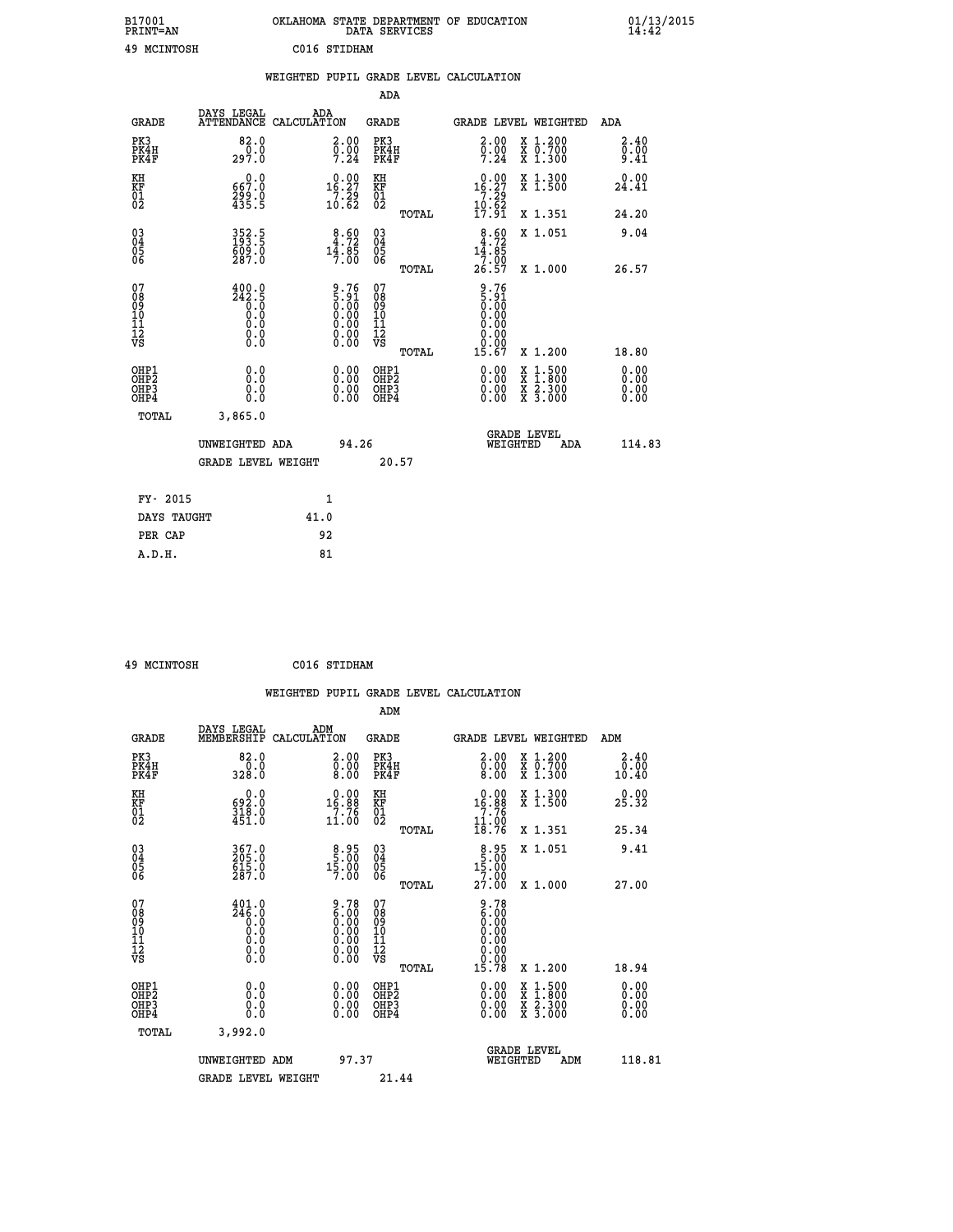| B17001<br><b>PRINT=AN</b> | OKLAHOMA STATE DEPARTMENT OF EDUCATION<br>DATA SERVICES | 01/13/2015 |
|---------------------------|---------------------------------------------------------|------------|
| 49<br>MCINTOSH            | I001 EUFAULA                                            |            |

|                                                                    |                                                                | WEIGHTED PUPIL GRADE LEVEL CALCULATION |                                                                     |                                        |       |                                                                           |                                                       |                              |
|--------------------------------------------------------------------|----------------------------------------------------------------|----------------------------------------|---------------------------------------------------------------------|----------------------------------------|-------|---------------------------------------------------------------------------|-------------------------------------------------------|------------------------------|
|                                                                    |                                                                |                                        |                                                                     | ADA                                    |       |                                                                           |                                                       |                              |
| <b>GRADE</b>                                                       | DAYS LEGAL<br>ATTENDANCE CALCULATION                           | ADA                                    |                                                                     | <b>GRADE</b>                           |       |                                                                           | GRADE LEVEL WEIGHTED                                  | ADA                          |
| PK3<br>PK4H<br>PK4F                                                | 153.0<br>0.0<br>2,380.0                                        |                                        | 3.64<br>ō:ŏō<br>56.67                                               | PK3<br>PK4H<br>PK4F                    |       | 3.64<br>0.00<br>56.67                                                     | X 1.200<br>X 0.700<br>X 1.300                         | 4.37<br>0.00<br>73.67        |
| KH<br>KF<br>01<br>02                                               | 0.0<br>3,399:5<br>3,412:0<br>4,085:5                           |                                        | $\begin{smallmatrix} 0.00\\80.94\\81.24\\97.27 \end{smallmatrix}$   | KH<br>KF<br>01<br>02                   |       | $\begin{smallmatrix}&&0.00\\80.94\\81.24\\97.27\\178.51\end{smallmatrix}$ | X 1.300<br>X 1.500                                    | 0.00<br>121.41               |
|                                                                    |                                                                |                                        |                                                                     |                                        | TOTAL |                                                                           | X 1.351                                               | 241.17                       |
| $\begin{smallmatrix} 03 \\[-4pt] 04 \end{smallmatrix}$<br>Ŏ5<br>06 | $3,980.0$<br>$3,217.0$<br>$\frac{1}{4}, \frac{1}{188}$ .5      |                                        | 94.76<br>76.60<br>$\frac{95.51}{99.73}$                             | $\substack{03 \\ 04}$<br>Ŏ5<br>06      |       | 94.76<br>76.60<br>$\frac{25.51}{271.84}$                                  | X 1.051                                               | 99.59                        |
|                                                                    |                                                                |                                        |                                                                     |                                        | TOTAL |                                                                           | X 1.000                                               | 271.84                       |
| 07<br>089<br>090<br>1112<br>VS                                     | 3,396.0<br>3,190.5<br>3,711.5<br>3,820.0<br>3,251.0<br>3,583.0 |                                        | 80.86<br>75.96<br>88.37<br>80.95<br>77.40<br>77.40<br>85.31<br>0.00 | 07<br>08<br>09<br>11<br>11<br>12<br>VS | TOTAL | 80.86<br>75.96<br>88.37<br>90.95<br>77.40<br>65:31<br>0.00<br>498.85      | X 1.200                                               | 598.62                       |
| OHP1<br>OHP2<br>OHP3<br>OHP4                                       | 0.0<br>$0.\overline{0}$<br>0.0                                 |                                        | 0.00<br>$\begin{smallmatrix} 0.00 \ 0.00 \end{smallmatrix}$         | OHP1<br>OHP2<br>OHP3<br>OHP4           |       | 0.00<br>0.00<br>0.00                                                      | X 1:500<br>$\frac{\ddot{x}}{x}$ $\frac{2.300}{3.000}$ | 0.00<br>0.00<br>0.00<br>0.00 |
| <b>TOTAL</b>                                                       | 49,779.0                                                       |                                        |                                                                     |                                        |       |                                                                           |                                                       |                              |
|                                                                    | UNWEIGHTED ADA                                                 |                                        | 1,185.21                                                            |                                        |       |                                                                           | GRADE LEVEL<br>WEIGHTED<br>ADA                        | 1,410.67                     |
|                                                                    | <b>GRADE LEVEL WEIGHT</b>                                      |                                        |                                                                     | 225.46                                 |       |                                                                           |                                                       |                              |
| FY- 2015                                                           |                                                                |                                        | $\mathbf{1}$                                                        |                                        |       |                                                                           |                                                       |                              |
| DAYS TAUGHT                                                        |                                                                | 42.0                                   |                                                                     |                                        |       |                                                                           |                                                       |                              |
| PER CAP                                                            |                                                                | 57                                     |                                                                     |                                        |       |                                                                           |                                                       |                              |

 **A.D.H. 1,159**

 **49 MCINTOSH I001 EUFAULA**

|                                              |                                                                       | WEIGHTED PUPIL GRADE LEVEL CALCULATION                             |                                                     |       |                                                                              |                                          |                       |
|----------------------------------------------|-----------------------------------------------------------------------|--------------------------------------------------------------------|-----------------------------------------------------|-------|------------------------------------------------------------------------------|------------------------------------------|-----------------------|
|                                              |                                                                       |                                                                    | ADM                                                 |       |                                                                              |                                          |                       |
| <b>GRADE</b>                                 | DAYS LEGAL<br>MEMBERSHIP                                              | ADM<br>CALCULATION                                                 | <b>GRADE</b>                                        |       |                                                                              | GRADE LEVEL WEIGHTED                     | ADM                   |
| PK3<br>PK4H<br>PK4F                          | 161.0<br>2,517.0                                                      | $\begin{smallmatrix} 3.83\ 0.00\ 59.93 \end{smallmatrix}$          | PK3<br>PK4H<br>PK4F                                 |       | $\begin{smallmatrix} 3 & 83 \\ 0 & 00 \\ 59 & 93 \end{smallmatrix}$          | X 1.200<br>X 0.700<br>X 1.300            | 4.60<br>0.00<br>77.91 |
| KH<br>KF<br>01<br>02                         | 0.0<br>3,583.0<br>3,590.0<br>4,223.0                                  | $\begin{smallmatrix}&&0.00\\85.31\\85.48\\100.55\end{smallmatrix}$ | KH<br>KF<br>01<br>02                                |       | $\begin{smallmatrix} &0.00\ 85.31\ 85.48\ 100.55\ 186.03\ \end{smallmatrix}$ | X 1.300<br>X 1.500                       | 127.97                |
|                                              |                                                                       |                                                                    |                                                     | TOTAL |                                                                              | X 1.351                                  | 251.33                |
| 03<br>04<br>05<br>06                         | $\frac{4}{3}, \frac{148}{319}.0$<br>$\frac{4}{3}, \frac{222}{311}.0$  | $\frac{98.76}{79.02}$<br>100.52<br>102.64                          | $\begin{array}{c} 03 \\ 04 \\ 05 \\ 06 \end{array}$ |       | $\begin{array}{c} 98.76 \\ 79.02 \\ 100.52 \\ 102.64 \\ 282.18 \end{array}$  | X 1.051                                  | 103.80                |
|                                              |                                                                       |                                                                    |                                                     | TOTAL |                                                                              | X 1.000                                  | 282.18                |
| 07<br>08<br>09<br>10<br>11<br>11<br>12<br>VS | 3,555.0<br>3,336.0<br>3,905.0<br>4,005.0<br>3,390.0<br>3,804.0<br>0.0 | 84.64<br>79.43<br>92.98<br>95.36<br>80.71<br>9ŏ:57<br>0:00         | 07<br>08<br>09<br>01<br>11<br>11<br>12<br>VS        | TOTAL | 84.64<br>79.43<br>92.98<br>95.36<br>80.71<br>90.57<br>90.50<br>523.69        | X 1.200                                  | 628.43                |
| OHP1<br>OHP2<br>OHP3<br>OHP4                 | 0.0<br>0.000                                                          | $0.00$<br>$0.00$<br>0.00                                           | OHP1<br>OHP2<br>OHP <sub>3</sub>                    |       | 0.00<br>0.00<br>0.00                                                         | X 1:500<br>X 1:800<br>X 2:300<br>X 3:000 | 0.00<br>0.00<br>0.00  |
| TOTAL                                        | 52,069.0                                                              |                                                                    |                                                     |       |                                                                              |                                          |                       |
|                                              | UNWEIGHTED ADM                                                        | 1,239.73                                                           |                                                     |       | WEIGHTED                                                                     | <b>GRADE LEVEL</b><br>ADM                | 1,476.22              |
|                                              | <b>GRADE LEVEL WEIGHT</b>                                             |                                                                    | 236.49                                              |       |                                                                              |                                          |                       |
|                                              |                                                                       |                                                                    |                                                     |       |                                                                              |                                          |                       |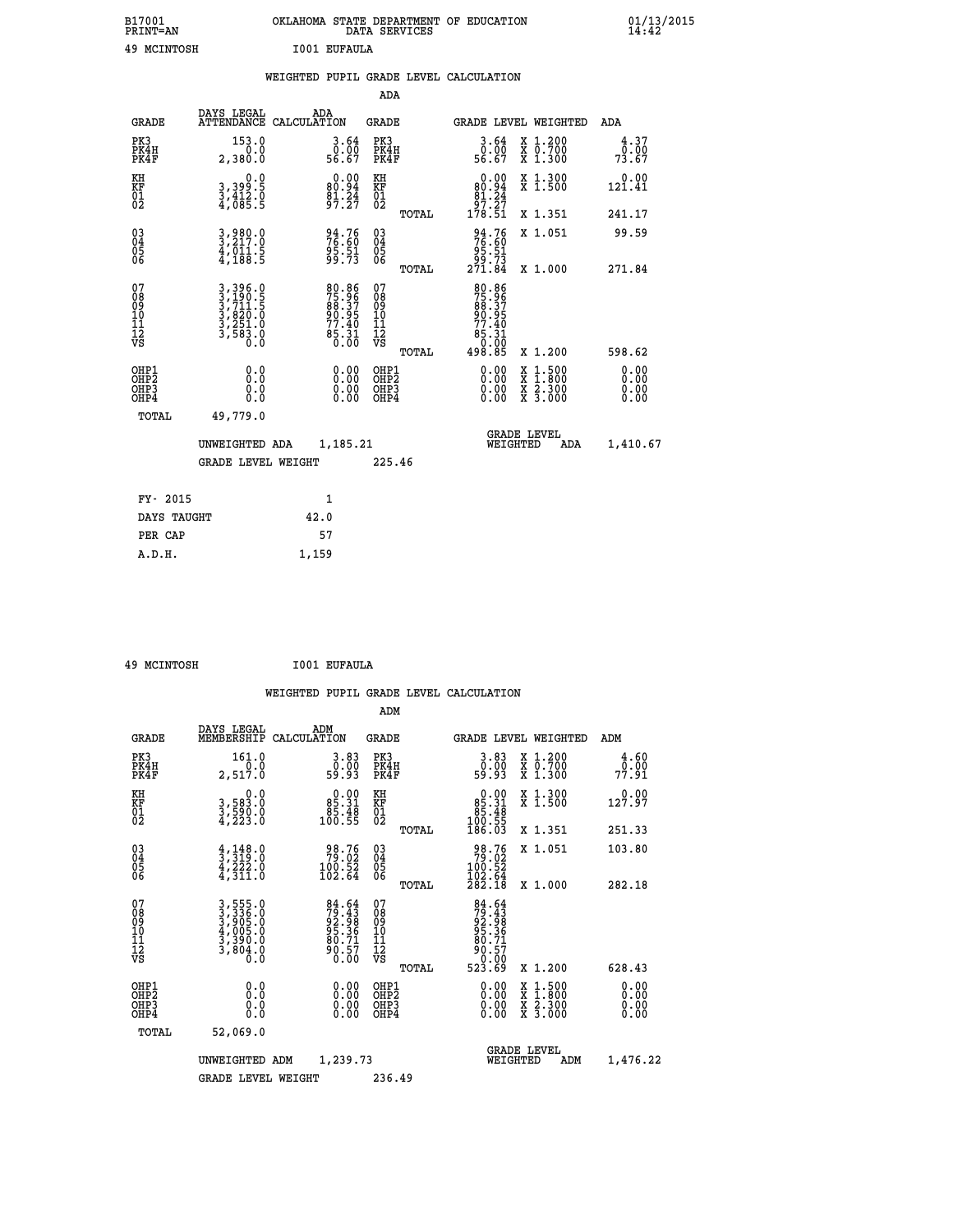| B17001<br><b>PRINT=AN</b> | OKLAHOMA STATE DEPARTMENT OF EDUCATION<br>DATA SERVICES | 01/13/2015 |
|---------------------------|---------------------------------------------------------|------------|
| 49<br>MCINTOSH            | I019 CHECOTAH                                           |            |

|  |  | WEIGHTED PUPIL GRADE LEVEL CALCULATION |
|--|--|----------------------------------------|
|  |  |                                        |

|                                                                    |                                                                                                                                                                    |                                                                                                                              | ADA                                    |       |                                                                                                    |                                          |                                     |
|--------------------------------------------------------------------|--------------------------------------------------------------------------------------------------------------------------------------------------------------------|------------------------------------------------------------------------------------------------------------------------------|----------------------------------------|-------|----------------------------------------------------------------------------------------------------|------------------------------------------|-------------------------------------|
| <b>GRADE</b>                                                       | DAYS LEGAL                                                                                                                                                         | ADA<br>ATTENDANCE CALCULATION                                                                                                | <b>GRADE</b>                           |       |                                                                                                    | <b>GRADE LEVEL WEIGHTED</b>              | <b>ADA</b>                          |
| PK3<br>PK4H<br>PK4F                                                | 185.0<br>0.0<br>3,306.5                                                                                                                                            | $\frac{4.51}{0.00}$<br>80.65                                                                                                 | PK3<br>PK4H<br>PK4F                    |       | $\begin{smallmatrix} 4.51\ 0.00\ 80.65 \end{smallmatrix}$                                          | X 1.200<br>X 0.700<br>X 1.300            | 5.41<br>0.00<br>104.85              |
| KH<br>KF<br>01<br>02                                               | 0.0<br>$\frac{4}{5}, \frac{4}{5}$<br>$\frac{3}{5}$<br>$\frac{3}{5}$<br>$\frac{3}{5}$                                                                               | $\begin{smallmatrix} 0.00\\109.29\\137.55\\116.57 \end{smallmatrix}$                                                         | KH<br>KF<br>01<br>02                   |       | $\begin{smallmatrix} &0.00\ 109.29\ 137.55\ 116.57\ 254.12\ \end{smallmatrix}$                     | X 1.300<br>X 1.500                       | 0.00<br>163.94                      |
|                                                                    |                                                                                                                                                                    |                                                                                                                              |                                        | TOTAL |                                                                                                    | X 1.351                                  | 343.32                              |
| $\begin{smallmatrix} 03 \\[-4pt] 04 \end{smallmatrix}$<br>Ŏ5<br>06 | $\frac{4}{3}, \frac{527}{365}$ .0<br>$\frac{4}{3}, \frac{078}{90}$ .0<br>3,790.5                                                                                   | $\begin{smallmatrix} 1 & 1 & 0 & 0 & 4 & 3 \\ 8 & 2 & 0 & 7 & 9 \\ 9 & 9 & 0 & 4 & 6 \\ 9 & 2 & 0 & 4 & 5 \end{smallmatrix}$ | $\substack{03 \\ 04}$<br>Ŏ5<br>06      |       | $\begin{smallmatrix} 110.43\\ 82.07\\ 99.46\\ 92.45\\ 273.98 \end{smallmatrix}$                    | X 1.051                                  | 116.06                              |
|                                                                    |                                                                                                                                                                    |                                                                                                                              |                                        | TOTAL |                                                                                                    | X 1.000                                  | 273.98                              |
| 07<br>08<br>09<br>101<br>11<br>12<br>VS                            | $\begin{smallmatrix} 4\,,\,625\,.\,0\\ 4\,,\,373\,.\,5\\ 4\,,\,634\,. \,0\\ 4\,,\,498\,. \,5\\ 3\,,\,847\,. \,0\\ 4\,,\,527\,. \,5\\ 0\,. \,0\\ \end{smallmatrix}$ | $\begin{smallmatrix} 112.80\\ 106.67\\ 113.02\\ 109.72\\ 93.83\\ 110.43\\ 0.00 \end{smallmatrix}$                            | 07<br>08<br>09<br>11<br>11<br>12<br>VS |       | $\begin{smallmatrix} 112.80\\ 106.67\\ 113.02\\ 109.72\\ 93.83\\ 110.43 \end{smallmatrix}$<br>0.00 |                                          |                                     |
|                                                                    |                                                                                                                                                                    |                                                                                                                              |                                        | TOTAL | 646.47                                                                                             | X 1.200                                  | 775.76                              |
| OHP1<br>OHP <sub>2</sub><br>OH <sub>P3</sub><br>OHP4               | 161.5<br>0.000                                                                                                                                                     | $3.94$<br>$0.00$<br>$\begin{smallmatrix} 0.00 \ 0.00 \end{smallmatrix}$                                                      | OHP1<br>OHP2<br>OHP <sub>3</sub>       |       | $3.94$<br>$0.00$<br>0.00                                                                           | X 1:500<br>X 1:800<br>X 2:300<br>X 3:000 | $\frac{5.91}{0.00}$<br>0.00<br>0.00 |
| TOTAL                                                              | 60,819.5                                                                                                                                                           |                                                                                                                              |                                        |       |                                                                                                    |                                          |                                     |
|                                                                    | UNWEIGHTED ADA                                                                                                                                                     | 1,483.39                                                                                                                     |                                        |       |                                                                                                    | <b>GRADE LEVEL</b><br>WEIGHTED<br>ADA    | 1,789.23                            |
|                                                                    | <b>GRADE LEVEL WEIGHT</b>                                                                                                                                          |                                                                                                                              | 305.84                                 |       |                                                                                                    |                                          |                                     |
| FY- 2015                                                           |                                                                                                                                                                    | 1                                                                                                                            |                                        |       |                                                                                                    |                                          |                                     |
| DAYS TAUGHT                                                        |                                                                                                                                                                    | 41.0                                                                                                                         |                                        |       |                                                                                                    |                                          |                                     |
| PER CAP                                                            |                                                                                                                                                                    | 64                                                                                                                           |                                        |       |                                                                                                    |                                          |                                     |

 **49 MCINTOSH I019 CHECOTAH**

 **A.D.H. 1,298**

 **ADM**

| <b>GRADE</b>                                       | DAYS LEGAL                                                                           | ADM<br>MEMBERSHIP CALCULATION                                                                                                | <b>GRADE</b>                                        |       | GRADE LEVEL WEIGHTED                                                                                              |                                                                                                                     | ADM                          |  |
|----------------------------------------------------|--------------------------------------------------------------------------------------|------------------------------------------------------------------------------------------------------------------------------|-----------------------------------------------------|-------|-------------------------------------------------------------------------------------------------------------------|---------------------------------------------------------------------------------------------------------------------|------------------------------|--|
| PK3<br>PK4H<br>PK4F                                | 185.0<br>0.0<br>3,457.0                                                              | 4.51<br>0.00<br>84.32                                                                                                        | PK3<br>PK4H<br>PK4F                                 |       | $\begin{smallmatrix} 4.51\ 0.00\ 84.32 \end{smallmatrix}$                                                         | X 1.200<br>X 0.700<br>X 1.300                                                                                       | 5.41<br>0.00<br>109.62       |  |
| KH<br>KF<br>01<br>02                               | 0.0<br>4,721.0<br>5,877.0<br>5,001.0                                                 | $\begin{array}{c} 0.00 \\ 115.15 \\ 143.34 \\ 121.98 \end{array}$                                                            | KH<br>KF<br>01<br>02                                |       | $\begin{array}{c} 0.00 \\ 115.15 \\ 143.34 \\ 121.98 \\ 265.32 \end{array}$                                       | X 1.300<br>X 1.500                                                                                                  | 172.73                       |  |
|                                                    |                                                                                      |                                                                                                                              |                                                     | TOTAL |                                                                                                                   | X 1.351                                                                                                             | 358.45                       |  |
| $\begin{matrix} 03 \\ 04 \\ 05 \\ 06 \end{matrix}$ | $\frac{4}{3}, \frac{674}{502}$ :0<br>$\frac{4}{4}, \frac{175}{018}$ :0               | $\begin{smallmatrix} 1 & 1 & 4 & . & 0 & 0 \\ 8 & 5 & . & 4 & 1 \\ 1 & 0 & 1 & . & 8 \\ 9 & 8 & . & 0 & 0 \end{smallmatrix}$ | $\begin{array}{c} 03 \\ 04 \\ 05 \\ 06 \end{array}$ |       | $\begin{smallmatrix} 114.00\\ 85.41\\ 101.83\\ 98.00\\ 285.24 \end{smallmatrix}$                                  | X 1.051                                                                                                             | 119.81                       |  |
|                                                    |                                                                                      |                                                                                                                              |                                                     | TOTAL |                                                                                                                   | X 1.000                                                                                                             | 285.24                       |  |
| 07<br>08<br>09<br>101<br>11<br>12<br>VS            | $4,870.0$<br>$4,588.0$<br>$4,7893.0$<br>$4,780.0$<br>$4,101.0$<br>$4,825.0$<br>$0.0$ | 118.78<br>$\begin{smallmatrix} 110.790\ 111.90\ 119.34\ 116.59\ 100.02\ 117.68\ 0.00 \end{smallmatrix}$                      | 07<br>08<br>09<br>001<br>11<br>11<br>12<br>VS       | TOTAL | 118.78<br>$\begin{smallmatrix} 111.900 \ 111.900 \ 116.592 \ 100.022 \ 117.68 \ 0.000 \ 684.31 \end{smallmatrix}$ | X 1.200                                                                                                             | 821.17                       |  |
| OHP1<br>OHP2<br>OHP3<br>OHP4                       | 166.0<br>0.0<br>0.0<br>0.0                                                           | $\begin{smallmatrix} 4.05\ 0.00 \end{smallmatrix}$<br>0.00                                                                   | OHP1<br>OHP2<br>OHP3<br>OHP4                        |       | $\begin{smallmatrix} 4.05\ 0.00 \ 0.00 \end{smallmatrix}$<br>0.00                                                 | $\begin{array}{l} \mathtt{X} & 1.500 \\ \mathtt{X} & 1.800 \\ \mathtt{X} & 2.300 \\ \mathtt{X} & 3.000 \end{array}$ | 6.08<br>0.00<br>0.00<br>0.00 |  |
| TOTAL                                              | 63,833.0                                                                             |                                                                                                                              |                                                     |       |                                                                                                                   |                                                                                                                     |                              |  |
|                                                    | UNWEIGHTED                                                                           | 1,556.90<br>ADM                                                                                                              |                                                     |       | WEIGHTED                                                                                                          | <b>GRADE LEVEL</b><br>ADM                                                                                           | 1,878.51                     |  |
|                                                    | <b>GRADE LEVEL WEIGHT</b>                                                            |                                                                                                                              | 321.61                                              |       |                                                                                                                   |                                                                                                                     |                              |  |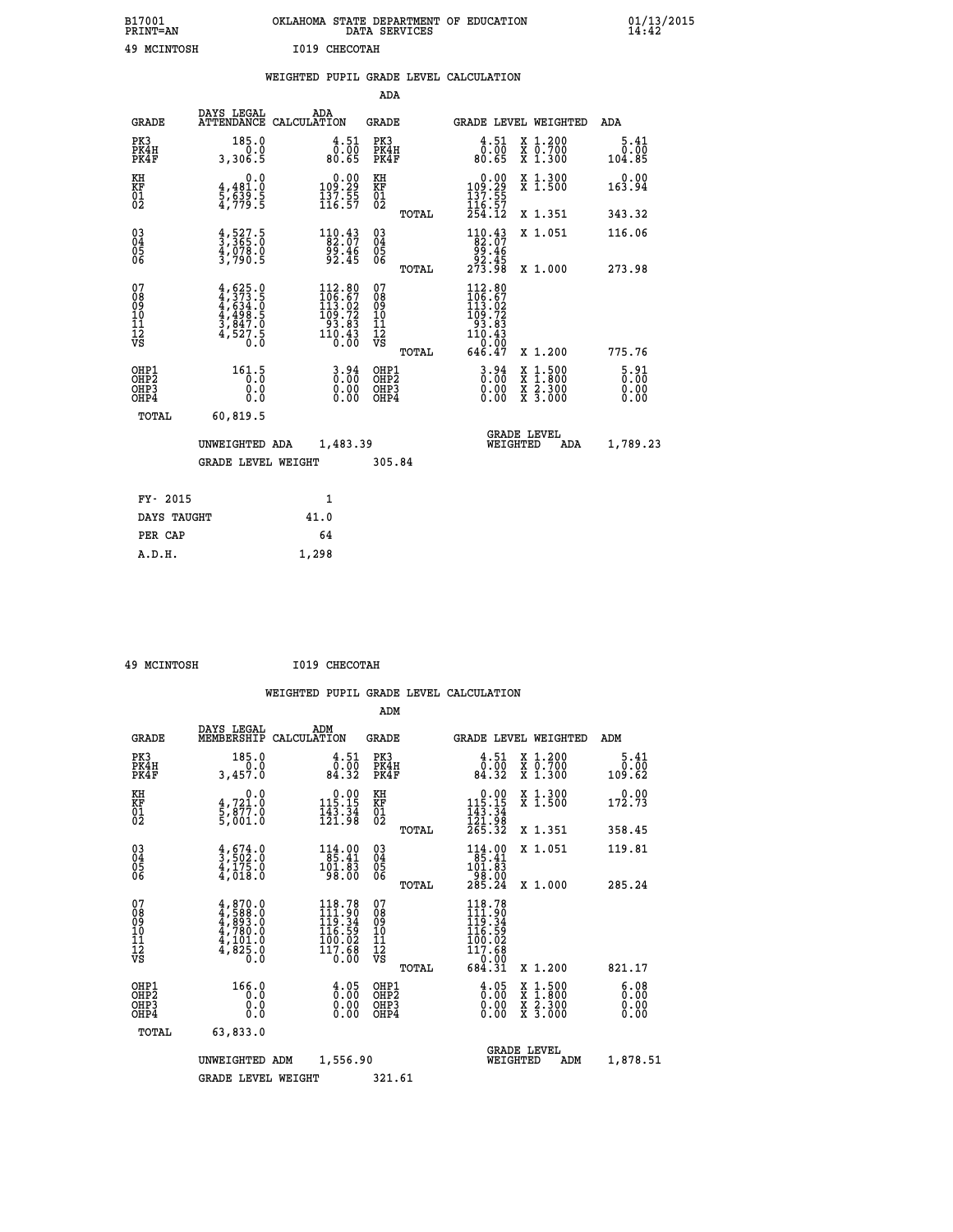| B17001<br>PRINT=AN | OKLAHOMA STATE DEPARTMENT OF EDUCATION<br>DATA SERVICES | 01/13/2015<br>14:42 |
|--------------------|---------------------------------------------------------|---------------------|
| 49<br>MCINTOSH     | I027<br><b>MIDWAY</b>                                   |                     |

|                                                                    |                                                           |                                                                                              |                                                    |                              | WEIGHTED PUPIL GRADE LEVEL CALCULATION                                                                 |                                                                                                                                           |                              |
|--------------------------------------------------------------------|-----------------------------------------------------------|----------------------------------------------------------------------------------------------|----------------------------------------------------|------------------------------|--------------------------------------------------------------------------------------------------------|-------------------------------------------------------------------------------------------------------------------------------------------|------------------------------|
|                                                                    |                                                           |                                                                                              |                                                    | <b>ADA</b>                   |                                                                                                        |                                                                                                                                           |                              |
| <b>GRADE</b>                                                       | DAYS LEGAL                                                | ADA<br>ATTENDANCE CALCULATION                                                                | <b>GRADE</b>                                       |                              |                                                                                                        | GRADE LEVEL WEIGHTED                                                                                                                      | <b>ADA</b>                   |
| PK3<br>PK4H<br>PK4F                                                | 0.0<br>0.0<br>347.5                                       | $\begin{smallmatrix} 0.00 \ 0.00 \ 9.39 \end{smallmatrix}$                                   | PK3                                                | PK4H<br>PK4F                 | 0.00<br>$0.00$<br>9.39                                                                                 | X 1.200<br>X 0.700<br>X 1.300                                                                                                             | 0.00<br>0.00<br>12.21        |
| KH<br>KF<br>01<br>02                                               | 0.0<br>393.0<br>527.5<br>540.5                            | $\begin{smallmatrix} 0.00\\ 10.62\\ 14.26\\ 14.61 \end{smallmatrix}$                         | KH<br>KF<br>01<br>02                               |                              | $\begin{smallmatrix} 0.00\\ 10.62\\ 14.26\\ 14.61\\ 28.87 \end{smallmatrix}$                           | X 1.300<br>X 1.500                                                                                                                        | 0.00<br>15.93                |
|                                                                    |                                                           |                                                                                              |                                                    | TOTAL                        |                                                                                                        | X 1.351                                                                                                                                   | 39.00                        |
| $\begin{smallmatrix} 03 \\[-4pt] 04 \end{smallmatrix}$<br>Ŏ5<br>06 | $493.5$<br>$477.0$<br>743.5<br>817.0                      | $\begin{smallmatrix} 13\cdot 34\\ 12\cdot 89\\ 20\cdot 09\\ 22\cdot 08 \end{smallmatrix}$    | $\begin{matrix} 03 \\ 04 \\ 05 \\ 06 \end{matrix}$ |                              | $\begin{smallmatrix} 13\cdot 34\\ 12\cdot 89\\ 20\cdot 09\\ 22\cdot 08\\ 55\cdot 06 \end{smallmatrix}$ | X 1.051                                                                                                                                   | 14.02                        |
|                                                                    |                                                           |                                                                                              |                                                    | TOTAL                        |                                                                                                        | X 1.000                                                                                                                                   | 55.06                        |
| 07<br>08<br>09<br>11<br>11<br>12<br>VS                             | 558.0<br>616.0<br>674.0<br>741.0<br>$\frac{537.0}{622.0}$ | $\begin{smallmatrix} 15.08\\ 16.65\\ 18.22\\ 20.03\\ 14.51\\ 16.81\\ 0.00 \end{smallmatrix}$ | 07<br>08<br>09<br>11<br>11<br>12<br>VS             | TOTAL                        | 15.08<br>16.65<br>18.22<br>20.03<br>14.51<br>16.81<br>0:00<br>101:30                                   | X 1.200                                                                                                                                   | 121.56                       |
| OHP1<br>OHP2<br>OH <sub>P3</sub><br>OH <sub>P4</sub>               | 0.0<br>Ŏ.Ŏ<br>0.0<br>0.0                                  | 0.00<br>$\begin{smallmatrix} 0.00 \ 0.00 \end{smallmatrix}$                                  |                                                    | OHP1<br>OHP2<br>OHP3<br>OHP4 | $0.00$<br>$0.00$<br>0.00                                                                               | $\begin{smallmatrix} \mathtt{X} & 1\cdot500\\ \mathtt{X} & 1\cdot800\\ \mathtt{X} & 2\cdot300\\ \mathtt{X} & 3\cdot000 \end{smallmatrix}$ | 0.00<br>0.00<br>0.00<br>0.00 |
| <b>TOTAL</b>                                                       | 8,087.5                                                   |                                                                                              |                                                    |                              |                                                                                                        |                                                                                                                                           |                              |
|                                                                    | UNWEIGHTED ADA                                            |                                                                                              | 218.58                                             |                              | WEIGHTED                                                                                               | <b>GRADE LEVEL</b><br>ADA                                                                                                                 | 257.78                       |
|                                                                    | GRADE LEVEL WEIGHT                                        |                                                                                              |                                                    | 39.20                        |                                                                                                        |                                                                                                                                           |                              |
| FY- 2015                                                           |                                                           | $\mathbf{1}$                                                                                 |                                                    |                              |                                                                                                        |                                                                                                                                           |                              |
| DAYS TAUGHT                                                        |                                                           | 37.0                                                                                         |                                                    |                              |                                                                                                        |                                                                                                                                           |                              |
| PER CAP                                                            |                                                           | 90                                                                                           |                                                    |                              |                                                                                                        |                                                                                                                                           |                              |

| 49 MCINTOSH | I027 MIDWAY |
|-------------|-------------|

|                                                    |                                                              |                    |                                                                                                                 |                                   |       | WEIGHTED PUPIL GRADE LEVEL CALCULATION                                               |                                                                                                                                           |                       |        |
|----------------------------------------------------|--------------------------------------------------------------|--------------------|-----------------------------------------------------------------------------------------------------------------|-----------------------------------|-------|--------------------------------------------------------------------------------------|-------------------------------------------------------------------------------------------------------------------------------------------|-----------------------|--------|
|                                                    |                                                              |                    |                                                                                                                 | ADM                               |       |                                                                                      |                                                                                                                                           |                       |        |
| <b>GRADE</b>                                       | DAYS LEGAL<br>MEMBERSHIP                                     | ADM<br>CALCULATION |                                                                                                                 | <b>GRADE</b>                      |       |                                                                                      | <b>GRADE LEVEL WEIGHTED</b>                                                                                                               | ADM                   |        |
| PK3<br>PK4H<br>PK4F                                | 0.0<br>0.0<br>360.0                                          |                    | $\begin{smallmatrix} 0.00\ 0.00\ 9.73 \end{smallmatrix}$                                                        | PK3<br>PK4H<br>PK4F               |       | $0.00$<br>$0.00$<br>$9.73$                                                           | X 1.200<br>X 0.700<br>X 1.300                                                                                                             | 0.00<br>0.00<br>12.65 |        |
| KH<br>KF<br>01<br>02                               | 442.0<br>$\frac{566}{585}$ :0                                |                    | $\begin{array}{c} 0.00 \\ 11.95 \\ 15.30 \\ 15.81 \end{array}$                                                  | KH<br>KF<br>01<br>02              |       | $\begin{array}{r} 0.00 \\ 11.95 \\ 15.30 \\ 15.81 \\ 31.11 \end{array}$              | X 1.300<br>X 1.500                                                                                                                        | 0.00<br>17.93         |        |
|                                                    |                                                              |                    |                                                                                                                 |                                   | TOTAL |                                                                                      | X 1.351                                                                                                                                   | 42.03                 |        |
| $\begin{matrix} 03 \\ 04 \\ 05 \\ 06 \end{matrix}$ | 522.0<br>800.0<br>848.0                                      |                    | $\frac{14}{13}$ : $\frac{11}{70}$<br>$\frac{\bar{2}\bar{1}\cdot\dot{6}\bar{2}}{22\cdot92}$                      | $\substack{03 \\ 04}$<br>Ŏ5<br>06 |       | $14.11$<br>$13.70$<br>$21.62$<br>$22.92$<br>$58.24$                                  | X 1.051                                                                                                                                   | 14.83                 |        |
|                                                    |                                                              |                    |                                                                                                                 |                                   | TOTAL |                                                                                      | X 1.000                                                                                                                                   | 58.24                 |        |
| 07<br>0890112<br>1112<br>VS                        | 577.0<br>636.0<br>731.0<br>767.0<br>762.0<br>5638.0<br>638.0 |                    | $15.59$<br>$17.19$<br>$\frac{16}{20}$ . 76<br>$\frac{20}{15}$ . 73<br>$\frac{15}{17}$ . 24<br>$\frac{24}{0.00}$ | 07<br>08901123<br>1112<br>VS      | TOTAL | $15.59$<br>$17.19$<br>$19.76$<br>$20.73$<br>$15.19$<br>$17.24$<br>$0.00$<br>$105.70$ | $X_1.200$                                                                                                                                 | 126.84                |        |
|                                                    |                                                              |                    |                                                                                                                 |                                   |       |                                                                                      |                                                                                                                                           |                       |        |
| OHP1<br>OHP2<br>OH <sub>P3</sub><br>OHP4           | 0.0<br>0.000                                                 |                    | $\begin{smallmatrix} 0.00 \ 0.00 \ 0.00 \ 0.00 \end{smallmatrix}$                                               | OHP1<br>OHP2<br>OHP3<br>OHP4      |       |                                                                                      | $\begin{smallmatrix} \mathtt{X} & 1\cdot500\\ \mathtt{X} & 1\cdot800\\ \mathtt{X} & 2\cdot300\\ \mathtt{X} & 3\cdot000 \end{smallmatrix}$ | 0.00<br>0.00<br>0.00  |        |
| TOTAL                                              | 8,541.0                                                      |                    |                                                                                                                 |                                   |       |                                                                                      |                                                                                                                                           |                       |        |
|                                                    | UNWEIGHTED ADM                                               |                    | 230.84                                                                                                          |                                   |       | WEIGHTED                                                                             | <b>GRADE LEVEL</b><br>ADM                                                                                                                 |                       | 272.52 |
|                                                    | <b>GRADE LEVEL WEIGHT</b>                                    |                    |                                                                                                                 | 41.68                             |       |                                                                                      |                                                                                                                                           |                       |        |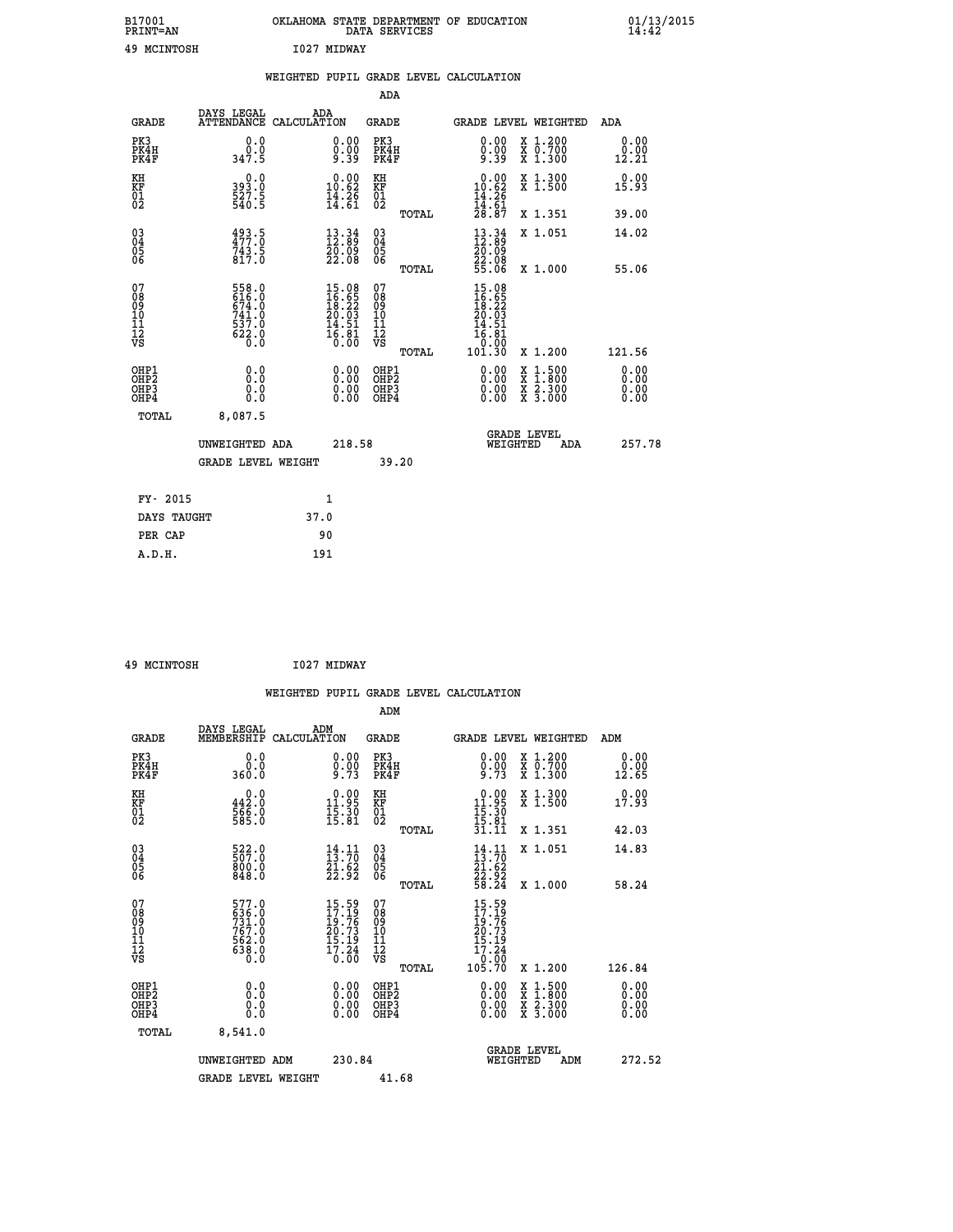| B17001<br>PRINT=AN                                 |                                                                             |            |                                                                               |                                          | DATA SERVICES | OKLAHOMA STATE DEPARTMENT OF EDUCATION                                                        |                                                           | $01/13/2015$<br>14:42        |
|----------------------------------------------------|-----------------------------------------------------------------------------|------------|-------------------------------------------------------------------------------|------------------------------------------|---------------|-----------------------------------------------------------------------------------------------|-----------------------------------------------------------|------------------------------|
| 49 MCINTOSH                                        |                                                                             | I064 HANNA |                                                                               |                                          |               |                                                                                               |                                                           |                              |
|                                                    |                                                                             |            |                                                                               |                                          |               | WEIGHTED PUPIL GRADE LEVEL CALCULATION                                                        |                                                           |                              |
|                                                    |                                                                             |            |                                                                               | ADA                                      |               |                                                                                               |                                                           |                              |
| <b>GRADE</b>                                       | DAYS LEGAL<br>ATTENDANCE CALCULATION                                        | ADA        |                                                                               | GRADE                                    |               |                                                                                               | GRADE LEVEL WEIGHTED                                      | ADA                          |
| PK3<br>PK4H<br>PK4F                                | 0.0<br>0.0<br>245.0                                                         |            | $0.00$<br>$0.00$<br>5.70                                                      | PK3<br>PK4H<br>PK4F                      |               | $\begin{smallmatrix} 0.00\\ 0.00\\ 5.70 \end{smallmatrix}$                                    | X 1.200<br>X 0.700<br>X 1.300                             | 0.00<br>0.00<br>7.41         |
| KH<br>KF<br>$^{01}_{02}$                           | 0.0<br>164.0<br>374.0<br>261.5                                              |            | $\begin{smallmatrix} 0.00\ 3.81\ 8.70\ 6.08 \end{smallmatrix}$                | KH<br>KF<br>$^{01}_{02}$                 |               | $\begin{smallmatrix} 0.00\\ 3.81\\ 8.70\\ 6.08 \end{smallmatrix}$                             | X 1.300<br>X 1.500                                        | 0.00<br>5.72                 |
|                                                    |                                                                             |            |                                                                               |                                          | TOTAL         | 14.78                                                                                         | X 1.351                                                   | 19.97                        |
| $\begin{matrix} 03 \\ 04 \\ 05 \\ 06 \end{matrix}$ | $175.5$<br>$352.0$<br>248.0<br>396.5                                        |            | $\begin{array}{c} 4.08 \\[-4pt] 8.19 \\[-4pt] 5.77 \\[-4pt] 9.22 \end{array}$ | 03<br>04<br>05<br>06                     |               | $\frac{4}{8}$ : 19<br>$\frac{5.77}{9.22}$<br>23.18                                            | X 1.051                                                   | 4.29                         |
|                                                    |                                                                             |            |                                                                               |                                          | TOTAL         |                                                                                               | X 1.000                                                   | 23.18                        |
| 07<br>08<br>09<br>10<br>11<br>12<br>VS             | 318.5<br>$\frac{271.5}{124.5}$<br>$\frac{411.5}{436.0}$<br>$^{207.5}_{0.0}$ |            | $7.41$<br>$6.31$<br>$2.90$<br>$9.57$<br>$10.14$<br>$4.83$<br>$0.00$           | 07<br>08<br>09<br>10<br>11<br>ĪŹ<br>VŜ   | TOTAL         | 7.41<br>$\begin{array}{c} 6:31 \\ 2:90 \\ 9:57 \\ 10:14 \end{array}$<br>4.83<br>0.00<br>41.16 | X 1.200                                                   | 49.39                        |
| OHP1<br>OHP2<br>OHP3<br>OHP4                       | 0.0<br>Ō.Ō<br>0.0<br>0.0                                                    |            | 0.00<br>0.00<br>0.00                                                          | OHP1<br>OHP <sub>2</sub><br>OHP3<br>OHP4 |               | 0.00<br>0.00<br>0.00                                                                          | X 1:500<br>X 1:800<br>$\frac{x}{x}$ $\frac{5.300}{3.000}$ | 0.00<br>0.00<br>0.00<br>0.00 |
| TOTAL                                              | 3,986.0                                                                     |            |                                                                               |                                          |               |                                                                                               |                                                           |                              |
|                                                    | UNWEIGHTED ADA                                                              |            | 92.71                                                                         |                                          |               | WEIGHTED                                                                                      | <b>GRADE LEVEL</b><br>ADA                                 | 109.96                       |
|                                                    | <b>GRADE LEVEL WEIGHT</b>                                                   |            |                                                                               |                                          | 17.25         |                                                                                               |                                                           |                              |
| FY- 2015                                           |                                                                             | 1          |                                                                               |                                          |               |                                                                                               |                                                           |                              |
| DAYS TAUGHT                                        |                                                                             | 43.0       |                                                                               |                                          |               |                                                                                               |                                                           |                              |
| PER CAP                                            |                                                                             | 147        |                                                                               |                                          |               |                                                                                               |                                                           |                              |

| 49 MCINTOSH | I064 HANNA |
|-------------|------------|

|                                                                              |                                                                   |                                                                                  |                                                     | WEIGHTED PUPIL GRADE LEVEL CALCULATION                                                                                                                                                                                                                                         |                                          |                              |
|------------------------------------------------------------------------------|-------------------------------------------------------------------|----------------------------------------------------------------------------------|-----------------------------------------------------|--------------------------------------------------------------------------------------------------------------------------------------------------------------------------------------------------------------------------------------------------------------------------------|------------------------------------------|------------------------------|
|                                                                              |                                                                   |                                                                                  | ADM                                                 |                                                                                                                                                                                                                                                                                |                                          |                              |
| <b>GRADE</b>                                                                 | DAYS LEGAL<br>MEMBERSHIP                                          | ADM<br>CALCULATION                                                               | <b>GRADE</b>                                        | <b>GRADE LEVEL WEIGHTED</b>                                                                                                                                                                                                                                                    |                                          | ADM                          |
| PK3<br>PK4H<br>PK4F                                                          | 0.0<br>245.0                                                      | $\begin{smallmatrix} 0.00 \ 0.00 \ 5.70 \end{smallmatrix}$                       | PK3<br>PK4H<br>PK4F                                 | $\begin{smallmatrix} 0.00\\ 0.00\\ 5.70 \end{smallmatrix}$                                                                                                                                                                                                                     | X 1.200<br>X 0.700<br>X 1.300            | 0.00<br>0.00<br>7.41         |
| KH<br>KF<br>01<br>02                                                         | $165.0$<br>$375.0$<br>$262.0$                                     | $\begin{smallmatrix} 0.00\\ 3.84\\ 8.72\\ 6.09 \end{smallmatrix}$                | KH<br>KF<br>01<br>02                                | $\begin{smallmatrix} 0.00\\ 3.84\\ 8.72\\ 6.09\\ 14.81\\ \end{smallmatrix}$                                                                                                                                                                                                    | X 1.300<br>X 1.500                       | 0.00<br>5.76                 |
|                                                                              |                                                                   |                                                                                  | TOTAL                                               |                                                                                                                                                                                                                                                                                | X 1.351                                  | 20.01                        |
| $\begin{matrix} 03 \\ 04 \\ 05 \\ 06 \end{matrix}$                           | 183.0<br>371.0<br>$\frac{261.0}{412.0}$                           | $\begin{array}{c} 4.26 \\ 8.63 \\ 6.07 \\ 9.58 \end{array}$                      | $\begin{array}{c} 03 \\ 04 \\ 05 \\ 06 \end{array}$ | $\begin{array}{c} 4.26 \\ 8.63 \\ 6.07 \\ 9.58 \\ 24.28 \end{array}$                                                                                                                                                                                                           | X 1.051                                  | 4.48                         |
|                                                                              |                                                                   |                                                                                  | TOTAL                                               |                                                                                                                                                                                                                                                                                | X 1.000                                  | 24.28                        |
| 07<br>08<br>09<br>101<br>112<br>VS                                           | 326.0<br>286.0<br>129.0<br>$447.0$<br>$463.0$<br>$215.0$<br>$0.0$ | $\begin{smallmatrix}7.58\\6.65\\3.00\\10.40\\10.77\\5.00\\0.00\end{smallmatrix}$ | 07<br>08<br>09<br>11<br>11<br>12<br>VS<br>TOTAL     | $7.58\n6.65\n3.00\n10.40$<br>$\begin{smallmatrix} 10.77 \ 5.00 \ 0.00 \end{smallmatrix}$<br>43.40                                                                                                                                                                              | X 1.200                                  | 52.08                        |
| OHP1<br>OH <sub>P</sub> <sub>2</sub><br>OH <sub>P3</sub><br>OH <sub>P4</sub> | 0.0<br>0.000                                                      | $\begin{smallmatrix} 0.00 \ 0.00 \ 0.00 \ 0.00 \end{smallmatrix}$                | OHP1<br>OHP2<br>OHP3<br>OHP4                        | $\begin{smallmatrix} 0.00 & 0.00 & 0.00 & 0.00 & 0.00 & 0.00 & 0.00 & 0.00 & 0.00 & 0.00 & 0.00 & 0.00 & 0.00 & 0.00 & 0.00 & 0.00 & 0.00 & 0.00 & 0.00 & 0.00 & 0.00 & 0.00 & 0.00 & 0.00 & 0.00 & 0.00 & 0.00 & 0.00 & 0.00 & 0.00 & 0.00 & 0.00 & 0.00 & 0.00 & 0.00 & 0.0$ | X 1:500<br>X 1:800<br>X 2:300<br>X 3:000 | 0.00<br>0.00<br>0.00<br>0.00 |
| TOTAL                                                                        | 4,140.0                                                           |                                                                                  |                                                     |                                                                                                                                                                                                                                                                                |                                          |                              |
|                                                                              | UNWEIGHTED ADM                                                    | 96.29                                                                            |                                                     | GRADE LEVEL<br>WEIGHTED                                                                                                                                                                                                                                                        | ADM                                      | 114.02                       |
|                                                                              | <b>GRADE LEVEL WEIGHT</b>                                         |                                                                                  | 17.73                                               |                                                                                                                                                                                                                                                                                |                                          |                              |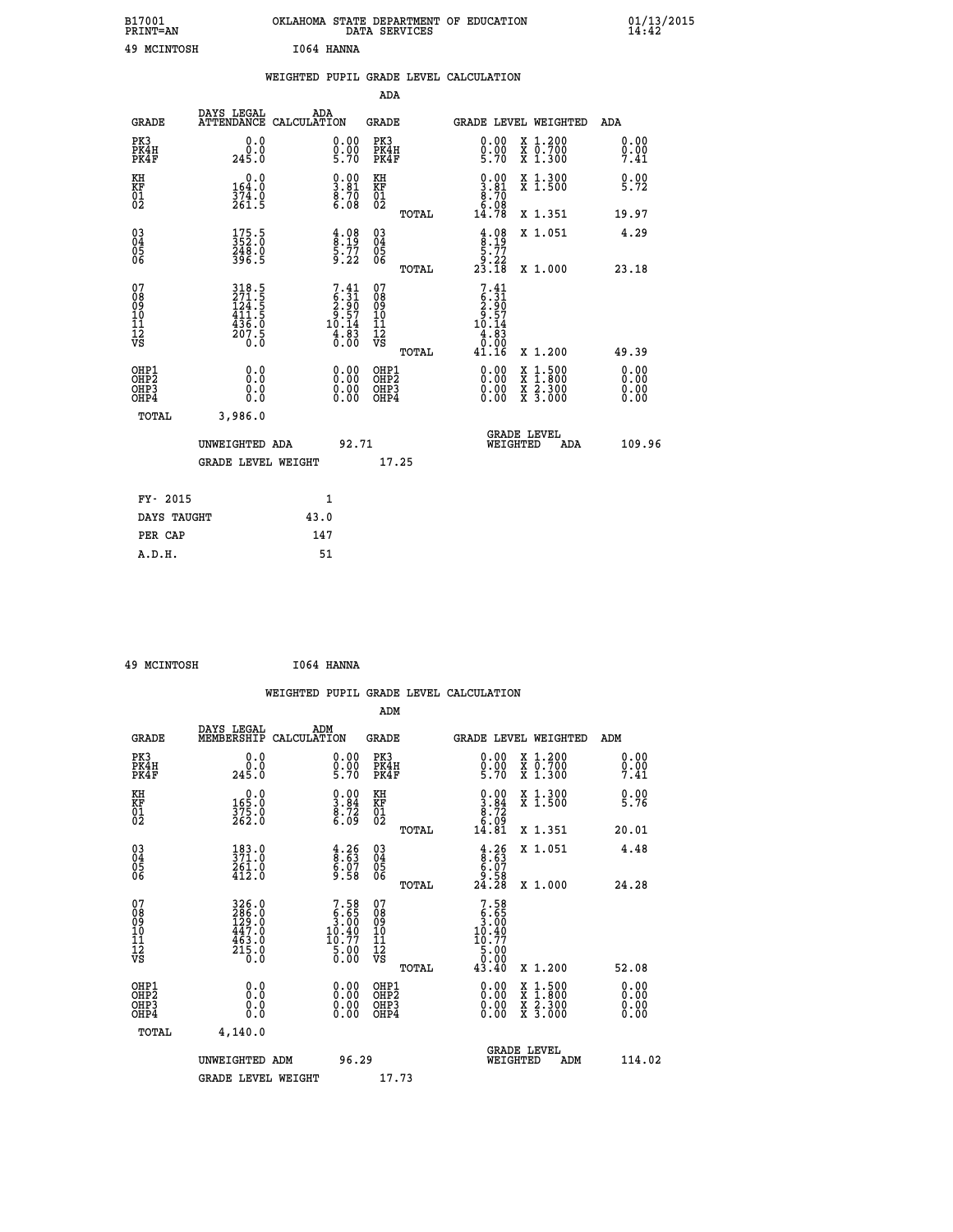| 7001<br>INT=AN | OKLAHOMA STATE DEPARTMENT OF EDUCATION<br>DATA SERVICES |  |
|----------------|---------------------------------------------------------|--|
| MCINTOSH       | COUNTY TOTALS                                           |  |

 **B17001<br>PRINT=AN** 

 **B17001 OKLAHOMA STATE DEPARTMENT OF EDUCATION 01/13/2015**

|                                              |                                                                                 | WEIGHTED PUPIL GRADE LEVEL CALCULATION                                     |                                         |       |                                                                                                      |                                                                                        |                         |
|----------------------------------------------|---------------------------------------------------------------------------------|----------------------------------------------------------------------------|-----------------------------------------|-------|------------------------------------------------------------------------------------------------------|----------------------------------------------------------------------------------------|-------------------------|
|                                              |                                                                                 |                                                                            | ADA                                     |       |                                                                                                      |                                                                                        |                         |
| <b>GRADE</b>                                 | DAYS LEGAL                                                                      | ADA<br>ATTENDANCE CALCULATION                                              | <b>GRADE</b>                            |       |                                                                                                      | GRADE LEVEL WEIGHTED                                                                   | ADA                     |
| PK3<br>PK4H<br>PK4F                          | 420.0<br>0.0<br>6,936.5                                                         | $10.15$<br>$0.00$<br>169.39                                                | PK3<br>PK4H<br>PK4F                     |       | 10.15<br>00.07<br>169.39                                                                             | X 1.200<br>X 0.700<br>X 1.300                                                          | 12.18<br>0.00<br>220.21 |
| KH<br>KF<br>01<br>02                         | $\begin{smallmatrix} & & 0.0\, 9,353.5\, 10,485.0\, 10,385.0 \end{smallmatrix}$ | 227.66<br>255.34<br>252.79                                                 | KH<br>KF<br>01<br>02                    |       | 227.66<br>$\frac{255}{252}$ . $\frac{34}{79}$<br>508.13                                              | X 1.300<br>X 1.500                                                                     | $0.00$<br>341.51        |
|                                              |                                                                                 |                                                                            |                                         | TOTAL |                                                                                                      | X 1.351                                                                                | 686.49                  |
| $^{03}_{04}$<br>05                           | 9,835.5<br>7,796.5<br>9,981.5<br>9,653.0                                        | 239.49<br>189.66<br>243.56<br>235.17                                       | $^{03}_{04}$<br>0500                    |       | 239.49<br>189.66<br>243.56<br>235.17<br>668.39                                                       | X 1.051                                                                                | 920.09                  |
| 06                                           |                                                                                 |                                                                            |                                         | TOTAL |                                                                                                      | X 1.000                                                                                | 668.39                  |
| 07<br>08<br>09<br>01<br>11<br>11<br>12<br>VS | 9,419.0<br>8,979.0<br>9,144.0<br>9,471.0<br>8,071.0<br>8,940.0                  | 229.19<br>219.20<br>222.51<br>230.27<br>230.27<br>195.88<br>217.38<br>0.00 | 07<br>08<br>09<br>101<br>11<br>12<br>VS | TOTAL | 229.19<br>219.20<br>222.51<br>230.27<br>195.88<br>195.88<br>217.38<br>00.0 <sup>--</sup><br>1,314.43 | X 1.200                                                                                | 1,577.31                |
| OHP1<br>OHP2<br>OHP3<br>OHP4                 | 161.5<br>0.0<br>0.0                                                             | $\begin{smallmatrix} 3.94\ 0.00\ 0.00 \end{smallmatrix}$                   | OHP1<br>OHP2<br>OHP3<br>OHP4            |       | $\begin{smallmatrix} 3.94\ 0.00\ 0.00 \end{smallmatrix}$                                             | $\begin{smallmatrix} 1.500\ 1.800\ 2.300\ 3.000 \end{smallmatrix}$<br>X<br>X<br>X<br>X | 5.81<br>0.00            |
| TOTAL                                        | 129,032.0                                                                       |                                                                            |                                         |       |                                                                                                      |                                                                                        |                         |
|                                              | UNWEIGHTED ADA                                                                  | 3,141.58                                                                   |                                         |       | WEIGHTED                                                                                             | <b>GRADE LEVEL</b><br>ADA                                                              | 3,763.70                |
|                                              | <b>GRADE LEVEL WEIGHT</b>                                                       |                                                                            | 622.12                                  |       |                                                                                                      |                                                                                        |                         |
| FY- 2015                                     |                                                                                 | $\mathbf{1}$                                                               |                                         |       |                                                                                                      |                                                                                        |                         |
| DAYS TAUGHT                                  |                                                                                 | 241.0                                                                      |                                         |       |                                                                                                      |                                                                                        |                         |
| PER CAP                                      |                                                                                 | 520                                                                        |                                         |       |                                                                                                      |                                                                                        |                         |

 **MCINTOSH COUNTY TOTALS**

 **A.D.H. 2,846**

|                                                       |                                                                           |                                                                   | ADM                                                |                                                                              |                                          |                              |
|-------------------------------------------------------|---------------------------------------------------------------------------|-------------------------------------------------------------------|----------------------------------------------------|------------------------------------------------------------------------------|------------------------------------------|------------------------------|
| <b>GRADE</b>                                          | DAYS LEGAL<br>MEMBERSHIP                                                  | ADM<br>CALCULATION                                                | <b>GRADE</b>                                       | <b>GRADE LEVEL WEIGHTED</b>                                                  |                                          | ADM                          |
| PK3<br>PK4H<br>PK4F                                   | 428.0<br>0.0<br>7,313.0                                                   | 10.34<br>0.00<br>178.65                                           | PK3<br>PK4H<br>PK4F                                | 10.34<br>0.00<br>178.65                                                      | X 1.200<br>X 0.700<br>X 1.300            | 12.18<br>0.00<br>232.25      |
| KH<br>KF<br>01<br>02                                  | 0.0<br>0,874.0<br>0,969.0<br>10,826.0                                     | $0.00$<br>240.45<br>267.17<br>263.65                              | KH<br>KF<br>01<br>02                               | 0.00<br>240:45<br>267:17<br>263:65<br>530:82                                 | X 1.300<br>X 1.500                       | 0.00<br>360.69               |
|                                                       |                                                                           |                                                                   | TOTAL                                              |                                                                              | X 1.351                                  | 717.14                       |
| 03<br>04<br>05<br>06                                  | 10,223.0<br>8,105.0<br>10,385.0<br>10,061.0                               | 248.97<br>197.19<br>253.47<br>245.14                              | $\begin{matrix} 03 \\ 04 \\ 05 \\ 06 \end{matrix}$ | 248.97<br>197.19<br>253:47<br>245:14<br>695:80                               | X 1.051                                  | 261.67                       |
|                                                       |                                                                           |                                                                   | TOTAL                                              |                                                                              | X 1.000                                  | 695.80                       |
| 07<br>08<br>09<br>101<br>112<br>VS                    | 9,856.0<br>9,388.0<br>9,658.0<br>9,999.0<br>8,516.0<br>8,516.0<br>9,482.0 | 239.80<br>229.17<br>235.08<br>243.08<br>206.69<br>230.49<br>0.00  | 07<br>08<br>09<br>11<br>11<br>12<br>VS<br>TOTAL    | 239.80<br>229.17<br>235.08<br>243.08<br>206.69<br>230.49<br>0.00<br>1,384.31 | X 1.200                                  | 1,661.18                     |
| OHP1<br>OH <sub>P</sub> 2<br>OH <sub>P3</sub><br>OHP4 | 166.0<br>0.0<br>0.000                                                     | $\begin{smallmatrix} 4.05\ 0.00 \ 0.00 \end{smallmatrix}$<br>0.00 | OHP1<br>OHP2<br>OHP3<br>OHP4                       | $\begin{smallmatrix} 4.05\ 0.00 \ 0.00 \end{smallmatrix}$<br>0.00            | X 1:500<br>X 1:800<br>X 2:300<br>X 3:000 | 6.08<br>0.00<br>0.00<br>0.00 |
| TOTAL                                                 | 135,249.0                                                                 |                                                                   |                                                    |                                                                              |                                          |                              |
|                                                       | UNWEIGHTED                                                                | 3,293.39<br>ADM                                                   |                                                    | <b>GRADE LEVEL</b><br>WEIGHTED                                               | ADM                                      | 3,947.22                     |
|                                                       | <b>GRADE LEVEL WEIGHT</b>                                                 |                                                                   | 653.83                                             |                                                                              |                                          |                              |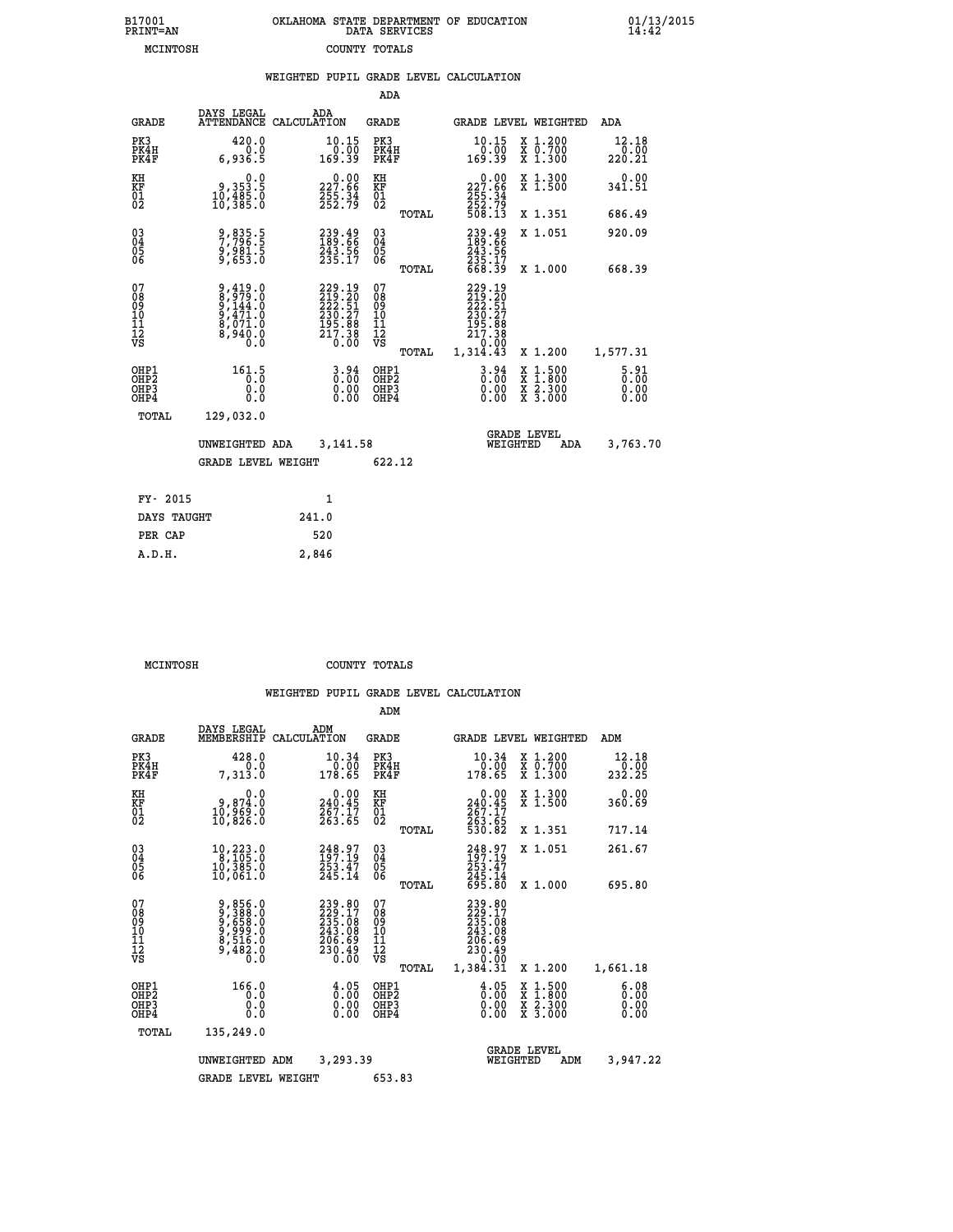| B17001<br>PRINT=AN | . STATE DEPARTMENT OF EDUCATION<br>OKLAHOMA<br>DATA SERVICES | $01/13/2015$<br>14:42 |
|--------------------|--------------------------------------------------------------|-----------------------|
| 50<br>MURRAY       | 1001 SULPHUR                                                 |                       |

|  |  | WEIGHTED PUPIL GRADE LEVEL CALCULATION |
|--|--|----------------------------------------|
|  |  |                                        |

|                                                                              |                                                                                  |                                                                                           | ADA                                                |       |                                                                                             |                                                                                                                                              |                              |
|------------------------------------------------------------------------------|----------------------------------------------------------------------------------|-------------------------------------------------------------------------------------------|----------------------------------------------------|-------|---------------------------------------------------------------------------------------------|----------------------------------------------------------------------------------------------------------------------------------------------|------------------------------|
| <b>GRADE</b>                                                                 | DAYS LEGAL                                                                       | ADA<br>ATTENDANCE CALCULATION                                                             | GRADE                                              |       | <b>GRADE LEVEL WEIGHTED</b>                                                                 |                                                                                                                                              | ADA                          |
| PK3<br>PK4H<br>PK4F                                                          | 164.0<br>0.0<br>4,450.0                                                          | $\frac{4.00}{0.00}$<br>108.54                                                             | PK3<br>PK4H<br>PK4F                                |       | 4.00<br>0.00<br>108.54                                                                      | X 1.200<br>X 0.700<br>X 1.300                                                                                                                | 4.80<br>0.00<br>141.10       |
| KH<br>KF<br>01<br>02                                                         | 0.0<br>5,040:0<br>5,479:5<br>4,163:5                                             | $\begin{smallmatrix} 0.00\\ 122.93\\ 133.65\\ 101.55 \end{smallmatrix}$                   | KH<br>KF<br>01<br>02                               |       | $\begin{smallmatrix} &0.00\\ 122.93\\ 133.65\\ 101.55\\ 235.20 \end{smallmatrix}$           | X 1.300<br>X 1.500                                                                                                                           | 0.00<br>184.40               |
|                                                                              |                                                                                  |                                                                                           |                                                    | TOTAL |                                                                                             | X 1.351                                                                                                                                      | 317.76                       |
| $\begin{matrix} 03 \\ 04 \\ 05 \\ 06 \end{matrix}$                           | $4,693.0$<br>$4,198.5$<br>$4,520.0$<br>$3,659.5$                                 | $\begin{smallmatrix} 114.46\\102.40\\110.24\\89.26 \end{smallmatrix}$                     | $\begin{matrix} 03 \\ 04 \\ 05 \\ 06 \end{matrix}$ |       | 114.46<br>110.24<br>-89.26<br>301.90                                                        | X 1.051                                                                                                                                      | 120.30                       |
|                                                                              |                                                                                  |                                                                                           |                                                    | TOTAL |                                                                                             | X 1.000                                                                                                                                      | 301.90                       |
| 07<br>08<br>09<br>11<br>11<br>12<br>VS                                       | $4, 535.0$<br>$4, 244.5$<br>$4, 155.0$<br>$5, 034.5$<br>$4, 006.5$<br>$3, 453.0$ | $\begin{smallmatrix} 110.61\\103.52\\101.34\\122.79\\97.72\\84.22\\0.00\end{smallmatrix}$ | 07<br>08<br>09<br>11<br>11<br>12<br>VS             | TOTAL | $\begin{smallmatrix} 110.61\\103.52\\101.34\\122.79\\97.72\\84.22\\620.20\end{smallmatrix}$ | X 1.200                                                                                                                                      | 744.24                       |
| OHP1<br>OH <sub>P</sub> <sub>2</sub><br>OH <sub>P3</sub><br>OH <sub>P4</sub> | 39.5<br>0.0<br>Ō.Ō                                                               | 0.96<br>0.00<br>0.00                                                                      | OHP1<br>OHP2<br>OHP3<br>OHP4                       |       | 0.96<br>0.00<br>0.00                                                                        | $\begin{smallmatrix} \mathtt{X} & 1\cdot500 \\ \mathtt{X} & 1\cdot800 \\ \mathtt{X} & 2\cdot300 \\ \mathtt{X} & 3\cdot000 \end{smallmatrix}$ | 1.44<br>0.00<br>0.00<br>0.00 |
| TOTAL                                                                        | 61,836.0                                                                         |                                                                                           |                                                    |       |                                                                                             |                                                                                                                                              |                              |
|                                                                              | UNWEIGHTED ADA                                                                   | 1,508.19                                                                                  |                                                    |       | WEIGHTED                                                                                    | <b>GRADE LEVEL</b><br>ADA                                                                                                                    | 1,815.94                     |
|                                                                              | <b>GRADE LEVEL WEIGHT</b>                                                        |                                                                                           | 307.75                                             |       |                                                                                             |                                                                                                                                              |                              |
| FY- 2015                                                                     |                                                                                  | 1                                                                                         |                                                    |       |                                                                                             |                                                                                                                                              |                              |
| DAYS TAUGHT                                                                  |                                                                                  | 41.0                                                                                      |                                                    |       |                                                                                             |                                                                                                                                              |                              |
| PER CAP                                                                      |                                                                                  | 62                                                                                        |                                                    |       |                                                                                             |                                                                                                                                              |                              |
| A.D.H.                                                                       |                                                                                  | 705                                                                                       |                                                    |       |                                                                                             |                                                                                                                                              |                              |
|                                                                              |                                                                                  |                                                                                           |                                                    |       |                                                                                             |                                                                                                                                              |                              |

| 50 MURRAY |  | <b>I001 SULPHUR</b> |
|-----------|--|---------------------|
|-----------|--|---------------------|

|                                                                  |                                                                                                                                                             |                                                                                         | ADM                                                 |       |                                                                                                                 |                                          |                              |
|------------------------------------------------------------------|-------------------------------------------------------------------------------------------------------------------------------------------------------------|-----------------------------------------------------------------------------------------|-----------------------------------------------------|-------|-----------------------------------------------------------------------------------------------------------------|------------------------------------------|------------------------------|
| <b>GRADE</b>                                                     | DAYS LEGAL<br>MEMBERSHIP                                                                                                                                    | ADM<br>CALCULATION                                                                      | <b>GRADE</b>                                        |       |                                                                                                                 | <b>GRADE LEVEL WEIGHTED</b>              | ADM                          |
| PK3<br>PK4H<br>PK4F                                              | 164.0<br>0.0<br>4,700.0                                                                                                                                     | $\frac{4.00}{0.00}$<br>114.63                                                           | PK3<br>PK4H<br>PK4F                                 |       | $\frac{4.00}{0.00}$<br>114.63                                                                                   | X 1.200<br>X 0.700<br>X 1.300            | 4.80<br>0.00<br>149.02       |
| KH<br>KF<br>01<br>02                                             | 0.0<br>5,262:0<br>5,734:0<br>4,309:0                                                                                                                        | $\begin{smallmatrix} &0.00\\ 128.34\\ 139.85\\ 105.10\end{smallmatrix}$                 | KH<br>KF<br>01<br>02                                |       | $\begin{smallmatrix} &0.00\\ 128.34\\ 139.85\\ 105.10\\ 244.95 \end{smallmatrix}$                               | X 1.300<br>X 1.500                       | 0.00<br>192.51               |
|                                                                  |                                                                                                                                                             |                                                                                         |                                                     | TOTAL |                                                                                                                 | X 1.351                                  | 330.93                       |
| 03<br>04<br>05<br>06                                             | $4,872.0$<br>$4,333.0$<br>$4,651.0$<br>$3,791.0$                                                                                                            | $118.83$<br>$105.68$<br>$113.44$<br>92.46                                               | $\begin{array}{c} 03 \\ 04 \\ 05 \\ 06 \end{array}$ |       | $118.83$<br>$105.68$<br>$113.44$<br>$92.46$<br>$311.58$                                                         | X 1.051                                  | 124.89                       |
|                                                                  |                                                                                                                                                             |                                                                                         |                                                     | TOTAL |                                                                                                                 | X 1.000                                  | 311.58                       |
| 07<br>08<br>09<br>101<br>112<br>VS                               | $\begin{smallmatrix} 4\,,\,721\,.\,0\\ 4\,,\,433\,.\,0\\ 4\,,\,290\,.\,0\\ 5\,,\,217\,.\,0\\ 4\,,\,112\,.\,0\\ 3\,,\,522\,.\,0\\ 0\,.\,0 \end{smallmatrix}$ | $\frac{115.15}{108.12}$<br>$\frac{104.53}{104.53}$<br>127.24<br>100:23<br>85.90<br>0.00 | 07<br>08<br>09<br>11<br>11<br>12<br>VS              |       | $115.15$<br>$108.12$<br>$104.63$<br>$\begin{smallmatrix} 127.24 \\ 100.29 \\ 85.90 \\ 641.33 \end{smallmatrix}$ |                                          |                              |
|                                                                  |                                                                                                                                                             |                                                                                         |                                                     | TOTAL |                                                                                                                 | X 1.200                                  | 769.60                       |
| OH <sub>P1</sub><br>OHP <sub>2</sub><br>OH <sub>P3</sub><br>OHP4 | 41.0<br>0.0<br>0.000                                                                                                                                        | $\begin{smallmatrix} 1.00\ 0.00\ 0.00 \end{smallmatrix}$                                | OHP1<br>OHP2<br>OHP <sub>3</sub>                    |       | $\frac{1}{0}$ :00<br>0.00<br>0.00                                                                               | X 1:500<br>X 1:800<br>X 2:300<br>X 3:000 | 1.50<br>0.00<br>0.00<br>0.00 |
| TOTAL                                                            | 64,152.0                                                                                                                                                    |                                                                                         |                                                     |       |                                                                                                                 |                                          |                              |
|                                                                  | UNWEIGHTED                                                                                                                                                  | 1,564.66<br>ADM                                                                         |                                                     |       | WEIGHTED                                                                                                        | <b>GRADE LEVEL</b><br>ADM                | 1,884.83                     |
|                                                                  | GRADE LEVEL WEIGHT                                                                                                                                          |                                                                                         | 320.17                                              |       |                                                                                                                 |                                          |                              |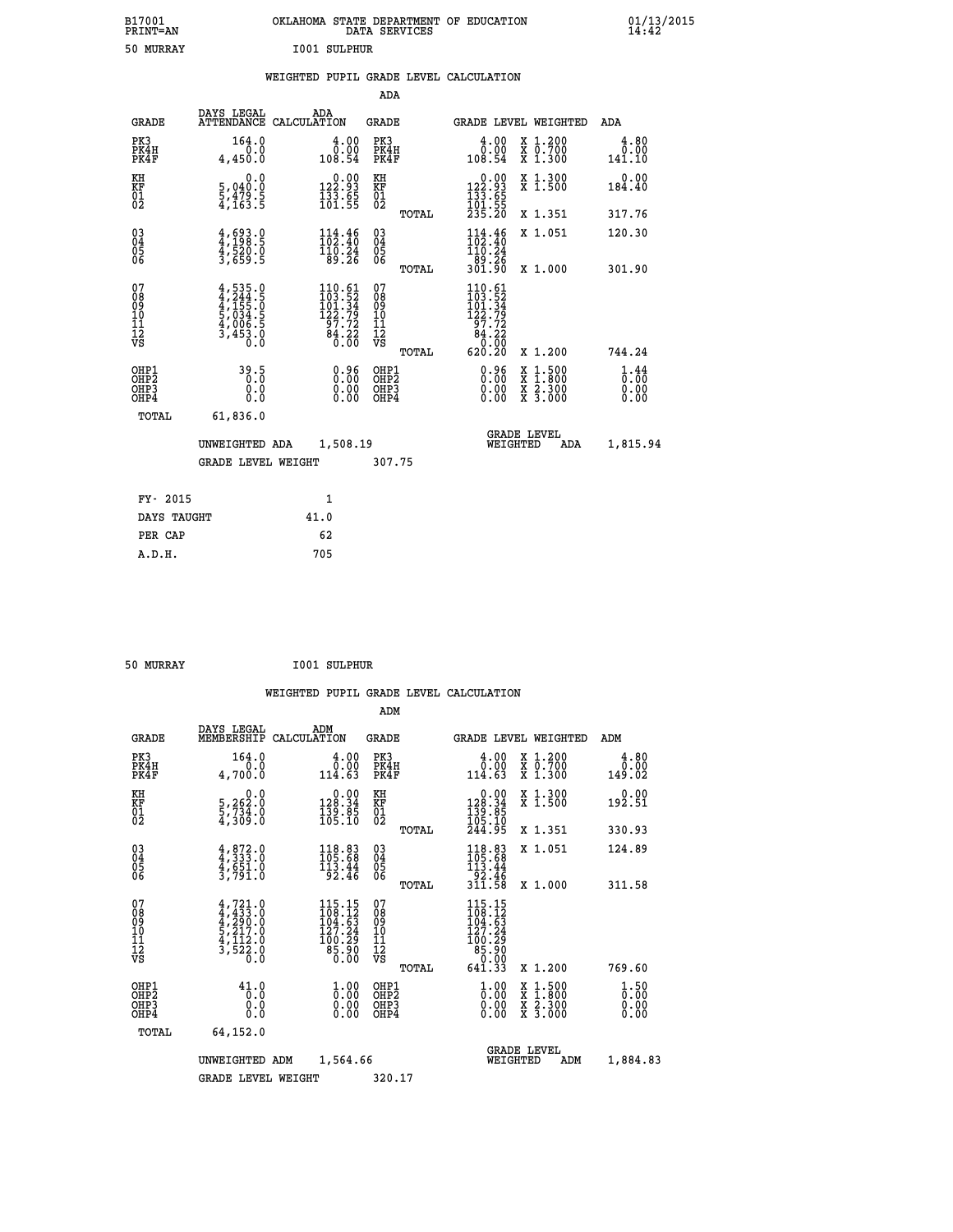| B17001<br><b>PRINT=AN</b> | OKLAHOMA STATE DEPARTMENT OF EDUCATION<br>DATA SERVICES | 01/13/2015 |
|---------------------------|---------------------------------------------------------|------------|
| 50<br>MURRAY              | I010 DAVIS                                              |            |

|  |  | WEIGHTED PUPIL GRADE LEVEL CALCULATION |
|--|--|----------------------------------------|
|  |  |                                        |

|                                                                    |                                                                             |                                                             | ADA                                                 |       |                                                                                                |                                                                                                                                           |                        |
|--------------------------------------------------------------------|-----------------------------------------------------------------------------|-------------------------------------------------------------|-----------------------------------------------------|-------|------------------------------------------------------------------------------------------------|-------------------------------------------------------------------------------------------------------------------------------------------|------------------------|
| <b>GRADE</b>                                                       | DAYS LEGAL                                                                  | ADA<br>ATTENDANCE CALCULATION                               | <b>GRADE</b>                                        |       |                                                                                                | GRADE LEVEL WEIGHTED                                                                                                                      | ADA                    |
| PK3<br>PK4H<br>PK4F                                                | 459.0<br>0.0<br>2,198.0                                                     | 10.93<br>$\begin{array}{c} 0.00 \\ 52.33 \end{array}$       | PK3<br>PK4H<br>PK4F                                 |       | 10.93<br>$\frac{50.00}{52.33}$                                                                 | X 1.200<br>X 0.700<br>X 1.300                                                                                                             | 13.12<br>0.00<br>68.03 |
| KH<br>KF<br>01<br>02                                               | 0.0<br>3,364:5<br>3,308:5<br>3,193:5                                        | $80.11$<br>$78.77$<br>$76.04$                               | KH<br><b>KF</b><br>01<br>02                         |       | 0.00<br>$\begin{array}{r} 80.11 \\ 78.77 \\ 76.04 \\ 154.81 \end{array}$                       | X 1.300<br>X 1.500                                                                                                                        | 0.00<br>120.17         |
|                                                                    |                                                                             |                                                             |                                                     | TOTAL |                                                                                                | X 1.351                                                                                                                                   | 209.15                 |
| $\begin{smallmatrix} 03 \\[-4pt] 04 \end{smallmatrix}$<br>Ŏ5<br>06 | 3,277.0<br>3,233.0<br>2,880.5<br>3,167.0                                    | 78.92<br>76.98<br>68.58<br>75.40                            | $\begin{array}{c} 03 \\ 04 \\ 05 \\ 06 \end{array}$ |       | $78.92\n76.98\n68.58\n75.40\n220.96$                                                           | X 1.051                                                                                                                                   | 82.00                  |
|                                                                    |                                                                             |                                                             |                                                     | TOTAL |                                                                                                | X 1.000                                                                                                                                   | 220.96                 |
| 07<br>08<br>09<br>01<br>11<br>11<br>12<br>VS                       | 3, 253.0<br>3, 430.5<br>2, 921.0<br>2, 976.5<br>2, 731.5<br>2, 732.0<br>0.0 | 77.45<br>81.68<br>69.55<br>70.87<br>76.06<br>65.10<br>65.10 | 07<br>08<br>09<br>11<br>11<br>12<br>VS              |       | 77.45<br>$\begin{array}{c} 1.1681 \\ 69.555 \\ 70.87 \\ 65.066 \\ 65.100 \\ 0.019 \end{array}$ |                                                                                                                                           |                        |
|                                                                    |                                                                             |                                                             |                                                     | TOTAL | 429.71                                                                                         | X 1.200                                                                                                                                   | 515.65                 |
| OHP1<br><b>OHP2</b><br>OH <sub>P3</sub><br>OHP4                    | 0.0<br>0.0<br>0.0                                                           | 0.00<br>0.00<br>0.00                                        | OHP1<br>OHP2<br>OHP3<br>OHP4                        |       |                                                                                                | $\begin{smallmatrix} \mathtt{X} & 1\cdot500\\ \mathtt{X} & 1\cdot800\\ \mathtt{X} & 2\cdot300\\ \mathtt{X} & 3\cdot000 \end{smallmatrix}$ | 0.00<br>0.00<br>0.00   |
| TOTAL                                                              | 43, 125. 5                                                                  |                                                             |                                                     |       |                                                                                                |                                                                                                                                           |                        |
|                                                                    | UNWEIGHTED ADA                                                              | 1,026.87                                                    |                                                     |       |                                                                                                | <b>GRADE LEVEL</b><br>WEIGHTED<br>ADA                                                                                                     | 1,229.08               |
|                                                                    | <b>GRADE LEVEL WEIGHT</b>                                                   |                                                             | 202.21                                              |       |                                                                                                |                                                                                                                                           |                        |
| FY- 2015                                                           |                                                                             | $\mathbf{1}$                                                |                                                     |       |                                                                                                |                                                                                                                                           |                        |
| DAYS TAUGHT                                                        |                                                                             | 42.0                                                        |                                                     |       |                                                                                                |                                                                                                                                           |                        |
| PER CAP                                                            |                                                                             | 73                                                          |                                                     |       |                                                                                                |                                                                                                                                           |                        |

| 50 MURRAY | I010 DAVIS |
|-----------|------------|
|           |            |

 **WEIGHTED PUPIL GRADE LEVEL CALCULATION ADM DAYS LEGAL ADM GRADE MEMBERSHIP CALCULATION GRADE GRADE LEVEL WEIGHTED ADM PK3 488.0 11.62 PK3 11.62 X 1.200 13.94 PK4H 0.0 0.00 PK4H 0.00 X 0.700 0.00 PK4F 2,299.0 54.74 PK4F 54.74 X 1.300 71.16 KH 0.0 0.00 KH 0.00 X 1.300 0.00 KF 3,548.0 84.48 KF 84.48 X 1.500 126.72 EXH**<br> **KF**<br> **01**<br> **02**<br> **02**<br> **3,277.0**<br> **28.02**<br> **22.02**<br> **28.02**<br> **28.02**<br> **28.02**<br> **28.02 02 3,277.0 78.02 02 78.02 TOTAL 160.14 X 1.351 216.35 03 3,365.0 80.12 03 80.12 X 1.051 84.21 04 3,322.0 79.10 04 79.10 05 2,923.0 69.60 05 69.60 06 3,305.0 78.69 06 78.69 TOTAL 227.39 X 1.000 227.39**  $\begin{array}{cccc} 07 & 3\,, 369\,.0 & 80\,.21 & 07 & 80\,.21 \ 08 & 3\,, 558\,.0 & 84\,.71 & 07 & 80\,.21 \ 09 & 2\,, 980\,.0 & 70\,.95 & 09 & 70\,.95 \ 10 & 3\,, 082\,.0 & 73\,.38 & 10 & 73\,.38 \ 11 & 2\,, 845\,.0 & 67\,.77 & 11 & 67\,.77 \ 12 & 78 & 2\,.8 & 5\,.0 & 68\,.51 & 12 &$  **TOTAL 445.53 X 1.200 534.64 OHP1 0.0 0.00 OHP1 0.00 X 1.500 0.00 OHP2 0.0 0.00 OHP2 0.00 X 1.800 0.00 OHP3 0.0 0.00 OHP3 0.00 X 2.300 0.00 OHP4 0.0 0.00 OHP4 0.00 X 3.000 0.00 TOTAL 44,685.0 GRADE LEVEL UNWEIGHTED ADM 1,064.02 WEIGHTED ADM 1,274.41** GRADE LEVEL WEIGHT 210.39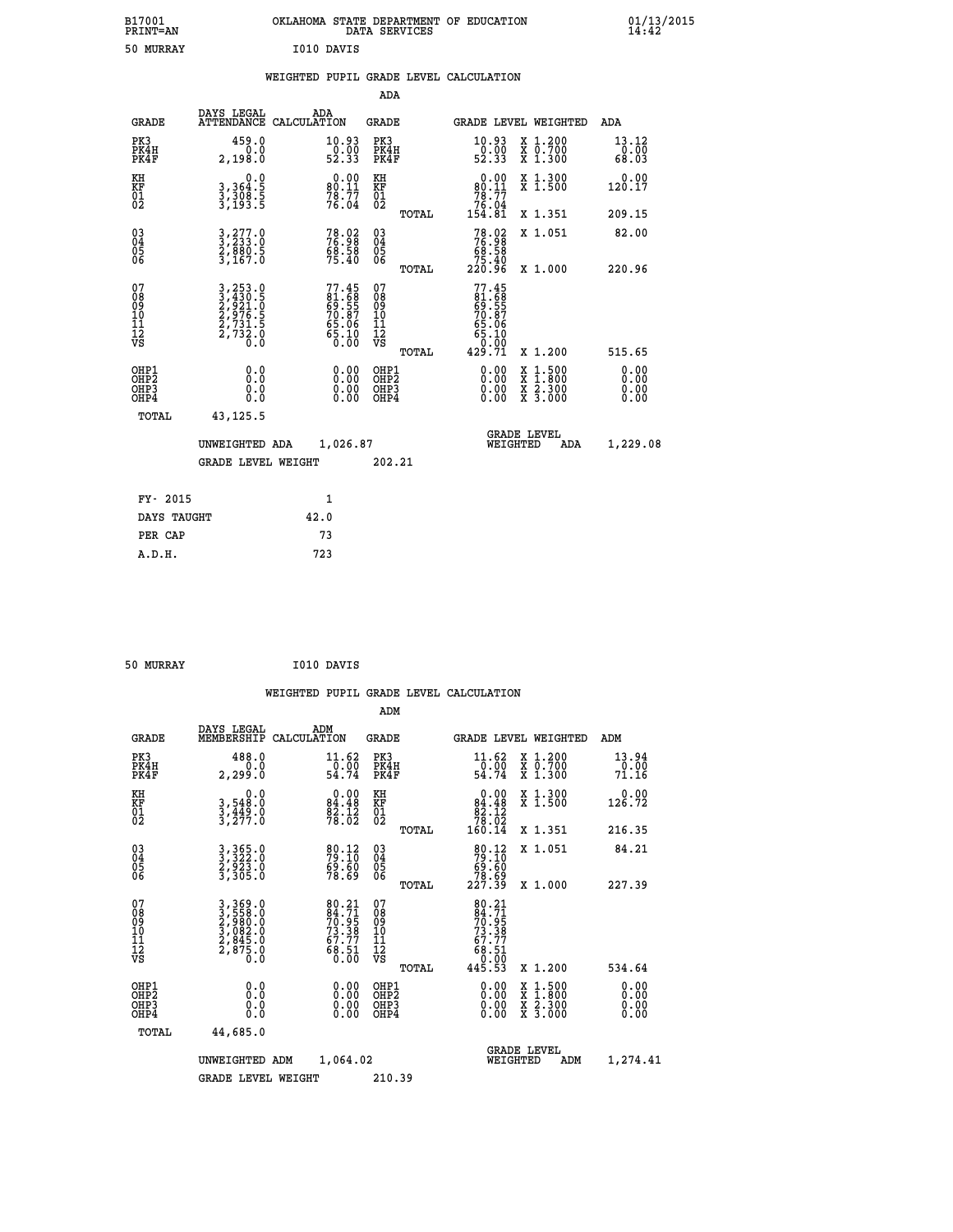| 7001<br>INT=AN |  | OKLAHOMA STATE DEPARTMENT OF EDUCATION<br>DATA SERVICES |  |
|----------------|--|---------------------------------------------------------|--|
| MURRAY         |  | COUNTY TOTALS                                           |  |

**B17001<br>PRINT=AN** 

 **B17001 OKLAHOMA STATE DEPARTMENT OF EDUCATION 01/13/2015**

|                                                       |                                                                                     | WEIGHTED PUPIL GRADE LEVEL CALCULATION                                                        |                                                    |       |                                                                            |                                                                                                  |                                |
|-------------------------------------------------------|-------------------------------------------------------------------------------------|-----------------------------------------------------------------------------------------------|----------------------------------------------------|-------|----------------------------------------------------------------------------|--------------------------------------------------------------------------------------------------|--------------------------------|
|                                                       |                                                                                     |                                                                                               | <b>ADA</b>                                         |       |                                                                            |                                                                                                  |                                |
| <b>GRADE</b>                                          | DAYS LEGAL                                                                          | ADA<br>ATTENDANCE CALCULATION                                                                 | <b>GRADE</b>                                       |       | GRADE LEVEL WEIGHTED                                                       |                                                                                                  | ADA                            |
| PK3<br>PK4H<br>PK4F                                   | 623.0<br>6,648.0                                                                    | $\begin{smallmatrix} 14.93\ 0.00\ 160.87 \end{smallmatrix}$                                   | PK3<br>PK4H<br>PK4F                                |       | $\begin{smallmatrix} 14.93\ 0.00\ 160.87 \end{smallmatrix}$                | X 1.200<br>X 0.700<br>X 1.300                                                                    | 17.92<br>$\frac{0.00}{209.13}$ |
| KH<br>KF<br>01<br>02                                  | 0.0<br>8,404:5<br>8,788:0<br>7,357:0                                                | $\begin{smallmatrix} &0.00\\ 203.04\\ 212.42\\ 177.59\end{smallmatrix}$                       | KH<br>KF<br>01<br>02                               |       | $203.04$<br>$212.42$<br>$177.59$                                           | X 1.300<br>X 1.500                                                                               | 0.00<br>304.57                 |
|                                                       |                                                                                     |                                                                                               |                                                    | TOTAL | 390.01                                                                     | X 1.351                                                                                          | 526.91                         |
| $^{03}_{04}$<br>05<br>06                              | 7,970.0<br>7,431.5<br>7,400.5<br>6,826.5                                            | $\begin{smallmatrix} 192\cdot 48\\ 179\cdot 38\\ 178\cdot 82\\ 164\cdot 66 \end{smallmatrix}$ | $\begin{matrix} 03 \\ 04 \\ 05 \\ 06 \end{matrix}$ |       | $\frac{192.48}{179.38}$                                                    | X 1.051                                                                                          | 725.16                         |
|                                                       |                                                                                     |                                                                                               |                                                    | TOTAL | 164.66<br>522.86                                                           | X 1.000                                                                                          | 522.86                         |
| 07<br>08901112<br>1112<br>VS                          | $7,788.0$<br>$7,675.0$<br>$7,076.0$<br>$8,011.0$<br>$6,738.0$<br>$6,185.0$<br>$0.0$ | 188.06<br>185.20<br>$170.89$<br>$193.66$<br>$162.78$<br>$149.32$<br>$0.00$                    | 07<br>08<br>09<br>11<br>11<br>12<br>VS             |       | 188.06<br>185.20<br>$170.89$<br>$193.66$<br>$162.78$<br>$149.32$<br>$0.00$ |                                                                                                  |                                |
|                                                       |                                                                                     |                                                                                               |                                                    | TOTAL | 1,049.91                                                                   | X 1.200                                                                                          | 1,259.89                       |
| OH <sub>P1</sub><br>OH <sub>P</sub> 2<br>OHP3<br>OHP4 | 39.5<br>0.0<br>0.0                                                                  | $\begin{smallmatrix} 0.96\ 0.00\ 0.00 \end{smallmatrix}$                                      | OHP1<br>OH <sub>P</sub> 2<br>OHP3<br>OHP4          |       | 0.96<br>0.00                                                               | $\begin{smallmatrix} x & 1 & 500 \\ x & 1 & 800 \\ x & 2 & 300 \\ x & 3 & 000 \end{smallmatrix}$ | 1.44<br>0.00<br>0.00<br>0.00   |
| TOTAL                                                 | 104,961.5                                                                           |                                                                                               |                                                    |       |                                                                            |                                                                                                  |                                |
|                                                       | UNWEIGHTED ADA                                                                      | 2,535.06                                                                                      |                                                    |       | WEIGHTED                                                                   | <b>GRADE LEVEL</b><br>ADA                                                                        | 3,045.02                       |
|                                                       | <b>GRADE LEVEL WEIGHT</b>                                                           |                                                                                               | 509.96                                             |       |                                                                            |                                                                                                  |                                |
| FY- 2015                                              |                                                                                     | 1                                                                                             |                                                    |       |                                                                            |                                                                                                  |                                |
| DAYS TAUGHT                                           |                                                                                     | 83.0                                                                                          |                                                    |       |                                                                            |                                                                                                  |                                |
| PER CAP                                               |                                                                                     | 135                                                                                           |                                                    |       |                                                                            |                                                                                                  |                                |
| A.D.H.                                                |                                                                                     | 1,428                                                                                         |                                                    |       |                                                                            |                                                                                                  |                                |

 **MURRAY COUNTY TOTALS**

|                                                    |                                                                       |                                                                                             | ADM                                                 |                                                                                                                                                                          |                                          |                              |
|----------------------------------------------------|-----------------------------------------------------------------------|---------------------------------------------------------------------------------------------|-----------------------------------------------------|--------------------------------------------------------------------------------------------------------------------------------------------------------------------------|------------------------------------------|------------------------------|
| <b>GRADE</b>                                       | DAYS LEGAL<br>MEMBERSHIP                                              | ADM<br>CALCULATION                                                                          | <b>GRADE</b>                                        |                                                                                                                                                                          | <b>GRADE LEVEL WEIGHTED</b>              | ADM                          |
| PK3<br>PK4H<br>PK4F                                | 652.0<br>0.0<br>6,999.0                                               | 15.62<br>$\frac{0.00}{169.37}$                                                              | PK3<br>PK4H<br>PK4F                                 | 15.62                                                                                                                                                                    | X 1.200<br>X 0.700<br>X 1.300            | 17.92<br>0.00<br>220.18      |
| KH<br>KF<br>01<br>02                               | 0.0<br>8,810.0<br>9,183.0<br>7,586.0                                  | $\begin{smallmatrix} 0.00\\ 212.82\\ 221.97\\ 183.12 \end{smallmatrix}$                     | KH<br>KF<br>01<br>02                                | $\overset{0.00}{\phantom{00}212.82}$<br>$\frac{2}{2}$ $\frac{2}{3}$ $\frac{1}{3}$ $\frac{3}{1}$ $\frac{7}{2}$<br>$\frac{4}{0}$ $\frac{3}{5}$ $\frac{1}{0}$ $\frac{9}{9}$ | X 1.300<br>X 1.500                       | 0.00<br>319.23               |
|                                                    |                                                                       |                                                                                             | TOTAL                                               |                                                                                                                                                                          | X 1.351                                  | 547.28                       |
| $\begin{matrix} 03 \\ 04 \\ 05 \\ 06 \end{matrix}$ | 8,237.0<br>7,655.0<br>7,574.0<br>7,096.0                              | 198.95<br>184.78<br>$\frac{183.04}{171.15}$                                                 | $\begin{array}{c} 03 \\ 04 \\ 05 \\ 06 \end{array}$ | $198.95$<br>$184.78$<br>$183.04$<br>$171.15$<br>$538.97$                                                                                                                 | X 1.051                                  | 209.10                       |
|                                                    |                                                                       |                                                                                             | TOTAL                                               |                                                                                                                                                                          | X 1.000                                  | 538.97                       |
| 07<br>08<br>09<br>101<br>11<br>12<br>VS            | 8,090.0<br>7,270.0<br>7,270.0<br>8,299.0<br>6,957.0<br>6,397.0<br>0.0 | $\begin{smallmatrix} 195.36\\192.83\\175.58\\200.62\\168.06\\154.41\\0.00\end{smallmatrix}$ | 07<br>08<br>09<br>11<br>11<br>12<br>VS<br>TOTAL     | 195.36<br>192.83<br>175.58<br>200.62<br>168.06<br>$\frac{154.41}{0.00}$<br>1,086.86                                                                                      | X 1.200                                  | 1,304.24                     |
| OHP1<br>OHP2<br>OH <sub>P3</sub><br>OHP4           | 41.0<br>Ō.Ō<br>0.000                                                  | $\frac{1}{0}$ :00<br>0.00<br>0.00                                                           | OHP1<br>OHP2<br>OHP <sub>3</sub>                    | $\frac{1}{0}$ :00<br>0.00<br>0.00                                                                                                                                        | X 1:500<br>X 1:800<br>X 2:300<br>X 3:000 | 1.50<br>0.00<br>0.00<br>0.00 |
| TOTAL                                              | 108,837.0                                                             |                                                                                             |                                                     |                                                                                                                                                                          |                                          |                              |
|                                                    | UNWEIGHTED                                                            | 2,628.68<br>ADM                                                                             |                                                     | WEIGHTED                                                                                                                                                                 | <b>GRADE LEVEL</b><br>ADM                | 3,159.24                     |
|                                                    | <b>GRADE LEVEL WEIGHT</b>                                             |                                                                                             | 530.56                                              |                                                                                                                                                                          |                                          |                              |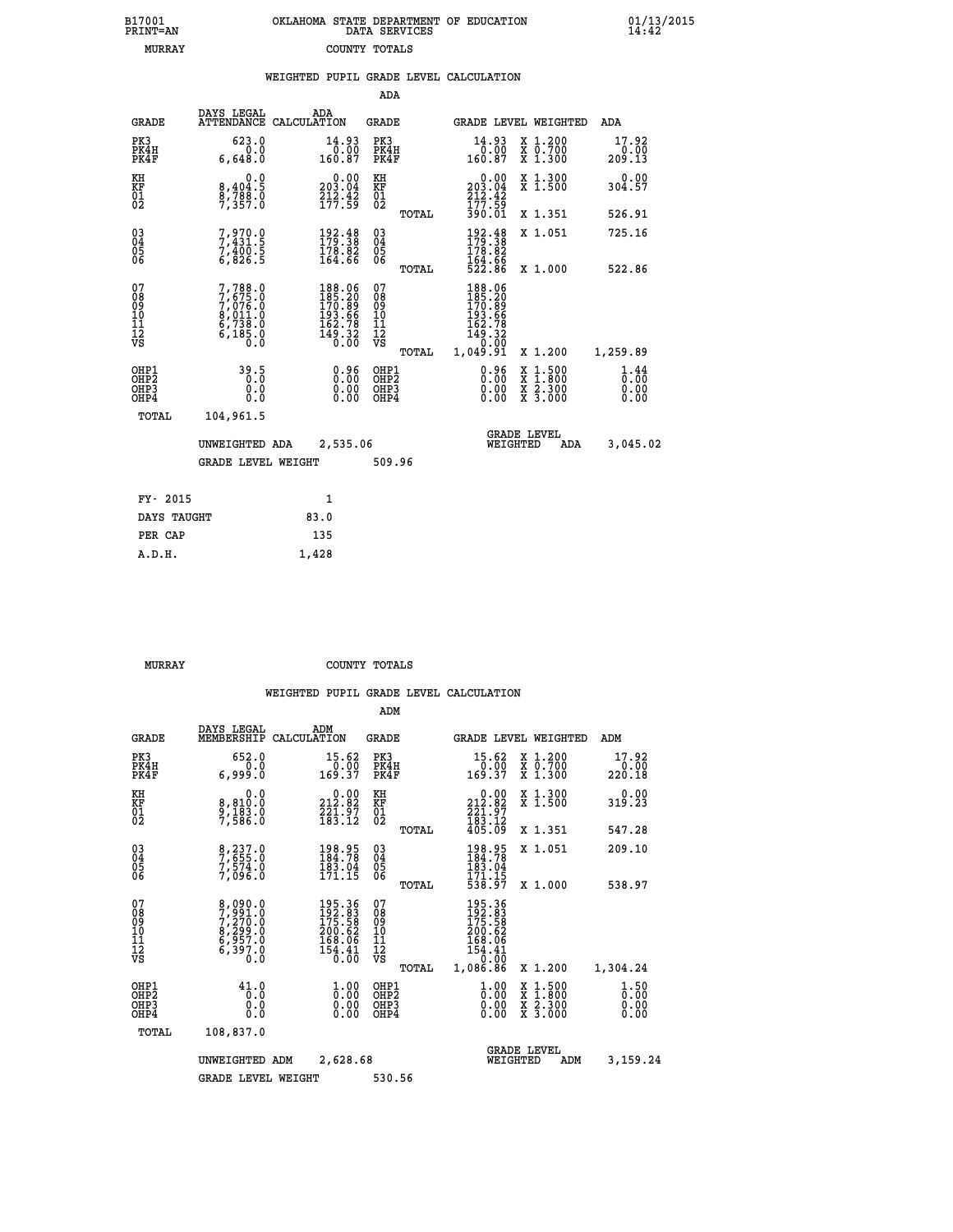| B17001<br><b>PRINT=AN</b> | OKLAHOMA STATE DEPARTMENT OF EDUCATION<br>DATA SERVICES | $01/13/2015$<br>14:42 |
|---------------------------|---------------------------------------------------------|-----------------------|
| 51 MUSKOGEE               | C009 WAINWRIGHT                                         |                       |

|                                        |                                                             | WEIGHTED PUPIL GRADE LEVEL CALCULATION                                                 |                                                     |       |                                                                         |                                                                                                           |                       |
|----------------------------------------|-------------------------------------------------------------|----------------------------------------------------------------------------------------|-----------------------------------------------------|-------|-------------------------------------------------------------------------|-----------------------------------------------------------------------------------------------------------|-----------------------|
|                                        |                                                             |                                                                                        | <b>ADA</b>                                          |       |                                                                         |                                                                                                           |                       |
| <b>GRADE</b>                           |                                                             | DAYS LEGAL ADA ATTENDANCE CALCULATION                                                  | <b>GRADE</b>                                        |       |                                                                         | GRADE LEVEL WEIGHTED                                                                                      | ADA                   |
| PK3<br>PK4H<br>PK4F                    | 73.0<br>0.0<br>348.0                                        | 1.74<br>$\overline{0}$ .00<br>8.29                                                     | PK3<br>PK4H<br>PK4F                                 |       | 1.74<br>$\bar{\S}:\dot{\S}$<br>8.29                                     | X 1.200<br>X 0.700<br>X 1.300                                                                             | 2.09<br>0.00<br>10.78 |
| KH<br>KF<br>01<br>02                   | 0.0<br>$\frac{574.5}{434.5}$                                | $\begin{smallmatrix} 0.00\\13.68\\9.82\\10.33 \end{smallmatrix}$                       | KH<br>KF<br>01<br>02                                |       | $\begin{smallmatrix} 0.00\\13.68\\9.82\\10.33\\20.15 \end{smallmatrix}$ | X 1.300<br>X 1.500                                                                                        | 0.00<br>20.52         |
|                                        |                                                             |                                                                                        |                                                     | TOTAL |                                                                         | X 1.351                                                                                                   | 27.22                 |
| $^{03}_{04}$<br>Ŏ5<br>06               | 561.0<br>646.0<br>443.0                                     | $\begin{smallmatrix} 13\cdot 36\\15\cdot 24\\15\cdot 38\\10\cdot 55 \end{smallmatrix}$ | $\begin{array}{c} 03 \\ 04 \\ 05 \\ 06 \end{array}$ |       | $13.36$<br>$15.24$<br>$15.38$<br>$10.55$<br>$41.17$                     | X 1.051                                                                                                   | 14.04                 |
|                                        |                                                             |                                                                                        |                                                     | TOTAL |                                                                         | X 1.000                                                                                                   | 41.17                 |
| 07<br>08<br>09<br>11<br>11<br>12<br>VS | $321.5$<br>$439.0$<br>$0.0$<br>$0.0$<br>$0.0$<br>$\S.$ $\S$ | $\begin{smallmatrix}7.65\\10.45\\0.00\\0.00\\0.00\\0.00\\0.00\end{smallmatrix}$        | 07<br>08<br>09<br>11<br>11<br>12<br>VS              | TOTAL | 7.65<br>$10.45$<br>0.00<br>0.00<br>0.00<br>18.10                        | X 1.200                                                                                                   | 21.72                 |
| OHP1<br>OHP2<br>OHP3<br>OHP4           | 0.0<br>0.0<br>0.0                                           | 0.0000<br>$\begin{smallmatrix} 0.00 \ 0.00 \end{smallmatrix}$                          | OHP1<br>OHP2<br>OHP3<br>OHP4                        |       | 0.00<br>0.00<br>0.00                                                    | 1:500<br>$\begin{smallmatrix} x & 1 & 500 \\ x & 1 & 800 \\ x & 2 & 300 \\ x & 3 & 000 \end{smallmatrix}$ | 0.00<br>0.00<br>0.00  |
| <b>TOTAL</b>                           | 4,892.5                                                     |                                                                                        |                                                     |       |                                                                         |                                                                                                           |                       |
|                                        | UNWEIGHTED ADA                                              | 116.49                                                                                 |                                                     |       | WEIGHTED                                                                | <b>GRADE LEVEL</b><br>ADA                                                                                 | 137.54                |
|                                        | <b>GRADE LEVEL WEIGHT</b>                                   |                                                                                        | 21.05                                               |       |                                                                         |                                                                                                           |                       |
| FY- 2015                               |                                                             | 1                                                                                      |                                                     |       |                                                                         |                                                                                                           |                       |
| DAYS TAUGHT                            |                                                             | 42.0                                                                                   |                                                     |       |                                                                         |                                                                                                           |                       |
| PER CAP                                |                                                             | 92                                                                                     |                                                     |       |                                                                         |                                                                                                           |                       |

| 51 MIISKOCEE |  |
|--------------|--|

 **51 MUSKOGEE C009 WAINWRIGHT**

|                                          |                                                                   | WEIGHTED PUPIL GRADE LEVEL CALCULATION                                                                                                                                                                                                                                                                                                    |                                  |       |                                                                                                                                                                                              |                                          |                       |
|------------------------------------------|-------------------------------------------------------------------|-------------------------------------------------------------------------------------------------------------------------------------------------------------------------------------------------------------------------------------------------------------------------------------------------------------------------------------------|----------------------------------|-------|----------------------------------------------------------------------------------------------------------------------------------------------------------------------------------------------|------------------------------------------|-----------------------|
|                                          |                                                                   |                                                                                                                                                                                                                                                                                                                                           | ADM                              |       |                                                                                                                                                                                              |                                          |                       |
| <b>GRADE</b>                             | DAYS LEGAL<br>MEMBERSHIP                                          | ADM<br>CALCULATION                                                                                                                                                                                                                                                                                                                        | GRADE                            |       |                                                                                                                                                                                              | <b>GRADE LEVEL WEIGHTED</b>              | ADM                   |
| PK3<br>PK4H<br>PK4F                      | 74.0<br>0.0<br>349.0                                              | 1.76<br>$\overline{0}:\overline{0}\overline{0}$<br>8.31                                                                                                                                                                                                                                                                                   | PK3<br>PK4H<br>PK4F              |       | 1.76<br>$\overline{0}$ :00<br>8:31                                                                                                                                                           | X 1.200<br>X 0.700<br>X 1.300            | 2.11<br>0.00<br>10.80 |
| KH<br>KF<br>01<br>02                     | $\begin{smallmatrix} &0.0\,588.0\,422.0\,452.0 \end{smallmatrix}$ | $\begin{smallmatrix} 0.00\\14.00\\10.05\\10.76 \end{smallmatrix}$                                                                                                                                                                                                                                                                         | KH<br>KF<br>01<br>02             |       | 0.00<br>$14.00$<br>$10.05$<br>$10.76$<br>$20.81$                                                                                                                                             | X 1.300<br>X 1.500                       | 0.00<br>21.00         |
|                                          |                                                                   |                                                                                                                                                                                                                                                                                                                                           |                                  | TOTAL |                                                                                                                                                                                              | X 1.351                                  | 28.11                 |
| 03<br>04<br>05<br>06                     | 576.0<br>671.0<br>666.0<br>462.0                                  | $\begin{smallmatrix} 13.71\ 15.98\ 15.86\ 11.00 \end{smallmatrix}$                                                                                                                                                                                                                                                                        | 03<br>04<br>05<br>06             |       | $\frac{13}{15}$ : 98<br>15:86<br><b>11.00</b>                                                                                                                                                | X 1.051                                  | 14.41                 |
|                                          |                                                                   |                                                                                                                                                                                                                                                                                                                                           |                                  | TOTAL | 42.84                                                                                                                                                                                        | X 1.000                                  | 42.84                 |
| 07<br>08<br>09<br>101<br>11<br>12<br>VS  | 337.0<br>461.0<br>ŏ:ŏ<br>0:0<br>0:0<br>$\S.$                      | $\begin{smallmatrix} 8 & 0 & 2 \\ 1 & 0 & 9 \\ 0 & 0 & 0 \\ 0 & 0 & 0 \\ 0 & 0 & 0 \\ 0 & 0 & 0 \\ 0 & 0 & 0 \\ 0 & 0 & 0 \\ 0 & 0 & 0 \\ 0 & 0 & 0 \\ 0 & 0 & 0 \\ 0 & 0 & 0 \\ 0 & 0 & 0 \\ 0 & 0 & 0 \\ 0 & 0 & 0 \\ 0 & 0 & 0 \\ 0 & 0 & 0 \\ 0 & 0 & 0 \\ 0 & 0 & 0 \\ 0 & 0 & 0 \\ 0 & 0 & 0 \\ 0 & 0 & 0 \\ 0 & 0 & 0 \\ 0 & 0 & $ | 07<br>08901112<br>1112<br>VS     |       | $\begin{smallmatrix} 8 & 0 & 2 \\ 1 & 0 & 9 & 8 \\ 0 & 0 & 0 & 0 \\ 0 & 0 & 0 & 0 \\ 0 & 0 & 0 & 0 \\ 0 & 0 & 0 & 0 \\ 0 & 0 & 0 & 0 \\ 1 & 0 & 0 & 0 \\ 1 & 0 & 0 & 0 \\ \end{smallmatrix}$ |                                          |                       |
|                                          |                                                                   |                                                                                                                                                                                                                                                                                                                                           |                                  | TOTAL |                                                                                                                                                                                              | X 1.200                                  | 22.80                 |
| OHP1<br>OHP <sub>2</sub><br>OHP3<br>OHP4 | 0.0<br>0.0<br>Ŏ.Ŏ                                                 | $\begin{smallmatrix} 0.00 \ 0.00 \ 0.00 \ 0.00 \end{smallmatrix}$                                                                                                                                                                                                                                                                         | OHP1<br>OHP2<br>OHP <sub>3</sub> |       | 0.00<br>0.00                                                                                                                                                                                 | X 1:500<br>X 1:800<br>X 2:300<br>X 3:000 | 0.00<br>0.00<br>0.00  |
| TOTAL                                    | 5,058.0                                                           |                                                                                                                                                                                                                                                                                                                                           |                                  |       |                                                                                                                                                                                              |                                          |                       |
|                                          | UNWEIGHTED ADM<br><b>GRADE LEVEL WEIGHT</b>                       | 120.43                                                                                                                                                                                                                                                                                                                                    | 21.64                            |       | WEIGHTED                                                                                                                                                                                     | <b>GRADE LEVEL</b><br>ADM                | 142.07                |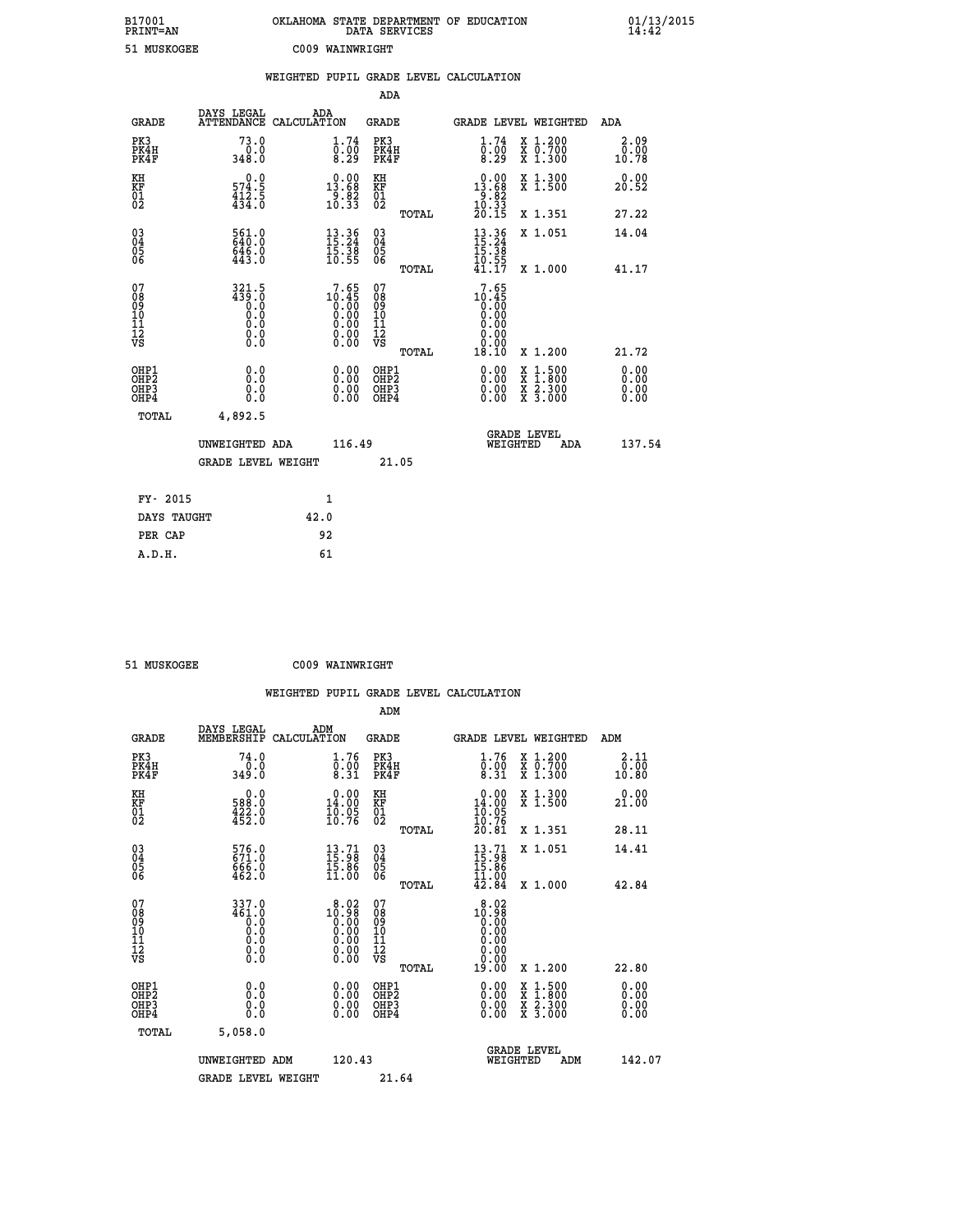| B17001          | OKLAHOMA STATE DEPARTMENT OF EDUCATION |
|-----------------|----------------------------------------|
| <b>PRINT=AN</b> | DATA SERVICES                          |
| 51 MUSKOGEE     | 1002 HASKELL                           |

 **B17001 OKLAHOMA STATE DEPARTMENT OF EDUCATION 01/13/2015**

|                                                    |                                                                         | WEIGHTED PUPIL GRADE LEVEL CALCULATION |                                                |                              |       |                                             |                                     |                                     |                              |
|----------------------------------------------------|-------------------------------------------------------------------------|----------------------------------------|------------------------------------------------|------------------------------|-------|---------------------------------------------|-------------------------------------|-------------------------------------|------------------------------|
|                                                    |                                                                         |                                        |                                                | ADA                          |       |                                             |                                     |                                     |                              |
| GRADE                                              | DAYS LEGAL<br>ATTENDANCE CALCULATION                                    | ADA                                    |                                                | GRADE                        |       |                                             |                                     | GRADE LEVEL WEIGHTED                | ADA                          |
| PK3<br>PK4H<br>PK4F                                | 86.0<br>0.0<br>1,961.0                                                  |                                        | 2.00<br>0.00<br>45.60                          | PK3<br>PK4H<br>PK4F          |       |                                             | 2.00<br>$\overline{0}$ .00<br>45.60 | $X_1.200$<br>$X$ 0.700<br>$X$ 1.300 | $\frac{2.40}{0.00}$<br>59.28 |
| КH<br>KF<br>01<br>02                               | $\begin{smallmatrix}&&&0.0\\2,244.5\\2,534.0\\2,143.0\end{smallmatrix}$ |                                        | 0.00<br>52.20<br>$\frac{5}{49}$ $\frac{5}{84}$ | KH<br>$_{01}^{\rm KF}$<br>02 |       | 52.20<br>$\frac{5}{49}$ .<br>$\frac{5}{84}$ | 0.00                                | X 1.300<br>X 1.500                  | 0.00<br>78.30                |
|                                                    |                                                                         |                                        |                                                |                              | TOTAL | 108.77                                      |                                     | X 1.351                             | 146.95                       |
| $\begin{matrix} 03 \\ 04 \\ 05 \\ 06 \end{matrix}$ | 2,051.5<br>2,068.0<br>2,509.0<br>2,697.5                                |                                        | $47.71$<br>$48.09$<br>$58.35$<br>62.73         | 030404<br>06                 |       | $47.71$<br>$48.09$<br>$58.35$               |                                     | X 1.051                             | 50.14                        |
|                                                    |                                                                         |                                        |                                                |                              | TOTAL | $\frac{62.73}{169.17}$                      |                                     | X 1,000                             | 169.17                       |
|                                                    |                                                                         |                                        |                                                |                              |       |                                             |                                     |                                     |                              |

| 078<br>089<br>0910<br>111<br>12<br>VS    | $2, 708.0$<br>$2, 327.5$<br>$2, 744.0$<br>$2, 585.0$<br>$2, 213.0$<br>$2, 625.0$<br>0.0 | 62.98<br>54.131<br>63.81<br>60.147<br>51.475<br>61.05<br>0.00     | 07890112<br>0001112<br>VS<br>TOTAL | $62.98$<br>$54.13$<br>$63.81$<br>$60.127$<br>$51.47$<br>$61.050$<br>$0.99$<br>353.56 | X 1.200                                                                                                                              | 424.27                                                                                                                                                                                                                                                                         |
|------------------------------------------|-----------------------------------------------------------------------------------------|-------------------------------------------------------------------|------------------------------------|--------------------------------------------------------------------------------------|--------------------------------------------------------------------------------------------------------------------------------------|--------------------------------------------------------------------------------------------------------------------------------------------------------------------------------------------------------------------------------------------------------------------------------|
| OHP1<br>OHP <sub>2</sub><br>OHP3<br>OHP4 | 0.0<br>0.0<br>Ō.Ō                                                                       | $\begin{smallmatrix} 0.00 \ 0.00 \ 0.00 \ 0.00 \end{smallmatrix}$ | OHP1<br>OHP2<br>OHP3<br>OHP4       |                                                                                      | $\begin{smallmatrix} \mathtt{X} & 1 & 500 \\ \mathtt{X} & 1 & 800 \\ \mathtt{X} & 2 & 300 \\ \mathtt{X} & 3 & 000 \end{smallmatrix}$ | $\begin{smallmatrix} 0.00 & 0.00 & 0.00 & 0.00 & 0.00 & 0.00 & 0.00 & 0.00 & 0.00 & 0.00 & 0.00 & 0.00 & 0.00 & 0.00 & 0.00 & 0.00 & 0.00 & 0.00 & 0.00 & 0.00 & 0.00 & 0.00 & 0.00 & 0.00 & 0.00 & 0.00 & 0.00 & 0.00 & 0.00 & 0.00 & 0.00 & 0.00 & 0.00 & 0.00 & 0.00 & 0.0$ |
| TOTAL                                    | 33,497.0<br>UNWEIGHTED ADA<br><b>GRADE LEVEL WEIGHT</b>                                 | 779.01                                                            | 151.50                             | WEIGHTED                                                                             | <b>GRADE LEVEL</b><br>ADA                                                                                                            | 930.51                                                                                                                                                                                                                                                                         |
| FY- 2015                                 |                                                                                         | 1                                                                 |                                    |                                                                                      |                                                                                                                                      |                                                                                                                                                                                                                                                                                |

| -------     |      |
|-------------|------|
| DAYS TAUGHT | 43.0 |
| PER CAP     | 68   |
| A.D.H.      | 611  |
|             |      |

 **51 MUSKOGEE I002 HASKELL**

 **B17001<br>PRINT=AN** 

| <b>GRADE</b>                             | DAYS LEGAL<br>MEMBERSHIP                                                            | ADM<br>CALCULATION                                                   | <b>GRADE</b>                                       |       | GRADE LEVEL WEIGHTED                                                                                                                                                                                      |                                          | ADM                       |  |
|------------------------------------------|-------------------------------------------------------------------------------------|----------------------------------------------------------------------|----------------------------------------------------|-------|-----------------------------------------------------------------------------------------------------------------------------------------------------------------------------------------------------------|------------------------------------------|---------------------------|--|
| PK3<br>PK4H<br>PK4F                      | 86.0<br>2,095.0                                                                     | $\begin{smallmatrix} 2.00\\ 0.00\\ 48.72 \end{smallmatrix}$          | PK3<br>PK4H<br>PK4F                                |       | 2.00<br>$\begin{smallmatrix} \textcolor{red}{0} \textcolor{black}{\ddots} \textcolor{red}{\ddots} \ \textcolor{red}{4} \textcolor{red}{8} \textcolor{black}{\cdot} \textcolor{red}{72} \end{smallmatrix}$ | X 1.200<br>X 0.700<br>X 1.300            | $2.40$<br>$0.00$<br>63.34 |  |
| KH<br>KF<br>01<br>02                     | $\begin{smallmatrix} 0.0\\2,336.0\\2,627.0\\2,209.0 \end{smallmatrix}$              | $\begin{smallmatrix} 0.00\\ 54.33\\ 61.99\\ 51.37 \end{smallmatrix}$ | KH<br>KF<br>01<br>02                               |       | $0.00\n54.33\n61.09\n51.37\n112.46$                                                                                                                                                                       | X 1.300<br>X 1.500                       | 0.00<br>81.50             |  |
|                                          |                                                                                     |                                                                      |                                                    | TOTAL |                                                                                                                                                                                                           | X 1.351                                  | 151.93                    |  |
| 03<br>04<br>05<br>06                     | $2,148.0$<br>$2,627.0$<br>$2,627.0$<br>$2,802.0$                                    | $\begin{smallmatrix} 49.95\ 50.77\ 61.09\ 65.16 \end{smallmatrix}$   | $\begin{matrix} 03 \\ 04 \\ 05 \\ 06 \end{matrix}$ |       | $49.95$<br>50.77<br>61.09<br>65.16<br>177.02                                                                                                                                                              | X 1.051                                  | 52.50                     |  |
|                                          |                                                                                     |                                                                      |                                                    | TOTAL |                                                                                                                                                                                                           | X 1.000                                  | 177.02                    |  |
| 07<br>089<br>090<br>1112<br>VS           | $2,842.0$<br>$2,438.0$<br>$2,724.0$<br>$2,724.0$<br>$2,352.0$<br>$2,748.0$<br>$0.0$ | 66.09<br>56.70<br>67.40<br>63.35<br>54.70<br>53.90<br>63.90          | 07<br>08<br>09<br>001<br>11<br>11<br>12<br>VS      | TOTAL | 66.09<br>56.70<br>57.40<br>63.35<br>54.70<br>53.90<br>63.90<br>0.00<br>372.14                                                                                                                             | X 1.200                                  | 446.57                    |  |
|                                          |                                                                                     |                                                                      |                                                    |       |                                                                                                                                                                                                           |                                          |                           |  |
| OHP1<br>OHP2<br>OH <sub>P3</sub><br>OHP4 | 0.0<br>0.000                                                                        |                                                                      | OHP1<br>OHP2<br>OHP3<br>OHP4                       |       | 0.00<br>$0.00$<br>0.00                                                                                                                                                                                    | X 1:500<br>X 1:800<br>X 2:300<br>X 3:000 | 0.00<br>0.00<br>0.00      |  |
| TOTAL                                    | 35,115.0                                                                            |                                                                      |                                                    |       |                                                                                                                                                                                                           |                                          |                           |  |
|                                          | UNWEIGHTED<br>ADM                                                                   | 816.62                                                               |                                                    |       | WEIGHTED                                                                                                                                                                                                  | <b>GRADE LEVEL</b><br>ADM                | 975.26                    |  |
|                                          | <b>GRADE LEVEL WEIGHT</b>                                                           |                                                                      | 158.64                                             |       |                                                                                                                                                                                                           |                                          |                           |  |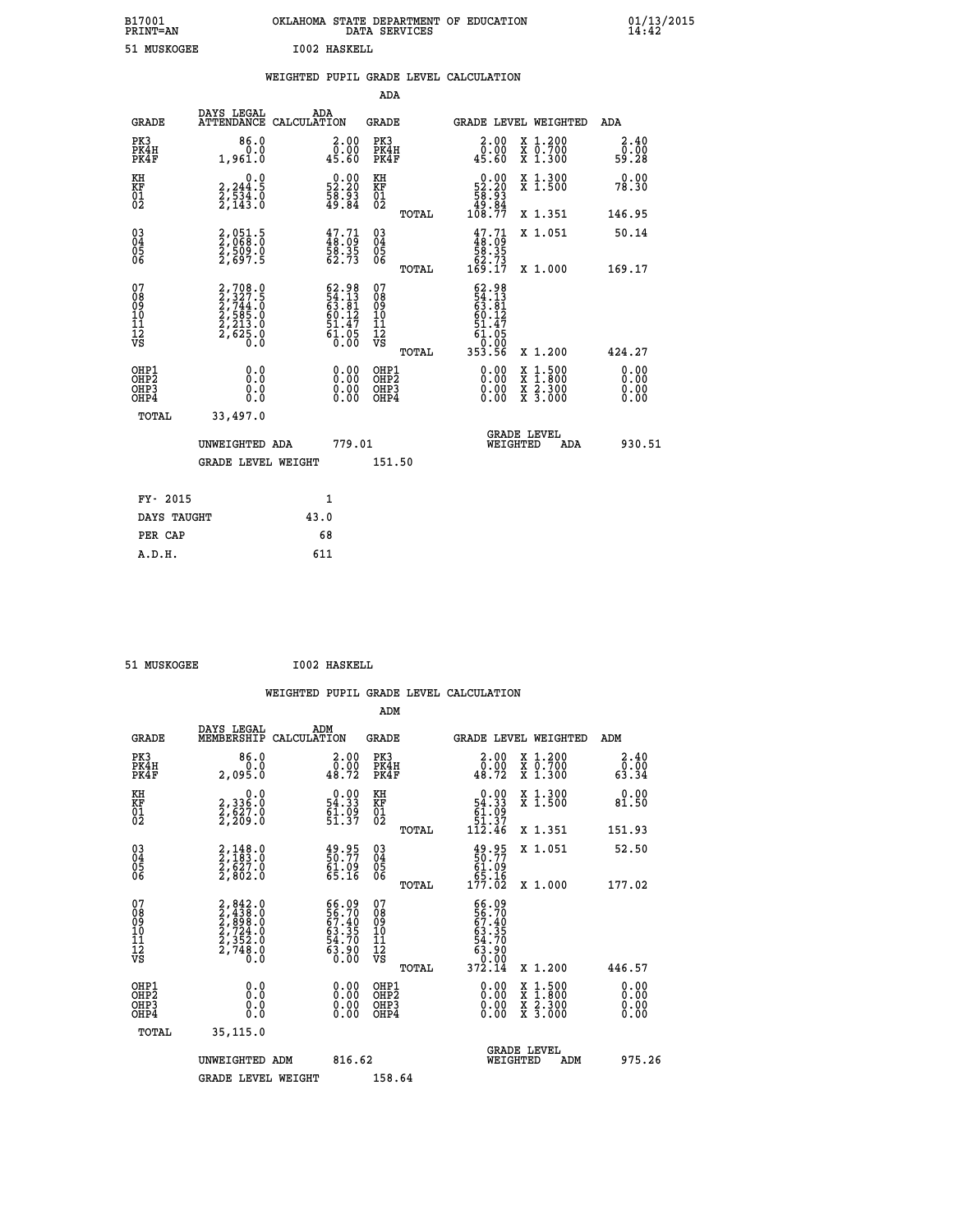## **B17001 OKLAHOMA STATE DEPARTMENT OF EDUCATION 01/13/2015 PRINT=AN DATA SERVICES 14:42 51 MUSKOGEE I003 FORT GIBSON**

|       |                                                   | WEIGHTED PUPIL GRADE LEVEL CALCULATION |     |       |                 |  |
|-------|---------------------------------------------------|----------------------------------------|-----|-------|-----------------|--|
|       |                                                   |                                        |     | ADA   |                 |  |
| CDADE | DAYS LEGAL<br>זור את דוזיה דגיה קבועות החוקים החו |                                        | ADA | סתגסי | סש זסיים דפתגסי |  |

| <b>GRADE</b>                                       | ATTENDANCE CALCULATION                                           |      |                                                                                                                                            | <b>GRADE</b>                              |       |                                                                                                                                                 |          | <b>GRADE LEVEL WEIGHTED</b>                                                                                                               | ADA                    |
|----------------------------------------------------|------------------------------------------------------------------|------|--------------------------------------------------------------------------------------------------------------------------------------------|-------------------------------------------|-------|-------------------------------------------------------------------------------------------------------------------------------------------------|----------|-------------------------------------------------------------------------------------------------------------------------------------------|------------------------|
| PK3<br>PK4H<br>PK4F                                | 87.0<br>0.0<br>4,819.5                                           |      | 2.07<br>0.00<br>114.75                                                                                                                     | PK3<br>PK4H<br>PK4F                       |       | $2.07$<br>$0.00$<br>114.75                                                                                                                      |          | X 1.200<br>X 0.700<br>X 1.300                                                                                                             | 2.48<br>0.00<br>149.18 |
| KH<br>KF<br>01<br>02                               | 0.0<br>4,811:5<br>5,205:0<br>5,653:5                             |      | $\begin{smallmatrix}&&0.00\\114.56\\123.93\\134.61\end{smallmatrix}$                                                                       | KH<br>KF<br>$\overline{01}$               |       | $\begin{smallmatrix} &0.00\\ 114.56\\ 123.93\\ 134.61\\ 258.54 \end{smallmatrix}$                                                               |          | X 1.300<br>X 1.500                                                                                                                        | 0.00<br>171.84         |
|                                                    |                                                                  |      |                                                                                                                                            |                                           | TOTAL |                                                                                                                                                 |          | X 1.351                                                                                                                                   | 349.29                 |
| $\begin{matrix} 03 \\ 04 \\ 05 \\ 06 \end{matrix}$ | $4,997.0$<br>$5,963.0$<br>$5,963.0$<br>$5,365.5$                 |      | 97.55<br>109.07<br>$\frac{141.98}{127.75}$                                                                                                 | 03<br>04<br>05<br>06                      | TOTAL | $\frac{97.55}{141.98}$<br>127.75<br>378.80                                                                                                      |          | X 1.051<br>X 1.000                                                                                                                        | 102.53<br>378.80       |
| 07<br>08<br>09<br>11<br>11<br>12<br>VS             | $6,038.0$<br>5,078.0<br>6,130.5<br>6,981.0<br>6,047.5<br>6,163.0 |      | $\begin{smallmatrix} 143\cdot76\\ 120\cdot90\\ 145\cdot96\\ 166\cdot21\\ 165\cdot29\\ 143\cdot99\\ 146\cdot74\\ 0\cdot00\end{smallmatrix}$ | 07<br>08901112<br>1112<br>VS              |       | $\begin{smallmatrix} 143\cdot76\\120\cdot90\\145\cdot96\\166\cdot21\\166\cdot21\\143\cdot99\\146\cdot74\\0\cdot00\\867\cdot56\end{smallmatrix}$ |          |                                                                                                                                           |                        |
|                                                    |                                                                  |      |                                                                                                                                            |                                           | TOTAL |                                                                                                                                                 |          | X 1.200                                                                                                                                   | 1,041.07               |
| OHP1<br>OHP2<br>OH <sub>P3</sub><br>OHP4           | 0.0<br>0.000                                                     |      | $\begin{smallmatrix} 0.00 \ 0.00 \ 0.00 \ 0.00 \end{smallmatrix}$                                                                          | OHP1<br>OH <sub>P</sub> 2<br>OHP3<br>OHP4 |       |                                                                                                                                                 |          | $\begin{smallmatrix} \mathtt{X} & 1\cdot500\\ \mathtt{X} & 1\cdot800\\ \mathtt{X} & 2\cdot300\\ \mathtt{X} & 3\cdot000 \end{smallmatrix}$ | 0.00<br>0.00<br>0.0000 |
| <b>TOTAL</b>                                       | 77,021.0                                                         |      |                                                                                                                                            |                                           |       |                                                                                                                                                 |          |                                                                                                                                           |                        |
|                                                    | UNWEIGHTED ADA                                                   |      | 1,833.83                                                                                                                                   |                                           |       |                                                                                                                                                 | WEIGHTED | <b>GRADE LEVEL</b><br><b>ADA</b>                                                                                                          | 2,195.19               |
|                                                    | <b>GRADE LEVEL WEIGHT</b>                                        |      |                                                                                                                                            | 361.36                                    |       |                                                                                                                                                 |          |                                                                                                                                           |                        |
| FY- 2015                                           |                                                                  |      | $\mathbf{1}$                                                                                                                               |                                           |       |                                                                                                                                                 |          |                                                                                                                                           |                        |
| DAYS TAUGHT                                        |                                                                  | 42.0 |                                                                                                                                            |                                           |       |                                                                                                                                                 |          |                                                                                                                                           |                        |
|                                                    |                                                                  |      |                                                                                                                                            |                                           |       |                                                                                                                                                 |          |                                                                                                                                           |                        |

 **PER CAP 33 A.D.H. 1,695**

51 MUSKOGEE **I003 FORT GIBSON** 

|                                          |                                                                                                                                                                         |                                                                         | ADM                                                |                                                                                  |                                          |                                                 |
|------------------------------------------|-------------------------------------------------------------------------------------------------------------------------------------------------------------------------|-------------------------------------------------------------------------|----------------------------------------------------|----------------------------------------------------------------------------------|------------------------------------------|-------------------------------------------------|
| <b>GRADE</b>                             | DAYS LEGAL<br>MEMBERSHIP                                                                                                                                                | ADM<br>CALCULATION                                                      | <b>GRADE</b>                                       | GRADE LEVEL WEIGHTED                                                             |                                          | ADM                                             |
| PK3<br>PK4H<br>PK4F                      | 87.0<br>0.0<br>5,119.0                                                                                                                                                  | $2.07$<br>$0.00$<br>121.88                                              | PK3<br>PK4H<br>PK4F                                | $\begin{smallmatrix} 2.07\0.00\\121.88\end{smallmatrix}$                         | X 1.200<br>X 0.700<br>X 1.300            | 2.48<br>$\frac{\bar{0}.\bar{0}\bar{0}}{158.44}$ |
| KH<br>KF<br>01<br>02                     | 0.0<br>4,987.0<br>5,416.0<br>5,835.0                                                                                                                                    | $\begin{smallmatrix}&&0.00\\118.74\\128.95\\138.95\end{smallmatrix}$    | KH<br>KF<br>01<br>02                               | $\begin{smallmatrix}&&0.00\\118.74\\128.95\\138.93\\267.88\end{smallmatrix}$     | X 1.300<br>X 1.500                       | 0.00<br>178.11                                  |
|                                          |                                                                                                                                                                         |                                                                         | TOTAL                                              |                                                                                  | X 1.351                                  | 361.91                                          |
| 03<br>04<br>05<br>06                     | $4,765.0$<br>$6,188.0$<br>$5,555.0$                                                                                                                                     | $101.14$<br>$113.45$<br>$\frac{147.33}{132.26}$                         | $\begin{matrix} 03 \\ 04 \\ 05 \\ 06 \end{matrix}$ | $\frac{101.14}{113.45}$<br>$\frac{147}{132}$ $\frac{33}{26}$<br>$\frac{393}{26}$ | X 1.051                                  | 106.30                                          |
|                                          |                                                                                                                                                                         |                                                                         | TOTAL                                              |                                                                                  | X 1.000                                  | 393.04                                          |
| 07<br>08<br>09<br>101<br>112<br>VS       | $\begin{smallmatrix} 6\,, & 245\,, & 0\\ 5\,, & 277\,, & 0\\ 6\,, & 424\,, & 0\\ 7\,, & 310\,, & 0\\ 6\,, & 360\,, & 0\\ 6\,, & 456\,, & 0\\ 0\,, & 0\end{smallmatrix}$ | $148.69$<br>$125.64$<br>$152.95$<br>$174.05$<br>$\frac{151.43}{153.71}$ | 07<br>08<br>09<br>11<br>11<br>12<br>VS<br>TOTAL    | 148.69<br>125.64<br>152.95<br>174.05<br>$\frac{151.43}{153.71}$<br>906.47        | X 1.200                                  | 1,087.76                                        |
| OHP1<br>OHP2<br>OH <sub>P3</sub><br>OHP4 | 0.0<br>0.000                                                                                                                                                            | $0.00$<br>$0.00$<br>0.00                                                | OHP1<br>OHP2<br>OHP <sub>3</sub>                   | $0.00$<br>$0.00$<br>0.00                                                         | X 1:500<br>X 1:800<br>X 2:300<br>X 3:000 | 0.00<br>0.00<br>0.00<br>0.00                    |
| TOTAL                                    | 80,272.0                                                                                                                                                                |                                                                         |                                                    |                                                                                  |                                          |                                                 |
|                                          | UNWEIGHTED                                                                                                                                                              | 1,911.22<br>ADM                                                         |                                                    | <b>GRADE LEVEL</b><br>WEIGHTED                                                   | ADM                                      | 2,288.04                                        |
|                                          | <b>GRADE LEVEL WEIGHT</b>                                                                                                                                               |                                                                         | 376.82                                             |                                                                                  |                                          |                                                 |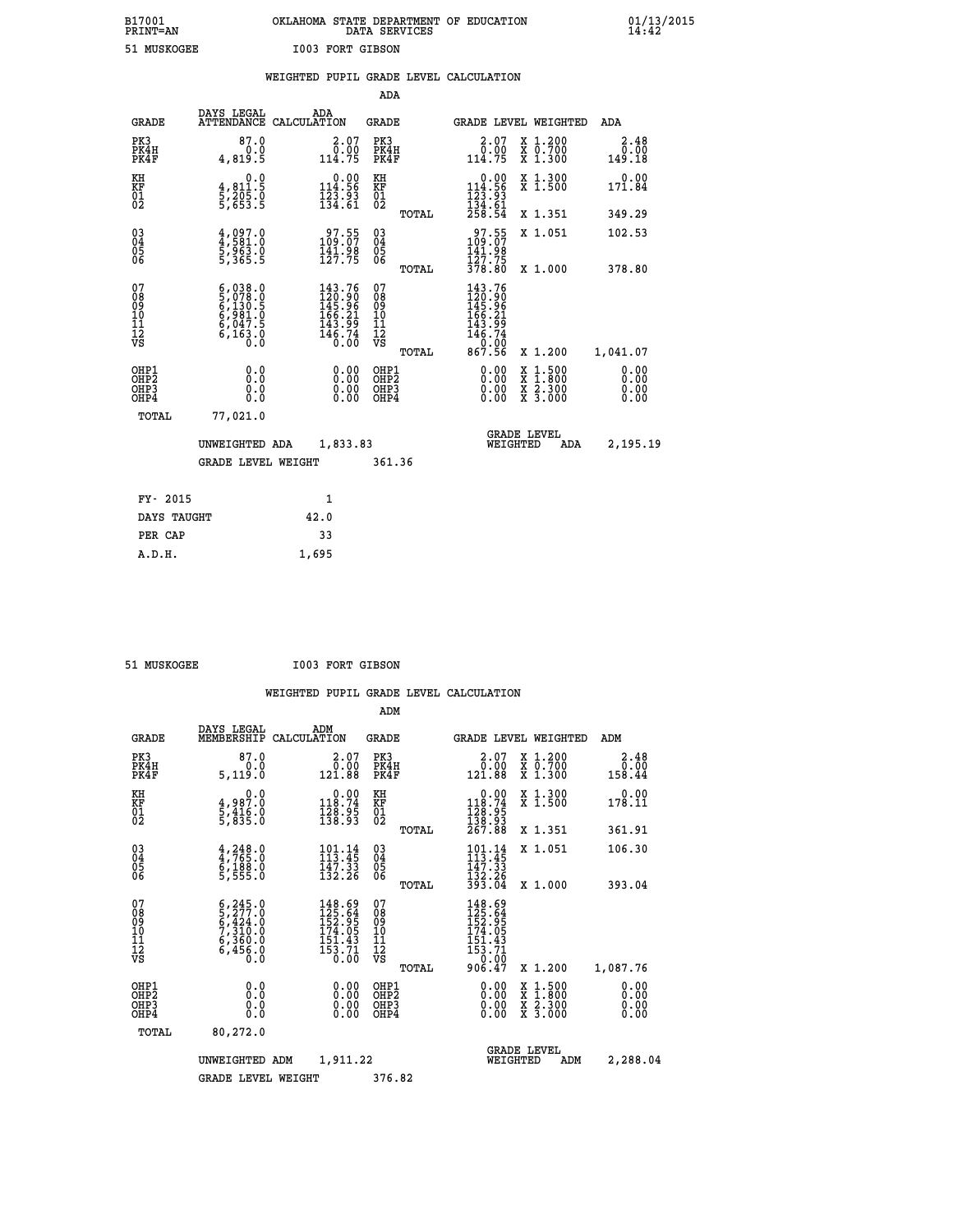# **B17001 OKLAHOMA STATE DEPARTMENT OF EDUCATION 01/13/2015 PRINT=AN DATA SERVICES 14:42 51 MUSKOGEE I006 WEBBERS FALLS**

|                      |                                                                    |                                                              |      |                                                                          |                                        |       | WEIGHTED PUPIL GRADE LEVEL CALCULATION                                               |                                                                                                                                           |                              |
|----------------------|--------------------------------------------------------------------|--------------------------------------------------------------|------|--------------------------------------------------------------------------|----------------------------------------|-------|--------------------------------------------------------------------------------------|-------------------------------------------------------------------------------------------------------------------------------------------|------------------------------|
|                      |                                                                    |                                                              |      |                                                                          | <b>ADA</b>                             |       |                                                                                      |                                                                                                                                           |                              |
|                      | <b>GRADE</b>                                                       | DAYS LEGAL<br>ATTENDANCE CALCULATION                         |      | ADA                                                                      | GRADE                                  |       | GRADE LEVEL WEIGHTED                                                                 |                                                                                                                                           | ADA                          |
|                      | PK3<br>PK4H<br>PK4F                                                | 58.0<br>$\frac{0.0}{651.5}$                                  |      | $\begin{smallmatrix} 1.23\ 0.00\ 13.86 \end{smallmatrix}$                | PK3<br>PK4H<br>PK4F                    |       | $1.23$<br>$0.00$<br>13.86                                                            | X 1.200<br>X 0.700<br>X 1.300                                                                                                             | 1.48<br>0.00<br>18.02        |
| KH<br>KF<br>01<br>02 |                                                                    | 937.0<br>ةٌ: 956<br>1,095                                    |      | $\begin{smallmatrix} 0.00\\19.94\\20.35\\23.31 \end{smallmatrix}$        | KH<br>KF<br>01<br>02                   |       | $\begin{array}{c} 0.00 \\ 19.94 \\ 20.35 \\ 23.31 \\ 43.66 \end{array}$              | X 1.300<br>X 1.500                                                                                                                        | 0.00<br>29.91                |
|                      |                                                                    |                                                              |      |                                                                          |                                        | TOTAL |                                                                                      | X 1.351                                                                                                                                   | 58.98                        |
|                      | $\begin{smallmatrix} 03 \\[-4pt] 04 \end{smallmatrix}$<br>Ŏ5<br>06 | 1, 128.0<br>$\frac{602.0}{885.0}$                            |      | $24.00$<br>$17.37$<br>$12.81$<br>$18.83$                                 | $\substack{03 \\ 04}$<br>Ŏ5<br>06      |       | $24.90$<br>$17.37$<br>ī2.01                                                          | X 1.051                                                                                                                                   | 25.22                        |
|                      |                                                                    |                                                              |      |                                                                          |                                        | TOTAL | $\bar{18}\cdot\bar{8}\bar{3}$<br>49.01                                               | X 1.000                                                                                                                                   | 49.01                        |
| 07                   | 08<br>09<br>11<br>11<br>12<br>VS                                   | $1,070.5$<br>$862.0$<br>$776.0$<br>$726.0$<br>$696.0$<br>0.0 |      | $14.41$<br>$22.78$<br>$18.34$<br>$16.51$<br>$15.45$<br>$14.81$<br>$0.00$ | 07<br>08<br>09<br>11<br>11<br>12<br>VS | TOTAL | $14.41$<br>$22.78$<br>$18.34$<br>$16.51$<br>$\frac{15.45}{14.81}$<br>10:00<br>102.30 | X 1.200                                                                                                                                   | 122.76                       |
|                      | OHP1<br>OHP2<br>OHP3<br>OHP4                                       | 0.0<br>Ō.Ō<br>0.0<br>0.0                                     |      | $\begin{smallmatrix} 0.00 \ 0.00 \ 0.00 \ 0.00 \end{smallmatrix}$        | OHP1<br>OHP2<br>OHP3<br>OHP4           |       | 0.00<br>0.00                                                                         | $\begin{smallmatrix} \mathtt{X} & 1\cdot500\\ \mathtt{X} & 1\cdot800\\ \mathtt{X} & 2\cdot300\\ \mathtt{X} & 3\cdot000 \end{smallmatrix}$ | 0.00<br>0.00<br>0.00<br>0.00 |
|                      | TOTAL                                                              | 11,938.0                                                     |      |                                                                          |                                        |       |                                                                                      |                                                                                                                                           |                              |
|                      |                                                                    | UNWEIGHTED ADA                                               |      | 254.00                                                                   |                                        |       | WEIGHTED                                                                             | <b>GRADE LEVEL</b><br>ADA                                                                                                                 | 305.38                       |
|                      |                                                                    | <b>GRADE LEVEL WEIGHT</b>                                    |      |                                                                          |                                        | 51.38 |                                                                                      |                                                                                                                                           |                              |
|                      | FY- 2015                                                           |                                                              |      | $\mathbf{1}$                                                             |                                        |       |                                                                                      |                                                                                                                                           |                              |
|                      | DAYS TAUGHT                                                        |                                                              | 47.0 |                                                                          |                                        |       |                                                                                      |                                                                                                                                           |                              |
|                      | PER CAP                                                            |                                                              |      | 86                                                                       |                                        |       |                                                                                      |                                                                                                                                           |                              |

 **A.D.H. 171**

 **51 MUSKOGEE I006 WEBBERS FALLS**

|                                                      |                                                                                                                              |                                                                                                                                       | ADM                                                 |                                                                                                                                |                                          |                                                   |
|------------------------------------------------------|------------------------------------------------------------------------------------------------------------------------------|---------------------------------------------------------------------------------------------------------------------------------------|-----------------------------------------------------|--------------------------------------------------------------------------------------------------------------------------------|------------------------------------------|---------------------------------------------------|
| <b>GRADE</b>                                         | DAYS LEGAL<br>MEMBERSHIP                                                                                                     | ADM<br>CALCULATION                                                                                                                    | <b>GRADE</b>                                        | GRADE LEVEL WEIGHTED                                                                                                           |                                          | ADM                                               |
| PK3<br>PK4H<br>PK4F                                  | 58.0<br>0.0<br>671.0                                                                                                         | 1.23<br>$\begin{smallmatrix} \bar{0} & \bar{0} & \bar{0} \ \bar{0} & 2 & 8 \end{smallmatrix}$                                         | PK3<br>PK4H<br>PK4F                                 | 1.23<br>$\begin{smallmatrix} \bar{0} & \bar{0} & \bar{0} \\ 14 & 28 \end{smallmatrix}$                                         | X 1.200<br>X 0.700<br>X 1.300            | 1.48<br>$\overline{0}$ . $\overline{00}$<br>18.56 |
| KH<br>KF<br>01<br>02                                 | 0.0<br>965.0<br>1,900.0                                                                                                      | $\begin{smallmatrix} 0.00\\ 20.53\\ 21.28\\ 23.70 \end{smallmatrix}$                                                                  | KH<br>KF<br>01<br>02                                | $\begin{smallmatrix} 0.00\\ 20.53\\ 21.28\\ 23.70\\ 44.98 \end{smallmatrix}$                                                   | X 1.300<br>X 1.500                       | 0.00<br>30.80                                     |
|                                                      |                                                                                                                              |                                                                                                                                       | TOTAL                                               |                                                                                                                                | X 1.351                                  | 60.77                                             |
| 03<br>04<br>05<br>06                                 | 1,169.0<br>839.0<br>27.0<br>914.0                                                                                            | 34.87<br>$\frac{13.34}{19.45}$                                                                                                        | $\begin{array}{c} 03 \\ 04 \\ 05 \\ 06 \end{array}$ | $24.87$<br>$17.85$<br>$13.34$<br>$19.45$<br>$50.64$                                                                            | X 1.051                                  | 26.14                                             |
|                                                      |                                                                                                                              |                                                                                                                                       | TOTAL                                               |                                                                                                                                | X 1.000                                  | 50.64                                             |
| 07<br>08<br>09<br>101<br>112<br>VS                   | $\begin{smallmatrix} & 719 & 0 \\ 1,119 & 0 \\ 925 & 0 \\ 817 & 0 \\ 768 & 0 \\ 740 & 0 \\ 0 & 0 \\ 0 & 0 \end{smallmatrix}$ | $\begin{smallmatrix} 15 & 3 & 0 \\ 23 & 8 & 1 \\ 19 & 6 & 8 \\ 17 & 3 & 8 \\ 16 & 3 & 4 \\ 15 & 7 & 4 \\ 0 & 0 & 0 \end{smallmatrix}$ | 07<br>08<br>09<br>11<br>11<br>12<br>VS              | $\begin{array}{l} 15\cdot30 \\ 23\cdot81 \\ 19\cdot68 \\ 17\cdot38 \\ 16\cdot34 \\ 15\cdot74 \\ 15\cdot70 \\ 0 \\ \end{array}$ |                                          |                                                   |
|                                                      |                                                                                                                              |                                                                                                                                       | TOTAL                                               | 108.25                                                                                                                         | X 1.200                                  | 129.90                                            |
| OHP1<br>OHP2<br>OH <sub>P3</sub><br>OH <sub>P4</sub> | 0.0<br>0.000                                                                                                                 |                                                                                                                                       | OHP1<br>OHP2<br>OHP <sub>3</sub>                    | $0.00$<br>$0.00$<br>0.00                                                                                                       | X 1:500<br>X 1:800<br>X 2:300<br>X 3:000 | 0.00<br>0.00<br>0.00                              |
| TOTAL                                                | 12,445.0                                                                                                                     |                                                                                                                                       |                                                     |                                                                                                                                |                                          |                                                   |
|                                                      | UNWEIGHTED ADM                                                                                                               | 264.78                                                                                                                                |                                                     |                                                                                                                                | GRADE LEVEL<br>WEIGHTED<br>ADM           | 318.29                                            |
|                                                      | <b>GRADE LEVEL WEIGHT</b>                                                                                                    |                                                                                                                                       | 53.51                                               |                                                                                                                                |                                          |                                                   |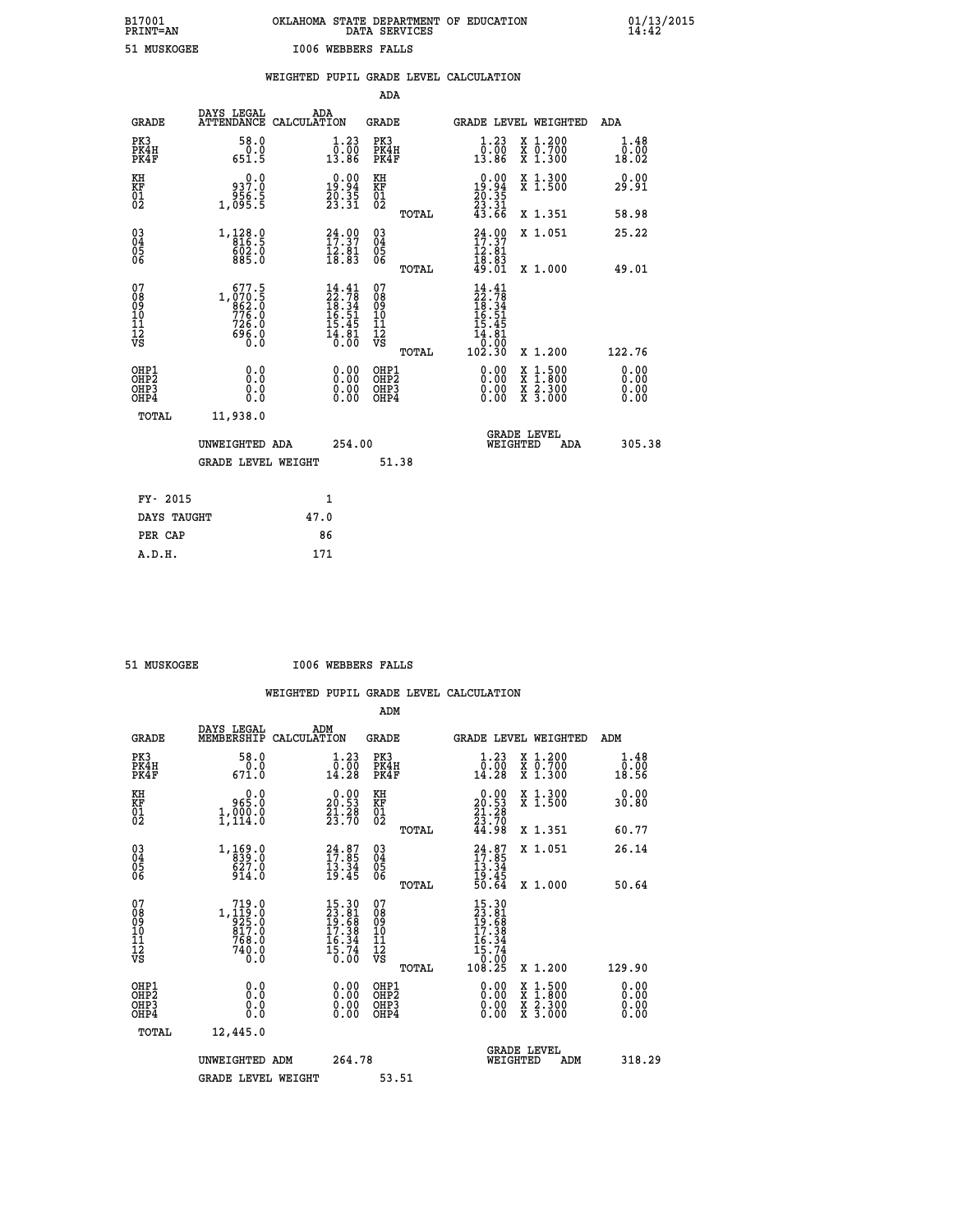| B17001<br><b>PRINT=AN</b> | OKLAHOMA STATE DEPARTMENT OF EDUCATION<br>DATA SERVICES | 01/13/2015<br>14:42 |
|---------------------------|---------------------------------------------------------|---------------------|
| 51 MUSKOGEE               | I008 OKTAHA                                             |                     |

|  |  | WEIGHTED PUPIL GRADE LEVEL CALCULATION |
|--|--|----------------------------------------|
|  |  |                                        |

|                                                                  |                                                                                       |                                                                          | ADA                                      |       |                                                                             |                                                                                                                                           |                              |
|------------------------------------------------------------------|---------------------------------------------------------------------------------------|--------------------------------------------------------------------------|------------------------------------------|-------|-----------------------------------------------------------------------------|-------------------------------------------------------------------------------------------------------------------------------------------|------------------------------|
| <b>GRADE</b>                                                     | DAYS LEGAL                                                                            | ADA<br>ATTENDANCE CALCULATION                                            | <b>GRADE</b>                             |       |                                                                             | GRADE LEVEL WEIGHTED                                                                                                                      | ADA                          |
| PK3<br>PK4H<br>PK4F                                              | 82.0<br>0.0<br>1,753.5                                                                | 2.22<br>$\frac{0.00}{47.39}$                                             | PK3<br>PK4H<br>PK4F                      |       | 2.22<br>$\frac{0.00}{47.39}$                                                | X 1.200<br>X 0.700<br>X 1.300                                                                                                             | 2.66<br>0.00<br>61.61        |
| KH<br>KF<br>01<br>02                                             | 0.0<br>$\frac{1}{1}, \frac{660}{877}$ .0<br>1,873.0                                   | $\begin{smallmatrix} 0.00\\ 44.88\\ 50.73\\ 50.62 \end{smallmatrix}$     | KH<br>KF<br>01<br>02                     |       | $\begin{smallmatrix} &0.00\ 44.88\ 50.73\ 50.62\ 101.35\ \end{smallmatrix}$ | X 1.300<br>X 1.500                                                                                                                        | 0.00<br>67.32                |
|                                                                  |                                                                                       |                                                                          |                                          | TOTAL |                                                                             | X 1.351                                                                                                                                   | 136.92                       |
| $\begin{matrix} 03 \\ 04 \\ 05 \\ 06 \end{matrix}$               | $\frac{1}{1}, \frac{820}{925}.\frac{0}{5} \ \frac{1}{1}, \frac{886}{862}.\frac{5}{5}$ | $\frac{49.19}{52.04}$<br>50.99<br>50.34                                  | $\substack{03 \\ 04}$<br>05<br>06        |       | $\frac{49.19}{52.04}$<br>$\frac{56.99}{50.34}$<br>153.37                    | X 1.051                                                                                                                                   | 51.70                        |
|                                                                  |                                                                                       |                                                                          |                                          | TOTAL |                                                                             | X 1.000                                                                                                                                   | 153.37                       |
| 07<br>08<br>09<br>11<br>11<br>12<br>VS                           | 2,521.0<br>1,645.0<br>2,375.0<br>2,117.0<br>1,870.0<br>1,997.0<br>Ó.Ŏ                 | $68.14$<br>$44.46$<br>$64.19$<br>$57.22$<br>$57.54$<br>$53.97$<br>$0.00$ | 07<br>08<br>09<br>11<br>11<br>12<br>VS   |       | 68.14<br>$44.46$<br>$57.22$<br>$57.22$<br>$59.54$<br>$53.97$<br>$0.02$      |                                                                                                                                           |                              |
|                                                                  |                                                                                       |                                                                          |                                          | TOTAL | 338.52                                                                      | X 1.200                                                                                                                                   | 406.22                       |
| OHP1<br>OH <sub>P</sub> <sub>2</sub><br>OH <sub>P3</sub><br>OHP4 | 0.0<br>Ō.Ō<br>0.0<br>0.0                                                              | $\begin{smallmatrix} 0.00 \ 0.00 \ 0.00 \ 0.00 \end{smallmatrix}$        | OHP1<br>OHP <sub>2</sub><br>OHP3<br>OHP4 |       | $0.00$<br>$0.00$<br>0.00                                                    | $\begin{smallmatrix} \mathtt{X} & 1\cdot500\\ \mathtt{X} & 1\cdot800\\ \mathtt{X} & 2\cdot300\\ \mathtt{X} & 3\cdot000 \end{smallmatrix}$ | 0.00<br>0.00<br>0.00<br>0.00 |
| <b>TOTAL</b>                                                     | 27,265.5                                                                              |                                                                          |                                          |       |                                                                             |                                                                                                                                           |                              |
|                                                                  | UNWEIGHTED ADA                                                                        | 736.92                                                                   |                                          |       |                                                                             | <b>GRADE LEVEL</b><br>WEIGHTED<br>ADA                                                                                                     | 879.80                       |
|                                                                  | <b>GRADE LEVEL WEIGHT</b>                                                             |                                                                          | 142.88                                   |       |                                                                             |                                                                                                                                           |                              |
|                                                                  |                                                                                       |                                                                          |                                          |       |                                                                             |                                                                                                                                           |                              |
| FY- 2015                                                         |                                                                                       | 1                                                                        |                                          |       |                                                                             |                                                                                                                                           |                              |
| DAYS TAUGHT                                                      |                                                                                       | 37.0                                                                     |                                          |       |                                                                             |                                                                                                                                           |                              |
| PER CAP                                                          |                                                                                       | 51                                                                       |                                          |       |                                                                             |                                                                                                                                           |                              |

| I008 OKTAHA<br>51 MUSKOGEE |  |  |  |  |
|----------------------------|--|--|--|--|
|----------------------------|--|--|--|--|

 **WEIGHTED PUPIL GRADE LEVEL CALCULATION ADM DAYS LEGAL ADM GRADE MEMBERSHIP CALCULATION GRADE GRADE LEVEL WEIGHTED ADM**

| سمين                                     | MEMBERSHIPE CADCOBAILON                                                                              |                                                                      | ىستى                                         | GRADE DEVER MEIGHIED                                                        |                                          | בעם.                                                                                                                                                                                                                                                                           |
|------------------------------------------|------------------------------------------------------------------------------------------------------|----------------------------------------------------------------------|----------------------------------------------|-----------------------------------------------------------------------------|------------------------------------------|--------------------------------------------------------------------------------------------------------------------------------------------------------------------------------------------------------------------------------------------------------------------------------|
| PK3<br>PK4H<br>PK4F                      | 82.0<br>0.0<br>1,860.0                                                                               | $\begin{smallmatrix} 2.22\ 0.00\ 50.27 \end{smallmatrix}$            | PK3<br>PK4H<br>PK4F                          | $\begin{smallmatrix} 2.22\ 0.00\ 50.27 \end{smallmatrix}$                   | X 1.200<br>X 0.700<br>X 1.300            | $\begin{smallmatrix} 2.66\ 0.00\ 65.35 \end{smallmatrix}$                                                                                                                                                                                                                      |
| KH<br>KF<br>01<br>02                     | 0.0<br>1,759:0<br>1,961:0<br>1,955:0                                                                 | $\begin{smallmatrix} 0.00\\ 47.54\\ 53.00\\ 52.84 \end{smallmatrix}$ | KH<br>KF<br>01<br>02                         | $\begin{smallmatrix} &0.00\ 47.54\ 53.00\ 52.84\ 105.84\ \end{smallmatrix}$ | X 1.300<br>X 1.500                       | 0.00<br>71.31                                                                                                                                                                                                                                                                  |
|                                          |                                                                                                      |                                                                      | TOTAL                                        |                                                                             | X 1.351                                  | 142.99                                                                                                                                                                                                                                                                         |
| 03<br>04<br>05<br>06                     | $\frac{1}{2}, \frac{905}{007}.0 \ \frac{1}{1}, \frac{958}{957}.0 \ \frac{1}{1}, \frac{937.0}{937.0}$ | $\begin{array}{c} 51.49 \\ 54.24 \\ 52.92 \\ 52.35 \end{array}$      | 03<br>04<br>05<br>06                         | $\begin{array}{c} 51.49 \\ 54.24 \\ 52.92 \\ 52.35 \\ 159.51 \end{array}$   | X 1.051                                  | 54.12                                                                                                                                                                                                                                                                          |
|                                          |                                                                                                      |                                                                      | TOTAL                                        |                                                                             | X 1.000                                  | 159.51                                                                                                                                                                                                                                                                         |
| 07<br>08<br>09<br>101<br>11<br>12<br>VS  | 2,647.0<br>1,733.0<br>2,512.0<br>2,215.0<br>1,946.0<br>2,064.0<br>0.0                                | 71.54<br>46.84<br>67.89<br>59.86<br>52.59<br>55.78<br>55.78          | 07<br>08<br>09<br>01<br>11<br>11<br>12<br>VS | $71.54$<br>$46.84$<br>$67.89$<br>$52.59$<br>$52.78$<br>$56.70$<br>$354.50$  |                                          |                                                                                                                                                                                                                                                                                |
|                                          |                                                                                                      |                                                                      | TOTAL                                        |                                                                             | X 1.200                                  | 425.40                                                                                                                                                                                                                                                                         |
| OHP1<br>OHP2<br>OH <sub>P3</sub><br>OHP4 | $\begin{smallmatrix} 0.0 \ 0.0 \ 0.0 \end{smallmatrix}$                                              | $\begin{smallmatrix} 0.00 \ 0.00 \ 0.00 \ 0.00 \end{smallmatrix}$    | OHP1<br>OHP <sub>2</sub><br>OHP3<br>OHP4     |                                                                             | X 1:500<br>X 1:800<br>X 2:300<br>X 3:000 | $\begin{smallmatrix} 0.00 & 0.00 & 0.00 & 0.00 & 0.00 & 0.00 & 0.00 & 0.00 & 0.00 & 0.00 & 0.00 & 0.00 & 0.00 & 0.00 & 0.00 & 0.00 & 0.00 & 0.00 & 0.00 & 0.00 & 0.00 & 0.00 & 0.00 & 0.00 & 0.00 & 0.00 & 0.00 & 0.00 & 0.00 & 0.00 & 0.00 & 0.00 & 0.00 & 0.00 & 0.00 & 0.0$ |
| TOTAL                                    | 28,541.0                                                                                             |                                                                      |                                              |                                                                             |                                          |                                                                                                                                                                                                                                                                                |
|                                          | UNWEIGHTED ADM                                                                                       | 771.37                                                               |                                              | <b>GRADE LEVEL</b><br>WEIGHTED                                              | ADM                                      | 921.34                                                                                                                                                                                                                                                                         |
|                                          | <b>GRADE LEVEL WEIGHT</b>                                                                            |                                                                      | 149.97                                       |                                                                             |                                          |                                                                                                                                                                                                                                                                                |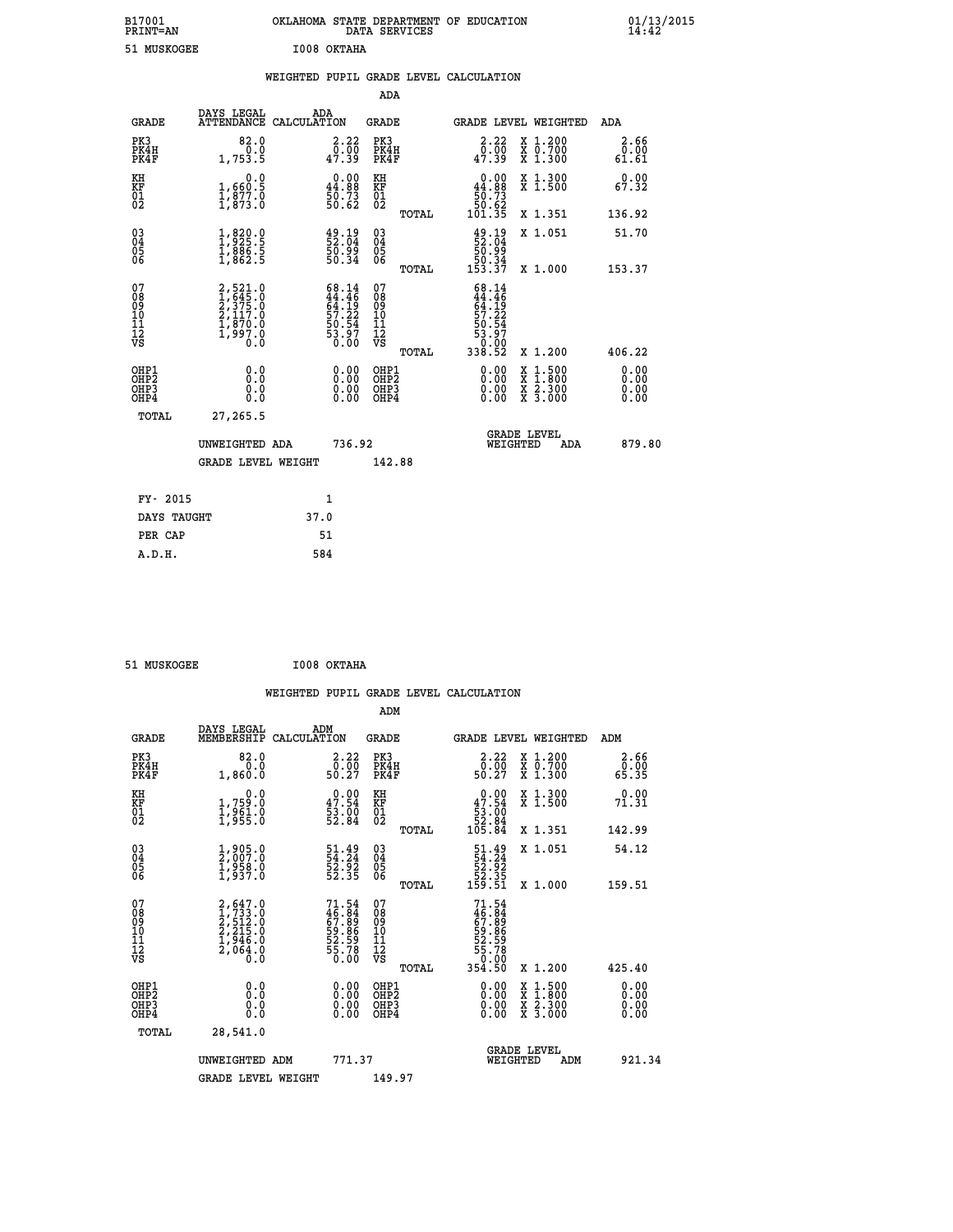| B17001<br><b>PRINT=AN</b> | OKLAHOMA<br>. STATE DEPARTMENT OF EDUCATION<br>DATA SERVICES | 01/13/2015<br>14:42 |
|---------------------------|--------------------------------------------------------------|---------------------|
| 51 MUSKOGEE               | 1020 MUSKOGEE                                                |                     |

### **WEIGHTED PUPIL GRADE LEVEL CALCULATION**

|                                          |                                                                                                                                                                                                 |                                                                         | ADA                                    |       |                                                                                                |                                                                                                  |                                 |
|------------------------------------------|-------------------------------------------------------------------------------------------------------------------------------------------------------------------------------------------------|-------------------------------------------------------------------------|----------------------------------------|-------|------------------------------------------------------------------------------------------------|--------------------------------------------------------------------------------------------------|---------------------------------|
| <b>GRADE</b>                             | DAYS LEGAL                                                                                                                                                                                      | ADA<br>ATTENDANCE CALCULATION                                           | <b>GRADE</b>                           |       |                                                                                                | GRADE LEVEL WEIGHTED                                                                             | ADA                             |
| PK3<br>PK4H<br>PK4F                      | 176.0<br>0.0<br>17,302.5                                                                                                                                                                        | 4.00<br>0.00<br>393.24                                                  | PK3<br>PK4H<br>PK4F                    |       | 4.00<br>0.00<br>393.24                                                                         | X 1.200<br>X 0.700<br>X 1.300                                                                    | 4.80<br>0.00<br>511.21          |
| KH<br>KF<br>01<br>02                     | 0.0<br>22,551.0<br>21,357.5<br>21,529.0                                                                                                                                                         | $\begin{smallmatrix} &0.00\\ 512.52\\ 485.40\\ 489.30\end{smallmatrix}$ | KH<br>KF<br>01<br>02                   |       | $\begin{smallmatrix}&&0.00\\512.52\\485.40\\489.30\\974.70\end{smallmatrix}$                   | X 1.300<br>X 1.500                                                                               | 0.00<br>768.78                  |
|                                          |                                                                                                                                                                                                 |                                                                         |                                        | TOTAL |                                                                                                | X 1.351                                                                                          | 1,316.82                        |
| 030404<br>ŌĞ                             | 20,437.0<br>16,950.5<br>18,344.0<br>18,812.5                                                                                                                                                    | $385.24$<br>$416.91$<br>$427.56$                                        | $\substack{03 \\ 04}$<br>05<br>06      |       | $385.24$<br>$385.24$<br>$416.91$<br>$427.56$<br>$1,229.71$                                     | X 1.051                                                                                          | 488.17                          |
|                                          |                                                                                                                                                                                                 |                                                                         |                                        | TOTAL |                                                                                                | X 1.000                                                                                          | 1,229.71                        |
| 07<br>08<br>09<br>101<br>112<br>VS       | $\begin{smallmatrix} 16\,, & 414\,, & 0\\ 16\,, & 556\,, & 0\\ 19\,, & 485\,, & 0\\ 18\,, & 228\,, & 5\\ 15\,, & 390\,, & 5\\ 11\,, & 290\,, & 0\\ 0\,, & 0\,, & 0\,, & 0\,, \end{smallmatrix}$ | 373.05<br>376.27<br>442.85<br>414.28<br>349.79<br>$256.59$<br>$0.00$    | 07<br>08<br>09<br>11<br>11<br>12<br>VS | TOTAL | 373.05<br>376.27<br>442.85<br>$\frac{414}{349}$ . 79<br>349. 79<br>256. 59<br>0.00<br>2,212.83 | X 1.200                                                                                          | 2,655.40                        |
| OHP1<br>OHP2<br>OH <sub>P3</sub><br>OHP4 | 1, 042.5<br>0.0<br>0.0                                                                                                                                                                          | $23.69$<br>$4.48$<br>0.00<br>0.00                                       | OHP1<br>OHP2<br>OHP3<br>OHP4           |       | $\begin{smallmatrix} 23.69\ 4.48\ 0.00\ 0.00 \end{smallmatrix}$                                | $\begin{smallmatrix} x & 1 & 500 \\ x & 1 & 800 \\ x & 2 & 300 \\ x & 3 & 000 \end{smallmatrix}$ | $35.54$<br>8.06<br>0.00<br>0.00 |
| TOTAL                                    | 256,063.5                                                                                                                                                                                       |                                                                         |                                        |       |                                                                                                |                                                                                                  |                                 |
|                                          | UNWEIGHTED ADA                                                                                                                                                                                  | 5,819.65                                                                |                                        |       |                                                                                                | <b>GRADE LEVEL</b><br>WEIGHTED<br>ADA                                                            | 7,018.49                        |
|                                          | <b>GRADE LEVEL WEIGHT</b>                                                                                                                                                                       |                                                                         | 1,198.84                               |       |                                                                                                |                                                                                                  |                                 |
| FY- 2015                                 |                                                                                                                                                                                                 | 1                                                                       |                                        |       |                                                                                                |                                                                                                  |                                 |
| DAYS TAUGHT                              |                                                                                                                                                                                                 | 44.0                                                                    |                                        |       |                                                                                                |                                                                                                  |                                 |
|                                          |                                                                                                                                                                                                 |                                                                         |                                        |       |                                                                                                |                                                                                                  |                                 |

PER CAP 33  **A.D.H. 4,591**

 **51 MUSKOGEE I020 MUSKOGEE**

|                                           |                                                                                                                                                                   |                                                                        | ADM                                       |                                                                                  |                                                                                                  |                               |
|-------------------------------------------|-------------------------------------------------------------------------------------------------------------------------------------------------------------------|------------------------------------------------------------------------|-------------------------------------------|----------------------------------------------------------------------------------|--------------------------------------------------------------------------------------------------|-------------------------------|
| <b>GRADE</b>                              | DAYS LEGAL<br>MEMBERSHIP                                                                                                                                          | ADM<br>CALCULATION                                                     | <b>GRADE</b>                              | <b>GRADE LEVEL WEIGHTED</b>                                                      |                                                                                                  | ADM                           |
| PK3<br>PK4H<br>PK4F                       | 176.0<br>0.0<br>18,375.0                                                                                                                                          | 4.00<br>0.00<br>417.61                                                 | PK3<br>PK4H<br>PK4F                       | 4.00<br>0.00<br>417.61                                                           | $\begin{smallmatrix} x & 1.200 \\ x & 0.700 \end{smallmatrix}$<br>$X$ 1.300                      | 4.80<br>0.00<br>542.89        |
| KH<br>KF<br>01<br>02                      | 0.0<br>23,580:0<br>22,157:0<br>22,358:0                                                                                                                           | $\begin{smallmatrix} &0.00\ 535.91\ 503.57\ 508.14\ \end{smallmatrix}$ | KH<br>KF<br>01<br>02                      | 0.00<br>$\begin{smallmatrix}535.91\503.57\508.14\1,011.71\end{smallmatrix}$      | X 1.300<br>X 1.500                                                                               | 0.00<br>803.87                |
|                                           |                                                                                                                                                                   |                                                                        | TOTAL                                     |                                                                                  | X 1.351                                                                                          | 1,366.82                      |
| 03<br>04<br>05<br>06                      | 21,179.0<br>17,485.0<br>19,018.0<br>19,504.0                                                                                                                      | 481.34<br>397.39<br>$\frac{452.25}{443.27}$                            | $\substack{03 \\ 04}$<br>05               | 481.34<br>397.39<br>432.23<br>443.27                                             | X 1.051                                                                                          | 505.89                        |
|                                           |                                                                                                                                                                   |                                                                        | TOTAL                                     | 1,272.89                                                                         | X 1.000                                                                                          | 1,272.89                      |
| 07<br>08<br>09<br>11<br>11<br>12<br>VS    | $\begin{smallmatrix} 17,329\, . \ 17,603\, . \ 0\\ 21,623\, . \ 0\\ 21,023\, . \ 0\\ 19,803\, . \ 0\\ 16,509\, . \ 0\\ 12,117\, . \ 0\\ \end{smallmatrix}$<br>0.0 | 393.84<br>400.07<br>477.79<br>450.06<br>375.21<br>275.38<br>0.00       | 07<br>089<br>101<br>112<br>VS<br>TOTAL    | 393.84<br>$400.07$<br>$477.79$<br>450.06<br>375.21<br>275.38<br>0.00<br>2,372.35 | X 1.200                                                                                          | 2,846.82                      |
| OHP1<br>OH <sub>P</sub> 2<br>OHP3<br>OHP4 | 1,074.0<br>197.0<br>0.0<br>Ŏ.Ŏ                                                                                                                                    | 24.41<br>4.48<br>0.00<br>0.00                                          | OHP1<br>OH <sub>P</sub> 2<br>OHP3<br>OHP4 | $24.41$<br>$4.48$<br>$0.00$<br>0.00                                              | $\begin{smallmatrix} x & 1 & 500 \\ x & 1 & 800 \\ x & 2 & 300 \\ x & 3 & 000 \end{smallmatrix}$ | 36.62<br>8.06<br>0.00<br>0.00 |
| TOTAL                                     | 269,487.0                                                                                                                                                         |                                                                        |                                           |                                                                                  |                                                                                                  |                               |
|                                           | UNWEIGHTED ADM                                                                                                                                                    | 6,124.70                                                               |                                           | WEIGHTED                                                                         | <b>GRADE LEVEL</b><br>ADM                                                                        | 7,388.66                      |
|                                           | <b>GRADE LEVEL WEIGHT</b>                                                                                                                                         |                                                                        | 1,263.96                                  |                                                                                  |                                                                                                  |                               |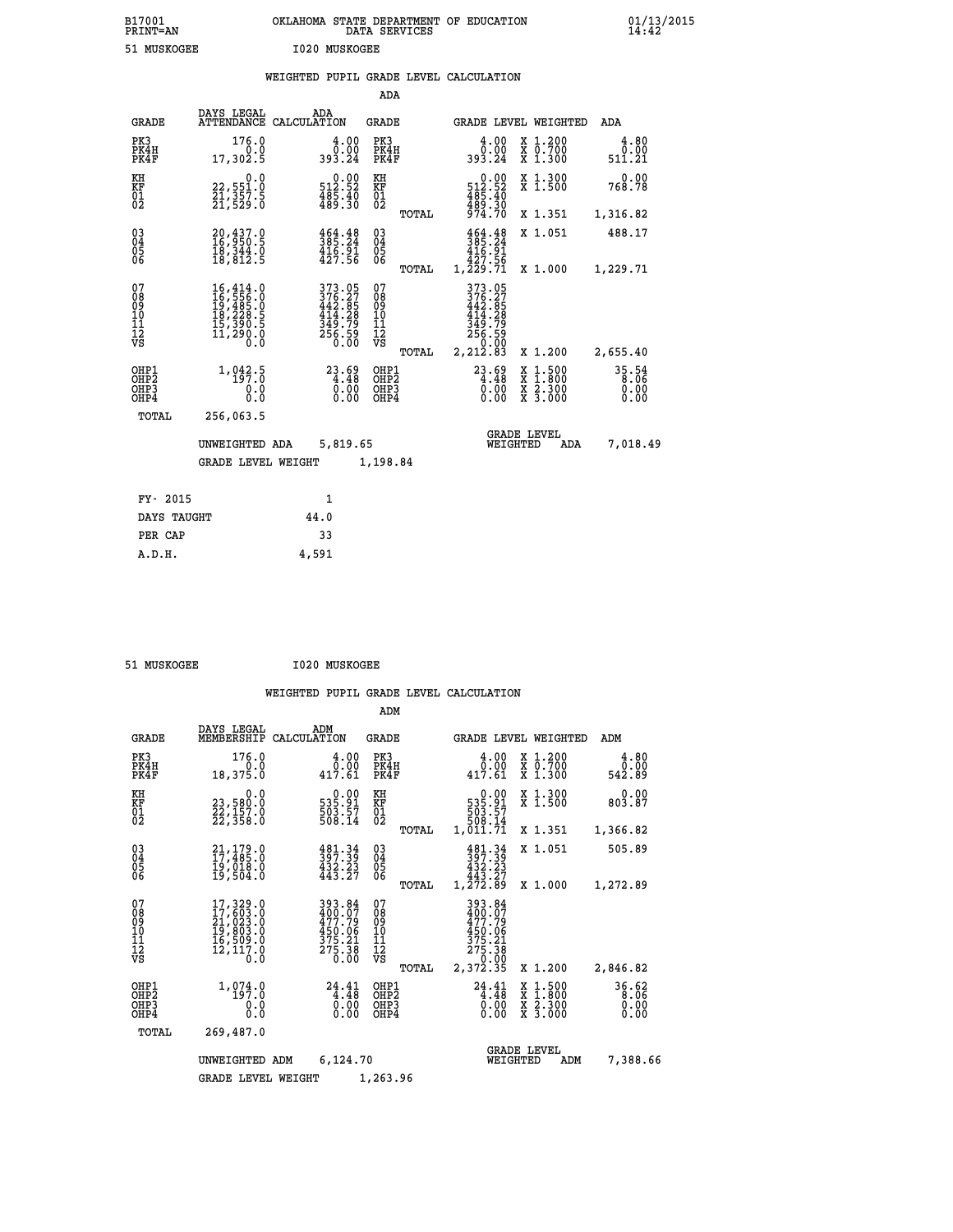| B17001<br><b>PRINT=AN</b> | OKLAHOMA STATE DEPARTMENT OF EDUCATION<br>DATA SERVICES | 01/13/2015<br>14:42 |
|---------------------------|---------------------------------------------------------|---------------------|
| 51.<br>MUSKOGEE           | HTIJJDALE<br>1029                                       |                     |

| 51 MUSKOGEE                                        |                                                                                  |      | 1029 HILLDALE                                                                                       |                                                     |       |                                                                                                       |                                                                                                                                              |                                     |
|----------------------------------------------------|----------------------------------------------------------------------------------|------|-----------------------------------------------------------------------------------------------------|-----------------------------------------------------|-------|-------------------------------------------------------------------------------------------------------|----------------------------------------------------------------------------------------------------------------------------------------------|-------------------------------------|
|                                                    |                                                                                  |      |                                                                                                     | ADA                                                 |       | WEIGHTED PUPIL GRADE LEVEL CALCULATION                                                                |                                                                                                                                              |                                     |
| GRADE                                              | DAYS LEGAL<br>ATTENDANCE CALCULATION                                             |      | ADA                                                                                                 | GRADE                                               |       |                                                                                                       | <b>GRADE LEVEL WEIGHTED</b>                                                                                                                  | ADA                                 |
| PK3<br>PK4H<br>PK4F                                | 163.0<br>3,795.0                                                                 |      | $\begin{smallmatrix} 3.88\ 0.00\\ 0.00\\ 90.36 \end{smallmatrix}$                                   | PK3<br>PK4H<br>PK4F                                 |       | $\begin{smallmatrix} 3.88\ 0.0000 \ 90.36 \end{smallmatrix}$                                          | X 1.200<br>X 0.700<br>X 1.300                                                                                                                | 4.66<br>$0.00$<br>117.47            |
| KH<br>KF<br>01<br>02                               | $\begin{smallmatrix}&&&0.0\\5\,,&308.0\\6\,,&708.5\\5\,,&716.5\end{smallmatrix}$ |      | $\begin{smallmatrix} 0.00\\ 126.38\\ 159.73\\ 136.11 \end{smallmatrix}$                             | KH<br>KF<br>01<br>02                                |       | $\begin{smallmatrix} &0.00\\ 126.38\\ 159.73\\ 136.11\\ 295.84\end{smallmatrix}$                      | X 1.300<br>X 1.500                                                                                                                           | 0.00<br>189.57                      |
|                                                    |                                                                                  |      |                                                                                                     |                                                     | TOTAL |                                                                                                       | X 1.351                                                                                                                                      | 399.68                              |
| $\begin{matrix} 03 \\ 04 \\ 05 \\ 06 \end{matrix}$ | 5, 378.5<br>5, 422.5<br>5, 971.0<br>5, 644.5                                     |      | $\begin{array}{l} 128.06 \\[-4pt] 129.11 \\[-4pt] 142.17 \\[-4pt] 134.39 \end{array}$               | $\begin{array}{c} 03 \\ 04 \\ 05 \\ 06 \end{array}$ |       | $\begin{array}{c} 128.06 \\[-4pt] 129.11 \\[-4pt] 142.17 \\[-4pt] 134.39 \\[-4pt] 405.67 \end{array}$ | X 1.051                                                                                                                                      | 134.59                              |
|                                                    |                                                                                  |      |                                                                                                     |                                                     | TOTAL |                                                                                                       | X 1.000                                                                                                                                      | 405.67                              |
| 07<br>08<br>09<br>11<br>11<br>12<br>VS             | 5,435.0<br>6,088.0<br>5,386.5<br>5,070.0<br>4,363.5<br>5,046.5                   |      | $\begin{smallmatrix} 129.40\\144.95\\128.39\\144.61\\104.14\\104.14\\120.84\\0.00\end{smallmatrix}$ | 07<br>08<br>09<br>101<br>11<br>12<br>VS             |       | $129.40$<br>$144.95$<br>$128.39$<br>$144.61$<br>104.14<br>120:04<br>772.33                            |                                                                                                                                              |                                     |
|                                                    |                                                                                  |      |                                                                                                     |                                                     | TOTAL |                                                                                                       | X 1.200                                                                                                                                      | 926.80                              |
| OHP1<br>OHP2<br>OHP3<br>OHP4                       | 163.5<br>0.0<br>0.0                                                              |      | $3.89$<br>$0.00$<br>0.00<br>0.00                                                                    | OHP1<br>OHP2<br>OHP3<br>OHP4                        |       | $3.89$<br>$0.00$<br>0.00                                                                              | $\begin{smallmatrix} \mathtt{X} & 1\cdot500 \\ \mathtt{X} & 1\cdot800 \\ \mathtt{X} & 2\cdot300 \\ \mathtt{X} & 3\cdot000 \end{smallmatrix}$ | $\frac{5.84}{0.00}$<br>0.00<br>0.00 |
| TOTAL                                              | 76,660.5                                                                         |      |                                                                                                     |                                                     |       |                                                                                                       |                                                                                                                                              |                                     |
|                                                    | UNWEIGHTED ADA                                                                   |      | 1,826.41                                                                                            |                                                     |       | WEIGHTED                                                                                              | <b>GRADE LEVEL</b><br>ADA                                                                                                                    | 2,184.28                            |
|                                                    | <b>GRADE LEVEL WEIGHT</b>                                                        |      |                                                                                                     | 357.87                                              |       |                                                                                                       |                                                                                                                                              |                                     |
| FY- 2015                                           |                                                                                  |      | 1                                                                                                   |                                                     |       |                                                                                                       |                                                                                                                                              |                                     |
| DAYS TAUGHT                                        |                                                                                  | 42.0 |                                                                                                     |                                                     |       |                                                                                                       |                                                                                                                                              |                                     |
| PER CAP                                            |                                                                                  |      | 33                                                                                                  |                                                     |       |                                                                                                       |                                                                                                                                              |                                     |

 **51 MUSKOGEE I029 HILLDALE**

 **A.D.H. 1,647**

 **ADM**

| <b>GRADE</b>                                       | DAYS LEGAL<br>MEMBERSHIP                                              | ADM<br>CALCULATION                                                      | <b>GRADE</b>                            |        | <b>GRADE LEVEL WEIGHTED</b>                                                                             |                                          | ADM                    |  |
|----------------------------------------------------|-----------------------------------------------------------------------|-------------------------------------------------------------------------|-----------------------------------------|--------|---------------------------------------------------------------------------------------------------------|------------------------------------------|------------------------|--|
| PK3<br>PK4H<br>PK4F                                | 163.0<br>0.0<br>3,981.0                                               | $3.88$<br>$0.00$<br>94.79                                               | PK3<br>PK4H<br>PK4F                     |        | $3.88$<br>$0.00$<br>94.79                                                                               | X 1.200<br>X 0.700<br>X 1.300            | 4.66<br>0.00<br>123.23 |  |
| KH<br>KF<br>01<br>02                               | 0.0<br>5,631:0<br>6,998:0<br>6,006:0                                  | $\begin{smallmatrix} &0.00\\ 134.07\\ 166.62\\ 143.00\end{smallmatrix}$ | KH<br>KF<br>01<br>02                    |        | $\begin{array}{c} 0.00 \\ 134.07 \\ 166.62 \\ 143.00 \\ 309.62 \end{array}$                             | X 1.300<br>X 1.500                       | 0.00<br>201.11         |  |
|                                                    |                                                                       |                                                                         |                                         | TOTAL  |                                                                                                         | X 1.351                                  | 418.30                 |  |
| $\begin{matrix} 03 \\ 04 \\ 05 \\ 06 \end{matrix}$ | 5,570.0<br>5,663.0<br>6,201.0<br>5,826.0                              | $132.62$<br>$134.83$<br>$\frac{147.64}{138.71}$                         | 03<br>04<br>05<br>06                    |        | $132.62$<br>$134.83$<br>$147.64$<br>$138.71$                                                            | X 1.051                                  | 139.38                 |  |
|                                                    |                                                                       |                                                                         |                                         | TOTAL  | 421.18                                                                                                  | X 1.000                                  | 421.18                 |  |
| 07<br>08<br>09<br>101<br>11<br>12<br>VS            | 5,716.0<br>6,326.0<br>5,586.0<br>5,286.0<br>4,526.0<br>5,227.0<br>0.0 | 136.10<br>150.62<br>133.16<br>149.89<br>108.09<br>$\frac{125.26}{0.00}$ | 07<br>08<br>09<br>101<br>11<br>12<br>VS | TOTAL  | $\begin{smallmatrix} 136.10\\150.62\\133.16\\149.89\\108.09\\125.26\\0&0.00\end{smallmatrix}$<br>803.12 | X 1.200                                  | 963.74                 |  |
| OHP1<br>OHP2<br>OHP3<br>OHP4                       | 168.0<br>0.0<br>0.0<br>Ō.Ō                                            | $\begin{smallmatrix} 4.00 \ 0.00 \ 0.00 \end{smallmatrix}$<br>0.00      | OHP1<br>OHP2<br>OHP3<br>OHP4            |        | $\begin{smallmatrix} 4.00\ 0.00\ 0.00 \end{smallmatrix}$                                                | X 1:500<br>X 1:800<br>X 2:300<br>X 3:000 | 6.00<br>0.00<br>0.00   |  |
| TOTAL                                              | 79,874.0                                                              |                                                                         |                                         |        |                                                                                                         |                                          |                        |  |
|                                                    | UNWEIGHTED                                                            | 1,903.28<br>ADM                                                         |                                         |        | <b>GRADE LEVEL</b><br>WEIGHTED                                                                          | ADM                                      | 2,277.60               |  |
|                                                    | <b>GRADE LEVEL WEIGHT</b>                                             |                                                                         |                                         | 374.32 |                                                                                                         |                                          |                        |  |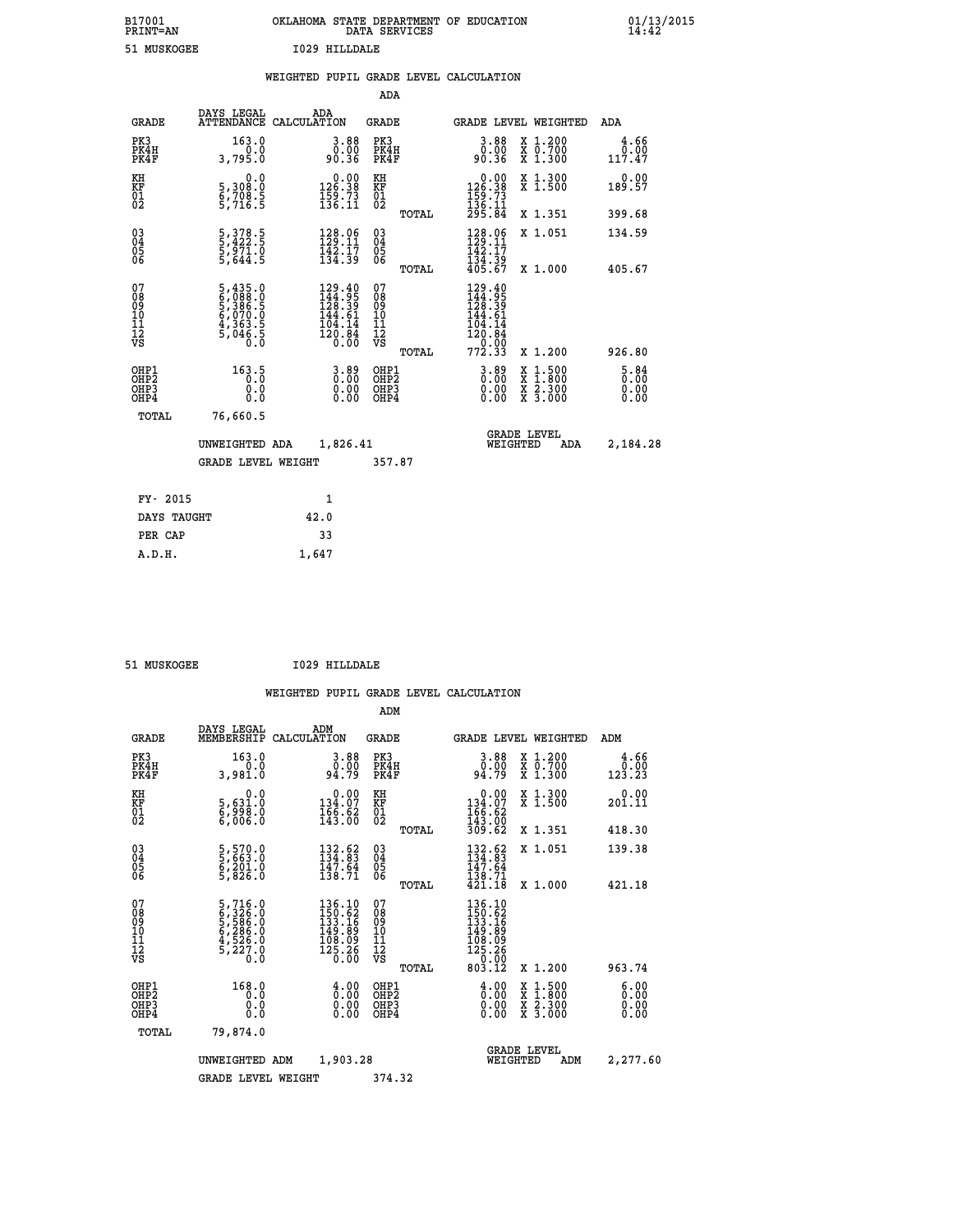| B17001<br>PRINT=AN                                       |                                                                       | OKLAHOMA STATE DEPARTMENT OF EDUCATION                                                                       | DATA SERVICES                                      |       |                                                                                                                |                                          | $01/13/2015$<br>14:42 |  |
|----------------------------------------------------------|-----------------------------------------------------------------------|--------------------------------------------------------------------------------------------------------------|----------------------------------------------------|-------|----------------------------------------------------------------------------------------------------------------|------------------------------------------|-----------------------|--|
| 51 MUSKOGEE                                              |                                                                       | I046 BRAGGS                                                                                                  |                                                    |       |                                                                                                                |                                          |                       |  |
|                                                          |                                                                       | WEIGHTED PUPIL GRADE LEVEL CALCULATION                                                                       |                                                    |       |                                                                                                                |                                          |                       |  |
|                                                          |                                                                       |                                                                                                              | <b>ADA</b>                                         |       |                                                                                                                |                                          |                       |  |
| <b>GRADE</b>                                             | DAYS LEGAL<br>ATTENDANCE CALCULATION                                  | ADA                                                                                                          | GRADE                                              |       |                                                                                                                | GRADE LEVEL WEIGHTED                     | ADA                   |  |
| PK3<br>PK4H<br>PK4F                                      | 192.0<br>561.0                                                        | $\frac{4.92}{0.00}$<br>14.38                                                                                 | PK3<br>PK4H<br>PK4F                                |       | 4.92<br>$\bar{0}.\bar{0} \bar{0} \over 14.38$                                                                  | X 1.200<br>X 0.700<br>X 1.300            | 5.90<br>0.00<br>18.69 |  |
| KH<br>KF<br>01<br>02                                     | 0.0<br>283.0<br>658.0<br>273.5                                        | $\frac{0.00}{7.26}$<br>$16.87$<br>7:01                                                                       | KH<br><b>KF</b><br>01<br>02                        |       | $0.00$<br>7.26<br>$16.87$<br>$7.01$<br>$23.88$                                                                 | X 1.300<br>X 1.500                       | 0.00<br>10.89         |  |
|                                                          |                                                                       |                                                                                                              |                                                    | TOTAL |                                                                                                                | X 1.351                                  | 32.26                 |  |
| 03<br>04<br>05<br>06                                     | $413.0$<br>$640.0$<br>388.5<br>264.0                                  | $\frac{10.59}{16.41}$<br>$\frac{9.96}{6.77}$                                                                 | $\begin{matrix} 03 \\ 04 \\ 05 \\ 06 \end{matrix}$ |       | $10.59$<br>$16.41$<br>$\frac{5}{6}\frac{5}{7}$                                                                 | X 1.051                                  | 11.13                 |  |
|                                                          |                                                                       |                                                                                                              |                                                    | TOTAL | 33.14                                                                                                          | X 1.000                                  | 33.14                 |  |
| 07<br>08<br>09<br>11<br>11<br>12<br>VS                   | $496.0$<br>$484.5$<br>$683.0$<br>$435.0$<br>$445.0$<br>$331.0$<br>Ō.Ō | $\frac{12.72}{12.42}$<br>$\frac{1}{11}$ $\frac{1}{41}$<br>$\overline{8}\overline{.}\overline{3}\overline{5}$ | 07<br>08<br>09<br>10<br>īī<br>ĪŽ<br>VŠ             | TOTAL | 12.72<br>$\frac{1}{2}$ $\frac{2}{5}$<br>$\begin{array}{c} 11.15 \\ 11.41 \\ 8.49 \\ 0.00 \end{array}$<br>73.70 | X 1.200                                  | 88.44                 |  |
| OHP1<br>OHP2<br>OH <sub>P3</sub><br>OHP4<br><b>TOTAL</b> | 0.000<br>0.0<br>0.0<br>6,547.5                                        | 0.00<br>0.00                                                                                                 | OHP1<br>OHP2<br>OHP3<br>OHP4                       |       | 0.00<br>0.00<br>0.00                                                                                           | X 1:500<br>X 1:800<br>X 2:300<br>X 3:000 | 0.00<br>0.00<br>0.00  |  |
|                                                          | UNWEIGHTED ADA<br><b>GRADE LEVEL WEIGHT</b>                           | 167.87                                                                                                       | 32.58                                              |       | WEIGHTED                                                                                                       | <b>GRADE LEVEL</b><br>ADA                | 200.45                |  |

| FY- 2015    |      |
|-------------|------|
| DAYS TAUGHT | 39.0 |
| PER CAP     | 88   |
| A.D.H.      | 126  |
|             |      |

| 51 MUSKOGEE |  | I046 BRAGGS |
|-------------|--|-------------|
|-------------|--|-------------|

 **WEIGHTED PUPIL GRADE LEVEL CALCULATION ADM DAYS LEGAL ADM GRADE MEMBERSHIP CALCULATION GRADE GRADE LEVEL WEIGHTED ADM PK3 192.0 4.92 PK3 4.92 X 1.200 5.90 PK4H 0.0 0.00 PK4H 0.00 X 0.700 0.00 PK4F 561.0 14.38 PK4F 14.38 X 1.300 18.69 KH 0.0 0.00 KH 0.00 X 1.300 0.00 KF 298.0 7.64 KF 7.64 X 1.500 11.46 01** 685.0 **17.56 01 17.56 02 282.0 7.23 02 7.23 TOTAL 24.79 X 1.351 33.49 03 441.0 11.31 03 11.31 X 1.051 11.89 04 671.0 17.21 04 17.21 05 399.0 10.23 05 10.23 06 273.0 7.00 06 7.00 TOTAL 34.44 X 1.000 34.44 07 507.0 13.00 07 13.00 08 506.0 12.97 08 12.97 09 698.0 17.90 09 17.90 10 457.0 11.72 10 11.72 11 468.0 12.00 11 12.00 12 12 12 12 12 8.87 12 8.87 VS** 0.0 0.00 VS 0.00 0.00 0.00  $\begin{array}{cccc} 507.0 & 13.00 & 07 & 13.00 & 07 & 01.01 & 01.01 & 01.01 & 01.01 & 01.01 & 01.01 & 01.01 & 01.01 & 01.01 & 01.01 & 01.01 & 01.01 & 01.01 & 01.01 & 01.01 & 01.01 & 01.01 & 01.01 & 01.01 & 01.01 & 01.01 & 01.01 & 01.01 & 01.01 & 01.01 & 01.01 & 0$  **OHP1 0.0 0.00 OHP1 0.00 X 1.500 0.00 OHP2 0.0 0.00 OHP2 0.00 X 1.800 0.00 OHP3 0.0 0.00 OHP3 0.00 X 2.300 0.00 OHP4 0.0 0.00 OHP4 0.00 X 3.000 0.00 TOTAL 6,784.0 GRADE LEVEL UNWEIGHTED ADM 173.94 WEIGHTED ADM 207.62 GRADE LEVEL WEIGHT 33.68**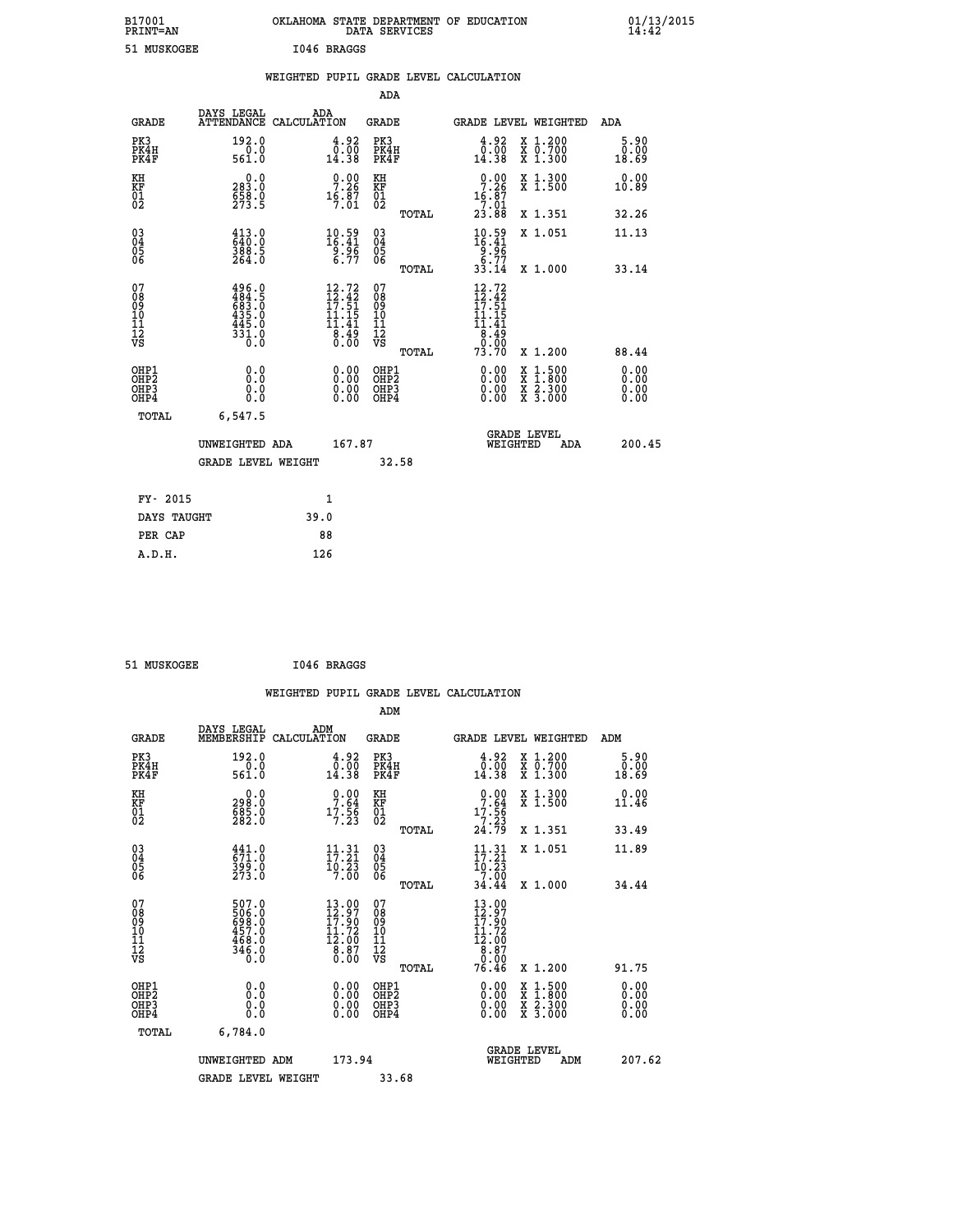| B17001<br><b>PRINT=AN</b> | OKLAHOMA STATE DEPARTMENT OF EDUCATION<br>DATA SERVICES | 01/13/2015 |
|---------------------------|---------------------------------------------------------|------------|
| 51 MUSKOGEE               | 1074 WARNER                                             |            |

|                                                                    |              |                                                                                                         |                    |                                                                                        | ADA                                                               |       |                                                                            |                                          |                              |
|--------------------------------------------------------------------|--------------|---------------------------------------------------------------------------------------------------------|--------------------|----------------------------------------------------------------------------------------|-------------------------------------------------------------------|-------|----------------------------------------------------------------------------|------------------------------------------|------------------------------|
|                                                                    | <b>GRADE</b> | DAYS LEGAL<br><b>ATTENDANCE</b>                                                                         | ADA<br>CALCULATION |                                                                                        | <b>GRADE</b>                                                      |       |                                                                            | GRADE LEVEL WEIGHTED                     | ADA                          |
| PK3<br>PK4H<br>PK4F                                                |              | 149.0<br>0.0<br>2,484.5                                                                                 |                    | $\begin{smallmatrix} 3.39\ 0.00\ 56.47 \end{smallmatrix}$                              | PK3<br>PK4H<br>PK4F                                               |       | $\begin{smallmatrix} 3.39\ 0.00\ 56.47 \end{smallmatrix}$                  | X 1.200<br>X 0.700<br>X 1.300            | 4.07<br>0.00<br>73.41        |
| KH<br><b>KF</b><br>01<br>02                                        |              | 0.0<br>$2,290.5$<br>$2,504.5$<br>$2,405.0$                                                              |                    | $\begin{smallmatrix} 0.00\\ 52.06\\ 56.92\\ 54.66 \end{smallmatrix}$                   | KH<br>KF<br>01<br>02                                              |       | $0.00\n52.06\n56.92\n54.66\n111.58$                                        | X 1.300<br>X 1.500                       | 0.00<br>78.09                |
|                                                                    |              |                                                                                                         |                    |                                                                                        |                                                                   | TOTAL |                                                                            | X 1.351                                  | 150.74                       |
| $\begin{smallmatrix} 03 \\[-4pt] 04 \end{smallmatrix}$<br>Ŏ5<br>06 |              | 2,439.0<br>2,490.5<br>2,392.5<br>2,415.5                                                                |                    | 55.43<br>56.60<br>54.38<br>54.90                                                       | $\substack{03 \\ 04}$<br>$\begin{matrix} 0.5 \\ 0.6 \end{matrix}$ |       | $\begin{smallmatrix} 55.43\ 56.60\ 54.38\ 54.90\ 165.88 \end{smallmatrix}$ | X 1.051                                  | 58.26                        |
|                                                                    |              |                                                                                                         |                    |                                                                                        |                                                                   | TOTAL |                                                                            | X 1.000                                  | 165.88                       |
| 07<br>08901112<br>1112<br>VS                                       |              | $\begin{smallmatrix} 2,112.5\\ 2,047.5\\ 2,385.0\\ 2,385.0\\ 2,718.0\\ 1,068.0\\ 0.0 \end{smallmatrix}$ |                    | $48.01$<br>$46.53$<br>$54.20$<br>$65.45$<br>$61.77$<br>$\frac{2\bar{4}\cdot 27}{0.00}$ | 07<br>08<br>09<br>11<br>11<br>12<br>VS                            |       | $48.01$<br>$46.53$<br>$54.20$<br>$65.45$<br>$61.77$<br>$24.27$<br>$0.02$   |                                          |                              |
|                                                                    |              |                                                                                                         |                    |                                                                                        |                                                                   | TOTAL | 300.23                                                                     | X 1.200                                  | 360.28                       |
| OHP1<br>OH <sub>P</sub> 2<br>OH <sub>P3</sub><br>OH <sub>P4</sub>  |              | 0.0<br>0.000                                                                                            |                    | $\begin{smallmatrix} 0.00 \ 0.00 \ 0.00 \ 0.00 \end{smallmatrix}$                      | OHP1<br>OH <sub>P</sub> 2<br>OHP3<br>OHP4                         |       | 0.00<br>0.00<br>0.00                                                       | X 1:500<br>X 1:800<br>X 2:300<br>X 3:000 | 0.00<br>0.00<br>0.00<br>0.00 |
|                                                                    | TOTAL        | 32,782.0                                                                                                |                    |                                                                                        |                                                                   |       |                                                                            |                                          |                              |
|                                                                    |              | UNWEIGHTED ADA                                                                                          |                    | 745.04                                                                                 |                                                                   |       |                                                                            | GRADE LEVEL<br>WEIGHTED<br>ADA           | 890.73                       |
|                                                                    |              | <b>GRADE LEVEL WEIGHT</b>                                                                               |                    |                                                                                        | 145.69                                                            |       |                                                                            |                                          |                              |
|                                                                    | FY- 2015     |                                                                                                         | $\mathbf{1}$       |                                                                                        |                                                                   |       |                                                                            |                                          |                              |
|                                                                    | DAYS TAUGHT  |                                                                                                         | 44.0               |                                                                                        |                                                                   |       |                                                                            |                                          |                              |
|                                                                    | PER CAP      |                                                                                                         | 51                 |                                                                                        |                                                                   |       |                                                                            |                                          |                              |

 **51 MUSKOGEE I074 WARNER**

 **A.D.H. 609**

| <b>GRADE</b>                                       | DAYS LEGAL<br>MEMBERSHIP                                                            | ADM<br>CALCULATION                                                   | <b>GRADE</b>                                        |       | GRADE LEVEL WEIGHTED                                                                |                                          | ADM                    |  |
|----------------------------------------------------|-------------------------------------------------------------------------------------|----------------------------------------------------------------------|-----------------------------------------------------|-------|-------------------------------------------------------------------------------------|------------------------------------------|------------------------|--|
| PK3<br>PK4H<br>PK4F                                | 149.0<br>2,636.0                                                                    | $\begin{smallmatrix} 3.39\ 0.00\ 59.91 \end{smallmatrix}$            | PK3<br>PK4H<br>PK4F                                 |       | $\begin{smallmatrix} 3.39\ 0.00\ 59.91 \end{smallmatrix}$                           | X 1.200<br>X 0.700<br>X 1.300            | 4.07<br>0.00.<br>77.88 |  |
| KH<br>KF<br>01<br>02                               | 0.0<br>2,396:0<br>2,589:0<br>2,478:0                                                | $\begin{smallmatrix} 0.00\\ 54.45\\ 58.84\\ 56.32 \end{smallmatrix}$ | KH<br>KF<br>01<br>02                                |       | $0.00$<br>54.45<br>58.84<br>56.32<br>56.32<br>115.16                                | X 1.300<br>X 1.500                       | 0.00<br>81.68          |  |
|                                                    |                                                                                     |                                                                      |                                                     | TOTAL |                                                                                     | X 1.351                                  | 155.58                 |  |
| $\begin{matrix} 03 \\ 04 \\ 05 \\ 06 \end{matrix}$ | 2,514.0<br>2,559.0<br>2,531.0<br>2,494.0                                            | 57.14<br>58.16<br>57.52<br>56.68                                     | $\begin{array}{c} 03 \\ 04 \\ 05 \\ 06 \end{array}$ |       | $\begin{array}{r} 57.14 \\ 58.16 \\ 57.52 \\ 56.68 \\ 172.36 \end{array}$           | X 1.051                                  | 60.05                  |  |
|                                                    |                                                                                     |                                                                      |                                                     | TOTAL |                                                                                     | X 1.000                                  | 172.36                 |  |
| 07<br>08901112<br>1112<br>VS                       | $2,178.0$<br>$2,473.0$<br>$2,479.0$<br>$2,979.0$<br>$2,774.0$<br>$1,091.0$<br>$0.0$ | 49.50<br>48.48<br>56.34<br>56.70<br>63.05<br>63.05<br>24.800         | 07<br>08901112<br>1112<br>VS                        | TOTAL | $49.50$<br>$48.48$<br>$56.34$<br>$57.70$<br>$63.05$<br>$24.80$<br>$0.000$<br>309.87 | X 1.200                                  | 371.84                 |  |
| OHP1<br>OHP2<br>OHP3<br>OHP4                       | 0.0<br>$\begin{smallmatrix} 0.0 & 0 \ 0.0 & 0 \end{smallmatrix}$                    |                                                                      | OHP1<br>OHP2<br>OHP3<br>OHP4                        |       |                                                                                     | X 1:500<br>X 1:800<br>X 2:300<br>X 3:000 | 0.00<br>0.00<br>0.00   |  |
| TOTAL                                              | 33,980.0                                                                            |                                                                      |                                                     |       |                                                                                     |                                          |                        |  |
|                                                    | UNWEIGHTED<br>ADM                                                                   | 772.28                                                               |                                                     |       | WEIGHTED                                                                            | <b>GRADE LEVEL</b><br>ADM                | 923.46                 |  |
|                                                    | <b>GRADE LEVEL WEIGHT</b>                                                           |                                                                      | 151.18                                              |       |                                                                                     |                                          |                        |  |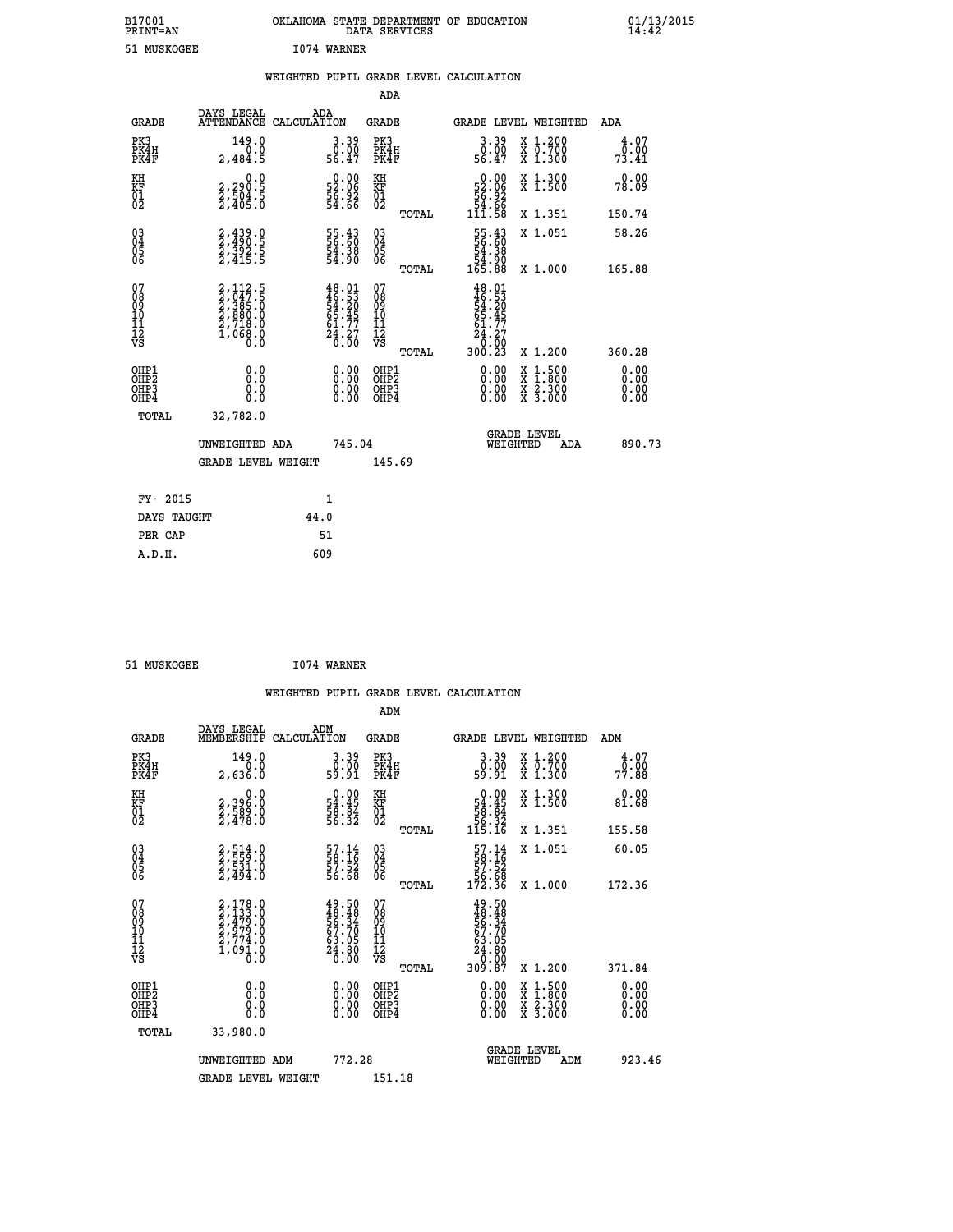| B17001<br>PRINT=AN | . STATE DEPARTMENT OF EDUCATION<br><b>OKLAHOMA</b><br>DATA SERVICES | $01/13/2015$<br>14:42 |
|--------------------|---------------------------------------------------------------------|-----------------------|
| 51 MUSKOGEE        | I088 PORUM                                                          |                       |

|  |  | WEIGHTED PUPIL GRADE LEVEL CALCULATION |
|--|--|----------------------------------------|
|  |  |                                        |

|                                                                              |                                                                                                                |                                                                          | ADA                                                |       |                                                                                        |                                                                                                                                           |                              |
|------------------------------------------------------------------------------|----------------------------------------------------------------------------------------------------------------|--------------------------------------------------------------------------|----------------------------------------------------|-------|----------------------------------------------------------------------------------------|-------------------------------------------------------------------------------------------------------------------------------------------|------------------------------|
| <b>GRADE</b>                                                                 | DAYS LEGAL                                                                                                     | ADA<br>ATTENDANCE CALCULATION                                            | GRADE                                              |       | <b>GRADE LEVEL WEIGHTED</b>                                                            |                                                                                                                                           | ADA                          |
| PK3<br>PK4H<br>PK4F                                                          | 44.0<br>0.0<br>1,485.5                                                                                         | $\frac{1}{0}$ : 00<br>33.76                                              | PK3<br>PK4H<br>PK4F                                |       | 1.00<br>ō.ŏō<br>33.76                                                                  | X 1.200<br>X 0.700<br>X 1.300                                                                                                             | 1.20<br>0.00<br>43.89        |
| KH<br>KF<br>01<br>02                                                         | 0.0<br>2,168:0<br>2,032:5<br>1,579:5                                                                           | $\begin{smallmatrix} 0.00\\ 49.27\\ 46.19\\ 35.90 \end{smallmatrix}$     | KH<br>KF<br>01<br>02                               |       | $0.00$<br>$49.27$<br>$46.19$<br>$35.90$<br>$82.09$                                     | X 1.300<br>X 1.500                                                                                                                        | 0.00<br>73.91                |
|                                                                              |                                                                                                                |                                                                          |                                                    | TOTAL |                                                                                        | X 1.351                                                                                                                                   | 110.90                       |
| $\begin{matrix} 03 \\ 04 \\ 05 \\ 06 \end{matrix}$                           | $1, 495.0$<br>$1, 846.0$<br>$1, 353.0$<br>$1, 473.0$                                                           | 33.98<br>41.95<br>30.75<br>33.48                                         | $\begin{matrix} 03 \\ 04 \\ 05 \\ 06 \end{matrix}$ |       | $33.98$<br>$41.95$<br>$30.75$<br>$33.48$<br>$106.18$                                   | X 1.051                                                                                                                                   | 35.71<br>106.18              |
|                                                                              |                                                                                                                |                                                                          |                                                    | TOTAL |                                                                                        | X 1.000                                                                                                                                   |                              |
| 07<br>08<br>09<br>11<br>11<br>12<br>VS                                       | $\begin{smallmatrix} & 833 & 0\\1,178 & 5\\1,657 & 0\\1,677 & 5\\1,295 & 5\\1,253 & 5\\0 & 0\end{smallmatrix}$ | $18.93$<br>$26.78$<br>$37.66$<br>$38.13$<br>$29.44$<br>$28.49$<br>$0.00$ | 07<br>08<br>09<br>11<br>11<br>12<br>VS             | TOTAL | $18.93$<br>$26.786$<br>$37.66$<br>$38.134$<br>$28.44$<br>$28.49$<br>$0.00$<br>$179.43$ | X 1.200                                                                                                                                   | 215.32                       |
| OHP1<br>OH <sub>P</sub> <sub>2</sub><br>OH <sub>P3</sub><br>OH <sub>P4</sub> | 0.0<br>Ō.Ō<br>0.0<br>0.0                                                                                       | 0.00<br>0.00<br>0.00                                                     | OHP1<br>OHP2<br>OHP3<br>OHP4                       |       | 0.00<br>0.00<br>0.00                                                                   | $\begin{smallmatrix} \mathtt{X} & 1\cdot500\\ \mathtt{X} & 1\cdot800\\ \mathtt{X} & 2\cdot300\\ \mathtt{X} & 3\cdot000 \end{smallmatrix}$ | 0.00<br>0.00<br>0.00<br>0.00 |
| TOTAL                                                                        | 21,371.5                                                                                                       |                                                                          |                                                    |       |                                                                                        |                                                                                                                                           |                              |
|                                                                              | UNWEIGHTED ADA                                                                                                 | 485.71                                                                   |                                                    |       | WEIGHTED                                                                               | <b>GRADE LEVEL</b><br>ADA                                                                                                                 | 587.11                       |
|                                                                              | <b>GRADE LEVEL WEIGHT</b>                                                                                      |                                                                          | 101.40                                             |       |                                                                                        |                                                                                                                                           |                              |
| FY- 2015                                                                     |                                                                                                                |                                                                          |                                                    |       |                                                                                        |                                                                                                                                           |                              |
|                                                                              |                                                                                                                | 1                                                                        |                                                    |       |                                                                                        |                                                                                                                                           |                              |
| DAYS TAUGHT                                                                  |                                                                                                                | 44.0                                                                     |                                                    |       |                                                                                        |                                                                                                                                           |                              |
| PER CAP                                                                      |                                                                                                                | 68                                                                       |                                                    |       |                                                                                        |                                                                                                                                           |                              |
| A.D.H.                                                                       |                                                                                                                | 394                                                                      |                                                    |       |                                                                                        |                                                                                                                                           |                              |

 **51 MUSKOGEE I088 PORUM**

 **A.D.H. 394**

 **WEIGHTED PUPIL GRADE LEVEL CALCULATION ADM DAYS LEGAL ADM**

| <b>GRADE</b>                             | MEMBERSHIP CALCULATION                                                                                  |                                                                          | GRADE                                                        |       | GRADE LEVEL WEIGHTED                                                                               |                                                                                                                                      | ADM    |                      |
|------------------------------------------|---------------------------------------------------------------------------------------------------------|--------------------------------------------------------------------------|--------------------------------------------------------------|-------|----------------------------------------------------------------------------------------------------|--------------------------------------------------------------------------------------------------------------------------------------|--------|----------------------|
| PK3<br>PK4H<br>PK4F                      | 44.0<br>0.0<br>1,515.0                                                                                  | $\begin{smallmatrix} 1.00\\ 0.00\\ 34.43 \end{smallmatrix}$              | PK3<br>PK4H<br>PK4F                                          |       | 1.00<br>$\frac{0}{34}.00$<br>34.43                                                                 | X 1.200<br>X 0.700<br>X 1.300                                                                                                        | 44.76  | 1.20<br>0.00         |
| KH<br>KF<br>01<br>02                     | 0.0<br>2,228:0<br>2,118:0<br>1,633:0                                                                    | $\begin{smallmatrix} 0.00\\ 50.64\\ 48.14\\ 37.11 \end{smallmatrix}$     | KH<br>KF<br>01<br>02                                         |       | $\begin{smallmatrix} 0.00\\ 50.64\\ 48.14\\ 37.11\\ 85.25 \end{smallmatrix}$                       | X 1.300<br>X 1.500                                                                                                                   | 75.96  | 0.00                 |
|                                          |                                                                                                         |                                                                          |                                                              | TOTAL |                                                                                                    | X 1.351                                                                                                                              | 115.17 |                      |
| 03<br>04<br>05<br>06                     | $\frac{1}{1}, \frac{514}{902}.0 \ \frac{1}{376}.0 \ \frac{376}{1,505.0}$                                | $34.41$<br>$43.23$<br>$\frac{31.27}{34.20}$                              | $03\overline{4}$<br>$\begin{matrix} 0.5 \\ 0.6 \end{matrix}$ |       | $\begin{array}{c} 34\cdot 41 \\ 43\cdot 23 \\ 31\cdot 27 \\ 34\cdot 20 \\ 108\cdot 70 \end{array}$ | X 1.051                                                                                                                              | 36.16  |                      |
|                                          |                                                                                                         |                                                                          |                                                              | TOTAL |                                                                                                    | X 1.000                                                                                                                              | 108.70 |                      |
| 07<br>0890112<br>1112<br>VS              | $\begin{smallmatrix} & 850.0\\ 1,217.0\\ 1,745.0\\ 1,780.0\\ 1,374.0\\ 1,385.0\\ 0.0 \end{smallmatrix}$ | $19.32$<br>$27.66$<br>$39.66$<br>$40.45$<br>$31.23$<br>$31.48$<br>$0.00$ | 07<br>08901123<br>1112<br>VS                                 |       | $19.32$<br>$27.66$<br>$39.66$<br>$30.45$<br>$40.45$<br>$31.23$<br>$31.48$<br>$0.00$<br>$189.80$    |                                                                                                                                      |        |                      |
|                                          |                                                                                                         |                                                                          |                                                              | TOTAL |                                                                                                    | X 1.200                                                                                                                              | 227.76 |                      |
| OHP1<br>OHP2<br>OH <sub>P3</sub><br>OHP4 | 0.0<br>0.0<br>0.0                                                                                       | 0.00<br>0.00<br>0.00                                                     | OHP1<br>OHP2<br>OHP3<br>OHP4                                 |       | $0.00$<br>$0.00$<br>0.00                                                                           | $\begin{smallmatrix} \mathtt{X} & 1 & 500 \\ \mathtt{X} & 1 & 800 \\ \mathtt{X} & 2 & 300 \\ \mathtt{X} & 3 & 000 \end{smallmatrix}$ |        | 0.00<br>0.00<br>0.00 |
| TOTAL                                    | 22,186.0                                                                                                |                                                                          |                                                              |       |                                                                                                    |                                                                                                                                      |        |                      |
|                                          | UNWEIGHTED ADM                                                                                          | 504.23                                                                   |                                                              |       | WEIGHTED                                                                                           | <b>GRADE LEVEL</b><br>ADM                                                                                                            |        | 609.71               |
|                                          | <b>GRADE LEVEL WEIGHT</b>                                                                               |                                                                          | 105.48                                                       |       |                                                                                                    |                                                                                                                                      |        |                      |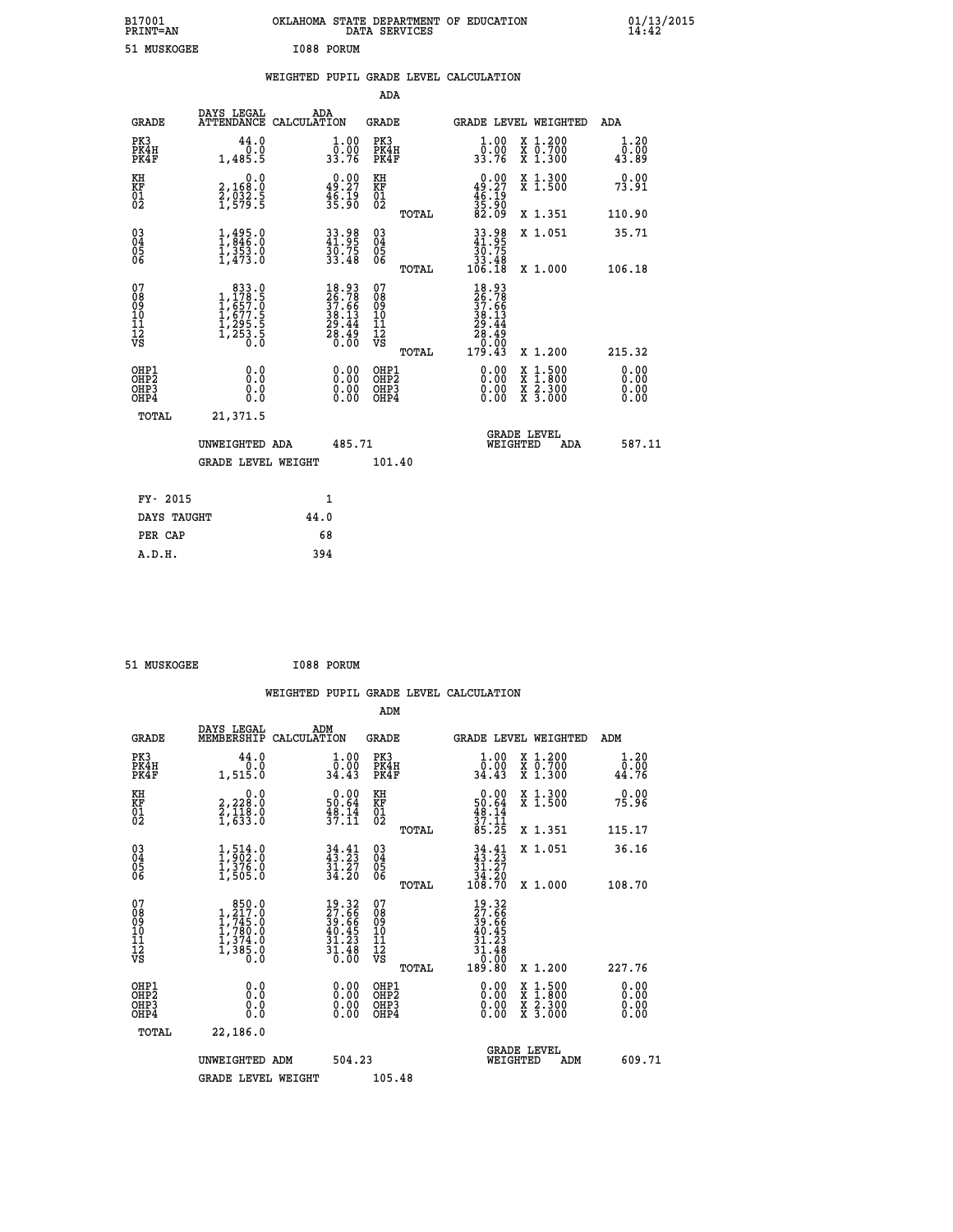## **B17001 OKLAHOMA STATE DEPARTMENT OF EDUCATION 01/13/2015 PRINT=AN DATA SERVICES 14:42 MUSKOGEE COUNTY TOTALS**

|                                                                    |                                                                                |                                                                            | ADA                                     |       |                                                                            |                                                                                                  |                               |
|--------------------------------------------------------------------|--------------------------------------------------------------------------------|----------------------------------------------------------------------------|-----------------------------------------|-------|----------------------------------------------------------------------------|--------------------------------------------------------------------------------------------------|-------------------------------|
| <b>GRADE</b>                                                       | DAYS LEGAL                                                                     | ADA<br>ATTENDANCE CALCULATION                                              | <b>GRADE</b>                            |       |                                                                            | GRADE LEVEL WEIGHTED                                                                             | ADA                           |
| PK3<br>PK4H<br>PK4F                                                | 1,110.0<br>0.0<br>35,162.0                                                     | 26.45<br>0.00<br>818.10                                                    | PK3<br>PK4H<br>PK4F                     |       | 26.45<br>$\overline{0.00}$<br>818.10                                       | X 1.200<br>X 0.700<br>X 1.300                                                                    | 31.74<br>0.00<br>1,063.54     |
| KH<br>KF<br>01<br>02                                               | 0.0<br>$42,828.5$<br>$44,246.0$<br>$42,702.5$                                  | $\begin{smallmatrix} 0.00\\ -2.75\\ 1.028.87\\ -991.69 \end{smallmatrix}$  | KH<br>KF<br>01<br>02                    |       | 0.00<br>992.75<br>1,028.87<br>891.69<br>2,020.56                           | X 1.300<br>X 1.500                                                                               | 0.00<br>1,489.13              |
|                                                                    |                                                                                |                                                                            |                                         | TOTAL |                                                                            | X 1.351                                                                                          | 2,729.76                      |
| $\begin{smallmatrix} 03 \\[-4pt] 04 \end{smallmatrix}$<br>Ŏ5<br>06 | 39,820.0<br>37,380.5<br>40,055.5<br>39,863.0                                   | 924.35<br>871.12<br>933.68<br>927.30                                       | $\substack{03 \\ 04}$<br>Ŏ5<br>06       |       | 924.35<br>871.12<br>933.68<br>927.30                                       | X 1.051                                                                                          | 3,703.59                      |
|                                                                    |                                                                                |                                                                            |                                         | TOTAL | 2,732.10                                                                   | X 1.000                                                                                          | 2,732.10                      |
| 07<br>08<br>09<br>101<br>11<br>12<br>VS                            | 37, 556.5<br>36, 914.5<br>41, 700.0<br>41,750.0<br>35,069.0<br>30,470.0<br>Ō.Ō | 879.05<br>859.67<br>872.91<br>973.68<br>818.00<br>818.00<br>715.25<br>0.00 | 07<br>08<br>09<br>101<br>11<br>12<br>VS |       | 879.05<br>$859.67$<br>$972.91$<br>$973.68$<br>$818.00$<br>$715.25$<br>0.00 |                                                                                                  |                               |
|                                                                    |                                                                                |                                                                            |                                         | TOTAL | 5,218.56                                                                   | X 1.200                                                                                          | 6,262.28                      |
| OHP1<br>OHP <sub>2</sub><br>OHP3<br>OH <sub>P4</sub>               | 1, 206.0<br>0.0<br>0.0                                                         | 27.58<br>$\overline{0}$ . $\overline{00}$<br>$0.00$                        | OHP1<br>OHP2<br>OHP3<br>OHP4            |       | $27.58\n4.48\n0.00\n0.00$                                                  | $\begin{smallmatrix} x & 1 & 500 \\ x & 1 & 800 \\ x & 2 & 300 \\ x & 3 & 000 \end{smallmatrix}$ | 41.38<br>8.06<br>0.00<br>0.00 |
| TOTAL                                                              | 548,039.0                                                                      |                                                                            |                                         |       |                                                                            |                                                                                                  |                               |
|                                                                    | UNWEIGHTED ADA                                                                 | 12,764.93                                                                  |                                         |       |                                                                            | <b>GRADE LEVEL</b><br>WEIGHTED<br>ADA                                                            | 15,329.48                     |
|                                                                    | <b>GRADE LEVEL WEIGHT</b>                                                      |                                                                            | 2,564.55                                |       |                                                                            |                                                                                                  |                               |
| FY- 2015                                                           |                                                                                | $\mathbf{1}$                                                               |                                         |       |                                                                            |                                                                                                  |                               |
| DAYS TAUGHT                                                        |                                                                                | 424.0                                                                      |                                         |       |                                                                            |                                                                                                  |                               |
| PER CAP                                                            |                                                                                | 603                                                                        |                                         |       |                                                                            |                                                                                                  |                               |

| MUSKOGEE | COUNTY TOTALS |  |
|----------|---------------|--|

 **A.D.H. 10,489**

|                                           |                                                                                  |                                                                                | ADM                                                      |                                                                                                                 |                                                                                                  |                                   |
|-------------------------------------------|----------------------------------------------------------------------------------|--------------------------------------------------------------------------------|----------------------------------------------------------|-----------------------------------------------------------------------------------------------------------------|--------------------------------------------------------------------------------------------------|-----------------------------------|
| <b>GRADE</b>                              | DAYS LEGAL<br>MEMBERSHIP                                                         | ADM<br>CALCULATION                                                             | <b>GRADE</b>                                             |                                                                                                                 | GRADE LEVEL WEIGHTED                                                                             | ADM                               |
| PK3<br>PK4H<br>PK4F                       | 1,111.0<br>0.0<br>37,162.0                                                       | 26.47<br>0.00<br>864.58                                                        | PK3<br>PK4H<br>PK4F                                      | $26.47$<br>$0.00$<br>864.58                                                                                     | $\begin{array}{c} x & 1.200 \\ x & 0.700 \end{array}$<br>X 1.300                                 | 31.74<br>0.00<br>1,123.94         |
| KH<br>KF<br>01<br>02                      | 0.0<br>$44,768.0$<br>$45,973.0$<br>$44,322.0$                                    | $\begin{smallmatrix} &0.00\\ 1,037.85\\ 1,069.10\\ 1,029.40 \end{smallmatrix}$ | KH<br>KF<br>01<br>02<br>TOTAL                            | $\begin{smallmatrix} &0.00\\ 1,037.85\\ 1,069.10\\ 1,069.10\\ 1,029.40\\ 2,098.50 \end{smallmatrix}$            | X 1.300<br>X 1.500<br>X 1.351                                                                    | 0.00<br>1,556.80<br>2,835.07      |
| 03<br>04<br>05<br>06                      | $\frac{41}{38}$ , $\frac{264}{745}$ .0<br>41,591.0<br>41, 272.0                  | 957.98<br>903.11<br>969.43<br>960.08                                           | $\substack{03 \\ 04}$<br>0500                            | 957.98<br>903.11<br>969.43<br>960.08                                                                            | X 1.051                                                                                          | 1,006.84                          |
| 07<br>08<br>09<br>11<br>11<br>12<br>VS    | 39, 370.0<br>38, 813.0<br>44, 290.0<br>44, 371.0<br>37, 077.0<br>32,174.0<br>Ō.Ō | 921.40<br>903.77<br>1,032.77<br>1,034.46<br>864.64<br>754.92<br>0.00           | TOTAL<br>07<br>08<br>09<br>11<br>11<br>12<br>VS<br>TOTAL | 2,832.62<br>921.40<br>903.77<br>1,032.77<br>1,034.46<br>$\frac{864}{754}$ . $\frac{64}{92}$<br>0.00<br>5,511.96 | X 1.000<br>X 1.200                                                                               | 2,832.62<br>6,614.34              |
| OHP1<br>OH <sub>P</sub> 2<br>OHP3<br>OHP4 | 1,242.0<br>197.0<br>0.0<br>Ŏ.Ŏ                                                   | 28.41<br>4.48<br>0.00<br>0.00                                                  | OHP1<br>OHP <sub>2</sub><br>OHP3<br>OHP4                 | 28.41<br>4.48<br>0.00<br>0.00                                                                                   | $\begin{smallmatrix} x & 1 & 500 \\ x & 1 & 800 \\ x & 2 & 300 \\ x & 3 & 000 \end{smallmatrix}$ | $42.62$<br>$8.06$<br>0.00<br>0.00 |
| TOTAL                                     | 573,742.0<br>UNWEIGHTED<br><b>GRADE LEVEL WEIGHT</b>                             | 13,362.85<br>ADM                                                               | 2,689.20                                                 | WEIGHTED                                                                                                        | <b>GRADE LEVEL</b><br>ADM                                                                        | 16,052.05                         |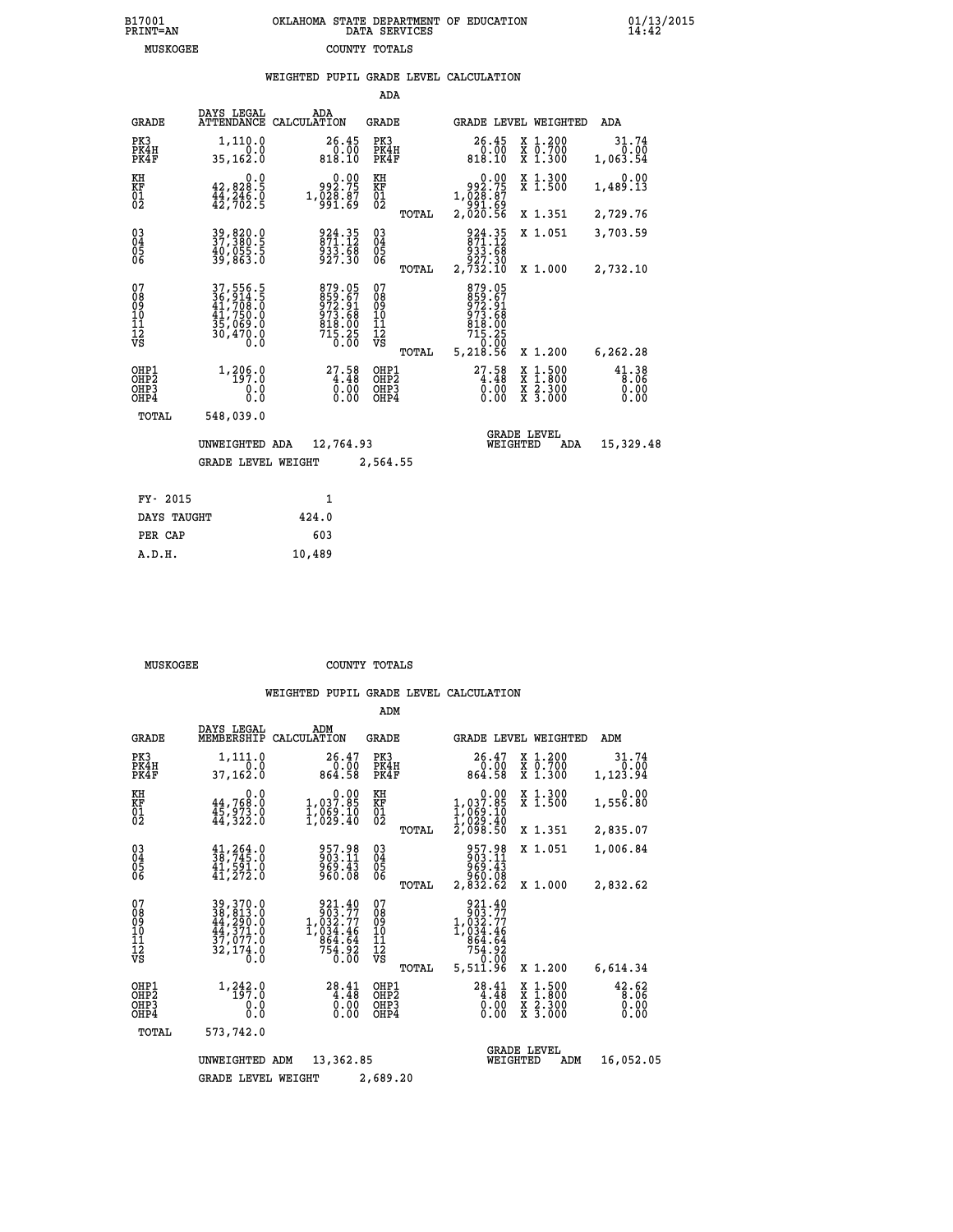| B17001<br>PRINT=AN                       |                                                                       | OKLAHOMA STATE DEPARTMENT OF EDUCATION                      | DATA SERVICES                    |                                                             |                                                                                                                                           | 01/13/2015                   |  |
|------------------------------------------|-----------------------------------------------------------------------|-------------------------------------------------------------|----------------------------------|-------------------------------------------------------------|-------------------------------------------------------------------------------------------------------------------------------------------|------------------------------|--|
| 52 NOBLE                                 |                                                                       | I001 PERRY                                                  |                                  |                                                             |                                                                                                                                           |                              |  |
|                                          |                                                                       | WEIGHTED PUPIL GRADE LEVEL CALCULATION                      |                                  |                                                             |                                                                                                                                           |                              |  |
|                                          |                                                                       |                                                             | <b>ADA</b>                       |                                                             |                                                                                                                                           |                              |  |
| <b>GRADE</b>                             | DAYS LEGAL                                                            | ADA<br>ATTENDANCE CALCULATION                               | <b>GRADE</b>                     |                                                             | GRADE LEVEL WEIGHTED                                                                                                                      | ADA                          |  |
| PK3<br>PK4H<br>PK4F                      | 2,022.0<br>1,262.5                                                    | $\begin{smallmatrix} 2.82\ 45.95\ 28.69 \end{smallmatrix}$  | PK3<br>PK4H<br>PK4F              | $3.82$<br>$45.95$<br>$28.69$                                | X 1.200<br>X 0.700<br>X 1.300                                                                                                             | 3.38<br>32.17<br>37.30       |  |
| KH<br>KF<br>01<br>02                     | 0.0<br>4,041.0<br>3,919.5<br>4,302.5                                  | $91.84$<br>$89.84$<br>$89.98$<br>$97.78$                    | KH<br>KF<br>01<br>02             | $0.00\n91.84\n89.08\n97.78\n186.86$                         | X 1.300<br>X 1.500                                                                                                                        | 0.00<br>137.76               |  |
|                                          |                                                                       |                                                             | <b>TOTAL</b>                     |                                                             | X 1.351                                                                                                                                   | 252.45                       |  |
| 030404<br>ŌĞ                             | 3,563.0<br>3,050.5<br>2,841.5<br>4,050.0                              | 80.98<br>69.33<br>64.58<br>92.05                            | $^{03}_{04}$<br>$\frac{05}{06}$  | 80.98<br>69.33<br>64.58<br>ةة.28<br>225.96                  | X 1.051                                                                                                                                   | 85.11                        |  |
| 07                                       |                                                                       |                                                             | TOTAL<br>07                      |                                                             | X 1.000                                                                                                                                   | 225.96                       |  |
| 08<br>09<br>11<br>11<br>12<br>VS         | 3,769.0<br>4,082.5<br>5,602.5<br>3,540.5<br>2,439.5<br>3,576.0<br>0.0 | 85.66<br>92.78<br>82.03<br>80.77<br>55.96<br>54.62<br>81.62 | 08<br>09<br>11<br>11<br>12<br>VS | 85.66<br>92.78<br>82.03<br>80.77<br>55.96<br>81.62<br>_0.00 |                                                                                                                                           |                              |  |
|                                          |                                                                       |                                                             | TOTAL                            | 478.82                                                      | X 1.200                                                                                                                                   | 574.58                       |  |
| OHP1<br>OHP2<br>OH <sub>P3</sub><br>OHP4 | 0.0<br>0.0<br>0.0<br>0.0                                              | 0.00<br>0.00<br>0.00                                        | OHP1<br>OHP2<br>OHP3<br>OHP4     | 0.00<br>0.00<br>0.00                                        | $\begin{smallmatrix} \mathtt{X} & 1\cdot500\\ \mathtt{X} & 1\cdot800\\ \mathtt{X} & 2\cdot300\\ \mathtt{X} & 3\cdot000 \end{smallmatrix}$ | 0.00<br>0.00<br>0.00<br>0.00 |  |
| TOTAL                                    | 50,186.5                                                              |                                                             |                                  |                                                             |                                                                                                                                           |                              |  |
|                                          | UNWEIGHTED ADA                                                        | 1,141.92                                                    |                                  | WEIGHTED                                                    | <b>GRADE LEVEL</b><br>ADA                                                                                                                 | 1,348.71                     |  |
|                                          | <b>GRADE LEVEL WEIGHT</b>                                             |                                                             | 206.79                           |                                                             |                                                                                                                                           |                              |  |
| FY- 2015                                 |                                                                       | 1                                                           |                                  |                                                             |                                                                                                                                           |                              |  |
| DAYS TAUGHT                              |                                                                       | 44.0                                                        |                                  |                                                             |                                                                                                                                           |                              |  |
| PER CAP                                  |                                                                       | 77                                                          |                                  |                                                             |                                                                                                                                           |                              |  |

```
 52 NOBLE I001 PERRY
```
 **WEIGHTED PUPIL GRADE LEVEL CALCULATION ADM DAYS LEGAL ADM GRADE MEMBERSHIP CALCULATION GRADE GRADE LEVEL WEIGHTED ADM PK3 141.0 3.20 PK3 3.20 X 1.200 3.84 PK4H 2,133.0 48.48 PK4H 48.48 X 0.700 33.94 PK4F 1,328.0 30.18 PK4F 30.18 X 1.300 39.23 KH 0.0 0.00 KH 0.00 X 1.300 0.00 KF 4,204.0 95.55 KF 95.55 X 1.500 143.33 01 4,035.0 91.70 01 91.70** 0.00 KH<br>95.55 KF<br>91.70 01<br>100.91 02 TOTAL  **TOTAL 192.61 X 1.351 260.22 03 3,655.0 83.07 03 83.07 X 1.051 87.31 04 3,128.0 71.09 04 71.09 05 2,938.0 66.77 05 66.77 06 4,192.0 95.27 06 95.27 TOTAL 233.13 X 1.000 233.13**  $\begin{array}{cccc} 07 & 3 & 908.0 & 88.82 & 07 \ 08 & 4 & 266.0 & 96.95 & 99 \ 09 & 3 & 786.0 & 86.25 & 09 \ 10 & 3 & 665.0 & 83.64 & 10 \ 11 & 2 & 731.0 & 581.13 & 11 & 83.64 \ 12 & 711 & 0 & 84.13 & 12 \ 13 & 0 & 0 & 0 & 0 & 0 \ \end{array}$  **TOTAL 498.64 X 1.200 598.37 OHP1 0.0 0.00 OHP1 0.00 X 1.500 0.00 OHP2 0.0 0.00 OHP2 0.00 X 1.800 0.00 OHP3 0.0 0.00 OHP3 0.00 X 2.300 0.00 OHP4 0.0 0.00 OHP4 0.00 X 3.000 0.00 TOTAL 52,069.0 GRADE LEVEL UNWEIGHTED ADM 1,184.86 WEIGHTED ADM 1,399.37** GRADE LEVEL WEIGHT 214.51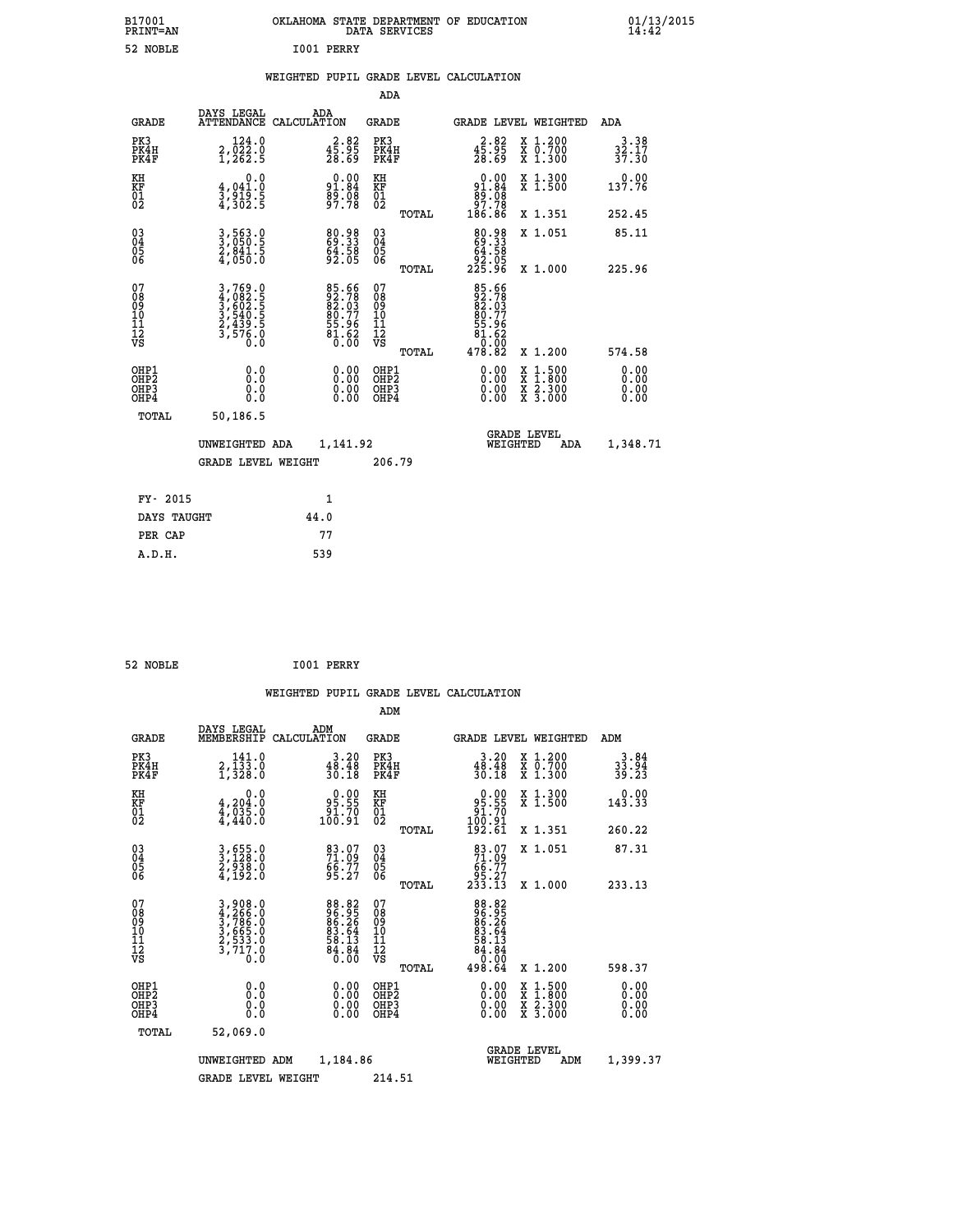| B17001<br>PRINT=AN                       |                                                        | OKLAHOMA STATE DEPARTMENT OF EDUCATION                             | DATA SERVICES                                                              |                                                                    |                                                                                                     | $01/13/2015$<br>14:42                 |  |
|------------------------------------------|--------------------------------------------------------|--------------------------------------------------------------------|----------------------------------------------------------------------------|--------------------------------------------------------------------|-----------------------------------------------------------------------------------------------------|---------------------------------------|--|
| 52 NOBLE                                 |                                                        | <b>I002 BILLINGS</b>                                               |                                                                            |                                                                    |                                                                                                     |                                       |  |
|                                          |                                                        | WEIGHTED PUPIL GRADE LEVEL CALCULATION                             |                                                                            |                                                                    |                                                                                                     |                                       |  |
|                                          |                                                        |                                                                    | ADA                                                                        |                                                                    |                                                                                                     |                                       |  |
| <b>GRADE</b>                             | DAYS LEGAL                                             | ADA<br>ATTENDANCE CALCULATION                                      | GRADE                                                                      |                                                                    | GRADE LEVEL WEIGHTED                                                                                | ADA                                   |  |
| PK3<br>PK4H<br>PK4F                      | 0.0<br>0.0<br>255.0                                    | 0.00<br>$\frac{0}{5}$ .00<br>5.93                                  | PK3<br>PK4H<br>PK4F                                                        | 0.00<br>$0.00$<br>5.93                                             | X 1.200<br>X 0.700<br>X 1.300                                                                       | 0.00<br>0.00<br>7.71                  |  |
| KH<br>KF<br>$\frac{01}{02}$              | 137.0<br>$\frac{149.5}{181.0}$                         | $\frac{0.00}{3.19}$<br>$\frac{3.48}{4.21}$                         | KH<br><b>KF</b><br>01<br>02                                                | $\begin{array}{c} 0.00 \\ 3.19 \\ 3.48 \\ 4.21 \end{array}$        | X 1.300<br>X 1.500                                                                                  | 0.00<br>4.79                          |  |
|                                          |                                                        |                                                                    | TOTAL                                                                      | 7.69                                                               | X 1.351                                                                                             | 10.39                                 |  |
| 03<br>04<br>05<br>06                     | $\frac{172}{307}$ :0<br>$\frac{129}{273}$ .0           | $\frac{4}{7}:\substack{00\\14\\3.00\\6.35}$                        | $\begin{matrix} 03 \\ 04 \\ 05 \\ 06 \end{matrix}$                         | 4.00<br>$\begin{array}{c} 3.00 \\ 6.35 \\ 16.49 \end{array}$       | X 1.051                                                                                             | 4.20                                  |  |
| 07<br>08<br>09<br>11<br>11<br>12<br>VS   | $\frac{49.0}{293.0}$<br>122.5<br>$\frac{256.5}{145.0}$ | $1.14$<br>$5.81$<br>$3.19$<br>$2.85$<br>$5.83$<br>$3.37$<br>$0.00$ | <b>TOTAL</b><br>07<br>08<br>09<br>10<br>$\frac{11}{12}$<br>$\frac{12}{18}$ | $1.14$<br>$5.81$<br>$3.19$<br>$2.85$<br>$5.83$<br>$3.37$<br>$0.90$ | X 1.000                                                                                             | 16.49                                 |  |
| OHP1<br>OHP <sub>2</sub><br>OHP3<br>OHP4 | 0.0<br>0.0<br>0.0                                      |                                                                    | TOTAL<br>OHP1<br>OH <sub>P</sub> 2<br>OHP3<br>OHP4                         | 23.19<br>0.00<br>0.00                                              | X 1.200<br>$\begin{smallmatrix} x & 1.500 \\ x & 1.800 \\ x & 2.300 \\ x & 3.000 \end{smallmatrix}$ | 27.83<br>0.00<br>0.00<br>0.00<br>0.00 |  |
| TOTAL                                    | 2,600.5                                                |                                                                    |                                                                            |                                                                    |                                                                                                     |                                       |  |
|                                          | UNWEIGHTED ADA                                         | 60.49                                                              |                                                                            | WEIGHTED                                                           | <b>GRADE LEVEL</b><br>ADA                                                                           | 71.41                                 |  |
|                                          | <b>GRADE LEVEL WEIGHT</b>                              |                                                                    | 10.92                                                                      |                                                                    |                                                                                                     |                                       |  |
| FY- 2015                                 |                                                        | 1                                                                  |                                                                            |                                                                    |                                                                                                     |                                       |  |
| DAYS TAUGHT<br>PER CAP                   |                                                        | 43.0<br>167                                                        |                                                                            |                                                                    |                                                                                                     |                                       |  |
|                                          |                                                        |                                                                    |                                                                            |                                                                    |                                                                                                     |                                       |  |

| 52 NOBLE | . . | <b>I002 BILLINGS</b> |
|----------|-----|----------------------|
|----------|-----|----------------------|

 **WEIGHTED PUPIL GRADE LEVEL CALCULATION ADM DAYS LEGAL ADM GRADE MEMBERSHIP CALCULATION GRADE GRADE LEVEL WEIGHTED ADM PK3 0.0 0.00 PK3 0.00 X 1.200 0.00 PK4H 0.0 0.00 PK4H 0.00 X 0.700 0.00 PK4F 259.0 6.02 PK4F 6.02 X 1.300 7.83 KH 0.0 0.00 KH 0.00 X 1.300 0.00 KF 137.0 3.19 KF 3.19 X 1.500 4.79 01 159.0 3.70 01 3.70**  $02$  188.0  $4.37$  02  $_{\text{no}}$   $4.37$   $4.37$  **TOTAL 8.07 X 1.351 10.90 03 172.0 4.00 03 4.00 X 1.051 4.20 04** 307.0 7.14 04 7.14  **05 129.0 3.00 05 3.00**  $06$  274.0 6.37 06  $06$   $27$  **TOTAL 16.51 X 1.000 16.51 07** 49.0 1.14 07 1.14  **08 302.0 7.02 08 7.02 09 141.0 3.28 09 3.28 10 130.0 3.02 10 3.02 11 258.0 6.00 11 6.00 12 154.0 154.0 154.2 154.2 154.3 VS 0.0 0.00 VS 0.00 TOTAL 24.04 X 1.200 28.85 OHP1 0.0 0.00 OHP1 0.00 X 1.500 0.00 OHP2 0.0 0.00 OHP2 0.00 X 1.800 0.00 OHP3 0.0 0.00 OHP3 0.00 X 2.300 0.00 OHP4 0.0 0.00 OHP4 0.00 X 3.000 0.00 TOTAL 2,659.0 GRADE LEVEL UNWEIGHTED ADM 61.83 WEIGHTED ADM 73.08** GRADE LEVEL WEIGHT 11.25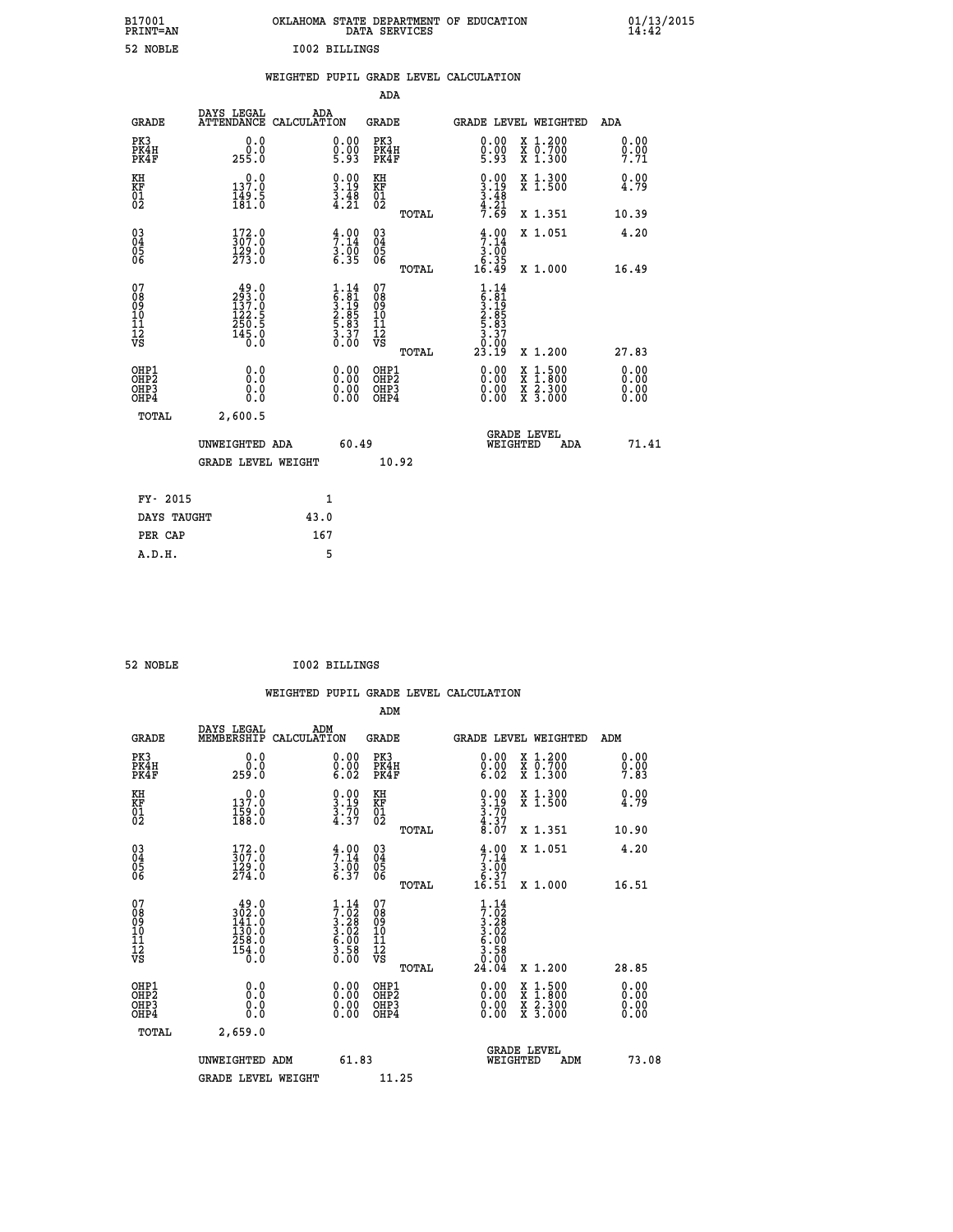| B17001<br>PRINT=AN | OKLAHOMA STATE DEPARTMENT OF EDUCATION<br>DATA SERVICES | $01/13/2015$<br>14:42 |
|--------------------|---------------------------------------------------------|-----------------------|
| 52 NOBLE           | 1004 FRONTIER                                           |                       |

|  |  | WEIGHTED PUPIL GRADE LEVEL CALCULATION |
|--|--|----------------------------------------|
|  |  |                                        |

|                                           |                                                                                                                          |                                                                      | ADA                                                |                                                                              |                                                                                                                                      |                              |
|-------------------------------------------|--------------------------------------------------------------------------------------------------------------------------|----------------------------------------------------------------------|----------------------------------------------------|------------------------------------------------------------------------------|--------------------------------------------------------------------------------------------------------------------------------------|------------------------------|
| <b>GRADE</b>                              | DAYS LEGAL                                                                                                               | ADA<br>ATTENDANCE CALCULATION                                        | GRADE                                              |                                                                              | GRADE LEVEL WEIGHTED                                                                                                                 | ADA                          |
| PK3<br>PK4H<br>PK4F                       | 60.0<br>0.0<br>702.0                                                                                                     | $\begin{smallmatrix} 1.54\ 0.00\\ 18.00 \end{smallmatrix}$           | PK3<br>PK4H<br>PK4F                                | $1.54$<br>$0.00$<br>18.00                                                    | X 1.200<br>X 0.700<br>X 1.300                                                                                                        | 1.85<br>0.00<br>23.40        |
| KH<br>KF<br>01<br>02                      | 0.0<br>1,021.5<br>$\frac{1}{1}$ , $\frac{9}{2}$ , $\frac{1}{2}$ , $\frac{5}{5}$                                          | $\begin{smallmatrix} 0.00\\ 26.19\\ 25.38\\ 31.22 \end{smallmatrix}$ | KH<br>KF<br>01<br>02                               | $\begin{smallmatrix} 0.00\\ 26.19\\ 25.38\\ 31.22\\ 56.60 \end{smallmatrix}$ | X 1.300<br>X 1.500                                                                                                                   | 0.00<br>39.29                |
|                                           |                                                                                                                          |                                                                      | TOTAL                                              |                                                                              | X 1.351                                                                                                                              | 76.47                        |
| 03<br>04<br>05<br>06                      | $\begin{smallmatrix} 9 & 17 & 5 \\ 1 & 059 & 0 \\ 1 & 155 & 0 \\ 1 & 018 & 0 \end{smallmatrix}$                          | 23.53<br>27.15<br>29.62<br>26.10                                     | $\begin{matrix} 03 \\ 04 \\ 05 \\ 06 \end{matrix}$ | 23.53<br>27.15<br>29.62<br>26.10<br>26.37                                    | X 1.051                                                                                                                              | 24.73                        |
|                                           |                                                                                                                          |                                                                      | TOTAL                                              |                                                                              | X 1.000                                                                                                                              | 82.87                        |
| 07<br>08<br>09<br>11<br>11<br>12<br>VS    | $\begin{smallmatrix} 1,045 & 0\\ 1,326 & 0\\ 988 & 0\\ 234 & 5\\ 1,234 & 5\\ 967 & 0\\ 825 & 0\\ 0 & 0\end{smallmatrix}$ | 26.79<br>34.00<br>25.33<br>31.65<br>34.79<br>24.15<br>21.15          | 07<br>08<br>09<br>11<br>11<br>12<br>VS<br>TOTAL    | 26.79<br>34.00<br>25.33<br>31.65<br>24.79<br>24.15<br>10.00<br>163.71        | X 1.200                                                                                                                              | 196.45                       |
| OHP1<br>OH <sub>P</sub> 2<br>OHP3<br>OHP4 | 0.0<br>0.0<br>$0.\overline{0}$                                                                                           | 0.00<br>$\begin{smallmatrix} 0.00 \ 0.00 \end{smallmatrix}$          | OHP1<br>OHP <sub>2</sub><br>OHP3<br>OHP4           | 0.00<br>0.00<br>0.00                                                         | $\begin{smallmatrix} \mathtt{X} & 1 & 500 \\ \mathtt{X} & 1 & 800 \\ \mathtt{X} & 2 & 300 \\ \mathtt{X} & 3 & 000 \end{smallmatrix}$ | 0.00<br>0.00<br>0.00<br>0.00 |
| TOTAL                                     | 14,526.0                                                                                                                 |                                                                      |                                                    |                                                                              |                                                                                                                                      |                              |
|                                           | UNWEIGHTED ADA<br><b>GRADE LEVEL WEIGHT</b>                                                                              | 372.44                                                               | 72.62                                              |                                                                              | <b>GRADE LEVEL</b><br>WEIGHTED<br>ADA                                                                                                | 445.06                       |
|                                           |                                                                                                                          |                                                                      |                                                    |                                                                              |                                                                                                                                      |                              |
|                                           | FY- 2015                                                                                                                 | $\mathbf{1}$                                                         |                                                    |                                                                              |                                                                                                                                      |                              |
|                                           | DAYS TAUGHT                                                                                                              | 39.0                                                                 |                                                    |                                                                              |                                                                                                                                      |                              |
|                                           | PER CAP                                                                                                                  | 90                                                                   |                                                    |                                                                              |                                                                                                                                      |                              |
| A.D.H.                                    |                                                                                                                          | 350                                                                  |                                                    |                                                                              |                                                                                                                                      |                              |

| 52 NOBLE | <b>I004 FRONTIER</b> |
|----------|----------------------|
|          |                      |

|  |     | WEIGHTED PUPIL GRADE LEVEL CALCULATION |
|--|-----|----------------------------------------|
|  | ADM |                                        |

| <b>GRADE</b>                                         | DAYS LEGAL<br>MEMBERSHIP                                                        | ADM<br>CALCULATION                                                       | <b>GRADE</b>                                       |       |                                                                              |          | GRADE LEVEL WEIGHTED                                                                                                | ADM                                                                                               |  |
|------------------------------------------------------|---------------------------------------------------------------------------------|--------------------------------------------------------------------------|----------------------------------------------------|-------|------------------------------------------------------------------------------|----------|---------------------------------------------------------------------------------------------------------------------|---------------------------------------------------------------------------------------------------|--|
| PK3<br>PK4H<br>PK4F                                  | 62.0<br>741.0                                                                   | $\begin{smallmatrix} 1.59\ 0.00 \ 19.00 \end{smallmatrix}$               | PK3<br>PK4H<br>PK4F                                |       | $\begin{smallmatrix} 1.59\ 0.00\ 19.00 \end{smallmatrix}$                    |          | X 1.200<br>X 0.700<br>X 1.300                                                                                       | 1.91<br>$\bar{\mathfrak{a}}\mathfrak{c}\bar{\mathfrak{d}}\mathfrak{c}\bar{\mathfrak{d}}$<br>24.70 |  |
| KH<br>KF<br>01<br>02                                 | 0.0<br>1,096:0<br>1,011:0<br>1,263:0                                            | $\begin{smallmatrix} 0.00\\ 28.10\\ 25.92\\ 32.38 \end{smallmatrix}$     | KH<br>KF<br>01<br>02                               |       | $\begin{smallmatrix} 0.00\\ 28.10\\ 25.92\\ 32.38\\ 58.30 \end{smallmatrix}$ |          | X 1.300<br>X 1.500                                                                                                  | 0.00<br>42.15                                                                                     |  |
|                                                      |                                                                                 |                                                                          |                                                    | TOTAL |                                                                              |          | X 1.351                                                                                                             | 78.76                                                                                             |  |
| 03<br>04<br>05<br>06                                 | $\begin{smallmatrix} & 952.0\\1,113.0\\1,239.0\\1,053.0 \end{smallmatrix}$      | $24.41$<br>$28.54$<br>$31.77$<br>$27.00$                                 | $\begin{matrix} 03 \\ 04 \\ 05 \\ 06 \end{matrix}$ |       | $24.41$<br>$28.54$<br>$31.77$<br>$27.00$<br>$87.31$                          |          | X 1.051                                                                                                             | 25.65                                                                                             |  |
|                                                      |                                                                                 |                                                                          |                                                    | TOTAL |                                                                              |          | X 1.000                                                                                                             | 87.31                                                                                             |  |
| 07<br>08<br>09<br>11<br>11<br>12<br>VS               | $1,130.0$<br>$1,392.0$<br>$1,035.0$<br>$1,304.0$<br>$1,030.0$<br>$870.0$<br>0.0 | $28.97$<br>$25.54$<br>$26.54$<br>$33.44$<br>$26.41$<br>$22.31$<br>$0.00$ | 07<br>08<br>09<br>11<br>11<br>12<br>VS             | TOTAL | $28.97$<br>$25.69$<br>$26.44$<br>$22.31$<br>$22.31$<br>$0.00$<br>$173.36$    |          | X 1.200                                                                                                             | 208.03                                                                                            |  |
| OHP1<br>OHP <sub>2</sub><br>OH <sub>P3</sub><br>OHP4 | 0.0<br>0.000                                                                    |                                                                          | OHP1<br>OHP <sub>2</sub><br>OHP <sub>3</sub>       |       |                                                                              |          | $\begin{array}{l} \mathtt{X} & 1.500 \\ \mathtt{X} & 1.800 \\ \mathtt{X} & 2.300 \\ \mathtt{X} & 3.000 \end{array}$ | 0.00<br>0.00<br>0.00<br>0.00                                                                      |  |
| TOTAL                                                | 15,291.0                                                                        |                                                                          |                                                    |       |                                                                              |          |                                                                                                                     |                                                                                                   |  |
|                                                      | UNWEIGHTED ADM                                                                  | 392.07                                                                   |                                                    |       |                                                                              | WEIGHTED | <b>GRADE LEVEL</b><br>ADM                                                                                           | 468.51                                                                                            |  |
|                                                      | <b>GRADE LEVEL WEIGHT</b>                                                       |                                                                          | 76.44                                              |       |                                                                              |          |                                                                                                                     |                                                                                                   |  |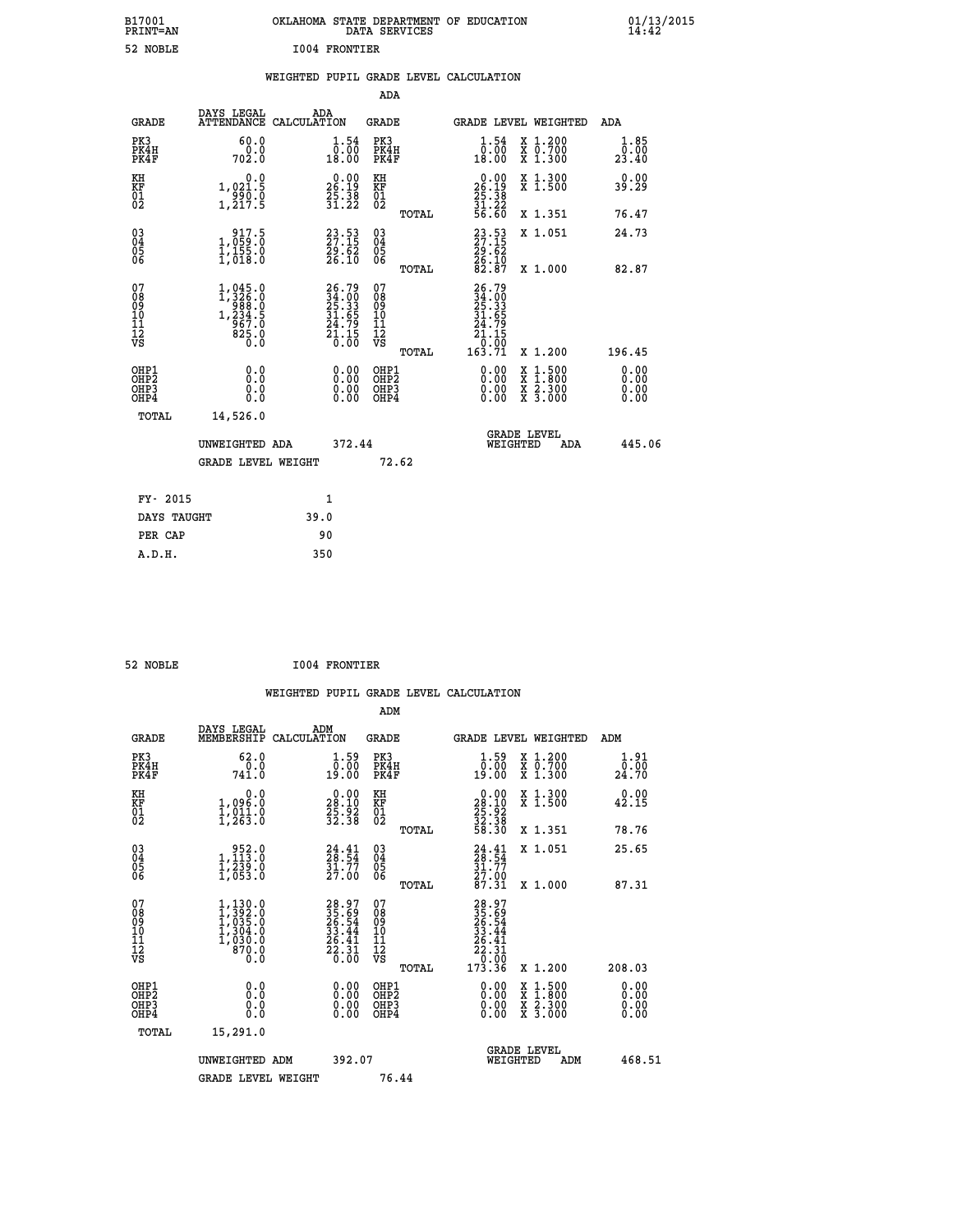| B17001<br>PRINT=AN  |                                 | OKLAHOMA                               | STATE DEPARTMENT OF<br>DATA SERVICES |  |                 | EDUCATION |                                                         |                                                             | $\frac{01/13}{14:42}$ |
|---------------------|---------------------------------|----------------------------------------|--------------------------------------|--|-----------------|-----------|---------------------------------------------------------|-------------------------------------------------------------|-----------------------|
| 52 NOBLE            | 1006 MORRISON                   |                                        |                                      |  |                 |           |                                                         |                                                             |                       |
|                     |                                 | WEIGHTED PUPIL GRADE LEVEL CALCULATION |                                      |  |                 |           |                                                         |                                                             |                       |
|                     |                                 |                                        | ADA                                  |  |                 |           |                                                         |                                                             |                       |
| GRADE               | DAYS LEGAL<br><b>ATTENDANCE</b> | ADA<br>CALCULATION                     | GRADE                                |  |                 |           | GRADE LEVEL WEIGHTED                                    | ADA                                                         |                       |
| PK3<br>PK4H<br>PK4F | 0.0<br>1,406.5                  | 0.0000<br>34.30                        | PK3<br>PK4H<br>PK4F                  |  | 0.0000<br>34.30 |           | X 1.200<br>$\overline{x}$ $\overline{0.700}$<br>X 1.300 | $\begin{smallmatrix} 0.00\\ 0.00\\ 44.59 \end{smallmatrix}$ |                       |
| ΚH<br><b>TZ TJ</b>  | 0.0<br>1 <i>ACNE</i>            | 28.89                                  | KH                                   |  | 28.89           |           | $\frac{x}{x}$ 1.300                                     | 5.99                                                        |                       |

 **B17001 OKLAHOMA STATE DEPARTMENT OF EDUCATION 01/13/2015**

| KH<br>KF<br>01<br>02                               | $1,460.5$<br>$1,577.5$<br>$1,242.5$                                                                  | $35.62$<br>$40.91$<br>$30.30$                                                                                                | KH<br>KF<br>01<br>02         |       | $35.62$<br>$40.91$<br>$30.30$<br>$71.21$                                      | $\frac{1}{3}$ 1.500                                                                              | 53.43                    |
|----------------------------------------------------|------------------------------------------------------------------------------------------------------|------------------------------------------------------------------------------------------------------------------------------|------------------------------|-------|-------------------------------------------------------------------------------|--------------------------------------------------------------------------------------------------|--------------------------|
|                                                    |                                                                                                      |                                                                                                                              |                              | TOTAL |                                                                               | X 1.351                                                                                          | 96.20                    |
| $\begin{matrix} 03 \\ 04 \\ 05 \\ 06 \end{matrix}$ | $\frac{1}{1}, \frac{700}{626}$ .<br>$\frac{1}{811}$ .<br>$\frac{811}{1}$ .<br>$\frac{0}{877}$ .<br>5 | $\begin{smallmatrix} 41.48\\ 39.67\\ 44.17\\ 45.79 \end{smallmatrix}$                                                        | 03<br>04<br>05<br>06         |       | $39.67$<br>$44.17$<br>$45.79$<br>$129.63$                                     | X 1.051                                                                                          | 43.60                    |
|                                                    |                                                                                                      |                                                                                                                              |                              | TOTAL |                                                                               | X 1.000                                                                                          | 129.63                   |
| 078901112<br>00010112<br>VS                        | $1,453.0$<br>$1,523.5$<br>$1,529.5$<br>$1,430.5$<br>$1,680.5$<br>$887.5$<br>0.0                      | $\begin{array}{c} 35\cdot 44 \\ 37\cdot 16 \\ 37\cdot 30 \\ 34\cdot 89 \\ 40\cdot 99 \\ 21\cdot 65 \\ 0\cdot 00 \end{array}$ | 078901112<br>111112<br>VS    |       | $35.44$<br>$37.36$<br>$37.30$<br>$34.899$<br>$40.999$<br>$21.650$<br>$207.43$ |                                                                                                  |                          |
|                                                    |                                                                                                      |                                                                                                                              |                              | TOTAL |                                                                               | X 1.200                                                                                          | 248.92                   |
| OHP1<br>OHP2<br>OHP3<br>OHP4                       |                                                                                                      |                                                                                                                              | OHP1<br>OHP2<br>OHP3<br>OHP4 |       |                                                                               | $\begin{smallmatrix} x & 1 & 500 \\ x & 1 & 800 \\ x & 2 & 300 \\ x & 3 & 000 \end{smallmatrix}$ | $0.00$<br>$0.00$<br>0.00 |
| TOTAL                                              | 21,307.0                                                                                             |                                                                                                                              |                              |       |                                                                               |                                                                                                  |                          |
|                                                    | UNWEIGHTED<br>ADA                                                                                    | 519.67                                                                                                                       |                              |       |                                                                               | <b>GRADE LEVEL</b><br>WEIGHTED<br>ADA                                                            | 616.37                   |
|                                                    | <b>GRADE LEVEL WEIGHT</b>                                                                            |                                                                                                                              |                              | 96.70 |                                                                               |                                                                                                  |                          |
|                                                    |                                                                                                      |                                                                                                                              |                              |       |                                                                               |                                                                                                  |                          |

| FY- 2015    |      |
|-------------|------|
| DAYS TAUGHT | 41.0 |
| PER CAP     | 81   |
| A.D.H.      | 351  |
|             |      |

| I006 MORRISON<br>52 NOBLE |  |  |
|---------------------------|--|--|
|---------------------------|--|--|

|                                    |                                                                                                       |                                                                                           | ADM                                                 |       |                                                                                      |                                          |                       |
|------------------------------------|-------------------------------------------------------------------------------------------------------|-------------------------------------------------------------------------------------------|-----------------------------------------------------|-------|--------------------------------------------------------------------------------------|------------------------------------------|-----------------------|
| <b>GRADE</b>                       | DAYS LEGAL<br>MEMBERSHIP                                                                              | ADM<br>CALCULATION                                                                        | <b>GRADE</b>                                        |       |                                                                                      | GRADE LEVEL WEIGHTED                     | ADM                   |
| PK3<br>PK4H<br>PK4F                | 0.0000<br>1,462.0                                                                                     | $\begin{smallmatrix} 0.00\\ 0.00\\ 35.66 \end{smallmatrix}$                               | PK3<br>PK4H<br>PK4F                                 |       | $\begin{smallmatrix} 0.00\\ 0.00\\ 35.66 \end{smallmatrix}$                          | X 1.200<br>X 0.700<br>X 1.300            | 0.00<br>0.00<br>46.36 |
| KH<br>KF<br>01<br>02               | 0.0<br>1,526:0<br>1,732:0<br>1,320:0                                                                  | $\begin{smallmatrix} 0.00\\ 37.22\\ 42.24\\ 32.20 \end{smallmatrix}$                      | KH<br>KF<br>01<br>02                                |       | $37.22$<br>$42.24$<br>$32.20$<br>$74.44$                                             | X 1.300<br>X 1.500                       | 0.00<br>55.83         |
|                                    |                                                                                                       |                                                                                           |                                                     | TOTAL |                                                                                      | X 1.351                                  | 100.57                |
| 03<br>04<br>05<br>06               | $1,748.0$<br>$1,681.0$<br>$1,873.0$<br>$1,938.0$                                                      | 42.63<br>41.00<br>45.68<br>47.27                                                          | $\begin{array}{c} 03 \\ 04 \\ 05 \\ 06 \end{array}$ |       | $\begin{smallmatrix} 42.63\\ 41.00\\ 45.68\\ 47.27\\ 133.95 \end{smallmatrix}$       | X 1.051                                  | 44.80                 |
|                                    |                                                                                                       |                                                                                           |                                                     | TOTAL |                                                                                      | X 1.000                                  | 133.95                |
| 07<br>08<br>09<br>101<br>112<br>VS | $\begin{smallmatrix} 1,502.0\\ 1,542.0\\ 1,597.0\\ 1,473.0\\ 1,722.0\\ 916.0\\ 0.0 \end{smallmatrix}$ | $\begin{array}{r} 36.63 \\ 37.61 \\ 38.95 \\ 35.93 \\ 42.00 \\ 22.34 \\ 0.00 \end{array}$ | 07<br>08<br>09<br>11<br>11<br>12<br>VS              | TOTAL | $36.63$<br>$37.61$<br>$38.95$<br>$35.93$<br>$42.00$<br>$22.34$<br>$0.00$<br>$213.46$ | X 1.200                                  | 256.15                |
| OHP1<br>OHP2<br>OHP3<br>OHP4       | 0.0<br>$\begin{smallmatrix} 0.0 & 0 \ 0.0 & 0 \end{smallmatrix}$                                      | $0.00$<br>$0.00$<br>0.00                                                                  | OHP1<br>OHP2<br>OHP <sub>3</sub>                    |       | $0.00$<br>$0.00$<br>0.00                                                             | X 1:500<br>X 1:800<br>X 2:300<br>X 3:000 | 0.00<br>0.00<br>0.00  |
| TOTAL                              | 22,032.0                                                                                              |                                                                                           |                                                     |       |                                                                                      |                                          |                       |
|                                    | UNWEIGHTED ADM                                                                                        | 537.36                                                                                    |                                                     |       |                                                                                      | <b>GRADE LEVEL</b><br>WEIGHTED<br>ADM    | 637.66                |
|                                    | <b>GRADE LEVEL WEIGHT</b>                                                                             |                                                                                           | 100.30                                              |       |                                                                                      |                                          |                       |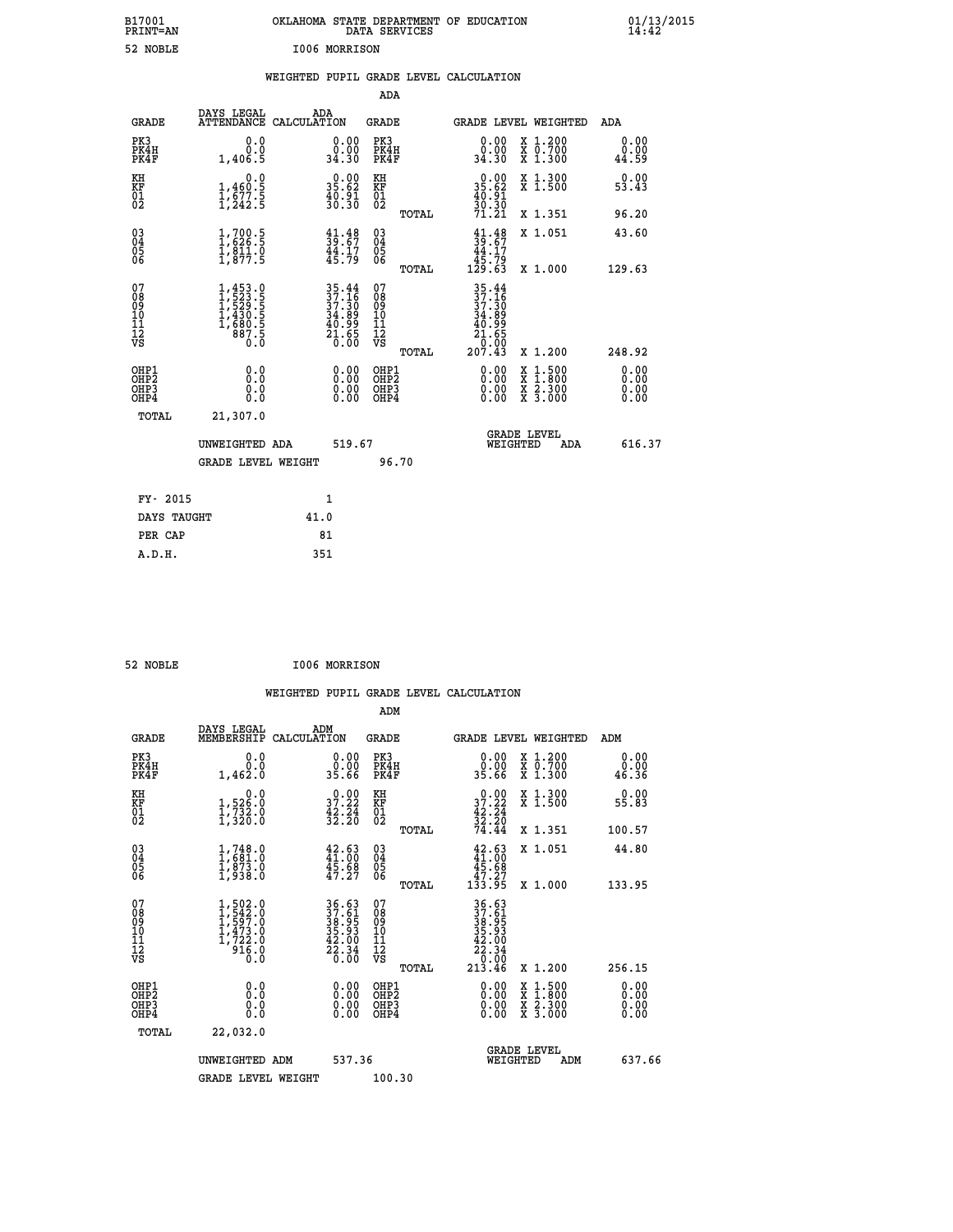| B17001          | OKLAHOMA STATE DEPARTMENT OF EDUCATION |
|-----------------|----------------------------------------|
| <b>PRINT=AN</b> | DATA SERVICES                          |
| NOBLE           | COUNTY TOTALS                          |

 **B17001 OKLAHOMA STATE DEPARTMENT OF EDUCATION 01/13/2015**

|                                          |                                                                                                                                                                         |                                                                                                                                      | ADA                                                  |                                                                                                           |                                                                                          |                                          |
|------------------------------------------|-------------------------------------------------------------------------------------------------------------------------------------------------------------------------|--------------------------------------------------------------------------------------------------------------------------------------|------------------------------------------------------|-----------------------------------------------------------------------------------------------------------|------------------------------------------------------------------------------------------|------------------------------------------|
| <b>GRADE</b>                             | DAYS LEGAL                                                                                                                                                              | ADA<br>ATTENDANCE CALCULATION                                                                                                        | GRADE                                                | <b>GRADE LEVEL WEIGHTED</b>                                                                               |                                                                                          | ADA                                      |
| PK3<br>PK4H<br>PK4F                      | 184.0<br>2,022.0<br>3,626.0                                                                                                                                             | $4\frac{4}{5}\cdot\frac{36}{95}$<br>86.92                                                                                            | PK3<br>PK4H<br>PK4F                                  | $4\frac{4}{5}\cdot\frac{36}{95}$<br>86.92                                                                 | X 1.200<br>X 0.700<br>X 1.300                                                            | 5.23<br>$\frac{35}{113}$ $\frac{57}{00}$ |
| KH<br>KF<br>01<br>02                     | 0.0<br>6,660:0<br>6,736.5<br>6,943:5                                                                                                                                    | $\begin{smallmatrix} &0.00\\ 156.84\\ 158.85\\ 163.51\end{smallmatrix}$                                                              | KH<br>KF<br>01<br>02                                 | $\begin{array}{r} 0.00 \\ 156.84 \\ 158.85 \\ 163.51 \\ 322.36 \end{array}$                               | X 1.300<br>X 1.500                                                                       | 0.00<br>235.27                           |
|                                          |                                                                                                                                                                         |                                                                                                                                      | TOTAL                                                |                                                                                                           | X 1.351                                                                                  | 435.51                                   |
| $^{03}_{04}$<br>Ŏ5<br>06                 | $\begin{smallmatrix} 6,353.0\\ 6,043.0\\ 5,936.5\\ 7,218.5 \end{smallmatrix}$                                                                                           | $\begin{smallmatrix} 149.99\\143.29\\141.37\\170.29 \end{smallmatrix}$                                                               | 03<br>04<br>05<br>06                                 | $149.99$<br>$143.29$<br>$141.37$<br>$170.29$<br>$454.95$                                                  | X 1.051                                                                                  | 612.59                                   |
|                                          |                                                                                                                                                                         |                                                                                                                                      | TOTAL                                                |                                                                                                           | X 1.000                                                                                  | 454.95                                   |
| 07<br>08<br>09<br>11<br>11<br>12<br>VS   | $\begin{smallmatrix} 6\,, & 316\,, & 0\\ 7\,, & 225\,. & 0\\ 6\,, & 257\,. & 0\\ 6\,, & 328\,. & 0\\ 5\,, & 337\,. & 5\\ 5\,, & 433\,. & 5\\ 0\,. & 0\end{smallmatrix}$ | $\begin{smallmatrix} 149\cdot 03\\ 170\cdot 75\\ 147\cdot 85\\ 150\cdot 16\\ 127\cdot 57\\ 127\cdot 79\\ 0\cdot 00\end{smallmatrix}$ | 07<br>08<br>09<br>101<br>11<br>12<br>VS<br>TOTAL     | 149.03<br>170.75<br>147.85<br>150.16<br>$\begin{array}{r} 127.57 \\ 127.79 \\ 0.00 \\ 873.15 \end{array}$ | X 1.200                                                                                  | 1,047.78                                 |
| OHP1<br>OHP2<br>OH <sub>P3</sub><br>OHP4 | 0.0<br>0.0<br>0.0                                                                                                                                                       | 0.00<br>$\begin{smallmatrix} 0.00 \ 0.00 \end{smallmatrix}$                                                                          | OHP1<br>OHP2<br>OHP <sub>3</sub><br>OHP <sub>4</sub> | 0.00<br>0.00                                                                                              | $\begin{smallmatrix} x & 1.500 \\ x & 1.800 \\ x & 2.300 \\ x & 3.000 \end{smallmatrix}$ | 0.00<br>0.00<br>0.00                     |
| TOTAL                                    | 88,620.0                                                                                                                                                                |                                                                                                                                      |                                                      |                                                                                                           |                                                                                          |                                          |
|                                          | UNWEIGHTED ADA                                                                                                                                                          | 2,094.52                                                                                                                             |                                                      | <b>GRADE LEVEL</b><br>WEIGHTED                                                                            | ADA                                                                                      | 2,481.55                                 |
|                                          | <b>GRADE LEVEL WEIGHT</b>                                                                                                                                               |                                                                                                                                      | 387.03                                               |                                                                                                           |                                                                                          |                                          |
|                                          | FY- 2015                                                                                                                                                                | $\mathbf{1}$                                                                                                                         |                                                      |                                                                                                           |                                                                                          |                                          |
|                                          | DAYS TAUGHT                                                                                                                                                             | 167.0                                                                                                                                |                                                      |                                                                                                           |                                                                                          |                                          |
|                                          | PER CAP                                                                                                                                                                 | 415                                                                                                                                  |                                                      |                                                                                                           |                                                                                          |                                          |
|                                          | A.D.H.                                                                                                                                                                  | 1,245                                                                                                                                |                                                      |                                                                                                           |                                                                                          |                                          |

| A.D.H. | 1,245 |
|--------|-------|
|        |       |
|        |       |

B17001<br>PRINT=AN<br>NOBLE

 **NOBLE COUNTY TOTALS**

|                                          |                                                                                                         |                                                                                                 | ADM                                                 |       |                                                                                      |                                          |                                                             |
|------------------------------------------|---------------------------------------------------------------------------------------------------------|-------------------------------------------------------------------------------------------------|-----------------------------------------------------|-------|--------------------------------------------------------------------------------------|------------------------------------------|-------------------------------------------------------------|
| <b>GRADE</b>                             | DAYS LEGAL<br>MEMBERSHIP                                                                                | ADM<br>CALCULATION                                                                              | <b>GRADE</b>                                        |       |                                                                                      | GRADE LEVEL WEIGHTED                     | ADM                                                         |
| PK3<br>PK4H<br>PK4F                      | 203.0<br>2,133.0<br>3,790.0                                                                             | $48.79$<br>$48.48$<br>$90.86$                                                                   | PK3<br>PK4H<br>PK4F                                 |       | $48.79$<br>48.48<br>90.86                                                            | X 1.200<br>X 0.700<br>X 1.300            | $\begin{smallmatrix}5.23\\ 33.94\\ 118.12\end{smallmatrix}$ |
| KH<br>KF<br>01<br>02                     | 0.0<br>$\frac{6}{9}, \frac{963}{237}.0 \ \frac{7}{7}, \frac{211}{211}.0$                                | $\begin{smallmatrix} &0.00\\ 164.06\\ 163.56\\ 169.86 \end{smallmatrix}$                        | KH<br>KF<br>01<br>02                                |       | $0.00$<br>$164.06$<br>$163.56$<br>$169.86$<br>$333.42$                               | X 1.300<br>X 1.500                       | 0.00<br>246.10                                              |
|                                          |                                                                                                         |                                                                                                 |                                                     | TOTAL |                                                                                      | X 1.351                                  | 450.45                                                      |
| 03<br>04<br>05<br>06                     | $6, 527.0$<br>$6, 229.0$<br>$6, 179.0$<br>$7, 457.0$                                                    | $154.11$<br>$147.77$<br>$\frac{147.22}{175.91}$                                                 | $\begin{array}{c} 03 \\ 04 \\ 05 \\ 06 \end{array}$ |       | 154.11<br>$\frac{111}{175}$ . $\frac{22}{91}$<br>$\frac{470}{90}$                    | X 1.051                                  | 161.96                                                      |
|                                          |                                                                                                         |                                                                                                 |                                                     | TOTAL |                                                                                      | X 1.000                                  | 470.90                                                      |
| 07<br>08<br>09<br>101<br>11<br>12<br>VS  | $\begin{smallmatrix} 6,589.0\\ 7,502.0\\ 6,559.0\\ 6,572.0\\ 5,543.0\\ 5,657.0\\ 0.0 \end{smallmatrix}$ | 155.56<br>177.27<br>155.03<br>$\begin{array}{r} 156.03 \\ 132.54 \\ 133.07 \\ 0.00 \end{array}$ | 07<br>08<br>09<br>11<br>11<br>12<br>VS              | TOTAL | 155.56<br>177.27<br>$155.63$<br>$156.03$<br>$132.54$<br>$133.07$<br>$0.02$<br>909.50 | X 1.200                                  | 1,091.40                                                    |
| OHP1<br>OHP2<br>OH <sub>P3</sub><br>OHP4 | 0.0<br>0.000                                                                                            | $0.00$<br>$0.00$<br>0.00                                                                        | OHP1<br>OHP2<br>OHP3<br>OHP4                        |       | $0.00$<br>$0.00$<br>0.00                                                             | X 1:500<br>X 1:800<br>X 2:300<br>X 3:000 | 0.00<br>0.00<br>0.00<br>0.00                                |
| TOTAL                                    | 92,051.0                                                                                                |                                                                                                 |                                                     |       |                                                                                      |                                          |                                                             |
|                                          | UNWEIGHTED                                                                                              | 2,176.12<br>ADM                                                                                 |                                                     |       | WEIGHTED                                                                             | <b>GRADE LEVEL</b><br>ADM                | 2,578.62                                                    |
|                                          | <b>GRADE LEVEL WEIGHT</b>                                                                               |                                                                                                 | 402.50                                              |       |                                                                                      |                                          |                                                             |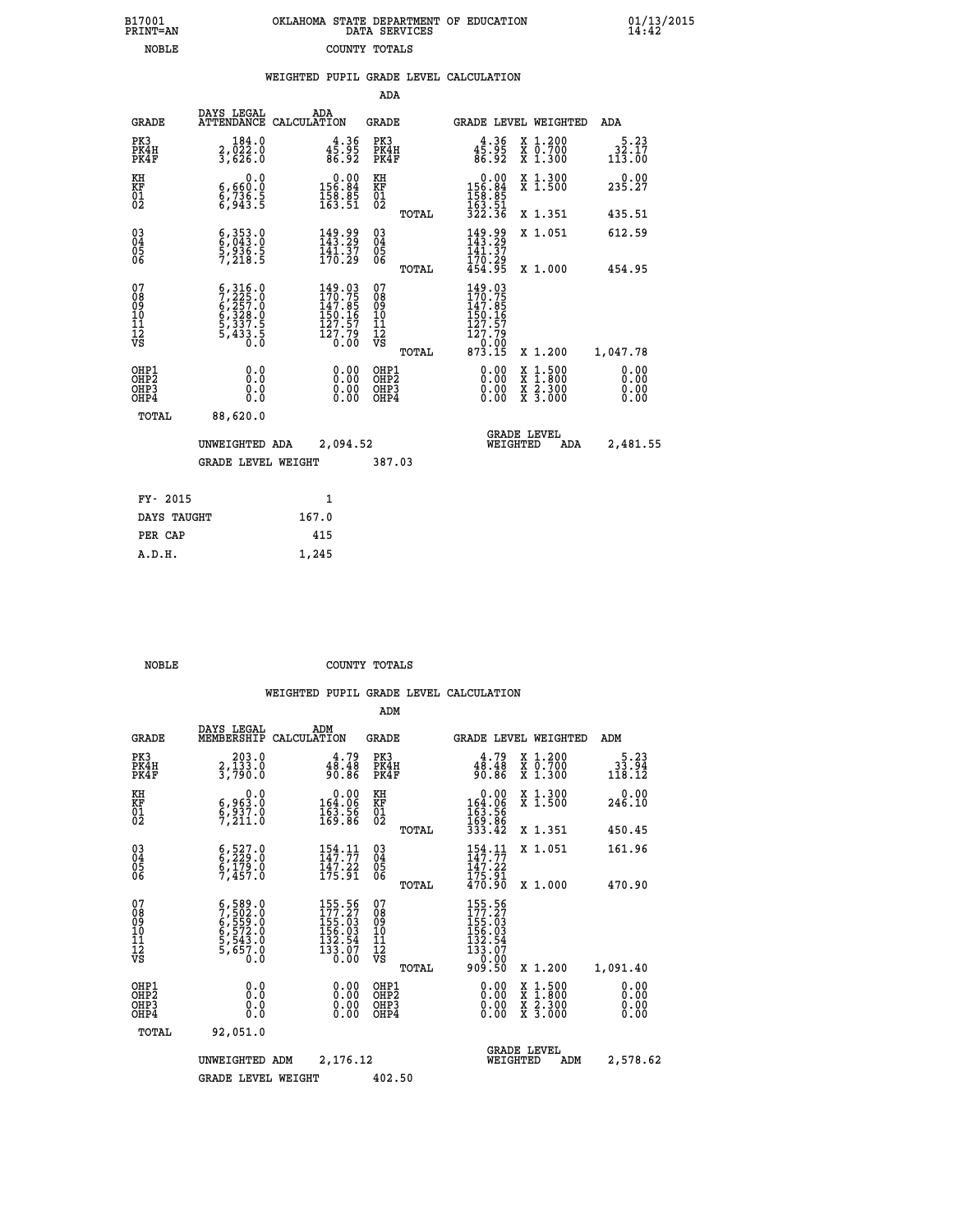| B17001<br><b>PRINT=AN</b> | OKLAHOMA STATE DEPARTMENT OF EDUCATION<br>DATA SERVICES | 01/13/2015 |
|---------------------------|---------------------------------------------------------|------------|
| 53<br><b>NOWATA</b>       | 1003 OKLAHOMA UNION                                     |            |

|                                                                    |                                                                                     |      |                                                                            | ADA                                                 |       |                                                                                       |                                                                                          |                               |
|--------------------------------------------------------------------|-------------------------------------------------------------------------------------|------|----------------------------------------------------------------------------|-----------------------------------------------------|-------|---------------------------------------------------------------------------------------|------------------------------------------------------------------------------------------|-------------------------------|
| <b>GRADE</b>                                                       | DAYS LEGAL<br>ATTENDANCE CALCULATION                                                | ADA  |                                                                            | <b>GRADE</b>                                        |       |                                                                                       | GRADE LEVEL WEIGHTED                                                                     | ADA                           |
| PK3<br>PK4H<br>PK4F                                                | 39.0<br>0.0<br>1,213.5                                                              |      | $\begin{smallmatrix} 1.00\\[-1.2mm] 0.00\\[-1.2mm] 31.12\end{smallmatrix}$ | PK3<br>PK4H<br>PK4F                                 |       | 1.00<br>ô:ŏŏ<br>31.12                                                                 | X 1.200<br>X 0.700<br>X 1.300                                                            | 1.20<br>0.00<br>40.46         |
| KH<br>KF<br>01<br>02                                               | 0.0<br>1,750.5<br>1,806.0<br>1,444.0                                                |      | $0.00$<br>44.88<br>$\frac{46.31}{37.03}$                                   | KH<br>KF<br>01<br>02                                |       | $0.00$<br>$44.88$<br>$46.31$<br>$37.03$<br>$33.34$                                    | X 1.300<br>X 1.500                                                                       | 0.00<br>67.32                 |
|                                                                    |                                                                                     |      |                                                                            |                                                     | TOTAL |                                                                                       | X 1.351                                                                                  | 112.59                        |
| $\begin{smallmatrix} 03 \\[-4pt] 04 \end{smallmatrix}$<br>Ŏ5<br>06 | $1,361.0$<br>$1,463.5$<br>$1,654.0$<br>$2,089.0$                                    |      | 34.90<br>37.53<br>$\frac{42.41}{53.56}$                                    | $\begin{array}{c} 03 \\ 04 \\ 05 \\ 06 \end{array}$ |       | 34.90<br>37.53<br>$\begin{array}{r} 42.41 \\[-4pt] 53.56 \\[-4pt] 133.50 \end{array}$ | X 1.051                                                                                  | 36.68                         |
|                                                                    |                                                                                     |      |                                                                            |                                                     | TOTAL |                                                                                       | X 1.000                                                                                  | 133.50                        |
| 07<br>08<br>09<br>101<br>11<br>12<br>VS                            | $1,905.5$<br>$2,148.5$<br>$2,258.0$<br>$2,530.0$<br>$2,062.0$<br>$1,548.5$<br>$0.0$ |      | 48.86<br>55.09<br>57.90<br>54.87<br>52.87<br>53.71<br>39.71                | 07<br>08<br>09<br>101<br>11<br>12<br>VS             |       | 48.86<br>55.99<br>57.90<br>64.87<br>52.87<br>53.710                                   |                                                                                          |                               |
|                                                                    |                                                                                     |      |                                                                            |                                                     | TOTAL | 319.30                                                                                | X 1.200                                                                                  | 383.16                        |
| OHP1<br>OHP <sub>2</sub><br>OH <sub>P3</sub><br>OHP4               | 0.0<br>0.000                                                                        |      | 0.00<br>$\begin{smallmatrix} 0.00 \ 0.00 \end{smallmatrix}$                | OHP1<br>OHP2<br>OHP <sub>3</sub>                    |       | 0.00<br>0.00                                                                          | $\begin{smallmatrix} x & 1.500 \\ x & 1.800 \\ x & 2.300 \\ x & 3.000 \end{smallmatrix}$ | 0.00<br>Ō. ŌŌ<br>0.00<br>0.00 |
| TOTAL                                                              | 25, 273.0                                                                           |      |                                                                            |                                                     |       |                                                                                       |                                                                                          |                               |
|                                                                    | UNWEIGHTED ADA                                                                      |      | 648.04                                                                     |                                                     |       | WEIGHTED                                                                              | <b>GRADE LEVEL</b><br>ADA                                                                | 774.91                        |
|                                                                    | <b>GRADE LEVEL WEIGHT</b>                                                           |      |                                                                            | 126.87                                              |       |                                                                                       |                                                                                          |                               |
| FY- 2015                                                           |                                                                                     | 1    |                                                                            |                                                     |       |                                                                                       |                                                                                          |                               |
| DAYS TAUGHT                                                        |                                                                                     | 39.0 |                                                                            |                                                     |       |                                                                                       |                                                                                          |                               |
| PER CAP                                                            |                                                                                     | 84   |                                                                            |                                                     |       |                                                                                       |                                                                                          |                               |

| <b>NOWATA</b> |  |
|---------------|--|
|               |  |

 **53 NOWATA I003 OKLAHOMA UNION**

|                                                      |                                                                                                             |                                                                      | ADM                                                 |       |                                                                            |                                          |                       |
|------------------------------------------------------|-------------------------------------------------------------------------------------------------------------|----------------------------------------------------------------------|-----------------------------------------------------|-------|----------------------------------------------------------------------------|------------------------------------------|-----------------------|
| <b>GRADE</b>                                         | DAYS LEGAL<br>MEMBERSHIP                                                                                    | ADM<br>CALCULATION                                                   | <b>GRADE</b>                                        |       |                                                                            | GRADE LEVEL WEIGHTED                     | ADM                   |
| PK3<br>PK4H<br>PK4F                                  | 39.0<br>0.0<br>1,253.0                                                                                      | $\frac{1}{0}$ : 00<br>32.13                                          | PK3<br>PK4H<br>PK4F                                 |       | $\begin{smallmatrix} 1.00\\ 0.00\\ 32.13 \end{smallmatrix}$                | X 1.200<br>X 0.700<br>X 1.300            | 1.20<br>0.00<br>41.77 |
| KH<br>KF<br>01<br>02                                 | 0.0<br>$1,813.0$<br>$1,867.0$<br>$1,482.0$                                                                  | $\begin{smallmatrix} 0.00\\ 46.49\\ 47.87\\ 38.00 \end{smallmatrix}$ | KH<br>KF<br>01<br>02                                |       | $0.00\n46.49\n47.87\n38.00\n38.87$                                         | X 1.300<br>X 1.500                       | 0.00<br>69.74         |
|                                                      |                                                                                                             |                                                                      |                                                     | TOTAL |                                                                            | X 1.351                                  | 116.01                |
| 03<br>04<br>05<br>06                                 | $\frac{1}{1}, \frac{402}{500}$ .0<br>$\frac{1}{2}, \frac{726}{2}$ .0<br>$\bar{2}, \bar{1}\bar{5}\bar{4}$ .0 | 35.95<br>38.46<br>44.26<br>55.23                                     | $\begin{array}{c} 03 \\ 04 \\ 05 \\ 06 \end{array}$ |       | $35.95$<br>$38.46$<br>$44.26$<br>$55.23$<br>$137.95$                       | X 1.051                                  | 37.78                 |
|                                                      |                                                                                                             |                                                                      |                                                     | TOTAL |                                                                            | X 1.000                                  | 137.95                |
| 07<br>08<br>09<br>101<br>11<br>12<br>VS              | $1,947.0$<br>$2,349.0$<br>$2,345.0$<br>$2,626.0$<br>$2,128.0$<br>$1,599.0$<br>$0.0$                         | $49.92$<br>56.67<br>60.13<br>67.33<br>54.56<br>54.56<br>41.000       | 07<br>08<br>09<br>11<br>11<br>12<br>VS              | TOTAL | $49.92$<br>56.673<br>50.133<br>67.33<br>54.56<br>54.56<br>41.000<br>329.61 | X 1.200                                  | 395.53                |
| OHP1<br>OHP2<br>OH <sub>P3</sub><br>OH <sub>P4</sub> | 0.0<br>$\begin{smallmatrix} 0.16 \ 0.0 \end{smallmatrix}$                                                   |                                                                      | OHP1<br>OHP2<br>OHP <sub>3</sub>                    |       | $0.00$<br>$0.00$<br>0.00                                                   | X 1:500<br>X 1:800<br>X 2:300<br>X 3:000 | 0.00<br>0.00<br>0.00  |
| TOTAL                                                | 26,091.0                                                                                                    |                                                                      |                                                     |       |                                                                            |                                          |                       |
|                                                      | UNWEIGHTED ADM                                                                                              | 669.00                                                               |                                                     |       |                                                                            | GRADE LEVEL<br>WEIGHTED<br>ADM           | 799.98                |
|                                                      | <b>GRADE LEVEL WEIGHT</b>                                                                                   |                                                                      | 130.98                                              |       |                                                                            |                                          |                       |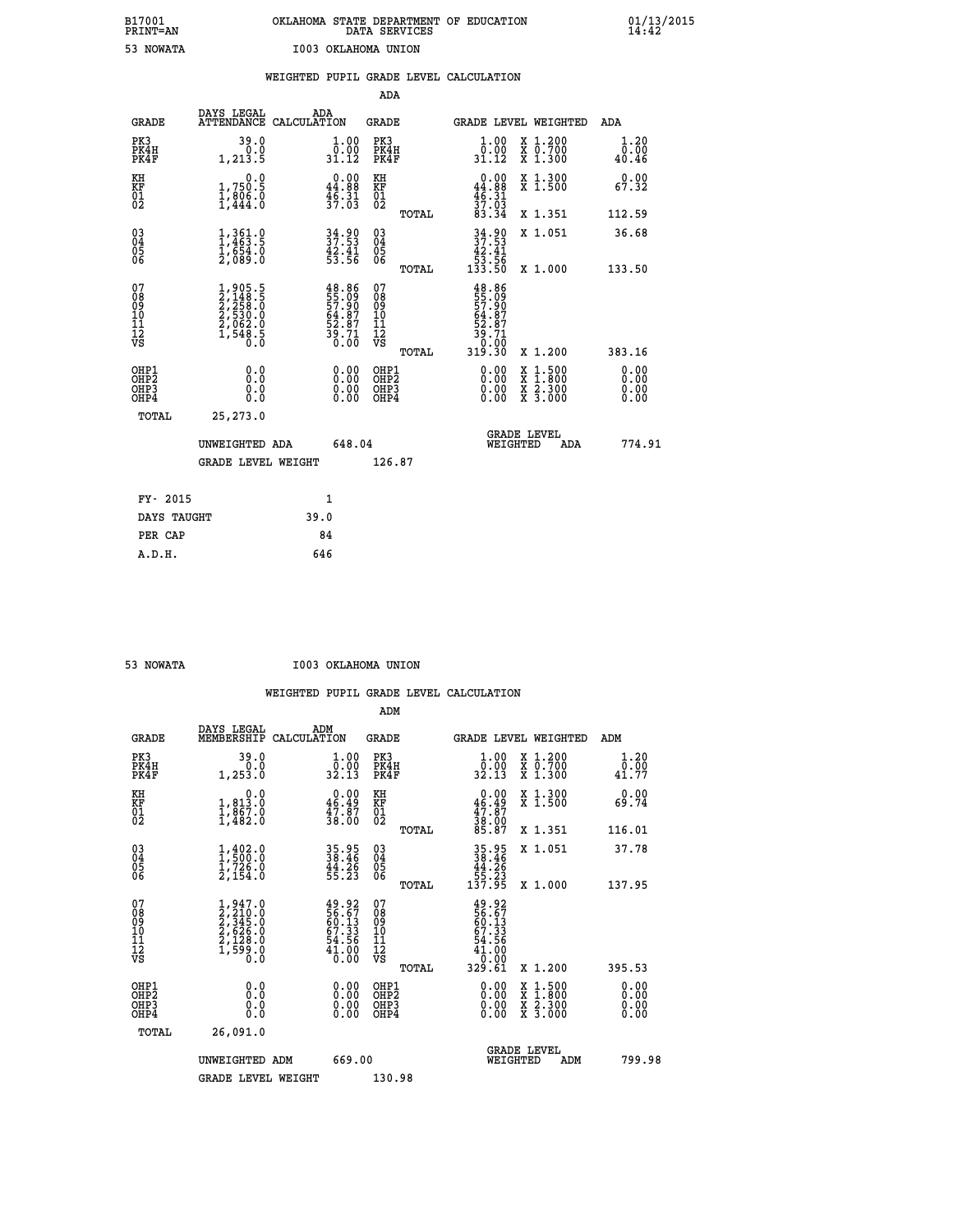| B17001<br>PRINT=AN           |                                                                 | OKLAHOMA STATE DEPARTMENT OF EDUCATION                                     | DATA SERVICES                                        |                                                                                                     |                                                                                                                                           | $01/13/2015$<br>14:42        |  |
|------------------------------|-----------------------------------------------------------------|----------------------------------------------------------------------------|------------------------------------------------------|-----------------------------------------------------------------------------------------------------|-------------------------------------------------------------------------------------------------------------------------------------------|------------------------------|--|
| 53 NOWATA                    |                                                                 | I040 NOWATA                                                                |                                                      |                                                                                                     |                                                                                                                                           |                              |  |
|                              |                                                                 | WEIGHTED PUPIL GRADE LEVEL CALCULATION                                     |                                                      |                                                                                                     |                                                                                                                                           |                              |  |
|                              |                                                                 |                                                                            | ADA                                                  |                                                                                                     |                                                                                                                                           |                              |  |
| <b>GRADE</b>                 | DAYS LEGAL                                                      | ADA<br>ATTENDANCE CALCULATION                                              | GRADE                                                |                                                                                                     | GRADE LEVEL WEIGHTED                                                                                                                      | ADA                          |  |
| PK3<br>PK4H<br>PK4F          | 0.0<br>0.0<br>2,361.0                                           | 0.00<br>0.00<br>54.91                                                      | PK3<br>PK4H<br>PK4F                                  | 0.00<br>ة.ة.<br>54.91                                                                               | X 1.200<br>X 0.700<br>X 1.300                                                                                                             | 0.00<br>0.00<br>71.38        |  |
| KH<br>ΚF<br>$\frac{01}{02}$  | 0.0<br>2,669:0<br>2,871:0<br>3,118:5                            | $\begin{smallmatrix} 0.00\\ 62.07\\ 66.77\\ 72.52 \end{smallmatrix}$       | KH<br>KF<br>01<br>02                                 | 62.00<br>$\frac{66.77}{72.52}$<br>139.29                                                            | X 1.300<br>X 1.500                                                                                                                        | 0.00<br>93.11                |  |
|                              |                                                                 |                                                                            | TOTAL                                                |                                                                                                     | X 1.351                                                                                                                                   | 188.18                       |  |
| 03<br>04<br>05<br>06         | $3,136.0$<br>$3,111.5$<br>$3,064.0$                             | 72.93<br>59.77<br>72.36<br>71.26                                           | $\begin{matrix} 03 \\ 04 \\ 05 \\ 06 \end{matrix}$   | 72.93<br>59.77<br>72.36<br>71.26<br>203.39                                                          | X 1.051                                                                                                                                   | 76.65                        |  |
|                              |                                                                 |                                                                            | TOTAL<br>07                                          |                                                                                                     | X 1.000                                                                                                                                   | 203.39                       |  |
| 078901112<br>00901112<br>VS  | 2,477.5<br>2,5845.0<br>2,582.5<br>2,536.0<br>3,132.0<br>2,265.5 | 57.62<br>68.49<br>60.06<br>58.98<br>52.84<br>72.69<br>52.69                | 08<br>09<br>10<br>$\frac{11}{12}$<br>$\frac{12}{18}$ | 57.62<br>68.49<br>60.06<br>58.98<br>72.84<br>$\frac{5\overline{2}}{9}\cdot\overline{0}\overline{0}$ |                                                                                                                                           |                              |  |
|                              |                                                                 |                                                                            | TOTAL                                                | 370.68                                                                                              | X 1.200                                                                                                                                   | 444.82                       |  |
| OHP1<br>OHP2<br>OHP3<br>OHP4 | 95.5<br>0.0<br>0.0<br>0.0                                       | $\frac{2.22}{0.00}$<br>$\begin{smallmatrix} 0.00 \ 0.00 \end{smallmatrix}$ | OHP1<br>OHP <sub>2</sub><br>OHP3<br>OHP4             | $2.22$<br>$0.00$<br>0.00<br>0.00                                                                    | $\begin{smallmatrix} \mathtt{X} & 1\cdot500\\ \mathtt{X} & 1\cdot800\\ \mathtt{X} & 2\cdot300\\ \mathtt{X} & 3\cdot000 \end{smallmatrix}$ | 3.33<br>0.00<br>0.00<br>0.00 |  |
| TOTAL                        | 38,935.0                                                        |                                                                            |                                                      |                                                                                                     |                                                                                                                                           |                              |  |
|                              | UNWEIGHTED ADA                                                  | 905.49                                                                     |                                                      | WEIGHTED                                                                                            | <b>GRADE LEVEL</b><br>ADA                                                                                                                 | 1,080.86                     |  |
|                              | <b>GRADE LEVEL WEIGHT</b>                                       |                                                                            | 175.37                                               |                                                                                                     |                                                                                                                                           |                              |  |
| FY- 2015                     |                                                                 | 1                                                                          |                                                      |                                                                                                     |                                                                                                                                           |                              |  |
| DAYS TAUGHT                  |                                                                 | 43.0                                                                       |                                                      |                                                                                                     |                                                                                                                                           |                              |  |
| PER CAP                      |                                                                 | 79                                                                         |                                                      |                                                                                                     |                                                                                                                                           |                              |  |

| 53 NOWATA | I040 NOWATA |
|-----------|-------------|

 **WEIGHTED PUPIL GRADE LEVEL CALCULATION ADM DAYS LEGAL ADM GRADE MEMBERSHIP CALCULATION GRADE GRADE LEVEL WEIGHTED ADM PK3 0.0 0.00 PK3 0.00 X 1.200 0.00 PK4H 0.0 0.00 PK4H 0.00 X 0.700 0.00 PK4F 2,546.0 59.21 PK4F 59.21 X 1.300 76.97 KH 0.0 0.00 KH 0.00 X 1.300 0.00 KF 2,797.0 65.05 KF 65.05 X 1.500 97.58 01 3,032.0 70.51 01 70.51 02 3,265.0 75.93 02 75.93 TOTAL 146.44 X 1.351 197.84 03 3,284.0 76.37 03 76.37 X 1.051 80.26 04 2,672.0 62.14 04 62.14 05 3,256.0 75.72 05 75.72 06 3,209.0 74.63 06 74.63 TOTAL 212.49 X 1.000 212.49**  $\begin{array}{cccc} 07 & 2,620.0 & 60.93 & 07 & 60.93 \ 08 & 3,188.0 & 74.14 & 08 & 74.14 \ 09 & 2,778.0 & 64.74 & 09 & 64.74 \ 10 & 2,778.0 & 64.60 & 10 & 64.60 \ 11 & 3,387.0 & 78.7 & 11 & 78.7 \ \hline \end{array}$  $\begin{array}{cccc} 60.93 & 07 & 60.93 \\ 74.74 & 08 & 74.74 \\ 64.50 & 10 & 64.50 \\ 77 & 11 & 78.7 \\ 56.42 & 12 & 78.7 \\ 6.00 & \text{V} & \text{normal} & 39.60 \\ 2.23 & 0\text{HP1} & 39.60 & \text{X } 1.200 & 479.52 \\ 2.23 & 0\text{HP2} & 6.30 & \text{X } 1.500 & 3.35 \\ 0.00 & 0\text{HP3} & 0.00 & \$  **OHP1 96.0 2.23 OHP1 2.23 X 1.500 3.35 OHP2 0.0 0.00 OHP2 0.00 X 1.800 0.00 OHP3 0.0 0.00 OHP3 0.00 X 2.300 0.00 OHP4 0.0 0.00 OHP4 0.00 X 3.000 0.00 TOTAL 41,340.0 GRADE LEVEL UNWEIGHTED ADM 961.39 WEIGHTED ADM 1,148.01** GRADE LEVEL WEIGHT 186.62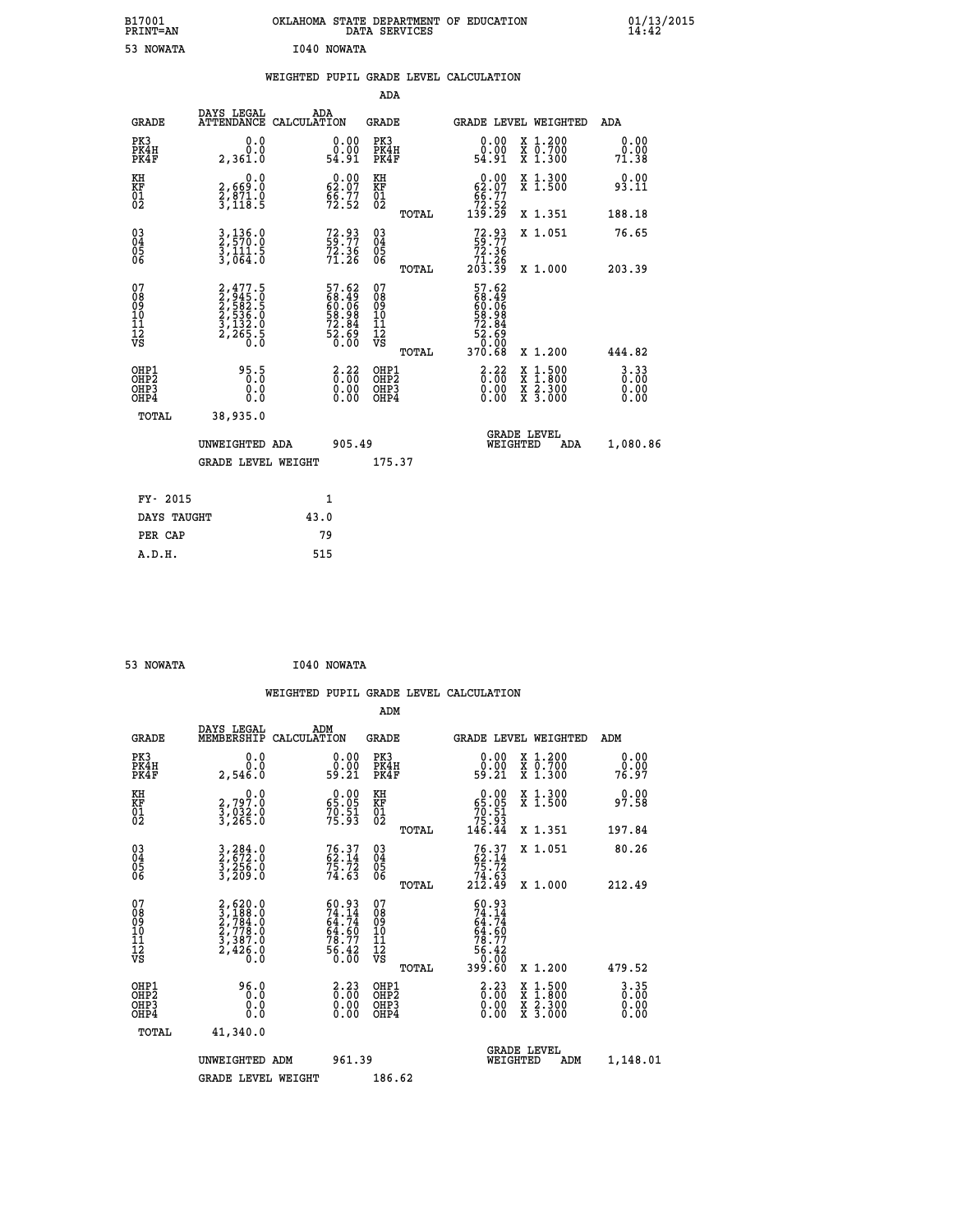## **B17001 OKLAHOMA STATE DEPARTMENT OF EDUCATION 01/13/2015 PRINT=AN DATA SERVICES 14:42 53 NOWATA I051 SOUTH COFFEYVILLE**

|                                                                    |                                                             |                                                                                                                                 |                                          | WEIGHTED PUPIL GRADE LEVEL CALCULATION                                                                                                                    |                              |
|--------------------------------------------------------------------|-------------------------------------------------------------|---------------------------------------------------------------------------------------------------------------------------------|------------------------------------------|-----------------------------------------------------------------------------------------------------------------------------------------------------------|------------------------------|
|                                                                    |                                                             |                                                                                                                                 | <b>ADA</b>                               |                                                                                                                                                           |                              |
| <b>GRADE</b>                                                       | DAYS LEGAL                                                  | ADA<br>ATTENDANCE CALCULATION                                                                                                   | <b>GRADE</b>                             | GRADE LEVEL WEIGHTED                                                                                                                                      | ADA                          |
| PK3<br>PK4H<br>PK4F                                                | 0.0<br>0.0<br>740.0                                         | $\begin{smallmatrix} 0.00\\ 0.00\\ 18.05 \end{smallmatrix}$                                                                     | PK3<br>PK4H<br>PK4F                      | 0.00<br>X 1.200<br>X 0.700<br>X 1.300<br>0.00<br>18.05                                                                                                    | 0.00<br>0.00<br>23.47        |
| KH<br>KF<br>01<br>02                                               | 0.0<br>986.0<br>$\frac{608.0}{750.5}$                       | $\begin{smallmatrix} 0.00\\ 24.05\\ 14.83\\ 18.30 \end{smallmatrix}$                                                            | KH<br>KF<br>01<br>02                     | $0.00$<br>$24.05$<br>$14.83$<br>$18.30$<br>$33.13$<br>X 1.300<br>X 1.500                                                                                  | 0.00<br>36.08                |
|                                                                    |                                                             |                                                                                                                                 | TOTAL                                    | X 1.351                                                                                                                                                   | 44.76                        |
| $\begin{smallmatrix} 03 \\[-4pt] 04 \end{smallmatrix}$<br>Ŏ5<br>06 | $\frac{474}{620}$ : 5<br>627.5<br>468.0                     | $11.57$<br>$15.13$<br>$15.30$<br>$11.41$                                                                                        | $\substack{03 \\ 04}$<br>05<br>06        | $11.57$<br>$15.13$<br>$15.30$<br>$11.41$<br>$41.84$<br>X 1.051                                                                                            | 12.16                        |
|                                                                    |                                                             |                                                                                                                                 | TOTAL                                    | X 1.000                                                                                                                                                   | 41.84                        |
| 07<br>08901112<br>1112<br>VS                                       | 538.5<br>859.5<br>676.5<br>634.5<br>834.5<br>972.0<br>972.0 | $\begin{smallmatrix} 13\cdot 13\\ 20\cdot 96\\ 16\cdot 50\\ 20\cdot 35\\ 22\cdot 09\\ 23\cdot 71\\ 0\cdot 00 \end{smallmatrix}$ | 07<br>08901112<br>1112<br>VS<br>TOTAL    | 13.13<br>20.96<br>$\frac{18.50}{20.35}$<br>23.71<br>$\frac{0.00}{116.74}$<br>X 1.200                                                                      | 140.09                       |
| OHP1<br>OH <sub>P2</sub><br>OHP3<br>OH <sub>P4</sub>               | 0.0<br>0.0<br>0.0                                           |                                                                                                                                 | OHP1<br>OHP <sub>2</sub><br>OHP3<br>OHP4 | 0.00<br>$\begin{smallmatrix} \mathtt{X} & 1\cdot500\\ \mathtt{X} & 1\cdot800\\ \mathtt{X} & 2\cdot300\\ \mathtt{X} & 3\cdot000 \end{smallmatrix}$<br>0.00 | 0.00<br>0.00<br>0.00<br>0.00 |
| <b>TOTAL</b>                                                       | 10,061.5                                                    |                                                                                                                                 |                                          |                                                                                                                                                           |                              |
|                                                                    | UNWEIGHTED ADA                                              | 245.38                                                                                                                          |                                          | <b>GRADE LEVEL</b><br>WEIGHTED                                                                                                                            | 298.40<br><b>ADA</b>         |
|                                                                    | <b>GRADE LEVEL WEIGHT</b>                                   |                                                                                                                                 | 53.02                                    |                                                                                                                                                           |                              |
| FY- 2015                                                           |                                                             | $\mathbf{1}$                                                                                                                    |                                          |                                                                                                                                                           |                              |
| DAYS TAUGHT                                                        |                                                             | 41.0                                                                                                                            |                                          |                                                                                                                                                           |                              |
| PER CAP                                                            |                                                             | 86                                                                                                                              |                                          |                                                                                                                                                           |                              |
| A.D.H.                                                             |                                                             | 104                                                                                                                             |                                          |                                                                                                                                                           |                              |

 **53 NOWATA I051 SOUTH COFFEYVILLE**

|                                                    |                                                      |                                                                                                    | ADM                                                 |                                                                                           |                                          |                       |
|----------------------------------------------------|------------------------------------------------------|----------------------------------------------------------------------------------------------------|-----------------------------------------------------|-------------------------------------------------------------------------------------------|------------------------------------------|-----------------------|
| <b>GRADE</b>                                       | DAYS LEGAL<br>MEMBERSHIP                             | ADM<br>CALCULATION                                                                                 | <b>GRADE</b>                                        |                                                                                           | GRADE LEVEL WEIGHTED                     | ADM                   |
| PK3<br>PK4H<br>PK4F                                | 0.0<br>0.0<br>759.0                                  | 0.00<br>18.51                                                                                      | PK3<br>PK4H<br>PK4F                                 | $\begin{smallmatrix} 0.00\\ 0.00\\ 18.51 \end{smallmatrix}$                               | X 1.200<br>X 0.700<br>X 1.300            | 0.00<br>ŏ:ŏŏ<br>24:06 |
| KH<br>KF<br>01<br>02                               | 0.0<br>1,029:0<br>617:0<br>770:0                     | $29.00$<br>$25.10$<br>$\frac{15.05}{18.78}$                                                        | KH<br>KF<br>01<br>02                                | $\begin{smallmatrix} 0.00\\ 25.10\\ 15.05\\ 18.78\\ 33.83 \end{smallmatrix}$              | X 1.300<br>X 1.500                       | 0.00<br>37.65         |
|                                                    |                                                      |                                                                                                    | TOTAL                                               |                                                                                           | X 1.351                                  | 45.70                 |
| $\begin{matrix} 03 \\ 04 \\ 05 \\ 06 \end{matrix}$ | 487.0<br>641:0<br>644:0<br>485:0                     | $\begin{array}{l} 11\cdot 88 \\ 15\cdot 63 \\ 15\cdot 71 \\ 11\cdot 83 \end{array}$                | $\begin{array}{c} 03 \\ 04 \\ 05 \\ 06 \end{array}$ | $11.88$<br>$15.63$<br>$15.71$<br>$11.83$<br>$43.17$                                       | X 1.051                                  | 12.49                 |
|                                                    |                                                      |                                                                                                    | TOTAL                                               |                                                                                           | $X_1.000$                                | 43.17                 |
| 07<br>08<br>09<br>10<br>11<br>11<br>12<br>VS       | 552.0<br>902.0<br>705.0<br>890.0<br>843.0<br>1,025.8 | $\begin{smallmatrix} 13.46 \\ 22.00 \\ 17.20 \\ 21.71 \\ 23.00 \\ 25.00 \\ 0.00 \end{smallmatrix}$ | 07<br>08901112<br>1112<br>VS<br>TOTAL               | $\begin{smallmatrix} 13.46\ 22.00\ 17.20\ 21.71\ 23.00\ 25.000\ 122.37 \end{smallmatrix}$ | $X_1.200$                                | 146.84                |
| OHP1<br>OHP2<br>OH <sub>P3</sub><br>OHP4           | 0.0<br>0.000                                         | $0.00$<br>$0.00$<br>0.00                                                                           | OHP1<br>OHP2<br>OHP3<br>OHP4                        |                                                                                           | X 1:500<br>X 1:800<br>X 2:300<br>X 3:000 | 0.00<br>0.00<br>0.00  |
| TOTAL                                              | 10,449.0                                             |                                                                                                    |                                                     |                                                                                           |                                          |                       |
|                                                    | UNWEIGHTED ADM                                       | 254.86                                                                                             |                                                     | WEIGHTED                                                                                  | <b>GRADE LEVEL</b><br>ADM                | 309.91                |
|                                                    | <b>GRADE LEVEL WEIGHT</b>                            |                                                                                                    | 55.05                                               |                                                                                           |                                          |                       |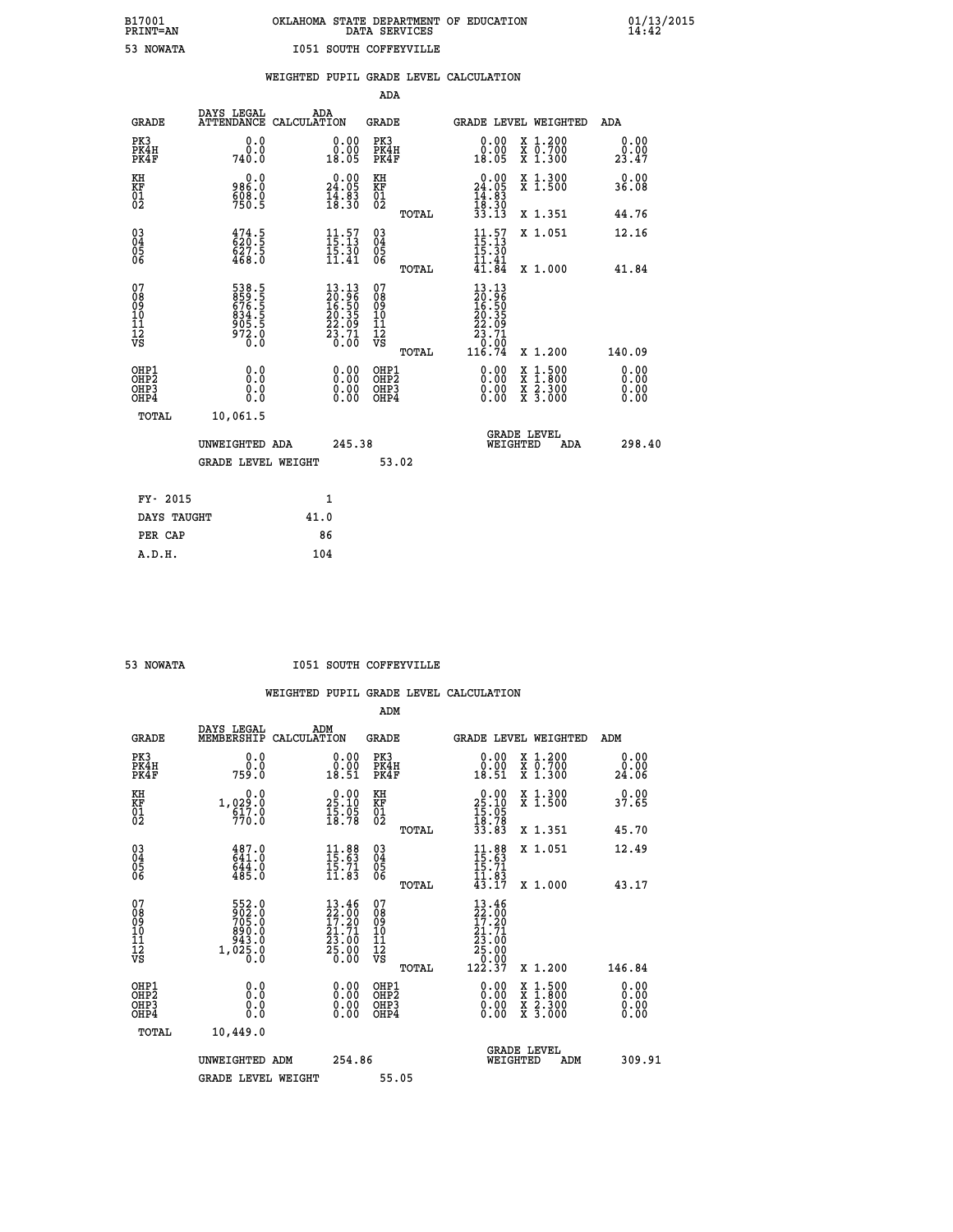| 7001<br>INT=AN |  | OKLAHOMA STATE DEPARTMENT OF EDUCATION<br>DATA SERVICES |  |  |
|----------------|--|---------------------------------------------------------|--|--|
| <b>NOWATA</b>  |  | COUNTY TOTALS                                           |  |  |

 **B17001 OKLAHOMA STATE DEPARTMENT OF EDUCATION 01/13/2015**

|                                                      |                                                                | WEIGHTED PUPIL GRADE LEVEL CALCULATION                                                                                       |                                          |        |                                                                                                      |                                                                                                  |                                  |
|------------------------------------------------------|----------------------------------------------------------------|------------------------------------------------------------------------------------------------------------------------------|------------------------------------------|--------|------------------------------------------------------------------------------------------------------|--------------------------------------------------------------------------------------------------|----------------------------------|
|                                                      |                                                                |                                                                                                                              | ADA                                      |        |                                                                                                      |                                                                                                  |                                  |
| <b>GRADE</b>                                         | DAYS LEGAL                                                     | ADA<br>ATTENDANCE CALCULATION                                                                                                | GRADE                                    |        |                                                                                                      | <b>GRADE LEVEL WEIGHTED</b>                                                                      | ADA                              |
| PK3<br>PK4H<br>PK4F                                  | 39.0<br>0.0<br>4,314.5                                         | $1.00$<br>$0.00$<br>104.08                                                                                                   | PK3<br>PK4H<br>PK4F                      |        | 1.00<br>$\overline{0}$ .00<br>104.08                                                                 | X 1.200<br>X 0.700<br>X 1.300                                                                    | 1.20<br>0.00<br>135.31           |
| KH<br>KF<br>01<br>02                                 | 0.0<br>5,405:5<br>5,285:0<br>5,313:0                           | $\begin{array}{c} 0.00 \\ 131.00 \\ 127.91 \\ 127.85 \end{array}$                                                            | KH<br>KF<br>01<br>02                     |        | $\begin{smallmatrix} &0.00\\ 131.00\\ 127.91\\ 127.85\\ 255.76 \end{smallmatrix}$                    | X 1.300<br>X 1.500                                                                               | 0.00<br>196.51                   |
|                                                      |                                                                |                                                                                                                              |                                          | TOTAL  |                                                                                                      | X 1.351                                                                                          | 345.53                           |
| 03<br>04<br>05<br>06                                 | $4,971.5$<br>$4,654.0$<br>$5,393.0$<br>$5,621.0$               | 112.49<br>$\frac{130.07}{136.23}$                                                                                            | 03<br>04<br>05<br>06                     |        | $119.40$<br>$112.43$<br>130.07                                                                       | X 1.051                                                                                          | 504.22                           |
|                                                      |                                                                |                                                                                                                              |                                          | TOTAL  | $\frac{136.23}{378.73}$                                                                              | X 1.000                                                                                          | 378.73                           |
| 07<br>08<br>09<br>101<br>11<br>12<br>VS              | 4,921.5<br>5,953.0<br>5,517.0<br>5,900.5<br>6,099.5<br>4,786.0 | $\begin{array}{r} 119\cdot 61\\ 144\cdot 54\\ 134\cdot 46\\ 144\cdot 20\\ 147\cdot 80\\ 116\cdot 11\\ 0\cdot 00 \end{array}$ | 07<br>08<br>09<br>11<br>11<br>12<br>VS   |        | $119.61$<br>$144.54$<br>$134.46$<br>$144.20$<br>ī47.80<br>$\frac{1}{16}$ $\frac{1}{6}$ $\frac{1}{9}$ |                                                                                                  |                                  |
|                                                      |                                                                |                                                                                                                              |                                          | TOTAL  | 806.72                                                                                               | X 1.200                                                                                          | 968.07                           |
| OHP1<br>OHP <sub>2</sub><br>OH <sub>P3</sub><br>OHP4 | 95.5<br>0.0<br>Ō.Ō                                             | 3:32<br>$\begin{smallmatrix} 0.00 \ 0.00 \end{smallmatrix}$                                                                  | OHP1<br>OHP <sub>2</sub><br>OHP3<br>OHP4 |        | $3.22$<br>$0.00$<br>0.00<br>0.00                                                                     | $\begin{smallmatrix} x & 1 & 500 \\ x & 1 & 800 \\ x & 2 & 300 \\ x & 3 & 000 \end{smallmatrix}$ | $3.33$<br>$0.00$<br>0.00<br>0.00 |
| TOTAL                                                | 74,269.5                                                       |                                                                                                                              |                                          |        |                                                                                                      |                                                                                                  |                                  |
|                                                      | UNWEIGHTED ADA                                                 | 1,798.91                                                                                                                     |                                          |        | WEIGHTED                                                                                             | <b>GRADE LEVEL</b><br>ADA                                                                        | 2,154.17                         |
|                                                      | <b>GRADE LEVEL WEIGHT</b>                                      |                                                                                                                              |                                          | 355.26 |                                                                                                      |                                                                                                  |                                  |
| FY- 2015                                             |                                                                | $\mathbf{1}$                                                                                                                 |                                          |        |                                                                                                      |                                                                                                  |                                  |
| DAYS TAUGHT                                          |                                                                | 123.0                                                                                                                        |                                          |        |                                                                                                      |                                                                                                  |                                  |
| תגם מסת                                              |                                                                | 240                                                                                                                          |                                          |        |                                                                                                      |                                                                                                  |                                  |

 **B17001<br>PRINT=AN** 

 **NOWATA COUNTY TOTALS**

|                                           |                                                                                                            |             |                                                                                                                                | ADM                                                |       |                                                                              |          |                                          |                                  |
|-------------------------------------------|------------------------------------------------------------------------------------------------------------|-------------|--------------------------------------------------------------------------------------------------------------------------------|----------------------------------------------------|-------|------------------------------------------------------------------------------|----------|------------------------------------------|----------------------------------|
| <b>GRADE</b>                              | DAYS LEGAL<br>MEMBERSHIP                                                                                   | CALCULATION | ADM                                                                                                                            | <b>GRADE</b>                                       |       |                                                                              |          | GRADE LEVEL WEIGHTED                     | ADM                              |
| PK3<br>PK4H<br>PK4F                       | 39.0<br>0.0<br>4,558.0                                                                                     |             | 1.00<br>ŏč.ŏŏ<br>109.85                                                                                                        | PK3<br>PK4H<br>PK4F                                |       | $\begin{smallmatrix} 1.00\\ 0.00\\ 109.85 \end{smallmatrix}$                 |          | X 1.200<br>X 0.700<br>X 1.300            | 1.20<br>0.00<br>142.80           |
| KH<br>KF<br>01<br>02                      | 0.0<br>5,639:0<br>5,516.0<br>5,517:0                                                                       |             | $\begin{array}{r} 0.00 \\ 136.64 \\ 133.43 \\ 132.71 \end{array}$                                                              | KH<br>KF<br>01<br>02                               |       | $\begin{smallmatrix}&&0.00\\136.64\\133.43\\132.71\\266.14\end{smallmatrix}$ |          | X 1.300<br>X 1.500                       | 0.00<br>204.97                   |
|                                           |                                                                                                            |             |                                                                                                                                |                                                    | TOTAL |                                                                              |          | X 1.351                                  | 359.55                           |
| 03<br>04<br>05<br>06                      | $\frac{5}{4}, \frac{173}{813} . 0 \\ \frac{5}{5}, \frac{626}{848} . 0 \\ \frac{7}{5}, \frac{848}{848} . 0$ |             | $\begin{smallmatrix} 124.20\\ 116.23\\ 135.69\\ 141.69 \end{smallmatrix}$                                                      | $\begin{matrix} 03 \\ 04 \\ 05 \\ 06 \end{matrix}$ |       | $124.20$<br>$116.23$<br>$135.69$<br>$141.69$<br>$393.61$                     |          | X 1.051                                  | 130.53                           |
|                                           |                                                                                                            |             |                                                                                                                                |                                                    | TOTAL |                                                                              |          | X 1.000                                  | 393.61                           |
| 07<br>08<br>09<br>101<br>11<br>12<br>VS   | 5,119.0<br>6,300.0<br>6,834.0<br>5,294.0<br>6,458.0<br>5,050.0<br>0.0                                      |             | $\begin{smallmatrix} 124\cdot 31\\152\cdot 81\\142\cdot 07\\153\cdot 64\\156\cdot 33\\122\cdot 42\\0\cdot 00\end{smallmatrix}$ | 07<br>08<br>09<br>11<br>11<br>12<br>VS             | TOTAL | 124.31<br>152.81<br>142.07<br>153.64<br>156.33<br>122.42<br>0.00<br>851.58   |          | X 1.200                                  | 1,021.89                         |
| OHP1<br>OHP2<br>OH <sub>P</sub> 3<br>OHP4 | 96.0<br>0.000                                                                                              |             | $\begin{smallmatrix} 2\cdot 23\0\cdot 00\0\cdot 00\0\cdot 00\end{smallmatrix}$                                                 | OHP1<br>OHP2<br>OHP <sub>3</sub>                   |       | $\begin{smallmatrix} 2.23\ 0.00 \ 0.00 \end{smallmatrix}$<br>0.00            |          | X 1:500<br>X 1:800<br>X 2:300<br>X 3:000 | $3.35$<br>$0.00$<br>0.00<br>0.00 |
| TOTAL                                     | 77,880.0                                                                                                   |             |                                                                                                                                |                                                    |       |                                                                              |          |                                          |                                  |
|                                           | UNWEIGHTED                                                                                                 | ADM         | 1,885.25                                                                                                                       |                                                    |       |                                                                              | WEIGHTED | <b>GRADE LEVEL</b><br>ADM                | 2,257.90                         |
|                                           | <b>GRADE LEVEL WEIGHT</b>                                                                                  |             |                                                                                                                                | 372.65                                             |       |                                                                              |          |                                          |                                  |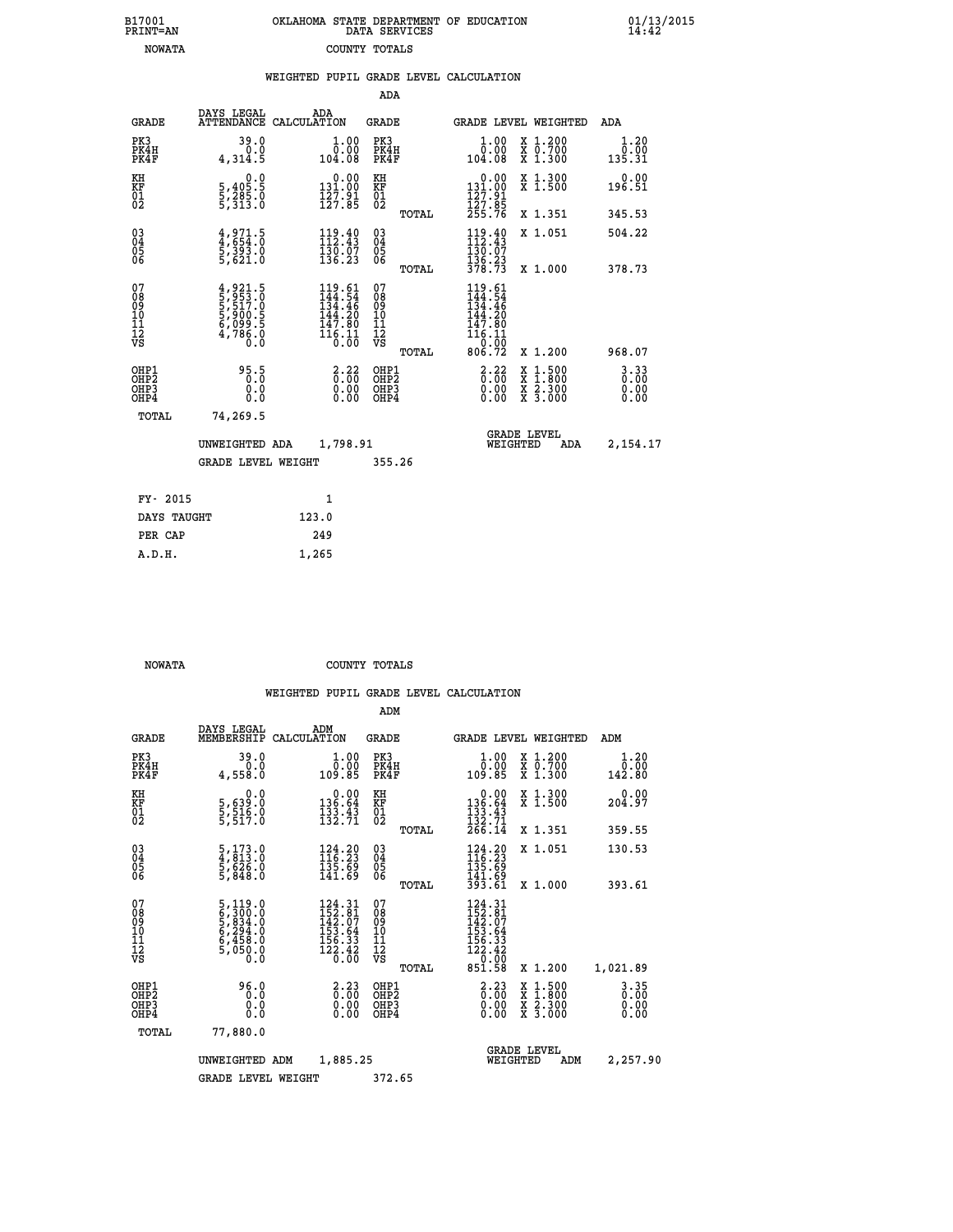| B17001<br><b>PRINT=AN</b> | OKLAHOMA<br>. STATE DEPARTMENT OF EDUCATION<br>DATA SERVICES | 01/13/2015<br>14:42 |
|---------------------------|--------------------------------------------------------------|---------------------|
| 54 OKFUSKEE               | C029<br>BEARDEN                                              |                     |

|                                                                  |                                               |      |                                                                     |                                        |       | WEIGHTED PUPIL GRADE LEVEL CALCULATION                                      |                                                                                          |                              |
|------------------------------------------------------------------|-----------------------------------------------|------|---------------------------------------------------------------------|----------------------------------------|-------|-----------------------------------------------------------------------------|------------------------------------------------------------------------------------------|------------------------------|
|                                                                  |                                               |      |                                                                     | ADA                                    |       |                                                                             |                                                                                          |                              |
| <b>GRADE</b>                                                     | DAYS LEGAL<br>ATTENDANCE CALCULATION          | ADA  |                                                                     | <b>GRADE</b>                           |       |                                                                             | GRADE LEVEL WEIGHTED                                                                     | ADA                          |
| PK3<br>PK4H<br>PK4F                                              | 0.0<br>0.0<br>450.5                           |      | 0.00<br>10.01                                                       | PK3<br>PK4H<br>PK4F                    |       | 0.00<br>0.00<br>10.01                                                       | X 1.200<br>X 0.700<br>X 1.300                                                            | 0.00<br>0.00<br>13.01        |
| KH<br>KF<br>01<br>02                                             | $0.0$<br>567.0<br>$\frac{484}{430}$ :0        |      | $\begin{smallmatrix} 0.00\\ 12.60\\ 10.76\\ 9.56 \end{smallmatrix}$ | KH<br>KF<br>01<br>02                   |       | $\begin{smallmatrix} 0.00\\ 12.60\\ 10.76\\ 9.56\\ 20.32 \end{smallmatrix}$ | X 1.300<br>X 1.500                                                                       | 0.00<br>18.90                |
|                                                                  |                                               |      |                                                                     |                                        | TOTAL |                                                                             | X 1.351                                                                                  | 27.45                        |
| $\begin{matrix} 03 \\ 04 \\ 05 \\ 06 \end{matrix}$               | 593.0<br>$\frac{495.0}{386.5}$                |      | $13.40$<br>8.71<br>$1\overline{1}\cdot 0\overline{0}$<br>8.59       | 03<br>04<br>05<br>06                   |       | $13.40$<br>$8.71$<br>$1\overline{1}\cdot 0\overline{0}$<br>8.59             | X 1.051                                                                                  | 14.08                        |
|                                                                  |                                               |      |                                                                     |                                        | TOTAL | 28.30                                                                       | X 1.000                                                                                  | 28.30                        |
| 07<br>089<br>090<br>1112<br>VS                                   | $351.0$<br>$392.0$<br>$0.0$<br>0.000<br>$\S.$ |      | $7.80 \\ 8.71 \\ 0.00 \\ 0.00 \\ 0.00 \\ 0.00 \\ 0.00 \\ 0.00$      | 07<br>08<br>09<br>11<br>11<br>12<br>VS | TOTAL | $7.80$<br>$8.71$<br>$0.00$<br>$0.00$<br>0.00<br>0.00<br>16.51               | X 1.200                                                                                  | 19.81                        |
| OHP1<br>OH <sub>P</sub> <sub>2</sub><br>OH <sub>P3</sub><br>OHP4 | 0.0<br>0.0<br>0.0                             |      | 0.0000<br>$\begin{smallmatrix} 0.00 \ 0.00 \end{smallmatrix}$       | OHP1<br>OHP2<br>OHP3<br>OHP4           |       | 0.00<br>0.00<br>0.00                                                        | $\begin{smallmatrix} x & 1.500 \\ x & 1.800 \\ x & 2.300 \\ x & 3.000 \end{smallmatrix}$ | 0.00<br>0.00<br>0.00<br>0.00 |
| <b>TOTAL</b>                                                     | 4,551.0                                       |      |                                                                     |                                        |       |                                                                             |                                                                                          |                              |
|                                                                  | UNWEIGHTED ADA                                |      | 101.14                                                              |                                        |       | WEIGHTED                                                                    | <b>GRADE LEVEL</b><br>ADA                                                                | 121.55                       |
|                                                                  | <b>GRADE LEVEL WEIGHT</b>                     |      |                                                                     | 20.41                                  |       |                                                                             |                                                                                          |                              |
| FY- 2015                                                         |                                               |      | 1                                                                   |                                        |       |                                                                             |                                                                                          |                              |
| DAYS TAUGHT                                                      |                                               | 45.0 |                                                                     |                                        |       |                                                                             |                                                                                          |                              |
| PER CAP                                                          |                                               | 92   |                                                                     |                                        |       |                                                                             |                                                                                          |                              |

 **54 OKFUSKEE C029 BEARDEN**

|                                                    |                                                                       |                    |                                                                                                            |                                                     |       | WEIGHTED PUPIL GRADE LEVEL CALCULATION                                                                                  |                                |                                          |                       |
|----------------------------------------------------|-----------------------------------------------------------------------|--------------------|------------------------------------------------------------------------------------------------------------|-----------------------------------------------------|-------|-------------------------------------------------------------------------------------------------------------------------|--------------------------------|------------------------------------------|-----------------------|
|                                                    |                                                                       |                    |                                                                                                            | ADM                                                 |       |                                                                                                                         |                                |                                          |                       |
| <b>GRADE</b>                                       | DAYS LEGAL<br>MEMBERSHIP                                              | ADM<br>CALCULATION |                                                                                                            | <b>GRADE</b>                                        |       | GRADE LEVEL WEIGHTED                                                                                                    |                                |                                          | ADM                   |
| PK3<br>PK4H<br>PK4F                                | 0.0<br>0.0<br>483.0                                                   |                    | 0.00<br>10.73                                                                                              | PK3<br>PK4H<br>PK4F                                 |       | $\begin{smallmatrix} 0.00\\ 0.00\\ 10.73 \end{smallmatrix}$                                                             |                                | X 1.200<br>X 0.700<br>X 1.300            | 0.00<br>0.00<br>13.95 |
| KH<br>KF<br>01<br>02                               | 0.0<br>0.285<br>$\frac{495.0}{447.0}$                                 |                    | $\begin{smallmatrix} 0.00\\ 13.00\\ 11.00\\ 19.93 \end{smallmatrix}$                                       | KH<br>KF<br>01<br>02                                |       | $\begin{smallmatrix} 0.00\\ 13.00\\ 11.00\\ 9.93\\ 20.93 \end{smallmatrix}$                                             |                                | X 1.300<br>X 1.500                       | 0.00<br>19.50         |
|                                                    |                                                                       |                    |                                                                                                            |                                                     | TOTAL |                                                                                                                         |                                | X 1.351                                  | 28.28                 |
| $\begin{matrix} 03 \\ 04 \\ 05 \\ 06 \end{matrix}$ | $627.0$<br>$405.0$<br>$505.0$<br>$405.0$                              |                    | $\begin{array}{c} 13\cdot 93 \\ 9\cdot 00 \\ 11\cdot 22 \\ 9\cdot 00 \end{array}$                          | $\begin{array}{c} 03 \\ 04 \\ 05 \\ 06 \end{array}$ |       | $\begin{array}{c} 13\cdot 93 \\[-4pt] 9\cdot 00 \\[-4pt] 11\cdot 22 \\[-4pt] 9\cdot 00 \\[-4pt] 29\cdot 22 \end{array}$ |                                | X 1.051                                  | 14.64                 |
| 07                                                 | $358.0$<br>$405.0$                                                    |                    |                                                                                                            | 07                                                  | TOTAL | 7.96                                                                                                                    |                                | X 1.000                                  | 29.22                 |
| 0890112<br>1112<br>VS                              | $\begin{smallmatrix} 0.0 0.0 0.0 0.0 \end{smallmatrix}$<br>$\S.$ $\S$ |                    | $7.96$<br>$0.00$<br>$0.00$<br>$0.00$<br>$\begin{smallmatrix} 0.00 & 0.00 \\ 0.00 & 0.00 \end{smallmatrix}$ | 08<br>09<br>11<br>11<br>12<br>VS                    | TOTAL | 0.00<br>0.00<br>0.00<br>0.00<br>16.96                                                                                   |                                | X 1.200                                  | 20.35                 |
| OHP1<br>OHP <sub>2</sub>                           | 0.0                                                                   |                    | $0.00$<br>$0.00$                                                                                           | OHP1<br>OHP <sub>2</sub>                            |       | 0.00                                                                                                                    |                                |                                          | 0.00<br>0.00          |
| OH <sub>P3</sub><br>OHP4                           | 0.000                                                                 |                    | 0.00                                                                                                       | OHP <sub>3</sub>                                    |       | 0.00<br>0.00                                                                                                            |                                | X 1:500<br>X 1:800<br>X 2:300<br>X 3:000 | 0.00<br>0.00          |
| TOTAL                                              | 4,715.0                                                               |                    |                                                                                                            |                                                     |       |                                                                                                                         |                                |                                          |                       |
|                                                    | UNWEIGHTED ADM                                                        |                    | 104.77                                                                                                     |                                                     |       |                                                                                                                         | <b>GRADE LEVEL</b><br>WEIGHTED | ADM                                      | 125.94                |
|                                                    | <b>GRADE LEVEL WEIGHT</b>                                             |                    |                                                                                                            | 21.17                                               |       |                                                                                                                         |                                |                                          |                       |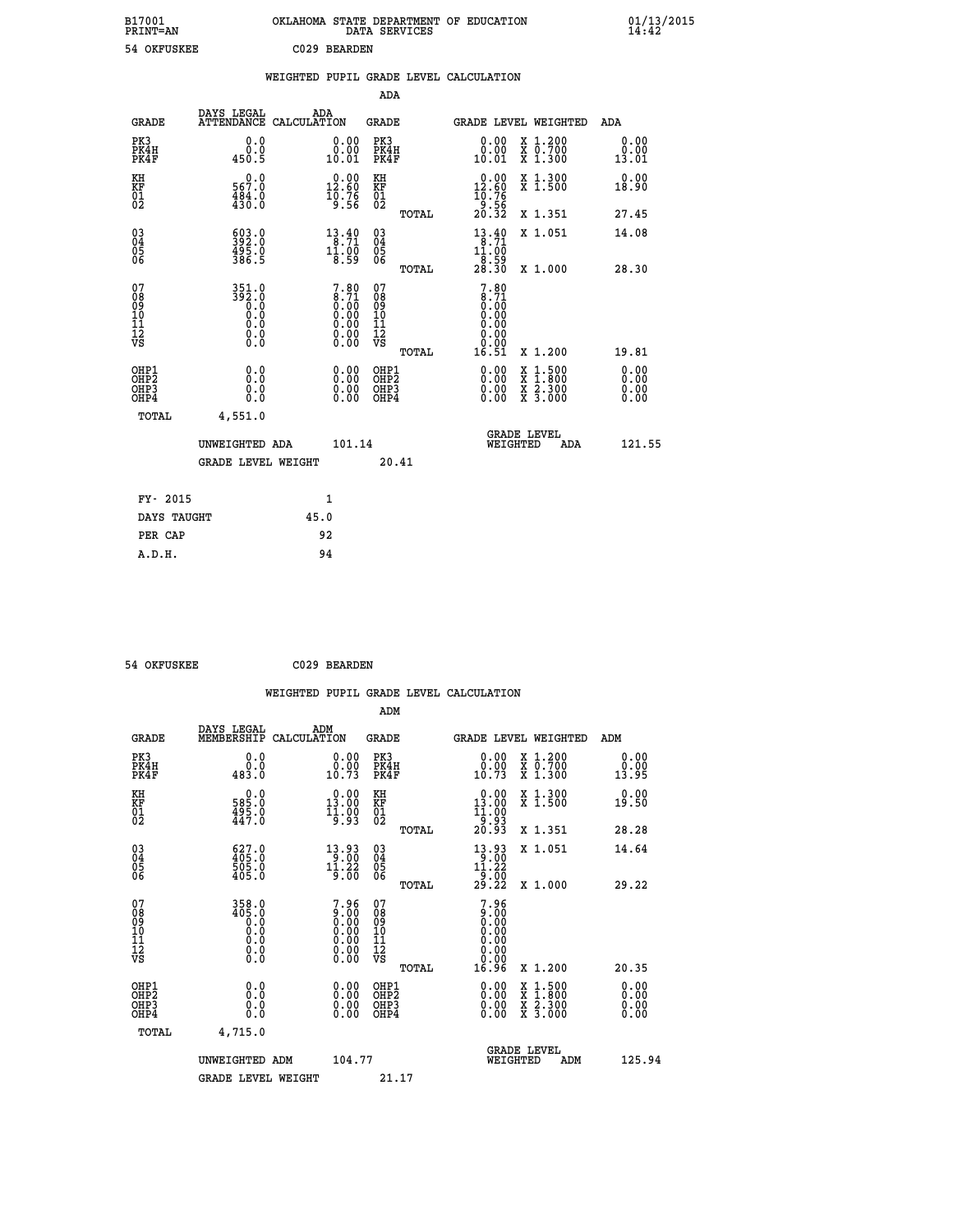| B17001<br><b>PRINT=AN</b>                          |                                                              | OKLAHOMA STATE DEPARTMENT OF EDUCATION                                | DATA SERVICES                                   |                                                                              |                                                                                    | 01/13/2015<br>14:42          |  |
|----------------------------------------------------|--------------------------------------------------------------|-----------------------------------------------------------------------|-------------------------------------------------|------------------------------------------------------------------------------|------------------------------------------------------------------------------------|------------------------------|--|
| 54 OKFUSKEE                                        |                                                              | I002 MASON                                                            |                                                 |                                                                              |                                                                                    |                              |  |
|                                                    |                                                              | WEIGHTED PUPIL GRADE LEVEL CALCULATION                                |                                                 |                                                                              |                                                                                    |                              |  |
|                                                    |                                                              |                                                                       | ADA                                             |                                                                              |                                                                                    |                              |  |
| <b>GRADE</b>                                       | DAYS LEGAL<br>ATTENDANCE CALCULATION                         | ADA                                                                   | <b>GRADE</b>                                    | GRADE LEVEL WEIGHTED                                                         |                                                                                    | ADA                          |  |
| PK3<br>PK4H<br>PK4F                                | 0.0<br>0.0<br>640.0                                          | 0.00<br>0.00<br>16.00                                                 | PK3<br>PK4H<br>PK4F                             | 0.00<br>0.00<br>16.00                                                        | X 1.200<br>X 0.700<br>X 1.300                                                      | 0.00<br>0.00<br>20.80        |  |
| KH<br>KF<br>01<br>02                               | 0.0<br>657.0<br>$7\overline{23}\cdot\overline{9}$            | $\begin{smallmatrix} 0.00\\16.43\\17.98\\18.09 \end{smallmatrix}$     | КH<br><b>KF</b><br>01<br>02                     | $0.00$<br>16.43<br>$\frac{17.98}{18.09}$<br>36.07                            | X 1.300<br>X 1.500                                                                 | 0.00<br>24.65                |  |
|                                                    |                                                              |                                                                       | TOTAL                                           |                                                                              | X 1.351                                                                            | 48.73                        |  |
| $\begin{matrix} 03 \\ 04 \\ 05 \\ 06 \end{matrix}$ | 959.0<br>924.0<br>410.5                                      | $\begin{smallmatrix} 23.98\\ 16.08\\ 23.10\\ 10.26 \end{smallmatrix}$ | 03<br>04<br>05<br>06                            | $\frac{23.98}{16.08}$<br>$\frac{23.10}{3.10}$<br>10.26                       | X 1.051                                                                            | 25.20                        |  |
|                                                    |                                                              |                                                                       | TOTAL                                           | 49.44                                                                        | X 1.000                                                                            | 49.44                        |  |
| 07<br>08<br>09<br>10<br>11<br>12<br>νs             | 555.0<br>848:5<br>835:5<br>604:0<br>1, 129:5<br>695:0<br>0:0 | $13.88$<br>$21.21$<br>$20.89$<br>$15.10$<br>$\frac{28.24}{17.38}$     | 07<br>08<br>09<br>10<br>11<br>12<br>VS<br>TOTAL | $13.88$<br>$21.21$<br>$20.89$<br>$15.10$<br>28.24<br>17.38<br>0.00<br>116.70 | X 1.200                                                                            | 140.04                       |  |
| OHP1<br>OHP2<br>OHP3<br>OHP4                       | 0.0<br>Ŏ.Ŏ<br>0.0<br>0.0                                     | 0.00<br>0.00<br>0.00                                                  | OHP1<br>OHP2<br>OHP3<br>OHP4                    | 0.00<br>0.00<br>0.00                                                         | $\frac{x}{x}$ $\frac{1.500}{x}$<br>$\frac{x}{x}$ $\frac{2 \cdot 300}{3 \cdot 000}$ | 0.00<br>Ŏ.ŎŎ<br>0.00<br>0.00 |  |
| TOTAL                                              | 10,343.5                                                     |                                                                       |                                                 |                                                                              |                                                                                    |                              |  |
|                                                    | UNWEIGHTED ADA                                               | 258.62                                                                |                                                 | <b>GRADE LEVEL</b><br>WEIGHTED                                               | ADA                                                                                | 308.86                       |  |
|                                                    | <b>GRADE LEVEL WEIGHT</b>                                    |                                                                       | 50.24                                           |                                                                              |                                                                                    |                              |  |
| FY- 2015                                           |                                                              | 1                                                                     |                                                 |                                                                              |                                                                                    |                              |  |
| DAYS TAUGHT                                        |                                                              | 40.0                                                                  |                                                 |                                                                              |                                                                                    |                              |  |
| PER CAP                                            |                                                              | 84                                                                    |                                                 |                                                                              |                                                                                    |                              |  |
| A.D.H.                                             |                                                              | 253                                                                   |                                                 |                                                                              |                                                                                    |                              |  |

54 OKFUSKEE 1002 MASON

 **WEIGHTED PUPIL GRADE LEVEL CALCULATION ADM DAYS LEGAL ADM GRADE MEMBERSHIP CALCULATION GRADE GRADE LEVEL WEIGHTED ADM PK3 0.0 0.00 PK3 0.00 X 1.200 0.00 PK4H 0.0 0.00 PK4H 0.00 X 0.700 0.00 PK4F 703.0 17.58 PK4F 17.58 X 1.300 22.85 EXAMP 0.0**<br> **EXAMP 0.0**<br> **EXAMP 0.0**<br> **EXAMP 703.0**<br> **EXAMP 703.0**<br> **EXAMP 17.58**<br> **EXAMP 17.58**<br> **EXAMP 17.58**<br> **EXAMP 17.58**<br> **EXAMP 17.58**<br> **EXAMP 17.58**<br> **EXAMP 17.58**<br> **EXAMP 17.58**<br> **EXAMP 17.58**<br> **EXAMP 17.58**<br>

|                                                      | <b>GRADE LEVEL WEIGHT</b>                                               |                                                                                           | 52.72                                              |       |                                                                                                                     |                                                                                                                     |     |                               |  |
|------------------------------------------------------|-------------------------------------------------------------------------|-------------------------------------------------------------------------------------------|----------------------------------------------------|-------|---------------------------------------------------------------------------------------------------------------------|---------------------------------------------------------------------------------------------------------------------|-----|-------------------------------|--|
|                                                      | UNWEIGHTED ADM                                                          | 270.83                                                                                    |                                                    |       | WEIGHTED                                                                                                            | <b>GRADE LEVEL</b>                                                                                                  | ADM | 323.55                        |  |
| TOTAL                                                | 10,832.0                                                                |                                                                                           |                                                    |       |                                                                                                                     |                                                                                                                     |     |                               |  |
| OHP1<br>OHP <sub>2</sub><br>OH <sub>P3</sub><br>OHP4 | 0.0<br>0.000                                                            |                                                                                           | OHP1<br>OHP <sub>2</sub><br>OHP3<br>OHP4           |       | $0.00$<br>$0.00$<br>0.00                                                                                            | $\begin{array}{l} \mathtt{X} & 1.500 \\ \mathtt{X} & 1.800 \\ \mathtt{X} & 2.300 \\ \mathtt{X} & 3.000 \end{array}$ |     | $0.00$<br>$0.00$<br>0.00      |  |
| 07<br>08<br>09<br>101<br>11<br>12<br>VS              | 594.0<br>$883.0$<br>$863.0$<br>$647.0$<br>$1,173.0$<br>$726.0$<br>$0.0$ | 14.85<br>$\begin{array}{r} 22.23 \\ 21.70 \\ 16.18 \\ 29.33 \\ 18.15 \end{array}$<br>0.00 | 07<br>08<br>09<br>10<br>11<br>12<br>VS             | TOTAL | 14.85<br>$\begin{smallmatrix} 22.23 \ 22.730 \ 21.708 \ 16.18 \ 29.335 \ 18.150 \ 0.001 \ 122.44 \end{smallmatrix}$ | X 1.200                                                                                                             |     | 146.93                        |  |
| $\begin{matrix} 03 \\ 04 \\ 05 \\ 06 \end{matrix}$   | 982.0<br>660.0<br>964.0<br>444.0                                        | $\frac{24}{16}$ : 55<br>$\frac{24}{10}$ : 50<br>11.IO                                     | $\begin{matrix} 03 \\ 04 \\ 05 \\ 06 \end{matrix}$ | TOTAL | $24.55$<br>$16.50$<br>$24.10$<br>$11.10$<br>51.70                                                                   | X 1.051<br>X 1.000                                                                                                  |     | 25.80<br>51.70                |  |
| AH<br>KF<br>01<br>02                                 | $\frac{686.0}{737.0}$                                                   | <b>v.vv</b><br>$\frac{17.15}{18.43}$<br>$\frac{18.43}{18.98}$                             | кн<br>KF<br>01<br>02                               | TOTAL | $17.15$<br>$18.43$<br>$18.98$<br>$37.41$                                                                            | $\hat{x}$ 1.500<br>X 1.351                                                                                          |     | <b>v.vv</b><br>25.73<br>50.54 |  |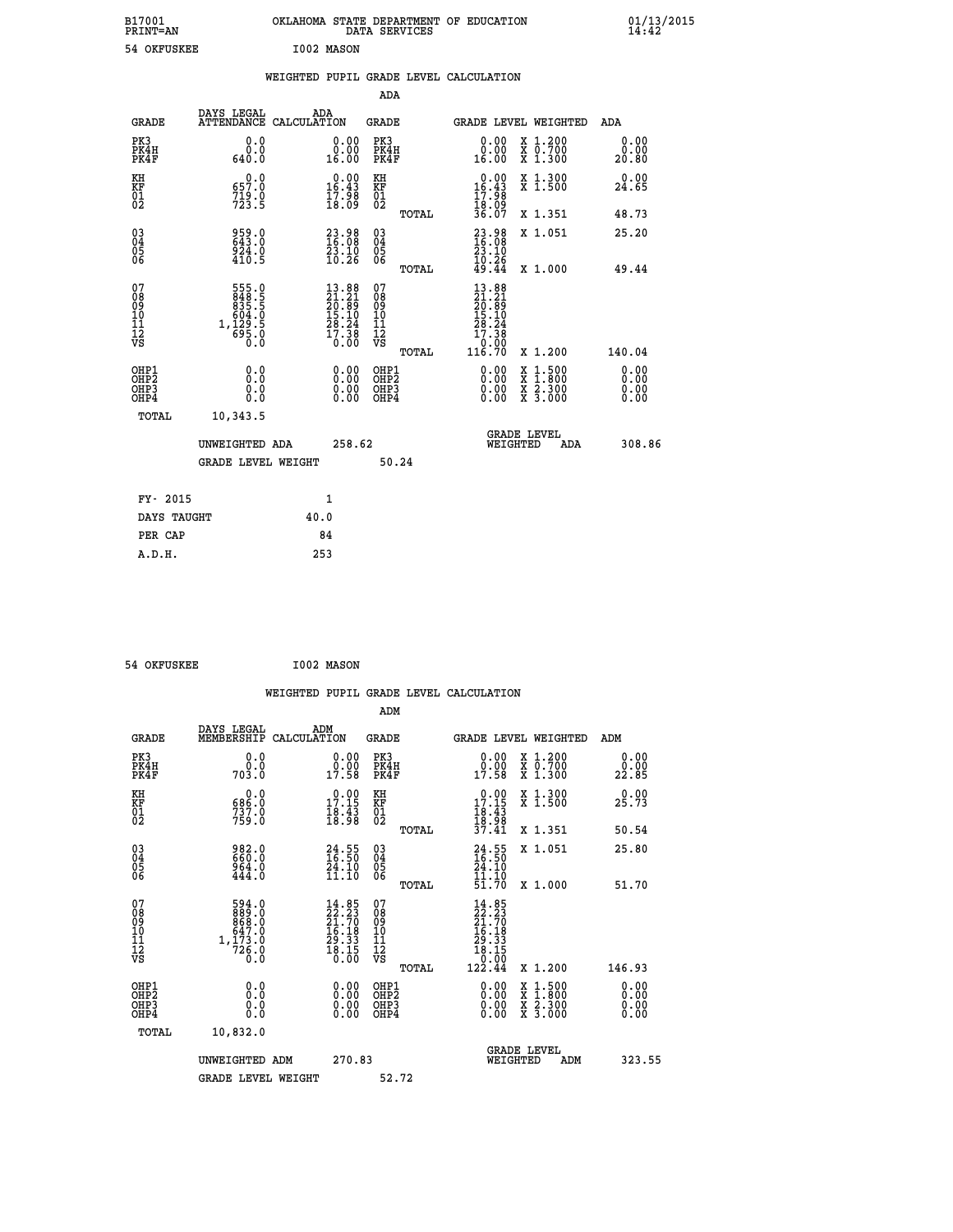| B17001<br><b>PRINT=AN</b> | OKLAHOMA STATE DEPARTMENT OF EDUCATION<br>DATA SERVICES | 01/13/2015 |
|---------------------------|---------------------------------------------------------|------------|
| 54 OKFUSKEE               | I014 PADEN                                              |            |

|  |  | WEIGHTED PUPIL GRADE LEVEL CALCULATION |
|--|--|----------------------------------------|
|  |  |                                        |

|                                                                    |                                                              |                                                                             |        | ADA                                          |       |                                                                              |                                                                                                                                           |                              |
|--------------------------------------------------------------------|--------------------------------------------------------------|-----------------------------------------------------------------------------|--------|----------------------------------------------|-------|------------------------------------------------------------------------------|-------------------------------------------------------------------------------------------------------------------------------------------|------------------------------|
| <b>GRADE</b>                                                       | DAYS LEGAL                                                   | ADA<br>ATTENDANCE CALCULATION                                               |        | <b>GRADE</b>                                 |       | GRADE LEVEL WEIGHTED                                                         |                                                                                                                                           | ADA                          |
| PK3<br>PK4H<br>PK4F                                                | 0.0<br>446.0                                                 | $\begin{smallmatrix} 0.00\\ 0.00\\ 10.37 \end{smallmatrix}$                 |        | PK3<br>PK4H<br>PK4F                          |       | 0.00<br>$\begin{smallmatrix} 0.00 \ 0.37 \end{smallmatrix}$                  | X 1.200<br>X 0.700<br>X 1.300                                                                                                             | 0.00<br>0.00<br>13.48        |
| KH<br>KF<br>01<br>02                                               | 0.0<br>899.0<br>$\frac{887.5}{601.0}$                        | $\begin{smallmatrix} 0.00\\ 20.91\\ 15.99\\ 13.98 \end{smallmatrix}$        |        | KH<br>KF<br>01<br>02                         |       | $\begin{smallmatrix} 0.00\\ 20.91\\ 15.99\\ 13.98\\ 29.97 \end{smallmatrix}$ | X 1.300<br>X 1.500                                                                                                                        | 0.00<br>31.37                |
|                                                                    |                                                              |                                                                             |        |                                              | TOTAL |                                                                              | X 1.351                                                                                                                                   | 40.49                        |
| $\begin{smallmatrix} 03 \\[-4pt] 04 \end{smallmatrix}$<br>Ŏ5<br>06 | 820.0<br>678.5<br>709.0                                      | $\begin{smallmatrix} 19.07\ 19.65\ 15.82\ 16.49 \end{smallmatrix}$          |        | $\substack{03 \\ 04}$<br>Ŏ5<br>06            |       | $19.85$<br>$15.82$<br>$15.49$<br>$51.96$                                     | X 1.051                                                                                                                                   | 20.04                        |
|                                                                    |                                                              |                                                                             |        |                                              | TOTAL |                                                                              | X 1.000                                                                                                                                   | 51.96                        |
| 07<br>08<br>09<br>101<br>11<br>12<br>VS                            | 764.5<br>632.5<br>802.0<br>782.0<br>7876.5<br>804.5<br>804.5 | $17.78$<br>$14.71$<br>$18.65$<br>$18.19$<br>$20.38$<br>$\frac{18.71}{0.00}$ |        | 07<br>08<br>09<br>11<br>11<br>12<br>VS       |       | 17.78<br>$14.71$<br>$18.65$<br>$18.19$<br>$20.38$<br>$18.71$<br>0.00         |                                                                                                                                           |                              |
|                                                                    |                                                              |                                                                             |        |                                              | TOTAL | 108.42                                                                       | X 1.200                                                                                                                                   | 130.10                       |
| OHP1<br>OHP <sub>2</sub><br>OH <sub>P3</sub><br>OHP4               | 0.0<br>Ō.Ō<br>0.0<br>$0.\overline{0}$                        | 0.00<br>$\begin{smallmatrix} 0.00 \ 0.00 \end{smallmatrix}$                 |        | OHP1<br>OHP <sub>2</sub><br>OHP <sub>3</sub> |       | 0.00<br>0.00                                                                 | $\begin{smallmatrix} \mathtt{X} & 1\cdot500\\ \mathtt{X} & 1\cdot800\\ \mathtt{X} & 2\cdot300\\ \mathtt{X} & 3\cdot000 \end{smallmatrix}$ | 0.00<br>0.00<br>0.00<br>0.00 |
| TOTAL                                                              | 10,348.0                                                     |                                                                             |        |                                              |       |                                                                              |                                                                                                                                           |                              |
|                                                                    | UNWEIGHTED ADA                                               |                                                                             | 240.70 |                                              |       | WEIGHTED                                                                     | <b>GRADE LEVEL</b><br>ADA                                                                                                                 | 287.44                       |
|                                                                    | <b>GRADE LEVEL WEIGHT</b>                                    |                                                                             |        | 46.74                                        |       |                                                                              |                                                                                                                                           |                              |
| FY- 2015                                                           |                                                              | 1                                                                           |        |                                              |       |                                                                              |                                                                                                                                           |                              |
| DAYS TAUGHT                                                        |                                                              | 43.0                                                                        |        |                                              |       |                                                                              |                                                                                                                                           |                              |
| PER CAP                                                            |                                                              | 92                                                                          |        |                                              |       |                                                                              |                                                                                                                                           |                              |

 **54 OKFUSKEE I014 PADEN**

 **A.D.H. 136**

 **WEIGHTED PUPIL GRADE LEVEL CALCULATION ADM DAYS LEGAL ADM GRADE MEMBERSHIP CALCULATION GRADE GRADE LEVEL WEIGHTED ADM PK3 0.0 0.00 PK3 0.00 X 1.200 0.00 PK4H 0.0 0.00 PK4H 0.00 X 0.700 0.00 PK4F 473.0 11.00 PK4F 11.00 X 1.300 14.30 KH 0.0 0.00 KH 0.00 X 1.300 0.00 KF 945.0 21.98 KF 21.98 X 1.500 32.97 01 17.14 17.14 01 17.14**  $02$  630.0 14.65 02  $14.65$  **TOTAL 31.79 X 1.351 42.95 03 845.0 19.65 03 19.65 X 1.051 20.65 04 888.0 20.65 04 20.65 05 707.0 16.48 05 16.48 06 730.0 16.98 06 16.98 TOTAL 54.11 X 1.000 54.11**  $\begin{array}{cccc} 07 & 791.0 & 18.40 & 07 & 18.40 \ 08 & 662.0 & 15.40 & 08 & 15.40 \ 09 & 6933.0 & 19.51 & 09 & 19.51 \ 10 & 793.0 & 18.44 & 10 & 18.44 \ 11 & 900.0 & 20.93 & 11 & 20.93 \ 12 & 860.0 & 20.00 & 12 & 20.00 \ 0.0 & 0.0 & 0 & 0.0 & 0 & 0.00 \end{array}$  **OHP1 0.0 0.00 OHP1 0.00 X 1.500 0.00 OHP2 0.0 0.00 OHP2 0.00 X 1.800 0.00 OHP3 0.0 0.00 OHP3 0.00 X 2.300 0.00 OHP4 0.0 0.00 OHP4 0.00 X 3.000 0.00 TOTAL 10,800.0 GRADE LEVEL UNWEIGHTED ADM 251.21 WEIGHTED ADM 300.20 GRADE LEVEL WEIGHT 48.99**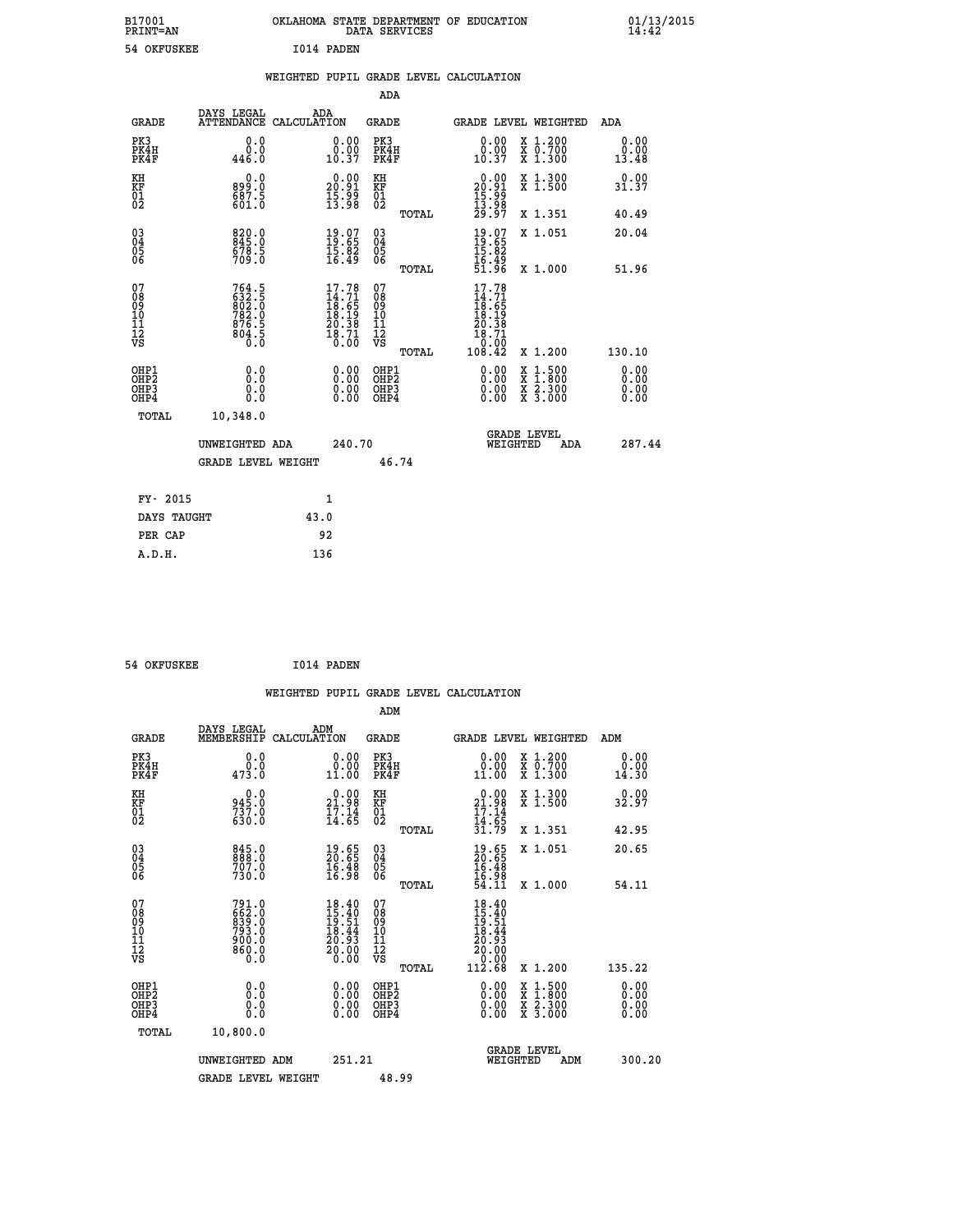| B17001<br><b>PRINT=AN</b> | OKLAHOMA<br>. STATE DEPARTMENT OF EDUCATION<br>DATA SERVICES | 01/13/2015<br>14:42 |
|---------------------------|--------------------------------------------------------------|---------------------|
| 54 OKFUSKEE               | 1026 OKEMAH                                                  |                     |

|  |  | WEIGHTED PUPIL GRADE LEVEL CALCULATION |
|--|--|----------------------------------------|
|  |  |                                        |

|                                                       |                                                                |                                                             | ADA                                      |       |                                                                             |                                                                                                                                      |                              |
|-------------------------------------------------------|----------------------------------------------------------------|-------------------------------------------------------------|------------------------------------------|-------|-----------------------------------------------------------------------------|--------------------------------------------------------------------------------------------------------------------------------------|------------------------------|
| <b>GRADE</b>                                          | DAYS LEGAL                                                     | ADA<br>ATTENDANCE CALCULATION                               | GRADE                                    |       | <b>GRADE LEVEL WEIGHTED</b>                                                 |                                                                                                                                      | ADA                          |
| PK3<br>PK4H<br>PK4F                                   | 37.0<br>2,423.0                                                | $\begin{smallmatrix} 0.80\ 0.00\ 52.67 \end{smallmatrix}$   | PK3<br>PK4H<br>PK4F                      |       | 0.80<br>ŏ:ŏŏ<br>52:67                                                       | X 1.200<br>X 0.700<br>X 1.300                                                                                                        | 0.96<br>0.00<br>68.47        |
| KH<br>KF<br>01<br>02                                  | 0.0<br>3,461:5<br>3,071:0<br>2,540:5                           | $75.25$<br>$75.25$<br>$66.76$<br>$55.23$                    | KH<br>KF<br>01<br>02                     |       | $\begin{smallmatrix} &0.00\ 75.25\ 66.76\ 55.23\ 121.99\ \end{smallmatrix}$ | X 1.300<br>X 1.500                                                                                                                   | 0.00<br>112.88               |
|                                                       |                                                                |                                                             |                                          | TOTAL |                                                                             | X 1.351                                                                                                                              | 164.81                       |
| 03<br>04<br>05<br>06                                  | 3, 314.0<br>2, 513.0<br>1, 999.0<br>2, 632.0                   | $72.04$<br>$54.63$<br>$43.46$<br>$57.22$                    | 03<br>04<br>05<br>06                     |       | $72.04$<br>54.63<br>43.46<br>57.22<br>55.31                                 | X 1.051                                                                                                                              | 75.71                        |
|                                                       |                                                                |                                                             |                                          | TOTAL |                                                                             | X 1.000                                                                                                                              | 155.31                       |
| 07<br>08<br>09<br>11<br>11<br>12<br>VS                | 2,461.5<br>2,383.0<br>2,817.5<br>2,789.0<br>2,608.0<br>2,864.5 | 53.51<br>51.80<br>61.25<br>60.89<br>57.69<br>54.46<br>64.46 | 07<br>08<br>09<br>11<br>11<br>12<br>VS   | TOTAL | 53.51<br>51.805<br>61.25<br>60.89<br>57.69<br>549.60<br>349.60              | X 1.200                                                                                                                              | 419.52                       |
| OHP1<br>OH <sub>P</sub> 2<br>OH <sub>P3</sub><br>OHP4 | 0.0<br>0.0<br>0.0                                              | 0.00<br>$\begin{smallmatrix} 0.00 \ 0.00 \end{smallmatrix}$ | OHP1<br>OHP <sub>2</sub><br>OHP3<br>OHP4 |       | 0.00<br>0.00<br>0.00                                                        | $\begin{smallmatrix} \mathtt{X} & 1 & 500 \\ \mathtt{X} & 1 & 800 \\ \mathtt{X} & 2 & 300 \\ \mathtt{X} & 3 & 000 \end{smallmatrix}$ | 0.00<br>0.00<br>0.00<br>0.00 |
| TOTAL                                                 | 37,914.5                                                       |                                                             |                                          |       |                                                                             |                                                                                                                                      |                              |
|                                                       | UNWEIGHTED ADA                                                 | 827.66                                                      |                                          |       | WEIGHTED                                                                    | <b>GRADE LEVEL</b><br>ADA                                                                                                            | 997.66                       |
|                                                       | <b>GRADE LEVEL WEIGHT</b>                                      |                                                             | 170.00                                   |       |                                                                             |                                                                                                                                      |                              |
| FY- 2015                                              |                                                                | $\mathbf{1}$                                                |                                          |       |                                                                             |                                                                                                                                      |                              |
| DAYS TAUGHT                                           |                                                                | 46.0                                                        |                                          |       |                                                                             |                                                                                                                                      |                              |
|                                                       |                                                                |                                                             |                                          |       |                                                                             |                                                                                                                                      |                              |
| PER CAP                                               |                                                                | 84                                                          |                                          |       |                                                                             |                                                                                                                                      |                              |
| A.D.H.                                                |                                                                | 414                                                         |                                          |       |                                                                             |                                                                                                                                      |                              |

| 54 OKFUSKEE | I026 OKEMAH |
|-------------|-------------|
|             |             |

|                                              |                                                                |                                                                   | WEIGHTED PUPIL GRADE LEVEL CALCULATION<br>ADM         |                                                                                                                                                                                                                                                                                |                                                                                                                                           |                       |
|----------------------------------------------|----------------------------------------------------------------|-------------------------------------------------------------------|-------------------------------------------------------|--------------------------------------------------------------------------------------------------------------------------------------------------------------------------------------------------------------------------------------------------------------------------------|-------------------------------------------------------------------------------------------------------------------------------------------|-----------------------|
| <b>GRADE</b>                                 | DAYS LEGAL<br>MEMBERSHIP<br>CALCULATION                        | ADM                                                               | GRADE                                                 |                                                                                                                                                                                                                                                                                | GRADE LEVEL WEIGHTED                                                                                                                      | ADM                   |
| PK3<br>PK4H<br>PK4F                          | 37.0<br>0.0<br>2,563.0                                         | $\begin{smallmatrix} 0.80\ 0.00\ 55.72 \end{smallmatrix}$         | PK3<br>PK4H<br>PK4F                                   | 0.80<br>ŏ:ŏŏ<br>55:72                                                                                                                                                                                                                                                          | X 1.200<br>X 0.700<br>X 1.300                                                                                                             | 0.96<br>0.00<br>72.44 |
| KH<br>KF<br>01<br>02                         | 0.0<br>3,640:0<br>3,191.0<br>2,619:0                           | 79.13<br>79.13<br>69.37<br>56.93                                  | KH<br>KF<br>01<br>02                                  | $\begin{smallmatrix} &0.00\ 79.13\ 69.37\ 56.93\ 126.30\ \end{smallmatrix}$                                                                                                                                                                                                    | X 1.300<br>X 1.500                                                                                                                        | 0.00<br>118.70        |
|                                              |                                                                |                                                                   | TOTAL                                                 |                                                                                                                                                                                                                                                                                | X 1.351                                                                                                                                   | 170.63                |
| 03<br>04<br>05<br>06                         | 3,412.0<br>2,566.0<br>2,072.0<br>2,702.0                       | $74.17$<br>55.78<br>45.04<br>58.74                                | $\begin{array}{c} 03 \\ 04 \\ 05 \\ 06 \end{array}$   | $74.17$<br>55.78<br>45.04<br>458.74<br>59.56                                                                                                                                                                                                                                   | X 1.051                                                                                                                                   | 77.95                 |
|                                              |                                                                |                                                                   | TOTAL                                                 |                                                                                                                                                                                                                                                                                | X 1.000                                                                                                                                   | 159.56                |
| 07<br>08<br>09<br>01<br>11<br>11<br>12<br>VS | 2,578.0<br>2,470.0<br>2,950.0<br>2,912.0<br>2,699.0<br>3,016.0 | 56.04<br>53.70<br>64.13<br>63.61<br>59.81<br>58.08<br>68.08       | 07<br>08<br>09<br>01<br>11<br>11<br>12<br>VS<br>TOTAL | 56.04<br>$\begin{smallmatrix} 53.704 \ 64.131 \ 63.611 \ 63.6108 \ 68.0007 \ 365.37 \end{smallmatrix}$                                                                                                                                                                         | X 1.200                                                                                                                                   | 438.44                |
| OHP1<br>OHP2                                 | 0.0                                                            |                                                                   |                                                       |                                                                                                                                                                                                                                                                                |                                                                                                                                           | 0.00                  |
| OH <sub>P3</sub><br>OHP4                     | 0.0<br>Ŏ.Ŏ                                                     | $\begin{smallmatrix} 0.00 \ 0.00 \ 0.00 \ 0.00 \end{smallmatrix}$ | OHP1<br>OHP2<br>OHP <sub>3</sub>                      | $\begin{smallmatrix} 0.00 & 0.00 & 0.00 & 0.00 & 0.00 & 0.00 & 0.00 & 0.00 & 0.00 & 0.00 & 0.00 & 0.00 & 0.00 & 0.00 & 0.00 & 0.00 & 0.00 & 0.00 & 0.00 & 0.00 & 0.00 & 0.00 & 0.00 & 0.00 & 0.00 & 0.00 & 0.00 & 0.00 & 0.00 & 0.00 & 0.00 & 0.00 & 0.00 & 0.00 & 0.00 & 0.0$ | $\begin{smallmatrix} \mathtt{X} & 1\cdot500\\ \mathtt{X} & 1\cdot800\\ \mathtt{X} & 2\cdot300\\ \mathtt{X} & 3\cdot000 \end{smallmatrix}$ | 0.00<br>0.00          |
| <b>TOTAL</b>                                 | 39,427.0                                                       |                                                                   |                                                       |                                                                                                                                                                                                                                                                                |                                                                                                                                           |                       |
|                                              | UNWEIGHTED ADM                                                 | 861.05                                                            |                                                       | WEIGHTED                                                                                                                                                                                                                                                                       | <b>GRADE LEVEL</b><br>ADM                                                                                                                 | 1,038.68              |
|                                              | <b>GRADE LEVEL WEIGHT</b>                                      |                                                                   | 177.63                                                |                                                                                                                                                                                                                                                                                |                                                                                                                                           |                       |
|                                              |                                                                |                                                                   |                                                       |                                                                                                                                                                                                                                                                                |                                                                                                                                           |                       |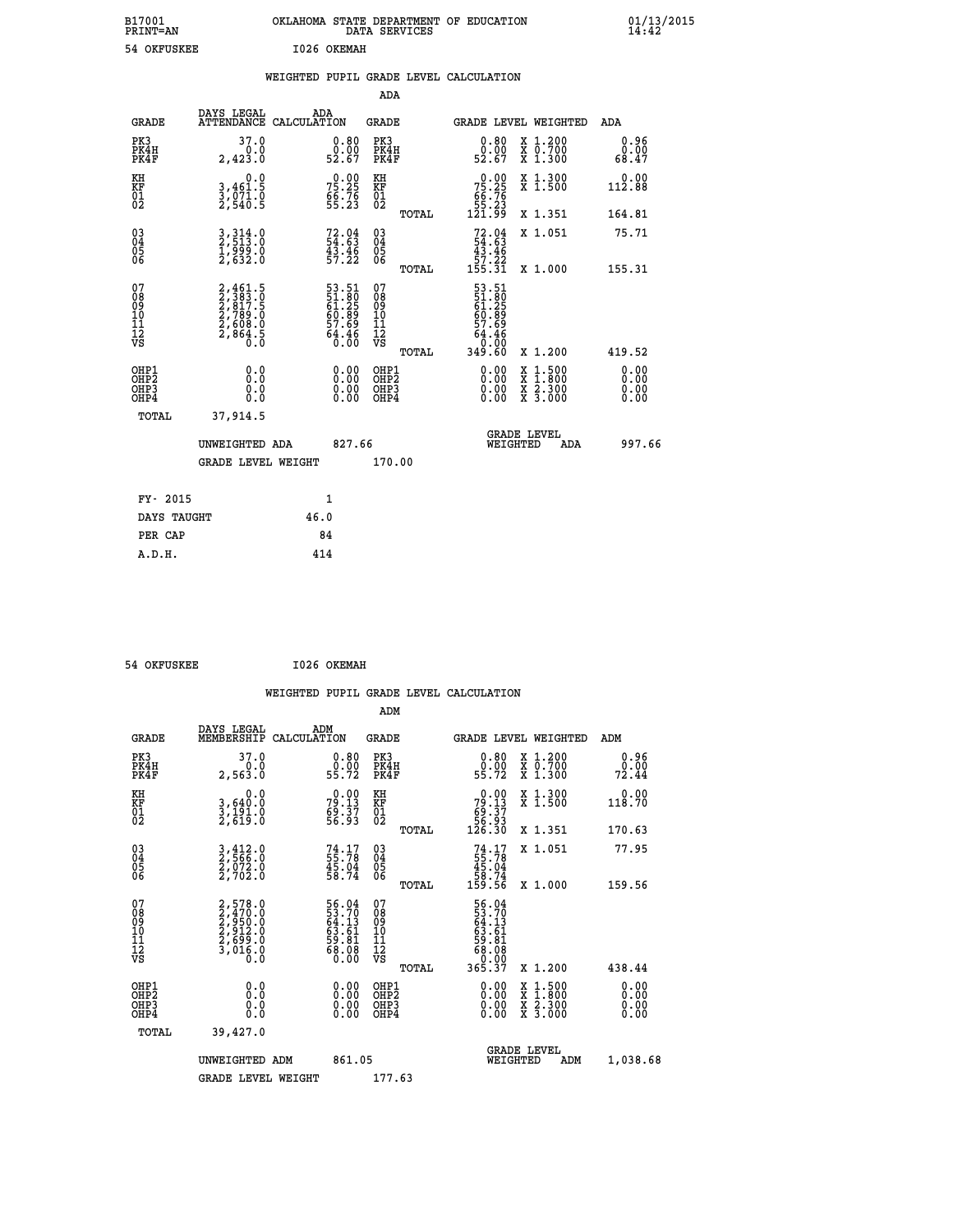| B17001<br><b>PRINT=AN</b> | OKLAHOMA            | STATE DEPARTMENT OF EDUCATION<br>DATA SERVICES | $01/13/2015$<br>14:42 |
|---------------------------|---------------------|------------------------------------------------|-----------------------|
|                           | I031<br>54 OKFUSKEE | WELEETKA                                       |                       |

|                                           |                                                                                   | WEIGHTED PUPIL GRADE LEVEL CALCULATION                               |                                                     |                                                                                                                                                                                                                                                                                                                                                                                                                                |                                     |
|-------------------------------------------|-----------------------------------------------------------------------------------|----------------------------------------------------------------------|-----------------------------------------------------|--------------------------------------------------------------------------------------------------------------------------------------------------------------------------------------------------------------------------------------------------------------------------------------------------------------------------------------------------------------------------------------------------------------------------------|-------------------------------------|
|                                           |                                                                                   |                                                                      | ADA                                                 |                                                                                                                                                                                                                                                                                                                                                                                                                                |                                     |
| <b>GRADE</b>                              | DAYS LEGAL                                                                        | ADA<br>ATTENDANCE CALCULATION                                        | <b>GRADE</b>                                        | GRADE LEVEL WEIGHTED                                                                                                                                                                                                                                                                                                                                                                                                           | ADA                                 |
| PK3<br>PK4H<br>PK4F                       | 415.0<br>0.0<br>792.Š                                                             | $\begin{smallmatrix} 9.22\ 0.00\ 17.61\end{smallmatrix}$             | PK3<br>PK4H<br>PK4F                                 | 9.22<br>X 1.200<br>X 0.700<br>X 1.300<br>$\begin{smallmatrix} \bar{0} & \bar{0}\bar{0} \ 17.61 \end{smallmatrix}$                                                                                                                                                                                                                                                                                                              | 11.06<br>$\frac{1}{22}.00$<br>22.89 |
| KH<br>KF<br>01<br>02                      | 0.0<br>1,665:0<br>905:0<br>1,765:5                                                | $\begin{smallmatrix} 0.00\\ 37.00\\ 20.11\\ 39.23 \end{smallmatrix}$ | KH<br>KF<br>01<br>02                                | $\begin{smallmatrix} 0.00\\ 37.00\\ 20.11\\ 39.23\\ 59.34 \end{smallmatrix}$<br>X 1.300<br>X 1.500                                                                                                                                                                                                                                                                                                                             | 0.00<br>55.50                       |
|                                           |                                                                                   |                                                                      | TOTAL                                               | X 1.351                                                                                                                                                                                                                                                                                                                                                                                                                        | 80.17                               |
| 03<br>04<br>05<br>06                      | $1, 499.5$<br>$1, 501.0$<br>$852.0$<br>$1, 175.0$                                 | $33.32$<br>$33.36$<br>$18.93$<br>$26.11$                             | $\begin{array}{c} 03 \\ 04 \\ 05 \\ 06 \end{array}$ | $\begin{array}{r} 33.32 \\ 33.36 \\ 18.93 \\ 26.11 \\ 78.40 \end{array}$<br>X 1.051                                                                                                                                                                                                                                                                                                                                            | 35.02                               |
|                                           |                                                                                   |                                                                      | TOTAL                                               | X 1.000                                                                                                                                                                                                                                                                                                                                                                                                                        | 78.40                               |
| 07<br>08<br>09<br>11<br>11<br>12<br>VS    | $1,311.0$<br>$1,292.5$<br>$1,245.5$<br>$1,156.0$<br>$1,299.0$<br>$900.5$<br>$0.0$ | 29.13<br>26.50<br>27.68<br>25.69<br>28.87<br>20.01<br>20.00          | 07<br>08<br>09<br>11<br>11<br>12<br>VS              | $\begin{smallmatrix} 29 & 13 \\ 26 & 50 \\ 27 & 68 \\ 25 & 69 \\ 28 & 87 \\ 20 & 01 \\ 0 & 00 \\ 157 & 88 \end{smallmatrix}$                                                                                                                                                                                                                                                                                                   |                                     |
|                                           |                                                                                   |                                                                      | TOTAL                                               | X 1.200                                                                                                                                                                                                                                                                                                                                                                                                                        | 189.46                              |
| OHP1<br>OH <sub>P</sub> 2<br>OHP3<br>OHP4 | 0.0<br>0.0<br>Ō.Ō                                                                 | $\begin{smallmatrix} 0.00 \ 0.00 \ 0.00 \ 0.00 \end{smallmatrix}$    | OHP1<br>OHP <sub>2</sub><br>OHP3<br>OHP4            | $\begin{smallmatrix} 0.00 & 0.00 & 0.00 & 0.00 & 0.00 & 0.00 & 0.00 & 0.00 & 0.00 & 0.00 & 0.00 & 0.00 & 0.00 & 0.00 & 0.00 & 0.00 & 0.00 & 0.00 & 0.00 & 0.00 & 0.00 & 0.00 & 0.00 & 0.00 & 0.00 & 0.00 & 0.00 & 0.00 & 0.00 & 0.00 & 0.00 & 0.00 & 0.00 & 0.00 & 0.00 & 0.0$<br>$\begin{smallmatrix} \mathtt{X} & 1\cdot500 \\ \mathtt{X} & 1\cdot800 \\ \mathtt{X} & 2\cdot300 \\ \mathtt{X} & 3\cdot000 \end{smallmatrix}$ | 0.00<br>0.00<br>$0.00$<br>$0.00$    |
| TOTAL                                     | 17,675.0<br>UNWEIGHTED ADA                                                        | 392.77                                                               |                                                     | GRADE LEVEL<br>WEIGHTED<br>ADA                                                                                                                                                                                                                                                                                                                                                                                                 | 472.50                              |
|                                           | <b>GRADE LEVEL WEIGHT</b>                                                         |                                                                      | 79.73                                               |                                                                                                                                                                                                                                                                                                                                                                                                                                |                                     |
| FY- 2015                                  |                                                                                   | 1                                                                    |                                                     |                                                                                                                                                                                                                                                                                                                                                                                                                                |                                     |
| DAYS TAUGHT                               |                                                                                   | 45.0                                                                 |                                                     |                                                                                                                                                                                                                                                                                                                                                                                                                                |                                     |
| PER CAP                                   |                                                                                   | 88                                                                   |                                                     |                                                                                                                                                                                                                                                                                                                                                                                                                                |                                     |
| A.D.H.                                    |                                                                                   | 231                                                                  |                                                     |                                                                                                                                                                                                                                                                                                                                                                                                                                |                                     |

 **54 OKFUSKEE I031 WELEETKA**

 **WEIGHTED PUPIL GRADE LEVEL CALCULATION ADM DAYS LEGAL ADM**

| <b>GRADE</b>                                       | nure mpann<br>MEMBERSHIP                                                                              | שעם<br>CALCULATION                                                                         | GRADE                                              |       |                                                                                                                                                                   | GRADE LEVEL WEIGHTED                                                                                                                      | ADM                          |  |
|----------------------------------------------------|-------------------------------------------------------------------------------------------------------|--------------------------------------------------------------------------------------------|----------------------------------------------------|-------|-------------------------------------------------------------------------------------------------------------------------------------------------------------------|-------------------------------------------------------------------------------------------------------------------------------------------|------------------------------|--|
| PK3<br>PK4H<br>PK4F                                | 424.0<br>0.0<br>855.0                                                                                 | 9.42<br>$\begin{smallmatrix} 0.100 0.000 0.000 \end{smallmatrix}$                          | PK3<br>PK4H<br>PK4F                                |       | 0.42<br>19.00                                                                                                                                                     | X 1.200<br>X 0.700<br>X 1.300                                                                                                             | 11.30<br>0.00<br>24.70       |  |
| KH<br>KF<br>01<br>02                               | 0.0<br>1,762:0<br>945:0<br>1,834:0                                                                    | $\begin{smallmatrix} 0.00\\ 39.16\\ 21.00\\ 40.76 \end{smallmatrix}$                       | KH<br>KF<br>01<br>02                               |       | $0.00$<br>$39.16$<br>$21.00$<br>$40.76$<br>$61.76$                                                                                                                | X 1.300<br>X 1.500                                                                                                                        | 0.00<br>58.74                |  |
|                                                    |                                                                                                       |                                                                                            |                                                    | TOTAL |                                                                                                                                                                   | X 1.351                                                                                                                                   | 83.44                        |  |
| $\begin{matrix} 03 \\ 04 \\ 05 \\ 06 \end{matrix}$ | $\begin{smallmatrix} 1,560.0\\ 1,575.0\\ 894.0\\ 1,207.0 \end{smallmatrix}$                           | $34.67$<br>$35.00$<br>$19.87$<br>$26.82$                                                   | $\begin{matrix} 03 \\ 04 \\ 05 \\ 06 \end{matrix}$ |       | 34.67<br>35.00<br>19.87<br>26.82<br>81.69                                                                                                                         | X 1.051                                                                                                                                   | 36.44                        |  |
|                                                    |                                                                                                       |                                                                                            |                                                    | TOTAL |                                                                                                                                                                   | $X_1.000$                                                                                                                                 | 81.69                        |  |
| 07<br>08<br>09<br>101<br>11<br>12<br>VS            | $\begin{smallmatrix} 1,410.0\\ 1,260.0\\ 1,311.0\\ 1,213.0\\ 1,406.0\\ 923.0\\ 0.0 \end{smallmatrix}$ | $\begin{array}{r} 31.33 \\ 28.00 \\ 29.13 \\ 26.96 \\ 31.24 \\ 20.51 \\ 20.50 \end{array}$ | 07<br>08<br>09<br>11<br>11<br>12<br>VS             |       | 31.33<br>$\begin{smallmatrix} 24 & 30 & 0 & 0 \\ 29 & 13 & 0 & 0 \\ 26 & 30 & 5 & 0 \\ 31 & 24 & 2 & 0 \\ 0 & 0 & 5 & 1 \\ 167 & 17 & 0 & 0 \\ \end{smallmatrix}$ |                                                                                                                                           |                              |  |
|                                                    |                                                                                                       |                                                                                            |                                                    | TOTAL |                                                                                                                                                                   | X 1.200                                                                                                                                   | 200.60                       |  |
| OHP1<br>OHP2<br>OH <sub>P3</sub><br>OHP4           | 0.0<br>0.000                                                                                          |                                                                                            | OHP1<br>OHP2<br>OHP3<br>OHP4                       |       | $0.00$<br>$0.00$<br>0.00                                                                                                                                          | $\begin{smallmatrix} \mathtt{X} & 1\cdot500\\ \mathtt{X} & 1\cdot800\\ \mathtt{X} & 2\cdot300\\ \mathtt{X} & 3\cdot000 \end{smallmatrix}$ | 0.00<br>0.00<br>0.00<br>0.00 |  |
| TOTAL                                              | 18,579.0                                                                                              |                                                                                            |                                                    |       |                                                                                                                                                                   |                                                                                                                                           |                              |  |
|                                                    | UNWEIGHTED ADM                                                                                        | 412.87                                                                                     |                                                    |       | WEIGHTED                                                                                                                                                          | <b>GRADE LEVEL</b><br>ADM                                                                                                                 | 496.91                       |  |
|                                                    | <b>GRADE LEVEL WEIGHT</b>                                                                             |                                                                                            | 84.04                                              |       |                                                                                                                                                                   |                                                                                                                                           |                              |  |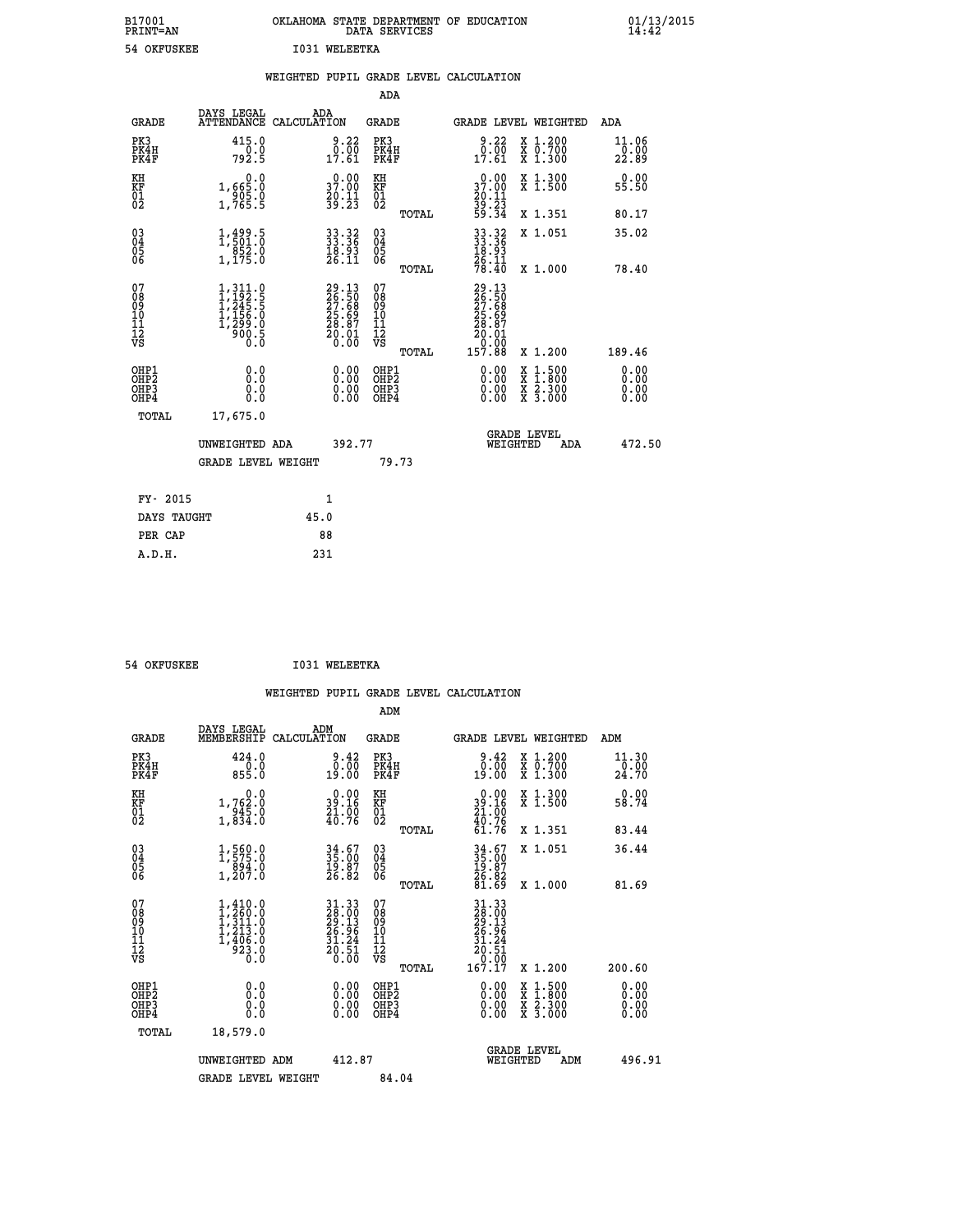## **B17001 OKLAHOMA STATE DEPARTMENT OF EDUCATION 01/13/2015 PRINT=AN DATA SERVICES 14:42 54 OKFUSKEE I054 GRAHAM-DUSTIN**

|                                                    |                                          |                                                             |      |                                                                                                          |                                        |       | WEIGHTED PUPIL GRADE LEVEL CALCULATION                                                                   |          |                                                                                                                                           |                              |
|----------------------------------------------------|------------------------------------------|-------------------------------------------------------------|------|----------------------------------------------------------------------------------------------------------|----------------------------------------|-------|----------------------------------------------------------------------------------------------------------|----------|-------------------------------------------------------------------------------------------------------------------------------------------|------------------------------|
|                                                    |                                          |                                                             |      |                                                                                                          | ADA                                    |       |                                                                                                          |          |                                                                                                                                           |                              |
|                                                    | <b>GRADE</b>                             | DAYS LEGAL<br>ATTENDANCE CALCULATION                        | ADA  |                                                                                                          | <b>GRADE</b>                           |       |                                                                                                          |          | GRADE LEVEL WEIGHTED                                                                                                                      | ADA                          |
|                                                    | PK3<br>PK4H<br>PK4F                      | 0.0<br>0.0<br>379.5                                         |      | $\begin{smallmatrix} 0.00\ 0.00\ 8.63 \end{smallmatrix}$                                                 | PK3<br>PK4H<br>PK4F                    |       | 0.00<br>0.00<br>8.63                                                                                     |          | X 1.200<br>X 0.700<br>X 1.300                                                                                                             | 0.00<br>0.00<br>11.22        |
| KH<br><b>KF</b><br>01<br>02                        |                                          | 423.0<br>$\frac{1}{514}$ $\frac{5}{0}$                      |      | $\begin{smallmatrix} 0.00\\ 9.61\\ 11.01\\ 11.68 \end{smallmatrix}$                                      | KH<br>KF<br>01<br>02                   |       | $0.00$<br>9.61<br>11.01<br>īī.č8                                                                         |          | X 1.300<br>X 1.500                                                                                                                        | 0.00<br>14.42                |
|                                                    |                                          |                                                             |      |                                                                                                          |                                        | TOTAL | 22.69                                                                                                    |          | X 1.351                                                                                                                                   | 30.65                        |
| $\begin{matrix} 03 \\ 04 \\ 05 \\ 06 \end{matrix}$ |                                          | $3494.5$<br>$349.0$<br>$485.5$<br>$477.5$                   |      | 11.34<br>$\frac{11.03}{10.85}$                                                                           | $^{03}_{04}$<br>05<br>06               |       | 11.24<br>11.03                                                                                           |          | X 1.051                                                                                                                                   | 11.81                        |
|                                                    |                                          |                                                             |      |                                                                                                          |                                        | TOTAL | $\frac{10.85}{29.81}$                                                                                    |          | X 1.000                                                                                                                                   | 29.81                        |
| 07<br>08<br>09<br>11<br>11<br>12<br>VS             |                                          | 653.0<br>395.5<br>695.5<br>676.5<br>645.5<br>545.5<br>239.5 |      | $\begin{smallmatrix} 14.84 \\ 8.98 \\ 15.81 \\ 15.38 \\ 12.40 \\ 2.40 \\ 5.44 \\ 0.00 \end{smallmatrix}$ | 07<br>08<br>09<br>11<br>11<br>12<br>VS | TOTAL | $\begin{array}{r} 14.84 \\ 8.98 \\ 15.81 \\ 15.38 \\ 12.40 \\ 5.44 \\ 5.44 \\ 0.00 \end{array}$<br>72.85 |          | X 1.200                                                                                                                                   | 87.42                        |
|                                                    | OHP1<br>OHP2<br>OH <sub>P3</sub><br>OHP4 | 0.0<br>0.0<br>0.0                                           |      | 0.00<br>$\begin{smallmatrix} 0.00 \ 0.00 \end{smallmatrix}$                                              | OHP1<br>OHP2<br>OHP3<br>OHP4           |       | $0.00$<br>$0.00$<br>0.00                                                                                 |          | $\begin{smallmatrix} \mathtt{X} & 1\cdot500\\ \mathtt{X} & 1\cdot800\\ \mathtt{X} & 2\cdot300\\ \mathtt{X} & 3\cdot000 \end{smallmatrix}$ | 0.00<br>0.00<br>0.00<br>0.00 |
|                                                    | TOTAL                                    | 6,812.5                                                     |      |                                                                                                          |                                        |       |                                                                                                          |          |                                                                                                                                           |                              |
|                                                    |                                          | UNWEIGHTED ADA                                              |      | 154.83                                                                                                   |                                        |       |                                                                                                          | WEIGHTED | <b>GRADE LEVEL</b><br>ADA                                                                                                                 | 185.33                       |
|                                                    |                                          | <b>GRADE LEVEL WEIGHT</b>                                   |      |                                                                                                          | 30.50                                  |       |                                                                                                          |          |                                                                                                                                           |                              |
|                                                    | FY- 2015                                 |                                                             |      | 1                                                                                                        |                                        |       |                                                                                                          |          |                                                                                                                                           |                              |
|                                                    | DAYS TAUGHT                              |                                                             | 44.0 |                                                                                                          |                                        |       |                                                                                                          |          |                                                                                                                                           |                              |
|                                                    | PER CAP                                  |                                                             | 108  |                                                                                                          |                                        |       |                                                                                                          |          |                                                                                                                                           |                              |

 **A.D.H. 131**

 **54 OKFUSKEE I054 GRAHAM-DUSTIN**

|                                                      |                                                                 |                                                                                               | ADM                                                 |       |                                                                                                     |                                          |                       |
|------------------------------------------------------|-----------------------------------------------------------------|-----------------------------------------------------------------------------------------------|-----------------------------------------------------|-------|-----------------------------------------------------------------------------------------------------|------------------------------------------|-----------------------|
| <b>GRADE</b>                                         | DAYS LEGAL<br>MEMBERSHIP                                        | ADM<br>CALCULATION                                                                            | <b>GRADE</b>                                        |       |                                                                                                     | GRADE LEVEL WEIGHTED                     | ADM                   |
| PK3<br>PK4H<br>PK4F                                  | 0.0<br>0.0<br>414.0                                             | $\substack{0.00\\0.00\\9.41}$                                                                 | PK3<br>PK4H<br>PK4F                                 |       | $\begin{smallmatrix} 0.00\\ 0.00\\ 9.41 \end{smallmatrix}$                                          | X 1.200<br>X 0.700<br>X 1.300            | 0.00<br>0.00<br>12.23 |
| KH<br>KF<br>01<br>02                                 | 0.0<br>$352.0$<br>$509.0$<br>$555.0$                            | $\begin{smallmatrix} 0.00\\ 10.27\\ 11.57\\ 12.61 \end{smallmatrix}$                          | KH<br>KF<br>01<br>02                                |       | $\begin{array}{c} 0.00 \\ 10.27 \\ 11.57 \\ 12.61 \\ 24.18 \end{array}$                             | X 1.300<br>X 1.500                       | 0.00<br>15.41         |
|                                                      |                                                                 |                                                                                               |                                                     | TOTAL |                                                                                                     | X 1.351                                  | 32.67                 |
| 03<br>04<br>05<br>06                                 | 516.0<br>372.0<br>508.0<br>497.0                                | $\begin{array}{l} 11\cdot73 \\ 8\cdot45 \\ 11\cdot55 \\ 11\cdot30 \end{array}$                | $\begin{array}{c} 03 \\ 04 \\ 05 \\ 06 \end{array}$ |       | $11.73$<br>8.45<br>11.55<br>11.30                                                                   | X 1.051                                  | 12.33                 |
|                                                      |                                                                 |                                                                                               |                                                     | TOTAL | 31.30                                                                                               | X 1.000                                  | 31.30                 |
| 07<br>08<br>09<br>101<br>112<br>VS                   | $\frac{667.0}{403.0}$<br>$711.0$<br>$626.0$<br>$278.0$<br>$0.0$ | $15.16$<br>$9.16$<br>$16.23$<br>$\begin{array}{c} 16.16 \\ 14.23 \\ 6.32 \\ 0.00 \end{array}$ | 07<br>08<br>09<br>11<br>11<br>12<br>VS              | TOTAL | $\begin{array}{r} 15.16 \\ 9.16 \\ 16.23 \\ 16.16 \\ 14.23 \\ 6.32 \\ 9.30 \\ \end{array}$<br>77.26 | X 1.200                                  | 92.71                 |
| OHP1<br>OHP2<br>OH <sub>P3</sub><br>OH <sub>P4</sub> | 0.0<br>0.000                                                    |                                                                                               | OHP1<br>OHP2<br>OHP <sub>3</sub>                    |       | $0.00$<br>$0.00$<br>0.00                                                                            | X 1:500<br>X 1:800<br>X 2:300<br>X 3:000 | 0.00<br>0.00<br>0.00  |
| TOTAL                                                | 7,222.0                                                         |                                                                                               |                                                     |       |                                                                                                     |                                          |                       |
|                                                      | UNWEIGHTED ADM                                                  | 164.15                                                                                        |                                                     |       |                                                                                                     | GRADE LEVEL<br>WEIGHTED<br>ADM           | 196.65                |
|                                                      | <b>GRADE LEVEL WEIGHT</b>                                       |                                                                                               | 32.50                                               |       |                                                                                                     |                                          |                       |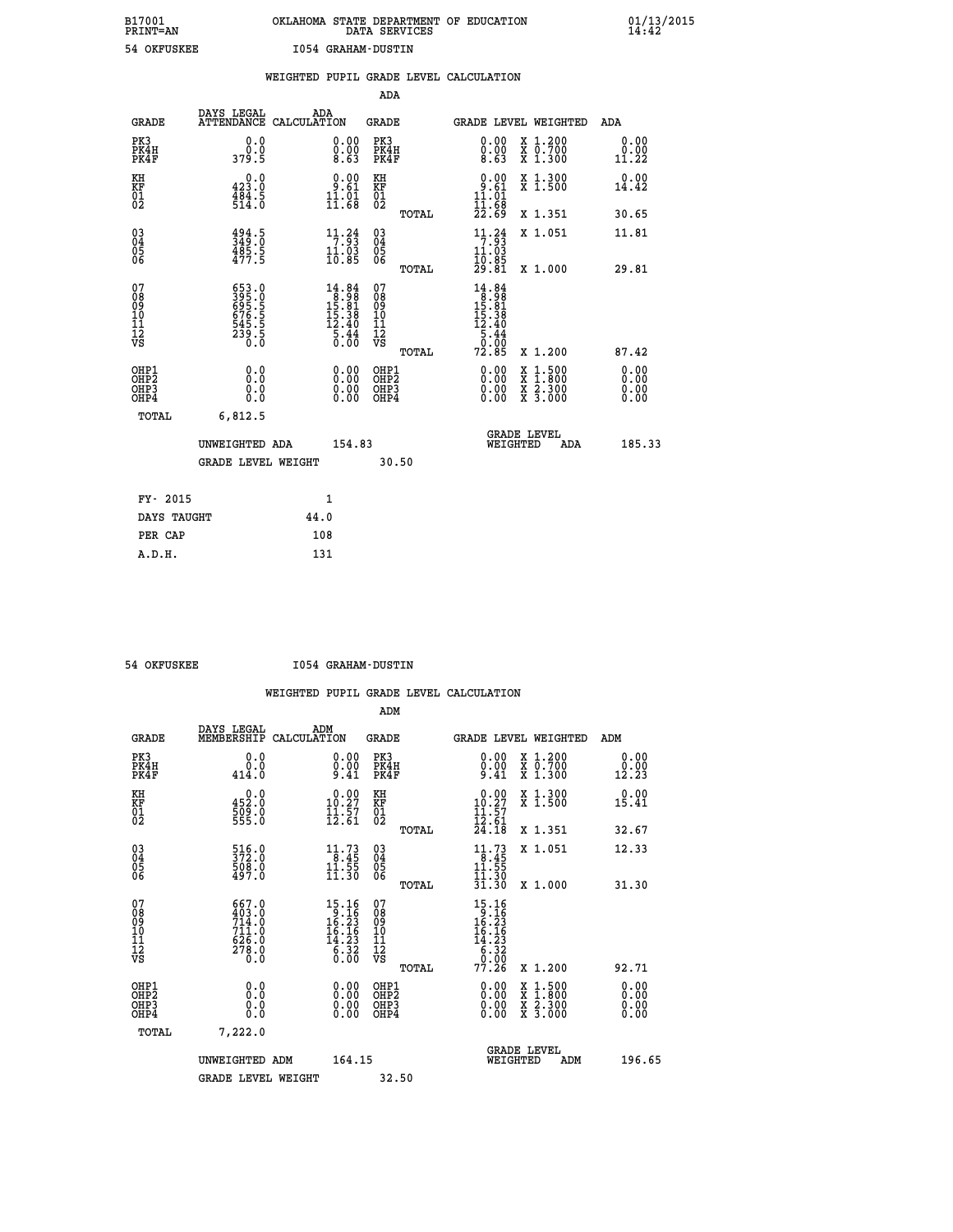| 7001<br>INT=AN |  | OKLAHOMA STATE DEPARTMENT OF EDUCATION<br>DATA SERVICES |  |
|----------------|--|---------------------------------------------------------|--|
| OKFUSKEE       |  | COUNTY TOTALS                                           |  |

 **B17001 OKLAHOMA STATE DEPARTMENT OF EDUCATION 01/13/2015**

|                                              |                                                                                     | WEIGHTED PUPIL GRADE LEVEL CALCULATION                                                                                                             |                                                 |                                                                                                                                                                                                                                                                                                                                                                                                                                |                         |
|----------------------------------------------|-------------------------------------------------------------------------------------|----------------------------------------------------------------------------------------------------------------------------------------------------|-------------------------------------------------|--------------------------------------------------------------------------------------------------------------------------------------------------------------------------------------------------------------------------------------------------------------------------------------------------------------------------------------------------------------------------------------------------------------------------------|-------------------------|
|                                              |                                                                                     |                                                                                                                                                    | ADA                                             |                                                                                                                                                                                                                                                                                                                                                                                                                                |                         |
| <b>GRADE</b>                                 | DAYS LEGAL                                                                          | ADA<br>ATTENDANCE CALCULATION                                                                                                                      | GRADE                                           | GRADE LEVEL WEIGHTED                                                                                                                                                                                                                                                                                                                                                                                                           | ADA                     |
| PK3<br>PK4H<br>PK4F                          | 452.0<br>0.0<br>5,131.5                                                             | 10.02<br>0.00<br>115.29                                                                                                                            | PK3<br>PK4H<br>PK4F                             | 10.02<br>X 1.200<br>X 0.700<br>X 1.300<br>$\frac{0.00}{115.29}$                                                                                                                                                                                                                                                                                                                                                                | 12.02<br>0.00<br>149.87 |
| KH<br>KF<br>01<br>02                         | $7,672.5$<br>$6,351.0$<br>$6,574.5$                                                 | $0.00$<br>171.80<br>$\frac{142}{147}$ : $\frac{51}{77}$                                                                                            | KH<br>KF<br>01<br>02                            | $\begin{array}{c} 0.00 \\ 171.80 \\ 142.61 \\ 147.77 \\ 290.38 \end{array}$<br>X 1.300<br>X 1.500                                                                                                                                                                                                                                                                                                                              | 0.00<br>257.72          |
|                                              |                                                                                     |                                                                                                                                                    | TOTAL                                           | X 1.351                                                                                                                                                                                                                                                                                                                                                                                                                        | 392.30                  |
| $^{03}_{04}$<br>05<br>06                     | 7,690.0<br>6,243.0<br>5,434.0<br>5,790.5                                            | 173.05<br>140.36<br>$\frac{123}{129}$ $\frac{34}{52}$                                                                                              | $^{03}_{04}$<br>0500                            | 173.05<br>140.36<br>X 1.051<br>123.34                                                                                                                                                                                                                                                                                                                                                                                          | 575.08                  |
|                                              |                                                                                     |                                                                                                                                                    | TOTAL                                           | 129.52<br>393.22<br>X 1.000                                                                                                                                                                                                                                                                                                                                                                                                    | 393.22                  |
| 07<br>08<br>09<br>10<br>11<br>11<br>12<br>VS | $6,096.0$<br>$5,843.5$<br>$6,396.0$<br>$6,007.5$<br>$6,458.5$<br>$5,504.0$<br>$0.0$ | $\begin{smallmatrix} 136\cdot 94\\ 131\cdot 91\\ 144\cdot 28\\ 135\cdot 29\\ 137\cdot 58\\ 147\cdot 58\\ 126\cdot 00\\ 0\cdot 00\end{smallmatrix}$ | 07<br>08<br>09<br>10<br>11<br>12<br>VS<br>TOTAL | 136.94<br>$131.91$<br>$144.28$<br>$135.25$<br>$147.58$<br>$126.00$<br>$821.96$<br>X 1.200                                                                                                                                                                                                                                                                                                                                      | 986.35                  |
| OHP1<br>OHP2<br>OHP3<br>OHP4                 | 0.0<br>0.000                                                                        | $\begin{smallmatrix} 0.00 \ 0.00 \ 0.00 \ 0.00 \end{smallmatrix}$                                                                                  | OHP1<br>OHP2<br>OHP3<br>OHP4                    | $\begin{smallmatrix} 0.00 & 0.00 & 0.00 & 0.00 & 0.00 & 0.00 & 0.00 & 0.00 & 0.00 & 0.00 & 0.00 & 0.00 & 0.00 & 0.00 & 0.00 & 0.00 & 0.00 & 0.00 & 0.00 & 0.00 & 0.00 & 0.00 & 0.00 & 0.00 & 0.00 & 0.00 & 0.00 & 0.00 & 0.00 & 0.00 & 0.00 & 0.00 & 0.00 & 0.00 & 0.00 & 0.0$<br>$\begin{smallmatrix} \mathtt{X} & 1\cdot500 \\ \mathtt{X} & 1\cdot800 \\ \mathtt{X} & 2\cdot300 \\ \mathtt{X} & 3\cdot000 \end{smallmatrix}$ | 0.00<br>0.00<br>0.00    |
| TOTAL                                        | 87,644.5                                                                            |                                                                                                                                                    |                                                 |                                                                                                                                                                                                                                                                                                                                                                                                                                |                         |
|                                              | UNWEIGHTED ADA                                                                      | 1,975.72                                                                                                                                           |                                                 | <b>GRADE LEVEL</b><br>WEIGHTED<br>ADA                                                                                                                                                                                                                                                                                                                                                                                          | 2,373.34                |
|                                              | <b>GRADE LEVEL WEIGHT</b>                                                           |                                                                                                                                                    | 397.62                                          |                                                                                                                                                                                                                                                                                                                                                                                                                                |                         |
| FY- 2015                                     |                                                                                     | $\mathbf{1}$                                                                                                                                       |                                                 |                                                                                                                                                                                                                                                                                                                                                                                                                                |                         |
| DAYS TAUGHT                                  |                                                                                     | 263.0                                                                                                                                              |                                                 |                                                                                                                                                                                                                                                                                                                                                                                                                                |                         |
| PER CAP                                      |                                                                                     | 548                                                                                                                                                |                                                 |                                                                                                                                                                                                                                                                                                                                                                                                                                |                         |

OKFUSKEE COUNTY TOTALS

 **A.D.H. 1,259**

 **B17001<br>PRINT=AN** 

|                                          |                                                                        |                                                                                              | ADM                                                |       |                                                                                      |                                          |                                                             |
|------------------------------------------|------------------------------------------------------------------------|----------------------------------------------------------------------------------------------|----------------------------------------------------|-------|--------------------------------------------------------------------------------------|------------------------------------------|-------------------------------------------------------------|
| <b>GRADE</b>                             | DAYS LEGAL<br>MEMBERSHIP                                               | ADM<br>CALCULATION                                                                           | <b>GRADE</b>                                       |       |                                                                                      | GRADE LEVEL WEIGHTED                     | ADM                                                         |
| PK3<br>PK4H<br>PK4F                      | 461.0<br>0.0<br>5,491.0                                                | 10.22<br>$\frac{0.00}{123.44}$                                                               | PK3<br>PK4H<br>PK4F                                |       | 10.22<br>$\begin{array}{r} 70.00 \\ 123.44 \end{array}$                              | X 1.200<br>X 0.700<br>X 1.300            | $\begin{smallmatrix} 12.02\ 0.00\ 160.47 \end{smallmatrix}$ |
| KH<br>KF<br>01<br>02                     | 0.0<br>8,070:0<br>6,614:0<br>6,844:0                                   | $\begin{smallmatrix} &0.00\\ 180.69\\ 148.51\\ 153.86\end{smallmatrix}$                      | KH<br>KF<br>01<br>02                               |       | $\begin{array}{c} 0.00 \\ 180.69 \\ 148.51 \\ 153.86 \\ 302.37 \end{array}$          | X 1.300<br>X 1.500                       | 0.00<br>271.05                                              |
|                                          |                                                                        |                                                                                              |                                                    | TOTAL |                                                                                      | X 1.351                                  | 408.51                                                      |
| 03<br>04<br>05<br>06                     | 7,942.0<br>6,466.0<br>5,650.0<br>5,985.0                               | 178.70<br>145.38<br>$\frac{128}{133}$ $\frac{26}{94}$                                        | $\begin{matrix} 03 \\ 04 \\ 05 \\ 06 \end{matrix}$ |       | $178.70$<br>$145.38$<br>$128.26$<br>$133.94$<br>$407.58$                             | X 1.051                                  | 187.81                                                      |
|                                          |                                                                        |                                                                                              |                                                    | TOTAL |                                                                                      | X 1.000                                  | 407.58                                                      |
| 07<br>08<br>09<br>101<br>112<br>VS       | $6,398.0$<br>$6,689.0$<br>$6,276.0$<br>$6,804.0$<br>$5,803.0$<br>$0.0$ | $143.74$<br>$137.49$<br>150.70<br>$\frac{141.35}{155.54}$<br>$\frac{155.54}{133.06}$<br>0.00 | 07<br>08<br>09<br>11<br>11<br>12<br>VS             | TOTAL | 143.74<br>137.49<br>$150.70$<br>$141.35$<br>$155.54$<br>$133.06$<br>$0.92$<br>861.88 | X 1.200                                  | 1,034.25                                                    |
| OHP1<br>OHP2<br>OH <sub>P3</sub><br>OHP4 | 0.0<br>0.000                                                           | $0.00$<br>$0.00$<br>0.00                                                                     | OHP1<br>OHP2<br>OHP3<br>OHP4                       |       | $0.00$<br>$0.00$<br>0.00                                                             | X 1:500<br>X 1:800<br>X 2:300<br>X 3:000 | 0.00<br>0.00<br>0.00<br>0.00                                |
| TOTAL                                    | 91,575.0                                                               |                                                                                              |                                                    |       |                                                                                      |                                          |                                                             |
|                                          | UNWEIGHTED                                                             | 2,064.88<br>ADM                                                                              |                                                    |       | WEIGHTED                                                                             | <b>GRADE LEVEL</b><br>ADM                | 2,481.93                                                    |
|                                          | <b>GRADE LEVEL WEIGHT</b>                                              |                                                                                              | 417.05                                             |       |                                                                                      |                                          |                                                             |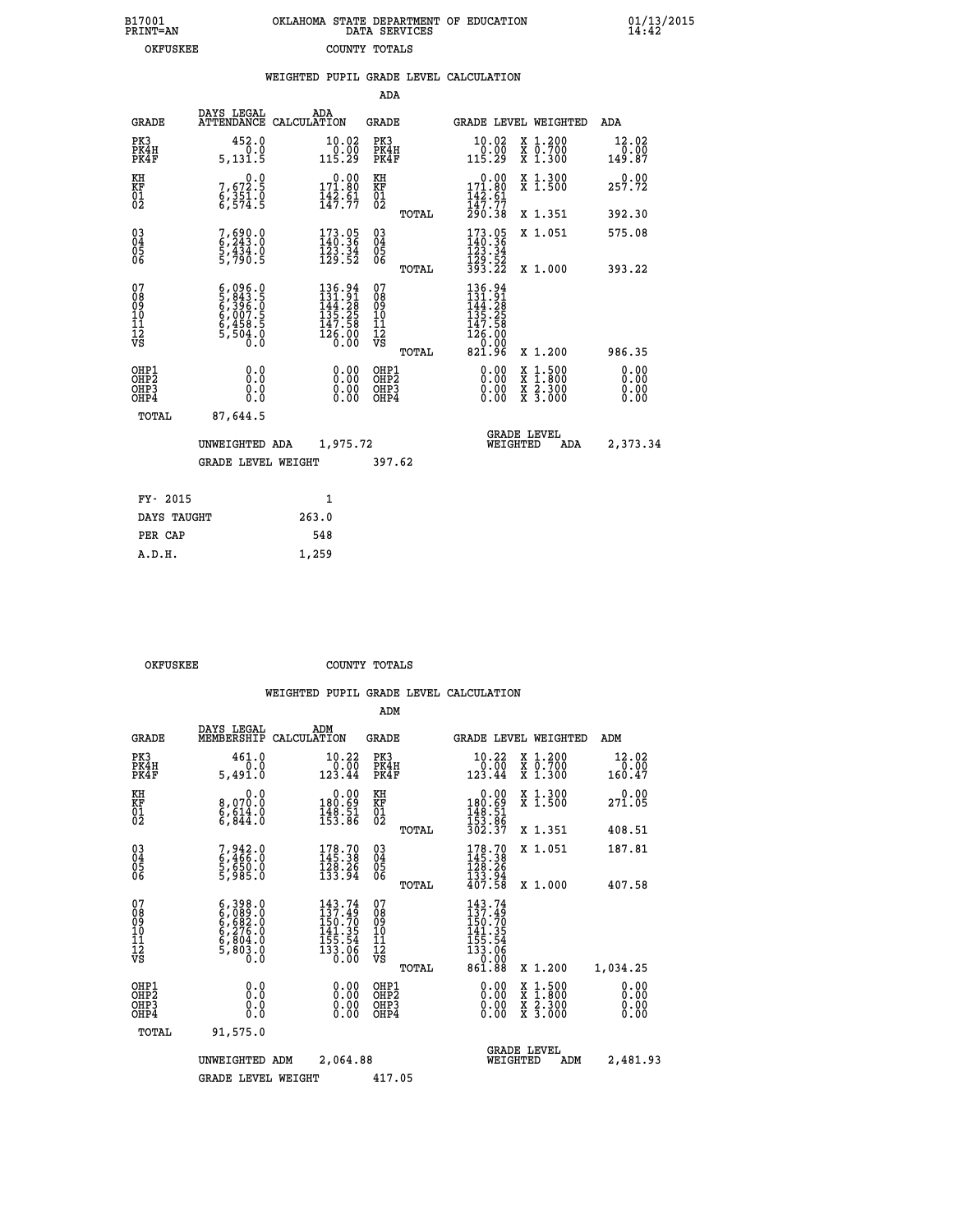| B17001<br><b>PRINT=AN</b> | OKLAHOMA STATE DEPARTMENT OF EDUCATION<br>DATA SERVICES | 01/13/2015<br>14:42 |
|---------------------------|---------------------------------------------------------|---------------------|
| 55 OKLAHOMA               | C029 OAKDALE                                            |                     |

|  |  | WEIGHTED PUPIL GRADE LEVEL CALCULATION |
|--|--|----------------------------------------|
|  |  |                                        |

|                                                                              |                                                                  |                                                                                | ADA                                             |                                                                                                                                                                      |                              |
|------------------------------------------------------------------------------|------------------------------------------------------------------|--------------------------------------------------------------------------------|-------------------------------------------------|----------------------------------------------------------------------------------------------------------------------------------------------------------------------|------------------------------|
|                                                                              | DAYS LEGAL<br><b>GRADE</b>                                       | ADA<br>ATTENDANCE CALCULATION                                                  | GRADE                                           | GRADE LEVEL WEIGHTED                                                                                                                                                 | ADA                          |
| PK3<br>PK4H<br>PK4F                                                          | 39.0<br>1,448.0<br>0.0                                           | 32.18<br>0.00                                                                  | PK3<br>PK4H<br>PK4F                             | X 1.200<br>X 0.700<br>X 1.300<br>0.87<br>32.18<br>0.00                                                                                                               | 1.04<br>22.53<br>0.00        |
| KH<br>KF<br>01<br>02                                                         | 0.0<br>3,022:0<br>2,444:0<br>2,735:0                             | $\begin{smallmatrix} 0.00\\ 67.16\\ 54.31\\ 60.78 \end{smallmatrix}$           | KH<br>KF<br>01<br>02                            | X 1.300<br>X 1.500<br>$0.00$<br>67.16<br>$\begin{array}{r} 54.31 \\ 56.78 \\ 115.09 \end{array}$                                                                     | 0.00<br>100.74               |
|                                                                              |                                                                  |                                                                                | TOTAL                                           | X 1.351                                                                                                                                                              | 155.49                       |
| $\begin{matrix} 03 \\ 04 \\ 05 \\ 06 \end{matrix}$                           | 2,903.5<br>2,849.5<br>2,943.0<br>2,758.0                         | 63.32<br>63.32<br>65.40<br>61.29                                               | 03<br>04<br>05<br>06<br>TOTAL                   | $63.52$<br>$63.32$<br>$65.40$<br>X 1.051<br>ۆ2.}<br>190.01<br>X 1.000                                                                                                | 67.81<br>190.01              |
| 07<br>08<br>09<br>11<br>11<br>12<br>VS                                       | 2,230.5<br>2,988.5<br>0.0<br>0.0<br>0.0<br>$\S.$                 | $49.57$<br>$66.41$<br>$0.00$<br>$0.00$<br>$0.00$<br>$0.00$<br>$0.00$<br>$0.00$ | 07<br>08<br>09<br>11<br>11<br>12<br>VS<br>TOTAL | 49.57<br>$\begin{matrix} 66.41 \ 60.00 \ 0.00 \end{matrix}$<br>0.00<br>0.00<br>115.98<br>X 1.200                                                                     | 139.18                       |
| OHP1<br>OH <sub>P</sub> <sub>2</sub><br>OH <sub>P3</sub><br>OH <sub>P4</sub> | 0.0<br>0.0<br>0.0                                                | 0.00<br>$0.00$<br>0.00                                                         | OHP1<br>OHP2<br>OHP3<br>OHP4                    | 0.00<br>$\begin{smallmatrix} \mathtt{X} & 1\cdot500 \\ \mathtt{X} & 1\cdot800 \\ \mathtt{X} & 2\cdot300 \\ \mathtt{X} & 3\cdot000 \end{smallmatrix}$<br>0.00<br>0.00 | 0.00<br>0.00<br>0.00<br>0.00 |
|                                                                              | TOTAL<br>26,361.0<br>UNWEIGHTED ADA<br><b>GRADE LEVEL WEIGHT</b> | 585.81                                                                         | 90.99                                           | <b>GRADE LEVEL</b><br>WEIGHTED<br>ADA                                                                                                                                | 676.80                       |
|                                                                              | FY- 2015                                                         | 1                                                                              |                                                 |                                                                                                                                                                      |                              |
|                                                                              | DAYS TAUGHT                                                      | 45.0                                                                           |                                                 |                                                                                                                                                                      |                              |
|                                                                              | PER CAP                                                          | 33                                                                             |                                                 |                                                                                                                                                                      |                              |
|                                                                              | A.D.H.                                                           | 428                                                                            |                                                 |                                                                                                                                                                      |                              |

| 55 OFTAHOMA |  |
|-------------|--|

 **55 OKLAHOMA C029 OAKDALE**

 **WEIGHTED PUPIL GRADE LEVEL CALCULATION ADM DAYS LEGAL ADM GRADE MEMBERSHIP CALCULATION GRADE GRADE LEVEL WEIGHTED ADM**

| سميت                                     | MEMBERSHIPE CADCOBAILON                                                                             |                                                                                             | ىستى                                               | GRADE DEVER MEIGHIED                                                                                                                                                                                                                                                           |                                          | <b>ADII</b>                                                                                                                                                                                                                                                                    |
|------------------------------------------|-----------------------------------------------------------------------------------------------------|---------------------------------------------------------------------------------------------|----------------------------------------------------|--------------------------------------------------------------------------------------------------------------------------------------------------------------------------------------------------------------------------------------------------------------------------------|------------------------------------------|--------------------------------------------------------------------------------------------------------------------------------------------------------------------------------------------------------------------------------------------------------------------------------|
| PK3<br>PK4H<br>PK4F                      | $39.0$<br>1,504.0<br>0.0                                                                            | $33.42$<br>0.00                                                                             | PK3<br>PK4H<br>PK4F                                | $33.42$<br>0.00                                                                                                                                                                                                                                                                | X 1.200<br>X 0.700<br>X 1.300            | $2\frac{1}{3}\cdot\frac{04}{39}$<br>0.00                                                                                                                                                                                                                                       |
| KH<br>KF<br>01<br>02                     | 0.0<br>3,139:0<br>2,533:0<br>2,798:0                                                                | $\begin{smallmatrix} 0.00\\ 69.76\\ 56.29\\ 62.18 \end{smallmatrix}$                        | KH<br>KF<br>01<br>02                               | $0.00\n69.76\n56.29\n62.18\n118.47$                                                                                                                                                                                                                                            | X 1.300<br>X 1.500                       | 0.00<br>104.64                                                                                                                                                                                                                                                                 |
|                                          |                                                                                                     |                                                                                             | TOTAL                                              |                                                                                                                                                                                                                                                                                | X 1.351                                  | 160.05                                                                                                                                                                                                                                                                         |
| 03<br>04<br>05<br>06                     | 2,973.0<br>2,925.0<br>3,023.0<br>2,831.0                                                            | 66.07<br>65.00<br>67.18<br>62.91                                                            | $\begin{matrix} 03 \\ 04 \\ 05 \\ 06 \end{matrix}$ | 66.07<br>65.00<br>67.18<br>62.91<br>195.09                                                                                                                                                                                                                                     | X 1.051                                  | 69.44                                                                                                                                                                                                                                                                          |
|                                          |                                                                                                     |                                                                                             | TOTAL                                              |                                                                                                                                                                                                                                                                                | X 1.000                                  | 195.09                                                                                                                                                                                                                                                                         |
| 07<br>08<br>09<br>101<br>11<br>12<br>VS  | 2,295.0<br>3,050.0<br>$\begin{smallmatrix} 0.1 & 0 \ 0.0 & 0 \ 0.0 & 0 \ 0.0 & 0 \end{smallmatrix}$ | 51.00<br>67.96<br>$\begin{smallmatrix} 0.100\ 0.000\ 0.000\ 0.000\ 0.00\ \end{smallmatrix}$ | 07<br>08<br>09<br>01<br>11<br>11<br>17<br>VS       | 51.00<br>67.96<br>$\begin{smallmatrix} 0.700\ 0.000\ 0.000\ 0.000\ 0.000\ 118.96 \end{smallmatrix}$                                                                                                                                                                            |                                          |                                                                                                                                                                                                                                                                                |
|                                          |                                                                                                     |                                                                                             | TOTAL                                              |                                                                                                                                                                                                                                                                                | X 1.200                                  | 142.75                                                                                                                                                                                                                                                                         |
| OHP1<br>OHP2<br>OH <sub>P3</sub><br>OHP4 | $\begin{smallmatrix} 0.0 \ 0.0 \ 0.0 \end{smallmatrix}$                                             |                                                                                             | OHP1<br>OHP <sub>2</sub><br>OHP3<br>OHP4           | $\begin{smallmatrix} 0.00 & 0.00 & 0.00 & 0.00 & 0.00 & 0.00 & 0.00 & 0.00 & 0.00 & 0.00 & 0.00 & 0.00 & 0.00 & 0.00 & 0.00 & 0.00 & 0.00 & 0.00 & 0.00 & 0.00 & 0.00 & 0.00 & 0.00 & 0.00 & 0.00 & 0.00 & 0.00 & 0.00 & 0.00 & 0.00 & 0.00 & 0.00 & 0.00 & 0.00 & 0.00 & 0.0$ | X 1:500<br>X 1:800<br>X 2:300<br>X 3:000 | $\begin{smallmatrix} 0.00 & 0.00 & 0.00 & 0.00 & 0.00 & 0.00 & 0.00 & 0.00 & 0.00 & 0.00 & 0.00 & 0.00 & 0.00 & 0.00 & 0.00 & 0.00 & 0.00 & 0.00 & 0.00 & 0.00 & 0.00 & 0.00 & 0.00 & 0.00 & 0.00 & 0.00 & 0.00 & 0.00 & 0.00 & 0.00 & 0.00 & 0.00 & 0.00 & 0.00 & 0.00 & 0.0$ |
| TOTAL                                    | 27,118.0                                                                                            |                                                                                             |                                                    |                                                                                                                                                                                                                                                                                |                                          |                                                                                                                                                                                                                                                                                |
|                                          | UNWEIGHTED ADM                                                                                      | 602.64                                                                                      |                                                    | <b>GRADE LEVEL</b><br>WEIGHTED                                                                                                                                                                                                                                                 | ADM                                      | 696.40                                                                                                                                                                                                                                                                         |
|                                          | <b>GRADE LEVEL WEIGHT</b>                                                                           |                                                                                             | 93.76                                              |                                                                                                                                                                                                                                                                                |                                          |                                                                                                                                                                                                                                                                                |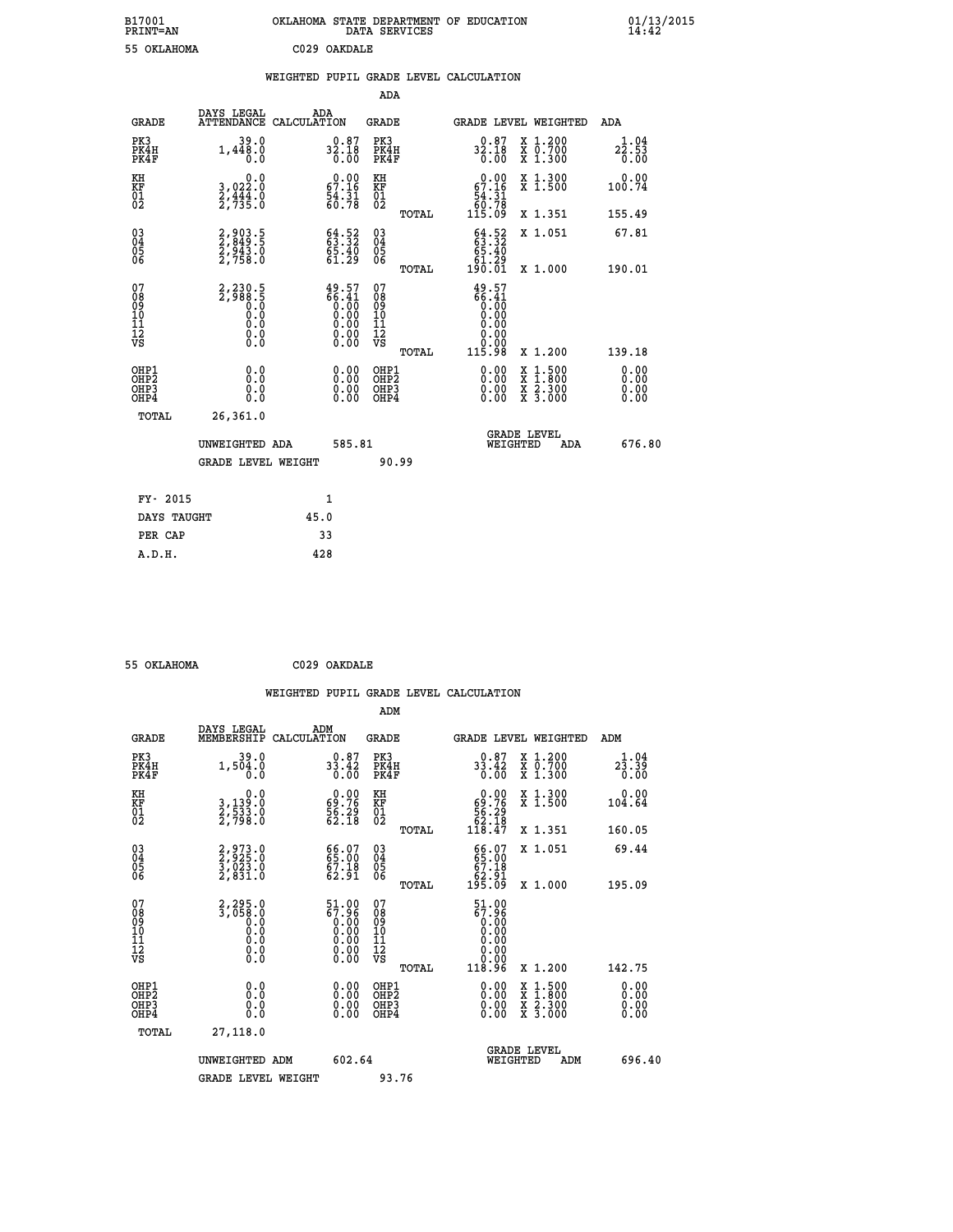| B17001<br><b>PRINT=AN</b> | OKLAHOMA STATE DEPARTMENT OF EDUCATION<br>DATA SERVICES |  | 01/13/2015 |
|---------------------------|---------------------------------------------------------|--|------------|
| 55 OKLAHOMA               | C074 CRUTCHO                                            |  |            |

|                                                                    |              |                                                                                 |      |                                                                                                        |                                        |       | WEIGHTED PUPIL GRADE LEVEL CALCULATION                                                 |                                                                                                                                      |                                                 |
|--------------------------------------------------------------------|--------------|---------------------------------------------------------------------------------|------|--------------------------------------------------------------------------------------------------------|----------------------------------------|-------|----------------------------------------------------------------------------------------|--------------------------------------------------------------------------------------------------------------------------------------|-------------------------------------------------|
|                                                                    |              |                                                                                 |      |                                                                                                        | <b>ADA</b>                             |       |                                                                                        |                                                                                                                                      |                                                 |
|                                                                    | <b>GRADE</b> | DAYS LEGAL<br>ATTENDANCE CALCULATION                                            | ADA  |                                                                                                        | GRADE                                  |       |                                                                                        | GRADE LEVEL WEIGHTED                                                                                                                 | ADA                                             |
| PK3<br>PK4H<br>PK4F                                                |              | 0.0<br>0.0<br>1,038.5                                                           |      | 0.00<br>0.00<br>25.33                                                                                  | PK3<br>PK4H<br>PK4F                    |       | 0.00<br>0.00<br>25.33                                                                  | X 1.200<br>X 0.700<br>X 1.300                                                                                                        | 0.00<br>0.00<br>32.93                           |
| KH<br><b>KF</b><br>01<br>02                                        |              | 0.0<br>2,335:0<br>1,578:0<br>1,953:0                                            |      | $\begin{smallmatrix} 0.00\\ 56.95\\ 38.49\\ 47.63\\ \end{smallmatrix}$                                 | KH<br>KF<br>01<br>02                   |       | 0.00<br>$\frac{56.95}{38.49}$<br>$\frac{47.63}{86.12}$                                 | X 1.300<br>X 1.500                                                                                                                   | 0.00<br>85.43                                   |
|                                                                    |              |                                                                                 |      |                                                                                                        |                                        | TOTAL |                                                                                        | X 1.351                                                                                                                              | 116.35                                          |
| $\begin{smallmatrix} 03 \\[-4pt] 04 \end{smallmatrix}$<br>05<br>06 |              | $1,940.5$<br>$1,108.5$<br>$\frac{1}{2}, \frac{0}{3}$ $\frac{0}{2}, \frac{0}{5}$ |      | $\frac{47.33}{27.04}$<br>31.90                                                                         | $^{03}_{04}$<br>$\frac{05}{06}$        |       | $\frac{47.33}{27.04}$<br>26.77                                                         | X 1.051                                                                                                                              | 49.74                                           |
|                                                                    |              |                                                                                 |      |                                                                                                        |                                        | TOTAL | 31.90<br>85.71                                                                         | X 1.000                                                                                                                              | 85.71                                           |
| 07<br>08<br>09<br>101<br>112<br>VS                                 |              | $\substack{1,521.5\\717.5\\0.0\\0.0$<br>0.0<br>$\S.$ $\S$                       |      | $\begin{smallmatrix} 37.11 \\ 17.50 \\ 0.00 \\ 0.00 \\ 0.00 \\ 0.00 \\ 0.00 \\ 0.00 \end{smallmatrix}$ | 07<br>08<br>09<br>11<br>11<br>12<br>VS |       | $\begin{smallmatrix} 37.11 \\ 17.50 \\ 0.00 \\ 0.00 \end{smallmatrix}$<br>0.00<br>0.00 |                                                                                                                                      |                                                 |
|                                                                    |              |                                                                                 |      |                                                                                                        |                                        | TOTAL | 54.61                                                                                  | X 1.200                                                                                                                              | 65.53                                           |
| OHP1<br>OHP <sub>2</sub><br>OHP3<br>OHP4                           |              | 38.0<br>0.0<br>0.0<br>0.0                                                       |      | $0.93$<br>$0.00$<br>0.00<br>0.00                                                                       | OHP1<br>OHP2<br>OHP3<br>OHP4           |       | 0.93<br>0.00<br>0.00                                                                   | $\begin{smallmatrix} \mathtt{X} & 1 & 500 \\ \mathtt{X} & 1 & 800 \\ \mathtt{X} & 2 & 300 \\ \mathtt{X} & 3 & 000 \end{smallmatrix}$ | $\frac{1}{0}$ : $\frac{40}{00}$<br>0.00<br>0.00 |
|                                                                    | <b>TOTAL</b> | 14,636.0                                                                        |      |                                                                                                        |                                        |       |                                                                                        |                                                                                                                                      |                                                 |
|                                                                    |              | UNWEIGHTED ADA                                                                  |      | 356.98                                                                                                 |                                        |       |                                                                                        | GRADE LEVEL<br>WEIGHTED<br><b>ADA</b>                                                                                                | 437.09                                          |
|                                                                    |              | <b>GRADE LEVEL WEIGHT</b>                                                       |      |                                                                                                        |                                        | 80.11 |                                                                                        |                                                                                                                                      |                                                 |
|                                                                    | FY- 2015     |                                                                                 |      | $\mathbf{1}$                                                                                           |                                        |       |                                                                                        |                                                                                                                                      |                                                 |
|                                                                    | DAYS TAUGHT  |                                                                                 | 41.0 |                                                                                                        |                                        |       |                                                                                        |                                                                                                                                      |                                                 |
|                                                                    | PER CAP      |                                                                                 |      | 0                                                                                                      |                                        |       |                                                                                        |                                                                                                                                      |                                                 |
|                                                                    | A.D.H.       |                                                                                 |      | $\mathbf{0}$                                                                                           |                                        |       |                                                                                        |                                                                                                                                      |                                                 |

 **55 OKLAHOMA C074 CRUTCHO**

 **WEIGHTED PUPIL GRADE LEVEL CALCULATION ADM DAYS LEGAL ADM GRADE MEMBERSHIP CALCULATION GRADE GRADE LEVEL WEIGHTED ADM**

| ىسمى                                                 | MEMBERSHIF CADCODAIION                                                                            |                                                                      | تتسمى                                               | GRADE DEVED WEIGHIED                                                                                           |                                          | בעת                                                                                                                                                                                                                                                                                              |
|------------------------------------------------------|---------------------------------------------------------------------------------------------------|----------------------------------------------------------------------|-----------------------------------------------------|----------------------------------------------------------------------------------------------------------------|------------------------------------------|--------------------------------------------------------------------------------------------------------------------------------------------------------------------------------------------------------------------------------------------------------------------------------------------------|
| PK3<br>PK4H<br>PK4F                                  | 0.000<br>1,094.0                                                                                  | $\begin{smallmatrix} 0.00\\ 0.00\\ 26.68 \end{smallmatrix}$          | PK3<br>PK4H<br>PK4F                                 | 0.00<br>26.68                                                                                                  | X 1.200<br>X 0.700<br>X 1.300            | $\begin{smallmatrix} 0.00\\ 0.00\\ 34.68 \end{smallmatrix}$                                                                                                                                                                                                                                      |
| KH<br>KF<br>01<br>02                                 | 0.0<br>2,440:0<br>1,649:0<br>2,035:0                                                              | $\begin{smallmatrix} 0.00\\ 59.51\\ 40.22\\ 49.63 \end{smallmatrix}$ | KH<br>KF<br>01<br>02                                | $\begin{smallmatrix} 0.00\\ 59.51\\ 40.22\\ 49.63\\ 89.85 \end{smallmatrix}$                                   | X 1.300<br>X 1.500                       | 0.00<br>89.27                                                                                                                                                                                                                                                                                    |
|                                                      |                                                                                                   |                                                                      | TOTAL                                               |                                                                                                                | X 1.351                                  | 121.39                                                                                                                                                                                                                                                                                           |
| 03<br>04<br>05<br>06                                 | 2,026.0<br>1,155.0<br>1,156.0<br>1,363.0                                                          | $\begin{smallmatrix} 49.41\ 28.17\ 28.20\ 33.24 \end{smallmatrix}$   | $\begin{array}{c} 03 \\ 04 \\ 05 \\ 06 \end{array}$ | $\begin{smallmatrix} 49.41\ 28.17\ 28.20\ 33.24\ 89.61\ \end{smallmatrix}$                                     | X 1.051                                  | 51.93                                                                                                                                                                                                                                                                                            |
|                                                      |                                                                                                   |                                                                      | TOTAL                                               |                                                                                                                | X 1.000                                  | 89.61                                                                                                                                                                                                                                                                                            |
| 07<br>08<br>09<br>101<br>11<br>12<br>VS              | $\begin{smallmatrix} 1.597.0\\ 762.0\\ 0.0\\ 0.0\\ 0.0\\ 0.0\\ 0.0\\ 0.0\\ 0.0 \end{smallmatrix}$ | $38.95$<br>$18.59$<br>$0.00$<br>$0.00$<br>$0.00$<br>$0.00$<br>$0.00$ | 07<br>08<br>09<br>01<br>11<br>11<br>12<br>VS        | $\begin{array}{c} 38.95 \\ 18.59 \\ 0.00 \\ 0.00 \\ 0.00 \\ 0.00 \\ 0.00 \\ 0.00 \\ 0.00 \\ 57.54 \end{array}$ |                                          |                                                                                                                                                                                                                                                                                                  |
|                                                      |                                                                                                   |                                                                      | TOTAL                                               |                                                                                                                | X 1.200                                  | 69.05                                                                                                                                                                                                                                                                                            |
| OHP1<br>OHP <sub>2</sub><br>OH <sub>P3</sub><br>OHP4 | 38.0<br>0.000                                                                                     | $\begin{smallmatrix} 0.93\ 0.00\ 0.00 \end{smallmatrix}$             | OHP1<br>OHP <sub>2</sub><br>OHP3<br>OHP4            | $\begin{smallmatrix} 0.93\ 0.00\ 0.00 \end{smallmatrix}$                                                       | X 1:500<br>X 1:800<br>X 2:300<br>X 3:000 | $\begin{smallmatrix} 1\  \  \, 0\  \  \, 0\  \  \, 0\  \  \, 0\  \  \, 0\  \  \, 0\  \  \, 0\  \  \, 0\  \  \, 0\  \  \, 0\  \  \, 0\  \  \, 0\  \  \, 0\  \  \, 0\  \  \, 0\  \  \, 0\  \  \, 0\  \  \, 0\  \  \, 0\  \  \, 0\  \  \, 0\  \  \, 0\  \  \, 0\  \  \, 0\  \  \, 0\  \  \, 0\  \ $ |
| TOTAL                                                | 15,315.0                                                                                          |                                                                      |                                                     |                                                                                                                |                                          |                                                                                                                                                                                                                                                                                                  |
|                                                      | UNWEIGHTED ADM                                                                                    | 373.53                                                               |                                                     | <b>GRADE LEVEL</b><br>WEIGHTED                                                                                 | ADM                                      | 457.33                                                                                                                                                                                                                                                                                           |
|                                                      | <b>GRADE LEVEL WEIGHT</b>                                                                         |                                                                      | 83.80                                               |                                                                                                                |                                          |                                                                                                                                                                                                                                                                                                  |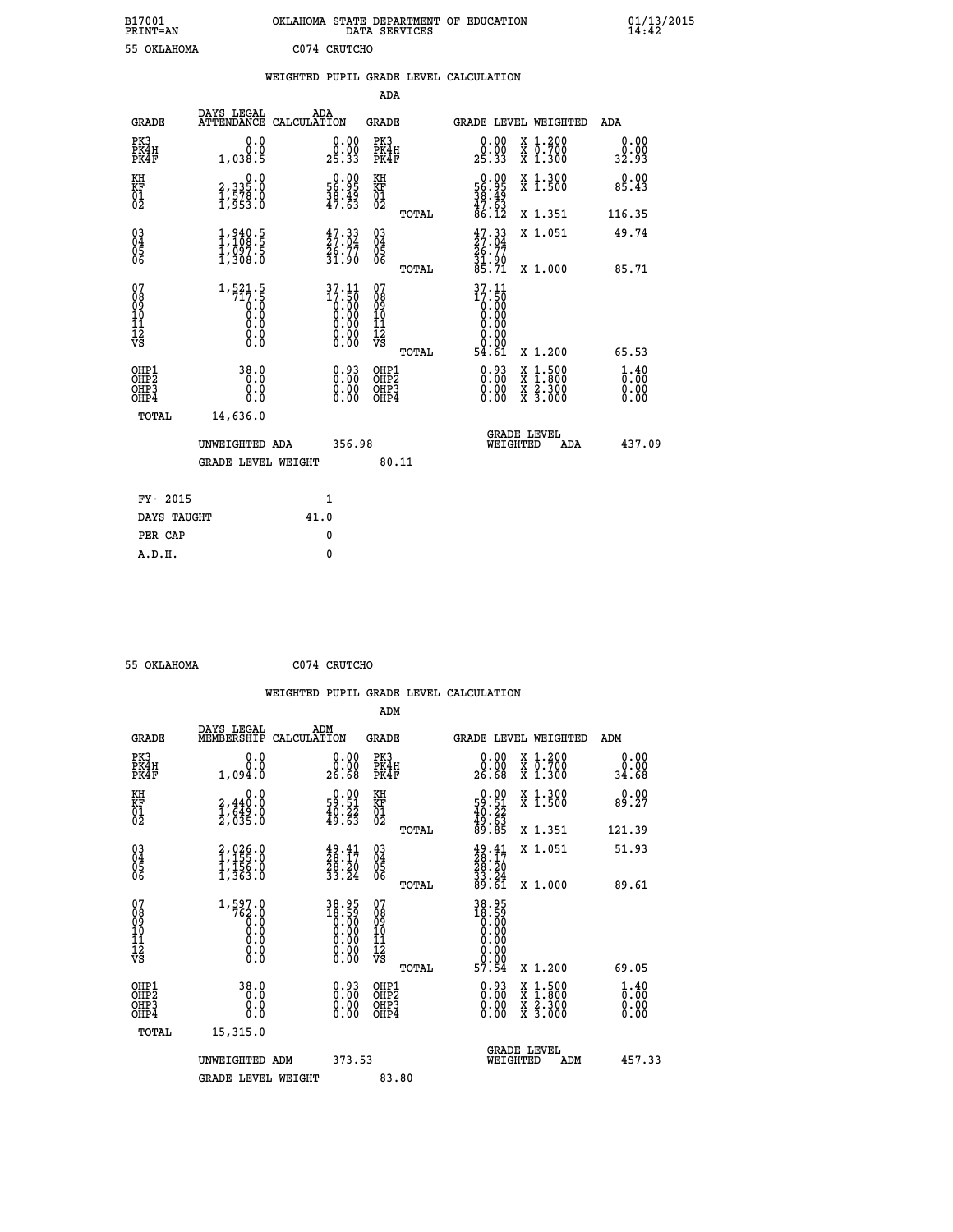|                                                    |                                                                            |                                                                                                                    | ADA                                    |       |                                                           |                                               |            |                              |
|----------------------------------------------------|----------------------------------------------------------------------------|--------------------------------------------------------------------------------------------------------------------|----------------------------------------|-------|-----------------------------------------------------------|-----------------------------------------------|------------|------------------------------|
| <b>GRADE</b>                                       | DAYS LEGAL<br><b>ATTENDANCE</b>                                            | ADA<br>CALCULATION                                                                                                 | GRADE                                  |       | GRADE LEVEL WEIGHTED                                      |                                               | <b>ADA</b> |                              |
| PK3<br>PK4H<br>PK4F                                | 0.0<br>0.0<br>0.0                                                          | 0.00<br>$\begin{smallmatrix} 0.00 \ 0.00 \end{smallmatrix}$                                                        | PK3<br>PK4H<br>PK4F                    |       | 0.00<br>0.00                                              | X 1.200<br>X 0.700<br>X 1.300                 |            | 0.00<br>0.00<br>0.00         |
| KH<br><b>KF</b><br>01<br>02                        | 0.0<br>$\begin{smallmatrix} 0.0 & 0 \ 0.0 & 0 \ 0.0 & 0 \end{smallmatrix}$ | $\begin{smallmatrix} 0.00\\ 0.00\\ 0.00\\ 0.00 \end{smallmatrix}$                                                  | KH<br>KF<br>01<br>02                   |       | 0.00                                                      | X 1.300<br>X 1.500                            |            | 0.00<br>0.00                 |
|                                                    |                                                                            |                                                                                                                    |                                        | TOTAL |                                                           | X 1.351                                       |            | 0.00                         |
| $\begin{matrix} 03 \\ 04 \\ 05 \\ 06 \end{matrix}$ | 0.0<br>ŏ:ŏ<br>3,635.5                                                      | $\begin{smallmatrix} 0.00\\ 0.00\\ 0.00\\ 95.67 \end{smallmatrix}$                                                 | 03<br>04<br>05<br>06                   |       | 0.00<br>00:00<br>95.67<br>95.67                           | X 1.051                                       |            | 0.00                         |
|                                                    |                                                                            |                                                                                                                    |                                        | TOTAL |                                                           | X 1.000                                       |            | 95.67                        |
| 07<br>08<br>09<br>101<br>11<br>12<br>VS            | $4,093.5$<br>3,493.5<br>0.0<br>0.0<br>0.0<br>$\S.$                         | $\begin{smallmatrix} 107.72\ 91.93\ 0.00\ 0.00\ 0.00\ 0.00\ 0.00\ 0.00\ 0.00\ 0.00\ 0.00\ 0.00\ \end{smallmatrix}$ | 07<br>08<br>09<br>11<br>11<br>12<br>VS | TOTAL | 107.72<br>86:18<br>0.00<br>0.00<br>0.00<br>0.00<br>199.65 | X 1.200                                       |            | 239.58                       |
| OHP1<br>OHP2<br>OHP3<br>OHP4                       | 0.0<br>0.0<br>0.0                                                          | 0.00<br>$0.00$<br>0.00                                                                                             | OHP1<br>OHP2<br>OHP3<br>OHP4           |       | 0.00<br>0.00<br>0.00                                      | $1.500$<br>$1.800$<br>X<br>X 2.300<br>X 3.000 |            | 0.00<br>0.00<br>0.00<br>0.00 |
| TOTAL                                              | 11,222.5                                                                   |                                                                                                                    |                                        |       |                                                           |                                               |            |                              |
|                                                    | UNWEIGHTED ADA                                                             | 295.32                                                                                                             |                                        |       |                                                           | <b>GRADE LEVEL</b><br>WEIGHTED                | ADA        | 335.25                       |
|                                                    | <b>GRADE LEVEL WEIGHT</b>                                                  |                                                                                                                    |                                        | 39.93 |                                                           |                                               |            |                              |
| FY- 2015                                           |                                                                            | $\mathbf{1}$                                                                                                       |                                        |       |                                                           |                                               |            |                              |
| DAYS TAUGHT                                        |                                                                            | 38.0                                                                                                               |                                        |       |                                                           |                                               |            |                              |
|                                                    |                                                                            |                                                                                                                    |                                        |       |                                                           |                                               |            |                              |

| 55 OKTAHOMA |  |
|-------------|--|
|             |  |
|             |  |

**PER CAP** 0  **A.D.H. 0**

## **55 OKLAHOMA E001 OKC CHARTER: INDEPENDENCE MS**

|                                                    |                                                                                                     |                                                                                                                    | ADM                                                 |       |                                                                                                                                                                                                                                                                                |                                          |                      |
|----------------------------------------------------|-----------------------------------------------------------------------------------------------------|--------------------------------------------------------------------------------------------------------------------|-----------------------------------------------------|-------|--------------------------------------------------------------------------------------------------------------------------------------------------------------------------------------------------------------------------------------------------------------------------------|------------------------------------------|----------------------|
| <b>GRADE</b>                                       | DAYS LEGAL<br>MEMBERSHIP                                                                            | ADM<br>CALCULATION                                                                                                 | <b>GRADE</b>                                        |       |                                                                                                                                                                                                                                                                                | GRADE LEVEL WEIGHTED                     | ADM                  |
| PK3<br>PK4H<br>PK4F                                | 0.0<br>0.000                                                                                        | $\begin{smallmatrix} 0.00 \ 0.00 \ 0.00 \end{smallmatrix}$                                                         | PK3<br>PK4H<br>PK4F                                 |       | $\begin{smallmatrix} 0.00 \\ 0.00 \\ 0.00 \end{smallmatrix}$                                                                                                                                                                                                                   | X 1.200<br>X 0.700<br>X 1.300            | 0.00<br>0.00<br>0.00 |
| KH<br>KF<br>01<br>02                               | 0.0<br>$\begin{smallmatrix} 0.0 & 0 \ 0.0 & 0 \ 0.0 & 0 \end{smallmatrix}$                          | $\begin{smallmatrix} 0.00 \ 0.00 \ 0.00 \ 0.00 \end{smallmatrix}$                                                  | KH<br>KF<br>01<br>02                                |       | $\begin{smallmatrix} 0.00 \ 0.00 \ 0.00 \ 0.00 \ 0.00 \ 0.00 \end{smallmatrix}$                                                                                                                                                                                                | X 1.300<br>X 1.500                       | 0.00<br>0.00         |
|                                                    |                                                                                                     |                                                                                                                    |                                                     | TOTAL |                                                                                                                                                                                                                                                                                | X 1.351                                  | 0.00                 |
| $\begin{matrix} 03 \\ 04 \\ 05 \\ 06 \end{matrix}$ | 0.0<br>0.0<br>3,721.0                                                                               | $\begin{smallmatrix} 0.00\\ 0.00\\ 0.00\\ 0.00\\ 7.92 \end{smallmatrix}$                                           | $\begin{array}{c} 03 \\ 04 \\ 05 \\ 06 \end{array}$ |       | $0.00\n0.00\n97.92\n97.92$                                                                                                                                                                                                                                                     | X 1.051                                  | 0.00                 |
|                                                    |                                                                                                     |                                                                                                                    |                                                     | TOTAL |                                                                                                                                                                                                                                                                                | X 1.000                                  | 97.92                |
| 07<br>08<br>09<br>10<br>11<br>11<br>12<br>VS       | $\begin{smallmatrix} 4,169.0\\ 3,570.0\\ 0.0\\ 0.0\\ 0.0\\ 0.0\\ 0.0\\ 0.0\\ 0.0 \end{smallmatrix}$ | $\begin{smallmatrix} 109.71\ 93.95\ 0.00\ 0.00\ 0.00\ 0.00\ 0.00\ 0.00\ 0.00\ 0.00\ 0.00\ 0.00\ \end{smallmatrix}$ | 07<br>08<br>09<br>01<br>11<br>11<br>12<br>VS        | TOTAL | 109.71<br>93.95<br>0.00<br>0.00<br>0.00<br>$\begin{array}{c} 0.00 \\ -0.00 \\ 203.66 \end{array}$                                                                                                                                                                              | X 1.200                                  | 244.39               |
| OHP1<br>OHP2<br>OH <sub>P3</sub><br>OHP4           | 0.0<br>0.000                                                                                        | $\begin{smallmatrix} 0.00 \ 0.00 \ 0.00 \ 0.00 \end{smallmatrix}$                                                  | OHP1<br>OHP2<br>OHP3<br>OHP4                        |       | $\begin{smallmatrix} 0.00 & 0.00 & 0.00 & 0.00 & 0.00 & 0.00 & 0.00 & 0.00 & 0.00 & 0.00 & 0.00 & 0.00 & 0.00 & 0.00 & 0.00 & 0.00 & 0.00 & 0.00 & 0.00 & 0.00 & 0.00 & 0.00 & 0.00 & 0.00 & 0.00 & 0.00 & 0.00 & 0.00 & 0.00 & 0.00 & 0.00 & 0.00 & 0.00 & 0.00 & 0.00 & 0.0$ | X 1:500<br>X 1:800<br>X 2:300<br>X 3:000 | 0.00<br>0.00<br>0.00 |
| TOTAL                                              | 11,460.0                                                                                            |                                                                                                                    |                                                     |       |                                                                                                                                                                                                                                                                                |                                          |                      |
|                                                    | UNWEIGHTED ADM                                                                                      | 301.58                                                                                                             |                                                     |       | WEIGHTED                                                                                                                                                                                                                                                                       | <b>GRADE LEVEL</b><br>ADM                | 342.31               |
|                                                    | <b>GRADE LEVEL WEIGHT</b>                                                                           |                                                                                                                    | 40.73                                               |       |                                                                                                                                                                                                                                                                                |                                          |                      |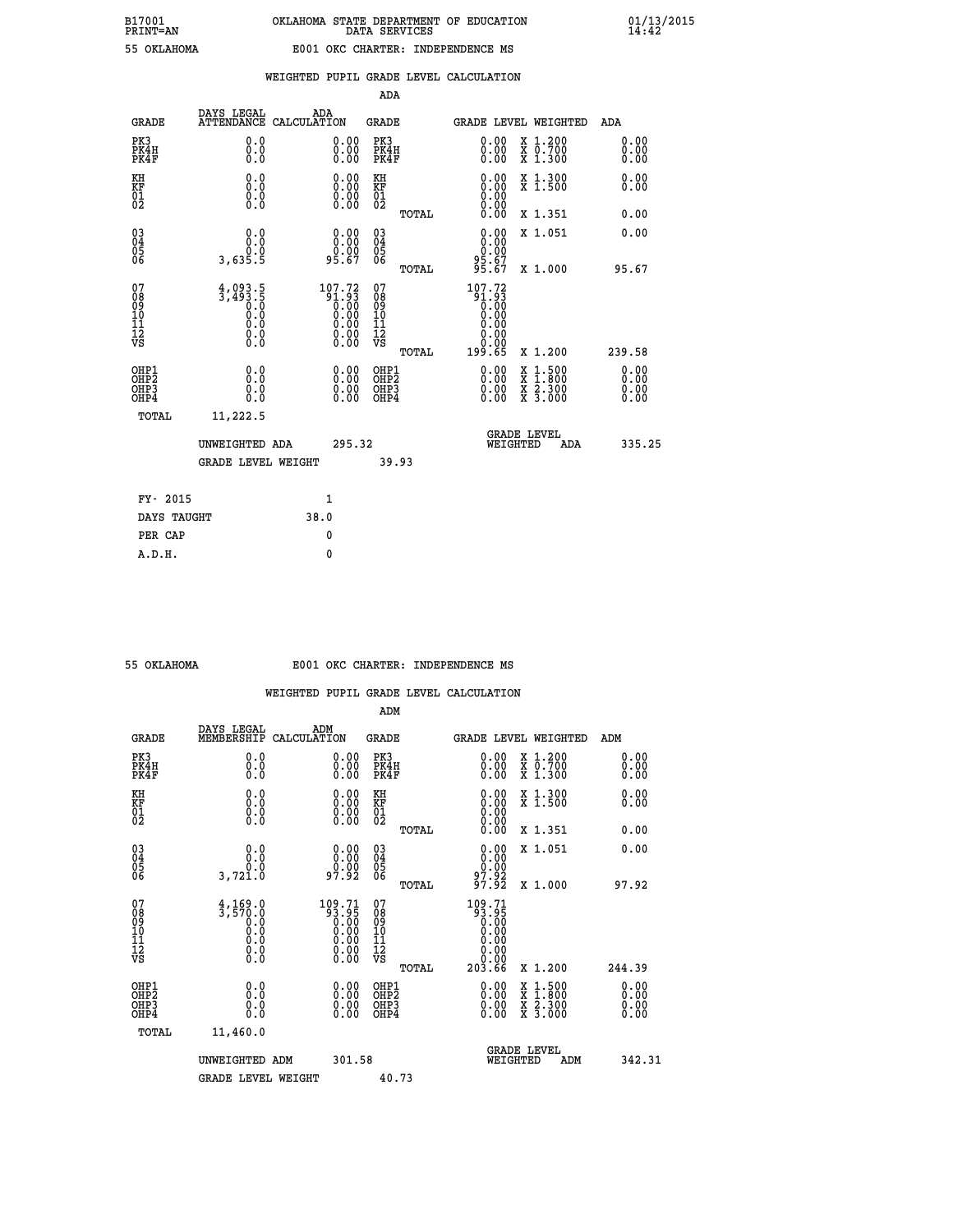| OKT.AHOMA |
|-----------|

### **WEIGHTED PUPIL GRADE LEVEL CALCULATION**

|                                                                    |                                                                                                       |                                                                |        | ADA                                     |       |                                                                         |                                                                                                                                              |                              |
|--------------------------------------------------------------------|-------------------------------------------------------------------------------------------------------|----------------------------------------------------------------|--------|-----------------------------------------|-------|-------------------------------------------------------------------------|----------------------------------------------------------------------------------------------------------------------------------------------|------------------------------|
| <b>GRADE</b>                                                       | DAYS LEGAL                                                                                            | ADA<br>ATTENDANCE CALCULATION                                  |        | <b>GRADE</b>                            |       | GRADE LEVEL WEIGHTED                                                    |                                                                                                                                              | ADA                          |
| PK3<br>PK4H<br>PK4F                                                | 0.0<br>0.0<br>0.0                                                                                     | 0.00<br>$\begin{smallmatrix} 0.00 \ 0.00 \end{smallmatrix}$    |        | PK3<br>PK4H<br>PK4F                     |       | 0.00<br>0.00                                                            | X 1.200<br>X 0.700<br>X 1.300                                                                                                                | 0.00<br>0.00<br>0.00         |
| KH<br>KF<br>01<br>02                                               | 0.0<br>0.0<br>$\S.$                                                                                   | 0.0000<br>0.00                                                 |        | KH<br>KF<br>01<br>02                    |       | 0.00                                                                    | X 1.300<br>X 1.500                                                                                                                           | 0.00<br>0.00                 |
|                                                                    |                                                                                                       |                                                                |        |                                         | TOTAL | 0.00                                                                    | X 1.351                                                                                                                                      | 0.00                         |
| $\begin{smallmatrix} 03 \\[-4pt] 04 \end{smallmatrix}$<br>Ŏ5<br>06 | $392.0$<br>$266.0$<br>483.5<br>944.0                                                                  | $\begin{array}{r} 10.05 \\ 6.82 \\ 12.40 \\ 24.21 \end{array}$ |        | $\substack{03 \\ 04}$<br>Ŏ5<br>06       |       | $10.05$<br>$6.82$<br>$12.40$<br>$\frac{7}{4}$ : $\frac{21}{43}$         | X 1.051                                                                                                                                      | 10.56                        |
|                                                                    |                                                                                                       |                                                                |        |                                         | TOTAL |                                                                         | X 1.000                                                                                                                                      | 43.43                        |
| 07<br>08<br>09<br>101<br>11<br>12<br>VS                            | $\begin{smallmatrix} 1,154.5\\ 913.0\\ 2,056.0\\ 2,838.0\\ 2,418.5\\ 2,613.5\\ 0.0 \end{smallmatrix}$ | 29.60<br>23.41<br>52.72<br>72.77<br>72.01<br>67.01<br>67.01    |        | 07<br>08<br>09<br>101<br>11<br>12<br>VS |       | 29.60<br>23.41<br>52.72<br>72.77<br>72.01<br>$6\overline{7.01}$<br>0.00 |                                                                                                                                              |                              |
|                                                                    |                                                                                                       |                                                                |        |                                         | TOTAL | 307.52                                                                  | X 1.200                                                                                                                                      | 369.02                       |
| OHP1<br>OHP <sub>2</sub><br>OH <sub>P3</sub><br>OHP4               | 0.0<br>0.0<br>0.0                                                                                     | 0.00<br>$\begin{smallmatrix} 0.00 \ 0.00 \end{smallmatrix}$    |        | OHP1<br>OHP2<br>OHP <sub>3</sub>        |       | 0.00<br>0.00                                                            | $\begin{smallmatrix} \mathtt{X} & 1\cdot500 \\ \mathtt{X} & 1\cdot800 \\ \mathtt{X} & 2\cdot300 \\ \mathtt{X} & 3\cdot000 \end{smallmatrix}$ | 0.00<br>0.00<br>0.00<br>0.00 |
| TOTAL                                                              | 14,079.0                                                                                              |                                                                |        |                                         |       |                                                                         |                                                                                                                                              |                              |
|                                                                    | UNWEIGHTED ADA                                                                                        |                                                                | 361.00 |                                         |       | WEIGHTED                                                                | <b>GRADE LEVEL</b><br>ADA                                                                                                                    | 423.01                       |
|                                                                    | <b>GRADE LEVEL WEIGHT</b>                                                                             |                                                                |        | 62.01                                   |       |                                                                         |                                                                                                                                              |                              |
| FY- 2015                                                           |                                                                                                       | 1                                                              |        |                                         |       |                                                                         |                                                                                                                                              |                              |
| DAYS TAUGHT                                                        |                                                                                                       | 39.0                                                           |        |                                         |       |                                                                         |                                                                                                                                              |                              |
| PER CAP                                                            |                                                                                                       | 33                                                             |        |                                         |       |                                                                         |                                                                                                                                              |                              |

| OKLAHOMA |
|----------|
|          |

 **A.D.H. 361**

#### **55 OKLAHOMA E002 OKC CHARTER: SEEWORTH ACADEMY**

|                                                    |                                                                                                              |                                                                      | ADM                                                 |       |                                                                                                       |                                          |                      |
|----------------------------------------------------|--------------------------------------------------------------------------------------------------------------|----------------------------------------------------------------------|-----------------------------------------------------|-------|-------------------------------------------------------------------------------------------------------|------------------------------------------|----------------------|
| <b>GRADE</b>                                       | DAYS LEGAL<br>MEMBERSHIP                                                                                     | ADM<br>CALCULATION                                                   | <b>GRADE</b>                                        |       |                                                                                                       | GRADE LEVEL WEIGHTED                     | ADM                  |
| PK3<br>PK4H<br>PK4F                                | 0.0<br>0.0<br>0.0                                                                                            | 0.00<br>$\begin{smallmatrix} 0.00 \ 0.00 \end{smallmatrix}$          | PK3<br>PK4H<br>PK4F                                 |       | $\begin{smallmatrix} 0.00 \\ 0.00 \\ 0.00 \end{smallmatrix}$                                          | X 1.200<br>X 0.700<br>X 1.300            | 0.00<br>0.00<br>0.00 |
| KH<br>KF<br>01<br>02                               | 0.0<br>0.0<br>$\S.$                                                                                          | $\begin{smallmatrix} 0.00 \ 0.00 \ 0.00 \ 0.00 \end{smallmatrix}$    | KH<br>KF<br>01<br>02                                |       | $0.00$<br>$0.00$<br>$0.00$                                                                            | X 1.300<br>X 1.500                       | 0.00<br>0.00         |
|                                                    |                                                                                                              |                                                                      |                                                     | TOTAL | 0.00                                                                                                  | X 1.351                                  | 0.00                 |
| $\begin{matrix} 03 \\ 04 \\ 05 \\ 06 \end{matrix}$ | $\begin{smallmatrix} 4 & 0 & 2 & 0 \\ 2 & 7 & 2 & 0 \\ 4 & 9 & 7 & 0 \\ 1 & 0 & 5 & 6 & 0 \end{smallmatrix}$ | $\begin{array}{r} 10.31 \\ 6.97 \\ 12.74 \\ 27.08 \end{array}$       | $\begin{array}{c} 03 \\ 04 \\ 05 \\ 06 \end{array}$ |       | $\begin{array}{r} 10 \cdot 31 \\ 6 \cdot 97 \\ 12 \cdot 74 \\ 27 \cdot 08 \\ 46 \cdot 79 \end{array}$ | X 1.051                                  | 10.84                |
|                                                    |                                                                                                              |                                                                      |                                                     | TOTAL |                                                                                                       | X 1.000                                  | 46.79                |
| 07<br>08<br>09<br>101<br>11<br>12<br>VS            | $1,389.0$<br>$2,498.0$<br>$3,086.0$<br>$2,969.0$<br>$3,584.0$<br>$0.0$                                       | 35.62<br>27.38<br>64.05<br>64.05<br>79.13<br>76.13<br>91.90<br>91.90 | 07<br>08<br>09<br>11<br>11<br>12<br>VS              |       | 35.62<br>27.38<br>64.05<br>64.05<br>79.13<br>76.13<br>91.90                                           |                                          |                      |
|                                                    |                                                                                                              |                                                                      |                                                     | TOTAL | 374.21                                                                                                | X 1.200                                  | 449.05               |
| OHP1<br>OHP2<br>OH <sub>P3</sub><br>OHP4           | 0.0<br>$\begin{smallmatrix} 0.0 & 0 \ 0.0 & 0 \end{smallmatrix}$                                             | $\begin{smallmatrix} 0.00 \ 0.00 \ 0.00 \ 0.00 \end{smallmatrix}$    | OHP1<br>OHP2<br>OHP <sub>3</sub>                    |       | $0.00$<br>$0.00$<br>0.00                                                                              | X 1:500<br>X 1:800<br>X 2:300<br>X 3:000 | 0.00<br>0.00<br>0.00 |
| TOTAL                                              | 16,821.0                                                                                                     |                                                                      |                                                     |       |                                                                                                       |                                          |                      |
|                                                    | UNWEIGHTED ADM                                                                                               | 431.31                                                               |                                                     |       | WEIGHTED                                                                                              | <b>GRADE LEVEL</b><br>ADM                | 506.68               |
|                                                    | <b>GRADE LEVEL WEIGHT</b>                                                                                    |                                                                      | 75.37                                               |       |                                                                                                       |                                          |                      |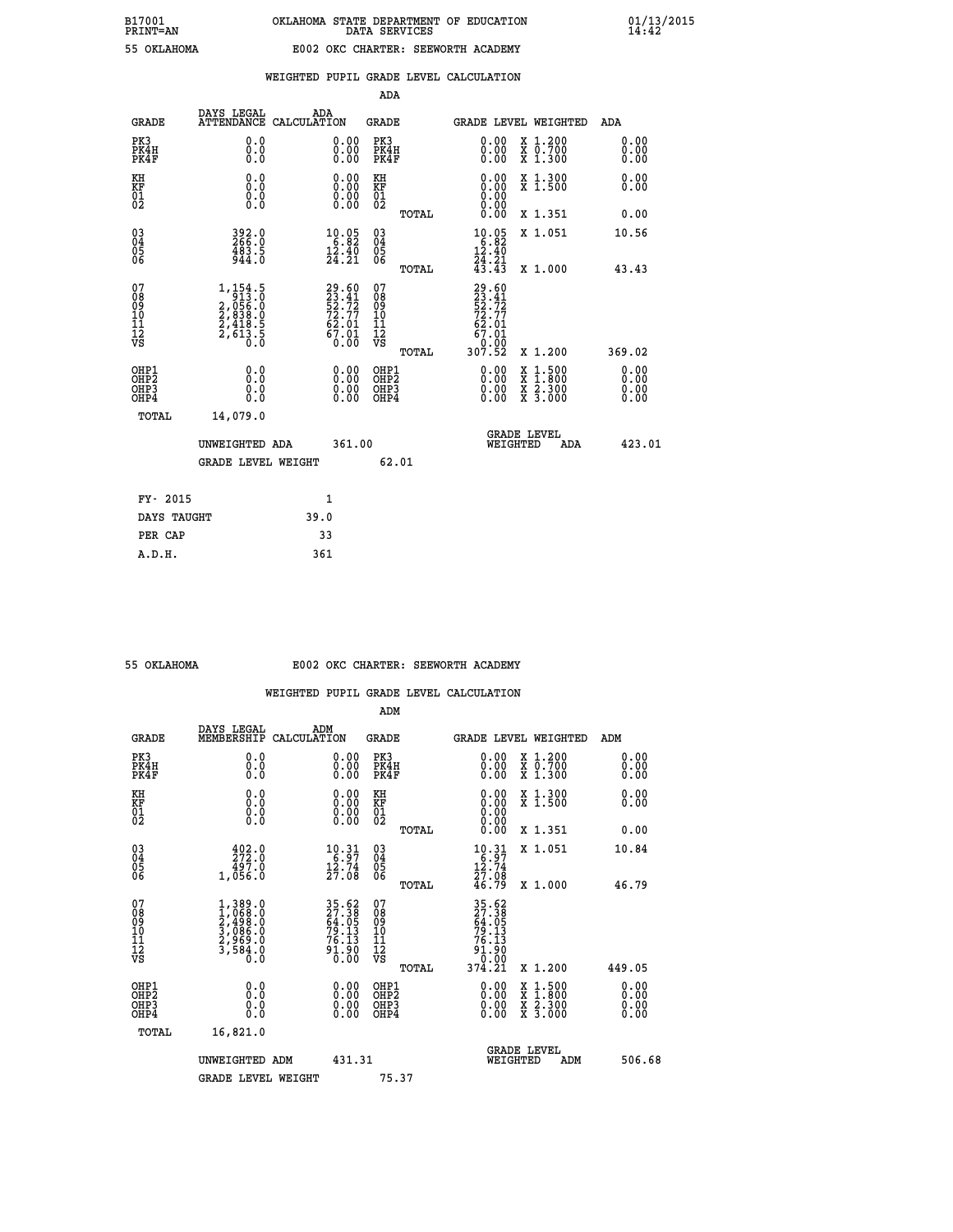|  |  | WEIGHTED PUPIL GRADE LEVEL CALCULATION |
|--|--|----------------------------------------|
|  |  |                                        |

|                                                    |                                                                                 |                    |                                                                                               | ADA                                                |       |                                                                             |        |                                                                  |                              |
|----------------------------------------------------|---------------------------------------------------------------------------------|--------------------|-----------------------------------------------------------------------------------------------|----------------------------------------------------|-------|-----------------------------------------------------------------------------|--------|------------------------------------------------------------------|------------------------------|
| <b>GRADE</b>                                       | DAYS LEGAL<br><b>ATTENDANCE</b>                                                 | ADA<br>CALCULATION |                                                                                               | GRADE                                              |       |                                                                             |        | GRADE LEVEL WEIGHTED                                             | <b>ADA</b>                   |
| PK3<br>PK4H<br>PK4F                                | 0.0<br>0.0<br>824.0                                                             |                    | 0.00<br>0.00<br>19.62                                                                         | PK3<br>PK4H<br>PK4F                                |       | 0.00<br>ةْ:ةْ<br>19:62                                                      |        | X 1.200<br>X 0.700<br>X 1.300                                    | 0.00<br>0.00<br>25.51        |
| KH<br><b>KF</b><br>01<br>02                        | 0.0<br>$\frac{1}{2}, \frac{738}{467}$ . 5<br>$\frac{2}{7}, \frac{467}{783}$ . 5 |                    | $\begin{smallmatrix} &0.00\\ 41.38\\ 58.75\\ 66.26 \end{smallmatrix}$                         | KH<br>KF<br>01<br>02                               |       | $\begin{smallmatrix}&&0.00\\41.38\\58.75\\66.26\\125.01\end{smallmatrix}$   |        | X 1.300<br>X 1.500                                               | 0.00<br>62.07                |
|                                                    |                                                                                 |                    |                                                                                               |                                                    | TOTAL |                                                                             |        | X 1.351                                                          | 168.89                       |
| $\begin{matrix} 03 \\ 04 \\ 05 \\ 06 \end{matrix}$ | $\begin{smallmatrix} 1,900.5\\ 1,852.0\\ 1,810.0\\ 0.0 \end{smallmatrix}$       |                    | $45.25$<br>$44.10$<br>$\frac{43.10}{0.00}$                                                    | $\begin{matrix} 03 \\ 04 \\ 05 \\ 06 \end{matrix}$ |       | $45.25$<br>$44.10$<br>$\begin{array}{c} 43.10 \\ 0.00 \\ 87.20 \end{array}$ |        | X 1.051                                                          | 47.56                        |
|                                                    |                                                                                 |                    |                                                                                               |                                                    | TOTAL |                                                                             |        | X 1.000                                                          | 87.20                        |
| 07<br>08<br>09<br>101<br>11<br>12<br>VS            | $\S.$ $\S$                                                                      |                    | $\begin{smallmatrix} 0.00\ 0.00\ 0.00\ 0.00\ 0.00\ 0.00\ 0.00\ 0.00\ 0.00\ \end{smallmatrix}$ | 07<br>08<br>09<br>11<br>11<br>12<br>VS             |       | 0.00<br>0.00<br>0.00<br>0.00                                                |        |                                                                  |                              |
|                                                    |                                                                                 |                    |                                                                                               |                                                    | TOTAL | 0.00                                                                        |        | X 1.200                                                          | 0.00                         |
| OHP1<br>OHP2<br>OHP3<br>OHP4                       | 0.0<br>0.0<br>0.0                                                               |                    | 0.00<br>$0.00$<br>0.00                                                                        | OHP1<br>OHP2<br>OHP3<br>OHP4                       |       | $0.00$<br>$0.00$<br>0.00                                                    | X<br>X | $1.500$<br>$1.800$<br>$\frac{\ddot{x}}{x}$ $\frac{5.300}{3.000}$ | 0.00<br>0.00<br>0.00<br>0.00 |
| TOTAL                                              | 13,375.0                                                                        |                    |                                                                                               |                                                    |       |                                                                             |        |                                                                  |                              |
|                                                    | UNWEIGHTED ADA                                                                  |                    | 318.46                                                                                        |                                                    |       | WEIGHTED                                                                    |        | <b>GRADE LEVEL</b><br>ADA                                        | 391.23                       |
|                                                    | <b>GRADE LEVEL WEIGHT</b>                                                       |                    |                                                                                               |                                                    | 72.77 |                                                                             |        |                                                                  |                              |
| FY- 2015                                           |                                                                                 |                    | $\mathbf{1}$                                                                                  |                                                    |       |                                                                             |        |                                                                  |                              |
| DAYS TAUGHT                                        |                                                                                 | 42.0               |                                                                                               |                                                    |       |                                                                             |        |                                                                  |                              |
|                                                    |                                                                                 |                    |                                                                                               |                                                    |       |                                                                             |        |                                                                  |                              |

| 55 OKTAHOMA |  |  |
|-------------|--|--|
|             |  |  |
|             |  |  |

 **PER CAP 0 A.D.H. 0**

# **55 OKLAHOMA E003 OKC CHARTER: HUPFELD/W VILLAGE**

|                                          |                                                                                                   |                                                                                               | ADM                                                 |       |                                                                             |                                          |                              |
|------------------------------------------|---------------------------------------------------------------------------------------------------|-----------------------------------------------------------------------------------------------|-----------------------------------------------------|-------|-----------------------------------------------------------------------------|------------------------------------------|------------------------------|
| <b>GRADE</b>                             | DAYS LEGAL<br>MEMBERSHIP                                                                          | ADM<br>CALCULATION                                                                            | <b>GRADE</b>                                        |       |                                                                             | GRADE LEVEL WEIGHTED                     | ADM                          |
| PK3<br>PK4H<br>PK4F                      | 0.0<br>ŏ:ŏ<br>0:08                                                                                | $\begin{smallmatrix} 0.00\\ 0.00\\ 19.98 \end{smallmatrix}$                                   | PK3<br>PK4H<br>PK4F                                 |       | $\begin{smallmatrix} 0.00\\ 0.00\\ 19.98 \end{smallmatrix}$                 | X 1.200<br>X 0.700<br>X 1.300            | 0.00<br>_ŏ:ŏŏ<br>25:97       |
| KH<br>KF<br>01<br>02                     | 0.0<br>$\frac{1}{2}, \frac{810}{549}$ .0<br>2,850.0                                               | $\begin{smallmatrix} 0.00\\ 43.10\\ 60.69\\ 67.86 \end{smallmatrix}$                          | KH<br>KF<br>01<br>02                                |       | $\begin{smallmatrix} &0.00\ 43.10\ 60.69\ 67.86\ 128.55\ \end{smallmatrix}$ | X 1.300<br>X 1.500                       | 0.00<br>64.65                |
|                                          |                                                                                                   |                                                                                               |                                                     | TOTAL |                                                                             | X 1.351                                  | 173.67                       |
| 03<br>04<br>05<br>06                     | $\frac{1}{1}, \frac{9}{9} \frac{21}{11} \cdot \frac{0}{9}$<br>1,844.0<br>0.0                      | $45.74$<br>$45.50$<br>43.90<br>0.00                                                           | $\begin{array}{c} 03 \\ 04 \\ 05 \\ 06 \end{array}$ |       | $45.74$<br>$43.90$<br>$0.00$<br>$89.40$                                     | X 1.051                                  | 48.07                        |
|                                          |                                                                                                   |                                                                                               |                                                     | TOTAL |                                                                             | X 1.000                                  | 89.40                        |
| 07<br>08<br>09<br>101<br>112<br>VS       | $\begin{smallmatrix} 0.0 & 0 \ 0.0 & 0 \ 0.0 & 0 \ 0.0 & 0 \ 0.0 & 0 \ 0.0 & 0 \end{smallmatrix}$ | $\begin{smallmatrix} 0.00\ 0.00\ 0.00\ 0.00\ 0.00\ 0.00\ 0.00\ 0.00\ 0.00\ \end{smallmatrix}$ | 07<br>08<br>09<br>11<br>11<br>12<br>VS              |       | 0.00<br>$0.00$<br>0.00<br>0.00<br>0.00                                      |                                          |                              |
|                                          |                                                                                                   |                                                                                               |                                                     | TOTAL | 0.00                                                                        | X 1.200                                  | 0.00                         |
| OHP1<br>OHP2<br>OHP <sub>3</sub><br>OHP4 | 0.0<br>0.000                                                                                      |                                                                                               | OHP1<br>OHP2<br>OHP <sub>3</sub>                    |       | $0.00$<br>$0.00$<br>0.00                                                    | X 1:500<br>X 1:800<br>X 2:300<br>X 3:000 | 0.00<br>Ŏ.ŎŎ<br>Q.QQ<br>0.00 |
| TOTAL                                    | 13,724.0                                                                                          |                                                                                               |                                                     |       |                                                                             |                                          |                              |
|                                          | UNWEIGHTED ADM                                                                                    | 326.77                                                                                        |                                                     |       |                                                                             | GRADE LEVEL<br>WEIGHTED<br>ADM           | 401.76                       |
|                                          | <b>GRADE LEVEL WEIGHT</b>                                                                         |                                                                                               | 74.99                                               |       |                                                                             |                                          |                              |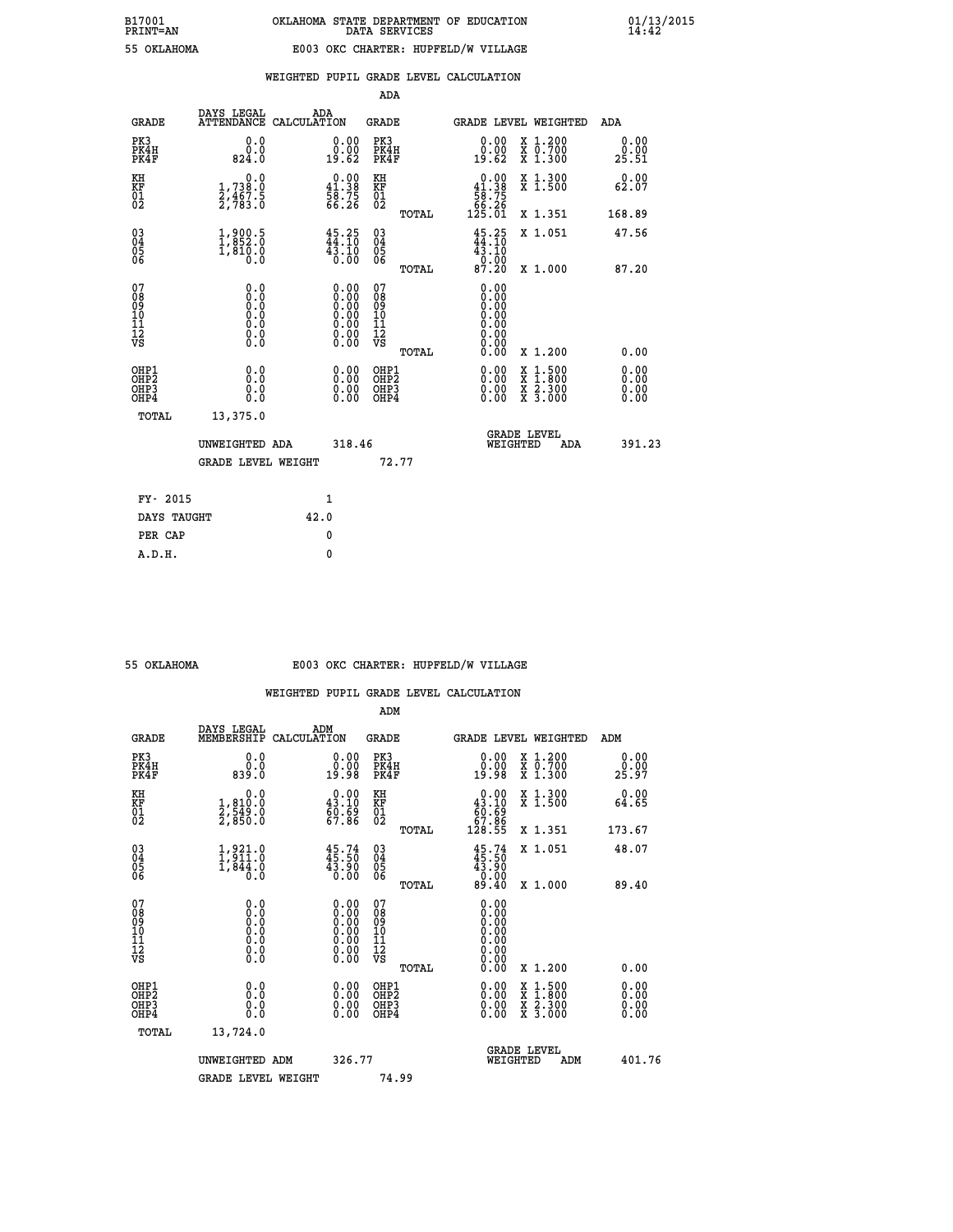|  |  | WEIGHTED PUPIL GRADE LEVEL CALCULATION |
|--|--|----------------------------------------|
|  |  |                                        |

|                                                                    |                                                                       |                    |                                                                    | ADA                                    |       |                                                                                                                                                                                                                                                     |                                          |                               |
|--------------------------------------------------------------------|-----------------------------------------------------------------------|--------------------|--------------------------------------------------------------------|----------------------------------------|-------|-----------------------------------------------------------------------------------------------------------------------------------------------------------------------------------------------------------------------------------------------------|------------------------------------------|-------------------------------|
| <b>GRADE</b>                                                       | DAYS LEGAL<br><b>ATTENDANCE</b>                                       | ADA<br>CALCULATION |                                                                    | <b>GRADE</b>                           |       | <b>GRADE LEVEL WEIGHTED</b>                                                                                                                                                                                                                         |                                          | ADA                           |
| PK3<br>PK4H<br>PK4F                                                | 0.0<br>0.0<br>Ō.Ō                                                     |                    | 0.00<br>$\begin{smallmatrix} 0.00 \ 0.00 \end{smallmatrix}$        | PK3<br>PK4H<br>PK4F                    |       | $\begin{smallmatrix} 0.00 \\ 0.00 \\ 0.00 \end{smallmatrix}$                                                                                                                                                                                        | X 1.200<br>X 0.700<br>X 1.300            | 0.00<br>0.00<br>0.00          |
| KH<br>KF<br>01<br>02                                               | 0.0<br>0.0<br>$\S.$                                                   |                    | 0.0000<br>$\begin{smallmatrix} 0.00 \\ 0.00 \end{smallmatrix}$     | KH<br>KF<br>01<br>02                   |       | 0.00                                                                                                                                                                                                                                                | X 1.300<br>X 1.500                       | 0.00<br>0.00                  |
|                                                                    |                                                                       |                    |                                                                    |                                        | TOTAL | 0.00                                                                                                                                                                                                                                                | X 1.351                                  | 0.00                          |
| $\begin{smallmatrix} 03 \\[-4pt] 04 \end{smallmatrix}$<br>Ŏ5<br>06 | 0.0<br>3,856.0                                                        |                    | $\begin{smallmatrix} 0.00\\ 0.00\\ 0.00\\ 78.69 \end{smallmatrix}$ | $\substack{03 \\ 04}$<br>Ŏ5<br>06      |       | 0.00<br>$\begin{smallmatrix} 0.000 0.000 0.000 0.000 0.000 0.000 0.000 0.000 0.000 0.000 0.000 0.000 0.000 0.000 0.000 0.000 0.000 0.000 0.000 0.000 0.000 0.000 0.000 0.000 0.000 0.000 0.000 0.000 0.000 0.000 0.000 0.000 0.000 0.000 0.000 0.0$ | X 1.051                                  | 0.00                          |
|                                                                    |                                                                       |                    |                                                                    |                                        | TOTAL |                                                                                                                                                                                                                                                     | X 1.000                                  | 78.69                         |
| 07<br>08<br>09<br>101<br>11<br>12<br>VS                            | 3,763.5<br>3,976.5<br>3,414.5<br>3,329.5<br>2,531.0<br>2,774.0<br>0.0 |                    | 76.81<br>81.15<br>69.68<br>67.95<br>67.65<br>56.61<br>56.61        | 07<br>08<br>09<br>11<br>11<br>12<br>VS |       | 76.81<br>81.15<br>69.68<br>67.95<br>51.65<br>$\frac{56.61}{0.00}$                                                                                                                                                                                   |                                          |                               |
|                                                                    |                                                                       |                    |                                                                    |                                        | TOTAL | 403.85                                                                                                                                                                                                                                              | X 1.200                                  | 484.62                        |
| OHP1<br>OHP <sub>2</sub><br>OH <sub>P3</sub><br>OHP4               | 0.0<br>0.0<br>0.0                                                     |                    | 0.00<br>$\begin{smallmatrix} 0.00 \ 0.00 \end{smallmatrix}$        | OHP1<br>OHP2<br>OHP <sub>3</sub>       |       | 0.00<br>0.00                                                                                                                                                                                                                                        | X 1:500<br>X 1:800<br>X 2:300<br>X 3:000 | 0.00<br>Ō. ŌŌ<br>0.00<br>0.00 |
| TOTAL                                                              | 23,645.0                                                              |                    |                                                                    |                                        |       |                                                                                                                                                                                                                                                     |                                          |                               |
|                                                                    | UNWEIGHTED ADA                                                        |                    | 482.54                                                             |                                        |       | WEIGHTED                                                                                                                                                                                                                                            | <b>GRADE LEVEL</b><br>ADA                | 563.31                        |
|                                                                    | <b>GRADE LEVEL WEIGHT</b>                                             |                    |                                                                    |                                        | 80.77 |                                                                                                                                                                                                                                                     |                                          |                               |
| FY- 2015                                                           |                                                                       |                    | 1                                                                  |                                        |       |                                                                                                                                                                                                                                                     |                                          |                               |
| DAYS TAUGHT                                                        |                                                                       | 49.0               |                                                                    |                                        |       |                                                                                                                                                                                                                                                     |                                          |                               |
| PER CAP                                                            |                                                                       |                    | 0                                                                  |                                        |       |                                                                                                                                                                                                                                                     |                                          |                               |

### **55 OKLAHOMA E005 OKC CHARTER: DOVE SCIENCE ACAD**

|                                    |                                                                                                                                               |                                                                           | ADM                                                 |       |                                                                                 |                                          |                      |
|------------------------------------|-----------------------------------------------------------------------------------------------------------------------------------------------|---------------------------------------------------------------------------|-----------------------------------------------------|-------|---------------------------------------------------------------------------------|------------------------------------------|----------------------|
| <b>GRADE</b>                       | DAYS LEGAL<br>MEMBERSHIP                                                                                                                      | ADM<br>CALCULATION                                                        | <b>GRADE</b>                                        |       |                                                                                 | GRADE LEVEL WEIGHTED                     | ADM                  |
| PK3<br>PK4H<br>PK4F                | 0.0<br>0.0<br>0.0                                                                                                                             | $\begin{smallmatrix} 0.00 \ 0.00 \ 0.00 \end{smallmatrix}$                | PK3<br>PK4H<br>PK4F                                 |       | $\begin{smallmatrix} 0.00 \\ 0.00 \\ 0.00 \end{smallmatrix}$                    | X 1.200<br>X 0.700<br>X 1.300            | 0.00<br>0.00<br>0.00 |
| KH<br>KF<br>01<br>02               | 0.0<br>0.0<br>$\S.$                                                                                                                           | $\begin{smallmatrix} 0.00 \ 0.00 \ 0.00 \ 0.00 \end{smallmatrix}$         | KH<br>KF<br>01<br>02                                |       | $\begin{smallmatrix} 0.00 \ 0.00 \ 0.00 \ 0.00 \ 0.00 \ 0.00 \end{smallmatrix}$ | X 1.300<br>X 1.500                       | 0.00<br>0.00         |
|                                    |                                                                                                                                               |                                                                           |                                                     | TOTAL |                                                                                 | X 1.351                                  | 0.00                 |
| 03<br>04<br>05<br>06               | 0.0<br>ة:ة<br>3,916.0                                                                                                                         | $\begin{smallmatrix} 0.00\\ 0.00\\ 0.00\\ 79.92 \end{smallmatrix}$        | $\begin{array}{c} 03 \\ 04 \\ 05 \\ 06 \end{array}$ |       | 0.00<br>$\begin{smallmatrix} 0.000 0.000 0.92 0.92 0.000 \end{smallmatrix}$     | X 1.051                                  | 0.00                 |
|                                    |                                                                                                                                               |                                                                           |                                                     | TOTAL |                                                                                 | X 1.000                                  | 79.92                |
| 07<br>08<br>09<br>101<br>112<br>VS | $\begin{smallmatrix} 3\,,\,835\,.0\\ 4\,,\,067\,.0\\ 3\,,\,473\,.0\\ 3\,,\,426\,.0\\ 2\,,\,589\,.0\\ 2\,,\,888\,.0\\ 0\,.0 \end{smallmatrix}$ | $78.27$<br>$83.00$<br>$70.88$<br>$59.92$<br>$52.84$<br>$58.94$<br>$56.00$ | 07<br>08<br>09<br>11<br>11<br>12<br>VS              |       | $78.27$<br>$83.008$<br>$70.882$<br>$69.824$<br>$52.844$<br>$56.000$<br>$413.85$ |                                          |                      |
|                                    |                                                                                                                                               |                                                                           |                                                     | TOTAL |                                                                                 | X 1.200                                  | 496.62               |
| OHP1<br>OHP2<br>OHP3<br>OHP4       | 0.0<br>0.000                                                                                                                                  |                                                                           | OHP1<br>OHP2<br>OHP <sub>3</sub>                    |       | $0.00$<br>$0.00$<br>0.00                                                        | X 1:500<br>X 1:800<br>X 2:300<br>X 3:000 | 0.00<br>0.00<br>0.00 |
| TOTAL                              | 24,194.0                                                                                                                                      |                                                                           |                                                     |       |                                                                                 |                                          |                      |
|                                    | UNWEIGHTED<br>ADM                                                                                                                             | 493.77                                                                    |                                                     |       |                                                                                 | GRADE LEVEL<br>WEIGHTED<br>ADM           | 576.54               |
|                                    | <b>GRADE LEVEL WEIGHT</b>                                                                                                                     |                                                                           | 82.77                                               |       |                                                                                 |                                          |                      |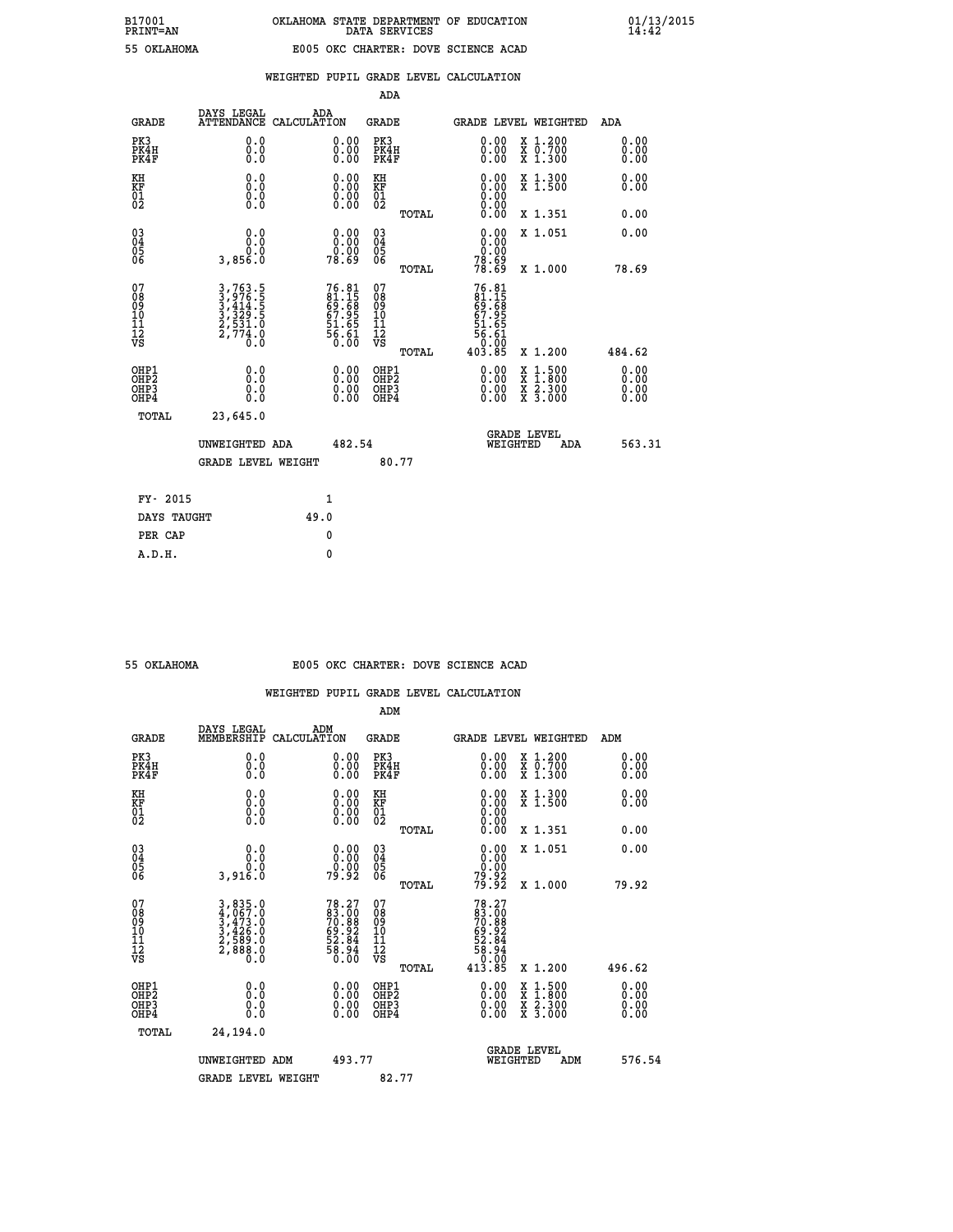| FRINI-AN    |  |
|-------------|--|
| EE OVIAUOMZ |  |

|  |  | WEIGHTED PUPIL GRADE LEVEL CALCULATION |
|--|--|----------------------------------------|
|  |  |                                        |

|                                                                    |                                                               |                                                                     | ADA                                    |       |                                                                                                                                      |                                                                                                                                              |                               |
|--------------------------------------------------------------------|---------------------------------------------------------------|---------------------------------------------------------------------|----------------------------------------|-------|--------------------------------------------------------------------------------------------------------------------------------------|----------------------------------------------------------------------------------------------------------------------------------------------|-------------------------------|
| <b>GRADE</b>                                                       | DAYS LEGAL                                                    | ADA<br>ATTENDANCE CALCULATION                                       | <b>GRADE</b>                           |       |                                                                                                                                      | <b>GRADE LEVEL WEIGHTED</b>                                                                                                                  | ADA                           |
| PK3<br>PK4H<br>PK4F                                                | 0.0<br>0.0<br>0.0                                             | 0.00<br>$0.00$<br>0.00                                              | PK3<br>PK4H<br>PK4F                    |       | $\begin{smallmatrix} 0.00 \\ 0.00 \\ 0.00 \end{smallmatrix}$                                                                         | X 1.200<br>X 0.700<br>X 1.300                                                                                                                | 0.00<br>0.00<br>0.00          |
| KH<br>KF<br>01<br>02                                               | 0.0<br>0.0<br>$\S.$                                           | 0.0000<br>$\begin{smallmatrix} 0.00 \\ 0.00 \end{smallmatrix}$      | KH<br>KF<br>01<br>02                   |       | 0.00                                                                                                                                 | X 1.300<br>X 1.500                                                                                                                           | 0.00<br>0.00                  |
|                                                                    |                                                               |                                                                     |                                        | TOTAL | 0.00                                                                                                                                 | X 1.351                                                                                                                                      | 0.00                          |
| $\begin{smallmatrix} 03 \\[-4pt] 04 \end{smallmatrix}$<br>Ŏ5<br>06 | 0.0<br>0.000                                                  | $\begin{smallmatrix} 0.00 \ 0.00 \ 0.00 \ 0.00 \end{smallmatrix}$   | $\substack{03 \\ 04}$<br>Ŏ5<br>06      |       | 0.00<br>0.00<br>0.00                                                                                                                 | X 1.051                                                                                                                                      | 0.00                          |
|                                                                    |                                                               |                                                                     |                                        | TOTAL | 0.00                                                                                                                                 | X 1.000                                                                                                                                      | 0.00                          |
| 07<br>08<br>09<br>101<br>11<br>12<br>VS                            | 0.0<br>0.0<br>8,028:0<br>7,550:0<br>6,687:0<br>6,172:5<br>0.0 | $0.00$<br>$170.81$<br>$160.64$<br>$142.23$<br>$\frac{131.33}{0.00}$ | 07<br>08<br>09<br>11<br>11<br>12<br>VS |       | 0.00<br>0.00<br>170.81<br>160.64<br>142.28<br>$\overline{1}\overline{3}\overline{1}\overline{.}\overline{3}\overline{3}\overline{0}$ |                                                                                                                                              |                               |
|                                                                    |                                                               |                                                                     |                                        | TOTAL | 605.06                                                                                                                               | X 1.200                                                                                                                                      | 726.07                        |
| OHP1<br>OHP <sub>2</sub><br>OH <sub>P3</sub><br>OHP4               | 0.0<br>0.0<br>0.0                                             | 0.00<br>$\begin{smallmatrix} 0.00 \ 0.00 \end{smallmatrix}$         | OHP1<br>OHP2<br>OHP <sub>3</sub>       |       | 0.00<br>0.00                                                                                                                         | $\begin{smallmatrix} \mathtt{X} & 1\cdot500 \\ \mathtt{X} & 1\cdot800 \\ \mathtt{X} & 2\cdot300 \\ \mathtt{X} & 3\cdot000 \end{smallmatrix}$ | 0.00<br>Ō. ŌŌ<br>0.00<br>0.00 |
| TOTAL                                                              | 28,437.5                                                      |                                                                     |                                        |       |                                                                                                                                      |                                                                                                                                              |                               |
|                                                                    | UNWEIGHTED ADA                                                | 605.06                                                              |                                        |       |                                                                                                                                      | <b>GRADE LEVEL</b><br>WEIGHTED<br>ADA                                                                                                        | 726.07                        |
|                                                                    | <b>GRADE LEVEL WEIGHT</b>                                     |                                                                     | 121.01                                 |       |                                                                                                                                      |                                                                                                                                              |                               |
| FY- 2015                                                           |                                                               | 1                                                                   |                                        |       |                                                                                                                                      |                                                                                                                                              |                               |
| DAYS TAUGHT                                                        |                                                               | 47.0                                                                |                                        |       |                                                                                                                                      |                                                                                                                                              |                               |
| PER CAP                                                            |                                                               | 33                                                                  |                                        |       |                                                                                                                                      |                                                                                                                                              |                               |

| 55 OKTAHOMA |  |
|-------------|--|

## **55 OKLAHOMA E007 OKC CHARTER: SANTA FE SOUTH HS**

|                                                    |                                                                            |                                                                                             | ADM                                                 |       |                                                                                                 |                                          |                      |  |
|----------------------------------------------------|----------------------------------------------------------------------------|---------------------------------------------------------------------------------------------|-----------------------------------------------------|-------|-------------------------------------------------------------------------------------------------|------------------------------------------|----------------------|--|
| <b>GRADE</b>                                       | DAYS LEGAL<br>MEMBERSHIP                                                   | ADM<br>CALCULATION                                                                          | <b>GRADE</b>                                        |       |                                                                                                 | <b>GRADE LEVEL WEIGHTED</b>              | ADM                  |  |
| PK3<br>PK4H<br>PK4F                                | 0.0<br>0.000                                                               | $\begin{smallmatrix} 0.00 \ 0.00 \ 0.00 \end{smallmatrix}$                                  | PK3<br>PK4H<br>PK4F                                 |       | $\begin{smallmatrix} 0.00 \\ 0.00 \\ 0.00 \end{smallmatrix}$                                    | X 1.200<br>X 0.700<br>X 1.300            | 0.00<br>0.00<br>0.00 |  |
| KH<br>KF<br>01<br>02                               | 0.0<br>$\begin{smallmatrix} 0.0 & 0 \ 0.0 & 0 \ 0.0 & 0 \end{smallmatrix}$ | $\begin{smallmatrix} 0.00 \ 0.00 \ 0.00 \ 0.00 \end{smallmatrix}$                           | KH<br>KF<br>01<br>02                                |       | $\begin{smallmatrix} 0.00 \ 0.00 \ 0.00 \ 0.00 \ 0.00 \ 0.00 \end{smallmatrix}$                 | X 1.300<br>X 1.500                       | 0.00<br>0.00         |  |
|                                                    |                                                                            |                                                                                             |                                                     | TOTAL |                                                                                                 | X 1.351                                  | 0.00                 |  |
| $\begin{matrix} 03 \\ 04 \\ 05 \\ 06 \end{matrix}$ |                                                                            |                                                                                             | $\begin{array}{c} 03 \\ 04 \\ 05 \\ 06 \end{array}$ |       | $0.00$<br>$0.00$                                                                                | X 1.051                                  | 0.00                 |  |
|                                                    |                                                                            |                                                                                             |                                                     | TOTAL | 0.00                                                                                            | X 1.000                                  | 0.00                 |  |
| 07<br>08<br>09<br>10<br>11<br>11<br>12<br>VS       | 0.0<br>$8, 231.0$<br>$7, 862.0$<br>$7, 004.0$<br>$6, 467.0$<br>Ò.Ō         | $\begin{array}{c} 0.00 \\ 0.00 \\ 175.13 \\ 167.28 \\ 149.02 \\ 137.60 \\ 0.00 \end{array}$ | 07<br>08<br>09<br>01<br>11<br>11<br>12<br>VS        | TOTAL | 0.00<br>$\begin{smallmatrix} &0.000\ 175.13\ 167.28\ 149.02\ 137.60\ 629.03\ \end{smallmatrix}$ | X 1.200                                  | 754.84               |  |
| OHP1<br>OHP2<br>OH <sub>P3</sub><br>OHP4           | 0.0<br>0.000                                                               | $\begin{smallmatrix} 0.00 \ 0.00 \ 0.00 \ 0.00 \end{smallmatrix}$                           | OHP1<br>OHP2<br>OHP3<br>OHP4                        |       |                                                                                                 | X 1:500<br>X 1:800<br>X 2:300<br>X 3:000 | 0.00<br>0.00<br>0.00 |  |
| TOTAL                                              | 29,564.0                                                                   |                                                                                             |                                                     |       |                                                                                                 |                                          |                      |  |
|                                                    | UNWEIGHTED ADM                                                             | 629.03                                                                                      |                                                     |       | WEIGHTED                                                                                        | <b>GRADE LEVEL</b><br>ADM                | 754.84               |  |
|                                                    | <b>GRADE LEVEL WEIGHT</b>                                                  |                                                                                             | 125.81                                              |       |                                                                                                 |                                          |                      |  |
|                                                    |                                                                            |                                                                                             |                                                     |       |                                                                                                 |                                          |                      |  |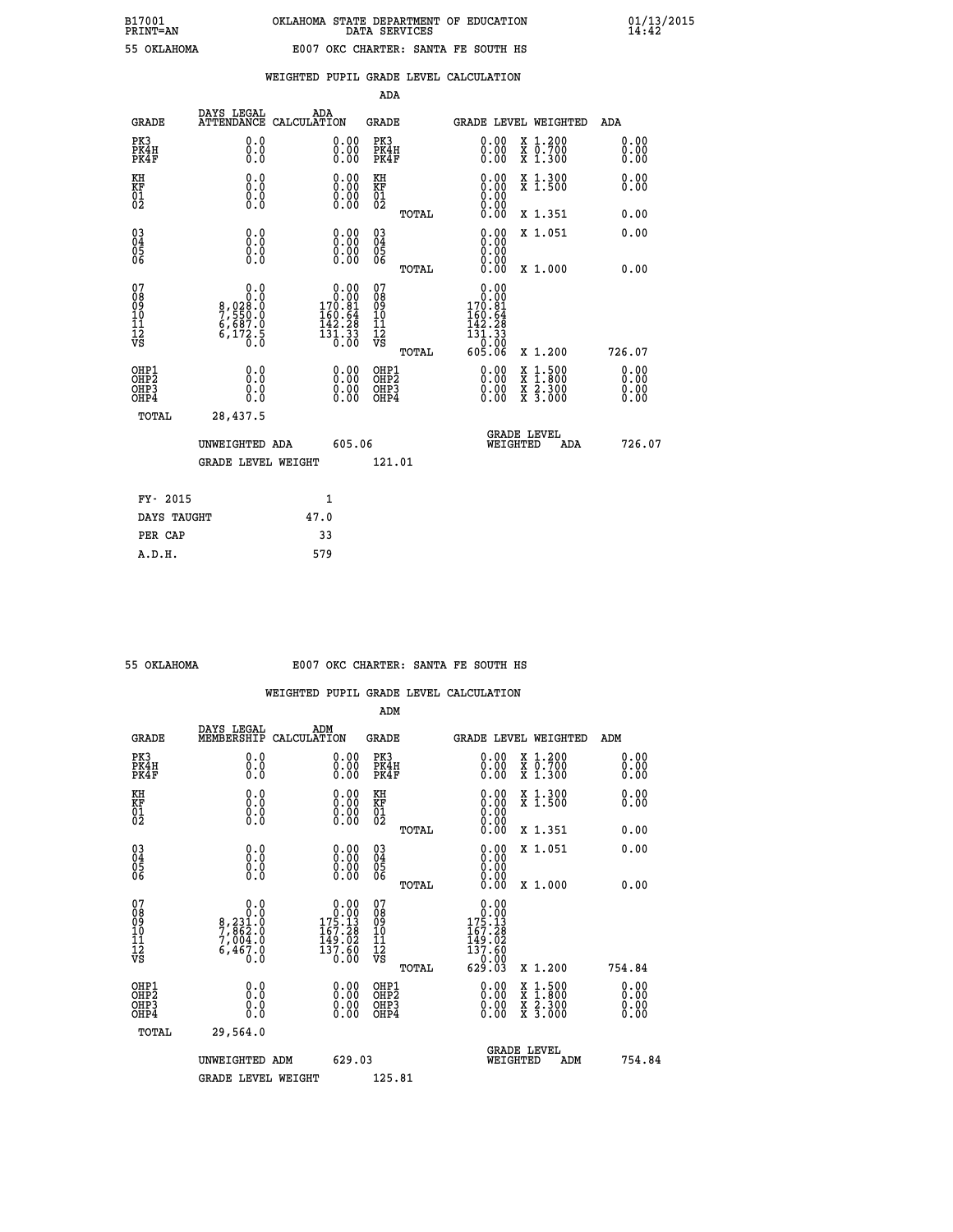### **WEIGHTED PUPIL GRADE LEVEL CALCULATION**

|                                                                    |                                                                  |                                                                       | ADA                                    |       |                                                                               |                                          |                              |
|--------------------------------------------------------------------|------------------------------------------------------------------|-----------------------------------------------------------------------|----------------------------------------|-------|-------------------------------------------------------------------------------|------------------------------------------|------------------------------|
| <b>GRADE</b>                                                       | DAYS LEGAL<br><b>ATTENDANCE</b>                                  | ADA<br>CALCULATION                                                    | <b>GRADE</b>                           |       |                                                                               | <b>GRADE LEVEL WEIGHTED</b>              | ADA                          |
| PK3<br>PK4H<br>PK4F                                                | 0.0<br>0.0<br>0.0                                                | $\begin{smallmatrix} 0.00 \ 0.00 \ 0.00 \end{smallmatrix}$            | PK3<br>PK4H<br>PK4F                    |       | $\begin{smallmatrix} 0.00 \\ 0.00 \\ 0.00 \end{smallmatrix}$                  | X 1.200<br>X 0.700<br>X 1.300            | 0.00<br>0.00<br>0.00         |
| KH<br>KF<br>01<br>02                                               | 0.0<br>0.0<br>$\S.$ $\S$                                         | $\begin{smallmatrix} 0.00 \ 0.00 \ 0.00 \ 0.00 \end{smallmatrix}$     | KH<br>KF<br>01<br>02                   |       | 0.00<br>0.0000000000                                                          | X 1.300<br>X 1.500                       | 0.00<br>0.00                 |
|                                                                    |                                                                  |                                                                       |                                        | TOTAL | 0.00                                                                          | X 1.351                                  | 0.00                         |
| $\begin{smallmatrix} 03 \\[-4pt] 04 \end{smallmatrix}$<br>Ŏ5<br>06 | 0.0<br>0.000                                                     | $\begin{smallmatrix} 0.00 \ 0.00 \ 0.00 \ 0.00 \end{smallmatrix}$     | $\substack{03 \\ 04}$<br>Ŏ5<br>06      |       | 0.00<br>0.00<br>0.00                                                          | X 1.051                                  | 0.00                         |
|                                                                    |                                                                  |                                                                       |                                        | TOTAL | 0.00                                                                          | X 1.000                                  | 0.00                         |
| 07<br>08<br>09<br>101<br>11<br>12<br>VS                            | 0.0<br>$5,933.5$<br>$5,481.5$<br>$4,942.5$<br>$5,026.0$<br>$0.0$ | $0.00$<br>$128.99$<br>$119.15$<br>$107.45$<br>1ŏģ∶ <u>2</u> ŏ<br>0.00 | 07<br>08<br>09<br>11<br>11<br>12<br>VS |       | 0.00<br>$\begin{smallmatrix} &0.000\\128.99\\119.15\\107.45\end{smallmatrix}$ |                                          |                              |
|                                                                    |                                                                  |                                                                       |                                        | TOTAL | 464.85                                                                        | X 1.200                                  | 557.82                       |
| OHP1<br>OHP <sub>2</sub><br>OH <sub>P3</sub><br>OHP4               | 0.0<br>0.0<br>0.0                                                | 0.00<br>$\begin{smallmatrix} 0.00 \ 0.00 \end{smallmatrix}$           | OHP1<br>OHP2<br>OHP <sub>3</sub>       |       | 0.00<br>0.00                                                                  | X 1:500<br>X 1:800<br>X 2:300<br>X 3:000 | 0.00<br>0.00<br>0.00<br>Ŏ.ŎŎ |
| TOTAL                                                              | 21,383.0                                                         |                                                                       |                                        |       |                                                                               |                                          |                              |
|                                                                    | UNWEIGHTED ADA                                                   | 464.85                                                                |                                        |       |                                                                               | <b>GRADE LEVEL</b><br>WEIGHTED<br>ADA    | 557.82                       |
|                                                                    | <b>GRADE LEVEL WEIGHT</b>                                        |                                                                       |                                        | 92.97 |                                                                               |                                          |                              |
| FY- 2015                                                           |                                                                  | $\mathbf{1}$                                                          |                                        |       |                                                                               |                                          |                              |
| DAYS TAUGHT                                                        |                                                                  | 46.0                                                                  |                                        |       |                                                                               |                                          |                              |
| PER CAP                                                            |                                                                  | 0                                                                     |                                        |       |                                                                               |                                          |                              |

 **A.D.H. 0**

#### **55 OKLAHOMA E008 OKC CHARTER: HARDING CHARTER**

|                                                    |                                                                                                                                                            |                                                                                                                                   | ADM                                                   |                                                                                                                                                                                                                                                                                |                                                                                                  |                          |
|----------------------------------------------------|------------------------------------------------------------------------------------------------------------------------------------------------------------|-----------------------------------------------------------------------------------------------------------------------------------|-------------------------------------------------------|--------------------------------------------------------------------------------------------------------------------------------------------------------------------------------------------------------------------------------------------------------------------------------|--------------------------------------------------------------------------------------------------|--------------------------|
| <b>GRADE</b>                                       | DAYS LEGAL<br>MEMBERSHIP                                                                                                                                   | ADM<br>CALCULATION                                                                                                                | <b>GRADE</b>                                          |                                                                                                                                                                                                                                                                                | GRADE LEVEL WEIGHTED                                                                             | ADM                      |
| PK3<br>PK4H<br>PK4F                                | 0.0<br>0.000                                                                                                                                               | 0.00<br>$\begin{smallmatrix} 0.00 \ 0.00 \end{smallmatrix}$                                                                       | PK3<br>PK4H<br>PK4F                                   | $\begin{smallmatrix} 0.00 \\ 0.00 \\ 0.00 \end{smallmatrix}$                                                                                                                                                                                                                   | X 1.200<br>X 0.700<br>X 1.300                                                                    | 0.00<br>0.00<br>0.00     |
| KH<br>KF<br>01<br>02                               | 0.0<br>$\begin{smallmatrix} 0.0 & 0 \ 0.0 & 0 \ 0.0 & 0 \end{smallmatrix}$                                                                                 | $\begin{smallmatrix} 0.00 \ 0.00 \ 0.00 \ 0.00 \end{smallmatrix}$                                                                 | KH<br>KF<br>01<br>02                                  | $0.00$<br>$0.00$<br>$0.00$                                                                                                                                                                                                                                                     | X 1.300<br>X 1.500                                                                               | 0.00<br>0.00             |
|                                                    |                                                                                                                                                            |                                                                                                                                   | TOTAL                                                 | 0.00                                                                                                                                                                                                                                                                           | X 1.351                                                                                          | 0.00                     |
| $\begin{matrix} 03 \\ 04 \\ 05 \\ 06 \end{matrix}$ |                                                                                                                                                            | $\begin{smallmatrix} 0.00 \ 0.00 \ 0.00 \ 0.00 \end{smallmatrix}$                                                                 | $\begin{array}{c} 03 \\ 04 \\ 05 \\ 06 \end{array}$   | 0.00<br>0.00<br>0.00                                                                                                                                                                                                                                                           | X 1.051                                                                                          | 0.00                     |
|                                                    |                                                                                                                                                            |                                                                                                                                   | TOTAL                                                 | 0.00                                                                                                                                                                                                                                                                           | X 1.000                                                                                          | 0.00                     |
| 07<br>08<br>09<br>101<br>11<br>12<br>VS            | 0.0<br>$\begin{smallmatrix} & & & 0.10\ 6\, , & 0.27\, . & 0\ 5\, , & 595\, . & 0\ 5\, , & 062\, . & 0\ 5\, , & 175\, . & 0\ 0\, . & 0\ \end{smallmatrix}$ | $\begin{smallmatrix} 0.00\\ 0.00\\ 131.02 \end{smallmatrix}$<br>$\begin{array}{r} 121.63 \\ 110.04 \\ 112.50 \\ 6.00 \end{array}$ | 07<br>08<br>09<br>01<br>11<br>11<br>12<br>VS<br>TOTAL | 0.00<br>$\begin{smallmatrix} 0.000\ 131.022\ 121.63\ 110.04\ 112.50\ 0.00\ 475.19 \end{smallmatrix}$                                                                                                                                                                           | X 1.200                                                                                          | 570.23                   |
| OHP1<br>OHP2<br>OHP3<br>OHP4                       |                                                                                                                                                            | $0.00$<br>$0.00$<br>0.00                                                                                                          | OHP1<br>OHP2<br>OHP <sub>3</sub><br>OHP4              | $\begin{smallmatrix} 0.00 & 0.00 & 0.00 & 0.00 & 0.00 & 0.00 & 0.00 & 0.00 & 0.00 & 0.00 & 0.00 & 0.00 & 0.00 & 0.00 & 0.00 & 0.00 & 0.00 & 0.00 & 0.00 & 0.00 & 0.00 & 0.00 & 0.00 & 0.00 & 0.00 & 0.00 & 0.00 & 0.00 & 0.00 & 0.00 & 0.00 & 0.00 & 0.00 & 0.00 & 0.00 & 0.0$ | $\begin{smallmatrix} x & 1 & 500 \\ x & 1 & 800 \\ x & 2 & 300 \\ x & 3 & 000 \end{smallmatrix}$ | $0.00$<br>$0.00$<br>0.00 |
| TOTAL                                              | 21,859.0                                                                                                                                                   |                                                                                                                                   |                                                       |                                                                                                                                                                                                                                                                                |                                                                                                  |                          |
|                                                    | UNWEIGHTED ADM                                                                                                                                             | 475.19                                                                                                                            |                                                       | WEIGHTED                                                                                                                                                                                                                                                                       | <b>GRADE LEVEL</b><br>ADM                                                                        | 570.23                   |
|                                                    | <b>GRADE LEVEL WEIGHT</b>                                                                                                                                  |                                                                                                                                   | 95.04                                                 |                                                                                                                                                                                                                                                                                |                                                                                                  |                          |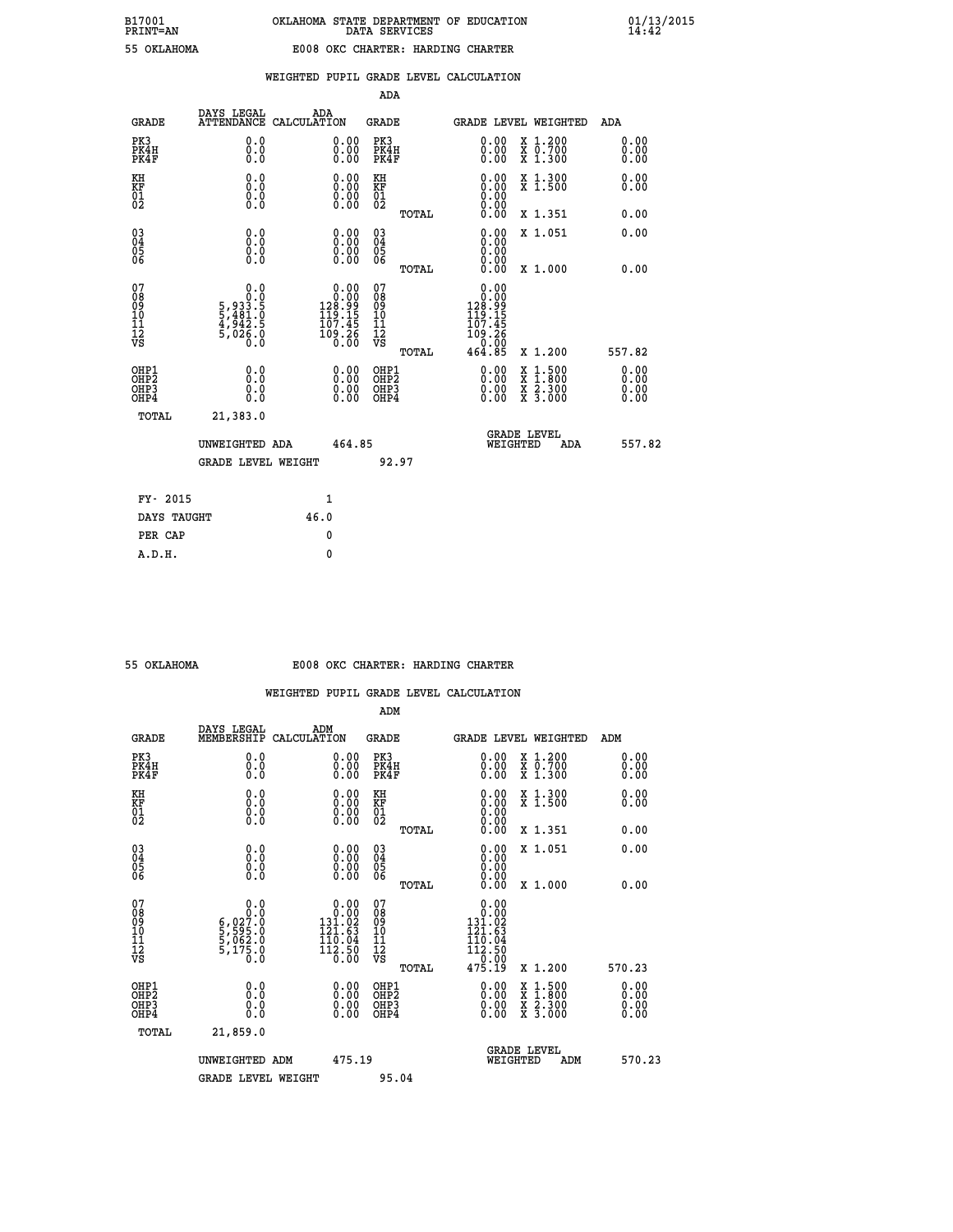| FRINI-AN        |  |
|-----------------|--|
| <b>OVI AUOM</b> |  |

|  |  | WEIGHTED PUPIL GRADE LEVEL CALCULATION |
|--|--|----------------------------------------|
|  |  |                                        |

|                                                                    |                                                                  |                    |                                                                     | ADA                               |       |                                                              |                                          |                               |
|--------------------------------------------------------------------|------------------------------------------------------------------|--------------------|---------------------------------------------------------------------|-----------------------------------|-------|--------------------------------------------------------------|------------------------------------------|-------------------------------|
| <b>GRADE</b>                                                       | DAYS LEGAL<br><b>ATTENDANCE</b>                                  | ADA<br>CALCULATION |                                                                     | <b>GRADE</b>                      |       |                                                              | <b>GRADE LEVEL WEIGHTED</b>              | ADA                           |
| PK3<br>PK4H<br>PK4F                                                | 0.0<br>0.0<br>0.0                                                |                    | $\begin{smallmatrix} 0.00 \ 0.00 \ 0.00 \end{smallmatrix}$          | PK3<br>PK4H<br>PK4F               |       | $\begin{smallmatrix} 0.00 \\ 0.00 \\ 0.00 \end{smallmatrix}$ | X 1.200<br>X 0.700<br>X 1.300            | 0.00<br>0.00<br>0.00          |
| KH<br>KF<br>01<br>02                                               | 0.0<br>0.0<br>$\S.$                                              |                    | $\begin{smallmatrix} 0.00 \ 0.00 \ 0.00 \ 0.00 \end{smallmatrix}$   | KH<br>KF<br>01<br>02              |       | 0.00                                                         | X 1.300<br>X 1.500                       | 0.00<br>0.00                  |
|                                                                    |                                                                  |                    |                                                                     |                                   | TOTAL | 0.00                                                         | X 1.351                                  | 0.00                          |
| $\begin{smallmatrix} 03 \\[-4pt] 04 \end{smallmatrix}$<br>Ŏ5<br>06 | 0.0<br>0.000                                                     |                    | $\begin{smallmatrix} 0.00 \ 0.00 \ 0.00 \ 0.00 \end{smallmatrix}$   | $\substack{03 \\ 04}$<br>Ŏ5<br>06 |       | 0.00<br>0.00<br>0.00                                         | X 1.051                                  | 0.00                          |
|                                                                    | 0.0                                                              |                    |                                                                     | 07                                | TOTAL | 0.00<br>0.00                                                 | X 1.000                                  | 0.00                          |
| 07<br>08<br>09<br>101<br>11<br>12<br>VS                            | 0.0<br>$3,871.0$<br>$4,010.5$<br>$3,413.0$<br>$3,322.0$<br>$0.0$ |                    | $0.00$<br>$90.02$<br>$93.27$<br>$79.37$<br>$\substack{77.26\\0.00}$ | 08<br>09<br>11<br>11<br>12<br>VS  |       | 0.00<br>90:02<br>93.27<br><u>79</u> .37<br>77.26<br>0.00     |                                          |                               |
|                                                                    |                                                                  |                    |                                                                     |                                   | TOTAL | 339.92                                                       | X 1.200                                  | 407.90                        |
| OHP1<br>OHP <sub>2</sub><br>OH <sub>P3</sub><br>OHP4               | 0.0<br>0.0<br>0.0                                                |                    | 0.00<br>$\begin{smallmatrix} 0.00 \ 0.00 \end{smallmatrix}$         | OHP1<br>OHP2<br>OHP <sub>3</sub>  |       | 0.00<br>0.00                                                 | X 1:500<br>X 1:800<br>X 2:300<br>X 3:000 | 0.00<br>Ō. ŌŌ<br>0.00<br>0.00 |
| TOTAL                                                              | 14,616.5                                                         |                    |                                                                     |                                   |       |                                                              |                                          |                               |
|                                                                    | UNWEIGHTED ADA                                                   |                    | 339.92                                                              |                                   |       | WEIGHTED                                                     | <b>GRADE LEVEL</b><br>ADA                | 407.90                        |
|                                                                    | <b>GRADE LEVEL WEIGHT</b>                                        |                    |                                                                     |                                   | 67.98 |                                                              |                                          |                               |
| FY- 2015                                                           |                                                                  | 1                  |                                                                     |                                   |       |                                                              |                                          |                               |
| DAYS TAUGHT                                                        |                                                                  | 43.0               |                                                                     |                                   |       |                                                              |                                          |                               |
| PER CAP                                                            |                                                                  | 33                 |                                                                     |                                   |       |                                                              |                                          |                               |

| OKLAHOMA |  |
|----------|--|
|          |  |
|          |  |

## **55 OKLAHOMA E010 OKC CHARTER: HARDING FINE ARTS**

|                                                    |                                                                                                                                                                                |                                                                   | ADM                                                 |       |                                                                                                           |                                                                                                                                           |                              |
|----------------------------------------------------|--------------------------------------------------------------------------------------------------------------------------------------------------------------------------------|-------------------------------------------------------------------|-----------------------------------------------------|-------|-----------------------------------------------------------------------------------------------------------|-------------------------------------------------------------------------------------------------------------------------------------------|------------------------------|
| <b>GRADE</b>                                       | DAYS LEGAL<br>MEMBERSHIP                                                                                                                                                       | ADM<br>CALCULATION                                                | <b>GRADE</b>                                        |       | GRADE LEVEL WEIGHTED                                                                                      |                                                                                                                                           | ADM                          |
| PK3<br>PK4H<br>PK4F                                | 0.0<br>0.0<br>0.0                                                                                                                                                              | $\begin{smallmatrix} 0.00 \ 0.00 \ 0.00 \end{smallmatrix}$        | PK3<br>PK4H<br>PK4F                                 |       | $\begin{smallmatrix} 0.00 \\ 0.00 \\ 0.00 \end{smallmatrix}$                                              | X 1.200<br>X 0.700<br>X 1.300                                                                                                             | 0.00<br>0.00<br>0.00         |
| KH<br>KF<br>01<br>02                               | 0.0<br>$\begin{smallmatrix} 0.0 & 0 \ 0.0 & 0 \ 0.0 & 0 \end{smallmatrix}$                                                                                                     | $\begin{smallmatrix} 0.00 \ 0.00 \ 0.00 \ 0.00 \end{smallmatrix}$ | KH<br>KF<br>01<br>02                                |       | $\begin{smallmatrix} 0.00 \ 0.00 \ 0.00 \ 0.00 \ 0.00 \ 0.00 \end{smallmatrix}$                           | X 1.300<br>X 1.500                                                                                                                        | 0.00<br>0.00                 |
|                                                    |                                                                                                                                                                                |                                                                   |                                                     | TOTAL |                                                                                                           | X 1.351                                                                                                                                   | 0.00                         |
| $\begin{matrix} 03 \\ 04 \\ 05 \\ 06 \end{matrix}$ |                                                                                                                                                                                | $\begin{smallmatrix} 0.00 \ 0.00 \ 0.00 \ 0.00 \end{smallmatrix}$ | $\begin{array}{c} 03 \\ 04 \\ 05 \\ 06 \end{array}$ |       | 0.00<br>0.00<br>0.00                                                                                      | X 1.051                                                                                                                                   | 0.00                         |
|                                                    |                                                                                                                                                                                |                                                                   |                                                     | TOTAL | 0.00                                                                                                      | X 1.000                                                                                                                                   | 0.00                         |
| 07<br>08<br>09<br>101<br>11<br>12<br>VS            | $\begin{smallmatrix}&&&0.0\\4\, ,\, 0 & 3 & 0\\4\, ,\, 0 & 3 & 2 & 0\\4\, ,\, 1 & 4 & 6 & 0\\3\, ,\, 5 & 9 & 7 & 0\\3\, ,\, 5 & 3 & 1 & 0\\0\, ,\, 0 & 0 & 0\end{smallmatrix}$ | $0.00$<br>$93.77$<br>$96.42$<br>$83.65$<br>$82.12$<br>$0.00$      | 07<br>08<br>09<br>11<br>11<br>12<br>VS              | TOTAL | 0.00<br>$\begin{array}{r} 0.000 \\ -93.77 \\ -96.42 \\ -86.42 \\ -82.12 \\ -65.96 \\ -355.96 \end{array}$ | X 1.200                                                                                                                                   | 427.15                       |
| OHP1<br>OHP2<br>OH <sub>P3</sub><br>OHP4           |                                                                                                                                                                                | $\begin{smallmatrix} 0.00 \ 0.00 \ 0.00 \ 0.00 \end{smallmatrix}$ | OHP1<br>OHP2<br>OHP3<br>OHP4                        |       | $0.00$<br>$0.00$<br>0.00                                                                                  | $\begin{smallmatrix} \mathtt{X} & 1\cdot500\\ \mathtt{X} & 1\cdot800\\ \mathtt{X} & 2\cdot300\\ \mathtt{X} & 3\cdot000 \end{smallmatrix}$ | 0.00<br>Ŏ.ŎŎ<br>Q.QQ<br>0.00 |
| TOTAL                                              | 15,306.0                                                                                                                                                                       |                                                                   |                                                     |       |                                                                                                           |                                                                                                                                           |                              |
|                                                    | UNWEIGHTED ADM                                                                                                                                                                 |                                                                   | 355.96                                              |       | <b>GRADE LEVEL</b><br>WEIGHTED                                                                            | ADM                                                                                                                                       | 427.15                       |
|                                                    | <b>GRADE LEVEL WEIGHT</b>                                                                                                                                                      |                                                                   | 71.19                                               |       |                                                                                                           |                                                                                                                                           |                              |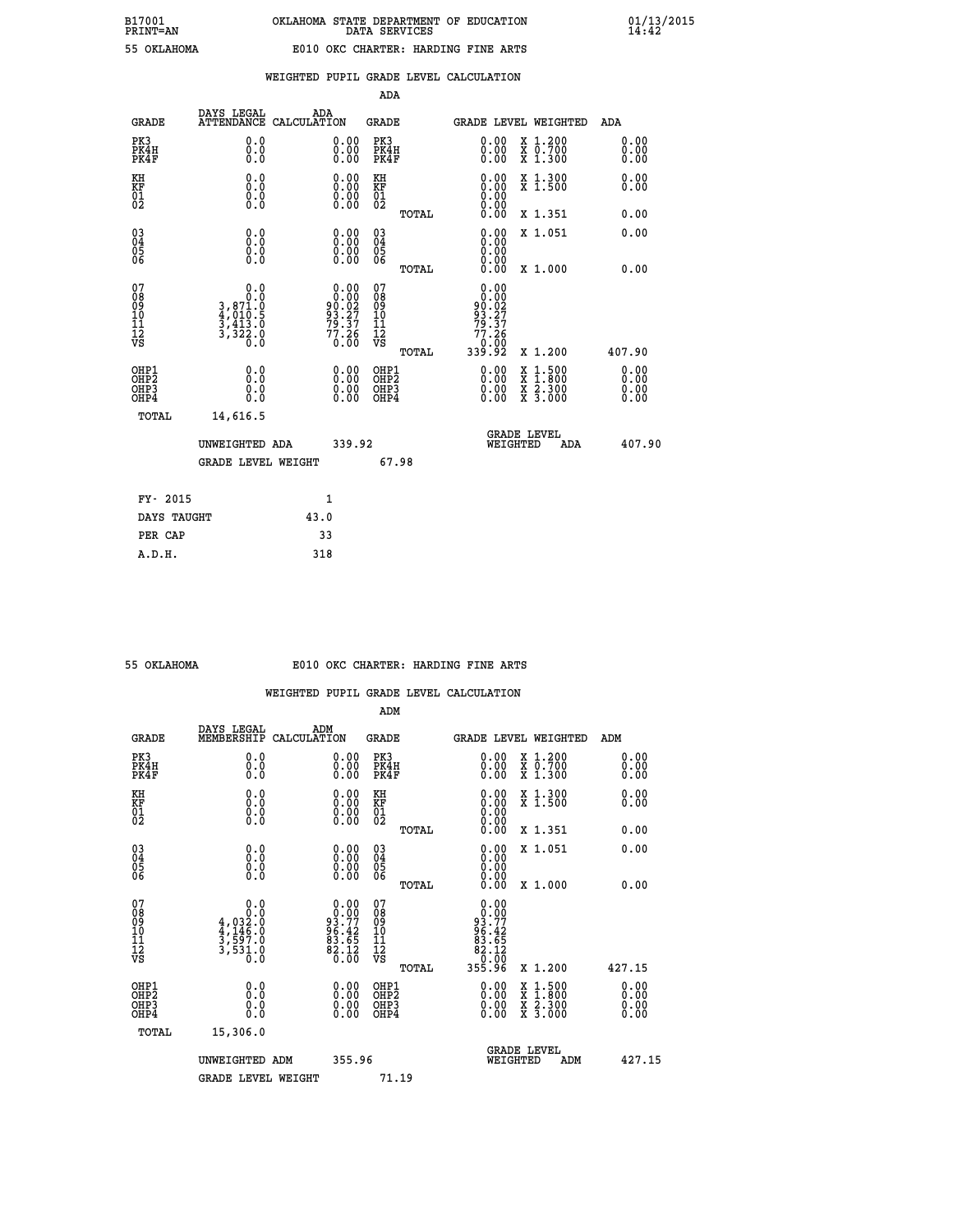| 111111 |          |  |
|--------|----------|--|
|        | OKLAHOMZ |  |

### **WEIGHTED PUPIL GRADE LEVEL CALCULATION**

|                                                    |                                                            |                    |                                                                                                         | ADA                                    |       |                                                                                                             |   |                                          |                              |
|----------------------------------------------------|------------------------------------------------------------|--------------------|---------------------------------------------------------------------------------------------------------|----------------------------------------|-------|-------------------------------------------------------------------------------------------------------------|---|------------------------------------------|------------------------------|
| <b>GRADE</b>                                       | DAYS LEGAL<br><b>ATTENDANCE</b>                            | ADA<br>CALCULATION |                                                                                                         | GRADE                                  |       | <b>GRADE LEVEL WEIGHTED</b>                                                                                 |   |                                          | <b>ADA</b>                   |
| PK3<br>PK4H<br>PK4F                                | 0.0<br>0.0<br>0.0                                          |                    | 0.00<br>$\begin{smallmatrix} 0.00 \ 0.00 \end{smallmatrix}$                                             | PK3<br>PK4H<br>PK4F                    |       | 0.00<br>0.00                                                                                                |   | X 1.200<br>X 0.700<br>X 1.300            | 0.00<br>0.00<br>0.00         |
| KH<br><b>KF</b><br>01<br>02                        | 0.0<br>0.0<br>$\S.$                                        |                    | $\begin{smallmatrix} 0.00 \ 0.00 \ 0.00 \ 0.00 \end{smallmatrix}$                                       | KH<br>KF<br>01<br>02                   |       | 0.00                                                                                                        |   | X 1.300<br>X 1.500                       | 0.00<br>0.00                 |
|                                                    |                                                            |                    |                                                                                                         |                                        | TOTAL |                                                                                                             |   | X 1.351                                  | 0.00                         |
| $\begin{matrix} 03 \\ 04 \\ 05 \\ 06 \end{matrix}$ | 0.0<br>0.0<br>6,099.0                                      |                    | $\begin{smallmatrix} &0.00\0.00\0.00\0.77\end{smallmatrix}$                                             | 03<br>04<br>05<br>06                   |       | 0.00<br>0:00<br>129:77<br>129:77                                                                            |   | X 1.051                                  | 0.00                         |
|                                                    |                                                            |                    |                                                                                                         |                                        | TOTAL |                                                                                                             |   | X 1.000                                  | 129.77                       |
| 07<br>08<br>09<br>101<br>11<br>12<br>VS            | $5,802.0$<br>$5,811.0$<br>$0.0$<br>$0.0$<br>$0.0$<br>$\S.$ |                    | $\begin{smallmatrix} 125.57\ 123.64\ 0.00\ 0.00\ 0.00\ 0.00\ 0.00\ 0.00\ 0.00\ 0.00\ \end{smallmatrix}$ | 07<br>08<br>09<br>11<br>11<br>12<br>VS | TOTAL | 125.57<br>$\begin{matrix} 123.64 \\[-4pt] 0.00 \\[-4pt] 0.00\end{matrix}$<br>0.00<br>0.00<br>ŏ.ŏŏ<br>249.21 |   | X 1.200                                  | 299.05                       |
| OHP1<br>OHP2<br>OHP3<br>OHP4                       | 0.0<br>0.0<br>0.0                                          |                    | 0.00<br>$0.00$<br>0.00                                                                                  | OHP1<br>OHP2<br>OHP3<br>OHP4           |       | $0.00$<br>$0.00$<br>0.00                                                                                    | X | $1.500$<br>$1.800$<br>X 2.300<br>X 3.000 | 0.00<br>0.00<br>0.00<br>0.00 |
| TOTAL                                              | 17,812.0                                                   |                    |                                                                                                         |                                        |       |                                                                                                             |   | <b>GRADE LEVEL</b>                       |                              |
|                                                    | UNWEIGHTED ADA                                             |                    | 378.98                                                                                                  |                                        |       | WEIGHTED                                                                                                    |   | ADA                                      | 428.82                       |
|                                                    | <b>GRADE LEVEL WEIGHT</b>                                  |                    |                                                                                                         |                                        | 49.84 |                                                                                                             |   |                                          |                              |
| FY- 2015                                           |                                                            | $\mathbf{1}$       |                                                                                                         |                                        |       |                                                                                                             |   |                                          |                              |
| DAYS TAUGHT                                        |                                                            | 47.0               |                                                                                                         |                                        |       |                                                                                                             |   |                                          |                              |

| OKLAHOMA |
|----------|

 **PER CAP 33 A.D.H. 345**

#### **55 OKLAHOMA E011 OKC CHARTER: SANTA FE SOUTH MS**

|                                    |                                                    |                                                                                                          | ADM                                                 |       |                                                                                 |                                          |                      |
|------------------------------------|----------------------------------------------------|----------------------------------------------------------------------------------------------------------|-----------------------------------------------------|-------|---------------------------------------------------------------------------------|------------------------------------------|----------------------|
| <b>GRADE</b>                       | DAYS LEGAL<br>MEMBERSHIP                           | ADM<br>CALCULATION                                                                                       | <b>GRADE</b>                                        |       |                                                                                 | <b>GRADE LEVEL WEIGHTED</b>              | ADM                  |
| PK3<br>PK4H<br>PK4F                | 0.0<br>0.0<br>0.0                                  | 0.00<br>$\begin{smallmatrix} 0.00 \ 0.00 \end{smallmatrix}$                                              | PK3<br>PK4H<br>PK4F                                 |       | $\begin{smallmatrix} 0.00 \\ 0.00 \\ 0.00 \end{smallmatrix}$                    | X 1.200<br>X 0.700<br>X 1.300            | 0.00<br>0.00<br>0.00 |
| KH<br>KF<br>01<br>02               | 0.0<br>0.0<br>$\S.$                                | $\begin{smallmatrix} 0.00 \ 0.00 \ 0.00 \ 0.00 \end{smallmatrix}$                                        | KH<br>KF<br>01<br>02                                |       | $\begin{smallmatrix} 0.00 \ 0.00 \ 0.00 \ 0.00 \ 0.00 \ 0.00 \end{smallmatrix}$ | X 1.300<br>X 1.500                       | 0.00<br>0.00         |
|                                    |                                                    |                                                                                                          |                                                     | TOTAL |                                                                                 | X 1.351                                  | 0.00                 |
| 03<br>04<br>05<br>06               | 0.0<br>6,196.0                                     | $0.00$<br>$0.00$<br>131.83                                                                               | $\begin{array}{c} 03 \\ 04 \\ 05 \\ 06 \end{array}$ |       | $\begin{smallmatrix} 0.00\\ 0.00\\ 0.00\\ 131.83\\ 131.83 \end{smallmatrix}$    | X 1.051                                  | 0.00                 |
|                                    |                                                    |                                                                                                          |                                                     | TOTAL |                                                                                 | X 1.000                                  | 131.83               |
| 07<br>08<br>09<br>101<br>112<br>VS | $5,952.0$<br>$0.0$<br>$0.0$<br>0.0<br>0.0<br>$\S.$ | $\begin{smallmatrix} 128.66\\ 126.64\\ 0.00\\ 0.00\\ 0.00\\ 0.00\\ 0.00\\ 0.00\\ 0.00 \end{smallmatrix}$ | 07<br>08<br>09<br>101<br>11<br>12<br>VS             | TOTAL | $128.66$<br>$126.64$<br>$0.00$<br>$0.00$<br>0.0000000000<br>255.30              | X 1.200                                  | 306.36               |
| OHP1<br>OHP2<br>OHP3<br>OHP4       | 0.0<br>0.000                                       |                                                                                                          | OHP1<br>OHP2<br>OHP <sub>3</sub>                    |       | $0.00$<br>$0.00$<br>0.00                                                        | X 1:500<br>X 1:800<br>X 2:300<br>X 3:000 | 0.00<br>0.00<br>0.00 |
| TOTAL                              | 18,195.0                                           |                                                                                                          |                                                     |       |                                                                                 |                                          |                      |
|                                    | UNWEIGHTED                                         | 387.13<br>ADM                                                                                            |                                                     |       | WEIGHTED                                                                        | <b>GRADE LEVEL</b><br>ADM                | 438.19               |
|                                    | <b>GRADE LEVEL WEIGHT</b>                          |                                                                                                          | 51.06                                               |       |                                                                                 |                                          |                      |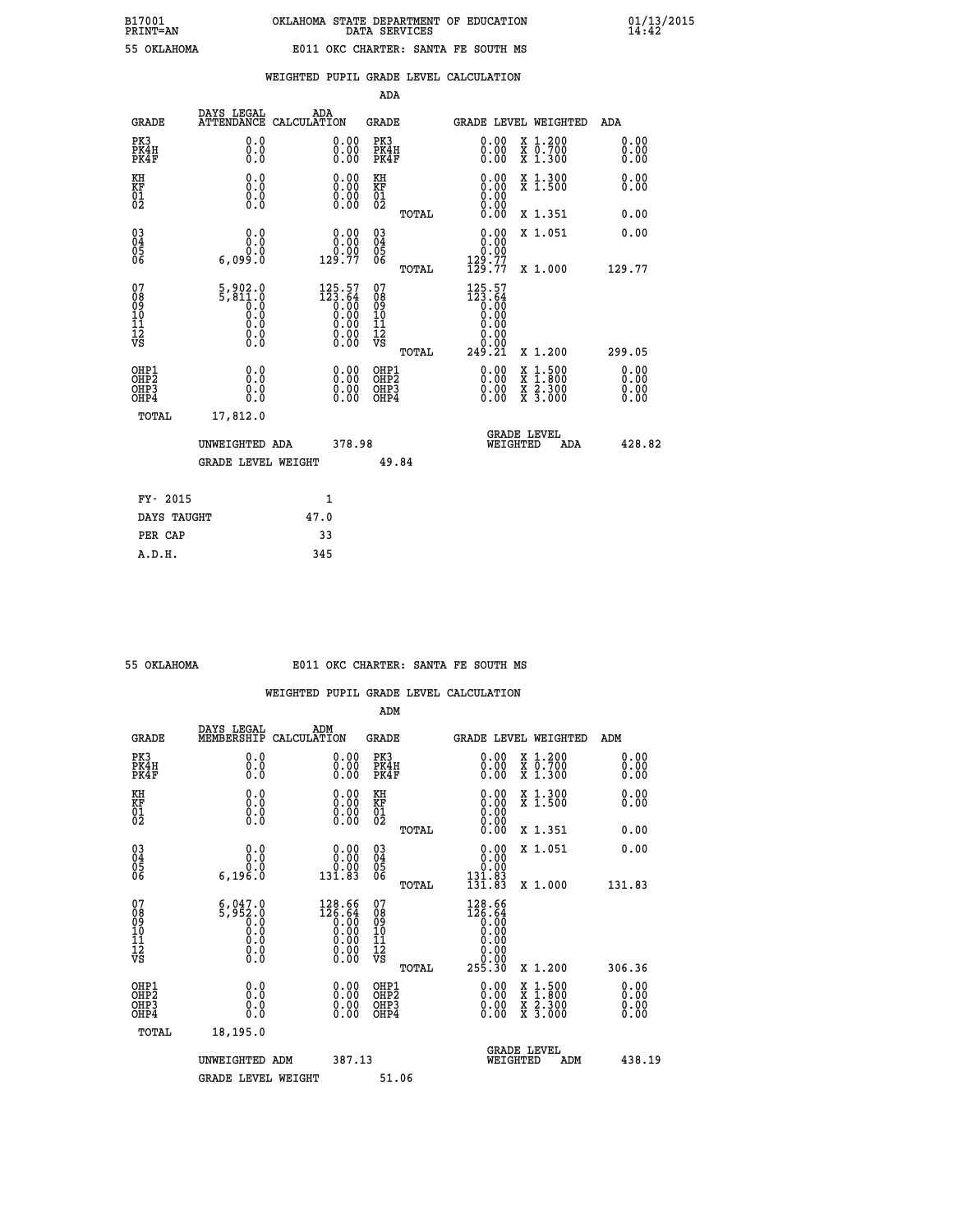# **B17001 OKLAHOMA STATE DEPARTMENT OF EDUCATION 01/13/2015 PRINT=AN DATA SERVICES 14:42 55 OKLAHOMA E012 OKC CHARTER: KIPP REACH COLL.**

|                                                                    |                                                                   |                                                    |                    |                                                                                                   | ADA                                       |       |                                                                                     |                                          |                              |
|--------------------------------------------------------------------|-------------------------------------------------------------------|----------------------------------------------------|--------------------|---------------------------------------------------------------------------------------------------|-------------------------------------------|-------|-------------------------------------------------------------------------------------|------------------------------------------|------------------------------|
|                                                                    | <b>GRADE</b>                                                      | DAYS LEGAL<br><b>ATTENDANCE</b>                    | ADA<br>CALCULATION |                                                                                                   | <b>GRADE</b>                              |       |                                                                                     | <b>GRADE LEVEL WEIGHTED</b>              | ADA                          |
|                                                                    | PK3<br>PK4H<br>PK4F                                               | 0.0<br>0.0<br>0.0                                  |                    | $\begin{smallmatrix} 0.00 \ 0.00 \ 0.00 \end{smallmatrix}$                                        | PK3<br>PK4H<br>PK4F                       |       | $\begin{smallmatrix} 0.00 \\ 0.00 \\ 0.00 \end{smallmatrix}$                        | X 1.200<br>X 0.700<br>X 1.300            | 0.00<br>0.00<br>0.00         |
| KH<br>KF<br>01<br>02                                               |                                                                   | 0.0<br>0.0<br>$\S.$                                |                    | 0.0000<br>$\begin{smallmatrix} 0.00 & 0.00 \\ 0.00 & 0.00 \end{smallmatrix}$                      | KH<br>KF<br>01<br>02                      |       | 0.00                                                                                | X 1.300<br>X 1.500                       | 0.00<br>0.00                 |
|                                                                    |                                                                   |                                                    |                    |                                                                                                   |                                           | TOTAL |                                                                                     | X 1.351                                  | 0.00                         |
| $\begin{smallmatrix} 03 \\[-4pt] 04 \end{smallmatrix}$<br>05<br>06 |                                                                   | 0.0<br>$3,679.5$<br>$3,462.5$                      |                    | 0.00<br>81.99<br>86.56                                                                            | $\substack{03 \\ 04}$<br>Ŏ5<br>06         |       | 0.00<br>91.99<br>$\frac{86.56}{178.55}$                                             | X 1.051                                  | 0.00                         |
|                                                                    |                                                                   |                                                    |                    |                                                                                                   |                                           | TOTAL |                                                                                     | X 1.000                                  | 178.55                       |
| 07<br>08901112<br>1112<br>VS                                       |                                                                   | $2,518.5$<br>1,971.0<br>0.0<br>0.0<br>0.0<br>$\S.$ |                    | $62.96$<br>$49.28$<br>0.00<br>0.00<br>0.00<br>$\begin{smallmatrix} 0.00 \ 0.00 \end{smallmatrix}$ | 07<br>08<br>09<br>11<br>11<br>12<br>VS    |       | $\begin{smallmatrix} 62.96\\ 49.28\\ 0.60\\ 0.00 \end{smallmatrix}$<br>0.00<br>0.00 |                                          |                              |
|                                                                    |                                                                   |                                                    |                    |                                                                                                   |                                           | TOTAL | 112.24                                                                              | X 1.200                                  | 134.69                       |
|                                                                    | OHP1<br>OH <sub>P</sub> 2<br>OH <sub>P3</sub><br>OH <sub>P4</sub> | 0.0<br>0.0<br>0.0                                  |                    | $\begin{smallmatrix} 0.00 \ 0.00 \ 0.00 \ 0.00 \end{smallmatrix}$                                 | OHP1<br>OH <sub>P</sub> 2<br>OHP3<br>OHP4 |       | 0.00<br>0.00<br>0.00                                                                | X 1:500<br>X 1:800<br>X 2:300<br>X 3:000 | 0.00<br>0.00<br>0.00<br>0.00 |
|                                                                    | TOTAL                                                             | 11,631.5                                           |                    |                                                                                                   |                                           |       |                                                                                     |                                          |                              |
|                                                                    |                                                                   | UNWEIGHTED ADA                                     |                    | 290.79                                                                                            |                                           |       |                                                                                     | GRADE LEVEL<br>WEIGHTED<br>ADA           | 313.24                       |
|                                                                    |                                                                   | <b>GRADE LEVEL WEIGHT</b>                          |                    |                                                                                                   |                                           | 22.45 |                                                                                     |                                          |                              |
|                                                                    | FY- 2015                                                          |                                                    |                    | $\mathbf{1}$                                                                                      |                                           |       |                                                                                     |                                          |                              |
|                                                                    | DAYS TAUGHT                                                       |                                                    | 40.0               |                                                                                                   |                                           |       |                                                                                     |                                          |                              |
|                                                                    | PER CAP                                                           |                                                    |                    | $\mathbf{0}$                                                                                      |                                           |       |                                                                                     |                                          |                              |

 **A.D.H. 0**

### **55 OKLAHOMA E012 OKC CHARTER: KIPP REACH COLL.**

|                                    |                                                        |                                                                                                 | ADM                                                 |       |                                                                                                 |                                          |                              |
|------------------------------------|--------------------------------------------------------|-------------------------------------------------------------------------------------------------|-----------------------------------------------------|-------|-------------------------------------------------------------------------------------------------|------------------------------------------|------------------------------|
| <b>GRADE</b>                       | DAYS LEGAL<br>MEMBERSHIP                               | ADM<br>CALCULATION                                                                              | <b>GRADE</b>                                        |       |                                                                                                 | <b>GRADE LEVEL WEIGHTED</b>              | ADM                          |
| PK3<br>PK4H<br>PK4F                | 0.0<br>0.0<br>0.0                                      | 0.00<br>$\begin{smallmatrix} 0.00 \ 0.00 \end{smallmatrix}$                                     | PK3<br>PK4H<br>PK4F                                 |       | $\begin{smallmatrix} 0.00 \\ 0.00 \\ 0.00 \end{smallmatrix}$                                    | X 1.200<br>X 0.700<br>X 1.300            | 0.00<br>0.00<br>0.00         |
| KH<br>KF<br>01<br>02               | 0.0<br>0.0<br>$\S.$                                    | $\begin{smallmatrix} 0.00 \ 0.00 \ 0.00 \ 0.00 \end{smallmatrix}$                               | KH<br>KF<br>01<br>02                                |       | $\begin{smallmatrix} 0.00 \ 0.00 \ 0.00 \ 0.00 \ 0.00 \ 0.00 \end{smallmatrix}$                 | X 1.300<br>X 1.500                       | 0.00<br>0.00                 |
|                                    |                                                        |                                                                                                 |                                                     | TOTAL |                                                                                                 | X 1.351                                  | 0.00                         |
| 03<br>04<br>05<br>06               | 0.0<br>3,798.0<br>3,564.0                              | $\begin{smallmatrix} 0.00\\ 0.00\\ 94.95\\ 89.10 \end{smallmatrix}$                             | $\begin{array}{c} 03 \\ 04 \\ 05 \\ 06 \end{array}$ |       | $\begin{smallmatrix} 0.00\\ 0.00\\ 94.95\\ 89.10\\ 184.05 \end{smallmatrix}$                    | X 1.051                                  | 0.00                         |
|                                    |                                                        |                                                                                                 |                                                     | TOTAL |                                                                                                 | X 1.000                                  | 184.05                       |
| 07<br>08<br>09<br>101<br>112<br>VS | $2,612.0$<br>$2,040.0$<br>$0.0$<br>0.0<br>0.0<br>$\S.$ | $\begin{smallmatrix} 65.30\\ 51.00\\ 0.00\\ 0.00\\ 0.00\\ 0.00\\ 0.00\\ 0.00 \end{smallmatrix}$ | 07<br>08<br>09<br>11<br>11<br>12<br>VS              |       | $\begin{smallmatrix} 65.30\ 51.00\ 0.00\ 0.00\ 0.00\ 0.00\ 0.00\ 0.00\ 0.00\ \end{smallmatrix}$ |                                          |                              |
|                                    |                                                        |                                                                                                 |                                                     | TOTAL | 116.30                                                                                          | X 1.200                                  | 139.56                       |
| OHP1<br>OHP2<br>OHP3<br>OHP4       | 0.0<br>0.000                                           |                                                                                                 | OHP1<br>OHP2<br>OHP <sub>3</sub>                    |       | $0.00$<br>$0.00$<br>0.00                                                                        | X 1:500<br>X 1:800<br>X 2:300<br>X 3:000 | 0.00<br>Ŏ.ŎŎ<br>Q.QQ<br>0.00 |
| TOTAL                              | 12,014.0                                               |                                                                                                 |                                                     |       |                                                                                                 |                                          |                              |
|                                    | UNWEIGHTED ADM                                         | 300.35                                                                                          |                                                     |       | WEIGHTED                                                                                        | <b>GRADE LEVEL</b><br>ADM                | 323.61                       |
|                                    | <b>GRADE LEVEL WEIGHT</b>                              |                                                                                                 | 23.26                                               |       |                                                                                                 |                                          |                              |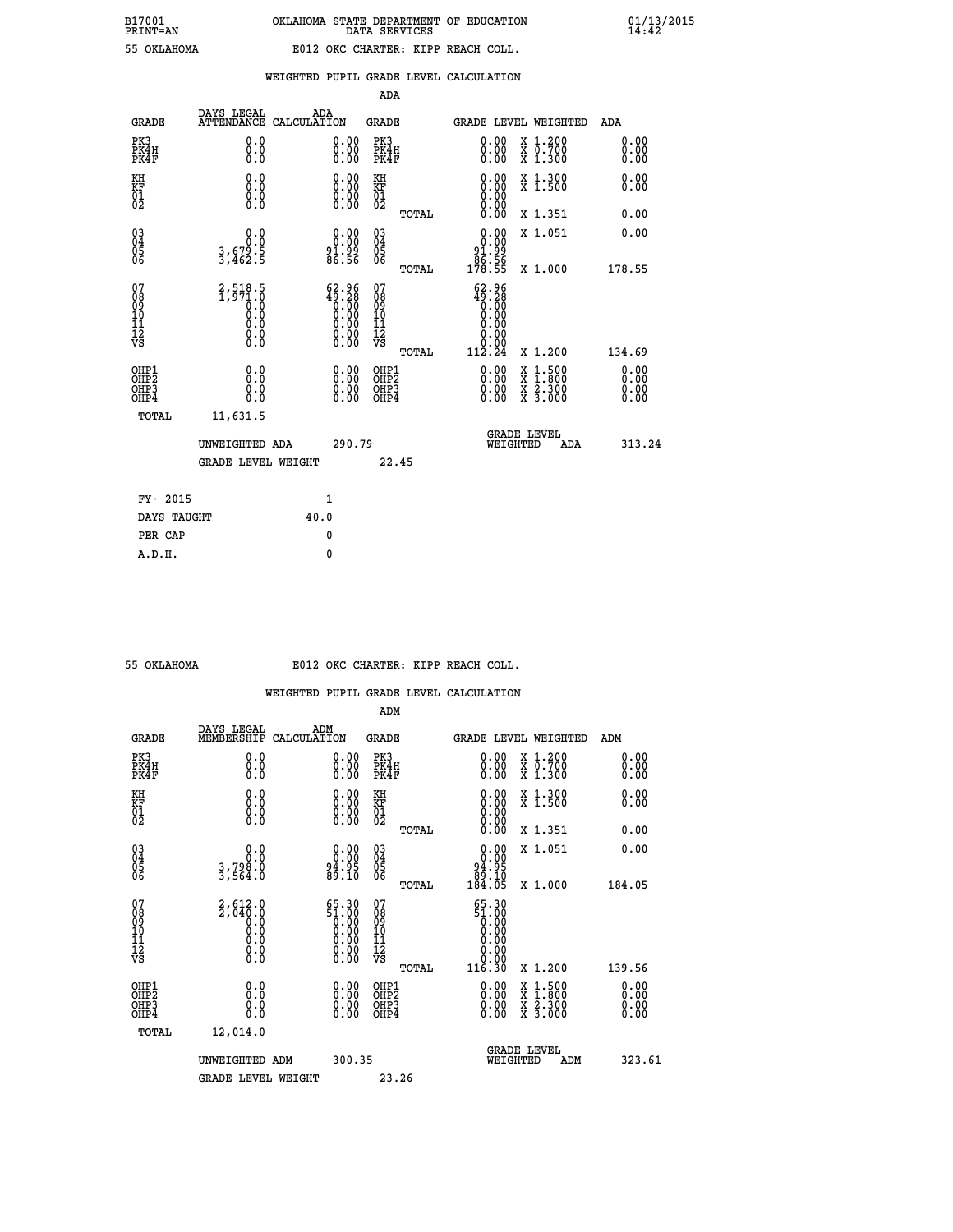# **B17001 OKLAHOMA STATE DEPARTMENT OF EDUCATION 01/13/2015 PRINT=AN DATA SERVICES 14:42 55 OKLAHOMA E013 OKC CHARTER: DOVE SCIENCE ES**

|                                                    |                                                                         |                    |                                                                                                      | ADA                                                 |       |                                                                                  |   |                                          |                              |
|----------------------------------------------------|-------------------------------------------------------------------------|--------------------|------------------------------------------------------------------------------------------------------|-----------------------------------------------------|-------|----------------------------------------------------------------------------------|---|------------------------------------------|------------------------------|
| <b>GRADE</b>                                       | DAYS LEGAL<br><b>ATTENDANCE</b>                                         | ADA<br>CALCULATION |                                                                                                      | GRADE                                               |       |                                                                                  |   | <b>GRADE LEVEL WEIGHTED</b>              | <b>ADA</b>                   |
| PK3<br>PK4H<br>PK4F                                | 0.0<br>0.0<br>0.0                                                       |                    | 0.00<br>$\begin{smallmatrix} 0.00 \ 0.00 \end{smallmatrix}$                                          | PK3<br>PK4H<br>PK4F                                 |       | 0.00<br>0.00                                                                     |   | X 1.200<br>X 0.700<br>X 1.300            | 0.00<br>0.00<br>0.00         |
| KH<br><b>KF</b><br>01<br>02                        | $\begin{smallmatrix}&&&0.0\\2,352.5\\2,394.5\\2,553.5\end{smallmatrix}$ |                    | $\begin{smallmatrix} 0.00\\ 48.01\\ 48.87\\ 52.11 \end{smallmatrix}$                                 | KH<br>KF<br>01<br>02                                |       | $\begin{smallmatrix}&&0.00\\48.01\\48.87\\48.37\\52.11\\100.98\end{smallmatrix}$ |   | X 1.300<br>X 1.500                       | 0.00<br>72.02                |
|                                                    |                                                                         |                    |                                                                                                      |                                                     | TOTAL |                                                                                  |   | X 1.351                                  | 136.42                       |
| $\begin{matrix} 03 \\ 04 \\ 05 \\ 06 \end{matrix}$ | $2,427.0$<br>$2,453.0$<br>$2,436.5$<br>$0.0$                            |                    | $\begin{smallmatrix} 49.53\ 50.06\ 49.72\ 0.00 \end{smallmatrix}$                                    | $\begin{array}{c} 03 \\ 04 \\ 05 \\ 06 \end{array}$ |       | $\begin{smallmatrix} 49.53\ 50.06\ 49.72\ 0.00\ 99.78 \end{smallmatrix}$         |   | X 1.051                                  | 52.06                        |
|                                                    |                                                                         |                    |                                                                                                      |                                                     | TOTAL |                                                                                  |   | X 1.000                                  | 99.78                        |
| 07<br>08<br>09<br>101<br>11<br>12<br>VS            | $\S.$ $\S$                                                              |                    | $\begin{smallmatrix} 0.00 \ 0.00 \ 0.00 \ 0.00 \ 0.00 \ 0.00 \ 0.00 \ 0.00 \ 0.00 \end{smallmatrix}$ | 07<br>08<br>09<br>11<br>11<br>12<br>VS              |       | 0.00<br>0:00<br>0:00<br>0:00<br>0:00<br>0.00<br>0.00                             |   |                                          |                              |
|                                                    |                                                                         |                    |                                                                                                      |                                                     | TOTAL | 0.00                                                                             |   | X 1.200                                  | 0.00                         |
| OHP1<br>OHP2<br>OHP3<br>OH <sub>P4</sub>           | 0.0<br>0.0<br>ŏ.ŏ                                                       |                    | 0.00<br>$0.00$<br>0.00                                                                               | OHP1<br>OHP2<br>OHP3<br>OHP4                        |       | $0.00$<br>$0.00$<br>0.00                                                         | X | $1.500$<br>$1.800$<br>X 2.300<br>X 3.000 | 0.00<br>0.00<br>0.00<br>0.00 |
| TOTAL                                              | 14,617.0                                                                |                    |                                                                                                      |                                                     |       |                                                                                  |   |                                          |                              |
|                                                    | UNWEIGHTED ADA                                                          |                    | 298.30                                                                                               |                                                     |       | WEIGHTED                                                                         |   | <b>GRADE LEVEL</b><br>ADA                | 360.28                       |
|                                                    | <b>GRADE LEVEL WEIGHT</b>                                               |                    |                                                                                                      |                                                     | 61.98 |                                                                                  |   |                                          |                              |
| FY- 2015                                           |                                                                         |                    | $\mathbf{1}$                                                                                         |                                                     |       |                                                                                  |   |                                          |                              |
| DAYS TAUGHT                                        |                                                                         | 49.0               |                                                                                                      |                                                     |       |                                                                                  |   |                                          |                              |
|                                                    |                                                                         |                    |                                                                                                      |                                                     |       |                                                                                  |   |                                          |                              |

| OKLAHOMA |  |
|----------|--|
|          |  |
|          |  |

**PER CAP** 0  **A.D.H. 0**

# **55 OKLAHOMA E013 OKC CHARTER: DOVE SCIENCE ES**

|                                          |                                                                                                   |                                                                                                      | ADM                                                 |       |                                                                               |                                          |        |                              |
|------------------------------------------|---------------------------------------------------------------------------------------------------|------------------------------------------------------------------------------------------------------|-----------------------------------------------------|-------|-------------------------------------------------------------------------------|------------------------------------------|--------|------------------------------|
| <b>GRADE</b>                             | DAYS LEGAL<br>MEMBERSHIP                                                                          | ADM<br>CALCULATION                                                                                   | <b>GRADE</b>                                        |       | <b>GRADE LEVEL WEIGHTED</b>                                                   |                                          | ADM    |                              |
| PK3<br>PK4H<br>PK4F                      | 0.0<br>0.000                                                                                      | $\begin{smallmatrix} 0.00 \ 0.00 \ 0.00 \end{smallmatrix}$                                           | PK3<br>PK4H<br>PK4F                                 |       | $\begin{smallmatrix} 0.00 \\ 0.00 \\ 0.00 \end{smallmatrix}$                  | X 1.200<br>X 0.700<br>X 1.300            |        | 0.00<br>0.00<br>0.00         |
| KH<br>KF<br>01<br>02                     | 0.0<br>2,425:0<br>2,440:0<br>2,597:0                                                              | $\begin{smallmatrix} 0.00\\ 49.49\\ 49.80\\ 53.00 \end{smallmatrix}$                                 | KH<br>KF<br>01<br>02                                |       | $\begin{smallmatrix} &0.00\ 49.49\ 49.80\ 53.00\ 102.80 \end{smallmatrix}$    | X 1.300<br>X 1.500                       |        | 74.24                        |
|                                          |                                                                                                   |                                                                                                      |                                                     | TOTAL |                                                                               | X 1.351                                  | 138.88 |                              |
| 03<br>04<br>05<br>06                     | $2,477.0$<br>$2,493.0$<br>$2,469.0$<br>0.0                                                        | 50.55<br>50.39<br>50.39<br>0.00                                                                      | $\begin{array}{c} 03 \\ 04 \\ 05 \\ 06 \end{array}$ |       | $\begin{smallmatrix} 50.55\\ 50.88\\ 50.39\\ 0.00\\ 101.27 \end{smallmatrix}$ | X 1.051                                  | 53.13  |                              |
|                                          |                                                                                                   |                                                                                                      |                                                     | TOTAL |                                                                               | X 1.000                                  | 101.27 |                              |
| 07<br>08<br>09<br>101<br>112<br>VS       | $\begin{smallmatrix} 0.0 & 0 \ 0.0 & 0 \ 0.0 & 0 \ 0.0 & 0 \ 0.0 & 0 \ 0.0 & 0 \end{smallmatrix}$ | $\begin{smallmatrix} 0.00 \ 0.00 \ 0.00 \ 0.00 \ 0.00 \ 0.00 \ 0.00 \ 0.00 \ 0.00 \end{smallmatrix}$ | 07<br>08<br>09<br>11<br>11<br>12<br>VS              |       | 0.00<br>0.00<br>0.00<br>0.00                                                  |                                          |        |                              |
|                                          |                                                                                                   |                                                                                                      |                                                     | TOTAL | 0.00                                                                          | X 1.200                                  |        | 0.00                         |
| OHP1<br>OHP2<br>OHP3<br>OH <sub>P4</sub> | 0.0<br>$\begin{smallmatrix} 0.0 & 0 \ 0.0 & 0 \end{smallmatrix}$                                  |                                                                                                      | OHP1<br>OHP2<br>OHP <sub>3</sub>                    |       | $0.00$<br>$0.00$<br>0.00                                                      | X 1:500<br>X 1:800<br>X 2:300<br>X 3:000 |        | 0.00<br>Ŏ.ŎŎ<br>Q.QQ<br>0.00 |
| TOTAL                                    | 14,901.0                                                                                          |                                                                                                      |                                                     |       |                                                                               |                                          |        |                              |
|                                          | UNWEIGHTED ADM                                                                                    | 304.11                                                                                               |                                                     |       |                                                                               | GRADE LEVEL<br>WEIGHTED<br>ADM           |        | 367.52                       |
|                                          | <b>GRADE LEVEL WEIGHT</b>                                                                         |                                                                                                      | 63.41                                               |       |                                                                               |                                          |        |                              |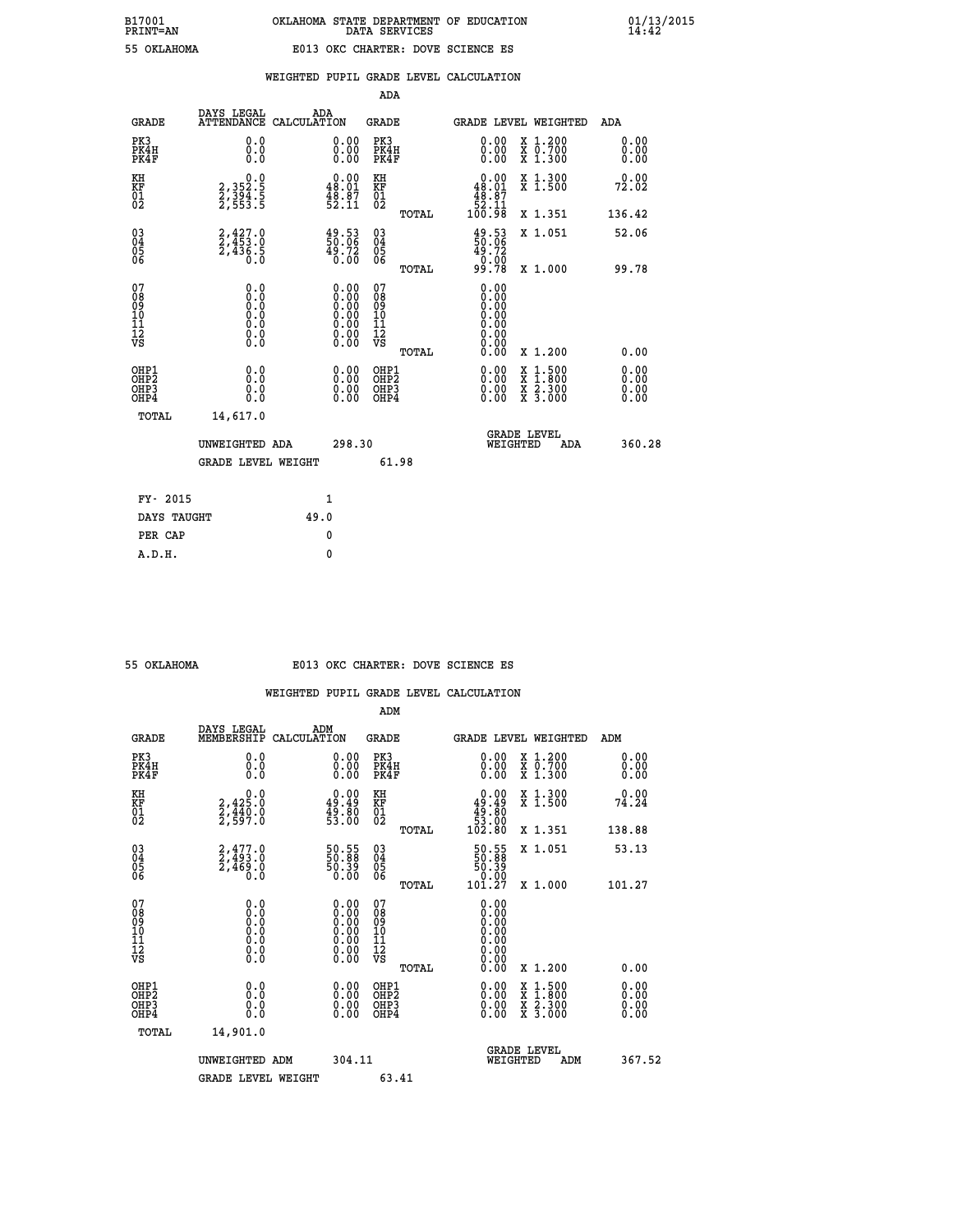|  |  | WEIGHTED PUPIL GRADE LEVEL CALCULATION |
|--|--|----------------------------------------|
|  |  |                                        |

|                                                                    |                                                                                                                |                                                                                            | ADA                                        |                                                                                                                                                                                                                                                                             |                                  |
|--------------------------------------------------------------------|----------------------------------------------------------------------------------------------------------------|--------------------------------------------------------------------------------------------|--------------------------------------------|-----------------------------------------------------------------------------------------------------------------------------------------------------------------------------------------------------------------------------------------------------------------------------|----------------------------------|
| <b>GRADE</b>                                                       | DAYS LEGAL                                                                                                     | ADA<br>ATTENDANCE CALCULATION                                                              | <b>GRADE</b>                               | <b>GRADE LEVEL WEIGHTED</b>                                                                                                                                                                                                                                                 | ADA                              |
| PK3<br>PK4H<br>PK4F                                                | 0.0<br>0.0<br>0.0                                                                                              | $\begin{smallmatrix} 0.00 \ 0.00 \ 0.00 \end{smallmatrix}$                                 | PK3<br>PK4H<br>PK4F                        | $\begin{smallmatrix} 0.00 \\ 0.00 \\ 0.00 \end{smallmatrix}$<br>X 1.200<br>X 0.700<br>X 1.300                                                                                                                                                                               | 0.00<br>0.00<br>0.00             |
| KH<br>KF<br>01<br>02                                               | 0.0<br>0.0<br>$\S.$                                                                                            | $\begin{smallmatrix} 0.00 \ 0.00 \ 0.00 \ 0.00 \end{smallmatrix}$                          | KH<br>KF<br>01<br>02                       | 0.00<br>X 1.300<br>X 1.500                                                                                                                                                                                                                                                  | 0.00<br>0.00                     |
|                                                                    |                                                                                                                |                                                                                            | TOTAL                                      | 0.00<br>X 1.351                                                                                                                                                                                                                                                             | 0.00                             |
| $\begin{smallmatrix} 03 \\[-4pt] 04 \end{smallmatrix}$<br>Ŏ5<br>06 | 0.0<br>0.000                                                                                                   | $\begin{smallmatrix} 0.00 \ 0.00 \ 0.00 \ 0.00 \end{smallmatrix}$                          | $\substack{03 \\ 04}$<br>Ŏ5<br>06<br>TOTAL | 0.00<br>X 1.051<br>0.00<br>0.00<br>X 1.000                                                                                                                                                                                                                                  | 0.00<br>0.00                     |
| 07<br>08<br>09<br>101<br>11<br>12<br>VS                            | 0.0<br>$\overline{0}$<br>$\cdot$ 0<br>$\begin{smallmatrix} 521.0\\998.0\\682.0\\1,022.0\\0.0\end{smallmatrix}$ | $\begin{smallmatrix} 0.00\\ 0.00\\ 13.03\\ 24.95\\ 17.05\\ 25.55\\ 0.00 \end{smallmatrix}$ | 07<br>08<br>09<br>11<br>11<br>12<br>VS     | 0.00<br>$\begin{smallmatrix} 0.000 1.001 1.011 1.011 1.011 1.011 1.011 1.011 1.011 1.011 1.011 1.011 1.011 1.011 1.011 1.011 1.011 1.011 1.011 1.011 1.011 1.011 1.011 1.011 1.011 1.011 1.011 1.011 1.011 1.011 1.011 1.012 1.012 1.012 1.013 1.0$<br>$\frac{25.55}{0.00}$ |                                  |
|                                                                    |                                                                                                                |                                                                                            | TOTAL                                      | 80.58<br>X 1.200                                                                                                                                                                                                                                                            | 96.70                            |
| OHP1<br>OHP <sub>2</sub><br>OH <sub>P3</sub><br>OHP4               | 0.0<br>0.0<br>$0.\overline{0}$                                                                                 | 0.00<br>$\begin{smallmatrix} 0.00 \ 0.00 \end{smallmatrix}$                                | OHP1<br>OHP2<br>OHP <sub>3</sub>           | 0.00<br>X 1:500<br>X 1:800<br>X 2:300<br>X 3:000<br>0.00                                                                                                                                                                                                                    | 0.00<br>0.00<br>$0.00$<br>$0.00$ |
| TOTAL                                                              | 3,223.0                                                                                                        |                                                                                            |                                            |                                                                                                                                                                                                                                                                             |                                  |
|                                                                    | UNWEIGHTED ADA                                                                                                 | 80.58                                                                                      |                                            | <b>GRADE LEVEL</b><br>WEIGHTED<br><b>ADA</b>                                                                                                                                                                                                                                | 96.70                            |
|                                                                    | <b>GRADE LEVEL WEIGHT</b>                                                                                      |                                                                                            | 16.12                                      |                                                                                                                                                                                                                                                                             |                                  |
|                                                                    | FY- 2015                                                                                                       | 1                                                                                          |                                            |                                                                                                                                                                                                                                                                             |                                  |
|                                                                    | DAYS TAUGHT                                                                                                    | 40.0                                                                                       |                                            |                                                                                                                                                                                                                                                                             |                                  |
|                                                                    | PER CAP                                                                                                        | 0                                                                                          |                                            |                                                                                                                                                                                                                                                                             |                                  |

#### **55 OKLAHOMA E016 OKC CHARTER: HARPER ACADEMY**

|                                                    |                                                                                          |                                                                                            | ADM                                                 |                                                                                                 |                                          |                              |
|----------------------------------------------------|------------------------------------------------------------------------------------------|--------------------------------------------------------------------------------------------|-----------------------------------------------------|-------------------------------------------------------------------------------------------------|------------------------------------------|------------------------------|
| <b>GRADE</b>                                       | DAYS LEGAL<br>MEMBERSHIP                                                                 | ADM<br>CALCULATION                                                                         | <b>GRADE</b>                                        | <b>GRADE LEVEL WEIGHTED</b>                                                                     |                                          | ADM                          |
| PK3<br>PK4H<br>PK4F                                | 0.0<br>0.0<br>0.0                                                                        | $\begin{smallmatrix} 0.00 \ 0.00 \ 0.00 \end{smallmatrix}$                                 | PK3<br>PK4H<br>PK4F                                 | $\begin{smallmatrix} 0.00 \\ 0.00 \\ 0.00 \end{smallmatrix}$                                    | X 1.200<br>X 0.700<br>X 1.300            | 0.00<br>0.00<br>0.00         |
| KH<br>KF<br>01<br>02                               | 0.0<br>$\begin{smallmatrix} 0.0 & 0 \ 0.0 & 0 \ 0.0 & 0 \end{smallmatrix}$               | $\begin{smallmatrix} 0.00 \ 0.00 \ 0.00 \ 0.00 \end{smallmatrix}$                          | KH<br>KF<br>01<br>02                                |                                                                                                 | X 1.300<br>X 1.500                       | 0.00<br>0.00                 |
|                                                    |                                                                                          |                                                                                            | TOTAL                                               | 0.00                                                                                            | X 1.351                                  | 0.00                         |
| $\begin{matrix} 03 \\ 04 \\ 05 \\ 06 \end{matrix}$ |                                                                                          | $\begin{smallmatrix} 0.00 \ 0.00 \ 0.00 \ 0.00 \end{smallmatrix}$                          | $\begin{array}{c} 03 \\ 04 \\ 05 \\ 06 \end{array}$ | 0.00<br>0.00<br>0.00                                                                            | X 1.051                                  | 0.00                         |
|                                                    |                                                                                          |                                                                                            | TOTAL                                               | 0.00                                                                                            | X 1.000                                  | 0.00                         |
| 07<br>08<br>09<br>101<br>11<br>12<br>VS            | $\begin{array}{c} 0.0 \\ 0.0 \\ 568.0 \\ 1.107.0 \\ 778.0 \\ 1.131.0 \\ 0.0 \end{array}$ | $\begin{smallmatrix} 0.00\\ 0.00\\ 14.20\\ 27.68\\ 19.45\\ 28.28\\ 0.00 \end{smallmatrix}$ | 07<br>08<br>09<br>11<br>11<br>12<br>VS<br>TOTAL     | $\begin{array}{c} 0.00 \\ 0.00 \\ 14.20 \\ 27.68 \\ 19.45 \\ 28.28 \\ 0.00 \\ 0.61 \end{array}$ | X 1.200                                  | 107.53                       |
| OHP1<br>OHP2<br>OH <sub>P3</sub><br>OHP4           | 0.0<br>$\begin{smallmatrix} 0.0 & 0 \ 0.0 & 0 \end{smallmatrix}$                         | $\begin{smallmatrix} 0.00 \ 0.00 \ 0.00 \ 0.00 \end{smallmatrix}$                          | OHP1<br>OHP2<br>OHP3<br>OHP4                        | $0.00$<br>$0.00$<br>0.00                                                                        | X 1:500<br>X 1:800<br>X 2:300<br>X 3:000 | 0.00<br>Ŏ.ŎŎ<br>Q.QQ<br>0.00 |
| TOTAL                                              | 3,584.0                                                                                  |                                                                                            |                                                     |                                                                                                 |                                          |                              |
|                                                    | UNWEIGHTED ADM                                                                           | 89.61                                                                                      |                                                     | WEIGHTED                                                                                        | <b>GRADE LEVEL</b><br>ADM                | 107.53                       |
|                                                    | <b>GRADE LEVEL WEIGHT</b>                                                                |                                                                                            | 17.92                                               |                                                                                                 |                                          |                              |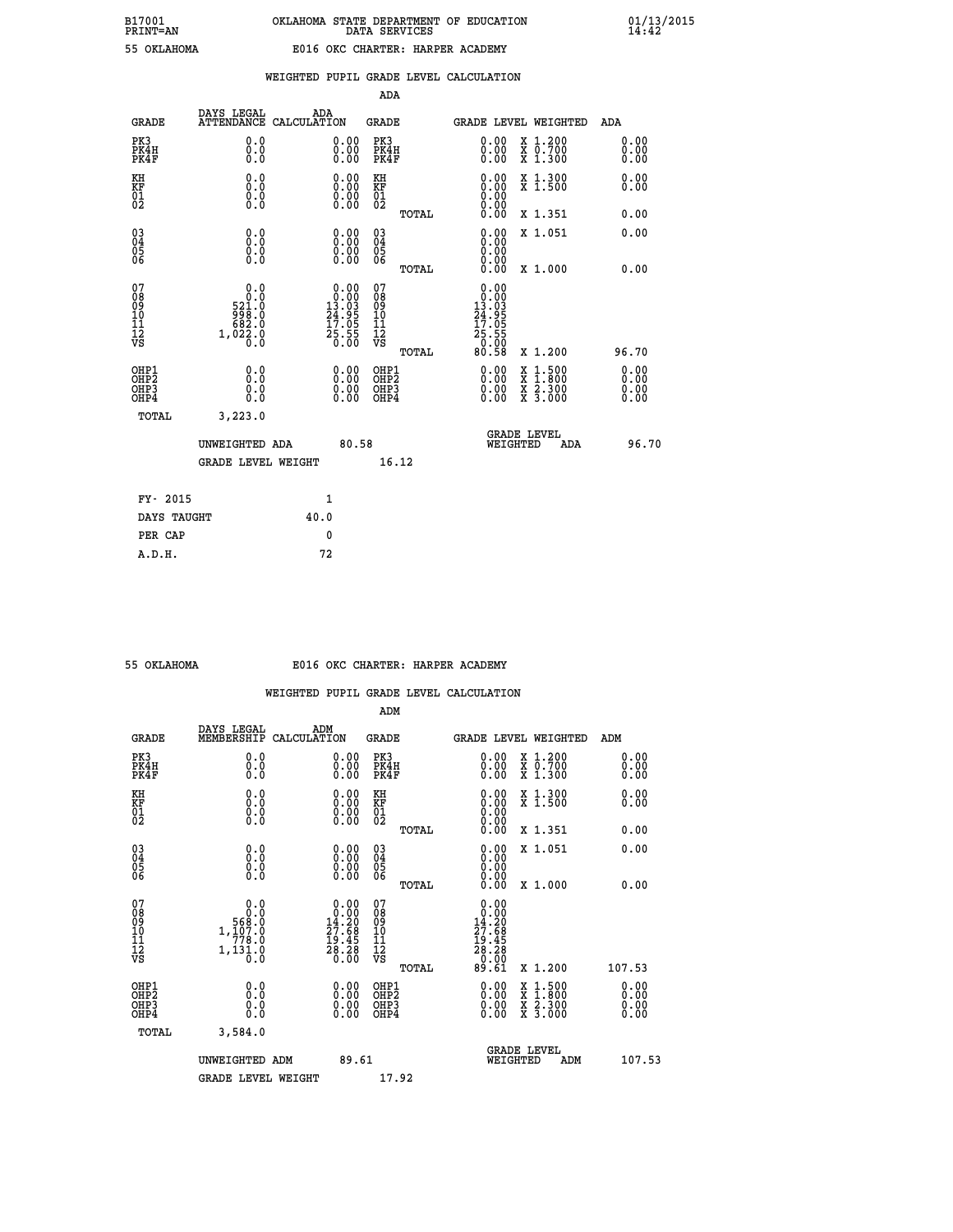| B17001          | OKLAHOMA STATE DEPARTMENT OF EDUCATION |
|-----------------|----------------------------------------|
| <b>PRINT=AN</b> | DATA SERVICES                          |
| 55 OKLAHOMA     | G001 SANTA FE SOUTH ES (CHARTER)       |

 **B17001 OKLAHOMA STATE DEPARTMENT OF EDUCATION 01/13/2015**

|                                                                    |                                                                   |                                                                                      |                    |                                                                                                                                 | ADA                                                               |       |                                                                            |                                          |                              |
|--------------------------------------------------------------------|-------------------------------------------------------------------|--------------------------------------------------------------------------------------|--------------------|---------------------------------------------------------------------------------------------------------------------------------|-------------------------------------------------------------------|-------|----------------------------------------------------------------------------|------------------------------------------|------------------------------|
|                                                                    | <b>GRADE</b>                                                      | DAYS LEGAL<br><b>ATTENDANCE</b>                                                      | ADA<br>CALCULATION |                                                                                                                                 | <b>GRADE</b>                                                      |       |                                                                            | <b>GRADE LEVEL WEIGHTED</b>              | ADA                          |
| PK3                                                                | PK4H<br>PK4F                                                      | 0.0<br>0.0<br>2,838.0                                                                |                    | $\begin{smallmatrix} 0.00\\ 0.00\\ 60.38 \end{smallmatrix}$                                                                     | PK3<br>PK4H<br>PK4F                                               |       | $\begin{smallmatrix} 0.00\\ 0.00\\ 0.38 \end{smallmatrix}$                 | X 1.200<br>X 0.700<br>X 1.300            | 0.00<br>0.00<br>78.49        |
| KH<br><b>KF</b><br>01<br>02                                        |                                                                   | 0.0<br>3,032:0<br>3,036:0<br>3,051:0                                                 |                    | $0.00$<br>64.51<br>$\frac{64.60}{64.91}$                                                                                        | KH<br>KF<br>01<br>02                                              |       | $0.00$<br>64.51<br>$\begin{array}{r} 64.60 \\ 64.91 \\ 129.51 \end{array}$ | X 1.300<br>X 1.500                       | 0.00<br>96.77                |
|                                                                    |                                                                   |                                                                                      |                    |                                                                                                                                 |                                                                   | TOTAL |                                                                            | X 1.351                                  | 174.97                       |
| $\begin{smallmatrix} 03 \\[-4pt] 04 \end{smallmatrix}$<br>Ŏ5<br>06 |                                                                   | 3,047.5<br>3,481.5<br>3,490.0<br>0.0                                                 |                    | $54.84$<br>$74.07$<br>$74.26$<br>$0.00$                                                                                         | $\substack{03 \\ 04}$<br>$\begin{matrix} 0.5 \\ 0.6 \end{matrix}$ |       | 54.84<br>$\overset{7\bar{4}}{0}\overset{5\bar{2}}{0}\overset{6}{0}$        | X 1.051                                  | 68.15                        |
|                                                                    |                                                                   |                                                                                      |                    |                                                                                                                                 |                                                                   | TOTAL | 148.33                                                                     | X 1.000                                  | 148.33                       |
| 07<br>08901112<br>1112<br>VS                                       |                                                                   | 0.0<br>$\begin{smallmatrix} 0.0 & 0 \ 0.0 & 0 \ 0.0 & 0 \ 0.0 & 0 \end{smallmatrix}$ |                    | $\begin{smallmatrix} 0.00 \ 0.00 \ 0.00 \ 0.00 \ 0.00 \end{smallmatrix}$<br>$\begin{smallmatrix} 0.00 \ 0.00 \end{smallmatrix}$ | 07<br>08<br>09<br>11<br>11<br>12<br>VS                            |       | 0.00<br>0.00<br>Ŏ.ŎŎ<br>O.OO<br>0.00<br>0.00                               |                                          |                              |
|                                                                    |                                                                   |                                                                                      |                    |                                                                                                                                 |                                                                   | TOTAL | 0.00                                                                       | X 1.200                                  | 0.00                         |
|                                                                    | OHP1<br>OH <sub>P</sub> 2<br>OH <sub>P3</sub><br>OH <sub>P4</sub> | 0.0<br>0.0<br>0.0                                                                    |                    | 0.00<br>$\begin{smallmatrix} 0.00 \ 0.00 \end{smallmatrix}$                                                                     | OHP1<br>OH <sub>P</sub> 2<br>OHP3<br>OHP4                         |       | 0.00<br>0.00<br>0.00                                                       | X 1:500<br>X 1:800<br>X 2:300<br>X 3:000 | 0.00<br>0.00<br>0.00<br>0.00 |
|                                                                    | TOTAL                                                             | 21,976.0                                                                             |                    |                                                                                                                                 |                                                                   |       |                                                                            |                                          |                              |
|                                                                    |                                                                   | UNWEIGHTED ADA                                                                       |                    | 467.57                                                                                                                          |                                                                   |       |                                                                            | GRADE LEVEL<br>WEIGHTED<br>ADA           | 566.71                       |
|                                                                    |                                                                   | <b>GRADE LEVEL WEIGHT</b>                                                            |                    |                                                                                                                                 | 99.14                                                             |       |                                                                            |                                          |                              |
|                                                                    | FY- 2015                                                          |                                                                                      | $\mathbf{1}$       |                                                                                                                                 |                                                                   |       |                                                                            |                                          |                              |
|                                                                    | DAYS TAUGHT                                                       |                                                                                      | 47.0               |                                                                                                                                 |                                                                   |       |                                                                            |                                          |                              |
|                                                                    | PER CAP                                                           |                                                                                      | 33                 |                                                                                                                                 |                                                                   |       |                                                                            |                                          |                              |

 **A.D.H. 447**

 **ADM**

 **B17001<br>PRINT=AN** 

 **55 OKLAHOMA G001 SANTA FE SOUTH ES (CHARTER)**

| <b>GRADE</b>                                         | DAYS LEGAL<br>MEMBERSHIP                                                                          | ADM<br>CALCULATION                                                                            | <b>GRADE</b>                                       |       |                                                     |          | <b>GRADE LEVEL WEIGHTED</b>              | ADM                      |  |
|------------------------------------------------------|---------------------------------------------------------------------------------------------------|-----------------------------------------------------------------------------------------------|----------------------------------------------------|-------|-----------------------------------------------------|----------|------------------------------------------|--------------------------|--|
| PK3<br>PK4H<br>PK4F                                  | 0.0<br>0.0<br>2,94Š.Ŏ                                                                             | 0.00<br>0.00<br>62.66                                                                         | PK3<br>PK4H<br>PK4F                                |       | 0.00<br>62.66                                       |          | X 1.200<br>X 0.700<br>X 1.300            | 0.00<br>0.00<br>81.46    |  |
| KH<br>KF<br>01<br>02                                 | 0.0<br>3,090.0<br>3,093.0<br>3,100.0                                                              | $\begin{smallmatrix} 0.00\\ 65.74\\ 65.81\\ 65.96 \end{smallmatrix}$                          | KH<br>KF<br>01<br>02                               |       | $0.00\n65.74\n65.81\n65.96\n131.77$                 |          | X 1.300<br>X 1.500                       | 0.00<br>98.61            |  |
|                                                      |                                                                                                   |                                                                                               |                                                    | TOTAL |                                                     |          | X 1.351                                  | 178.02                   |  |
| $\begin{matrix} 03 \\ 04 \\ 05 \\ 06 \end{matrix}$   | 3,088.0<br>3,520.0<br>3,518.0<br>0.0                                                              | $\begin{smallmatrix} 65.70\\ 74.89\\ 74.85\\ 0.00 \end{smallmatrix}$                          | $\begin{matrix} 03 \\ 04 \\ 05 \\ 06 \end{matrix}$ |       | $55.70$<br>$74.89$<br>$74.85$<br>$0.00$<br>$149.74$ |          | X 1.051                                  | 69.05                    |  |
|                                                      |                                                                                                   |                                                                                               |                                                    | TOTAL |                                                     |          | X 1.000                                  | 149.74                   |  |
| 07<br>08<br>09<br>101<br>11<br>12<br>VS              | $\begin{smallmatrix} 0.0 & 0 \ 0.0 & 0 \ 0.0 & 0 \ 0.0 & 0 \ 0.0 & 0 \ 0.0 & 0 \end{smallmatrix}$ | $\begin{smallmatrix} 0.00\ 0.00\ 0.00\ 0.00\ 0.00\ 0.00\ 0.00\ 0.00\ 0.00\ \end{smallmatrix}$ | 07<br>08<br>09<br>001<br>11<br>11<br>12<br>VS      |       |                                                     |          |                                          |                          |  |
|                                                      |                                                                                                   |                                                                                               |                                                    | TOTAL | 0.00                                                |          | X 1.200                                  | 0.00                     |  |
| OHP1<br>OHP <sub>2</sub><br>OH <sub>P3</sub><br>OHP4 |                                                                                                   | $\begin{smallmatrix} 0.00 \ 0.00 \ 0.00 \ 0.00 \end{smallmatrix}$                             | OHP1<br>OHP2<br>OHP3<br>OHP4                       |       |                                                     |          | X 1:500<br>X 1:800<br>X 2:300<br>X 3:000 | $0.00$<br>$0.00$<br>0.00 |  |
| TOTAL                                                | 22,354.0                                                                                          |                                                                                               |                                                    |       |                                                     |          |                                          |                          |  |
|                                                      | UNWEIGHTED                                                                                        | 475.61<br>ADM                                                                                 |                                                    |       |                                                     | WEIGHTED | <b>GRADE LEVEL</b><br>ADM                | 576.88                   |  |
|                                                      | <b>GRADE LEVEL WEIGHT</b>                                                                         |                                                                                               | 101.27                                             |       |                                                     |          |                                          |                          |  |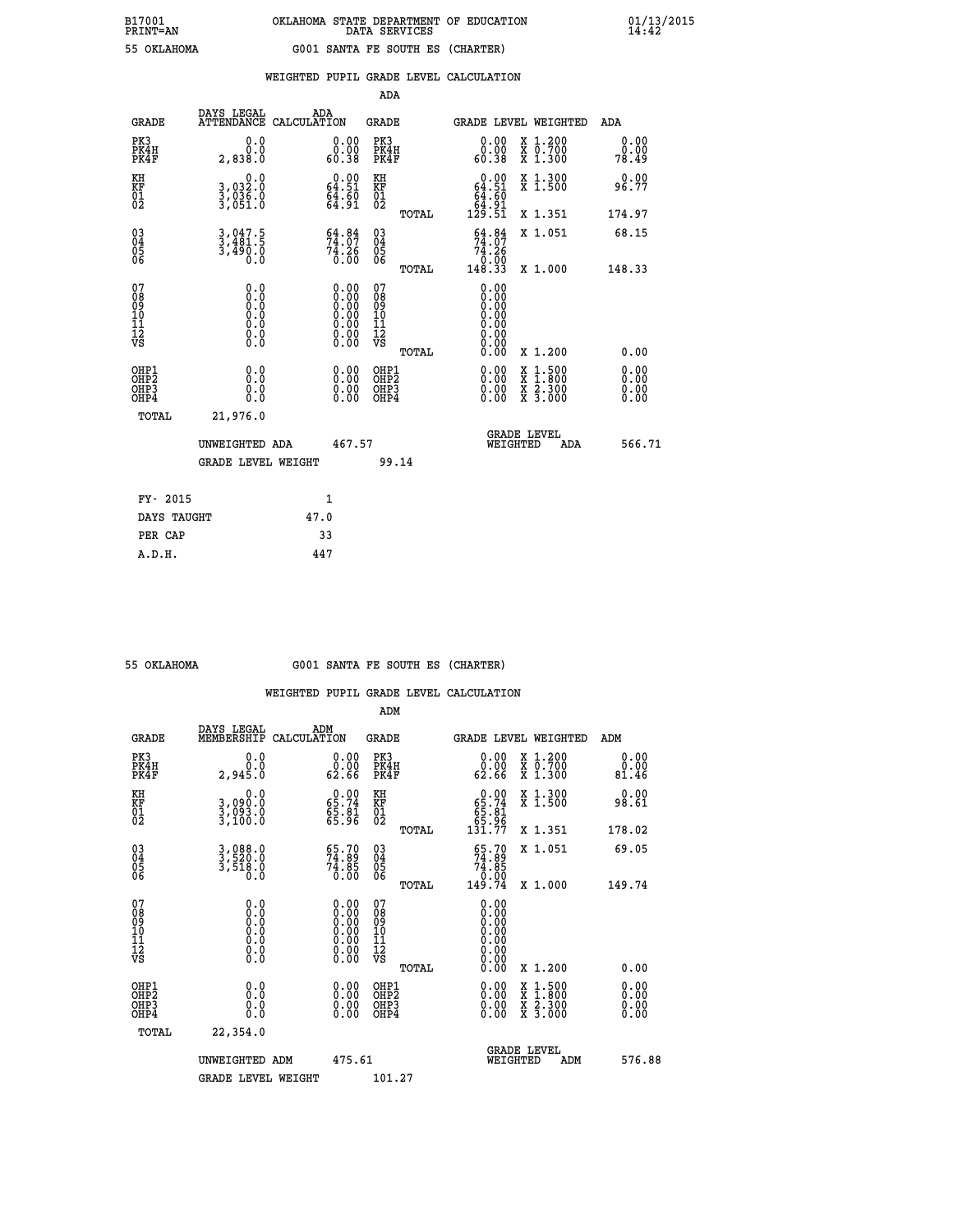| ------ |           |  |
|--------|-----------|--|
|        | OKT.AHOMA |  |

### **WEIGHTED PUPIL GRADE LEVEL CALCULATION**

|                                                    |                                                                                                   |                                                                                               | ADA                                                |       |                                                      |        |                                        |                              |
|----------------------------------------------------|---------------------------------------------------------------------------------------------------|-----------------------------------------------------------------------------------------------|----------------------------------------------------|-------|------------------------------------------------------|--------|----------------------------------------|------------------------------|
| <b>GRADE</b>                                       | DAYS LEGAL<br><b>ATTENDANCE</b>                                                                   | ADA<br>CALCULATION                                                                            | GRADE                                              |       | GRADE LEVEL WEIGHTED                                 |        |                                        | <b>ADA</b>                   |
| PK3<br>PK4H<br>PK4F                                | 0.0<br>0.0<br>1,062.0                                                                             | 0.00<br>0.00<br>25.29                                                                         | PK3<br>PK4H<br>PK4F                                |       | 0.00<br>0.00<br>25.29                                |        | X 1.200<br>X 0.700<br>X 1.300          | 0.00<br>0.00<br>32.88        |
| KH<br><b>KF</b><br>01<br>02                        | 0.0<br>971.0<br>$\frac{572.0}{0.0}$                                                               | $2\overset{0}{3}\overset{0}{.}12$<br>$\frac{8.86}{0.00}$                                      | KH<br>KF<br>01<br>02                               |       | $23.12\n8.86\n0.00\n8.86$                            |        | X 1.300<br>X 1.500                     | 0.00<br>34.68                |
|                                                    |                                                                                                   |                                                                                               |                                                    | TOTAL |                                                      |        | X 1.351                                | 11.97                        |
| $\begin{matrix} 03 \\ 04 \\ 05 \\ 06 \end{matrix}$ | 0.0<br>0.000                                                                                      | $\begin{smallmatrix} 0.00 \ 0.00 \ 0.00 \ 0.00 \end{smallmatrix}$                             | $\begin{matrix} 03 \\ 04 \\ 05 \\ 06 \end{matrix}$ |       | 0.00<br>0.00<br>0.00                                 |        | X 1.051                                | 0.00                         |
|                                                    |                                                                                                   |                                                                                               |                                                    | TOTAL | 0.00                                                 |        | X 1.000                                | 0.00                         |
| 07<br>08<br>09<br>101<br>11<br>12<br>VS            | $\begin{smallmatrix} 0.0 & 0 \ 0.0 & 0 \ 0.0 & 0 \ 0.0 & 0 \ 0.0 & 0 \ 0.0 & 0 \end{smallmatrix}$ | $\begin{smallmatrix} 0.00\ 0.00\ 0.00\ 0.00\ 0.00\ 0.00\ 0.00\ 0.00\ 0.00\ \end{smallmatrix}$ | 07<br>08<br>09<br>11<br>11<br>12<br>VS             |       | 0.00<br>0.00<br>0.00<br>0.00<br>0.00<br>0.00<br>0.00 |        |                                        |                              |
|                                                    |                                                                                                   |                                                                                               |                                                    | TOTAL | 0.00                                                 |        | X 1.200                                | 0.00                         |
| OHP1<br>OHP2<br>OHP3<br>OHP4                       | 0.0<br>0.0<br>0.0                                                                                 | 0.00<br>$0.00$<br>0.00                                                                        | OHP1<br>OHP2<br>OHP3<br>OHP4                       |       | $0.00$<br>$0.00$<br>0.00                             | X<br>X | $1:500$<br>1:800<br>X 2.300<br>X 3.000 | 0.00<br>0.00<br>0.00<br>0.00 |
| TOTAL                                              | 2,405.0                                                                                           |                                                                                               |                                                    |       |                                                      |        |                                        |                              |
|                                                    | UNWEIGHTED ADA                                                                                    | 57.27                                                                                         |                                                    |       | WEIGHTED                                             |        | <b>GRADE LEVEL</b><br>ADA              | 79.53                        |
|                                                    | <b>GRADE LEVEL WEIGHT</b>                                                                         |                                                                                               |                                                    | 22.26 |                                                      |        |                                        |                              |
| FY- 2015                                           |                                                                                                   | $\mathbf{1}$                                                                                  |                                                    |       |                                                      |        |                                        |                              |
| DAYS TAUGHT                                        |                                                                                                   | 42.0                                                                                          |                                                    |       |                                                      |        |                                        |                              |
|                                                    |                                                                                                   |                                                                                               |                                                    |       |                                                      |        |                                        |                              |

**PER CAP** 0  **A.D.H. 0**

### **55 OKLAHOMA G003 ALEXIS RAINBOW (CHARTER)**

|                                                    |                                                                                                   |                                                                                               | ADM                                                |       |                                                                                                                                                                                                                                                                                |                                          |                          |       |
|----------------------------------------------------|---------------------------------------------------------------------------------------------------|-----------------------------------------------------------------------------------------------|----------------------------------------------------|-------|--------------------------------------------------------------------------------------------------------------------------------------------------------------------------------------------------------------------------------------------------------------------------------|------------------------------------------|--------------------------|-------|
| <b>GRADE</b>                                       | DAYS LEGAL<br>MEMBERSHIP                                                                          | ADM<br>CALCULATION                                                                            | <b>GRADE</b>                                       |       | GRADE LEVEL WEIGHTED                                                                                                                                                                                                                                                           |                                          | ADM                      |       |
| PK3<br>PK4H<br>PK4F                                | 0.0<br>0.0<br>1,154.0                                                                             | $\begin{smallmatrix} 0.00\\ 0.00\\ 27.48 \end{smallmatrix}$                                   | PK3<br>PK4H<br>PK4F                                |       | $\begin{smallmatrix} 0.00\\ 0.00\\ 27.48 \end{smallmatrix}$                                                                                                                                                                                                                    | X 1.200<br>X 0.700<br>X 1.300            | 0.00<br>0.00<br>35.72    |       |
| KH<br>KF<br>01<br>02                               | 0.0<br>$1, 044.0$<br>$388.0$<br>0.0                                                               | 24.86<br>$\frac{5.24}{0.00}$                                                                  | KH<br>KF<br>01<br>02                               |       | $0.00$<br>24.86<br>$\begin{array}{c} 0.24 \\ 0.00 \\ 9.24 \end{array}$                                                                                                                                                                                                         | X 1.300<br>X 1.500                       | 0.00<br>37.29            |       |
|                                                    |                                                                                                   |                                                                                               |                                                    | TOTAL |                                                                                                                                                                                                                                                                                | X 1.351                                  | 12.48                    |       |
| $\begin{matrix} 03 \\ 04 \\ 05 \\ 06 \end{matrix}$ |                                                                                                   |                                                                                               | $\begin{matrix} 03 \\ 04 \\ 05 \\ 06 \end{matrix}$ |       | $0.00$<br>$0.00$                                                                                                                                                                                                                                                               | X 1.051                                  | 0.00                     |       |
|                                                    |                                                                                                   |                                                                                               |                                                    | TOTAL | 0.00                                                                                                                                                                                                                                                                           | X 1.000                                  | 0.00                     |       |
| 07<br>08<br>09<br>10<br>11<br>11<br>12<br>VS       | $\begin{smallmatrix} 0.0 & 0 \ 0.0 & 0 \ 0.0 & 0 \ 0.0 & 0 \ 0.0 & 0 \ 0.0 & 0 \end{smallmatrix}$ | $\begin{smallmatrix} 0.00\ 0.00\ 0.00\ 0.00\ 0.00\ 0.00\ 0.00\ 0.00\ 0.00\ \end{smallmatrix}$ | 07<br>08<br>09<br>01<br>11<br>11<br>12<br>VS       | TOTAL | $0.00$<br>$0.00$<br>$0.00$<br>$\begin{smallmatrix} 0 & 0 & 0 & 0 \ 0 & 0 & 0 & 0 \ 0 & 0 & 0 & 0 \ 0 & 0 & 0 & 0 \end{smallmatrix}$<br>0.00                                                                                                                                    | X 1.200                                  | 0.00                     |       |
| OHP1<br>OHP2<br>OH <sub>P3</sub><br>OHP4           | 0.0<br>0.000                                                                                      | $\begin{smallmatrix} 0.00 \ 0.00 \ 0.00 \ 0.00 \end{smallmatrix}$                             | OHP1<br>OHP2<br>OHP3<br>OHP4                       |       | $\begin{smallmatrix} 0.00 & 0.00 & 0.00 & 0.00 & 0.00 & 0.00 & 0.00 & 0.00 & 0.00 & 0.00 & 0.00 & 0.00 & 0.00 & 0.00 & 0.00 & 0.00 & 0.00 & 0.00 & 0.00 & 0.00 & 0.00 & 0.00 & 0.00 & 0.00 & 0.00 & 0.00 & 0.00 & 0.00 & 0.00 & 0.00 & 0.00 & 0.00 & 0.00 & 0.00 & 0.00 & 0.0$ | X 1:500<br>X 1:800<br>X 2:300<br>X 3:000 | $0.00$<br>$0.00$<br>0.00 |       |
| TOTAL                                              | 2,586.0                                                                                           |                                                                                               |                                                    |       |                                                                                                                                                                                                                                                                                |                                          |                          |       |
|                                                    | UNWEIGHTED ADM                                                                                    | 61.58                                                                                         |                                                    |       | <b>GRADE LEVEL</b><br>WEIGHTED                                                                                                                                                                                                                                                 | ADM                                      |                          | 85.49 |
|                                                    | <b>GRADE LEVEL WEIGHT</b>                                                                         |                                                                                               | 23.91                                              |       |                                                                                                                                                                                                                                                                                |                                          |                          |       |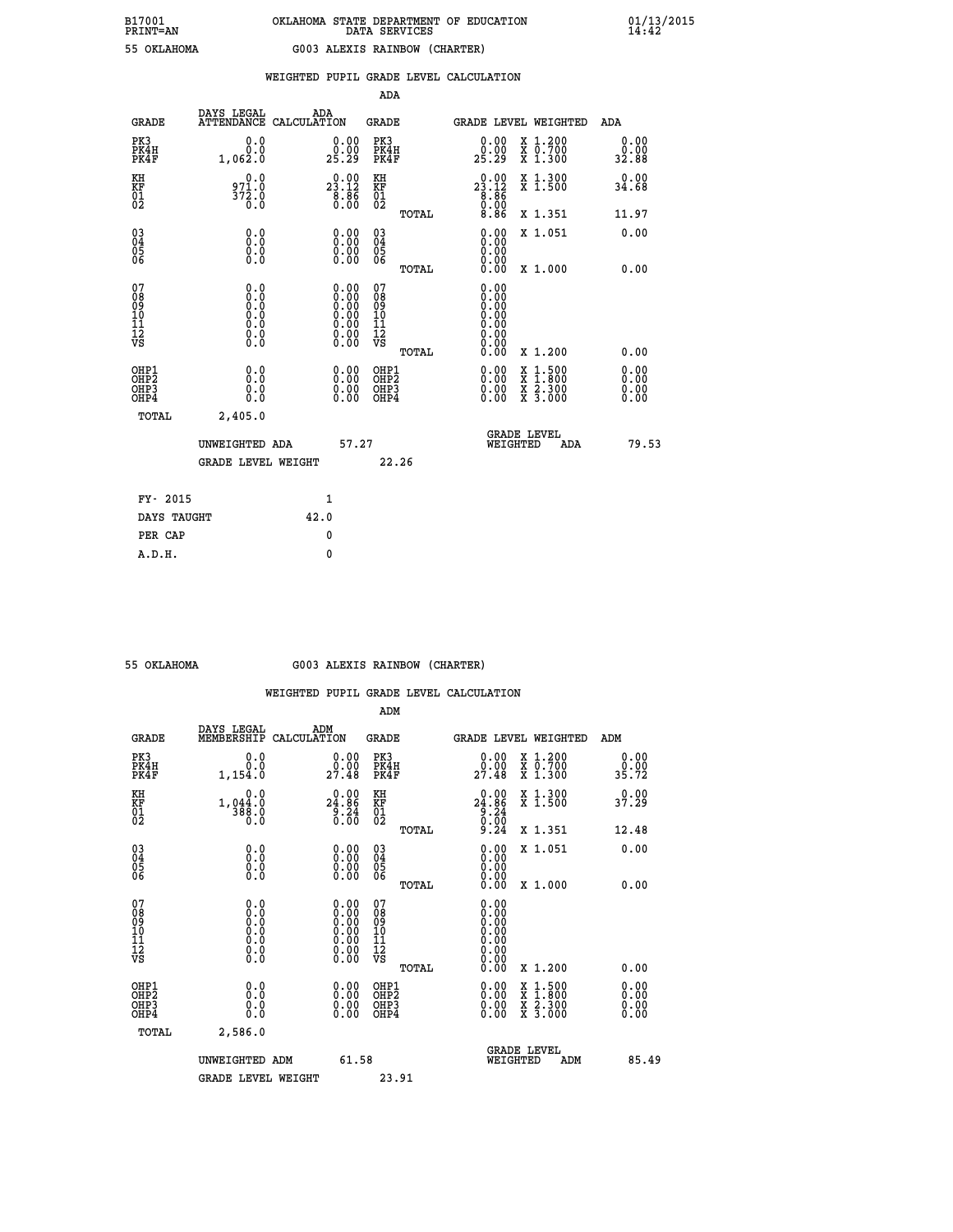## **B17001 OKLAHOMA STATE DEPARTMENT OF EDUCATION 01/13/2015 PRINT=AN DATA SERVICES 14:42 55 OKLAHOMA G004 ASTEC CHARTERS**

|                                                                    |                                          |                                                                                                 | WEIGHTED PUPIL GRADE LEVEL CALCULATION |                                                                                           |                                        |       |                                                                                |          |                                                                |                              |
|--------------------------------------------------------------------|------------------------------------------|-------------------------------------------------------------------------------------------------|----------------------------------------|-------------------------------------------------------------------------------------------|----------------------------------------|-------|--------------------------------------------------------------------------------|----------|----------------------------------------------------------------|------------------------------|
|                                                                    |                                          |                                                                                                 |                                        |                                                                                           | <b>ADA</b>                             |       |                                                                                |          |                                                                |                              |
|                                                                    | <b>GRADE</b>                             | DAYS LEGAL<br><b>ATTENDANCE</b>                                                                 | ADA<br>CALCULATION                     |                                                                                           | <b>GRADE</b>                           |       |                                                                                |          | GRADE LEVEL WEIGHTED                                           | ADA                          |
| PK3                                                                | PK4H<br>PK4F                             | 0.0<br>0.0<br>0.0                                                                               |                                        | $\begin{smallmatrix} 0.00 \ 0.00 \ 0.00 \end{smallmatrix}$                                | PK3<br>PK4H<br>PK4F                    |       | 0.00<br>0.00<br>0.00                                                           |          | X 1.200<br>X 0.700<br>X 1.300                                  | 0.00<br>0.00<br>0.00         |
| KH<br>KF<br>01<br>02                                               |                                          | 0.0<br>$0.\overline{0}$<br>$\S.$                                                                |                                        | $\begin{smallmatrix} 0.00 \ 0.00 \ 0.00 \ 0.00 \end{smallmatrix}$                         | KH<br><b>KF</b><br>01<br>02            |       | $0.00$<br>$0.00$<br>$0.00$                                                     |          | X 1.300<br>X 1.500                                             | 0.00<br>0.00                 |
|                                                                    |                                          |                                                                                                 |                                        |                                                                                           |                                        | TOTAL | 0.00                                                                           |          | X 1.351                                                        | 0.00                         |
| $\begin{smallmatrix} 03 \\[-4pt] 04 \end{smallmatrix}$<br>Ŏ5<br>06 |                                          | 0.0<br>Ŏ.Ŏ                                                                                      |                                        | $\begin{smallmatrix} 0.00\\ 0.00\\ 0.00\\ 134.73 \end{smallmatrix}$                       | $\substack{03 \\ 04}$<br>Ŏ5<br>06      |       | 0.00                                                                           |          | X 1.051                                                        | 0.00                         |
|                                                                    |                                          | 5,254.5                                                                                         |                                        |                                                                                           |                                        | TOTAL | $\begin{array}{c} 0.00 \\ 134.73 \\ 134.73 \end{array}$                        |          | X 1.000                                                        | 134.73                       |
| 07<br>08<br>09<br>11<br>11<br>12<br>VS                             |                                          | $\begin{smallmatrix}5,392.0\\5,242.0\\5,362.5\\4,079.0\\3,601.0\\2,903.0\\0.0\end{smallmatrix}$ |                                        | $\begin{smallmatrix} 138.26\\134.41\\137.50\\104.59\\92.33\\74.44\\0.00\end{smallmatrix}$ | 07<br>08<br>09<br>11<br>11<br>12<br>VS | TOTAL | $138.26$<br>$134.41$<br>$137.50$<br>104.59<br>92.33<br>74.44<br>0:00<br>681.53 |          | X 1.200                                                        | 817.84                       |
|                                                                    | OHP1<br>OHP2<br>OH <sub>P3</sub><br>OHP4 | 0.0<br>0.0<br>Ō.Ō                                                                               |                                        | 0.00<br>$\begin{smallmatrix} 0.00 \ 0.00 \end{smallmatrix}$                               | OHP1<br>OHP2<br>OHP3<br>OHP4           |       | 0.00<br>0.00<br>0.00                                                           |          | $1:500$<br>$1:800$<br>X 1:500<br>X 1:800<br>X 2:300<br>X 3:000 | 0.00<br>0.00<br>0.00<br>0.00 |
|                                                                    | TOTAL                                    | 31,834.0                                                                                        |                                        |                                                                                           |                                        |       |                                                                                |          |                                                                |                              |
|                                                                    |                                          | UNWEIGHTED ADA                                                                                  |                                        | 816.26                                                                                    |                                        |       |                                                                                | WEIGHTED | <b>GRADE LEVEL</b><br>ADA                                      | 952.57                       |
|                                                                    |                                          | <b>GRADE LEVEL WEIGHT</b>                                                                       |                                        |                                                                                           | 136.31                                 |       |                                                                                |          |                                                                |                              |
|                                                                    | FY- 2015                                 |                                                                                                 | $\mathbf{1}$                           |                                                                                           |                                        |       |                                                                                |          |                                                                |                              |
|                                                                    | DAYS TAUGHT                              |                                                                                                 | 39.0                                   |                                                                                           |                                        |       |                                                                                |          |                                                                |                              |
|                                                                    | PER CAP                                  |                                                                                                 | $\mathbf{0}$                           |                                                                                           |                                        |       |                                                                                |          |                                                                |                              |

 **A.D.H. 0**

 **55 OKLAHOMA G004 ASTEC CHARTERS**

|                                    |                                                      |                                                                                                 |                                                                                |        | ADM                                                 |       |                                                                                                                                                                                                                                                                                                                                                                                                                                                        |                                          |        |                      |
|------------------------------------|------------------------------------------------------|-------------------------------------------------------------------------------------------------|--------------------------------------------------------------------------------|--------|-----------------------------------------------------|-------|--------------------------------------------------------------------------------------------------------------------------------------------------------------------------------------------------------------------------------------------------------------------------------------------------------------------------------------------------------------------------------------------------------------------------------------------------------|------------------------------------------|--------|----------------------|
|                                    | <b>GRADE</b>                                         | DAYS LEGAL<br>MEMBERSHIP                                                                        | ADM<br>CALCULATION                                                             |        | <b>GRADE</b>                                        |       |                                                                                                                                                                                                                                                                                                                                                                                                                                                        | <b>GRADE LEVEL WEIGHTED</b>              | ADM    |                      |
|                                    | PK3<br>PK4H<br>PK4F                                  | 0.0<br>0.0<br>0.0                                                                               | $\begin{smallmatrix} 0.00 \ 0.00 \ 0.00 \end{smallmatrix}$                     |        | PK3<br>PK4H<br>PK4F                                 |       | $\begin{smallmatrix} 0.00 \\ 0.00 \\ 0.00 \end{smallmatrix}$                                                                                                                                                                                                                                                                                                                                                                                           | X 1.200<br>X 0.700<br>X 1.300            |        | 0.00<br>0.00<br>0.00 |
| KH<br>KF<br>01<br>02               |                                                      | 0.0<br>0.0<br>$\S.$                                                                             | $\begin{smallmatrix} 0.00 \ 0.00 \ 0.00 \ 0.00 \end{smallmatrix}$              |        | KH<br>KF<br>01<br>02                                |       | $\begin{smallmatrix} 0.00 \ 0.00 \ 0.00 \ 0.00 \ 0.00 \ 0.00 \end{smallmatrix}$                                                                                                                                                                                                                                                                                                                                                                        | X 1.300<br>X 1.500                       |        | 0.00<br>0.00         |
|                                    |                                                      |                                                                                                 |                                                                                |        |                                                     | TOTAL |                                                                                                                                                                                                                                                                                                                                                                                                                                                        | X 1.351                                  |        | 0.00                 |
| 03<br>04<br>05<br>06               |                                                      | 0.0<br>5,378.0                                                                                  | $\begin{smallmatrix} &0.00\0.00\0.00\0.9\0.9\0.9\0.9\0\0.9\0\end{smallmatrix}$ |        | $\begin{array}{c} 03 \\ 04 \\ 05 \\ 06 \end{array}$ |       | 0.00<br>ŏ:ŏŏ<br>00.st                                                                                                                                                                                                                                                                                                                                                                                                                                  | X 1.051                                  |        | 0.00                 |
|                                    |                                                      |                                                                                                 |                                                                                |        |                                                     | TOTAL | 137.90                                                                                                                                                                                                                                                                                                                                                                                                                                                 | X 1.000                                  | 137.90 |                      |
| 07<br>08<br>09<br>101<br>112<br>VS |                                                      | $\begin{smallmatrix}5,517.0\\5,343.0\\5,510.0\\4,238.0\\3,868.0\\3,144.0\\0.0\end{smallmatrix}$ | $\frac{141.46}{137.00}$<br>141.28<br>108:67<br>99.18<br>80:62<br>0.00          |        | 07<br>08<br>09<br>11<br>11<br>12<br>VS              | TOTAL | 141.46<br>137.00<br>ī41.28<br>$\begin{array}{@{}c@{\hspace{1em}}c@{\hspace{1em}}c@{\hspace{1em}}c@{\hspace{1em}}c@{\hspace{1em}}c@{\hspace{1em}}c@{\hspace{1em}}c@{\hspace{1em}}c@{\hspace{1em}}c@{\hspace{1em}}c@{\hspace{1em}}c@{\hspace{1em}}c@{\hspace{1em}}c@{\hspace{1em}}c@{\hspace{1em}}c@{\hspace{1em}}c@{\hspace{1em}}c@{\hspace{1em}}c@{\hspace{1em}}c@{\hspace{1em}}c@{\hspace{1em}}c@{\hspace{1em}}c@{\hspace{1em}}c@{\hspace{$<br>708.21 | X 1.200                                  | 849.85 |                      |
|                                    | OHP1<br>OHP2<br>OH <sub>P3</sub><br>OH <sub>P4</sub> | 0.0<br>0.000                                                                                    |                                                                                |        | OHP1<br>OHP2<br>OHP <sub>3</sub>                    |       | $0.00$<br>$0.00$<br>0.00                                                                                                                                                                                                                                                                                                                                                                                                                               | X 1:500<br>X 1:800<br>X 2:300<br>X 3:000 |        | 0.00<br>0.00<br>0.00 |
|                                    | TOTAL                                                | 32,998.0                                                                                        |                                                                                |        |                                                     |       |                                                                                                                                                                                                                                                                                                                                                                                                                                                        |                                          |        |                      |
|                                    |                                                      | UNWEIGHTED ADM                                                                                  |                                                                                | 846.11 |                                                     |       |                                                                                                                                                                                                                                                                                                                                                                                                                                                        | GRADE LEVEL<br>WEIGHTED<br>ADM           |        | 987.75               |
|                                    |                                                      | <b>GRADE LEVEL WEIGHT</b>                                                                       |                                                                                |        | 141.64                                              |       |                                                                                                                                                                                                                                                                                                                                                                                                                                                        |                                          |        |                      |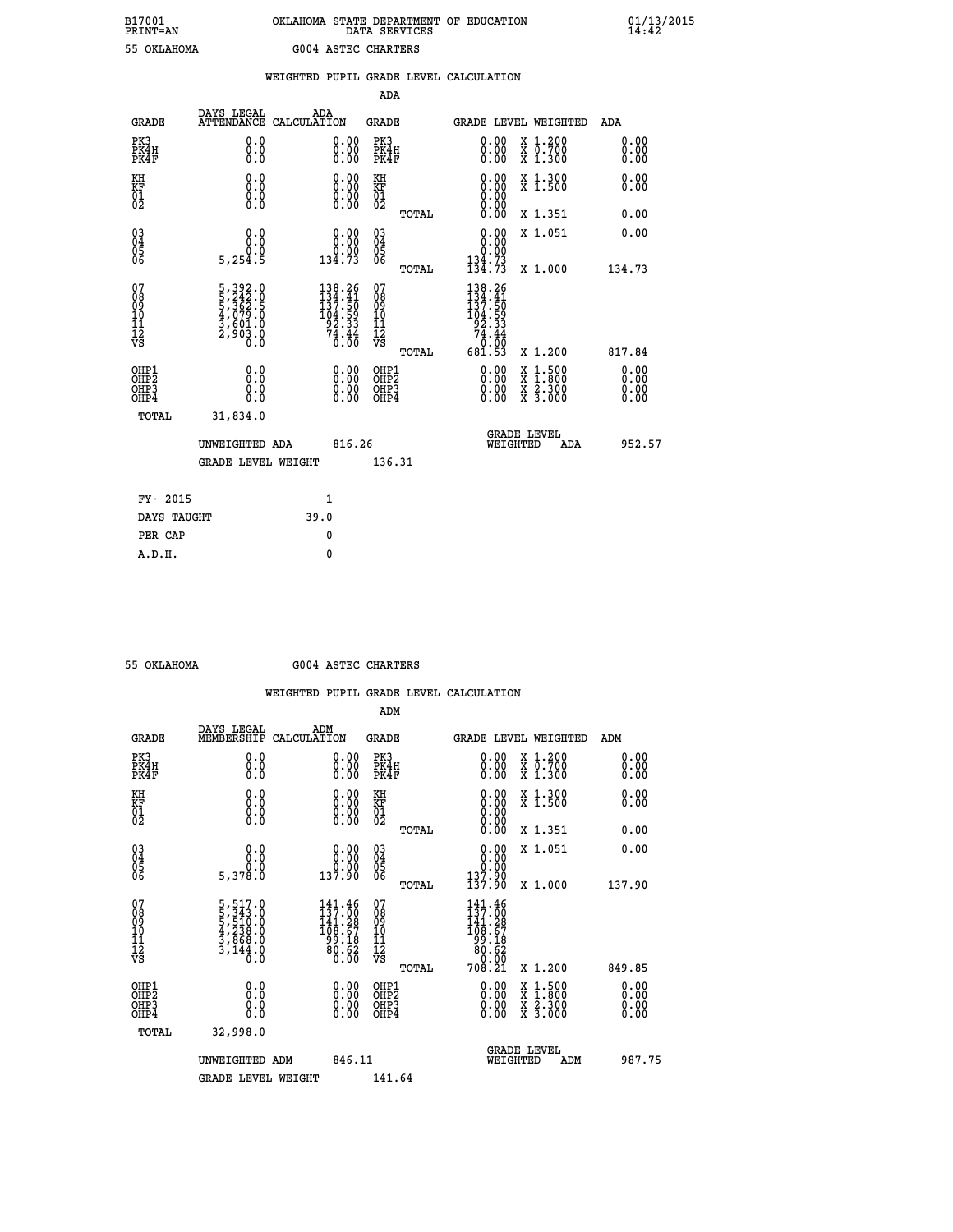| ---- | ---- | . .    |   |
|------|------|--------|---|
|      |      | ארשנד. | 7 |

### **WEIGHTED PUPIL GRADE LEVEL CALCULATION**

|                                                    |                                                                               |                    |                                                                                               | ADA                                                |       |                                                                             |          |                                                                |                              |  |
|----------------------------------------------------|-------------------------------------------------------------------------------|--------------------|-----------------------------------------------------------------------------------------------|----------------------------------------------------|-------|-----------------------------------------------------------------------------|----------|----------------------------------------------------------------|------------------------------|--|
| <b>GRADE</b>                                       | DAYS LEGAL<br><b>ATTENDANCE</b>                                               | ADA<br>CALCULATION |                                                                                               | GRADE                                              |       | <b>GRADE LEVEL WEIGHTED</b>                                                 |          |                                                                | <b>ADA</b>                   |  |
| PK3<br>PK4H<br>PK4F                                | 0.0<br>0.0<br>2,510.0                                                         |                    | 0.00<br>0.00<br>92.96                                                                         | PK3<br>PK4H<br>PK4F                                |       | 0.00<br>0.00<br>92.96                                                       |          | X 1.200<br>X 0.700<br>X 1.300                                  | 0.00<br>0.00<br>120.85       |  |
| KH<br><b>KF</b><br>01<br>02                        | 0.0<br>$\begin{smallmatrix} 1, 873.0 \ 1, 923.0 \ 1, 844.0 \end{smallmatrix}$ |                    | $\begin{smallmatrix} 0.00\\ 69.37\\ 71.22\\ 68.30 \end{smallmatrix}$                          | KH<br>KF<br>01<br>02                               |       | $\begin{smallmatrix} &0.00\ 69.37\ 71.22\ 68.30\ 139.52\ \end{smallmatrix}$ |          | X 1.300<br>X 1.500                                             | 0.00<br>104.06               |  |
|                                                    |                                                                               |                    |                                                                                               |                                                    | TOTAL |                                                                             |          | X 1.351                                                        | 188.49                       |  |
| $\begin{matrix} 03 \\ 04 \\ 05 \\ 06 \end{matrix}$ | 0.0<br>0.000                                                                  |                    | $\begin{smallmatrix} 0.00 \ 0.00 \ 0.00 \ 0.00 \end{smallmatrix}$                             | $\begin{matrix} 03 \\ 04 \\ 05 \\ 06 \end{matrix}$ |       | 0.00<br>0.00<br>0.00                                                        |          | X 1.051                                                        | 0.00                         |  |
|                                                    |                                                                               |                    |                                                                                               |                                                    | TOTAL | 0.00                                                                        |          | X 1.000                                                        | 0.00                         |  |
| 07<br>08<br>09<br>101<br>11<br>12<br>VS            | $\S.$ $\S$                                                                    |                    | $\begin{smallmatrix} 0.00\ 0.00\ 0.00\ 0.00\ 0.00\ 0.00\ 0.00\ 0.00\ 0.00\ \end{smallmatrix}$ | 07<br>08<br>09<br>11<br>11<br>12<br>VS             |       | 0.00<br>0.00<br>0.00<br>0.00<br>0.00<br>0.00<br>0.00                        |          |                                                                |                              |  |
|                                                    |                                                                               |                    |                                                                                               |                                                    | TOTAL | 0.00                                                                        |          | X 1.200                                                        | 0.00                         |  |
| OHP1<br>OHP2<br>OHP3<br>OHP4                       | 0.0<br>0.0<br>0.0                                                             |                    | 0.00<br>$0.00$<br>0.00                                                                        | OHP1<br>OHP2<br>OHP3<br>OHP4                       |       | $0.00$<br>$0.00$<br>0.00                                                    | X<br>X   | $1:500$<br>1:800<br>$\frac{\ddot{x}}{x}$ $\frac{2.300}{3.000}$ | 0.00<br>0.00<br>0.00<br>0.00 |  |
| TOTAL                                              | 8,150.0                                                                       |                    |                                                                                               |                                                    |       |                                                                             |          |                                                                |                              |  |
|                                                    | UNWEIGHTED ADA                                                                |                    | 301.85                                                                                        |                                                    |       |                                                                             | WEIGHTED | <b>GRADE LEVEL</b><br>ADA                                      | 413.40                       |  |
|                                                    | <b>GRADE LEVEL WEIGHT</b>                                                     |                    |                                                                                               | 111.55                                             |       |                                                                             |          |                                                                |                              |  |
| FY- 2015                                           |                                                                               | $\mathbf{1}$       |                                                                                               |                                                    |       |                                                                             |          |                                                                |                              |  |
| DAYS TAUGHT                                        |                                                                               | 27.0               |                                                                                               |                                                    |       |                                                                             |          |                                                                |                              |  |
|                                                    |                                                                               |                    |                                                                                               |                                                    |       |                                                                             |          |                                                                |                              |  |

**PER CAP** 0  **A.D.H. 0**

### **55 OKLAHOMA G007 JOHN W REX CHARTER ELEMENTARY**

|                                                      |                                                                                                   |                                                                                               | ADM                                                |       |                                                                           |                                          |        |                              |
|------------------------------------------------------|---------------------------------------------------------------------------------------------------|-----------------------------------------------------------------------------------------------|----------------------------------------------------|-------|---------------------------------------------------------------------------|------------------------------------------|--------|------------------------------|
| <b>GRADE</b>                                         | DAYS LEGAL<br>MEMBERSHIP                                                                          | ADM<br>CALCULATION                                                                            | <b>GRADE</b>                                       |       |                                                                           | <b>GRADE LEVEL WEIGHTED</b>              | ADM    |                              |
| PK3<br>PK4H<br>PK4F                                  | 0.0<br>0.0<br>2,610.0                                                                             | $\begin{smallmatrix} 0.00\\ 0.00\\ 0.67 \end{smallmatrix}$                                    | PK3<br>PK4H<br>PK4F                                |       | $\begin{smallmatrix} 0.00\\ 0.00\\ 96.67 \end{smallmatrix}$               | X 1.200<br>X 0.700<br>X 1.300            | 125.67 | 0.00<br>0.00                 |
| KH<br>KF<br>01<br>02                                 | 0.0<br>1,941.0<br>1,991.0<br>1,894.0                                                              | $71.89$<br>$73.74$<br>$73.74$<br>$70.15$                                                      | KH<br>KF<br>01<br>02                               |       | $\begin{smallmatrix} &0.00\ 71.89\ 73.74\ 70.15\ 143.89\end{smallmatrix}$ | X 1.300<br>X 1.500                       | 107.84 | 0.00                         |
|                                                      |                                                                                                   |                                                                                               |                                                    | TOTAL |                                                                           | X 1.351                                  | 194.40 |                              |
| 03<br>04<br>05<br>06                                 |                                                                                                   | $\begin{smallmatrix} 0.00 \ 0.00 \ 0.00 \ 0.00 \end{smallmatrix}$                             | $\begin{matrix} 03 \\ 04 \\ 05 \\ 06 \end{matrix}$ |       | $0.00$<br>$0.00$<br>0.00                                                  | X 1.051                                  |        | 0.00                         |
|                                                      |                                                                                                   |                                                                                               |                                                    | TOTAL | 0.00                                                                      | X 1.000                                  |        | 0.00                         |
| 07<br>08<br>09<br>101<br>112<br>VS                   | $\begin{smallmatrix} 0.0 & 0 \ 0.0 & 0 \ 0.0 & 0 \ 0.0 & 0 \ 0.0 & 0 \ 0.0 & 0 \end{smallmatrix}$ | $\begin{smallmatrix} 0.00\ 0.00\ 0.00\ 0.00\ 0.00\ 0.00\ 0.00\ 0.00\ 0.00\ \end{smallmatrix}$ | 07<br>08<br>09<br>11<br>11<br>12<br>VS             |       |                                                                           |                                          |        |                              |
|                                                      |                                                                                                   |                                                                                               |                                                    | TOTAL | 0.00                                                                      | X 1.200                                  |        | 0.00                         |
| OHP1<br>OHP2<br>OH <sub>P3</sub><br>OH <sub>P4</sub> | 0.0<br>0.000                                                                                      |                                                                                               | OHP1<br>OHP2<br>OHP <sub>3</sub>                   |       | $0.00$<br>$0.00$<br>0.00                                                  | X 1:500<br>X 1:800<br>X 2:300<br>X 3:000 |        | 0.00<br>Ŏ.ŎŎ<br>Q.QQ<br>0.00 |
| TOTAL                                                | 8,436.0                                                                                           |                                                                                               |                                                    |       |                                                                           |                                          |        |                              |
|                                                      | UNWEIGHTED ADM                                                                                    | 312.45                                                                                        |                                                    |       |                                                                           | GRADE LEVEL<br>WEIGHTED<br>ADM           |        | 427.91                       |
|                                                      | <b>GRADE LEVEL WEIGHT</b>                                                                         |                                                                                               | 115.46                                             |       |                                                                           |                                          |        |                              |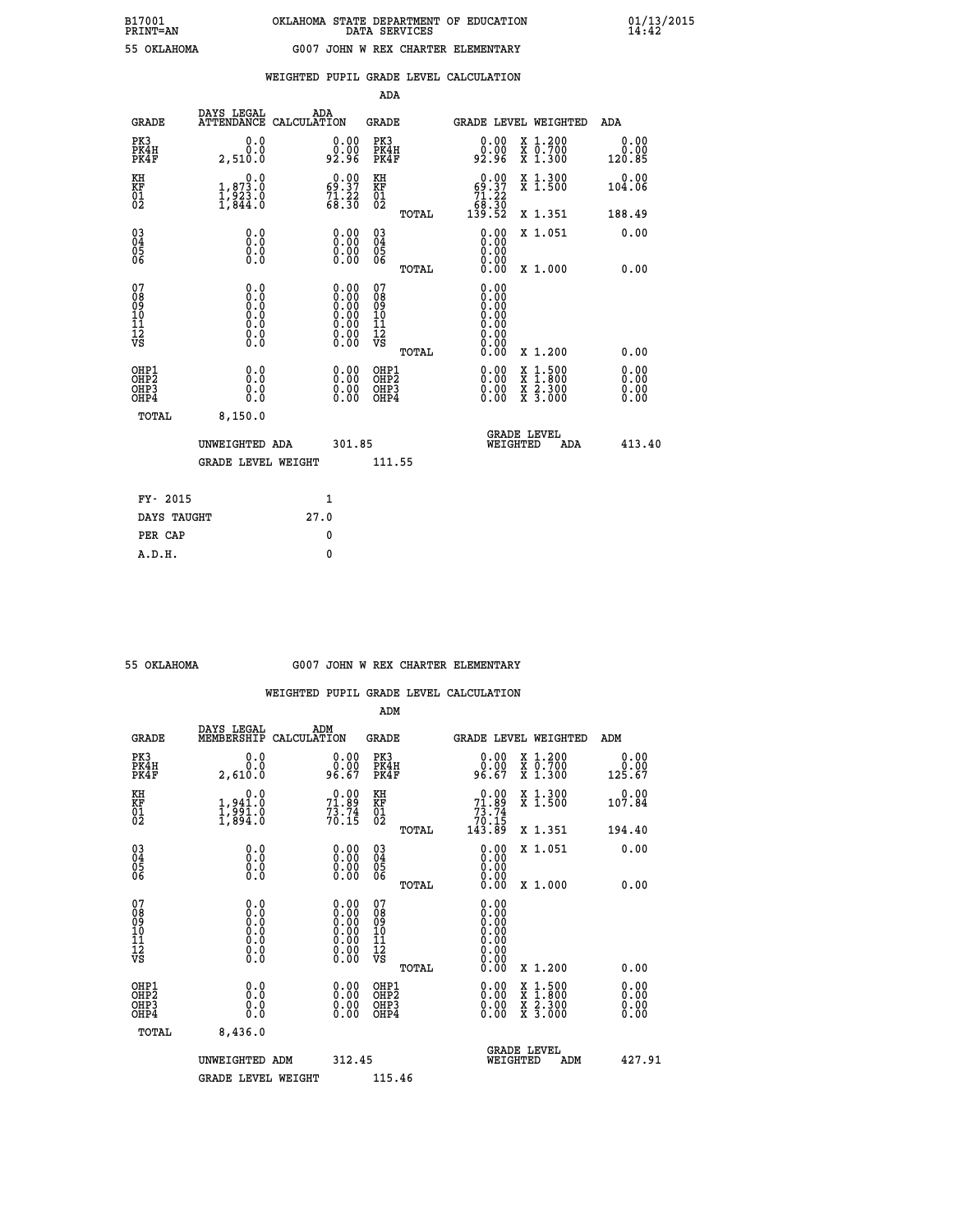## **B17001 OKLAHOMA STATE DEPARTMENT OF EDUCATION 01/13/2015 PRINT=AN DATA SERVICES 14:42 55 OKLAHOMA I001 PUTNAM CITY**

### **WEIGHTED PUPIL GRADE LEVEL CALCULATION**

|                                                                    |                                                                      |                                                                                                                | ADA                                    |                                                                                                         |                                                                                                  |                              |
|--------------------------------------------------------------------|----------------------------------------------------------------------|----------------------------------------------------------------------------------------------------------------|----------------------------------------|---------------------------------------------------------------------------------------------------------|--------------------------------------------------------------------------------------------------|------------------------------|
| <b>GRADE</b>                                                       | DAYS LEGAL                                                           | ADA<br>ATTENDANCE CALCULATION                                                                                  | <b>GRADE</b>                           |                                                                                                         | GRADE LEVEL WEIGHTED                                                                             | ADA                          |
| PK3<br>PK4H<br>PK4F                                                | 967.5<br>2,994.0<br>40,520.0                                         | 24.19<br>74.85<br>1,013.00                                                                                     | PK3<br>PK4H<br>PK4F                    | $\begin{smallmatrix} 24.19 \\ 74.85 \\ 1,013.00 \end{smallmatrix}$                                      | X 1.200<br>X 0.700<br>X 1.300                                                                    | 29.03<br>52.40<br>1,316.90   |
| KH<br>KF<br>01<br>02                                               | 0.0<br>58,703.5<br>61,446.5<br>57,196.5                              | $1,467.59$<br>$1,536.16$<br>$1,429.91$                                                                         | KH<br>KF<br>01<br>02                   | 0.00<br>,467.59<br>$\frac{1}{2}, \frac{1}{236}$<br>$\frac{1}{2}, \frac{429}{966}$<br>$\frac{91}{27966}$ | X 1.300<br>X 1.500                                                                               | 0.00<br>2,201.39             |
|                                                                    |                                                                      |                                                                                                                | TOTAL                                  |                                                                                                         | X 1.351                                                                                          | 4,007.16                     |
| $\begin{smallmatrix} 03 \\[-4pt] 04 \end{smallmatrix}$<br>Ŏ5<br>06 | $61,056.0$<br>$49,738.5$<br>$55,877.5$<br>$51,244.5$                 | $1, 526.40$<br>$1, 243.46$<br>$1, 396.94$<br>$1, 281.11$                                                       | $\substack{03 \\ 04}$<br>05<br>06      | $1, 243.46$<br>$1, 243.46$<br>$1, 396.94$<br>$1, 281.11$<br>$3, 921.51$                                 | X 1.051                                                                                          | 1,604.25                     |
|                                                                    |                                                                      |                                                                                                                | TOTAL                                  |                                                                                                         | X 1.000                                                                                          | 3,921.51                     |
| 07<br>08<br>09<br>11<br>11<br>12<br>VS                             | 50,358.0<br>51,261.5<br>51,932.5<br>51,112.5<br>47,446.0<br>47,529.0 | $\begin{smallmatrix} 1,258.96\\ 1,281.55\\ 1,298.31\\ 1,277.83\\ 1,186.16\\ 1,189.53\\ 0.00 \end{smallmatrix}$ | 07<br>08<br>09<br>11<br>11<br>12<br>VS | 258.96<br>281.55<br>298.31<br>277.83<br>276.16<br>$\overline{189}.\overline{53}$                        |                                                                                                  |                              |
|                                                                    |                                                                      |                                                                                                                | TOTAL                                  | 7,492.34                                                                                                | X 1.200                                                                                          | 8,990.81                     |
| OHP1<br>OHP <sub>2</sub><br>OH <sub>P3</sub><br>OH <sub>P4</sub>   | 0.000<br>0.0<br>0.0                                                  | 0.00<br>$\begin{smallmatrix} 0.00 \ 0.00 \end{smallmatrix}$                                                    | OHP1<br>OHP2<br>OHP3<br>OHP4           | 0.00<br>0.00                                                                                            | $\begin{smallmatrix} x & 1 & 500 \\ x & 1 & 800 \\ x & 2 & 300 \\ x & 3 & 000 \end{smallmatrix}$ | 0.00<br>0.00<br>0.00<br>0.00 |
| TOTAL                                                              | 739,384.0                                                            |                                                                                                                |                                        |                                                                                                         |                                                                                                  |                              |
|                                                                    | UNWEIGHTED ADA                                                       | 18,485.95                                                                                                      |                                        | WEIGHTED                                                                                                | <b>GRADE LEVEL</b><br>ADA                                                                        | 22,123.45                    |
|                                                                    | <b>GRADE LEVEL WEIGHT</b>                                            |                                                                                                                | 3,637.50                               |                                                                                                         |                                                                                                  |                              |
| FY- 2015                                                           |                                                                      | $\mathbf{1}$                                                                                                   |                                        |                                                                                                         |                                                                                                  |                              |
| DAYS TAUGHT                                                        |                                                                      | 40.0                                                                                                           |                                        |                                                                                                         |                                                                                                  |                              |
| PER CAP                                                            |                                                                      | 33                                                                                                             |                                        |                                                                                                         |                                                                                                  |                              |

|  | $F = A$ we a second |  |
|--|---------------------|--|

 **A.D.H. 7,882**

 **55 OKLAHOMA I001 PUTNAM CITY**

|                                                       |                                                                              |                                                                                                                                              | ADM                                    |                                                                                                                                                                    |                                                                                                  |                              |
|-------------------------------------------------------|------------------------------------------------------------------------------|----------------------------------------------------------------------------------------------------------------------------------------------|----------------------------------------|--------------------------------------------------------------------------------------------------------------------------------------------------------------------|--------------------------------------------------------------------------------------------------|------------------------------|
| <b>GRADE</b>                                          | DAYS LEGAL<br>MEMBERSHIP                                                     | ADM<br>CALCULATION                                                                                                                           | <b>GRADE</b>                           | <b>GRADE LEVEL WEIGHTED</b>                                                                                                                                        |                                                                                                  | ADM                          |
| PK3<br>PK4H<br>PK4F                                   | 1,012.0<br>3,295.0<br>42,630.0                                               | 25.30<br>82.38<br>1,065.75                                                                                                                   | PK3<br>PK4H<br>PK4F                    | $\begin{smallmatrix} 25.30\ 82.38\ 1.065.75 \end{smallmatrix}$                                                                                                     | $\begin{array}{c} x & 1.200 \\ x & 0.700 \end{array}$<br>X 1.300                                 | 30.36<br>57.67<br>1,385.48   |
| KH<br>KF<br>01<br>02                                  | 0.0<br>61,452.0<br>$\frac{63}{59}$ , 791.0                                   | $\begin{smallmatrix}&&0.00\\1,536.30\\1,594.78\\1,483.23\end{smallmatrix}$                                                                   | KH<br>KF<br>01<br>02                   | 0.00<br>$1,536.30$<br>$1,594.78$<br>$1,483.23$<br>$3,078.01$                                                                                                       | X 1.300<br>X 1.500                                                                               | 0.00<br>2,304.45             |
|                                                       |                                                                              |                                                                                                                                              | TOTAL                                  |                                                                                                                                                                    | X 1.351                                                                                          | 4,158.39                     |
| 03<br>04<br>05<br>06                                  | $\begin{smallmatrix} 63 \\ 51 \\ 27 \\ 748 \\ \end{smallmatrix}$<br>53,232.0 | 1,577.03<br>1,287.03<br>$\overline{1,}443.68$<br>1,330.80                                                                                    | $\substack{03 \\ 04}$<br>05<br>TOTAL   | 1,577.03<br>1,287.03<br>$\overline{1,443.68}$<br>1,330.80<br>4,061.51                                                                                              | X 1.051<br>X 1.000                                                                               | 1,657.46<br>4,061.51         |
| 07<br>08<br>09<br>11<br>11<br>12<br>VS                | 52,568.0<br>53,702.0<br>54,398.0<br>54,123.0<br>50,597.0<br>51,371.0<br>ō.ŏ  | $\begin{smallmatrix} 1,314\cdot21\\ 1,342\cdot56\\ 1,359\cdot95\\ 1,353\cdot09\\ 1,264\cdot94\\ 1,265\cdot95\\ 0\cdot00\\ \end{smallmatrix}$ | 07<br>089<br>101<br>111<br>VS<br>TOTAL | $\begin{smallmatrix} 1,314\cdot21\\ 1,342\cdot56\\ 1,359\cdot95\\ 1,353\cdot95\\ 1,353\cdot99\\ 1,264\cdot94\\ 1,285\cdot95 \end{smallmatrix}$<br>0.00<br>7,920.70 | X 1.200                                                                                          | 9,504.84                     |
| OHP1<br>OH <sub>P</sub> 2<br>OH <sub>P3</sub><br>OHP4 | 0.0<br>0.0<br>Ŏ.Ŏ                                                            | 0.00<br>0.00<br>0.00                                                                                                                         | OHP1<br>OHP2<br>OHP3<br>OHP4           | $0.00$<br>$0.00$<br>0.00                                                                                                                                           | $\begin{smallmatrix} x & 1 & 500 \\ x & 1 & 800 \\ x & 2 & 300 \\ x & 3 & 000 \end{smallmatrix}$ | 0.00<br>0.00<br>0.00<br>0.00 |
| TOTAL                                                 | 773,809.0                                                                    |                                                                                                                                              |                                        |                                                                                                                                                                    |                                                                                                  |                              |
|                                                       | UNWEIGHTED                                                                   | 19,346.98<br>ADM                                                                                                                             |                                        | WEIGHTED                                                                                                                                                           | <b>GRADE LEVEL</b><br>ADM                                                                        | 23,160.16                    |
|                                                       | <b>GRADE LEVEL WEIGHT</b>                                                    |                                                                                                                                              | 3,813.18                               |                                                                                                                                                                    |                                                                                                  |                              |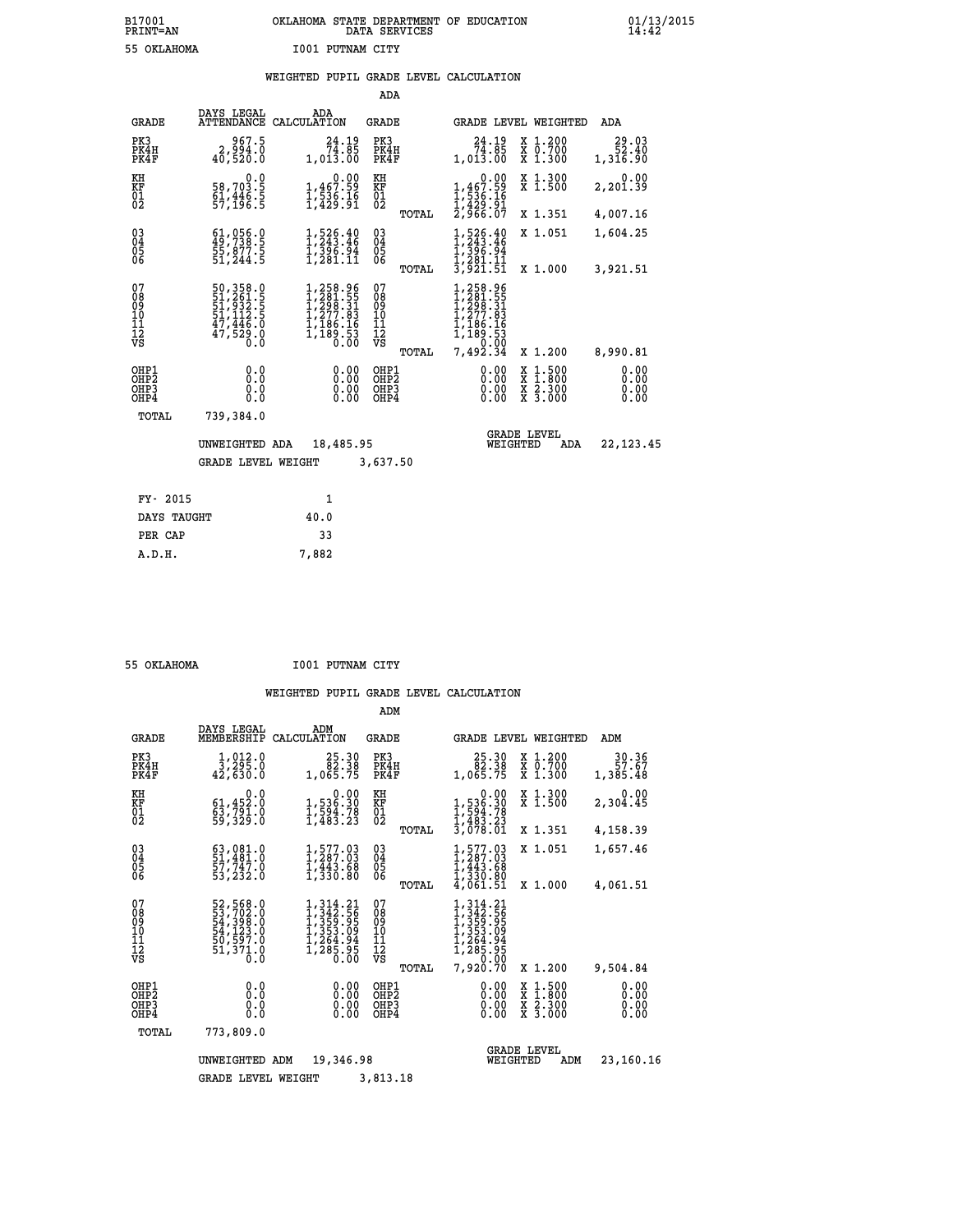| B17001<br><b>PRINT=AN</b> | OKLAHOMA STATE DEPARTMENT OF EDUCATION<br>DATA SERVICES |  |
|---------------------------|---------------------------------------------------------|--|
| 55 OKLAHOMA               | I003 LUTHER                                             |  |

|  |  | WEIGHTED PUPIL GRADE LEVEL CALCULATION |
|--|--|----------------------------------------|
|  |  |                                        |

|                              |                                                                   |                                                                           |                    |                                                                   | ADA                                                 |       |                                                                                    |                                          |                              |
|------------------------------|-------------------------------------------------------------------|---------------------------------------------------------------------------|--------------------|-------------------------------------------------------------------|-----------------------------------------------------|-------|------------------------------------------------------------------------------------|------------------------------------------|------------------------------|
|                              | <b>GRADE</b>                                                      | DAYS LEGAL<br><b>ATTENDANCE</b>                                           | ADA<br>CALCULATION |                                                                   | <b>GRADE</b>                                        |       |                                                                                    | <b>GRADE LEVEL WEIGHTED</b>              | ADA                          |
|                              | PK3<br>PK4H<br>PK4F                                               | 258.0<br>1,598.0<br>0.0                                                   |                    | $37.16$<br>0.00                                                   | PK3<br>PK4H<br>PK4F                                 |       | 6.00<br>37.16<br>o:ōŏ                                                              | X 1.200<br>X 0.700<br>X 1.300            | 7.20<br>26.01<br>0.00        |
| KH<br><b>KF</b><br>01<br>02  |                                                                   | 0.0<br>3,109:0<br>2,757:5<br>2,434:0                                      |                    | 72.30<br>$64.13$<br>56.60                                         | KH<br>KF<br>01<br>02                                |       | $\begin{smallmatrix}&&0&.00\\72&.30\\64&.13\\56&.60\\120&.73\end{smallmatrix}$     | X 1.300<br>X 1.500                       | 0.00<br>108.45               |
|                              |                                                                   |                                                                           |                    |                                                                   |                                                     | TOTAL |                                                                                    | X 1.351                                  | 163.11                       |
|                              | $^{03}_{04}$<br>Ŏ5<br>06                                          | 3,712.5<br>2,661.0<br>3,180.0<br>2,796.0                                  |                    | 86.34<br>61.88<br>73.95<br>65.02                                  | $\begin{array}{c} 03 \\ 04 \\ 05 \\ 06 \end{array}$ |       | $\begin{smallmatrix} 86.34 \\ 61.88 \\ 73.95 \\ 65.02 \\ 200.85 \end{smallmatrix}$ | X 1.051                                  | 90.74                        |
|                              |                                                                   |                                                                           |                    |                                                                   |                                                     | TOTAL |                                                                                    | X 1.000                                  | 200.85                       |
| 07<br>08901112<br>1112<br>VS |                                                                   | 2,552.5<br>3,775.0<br>3,288.5<br>3,289.5<br>2,600.5<br>2,600.5<br>1,936.5 |                    | 59.36<br>64.53<br>76.94<br>69.73<br>60.68<br>45.40<br>45.40       | 07<br>08<br>09<br>11<br>11<br>12<br>VS              |       | 59.36<br>64.53<br>76.94<br>69.73<br>60.68<br>45.400                                |                                          |                              |
|                              |                                                                   |                                                                           |                    |                                                                   |                                                     | TOTAL | 376.64                                                                             | X 1.200                                  | 451.97                       |
|                              | OHP1<br>OH <sub>P</sub> 2<br>OH <sub>P3</sub><br>OH <sub>P4</sub> | 0.0<br>0.000                                                              |                    | $\begin{smallmatrix} 0.00 \ 0.00 \ 0.00 \ 0.00 \end{smallmatrix}$ | OHP1<br>OH <sub>P</sub> 2<br>OHP3<br>OHP4           |       | 0.00<br>0.00<br>0.00                                                               | X 1:500<br>X 1:800<br>X 2:300<br>X 3:000 | 0.00<br>0.00<br>0.00<br>0.00 |
|                              | TOTAL                                                             | 38,636.5                                                                  |                    |                                                                   |                                                     |       |                                                                                    |                                          |                              |
|                              |                                                                   | UNWEIGHTED ADA                                                            |                    | 900.02                                                            |                                                     |       |                                                                                    | GRADE LEVEL<br>WEIGHTED<br>ADA           | 1,048.33                     |
|                              |                                                                   | <b>GRADE LEVEL WEIGHT</b>                                                 |                    |                                                                   | 148.31                                              |       |                                                                                    |                                          |                              |
|                              | FY- 2015                                                          |                                                                           |                    | $\mathbf{1}$                                                      |                                                     |       |                                                                                    |                                          |                              |
|                              | DAYS TAUGHT                                                       |                                                                           | 43.0               |                                                                   |                                                     |       |                                                                                    |                                          |                              |
|                              | PER CAP                                                           |                                                                           |                    | 59                                                                |                                                     |       |                                                                                    |                                          |                              |

 **ADM**

 **B17001<br>PRINT=AN** 

 **55 OKLAHOMA I003 LUTHER**

| <b>GRADE</b>                                       | DAYS LEGAL<br>MEMBERSHIP CALCULATION                                  | ADM                                                               | <b>GRADE</b>                                           |                                                                              |                                | GRADE LEVEL WEIGHTED                     | ADM                   |
|----------------------------------------------------|-----------------------------------------------------------------------|-------------------------------------------------------------------|--------------------------------------------------------|------------------------------------------------------------------------------|--------------------------------|------------------------------------------|-----------------------|
| PK3<br>PK4H<br>PK4F                                | 258.0<br>1,718.0<br>0.0                                               | 6.00<br>39.95<br>0.00                                             | PK3<br>PK4H<br>PK4F                                    |                                                                              | 6.00<br>39.95<br>0.00          | X 1.200<br>X 0.700<br>X 1.300            | 7.20<br>27.97<br>0.00 |
| KH<br>KF<br>01<br>02                               | 0.0<br>3,300:0<br>2,892:0<br>2,567:0                                  | $76.74$<br>$57.26$<br>$59.70$                                     | KH<br>KF<br>01<br>02                                   | $\begin{smallmatrix} &0.00\ 76.74\ 67.26\ 59.70\ 126.96\ \end{smallmatrix}$  |                                | X 1.300<br>X 1.500                       | 0.00<br>115.11        |
|                                                    |                                                                       |                                                                   | TOTAL                                                  |                                                                              |                                | X 1.351                                  | 171.52                |
| $\begin{matrix} 03 \\ 04 \\ 05 \\ 06 \end{matrix}$ | 3, 862.0<br>2, 779.0<br>3, 321.0<br>2, 953.0                          | 89.81<br>64.63<br>77.23<br>68.67                                  | $\begin{matrix} 03 \\ 04 \\ 05 \\ 06 \end{matrix}$     | $\begin{smallmatrix}89.81\\ 64.63\\ 77.23\\ 68.67\\ 210.53\end{smallmatrix}$ |                                | X 1.051                                  | 94.39                 |
|                                                    |                                                                       |                                                                   | TOTAL                                                  |                                                                              |                                | X 1.000                                  | 210.53                |
| 07<br>08<br>09<br>101<br>11<br>12<br>VS            | 2,663.0<br>3,524.0<br>3,525.0<br>3,231.0<br>2,811.0<br>2,101.0<br>0.0 | $61.9367.9382.5775.8975.8965.6949.230.00$                         | 07<br>08<br>09<br>001<br>11<br>11<br>12<br>VS<br>TOTAL | $61.93$<br>$67.93$<br>$82.57$<br>$75.89$<br>$75.89$<br>$65.69$<br>$403.24$   |                                | X 1.200                                  | 483.89                |
| OHP1<br>OHP2<br>OHP3<br>OHP4                       | 0.0<br>0.000                                                          | $\begin{smallmatrix} 0.00 \ 0.00 \ 0.00 \ 0.00 \end{smallmatrix}$ | OHP1<br>OHP2<br>OHP3<br>OHP4                           |                                                                              | $0.00$<br>$0.00$<br>0.00       | X 1:500<br>X 1:800<br>X 2:300<br>X 3:000 | 0.00<br>0.00<br>0.00  |
| TOTAL                                              | 40,903.0                                                              |                                                                   |                                                        |                                                                              |                                |                                          |                       |
|                                                    | UNWEIGHTED<br>ADM                                                     | 953.23                                                            |                                                        |                                                                              | <b>GRADE LEVEL</b><br>WEIGHTED | ADM                                      | 1,110.61              |
|                                                    | <b>GRADE LEVEL WEIGHT</b>                                             |                                                                   | 157.38                                                 |                                                                              |                                |                                          |                       |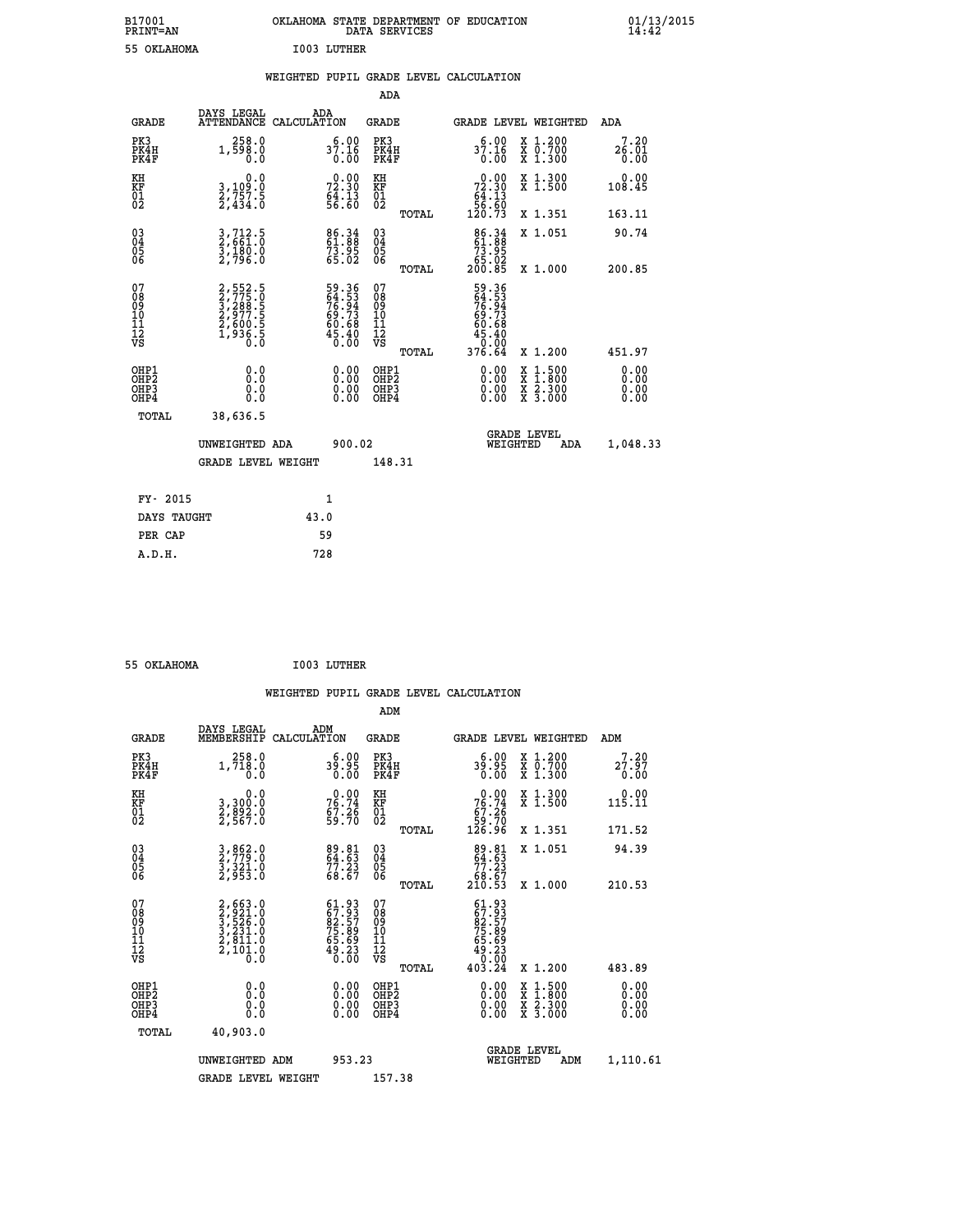|  |                          | WEIGHTED PUPIL GRADE LEVEL CALCULATION |
|--|--------------------------|----------------------------------------|
|  | $\overline{\phantom{a}}$ |                                        |

|                                                    |                                                                                                                                                                                                                       |                                                                             | ADA                                      |       |                                                                                |                                                                                                  |                              |
|----------------------------------------------------|-----------------------------------------------------------------------------------------------------------------------------------------------------------------------------------------------------------------------|-----------------------------------------------------------------------------|------------------------------------------|-------|--------------------------------------------------------------------------------|--------------------------------------------------------------------------------------------------|------------------------------|
| <b>GRADE</b>                                       | DAYS LEGAL                                                                                                                                                                                                            | ADA<br>ATTENDANCE CALCULATION                                               | <b>GRADE</b>                             |       |                                                                                | GRADE LEVEL WEIGHTED                                                                             | ADA                          |
| PK3<br>PK4H<br>PK4F                                | 930.0<br>10,661.0<br>34.0                                                                                                                                                                                             | $23.25$<br>$266.53$<br>$0.85$                                               | PK3<br>PK4H<br>PK4F                      |       | $23.25$<br>$266.53$<br>$0.85$                                                  | X 1.200<br>X 0.700<br>X 1.300                                                                    | 27.90<br>186.57<br>1.11      |
| KH<br>KF<br>01<br>02                               | 0.0<br>15,084:5<br>17,223:5<br>17,206:5                                                                                                                                                                               | $377.11$<br>$430.59$<br>$430.16$                                            | KH<br>KF<br>01<br>02                     |       | 377.11<br>$430.59$<br>$430.16$<br>$860.75$                                     | X 1.300<br>X 1.500                                                                               | 0.00<br>565.67               |
|                                                    |                                                                                                                                                                                                                       |                                                                             |                                          | TOTAL |                                                                                | X 1.351                                                                                          | 1,162.87                     |
| $\begin{matrix} 03 \\ 04 \\ 05 \\ 06 \end{matrix}$ | 15, 190.0<br>15, 339.0<br>īč, ŠI7: Š<br>15, 994: Š                                                                                                                                                                    | 379.75<br>383.48<br>$\frac{412.94}{399.86}$                                 | $\substack{03 \\ 04}$<br>Ŏ5<br>06        |       | 379.75<br>383.48<br>412.94<br>4399.86<br>1,196.28                              | X 1.051                                                                                          | 399.12                       |
| 07                                                 |                                                                                                                                                                                                                       |                                                                             | 07                                       | TOTAL |                                                                                | X 1.000                                                                                          | 1,196.28                     |
| 08<br>09<br>10<br>11<br>12<br>VS                   | $\begin{smallmatrix} 14 \,,\, 759\, \cdot\, 0 \\ 16 \,,\, 459\, \cdot\, 5 \\ 15 \,,\, 564\, \cdot\, 0 \\ 15 \,,\, 775\, \cdot\, 0 \\ 13 \,,\, 991\, \cdot\, 5 \\ 13 \,,\, 466\, \cdot\, 5 \\ 0 \,. \end{smallmatrix}$ | 368.98<br>411.49<br>389.582<br>395.02<br>353.69<br>353.69<br>339.72<br>0.00 | 08<br>09<br>11<br>11<br>12<br>VS         |       | 368.98<br>$411.499$<br>$389.58$<br>$395.02$<br>$353.69$<br>$339.72$<br>$30.00$ |                                                                                                  |                              |
|                                                    |                                                                                                                                                                                                                       |                                                                             |                                          | TOTAL | 2,258.48                                                                       | X 1.200                                                                                          | 2,710.18                     |
| OHP1<br>OHP2<br>OHP3<br>OHP4                       | 0.0<br>0.0<br>0.0                                                                                                                                                                                                     | $\begin{smallmatrix} 0.00 \ 0.00 \ 0.00 \ 0.00 \end{smallmatrix}$           | OHP1<br>OHP <sub>2</sub><br>OHP3<br>OHP4 |       |                                                                                | $\begin{smallmatrix} x & 1 & 500 \\ x & 1 & 800 \\ x & 2 & 300 \\ x & 3 & 000 \end{smallmatrix}$ | 0.00<br>0.00<br>0.00<br>0.00 |
| <b>TOTAL</b>                                       | 214,196.0                                                                                                                                                                                                             |                                                                             |                                          |       |                                                                                |                                                                                                  |                              |
|                                                    | UNWEIGHTED ADA                                                                                                                                                                                                        | 5,363.00                                                                    |                                          |       |                                                                                | <b>GRADE LEVEL</b><br>WEIGHTED<br>ADA                                                            | 6,249.70                     |
|                                                    | <b>GRADE LEVEL WEIGHT</b>                                                                                                                                                                                             |                                                                             | 886.70                                   |       |                                                                                |                                                                                                  |                              |
|                                                    |                                                                                                                                                                                                                       |                                                                             |                                          |       |                                                                                |                                                                                                  |                              |
| FY- 2015                                           |                                                                                                                                                                                                                       | 1                                                                           |                                          |       |                                                                                |                                                                                                  |                              |
| DAYS TAUGHT                                        |                                                                                                                                                                                                                       | 40.0                                                                        |                                          |       |                                                                                |                                                                                                  |                              |
| PER CAP                                            |                                                                                                                                                                                                                       | 33                                                                          |                                          |       |                                                                                |                                                                                                  |                              |

 **A.D.H. 4,054**

 **55 OKLAHOMA I004 CHOCTAW-NICOMA PARK**

|                                                       |                                                                                                                     |                                                                          | ADM                                              |                                                                                          |                                                                                                  |                              |
|-------------------------------------------------------|---------------------------------------------------------------------------------------------------------------------|--------------------------------------------------------------------------|--------------------------------------------------|------------------------------------------------------------------------------------------|--------------------------------------------------------------------------------------------------|------------------------------|
| <b>GRADE</b>                                          | DAYS LEGAL<br>MEMBERSHIP                                                                                            | ADM<br>CALCULATION                                                       | <b>GRADE</b>                                     | <b>GRADE LEVEL WEIGHTED</b>                                                              |                                                                                                  | ADM                          |
| PK3<br>PK4H<br>PK4F                                   | 996.0<br>11,071.0<br>40.0                                                                                           | 24.90<br>276.78<br>1.00                                                  | PK3<br>PK4H<br>PK4F                              | 24.90<br>276.78<br>1.00                                                                  | $\begin{array}{c} x & 1.200 \\ x & 0.700 \end{array}$<br>X 1.300                                 | 29.88<br>193.75<br>1.30      |
| KH<br>KF<br>01<br>02                                  | 0.0<br>15,706.0<br>17,873.0<br>17,872.0                                                                             | $\begin{smallmatrix} &0.00\\ 392.65\\ 446.83\\ 446.80 \end{smallmatrix}$ | KH<br>KF<br>01<br>02                             | $\begin{smallmatrix} &0.00\\ 392.65\\ 446.83\\ 446.80\\ 446.80\\ 93.63\end{smallmatrix}$ | X 1.300<br>X 1.500                                                                               | 0.00<br>588.98               |
|                                                       |                                                                                                                     |                                                                          | TOTAL                                            |                                                                                          | X 1.351                                                                                          | 1,207.29                     |
| 03<br>04<br>05<br>06                                  | 15,639.0<br>15,851.0<br>17,104.0<br>16,709.0                                                                        | 390.98<br>396.28<br>427.60<br>417.73                                     | $\substack{03 \\ 04}$<br>05<br>06                | 390.98<br>396.28<br>427.60<br>417.73                                                     | X 1.051                                                                                          | 410.92                       |
|                                                       |                                                                                                                     |                                                                          | TOTAL                                            | 1,241.61                                                                                 | X 1.000                                                                                          | 1,241.61                     |
| 07<br>08<br>09<br>101<br>112<br>VS                    | $\begin{smallmatrix} 15, 531.0\\ 17, 343.0\\ 16, 464.0\\ 16, 859.0\\ 15, 066.0\\ 14, 507.0\\ 0.0 \end{smallmatrix}$ | 388.28<br>433.58<br>412.20<br>422.24<br>$\frac{381.06}{365.97}$          | 07<br>08<br>09<br>101<br>11<br>12<br>VS<br>TOTAL | 388.28<br>433.58<br>412.20<br>422.24<br>381.06<br>365.97<br>0.00<br>2,403.33             | X 1.200                                                                                          | 2,884.00                     |
| OHP1<br>OH <sub>P</sub> 2<br>OH <sub>P3</sub><br>OHP4 | 0.0<br>0.000                                                                                                        | $0.00$<br>$0.00$<br>0.00                                                 | OHP1<br>OHP2<br>OHP3<br>OHP4                     | $0.00$<br>$0.00$<br>0.00                                                                 | $\begin{smallmatrix} x & 1 & 500 \\ x & 1 & 800 \\ x & 2 & 300 \\ x & 3 & 000 \end{smallmatrix}$ | 0.00<br>0.00<br>0.00<br>0.00 |
| TOTAL                                                 | 224,631.0                                                                                                           |                                                                          |                                                  |                                                                                          |                                                                                                  |                              |
|                                                       | UNWEIGHTED ADM                                                                                                      | 5,624.88                                                                 |                                                  | WEIGHTED                                                                                 | <b>GRADE LEVEL</b><br>ADM                                                                        | 6,557.73                     |
|                                                       | <b>GRADE LEVEL WEIGHT</b>                                                                                           |                                                                          | 932.85                                           |                                                                                          |                                                                                                  |                              |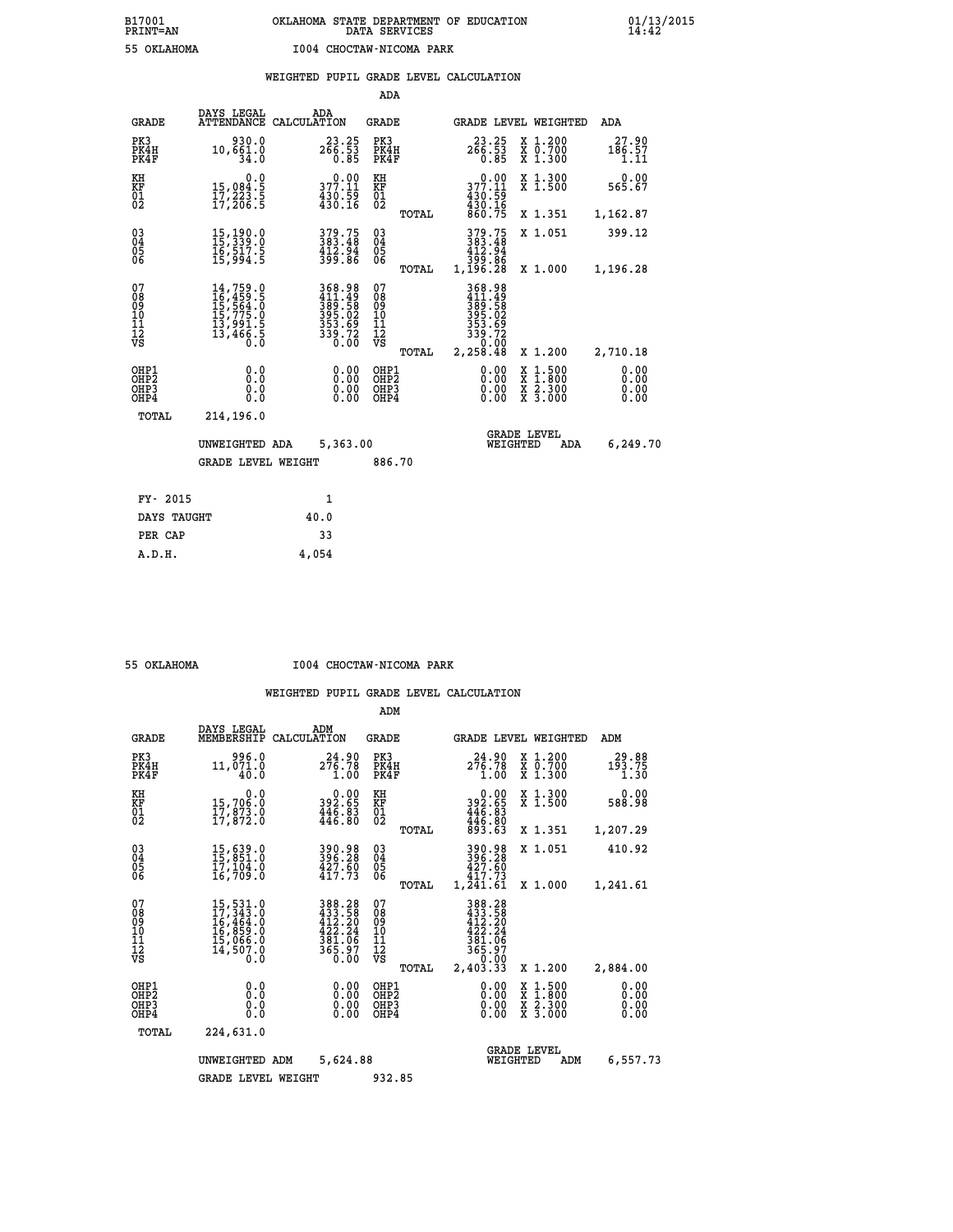| B17001          | OKLAHOMA STATE DEPARTMENT OF EDUCATION |
|-----------------|----------------------------------------|
| <b>PRINT=AN</b> | DATA SERVICES                          |
| 55 OKLAHOMA     | 1006 DEER CREEK                        |

 **B17001 OKLAHOMA STATE DEPARTMENT OF EDUCATION 01/13/2015**

|  |  | WEIGHTED PUPIL GRADE LEVEL CALCULATION |
|--|--|----------------------------------------|
|  |  |                                        |

|                                                                    |                                                                                                     |                                                                   | ADA                                                               |       |                                                                  |                                          |                               |
|--------------------------------------------------------------------|-----------------------------------------------------------------------------------------------------|-------------------------------------------------------------------|-------------------------------------------------------------------|-------|------------------------------------------------------------------|------------------------------------------|-------------------------------|
| <b>GRADE</b>                                                       | DAYS LEGAL                                                                                          | ADA<br>ATTENDANCE CALCULATION                                     | <b>GRADE</b>                                                      |       |                                                                  | GRADE LEVEL WEIGHTED                     | ADA                           |
| PK3<br>PK4H<br>PK4F                                                | 378.0<br>979.0<br>11,104.0                                                                          | $8.40$<br>$21.76$<br>$246.76$                                     | PK3<br>PK4H<br>PK4F                                               |       | $8.40$<br>$21.76$<br>$246.76$                                    | X 1.200<br>X 0.700<br>X 1.300            | 10.08<br>15.23<br>320.79      |
| KH<br><b>KF</b><br>01<br>02                                        | 0.0<br>18,870.0<br>18,271.5<br>18,773.0                                                             | $0.00$<br>419.33<br>$\frac{406}{417.18}$                          | KH<br>KF<br>01<br>02                                              |       | $0.00$<br>419.33<br>$\frac{406}{417.18}$                         | X 1.300<br>X 1.500                       | 0.00<br>629.00                |
|                                                                    |                                                                                                     |                                                                   |                                                                   | TOTAL | $8\bar{2}3.21$                                                   | X 1.351                                  | 1,112.16                      |
| $\begin{smallmatrix} 03 \\[-4pt] 04 \end{smallmatrix}$<br>05<br>06 | 17, 272.5<br>ī6,661.5<br>17,674.0                                                                   | 383.83<br>398.63<br>370.26<br>392.76                              | $\substack{03 \\ 04}$<br>$\begin{matrix} 0.5 \\ 0.6 \end{matrix}$ | TOTAL | 383.83<br>398.63<br>370.26<br>392.76<br>1,161.65                 | X 1.051<br>X 1.000                       | 403.41<br>1,161.65            |
| 07<br>08<br>09<br>11<br>11<br>12<br>VS                             | $\begin{smallmatrix}17,550.5\\16,628.0\\15,743.5\\15,119.5\\14,926.5\\12,715.5\\0\end{smallmatrix}$ | 390.01<br>369.51<br>349.86<br>335.994<br>331.74<br>282.69<br>0.00 | 07<br>08<br>09<br>11<br>11<br>12<br>VS                            |       | 390.01<br>369.51<br>349.86<br>335.99<br>331.74<br>282.69<br>0.00 |                                          |                               |
|                                                                    |                                                                                                     |                                                                   |                                                                   | TOTAL | 2,059.80                                                         | X 1.200                                  | 2,471.76                      |
| OHP1<br>OH <sub>P</sub> 2<br>OH <sub>P3</sub><br>OH <sub>P4</sub>  | 354.5<br>0.0<br>0.0                                                                                 | 0.88<br>0.00<br>0.00                                              | OHP1<br>OHP <sub>2</sub><br>OHP3<br>OHP4                          |       | $7.88$<br>$0.00$<br>0.00<br>0.00                                 | X 1:500<br>X 1:800<br>X 2:300<br>X 3:000 | 11.82<br>0.00<br>0.00<br>0.00 |
| TOTAL                                                              | 230,960.0                                                                                           |                                                                   |                                                                   |       |                                                                  |                                          |                               |
|                                                                    | UNWEIGHTED ADA                                                                                      | 5,132.62                                                          |                                                                   |       |                                                                  | <b>GRADE LEVEL</b><br>WEIGHTED<br>ADA    | 6,135.90                      |
|                                                                    | <b>GRADE LEVEL WEIGHT</b>                                                                           |                                                                   | 1,003.28                                                          |       |                                                                  |                                          |                               |
| FY- 2015                                                           |                                                                                                     | $\mathbf{1}$                                                      |                                                                   |       |                                                                  |                                          |                               |
| DAYS TAUGHT                                                        |                                                                                                     | 45.0                                                              |                                                                   |       |                                                                  |                                          |                               |
| PER CAP                                                            |                                                                                                     | 33                                                                |                                                                   |       |                                                                  |                                          |                               |

| 55 OKLAHOMA | 1006 DEER CREEK |
|-------------|-----------------|
|             |                 |

 **A.D.H. 4,364**

|                                                    |                                                                                                                                                                                          |                                                                              | ADM                                                    |                                                                                                                   |                                                                                                  |                                   |
|----------------------------------------------------|------------------------------------------------------------------------------------------------------------------------------------------------------------------------------------------|------------------------------------------------------------------------------|--------------------------------------------------------|-------------------------------------------------------------------------------------------------------------------|--------------------------------------------------------------------------------------------------|-----------------------------------|
| <b>GRADE</b>                                       | DAYS LEGAL<br>MEMBERSHIP                                                                                                                                                                 | ADM<br>CALCULATION                                                           | <b>GRADE</b>                                           | <b>GRADE LEVEL WEIGHTED</b>                                                                                       |                                                                                                  | ADM                               |
| PK3<br>PK4H<br>PK4F                                | 378.0<br>1,005.0<br>11,538.0                                                                                                                                                             | 8.40<br>22.33<br>256.40                                                      | PK3<br>PK4H<br>PK4F                                    | 8.40<br>22.33<br>256.40                                                                                           | X 1.200<br>X 0.700<br>X 1.300                                                                    | 10.08<br>$\frac{15.63}{333.32}$   |
| KH<br>KF<br>01<br>02                               | 0.0<br>19,428.0<br>18,715.0<br>19,260.0                                                                                                                                                  | $\begin{smallmatrix} &0.00\\ 431.73\\ 415.89\\ 428.00 \end{smallmatrix}$     | KH<br>KF<br>01<br>02                                   | 0.00<br>$431.73$<br>$415.89$<br>$428.00$<br>$843.89$                                                              | X 1.300<br>X 1.500                                                                               | 0.00<br>647.60                    |
|                                                    |                                                                                                                                                                                          |                                                                              | TOTAL                                                  |                                                                                                                   | X 1.351                                                                                          | 1,140.10                          |
| $\begin{matrix} 03 \\ 04 \\ 05 \\ 06 \end{matrix}$ | 17,712.0<br>18,429.0<br>16,963.0<br>18,151.0                                                                                                                                             | 393.60<br>409:53<br>376:96<br>403:36                                         | $\begin{array}{c} 03 \\ 04 \\ 05 \\ 06 \end{array}$    | 393.60<br>409.53<br>376.96<br>403.36                                                                              | X 1.051                                                                                          | 413.67                            |
|                                                    |                                                                                                                                                                                          |                                                                              | TOTAL                                                  | 1,189.85                                                                                                          | X 1.000                                                                                          | 1,189.85                          |
| 07<br>08<br>09<br>101<br>11<br>12<br>VS            | $\begin{smallmatrix} 18\,, & 085\,. & 0\\ 17\,, & 172\,. & 0\\ 16\,, & 383\,. & 0\\ 15\,, & 658\,. & 0\\ 15\,, & 515\,. & 0\\ 13\,, & 292\,. & 0\\ 0\,. & 0\,. & 0\,. \end{smallmatrix}$ | $401.89$<br>$381.60$<br>$364.07$<br>$347.96$<br>$344.82$<br>$295.51$<br>0.00 | 07<br>08<br>09<br>001<br>11<br>11<br>12<br>VS<br>TOTAL | 401.89<br>381.60<br>364.07<br>347.96<br>$\begin{array}{r} 3\bar{4}4.82 \\ 295.51 \\ 0.00 \\ 2,135.85 \end{array}$ | X 1.200                                                                                          | 2,563.02                          |
| OHP1<br>OHP2<br>OH <sub>P3</sub><br>OHP4           | 365.0<br>0.0<br>0.000                                                                                                                                                                    | $\frac{8.11}{0.00}$<br>0.00<br>0.00                                          | OHP1<br>OHP2<br>OHP3<br>OHP4                           | $\frac{8.11}{0.00}$<br>0.00                                                                                       | $\begin{smallmatrix} x & 1 & 500 \\ x & 1 & 800 \\ x & 2 & 300 \\ x & 3 & 000 \end{smallmatrix}$ | $12.17$<br>$0.00$<br>0.00<br>0.00 |
| TOTAL                                              | 238,049.0                                                                                                                                                                                |                                                                              |                                                        |                                                                                                                   |                                                                                                  |                                   |
|                                                    | UNWEIGHTED                                                                                                                                                                               | 5,290.16<br>ADM                                                              |                                                        | WEIGHTED                                                                                                          | <b>GRADE LEVEL</b><br>ADM                                                                        | 6,325.44                          |
|                                                    | <b>GRADE LEVEL WEIGHT</b>                                                                                                                                                                |                                                                              | 1,035.28                                               |                                                                                                                   |                                                                                                  |                                   |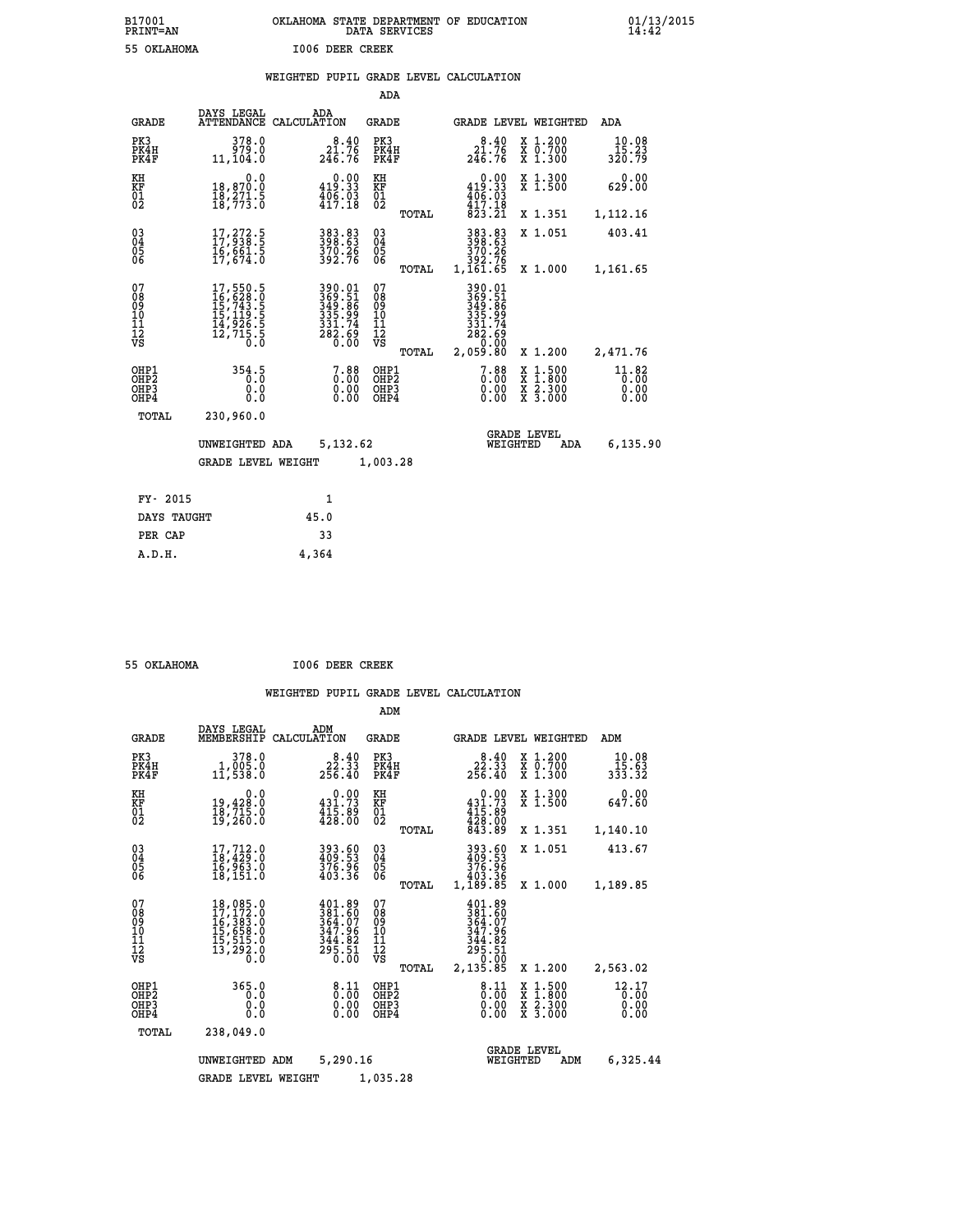| B17001<br><b>PRINT=AN</b> | OKLAHOMA<br>STATE DEPARTMENT OF EDUCATION<br><b>SERVICES</b><br>DATA | 01/13/2015 |
|---------------------------|----------------------------------------------------------------------|------------|
| 55<br>OKLAHOMA            | I007<br>HARRAH                                                       |            |

|  |  | WEIGHTED PUPIL GRADE LEVEL CALCULATION |
|--|--|----------------------------------------|
|  |  |                                        |

|                                                                    |                                                                                                                   |                                                                                                    | ADA                                       |       |                                                                                          |                                                    |                              |
|--------------------------------------------------------------------|-------------------------------------------------------------------------------------------------------------------|----------------------------------------------------------------------------------------------------|-------------------------------------------|-------|------------------------------------------------------------------------------------------|----------------------------------------------------|------------------------------|
| <b>GRADE</b>                                                       | DAYS LEGAL<br><b>ATTENDANCE</b>                                                                                   | ADA<br>CALCULATION                                                                                 | <b>GRADE</b>                              |       |                                                                                          | GRADE LEVEL WEIGHTED                               | <b>ADA</b>                   |
| PK3<br>PK4H<br>PK4F                                                | 278.0<br>4,316.0<br>0.0                                                                                           | 102.76<br>0.00                                                                                     | PK3<br>PK4H<br>PK4F                       |       | 6.62<br>$10\overset{5}{\cancel{0}}\cdot\overset{7}{\cancel{0}}\,\overset{6}{\cancel{0}}$ | X 1.200<br>X 0.700<br>X 1.300                      | 7.94<br>71.93<br>0.00        |
| KH<br>KF<br>01<br>02                                               | 0.0<br>6,518:5<br>6,785:0<br>6,629:0                                                                              | $0.00$<br>155.20<br>$\frac{161.55}{157.83}$                                                        | KH<br>KF<br>01<br>02                      |       | $155.20$<br>$155.20$<br>$161.55$<br>$157.83$                                             | X 1.300<br>X 1.500                                 | 0.00<br>232.80               |
|                                                                    |                                                                                                                   |                                                                                                    |                                           | TOTAL | 319.38                                                                                   | X 1.351                                            | 431.48                       |
| $\begin{smallmatrix} 03 \\[-4pt] 04 \end{smallmatrix}$<br>Ŏ5<br>06 | $\frac{6}{5}, \frac{0}{5}$<br>$\frac{83}{5}, \frac{0}{0}$<br>$\frac{75}{5}, \frac{0}{0}$<br>$\frac{6}{5}$ , 064.5 | 144.76<br>$\frac{120.83}{144.39}$                                                                  | $\substack{03 \\ 04}$<br>$\frac{05}{06}$  |       | $144.76$<br>$132.93$<br>120.83<br>144.39<br>398.15                                       | X 1.051                                            | 152.14                       |
|                                                                    |                                                                                                                   |                                                                                                    |                                           | TOTAL |                                                                                          | X 1.000                                            | 398.15                       |
| 07<br>08<br>09<br>11<br>11<br>12<br>VS                             | $6, 456.0$<br>$6, 456.0$<br>$5, 616.0$<br>$6, 145.0$<br>$6, 071.5$<br>$5, 643.0$<br>$0.0$                         | $\begin{smallmatrix} 157.50\\ 153.71\\ 133.71\\ 146.69\\ 145.65\\ 135.25\\ 0.00 \end{smallmatrix}$ | 07<br>08<br>09<br>11<br>11<br>12<br>VS    |       | 157.50<br>$153.71$<br>$133.71$<br>$146.69$<br>$145.65$<br>$135.25$<br>$872.51$           |                                                    |                              |
|                                                                    |                                                                                                                   |                                                                                                    |                                           | TOTAL |                                                                                          | X 1.200                                            | 1,047.01                     |
| OHP1<br>OHP <sub>2</sub><br>OHP3<br>OHP4                           | 0.0<br>0.0<br>Ō.Ō                                                                                                 | 0.00<br>$\begin{smallmatrix} 0.00 \ 0.00 \end{smallmatrix}$                                        | OHP1<br>OH <sub>P</sub> 2<br>OHP3<br>OHP4 |       | 0.00<br>0.00<br>0.00                                                                     | $1:500$<br>$1:800$<br>X<br>X<br>X 2.300<br>X 3.000 | 0.00<br>0.00<br>0.00<br>0.00 |
| TOTAL                                                              | 83,875.5                                                                                                          |                                                                                                    |                                           |       |                                                                                          |                                                    |                              |
|                                                                    | UNWEIGHTED ADA                                                                                                    | 1,999.38                                                                                           |                                           |       |                                                                                          | <b>GRADE LEVEL</b><br>WEIGHTED<br><b>ADA</b>       | 2,341.45                     |
|                                                                    | <b>GRADE LEVEL WEIGHT</b>                                                                                         |                                                                                                    | 342.07                                    |       |                                                                                          |                                                    |                              |
| FY- 2015                                                           |                                                                                                                   | 1                                                                                                  |                                           |       |                                                                                          |                                                    |                              |
| DAYS TAUGHT                                                        |                                                                                                                   | 42.0                                                                                               |                                           |       |                                                                                          |                                                    |                              |
| PER CAP                                                            |                                                                                                                   | 33                                                                                                 |                                           |       |                                                                                          |                                                    |                              |
|                                                                    |                                                                                                                   |                                                                                                    |                                           |       |                                                                                          |                                                    |                              |

| 55 OKLAHOMA | <b>I007 HARRAH</b> |
|-------------|--------------------|
|             |                    |

 **A.D.H. 1,471**

|                                          |                                                                                     |                                                                                                 | ADM                                                 |       |                                                                                |                                          |                              |
|------------------------------------------|-------------------------------------------------------------------------------------|-------------------------------------------------------------------------------------------------|-----------------------------------------------------|-------|--------------------------------------------------------------------------------|------------------------------------------|------------------------------|
| <b>GRADE</b>                             | DAYS LEGAL<br>MEMBERSHIP                                                            | ADM<br>CALCULATION                                                                              | <b>GRADE</b>                                        |       |                                                                                | <b>GRADE LEVEL WEIGHTED</b>              | ADM                          |
| PK3<br>PK4H<br>PK4F                      | 278.0<br>4,542.0<br>0.0                                                             | 6.62<br>108.14<br>0.00                                                                          | PK3<br>PK4H<br>PK4F                                 |       | 6.62<br>108.14<br>0.00                                                         | X 1.200<br>X 0.700<br>X 1.300            | 7.94<br>75.70<br>0.00        |
| KH<br>KF<br>01<br>02                     | 0.0<br>6,852:0<br>7,072:0<br>6,793:0                                                | $\begin{smallmatrix}&&0.00\\163.14\\168.38\\161.74\end{smallmatrix}$                            | KH<br>KF<br>01<br>02                                |       | $\begin{smallmatrix}&&0.00\\163.14\\168.38\\161.74\\330.12\end{smallmatrix}$   | X 1.300<br>X 1.500                       | 0.00<br>244.71               |
|                                          |                                                                                     |                                                                                                 |                                                     | TOTAL |                                                                                | X 1.351                                  | 445.99                       |
| 03<br>04<br>05<br>06                     | $\frac{6}{5}, \frac{283}{343}$ .0<br>5,343.0<br>6,314.0                             | 149.60<br>139.00<br>127.21<br>150.33                                                            | $\begin{array}{c} 03 \\ 04 \\ 05 \\ 06 \end{array}$ |       | $\frac{149.60}{139.21}$                                                        | X 1.051                                  | 157.23                       |
|                                          |                                                                                     |                                                                                                 |                                                     | TOTAL | $\frac{150.33}{416.54}$                                                        | X 1.000                                  | 416.54                       |
| 07<br>08<br>09<br>101<br>11<br>12<br>VS  | $6,866.0$<br>$6,807.0$<br>$5,876.0$<br>$6,462.0$<br>$6,469.0$<br>$5,966.0$<br>$0.0$ | $\begin{array}{l} 163.48 \\ 162.07 \\ 139.90 \\ 154.35 \\ 155.35 \\ 143.16 \end{array}$<br>0.00 | 07<br>08<br>09<br>11<br>11<br>12<br>VS              | TOTAL | 163.48<br>162.070<br>139.905<br>154.355<br>155.35<br>143.16<br>10.00<br>918.31 | X 1.200                                  | 1,101.97                     |
| OHP1<br>OHP2<br>OH <sub>P3</sub><br>OHP4 | 0.0<br>0.000                                                                        | $0.00$<br>$0.00$<br>0.00                                                                        | OHP1<br>OHP2<br>OHP <sub>3</sub>                    |       | $0.00$<br>$0.00$<br>0.00                                                       | X 1:500<br>X 1:800<br>X 2:300<br>X 3:000 | 0.00<br>0.00<br>0.00<br>0.00 |
| TOTAL                                    | 87,761.0                                                                            |                                                                                                 |                                                     |       |                                                                                |                                          |                              |
|                                          | UNWEIGHTED ADM                                                                      | 2,092.47                                                                                        |                                                     |       | WEIGHTED                                                                       | <b>GRADE LEVEL</b><br>ADM                | 2,450.08                     |
|                                          | <b>GRADE LEVEL WEIGHT</b>                                                           |                                                                                                 | 357.61                                              |       |                                                                                |                                          |                              |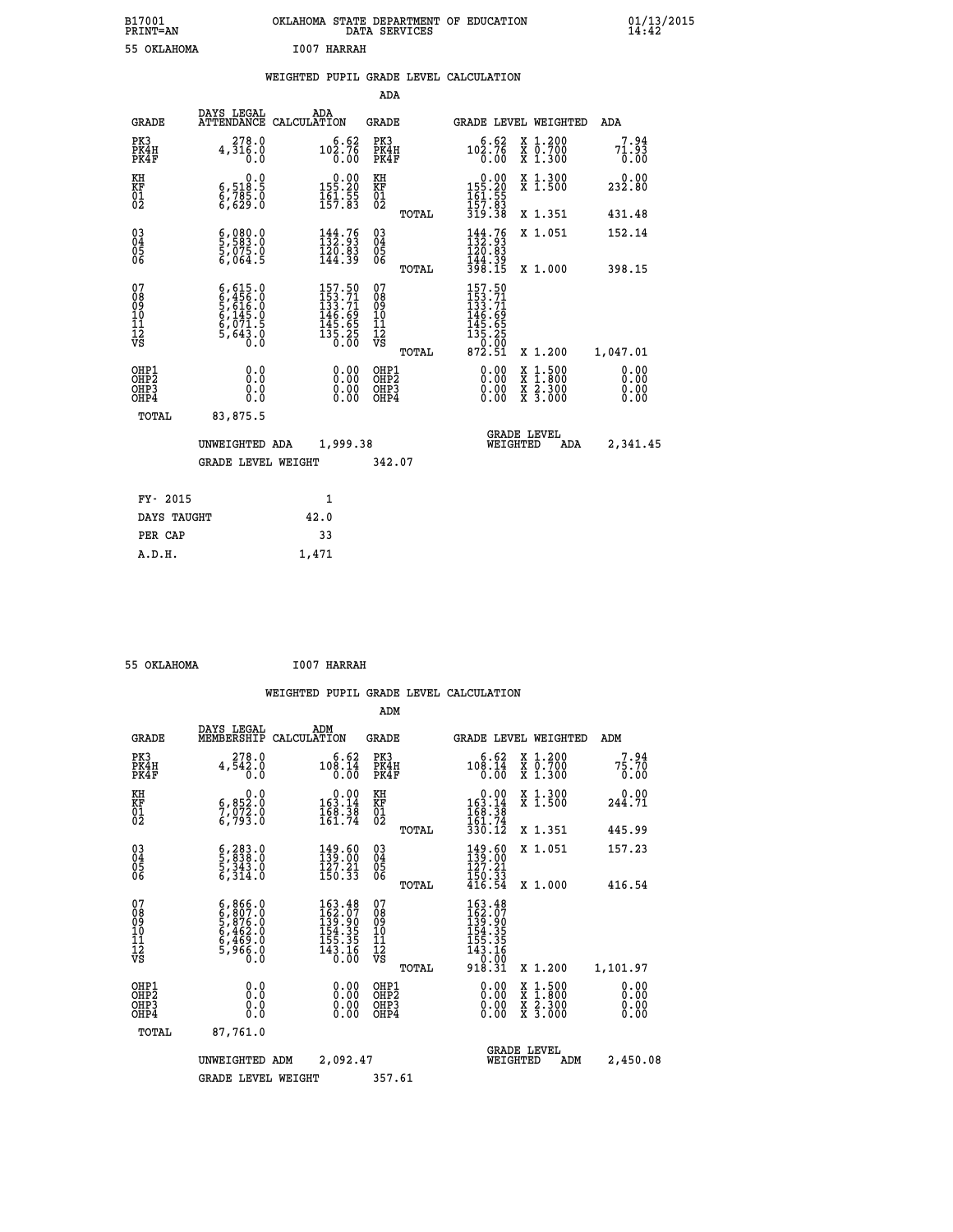| B17001<br>PRINT=AN               |                                                                                           | OKLAHOMA STATE DEPARTMENT OF EDUCATION                                   | DATA SERVICES                                      |                                                                                       |                                                                                                  | $01/13/2015$<br>14:42        |  |
|----------------------------------|-------------------------------------------------------------------------------------------|--------------------------------------------------------------------------|----------------------------------------------------|---------------------------------------------------------------------------------------|--------------------------------------------------------------------------------------------------|------------------------------|--|
| 55 OKLAHOMA                      |                                                                                           | I009 JONES                                                               |                                                    |                                                                                       |                                                                                                  |                              |  |
|                                  |                                                                                           | WEIGHTED PUPIL GRADE LEVEL CALCULATION                                   |                                                    |                                                                                       |                                                                                                  |                              |  |
|                                  |                                                                                           |                                                                          | <b>ADA</b>                                         |                                                                                       |                                                                                                  |                              |  |
| GRADE                            | DAYS LEGAL                                                                                | ADA<br>ATTENDANCE CALCULATION                                            | GRADE                                              |                                                                                       | GRADE LEVEL WEIGHTED                                                                             | ADA                          |  |
| PK3<br>PK4H<br>PK4F              | 0.0<br>0.0<br>1,710.0                                                                     | 0.00<br>0.00<br>38.86                                                    | PK3<br>PK4H<br>PK4F                                | 0.00<br>0.00<br>38.86                                                                 | X 1.200<br>X 0.700<br>X 1.300                                                                    | 0.00<br>0.00<br>50.52        |  |
| KH<br>KF<br>01<br>02             | 0.0<br>2,787.0<br>3,284.0<br>3,380.0                                                      | $0.00$<br>63.34<br>$7\overline{4}\cdot\overline{5}\overline{4}$<br>76.90 | KH<br>KF<br>01<br>02                               | $0.00$<br>63.34<br>$7\overline{4}\cdot\overline{5}\overline{4}\overline{1}$<br>151.54 | X 1.300<br>X 1.500                                                                               | 0.00<br>95.01                |  |
|                                  |                                                                                           |                                                                          | TOTAL                                              |                                                                                       | X 1.351                                                                                          | 204.73                       |  |
| 03<br>04<br>05<br>06             | 3,044.0<br>3,951.0<br>3,612.0<br>3,519.0                                                  | $\begin{smallmatrix} 69.18\ 89.80\ 82.09\ 79.98 \end{smallmatrix}$       | $\begin{matrix} 03 \\ 04 \\ 05 \\ 06 \end{matrix}$ | $\begin{smallmatrix} 69.18\\ 89.80\\ 82.09 \end{smallmatrix}$<br>88. 75<br>251.87     | X 1.051                                                                                          | 72.71                        |  |
| 07                               |                                                                                           |                                                                          | TOTAL<br>07                                        |                                                                                       | X 1.000                                                                                          | 251.87                       |  |
| 08<br>09<br>11<br>11<br>12<br>VS | $4, 206.5$<br>$3, 726.5$<br>$3, 726.0$<br>$3, 929.5$<br>$2, 948.0$<br>$3, 079.0$<br>$0.0$ | 95.60<br>83.60<br>84.86<br>89.80<br>67.27<br>70.70<br>70.00              | 08<br>09<br>11<br>11<br>12<br>VS                   | 95.60<br>83.60<br>84.86<br>89.80<br>57.27<br>70.70<br>Ŏ.OŎ                            |                                                                                                  |                              |  |
|                                  |                                                                                           |                                                                          | TOTAL                                              | 491.83                                                                                | X 1.200                                                                                          | 590.20                       |  |
| OHP1<br>OHP2<br>OHP3<br>OHP4     | 0.0<br>Ŏ.O<br>0.0<br>0.0                                                                  | 0.00<br>$\begin{smallmatrix} 0.00 \ 0.00 \end{smallmatrix}$              | OHP1<br>OHP <sub>2</sub><br>OHP3<br>OHP4           | 0.00<br>0.00<br>0.00                                                                  | $\begin{smallmatrix} x & 1 & 500 \\ x & 1 & 800 \\ x & 2 & 300 \\ x & 3 & 000 \end{smallmatrix}$ | 0.00<br>0.00<br>0.00<br>0.00 |  |
| <b>TOTAL</b>                     | 46,854.5                                                                                  |                                                                          |                                                    |                                                                                       |                                                                                                  |                              |  |
|                                  | UNWEIGHTED ADA                                                                            | 1,066.62                                                                 |                                                    | WEIGHTED                                                                              | <b>GRADE LEVEL</b><br>ADA                                                                        | 1,265.04                     |  |
|                                  | <b>GRADE LEVEL WEIGHT</b>                                                                 |                                                                          | 198.42                                             |                                                                                       |                                                                                                  |                              |  |
| FY- 2015                         |                                                                                           | 1                                                                        |                                                    |                                                                                       |                                                                                                  |                              |  |
| DAYS TAUGHT                      |                                                                                           | 44.0                                                                     |                                                    |                                                                                       |                                                                                                  |                              |  |
| PER CAP                          |                                                                                           | 33                                                                       |                                                    |                                                                                       |                                                                                                  |                              |  |

 **55 OKLAHOMA I009 JONES**

 **WEIGHTED PUPIL GRADE LEVEL CALCULATION ADM DAYS LEGAL ADM GRADE MEMBERSHIP CALCULATION GRADE GRADE LEVEL WEIGHTED ADM PK3 0.0 0.00 PK3 0.00 X 1.200 0.00 PK4H 0.0 0.00 PK4H 0.00 X 0.700 0.00 PK4F 1,734.0 39.41 PK4F 39.41 X 1.300 51.23 KH 0.0 0.00 KH 0.00 X 1.300 0.00 KF 2,912.0 66.18 KF 66.18 X 1.500 99.27 EXH**<br> **EXP**<br> **01**<br> **02**<br> **02**<br> **12,389.0**<br> **12,389.0**<br> **12,389.0**<br> **12,37468.0**<br> **12,37468.0**<br> **12,37468.0** 02 3,468.0 78.91 02 <sub>78.91</sub>  **TOTAL 155.93 X 1.351 210.66 03 3,114.0 70.77 03 70.77 X 1.051 74.38 04 4,040.0 91.82 04 91.82 05 3,740.0 85.00 05 85.00 06 3,611.0 82.07 06 82.07 TOTAL 258.89 X 1.000 258.89**  $\begin{array}{cccc} 07 & 4,385.0 & 99.66 & 07 & 99.66 \ 08 & 3,796.0 & 86.27 & 08 & 86.27 \ 09 & 4,153.0 & 94.93 & 10 & 94.93 \ 10 & 4,153.0 & 94.93 & 10 & 94.93 \ 11 & 3,120.0 & 70.95 & 11 & 70.95 \ \hline \textrm{vs} & 3,295.0 & 63.0 & 75.79 & 12 & 75.79 \ 13 & 75.79 & 12$  **TOTAL 516.15 X 1.200 619.38 OHP1 0.0 0.00 OHP1 0.00 X 1.500 0.00 OHP2 0.0 0.00 OHP2 0.00 X 1.800 0.00 OHP3 0.0 0.00 OHP3 0.00 X 2.300 0.00 OHP4 0.0 0.00 OHP4 0.00 X 3.000 0.00 TOTAL 48,635.0 1,107.33**<br>**MEIGHTED ADM UNWEIGHTED ADM 1,107.33** WEIGHTED ADM 1,313.81  **GRADE LEVEL WEIGHT 206.48**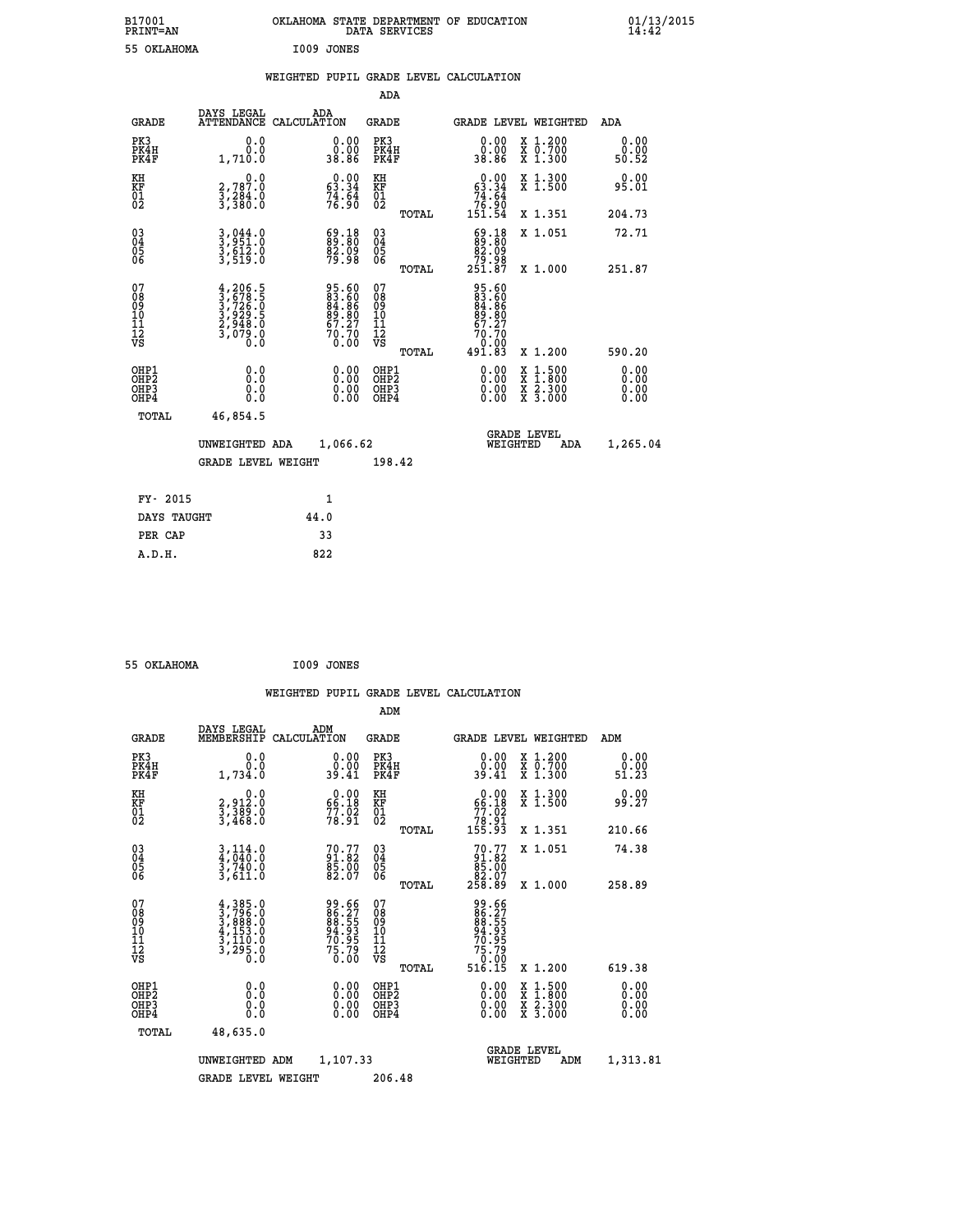## **WEIGHTED PUPIL GRADE LEVEL CALCULATION**

|                                                                    |                                                                      |                                                                                                                | ADA                                       |                                                                                                            |                                                                          |                           |
|--------------------------------------------------------------------|----------------------------------------------------------------------|----------------------------------------------------------------------------------------------------------------|-------------------------------------------|------------------------------------------------------------------------------------------------------------|--------------------------------------------------------------------------|---------------------------|
| <b>GRADE</b>                                                       | DAYS LEGAL<br><b>ATTENDANCE</b>                                      | ADA<br>CALCULATION                                                                                             | GRADE                                     |                                                                                                            | GRADE LEVEL WEIGHTED                                                     | <b>ADA</b>                |
| PK3<br>PK4H<br>PK4F                                                | 1,939.5<br>37,024.0<br>3,926.5                                       | 47.30<br>903.02<br>95.77                                                                                       | PK3<br>PK4H<br>PK4F                       | 47.30<br>903.02<br>95.77                                                                                   | X 1.200<br>X 0.700<br>X 1.300                                            | 56.76<br>632.11<br>124.50 |
| KH<br>KF<br>01<br>02                                               | 133.0<br>66,780:5<br>70,641:5<br>69,090:5                            | $\begin{smallmatrix}&&&3\cdot24\\1,628.79\\1,722.96\\1,685.13\end{smallmatrix}$                                | KH<br>KF<br>01<br>02                      | 3.24<br>1,628.79<br>1,722.96<br>1,685.13<br>3,408.09                                                       | X 1.300<br>X 1.500                                                       | 4.21<br>2,443.19          |
|                                                                    |                                                                      |                                                                                                                | TOTAL                                     |                                                                                                            | X 1.351                                                                  | 4,604.33                  |
| $\begin{smallmatrix} 03 \\[-4pt] 04 \end{smallmatrix}$<br>05<br>06 | $67,874.0$<br>$67,155.0$<br>67,672.5<br>66,523.5                     | $\frac{1}{1}$ , 655.46<br>$\frac{1}{1}$ , 650.55<br>1, 622.52                                                  | $\substack{03 \\ 04}$<br>0500             | 1,655.46<br>1,650.55<br>1,622.52<br>4,911.00                                                               | X 1.051                                                                  | 1,739.89                  |
|                                                                    |                                                                      |                                                                                                                | TOTAL                                     |                                                                                                            | X 1.000                                                                  | 4,911.00                  |
| 07<br>08<br>09<br>11<br>11<br>12<br>VS                             | 65,576.5<br>65,619.0<br>74,564.0<br>71,492.5<br>64,021.5<br>62,845.5 | $\begin{smallmatrix} 1,599.43\\ 1,600.46\\ 1,818.63\\ 1,743.72\\ 1,561.50\\ 1,532.82\\ 0.00 \end{smallmatrix}$ | 07<br>08<br>09<br>11<br>11<br>12<br>VS    | $\begin{smallmatrix}1,599.43\\1,600.46\\1,818.63\\1,743.72\\1,561.50\\1,532.82\\9,856.56\end{smallmatrix}$ |                                                                          |                           |
|                                                                    |                                                                      |                                                                                                                | TOTAL                                     |                                                                                                            | X 1.200                                                                  | 11,827.87                 |
| OHP1<br>OH <sub>P</sub> 2<br>OHP3<br>OHP4                          | 617.0<br>0.0<br>0.0<br>0.0                                           | 15.05<br>0.00<br>0.00                                                                                          | OHP1<br>OH <sub>P</sub> 2<br>OHP3<br>OHP4 | 15.05<br>0.00<br>0.00                                                                                      | $1:500$<br>1:800<br>X<br>X<br>$\frac{\ddot{x}}{x}$ $\frac{2.300}{3.000}$ | 22.58<br>0.00<br>0.00     |
| TOTAL                                                              | 923,496.5                                                            |                                                                                                                |                                           |                                                                                                            |                                                                          |                           |
|                                                                    | UNWEIGHTED ADA                                                       | 22,524.28                                                                                                      |                                           | WEIGHTED                                                                                                   | <b>GRADE LEVEL</b><br>ADA                                                | 26,366.44                 |
|                                                                    | <b>GRADE LEVEL WEIGHT</b>                                            |                                                                                                                | 3,842.16                                  |                                                                                                            |                                                                          |                           |
| FY- 2015                                                           |                                                                      | 1                                                                                                              |                                           |                                                                                                            |                                                                          |                           |
| DAYS TAUGHT                                                        |                                                                      | 41.0                                                                                                           |                                           |                                                                                                            |                                                                          |                           |
|                                                                    |                                                                      | 33                                                                                                             |                                           |                                                                                                            |                                                                          |                           |
| PER CAP                                                            |                                                                      |                                                                                                                |                                           |                                                                                                            |                                                                          |                           |

 **55 OKLAHOMA I012 EDMOND**

 **A.D.H. 14,479**

|                                           |                                                                             |                                                                                     | ADM                                             |                                                                                                       |                                                                                                  |                               |
|-------------------------------------------|-----------------------------------------------------------------------------|-------------------------------------------------------------------------------------|-------------------------------------------------|-------------------------------------------------------------------------------------------------------|--------------------------------------------------------------------------------------------------|-------------------------------|
| <b>GRADE</b>                              | DAYS LEGAL<br>MEMBERSHIP                                                    | ADM<br>CALCULATION                                                                  | <b>GRADE</b>                                    | <b>GRADE LEVEL WEIGHTED</b>                                                                           |                                                                                                  | ADM                           |
| PK3<br>PK4H<br>PK4F                       | 2,027.0<br>38,764.0<br>4,095.0                                              | 49.44<br>945.46<br>99.88                                                            | PK3<br>PK4H<br>PK4F                             | 49.44<br>945.46<br>99.88                                                                              | X 1.200<br>X 0.700<br>X 1.300                                                                    | 59.33<br>661.82<br>129.84     |
| KH<br>KF<br>01<br>02                      | 134.0<br>69,580.0<br>73,189.0<br>71,352.0                                   | $\begin{smallmatrix}&&&3\cdot27\\1,697.07\\1,785.10\\1,740.29\end{smallmatrix}$     | KH<br>KF<br>01<br>02                            | $\begin{smallmatrix}&&&3\cdot27\\1,697.07\\1,785\cdot10\\1,740\cdot29\\3,525\cdot39\end{smallmatrix}$ | X 1.300<br>X 1.500                                                                               | 4.25<br>2,545.61              |
|                                           |                                                                             |                                                                                     | TOTAL                                           |                                                                                                       | X 1.351<br>X 1.051                                                                               | 4,762.80<br>1,794.11          |
| 03<br>04<br>05<br>06                      | 69,989.0<br>70,063.0<br>68,770.0                                            | $1, 707.05$<br>$1, 691.63$<br>$1, 708.85$<br>$1, 677.32$                            | $^{03}_{04}$<br>0500<br>TOTAL                   | $1,707.05$<br>$1,691.63$<br>$1,708.85$<br>$1,677.32$<br>5,077.80                                      | X 1.000                                                                                          | 5,077.80                      |
| 07<br>08<br>09<br>11<br>11<br>12<br>VS    | 68,189.0<br>68,562.0<br>77,228.0<br>74,597.0<br>66,966.0<br>65,897.0<br>0.0 | $1,663.15$<br>$1,672.24$<br>$1,883.61$<br>$1,819.44$<br>$\frac{1,633.32}{1,607.24}$ | 07<br>08<br>09<br>11<br>11<br>12<br>VS<br>TOTAL | 1,663.15<br>$1,672.24$<br>$1,883.61$<br>$1,819.44$<br>$1,633.32$<br>$1,607.24$<br>0.00<br>10,279.00   | X 1.200                                                                                          | 12,334.80                     |
| OHP1<br>OH <sub>P</sub> 2<br>OHP3<br>OHP4 | 618.0<br>0.0<br>0.0<br>Ŏ.Ŏ                                                  | $15.07$<br>$0.00$<br>0.00<br>0.00                                                   | OHP1<br>OHP <sub>2</sub><br>OHP3<br>OHP4        | 15.07<br>0.00<br>0.00<br>0.00                                                                         | $\begin{smallmatrix} x & 1 & 500 \\ x & 1 & 800 \\ x & 2 & 300 \\ x & 3 & 000 \end{smallmatrix}$ | 22.61<br>0.00<br>0.00<br>0.00 |
| TOTAL                                     | 959,377.0                                                                   |                                                                                     |                                                 |                                                                                                       |                                                                                                  |                               |
|                                           | UNWEIGHTED                                                                  | 23,399.43<br>ADM                                                                    |                                                 | WEIGHTED                                                                                              | <b>GRADE LEVEL</b><br>ADM                                                                        | 27,392.97                     |
|                                           | <b>GRADE LEVEL WEIGHT</b>                                                   |                                                                                     | 3,993.54                                        |                                                                                                       |                                                                                                  |                               |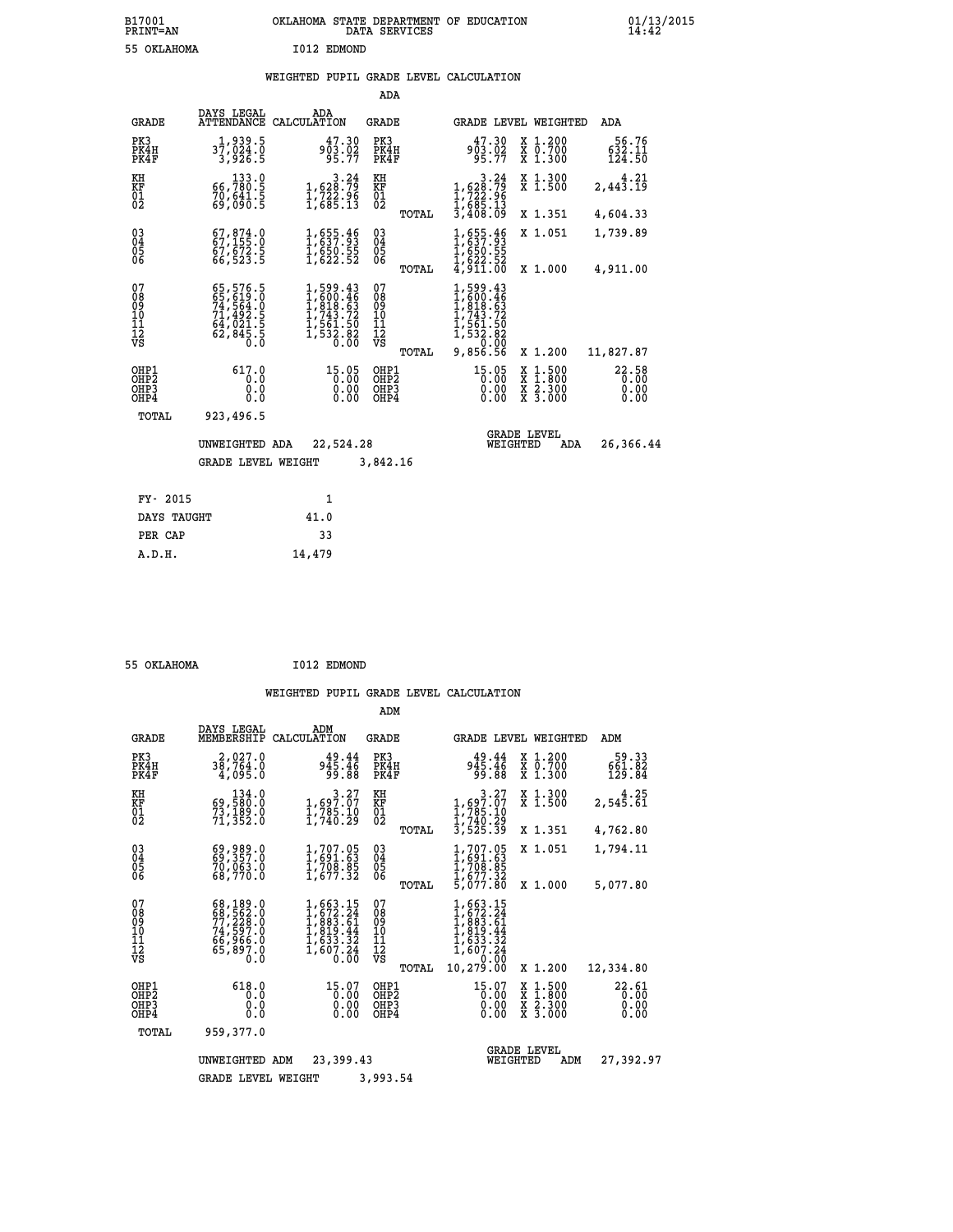| B17001<br><b>PRINT=AN</b> | OKLAHOMA<br>. STATE DEPARTMENT OF EDUCATION<br>DATA SERVICES | 01/13/2015<br>14:42 |
|---------------------------|--------------------------------------------------------------|---------------------|
| 55 OKLAHOMA               | I037 MILLWOOD                                                |                     |

|                                                                    |                                                                      | WEIGHTED PUPIL GRADE LEVEL CALCULATION                                   |                                                    |       |                                                                                                                                                                                                                                                                                |                                                                                                                                           |                              |
|--------------------------------------------------------------------|----------------------------------------------------------------------|--------------------------------------------------------------------------|----------------------------------------------------|-------|--------------------------------------------------------------------------------------------------------------------------------------------------------------------------------------------------------------------------------------------------------------------------------|-------------------------------------------------------------------------------------------------------------------------------------------|------------------------------|
|                                                                    |                                                                      |                                                                          | <b>ADA</b>                                         |       |                                                                                                                                                                                                                                                                                |                                                                                                                                           |                              |
| <b>GRADE</b>                                                       | DAYS LEGAL<br>ATTENDANCE CALCULATION                                 | ADA                                                                      | <b>GRADE</b>                                       |       |                                                                                                                                                                                                                                                                                | GRADE LEVEL WEIGHTED                                                                                                                      | <b>ADA</b>                   |
| PK3<br>PK4H<br>PK4F                                                | 12.0<br>1,480.5                                                      | $\begin{smallmatrix} 0.29\ 0.00\ 35.25 \end{smallmatrix}$                | PK3<br>PK4H<br>PK4F                                |       | $\begin{smallmatrix} 0.29 \\ 0.00 \\ 35.25 \end{smallmatrix}$                                                                                                                                                                                                                  | X 1.200<br>X 0.700<br>X 1.300                                                                                                             | 0.35<br>0.00<br>45.83        |
| KH<br>KF<br>01<br>02                                               | 0.0<br>2,058:0<br>2,641.0<br>3,528:5                                 | $0.00$<br>49.00<br>$\bar{6}\bar{2}\cdot\bar{8}\bar{8}$                   | KH<br>KF<br>01<br>02                               |       | 0.00<br>$\begin{smallmatrix} 49.00 & 0 \\ 62.88 & 0 \\ 84.01 & 0 \\ 146.89 & \end{smallmatrix}$                                                                                                                                                                                | X 1.300<br>X 1.500                                                                                                                        | 0.00<br>73.50                |
|                                                                    |                                                                      |                                                                          |                                                    | TOTAL |                                                                                                                                                                                                                                                                                | X 1.351                                                                                                                                   | 198.45                       |
| $\begin{smallmatrix} 03 \\[-4pt] 04 \end{smallmatrix}$<br>Ŏ5<br>06 | 3, 310.0<br>2, 331.0<br>2, 342.5<br>3, 749.0                         | 78.81<br>69.79<br>55.77<br>89.26                                         | $\begin{matrix} 03 \\ 04 \\ 05 \\ 06 \end{matrix}$ |       | $78.81$<br>$69.79$<br>$55.77$<br>$89.26$<br>$214.82$                                                                                                                                                                                                                           | X 1.051                                                                                                                                   | 82.83                        |
|                                                                    |                                                                      |                                                                          |                                                    | TOTAL |                                                                                                                                                                                                                                                                                | X 1.000                                                                                                                                   | 214.82                       |
| 07<br>08<br>09<br>11<br>11<br>12<br>VS                             | 3, 138.0<br>3, 352.5<br>3, 538.5<br>2, 711.0<br>2, 454.0<br>2, 707.0 | $74.71$<br>$79.82$<br>$84.25$<br>$64.55$<br>$58.43$<br>$64.45$<br>$0.00$ | 07<br>08<br>09<br>11<br>11<br>12<br>VS             | TOTAL | 74.71<br>$79.82$<br>$84.25$<br>$64.55$<br>$58.43$<br>58.43<br>64.45<br>0:00<br>426.21                                                                                                                                                                                          | X 1.200                                                                                                                                   | 511.45                       |
| OHP1<br>OHP2<br>OH <sub>P3</sub><br>OH <sub>P4</sub>               | 0.0<br>Ō.Ō<br>0.0<br>0.0                                             | 0.00<br>$\begin{smallmatrix} 0.00 \ 0.00 \end{smallmatrix}$              | OHP1<br>OHP2<br>OHP3<br>OHP4                       |       | $\begin{smallmatrix} 0.00 & 0.00 & 0.00 & 0.00 & 0.00 & 0.00 & 0.00 & 0.00 & 0.00 & 0.00 & 0.00 & 0.00 & 0.00 & 0.00 & 0.00 & 0.00 & 0.00 & 0.00 & 0.00 & 0.00 & 0.00 & 0.00 & 0.00 & 0.00 & 0.00 & 0.00 & 0.00 & 0.00 & 0.00 & 0.00 & 0.00 & 0.00 & 0.00 & 0.00 & 0.00 & 0.0$ | $\begin{smallmatrix} \mathtt{X} & 1\cdot500\\ \mathtt{X} & 1\cdot800\\ \mathtt{X} & 2\cdot300\\ \mathtt{X} & 3\cdot000 \end{smallmatrix}$ | 0.00<br>0.00<br>0.00<br>0.00 |
| TOTAL                                                              | 39,953.5                                                             |                                                                          |                                                    |       |                                                                                                                                                                                                                                                                                |                                                                                                                                           |                              |
|                                                                    | UNWEIGHTED ADA                                                       | 951.27                                                                   |                                                    |       | WEIGHTED                                                                                                                                                                                                                                                                       | <b>GRADE LEVEL</b><br>ADA                                                                                                                 | 1,127.23                     |
|                                                                    | GRADE LEVEL WEIGHT                                                   |                                                                          | 175.96                                             |       |                                                                                                                                                                                                                                                                                |                                                                                                                                           |                              |
| FY- 2015                                                           |                                                                      | $\mathbf{1}$                                                             |                                                    |       |                                                                                                                                                                                                                                                                                |                                                                                                                                           |                              |
| DAYS TAUGHT                                                        |                                                                      | 42.0                                                                     |                                                    |       |                                                                                                                                                                                                                                                                                |                                                                                                                                           |                              |
| PER CAP                                                            |                                                                      | 33                                                                       |                                                    |       |                                                                                                                                                                                                                                                                                |                                                                                                                                           |                              |

| _ | ---- ------ |  |  |
|---|-------------|--|--|

 **55 OKLAHOMA I037 MILLWOOD**

|                                          |                                                                  | WEIGHTED PUPIL GRADE LEVEL CALCULATION                               |                                        |                                                                                                                                                                                                                                                                                |                                          |                       |
|------------------------------------------|------------------------------------------------------------------|----------------------------------------------------------------------|----------------------------------------|--------------------------------------------------------------------------------------------------------------------------------------------------------------------------------------------------------------------------------------------------------------------------------|------------------------------------------|-----------------------|
|                                          |                                                                  |                                                                      | ADM                                    |                                                                                                                                                                                                                                                                                |                                          |                       |
| <b>GRADE</b>                             | DAYS LEGAL<br>MEMBERSHIP                                         | ADM<br>CALCULATION                                                   | GRADE                                  | <b>GRADE LEVEL WEIGHTED</b>                                                                                                                                                                                                                                                    |                                          | ADM                   |
| PK3<br>PK4H<br>PK4F                      | 12.0<br>1,506.0                                                  | $\begin{smallmatrix} 0.29\ 0.00\ 35.86 \end{smallmatrix}$            | PK3<br>PK4H<br>PK4F                    | $\begin{smallmatrix} 0.29 \\ 0.00 \\ 35.86 \end{smallmatrix}$                                                                                                                                                                                                                  | X 1.200<br>X 0.700<br>X 1.300            | 0.35<br>0.00<br>46.62 |
| KH<br>KF<br>01<br>02                     | 0.0<br>2,081.0<br>2,680.0<br>3,543.0                             | $\begin{smallmatrix} 0.00\\ 49.55\\ 63.81\\ 84.36 \end{smallmatrix}$ | KH<br>KF<br>01<br>02                   | $\begin{smallmatrix} &0.00\\ 49.55\\ 63.81\\ 84.36\\ 148.17\end{smallmatrix}$                                                                                                                                                                                                  | X 1.300<br>X 1.500                       | 0.00<br>74.33         |
|                                          |                                                                  |                                                                      | TOTAL                                  |                                                                                                                                                                                                                                                                                | X 1.351                                  | 200.18                |
| 03<br>04<br>05<br>06                     | 3, 329.0<br>2, 953.0<br>2, 372.0<br>3, 795.0                     | $79.26$<br>$70.31$<br>$56.48$<br>$90.36$                             | 03<br>04<br>05<br>06                   | $79.26$<br>$70.31$<br>$56.48$<br>$90.36$<br>$217.15$                                                                                                                                                                                                                           | X 1.051                                  | 83.30                 |
|                                          |                                                                  |                                                                      | TOTAL                                  |                                                                                                                                                                                                                                                                                | X 1.000                                  | 217.15                |
| 07<br>08<br>09<br>101<br>112<br>VS       | 3,202.0<br>3,450.0<br>3,665.0<br>3,665.0<br>2,939.0<br>2,939.0   | $76.2482.1487.2669.6463.1763.9869.98$                                | 07<br>08<br>09<br>11<br>11<br>12<br>VS | $\begin{smallmatrix}76 & .24\\82 & .14\\87 & .26\\69 & .64\\63 & .17\\69 & .98\\0 & .00\\448 & .43\end{smallmatrix}$                                                                                                                                                           |                                          |                       |
|                                          |                                                                  |                                                                      | TOTAL                                  |                                                                                                                                                                                                                                                                                | X 1.200                                  | 538.12                |
| OHP1<br>OHP2<br>OH <sub>P3</sub><br>OHP4 | 0.0<br>$\begin{smallmatrix} 0.5 & 0 \ 0.0 & 0 \end{smallmatrix}$ | $0.00$<br>$0.00$<br>0.00                                             | OHP1<br>OHP2<br>OHP3<br>OHP4           | $\begin{smallmatrix} 0.00 & 0.00 & 0.00 & 0.00 & 0.00 & 0.00 & 0.00 & 0.00 & 0.00 & 0.00 & 0.00 & 0.00 & 0.00 & 0.00 & 0.00 & 0.00 & 0.00 & 0.00 & 0.00 & 0.00 & 0.00 & 0.00 & 0.00 & 0.00 & 0.00 & 0.00 & 0.00 & 0.00 & 0.00 & 0.00 & 0.00 & 0.00 & 0.00 & 0.00 & 0.00 & 0.0$ | X 1:500<br>X 1:800<br>X 2:300<br>X 3:000 | 0.00<br>0.00<br>0.00  |
| TOTAL                                    | 41,105.0                                                         |                                                                      |                                        |                                                                                                                                                                                                                                                                                |                                          |                       |
|                                          | UNWEIGHTED ADM                                                   | 978.71                                                               |                                        | <b>GRADE LEVEL</b><br>WEIGHTED                                                                                                                                                                                                                                                 | ADM                                      | 1,160.05              |
|                                          | <b>GRADE LEVEL WEIGHT</b>                                        |                                                                      | 181.34                                 |                                                                                                                                                                                                                                                                                |                                          |                       |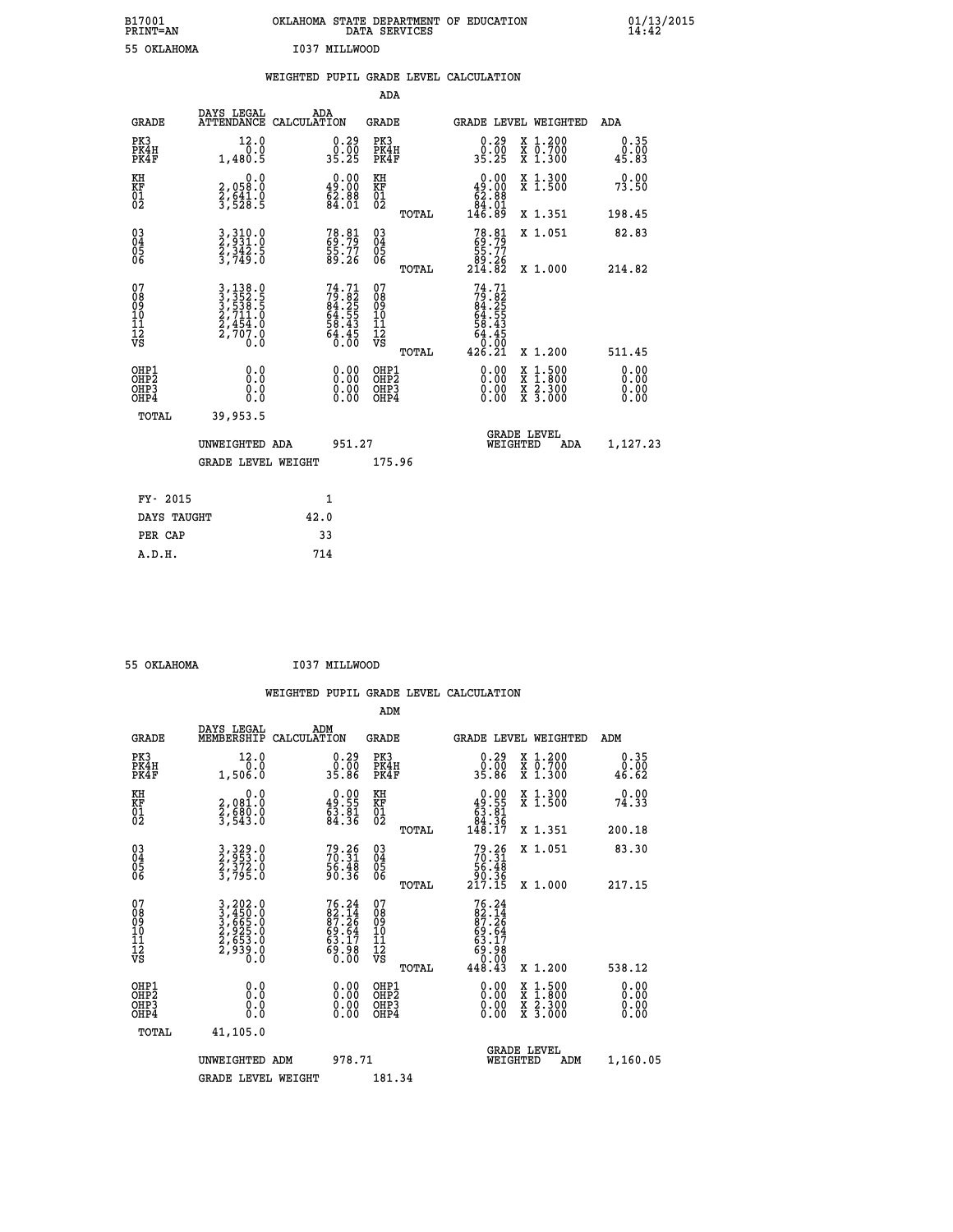|                                                                    |                                                                                                                    |                                                                                | ADA                                               |       |                                                                                          |                                                    |                              |
|--------------------------------------------------------------------|--------------------------------------------------------------------------------------------------------------------|--------------------------------------------------------------------------------|---------------------------------------------------|-------|------------------------------------------------------------------------------------------|----------------------------------------------------|------------------------------|
| <b>GRADE</b>                                                       | DAYS LEGAL                                                                                                         | ADA<br>ATTENDANCE CALCULATION                                                  | <b>GRADE</b>                                      |       |                                                                                          | <b>GRADE LEVEL WEIGHTED</b>                        | <b>ADA</b>                   |
| PK3<br>PK4H<br>PK4F                                                | 71.0<br>0.0<br>10,337.0                                                                                            | 1.78<br>õ:óŏ<br>258.43                                                         | PK3<br>PK4H<br>PK4F                               |       | 1.78<br>$\bar{0.00}$<br>43.43                                                            | X 1.200<br>X 0.700<br>X 1.300                      | 2.14<br>0.00<br>335.96       |
| KH<br>KF<br>01<br>02                                               | 0.0<br>13,086.5<br>12,800.0<br>11,724.0                                                                            | 327.16<br>320.00<br>293.10                                                     | KH<br>KF<br>$\begin{matrix} 01 \ 02 \end{matrix}$ |       | $\frac{0.00}{327.16}$<br>$\frac{320}{293}$ . 10<br>613. 10                               | X 1.300<br>X 1.500                                 | 0.00<br>490.74               |
|                                                                    |                                                                                                                    |                                                                                |                                                   | TOTAL |                                                                                          | X 1.351                                            | 828.30                       |
| $\begin{smallmatrix} 03 \\[-4pt] 04 \end{smallmatrix}$<br>05<br>ŌĞ | 11, 394 . 5<br>9, 559 . 5<br>9, 944 . 5<br>10, 492 . 5                                                             | 284.86<br>$\frac{248.61}{262.31}$                                              | $\substack{03 \\ 04}$<br>$\substack{05 \\ 06}$    |       | 284.86<br>238.99<br>248.61<br>262.31<br>749.91                                           | X 1.051                                            | 299.39                       |
|                                                                    |                                                                                                                    |                                                                                |                                                   | TOTAL |                                                                                          | X 1.000                                            | 749.91                       |
| 07<br>08<br>09<br>11<br>11<br>12<br>VS                             | $\begin{smallmatrix} 11, 511.5\\ 10, 003.5\\ 9, 538.5\\ 7, 796.0\\ 9, 050.5\\ 7, 502.5\\ 0.0\\ 0\end{smallmatrix}$ | $287.79$<br>$250.09$<br>$238.45$<br>$194.90$<br>$226.26$<br>$187.56$<br>$0.00$ | 07<br>08<br>09<br>11<br>11<br>12<br>VS            |       | 287.79<br>$250.09$<br>$238.45$<br>$194.90$<br>$226.26$<br>$187.56$<br>00.0°-<br>1,385.05 |                                                    |                              |
|                                                                    |                                                                                                                    |                                                                                |                                                   | TOTAL |                                                                                          | X 1.200                                            | 1,662.06                     |
| OHP1<br>OH <sub>P</sub> 2<br>OHP3<br>OHP4                          | 0.0<br>Ō.Ō<br>0.0<br>$0.\overline{0}$                                                                              | 0.00<br>$\begin{smallmatrix} 0.00 \ 0.00 \end{smallmatrix}$                    | OHP1<br>OH <sub>P</sub> 2<br>OHP3<br>OHP4         |       | 0.00<br>0.00<br>0.00                                                                     | $1:500$<br>$1:800$<br>X<br>X<br>X 2.300<br>X 3.000 | 0.00<br>0.00<br>0.00<br>0.00 |
| TOTAL                                                              | 144,811.5                                                                                                          |                                                                                |                                                   |       |                                                                                          |                                                    |                              |
|                                                                    | UNWEIGHTED ADA                                                                                                     | 3,620.29                                                                       |                                                   |       |                                                                                          | <b>GRADE LEVEL</b><br>WEIGHTED<br>ADA              | 4,368.50                     |
|                                                                    | <b>GRADE LEVEL WEIGHT</b>                                                                                          |                                                                                | 748.21                                            |       |                                                                                          |                                                    |                              |
| FY- 2015                                                           |                                                                                                                    | 1                                                                              |                                                   |       |                                                                                          |                                                    |                              |
| DAYS TAUGHT                                                        |                                                                                                                    | 40.0                                                                           |                                                   |       |                                                                                          |                                                    |                              |
| PER CAP                                                            |                                                                                                                    | 33                                                                             |                                                   |       |                                                                                          |                                                    |                              |
|                                                                    |                                                                                                                    |                                                                                |                                                   |       |                                                                                          |                                                    |                              |

 **A.D.H. 3,001**

 **55 OKLAHOMA I041 WESTERN HEIGHTS**

|                                    |                                          |                                                                                                            |                    |                                                                         | ADM                                                 |       |                                                                                  |                                |                                          |                              |  |
|------------------------------------|------------------------------------------|------------------------------------------------------------------------------------------------------------|--------------------|-------------------------------------------------------------------------|-----------------------------------------------------|-------|----------------------------------------------------------------------------------|--------------------------------|------------------------------------------|------------------------------|--|
|                                    | <b>GRADE</b>                             | DAYS LEGAL<br>MEMBERSHIP                                                                                   | ADM<br>CALCULATION |                                                                         | <b>GRADE</b>                                        |       |                                                                                  |                                | <b>GRADE LEVEL WEIGHTED</b>              | ADM                          |  |
|                                    | PK3<br>PK4H<br>PK4F                      | 72.0<br>0.0<br>11,145.0                                                                                    |                    | 1.80<br>ة:ة<br>278.63                                                   | PK3<br>PK4H<br>PK4F                                 |       | $\begin{smallmatrix}1.80\0.00\\278.63\end{smallmatrix}$                          |                                | X 1.200<br>X 0.700<br>X 1.300            | 2.16<br>ةة.ة<br>362.22       |  |
| KH<br>KF<br>01<br>02               |                                          | 0.0<br>13,853.0<br>13,378.0<br>12,321.0                                                                    |                    | $\begin{smallmatrix} &0.00\\ 346.33\\ 334.45\\ 308.03\end{smallmatrix}$ | KH<br>KF<br>01<br>02                                |       | $0.00$<br>$346.33$<br>$334.45$<br>$308.03$<br>$642.48$                           |                                | X 1.300<br>X 1.500                       | 0.00<br>519.50               |  |
|                                    |                                          |                                                                                                            |                    |                                                                         |                                                     | TOTAL |                                                                                  |                                | X 1.351                                  | 867.99                       |  |
| 03<br>04<br>05<br>06               |                                          | 11,821.0<br>9,940.0<br>10,452.0<br>10,991.0                                                                |                    | 295.53<br>248.50<br>261.30<br>274.78                                    | $\begin{array}{c} 03 \\ 04 \\ 05 \\ 06 \end{array}$ |       | 295.53<br>248.50<br>261.30                                                       |                                | X 1.051                                  | 310.60                       |  |
|                                    |                                          |                                                                                                            |                    |                                                                         |                                                     | TOTAL | 274.78<br>784.58                                                                 |                                | X 1.000                                  | 784.58                       |  |
| 07<br>08<br>09<br>101<br>112<br>VS |                                          | $\begin{smallmatrix} 12,147.0\\ 10,665.0\\ 10,204.0\\ 8,603.0\\ 9,922.0\\ 8,501.0\\ 0.0 \end{smallmatrix}$ |                    | 303.68<br>266.63<br>255.10<br>215.08<br>$\frac{248.05}{212.53}$         | 07<br>08<br>09<br>11<br>11<br>12<br>VS              | TOTAL | 303.68<br>266.63<br>255.108<br>215.085<br>248.053<br>212.53<br>0.005<br>1,501.07 |                                | X 1.200                                  | 1,801.28                     |  |
|                                    | OHP1<br>OHP2<br>OH <sub>P3</sub><br>OHP4 | 0.0<br>0.000                                                                                               |                    | $0.00$<br>$0.00$<br>0.00                                                | OHP1<br>OHP2<br>OHP3<br>OHP4                        |       | $0.00$<br>$0.00$<br>0.00                                                         |                                | X 1:500<br>X 1:800<br>X 2:300<br>X 3:000 | 0.00<br>0.00<br>0.00<br>0.00 |  |
|                                    | TOTAL                                    | 154,015.0                                                                                                  |                    |                                                                         |                                                     |       |                                                                                  |                                |                                          |                              |  |
|                                    |                                          | UNWEIGHTED                                                                                                 | ADM                | 3,850.42                                                                |                                                     |       |                                                                                  | <b>GRADE LEVEL</b><br>WEIGHTED | ADM                                      | 4,648.33                     |  |
|                                    |                                          | <b>GRADE LEVEL WEIGHT</b>                                                                                  |                    |                                                                         | 797.91                                              |       |                                                                                  |                                |                                          |                              |  |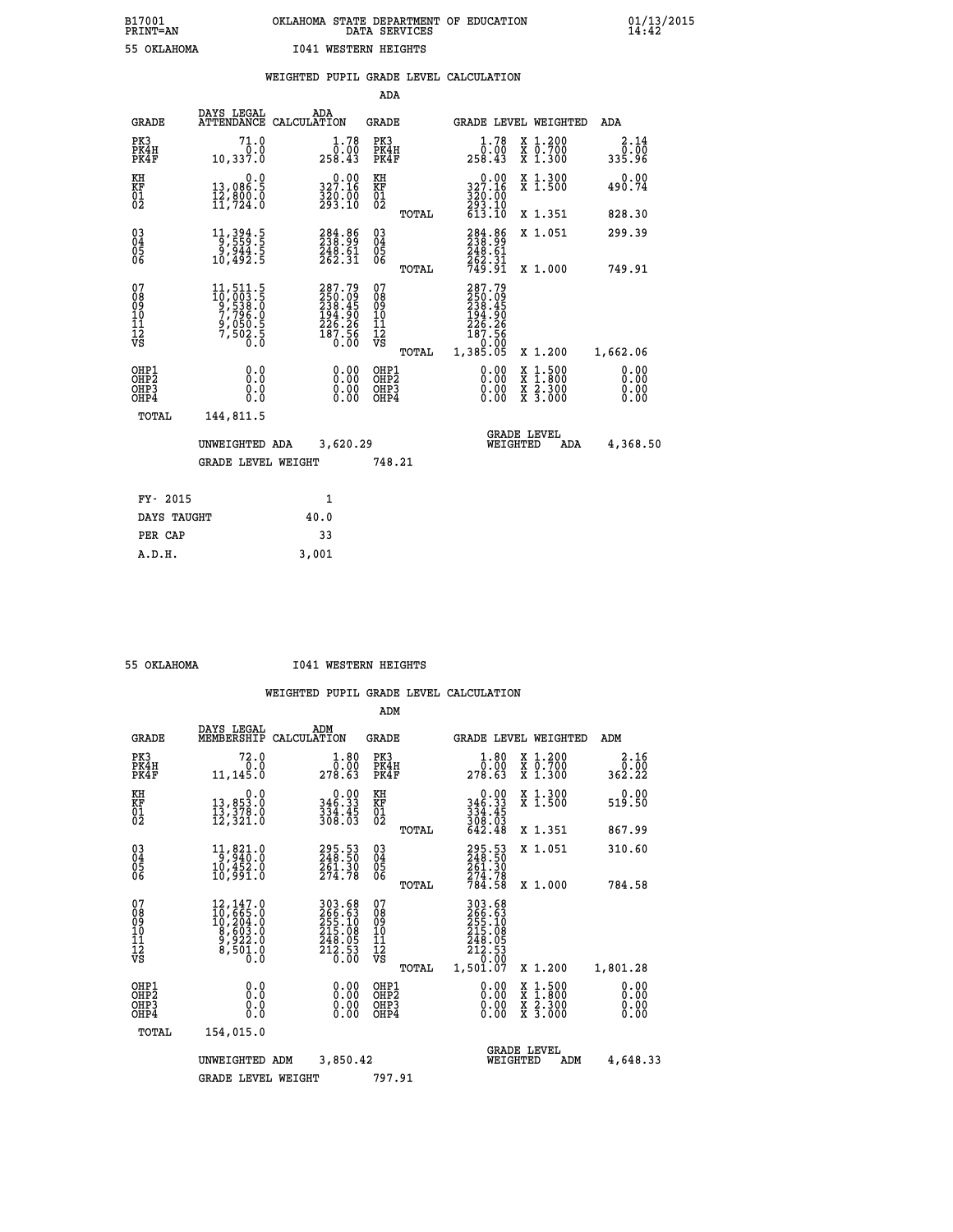|                                                                    |                                                                                                                                                                                                                                                                                                    |                                                                                  | ADA                                      |       |                                                                    |                                                                                                  |                               |
|--------------------------------------------------------------------|----------------------------------------------------------------------------------------------------------------------------------------------------------------------------------------------------------------------------------------------------------------------------------------------------|----------------------------------------------------------------------------------|------------------------------------------|-------|--------------------------------------------------------------------|--------------------------------------------------------------------------------------------------|-------------------------------|
| <b>GRADE</b>                                                       | DAYS LEGAL<br>ATTENDANCE                                                                                                                                                                                                                                                                           | ADA<br>CALCULATION                                                               | <b>GRADE</b>                             |       |                                                                    | GRADE LEVEL WEIGHTED                                                                             | ADA                           |
| PK3<br>PK4H<br>PK4F                                                | 1,148.0<br>15,457.5<br>10,956.5                                                                                                                                                                                                                                                                    | $\frac{28.70}{386.44}$<br>273.91                                                 | PK3<br>PK4H<br>PK4F                      |       | 28.70<br>386.44<br>273.91                                          | X 1.200<br>X 0.700<br>X 1.300                                                                    | 34.44<br>270.51<br>356.08     |
| KH<br><b>KF</b><br>01<br>02                                        | 0.0<br>47,271.5<br>46,814.5<br>45,638.0                                                                                                                                                                                                                                                            | $\begin{smallmatrix}&&0.00\\1,181.79\\1\,,\,170.36\\1,140.95\end{smallmatrix}$   | KH<br>KF<br>01<br>02                     |       | 0.00<br>,181.79<br>,170.36                                         | X 1.300<br>X 1.500                                                                               | 0.00<br>1,772.69              |
|                                                                    |                                                                                                                                                                                                                                                                                                    |                                                                                  |                                          | TOTAL | I,I40.95<br>2,311.31                                               | X 1.351                                                                                          | 3,122.58                      |
| $\begin{smallmatrix} 03 \\[-4pt] 04 \end{smallmatrix}$<br>Ŏ5<br>06 | $44,750.5$<br>$41,882.5$<br>$40,404.0$<br>$41,038.0$                                                                                                                                                                                                                                               | 1,118.76<br>1,047.06<br>ī, 010.10<br>1,025.95                                    | $\substack{03 \\ 04}$<br>Ŏ5<br>06        |       | $1,118.76$<br>$1,047.06$<br>$1,010.10$<br>$1,025.95$<br>$3,083.11$ | X 1.051                                                                                          | 1,175.82                      |
|                                                                    |                                                                                                                                                                                                                                                                                                    |                                                                                  |                                          | TOTAL |                                                                    | X 1.000                                                                                          | 3,083.11                      |
| 07<br>08<br>09<br>101<br>11<br>12<br>VS                            | $\begin{smallmatrix} 40\,,\,375\,. \ 123\,,\,153\,. \ 123\,,\,153\,. \ 123\,,\,153\,. \ 123\,,\,153\,. \ 123\,,\,153\,. \ 123\,,\,153\,. \ 123\,. \ 123\,. \ 123\,. \ 123\,. \ 123\,. \ 123\,. \ 123\,. \ 123\,. \ 123\,. \ 123\,. \ 123\,. \ 123\,. \ 123\,. \ 123\,. \ 123\,. \end{smallmatrix}$ | $1,009.39$<br>$953.85$<br>$970.77$<br>$945.04$<br>$912.90$<br>$769.65$<br>$0.00$ | 07<br>08<br>09<br>11<br>11<br>12<br>VS   |       | 1,009.39<br>953.85<br>970.77<br>$\frac{945.04}{769.65}$            |                                                                                                  |                               |
|                                                                    |                                                                                                                                                                                                                                                                                                    |                                                                                  |                                          | TOTAL | 5,561.60                                                           | X 1.200                                                                                          | 6,673.92                      |
| OHP1<br>OHP <sub>2</sub><br>OHP3<br>OH <sub>P4</sub>               | 2,102.0<br>0.0<br>0.0<br>0.0                                                                                                                                                                                                                                                                       | 52.55<br>0.00                                                                    | OHP1<br>OHP <sub>2</sub><br>OHP3<br>OHP4 |       | 52.55<br>0.00                                                      | $\begin{smallmatrix} x & 1 & 500 \\ x & 1 & 800 \\ x & 2 & 300 \\ x & 3 & 000 \end{smallmatrix}$ | 78.83<br>0.00<br>0.00<br>0.00 |
| TOTAL                                                              | 559,814.0                                                                                                                                                                                                                                                                                          |                                                                                  |                                          |       |                                                                    |                                                                                                  |                               |
|                                                                    | UNWEIGHTED ADA                                                                                                                                                                                                                                                                                     | 13,998.17                                                                        |                                          |       |                                                                    | <b>GRADE LEVEL</b><br>WEIGHTED<br>ADA                                                            | 16,567.98                     |
|                                                                    | <b>GRADE LEVEL WEIGHT</b>                                                                                                                                                                                                                                                                          |                                                                                  | 2,569.81                                 |       |                                                                    |                                                                                                  |                               |
| FY- 2015                                                           |                                                                                                                                                                                                                                                                                                    | $\mathbf{1}$                                                                     |                                          |       |                                                                    |                                                                                                  |                               |
| DAYS TAUGHT                                                        |                                                                                                                                                                                                                                                                                                    | 40.0                                                                             |                                          |       |                                                                    |                                                                                                  |                               |
| PER CAP                                                            |                                                                                                                                                                                                                                                                                                    | 33                                                                               |                                          |       |                                                                    |                                                                                                  |                               |

 **A.D.H. 7,017**

 **55 OKLAHOMA I052 MIDWEST CITY-DEL CITY**

|                                           |                                                                             |                                                                            | ADM                                             |                                                                                   |                                                                                                  |                               |
|-------------------------------------------|-----------------------------------------------------------------------------|----------------------------------------------------------------------------|-------------------------------------------------|-----------------------------------------------------------------------------------|--------------------------------------------------------------------------------------------------|-------------------------------|
| <b>GRADE</b>                              | DAYS LEGAL<br>MEMBERSHIP                                                    | ADM<br>CALCULATION                                                         | <b>GRADE</b>                                    | <b>GRADE LEVEL WEIGHTED</b>                                                       |                                                                                                  | ADM                           |
| PK3<br>PK4H<br>PK4F                       | 1,225.0<br>16, 250.0<br>11,440.0                                            | 30.63<br>406.25<br>286.00                                                  | PK3<br>PK4H<br>PK4F                             | 30.63<br>406.25<br>286.00                                                         | X 1.200<br>X 0.700<br>X 1.300                                                                    | 36.76<br>284.38<br>371.80     |
| KH<br>KF<br>01<br>02                      | 0.0<br>49,368.0<br>$\frac{48}{47}$ , $\frac{646}{35}$ .0                    | $\begin{smallmatrix}&&0.00\\1,234.20\\1,216.15\\1,183.38\end{smallmatrix}$ | KH<br>KF<br>01<br>02                            | 0.00<br>$1, 234.20$<br>$1, 216.15$<br>$1, 183.38$<br>$2, 399.53$                  | X 1.300<br>X 1.500                                                                               | 0.00<br>1,851.30              |
|                                           |                                                                             |                                                                            | TOTAL                                           | 1,158.65                                                                          | X 1.351<br>X 1.051                                                                               | 3,241.77<br>1,217.74          |
| 03<br>04<br>05<br>06                      | 46, 346.0<br>43, 228.0<br>41,775.0<br>42,552.0                              | 1, 158.65<br>1, 080.70<br>1,044.38<br>1,063.80                             | $\substack{03 \\ 04}$<br>05<br>TOTAL            | 1,080.70<br>1,044.38<br>1,063.80<br>3,188.88                                      | X 1.000                                                                                          | 3,188.88                      |
| 07<br>08<br>09<br>11<br>11<br>12<br>VS    | 42,086.0<br>40,034.0<br>40,704:0<br>39,808.0<br>38,835.0<br>33,101.0<br>0.0 | 1,052.16<br>1,000.86<br>1,017.61<br>005:25<br>071:78<br>029:02<br>0.00     | 07<br>08<br>09<br>11<br>11<br>12<br>VS<br>TOTAL | 1,052.16<br>1,000:86<br>1,017.61<br>225.25<br>$\frac{571.78}{829.82}$<br>5,867.48 | X 1.200                                                                                          | 7,040.98                      |
| OHP1<br>OH <sub>P</sub> 2<br>OHP3<br>OHP4 | 2,102.0<br>0.0<br>0.0<br>Ŏ.Ŏ                                                | 52.55<br>0.00<br>0.00<br>0.00                                              | OHP1<br>OHP <sub>2</sub><br>OHP3<br>OHP4        | 52.55<br>0.00<br>0.00                                                             | $\begin{smallmatrix} x & 1 & 500 \\ x & 1 & 800 \\ x & 2 & 300 \\ x & 3 & 000 \end{smallmatrix}$ | 78.83<br>0.00<br>0.00<br>0.00 |
| TOTAL                                     | 584,835.0                                                                   |                                                                            |                                                 |                                                                                   |                                                                                                  |                               |
|                                           | UNWEIGHTED                                                                  | 14,624.17<br>ADM                                                           |                                                 | <b>GRADE LEVEL</b><br>WEIGHTED                                                    | ADM                                                                                              | 17,312.44                     |
|                                           | <b>GRADE LEVEL WEIGHT</b>                                                   |                                                                            | 2,688.27                                        |                                                                                   |                                                                                                  |                               |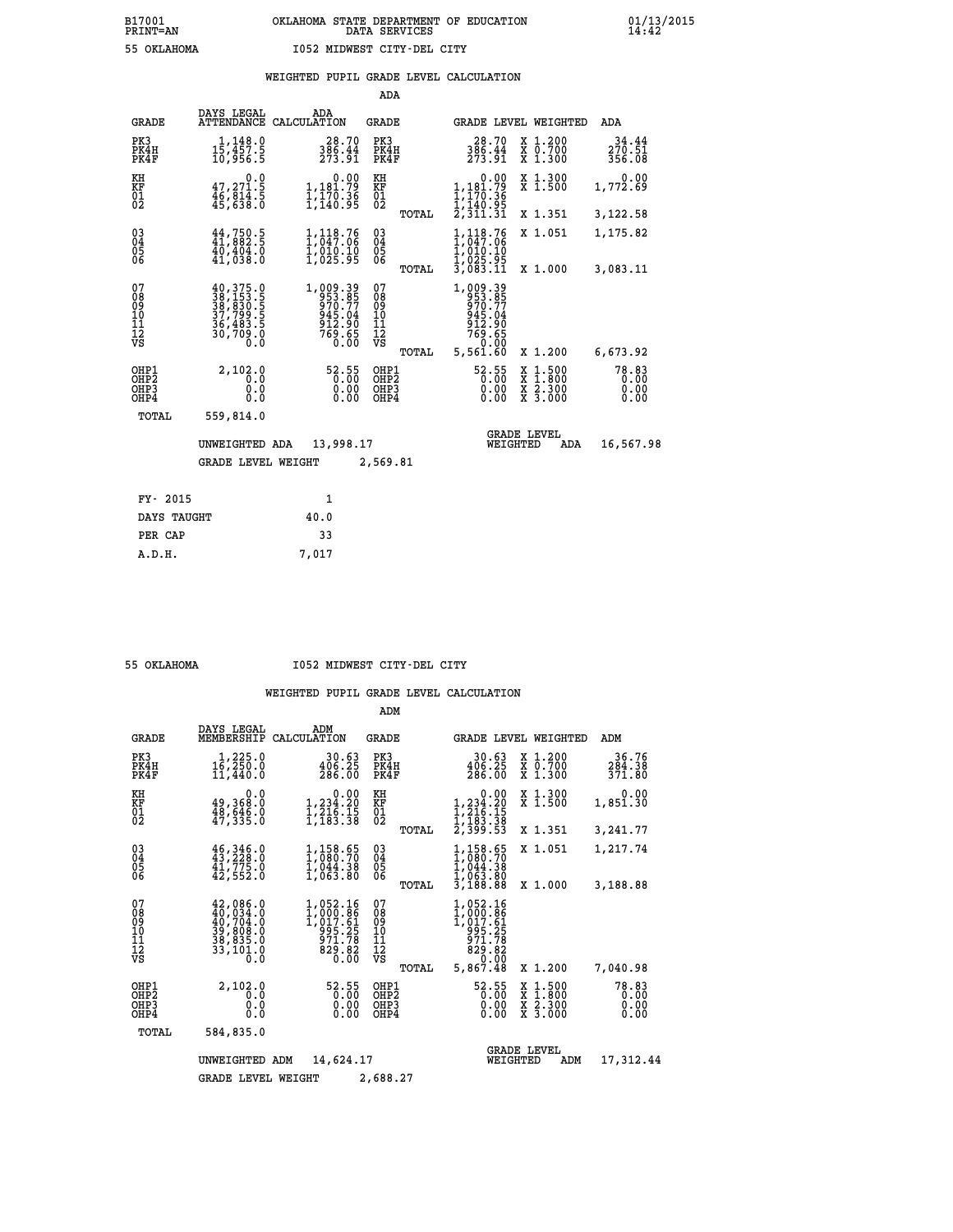# **B17001 OKLAHOMA STATE DEPARTMENT OF EDUCATION 01/13/2015 PRINT=AN DATA SERVICES 14:42 55 OKLAHOMA I053 CROOKED OAK**

|  |     | WEIGHTED PUPIL GRADE LEVEL CALCULATION |  |
|--|-----|----------------------------------------|--|
|  | ADA |                                        |  |

| <b>GRADE</b>                             | DAYS LEGAL<br><b>ATTENDANCE</b>                                                                                                               | ADA<br>CALCULATION                                                 | <b>GRADE</b>                             |       | GRADE LEVEL WEIGHTED                                                                              |                                                                                        | <b>ADA</b>                   |
|------------------------------------------|-----------------------------------------------------------------------------------------------------------------------------------------------|--------------------------------------------------------------------|------------------------------------------|-------|---------------------------------------------------------------------------------------------------|----------------------------------------------------------------------------------------|------------------------------|
| PK3<br>PK4H<br>PK4F                      | 38.5<br>2,228.0<br>0.0                                                                                                                        | $0.94$<br>54.34<br>0.00                                            | PK3<br>PK4H<br>PK4F                      |       | $0.94$<br>54.34<br>0.00                                                                           | $\begin{smallmatrix} x & 1.200 \\ x & 0.700 \end{smallmatrix}$<br>$\overline{x}$ 1.300 | 1.13<br>38.04<br>0.00        |
| KH<br>KF<br>01<br>02                     | $\begin{smallmatrix}&&&0.0\\3,465.5\\4,393.5\\3,233.5\end{smallmatrix}$                                                                       | $\begin{smallmatrix}&&0.00\\84.52\\107.16\\78.87\end{smallmatrix}$ | KH<br>KF<br>01<br>02                     |       | $\begin{smallmatrix}&&0.00\\84.52\\107.16\\78.87\\186.03\end{smallmatrix}$                        | X 1.300<br>X 1.500                                                                     | 0.00<br>126.78               |
|                                          |                                                                                                                                               |                                                                    |                                          | TOTAL |                                                                                                   | X 1.351                                                                                | 251.33                       |
| 030404<br>ŌĞ                             | 3,625.5<br>3,295.0<br>3,436.0<br>3,772.0                                                                                                      | 88.43<br>80.37<br>83.80<br>92.00                                   | $\substack{03 \\ 04}$<br>05<br>06        |       | $\begin{smallmatrix}88\cdot 43\\80\cdot 37\\83\cdot 80\\92\cdot 00\\256\cdot 17\end{smallmatrix}$ | X 1.051                                                                                | 92.94                        |
|                                          |                                                                                                                                               |                                                                    |                                          | TOTAL |                                                                                                   | X 1.000                                                                                | 256.17                       |
| 07<br>08<br>09<br>11<br>11<br>12<br>VS   | $\begin{smallmatrix} 3\,,\,676\,.0\\ 3\,,\,542\,.5\\ 3\,,\,577\,.5\\ 2\,,\,947\,.0\\ 2\,,\,967\,.0\\ 2\,,\,057\,.0\\ 0\,.0 \end{smallmatrix}$ | 89.66<br>86.40<br>87.26<br>71.89<br>72.41<br>$\frac{50.17}{0.00}$  | 07<br>08<br>09<br>101<br>11<br>12<br>VS  |       | 89.66<br>86.40<br>87.26<br>71.89<br>72.41<br>72.41<br>50.17<br>0.00<br>457.79                     |                                                                                        |                              |
|                                          |                                                                                                                                               |                                                                    |                                          | TOTAL |                                                                                                   | X 1.200                                                                                | 549.35                       |
| OHP1<br>OHP <sub>2</sub><br>OHP3<br>OHP4 | 0.0<br>0.000                                                                                                                                  | $\begin{smallmatrix} 0.00 \ 0.00 \ 0.00 \ 0.00 \end{smallmatrix}$  | OHP1<br>OHP <sub>2</sub><br>OHP3<br>OHP4 |       | 0.00<br>0.00<br>0.00                                                                              | X 1:500<br>X 1:800<br>X 2:300<br>X 3:000                                               | 0.00<br>0.00<br>0.00<br>0.00 |
| TOTAL                                    | 46,254.5                                                                                                                                      |                                                                    |                                          |       |                                                                                                   |                                                                                        |                              |
|                                          | UNWEIGHTED ADA                                                                                                                                | 1,128.22                                                           |                                          |       | WEIGHTED                                                                                          | <b>GRADE LEVEL</b><br>ADA                                                              | 1,315.74                     |
|                                          | <b>GRADE LEVEL WEIGHT</b>                                                                                                                     |                                                                    | 187.52                                   |       |                                                                                                   |                                                                                        |                              |
| FY- 2015                                 |                                                                                                                                               | 1                                                                  |                                          |       |                                                                                                   |                                                                                        |                              |
| DAYS TAUGHT                              |                                                                                                                                               | 41.0                                                               |                                          |       |                                                                                                   |                                                                                        |                              |
| PER CAP                                  |                                                                                                                                               | 33                                                                 |                                          |       |                                                                                                   |                                                                                        |                              |

| 55 OKTAHOMA |  |
|-------------|--|

 **A.D.H. 1,005**

 **55 OKLAHOMA I053 CROOKED OAK**

|                                         |                                          |                                                                |                                                                    | ADM                                                 |       |                                                                                |                                          |                              |
|-----------------------------------------|------------------------------------------|----------------------------------------------------------------|--------------------------------------------------------------------|-----------------------------------------------------|-------|--------------------------------------------------------------------------------|------------------------------------------|------------------------------|
|                                         | <b>GRADE</b>                             | DAYS LEGAL<br>MEMBERSHIP                                       | ADM<br>CALCULATION                                                 | <b>GRADE</b>                                        |       |                                                                                | <b>GRADE LEVEL WEIGHTED</b>              | ADM                          |
|                                         | PK3<br>PK4H<br>PK4F                      | 41.0<br>2,316.0<br>0.0                                         | 1.00<br>8.15<br>0.00                                               | PK3<br>PK4H<br>PK4F                                 |       | $1.00$<br>56.49<br>0.00                                                        | X 1.200<br>X 0.700<br>X 1.300            | 1.20<br>39.54<br>0.00        |
| KH<br>KF<br>01<br>02                    |                                          | 0.0<br>3,644:0<br>4,558.0<br>3,380:0                           | $\begin{smallmatrix}&&0.00\\88.88\\111.17\\82.44\end{smallmatrix}$ | KH<br>KF<br>01<br>02                                |       | $\begin{smallmatrix} &0.00\\ 88.88\\ 111.17\\ 2.44\\ 93.61\end{smallmatrix}$   | X 1.300<br>X 1.500                       | $0.00$<br>133.32             |
|                                         |                                          |                                                                |                                                                    |                                                     | TOTAL |                                                                                | X 1.351                                  | 261.57                       |
| 03<br>04<br>05<br>06                    |                                          | $3, 742.0$<br>$3, 402.0$<br>$3, 584.0$<br>$3, 923.0$           | $\begin{smallmatrix} 91.27\ 82.98\ 87.41\ 95.68 \end{smallmatrix}$ | $\begin{array}{c} 03 \\ 04 \\ 05 \\ 06 \end{array}$ |       | $\begin{smallmatrix} 91.27\\ 82.98\\ 87.41\\ 95.68\\ 266.07 \end{smallmatrix}$ | X 1.051                                  | 95.92                        |
|                                         |                                          |                                                                |                                                                    |                                                     | TOTAL |                                                                                | X 1.000                                  | 266.07                       |
| 07<br>08<br>09<br>101<br>11<br>12<br>VS |                                          | 3,852.0<br>3,755.0<br>3,868.0<br>3,165.0<br>3,250.0<br>2,303.0 | 93.95<br>91.59<br>94.34<br>77.27<br>79.34<br>56.17<br>56.17        | 07<br>08<br>09<br>11<br>11<br>12<br>VS              | TOTAL | 93.95<br>94.34<br>77.27<br>79.34<br>79.34<br>56.17<br>56.17<br>0.00<br>492.66  | X 1.200                                  | 591.19                       |
|                                         | OHP1<br>OHP2<br>OH <sub>P3</sub><br>OHP4 |                                                                |                                                                    | OHP1<br>OHP2<br>OHP <sub>3</sub>                    |       | $0.00$<br>$0.00$<br>0.00                                                       | X 1:500<br>X 1:800<br>X 2:300<br>X 3:000 | 0.00<br>Ŏ.ŎŎ<br>Q.QQ<br>0.00 |
|                                         | TOTAL                                    | 48,783.0                                                       |                                                                    |                                                     |       |                                                                                |                                          |                              |
|                                         |                                          | UNWEIGHTED                                                     | 1,189.98<br>ADM                                                    |                                                     |       |                                                                                | GRADE LEVEL<br>WEIGHTED<br>ADM           | 1,388.81                     |
|                                         |                                          | <b>GRADE LEVEL WEIGHT</b>                                      |                                                                    | 198.83                                              |       |                                                                                |                                          |                              |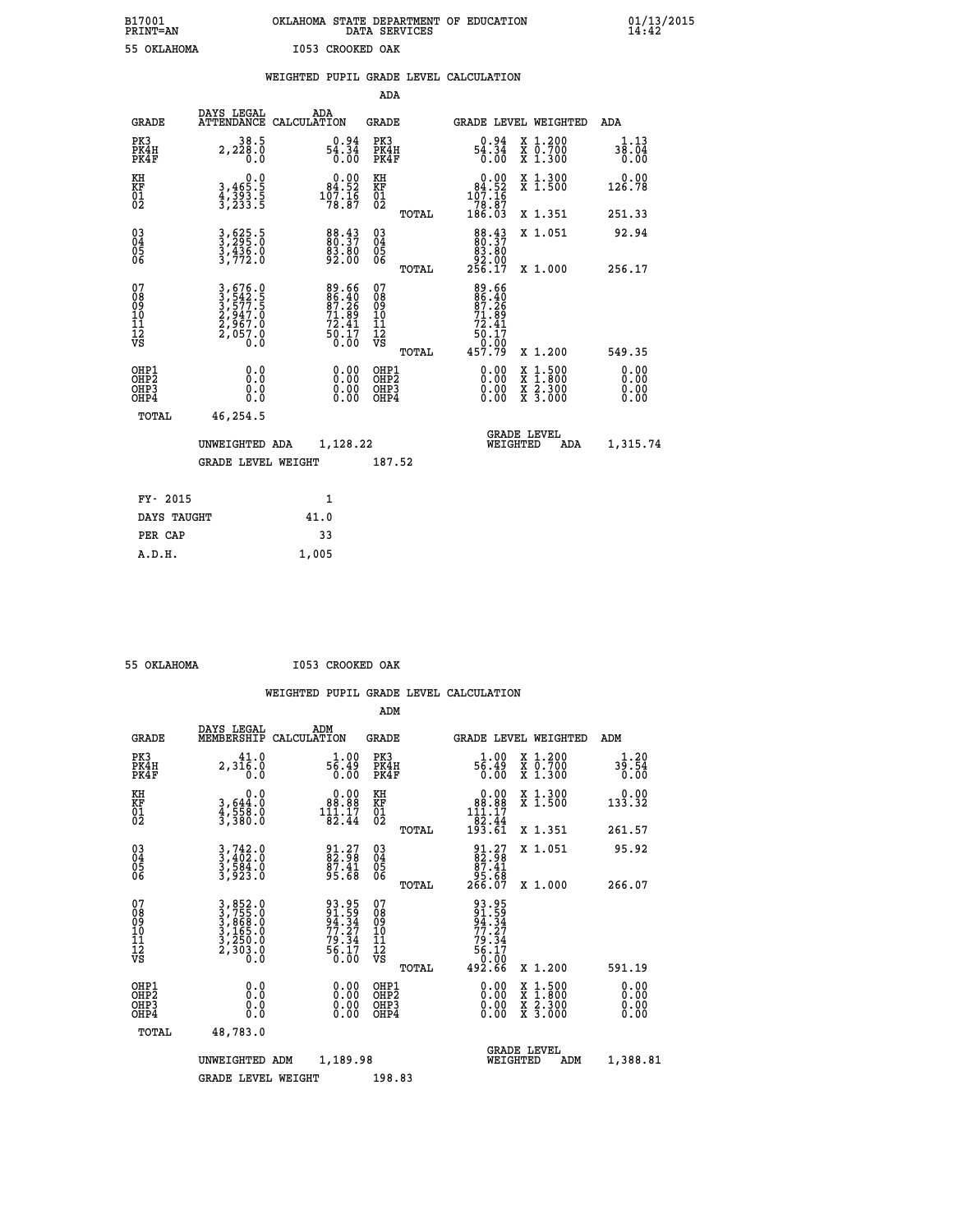| B17001<br><b>PRINT=AN</b> | OKLAHOMA<br>. STATE DEPARTMENT OF EDUCATION<br>DATA SERVICES | 01/13/2015<br>14:42 |
|---------------------------|--------------------------------------------------------------|---------------------|
| 55 OKLAHOMA               | <b>I088 BETHANY</b>                                          |                     |

|  |  | WEIGHTED PUPIL GRADE LEVEL CALCULATION |
|--|--|----------------------------------------|
|  |  |                                        |

|                                                                              |                                                                |                                                                                                                         | ADA                                                 |       |                                                                                                                                     |                                                                                                                                           |                              |
|------------------------------------------------------------------------------|----------------------------------------------------------------|-------------------------------------------------------------------------------------------------------------------------|-----------------------------------------------------|-------|-------------------------------------------------------------------------------------------------------------------------------------|-------------------------------------------------------------------------------------------------------------------------------------------|------------------------------|
| <b>GRADE</b>                                                                 | DAYS LEGAL                                                     | ADA<br>ATTENDANCE CALCULATION                                                                                           | GRADE                                               |       | <b>GRADE LEVEL WEIGHTED</b>                                                                                                         |                                                                                                                                           | ADA                          |
| PK3<br>PK4H<br>PK4F                                                          | 208.0<br>3,557.0<br>0.0                                        | 4.95<br>84.69<br>0.00                                                                                                   | PK3<br>PK4H<br>PK4F                                 |       | 4.95<br>84.69<br>0.00                                                                                                               | X 1.200<br>X 0.700<br>X 1.300                                                                                                             | 5.94<br>59.28<br>0.00        |
| KH<br>KF<br>01<br>02                                                         | 0.0<br>5,066.5<br>$\frac{4799.0}{47748.0}$                     | $\begin{smallmatrix} &0.00\\ 120.73\\ 144.26\\ 113.10\end{smallmatrix}$                                                 | KH<br><b>KF</b><br>01<br>02                         |       | $\begin{array}{c} 0.00 \\ 120.73 \\ 114.26 \\ 113.10 \\ 227.36 \end{array}$                                                         | X 1.300<br>X 1.500                                                                                                                        | 0.00<br>181.10               |
|                                                                              |                                                                |                                                                                                                         |                                                     | TOTAL |                                                                                                                                     | X 1.351                                                                                                                                   | 307.16                       |
| $\begin{matrix} 03 \\ 04 \\ 05 \\ 06 \end{matrix}$                           | $4,751.9$<br>$4,454.5$<br>$5,188.5$<br>$5,177.0$               | $\begin{array}{r} 113.12 \\ 106.06 \\ 123.54 \\ 123.26 \end{array}$                                                     | $\begin{array}{c} 03 \\ 04 \\ 05 \\ 06 \end{array}$ |       | 113.12<br>106:06<br>123.54<br>123.26<br>352.86                                                                                      | X 1.051                                                                                                                                   | 118.89                       |
|                                                                              |                                                                |                                                                                                                         |                                                     | TOTAL |                                                                                                                                     | X 1.000                                                                                                                                   | 352.86                       |
| 07<br>08<br>09<br>11<br>11<br>12<br>VS                                       | 5,325.0<br>5,093.5<br>5,568.5<br>5,682.5<br>5,297.0<br>4,501.0 | $\begin{smallmatrix} 126\cdot79\\121\cdot32\\132\cdot58\\135\cdot34\\126\cdot12\\107\cdot17\\0\cdot00\end{smallmatrix}$ | 07<br>08<br>09<br>11<br>11<br>12<br>VS              | TOTAL | $\begin{smallmatrix} 126\cdot79\\121\cdot32\\132\cdot58\\135\cdot34\\126\cdot12\\107\cdot17\\0\cdot00\\749\cdot32\end{smallmatrix}$ | X 1.200                                                                                                                                   | 899.18                       |
| OHP1<br>OH <sub>P</sub> <sub>2</sub><br>OH <sub>P3</sub><br>OH <sub>P4</sub> | 0.0<br>Ō.Ō<br>0.0<br>0.0                                       | 0.00<br>0.00<br>0.00                                                                                                    | OHP1<br>OHP2<br>OHP3<br>OHP4                        |       | 0.00<br>0.00<br>0.00                                                                                                                | $\begin{smallmatrix} \mathtt{X} & 1\cdot500\\ \mathtt{X} & 1\cdot800\\ \mathtt{X} & 2\cdot300\\ \mathtt{X} & 3\cdot000 \end{smallmatrix}$ | 0.00<br>0.00<br>0.00<br>0.00 |
| TOTAL                                                                        | 69,417.0                                                       |                                                                                                                         |                                                     |       |                                                                                                                                     |                                                                                                                                           |                              |
|                                                                              | UNWEIGHTED ADA                                                 | 1,653.03                                                                                                                |                                                     |       | WEIGHTED                                                                                                                            | <b>GRADE LEVEL</b><br>ADA                                                                                                                 | 1,924.41                     |
|                                                                              | <b>GRADE LEVEL WEIGHT</b>                                      |                                                                                                                         | 271.38                                              |       |                                                                                                                                     |                                                                                                                                           |                              |
| FY- 2015                                                                     |                                                                | 1                                                                                                                       |                                                     |       |                                                                                                                                     |                                                                                                                                           |                              |
| DAYS TAUGHT                                                                  |                                                                | 42.0                                                                                                                    |                                                     |       |                                                                                                                                     |                                                                                                                                           |                              |
|                                                                              |                                                                |                                                                                                                         |                                                     |       |                                                                                                                                     |                                                                                                                                           |                              |
| PER CAP                                                                      |                                                                | 0                                                                                                                       |                                                     |       |                                                                                                                                     |                                                                                                                                           |                              |
| A.D.H.                                                                       |                                                                | $\mathbf{0}$                                                                                                            |                                                     |       |                                                                                                                                     |                                                                                                                                           |                              |

 **55 OKLAHOMA I088 BETHANY**

 **A.D.H. 0**

|                                                      |                                                                                                 |             |                                                                                   | ADM                                                 |       |                                                                                                                                         |                                          |                              |
|------------------------------------------------------|-------------------------------------------------------------------------------------------------|-------------|-----------------------------------------------------------------------------------|-----------------------------------------------------|-------|-----------------------------------------------------------------------------------------------------------------------------------------|------------------------------------------|------------------------------|
| <b>GRADE</b>                                         | DAYS LEGAL<br>MEMBERSHIP                                                                        | CALCULATION | ADM                                                                               | <b>GRADE</b>                                        |       |                                                                                                                                         | <b>GRADE LEVEL WEIGHTED</b>              | ADM                          |
| PK3<br>PK4H<br>PK4F                                  | 208.0<br>3,626.0<br>0.0                                                                         |             | $4.95$<br>$86.33$<br>0.00                                                         | PK3<br>PK4H<br>PK4F                                 |       | $4.95$<br>$86.33$<br>0.00                                                                                                               | X 1.200<br>X 0.700<br>X 1.300            | 5.94<br>60.43<br>0.00        |
| KH<br>KF<br>01<br>02                                 | 0.0<br>5,185:0<br>4,904:0<br>4,861:0                                                            |             | $\begin{smallmatrix} &0.00\\ 123.55\\ 116.76\\ 115.79\end{smallmatrix}$           | KH<br>KF<br>01<br>02                                |       | $\begin{array}{c} 0.00 \\ 123.55 \\ 116.76 \\ 115.79 \\ 232.55 \end{array}$                                                             | X 1.300<br>X 1.500                       | 0.00<br>185.33               |
|                                                      |                                                                                                 |             |                                                                                   |                                                     | TOTAL |                                                                                                                                         | X 1.351                                  | 314.18                       |
| 03<br>04<br>05<br>06                                 | $4,861.0$<br>$5,317.0$<br>$5,317.0$<br>$5,294.0$                                                |             | $\begin{smallmatrix} 115.74 \\ 107.98 \\ 126.60 \\ 126.05 \end{smallmatrix}$      | $\begin{array}{c} 03 \\ 04 \\ 05 \\ 06 \end{array}$ |       | $115.74$<br>$107.98$<br>$\frac{126}{126}$ . 60<br>$\frac{126}{360}$ . 63                                                                | X 1.051                                  | 121.64                       |
|                                                      |                                                                                                 |             |                                                                                   |                                                     | TOTAL |                                                                                                                                         | X 1.000                                  | 360.63                       |
| 07<br>08<br>09<br>101<br>112<br>VS                   | $\begin{smallmatrix}5,448.0\\5,208.0\\5,711.0\\5,829.0\\5,490.0\\4,632.0\\0.0\end{smallmatrix}$ |             | $129.71$<br>$124.05$<br>$135.97$<br>$138.83$<br>$130.71$<br>$\frac{110.29}{0.00}$ | 07<br>08<br>09<br>11<br>11<br>12<br>VS              |       | $129.71$<br>$124.05$<br>$135.97$<br>$138.83$<br>130.71<br>$\overline{1}\overline{1}\overline{0}\cdot\overline{2}\overline{9}$<br>769.Šč |                                          |                              |
|                                                      |                                                                                                 |             |                                                                                   |                                                     | TOTAL |                                                                                                                                         | X 1.200                                  | 923.47                       |
| OHP1<br>OHP2<br>OH <sub>P3</sub><br>OH <sub>P4</sub> | 0.0<br>0.000                                                                                    |             | $0.00$<br>$0.00$<br>0.00                                                          | OHP1<br>OHP2<br>OHP3<br>OHP4                        |       | $0.00$<br>$0.00$<br>0.00                                                                                                                | X 1:500<br>X 1:800<br>X 2:300<br>X 3:000 | 0.00<br>0.00<br>0.00<br>0.00 |
| TOTAL                                                | 71,109.0                                                                                        |             |                                                                                   |                                                     |       |                                                                                                                                         |                                          |                              |
|                                                      | UNWEIGHTED                                                                                      | ADM         | 1,693.31                                                                          |                                                     |       | WEIGHTED                                                                                                                                | <b>GRADE LEVEL</b><br>ADM                | 1,971.62                     |
|                                                      | <b>GRADE LEVEL WEIGHT</b>                                                                       |             |                                                                                   | 278.31                                              |       |                                                                                                                                         |                                          |                              |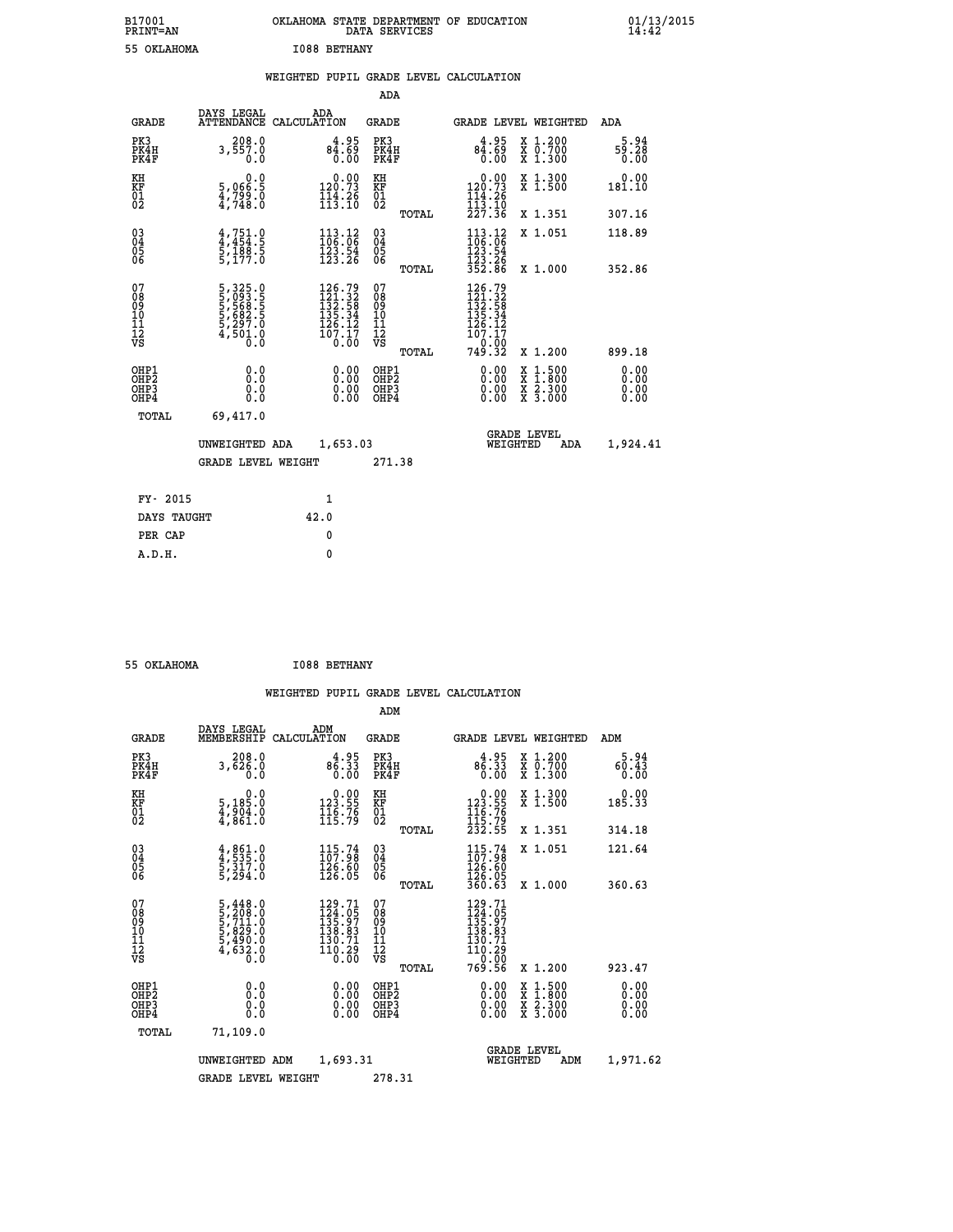## **B17001 OKLAHOMA STATE DEPARTMENT OF EDUCATION 01/13/2015 PRINT=AN DATA SERVICES 14:42 55 OKLAHOMA I089 OKLAHOMA CITY**

### **WEIGHTED PUPIL GRADE LEVEL CALCULATION**

|                                        |                                                                                   |                                                                                            | ADA                                                |       |                                                                                                                                     |        |                                          |                                |  |
|----------------------------------------|-----------------------------------------------------------------------------------|--------------------------------------------------------------------------------------------|----------------------------------------------------|-------|-------------------------------------------------------------------------------------------------------------------------------------|--------|------------------------------------------|--------------------------------|--|
| <b>GRADE</b>                           | DAYS LEGAL<br><b>ATTENDANCE</b>                                                   | ADA<br>CALCULATION                                                                         | GRADE                                              |       | GRADE LEVEL WEIGHTED                                                                                                                |        |                                          | ADA                            |  |
| PK3<br>PK4H<br>PK4F                    | 957.0<br>408.0<br>112,406.5                                                       | 24.54<br>10.46<br>2,882.22                                                                 | PK3<br>PK4H<br>PK4F                                |       | 24.54<br>10.46<br>2,882.22                                                                                                          |        | X 1.200<br>X 0.700<br>X 1.300            | 29.45<br>7.32<br>3,746.89      |  |
| KH<br><b>KF</b><br>01<br>02            | 31.5<br>154,636.5<br>$\frac{149}{148}$ , $\frac{343}{962}$ . 5                    | $3,965.04$<br>$3,844.69$<br>$3,844.55$<br>$3,819.55$                                       | KH<br>KF<br>01<br>02                               |       | $0.81$<br>$3,965.04$<br>$3,844.69$<br>$3,819.55$<br>$7,664.24$                                                                      |        | X 1.300<br>$\overline{x}$ 1.500          | 5,947.56                       |  |
|                                        |                                                                                   |                                                                                            |                                                    | TOTAL |                                                                                                                                     |        | X 1.351                                  | 10,354.39                      |  |
| $^{03}_{04}$<br>05<br>06               | 149, 517.0<br>118,534.0<br>103,526.5                                              | 3, 833.77<br>2, 702.45<br>3, 039.33<br>2, 654.52                                           | $\begin{matrix} 03 \\ 04 \\ 05 \\ 06 \end{matrix}$ |       | 3,833.77<br>2,702.45<br>3,039.33<br>2,654.52<br>8,396.30                                                                            |        | X 1.051                                  | 4,029.29                       |  |
|                                        |                                                                                   |                                                                                            |                                                    | TOTAL |                                                                                                                                     |        | X 1.000                                  | 8,396.30                       |  |
| 07<br>08<br>09<br>11<br>11<br>12<br>VS | 90, 967.5<br>85, 340.0<br>82, 469.5<br>74, 004.0<br>63, 223.5<br>55, 063.0<br>Ō.Ŏ | $2,332.50$<br>$2,188.20$<br>$2,114.60$<br>$1,897.54$<br>$1,621.12$<br>$1,411.87$<br>$0.00$ | 07<br>08<br>09<br>11<br>11<br>12<br>VS             | TOTAL | 2,332.50<br>$\begin{smallmatrix} 2,188.20\\2,188.20\\2,114.60\\1,897.54\\1,621.12\\1,411.87\\1,72.90\end{smallmatrix}$<br>11,565.83 |        | X 1.200                                  | 13,879.00                      |  |
| OHP1<br>OHP2<br>OHP3<br>OHP4           | 8,876.5<br>0.0<br>0.0                                                             | 227.60<br>0.00<br>$0.00$<br>$0.00$                                                         | OHP1<br>OHP2<br>OHP3<br>OHP4                       |       | 227.60<br>0.00<br>0.00<br>0.00                                                                                                      | X<br>X | $1.500$<br>$1.800$<br>X 2.300<br>X 3.000 | 341.40<br>0.00<br>0.00<br>0.00 |  |
| TOTAL                                  | 1,504,262.0                                                                       |                                                                                            |                                                    |       |                                                                                                                                     |        |                                          |                                |  |
|                                        | UNWEIGHTED ADA                                                                    | 38,570.81                                                                                  |                                                    |       | WEIGHTED                                                                                                                            |        | <b>GRADE LEVEL</b><br>ADA                | 46,732.65                      |  |
|                                        | <b>GRADE LEVEL WEIGHT</b>                                                         |                                                                                            | 8,161.84                                           |       |                                                                                                                                     |        |                                          |                                |  |
|                                        |                                                                                   |                                                                                            |                                                    |       |                                                                                                                                     |        |                                          |                                |  |
| FY- 2015                               |                                                                                   | $\mathbf{1}$                                                                               |                                                    |       |                                                                                                                                     |        |                                          |                                |  |
| DAYS TAUGHT                            |                                                                                   | 39.0                                                                                       |                                                    |       |                                                                                                                                     |        |                                          |                                |  |

|  | 55 OKTAHOMA |
|--|-------------|

 **PER CAP 33 A.D.H. 12,542**

 **55 OKLAHOMA I089 OKLAHOMA CITY**

|                                                    |                                                                                   |                                                                                    | ADM                                    |                                                                                                                                                                       |                                                                                                  |                                |
|----------------------------------------------------|-----------------------------------------------------------------------------------|------------------------------------------------------------------------------------|----------------------------------------|-----------------------------------------------------------------------------------------------------------------------------------------------------------------------|--------------------------------------------------------------------------------------------------|--------------------------------|
| <b>GRADE</b>                                       | DAYS LEGAL<br>MEMBERSHIP                                                          | ADM<br>CALCULATION                                                                 | GRADE                                  | <b>GRADE LEVEL WEIGHTED</b>                                                                                                                                           |                                                                                                  | ADM                            |
| PK3<br>PK4H<br>PK4F                                | 1,042.0<br>484.0<br>118,155.0                                                     | 26.72<br>12.41<br>3,029.62                                                         | PK3<br>PK4H<br>PK4F                    | 26.72<br>12.41<br>3,029.62                                                                                                                                            | X 1.200<br>X 0.700<br>X 1.300                                                                    | 32.06<br>8.69<br>3,938.51      |
| KH<br><b>KF</b><br>01<br>02                        | 32.0<br>161,908.0<br>156,000.0<br>154,270.0                                       | 0.82<br>4,151.49<br>4,002.05<br>3,955.64                                           | KH<br>KF<br>01<br>02                   | 0.82<br>$4,151.49$<br>$4,002.05$<br>$3,955.64$<br>$7,957.69$                                                                                                          | X 1.300<br>X 1.500                                                                               | 1.07<br>$6,22\overline{7}.24$  |
|                                                    |                                                                                   |                                                                                    | TOTAL                                  |                                                                                                                                                                       | X 1.351                                                                                          | 10,750.84                      |
| $\begin{matrix} 03 \\ 04 \\ 05 \\ 06 \end{matrix}$ | 154, 402.0<br>122,708.0<br>107, 292.0                                             | 3,959.03<br>2,790.18<br>3,146.36<br>2,751.07                                       | $\substack{03 \\ 04}$<br>05<br>06      | 3,959.03<br>2,790.18<br>3,146.36<br>2,751.07                                                                                                                          | X 1.051                                                                                          | 4,160.94                       |
|                                                    |                                                                                   |                                                                                    | TOTAL                                  | 8,687.61                                                                                                                                                              | X 1.000                                                                                          | 8,687.61                       |
| 07<br>08<br>09<br>101<br>11<br>12<br>VS            | 94, 994.0<br>89, 695.0<br>87, 923.0<br>79, 908.0<br>68, 533.0<br>61, 383.0<br>Ō.Ō | 2, 435.74<br>2, 299.87<br>2, 254.44<br>2, 048.93<br>1, 757.26<br>1, 573.92<br>0.00 | 07<br>089<br>101<br>111<br>VS<br>TOTAL | 2,435.74<br>$\begin{smallmatrix} 2, 299 & .67 \\ 2, 299 & .84 \\ 2, 254 & .44 \\ 2, 048 & .93 \\ 1, 757 & .26 \\ 1, 573 & .92 \end{smallmatrix}$<br>0.00<br>12,370.16 | X 1.200                                                                                          | 14,844.19                      |
| OHP1<br>OHP2<br>OH <sub>P3</sub><br>OHP4           | 8,911.0<br>0.0<br>0.0<br>0.0                                                      | 228.49<br>0.00<br>0.00<br>0.00                                                     | OHP1<br>OHP2<br>OHP3<br>OHP4           | 228.49<br>0.00<br>0.00                                                                                                                                                | $\begin{smallmatrix} x & 1 & 500 \\ x & 1 & 800 \\ x & 2 & 300 \\ x & 3 & 000 \end{smallmatrix}$ | 342.74<br>0.00<br>0.00<br>0.00 |
| TOTAL                                              | 1,576,537.0                                                                       |                                                                                    |                                        |                                                                                                                                                                       |                                                                                                  |                                |
|                                                    | UNWEIGHTED                                                                        | 40,424.04<br>ADM                                                                   |                                        | WEIGHTED                                                                                                                                                              | <b>GRADE LEVEL</b><br>ADM                                                                        | 48,993.89                      |
|                                                    | <b>GRADE LEVEL WEIGHT</b>                                                         |                                                                                    | 8,569.85                               |                                                                                                                                                                       |                                                                                                  |                                |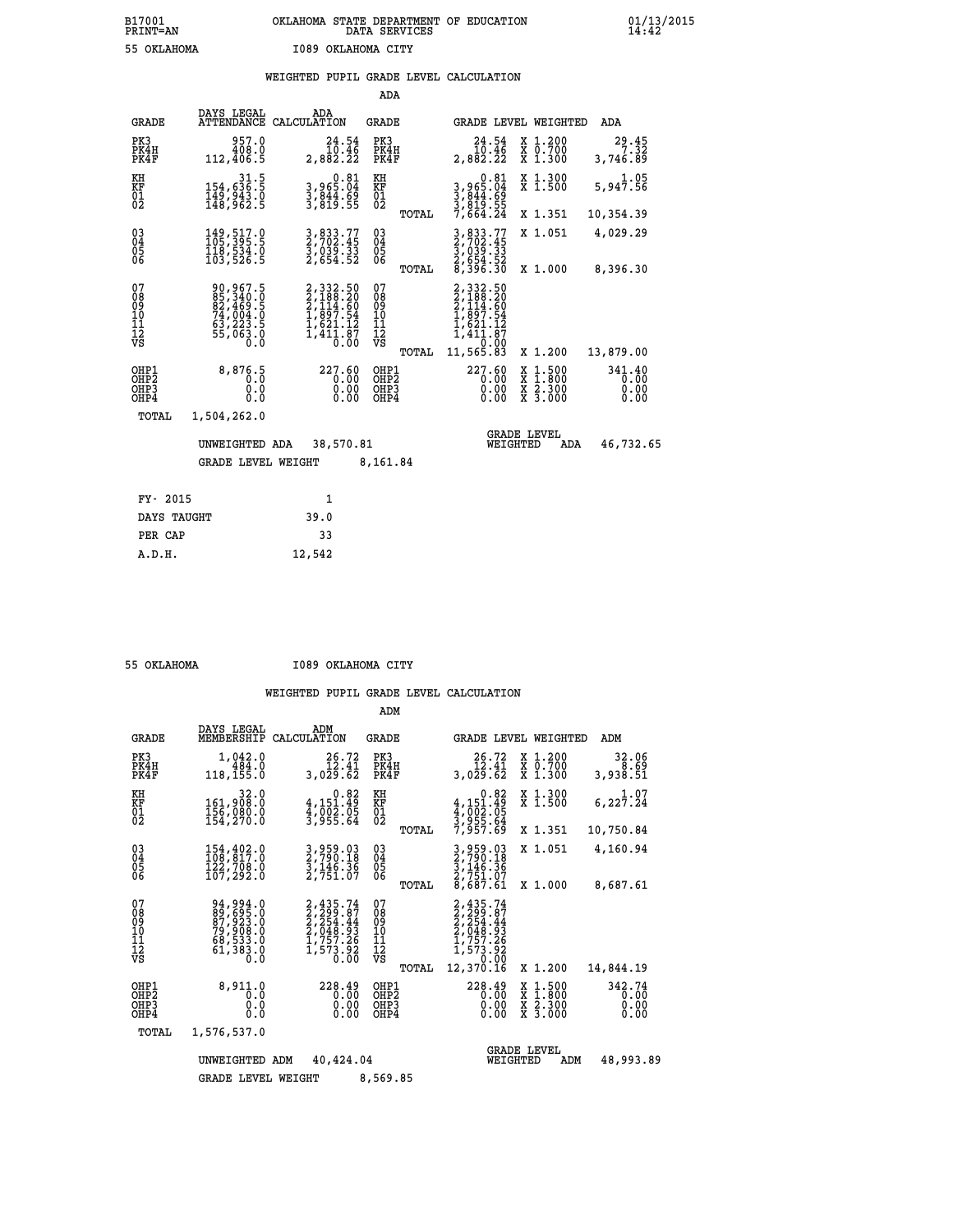|  |  | WEIGHTED PUPIL GRADE LEVEL CALCULATION |
|--|--|----------------------------------------|
|  |  |                                        |

|                                                      |                                                                                          |                                                                                                             | ADA                                      |       |                                                                              |                                                                                                  |                              |
|------------------------------------------------------|------------------------------------------------------------------------------------------|-------------------------------------------------------------------------------------------------------------|------------------------------------------|-------|------------------------------------------------------------------------------|--------------------------------------------------------------------------------------------------|------------------------------|
| <b>GRADE</b>                                         | DAYS LEGAL                                                                               | ADA<br>ATTENDANCE CALCULATION                                                                               | <b>GRADE</b>                             |       |                                                                              | GRADE LEVEL WEIGHTED                                                                             | ADA                          |
| PK3<br>PK4H<br>PK4F                                  | 0.0<br>0.0<br>9,089.0                                                                    | 0.00<br>201.98                                                                                              | PK3<br>PK4H<br>PK4F                      |       | 0.00<br>0.QQ<br>201.98                                                       | X 1.200<br>X 0.700<br>X 1.300                                                                    | 0.00<br>0.00<br>262.57       |
| KH<br>KF<br>01<br>02                                 | 0.0<br>8,681.0<br>8,976.0<br>9,643.0                                                     | 0.00<br>91.91<br>$\frac{155}{214}$ $\frac{37}{29}$                                                          | KH<br>KF<br>01<br>02                     |       | $\begin{smallmatrix} &0.00\\192.91\\199.47\\214.29\\413.76\end{smallmatrix}$ | X 1.300<br>X 1.500                                                                               | 0.00<br>289.37               |
|                                                      |                                                                                          |                                                                                                             |                                          | TOTAL |                                                                              | X 1.351                                                                                          | 558.99                       |
| $\begin{matrix} 03 \\ 04 \\ 05 \\ 06 \end{matrix}$   | $\frac{10}{10}$ , $\frac{445}{276}$ : 0<br>11,171.0<br>12,670.0                          | $232.11$<br>$228.36$<br>248.24<br>281.56                                                                    | $\substack{03 \\ 04}$<br>05<br>06        |       | $232.11$<br>$228.36$<br>248.24<br>281.56<br>758.16                           | X 1.051                                                                                          | 243.95                       |
|                                                      |                                                                                          |                                                                                                             |                                          | TOTAL |                                                                              | X 1.000                                                                                          | 758.16                       |
| 07<br>08<br>09<br>11<br>11<br>12<br>VS               | 13,610.0<br>14,294.0<br>21,545.0<br>22,687.0<br>19,932.0<br>12,737.0<br>$0.\overline{0}$ | $\begin{smallmatrix} 302.44\\ 317.64\\ 478.78\\ 404.16\\ 504.16\\ 442.93\\ 283.04\\ 0.00 \end{smallmatrix}$ | 07<br>08<br>09<br>11<br>11<br>12<br>VS   |       | 302.44<br>317.64<br>$478.78$<br>$504.16$<br>$442.93$<br>$283.04$<br>$20.00$  |                                                                                                  |                              |
|                                                      |                                                                                          |                                                                                                             |                                          | TOTAL | 2,328.99                                                                     | X 1.200                                                                                          | 2,794.79                     |
| OHP1<br>OH <sub>P</sub> <sub>2</sub><br>OHP3<br>OHP4 | 0.0<br>0.0<br>0.0                                                                        | $0.00$<br>$0.00$<br>0.00                                                                                    | OHP1<br>OHP <sub>2</sub><br>OHP3<br>OHP4 |       |                                                                              | $\begin{smallmatrix} x & 1 & 500 \\ x & 1 & 800 \\ x & 2 & 300 \\ x & 3 & 000 \end{smallmatrix}$ | 0.00<br>0.00<br>0.00<br>0.00 |
| <b>TOTAL</b>                                         | 185,756.0                                                                                |                                                                                                             |                                          |       |                                                                              |                                                                                                  |                              |
|                                                      | UNWEIGHTED ADA                                                                           | 4,127.91                                                                                                    |                                          |       |                                                                              | <b>GRADE LEVEL</b><br>WEIGHTED<br>ADA                                                            | 4,907.83                     |
|                                                      | <b>GRADE LEVEL WEIGHT</b>                                                                |                                                                                                             | 779.92                                   |       |                                                                              |                                                                                                  |                              |
|                                                      |                                                                                          |                                                                                                             |                                          |       |                                                                              |                                                                                                  |                              |
| FY- 2015                                             |                                                                                          | 1                                                                                                           |                                          |       |                                                                              |                                                                                                  |                              |
| DAYS TAUGHT                                          |                                                                                          | 45.0                                                                                                        |                                          |       |                                                                              |                                                                                                  |                              |
| PER CAP                                              |                                                                                          | 0                                                                                                           |                                          |       |                                                                              |                                                                                                  |                              |

#### **55 OKLAHOMA Z001 EPIC ONE ON ONE CHARTER SCHOOL**

|                                          |                                                                                                                                                                                                   |                    |                                                                      | ADM                                                 |       |                                                                                         |                                |                                          |                              |  |
|------------------------------------------|---------------------------------------------------------------------------------------------------------------------------------------------------------------------------------------------------|--------------------|----------------------------------------------------------------------|-----------------------------------------------------|-------|-----------------------------------------------------------------------------------------|--------------------------------|------------------------------------------|------------------------------|--|
| <b>GRADE</b>                             | DAYS LEGAL<br>MEMBERSHIP                                                                                                                                                                          | ADM<br>CALCULATION |                                                                      | <b>GRADE</b>                                        |       |                                                                                         |                                | <b>GRADE LEVEL WEIGHTED</b>              | ADM                          |  |
| PK3<br>PK4H<br>PK4F                      | 0.0<br>0.0<br>9,089.0                                                                                                                                                                             |                    | 0.00<br>0.00<br>201.98                                               | PK3<br>PK4H<br>PK4F                                 |       | 0.00<br>201.98                                                                          |                                | X 1.200<br>X 0.700<br>X 1.300            | 0.00<br>0.00<br>262.57       |  |
| KH<br>KF<br>01<br>02                     | 0.0<br>8,681.0<br>8,976.0<br>9,643.0                                                                                                                                                              |                    | $\begin{smallmatrix} 0.00\\192.91\\199.47\\214.29 \end{smallmatrix}$ | KH<br>KF<br>01<br>02                                |       | $\begin{smallmatrix} & 0.00\ 192.91\ 199.47\ 214.29\ 413.76 \end{smallmatrix}$          |                                | X 1.300<br>X 1.500                       | 0.00<br>289.37               |  |
|                                          |                                                                                                                                                                                                   |                    |                                                                      |                                                     | TOTAL |                                                                                         |                                | X 1.351                                  | 558.99                       |  |
| 03<br>04<br>05<br>06                     | $\begin{smallmatrix} 10,445 & 0\\ 10,276 & 0\\ 11,171 & 0\\ 12,670 & 0 \end{smallmatrix}$                                                                                                         |                    | 232.11<br>228.36<br>248.24<br>281.56                                 | $\begin{array}{c} 03 \\ 04 \\ 05 \\ 06 \end{array}$ |       | $232.11$<br>$228.36$<br>$248.24$                                                        |                                | X 1.051                                  | 243.95                       |  |
|                                          |                                                                                                                                                                                                   |                    |                                                                      |                                                     | TOTAL | 281.56<br>758.16                                                                        |                                | X 1.000                                  | 758.16                       |  |
| 07<br>08<br>09<br>101<br>112<br>VS       | $\begin{smallmatrix} 13 \,, & 610 \,. & 0 \\ 14 \,, & 294 \,. & 0 \\ 21 \,, & 545 \,. & 0 \\ 22 \,, & 687 \,. & 0 \\ 19 \,, & 932 \,. & 0 \\ 12 \,, & 737 \,. & 0 \\ 0 \,. & 0 \end{smallmatrix}$ |                    | 302.44<br>317.64<br>478.78<br>504.16<br>$\frac{442.93}{283.04}$      | 07<br>08<br>09<br>101<br>11<br>12<br>VS             | TOTAL | 302.44<br>317.64<br>$478.78$<br>$504.16$<br>$442.93$<br>$283.04$<br>$20.00$<br>2,328.99 |                                | X 1.200                                  | 2,794.79                     |  |
| OHP1<br>OHP2<br>OH <sub>P3</sub><br>OHP4 | 0.0<br>0.000                                                                                                                                                                                      |                    | $0.00$<br>$0.00$<br>0.00                                             | OHP1<br>OHP2<br>OHP <sub>3</sub>                    |       | $0.00$<br>$0.00$<br>0.00                                                                |                                | X 1:500<br>X 1:800<br>X 2:300<br>X 3:000 | 0.00<br>0.00<br>0.00<br>0.00 |  |
| TOTAL                                    | 185,756.0                                                                                                                                                                                         |                    |                                                                      |                                                     |       |                                                                                         |                                |                                          |                              |  |
|                                          | UNWEIGHTED                                                                                                                                                                                        | ADM                | 4,127.91                                                             |                                                     |       |                                                                                         | <b>GRADE LEVEL</b><br>WEIGHTED | ADM                                      | 4,907.83                     |  |
|                                          | <b>GRADE LEVEL WEIGHT</b>                                                                                                                                                                         |                    |                                                                      | 779.92                                              |       |                                                                                         |                                |                                          |                              |  |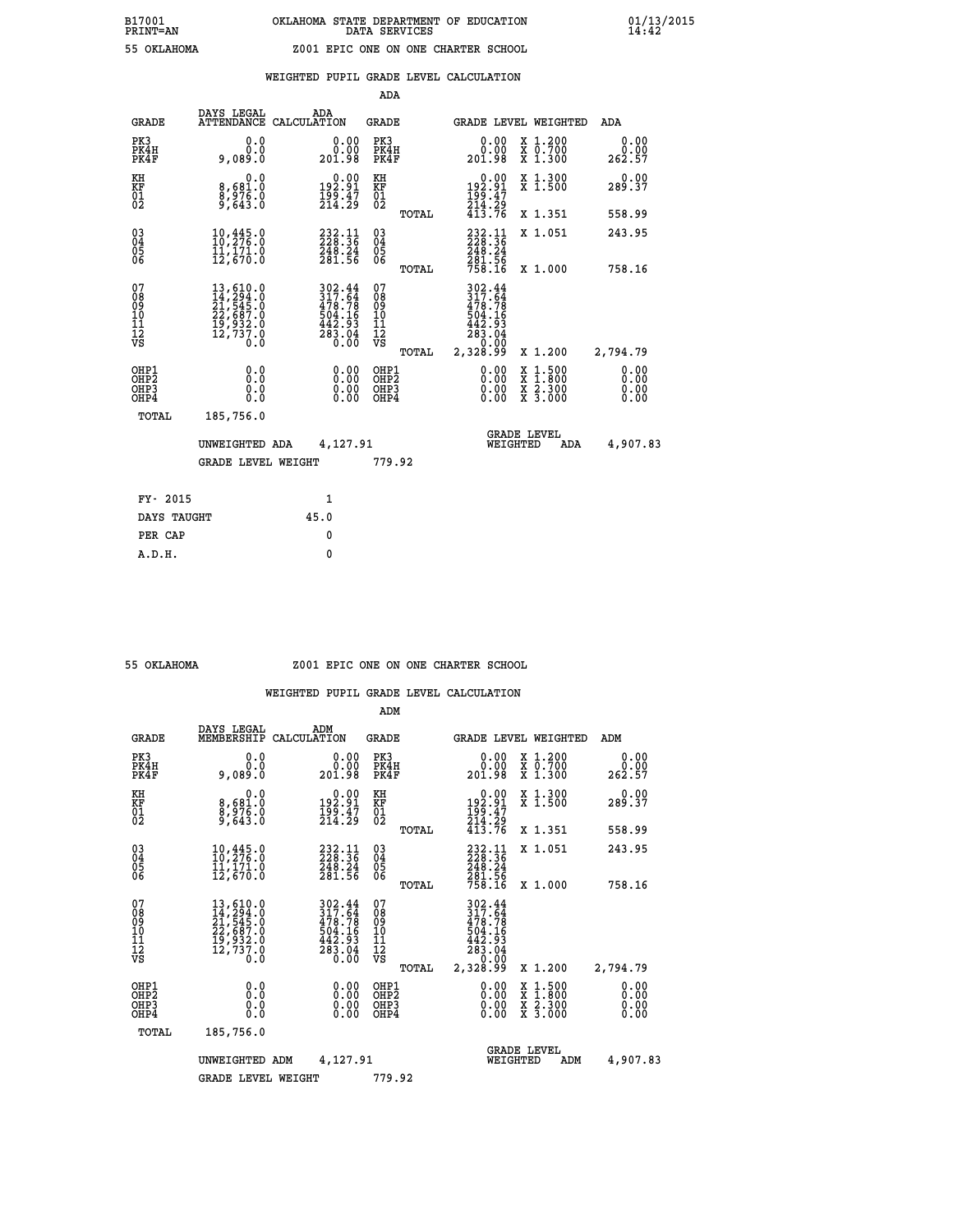|  |  | WEIGHTED PUPIL GRADE LEVEL CALCULATION |
|--|--|----------------------------------------|
|  |  |                                        |

|                                                                    |                                                                                                  |                                                                            | ADA                                               |       |                                                                                                        |                                                    |                              |
|--------------------------------------------------------------------|--------------------------------------------------------------------------------------------------|----------------------------------------------------------------------------|---------------------------------------------------|-------|--------------------------------------------------------------------------------------------------------|----------------------------------------------------|------------------------------|
| <b>GRADE</b>                                                       | DAYS LEGAL<br><b>ATTENDANCE</b>                                                                  | ADA<br>CALCULATION                                                         | <b>GRADE</b>                                      |       |                                                                                                        | GRADE LEVEL WEIGHTED                               | <b>ADA</b>                   |
| PK3<br>PK4H<br>PK4F                                                | 0.0<br>0.000                                                                                     | $\begin{smallmatrix} 0.00 \ 0.00 \ 0.00 \end{smallmatrix}$                 | PK3<br>PK4H<br>PK4F                               |       | 0.00<br>0.00                                                                                           | X 1.200<br>X 0.700<br>X 1.300                      | 0.00<br>0.00<br>0.00         |
| KH<br>KF<br>01<br>02                                               | 0.0<br>$4,163.5$<br>$4,826.5$<br>$4,404.0$                                                       | $\begin{smallmatrix} 0.00\\ -9.13\\ 14.92\\ 104.86 \end{smallmatrix}$      | KH<br>KF<br>$\begin{matrix} 01 \ 02 \end{matrix}$ |       | $0.00$<br>$99.13$<br>$114.92$<br>$104.86$<br>$219.78$                                                  | X 1.300<br>X 1.500                                 | 0.00<br>148.70               |
|                                                                    |                                                                                                  |                                                                            |                                                   | TOTAL |                                                                                                        | X 1.351                                            | 296.92                       |
| $\begin{smallmatrix} 03 \\[-4pt] 04 \end{smallmatrix}$<br>Ŏ5<br>06 | 5,641.0<br>5,906.5<br>6,391.5<br>8,205.0                                                         | 134.31<br>140.63<br>$\frac{152}{195}.$ $\frac{18}{36}$                     | $\substack{03 \\ 04}$<br>$\frac{05}{06}$          |       | $\frac{134}{140} \cdot \frac{31}{63}$<br>152:18<br>195:36<br>488:17                                    | X 1.051                                            | 141.16                       |
|                                                                    |                                                                                                  |                                                                            |                                                   | TOTAL |                                                                                                        | X 1.000                                            | 488.17                       |
| 07<br>08<br>09<br>11<br>11<br>12<br>VS                             | $\begin{smallmatrix}8,785.5\\10,304.5\\8,101.0\\9,807.0\\8,048.0\\5,450.5\\0.0\end{smallmatrix}$ | 209.18<br>245.35<br>192.88<br>192.88<br>233.50<br>191.62<br>129.77<br>0.00 | 07<br>08<br>09<br>11<br>11<br>12<br>VS            |       | 209.18<br>245.35<br>192.88<br>233.50<br>$\begin{smallmatrix} 191.62\ 129.77\ 129.30 \end{smallmatrix}$ |                                                    |                              |
|                                                                    |                                                                                                  |                                                                            |                                                   | TOTAL |                                                                                                        | X 1.200                                            | 1,442.76                     |
| OHP1<br>OHP <sub>2</sub><br>OHP3<br>OHP4                           | 0.0<br>0.0<br>Ō.Ō                                                                                | 0.00<br>$\begin{smallmatrix} 0.00 \ 0.00 \end{smallmatrix}$                | OHP1<br>OH <sub>P</sub> 2<br>OHP3<br>OHP4         |       | 0.00<br>0.00<br>0.00                                                                                   | $1:500$<br>$1:800$<br>X<br>X<br>X 2.300<br>X 3.000 | 0.00<br>0.00<br>0.00<br>0.00 |
| TOTAL                                                              | 90,034.5                                                                                         |                                                                            |                                                   |       |                                                                                                        |                                                    |                              |
|                                                                    | UNWEIGHTED ADA                                                                                   | 2,143.69                                                                   |                                                   |       |                                                                                                        | <b>GRADE LEVEL</b><br>WEIGHTED<br><b>ADA</b>       | 2,517.71                     |
|                                                                    | <b>GRADE LEVEL WEIGHT</b>                                                                        |                                                                            | 374.02                                            |       |                                                                                                        |                                                    |                              |
| FY- 2015                                                           |                                                                                                  | 1                                                                          |                                                   |       |                                                                                                        |                                                    |                              |
| DAYS TAUGHT                                                        |                                                                                                  | 42.0                                                                       |                                                   |       |                                                                                                        |                                                    |                              |
| PER CAP                                                            |                                                                                                  | 0                                                                          |                                                   |       |                                                                                                        |                                                    |                              |

#### **55 OKLAHOMA Z002 OKLAHOMA VIRTUAL CHARTER ACAD**

|                                          |                                                                                                           |                    |                                                                                | ADM                                                 |       |                                                                                   |          |                                          |                              |
|------------------------------------------|-----------------------------------------------------------------------------------------------------------|--------------------|--------------------------------------------------------------------------------|-----------------------------------------------------|-------|-----------------------------------------------------------------------------------|----------|------------------------------------------|------------------------------|
| <b>GRADE</b>                             | DAYS LEGAL<br>MEMBERSHIP                                                                                  | ADM<br>CALCULATION |                                                                                | <b>GRADE</b>                                        |       |                                                                                   |          | <b>GRADE LEVEL WEIGHTED</b>              | ADM                          |
| PK3<br>PK4H<br>PK4F                      | 0.0<br>0.0<br>0.0                                                                                         |                    | 0.00<br>$\begin{smallmatrix} 0.00 \ 0.00 \end{smallmatrix}$                    | PK3<br>PK4H<br>PK4F                                 |       | $\begin{smallmatrix} 0.00 \\ 0.00 \\ 0.00 \end{smallmatrix}$                      |          | X 1.200<br>X 0.700<br>X 1.300            | 0.00<br>0.00<br>0.00         |
| KH<br>KF<br>01<br>02                     | 0.0<br>$\frac{4}{5}, \frac{616}{178}$ .0<br>4,822.0                                                       |                    | $\begin{smallmatrix}&&0.00\\109.90\\123.29\\114.81\end{smallmatrix}$           | KH<br>KF<br>01<br>02                                |       | $\begin{smallmatrix} &0.00\\ 109.90\\ 123.29\\ 114.81\\ 238.10 \end{smallmatrix}$ |          | X 1.300<br>X 1.500                       | 0.00<br>164.85               |
|                                          |                                                                                                           |                    |                                                                                |                                                     | TOTAL |                                                                                   |          | X 1.351                                  | 321.67                       |
| 03<br>04<br>05<br>06                     | 6,119.0<br>6,336.0<br>6,960.0<br>8,701.0                                                                  |                    | $145.69$<br>$150.86$<br>$165.71$<br>$207.17$                                   | $\begin{array}{c} 03 \\ 04 \\ 05 \\ 06 \end{array}$ |       | 145.69<br>150.86<br>165.71<br>207.17                                              |          | X 1.051                                  | 153.12                       |
|                                          |                                                                                                           |                    |                                                                                |                                                     | TOTAL | 523.74                                                                            |          | X 1.000                                  | 523.74                       |
| 07<br>08<br>09<br>101<br>112<br>VS       | $\begin{smallmatrix} 9,355.0\\ 10,817.0\\ 9,082.0\\ 11,020.0\\ 9,059.0\\ 6,021.0\\ 0.0 \end{smallmatrix}$ |                    | $222.74$<br>$257.55$<br>$216.24$<br>$262.38$<br>$215.69$<br>$143.36$<br>$0.00$ | 07<br>08<br>09<br>11<br>11<br>12<br>VS              | TOTAL | 222.74<br>257.55<br>216.24<br>262.38<br>215.69<br>143.36<br>217.000<br>1,317.96   |          | X 1.200                                  | 1,581.55                     |
| OHP1<br>OHP2<br>OH <sub>P3</sub><br>OHP4 | 0.0<br>0.000                                                                                              |                    | $0.00$<br>$0.00$<br>0.00                                                       | OHP1<br>OHP2<br>OHP <sub>3</sub>                    |       | $0.00$<br>$0.00$<br>0.00                                                          |          | X 1:500<br>X 1:800<br>X 2:300<br>X 3:000 | 0.00<br>0.00<br>0.00<br>0.00 |
| TOTAL                                    | 98,086.0                                                                                                  |                    |                                                                                |                                                     |       |                                                                                   |          |                                          |                              |
|                                          | UNWEIGHTED                                                                                                | ADM                | 2,335.39                                                                       |                                                     |       |                                                                                   | WEIGHTED | <b>GRADE LEVEL</b><br>ADM                | 2,744.93                     |
|                                          | <b>GRADE LEVEL WEIGHT</b>                                                                                 |                    |                                                                                | 409.54                                              |       |                                                                                   |          |                                          |                              |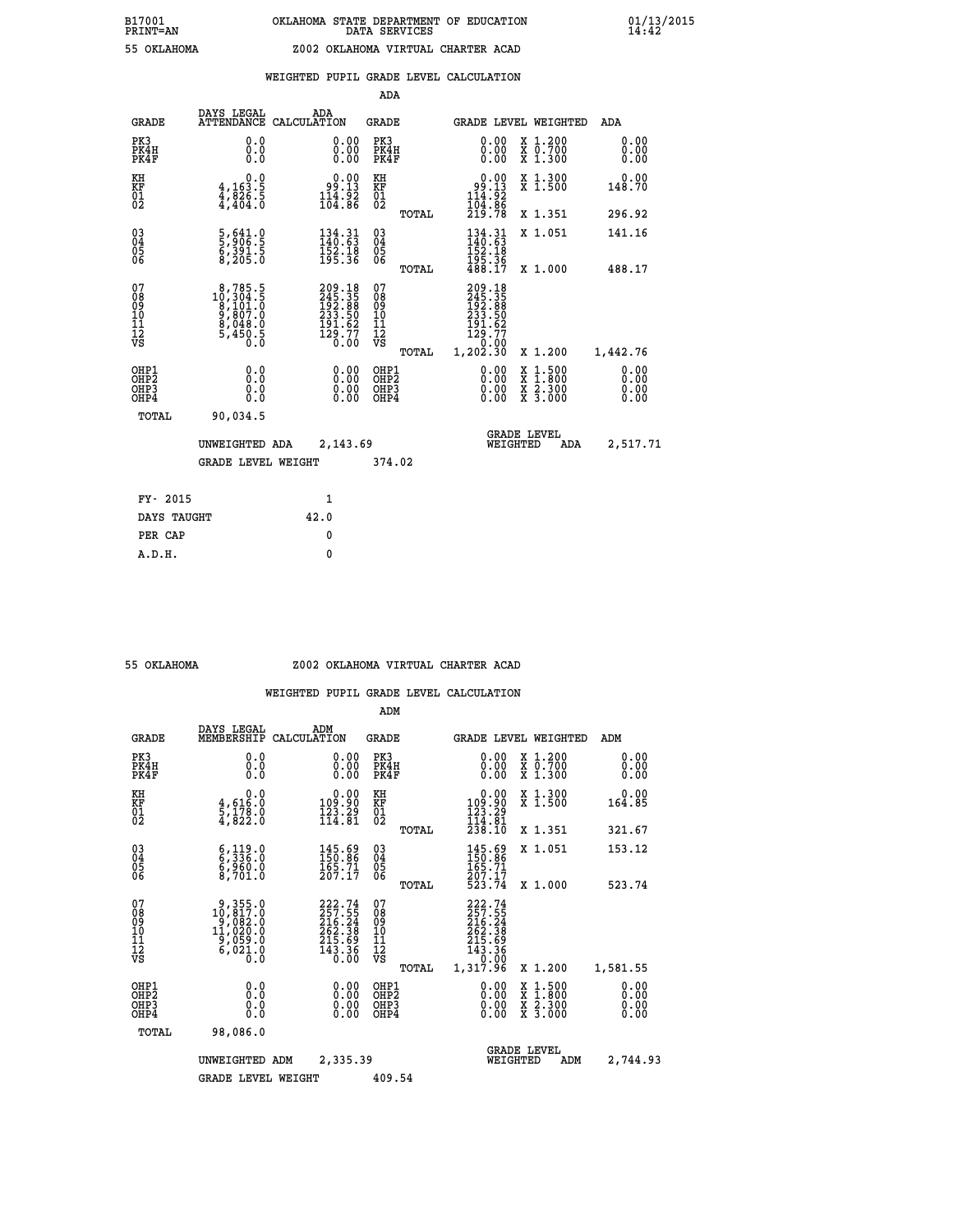|                                                                    |                                                                               |                                                                                         | ADA                                       |       |                                                                            |                                          |                              |
|--------------------------------------------------------------------|-------------------------------------------------------------------------------|-----------------------------------------------------------------------------------------|-------------------------------------------|-------|----------------------------------------------------------------------------|------------------------------------------|------------------------------|
| <b>GRADE</b>                                                       | DAYS LEGAL<br><b>ATTENDANCE</b>                                               | ADA<br>CALCULATION                                                                      | <b>GRADE</b>                              |       |                                                                            | <b>GRADE LEVEL WEIGHTED</b>              | ADA                          |
| PK3<br>PK4H<br>PK4F                                                | 0.0<br>0.0<br>0.0                                                             | $\begin{smallmatrix} 0.00 \ 0.00 \ 0.00 \end{smallmatrix}$                              | PK3<br>PK4H<br>PK4F                       |       | $\begin{smallmatrix} 0.00 \\ 0.00 \\ 0.00 \end{smallmatrix}$               | X 1.200<br>X 0.700<br>X 1.300            | 0.00<br>0.00<br>0.00         |
| KH<br><b>KF</b><br>01<br>02                                        | 0.0<br>1,647.0<br>$\frac{1}{2}$ , $\frac{3}{5}$ $\frac{1}{6}$ . $\frac{8}{5}$ | $\begin{smallmatrix} 0.00\\ 34.31\\ 40.65\\ 41.67 \end{smallmatrix}$                    | KH<br>KF<br>01<br>02                      |       | $0.00$<br>34.31<br>$40.65$<br>$41.67$<br>$82.32$                           | X 1.300<br>X 1.500                       | 0.00<br>51.47                |
|                                                                    |                                                                               |                                                                                         |                                           | TOTAL |                                                                            | X 1.351                                  | 111.21                       |
| $\begin{smallmatrix} 03 \\[-4pt] 04 \end{smallmatrix}$<br>Ŏ5<br>06 | 2,339.0<br>2,638.0<br>2,522.0<br>2,942.0                                      | $\begin{smallmatrix} 48.73\ 54.96\ 52.54\ 61.29 \end{smallmatrix}$                      | $\substack{03 \\ 04}$<br>05<br>06         | TOTAL | $\begin{smallmatrix} 48.73\ 54.96\ 52.54\ 61.29\ 168.79 \end{smallmatrix}$ | X 1.051<br>X 1.000                       | 51.22<br>168.79              |
| 07                                                                 |                                                                               |                                                                                         | 07                                        |       |                                                                            |                                          |                              |
| 08901112<br>1112<br>VS                                             | 3,772.0<br>4,670.5<br>5,774.0<br>5,045.0<br>5,393.0<br>2,585.0                | $\begin{smallmatrix}78.58\\97.30\\120.29\\105.10\\112.35\\53.85\\0.00\end{smallmatrix}$ | 08<br>09<br>11<br>11<br>12<br>VS          |       | 78.58<br>97.30<br>$120.29$<br>$105.10$<br>$112.35$<br>$53.85$<br>$0.99$    |                                          |                              |
|                                                                    |                                                                               |                                                                                         |                                           | TOTAL | 567.47                                                                     | X 1.200                                  | 680.96                       |
| OHP1<br>OH <sub>P</sub> 2<br>OH <sub>P3</sub><br>OH <sub>P4</sub>  | 0.0<br>0.0<br>0.0                                                             | $\begin{smallmatrix} 0.00 \ 0.00 \ 0.00 \ 0.00 \end{smallmatrix}$                       | OHP1<br>OH <sub>P</sub> 2<br>OHP3<br>OHP4 |       | 0.00<br>0.00<br>0.00                                                       | X 1:500<br>X 1:800<br>X 2:300<br>X 3:000 | 0.00<br>0.00<br>0.00<br>0.00 |
| TOTAL                                                              | 43,278.5                                                                      |                                                                                         |                                           |       |                                                                            |                                          |                              |
|                                                                    | UNWEIGHTED ADA                                                                | 901.62                                                                                  |                                           |       |                                                                            | GRADE LEVEL<br>WEIGHTED<br>ADA           | 1,063.65                     |
|                                                                    | <b>GRADE LEVEL WEIGHT</b>                                                     |                                                                                         | 162.03                                    |       |                                                                            |                                          |                              |
| FY- 2015                                                           |                                                                               | $\mathbf{1}$                                                                            |                                           |       |                                                                            |                                          |                              |
| DAYS TAUGHT                                                        |                                                                               | 48.0                                                                                    |                                           |       |                                                                            |                                          |                              |
| PER CAP                                                            |                                                                               | $\mathbf{0}$                                                                            |                                           |       |                                                                            |                                          |                              |

 **ADM**

#### **55 OKLAHOMA Z003 OKLAHOMA CONNECTIONS ACADEMY**

| <b>GRADE</b>                                       | DAYS LEGAL<br>MEMBERSHIP                                                  | ADM<br>CALCULATION                                                                        | <b>GRADE</b>                                        |       | <b>GRADE LEVEL WEIGHTED</b>                                                                                      |                                          | ADM                  |  |
|----------------------------------------------------|---------------------------------------------------------------------------|-------------------------------------------------------------------------------------------|-----------------------------------------------------|-------|------------------------------------------------------------------------------------------------------------------|------------------------------------------|----------------------|--|
| PK3<br>PK4H<br>PK4F                                | 0.0<br>0.0<br>Ō.Ō                                                         | 0.00<br>$\begin{smallmatrix} 0.00 \ 0.00 \end{smallmatrix}$                               | PK3<br>PK4H<br>PK4F                                 |       | $\begin{smallmatrix} 0.00 \\ 0.00 \\ 0.00 \end{smallmatrix}$                                                     | X 1.200<br>X 0.700<br>X 1.300            | 0.00<br>0.00<br>0.00 |  |
| KH<br>KF<br>01<br>02                               | 0.0<br>1,691.0<br>1,962.0<br>2,073.0                                      | $\begin{smallmatrix} 0.00\\ 35.23\\ 40.88\\ 43.19 \end{smallmatrix}$                      | KH<br>KF<br>01<br>02                                |       | $\begin{smallmatrix} 0.00\\ 35.23\\ 40.88\\ 43.19\\ 84.07 \end{smallmatrix}$                                     | X 1.300<br>X 1.500                       | 0.00<br>52.85        |  |
|                                                    |                                                                           |                                                                                           |                                                     | TOTAL |                                                                                                                  | X 1.351                                  | 113.58               |  |
| $\begin{matrix} 03 \\ 04 \\ 05 \\ 06 \end{matrix}$ | 2,386.0<br>2,714.0<br>2,575.0<br>2,977.0                                  | $\begin{smallmatrix} 49.71\ 56.54\ 53.65\ 62.02 \end{smallmatrix}$                        | $\begin{array}{c} 03 \\ 04 \\ 05 \\ 06 \end{array}$ |       | $\begin{smallmatrix} 49.71\ 56.54\ 53.65\ 62.02\ 172.21\ \end{smallmatrix}$                                      | X 1.051                                  | 52.25                |  |
|                                                    |                                                                           |                                                                                           |                                                     | TOTAL |                                                                                                                  | X 1.000                                  | 172.21               |  |
| 07<br>08<br>09<br>101<br>11<br>12<br>VS            | 3,913.0<br>4,828.0<br>6,282.0<br>5,395.0<br>5,668.0<br>5,668.0<br>2,738.0 | $\begin{smallmatrix} 81.52\\100.58\\130.88\\112.40\\118.08\\57.04\\0.00\end{smallmatrix}$ | 07<br>08<br>09<br>01<br>11<br>11<br>12<br>VS        | TOTAL | $\begin{smallmatrix} 81.52 \\ 100.58 \\ 130.88 \\ 112.40 \\ 118.08 \\ 57.04 \\ 0.00 \end{smallmatrix}$<br>600.50 | X 1.200                                  | 720.60               |  |
| OHP1<br>OHP2<br>OH <sub>P3</sub><br>OHP4           |                                                                           | $\begin{smallmatrix} 0.00 \ 0.00 \ 0.00 \ 0.00 \end{smallmatrix}$                         | OHP1<br>OHP2<br>OHP3<br>OHP4                        |       |                                                                                                                  | X 1:500<br>X 1:800<br>X 2:300<br>X 3:000 | 0.00<br>0.00<br>0.00 |  |
| TOTAL                                              | 45,202.0                                                                  |                                                                                           |                                                     |       |                                                                                                                  |                                          |                      |  |
|                                                    | UNWEIGHTED                                                                | 941.72<br>ADM                                                                             |                                                     |       | WEIGHTED                                                                                                         | <b>GRADE LEVEL</b><br>ADM                | 1,111.49             |  |
|                                                    | <b>GRADE LEVEL WEIGHT</b>                                                 |                                                                                           | 169.77                                              |       |                                                                                                                  |                                          |                      |  |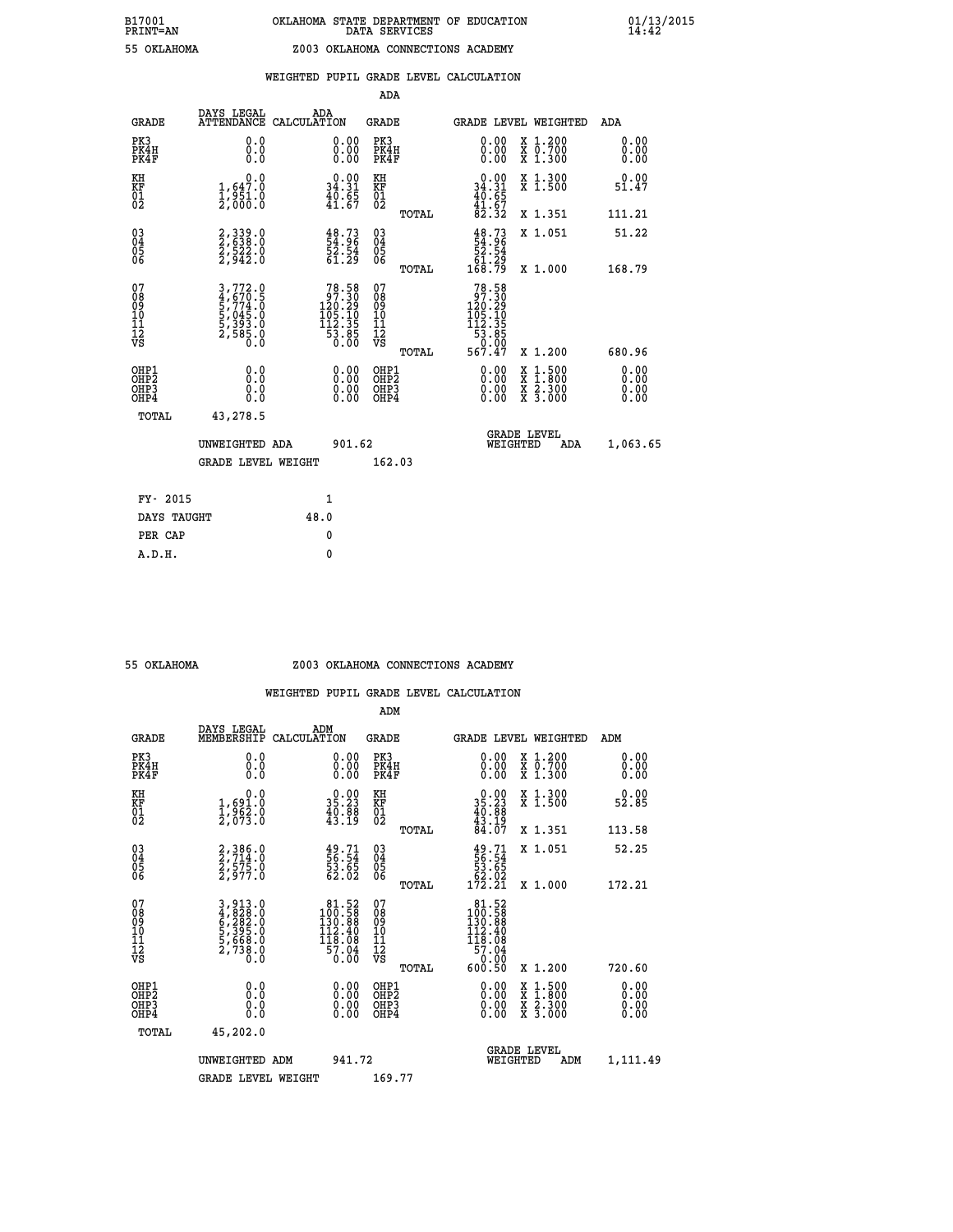|  |  | WEIGHTED PUPIL GRADE LEVEL CALCULATION |
|--|--|----------------------------------------|
|  |  |                                        |

|                                                                    |                                                                                                         |                    |                                                                          | ADA                                       |       |                                                                                                                          |        |                                                                  |                              |
|--------------------------------------------------------------------|---------------------------------------------------------------------------------------------------------|--------------------|--------------------------------------------------------------------------|-------------------------------------------|-------|--------------------------------------------------------------------------------------------------------------------------|--------|------------------------------------------------------------------|------------------------------|
| <b>GRADE</b>                                                       | DAYS LEGAL<br><b>ATTENDANCE</b>                                                                         | ADA<br>CALCULATION |                                                                          | <b>GRADE</b>                              |       | GRADE LEVEL WEIGHTED                                                                                                     |        |                                                                  | ADA                          |
| PK3<br>PK4H<br>PK4F                                                | 0.0<br>0.0<br>0.0                                                                                       |                    | $\begin{smallmatrix} 0.00 \ 0.00 \ 0.00 \end{smallmatrix}$               | PK3<br>PK4H<br>PK4F                       |       | $\begin{smallmatrix} 0.00 \\ 0.00 \\ 0.00 \end{smallmatrix}$                                                             |        | X 1.200<br>X 0.700<br>X 1.300                                    | 0.00<br>0.00<br>0.00         |
| KH<br>KF<br>01<br>02                                               | 0.0<br>0.0<br>$\S.$                                                                                     |                    | 0.0000<br>0.00                                                           | KH<br>KF<br>01<br>02                      |       | 0.00                                                                                                                     |        | X 1.300<br>X 1.500                                               | 0.00<br>0.00                 |
|                                                                    |                                                                                                         |                    |                                                                          |                                           | TOTAL |                                                                                                                          |        | X 1.351                                                          | 0.00                         |
| $\begin{smallmatrix} 03 \\[-4pt] 04 \end{smallmatrix}$<br>05<br>06 | 0.0<br>0.000                                                                                            |                    | $\begin{smallmatrix} 0.00 \ 0.00 \ 0.00 \ 0.00 \end{smallmatrix}$        | $\substack{03 \\ 04}$<br>$\frac{05}{06}$  |       | 0.00<br>0.00<br>0.00<br>0.00                                                                                             |        | X 1.051                                                          | 0.00                         |
|                                                                    |                                                                                                         |                    |                                                                          |                                           | TOTAL |                                                                                                                          |        | X 1.000                                                          | 0.00                         |
| 07<br>08<br>09<br>11<br>11<br>12<br>VS                             | $\begin{smallmatrix} 1,020.5\\ 1,134.0\\ 1,965.5\\ 2,097.5\\ 1,721.5\\ 1,229.5\\ 0.0 \end{smallmatrix}$ |                    | $21.71$<br>$24.13$<br>$41.82$<br>$44.63$<br>$36.63$<br>$26.16$<br>$0.00$ | 07<br>08<br>09<br>11<br>11<br>12<br>VS    |       | 21.71<br>$\frac{7}{4}:\frac{1}{8}$<br>$\begin{smallmatrix} 44.63\ 44.63\ 36.63\ 26.16\ 20.00\ 195.08\ \end{smallmatrix}$ |        |                                                                  |                              |
|                                                                    |                                                                                                         |                    |                                                                          |                                           | TOTAL |                                                                                                                          |        | X 1.200                                                          | 234.10                       |
| OHP1<br>OHP <sub>2</sub><br>OHP3<br>OHP4                           | 0.0<br>Ō.Ō<br>0.0<br>$0.\overline{0}$                                                                   |                    | 0.00<br>$\begin{smallmatrix} 0.00 \ 0.00 \end{smallmatrix}$              | OHP1<br>OH <sub>P</sub> 2<br>OHP3<br>OHP4 |       | 0.00<br>0.00<br>0.00                                                                                                     | X<br>X | $1:500$<br>$1:800$<br>$\frac{\ddot{x}}{x}$ $\frac{2.300}{3.000}$ | 0.00<br>0.00<br>0.00<br>0.00 |
| TOTAL                                                              | 9,168.5                                                                                                 |                    |                                                                          |                                           |       |                                                                                                                          |        |                                                                  |                              |
|                                                                    | UNWEIGHTED ADA                                                                                          |                    | 195.08                                                                   |                                           |       | WEIGHTED                                                                                                                 |        | <b>GRADE LEVEL</b><br>ADA                                        | 234.10                       |
|                                                                    | <b>GRADE LEVEL WEIGHT</b>                                                                               |                    |                                                                          |                                           | 39.02 |                                                                                                                          |        |                                                                  |                              |
| FY- 2015                                                           |                                                                                                         | 1                  |                                                                          |                                           |       |                                                                                                                          |        |                                                                  |                              |
| DAYS TAUGHT                                                        |                                                                                                         | 47.0               |                                                                          |                                           |       |                                                                                                                          |        |                                                                  |                              |
| PER CAP                                                            |                                                                                                         | 0                  |                                                                          |                                           |       |                                                                                                                          |        |                                                                  |                              |
|                                                                    |                                                                                                         |                    |                                                                          |                                           |       |                                                                                                                          |        |                                                                  |                              |

### **55 OKLAHOMA Z004 INSIGHT SCHOOL OF OKLAHOMA**

|                                          |                                                                                     |                                                                                              | ADM                                                 |       |                                                                                                                            |                                          |                      |
|------------------------------------------|-------------------------------------------------------------------------------------|----------------------------------------------------------------------------------------------|-----------------------------------------------------|-------|----------------------------------------------------------------------------------------------------------------------------|------------------------------------------|----------------------|
| <b>GRADE</b>                             | DAYS LEGAL<br>MEMBERSHIP                                                            | ADM<br>CALCULATION                                                                           | <b>GRADE</b>                                        |       |                                                                                                                            | <b>GRADE LEVEL WEIGHTED</b>              | ADM                  |
| PK3<br>PK4H<br>PK4F                      | 0.0<br>0.0<br>0.0                                                                   | $\begin{smallmatrix} 0.00 \ 0.00 \ 0.00 \end{smallmatrix}$                                   | PK3<br>PK4H<br>PK4F                                 |       | $\begin{smallmatrix} 0.00 \\ 0.00 \\ 0.00 \end{smallmatrix}$                                                               | X 1.200<br>X 0.700<br>X 1.300            | 0.00<br>0.00<br>0.00 |
| KH<br>KF<br>01<br>02                     | 0.0<br>$\begin{smallmatrix} 0.16 \ 0.0 \ 0.0 \end{smallmatrix}$                     | $\begin{smallmatrix} 0.00 \ 0.00 \ 0.00 \ 0.00 \end{smallmatrix}$                            | KH<br>KF<br>01<br>02                                |       | $\begin{smallmatrix} 0.00 \ 0.00 \ 0.00 \ 0.00 \ 0.00 \ 0.00 \end{smallmatrix}$                                            | X 1.300<br>X 1.500                       | 0.00<br>0.00         |
|                                          |                                                                                     |                                                                                              |                                                     | TOTAL |                                                                                                                            | X 1.351                                  | 0.00                 |
| 03<br>04<br>05<br>06                     |                                                                                     | $\begin{smallmatrix} 0.00 \ 0.00 \ 0.00 \ 0.00 \end{smallmatrix}$                            | $\begin{array}{c} 03 \\ 04 \\ 05 \\ 06 \end{array}$ |       | $0.00$<br>$0.00$                                                                                                           | X 1.051                                  | 0.00                 |
|                                          |                                                                                     |                                                                                              |                                                     | TOTAL | 0.00                                                                                                                       | X 1.000                                  | 0.00                 |
| 07<br>08<br>09<br>101<br>112<br>VS       | $1,099.0$<br>$2,114.0$<br>$2,114.0$<br>$2,261.0$<br>$1,818.0$<br>$1,330.0$<br>$0.0$ | $\begin{smallmatrix} 23.38\\ 25.23\\ 44.98\\ 48.11\\ 38.58\\ 28.30\\ 0.00 \end{smallmatrix}$ | 07<br>08<br>09<br>11<br>11<br>12<br>VS              | TOTAL | $\begin{smallmatrix} 23 & 38 \\ 25 & 23 \\ 44 & 98 \\ 48 & 11 \\ 38 & 16 \\ 28 & 30 \\ 20 & 0 \\ 20 & 6 \end{smallmatrix}$ | X 1.200                                  | 250.42               |
|                                          |                                                                                     |                                                                                              |                                                     |       |                                                                                                                            |                                          | 0.00                 |
| OHP1<br>OHP2<br>OHP3<br>OH <sub>P4</sub> | 0.0<br>0.000                                                                        |                                                                                              | OHP1<br>OHP2<br>OHP <sub>3</sub>                    |       | $0.00$<br>$0.00$<br>0.00                                                                                                   | X 1:500<br>X 1:800<br>X 2:300<br>X 3:000 | 0.00<br>0.00         |
| TOTAL                                    | 9,808.0                                                                             |                                                                                              |                                                     |       |                                                                                                                            |                                          |                      |
|                                          | UNWEIGHTED ADM                                                                      | 208.68                                                                                       |                                                     |       |                                                                                                                            | GRADE LEVEL<br>WEIGHTED<br>ADM           | 250.42               |
|                                          | <b>GRADE LEVEL WEIGHT</b>                                                           |                                                                                              | 41.74                                               |       |                                                                                                                            |                                          |                      |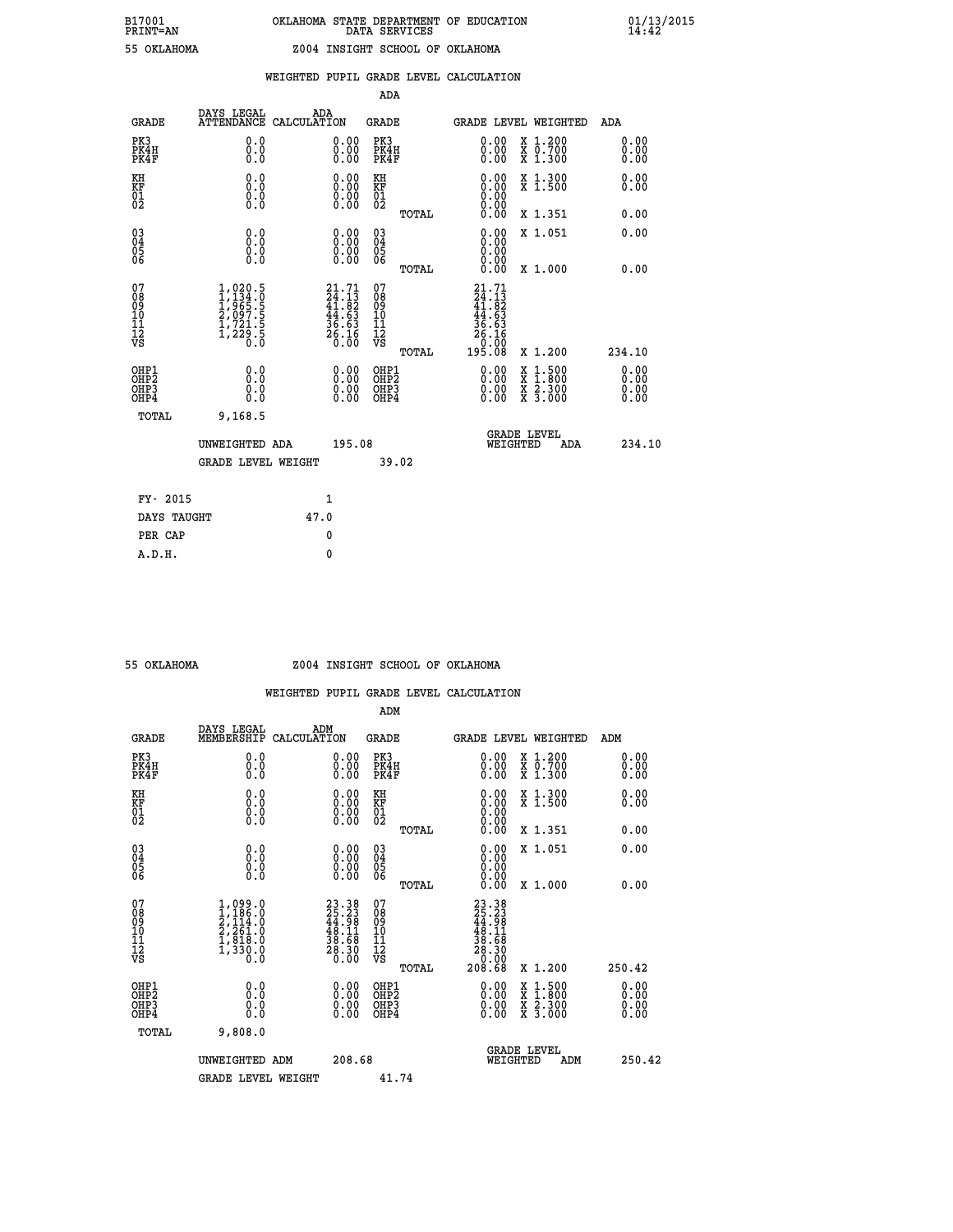## **B17001 OKLAHOMA STATE DEPARTMENT OF EDUCATION 01/13/2015 PRINT=AN DATA SERVICES 14:42 OKLAHOMA COUNTY TOTALS**

### **WEIGHTED PUPIL GRADE LEVEL CALCULATION**

|                                                    |                                                                                                                                                       |                                                                                                         | ADA                                      |                                                                                               |                                                                                                  |                                |
|----------------------------------------------------|-------------------------------------------------------------------------------------------------------------------------------------------------------|---------------------------------------------------------------------------------------------------------|------------------------------------------|-----------------------------------------------------------------------------------------------|--------------------------------------------------------------------------------------------------|--------------------------------|
| <b>GRADE</b>                                       | DAYS LEGAL<br>ATTENDANCE CALCULATION                                                                                                                  | ADA                                                                                                     | GRADE                                    | GRADE LEVEL WEIGHTED                                                                          |                                                                                                  | ADA                            |
| PK3<br>PK4H<br>PK4F                                | 7,224.5<br>00,670.5<br>209,836.5                                                                                                                      | 177.83<br>$\frac{1}{5}$ , $\frac{5}{4}$ , $\frac{15}{61}$                                               | PK3<br>PK4H<br>PK4F                      | 177.83<br>1,974.19<br>5,270.61                                                                | X 1.200<br>X 0.700<br>X 1.300                                                                    | 213.40<br>1,381.93<br>6,851.81 |
| KH<br>KF<br>$\overline{01}$                        | 164.5<br>427,252.5<br>431,769.0<br>423,510.5                                                                                                          | $\begin{smallmatrix} 4.05\\10,608.75\\10,715.55\\10,504.10\end{smallmatrix}$                            | KH<br>KF<br>$\overline{01}$              | $\begin{smallmatrix}&&&4\cdot05\\10,608.75\\10,715.55\\10,504.10\\21,219.65\end{smallmatrix}$ | X 1.300<br>X 1.500                                                                               | 5.26<br>15,913.19              |
|                                                    |                                                                                                                                                       |                                                                                                         | TOTAL                                    |                                                                                               | X 1.351                                                                                          | 28,667.75                      |
| $\begin{matrix} 03 \\ 04 \\ 05 \\ 06 \end{matrix}$ | 422, 613.5<br>360, 715.0<br>384,470.0<br>382,705.5                                                                                                    | $\begin{smallmatrix}10,460.14\\8,882.19\\9,485.31\\9,413.97\end{smallmatrix}$                           | $\substack{03 \\ 04}$<br>05              | $\begin{smallmatrix}10,460.14\\8,882.19\\9,485.31\\9,413.97\\27,781.47\end{smallmatrix}$      | X 1.051                                                                                          | 38,775.10                      |
|                                                    |                                                                                                                                                       |                                                                                                         | TOTAL                                    |                                                                                               | X 1.000                                                                                          | 27,781.47                      |
| 07<br>08<br>09<br>11<br>11<br>12<br>VS             | $\begin{smallmatrix} 370,375\cdot 0\\ 363,879\cdot 0\\ 380,529\cdot 0\\ 365,414\cdot 0\\ 330,850\cdot 5\\ 295,589\cdot 5\\ 0\cdot 0\end{smallmatrix}$ | $\begin{smallmatrix} 9,090.19\\8,916.68\\9,276.32\\8,898.75\\8,059.60\\7,221.26\\0.00\end{smallmatrix}$ | 07<br>089<br>101<br>111<br>VS<br>TOTAL   | 9,090.19<br>8,276.32<br>9,276.32<br>8,898.75<br>8,059.60<br>7,221.26<br>7,221.26<br>51,462.80 | X 1.200                                                                                          | 61,755.37                      |
| OHP1<br>OH <sub>P</sub> 2<br>OHP3<br>OHP4          | 11,988.0<br>0.0<br>0.0<br>0.0                                                                                                                         | 304.01<br>0.00<br>0.00<br>0.00                                                                          | OHP1<br>OHP <sub>2</sub><br>OHP3<br>OHP4 | 304.01<br>0.00<br>0.00<br>0.00                                                                | $\begin{smallmatrix} x & 1 & 500 \\ x & 1 & 800 \\ x & 2 & 300 \\ x & 3 & 000 \end{smallmatrix}$ | 456.03<br>0.00<br>0.00<br>0.00 |
| TOTAL                                              | 5,249,557.0                                                                                                                                           |                                                                                                         |                                          |                                                                                               |                                                                                                  |                                |
|                                                    | UNWEIGHTED ADA                                                                                                                                        | 129,263.50                                                                                              |                                          | <b>GRADE LEVEL</b><br>WEIGHTED                                                                | ADA                                                                                              | 154,019.84                     |
|                                                    | <b>GRADE LEVEL WEIGHT</b>                                                                                                                             |                                                                                                         | 24,756.34                                |                                                                                               |                                                                                                  |                                |
| FY- 2015                                           |                                                                                                                                                       | $\mathbf{1}$                                                                                            |                                          |                                                                                               |                                                                                                  |                                |
|                                                    |                                                                                                                                                       |                                                                                                         |                                          |                                                                                               |                                                                                                  |                                |

| FY- 2015    |         |
|-------------|---------|
| DAYS TAUGHT | 1,442.0 |
| PER CAP     | 620     |
| A.D.H.      | 60,629  |
|             |         |

 **OKLAHOMA COUNTY TOTALS**

|                                                    |                                                                                   |                                                                              | ADM                                                |                                                                                                                             |                                          |                                |
|----------------------------------------------------|-----------------------------------------------------------------------------------|------------------------------------------------------------------------------|----------------------------------------------------|-----------------------------------------------------------------------------------------------------------------------------|------------------------------------------|--------------------------------|
| <b>GRADE</b>                                       | DAYS LEGAL<br>MEMBERSHIP                                                          | ADM<br>CALCULATION                                                           | GRADE                                              | GRADE LEVEL WEIGHTED                                                                                                        |                                          | ADM                            |
| PK3<br>PK4H<br>PK4F                                | 7,588.0<br>84,575.0<br>220,014.0                                                  | 186.92<br>2,069.94<br>5,528.00                                               | PK3<br>PK4H<br>PK4F                                | 186.92<br>2,069.94<br>5,528.00                                                                                              | X 1.200<br>X 0.700<br>X 1.300            | 213.40<br>1,448.97<br>7,186.39 |
| KH<br>KF<br>01<br>02                               | 166.0<br>446,146.0<br>447,926.0<br>438,163.0                                      | 11,090.20<br>$\frac{1}{10}$ , $\frac{1}{8}$ , $\frac{5}{8}$                  | KH<br>KF<br>$^{01}_{02}$                           | 4.09<br>$11,080.20$<br>$11,119.08$<br>$10,869.38$<br>$21,988.46$                                                            | X 1.300<br>X 1.500                       | 5.32<br>16,620.36              |
|                                                    |                                                                                   |                                                                              | TOTAL                                              |                                                                                                                             | X 1.351                                  | 29,706.41                      |
| $\begin{matrix} 03 \\ 04 \\ 05 \\ 06 \end{matrix}$ | $436,018.0$<br>$372,252.0$<br>$397,500.0$<br>395,960.0                            | 10,793.61<br>9,167.74<br>9,808.87<br>9,742.67                                | $\begin{matrix} 03 \\ 04 \\ 05 \\ 06 \end{matrix}$ | 10,793.61<br>9,167.74<br>9,808.87<br>9,742.67                                                                               | X 1.051                                  | 11,344.08                      |
|                                                    |                                                                                   |                                                                              | TOTAL                                              | 28,719.28                                                                                                                   | X 1.000                                  | 28,719.28                      |
| 07<br>08<br>09<br>11<br>11<br>12<br>VS             | 385,454.0<br>380,095.0<br>399,200.0<br>386,144.0<br>351,561.0<br>318,034.0<br>0.0 | 9,463.13<br>9,317.91<br>9,736.78<br>9,410.68<br>8,572.13<br>7,779.26<br>0.00 | 07<br>089<br>101<br>111<br>VS<br>TOTAL             | 9,463.13<br>$\begin{array}{r} 317.51 \\ 9,736.78 \\ 9,410.68 \\ 8,572.13 \\ 7,779.26 \\ 1,0.00 \\ \end{array}$<br>54,279.89 | X 1.200                                  | 65,135.87                      |
| OHP1<br>OH <sub>P</sub> 2<br>OHP3<br>OHP4          | 12,034.0<br>0.0<br>0.0<br>0.0                                                     | 305.15<br>0.00<br>0.00<br>0.00                                               | OHP1<br>OH <sub>P</sub> 2<br>OHP3<br>OHP4          | 305.15<br>0.00<br>0.00                                                                                                      | X 1:500<br>X 1:800<br>X 2:300<br>X 3:000 | 457.75<br>0.00<br>0.00<br>0.00 |
| TOTAL                                              | 5,478,830.0                                                                       |                                                                              |                                                    |                                                                                                                             |                                          |                                |
|                                                    | UNWEIGHTED                                                                        | 134,955.54<br>ADM                                                            |                                                    | WEIGHTED                                                                                                                    | <b>GRADE LEVEL</b><br>ADM                | 160,848.73                     |
|                                                    | <b>GRADE LEVEL WEIGHT</b>                                                         |                                                                              | 25,893.19                                          |                                                                                                                             |                                          |                                |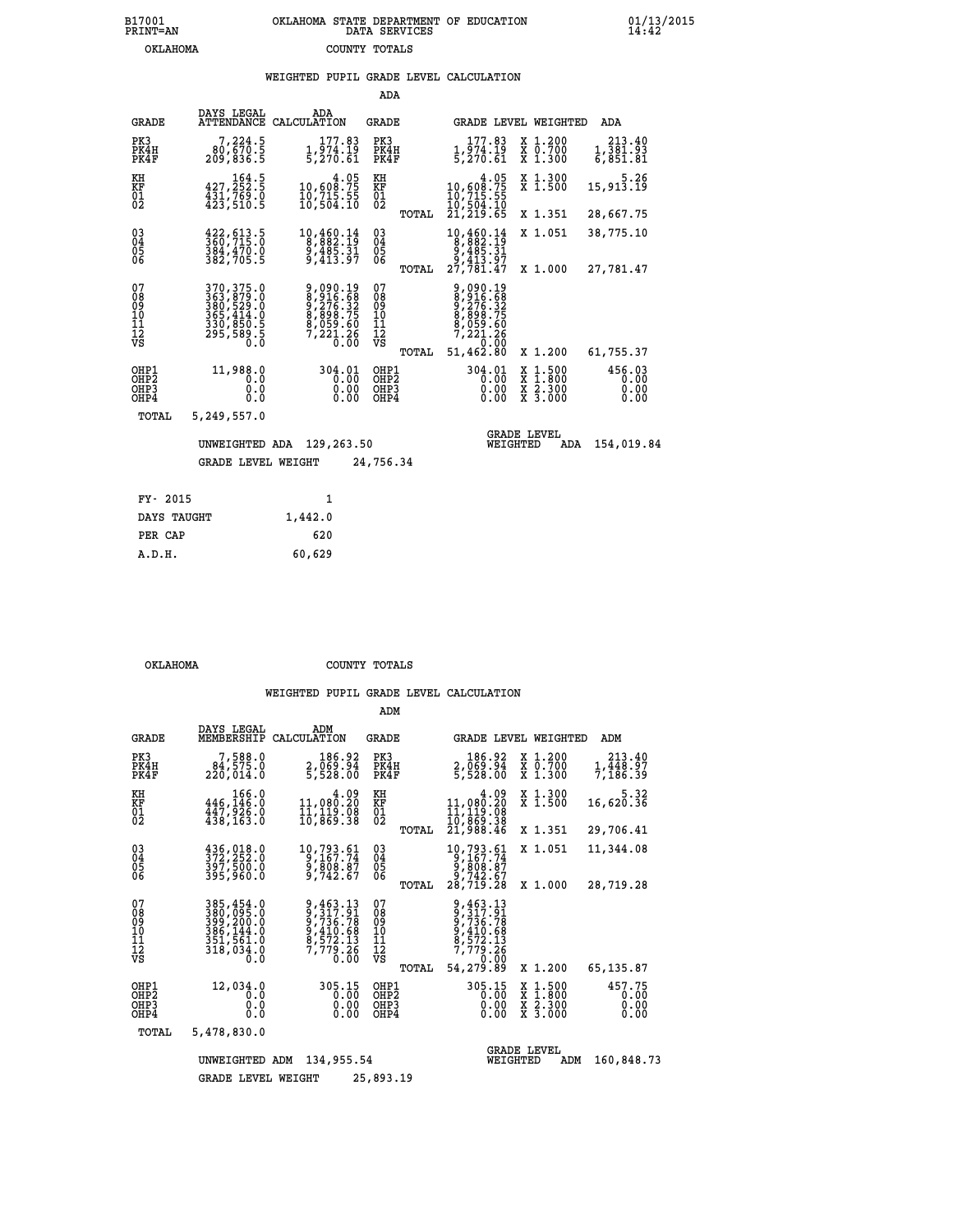| OKLAHOMA STATE DEPARTMENT OF EDUCATION | DATA SERVICES |  |
|----------------------------------------|---------------|--|
| C011 TWIN HILLS                        |               |  |

 **B17001 OKLAHOMA STATE DEPARTMENT OF EDUCATION 01/13/2015**

|                                                                    |                                                                                       | WEIGHTED PUPIL GRADE LEVEL CALCULATION                               |                                        |       |                                                                                               |                                                                                                           |                              |
|--------------------------------------------------------------------|---------------------------------------------------------------------------------------|----------------------------------------------------------------------|----------------------------------------|-------|-----------------------------------------------------------------------------------------------|-----------------------------------------------------------------------------------------------------------|------------------------------|
|                                                                    |                                                                                       |                                                                      | <b>ADA</b>                             |       |                                                                                               |                                                                                                           |                              |
| <b>GRADE</b>                                                       | DAYS LEGAL ADA ATTENDANCE CALCULATION                                                 |                                                                      | <b>GRADE</b>                           |       |                                                                                               | GRADE LEVEL WEIGHTED                                                                                      | ADA                          |
| PK3<br>PK4H<br>PK4F                                                | 62.0<br>0.0<br>1,774.0                                                                | $\frac{1 \cdot 35}{0 \cdot 00}$<br>38.57                             | PK3<br>PK4H<br>PK4F                    |       | 1.35<br>0.00<br>38.57                                                                         | X 1.200<br>X 0.700<br>X 1.300                                                                             | 1.62<br>0.00<br>50.14        |
| KH<br>KF<br>01<br>02                                               | 0.0<br>1,577.0<br>1,444.0<br>1,659.0                                                  | $\begin{smallmatrix} 0.00\\ 34.28\\ 31.39\\ 36.07 \end{smallmatrix}$ | KH<br>KF<br>01<br>02                   |       | $0.00$<br>$34.28$<br>$31.39$<br>$36.07$<br>$67.46$                                            | X 1.300<br>X 1.500                                                                                        | 0.00<br>51.42                |
|                                                                    |                                                                                       |                                                                      |                                        | TOTAL |                                                                                               | X 1.351                                                                                                   | 91.14                        |
| $\begin{smallmatrix} 03 \\[-4pt] 04 \end{smallmatrix}$<br>05<br>06 | $\frac{1}{1}, \frac{691}{905}.\frac{5}{0} \ \frac{1}{1}, \frac{527}{841}.\frac{5}{0}$ | $36.77$<br>$41.41$<br>33.21<br>40.02                                 | 03<br>04<br>05<br>06                   |       | $\begin{array}{c} 36\cdot77 \\ 41\cdot41 \\ 33\cdot21 \\ 40\cdot02 \\ 114\cdot64 \end{array}$ | X 1.051                                                                                                   | 38.65                        |
|                                                                    |                                                                                       |                                                                      |                                        | TOTAL |                                                                                               | X 1.000                                                                                                   | 114.64                       |
| 07<br>08<br>09<br>11<br>11<br>12<br>VS                             | $1, 408.0$<br>$1, 548.5$<br>$0.0$<br>$0.0$<br>0.0<br>$\S.$                            | 30.61<br>33.66                                                       | 07<br>08<br>09<br>11<br>11<br>12<br>VS | TOTAL | 30.61<br>33.66<br>0.00<br>0.00<br>0.00<br>0.00<br>64.27                                       | X 1.200                                                                                                   | 77.12                        |
| OHP1<br>OHP2<br>OHP3<br>OHP4                                       | 0.0<br>0.0<br>0.0                                                                     | 0.0000<br>0.00                                                       | OHP1<br>OHP2<br>OHP3<br>OHP4           |       | 0.00<br>0.00<br>0.00                                                                          | 1:500<br>$\begin{smallmatrix} x & 1 & 500 \\ x & 1 & 800 \\ x & 2 & 300 \\ x & 3 & 000 \end{smallmatrix}$ | 0.00<br>0.00<br>0.00<br>0.00 |
| <b>TOTAL</b>                                                       | 16,437.5                                                                              |                                                                      |                                        |       |                                                                                               |                                                                                                           |                              |
|                                                                    | UNWEIGHTED ADA                                                                        | 357.34                                                               |                                        |       | WEIGHTED                                                                                      | <b>GRADE LEVEL</b><br>ADA                                                                                 | 424.73                       |
|                                                                    | <b>GRADE LEVEL WEIGHT</b>                                                             |                                                                      | 67.39                                  |       |                                                                                               |                                                                                                           |                              |
| FY- 2015                                                           |                                                                                       | $\mathbf{1}$                                                         |                                        |       |                                                                                               |                                                                                                           |                              |
| DAYS TAUGHT                                                        |                                                                                       | 46.0                                                                 |                                        |       |                                                                                               |                                                                                                           |                              |
| PER CAP                                                            |                                                                                       | 68                                                                   |                                        |       |                                                                                               |                                                                                                           |                              |

 **56 OKMULGEE C011 TWIN HILLS**

 **A.D.H. 348**

B17001<br>PRINT=AN<br>56 OKMULGEE

| <b>GRADE</b>                                       | DAYS LEGAL<br>MEMBERSHIP                                                 | ADM<br>CALCULATION                                                   | <b>GRADE</b>                           |       | GRADE LEVEL WEIGHTED                                                                                                                                                                                                                                                           |                                          | ADM                                       |  |
|----------------------------------------------------|--------------------------------------------------------------------------|----------------------------------------------------------------------|----------------------------------------|-------|--------------------------------------------------------------------------------------------------------------------------------------------------------------------------------------------------------------------------------------------------------------------------------|------------------------------------------|-------------------------------------------|--|
| PK3<br>PK4H<br>PK4F                                | 62.0<br>1,839.0                                                          | 1.35<br>00.00<br>80.98                                               | PK3<br>PK4H<br>PK4F                    |       | 1.35<br>00.00<br>80.98                                                                                                                                                                                                                                                         | X 1.200<br>X 0.700<br>X 1.300            | 1.62<br>$\bar{0}.\bar{0}\bar{0}$<br>51.97 |  |
| KH<br>KF<br>01<br>02                               | 0.0<br>$1,632.0$<br>$1,495.0$<br>$1,734.0$                               | $35.48$<br>$32.50$<br>$37.70$                                        | KH<br>KF<br>01<br>02                   |       | $0.0035.4832.5037.7070.20$                                                                                                                                                                                                                                                     | X 1.300<br>X 1.500                       | 0.00<br>53.22                             |  |
|                                                    |                                                                          |                                                                      |                                        | TOTAL |                                                                                                                                                                                                                                                                                | X 1.351                                  | 94.84                                     |  |
| $\begin{matrix} 03 \\ 04 \\ 05 \\ 06 \end{matrix}$ | $\begin{smallmatrix} 1,744\ 1,990.0\ 1,568.0\ 1,904.0 \end{smallmatrix}$ | $37.91$<br>$43.26$<br>$34.09$<br>$41.39$                             | 03<br>04<br>05<br>06                   |       | $37.91$<br>$34.26$<br>$34.09$<br>$41.39$<br>$118.74$                                                                                                                                                                                                                           | X 1.051                                  | 39.84                                     |  |
|                                                    |                                                                          |                                                                      |                                        | TOTAL |                                                                                                                                                                                                                                                                                | X 1.000                                  | 118.74                                    |  |
| 07<br>08<br>09<br>101<br>112<br>VS                 | $1,461.0$<br>$1,606.0$<br>$0.0$<br>$0.0$<br>$0.0$<br>$0.0$<br>$0.0$      | $31.76$<br>$34.91$<br>$0.00$<br>$0.00$<br>$0.00$<br>$0.00$<br>$0.00$ | 07<br>08<br>09<br>11<br>11<br>12<br>VS | TOTAL | $31.76$<br>$34.91$<br>$0.00$<br>$0.00$<br>$0.00$<br>$0.00$<br>$0.00$<br>$0.00$<br>66.67                                                                                                                                                                                        | X 1.200                                  | 80.00                                     |  |
| OHP1<br>OHP2<br>OHP3<br>OHP4                       | 0.0<br>Ō.Ō<br>Ŏ.Ŏ                                                        |                                                                      | OHP1<br>OHP2<br>OHP3<br>OHP4           |       | $\begin{smallmatrix} 0.00 & 0.00 & 0.00 & 0.00 & 0.00 & 0.00 & 0.00 & 0.00 & 0.00 & 0.00 & 0.00 & 0.00 & 0.00 & 0.00 & 0.00 & 0.00 & 0.00 & 0.00 & 0.00 & 0.00 & 0.00 & 0.00 & 0.00 & 0.00 & 0.00 & 0.00 & 0.00 & 0.00 & 0.00 & 0.00 & 0.00 & 0.00 & 0.00 & 0.00 & 0.00 & 0.0$ | X 1:500<br>X 1:800<br>X 2:300<br>X 3:000 | 0.00<br>0.00<br>0.00                      |  |
| TOTAL                                              | 17,035.0                                                                 |                                                                      |                                        |       |                                                                                                                                                                                                                                                                                |                                          |                                           |  |
|                                                    | UNWEIGHTED ADM                                                           | 370.33                                                               |                                        |       | WEIGHTED                                                                                                                                                                                                                                                                       | <b>GRADE LEVEL</b><br>ADM                | 440.23                                    |  |
|                                                    | <b>GRADE LEVEL WEIGHT</b>                                                |                                                                      | 69.90                                  |       |                                                                                                                                                                                                                                                                                |                                          |                                           |  |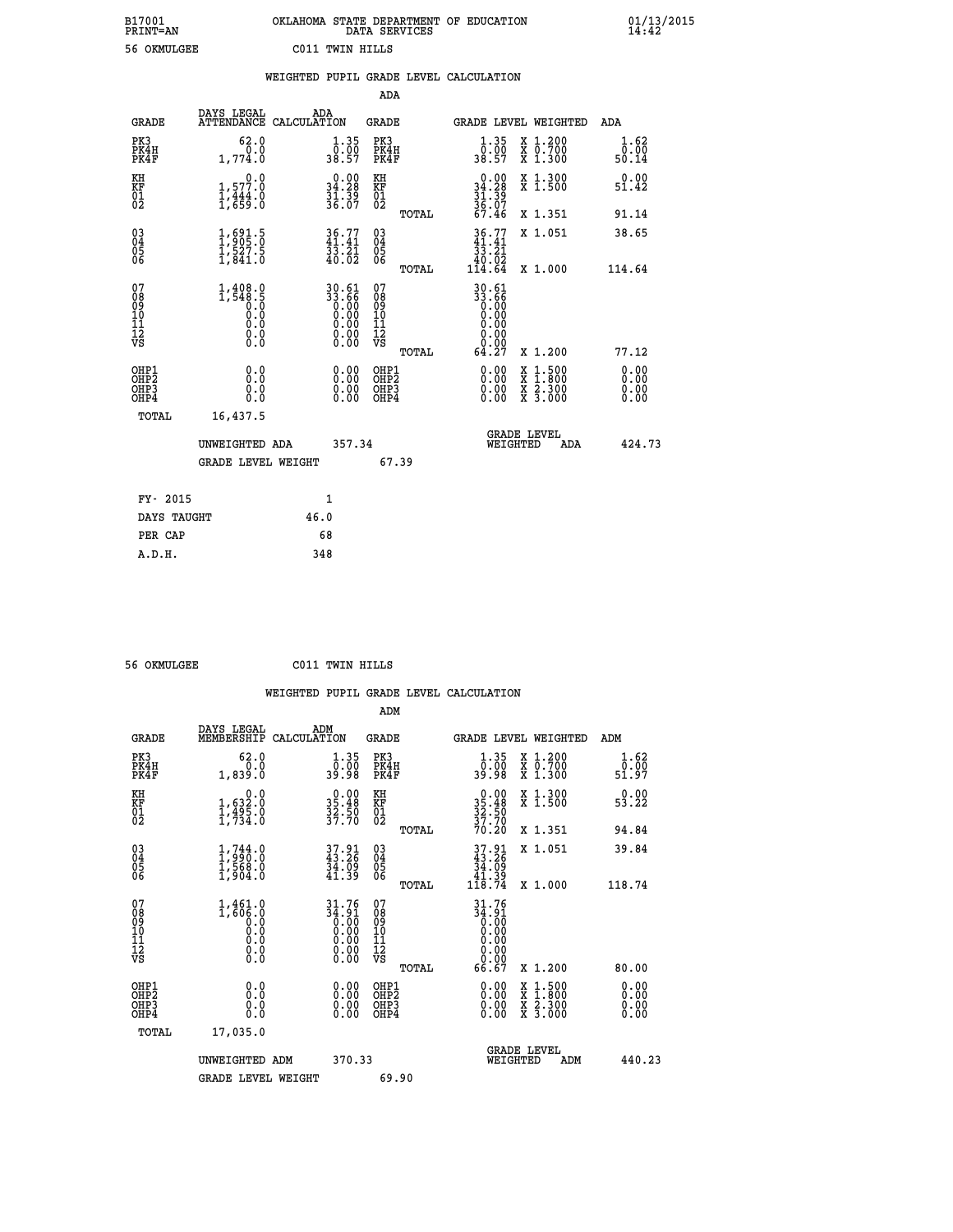| B17001<br>PRINT=AN                     |                                                                        | OKLAHOMA STATE DEPARTMENT OF EDUCATION                            | DATA SERVICES                                      |                                                                   |                                                                                                                                      | 01/13/2015<br>14:42          |
|----------------------------------------|------------------------------------------------------------------------|-------------------------------------------------------------------|----------------------------------------------------|-------------------------------------------------------------------|--------------------------------------------------------------------------------------------------------------------------------------|------------------------------|
| 56 OKMULGEE                            |                                                                        | I001 OKMULGEE                                                     |                                                    |                                                                   |                                                                                                                                      |                              |
|                                        |                                                                        | WEIGHTED PUPIL GRADE LEVEL CALCULATION                            |                                                    |                                                                   |                                                                                                                                      |                              |
|                                        |                                                                        |                                                                   | <b>ADA</b>                                         |                                                                   |                                                                                                                                      |                              |
| GRADE                                  | DAYS LEGAL                                                             | ADA<br>ATTENDANCE CALCULATION                                     | GRADE                                              |                                                                   | GRADE LEVEL WEIGHTED                                                                                                                 | ADA                          |
| PK3<br>PK4H<br>PK4F                    | 238.0<br>0.0<br>4,245.5                                                | 5.17<br>ۇة:≬<br>92:29                                             | PK3<br>PK4H<br>PK4F                                | 5.17<br>ۇة:≬<br>92:29                                             | X 1.200<br>X 0.700<br>X 1.300                                                                                                        | 6.20<br>0.00<br>119.98       |
| KH<br>KF<br>ÖĪ<br>Ŏ2                   | 0.0<br>5,992:0<br>6,095:5<br>5,607:0                                   | $0.00$<br>130.26<br>$\frac{132}{121}$ $\frac{51}{89}$             | KH<br><b>KF</b><br>01<br>02                        | $0.00$<br>130.26<br>$\frac{132}{121}$ $\frac{51}{89}$<br>$254.40$ | X 1.300<br>X 1.500                                                                                                                   | 0.00<br>195.39               |
|                                        |                                                                        |                                                                   | <b>TOTAL</b>                                       |                                                                   | X 1.351                                                                                                                              | 343.69                       |
| 030404<br>ŎĞ                           | $\frac{5}{3}, \frac{716}{928}$ : 0<br>4,869.5<br>4,327.0               | $\begin{array}{r} 124.26 \\ 85.39 \\ 105.86 \\ 94.07 \end{array}$ | $\begin{matrix} 03 \\ 04 \\ 05 \\ 06 \end{matrix}$ | 124.26<br>85.39<br>105.86                                         | X 1.051                                                                                                                              | 130.60                       |
|                                        |                                                                        |                                                                   | <b>TOTAL</b>                                       | $\frac{54.07}{285.32}$                                            | X 1.000                                                                                                                              | 285.32                       |
| 07<br>08<br>09<br>10<br>11<br>ĪŽ<br>VS | $4,552.5$<br>$4,852.5$<br>$4,478.5$<br>$3,810.5$<br>$4,231.5$<br>$0.0$ | 98.975<br>105.496<br>105.496<br>97.366<br>82.84<br>91.99<br>0.00  | 07<br>08<br>09<br>10<br>11<br>$\frac{1}{\sqrt{2}}$ | 98.97<br>98.35<br>105.49<br>97.36<br>82.84<br>ۊۊ۬؞ڗۊ<br>00.00     |                                                                                                                                      |                              |
|                                        |                                                                        |                                                                   | TOTAL                                              | 575.00                                                            | X 1.200                                                                                                                              | 690.00                       |
| OHP1<br>OHP2<br>OHP3<br>OHP4           | 0.0<br>Ō.Ō<br>0.0<br>0.0                                               | 0.00<br>0.00<br>0.00                                              | OHP1<br>OHP <sub>2</sub><br>OHP3<br>OHP4           | 0.00<br>0.00<br>0.00                                              | $\begin{smallmatrix} \mathtt{X} & 1 & 500 \\ \mathtt{X} & 1 & 800 \\ \mathtt{X} & 2 & 300 \\ \mathtt{X} & 3 & 000 \end{smallmatrix}$ | 0.00<br>0.00<br>0.00<br>0.00 |
| TOTAL                                  | 67,468.0                                                               |                                                                   |                                                    |                                                                   |                                                                                                                                      |                              |
|                                        | UNWEIGHTED ADA                                                         | 1,466.70                                                          |                                                    | WEIGHTED                                                          | <b>GRADE LEVEL</b><br>ADA                                                                                                            | 1,771.18                     |
|                                        | <b>GRADE LEVEL WEIGHT</b>                                              |                                                                   | 304.48                                             |                                                                   |                                                                                                                                      |                              |
| FY- 2015                               |                                                                        | 1                                                                 |                                                    |                                                                   |                                                                                                                                      |                              |
| DAYS TAUGHT                            |                                                                        | 46.0                                                              |                                                    |                                                                   |                                                                                                                                      |                              |
| PER CAP                                |                                                                        | 33                                                                |                                                    |                                                                   |                                                                                                                                      |                              |

 **56 OKMULGEE I001 OKMULGEE**

 **ADM**

 **A.D.H. 1,155**

| <b>GRADE</b>                                       | DAYS LEGAL<br>MEMBERSHIP CALCULATION                                                      | ADM                                                                                                                                | <b>GRADE</b>                                  |       | GRADE LEVEL WEIGHTED                                                             |                                          | ADM                    |
|----------------------------------------------------|-------------------------------------------------------------------------------------------|------------------------------------------------------------------------------------------------------------------------------------|-----------------------------------------------|-------|----------------------------------------------------------------------------------|------------------------------------------|------------------------|
| PK3<br>PK4H<br>PK4F                                | 238.0<br>0.0<br>4,525.0                                                                   | 5.17<br>0.00<br>98.37                                                                                                              | PK3<br>PK4H<br>PK4F                           |       | 5.17<br>0.00<br>98.37                                                            | X 1.200<br>X 0.700<br>X 1.300            | 6.20<br>0.00<br>127.88 |
| KH<br>KF<br>01<br>02                               | 0.0<br>$\frac{6}{9}, \frac{452}{303}$ .0<br>5,907.0                                       | $0.00$<br>140.26<br>$\frac{1}{128}$ $\frac{1}{6}$ $\frac{3}{41}$                                                                   | KH<br>KF<br>01<br>02                          |       | 0.00<br>140.26<br>$\frac{140.83}{128.41}$<br>$\frac{269.24}{269.24}$             | X 1.300<br>X 1.500                       | 0.00<br>210.39         |
|                                                    |                                                                                           |                                                                                                                                    |                                               | TOTAL |                                                                                  | X 1.351                                  | 363.74                 |
| $\begin{matrix} 03 \\ 04 \\ 05 \\ 06 \end{matrix}$ | $\frac{5}{4}, \frac{903}{034}.0$<br>$\frac{5}{5}, \frac{087}{032}.0$<br>$\frac{4}{532}.0$ | $\begin{array}{r} 128.33 \\ 87.70 \\ 110.59 \\ 98.52 \end{array}$                                                                  | $\substack{03 \\ 04}$<br>05<br>06             |       | $\begin{smallmatrix} 128.33\\ 87.70\\ 110.59\\ 98.52\\ 296.81 \end{smallmatrix}$ | X 1.051                                  | 134.87                 |
|                                                    |                                                                                           |                                                                                                                                    |                                               | TOTAL |                                                                                  | X 1.000                                  | 296.81                 |
| 07<br>08<br>09<br>101<br>11<br>12<br>VS            | $4,760.0$<br>$4,762.0$<br>$5,071.0$<br>$4,759.0$<br>$4,006.0$<br>4,430.0                  | $\begin{smallmatrix} 103\cdot 48\\ 103\cdot 52\\ 110\cdot 24\\ 103\cdot 46\\ 87\cdot 09\\ 96\cdot 30\\ 0\cdot 00\end{smallmatrix}$ | 07<br>08<br>09<br>001<br>11<br>11<br>12<br>VS | TOTAL | 103.48<br>103.524<br>110.246<br>103.46<br>87.09<br>96.300<br>0.000<br>604.09     | X 1.200                                  | 724.91                 |
| OHP1                                               |                                                                                           |                                                                                                                                    | OHP1                                          |       |                                                                                  |                                          |                        |
| OHP2<br>OHP3<br>OHP4                               | 0.0<br>0.0<br>0.0                                                                         | $0.00$<br>$0.00$<br>0.00                                                                                                           | OHP <sub>2</sub><br>OHP3<br>OHP4              |       | 0.00<br>0.00<br>0.00                                                             | X 1:500<br>X 1:800<br>X 2:300<br>X 3:000 | 0.00<br>0.00<br>0.00   |
| TOTAL                                              | 70,944.0                                                                                  |                                                                                                                                    |                                               |       |                                                                                  |                                          |                        |
|                                                    | UNWEIGHTED                                                                                | 1,542.27<br>ADM                                                                                                                    |                                               |       | WEIGHTED                                                                         | <b>GRADE LEVEL</b><br>ADM                | 1,864.80               |
|                                                    | <b>GRADE LEVEL WEIGHT</b>                                                                 |                                                                                                                                    | 322.53                                        |       |                                                                                  |                                          |                        |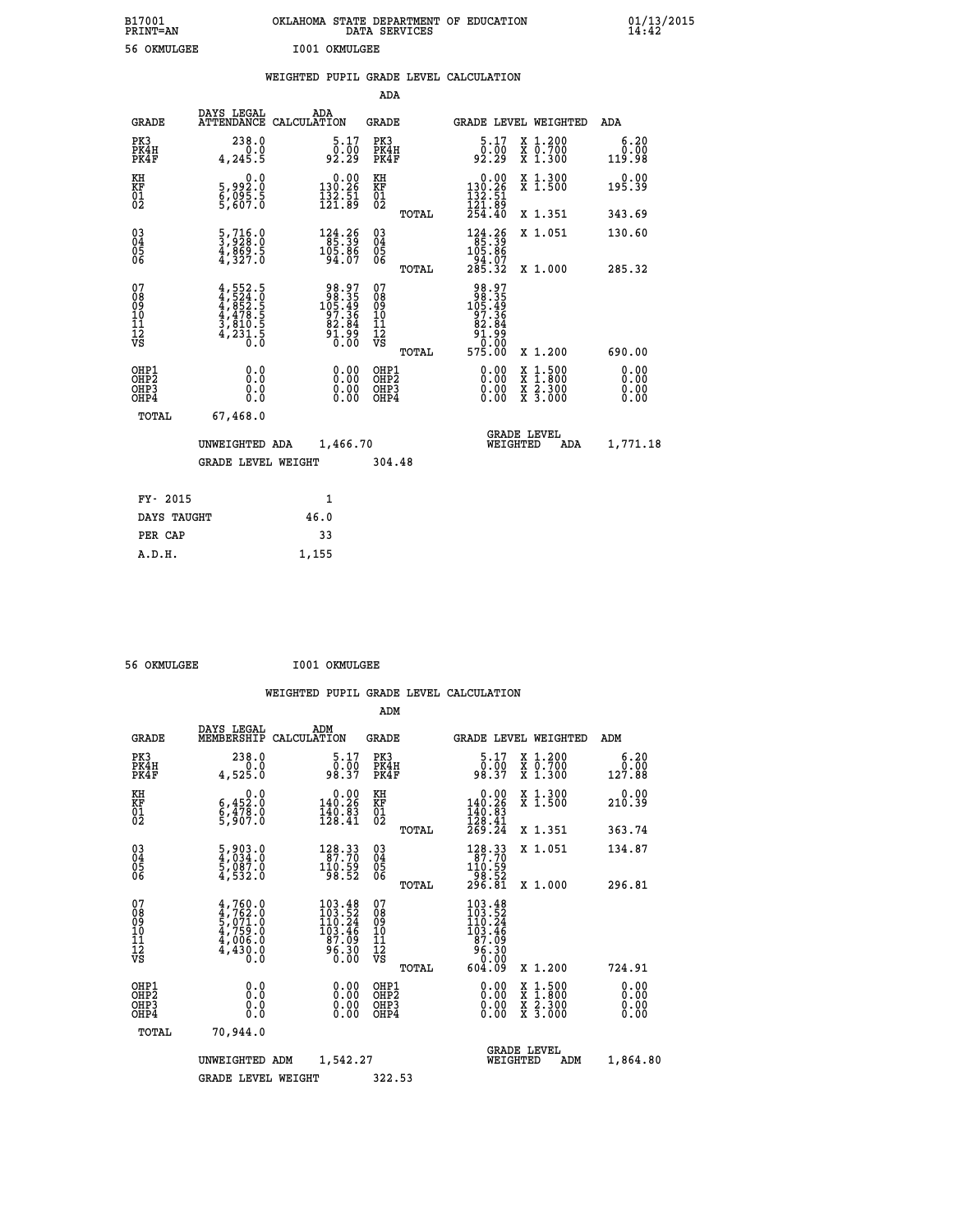| B17001<br><b>PRINT=AN</b> | OKLAHOMA STATE DEPARTMENT OF EDUCATION<br>DATA SERVICES | 01/13/2015 |
|---------------------------|---------------------------------------------------------|------------|
| 56 OKMULGEE               | <b>I002 HENRYETTA</b>                                   |            |

|                                                                    |                                                                   | WEIGHTED PUPIL GRADE LEVEL CALCULATION                                   |                                                     |                                                                                                                                                                   |                               |
|--------------------------------------------------------------------|-------------------------------------------------------------------|--------------------------------------------------------------------------|-----------------------------------------------------|-------------------------------------------------------------------------------------------------------------------------------------------------------------------|-------------------------------|
|                                                                    |                                                                   |                                                                          | <b>ADA</b>                                          |                                                                                                                                                                   |                               |
| <b>GRADE</b>                                                       | DAYS LEGAL<br><b>ATTENDANCE</b>                                   | ADA<br>CALCULATION                                                       | <b>GRADE</b>                                        | GRADE LEVEL WEIGHTED                                                                                                                                              | ADA                           |
| PK3<br>PK4H<br>PK4F                                                | 82.5<br>3,302.5                                                   | $\frac{1}{0}$ : $\frac{88}{00}$<br>75.06                                 | PK3<br>PK4H<br>PK4F                                 | $\frac{1 \cdot 88}{0 \cdot 000}$<br>75.06<br>X 1.200<br>X 0.700<br>X 1.300                                                                                        | 2.26<br>00.00<br>97.58        |
| KH<br>KF<br>01<br>02                                               | 0.0<br>$4,477.0$<br>$4,730.5$<br>$4,524.0$                        | $\begin{smallmatrix} &0.00\\ 101.75\\ 107.51\\ 102.82 \end{smallmatrix}$ | KH<br>KF<br>01<br>02                                | 0.00<br>X 1.300<br>X 1.500<br>$\frac{101.75}{107.51}$                                                                                                             | 0.00<br>152.63                |
|                                                                    |                                                                   |                                                                          | TOTAL                                               | 102.02<br>210.33<br>X 1.351                                                                                                                                       | 284.16                        |
| $\begin{smallmatrix} 03 \\[-4pt] 04 \end{smallmatrix}$<br>Ŏ5<br>06 | $\frac{4}{3}, \frac{060}{260}. \frac{5}{3}$<br>3,969.5<br>3,762.5 | 92.28<br>96.82<br>90.22<br>85.51                                         | $\begin{array}{c} 03 \\ 04 \\ 05 \\ 06 \end{array}$ | 92.28<br>96.82<br>90.22<br>85.51<br>272.55<br>X 1.051                                                                                                             | 96.99                         |
|                                                                    |                                                                   |                                                                          | TOTAL                                               | X 1.000                                                                                                                                                           | 272.55                        |
| 07<br>0890112<br>1112<br>VS                                        | 3,595.0<br>3,817.0<br>3,539.5<br>3,324.0<br>2,522.0<br>2,569.0    | 81.70<br>86.75<br>81.03<br>76.29<br>76.29<br>58.15<br>60.37<br>60.30     | 07<br>08<br>09<br>11<br>11<br>12<br>VS<br>TOTAL     | 81.70<br>86.75<br>81.03<br>76.29<br>76.29<br>58.15<br>60.37<br>0.00<br>444.29<br>X 1.200                                                                          | 533.15                        |
| OHP1<br>OHP2<br>OH <sub>P3</sub><br>OHP4                           | 0.0<br>0.0<br>0.0                                                 | $\begin{smallmatrix} 0.00 \ 0.00 \ 0.00 \ 0.00 \end{smallmatrix}$        | OHP1<br>OHP2<br>OHP3<br>OHP4                        | 0.00<br>$\begin{smallmatrix} \mathtt{X} & 1\cdot500\\ \mathtt{X} & 1\cdot800\\ \mathtt{X} & 2\cdot300\\ \mathtt{X} & 3\cdot000 \end{smallmatrix}$<br>0.00<br>0.00 | 0.00<br>Ō. ŌŌ<br>0.00<br>0.00 |
| TOTAL                                                              | 52,535.5                                                          |                                                                          |                                                     |                                                                                                                                                                   |                               |
|                                                                    | UNWEIGHTED ADA                                                    | 1,198.14                                                                 |                                                     | <b>GRADE LEVEL</b><br>WEIGHTED                                                                                                                                    | 1,439.32<br>ADA               |
|                                                                    | <b>GRADE LEVEL WEIGHT</b>                                         |                                                                          | 241.18                                              |                                                                                                                                                                   |                               |
| FY- 2015                                                           |                                                                   | $\mathbf{1}$                                                             |                                                     |                                                                                                                                                                   |                               |
| DAYS TAUGHT                                                        |                                                                   | 44.0                                                                     |                                                     |                                                                                                                                                                   |                               |
| PER CAP                                                            |                                                                   | 33                                                                       |                                                     |                                                                                                                                                                   |                               |

 **ADM**

 **56 OKMULGEE I002 HENRYETTA**

| <b>GRADE</b>                                       | DAYS LEGAL                                                                 | ADM<br>MEMBERSHIP CALCULATION                                                                 | <b>GRADE</b>                                       |       | GRADE LEVEL WEIGHTED                                                                                                                 |                                          | ADM                                       |  |
|----------------------------------------------------|----------------------------------------------------------------------------|-----------------------------------------------------------------------------------------------|----------------------------------------------------|-------|--------------------------------------------------------------------------------------------------------------------------------------|------------------------------------------|-------------------------------------------|--|
| PK3<br>PK4H<br>PK4F                                | 83.0<br>0.0<br>3,508.0                                                     | $\frac{1}{0}$ : $\frac{89}{09}$<br>79.73                                                      | PK3<br>PK4H<br>PK4F                                |       | 1.89<br>0.00<br>79.73                                                                                                                | X 1.200<br>X 0.700<br>X 1.300            | 2.27<br>$\frac{\bar{0}.\bar{0}0}{103.65}$ |  |
| KH<br>KF<br>01<br>02                               | 0.0<br>$\frac{4}{3}, \frac{711}{928}$ .0<br>4,777.0                        | $\begin{smallmatrix} &0.00\\ 107.07\\ 112.09\\ 108.57\end{smallmatrix}$                       | KH<br>KF<br>01<br>02                               |       | $\begin{smallmatrix} &0.00\\ 107.07\\ 112.00\\ 108.57\\ 220.57 \end{smallmatrix}$                                                    | X 1.300<br>X 1.500                       | 0.00<br>160.61                            |  |
|                                                    |                                                                            |                                                                                               |                                                    | TOTAL |                                                                                                                                      | X 1.351                                  | 297.99                                    |  |
| $\begin{matrix} 03 \\ 04 \\ 05 \\ 06 \end{matrix}$ | $4,249.0$<br>$4,466.0$<br>$4,156.0$<br>$3,975.0$                           | $101.50$<br>$94.45$<br>$90.34$                                                                | $\begin{matrix} 03 \\ 04 \\ 05 \\ 06 \end{matrix}$ |       | $\begin{array}{r} 96.57 \\ 101.50 \\ 94.45 \\ 90.34 \\ 286.29 \end{array}$                                                           | X 1.051                                  | 101.50                                    |  |
|                                                    |                                                                            |                                                                                               |                                                    | TOTAL |                                                                                                                                      | X 1.000                                  | 286.29                                    |  |
| 07<br>08<br>09<br>101<br>11<br>12<br>VS            | $3,792.0$<br>$4,016.0$<br>$3,669.0$<br>$3,483.0$<br>$2,600.0$<br>$2,633.0$ | $\begin{smallmatrix} 86.18\\ 91.27\\ 83.97\\ 79.91\\ 59.92\\ 61.83\\ 60.00 \end{smallmatrix}$ | 07<br>08<br>09<br>001<br>11<br>11<br>12<br>VS      | TOTAL | $\begin{array}{r} 86\cdot 18\\ 91\cdot 27\\ 83\cdot 97\\ 79\cdot 91\\ 59\cdot 92\\ 61\cdot 83\\ 0\cdot 00\\ 463\cdot 08 \end{array}$ | X 1.200                                  | 555.70                                    |  |
| OHP1<br>OHP2<br>OHP3<br>OHP4                       | 0.0<br>0.000                                                               | $0.00$<br>$0.00$<br>0.00                                                                      | OHP1<br>OHP2<br>OHP3<br>OHP4                       |       | $0.00$<br>$0.00$<br>0.00                                                                                                             | X 1:500<br>X 1:800<br>X 2:300<br>X 3:000 | 0.00<br>0.00<br>0.00                      |  |
| TOTAL                                              | 55,046.0                                                                   |                                                                                               |                                                    |       |                                                                                                                                      |                                          |                                           |  |
|                                                    | UNWEIGHTED                                                                 | 1,255.20<br>ADM                                                                               |                                                    |       | WEIGHTED                                                                                                                             | <b>GRADE LEVEL</b><br>ADM                | 1,508.01                                  |  |
|                                                    | <b>GRADE LEVEL WEIGHT</b>                                                  |                                                                                               | 252.81                                             |       |                                                                                                                                      |                                          |                                           |  |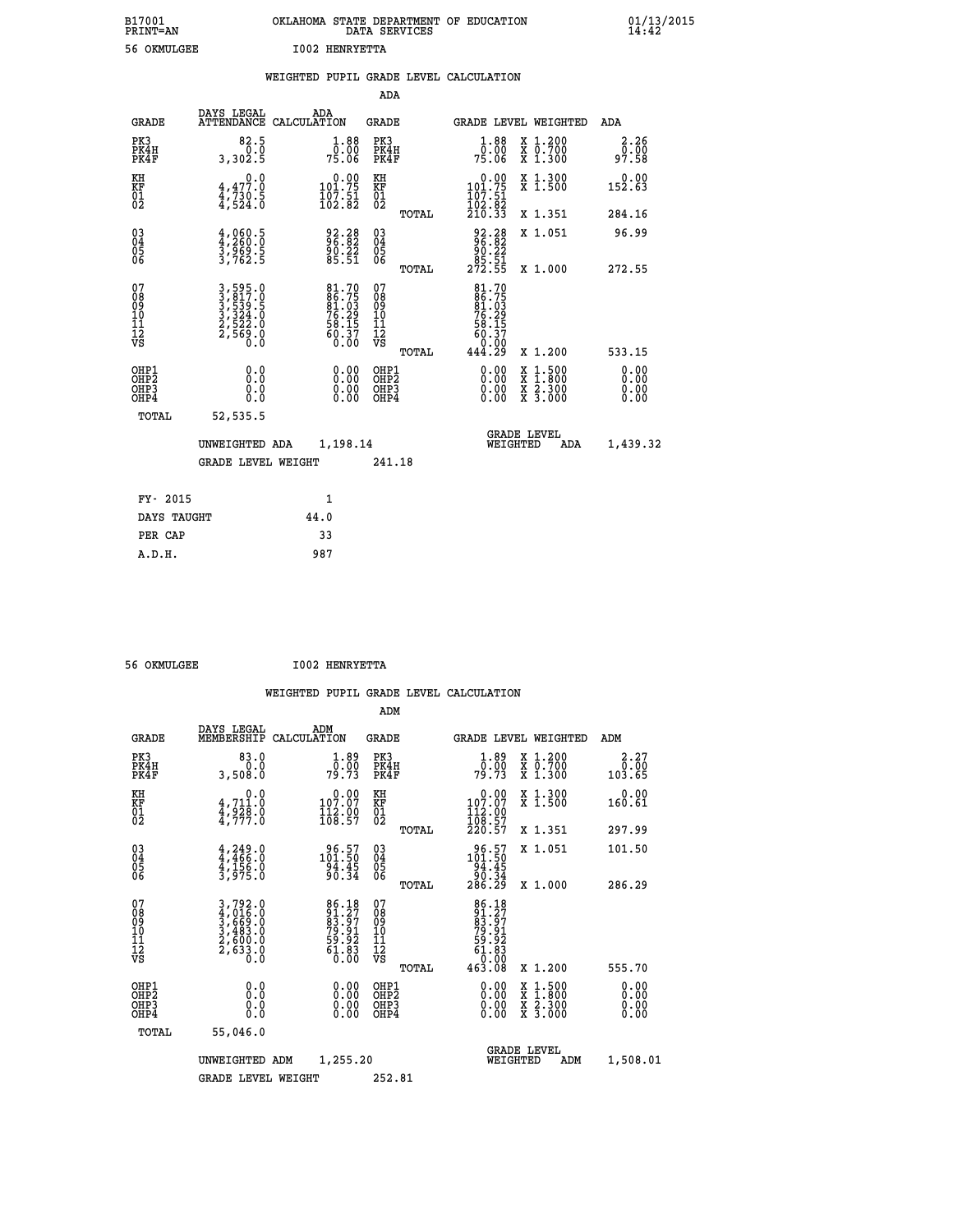| B17001<br><b>PRINT=AN</b> |             | OKLAHOMA STATE DEPARTMENT OF EDUCATION<br>DATA SERVICES |  |
|---------------------------|-------------|---------------------------------------------------------|--|
| 56 OKMULGEE               | I003 MORRIS |                                                         |  |

|  |  | WEIGHTED PUPIL GRADE LEVEL CALCULATION |
|--|--|----------------------------------------|
|  |  |                                        |

|                                                       |                                                                |                                                                          | ADA                                      |       |                                                                                    |                                          |                              |
|-------------------------------------------------------|----------------------------------------------------------------|--------------------------------------------------------------------------|------------------------------------------|-------|------------------------------------------------------------------------------------|------------------------------------------|------------------------------|
| <b>GRADE</b>                                          | DAYS LEGAL                                                     | ADA<br>ATTENDANCE CALCULATION                                            | <b>GRADE</b>                             |       |                                                                                    | <b>GRADE LEVEL WEIGHTED</b>              | ADA                          |
| PK3<br>PK4H<br>PK4F                                   | 0.0<br>0.0<br>2,087.5                                          | $\begin{smallmatrix} 0.00\\ 0.00\\ 46.39 \end{smallmatrix}$              | PK3<br>PK4H<br>PK4F                      |       | 0.00<br>0.00<br>46.39                                                              | X 1.200<br>X 0.700<br>X 1.300            | 0.00<br>0.00<br>60.31        |
| KH<br>KF<br>01<br>02                                  | 0.0<br>3,328:5<br>3,244:0<br>3,255:5                           | $73.97$<br>$73.97$<br>$72.99$<br>$72.34$                                 | KH<br>KF<br>01<br>02                     |       | 73.97<br>$\begin{array}{r} 72.59 \\ 72.34 \\ 144.43 \end{array}$                   | X 1.300<br>X 1.500                       | 0.00<br>110.96               |
|                                                       |                                                                |                                                                          |                                          | TOTAL |                                                                                    | X 1.351                                  | 195.12                       |
| 03<br>04<br>05<br>06                                  | $3,185.9$<br>$3,126.5$<br>$3,472.5$<br>$3,831.5$               | $70.78$<br>$69.48$<br>$77.17$<br>$85.14$                                 | 03<br>04<br>05<br>06                     |       | $70.7869.4877.1785.14231.79$                                                       | X 1.051                                  | 74.39                        |
|                                                       |                                                                |                                                                          |                                          | TOTAL |                                                                                    | X 1.000                                  | 231.79                       |
| 07<br>08<br>09<br>11<br>11<br>12<br>VS                | 3,405.5<br>3,355.0<br>3,923.0<br>3,702.0<br>3,291.0<br>3,300.5 | $75.68$<br>$74.56$<br>$87.18$<br>$82.27$<br>$73.13$<br>$73.44$<br>$0.00$ | 07<br>08<br>09<br>11<br>11<br>12<br>VS   | TOTAL | 75.68<br>74.56<br>87.18<br>82<br>73<br>.27<br>.13<br>$73.44$<br>$0.00$<br>$466.26$ | X 1.200                                  | 559.51                       |
| OHP1<br>OH <sub>P</sub> 2<br>OH <sub>P3</sub><br>OHP4 | 0.0<br>0.0<br>0.0                                              | 0.00<br>$\begin{smallmatrix} 0.00 \ 0.00 \end{smallmatrix}$              | OHP1<br>OHP <sub>2</sub><br>OHP3<br>OHP4 |       | 0.00<br>0.00<br>0.00                                                               | X 1:500<br>X 1:800<br>X 2:300<br>X 3:000 | 0.00<br>0.00<br>0.00<br>0.00 |
| TOTAL                                                 | 46,508.0                                                       |                                                                          |                                          |       |                                                                                    |                                          |                              |
|                                                       | UNWEIGHTED ADA                                                 | 1,033.62                                                                 |                                          |       | WEIGHTED                                                                           | <b>GRADE LEVEL</b><br>ADA                | 1,232.08                     |
|                                                       | <b>GRADE LEVEL WEIGHT</b>                                      |                                                                          | 198.46                                   |       |                                                                                    |                                          |                              |
| FY- 2015                                              |                                                                | $\mathbf{1}$                                                             |                                          |       |                                                                                    |                                          |                              |
| DAYS TAUGHT                                           |                                                                | 45.0                                                                     |                                          |       |                                                                                    |                                          |                              |
| PER CAP                                               |                                                                | 66                                                                       |                                          |       |                                                                                    |                                          |                              |
| A.D.H.                                                |                                                                | 710                                                                      |                                          |       |                                                                                    |                                          |                              |
|                                                       |                                                                |                                                                          |                                          |       |                                                                                    |                                          |                              |

| 56 OKMULGEE | I003 MORRIS |
|-------------|-------------|

 **ADM**

| <b>GRADE</b>                                       | DAYS LEGAL<br>MEMBERSHIP                                                                                                                                         | ADM<br>CALCULATION                                          | <b>GRADE</b>                                       |       | <b>GRADE LEVEL WEIGHTED</b>                                                          |                                          | ADM                   |
|----------------------------------------------------|------------------------------------------------------------------------------------------------------------------------------------------------------------------|-------------------------------------------------------------|----------------------------------------------------|-------|--------------------------------------------------------------------------------------|------------------------------------------|-----------------------|
| PK3<br>PK4H<br>PK4F                                | 0.0<br>0.0<br>2,198.0                                                                                                                                            | $\begin{smallmatrix} 0.00\\ 0.00\\ 48.84 \end{smallmatrix}$ | PK3<br>PK4H<br>PK4F                                |       | 0.00<br>$0.00$<br>48.84                                                              | X 1.200<br>X 0.700<br>X 1.300            | 0.00<br>0.00<br>63.49 |
| KH<br>KF<br>01<br>02                               | 0.0<br>$3,472.0$<br>$3,402.0$<br>$3,383.0$                                                                                                                       | 77.16<br>$75.60$<br>$75.18$                                 | KH<br>KF<br>$\overline{01}$                        |       | 77.16<br>$75.50$<br>$75.18$<br>$150.78$                                              | X 1.300<br>X 1.500                       | 0.00<br>115.74        |
|                                                    |                                                                                                                                                                  |                                                             |                                                    | TOTAL |                                                                                      | X 1.351                                  | 203.70                |
| $\begin{matrix} 03 \\ 04 \\ 05 \\ 06 \end{matrix}$ | $3,300.0$<br>$3,238.0$<br>$3,578.0$<br>$4,003.0$                                                                                                                 | 73.33<br>71.96<br>79.51<br>88.96                            | $\begin{matrix} 03 \\ 04 \\ 05 \\ 06 \end{matrix}$ |       | $73.33\n71.96\n79.51\n88.96\n240.43$                                                 | X 1.051                                  | 77.07                 |
|                                                    |                                                                                                                                                                  |                                                             |                                                    | TOTAL |                                                                                      | X 1.000                                  | 240.43                |
| 07<br>08<br>09<br>101<br>11<br>12<br>VS            | $\begin{smallmatrix} 3\,,\,582\,.\,0\\ 3\,,\,522\,. \,0\\ 4\,,\,097\,. \,0\\ 3\,,\,899\,. \,0\\ 3\,,\,427\,. \,0\\ 3\,,\,472\,. \,0\\ 0\,. \,0\end{smallmatrix}$ | 79.60<br>78.27<br>91.04<br>86.64<br>76.16<br>77.26<br>0.00  | 07<br>08<br>09<br>001<br>11<br>11<br>12<br>VS      | TOTAL | $79.60$<br>$78.27$<br>$91.04$<br>$86.64$<br>$76.16$<br>$77.26$<br>$0.00$<br>$488.97$ | X 1.200                                  | 586.76                |
| OHP1<br>OHP2<br>OH <sub>P3</sub><br>OHP4           | 0.0<br>0.000                                                                                                                                                     |                                                             | OHP1<br>OHP2<br>OHP3<br>OHP4                       |       | 0.00<br>$0.00$<br>0.00                                                               | X 1:500<br>X 1:800<br>X 2:300<br>X 3:000 | 0.00<br>0.00<br>0.00  |
| TOTAL                                              | 48,573.0                                                                                                                                                         |                                                             |                                                    |       |                                                                                      |                                          |                       |
|                                                    | UNWEIGHTED                                                                                                                                                       | 1,079.51<br>ADM                                             |                                                    |       | WEIGHTED                                                                             | <b>GRADE LEVEL</b><br>ADM                | 1,287.19              |
|                                                    | <b>GRADE LEVEL WEIGHT</b>                                                                                                                                        |                                                             | 207.68                                             |       |                                                                                      |                                          |                       |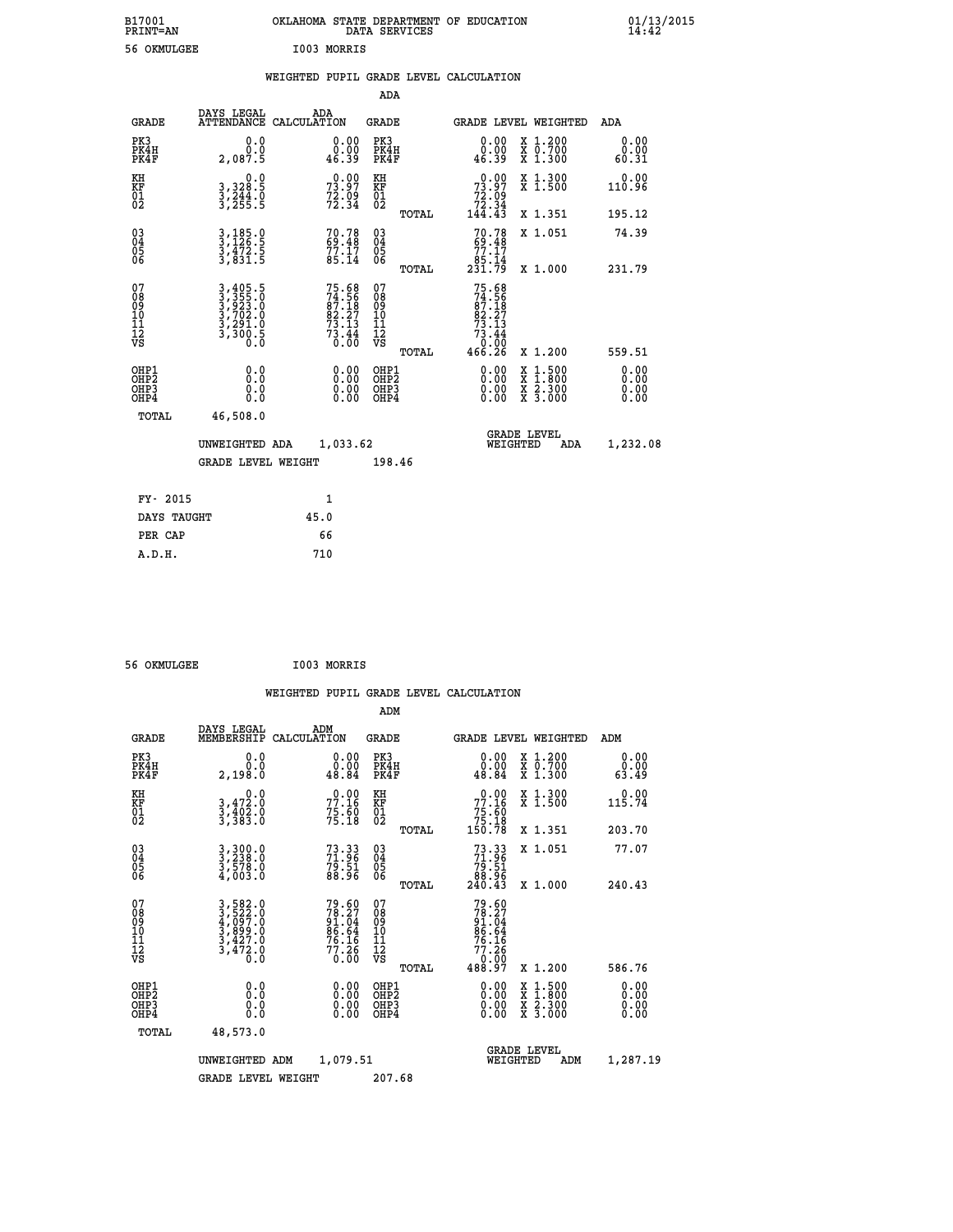| B17001<br>PRINT=AN | OKLAHOMA STATE DEPARTMENT OF EDUCATION<br>DATA SERVICES | $01/13/2015$<br>14:42 |
|--------------------|---------------------------------------------------------|-----------------------|
| 56 OKMULGEE        | I004 BEGGS                                              |                       |
|                    | WEIGHTED PUPIL GRADE LEVEL CALCULATION                  |                       |

|                                                    |                                                                                                                                                                                                          |                                                                      | ADA                                    |       |                                                                                                               |                                                                                                                                      |                              |
|----------------------------------------------------|----------------------------------------------------------------------------------------------------------------------------------------------------------------------------------------------------------|----------------------------------------------------------------------|----------------------------------------|-------|---------------------------------------------------------------------------------------------------------------|--------------------------------------------------------------------------------------------------------------------------------------|------------------------------|
| <b>GRADE</b>                                       | DAYS LEGAL<br><b>ATTENDANCE</b>                                                                                                                                                                          | ADA<br>CALCULATION                                                   | <b>GRADE</b>                           |       | GRADE LEVEL WEIGHTED                                                                                          |                                                                                                                                      | ADA                          |
| PK3<br>PK4H<br>PK4F                                | 237.0<br>0.0<br>2,732.5                                                                                                                                                                                  | 5.04<br>ō:ŏō<br>58.14                                                | PK3<br>PK4H<br>PK4F                    |       | $\begin{smallmatrix}5.04\0.00\\9.00\\58.14\end{smallmatrix}$                                                  | X 1.200<br>X 0.700<br>X 1.300                                                                                                        | 6.05<br>0.00<br>75.58        |
| KH<br>KF<br>01<br>02                               | 0.0<br>3,068:0<br>3,540:5<br>3,107:5                                                                                                                                                                     | $\begin{smallmatrix} 0.00\\ 65.28\\ 75.33\\ 66.12 \end{smallmatrix}$ | KH<br>KF<br>01<br>02                   |       | $\begin{smallmatrix} &0.00\ 65.28\ 75.33\ 66.12\ 141.45\ \end{smallmatrix}$                                   | X 1.300<br>X 1.500                                                                                                                   | 0.00<br>97.92                |
|                                                    |                                                                                                                                                                                                          |                                                                      |                                        | TOTAL |                                                                                                               | X 1.351                                                                                                                              | 191.10                       |
| $\begin{matrix} 03 \\ 04 \\ 05 \\ 06 \end{matrix}$ | $\frac{4}{3}, \frac{244}{496}$ . 5<br>$\frac{4}{3}, \frac{263}{263}$ . 0<br>3, 735. 0                                                                                                                    | 90.31<br>74.39<br>90.70<br>79.47                                     | 03<br>04<br>05<br>06                   |       | $\begin{smallmatrix} 90.31 \\ 74.39 \\ 90.70 \\ 79.47 \\ 244.56 \end{smallmatrix}$                            | X 1.051                                                                                                                              | 94.92                        |
|                                                    |                                                                                                                                                                                                          |                                                                      |                                        | TOTAL |                                                                                                               | X 1.000                                                                                                                              | 244.56                       |
| 07<br>08<br>09<br>11<br>11<br>12<br>VS             | $\begin{smallmatrix} 4\,,\,2\,3\,8\,. \ 5\,\\ 4\,,\,1\,1\,1\,. \ 5\,\\ 4\,,\,6\,2\,2\,. \ 0\,\\ 3\,,\,7\,1\,4\,. \ 5\,\\ 4\,,\,1\,5\,2\,. \ 0\,\\ 4\,,\,0\,1\,0\,. \ 0\,\\ 0\,. \ 0\, \end{smallmatrix}$ | $90.1887.4898.3479.0388.3485.3285.32$                                | 07<br>08<br>09<br>11<br>11<br>12<br>VS | TOTAL | $\begin{array}{r} 90.18 \\ 87.48 \\ 98.34 \\ 79.03 \\ 79.03 \\ 88.34 \\ 85.32 \\ 60.00 \\ 528.69 \end{array}$ | X 1.200                                                                                                                              | 634.43                       |
|                                                    |                                                                                                                                                                                                          |                                                                      |                                        |       |                                                                                                               |                                                                                                                                      |                              |
| OHP1<br>OHP2<br>OH <sub>P3</sub><br>OHP4           | 0.0<br>Ŏ.Ŏ<br>0.000                                                                                                                                                                                      |                                                                      | OHP1<br>OHP2<br>OHP3<br>OHP4           |       | $0.00$<br>$0.00$<br>0.00                                                                                      | $\begin{smallmatrix} \mathtt{X} & 1 & 500 \\ \mathtt{X} & 1 & 800 \\ \mathtt{X} & 2 & 300 \\ \mathtt{X} & 3 & 000 \end{smallmatrix}$ | 0.00<br>0.00<br>0.00<br>0.00 |
| TOTAL                                              | 53,273.0                                                                                                                                                                                                 |                                                                      |                                        |       |                                                                                                               |                                                                                                                                      |                              |
|                                                    | UNWEIGHTED ADA                                                                                                                                                                                           | 1,133.47                                                             |                                        |       | WEIGHTED                                                                                                      | <b>GRADE LEVEL</b><br>ADA                                                                                                            | 1,344.56                     |
|                                                    | <b>GRADE LEVEL WEIGHT</b>                                                                                                                                                                                |                                                                      | 211.09                                 |       |                                                                                                               |                                                                                                                                      |                              |
|                                                    |                                                                                                                                                                                                          |                                                                      |                                        |       |                                                                                                               |                                                                                                                                      |                              |
| FY- 2015                                           |                                                                                                                                                                                                          | 1                                                                    |                                        |       |                                                                                                               |                                                                                                                                      |                              |
| DAYS TAUGHT                                        |                                                                                                                                                                                                          | 47.0                                                                 |                                        |       |                                                                                                               |                                                                                                                                      |                              |

**PER CAP** 57<br> **A.D.H.** 997

 **56 OKMULGEE I004 BEGGS**

 **A.D.H. 997**

|                                                    |                                          |                                                                                                        |                    |                                                                                               |                                               |       | WEIGHTED PUPIL GRADE LEVEL CALCULATION                                                                 |                                          |                       |  |
|----------------------------------------------------|------------------------------------------|--------------------------------------------------------------------------------------------------------|--------------------|-----------------------------------------------------------------------------------------------|-----------------------------------------------|-------|--------------------------------------------------------------------------------------------------------|------------------------------------------|-----------------------|--|
|                                                    |                                          |                                                                                                        |                    |                                                                                               | ADM                                           |       |                                                                                                        |                                          |                       |  |
|                                                    | <b>GRADE</b>                             | DAYS LEGAL<br>MEMBERSHIP                                                                               | ADM<br>CALCULATION |                                                                                               | <b>GRADE</b>                                  |       | <b>GRADE LEVEL WEIGHTED</b>                                                                            |                                          | ADM                   |  |
|                                                    | PK3<br>PK4H<br>PK4F                      | 237.0<br>0.0<br>2,810.0                                                                                |                    | $\begin{smallmatrix}5.04\0.00\\9.79\end{smallmatrix}$                                         | PK3<br>PK4H<br>PK4F                           |       | $\begin{smallmatrix}5.04\0.00\\9.79\end{smallmatrix}$                                                  | X 1.200<br>X 0.700<br>X 1.300            | 6.05<br>0.00<br>77.73 |  |
| KH<br>KF<br>01<br>02                               |                                          | 0.0<br>3,137.0<br>3,640.0<br>3,188.0                                                                   |                    | $66.74$<br>$77.45$<br>$67.83$                                                                 | KH<br>KF<br>01<br>02                          |       | $0.00\n66.74\n77.45\n67.83\n145.28$                                                                    | X 1.300<br>X 1.500                       | 0.00<br>100.11        |  |
|                                                    |                                          |                                                                                                        |                    |                                                                                               |                                               | TOTAL |                                                                                                        | X 1.351                                  | 196.27                |  |
| $\begin{matrix} 03 \\ 04 \\ 05 \\ 06 \end{matrix}$ |                                          | $\frac{4}{3}, \frac{368}{598}.0$<br>$\frac{4}{3}, \frac{425}{80}.0$<br>$\frac{3}{3}, \frac{880.0}{50}$ |                    | 92.94<br>76.55<br>94.15<br>82.55                                                              | 03<br>04<br>05<br>06                          |       | 92.94<br>76.55<br>94.15<br>82.55<br>253.25                                                             | X 1.051                                  | 97.68                 |  |
|                                                    |                                          |                                                                                                        |                    |                                                                                               |                                               | TOTAL |                                                                                                        | X 1.000                                  | 253.25                |  |
| 07<br>08<br>09<br>101<br>11<br>12<br>VS            |                                          | $4,398.0$<br>$4,774.0$<br>$4,774.0$<br>$3,868.0$<br>$4,292.0$<br>$4,173.0$                             |                    | $\begin{smallmatrix} 93.57\\ 90.60\\ 101.57\\ 82.30\\ 91.32\\ 88.79\\ 0.00 \end{smallmatrix}$ | 07<br>08<br>09<br>001<br>11<br>11<br>12<br>VS |       | $\begin{smallmatrix} 93.57\\ 90.60\\ 101.57\\ 82.30\\ 91.32\\ 88.79\\ 0.00\\ 548.15 \end{smallmatrix}$ |                                          |                       |  |
|                                                    |                                          |                                                                                                        |                    |                                                                                               |                                               | TOTAL |                                                                                                        | X 1.200                                  | 657.78                |  |
|                                                    | OHP1<br>OHP2<br>OH <sub>P3</sub><br>OHP4 | 0.0<br>0.000                                                                                           |                    | $0.00$<br>$0.00$<br>0.00                                                                      | OHP1<br>OHP2<br>OHP <sub>3</sub>              |       | 0.00<br>0.00<br>0.00                                                                                   | X 1:500<br>X 1:800<br>X 2:300<br>X 3:000 | 0.00<br>0.00<br>0.00  |  |
|                                                    | TOTAL                                    | 55,046.0                                                                                               |                    |                                                                                               |                                               |       |                                                                                                        |                                          |                       |  |
|                                                    |                                          | UNWEIGHTED                                                                                             | ADM                | 1,171.19                                                                                      |                                               |       | WEIGHTED                                                                                               | <b>GRADE LEVEL</b><br>ADM                | 1,388.87              |  |
|                                                    |                                          | <b>GRADE LEVEL WEIGHT</b>                                                                              |                    |                                                                                               | 217.68                                        |       |                                                                                                        |                                          |                       |  |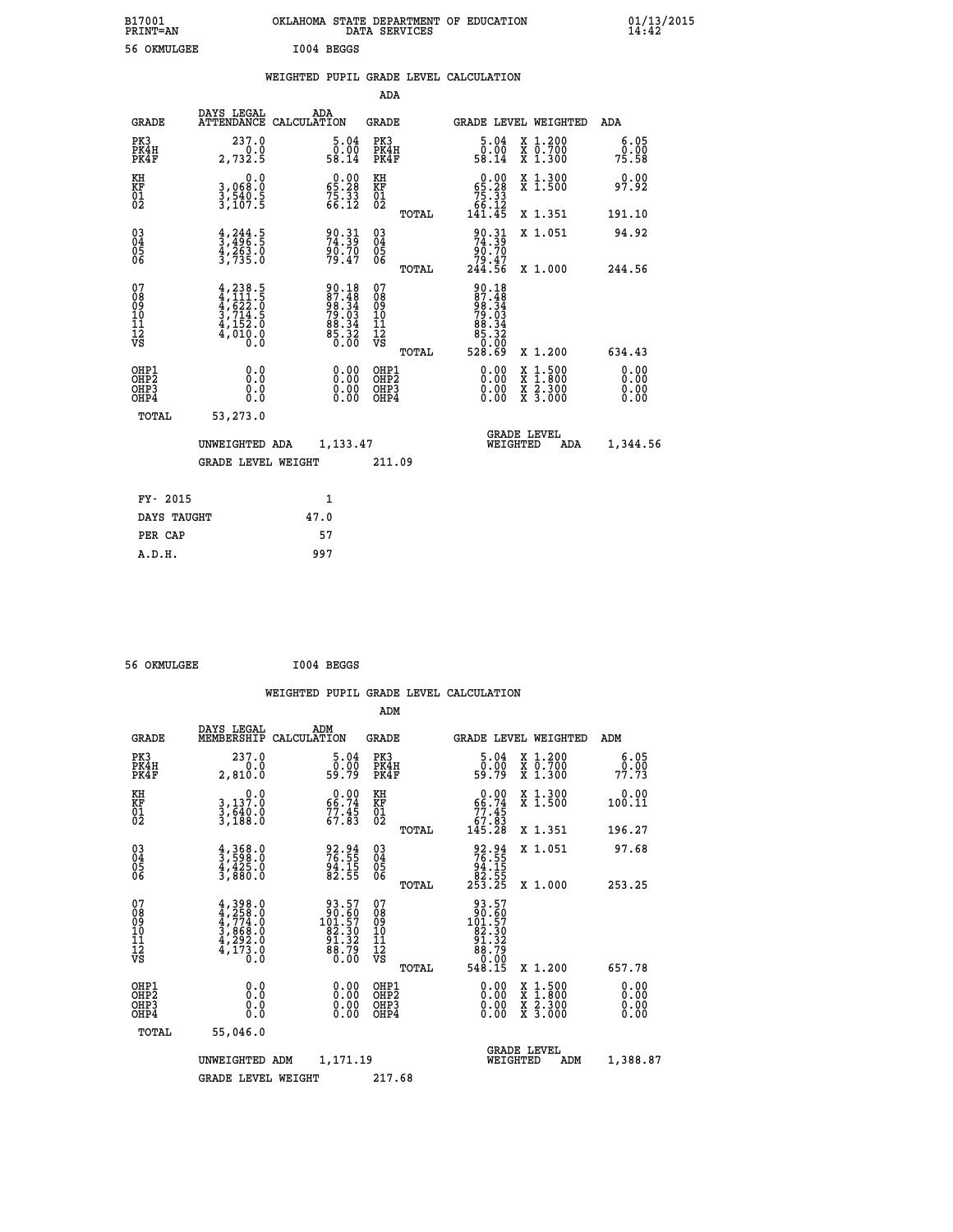| B17001          | OKLAHOMA STATE DEPARTMENT OF EDUCATION |
|-----------------|----------------------------------------|
| <b>PRINT=AN</b> | DATA SERVICES                          |
| 56 OKMULGEE     | <b>I005 PRESTON</b>                    |

 **B17001 OKLAHOMA STATE DEPARTMENT OF EDUCATION 01/13/2015**

|  |  | WEIGHTED PUPIL GRADE LEVEL CALCULATION |
|--|--|----------------------------------------|
|  |  |                                        |

|                                                                    |                                                                                                                                                              |                                                             | ADA                                       |       |                                                                       |                                          |                              |
|--------------------------------------------------------------------|--------------------------------------------------------------------------------------------------------------------------------------------------------------|-------------------------------------------------------------|-------------------------------------------|-------|-----------------------------------------------------------------------|------------------------------------------|------------------------------|
| <b>GRADE</b>                                                       | DAYS LEGAL<br>ATTENDANCE CALCULATION                                                                                                                         | ADA                                                         | <b>GRADE</b>                              |       |                                                                       | GRADE LEVEL WEIGHTED                     | ADA                          |
| PK3<br>PK4H<br>PK4F                                                | 0.0<br>0.0<br>1,474.0                                                                                                                                        | $\begin{smallmatrix} 0.00\\ 0.00\\ 32.04 \end{smallmatrix}$ | PK3<br>PK4H<br>PK4F                       |       | 0.00<br>ŏ:ŏŏ<br>32:04                                                 | X 1.200<br>X 0.700<br>X 1.300            | 0.00<br>0.00<br>41.65        |
| KH<br><b>KF</b><br>01<br>02                                        | 0.0<br>1,937.5<br>2,076.5<br>1,755.5                                                                                                                         | $0.00$<br>42.12<br>$\frac{45.14}{38.16}$                    | KH<br>KF<br>01<br>02                      |       | $0.00$<br>42.12<br>$\frac{45}{38}:\frac{14}{16}$<br>83.30             | X 1.300<br>X 1.500                       | 0.00<br>63.18                |
|                                                                    |                                                                                                                                                              |                                                             |                                           | TOTAL |                                                                       | X 1.351                                  | 112.54                       |
| $\begin{smallmatrix} 03 \\[-4pt] 04 \end{smallmatrix}$<br>Ŏ5<br>06 | 2,099.0<br>1,725.5<br>1,931.5<br>1,625.0                                                                                                                     | $\frac{45.63}{37.51}$<br>41.99<br>35.33                     | $\substack{03 \\ 04}$<br>Ŏ5<br>06         |       | $\frac{45}{37}.53$<br>41:95<br>35:33<br>114:83                        | X 1.051                                  | 47.96                        |
|                                                                    |                                                                                                                                                              |                                                             |                                           | TOTAL |                                                                       | X 1.000                                  | 114.83                       |
| 07<br>08<br>09<br>11<br>11<br>12<br>VS                             | $\begin{smallmatrix} 1,716\, . \ 1,164\, . \ 0\\ 2,402\, . \ 0\\ 1,831\, . \ 0\\ 2,418\, . \ 5\\ 2,418\, . \ 5\\ 1,440\, . \ 0\\ 0\, . \ 0\end{smallmatrix}$ | $37.3025.3052.2239.8052.5851.300.00$                        | 07<br>08<br>09<br>11<br>11<br>12<br>VS    |       | 37.30<br>25.30<br>52.22<br>39.80<br>32.58<br>31.30<br>00.0°<br>238.50 |                                          |                              |
|                                                                    |                                                                                                                                                              |                                                             |                                           | TOTAL |                                                                       | X 1.200                                  | 286.20                       |
| OHP1<br>OH <sub>P</sub> 2<br>OH <sub>P3</sub><br>OH <sub>P4</sub>  | 0.0<br>0.0<br>0.0                                                                                                                                            | 0.00<br>$\begin{smallmatrix} 0.00 \ 0.00 \end{smallmatrix}$ | OHP1<br>OH <sub>P</sub> 2<br>OHP3<br>OHP4 |       | 0.00<br>0.00<br>0.00                                                  | X 1:500<br>X 1:800<br>X 2:300<br>X 3:000 | 0.00<br>0.00<br>0.00<br>0.00 |
| TOTAL                                                              | 25,596.0                                                                                                                                                     |                                                             |                                           |       |                                                                       |                                          |                              |
|                                                                    | UNWEIGHTED ADA                                                                                                                                               | 556.42                                                      |                                           |       |                                                                       | GRADE LEVEL<br>WEIGHTED<br>ADA           | 666.36                       |
|                                                                    | <b>GRADE LEVEL WEIGHT</b>                                                                                                                                    |                                                             | 109.94                                    |       |                                                                       |                                          |                              |
| FY- 2015                                                           |                                                                                                                                                              | $\mathbf{1}$                                                |                                           |       |                                                                       |                                          |                              |
| DAYS TAUGHT                                                        |                                                                                                                                                              | 46.0                                                        |                                           |       |                                                                       |                                          |                              |
| PER CAP                                                            |                                                                                                                                                              | 55                                                          |                                           |       |                                                                       |                                          |                              |

| 56 OKMULGEE | <b>I005 PRESTON</b> |
|-------------|---------------------|
|             |                     |

 **A.D.H. 498**

| <b>GRADE</b>                                       | DAYS LEGAL<br>MEMBERSHIP                                                                                      | ADM<br>CALCULATION                                                   | <b>GRADE</b>                                       |       |                                                                                                                                                                                                                                                                                |          | GRADE LEVEL WEIGHTED                     | ADM                   |  |
|----------------------------------------------------|---------------------------------------------------------------------------------------------------------------|----------------------------------------------------------------------|----------------------------------------------------|-------|--------------------------------------------------------------------------------------------------------------------------------------------------------------------------------------------------------------------------------------------------------------------------------|----------|------------------------------------------|-----------------------|--|
| PK3<br>PK4H<br>PK4F                                | 0.0<br>$0.0$<br>1,518.0                                                                                       | $\begin{smallmatrix} 0.00\\ 0.00\\ 33.00 \end{smallmatrix}$          | PK3<br>PK4H<br>PK4F                                |       | $\begin{smallmatrix} 0.00\\ 0.00\\ 33.00 \end{smallmatrix}$                                                                                                                                                                                                                    |          | X 1.200<br>X 0.700<br>X 1.300            | 0.00<br>0.00<br>42.90 |  |
| KH<br>KF<br>01<br>02                               | $\begin{smallmatrix}&&&0.0\\1.997.0\\2.116.0\\1.794.0\end{smallmatrix}$                                       | $\begin{smallmatrix} 0.00\\ 43.41\\ 46.00\\ 39.00 \end{smallmatrix}$ | KH<br>KF<br>01<br>02                               |       | $0.00$<br>$43.41$<br>$46.00$<br>$39.00$<br>$85.00$                                                                                                                                                                                                                             |          | X 1.300<br>X 1.500                       | 0.00<br>65.12         |  |
|                                                    |                                                                                                               |                                                                      |                                                    | TOTAL |                                                                                                                                                                                                                                                                                |          | X 1.351                                  | 114.84                |  |
| $\begin{matrix} 03 \\ 04 \\ 05 \\ 06 \end{matrix}$ | $\begin{smallmatrix} 2\,,\,134\,,\,0\\1\,,\,748\,. \,0\\1\,,\,963\,. \,0\\1\,,\,643\,. \,0 \end{smallmatrix}$ | $\frac{46.39}{38.00}$<br>$\frac{42.67}{35.72}$                       | $\begin{matrix} 03 \\ 04 \\ 05 \\ 06 \end{matrix}$ |       | $\begin{smallmatrix} 46.39\\ 38.00\\ 42.67\\ 35.72\\ 116.39 \end{smallmatrix}$                                                                                                                                                                                                 |          | X 1.051                                  | 48.76                 |  |
|                                                    |                                                                                                               |                                                                      |                                                    | TOTAL |                                                                                                                                                                                                                                                                                |          | X 1.000                                  | 116.39                |  |
| 07<br>089<br>090<br>1112<br>VS                     | $1,748.0$<br>$2,473.0$<br>$2,473.0$<br>$1,868.0$<br>$2,475.0$<br>$1,473.0$<br>$0.0$                           | 38.00<br>25.63<br>53.76<br>53.80<br>53.80<br>32.02<br>32.02          | 07<br>08<br>09<br>001<br>11<br>11<br>12<br>VS      | TOTAL | 38.00<br>25.63<br>53.761<br>53.80<br>53.80<br>32.02<br>0.00<br>243.82                                                                                                                                                                                                          |          | X 1.200                                  | 292.58                |  |
| OHP1<br>OHP2<br>OH <sub>P3</sub><br>OHP4           | 0.0<br>0.000                                                                                                  | $\begin{smallmatrix} 0.00 \ 0.00 \ 0.00 \ 0.00 \end{smallmatrix}$    | OHP1<br>OHP2<br>OHP3<br>OHP4                       |       | $\begin{smallmatrix} 0.00 & 0.00 & 0.00 & 0.00 & 0.00 & 0.00 & 0.00 & 0.00 & 0.00 & 0.00 & 0.00 & 0.00 & 0.00 & 0.00 & 0.00 & 0.00 & 0.00 & 0.00 & 0.00 & 0.00 & 0.00 & 0.00 & 0.00 & 0.00 & 0.00 & 0.00 & 0.00 & 0.00 & 0.00 & 0.00 & 0.00 & 0.00 & 0.00 & 0.00 & 0.00 & 0.0$ |          | X 1:500<br>X 1:800<br>X 2:300<br>X 3:000 | 0.00<br>0.00<br>0.00  |  |
| TOTAL                                              | 26,129.0                                                                                                      |                                                                      |                                                    |       |                                                                                                                                                                                                                                                                                |          |                                          |                       |  |
|                                                    | UNWEIGHTED                                                                                                    | 568.01<br>ADM                                                        |                                                    |       |                                                                                                                                                                                                                                                                                | WEIGHTED | <b>GRADE LEVEL</b><br>ADM                | 680.59                |  |
|                                                    | <b>GRADE LEVEL WEIGHT</b>                                                                                     |                                                                      | 112.58                                             |       |                                                                                                                                                                                                                                                                                |          |                                          |                       |  |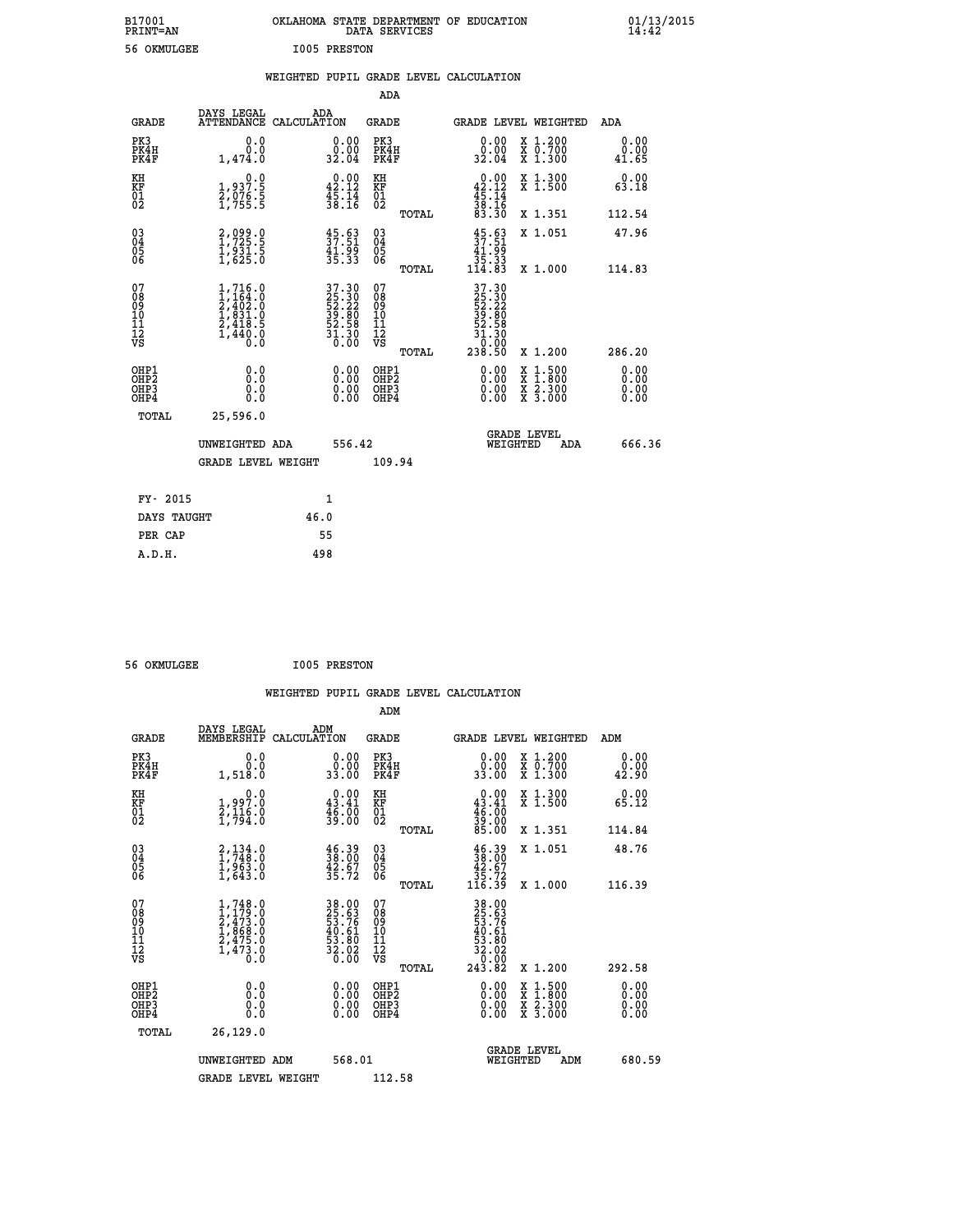| B17001<br>PRINT=AN                     |                                                           | OKLAHOMA STATE DEPARTMENT OF EDUCATION                                                                                                            | DATA SERVICES                                      |                                                                        |                                                                                          | $01/13/2015$<br>14:42 |  |
|----------------------------------------|-----------------------------------------------------------|---------------------------------------------------------------------------------------------------------------------------------------------------|----------------------------------------------------|------------------------------------------------------------------------|------------------------------------------------------------------------------------------|-----------------------|--|
| 56 OKMULGEE                            |                                                           | <b>I006 SCHULTER</b>                                                                                                                              |                                                    |                                                                        |                                                                                          |                       |  |
|                                        |                                                           | WEIGHTED PUPIL GRADE LEVEL CALCULATION                                                                                                            |                                                    |                                                                        |                                                                                          |                       |  |
|                                        |                                                           |                                                                                                                                                   | ADA                                                |                                                                        |                                                                                          |                       |  |
| <b>GRADE</b>                           | DAYS LEGAL                                                | ADA<br>ATTENDANCE CALCULATION                                                                                                                     | GRADE                                              | GRADE LEVEL WEIGHTED                                                   |                                                                                          | ADA                   |  |
| PK3<br>PK4H<br>PK4F                    | 0.0<br>$0.0$<br>253.0                                     | 0.00<br>$\begin{smallmatrix} 0.00 \ 5.62 \end{smallmatrix}$                                                                                       | PK3<br>PK4H<br>PK4F                                | 0.00<br>$0.00$<br>5.62                                                 | X 1.200<br>X 0.700<br>X 1.300                                                            | 0.00<br>0.00<br>7.31  |  |
| KH<br>KF<br>01<br>02                   | 0.0<br>343.0<br>$\frac{489.0}{628.0}$                     | $\frac{0.00}{7.62}$<br>$\frac{10.87}{13.96}$                                                                                                      | ΚH<br>KF<br>01<br>02                               | $0.00$<br>7.62<br>$\frac{10.87}{13.96}$                                | X 1.300<br>X 1.500                                                                       | 0.00<br>11.43         |  |
|                                        |                                                           |                                                                                                                                                   | TOTAL                                              | 24.83                                                                  | X 1.351                                                                                  | 33.55                 |  |
| 030404<br>ŌĞ                           | 792.5<br>292.5<br>369.5<br>402.0                          | $17.61$<br>$6.50$<br>$8.21$<br>8.93                                                                                                               | $\begin{matrix} 03 \\ 04 \\ 05 \\ 06 \end{matrix}$ | $17.61$<br>6.50<br>8.21<br>23.54                                       | X 1.051                                                                                  | 18.51                 |  |
|                                        |                                                           |                                                                                                                                                   | TOTAL<br>07                                        |                                                                        | X 1.000                                                                                  | 23.64                 |  |
| 07<br>08<br>09<br>10<br>11<br>Ī2<br>VS | 459.5<br>257.5<br>331.0<br>641.0<br>473.0<br>246.0<br>0.0 | $\begin{smallmatrix} 10.21 \\[-4pt] 5.72 \\[-4pt] 7.36 \\[-4pt] 14.24 \\[-4pt] 10.51 \\[-4pt] 5.47 \\[-4pt] 5.47 \\[-4pt] 0.00 \end{smallmatrix}$ | 08<br>09<br>10<br>īī<br>$\frac{1}{\sqrt{2}}$       | $10.21$<br>$5.72$<br>$7.36$<br>$14.24$<br>10.51<br>$\frac{5.47}{0.00}$ |                                                                                          |                       |  |
| OHP1                                   |                                                           |                                                                                                                                                   | TOTAL<br>OHP1                                      | 53.51                                                                  | X 1.200                                                                                  | 64.21<br>0.00         |  |
| OHP2<br>OH <sub>P3</sub><br>OHP4       | 0.0<br>0.0<br>0.0                                         | 0.00<br>$\begin{smallmatrix} 0.00 \ 0.00 \end{smallmatrix}$                                                                                       | OHP <sub>2</sub><br>OHP3<br>OHP4                   | 0.00<br>0.00<br>0.00                                                   | $\begin{smallmatrix} x & 1.500 \\ x & 1.800 \\ x & 2.300 \\ x & 3.000 \end{smallmatrix}$ | 0.00<br>0.00<br>0.00  |  |
| TOTAL                                  | 5,977.5                                                   |                                                                                                                                                   |                                                    |                                                                        |                                                                                          |                       |  |
|                                        | UNWEIGHTED ADA                                            | 132.83                                                                                                                                            |                                                    | WEIGHTED                                                               | <b>GRADE LEVEL</b><br>ADA                                                                | 158.65                |  |
|                                        | <b>GRADE LEVEL WEIGHT</b>                                 |                                                                                                                                                   | 25.82                                              |                                                                        |                                                                                          |                       |  |
| FY- 2015                               |                                                           | 1                                                                                                                                                 |                                                    |                                                                        |                                                                                          |                       |  |
| DAYS TAUGHT                            |                                                           | 45.0                                                                                                                                              |                                                    |                                                                        |                                                                                          |                       |  |
| PER CAP                                |                                                           | 68                                                                                                                                                |                                                    |                                                                        |                                                                                          |                       |  |

| 56 OKMULGEE | <b>I006 SCHULTER</b> |
|-------------|----------------------|
|             |                      |

 **WEIGHTED PUPIL GRADE LEVEL CALCULATION ADM DAYS LEGAL ADM GRADE MEMBERSHIP CALCULATION GRADE GRADE LEVEL WEIGHTED ADM PK3 0.0 0.00 PK3 0.00 X 1.200 0.00 PK4H 0.0 0.00 PK4H 0.00 X 0.700 0.00 PK4F 270.0 6.00 PK4F 6.00 X 1.300 7.80** 0.0 0.00 KH 0.00 KH 0.00 0.00<br>RF 361.0 361.0 361.02 KF 38.02 X 1.500 12.03  **01 540.0 12.00 01 12.00** 02 648.0 14.40 02 14.40  **TOTAL 26.40 X 1.351 35.67 03 831.0 18.47 03 18.47 X 1.051 19.41 04 315.0 7.00 04 7.00 05 378.0 8.40 05 8.40 06 428.0 9.51 06 9.51 TOTAL 24.91 X 1.000 24.91 07 487.0 10.82 07 10.82 08 287.0 6.38 08 6.38** لَالَةُ الْمَالِيَّةُ مِنْ قَوْمِ الْمَوْمِ الْمَوْمِ الْمَوْمِ الْمَوْمِ الْمَوْمِ الْمَوْمِ الْمَوْمَ الْمَو<br>الْمَوْمِ الْمَوْمِ الْمَوْمِ الْمَوْمِ الْمَوْمِ الْمَوْمِ الْمَوْمِ الْمَوْمِ الْمَوْمِ الْمَوْمِ الْمَوْمِ  **10 663.0 14.73 10 14.73** 11 495.0 11.00 11<br>11.00  **12 265.0 5.89 12 5.89 VS 0.0 0.00 VS 0.00 TOTAL 56.89 X 1.200 68.27 OHP1 0.0 0.00 OHP1 0.00 X 1.500 0.00 OHP2 0.0 0.00 OHP2 0.00 X 1.800 0.00 OHP3 0.0 0.00 OHP3 0.00 X 2.300 0.00 OHP4 0.0 0.00 OHP4 0.00 X 3.000 0.00 TOTAL 6,331.0 GRADE LEVEL UNWEIGHTED ADM 140.69 WEIGHTED ADM 168.09** GRADE LEVEL WEIGHT 27.40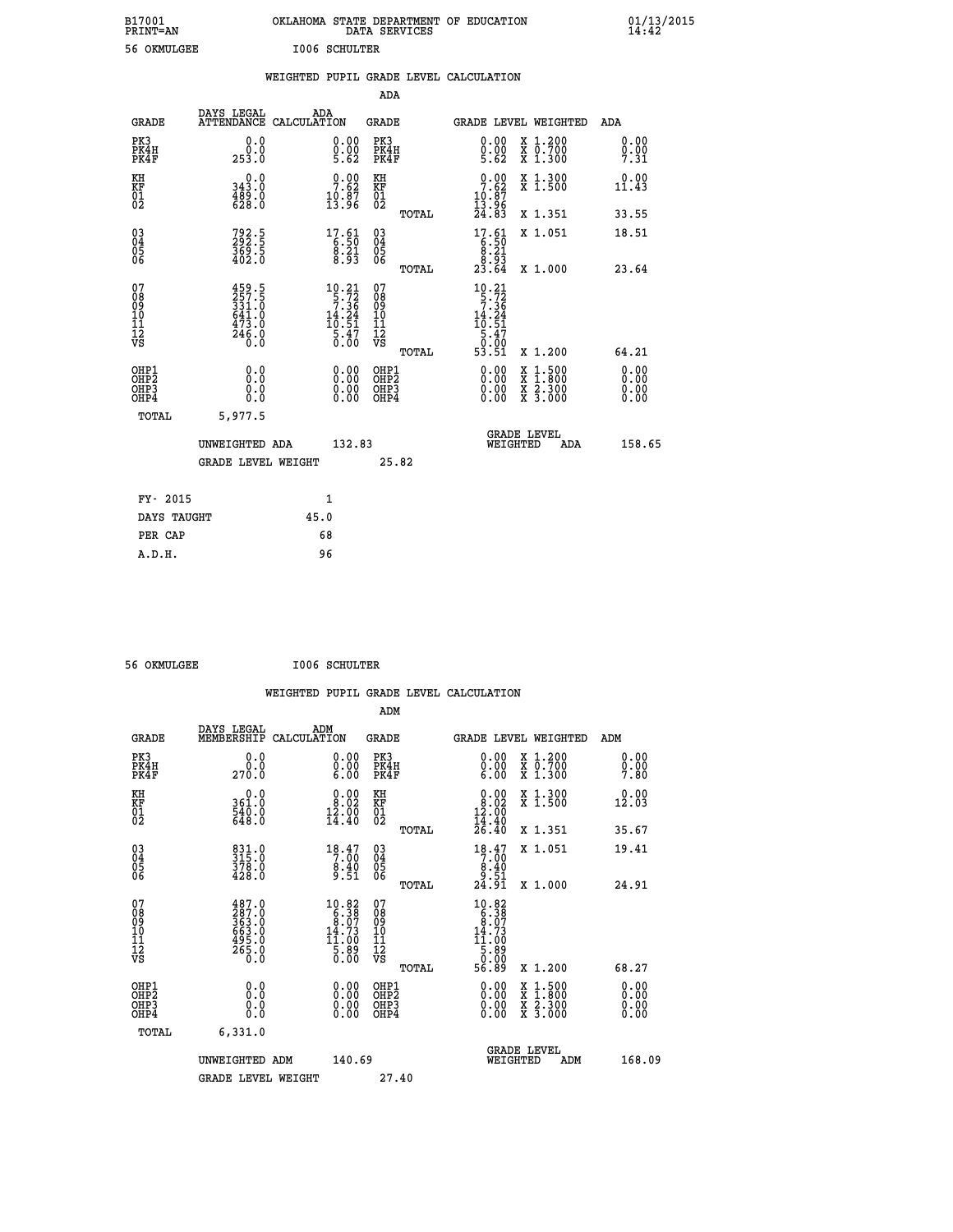|     |             | OKLAHOMA STATE DEPARTMENT OF EDUCATION<br>DATA SERVICES |  |
|-----|-------------|---------------------------------------------------------|--|
| 7F. | T007 WTLSON |                                                         |  |

 **B17001<br>PRINT=AN** 

| 56 OKMULGEE                                                        |                                                                    |      | I007 WILSON                                                                                     |                                        |       |                                                                                                                                     |                                                                               |                       |
|--------------------------------------------------------------------|--------------------------------------------------------------------|------|-------------------------------------------------------------------------------------------------|----------------------------------------|-------|-------------------------------------------------------------------------------------------------------------------------------------|-------------------------------------------------------------------------------|-----------------------|
|                                                                    |                                                                    |      |                                                                                                 |                                        |       | WEIGHTED PUPIL GRADE LEVEL CALCULATION                                                                                              |                                                                               |                       |
|                                                                    |                                                                    |      |                                                                                                 | ADA                                    |       |                                                                                                                                     |                                                                               |                       |
| <b>GRADE</b>                                                       | DAYS LEGAL<br>ATTENDANCE CALCULATION                               |      | ADA                                                                                             | <b>GRADE</b>                           |       |                                                                                                                                     | GRADE LEVEL WEIGHTED                                                          | ADA                   |
| PK3<br>PK4H<br>PK4F                                                | 0.0<br>0.0<br>356.0                                                |      | 0.00<br>0.00<br>9.62                                                                            | PK3<br>PK4H<br>PK4F                    |       | 0.00<br>0.00<br>9.62                                                                                                                | X 1.200<br>X 0.700<br>X 1.300                                                 | 0.00<br>0.00<br>12.51 |
| KH<br><b>KF</b><br>01<br>02                                        | 0.0<br>658.0<br>708.0<br>469.5                                     |      | 17.78<br>$\frac{19.14}{12.69}$                                                                  | KH<br><b>KF</b><br>01<br>02            |       | 0.00<br>17.78<br>$\frac{19}{12}$ $\frac{14}{69}$                                                                                    | X 1.300<br>X 1.500                                                            | 0.00<br>26.67         |
|                                                                    |                                                                    |      |                                                                                                 |                                        | TOTAL | 31.83                                                                                                                               | X 1.351                                                                       | 43.00                 |
| $\begin{smallmatrix} 03 \\[-4pt] 04 \end{smallmatrix}$<br>Ŏ5<br>06 | 497.5<br>579.0<br>347.5<br>618.5                                   |      | $\begin{smallmatrix} 13.45\\15.65\\9.39\\16.72 \end{smallmatrix}$                               | $\substack{03 \\ 04}$<br>Ŏ5<br>06      |       | $13.45$<br>$15.65$<br>$9.39$<br>$16.72$<br>$41.76$                                                                                  | X 1.051                                                                       | 14.14                 |
|                                                                    |                                                                    |      |                                                                                                 |                                        | TOTAL |                                                                                                                                     | X 1.000                                                                       | 41.76                 |
| 07<br>08<br>09<br>01<br>11<br>11<br>12<br>VS                       | 497.0<br>637.5<br>007.0<br>$793.5$<br>$435.0$<br>$565.0$<br>$50.0$ |      | $13.43$<br>$17.23$<br>$21.81$<br>$21.45$<br>$11.76$<br>$\bar{1}\bar{5}\cdot 2\bar{7}$<br>$0:00$ | 07<br>08<br>09<br>11<br>11<br>12<br>VS | TOTAL | 13.43<br>$\begin{array}{c} 17.23 \\ 21.81 \\ 21.45 \\ 11.76 \end{array}$<br>$\bar{1}\bar{5}\cdot 2\bar{7}$<br>$0\cdot 00$<br>100.95 | X 1.200                                                                       | 121.14                |
| OHP1<br>OHP2<br>OHP3<br>OHP4                                       | 0.0<br>0.0<br>0.0                                                  |      | 0.00<br>$0.00$<br>0.00                                                                          | OHP1<br>OHP2<br>OHP3<br>OHP4           |       | 0.00<br>$0.00$<br>0.00                                                                                                              | 1:500<br>X<br>X<br>$\begin{array}{c} \hat{x} \\ \hat{z} \\ 3.000 \end{array}$ | 0.00<br>0.00<br>0.00  |
| TOTAL                                                              | 7,969.0                                                            |      |                                                                                                 |                                        |       |                                                                                                                                     |                                                                               |                       |
|                                                                    | UNWEIGHTED ADA                                                     |      | 215.39                                                                                          |                                        |       | WEIGHTED                                                                                                                            | <b>GRADE LEVEL</b><br>ADA                                                     | 259.22                |
|                                                                    | <b>GRADE LEVEL WEIGHT</b>                                          |      |                                                                                                 |                                        | 43.83 |                                                                                                                                     |                                                                               |                       |
| FY- 2015                                                           |                                                                    |      | 1                                                                                               |                                        |       |                                                                                                                                     |                                                                               |                       |
| DAYS TAUGHT                                                        |                                                                    | 37.0 |                                                                                                 |                                        |       |                                                                                                                                     |                                                                               |                       |
| PER CAP                                                            |                                                                    |      | 57                                                                                              |                                        |       |                                                                                                                                     |                                                                               |                       |
| A.D.H.                                                             |                                                                    |      | 213                                                                                             |                                        |       |                                                                                                                                     |                                                                               |                       |

 **56 OKMULGEE I007 WILSON**

|                                                      |                                                                   |                                                                                                                                                     | WEIGHTED PUPIL GRADE LEVEL CALCULATION              |                                                                                                                                                          |                                          |                       |
|------------------------------------------------------|-------------------------------------------------------------------|-----------------------------------------------------------------------------------------------------------------------------------------------------|-----------------------------------------------------|----------------------------------------------------------------------------------------------------------------------------------------------------------|------------------------------------------|-----------------------|
|                                                      |                                                                   |                                                                                                                                                     | ADM                                                 |                                                                                                                                                          |                                          |                       |
| <b>GRADE</b>                                         | DAYS LEGAL<br>MEMBERSHIP<br>CALCULATION                           | ADM                                                                                                                                                 | GRADE                                               | GRADE LEVEL WEIGHTED                                                                                                                                     |                                          | ADM                   |
| PK3<br>PK4H<br>PK4F                                  | 0.0<br>Ŏ.Ŏ<br>366.O                                               | $\substack{0.00\\0.00\\9.89}$                                                                                                                       | PK3<br>PK4H<br>PK4F                                 | $0.00$<br>$0.00$<br>$9.89$                                                                                                                               | X 1.200<br>X 0.700<br>X 1.300            | 0.00<br>0.00<br>12.86 |
| KH<br>KF<br>01<br>02                                 | $\begin{smallmatrix} &0.0\ 673.0\ 745.0\ 497.0 \end{smallmatrix}$ | $\begin{smallmatrix} 0.00\\ 18.19\\ 20.14\\ 13.43 \end{smallmatrix}$                                                                                | KH<br>KF<br>01<br>02                                | 0.00<br>$18.19$<br>$20.14$<br>$13.43$<br>$33.57$                                                                                                         | X 1.300<br>X 1.500                       | 0.00<br>27.29         |
|                                                      |                                                                   |                                                                                                                                                     | TOTAL                                               |                                                                                                                                                          | X 1.351                                  | 45.35                 |
| $\begin{matrix} 03 \\ 04 \\ 05 \\ 06 \end{matrix}$   | 530.0<br>596.0<br>362.0<br>653.0                                  | $14.32$<br>$16.11$<br>$9.78$<br>$17.65$                                                                                                             | $\begin{array}{c} 03 \\ 04 \\ 05 \\ 06 \end{array}$ | $14.32$<br>$16.11$<br>$9.78$<br>$17.65$<br>$43.54$                                                                                                       | X 1.051                                  | 15.05                 |
|                                                      |                                                                   |                                                                                                                                                     | TOTAL                                               |                                                                                                                                                          | X 1.000                                  | 43.54                 |
| 07<br>08<br>09<br>101<br>11<br>12<br>VS              | 517.0<br>670.00<br>861.00<br>835.00<br>454.00<br>589.00           | 13.97<br>$\begin{smallmatrix} 1 & 3 & 1 & 1 \\ 2 & 3 & 2 & 7 \\ 2 & 2 & 5 & 7 \\ 1 & 2 & 2 & 7 \\ 1 & 5 & 9 & 2 \\ 0 & 0 & 0 & 0 \end{smallmatrix}$ | 07<br>08<br>09<br>01<br>11<br>11<br>12<br>VS        | 13.97<br>$\begin{smallmatrix} 1 & 3 & 7 & 7 \ 12 & 2 & 2 & 5 & 7 \ 22 & 2 & 5 & 7 \ 12 & 2 & 2 & 7 \ 15 & 9 & 2 & 0 \ 10 & 6 & 11 & 0 \end{smallmatrix}$ |                                          |                       |
|                                                      |                                                                   |                                                                                                                                                     | TOTAL                                               |                                                                                                                                                          | X 1.200                                  | 127.33                |
| OHP1<br>OHP <sub>2</sub><br>OH <sub>P3</sub><br>OHP4 | 0.0<br>0.000                                                      | $\begin{smallmatrix} 0.00 \ 0.00 \ 0.00 \ 0.00 \end{smallmatrix}$                                                                                   | OHP1<br>OHP2<br>OHP3<br>OHP4                        | $0.00$<br>$0.00$<br>0.00                                                                                                                                 | X 1:500<br>X 1:800<br>X 2:300<br>X 3:000 | 0.00<br>0.00<br>0.00  |
| TOTAL                                                | 8,348.0                                                           |                                                                                                                                                     |                                                     |                                                                                                                                                          |                                          |                       |
|                                                      | UNWEIGHTED ADM                                                    | 225.62                                                                                                                                              |                                                     | <b>GRADE LEVEL</b><br>WEIGHTED                                                                                                                           | ADM                                      | 271.42                |
|                                                      | <b>GRADE LEVEL WEIGHT</b>                                         |                                                                                                                                                     | 45.80                                               |                                                                                                                                                          |                                          |                       |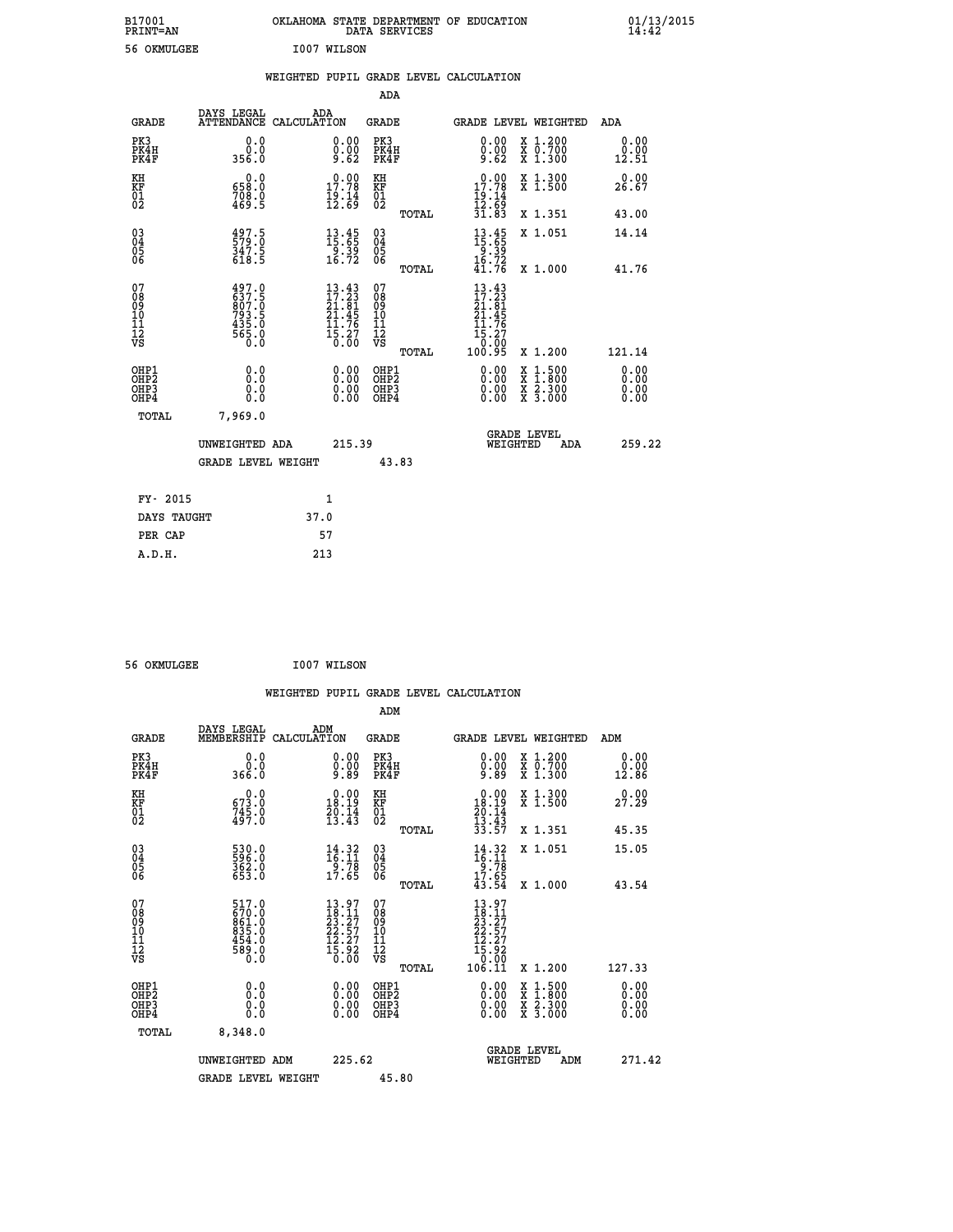| B17001<br><b>PRINT=AN</b> | OKLAHOMA STATE DEPARTMENT OF EDUCATION<br>DATA SERVICES | 01/13/2015 |
|---------------------------|---------------------------------------------------------|------------|
| 56<br>OKMULGEE            | I008 DEWAR                                              |            |

|  |  | WEIGHTED PUPIL GRADE LEVEL CALCULATION |
|--|--|----------------------------------------|
|  |  |                                        |

|                                                                    |                                                                                                                 |      |                                                                      | ADA                                          |       |                                                            |                                                                                          |                              |
|--------------------------------------------------------------------|-----------------------------------------------------------------------------------------------------------------|------|----------------------------------------------------------------------|----------------------------------------------|-------|------------------------------------------------------------|------------------------------------------------------------------------------------------|------------------------------|
| <b>GRADE</b>                                                       | DAYS LEGAL<br>ATTENDANCE CALCULATION                                                                            | ADA  |                                                                      | <b>GRADE</b>                                 |       |                                                            | GRADE LEVEL WEIGHTED                                                                     | ADA                          |
| PK3<br>PK4H<br>PK4F                                                | 69.0<br>0.0<br>1,090.0                                                                                          |      | $\begin{smallmatrix} 1.53\ 0.00\\ 24.22 \end{smallmatrix}$           | PK3<br>PK4H<br>PK4F                          |       | $\substack{1.53 \\ 0.00 \\ 24.22}$                         | X 1.200<br>X 0.700<br>X 1.300                                                            | 1.84<br>0.00<br>31.49        |
| KH<br>KF<br>01<br>02                                               | 0.0<br>1,359:0<br>1,136.5<br>1,368:0                                                                            |      | $\begin{smallmatrix} 0.00\\ 30.20\\ 25.26\\ 30.40 \end{smallmatrix}$ | KH<br>KF<br>01<br>02                         |       | 0.00<br>30:20<br>25:26<br>30:40<br>55:66                   | X 1.300<br>X 1.500                                                                       | 0.00<br>45.30                |
|                                                                    |                                                                                                                 |      |                                                                      |                                              | TOTAL |                                                            | X 1.351                                                                                  | 75.20                        |
| $\begin{smallmatrix} 03 \\[-4pt] 04 \end{smallmatrix}$<br>Ŏ5<br>06 | 1,571.5<br>$1,068.0$<br>$1,095.0$                                                                               |      | $34.92$<br>$22.14$<br>$23.73$<br>$24.33$                             | $\substack{03 \\ 04}$<br>Ŏ5<br>06            |       | $34.92$<br>$23.73$<br>$24.33$<br>$70.20$                   | X 1.051                                                                                  | 36.70                        |
|                                                                    |                                                                                                                 |      |                                                                      |                                              | TOTAL |                                                            | X 1.000                                                                                  | 70.20                        |
| 07<br>08<br>09<br>101<br>11<br>12<br>VS                            | $\begin{smallmatrix} 1,457.5\\ 1,520.5\\ 1,196.0\\ 1,122.0\\ 1,322.9\\ 1,673.5\\ 832.0\\ 0.0 \end{smallmatrix}$ |      | 32.39<br>33.79<br>26.58<br>29.38<br>37.19<br>37.19<br>18.49<br>18.40 | 07<br>08<br>09<br>11<br>11<br>12<br>VS       |       | 32.39<br>33.79<br>26.58<br>29.38<br>37.19<br>37.19<br>Ŏ.ŌŎ |                                                                                          |                              |
|                                                                    |                                                                                                                 |      |                                                                      |                                              | TOTAL | 177.82                                                     | X 1.200                                                                                  | 213.38                       |
| OHP1<br>OHP <sub>2</sub><br>OH <sub>P3</sub><br>OHP4               | 0.0<br>0.0<br>0.0                                                                                               |      | 0.00<br>$\begin{smallmatrix} 0.00 \ 0.00 \end{smallmatrix}$          | OHP1<br>OHP <sub>2</sub><br>OHP <sub>3</sub> |       | 0.00<br>0.00                                               | $\begin{smallmatrix} x & 1.500 \\ x & 1.800 \\ x & 2.300 \\ x & 3.000 \end{smallmatrix}$ | 0.00<br>0.00<br>0.00<br>0.00 |
| TOTAL                                                              | 17,755.0                                                                                                        |      |                                                                      |                                              |       |                                                            |                                                                                          |                              |
|                                                                    | UNWEIGHTED ADA                                                                                                  |      | 394.55                                                               |                                              |       | WEIGHTED                                                   | <b>GRADE LEVEL</b><br>ADA                                                                | 474.11                       |
|                                                                    | <b>GRADE LEVEL WEIGHT</b>                                                                                       |      |                                                                      |                                              | 79.56 |                                                            |                                                                                          |                              |
| FY- 2015                                                           |                                                                                                                 | 1    |                                                                      |                                              |       |                                                            |                                                                                          |                              |
| DAYS TAUGHT                                                        |                                                                                                                 | 45.0 |                                                                      |                                              |       |                                                            |                                                                                          |                              |
| PER CAP                                                            |                                                                                                                 | 62   |                                                                      |                                              |       |                                                            |                                                                                          |                              |

 **56 OKMULGEE I008 DEWAR**

 **A.D.H. 168**

 **WEIGHTED PUPIL GRADE LEVEL CALCULATION ADM DAYS LEGAL ADM GRADE MEMBERSHIP CALCULATION GRADE GRADE LEVEL WEIGHTED ADM PK3 69.0 1.53 PK3 1.53 X 1.200 1.84 PK4H 0.0 0.00 PK4H 0.00 X 0.700 0.00 PK4F 1,113.0 24.73 PK4F 24.73 X 1.300 32.15 KH 0.0 0.00 KH 0.00 X 1.300 0.00 KF 1,401.0 31.13 KF 31.13 X 1.500 46.70** 01 1,174.0 26.09 01 26.09<br>02 1,402.0 31.16 02 <sub>momen</sub> 31.16  **TOTAL 57.25 X 1.351 77.34 03 1,599.0 35.53 03 35.53 X 1.051 37.34 04 1,035.0 23.00 04 23.00 05 1,125.0 25.00 05 25.00 06 1,143.0 25.40 06 25.40 TOTAL 73.40 X 1.000 73.40**  $\begin{array}{cccc} 07 & 1,552.0 & 34.49 & 07 & 34.49 \\ 08 & 1,552.0 & 34.49 & 07 & 34.49 \\ 09 & 1,253.0 & 27.84 & 08 & 37.84 \\ 10 & 1,405.0 & 31.22 & 10 & 31.22 \\ 11 & 1,7283.0 & 38.40 & 11 & 38.40 \\ 12 & 873.0 & 19.40 & 12 & 9.40 \\ \sqrt{5} & 8 & 3.6 & 10 & 0 \\ 1 & 0.0 &$  **TOTAL 186.02 X 1.200 223.22 OHP1 0.0 0.00 OHP1 0.00 X 1.500 0.00 OHP2 0.0 0.00 OHP2 0.00 X 1.800 0.00 OHP3 0.0 0.00 OHP3 0.00 X 2.300 0.00 OHP4 0.0 0.00 OHP4 0.00 X 3.000 0.00 TOTAL 18,432.0 GRADE LEVEL UNWEIGHTED ADM 409.59 WEIGHTED ADM 491.99** GRADE LEVEL WEIGHT 82.40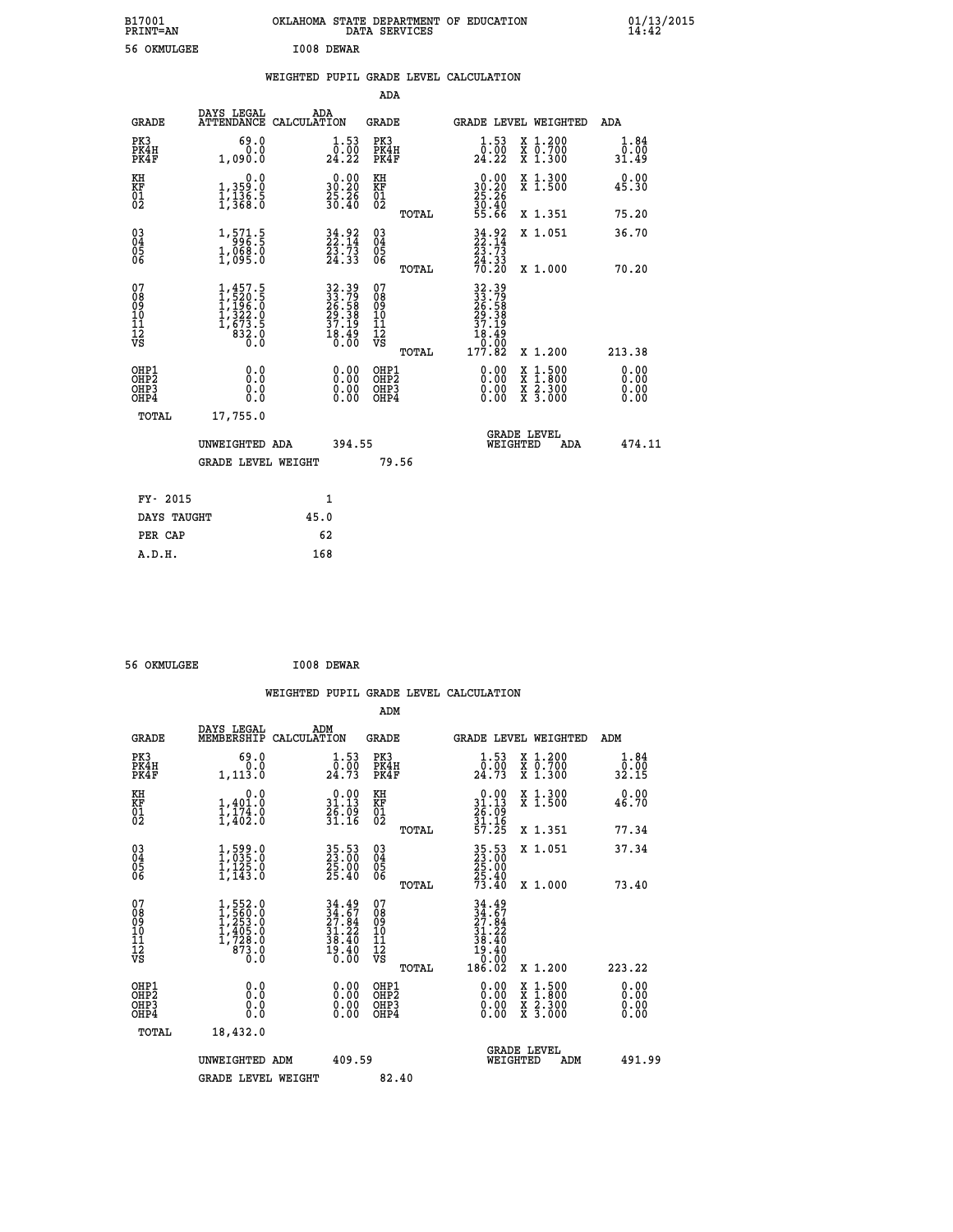| OKLAHOMA STATE DEPARTMENT OF EDUCATION<br>DATA SERVICES |  |
|---------------------------------------------------------|--|
| COUNTY TOTALS                                           |  |

 **B17001 OKLAHOMA STATE DEPARTMENT OF EDUCATION 01/13/2015**

|                                                                    |                                                                                                                                                                 | WEIGHTED PUPIL GRADE LEVEL CALCULATION                                                                   |                                                 |                                                                                        |                                                                                                  |                              |
|--------------------------------------------------------------------|-----------------------------------------------------------------------------------------------------------------------------------------------------------------|----------------------------------------------------------------------------------------------------------|-------------------------------------------------|----------------------------------------------------------------------------------------|--------------------------------------------------------------------------------------------------|------------------------------|
|                                                                    |                                                                                                                                                                 |                                                                                                          | ADA                                             |                                                                                        |                                                                                                  |                              |
| <b>GRADE</b>                                                       | DAYS LEGAL                                                                                                                                                      | ADA<br>ATTENDANCE CALCULATION                                                                            | <b>GRADE</b>                                    | GRADE LEVEL WEIGHTED                                                                   |                                                                                                  | ADA                          |
| PK3<br>PK4H<br>PK4F                                                | 688.5<br>0.0<br>17,315.0                                                                                                                                        | 14.97<br>0.00<br>381.95                                                                                  | PK3<br>PK4H<br>PK4F                             | 14.97<br>0.00<br>381.95                                                                | $\begin{smallmatrix} x & 1 & 200 \\ x & 0 & 700 \end{smallmatrix}$<br>$\overline{x}$ 1.300       | 17.97<br>0.00<br>496.55      |
| KH<br>KF<br>01<br>02                                               | 0.0<br>22,740.0<br>23,464.5<br>22,374.0                                                                                                                         | $\begin{smallmatrix} &0.00\\ 503.26\\ 19.24\\ 494.45\end{smallmatrix}$                                   | KH<br>KF<br>01<br>02                            | 0.00<br>$503.26$<br>$519.24$<br>$494.45$<br>$1,013.69$                                 | X 1.300<br>X 1.500                                                                               | 0.00<br>754.90               |
|                                                                    |                                                                                                                                                                 |                                                                                                          | TOTAL                                           |                                                                                        | X 1.351                                                                                          | 1,369.50                     |
| $03\overline{4}$<br>Ŏ5<br>06                                       | 23,858.0<br>20,309.5<br>21,818.5<br>21,237.5                                                                                                                    | $\frac{526}{49}.\frac{01}{29}\newline \frac{480}{480}.\frac{48}{48}\newline \frac{48}{469}.\frac{4}{52}$ | 03<br>04<br>05<br>06                            | 526.01<br>449.29<br>480.48                                                             | X 1.051                                                                                          | 1,952.15                     |
|                                                                    |                                                                                                                                                                 |                                                                                                          | TOTAL                                           | 52.ۆ64<br>1,399.29                                                                     | X 1.000                                                                                          | 1,399.29                     |
| 07<br>Ŏġ<br>09<br>$\frac{10}{11}$<br>$\frac{12}{12}$<br>$\sqrt{S}$ | $\begin{smallmatrix} 21,329\cdot 5\\ 20,935\cdot 5\\ 21,673\cdot 0\\ 19,806\cdot 5\\ 18,775\cdot 5\\ 18,775\cdot 5\\ 17,194\cdot 0\\ 0\cdot 0\end{smallmatrix}$ | $470.47$<br>$462.84$<br>$480.01$<br>$439.82$<br>$414.50$<br>$381.65$<br>0.00                             | 07<br>08<br>09<br>10<br>11<br>12<br>VS<br>TOTAL | $470.47$<br>$462.84$<br>$480.01$<br>$439.82$<br>$434.50$<br>381.65<br>0.00<br>2,649.29 | X 1.200                                                                                          | 3,179.14                     |
| OHP1<br>OH <sub>P</sub><br>OH <sub>P3</sub><br>OHP4                | 0.0<br>Ō.Ō<br>0.0<br>0.0                                                                                                                                        | 0.00<br>0.00<br>0.00                                                                                     | OHP1<br>OHP <sub>2</sub><br>OHP3<br>OHP4        | 0.00<br>0.00<br>0.00                                                                   | $\begin{smallmatrix} x & 1 & 500 \\ x & 1 & 800 \\ x & 2 & 300 \\ x & 3 & 000 \end{smallmatrix}$ | 0.00<br>0.00<br>0.00<br>0.00 |
| TOTAL                                                              | 293,519.5                                                                                                                                                       |                                                                                                          |                                                 |                                                                                        |                                                                                                  |                              |
|                                                                    | UNWEIGHTED ADA                                                                                                                                                  | 6,488.46                                                                                                 |                                                 | <b>GRADE LEVEL</b><br>WEIGHTED                                                         | ADA                                                                                              | 7,770.21                     |
|                                                                    | <b>GRADE LEVEL WEIGHT</b>                                                                                                                                       |                                                                                                          | 1,281.75                                        |                                                                                        |                                                                                                  |                              |
| FY- 2015                                                           |                                                                                                                                                                 | $\mathbf{1}$                                                                                             |                                                 |                                                                                        |                                                                                                  |                              |
| DAYS TAUGHT                                                        |                                                                                                                                                                 | 401.0                                                                                                    |                                                 |                                                                                        |                                                                                                  |                              |
| PER CAP                                                            |                                                                                                                                                                 | 499                                                                                                      |                                                 |                                                                                        |                                                                                                  |                              |

| OKMULGEE | COUNTY TOTALS |  |
|----------|---------------|--|

 **A.D.H. 5,172**

B17001<br>PRINT=AN<br>OKMULGEE

|                                                       |                                                                                                 |                                                                                                              | ADM                                                                             |                                                                                        |                                                                                                  |                              |
|-------------------------------------------------------|-------------------------------------------------------------------------------------------------|--------------------------------------------------------------------------------------------------------------|---------------------------------------------------------------------------------|----------------------------------------------------------------------------------------|--------------------------------------------------------------------------------------------------|------------------------------|
| <b>GRADE</b>                                          | DAYS LEGAL<br>MEMBERSHIP                                                                        | ADM<br>CALCULATION                                                                                           | <b>GRADE</b>                                                                    | <b>GRADE LEVEL WEIGHTED</b>                                                            |                                                                                                  | ADM                          |
| PK3<br>PK4H<br>PK4F                                   | 689.0<br>0.0<br>18,147.0                                                                        | 14.98<br>0.00<br>400.33                                                                                      | PK3<br>PK4H<br>PK4F                                                             | 14.98<br>0.00<br>400.33                                                                | $\begin{smallmatrix} x & 1.200 \\ x & 0.700 \end{smallmatrix}$<br>$X$ 1.300                      | 17.97<br>0.00<br>520.43      |
| KH<br>KF<br>01<br>02                                  | 0.0<br>23,836.0<br>24,518.0<br>23,330.0                                                         | $527.46$<br>$542.61$<br>$515.68$                                                                             | KH<br>KF<br>01<br>02                                                            | $\begin{smallmatrix}&&0.00\\527.46\\542.61\\542.61\\515.68\\1,058.29\end{smallmatrix}$ | X 1.300<br>X 1.500                                                                               | 0.00<br>791.21               |
|                                                       |                                                                                                 |                                                                                                              | TOTAL                                                                           |                                                                                        | X 1.351                                                                                          | 1,429.74                     |
| 03<br>04<br>05<br>06                                  | 24,658.0<br>21,020.0<br>22,642.0<br>22,161.0                                                    | 543.79<br>465.08<br>498.64<br>490.04                                                                         | $\substack{03 \\ 04}$<br>$\begin{smallmatrix} 0 & 5 \\ 0 & 6 \end{smallmatrix}$ | 543.79<br>465.08<br>498.64<br>490.04                                                   | X 1.051                                                                                          | 571.52                       |
|                                                       |                                                                                                 |                                                                                                              | TOTAL                                                                           | 1,453.76                                                                               | X 1.000                                                                                          | 1,453.76                     |
| 07<br>08<br>09<br>11<br>11<br>12<br>VS                | $22, 297.0$<br>$21, 860.0$<br>$22, 561.0$<br>$20, 780.0$<br>$19, 477.0$<br>$17, 908.0$<br>$0.0$ | 491.87<br>483.36<br>499.76<br>461.44<br>429.96<br>$\frac{3\overline{9}\overline{7}\cdot\overline{41}}{0.00}$ | 07<br>08<br>09<br>101<br>11<br>12<br>VS<br>TOTAL                                | 491.87<br>483.36<br>499.76<br>461.44<br>429.96<br>397.41<br>0.00<br>2,763.80           | X 1.200                                                                                          | 3,316.55                     |
| OHP1<br>OH <sub>P</sub> 2<br>OH <sub>P3</sub><br>OHP4 | 0.0<br>0.000                                                                                    | $0.00$<br>$0.00$<br>0.00                                                                                     | OHP1<br>OHP2<br>OHP3<br>OHP4                                                    | $0.00$<br>$0.00$<br>0.00                                                               | $\begin{smallmatrix} x & 1 & 500 \\ x & 1 & 800 \\ x & 2 & 300 \\ x & 3 & 000 \end{smallmatrix}$ | 0.00<br>0.00<br>0.00<br>0.00 |
| TOTAL                                                 | 305,884.0                                                                                       |                                                                                                              |                                                                                 |                                                                                        |                                                                                                  |                              |
|                                                       | UNWEIGHTED ADM                                                                                  | 6,762.41                                                                                                     |                                                                                 | WEIGHTED                                                                               | <b>GRADE LEVEL</b><br>ADM                                                                        | 8,101.19                     |
|                                                       | <b>GRADE LEVEL WEIGHT</b>                                                                       |                                                                                                              | 1,338.78                                                                        |                                                                                        |                                                                                                  |                              |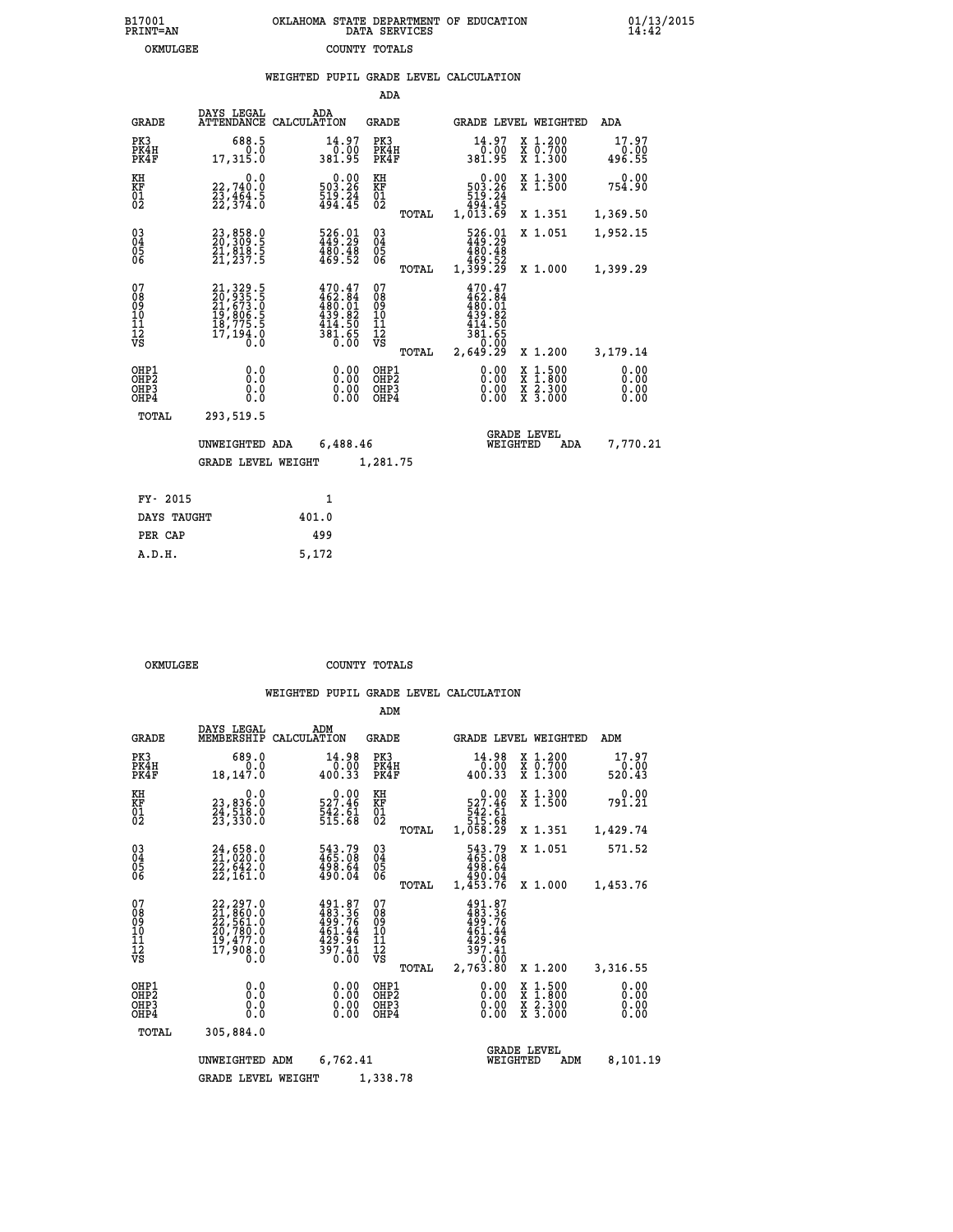| OKLAHOMA STATE DEPARTMENT OF EDUCATION<br>DATA SERVICES |  |  |
|---------------------------------------------------------|--|--|
| C003 OSAGE HILLS                                        |  |  |

 **B17001 OKLAHOMA STATE DEPARTMENT OF EDUCATION 01/13/2015**

|                                                                    |                                                                                            |      |                                                                    |                                          |       | WEIGHTED PUPIL GRADE LEVEL CALCULATION                                                                                                                                                                                                                                         |                                                                                          |                                  |
|--------------------------------------------------------------------|--------------------------------------------------------------------------------------------|------|--------------------------------------------------------------------|------------------------------------------|-------|--------------------------------------------------------------------------------------------------------------------------------------------------------------------------------------------------------------------------------------------------------------------------------|------------------------------------------------------------------------------------------|----------------------------------|
|                                                                    |                                                                                            |      |                                                                    | <b>ADA</b>                               |       |                                                                                                                                                                                                                                                                                |                                                                                          |                                  |
| <b>GRADE</b>                                                       | DAYS LEGAL<br>ATTENDANCE CALCULATION                                                       |      | ADA                                                                | GRADE                                    |       | GRADE LEVEL WEIGHTED                                                                                                                                                                                                                                                           |                                                                                          | ADA                              |
| PK3<br>PK4H<br>PK4F                                                | 0.0<br>0.0<br>811.0                                                                        |      | 0.00<br>18.02                                                      | PK3<br>PK4H<br>PK4F                      |       | 0.00<br>ŏ:ŏŏ<br>18:02                                                                                                                                                                                                                                                          | X 1.200<br>X 0.700<br>X 1.300                                                            | 0.00<br>0.00<br>23.43            |
| KH<br>KF<br>01<br>02                                               | 0.0<br>1,124.0<br>$1,\overline{0}\,\overline{0}\,\overline{1}\,\overline{0}\,\overline{0}$ |      | 24.98<br>$\frac{2}{3}$ $\frac{2}{3}$ $\frac{3}{4}$                 | KH<br>KF<br>$\overline{01}$              |       | 0.00<br>24.98                                                                                                                                                                                                                                                                  | X 1.300<br>X 1.500                                                                       | 0.00<br>37.47                    |
|                                                                    |                                                                                            |      |                                                                    |                                          | TOTAL | $\frac{22.24}{18.24}$<br>40.48                                                                                                                                                                                                                                                 | X 1.351                                                                                  | 54.69                            |
| $\begin{smallmatrix} 03 \\[-4pt] 04 \end{smallmatrix}$<br>Ŏ5<br>06 | 772.0<br>951.0                                                                             |      | $\begin{array}{c} 17.16 \\ 16.29 \\ 21.13 \\ 13.99 \end{array}$    | $\substack{03 \\ 04}$<br>$\frac{05}{06}$ |       | 17.16<br>21.13                                                                                                                                                                                                                                                                 | X 1.051                                                                                  | 18.04                            |
|                                                                    | 629.5                                                                                      |      |                                                                    |                                          | TOTAL | $\frac{1}{51}. \frac{5}{41}$                                                                                                                                                                                                                                                   | X 1.000                                                                                  | 51.41                            |
| 07<br>08<br>09<br>11<br>11<br>12<br>VS                             | $\begin{array}{c}\n 490.0 \\  581.5 \\  0.0 \\  0.0\n \end{array}$<br>0.0<br>$\S.$         |      | $10.89$<br>$12.92$<br>$0.00$<br>$0.00$<br>$0.00$<br>$0.00$<br>0.00 | 07<br>08<br>09<br>11<br>11<br>12<br>VS   | TOTAL | 10.89<br>$\begin{smallmatrix} 12.92\ 16.00\ 0.00 \end{smallmatrix}$<br>0.00<br>0.00<br>0.00<br>23.81                                                                                                                                                                           | X 1.200                                                                                  | 28.57                            |
| OHP1<br>OHP2<br>OHP3<br>OHP4                                       | 0.0<br>0.0<br>$0.\overline{0}$                                                             |      | $\begin{smallmatrix} 0.00 \ 0.00 \ 0.00 \ 0.00 \end{smallmatrix}$  | OHP1<br>OHP2<br>OHP3<br>OHP4             |       | $\begin{smallmatrix} 0.00 & 0.00 & 0.00 & 0.00 & 0.00 & 0.00 & 0.00 & 0.00 & 0.00 & 0.00 & 0.00 & 0.00 & 0.00 & 0.00 & 0.00 & 0.00 & 0.00 & 0.00 & 0.00 & 0.00 & 0.00 & 0.00 & 0.00 & 0.00 & 0.00 & 0.00 & 0.00 & 0.00 & 0.00 & 0.00 & 0.00 & 0.00 & 0.00 & 0.00 & 0.00 & 0.0$ | $\begin{smallmatrix} x & 1.500 \\ x & 1.800 \\ x & 2.300 \\ x & 3.000 \end{smallmatrix}$ | 0.00<br>0.00<br>$0.00$<br>$0.00$ |
| TOTAL                                                              | 7,914.0                                                                                    |      |                                                                    |                                          |       |                                                                                                                                                                                                                                                                                |                                                                                          |                                  |
|                                                                    | UNWEIGHTED ADA                                                                             |      | 175.86                                                             |                                          |       | <b>GRADE LEVEL</b><br>WEIGHTED                                                                                                                                                                                                                                                 | ADA                                                                                      | 213.61                           |
|                                                                    | <b>GRADE LEVEL WEIGHT</b>                                                                  |      |                                                                    |                                          | 37.75 |                                                                                                                                                                                                                                                                                |                                                                                          |                                  |
| FY- 2015                                                           |                                                                                            |      | $\mathbf{1}$                                                       |                                          |       |                                                                                                                                                                                                                                                                                |                                                                                          |                                  |
| DAYS TAUGHT                                                        |                                                                                            | 45.0 |                                                                    |                                          |       |                                                                                                                                                                                                                                                                                |                                                                                          |                                  |
| PER CAP                                                            |                                                                                            |      | 81                                                                 |                                          |       |                                                                                                                                                                                                                                                                                |                                                                                          |                                  |

 **A.D.H. 53**

 **B17001<br>PRINT=AN<br>57 OSAGE** 

 **57 OSAGE C003 OSAGE HILLS**

|                                                    |                                                             |                    |                                                                                                        |                                      |       | WEIGHTED PUPIL GRADE LEVEL CALCULATION                                                      |                                |                                          |                       |  |
|----------------------------------------------------|-------------------------------------------------------------|--------------------|--------------------------------------------------------------------------------------------------------|--------------------------------------|-------|---------------------------------------------------------------------------------------------|--------------------------------|------------------------------------------|-----------------------|--|
|                                                    |                                                             |                    |                                                                                                        | ADM                                  |       |                                                                                             |                                |                                          |                       |  |
| <b>GRADE</b>                                       | DAYS LEGAL<br>MEMBERSHIP                                    | ADM<br>CALCULATION |                                                                                                        | <b>GRADE</b>                         |       | GRADE LEVEL WEIGHTED                                                                        |                                |                                          | ADM                   |  |
| PK3<br>PK4H<br>PK4F                                | 0.0<br>ة:ة<br>875.0                                         |                    | 0.00<br>19.44                                                                                          | PK3<br>PK4H<br>PK4F                  |       | $\begin{smallmatrix} 0.00\\ 0.00\\ 19.44 \end{smallmatrix}$                                 | X 1.200<br>X 0.700<br>X 1.300  |                                          | 0.00<br>0.00<br>25.27 |  |
| KH<br>KF<br>01<br>02                               | 0.0<br>1,168:0<br>1,065:0<br>855:0                          |                    | $\begin{smallmatrix} 0.00\\ 25.96\\ 23.67\\ 19.00 \end{smallmatrix}$                                   | KH<br>KF<br>01<br>02                 |       | $25.96$<br>$23.67$<br>$19.00$<br>$42.67$                                                    |                                | X 1.300<br>X 1.500                       | 0.00<br>38.94         |  |
| $\begin{matrix} 03 \\ 04 \\ 05 \\ 06 \end{matrix}$ | 824.0<br>782.0<br>977.0<br>675.0                            |                    | $\begin{array}{c} 18 \cdot 31 \\ 17 \cdot 38 \\ 21 \cdot 71 \\ 15 \cdot 00 \end{array}$                | 03<br>04<br>05<br>06                 | TOTAL | $18.31$<br>$17.38$<br>$21.71$<br>$15.00$<br>$54.09$                                         | X 1.351<br>X 1.051             |                                          | 57.65<br>19.24        |  |
|                                                    |                                                             |                    |                                                                                                        |                                      | TOTAL |                                                                                             | X 1.000                        |                                          | 54.09                 |  |
| 07<br>0890112<br>1112<br>VS                        | $504.0$<br>$624.0$<br>$0.0$<br>$0.0$<br>$0.0$<br>$\S.$ $\S$ |                    | $11.20\n13.87\n0.00\n0.00\n0.00$<br>$\begin{smallmatrix} 0.00 & 0.00 \\ 0.00 & 0.00 \end{smallmatrix}$ | 07<br>08901112<br>1112<br>VS         |       | 11.20<br>$\begin{smallmatrix} 11.67 \ 13.87 \ 0.00 \ 0.00 \ 0.00 \end{smallmatrix}$<br>0.00 |                                |                                          |                       |  |
| OHP1                                               |                                                             |                    |                                                                                                        | OHP1                                 | TOTAL | 25.07                                                                                       | X 1.200                        |                                          | 30.08<br>0.00         |  |
| OHP <sub>2</sub><br>OH <sub>P3</sub><br>OHP4       | 0.0<br>0.000                                                |                    | $0.00$<br>$0.00$<br>0.00                                                                               | OHP <sub>2</sub><br>OHP <sub>3</sub> |       | 0.00<br>0.00<br>0.00                                                                        |                                | X 1:500<br>X 1:800<br>X 2:300<br>X 3:000 | Ō. ŌŌ<br>0.00<br>0.00 |  |
| TOTAL                                              | 8,349.0                                                     |                    |                                                                                                        |                                      |       |                                                                                             |                                |                                          |                       |  |
|                                                    | UNWEIGHTED ADM                                              |                    | 185.54                                                                                                 |                                      |       |                                                                                             | <b>GRADE LEVEL</b><br>WEIGHTED | ADM                                      | 225.27                |  |
|                                                    | <b>GRADE LEVEL WEIGHT</b>                                   |                    |                                                                                                        | 39.73                                |       |                                                                                             |                                |                                          |                       |  |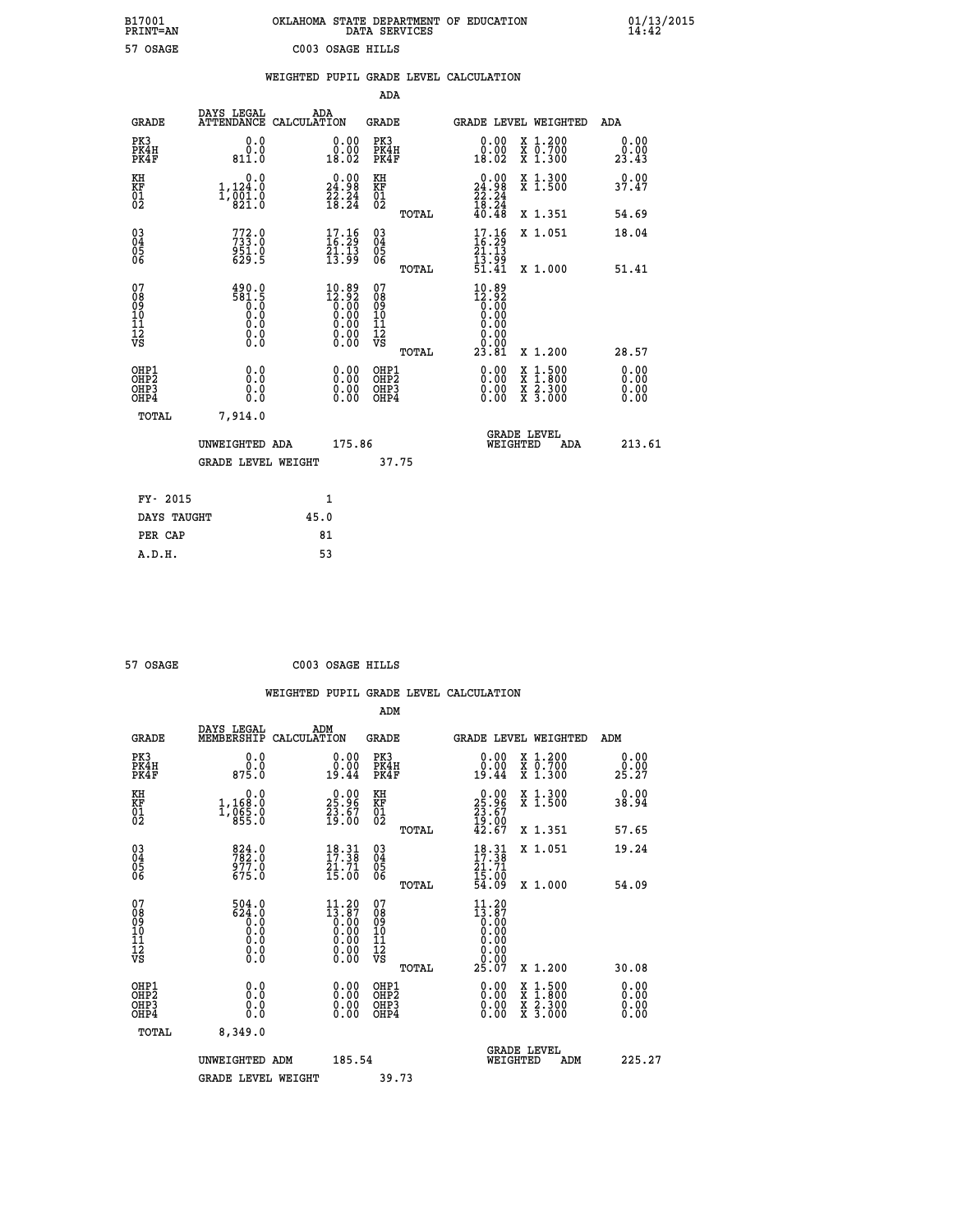| B17001<br>PRINT=AN                                   |                                              | OKLAHOMA STATE DEPARTMENT OF EDUCATION                                                        | DATA SERVICES                                      |                                                                                         |                                                                                                  | $01/13/2015$<br>14:42        |  |
|------------------------------------------------------|----------------------------------------------|-----------------------------------------------------------------------------------------------|----------------------------------------------------|-----------------------------------------------------------------------------------------|--------------------------------------------------------------------------------------------------|------------------------------|--|
| 57 OSAGE                                             |                                              | C007 BOWRING                                                                                  |                                                    |                                                                                         |                                                                                                  |                              |  |
|                                                      |                                              | WEIGHTED PUPIL GRADE LEVEL CALCULATION                                                        |                                                    |                                                                                         |                                                                                                  |                              |  |
|                                                      |                                              |                                                                                               | ADA                                                |                                                                                         |                                                                                                  |                              |  |
| <b>GRADE</b>                                         | DAYS LEGAL                                   | ADA<br>ATTENDANCE CALCULATION                                                                 | GRADE                                              | GRADE LEVEL WEIGHTED                                                                    |                                                                                                  | ADA                          |  |
| PK3<br>PK4H<br>PK4F                                  | 0.0<br>0.0<br>238.0                          | $\substack{0.00\\0.00\\5.80}$                                                                 | PK3<br>PK4H<br>PK4F                                | $\begin{smallmatrix} 0.00\\ 0.00\\ 5.80 \end{smallmatrix}$                              | X 1.200<br>X 0.700<br>X 1.300                                                                    | 0.00<br>0.00<br>7.54         |  |
| KH<br>KF<br>01<br>02                                 | 0.0<br>213.0<br>$\frac{430.0}{318.0}$        | $\begin{smallmatrix} 0.00\\ 5.20\\ 10.49\\ 7.76 \end{smallmatrix}$                            | KH<br>KF<br>$^{01}_{02}$                           | $0.00$<br>5.20<br>$10.49$<br>7.76                                                       | X 1.300<br>X 1.500                                                                               | 0.00<br>7.80                 |  |
|                                                      |                                              |                                                                                               | TOTAL                                              | 18.25                                                                                   | X 1.351                                                                                          | 24.66                        |  |
| $\begin{matrix} 03 \\ 04 \\ 05 \\ 06 \end{matrix}$   | 218.0<br>365.0<br>321.0<br>274.5             | $\begin{smallmatrix} 5.32\ 8.90\ 7.83\ 6.70 \end{smallmatrix}$                                | $\begin{matrix} 03 \\ 04 \\ 05 \\ 06 \end{matrix}$ | $\frac{5.32}{8.90}$                                                                     | X 1.051                                                                                          | 5.59                         |  |
|                                                      |                                              |                                                                                               | TOTAL                                              | $2\overline{3}\cdot 7\overline{0}$<br>23.43                                             | X 1.000                                                                                          | 23.43                        |  |
| 0789011128                                           | 281.5<br>313.0<br>0.0<br>0.0<br>0.0<br>0.000 | $\begin{smallmatrix} 6.87\ 7.63\ 0.00\ 0.00\ 0.00\ 0.00\ 0.00\ 0.00\ 0.00\ \end{smallmatrix}$ | 07<br>08<br>09<br>10<br>11<br>12<br>VS<br>TOTAL    | 6.87<br>$7.\overline{63}$<br>$0.\overline{00}$<br>0.00<br>0.00<br>0.00<br>0.00<br>14.50 | X 1.200                                                                                          | 17.40                        |  |
| OHP1<br>OHP <sub>2</sub><br>OH <sub>P3</sub><br>OHP4 | 0.0<br>Ŏ.Ŏ<br>0.0<br>0.0                     | 0.00<br>0.00<br>0.00                                                                          | OHP1<br>OH <sub>P</sub> 2<br>OHP3<br>OHP4          | 0.00<br>0.00<br>0.00                                                                    | $\begin{smallmatrix} x & 1 & 500 \\ x & 1 & 800 \\ x & 2 & 300 \\ x & 3 & 000 \end{smallmatrix}$ | 0.00<br>0.00<br>0.00<br>0.00 |  |
| TOTAL                                                | 2,972.0                                      |                                                                                               |                                                    |                                                                                         |                                                                                                  |                              |  |
|                                                      | UNWEIGHTED ADA<br>GRADE LEVEL WEIGHT         | 72.50                                                                                         | 13.92                                              | <b>GRADE LEVEL</b><br>WEIGHTED                                                          | ADA                                                                                              | 86.42                        |  |
|                                                      |                                              |                                                                                               |                                                    |                                                                                         |                                                                                                  |                              |  |
| FY- 2015                                             |                                              | 1                                                                                             |                                                    |                                                                                         |                                                                                                  |                              |  |
| DAYS TAUGHT                                          |                                              | 41.0                                                                                          |                                                    |                                                                                         |                                                                                                  |                              |  |
| PER CAP                                              |                                              | 167                                                                                           |                                                    |                                                                                         |                                                                                                  |                              |  |

| 57 OSAGE | C007 BOWRING |
|----------|--------------|
|          |              |

 **WEIGHTED PUPIL GRADE LEVEL CALCULATION ADM DAYS LEGAL ADM**<br>GRADE MEMBERSHIP CALCULATION GRADE **GRADE MEMBERSHIP CALCULATION GRADE GRADE LEVEL WEIGHTED ADM**<br> **PK3 DRAH O.00 DRAH O.00 DRAH O.00 DRAH O.00 DRAH O.00 DRAH O.00 O.00 DRAH O.00 O.00 CO O.00 O.00 CO O.00 CO CO PK3 0.0 0.00 PK3 0.00 X 1.200 0.00 PK4H 0.0 0.00 PK4H 0.00 X 0.700 0.00 PK4F 241.0 5.88 PK4F 5.88 X 1.300 7.64 KH 0.0 0.00 KH 0.00 X 1.300 0.00 KF 215.0 5.24 KF 5.24 X 1.500 7.86 01 441.0 10.76 01 10.76 02 323.0 7.88 02 7.88 TOTAL 18.64 X 1.351 25.18 03 219.0 5.34 03 5.34 X 1.051 5.61 04 369.0 9.00 04 9.00 05 328.0 8.00 05 8.00 06 287.0 7.00 06 7.00 TOTAL 24.00 X 1.000 24.00 07 287.0 7.00 07 7.00 08 338.0 8.24 08 8.24 03 0.00 0.00 0.000 0.000 10 0.0 0.00 10 0.00 11 0.0 0.00 11 0.00 12 0.0 0.00 12 0.00 VS 0.0 0.00 VS 0.00 TOTAL 15.24 X 1.200 18.29 OHP1 0.0 0.00 OHP1 0.00 X 1.500 0.00 OHP2 0.0 0.00 OHP2 0.00 X 1.800 0.00 OHP3 0.0 0.00 OHP3 0.00 X 2.300 0.00 OHP4 0.0 0.00 OHP4 0.00 X 3.000 0.00 TOTAL 3,048.0 GRADE LEVEL UNWEIGHTED ADM 74.34 WEIGHTED ADM 88.58** GRADE LEVEL WEIGHT 14.24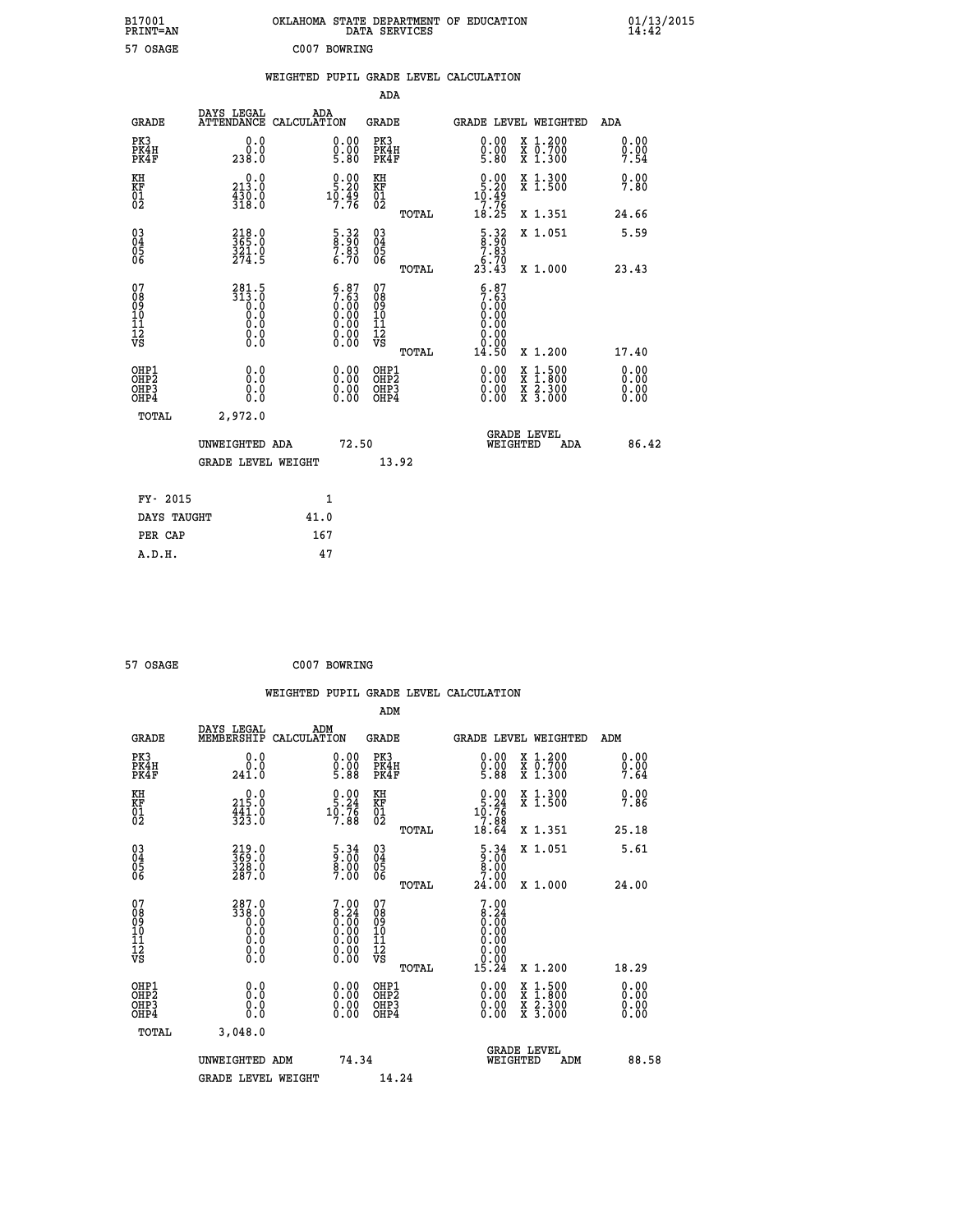| 57 OSAGE<br>C035 AVANT<br>WEIGHTED PUPIL GRADE LEVEL CALCULATION<br>ADA<br>DAYS LEGAL<br>ADA<br><b>GRADE</b><br>ATTENDANCE CALCULATION<br>GRADE<br><b>GRADE LEVEL WEIGHTED</b><br>ADA<br>PK3<br>0.00<br>PK3<br>$\begin{smallmatrix} 0.00 \\ 0.00 \\ 2.73 \end{smallmatrix}$<br>X 1.200<br>X 0.700<br>X 1.300<br>0.0<br>0.00<br>$\frac{0.00}{2.73}$<br>PK4H<br>0.0<br>PK4H<br>0.00<br>PK4F<br>101.0<br>PK4F<br>3.55<br>KH<br>0.00<br>X 1.300<br>X 1.500<br>0.0<br>$\begin{smallmatrix} 0.00\\ 12.05\\ 4.89\\ 5.86 \end{smallmatrix}$<br>KH<br>0.00<br>446.0<br>12.05<br>KF<br>KF<br>18.08<br>$\frac{4.89}{5.86}$<br>$^{01}_{02}$<br>$^{01}_{02}$<br>$\frac{181.0}{217.0}$<br>10.75<br>X 1.351<br>14.52<br>TOTAL<br>$\begin{matrix} 03 \\ 04 \\ 05 \\ 06 \end{matrix}$<br>380.0<br>268.5<br>340.5<br>$\begin{smallmatrix} 10.27\\7.26\\9.20\\6.97 \end{smallmatrix}$<br>10.27<br>03<br>04<br>05<br>06<br>X 1.051<br>10.79<br>7.26<br>$\frac{9.20}{6.97}$<br>258.0<br>TOTAL<br>23.43<br>X 1,000<br>23.43<br>07<br>368.5<br>333.0<br>0.0<br>$\begin{smallmatrix} 9.96\ 9.00\ 0.00\ 0.00\ 0.00\ 0.00\ 0.00\ 0.00\ 0.00\ \end{smallmatrix}$<br>9.96<br>07<br>08<br>09<br>10<br>11<br>12<br>VS<br>08<br>09<br>10<br>11<br>12<br>VS<br>0.00<br>0.00<br>0.0<br>0.00<br>0.0<br>0.00<br>0.00<br>0.0<br>Ŏ.Ō<br>0.00<br>TOTAL<br>18.96<br>X 1.200<br>22.75<br>OHP1<br>0.00<br>0.00<br>$\begin{array}{l} x\,+\,500\\ x\,+\,300\\ x\,+\,2\\ x\,+\,3000 \end{array}$<br>0.00<br>0.0<br>OHP1<br>OHP <sub>2</sub><br>Ō.Ō<br>OHP <sub>2</sub><br>0.00<br>0.00<br>OHP3<br>0.0<br>OHP3<br>0.00<br>0.00<br>0.00<br>0.00<br>OHP4<br>0.0<br>OHP4<br>0.00<br>TOTAL<br>2,893.5<br><b>GRADE LEVEL</b><br>93.12<br>UNWEIGHTED ADA<br>78.19<br>WEIGHTED<br>ADA<br><b>GRADE LEVEL WEIGHT</b><br>14.93<br>FY- 2015<br>1<br>DAYS TAUGHT<br>37.0<br>PER CAP<br>141 | B17001<br><b>PRINT=AN</b> | OKLAHOMA STATE DEPARTMENT OF EDUCATION | DATA SERVICES |  | 01/13/2015<br>14:42 |  |
|-----------------------------------------------------------------------------------------------------------------------------------------------------------------------------------------------------------------------------------------------------------------------------------------------------------------------------------------------------------------------------------------------------------------------------------------------------------------------------------------------------------------------------------------------------------------------------------------------------------------------------------------------------------------------------------------------------------------------------------------------------------------------------------------------------------------------------------------------------------------------------------------------------------------------------------------------------------------------------------------------------------------------------------------------------------------------------------------------------------------------------------------------------------------------------------------------------------------------------------------------------------------------------------------------------------------------------------------------------------------------------------------------------------------------------------------------------------------------------------------------------------------------------------------------------------------------------------------------------------------------------------------------------------------------------------------------------------------------------------------------------------------------------------------------------------------------------------|---------------------------|----------------------------------------|---------------|--|---------------------|--|
|                                                                                                                                                                                                                                                                                                                                                                                                                                                                                                                                                                                                                                                                                                                                                                                                                                                                                                                                                                                                                                                                                                                                                                                                                                                                                                                                                                                                                                                                                                                                                                                                                                                                                                                                                                                                                                   |                           |                                        |               |  |                     |  |
|                                                                                                                                                                                                                                                                                                                                                                                                                                                                                                                                                                                                                                                                                                                                                                                                                                                                                                                                                                                                                                                                                                                                                                                                                                                                                                                                                                                                                                                                                                                                                                                                                                                                                                                                                                                                                                   |                           |                                        |               |  |                     |  |
|                                                                                                                                                                                                                                                                                                                                                                                                                                                                                                                                                                                                                                                                                                                                                                                                                                                                                                                                                                                                                                                                                                                                                                                                                                                                                                                                                                                                                                                                                                                                                                                                                                                                                                                                                                                                                                   |                           |                                        |               |  |                     |  |
|                                                                                                                                                                                                                                                                                                                                                                                                                                                                                                                                                                                                                                                                                                                                                                                                                                                                                                                                                                                                                                                                                                                                                                                                                                                                                                                                                                                                                                                                                                                                                                                                                                                                                                                                                                                                                                   |                           |                                        |               |  |                     |  |
|                                                                                                                                                                                                                                                                                                                                                                                                                                                                                                                                                                                                                                                                                                                                                                                                                                                                                                                                                                                                                                                                                                                                                                                                                                                                                                                                                                                                                                                                                                                                                                                                                                                                                                                                                                                                                                   |                           |                                        |               |  |                     |  |
|                                                                                                                                                                                                                                                                                                                                                                                                                                                                                                                                                                                                                                                                                                                                                                                                                                                                                                                                                                                                                                                                                                                                                                                                                                                                                                                                                                                                                                                                                                                                                                                                                                                                                                                                                                                                                                   |                           |                                        |               |  |                     |  |
|                                                                                                                                                                                                                                                                                                                                                                                                                                                                                                                                                                                                                                                                                                                                                                                                                                                                                                                                                                                                                                                                                                                                                                                                                                                                                                                                                                                                                                                                                                                                                                                                                                                                                                                                                                                                                                   |                           |                                        |               |  |                     |  |
|                                                                                                                                                                                                                                                                                                                                                                                                                                                                                                                                                                                                                                                                                                                                                                                                                                                                                                                                                                                                                                                                                                                                                                                                                                                                                                                                                                                                                                                                                                                                                                                                                                                                                                                                                                                                                                   |                           |                                        |               |  |                     |  |
|                                                                                                                                                                                                                                                                                                                                                                                                                                                                                                                                                                                                                                                                                                                                                                                                                                                                                                                                                                                                                                                                                                                                                                                                                                                                                                                                                                                                                                                                                                                                                                                                                                                                                                                                                                                                                                   |                           |                                        |               |  |                     |  |
|                                                                                                                                                                                                                                                                                                                                                                                                                                                                                                                                                                                                                                                                                                                                                                                                                                                                                                                                                                                                                                                                                                                                                                                                                                                                                                                                                                                                                                                                                                                                                                                                                                                                                                                                                                                                                                   |                           |                                        |               |  |                     |  |
|                                                                                                                                                                                                                                                                                                                                                                                                                                                                                                                                                                                                                                                                                                                                                                                                                                                                                                                                                                                                                                                                                                                                                                                                                                                                                                                                                                                                                                                                                                                                                                                                                                                                                                                                                                                                                                   |                           |                                        |               |  |                     |  |
|                                                                                                                                                                                                                                                                                                                                                                                                                                                                                                                                                                                                                                                                                                                                                                                                                                                                                                                                                                                                                                                                                                                                                                                                                                                                                                                                                                                                                                                                                                                                                                                                                                                                                                                                                                                                                                   |                           |                                        |               |  |                     |  |
|                                                                                                                                                                                                                                                                                                                                                                                                                                                                                                                                                                                                                                                                                                                                                                                                                                                                                                                                                                                                                                                                                                                                                                                                                                                                                                                                                                                                                                                                                                                                                                                                                                                                                                                                                                                                                                   |                           |                                        |               |  |                     |  |
|                                                                                                                                                                                                                                                                                                                                                                                                                                                                                                                                                                                                                                                                                                                                                                                                                                                                                                                                                                                                                                                                                                                                                                                                                                                                                                                                                                                                                                                                                                                                                                                                                                                                                                                                                                                                                                   |                           |                                        |               |  |                     |  |
|                                                                                                                                                                                                                                                                                                                                                                                                                                                                                                                                                                                                                                                                                                                                                                                                                                                                                                                                                                                                                                                                                                                                                                                                                                                                                                                                                                                                                                                                                                                                                                                                                                                                                                                                                                                                                                   |                           |                                        |               |  |                     |  |
|                                                                                                                                                                                                                                                                                                                                                                                                                                                                                                                                                                                                                                                                                                                                                                                                                                                                                                                                                                                                                                                                                                                                                                                                                                                                                                                                                                                                                                                                                                                                                                                                                                                                                                                                                                                                                                   |                           |                                        |               |  |                     |  |

```
 57 OSAGE C035 AVANT
```

|                                                      |                                                                                            |                                                                                | WEIGHTED PUPIL GRADE LEVEL CALCULATION       |                                                                                                                     |                              |
|------------------------------------------------------|--------------------------------------------------------------------------------------------|--------------------------------------------------------------------------------|----------------------------------------------|---------------------------------------------------------------------------------------------------------------------|------------------------------|
|                                                      |                                                                                            |                                                                                | ADM                                          |                                                                                                                     |                              |
| <b>GRADE</b>                                         | DAYS LEGAL<br>MEMBERSHIP<br>CALCULATION                                                    | ADM                                                                            | <b>GRADE</b>                                 | GRADE LEVEL WEIGHTED                                                                                                | ADM                          |
| PK3<br>PK4H<br>PK4F                                  | 0.0<br>0.0<br>101.0                                                                        | $\begin{smallmatrix} 0.00\\ 0.00\\ 2.73 \end{smallmatrix}$                     | PK3<br>PK4H<br>PK4F                          | $\begin{smallmatrix} 0.00\\ 0.00\\ 2.73 \end{smallmatrix}$<br>X 1.200<br>X 0.700<br>X 1.300                         | 0.00<br>0.00<br>3.55         |
| KH<br>KF<br>01<br>02                                 | 0.0<br>460.0<br>$\frac{181.0}{224.0}$                                                      | $\begin{array}{r} 0.00 \\[-4pt] 12.43 \\[-4pt] 4.89 \\[-4pt] 6.05 \end{array}$ | KH<br>KF<br>01<br>02                         | $\begin{array}{r} 0.00 \\[-4pt] 12.43 \\[-4pt] 4.89 \\[-4pt] 6.05 \\[-4pt] 10.94 \end{array}$<br>X 1.300<br>X 1.500 | 0.00<br>18.65                |
|                                                      |                                                                                            |                                                                                | TOTAL                                        | X 1.351                                                                                                             | 14.78                        |
| $\begin{matrix} 03 \\ 04 \\ 05 \\ 06 \end{matrix}$   | 384.0<br>282.0<br>347.0<br>264.0                                                           | $\begin{array}{r} 10.38 \\ 7.62 \\ 9.38 \\ 7.14 \end{array}$                   | 03<br>04<br>05<br>06                         | $10.38$<br>$7.62$<br>$9.38$<br>$7.14$<br>X 1.051                                                                    | 10.91                        |
|                                                      |                                                                                            |                                                                                | TOTAL                                        | 24.14<br>X 1.000                                                                                                    | 24.14                        |
| 07<br>08<br>09<br>101<br>11<br>12<br>VS              | 403.0<br>3ĕ <u>ŏ</u> .ŏ<br>0.0<br>$\begin{smallmatrix} 0.10 \ 0.0 \ 0.0 \end{smallmatrix}$ | $^{10.89}_{9.97}$                                                              | 07<br>08<br>09<br>01<br>11<br>11<br>12<br>VS | 10.89<br>$\frac{5}{9}$ . $\frac{5}{9}$<br>0.00<br>0.00<br>0.00                                                      |                              |
|                                                      |                                                                                            |                                                                                | TOTAL                                        | 20.86<br>X 1.200                                                                                                    | 25.03                        |
| OHP1<br>OHP2<br>OH <sub>P3</sub><br>OH <sub>P4</sub> | 0.0<br>0.000                                                                               | 0.00<br>$\begin{smallmatrix} 0.00 \ 0.00 \end{smallmatrix}$                    | OHP1<br>OHP2<br>OHP3<br>OHP4                 | $0.00$<br>$0.00$<br>$1.500$<br>$1.800$<br>X<br>X<br>$\frac{x}{x}$ $\frac{5:300}{3:000}$<br>0.00                     | 0.00<br>0.00<br>0.00<br>0.00 |
| TOTAL                                                | 3.015.0                                                                                    |                                                                                |                                              |                                                                                                                     |                              |
|                                                      | UNWEIGHTED<br>ADM                                                                          | 81.48                                                                          |                                              | <b>GRADE LEVEL</b><br>WEIGHTED<br>ADM                                                                               | 97.06                        |
|                                                      | <b>GRADE LEVEL WEIGHT</b>                                                                  |                                                                                | 15.58                                        |                                                                                                                     |                              |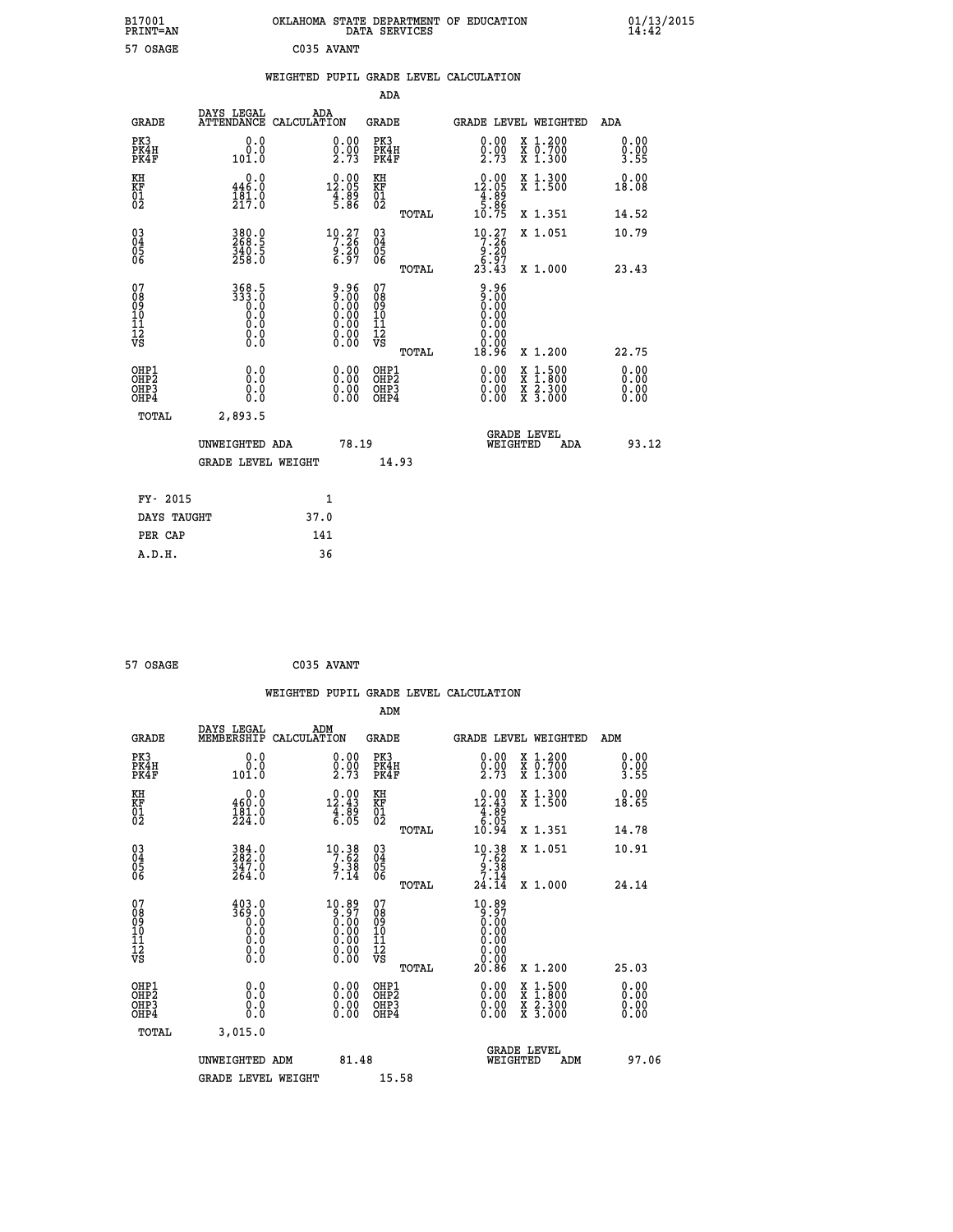| B17001<br>PRINT=AN           |                                                                            | OKLAHOMA STATE DEPARTMENT OF EDUCATION                                                        | DATA SERVICES                                               |                                            |                                                                                                                                                      | $01/13/2015$<br>14:42                |  |
|------------------------------|----------------------------------------------------------------------------|-----------------------------------------------------------------------------------------------|-------------------------------------------------------------|--------------------------------------------|------------------------------------------------------------------------------------------------------------------------------------------------------|--------------------------------------|--|
| 57 OSAGE                     |                                                                            | C052 ANDERSON                                                                                 |                                                             |                                            |                                                                                                                                                      |                                      |  |
|                              |                                                                            | WEIGHTED PUPIL GRADE LEVEL CALCULATION                                                        |                                                             |                                            |                                                                                                                                                      |                                      |  |
|                              |                                                                            |                                                                                               | ADA                                                         |                                            |                                                                                                                                                      |                                      |  |
| <b>GRADE</b>                 | DAYS LEGAL                                                                 | ADA<br>ATTENDANCE CALCULATION                                                                 | GRADE                                                       |                                            | GRADE LEVEL WEIGHTED                                                                                                                                 | ADA                                  |  |
| PK3<br>PK4H<br>PK4F          | 0.0<br>0.0<br>1,024.5                                                      | 0.00<br>0.00<br>24.39                                                                         | PK3<br>PK4H<br>PK4F                                         | 0.00<br>0.00<br>24.39                      | X 1.200<br>X 0.700<br>X 1.300                                                                                                                        | 0.00<br>0.00<br>31.71                |  |
| KH<br>ΚF<br>$\frac{01}{02}$  | 0.0<br>1,601.5<br>$\frac{1}{3}, \frac{0}{3}, \frac{1}{3}$                  | $0.00$<br>38.13<br>$\frac{54}{33}. \frac{50}{18}$                                             | KH<br>KF<br>01<br>02                                        | 38.13<br>$\frac{54}{33}$ : $\frac{50}{38}$ | X 1.300<br>X 1.500                                                                                                                                   | 0.00<br>57.20                        |  |
|                              |                                                                            |                                                                                               | TOTAL                                                       | 58.08                                      | X 1.351                                                                                                                                              | 78.47                                |  |
| 03<br>04<br>05<br>06         | $\frac{1}{1}, \frac{676}{347}.5$<br>$\frac{1}{250}.5$<br>$\frac{1}{534}.0$ | 39.90<br>32.08<br>29.77<br>36.52                                                              | $\begin{matrix} 03 \\ 04 \\ 05 \\ 06 \end{matrix}$<br>TOTAL | 39.90<br>32.08<br>29.77<br>36.52<br>38.37  | X 1.051<br>X 1.000                                                                                                                                   | 41.93<br>98.37                       |  |
| 078901112<br>00901112<br>VS  | 0.0<br>0.0<br>0.0<br>0.0<br>$\S.$ $\S$                                     | $\begin{smallmatrix} 0.00\ 0.00\ 0.00\ 0.00\ 0.00\ 0.00\ 0.00\ 0.00\ 0.00\ \end{smallmatrix}$ | 07<br>08<br>09<br>10<br>$\frac{11}{12}$<br>$\frac{12}{18}$  | 0.00<br>0.00<br>0.00<br>0.00<br>0.0000     |                                                                                                                                                      |                                      |  |
| OHP1<br>OHP2<br>OHP3<br>OHP4 | 0.0<br>0.0<br>0.0<br>0.0                                                   | 0.00<br>$\begin{smallmatrix} 0.00 \ 0.00 \end{smallmatrix}$                                   | TOTAL<br>OHP1<br>OH <sub>P</sub> 2<br>OHP3<br>OHP4          | 0.00<br>0.00<br>0.00<br>0.00               | X 1.200<br>$\begin{smallmatrix} \mathtt{X} & 1\cdot500\\ \mathtt{X} & 1\cdot800\\ \mathtt{X} & 2\cdot300\\ \mathtt{X} & 3\cdot000 \end{smallmatrix}$ | 0.00<br>0.00<br>0.00<br>0.00<br>0.00 |  |
| TOTAL                        | 10,873.5                                                                   |                                                                                               |                                                             |                                            |                                                                                                                                                      |                                      |  |
|                              | UNWEIGHTED ADA<br><b>GRADE LEVEL WEIGHT</b>                                | 258.87                                                                                        | 48.81                                                       | WEIGHTED                                   | <b>GRADE LEVEL</b><br>ADA                                                                                                                            | 307.68                               |  |
| FY- 2015                     |                                                                            | 1                                                                                             |                                                             |                                            |                                                                                                                                                      |                                      |  |
| DAYS TAUGHT                  |                                                                            | 42.0                                                                                          |                                                             |                                            |                                                                                                                                                      |                                      |  |
| PER CAP                      |                                                                            | 42                                                                                            |                                                             |                                            |                                                                                                                                                      |                                      |  |

| 57 OSAGE | C052 ANDERSON |
|----------|---------------|

 **WEIGHTED PUPIL GRADE LEVEL CALCULATION ADM DAYS LEGAL ADM GRADE MEMBERSHIP CALCULATION GRADE GRADE LEVEL WEIGHTED ADM PK3 0.0 0.00 PK3 0.00 X 1.200 0.00 PK4H 0.0 0.00 PK4H 0.00 X 0.700 0.00 PK4F 1,068.0 25.43 PK4F 25.43 X 1.300 33.06 KH 0.0 0.00 KH 0.00 X 1.300 0.00 KF 1,656.0 39.43 KF 39.43 X 1.500 59.15 01 1,091.0 25.98 01 25.98 02 1,453.0 34.60 02 34.60 TOTAL 60.58 X 1.351 81.84 03 1,722.0 41.00 03 41.00 X 1.051 43.09 04 1,386.0 33.00 04 33.00 05 1,290.0 30.71 05 30.71 06 1,573.0 37.45 06 37.45 TOTAL 101.16 X 1.000 101.16 07 0.0 0.00 07 0.00 08 0.0 0.00 08 0.00 03 0.00 0.00 0.000 0.000 10 0.0 0.00 10 0.00 11 0.0 0.00 11 0.00 12 0.0 0.00 12 0.00 VS** 0.0 0.00 VS 0.00 0.00  **TOTAL 0.00 X 1.200 0.00 OHP1 0.0 0.00 OHP1 0.00 X 1.500 0.00 OHP2 0.0 0.00 OHP2 0.00 X 1.800 0.00 OHP3 0.0 0.00 OHP3 0.00 X 2.300 0.00 OHP4 0.0 0.00 OHP4 0.00 X 3.000 0.00 TOTAL 11,239.0 GRADE LEVEL UNWEIGHTED ADM 267.60 WEIGHTED ADM 318.30** GRADE LEVEL WEIGHT 50.70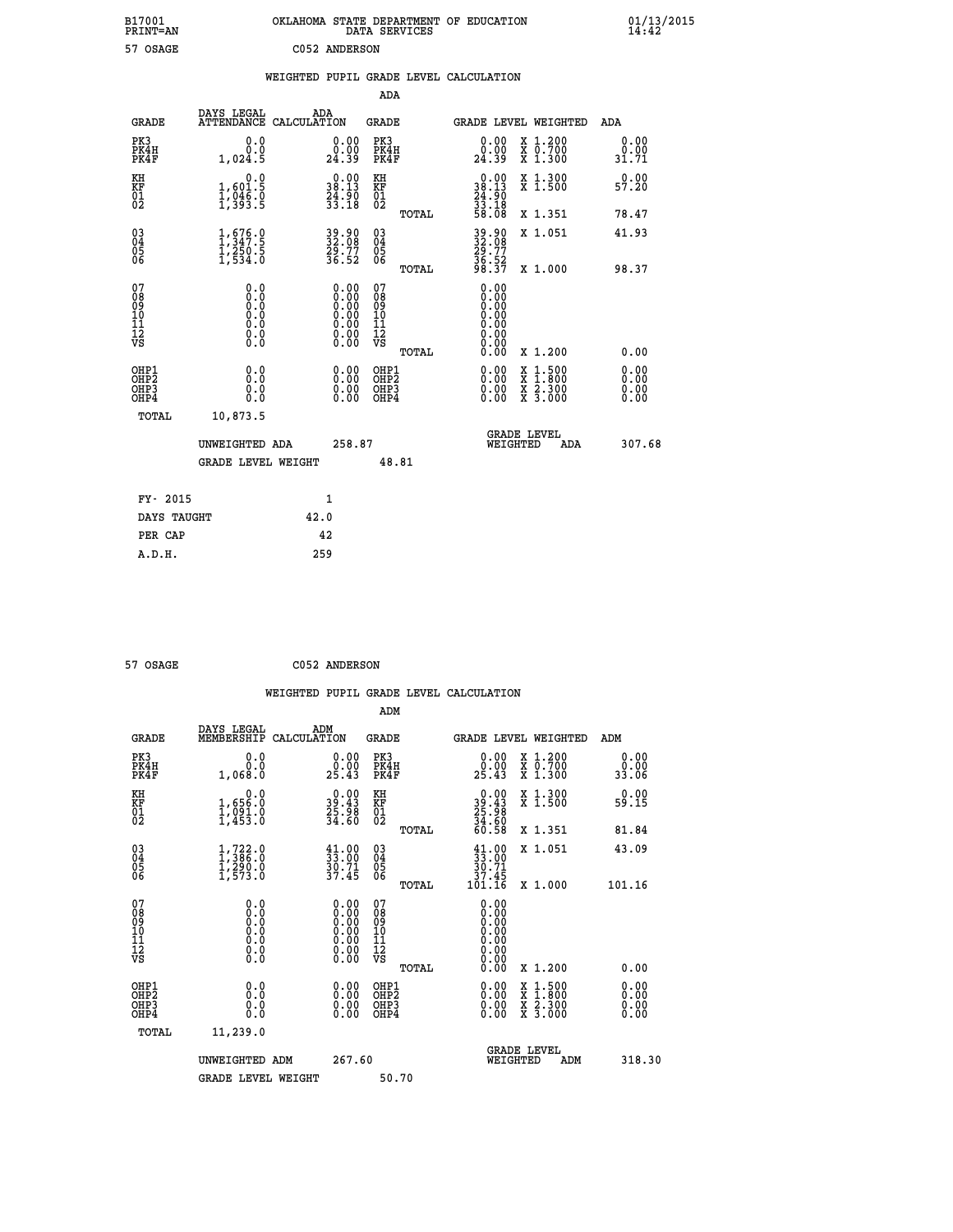| B17001<br>PRINT=AN                                   |                                                                     |                                        | OKLAHOMA STATE DEPARTMENT OF EDUCATION<br>DATA SERVICES |                                                              |                                                                                              | $01/13/2015$<br>14:42        |
|------------------------------------------------------|---------------------------------------------------------------------|----------------------------------------|---------------------------------------------------------|--------------------------------------------------------------|----------------------------------------------------------------------------------------------|------------------------------|
| 57 OSAGE                                             |                                                                     | C077 MCCORD                            |                                                         |                                                              |                                                                                              |                              |
|                                                      |                                                                     |                                        | WEIGHTED PUPIL GRADE LEVEL CALCULATION                  |                                                              |                                                                                              |                              |
|                                                      |                                                                     |                                        | ADA                                                     |                                                              |                                                                                              |                              |
| <b>GRADE</b>                                         | DAYS LEGAL<br>ATTENDANCE CALCULATION                                | ADA                                    | GRADE                                                   |                                                              | <b>GRADE LEVEL WEIGHTED</b>                                                                  | ADA                          |
| PK3<br>PK4H<br>PK4F                                  | 0.0<br>0.0<br>1,174.5                                               | 0.00<br>0:00<br>30:12                  | PK3<br>PK4H<br>PK4F                                     | $\begin{smallmatrix} 0.00\\ 0.00\\ 30.12 \end{smallmatrix}$  | X 1.200<br>X 0.700<br>X 1.300                                                                | 0.00<br>0.00<br>39.16        |
| KH<br>KF<br>$\overline{01}$                          | 1,601.0<br>$\frac{1}{2}, \frac{0}{4} \frac{0}{3} \cdot \frac{5}{0}$ | 0.00<br>$\frac{41.05}{25.83}$<br>36.74 | KH<br>KF<br>01<br>02                                    | 0.00<br>$41.05$<br>$25.83$<br>$36.74$<br>$62.57$             | X 1.300<br>X 1.500                                                                           | 0.00<br>61.58                |
|                                                      |                                                                     |                                        | TOTAL                                                   |                                                              | X 1.351                                                                                      | 84.53                        |
| $\begin{array}{c} 03 \\ 04 \\ 05 \\ 06 \end{array}$  | $\frac{1}{1}, \frac{175}{352}.\frac{0}{5}$<br>1, 263.5<br>877.0     | 30.13<br>34.68<br>32.40<br>22.49       | $\begin{matrix} 03 \\ 04 \\ 05 \\ 06 \end{matrix}$      | $30.13$<br>$34.68$<br>32.40                                  | X 1.051                                                                                      | 31.67                        |
|                                                      |                                                                     |                                        | TOTAL                                                   | 22.49<br>89.57                                               | X 1.000                                                                                      | 89.57                        |
| 07<br>08<br>09<br>11<br>11<br>12<br>VS               | 0.0<br>0.0<br>0.0<br>0.0<br>0.0<br>0.00                             | $0.00$<br>$0.00$<br>0.00<br>0.0000     | 07<br>08<br>09<br>10<br>11<br>12<br>VS<br>TOTAL         | 0.00<br>0.00<br>0.00<br>0.00<br>0.00<br>0.00<br>0.00<br>0.00 | X 1.200                                                                                      | 0.00                         |
| OHP1<br>OHP <sub>2</sub><br>OH <sub>P3</sub><br>OHP4 | 0.000<br>0.0<br>0.0                                                 | 0.00<br>0.00<br>0.00                   | OHP1<br>OH <sub>P</sub> 2<br>OHP3<br>OHP4               | 0.00<br>0.00<br>0.00                                         | $\frac{x}{x}$ $\frac{1.500}{x}$<br>$\frac{\overline{x}}{\overline{x}}$ $\frac{2.300}{3.000}$ | 0.00<br>0.00<br>0.00<br>0.00 |
| TOTAL                                                | 9,884.0                                                             |                                        |                                                         |                                                              |                                                                                              |                              |
|                                                      | UNWEIGHTED ADA                                                      | 253.44                                 |                                                         | WEIGHTED                                                     | <b>GRADE LEVEL</b><br>ADA                                                                    | 306.51                       |
|                                                      | <b>GRADE LEVEL WEIGHT</b>                                           |                                        | 53.07                                                   |                                                              |                                                                                              |                              |
| FY- 2015                                             |                                                                     | 1                                      |                                                         |                                                              |                                                                                              |                              |
| DAYS TAUGHT                                          |                                                                     | 39.0                                   |                                                         |                                                              |                                                                                              |                              |

| 57 OSAGE | C077 MCCORD |
|----------|-------------|
|          |             |

**PER CAP 40 A.D.H. 133**

 **WEIGHTED PUPIL GRADE LEVEL CALCULATION ADM DAYS LEGAL ADM GRADE MEMBERSHIP CALCULATION GRADE GRADE LEVEL WEIGHTED ADM PK3 0.0 0.00 PK3 0.00 X 1.200 0.00 PK4H 0.0 0.00 PK4H 0.00 X 0.700 0.00 PK4F 1,234.0 31.64 PK4F 31.64 X 1.300 41.13 KH 0.0 0.00 KH 0.00 X 1.300 0.00 KF 1,682.0 43.13 KF 43.13 X 1.500 64.70 01 1,063.0 27.26 01 27.26 02 1,491.0 38.23 02 38.23 TOTAL 65.49 X 1.351 88.48 03 1,205.0 30.90 03 30.90 X 1.051 32.48 04 1,404.0 36.00 04 36.00 05 1,320.0 33.85 05 33.85 06 897.0 23.00 06 23.00 TOTAL 92.85 X 1.000 92.85 07 0.0 0.00 07 0.00 08 0.0 0.00 08 0.00 03 0.00 0.00 0.000 0.000 10 0.0 0.00 10 0.00 11 0.0 0.00 11 0.00 12 0.0 0.00 12 0.00 VS** 0.0 0.00 VS 0.00 0.00  **TOTAL 0.00 X 1.200 0.00 OHP1 0.0 0.00 OHP1 0.00 X 1.500 0.00 OHP2 0.0 0.00 OHP2 0.00 X 1.800 0.00 OHP3 0.0 0.00 OHP3 0.00 X 2.300 0.00 OHP4 0.0 0.00 OHP4 0.00 X 3.000 0.00 TOTAL 10,296.0 GRADE LEVEL UNWEIGHTED ADM 264.01 WEIGHTED ADM 319.64 GRADE LEVEL WEIGHT 55.63**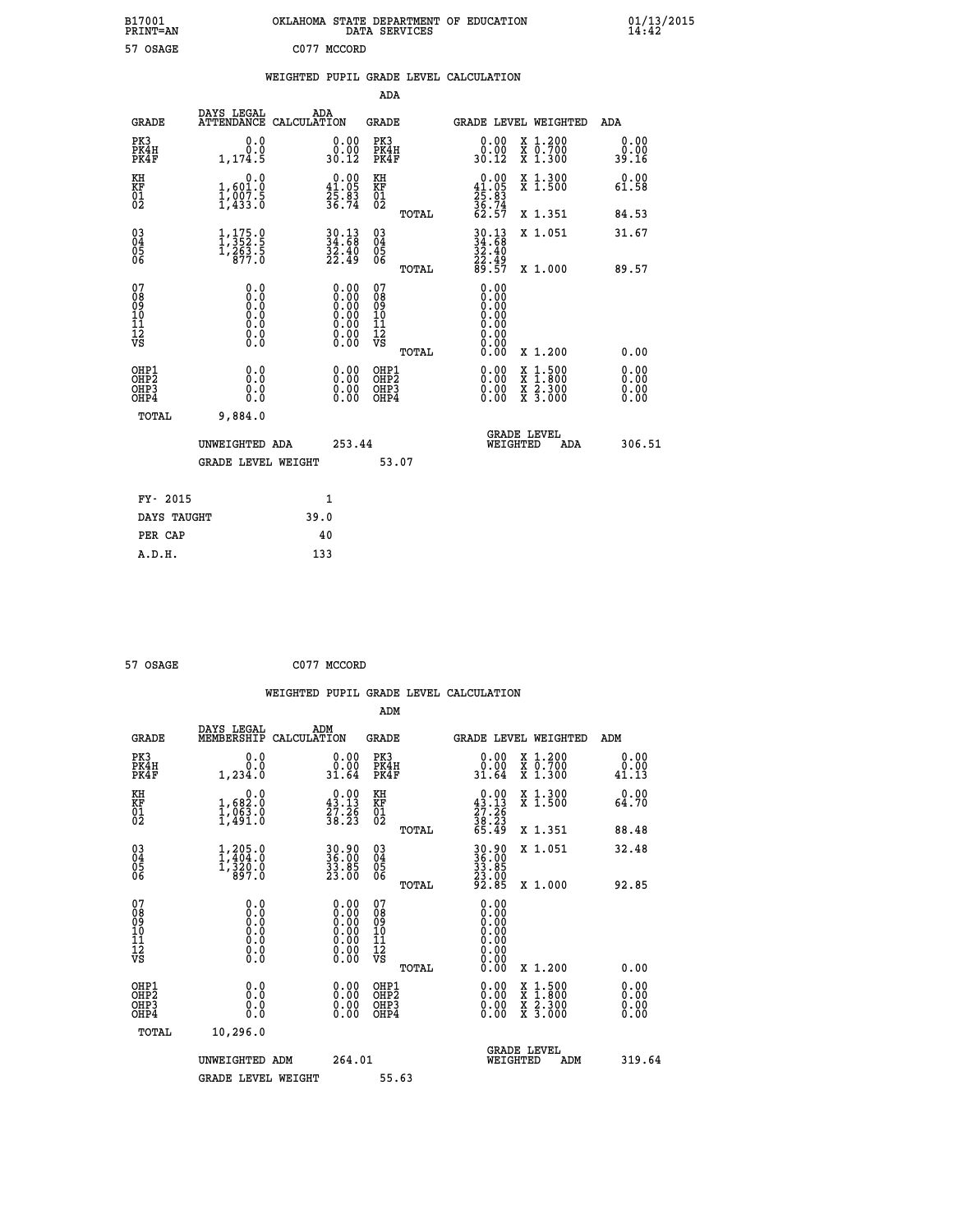| B17001<br>PRINT=AN                                 |                                                                                     | OKLAHOMA STATE DEPARTMENT OF EDUCATION                                    | DATA SERVICES                            |                                                                                   |                                                                                                                                      | $01/13/2015$<br>14:42 |  |
|----------------------------------------------------|-------------------------------------------------------------------------------------|---------------------------------------------------------------------------|------------------------------------------|-----------------------------------------------------------------------------------|--------------------------------------------------------------------------------------------------------------------------------------|-----------------------|--|
| 57 OSAGE                                           |                                                                                     | I002 PAWHUSKA                                                             |                                          |                                                                                   |                                                                                                                                      |                       |  |
|                                                    |                                                                                     | WEIGHTED PUPIL GRADE LEVEL CALCULATION                                    | ADA                                      |                                                                                   |                                                                                                                                      |                       |  |
| <b>GRADE</b>                                       | DAYS LEGAL                                                                          | ADA<br>ATTENDANCE CALCULATION                                             | GRADE                                    | <b>GRADE LEVEL WEIGHTED</b>                                                       |                                                                                                                                      | ADA                   |  |
| PK3<br>PK4H<br>PK4F                                | 0.0<br>42.0<br>808.0                                                                | 0.00<br>$1\overline{5}\cdot 24$                                           | PK3<br>PK4H<br>PK4F                      | 0.00<br>$1\overline{)}\cdot 0\overline{0}$<br>19:24                               | X 1.200<br>X 0.700<br>X 1.300                                                                                                        | 0.00<br>0.70<br>25.01 |  |
| KH<br>KF<br>01<br>02                               | 0.0<br>2,558:0<br>2,740:5<br>2,636:0                                                | $\begin{smallmatrix} 0.00\\ 60.90\\ 5.25\\ 62.76 \end{smallmatrix}$       | KH<br>KF<br>01<br>02                     | 0.00<br>$\begin{smallmatrix} 60.90 \\ 65.25 \\ 62.76 \\ 128.01 \end{smallmatrix}$ | X 1.300<br>X 1.500                                                                                                                   | 0.00<br>91.35         |  |
|                                                    |                                                                                     |                                                                           | TOTAL                                    |                                                                                   | X 1.351                                                                                                                              | 172.94                |  |
| $\begin{matrix} 03 \\ 04 \\ 05 \\ 06 \end{matrix}$ | 3,259.5<br>2,607.0<br>2,785.5<br>2,110.5                                            | $77.61$<br>$62.07$<br>$66.32$<br>$50.25$                                  | 03<br>04<br>05<br>06<br><b>TOTAL</b>     | $77.61$<br>$62.07$<br>$66.32$<br>$50.25$<br>$178.64$                              | X 1.051<br>X 1.000                                                                                                                   | 81.57<br>178.64       |  |
| 07<br>08<br>09<br>11<br>11<br>12<br>VS             | $2,644.5$<br>$1,977.5$<br>$2,372.0$<br>$2,693.0$<br>$2,383.5$<br>$1,818.0$<br>$0.0$ | $62.96$<br>$47.08$<br>$56.48$<br>$64.57$<br>$57.46$<br>$43.47$<br>$43.47$ | 07<br>08<br>09<br>10<br>11<br>12<br>VS   | $62.96$<br>$47.08$<br>$56.48$<br>$64.57$<br>57.46<br>$\frac{43.47}{0.00}$         |                                                                                                                                      |                       |  |
|                                                    |                                                                                     |                                                                           | TOTAL                                    | 332.02                                                                            | X 1.200                                                                                                                              | 398.42                |  |
| OHP1<br>OHP2<br>OH <sub>P3</sub><br>OHP4           | 212.0<br>0.0<br>0.0<br>0.0                                                          | 5.05<br>0.00<br>0.00                                                      | OHP1<br>OHP <sub>2</sub><br>OHP3<br>OHP4 | 5.05<br>0.00<br>0.00                                                              | $\begin{smallmatrix} \mathtt{X} & 1 & 500 \\ \mathtt{X} & 1 & 800 \\ \mathtt{X} & 2 & 300 \\ \mathtt{X} & 3 & 000 \end{smallmatrix}$ | 7.58<br>0.00<br>0.00  |  |
| TOTAL                                              | 33,647.5                                                                            |                                                                           |                                          |                                                                                   |                                                                                                                                      |                       |  |
|                                                    | UNWEIGHTED ADA                                                                      | 802.47                                                                    |                                          | <b>GRADE LEVEL</b><br>WEIGHTED                                                    | ADA                                                                                                                                  | 956.21                |  |
|                                                    | <b>GRADE LEVEL WEIGHT</b>                                                           |                                                                           | 153.74                                   |                                                                                   |                                                                                                                                      |                       |  |
| FY- 2015                                           |                                                                                     | 1                                                                         |                                          |                                                                                   |                                                                                                                                      |                       |  |
| DAYS TAUGHT                                        |                                                                                     | 42.0                                                                      |                                          |                                                                                   |                                                                                                                                      |                       |  |
| PER CAP                                            |                                                                                     | 123                                                                       |                                          |                                                                                   |                                                                                                                                      |                       |  |

| 57 OSAGE | I002 PAWHUSKA |
|----------|---------------|

| <b>GRADE</b>                             | DAYS LEGAL<br>MEMBERSHIP                                                                                                      | ADM<br>CALCULATION                                                      | <b>GRADE</b>                                       |       | <b>GRADE LEVEL WEIGHTED</b>                                               |                                          | ADM                              |  |
|------------------------------------------|-------------------------------------------------------------------------------------------------------------------------------|-------------------------------------------------------------------------|----------------------------------------------------|-------|---------------------------------------------------------------------------|------------------------------------------|----------------------------------|--|
| PK3<br>PK4H<br>PK4F                      | 0.0<br>842.0<br>840.0                                                                                                         | $\begin{smallmatrix} 0.00\\ 1.00\\ 20.00 \end{smallmatrix}$             | PK3<br>PK4H<br>PK4F                                |       | 0.00<br>20.00                                                             | X 1.200<br>X 0.700<br>X 1.300            | 0.00<br>0.70<br>26.00            |  |
| KH<br>KF<br>01<br>02                     | $\begin{smallmatrix} 0 & 0 & 0 \\ 2 & 693 & 0 \\ 2 & 864 & 0 \\ 2 & 770 & 0 \end{smallmatrix}$                                | $\begin{smallmatrix} 0.00\\ 64.12\\ 68.19\\ 65.95 \end{smallmatrix}$    | KH<br>KF<br>01<br>02                               |       | $0.00\n64.12\n68.19\n65.95\n134.14$                                       | X 1.300<br>X 1.500                       | 0.00<br>96.18                    |  |
|                                          |                                                                                                                               |                                                                         |                                                    | TOTAL |                                                                           | X 1.351                                  | 181.22                           |  |
| 03<br>04<br>05<br>06                     | $\begin{smallmatrix} 3\, ,\, 341\, .\, 0\\ 2\, ,\, 693\, .\, 0\\ 2\, ,\, 844\, .\, 0\\ 2\, ,\, 174\, .\, 0 \end{smallmatrix}$ | $79.55$<br>64.12<br>67.71<br>51.76                                      | $\begin{matrix} 03 \\ 04 \\ 05 \\ 06 \end{matrix}$ |       | $79.55$<br>64.12<br>67.71<br>51.76<br>183.59                              | X 1.051                                  | 83.61                            |  |
|                                          |                                                                                                                               |                                                                         |                                                    | TOTAL |                                                                           | X 1.000                                  | 183.59                           |  |
| 07<br>08<br>09<br>101<br>11<br>12<br>VS  | $2,699.0$<br>$2,970.0$<br>$2,481.0$<br>$2,849.0$<br>$2,580.0$<br>$1,902.0$<br>$0.0$                                           | $64.26$<br>$49.29$<br>$59.07$<br>$68.39$<br>$62.72$<br>$45.60$          | 07<br>08<br>09<br>001<br>11<br>11<br>12<br>VS      | TOTAL | $64.26$<br>$49.29$<br>$59.07$<br>$68.39$<br>$62.72$<br>$45.60$<br>$0.003$ | X 1.200                                  | 419.20                           |  |
| OHP1<br>OHP <sub>2</sub><br>OHP3<br>OHP4 | 212.0<br>0.0<br>0.000                                                                                                         | $\begin{smallmatrix} 5 & 05\ 0 & 00\ 0 & 00\ 0 & 00\ \end{smallmatrix}$ | OHP1<br>OHP2<br>OHP3<br>OHP4                       |       | 5.05<br>$0.00$<br>0.00                                                    | X 1:500<br>X 1:800<br>X 2:300<br>X 3:000 | $7.58$<br>$0.00$<br>0.00<br>0.00 |  |
| TOTAL                                    | 35,054.0                                                                                                                      |                                                                         |                                                    |       |                                                                           |                                          |                                  |  |
|                                          | UNWEIGHTED<br>ADM                                                                                                             | 836.78                                                                  |                                                    |       | WEIGHTED                                                                  | <b>GRADE LEVEL</b><br>ADM                | 998.08                           |  |
|                                          | <b>GRADE LEVEL WEIGHT</b>                                                                                                     |                                                                         | 161.30                                             |       |                                                                           |                                          |                                  |  |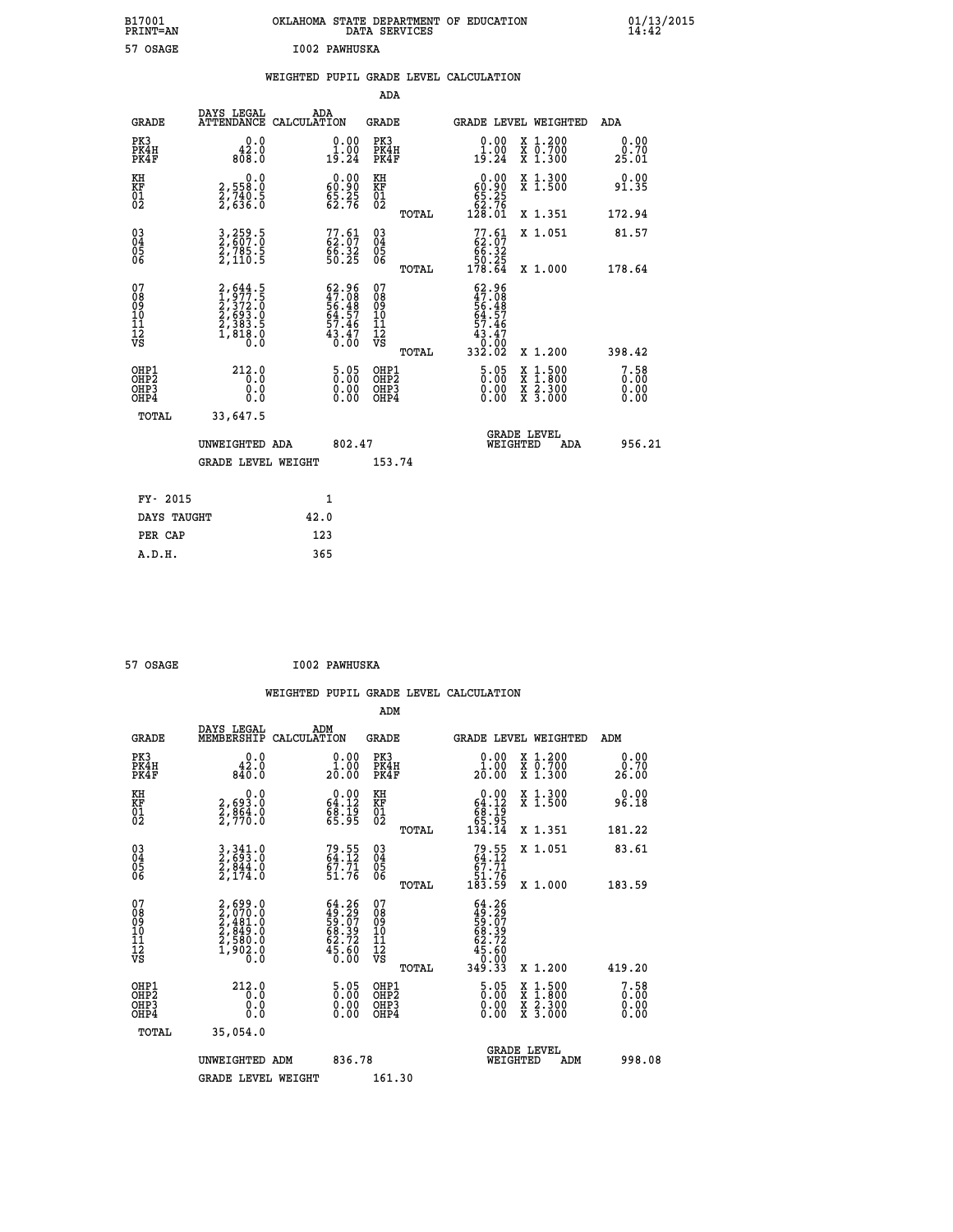| B17001<br><b>PRINT=AN</b> | OKLAHOMA<br>. STATE DEPARTMENT OF EDUCATION<br>DATA SERVICES | 01/13/2015<br>14:42 |
|---------------------------|--------------------------------------------------------------|---------------------|
| 57 OSAGE                  | <b>I011 SHIDLER</b>                                          |                     |

|  |  | WEIGHTED PUPIL GRADE LEVEL CALCULATION |
|--|--|----------------------------------------|
|  |  |                                        |

|                                                                    |                                                                      |                                                                                               | ADA                                       |       |                                                                                                                                    |        |                                                           |                              |
|--------------------------------------------------------------------|----------------------------------------------------------------------|-----------------------------------------------------------------------------------------------|-------------------------------------------|-------|------------------------------------------------------------------------------------------------------------------------------------|--------|-----------------------------------------------------------|------------------------------|
| <b>GRADE</b>                                                       | DAYS LEGAL                                                           | ADA<br>ATTENDANCE CALCULATION                                                                 | <b>GRADE</b>                              |       | GRADE LEVEL WEIGHTED                                                                                                               |        |                                                           | <b>ADA</b>                   |
| PK3<br>PK4H<br>PK4F                                                | 0.0<br>0.0<br>0.085                                                  | $\begin{smallmatrix} 0.00\ 0.00\ 8.75 \end{smallmatrix}$                                      | PK3<br>PK4H<br>PK4F                       |       | 0.00<br>$\frac{0.00}{8.75}$                                                                                                        |        | X 1.200<br>X 0.700<br>X 1.300                             | 0.00<br>0.00<br>11.38        |
| KH<br>KF<br>01<br>02                                               | 0.0<br>900:0<br>875:5<br>582:0                                       | $20.00$<br>20.45<br>$\frac{19}{13}\cdot\frac{50}{23}$                                         | KH<br>KF<br>01<br>02                      |       | $0.00$<br>$20.45$<br>$19.90$<br>$13.23$<br>$33.13$                                                                                 |        | X 1.300<br>X 1.500                                        | 0.00<br>30.68                |
|                                                                    |                                                                      |                                                                                               |                                           | TOTAL |                                                                                                                                    |        | X 1.351                                                   | 44.76                        |
| $\begin{smallmatrix} 03 \\[-4pt] 04 \end{smallmatrix}$<br>Ŏ5<br>06 | 872.0<br>739.0<br>477.0<br>819.5                                     | $\begin{smallmatrix} 19.82\ 16.80\ 10.84\ 18.63 \end{smallmatrix}$                            | $\substack{03 \\ 04}$<br>05<br>06         |       | $18.82$<br>$16.80$<br>$10.84$<br>$18.63$<br>$46.27$                                                                                |        | X 1.051                                                   | 20.83                        |
|                                                                    |                                                                      |                                                                                               |                                           | TOTAL |                                                                                                                                    |        | X 1.000                                                   | 46.27                        |
| 07<br>08<br>09<br>11<br>11<br>12<br>VS                             | 603.5<br>749.0<br>686.0<br>686.0<br>729.5<br>913.0<br>488.0<br>488.0 | 13.72<br>$\begin{smallmatrix} 17.62\ 15.59\ 16.58\ 16.759\ 10.799\ 11.090\ \end{smallmatrix}$ | 07<br>08<br>09<br>11<br>11<br>12<br>VS    |       | $\begin{array}{l} 13\cdot72 \\ 17\cdot02 \\ 15\cdot59 \\ 16\cdot58 \\ 20\cdot75 \\ 11\cdot09 \\ 0\cdot00 \\ 94\cdot75 \end{array}$ |        |                                                           |                              |
|                                                                    |                                                                      |                                                                                               |                                           | TOTAL |                                                                                                                                    |        | X 1.200                                                   | 113.70                       |
| OHP1<br>OH <sub>P</sub> 2<br>OHP3<br>OHP4                          | 0.0<br>Ō.Ō<br>0.0<br>$0.\overline{0}$                                | 0.00<br>$\begin{smallmatrix} 0.00 \ 0.00 \end{smallmatrix}$                                   | OHP1<br>OH <sub>P</sub> 2<br>OHP3<br>OHP4 |       | 0.00<br>0.00<br>0.00                                                                                                               | X<br>X | $1:500$<br>$1:800$<br>$\frac{x}{x}$ $\frac{2.300}{3.000}$ | 0.00<br>0.00<br>0.00<br>0.00 |
| TOTAL                                                              | 9,819.0                                                              |                                                                                               |                                           |       |                                                                                                                                    |        |                                                           |                              |
|                                                                    | UNWEIGHTED ADA                                                       | 223.17                                                                                        |                                           |       | <b>GRADE LEVEL</b><br>WEIGHTED                                                                                                     |        | ADA                                                       | 267.62                       |
|                                                                    | <b>GRADE LEVEL WEIGHT</b>                                            |                                                                                               |                                           | 44.45 |                                                                                                                                    |        |                                                           |                              |
| FY- 2015                                                           |                                                                      | 1                                                                                             |                                           |       |                                                                                                                                    |        |                                                           |                              |
| DAYS TAUGHT                                                        |                                                                      | 44.0                                                                                          |                                           |       |                                                                                                                                    |        |                                                           |                              |
| PER CAP                                                            |                                                                      | 163                                                                                           |                                           |       |                                                                                                                                    |        |                                                           |                              |
|                                                                    |                                                                      |                                                                                               |                                           |       |                                                                                                                                    |        |                                                           |                              |

| 57 OSAGE |  | I011 SHIDLER |
|----------|--|--------------|

|                                                                  |                                                                                                    |                                                                                                                                | ADM                                          |       |                                                                                                                                     |                                                                           |                       |
|------------------------------------------------------------------|----------------------------------------------------------------------------------------------------|--------------------------------------------------------------------------------------------------------------------------------|----------------------------------------------|-------|-------------------------------------------------------------------------------------------------------------------------------------|---------------------------------------------------------------------------|-----------------------|
| <b>GRADE</b>                                                     | DAYS LEGAL<br>MEMBERSHIP CALCULATION                                                               | ADM                                                                                                                            | <b>GRADE</b>                                 |       |                                                                                                                                     | GRADE LEVEL WEIGHTED                                                      | ADM                   |
| PK3<br>PK4H<br>PK4F                                              | 0.0<br>0.0<br>0.8ee                                                                                | $\begin{smallmatrix} 0.00 \ 0.00 \ 9.05 \end{smallmatrix}$                                                                     | PK3<br>PK4H<br>PK4F                          |       | 0.00<br>$0.00$<br>9.05                                                                                                              | $\begin{smallmatrix} x & 1.200 \\ x & 0.700 \end{smallmatrix}$<br>X 1.300 | 0.00<br>0.00<br>11.77 |
| KH<br>KF<br>01<br>02                                             | $935.0$<br>$916.0$<br>$604.0$                                                                      | $\begin{smallmatrix} 0.00\\ 21.25\\ 20.82\\ 13.73 \end{smallmatrix}$                                                           | KH<br>KF<br>01<br>02                         |       | $\begin{smallmatrix} 0.00\\21.25\\20.82\\13.73\\34.55 \end{smallmatrix}$                                                            | X 1.300<br>X 1.500                                                        | 0.00<br>31.88         |
|                                                                  |                                                                                                    |                                                                                                                                |                                              | TOTAL |                                                                                                                                     | X 1.351                                                                   | 46.68                 |
| $\begin{matrix} 03 \\ 04 \\ 05 \\ 06 \end{matrix}$               | 912.0<br>776.0<br>515.0<br>860.0                                                                   | $20.73$<br>$17.64$<br>$11.70$<br>$19.55$                                                                                       | 03<br>04<br>05<br>06                         |       | $20.73$<br>$17.64$<br>$11.70$<br>$19.55$<br>$48.89$                                                                                 | X 1.051                                                                   | 21.79                 |
|                                                                  |                                                                                                    |                                                                                                                                |                                              | TOTAL |                                                                                                                                     | $X_1.000$                                                                 | 48.89                 |
| 07<br>08<br>09<br>10<br>11<br>11<br>17<br>VS                     | $\begin{smallmatrix} 623.0\\ 776.0\\ 704.0\\ 750.0\\ 961.0\\ 961.0\\ 28.0\\ 0.0 \end{smallmatrix}$ | $\begin{smallmatrix} 14\cdot 16\\ 17\cdot 64\\ 16\cdot 00\\ 17\cdot 05\\ 21\cdot 84\\ 2\cdot 00\\ 0\cdot 00 \end{smallmatrix}$ | 07<br>08<br>09<br>01<br>11<br>11<br>17<br>VS |       | $\begin{array}{c} 14\cdot 16\\ 17\cdot 64\\ 16\cdot 00\\ 17\cdot 05\\ 21\cdot 84\\ 12\cdot 00\\ 0\cdot 00\\ 98\cdot 69 \end{array}$ |                                                                           |                       |
|                                                                  |                                                                                                    |                                                                                                                                |                                              | TOTAL |                                                                                                                                     | X 1.200                                                                   | 118.43                |
| OHP1<br>OH <sub>P</sub> <sub>2</sub><br>OH <sub>P3</sub><br>OHP4 |                                                                                                    |                                                                                                                                | OHP1<br>OHP <sub>2</sub><br>OHP3<br>OHP4     |       | 0.00<br>$0.00$<br>0.00                                                                                                              | X 1:500<br>X 1:800<br>X 2:300<br>X 3:000                                  | 0.00<br>0.00<br>0.00  |
| TOTAL                                                            | 10,258.0                                                                                           |                                                                                                                                |                                              |       |                                                                                                                                     |                                                                           |                       |
|                                                                  | UNWEIGHTED ADM                                                                                     | 233.16                                                                                                                         |                                              |       | WEIGHTED                                                                                                                            | <b>GRADE LEVEL</b><br>ADM                                                 | 279.44                |
|                                                                  | <b>GRADE LEVEL WEIGHT</b>                                                                          |                                                                                                                                | 46.28                                        |       |                                                                                                                                     |                                                                           |                       |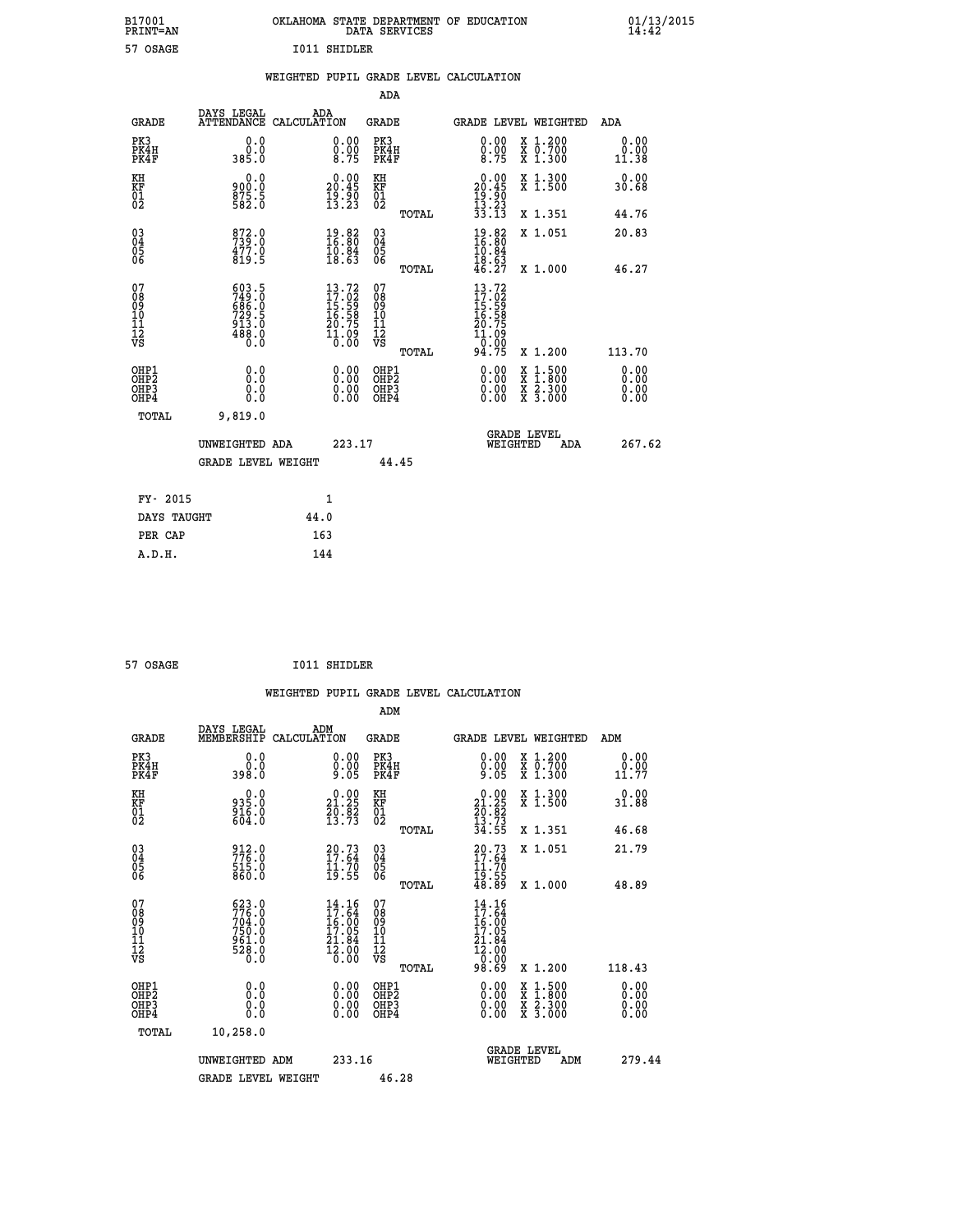| B17001<br><b>PRINT=AN</b> | OKLAHOMA STATE DEPARTMENT OF EDUCATION<br>DATA SERVICES | 01/13/2015<br>14:42 |
|---------------------------|---------------------------------------------------------|---------------------|
| 57<br>OSAGE               | BARNSDALL<br>1029                                       |                     |

| .                                        |                                                                                                         |      |                                                                                                                                                                                         | DUITH DUNTLY                                       |       |                                                                        |                                                                                                  |     | -- - - - -                   |
|------------------------------------------|---------------------------------------------------------------------------------------------------------|------|-----------------------------------------------------------------------------------------------------------------------------------------------------------------------------------------|----------------------------------------------------|-------|------------------------------------------------------------------------|--------------------------------------------------------------------------------------------------|-----|------------------------------|
| 57 OSAGE                                 |                                                                                                         |      | I029 BARNSDALL                                                                                                                                                                          |                                                    |       |                                                                        |                                                                                                  |     |                              |
|                                          |                                                                                                         |      |                                                                                                                                                                                         |                                                    |       | WEIGHTED PUPIL GRADE LEVEL CALCULATION                                 |                                                                                                  |     |                              |
|                                          |                                                                                                         |      |                                                                                                                                                                                         | <b>ADA</b>                                         |       |                                                                        |                                                                                                  |     |                              |
| <b>GRADE</b>                             | DAYS LEGAL<br>ATTENDANCE CALCULATION                                                                    |      | ADA                                                                                                                                                                                     | GRADE                                              |       | GRADE LEVEL WEIGHTED                                                   |                                                                                                  |     | ADA                          |
| PK3<br>PK4H<br>PK4F                      | 72.0<br>0.0<br>642.0                                                                                    |      | $\begin{smallmatrix} 2.00\\ 0.00\\ 17.83 \end{smallmatrix}$                                                                                                                             | PK3<br>PK4H<br>PK4F                                |       | 2.00<br>$\frac{5}{17.83}$                                              | X 1.200<br>X 0.700<br>X 1.300                                                                    |     | 2.40<br>0.00<br>23.18        |
| KH<br>KF<br>$\frac{01}{02}$              | 0.0<br>1,041.5<br>1,212.5<br>1,348.0                                                                    |      | $\begin{smallmatrix} 0.00\\ 28.93\\ 33.68\\ 37.44 \end{smallmatrix}$                                                                                                                    | KH<br>KF<br>01<br>02                               |       | $\begin{array}{r} 0.00 \\ 28.93 \\ 33.68 \\ 37.44 \end{array}$         | X 1.300<br>X 1.500                                                                               |     | 0.00<br>43.40                |
|                                          |                                                                                                         |      |                                                                                                                                                                                         |                                                    | TOTAL | 71.12                                                                  | X 1.351                                                                                          |     | 96.08                        |
| $^{03}_{04}$<br>Ŏ5<br>06                 | 854.0<br>754.5<br>1,068.5                                                                               |      | $\begin{smallmatrix} 23\cdot72\17\cdot32\20\cdot96\29\cdot68\end{smallmatrix}$                                                                                                          | $\begin{matrix} 03 \\ 04 \\ 05 \\ 06 \end{matrix}$ |       | $23.72$<br>$17.32$<br>$20.96$<br>$\frac{29.68}{67.96}$                 | X 1.051                                                                                          |     | 24.93                        |
|                                          |                                                                                                         |      |                                                                                                                                                                                         |                                                    | TOTAL |                                                                        | X 1.000                                                                                          |     | 67.96                        |
| 07<br>08<br>09<br>11<br>11<br>12<br>VS   | $\begin{smallmatrix} 1,471.5\\ 1,591.5\\ 1,270.0\\ 1,204.0\\ 1,138.5\\ 792.5\\ 0.0\\ \end{smallmatrix}$ |      | $\begin{smallmatrix} 4 & 0 & . & 8 & 8 \\ 4 & 4 & . & 2 & 1 \\ 3 & 5 & . & 2 & 8 \\ 3 & 3 & . & 4 & 4 \\ 3 & 1 & . & 6 & 3 \\ 2 & 2 & . & 0 & 0 \\ 0 & . & 0 & 0 & 0 \end{smallmatrix}$ | 07<br>08<br>09<br>11<br>11<br>12<br>VS             |       | 40.88<br>$44.21$<br>$35.28$<br>$33.44$<br>$31.63$<br>$22.01$<br>$0.00$ |                                                                                                  |     |                              |
|                                          |                                                                                                         |      |                                                                                                                                                                                         |                                                    | TOTAL | 207.45                                                                 | X 1.200                                                                                          |     | 248.94                       |
| OHP1<br>OHP <sub>2</sub><br>OHP3<br>OHP4 | 0.0<br>0.0<br>0.0                                                                                       |      | 0.00<br>$\begin{smallmatrix} 0.00 \ 0.00 \end{smallmatrix}$                                                                                                                             | OHP1<br>OHP <sub>2</sub><br>OHP3<br>OHP4           |       | 0.00<br>0.00                                                           | $\begin{smallmatrix} x & 1 & 500 \\ x & 1 & 800 \\ x & 2 & 300 \\ x & 3 & 000 \end{smallmatrix}$ |     | 0.00<br>0.00<br>0.00<br>0.00 |
| <b>TOTAL</b>                             | 15,084.5                                                                                                |      |                                                                                                                                                                                         |                                                    |       |                                                                        |                                                                                                  |     |                              |
|                                          | UNWEIGHTED ADA                                                                                          |      | 419.01                                                                                                                                                                                  |                                                    |       |                                                                        | <b>GRADE LEVEL</b><br>WEIGHTED                                                                   | ADA | 506.89                       |
|                                          | <b>GRADE LEVEL WEIGHT</b>                                                                               |      |                                                                                                                                                                                         | 87.88                                              |       |                                                                        |                                                                                                  |     |                              |
| FY- 2015                                 |                                                                                                         |      | $\mathbf{1}$                                                                                                                                                                            |                                                    |       |                                                                        |                                                                                                  |     |                              |
| DAYS TAUGHT                              |                                                                                                         | 36.0 |                                                                                                                                                                                         |                                                    |       |                                                                        |                                                                                                  |     |                              |
| PER CAP                                  |                                                                                                         |      | 95                                                                                                                                                                                      |                                                    |       |                                                                        |                                                                                                  |     |                              |
| A.D.H.                                   |                                                                                                         | 193  |                                                                                                                                                                                         |                                                    |       |                                                                        |                                                                                                  |     |                              |

 **57 OSAGE I029 BARNSDALL**

|                                                      |                                                                                 |                                                                                              | ADM                                                |       |                                                                                                       |                                          |                              |
|------------------------------------------------------|---------------------------------------------------------------------------------|----------------------------------------------------------------------------------------------|----------------------------------------------------|-------|-------------------------------------------------------------------------------------------------------|------------------------------------------|------------------------------|
| <b>GRADE</b>                                         | DAYS LEGAL<br>MEMBERSHIP                                                        | ADM<br>CALCULATION                                                                           | GRADE                                              |       |                                                                                                       | GRADE LEVEL WEIGHTED                     | ADM                          |
| PK3<br>PK4H<br>PK4F                                  | 72.0<br>$\frac{0.0}{657.0}$                                                     | $\begin{smallmatrix} 2.00\\ 0.00\\ 18.25 \end{smallmatrix}$                                  | PK3<br>PK4H<br>PK4F                                |       | 2.00<br>$\begin{smallmatrix} \bar{0} \cdot \bar{0} \bar{0} \ 18 \cdot 25 \end{smallmatrix}$           | X 1.200<br>X 0.700<br>X 1.300            | 2.40<br>0.00<br>23.73        |
| KH<br>KF<br>01<br>02                                 | 0.0<br>$\frac{1}{1}, \frac{0}{356}$<br>$\frac{256}{1}, \frac{256}{39}$          | $\begin{smallmatrix} 0.00\\ 30.33\\ 34.89\\ 38.86 \end{smallmatrix}$                         | KH<br>KF<br>01<br>02                               |       | 0.00<br>$30.33$<br>$34.89$<br>$38.86$<br>$73.75$                                                      | X 1.300<br>X 1.500                       | 0.00<br>45.50                |
|                                                      |                                                                                 |                                                                                              |                                                    | TOTAL |                                                                                                       | X 1.351                                  | 99.64                        |
| 03<br>04<br>05<br>06                                 | 868.0<br>647.0<br>776.0<br>1,104.0                                              | $24.11$<br>$17.97$<br>$21.56$<br>$30.67$                                                     | $\begin{matrix} 03 \\ 04 \\ 05 \\ 06 \end{matrix}$ |       | $24.11$<br>$17.97$<br>$21.56$<br>$30.67$                                                              | X 1.051                                  | 25.34                        |
|                                                      |                                                                                 |                                                                                              |                                                    | TOTAL | 70.20                                                                                                 | X 1.000                                  | 70.20                        |
| 07<br>08901112<br>1112<br>VS                         | $1,533.0$<br>$1,656.0$<br>$1,356.0$<br>$1,276.0$<br>$1,174.0$<br>$828.0$<br>0.0 | $\begin{smallmatrix} 42.58\\ 46.00\\ 37.67\\ 35.44\\ 32.61\\ 23.00\\ 0.00 \end{smallmatrix}$ | 07<br>08<br>09<br>11<br>11<br>12<br>VS             |       | $\begin{smallmatrix} 42.58\\ 46.00\\ 37.67\\ 32.44\\ 32.61\\ 23.00\\ 0.00\\ 217.30 \end{smallmatrix}$ |                                          |                              |
|                                                      |                                                                                 |                                                                                              |                                                    | TOTAL |                                                                                                       | X 1.200                                  | 260.76                       |
| OHP1<br>OHP <sub>2</sub><br>OHP3<br>OH <sub>P4</sub> |                                                                                 |                                                                                              | OHP1<br>OHP2<br>OHP <sub>3</sub>                   |       |                                                                                                       | X 1:500<br>X 1:800<br>X 2:300<br>X 3:000 | 0.00<br>0.00<br>0.00<br>0.00 |
| TOTAL                                                | 15,694.0                                                                        |                                                                                              |                                                    |       |                                                                                                       |                                          |                              |
|                                                      | UNWEIGHTED ADM                                                                  | 435.94                                                                                       |                                                    |       | WEIGHTED                                                                                              | <b>GRADE LEVEL</b><br>ADM                | 527.57                       |
|                                                      | <b>GRADE LEVEL WEIGHT</b>                                                       |                                                                                              | 91.63                                              |       |                                                                                                       |                                          |                              |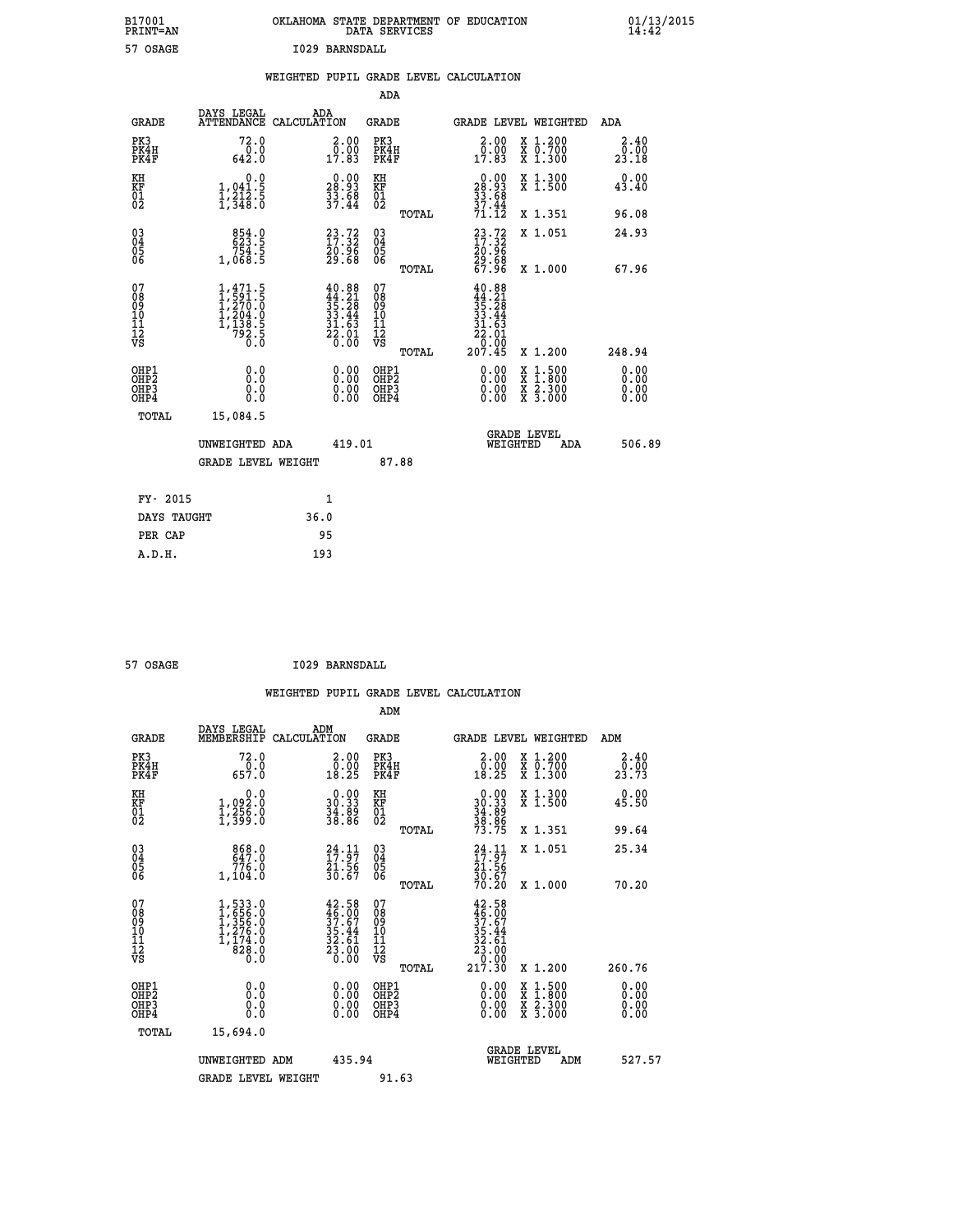| B17001<br><b>PRINT=AN</b>                          |                                                                                                                                                      | OKLAHOMA STATE DEPARTMENT OF EDUCATION                                                                                     | DATA SERVICES                                   |                                                                                                                          |                                                                             | 01/13/2015<br>14:42          |  |
|----------------------------------------------------|------------------------------------------------------------------------------------------------------------------------------------------------------|----------------------------------------------------------------------------------------------------------------------------|-------------------------------------------------|--------------------------------------------------------------------------------------------------------------------------|-----------------------------------------------------------------------------|------------------------------|--|
| 57 OSAGE                                           |                                                                                                                                                      | I030 WYNONA                                                                                                                |                                                 |                                                                                                                          |                                                                             |                              |  |
|                                                    |                                                                                                                                                      | WEIGHTED PUPIL GRADE LEVEL CALCULATION                                                                                     |                                                 |                                                                                                                          |                                                                             |                              |  |
|                                                    |                                                                                                                                                      |                                                                                                                            | ADA                                             |                                                                                                                          |                                                                             |                              |  |
| <b>GRADE</b>                                       | DAYS LEGAL                                                                                                                                           | ADA<br>ATTENDANCE CALCULATION                                                                                              | GRADE                                           | GRADE LEVEL WEIGHTED                                                                                                     |                                                                             | ADA                          |  |
| PK3<br>PK4H<br>PK4F                                | 0.0<br>0.0<br>390.5                                                                                                                                  | 0.00<br>$0.00$<br>9.08                                                                                                     | PK3<br>PK4H<br>PK4F                             | $\begin{smallmatrix} 0.00\\ 0.00\\ 9.08 \end{smallmatrix}$                                                               | X 1.200<br>X 0.700<br>X 1.300                                               | 0.00<br>0.00<br>11.80        |  |
| KH<br>KF<br>$^{01}_{02}$                           | 0.0<br>558.0<br>$\frac{235}{336}$ .0                                                                                                                 | $\begin{smallmatrix} 0.00\\[-1mm] 12.98\\[-1mm] 5.47\\[-1mm] 7.81\end{smallmatrix}$                                        | KH<br>KF<br>01<br>02                            | 0.00<br>12.98<br>$\frac{5.47}{7.81}$                                                                                     | X 1.300<br>X 1.500                                                          | 0.00<br>19.47                |  |
|                                                    |                                                                                                                                                      |                                                                                                                            | TOTAL                                           | 13.28                                                                                                                    | X 1.351                                                                     | 17.94                        |  |
| $\begin{matrix} 03 \\ 04 \\ 05 \\ 06 \end{matrix}$ | 309.0<br>418.0<br>356.0                                                                                                                              | 7.19<br>5.40<br>9.72<br>8.28                                                                                               | 030404<br>ŎĞ                                    | $7.19\n5.40\n9.72\n8.28\n23.40$                                                                                          | X 1.051                                                                     | 7.56                         |  |
|                                                    |                                                                                                                                                      |                                                                                                                            | TOTAL                                           |                                                                                                                          | X 1.000                                                                     | 23.40                        |  |
| 07<br>08<br>09<br>10<br>11<br>12<br>VS             | 468.0<br>$\frac{1}{2}$<br>$\frac{2}{3}$<br>$\frac{2}{5}$<br>$\frac{2}{5}$<br>$\frac{1}{2}$<br>$\frac{5}{6}$<br>$\frac{5}{5}$<br>$\frac{1}{2}$<br>Ŏ.Ŏ | $\begin{array}{r} 10.88 \\[-2pt] 12.43 \\[-2pt] 5.24 \\[-2pt] 10.63 \\[-2pt] 3.76 \\[-2pt] 5.73 \\[-2pt] 0.00 \end{array}$ | 07<br>08<br>09<br>10<br>11<br>12<br>VS<br>TOTAL | 10.88<br>$\begin{array}{r} 12.43 \\[-4pt] 12.44 \\[-4pt] 15.63 \\[-4pt] 3.76 \\[-4pt] 5.73 \end{array}$<br>0.00<br>48.67 | X 1.200                                                                     | 58.40                        |  |
| OHP1<br>OHP <sub>2</sub><br>OHP3<br>OHP4           | 0.0<br>Ō.Ō<br>0.0<br>0.0                                                                                                                             | 0.00<br>0.00<br>0.00                                                                                                       | OHP1<br>OHP <sub>2</sub><br>OHP3<br>OHP4        | 0.00<br>0.00<br>0.00                                                                                                     | $\begin{array}{l} x\,+\,500\\ x\,+\,300\\ x\,+\,2\\ x\,+\,3000 \end{array}$ | 0.00<br>0.00<br>0.00<br>0.00 |  |
| TOTAL                                              | 4,922.5                                                                                                                                              |                                                                                                                            |                                                 |                                                                                                                          |                                                                             |                              |  |
|                                                    | UNWEIGHTED ADA<br><b>GRADE LEVEL WEIGHT</b>                                                                                                          | 114.60                                                                                                                     | 23.97                                           | <b>GRADE LEVEL</b><br>WEIGHTED                                                                                           | ADA                                                                         | 138.57                       |  |
|                                                    |                                                                                                                                                      |                                                                                                                            |                                                 |                                                                                                                          |                                                                             |                              |  |
| FY- 2015                                           |                                                                                                                                                      | 1                                                                                                                          |                                                 |                                                                                                                          |                                                                             |                              |  |
| DAYS TAUGHT                                        |                                                                                                                                                      | 43.0                                                                                                                       |                                                 |                                                                                                                          |                                                                             |                              |  |
| PER CAP                                            |                                                                                                                                                      | 152                                                                                                                        |                                                 |                                                                                                                          |                                                                             |                              |  |

| 57 OSAGE | I030 WYNONA |
|----------|-------------|
|          |             |

|                                                                      |                                                                  | WEIGHTED PUPIL GRADE LEVEL CALCULATION                                                              |                                                     |       |                                                                                                                                                                                                                                                                                                                                                                                                                                  |                                          |                       |
|----------------------------------------------------------------------|------------------------------------------------------------------|-----------------------------------------------------------------------------------------------------|-----------------------------------------------------|-------|----------------------------------------------------------------------------------------------------------------------------------------------------------------------------------------------------------------------------------------------------------------------------------------------------------------------------------------------------------------------------------------------------------------------------------|------------------------------------------|-----------------------|
|                                                                      |                                                                  |                                                                                                     | ADM                                                 |       |                                                                                                                                                                                                                                                                                                                                                                                                                                  |                                          |                       |
| <b>GRADE</b>                                                         | DAYS LEGAL<br>MEMBERSHIP                                         | ADM<br>CALCULATION                                                                                  | <b>GRADE</b>                                        |       |                                                                                                                                                                                                                                                                                                                                                                                                                                  | <b>GRADE LEVEL WEIGHTED</b>              | ADM                   |
| PK3<br>PK4H<br>PK4F                                                  | 0.0<br>0.0<br>407.0                                              | $\substack{0.00\\0.00\\9.47}$                                                                       | PK3<br>PK4H<br>PK4F                                 |       | $0.00$<br>$0.00$<br>$9.47$                                                                                                                                                                                                                                                                                                                                                                                                       | X 1.200<br>X 0.700<br>X 1.300            | 0.00<br>0.00<br>12.31 |
| KH<br>KF<br>01<br>02                                                 | $\begin{smallmatrix} 0.0\\579.0\\252.0\\359.0 \end{smallmatrix}$ | $\begin{smallmatrix} 0.00\\ 13.47\\ 5.86\\ 8.35 \end{smallmatrix}$                                  | KH<br>KF<br>01<br>02                                |       | $\begin{smallmatrix} 0.00\\ 13.47\\ 5.86\\ 8.35\\ 14.21 \end{smallmatrix}$                                                                                                                                                                                                                                                                                                                                                       | X 1.300<br>X 1.500                       | 0.00<br>20.21         |
|                                                                      |                                                                  |                                                                                                     |                                                     | TOTAL |                                                                                                                                                                                                                                                                                                                                                                                                                                  | X 1.351                                  | 19.20                 |
| $\begin{matrix} 03 \\ 04 \\ 05 \\ 06 \end{matrix}$                   | 325.0<br>248.0<br>432.0<br>364.0                                 | 7.56<br>$10.05$<br>8.47                                                                             | $\begin{array}{c} 03 \\ 04 \\ 05 \\ 06 \end{array}$ |       | $7.56$<br>$10.05$<br>$8.47$<br>$24.29$                                                                                                                                                                                                                                                                                                                                                                                           | X 1.051                                  | 7.95                  |
|                                                                      |                                                                  |                                                                                                     |                                                     | TOTAL |                                                                                                                                                                                                                                                                                                                                                                                                                                  | X 1.000                                  | 24.29                 |
| 07<br>08<br>09<br>11<br>11<br>12<br>VS                               | 485.0<br>554.002<br>247.002<br>502.002<br>558.00<br>258.00       | $11.28$<br>$12.88$<br>$5.74$<br>$\begin{array}{c}\n 11.67 \\  3.79 \\  6.00 \\  0.00\n \end{array}$ | 07<br>08<br>09<br>11<br>11<br>12<br>VS              | TOTAL | 11.28<br>$\begin{array}{@{}c@{\hspace{1em}}c@{\hspace{1em}}c@{\hspace{1em}}c@{\hspace{1em}}c@{\hspace{1em}}c@{\hspace{1em}}c@{\hspace{1em}}c@{\hspace{1em}}c@{\hspace{1em}}c@{\hspace{1em}}c@{\hspace{1em}}c@{\hspace{1em}}c@{\hspace{1em}}c@{\hspace{1em}}c@{\hspace{1em}}c@{\hspace{1em}}c@{\hspace{1em}}c@{\hspace{1em}}c@{\hspace{1em}}c@{\hspace{1em}}c@{\hspace{1em}}c@{\hspace{1em}}c@{\hspace{1em}}c@{\hspace{$<br>51.36 | X 1.200                                  | 61.63                 |
| OHP1                                                                 | 0.0                                                              |                                                                                                     | OHP1                                                |       |                                                                                                                                                                                                                                                                                                                                                                                                                                  |                                          | 0.00                  |
| OH <sub>P</sub> <sub>2</sub><br>OH <sub>P3</sub><br>OH <sub>P4</sub> | 0.000                                                            | $\begin{smallmatrix} 0.00 \ 0.00 \ 0.00 \ 0.00 \end{smallmatrix}$                                   | OH <sub>P</sub> 2<br>OHP3<br>OHP4                   |       | $\begin{smallmatrix} 0.00 & 0.00 & 0.00 & 0.00 & 0.00 & 0.00 & 0.00 & 0.00 & 0.00 & 0.00 & 0.00 & 0.00 & 0.00 & 0.00 & 0.00 & 0.00 & 0.00 & 0.00 & 0.00 & 0.00 & 0.00 & 0.00 & 0.00 & 0.00 & 0.00 & 0.00 & 0.00 & 0.00 & 0.00 & 0.00 & 0.00 & 0.00 & 0.00 & 0.00 & 0.00 & 0.0$                                                                                                                                                   | X 1:500<br>X 1:800<br>X 2:300<br>X 3:000 | 0.00<br>0.00<br>0.00  |
| TOTAL                                                                | 5,170.0                                                          |                                                                                                     |                                                     |       |                                                                                                                                                                                                                                                                                                                                                                                                                                  |                                          |                       |
|                                                                      | UNWEIGHTED ADM                                                   | 120.36                                                                                              |                                                     |       | WEIGHTED                                                                                                                                                                                                                                                                                                                                                                                                                         | <b>GRADE LEVEL</b><br>ADM                | 145.59                |
|                                                                      | <b>GRADE LEVEL WEIGHT</b>                                        |                                                                                                     | 25.23                                               |       |                                                                                                                                                                                                                                                                                                                                                                                                                                  |                                          |                       |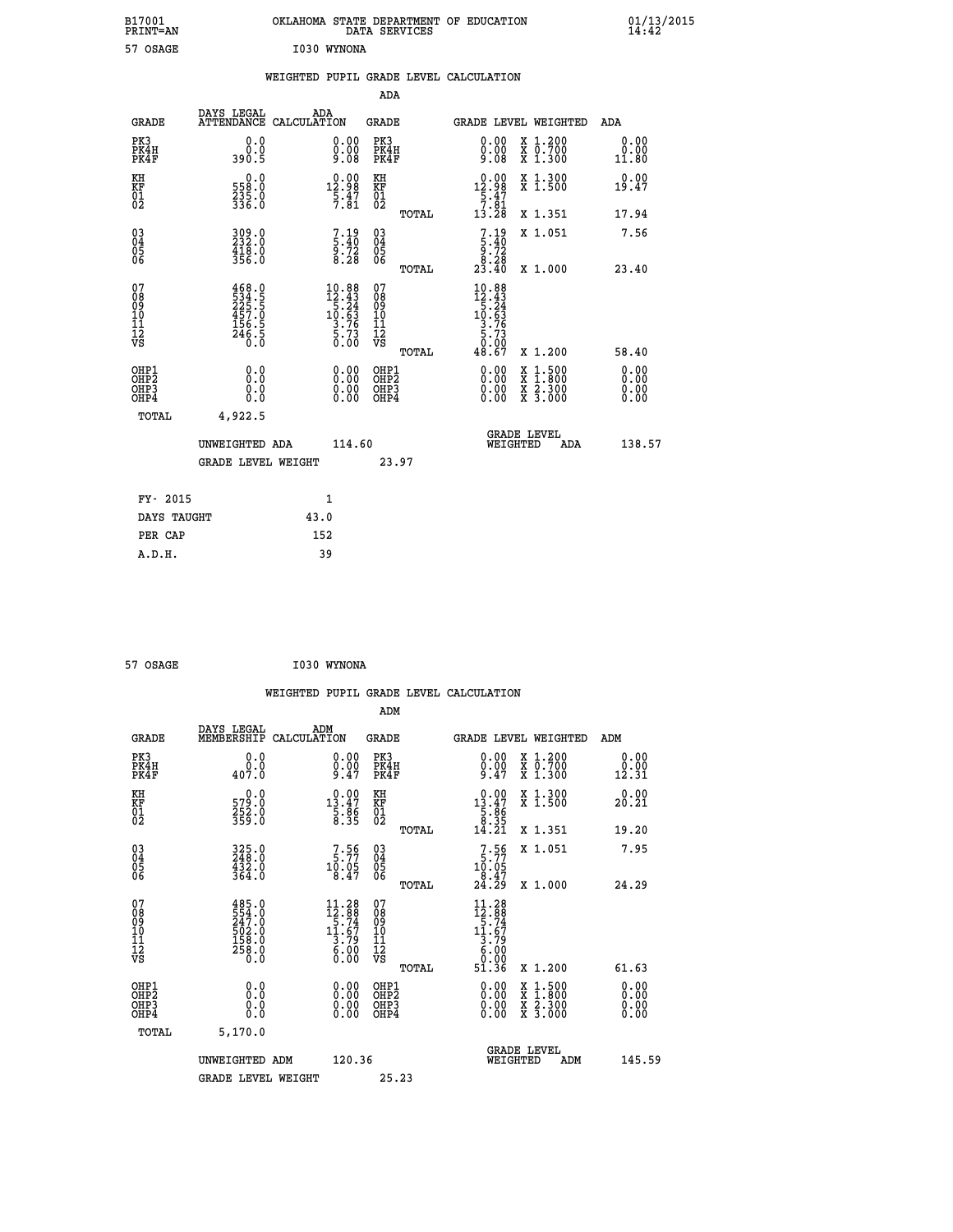| B17001<br><b>PRINT=AN</b> | OKLAHOMA<br>. STATE DEPARTMENT OF EDUCATION<br>DATA SERVICES | 01/13/2015<br>14:42 |
|---------------------------|--------------------------------------------------------------|---------------------|
| 57 OSAGE                  | I038 HOMINY                                                  |                     |

## **WEIGHTED PUPIL GRADE LEVEL CALCULATION**

|                                                                              |                                                                                     |                                                                       | ADA                                                |       |                                                                                               |                                                                                                                                           |                              |
|------------------------------------------------------------------------------|-------------------------------------------------------------------------------------|-----------------------------------------------------------------------|----------------------------------------------------|-------|-----------------------------------------------------------------------------------------------|-------------------------------------------------------------------------------------------------------------------------------------------|------------------------------|
| <b>GRADE</b>                                                                 | DAYS LEGAL                                                                          | ADA<br>ATTENDANCE CALCULATION                                         | GRADE                                              |       | <b>GRADE LEVEL WEIGHTED</b>                                                                   |                                                                                                                                           | ADA                          |
| PK3<br>PK4H<br>PK4F                                                          | 0.0<br>0.0<br>1,395.0                                                               | $\begin{smallmatrix} 0.00\\ 0.00\\ 36.71 \end{smallmatrix}$           | PK3<br>PK4H<br>PK4F                                |       | 0.00<br>0.00<br>36.71                                                                         | X 1.200<br>X 0.700<br>X 1.300                                                                                                             | 0.00<br>0.00<br>47.72        |
| KH<br>KF<br>01<br>02                                                         | 0.0<br>1,539:0<br>1,598:5<br>1,312:5                                                | $\begin{smallmatrix} 0.00\\ 40.50\\ 42.07\\ 34.54 \end{smallmatrix}$  | KH<br>KF<br>01<br>02                               |       | $0.00\n40.50\n42.07\n34.54\n76.61$                                                            | X 1.300<br>X 1.500                                                                                                                        | 0.00<br>60.75                |
|                                                                              |                                                                                     |                                                                       |                                                    | TOTAL |                                                                                               | X 1.351                                                                                                                                   | 103.50                       |
| $\begin{matrix} 03 \\ 04 \\ 05 \\ 06 \end{matrix}$                           | $1, 953.0$<br>$1, 472.0$<br>$1, 565.5$<br>$1, 599.5$                                | $\begin{smallmatrix} 51.39\\ 38.74\\ 41.20\\ 42.09 \end{smallmatrix}$ | $\begin{matrix} 03 \\ 04 \\ 05 \\ 06 \end{matrix}$ |       | $\begin{smallmatrix} 51.39\\ 38.74\\ 41.20\\ 42.09\\ 122.03 \end{smallmatrix}$                | X 1.051                                                                                                                                   | 54.01                        |
|                                                                              |                                                                                     |                                                                       |                                                    | TOTAL |                                                                                               | X 1.000                                                                                                                                   | 122.03                       |
| 07<br>08<br>09<br>11<br>11<br>12<br>VS                                       | $1,734.5$<br>$1,327.0$<br>$1,554.0$<br>$1,908.5$<br>$1,329.5$<br>$1,113.0$<br>$0.0$ | $45.6434.9240.8950.2334.9829.290.00$                                  | 07<br>08<br>09<br>11<br>11<br>12<br>VS             | TOTAL | $\begin{smallmatrix} 45.64\ 34.92\ 40.899\ 50.238\ 50.298\ 20.090\ 23.959\ \end{smallmatrix}$ | X 1.200                                                                                                                                   | 283.14                       |
| OHP1<br>OH <sub>P</sub> <sub>2</sub><br>OH <sub>P3</sub><br>OH <sub>P4</sub> | 0.0<br>Ō.Ō<br>0.0<br>0.0                                                            | 0.00<br>0.00<br>0.00                                                  | OHP1<br>OHP2<br>OHP3<br>OHP4                       |       | 0.00<br>0.00<br>0.00                                                                          | $\begin{smallmatrix} \mathtt{X} & 1\cdot500\\ \mathtt{X} & 1\cdot800\\ \mathtt{X} & 2\cdot300\\ \mathtt{X} & 3\cdot000 \end{smallmatrix}$ | 0.00<br>0.00<br>0.00<br>0.00 |
| TOTAL                                                                        | 21,401.5                                                                            |                                                                       |                                                    |       |                                                                                               |                                                                                                                                           |                              |
|                                                                              | UNWEIGHTED ADA                                                                      | 563.19                                                                |                                                    |       | WEIGHTED                                                                                      | <b>GRADE LEVEL</b><br>ADA                                                                                                                 | 671.15                       |
|                                                                              | <b>GRADE LEVEL WEIGHT</b>                                                           |                                                                       | 107.96                                             |       |                                                                                               |                                                                                                                                           |                              |
| FY- 2015                                                                     |                                                                                     | 1                                                                     |                                                    |       |                                                                                               |                                                                                                                                           |                              |
| DAYS TAUGHT                                                                  |                                                                                     | 38.0                                                                  |                                                    |       |                                                                                               |                                                                                                                                           |                              |
| PER CAP                                                                      |                                                                                     | 92                                                                    |                                                    |       |                                                                                               |                                                                                                                                           |                              |
| A.D.H.                                                                       |                                                                                     | 287                                                                   |                                                    |       |                                                                                               |                                                                                                                                           |                              |
|                                                                              |                                                                                     |                                                                       |                                                    |       |                                                                                               |                                                                                                                                           |                              |

 **ADM**

| <b>GRADE</b>                                         | DAYS LEGAL<br>MEMBERSHIP CALCULATION                                                      | ADM                                                                      | <b>GRADE</b>                                       |       |                                                                                      |                                | <b>GRADE LEVEL WEIGHTED</b>              | ADM                   |
|------------------------------------------------------|-------------------------------------------------------------------------------------------|--------------------------------------------------------------------------|----------------------------------------------------|-------|--------------------------------------------------------------------------------------|--------------------------------|------------------------------------------|-----------------------|
| PK3<br>PK4H<br>PK4F                                  | 0.0<br>0.0<br>1,486.0                                                                     | $\begin{smallmatrix} 0.00\\ 0.00\\ 39.11 \end{smallmatrix}$              | PK3<br>PK4H<br>PK4F                                |       | 0.00<br>$\begin{smallmatrix} 0.00 \ 39.11 \end{smallmatrix}$                         |                                | X 1.200<br>X 0.700<br>X 1.300            | 0.00<br>0.00<br>50.84 |
| KH<br>KF<br>01<br>02                                 | $1,625.0$<br>$1,625.0$<br>$1,596.0$<br>$1,355.0$                                          | $0.00$<br>42.76<br>$\frac{4}{3}\cdot\frac{6}{3}\cdot\frac{3}{6}\cdot$    | KH<br>KF<br>01<br>02                               |       | $0.00\n42.76\n44.63\n35.66\n80.29$                                                   |                                | X 1.300<br>X 1.500                       | 0.00<br>64.14         |
|                                                      |                                                                                           |                                                                          |                                                    | TOTAL |                                                                                      |                                | X 1.351                                  | 108.47                |
| $\begin{matrix} 03 \\ 04 \\ 05 \\ 06 \end{matrix}$   | $2,005.0$<br>$1,520.0$<br>$1,636.0$<br>$1,660.0$                                          | $\begin{smallmatrix} 52.76 \\ 40.00 \\ 43.05 \\ 43.68 \end{smallmatrix}$ | $\begin{matrix} 03 \\ 04 \\ 05 \\ 06 \end{matrix}$ |       | $\begin{smallmatrix} 52.76 \\ 40.00 \\ 43.05 \\ 43.68 \\ 126.73 \end{smallmatrix}$   |                                | X 1.051                                  | 55.45                 |
|                                                      |                                                                                           |                                                                          |                                                    | TOTAL |                                                                                      |                                | X 1.000                                  | 126.73                |
| 07<br>08<br>09<br>101<br>11<br>12<br>VS              | $1, 800.0$<br>$1, 366.0$<br>$1, 618.0$<br>$2, 003.0$<br>$1, 365.0$<br>$1, 185.0$<br>$0.0$ | $47.37$<br>$35.95$<br>$42.58$<br>$52.71$<br>$35.92$<br>$31.18$<br>$0.00$ | 07<br>08<br>09<br>001<br>11<br>11<br>12<br>VS      | TOTAL | $35.95$<br>$42.58$<br>$52.71$<br>$52.72$<br>$35.18$<br>$31.18$<br>$0.00$<br>$245.71$ |                                | X 1.200                                  | 294.85                |
| OHP1<br>OHP <sub>2</sub><br>OH <sub>P3</sub><br>OHP4 | 0.0<br>0.000                                                                              | $\begin{smallmatrix} 0.00 \ 0.00 \ 0.00 \ 0.00 \end{smallmatrix}$        | OHP1<br>OHP <sub>2</sub><br>OHP3<br>OHP4           |       | 0.00<br>$0.00$<br>0.00                                                               |                                | X 1:500<br>X 1:800<br>X 2:300<br>X 3:000 | 0.00<br>0.00<br>0.00  |
| TOTAL                                                | 22,320.0                                                                                  |                                                                          |                                                    |       |                                                                                      |                                |                                          |                       |
|                                                      | UNWEIGHTED                                                                                | 587.36<br>ADM                                                            |                                                    |       |                                                                                      | <b>GRADE LEVEL</b><br>WEIGHTED | ADM                                      | 700.48                |
|                                                      | <b>GRADE LEVEL WEIGHT</b>                                                                 |                                                                          | 113.12                                             |       |                                                                                      |                                |                                          |                       |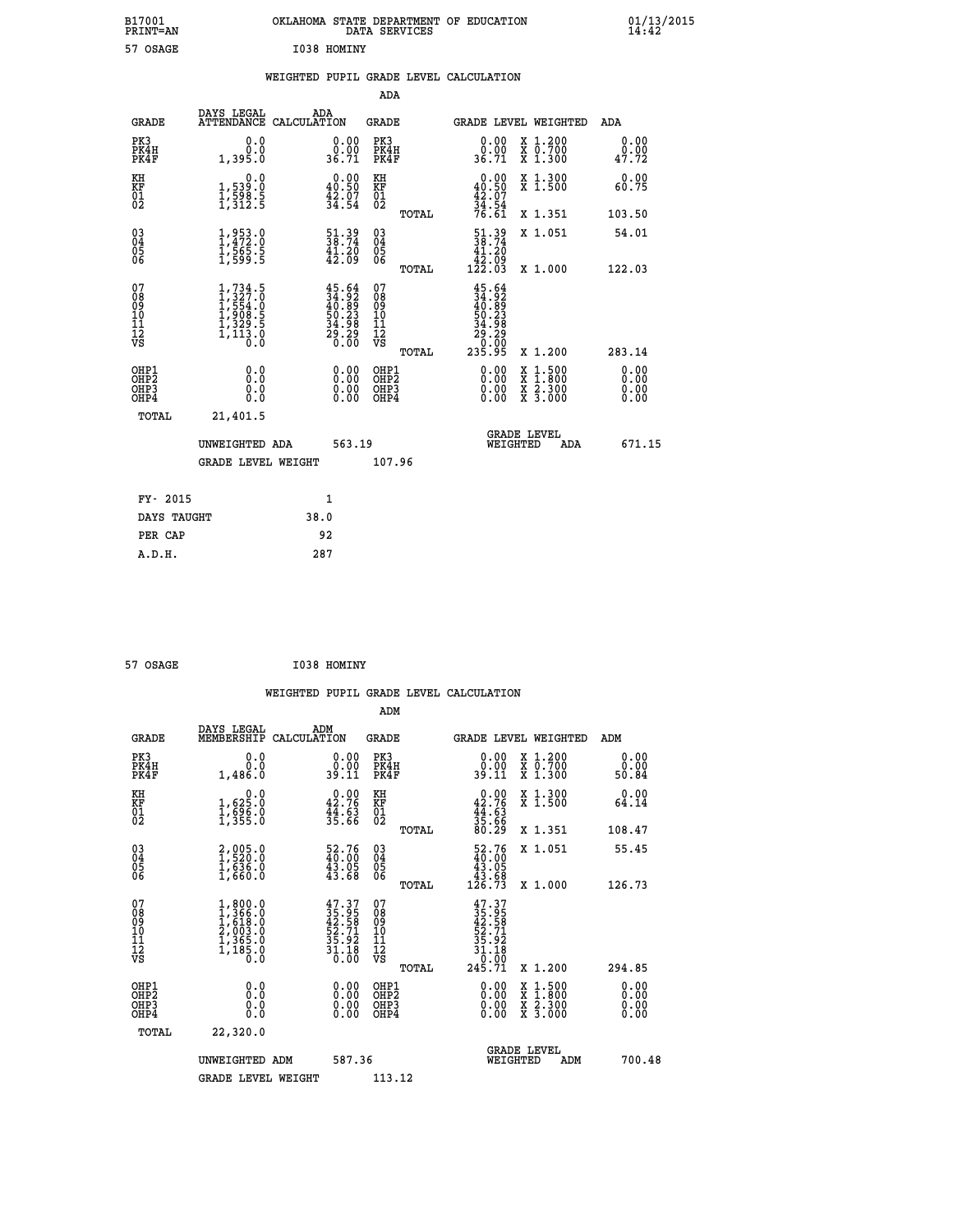| B17001<br><b>PRINT=AN</b>                          |                                                      | OKLAHOMA STATE DEPARTMENT OF EDUCATION                                                              | DATA SERVICES                                   |                                                                                     |                                                                                                  | 01/13/2015<br>14:42          |  |
|----------------------------------------------------|------------------------------------------------------|-----------------------------------------------------------------------------------------------------|-------------------------------------------------|-------------------------------------------------------------------------------------|--------------------------------------------------------------------------------------------------|------------------------------|--|
| 57 OSAGE                                           |                                                      | I050 PRUE                                                                                           |                                                 |                                                                                     |                                                                                                  |                              |  |
|                                                    |                                                      | WEIGHTED PUPIL GRADE LEVEL CALCULATION                                                              |                                                 |                                                                                     |                                                                                                  |                              |  |
|                                                    |                                                      |                                                                                                     | ADA                                             |                                                                                     |                                                                                                  |                              |  |
| <b>GRADE</b>                                       | DAYS LEGAL                                           | ADA<br>ATTENDANCE CALCULATION                                                                       | GRADE                                           | GRADE LEVEL WEIGHTED                                                                |                                                                                                  | ADA                          |  |
| PK3<br>PK4H<br>PK4F                                | 32.0<br>395.0                                        | $\begin{smallmatrix} 0.89\ 0.00\ 10.97 \end{smallmatrix}$                                           | PK3<br>PK4H<br>PK4F                             | $\substack{0.89 \\ 0.00 \\ 10.97}$                                                  | X 1.200<br>X 0.700<br>X 1.300                                                                    | 1.07<br>$\frac{0.00}{14.26}$ |  |
| KH<br>KF<br>$^{01}_{02}$                           | 0.0<br>850.0<br>$\frac{806}{709}$ :5                 | $\begin{smallmatrix} 0.00\\ 23.61\\ 22.39\\ 19.71 \end{smallmatrix}$                                | KH<br>KF<br>01<br>02                            | 0.00<br>23.61<br>$\frac{22.39}{19.71}$<br>42.10                                     | X 1.300<br>X 1.500                                                                               | 0.00<br>35.42                |  |
|                                                    |                                                      |                                                                                                     | TOTAL                                           |                                                                                     | X 1.351                                                                                          | 56.88                        |  |
| $\begin{matrix} 03 \\ 04 \\ 05 \\ 06 \end{matrix}$ | 768.0<br>616.0<br>822.0<br>802.0                     | $\begin{smallmatrix} 21\cdot 33\ 17\cdot 11\ 22\cdot 83\ 22\cdot 28 \end{smallmatrix}$              | 03<br>04<br>05<br>06                            | $\frac{21 \cdot 33}{17 \cdot 11}$<br>$\frac{22 \cdot 83}{13}$<br>22.28              | X 1.051                                                                                          | 22.42                        |  |
|                                                    |                                                      |                                                                                                     | TOTAL                                           | 62.22                                                                               | X 1.000                                                                                          | 62.22                        |  |
| 07<br>08<br>09<br>10<br>11<br>12<br>VS             | 692.0<br>1, 059:0<br>83.5<br>825.5<br>714.0<br>788.5 | $\begin{smallmatrix} 19.22\\ 29.42\\ 26.76\\ 22.93\\ 19.83\\ 1.90\\ 21.90\\ 0.00 \end{smallmatrix}$ | 07<br>08<br>09<br>10<br>11<br>12<br>VS<br>TOTAL | 19.22<br>$\frac{29.42}{26.76}$<br>$\frac{15}{21}$ $\frac{83}{90}$<br>0.00<br>140.06 | X 1.200                                                                                          | 168.07                       |  |
| OHP1<br>OHP2<br>OHP3<br>OHP4                       | 0.0<br>0.0<br>0.0<br>0.0                             | 0.00<br>0.00<br>0.00                                                                                | OHP1<br>OHP <sub>2</sub><br>OHP3<br>OHP4        | 0.00<br>0.00<br>0.00                                                                | $\begin{smallmatrix} x & 1 & 500 \\ x & 1 & 800 \\ x & 2 & 300 \\ x & 3 & 000 \end{smallmatrix}$ | 0.00<br>0.00<br>0.00<br>0.00 |  |
| TOTAL                                              | 10,843.0                                             |                                                                                                     |                                                 |                                                                                     |                                                                                                  |                              |  |
|                                                    | UNWEIGHTED ADA<br>GRADE LEVEL WEIGHT                 | 301.18                                                                                              |                                                 | <b>GRADE LEVEL</b><br>WEIGHTED                                                      | ADA                                                                                              | 360.34                       |  |
|                                                    |                                                      |                                                                                                     | 59.16                                           |                                                                                     |                                                                                                  |                              |  |
| FY- 2015                                           |                                                      | 1                                                                                                   |                                                 |                                                                                     |                                                                                                  |                              |  |
| DAYS TAUGHT                                        |                                                      | 36.0                                                                                                |                                                 |                                                                                     |                                                                                                  |                              |  |
| PER CAP                                            |                                                      | 79                                                                                                  |                                                 |                                                                                     |                                                                                                  |                              |  |

| 57 OSAGE | I050 PRUE |  |
|----------|-----------|--|
|          |           |  |

|                                                    |                                                                                              |                    |                                                                                              |                                  |       | WEIGHTED PUPIL GRADE LEVEL CALCULATION                                                                                                              |                                                                                                  |                       |        |
|----------------------------------------------------|----------------------------------------------------------------------------------------------|--------------------|----------------------------------------------------------------------------------------------|----------------------------------|-------|-----------------------------------------------------------------------------------------------------------------------------------------------------|--------------------------------------------------------------------------------------------------|-----------------------|--------|
|                                                    |                                                                                              |                    |                                                                                              | ADM                              |       |                                                                                                                                                     |                                                                                                  |                       |        |
| <b>GRADE</b>                                       | DAYS LEGAL<br>MEMBERSHIP                                                                     | ADM<br>CALCULATION |                                                                                              | <b>GRADE</b>                     |       | GRADE LEVEL WEIGHTED                                                                                                                                |                                                                                                  | ADM                   |        |
| PK3<br>PK4H<br>PK4F                                | 32.0<br>403.0                                                                                |                    | $0.89$<br>$0.00$<br>11.19                                                                    | PK3<br>PK4H<br>PK4F              |       | $0.89$<br>$0.00$<br>11.19                                                                                                                           | X 1.200<br>X 0.700<br>X 1.300                                                                    | 1.07<br>0.00<br>14.55 |        |
| KH<br>KF<br>01<br>02                               | 0.0<br>891.0<br>882.0<br>730.0                                                               |                    | $\begin{smallmatrix} 0.00\\24.75\\24.50\\26.28 \end{smallmatrix}$                            | KH<br>KF<br>01<br>02             |       | $\begin{smallmatrix} 0.00\\24.75\\24.50\\26.28\\44.78 \end{smallmatrix}$                                                                            | X 1.300<br>X 1.500                                                                               | 0.00<br>37.13         |        |
|                                                    |                                                                                              |                    |                                                                                              |                                  | TOTAL |                                                                                                                                                     | X 1.351                                                                                          | 60.50                 |        |
| $\begin{matrix} 03 \\ 04 \\ 05 \\ 06 \end{matrix}$ | 805.0<br>640.0<br>853.0<br>820.0                                                             |                    | $22.36$<br>$17.78$<br>$23.69$<br>$22.78$                                                     | 03<br>04<br>05<br>06             |       | $22.36$<br>$17.78$<br>$23.69$<br>$22.78$<br>$64.25$                                                                                                 | X 1.051                                                                                          | 23.50                 |        |
|                                                    |                                                                                              |                    |                                                                                              |                                  | TOTAL |                                                                                                                                                     | X 1.000                                                                                          | 64.25                 |        |
| 07<br>0890112<br>1112<br>VS                        | $\begin{smallmatrix}707.0\\1,085.0\\984.0\\862.0\\862.0\\752.0\\825.0\\0.0\end{smallmatrix}$ |                    | $\begin{smallmatrix} 19.64\\ 30.14\\ 27.33\\ 23.94\\ 20.89\\ 22.92\\ 0.00 \end{smallmatrix}$ | 07<br>08901123<br>1112<br>VS     | TOTAL | $\begin{array}{r} 19 \cdot 64 \\ 30 \cdot 14 \\ 27 \cdot 33 \\ 23 \cdot 94 \\ 20 \cdot 89 \\ 22 \cdot 92 \\ 0 \cdot 00 \\ 144 \cdot 86 \end{array}$ | $X_1.200$                                                                                        | 173.83                |        |
|                                                    |                                                                                              |                    |                                                                                              |                                  |       |                                                                                                                                                     |                                                                                                  | 0.00                  |        |
| OHP1<br>OHP2<br>OH <sub>P3</sub><br>OHP4           | 0.0<br>0.000                                                                                 |                    | $\begin{smallmatrix} 0.00 \ 0.00 \ 0.00 \ 0.00 \end{smallmatrix}$                            | OHP1<br>OHP2<br>OHP <sub>3</sub> |       |                                                                                                                                                     | $\begin{smallmatrix} x & 1 & 500 \\ x & 1 & 800 \\ x & 2 & 300 \\ x & 3 & 000 \end{smallmatrix}$ | 0.00<br>0.00<br>0.00  |        |
| TOTAL                                              | 11,271.0                                                                                     |                    |                                                                                              |                                  |       |                                                                                                                                                     |                                                                                                  |                       |        |
|                                                    | UNWEIGHTED ADM                                                                               |                    | 313.08                                                                                       |                                  |       | <b>GRADE LEVEL</b><br>WEIGHTED                                                                                                                      | ADM                                                                                              |                       | 374.83 |
|                                                    | <b>GRADE LEVEL WEIGHT</b>                                                                    |                    |                                                                                              | 61.75                            |       |                                                                                                                                                     |                                                                                                  |                       |        |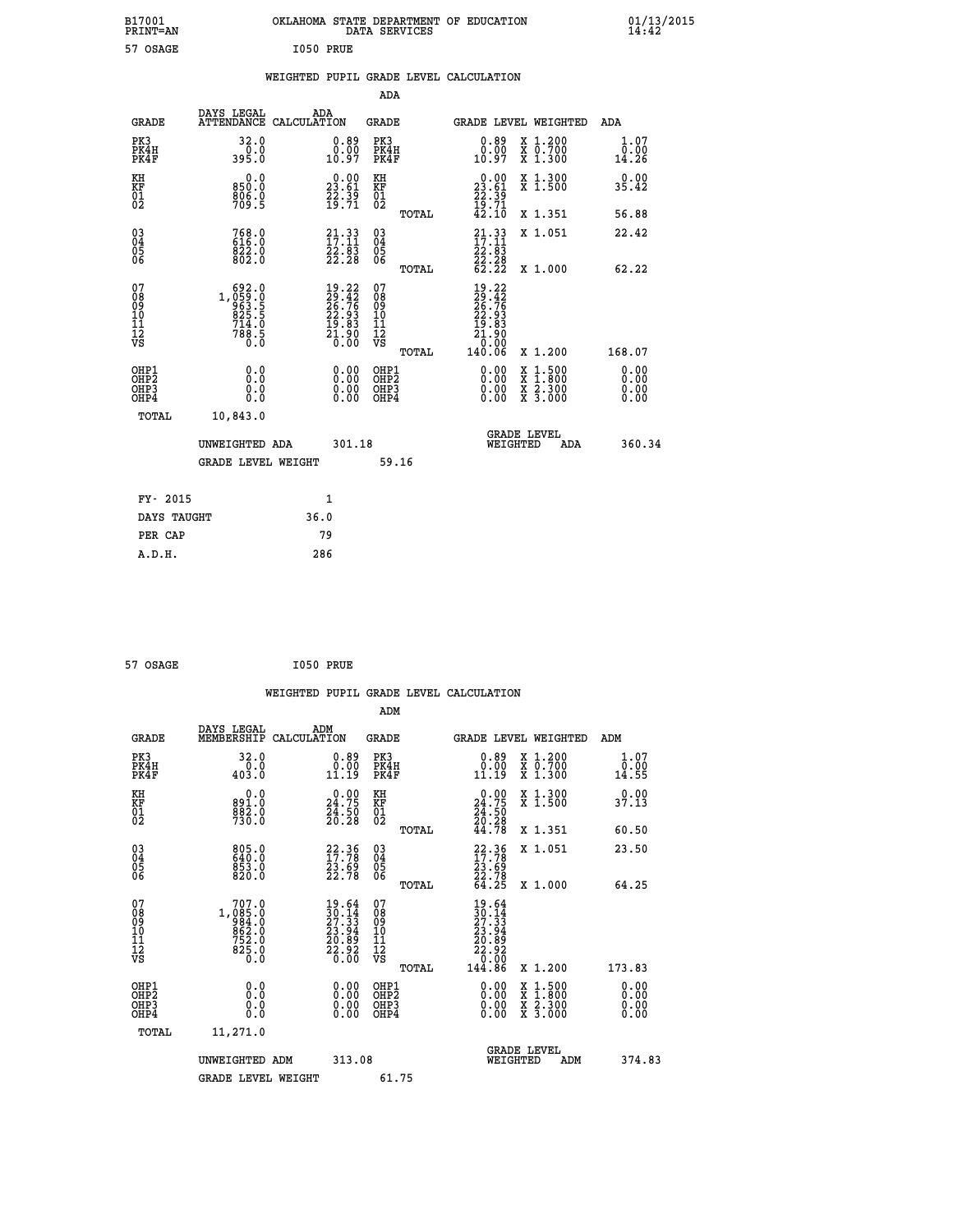| B17001<br>PRINT=AN                     |                                                                                                                    |               |                                                                          |                                                            | DATA SERVICES | OKLAHOMA STATE DEPARTMENT OF EDUCATION                             |                                                                                          | $01/13/2015$<br>14:42 |  |
|----------------------------------------|--------------------------------------------------------------------------------------------------------------------|---------------|--------------------------------------------------------------------------|------------------------------------------------------------|---------------|--------------------------------------------------------------------|------------------------------------------------------------------------------------------|-----------------------|--|
| 57 OSAGE                               |                                                                                                                    | I090 WOODLAND |                                                                          |                                                            |               |                                                                    |                                                                                          |                       |  |
|                                        |                                                                                                                    |               |                                                                          |                                                            |               | WEIGHTED PUPIL GRADE LEVEL CALCULATION                             |                                                                                          |                       |  |
|                                        |                                                                                                                    |               |                                                                          | <b>ADA</b>                                                 |               |                                                                    |                                                                                          |                       |  |
| <b>GRADE</b>                           | DAYS LEGAL<br>ATTENDANCE CALCULATION                                                                               | ADA           |                                                                          | <b>GRADE</b>                                               |               | GRADE LEVEL WEIGHTED                                               |                                                                                          | ADA                   |  |
| PK3<br>PK4H<br>PK4F                    | 57.0<br>0.0<br>648.5                                                                                               |               | 1.50<br>0.00<br>17.07                                                    | PK3<br>PK4H<br>PK4F                                        |               | 1.50<br>$\frac{0.00}{17.07}$                                       | X 1.200<br>X 0.700<br>X 1.300                                                            | 1.80<br>0.00<br>22.19 |  |
| KH<br>KF<br>01<br>02                   | 0.0<br>1,358:5<br>1,351:5<br>1,502:0                                                                               |               | $35.75$<br>$35.75$<br>$35.57$<br>$39.53$                                 | KH<br><b>KF</b><br>01<br>02                                |               | $0.0035.7535.5739.5375.10$                                         | X 1.300<br>X 1.500                                                                       | 0.00<br>53.63         |  |
|                                        |                                                                                                                    |               |                                                                          |                                                            | TOTAL         |                                                                    | X 1.351                                                                                  | 101.46                |  |
| 030404<br>ŎĞ                           | $\frac{1}{1}$ , $\frac{203}{109}$ : $\frac{5}{0}$<br>$\frac{1}{1}$ , $\frac{1}{3}$ , $\frac{4}{3}$ , $\frac{5}{3}$ |               | $31.67$<br>$29.18$<br>$\frac{56}{36}. \frac{12}{68}$                     | $\begin{matrix} 03 \\ 04 \\ 05 \\ 06 \end{matrix}$         |               | $31.67$<br>$39.18$<br>$30.12$<br>36.68                             | X 1.051                                                                                  | 33.29                 |  |
|                                        |                                                                                                                    |               |                                                                          |                                                            | TOTAL         | 95.98                                                              | X 1.000                                                                                  | 95.98                 |  |
| 07<br>08<br>09<br>11<br>11<br>12<br>VS | $\begin{smallmatrix} 1,032.0\\ 984.5\\ 946.5\\ 946.5\\ 970.5\\ 1,021.0\\ 1,222.5\\ 0.0 \end{smallmatrix}$          |               | $27.16$<br>$25.91$<br>$24.91$<br>$25.54$<br>$25.87$<br>$32.17$<br>$0.00$ | 07<br>08<br>09<br>10<br>$\frac{11}{12}$<br>$\frac{12}{18}$ |               | $27.16$<br>$25.91$<br>$24.91$<br>$25.54$<br>26.87<br>32.17<br>Ō.ŌÓ |                                                                                          |                       |  |
| OHP1                                   | 0.0                                                                                                                |               |                                                                          | OHP1                                                       | TOTAL         | 162.56                                                             | X 1.200                                                                                  | 195.07<br>0.00        |  |
| OHP <sub>2</sub><br>OHP3<br>OHP4       | Ō.Ō<br>0.0<br>0.0                                                                                                  |               | 0.00<br>0.00                                                             | OHP <sub>2</sub><br>OHP3<br>OHP4                           |               | 0.00<br>0.00<br>0.00                                               | $\begin{smallmatrix} x & 1.500 \\ x & 1.800 \\ x & 2.300 \\ x & 3.000 \end{smallmatrix}$ | 0.00<br>0.00<br>0.00  |  |
| TOTAL                                  | 15,945.5                                                                                                           |               |                                                                          |                                                            |               |                                                                    |                                                                                          |                       |  |
|                                        | UNWEIGHTED ADA                                                                                                     |               | 419.63                                                                   |                                                            |               | <b>GRADE LEVEL</b><br>WEIGHTED                                     | ADA                                                                                      | 503.42                |  |
|                                        | <b>GRADE LEVEL WEIGHT</b>                                                                                          |               |                                                                          |                                                            | 83.79         |                                                                    |                                                                                          |                       |  |
| FY- 2015                               |                                                                                                                    | 1             |                                                                          |                                                            |               |                                                                    |                                                                                          |                       |  |
| DAYS TAUGHT                            |                                                                                                                    | 38.0          |                                                                          |                                                            |               |                                                                    |                                                                                          |                       |  |
| PER CAP                                |                                                                                                                    | 119           |                                                                          |                                                            |               |                                                                    |                                                                                          |                       |  |

| 57 OSAGE | I090 WOODLAND |
|----------|---------------|
|          |               |

 **WEIGHTED PUPIL GRADE LEVEL CALCULATION ADM DAYS LEGAL ADM GRADE MEMBERSHIP CALCULATION GRADE GRADE LEVEL WEIGHTED ADM PK3 57.0 1.50 PK3 1.50 X 1.200 1.80 PK4H 0.0 0.00 PK4H 0.00 X 0.700 0.00 PK4F 677.0 17.82 PK4F 17.82 X 1.300 23.17 KH 0.0 0.00 KH 0.00 X 1.300 0.00 KF 1,437.0 37.82 KF 37.82 X 1.500 56.73** 01 1,404.0 36.95 01 36.95<br>02 1,562.0 41.11 02 <sub>momen</sub> 41.11  **TOTAL 78.06 X 1.351 105.46 03 1,241.0 32.66 03 32.66 X 1.051 34.33 04 1,140.0 30.00 04 30.00 05 1,183.0 31.13 05 31.13 06 1,447.0 38.08 06 38.08 TOTAL 99.21 X 1.000 99.21**  $\begin{array}{cccc} 07 & 1,064.0 & 28.00 & 07 & 28.00 \ 08 & 1,0166.0 & 26.74 & 08 & 26.79 \ 09 & 1,062.0 & 25.97 & 09 & 25.97 \ 10 & 1,062.0 & 27.95 & 10 & 27.95 \ 11 & 1,062.0 & 27.95 & 11 & 27.95 \ 12 & 1,256.0 & 33.05 & 12 & 27.95 \ 18 & 1,256.0 & 36.00 & 0 & 0 &$  **TOTAL 169.66 X 1.200 203.59 OHP1 0.0 0.00 OHP1 0.00 X 1.500 0.00 OHP2 0.0 0.00 OHP2 0.00 X 1.800 0.00 OHP3 0.0 0.00 OHP3 0.00 X 2.300 0.00 OHP4 0.0 0.00 OHP4 0.00 X 3.000 0.00 TOTAL 16,595.0 GRADE LEVEL UNWEIGHTED ADM 436.73 WEIGHTED ADM 524.29** GRADE LEVEL WEIGHT 87.56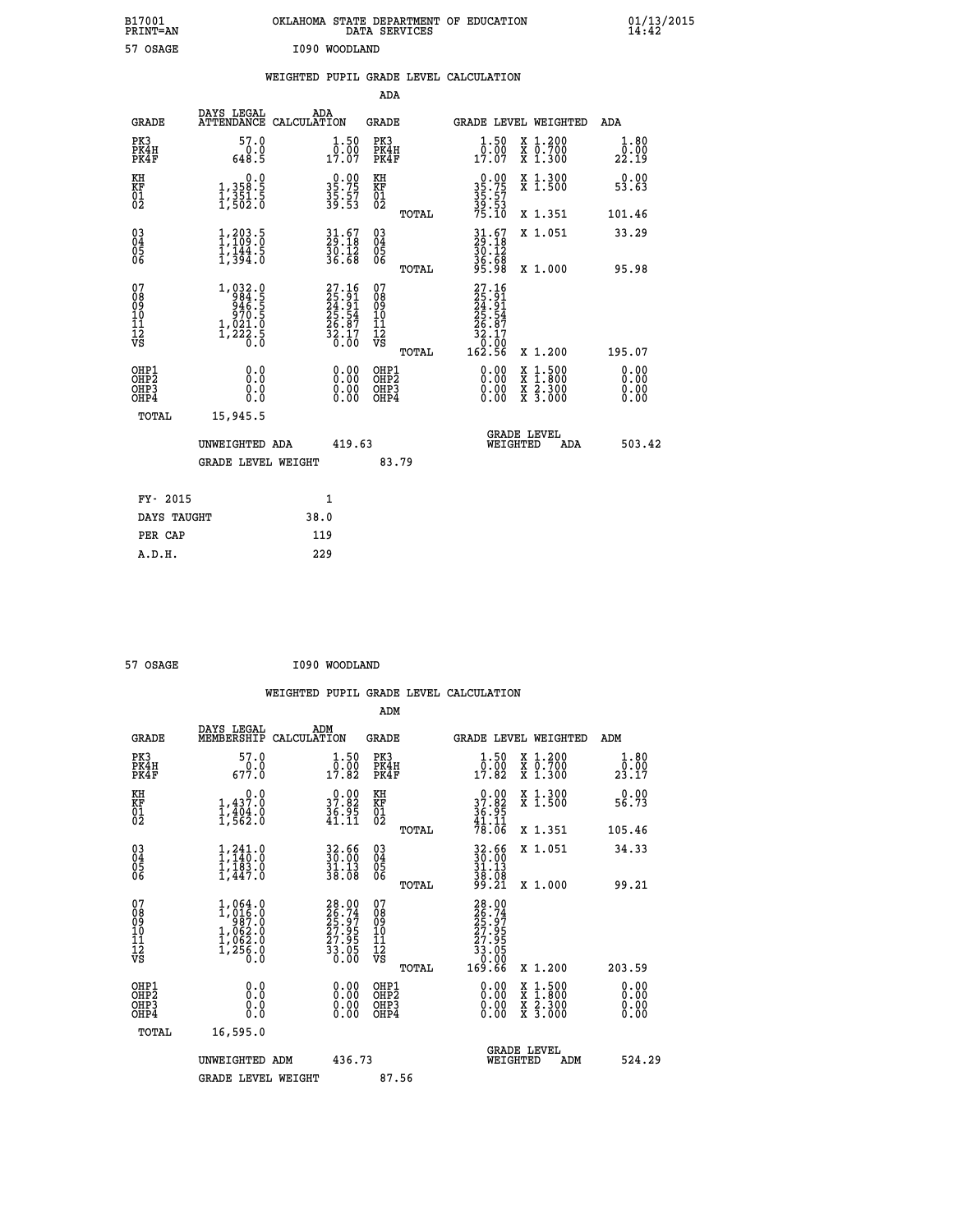|  | OKLAHOMA STATE DEPARTMENT OF EDUCATION<br>DATA SERVICES |  |
|--|---------------------------------------------------------|--|
|  | COUNTY TOTALS                                           |  |

 **B17001 OKLAHOMA STATE DEPARTMENT OF EDUCATION 01/13/2015**

|                                           |                                                                           |                                                                            | ADA                                                |       |                                                                                        |                                                                                                  |                              |
|-------------------------------------------|---------------------------------------------------------------------------|----------------------------------------------------------------------------|----------------------------------------------------|-------|----------------------------------------------------------------------------------------|--------------------------------------------------------------------------------------------------|------------------------------|
| <b>GRADE</b>                              | DAYS LEGAL                                                                | ADA<br>ATTENDANCE CALCULATION                                              | GRADE                                              |       | GRADE LEVEL WEIGHTED                                                                   |                                                                                                  | ADA                          |
| PK3<br>PK4H<br>PK4F                       | 161.0<br>42.0<br>8,013.0                                                  | $\begin{smallmatrix} 4.39\ 1.00\ 200.71 \end{smallmatrix}$                 | PK3<br>PK4H<br>PK4F                                |       | 4.39<br>$\frac{1.00}{200.71}$                                                          | X 1.200<br>X 0.700<br>X 1.300                                                                    | 5.27<br>0.70<br>260.93       |
| KH<br>KF<br>01<br>02                      | 0.0<br>13,790.5<br>12,485.0<br>12,608.5                                   | $\begin{smallmatrix} &0.00\\ 344.53\\ 312.58\\ 316.80 \end{smallmatrix}$   | KH<br>KF<br>01<br>02                               |       | $\begin{smallmatrix} &0.00\\ 344.53\\ 312.68\\ 316.80\\ 629.48 \end{smallmatrix}$      | X 1.300<br>X 1.500                                                                               | 0.00<br>516.83               |
|                                           |                                                                           |                                                                            |                                                    | TOTAL |                                                                                        | X 1.351                                                                                          | 850.43                       |
| 03<br>04<br>05<br>06                      | 13,440.0<br>11,465.0<br>ĪŽ,ŌŠŠ.Š<br>11,723.0                              | 335.51<br>285.83<br>$\frac{502.32}{294.56}$                                | $\begin{matrix} 03 \\ 04 \\ 05 \\ 06 \end{matrix}$ |       | 335.51<br>285.83<br>302.32<br>294.56<br>882.71                                         | X 1.051                                                                                          | 1,235.34                     |
|                                           |                                                                           |                                                                            |                                                    | TOTAL |                                                                                        | X 1.000                                                                                          | 882.71                       |
| 07<br>08<br>09<br>11<br>11<br>12<br>VS    | 9,786.0<br>9,450.5<br>8,017.5<br>8,788.0<br>7,656.0<br>7,656.0<br>6,469.0 | 248.18<br>240.54<br>205.15<br>205.15<br>223.92<br>195.28<br>165.66<br>0.00 | 07<br>08<br>09<br>11<br>11<br>12<br>VS             | TOTAL | 248.18<br>240.54<br>205.15<br>205.15<br>223.92<br>195.28<br>165.66<br>0.00<br>1,278.73 | X 1.200                                                                                          | 1,534.46                     |
| OHP1<br>OH <sub>P</sub> 2<br>OHP3<br>OHP4 | 212.0<br>0.0<br>0.0<br>0.0                                                | $\frac{5.05}{0.00}$<br>$\begin{smallmatrix} 0.00 \ 0.00 \end{smallmatrix}$ | OHP1<br>OHP <sub>2</sub><br>OHP3<br>OHP4           |       | $\frac{5.05}{0.00}$<br>0.00<br>0.00                                                    | $\begin{smallmatrix} x & 1 & 500 \\ x & 1 & 800 \\ x & 2 & 300 \\ x & 3 & 000 \end{smallmatrix}$ | 7.58<br>0.00<br>0.00<br>0.00 |
| TOTAL                                     | 146,200.5                                                                 |                                                                            |                                                    |       |                                                                                        |                                                                                                  |                              |
|                                           | UNWEIGHTED ADA                                                            | 3,682.11                                                                   |                                                    |       | WEIGHTED                                                                               | <b>GRADE LEVEL</b><br>ADA                                                                        | 4,411.54                     |
|                                           | <b>GRADE LEVEL WEIGHT</b>                                                 |                                                                            | 729.43                                             |       |                                                                                        |                                                                                                  |                              |
| FY- 2015                                  |                                                                           | $\mathbf{1}$                                                               |                                                    |       |                                                                                        |                                                                                                  |                              |
| DAYS TAUGHT                               |                                                                           | 481.0                                                                      |                                                    |       |                                                                                        |                                                                                                  |                              |
| PER CAP                                   |                                                                           | 1,294                                                                      |                                                    |       |                                                                                        |                                                                                                  |                              |
| A.D.H.                                    |                                                                           | 2,071                                                                      |                                                    |       |                                                                                        |                                                                                                  |                              |
|                                           |                                                                           |                                                                            |                                                    |       |                                                                                        |                                                                                                  |                              |

OSAGE COUNTY TOTALS

B17001<br>PRINT=AN<br>OSAGE

|                                                       |                                                                                                                           |                                                                          | ADM                                                 |                                                                             |                                          |                              |
|-------------------------------------------------------|---------------------------------------------------------------------------------------------------------------------------|--------------------------------------------------------------------------|-----------------------------------------------------|-----------------------------------------------------------------------------|------------------------------------------|------------------------------|
| <b>GRADE</b>                                          | DAYS LEGAL<br>MEMBERSHIP                                                                                                  | ADM<br>CALCULATION                                                       | <b>GRADE</b>                                        | GRADE LEVEL WEIGHTED                                                        |                                          | ADM                          |
| PK3<br>PK4H<br>PK4F                                   | 161.0<br>42.0<br>8,387.0                                                                                                  | $\begin{smallmatrix} 4.39\ 1.00\ 210.01 \end{smallmatrix}$               | PK3<br>PK4H<br>PK4F                                 | $\begin{smallmatrix} 4.39\ 1.00\ 210.01 \end{smallmatrix}$                  | X 1.200<br>X 0.700<br>X 1.300            | 5.27<br>0.70<br>273.02       |
| KH<br>KF<br>01<br>02                                  | 0.0<br>14,433.0<br>13,111.0<br>13,125.0                                                                                   | $\begin{smallmatrix} &0.00\\ 360.69\\ 328.40\\ 329.70 \end{smallmatrix}$ | KH<br>KF<br>01<br>02                                | $0.00$<br>$360.69$<br>$328.40$<br>$329.70$<br>$658.10$                      | X 1.300<br>X 1.500                       | 0.00<br>541.07               |
|                                                       |                                                                                                                           |                                                                          | TOTAL                                               |                                                                             | X 1.351                                  | 889.10                       |
| 03<br>04<br>05<br>06                                  | $\begin{smallmatrix} 13\,, & 851\cdot 0\\ 11\,, & 887\cdot 0\\ 12\,, & 501\cdot 0\\ 12\,, & 125\cdot 0 \end{smallmatrix}$ | 345.66<br>296.28<br>312.54<br>304.58                                     | $\begin{array}{c} 03 \\ 04 \\ 05 \\ 06 \end{array}$ | 345.66<br>296.28<br>312.54                                                  | X 1.051                                  | 363.30                       |
|                                                       |                                                                                                                           |                                                                          | TOTAL                                               | $\frac{3}{9}$ $\frac{0}{13}$ $\frac{5}{40}$                                 | X 1.000                                  | 913.40                       |
| 07<br>08<br>09<br>101<br>112<br>VS                    | $\begin{smallmatrix}10,105.0\\9,854.0\\8,377.0\\9,304.0\\8,052.0\\6,782.0\\0.0\end{smallmatrix}$                          | 256.38<br>250.72<br>214.36<br>217.15<br>205.72<br>173.75<br>0.00         | 07<br>08<br>09<br>11<br>11<br>12<br>VS<br>TOTAL     | 256.38<br>250.72<br>214.36<br>237.15<br>$\frac{205.72}{173.75}$<br>1,338.08 | X 1.200                                  | 1,605.69                     |
| OHP1<br>OH <sub>P</sub> 2<br>OH <sub>P3</sub><br>OHP4 | 212.0<br>0.0<br>0.000                                                                                                     | 5.05<br>0.00<br>0.00<br>0.00                                             | OHP1<br>OHP2<br>OHP3<br>OHP4                        | $\frac{5.05}{0.00}$<br>0.00                                                 | X 1:500<br>X 1:800<br>X 2:300<br>X 3:000 | 7.58<br>0.00<br>0.00<br>0.00 |
| TOTAL                                                 | 152,309.0                                                                                                                 |                                                                          |                                                     |                                                                             |                                          |                              |
|                                                       | UNWEIGHTED                                                                                                                | 3,836.38<br>ADM                                                          |                                                     | <b>GRADE LEVEL</b><br>WEIGHTED                                              | ADM                                      | 4,599.13                     |
|                                                       | <b>GRADE LEVEL WEIGHT</b>                                                                                                 |                                                                          | 762.75                                              |                                                                             |                                          |                              |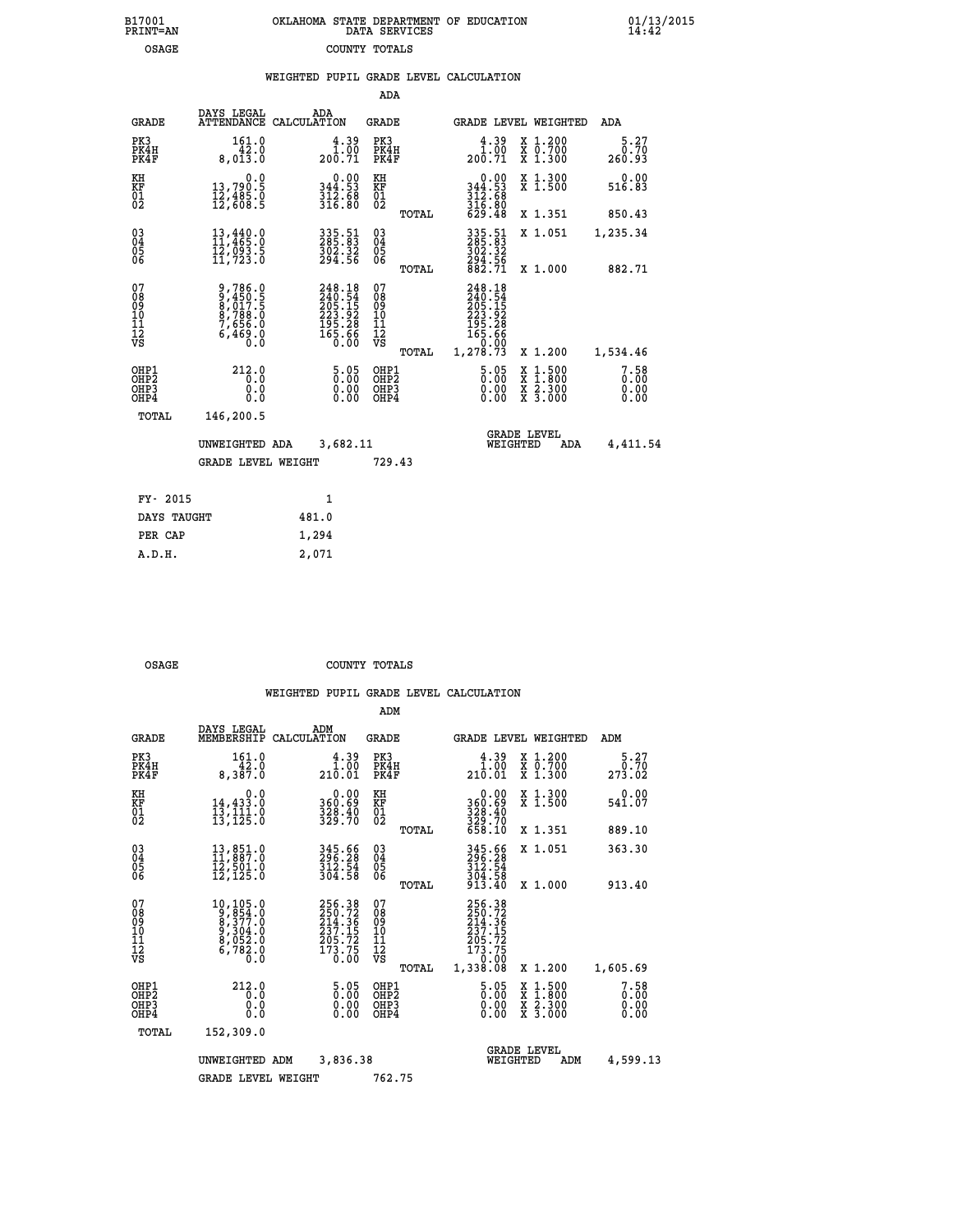| OKLAHOMA STATE DEPARTMENT OF EDUCATION<br>DATA SERVICES |  |
|---------------------------------------------------------|--|
| C010 TURKEY FORD                                        |  |

 **B17001 OKLAHOMA STATE DEPARTMENT OF EDUCATION 01/13/2015**

|                                                                    |                                         | WEIGHTED PUPIL GRADE LEVEL CALCULATION                                                        |                                        |       |                                                                                                        |                                                                                          |                       |
|--------------------------------------------------------------------|-----------------------------------------|-----------------------------------------------------------------------------------------------|----------------------------------------|-------|--------------------------------------------------------------------------------------------------------|------------------------------------------------------------------------------------------|-----------------------|
|                                                                    |                                         |                                                                                               | <b>ADA</b>                             |       |                                                                                                        |                                                                                          |                       |
| <b>GRADE</b>                                                       | DAYS LEGAL<br><b>ATTENDANCE</b>         | ADA<br>CALCULATION                                                                            | <b>GRADE</b>                           |       | GRADE LEVEL WEIGHTED                                                                                   |                                                                                          | ADA                   |
| PK3<br>PK4H<br>PK4F                                                | 0.0<br>0.0<br>698.0                     | $\begin{smallmatrix} 0.00\\ 0.00\\ 16.62 \end{smallmatrix}$                                   | PK3<br>PK4H<br>PK4F                    |       | $\begin{smallmatrix} 0.00\\ 0.00\\ 16.62 \end{smallmatrix}$                                            | X 1.200<br>X 0.700<br>X 1.300                                                            | 0.00<br>0.00<br>21.61 |
| KH<br>KF<br>01<br>02                                               | 0.0<br>594.0<br>523.0<br>483.0          | 14.14<br>$\frac{1}{2}$ $\frac{2}{3}$ $\frac{1}{5}$ $\frac{5}{6}$                              | KH<br>KF<br>01<br>02                   |       | $0.00$<br>14.14<br>$\frac{1}{2}$ $\frac{1}{3}$ $\cdot \frac{4}{5}$ $\frac{5}{23}$ $\cdot \frac{6}{95}$ | X 1.300<br>X 1.500                                                                       | 0.00<br>21.21         |
|                                                                    |                                         |                                                                                               |                                        | TOTAL |                                                                                                        | X 1.351                                                                                  | 32.36                 |
| $\begin{smallmatrix} 03 \\[-4pt] 04 \end{smallmatrix}$<br>Ŏ5<br>06 | $\frac{406.0}{516.0}$<br>517.0<br>120.0 | 12.57<br>$\frac{15.51}{2.86}$                                                                 | $\substack{03 \\ 04}$<br>Ŏ5<br>06      |       | $\begin{smallmatrix} 9.67\\12.29\\12.31\\2.86\\27.46\end{smallmatrix}$                                 | X 1.051                                                                                  | 10.16                 |
|                                                                    |                                         |                                                                                               |                                        | TOTAL |                                                                                                        | X 1.000                                                                                  | 27.46                 |
| 07<br>08<br>09<br>11<br>11<br>12<br>VS                             | 0.0                                     | $\begin{smallmatrix} 0.00\ 0.00\ 0.00\ 0.00\ 0.00\ 0.00\ 0.00\ 0.00\ 0.00\ \end{smallmatrix}$ | 07<br>08<br>09<br>11<br>11<br>12<br>VS | TOTAL | 0.00<br>0.QQ<br>0.00<br>0.00<br>0.00<br>0.00<br>0.00                                                   | X 1.200                                                                                  | 0.00                  |
| OHP1<br>OHP2<br>OHP3<br>OHP4                                       | 0.0<br>0.0<br>$0.\overline{0}$          | 0.0000<br>$\begin{smallmatrix} 0.00 \ 0.00 \end{smallmatrix}$                                 | OHP1<br>OHP2<br>OHP3<br>OHP4           |       | 0.00<br>0.00<br>0.00                                                                                   | $\begin{smallmatrix} x & 1.500 \\ x & 1.800 \\ x & 2.300 \\ x & 3.000 \end{smallmatrix}$ | 0.00<br>0.00<br>0.00  |
| <b>TOTAL</b>                                                       | 3,857.0                                 |                                                                                               |                                        |       |                                                                                                        |                                                                                          |                       |
|                                                                    | UNWEIGHTED ADA                          | 91.84                                                                                         |                                        |       | WEIGHTED                                                                                               | <b>GRADE LEVEL</b><br>ADA                                                                | 112.80                |
|                                                                    | <b>GRADE LEVEL WEIGHT</b>               |                                                                                               |                                        | 20.96 |                                                                                                        |                                                                                          |                       |
| FY- 2015                                                           |                                         | $\mathbf{1}$                                                                                  |                                        |       |                                                                                                        |                                                                                          |                       |
| DAYS TAUGHT                                                        |                                         | 42.0                                                                                          |                                        |       |                                                                                                        |                                                                                          |                       |
| PER CAP                                                            |                                         | 79                                                                                            |                                        |       |                                                                                                        |                                                                                          |                       |

 **A.D.H. 90**

 **B17001<br>PRINT=AN<br>58 OTTAWA** 

 **58 OTTAWA C010 TURKEY FORD**

| <b>GRADE</b>                 | DAYS LEGAL<br>MEMBERSHIP                                                      | ADM<br>CALCULATION                                                                            | <b>GRADE</b>                                       |       | GRADE LEVEL WEIGHTED                                                                                                     |                                          | ADM                      |        |
|------------------------------|-------------------------------------------------------------------------------|-----------------------------------------------------------------------------------------------|----------------------------------------------------|-------|--------------------------------------------------------------------------------------------------------------------------|------------------------------------------|--------------------------|--------|
| PK3<br>PK4H<br>PK4F          | 0.0<br>ة:ة<br>752:0                                                           | $\begin{smallmatrix} 0.00\\ 0.00\\ 17.90 \end{smallmatrix}$                                   | PK3<br>PK4H<br>PK4F                                |       | $\begin{smallmatrix} 0.00\\ 0.00\\ 17.90 \end{smallmatrix}$                                                              | X 1.200<br>X 0.700<br>X 1.300            | 0.00<br>23.27            |        |
| KH<br>KF<br>01<br>02         | $\begin{smallmatrix} &0.0\ 616.0\ 546.0\ 493.0 \end{smallmatrix}$             | $14.67$<br>$13.90$<br>$13.90$<br>$11.74$                                                      | KH<br>KF<br>01<br>02                               |       | $0.00\n14.67\n13.00\n11.74\n24.74$                                                                                       | X 1.300<br>X 1.500                       | 0.00<br>22.01            |        |
|                              |                                                                               |                                                                                               |                                                    | TOTAL |                                                                                                                          | X 1.351                                  | 33.42                    |        |
| 03<br>04<br>05<br>06         | $\begin{smallmatrix} 420.0\\ 526.0\\ 541.0\\ 126.0 \end{smallmatrix}$         | $\begin{array}{l} 10\cdot 00 \\ 12\cdot 52 \\ 12\cdot 88 \\ 3\cdot 00 \end{array}$            | $\begin{matrix} 03 \\ 04 \\ 05 \\ 06 \end{matrix}$ |       | $\begin{array}{l} 10\cdot 90 \\[-4pt] 12\cdot 52 \\[-4pt] 12\cdot 88 \\[-4pt] 3\cdot 90 \\[-4pt] 28\cdot 40 \end{array}$ | X 1.051                                  | 10.51                    |        |
|                              |                                                                               |                                                                                               |                                                    | TOTAL |                                                                                                                          | X 1.000                                  | 28.40                    |        |
| 07<br>08901112<br>1112<br>VS | $\begin{array}{c} 0.00000\\ -0.0000\\ -0.0000\\ -0.0000\\ -0.0000\end{array}$ | $\begin{smallmatrix} 0.00\ 0.00\ 0.00\ 0.00\ 0.00\ 0.00\ 0.00\ 0.00\ 0.00\ \end{smallmatrix}$ | 07<br>08901112<br>1112<br>VS                       | TOTAL | 0.00                                                                                                                     | X 1.200                                  | 0.00                     |        |
| OHP1<br>OHP2<br>OHP3<br>OHP4 | 0.0<br>0.000                                                                  |                                                                                               | OHP1<br>OHP2<br>OHP3<br>OHP4                       |       |                                                                                                                          | X 1:500<br>X 1:800<br>X 2:300<br>X 3:000 | $0.00$<br>$0.00$<br>0.00 |        |
| TOTAL                        | 4,020.0                                                                       |                                                                                               |                                                    |       |                                                                                                                          |                                          |                          |        |
|                              | UNWEIGHTED ADM                                                                | 95.71                                                                                         |                                                    |       | WEIGHTED                                                                                                                 | <b>GRADE LEVEL</b><br>ADM                |                          | 117.61 |
|                              | <b>GRADE LEVEL WEIGHT</b>                                                     |                                                                                               | 21.90                                              |       |                                                                                                                          |                                          |                          |        |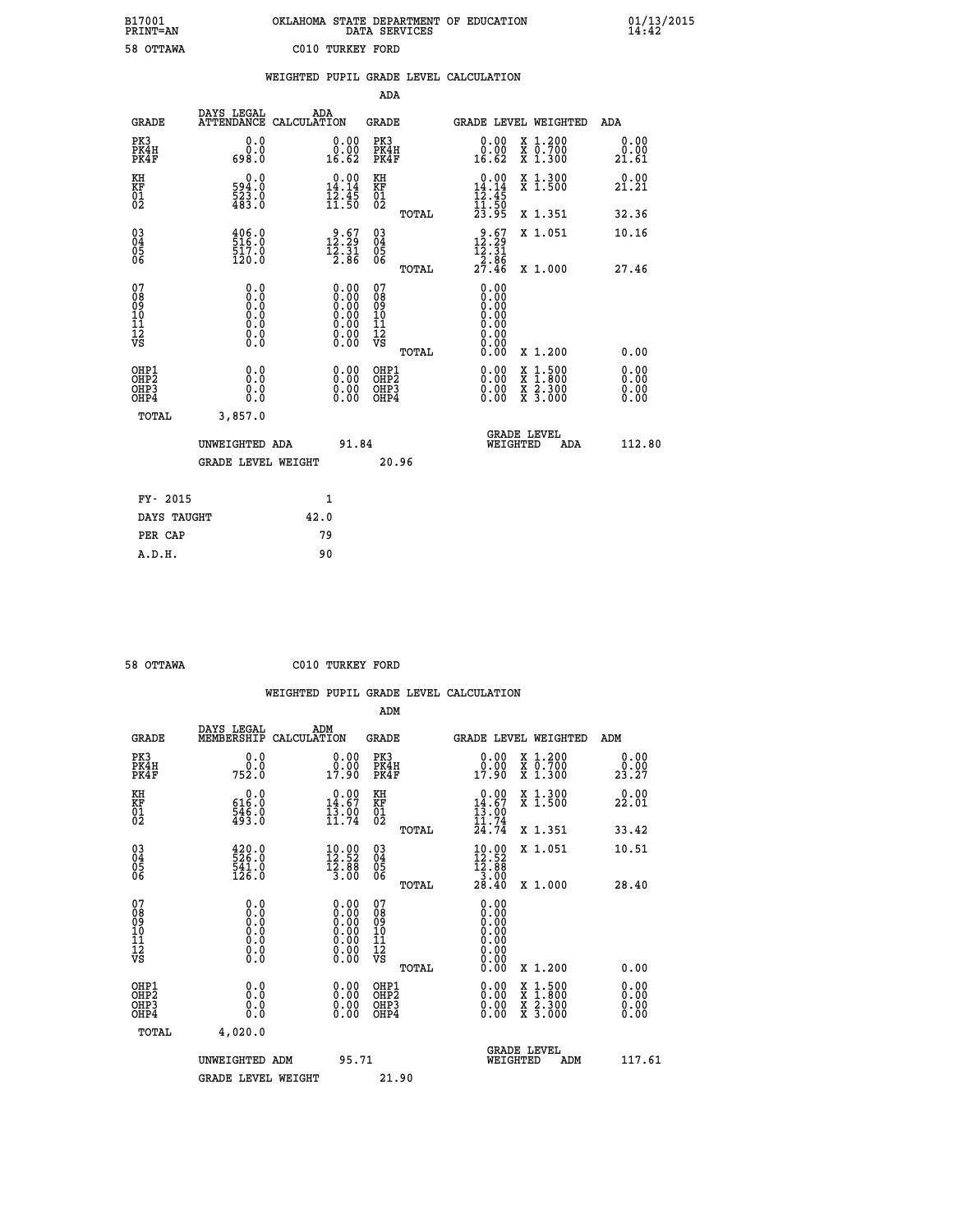| B17001<br>PRINT=AN                       |                                                                | OKLAHOMA STATE DEPARTMENT OF EDUCATION                                     | DATA SERVICES                                      |                                                                                           |                                                                                                                                      | $01/13/2015$<br>14:42 |
|------------------------------------------|----------------------------------------------------------------|----------------------------------------------------------------------------|----------------------------------------------------|-------------------------------------------------------------------------------------------|--------------------------------------------------------------------------------------------------------------------------------------|-----------------------|
| 58 OTTAWA                                |                                                                | <b>I001 WYANDOTTE</b>                                                      |                                                    |                                                                                           |                                                                                                                                      |                       |
|                                          |                                                                | WEIGHTED PUPIL GRADE LEVEL CALCULATION                                     |                                                    |                                                                                           |                                                                                                                                      |                       |
|                                          |                                                                |                                                                            | ADA                                                |                                                                                           |                                                                                                                                      |                       |
| <b>GRADE</b>                             | DAYS LEGAL                                                     | ADA<br>ATTENDANCE CALCULATION                                              | GRADE                                              |                                                                                           | GRADE LEVEL WEIGHTED                                                                                                                 | ADA                   |
| PK3<br>PK4H<br>PK4F                      | 0.0<br>0.0<br>2,812.5                                          | 0.00<br>0.00<br>66.96                                                      | PK3<br>PK4H<br>PK4F                                | 0.00<br>0.00<br>66.96                                                                     | X 1.200<br>X 0.700<br>X 1.300                                                                                                        | 0.00<br>0.00<br>87.05 |
| KH<br>KF<br>01<br>02                     | 0.0<br>2,541.0<br>2,422.5<br>2,360.0                           | $\begin{smallmatrix} 0.00\\ 60.50\\ 57.68\\ 56.19 \end{smallmatrix}$       | KH<br>KF<br>01<br>02                               | $\begin{smallmatrix} 0.00\\ 60.50\\ 57.68\\ 56.19 \end{smallmatrix}$                      | X 1.300<br>X 1.500                                                                                                                   | 0.00<br>90.75         |
|                                          |                                                                |                                                                            | <b>TOTAL</b>                                       | 113.87                                                                                    | X 1.351                                                                                                                              | 153.84                |
| 03<br>04<br>05<br>06                     | 2,029.5<br>1,628.5<br>2,090.5<br>2,066.0                       | $\begin{smallmatrix} 48.32\ 38.77\ 49.77\ 49.19 \end{smallmatrix}$         | $\begin{matrix} 03 \\ 04 \\ 05 \\ 06 \end{matrix}$ | $\frac{48.32}{38.77}$<br>49.77<br>ۈ:49.<br>137.73                                         | X 1.051                                                                                                                              | 50.78                 |
|                                          |                                                                |                                                                            | TOTAL                                              |                                                                                           | X 1.000                                                                                                                              | 137.73                |
| 07<br>08<br>09<br>10<br>11<br>12<br>VS   | 2,169.5<br>2,809.5<br>2,265.5<br>2,247.5<br>2,394.5<br>2,645.5 | 51.65<br>66.89<br>53.94<br>53.51<br>57.01<br>57.01<br>62.99                | 07<br>08<br>09<br>101<br>11<br>12<br>VS            | 51.65<br>66.89<br>53.94<br>$\begin{array}{r} 53.51 \\ 57.01 \\ 62.99 \\ 0.00 \end{array}$ |                                                                                                                                      |                       |
|                                          |                                                                |                                                                            | TOTAL                                              | 345.99                                                                                    | X 1.200                                                                                                                              | 415.19                |
| OHP1<br>OHP <sub>2</sub><br>OHP3<br>OHP4 | 241.0<br>0.0<br>0.0                                            | $\frac{5.74}{0.00}$<br>$\begin{smallmatrix} 0.00 \ 0.00 \end{smallmatrix}$ | OHP1<br>OHP2<br>OHP3<br>OHP4                       | 5.74<br>0.00<br>0.00                                                                      | $\begin{smallmatrix} \mathtt{X} & 1 & 500 \\ \mathtt{X} & 1 & 800 \\ \mathtt{X} & 2 & 300 \\ \mathtt{X} & 3 & 000 \end{smallmatrix}$ | 8.61<br>0.00<br>0.00  |
| <b>TOTAL</b>                             | 32,723.5                                                       |                                                                            |                                                    |                                                                                           |                                                                                                                                      |                       |
|                                          | UNWEIGHTED ADA                                                 | 779.11                                                                     |                                                    | WEIGHTED                                                                                  | <b>GRADE LEVEL</b><br>ADA                                                                                                            | 943.95                |
|                                          | <b>GRADE LEVEL WEIGHT</b>                                      |                                                                            | 164.84                                             |                                                                                           |                                                                                                                                      |                       |
| FY- 2015                                 |                                                                | 1                                                                          |                                                    |                                                                                           |                                                                                                                                      |                       |
| DAYS TAUGHT                              |                                                                | 42.0                                                                       |                                                    |                                                                                           |                                                                                                                                      |                       |
| PER CAP                                  |                                                                | 55                                                                         |                                                    |                                                                                           |                                                                                                                                      |                       |
| A.D.H.                                   |                                                                | 699                                                                        |                                                    |                                                                                           |                                                                                                                                      |                       |

| 58 OTTAWA | <b>I001 WYANDOTTE</b> |
|-----------|-----------------------|

|                                                    |                                                                                            |                                                                      | ADM                                                 |       |                                                                             |                                          |                                    |
|----------------------------------------------------|--------------------------------------------------------------------------------------------|----------------------------------------------------------------------|-----------------------------------------------------|-------|-----------------------------------------------------------------------------|------------------------------------------|------------------------------------|
| <b>GRADE</b>                                       | DAYS LEGAL<br>MEMBERSHIP                                                                   | ADM<br>CALCULATION                                                   | <b>GRADE</b>                                        |       |                                                                             | GRADE LEVEL WEIGHTED                     | ADM                                |
| PK3<br>PK4H<br>PK4F                                | 0.0<br>2,954.0                                                                             | $\begin{smallmatrix} 0.00\\ 0.00\\ 70.33 \end{smallmatrix}$          | PK3<br>PK4H<br>PK4F                                 |       | $\begin{smallmatrix} 0.00\\ 0.00\\ 70.33 \end{smallmatrix}$                 | X 1.200<br>X 0.700<br>X 1.300            | 0.00<br>o.oo<br>91.43              |
| KH<br>KF<br>01<br>02                               | 0.0<br>2,662:0<br>2,499:0<br>2,436:0                                                       | $\begin{smallmatrix} 0.00\\ 63.38\\ 59.50\\ 58.00 \end{smallmatrix}$ | KH<br>KF<br>01<br>02                                |       | $\begin{smallmatrix} &0.00\ 63.38\ 59.50\ 58.00\ 117.50\ \end{smallmatrix}$ | X 1.300<br>X 1.500                       | 0.00<br>95.07                      |
|                                                    |                                                                                            |                                                                      |                                                     | TOTAL |                                                                             | X 1.351                                  | 158.74                             |
| $\begin{matrix} 03 \\ 04 \\ 05 \\ 06 \end{matrix}$ | $\begin{smallmatrix} 2,108.0\\ 1,676.0\\ 2,174.0\\ 2,161.0 \end{smallmatrix}$              | 50.19<br>39.90<br>51.76<br>51.45                                     | $\begin{array}{c} 03 \\ 04 \\ 05 \\ 06 \end{array}$ |       | $\begin{smallmatrix}50.19\\39.90\\51.76\\51.45\\143.11\end{smallmatrix}$    | X 1.051                                  | 52.75                              |
|                                                    |                                                                                            |                                                                      |                                                     | TOTAL |                                                                             | X 1.000                                  | 143.11                             |
| 07<br>08<br>09<br>101<br>11<br>12<br>VS            | $2, 256.0$<br>$2, 3935.0$<br>$2, 394.0$<br>$2, 361.0$<br>$2, 547.0$<br>$2, 771.0$<br>$0.0$ | 53.71<br>69.88<br>57.00<br>56.21<br>56.64<br>65.98<br>65.98          | 07<br>08<br>09<br>01<br>11<br>11<br>12<br>VS        |       | 53.71<br>69.88<br>57.00<br>56.21<br>56.64<br>65.98<br>63.00<br>363.42       |                                          |                                    |
|                                                    |                                                                                            |                                                                      |                                                     | TOTAL |                                                                             | X 1.200                                  | 436.10                             |
| OHP1<br>OHP2<br>OHP3<br>OHP4                       | $^{241.0}_{0.0}$<br>0.000                                                                  | $\begin{smallmatrix} 5\cdot74\0.00\0.00 \end{smallmatrix}$           | OHP1<br>OHP2<br>OHP <sub>3</sub>                    |       | $\begin{smallmatrix} 5\cdot74\0.00\0.00 \end{smallmatrix}$                  | X 1:500<br>X 1:800<br>X 2:300<br>X 3:000 | $8.61$<br>$0.00$<br>$0.00$<br>0.00 |
| TOTAL                                              | 34,175.0                                                                                   |                                                                      |                                                     |       |                                                                             |                                          |                                    |
|                                                    | UNWEIGHTED                                                                                 | 813.67<br>ADM                                                        |                                                     |       |                                                                             | GRADE LEVEL<br>WEIGHTED<br>ADM           | 985.81                             |
|                                                    | <b>GRADE LEVEL WEIGHT</b>                                                                  |                                                                      | 172.14                                              |       |                                                                             |                                          |                                    |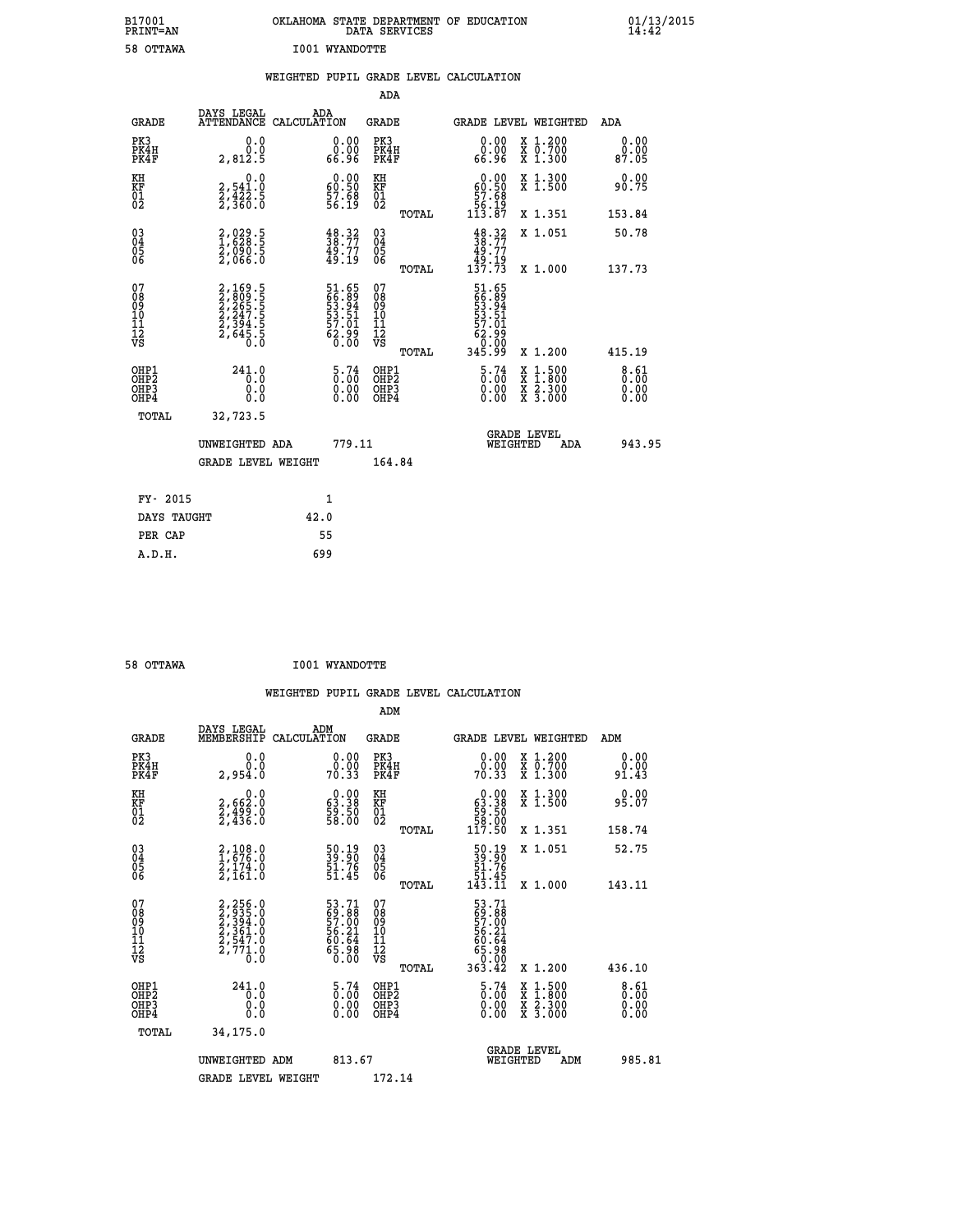| B17001<br>PRINT=AN | OKLAHOMA STATE DEPARTMENT OF EDUCATION<br>DATA SERVICES | $01/13/2015$<br>14:42 |
|--------------------|---------------------------------------------------------|-----------------------|
| 58 OTTAWA          | I014 QUAPAW                                             |                       |

|  |  | WEIGHTED PUPIL GRADE LEVEL CALCULATION |
|--|--|----------------------------------------|
|  |  |                                        |

|                                                                              |                                                                                            |                                                                                              | ADA                                                |       |                                                                              |                                                                                                                                           |                              |
|------------------------------------------------------------------------------|--------------------------------------------------------------------------------------------|----------------------------------------------------------------------------------------------|----------------------------------------------------|-------|------------------------------------------------------------------------------|-------------------------------------------------------------------------------------------------------------------------------------------|------------------------------|
| <b>GRADE</b>                                                                 | DAYS LEGAL                                                                                 | ADA<br>ATTENDANCE CALCULATION                                                                | GRADE                                              |       | <b>GRADE LEVEL WEIGHTED</b>                                                  |                                                                                                                                           | ADA                          |
| PK3<br>PK4H<br>PK4F                                                          | 0.0<br>0.0<br>1,345.0                                                                      | 0.00<br>0.00<br>29.89                                                                        | PK3<br>PK4H<br>PK4F                                |       | 0.00<br>0.00<br>29.89                                                        | X 1.200<br>X 0.700<br>X 1.300                                                                                                             | 0.00<br>0.00<br>38.86        |
| KH<br>KF<br>01<br>02                                                         | $\begin{smallmatrix}&&&0\,0\,1\,,727\,.\,0\,2\,,167\,.\,0\,2\,,424\,.\,0\end{smallmatrix}$ | $\begin{smallmatrix} 0.00\\ 38.38\\ 48.16\\ 53.87 \end{smallmatrix}$                         | KH<br>KF<br>01<br>02                               |       | $\begin{smallmatrix}&&0.00\\18.38\\48.16\\53.87\\102.03\end{smallmatrix}$    | X 1.300<br>X 1.500                                                                                                                        | 0.00<br>57.57                |
|                                                                              |                                                                                            |                                                                                              |                                                    | TOTAL |                                                                              | X 1.351                                                                                                                                   | 137.84                       |
| $\begin{matrix} 03 \\ 04 \\ 05 \\ 06 \end{matrix}$                           | $\begin{smallmatrix} 2,348.0\\ 1,691.0\\ 1,881.0\\ 2,158.0 \end{smallmatrix}$              | $\begin{smallmatrix} 52\cdot 18\\ 37\cdot 58\\ 41\cdot 80\\ 47\cdot 96 \end{smallmatrix}$    | $\begin{matrix} 03 \\ 04 \\ 05 \\ 06 \end{matrix}$ |       | $\frac{52.18}{37.58}$<br>47.96                                               | X 1.051                                                                                                                                   | 54.84                        |
|                                                                              |                                                                                            |                                                                                              |                                                    | TOTAL | 127.34                                                                       | X 1.000                                                                                                                                   | 127.34                       |
| 07<br>08<br>09<br>11<br>11<br>12<br>VS                                       | $1,839.0$<br>$2,008.0$<br>$1,906.0$<br>$1,751.0$<br>$1,676.0$<br>$1,756.0$<br>$0.0$        | $\begin{smallmatrix} 40.87\\ 44.62\\ 42.36\\ 38.91\\ 37.24\\ 39.02\\ 0.00 \end{smallmatrix}$ | 07<br>08<br>09<br>101<br>11<br>12<br>VS            | TOTAL | 40.87<br>$44.62$<br>$42.36$<br>$38.91$<br>$37.24$<br>59:02<br>0.00<br>243.02 | X 1.200                                                                                                                                   | 291.62                       |
| OHP1<br>OH <sub>P</sub> <sub>2</sub><br>OH <sub>P3</sub><br>OH <sub>P4</sub> | 0.0<br>Ō.Ō<br>0.0<br>0.0                                                                   | 0.00<br>0.00<br>0.00                                                                         | OHP1<br>OHP2<br>OHP3<br>OHP4                       |       | 0.00<br>0.00<br>0.00                                                         | $\begin{smallmatrix} \mathtt{X} & 1\cdot500\\ \mathtt{X} & 1\cdot800\\ \mathtt{X} & 2\cdot300\\ \mathtt{X} & 3\cdot000 \end{smallmatrix}$ | 0.00<br>0.00<br>0.00<br>0.00 |
| TOTAL                                                                        | 26,677.0                                                                                   |                                                                                              |                                                    |       |                                                                              |                                                                                                                                           |                              |
|                                                                              | UNWEIGHTED ADA                                                                             | 592.84                                                                                       |                                                    |       | WEIGHTED                                                                     | <b>GRADE LEVEL</b><br>ADA                                                                                                                 | 708.07                       |
|                                                                              | <b>GRADE LEVEL WEIGHT</b>                                                                  |                                                                                              | 115.23                                             |       |                                                                              |                                                                                                                                           |                              |
|                                                                              |                                                                                            |                                                                                              |                                                    |       |                                                                              |                                                                                                                                           |                              |
| FY- 2015                                                                     |                                                                                            | 1                                                                                            |                                                    |       |                                                                              |                                                                                                                                           |                              |
| DAYS TAUGHT                                                                  |                                                                                            | 45.0                                                                                         |                                                    |       |                                                                              |                                                                                                                                           |                              |
| PER CAP                                                                      |                                                                                            | 55                                                                                           |                                                    |       |                                                                              |                                                                                                                                           |                              |
| A.D.H.                                                                       |                                                                                            | 478                                                                                          |                                                    |       |                                                                              |                                                                                                                                           |                              |

| 58 OTTAWA | I014 QUAPAW |
|-----------|-------------|

|                                                      |                                                                                                       |                                                                          |                                                       | WEIGHTED PUPIL GRADE LEVEL CALCULATION                                         |                                          |                               |
|------------------------------------------------------|-------------------------------------------------------------------------------------------------------|--------------------------------------------------------------------------|-------------------------------------------------------|--------------------------------------------------------------------------------|------------------------------------------|-------------------------------|
|                                                      |                                                                                                       |                                                                          | ADM                                                   |                                                                                |                                          |                               |
| <b>GRADE</b>                                         | DAYS LEGAL<br>MEMBERSHIP                                                                              | ADM<br>CALCULATION                                                       | <b>GRADE</b>                                          | GRADE LEVEL WEIGHTED                                                           |                                          | ADM                           |
| PK3<br>PK4H<br>PK4F                                  | 0.0<br>0.0<br>1,411.0                                                                                 | 0.00<br>31.36                                                            | PK3<br>PK4H<br>PK4F                                   | $\begin{smallmatrix} 0.00\\ 0.00\\ 31.36 \end{smallmatrix}$                    | X 1.200<br>X 0.700<br>X 1.300            | 0.00<br>0.00<br>40.77         |
| KH<br>KF<br>01<br>02                                 | 0.0<br>1,830:0<br>2,269:0<br>2,518:0                                                                  | $0.00$<br>$40.67$<br>$50.42$<br>$55.96$                                  | KH<br>KF<br>01<br>02                                  | 0.00<br>$\begin{smallmatrix} 40.67\ 50.42\ 55.96\ 106.38 \end{smallmatrix}$    | X 1.300<br>X 1.500                       | 0.00<br>61.01                 |
|                                                      |                                                                                                       |                                                                          | TOTAL                                                 |                                                                                | X 1.351                                  | 143.72                        |
| $\begin{matrix} 03 \\ 04 \\ 05 \\ 06 \end{matrix}$   | $2,425.0$<br>$1,723.0$<br>$1,929.0$<br>$2,211.0$                                                      | 53.89<br>38.29<br>42.87<br>49.13                                         | 03<br>04<br>05<br>06                                  | $\begin{smallmatrix} 53.89\\ 38.29\\ 42.87\\ 49.13\\ 130.29 \end{smallmatrix}$ | X 1.051                                  | 56.64                         |
|                                                      |                                                                                                       |                                                                          | TOTAL                                                 |                                                                                | X 1.000                                  | 130.29                        |
| 07<br>0890112<br>1112<br>VS                          | $\begin{smallmatrix}1, 888.0\\2, 043.0\\1, 979.0\\1, 813.0\\1, 723.0\\1, 790.0\\0.0\end{smallmatrix}$ | $41.96$<br>$45.40$<br>$43.98$<br>$40.29$<br>$38.29$<br>$39.78$<br>$0.00$ | 07<br>08<br>09<br>01<br>11<br>11<br>12<br>VS<br>TOTAL | $41.96$<br>$43.98$<br>$40.29$<br>$38.29$<br>$39.78$<br>$0.00$<br>$249.70$      | X 1.200                                  | 299.64                        |
|                                                      |                                                                                                       |                                                                          |                                                       |                                                                                |                                          |                               |
| OHP1<br>OHP <sub>2</sub><br>OH <sub>P3</sub><br>OHP4 | 0.0<br>0.000                                                                                          | $0.00$<br>$0.00$<br>0.00                                                 | OHP1<br>OHP2<br>OHP <sub>3</sub>                      | 0.00<br>0.00<br>0.00                                                           | X 1:500<br>X 1:800<br>X 2:300<br>X 3:000 | 0.00<br>Ō. ŌŌ<br>0.00<br>0.00 |
| TOTAL                                                | 27,552.0                                                                                              |                                                                          |                                                       |                                                                                |                                          |                               |
|                                                      | UNWEIGHTED ADM                                                                                        | 612.29                                                                   |                                                       | <b>GRADE LEVEL</b><br>WEIGHTED                                                 | ADM                                      | 732.07                        |
|                                                      | <b>GRADE LEVEL WEIGHT</b>                                                                             |                                                                          | 119.78                                                |                                                                                |                                          |                               |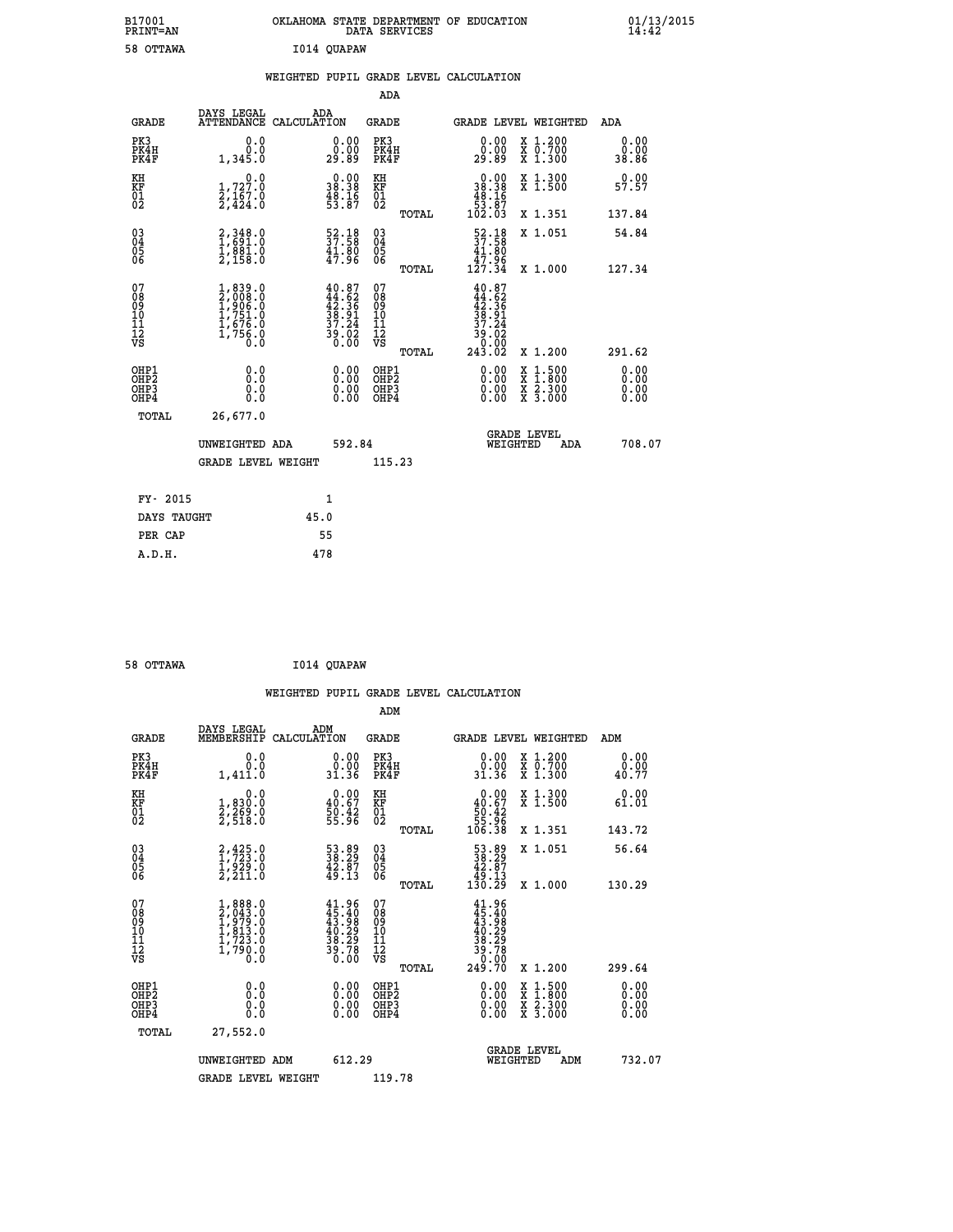| B17001<br>PRINT=AN                        |                                                                                                                             | OKLAHOMA STATE DEPARTMENT OF EDUCATION                                | DATA SERVICES                                      |                                                                      |                                                                                                  | $01/13/2015$<br>14:42 |
|-------------------------------------------|-----------------------------------------------------------------------------------------------------------------------------|-----------------------------------------------------------------------|----------------------------------------------------|----------------------------------------------------------------------|--------------------------------------------------------------------------------------------------|-----------------------|
| 58 OTTAWA                                 |                                                                                                                             | I018 COMMERCE                                                         |                                                    |                                                                      |                                                                                                  |                       |
|                                           |                                                                                                                             | WEIGHTED PUPIL GRADE LEVEL CALCULATION                                |                                                    |                                                                      |                                                                                                  |                       |
|                                           |                                                                                                                             |                                                                       | ADA                                                |                                                                      |                                                                                                  |                       |
| <b>GRADE</b>                              | DAYS LEGAL                                                                                                                  | ADA<br>ATTENDANCE CALCULATION                                         | GRADE                                              |                                                                      | GRADE LEVEL WEIGHTED                                                                             | <b>ADA</b>            |
| PK3<br>PK4H<br>PK4F                       | 144.0<br>0.0<br>2,146.0                                                                                                     | $3.43$<br>$0.00$<br>51.10                                             | PK3<br>PK4H<br>PK4F                                | $3.43$<br>$0.00$<br>51.10                                            | X 1.200<br>X 0.700<br>X 1.300                                                                    | 4.12<br>0.00<br>66.43 |
| KH<br>KF<br>$\frac{01}{02}$               | 0.0<br>2,874.5<br>3,576.5<br>2,593.0                                                                                        | 68.44<br>$\frac{85.15}{61.74}$                                        | KH<br>KF<br>$\begin{matrix} 01 \ 02 \end{matrix}$  | $\begin{smallmatrix} 0.00\\ 68.44\\ 85.15\\ 61.74 \end{smallmatrix}$ | X 1.300<br>X 1.500                                                                               | 0.00<br>102.66        |
|                                           |                                                                                                                             |                                                                       | TOTAL                                              | 146.89                                                               | X 1.351                                                                                          | 198.45                |
| $\substack{03 \ 04}$<br>ŏ5<br>06          | $2,843.0$<br>$1,944.5$<br>$2,404.0$<br>$2,440.5$                                                                            | $\begin{smallmatrix} 67.69\\ 46.30\\ 57.24\\ 58.11 \end{smallmatrix}$ | $\begin{matrix} 03 \\ 04 \\ 05 \\ 06 \end{matrix}$ | $67.69$<br>$46.30$<br>$\frac{57.24}{58.11}$                          | X 1.051                                                                                          | 71.14                 |
|                                           |                                                                                                                             |                                                                       | TOTAL                                              | 161.65                                                               | X 1.000                                                                                          | 161.65                |
| 07<br>08<br>09<br>11<br>11<br>12<br>VS    | $\begin{smallmatrix} 2, 625 & 0\\ 2, 193 & 5\\ 2, 339 & 5\\ 2, 516 & 0\\ 2, 417 & 0\\ 1, 919 & 0\\ 0 & 0 \end{smallmatrix}$ | 62.50<br>52.23<br>55.69<br>59.90<br>57.55<br>57.55<br>45.690          | 07<br>08<br>09<br>101<br>11<br>12<br>VS            | 62.50<br>52.23<br>55.69<br>59.90<br>57.55<br>57.690                  |                                                                                                  |                       |
|                                           |                                                                                                                             |                                                                       | <b>TOTAL</b>                                       | 333.56                                                               | X 1.200                                                                                          | 400.27                |
| OHP1<br>OH <sub>P</sub> 2<br>OHP3<br>OHP4 | 0.0<br>0.0<br>0.0                                                                                                           | $0.00$<br>$0.00$<br>0.00                                              | OHP1<br>OHP2<br>OHP3<br>OHP4                       | 0.00<br>0.00<br>0.00                                                 | $\begin{smallmatrix} x & 1 & 500 \\ x & 1 & 800 \\ x & 2 & 300 \\ x & 3 & 000 \end{smallmatrix}$ | 0.00<br>0.00<br>0.00  |
| <b>TOTAL</b>                              | 34,975.5                                                                                                                    |                                                                       |                                                    |                                                                      |                                                                                                  |                       |
|                                           | UNWEIGHTED ADA                                                                                                              | 832.76                                                                |                                                    | WEIGHTED                                                             | <b>GRADE LEVEL</b><br>ADA                                                                        | 1,004.72              |
|                                           | <b>GRADE LEVEL WEIGHT</b>                                                                                                   |                                                                       | 171.96                                             |                                                                      |                                                                                                  |                       |
| FY- 2015                                  |                                                                                                                             | 1                                                                     |                                                    |                                                                      |                                                                                                  |                       |
| DAYS TAUGHT                               |                                                                                                                             | 42.0                                                                  |                                                    |                                                                      |                                                                                                  |                       |
| PER CAP                                   |                                                                                                                             | 53                                                                    |                                                    |                                                                      |                                                                                                  |                       |

| 58 OTTAWA | I018 COMMERCE |
|-----------|---------------|
|           |               |

 **WEIGHTED PUPIL GRADE LEVEL CALCULATION ADM DAYS LEGAL ADM GRADE MEMBERSHIP CALCULATION GRADE GRADE LEVEL WEIGHTED ADM PK3 153.0 3.64 PK3 3.64 X 1.200 4.37 PK4H 0.0 0.00 PK4H 0.00 X 0.700 0.00 PK4F 2,347.0 55.88 PK4F 55.88 X 1.300 72.64 KH 0.0 0.00 KH 0.00 X 1.300 0.00 KF 3,037.0 72.31 KF 72.31 X 1.500 108.47 01 3,726.0 88.71 01 88.71 02 2,720.0 64.76 02 64.76 TOTAL 153.47 X 1.351 207.34 03 2,930.0 69.76 03 69.76 X 1.051 73.32 04 2,045.0 48.69 04 48.69 05 2,476.0 58.95 05 58.95 06 2,527.0 60.17 06 60.17 TOTAL 167.81 X 1.000 167.81**  $\begin{array}{cccc} 07 & 2,759.0 & 65.69 & 07 & 65.69 \ 08 & 2,312.0 & 55.69 & 07 & 55.69 \ 09 & 2,485.0 & 59.17 & 08 & 59.15 \ 10 & 2,641.0 & 62.88 & 10 & 62.88 \ 11 & 2,612.0 & 62.19 & 11 & 62.19 \ 12 & 2,612.0 & 49.10 & 12 & 49.10 \ 13 & 63.19 & 13 & 62.19 \ 14 &$  **TOTAL 353.98 X 1.200 424.78 OHP1 0.0 0.00 OHP1 0.00 X 1.500 0.00 OHP2 0.0 0.00 OHP2 0.00 X 1.800 0.00 OHP3 0.0 0.00 OHP3 0.00 X 2.300 0.00 OHP4 0.0 0.00 OHP4 0.00 X 3.000 0.00 TOTAL 36,828.0 GRADE LEVEL UNWEIGHTED ADM 876.85 WEIGHTED ADM 1,058.73** GRADE LEVEL WEIGHT 181.88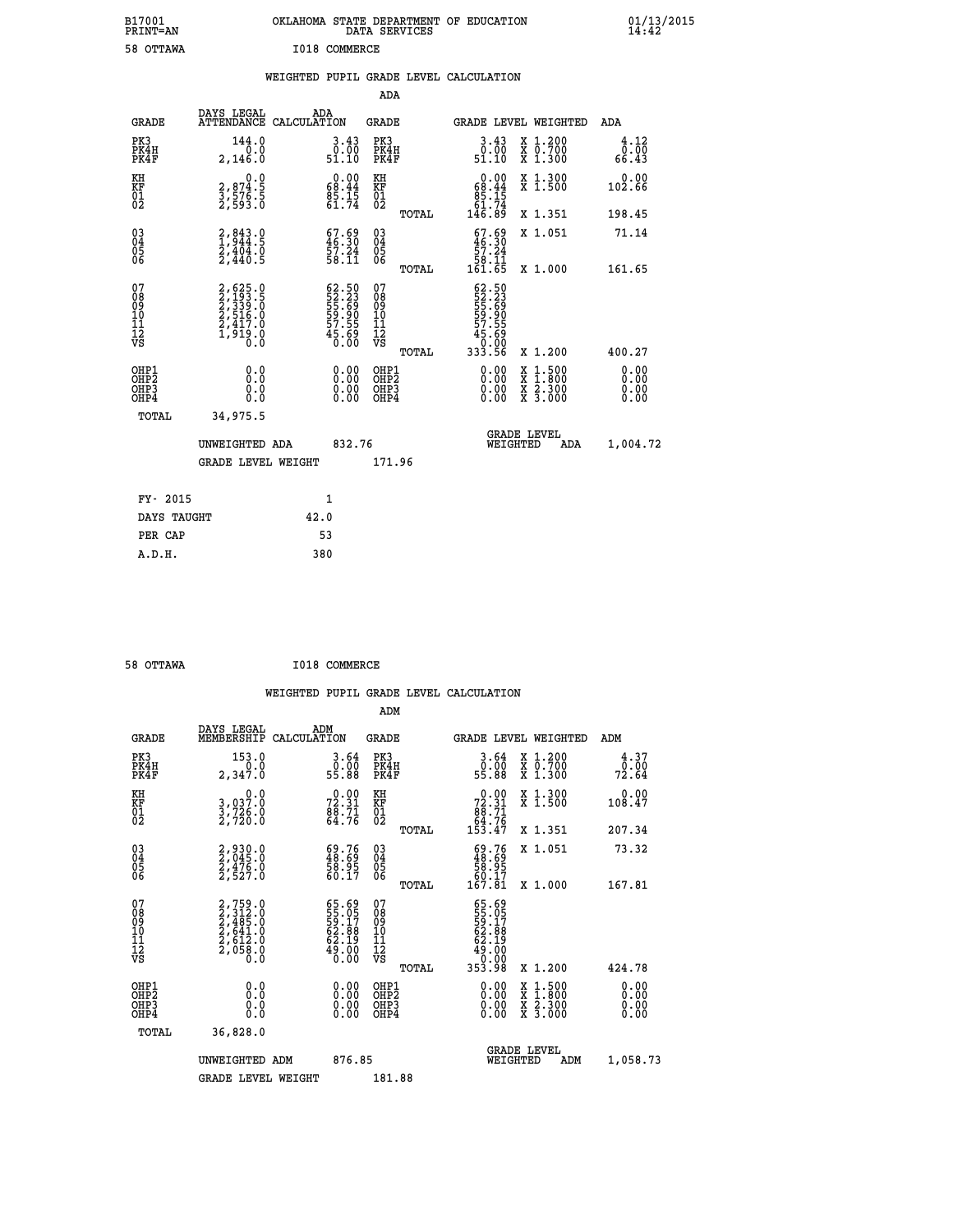| B17001<br>PRINT=AN<br>58 OTTAWA                            |                                                                       | OKLAHOMA STATE DEPARTMENT OF EDUCATION<br>I023 MIAMI                   | DATA SERVICES                                               |                                                                                                  |                                                                                          | $01/13/2015$<br>14:42           |
|------------------------------------------------------------|-----------------------------------------------------------------------|------------------------------------------------------------------------|-------------------------------------------------------------|--------------------------------------------------------------------------------------------------|------------------------------------------------------------------------------------------|---------------------------------|
|                                                            |                                                                       | WEIGHTED PUPIL GRADE LEVEL CALCULATION                                 | ADA                                                         |                                                                                                  |                                                                                          |                                 |
| <b>GRADE</b>                                               | DAYS LEGAL                                                            | ADA<br>ATTENDANCE CALCULATION                                          | <b>GRADE</b>                                                | <b>GRADE LEVEL WEIGHTED</b>                                                                      |                                                                                          | ADA                             |
| PK3<br>PK4H<br>PK4F                                        | 220.0<br>0.0<br>5,172.0                                               | 5.00<br>0.00<br>117.55                                                 | PK3<br>PK4H<br>PK4F                                         | $\frac{5.00}{0.00}$<br>117.55                                                                    | X 1.200<br>X 0.700<br>$\overline{x}$ 1.300                                               | 6.00<br>0.00<br>152.82          |
| KH<br>KF<br>$\frac{01}{02}$                                | 0.0<br>8,651.0<br>9,290.0<br>8,411.5                                  | $0.00$<br>196.61<br>$\frac{711.14}{191.17}$                            | КH<br>KF<br>$\overline{01}$                                 | $0.00$<br>196.61<br>$\frac{211}{191}$ $\cdot \frac{14}{17}$<br>$402.31$                          | X 1.300<br>X 1.500                                                                       | 0.00<br>294.92                  |
|                                                            |                                                                       |                                                                        | TOTAL                                                       |                                                                                                  | X 1.351                                                                                  | 543.52                          |
| $\begin{matrix} 03 \\ 04 \\ 05 \\ 06 \end{matrix}$         | 8, 364.0<br>6, 789.5<br>7, 182.5<br>6, 643.0                          | $\begin{smallmatrix} 190.09\\154.31\\163.24\\150.98 \end{smallmatrix}$ | $\begin{matrix} 03 \\ 04 \\ 05 \\ 06 \end{matrix}$<br>TOTAL | 190.09<br>154:31<br>163:24<br>150.98<br>468.53                                                   | X 1.051<br>X 1.000                                                                       | 199.78<br>468.53                |
| 07<br>08<br>09<br>10<br>$\frac{11}{12}$<br>$\frac{12}{95}$ | 7,131.5<br>7,216.0<br>6,909.5<br>6,655.5<br>7,232.5<br>6,550.0<br>0.0 | 162.08<br>164.00<br>157.03<br>151.26<br>164:38<br>148:86<br>0.00       | 07<br>08<br>09<br>101<br>11<br>12<br>VS                     | 162.08<br>164.00<br>157.03<br>151.26<br>$\begin{array}{c} 164.38 \\ 148.86 \\ -0.09 \end{array}$ |                                                                                          |                                 |
|                                                            | 2,210.0                                                               |                                                                        | TOTAL                                                       | 947.61                                                                                           | X 1.200                                                                                  | 1,137.13                        |
| OHP1<br>OHP2<br>OHP3<br>OHP4                               | 0.0<br>0.0<br>0.0                                                     | $50.23$<br>$0.00$<br>0.00<br>0.00                                      | OHP1<br>OHP2<br>OHP3<br>OHP4                                | 50.23<br>0.00<br>0.00                                                                            | $\begin{smallmatrix} x & 1.500 \\ x & 1.800 \\ x & 2.300 \\ x & 3.000 \end{smallmatrix}$ | $75.35$<br>0.00<br>0.00<br>0.00 |
| TOTAL                                                      | 104,628.5                                                             |                                                                        |                                                             |                                                                                                  |                                                                                          |                                 |
|                                                            | UNWEIGHTED ADA                                                        | 2,377.93                                                               |                                                             | WEIGHTED                                                                                         | <b>GRADE LEVEL</b><br>ADA                                                                | 2,878.05                        |
|                                                            | GRADE LEVEL WEIGHT                                                    |                                                                        | 500.12                                                      |                                                                                                  |                                                                                          |                                 |
| FY- 2015                                                   |                                                                       | 1                                                                      |                                                             |                                                                                                  |                                                                                          |                                 |
| DAYS TAUGHT                                                |                                                                       | 44.0                                                                   |                                                             |                                                                                                  |                                                                                          |                                 |
| PER CAP                                                    |                                                                       | 33                                                                     |                                                             |                                                                                                  |                                                                                          |                                 |

|  | 58 OTTAWA | I023 MIAMI |
|--|-----------|------------|
|  |           |            |

 **A.D.H. 1,359**

|                                                      |                                                                       |                    |                                                                          |                                          |       | WEIGHTED PUPIL GRADE LEVEL CALCULATION                                              |                                                                                          |                               |
|------------------------------------------------------|-----------------------------------------------------------------------|--------------------|--------------------------------------------------------------------------|------------------------------------------|-------|-------------------------------------------------------------------------------------|------------------------------------------------------------------------------------------|-------------------------------|
|                                                      |                                                                       |                    |                                                                          | ADM                                      |       |                                                                                     |                                                                                          |                               |
| <b>GRADE</b>                                         | DAYS LEGAL<br>MEMBERSHIP                                              | ADM<br>CALCULATION |                                                                          | GRADE                                    |       |                                                                                     | <b>GRADE LEVEL WEIGHTED</b>                                                              | ADM                           |
| PK3<br>PK4H<br>PK4F                                  | 220.0<br>0.0<br>5,538.0                                               |                    | 5.00<br>0.00<br>125.86                                                   | PK3<br>PK4H<br>PK4F                      |       | 5.00<br>ŏ:ŏŏ<br>125.86                                                              | X 1.200<br>X 0.700<br>X 1.300                                                            | 6.00<br>0.00<br>163.62        |
| KH<br>KF<br>01<br>02                                 | 0.0<br>9,005:0<br>9,750:0<br>8,748:0                                  |                    | $\begin{smallmatrix} &0.00\\ 204.66\\ 221.59\\ 198.82 \end{smallmatrix}$ | KH<br>KF<br>01<br>02                     |       | $\begin{smallmatrix} &0.00\\ 204.66\\ 221.59\\ 198.82\\ 420.41\end{smallmatrix}$    | X 1.300<br>X 1.500                                                                       | 0.00<br>306.99                |
|                                                      |                                                                       |                    |                                                                          |                                          | TOTAL |                                                                                     | X 1.351                                                                                  | 567.97                        |
| 03<br>04<br>05<br>06                                 | 8,712.0<br>7,097.0<br>7,466.0<br>6,923.0                              |                    | 198.00<br>161.30<br>$\frac{169.68}{157.34}$                              | 03<br>04<br>05<br>06                     |       | $\begin{array}{c} 198.00 \\ 161.30 \\ 169.68 \\ 157.34 \\ 488.32 \end{array}$       | X 1.051                                                                                  | 208.10                        |
|                                                      |                                                                       |                    |                                                                          |                                          | TOTAL |                                                                                     | X 1.000                                                                                  | 488.32                        |
| 07<br>08<br>09<br>101<br>112<br>VS                   | 7,550.0<br>7,619.0<br>7,425.0<br>7,329.0<br>7,863.0<br>7,240.0<br>Ŏ.Ŏ |                    | 171.59<br>173.16<br>168.75<br>166.56<br>178.71<br>164.55                 | 07<br>08<br>09<br>11<br>11<br>12<br>VS   |       | 171.59<br>173.16<br>168.75<br>$\frac{166.56}{178.71}$<br>té4:55<br>0.00<br>1,023.32 |                                                                                          |                               |
|                                                      |                                                                       |                    |                                                                          |                                          | TOTAL |                                                                                     | X 1.200                                                                                  | 1,227.98                      |
| OHP1<br>OHP <sub>2</sub><br>OH <sub>P3</sub><br>OHP4 | 2,223.0<br>0.0<br>0.0<br>Ō.Ō                                          |                    | 50.52<br>0.00<br>0.00                                                    | OHP1<br>OHP <sub>2</sub><br>OHP3<br>OHP4 |       | 50.52<br>0.00<br>0.00                                                               | $\begin{smallmatrix} x & 1.500 \\ x & 1.800 \\ x & 2.300 \\ x & 3.000 \end{smallmatrix}$ | 75.78<br>0.00<br>0.00<br>0.00 |
| TOTAL                                                | 110,708.0                                                             |                    |                                                                          |                                          |       |                                                                                     |                                                                                          |                               |
|                                                      | UNWEIGHTED ADM                                                        |                    | 2,516.09                                                                 |                                          |       |                                                                                     | <b>GRADE LEVEL</b><br>WEIGHTED<br>ADM                                                    | 3,044.76                      |
|                                                      | <b>GRADE LEVEL WEIGHT</b>                                             |                    |                                                                          | 528.67                                   |       |                                                                                     |                                                                                          |                               |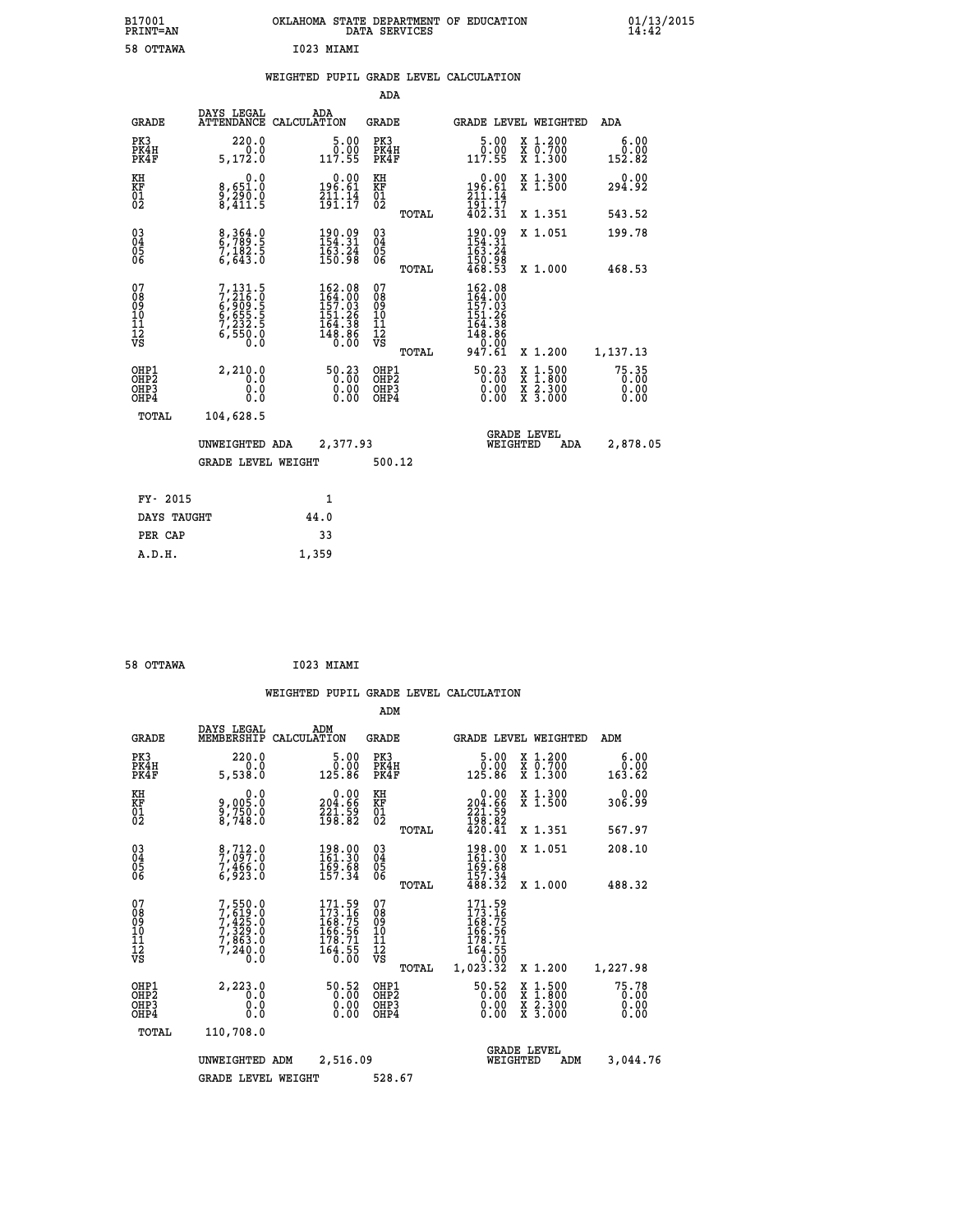| B17001<br><b>PRINT=AN</b>                          |                                                                                     | OKLAHOMA STATE DEPARTMENT OF EDUCATION                                   | DATA SERVICES                            |                                                                                                                       |                                                                                          | 01/13/2015<br>14:42          |  |
|----------------------------------------------------|-------------------------------------------------------------------------------------|--------------------------------------------------------------------------|------------------------------------------|-----------------------------------------------------------------------------------------------------------------------|------------------------------------------------------------------------------------------|------------------------------|--|
| 58 OTTAWA                                          |                                                                                     | I026 AFTON                                                               |                                          |                                                                                                                       |                                                                                          |                              |  |
|                                                    |                                                                                     | WEIGHTED PUPIL GRADE LEVEL CALCULATION                                   |                                          |                                                                                                                       |                                                                                          |                              |  |
|                                                    |                                                                                     |                                                                          | <b>ADA</b>                               |                                                                                                                       |                                                                                          |                              |  |
| <b>GRADE</b>                                       | DAYS LEGAL                                                                          | ADA<br>ATTENDANCE CALCULATION                                            | GRADE                                    | GRADE LEVEL WEIGHTED                                                                                                  |                                                                                          | ADA                          |  |
| PK3<br>PK4H<br>PK4F                                | 32.0<br>0.0<br>1,525.0                                                              | 0.71<br>0.00<br>33.89                                                    | PK3<br>PK4H<br>PK4F                      | 0.71<br>0.00<br>33.89                                                                                                 | X 1.200<br>X 0.700<br>X 1.300                                                            | 0.85<br>0.00<br>44.06        |  |
| KH<br>KF<br>01<br>02                               | 0.0<br>1,536:5<br>1,335:0<br>1,916:0                                                | 0.00<br>$34.14$<br>$29.67$<br>$42.58$                                    | KH<br>KF<br>01<br>02                     | $0.00$<br>$34.14$<br>$29.67$<br>$42.58$<br>$72.25$                                                                    | X 1.300<br>X 1.500                                                                       | 0.00<br>51.21                |  |
|                                                    |                                                                                     |                                                                          | TOTAL                                    |                                                                                                                       | X 1.351                                                                                  | 97.61                        |  |
| $\begin{matrix} 03 \\ 04 \\ 05 \\ 06 \end{matrix}$ | 2,070.5<br>1,504.0<br>1,730.0<br>1,752.5                                            | $\begin{smallmatrix} 46.01\\ 33.42\\ 38.44\\ 38.94 \end{smallmatrix}$    | 030404<br>ŎĞ                             | $\frac{46.01}{33.42}$<br>38.44<br>38.94                                                                               | X 1.051                                                                                  | 48.36                        |  |
|                                                    |                                                                                     |                                                                          | TOTAL                                    | 110.80                                                                                                                | X 1.000                                                                                  | 110.80                       |  |
| 078901112<br>000101112<br>VS                       | $1,720.0$<br>$2,402.0$<br>$2,405.0$<br>$1,354.0$<br>$1,742.5$<br>$1,583.0$<br>$0.0$ | $38.22$<br>$43.16$<br>$53.44$<br>$30.09$<br>$38.72$<br>$35.18$<br>$0.00$ | 078901112<br>00010112<br>VS<br>TOTAL     | 38.22<br>$\begin{array}{r} 43.16 \\[-4pt] 53.44 \\[-4pt] 30.09 \\[-4pt] 38.72 \end{array}$<br>35.18<br>0.00<br>238.81 | X 1.200                                                                                  | 286.57                       |  |
| OHP1<br>OHP2<br>OHP3<br>OHP4                       | 0.0<br>Ō.Ō<br>0.0<br>0.0                                                            | 0.00<br>0.00<br>0.00                                                     | OHP1<br>OHP <sub>2</sub><br>OHP3<br>OHP4 | 0.00<br>0.00<br>0.00                                                                                                  | $\begin{smallmatrix} x & 1.500 \\ x & 1.800 \\ x & 2.300 \\ x & 3.000 \end{smallmatrix}$ | 0.00<br>0.00<br>0.00<br>0.00 |  |
| TOTAL                                              | 24,148.0                                                                            |                                                                          |                                          |                                                                                                                       |                                                                                          |                              |  |
|                                                    | UNWEIGHTED ADA                                                                      | 536.61                                                                   |                                          | <b>GRADE LEVEL</b><br>WEIGHTED                                                                                        | ADA                                                                                      | 639.46                       |  |
|                                                    | <b>GRADE LEVEL WEIGHT</b>                                                           |                                                                          | 102.85                                   |                                                                                                                       |                                                                                          |                              |  |
| FY- 2015                                           |                                                                                     | 1                                                                        |                                          |                                                                                                                       |                                                                                          |                              |  |
| DAYS TAUGHT                                        |                                                                                     | 45.0                                                                     |                                          |                                                                                                                       |                                                                                          |                              |  |
| PER CAP                                            |                                                                                     | 79                                                                       |                                          |                                                                                                                       |                                                                                          |                              |  |

| 58 OTTAWA | I026 AFTON |
|-----------|------------|
|           |            |

 **WEIGHTED PUPIL GRADE LEVEL CALCULATION ADM DAYS LEGAL ADM GRADE MEMBERSHIP CALCULATION GRADE GRADE LEVEL WEIGHTED ADM PK3 32.0 0.71 PK3 0.71 X 1.200 0.85 PK4H 0.0 0.00 PK4H 0.00 X 0.700 0.00 PK4F 1,589.0 35.31 PK4F 35.31 X 1.300 45.90** 0.00 KH 0.00 0.00 KH 0.00 X 1.300<br>RF 3,609.0 35.76 KF 35.76 X 1.500 53.64  **01 1,392.0 30.93 01 30.93 02 1,975.0 43.89 02 43.89 TOTAL 74.82 X 1.351 101.08 03 2,136.0 47.47 03 47.47 X 1.051 49.89 04 1,572.0 34.93 04 34.93 05 1,781.0 39.58 05 39.58** 06 1,815.0 40.33 06  $\frac{40.33}{2}$  **TOTAL 114.84 X 1.000 114.84**  $\begin{array}{cccc} 07 & 1,772.0 & 39.38 & 07 & 39.38 \\ 08 & 2,653.0 & 45.62 & 08 & 45.62 \\ 09 & 10 & 1,435.0 & 56.51 & 09 & 56.51 \\ 10 & 1,435.0 & 31.89 & 10 & 31.89 \\ 11 & 1,689.0 & 41.11 & 1 & 41.11 \\ 1,890.0 & 41.61 & 12 & 41.11 \\ \sqrt{5} & 0 & 3 & 0.60 & \sqrt{5} & 51 &$  **TOTAL 252.13 X 1.200 302.56 OHP1 0.0 0.00 OHP1 0.00 X 1.500 0.00 OHP2 0.0 0.00 OHP2 0.00 X 1.800 0.00 OHP3 0.0 0.00 OHP3 0.00 X 2.300 0.00 OHP4 0.0 0.00 OHP4 0.00 X 3.000 0.00 TOTAL 25,247.0 GRADE LEVEL UNWEIGHTED ADM 561.04 WEIGHTED ADM 668.76** GRADE LEVEL WEIGHT 107.72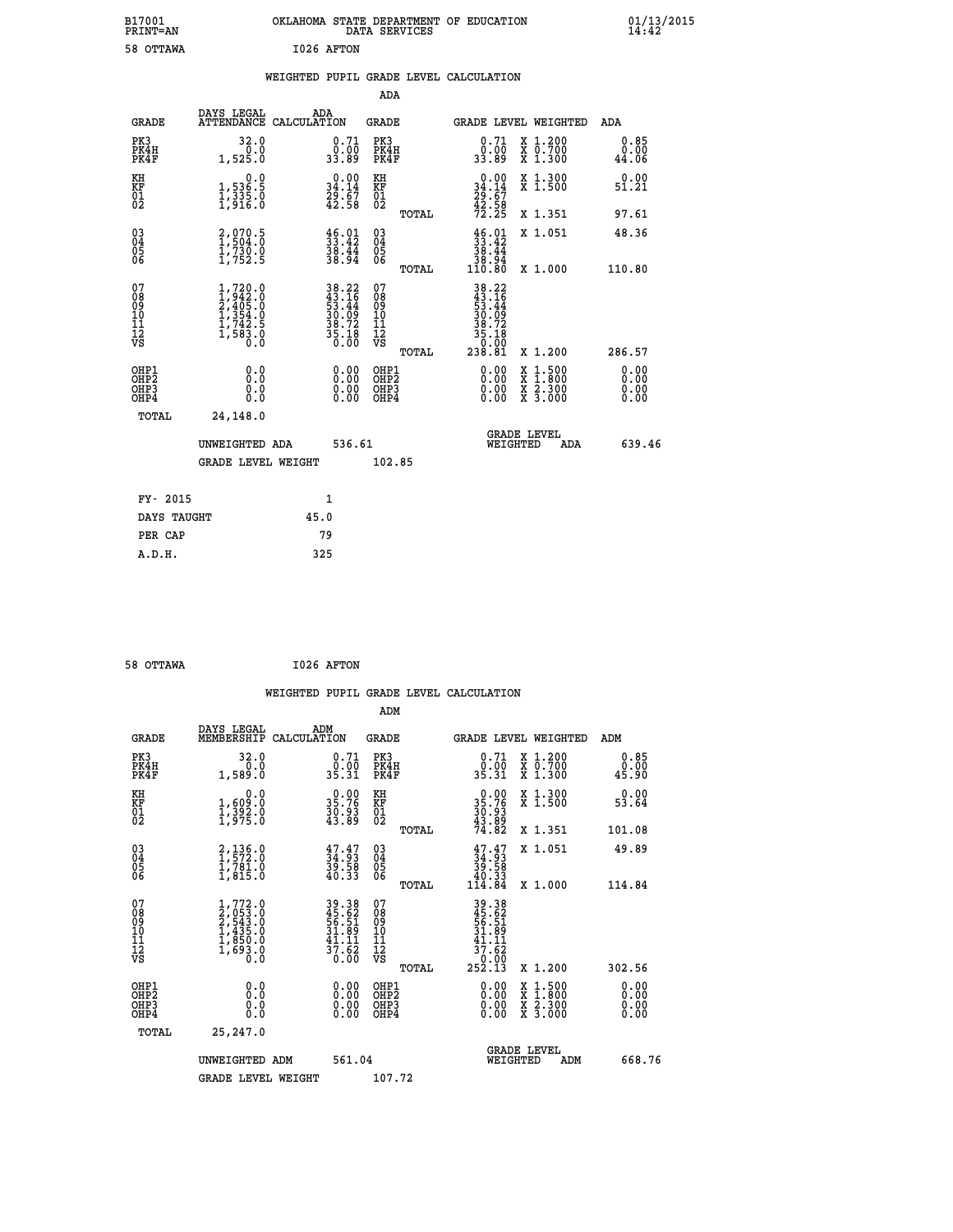| B17001<br>PRINT=AN                     |                                                                                                                                                             | OKLAHOMA STATE DEPARTMENT OF EDUCATION                                   | DATA SERVICES                                      |                                                                                         |                                                                                                  | $01/13/2015$<br>14:42 |  |
|----------------------------------------|-------------------------------------------------------------------------------------------------------------------------------------------------------------|--------------------------------------------------------------------------|----------------------------------------------------|-----------------------------------------------------------------------------------------|--------------------------------------------------------------------------------------------------|-----------------------|--|
| 58 OTTAWA                              |                                                                                                                                                             | <b>I031 FAIRLAND</b>                                                     |                                                    |                                                                                         |                                                                                                  |                       |  |
|                                        |                                                                                                                                                             | WEIGHTED PUPIL GRADE LEVEL CALCULATION                                   |                                                    |                                                                                         |                                                                                                  |                       |  |
|                                        |                                                                                                                                                             |                                                                          | ADA                                                |                                                                                         |                                                                                                  |                       |  |
| GRADE                                  | DAYS LEGAL<br>ATTENDANCE CALCULATION                                                                                                                        | ADA                                                                      | GRADE                                              | <b>GRADE LEVEL WEIGHTED</b>                                                             |                                                                                                  | ADA                   |  |
| PK3<br>PK4H<br>PK4F                    | 141.0<br>0.0<br>1,507.5                                                                                                                                     | $\begin{smallmatrix} 3.36\ 0.00\ 35.89 \end{smallmatrix}$                | PK3<br>PK4H<br>PK4F                                | $3.36$<br>$35.89$                                                                       | X 1.200<br>X 0.700<br>X 1.300                                                                    | 4.03<br>0.00<br>46.66 |  |
| KH<br>KF<br>$^{01}_{02}$               | 0.0<br>$\frac{1}{2}, \frac{481.5}{043.0}$<br>1,658.5                                                                                                        | $\begin{smallmatrix} 0.00\\ 35.27\\ 48.64\\ 39.49 \end{smallmatrix}$     | KH<br>KF<br>$^{01}_{02}$                           | $\begin{smallmatrix} 0.00\\ 35.27\\ 48.64\\ 39.49\\ 88.13 \end{smallmatrix}$            | X 1.300<br>X 1.500                                                                               | 0.00<br>52.91         |  |
|                                        |                                                                                                                                                             |                                                                          | TOTAL                                              |                                                                                         | X 1.351                                                                                          | 119.06                |  |
| $^{03}_{04}$<br>05<br>06               | $\frac{1}{2}$ , $\frac{658}{006}$ . 0<br>$\frac{1}{4}, \frac{4}{8}$ $\frac{7}{9}$ $\frac{3}{5}$                                                             | 39.49<br>47.76<br>35.11<br>43.32                                         | $\begin{matrix} 03 \\ 04 \\ 05 \\ 06 \end{matrix}$ | 39.49<br>35.11                                                                          | X 1.051                                                                                          | 41.50                 |  |
|                                        |                                                                                                                                                             |                                                                          | <b>TOTAL</b>                                       | $\frac{13}{126}$ $\frac{33}{19}$                                                        | X 1.000                                                                                          | 126.19                |  |
| 07<br>08<br>09<br>11<br>11<br>12<br>VS | 1,829.5<br>1,569.0<br>1,926.5<br>1,445.0<br>$\frac{1}{3}, \frac{1}{9}$<br>$\frac{2}{3}$<br>$\frac{2}{3}$<br>$\frac{1}{6}$<br>$\frac{1}{6}$<br>$\frac{1}{6}$ | $43.56$<br>$37.36$<br>$45.87$<br>$34.40$<br>$45.76$<br>$33.43$<br>$0.00$ | 07<br>08<br>09<br>10<br>11<br>12<br>VS<br>TOTAL    | $43.56$<br>$37.36$<br>$45.87$<br>$34.40$<br>.76<br>45<br>$\frac{33.43}{0.00}$<br>240.38 | X 1.200                                                                                          | 288.46                |  |
| OHP1<br>OHP2<br>OHP3<br>OHP4           | 0.0<br>0.0<br>0.0                                                                                                                                           | 0.00<br>0.00<br>0.00                                                     | OHP1<br>OHP2<br>OHP3<br>OHP4                       | 0.00<br>0.00<br>0.00                                                                    | $\begin{smallmatrix} x & 1 & 500 \\ x & 1 & 800 \\ x & 2 & 300 \\ x & 3 & 000 \end{smallmatrix}$ | 0.00<br>0.00<br>0.00  |  |
| TOTAL                                  | 23,886.0                                                                                                                                                    |                                                                          |                                                    |                                                                                         |                                                                                                  |                       |  |
|                                        | UNWEIGHTED ADA                                                                                                                                              | 568.71                                                                   |                                                    | <b>GRADE LEVEL</b><br>WEIGHTED                                                          | ADA                                                                                              | 678.81                |  |
|                                        | GRADE LEVEL WEIGHT                                                                                                                                          |                                                                          | 110.10                                             |                                                                                         |                                                                                                  |                       |  |
| FY- 2015                               |                                                                                                                                                             | 1                                                                        |                                                    |                                                                                         |                                                                                                  |                       |  |
| DAYS TAUGHT                            |                                                                                                                                                             | 42.0                                                                     |                                                    |                                                                                         |                                                                                                  |                       |  |
| PER CAP                                |                                                                                                                                                             | 55                                                                       |                                                    |                                                                                         |                                                                                                  |                       |  |
| A.D.H.                                 |                                                                                                                                                             | 451                                                                      |                                                    |                                                                                         |                                                                                                  |                       |  |

| 58 OTTAWA | <b>I031 FAIRLAND</b> |
|-----------|----------------------|

|                                                    |                                                                                                           |                    |                                                                          |                                              |       | WEIGHTED PUPIL GRADE LEVEL CALCULATION                                                                                                                                                                                                                                         |                                                                                                  |                       |        |
|----------------------------------------------------|-----------------------------------------------------------------------------------------------------------|--------------------|--------------------------------------------------------------------------|----------------------------------------------|-------|--------------------------------------------------------------------------------------------------------------------------------------------------------------------------------------------------------------------------------------------------------------------------------|--------------------------------------------------------------------------------------------------|-----------------------|--------|
|                                                    |                                                                                                           |                    |                                                                          | ADM                                          |       |                                                                                                                                                                                                                                                                                |                                                                                                  |                       |        |
| <b>GRADE</b>                                       | DAYS LEGAL<br>MEMBERSHIP                                                                                  | ADM<br>CALCULATION |                                                                          | <b>GRADE</b>                                 |       |                                                                                                                                                                                                                                                                                | GRADE LEVEL WEIGHTED                                                                             | ADM                   |        |
| PK3<br>PK4H<br>PK4F                                | 141.0<br>1,595.0                                                                                          |                    | $3 \cdot 36$<br>37.98                                                    | PK3<br>PK4H<br>PK4F                          |       | $3.36$<br>$37.98$                                                                                                                                                                                                                                                              | X 1.200<br>X 0.700<br>X 1.300                                                                    | 4.03<br>0.00<br>49.37 |        |
| KH<br>KF<br>01<br>02                               | 0.0<br>1,551.0<br>2,086.0<br>1,715.0                                                                      |                    | $\begin{smallmatrix} 0.00\\ 36.93\\ 49.67\\ 40.83 \end{smallmatrix}$     | KH<br>KF<br>01<br>02                         |       | $\begin{smallmatrix} 0.00\\ 36.93\\ 49.67\\ 40.83\\ 90.50 \end{smallmatrix}$                                                                                                                                                                                                   | X 1.300<br>X 1.500                                                                               | 0.00<br>55.40         |        |
|                                                    |                                                                                                           |                    |                                                                          |                                              | TOTAL |                                                                                                                                                                                                                                                                                | X 1.351                                                                                          | 122.27                |        |
| $\begin{matrix} 03 \\ 04 \\ 05 \\ 06 \end{matrix}$ | $\frac{1}{2}, \begin{smallmatrix} 731.0 \\ 058.0 \\ 1, 527.0 \\ 1, 914.0 \end{smallmatrix}$               |                    | $41.21$<br>$49.00$<br>$36.36$<br>$45.57$                                 | $^{03}_{04}$<br>Ŏ5<br>06                     |       | $41.21$<br>$36.36$<br>$36.36$<br>$45.57$<br>$130.93$                                                                                                                                                                                                                           | X 1.051                                                                                          | 43.31                 |        |
|                                                    |                                                                                                           |                    |                                                                          |                                              | TOTAL |                                                                                                                                                                                                                                                                                | X 1.000                                                                                          | 130.93                |        |
| 07<br>0890112<br>1112<br>VS                        | 1,890.0<br>1,627.0<br>$\begin{smallmatrix} 1,967.0\\ 1,487.0\\ 2,001.0\\ 1,469.0\\ 0.0 \end{smallmatrix}$ |                    | $45.00$<br>$38.74$<br>$47.55$<br>$35.40$<br>$47.64$<br>$34.98$<br>$0.00$ | 07<br>08<br>09<br>09<br>10<br>11<br>12<br>VS | TOTAL | $45.00$<br>$38.74$<br>$47.55$<br>$35.40$<br>$47.64$<br>$34.98$<br>$249.31$                                                                                                                                                                                                     | X 1.200                                                                                          | 299.17                |        |
|                                                    |                                                                                                           |                    |                                                                          |                                              |       |                                                                                                                                                                                                                                                                                |                                                                                                  |                       |        |
| OHP1<br>OHP2<br>OH <sub>P3</sub><br>OHP4           | 0.0<br>0.000                                                                                              |                    | $\begin{smallmatrix} 0.00 \ 0.00 \ 0.00 \ 0.00 \end{smallmatrix}$        | OHP1<br>OHP2<br>OHP3<br>OHP4                 |       | $\begin{smallmatrix} 0.00 & 0.00 & 0.00 & 0.00 & 0.00 & 0.00 & 0.00 & 0.00 & 0.00 & 0.00 & 0.00 & 0.00 & 0.00 & 0.00 & 0.00 & 0.00 & 0.00 & 0.00 & 0.00 & 0.00 & 0.00 & 0.00 & 0.00 & 0.00 & 0.00 & 0.00 & 0.00 & 0.00 & 0.00 & 0.00 & 0.00 & 0.00 & 0.00 & 0.00 & 0.00 & 0.0$ | $\begin{smallmatrix} x & 1 & 500 \\ x & 1 & 800 \\ x & 2 & 300 \\ x & 3 & 000 \end{smallmatrix}$ | 0.00<br>0.00<br>0.00  |        |
| TOTAL                                              | 24,789.0                                                                                                  |                    |                                                                          |                                              |       |                                                                                                                                                                                                                                                                                |                                                                                                  |                       |        |
|                                                    | UNWEIGHTED ADM                                                                                            |                    | 590.22                                                                   |                                              |       | WEIGHTED                                                                                                                                                                                                                                                                       | <b>GRADE LEVEL</b><br>ADM                                                                        |                       | 704.48 |
|                                                    | <b>GRADE LEVEL WEIGHT</b>                                                                                 |                    |                                                                          | 114.26                                       |       |                                                                                                                                                                                                                                                                                |                                                                                                  |                       |        |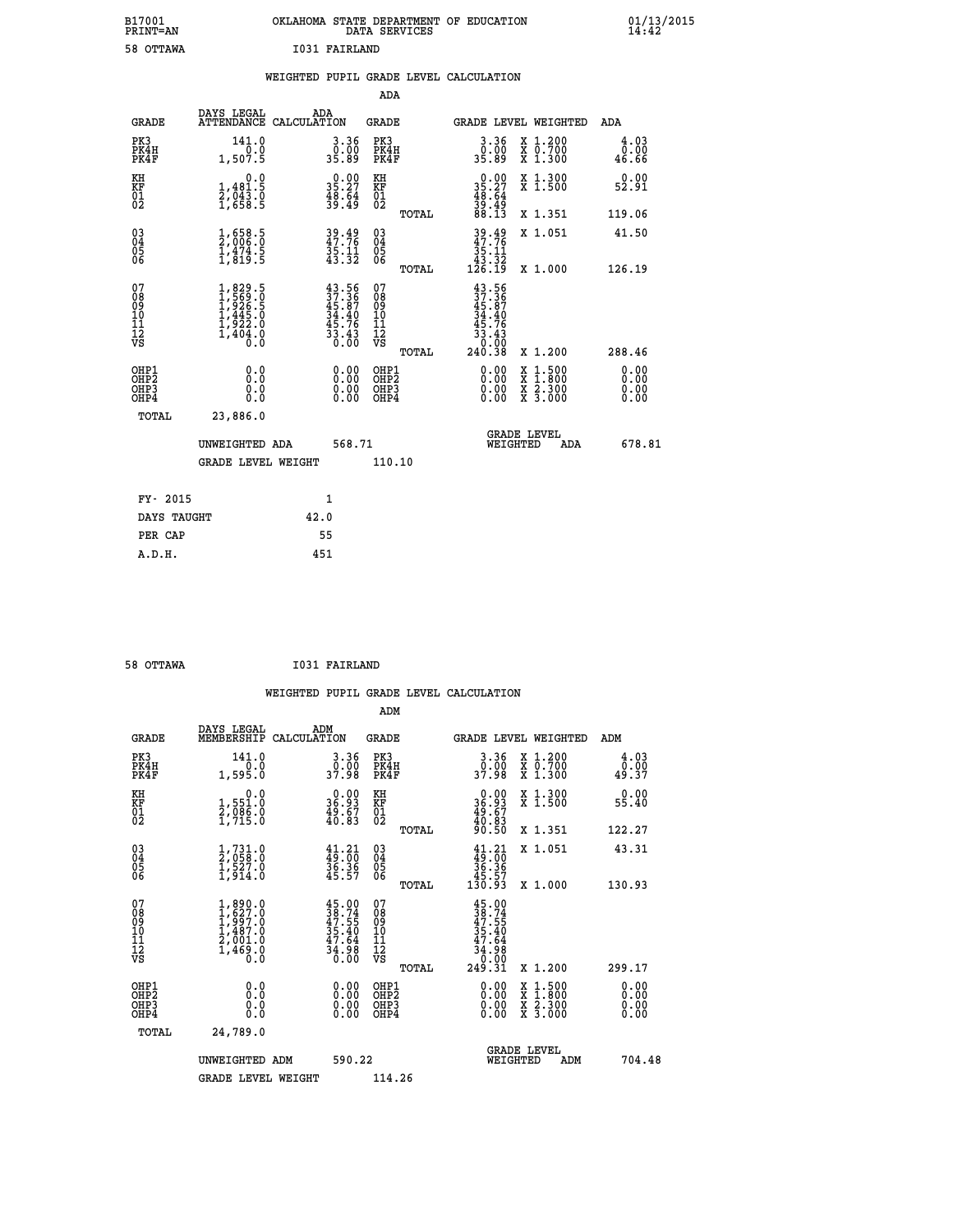| OKLAHOMA STATE DEPARTMENT OF EDUCATION<br>DATA SERVICES |  |
|---------------------------------------------------------|--|
| COUNTY TOTALS                                           |  |

 **B17001 OKLAHOMA STATE DEPARTMENT OF EDUCATION 01/13/2015**

|                                                                    |                                                                                                       |                                                                                                           | ADA                                        |                                                                                                                                   |                                                                                                  |                         |
|--------------------------------------------------------------------|-------------------------------------------------------------------------------------------------------|-----------------------------------------------------------------------------------------------------------|--------------------------------------------|-----------------------------------------------------------------------------------------------------------------------------------|--------------------------------------------------------------------------------------------------|-------------------------|
| <b>GRADE</b>                                                       | DAYS LEGAL                                                                                            | ADA<br>ATTENDANCE CALCULATION                                                                             | <b>GRADE</b>                               |                                                                                                                                   | GRADE LEVEL WEIGHTED                                                                             | ADA                     |
| PK3<br>PK4H<br>PK4F                                                | 537.0<br>0.0<br>15,206.0                                                                              | 12.50<br>0.00<br>351.90                                                                                   | PK3<br>PK4H<br>PK4F                        | 12.50<br>ةة:ة<br>351.90                                                                                                           | X 1.200<br>X 0.700<br>X 1.300                                                                    | 15.00<br>0.00<br>457.49 |
| KH<br><b>KF</b><br>01<br>02                                        | 0.0<br>19,405.5<br>21,357.0<br>19,846.0                                                               | 0.00<br>447.48<br>492.89<br>456.54                                                                        | KH<br>KF<br>01<br>02                       | 0.00<br>447.48<br>$\frac{1}{4}$ $\frac{5}{4}$ $\frac{2}{5}$ $\frac{5}{4}$ $\frac{3}{4}$ $\frac{3}{4}$ $\frac{3}{4}$ $\frac{3}{4}$ | X 1.300<br>X 1.500                                                                               | 0.00<br>671.23          |
|                                                                    |                                                                                                       |                                                                                                           | TOTAL                                      |                                                                                                                                   | X 1.351                                                                                          | 1,282.68                |
| $\begin{smallmatrix} 03 \\[-4pt] 04 \end{smallmatrix}$<br>05<br>06 | 19,719.5<br>16,079.5<br>īž,ž79.5<br>16,999.5                                                          | $453.45$<br>$370.43$<br>397.91<br>391.36                                                                  | $\substack{03 \\ 04}$<br>05<br>06<br>TOTAL | $\frac{453}{370}.$ 45<br>397.91<br>391.36<br>1,159.70                                                                             | X 1.051<br>X 1.000                                                                               | 1,636.26                |
| 07                                                                 |                                                                                                       |                                                                                                           | 07                                         | 398.88                                                                                                                            |                                                                                                  | 1,159.70                |
| 08<br>09<br>11<br>11<br>12<br>VS                                   | $\begin{smallmatrix}17,314.5\\17,738.0\\17,751.5\\15,969.0\\17,384.5\\15,857.5\\0.0\end{smallmatrix}$ | $\begin{array}{r} 398.88 \\ 408.26 \\ 408.33 \\ 368.07 \\ 368.07 \\ 400.66 \\ 365.17 \\ 0.00 \end{array}$ | 08<br>09<br>11<br>11<br>12<br>VS           | 408.26<br>408.33<br>368.07<br>$\frac{400.66}{365.17}$                                                                             |                                                                                                  |                         |
|                                                                    |                                                                                                       |                                                                                                           | TOTAL                                      | 2,349.37                                                                                                                          | X 1.200                                                                                          | 2,819.24                |
| OHP1<br>OH <sub>P2</sub><br>OH <sub>P3</sub><br>OH <sub>P4</sub>   | 2,451.0<br>0.0<br>0.0<br>0.0                                                                          | 55.97<br>0.00<br>0.00                                                                                     | OHP1<br>OH <sub>P</sub> 2<br>OHP3<br>OHP4  | 55.97<br>0.00<br>0.00                                                                                                             | $\begin{smallmatrix} x & 1 & 500 \\ x & 1 & 800 \\ x & 2 & 300 \\ x & 3 & 000 \end{smallmatrix}$ | 83.96<br>0.00<br>0.00   |
| TOTAL                                                              | 250,895.5                                                                                             |                                                                                                           |                                            |                                                                                                                                   |                                                                                                  |                         |
|                                                                    | UNWEIGHTED ADA                                                                                        | 5,779.80                                                                                                  |                                            | WEIGHTED                                                                                                                          | <b>GRADE LEVEL</b><br>ADA                                                                        | 6,965.86                |
|                                                                    | <b>GRADE LEVEL WEIGHT</b>                                                                             |                                                                                                           | 1,186.06                                   |                                                                                                                                   |                                                                                                  |                         |
|                                                                    | FY- 2015                                                                                              | $\mathbf{1}$                                                                                              |                                            |                                                                                                                                   |                                                                                                  |                         |
|                                                                    | DAYS TAUGHT                                                                                           | 302.0                                                                                                     |                                            |                                                                                                                                   |                                                                                                  |                         |
|                                                                    | PER CAP                                                                                               | 409                                                                                                       |                                            |                                                                                                                                   |                                                                                                  |                         |

 **A.D.H. 3,782**

B17001<br>PRINT=AN<br>OTTAWA

 **OTTAWA COUNTY TOTALS**

|                                                       |                                                                                                                                                    |                                                                                                                     | ADM                                              |                                                                                                  |                                                                                                  |                               |
|-------------------------------------------------------|----------------------------------------------------------------------------------------------------------------------------------------------------|---------------------------------------------------------------------------------------------------------------------|--------------------------------------------------|--------------------------------------------------------------------------------------------------|--------------------------------------------------------------------------------------------------|-------------------------------|
| <b>GRADE</b>                                          | DAYS LEGAL<br>MEMBERSHIP                                                                                                                           | ADM<br>CALCULATION                                                                                                  | <b>GRADE</b>                                     | GRADE LEVEL WEIGHTED                                                                             |                                                                                                  | ADM                           |
| PK3<br>PK4H<br>PK4F                                   | 546.0<br>0.0<br>16,186.0                                                                                                                           | 12.71<br>0.00<br>374.62                                                                                             | PK3<br>PK4H<br>PK4F                              | 12.71<br>0.00<br>374.62                                                                          | X 1.200<br>X 0.700<br>$X$ 1.300                                                                  | 15.00<br>0.00<br>487.00       |
| KH<br>KF<br>01<br>02                                  | 0.0<br>20,310:0<br>22,268:0<br>20,605:0                                                                                                            | $\begin{smallmatrix} &0.00\\ 468.38\\ 513.82\\ 474.00\end{smallmatrix}$                                             | KH<br>KF<br>01<br>02                             | 0.00<br>$468.38$<br>$513.82$                                                                     | X 1.300<br>X 1.500                                                                               | 0.00<br>702.59                |
|                                                       |                                                                                                                                                    |                                                                                                                     | TOTAL                                            | 474.00<br>987.82                                                                                 | X 1.351                                                                                          | 1,334.54                      |
| 03<br>04<br>05<br>06                                  | 20,462.0<br>16,697.0<br>17,894.0<br>17,677.0                                                                                                       | 470.52<br>384.63<br>$\frac{412.08}{406.99}$                                                                         | $\substack{03 \\ 04}$<br>0500                    | 470.52<br>384.63<br>412.08<br>406.99                                                             | X 1.051                                                                                          | 494.52                        |
|                                                       |                                                                                                                                                    |                                                                                                                     | TOTAL                                            | 1,203.70                                                                                         | X 1.000                                                                                          | 1,203.70                      |
| 07<br>08<br>09<br>11<br>11<br>12<br>VS                | $\begin{smallmatrix} 18\,,\,115\,.0\\ 18\,,\,589\,.0\\ 18\,,\,823\,.0\\ 17\,,\,066\,.0\\ 18\,,\,596\,.0\\ 17\,,\,021\,.0 \end{smallmatrix}$<br>0.0 | $417.33\n427.85\n432.96\n393.23$<br>428.58<br>$\frac{3\overline{9}\overline{1}\cdot\overline{9}\overline{1}}{0.00}$ | 07<br>08<br>09<br>101<br>11<br>12<br>VS<br>TOTAL | 417.33<br>427.85<br>$\frac{152.96}{393.23}$<br>$\frac{428.58}{59}$<br>391.91<br>0.00<br>2,491.86 | X 1.200                                                                                          | 2,990.23                      |
| OHP1<br>OH <sub>P</sub> 2<br>OH <sub>P3</sub><br>OHP4 | 2,464.0<br>0.0<br>0.0<br>Ŏ.Ŏ                                                                                                                       | 56.26<br>0.00<br>0.00<br>0.00                                                                                       | OHP1<br>OHP2<br>OHP3<br>OHP4                     | 56.26<br>0.00<br>0.00                                                                            | $\begin{smallmatrix} x & 1 & 500 \\ x & 1 & 800 \\ x & 2 & 300 \\ x & 3 & 000 \end{smallmatrix}$ | 84.39<br>0.00<br>0.00<br>0.00 |
| TOTAL                                                 | 263,319.0                                                                                                                                          |                                                                                                                     |                                                  |                                                                                                  |                                                                                                  |                               |
|                                                       | UNWEIGHTED ADM                                                                                                                                     | 6,065.87                                                                                                            |                                                  | <b>GRADE LEVEL</b><br>WEIGHTED                                                                   | ADM                                                                                              | 7,312.22                      |
|                                                       | <b>GRADE LEVEL WEIGHT</b>                                                                                                                          |                                                                                                                     | 1,246.35                                         |                                                                                                  |                                                                                                  |                               |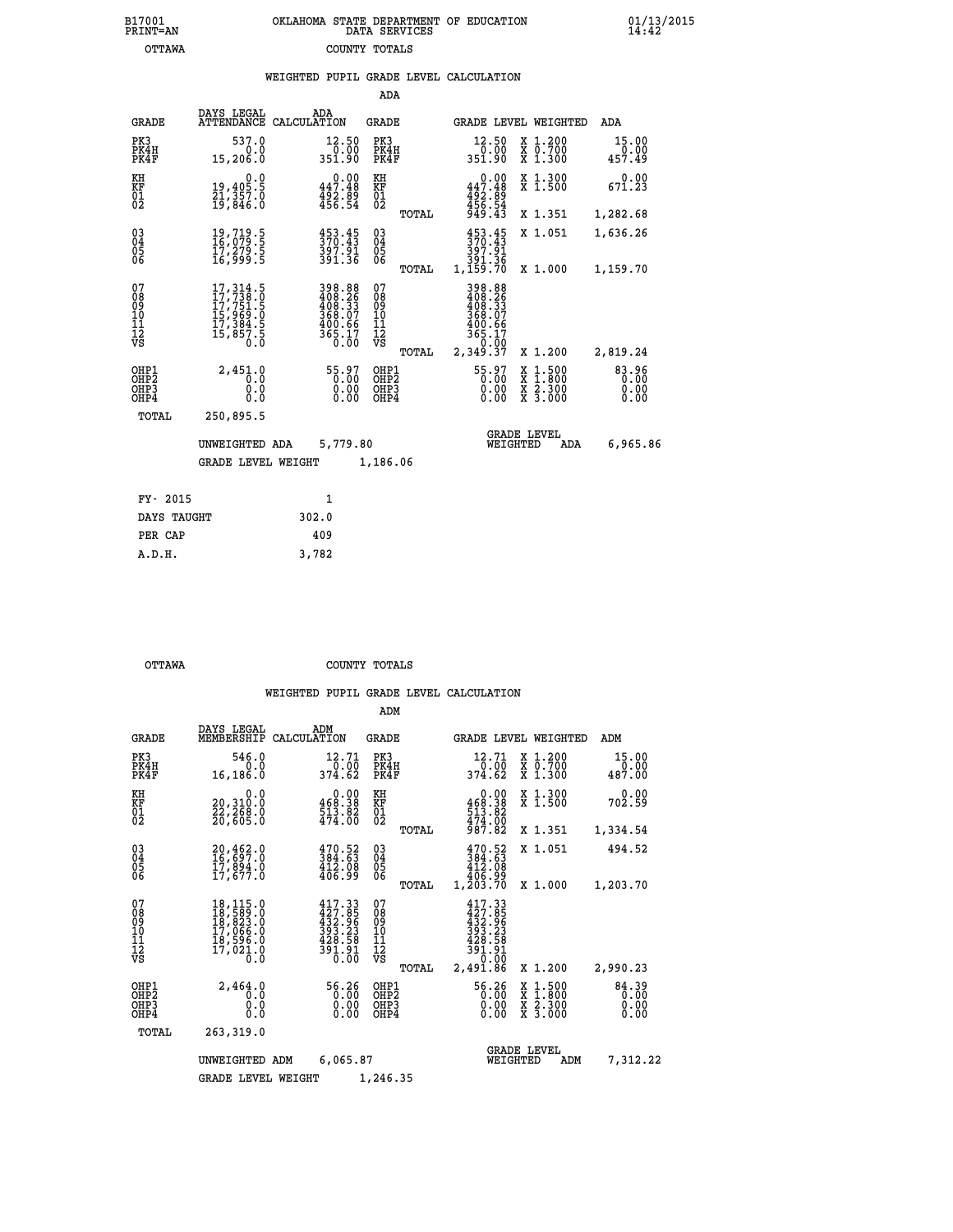| B17001<br>PRINT=AN                           |                                                                 |      |                                                                      |                                                            | DATA SERVICES | OKLAHOMA STATE DEPARTMENT OF EDUCATION                          |                                                                                          |     | $01/13/2015$<br>14:42 |  |
|----------------------------------------------|-----------------------------------------------------------------|------|----------------------------------------------------------------------|------------------------------------------------------------|---------------|-----------------------------------------------------------------|------------------------------------------------------------------------------------------|-----|-----------------------|--|
| 59 PAWNEE                                    |                                                                 |      | C002 JENNINGS                                                        |                                                            |               |                                                                 |                                                                                          |     |                       |  |
|                                              |                                                                 |      |                                                                      |                                                            |               | WEIGHTED PUPIL GRADE LEVEL CALCULATION                          |                                                                                          |     |                       |  |
|                                              |                                                                 |      |                                                                      | <b>ADA</b>                                                 |               |                                                                 |                                                                                          |     |                       |  |
| <b>GRADE</b>                                 | DAYS LEGAL<br>ATTENDANCE CALCULATION                            | ADA  |                                                                      | <b>GRADE</b>                                               |               | GRADE LEVEL WEIGHTED                                            |                                                                                          |     | ADA                   |  |
| PK3<br>PK4H<br>PK4F                          | 0.0<br>0.0<br>689.5                                             |      | 0.00<br>0.00<br>16.82                                                | PK3<br>PK4H<br>PK4F                                        |               | 0.00<br>0.00<br>16.82                                           | X 1.200<br>X 0.700<br>X 1.300                                                            |     | 0.00<br>0.00<br>21.87 |  |
| KH<br>KF<br>01<br>02                         | 0.0<br>871.5<br>862.5<br>556.5                                  |      | 21.26<br>$\frac{21}{13}$ : $\frac{04}{57}$                           | KH<br><b>KF</b><br>01<br>02                                |               | $\begin{array}{c} 0.00 \\ 21.26 \\ 21.04 \\ 13.57 \end{array}$  | X 1.300<br>X 1.500                                                                       |     | 0.00<br>31.89         |  |
|                                              |                                                                 |      |                                                                      |                                                            | TOTAL         | 34.61                                                           | X 1.351                                                                                  |     | 46.76                 |  |
| 03<br>04<br>05<br>06                         | $785.0$<br>714:5<br>$\frac{9\bar{4}\bar{6}\cdot\bar{0}}{813.5}$ |      | $\frac{19}{17}.15$<br>23.07<br>19.84                                 | $\begin{matrix} 03 \\ 04 \\ 05 \\ 06 \end{matrix}$         |               | $\frac{19}{17}.15$<br>23.07<br>$\frac{15.84}{60.34}$            | X 1.051                                                                                  |     | 20.13                 |  |
|                                              |                                                                 |      |                                                                      |                                                            | TOTAL         |                                                                 | X 1.000                                                                                  |     | 60.34                 |  |
| 07<br>08<br>09<br>11<br>11<br>12<br>VS       | 855.0<br>957.5<br>0.0<br>Ŏ.Ŏ<br>0.0<br>$\S.$ $\S$               |      | $20.85$<br>$23.35$<br>$0.00$<br>$0.00$<br>$0.00$<br>$0.00$<br>$0.00$ | 07<br>08<br>09<br>10<br>$\frac{11}{12}$<br>$\frac{12}{18}$ |               | 20.85<br>23.35<br>0.00<br>0.00<br>0.00<br>0.00<br>0.00<br>44.20 | X 1.200                                                                                  |     | 53.04                 |  |
| OHP1                                         |                                                                 |      |                                                                      | OHP1                                                       | TOTAL         |                                                                 |                                                                                          |     |                       |  |
| OH <sub>P</sub> <sub>2</sub><br>OHP3<br>OHP4 | 80.5<br>0.0<br>0.0                                              |      | 1.96<br>0.00                                                         | OHP <sub>2</sub><br>OHP3<br>OHP4                           |               | 1.96<br>0.00<br>0.00                                            | $\begin{smallmatrix} x & 1.500 \\ x & 1.800 \\ x & 2.300 \\ x & 3.000 \end{smallmatrix}$ |     | 3.94<br>0.00<br>0.00  |  |
| TOTAL                                        | 8,132.0                                                         |      |                                                                      |                                                            |               |                                                                 |                                                                                          |     |                       |  |
|                                              | UNWEIGHTED ADA                                                  |      | 198.34                                                               |                                                            |               |                                                                 | <b>GRADE LEVEL</b><br>WEIGHTED                                                           | ADA | 236.97                |  |
|                                              | <b>GRADE LEVEL WEIGHT</b>                                       |      |                                                                      |                                                            | 38.63         |                                                                 |                                                                                          |     |                       |  |
| FY- 2015                                     |                                                                 |      | 1                                                                    |                                                            |               |                                                                 |                                                                                          |     |                       |  |
| DAYS TAUGHT                                  |                                                                 | 41.0 |                                                                      |                                                            |               |                                                                 |                                                                                          |     |                       |  |
| PER CAP                                      |                                                                 |      | 55                                                                   |                                                            |               |                                                                 |                                                                                          |     |                       |  |

| 59 PAWNEE | C002 JENNINGS |
|-----------|---------------|

 **WEIGHTED PUPIL GRADE LEVEL CALCULATION ADM DAYS LEGAL ADM GRADE MEMBERSHIP CALCULATION GRADE GRADE LEVEL WEIGHTED ADM PK3 0.0 0.00 PK3 0.00 X 1.200 0.00 PK4H 0.0 0.00 PK4H 0.00 X 0.700 0.00 PK4F 759.0 18.51 PK4F 18.51 X 1.300 24.06 KH 0.0 0.00 KH 0.00 X 1.300 0.00 KF 904.0 22.05 KF 22.05 X 1.500 33.08 01 902.0 22.00 01 22.00**  $02 \t\t 580.0 \t\t 14.14 \t 02 \t 22.14$  **TOTAL 36.14 X 1.351 48.83 03 814.0 19.85 03 19.85 X 1.051 20.86 04 745.0 18.17 04 18.17 05 978.0 23.85 05 23.85**  $06$  850.0 20.73 06  $20.73$  **TOTAL 62.75 X 1.000 62.75 07 894.0 21.80 07 21.80 08 991.0 24.17 08 24.17 03 0.00 0.00 0.000 0.000 10 0.0 0.00 10 0.00 11 0.0 0.00 11 0.00 12 0.0 0.00 12 0.00 VS 0.0 0.00 VS 0.00 TOTAL 45.97 X 1.200 55.16 OHP1 82.0 2.00 OHP1 2.00 X 1.500 3.00 OHES 0.0 0.0 0.00 OHES 0.00 X 1.800 0.00 OHP3 0.0 0.00 OHP3 0.00 X 2.300 0.00 OHP4 0.0 0.00 OHP4 0.00 X 3.000 0.00 TOTAL 8,499.0 GRADE LEVEL UNWEIGHTED ADM 207.27 WEIGHTED ADM 247.74** GRADE LEVEL WEIGHT 40.47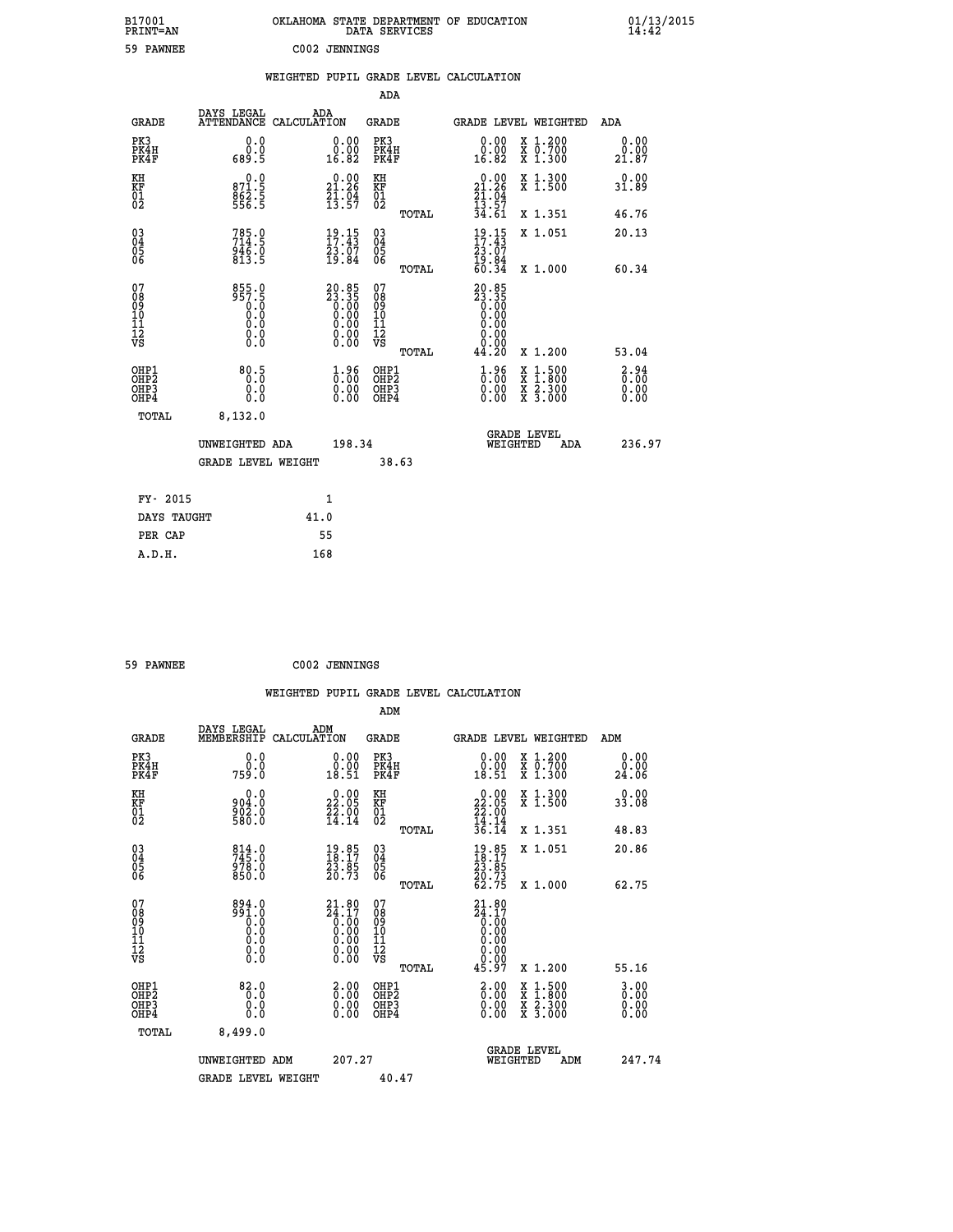| B17001<br>PRINT=AN               |                                                                           | OKLAHOMA STATE DEPARTMENT OF EDUCATION                        | DATA SERVICES                                                 |                                                                                                                       |                                          | $01/13/2015$<br>14:42 |  |
|----------------------------------|---------------------------------------------------------------------------|---------------------------------------------------------------|---------------------------------------------------------------|-----------------------------------------------------------------------------------------------------------------------|------------------------------------------|-----------------------|--|
| 59 PAWNEE                        |                                                                           | I001 PAWNEE                                                   |                                                               |                                                                                                                       |                                          |                       |  |
|                                  |                                                                           | WEIGHTED PUPIL GRADE LEVEL CALCULATION                        |                                                               |                                                                                                                       |                                          |                       |  |
|                                  |                                                                           |                                                               | ADA                                                           |                                                                                                                       |                                          |                       |  |
| <b>GRADE</b>                     | DAYS LEGAL                                                                | ADA<br>ATTENDANCE CALCULATION                                 | GRADE                                                         |                                                                                                                       | GRADE LEVEL WEIGHTED                     | ADA                   |  |
| PK3<br>PK4H<br>PK4F              | 230.0<br>0.0<br>1,554.5                                                   | 5.23<br>$\frac{0}{35.33}$                                     | PK3<br>PK4H<br>PK4F                                           | $\begin{smallmatrix}5.23\0.00\\35.33\end{smallmatrix}$                                                                | X 1.200<br>X 0.700<br>X 1.300            | 6.28<br>0.00<br>45.93 |  |
| KH<br>KF<br>$\frac{01}{02}$      | 0.0<br>$2,415.5$<br>$2,238.5$<br>2,238.5                                  | $0.00$<br>54.90<br>67.69<br>50.88                             | KH<br>KF<br>01<br>02                                          | 0.00<br>54.90<br>$\begin{array}{c} 67.69 \\ 50.88 \\ 118.57 \end{array}$                                              | X 1.300<br>X 1.500                       | 0.00<br>82.35         |  |
|                                  |                                                                           |                                                               | TOTAL                                                         |                                                                                                                       | X 1.351                                  | 160.19                |  |
| 03<br>04<br>05<br>06             | 2,543.0<br>1,705.0<br>2,489.0<br>2,366.0                                  | 57.80<br>38.75<br>56.57<br>53.77                              | $\begin{matrix} 03 \\ 04 \\ 05 \\ 06 \end{matrix}$            | 57.80<br>38.75<br>56.57<br>53.77<br>149.09                                                                            | X 1.051                                  | 60.75                 |  |
| 07                               |                                                                           |                                                               | TOTAL<br>07                                                   |                                                                                                                       | X 1.000                                  | 149.09                |  |
| 08<br>09<br>11<br>11<br>12<br>VS | 2,077.5<br>2,229.0<br>2,331.5<br>2,331.5<br>1,876.0<br>2,226.5<br>2,169.5 | $47.22$<br>50.66<br>52.99<br>52.64<br>42.64<br>50.50<br>49.31 | 08<br>09<br>10<br>$\frac{11}{12}$<br>$\frac{12}{18}$<br>TOTAL | $47.22$<br>50.66<br>52.99<br>52.64<br>42.64<br>50.60<br>$\begin{smallmatrix} 49.31\ -0.00 \ 293.42 \end{smallmatrix}$ | X 1.200                                  | 352.10                |  |
| OHP1                             | 0.0                                                                       |                                                               | OHP1                                                          | 0.00                                                                                                                  |                                          | 0.00                  |  |
| OHP2<br>OHP3<br>OHP4             | Ò.O<br>0.0<br>0.0                                                         | 0.00<br>$\begin{smallmatrix} 0.00 \ 0.00 \end{smallmatrix}$   | OHP <sub>2</sub><br>OHP3<br>OHP4                              | 0.00<br>0.00                                                                                                          | X 1:500<br>X 1:800<br>X 2:300<br>X 3:000 | 0.00<br>0.00<br>0.00  |  |
| TOTAL                            | 31,430.0                                                                  |                                                               |                                                               |                                                                                                                       |                                          |                       |  |
|                                  | UNWEIGHTED ADA                                                            | 714.34                                                        |                                                               | WEIGHTED                                                                                                              | <b>GRADE LEVEL</b><br>ADA                | 856.69                |  |
|                                  | <b>GRADE LEVEL WEIGHT</b>                                                 |                                                               | 142.35                                                        |                                                                                                                       |                                          |                       |  |
| FY- 2015                         |                                                                           | 1                                                             |                                                               |                                                                                                                       |                                          |                       |  |
| DAYS TAUGHT                      |                                                                           | 44.0                                                          |                                                               |                                                                                                                       |                                          |                       |  |
| PER CAP                          |                                                                           | 88                                                            |                                                               |                                                                                                                       |                                          |                       |  |

| 59 PAWNEE |  |  | I001 PAWNEE |
|-----------|--|--|-------------|

 **WEIGHTED PUPIL GRADE LEVEL CALCULATION ADM DAYS LEGAL ADM GRADE MEMBERSHIP CALCULATION GRADE GRADE LEVEL WEIGHTED ADM PK3 230.0 5.23 PK3 5.23 X 1.200 6.28 PK4H 0.0 0.00 PK4H 0.00 X 0.700 0.00 PK4F 1,662.0 37.77 PK4F 37.77 X 1.300 49.10 KH 0.0 0.00 KH 0.00 X 1.300 0.00 KF 2,529.0 57.48 KF 57.48 X 1.500 86.22 01 3,121.0 70.93 01 70.93 02 2,312.0 52.55 02 52.55 TOTAL 123.48 X 1.351 166.82 03 2,646.0 60.14 03 60.14 X 1.051 63.21 04 1,759.0 39.98 04 39.98 05 2,624.0 59.64 05 59.64 06 2,455.0 55.80 06 55.80 TOTAL 155.42 X 1.000 155.42**  $\begin{array}{cccc} 07 & 2,143.0 & 48.70 & 07 & 48.70\ 08 & 2,2423.0 & 52.07 & 08 & 55.07\ 09 & 2,423.0 & 55.07 & 08 & 55.07\ 10 & 1,944.0 & 44.18 & 10 & 44.18\ 11 & 2,303.0 & 52.34 & 11 & 52.34\ 12 & 2,233.0 & 50.75 & 12 & 50.75\ \hline\end{array}$  $\begin{array}{cccc} 48.70 & 07 & 48.70 & 12.11 & 12.12 & 12.13 & 12.14 & 18.70 & 52.07 & 52.07 & 52.07 & 52.07 & 52.07 & 52.07 & 52.07 & 52.07 & 52.07 & 52.34 & 14.18 & 52.34 & 52.34 & 50.75 & 12 & 50.75 & 50.70 & 0.00 & 0.00 & 0.00 & 0.00 & 0.00 & 0.00 & 0.00 & 0$  **OHP1 0.0 0.00 OHP1 0.00 X 1.500 0.00 OHP2 0.0 0.00 OHP2 0.00 X 1.800 0.00 OHP3 0.0 0.00 OHP3 0.00 X 2.300 0.00 OHP4 0.0 0.00 OHP4 0.00 X 3.000 0.00 TOTAL 32,675.0 GRADE LEVEL UNWEIGHTED ADM 742.63 WEIGHTED ADM 890.78** GRADE LEVEL WEIGHT 148.15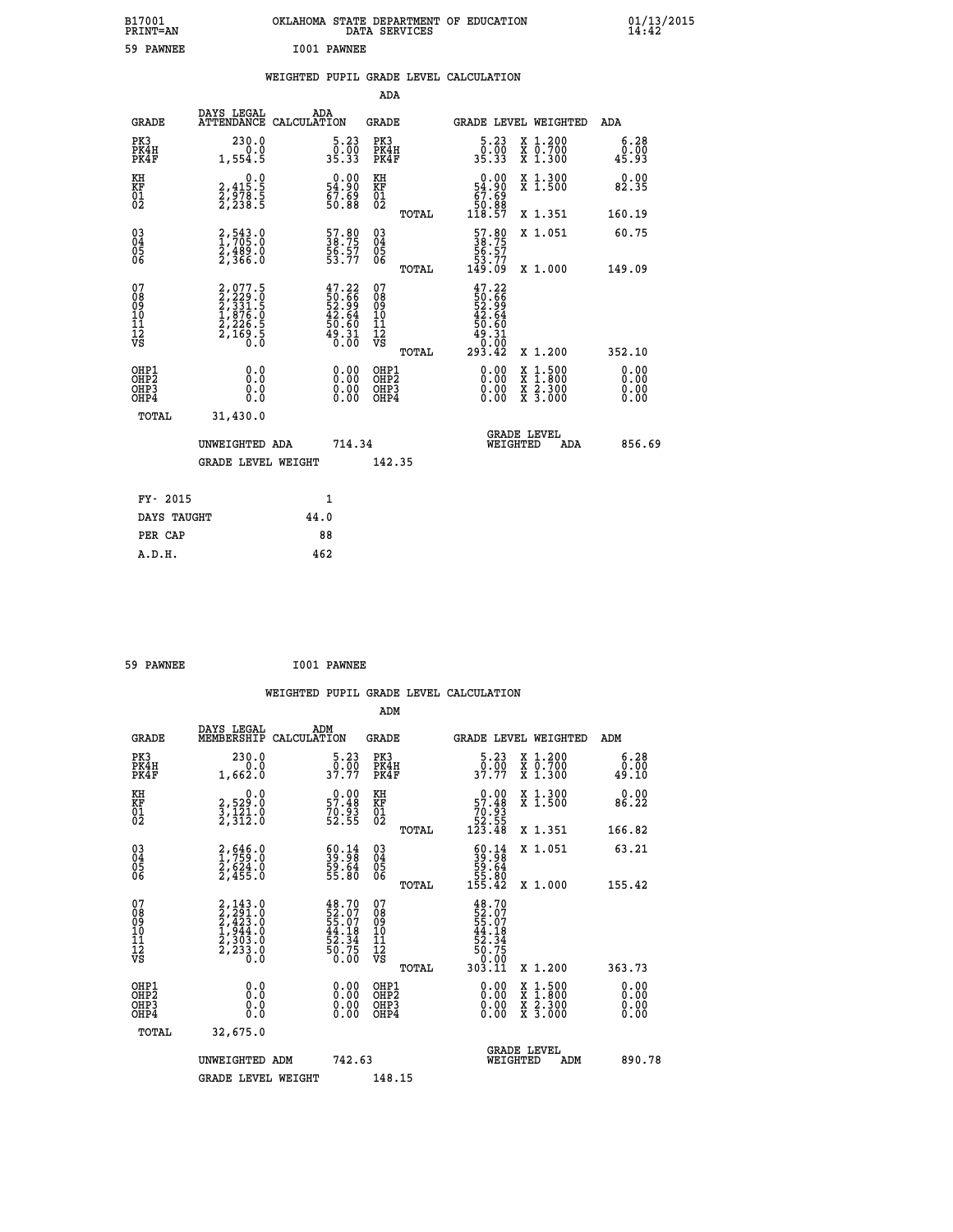| B17001<br>PRINT=AN                     |                                                                                            | OKLAHOMA STATE DEPARTMENT OF EDUCATION                                                                                        | DATA SERVICES                                   |                                                                                                                                                           |                                                                                                  | $01/13/2015$<br>14:42        |  |
|----------------------------------------|--------------------------------------------------------------------------------------------|-------------------------------------------------------------------------------------------------------------------------------|-------------------------------------------------|-----------------------------------------------------------------------------------------------------------------------------------------------------------|--------------------------------------------------------------------------------------------------|------------------------------|--|
| 59 PAWNEE                              |                                                                                            | I006 CLEVELAND                                                                                                                |                                                 |                                                                                                                                                           |                                                                                                  |                              |  |
|                                        |                                                                                            | WEIGHTED PUPIL GRADE LEVEL CALCULATION                                                                                        |                                                 |                                                                                                                                                           |                                                                                                  |                              |  |
|                                        |                                                                                            |                                                                                                                               | ADA                                             |                                                                                                                                                           |                                                                                                  |                              |  |
| <b>GRADE</b>                           | DAYS LEGAL                                                                                 | ADA<br>ATTENDANCE CALCULATION                                                                                                 | GRADE                                           | GRADE LEVEL WEIGHTED                                                                                                                                      |                                                                                                  | ADA                          |  |
| PK3<br>PK4H<br>PK4F                    | 71.0<br>0.0<br>4,860.5                                                                     | $1.58$<br>$0.00$<br>108.01                                                                                                    | PK3<br>PK4H<br>PK4F                             | $1.58$<br>$0.00$<br>108.01                                                                                                                                | X 1.200<br>X 0.700<br>X 1.300                                                                    | 1.90<br>0.00<br>140.41       |  |
| KH<br>KF<br>$\overline{01}$            | 0.0<br>4,114.5<br>$\frac{1}{3}, \frac{1}{9}$ $\frac{7}{9}$ $\frac{3}{5}$ $\frac{5}{5}$     | $0.00$<br>91.43<br>$1\overline{1}\overline{4}\cdot\overline{9}\overline{0}\0$ 87.68                                           | KH<br>KF<br>$\overline{01}$                     | $0.00$<br>91.43<br>$\frac{111.90}{87.68}$<br>202.58                                                                                                       | X 1.300<br>X 1.500                                                                               | 0.00<br>137.15               |  |
|                                        |                                                                                            |                                                                                                                               | <b>TOTAL</b>                                    |                                                                                                                                                           | X 1.351                                                                                          | 273.69                       |  |
| $\substack{03 \\ 04}$<br>0500          | $\frac{5}{4}, \frac{167}{326}.\overset{0}{0}\ \frac{5}{5}, \frac{147}{664}.\overset{0}{5}$ | $\begin{array}{r} 114.82 \\ 96.13 \\ 114.38 \\ 125.88 \end{array}$                                                            | $^{03}_{04}$<br>Ŏ5<br>ŌĞ<br><b>TOTAL</b>        | $114.82$<br>$96.13$<br>$114.38$<br>$125.88$<br>$336.39$                                                                                                   | X 1.051<br>X 1.000                                                                               | 120.68<br>336.39             |  |
| 07<br>08<br>09<br>11<br>11<br>12<br>VS | 5,657.0<br>4,839.5<br>5,519.5<br>5,606.5<br>5,343.0<br>4,979.0                             | $\begin{smallmatrix} 125\cdot71\\ 107\cdot54\\ 122\cdot66\\ 124\cdot59\\ 118\cdot73\\ 110\cdot64\\ 0\cdot00\end{smallmatrix}$ | 07<br>08<br>09<br>10<br>11<br>12<br>VS<br>TOTAL | $\frac{125.71}{107.54}$<br>$\frac{122.66}{123}$<br>$\bar{1}\bar{2}\bar{4}$ .59<br>$\begin{array}{c}\n 118.73 \\  110.64 \\  -2.9\n \end{array}$<br>709.87 | X 1.200                                                                                          | 851.84                       |  |
| OHP1<br>OHP2<br>OHP3<br>OHP4           | 0.0<br>Ŏ.Ŏ<br>0.0<br>0.0                                                                   | 0.00<br>0.00<br>0.00                                                                                                          | OHP1<br>OHP <sub>2</sub><br>OHP3<br>OHP4        | 0.00<br>0.00<br>0.00                                                                                                                                      | $\begin{smallmatrix} x & 1 & 500 \\ x & 1 & 800 \\ x & 2 & 300 \\ x & 3 & 000 \end{smallmatrix}$ | 0.00<br>0.00<br>0.00<br>0.00 |  |
| TOTAL                                  | 70,411.0<br>UNWEIGHTED ADA<br><b>GRADE LEVEL WEIGHT</b>                                    | 1,564.68                                                                                                                      | 297.38                                          | <b>GRADE LEVEL</b><br>WEIGHTED                                                                                                                            | ADA                                                                                              | 1,862.06                     |  |
| $- - -$                                | $\sim$ $\sim$ $\sim$                                                                       |                                                                                                                               |                                                 |                                                                                                                                                           |                                                                                                  |                              |  |

| FY- 2015    |       |
|-------------|-------|
| DAYS TAUGHT | 45.0  |
| PER CAP     | 53    |
| A.D.H.      | 1,195 |
|             |       |

| 59 PAWNEE | I006 CLEVELAND |
|-----------|----------------|
|           |                |

|                                          |                                                                       |                                                                                                                                      | ADM                                                 |                                                                                                          |                                          |                              |
|------------------------------------------|-----------------------------------------------------------------------|--------------------------------------------------------------------------------------------------------------------------------------|-----------------------------------------------------|----------------------------------------------------------------------------------------------------------|------------------------------------------|------------------------------|
| <b>GRADE</b>                             | DAYS LEGAL<br>MEMBERSHIP                                              | ADM<br>CALCULATION                                                                                                                   | <b>GRADE</b>                                        | GRADE LEVEL WEIGHTED                                                                                     |                                          | ADM                          |
| PK3<br>PK4H<br>PK4F                      | 71.0<br>0.0<br>5,276.0                                                | $\begin{smallmatrix} 1.58\\ 0.00\\ 117.24 \end{smallmatrix}$                                                                         | PK3<br>PK4H<br>PK4F                                 | $\begin{array}{c} 1.58 \\ 0.00 \\ 117.24 \end{array}$                                                    | X 1.200<br>X 0.700<br>X 1.300            | 1.90<br>0.00<br>152.41       |
| KH<br>KF<br>01<br>02                     | 0.0<br>4, 329:0<br>5, 381:0<br>4, 102:0                               | $\begin{smallmatrix} 0.00\\[-1.2mm] 96.20\\[-1.2mm] 19.58\\[-1.2mm] 91.16\end{smallmatrix}$                                          | KH<br>KF<br>01<br>02                                | $0.00$<br>$96.20$<br>$119.58$<br>$91.16$<br>$210.74$                                                     | X 1.300<br>X 1.500                       | 0.00<br>144.30               |
|                                          |                                                                       |                                                                                                                                      | TOTAL                                               |                                                                                                          | X 1.351                                  | 284.71                       |
| 03<br>04<br>05<br>06                     | 5,382.0<br>4,516.0<br>5,353.0<br>5,931.0                              | $\frac{119.60}{100.36}$<br>131.80                                                                                                    | $\begin{array}{c} 03 \\ 04 \\ 05 \\ 06 \end{array}$ | $\frac{119.60}{100.36}$<br>131.00<br>351.12                                                              | X 1.051                                  | 125.70                       |
|                                          |                                                                       |                                                                                                                                      | TOTAL                                               |                                                                                                          | X 1.000                                  | 351.12                       |
| 07<br>08<br>09<br>101<br>11<br>12<br>VS  | 5,992.0<br>5,092.0<br>5,033.0<br>6,028.0<br>6,724.0<br>5,456.0<br>0.0 | $\begin{smallmatrix} 133\cdot 16\\ 113\cdot 16\\ 129\cdot 62\\ 133\cdot 95\\ 127\cdot 20\\ 121\cdot 24\\ 0\cdot 00\end{smallmatrix}$ | 07<br>08<br>09<br>11<br>11<br>12<br>VS              | $133.16$<br>$113.16$<br>$129.62$<br>$133.95$<br>$\begin{array}{r} 127.20 \\ 121.24 \\ -9.00 \end{array}$ |                                          |                              |
|                                          |                                                                       |                                                                                                                                      | TOTAL                                               | 758.33                                                                                                   | X 1.200                                  | 910.00                       |
| OHP1<br>OHP2<br>OH <sub>P3</sub><br>OHP4 |                                                                       |                                                                                                                                      | OHP1<br>OHP2<br>OHP <sub>3</sub>                    | $0.00$<br>$0.00$<br>0.00                                                                                 | X 1:500<br>X 1:800<br>X 2:300<br>X 3:000 | 0.00<br>0.00<br>0.00<br>0.00 |
| TOTAL                                    | 74,466.0                                                              |                                                                                                                                      |                                                     |                                                                                                          |                                          |                              |
|                                          | UNWEIGHTED ADM                                                        | 1,654.81                                                                                                                             |                                                     | <b>GRADE LEVEL</b><br>WEIGHTED                                                                           | ADM                                      | 1,970.14                     |
|                                          | <b>GRADE LEVEL WEIGHT</b>                                             |                                                                                                                                      | 315.33                                              |                                                                                                          |                                          |                              |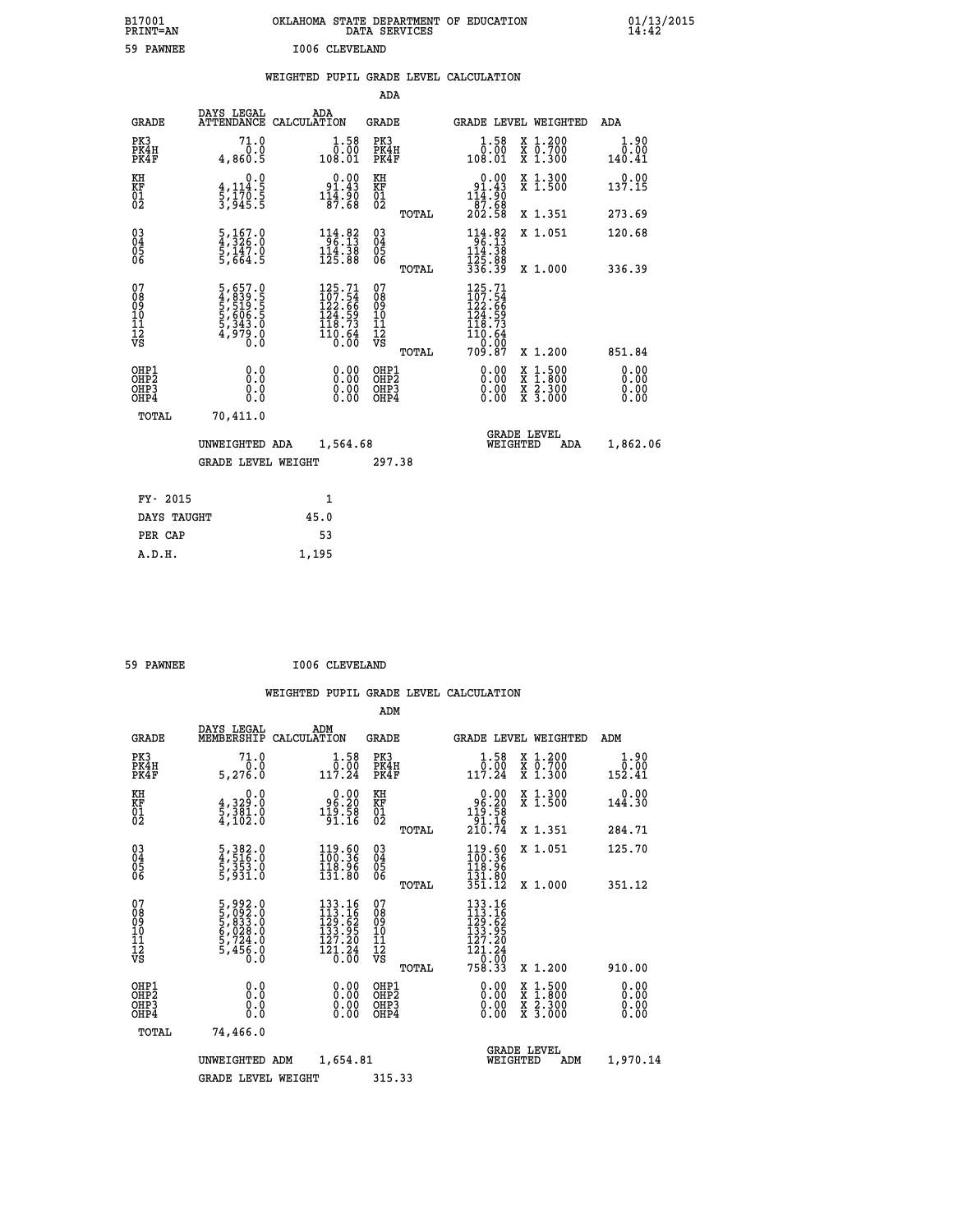| 7001<br>INT=AN |  | OKLAHOMA STATE DEPARTMENT OF EDUCATION<br>DATA SERVICES |  |
|----------------|--|---------------------------------------------------------|--|
| <b>PAWNEE</b>  |  | COUNTY TOTALS                                           |  |

 **B17001<br>PRINT=AN** 

 **B17001 OKLAHOMA STATE DEPARTMENT OF EDUCATION 01/13/2015**

|                                              |                                                        |                                                                                                                                                                  | ADA                                                                                                                                                                                                                                                                          |                                                                                               |                         |                                                                                                                                                                                                                                                                                                                                                            |                                                                                                                                                                            |
|----------------------------------------------|--------------------------------------------------------|------------------------------------------------------------------------------------------------------------------------------------------------------------------|------------------------------------------------------------------------------------------------------------------------------------------------------------------------------------------------------------------------------------------------------------------------------|-----------------------------------------------------------------------------------------------|-------------------------|------------------------------------------------------------------------------------------------------------------------------------------------------------------------------------------------------------------------------------------------------------------------------------------------------------------------------------------------------------|----------------------------------------------------------------------------------------------------------------------------------------------------------------------------|
| <b>GRADE</b>                                 | DAYS LEGAL                                             | ADA                                                                                                                                                              | GRADE                                                                                                                                                                                                                                                                        |                                                                                               |                         |                                                                                                                                                                                                                                                                                                                                                            | ADA                                                                                                                                                                        |
| PK3<br>PK4H<br>PK4F                          | 301.0<br>0.0<br>7,104.5                                | $\begin{smallmatrix} 6.81\ 0.00\ 160.16 \end{smallmatrix}$                                                                                                       | PK3<br>PK4H<br>PK4F                                                                                                                                                                                                                                                          |                                                                                               |                         |                                                                                                                                                                                                                                                                                                                                                            | $\begin{smallmatrix}8.18\0.00\\0.00\\208.21\end{smallmatrix}$                                                                                                              |
| KH                                           |                                                        |                                                                                                                                                                  | KH<br>KF                                                                                                                                                                                                                                                                     |                                                                                               |                         |                                                                                                                                                                                                                                                                                                                                                            | $\begin{array}{c} 0.00 \\ 251.39 \end{array}$                                                                                                                              |
|                                              |                                                        |                                                                                                                                                                  |                                                                                                                                                                                                                                                                              |                                                                                               |                         |                                                                                                                                                                                                                                                                                                                                                            | 480.64                                                                                                                                                                     |
|                                              |                                                        | $191.77$<br>$152.31$                                                                                                                                             |                                                                                                                                                                                                                                                                              |                                                                                               |                         |                                                                                                                                                                                                                                                                                                                                                            | 747.38                                                                                                                                                                     |
|                                              |                                                        |                                                                                                                                                                  |                                                                                                                                                                                                                                                                              |                                                                                               |                         |                                                                                                                                                                                                                                                                                                                                                            | 545.82                                                                                                                                                                     |
| 07<br>08<br>09<br>09<br>10<br>11<br>12<br>VS |                                                        |                                                                                                                                                                  | 07<br>08<br>09<br>10<br>11<br>11<br>12<br>νs                                                                                                                                                                                                                                 |                                                                                               |                         |                                                                                                                                                                                                                                                                                                                                                            | 1,256.98                                                                                                                                                                   |
|                                              |                                                        |                                                                                                                                                                  |                                                                                                                                                                                                                                                                              |                                                                                               |                         |                                                                                                                                                                                                                                                                                                                                                            |                                                                                                                                                                            |
| OH <sub>P3</sub><br>OHP4                     | 0.000                                                  | 0.00                                                                                                                                                             | OHP4                                                                                                                                                                                                                                                                         |                                                                                               |                         |                                                                                                                                                                                                                                                                                                                                                            | $\begin{smallmatrix} 2.94\ 0.00\ 0.00\ 0.00 \end{smallmatrix}$                                                                                                             |
| TOTAL                                        | 109,973.0                                              |                                                                                                                                                                  |                                                                                                                                                                                                                                                                              |                                                                                               |                         |                                                                                                                                                                                                                                                                                                                                                            |                                                                                                                                                                            |
|                                              | KF<br>01<br>02<br>03<br>04<br>05<br>06<br>OHP1<br>OHP2 | $7,401.5$<br>$9,011.5$<br>$6,740.5$<br>8,495.0<br>6,745.5<br>8,582.0<br>8,844.0<br>8,589.5<br>8,026.0<br>7,851.0<br>7,482.5<br>7,569.5<br>7,148.5<br>0.0<br>80.5 | ATTENDANCE CALCULATION<br>$\begin{smallmatrix} &0.00\ 167.59\ 203.63\ 152.13\ \end{smallmatrix}$<br>194.02<br>199.49<br>$\begin{smallmatrix} 193\cdot78\\181\cdot55\\175\cdot65\\167\cdot23\\169\cdot33\\159\cdot95\\0\cdot00\end{smallmatrix}$<br>$\frac{1}{0}$ :00<br>0.00 | $\overline{01}$<br>$\begin{matrix} 03 \\ 04 \\ 05 \\ 06 \end{matrix}$<br>OHP1<br>OHP2<br>OHP3 | TOTAL<br>TOTAL<br>TOTAL | WEIGHTED PUPIL GRADE LEVEL CALCULATION<br>$\begin{smallmatrix} 6.81\ 0.00\ 160.16 \end{smallmatrix}$<br>$\begin{smallmatrix} &0.00\\ 167.59\\ 203.63\\ 152.13\\ 355.76 \end{smallmatrix}$<br>191.77<br>152.31<br>194.02<br>199.49<br>545.82<br>193.78<br>181.555<br>175.655<br>167.23<br>169.33<br>159.95<br>1,047.49<br>$\frac{1}{0}$ :00<br>0.00<br>0.00 | <b>GRADE LEVEL WEIGHTED</b><br>X 1.200<br>X 0.700<br>X 1.300<br>X 1.300<br>X 1.500<br>X 1.351<br>X 1.051<br>X 1.000<br>X 1.200<br>X 1:500<br>X 1:800<br>X 2:300<br>X 3:000 |

| UNWEIGHTED ADA | 2,477.36           |        | <b>GRADE LEVEL</b><br>WEIGHTED | ADA | 2,955.72 |
|----------------|--------------------|--------|--------------------------------|-----|----------|
|                | GRADE LEVEL WEIGHT | 478.36 |                                |     |          |
| FY- 2015       | 1                  |        |                                |     |          |
| DAYS TAUGHT    | 130.0              |        |                                |     |          |
| PER CAP        | 196                |        |                                |     |          |

| <b>PAWNEE</b> | COUNTY TOTALS |  |
|---------------|---------------|--|

 **A.D.H. 1,825**

|                                          |                                                                                 |                                                                        | ADM                                                |                                                                               |                                          |                                  |
|------------------------------------------|---------------------------------------------------------------------------------|------------------------------------------------------------------------|----------------------------------------------------|-------------------------------------------------------------------------------|------------------------------------------|----------------------------------|
| <b>GRADE</b>                             | DAYS LEGAL<br>MEMBERSHIP                                                        | ADM<br>CALCULATION                                                     | <b>GRADE</b>                                       | GRADE LEVEL WEIGHTED                                                          |                                          | ADM                              |
| PK3<br>PK4H<br>PK4F                      | 301.0<br>0.0<br>7,697.Ŏ                                                         | $\begin{smallmatrix} 6.81\ 0.00\ 173.52 \end{smallmatrix}$             | PK3<br>PK4H<br>PK4F                                | $\begin{smallmatrix} 6.81\ 0.00\ 173.52 \end{smallmatrix}$                    | X 1.200<br>X 0.700<br>X 1.300            | 8.18<br>0.00<br>225.57           |
| KH<br>KF<br>01<br>02                     | 0.0<br>7,762.0<br>$\frac{2}{6}$ , $\frac{1}{9}$ , $\frac{3}{4}$ , $\frac{3}{8}$ | $\begin{array}{c} 0.00 \\ 175.73 \\ 212.51 \\ 157.85 \end{array}$      | KH<br>KF<br>01<br>02                               | $\begin{array}{c} 0.00 \\ 175.73 \\ 212.51 \\ 157.85 \\ 370.36 \end{array}$   | X 1.300<br>X 1.500                       | 0.00<br>263.60                   |
|                                          |                                                                                 |                                                                        | TOTAL                                              |                                                                               | X 1.351                                  | 500.36                           |
| 03<br>04<br>05<br>06                     | 8,842.0<br>7,020.0<br>8,955.0<br>9,236.0                                        | $\begin{smallmatrix} 199.59\ 158.51\ 202.45\ 208.33 \end{smallmatrix}$ | $\begin{matrix} 03 \\ 04 \\ 05 \\ 06 \end{matrix}$ | 199.59<br>158.51<br>202.45<br>208.33<br>569.29                                | X 1.051                                  | 209.77                           |
|                                          |                                                                                 |                                                                        | TOTAL                                              |                                                                               | X 1.000                                  | 569.29                           |
| 07<br>08<br>09<br>101<br>112<br>VS       | 9,029.0<br>8,374.0<br>8,256.0<br>9,027.0<br>8,027.0<br>7,689.0<br>0.0           | 203.66<br>189.40<br>184.69<br>178.13<br>179.54<br>171.99<br>0.00       | 07<br>08<br>09<br>11<br>11<br>12<br>VS<br>TOTAL    | 203.66<br>189.40<br>184.69<br>178.13<br>179.54<br>171.99<br>10.00<br>1,107.41 | X 1.200                                  | 1,328.89                         |
| OHP1<br>OHP2<br>OH <sub>P3</sub><br>OHP4 | 82.0<br>0.0<br>0.000                                                            | $\begin{smallmatrix} 2.00\ 0.00 \ 0.00 \end{smallmatrix}$<br>0.00      | OHP1<br>OHP2<br>OHP <sub>3</sub>                   | $\begin{smallmatrix} 2.00 \ 0.00 \ 0.00 \end{smallmatrix}$<br>0.00            | X 1:500<br>X 1:800<br>X 2:300<br>X 3:000 | $3.00$<br>$0.00$<br>0.00<br>0.00 |
| TOTAL                                    | 115,640.0                                                                       |                                                                        |                                                    |                                                                               |                                          |                                  |
|                                          | UNWEIGHTED                                                                      | 2,604.71<br>ADM                                                        |                                                    | <b>GRADE LEVEL</b><br>WEIGHTED                                                | ADM                                      | 3,108.66                         |
|                                          | <b>GRADE LEVEL WEIGHT</b>                                                       |                                                                        | 503.95                                             |                                                                               |                                          |                                  |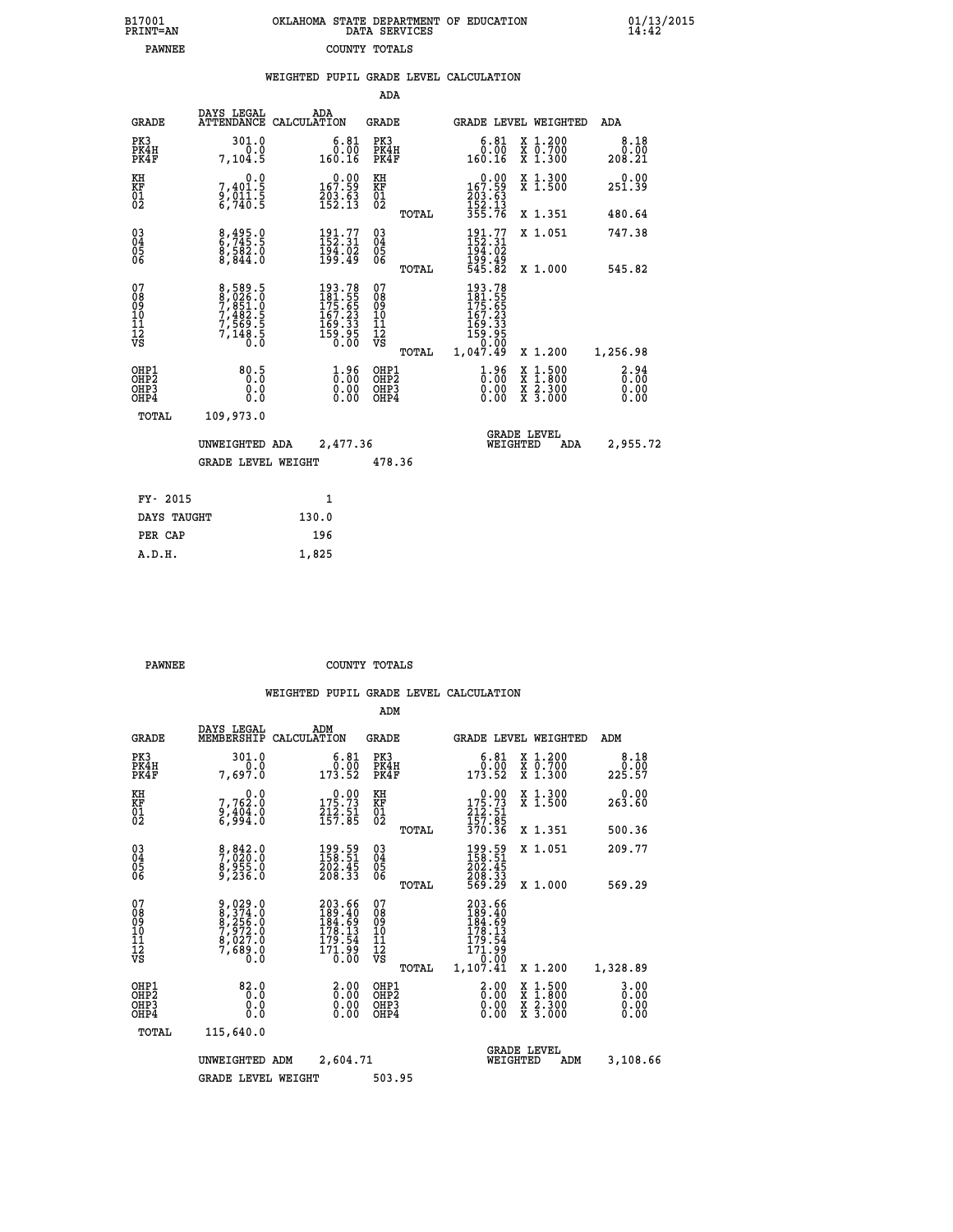| B17001<br>PRINT=AN                           |                                            | OKLAHOMA STATE DEPARTMENT OF EDUCATION                                | DATA SERVICES                                               |                                                        |                                                                                                                                           | $01/13/2015$<br>14:42 |  |
|----------------------------------------------|--------------------------------------------|-----------------------------------------------------------------------|-------------------------------------------------------------|--------------------------------------------------------|-------------------------------------------------------------------------------------------------------------------------------------------|-----------------------|--|
| 60 PAYNE                                     |                                            | C104 OAK GROVE                                                        |                                                             |                                                        |                                                                                                                                           |                       |  |
|                                              |                                            | WEIGHTED PUPIL GRADE LEVEL CALCULATION                                |                                                             |                                                        |                                                                                                                                           |                       |  |
|                                              |                                            |                                                                       | ADA                                                         |                                                        |                                                                                                                                           |                       |  |
| <b>GRADE</b>                                 | DAYS LEGAL                                 | ADA<br>ATTENDANCE CALCULATION                                         | GRADE                                                       |                                                        | GRADE LEVEL WEIGHTED                                                                                                                      | ADA                   |  |
| PK3<br>PK4H<br>PK4F                          | 0.0<br>0.0<br>791.5                        | 0.00<br>0.00<br>19.79                                                 | PK3<br>PK4H<br>PK4F                                         | 0.00<br>0.00<br>19.79                                  | X 1.200<br>X 0.700<br>X 1.300                                                                                                             | 0.00<br>0.00<br>25.73 |  |
| KH<br>ΚF<br>$\frac{01}{02}$                  | $0.0$<br>$0.881.0$<br>$706.0$<br>664.5     | 22.00<br>$\frac{17.65}{16.61}$                                        | KH<br>KF<br>01<br>02                                        | 22.00<br>$\frac{17.65}{16.61}$                         | X 1.300<br>X 1.500                                                                                                                        | 0.00<br>33.05         |  |
|                                              |                                            |                                                                       | TOTAL                                                       | 34.26                                                  | X 1.351                                                                                                                                   | 46.29                 |  |
| 03<br>04<br>05<br>06                         | 703.0<br>817.0<br>637.5<br>754.5           | $\begin{smallmatrix} 17.58\\ 20.43\\ 15.94\\ 18.86 \end{smallmatrix}$ | $\begin{matrix} 03 \\ 04 \\ 05 \\ 06 \end{matrix}$<br>TOTAL | $17.58$<br>$20.43$<br>$15.94$<br>$18.86$<br>$55.23$    | X 1.051<br>X 1.000                                                                                                                        | 18.48<br>55.23        |  |
| 07<br>08<br>09<br>10<br>11<br>11<br>12<br>VS | 747.5<br>718.0<br>0.0<br>0.0<br>$\S.$ $\S$ | $18.69\n17.95\n0.00\n0.00\n0.00\n0.00\n0.00$                          | 07<br>08<br>09<br>10<br>$\frac{11}{12}$<br>$\frac{12}{18}$  | $18.69$<br>$17.95$<br>$0.00$<br>$0.00$<br>0.00<br>0.00 |                                                                                                                                           |                       |  |
| OHP1                                         | 0.0                                        |                                                                       | TOTAL<br>OHP1                                               | 36.64                                                  | X 1.200                                                                                                                                   | 43.97<br>0.00         |  |
| OHP2<br>OHP3<br>OHP4                         | 0.0<br>0.0<br>0.0                          | 0.00<br>$\begin{smallmatrix} 0.00 \ 0.00 \end{smallmatrix}$           | OH <sub>P</sub> 2<br>OHP3<br>OHP4                           | 0.00<br>0.00<br>0.00                                   | $\begin{smallmatrix} \mathtt{X} & 1\cdot500\\ \mathtt{X} & 1\cdot800\\ \mathtt{X} & 2\cdot300\\ \mathtt{X} & 3\cdot000 \end{smallmatrix}$ | 0.00<br>0.00<br>0.00  |  |
| TOTAL                                        | 7,420.5                                    |                                                                       |                                                             |                                                        |                                                                                                                                           |                       |  |
|                                              | UNWEIGHTED ADA                             | 185.53                                                                |                                                             | WEIGHTED                                               | <b>GRADE LEVEL</b><br>ADA                                                                                                                 | 222.75                |  |
|                                              | GRADE LEVEL WEIGHT                         |                                                                       | 37.22                                                       |                                                        |                                                                                                                                           |                       |  |
| FY- 2015                                     |                                            | 1                                                                     |                                                             |                                                        |                                                                                                                                           |                       |  |
| DAYS TAUGHT                                  |                                            | 40.0                                                                  |                                                             |                                                        |                                                                                                                                           |                       |  |
| PER CAP                                      |                                            | 33                                                                    |                                                             |                                                        |                                                                                                                                           |                       |  |

| 60 PAYNE |  | C104 OAK GROVE |
|----------|--|----------------|
|          |  |                |

 **WEIGHTED PUPIL GRADE LEVEL CALCULATION ADM DAYS LEGAL ADM GRADE MEMBERSHIP CALCULATION GRADE GRADE LEVEL WEIGHTED ADM PK3 0.0 0.00 PK3 0.00 X 1.200 0.00 PK4H 0.0 0.00 PK4H 0.00 X 0.700 0.00 PK4F 836.0 20.90 PK4F 20.90 X 1.300 27.17 KH 0.0 0.00 KH 0.00 X 1.300 0.00 KF 936.0 23.40 KF 23.40 X 1.500 35.10 01 720.0 18.00 01 18.00** 02 683.0 17.08 02 17.08  **TOTAL 35.08 X 1.351 47.39 03 732.0 18.30 03 18.30 X 1.051 19.23 04 840.0 21.00 04 21.00 05 680.0 17.00 05 17.00** 06 769.0 19.23 06 <sub>momas</sub> 19.23  **TOTAL 57.23 X 1.000 57.23 07 760.0 19.00 07 19.00 08 766.0 19.15 08 19.15 03 0.00 0.00 0.000 0.000 10 0.0 0.00 10 0.00 11 0.0 0.00 11 0.00 12 0.0 0.00 12 0.00 VS** 0.0 0.00 VS 0.00 0.00  **TOTAL 38.15 X 1.200 45.78 OHP1 0.0 0.00 OHP1 0.00 X 1.500 0.00 OHP2 0.0 0.00 OHP2 0.00 X 1.800 0.00 OHP3 0.0 0.00 OHP3 0.00 X 2.300 0.00 OHP4 0.0 0.00 OHP4 0.00 X 3.000 0.00 TOTAL 7,722.0 GRADE LEVEL UNWEIGHTED ADM 193.06 WEIGHTED ADM 231.90 GRADE LEVEL WEIGHT 38.84**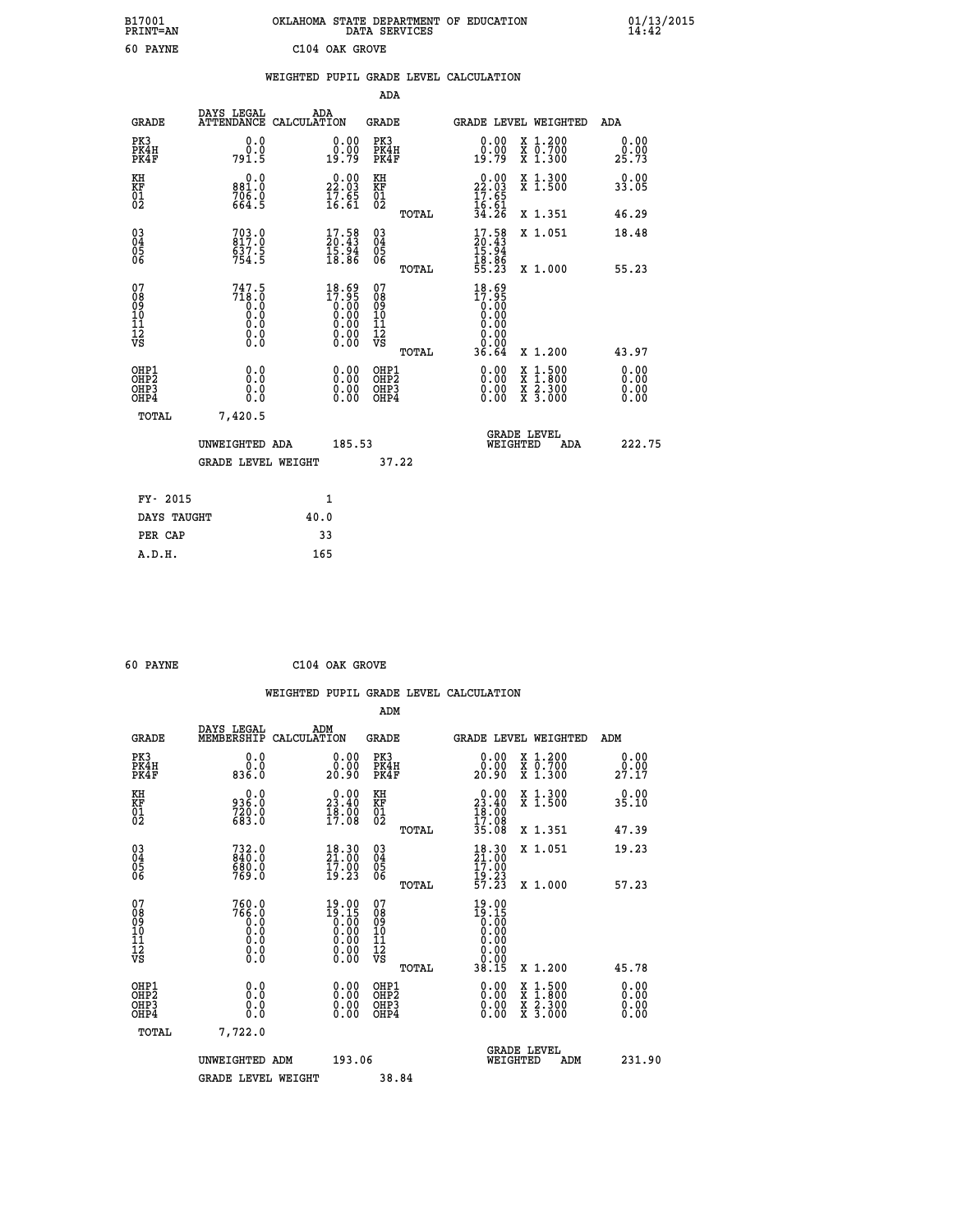|             | OKLAHOMA STATE DEPARTMENT OF EDUCATION<br>DATA SERVICES |  |
|-------------|---------------------------------------------------------|--|
| TOOR RIDLEY |                                                         |  |

## **WEIGHTED PUPIL GRADE LEVEL CALCULATION**

|                                        |                                                                              |                                                                                                            |                                                                                           | ADA                                    |       |                                                                                                                                     |                                                                                                                                           |                              |
|----------------------------------------|------------------------------------------------------------------------------|------------------------------------------------------------------------------------------------------------|-------------------------------------------------------------------------------------------|----------------------------------------|-------|-------------------------------------------------------------------------------------------------------------------------------------|-------------------------------------------------------------------------------------------------------------------------------------------|------------------------------|
|                                        | <b>GRADE</b>                                                                 | DAYS LEGAL                                                                                                 | ADA<br>ATTENDANCE CALCULATION                                                             | GRADE                                  |       | <b>GRADE LEVEL WEIGHTED</b>                                                                                                         |                                                                                                                                           | ADA                          |
|                                        | PK3<br>PK4H<br>PK4F                                                          | 39.0<br>785.0                                                                                              | 1.00<br>$\frac{\bar{0} \cdot \bar{0} \bar{0}}{20.13}$                                     | PK3<br>PK4H<br>PK4F                    |       | 1.00<br>0.00<br>20.13                                                                                                               | X 1.200<br>X 0.700<br>X 1.300                                                                                                             | 1.20<br>0.00<br>26.17        |
| KH<br>KF<br>01<br>02                   |                                                                              | 0.0<br>$\frac{1}{1}, \frac{1}{3}\frac{2}{2}\cdot 0$<br>$\frac{1}{3}\cdot \frac{3}{15}\cdot 0$              | $28.77$<br>$35.18$<br>$33.72$                                                             | KH<br>KF<br>01<br>02                   |       | $\begin{smallmatrix} 0.00\\ 28.77\\ 35.18\\ 33.72\\ 68.90 \end{smallmatrix}$                                                        | X 1.300<br>X 1.500                                                                                                                        | 0.00<br>43.16                |
|                                        |                                                                              |                                                                                                            |                                                                                           |                                        | TOTAL |                                                                                                                                     | X 1.351                                                                                                                                   | 93.08                        |
| $^{03}_{04}$<br>Ŏ5<br>06               |                                                                              | $\begin{smallmatrix} 1\,,\,341\cdot5\\1\,,\,108\cdot5\\1\,,\,732\cdot0\\1\,,\,197\cdot5 \end{smallmatrix}$ | $34.42$<br>$28.42$<br>$44.41$<br>$30.71$                                                  | 03<br>04<br>05<br>06                   |       | $34.40$<br>$28.42$<br>$44.41$                                                                                                       | X 1.051                                                                                                                                   | 36.15<br>103.54              |
|                                        |                                                                              |                                                                                                            |                                                                                           |                                        | TOTAL |                                                                                                                                     | X 1.000                                                                                                                                   |                              |
| 07<br>08<br>09<br>11<br>11<br>12<br>VS |                                                                              | $1, 492.0$<br>$1, 109.5$<br>$945.5$<br>$925.0$<br>$1, 313.0$<br>$\frac{1,074.5}{0.0}$                      | $\begin{array}{r} 38.26 \\ 28.45 \\ 24.24 \\ 23.72 \\ 33.67 \\ 27.55 \\ 0.00 \end{array}$ | 07<br>08<br>09<br>11<br>11<br>12<br>VS | TOTAL | $\begin{array}{r} 38\cdot26 \\ 28\cdot45 \\ 24\cdot24 \\ 23\cdot72 \\ 33\cdot67 \\ 27\cdot55 \\ 0\cdot00 \\ 175\cdot89 \end{array}$ | X 1.200                                                                                                                                   | 211.07                       |
|                                        | OHP1<br>OH <sub>P</sub> <sub>2</sub><br>OH <sub>P3</sub><br>OH <sub>P4</sub> | 0.0<br>Ō.Ō<br>0.0<br>0.0                                                                                   | 0.00<br>0.00<br>0.00                                                                      | OHP1<br>OHP2<br>OHP3<br>OHP4           |       | 0.00<br>0.00<br>0.00                                                                                                                | $\begin{smallmatrix} \mathtt{X} & 1\cdot500\\ \mathtt{X} & 1\cdot800\\ \mathtt{X} & 2\cdot300\\ \mathtt{X} & 3\cdot000 \end{smallmatrix}$ | 0.00<br>0.00<br>0.00<br>0.00 |
|                                        | TOTAL                                                                        | 16,872.0                                                                                                   |                                                                                           |                                        |       |                                                                                                                                     |                                                                                                                                           |                              |
|                                        |                                                                              | UNWEIGHTED ADA                                                                                             | 432.63                                                                                    |                                        |       | WEIGHTED                                                                                                                            | <b>GRADE LEVEL</b><br>ADA                                                                                                                 | 514.37                       |
|                                        |                                                                              | <b>GRADE LEVEL WEIGHT</b>                                                                                  |                                                                                           |                                        | 81.74 |                                                                                                                                     |                                                                                                                                           |                              |
|                                        | FY- 2015                                                                     |                                                                                                            | 1                                                                                         |                                        |       |                                                                                                                                     |                                                                                                                                           |                              |
|                                        | DAYS TAUGHT                                                                  |                                                                                                            | 39.0                                                                                      |                                        |       |                                                                                                                                     |                                                                                                                                           |                              |
|                                        | PER CAP                                                                      |                                                                                                            | 68                                                                                        |                                        |       |                                                                                                                                     |                                                                                                                                           |                              |
|                                        | A.D.H.                                                                       |                                                                                                            | 335                                                                                       |                                        |       |                                                                                                                                     |                                                                                                                                           |                              |

| 60 PAYNE | I003 RIPLEY |
|----------|-------------|

 **B17001<br>PRINT=AN 60 PAYNE** 

| <b>GRADE</b>                                       | DAYS LEGAL<br>MEMBERSHIP                                                                                            | ADM<br>CALCULATION                                                     | <b>GRADE</b>                                       |       |                                                                                                                                                                                                                                                                                | GRADE LEVEL WEIGHTED                     | ADM                    |  |
|----------------------------------------------------|---------------------------------------------------------------------------------------------------------------------|------------------------------------------------------------------------|----------------------------------------------------|-------|--------------------------------------------------------------------------------------------------------------------------------------------------------------------------------------------------------------------------------------------------------------------------------|------------------------------------------|------------------------|--|
| PK3<br>PK4H<br>PK4F                                | 39.0<br>819.0                                                                                                       | $\begin{smallmatrix} 1.00\\[-1mm] 0.00\\[-1mm] 21.00\end{smallmatrix}$ | PK3<br>PK4H<br>PK4F                                |       | $\begin{smallmatrix} 1.00\\[-1.00pt] 0.00\\[-1.00pt] 21.00\end{smallmatrix}$                                                                                                                                                                                                   | X 1.200<br>X 0.700<br>X 1.300            | 1.20<br>_0.00<br>27.30 |  |
| KH<br>KF<br>01<br>02                               | 0.0<br>1,196:0<br>1,432:0<br>1,353:0                                                                                | $\begin{smallmatrix} 0.00\\ 30.67\\ 36.72\\ 34.69 \end{smallmatrix}$   | KH<br>KF<br>01<br>02                               |       | $\begin{smallmatrix} 0.00\\ 30.67\\ 36.72\\ 34.69\\ 71.41 \end{smallmatrix}$                                                                                                                                                                                                   | X 1.300<br>X 1.500                       | 0.00<br>46.01          |  |
|                                                    |                                                                                                                     |                                                                        |                                                    | TOTAL |                                                                                                                                                                                                                                                                                | X 1.351                                  | 96.47                  |  |
| $\begin{matrix} 03 \\ 04 \\ 05 \\ 06 \end{matrix}$ | $1,394.0$<br>$1,129.0$<br>$1,804.0$<br>$1,225.0$                                                                    | $35.74$<br>$28.95$<br>$46.26$<br>$31.41$                               | $\begin{matrix} 03 \\ 04 \\ 05 \\ 06 \end{matrix}$ |       | $35.74$<br>$28.95$<br>$46.26$<br>$31.41$<br>$106.62$                                                                                                                                                                                                                           | X 1.051                                  | 37.56                  |  |
|                                                    |                                                                                                                     |                                                                        |                                                    | TOTAL |                                                                                                                                                                                                                                                                                | X 1.000                                  | 106.62                 |  |
| 07<br>089<br>090<br>1112<br>VS                     | $\begin{smallmatrix} 1,544\ .0\\ 1,191\ .0\\ 1,005\ .0\\ 963\ .0\\ 1,360\ .0\\ 1,137\ .0\\ 0\ .0 \end{smallmatrix}$ | 39.54<br>25.77<br>24.69<br>34.87<br>34.87<br>29.15<br>0.00             | 07<br>08<br>09<br>01<br>11<br>11<br>12<br>VS       | TOTAL | $39.54$<br>$25.77$<br>$24.69$<br>$34.87$<br>$29.15$<br>$0.00$<br>$184.61$                                                                                                                                                                                                      | X 1.200                                  | 221.53                 |  |
| OHP1<br>OHP2<br>OH <sub>P3</sub><br>OHP4           | 0.0<br>0.000                                                                                                        |                                                                        | OHP1<br>OHP2<br>OHP3<br>OHP4                       |       | $\begin{smallmatrix} 0.00 & 0.00 & 0.00 & 0.00 & 0.00 & 0.00 & 0.00 & 0.00 & 0.00 & 0.00 & 0.00 & 0.00 & 0.00 & 0.00 & 0.00 & 0.00 & 0.00 & 0.00 & 0.00 & 0.00 & 0.00 & 0.00 & 0.00 & 0.00 & 0.00 & 0.00 & 0.00 & 0.00 & 0.00 & 0.00 & 0.00 & 0.00 & 0.00 & 0.00 & 0.00 & 0.0$ | X 1:500<br>X 1:800<br>X 2:300<br>X 3:000 | 0.00<br>0.00<br>0.00   |  |
| TOTAL                                              | 17,591.0                                                                                                            |                                                                        |                                                    |       |                                                                                                                                                                                                                                                                                |                                          |                        |  |
|                                                    | UNWEIGHTED<br>ADM                                                                                                   | 451.05                                                                 |                                                    |       | WEIGHTED                                                                                                                                                                                                                                                                       | <b>GRADE LEVEL</b><br>ADM                | 536.69                 |  |
|                                                    | <b>GRADE LEVEL WEIGHT</b>                                                                                           |                                                                        | 85.64                                              |       |                                                                                                                                                                                                                                                                                |                                          |                        |  |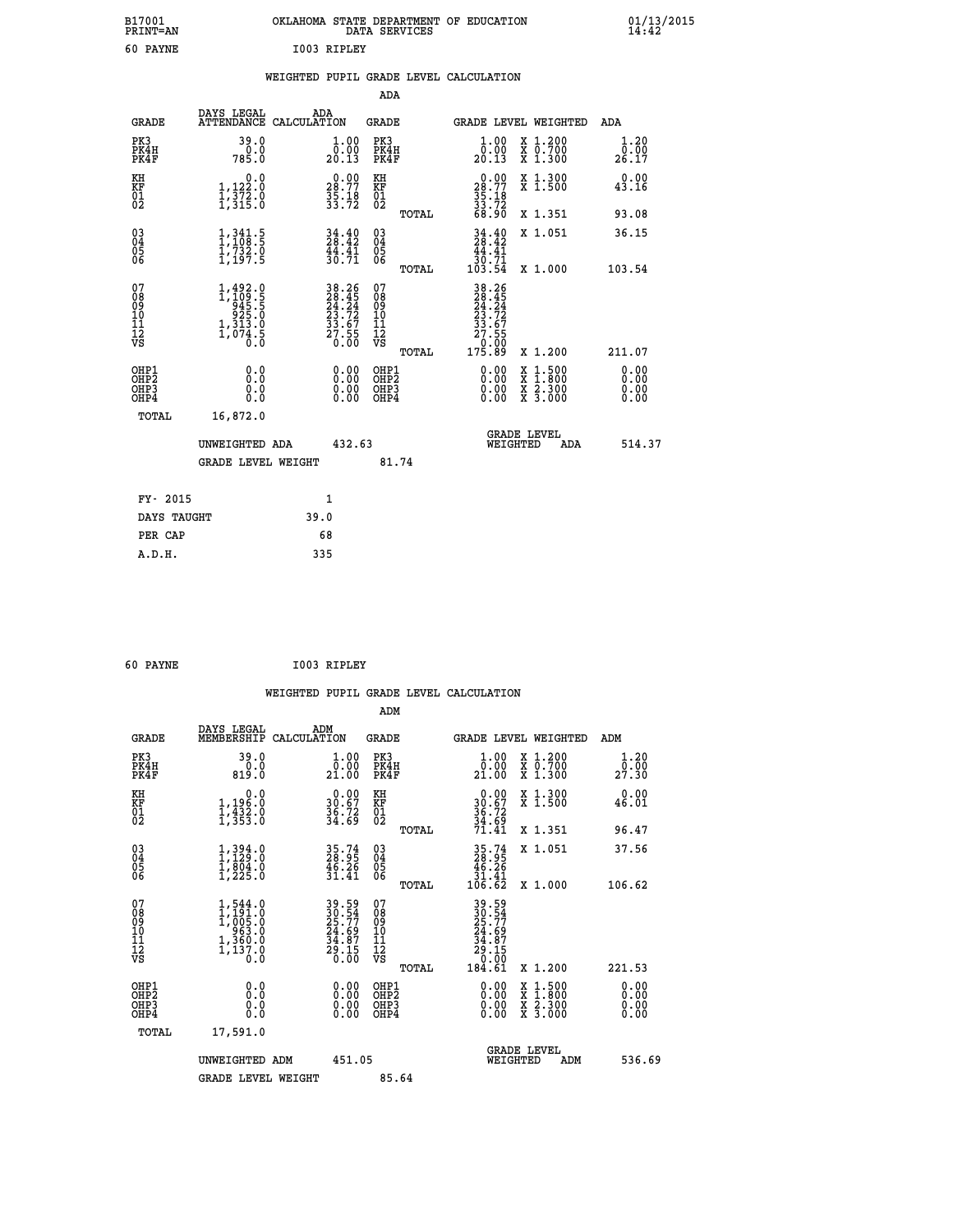|                        | OKLAHOMA STATE DEPARTMENT OF EDUCATION<br>DATA SERVICES |  |
|------------------------|---------------------------------------------------------|--|
| <b>I016 STILLWATER</b> |                                                         |  |

 **B17001 OKLAHOMA STATE DEPARTMENT OF EDUCATION 01/13/2015**

#### **WEIGHTED PUPIL GRADE LEVEL CALCULATION**

|                                                    |                                                                                                                                    |                                                                      | ADA                                      |       |                                                                          |                                                                                                  |                              |
|----------------------------------------------------|------------------------------------------------------------------------------------------------------------------------------------|----------------------------------------------------------------------|------------------------------------------|-------|--------------------------------------------------------------------------|--------------------------------------------------------------------------------------------------|------------------------------|
| <b>GRADE</b>                                       | DAYS LEGAL<br><b>ATTENDANCE</b>                                                                                                    | ADA<br>CALCULATION                                                   | <b>GRADE</b>                             |       |                                                                          | GRADE LEVEL WEIGHTED                                                                             | ADA                          |
| PK3<br>PK4H<br>PK4F                                | 547.5<br>307.5<br>17,009.5                                                                                                         | 13.35<br>7.50<br>414.87                                              | PK3<br>PK4H<br>PK4F                      |       | 13.35<br>7.50<br>414.87                                                  | X 1.200<br>X 0.700<br>X 1.300                                                                    | 16.02<br>5.25<br>539.33      |
| KH<br>KF<br>01<br>02                               | 28.5<br>0.§§§,و2<br>19,406.0<br>19,638.0                                                                                           | $\begin{smallmatrix} &0.70\,504.05\,473.32\,478.98\end{smallmatrix}$ | KH<br>KF<br>01<br>02                     |       | 0.70<br>504:05<br>473:32<br>478:98<br>952:30                             | X 1.300<br>X 1.500                                                                               | 0.91<br>756.08               |
|                                                    |                                                                                                                                    |                                                                      |                                          | TOTAL |                                                                          | X 1.351                                                                                          | 1,286.56                     |
| $\begin{matrix} 03 \\ 04 \\ 05 \\ 06 \end{matrix}$ | 18, 291.5<br>17, 105.5<br>17,240.0<br>17,661.0                                                                                     | $446.13$<br>$417.21$<br>$\frac{4\bar{2}0.49}{430.76}$                | $\substack{03 \\ 04}$<br>$\frac{05}{06}$ |       | $446.13$<br>$417.21$<br>420.49<br>430.76<br>1,268.46                     | X 1.051                                                                                          | 468.88                       |
|                                                    |                                                                                                                                    |                                                                      |                                          | TOTAL |                                                                          | X 1.000                                                                                          | 1,268.46                     |
| 07<br>08<br>09<br>11<br>11<br>12<br>VS             | $\begin{smallmatrix} 16,426\,, 0\\ 16,621\,, 0\\ 15,467\,, 0\\ 14,359\,, 5\\ 13,966\,, 5\\ 14,125\,, 0\\ 0\,, 0 \end{smallmatrix}$ | $400.63$<br>$405.39$<br>$377.24$<br>$350.23$<br>$340.65$<br>344.51   | 07<br>08<br>09<br>101<br>11<br>12<br>VS  | TOTAL | $400.63$<br>$377.24$<br>$350.23$<br>340.65<br>344.51<br>0.00<br>2,218.65 | X 1.200                                                                                          | 2,662.38                     |
| OHP1<br>OHP2<br>OHP3<br>OHP4                       | 126.5<br>0.0<br>0.0                                                                                                                | 3.09<br>0.00<br>0.00<br>0.00                                         | OHP1<br>OHP <sub>2</sub><br>OHP3<br>OHP4 |       | $3.09$<br>$0.00$<br>0.00                                                 | $\begin{smallmatrix} x & 1 & 500 \\ x & 1 & 800 \\ x & 2 & 300 \\ x & 3 & 000 \end{smallmatrix}$ | 4.64<br>0.00<br>0.00<br>0.00 |
| TOTAL                                              | 238,992.5                                                                                                                          |                                                                      |                                          |       |                                                                          |                                                                                                  |                              |
|                                                    | UNWEIGHTED ADA                                                                                                                     | 5,829.10                                                             |                                          |       |                                                                          | <b>GRADE LEVEL</b><br>WEIGHTED<br>ADA                                                            | 7,008.51                     |
|                                                    | <b>GRADE LEVEL WEIGHT</b>                                                                                                          |                                                                      | 1,179.41                                 |       |                                                                          |                                                                                                  |                              |
| FY- 2015                                           |                                                                                                                                    | $\mathbf{1}$                                                         |                                          |       |                                                                          |                                                                                                  |                              |
| DAYS TAUGHT                                        |                                                                                                                                    | 41.0                                                                 |                                          |       |                                                                          |                                                                                                  |                              |
|                                                    |                                                                                                                                    |                                                                      |                                          |       |                                                                          |                                                                                                  |                              |

| 50 |              |  |
|----|--------------|--|
|    | <b>PAYNE</b> |  |

PER CAP 33  **A.D.H. 3,376**

 **B17001<br>PRINT=AN<br>60 PAYNE** 

 **60 PAYNE I016 STILLWATER**

|                                                       |                                                                             |                                                                            | ADM                                             |                                                                              |                                                                                                  |                              |
|-------------------------------------------------------|-----------------------------------------------------------------------------|----------------------------------------------------------------------------|-------------------------------------------------|------------------------------------------------------------------------------|--------------------------------------------------------------------------------------------------|------------------------------|
| <b>GRADE</b>                                          | DAYS LEGAL<br>MEMBERSHIP                                                    | ADM<br>CALCULATION                                                         | <b>GRADE</b>                                    | GRADE LEVEL WEIGHTED                                                         |                                                                                                  | ADM                          |
| PK3<br>PK4H<br>PK4F                                   | 557.0<br>317.0<br>17,877.0                                                  | 13.59<br>7.73<br>436.02                                                    | PK3<br>PK4H<br>PK4F                             | 13.59<br>7.73<br>436.02                                                      | $\begin{smallmatrix} x & 1.200 \\ x & 0.700 \end{smallmatrix}$<br>X 1.300                        | 16.31<br>5.41<br>566.83      |
| KH<br>KF<br>01<br>02                                  | 29.0<br>21,549:0<br>20,176:0<br>20,314:0                                    | 0.71<br>525.59<br>$492.10$<br>$495.46$                                     | KH<br>KF<br>01<br>02                            | $0.71$<br>$525.59$<br>$492.10$<br>$495.46$<br>$987.56$                       | X 1.300<br>X 1.500                                                                               | 0.92<br>788.39               |
|                                                       |                                                                             |                                                                            | TOTAL                                           |                                                                              | X 1.351                                                                                          | 1,334.19                     |
| 03<br>04<br>05<br>06                                  | 18,868.0<br>17,688.0<br>17,747.0<br>18,307.0                                | $460.20$<br>$431.41$<br>$432.85$<br>446.51                                 | $\substack{03 \\ 04}$<br>0500                   | 460.20<br>431.41<br>432.85<br>446.51                                         | X 1.051                                                                                          | 483.67                       |
|                                                       |                                                                             |                                                                            | TOTAL                                           | 1,310.77                                                                     | X 1.000                                                                                          | 1,310.77                     |
| 07<br>08<br>09<br>11<br>11<br>12<br>VS                | 17,075.0<br>17,331.0<br>16,039.0<br>15,146.0<br>14,675.0<br>15,121.0<br>0.0 | $416.46$<br>$422.71$<br>$391.20$<br>$369.41$<br>$357.93$<br>368.80<br>0.00 | 07<br>08<br>09<br>11<br>11<br>12<br>VS<br>TOTAL | 416.46<br>422.71<br>391.20<br>369.41<br>357.93<br>368.80<br>0.00<br>2,326.51 | X 1.200                                                                                          | 2,791.81                     |
| OHP1<br>OH <sub>P</sub> 2<br>OH <sub>P3</sub><br>OHP4 | 131.0<br>0.0<br>0.0<br>Ŏ.Ŏ                                                  | $0.20$<br>$0.00$<br>0.00                                                   | OHP1<br>OHP2<br>OHP3<br>OHP4                    | $\begin{smallmatrix} 3.20 \ 0.00 \ 0.00 \end{smallmatrix}$<br>0.00           | $\begin{smallmatrix} x & 1 & 500 \\ x & 1 & 800 \\ x & 2 & 300 \\ x & 3 & 000 \end{smallmatrix}$ | 4.80<br>0.00<br>0.00<br>0.00 |
| TOTAL                                                 | 248,947.0                                                                   |                                                                            |                                                 |                                                                              |                                                                                                  |                              |
|                                                       | UNWEIGHTED ADM                                                              | 6,071.88                                                                   |                                                 | WEIGHTED                                                                     | <b>GRADE LEVEL</b><br>ADM                                                                        | 7,303.10                     |
|                                                       | <b>GRADE LEVEL WEIGHT</b>                                                   |                                                                            | 1,231.22                                        |                                                                              |                                                                                                  |                              |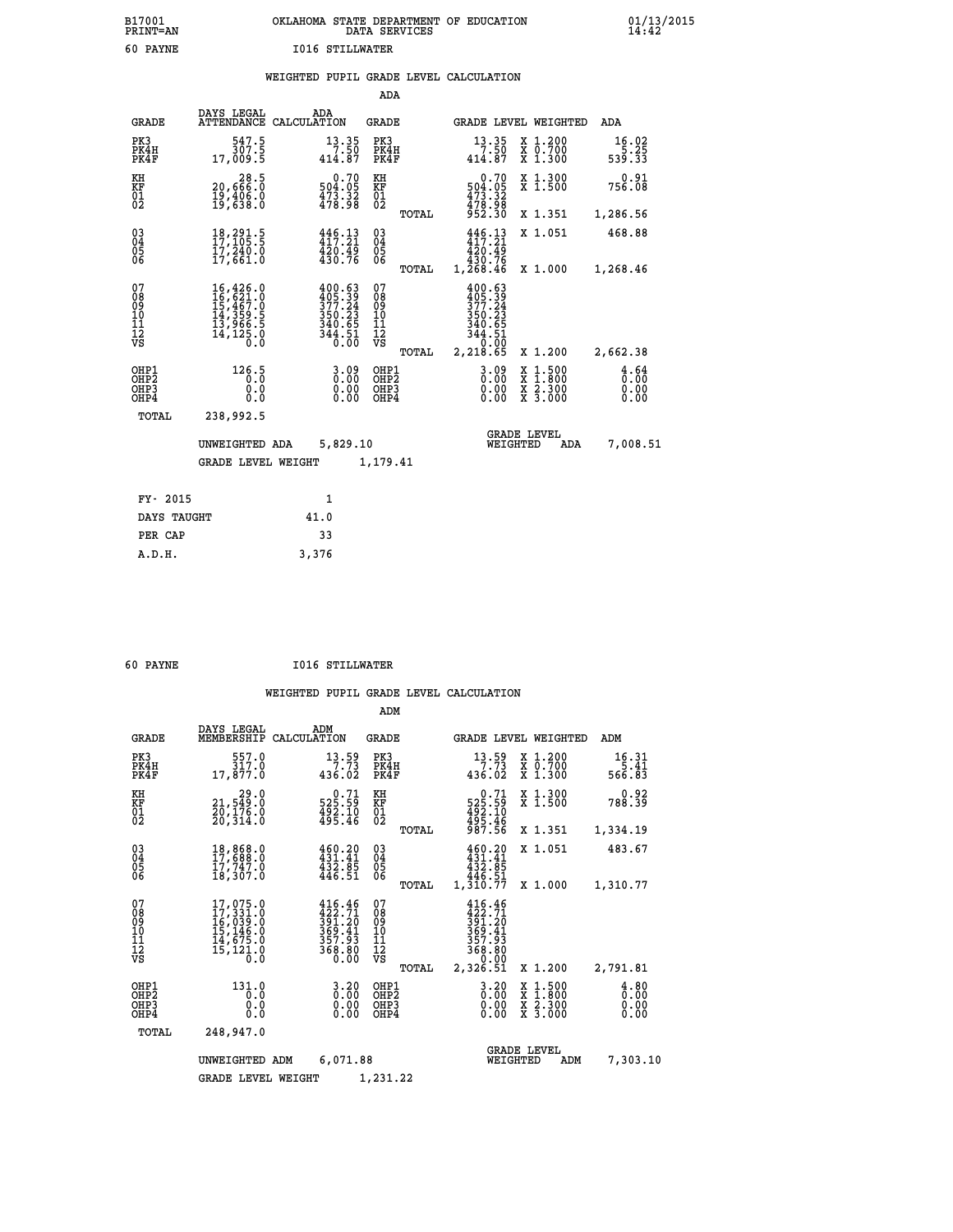# **B17001 OKLAHOMA STATE DEPARTMENT OF EDUCATION 01/13/2015 PRINT=AN DATA SERVICES 14:42 60 PAYNE I056 PERKINS-TRYON**

|  |  | WEIGHTED PUPIL GRADE LEVEL CALCULATION |
|--|--|----------------------------------------|
|  |  |                                        |

|                                                                    |                                                                                     |                                                                                         | ADA                                       |       |                                                                                                       |                                |                                                                                                                                      |                              |
|--------------------------------------------------------------------|-------------------------------------------------------------------------------------|-----------------------------------------------------------------------------------------|-------------------------------------------|-------|-------------------------------------------------------------------------------------------------------|--------------------------------|--------------------------------------------------------------------------------------------------------------------------------------|------------------------------|
| <b>GRADE</b>                                                       | DAYS LEGAL                                                                          | ADA<br>ATTENDANCE CALCULATION                                                           | <b>GRADE</b>                              |       | <b>GRADE LEVEL WEIGHTED</b>                                                                           |                                |                                                                                                                                      | ADA                          |
| PK3<br>PK4H<br>PK4F                                                | 234.0<br>3,929.5                                                                    | $\begin{smallmatrix}5.57\0.00\\93.56\end{smallmatrix}$                                  | PK3<br>PK4H<br>PK4F                       |       | $5.57$<br>$0.00$<br>93.56                                                                             |                                | X 1.200<br>X 0.700<br>X 1.300                                                                                                        | 6.68<br>0.00<br>121.63       |
| KH<br>KF<br>01<br>02                                               | 0.0<br>4,537.0<br>5,010.0<br>4,331.5                                                | $\begin{smallmatrix} &0.00\\ 108.02\\ 119.29\\ 103.13\end{smallmatrix}$                 | KH<br>KF<br>01<br>02                      |       | $\begin{smallmatrix}&&0.00\\108.02\\119.29\\103.13\\222.42\end{smallmatrix}$                          |                                | X 1.300<br>X 1.500                                                                                                                   | $0.00$<br>162.03             |
|                                                                    |                                                                                     |                                                                                         |                                           | TOTAL |                                                                                                       |                                | X 1.351                                                                                                                              | 300.49                       |
| $\begin{smallmatrix} 03 \\[-4pt] 04 \end{smallmatrix}$<br>Ŏ5<br>06 | 5, 132.5<br>5, 215.0<br>4, 585.5<br>4, 698.5                                        | $122.29$<br>$124.17$<br>$\frac{1}{109}$ . 18<br>111.87                                  | $\substack{03 \\ 04}$<br>Ŏ5<br>06         |       | 122.20<br>109.18<br>111.87                                                                            |                                | X 1.051                                                                                                                              | 128.43                       |
|                                                                    |                                                                                     |                                                                                         |                                           | TOTAL | 345.22                                                                                                |                                | X 1.000                                                                                                                              | 345.22                       |
| 07<br>08<br>09<br>11<br>11<br>12<br>VS                             | $4,036.0$<br>$3,883.5$<br>$3,893.5$<br>$4,398.0$<br>$3,809.5$<br>$2,723.5$<br>$0.0$ | $\begin{smallmatrix} 96.10\\104.87\\92.46\\104.71\\90.70\\64.85\\0.00\end{smallmatrix}$ | 07<br>08<br>09<br>11<br>11<br>12<br>VS    | TOTAL | $\begin{array}{r} 96.10 \\ 104.87 \\ 92.46 \\ 104.71 \\ 90.70 \\ 64.85 \end{array}$<br>0.00<br>553.69 |                                | X 1.200                                                                                                                              | 664.43                       |
| OHP1<br>OH <sub>P</sub> 2<br>OHP3<br>OH <sub>P4</sub>              | 0.0<br>Ō.Ō<br>0.0<br>0.0                                                            | 0.00<br>0.00<br>0.00                                                                    | OHP1<br>OH <sub>P</sub> 2<br>OHP3<br>OHP4 |       | 0.00<br>0.00<br>0.00                                                                                  |                                | $\begin{smallmatrix} \mathtt{X} & 1 & 500 \\ \mathtt{X} & 1 & 800 \\ \mathtt{X} & 2 & 300 \\ \mathtt{X} & 3 & 000 \end{smallmatrix}$ | 0.00<br>0.00<br>0.00<br>0.00 |
| TOTAL                                                              | 60,928.5                                                                            |                                                                                         |                                           |       |                                                                                                       |                                |                                                                                                                                      |                              |
|                                                                    | UNWEIGHTED ADA                                                                      | 1,450.68                                                                                |                                           |       |                                                                                                       | <b>GRADE LEVEL</b><br>WEIGHTED | ADA                                                                                                                                  | 1,728.91                     |
|                                                                    | <b>GRADE LEVEL WEIGHT</b>                                                           |                                                                                         | 278.23                                    |       |                                                                                                       |                                |                                                                                                                                      |                              |
| FY- 2015                                                           |                                                                                     | $\mathbf{1}$                                                                            |                                           |       |                                                                                                       |                                |                                                                                                                                      |                              |
| DAYS TAUGHT                                                        |                                                                                     | 42.0                                                                                    |                                           |       |                                                                                                       |                                |                                                                                                                                      |                              |
| PER CAP                                                            |                                                                                     | 55                                                                                      |                                           |       |                                                                                                       |                                |                                                                                                                                      |                              |
| A.D.H.                                                             |                                                                                     | 1,161                                                                                   |                                           |       |                                                                                                       |                                |                                                                                                                                      |                              |

 **60 PAYNE I056 PERKINS-TRYON**

|                                          |                                                                                     |                                                                                                       | ADM                                                 |       |                                                                                                                   |                                          |                              |
|------------------------------------------|-------------------------------------------------------------------------------------|-------------------------------------------------------------------------------------------------------|-----------------------------------------------------|-------|-------------------------------------------------------------------------------------------------------------------|------------------------------------------|------------------------------|
| <b>GRADE</b>                             | DAYS LEGAL<br>MEMBERSHIP                                                            | ADM<br>CALCULATION                                                                                    | <b>GRADE</b>                                        |       |                                                                                                                   | GRADE LEVEL WEIGHTED                     | ADM                          |
| PK3<br>PK4H<br>PK4F                      | 234.0<br>0.0<br>4,205.0                                                             | $5.57$<br>$0.00$<br>100.12                                                                            | PK3<br>PK4H<br>PK4F                                 |       | $\begin{smallmatrix}5.57\0.00.12\end{smallmatrix}$                                                                | X 1.200<br>X 0.700<br>X 1.300            | 6.68<br>0.00<br>130.16       |
| KH<br>KF<br>01<br>02                     | 0.0<br>4,708:0<br>5,290:0<br>4,539:0                                                | $\begin{smallmatrix} &0.00\\ 112.10\\ 125.95\\ 168.07\end{smallmatrix}$                               | KH<br>KF<br>01<br>02                                |       | $\begin{array}{c} 0.00 \\ 112.10 \\ 125.95 \\ 108.07 \\ 234.02 \end{array}$                                       | X 1.300<br>X 1.500                       | 0.00<br>168.15               |
|                                          |                                                                                     |                                                                                                       |                                                     | TOTAL |                                                                                                                   | X 1.351                                  | 316.16                       |
| 03<br>04<br>05<br>06                     | 5,325.0<br>5,449.0<br>4,808.0<br>4,913.0                                            | 126.79<br>129.74<br>$\frac{114.48}{116.98}$                                                           | $\begin{array}{c} 03 \\ 04 \\ 05 \\ 06 \end{array}$ |       | 126.79<br>$\frac{114.48}{116.98}$<br>$\frac{361.20}{8}$                                                           | X 1.051                                  | 133.26                       |
|                                          |                                                                                     |                                                                                                       |                                                     | TOTAL |                                                                                                                   | X 1.000                                  | 361.20                       |
| 07<br>08<br>09<br>101<br>112<br>VS       | $4,254.0$<br>$4,675.0$<br>$4,635.0$<br>$4,621.0$<br>$4,062.0$<br>$2,938.0$<br>$0.0$ | $\begin{array}{r} 101.29 \\ 111.31 \\ 96.10 \\ 10.02 \\ 110.02 \\ 96.71 \\ 69.95 \\ 0.00 \end{array}$ | 07<br>08<br>09<br>11<br>11<br>12<br>VS              | TOTAL | $\begin{array}{r} 101.29 \\ 111.31 \\ 96.10 \\ 100.02 \\ 100.71 \\ 96.71 \\ 69.95 \\ 60.00 \\ 585.38 \end{array}$ | X 1.200                                  | 702.46                       |
|                                          |                                                                                     |                                                                                                       |                                                     |       |                                                                                                                   |                                          |                              |
| OHP1<br>OHP2<br>OH <sub>P3</sub><br>OHP4 | 0.0<br>0.000                                                                        | $0.00$<br>$0.00$<br>0.00                                                                              | OHP1<br>OHP2<br>OHP <sub>3</sub>                    |       | $0.00$<br>$0.00$<br>0.00                                                                                          | X 1:500<br>X 1:800<br>X 2:300<br>X 3:000 | 0.00<br>0.00<br>0.00<br>0.00 |
| TOTAL                                    | 64,057.0                                                                            |                                                                                                       |                                                     |       |                                                                                                                   |                                          |                              |
|                                          | UNWEIGHTED                                                                          | 1,525.18<br>ADM                                                                                       |                                                     |       | WEIGHTED                                                                                                          | <b>GRADE LEVEL</b><br>ADM                | 1,818.07                     |
|                                          | <b>GRADE LEVEL WEIGHT</b>                                                           |                                                                                                       | 292.89                                              |       |                                                                                                                   |                                          |                              |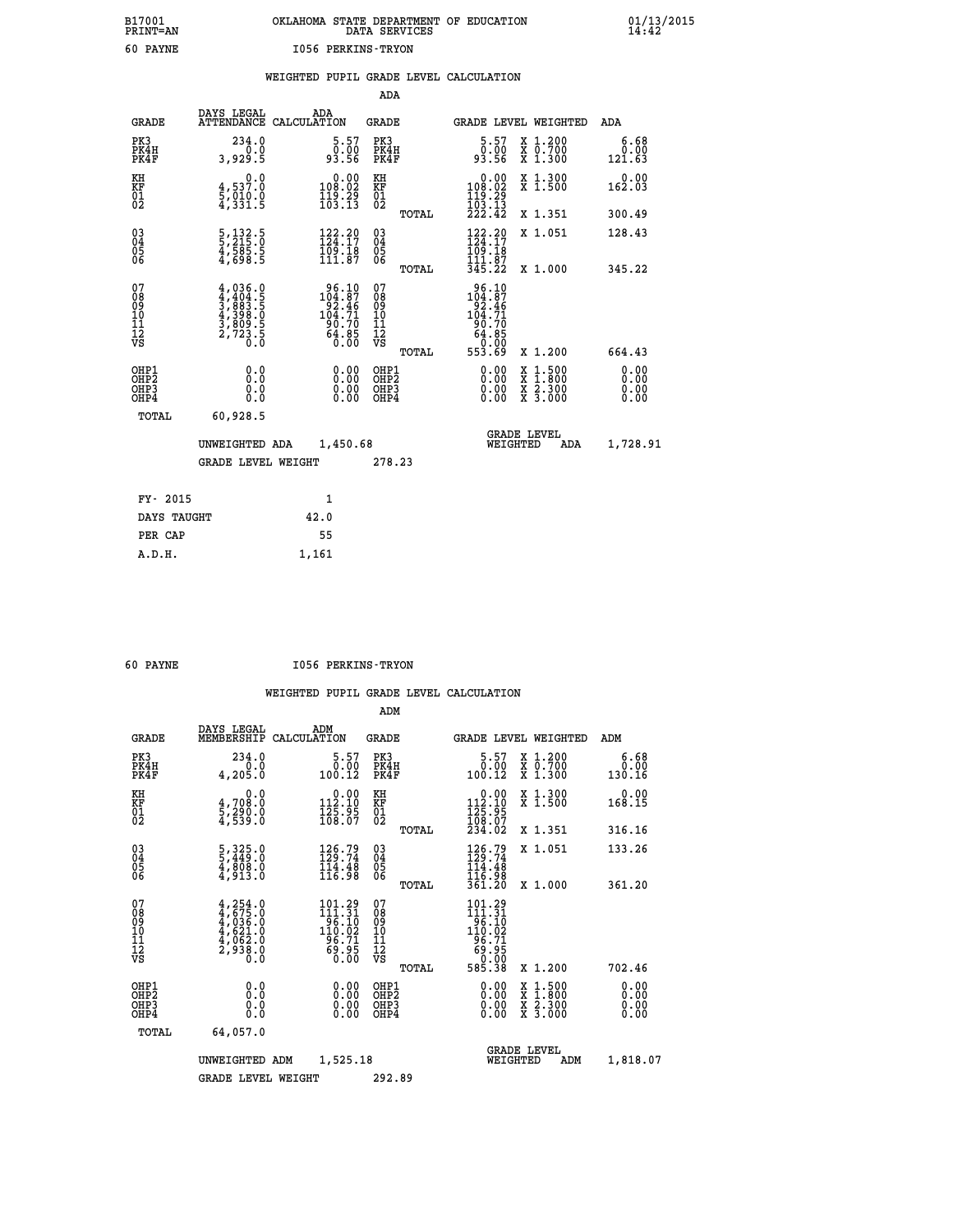| B17001<br><b>PRINT=AN</b> | OKLAHOMA<br>STATE DEPARTMENT OF EDUCATION<br>DATA<br>SERVICES | $01/13/2015$<br>14:42 |
|---------------------------|---------------------------------------------------------------|-----------------------|
| 60<br>PAYNE               | 1067<br>CUSHING                                               |                       |

|  |  | WEIGHTED PUPIL GRADE LEVEL CALCULATION |
|--|--|----------------------------------------|
|  |  |                                        |

|                                                                    |                                                                            |                                                                            | ADA                                       |       |                                                                                                                                                                                                                                                                           |                                                    |                              |
|--------------------------------------------------------------------|----------------------------------------------------------------------------|----------------------------------------------------------------------------|-------------------------------------------|-------|---------------------------------------------------------------------------------------------------------------------------------------------------------------------------------------------------------------------------------------------------------------------------|----------------------------------------------------|------------------------------|
| <b>GRADE</b>                                                       | DAYS LEGAL                                                                 | ADA<br>ATTENDANCE CALCULATION                                              | <b>GRADE</b>                              |       |                                                                                                                                                                                                                                                                           | GRADE LEVEL WEIGHTED                               | <b>ADA</b>                   |
| PK3<br>PK4H<br>PK4F                                                | 103.0<br>0.0<br>3,836.0                                                    | $\begin{smallmatrix} 2.58\0.00\\95.90\end{smallmatrix}$                    | PK3<br>PK4H<br>PK4F                       |       | $\begin{smallmatrix} 2.58\0.00\\0.00\\95.90\end{smallmatrix}$                                                                                                                                                                                                             | X 1.200<br>X 0.700<br>X 1.300                      | 3.10<br>0.00<br>124.67       |
| KH<br>KF<br>01<br>02                                               | 0.0<br>$\frac{6}{5}, \frac{019}{295}$ $\frac{5}{5}$                        | $\begin{smallmatrix} 0.00\\ 150.48\\ 132.39\\ 142.99 \end{smallmatrix}$    | KH<br>KF<br>01<br>02                      |       | $\begin{array}{c} 0.00 \\ 150.48 \\ 132.39 \\ 142.99 \\ 275.38 \end{array}$                                                                                                                                                                                               | X 1.300<br>X 1.500                                 | 0.00<br>225.72               |
|                                                                    |                                                                            |                                                                            |                                           | TOTAL |                                                                                                                                                                                                                                                                           | X 1.351                                            | 372.04                       |
| $\begin{smallmatrix} 03 \\[-4pt] 04 \end{smallmatrix}$<br>Ŏ5<br>06 | 5,092.0<br>4,770.5<br>5,583.0<br>4,708.0                                   | 127.30<br>$\frac{139.58}{117.70}$                                          | $^{03}_{04}$<br>$\frac{05}{06}$           |       | $\begin{smallmatrix} 127.30\\ 119.26\\ 139.58\\ 117.70 \end{smallmatrix}$                                                                                                                                                                                                 | X 1.051                                            | 133.79                       |
|                                                                    |                                                                            |                                                                            |                                           | TOTAL | 376.54                                                                                                                                                                                                                                                                    | X 1.000                                            | 376.54                       |
| 07<br>08<br>09<br>11<br>11<br>12<br>VS                             | $4,846.0$<br>$4,645.5$<br>$6,112.0$<br>$4,465.0$<br>$3,920.5$<br>$2,938.0$ | 121.15<br>$116.14$<br>$152.80$<br>$111.63$<br>$98.01$<br>$73.45$<br>$0.00$ | 07<br>08<br>09<br>11<br>11<br>12<br>VS    |       | 121.15<br>$\frac{116}{152}$ $\cdot \frac{14}{80}$<br>$\frac{111}{11}$ $\cdot \frac{63}{9}$<br>$\begin{array}{r} 1\overline{5} & 0 & 0 & 1 \\ \overline{7} & 0 & 0 & 1 \\ \overline{7} & 0 & 0 & 0 \\ \overline{6} & 0 & 0 & 0 \\ \overline{7} & 0 & 0 & 0 \\ \end{array}$ |                                                    |                              |
|                                                                    |                                                                            |                                                                            |                                           | TOTAL |                                                                                                                                                                                                                                                                           | X 1.200                                            | 807.82                       |
| OHP1<br>OHP <sub>2</sub><br>OHP3<br>OHP4                           | 77.0<br>0.0<br>0.0<br>0.0                                                  | $\frac{1}{0}$ : 00<br>$\begin{smallmatrix} 0.00 \ 0.00 \end{smallmatrix}$  | OHP1<br>OH <sub>P</sub> 2<br>OHP3<br>OHP4 |       | $\begin{smallmatrix} 1.93\ 0.00 \ 0.00 \end{smallmatrix}$<br>0.00                                                                                                                                                                                                         | $1:500$<br>$1:800$<br>X<br>X<br>X 2.300<br>X 3.000 | 2.90<br>0.00<br>0.00<br>0.00 |
| TOTAL                                                              | 68,130.5                                                                   |                                                                            |                                           |       |                                                                                                                                                                                                                                                                           |                                                    |                              |
|                                                                    | UNWEIGHTED ADA                                                             | 1,703.29                                                                   |                                           |       |                                                                                                                                                                                                                                                                           | <b>GRADE LEVEL</b><br>WEIGHTED<br>ADA              | 2,046.58                     |
|                                                                    | <b>GRADE LEVEL WEIGHT</b>                                                  |                                                                            | 343.29                                    |       |                                                                                                                                                                                                                                                                           |                                                    |                              |
| FY- 2015                                                           |                                                                            | 1                                                                          |                                           |       |                                                                                                                                                                                                                                                                           |                                                    |                              |
| DAYS TAUGHT                                                        |                                                                            | 40.0                                                                       |                                           |       |                                                                                                                                                                                                                                                                           |                                                    |                              |
| PER CAP                                                            |                                                                            | 33                                                                         |                                           |       |                                                                                                                                                                                                                                                                           |                                                    |                              |
|                                                                    |                                                                            |                                                                            |                                           |       |                                                                                                                                                                                                                                                                           |                                                    |                              |

| 60 PAYNE | 1067 CUSHING |
|----------|--------------|

 **A.D.H. 1,256**

|                                          |                                                                           |                                                                                      | ADM                                                 |       |                                                                                                                     |                                          |                                  |
|------------------------------------------|---------------------------------------------------------------------------|--------------------------------------------------------------------------------------|-----------------------------------------------------|-------|---------------------------------------------------------------------------------------------------------------------|------------------------------------------|----------------------------------|
| <b>GRADE</b>                             | DAYS LEGAL<br>MEMBERSHIP                                                  | ADM<br>CALCULATION                                                                   | GRADE                                               |       |                                                                                                                     | <b>GRADE LEVEL WEIGHTED</b>              | ADM                              |
| PK3<br>PK4H<br>PK4F                      | 105.0<br>0.0<br>4,012.0                                                   | $2.63$<br>$0.00$<br>100.30                                                           | PK3<br>PK4H<br>PK4F                                 |       | 2.63<br>0.00<br>100.30                                                                                              | X 1.200<br>X 0.700<br>X 1.300            | 3.16<br>0.00<br>130.39           |
| KH<br>KF<br>01<br>02                     | 0.0<br>$\frac{6}{5}, \frac{286}{495} . 0 \over 5, \frac{495}{884} . 0$    | $\begin{smallmatrix} 0.00\\ 157.15\\ 137.38\\ 147.10 \end{smallmatrix}$              | KH<br>KF<br>01<br>02                                |       | $\begin{smallmatrix} &0.00\\ 157.15\\ 137.38\\ 147.10\\ 284.48\end{smallmatrix}$                                    | X 1.300<br>X 1.500                       | 0.00<br>235.73                   |
|                                          |                                                                           |                                                                                      |                                                     | TOTAL |                                                                                                                     | X 1.351                                  | 384.33                           |
| 03<br>04<br>05<br>06                     | $\frac{5}{4}, \frac{242}{939}.0 \ \frac{5}{5}, \frac{832}{895}.0$         | $\begin{array}{l} 131\cdot 05\\ 123\cdot 48\\ 145\cdot 80\\ 122\cdot 38 \end{array}$ | $\begin{array}{c} 03 \\ 04 \\ 05 \\ 06 \end{array}$ |       | $131.95$<br>$123.48$<br>$145.80$<br>$122.38$                                                                        | X 1.051                                  | 137.73                           |
|                                          |                                                                           |                                                                                      |                                                     | TOTAL | 391.66                                                                                                              | X 1.000                                  | 391.66                           |
| 07<br>08901112<br>1112<br>VS             | 5,097.0<br>4,833.0<br>6,435.0<br>6,435.0<br>4,676.0<br>4,676.0<br>3,978.0 | $\frac{127.43}{120.83}$<br>$\frac{116.85}{116.90}$<br>30.45<br>0.00                  | 07<br>08<br>09<br>001<br>11<br>11<br>12<br>VS       |       | $\begin{smallmatrix} 127.43\\ 120.83\\ 160.88\\ 160.89\\ 116.85\\ 116.90\\ 99.45\\ 0.00\\ 742.34 \end{smallmatrix}$ |                                          |                                  |
|                                          |                                                                           |                                                                                      |                                                     | TOTAL |                                                                                                                     | X 1.200                                  | 890.81                           |
| OHP1<br>OHP <sub>2</sub><br>OHP3<br>OHP4 | 80.0<br>0.000                                                             | $\begin{smallmatrix} 2.00\0.00\0.00 \end{smallmatrix}$                               | OHP1<br>OHP2<br>OHP <sub>3</sub>                    |       | $\begin{smallmatrix} 2.00 \\ 0.00 \\ 0.00 \end{smallmatrix}$<br>0.00                                                | X 1:500<br>X 1:800<br>X 2:300<br>X 3:000 | $3.00$<br>$0.00$<br>0.00<br>0.00 |
| TOTAL                                    | 72,463.0                                                                  |                                                                                      |                                                     |       |                                                                                                                     |                                          |                                  |
|                                          | UNWEIGHTED                                                                | 1,811.61<br>ADM                                                                      |                                                     |       | WEIGHTED                                                                                                            | <b>GRADE LEVEL</b><br>ADM                | 2,176.81                         |
|                                          | <b>GRADE LEVEL WEIGHT</b>                                                 |                                                                                      | 365.20                                              |       |                                                                                                                     |                                          |                                  |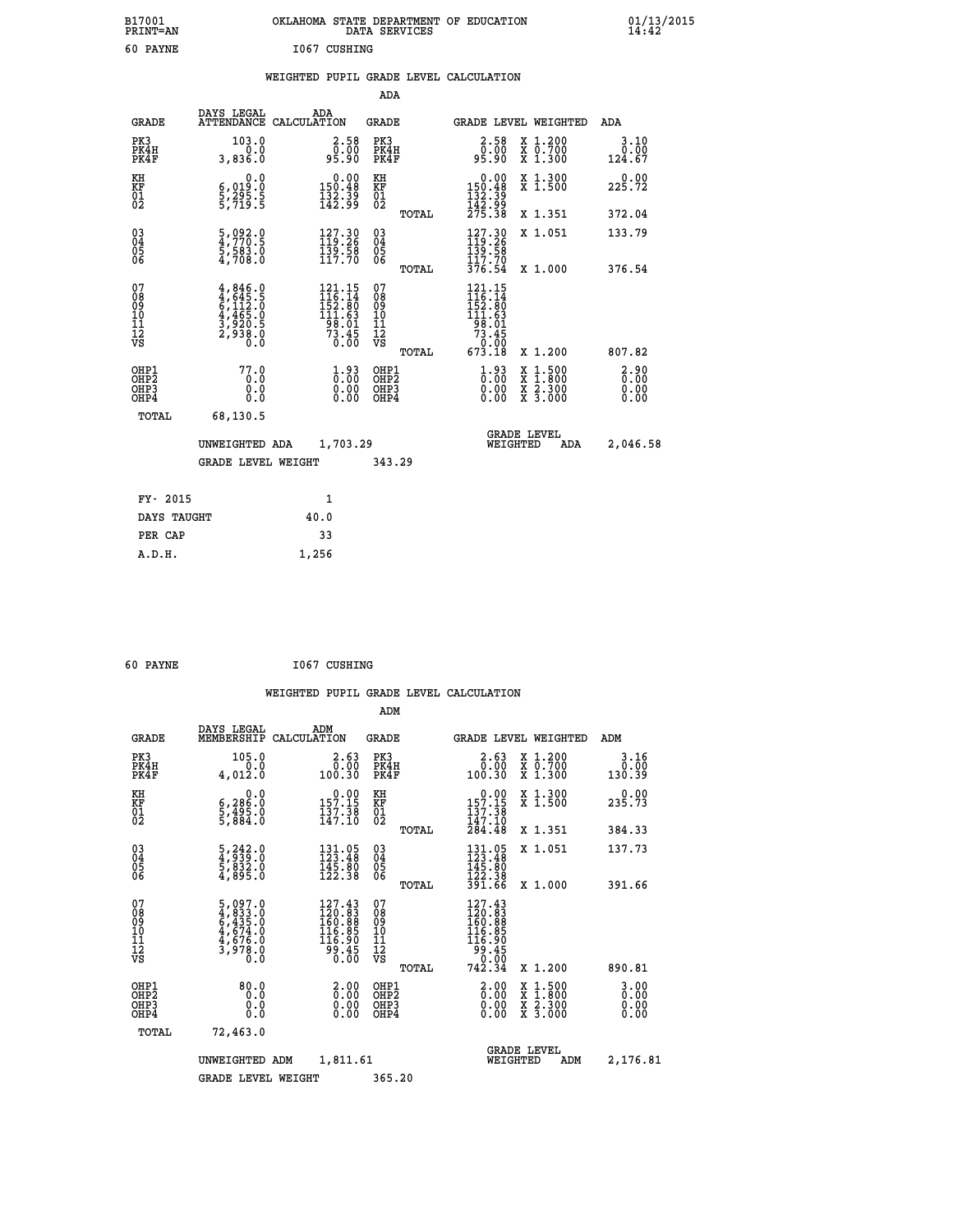| B17001<br><b>PRINT=AN</b> | OKLAHOMA STATE DEPARTMENT OF EDUCATION<br>DATA SERVICES | 01/13/2015<br>14:42 |
|---------------------------|---------------------------------------------------------|---------------------|
| 60<br><b>PAYNE</b>        | I101 GLENCOE                                            |                     |

|  |  | WEIGHTED PUPIL GRADE LEVEL CALCULATION |
|--|--|----------------------------------------|
|  |  |                                        |

|                                                                    |                                                                                                           |      |                                                                      | ADA                                            |       |                                                                          |                                                                                                                                           |                       |
|--------------------------------------------------------------------|-----------------------------------------------------------------------------------------------------------|------|----------------------------------------------------------------------|------------------------------------------------|-------|--------------------------------------------------------------------------|-------------------------------------------------------------------------------------------------------------------------------------------|-----------------------|
| <b>GRADE</b>                                                       | DAYS LEGAL<br>ATTENDANCE CALCULATION                                                                      | ADA  |                                                                      | <b>GRADE</b>                                   |       |                                                                          | GRADE LEVEL WEIGHTED                                                                                                                      | ADA                   |
| PK3<br>PK4H<br>PK4F                                                | 0.0<br>0.0<br>1,094.5                                                                                     |      | $\begin{smallmatrix} 0.00\\ 0.00\\ 24.32 \end{smallmatrix}$          | PK3<br>PK4H<br>PK4F                            |       | 0.00<br>0.00<br>24.32                                                    | X 1.200<br>X 0.700<br>X 1.300                                                                                                             | 0.00<br>0.00<br>31.62 |
| KH<br>KF<br>$\begin{matrix} 0 \\ 2 \end{matrix}$                   | 0.0<br>1, 353: 5<br>1, 626: 0<br>1, 294: 5                                                                |      | $\begin{smallmatrix} 0.00\\ 30.08\\ 36.13\\ 28.77 \end{smallmatrix}$ | KH<br>KF<br>01<br>02                           |       | 0.00<br>$30.08$<br>$36.13$<br>$28.77$<br>$64.90$                         | X 1.300<br>X 1.500                                                                                                                        | 0.00<br>45.12         |
|                                                                    |                                                                                                           |      |                                                                      |                                                | TOTAL |                                                                          | X 1.351                                                                                                                                   | 87.68                 |
| $\begin{smallmatrix} 03 \\[-4pt] 04 \end{smallmatrix}$<br>Ŏ5<br>06 | 1, 139.5<br>$745.5$<br>906.5                                                                              |      | $25.32$<br>$19.47$<br>$16.57$<br>$20.14$                             | $\substack{03 \\ 04}$<br>$\substack{05 \\ 06}$ |       | 25.32<br>19.47<br>16.57<br>20.14<br>56.18                                | X 1.051                                                                                                                                   | 26.61                 |
|                                                                    |                                                                                                           |      |                                                                      |                                                | TOTAL |                                                                          | X 1.000                                                                                                                                   | 56.18                 |
| 07<br>08<br>09<br>11<br>11<br>12<br>VS                             | $\begin{smallmatrix} & 958.5\\ 1,231.0\\ 863.5\\ 658.5\\ 658.5\\ 1,513.0\\ 816.0\\ 0.0 \end{smallmatrix}$ |      | $21.3027.3619.1914.6333.6218.1310.00$                                | 07<br>08<br>09<br>11<br>11<br>12<br>VS         |       | $21.30$<br>$27.36$<br>$19.19$<br>$14.63$<br>$33.62$<br>$18.13$<br>$0.00$ |                                                                                                                                           |                       |
|                                                                    |                                                                                                           |      |                                                                      |                                                | TOTAL | 134.23                                                                   | X 1.200                                                                                                                                   | 161.08                |
| OHP1<br>OHP2<br>OH <sub>P3</sub><br>OHP4                           | 0.0<br>0.0<br>0.0                                                                                         |      | 0.00<br>0.00<br>0.00                                                 | OHP1<br>OHP2<br>OHP3<br>OHP4                   |       | 0.00<br>0.00                                                             | $\begin{smallmatrix} \mathtt{X} & 1\cdot500\\ \mathtt{X} & 1\cdot800\\ \mathtt{X} & 2\cdot300\\ \mathtt{X} & 3\cdot000 \end{smallmatrix}$ | 0.00<br>0.00<br>0.00  |
| TOTAL                                                              | 15,076.5                                                                                                  |      |                                                                      |                                                |       |                                                                          |                                                                                                                                           |                       |
|                                                                    | UNWEIGHTED ADA                                                                                            |      | 335.03                                                               |                                                |       | WEIGHTED                                                                 | <b>GRADE LEVEL</b><br>ADA                                                                                                                 | 408.29                |
|                                                                    | <b>GRADE LEVEL WEIGHT</b>                                                                                 |      |                                                                      | 73.26                                          |       |                                                                          |                                                                                                                                           |                       |
| FY- 2015                                                           |                                                                                                           | 1    |                                                                      |                                                |       |                                                                          |                                                                                                                                           |                       |
| DAYS TAUGHT                                                        |                                                                                                           | 45.0 |                                                                      |                                                |       |                                                                          |                                                                                                                                           |                       |
| PER CAP                                                            |                                                                                                           | 77   |                                                                      |                                                |       |                                                                          |                                                                                                                                           |                       |

| 60 PAYNE | I101 GLENCOE |
|----------|--------------|

 **WEIGHTED PUPIL GRADE LEVEL CALCULATION ADM DAYS LEGAL ADM GRADE MEMBERSHIP CALCULATION GRADE GRADE LEVEL WEIGHTED ADM PK3 0.0 0.00 PK3 0.00 X 1.200 0.00 PK4H 0.0 0.00 PK4H 0.00 X 0.700 0.00 PK4F 1,123.0 24.96 PK4F 24.96 X 1.300 32.45** 0.00 KH 0.00 X 1.300 0.00<br>RF 1,390.0 30.89 KF 30.89 X 1.500 46.34  **01 1,690.0 37.56 01 37.56 02 1,345.0 29.89 02 29.89 TOTAL 67.45 X 1.351 91.12 03 1,171.0 26.02 03 26.02 X 1.051 27.35 04 922.0 20.49 04 20.49 05 755.0 16.78 05 16.78** 06 951.0 21.13 06 <sub>momas</sub> 21.13  **TOTAL 58.40 X 1.000 58.40**  $\begin{array}{cccc} 07 & 1,000.0 & 22.22 & 07 & 22.22 \ 08 & 09 & 1,256.0 & 20.00 & 09 & 20.00 \ 10 & 690.0 & 15.33 & 10 & 15.33 \ 11 & 1,543.0 & 34.29 & 11 & 34.29 \ \hline \textrm{vs} & 833.0 & 34.29 & 11 & 34.29 \ \hline \textrm{vs} & 836.0 & 18.58 & 12 & 18.58 \ 0.0 & 10.50 & 0.$  **TOTAL 138.33 X 1.200 166.00 OHP1 0.0 0.00 OHP1 0.00 X 1.500 0.00 OHP2 0.0 0.00 OHP2 0.00 X 1.800 0.00 OHP3 0.0 0.00 OHP3 0.00 X 2.300 0.00 OHP4 0.0 0.00 OHP4 0.00 X 3.000 0.00 TOTAL 15,572.0 GRADE LEVEL UNWEIGHTED ADM 346.05 WEIGHTED ADM 421.66** GRADE LEVEL WEIGHT 75.61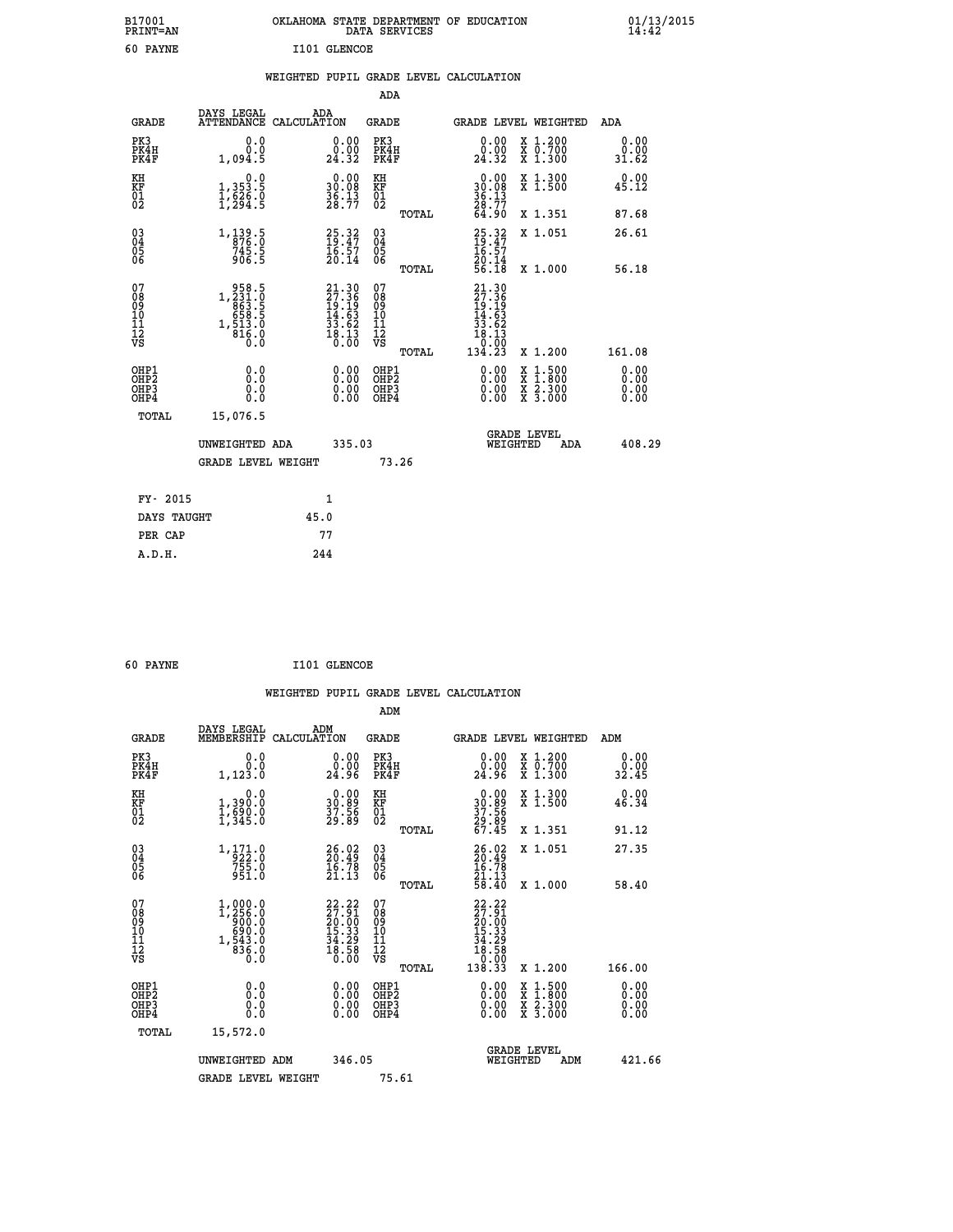| B17001<br><b>PRINT=AN</b>                                        |                                                                                                         | OKLAHOMA STATE DEPARTMENT OF EDUCATION                                   | DATA SERVICES                                          |                                                                              |                                                                                                  | 01/13/2015<br>14:42          |  |
|------------------------------------------------------------------|---------------------------------------------------------------------------------------------------------|--------------------------------------------------------------------------|--------------------------------------------------------|------------------------------------------------------------------------------|--------------------------------------------------------------------------------------------------|------------------------------|--|
| 60 PAYNE                                                         |                                                                                                         | I103 YALE                                                                |                                                        |                                                                              |                                                                                                  |                              |  |
|                                                                  |                                                                                                         | WEIGHTED PUPIL GRADE LEVEL CALCULATION                                   |                                                        |                                                                              |                                                                                                  |                              |  |
|                                                                  |                                                                                                         |                                                                          | ADA                                                    |                                                                              |                                                                                                  |                              |  |
| <b>GRADE</b>                                                     | DAYS LEGAL                                                                                              | ADA<br>ATTENDANCE CALCULATION                                            | GRADE                                                  | GRADE LEVEL WEIGHTED                                                         |                                                                                                  | ADA                          |  |
| PK3<br>PK4H<br>PK4F                                              | 45.0<br>0.0<br>668.0                                                                                    | 1.07<br>ôč:ŏó<br>15∶90                                                   | PK3<br>PK4H<br>PK4F                                    | $\begin{smallmatrix} 1.07\ 0.00\\ 15.90 \end{smallmatrix}$                   | X 1.200<br>X 0.700<br>X 1.300                                                                    | 1.28<br>0.00<br>20.67        |  |
| KH<br>KF<br>$^{01}_{02}$                                         | 0.0<br>1,350:5<br>1,636:5<br>626:0                                                                      | $\begin{smallmatrix} 0.00\\ 32.15\\ 38.96\\ 14.90 \end{smallmatrix}$     | КH<br>KF<br>01<br>02                                   | $\begin{smallmatrix} 0.00\\ 32.15\\ 38.96\\ 14.90\\ 53.86 \end{smallmatrix}$ | X 1.300<br>X 1.500                                                                               | 0.00<br>48.23                |  |
|                                                                  |                                                                                                         |                                                                          | TOTAL                                                  |                                                                              | X 1.351                                                                                          | 72.76                        |  |
| $\substack{03 \\ 04}$<br>0500                                    | 1, 298.9<br>$\frac{557.5}{822.5}$                                                                       | 30.90<br>22.06<br>$\frac{23.04}{19.58}$                                  | $\begin{matrix} 03 \\ 04 \\ 05 \\ 06 \end{matrix}$     | 30.90<br>22:06<br>23.04                                                      | X 1.051                                                                                          | 32.48                        |  |
|                                                                  |                                                                                                         |                                                                          | TOTAL                                                  | $\frac{19.58}{64.68}$                                                        | X 1.000                                                                                          | 64.68                        |  |
| 07<br>08<br>09<br>10<br>II<br>12<br>VS                           | $\begin{smallmatrix} 1,101.0\\ 1,345.0\\ 1,766.5\\ 2,411.5\\ 1,361.5\\ 1,620.5\\ 0.0 \end{smallmatrix}$ | $26.21$<br>$32.02$<br>$42.06$<br>$57.42$<br>$32.42$<br>$38.58$<br>$0.00$ | 07<br>08<br>09<br>10<br>11<br>12<br>VS<br><b>TOTAL</b> | 26.21<br>$\frac{32.02}{42.06}$<br>$\frac{32.42}{38.58}$<br>228.71            | X 1.200                                                                                          | 274.45                       |  |
| OHP1<br>OH <sub>P</sub> <sub>2</sub><br>OH <sub>P3</sub><br>OHP4 | 0.0<br>0.0<br>0.0<br>0.0                                                                                | 0.00<br>0.00<br>0.00                                                     | OHP1<br>OH <sub>P</sub> 2<br>OHP3<br>OHP4              | 0.00<br>0.00<br>0.00                                                         | $\begin{smallmatrix} x & 1 & 500 \\ x & 1 & 800 \\ x & 2 & 300 \\ x & 3 & 000 \end{smallmatrix}$ | 0.00<br>0.00<br>0.00<br>0.00 |  |
| TOTAL                                                            | 17,946.5                                                                                                |                                                                          |                                                        |                                                                              |                                                                                                  |                              |  |
|                                                                  | UNWEIGHTED ADA                                                                                          | 427.27                                                                   |                                                        | <b>GRADE LEVEL</b><br>WEIGHTED                                               | ADA                                                                                              | 514.55                       |  |
|                                                                  | <b>GRADE LEVEL WEIGHT</b>                                                                               |                                                                          | 87.28                                                  |                                                                              |                                                                                                  |                              |  |
| FY- 2015                                                         |                                                                                                         | 1                                                                        |                                                        |                                                                              |                                                                                                  |                              |  |
| DAYS TAUGHT                                                      |                                                                                                         | 42.0                                                                     |                                                        |                                                                              |                                                                                                  |                              |  |
| PER CAP                                                          |                                                                                                         | 86                                                                       |                                                        |                                                                              |                                                                                                  |                              |  |

```
 60 PAYNE I103 YALE
```

|                                                    |                                                                                                                                           |                    |                                                                      |                                        |       | WEIGHTED PUPIL GRADE LEVEL CALCULATION                                                                        |                                          |                 |                      |
|----------------------------------------------------|-------------------------------------------------------------------------------------------------------------------------------------------|--------------------|----------------------------------------------------------------------|----------------------------------------|-------|---------------------------------------------------------------------------------------------------------------|------------------------------------------|-----------------|----------------------|
|                                                    |                                                                                                                                           |                    |                                                                      | ADM                                    |       |                                                                                                               |                                          |                 |                      |
| <b>GRADE</b>                                       | DAYS LEGAL<br>MEMBERSHIP                                                                                                                  | ADM<br>CALCULATION |                                                                      | <b>GRADE</b>                           |       | GRADE LEVEL WEIGHTED                                                                                          |                                          | ADM             |                      |
| PK3<br>PK4H<br>PK4F                                | 55.0<br>744.0                                                                                                                             |                    | $\frac{1}{0}$ : $\frac{31}{00}$<br>17.71                             | PK3<br>PK4H<br>PK4F                    |       | $\frac{1}{0}$ : $\frac{31}{00}$<br>17:71                                                                      | X 1.200<br>X 0.700<br>X 1.300            | 23.02           | 1.57<br>0.00         |
| KH<br>KF<br>01<br>02                               | 0.0<br>$1, 461.0$<br>$1, 722.0$<br>$672.0$                                                                                                |                    | $\begin{smallmatrix} 0.00\\ 34.79\\ 41.00\\ 16.00 \end{smallmatrix}$ | KH<br>KF<br>01<br>02                   |       | $0.00\n34.79\n41.00\n16.00\n57.00$                                                                            | X 1.300<br>X 1.500                       | $0.00$<br>52.19 |                      |
|                                                    |                                                                                                                                           |                    |                                                                      |                                        | TOTAL |                                                                                                               | X 1.351                                  | 77.01           |                      |
| $\begin{matrix} 03 \\ 04 \\ 05 \\ 06 \end{matrix}$ | $\begin{smallmatrix} 1\,, & 3 & 8 & 2 & 0 \\ 9 & 9 & 1 & 0 \\ 1\,, & 0 & 1 & 8 & 0 \\ 8 & 5 & 4 & 0 \end{smallmatrix}$                    |                    | 32.90<br>23.60<br>24.24<br>20.33                                     | 03<br>04<br>05<br>06                   |       | 32.80<br>23.60<br>24.24<br>20.33<br>68.17                                                                     | X 1.051                                  | 34.58           |                      |
|                                                    |                                                                                                                                           |                    |                                                                      |                                        | TOTAL |                                                                                                               | X 1.000                                  | 68.17           |                      |
| 07<br>08<br>09<br>101<br>11<br>17<br>VS            | $\begin{smallmatrix} 1,152\cdot 0\\ 1,404\cdot 0\\ 1,885\cdot 0\\ 2,592\cdot 0\\ 1,485\cdot 0\\ 1,716\cdot 0\\ 0\cdot 0\end{smallmatrix}$ |                    | $27.43\n33.43\n44.88\n61.71\n35.36\n40.86\n0.00$                     | 07<br>08<br>09<br>11<br>11<br>12<br>VS | TOTAL | $\begin{smallmatrix} 27.43 \\ 33.43 \\ 44.88 \\ 61.71 \\ 51.36 \\ 10.86 \\ 0.000 \\ 243.67 \end{smallmatrix}$ | X 1.200                                  | 292.40          |                      |
| OHP1<br>OHP2<br>OH <sub>P3</sub><br>OHP4           | 0.0<br>0.000                                                                                                                              |                    |                                                                      | OHP1<br>OHP2<br>OHP <sub>3</sub>       |       | $0.00$<br>$0.00$<br>0.00                                                                                      | X 1:500<br>X 1:800<br>X 2:300<br>X 3:000 |                 | 0.00<br>0.00<br>0.00 |
| TOTAL                                              | 19,133.0                                                                                                                                  |                    |                                                                      |                                        |       |                                                                                                               |                                          |                 |                      |
|                                                    | UNWEIGHTED ADM<br><b>GRADE LEVEL WEIGHT</b>                                                                                               |                    | 455.55                                                               | 93.39                                  |       | WEIGHTED                                                                                                      | <b>GRADE LEVEL</b><br>ADM                |                 | 548.94               |
|                                                    |                                                                                                                                           |                    |                                                                      |                                        |       |                                                                                                               |                                          |                 |                      |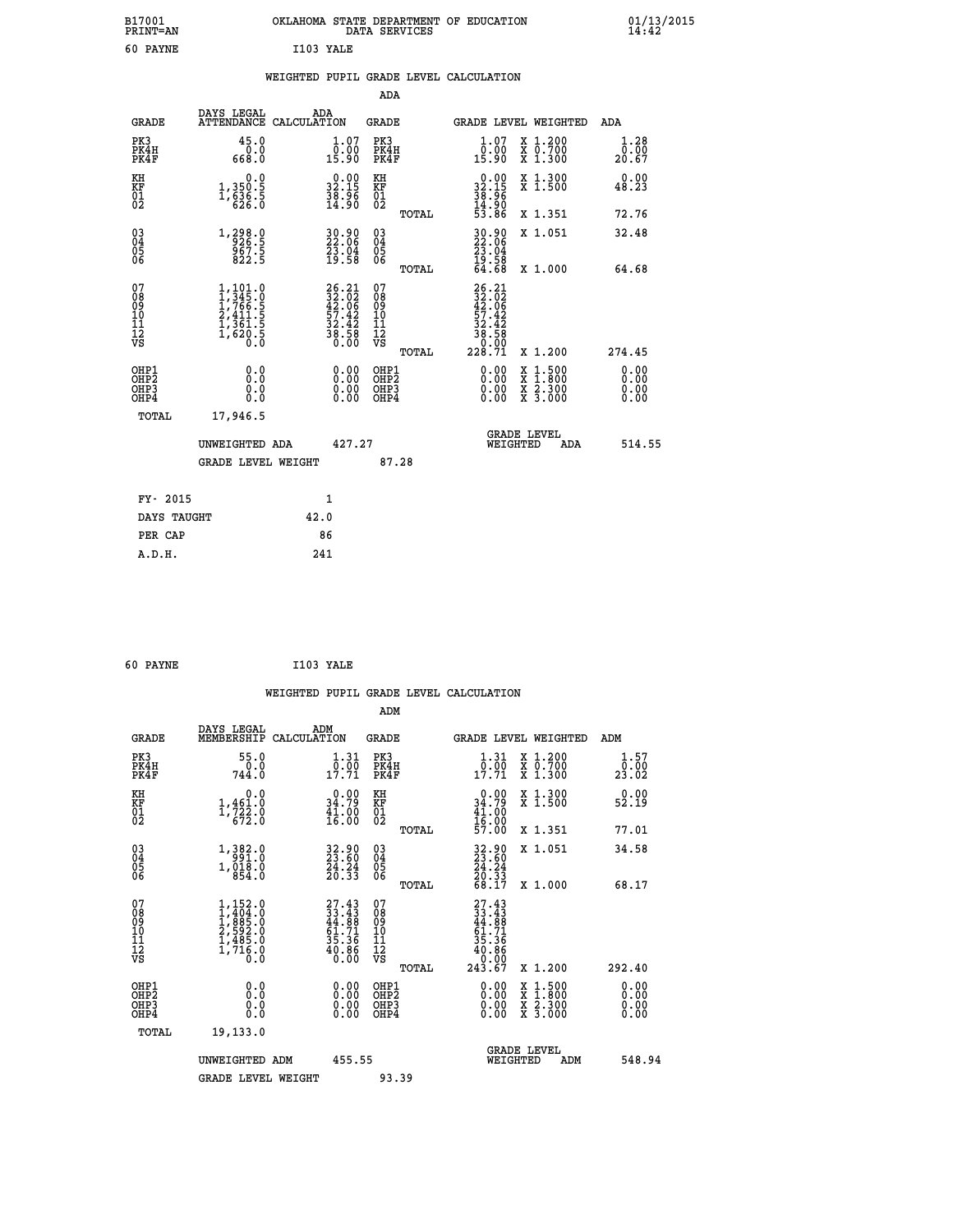|  | OKLAHOMA STATE DEPARTMENT OF EDUCATION<br>DATA SERVICES |  |
|--|---------------------------------------------------------|--|
|  | COUNTY TOTALS                                           |  |

 **B17001 OKLAHOMA STATE DEPARTMENT OF EDUCATION 01/13/2015**

|                                           |                                                                      |                                                                            | ADA                                             |                                                                                |                                                                                                                                                          |                               |
|-------------------------------------------|----------------------------------------------------------------------|----------------------------------------------------------------------------|-------------------------------------------------|--------------------------------------------------------------------------------|----------------------------------------------------------------------------------------------------------------------------------------------------------|-------------------------------|
| <b>GRADE</b>                              | DAYS LEGAL                                                           | ADA<br>ATTENDANCE CALCULATION                                              | GRADE                                           |                                                                                | <b>GRADE LEVEL WEIGHTED</b>                                                                                                                              | ADA                           |
| PK3<br>PK4H<br>PK4F                       | 968.5<br>307.5<br>28,114.0                                           | $23.57$<br>$7.50$<br>$684.47$                                              | PK3<br>PK4H<br>PK4F                             | $23.57$<br>7.50<br>684.47                                                      | X 1.200<br>X 0.700<br>X 1.300                                                                                                                            | 28.28<br>$\frac{5}{889}$ . 82 |
| KH<br>KF<br>01<br>02                      | 28.5<br>35,929.0<br>35,052.0<br>33,589.0                             | 875.58<br>875.58<br>852.92<br>819.10                                       | KH<br>KF<br>01<br>02                            | $\begin{smallmatrix}&&0.70\\875.58\\852.92\\819.10\\1,672.02\end{smallmatrix}$ | X 1.300<br>X 1.500                                                                                                                                       | 0.91<br>1,313.39              |
|                                           |                                                                      |                                                                            | TOTAL                                           |                                                                                | X 1.351                                                                                                                                                  | 2,258.90                      |
| 03<br>04<br>05<br>06                      | 32,998.0<br>30,819.0<br>31,491.0<br>30,748.5                         | 803.83<br>769.21<br>749.62                                                 | $\substack{03 \\ 04}$<br>05<br>06               | 803.83<br>751.02<br>769.21<br>749.62<br>2,269.85                               | X 1.051                                                                                                                                                  | 3,114.67                      |
|                                           |                                                                      |                                                                            | TOTAL                                           |                                                                                | X 1.000                                                                                                                                                  | 2,269.85                      |
| 07<br>08<br>09<br>10<br>11<br>12<br>VS    | 29,607.0<br>30,074.5<br>29,038.0<br>27,217.5<br>25,884.0<br>23,297.5 | 722.34<br>732.18<br>707.99<br>707.99<br>662.34<br>629.07<br>567.07<br>0.00 | 07<br>08<br>09<br>11<br>11<br>12<br>VS<br>TOTAL | 722.34<br>732.18<br>707.99<br>707.94<br>629.07<br>629.07<br>567.07<br>4,020.99 | X 1.200                                                                                                                                                  | 4,825.20                      |
| OHP1<br>OH <sub>P</sub> 2<br>OHP3<br>OHP4 | 203.5<br>0.0<br>$0.\overline{0}$                                     | 5.02<br>0.00<br>0.00                                                       | OHP1<br>OHP <sub>2</sub><br>OHP3<br>OHP4        | $\frac{5.02}{0.00}$<br>0.00<br>0.00                                            | $1:500$<br>1:800<br>$\begin{smallmatrix} \mathtt{X} & 1 & 500 \\ \mathtt{X} & 1 & 800 \\ \mathtt{X} & 2 & 300 \\ \mathtt{X} & 3 & 000 \end{smallmatrix}$ | 7.54<br>0.00<br>0.00<br>0.00  |
| TOTAL                                     | 425,367.0                                                            |                                                                            |                                                 |                                                                                |                                                                                                                                                          |                               |
|                                           | UNWEIGHTED ADA<br><b>GRADE LEVEL WEIGHT</b>                          | 10,363.53                                                                  | 2,080.43                                        | WEIGHTED                                                                       | <b>GRADE LEVEL</b><br>ADA                                                                                                                                | 12,443.96                     |
| FY- 2015                                  |                                                                      | $\mathbf{1}$                                                               |                                                 |                                                                                |                                                                                                                                                          |                               |
| DAYS TAUGHT                               |                                                                      | 289.0                                                                      |                                                 |                                                                                |                                                                                                                                                          |                               |
| PER CAP                                   |                                                                      | 385                                                                        |                                                 |                                                                                |                                                                                                                                                          |                               |
| A.D.H.                                    |                                                                      | 6,778                                                                      |                                                 |                                                                                |                                                                                                                                                          |                               |

B17001<br>PRINT=AN<br>PAYNE

**PAYNE COUNTY TOTALS** 

|                                       |                                                       |                                                                                                                     |                                                                  | ADM                                              |                                                                              |                                                                                                  |                              |
|---------------------------------------|-------------------------------------------------------|---------------------------------------------------------------------------------------------------------------------|------------------------------------------------------------------|--------------------------------------------------|------------------------------------------------------------------------------|--------------------------------------------------------------------------------------------------|------------------------------|
|                                       | <b>GRADE</b>                                          | DAYS LEGAL<br>MEMBERSHIP                                                                                            | ADM<br>CALCULATION                                               | <b>GRADE</b>                                     | GRADE LEVEL WEIGHTED                                                         |                                                                                                  | ADM                          |
|                                       | PK3<br>PK4H<br>PK4F                                   | 990.0<br>317.0<br>29,616.0                                                                                          | 24.10<br>721.01                                                  | PK3<br>PK4H<br>PK4F                              | 24.10<br>7.73<br>721.01                                                      | $\begin{smallmatrix} x & 1.200 \\ x & 0.700 \end{smallmatrix}$<br>X 1.300                        | 28.28<br>$\frac{5}{937.32}$  |
|                                       | KH<br>KF<br>01<br>02                                  | 29.0<br>37,526.0<br>36,525.0<br>34,790.0                                                                            | 0.71<br>914.59<br>$\frac{888.71}{848.29}$                        | KH<br>KF<br>01<br>02                             | 0.71<br>914.59<br>688.71<br>848.29<br>1,737.00                               | X 1.300<br>X 1.500                                                                               | 0.92<br>1,371.91             |
|                                       |                                                       |                                                                                                                     |                                                                  | TOTAL                                            |                                                                              | X 1.351                                                                                          | 2,346.67                     |
|                                       | 03<br>04<br>05<br>06                                  | 34,114.0<br>31,958.0<br>32,644.0<br>31,914.0                                                                        | 831.00<br>778.67<br>797.41                                       | $\substack{03 \\ 04}$<br>05                      | 831.00<br>778.67<br>797.41<br>777.97                                         | X 1.051                                                                                          | 873.38                       |
|                                       |                                                       |                                                                                                                     |                                                                  | TOTAL                                            | 2,354.05                                                                     | X 1.000                                                                                          | 2,354.05                     |
|                                       | 07<br>08<br>09<br>11<br>11<br>12<br>VS                | $\begin{smallmatrix} 30, 882.0\\ 31, 456.0\\ 30, 300.0\\ 28, 686.0\\ 27, 801.0\\ 25, 726.0\\ 0.0 \end{smallmatrix}$ | 753.42<br>765.88<br>738.83<br>698.01<br>676.06<br>č26.79<br>0.00 | 07<br>08<br>09<br>101<br>11<br>12<br>VS<br>TOTAL | 753.42<br>765.88<br>738.83<br>698.01<br>676.06<br>626.79<br>0.00<br>4,258.99 | X 1.200                                                                                          | 5,110.79                     |
|                                       | OHP1<br>OH <sub>P</sub> 2<br>OH <sub>P3</sub><br>OHP4 | 211.0<br>0.0<br>0.0<br>Ŏ.Ŏ                                                                                          | $\frac{5.20}{0.00}$<br>0.00<br>0.00                              | OHP1<br>OHP2<br>OHP3<br>OHP4                     | $\begin{smallmatrix} 5.20\ 0.00 \end{smallmatrix}$<br>0.00                   | $\begin{smallmatrix} x & 1 & 500 \\ x & 1 & 800 \\ x & 2 & 300 \\ x & 3 & 000 \end{smallmatrix}$ | 7.80<br>0.00<br>0.00<br>0.00 |
|                                       | TOTAL                                                 | 445,485.0                                                                                                           |                                                                  |                                                  |                                                                              |                                                                                                  |                              |
|                                       |                                                       | UNWEIGHTED                                                                                                          | 10,854.38<br>ADM                                                 |                                                  | <b>GRADE LEVEL</b><br>WEIGHTED                                               | ADM                                                                                              | 13,037.17                    |
| 2,182.79<br><b>GRADE LEVEL WEIGHT</b> |                                                       |                                                                                                                     |                                                                  |                                                  |                                                                              |                                                                                                  |                              |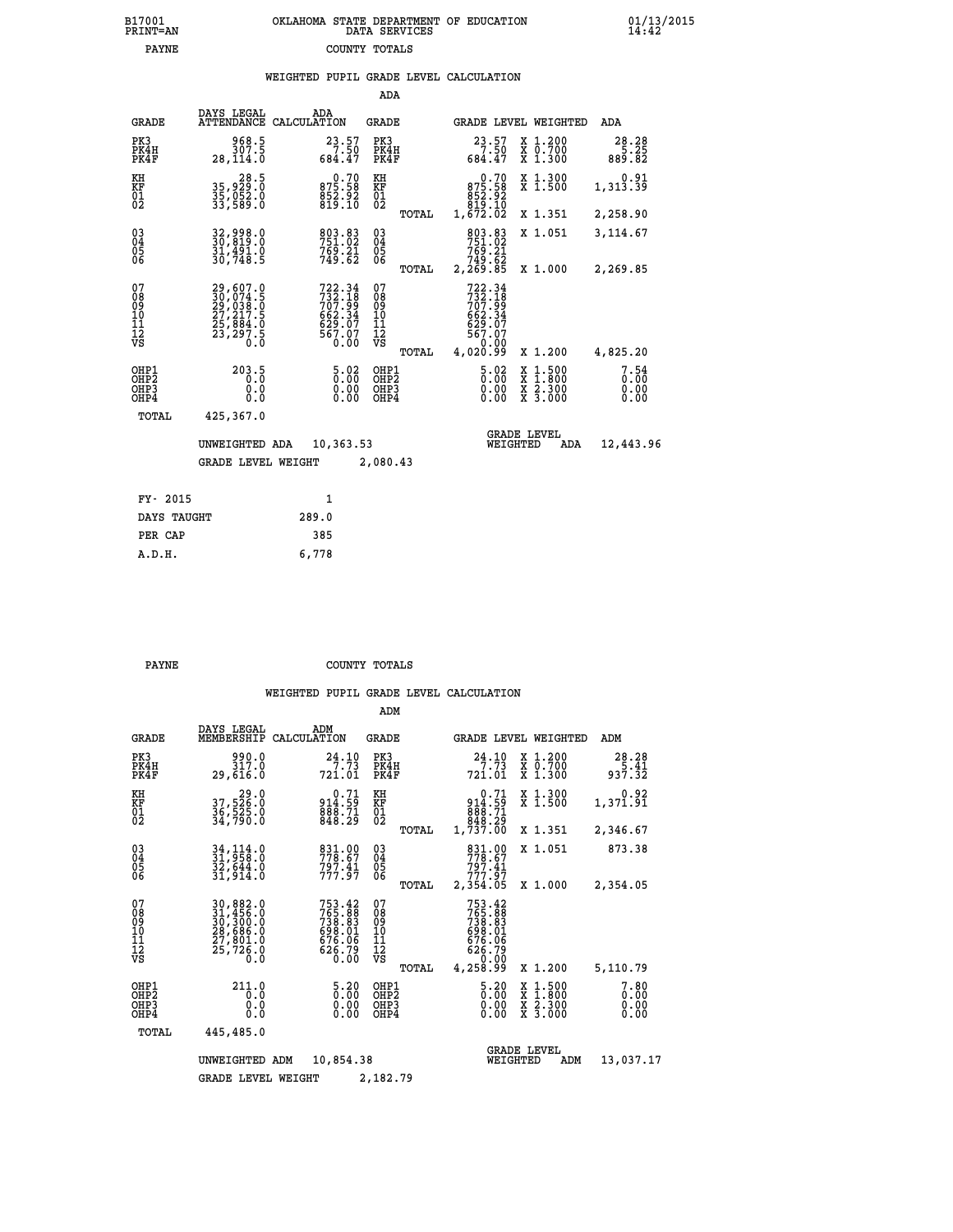| B17001<br>PRINT=AN                     |                                                                            | OKLAHOMA STATE DEPARTMENT OF EDUCATION                               | DATA SERVICES                                      |                                                               |                                                                                                  | $01/13/2015$<br>14:42 |
|----------------------------------------|----------------------------------------------------------------------------|----------------------------------------------------------------------|----------------------------------------------------|---------------------------------------------------------------|--------------------------------------------------------------------------------------------------|-----------------------|
| 61 PITTSBURG                           |                                                                            | C009 KREBS                                                           |                                                    |                                                               |                                                                                                  |                       |
|                                        |                                                                            | WEIGHTED PUPIL GRADE LEVEL CALCULATION                               |                                                    |                                                               |                                                                                                  |                       |
|                                        |                                                                            |                                                                      | ADA                                                |                                                               |                                                                                                  |                       |
| <b>GRADE</b>                           | DAYS LEGAL                                                                 | ADA<br>ATTENDANCE CALCULATION                                        | GRADE                                              |                                                               | <b>GRADE LEVEL WEIGHTED</b>                                                                      | ADA                   |
| PK3<br>PK4H<br>PK4F                    | 44.0<br>0.0<br>2,104.5                                                     | 1.00<br>0.00<br>47.83                                                | PK3<br>PK4H<br>PK4F                                | 1.00<br>0.00<br>47.83                                         | X 1.200<br>X 0.700<br>X 1.300                                                                    | 1.20<br>0.00<br>62.18 |
| KH<br>KF<br>$\frac{01}{02}$            | 0.0<br>2,013.0<br>2,393.5<br>1,940.0                                       | $\begin{smallmatrix} 0.00\\ 45.75\\ 54.40\\ 44.09 \end{smallmatrix}$ | КH<br><b>KF</b><br>01<br>02                        | $0.00$<br>45.75<br>$\frac{54.40}{44.09}$<br>98.49             | X 1.300<br>X 1.500                                                                               | 0.00<br>68.63         |
|                                        |                                                                            |                                                                      | TOTAL                                              |                                                               | X 1.351                                                                                          | 133.06                |
| 03<br>04<br>05<br>06                   | $\frac{1}{1}, \frac{738}{697}.5$<br>$\frac{1}{469}.5$<br>$\frac{1}{352}.5$ | 39.50<br>38.58<br>33.40<br>30.74                                     | $\begin{matrix} 03 \\ 04 \\ 05 \\ 06 \end{matrix}$ | 39.50<br>38.58<br>$\frac{33.40}{30.74}$                       | X 1.051                                                                                          | 41.51                 |
|                                        |                                                                            |                                                                      | TOTAL                                              | 102.72                                                        | X 1.000                                                                                          | 102.72                |
| 07<br>08<br>09<br>11<br>11<br>12<br>VS | $1,115.0$<br>1,012.0<br>ō.ŏ<br>Ŏ.Ŏ<br>0.0<br>0.0                           | $25.34\n23.00\n0.00\n0.00\n0.00\n0.00\n0.00$                         | 07<br>ŏġ<br>09<br>10<br>11<br>12<br>VS             | 25.34<br>$\frac{55.00}{0.00}$<br>0.00<br>0.00<br>0.00<br>0.00 |                                                                                                  |                       |
| OHP1                                   |                                                                            |                                                                      | TOTAL<br>OHP1                                      | 48.34                                                         | X 1.200                                                                                          | 58.01                 |
| ŎHP2<br>OHP3<br>OHP4                   | 0.0<br>0.0<br>0.0                                                          | 0.00<br>$\begin{smallmatrix} 0.00 \\ 0.00 \end{smallmatrix}$         | OHP <sub>2</sub><br>OHP3<br>OHP4                   | 0.00<br>$0.\overline{0}0$<br>0.00                             | $\begin{smallmatrix} x & 1 & 500 \\ x & 1 & 800 \\ x & 2 & 300 \\ x & 3 & 000 \end{smallmatrix}$ | 0.00<br>0.00<br>0.00  |
| <b>TOTAL</b>                           | 16,879.5                                                                   |                                                                      |                                                    |                                                               |                                                                                                  |                       |
|                                        | UNWEIGHTED ADA                                                             | 383.63                                                               |                                                    | WEIGHTED                                                      | <b>GRADE LEVEL</b><br>ADA                                                                        | 467.31                |
|                                        | <b>GRADE LEVEL WEIGHT</b>                                                  |                                                                      | 83.68                                              |                                                               |                                                                                                  |                       |
| FY- 2015                               |                                                                            | 1                                                                    |                                                    |                                                               |                                                                                                  |                       |
| DAYS TAUGHT                            |                                                                            | 44.0                                                                 |                                                    |                                                               |                                                                                                  |                       |
| PER CAP                                |                                                                            | 0                                                                    |                                                    |                                                               |                                                                                                  |                       |

 **61 PITTSBURG C009 KREBS**

 **A.D.H. 0**

 **WEIGHTED PUPIL GRADE LEVEL CALCULATION ADM DAYS LEGAL ADM GRADE MEMBERSHIP CALCULATION GRADE GRADE LEVEL WEIGHTED ADM PK3 44.0 1.00 PK3 1.00 X 1.200 1.20 PK4H 0.0 0.00 PK4H 0.00 X 0.700 0.00 PK4F 2,221.0 50.48 PK4F 50.48 X 1.300 65.62 KH 0.0 0.00 KH 0.00 X 1.300 0.00 KF 2,133.0 48.48 KF 48.48 X 1.500 72.72 01 2,495.0 56.70 01 56.70 02 2,002.0 45.50 02 45.50 TOTAL 102.20 X 1.351 138.07 03 1,816.0 41.27 03 41.27 X 1.051 43.37 04 1,756.0 39.91 04 39.91 05 1,521.0 34.57 05 34.57 06 1,400.0 31.82 06 31.82 TOTAL 106.30 X 1.000 106.30** 07 1,159.0 26.34 07 26.34<br>
08 1,072.0 24.36 08 24.36<br>
10 0.0 0.00 10 0.00<br>
11 0.0 0.00 11 0.00<br>
12 0.00 0.00 12 0.00<br>
VS 0.0 0.00 VS 0.00  **TOTAL 50.70 X 1.200 60.84 OHP1 0.0 0.00 OHP1 0.00 X 1.500 0.00 OHP2 0.0 0.00 OHP2 0.00 X 1.800 0.00 OHP3 0.0 0.00 OHP3 0.00 X 2.300 0.00 OHP4 0.0 0.00 OHP4 0.00 X 3.000 0.00 TOTAL 17,619.0 GRADE LEVEL UNWEIGHTED ADM 400.43 WEIGHTED ADM 488.12** GRADE LEVEL WEIGHT 87.69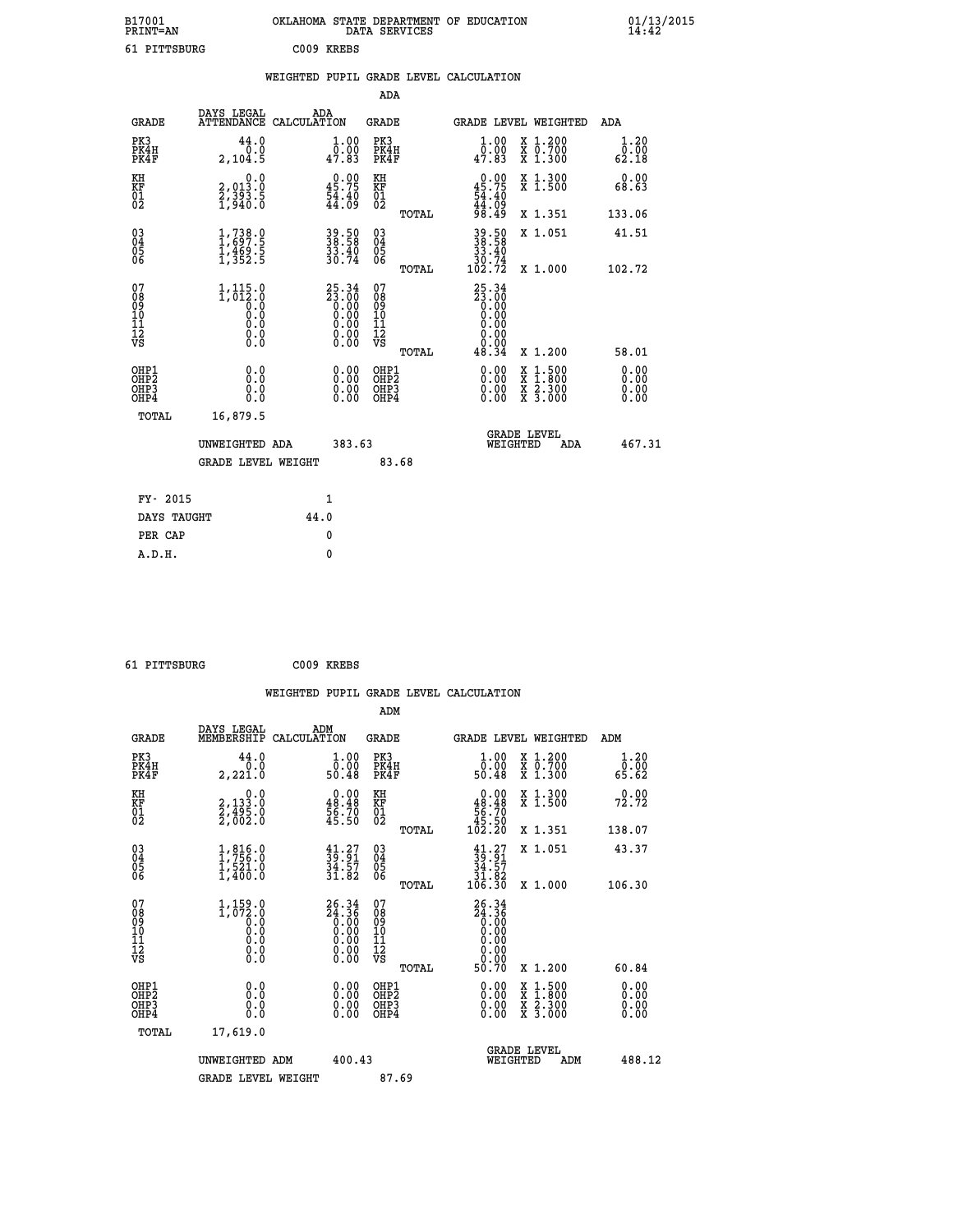# **B17001 OKLAHOMA STATE DEPARTMENT OF EDUCATION 01/13/2015 PRINT=AN DATA SERVICES 14:42 61 PITTSBURG C029 FRINK-CHAMBERS**

|                                                                    |                                                                                           | WEIGHTED PUPIL GRADE LEVEL CALCULATION                             |                                                 |                                                                                                                                                           |                                  |
|--------------------------------------------------------------------|-------------------------------------------------------------------------------------------|--------------------------------------------------------------------|-------------------------------------------------|-----------------------------------------------------------------------------------------------------------------------------------------------------------|----------------------------------|
|                                                                    |                                                                                           |                                                                    | <b>ADA</b>                                      |                                                                                                                                                           |                                  |
| <b>GRADE</b>                                                       | DAYS LEGAL                                                                                | ADA<br>ATTENDANCE CALCULATION                                      | GRADE                                           | GRADE LEVEL WEIGHTED                                                                                                                                      | ADA                              |
| PK3<br>PK4H<br>PK4F                                                | 0.0<br>0.0<br>1,506.0                                                                     | $\begin{smallmatrix} 0.00\\ 0.00\\ 37.65 \end{smallmatrix}$        | PK3<br>PK4H<br>PK4F                             | 0.00<br>X 1.200<br>X 0.700<br>X 1.300<br>0.00<br>37.65                                                                                                    | 0.00<br>0.00<br>48.95            |
| KH<br>KF<br>01<br>02                                               | 0.0<br>1,800.0<br>$\frac{1}{2}, \frac{869}{591}$ :0                                       | 45.00<br>$\frac{46.73}{39.78}$                                     | KH<br>KF<br>$\overline{01}$                     | $0.00$<br>45.00<br>X 1.300<br>X 1.500                                                                                                                     | 0.00<br>67.50                    |
|                                                                    |                                                                                           |                                                                    | TOTAL                                           | $\frac{46}{39}$ : 73<br>86.51<br>X 1.351                                                                                                                  | 116.88                           |
| $\begin{smallmatrix} 03 \\[-4pt] 04 \end{smallmatrix}$<br>Ŏ5<br>06 | $\begin{smallmatrix} 1, 806 & 0\\ 1, 789 & 0\\ 1, 752 & 0\\ 1, 466 & 0 \end{smallmatrix}$ | $\frac{45}{14}$ : 73<br>43.80<br>36.65                             | $\substack{03 \\ 04}$<br>Ŏ5<br>06               | $45.15$<br>$44.73$<br>$43.80$<br>$36.65$<br>$125.18$<br>X 1.051                                                                                           | 47.45                            |
|                                                                    |                                                                                           |                                                                    | TOTAL                                           | X 1.000                                                                                                                                                   | 125.18                           |
| 07<br>08<br>09<br>01<br>11<br>11<br>12<br>VS                       | 1,556.0<br>1,536.0<br>0.000<br>0.0<br>$\S.$                                               | $38.90$<br>$38.40$<br>$0.00$<br>$0.00$<br>$0.00$<br>$0.00$<br>0.00 | 07<br>08<br>09<br>11<br>11<br>12<br>VS<br>TOTAL | 38.90<br>06:38<br>0.00<br>0.00<br>0.00<br>0.00<br>0.00<br>77.30<br>X 1.200                                                                                | 92.76                            |
| OHP1<br>OHP2<br>OHP3<br>OHP4                                       | 0.0<br>0.0<br>$0.\overline{0}$                                                            | $\begin{smallmatrix} 0.00 \ 0.00 \ 0.00 \ 0.00 \end{smallmatrix}$  | OHP1<br>OHP2<br>OHP3<br>OHP4                    | 0.00<br>$\begin{smallmatrix} \mathtt{X} & 1\cdot500\\ \mathtt{X} & 1\cdot800\\ \mathtt{X} & 2\cdot300\\ \mathtt{X} & 3\cdot000 \end{smallmatrix}$<br>0.00 | 0.00<br>0.00<br>$0.00$<br>$0.00$ |
| TOTAL                                                              | 16,671.0                                                                                  |                                                                    |                                                 |                                                                                                                                                           |                                  |
|                                                                    | UNWEIGHTED ADA                                                                            | 416.79                                                             |                                                 | <b>GRADE LEVEL</b><br>WEIGHTED                                                                                                                            | 498.72<br>ADA                    |
|                                                                    | <b>GRADE LEVEL WEIGHT</b>                                                                 |                                                                    | 81.93                                           |                                                                                                                                                           |                                  |
| FY- 2015                                                           |                                                                                           | $\mathbf{1}$                                                       |                                                 |                                                                                                                                                           |                                  |
|                                                                    | DAYS TAUGHT                                                                               | 40.0                                                               |                                                 |                                                                                                                                                           |                                  |
| PER CAP                                                            |                                                                                           | 33                                                                 |                                                 |                                                                                                                                                           |                                  |

| 61 | PTTTRSBIIRG |
|----|-------------|

 **A.D.H. 413**

 **61 PITTSBURG C029 FRINK-CHAMBERS**

|                                          |                                                                                                          |                                                                                                        | ADM                                                 |       |                                                                                                         |                                          |                       |
|------------------------------------------|----------------------------------------------------------------------------------------------------------|--------------------------------------------------------------------------------------------------------|-----------------------------------------------------|-------|---------------------------------------------------------------------------------------------------------|------------------------------------------|-----------------------|
| <b>GRADE</b>                             | DAYS LEGAL<br>MEMBERSHIP                                                                                 | ADM<br>CALCULATION                                                                                     | <b>GRADE</b>                                        |       |                                                                                                         | GRADE LEVEL WEIGHTED                     | ADM                   |
| PK3<br>PK4H<br>PK4F                      | 0.0<br>0.0<br>1,579.0                                                                                    | 0.00<br>0.00<br>39.48                                                                                  | PK3<br>PK4H<br>PK4F                                 |       | $\begin{smallmatrix} 0.00\\ 0.00\\ 39.48 \end{smallmatrix}$                                             | X 1.200<br>X 0.700<br>X 1.300            | 0.00<br>0.00<br>51.32 |
| KH<br>KF<br>01<br>02                     | 0.0<br>$\frac{1}{1}, \frac{8}{906}$ .0<br>1,636.0                                                        | $\begin{smallmatrix} 0.00\\ 46.78\\ 47.65\\ 40.90 \end{smallmatrix}$                                   | KH<br>KF<br>01<br>02                                |       | $\begin{smallmatrix} 0.00\\ 46.78\\ 47.65\\ 40.90\\ 88.55 \end{smallmatrix}$                            | X 1.300<br>X 1.500                       | 0.00<br>70.17         |
|                                          |                                                                                                          |                                                                                                        |                                                     | TOTAL |                                                                                                         | X 1.351                                  | 119.63                |
| 03<br>04<br>05<br>06                     | $\begin{smallmatrix} 1, & 829. & 0 \\ 1, & 837. & 0 \\ 1, & 793. & 0 \\ 1, & 493. & 0 \end{smallmatrix}$ | $45.73$<br>$45.93$<br>$44.83$<br>$37.33$                                                               | $\begin{array}{c} 03 \\ 04 \\ 05 \\ 06 \end{array}$ |       | $45.73\n45.93\n44.83\n37.33\n128.09$                                                                    | X 1.051                                  | 48.06                 |
|                                          |                                                                                                          |                                                                                                        |                                                     | TOTAL |                                                                                                         | X 1.000                                  | 128.09                |
| 07<br>08<br>09<br>101<br>112<br>VS       | $1,600.0$<br>$1,605.0$<br>$\begin{smallmatrix} 0.0 & 0 \ 0.0 & 0 \ 0.0 & 0 \end{smallmatrix}$<br>$\S.$   | $\begin{smallmatrix} 40.00\\ 40.13\\ 0.00\\ 0.00\\ 0.00\\ 0.00\\ 0.00\\ 0.00\\ 0.00 \end{smallmatrix}$ | 07<br>08<br>09<br>11<br>11<br>12<br>VS              |       | 40.00<br>$\begin{smallmatrix} 40.13\ 0.00\ 0.00\ 0.00\ 0.00\ 0.00\ 0.00\ 0.00\ 0.00\ \end{smallmatrix}$ |                                          |                       |
|                                          |                                                                                                          |                                                                                                        |                                                     | TOTAL | 80.13                                                                                                   | X 1.200                                  | 96.16                 |
| OHP1<br>OHP2<br>OH <sub>P3</sub><br>OHP4 | 0.0<br>0.000                                                                                             | $0.00$<br>$0.00$<br>0.00                                                                               | OHP1<br>OHP2<br>OHP <sub>3</sub>                    |       | $0.00$<br>$0.00$<br>0.00                                                                                | X 1:500<br>X 1:800<br>X 2:300<br>X 3:000 | 0.00<br>0.00<br>0.00  |
| TOTAL                                    | 17,149.0                                                                                                 |                                                                                                        |                                                     |       |                                                                                                         |                                          |                       |
|                                          | UNWEIGHTED ADM                                                                                           | 428.76                                                                                                 |                                                     |       | WEIGHTED                                                                                                | <b>GRADE LEVEL</b><br>ADM                | 513.43                |
|                                          | <b>GRADE LEVEL WEIGHT</b>                                                                                |                                                                                                        | 84.67                                               |       |                                                                                                         |                                          |                       |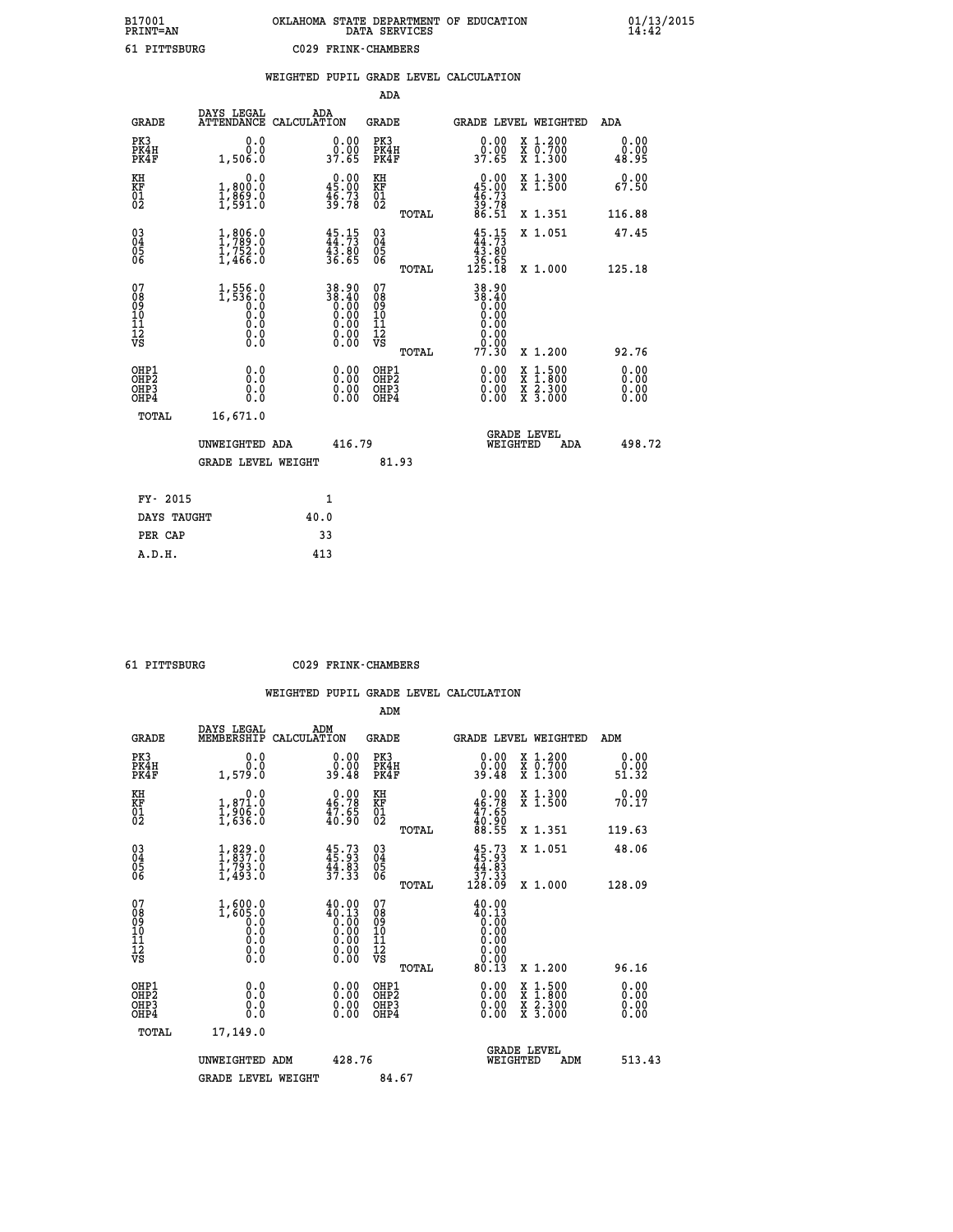| B17001<br>PRINT=AN                     |                                                   | OKLAHOMA STATE DEPARTMENT OF EDUCATION                                                                                                                                                                                                                                                                                                         | DATA SERVICES                                              |                                                                 |                                                                                          | 01/13/2015            |
|----------------------------------------|---------------------------------------------------|------------------------------------------------------------------------------------------------------------------------------------------------------------------------------------------------------------------------------------------------------------------------------------------------------------------------------------------------|------------------------------------------------------------|-----------------------------------------------------------------|------------------------------------------------------------------------------------------|-----------------------|
| 61 PITTSBURG                           |                                                   | C056 TANNEHILL                                                                                                                                                                                                                                                                                                                                 |                                                            |                                                                 |                                                                                          |                       |
|                                        |                                                   | WEIGHTED PUPIL GRADE LEVEL CALCULATION                                                                                                                                                                                                                                                                                                         |                                                            |                                                                 |                                                                                          |                       |
|                                        |                                                   |                                                                                                                                                                                                                                                                                                                                                | ADA                                                        |                                                                 |                                                                                          |                       |
| <b>GRADE</b>                           | DAYS LEGAL                                        | ADA<br>ATTENDANCE CALCULATION                                                                                                                                                                                                                                                                                                                  | <b>GRADE</b>                                               | GRADE LEVEL WEIGHTED                                            |                                                                                          | ADA                   |
| PK3<br>PK4H<br>PK4F                    | 12.0<br>0.0<br>729.0                              | 0.26<br>0.00<br>15.85                                                                                                                                                                                                                                                                                                                          | PK3<br>PK4H<br>PK4F                                        | 0.26<br>0.00<br>15.85                                           | X 1.200<br>X 0.700<br>X 1.300                                                            | 0.31<br>0.00<br>20.61 |
| KH<br>KF<br>01<br>02                   | 0.0<br>1,056.0<br>$\frac{833.0}{894.0}$           | $\begin{smallmatrix} 0.00\\ 22.96\\ 20.28\\ 19.43 \end{smallmatrix}$                                                                                                                                                                                                                                                                           | KH<br>KF<br>01<br>02                                       | 22.96<br>$\frac{20.28}{19.43}$                                  | X 1.300<br>X 1.500                                                                       | 0.00<br>34.44         |
|                                        |                                                   |                                                                                                                                                                                                                                                                                                                                                | TOTAL                                                      | 39.71                                                           | X 1.351                                                                                  | 53.65                 |
| 030404<br>ŎĞ                           | $\frac{570.0}{841.0}$<br>856.0<br>499.0           | 12.39<br>18.28<br>$\frac{18.61}{10.85}$                                                                                                                                                                                                                                                                                                        | 03<br>04<br>05<br>ŎĞ                                       | $\frac{12.39}{18.28}$<br>18.61                                  | X 1.051                                                                                  | 13.02                 |
|                                        |                                                   |                                                                                                                                                                                                                                                                                                                                                | TOTAL                                                      | $\frac{10.85}{47.74}$                                           | X 1.000                                                                                  | 47.74                 |
| 07<br>08<br>09<br>10<br>11<br>12<br>VS | $515.0$<br>$715.0$<br>$0.0$<br>Ŏ.Ŏ<br>0.0<br>0.00 | $\begin{smallmatrix} 13 & 37 \\ 15 & 54 \\ 0 & 00 \\ 0 & 00 \\ 0 & 00 \\ 0 & 00 \\ 0 & 00 \\ 0 & 00 \\ 0 & 00 \\ 0 & 00 \\ 0 & 00 \\ 0 & 00 \\ 0 & 0 \\ 0 & 0 \\ 0 & 0 \\ 0 & 0 \\ 0 & 0 \\ 0 & 0 \\ 0 & 0 \\ 0 & 0 \\ 0 & 0 \\ 0 & 0 \\ 0 & 0 \\ 0 & 0 \\ 0 & 0 \\ 0 & 0 \\ 0 & 0 \\ 0 & 0 \\ 0 & 0 \\ 0 & 0 \\ 0 & 0 \\ 0 & 0 \\ 0 & 0 \\ 0$ | 07<br>08<br>09<br>10<br>$\frac{11}{12}$<br>$\frac{12}{18}$ | 13.37<br>15.54<br>0.00<br>0.00<br>0.00<br>0.00<br>0.00<br>28.91 | X 1.200                                                                                  |                       |
| OHP1                                   | 0.0                                               |                                                                                                                                                                                                                                                                                                                                                | TOTAL                                                      |                                                                 |                                                                                          | 34.69                 |
| OHP2<br>OH <sub>P3</sub><br>OHP4       | Ō.Ō<br>0.0<br>0.0                                 | $\begin{smallmatrix} 0.00\\ 0.00\\ 0.00\\ 0.00 \end{smallmatrix}$                                                                                                                                                                                                                                                                              | OHP1<br>OHP2<br>OHP3<br>OHP4                               | $0.00$<br>$0.00$<br>0.00                                        | $\begin{smallmatrix} x & 1.500 \\ x & 1.800 \\ x & 2.300 \\ x & 3.000 \end{smallmatrix}$ | 0.00<br>0.00<br>0.00  |
| TOTAL                                  | 7,720.0                                           |                                                                                                                                                                                                                                                                                                                                                |                                                            |                                                                 |                                                                                          |                       |
|                                        | UNWEIGHTED ADA                                    | 167.82                                                                                                                                                                                                                                                                                                                                         |                                                            | <b>GRADE LEVEL</b><br>WEIGHTED                                  | ADA                                                                                      | 204.46                |
|                                        | <b>GRADE LEVEL WEIGHT</b>                         |                                                                                                                                                                                                                                                                                                                                                | 36.64                                                      |                                                                 |                                                                                          |                       |
| FY- 2015                               |                                                   | 1                                                                                                                                                                                                                                                                                                                                              |                                                            |                                                                 |                                                                                          |                       |
| DAYS TAUGHT                            |                                                   | 46.0                                                                                                                                                                                                                                                                                                                                           |                                                            |                                                                 |                                                                                          |                       |
| PER CAP                                |                                                   | 77                                                                                                                                                                                                                                                                                                                                             |                                                            |                                                                 |                                                                                          |                       |

 **61 PITTSBURG C056 TANNEHILL**

 **WEIGHTED PUPIL GRADE LEVEL CALCULATION ADM DAYS LEGAL ADM GRADE MEMBERSHIP CALCULATION GRADE GRADE LEVEL WEIGHTED ADM PK3 12.0 0.26 PK3 0.26 X 1.200 0.31 PK4H 0.0 0.00 PK4H 0.00 X 0.700 0.00 PK4F 789.0 17.15 PK4F 17.15 X 1.300 22.30 KH 0.0 0.00 KH 0.00 X 1.300 0.00 KF 1,109.0 24.11 KF 24.11 X 1.500 36.17 01 957.0 20.80 01 20.80 02 920.0 20.00 02 20.00 TOTAL 40.80 X 1.351 55.12 03 587.0 12.76 03 12.76 X 1.051 13.41 04 863.0 18.76 04 18.76 05 874.0 19.00 05 19.00** 06 506.0 11.00 06 <sub>memax</sub> 11.00  **TOTAL 48.76 X 1.000 48.76 07 637.0 13.85 07 13.85 08 736.0 16.00 08 16.00 03 0.00 0.00 0.000 0.000 10 0.0 0.00 10 0.00 11 0.0 0.00 11 0.00 12 0.0 0.00 12 0.00 VS 0.0 0.00 VS 0.00**  $\begin{array}{cccc} 637.0 & 13.85 & 07 & 13.85 \ 0.0 & 16.00 & 08 & 16.00 \ 0.0 & 0.00 & 10 & 0.00 \ 0.0 & 0.00 & 11 & 0.000 \ 0.0 & 0.00 & 12 & 0.00 \ 0.0 & 0.00 & 12 & 0.00 \ 0.0 & 0.00 & 0.00 & 12 & 0.00 \ 0.0 & 0.00 & 0.00 & 29.085 & 0.1200 & 35.82 \ 0.0 & 0.00 & 0$  **OHP1 0.0 0.00 OHP1 0.00 X 1.500 0.00 OHP2 0.0 0.00 OHP2 0.00 X 1.800 0.00 OHP3 0.0 0.00 OHP3 0.00 X 2.300 0.00 OHP4 0.0 0.00 OHP4 0.00 X 3.000 0.00 TOTAL 7,990.0 GRADE LEVEL UNWEIGHTED ADM 173.69 WEIGHTED ADM 211.89 GRADE LEVEL WEIGHT 38.20**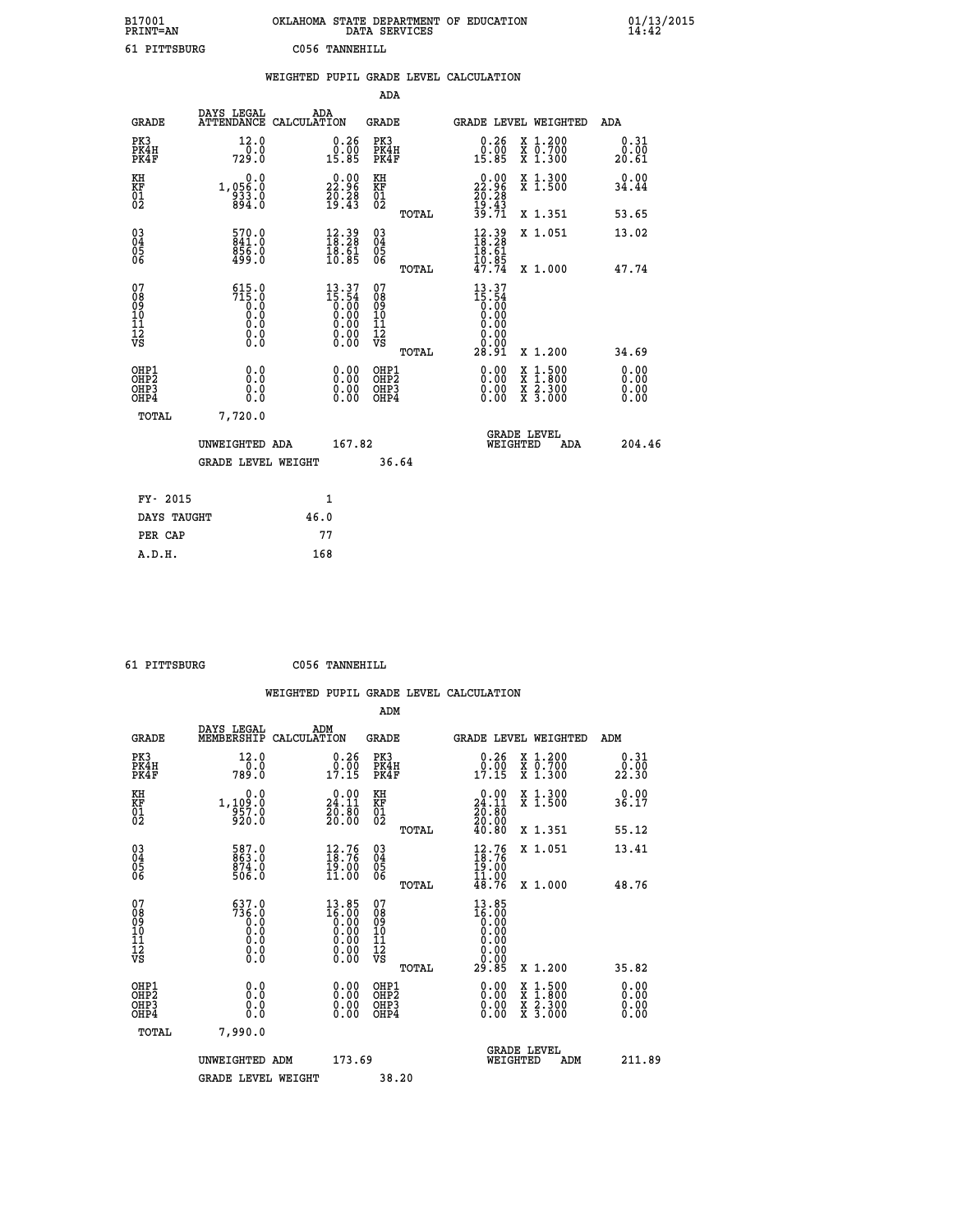| B17001<br><b>PRINT=AN</b> | OKLAHOMA STATE DEPARTMENT OF EDUCATION<br>DATA SERVICES | 01/13/2015 |
|---------------------------|---------------------------------------------------------|------------|
| 61<br>PITTSBURG           | C088 HAYWOOD                                            |            |

|                                        |                                                                 |      |                                                                   |                                        |       | WEIGHTED PUPIL GRADE LEVEL CALCULATION                                                                         |                                          |                          |
|----------------------------------------|-----------------------------------------------------------------|------|-------------------------------------------------------------------|----------------------------------------|-------|----------------------------------------------------------------------------------------------------------------|------------------------------------------|--------------------------|
|                                        |                                                                 |      |                                                                   | <b>ADA</b>                             |       |                                                                                                                |                                          |                          |
| <b>GRADE</b>                           | DAYS LEGAL<br>ATTENDANCE CALCULATION                            | ADA  |                                                                   | <b>GRADE</b>                           |       | GRADE LEVEL WEIGHTED                                                                                           |                                          | ADA                      |
| PK3<br>PK4H<br>PK4F                    | 0.0<br>0.0<br>500.0                                             |      | $\begin{smallmatrix} 0.00\\ 0.00\\ 11.36 \end{smallmatrix}$       | PK3<br>PK4H<br>PK4F                    |       | 0.00<br>0.00<br>11.36                                                                                          | X 1.200<br>X 0.700<br>X 1.300            | 0.00<br>0.00<br>14.77    |
| KH<br><b>KF</b><br>01<br>02            | $\begin{smallmatrix} &0.0\0535.0\0487.0\056.0\end{smallmatrix}$ |      | $\begin{smallmatrix} 0.00\\14.43\\11.07\\19.45 \end{smallmatrix}$ | KH<br><b>KF</b><br>01<br>02            |       | $\begin{array}{r} 0.00 \\ 14.43 \\ 11.07 \\ 19.45 \\ 30.52 \end{array}$                                        | X 1.300<br>X 1.500                       | 0.00<br>21.65            |
|                                        |                                                                 |      |                                                                   |                                        | TOTAL |                                                                                                                | X 1.351                                  | 41.23                    |
| $\substack{03 \\ 04}$<br>Ŏ5<br>06      | 544.0<br>666.0<br>$\frac{535}{521}$ .0                          |      | $12.36$<br>$15.14$<br>$12.16$<br>$11.84$                          | $\substack{03 \\ 04}$<br>Ŏ5<br>06      |       | $12.36$<br>$15.14$<br>$12.16$<br>$11.84$<br>$39.14$                                                            | X 1.051                                  | 12.99                    |
|                                        |                                                                 |      |                                                                   |                                        | TOTAL |                                                                                                                | X 1.000                                  | 39.14                    |
| 07<br>08<br>09<br>11<br>11<br>12<br>VS | 253.0<br>8:305<br>0:0<br>0:0<br>0:0<br>$\S.$ $\S$               |      | 5.75<br>$11.48$<br>0.00<br>0.00<br>0.00<br>0.00<br>0.00           | 07<br>08<br>09<br>11<br>11<br>12<br>VS | TOTAL | $\begin{smallmatrix} 5.75 \\ 11.48 \\ 0.00 \\ 0.00 \\ 0.00 \\ 0.00 \end{smallmatrix}$<br>0.00<br>0.00<br>17.23 | X 1.200                                  | 20.68                    |
| OHP1<br>OHP2<br>OHP3<br>OHP4           | 0.0<br>0.0<br>$0.\overline{0}$                                  |      | $\begin{smallmatrix} 0.00 \ 0.00 \ 0.00 \ 0.00 \end{smallmatrix}$ | OHP1<br>OHP2<br>OHP3<br>OHP4           |       |                                                                                                                | X 1:500<br>X 1:800<br>X 2:300<br>X 3:000 | 0.00<br>$0.00$<br>$0.00$ |
| TOTAL                                  | 5,502.0                                                         |      |                                                                   |                                        |       |                                                                                                                |                                          |                          |
|                                        | UNWEIGHTED ADA                                                  |      | 125.04                                                            |                                        |       | WEIGHTED                                                                                                       | <b>GRADE LEVEL</b><br>ADA                | 150.46                   |
|                                        | <b>GRADE LEVEL WEIGHT</b>                                       |      |                                                                   | 25.42                                  |       |                                                                                                                |                                          |                          |
| FY- 2015                               |                                                                 | 1    |                                                                   |                                        |       |                                                                                                                |                                          |                          |
| DAYS TAUGHT                            |                                                                 | 44.0 |                                                                   |                                        |       |                                                                                                                |                                          |                          |
| PER CAP                                |                                                                 | 95   |                                                                   |                                        |       |                                                                                                                |                                          |                          |

| <b>DIMMODIDA</b> |
|------------------|

 **61 PITTSBURG C088 HAYWOOD**

 **WEIGHTED PUPIL GRADE LEVEL CALCULATION ADM DAYS LEGAL ADM GRADE MEMBERSHIP CALCULATION GRADE GRADE LEVEL WEIGHTED ADM PK3 0.0 0.00 PK3 0.00 X 1.200 0.00 PK4H 0.0 0.00 PK4H 0.00 X 0.700 0.00 PK4F 517.0 11.75 PK4F 11.75 X 1.300 15.28 KH 0.0 0.00 KH 0.00 X 1.300 0.00 KF 658.0 14.95 KF 14.95 X 1.500 22.43 01 504.0 11.45 01 11.45**  $02$  894.0  $20.32$   $02$   $2.32$   $2.32$  **TOTAL 31.77 X 1.351 42.92 03 575.0 13.07 03 13.07 X 1.051 13.74 04 678.0 15.41 04 15.41 05 565.0 12.84 05 12.84** 06 528.0 12.00 06 <sub>memax</sub> 12.00  **TOTAL 40.25 X 1.000 40.25 07 267.0 6.07 07 6.07 08 528.0 12.00 08 12.00 03 0.00 0.00 0.000 0.000 10 0.0 0.00 10 0.00 11 0.0 0.00 11 0.00 12 0.0 0.00 12 0.00 VS 0.0 0.00 VS 0.00 TOTAL 18.07 X 1.200 21.68 OHP1 0.0 0.00 OHP1 0.00 X 1.500 0.00 OHP2 0.0 0.00 OHP2 0.00 X 1.800 0.00 OHP3 0.0 0.00 OHP3 0.00 X 2.300 0.00 OHP4 0.0 0.00 OHP4 0.00 X 3.000 0.00 TOTAL 5,714.0 GRADE LEVEL UNWEIGHTED ADM 129.86 WEIGHTED ADM 156.30** GRADE LEVEL WEIGHT 26.44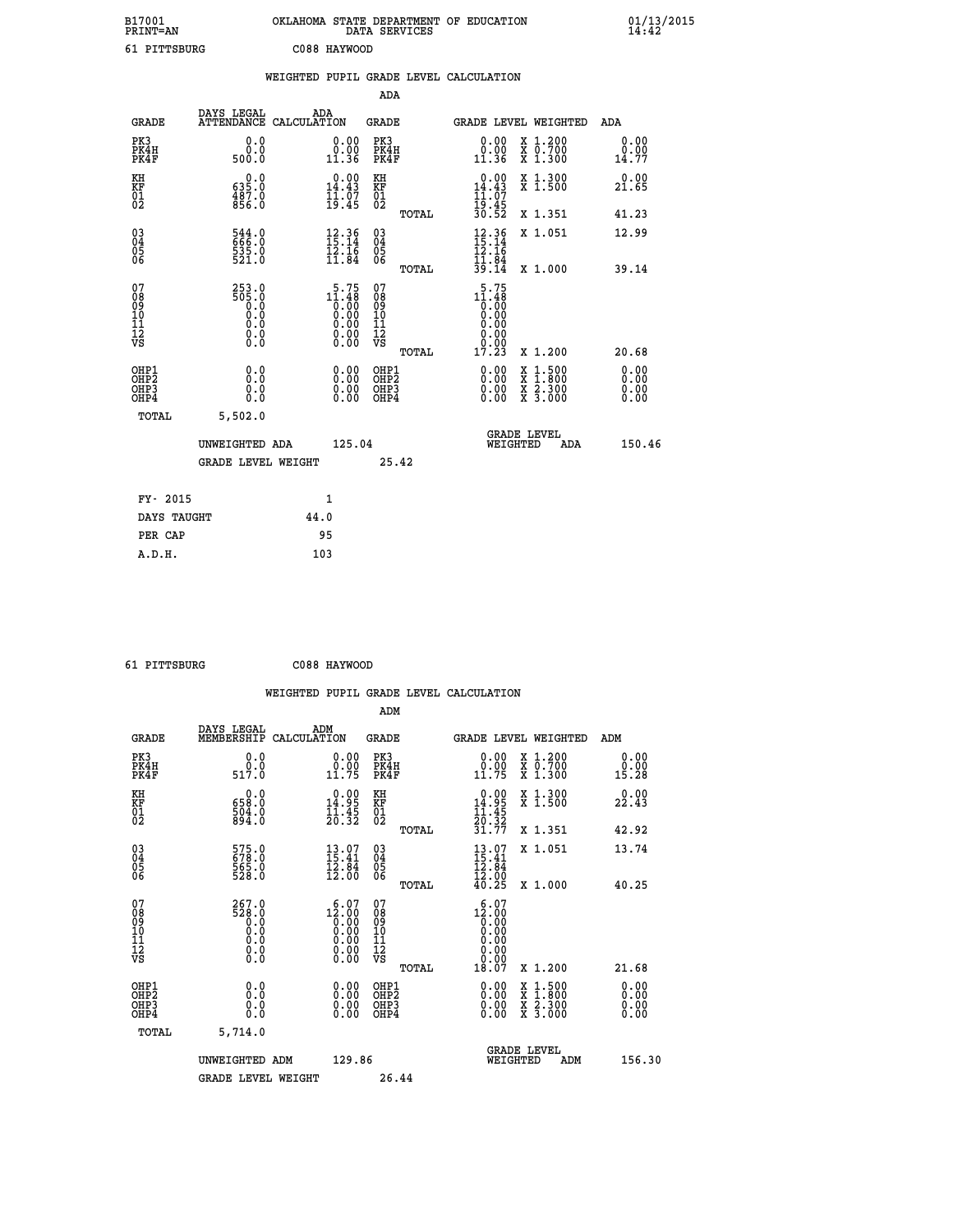| B17001<br>PRINT=AN | OKLAHOMA STATE DEPARTMENT OF EDUCATION<br>DATA SERVICES | $01/13/2015$<br>14:42 |
|--------------------|---------------------------------------------------------|-----------------------|
| 61 PITTSBURG       | <b>I001 HARTSHORNE</b>                                  |                       |

|                                                                    |                                                                                                                                           |      |                                                                                              |                                                     |       | WEIGHTED PUPIL GRADE LEVEL CALCULATION                                                                       |                                          |                                  |
|--------------------------------------------------------------------|-------------------------------------------------------------------------------------------------------------------------------------------|------|----------------------------------------------------------------------------------------------|-----------------------------------------------------|-------|--------------------------------------------------------------------------------------------------------------|------------------------------------------|----------------------------------|
|                                                                    |                                                                                                                                           |      |                                                                                              | <b>ADA</b>                                          |       |                                                                                                              |                                          |                                  |
| <b>GRADE</b>                                                       | DAYS LEGAL<br>ATTENDANCE CALCULATION                                                                                                      |      | ADA                                                                                          | GRADE                                               |       |                                                                                                              | GRADE LEVEL WEIGHTED                     | ADA                              |
| PK3<br>PK4H<br>PK4F                                                | 127.0<br>1,791.5                                                                                                                          |      | $\begin{smallmatrix} 3.02\ 0.00\ 42.65 \end{smallmatrix}$                                    | PK3<br>PK4H<br>PK4F                                 |       | $\begin{smallmatrix} 3.02\ 0.00\ 42.65 \end{smallmatrix}$                                                    | X 1.200<br>X 0.700<br>X 1.300            | 3.62<br>0.00<br>55.45            |
| KH<br>KF<br>01<br>02                                               | 0.0<br>2,089:0<br>2,294:0<br>2,243:5                                                                                                      |      | $0.00$<br>$49.74$<br>$54.62$<br>$53.42$                                                      | KH<br>KF<br>01<br>02                                |       | 0.00<br>$\begin{array}{r} 49.74 \\ 54.62 \\ 53.42 \\ 108.04 \end{array}$                                     | X 1.300<br>X 1.500                       | 0.00<br>74.61                    |
|                                                                    |                                                                                                                                           |      |                                                                                              |                                                     | TOTAL |                                                                                                              | X 1.351                                  | 145.96                           |
| $\begin{smallmatrix} 03 \\[-4pt] 04 \end{smallmatrix}$<br>Ŏ5<br>06 | $\frac{1}{2}, \frac{893}{754}. \frac{5}{0}$<br>$\frac{2}{3}, \frac{042}{35}. \frac{5}{5}$                                                 |      | $45.98$<br>$41.76$<br>$\frac{48.63}{55.37}$                                                  | $\begin{array}{c} 03 \\ 04 \\ 05 \\ 06 \end{array}$ |       | $45.08\n41.76\n48.63\n55.37\n145.76$                                                                         | X 1.051                                  | 47.38                            |
|                                                                    |                                                                                                                                           |      |                                                                                              |                                                     | TOTAL |                                                                                                              | X 1.000                                  | 145.76                           |
| 07<br>08<br>09<br>10<br>11<br>11<br>12<br>VS                       | $\begin{smallmatrix} 2,722\cdot 0\\ 3,230\cdot 5\\ 2,507\cdot 0\\ 3,450\cdot 0\\ 2,072\cdot 0\\ 2,161\cdot 5\\ 0\cdot 0\end{smallmatrix}$ |      | $\begin{smallmatrix} 64.81\\ 76.92\\ 59.69\\ 82.14\\ 49.33\\ 51.46\\ 0.00 \end{smallmatrix}$ | 07<br>08<br>09<br>11<br>11<br>12<br>VS              | TOTAL | $\begin{array}{r} 64.81 \\ 76.92 \\ 59.69 \\ 82.14 \\ 82.13 \\ 49.33 \\ 51.46 \\ 0.00 \\ 384.35 \end{array}$ | X 1.200                                  | 461.22                           |
| OHP1<br>OHP2<br>OH <sub>P3</sub><br>OHP4                           | 42.0<br>0.0<br>0.0<br>0.0                                                                                                                 |      | $\begin{smallmatrix} 1.00\ 0.00\ 0.00 \end{smallmatrix}$                                     | OHP1<br>OHP2<br>OHP3<br>OHP4                        |       | $\begin{smallmatrix} 1.00 \\[-4pt] 0.00\\[-4pt] 0.00\\[-4pt] 0.00\end{smallmatrix}$                          | X 1:500<br>X 1:800<br>X 2:300<br>X 3:000 | 1.50<br>0.00<br>$0.00$<br>$0.00$ |
| TOTAL                                                              | 32,745.5                                                                                                                                  |      |                                                                                              |                                                     |       |                                                                                                              |                                          |                                  |
|                                                                    | UNWEIGHTED ADA                                                                                                                            |      | 779.64                                                                                       |                                                     |       | WEIGHTED                                                                                                     | <b>GRADE LEVEL</b><br>ADA                | 935.50                           |
|                                                                    | <b>GRADE LEVEL WEIGHT</b>                                                                                                                 |      |                                                                                              | 155.86                                              |       |                                                                                                              |                                          |                                  |
| FY- 2015                                                           |                                                                                                                                           |      | $\mathbf{1}$                                                                                 |                                                     |       |                                                                                                              |                                          |                                  |
| DAYS TAUGHT                                                        |                                                                                                                                           | 42.0 |                                                                                              |                                                     |       |                                                                                                              |                                          |                                  |
| PER CAP                                                            |                                                                                                                                           |      | 57                                                                                           |                                                     |       |                                                                                                              |                                          |                                  |

 **61 PITTSBURG I001 HARTSHORNE**

| ---------                                             |                                                                            |                    | toot murtbuorne                                                                                                     |                                                    |       |                                                                                                          |                                          |                              |  |
|-------------------------------------------------------|----------------------------------------------------------------------------|--------------------|---------------------------------------------------------------------------------------------------------------------|----------------------------------------------------|-------|----------------------------------------------------------------------------------------------------------|------------------------------------------|------------------------------|--|
|                                                       |                                                                            |                    |                                                                                                                     |                                                    |       | WEIGHTED PUPIL GRADE LEVEL CALCULATION                                                                   |                                          |                              |  |
|                                                       |                                                                            |                    |                                                                                                                     | ADM                                                |       |                                                                                                          |                                          |                              |  |
| <b>GRADE</b>                                          | DAYS LEGAL<br>MEMBERSHIP                                                   | ADM<br>CALCULATION |                                                                                                                     | <b>GRADE</b>                                       |       | GRADE LEVEL WEIGHTED                                                                                     |                                          | ADM                          |  |
| PK3<br>PK4H<br>PK4F                                   | 127.0<br>1,846.0                                                           |                    | $\begin{smallmatrix} 3.02\ 0.00\ 43.95 \end{smallmatrix}$                                                           | PK3<br>PK4H<br>PK4F                                |       | 3.02<br>$\frac{0.00}{43.95}$                                                                             | X 1.200<br>X 0.700<br>X 1.300            | 3.62<br>ō:ŏō<br>57.14        |  |
| KH<br>KF<br>01<br>02                                  | $\begin{smallmatrix} & & 0.0\ 2,137.0\ 2,373.0\ 2,316.0 \end{smallmatrix}$ |                    | $\begin{smallmatrix} 0.00\\ 50.88\\ 56.50\\ 55.14 \end{smallmatrix}$                                                | KH<br>ΚF<br>$\overline{01}$                        |       | 0.00<br>$\begin{array}{r} 50.88 \\ 50.58 \\ 55.14 \\ 111.64 \end{array}$                                 | X 1.300<br>X 1.500                       | 0.00<br>76.32                |  |
|                                                       |                                                                            |                    |                                                                                                                     |                                                    | TOTAL |                                                                                                          | X 1.351                                  | 150.83                       |  |
| $\begin{matrix} 03 \\ 04 \\ 05 \\ 06 \end{matrix}$    | $\frac{1}{2}, \frac{941}{798}.0$<br>$\frac{2}{797}.0$<br>$\frac{2}{379}.0$ |                    | $46.21$<br>$42.81$<br>$49.45$<br>$56.64$                                                                            | $\begin{matrix} 03 \\ 04 \\ 05 \\ 06 \end{matrix}$ |       | $46.21$<br>$42.81$<br>$49.45$<br>$56.64$<br>$148.90$                                                     | X 1.051                                  | 48.57                        |  |
|                                                       |                                                                            |                    |                                                                                                                     |                                                    | TOTAL |                                                                                                          | X 1.000                                  | 148.90                       |  |
| 07<br>08<br>09<br>11<br>11<br>12<br>VS                | 2,798.0<br>3,305.0<br>2,567.0<br>3,571.0<br>2,156.0<br>2,247.0<br>0.0      |                    | $\begin{smallmatrix} 66.62\\ 78.69\\ 61.12\\ 61.02\\ 85.02\\ 51.33\\ 53.50\\ 0.00 \end{smallmatrix}$                | 07<br>08<br>09<br>101<br>11<br>12<br>VS            | TOTAL | $\begin{smallmatrix} 66.62\ 78.69\ 61.12\ 61.12\ 85.023\ 51.33\ 53.50\ 0.008\ 396.28\ \end{smallmatrix}$ | X 1.200                                  | 475.54                       |  |
| OHP1<br>OH <sub>P</sub> 2<br>OH <sub>P3</sub><br>OHP4 | 42.0<br>0.0<br>0.0<br>Ō.Ō                                                  |                    | $\overset{1}{\underset{0}{0}}\,\overset{0}{\cdots}\,\overset{0}{\underset{0}{0}}\,\overset{0}{\phantom{0}}$<br>0.00 | OHP1<br>OH <sub>P</sub> 2<br>OHP3<br>OHP4          |       | $\begin{smallmatrix} 1.00 \ 0.00 \ 0.00 \end{smallmatrix}$<br>0.00                                       | X 1:500<br>X 1:800<br>X 2:300<br>X 3:000 | 1.50<br>0.00<br>0.00<br>0.00 |  |
| TOTAL                                                 | 33,680.0                                                                   |                    |                                                                                                                     |                                                    |       |                                                                                                          |                                          |                              |  |
|                                                       | UNWEIGHTED ADM                                                             |                    | 801.88                                                                                                              |                                                    |       | <b>GRADE LEVEL</b><br>WEIGHTED                                                                           | ADM                                      | 962.42                       |  |
|                                                       | <b>GRADE LEVEL WEIGHT</b>                                                  |                    |                                                                                                                     | 160.54                                             |       |                                                                                                          |                                          |                              |  |
|                                                       |                                                                            |                    |                                                                                                                     |                                                    |       |                                                                                                          |                                          |                              |  |
|                                                       |                                                                            |                    |                                                                                                                     |                                                    |       |                                                                                                          |                                          |                              |  |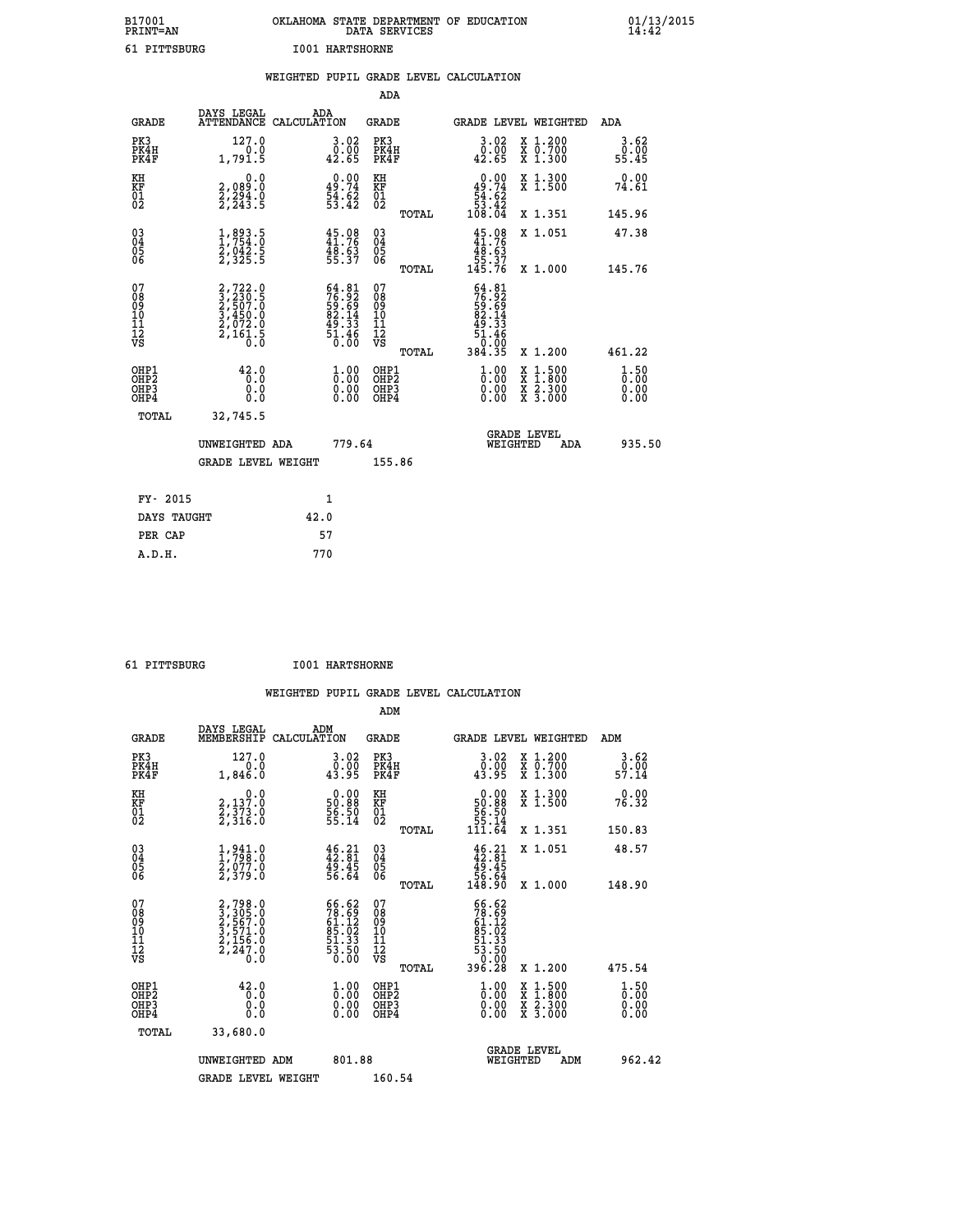| B17001<br><b>PRINT=AN</b> | OKLAHOMA STATE DEPARTMENT OF EDUCATION<br>DATA SERVICES |  |
|---------------------------|---------------------------------------------------------|--|
| 61 PITTSBURG              | I002 CANADIAN                                           |  |

01/13/2015<br>14:42

|                                                                    |                                                                                                                   | WEIGHTED PUPIL GRADE LEVEL CALCULATION                                   |                                                     |                                                                                                                       |                              |
|--------------------------------------------------------------------|-------------------------------------------------------------------------------------------------------------------|--------------------------------------------------------------------------|-----------------------------------------------------|-----------------------------------------------------------------------------------------------------------------------|------------------------------|
|                                                                    |                                                                                                                   |                                                                          | <b>ADA</b>                                          |                                                                                                                       |                              |
| <b>GRADE</b>                                                       | DAYS LEGAL                                                                                                        | ADA<br>ATTENDANCE CALCULATION                                            | <b>GRADE</b>                                        | GRADE LEVEL WEIGHTED                                                                                                  | ADA                          |
| PK3<br>PK4H<br>PK4F                                                | 0.0<br>0.0<br>818.0                                                                                               | $\begin{smallmatrix} 0.00\\ 0.00\\ 19.95 \end{smallmatrix}$              | PK3<br>PK4H<br>PK4F                                 | 0.00<br>X 1.200<br>X 0.700<br>X 1.300<br>0.00<br>19.95                                                                | 0.00<br>0.00<br>25.94        |
| KH<br>KF<br>01<br>02                                               | 0.0<br>1, 331:5<br>1, 195:5<br>1, 002:5                                                                           | $\begin{smallmatrix} 0.00\\ 32.48\\ 29.16\\ 24.45 \end{smallmatrix}$     | KH<br>KF<br>01<br>02                                | $\begin{smallmatrix} 0.00\\ 32.48\\ 29.16\\ 24.45\\ 53.61 \end{smallmatrix}$<br>X 1.300<br>X 1.500                    | 0.00<br>48.72                |
|                                                                    |                                                                                                                   |                                                                          | TOTAL                                               | X 1.351                                                                                                               | 72.43                        |
| $\begin{smallmatrix} 03 \\[-4pt] 04 \end{smallmatrix}$<br>05<br>06 | $1, 185.0$<br>$1, 340.0$<br>$1, 173.0$<br>$1, 222.0$                                                              | $\begin{smallmatrix} 28.90\ 32.68\ 28.61\ 29.80 \end{smallmatrix}$       | $\begin{array}{c} 03 \\ 04 \\ 05 \\ 06 \end{array}$ | $\begin{smallmatrix} 28.90\\ 32.68\\ 28.61\\ 29.80\\ 91.09 \end{smallmatrix}$<br>X 1.051                              | 30.37                        |
|                                                                    |                                                                                                                   |                                                                          | TOTAL                                               | X 1.000                                                                                                               | 91.09                        |
| 07<br>08<br>09<br>11<br>11<br>12<br>VS                             | $\begin{smallmatrix} 1,259.0\\ 1,389.0\\ 1,583.0\\ 1,523.0\\ 1,523.0\\ 1,523.0\\ 1,207.0\\ 0.0 \end{smallmatrix}$ | $30.71$<br>$33.88$<br>$38.61$<br>$42.29$<br>$37.15$<br>$29.44$<br>$0.00$ | 07<br>08<br>09<br>11<br>11<br>12<br>VS<br>TOTAL     | 30.71<br>33.88<br>38.61<br>42.29<br>37.15<br>$\begin{array}{r} \n 29.44 \\  0.00 \\  212.08\n \end{array}$<br>X 1.200 | 254.50                       |
| OHP1<br>OHP2<br>OH <sub>P3</sub><br>OHP4                           | 81.0<br>0.0<br>0.0<br>0.0                                                                                         | $\begin{smallmatrix} 1.98\ 0.00\ 0.00 \end{smallmatrix}$                 | OHP1<br>OHP2<br>OHP3<br>OHP4                        | $\begin{smallmatrix} 1.98\ 0.00\ 0.00 \end{smallmatrix}$<br>X 1:500<br>X 1:800<br>X 2:300<br>X 3:000                  | 2.97<br>0.00<br>0.00<br>0.00 |
| TOTAL                                                              | 18,043.5                                                                                                          |                                                                          |                                                     |                                                                                                                       |                              |
|                                                                    | UNWEIGHTED ADA                                                                                                    | 440.09                                                                   |                                                     | <b>GRADE LEVEL</b><br>WEIGHTED                                                                                        | 526.02<br>ADA                |
|                                                                    | <b>GRADE LEVEL WEIGHT</b>                                                                                         |                                                                          | 85.93                                               |                                                                                                                       |                              |
| FY- 2015                                                           |                                                                                                                   | $\mathbf{1}$                                                             |                                                     |                                                                                                                       |                              |
|                                                                    | DAYS TAUGHT                                                                                                       | 41.0                                                                     |                                                     |                                                                                                                       |                              |
| PER CAP                                                            |                                                                                                                   | 66                                                                       |                                                     |                                                                                                                       |                              |

 **A.D.H. 425**

 **61 PITTSBURG I002 CANADIAN**

 **ADM DAYS LEGAL ADM GRADE MEMBERSHIP CALCULATION GRADE GRADE LEVEL WEIGHTED ADM PK3 0.0 0.00 PK3 0.00 X 1.200 0.00 PK4H 0.0 0.00 PK4H 0.00 X 0.700 0.00 PK4F 850.0 20.73 PK4F 20.73 X 1.300 26.95 KH** 0.0 0.00 KH 0.00 X 1.300 0.00<br> **EXECUTE:** 1.410.0 2.00 2.00 EXECUTE: 0.000 2.1.300 EXECUTE:

|                                                      | <b>GRADE LEVEL WEIGHT</b>                                             |                                                                   | 90.81                                              |       |                                                                                                     |                                                                                                                     |                                                          |
|------------------------------------------------------|-----------------------------------------------------------------------|-------------------------------------------------------------------|----------------------------------------------------|-------|-----------------------------------------------------------------------------------------------------|---------------------------------------------------------------------------------------------------------------------|----------------------------------------------------------|
|                                                      | UNWEIGHTED ADM                                                        | 462.65                                                            |                                                    |       | WEIGHTED                                                                                            | <b>GRADE LEVEL</b><br>ADM                                                                                           | 553.46                                                   |
| TOTAL                                                | 18,968.0                                                              |                                                                   |                                                    |       |                                                                                                     |                                                                                                                     |                                                          |
| OHP1<br>OHP <sub>2</sub><br>OH <sub>P3</sub><br>OHP4 | $81.0$<br>0.0<br>0.0<br>Ŏ.Ŏ                                           | $\begin{smallmatrix} 1.98\ 0.00\ 0.00 \end{smallmatrix}$          | OHP1<br>OHP <sub>2</sub><br>OHP3<br>OHP4           |       | $\begin{smallmatrix} 1.98\ 0.00000 \ 0.000000 \end{smallmatrix}$                                    | $\begin{array}{l} \mathtt{X} & 1.500 \\ \mathtt{X} & 1.800 \\ \mathtt{X} & 2.300 \\ \mathtt{X} & 3.000 \end{array}$ | $\begin{smallmatrix} 2.97\ 6.00\ 0.00 \end{smallmatrix}$ |
| 07<br>08<br>09<br>101<br>11<br>12<br>VS              | 1,308.0<br>1,465.0<br>1,694.0<br>1,856.0<br>1,644.0<br>1,300.0<br>0.0 | $31.90$<br>$35.73$<br>$41.32$<br>$45.27$<br>$\frac{40.10}{31.71}$ | 07<br>08<br>09<br>001<br>11<br>11<br>12<br>VS      | TOTAL | $\begin{array}{r} 31.90 \\ 35.73 \\ 41.32 \\ 45.27 \\ 40.10 \\ 31.71 \\ 0.00 \\ 226.03 \end{array}$ | X 1.200                                                                                                             | 271.24                                                   |
| 03<br>04<br>05<br>06                                 | $1, 229.0$<br>$1, 373.0$<br>$1, 204.0$<br>$1, 258.0$                  | 29.98<br>33.49<br>29.37<br>30.68                                  | $\begin{matrix} 03 \\ 04 \\ 05 \\ 06 \end{matrix}$ | TOTAL | 29.98<br>33.49<br>29.37<br>30.68<br>93.54                                                           | X 1.000                                                                                                             | 93.54                                                    |
|                                                      |                                                                       |                                                                   |                                                    | TOTAL |                                                                                                     | X 1.351<br>X 1.051                                                                                                  | 75.66<br>31.51                                           |
| KF<br>01<br>02                                       | 1,410.0<br>1,242.0<br>1,054.0                                         | 34.39<br>30.29<br>25.71                                           | KF<br>01<br>02                                     |       | $30.39$<br>$25.71$<br>$56.00$                                                                       | X 1.500                                                                                                             | 51.59                                                    |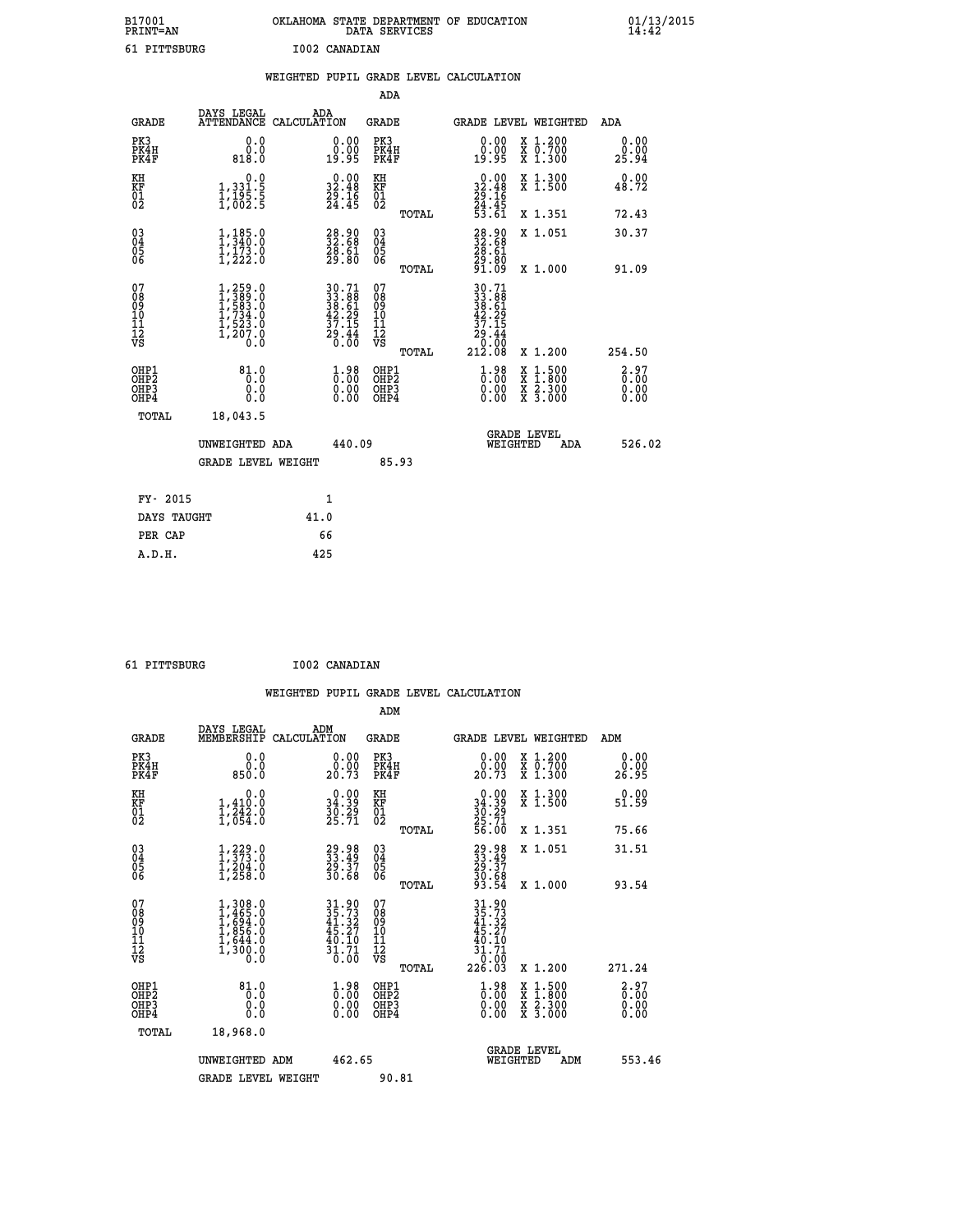| B17001          | OKLAHOMA STATE DEPARTMENT OF EDUCATION |
|-----------------|----------------------------------------|
| <b>PRINT=AN</b> | DATA SERVICES                          |
| 61 PITTSBURG    | T011 HATLEYVILLE                       |

|                                                      |                                                                                                             | WEIGHTED PUPIL GRADE LEVEL CALCULATION                                   |                                                     |       |                                                                              |                                          |                              |
|------------------------------------------------------|-------------------------------------------------------------------------------------------------------------|--------------------------------------------------------------------------|-----------------------------------------------------|-------|------------------------------------------------------------------------------|------------------------------------------|------------------------------|
|                                                      |                                                                                                             |                                                                          | <b>ADA</b>                                          |       |                                                                              |                                          |                              |
| <b>GRADE</b>                                         | DAYS LEGAL<br><b>ATTENDANCE</b>                                                                             | ADA<br>CALCULATION                                                       | <b>GRADE</b>                                        |       |                                                                              | GRADE LEVEL WEIGHTED                     | ADA                          |
| PK3<br>PK4H<br>PK4F                                  | 0.0<br>ة:ة<br>982:5                                                                                         | $\begin{smallmatrix} 0.00\\ 0.00\\ 23.96 \end{smallmatrix}$              | PK3<br>PK4H<br>PK4F                                 |       | 0.00<br>ŏ:ŏŏ<br>23:96                                                        | X 1.200<br>X 0.700<br>X 1.300            | 0.00<br>0.00<br>31.15        |
| KH<br>KF<br>01<br>02                                 | 0.0<br>1,295:5<br>752:0<br>820:5                                                                            | $\begin{smallmatrix} 0.00\\ 31.60\\ 18.34\\ 20.01 \end{smallmatrix}$     | KH<br>KF<br>01<br>02                                |       | $0.00$<br>31.60<br>18.34                                                     | X 1.300<br>X 1.500                       | 0.00<br>47.40                |
|                                                      |                                                                                                             |                                                                          |                                                     | TOTAL | 20:01<br>38.35                                                               | X 1.351                                  | 51.81                        |
| $03\overline{4}$<br>Ŏ5<br>06                         | $\frac{1}{1}, \frac{110}{010}.\frac{5}{5}$<br>1,091.5<br>900.0                                              | 27.09<br>24.65<br>26.62<br>21.95                                         | $\begin{array}{c} 03 \\ 04 \\ 05 \\ 06 \end{array}$ |       | 27.09<br>24.65<br>26.62<br>21.95<br>73.22                                    | X 1.051                                  | 28.47                        |
|                                                      |                                                                                                             |                                                                          |                                                     | TOTAL |                                                                              | X 1.000                                  | 73.22                        |
| 07<br>08<br>09<br>11<br>11<br>12<br>VS               | $\begin{smallmatrix} 1,260.5\\ 1,078.5\\ 1,102.5\\ 1,102.5\\ 932.5\\ 291.0\\ 825.5\\ 0.0 \end{smallmatrix}$ | $30.74$<br>$26.30$<br>$26.89$<br>$22.74$<br>$31.49$<br>$20.13$<br>$0.00$ | 07<br>08<br>09<br>101<br>11<br>12<br>VS             | TOTAL | 30.74<br>26.30<br>26.89<br>22.74<br>$\frac{31.45}{20.13}$<br>10:00<br>158.29 | X 1.200                                  | 189.95                       |
| OHP1<br>OHP <sub>2</sub><br>OH <sub>P3</sub><br>OHP4 | 0.0<br>0.0<br>Ō.Ō                                                                                           | 0.00<br>$\begin{smallmatrix} 0.00 \ 0.00 \end{smallmatrix}$              | OHP1<br>OHP2<br>OHP3<br>OHP4                        |       | 0.00<br>0.00<br>0.00                                                         | X 1:500<br>X 1:800<br>X 2:300<br>X 3:000 | 0.00<br>0.00<br>0.00<br>0.00 |
| TOTAL                                                | 14,453.5                                                                                                    |                                                                          |                                                     |       |                                                                              |                                          |                              |
|                                                      | UNWEIGHTED ADA                                                                                              | 352.51                                                                   |                                                     |       | WEIGHTED                                                                     | <b>GRADE LEVEL</b><br>ADA                | 422.00                       |
|                                                      | <b>GRADE LEVEL WEIGHT</b>                                                                                   |                                                                          |                                                     | 69.49 |                                                                              |                                          |                              |
| FY- 2015                                             |                                                                                                             | $\mathbf{1}$                                                             |                                                     |       |                                                                              |                                          |                              |
| DAYS TAUGHT                                          |                                                                                                             | 41.0                                                                     |                                                     |       |                                                                              |                                          |                              |
| PER CAP                                              |                                                                                                             | 90                                                                       |                                                     |       |                                                                              |                                          |                              |

 **A.D.H. 281**

 **61 PITTSBURG I011 HAILEYVILLE**

|                                                      |                                                                                                                            |                                                                                                                              | ADM                                                 |                                                                                                 |                                          |                       |
|------------------------------------------------------|----------------------------------------------------------------------------------------------------------------------------|------------------------------------------------------------------------------------------------------------------------------|-----------------------------------------------------|-------------------------------------------------------------------------------------------------|------------------------------------------|-----------------------|
| <b>GRADE</b>                                         | DAYS LEGAL<br>MEMBERSHIP                                                                                                   | ADM<br>CALCULATION                                                                                                           | <b>GRADE</b>                                        |                                                                                                 | GRADE LEVEL WEIGHTED                     | ADM                   |
| PK3<br>PK4H<br>PK4F                                  | 0.0<br>0.0<br>1,036.0                                                                                                      | $\begin{smallmatrix} 0.00\\ 0.00\\ 25.27 \end{smallmatrix}$                                                                  | PK3<br>PK4H<br>PK4F                                 | $\begin{smallmatrix} 0.00\\ 0.00\\ 25.27 \end{smallmatrix}$                                     | X 1.200<br>X 0.700<br>X 1.300            | 0.00<br>0.00<br>32.85 |
| KH<br>KF<br>01<br>02                                 | 0.0<br>1,339:0<br>801:0<br>851:0                                                                                           | $\begin{smallmatrix} 0.00\\ 32.66\\ 19.54\\ 20.76 \end{smallmatrix}$                                                         | KH<br>KF<br>01<br>02                                | $\begin{smallmatrix} 0.00\\ 32.66\\ 19.54\\ 20.76\\ 40.30 \end{smallmatrix}$                    | X 1.300<br>X 1.500                       | 0.00<br>48.99         |
|                                                      |                                                                                                                            |                                                                                                                              | TOTAL                                               |                                                                                                 | X 1.351                                  | 54.45                 |
| 03<br>04<br>05<br>06                                 | $1, 136.0$<br>$1, 053.0$<br>$1, 119.0$<br>$941.0$                                                                          | 27.71<br>25.68<br>27.29<br>22.95                                                                                             | $\begin{array}{c} 03 \\ 04 \\ 05 \\ 06 \end{array}$ | 27.71<br>25.68<br>27.29<br>22.95<br>75.92                                                       | X 1.051                                  | 29.12                 |
|                                                      |                                                                                                                            |                                                                                                                              | TOTAL                                               |                                                                                                 | X 1.000                                  | 75.92                 |
| 07<br>08<br>09<br>101<br>112<br>VS                   | $\begin{smallmatrix} 1,289 & 0\\ 1,111 & 0\\ 1,122 & 0\\ 952 & 0\\ 952 & 0\\ 1,344 & 0\\ 865 & 0\\ 0 & 0\end{smallmatrix}$ | $\begin{array}{l} 31\cdot 44 \\ 27\cdot 51 \\ 27\cdot 51 \\ 23\cdot 22 \\ 32\cdot 78 \\ 21\cdot 10 \\ 0\cdot 00 \end{array}$ | 07<br>08<br>09<br>11<br>11<br>12<br>VS<br>TOTAL     | $\begin{smallmatrix} 31.44\ 27.10\ 27.51\ 23.22\ 32.78\ 21.10\ 0.00\ 163.15\ \end{smallmatrix}$ | X 1.200                                  | 195.78                |
|                                                      |                                                                                                                            |                                                                                                                              |                                                     |                                                                                                 |                                          | 0.00                  |
| OHP1<br>OHP2<br>OH <sub>P3</sub><br>OH <sub>P4</sub> | 0.0<br>$\begin{smallmatrix} 0.0 & 0 \ 0.0 & 0 \end{smallmatrix}$                                                           |                                                                                                                              | OHP1<br>OHP2<br>OHP <sub>3</sub>                    | $0.00$<br>$0.00$<br>0.00                                                                        | X 1:500<br>X 1:800<br>X 2:300<br>X 3:000 | 0.00<br>0.00          |
| TOTAL                                                | 14,965.0                                                                                                                   |                                                                                                                              |                                                     |                                                                                                 |                                          |                       |
|                                                      | UNWEIGHTED ADM                                                                                                             | 365.01                                                                                                                       |                                                     |                                                                                                 | GRADE LEVEL<br>WEIGHTED<br>ADM           | 437.11                |
|                                                      | <b>GRADE LEVEL WEIGHT</b>                                                                                                  |                                                                                                                              | 72.10                                               |                                                                                                 |                                          |                       |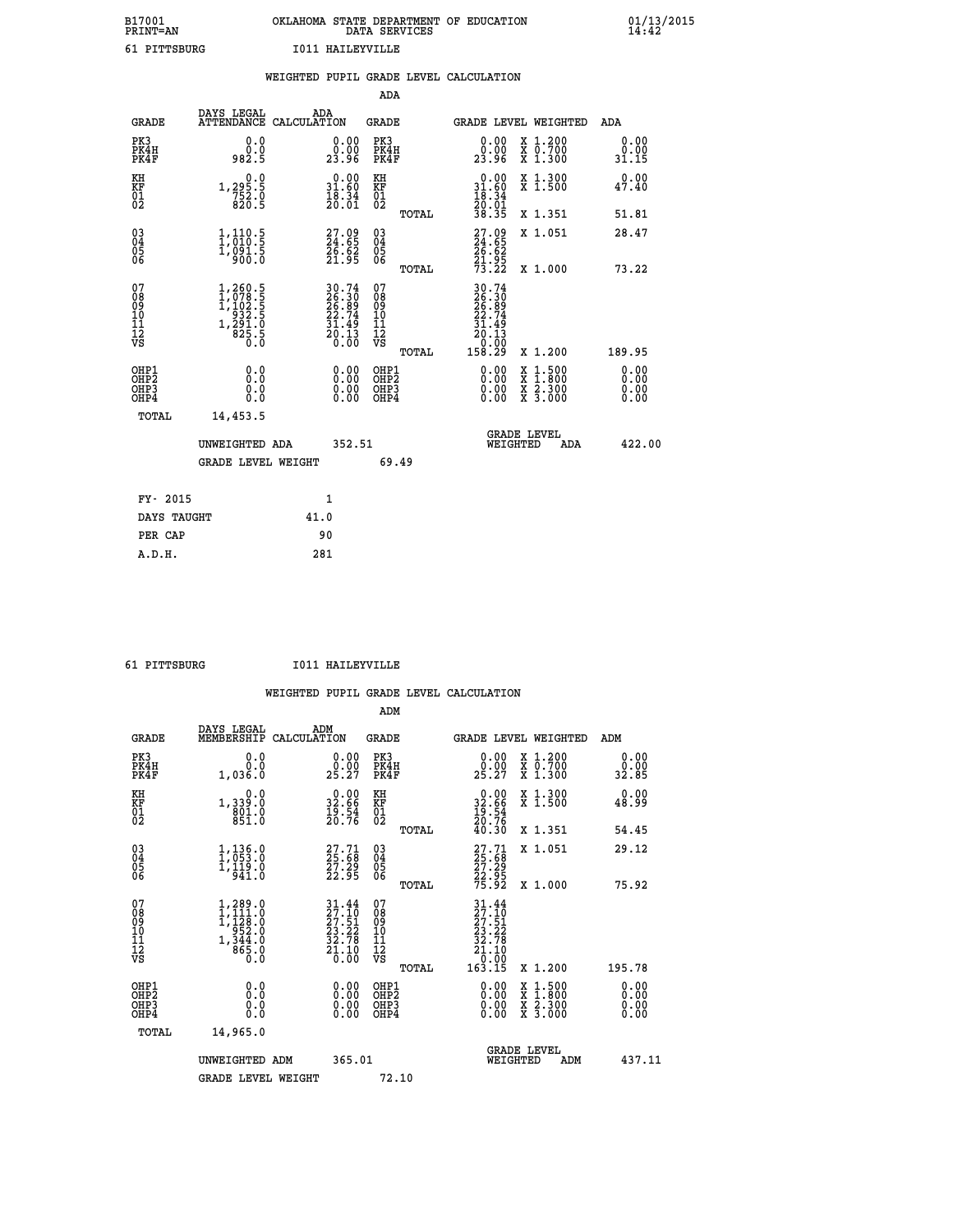| B17001<br><b>PRINT=AN</b> | OKLAHOMA STATE DEPARTMENT OF EDUCATION<br>DATA SERVICES | 01/13/2015 |
|---------------------------|---------------------------------------------------------|------------|
| 61<br>PITTSBURG           | 1014 KIOWA                                              |            |

|                                                                    |                                          |                                                               |      |                                                                           |                                                                         |       | WEIGHTED PUPIL GRADE LEVEL CALCULATION                                                              |                                          |     |                              |
|--------------------------------------------------------------------|------------------------------------------|---------------------------------------------------------------|------|---------------------------------------------------------------------------|-------------------------------------------------------------------------|-------|-----------------------------------------------------------------------------------------------------|------------------------------------------|-----|------------------------------|
|                                                                    |                                          |                                                               |      |                                                                           | <b>ADA</b>                                                              |       |                                                                                                     |                                          |     |                              |
|                                                                    | <b>GRADE</b>                             | DAYS LEGAL<br>ATTENDANCE CALCULATION                          | ADA  |                                                                           | <b>GRADE</b>                                                            |       | <b>GRADE LEVEL WEIGHTED</b>                                                                         |                                          |     | ADA                          |
| PK3                                                                | PK4H<br>PK4F                             | 0.0<br>Ō.Ō<br>1,058.5                                         |      | $\begin{smallmatrix} 0.00\\ 0.00\\ 25.20 \end{smallmatrix}$               | PK3<br>PK4H<br>PK4F                                                     |       | 0.00<br>0.00<br>25.20                                                                               | X 1.200<br>X 0.700<br>X 1.300            |     | 0.00<br>0.00<br>32.76        |
| KH<br>KF<br>01<br>02                                               |                                          | 895.5<br>843.0                                                |      | 21.32<br>$\frac{2}{2}$ $\frac{5}{3}$ $\frac{5}{6}$ $\frac{7}{4}$          | KH<br>KF<br>$\overline{\begin{smallmatrix} 0&1\ 0&2 \end{smallmatrix}}$ |       | $0.00$<br>21.32<br>$\frac{20.07}{23.64}$<br>$\frac{43.71}{23.71}$                                   | X 1.300<br>X 1.500                       |     | 0.00<br>31.98                |
|                                                                    |                                          |                                                               |      |                                                                           |                                                                         | TOTAL |                                                                                                     | X 1.351                                  |     | 59.05                        |
| $\begin{smallmatrix} 03 \\[-4pt] 04 \end{smallmatrix}$<br>Ŏ5<br>06 |                                          | $1, \frac{130}{609}$ : 5<br>$\frac{963.5}{728.5}$             |      | $26.92$<br>$14.49$<br>$22.94$<br>$17.35$                                  | $\substack{03 \\ 04}$<br>05<br>06                                       |       | 26.92<br>14.49<br>22.94<br>17.35<br>54.78                                                           | X 1.051                                  |     | 28.29                        |
|                                                                    |                                          |                                                               |      |                                                                           |                                                                         | TOTAL |                                                                                                     | X 1.000                                  |     | 54.78                        |
| 07<br>08<br>09<br>11<br>11<br>12<br>VS                             |                                          | 1,061.0<br>616.5<br>776.5<br>1,043.0<br>930.0<br>809.0<br>0.0 |      | $25.26$<br>$14.68$<br>$18.49$<br>$24.83$<br>$22.14$<br>$22.14$<br>$19.26$ | 07<br>08<br>09<br>11<br>11<br>12<br>VS                                  | TOTAL | 25.26<br>$\begin{smallmatrix} 24.768\ 14.689\ 24.834\ 22.14\ 19.26\ 0.00\ 124.66 \end{smallmatrix}$ | X 1.200                                  |     | 149.59                       |
|                                                                    | OHP1<br>OHP <sub>2</sub><br>OHP3<br>OHP4 | 0.0<br>Ō.Ō<br>0.0<br>0.0                                      |      | 0.00<br>0.00<br>0.00                                                      | OHP1<br>OHP <sub>2</sub><br>OHP3<br>OHP4                                |       | 0.00<br>0.00<br>0.00                                                                                | X 1:500<br>X 1:800<br>X 2:300<br>X 3:000 |     | 0.00<br>0.00<br>0.00<br>0.00 |
|                                                                    | TOTAL                                    | 12,457.0                                                      |      |                                                                           |                                                                         |       |                                                                                                     |                                          |     |                              |
|                                                                    |                                          | UNWEIGHTED ADA                                                |      | 296.59                                                                    |                                                                         |       | <b>GRADE LEVEL</b><br>WEIGHTED                                                                      |                                          | ADA | 356.45                       |
|                                                                    |                                          | <b>GRADE LEVEL WEIGHT</b>                                     |      |                                                                           |                                                                         | 59.86 |                                                                                                     |                                          |     |                              |
|                                                                    | FY- 2015                                 |                                                               |      | 1                                                                         |                                                                         |       |                                                                                                     |                                          |     |                              |
|                                                                    | DAYS TAUGHT                              |                                                               | 42.0 |                                                                           |                                                                         |       |                                                                                                     |                                          |     |                              |
|                                                                    | PER CAP                                  |                                                               |      | 92                                                                        |                                                                         |       |                                                                                                     |                                          |     |                              |

 **61 PITTSBURG I014 KIOWA**

 **A.D.H. 288**

 **WEIGHTED PUPIL GRADE LEVEL CALCULATION ADM DAYS LEGAL ADM GRADE MEMBERSHIP CALCULATION GRADE GRADE LEVEL WEIGHTED ADM PK3 0.0 0.00 PK3 0.00 X 1.200 0.00 PK4H 0.0 0.00 PK4H 0.00 X 0.700 0.00 PK4F 1,132.0 26.95 PK4F 26.95 X 1.300 35.04 KH 0.0 0.00 KH 0.00 X 1.300 0.00 KF 964.0 22.95 KF 22.95 X 1.500 34.43 01 868.0 20.67 01 20.67 02 1,026.0 24.43 02 24.43 TOTAL 45.10 X 1.351 60.93 03 1,168.0 27.81 03 27.81 X 1.051 29.23 04 622.0 14.81 04 14.81 05 1,000.0 23.81 05 23.81** 06 756.0 18.00 06 <sub>momas</sub> 18.00  **TOTAL 56.62 X 1.000 56.62** 07 1,101.0 26.21 07 26.21<br>
08 630.0 19.10 08 15.00<br>
10 1,091.0 25.98 10 25.98<br>
11 966.0 23.00 11 23.00<br>
VS 840.0 20.00 VS 0.000  **TOTAL 129.29 X 1.200 155.15 OHP1 0.0 0.00 OHP1 0.00 X 1.500 0.00 OHP2 0.0 0.00 OHP2 0.00 X 1.800 0.00 OHP3 0.0 0.00 OHP3 0.00 X 2.300 0.00 OHP4 0.0 0.00 OHP4 0.00 X 3.000 0.00 TOTAL 12,966.0** UNWEIGHTED ADM 308.72  **UNWEIGHTED ADM 308.72 WEIGHTED ADM 371.40** GRADE LEVEL WEIGHT 62.68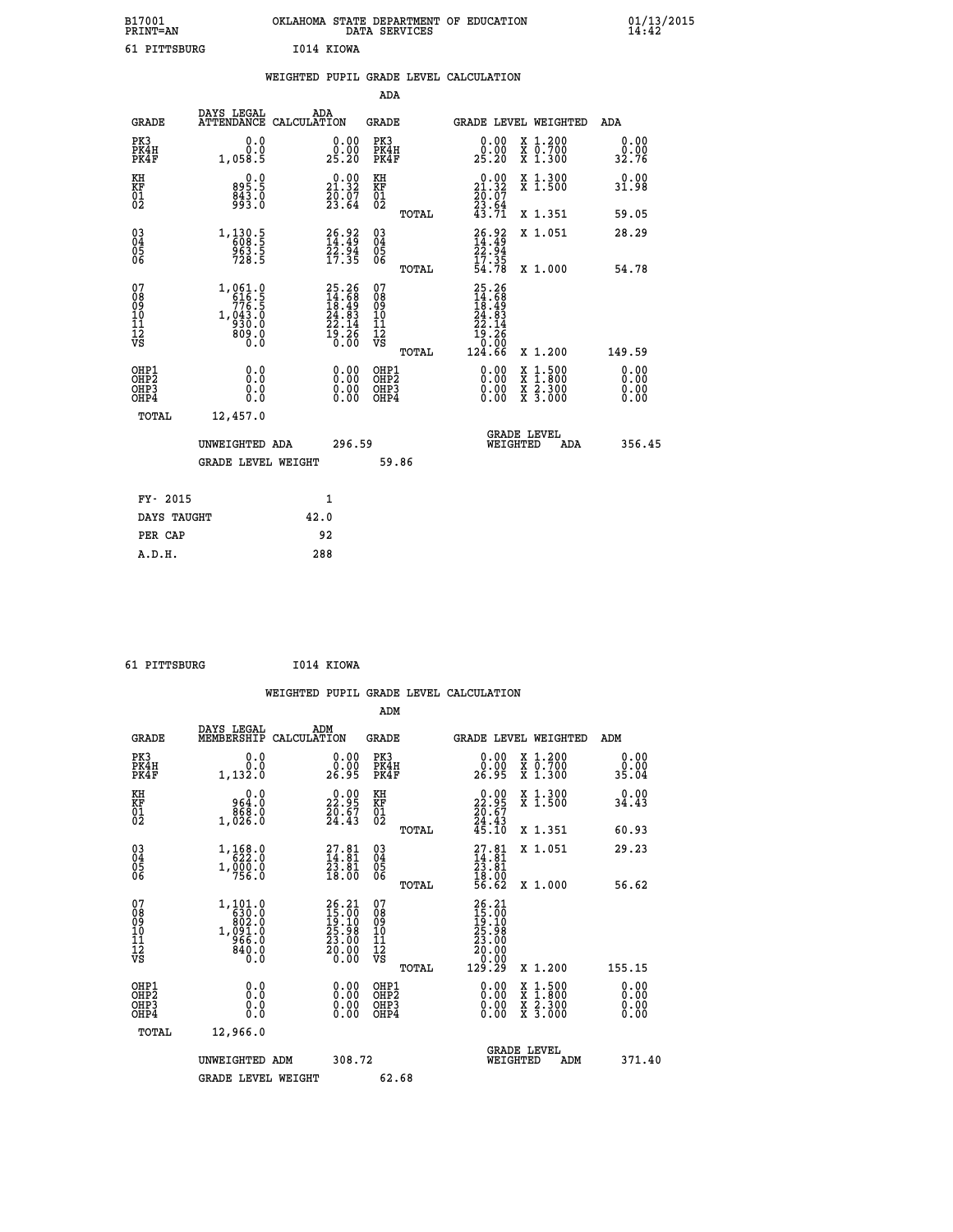| B17001          | OKLAHOMA STATE DEPARTMENT OF EDUCATION |
|-----------------|----------------------------------------|
| <b>PRINT=AN</b> | DATA SERVICES                          |
| 61 PITTSBURG    | I017 OUINTON                           |

|                                                    |                                                                                                                             | WEIGHTED PUPIL GRADE LEVEL CALCULATION                                                               |                                        |       |                                                                                     |                                          |                              |
|----------------------------------------------------|-----------------------------------------------------------------------------------------------------------------------------|------------------------------------------------------------------------------------------------------|----------------------------------------|-------|-------------------------------------------------------------------------------------|------------------------------------------|------------------------------|
|                                                    |                                                                                                                             |                                                                                                      | <b>ADA</b>                             |       |                                                                                     |                                          |                              |
| <b>GRADE</b>                                       | DAYS LEGAL                                                                                                                  | ADA<br>ATTENDANCE CALCULATION                                                                        | <b>GRADE</b>                           |       |                                                                                     | GRADE LEVEL WEIGHTED                     | ADA                          |
| PK3<br>PK4H<br>PK4F                                | 185.5<br>0.0<br>1,164.0                                                                                                     | $\begin{smallmatrix} 4.52\ 0.00\ 28.39 \end{smallmatrix}$                                            | PK3<br>PK4H<br>PK4F                    |       | $\begin{smallmatrix} 4.52\ 0.00\ 28.39 \end{smallmatrix}$                           | X 1.200<br>X 0.700<br>X 1.300            | 5.42<br>0.00<br>36.91        |
| KH<br>KF<br>01<br>02                               | 0.0<br>$1,434.5$<br>$1,411.5$<br>$1,169.5$                                                                                  | $\begin{smallmatrix} 0.00\\ 34.99\\ 34.43\\ 28.52 \end{smallmatrix}$                                 | KH<br>KF<br>01<br>02                   |       | $\begin{smallmatrix} 0.00\\ 34.99\\ 34.43\\ 28.52\\ 62.95 \end{smallmatrix}$        | X 1.300<br>X 1.500                       | 0.00<br>52.49                |
|                                                    |                                                                                                                             |                                                                                                      |                                        | TOTAL |                                                                                     | X 1.351                                  | 85.05                        |
| $\begin{matrix} 03 \\ 04 \\ 05 \\ 06 \end{matrix}$ | 1, 222.5<br>0.355<br>962                                                                                                    | $26.45$<br>$24.29$<br>$23.46$                                                                        | 03<br>04<br>05<br>06                   |       | 26.45<br>29.82<br>24.29<br>23.46<br>77.57                                           | X 1.051                                  | 27.80                        |
|                                                    |                                                                                                                             |                                                                                                      |                                        | TOTAL |                                                                                     | X 1.000                                  | 77.57                        |
| 07<br>08<br>09<br>11<br>11<br>12<br>VS             | $\begin{smallmatrix} 1, 645 & 0\\ 1, 457 & 5\\ 1, 737 & 0\\ 1, 382 & 0\\ 1, 097 & 5\\ 1, 331 & 5\\ 0 & 0 \end{smallmatrix}$ | $\begin{smallmatrix} 40.12\\ 35.55\\ 42.37\\ 33.71\\ 26.77\\ 26.48\\ 32.48\\ 0.00 \end{smallmatrix}$ | 07<br>08<br>09<br>11<br>11<br>12<br>VS | TOTAL | $40.12$<br>$35.55$<br>$42.37$<br>$33.71$<br>$26.77$<br>$32.48$<br>$30.60$<br>21ĭ.ŎŎ | X 1.200                                  | 253.20                       |
| OHP1<br>OHP2<br>OH <sub>P3</sub><br>OHP4           | 0.0<br>0.0<br>0.0                                                                                                           | $\begin{smallmatrix} 0.00 \ 0.00 \ 0.00 \ 0.00 \end{smallmatrix}$                                    | OHP1<br>OHP2<br>OHP3<br>OHP4           |       |                                                                                     | X 1:500<br>X 1:800<br>X 2:300<br>X 3:000 | 0.00<br>0.00<br>0.00<br>0.00 |
| TOTAL                                              | 18,280.5                                                                                                                    |                                                                                                      |                                        |       |                                                                                     |                                          |                              |
|                                                    | UNWEIGHTED ADA                                                                                                              | 445.87                                                                                               |                                        |       | WEIGHTED                                                                            | <b>GRADE LEVEL</b><br>ADA                | 538.44                       |
|                                                    | <b>GRADE LEVEL WEIGHT</b>                                                                                                   |                                                                                                      | 92.57                                  |       |                                                                                     |                                          |                              |
| FY- 2015                                           |                                                                                                                             | $\mathbf{1}$                                                                                         |                                        |       |                                                                                     |                                          |                              |
| DAYS TAUGHT                                        |                                                                                                                             | 41.0                                                                                                 |                                        |       |                                                                                     |                                          |                              |
| PER CAP                                            |                                                                                                                             | 86                                                                                                   |                                        |       |                                                                                     |                                          |                              |

| -------- |
|----------|

 **A.D.H. 266**

 **ADM**

 **61 PITTSBURG I017 QUINTON**

| <b>GRADE</b>                                       | DAYS LEGAL<br>MEMBERSHIP CALCULATION                                                                                 | ADM                                                                                                  | <b>GRADE</b>                                        |       |                                                                                                                                                                                                                                                                                |          | GRADE LEVEL WEIGHTED                     | ADM                   |
|----------------------------------------------------|----------------------------------------------------------------------------------------------------------------------|------------------------------------------------------------------------------------------------------|-----------------------------------------------------|-------|--------------------------------------------------------------------------------------------------------------------------------------------------------------------------------------------------------------------------------------------------------------------------------|----------|------------------------------------------|-----------------------|
| PK3<br>PK4H<br>PK4F                                | 201.0<br>0.0<br>1,279.0                                                                                              | $\frac{4.90}{0.00}$<br>31.20                                                                         | PK3<br>PK4H<br>PK4F                                 |       | $\begin{smallmatrix} 4.90\0.00\\31.20 \end{smallmatrix}$                                                                                                                                                                                                                       |          | X 1.200<br>X 0.700<br>X 1.300            | 5.88<br>0.00<br>40.56 |
| KH<br>KF<br>01<br>02                               | 0.0<br>$1,499 \ .0$<br>$1,484 \ .0$<br>$1,228 \ .0$                                                                  | $\begin{smallmatrix} 0.00\\ 36.56\\ 36.20\\ 36.39\\ 29.95 \end{smallmatrix}$                         | KH<br>KF<br>01<br>02                                |       | $36.56$<br>$36.20$<br>$29.95$<br>$66.15$                                                                                                                                                                                                                                       |          | X 1.300<br>X 1.500                       | 0.00<br>54.84         |
|                                                    |                                                                                                                      |                                                                                                      |                                                     | TOTAL |                                                                                                                                                                                                                                                                                |          | X 1.351                                  | 89.37                 |
| $\begin{matrix} 03 \\ 04 \\ 05 \\ 06 \end{matrix}$ | $1, 136.0$<br>$1, 260.0$<br>$1, 021.0$<br>$997.0$                                                                    | $\begin{smallmatrix} 27.71 \\ 30.73 \\ 24.90 \\ 24.32 \end{smallmatrix}$                             | $\begin{array}{c} 03 \\ 04 \\ 05 \\ 06 \end{array}$ |       | $27.71$<br>$30.73$<br>$24.90$<br>$24.32$<br>$79.95$                                                                                                                                                                                                                            |          | X 1.051                                  | 29.12                 |
|                                                    |                                                                                                                      |                                                                                                      |                                                     | TOTAL |                                                                                                                                                                                                                                                                                |          | X 1.000                                  | 79.95                 |
| 07<br>08<br>09<br>101<br>11<br>12<br>VS            | $\begin{smallmatrix} 1,723 & 0\\ 1,527 & 0\\ 1,789 & 0\\ 1,428 & 0\\ 1,117 & 0\\ 1,351 & 0\\ 0 & 0\end{smallmatrix}$ | $\begin{smallmatrix} 42.02\\ 37.24\\ 43.63\\ 34.83\\ 27.24\\ 22.95\\ 32.95\\ 0.00 \end{smallmatrix}$ | 07<br>08<br>09<br>001<br>11<br>11<br>12<br>VS       | TOTAL | $42.02$<br>$37.24$<br>$43.63$<br>$34.83$<br>$27.24$<br>$32.95$<br>$32.95$<br>$0.00$<br>$217.91$                                                                                                                                                                                |          | X 1.200                                  | 261.49                |
| OHP1<br>OHP2<br>OHP3<br>OHP4                       | $\begin{smallmatrix} 0.0 \ 0.0 \ 0.0 \end{smallmatrix}$                                                              | $0.00$<br>$0.00$<br>0.00                                                                             | OHP1<br>OHP2<br>OHP3<br>OHP4                        |       | $\begin{smallmatrix} 0.00 & 0.00 & 0.00 & 0.00 & 0.00 & 0.00 & 0.00 & 0.00 & 0.00 & 0.00 & 0.00 & 0.00 & 0.00 & 0.00 & 0.00 & 0.00 & 0.00 & 0.00 & 0.00 & 0.00 & 0.00 & 0.00 & 0.00 & 0.00 & 0.00 & 0.00 & 0.00 & 0.00 & 0.00 & 0.00 & 0.00 & 0.00 & 0.00 & 0.00 & 0.00 & 0.0$ |          | X 1:500<br>X 1:800<br>X 2:300<br>X 3:000 | 0.00<br>0.00<br>0.00  |
| TOTAL                                              | 19,040.0                                                                                                             |                                                                                                      |                                                     |       |                                                                                                                                                                                                                                                                                |          |                                          |                       |
|                                                    | UNWEIGHTED<br>ADM                                                                                                    | 464.38                                                                                               |                                                     |       |                                                                                                                                                                                                                                                                                | WEIGHTED | <b>GRADE LEVEL</b><br>ADM                | 561.21                |
|                                                    | <b>GRADE LEVEL WEIGHT</b>                                                                                            |                                                                                                      | 96.83                                               |       |                                                                                                                                                                                                                                                                                |          |                                          |                       |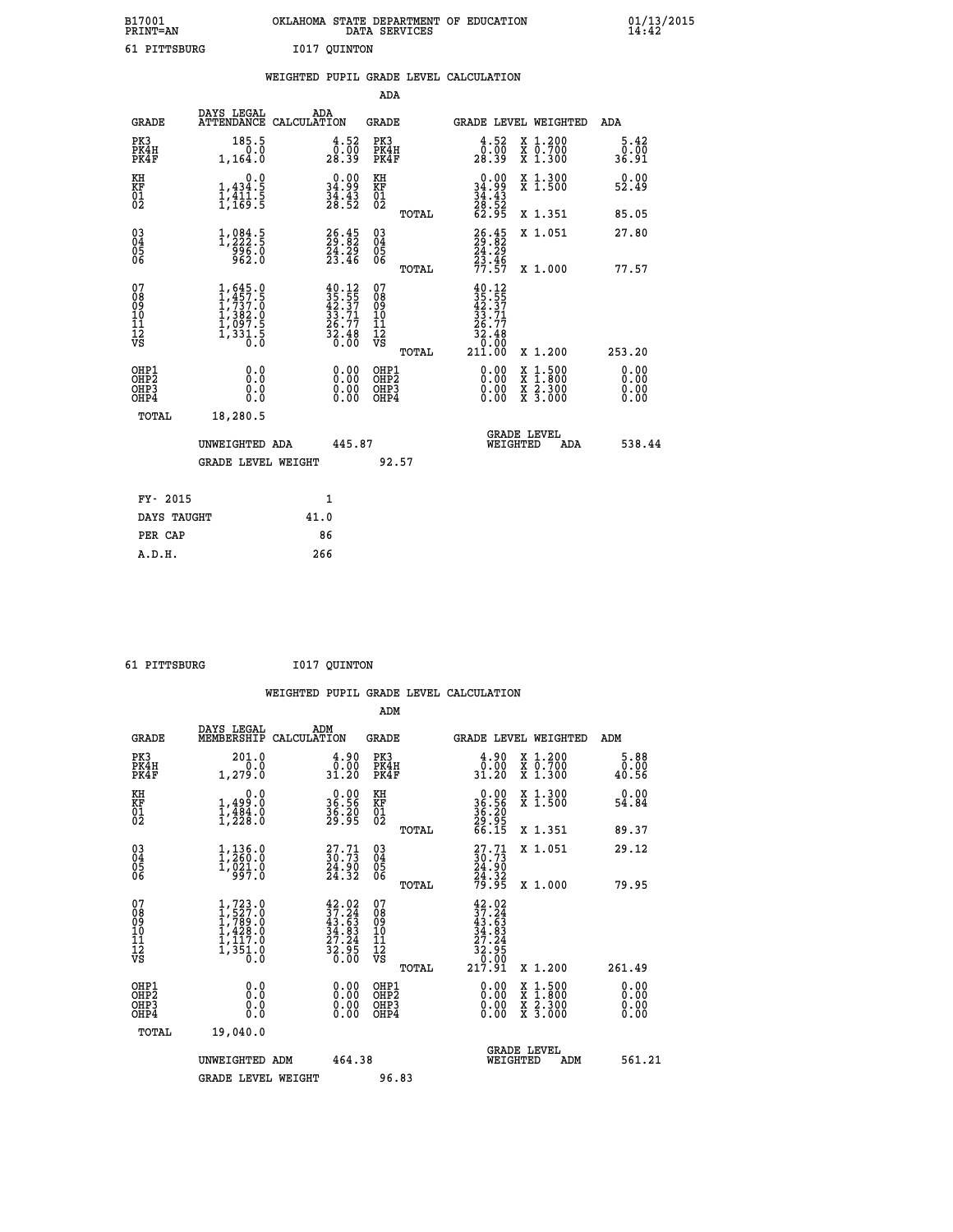| B17001<br><b>PRINT=AN</b> |              |                | OKLAHOMA STATE DEPARTMENT OF EDUCATION<br>DATA SERVICES |  | 01/13/2015 |
|---------------------------|--------------|----------------|---------------------------------------------------------|--|------------|
|                           | 61 PITTSBURG | 1025 INDIANOLA |                                                         |  |            |

|                                           |                                                                                              | WEIGHTED PUPIL GRADE LEVEL CALCULATION                                                                            |                                        |       |                                                                                                 |                                                                   |                              |
|-------------------------------------------|----------------------------------------------------------------------------------------------|-------------------------------------------------------------------------------------------------------------------|----------------------------------------|-------|-------------------------------------------------------------------------------------------------|-------------------------------------------------------------------|------------------------------|
|                                           |                                                                                              |                                                                                                                   | <b>ADA</b>                             |       |                                                                                                 |                                                                   |                              |
| <b>GRADE</b>                              |                                                                                              | DAYS LEGAL ADA ATTENDANCE CALCULATION                                                                             | <b>GRADE</b>                           |       |                                                                                                 | GRADE LEVEL WEIGHTED                                              | ADA                          |
| PK3<br>PK4H<br>PK4F                       | 0.0<br>0.0<br>481.0                                                                          | $\begin{smallmatrix} 0.00\\ 0.00\\ 11.73 \end{smallmatrix}$                                                       | PK3<br>PK4H<br>PK4F                    |       | 0.00<br>0.00<br>11.73                                                                           | X 1.200<br>X 0.700<br>X 1.300                                     | 0.00<br>0.00<br>15.25        |
| KH<br>KF<br>01<br>02                      | 0.0<br>$\frac{641.5}{532.5}$                                                                 | $\begin{array}{c} 0.00 \\ 15.65 \\ 12.99 \\ 15.35 \end{array}$                                                    | KH<br>KF<br>01<br>02                   |       | $\begin{array}{r} 0.00 \\ 15.65 \\ 12.99 \\ 15.35 \\ 28.34 \end{array}$                         | X 1.300<br>X 1.500                                                | 0.00<br>23.48                |
|                                           |                                                                                              |                                                                                                                   |                                        | TOTAL |                                                                                                 | X 1.351                                                           | 38.29                        |
| $^{03}_{04}$<br>05<br>06                  | 676.0<br>209.0<br>625.0<br>632.5                                                             | $\begin{array}{c} 16 \cdot 49 \\ 5 \cdot 10 \\ 15 \cdot 24 \\ 15 \cdot 43 \end{array}$                            | $\substack{03 \\ 04}$<br>05<br>06      |       | $\begin{array}{r} 16.49 \\[-4pt] 5.10 \\[-4pt] 15.24 \\[-4pt] 15.43 \\[-4pt] 35.77 \end{array}$ | X 1.051                                                           | 17.33                        |
|                                           |                                                                                              |                                                                                                                   |                                        | TOTAL |                                                                                                 | X 1.000                                                           | 35.77                        |
| 07<br>08<br>09<br>11<br>11<br>12<br>VS    | $\begin{smallmatrix}543.0\\670.0\\752.0\\752.0\\1,113.5\\576.0\\789.0\\0.0\end{smallmatrix}$ | $\begin{smallmatrix} 13\cdot24\\16\cdot34\\18\cdot34\\27\cdot16\\14\cdot05\\19\cdot24\\0\cdot00\end{smallmatrix}$ | 07<br>08<br>09<br>11<br>11<br>12<br>VS | TOTAL | $13.24$<br>$16.34$<br>$18.34$<br>$27.16$<br>14<br>.05<br>ī9.24<br>10:00<br>108.37               | X 1.200                                                           | 130.04                       |
| OHP1<br>OH <sub>P</sub> 2<br>OHP3<br>OHP4 | 0.0<br>0.0<br>0.0                                                                            | 0.0000<br>$0.00$<br>0.00                                                                                          | OHP1<br>OHP2<br>OHP3<br>OHP4           |       | 0.00<br>0.00<br>0.00                                                                            | $1:500$<br>1:800<br>X<br>X<br>$\frac{x}{x}$ $\frac{5:300}{3:000}$ | 0.00<br>0.00<br>0.00<br>0.00 |
| <b>TOTAL</b>                              | 8,870.5                                                                                      |                                                                                                                   |                                        |       |                                                                                                 |                                                                   |                              |
|                                           | UNWEIGHTED ADA                                                                               | 216.35                                                                                                            |                                        |       |                                                                                                 | GRADE LEVEL<br>WEIGHTED<br>ADA                                    | 260.16                       |
|                                           | <b>GRADE LEVEL WEIGHT</b>                                                                    |                                                                                                                   |                                        | 43.81 |                                                                                                 |                                                                   |                              |
| FY- 2015                                  |                                                                                              | $\mathbf{1}$                                                                                                      |                                        |       |                                                                                                 |                                                                   |                              |
| DAYS TAUGHT                               |                                                                                              | 41.0                                                                                                              |                                        |       |                                                                                                 |                                                                   |                              |
| PER CAP                                   |                                                                                              | 92                                                                                                                |                                        |       |                                                                                                 |                                                                   |                              |

 **61 PITTSBURG I025 INDIANOLA**

 **WEIGHTED PUPIL GRADE LEVEL CALCULATION ADM DAYS LEGAL ADM GRADE MEMBERSHIP CALCULATION GRADE GRADE LEVEL WEIGHTED ADM**

| GRADE                                                | MEMBERSHIP CALCOLATION                                                                     |                                                                                  | GRADE                                               | GRADE PRAFT METGHIED                                                                              |                                          | ADM                                                                                                                                                                                                                                                                            |
|------------------------------------------------------|--------------------------------------------------------------------------------------------|----------------------------------------------------------------------------------|-----------------------------------------------------|---------------------------------------------------------------------------------------------------|------------------------------------------|--------------------------------------------------------------------------------------------------------------------------------------------------------------------------------------------------------------------------------------------------------------------------------|
| PK3<br>PK4H<br>PK4F                                  | $\begin{array}{c} 0.0 \\ 0.0 \\ 507.0 \end{array}$                                         | $\begin{smallmatrix} 0.00\\ 0.00\\ 12.37 \end{smallmatrix}$                      | PK3<br>PK4H<br>PK4F                                 | $\begin{smallmatrix} 0.00\\ 0.00\\ 12.37 \end{smallmatrix}$                                       | X 1.200<br>X 0.700<br>X 1.300            | 0.00<br>16.08                                                                                                                                                                                                                                                                  |
| KH<br>KF<br>01<br>02                                 | $675.0$<br>$550.0$<br>$552.0$                                                              | $\begin{smallmatrix} 0.00\\ 16.46\\ 13.41\\ 15.90 \end{smallmatrix}$             | KH<br>KF<br>01<br>02                                | $\begin{array}{r} 0.00 \\ 16.46 \\ 13.41 \\ 15.90 \\ 29.31 \end{array}$                           | X 1.300<br>X 1.500                       | 0.00<br>24.69                                                                                                                                                                                                                                                                  |
|                                                      |                                                                                            |                                                                                  | TOTAL                                               |                                                                                                   | X 1.351                                  | 39.60                                                                                                                                                                                                                                                                          |
| $\begin{matrix} 03 \\ 04 \\ 05 \\ 06 \end{matrix}$   | $\begin{smallmatrix} 694.0\\ 211.0\\ 638.0\\ 650.0 \end{smallmatrix}$                      | $\begin{array}{r} 16.93 \\[-4pt] 5.15 \\[-4pt] 15.56 \\[-4pt] 15.85 \end{array}$ | $\begin{array}{c} 03 \\ 04 \\ 05 \\ 06 \end{array}$ | $\begin{array}{r} 16.93 \\[-4pt] 5.15 \\[-4pt] 15.56 \\[-4pt] 15.85 \\[-4pt] 36.56 \end{array}$   | X 1.051                                  | 17.79                                                                                                                                                                                                                                                                          |
|                                                      |                                                                                            |                                                                                  | TOTAL                                               |                                                                                                   | X 1.000                                  | 36.56                                                                                                                                                                                                                                                                          |
| 07<br>08<br>09<br>101<br>11<br>12<br>VS              | $\begin{array}{c} 556.0 \\ 690.0 \\ 779.0 \\ 1,148.0 \\ 608.0 \\ 807.0 \end{array}$<br>O.O | $13.56$<br>$16.83$<br>$19.00$<br>$28.00$<br>$14.83$<br>$19.68$<br>$0.00$         | 07<br>08<br>09<br>101<br>11<br>12<br>VS             | $\begin{smallmatrix} 13.56\ 16.30\ 19.000\ 28.000\ 14.83\ 19.68\ 0.000\ 111.90 \end{smallmatrix}$ |                                          |                                                                                                                                                                                                                                                                                |
|                                                      |                                                                                            |                                                                                  | TOTAL                                               |                                                                                                   | X 1.200                                  | 134.28                                                                                                                                                                                                                                                                         |
| OHP1<br>OHP <sub>2</sub><br>OH <sub>P3</sub><br>OHP4 |                                                                                            | $0.00$<br>$0.00$<br>0.00                                                         | OHP1<br>OH <sub>P</sub> 2<br>OHP3<br>OHP4           |                                                                                                   | X 1:500<br>X 1:800<br>X 2:300<br>X 3:000 | $\begin{smallmatrix} 0.00 & 0.00 & 0.00 & 0.00 & 0.00 & 0.00 & 0.00 & 0.00 & 0.00 & 0.00 & 0.00 & 0.00 & 0.00 & 0.00 & 0.00 & 0.00 & 0.00 & 0.00 & 0.00 & 0.00 & 0.00 & 0.00 & 0.00 & 0.00 & 0.00 & 0.00 & 0.00 & 0.00 & 0.00 & 0.00 & 0.00 & 0.00 & 0.00 & 0.00 & 0.00 & 0.0$ |
| TOTAL                                                | 9,165.0                                                                                    |                                                                                  |                                                     |                                                                                                   |                                          |                                                                                                                                                                                                                                                                                |
|                                                      | UNWEIGHTED ADM                                                                             | 223.53                                                                           |                                                     | <b>GRADE LEVEL</b><br>WEIGHTED                                                                    | ADM                                      | 269.00                                                                                                                                                                                                                                                                         |
|                                                      | <b>GRADE LEVEL WEIGHT</b>                                                                  |                                                                                  | 45.47                                               |                                                                                                   |                                          |                                                                                                                                                                                                                                                                                |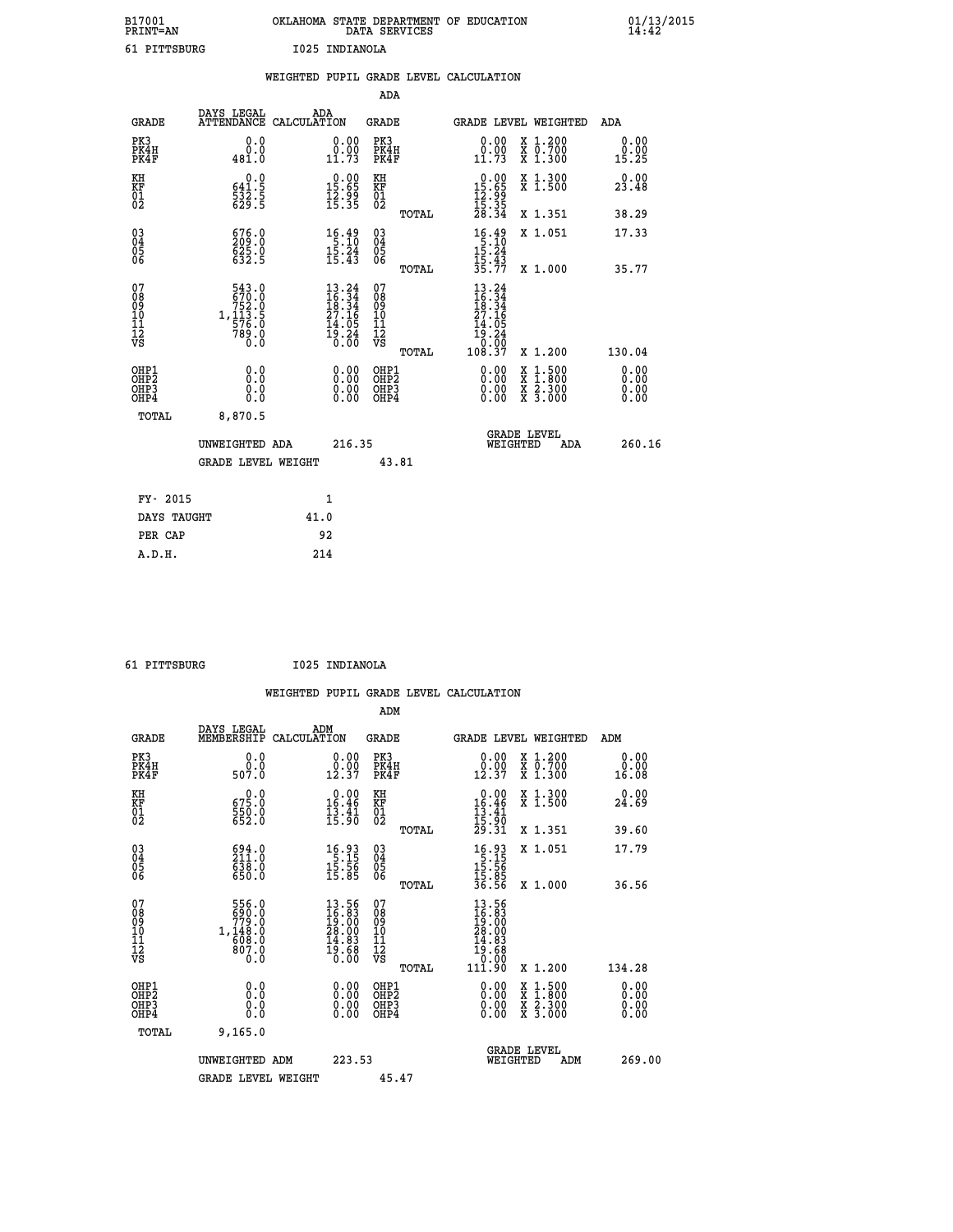| B17001<br><b>PRINT=AN</b> | OKLAHOMA          | STATE DEPARTMENT OF<br><b>SERVICES</b><br>DATA | EDUCATION | 01/13/2015<br>14:42 |
|---------------------------|-------------------|------------------------------------------------|-----------|---------------------|
| ັ                         | I028<br>PITTSBURG | <b>CROWDER</b>                                 |           |                     |

| 61 PITTSBURG                                       |                                                                                           |      | I028 CROWDER                                                                                                                  |                                                     |       |                                                                                |                                                                                                                                           |                       |
|----------------------------------------------------|-------------------------------------------------------------------------------------------|------|-------------------------------------------------------------------------------------------------------------------------------|-----------------------------------------------------|-------|--------------------------------------------------------------------------------|-------------------------------------------------------------------------------------------------------------------------------------------|-----------------------|
|                                                    |                                                                                           |      |                                                                                                                               |                                                     |       | WEIGHTED PUPIL GRADE LEVEL CALCULATION                                         |                                                                                                                                           |                       |
|                                                    |                                                                                           |      |                                                                                                                               | ADA                                                 |       |                                                                                |                                                                                                                                           |                       |
| GRADE                                              | DAYS LEGAL ADA ATTENDANCE CALCULATION                                                     |      |                                                                                                                               | <b>GRADE</b>                                        |       |                                                                                | <b>GRADE LEVEL WEIGHTED</b>                                                                                                               | ADA                   |
| PK3<br>PK4H<br>PK4F                                | 0.0<br>ة:ة<br>595.5                                                                       |      | $\begin{smallmatrix} 0.00\\ 0.00\\ 14.52 \end{smallmatrix}$                                                                   | PK3<br>PK4H<br>PK4F                                 |       | $\begin{smallmatrix} 0.00\\ 0.00\\ 14.52 \end{smallmatrix}$                    | X 1.200<br>X 0.700<br>X 1.300                                                                                                             | 0.00<br>ةة.ة<br>18.88 |
| KH<br>KF<br>01<br>02                               | 0.0<br>1,459:0<br>1,589:0<br>933:0                                                        |      | $\begin{smallmatrix} 0.00\\ 35.59\\ 38.76\\ 24.22 \end{smallmatrix}$                                                          | KH<br>KF<br>01<br>02                                |       | $35.59$<br>$38.76$<br>$24.22$<br>$62.98$                                       | X 1.300<br>X 1.500                                                                                                                        | 0.00<br>53.39         |
|                                                    |                                                                                           |      |                                                                                                                               |                                                     | TOTAL |                                                                                | X 1.351                                                                                                                                   | 85.09                 |
| $\begin{matrix} 03 \\ 04 \\ 05 \\ 06 \end{matrix}$ | $1, 190.5$<br>$1, 755.5$<br>$1, 568.0$<br>$1, 489.5$                                      |      | 29.04<br>42.82<br>38.24<br>36.33                                                                                              | $\begin{array}{c} 03 \\ 04 \\ 05 \\ 06 \end{array}$ |       | $\begin{smallmatrix} 29.04\\ 42.82\\ 38.24\\ 36.33\\ 117.39 \end{smallmatrix}$ | X 1.051                                                                                                                                   | 30.52                 |
|                                                    |                                                                                           |      |                                                                                                                               |                                                     | TOTAL |                                                                                | X 1.000                                                                                                                                   | 117.39                |
| 07<br>08<br>09<br>11<br>11<br>12<br>VS             | $1, 278.0$<br>$1, 196.5$<br>$1, 533.5$<br>$1, 278.5$<br>$1, 460.5$<br>$1, 148.5$<br>$0.0$ |      | $\begin{array}{c} 31\cdot 17 \\ 29\cdot 18 \\ 37\cdot 40 \\ 31\cdot 18 \\ 35\cdot 62 \\ 28\cdot 01 \\ 20\cdot 00 \end{array}$ | 07<br>08<br>09<br>101<br>11<br>12<br>VS             |       | $31.17$<br>$29.18$<br>$37.40$<br>$31.18$<br>$\frac{35.62}{28.01}$              |                                                                                                                                           |                       |
|                                                    |                                                                                           |      |                                                                                                                               |                                                     | TOTAL | 0:00<br>192.56                                                                 | X 1.200                                                                                                                                   | 231.07                |
| OHP1<br>OHP2<br>OHP3<br>OHP4                       | 0.0<br>0.0<br>0.0                                                                         |      | $0.00$<br>$0.00$<br>0.00                                                                                                      | OHP1<br>OHP2<br>OHP3<br>OHP4                        |       | 0.00<br>0.00                                                                   | $\begin{smallmatrix} \mathtt{X} & 1\cdot500\\ \mathtt{X} & 1\cdot800\\ \mathtt{X} & 2\cdot300\\ \mathtt{X} & 3\cdot000 \end{smallmatrix}$ | 0.00<br>0.00<br>0.00  |
| TOTAL                                              | 18,535.5                                                                                  |      |                                                                                                                               |                                                     |       |                                                                                |                                                                                                                                           |                       |
|                                                    | UNWEIGHTED ADA                                                                            |      | 452.08                                                                                                                        |                                                     |       | WEIGHTED                                                                       | <b>GRADE LEVEL</b><br>ADA                                                                                                                 | 536.34                |
|                                                    | <b>GRADE LEVEL WEIGHT</b>                                                                 |      |                                                                                                                               | 84.26                                               |       |                                                                                |                                                                                                                                           |                       |
| FY- 2015                                           |                                                                                           |      | $\mathbf{1}$                                                                                                                  |                                                     |       |                                                                                |                                                                                                                                           |                       |
| DAYS TAUGHT                                        |                                                                                           | 41.0 |                                                                                                                               |                                                     |       |                                                                                |                                                                                                                                           |                       |
| PER CAP                                            |                                                                                           |      | 81                                                                                                                            |                                                     |       |                                                                                |                                                                                                                                           |                       |

 **61 PITTSBURG I028 CROWDER**

 **A.D.H. 394**

 **WEIGHTED PUPIL GRADE LEVEL CALCULATION ADM DAYS LEGAL ADM**

| <b>GRADE</b>                                       | <b>MEMBERSHIP</b>                                                                 | בנשבי<br>CALCULATION                                                 | GRADE                                    |       |                                                                                                  |          | GRADE LEVEL WEIGHTED                                                                             | ADM                          |  |
|----------------------------------------------------|-----------------------------------------------------------------------------------|----------------------------------------------------------------------|------------------------------------------|-------|--------------------------------------------------------------------------------------------------|----------|--------------------------------------------------------------------------------------------------|------------------------------|--|
| PK3<br>PK4H<br>PK4F                                | 0.0<br>$\overset{\scriptscriptstyle0.0}{\scriptscriptstyle0.0}$                   | 0.00<br>0.00<br>14.88                                                | PK3<br>PK4H<br>PK4F                      |       | $\begin{smallmatrix} 0.00\\ 0.00\\ 14.88 \end{smallmatrix}$                                      |          | X 1.200<br>X 0.700<br>X 1.300                                                                    | 0.00<br>0.00<br>19.34        |  |
| KH<br>KF<br>01<br>02                               | 0.0<br>1,507.0<br>1,656.0<br>1,029.0                                              | $\begin{smallmatrix} 0.00\\ 36.76\\ 40.39\\ 25.10 \end{smallmatrix}$ | KH<br>KF<br>01<br>02                     |       | 0.00<br>36.76<br>40.39<br>25.10<br>65.49                                                         |          | X 1.300<br>X 1.500                                                                               | 0.00<br>55.14                |  |
|                                                    |                                                                                   |                                                                      |                                          | TOTAL |                                                                                                  |          | X 1.351                                                                                          | 88.48                        |  |
| $\begin{matrix} 03 \\ 04 \\ 05 \\ 06 \end{matrix}$ | $1, 235.0$<br>$1, 800.0$<br>$1, 627.0$<br>$1, 550.0$                              | $30.12$<br>43.90<br>39.68<br>37.80                                   | $\substack{03 \\ 04}$<br>05<br>06        |       | $\begin{smallmatrix} 30.12\\ 43.90\\ 39.68\\ 37.80\\ 121.38 \end{smallmatrix}$                   |          | X 1.051                                                                                          | 31.66                        |  |
|                                                    |                                                                                   |                                                                      |                                          | TOTAL |                                                                                                  |          | X 1.000                                                                                          | 121.38                       |  |
| 07<br>08<br>09<br>101<br>11<br>12<br>VS            | $1,339.0$<br>$1,241.0$<br>$1,612.0$<br>$1,374.0$<br>$1,518.0$<br>$1,200.0$<br>0.0 | 32.66<br>30.27<br>39.32<br>33.51<br>37.02<br>37.02<br>29.27          | 07<br>08<br>09<br>11<br>11<br>12<br>VS   |       | 32.66<br>$\begin{smallmatrix} 330.27\ 39.32\ 33.32\ 337.51\ 37.027\ 29.202.05 \end{smallmatrix}$ |          |                                                                                                  |                              |  |
|                                                    |                                                                                   |                                                                      |                                          | TOTAL |                                                                                                  |          | X 1.200                                                                                          | 242.46                       |  |
| OHP1<br>OHP2<br>OH <sub>P3</sub><br>OHP4           | 0.0<br>0.0<br>Ŏ.Ŏ                                                                 | $0.00$<br>$0.00$<br>0.00                                             | OHP1<br>OHP2<br>OHP <sub>3</sub><br>OHP4 |       | $0.00$<br>$0.00$<br>0.00                                                                         |          | $\begin{smallmatrix} x & 1 & 500 \\ x & 1 & 800 \\ x & 2 & 300 \\ x & 3 & 000 \end{smallmatrix}$ | 0.00<br>0.00<br>0.00<br>0.00 |  |
| TOTAL                                              | 19,298.0                                                                          |                                                                      |                                          |       |                                                                                                  |          |                                                                                                  |                              |  |
|                                                    | UNWEIGHTED ADM                                                                    | 470.68                                                               |                                          |       |                                                                                                  | WEIGHTED | <b>GRADE LEVEL</b><br>ADM                                                                        | 558.46                       |  |
|                                                    | <b>GRADE LEVEL WEIGHT</b>                                                         |                                                                      | 87.78                                    |       |                                                                                                  |          |                                                                                                  |                              |  |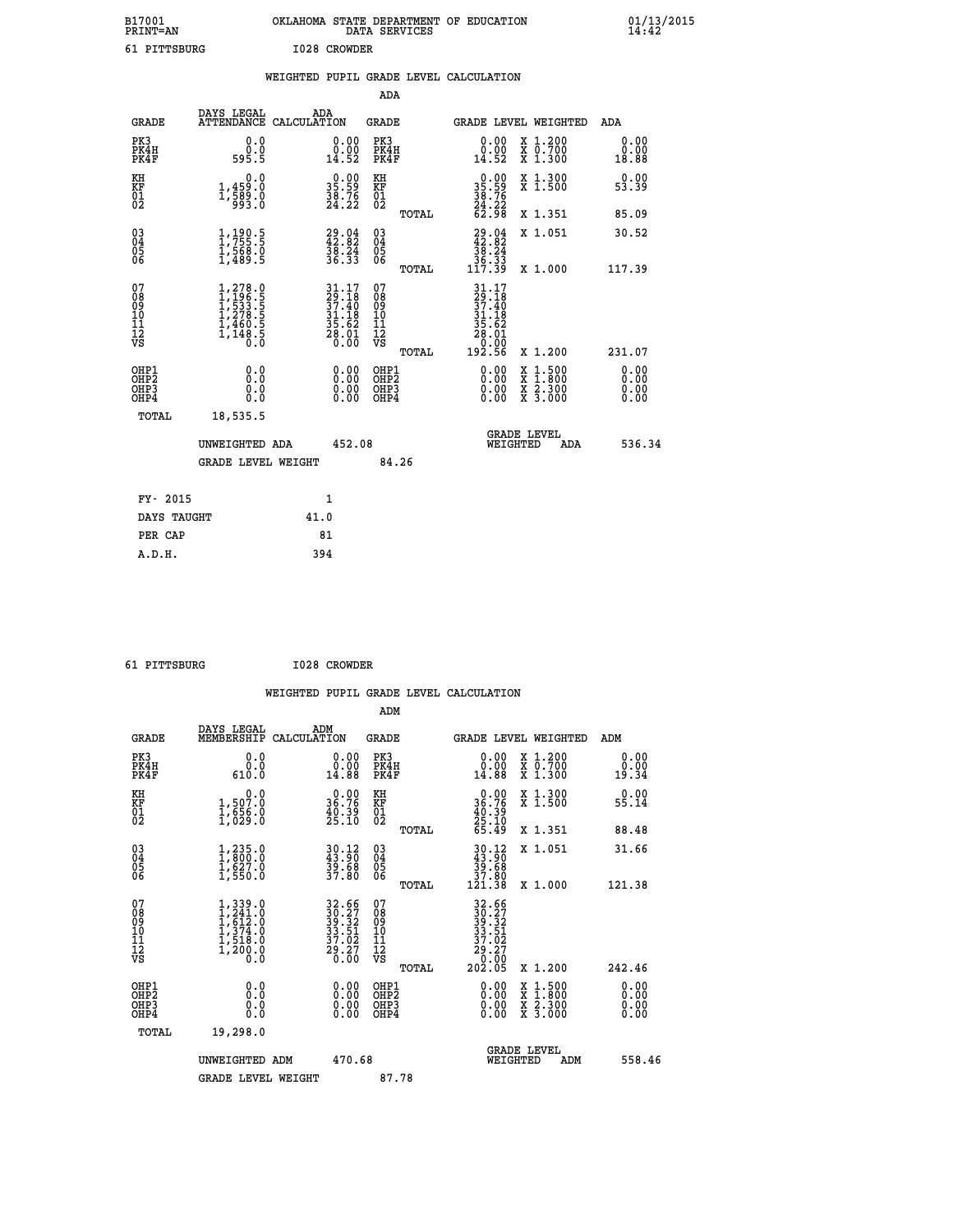| B17001<br><b>PRINT=AN</b> | OKLAHOMA STATE DEPARTMENT OF EDUCATION<br>DATA SERVICES | 01/13/2015 |
|---------------------------|---------------------------------------------------------|------------|
| 61<br>PITTSBURG           | I030 SAVANNA                                            |            |

|                                                                    |                                                                                                                                                       | WEIGHTED PUPIL GRADE LEVEL CALCULATION                                   |                                                 |                                                                              |                               |                              |
|--------------------------------------------------------------------|-------------------------------------------------------------------------------------------------------------------------------------------------------|--------------------------------------------------------------------------|-------------------------------------------------|------------------------------------------------------------------------------|-------------------------------|------------------------------|
|                                                                    |                                                                                                                                                       |                                                                          | ADA                                             |                                                                              |                               |                              |
| <b>GRADE</b>                                                       | DAYS LEGAL                                                                                                                                            | ADA<br>ATTENDANCE CALCULATION                                            | <b>GRADE</b>                                    | GRADE LEVEL WEIGHTED                                                         |                               | ADA                          |
| PK3<br>PK4H<br>PK4F                                                | 0.0<br>0.0<br>451.5                                                                                                                                   | $\begin{smallmatrix} 0.00\\ 0.00\\ 11.01 \end{smallmatrix}$              | PK3<br>PK4H<br>PK4F                             | 0.00<br>0.00<br>11.01                                                        | X 1.200<br>X 0.700<br>X 1.300 | 0.00<br>0.00<br>14.31        |
| KH<br>KF<br>01<br>02                                               | 0.0<br>1,083.5<br>$\frac{800}{519}.$ $\frac{0}{5}$                                                                                                    | $\begin{smallmatrix} 0.00\\ 26.43\\ 19.51\\ 12.67 \end{smallmatrix}$     | KH<br>KF<br>01<br>02                            | $0.00$<br>$26.43$<br>$19.51$<br>$12.67$<br>$32.18$                           | X 1.300<br>X 1.500            | 0.00<br>39.65                |
|                                                                    |                                                                                                                                                       |                                                                          | TOTAL                                           |                                                                              | X 1.351                       | 43.48                        |
| $\begin{smallmatrix} 03 \\[-4pt] 04 \end{smallmatrix}$<br>Ŏ5<br>06 | 374.5<br>$1,\overline{2}\overline{3}\overline{0}\overline{0}$<br>1,183.0                                                                              | $2.13$<br>11.89<br>30.00<br>28.85                                        | $\substack{03 \\ 04}$<br>Ŏ5<br>06               | $2.13$<br>11.89<br>30:00<br>28.85<br>70.74                                   | X 1.051                       | 9.60                         |
|                                                                    |                                                                                                                                                       |                                                                          | TOTAL                                           |                                                                              | X 1.000                       | 70.74                        |
| 07<br>08<br>09<br>101<br>112<br>VS                                 | $\begin{smallmatrix} & 713\ .5\\ 1\ ,\ 055\ .\ 0\\ 1\ ,\ 704\ .\ 5\\ 1\ ,\ 641\ .\ 0\\ 1\ ,\ 732\ .\ 0\\ 1\ ,\ 738\ .\ 5\\ 0\ .\ 0 \end{smallmatrix}$ | $17.40$<br>$25.73$<br>$41.57$<br>$40.02$<br>$42.24$<br>$42.40$<br>$0.00$ | 07<br>08<br>09<br>11<br>11<br>12<br>VS<br>TOTAL | $17.40$<br>$25.73$<br>$41.57$<br>$40.02$<br>42.24<br>42.40<br>00.0°<br>36.02 | X 1.200                       | 251.23                       |
| OHP1<br>OHP2<br>OHP3<br>OHP4                                       | 0.0<br>0.0<br>0.0                                                                                                                                     | 0.00<br>$\begin{smallmatrix} 0.00 \ 0.00 \end{smallmatrix}$              | OHP1<br>OHP2<br>OHP3<br>OHP4                    | 0.00<br>0.00<br>0.00                                                         | X 1:500<br>X 2.300<br>X 3.000 | 0.00<br>0.00<br>0.00<br>0.00 |
| <b>TOTAL</b>                                                       | 14,714.0                                                                                                                                              |                                                                          |                                                 |                                                                              |                               |                              |
|                                                                    | UNWEIGHTED ADA                                                                                                                                        | 358.85                                                                   |                                                 | <b>GRADE LEVEL</b><br>WEIGHTED                                               | ADA                           | 429.01                       |
|                                                                    | <b>GRADE LEVEL WEIGHT</b>                                                                                                                             |                                                                          | 70.16                                           |                                                                              |                               |                              |
| FY- 2015                                                           |                                                                                                                                                       | $\mathbf{1}$                                                             |                                                 |                                                                              |                               |                              |
|                                                                    | DAYS TAUGHT                                                                                                                                           | 41.0                                                                     |                                                 |                                                                              |                               |                              |
| PER CAP                                                            |                                                                                                                                                       | 79                                                                       |                                                 |                                                                              |                               |                              |

 **61 PITTSBURG I030 SAVANNA**

 **WEIGHTED PUPIL GRADE LEVEL CALCULATION ADM DAYS LEGAL ADM GRADE MEMBERSHIP CALCULATION GRADE GRADE LEVEL WEIGHTED ADM PK3 0.0 0.00 PK3 0.00 X 1.200 0.00 PK4H 0.0 0.00 PK4H 0.00 X 0.700 0.00 PK4F 482.0 11.76 PK4F 11.76 X 1.300 15.29 KH 0.0 0.00 KH 0.00 X 1.300 0.00 KF 1,129.0 27.54 KF 27.54 X 1.500 41.31 01 840.0 20.49 01 20.49 02 542.0 13.22 02 13.22 TOTAL 33.71 X 1.351 45.54 03 389.0 9.49 03 9.49 X 1.051 9.97 04 509.0 12.41 04 12.41 05 1,270.0 30.98 05 30.98 06 1,221.0 29.78 06 29.78 TOTAL 73.17 X 1.000 73.17**  $\begin{array}{cccc} 07 & 731.0 & 17.83 & 07 & 17.83 \ 08 & 1,088.0 & 26.54 & 08 & 26.54 \ 09 & 1,763.0 & 43.00 & 09 & 43.00 \ 10 & 1,731.0 & 42.22 & 10 & 42.22 \ 11 & 1,840.0 & 44.88 & 11 & 44.88 \ 12 & 1,800.0 & 44.00 & 12 & 44.00 \ 13 & 0.0 & 0.0 & 0.0 & 0.0 & 0.0 &$  **TOTAL 218.47 X 1.200 262.16 OHP1 0.0 0.00 OHP1 0.00 X 1.500 0.00 OHP2 0.0 0.00 OHP2 0.00 X 1.800 0.00 OHP3 0.0 0.00 OHP3 0.00 X 2.300 0.00 OHP4 0.0 0.00 OHP4 0.00 X 3.000 0.00 TOTAL 15,339.0 GRADE LEVEL UNWEIGHTED ADM 374.14 WEIGHTED ADM 447.44** GRADE LEVEL WEIGHT 73.30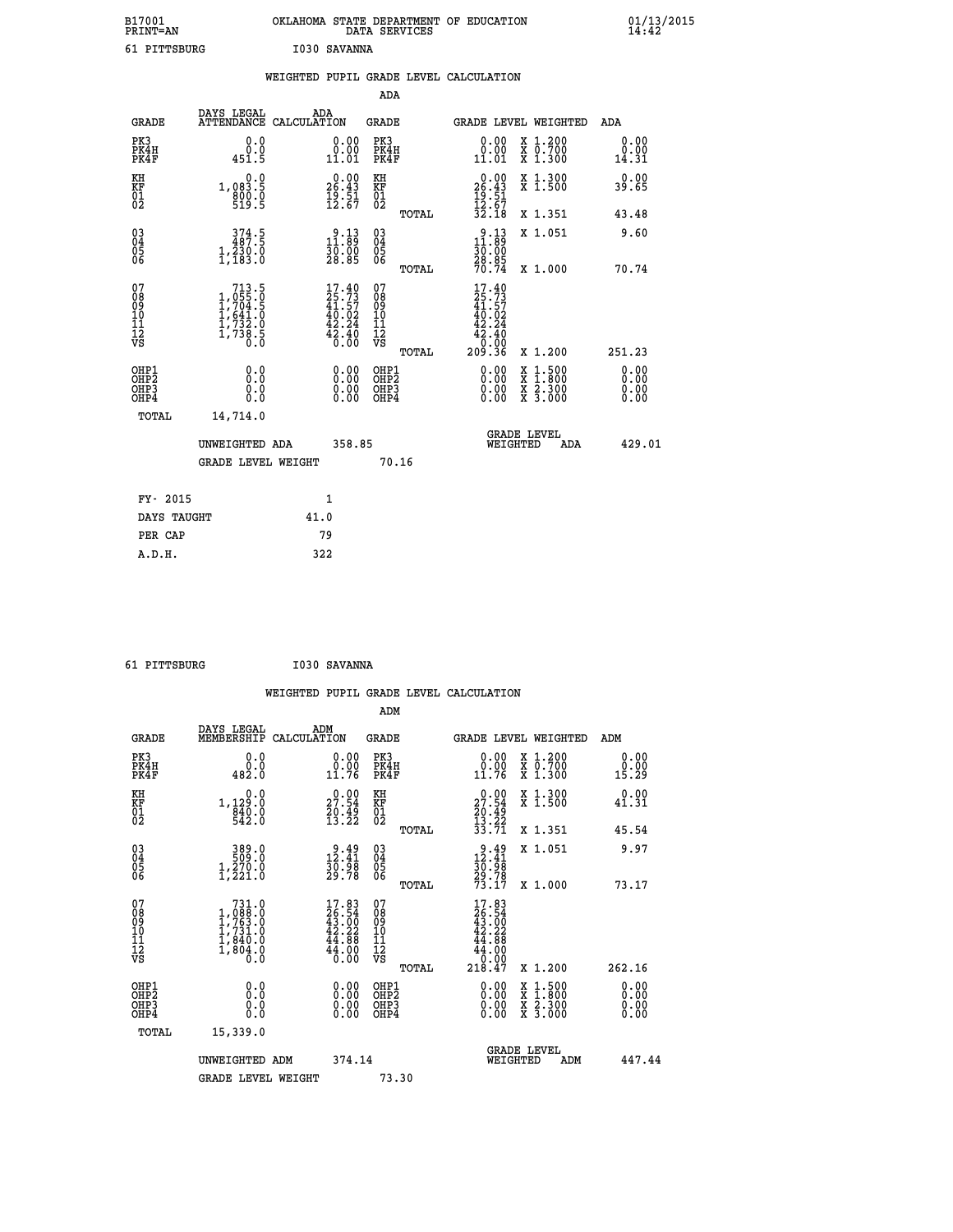| B17001          | OKLAHOMA STATE DEPARTMENT OF EDUCATION |
|-----------------|----------------------------------------|
| <b>PRINT=AN</b> | DATA SERVICES                          |
| 61 PITTSBURG    | I063 PITTSBURG                         |

|                                          |                                                             |                    |                                                                      |                                          |       | WEIGHTED PUPIL GRADE LEVEL CALCULATION                               |                                                                                                                                                                                                                     |     |                               |
|------------------------------------------|-------------------------------------------------------------|--------------------|----------------------------------------------------------------------|------------------------------------------|-------|----------------------------------------------------------------------|---------------------------------------------------------------------------------------------------------------------------------------------------------------------------------------------------------------------|-----|-------------------------------|
|                                          |                                                             |                    |                                                                      | <b>ADA</b>                               |       |                                                                      |                                                                                                                                                                                                                     |     |                               |
| <b>GRADE</b>                             | <b>DAYS LEGAL<br/>ATTENDANCE</b>                            | ADA<br>CALCULATION |                                                                      | <b>GRADE</b>                             |       | GRADE LEVEL WEIGHTED                                                 |                                                                                                                                                                                                                     |     | ADA                           |
| PK3<br>PK4H<br>PK4F                      | 0.0<br>ة:ة<br>481.5                                         |                    | $\begin{smallmatrix} 0.00\\ 0.00\\ 11.20 \end{smallmatrix}$          | PK3<br>PK4H<br>PK4F                      |       | 0.00<br>ŏ:ŏŏ<br>11:20                                                | X 1.200<br>X 0.700<br>X 1.300                                                                                                                                                                                       |     | 0.00<br>0.00<br>14.56         |
| KH<br>KF<br>01<br>02                     | 0.0<br>396:0<br>373:5<br>409:5                              |                    | $\begin{smallmatrix} 0.00\ 9.21\ 8.69\ 9.52 \end{smallmatrix}$       | KH<br>KF<br>01<br>02                     |       | $0.00$<br>$8.21$<br>$8.69$<br>$9.52$<br>$18.21$                      | X 1.300<br>X 1.500                                                                                                                                                                                                  |     | 0.00<br>13.82                 |
|                                          |                                                             |                    |                                                                      |                                          | TOTAL |                                                                      | X 1.351                                                                                                                                                                                                             |     | 24.60                         |
| 03<br>04<br>05<br>06                     | $\frac{422}{377}$ : 0<br>$\frac{417.5}{339.5}$              |                    | $\begin{array}{c} 9.83 \\ 8.77 \\ 9.71 \\ 7.90 \end{array}$          | $\substack{03 \\ 04}$<br>Ŏ5<br>06        |       | $\begin{array}{r} 9.83 \\ 8.77 \\ 9.71 \\ 7.90 \\ 26.38 \end{array}$ | X 1.051                                                                                                                                                                                                             |     | 10.33                         |
|                                          |                                                             |                    |                                                                      |                                          | TOTAL |                                                                      | X 1.000                                                                                                                                                                                                             |     | 26.38                         |
| 07<br>08<br>09<br>11<br>11<br>12<br>VS   | 538.0<br>453.5<br>295.0<br>340.5<br>340.5<br>278.5<br>362.0 |                    | $12.51$<br>$10.55$<br>$6.86$<br>$7.92$<br>$6.48$<br>$8.42$<br>$0.00$ | 07<br>08<br>09<br>11<br>11<br>12<br>VS   |       | $12.51$<br>$10.55$<br>$6.86$<br>$7.92$<br>$6.48$<br>$8.42$<br>$0.94$ |                                                                                                                                                                                                                     |     |                               |
|                                          |                                                             |                    |                                                                      |                                          | TOTAL | 52.74                                                                | X 1.200                                                                                                                                                                                                             |     | 63.29                         |
| OHP1<br>OHP2<br>OH <sub>P3</sub><br>OHP4 | 0.0<br>0.000                                                |                    | 0.00<br>$0.00$<br>0.00                                               | OHP1<br>OHP2<br>OHP <sub>3</sub><br>OHP4 |       | 0.00<br>0.00                                                         | $\begin{array}{l} \mathtt{x} \ \mathtt{1} \cdot \mathtt{500} \\ \mathtt{x} \ \mathtt{1} \cdot \mathtt{800} \\ \mathtt{x} \ \mathtt{2} \cdot \mathtt{300} \\ \mathtt{x} \ \mathtt{3} \cdot \mathtt{000} \end{array}$ |     | 0.00<br>Ō. ŌŌ<br>0.00<br>0.00 |
| TOTAL                                    | 5,484.5                                                     |                    |                                                                      |                                          |       |                                                                      |                                                                                                                                                                                                                     |     |                               |
|                                          | UNWEIGHTED ADA                                              |                    | 127.57                                                               |                                          |       |                                                                      | GRADE LEVEL<br>WEIGHTED                                                                                                                                                                                             | ADA | 152.98                        |
|                                          | <b>GRADE LEVEL WEIGHT</b>                                   |                    |                                                                      |                                          | 25.41 |                                                                      |                                                                                                                                                                                                                     |     |                               |
| FY- 2015                                 |                                                             |                    | 1                                                                    |                                          |       |                                                                      |                                                                                                                                                                                                                     |     |                               |
| DAYS TAUGHT                              |                                                             | 43.0               |                                                                      |                                          |       |                                                                      |                                                                                                                                                                                                                     |     |                               |
|                                          |                                                             |                    |                                                                      |                                          |       |                                                                      |                                                                                                                                                                                                                     |     |                               |

| PTTTSRIIRG |  |
|------------|--|

 **PER CAP 103**

 **A.D.H. 108**

 **61 PITTSBURG I063 PITTSBURG**

|                                                      |                                                                                                              |                    |                                                                      |                                                    |       | WEIGHTED PUPIL GRADE LEVEL CALCULATION                                     |                                                                                                  |                          |
|------------------------------------------------------|--------------------------------------------------------------------------------------------------------------|--------------------|----------------------------------------------------------------------|----------------------------------------------------|-------|----------------------------------------------------------------------------|--------------------------------------------------------------------------------------------------|--------------------------|
|                                                      |                                                                                                              |                    |                                                                      | ADM                                                |       |                                                                            |                                                                                                  |                          |
| <b>GRADE</b>                                         | DAYS LEGAL<br>MEMBERSHIP                                                                                     | ADM<br>CALCULATION |                                                                      | <b>GRADE</b>                                       |       |                                                                            | GRADE LEVEL WEIGHTED                                                                             | ADM                      |
| PK3<br>PK4H<br>PK4F                                  | 0.0<br>0.0<br>513.0                                                                                          |                    | $\begin{smallmatrix} 0.00\\ 0.00\\ 11.93 \end{smallmatrix}$          | PK3<br>PK4H<br>PK4F                                |       | 0.00<br>$\begin{smallmatrix} 0.00 \ 11.93 \end{smallmatrix}$               | X 1.200<br>X 0.700<br>X 1.300                                                                    | 0.00<br>0.00<br>15.51    |
| KH<br>KF<br>01<br>02                                 | $\begin{smallmatrix} &0.0\413.0\phantom{.}387.0\phantom{.}387.0\phantom{.}430.0\phantom{.}\end{smallmatrix}$ |                    | $\begin{smallmatrix} 0.00\\ 9.60\\ 9.60\\ 10.00 \end{smallmatrix}$   | KH<br>KF<br>01<br>02                               |       | $\begin{smallmatrix} 0.00\\ 9.60\\ 0.00\\ 10.00\\ 19.00 \end{smallmatrix}$ | X 1.300<br>X 1.500                                                                               | 0.00<br>14.40            |
|                                                      |                                                                                                              |                    |                                                                      |                                                    | TOTAL |                                                                            | X 1.351                                                                                          | 25.67                    |
| $\begin{matrix} 03 \\ 04 \\ 05 \\ 06 \end{matrix}$   | $433.0$<br>$413.0$<br>$426.0$<br>$344.0$                                                                     |                    | $\begin{smallmatrix} 10.07\ 9.60\ 9.91\ 8.00 \end{smallmatrix}$      | $\begin{matrix} 03 \\ 04 \\ 05 \\ 06 \end{matrix}$ |       | $\begin{array}{r} 10.07 \\ 9.60 \\ 9.91 \\ 8.00 \\ 27.51 \end{array}$      | X 1.051                                                                                          | 10.58                    |
|                                                      |                                                                                                              |                    |                                                                      |                                                    | TOTAL |                                                                            | $X_1.000$                                                                                        | 27.51                    |
| 07<br>0890112<br>1112<br>VS                          | 555.0<br>460.0<br>299.0<br>344.0<br>346.0<br>366.0<br>366.0                                                  |                    | $12.91$<br>$10.70$<br>$6.95$<br>$8.00$<br>$6.65$<br>$8.51$<br>$0.00$ | 07<br>08<br>09<br>11<br>11<br>12<br>VS             | TOTAL | $12.91$<br>$10.70$<br>$6.950$<br>$8.005$<br>$6.51$<br>$0.702$<br>$53.72$   | X 1.200                                                                                          | 64.46                    |
| OHP1<br>OH <sub>P</sub> <sub>2</sub><br>OHP3<br>OHP4 | 0.0<br>0.0<br>0.0                                                                                            |                    |                                                                      | OHP1<br>OH <sub>P</sub> 2<br>OHP3<br>OHP4          |       |                                                                            | $\begin{smallmatrix} x & 1 & 500 \\ x & 1 & 800 \\ x & 2 & 300 \\ x & 3 & 000 \end{smallmatrix}$ | $0.00$<br>$0.00$<br>0.00 |
| TOTAL                                                | 5,669.0                                                                                                      |                    |                                                                      |                                                    |       |                                                                            |                                                                                                  |                          |
|                                                      | UNWEIGHTED ADM                                                                                               |                    | 131.83                                                               |                                                    |       | WEIGHTED                                                                   | <b>GRADE LEVEL</b><br>ADM                                                                        | 158.13                   |

GRADE LEVEL WEIGHT 26.30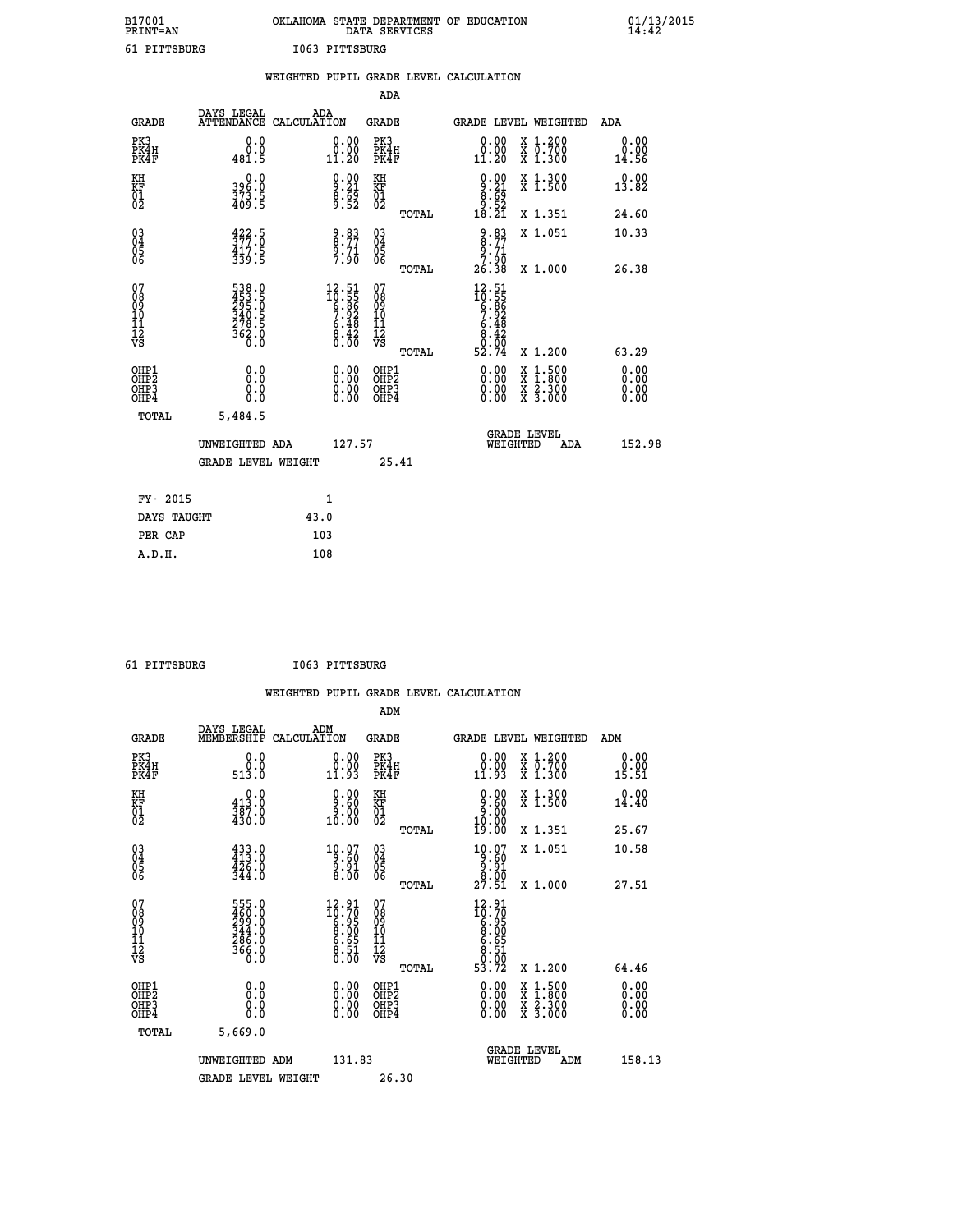| B17001<br><b>PRINT=AN</b>              |                                                                                                   | OKLAHOMA STATE DEPARTMENT OF EDUCATION                                                      | DATA SERVICES                          |                                                                    |                                                                                          | $01/13/2015$<br>14:42                            |  |
|----------------------------------------|---------------------------------------------------------------------------------------------------|---------------------------------------------------------------------------------------------|----------------------------------------|--------------------------------------------------------------------|------------------------------------------------------------------------------------------|--------------------------------------------------|--|
| 61 PITTSBURG                           |                                                                                                   | <b>I080 MCALESTER</b>                                                                       |                                        |                                                                    |                                                                                          |                                                  |  |
|                                        |                                                                                                   | WEIGHTED PUPIL GRADE LEVEL CALCULATION                                                      |                                        |                                                                    |                                                                                          |                                                  |  |
|                                        |                                                                                                   |                                                                                             | <b>ADA</b>                             |                                                                    |                                                                                          |                                                  |  |
| <b>GRADE</b>                           | DAYS LEGAL<br>ATTENDANCE CALCULATION                                                              | ADA                                                                                         | GRADE                                  | GRADE LEVEL WEIGHTED                                               |                                                                                          | ADA                                              |  |
| PK3<br>PK4H<br>PK4F                    | 99.0<br>0.0<br>8,429.0                                                                            | 2.15<br>$\begin{array}{r} 0.00 \\[-4pt] 0.01 \\[-4pt] 183.24 \end{array}$                   | PK3<br>PK4H<br>PK4F                    | $\begin{smallmatrix} 2.15\0.00\\0.00\\183.24\end{smallmatrix}$     | X 1.200<br>X 0.700<br>X 1.300                                                            | 2.58<br>0.00<br>238.21                           |  |
| KH<br>KF<br>$^{01}_{02}$               | 0.0<br>11,203.5<br>11,436.5<br>11,164.5                                                           | $\begin{smallmatrix} &0.00\\ 243.55\\ 248.62\\ 242.71\end{smallmatrix}$                     | KH<br>KF<br>$\overline{01}$            | $0.00$<br>243.55<br>$\frac{748.62}{242.71}$                        | X 1.300<br>X 1.500                                                                       | 0.00<br>365.33                                   |  |
|                                        |                                                                                                   |                                                                                             | TOTAL                                  | 491.33                                                             | X 1.351                                                                                  | 663.79                                           |  |
| $03\overline{4}$<br>Ŏ5<br>ŎĞ           | $\begin{smallmatrix}10,483.5\\8,736.5\\9,539.0\\9,906.5\end{smallmatrix}$                         | $\begin{smallmatrix} 227.90\\ 189.92\\ 207.37\\ 215.36 \end{smallmatrix}$                   | 030404<br>ŎĞ                           | $227.90189.92207.37215.36612.65$                                   | X 1.051                                                                                  | 239.52                                           |  |
|                                        |                                                                                                   |                                                                                             | <b>TOTAL</b>                           |                                                                    | X 1,000                                                                                  | 612.65                                           |  |
| 07<br>08<br>09<br>11<br>11<br>12<br>VS | $\begin{smallmatrix}8,927.5\\8,248.5\\10,675.5\\11,088.0\\7,850.5\\8,237.0\\0.0\end{smallmatrix}$ | $\begin{smallmatrix} 194.08\\179.32\\233.06\\244.67\\172.56\\179.56\\0.00\end{smallmatrix}$ | 07<br>08<br>09<br>10<br>īĭ<br>Ī2<br>VS | 194.08<br>179.32<br>233.06<br>244.67<br>172.56<br>179.56<br>--0.00 |                                                                                          |                                                  |  |
|                                        |                                                                                                   |                                                                                             | TOTAL                                  | 1,203.25                                                           | X 1.200                                                                                  | 1,443.90                                         |  |
| OHP1<br>OHP2<br>OHP3<br>OHP4           | $137.5$<br>432.0<br>0.0<br>0.0                                                                    | $2.99$<br>$9.39$<br>0.00<br>0.00                                                            | OHP1<br>OHP2<br>OHP3<br>OHP4           | 8:89<br>0:39<br>0:00<br>0.00                                       | $\begin{smallmatrix} x & 1.500 \\ x & 1.800 \\ x & 2.300 \\ x & 3.000 \end{smallmatrix}$ | $1\frac{4}{6}$ : $\frac{49}{90}$<br>0.00<br>0.00 |  |
| TOTAL                                  | 136,594.5                                                                                         |                                                                                             |                                        |                                                                    |                                                                                          |                                                  |  |
|                                        | UNWEIGHTED ADA                                                                                    | 2,976.45                                                                                    |                                        | WEIGHTED                                                           | <b>GRADE LEVEL</b><br>ADA                                                                | 3,587.37                                         |  |
|                                        | GRADE LEVEL WEIGHT                                                                                |                                                                                             | 610.92                                 |                                                                    |                                                                                          |                                                  |  |
| FY- 2015                               |                                                                                                   | 1                                                                                           |                                        |                                                                    |                                                                                          |                                                  |  |
| DAYS TAUGHT                            |                                                                                                   | 46.0                                                                                        |                                        |                                                                    |                                                                                          |                                                  |  |
| PER CAP                                |                                                                                                   | 33                                                                                          |                                        |                                                                    |                                                                                          |                                                  |  |
| A.D.H.                                 |                                                                                                   | 2,086                                                                                       |                                        |                                                                    |                                                                                          |                                                  |  |

 **61 PITTSBURG I080 MCALESTER**

|                                                       |                                                                                                   |                                                                                                     | ADM                                                 |                                                                                                                    |                                          |                                                  |
|-------------------------------------------------------|---------------------------------------------------------------------------------------------------|-----------------------------------------------------------------------------------------------------|-----------------------------------------------------|--------------------------------------------------------------------------------------------------------------------|------------------------------------------|--------------------------------------------------|
| <b>GRADE</b>                                          | DAYS LEGAL<br>MEMBERSHIP                                                                          | ADM<br>CALCULATION                                                                                  | <b>GRADE</b>                                        | <b>GRADE LEVEL WEIGHTED</b>                                                                                        |                                          | ADM                                              |
| PK3<br>PK4H<br>PK4F                                   | 100.0<br>0.0<br>9,084.0                                                                           | 2.17<br>0.00<br>197.48                                                                              | PK3<br>PK4H<br>PK4F                                 | $\begin{smallmatrix} 2.17\\ 6.00\\ 197.48 \end{smallmatrix}$                                                       | X 1.200<br>X 0.700<br>X 1.300            | 2.60<br>0.00≨<br>256.72                          |
| KH<br>KF<br>01<br>02                                  | 0.0<br>11,718:0<br>11,832:0<br>11,545:0                                                           | $\begin{smallmatrix} &0.00\\ 254.74\\ 257.22\\ 250.98\end{smallmatrix}$                             | KH<br>KF<br>01<br>02                                | $\begin{smallmatrix} &0.00\\ 254.74\\ 257.22\\ 250.98\\ 508.20 \end{smallmatrix}$                                  | X 1.300<br>X 1.500                       | $\frac{0.00}{382.11}$                            |
|                                                       |                                                                                                   |                                                                                                     | TOTAL                                               |                                                                                                                    | X 1.351                                  | 686.58                                           |
| 03<br>04<br>05<br>06                                  | 10,777.0<br>8,992.0<br>9,762.0<br>10,201.0                                                        | 234.28<br>195.48<br>212:22<br>221:76                                                                | $\begin{array}{c} 03 \\ 04 \\ 05 \\ 06 \end{array}$ | 234.28<br>195.48<br>212.22                                                                                         | X 1.051                                  | 246.23                                           |
|                                                       |                                                                                                   |                                                                                                     | TOTAL                                               | 221.76<br>629.46                                                                                                   | X 1.000                                  | 629.46                                           |
| 07<br>08<br>09<br>101<br>112<br>VS                    | $\begin{smallmatrix}9,371.0\\8,821.0\\11,487.0\\11,723.0\\8,364.0\\8,791.0\\0.0\end{smallmatrix}$ | 203.72<br>191.76<br>250.76<br>$\frac{258.66}{183.77}$<br>$19\overline{1}\cdot\overline{65}$<br>0.00 | 07<br>08<br>09<br>11<br>11<br>12<br>VS<br>TOTAL     | 203.72<br>191.76<br>250.76<br>258.66<br>$\begin{smallmatrix} 183.77 \ 191.65 \ 0.00 \end{smallmatrix}$<br>1,280.32 | X 1.200                                  | 1,536.38                                         |
| OHP1<br>OH <sub>P</sub> 2<br>OH <sub>P3</sub><br>OHP4 | 138.0<br>439.0<br>0.000                                                                           | $3.90\n0.54\n0.00$                                                                                  | OHP1<br>OHP2<br>OHP3<br>OHP4                        | $3.00$<br>$9.54$<br>$0.00$<br>0.00                                                                                 | X 1:500<br>X 1:800<br>X 2:300<br>X 3:000 | $1\frac{4}{7}\cdot\frac{50}{17}$<br>0.00<br>0.00 |
| TOTAL                                                 | 143,145.0                                                                                         |                                                                                                     |                                                     |                                                                                                                    |                                          |                                                  |
|                                                       | UNWEIGHTED                                                                                        | 3,119.19<br>ADM                                                                                     |                                                     | <b>GRADE LEVEL</b><br>WEIGHTED                                                                                     | ADM                                      | 3,761.75                                         |
|                                                       | <b>GRADE LEVEL WEIGHT</b>                                                                         |                                                                                                     | 642.56                                              |                                                                                                                    |                                          |                                                  |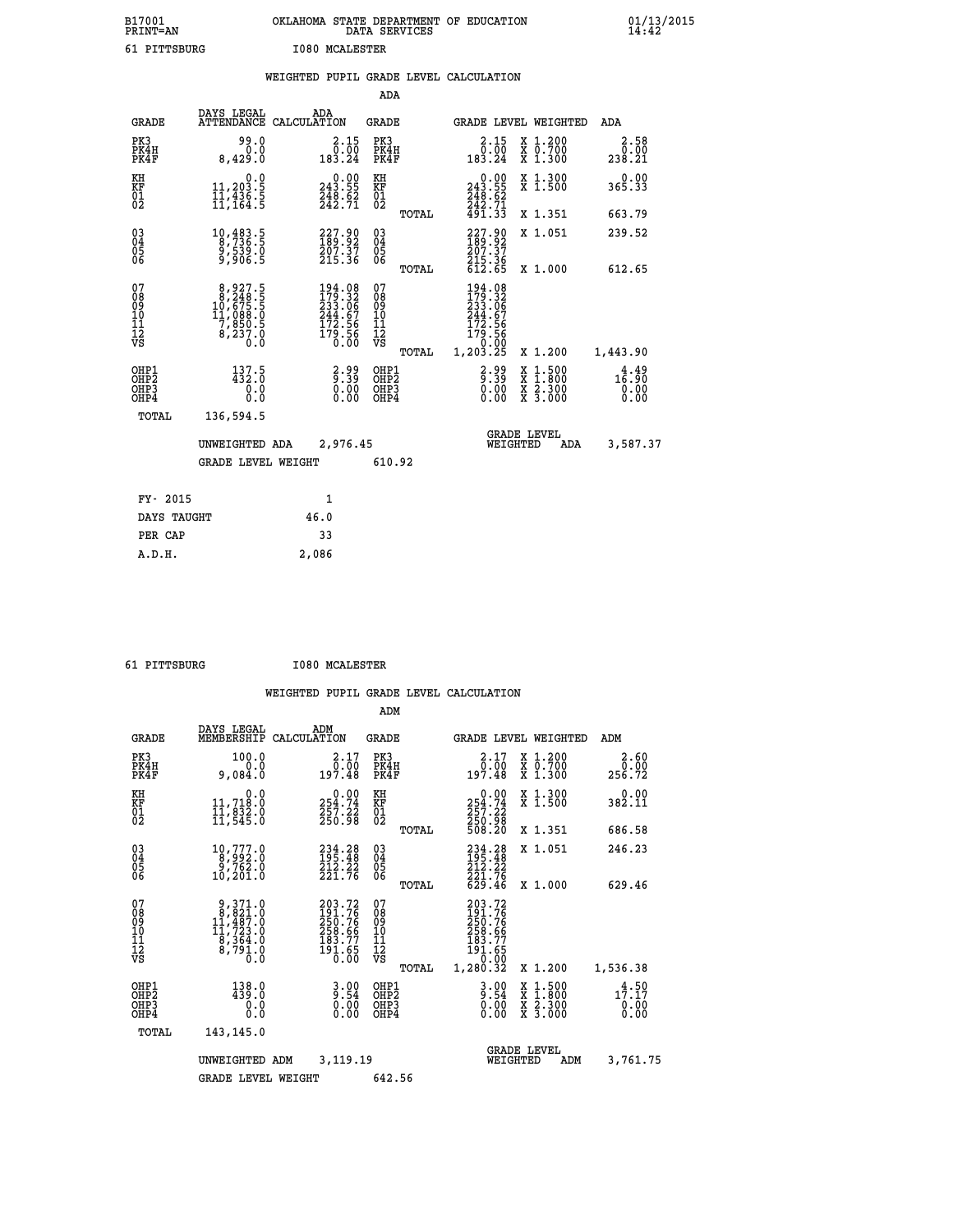| 7001<br>INT=AN | OKLAHOMA STATE DEPARTMENT OF EDUCATION<br>DATA SERVICES |  |
|----------------|---------------------------------------------------------|--|
| PITTSBURG      | COUNTY TOTALS                                           |  |

|                                                              |                                                                                                                                                                                                     | WEIGHTED PUPIL GRADE LEVEL CALCULATION                                     |                                          |                                                                                                |                                                                                                  |                               |
|--------------------------------------------------------------|-----------------------------------------------------------------------------------------------------------------------------------------------------------------------------------------------------|----------------------------------------------------------------------------|------------------------------------------|------------------------------------------------------------------------------------------------|--------------------------------------------------------------------------------------------------|-------------------------------|
|                                                              |                                                                                                                                                                                                     |                                                                            | ADA                                      |                                                                                                |                                                                                                  |                               |
| <b>GRADE</b>                                                 | DAYS LEGAL                                                                                                                                                                                          | ADA<br>ATTENDANCE CALCULATION                                              | <b>GRADE</b>                             | GRADE LEVEL WEIGHTED                                                                           |                                                                                                  | ADA                           |
| PK3<br>PK4H<br>PK4F                                          | 467.5<br>0.0<br>21,092.5                                                                                                                                                                            | 10.95<br>0.00<br>484.54                                                    | PK3<br>PK4H<br>PK4F                      | 10.95<br>$\begin{smallmatrix} & 0 & 0 & 0 \\ 0 & 0 & 0 & 0 \\ 4 & 84 & 54 & \end{smallmatrix}$ | X 1.200<br>X 0.700<br>X 1.300                                                                    | 13.13<br>0.00<br>629.93       |
| KH<br><b>KF</b><br>01<br>02                                  | 0.0<br>27,333.5<br>26,910.0<br>25,226.0                                                                                                                                                             | $\begin{smallmatrix} &0.00\\ 628.70\\ 617.67\\ 577.26\end{smallmatrix}$    | KH<br>KF<br>01<br>02                     | 0.00<br>628.70<br>617.67<br>577.26                                                             | X 1.300<br>X 1.500                                                                               | 0.00<br>943.09                |
|                                                              |                                                                                                                                                                                                     |                                                                            | TOTAL                                    | 1,194.93                                                                                       | X 1.351                                                                                          | 1,614.37                      |
| $\begin{smallmatrix} 03 \\[-4pt] 04 \end{smallmatrix}$<br>Ŏ5 | 24, 209 . 0<br>24,258.5<br>23,527.5                                                                                                                                                                 | 556.23<br>518.63<br>559.62<br>541.88                                       | $\substack{03 \\ 04}$<br>05              | 556.23<br>518.63                                                                               | X 1.051                                                                                          | 2,204.71                      |
| 06                                                           |                                                                                                                                                                                                     |                                                                            | 06<br>TOTAL                              | 559.62<br>541.88<br>1,620.13                                                                   | X 1.000                                                                                          | 1,620.13                      |
| 07<br>08<br>09<br>11<br>11<br>12<br>VS                       | $\begin{smallmatrix} 23\,,\,486\,,\,5\\ 23\,,\,163\,,\,5\\ 22\,,\,666\,,\,5\\ 24\,,\,003\,,\,0\\ 18\,,\,811\,,\,0\\ 18\,,\,609\,,\,5\\ 0\phantom{0}\\ 0\phantom{0}\\ 0\phantom{0}\end{smallmatrix}$ | 543.40<br>536.87<br>523.28<br>556.66<br>556.66<br>437.83<br>430.40<br>0.00 | 07<br>089<br>101<br>111<br>VS<br>TOTAL   | 543.40<br>536:87<br>523:28<br>556:66<br>437:83<br>430.40<br>0.00<br>3,028.44                   | X 1.200                                                                                          | 3,634.13                      |
| OHP1<br>OHP2<br>OHP3<br>OHP4                                 | 260.5<br>432.Ŏ<br>0.0<br>0.0                                                                                                                                                                        | $\frac{5.97}{9.39}$<br>$\begin{smallmatrix} 0.00 \ 0.00 \end{smallmatrix}$ | OHP1<br>OHP <sub>2</sub><br>OHP3<br>OHP4 | $\frac{5.97}{9.39}$<br>$0.00$<br>0.00                                                          | $\begin{smallmatrix} x & 1 & 500 \\ x & 1 & 800 \\ x & 2 & 300 \\ x & 3 & 000 \end{smallmatrix}$ | 8.96<br>16.90<br>0.00<br>0.00 |
| TOTAL                                                        | 326,951.5                                                                                                                                                                                           |                                                                            |                                          |                                                                                                |                                                                                                  |                               |
|                                                              | UNWEIGHTED ADA                                                                                                                                                                                      | 7,539.28                                                                   |                                          | <b>GRADE LEVEL</b><br>WEIGHTED                                                                 | <b>ADA</b>                                                                                       | 9,065.22                      |
|                                                              | <b>GRADE LEVEL WEIGHT</b>                                                                                                                                                                           |                                                                            | 1,525.94                                 |                                                                                                |                                                                                                  |                               |
| FY- 2015                                                     |                                                                                                                                                                                                     | $\mathbf{1}$                                                               |                                          |                                                                                                |                                                                                                  |                               |
| DAYS TAUGHT                                                  |                                                                                                                                                                                                     | 593.0                                                                      |                                          |                                                                                                |                                                                                                  |                               |
| PER CAP                                                      |                                                                                                                                                                                                     | 984                                                                        |                                          |                                                                                                |                                                                                                  |                               |

 **PITTSBURG COUNTY TOTALS**

 **A.D.H. 5,838**

 **B17001<br>PRINT=AN** 

|                                                       |                                                                                                |                                                                 | ADM                                                                             |                                                                                  |                                                   |                                                                 |
|-------------------------------------------------------|------------------------------------------------------------------------------------------------|-----------------------------------------------------------------|---------------------------------------------------------------------------------|----------------------------------------------------------------------------------|---------------------------------------------------|-----------------------------------------------------------------|
| <b>GRADE</b>                                          | DAYS LEGAL<br>MEMBERSHIP                                                                       | ADM<br>CALCULATION                                              | <b>GRADE</b>                                                                    | <b>GRADE LEVEL WEIGHTED</b>                                                      |                                                   | ADM                                                             |
| PK3<br>PK4H<br>PK4F                                   | 484.0<br>0.0<br>22,445.0                                                                       | 11.35<br>0.00<br>515.38                                         | PK3<br>PK4H<br>PK4F                                                             | 11.35<br>0.00<br>515.38                                                          | X 1.200<br>$\bar{x}$ $\bar{0}$ . 700<br>$X$ 1.300 | 13.13<br>0.00<br>670.00                                         |
| KH<br>KF<br>01<br>02                                  | 0.0<br>28,562.0<br>27,895.0<br>26,125.0                                                        | 0.00<br>656.86<br>$640.31$<br>597.91                            | KH<br>KF<br>01<br>02                                                            | 0.00<br>656.86<br>$540.31$<br>597.91<br>1,238.22                                 | X 1.300<br>X 1.500                                | 0.00<br>985.31                                                  |
|                                                       |                                                                                                |                                                                 | TOTAL                                                                           |                                                                                  | X 1.351                                           | 1,672.85                                                        |
| 03<br>04<br>05<br>06                                  | 24, 945.0<br>23, 165.0<br>24, 897.0<br>24, 224.0                                               | 573.14<br>574.41<br>557.93                                      | $\substack{03 \\ 04}$<br>$\begin{smallmatrix} 0 & 5 \\ 0 & 6 \end{smallmatrix}$ | 573.14<br>534.07<br>574.41<br>557.93                                             | X 1.051                                           | 602.36                                                          |
|                                                       |                                                                                                |                                                                 | TOTAL                                                                           | 1,666.41                                                                         | X 1.000                                           | 1,666.41                                                        |
| 07<br>08<br>09<br>11<br>11<br>12<br>VS                | 24, 434.0<br>24, 279.0<br>23, 920.0<br>25, 218.0<br>25, 218.0<br>19, 843.0<br>19, 571.0<br>ō.ŏ | 565.13<br>562.35<br>551.71<br>584.71<br>$\frac{461.60}{452.37}$ | 07<br>08<br>09<br>101<br>11<br>12<br>VS<br>TOTAL                                | 565.13<br>562.35<br>551.71<br>584.71<br>$461.60$<br>$452.37$<br>0.00<br>3,177.87 | X 1.200                                           | 3,813.44                                                        |
| OHP1<br>OH <sub>P</sub> 2<br>OH <sub>P3</sub><br>OHP4 | $261.0$<br>$439.0$<br>0.0<br>Ŏ.Ŏ                                                               | $\frac{5.98}{9.54}$<br>0.00<br>0.00                             | OHP1<br>OHP2<br>OHP3<br>OHP4                                                    | $\frac{5.98}{9.54}$<br>0.00<br>0.00                                              | X 1:500<br>X 1:800<br>X 2:300<br>X 3:000          | $1\overset{8}{.}1\overset{9}{.}1\overset{7}{.}$<br>0.00<br>0.00 |
| TOTAL                                                 | 340,707.0                                                                                      |                                                                 |                                                                                 |                                                                                  |                                                   |                                                                 |
|                                                       | UNWEIGHTED                                                                                     | 7,854.75<br>ADM                                                 |                                                                                 | WEIGHTED                                                                         | <b>GRADE LEVEL</b><br>ADM                         | 9,450.12                                                        |
|                                                       | <b>GRADE LEVEL WEIGHT</b>                                                                      |                                                                 | 1,595.37                                                                        |                                                                                  |                                                   |                                                                 |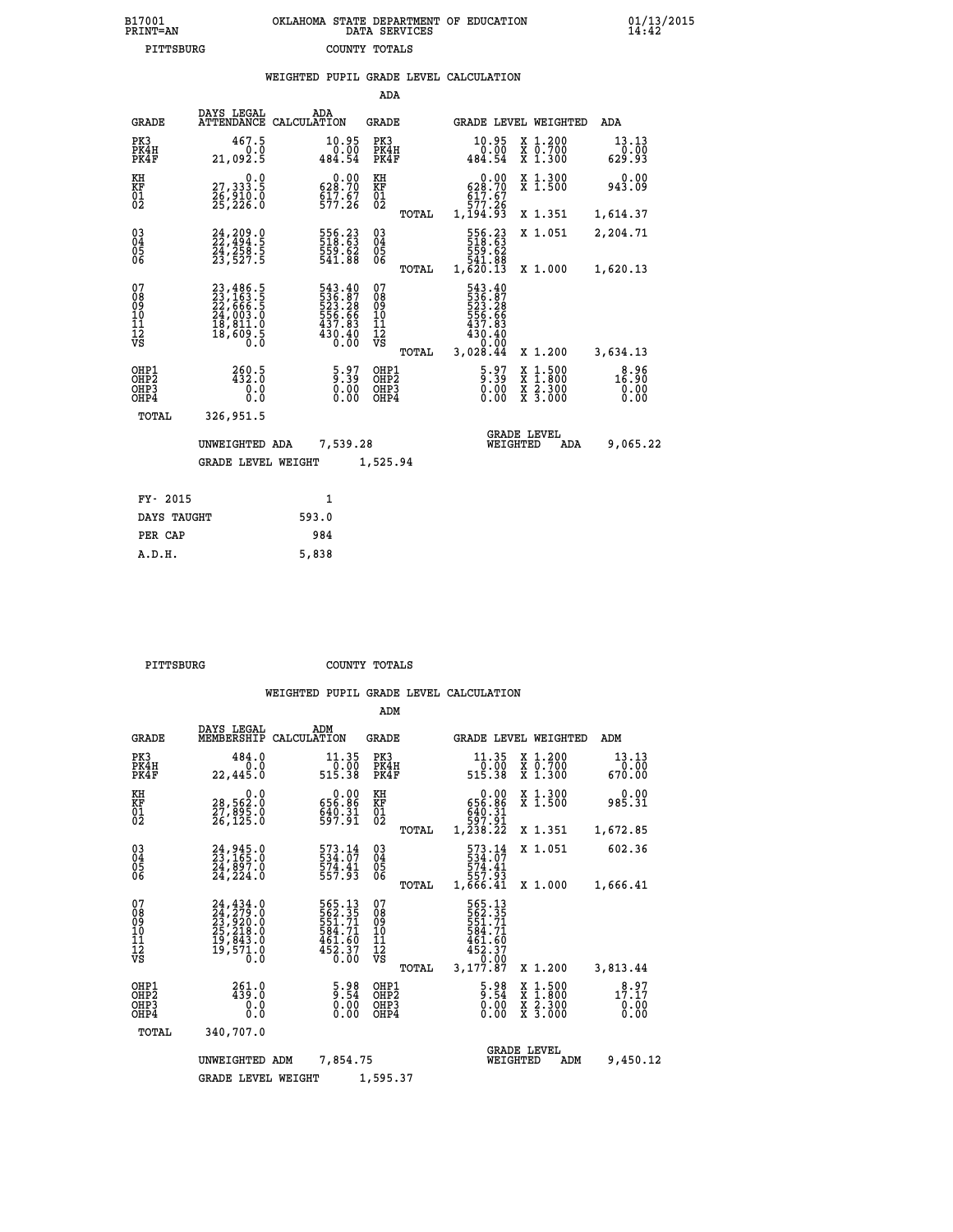| B17001<br>PRINT=AN                       |                                                                                                         | OKLAHOMA STATE DEPARTMENT OF EDUCATION DATA SERVICES                                         |                                                    |                                                                                     |          |                                                                                          | $01/13/2015$<br>14:42        |  |
|------------------------------------------|---------------------------------------------------------------------------------------------------------|----------------------------------------------------------------------------------------------|----------------------------------------------------|-------------------------------------------------------------------------------------|----------|------------------------------------------------------------------------------------------|------------------------------|--|
| 62 PONTOTOC                              |                                                                                                         | I001 ALLEN                                                                                   |                                                    |                                                                                     |          |                                                                                          |                              |  |
|                                          |                                                                                                         | WEIGHTED PUPIL GRADE LEVEL CALCULATION                                                       |                                                    |                                                                                     |          |                                                                                          |                              |  |
|                                          |                                                                                                         |                                                                                              | ADA                                                |                                                                                     |          |                                                                                          |                              |  |
| <b>GRADE</b>                             |                                                                                                         | DAYS LEGAL ADA ATTENDANCE CALCULATION                                                        | <b>GRADE</b>                                       |                                                                                     |          | <b>GRADE LEVEL WEIGHTED</b>                                                              | ADA                          |  |
| PK3<br>PK4H<br>PK4F                      | 86.0<br>0.0<br>1,328.0                                                                                  | 2.26<br>0:00<br>34:95                                                                        | PK3<br>PK4H<br>PK4F                                | $\begin{smallmatrix} 2.26 \\ 0.00 \\ 34.95 \end{smallmatrix}$                       |          | X 1.200<br>X 0.700<br>X 1.300                                                            | 2.71<br>0.00<br>45.44        |  |
| KH<br>KF<br>01<br>02                     | $\begin{smallmatrix}&&&0.0\\1,313.0\\1,293.0\\1,295.5\end{smallmatrix}$                                 | 34.90<br>$\frac{34}{34}$ :03                                                                 | KH<br>KF<br>01<br>02                               | $\begin{smallmatrix} 0.00\\ 34.55\\ 34.03\\ 34.03\\ 4.99\\ 68.12 \end{smallmatrix}$ |          | X 1.300<br>X 1.500                                                                       | 0.00<br>51.83                |  |
|                                          |                                                                                                         |                                                                                              | TOTAL                                              |                                                                                     |          | X 1.351                                                                                  | 92.03                        |  |
| 03<br>04<br>05<br>06                     | $\frac{1}{1}, \frac{492}{148}.\overset{5}{0}\ \frac{986}{1}, \frac{5}{184}.\overset{5}{5}$              | 39.28<br>30.21<br>25.96<br>31.17                                                             | $\begin{matrix} 03 \\ 04 \\ 05 \\ 06 \end{matrix}$ | 39.28<br>30.21<br>25.96<br>31.17<br>37.34                                           |          | X 1.051                                                                                  | 41.28                        |  |
|                                          |                                                                                                         |                                                                                              | TOTAL                                              |                                                                                     |          | X 1.000                                                                                  | 87.34                        |  |
| 07<br>08<br>09<br>11<br>11<br>12<br>VS   | $\begin{smallmatrix} 1,654.0\\ 1,290.0\\ 1,217.0\\ 1,412.5\\ 1,183.0\\ 1,072.5\\ 0.0 \end{smallmatrix}$ | $\begin{smallmatrix} 43.53\\ 33.95\\ 32.03\\ 37.17\\ 31.13\\ 28.22\\ 0.00 \end{smallmatrix}$ | 07<br>08<br>09<br>11<br>11<br>12<br>VS<br>TOTAL    | $43.53$<br>$33.95$<br>$32.03$<br>$37.17$<br>$31.13$<br>$28.22$<br>$0.09$<br>206.03  |          | X 1.200                                                                                  | 247.24                       |  |
| OHP1<br>OHP2<br>OH <sub>P3</sub><br>OHP4 | 0.000<br>0.0<br>0.0                                                                                     | 0.00<br>0.00                                                                                 | OHP1<br>OHP2<br>OHP3<br>OHP4                       | 0.00<br>0.00<br>0.00                                                                |          | $\begin{smallmatrix} x & 1.500 \\ x & 1.800 \\ x & 2.300 \\ x & 3.000 \end{smallmatrix}$ | 0.00<br>0.00<br>0.00<br>0.00 |  |
| TOTAL                                    | 17,956.0                                                                                                |                                                                                              |                                                    |                                                                                     |          |                                                                                          |                              |  |
|                                          | UNWEIGHTED ADA                                                                                          | 472.53                                                                                       |                                                    |                                                                                     | WEIGHTED | <b>GRADE LEVEL</b><br>ADA                                                                | 567.87                       |  |
|                                          | <b>GRADE LEVEL WEIGHT</b>                                                                               |                                                                                              | 95.34                                              |                                                                                     |          |                                                                                          |                              |  |

| FY- 2015    | 1    |  |
|-------------|------|--|
| DAYS TAUGHT | 38.0 |  |
| PER CAP     | 90   |  |
| A.D.H.      | 231  |  |
|             |      |  |

| 62 PONTOTOC |  |
|-------------|--|
|             |  |

 **62 PONTOTOC I001 ALLEN**

|                                                      |                                                                               |                                                                                                                                                                  | WEIGHTED PUPIL GRADE LEVEL CALCULATION              |                                                                                                                                                                                                                                                                                |                                                                          |
|------------------------------------------------------|-------------------------------------------------------------------------------|------------------------------------------------------------------------------------------------------------------------------------------------------------------|-----------------------------------------------------|--------------------------------------------------------------------------------------------------------------------------------------------------------------------------------------------------------------------------------------------------------------------------------|--------------------------------------------------------------------------|
|                                                      |                                                                               |                                                                                                                                                                  | ADM                                                 |                                                                                                                                                                                                                                                                                |                                                                          |
| <b>GRADE</b>                                         | DAYS LEGAL<br>MEMBERSHIP                                                      | ADM<br>CALCULATION                                                                                                                                               | <b>GRADE</b>                                        | <b>GRADE LEVEL WEIGHTED</b>                                                                                                                                                                                                                                                    | ADM                                                                      |
| PK3<br>PK4H<br>PK4F                                  | 86.0<br>0.0<br>1,383.0                                                        | $\begin{smallmatrix} 2.26\ 0.00\ 36.39 \end{smallmatrix}$                                                                                                        | PK3<br>PK4H<br>PK4F                                 | $\begin{smallmatrix} 2.26\ 0.00\\ 36.39 \end{smallmatrix}$                                                                                                                                                                                                                     | 2.71<br>X 1.200<br>X 0.700<br>X 1.300<br>$\frac{0.00}{47.31}$            |
| KH<br>KF<br>01<br>02                                 | 0.0<br>1,368:0<br>1,336.0<br>1,331:0                                          | $\begin{smallmatrix} 0.00\\ 36.00\\ 35.16\\ 35.03 \end{smallmatrix}$                                                                                             | KH<br>KF<br>01<br>02                                | $\begin{smallmatrix} 0.00\\ 36.00\\ 35.16\\ 35.03\\ 70.19 \end{smallmatrix}$                                                                                                                                                                                                   | X 1.300<br>X 1.500<br>0.00<br>54.00                                      |
|                                                      |                                                                               |                                                                                                                                                                  | TOTAL                                               |                                                                                                                                                                                                                                                                                | X 1.351<br>94.83                                                         |
| $\begin{matrix} 03 \\ 04 \\ 05 \\ 06 \end{matrix}$   | $1,558.0$<br>$1,174.0$<br>$1,019.0$<br>$1,237.0$                              | $\begin{smallmatrix} 41.00\\ 30.89\\ 26.82\\ 32.55 \end{smallmatrix}$                                                                                            | $\begin{array}{c} 03 \\ 04 \\ 05 \\ 06 \end{array}$ | $\begin{smallmatrix} 41.00\\ 30.89\\ 26.82\\ 32.55\\ 90.26 \end{smallmatrix}$                                                                                                                                                                                                  | X 1.051<br>43.09                                                         |
|                                                      |                                                                               |                                                                                                                                                                  | TOTAL                                               |                                                                                                                                                                                                                                                                                | X 1.000<br>90.26                                                         |
| 07<br>08<br>09<br>101<br>112<br>VS                   | $1, 766.0$<br>$1, 363.0$<br>$1, 463.0$<br>$1, 463.0$<br>$1, 241.0$<br>1,164.0 | $\begin{smallmatrix} 4 & 6 & 4 & 7\\ 3 & 5 & 8 & 7\\ 3 & 3 & 2 & 9\\ 3 & 8 & 5 & 0\\ 3 & 2 & 5 & 6\\ 3 & 2 & 6 & 6\\ 3 & 0 & 6 & 3\\ 0 & 0 & 0\end{smallmatrix}$ | 07<br>08<br>09<br>11<br>11<br>12<br>VS<br>TOTAL     | $\begin{array}{r} 46\cdot 47\\ 35\cdot 87\\ 33\cdot 29\\ 38\cdot 50\\ 32\cdot 66\\ 30\cdot 63\\ 0\cdot 00\\ 217\cdot 42 \end{array}$                                                                                                                                           | X 1.200<br>260.90                                                        |
| OHP1<br>OHP2<br>OH <sub>P3</sub><br>OH <sub>P4</sub> | 0.0<br>0.000                                                                  | $\begin{smallmatrix} 0.00 \ 0.00 \ 0.00 \ 0.00 \end{smallmatrix}$                                                                                                | OHP1<br>OHP2<br>OHP3<br>OHP4                        | $\begin{smallmatrix} 0.00 & 0.00 & 0.00 & 0.00 & 0.00 & 0.00 & 0.00 & 0.00 & 0.00 & 0.00 & 0.00 & 0.00 & 0.00 & 0.00 & 0.00 & 0.00 & 0.00 & 0.00 & 0.00 & 0.00 & 0.00 & 0.00 & 0.00 & 0.00 & 0.00 & 0.00 & 0.00 & 0.00 & 0.00 & 0.00 & 0.00 & 0.00 & 0.00 & 0.00 & 0.00 & 0.0$ | X 1:500<br>X 1:800<br>X 2:300<br>X 3:000<br>0.00<br>0.00<br>0.00<br>0.00 |
| TOTAL                                                | 18,754.0                                                                      |                                                                                                                                                                  |                                                     |                                                                                                                                                                                                                                                                                |                                                                          |
|                                                      | UNWEIGHTED ADM                                                                | 493.52                                                                                                                                                           |                                                     | GRADE LEVEL<br>WEIGHTED                                                                                                                                                                                                                                                        | 593.10<br>ADM                                                            |
|                                                      | <b>GRADE LEVEL WEIGHT</b>                                                     |                                                                                                                                                                  | 99.58                                               |                                                                                                                                                                                                                                                                                |                                                                          |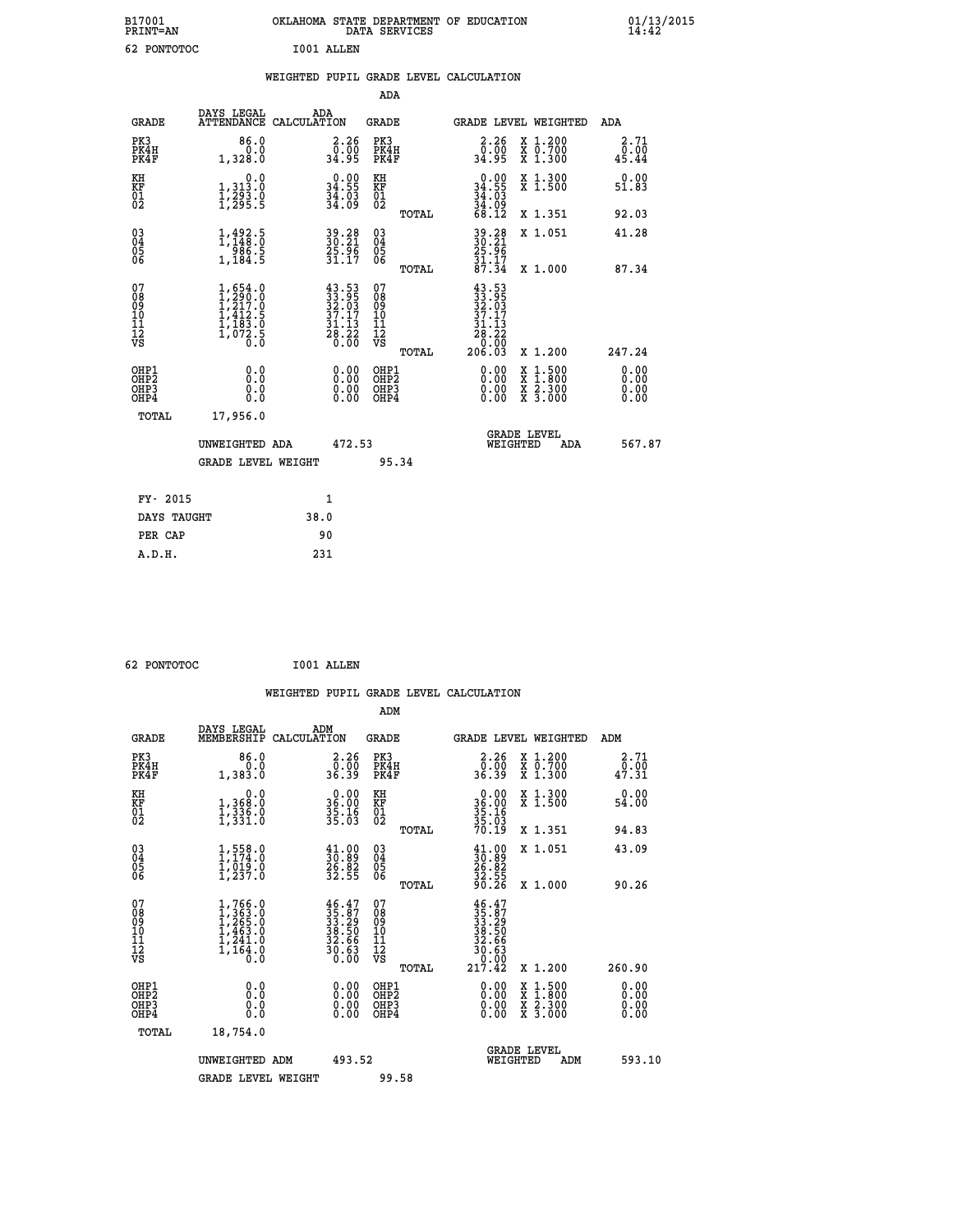| B17001<br><b>PRINT=AN</b> | OKLAHOMA STATE DEPARTMENT OF EDUCATION<br>DATA SERVICES | 01/13/2015 |
|---------------------------|---------------------------------------------------------|------------|
| 62<br>PONTOTOC            | I009 VANOSS                                             |            |

|                                                                    |                                                                                       |              |                                                                                                                              |                                          |       | WEIGHTED PUPIL GRADE LEVEL CALCULATION                                                                                   |                                                                                          |                              |
|--------------------------------------------------------------------|---------------------------------------------------------------------------------------|--------------|------------------------------------------------------------------------------------------------------------------------------|------------------------------------------|-------|--------------------------------------------------------------------------------------------------------------------------|------------------------------------------------------------------------------------------|------------------------------|
|                                                                    |                                                                                       |              |                                                                                                                              | <b>ADA</b>                               |       |                                                                                                                          |                                                                                          |                              |
| <b>GRADE</b>                                                       | DAYS LEGAL<br>ATTENDANCE CALCULATION                                                  | ADA          |                                                                                                                              | <b>GRADE</b>                             |       |                                                                                                                          | GRADE LEVEL WEIGHTED                                                                     | ADA                          |
| PK3<br>PK4H<br>PK4F                                                | 1.0<br>ة:§<br>944:5                                                                   |              | $\begin{smallmatrix} 0.03\ 0.00\\ 25.53 \end{smallmatrix}$                                                                   | PK3<br>PK4H<br>PK4F                      |       | 0.03<br>25.53                                                                                                            | X 1.200<br>X 0.700<br>X 1.300                                                            | 0.04<br>0.00<br>33.19        |
| KH<br>KF<br>01<br>02                                               | 0.0<br>1,310:0<br>1,682.0<br>980:5                                                    |              | $\begin{smallmatrix} 0.00\\ 35.41\\ 45.46\\ 26.50 \end{smallmatrix}$                                                         | KH<br>KF<br>01<br>02                     |       | $0.00$<br>$35.41$<br>$45.46$<br>$26.50$<br>$71.96$                                                                       | X 1.300<br>X 1.500                                                                       | 0.00<br>53.12                |
|                                                                    |                                                                                       |              |                                                                                                                              |                                          | TOTAL |                                                                                                                          | X 1.351                                                                                  | 97.22                        |
| $\begin{smallmatrix} 03 \\[-4pt] 04 \end{smallmatrix}$<br>05<br>06 | $1,429.5$<br>$1,678.5$<br>$1,626.5$<br>$1,430.5$                                      |              | 38.64<br>45.36<br>43.96<br>38.66                                                                                             | 03<br>04<br>05<br>06                     |       | $38.64$<br>$45.36$<br>$43.96$<br>$38.66$<br>$127.98$                                                                     | X 1.051                                                                                  | 40.61                        |
|                                                                    |                                                                                       |              |                                                                                                                              |                                          | TOTAL |                                                                                                                          | X 1.000                                                                                  | 127.98                       |
| 07<br>08<br>09<br>11<br>11<br>12<br>VS                             | $1, 274.0$<br>$1, 376.5$<br>$1, 646.5$<br>$1, 054.0$<br>$1, 159.5$<br>$01.5$<br>$0.0$ |              | $\begin{array}{l} 34\cdot 43 \\ 37\cdot 20 \\ 44\cdot 50 \\ 28\cdot 49 \\ 31\cdot 34 \\ 24\cdot 36 \\ 0\cdot 00 \end{array}$ | 07<br>08<br>09<br>11<br>11<br>12<br>VS   | TOTAL | $34.43$<br>$37.20$<br>$\frac{44.50}{28.49}$<br>.34<br>31<br>$\begin{array}{c}\n 24.36 \\  0.00 \\  200.32\n \end{array}$ | X 1.200                                                                                  | 240.38                       |
| OHP1<br>OHP2<br>OHP3<br>OH <sub>P4</sub>                           | 0.0<br>0.0<br>0.0                                                                     |              | 0.00<br>$\begin{smallmatrix} 0.00 \ 0.00 \end{smallmatrix}$                                                                  | OHP1<br>OHP2<br>OHP <sub>3</sub><br>OHP4 |       | 0.00<br>0.00                                                                                                             | $\begin{smallmatrix} x & 1.500 \\ x & 1.800 \\ x & 2.300 \\ x & 3.000 \end{smallmatrix}$ | 0.00<br>ŏ:ŏŏ<br>0.00<br>0.00 |
| TOTAL                                                              | 18,495.0                                                                              |              |                                                                                                                              |                                          |       |                                                                                                                          |                                                                                          |                              |
|                                                                    | UNWEIGHTED ADA                                                                        |              | 499.87                                                                                                                       |                                          |       | WEIGHTED                                                                                                                 | <b>GRADE LEVEL</b><br>ADA                                                                | 592.54                       |
|                                                                    | <b>GRADE LEVEL WEIGHT</b>                                                             |              |                                                                                                                              | 92.67                                    |       |                                                                                                                          |                                                                                          |                              |
| FY- 2015                                                           |                                                                                       | $\mathbf{1}$ |                                                                                                                              |                                          |       |                                                                                                                          |                                                                                          |                              |
| DAYS TAUGHT                                                        |                                                                                       | 37.0         |                                                                                                                              |                                          |       |                                                                                                                          |                                                                                          |                              |
| PER CAP                                                            |                                                                                       | 70           |                                                                                                                              |                                          |       |                                                                                                                          |                                                                                          |                              |

 **62 PONTOTOC I009 VANOSS**

 **WEIGHTED PUPIL GRADE LEVEL CALCULATION ADM DAYS LEGAL ADM GRADE MEMBERSHIP CALCULATION GRADE GRADE LEVEL WEIGHTED ADM PK3 1.0 0.03 PK3 0.03 X 1.200 0.04 PK4H 0.0 0.00 PK4H 0.00 X 0.700 0.00 PK4F 990.0 26.76 PK4F 26.76 X 1.300 34.79 KH 0.0 0.00 KH 0.00 X 1.300 0.00 KF 1,369.0 37.00 KF 37.00 X 1.500 55.50 01 1,739.0 47.00 01 47.00 02 1,010.0 27.30 02 27.30 TOTAL 74.30 X 1.351 100.38 03 1,473.0 39.81 03 39.81 X 1.051 41.84 04 1,732.0 46.81 04 46.81 05 1,689.0 45.65 05 45.65 06 1,488.0 40.22 06 40.22 TOTAL 132.68 X 1.000 132.68 07 1,331.0 35.97 07 35.97** 08 1,435.0 38.78 08 38.78<br>
10 1,116.0 30.16 10 30.16<br>
11 1,211.0 32.73 11 32.74<br>
VS 0.0 25.41<br>
20.000 30.000 32.73<br>
20.000 32.73<br>
20.00  **TOTAL 209.70 X 1.200 251.64 OHP1 0.0 0.00 OHP1 0.00 X 1.500 0.00 OHP2 0.0 0.00 OHP2 0.00 X 1.800 0.00 OHP3 0.0 0.00 OHP3 0.00 X 2.300 0.00 OHP4 0.0 0.00 OHP4 0.00 X 3.000 0.00 TOTAL 19,250.0 UNWEIGHTED ADM** 520.28  **UNWEIGHTED ADM 520.28 WEIGHTED ADM 616.87** GRADE LEVEL WEIGHT 96.59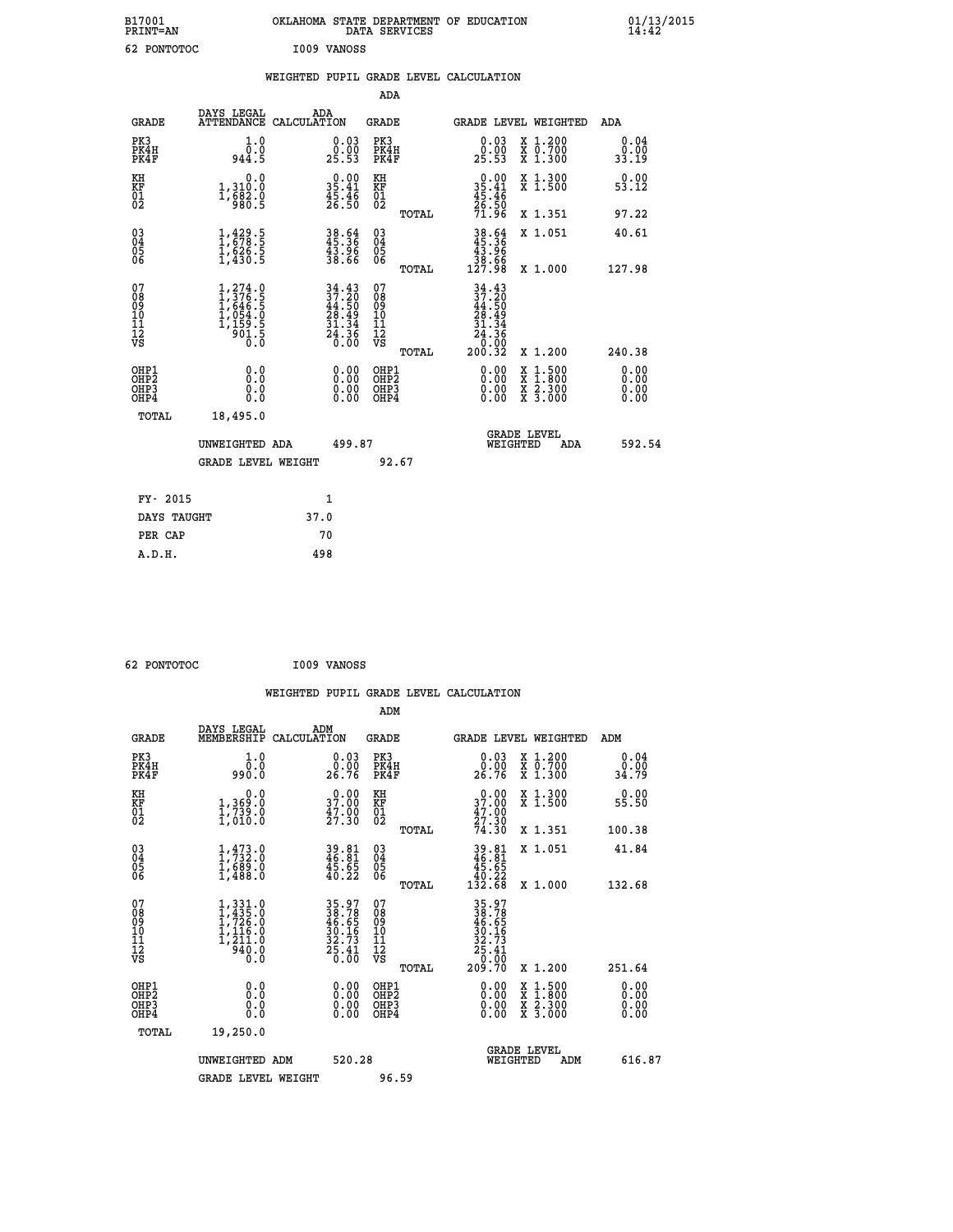| B17001<br><b>PRINT=AN</b> | OKLAHOMA STATE DEPARTMENT OF EDUCATION<br>DATA SERVICES | 01/13/2015 |
|---------------------------|---------------------------------------------------------|------------|
| 62 PONTOTOC               | I016 BYNG                                               |            |

|  |  | WEIGHTED PUPIL GRADE LEVEL CALCULATION |
|--|--|----------------------------------------|
|  |  |                                        |

|                                                                    |                                                                            |                                                                                           | ADA                                            |       |                                                                                                    |                                                                                          |                        |
|--------------------------------------------------------------------|----------------------------------------------------------------------------|-------------------------------------------------------------------------------------------|------------------------------------------------|-------|----------------------------------------------------------------------------------------------------|------------------------------------------------------------------------------------------|------------------------|
| <b>GRADE</b>                                                       | DAYS LEGAL                                                                 | ADA<br>ATTENDANCE CALCULATION                                                             | <b>GRADE</b>                                   |       |                                                                                                    | GRADE LEVEL WEIGHTED                                                                     | ADA                    |
| PK3<br>PK4H<br>PK4F                                                | 230.0<br>0.0<br>5,744.0                                                    | $6.22$<br>$0.00$<br>155.24                                                                | PK3<br>PK4H<br>PK4F                            |       | 6.22<br>$\begin{array}{c} 0.00 \\ 155.24 \end{array}$                                              | X 1.200<br>X 0.700<br>X 1.300                                                            | 7.46<br>0.00<br>201.81 |
| KH<br>KF<br>01<br>02                                               | 0.0<br>5,572:0<br>5,541:0<br>4,706:5                                       | $\begin{smallmatrix} 0.00\\150.59\\149.76\\127.20\end{smallmatrix}$                       | KH<br>KF<br>$\overline{01}$                    |       | $\begin{smallmatrix} &0.00\ 150.59\ 149.76\ 127.20\ 276.96\ \end{smallmatrix}$                     | X 1.300<br>X 1.500                                                                       | 0.00<br>225.89         |
|                                                                    |                                                                            |                                                                                           |                                                | TOTAL |                                                                                                    | X 1.351                                                                                  | 374.17                 |
| $\begin{smallmatrix} 03 \\[-4pt] 04 \end{smallmatrix}$<br>Ŏ5<br>06 | $4,579.5$<br>$4,161.5$<br>$5,132.5$<br>$4,542.5$                           | $\begin{array}{c} 123.77 \\[-4pt] 112.47 \\[-4pt] 138.72 \\[-4pt] 122.77 \end{array}$     | $\substack{03 \\ 04}$<br>$\substack{05 \\ 06}$ |       | $\begin{array}{c} 123\cdot 77\\ 112\cdot 47\\ 138\cdot 72\\ 122\cdot 77\\ 373\cdot 96 \end{array}$ | X 1.051                                                                                  | 130.08                 |
|                                                                    |                                                                            |                                                                                           |                                                | TOTAL |                                                                                                    | X 1.000                                                                                  | 373.96                 |
| 07<br>08<br>09<br>11<br>11<br>12<br>VS                             | $4,455.0$<br>$3,406.0$<br>$4,185.0$<br>$3,743.0$<br>$3,743.0$<br>$3,306.5$ | $\begin{smallmatrix} 120.41\\117.68\\92.05\\113.11\\101.16\\89.36\\0.00\end{smallmatrix}$ | 07<br>089<br>101<br>111<br>VS                  |       | 120.41<br>$117.68$<br>$92.05$<br>$113.11$<br>$101.16$<br>$89.36$<br>$0.00$<br>$633.77$             |                                                                                          |                        |
|                                                                    |                                                                            |                                                                                           |                                                | TOTAL |                                                                                                    | X 1.200                                                                                  | 760.52                 |
| OHP1<br><b>OHP2</b><br>OH <sub>P3</sub><br>OHP4                    | 13.5<br>0.0<br>0.0                                                         | 0.36<br>0.00<br>0.00                                                                      | OHP1<br>OHP2<br>OHP3<br>OHP4                   |       | 0.36<br>0.00                                                                                       | $\begin{smallmatrix} x & 1.500 \\ x & 1.800 \\ x & 2.300 \\ x & 3.000 \end{smallmatrix}$ | 0.54<br>0.00<br>0.00   |
| TOTAL                                                              | 63,672.5                                                                   |                                                                                           |                                                |       |                                                                                                    |                                                                                          |                        |
|                                                                    | UNWEIGHTED ADA                                                             | 1,720.87                                                                                  |                                                |       |                                                                                                    | <b>GRADE LEVEL</b><br>WEIGHTED<br>ADA                                                    | 2,074.43               |
|                                                                    | <b>GRADE LEVEL WEIGHT</b>                                                  |                                                                                           | 353.56                                         |       |                                                                                                    |                                                                                          |                        |
| FY- 2015                                                           |                                                                            | $\mathbf{1}$                                                                              |                                                |       |                                                                                                    |                                                                                          |                        |
| DAYS TAUGHT                                                        |                                                                            | 37.0                                                                                      |                                                |       |                                                                                                    |                                                                                          |                        |
| PER CAP                                                            |                                                                            | 33                                                                                        |                                                |       |                                                                                                    |                                                                                          |                        |

 **62 PONTOTOC I016 BYNG**

 **A.D.H. 1,674**

 **WEIGHTED PUPIL GRADE LEVEL CALCULATION ADM DAYS LEGAL ADM GRADE MEMBERSHIP CALCULATION GRADE GRADE LEVEL WEIGHTED ADM PK3 231.0 6.24 PK3 6.24 X 1.200 7.49 PK4H 0.0 0.00 PK4H 0.00 X 0.700 0.00 PK4F 6,021.0 162.73 PK4F 162.73 X 1.300 211.55 KH 0.0 0.00 KH 0.00 X 1.300 0.00 KF 5,803.0 156.84 KF 156.84 X 1.500 235.26 KH** 5,803.0 0.0 0.00 KH<br> **KF** 5,963.0 155.84 KF<br>
02 4,834.0 135..5 02 02 4,834.0 130.65 02 <sub>noman</sub> 130.65  **TOTAL 286.38 X 1.351 386.90 03 4,743.0 128.19 03 128.19 X 1.051 134.73 04 4,302.0 116.27 04 116.27 05 5,274.0 142.54 05 142.54 06 4,703.0 127.11 06 127.11 TOTAL 385.92 X 1.000 385.92**  $\begin{array}{cccc} 07 & 4\, , 672\, .0 & 126\, .27 & 07 & 126\, .27 \ 08 & 4\, , 564\, .0 & 123\, .35 \ 09 & 4\, , 584\, .0 & 96\, .86 \ 10 & 4\, , 415\, .0 & 119\, .32\ 10 & 119\, .32 \ 12 & 3\, , 946\, .0 & 106\, .65\ 10 & 56\, .65 \ 11 & 3\, , 524\, .0 & 95\, .24 \ 12 & 9$  $\begin{array}{cccc} 126.27 & 07 & & 126.27 \\ 123.35 & 08 & & 123.35 \\ 96.86 & 09 & & 96.86 \\ 119.32 & 10 & & 96.65 \\ 106.65 & 11 & & 106.65 \\ 95.26 & 12 & & 95.24 \\ 0.00 & \mathtt{VS} & & 95.24 \\ 0.00 & \mathtt{TOTAL} & & 667.69 & \mathtt{X}\ 1.200 & & 801.23 \end{array}$  **OHP1 17.0 0.46 OHP1 0.46 X 1.500 0.69 OHP2 0.0 0.00 OHP2 0.00 X 1.800 0.00 OHP3 0.0 0.00 OHP3 0.00 X 2.300 0.00 OHP4 0.0 0.00 OHP4 0.00 X 3.000 0.00 TOTAL 66,395.0 GRADE LEVEL UNWEIGHTED ADM 1,794.45 WEIGHTED ADM 2,163.77 GRADE LEVEL WEIGHT 369.32**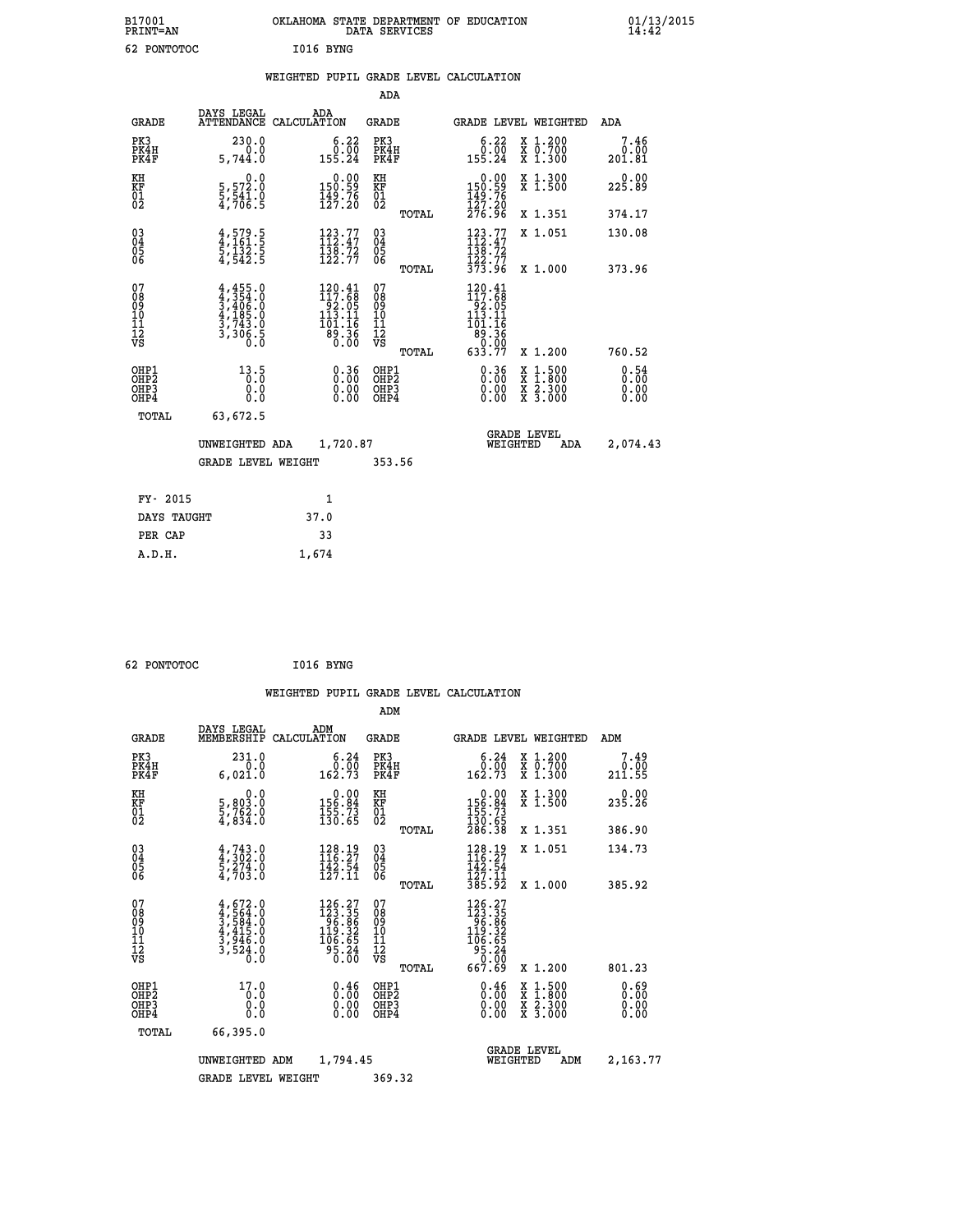| B17001<br><b>PRINT=AN</b>                            |                                                                       | OKLAHOMA STATE DEPARTMENT OF EDUCATION<br>DATA SERVICES                                     |                                                 |                                                                              |                                                                                                  | $01/13/2015$<br>14:42        |  |
|------------------------------------------------------|-----------------------------------------------------------------------|---------------------------------------------------------------------------------------------|-------------------------------------------------|------------------------------------------------------------------------------|--------------------------------------------------------------------------------------------------|------------------------------|--|
| 62 PONTOTOC                                          |                                                                       | I019 ADA                                                                                    |                                                 |                                                                              |                                                                                                  |                              |  |
|                                                      |                                                                       | WEIGHTED PUPIL GRADE LEVEL CALCULATION                                                      |                                                 |                                                                              |                                                                                                  |                              |  |
|                                                      |                                                                       |                                                                                             | ADA                                             |                                                                              |                                                                                                  |                              |  |
| <b>GRADE</b>                                         | DAYS LEGAL<br>ATTENDANCE CALCULATION                                  | ADA                                                                                         | <b>GRADE</b>                                    | GRADE LEVEL WEIGHTED                                                         |                                                                                                  | ADA                          |  |
| PK3<br>PK4H<br>PK4F                                  | 324.0<br>0.0<br>8, 283.5                                              | 8.10<br>0.00<br>207.09                                                                      | PK3<br>PK4H<br>PK4F                             | 8.10<br>0.00<br>207.09                                                       | X 1.200<br>X 0.700<br>$\overline{x}$ 1.300                                                       | 9.72<br>0.00<br>269.22       |  |
| KH<br>KF<br>$\overline{01}$                          | 0.0<br>$10, 114.5$<br>$9, 153.0$<br>$6, 949.5$                        | 0.00<br>252:86<br>228:83<br>173:74                                                          | KH<br>KF<br>$\overline{01}$                     | 0.00<br>252.86<br>$\frac{75}{173}$ $\cdot\frac{83}{74}$                      | X 1.300<br>X 1.500                                                                               | 0.00<br>379.29               |  |
|                                                      |                                                                       |                                                                                             | TOTAL                                           | 402.57                                                                       | X 1.351                                                                                          | 543.87                       |  |
| $\begin{matrix} 03 \\ 04 \\ 05 \\ 06 \end{matrix}$   | $\frac{8}{9}, \frac{156}{429}$ .<br>$7,510.0$<br>$7,591.0$            | 203.91<br>160.66<br>187.75<br>189.78                                                        | 03<br>04<br>05<br>06                            | 203.91<br>160.66<br>187.75<br>189.78<br>538.19                               | X 1.051                                                                                          | 214.31                       |  |
|                                                      |                                                                       |                                                                                             | <b>TOTAL</b>                                    |                                                                              | X 1.000                                                                                          | 538.19                       |  |
| 07<br>08<br>09<br>11<br>11<br>12<br>VS               | 7,098.0<br>6,571.0<br>8,163.0<br>6,089.0<br>6,089.0<br>5,744.0<br>Ō.Ō | $\begin{smallmatrix} 177.45\\164.28\\204.08\\170.96\\152.23\\143.60\\0.00\end{smallmatrix}$ | 07<br>08<br>09<br>10<br>11<br>12<br>VS<br>TOTAL | 177.45<br>164.28<br>204.08<br>170.96<br>152.23<br>143.60<br>0.00<br>1,012.60 | X 1.200                                                                                          | 1,215.12                     |  |
| OHP1<br>OHP <sub>2</sub><br>OH <sub>P3</sub><br>OHP4 | 0.0<br>0.0<br>0.0<br>0.0                                              | 0.00<br>0.00<br>0.00                                                                        | OHP1<br>OHP <sub>2</sub><br>OHP3<br>OHP4        | 0.00<br>0.00<br>0.00                                                         | $\begin{smallmatrix} x & 1 & 500 \\ x & 1 & 800 \\ x & 2 & 300 \\ x & 3 & 000 \end{smallmatrix}$ | 0.00<br>0.00<br>0.00<br>0.00 |  |
| TOTAL                                                | 105,012.0                                                             |                                                                                             |                                                 |                                                                              |                                                                                                  |                              |  |
|                                                      | UNWEIGHTED ADA                                                        | 2,625.32                                                                                    |                                                 | WEIGHTED                                                                     | <b>GRADE LEVEL</b><br>ADA                                                                        | 3,169.72                     |  |
|                                                      | GRADE LEVEL WEIGHT                                                    |                                                                                             | 544.40                                          |                                                                              |                                                                                                  |                              |  |
| FY- 2015                                             |                                                                       | 1                                                                                           |                                                 |                                                                              |                                                                                                  |                              |  |
| DAYS TAUGHT                                          |                                                                       | 40.0                                                                                        |                                                 |                                                                              |                                                                                                  |                              |  |
| PER CAP                                              |                                                                       | 33                                                                                          |                                                 |                                                                              |                                                                                                  |                              |  |

| 62 PONTOTOC | I019 ADA |  |
|-------------|----------|--|

 **A.D.H. 2,150**

**PER CAP** 33<br> **A.D.H.** 2,150

| <b>GRADE</b>                                         | DAYS LEGAL<br>MEMBERSHIP CALCULATION                                                | ADM                                                                                                | <b>GRADE</b>                                       |                                                                                                   | GRADE LEVEL WEIGHTED                     | ADM                          |
|------------------------------------------------------|-------------------------------------------------------------------------------------|----------------------------------------------------------------------------------------------------|----------------------------------------------------|---------------------------------------------------------------------------------------------------|------------------------------------------|------------------------------|
| PK3<br>PK4H<br>PK4F                                  | 348.0<br>0.0<br>8,822.0                                                             | 8.70<br>0.00<br>220.55                                                                             | PK3<br>PK4H<br>PK4F                                | 8.70<br>0.00<br>220.55                                                                            | X 1.200<br>X 0.700<br>X 1.300            | 10.44<br>0.00<br>286.72      |
| KH<br>KF<br>01<br>02                                 | 0.0<br>10,538:0<br>9,575:0<br>7,280:0                                               | $\begin{smallmatrix} &0.00\\ 263.45\\ 239.38\\ 182.00\end{smallmatrix}$                            | KH<br>KF<br>01<br>02                               | $263.45$<br>$239.38$<br>$182.00$                                                                  | X 1.300<br>X 1.500                       | 0.00<br>395.18               |
|                                                      |                                                                                     |                                                                                                    | TOTAL                                              | 421.38                                                                                            | X 1.351                                  | 569.28                       |
| $\begin{matrix} 03 \\ 04 \\ 05 \\ 06 \end{matrix}$   | 8,550.0<br>6,661.0<br>7,676.0<br>7,842.0                                            | 213.75<br>166.53<br>191.90<br>196.05                                                               | $\begin{matrix} 03 \\ 04 \\ 05 \\ 06 \end{matrix}$ | 213.75<br>166.53<br>191.90<br>196.05<br>554.48                                                    | X 1.051                                  | 224.65                       |
|                                                      |                                                                                     |                                                                                                    | TOTAL                                              |                                                                                                   | X 1.000                                  | 554.48                       |
| 07<br>08<br>09<br>101<br>11<br>12<br>VS              | $7,466.0$<br>$6,894.0$<br>$8,588.0$<br>$7,130.0$<br>$6,418.0$<br>$5,920.0$<br>$0.0$ | $\begin{smallmatrix} 186.65\\ 172.35\\ 214.70\\ 178.25\\ 160.45\\ 148.00\\ 0.00 \end{smallmatrix}$ | 078<br>089<br>0011<br>11<br>12<br>VS               | $\begin{smallmatrix} 186.65\\ 172.35\\ 214.70\\ 178.25\\ 160.45\\ 148.00\\ 0\\ \end{smallmatrix}$ |                                          |                              |
|                                                      |                                                                                     |                                                                                                    | TOTAL                                              | 1,060.40                                                                                          | X 1.200                                  | 1,272.48                     |
| OHP1<br>OH <sub>P</sub> <sub>2</sub><br>OHP3<br>OHP4 | 0.0<br>0.000                                                                        |                                                                                                    | OHP1<br>OHP <sub>2</sub><br>OHP3<br>OHP4           | 0.00<br>0.00000                                                                                   | X 1:500<br>X 1:800<br>X 2:300<br>X 3:000 | 0.00<br>0.00<br>0.00<br>0.00 |
| TOTAL                                                | 109,708.0                                                                           |                                                                                                    |                                                    |                                                                                                   |                                          |                              |
|                                                      | UNWEIGHTED                                                                          | 2,742.71<br>ADM                                                                                    |                                                    |                                                                                                   | <b>GRADE LEVEL</b><br>WEIGHTED<br>ADM    | 3,313.23                     |
|                                                      | <b>GRADE LEVEL WEIGHT</b>                                                           |                                                                                                    | 570.52                                             |                                                                                                   |                                          |                              |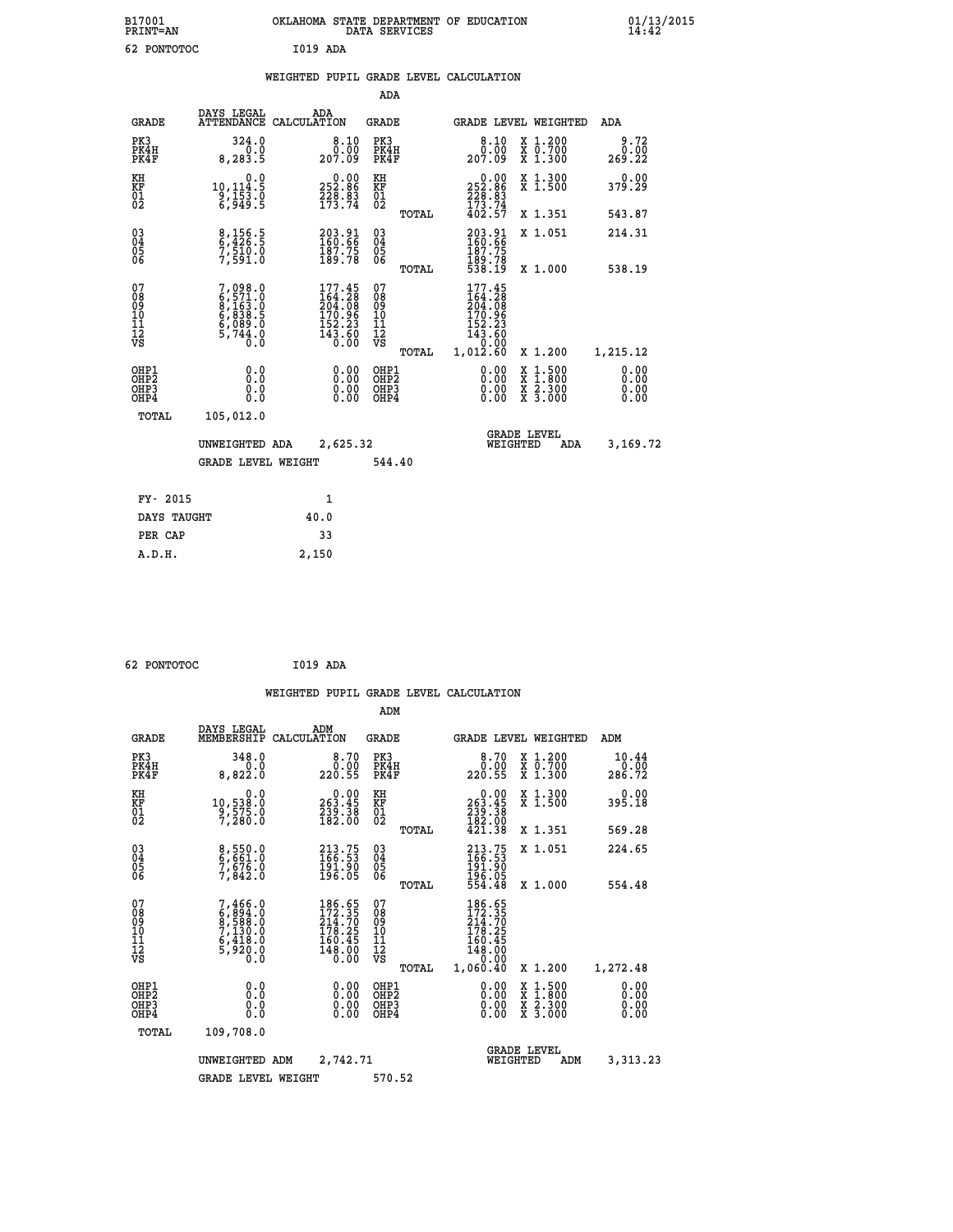| B17001<br><b>PRINT=AN</b> | OKLAHOMA STATE DEPARTMENT OF EDUCATION<br>DATA SERVICES | 01/13/2015 |
|---------------------------|---------------------------------------------------------|------------|
| 62<br>PONTOTOC            | 1024 LATTA                                              |            |

|                                                                    |                                                                        |                                                               |        | ADA                                                 |       |                                                                            |                                                                                          |                       |
|--------------------------------------------------------------------|------------------------------------------------------------------------|---------------------------------------------------------------|--------|-----------------------------------------------------|-------|----------------------------------------------------------------------------|------------------------------------------------------------------------------------------|-----------------------|
| <b>GRADE</b>                                                       | DAYS LEGAL<br>ATTENDANCE CALCULATION                                   | ADA                                                           |        | <b>GRADE</b>                                        |       | <b>GRADE LEVEL WEIGHTED</b>                                                |                                                                                          | ADA                   |
| PK3<br>PK4H<br>PK4F                                                | 8.0<br>36.0<br>1,435.0                                                 | $\begin{smallmatrix} 0.22\ 0.97\ 38.78 \end{smallmatrix}$     |        | PK3<br>PK4H<br>PK4F                                 |       | 0.22<br>⊽ְ57.0<br>38.78                                                    | X 1.200<br>X 0.700<br>X 1.300                                                            | 0.26<br>0.68<br>50.41 |
| KH<br>KF<br>01<br>02                                               | 0.0<br>3,673.0<br>2,516.5<br>2,356.0                                   | 9.00<br>$\begin{smallmatrix} 68.71 \ 63.68 \end{smallmatrix}$ |        | KH<br>KF<br>01<br>02                                |       | 0.00<br>99.27<br>68.01                                                     | X 1.300<br>X 1.500                                                                       | 0.00<br>148.91        |
|                                                                    |                                                                        |                                                               |        |                                                     | TOTAL | 83.ĕ8<br>131.69                                                            | X 1.351                                                                                  | 177.91                |
| $\begin{smallmatrix} 03 \\[-4pt] 04 \end{smallmatrix}$<br>Ŏ5<br>06 | 2,008.0<br>2,183.5<br>2,071.0<br>1,934.5                               | 54.27<br>59.01<br>55.97<br>52.28                              |        | $\begin{array}{c} 03 \\ 04 \\ 05 \\ 06 \end{array}$ |       | $\begin{smallmatrix} 54.27\\59.01\\55.97\\52.28\\167.26 \end{smallmatrix}$ | X 1.051                                                                                  | 57.04                 |
|                                                                    |                                                                        |                                                               |        |                                                     | TOTAL |                                                                            | X 1.000                                                                                  | 167.26                |
| 07<br>08<br>09<br>01<br>11<br>11<br>12<br>VS                       | 2,434.0<br>2,021.0<br>2,092.5<br>2,1949.0<br>1,787.0<br>2,186.5<br>0.0 | 65.78<br>54.62<br>56.50<br>56.21<br>48.30<br>59.03<br>59.03   |        | 07<br>08<br>09<br>11<br>11<br>12<br>VS              |       | 65.78                                                                      |                                                                                          |                       |
|                                                                    |                                                                        |                                                               |        |                                                     | TOTAL |                                                                            | X 1.200                                                                                  | 397.73                |
| OHP1<br>OHP2<br>OH <sub>P3</sub><br>OHP4                           | 0.0<br>0.0<br>0.0                                                      | $0.00$<br>$0.00$<br>0.00                                      |        | OHP1<br>OHP2<br>OHP3<br>OHP4                        |       |                                                                            | $\begin{smallmatrix} x & 1.500 \\ x & 1.800 \\ x & 2.300 \\ x & 3.000 \end{smallmatrix}$ | 0.00<br>0.00<br>0.00  |
| TOTAL                                                              | 30,491.5                                                               |                                                               |        |                                                     |       |                                                                            |                                                                                          |                       |
|                                                                    | UNWEIGHTED ADA                                                         |                                                               | 823.90 |                                                     |       | WEIGHTED                                                                   | <b>GRADE LEVEL</b><br>ADA                                                                | 1,000.20              |
|                                                                    | <b>GRADE LEVEL WEIGHT</b>                                              |                                                               |        | 176.30                                              |       |                                                                            |                                                                                          |                       |
| FY- 2015                                                           |                                                                        | $\mathbf{1}$                                                  |        |                                                     |       |                                                                            |                                                                                          |                       |
| DAYS TAUGHT                                                        |                                                                        | 37.0                                                          |        |                                                     |       |                                                                            |                                                                                          |                       |
| PER CAP                                                            |                                                                        | 33                                                            |        |                                                     |       |                                                                            |                                                                                          |                       |

 **62 PONTOTOC I024 LATTA WEIGHTED PUPIL GRADE LEVEL CALCULATION ADM DAYS LEGAL ADM GRADE MEMBERSHIP CALCULATION GRADE GRADE LEVEL WEIGHTED ADM PK3 8.0 0.22 PK3 0.22 X 1.200 0.26 PK4H 37.0 1.00 PK4H 1.00 X 0.700 0.70 PK4F 1,496.0 40.43 PK4F 40.43 X 1.300 52.56 KH 0.0 0.00 KH 0.00 X 1.300 0.00 KF 3,808.0 102.92 KF 102.92 X 1.500 154.38 01 2,579.0 69.70 01 69.70** 0.00 KH<br>102.92 KF<br>69.70 01<br>65.35 02 TOTAL  **TOTAL 135.05 X 1.351 182.45 03 2,053.0 55.49 03 55.49 X 1.051 58.32 04 2,236.0 60.43 04 60.43 05 2,117.0 57.22 05 57.22 06 1,965.0 53.11 06 53.11 TOTAL 170.76 X 1.000 170.76**  $\begin{array}{cccc} 07 & 2,415.0 & 66.89 & 07 & 66.89 \ 08 & 2,116.0 & 57.19 & 08 & 57.19 \ 09 & 2,179.0 & 58.81 & 08 & 58.81 \ 10 & 1,850.0 & 49.92 & 10 & 49.92 \ 11 & 1,850.0 & 50.05 & 11 & 50.05 \ 12 & 2,299.0 & 60.05 & 12 & 62.05 \ 13 & 62.05 & 0.0 & 63.05 & 12 &$ **56.89 07**<br> **11.141 08**<br> **12.141 08**<br> **149.92 10**<br> **149.92 11**<br> **149.92**<br> **149.92**<br> **149.92**<br> **149.92**<br> **149.92**<br> **149.92**<br> **149.92**<br> **149.92**<br> **149.92**<br> **140.05**<br> **1413.89**<br> **1413.89**<br> **10.00 08PP3**<br> **1413.89**<br> **10.00 88P OHP1 0.0 0.00 OHP1 0.00 X 1.500 0.00 OHP2 0.0 0.00 OHP2 0.00 X 1.800 0.00 OHP3 0.0 0.00 OHP3 0.00 X 2.300 0.00 OHP4 0.0 0.00 OHP4 0.00 X 3.000 0.00 TOTAL 31,488.0 GRADE LEVEL UNWEIGHTED ADM 850.78 WEIGHTED ADM 1,033.32**

GRADE LEVEL WEIGHT 182.54

 **A.D.H. 800**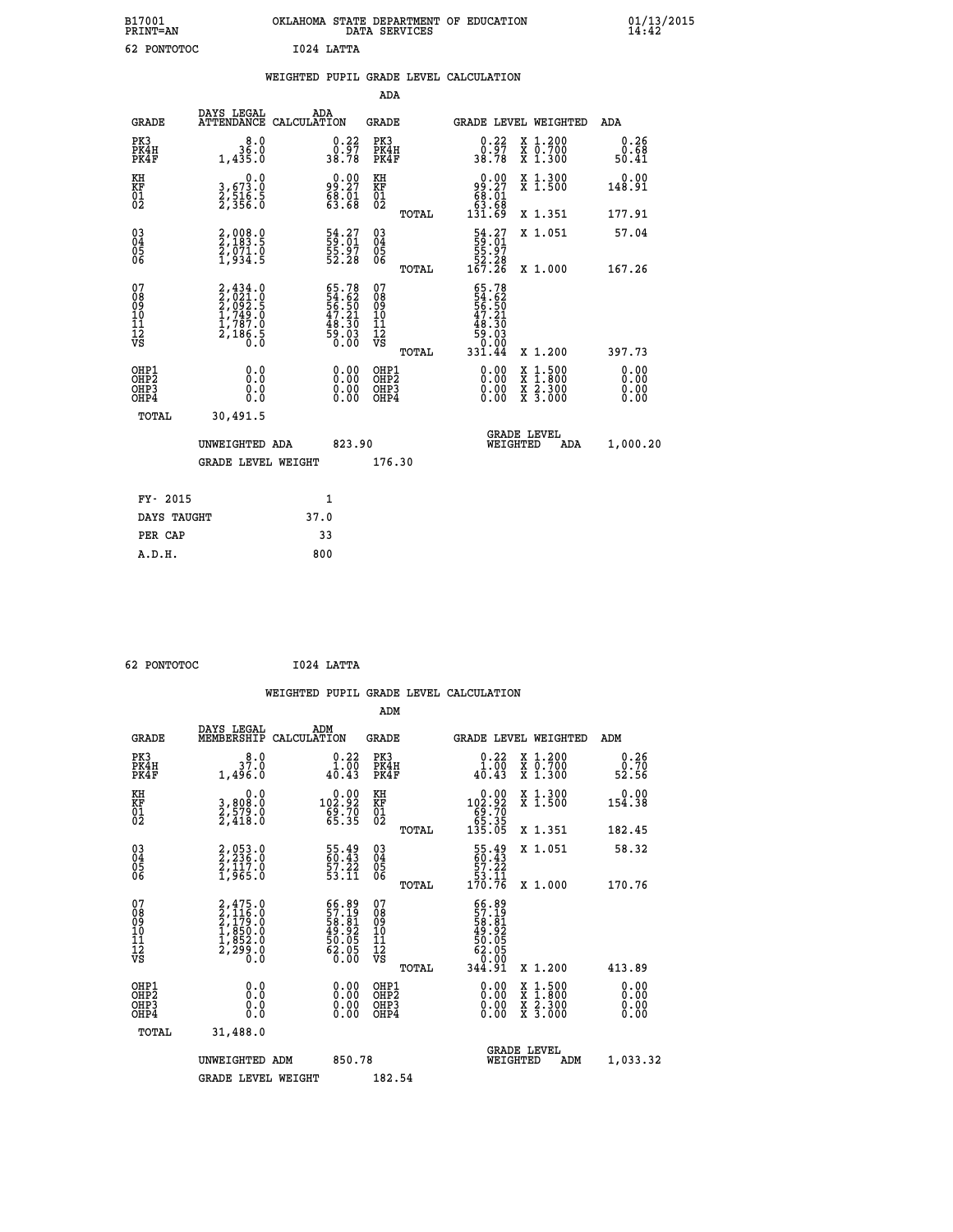| B17001<br><b>PRINT=AN</b> | OKLAHOMA STATE DEPARTMENT OF EDUCATION<br>DATA SERVICES | 01/13/2015 |
|---------------------------|---------------------------------------------------------|------------|
| 62<br>PONTOTOC            | I030 STONEWALL                                          |            |

|                                           |                                                                                                                          |      |                                                                          |                                          |       | WEIGHTED PUPIL GRADE LEVEL CALCULATION                                                             |                                                                                                  |                              |
|-------------------------------------------|--------------------------------------------------------------------------------------------------------------------------|------|--------------------------------------------------------------------------|------------------------------------------|-------|----------------------------------------------------------------------------------------------------|--------------------------------------------------------------------------------------------------|------------------------------|
|                                           |                                                                                                                          |      |                                                                          | ADA                                      |       |                                                                                                    |                                                                                                  |                              |
| <b>GRADE</b>                              | DAYS LEGAL<br>ATTENDANCE CALCULATION                                                                                     | ADA  |                                                                          | GRADE                                    |       |                                                                                                    | GRADE LEVEL WEIGHTED                                                                             | ADA                          |
| PK3<br>PK4H<br>PK4F                       | 0.0<br>0.0<br>940.0                                                                                                      |      | $\begin{smallmatrix} 0.00\\ 0.00\\ 23.50 \end{smallmatrix}$              | PK3<br>PK4H<br>PK4F                      |       | $\begin{smallmatrix} 0.00\\ 0.00\\ 23.50 \end{smallmatrix}$                                        | X 1.200<br>X 0.700<br>X 1.300                                                                    | 0.00<br>0.00<br>30.55        |
| KH<br>KF<br>$\frac{01}{02}$               | 0.0<br>$1,374.5$<br>$1,201.0$<br>$1,746.5$                                                                               |      | $0.00$<br>34.36<br>30.03<br>43.66                                        | KH<br>KF<br>01<br>02                     |       | $\begin{array}{c} 0.00 \\ 34.36 \\ 30.03 \\ 43.66 \end{array}$                                     | X 1.300<br>X 1.500                                                                               | 0.00<br>51.54                |
|                                           |                                                                                                                          |      |                                                                          |                                          | TOTAL | 73.69                                                                                              | X 1.351                                                                                          | 99.56                        |
| 030404<br>06                              | $\frac{1}{1}, \frac{692}{191}$<br>$\frac{1}{267}$<br>$\frac{1}{1}, \frac{267}{491}$<br>$\frac{0}{10}$                    |      | $\begin{smallmatrix} 42.31\ 29.79\ 31.68\ 37.28 \end{smallmatrix}$       | $\substack{03 \\ 04}$<br>Ŏ5<br>06        |       | $\begin{smallmatrix} 42\cdot 31\ 29\cdot 79\ 31\cdot 68\ 37\cdot 28\ 98\cdot 75 \end{smallmatrix}$ | X 1.051                                                                                          | 44.47                        |
|                                           |                                                                                                                          |      |                                                                          |                                          | TOTAL |                                                                                                    | X 1.000                                                                                          | 98.75                        |
| 07<br>08<br>09<br>11<br>11<br>12<br>VS    | $1, 168.5$<br>$1, 590.0$<br>$1, 177.5$<br>$1, 317.0$<br>$984.0$<br>$\begin{smallmatrix} 79\bar{1}\ 0\ \end{smallmatrix}$ |      | $29.21$<br>$39.75$<br>$29.44$<br>$32.93$<br>$24.60$<br>$19.78$<br>$0.00$ | 07<br>08<br>09<br>11<br>11<br>12<br>VS   |       | 29.21<br>$39.75$<br>$39.44$<br>$32.93$<br>$24.60$<br>$19.70$<br>$99.99$                            |                                                                                                  |                              |
|                                           |                                                                                                                          |      |                                                                          |                                          | TOTAL | 175.71                                                                                             | X 1.200                                                                                          | 210.85                       |
| OHP1<br>OH <sub>P</sub> 2<br>OHP3<br>OHP4 | 24.0<br>0.0<br>0.0<br>0.0                                                                                                |      | $0.60$<br>$0.00$<br>0.00                                                 | OHP1<br>OHP <sub>2</sub><br>OHP3<br>OHP4 |       | $0.60$<br>$0.00$<br>0.00                                                                           | $\begin{smallmatrix} x & 1 & 500 \\ x & 1 & 800 \\ x & 2 & 300 \\ x & 3 & 000 \end{smallmatrix}$ | 0.90<br>0.00<br>0.00<br>0.00 |
| <b>TOTAL</b>                              | 17,956.0                                                                                                                 |      |                                                                          |                                          |       |                                                                                                    |                                                                                                  |                              |
|                                           | UNWEIGHTED ADA                                                                                                           |      | 448.92                                                                   |                                          |       | WEIGHTED                                                                                           | <b>GRADE LEVEL</b><br>ADA                                                                        | 536.62                       |
|                                           | <b>GRADE LEVEL WEIGHT</b>                                                                                                |      |                                                                          |                                          | 87.70 |                                                                                                    |                                                                                                  |                              |
| FY- 2015                                  |                                                                                                                          |      | 1                                                                        |                                          |       |                                                                                                    |                                                                                                  |                              |
| DAYS TAUGHT                               |                                                                                                                          | 40.0 |                                                                          |                                          |       |                                                                                                    |                                                                                                  |                              |
| PER CAP                                   |                                                                                                                          |      | 81                                                                       |                                          |       |                                                                                                    |                                                                                                  |                              |

| <b>62 DONTOUROC</b> |
|---------------------|

62 PONTOTOC 1030 STONEWALL

 **WEIGHTED PUPIL GRADE LEVEL CALCULATION ADM DAYS LEGAL ADM GRADE MEMBERSHIP CALCULATION GRADE GRADE LEVEL WEIGHTED ADM PK3 0.0 0.00 PK3 0.00 X 1.200 0.00 PK4H 0.0 0.00 PK4H 0.00 X 0.700 0.00 PK4F 982.0 24.55 PK4F 24.55 X 1.300 31.92 KH 0.0 0.00 KH 0.00 X 1.300 0.00 KF 1,436.0 35.90 KF 35.90 X 1.500 53.85 01 1,265.0 31.63 01 31.63 02 1,811.0 45.28 02 45.28 TOTAL 76.91 X 1.351 103.91 03 1,735.0 43.38 03 43.38 X 1.051 45.59 04 1,215.0 30.38 04 30.38 05 1,280.0 32.00 05 32.00 06 1,507.0 37.68 06 37.68 TOTAL 100.06 X 1.000 100.06**  $\begin{array}{cccc} 07 & 1,181.0 & 29.53 & 07 \\ 08 & 1,613.0 & 40.33 & 08 \\ 10 & 1,211.0 & 30.28 & 08 \\ 10 & 1,364.0 & 34.10 & 10 \\ 1,1 & 1,000.0 & 25.00 & 11 \\ 12 & 814.0 & 20.35 & 12 \\ \nabla \mathbf{g} & & & & \\ 0 & & & & \\ 0 & & & & \\ \end{array}$ 08 1,613.0 40.33 08 40.33<br>
10 1,364.0 34.10 10 34.10<br>
11 1,000.0 25.00 11 25.03<br> **12 814.0** 25.00 11<br>
VS 0.00 VS 0.00 **EXECUTE:**<br>
29.53<br>
40.333<br>
30.33<br>
34.10<br>
25.10<br>
25.00<br>
26.35<br>
TOTAL 179.59 x 1.200 215.51<br>
1<br>
0.60 x 1.500 0.90<br>
3<br>
0.00 x 3.300 0.00<br>
0.00<br>
0.00 x 3.300 0.00<br>
0.00  **OHP1 24.0 0.60 OHP1 0.60 X 1.500 0.90 OHP2 0.0 0.00 OHP2 0.00 X 1.800 0.00 OHP3 0.0 0.00 OHP3 0.00 X 2.300 0.00 OHP4 0.0 0.00 OHP4 0.00 X 3.000 0.00 TOTAL 18,438.0 GRADE LEVEL UNWEIGHTED ADM 460.99 WEIGHTED ADM 551.74** GRADE LEVEL WEIGHT 90.75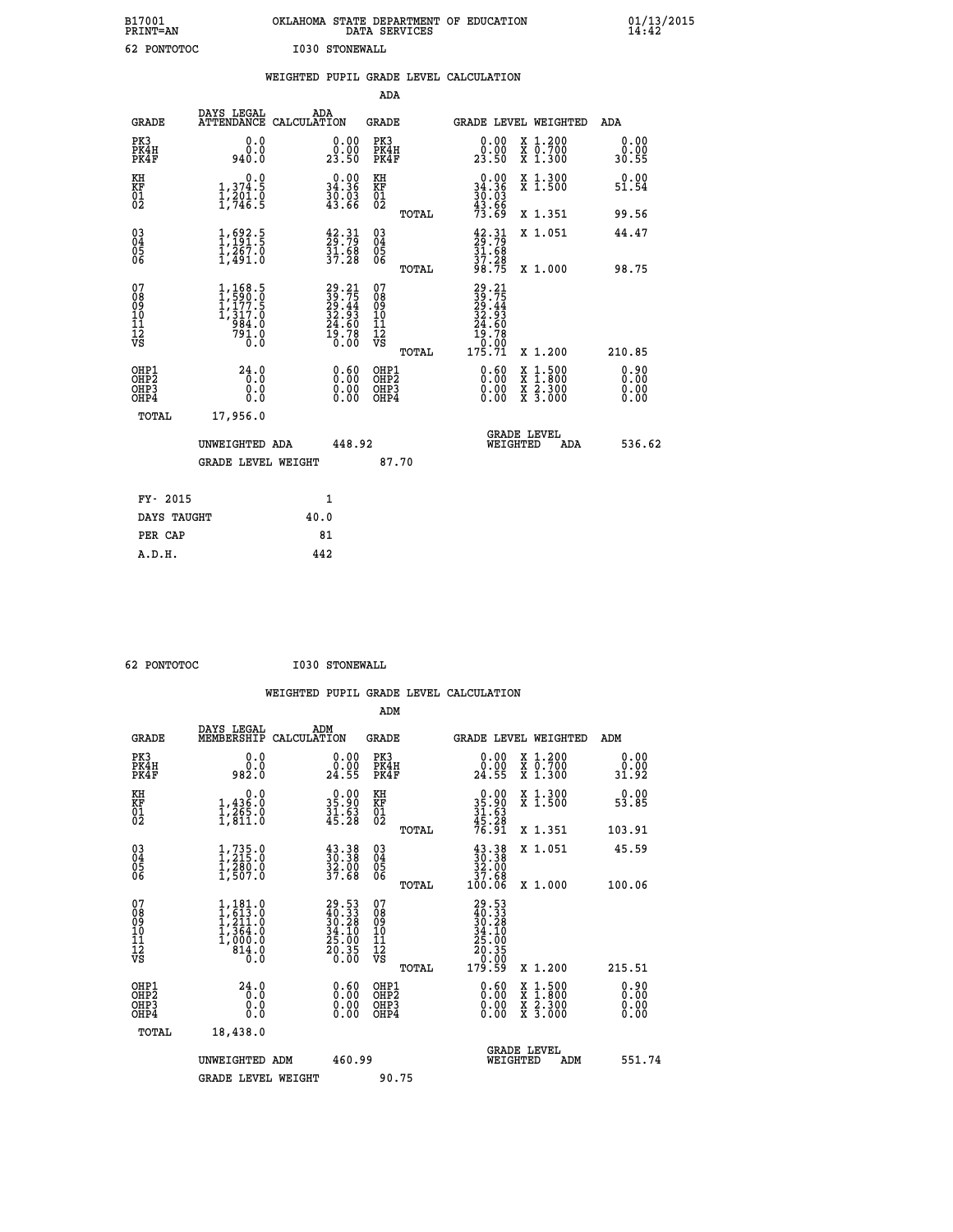| B17001<br><b>PRINT=AN</b> |             |           | OKLAHOMA STATE DEPARTMENT OF EDUCATION<br>DATA SERVICES |  |
|---------------------------|-------------|-----------|---------------------------------------------------------|--|
|                           | 62 PONTOTOC | I037 ROFF |                                                         |  |

|  |  | WEIGHTED PUPIL GRADE LEVEL CALCULATION |
|--|--|----------------------------------------|
|  |  |                                        |

|                                                                              |                                                                                                           |                                                                                                    | ADA                                      |       |                                                                              |                                                                                                                                           |                              |
|------------------------------------------------------------------------------|-----------------------------------------------------------------------------------------------------------|----------------------------------------------------------------------------------------------------|------------------------------------------|-------|------------------------------------------------------------------------------|-------------------------------------------------------------------------------------------------------------------------------------------|------------------------------|
| <b>GRADE</b>                                                                 | DAYS LEGAL                                                                                                | ADA<br>ATTENDANCE CALCULATION                                                                      | GRADE                                    |       |                                                                              | GRADE LEVEL WEIGHTED                                                                                                                      | ADA                          |
| PK3<br>PK4H<br>PK4F                                                          | 0.0<br>0.0<br>846.0                                                                                       | 0.00<br>$\frac{0.00}{21.15}$                                                                       | PK3<br>PK4H<br>PK4F                      |       | 0.00<br>0.00<br>21.15                                                        | X 1.200<br>X 0.700<br>X 1.300                                                                                                             | 0.00<br>0.00<br>27.50        |
| KH<br>KF<br>01<br>02                                                         | 0.0<br>1,098:0<br>682:0<br>842:0                                                                          | $2^{0.00}_{2.46}$<br>$\frac{1}{2}$ $\frac{7}{2}$ $\cdot$ $\frac{05}{05}$                           | KH<br>KF<br>01<br>02                     |       | $\begin{smallmatrix} 0.00\\ 27.46\\ 17.05\\ 21.05\\ 38.10 \end{smallmatrix}$ | X 1.300<br>X 1.500                                                                                                                        | 0.00<br>41.19                |
|                                                                              |                                                                                                           |                                                                                                    |                                          | TOTAL |                                                                              | X 1.351                                                                                                                                   | 51.47                        |
| $^{03}_{04}$<br>Ŏ5<br>06                                                     | 1,098.0<br>761.0<br>907.0                                                                                 | 21.73<br>$\frac{19}{22}.03$<br>22.68                                                               | 03<br>04<br>05<br>06                     |       | $21.73$<br>$27.46$<br>$19.03$<br>$22.68$<br>$69.17$                          | X 1.051                                                                                                                                   | 22.84                        |
|                                                                              |                                                                                                           |                                                                                                    |                                          | TOTAL |                                                                              | X 1.000                                                                                                                                   | 69.17                        |
| 07<br>08<br>09<br>11<br>11<br>12<br>VS                                       | $\begin{smallmatrix} & 948.5\\ 1,147.5\\ 1,140.5\\ 934.5\\ 936.5\\ 876.5\\ 923.5\\ 0.0 \end{smallmatrix}$ | $\begin{smallmatrix} 23\cdot71\28\cdot69\28\cdot51\23\cdot35\21\cdot91\23\cdot00\end{smallmatrix}$ | 07<br>08<br>09<br>11<br>11<br>12<br>VS   | TOTAL |                                                                              | X 1.200                                                                                                                                   | 179.11                       |
| OHP1<br>OH <sub>P</sub> <sub>2</sub><br>OH <sub>P3</sub><br>OH <sub>P4</sub> | 0.0<br>Ō.Ō<br>0.0<br>0.0                                                                                  | 0.00<br>0.00<br>0.00                                                                               | OHP1<br>OHP <sub>2</sub><br>OHP3<br>OHP4 |       | 0.00<br>0.00<br>0.00                                                         | $\begin{smallmatrix} \mathtt{X} & 1\cdot500\\ \mathtt{X} & 1\cdot800\\ \mathtt{X} & 2\cdot300\\ \mathtt{X} & 3\cdot000 \end{smallmatrix}$ | 0.00<br>0.00<br>0.00<br>0.00 |
| TOTAL                                                                        | 13,073.5                                                                                                  |                                                                                                    |                                          |       |                                                                              |                                                                                                                                           |                              |
|                                                                              | UNWEIGHTED ADA                                                                                            | 326.87                                                                                             |                                          |       | WEIGHTED                                                                     | <b>GRADE LEVEL</b><br>ADA                                                                                                                 | 391.28                       |
|                                                                              | <b>GRADE LEVEL WEIGHT</b>                                                                                 |                                                                                                    |                                          | 64.41 |                                                                              |                                                                                                                                           |                              |
| FY- 2015                                                                     |                                                                                                           | 1                                                                                                  |                                          |       |                                                                              |                                                                                                                                           |                              |
| DAYS TAUGHT                                                                  |                                                                                                           | 40.0                                                                                               |                                          |       |                                                                              |                                                                                                                                           |                              |
| PER CAP                                                                      |                                                                                                           | 92                                                                                                 |                                          |       |                                                                              |                                                                                                                                           |                              |
|                                                                              |                                                                                                           |                                                                                                    |                                          |       |                                                                              |                                                                                                                                           |                              |
| A.D.H.                                                                       |                                                                                                           | 178                                                                                                |                                          |       |                                                                              |                                                                                                                                           |                              |

 **62 PONTOTOC I037 ROFF**

 **A.D.H. 178**

 **B17001<br>PRINT=AN** 

|                                                    |                                                                                                           |                                                                       | WEIGHTED PUPIL GRADE LEVEL CALCULATION                |                                                                                                                                                                                          |                              |
|----------------------------------------------------|-----------------------------------------------------------------------------------------------------------|-----------------------------------------------------------------------|-------------------------------------------------------|------------------------------------------------------------------------------------------------------------------------------------------------------------------------------------------|------------------------------|
|                                                    |                                                                                                           |                                                                       | ADM                                                   |                                                                                                                                                                                          |                              |
| <b>GRADE</b>                                       | DAYS LEGAL<br>MEMBERSHIP<br>CALCULATION                                                                   | ADM                                                                   | GRADE                                                 | <b>GRADE LEVEL WEIGHTED</b>                                                                                                                                                              | ADM                          |
| PK3<br>PK4H<br>PK4F                                | 0.0<br>0.0<br>871.0                                                                                       | $\begin{smallmatrix} 0.00\\ 0.00\\ 21.78 \end{smallmatrix}$           | PK3<br>PK4H<br>PK4F                                   | 0.00<br>X 1.200<br>X 0.700<br>X 1.300<br>21.78                                                                                                                                           | 0.00<br>0.00<br>28.31        |
| KH<br>KF<br>01<br>02                               | 0.0<br>1,150:0<br>722:0<br>876:0                                                                          | 28.76<br>$\frac{18.05}{21.90}$                                        | KH<br>KF<br>01<br>02                                  | 0.00<br>X 1.300<br>X 1.500<br>$28.76$<br>$18.05$<br>$21.90$<br>$39.95$                                                                                                                   | 0.00<br>43.14                |
|                                                    |                                                                                                           |                                                                       | TOTAL                                                 | X 1.351                                                                                                                                                                                  | 53.97                        |
| $\begin{matrix} 03 \\ 04 \\ 05 \\ 06 \end{matrix}$ | 1, 888.0<br>1, 119.0<br>800.0<br>937.0                                                                    | $\begin{smallmatrix} 22.20\\ 27.98\\ 20.00\\ 23.43 \end{smallmatrix}$ | 03<br>04<br>05<br>06                                  | $22.20$<br>$27.98$<br>$20.00$<br>$23.43$<br>$71.41$<br>X 1.051                                                                                                                           | 23.33                        |
|                                                    |                                                                                                           |                                                                       | TOTAL                                                 | X 1.000                                                                                                                                                                                  | 71.41                        |
| 07<br>08<br>09<br>101<br>11<br>12<br>VS            | $\begin{smallmatrix} & 962.0\\ 1,187.0\\ 1,208.0\\ 975.0\\ 950.0\\ 950.0\\ 961.0\\ 0.0 \end{smallmatrix}$ | $24.0529.6830.2024.3823.7524.030.00$                                  | 07<br>08<br>09<br>01<br>11<br>11<br>12<br>VS<br>TOTAL | 24.05<br>$\begin{smallmatrix} 24 & . & . & 2 \\ 29 & . & 6 & 8 \\ 30 & . & 29 & . \\ 24 & . & 39 & . \\ 24 & . & 0 & . \\ 0 & . & 0 & . \\ 156 & . & 0 & . \end{smallmatrix}$<br>X 1.200 | 187.31                       |
|                                                    |                                                                                                           |                                                                       |                                                       |                                                                                                                                                                                          |                              |
| OHP1<br>OHP2<br>OH <sub>P3</sub><br>OHP4           | 0.0<br>0.0<br>Ō.O                                                                                         | $\begin{smallmatrix} 0.00 \ 0.00 \ 0.00 \ 0.00 \end{smallmatrix}$     | OHP1<br>OHP2<br>OHP3<br>OHP4                          | $0.00$<br>$0.00$<br>$1.500$<br>$1.800$<br>X 1:500<br>X 1:800<br>X 2:300<br>X 3:000<br>0.00                                                                                               | 0.00<br>Ŏ.ŎŎ<br>0.00<br>0.00 |
| TOTAL                                              | 13,606.0                                                                                                  |                                                                       |                                                       |                                                                                                                                                                                          |                              |
|                                                    | UNWEIGHTED ADM                                                                                            | 340.19                                                                |                                                       | <b>GRADE LEVEL</b><br>WEIGHTED                                                                                                                                                           | 407.47<br>ADM                |
|                                                    | <b>GRADE LEVEL WEIGHT</b>                                                                                 |                                                                       | 67.28                                                 |                                                                                                                                                                                          |                              |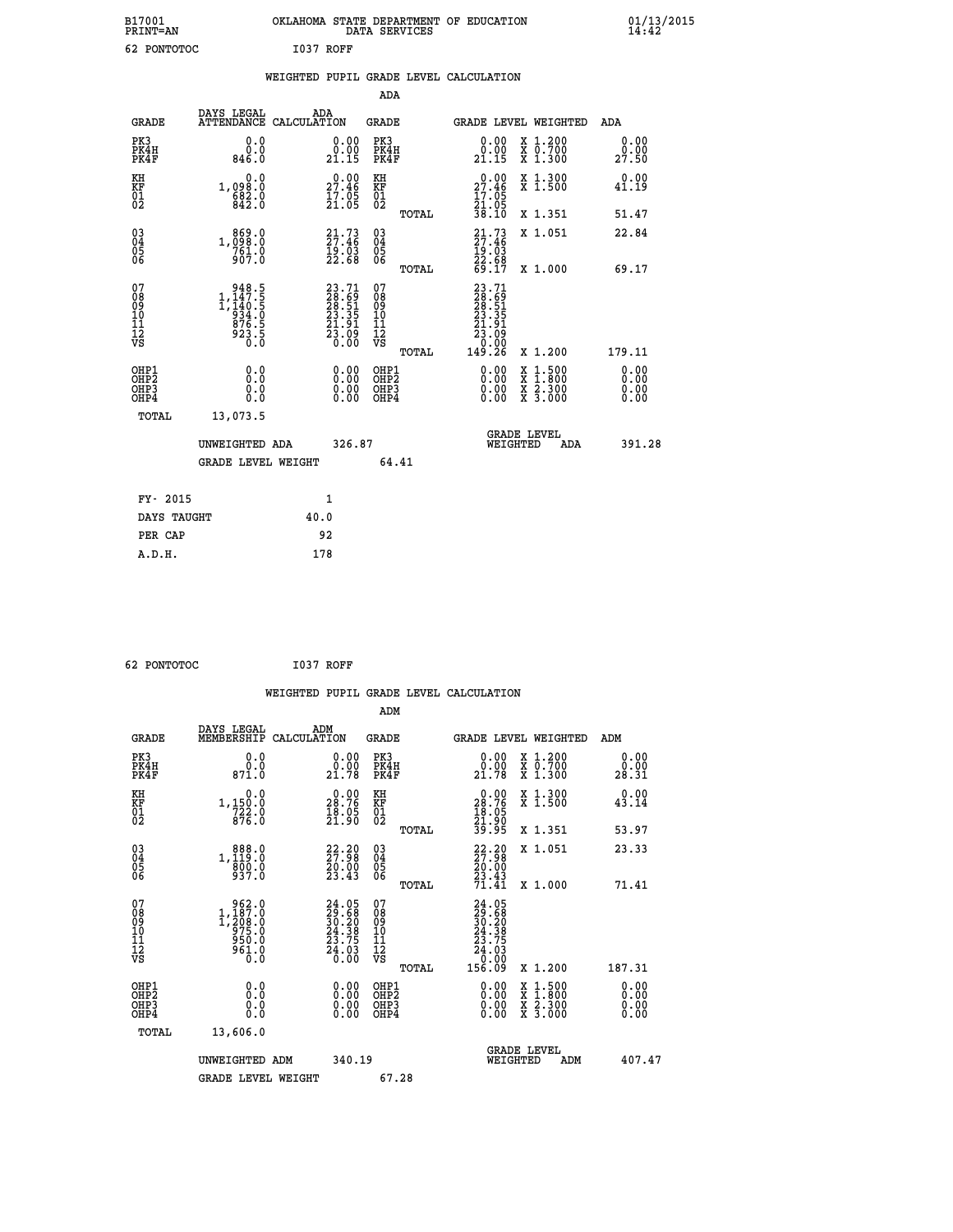| 7001<br>INT=AN | OKLAHOMA STATE DEPARTMENT OF EDUCATION<br>DATA SERVICES |  |
|----------------|---------------------------------------------------------|--|
| PONTOTOC       | COUNTY TOTALS                                           |  |

|                     |                                      | WEIGHTED PUPIL GRADE LEVEL CALCULATION |                         |                     |                 |       |                                 |                         |
|---------------------|--------------------------------------|----------------------------------------|-------------------------|---------------------|-----------------|-------|---------------------------------|-------------------------|
|                     |                                      |                                        |                         | ADA                 |                 |       |                                 |                         |
| GRADE               | DAYS LEGAL<br>ATTENDANCE CALCULATION | ADA                                    |                         | GRADE               |                 |       | GRADE LEVEL WEIGHTED            | ADA                     |
| PK3<br>PK4H<br>PK4F | 649.0<br>36.0<br>19,521.0            |                                        | 16.83<br>0.97<br>506.24 | PK3<br>PK4H<br>PK4F | 16.83<br>506.24 | 0.97  | X 1.200<br>X 0.700<br>$X$ 1.300 | 20.19<br>0.68<br>658.12 |
| ĸн                  | n n                                  |                                        | n nn                    | КĦ                  |                 | 0. QU | Y 1300                          | n nn                    |

| ΚH<br>KF<br>01<br>02                               | $\begin{smallmatrix} & & 0.0\ 24.455.0\ 22.068.5\ 18.876.5 \end{smallmatrix}$                                                                                                              | $\begin{smallmatrix} &0.00\\ 634.50\\ 73.17\\ 489.92\end{smallmatrix}$          | KH<br>KF<br>01<br>02                   |       | $\begin{smallmatrix} &0.00\ 634.50\ 573.17\ 489.92\ 1.063.09\ \end{smallmatrix}$            | X 1.300<br>X 1.500                                                                                                  | 0.00<br>951.77                                  |
|----------------------------------------------------|--------------------------------------------------------------------------------------------------------------------------------------------------------------------------------------------|---------------------------------------------------------------------------------|----------------------------------------|-------|---------------------------------------------------------------------------------------------|---------------------------------------------------------------------------------------------------------------------|-------------------------------------------------|
|                                                    |                                                                                                                                                                                            |                                                                                 |                                        | TOTAL |                                                                                             | X 1.351                                                                                                             | 1,436.23                                        |
| $\begin{matrix} 03 \\ 04 \\ 05 \\ 06 \end{matrix}$ | 20,227.5<br>17,887.5<br>19,354.5<br>19,081.0                                                                                                                                               | 523.91<br>464.96<br>503.07<br>494.62                                            | $^{03}_{04}$<br>$\frac{05}{06}$        |       | 523.91<br>464.96<br>503.07<br>503.07<br>494.62<br>1,462.65                                  | X 1.051                                                                                                             | 2,013.28                                        |
|                                                    |                                                                                                                                                                                            |                                                                                 |                                        | TOTAL |                                                                                             | X 1.000                                                                                                             | 1,462.65                                        |
| 07<br>08<br>09<br>101<br>11<br>12<br>VS            | $\begin{smallmatrix} 19 \,, & 032 \,. & 0\\ 18 \,, & 350 \,. & 0\\ 18 \,, & 843 \,. & 0\\ 17 \,, & 490 \,. & 0\\ 15 \,, & 822 \,. & 0\\ 14 \,, & 925 \,. & 5\\ 0 \,. & 0\end{smallmatrix}$ | $494.52$<br>$476.17$<br>$487.11$<br>$453.22$<br>410.67<br>$\frac{387.44}{0.00}$ | 07<br>08<br>09<br>11<br>11<br>12<br>VS | TOTAL | 494.52<br>$476.17$<br>$487.11$<br>$453.22$<br>$410.67$<br>$\frac{387.44}{0.00}$<br>2,709.13 | X 1.200                                                                                                             | 3,250.95                                        |
|                                                    |                                                                                                                                                                                            |                                                                                 | OHP1                                   |       |                                                                                             |                                                                                                                     |                                                 |
| OHP1<br>OHP2<br>OH <sub>P3</sub><br>OHP4           | $\begin{smallmatrix} 37.5\\ 0.0\\ 0.0\\ 0.0 \end{smallmatrix}$                                                                                                                             | $0.96$<br>$0.00$<br>0.00                                                        | OHP <sub>2</sub><br>OHP3<br>OHP4       |       | $0.96$<br>$0.00$<br>0.00                                                                    | $\begin{array}{l} \mathtt{X} & 1.500 \\ \mathtt{X} & 1.800 \\ \mathtt{X} & 2.300 \\ \mathtt{X} & 3.000 \end{array}$ | $\frac{1}{0}$ : $\frac{44}{00}$<br>0.00<br>0.00 |
| TOTAL                                              | 266,656.5                                                                                                                                                                                  |                                                                                 |                                        |       |                                                                                             |                                                                                                                     |                                                 |
|                                                    | UNWEIGHTED ADA                                                                                                                                                                             | 6,918.28                                                                        |                                        |       |                                                                                             | <b>GRADE LEVEL</b><br>WEIGHTED<br>ADA                                                                               | 8,332.66                                        |
|                                                    | <b>GRADE LEVEL WEIGHT</b>                                                                                                                                                                  |                                                                                 | 1,414.38                               |       |                                                                                             |                                                                                                                     |                                                 |
|                                                    |                                                                                                                                                                                            |                                                                                 |                                        |       |                                                                                             |                                                                                                                     |                                                 |

| FY- 2015    |       |
|-------------|-------|
| DAYS TAUGHT | 269.0 |
| PER CAP     | 432   |
| A.D.H.      | 5,973 |

 **B17001<br>PRINT=AN** 

**PONTOTOC** COUNTY TOTALS

|                                                       |                                                                                                                                                                               |                                                                        | ADM                                              |                                                                                                                         |                                          |                              |
|-------------------------------------------------------|-------------------------------------------------------------------------------------------------------------------------------------------------------------------------------|------------------------------------------------------------------------|--------------------------------------------------|-------------------------------------------------------------------------------------------------------------------------|------------------------------------------|------------------------------|
| <b>GRADE</b>                                          | DAYS LEGAL<br>MEMBERSHIP                                                                                                                                                      | ADM<br>CALCULATION                                                     | <b>GRADE</b>                                     | <b>GRADE LEVEL WEIGHTED</b>                                                                                             |                                          | ADM                          |
| PK3<br>PK4H<br>PK4F                                   | 674.0<br>37.0<br>20,565.0                                                                                                                                                     | 17.45<br>$\frac{11.00}{533.19}$                                        | PK3<br>PK4H<br>PK4F                              | 17.45<br>533.19<br>533.19                                                                                               | X 1.200<br>X 0.700<br>X 1.300            | 20.19<br>0.70<br>693.16      |
| KH<br>KF<br>01<br>02                                  | 0.0<br>25,472:0<br>22,978:0<br>19,560:0                                                                                                                                       | $\begin{smallmatrix} &0.00\ 660.87\ 596.65\ 507.51\ \end{smallmatrix}$ | KH<br>KF<br>01<br>02                             | 0.00<br>660.87<br>596.65<br>507.51<br>1,104.16                                                                          | X 1.300<br>X 1.500                       | 0.00<br>991.31               |
|                                                       |                                                                                                                                                                               |                                                                        | TOTAL                                            |                                                                                                                         | X 1.351                                  | 1,491.72                     |
| 03<br>04<br>05<br>06                                  | 21,000.0<br>18,439.0<br>19,855.0<br>19,679.0                                                                                                                                  | 543.82<br>479.29<br>516.13<br>510.15                                   | $^{03}_{04}$<br>0500                             | 543.82<br>516.13                                                                                                        | X 1.051                                  | 571.55                       |
|                                                       |                                                                                                                                                                               |                                                                        | TOTAL                                            | 510.15<br>1,505.57                                                                                                      | X 1.000                                  | 1,505.57                     |
| 07<br>08<br>09<br>11<br>11<br>12<br>VS                | $\begin{smallmatrix}19\,, & 853\,. & 0\\19\,, & 172\,. & 0\\19\,, & 761\,. & 0\\18\,, & 313\,. & 0\\16\,, & 618\,. & 0\\15\,, & 622\,. & 0\\0\,. & 0\,. & 0\end{smallmatrix}$ | 515.83<br>497.55<br>510.79<br>474.63<br>$\frac{431.29}{405.71}$        | 07<br>08<br>09<br>101<br>11<br>12<br>VS<br>TOTAL | 515.83<br>497.55<br>510.79<br>474.63<br>$\frac{43\bar{1}\cdot\tilde{29}}{40\bar{2}\cdot\tilde{71}}$<br>0.00<br>2,835.80 | X 1.200                                  | 3,402.96                     |
| OHP1<br>OH <sub>P</sub> 2<br>OH <sub>P3</sub><br>OHP4 | 41.0<br>0.0<br>0.000                                                                                                                                                          | $\frac{1}{0.00}$<br>0.00                                               | OHP1<br>OHP2<br>OHP3<br>OHP4                     | $\frac{1}{0}$ :00<br>0.00<br>0.00                                                                                       | X 1:500<br>X 1:800<br>X 2:300<br>X 3:000 | 1.59<br>0.00<br>0.00<br>0.00 |
| TOTAL                                                 | 277,639.0                                                                                                                                                                     |                                                                        |                                                  |                                                                                                                         |                                          |                              |
|                                                       | UNWEIGHTED                                                                                                                                                                    | 7,202.92<br>ADM                                                        |                                                  | WEIGHTED                                                                                                                | <b>GRADE LEVEL</b><br>ADM                | 8,679.50                     |
|                                                       | <b>GRADE LEVEL WEIGHT</b>                                                                                                                                                     |                                                                        | 1,476.58                                         |                                                                                                                         |                                          |                              |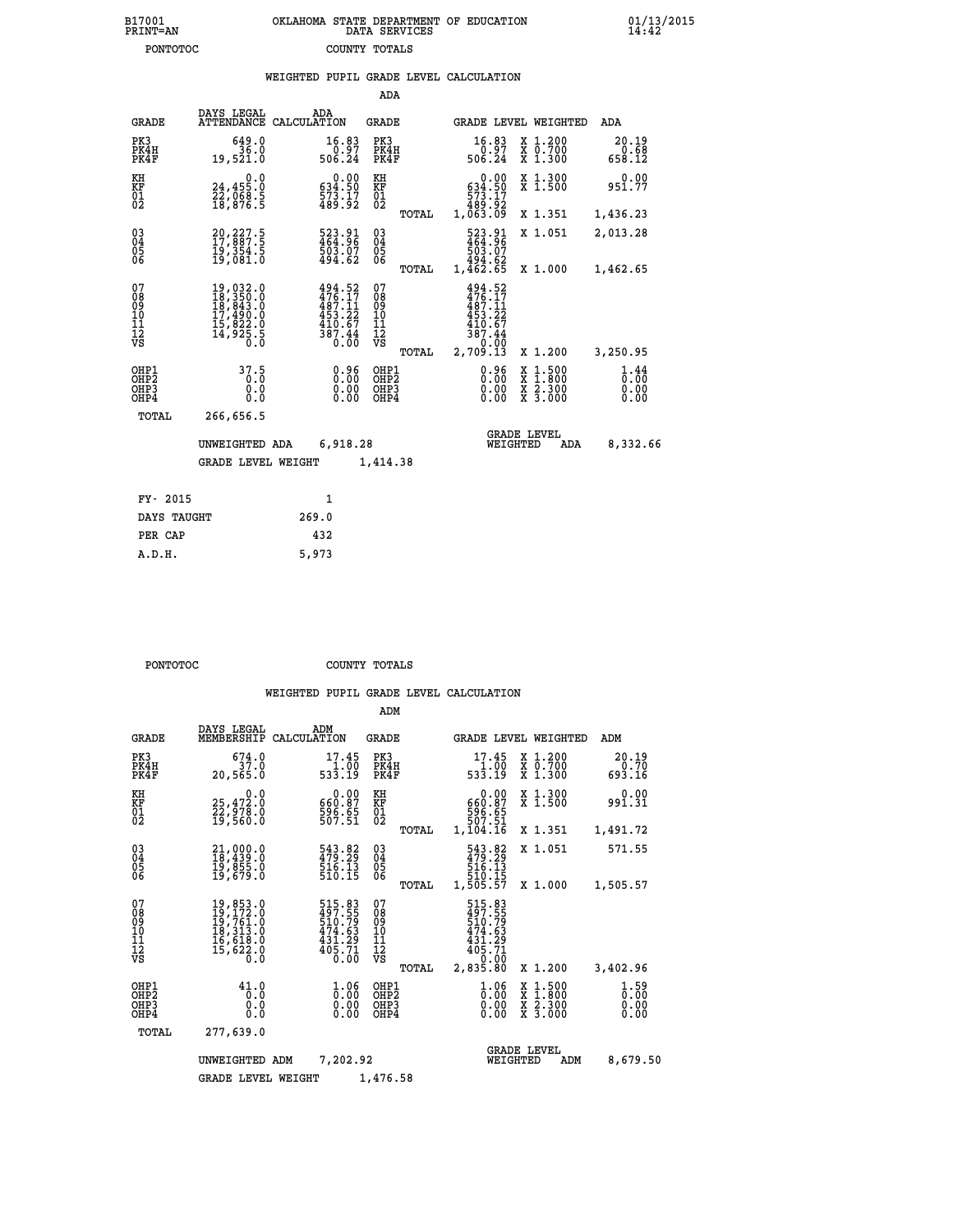|                                                                    |                                                                         | WEIGHTED PUPIL GRADE LEVEL CALCULATION                                                                                                                                               |                                                    |       |                                                                                                                                      |                                                                                                  |                              |
|--------------------------------------------------------------------|-------------------------------------------------------------------------|--------------------------------------------------------------------------------------------------------------------------------------------------------------------------------------|----------------------------------------------------|-------|--------------------------------------------------------------------------------------------------------------------------------------|--------------------------------------------------------------------------------------------------|------------------------------|
|                                                                    |                                                                         |                                                                                                                                                                                      | <b>ADA</b>                                         |       |                                                                                                                                      |                                                                                                  |                              |
| <b>GRADE</b>                                                       | DAYS LEGAL<br>ATTENDANCE CALCULATION                                    | ADA                                                                                                                                                                                  | <b>GRADE</b>                                       |       |                                                                                                                                      | GRADE LEVEL WEIGHTED                                                                             | ADA                          |
| PK3<br>PK4H<br>PK4F                                                | 176.0<br>2,349.5                                                        | $\begin{smallmatrix} 4.29\0.00\\ 57.30 \end{smallmatrix}$                                                                                                                            | PK3<br>PK4H<br>PK4F                                |       | $\begin{smallmatrix} 4.29\0.00\\ 0.00\\57.30 \end{smallmatrix}$                                                                      | X 1.200<br>X 0.700<br>X 1.300                                                                    | 5.15<br>0.00<br>74.49        |
| KH<br>KF<br>01<br>02                                               | $\begin{smallmatrix}&&&0.0\\2,161.5\\2,064.0\\2,321.5\end{smallmatrix}$ | $\begin{smallmatrix} 0.00\\ 52.72\\ 50.34\\ 56.62 \end{smallmatrix}$                                                                                                                 | KH<br>KF<br>01<br>02                               |       | $0.00\n52.72\n50.34\n56.62\n106.96$                                                                                                  | X 1.300<br>X 1.500                                                                               | 0.00<br>79.08                |
|                                                                    |                                                                         |                                                                                                                                                                                      |                                                    | TOTAL |                                                                                                                                      | X 1.351                                                                                          | 144.50                       |
| $\begin{smallmatrix} 03 \\[-4pt] 04 \end{smallmatrix}$<br>Ŏ5<br>06 | 2,101.0<br>2,699.0<br>2,365.0<br>2,859.5                                | 51.24<br>65.83<br>57.68<br>59.74                                                                                                                                                     | $\begin{matrix} 03 \\ 04 \\ 05 \\ 06 \end{matrix}$ |       | $\begin{smallmatrix} 51.24\ 65.83\ 57.68\ 59.74\ 193.25 \end{smallmatrix}$                                                           | X 1.051                                                                                          | 53.85                        |
|                                                                    |                                                                         |                                                                                                                                                                                      |                                                    | TOTAL |                                                                                                                                      | X 1.000                                                                                          | 193.25                       |
| 07<br>08<br>09<br>11<br>11<br>12<br>VS                             | $1,989.0$<br>$1,993.0$<br>$0.0$<br>$0.0$<br>$0.0$<br>$0.0$<br>$0.0$     | $\begin{smallmatrix} 4\,8\cdot\,5\,1\\ 4\,8\cdot\,6\,1\\ 0\cdot\,0\,0\\ 0\cdot\,0\,0\\ 0\cdot\,0\,0\\ 0\cdot\,0\,0\\ 0\cdot\,0\,0\\ 0\cdot\,0\,0\\ 0\cdot\,0\,0\\ \end{smallmatrix}$ | 07<br>08<br>09<br>11<br>11<br>12<br>VS             | TOTAL | 48.51<br>$\begin{smallmatrix} 18.61 \ 18.61 \ 0.00 \ 0.00 \end{smallmatrix}$<br>$\begin{array}{c} 0.00 \\ 0.00 \\ 97.12 \end{array}$ | X 1.200                                                                                          | 116.54                       |
| OHP1<br>OHP2<br>OH <sub>P3</sub><br>OHP4                           | 0.0<br>0.0<br>0.0                                                       | $\begin{smallmatrix} 0.00 \ 0.00 \ 0.00 \ 0.00 \end{smallmatrix}$                                                                                                                    | OHP1<br>OHP2<br>OHP3<br>OHP4                       |       | 0.00<br>0.00                                                                                                                         | $\begin{smallmatrix} x & 1 & 500 \\ x & 1 & 800 \\ x & 2 & 300 \\ x & 3 & 000 \end{smallmatrix}$ | 0.00<br>0.00<br>0.00<br>0.00 |
| TOTAL                                                              | 23,079.0                                                                |                                                                                                                                                                                      |                                                    |       |                                                                                                                                      |                                                                                                  |                              |
|                                                                    | UNWEIGHTED ADA                                                          |                                                                                                                                                                                      | 562.88                                             |       | WEIGHTED                                                                                                                             | <b>GRADE LEVEL</b><br><b>ADA</b>                                                                 | 666.86                       |
|                                                                    | GRADE LEVEL WEIGHT                                                      |                                                                                                                                                                                      | 103.98                                             |       |                                                                                                                                      |                                                                                                  |                              |
| FY- 2015                                                           |                                                                         | $\mathbf{1}$                                                                                                                                                                         |                                                    |       |                                                                                                                                      |                                                                                                  |                              |
| DAYS TAUGHT                                                        |                                                                         | 41.0                                                                                                                                                                                 |                                                    |       |                                                                                                                                      |                                                                                                  |                              |
| PER CAP                                                            |                                                                         | 33                                                                                                                                                                                   |                                                    |       |                                                                                                                                      |                                                                                                  |                              |

 **63 POTTAWATOMIE C010 NORTH ROCK CREEK**

|                                          |                                                               |                                                                                                 | ADM                                                 |       |                                                                                                                           |                                          |                                                      |        |
|------------------------------------------|---------------------------------------------------------------|-------------------------------------------------------------------------------------------------|-----------------------------------------------------|-------|---------------------------------------------------------------------------------------------------------------------------|------------------------------------------|------------------------------------------------------|--------|
| <b>GRADE</b>                             | DAYS LEGAL<br>MEMBERSHIP                                      | ADM<br>CALCULATION                                                                              | <b>GRADE</b>                                        |       | <b>GRADE LEVEL WEIGHTED</b>                                                                                               |                                          | ADM                                                  |        |
| PK3<br>PK4H<br>PK4F                      | 176.0<br>$0.\overline{0}$<br>2,453.0                          | $\begin{smallmatrix} 4.29\ 0.00\ 59.83 \end{smallmatrix}$                                       | PK3<br>PK4H<br>PK4F                                 |       | $\begin{smallmatrix} 4.29\ 0.00\ 59.83 \end{smallmatrix}$                                                                 | X 1.200<br>X 0.700<br>X 1.300            | 5.15<br>$7\overline{7}\cdot\overline{7}\overline{8}$ |        |
| KH<br>KF<br>01<br>02                     | 0.0<br>2,235:0<br>2,125:0<br>2,401:0                          | $\begin{smallmatrix} 0.00\\ 54.51\\ 51.83\\ 58.56 \end{smallmatrix}$                            | KH<br>KF<br>01<br>02                                |       | $\begin{array}{c} 0.00 \\ 54.51 \\ 51.83 \\ 58.56 \\ 110.39 \end{array}$                                                  | X 1.300<br>X 1.500                       | 0.00<br>81.77                                        |        |
|                                          |                                                               |                                                                                                 |                                                     | TOTAL |                                                                                                                           | X 1.351                                  | 149.14                                               |        |
| 03<br>04<br>05<br>06                     | 2,135.0<br>2,808.0<br>2,419.0<br>2,932.0                      | 52.07<br>68.49<br>59.00<br>71.51                                                                | $\begin{array}{c} 03 \\ 04 \\ 05 \\ 06 \end{array}$ |       | $\begin{smallmatrix} 52.07\ 68.49\ 59.00\ 71.51\ 199.00 \end{smallmatrix}$                                                | X 1.051                                  | 54.73                                                |        |
|                                          |                                                               |                                                                                                 |                                                     | TOTAL |                                                                                                                           | X 1.000                                  | 199.00                                               |        |
| 07<br>08<br>09<br>101<br>112<br>VS       | $2,046.0$<br>$2,062.0$<br>$0.0$<br>$0.0$<br>0.0<br>$\S.$ $\S$ | $\begin{smallmatrix} 49.90\ 50.29\ 0.00\ 0.00\ 0.00\ 0.00\ 0.00\ 0.00\ 0.00\ \end{smallmatrix}$ | 07<br>08<br>09<br>11<br>11<br>12<br>VS              |       | $\begin{smallmatrix} 49.90 \\ 50.29 \\ 0.00 \\ 0.00 \\ 0.00 \\ 0.00 \\ 0.00 \\ 0.00 \\ 0.00 \\ 0.00 \\ \end{smallmatrix}$ |                                          |                                                      |        |
|                                          |                                                               |                                                                                                 |                                                     | TOTAL | 100.19                                                                                                                    | X 1.200                                  | 120.23                                               |        |
| OHP1<br>OHP2<br>OH <sub>P3</sub><br>OHP4 | 0.0<br>0.000                                                  |                                                                                                 | OHP1<br>OHP2<br>OHP <sub>3</sub>                    |       | $0.00$<br>$0.00$<br>0.00                                                                                                  | X 1:500<br>X 1:800<br>X 2:300<br>X 3:000 | 0.00<br>0.00<br>0.00<br>0.00                         |        |
| TOTAL                                    | 23,792.0                                                      |                                                                                                 |                                                     |       |                                                                                                                           |                                          |                                                      |        |
|                                          | UNWEIGHTED ADM                                                | 580.28                                                                                          |                                                     |       | WEIGHTED                                                                                                                  | <b>GRADE LEVEL</b><br>ADM                |                                                      | 687.80 |
|                                          | <b>GRADE LEVEL WEIGHT</b>                                     |                                                                                                 | 107.52                                              |       |                                                                                                                           |                                          |                                                      |        |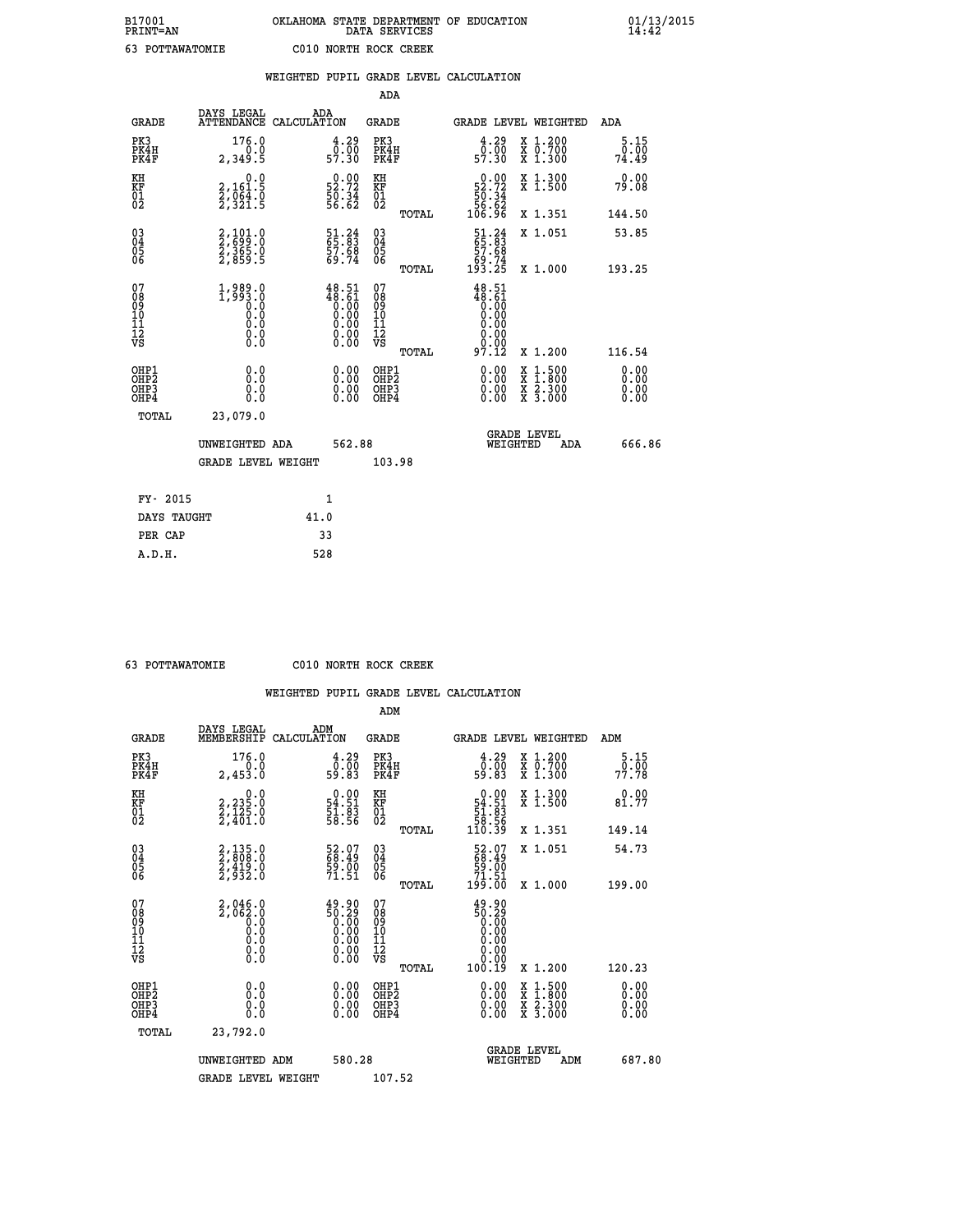| B17001<br>PRINT=AN                                 |                                                                                                         | OKLAHOMA STATE DEPARTMENT OF EDUCATION DATA SERVICES               |                                                    |       |                                                                                |                                                                    | 91/13                 |
|----------------------------------------------------|---------------------------------------------------------------------------------------------------------|--------------------------------------------------------------------|----------------------------------------------------|-------|--------------------------------------------------------------------------------|--------------------------------------------------------------------|-----------------------|
| 63 POTTAWATOMIE                                    |                                                                                                         | C027 GROVE                                                         |                                                    |       |                                                                                |                                                                    |                       |
|                                                    |                                                                                                         | WEIGHTED PUPIL GRADE LEVEL CALCULATION                             |                                                    |       |                                                                                |                                                                    |                       |
|                                                    |                                                                                                         |                                                                    | ADA                                                |       |                                                                                |                                                                    |                       |
| <b>GRADE</b>                                       | DAYS LEGAL<br><b>ATTENDANCE</b>                                                                         | ADA<br>CALCULATION                                                 | <b>GRADE</b>                                       |       |                                                                                | <b>GRADE LEVEL WEIGHTED</b>                                        | <b>ADA</b>            |
| PK3<br>PK4H<br>PK4F                                | 0.0<br>0.0<br>2,554.5                                                                                   | $\begin{smallmatrix} 0.00\\ 0.00\\ 56.77 \end{smallmatrix}$        | PK3<br>PK4H<br>PK4F                                |       | $\begin{smallmatrix} 0.00\\ 0.00\\ 56.77 \end{smallmatrix}$                    | X 1.200<br>X 0.700<br>X 1.300                                      | 0.00<br>0.00<br>73.80 |
| KH<br>KF<br>01<br>02                               | $\begin{smallmatrix} & & 0.0\ 2.766.0\ 1.852.0\ 1.628.5 \end{smallmatrix}$                              | $0.00$<br>$61.47$<br>$\frac{4}{36}$ ; $\frac{16}{19}$              | KH<br>KF<br>01<br>02                               |       | 0.00<br>$61.47$<br>$41.16$<br>$36.19$<br>$77.35$                               | X 1.300<br>X 1.500                                                 | 0.00<br>92.21         |
|                                                    |                                                                                                         |                                                                    |                                                    | TOTAL |                                                                                | X 1.351                                                            | 104.50                |
| $\begin{matrix} 03 \\ 04 \\ 05 \\ 06 \end{matrix}$ | 2,196.0<br>1,544.5<br>1,933.5<br>1,476.0                                                                | $\begin{smallmatrix} 48.80\ 34.32\ 42.97\ 32.80 \end{smallmatrix}$ | $\begin{matrix} 03 \\ 04 \\ 05 \\ 06 \end{matrix}$ |       | $\begin{smallmatrix} 48.80\\ 34.32\\ 42.97\\ 32.80\\ 110.09 \end{smallmatrix}$ | X 1.051                                                            | 51.29                 |
|                                                    |                                                                                                         |                                                                    |                                                    | TOTAL |                                                                                | X 1.000                                                            | 110.09                |
| 07<br>089<br>090<br>1112<br>VS                     | 2,208.0<br>1,813.5<br>0.0<br>0.0<br>$\begin{smallmatrix} 0.0 & 0 \ 0.0 & 0 \ 0.0 & 0 \end{smallmatrix}$ | $49.07\n40.30\n0.00\n0.00\n0.00\n0.00\n0.00$                       | 07<br>08<br>09<br>11<br>11<br>12<br>VS             | TOTAL | $49.07$<br>$40.30$<br>$0.00$<br>0.00<br>0.00<br>0.00<br>89.37                  | X 1.200                                                            | 107.24                |
| OHP1<br>OHP2<br>OHP3                               | 0.000000                                                                                                | 0.00<br>0.00                                                       | OHP1<br>OH <sub>P</sub> 2<br>OHP3                  |       | 0.00<br>0.00                                                                   | $\begin{array}{c} x & 1.500 \\ x & 1.800 \\ x & 2.300 \end{array}$ | 0.00<br>0.00<br>0.00  |

| OHP4        | 0.0                       |        | $0.00$ OHP4 | $0.00 \times 3.000$            | 0.00          |
|-------------|---------------------------|--------|-------------|--------------------------------|---------------|
| TOTAL       | 19,972.5                  |        |             |                                |               |
|             | UNWEIGHTED ADA            | 443.85 |             | <b>GRADE LEVEL</b><br>WEIGHTED | 539.13<br>ADA |
|             | <b>GRADE LEVEL WEIGHT</b> |        | 95.28       |                                |               |
|             |                           |        |             |                                |               |
| FY- 2015    |                           | 1      |             |                                |               |
| DAYS TAUGHT |                           | 45.0   |             |                                |               |
| PER CAP     |                           | 33     |             |                                |               |
| A.D.H.      |                           | 337    |             |                                |               |

 **63 POTTAWATOMIE C027 GROVE**

|                                                    |                                                                                                         |                    |                                                                                                                        |                                               |       | WEIGHTED PUPIL GRADE LEVEL CALCULATION                                                                                                                                                                                                                                         |                                                                                                  |        |                      |
|----------------------------------------------------|---------------------------------------------------------------------------------------------------------|--------------------|------------------------------------------------------------------------------------------------------------------------|-----------------------------------------------|-------|--------------------------------------------------------------------------------------------------------------------------------------------------------------------------------------------------------------------------------------------------------------------------------|--------------------------------------------------------------------------------------------------|--------|----------------------|
|                                                    |                                                                                                         |                    |                                                                                                                        | ADM                                           |       |                                                                                                                                                                                                                                                                                |                                                                                                  |        |                      |
| <b>GRADE</b>                                       | DAYS LEGAL<br>MEMBERSHIP                                                                                | ADM<br>CALCULATION |                                                                                                                        | <b>GRADE</b>                                  |       |                                                                                                                                                                                                                                                                                | <b>GRADE LEVEL WEIGHTED</b>                                                                      | ADM    |                      |
| PK3<br>PK4H<br>PK4F                                | 0.0<br>Ŏ.Ŏ<br>2,691.0                                                                                   |                    | $\begin{smallmatrix} 0.00\\ 0.00\\ 59.80 \end{smallmatrix}$                                                            | PK3<br>PK4H<br>PK4F                           |       | $\begin{smallmatrix} 0.00\\ 0.00\\ 0.00\\ 59.80 \end{smallmatrix}$                                                                                                                                                                                                             | X 1.200<br>X 0.700<br>X 1.300                                                                    | 77.74  | 0.00<br>0.00         |
| KH<br>KF<br>01<br>02                               | $\begin{smallmatrix} & & 0.0\ 2.875.0\ 1.905.0\ 1.681.0 \end{smallmatrix}$                              |                    | $\begin{smallmatrix} 0.00\\ 63.89\\ 42.33\\ 37.36 \end{smallmatrix}$                                                   | KH<br>KF<br>01<br>02                          |       | $\begin{smallmatrix} 0.00\\ 63.89\\ 42.33\\ 37.36\\ 79.69 \end{smallmatrix}$                                                                                                                                                                                                   | X 1.300<br>X 1.500                                                                               | 95.84  | 0.00                 |
|                                                    |                                                                                                         |                    |                                                                                                                        |                                               | TOTAL |                                                                                                                                                                                                                                                                                | X 1.351                                                                                          | 107.66 |                      |
| $\begin{matrix} 03 \\ 04 \\ 05 \\ 06 \end{matrix}$ | $2,250.0$<br>$1,584.0$<br>$1,958.0$<br>$1,528.0$                                                        |                    | 50.00<br>35.20<br>43.51<br>33.96                                                                                       | 03<br>04<br>05<br>06                          |       | $\begin{array}{r} 50.00 \\ 35.20 \\ 43.51 \\ 33.96 \\ 112.67 \end{array}$                                                                                                                                                                                                      | X 1.051                                                                                          | 52.55  |                      |
|                                                    |                                                                                                         |                    |                                                                                                                        |                                               | TOTAL |                                                                                                                                                                                                                                                                                | X 1.000                                                                                          | 112.67 |                      |
| 07<br>0890112<br>1112<br>VS                        | 2,273.0<br>1,866.0<br>0.0<br>0.0<br>$\begin{smallmatrix} 0.0 & 0 \ 0.0 & 0 \ 0.0 & 0 \end{smallmatrix}$ |                    | $50.51$<br>$41.47$<br>$0.00$<br>$0.00$<br>$0.00$<br>$\begin{smallmatrix} 0.00 & 0.00 \\ 0.00 & 0.00 \end{smallmatrix}$ | 07<br>08<br>09<br>001<br>11<br>11<br>12<br>VS | TOTAL | $50.51$<br>$41.47$<br>$0.00$<br>$0.00$<br>0.00<br>0.00<br>91.98                                                                                                                                                                                                                | $X_1.200$                                                                                        | 110.38 |                      |
|                                                    |                                                                                                         |                    |                                                                                                                        |                                               |       |                                                                                                                                                                                                                                                                                |                                                                                                  |        |                      |
| OHP1<br>OHP2<br>OH <sub>P3</sub><br>OHP4           | 0.0<br>0.000                                                                                            |                    | $\begin{smallmatrix} 0.00 \ 0.00 \ 0.00 \ 0.00 \end{smallmatrix}$                                                      | OHP1<br>OHP2<br>OHP3<br>OHP4                  |       | $\begin{smallmatrix} 0.00 & 0.00 & 0.00 & 0.00 & 0.00 & 0.00 & 0.00 & 0.00 & 0.00 & 0.00 & 0.00 & 0.00 & 0.00 & 0.00 & 0.00 & 0.00 & 0.00 & 0.00 & 0.00 & 0.00 & 0.00 & 0.00 & 0.00 & 0.00 & 0.00 & 0.00 & 0.00 & 0.00 & 0.00 & 0.00 & 0.00 & 0.00 & 0.00 & 0.00 & 0.00 & 0.0$ | $\begin{smallmatrix} x & 1 & 500 \\ x & 1 & 800 \\ x & 2 & 300 \\ x & 3 & 000 \end{smallmatrix}$ |        | 0.00<br>0.00<br>0.00 |
| TOTAL                                              | 20,611.0                                                                                                |                    |                                                                                                                        |                                               |       |                                                                                                                                                                                                                                                                                |                                                                                                  |        |                      |
|                                                    | UNWEIGHTED ADM                                                                                          |                    | 458.03                                                                                                                 |                                               |       | WEIGHTED                                                                                                                                                                                                                                                                       | <b>GRADE LEVEL</b><br>ADM                                                                        |        | 556.84               |
|                                                    | <b>GRADE LEVEL WEIGHT</b>                                                                               |                    |                                                                                                                        | 98.81                                         |       |                                                                                                                                                                                                                                                                                |                                                                                                  |        |                      |

 **B17001 OKLAHOMA STATE DEPARTMENT OF EDUCATION 01/13/2015**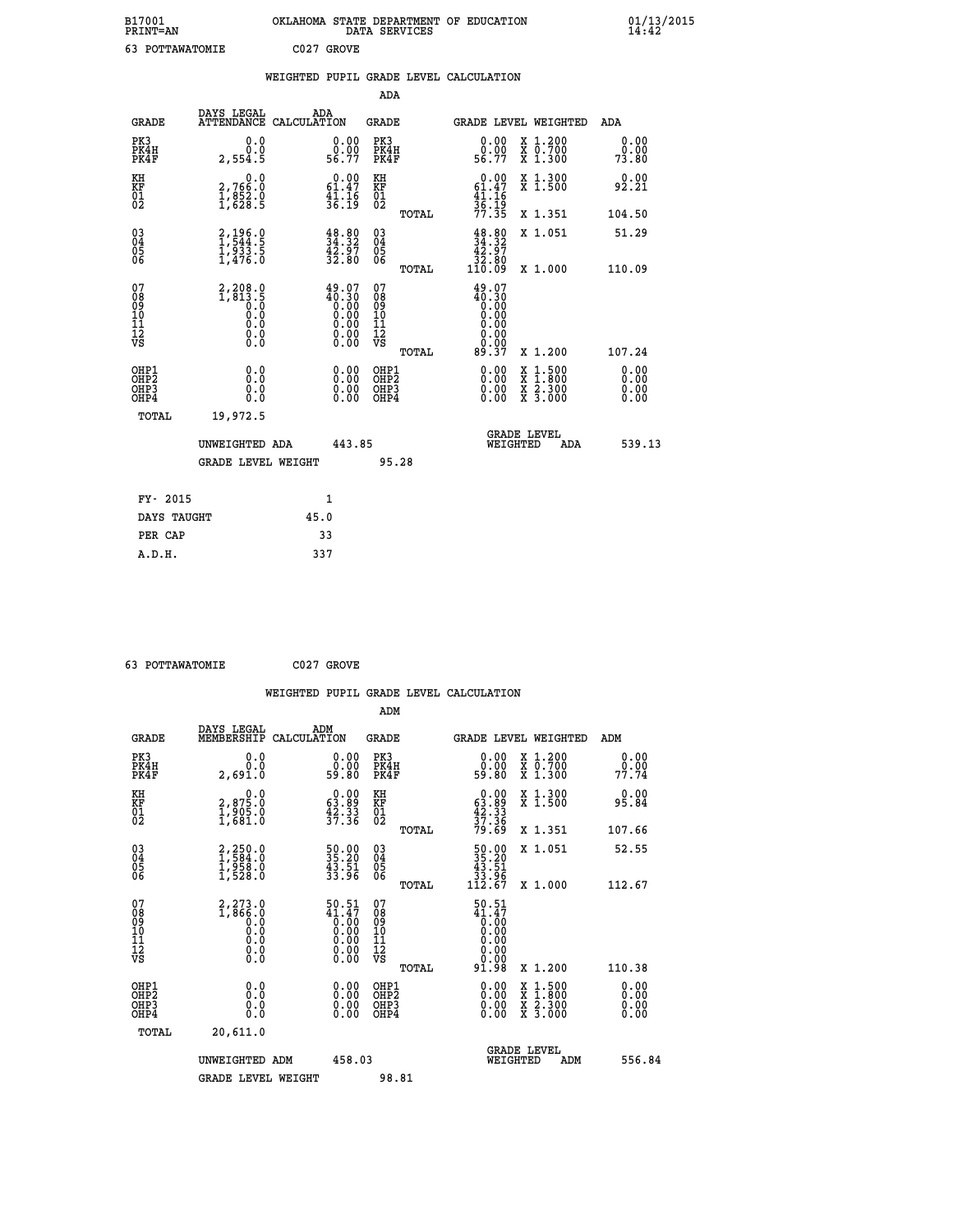| DAYS LEGAL                                   | ADA                                                                                                                                                                                         |                                             |                                                                                                                                                                                                                                                                                                                                                                       |                                                                                 |                                                                                              |                                                                                                                                                                   | <b>ADA</b>                                                                                                                                                                                   |
|----------------------------------------------|---------------------------------------------------------------------------------------------------------------------------------------------------------------------------------------------|---------------------------------------------|-----------------------------------------------------------------------------------------------------------------------------------------------------------------------------------------------------------------------------------------------------------------------------------------------------------------------------------------------------------------------|---------------------------------------------------------------------------------|----------------------------------------------------------------------------------------------|-------------------------------------------------------------------------------------------------------------------------------------------------------------------|----------------------------------------------------------------------------------------------------------------------------------------------------------------------------------------------|
| 0.0<br>$0.\overline{0}.\overline{0}$ 1,858.5 |                                                                                                                                                                                             |                                             |                                                                                                                                                                                                                                                                                                                                                                       |                                                                                 | 0.00<br>ŏ:ŏŏ<br>37:93                                                                        | X 1.200<br>X 0.700<br>X 1.300                                                                                                                                     | 0.00<br>0.00<br>49.31                                                                                                                                                                        |
|                                              |                                                                                                                                                                                             |                                             | KH                                                                                                                                                                                                                                                                                                                                                                    |                                                                                 |                                                                                              | X 1.300<br>X 1.500                                                                                                                                                | 0.00<br>50.40                                                                                                                                                                                |
|                                              |                                                                                                                                                                                             |                                             |                                                                                                                                                                                                                                                                                                                                                                       | TOTAL                                                                           |                                                                                              | X 1.351                                                                                                                                                           | 113.55                                                                                                                                                                                       |
|                                              |                                                                                                                                                                                             |                                             |                                                                                                                                                                                                                                                                                                                                                                       |                                                                                 |                                                                                              | X 1.051                                                                                                                                                           | 23.22                                                                                                                                                                                        |
|                                              |                                                                                                                                                                                             |                                             |                                                                                                                                                                                                                                                                                                                                                                       | TOTAL                                                                           |                                                                                              | X 1.000                                                                                                                                                           | 58.98                                                                                                                                                                                        |
|                                              |                                                                                                                                                                                             |                                             | 07<br>08901112<br>1112<br>VS                                                                                                                                                                                                                                                                                                                                          | TOTAL                                                                           | 13.64<br>$\begin{smallmatrix} 19.71 \ 0.00 \ 0.00 \ 0.00 \end{smallmatrix}$<br>0.00<br>33.35 | X 1.200                                                                                                                                                           | 40.02                                                                                                                                                                                        |
| 0.0<br>0.0<br>0.0                            |                                                                                                                                                                                             |                                             |                                                                                                                                                                                                                                                                                                                                                                       |                                                                                 | 0.00<br>0.00<br>0.00                                                                         |                                                                                                                                                                   | 0.00<br>Ō. ŌŌ<br>0.00<br>0.00                                                                                                                                                                |
| 13,231.0                                     |                                                                                                                                                                                             |                                             |                                                                                                                                                                                                                                                                                                                                                                       |                                                                                 |                                                                                              |                                                                                                                                                                   |                                                                                                                                                                                              |
|                                              |                                                                                                                                                                                             |                                             |                                                                                                                                                                                                                                                                                                                                                                       |                                                                                 |                                                                                              | ADA                                                                                                                                                               | 335.48                                                                                                                                                                                       |
|                                              |                                                                                                                                                                                             |                                             |                                                                                                                                                                                                                                                                                                                                                                       |                                                                                 |                                                                                              |                                                                                                                                                                   |                                                                                                                                                                                              |
|                                              | $\mathbf{1}$                                                                                                                                                                                |                                             |                                                                                                                                                                                                                                                                                                                                                                       |                                                                                 |                                                                                              |                                                                                                                                                                   |                                                                                                                                                                                              |
| DAYS TAUGHT                                  | 49.0                                                                                                                                                                                        |                                             |                                                                                                                                                                                                                                                                                                                                                                       |                                                                                 |                                                                                              |                                                                                                                                                                   |                                                                                                                                                                                              |
|                                              | 0                                                                                                                                                                                           |                                             |                                                                                                                                                                                                                                                                                                                                                                       |                                                                                 |                                                                                              |                                                                                                                                                                   |                                                                                                                                                                                              |
|                                              | $1,646.5$<br>$2,189.0$<br>$1,929.5$<br>$\substack{1,082.5 \\ 892.5 \\ 1,082.0 \\ 916.0}$<br>$\begin{smallmatrix} 668.5\\ 966.0\\ 0.0\\ 0.0\\ 0.0\\ 0.0\\ 0.0\\ 0.0\\ 0.0 \end{smallmatrix}$ | UNWEIGHTED ADA<br><b>GRADE LEVEL WEIGHT</b> | ATTENDANCE CALCULATION<br>$0.00$<br>37.93<br>$\begin{smallmatrix} 0.00\\ 33.60\\ 44.67\\ 39.38 \end{smallmatrix}$<br>$\begin{smallmatrix} 22.09\\18.21\\22.08\\18.69 \end{smallmatrix}$<br>$13.64$<br>$19.71$<br>$\begin{smallmatrix} 0.16 \ 0.00 \ 0.00 \ 0.00 \ 0.00 \ 0.00 \end{smallmatrix}$<br>$\begin{smallmatrix} 0.00 \ 0.00 \ 0.00 \ 0.00 \end{smallmatrix}$ | KF<br>01<br>02<br>$\begin{array}{c} 03 \\ 04 \\ 05 \\ 06 \end{array}$<br>270.00 | <b>ADA</b><br><b>GRADE</b><br>PK3<br>PK4H<br>PK4F<br>OHP1<br>OHP2<br>OHP3<br>OHP4<br>65.48   | $\begin{smallmatrix} 0.00\\ 33.60\\ 44.67\\ 39.38\\ 84.05 \end{smallmatrix}$<br>$\begin{smallmatrix} 22.09 \\ 18.21 \\ 22.08 \\ 18.69 \\ 58.98 \end{smallmatrix}$ | WEIGHTED PUPIL GRADE LEVEL CALCULATION<br>GRADE LEVEL WEIGHTED<br>$\begin{smallmatrix} x & 1.500 \\ x & 1.800 \\ x & 2.300 \\ x & 3.000 \end{smallmatrix}$<br><b>GRADE LEVEL</b><br>WEIGHTED |

 **63 POTTAWATOMIE C029 PLEASANT GROVE**

|                                          |                                                                              |                                                                                                                                                                                                                                                                                                                                                 | ADM                                                |       |                                                                                                                                                                                                                                                                                                                                                            |                                          |                              |
|------------------------------------------|------------------------------------------------------------------------------|-------------------------------------------------------------------------------------------------------------------------------------------------------------------------------------------------------------------------------------------------------------------------------------------------------------------------------------------------|----------------------------------------------------|-------|------------------------------------------------------------------------------------------------------------------------------------------------------------------------------------------------------------------------------------------------------------------------------------------------------------------------------------------------------------|------------------------------------------|------------------------------|
| <b>GRADE</b>                             | DAYS LEGAL<br>MEMBERSHIP                                                     | ADM<br>CALCULATION                                                                                                                                                                                                                                                                                                                              | <b>GRADE</b>                                       |       |                                                                                                                                                                                                                                                                                                                                                            | GRADE LEVEL WEIGHTED                     | ADM                          |
| PK3<br>PK4H<br>PK4F                      | 0.0<br>0.0<br>1,960.0                                                        | 0.00<br>40.00                                                                                                                                                                                                                                                                                                                                   | PK3<br>PK4H<br>PK4F                                |       | $\begin{smallmatrix} 0.00\\ 0.00\\ 0.00 \end{smallmatrix}$                                                                                                                                                                                                                                                                                                 | X 1.200<br>X 0.700<br>X 1.300            | 0.00<br>$\frac{0.00}{52.00}$ |
| KH<br>KF<br>01<br>02                     | 0.0<br>1,727.0<br>2,274.0<br>1,999.0                                         | $\begin{smallmatrix} 0.00\\ 35.24\\ 46.41\\ 40.80 \end{smallmatrix}$                                                                                                                                                                                                                                                                            | KH<br>KF<br>01<br>02                               |       | $\begin{array}{r} 0.00 \\ 35.24 \\ 46.41 \\ 40.80 \\ 87.21 \end{array}$                                                                                                                                                                                                                                                                                    | X 1.300<br>X 1.500                       | 0.00<br>52.86                |
|                                          |                                                                              |                                                                                                                                                                                                                                                                                                                                                 |                                                    | TOTAL |                                                                                                                                                                                                                                                                                                                                                            | X 1.351                                  | 117.82                       |
| 03<br>04<br>05<br>06                     | 1,140.0<br>$1,\frac{1}{9}$ $\frac{7}{5}$ $\frac{1}{7}$ $\frac{8}{5}$         | $23.27$<br>19:41<br>23.90<br>19.53                                                                                                                                                                                                                                                                                                              | $\begin{matrix} 03 \\ 04 \\ 05 \\ 06 \end{matrix}$ |       | $23.27$<br>$19.41$<br>$23.90$<br>$19.53$<br>$62.84$                                                                                                                                                                                                                                                                                                        | X 1.051                                  | 24.46                        |
|                                          |                                                                              |                                                                                                                                                                                                                                                                                                                                                 |                                                    | TOTAL |                                                                                                                                                                                                                                                                                                                                                            | X 1.000                                  | 62.84                        |
| 07<br>08<br>09<br>101<br>112<br>VS       | 1,023.0<br>$\begin{smallmatrix} 0.10 \ 0.0 \ 0.0 \end{smallmatrix}$<br>$\S.$ | $\begin{smallmatrix} 14 & 18 \\ 20 & 88 \\ 0 & 00 \\ 0 & 00 \\ 0 & 00 \\ 0 & 00 \\ 0 & 00 \\ 0 & 00 \\ 0 & 00 \\ 0 & 00 \\ 0 & 00 \\ 0 & 0 \\ 0 & 0 \\ 0 & 0 \\ 0 & 0 \\ 0 & 0 \\ 0 & 0 \\ 0 & 0 \\ 0 & 0 \\ 0 & 0 \\ 0 & 0 \\ 0 & 0 \\ 0 & 0 \\ 0 & 0 \\ 0 & 0 \\ 0 & 0 \\ 0 & 0 \\ 0 & 0 \\ 0 & 0 \\ 0 & 0 \\ 0 & 0 \\ 0 & 0 \\ 0 & 0 \\ 0 &$ | 07<br>08<br>09<br>101<br>11<br>12<br>VS            |       | $\begin{smallmatrix} 14 & 18 \\ 20 & 88 \\ 0 & 00 \\ 0 & 00 \\ 0 & 00 \\ 0 & 00 \\ 0 & 00 \\ 0 & 0 \\ 0 & 0 \\ 0 & 0 \\ 0 & 0 \\ 0 & 0 \\ 0 & 0 \\ 0 & 0 \\ 0 & 0 \\ 0 & 0 \\ 0 & 0 \\ 0 & 0 \\ 0 & 0 \\ 0 & 0 \\ 0 & 0 \\ 0 & 0 \\ 0 & 0 \\ 0 & 0 \\ 0 & 0 \\ 0 & 0 \\ 0 & 0 \\ 0 & 0 \\ 0 & 0 \\ 0 & 0 \\ 0 & 0 \\ 0 & 0 \\ 0 & 0 \\ 0 & 0 \\ $<br>35.06 |                                          |                              |
|                                          |                                                                              |                                                                                                                                                                                                                                                                                                                                                 |                                                    | TOTAL |                                                                                                                                                                                                                                                                                                                                                            | X 1.200                                  | 42.07                        |
| OHP1<br>OHP2<br>OH <sub>P3</sub><br>OHP4 | 0.0<br>0.000                                                                 | $0.00$<br>$0.00$<br>0.00                                                                                                                                                                                                                                                                                                                        | OHP1<br>OHP2<br>OHP <sub>3</sub>                   |       | $0.00$<br>$0.00$<br>0.00                                                                                                                                                                                                                                                                                                                                   | X 1:500<br>X 1:800<br>X 2:300<br>X 3:000 | 0.00<br>0.00<br>0.00         |
| TOTAL                                    | 13,897.0                                                                     |                                                                                                                                                                                                                                                                                                                                                 |                                                    |       |                                                                                                                                                                                                                                                                                                                                                            |                                          |                              |
|                                          | UNWEIGHTED ADM                                                               | 283.62                                                                                                                                                                                                                                                                                                                                          |                                                    |       | WEIGHTED                                                                                                                                                                                                                                                                                                                                                   | <b>GRADE LEVEL</b><br>ADM                | 352.05                       |
|                                          | <b>GRADE LEVEL WEIGHT</b>                                                    |                                                                                                                                                                                                                                                                                                                                                 | 68.43                                              |       |                                                                                                                                                                                                                                                                                                                                                            |                                          |                              |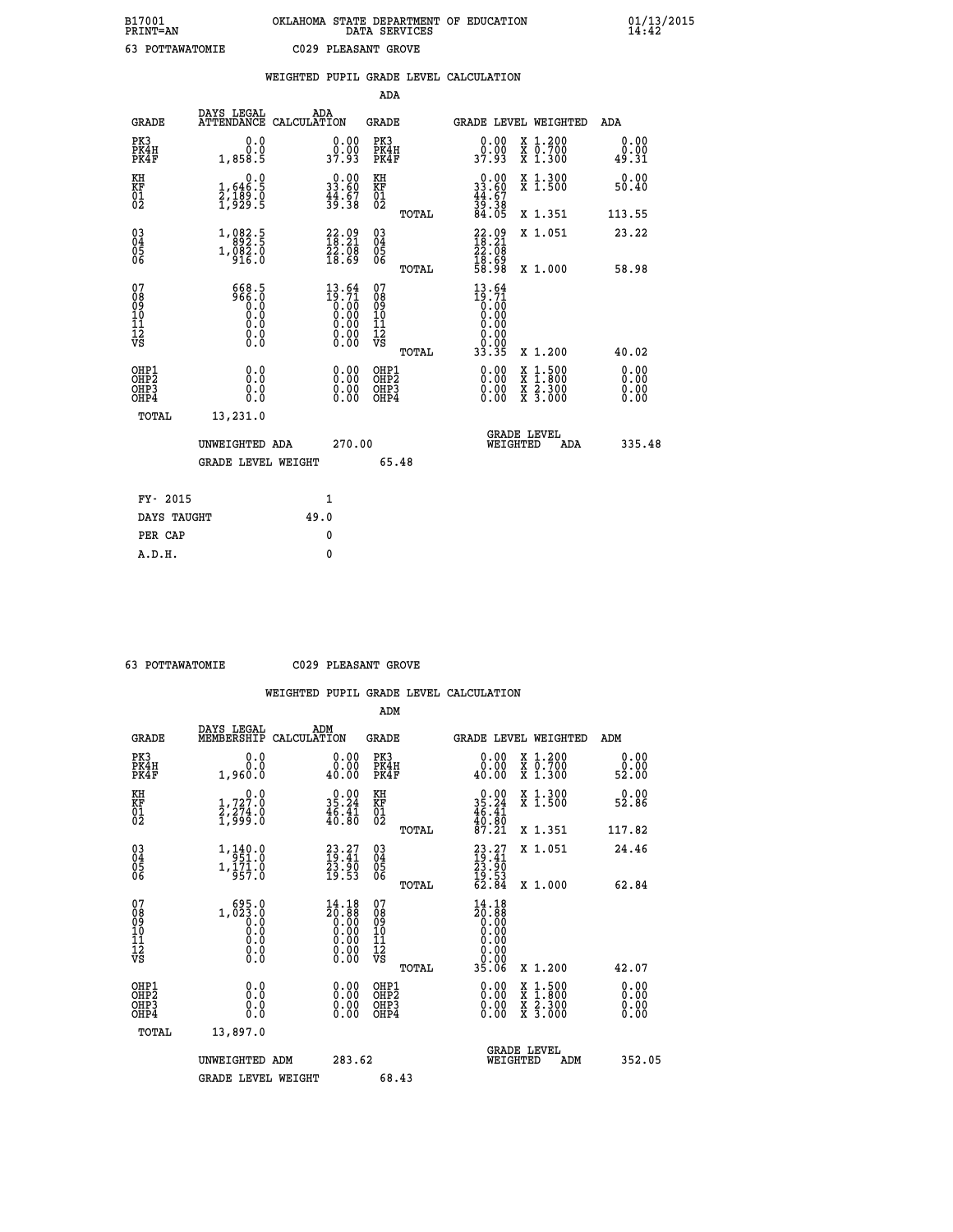| B17001<br>PRINT=AN | OKLAHOMA STATE DEPARTMENT OF EDUCATION<br>DATA SERVICES | $01/13/2015$<br>14:42 |
|--------------------|---------------------------------------------------------|-----------------------|
| 63<br>POTTAWATOMIE | C032 SOUTH ROCK CREEK                                   |                       |

|                                                                    |                                                                              | WEIGHTED PUPIL GRADE LEVEL CALCULATION                            |                                                 |                                                                                                                                                                                                                                                                                |                                                                                          |                                  |
|--------------------------------------------------------------------|------------------------------------------------------------------------------|-------------------------------------------------------------------|-------------------------------------------------|--------------------------------------------------------------------------------------------------------------------------------------------------------------------------------------------------------------------------------------------------------------------------------|------------------------------------------------------------------------------------------|----------------------------------|
|                                                                    |                                                                              |                                                                   | <b>ADA</b>                                      |                                                                                                                                                                                                                                                                                |                                                                                          |                                  |
| <b>GRADE</b>                                                       | DAYS LEGAL                                                                   | ADA<br>ATTENDANCE CALCULATION                                     | GRADE                                           | GRADE LEVEL WEIGHTED                                                                                                                                                                                                                                                           | ADA                                                                                      |                                  |
| PK3<br>PK4H<br>PK4F                                                | 45.0<br>0.0<br>1,474.5                                                       | $\frac{1}{0}$ : 00<br>32.77                                       | PK3<br>PK4H<br>PK4F                             | 1.00<br>$\frac{0.00}{32.77}$                                                                                                                                                                                                                                                   | X 1.200<br>X 0.700<br>X 1.300                                                            | 1.20<br>0.00<br>42.60            |
| KH<br>KF<br>01<br>02                                               | 0.0<br>2,031.5<br>$\frac{2}{1}$ , $\frac{5}{6}$ , $\frac{1}{5}$              | $0.00$<br>45.14<br>$\frac{45.80}{35.68}$                          | KH<br>KF<br>01<br>02                            | $0.00$<br>$45.14$<br>$45.80$<br>$35.68$<br>$81.48$                                                                                                                                                                                                                             | X 1.300<br>X 1.500                                                                       | 0.00<br>67.71                    |
|                                                                    |                                                                              |                                                                   | TOTAL                                           |                                                                                                                                                                                                                                                                                | X 1.351                                                                                  | 110.08                           |
| $\begin{smallmatrix} 03 \\[-4pt] 04 \end{smallmatrix}$<br>Ŏ5<br>06 | $\begin{smallmatrix} 2,124\ 1,742\ 1,629\ 1,629\ 1,989\ 1 \end{smallmatrix}$ | $\frac{47.26}{38.71}$<br>$\frac{36.21}{44.27}$                    | $\substack{03 \\ 04}$<br>Ŏ5<br>06               | $\frac{47.26}{38.71}$<br>36.21                                                                                                                                                                                                                                                 | X 1.051                                                                                  | 49.67                            |
|                                                                    |                                                                              |                                                                   | TOTAL                                           | $\frac{44.27}{119.19}$                                                                                                                                                                                                                                                         | X 1.000                                                                                  | 119.19                           |
| 07<br>08<br>09<br>01<br>11<br>11<br>12<br>VS                       | $1,592.0$<br>1,651.5<br>0.0<br>0.0<br>0.0<br>$\S.$                           | 35.38<br>36.70<br>0.00<br>0.00<br>0.00<br>0.00                    | 07<br>08<br>09<br>11<br>11<br>12<br>VS<br>TOTAL | 35.38<br>36.70<br>0.00<br>0.00<br>0.00<br>0.00<br>0.00<br>72.08                                                                                                                                                                                                                | X 1.200                                                                                  | 86.50                            |
| OHP1<br>OHP2<br>OHP3<br>OHP4                                       | 0.0<br>0.0<br>0.0                                                            | $\begin{smallmatrix} 0.00 \ 0.00 \ 0.00 \ 0.00 \end{smallmatrix}$ | OHP1<br>OHP2<br>OHP3<br>OHP4                    | $\begin{smallmatrix} 0.00 & 0.00 & 0.00 & 0.00 & 0.00 & 0.00 & 0.00 & 0.00 & 0.00 & 0.00 & 0.00 & 0.00 & 0.00 & 0.00 & 0.00 & 0.00 & 0.00 & 0.00 & 0.00 & 0.00 & 0.00 & 0.00 & 0.00 & 0.00 & 0.00 & 0.00 & 0.00 & 0.00 & 0.00 & 0.00 & 0.00 & 0.00 & 0.00 & 0.00 & 0.00 & 0.0$ | $\begin{smallmatrix} x & 1.500 \\ x & 1.800 \\ x & 2.300 \\ x & 3.000 \end{smallmatrix}$ | 0.00<br>0.00<br>$0.00$<br>$0.00$ |
| TOTAL                                                              | 17,946.0                                                                     |                                                                   |                                                 |                                                                                                                                                                                                                                                                                |                                                                                          |                                  |
|                                                                    | UNWEIGHTED ADA                                                               | 398.92                                                            |                                                 | <b>GRADE LEVEL</b><br>WEIGHTED                                                                                                                                                                                                                                                 | ADA                                                                                      | 476.95                           |
|                                                                    | <b>GRADE LEVEL WEIGHT</b>                                                    |                                                                   | 78.03                                           |                                                                                                                                                                                                                                                                                |                                                                                          |                                  |
|                                                                    | FY- 2015                                                                     | $\mathbf{1}$                                                      |                                                 |                                                                                                                                                                                                                                                                                |                                                                                          |                                  |
|                                                                    | DAYS TAUGHT                                                                  | 45.0                                                              |                                                 |                                                                                                                                                                                                                                                                                |                                                                                          |                                  |
|                                                                    | PER CAP                                                                      | 33                                                                |                                                 |                                                                                                                                                                                                                                                                                |                                                                                          |                                  |

 **63 POTTAWATOMIE C032 SOUTH ROCK CREEK**

|                                          |                                                                                                         |                                                                                                       | ADM                                                |       |                                                                 |                                          |                       |
|------------------------------------------|---------------------------------------------------------------------------------------------------------|-------------------------------------------------------------------------------------------------------|----------------------------------------------------|-------|-----------------------------------------------------------------|------------------------------------------|-----------------------|
| <b>GRADE</b>                             | DAYS LEGAL<br>MEMBERSHIP                                                                                | ADM<br>CALCULATION                                                                                    | <b>GRADE</b>                                       |       |                                                                 | <b>GRADE LEVEL WEIGHTED</b>              | ADM                   |
| PK3<br>PK4H<br>PK4F                      | 45.0<br>0.0<br>1,570.0                                                                                  | 1.00<br>ŏč.ŏŏ<br>89.89                                                                                | PK3<br>PK4H<br>PK4F                                |       | $\begin{smallmatrix} 1.00\\ 0.00\\ 34.89 \end{smallmatrix}$     | X 1.200<br>X 0.700<br>X 1.300            | 1.20<br>ō:ōŏ<br>45.36 |
| KH<br>KF<br>01<br>02                     | 0.0<br>2,107.0<br>2,138.0<br>1,665.0                                                                    | $\begin{smallmatrix} 0.00\\ 46.82\\ 47.51\\ 37.00 \end{smallmatrix}$                                  | KH<br>KF<br>01<br>02                               |       | $0.00$<br>$46.82$<br>$47.51$<br>$37.00$<br>$84.51$              | X 1.300<br>X 1.500                       | 0.00<br>70.23         |
|                                          |                                                                                                         |                                                                                                       |                                                    | TOTAL |                                                                 | X 1.351                                  | 114.17                |
| 03<br>04<br>05<br>06                     | $\begin{smallmatrix} 2\,,\,197\,. \ 1\,,\,805\,. \ 0\,1\,,\,704\,. \ 0\,2\,,\,064\,. \end{smallmatrix}$ | $48.89$<br>$40.11$<br>$37.87$<br>$45.93$                                                              | $\begin{matrix} 03 \\ 04 \\ 05 \\ 06 \end{matrix}$ |       | $48.89$<br>$40.11$<br>$37.87$<br>$45.93$<br>$123.91$            | X 1.051                                  | 51.38                 |
|                                          |                                                                                                         |                                                                                                       |                                                    | TOTAL |                                                                 | X 1.000                                  | 123.91                |
| 07<br>08<br>09<br>101<br>112<br>VS       | $1, 658.0$<br>$1, 734.0$<br>$0.0$<br>0.0<br>0.0<br>$\S.$                                                | $\begin{array}{c} 36\cdot84 \\ 38\cdot53 \\ 0.00 \\ 0.00 \\ 0.00 \\ 0.00 \\ 0.00 \\ 0.00 \end{array}$ | 07<br>08<br>09<br>101<br>11<br>12<br>VS            |       | 36.84<br>38.53<br>0.00<br>0.00<br>0.00<br>0.00<br>0.00<br>75.37 |                                          |                       |
|                                          |                                                                                                         |                                                                                                       |                                                    | TOTAL |                                                                 | X 1.200                                  | 90.44                 |
| OHP1<br>OHP2<br>OH <sub>P3</sub><br>OHP4 | 0.0<br>0.000                                                                                            | $0.00$<br>$0.00$<br>0.00                                                                              | OHP1<br>OHP2<br>OHP <sub>3</sub>                   |       | $0.00$<br>$0.00$<br>0.00                                        | X 1:500<br>X 1:800<br>X 2:300<br>X 3:000 | 0.00<br>0.00<br>0.00  |
| TOTAL                                    | 18,687.0                                                                                                |                                                                                                       |                                                    |       |                                                                 |                                          |                       |
|                                          | UNWEIGHTED ADM                                                                                          | 415.39                                                                                                |                                                    |       | WEIGHTED                                                        | <b>GRADE LEVEL</b><br>ADM                | 496.69                |
|                                          | <b>GRADE LEVEL WEIGHT</b>                                                                               |                                                                                                       | 81.30                                              |       |                                                                 |                                          |                       |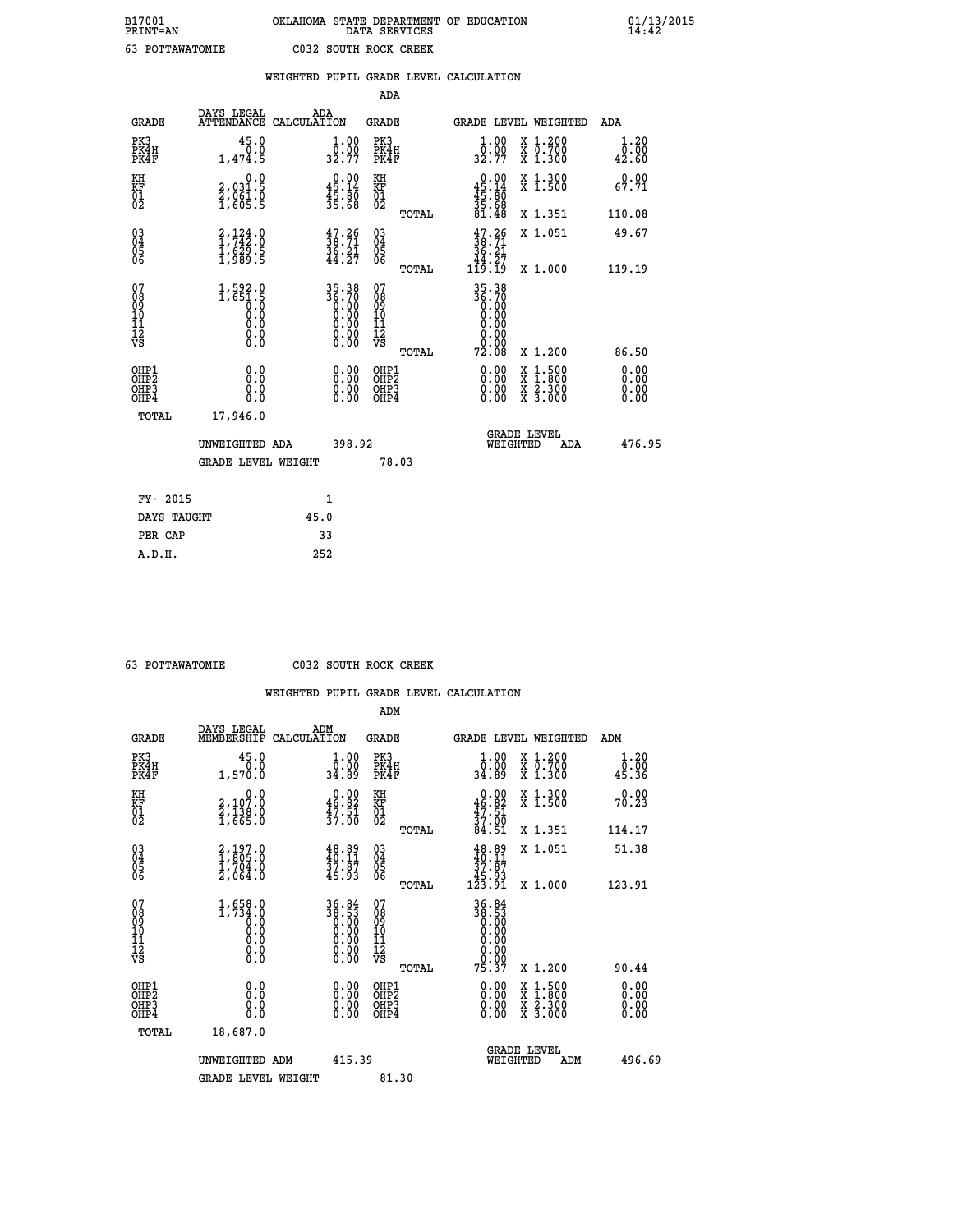| B17001<br>PRINT=AN           |                                                                             | OKLAHOMA STATE DEPARTMENT OF EDUCATION                                                     | DATA SERVICES                                              |                                                                 |                                                                                                                                           | 01/13/2015<br>14:42          |
|------------------------------|-----------------------------------------------------------------------------|--------------------------------------------------------------------------------------------|------------------------------------------------------------|-----------------------------------------------------------------|-------------------------------------------------------------------------------------------------------------------------------------------|------------------------------|
| 63 POTTAWATOMIE              |                                                                             | I001 MCLOUD                                                                                |                                                            |                                                                 |                                                                                                                                           |                              |
|                              |                                                                             | WEIGHTED PUPIL GRADE LEVEL CALCULATION                                                     |                                                            |                                                                 |                                                                                                                                           |                              |
|                              |                                                                             |                                                                                            | <b>ADA</b>                                                 |                                                                 |                                                                                                                                           |                              |
| <b>GRADE</b>                 | DAYS LEGAL                                                                  | ADA<br>ATTENDANCE CALCULATION                                                              | <b>GRADE</b>                                               |                                                                 | GRADE LEVEL WEIGHTED                                                                                                                      | ADA                          |
| PK3<br>PK4H<br>PK4F          | 74.0<br>0.0<br>3,650.5                                                      | 2.00<br>0.00<br>98.66                                                                      | PK3<br>PK4H<br>PK4F                                        | 2.00<br>0.00<br>98.66                                           | X 1.200<br>X 0.700<br>X 1.300                                                                                                             | 2.40<br>0.00<br>128.26       |
| KH<br>KF<br>ÖĪ<br>Ŏ2         | 0.0<br>$\frac{4}{3}, \frac{293}{863}$ . 5<br>5,004. 5                       | $0.00$<br>116.04<br>$\frac{131.45}{135.26}$                                                | KH<br><b>KF</b><br>01<br>02                                | 0.00<br>116.04<br>$\frac{131.45}{135.26}$<br>266.71             | X 1.300<br>X 1.500                                                                                                                        | 0.00<br>174.06               |
|                              |                                                                             |                                                                                            | <b>TOTAL</b>                                               |                                                                 | X 1.351                                                                                                                                   | 360.33                       |
| 030404<br>ŎĞ                 | $\frac{6}{5}$ , 087.0<br>$\frac{4}{4}, \frac{4}{742}$ .0                    | 164.51<br>139.07<br>$\frac{120.84}{128.16}$                                                | $\begin{matrix} 03 \\ 04 \\ 05 \\ 06 \end{matrix}$         | $164.51$<br>$139.07$<br>120.84<br>128.16                        | X 1.051                                                                                                                                   | 172.90                       |
|                              |                                                                             |                                                                                            | <b>TOTAL</b>                                               | 388.07                                                          | X 1.000                                                                                                                                   | 388.07                       |
| 078901112<br>00901112<br>VS  | 5, 109.5<br>4, 319.5<br>5, 983.0<br>5, 847.0<br>5, 691.5<br>4, 023.0<br>0.0 | $\begin{smallmatrix} 138.09\\116.74\\107.65\\158.02\\99.77\\108.74\\0.00\end{smallmatrix}$ | 07<br>08<br>09<br>10<br>$\frac{11}{12}$<br>$\frac{12}{18}$ | $138.09$<br>$116.74$<br>$107.65$<br>$158.02$<br>99.77<br>108.74 |                                                                                                                                           |                              |
|                              |                                                                             |                                                                                            | TOTAL                                                      | 729.01                                                          | X 1.200                                                                                                                                   | 874.81                       |
| OHP1<br>OHP2<br>OHP3<br>OHP4 | 0.0<br>Ō.Ō<br>0.0<br>0.0                                                    | 0.00<br>0.00<br>0.00                                                                       | OHP1<br>OHP <sub>2</sub><br>OHP3<br>OHP4                   | 0.00<br>0.00<br>0.00                                            | $\begin{smallmatrix} \mathtt{X} & 1\cdot500\\ \mathtt{X} & 1\cdot800\\ \mathtt{X} & 2\cdot300\\ \mathtt{X} & 3\cdot000 \end{smallmatrix}$ | 0.00<br>0.00<br>0.00<br>0.00 |
| TOTAL                        | 65,305.0                                                                    |                                                                                            |                                                            |                                                                 |                                                                                                                                           |                              |
|                              | UNWEIGHTED ADA                                                              | 1,765.00                                                                                   |                                                            |                                                                 | <b>GRADE LEVEL</b><br>WEIGHTED<br>ADA                                                                                                     | 2,100.83                     |
|                              | <b>GRADE LEVEL WEIGHT</b>                                                   |                                                                                            | 335.83                                                     |                                                                 |                                                                                                                                           |                              |
| FY- 2015                     |                                                                             | 1                                                                                          |                                                            |                                                                 |                                                                                                                                           |                              |
| DAYS TAUGHT                  |                                                                             | 37.0                                                                                       |                                                            |                                                                 |                                                                                                                                           |                              |
| PER CAP                      |                                                                             | 33                                                                                         |                                                            |                                                                 |                                                                                                                                           |                              |

| 63 POTTAWATOMIE | I001 MCLOUD |
|-----------------|-------------|
|                 |             |

 **A.D.H. 1,275**

|                                          |                                                                                                                          |             |                                                                                                                                                 | ADM                                                |       |                                                                                                                                                                   |          |                                          |                              |
|------------------------------------------|--------------------------------------------------------------------------------------------------------------------------|-------------|-------------------------------------------------------------------------------------------------------------------------------------------------|----------------------------------------------------|-------|-------------------------------------------------------------------------------------------------------------------------------------------------------------------|----------|------------------------------------------|------------------------------|
| <b>GRADE</b>                             | DAYS LEGAL<br>MEMBERSHIP                                                                                                 | CALCULATION | ADM                                                                                                                                             | <b>GRADE</b>                                       |       |                                                                                                                                                                   |          | <b>GRADE LEVEL WEIGHTED</b>              | ADM                          |
| PK3<br>PK4H<br>PK4F                      | 74.0<br>0.0<br>3,770.0                                                                                                   |             | 2.00<br>0.00<br>101.89                                                                                                                          | PK3<br>PK4H<br>PK4F                                |       | $\begin{smallmatrix} 2.00\0.00\0.01.89\ \end{smallmatrix}$                                                                                                        |          | X 1.200<br>X 0.700<br>X 1.300            | 2.40<br>ة: ق<br>132.46       |
| KH<br>KF<br>01<br>02                     | 0.0<br>4,537.0<br>5,082.0<br>5,159.0                                                                                     |             | $\substack{ \textcolor{red}{0} . \, \, 0 \, 0 \, 0 \, 1 \, 3 \, 2 \, . \, 6 \, 2 \, 1 \, 3 \, 7 \, . \, 3 \, 5 \, 1 \, 3 \, 9 \, . \, 4 \, 3 }$ | KH<br>KF<br>01<br>02                               |       | $\begin{smallmatrix} &0.00\\ 122.62\\ 137.35\\ 139.43\\ 276.78 \end{smallmatrix}$                                                                                 |          | X 1.300<br>X 1.500                       | 0.00<br>183.93               |
|                                          |                                                                                                                          |             |                                                                                                                                                 |                                                    | TOTAL |                                                                                                                                                                   |          | X 1.351                                  | 373.93                       |
| 03<br>04<br>05<br>06                     | $\begin{smallmatrix} 6 & 2 & 8 & 7 & 0 \\ 5 & 3 & 3 & 3 & 0 \\ 4 & 6 & 6 & 2 & 0 \\ 4 & 9 & 8 & 1 & 0 \end{smallmatrix}$ |             | 169.92<br>144.14<br>$\frac{1}{2}$ $\frac{5}{6}$ $\cdot$ , $\frac{5}{6}$ $\frac{0}{134}$ . 62                                                    | $\begin{matrix} 03 \\ 04 \\ 05 \\ 06 \end{matrix}$ |       | 169.92<br>144.14<br>$\frac{1}{1}\overline{2}\overline{6}\cdot\overline{0}\overline{0}\overline{1}\overline{3}4\cdot\overline{6}2\overline{4}04\cdot\overline{7}6$ |          | X 1.051                                  | 178.59                       |
|                                          |                                                                                                                          |             |                                                                                                                                                 |                                                    | TOTAL |                                                                                                                                                                   |          | X 1.000                                  | 404.76                       |
| 07<br>08<br>09<br>101<br>112<br>VS       | $5,337.0$<br>$4,558.0$<br>$4,244.0$<br>$6,231.0$<br>$3,963.0$<br>$4,269.0$<br>$0.0$                                      |             | 144.24<br>123.19<br>114.70<br>168.40<br>107.10<br>$\bar{1}\bar{1}\bar{5}\cdot\bar{3}\bar{9}$                                                    | 07<br>08<br>09<br>11<br>11<br>12<br>VS             |       | $144.24$<br>$123.19$<br>$114.70$<br>168.40<br>$\frac{107.10}{115.39}$                                                                                             |          |                                          |                              |
|                                          |                                                                                                                          |             |                                                                                                                                                 |                                                    | TOTAL | 773.ŎŽ                                                                                                                                                            |          | X 1.200                                  | 927.62                       |
| OHP1<br>OHP2<br>OH <sub>P3</sub><br>OHP4 | 0.0<br>0.000                                                                                                             |             | $0.00$<br>$0.00$<br>0.00                                                                                                                        | OHP1<br>OHP2<br>OHP <sub>3</sub>                   |       | $0.00$<br>$0.00$<br>0.00                                                                                                                                          |          | X 1:500<br>X 1:800<br>X 2:300<br>X 3:000 | 0.00<br>0.00<br>0.00<br>0.00 |
| TOTAL                                    | 68,487.0                                                                                                                 |             |                                                                                                                                                 |                                                    |       |                                                                                                                                                                   |          |                                          |                              |
|                                          | UNWEIGHTED ADM                                                                                                           |             | 1,850.99                                                                                                                                        |                                                    |       |                                                                                                                                                                   | WEIGHTED | <b>GRADE LEVEL</b><br>ADM                | 2,203.69                     |
|                                          | <b>GRADE LEVEL WEIGHT</b>                                                                                                |             |                                                                                                                                                 | 352.70                                             |       |                                                                                                                                                                   |          |                                          |                              |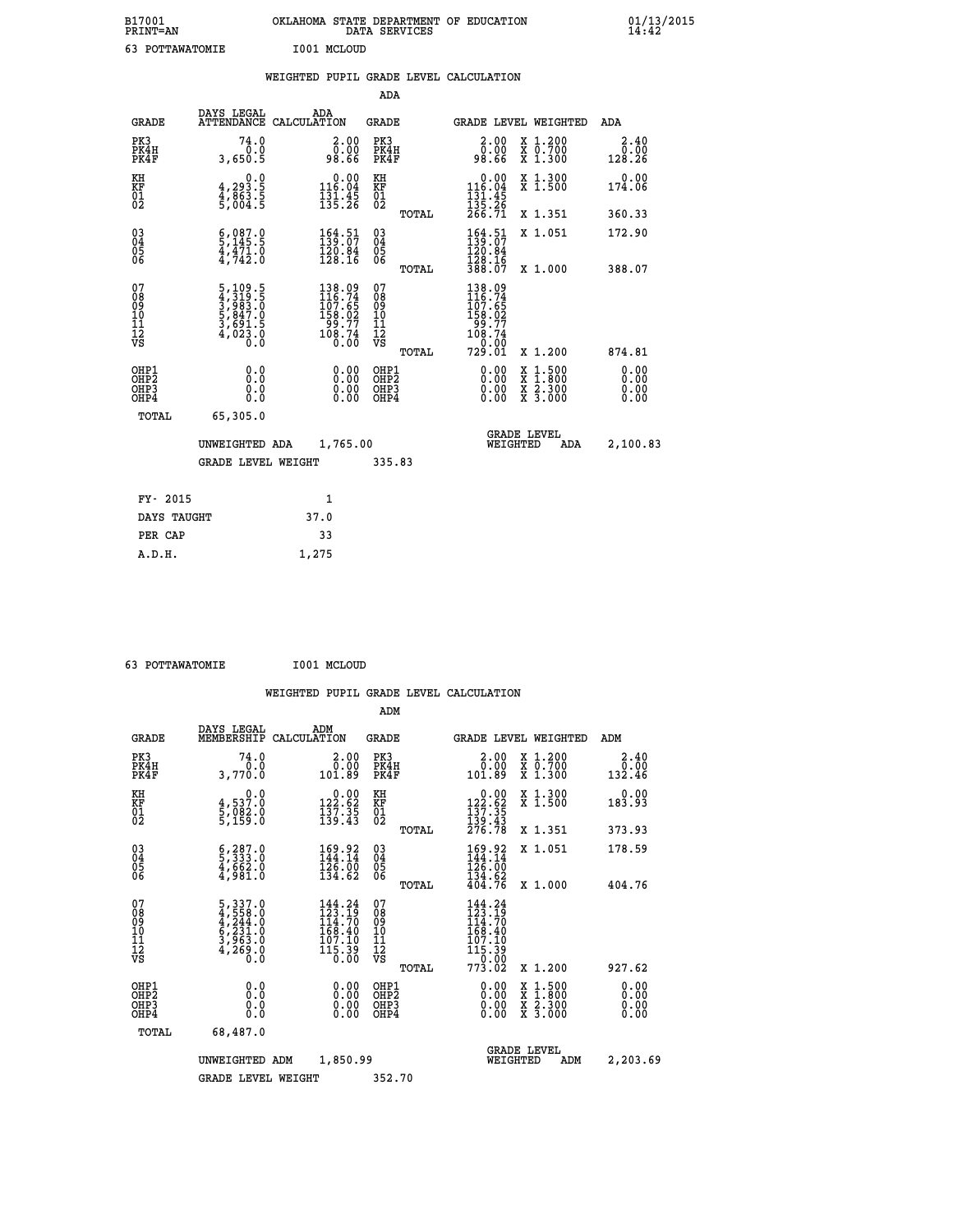| B17001<br><b>PRINT=AN</b> | OKLAHOMA STATE DEPARTMENT OF EDUCATION<br>DATA SERVICES | 01/13/2015 |
|---------------------------|---------------------------------------------------------|------------|
| 63<br>POTTAWATOMIE        | I002 DALE                                               |            |

|                                                                  |                                                                                     | WEIGHTED PUPIL GRADE LEVEL CALCULATION                                                 |                                        |       |                                                                                                     |                                          |                       |
|------------------------------------------------------------------|-------------------------------------------------------------------------------------|----------------------------------------------------------------------------------------|----------------------------------------|-------|-----------------------------------------------------------------------------------------------------|------------------------------------------|-----------------------|
|                                                                  |                                                                                     |                                                                                        | <b>ADA</b>                             |       |                                                                                                     |                                          |                       |
| <b>GRADE</b>                                                     | DAYS LEGAL                                                                          | ADA<br>ATTENDANCE CALCULATION                                                          | <b>GRADE</b>                           |       |                                                                                                     | GRADE LEVEL WEIGHTED                     | ADA                   |
| PK3<br>PK4H<br>PK4F                                              | 88.0<br>0.0<br>1,687.0                                                              | $\begin{smallmatrix} 2.00\\ 0.00\\ 38.34 \end{smallmatrix}$                            | PK3<br>PK4H<br>PK4F                    |       | 2.00<br>ŏ.ŏŏ<br>38.34                                                                               | X 1.200<br>X 0.700<br>X 1.300            | 2.40<br>0.00<br>49.84 |
| KH<br>KF<br>01<br>02                                             | $\begin{smallmatrix} 2,297.0\\ 2,674.5\\ 1,867.0 \end{smallmatrix}$                 | $\begin{smallmatrix} 0.00\\ 52.20\\ 60.78\\ 42.43 \end{smallmatrix}$                   | KH<br>KF<br>01<br>02                   |       | $\begin{smallmatrix}&&0.00\\52.20\\60.78\\42.43\\103.21\end{smallmatrix}$                           | X 1.300<br>X 1.500                       | 0.00<br>78.30         |
|                                                                  |                                                                                     |                                                                                        |                                        | TOTAL |                                                                                                     | X 1.351                                  | 139.44                |
| $\begin{matrix} 03 \\ 04 \\ 05 \\ 06 \end{matrix}$               | 1,838.5<br>$\frac{2}{2}, \frac{1}{128}$ .0                                          | $\frac{41.78}{38.61}$<br>49.73<br>62.00                                                | 03<br>04<br>05<br>06                   |       | $\begin{smallmatrix} 41.78\\ 38.61\\ 49.73\\ 62.00\\ 150.34 \end{smallmatrix}$                      | X 1.051                                  | 43.91                 |
|                                                                  |                                                                                     |                                                                                        |                                        | TOTAL |                                                                                                     | X 1.000                                  | 150.34                |
| 07<br>08<br>09<br>11<br>11<br>12<br>VS                           | $2,533.0$<br>$3,041.0$<br>$2,223.0$<br>$2,190.0$<br>$2,280.0$<br>$2,145.0$<br>$0.0$ | 57.57<br>69.11<br>50.70<br>50.09<br>51.82<br>548.75<br>48.75                           | 07<br>08<br>09<br>11<br>11<br>12<br>VS | TOTAL | 57.57<br>69.11<br>50.70<br>50.09<br>51.82<br>$\begin{array}{r} 48.75 \\ 0.00 \\ 328.04 \end{array}$ | X 1.200                                  | 393.65                |
| OHP1<br>OH <sub>P</sub> <sub>2</sub><br>OH <sub>P3</sub><br>OHP4 | 195.0<br>0.0<br>0.0                                                                 | $\frac{4}{0}$ : $\frac{43}{00}$<br>$\begin{smallmatrix} 0.00 \ 0.00 \end{smallmatrix}$ | OHP1<br>OHP2<br>OHP3<br>OHP4           |       | $\frac{4}{0}$ : $\frac{43}{00}$<br>0.00<br>0.00                                                     | X 1:500<br>X 1:800<br>X 2:300<br>X 3:000 | 6.65<br>0.00<br>0.00  |
| <b>TOTAL</b>                                                     | 31,674.0                                                                            |                                                                                        |                                        |       |                                                                                                     |                                          |                       |
|                                                                  | UNWEIGHTED ADA                                                                      | 720.34                                                                                 |                                        |       | WEIGHTED                                                                                            | <b>GRADE LEVEL</b><br><b>ADA</b>         | 864.53                |
|                                                                  | <b>GRADE LEVEL WEIGHT</b>                                                           |                                                                                        | 144.19                                 |       |                                                                                                     |                                          |                       |
| FY- 2015                                                         |                                                                                     | 1                                                                                      |                                        |       |                                                                                                     |                                          |                       |
| DAYS TAUGHT                                                      |                                                                                     | 44.0                                                                                   |                                        |       |                                                                                                     |                                          |                       |
| PER CAP                                                          |                                                                                     | 33                                                                                     |                                        |       |                                                                                                     |                                          |                       |

 **63 POTTAWATOMIE I002 DALE**

 **WEIGHTED PUPIL GRADE LEVEL CALCULATION ADM DAYS LEGAL ADM GRADE MEMBERSHIP CALCULATION GRADE GRADE LEVEL WEIGHTED ADM PK3 88.0 2.00 PK3 2.00 X 1.200 2.40 PK4H 0.0 0.00 PK4H 0.00 X 0.700 0.00 PK4F 1,746.0 39.68 PK4F 39.68 X 1.300 51.58**

| ΚH<br>KF<br>01<br>02                               | 0.0<br>2,396:0<br>2,740:0<br>1,919:0                                                               | $\begin{smallmatrix} 0.00\\ 54.45\\ 62.27\\ 43.61 \end{smallmatrix}$ | KH<br>KF<br>01<br>02                               | $0.00\n54.45\n62.27\n43.61\n105.88$                                                       | X 1.300<br>X 1.500                                                                               | 0.00<br>81.68                                                    |
|----------------------------------------------------|----------------------------------------------------------------------------------------------------|----------------------------------------------------------------------|----------------------------------------------------|-------------------------------------------------------------------------------------------|--------------------------------------------------------------------------------------------------|------------------------------------------------------------------|
|                                                    |                                                                                                    |                                                                      | TOTAL                                              |                                                                                           | X 1.351                                                                                          | 143.04                                                           |
| $\begin{matrix} 03 \\ 04 \\ 05 \\ 06 \end{matrix}$ | $\frac{1}{1}, \frac{904}{737}.0\\ \frac{2}{2}, \frac{260}{808}.0\\ \frac{2}{1}, \frac{260}{808}.0$ | $\begin{smallmatrix} 43.27\ 39.48\ 51.36\ 63.82 \end{smallmatrix}$   | $\begin{matrix} 03 \\ 04 \\ 05 \\ 06 \end{matrix}$ | $33.27$<br>$39.48$<br>$51.36$<br>$63.82$<br>$154.66$                                      | X 1.051                                                                                          | 45.48                                                            |
|                                                    |                                                                                                    |                                                                      | TOTAL                                              |                                                                                           | X 1.000                                                                                          | 154.66                                                           |
| 07<br>08<br>09<br>101<br>11<br>12<br>VS            | 2,618.0<br>3,156.0<br>2,280.0<br>2,270.0<br>2,356.0<br>2,200.0<br>Ō.Ō                              | 59.50<br>71.73<br>52.00<br>51.95<br>53.55<br>50.00<br>0.00           | 078<br>089<br>0011<br>11<br>12<br>VS<br>TOTAL      | $\begin{smallmatrix} 59.50\ 71.73\ 52.00\ 51.955\ 53.55\ 50.00\ 338.73 \end{smallmatrix}$ | X 1.200                                                                                          | 406.48                                                           |
| OHP1<br>OHP2<br>OH <sub>P3</sub><br>OHP4           | 197.0<br>0.000<br>0.0                                                                              | $\begin{smallmatrix} 4.48\ 0.00 \ 0.00 \end{smallmatrix}$<br>0.00    | OHP1<br>OHP2<br>OHP3<br>OHP4                       | $\begin{smallmatrix} 4.48\ 0.00 \ 0.00 \end{smallmatrix}$<br>0.00                         | $\begin{smallmatrix} x & 1 & 500 \\ x & 1 & 800 \\ x & 2 & 300 \\ x & 3 & 000 \end{smallmatrix}$ | $\begin{smallmatrix} 6.72\ 0.00\ 0.00 \end{smallmatrix}$<br>0.00 |
| TOTAL                                              | 32,675.0                                                                                           |                                                                      |                                                    |                                                                                           |                                                                                                  |                                                                  |
|                                                    | UNWEIGHTED ADM                                                                                     | 743.15                                                               |                                                    |                                                                                           | <b>GRADE LEVEL</b><br>WEIGHTED<br>ADM                                                            | 892.04                                                           |
|                                                    | <b>GRADE LEVEL WEIGHT</b>                                                                          |                                                                      | 148.89                                             |                                                                                           |                                                                                                  |                                                                  |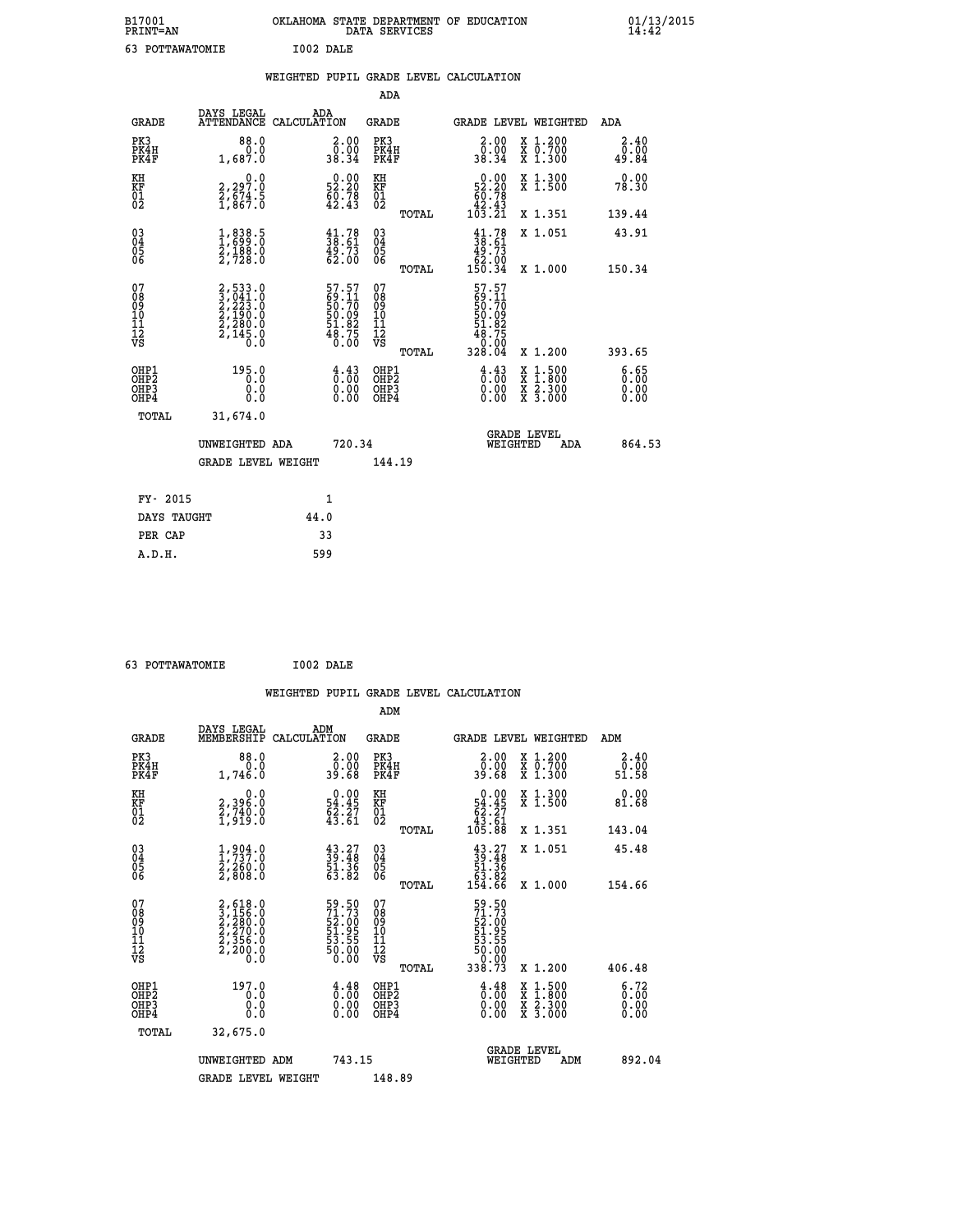| B17001<br>PRINT=AN                                 |                                                                                     | OKLAHOMA STATE DEPARTMENT OF EDUCATION<br>DATA SERVICES                                                                |                                                 |                                                                                                                 |                                                                                          | $01/13/2015$<br>14:42        |
|----------------------------------------------------|-------------------------------------------------------------------------------------|------------------------------------------------------------------------------------------------------------------------|-------------------------------------------------|-----------------------------------------------------------------------------------------------------------------|------------------------------------------------------------------------------------------|------------------------------|
| 63 POTTAWATOMIE                                    |                                                                                     | I003 BETHEL                                                                                                            |                                                 |                                                                                                                 |                                                                                          |                              |
|                                                    |                                                                                     | WEIGHTED PUPIL GRADE LEVEL CALCULATION                                                                                 |                                                 |                                                                                                                 |                                                                                          |                              |
|                                                    |                                                                                     |                                                                                                                        | ADA                                             |                                                                                                                 |                                                                                          |                              |
| <b>GRADE</b>                                       | DAYS LEGAL                                                                          | ADA<br>ATTENDANCE CALCULATION                                                                                          | GRADE                                           | GRADE LEVEL WEIGHTED                                                                                            |                                                                                          | ADA                          |
| PK3<br>PK4H<br>PK4F                                | 176.0<br>0.0<br>3,226.0                                                             | 3.91<br>0.00<br>71.69                                                                                                  | PK3<br>PK4H<br>PK4F                             | 3.91<br>0.00<br>7ĭ.č9                                                                                           | X 1.200<br>$\begin{smallmatrix} 7 & 0.700 \\ 7 & 1.300 \end{smallmatrix}$                | 4.69<br>0.00<br>93.20        |
| KH<br>KF<br>01<br>02                               | $\begin{smallmatrix}&&&0.0\\3,437.0\\4,321.0\\3,772.0\end{smallmatrix}$             | 76.38<br>76.38<br>96.02<br>83.82                                                                                       | KH<br>KF<br>01<br>02                            | $76.90$<br>76.38<br>$\begin{smallmatrix} 9 & 8 & 0 & 8 \\ 8 & 3 & 8 & 8 \\ 1 & 7 & 9 & 8 & 4 \end{smallmatrix}$ | X 1.300<br>X 1.500                                                                       | 0.00<br>114.57               |
|                                                    |                                                                                     |                                                                                                                        | TOTAL                                           |                                                                                                                 | X 1.351                                                                                  | 242.96                       |
| $\begin{matrix} 03 \\ 04 \\ 05 \\ 06 \end{matrix}$ | $\frac{4}{4}$ , $\frac{172}{9}$ : 0<br>3,730.0<br>4,494.0                           | $\begin{smallmatrix} 92.71 \\ 102.91 \\ 82.89 \\ 99.87 \end{smallmatrix}$                                              | 03<br>04<br>05<br>06                            | 102.71<br>82.89<br>87. ۋۇ<br>285.67                                                                             | X 1.051                                                                                  | 97.44                        |
|                                                    |                                                                                     |                                                                                                                        | TOTAL                                           |                                                                                                                 | X 1.000                                                                                  | 285.67                       |
| 07<br>08<br>09<br>11<br>11<br>12<br>VS             | $3,994.0$<br>$5,317.0$<br>$4,728.0$<br>$4,478.0$<br>$4,112.0$<br>$3,643.0$<br>$0.0$ | $\begin{array}{r} 88.76 \\ 118.16 \\ 105.28 \\ 99.72 \\ 91.38 \\ 81.91 \end{array}$<br>$\overline{0}$ . $\overline{0}$ | 07<br>08<br>09<br>10<br>11<br>12<br>VS<br>TOTAL | 88.76<br>$118.16$<br>$105.28$<br>$99.72$<br>$91.38$<br>81.91<br>$\overline{0}$ .00<br>585.21                    | X 1.200                                                                                  | 702.25                       |
| OHP1<br>OHP2<br>OHP3<br>OHP4                       | 0.0<br>0.0<br>0.0<br>0.0                                                            | 0.00<br>0.00<br>0.00                                                                                                   | OHP1<br>OHP <sub>2</sub><br>OHP3<br>OHP4        | 0.00<br>0.00<br>0.00                                                                                            | $\begin{smallmatrix} x & 1.500 \\ x & 1.800 \\ x & 2.300 \\ x & 3.000 \end{smallmatrix}$ | 0.00<br>0.00<br>0.00<br>0.00 |
| TOTAL                                              | 58,231.0                                                                            |                                                                                                                        |                                                 |                                                                                                                 |                                                                                          |                              |
|                                                    | UNWEIGHTED ADA                                                                      | 1,295.41                                                                                                               |                                                 | <b>GRADE LEVEL</b><br>WEIGHTED                                                                                  | ADA                                                                                      | 1,540.78                     |
|                                                    | <b>GRADE LEVEL WEIGHT</b>                                                           |                                                                                                                        | 245.37                                          |                                                                                                                 |                                                                                          |                              |
| FY- 2015                                           |                                                                                     | 1                                                                                                                      |                                                 |                                                                                                                 |                                                                                          |                              |
| DAYS TAUGHT                                        |                                                                                     | 45.0                                                                                                                   |                                                 |                                                                                                                 |                                                                                          |                              |

| FY- 2015    | 1     |
|-------------|-------|
| DAYS TAUGHT | 45.0  |
| PER CAP     | 33    |
| A.D.H.      | 1,248 |
|             |       |

| 63 POTTAWATOMIE | I003 BETHEL |
|-----------------|-------------|
|                 |             |

|                                                      |                                                                                     |                    |                                                                                                  |                                                    |       | WEIGHTED PUPIL GRADE LEVEL CALCULATION                                                        |        |                                                           |                       |
|------------------------------------------------------|-------------------------------------------------------------------------------------|--------------------|--------------------------------------------------------------------------------------------------|----------------------------------------------------|-------|-----------------------------------------------------------------------------------------------|--------|-----------------------------------------------------------|-----------------------|
|                                                      |                                                                                     |                    |                                                                                                  | ADM                                                |       |                                                                                               |        |                                                           |                       |
| <b>GRADE</b>                                         | DAYS LEGAL<br>MEMBERSHIP                                                            | ADM<br>CALCULATION |                                                                                                  | <b>GRADE</b>                                       |       | <b>GRADE LEVEL WEIGHTED</b>                                                                   |        |                                                           | ADM                   |
| PK3<br>PK4H<br>PK4F                                  | 191.0<br>0.0<br>3,341.0                                                             |                    | $\frac{4 \cdot 24}{0 \cdot 00}$<br>74.24                                                         | PK3<br>PK4H<br>PK4F                                |       | $\frac{4.24}{0.00}$<br>74.24                                                                  |        | X 1.200<br>X 0.700<br>X 1.300                             | 5.09<br>0.00<br>96.51 |
| KH<br>KF<br>01<br>02                                 | 0.0<br>3,562:0<br>4,437:0<br>3,848:0                                                |                    | $79.16$<br>$79.16$<br>$98.60$<br>$85.51$                                                         | KH<br>KF<br>01<br>02                               |       | $\begin{smallmatrix} &0.00\\79.16\\98.60\\85.51\\184.11\end{smallmatrix}$                     |        | X 1.300<br>X 1.500                                        | 0.00<br>118.74        |
|                                                      |                                                                                     |                    |                                                                                                  |                                                    | TOTAL |                                                                                               |        | X 1.351                                                   | 248.73                |
| $\begin{matrix} 03 \\ 04 \\ 05 \\ 06 \end{matrix}$   | $\frac{4}{3}, \frac{265}{762}$ :0<br>3,825:0<br>4,605:0                             |                    | $\begin{smallmatrix} 94.78\\ 105.82\\ 85.00\\ 102.33 \end{smallmatrix}$                          | $\begin{matrix} 03 \\ 04 \\ 05 \\ 06 \end{matrix}$ |       | $\begin{array}{r} 94.78 \\ 105.82 \\ 85.00 \\ 102.33 \\ 293.15 \end{array}$                   |        | X 1.051                                                   | 99.61                 |
|                                                      |                                                                                     |                    |                                                                                                  |                                                    | TOTAL |                                                                                               |        | X 1.000                                                   | 293.15                |
| 07<br>08<br>09<br>01<br>11<br>11<br>12<br>VS         | $4,128.0$<br>$5,504.0$<br>$4,860.0$<br>$4,712.0$<br>$4,404.0$<br>$3,858.0$<br>$0.0$ |                    | $\begin{smallmatrix} 91.73\\122.31\\108.25\\109.25\\105.03\\97.87\\86.80\\0.00\end{smallmatrix}$ | 07<br>08<br>09<br>001<br>11<br>11<br>12<br>VS      |       | $\begin{smallmatrix} 91.73 \\ 122.31 \\ 108.25 \\ 105.03 \\ 97.87 \\ 86.80 \end{smallmatrix}$ |        |                                                           |                       |
|                                                      |                                                                                     |                    |                                                                                                  |                                                    | TOTAL | 00.0°<br>611.99                                                                               |        | X 1.200                                                   | 734.39                |
| OHP1<br>OHP2<br>OH <sub>P3</sub><br>OH <sub>P4</sub> | 0.0<br>$\begin{smallmatrix} 0.0 & 0 \ 0.0 & 0 \end{smallmatrix}$                    |                    | 0.00<br>$\begin{smallmatrix} 0.00 \ 0.00 \end{smallmatrix}$                                      | OHP1<br>OHP2<br>OHP3<br>OHP4                       |       | $0.00$<br>$0.00$<br>0.00                                                                      | X<br>X | $1.500$<br>$1.800$<br>$\frac{x}{x}$ $\frac{5:300}{3:000}$ | 0.00<br>0.00<br>0.00  |
| TOTAL                                                | 60,302.0                                                                            |                    |                                                                                                  |                                                    |       |                                                                                               |        |                                                           |                       |
|                                                      | UNWEIGHTED                                                                          | ADM                | 1,341.67                                                                                         |                                                    |       | <b>GRADE LEVEL</b><br>WEIGHTED                                                                |        | ADM                                                       | 1,596.22              |
|                                                      | <b>GRADE LEVEL WEIGHT</b>                                                           |                    |                                                                                                  | 254.55                                             |       |                                                                                               |        |                                                           |                       |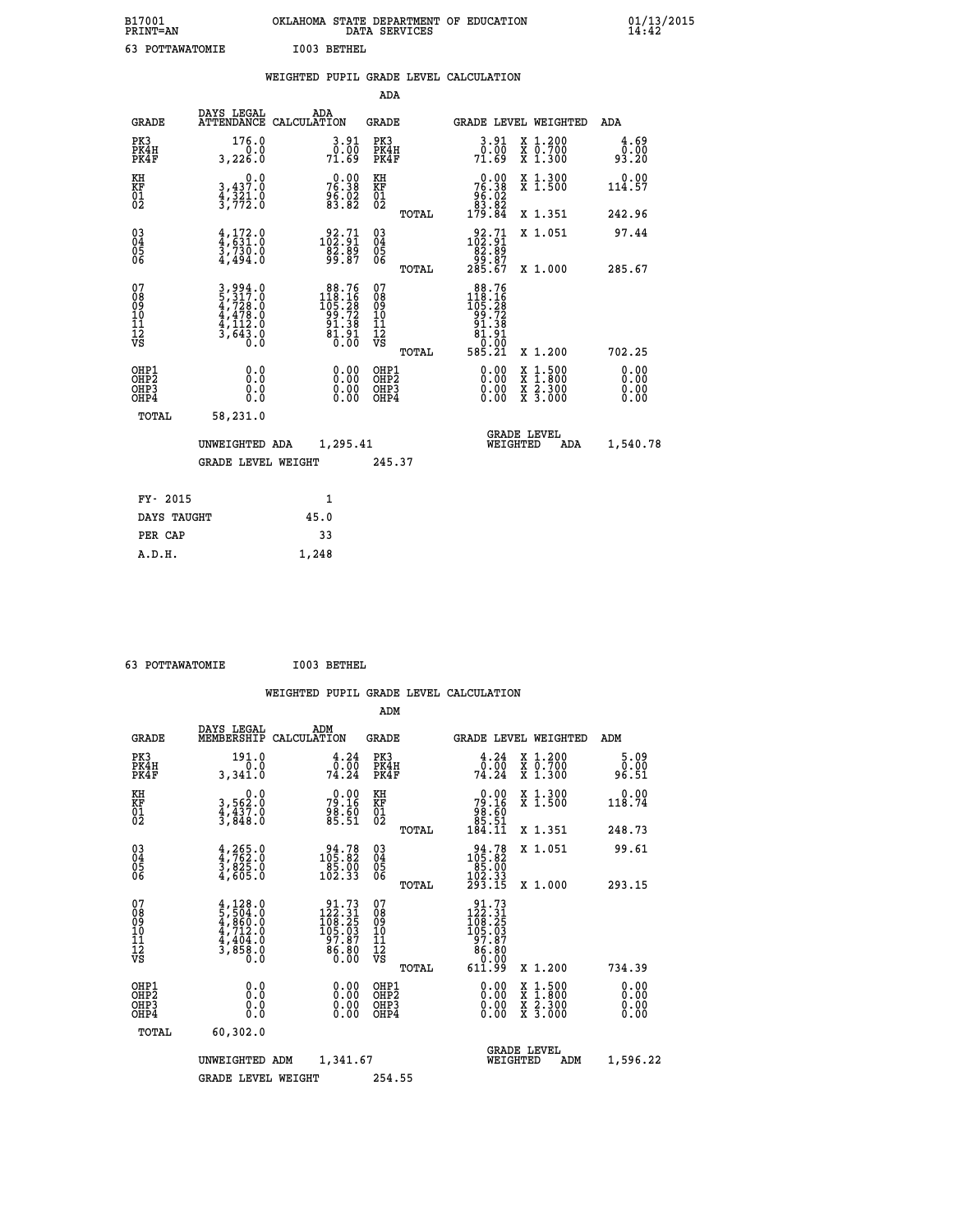| B17001<br>PRINT=AN                     |                                                              | OKLAHOMA STATE DEPARTMENT OF EDUCATION                                                             | DATA SERVICES                                               |                                                                              |                                                                                                                                           | $01/13/2015$<br>14:42 |  |
|----------------------------------------|--------------------------------------------------------------|----------------------------------------------------------------------------------------------------|-------------------------------------------------------------|------------------------------------------------------------------------------|-------------------------------------------------------------------------------------------------------------------------------------------|-----------------------|--|
| 63 POTTAWATOMIE                        |                                                              | I004 MACOMB                                                                                        |                                                             |                                                                              |                                                                                                                                           |                       |  |
|                                        |                                                              | WEIGHTED PUPIL GRADE LEVEL CALCULATION                                                             |                                                             |                                                                              |                                                                                                                                           |                       |  |
|                                        |                                                              |                                                                                                    | <b>ADA</b>                                                  |                                                                              |                                                                                                                                           |                       |  |
| <b>GRADE</b>                           | DAYS LEGAL                                                   | ADA<br>ATTENDANCE CALCULATION                                                                      | <b>GRADE</b>                                                |                                                                              | GRADE LEVEL WEIGHTED                                                                                                                      | ADA                   |  |
| PK3<br>PK4H<br>PK4F                    | 0.0<br>0.0<br>347.5                                          | 0.00<br>0.00<br>ۇ: ۋ                                                                               | PK3<br>PK4H<br>PK4F                                         | 0.00<br>$0.00$<br>9.39                                                       | X 1.200<br>X 0.700<br>X 1.300                                                                                                             | 0.00<br>0.00<br>12.21 |  |
| KH<br>KF<br>01<br>02                   | 0.0<br>724:5<br>672:5<br>577:5                               | $\begin{smallmatrix} 0.00\\19.58\\18.18\\15.61 \end{smallmatrix}$                                  | KH<br><b>KF</b><br>01<br>02                                 | $\begin{smallmatrix} 0.00\\ 19.58\\ 18.18\\ 15.61 \end{smallmatrix}$         | X 1.300<br>X 1.500                                                                                                                        | 0.00<br>29.37         |  |
|                                        |                                                              |                                                                                                    | TOTAL                                                       | 33.79                                                                        | X 1.351                                                                                                                                   | 45.65                 |  |
| $^{03}_{04}$<br>Ŏ5<br>06               | 538.0<br>866.0<br>$\frac{515.5}{678.5}$                      | $\frac{14}{23}$ : 41<br>$\frac{13}{18}\cdot\frac{1}{34}$                                           | $\begin{matrix} 03 \\ 04 \\ 05 \\ 06 \end{matrix}$          | $14.54$<br>$23.41$<br>$13.93$<br>$18.34$                                     | X 1.051                                                                                                                                   | 15.28                 |  |
|                                        |                                                              |                                                                                                    | TOTAL                                                       | 55.68                                                                        | X 1.000                                                                                                                                   | 55.68                 |  |
| 07<br>08<br>09<br>10<br>11<br>ĪŻ<br>VS | 729.5<br>619.5<br>878.5<br>802.0<br>1, 292:0<br>778:5<br>0:0 | $\begin{smallmatrix} 19.72 \\ 16.74 \\ 23.74 \\ 21.67 \\ 34.92 \\ 21.04 \\ 0.00 \end{smallmatrix}$ | 07<br>08<br>09<br>10<br>īī<br>$\frac{1}{\sqrt{2}}$<br>TOTAL | $19.72$<br>$16.74$<br>$23.74$<br>$21.67$<br>34.92<br>21.04<br>ō.ŏō<br>137.83 | X 1.200                                                                                                                                   | 165.40                |  |
| OHP1                                   | 0.0                                                          |                                                                                                    | OHP1                                                        |                                                                              |                                                                                                                                           | 0.00                  |  |
| OHP <sub>2</sub><br>OHP3<br>OHP4       | Ō.Ō<br>0.0<br>0.0                                            | 0.00<br>0.00<br>0.00                                                                               | OHP <sub>2</sub><br>OHP3<br>OHP4                            | 0.00<br>0.00<br>0.00                                                         | $\begin{smallmatrix} \mathtt{X} & 1\cdot500\\ \mathtt{X} & 1\cdot800\\ \mathtt{X} & 2\cdot300\\ \mathtt{X} & 3\cdot000 \end{smallmatrix}$ | 0.00<br>0.00<br>0.00  |  |
| TOTAL                                  | 10,020.0                                                     |                                                                                                    |                                                             |                                                                              |                                                                                                                                           |                       |  |
|                                        | UNWEIGHTED ADA                                               | 270.81                                                                                             |                                                             | WEIGHTED                                                                     | <b>GRADE LEVEL</b><br>ADA                                                                                                                 | 323.59                |  |
|                                        | <b>GRADE LEVEL WEIGHT</b>                                    |                                                                                                    | 52.78                                                       |                                                                              |                                                                                                                                           |                       |  |
| FY- 2015                               |                                                              | 1                                                                                                  |                                                             |                                                                              |                                                                                                                                           |                       |  |
| DAYS TAUGHT                            |                                                              | 37.0                                                                                               |                                                             |                                                                              |                                                                                                                                           |                       |  |
| PER CAP                                |                                                              | 77                                                                                                 |                                                             |                                                                              |                                                                                                                                           |                       |  |

| 63 POTTAWATOMIE | I004 MACOMB |
|-----------------|-------------|
|                 |             |

|                                                      |                                                                           |                                                                                               |                                               | WEIGHTED PUPIL GRADE LEVEL CALCULATION                                                                                                                                                                                                                                                                                                          |                                                                        |                              |
|------------------------------------------------------|---------------------------------------------------------------------------|-----------------------------------------------------------------------------------------------|-----------------------------------------------|-------------------------------------------------------------------------------------------------------------------------------------------------------------------------------------------------------------------------------------------------------------------------------------------------------------------------------------------------|------------------------------------------------------------------------|------------------------------|
|                                                      |                                                                           |                                                                                               | ADM                                           |                                                                                                                                                                                                                                                                                                                                                 |                                                                        |                              |
| <b>GRADE</b>                                         | DAYS LEGAL<br>MEMBERSHIP                                                  | ADM<br>CALCULATION                                                                            | <b>GRADE</b>                                  | <b>GRADE LEVEL WEIGHTED</b>                                                                                                                                                                                                                                                                                                                     |                                                                        | ADM                          |
| PK3<br>PK4H<br>PK4F                                  | 0.0<br>0.0<br>372.0                                                       | 0.00<br>10.05                                                                                 | PK3<br>PK4H<br>PK4F                           | 0.0000<br>10.05                                                                                                                                                                                                                                                                                                                                 | X 1.200<br>X 0.700<br>X 1.300                                          | 0.00<br>0.00<br>13.07        |
| KH<br>KF<br>01<br>02                                 | 0.0<br>$764.0$<br>$714.0$<br>$606.0$                                      | $\begin{smallmatrix} 0.00\\ 20.65\\ 19.30\\ 16.38 \end{smallmatrix}$                          | KH<br>KF<br>01<br>02                          | $\begin{smallmatrix} 0.00\\ 20.65\\ 19.30\\ 16.38\\ 35.68 \end{smallmatrix}$                                                                                                                                                                                                                                                                    | X 1.300<br>X 1.500                                                     | 0.00<br>30.98                |
|                                                      |                                                                           |                                                                                               | TOTAL                                         |                                                                                                                                                                                                                                                                                                                                                 | X 1.351                                                                | 48.20                        |
| $\begin{matrix} 03 \\ 04 \\ 05 \\ 06 \end{matrix}$   | 552.0<br>524.0<br>699.0                                                   | $\begin{smallmatrix} 14.92\ 24.24\ 14.16\ 18.89 \end{smallmatrix}$                            | 03<br>04<br>05<br>06                          | $14.24$<br>$14.16$<br>$18.89$<br>$57.29$                                                                                                                                                                                                                                                                                                        | X 1.051                                                                | 15.68                        |
|                                                      |                                                                           |                                                                                               | TOTAL                                         |                                                                                                                                                                                                                                                                                                                                                 | X 1.000                                                                | 57.29                        |
| 07<br>08<br>09<br>101<br>11<br>12<br>VS              | $758.0$<br>$665.0$<br>$914.0$<br>$856.0$<br>$1,407.0$<br>$832.0$<br>$0.0$ | 20.49<br>$\begin{smallmatrix} 20.37 \ 24.70 \ 23.13 \ 38.03 \ 22.48 \ 0.00 \end{smallmatrix}$ | 07<br>08<br>09<br>001<br>11<br>11<br>12<br>VS | 20.49<br>$\begin{smallmatrix} 1 & 9 & 9 \\ 24 & 70 & 3 \\ 23 & 13 & 3 \\ 38 & 0 & 3 \\ 22 & 4 & 8 \\ 0 & 0 & 0 \\ 0 & 0 & 0 \\ 0 & 0 & 0 \\ 0 & 0 & 0 \\ 0 & 0 & 0 \\ 0 & 0 & 0 \\ 0 & 0 & 0 \\ 0 & 0 & 0 \\ 0 & 0 & 0 \\ 0 & 0 & 0 \\ 0 & 0 & 0 \\ 0 & 0 & 0 \\ 0 & 0 & 0 \\ 0 & 0 & 0 \\ 0 & 0 & 0 & 0 \\ 0 & 0 & 0 & 0 \\ 0 & 0 & 0 & 0 \\ $ |                                                                        |                              |
|                                                      |                                                                           |                                                                                               | TOTAL                                         | 146.80                                                                                                                                                                                                                                                                                                                                          | X 1.200                                                                | 176.16                       |
| OHP1<br>OHP2<br>OH <sub>P3</sub><br>OH <sub>P4</sub> | 0.0<br>0.000                                                              | 0.00<br>0.00<br>0.00                                                                          | OHP1<br>OHP2<br>OHP3<br>OHP4                  | $0.00$<br>$0.00$<br>0.00                                                                                                                                                                                                                                                                                                                        | $\frac{x}{x}$ $\frac{1.500}{x}$<br>$\frac{x}{x}$ $\frac{5:300}{3:000}$ | 0.00<br>0.00<br>0.00<br>0.00 |
| TOTAL                                                | 10,560.0                                                                  |                                                                                               |                                               |                                                                                                                                                                                                                                                                                                                                                 |                                                                        |                              |
|                                                      | UNWEIGHTED ADM                                                            | 285.39                                                                                        |                                               | <b>GRADE LEVEL</b><br>WEIGHTED                                                                                                                                                                                                                                                                                                                  | ADM                                                                    | 341.38                       |
|                                                      | <b>GRADE LEVEL WEIGHT</b>                                                 |                                                                                               | 55.99                                         |                                                                                                                                                                                                                                                                                                                                                 |                                                                        |                              |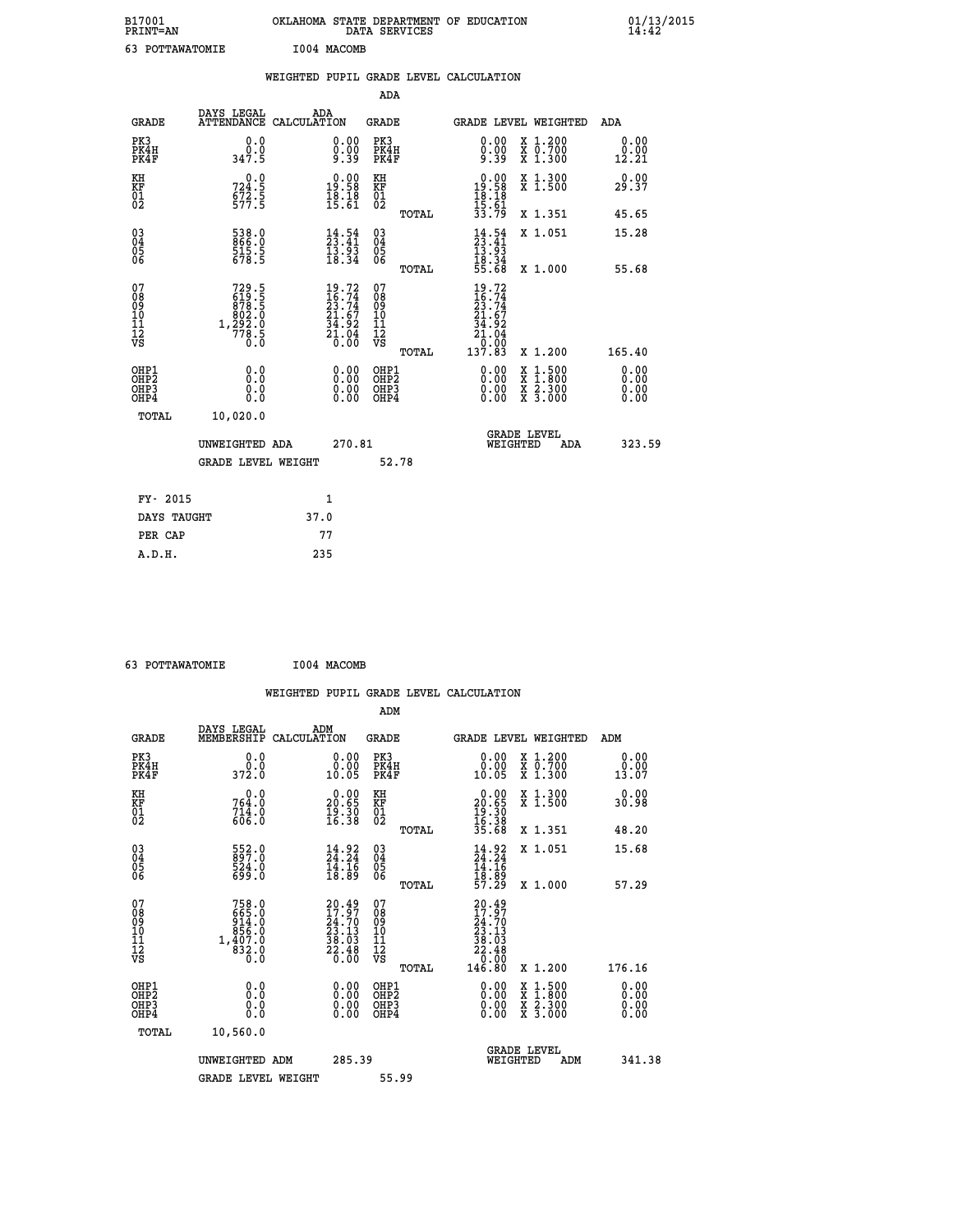| B17001<br>PRINT=AN                      |                                                                              | OKLAHOMA STATE DEPARTMENT OF EDUCATION<br>DATA SERVICES                                |                                        |       |                                                                                                   |                               | $01/13$<br>14:42      |
|-----------------------------------------|------------------------------------------------------------------------------|----------------------------------------------------------------------------------------|----------------------------------------|-------|---------------------------------------------------------------------------------------------------|-------------------------------|-----------------------|
| 63 POTTAWATOMIE                         |                                                                              | I005 EARLSBORO                                                                         |                                        |       |                                                                                                   |                               |                       |
|                                         |                                                                              | WEIGHTED PUPIL GRADE LEVEL CALCULATION                                                 |                                        |       |                                                                                                   |                               |                       |
|                                         |                                                                              |                                                                                        | <b>ADA</b>                             |       |                                                                                                   |                               |                       |
| <b>GRADE</b>                            | DAYS LEGAL<br><b>ATTENDANCE</b>                                              | ADA<br>CALCULATION                                                                     | <b>GRADE</b>                           |       |                                                                                                   | <b>GRADE LEVEL WEIGHTED</b>   | <b>ADA</b>            |
| PK3<br>PK4H<br>PK4F                     | 0.0<br>$\begin{smallmatrix} \v{0} \ \v{0} \ \v{0} \ \v{0} \end{smallmatrix}$ | $\begin{smallmatrix} 0.00\\ 0.00\\ 15.69 \end{smallmatrix}$                            | PK3<br>PK4H<br>PK4F                    |       | $\begin{smallmatrix} 0.00\\ 0.00\\ 15.69 \end{smallmatrix}$                                       | X 1.200<br>X 0.700<br>X 1.300 | 0.00<br>0.00<br>20.40 |
| KH<br>KF<br>01<br>02                    | 745.0<br>$604.0$<br>711.5                                                    | $\begin{smallmatrix} 0.00\\19.10\\15.49\\18.24 \end{smallmatrix}$                      | KH<br>KF<br>01<br>02                   |       | $\begin{array}{c} 0.00 \\ 19.10 \\ 15.49 \\ 18.24 \\ 33.73 \end{array}$                           | X 1.300<br>X 1.500            | 0.00<br>28.65         |
|                                         |                                                                              |                                                                                        |                                        | TOTAL |                                                                                                   | X 1.351                       | 45.57                 |
| 03<br>04<br>05<br>06                    | 712.0<br>562.5<br>700.0<br>556.5                                             | $\frac{18.26}{14.42}$<br>$\frac{17.95}{7.95}$                                          | 03<br>04<br>05<br>06                   |       | $18.26$<br>$14.42$<br>$17.95$<br>$14.27$<br>$46.64$                                               | X 1.051                       | 19.19                 |
|                                         |                                                                              | 14.27                                                                                  |                                        | TOTAL |                                                                                                   | $X_1.000$                     | 46.64                 |
| 07<br>08<br>09<br>101<br>11<br>12<br>VS | 698.0<br>774.5<br>679.0<br>317.0<br>869.5<br>334.0<br>Ō.Ō                    | $\frac{17.90}{19.86}$<br>$\begin{array}{c} 16.13 \\ 22.29 \\ 8.56 \\ 0.00 \end{array}$ | 07<br>08<br>09<br>11<br>11<br>12<br>VS |       | $\begin{array}{l} 17.90 \\ 19.86 \\ 17.41 \\ 22.19 \\ 23.29 \\ 6.56 \\ 0.01 \\ 94.15 \end{array}$ |                               |                       |
|                                         |                                                                              |                                                                                        |                                        | TOTAL |                                                                                                   | X 1.200                       | 112.98                |

| OHP1<br>OHP <sub>2</sub><br>OH <sub>P3</sub><br>OHP4 | 0.0<br>0.0<br>0.0<br>0.0  | 0.00<br>0.00<br>0.00 | OHP1<br>OHP <sub>2</sub><br>OHP3<br>OHP4 | $0.00$<br>$0.00$<br>0.00 | X 1.500<br>X 1.800<br>X <sub>2.300</sub><br>$X \overline{3}.000$ | $\begin{smallmatrix} 0.00 \ 0.00 \ 0.00 \end{smallmatrix}$ |
|------------------------------------------------------|---------------------------|----------------------|------------------------------------------|--------------------------|------------------------------------------------------------------|------------------------------------------------------------|
| TOTAL                                                | 8,875.5                   |                      |                                          |                          |                                                                  |                                                            |
|                                                      | UNWEIGHTED ADA            | 227.57               |                                          |                          | <b>GRADE LEVEL</b><br>WEIGHTED<br>ADA                            | 273.43                                                     |
|                                                      | <b>GRADE LEVEL WEIGHT</b> |                      | 45.86                                    |                          |                                                                  |                                                            |
| FY- 2015                                             |                           | 1                    |                                          |                          |                                                                  |                                                            |
| DAYS TAUGHT                                          |                           | 39.0                 |                                          |                          |                                                                  |                                                            |
| PER CAP                                              |                           | 73                   |                                          |                          |                                                                  |                                                            |
| A.D.H.                                               |                           | 168                  |                                          |                          |                                                                  |                                                            |

 **63 POTTAWATOMIE I005 EARLSBORO**

|                                                    |                                                                         |                    |                                                                           |                                          |       | WEIGHTED PUPIL GRADE LEVEL CALCULATION                                                                                                                                                                                                                                         |                                          |        |                       |
|----------------------------------------------------|-------------------------------------------------------------------------|--------------------|---------------------------------------------------------------------------|------------------------------------------|-------|--------------------------------------------------------------------------------------------------------------------------------------------------------------------------------------------------------------------------------------------------------------------------------|------------------------------------------|--------|-----------------------|
|                                                    |                                                                         |                    |                                                                           | ADM                                      |       |                                                                                                                                                                                                                                                                                |                                          |        |                       |
| <b>GRADE</b>                                       | DAYS LEGAL<br>MEMBERSHIP                                                | ADM<br>CALCULATION |                                                                           | GRADE                                    |       | <b>GRADE LEVEL WEIGHTED</b>                                                                                                                                                                                                                                                    |                                          | ADM    |                       |
| PK3<br>PK4H<br>PK4F                                | 0.0<br>0.0<br>649.0                                                     |                    | $\begin{smallmatrix} 0.00\\ 0.00\\ 16.64 \end{smallmatrix}$               | PK3<br>PK4H<br>PK4F                      |       | $\begin{smallmatrix} 0.00\\ 0.00\\ 16.64 \end{smallmatrix}$                                                                                                                                                                                                                    | X 1.200<br>X 0.700<br>X 1.300            |        | 0.00<br>0.00<br>21.63 |
| KH<br>KF<br>01<br>02                               | 772.0<br>629.0                                                          |                    | $\begin{smallmatrix} 0.00\\19.79\\16.13\\18.72 \end{smallmatrix}$         | KH<br>KF<br>01<br>02                     |       | $0.00$<br>$19.79$<br>$16.13$<br>$18.72$<br>$34.85$                                                                                                                                                                                                                             | X 1.300<br>X 1.500                       |        | 0.00<br>29.69         |
|                                                    |                                                                         |                    |                                                                           |                                          | TOTAL |                                                                                                                                                                                                                                                                                | X 1.351                                  |        | 47.08                 |
| $\begin{matrix} 03 \\ 04 \\ 05 \\ 06 \end{matrix}$ | 736.0<br>582.0<br>722.0<br>585.0                                        |                    | $\begin{smallmatrix} 18.87\ 14.92\ 18.51\ 15.00 \end{smallmatrix}$        | 03<br>04<br>05<br>06                     |       | $18.87$<br>$14.92$<br>$18.51$<br>$15.00$<br>$48.43$                                                                                                                                                                                                                            | X 1.051                                  |        | 19.83                 |
| 07                                                 |                                                                         |                    |                                                                           | 07                                       | TOTAL | 19.00                                                                                                                                                                                                                                                                          | X 1.000                                  |        | 48.43                 |
| 08<br>09<br>101<br>112<br>VS                       | $741.0$<br>$798.0$<br>$696.0$<br>$342.0$<br>$936.0$<br>$359.0$<br>$0.0$ |                    | $19.00$<br>$20.46$<br>$17.85$<br>$8.77$<br>$24.00$<br>$\frac{5.21}{0.00}$ | 08<br>09<br>11<br>11<br>12<br>VS         |       | $\begin{array}{r} 20.465 \\ 17.85 \\ 8.77 \\ 24.00 \\ 9.21 \\ 0.00 \end{array}$                                                                                                                                                                                                |                                          |        |                       |
|                                                    |                                                                         |                    |                                                                           |                                          | TOTAL | 99.29                                                                                                                                                                                                                                                                          | X 1.200                                  | 119.15 |                       |
| OHP1<br>OHP <sub>2</sub><br>OHP3<br>OHP4           | 0.0<br>0.000                                                            |                    | $0.00$<br>$0.00$<br>0.00                                                  | OHP1<br>OHP <sub>2</sub><br>OHP3<br>OHP4 |       | $\begin{smallmatrix} 0.00 & 0.00 & 0.00 & 0.00 & 0.00 & 0.00 & 0.00 & 0.00 & 0.00 & 0.00 & 0.00 & 0.00 & 0.00 & 0.00 & 0.00 & 0.00 & 0.00 & 0.00 & 0.00 & 0.00 & 0.00 & 0.00 & 0.00 & 0.00 & 0.00 & 0.00 & 0.00 & 0.00 & 0.00 & 0.00 & 0.00 & 0.00 & 0.00 & 0.00 & 0.00 & 0.0$ | X 1:500<br>X 1:800<br>X 2:300<br>X 3:000 |        | 0.00<br>0.00<br>0.00  |
| TOTAL                                              | 9,277.0                                                                 |                    |                                                                           |                                          |       |                                                                                                                                                                                                                                                                                |                                          |        |                       |
|                                                    | UNWEIGHTED ADM                                                          |                    | 237.87                                                                    |                                          |       | WEIGHTED                                                                                                                                                                                                                                                                       | <b>GRADE LEVEL</b><br>ADM                |        | 285.81                |
|                                                    | <b>GRADE LEVEL WEIGHT</b>                                               |                    |                                                                           | 47.94                                    |       |                                                                                                                                                                                                                                                                                |                                          |        |                       |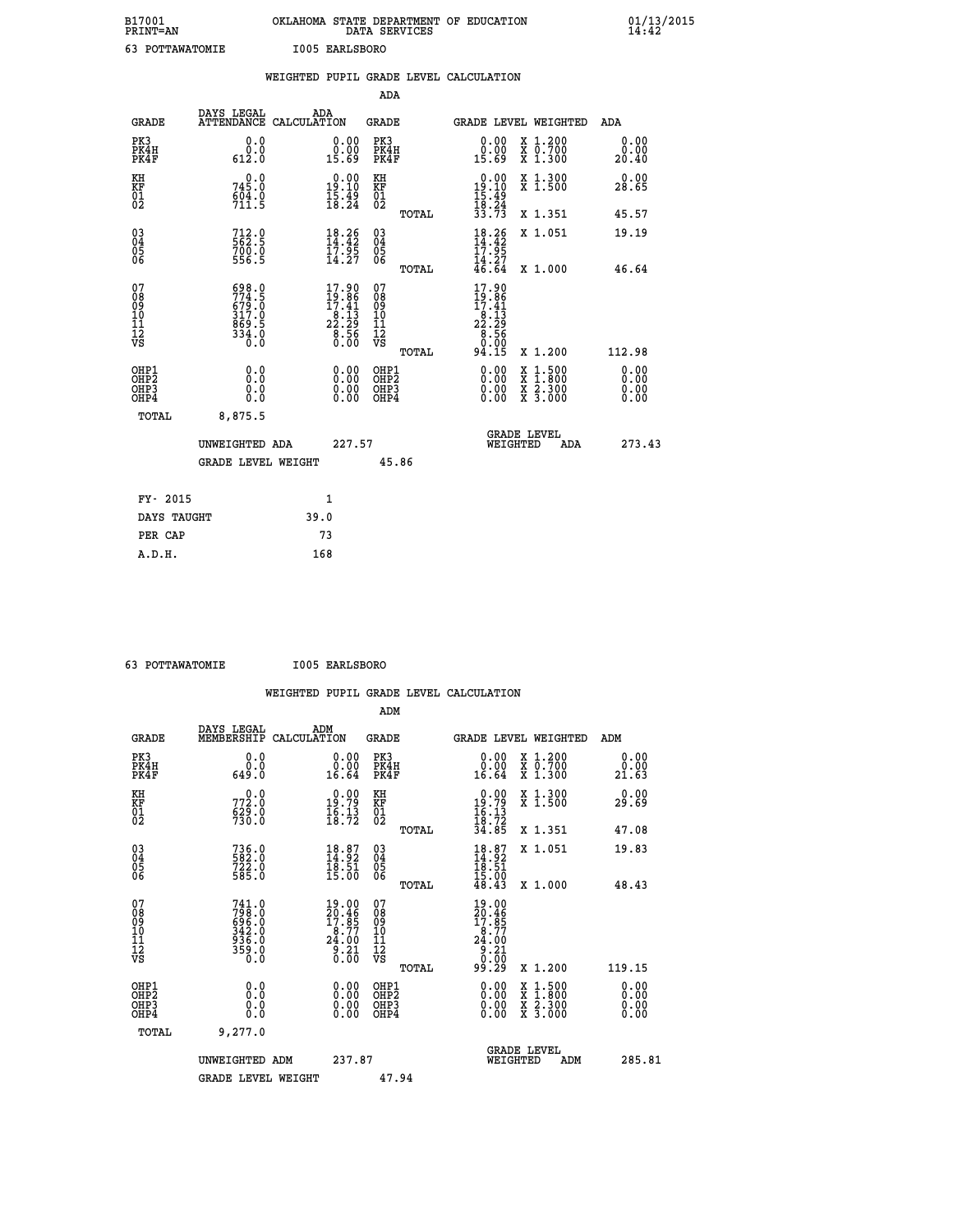| B17001<br>PRINT=AN           |                                                                                           | OKLAHOMA STATE DEPARTMENT OF EDUCATION                                                             | DATA SERVICES                                      |                                                                           |                                                                                                                                           | 01/13/2015<br>14:42          |
|------------------------------|-------------------------------------------------------------------------------------------|----------------------------------------------------------------------------------------------------|----------------------------------------------------|---------------------------------------------------------------------------|-------------------------------------------------------------------------------------------------------------------------------------------|------------------------------|
| 63 POTTAWATOMIE              |                                                                                           | <b>I092 TECUMSEH</b>                                                                               |                                                    |                                                                           |                                                                                                                                           |                              |
|                              |                                                                                           | WEIGHTED PUPIL GRADE LEVEL CALCULATION                                                             |                                                    |                                                                           |                                                                                                                                           |                              |
|                              |                                                                                           |                                                                                                    | <b>ADA</b>                                         |                                                                           |                                                                                                                                           |                              |
| GRADE                        | DAYS LEGAL                                                                                | ADA<br>ATTENDANCE CALCULATION                                                                      | <b>GRADE</b>                                       |                                                                           | GRADE LEVEL WEIGHTED                                                                                                                      | ADA                          |
| PK3<br>PK4H<br>PK4F          | 83.0<br>0.0<br>5,575.0                                                                    | 0.98<br>132.74                                                                                     | PK3<br>PK4H<br>PK4F                                | $\begin{smallmatrix} 1.98 \\[-4pt] 0.00 \\[-4pt] 132.74\end{smallmatrix}$ | X 1.200<br>X 0.700<br>X 1.300                                                                                                             | 2.38<br>0.00<br>172.56       |
| KH<br>KF<br>ÖĪ<br>Ŏ2         | 0.0<br>6,150.5<br>6,781.5<br>6,085.0                                                      | $0.00$<br>146.44<br>$\frac{161.46}{144.88}$                                                        | KH<br><b>KF</b><br>01<br>02                        | 0.00<br>$146.44$<br>$161.46$<br>$144.88$<br>$306.34$                      | X 1.300<br>X 1.500                                                                                                                        | 0.00<br>219.66               |
|                              |                                                                                           |                                                                                                    | <b>TOTAL</b>                                       |                                                                           | X 1.351                                                                                                                                   | 413.87                       |
| 030404<br>ŎĞ                 | 5,879.5<br>6,089.0<br>5,290.5<br>6,367.0                                                  | $\begin{smallmatrix} 139.99\\144.98\\125.96\\151.60 \end{smallmatrix}$                             | $\begin{matrix} 03 \\ 04 \\ 05 \\ 06 \end{matrix}$ | 139.99<br>144.98<br>125.96<br>151.60                                      | X 1.051                                                                                                                                   | 147.13                       |
|                              |                                                                                           |                                                                                                    | <b>TOTAL</b>                                       | 422.54                                                                    | X 1.000                                                                                                                                   | 422.54                       |
| 078901112<br>00901112<br>VS  | $6, 422.0$<br>$6, 215.0$<br>$8, 457.5$<br>$7, 955.5$<br>$7, 720.5$<br>$5, 750.5$<br>$0.0$ | $\begin{smallmatrix} 152.90\\ 147.98\\ 201.37\\ 189.42\\ 183.82\\ 136.92\\ 0.00 \end{smallmatrix}$ | 07<br>08<br>09<br>10<br>īĭ<br>12<br>VS             | 152.90<br>147.98<br>201.37<br>189.42<br>183.82<br>$\frac{136.92}{0.00}$   |                                                                                                                                           |                              |
|                              |                                                                                           |                                                                                                    | TOTAL                                              | 1,012.41                                                                  | X 1.200                                                                                                                                   | 1,214.89                     |
| OHP1<br>OHP2<br>OHP3<br>OHP4 | 40.5<br>0.0<br>0.0                                                                        | 0.96<br>0.00<br>0.00                                                                               | OHP1<br>OHP2<br>OHP3<br>OHP4                       | 0.96<br>0.00<br>0.00                                                      | $\begin{smallmatrix} \mathtt{X} & 1\cdot500\\ \mathtt{X} & 1\cdot800\\ \mathtt{X} & 2\cdot300\\ \mathtt{X} & 3\cdot000 \end{smallmatrix}$ | 1.44<br>0.00<br>0.00<br>0.00 |
| TOTAL                        | 90,862.5                                                                                  |                                                                                                    |                                                    |                                                                           |                                                                                                                                           |                              |
|                              | UNWEIGHTED ADA                                                                            | 2,163.40                                                                                           |                                                    |                                                                           | <b>GRADE LEVEL</b><br>WEIGHTED<br>ADA                                                                                                     | 2,594.47                     |
|                              | <b>GRADE LEVEL WEIGHT</b>                                                                 |                                                                                                    | 431.07                                             |                                                                           |                                                                                                                                           |                              |
| FY- 2015                     |                                                                                           | 1                                                                                                  |                                                    |                                                                           |                                                                                                                                           |                              |
| DAYS TAUGHT                  |                                                                                           | 42.0                                                                                               |                                                    |                                                                           |                                                                                                                                           |                              |
| PER CAP                      |                                                                                           | 33                                                                                                 |                                                    |                                                                           |                                                                                                                                           |                              |

| 63 POTTAWATOMIE | <b>I092 TECUMSEH</b> |
|-----------------|----------------------|
|                 |                      |

 **A.D.H. 1,706**

|                                          |                                                                                                                       |                    |                                                                                                    | ADM                                                |       |                                                                               |                                |                                          |                                                                                                    |
|------------------------------------------|-----------------------------------------------------------------------------------------------------------------------|--------------------|----------------------------------------------------------------------------------------------------|----------------------------------------------------|-------|-------------------------------------------------------------------------------|--------------------------------|------------------------------------------|----------------------------------------------------------------------------------------------------|
| <b>GRADE</b>                             | DAYS LEGAL<br>MEMBERSHIP                                                                                              | ADM<br>CALCULATION |                                                                                                    | <b>GRADE</b>                                       |       |                                                                               |                                | <b>GRADE LEVEL WEIGHTED</b>              | ADM                                                                                                |
| PK3<br>PK4H<br>PK4F                      | 84.0<br>0.0<br>5,839.0                                                                                                |                    | 2.00<br>0.00<br>139.02                                                                             | PK3<br>PK4H<br>PK4F                                |       | $\begin{smallmatrix} 2.00\\ 0.00\\ 139.02 \end{smallmatrix}$                  |                                | X 1.200<br>X 0.700<br>X 1.300            | 2.40<br>$\begin{smallmatrix} & 0 & 0 & 0 \\ 0 & 0 & 0 & 0 \\ 1 & 8 & 0 & 0 & 73 \end{smallmatrix}$ |
| KH<br>KF<br>01<br>02                     | 0.0<br>$\frac{6}{7}, \frac{435}{955}$ .0<br>6,314.0                                                                   |                    | $\begin{smallmatrix}&&0.00\\153.21\\167.98\\150.33\end{smallmatrix}$                               | KH<br>KF<br>01<br>02                               |       | $\begin{smallmatrix}&&0.00\\153.21\\167.98\\150.33\\318.31\end{smallmatrix}$  |                                | X 1.300<br>X 1.500                       | 0.00<br>229.82                                                                                     |
|                                          |                                                                                                                       |                    |                                                                                                    |                                                    | TOTAL |                                                                               |                                | X 1.351                                  | 430.04                                                                                             |
| 03<br>04<br>05<br>06                     | $\begin{smallmatrix} 6\,, & 121\,, & 0\\ 6\,, & 313\,. & 0\\ 5\,, & 499\,. & 0\\ 6\,, & 673\,. & 0 \end{smallmatrix}$ |                    | $\begin{array}{l} 145\cdot74\\150\cdot31\\130\cdot93\\158\cdot88 \end{array}$                      | $\begin{matrix} 03 \\ 04 \\ 05 \\ 06 \end{matrix}$ |       | $145.74$<br>$150.31$<br>$\frac{130.93}{158.88}$<br>$440.12$                   |                                | X 1.051                                  | 153.17                                                                                             |
|                                          |                                                                                                                       |                    |                                                                                                    |                                                    | TOTAL |                                                                               |                                | X 1.000                                  | 440.12                                                                                             |
| 07<br>08<br>09<br>101<br>112<br>VS       | $6,467.0$<br>$6,467.0$<br>$8,848.0$<br>$8,359.0$<br>$8,145.0$<br>$6,168.0$<br>$0.0$                                   |                    | $\begin{smallmatrix} 159.05\\ 153.98\\ 210.67\\ 199.02\\ 193.93\\ 146.86\\ 0.00 \end{smallmatrix}$ | 07<br>08<br>09<br>11<br>11<br>12<br>VS             | TOTAL | 159.05<br>153.987<br>210.67<br>193.93<br>193.93<br>146.86<br>0.00<br>1,063.Šľ |                                | X 1.200                                  | 1,276.21                                                                                           |
| OHP1<br>OHP2<br>OH <sub>P3</sub><br>OHP4 | 42.0<br>0.0<br>0.000                                                                                                  |                    | $\begin{smallmatrix} 1.00\ 0.00\ 0.00 \end{smallmatrix}$                                           | OHP1<br>OHP2<br>OHP <sub>3</sub>                   |       | $\frac{1}{0}$ :00<br>0.00<br>0.00                                             |                                | X 1:500<br>X 1:800<br>X 2:300<br>X 3:000 | $\frac{1}{0}$ : 00<br>0.00<br>0.00                                                                 |
| TOTAL                                    | 95,042.0                                                                                                              |                    |                                                                                                    |                                                    |       |                                                                               |                                |                                          |                                                                                                    |
|                                          | UNWEIGHTED                                                                                                            | ADM                | 2,262.91                                                                                           |                                                    |       |                                                                               | <b>GRADE LEVEL</b><br>WEIGHTED | ADM                                      | 2,713.99                                                                                           |
|                                          | <b>GRADE LEVEL WEIGHT</b>                                                                                             |                    |                                                                                                    | 451.08                                             |       |                                                                               |                                |                                          |                                                                                                    |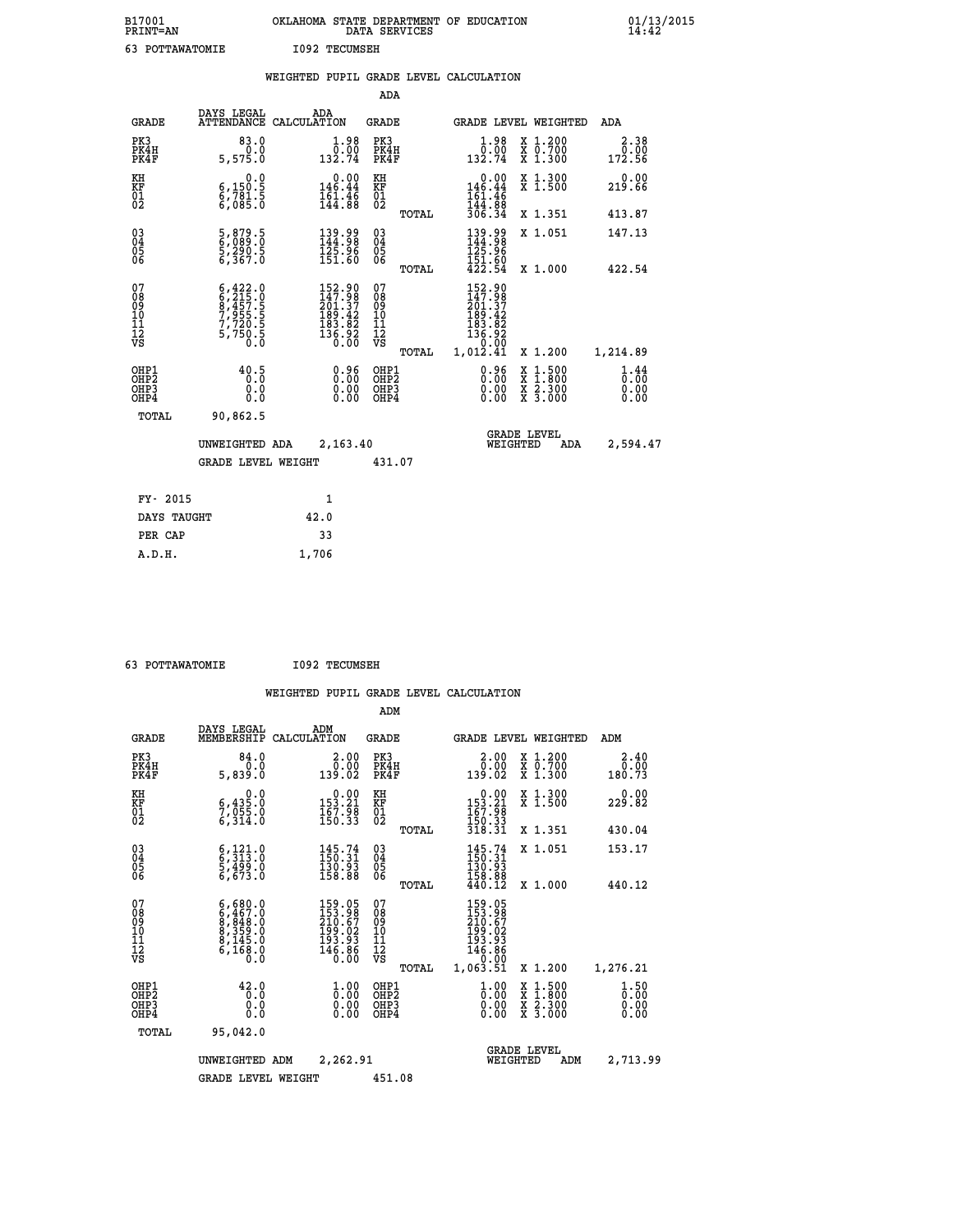| B17001<br>PRINT=AN | . STATE DEPARTMENT OF EDUCATION<br><b>OKLAHOMA</b><br>DATA SERVICES | $01/13/2015$<br>14:42 |
|--------------------|---------------------------------------------------------------------|-----------------------|
| POTTAWATOMIE       | I093 SHAWNEE                                                        |                       |

|  |  | WEIGHTED PUPIL GRADE LEVEL CALCULATION |
|--|--|----------------------------------------|
|  |  |                                        |

|                                                      |                                                                                                     |                                                                              | ADA                                      |       |                                                                               |                                                                                                  |                                                                                |
|------------------------------------------------------|-----------------------------------------------------------------------------------------------------|------------------------------------------------------------------------------|------------------------------------------|-------|-------------------------------------------------------------------------------|--------------------------------------------------------------------------------------------------|--------------------------------------------------------------------------------|
| <b>GRADE</b>                                         | DAYS LEGAL                                                                                          | ADA<br>ATTENDANCE CALCULATION                                                | <b>GRADE</b>                             |       |                                                                               | GRADE LEVEL WEIGHTED                                                                             | ADA                                                                            |
| PK3<br>PK4H<br>PK4F                                  | 375.0<br>9,123.0<br>0.0                                                                             | 217.21<br>0.00                                                               | PK3<br>PK4H<br>PK4F                      |       | 217.21<br>0.00                                                                | X 1.200<br>X 0.700<br>X 1.300                                                                    | 10.72<br>$1\bar{5}\,\, 2\,\, .\,\, 0\, \bar{5}\,\,$<br>$0\, .\,\, 0\, \bar{0}$ |
| KH<br>KF<br>01<br>02                                 | 0.0<br>12,210:5<br>13,927:5<br>11,192:0                                                             | $\begin{smallmatrix} 0.00\\290.73\\331.61\\266.48\end{smallmatrix}$          | KH<br>KF<br>01<br>02                     |       | 0.00<br>290.73<br>331.61<br>266.48<br>598.09                                  | X 1.300<br>X 1.500                                                                               | 0.00<br>436.10                                                                 |
|                                                      |                                                                                                     |                                                                              |                                          | TOTAL |                                                                               | X 1.351                                                                                          | 808.02                                                                         |
| $\begin{matrix} 03 \\ 04 \\ 05 \\ 06 \end{matrix}$   | 10,344.5<br>10,249.5<br>10,408.5<br>9,945.0                                                         | 246.30<br>244.04<br>247.02<br>236.79                                         | $\substack{03 \\ 04}$<br>05<br>06        |       | 246.30<br>244.04<br>$\frac{247.82}{236.79}$<br>728.65                         | X 1.051                                                                                          | 258.86                                                                         |
|                                                      |                                                                                                     |                                                                              |                                          | TOTAL |                                                                               | X 1.000                                                                                          | 728.65                                                                         |
| 07<br>08<br>09<br>11<br>11<br>12<br>VS               | $\begin{smallmatrix}9,737.5\\9,547.0\\15,934.0\\12,883.5\\12,518.5\\10,127.5\\0.0\end{smallmatrix}$ | 231.85<br>$227.31$<br>$379.45$<br>$307.34$<br>$298.36$<br>$241.35$<br>$0.00$ | 07<br>08<br>09<br>101<br>112<br>VS       |       | 231.85<br>227.315<br>379.454<br>307.344<br>298.365<br>241.350<br>0.00         |                                                                                                  |                                                                                |
|                                                      |                                                                                                     |                                                                              |                                          | TOTAL | 1,685.66                                                                      | X 1.200                                                                                          | 2,022.79                                                                       |
| OHP1<br>OH <sub>P</sub> <sub>2</sub><br>OHP3<br>OHP4 | 539.0<br>0.0<br>0.0<br>0.0                                                                          |                                                                              | OHP1<br>OHP <sub>2</sub><br>OHP3<br>OHP4 |       | $\begin{smallmatrix} 12 & 83 \\ 0 & 00 \\ 0 & 00 \\ 0 & 00 \end{smallmatrix}$ | $\begin{smallmatrix} x & 1 & 500 \\ x & 1 & 800 \\ x & 2 & 300 \\ x & 3 & 000 \end{smallmatrix}$ | 19.25<br>0.00<br>0.00<br>0.00                                                  |
| <b>TOTAL</b>                                         | 159,062.5                                                                                           |                                                                              |                                          |       |                                                                               |                                                                                                  |                                                                                |
|                                                      | UNWEIGHTED ADA                                                                                      | 3,788.40                                                                     |                                          |       | WEIGHTED                                                                      | <b>GRADE LEVEL</b><br>ADA                                                                        | 4,436.44                                                                       |
|                                                      | <b>GRADE LEVEL WEIGHT</b>                                                                           |                                                                              | 648.04                                   |       |                                                                               |                                                                                                  |                                                                                |
|                                                      |                                                                                                     |                                                                              |                                          |       |                                                                               |                                                                                                  |                                                                                |
| FY- 2015                                             |                                                                                                     | 1                                                                            |                                          |       |                                                                               |                                                                                                  |                                                                                |
| DAYS TAUGHT                                          |                                                                                                     | 42.0                                                                         |                                          |       |                                                                               |                                                                                                  |                                                                                |
| PER CAP                                              |                                                                                                     | 33                                                                           |                                          |       |                                                                               |                                                                                                  |                                                                                |

 **63 POTTAWATOMIE I093 SHAWNEE**

 **A.D.H. 2,643**

|                                                       |                                                                                                                      |                                                                                        | ADM                                                 |       |                                                                                        |                                          |                               |
|-------------------------------------------------------|----------------------------------------------------------------------------------------------------------------------|----------------------------------------------------------------------------------------|-----------------------------------------------------|-------|----------------------------------------------------------------------------------------|------------------------------------------|-------------------------------|
| <b>GRADE</b>                                          | DAYS LEGAL<br>MEMBERSHIP                                                                                             | ADM<br>CALCULATION                                                                     | <b>GRADE</b>                                        |       |                                                                                        | <b>GRADE LEVEL WEIGHTED</b>              | ADM                           |
| PK3<br>PK4H<br>PK4F                                   | 385.0<br>9,818.0<br>0.0                                                                                              | 9.17<br>233.76<br>0.00                                                                 | PK3<br>PK4H<br>PK4F                                 |       | 9.17<br>233.76<br>0.00                                                                 | X 1.200<br>X 0.700<br>X 1.300            | 11.00<br>163.63<br>0.00       |
| KH<br>KF<br>01<br>02                                  | 0.0<br>13,079.0<br>14,528.0<br>11,633.0                                                                              | $\begin{smallmatrix}&&0.00\\311.40\\345.90\\276.98\end{smallmatrix}$                   | KH<br>KF<br>01<br>02                                |       | $0.00$<br>$311.40$<br>$345.90$<br>$276.98$<br>$622.88$                                 | X 1.300<br>X 1.500                       | 0.00<br>467.10                |
|                                                       |                                                                                                                      |                                                                                        |                                                     | TOTAL |                                                                                        | X 1.351                                  | 841.51                        |
| 03<br>04<br>05<br>06                                  | 10,732.0<br>10,649.0<br>10,852.0<br>10,424.0                                                                         | 255.52<br>253.55<br>258.38<br>248.19                                                   | $\begin{array}{c} 03 \\ 04 \\ 05 \\ 06 \end{array}$ |       | 255.52<br>253.55<br>258.38                                                             | X 1.051                                  | 268.55                        |
|                                                       |                                                                                                                      |                                                                                        |                                                     | TOTAL | 248.19<br>760.12                                                                       | X 1.000                                  | 760.12                        |
| 07<br>08<br>09<br>101<br>112<br>VS                    | $\begin{smallmatrix} 10, 298.0\\ 10, 197.0\\ 16, 910.0\\ 13, 546.0\\ 13, 237.0\\ 10, 747.0 \end{smallmatrix}$<br>O.Ŏ | 245.19<br>242.79<br>402.70<br>$\frac{323}{315}$ . 21<br>$315.52$<br>$256.30$<br>$0.00$ | 07<br>08<br>09<br>11<br>11<br>12<br>VS              | TOTAL | 245.19<br>242.79<br>402.70<br>323.21<br>315.52<br>315.52<br>256.30<br>0.00<br>1,785.71 | X 1.200                                  | 2,142.85                      |
| OHP1<br>OH <sub>P</sub> 2<br>OH <sub>P3</sub><br>OHP4 | 539.0<br>0.0<br>0.0<br>Ŏ.Ŏ                                                                                           | $^{12.83}_{0.00}$<br>0.00                                                              | OHP1<br>OHP2<br>OHP3<br>OHP4                        |       | $12.83\n0.00\n0.00$<br>0.00                                                            | X 1:500<br>X 1:800<br>X 2:300<br>X 3:000 | 19.25<br>0.00<br>0.00<br>0.00 |
| TOTAL                                                 | 167,574.0                                                                                                            |                                                                                        |                                                     |       |                                                                                        |                                          |                               |
|                                                       | UNWEIGHTED                                                                                                           | 3,991.39<br>ADM                                                                        |                                                     |       | WEIGHTED                                                                               | <b>GRADE LEVEL</b><br>ADM                | 4,674.01                      |
|                                                       | <b>GRADE LEVEL WEIGHT</b>                                                                                            |                                                                                        | 682.62                                              |       |                                                                                        |                                          |                               |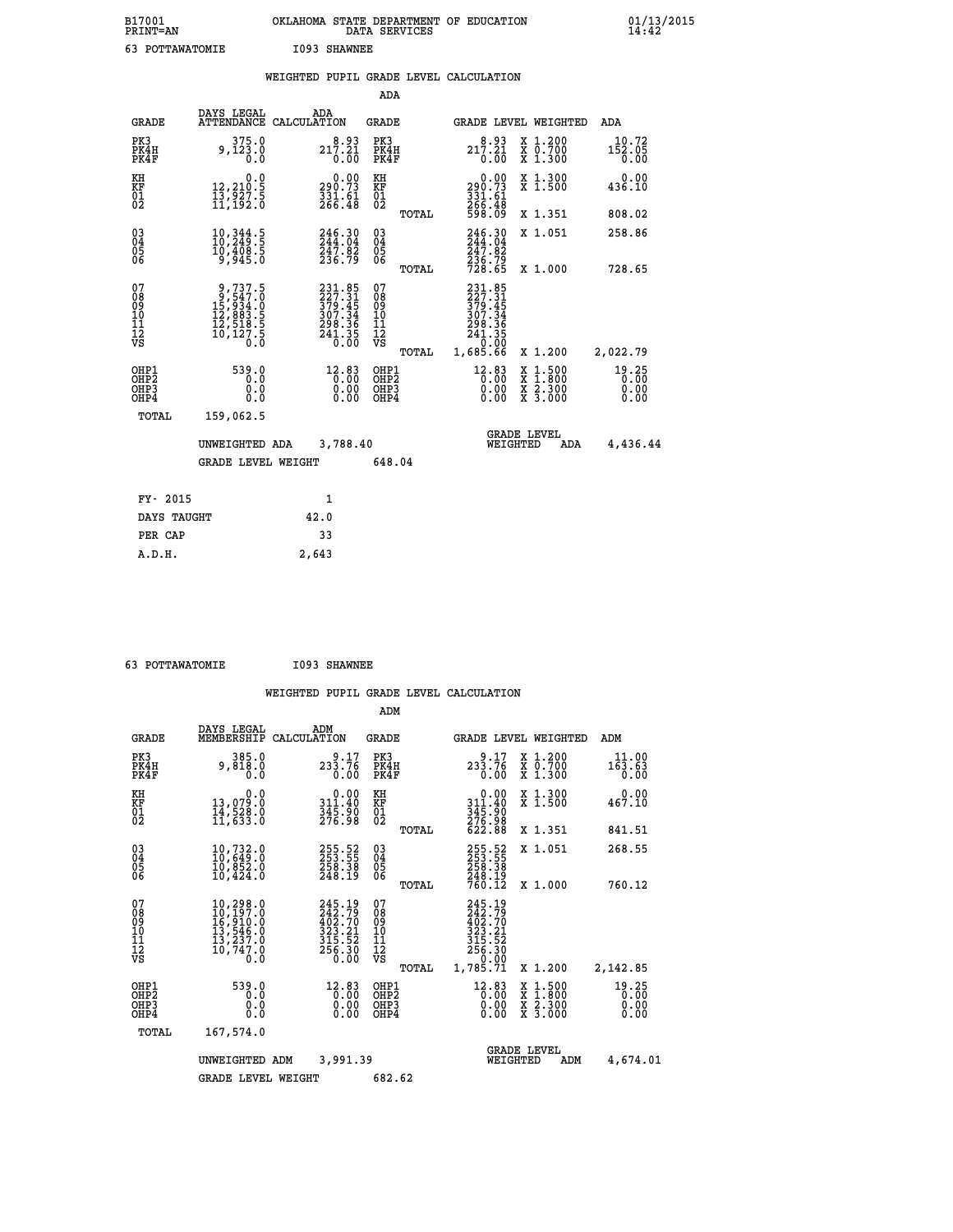| B17001<br>PRINT=AN                                   |                                                             | OKLAHOMA STATE DEPARTMENT OF EDUCATION                               | DATA SERVICES                                              |              |                                                                          |          |                                                                                                                                             | $01/13/2015$<br>14:42        |  |
|------------------------------------------------------|-------------------------------------------------------------|----------------------------------------------------------------------|------------------------------------------------------------|--------------|--------------------------------------------------------------------------|----------|---------------------------------------------------------------------------------------------------------------------------------------------|------------------------------|--|
| 63 POTTAWATOMIE                                      |                                                             | I112 ASHER                                                           |                                                            |              |                                                                          |          |                                                                                                                                             |                              |  |
|                                                      |                                                             | WEIGHTED PUPIL GRADE LEVEL CALCULATION                               |                                                            |              |                                                                          |          |                                                                                                                                             |                              |  |
|                                                      |                                                             |                                                                      | ADA                                                        |              |                                                                          |          |                                                                                                                                             |                              |  |
| GRADE                                                | DAYS LEGAL                                                  | ADA<br>ATTENDANCE CALCULATION                                        | GRADE                                                      |              |                                                                          |          | GRADE LEVEL WEIGHTED                                                                                                                        | ADA                          |  |
| PK3<br>PK4H<br>PK4F                                  | 0.0<br>0.0<br>535.0                                         | 0.00<br>ă:ŏŏ<br>14:08                                                | PK3<br>PK4H<br>PK4F                                        |              | 0.00<br>0.00<br>14.08                                                    |          | X 1.200<br>$\begin{smallmatrix} \ddot{x} & \ddot{0} & \ddot{7} & \ddot{0} & \dot{0} \\ \dot{x} & 1 & \dot{0} & 3 & 0 & 0 \end{smallmatrix}$ | 0.00<br>0.00<br>18.30        |  |
| KH<br>KF<br>$\begin{matrix} 01 \\ 02 \end{matrix}$   | 0.0<br>768.5<br>$623.5$<br>581.5                            | $\begin{smallmatrix} 0.00\\ 20.22\\ 16.41\\ 15.30 \end{smallmatrix}$ | KH<br>KF<br>01<br>02                                       |              | 20.00<br>$\frac{16}{15}$ $\cdot\frac{41}{30}$                            |          | X 1.300<br>X 1.500                                                                                                                          | 0.00<br>30.33                |  |
|                                                      |                                                             |                                                                      |                                                            | <b>TOTAL</b> | 31.71                                                                    |          | X 1.351                                                                                                                                     | 42.84                        |  |
| $\begin{array}{c} 03 \\ 04 \\ 05 \\ 06 \end{array}$  | 534.5<br>592.0<br>627.0<br>905.5                            | $14.07$<br>$15.58$<br>$16.50$<br>$23.83$                             | 03<br>04<br>05<br>06                                       |              | $14.97$<br>$15.58$<br>$16.50$<br>23.83                                   |          | X 1.051                                                                                                                                     | 14.79                        |  |
|                                                      |                                                             |                                                                      |                                                            | TOTAL        | 55.91                                                                    |          | X 1.000                                                                                                                                     | 55.91                        |  |
| 07<br>08<br>09<br>11<br>11<br>12<br>VS               | 972.5<br>815.0<br>879.5<br>878.0<br>578.0<br>799.5<br>767.0 | 25.59<br>21.45<br>23.14<br>25.21<br>$\frac{21.64}{20.18}$            | 07<br>08<br>09<br>10<br>$\frac{11}{12}$<br>$\frac{12}{18}$ | TOTAL        | 25.59<br>21.45<br>23.14<br>15.21<br>21<br>.04<br>20.18<br>0.00<br>126.61 |          | X 1.200                                                                                                                                     | 151.93                       |  |
| OHP1<br>OHP <sub>2</sub><br>OH <sub>P3</sub><br>OHP4 | 0.0<br>Ŏ.Ō<br>0.0<br>0.0                                    | 0.00<br>0.00<br>0.00                                                 | OHP1<br>OHP <sub>2</sub><br>OHP3<br>OHP4                   |              | 0.00<br>0.00<br>0.00                                                     |          | $\begin{smallmatrix} x & 1.500 \\ x & 1.800 \\ x & 2.300 \\ x & 3.000 \end{smallmatrix}$                                                    | 0.00<br>0.00<br>0.00<br>0.00 |  |
| TOTAL                                                | 9,979.0                                                     |                                                                      |                                                            |              |                                                                          |          |                                                                                                                                             |                              |  |
|                                                      | UNWEIGHTED ADA                                              | 262.60                                                               |                                                            |              |                                                                          | WEIGHTED | <b>GRADE LEVEL</b><br>ADA                                                                                                                   | 314.10                       |  |
|                                                      | <b>GRADE LEVEL WEIGHT</b>                                   |                                                                      | 51.50                                                      |              |                                                                          |          |                                                                                                                                             |                              |  |
| FY- 2015                                             |                                                             | 1                                                                    |                                                            |              |                                                                          |          |                                                                                                                                             |                              |  |
| DAYS TAUGHT                                          |                                                             | 38.0                                                                 |                                                            |              |                                                                          |          |                                                                                                                                             |                              |  |

| 63 POTTAWATOMIE | I112 ASHER |
|-----------------|------------|
|                 |            |

PER CAP 81<br>A.D.H. 154

|                                                                              |                                                             |                                                                       | WEIGHTED PUPIL GRADE LEVEL CALCULATION              |                                                                                                                                                                                                                                                                                                                                                                                                                             |                              |
|------------------------------------------------------------------------------|-------------------------------------------------------------|-----------------------------------------------------------------------|-----------------------------------------------------|-----------------------------------------------------------------------------------------------------------------------------------------------------------------------------------------------------------------------------------------------------------------------------------------------------------------------------------------------------------------------------------------------------------------------------|------------------------------|
|                                                                              |                                                             |                                                                       | ADM                                                 |                                                                                                                                                                                                                                                                                                                                                                                                                             |                              |
| <b>GRADE</b>                                                                 | DAYS LEGAL<br>MEMBERSHIP                                    | ADM<br>CALCULATION                                                    | <b>GRADE</b>                                        | <b>GRADE LEVEL WEIGHTED</b>                                                                                                                                                                                                                                                                                                                                                                                                 | ADM                          |
| PK3<br>PK4H<br>PK4F                                                          | 0.0<br>0.0<br>563.0                                         | $\begin{smallmatrix} 0.00\\ 0.00\\ 14.82 \end{smallmatrix}$           | PK3<br>PK4H<br>PK4F                                 | 0.00<br>X 1.200<br>X 0.700<br>X 1.300<br>0.00<br>14.82                                                                                                                                                                                                                                                                                                                                                                      | 0.00<br>0.00<br>19.27        |
| KH<br>KF<br>01<br>02                                                         | 0.0<br>0:08<br>0:08<br>0:08                                 | $\begin{smallmatrix} 0.00\\ 21.29\\ 16.82\\ 16.00 \end{smallmatrix}$  | KH<br>KF<br>01<br>02                                | $\begin{array}{r} 0.00 \\ 21.29 \\ 16.82 \\ 16.00 \\ 32.82 \end{array}$<br>X 1.300<br>X 1.500                                                                                                                                                                                                                                                                                                                               | 0.00<br>31.94                |
|                                                                              |                                                             |                                                                       | TOTAL                                               | X 1.351                                                                                                                                                                                                                                                                                                                                                                                                                     | 44.34                        |
| $\begin{matrix} 03 \\ 04 \\ 05 \\ 06 \end{matrix}$                           | 570.0<br>$\frac{641.0}{917.0}$                              | $\begin{smallmatrix} 15.00\\ 16.00\\ 16.87\\ 24.13 \end{smallmatrix}$ | $\begin{array}{c} 03 \\ 04 \\ 05 \\ 06 \end{array}$ | X 1.051<br>$\begin{array}{l} 15\cdot 00 \\ 16\cdot 00 \\ 16\cdot 87 \\ 24\cdot 13 \\ 57\cdot 00 \end{array}$                                                                                                                                                                                                                                                                                                                | 15.77                        |
|                                                                              |                                                             |                                                                       | TOTAL                                               | X 1.000                                                                                                                                                                                                                                                                                                                                                                                                                     | 57.00                        |
| 07<br>08<br>09<br>101<br>112<br>VS                                           | 999.0<br>836.0<br>938.0<br>611.0<br>642.0<br>816.0<br>816.0 | 26.29<br>22.00<br>24.68<br>16.08<br>22.16<br>$\frac{51.47}{0.00}$     | 07<br>08<br>09<br>11<br>11<br>12<br>VS<br>TOTAL     | 26.29<br>22.00<br>24.68<br>16.08<br>22.16<br>$\begin{array}{r} 21.47 \\[-4pt] 0.00 \\[-4pt] 132.68 \end{array}$<br>X 1.200                                                                                                                                                                                                                                                                                                  | 159.22                       |
| OHP1<br>OH <sub>P</sub> <sub>2</sub><br>OH <sub>P3</sub><br>OH <sub>P4</sub> | 0.0<br>0.000                                                | $0.00$<br>$0.00$<br>0.00                                              | OHP1<br>OH <sub>P</sub> 2<br>OHP3<br>OHP4           | $\begin{smallmatrix} 0.00 & 0.00 & 0.00 & 0.00 & 0.00 & 0.00 & 0.00 & 0.00 & 0.00 & 0.00 & 0.00 & 0.00 & 0.00 & 0.00 & 0.00 & 0.00 & 0.00 & 0.00 & 0.00 & 0.00 & 0.00 & 0.00 & 0.00 & 0.00 & 0.00 & 0.00 & 0.00 & 0.00 & 0.00 & 0.00 & 0.00 & 0.00 & 0.00 & 0.00 & 0.00 & 0.0$<br>$\begin{smallmatrix} \mathtt{X} & 1\cdot500\\ \mathtt{X} & 1\cdot800\\ \mathtt{X} & 2\cdot300\\ \mathtt{X} & 3\cdot000 \end{smallmatrix}$ | 0.00<br>0.00<br>0.00<br>0.00 |
| TOTAL                                                                        | 10,397.0                                                    |                                                                       |                                                     |                                                                                                                                                                                                                                                                                                                                                                                                                             |                              |
|                                                                              | UNWEIGHTED ADM                                              | 273.61                                                                |                                                     | <b>GRADE LEVEL</b><br>WEIGHTED<br>ADM                                                                                                                                                                                                                                                                                                                                                                                       | 327.54                       |
|                                                                              | <b>GRADE LEVEL WEIGHT</b>                                   |                                                                       | 53.93                                               |                                                                                                                                                                                                                                                                                                                                                                                                                             |                              |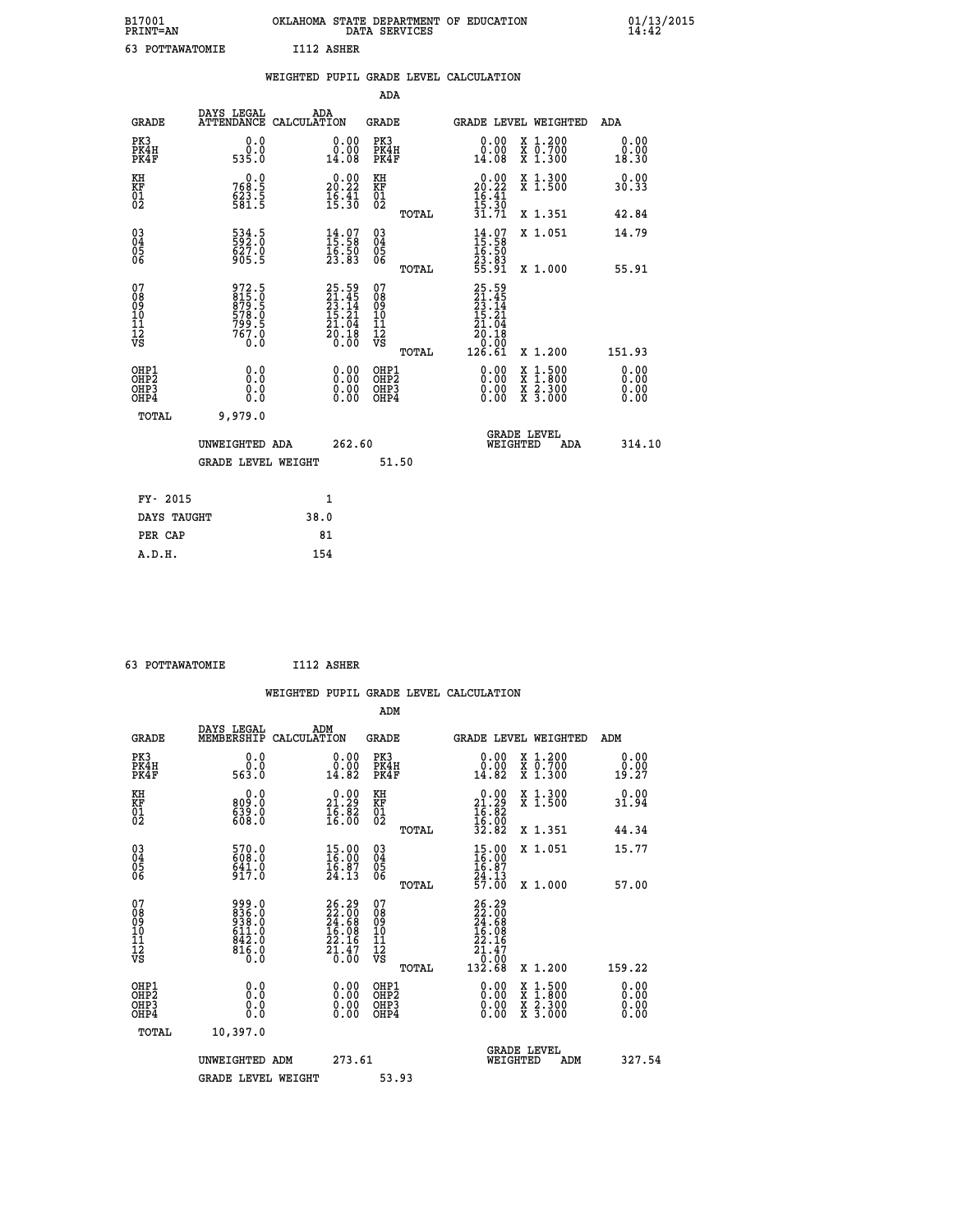| B17001<br>PRINT=AN | . STATE DEPARTMENT OF EDUCATION<br><b>OKLAHOMA</b><br>DATA SERVICES | 01/13/2015<br>14:42 |
|--------------------|---------------------------------------------------------------------|---------------------|
| POTTAWATOMIE       | <b>T115 WANETTE</b>                                                 |                     |

|                                         |                                                                    |                                                                                      |                                                        | WEIGHTED PUPIL GRADE LEVEL CALCULATION                                                                                                                                                                                                                                         |                                                                                                                                           |                          |
|-----------------------------------------|--------------------------------------------------------------------|--------------------------------------------------------------------------------------|--------------------------------------------------------|--------------------------------------------------------------------------------------------------------------------------------------------------------------------------------------------------------------------------------------------------------------------------------|-------------------------------------------------------------------------------------------------------------------------------------------|--------------------------|
|                                         |                                                                    |                                                                                      | ADA                                                    |                                                                                                                                                                                                                                                                                |                                                                                                                                           |                          |
| <b>GRADE</b>                            |                                                                    | DAYS LEGAL ADA ATTENDANCE CALCULATION                                                | GRADE                                                  | <b>GRADE LEVEL WEIGHTED</b>                                                                                                                                                                                                                                                    |                                                                                                                                           | ADA                      |
| PK3<br>PK4H<br>PK4F                     | 0.0<br>Ō.Ō<br>587.5                                                | $\begin{smallmatrix} 0.00\\ 0.00\\ 12.50 \end{smallmatrix}$                          | PK3<br>PK4H<br>PK4F                                    | 0.00<br>0.00<br>12.50                                                                                                                                                                                                                                                          | X 1.200<br>X 0.700<br>X 1.300                                                                                                             | 0.00<br>0.00<br>16.25    |
| KH<br>KF<br>01<br>02                    | $0.0$<br>$0.25$<br>$\frac{315}{717.5}$                             | 13.45<br>$\frac{6}{15} \cdot \frac{79}{27}$                                          | KH<br>KF<br>01<br>02                                   | $\begin{array}{r} 0.00 \\ 13.45 \\ 6.79 \\ 15.27 \\ 22.06 \end{array}$                                                                                                                                                                                                         | X 1.300<br>X 1.500                                                                                                                        | 0.00<br>20.18            |
|                                         |                                                                    |                                                                                      | TOTAL                                                  |                                                                                                                                                                                                                                                                                | X 1.351                                                                                                                                   | 29.80                    |
| 03<br>04<br>05<br>06                    | 393.5<br>481.5<br>664.0<br>635.0                                   | $\begin{smallmatrix} 8\cdot 37\\10\cdot 24\\14\cdot 13\\13\cdot 51\end{smallmatrix}$ | $\begin{matrix} 03 \\ 04 \\ 05 \\ 06 \end{matrix}$     | 10.37<br>14.13                                                                                                                                                                                                                                                                 | X 1.051                                                                                                                                   | 8.80                     |
|                                         |                                                                    |                                                                                      | TOTAL                                                  | $\frac{1}{3}\frac{1}{7}\cdot\frac{5}{8}\frac{1}{8}$                                                                                                                                                                                                                            | X 1.000                                                                                                                                   | 37.88                    |
| 07<br>08<br>09<br>101<br>11<br>12<br>VS | 358.0<br>670.0<br>816.5<br>816.5<br>430.0<br>640.5<br>614.5<br>0.0 | $7.62$<br>$14.26$<br>$17.37$<br>$9.15$<br>$13.63$<br>$\frac{13.07}{0.00}$            | 07<br>08<br>09<br>001<br>11<br>11<br>12<br>VS<br>TOTAL | $\begin{array}{r} 7.62 \\[-2pt] 14.26 \\[-2pt] 17.37 \\[-2pt] 9.15 \\[-2pt] 13.63 \\[-2pt] 13.07 \\[-2pt] 13.07 \\[-2pt] 0.00 \end{array}$<br>75.10                                                                                                                            | X 1.200                                                                                                                                   | 90.12                    |
| OHP1<br>OHP2<br>OHP3<br>OHP4            | 0.0<br>0.0<br>Ŏ.Ŏ                                                  | $\begin{smallmatrix} 0.00 \ 0.00 \ 0.00 \ 0.00 \end{smallmatrix}$                    | OHP1<br>OHP2<br>OHP <sub>3</sub>                       | $\begin{smallmatrix} 0.00 & 0.00 & 0.00 & 0.00 & 0.00 & 0.00 & 0.00 & 0.00 & 0.00 & 0.00 & 0.00 & 0.00 & 0.00 & 0.00 & 0.00 & 0.00 & 0.00 & 0.00 & 0.00 & 0.00 & 0.00 & 0.00 & 0.00 & 0.00 & 0.00 & 0.00 & 0.00 & 0.00 & 0.00 & 0.00 & 0.00 & 0.00 & 0.00 & 0.00 & 0.00 & 0.0$ | $\begin{smallmatrix} \mathtt{X} & 1\cdot500\\ \mathtt{X} & 1\cdot800\\ \mathtt{X} & 2\cdot300\\ \mathtt{X} & 3\cdot000 \end{smallmatrix}$ | 0.00<br>$0.00$<br>$0.00$ |
| TOTAL                                   | 7,959.5                                                            |                                                                                      |                                                        |                                                                                                                                                                                                                                                                                |                                                                                                                                           |                          |
|                                         | UNWEIGHTED ADA                                                     | 169.36                                                                               |                                                        | <b>GRADE LEVEL</b><br>WEIGHTED                                                                                                                                                                                                                                                 | <b>ADA</b>                                                                                                                                | 203.03                   |
|                                         | <b>GRADE LEVEL WEIGHT</b>                                          |                                                                                      | 33.67                                                  |                                                                                                                                                                                                                                                                                |                                                                                                                                           |                          |
| FY- 2015                                |                                                                    | $\mathbf{1}$                                                                         |                                                        |                                                                                                                                                                                                                                                                                |                                                                                                                                           |                          |
| DAYS TAUGHT                             |                                                                    | 47.0                                                                                 |                                                        |                                                                                                                                                                                                                                                                                |                                                                                                                                           |                          |
| PER CAP                                 |                                                                    | 106                                                                                  |                                                        |                                                                                                                                                                                                                                                                                |                                                                                                                                           |                          |

| 63 POTTAWATOMIE | I115 WANETTE |
|-----------------|--------------|
|                 |              |

|                                                                      |                                                                  |                                                                           |                                                     | WEIGHTED PUPIL GRADE LEVEL CALCULATION                                                                                                                                                                                                                                         |                                                                                                                                           |                       |
|----------------------------------------------------------------------|------------------------------------------------------------------|---------------------------------------------------------------------------|-----------------------------------------------------|--------------------------------------------------------------------------------------------------------------------------------------------------------------------------------------------------------------------------------------------------------------------------------|-------------------------------------------------------------------------------------------------------------------------------------------|-----------------------|
|                                                                      |                                                                  |                                                                           | ADM                                                 |                                                                                                                                                                                                                                                                                |                                                                                                                                           |                       |
| <b>GRADE</b>                                                         | DAYS LEGAL<br>MEMBERSHIP                                         | ADM<br>CALCULATION                                                        | <b>GRADE</b>                                        | <b>GRADE LEVEL WEIGHTED</b>                                                                                                                                                                                                                                                    |                                                                                                                                           | ADM                   |
| PK3<br>PK4H<br>PK4F                                                  | 0.0<br>ŏ:ŏ<br>666.0                                              | 0.00<br>14.17                                                             | PK3<br>PK4H<br>PK4F                                 | $0.00$<br>$0.00$<br>14.17                                                                                                                                                                                                                                                      | X 1.200<br>X 0.700<br>X 1.300                                                                                                             | 0.00<br>0.00<br>18.42 |
| KH<br>KF<br>01<br>02                                                 | $\begin{smallmatrix} &0.0\ 671.0\ 356.0\ 756.0\end{smallmatrix}$ | $\begin{array}{c} 0.00 \\ 14.28 \\ 7.57 \\ 16.09 \end{array}$             | KH<br>KF<br>01<br>02                                | 0.00<br>$14.28$<br>$7.57$<br>$16.09$<br>$23.66$                                                                                                                                                                                                                                | X 1.300<br>X 1.500                                                                                                                        | 0.00<br>21.42         |
|                                                                      |                                                                  |                                                                           | TOTAL                                               |                                                                                                                                                                                                                                                                                | X 1.351                                                                                                                                   | 31.96                 |
| $\begin{matrix} 03 \\ 04 \\ 05 \\ 06 \end{matrix}$                   | $\frac{427.0}{502.0}$<br>$72\overline{1}.0$<br>665.0             | $20.09$<br>$0.68$<br>$\frac{15.34}{14.15}$                                | $\begin{array}{c} 03 \\ 04 \\ 05 \\ 06 \end{array}$ | $20.09$<br>$0.68$<br>$\frac{15.34}{14.15}$<br>$\frac{40.17}{17}$                                                                                                                                                                                                               | X 1.051                                                                                                                                   | 9.55                  |
|                                                                      |                                                                  |                                                                           | TOTAL                                               |                                                                                                                                                                                                                                                                                | X 1.000                                                                                                                                   | 40.17                 |
| 07<br>08<br>09<br>101<br>112<br>VS                                   | 361.0<br>686.0<br>664.0<br>457.0<br>667.0<br>$\frac{572.0}{0.0}$ | $7.68$<br>$14.60$<br>$18.38$<br>$9.72$<br>$14.19$<br>$\frac{14.30}{0.00}$ | 07<br>08<br>09<br>11<br>11<br>12<br>VS<br>TOTAL     | 7.68<br>$14.80$<br>$18.38$<br>$9.72$<br>$14.19$<br>$\frac{11.30}{0.00}$<br>78.87                                                                                                                                                                                               | X 1.200                                                                                                                                   | 94.64                 |
| OHP1                                                                 |                                                                  |                                                                           |                                                     |                                                                                                                                                                                                                                                                                |                                                                                                                                           | 0.00                  |
| OH <sub>P</sub> <sub>2</sub><br>OH <sub>P3</sub><br>OH <sub>P4</sub> | 0.0<br>0.000                                                     | $\begin{smallmatrix} 0.00 \ 0.00 \ 0.00 \ 0.00 \end{smallmatrix}$         | OHP1<br>OHP2<br>OHP3<br>OHP4                        | $\begin{smallmatrix} 0.00 & 0.00 & 0.00 & 0.00 & 0.00 & 0.00 & 0.00 & 0.00 & 0.00 & 0.00 & 0.00 & 0.00 & 0.00 & 0.00 & 0.00 & 0.00 & 0.00 & 0.00 & 0.00 & 0.00 & 0.00 & 0.00 & 0.00 & 0.00 & 0.00 & 0.00 & 0.00 & 0.00 & 0.00 & 0.00 & 0.00 & 0.00 & 0.00 & 0.00 & 0.00 & 0.0$ | $\begin{smallmatrix} \mathtt{X} & 1\cdot500\\ \mathtt{X} & 1\cdot800\\ \mathtt{X} & 2\cdot300\\ \mathtt{X} & 3\cdot000 \end{smallmatrix}$ | 0.00<br>0.00<br>0.00  |
| TOTAL                                                                | 8,471.0                                                          |                                                                           |                                                     |                                                                                                                                                                                                                                                                                |                                                                                                                                           |                       |
|                                                                      | UNWEIGHTED ADM                                                   | 180.24                                                                    |                                                     | GRADE LEVEL<br>WEIGHTED                                                                                                                                                                                                                                                        | ADM                                                                                                                                       | 216.16                |
|                                                                      | <b>GRADE LEVEL WEIGHT</b>                                        |                                                                           | 35.92                                               |                                                                                                                                                                                                                                                                                |                                                                                                                                           |                       |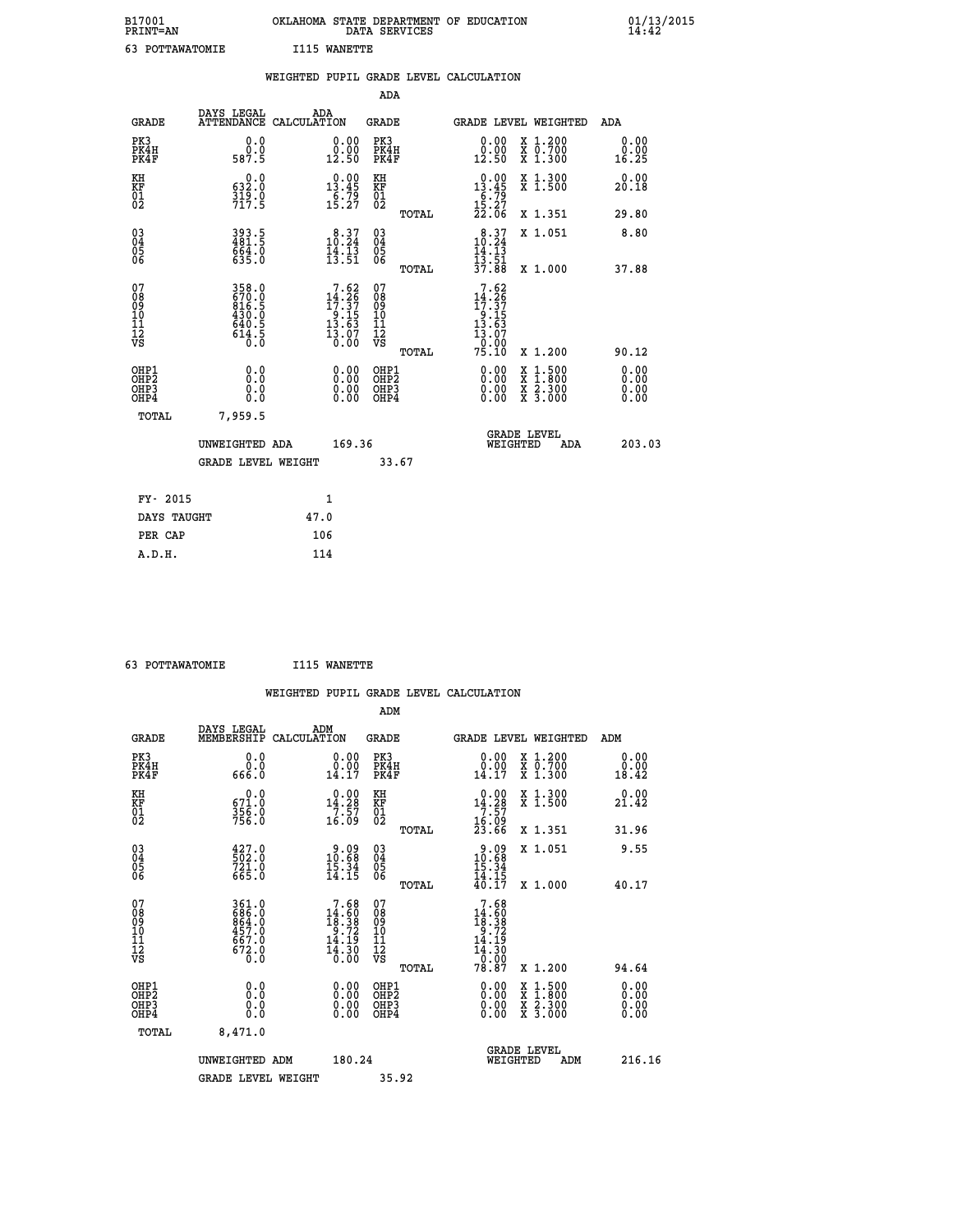| B17001<br><b>PRINT=AN</b> | OKLAHOMA STATE DEPARTMENT OF EDUCATION<br>DATA SERVICES | 01/13/2015 |
|---------------------------|---------------------------------------------------------|------------|
| 63<br>POTTAWATOMIE        | I117 MAUD                                               |            |

|                                                                    |                                                                                              | WEIGHTED PUPIL GRADE LEVEL CALCULATION                                                             |                                          |       |                                                                                                              |                                                                                                                                           |                              |
|--------------------------------------------------------------------|----------------------------------------------------------------------------------------------|----------------------------------------------------------------------------------------------------|------------------------------------------|-------|--------------------------------------------------------------------------------------------------------------|-------------------------------------------------------------------------------------------------------------------------------------------|------------------------------|
|                                                                    |                                                                                              |                                                                                                    |                                          | ADA   |                                                                                                              |                                                                                                                                           |                              |
| <b>GRADE</b>                                                       | DAYS LEGAL<br><b>ATTENDANCE</b>                                                              | ADA<br>CALCULATION                                                                                 | <b>GRADE</b>                             |       |                                                                                                              | GRADE LEVEL WEIGHTED                                                                                                                      | <b>ADA</b>                   |
| PK3<br>PK4H<br>PK4F                                                | 0.0<br>0.0<br>871.5                                                                          | $\begin{smallmatrix} 0.00\\ 0.00\\ 19.81 \end{smallmatrix}$                                        | PK3<br>PK4H<br>PK4F                      |       | 0.00<br>0.00<br>19.81                                                                                        | X 1.200<br>X 0.700<br>X 1.300                                                                                                             | 0.00<br>$29.00$<br>$25.75$   |
| KH<br>KF<br>01<br>02                                               | 0.0<br>884:5<br>969:0<br>762:5                                                               | $20.00$<br>20.10<br>$\frac{55}{17}$ : $\frac{55}{33}$                                              | KH<br>KF<br>01<br>02                     |       | $\begin{smallmatrix} 0.00\\20.10\\22.02\\17.33\\39.35 \end{smallmatrix}$                                     | X 1.300<br>X 1.500                                                                                                                        | 0.00<br>30.15                |
|                                                                    |                                                                                              |                                                                                                    |                                          | TOTAL |                                                                                                              | X 1.351                                                                                                                                   | 53.16                        |
| $\begin{smallmatrix} 03 \\[-4pt] 04 \end{smallmatrix}$<br>Ŏ5<br>06 | $\begin{smallmatrix} & 881.5\\ 648.5\\ 1,277.0\\ 1,105.0 \end{smallmatrix}$                  | $20.03$<br>$14.74$<br>$29.02$<br>$25.11$                                                           | $\substack{03 \\ 04}$<br>Ŏ5<br>06        |       | $20.03$<br>$14.74$<br>$29.02$<br>$25.11$<br>$68.87$                                                          | X 1.051                                                                                                                                   | 21.05                        |
|                                                                    |                                                                                              |                                                                                                    |                                          | TOTAL |                                                                                                              | X 1.000                                                                                                                                   | 68.87                        |
| 07<br>08<br>09<br>111<br>12<br>VS                                  | $\begin{smallmatrix} & 891.5\\1,186.5\\1,178.0\\872.5\\977.0\\1,136.5\\0.0\end{smallmatrix}$ | $\begin{smallmatrix} 20.26 \\ 26.97 \\ 26.77 \\ 19.83 \\ 22.20 \\ 25.83 \\ 0.00 \end{smallmatrix}$ | 07<br>08901112<br>1112<br>VS             | TOTAL | $\begin{smallmatrix} 20.26 \\ 26.97 \\ 26.77 \\ 19.83 \\ 22.23 \\ 25.83 \\ 0.00 \\ 141.86 \end{smallmatrix}$ | X 1.200                                                                                                                                   | 170.23                       |
| OHP1<br>OH <sub>P</sub> 2<br>OHP3<br>OH <sub>P4</sub>              | 0.0<br>Ō.Ō<br>0.0<br>0.0                                                                     | $\begin{smallmatrix} 0.00 \ 0.00 \ 0.00 \ 0.00 \end{smallmatrix}$                                  | OHP1<br>OHP <sub>2</sub><br>OHP3<br>OHP4 |       | 0.00<br>0.00                                                                                                 | $\begin{smallmatrix} \mathtt{X} & 1\cdot500\\ \mathtt{X} & 1\cdot800\\ \mathtt{X} & 2\cdot300\\ \mathtt{X} & 3\cdot000 \end{smallmatrix}$ | 0.00<br>0.00<br>0.00<br>0.00 |
| TOTAL                                                              | 13,641.5                                                                                     |                                                                                                    |                                          |       |                                                                                                              |                                                                                                                                           |                              |
|                                                                    | UNWEIGHTED ADA                                                                               |                                                                                                    | 310.02                                   |       |                                                                                                              | GRADE LEVEL<br>WEIGHTED<br>ADA                                                                                                            | 369.21                       |
|                                                                    | <b>GRADE LEVEL WEIGHT</b>                                                                    |                                                                                                    |                                          | 59.19 |                                                                                                              |                                                                                                                                           |                              |
| FY- 2015                                                           |                                                                                              | 1                                                                                                  |                                          |       |                                                                                                              |                                                                                                                                           |                              |
| DAYS TAUGHT                                                        |                                                                                              | 44.0                                                                                               |                                          |       |                                                                                                              |                                                                                                                                           |                              |
| PER CAP                                                            |                                                                                              | 81                                                                                                 |                                          |       |                                                                                                              |                                                                                                                                           |                              |

 **63 POTTAWATOMIE I117 MAUD**

 **WEIGHTED PUPIL GRADE LEVEL CALCULATION ADM DAYS LEGAL ADM GRADE MEMBERSHIP CALCULATION GRADE GRADE LEVEL WEIGHTED ADM PK3 0.0 0.00 PK3 0.00 X 1.200 0.00 PK4H 0.0 0.00 PK4H 0.00 X 0.700 0.00 PK4F 936.0 21.27 PK4F 21.27 X 1.300 27.65 KH 0.0 0.00 KH 0.00 X 1.300 0.00 KF 919.0 20.89 KF 20.89 X 1.500 31.34 01 1,012.0 23.00 01 23.00**  $02 \t\t 807.0 \t\t 18.34 \t 02 \t 18.34$  **TOTAL 41.34 X 1.351 55.85 03 925.0 21.02 03 21.02 X 1.051 22.09 04 706.0 16.05 04 16.05 05 1,321.0 30.02 05 30.02 06 1,166.0 26.50 06 26.50 TOTAL 72.57 X 1.000 72.57**  $\begin{array}{cccc} 07 & 945.0 & 21.48 & 07 & 21.48 \ 08 & 1,227.0 & 27.70 & 08 & 27.79 \ 09 & 1,219.0 & 27.70 & 09 & 27.79 \ 10 & 916.0 & 20.82 & 10 & 20.82 \ 11 & 1,028.0 & 23.36 & 11 & 23.36 \ \hline \textrm{vs} & 1,188.0 & 23.36 & 12 & 23.36 \ 12 & 5,93 & 1 & 25.90 \ 15 &$  **TOTAL 148.18 X 1.200 177.82 OHP1 0.0 0.00 OHP1 0.00 X 1.500 0.00 OHP2 0.0 0.00 OHP2 0.00 X 1.800 0.00 OHP3 0.0 0.00 OHP3 0.00 X 2.300 0.00 OHP4 0.0 0.00 OHP4 0.00 X 3.000 0.00 TOTAL 14,312.0 UNWEIGHTED ADM** 325.27  **UNWEIGHTED ADM 325.27 WEIGHTED ADM 387.32** GRADE LEVEL WEIGHT 62.05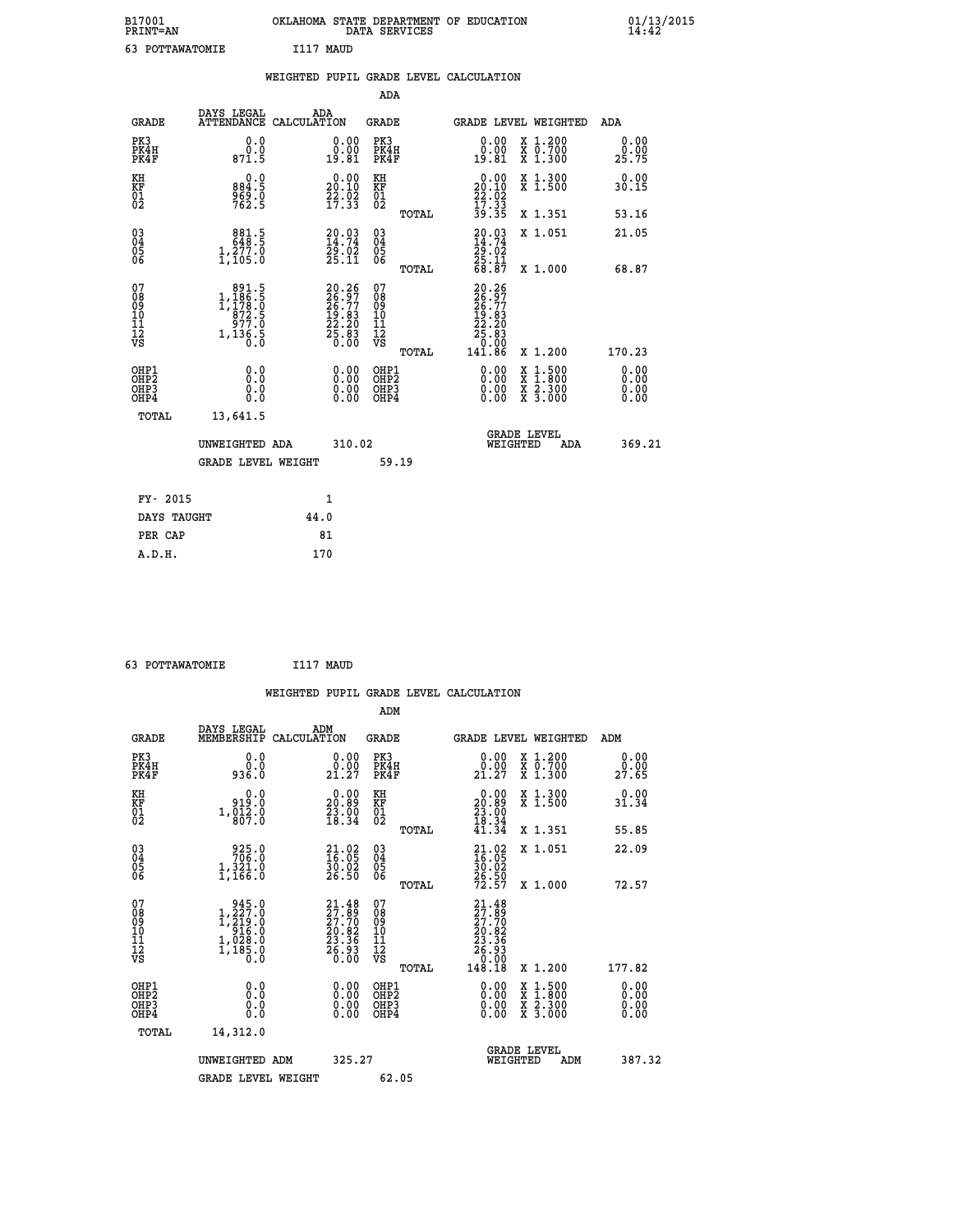| B17001<br><b>PRINT=AN</b> | OKLAHOMA<br>STATE DEPARTMENT OF EDUCATION<br>SERVICES<br>DATA | 01/13/2015 |
|---------------------------|---------------------------------------------------------------|------------|
| POTTAWATOMIE              | TOTALS<br>COUNTY                                              |            |

| POTTAWATOMIE                                       |                                                                            | COUNTY TOTALS |                                                                                                             |                                          |       |                                                                              |                                |                                                                                                  |                               |  |
|----------------------------------------------------|----------------------------------------------------------------------------|---------------|-------------------------------------------------------------------------------------------------------------|------------------------------------------|-------|------------------------------------------------------------------------------|--------------------------------|--------------------------------------------------------------------------------------------------|-------------------------------|--|
|                                                    |                                                                            |               |                                                                                                             |                                          |       | WEIGHTED PUPIL GRADE LEVEL CALCULATION                                       |                                |                                                                                                  |                               |  |
|                                                    |                                                                            |               |                                                                                                             | ADA                                      |       |                                                                              |                                |                                                                                                  |                               |  |
| <b>GRADE</b>                                       | DAYS LEGAL<br>ATTENDANCE CALCULATION                                       | ADA           |                                                                                                             | <b>GRADE</b>                             |       |                                                                              |                                | GRADE LEVEL WEIGHTED                                                                             | ADA                           |  |
| PK3<br>PK4H<br>PK4F                                | 1,017.0<br>9,123.0<br>25,329.0                                             |               | 24.11<br>$2\bar{1}\bar{7}\cdot 2\bar{1}$<br>597.67                                                          | PK3<br>PK4H<br>PK4F                      |       | 24.11<br>$2\bar{1}\bar{7}\cdot\bar{2}\bar{1}\7\cdot\bar{6}\bar{7}$           |                                | X 1.200<br>X 0.700<br>X 1.300                                                                    | 28.94<br>152.05<br>776.97     |  |
| KH<br><b>KF</b><br>01<br>02                        | 0.0<br>40,748.5<br>$\frac{43}{38}$ , 922.0<br>38, 756.0                    |               | $0.00$<br>967.17<br>$1,\overline{0}\overline{4}\overline{2}\cdot\overline{1}\overline{8}\overline{9}$       | KH<br>KF<br>01<br>02                     |       | $0.00$<br>967.17<br>1,042:18<br>922:49<br>1,964:67                           |                                | X 1.300<br>X 1.500                                                                               | 0.00<br>1,450.77              |  |
|                                                    |                                                                            |               |                                                                                                             |                                          | TOTAL |                                                                              |                                | X 1.351                                                                                          | 2,654.27                      |  |
| $\begin{matrix} 03 \\ 04 \\ 05 \\ 06 \end{matrix}$ | 38,884.5<br>37,842.5<br>36,881.5<br>39,397.5                               |               | 929.95<br>905:07<br>877:71<br>938.98                                                                        | $\substack{03 \\ 04}$<br>$\frac{05}{06}$ |       | 929.95<br>905.07<br>877.71<br>938.98<br>2,721.76                             |                                | X 1.051                                                                                          | 3,699.14                      |  |
|                                                    |                                                                            |               |                                                                                                             |                                          | TOTAL |                                                                              |                                | X 1.000                                                                                          | 2,721.76                      |  |
| 07<br>08<br>09<br>101<br>11<br>12<br>VS            | 37, 903.0<br>38, 929.0<br>39, 757.0<br>36, 353.5<br>34, 901.0<br>29, 319.5 |               | $\begin{smallmatrix} 906.86\\ 923.90\\ 952.88\\ 952.88\\ 878.58\\ 839.23\\ 706.35\\ 0.00 \end{smallmatrix}$ | 07<br>08<br>09<br>11<br>11<br>12<br>VS   | TOTAL | 906.86<br>923.90<br>952.88<br>878.58<br>839.23<br>906.35<br>0.00<br>5,207.80 |                                | X 1.200                                                                                          | 6,249.35                      |  |
| OHP1<br>OHP2<br>OHP3<br>OHP4                       | 774.5<br>0.000                                                             |               | $18.22$<br>$0.00$<br>$\begin{smallmatrix} 0.00 \ 0.00 \end{smallmatrix}$                                    | OHP1<br>OHP2<br>OHP3<br>OHP4             |       | $\begin{smallmatrix} 18\cdot 22\\ 0.00\\ 0.00\\ 0.00 \end{smallmatrix}$      |                                | $\begin{smallmatrix} x & 1 & 500 \\ x & 1 & 800 \\ x & 2 & 300 \\ x & 3 & 000 \end{smallmatrix}$ | 27.34<br>0.00<br>0.00<br>0.00 |  |
| TOTAL                                              | 529,839.0                                                                  |               |                                                                                                             |                                          |       |                                                                              |                                |                                                                                                  |                               |  |
|                                                    | UNWEIGHTED ADA<br><b>GRADE LEVEL WEIGHT</b>                                |               | 12,648.56                                                                                                   | 2,390.27                                 |       |                                                                              | <b>GRADE LEVEL</b><br>WEIGHTED | ADA                                                                                              | 15,038.83                     |  |
|                                                    |                                                                            |               |                                                                                                             |                                          |       |                                                                              |                                |                                                                                                  |                               |  |

| 595.0 |
|-------|
| 682   |
| 9,429 |
|       |

 **POTTAWATOMIE COUNTY TOTALS**

|                                           |                                                                             |                                                                      | ADM                                             |                                                                                  |                                                                                                  |                               |
|-------------------------------------------|-----------------------------------------------------------------------------|----------------------------------------------------------------------|-------------------------------------------------|----------------------------------------------------------------------------------|--------------------------------------------------------------------------------------------------|-------------------------------|
| <b>GRADE</b>                              | DAYS LEGAL<br>MEMBERSHIP                                                    | ADM<br>CALCULATION                                                   | <b>GRADE</b>                                    | GRADE LEVEL WEIGHTED                                                             |                                                                                                  | ADM                           |
| PK3<br>PK4H<br>PK4F                       | 1,043.0<br>9,818.0<br>26,556.0                                              | 24.70<br>233.76<br>626.30                                            | PK3<br>PK4H<br>PK4F                             | 24.70<br>$2\bar{3}\bar{3}.76$<br>626.30                                          | X 1.200<br>X 0.700<br>X 1.300                                                                    | 28.94<br>163.63<br>814.20     |
| KH<br>KF<br>01<br>02                      | 0.0<br>42,888.0<br>$\frac{45}{40}$ , $\frac{534}{126}$ , 0                  | 1,018.20<br>1, 083. 00<br>955. 11                                    | KH<br>KF<br>01<br>02                            | 0.00<br>1,018.20<br>1,083.00<br>955.11<br>2,038.11                               | X 1.300<br>X 1.500                                                                               | 0.00<br>1,527.34              |
|                                           |                                                                             |                                                                      | TOTAL                                           |                                                                                  | X 1.351                                                                                          | 2,753.47                      |
| 03<br>04<br>05<br>06                      | $\frac{40}{39}$ , $\frac{241}{237}$ . 0<br>38,279.0<br>41,004.0             | 962.36<br>938.40<br>910.85<br>977.44                                 | $\substack{03 \\ 04}$<br>05                     | 962.36<br>938.40<br>910.85<br>977.44                                             | X 1.051                                                                                          | 1,011.44                      |
|                                           |                                                                             |                                                                      | TOTAL                                           | 2,826.69                                                                         | X 1.000                                                                                          | 2,826.69                      |
| 07<br>08<br>09<br>11<br>11<br>12<br>VS    | 39,537.0<br>40,779.0<br>41,773.0<br>38,300.0<br>36,985.0<br>31,106.0<br>Ō.Ō | 946.08<br>968.09<br>1,001.63<br>926.13<br>889.71<br>$749.74$<br>0.00 | 07<br>08<br>09<br>11<br>11<br>12<br>VS<br>TOTAL | 946.08<br>968.09<br>1,001.63<br>926.13<br>889.71<br>$749.74$<br>0.00<br>5,481.38 | X 1.200                                                                                          | 6,577.66                      |
| OHP1<br>OH <sub>P</sub> 2<br>OHP3<br>OHP4 | 778.0<br>0.0<br>0.0<br>Ŏ.Ŏ                                                  | 18.31<br>0.00<br>0.00<br>0.00                                        | OHP1<br>OHP <sub>2</sub><br>OHP3<br>OHP4        | 18.31<br>0.00<br>0.00<br>0.00                                                    | $\begin{smallmatrix} x & 1 & 500 \\ x & 1 & 800 \\ x & 2 & 300 \\ x & 3 & 000 \end{smallmatrix}$ | 27.47<br>0.00<br>0.00<br>0.00 |
| TOTAL                                     | 554,084.0                                                                   |                                                                      |                                                 |                                                                                  |                                                                                                  |                               |
|                                           | UNWEIGHTED                                                                  | 13,229.81<br>ADM                                                     |                                                 | WEIGHTED                                                                         | <b>GRADE LEVEL</b><br>ADM                                                                        | 15,731.54                     |
|                                           | <b>GRADE LEVEL WEIGHT</b>                                                   |                                                                      | 2,501.73                                        |                                                                                  |                                                                                                  |                               |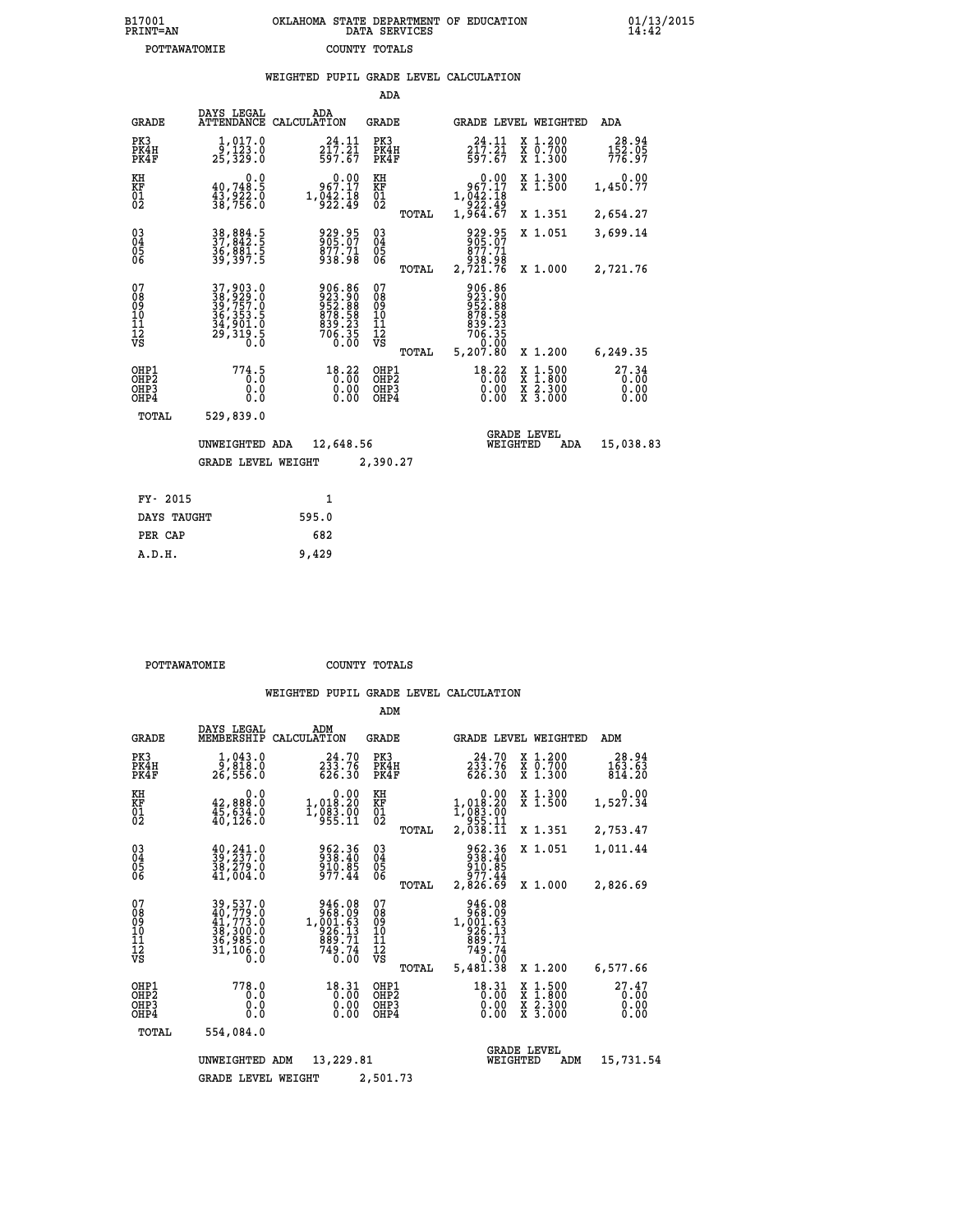| B17001<br><b>PRINT=AN</b> |             | OKLAHOMA STATE DEPARTMENT OF EDUCATION<br>DATA SERVICES |  |
|---------------------------|-------------|---------------------------------------------------------|--|
| 64 PUSHMATAHA             | C002 ALBION |                                                         |  |

|                                          |                                                                                                            |      |                                                                    |                                          |       | WEIGHTED PUPIL GRADE LEVEL CALCULATION                               |                                                                                                                                           |                              |
|------------------------------------------|------------------------------------------------------------------------------------------------------------|------|--------------------------------------------------------------------|------------------------------------------|-------|----------------------------------------------------------------------|-------------------------------------------------------------------------------------------------------------------------------------------|------------------------------|
|                                          |                                                                                                            |      |                                                                    | <b>ADA</b>                               |       |                                                                      |                                                                                                                                           |                              |
| <b>GRADE</b>                             | DAYS LEGAL<br>ATTENDANCE CALCULATION                                                                       |      | ADA                                                                | <b>GRADE</b>                             |       | GRADE LEVEL WEIGHTED                                                 |                                                                                                                                           | <b>ADA</b>                   |
| PK3<br>PK4H<br>PK4F                      | 222.0<br>0.0<br>253.5                                                                                      |      | $\begin{smallmatrix} 4.83\ 0.00\ 5.51 \end{smallmatrix}$           | PK3<br>PK4H<br>PK4F                      |       | 4.83<br>$\frac{0.00}{5.51}$                                          | X 1.200<br>X 0.700<br>X 1.300                                                                                                             | 5.80<br>0.00<br>7.16         |
| KH<br>KF<br>01<br>02                     | $0.0$<br>441.0<br>223.5<br>306.5                                                                           |      | $\begin{smallmatrix} 0.00\\ -9.59\\ 4.86\\ 6.66 \end{smallmatrix}$ | KH<br>KF<br>01<br>02                     |       | $0.00$<br>$9.59$<br>$4.86$<br>$6.66$<br>$11.52$                      | X 1.300<br>X 1.500                                                                                                                        | 0.00<br>14.39                |
|                                          |                                                                                                            |      |                                                                    |                                          | TOTAL |                                                                      | X 1.351                                                                                                                                   | 15.56                        |
| 03<br>04<br>05<br>06                     | 394.0<br>346.0<br>220.0<br>273.0                                                                           |      | $\begin{array}{c} 8.57 \\ 7.52 \\ 4.78 \\ 5.93 \end{array}$        | $^{03}_{04}$<br>$\frac{05}{06}$          |       | $\begin{array}{c} 8.57 \\ 7.52 \\ 4.78 \\ 5.93 \\ 18.23 \end{array}$ | X 1.051                                                                                                                                   | 9.01                         |
|                                          |                                                                                                            |      |                                                                    |                                          | TOTAL |                                                                      | X 1.000                                                                                                                                   | 18.23                        |
| 07<br>08<br>09<br>10<br>11<br>12<br>VS   | 444.5<br>ភី<br>ភូមិ<br>ភូមិ<br>ភូមិ<br>$\begin{smallmatrix} 0.0 & 0 \ 0.0 & 0 \ 0.0 & 0 \end{smallmatrix}$ |      | $9.665.710.000.000.000.000.000.00$                                 | 07<br>089<br>101<br>111<br>VS            |       | $\frac{9.66}{0.00}$<br>0.00<br>0.00<br>0.00<br>0.00                  |                                                                                                                                           |                              |
|                                          |                                                                                                            |      |                                                                    |                                          | TOTAL | 15.37                                                                | X 1.200                                                                                                                                   | 18.44                        |
| OHP1<br>OHP <sub>2</sub><br>OHP3<br>OHP4 | 0.0<br>Ō.Ō<br>0.0<br>0.0                                                                                   |      | $\begin{smallmatrix} 0.00 \ 0.00 \ 0.00 \ 0.00 \end{smallmatrix}$  | OHP1<br>OHP <sub>2</sub><br>OHP3<br>OHP4 |       | 0.00<br>0.00                                                         | $\begin{smallmatrix} \mathtt{X} & 1\cdot500\\ \mathtt{X} & 1\cdot800\\ \mathtt{X} & 2\cdot300\\ \mathtt{X} & 3\cdot000 \end{smallmatrix}$ | 0.00<br>0.00<br>0.00<br>0.00 |
| <b>TOTAL</b>                             | 3,386.5                                                                                                    |      |                                                                    |                                          |       |                                                                      |                                                                                                                                           |                              |
|                                          | UNWEIGHTED ADA                                                                                             |      | 73.62                                                              |                                          |       | <b>GRADE LEVEL</b><br>WEIGHTED                                       | ADA                                                                                                                                       | 88.59                        |
|                                          | <b>GRADE LEVEL WEIGHT</b>                                                                                  |      |                                                                    |                                          | 14.97 |                                                                      |                                                                                                                                           |                              |
| FY- 2015                                 |                                                                                                            |      | 1                                                                  |                                          |       |                                                                      |                                                                                                                                           |                              |
| DAYS TAUGHT                              |                                                                                                            | 46.0 |                                                                    |                                          |       |                                                                      |                                                                                                                                           |                              |
| PER CAP                                  |                                                                                                            |      | 121                                                                |                                          |       |                                                                      |                                                                                                                                           |                              |

| $\sim$ $\alpha$ | --------------- |  |
|-----------------|-----------------|--|

 **A.D.H. 67**

 **B17001<br>PRINT=AN** 

 **64 PUSHMATAHA C002 ALBION**

|                                                    |                                                                                                                                                  |                                                                                     |                                              | WEIGHTED PUPIL GRADE LEVEL CALCULATION                                |                                          |                                     |
|----------------------------------------------------|--------------------------------------------------------------------------------------------------------------------------------------------------|-------------------------------------------------------------------------------------|----------------------------------------------|-----------------------------------------------------------------------|------------------------------------------|-------------------------------------|
|                                                    |                                                                                                                                                  |                                                                                     | ADM                                          |                                                                       |                                          |                                     |
| <b>GRADE</b>                                       | DAYS LEGAL<br>MEMBERSHIP                                                                                                                         | ADM<br>CALCULATION                                                                  | <b>GRADE</b>                                 | <b>GRADE LEVEL WEIGHTED</b>                                           |                                          | ADM                                 |
| PK3<br>PK4H<br>PK4F                                | 227.0<br>$\frac{1}{278.0}$                                                                                                                       | 4.93<br>$\begin{smallmatrix} \bar{0} \ \bar{0} & 0\ 6 & 0\ 4 \end{smallmatrix}$     | PK3<br>PK4H<br>PK4F                          | $\begin{smallmatrix} 4.93\ 0.00\ 6.04 \end{smallmatrix}$              | X 1.200<br>X 0.700<br>X 1.300            | 5.92<br>$\frac{0}{7}.\overline{00}$ |
| KH<br>KF<br>01<br>02                               | 0.0<br>$\frac{470.0}{235.0}$<br>327.0                                                                                                            | $\begin{smallmatrix} 0.00\\[-1mm] 10.22\\[-1mm] 5.11\\[-1mm] 7.11\end{smallmatrix}$ | KH<br>KF<br>01<br>02                         | $\begin{array}{r} 0.00 \\ 10.22 \\ 5.11 \\ 7.11 \\ 12.22 \end{array}$ | X 1.300<br>X 1.500                       | 0.00<br>15.33                       |
|                                                    |                                                                                                                                                  |                                                                                     | TOTAL                                        |                                                                       | X 1.351                                  | 16.51                               |
| $\begin{matrix} 03 \\ 04 \\ 05 \\ 06 \end{matrix}$ | $\begin{smallmatrix} 4 & 0 & 9 & 0 \\ 3 & 7 & 2 & 0 \\ 2 & 3 & 4 & 0 \\ 2 & 8 & 2 & 0 \end{smallmatrix}$                                         | $\begin{smallmatrix} 8.89\ 8.09\ 5.09\ 5.13 \end{smallmatrix}$                      | 03<br>04<br>05<br>06                         | $8.89$<br>5.09<br>5.13                                                | X 1.051                                  | 9.34                                |
|                                                    |                                                                                                                                                  |                                                                                     | TOTAL                                        | 19.31                                                                 | X 1.000                                  | 19.31                               |
| 07<br>0890112<br>1112<br>VS                        | $\begin{smallmatrix} 4\,5\,8\cdot\,0\\ 2\,8\,1\cdot\,0\\ 0\cdot\,0\\ 0\cdot\,0\\ 0\cdot\,0\\ 0\cdot\,0\\ 0\cdot\,0\\ 0\cdot\,0\end{smallmatrix}$ | $9.96\n6.11\n0.00\n0.00\n0.00\n0.00\n0.00$                                          | 07<br>08901112<br>1112<br>VS<br>TOTAL        | $9.96$<br>$6.11$<br>$0.00$<br>$0.00$<br>0.00<br>0.00<br>16.07         | X 1.200                                  | 19.28                               |
| OHP1                                               |                                                                                                                                                  |                                                                                     |                                              |                                                                       |                                          |                                     |
| OHP <sub>2</sub><br>OH <sub>P3</sub><br>OHP4       | 0.0<br>0.000                                                                                                                                     | $0.00$<br>$0.00$<br>0.00                                                            | OHP1<br>OHP <sub>2</sub><br>OHP <sub>3</sub> | 0.00<br>0.00<br>0.00                                                  | X 1:500<br>X 1:800<br>X 2:300<br>X 3:000 | 0.00<br>0.00<br>0.00                |
| TOTAL                                              | 3,573.0                                                                                                                                          |                                                                                     |                                              |                                                                       |                                          |                                     |
|                                                    | UNWEIGHTED ADM                                                                                                                                   | 77.68                                                                               |                                              | <b>GRADE LEVEL</b><br>WEIGHTED                                        | ADM                                      | 93.54                               |
|                                                    | <b>GRADE LEVEL WEIGHT</b>                                                                                                                        |                                                                                     | 15.86                                        |                                                                       |                                          |                                     |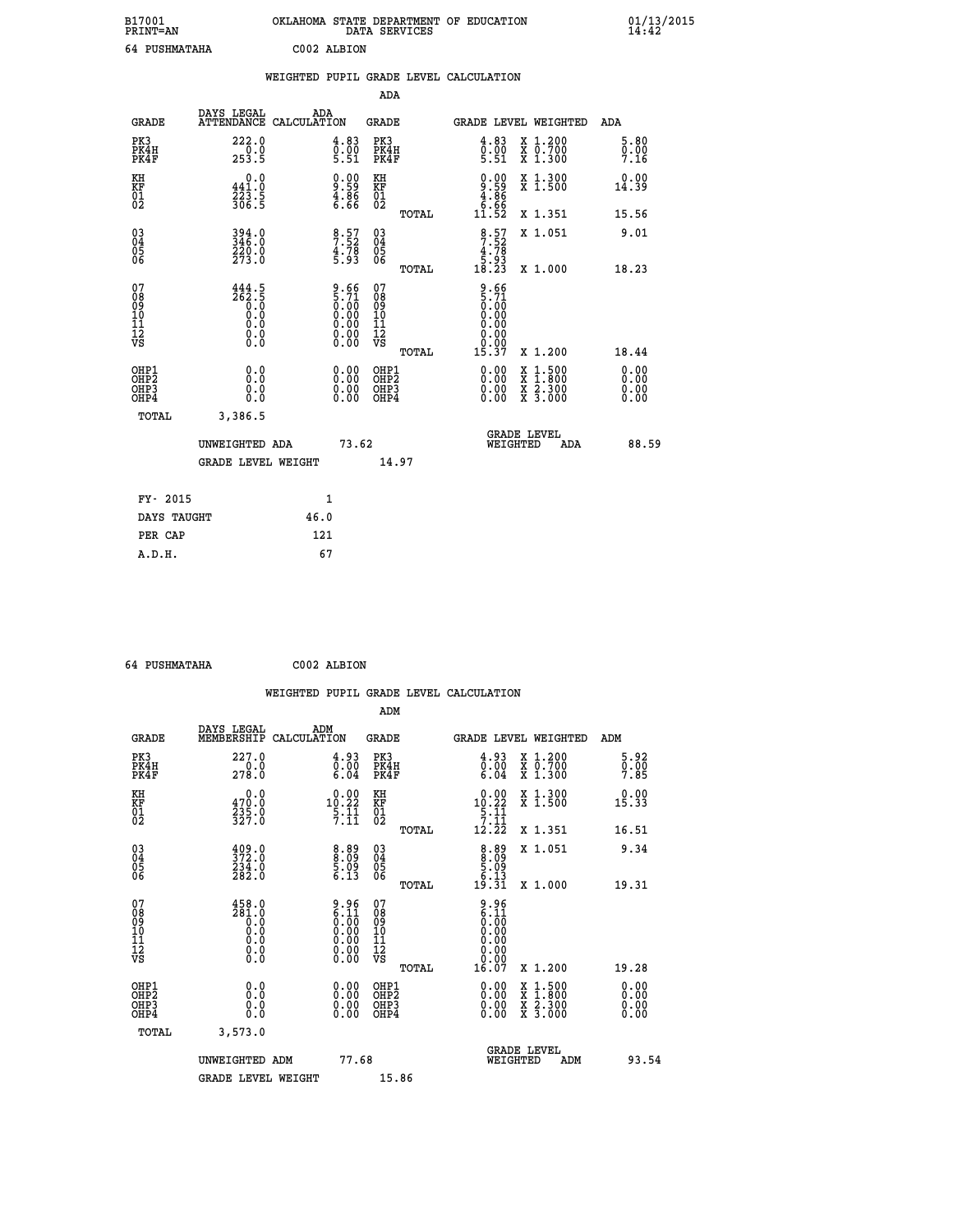| B17001<br><b>PRINT=AN</b>                          |                                                 | OKLAHOMA STATE DEPARTMENT OF EDUCATION                                                  | DATA SERVICES                                   |                                                                       |                                                                             | 01/13/2015<br>14:42          |  |
|----------------------------------------------------|-------------------------------------------------|-----------------------------------------------------------------------------------------|-------------------------------------------------|-----------------------------------------------------------------------|-----------------------------------------------------------------------------|------------------------------|--|
| 64 PUSHMATAHA                                      |                                                 | C004 TUSKAHOMA                                                                          |                                                 |                                                                       |                                                                             |                              |  |
|                                                    |                                                 | WEIGHTED PUPIL GRADE LEVEL CALCULATION                                                  |                                                 |                                                                       |                                                                             |                              |  |
|                                                    |                                                 |                                                                                         | ADA                                             |                                                                       |                                                                             |                              |  |
| <b>GRADE</b>                                       | DAYS LEGAL                                      | ADA<br>ATTENDANCE CALCULATION                                                           | GRADE                                           | GRADE LEVEL WEIGHTED                                                  |                                                                             | ADA                          |  |
| PK3<br>PK4H<br>PK4F                                | 180.0<br>222.0                                  | 4.00<br>$\frac{0.00}{4.93}$                                                             | PK3<br>PK4H<br>PK4F                             | $\begin{smallmatrix} 4\cdot 00\0\cdot 00\0\cdot 93 \end{smallmatrix}$ | X 1.200<br>X 0.700<br>X 1.300                                               | 4.80<br>0.00<br>6.41         |  |
| KH<br>KF<br>$^{01}_{02}$                           | 0.0<br>361.5<br>$\frac{509}{441}$ .0            | 0.00<br>8.03<br>$1\overline{)}\cdot 3\overline{1}$                                      | KH<br>KF<br>$^{01}_{02}$                        | 0.00<br>8.03<br>11.31                                                 | X 1.300<br>X 1.500                                                          | 0.00<br>12.05                |  |
|                                                    |                                                 |                                                                                         | TOTAL                                           | $\frac{1}{21.11}$                                                     | X 1.351                                                                     | 28.52                        |  |
| $\begin{matrix} 03 \\ 04 \\ 05 \\ 06 \end{matrix}$ | $717.0$<br>315.0<br>347.0<br>225.0              | $15.93$<br>$7.00$<br>$7.71$<br>5.00                                                     | 03<br>04<br>05<br>06                            | $15.93$<br>$7.00$<br>$7.71$<br>5.00                                   | X 1.051                                                                     | 16.74                        |  |
| 07                                                 | 221.5                                           |                                                                                         | TOTAL                                           | 19.71<br>4.92                                                         | X 1.000                                                                     | 19.71                        |  |
| 08<br>09<br>10<br>11<br>12<br>VS                   | $\frac{134.0}{0.0}$<br>0.0<br>0.0<br>0.0<br>Ŏ.O | $\begin{smallmatrix} 4.92\ 2.98\ 0.00\ 0.00\ 0.00\ 0.00\ 0.00\ 0.00\ \end{smallmatrix}$ | 07<br>08<br>09<br>10<br>11<br>12<br>VS<br>TOTAL | 2.98<br>$\overline{0}$ .00<br>0.00<br>0.00<br>0.00<br>0.00<br>7.90    | X 1.200                                                                     | 9.48                         |  |
| OHP1<br>OHP <sub>2</sub><br>OHP3<br>OHP4           | 0.0<br>Ō.Ō<br>0.0<br>0.0                        | 0.00<br>0.00<br>0.00                                                                    | OHP1<br>OHP <sub>2</sub><br>OHP3<br>OHP4        | 0.00<br>0.00<br>0.00                                                  | $\begin{array}{l} x\,+\,500\\ x\,+\,300\\ x\,+\,2\\ x\,+\,3000 \end{array}$ | 0.00<br>0.00<br>0.00<br>0.00 |  |
| TOTAL                                              | 3,673.0                                         |                                                                                         |                                                 |                                                                       |                                                                             |                              |  |
|                                                    | UNWEIGHTED ADA<br><b>GRADE LEVEL WEIGHT</b>     | 81.61                                                                                   | 16.10                                           | <b>GRADE LEVEL</b><br>WEIGHTED                                        | ADA                                                                         | 97.71                        |  |
| FY- 2015                                           |                                                 | 1                                                                                       |                                                 |                                                                       |                                                                             |                              |  |
| DAYS TAUGHT                                        |                                                 | 45.0                                                                                    |                                                 |                                                                       |                                                                             |                              |  |
| PER CAP                                            |                                                 | 95                                                                                      |                                                 |                                                                       |                                                                             |                              |  |

 **64 PUSHMATAHA C004 TUSKAHOMA**

|                                                    |                                                        |                    |                                                                                                                                                |                                                     |       | WEIGHTED PUPIL GRADE LEVEL CALCULATION                       |                                          |       |                      |
|----------------------------------------------------|--------------------------------------------------------|--------------------|------------------------------------------------------------------------------------------------------------------------------------------------|-----------------------------------------------------|-------|--------------------------------------------------------------|------------------------------------------|-------|----------------------|
|                                                    |                                                        |                    |                                                                                                                                                | ADM                                                 |       |                                                              |                                          |       |                      |
| <b>GRADE</b>                                       | DAYS LEGAL<br>MEMBERSHIP                               | ADM<br>CALCULATION |                                                                                                                                                | <b>GRADE</b>                                        |       | GRADE LEVEL WEIGHTED                                         |                                          | ADM   |                      |
| PK3<br>PK4H<br>PK4F                                | 180.0<br>225.0                                         |                    | 4.00<br>$\frac{0.00}{5.00}$                                                                                                                    | PK3<br>PK4H<br>PK4F                                 |       | $\begin{smallmatrix} 4.00\ 0.00\ 5.00 \end{smallmatrix}$     | X 1.200<br>X 0.700<br>X 1.300            |       | 4.80<br>0.00<br>6.50 |
| KH<br>KF<br>01<br>02                               | 0.0<br>380.0<br>509.0<br>441.0                         |                    | $\begin{smallmatrix} 0.00\\ 8.44\\ 11.31\\ 9.80 \end{smallmatrix}$                                                                             | KH<br>KF<br>01<br>02                                |       | $\begin{array}{c} 0.00 \\ 8.44 \\ 11.31 \\ 9.80 \end{array}$ | X 1.300<br>X 1.500                       | 12.66 | 0.00                 |
|                                                    |                                                        |                    |                                                                                                                                                |                                                     | TOTAL | 21.II                                                        | X 1.351                                  | 28.52 |                      |
| $\begin{matrix} 03 \\ 04 \\ 05 \\ 06 \end{matrix}$ | $717.0$<br>$315.0$<br>$347.0$<br>$225.0$               |                    | $\begin{array}{c} 15\cdot 93 \\ 7\cdot 00 \\ 7\cdot 71 \\ 5\cdot 00 \end{array}$                                                               | $\begin{array}{c} 03 \\ 04 \\ 05 \\ 06 \end{array}$ |       | $15.93$<br>$7.90$<br>$7.71$<br>$5.00$                        | X 1.051                                  | 16.74 |                      |
|                                                    |                                                        |                    |                                                                                                                                                |                                                     | TOTAL | 19.71                                                        | X 1.000                                  | 19.71 |                      |
| 07<br>0890112<br>1112<br>VS                        | $225.0$<br>$135.0$<br>$0.0$<br>$0.0$<br>$0.0$<br>$\S.$ |                    | $\begin{smallmatrix} 5.00 \ 3.00 \ 0.00 \ 0.00 \ 0.00 \end{smallmatrix}$<br>$\begin{smallmatrix} 0.00 & 0.00 \\ 0.00 & 0.00 \end{smallmatrix}$ | 07<br>08<br>09<br>11<br>11<br>12<br>VS              | TOTAL | $\frac{5.00}{3.00}$<br>Ŏ.ŎŎ<br>0.00<br>0.00<br>0.00<br>8.00  | X 1.200                                  |       | 9.60                 |
| OHP1                                               |                                                        |                    |                                                                                                                                                | OHP1                                                |       |                                                              |                                          |       |                      |
| OHP <sub>2</sub><br>OH <sub>P3</sub><br>OHP4       | 0.0<br>0.000                                           |                    | $0.00$<br>$0.00$<br>0.00                                                                                                                       | OHP <sub>2</sub><br>OHP <sub>3</sub>                |       | 0.00<br>0.00<br>0.00                                         | X 1:500<br>X 1:800<br>X 2:300<br>X 3:000 |       | 0.00<br>0.00<br>0.00 |
| TOTAL                                              | 3,699.0                                                |                    |                                                                                                                                                |                                                     |       |                                                              |                                          |       |                      |
|                                                    | UNWEIGHTED ADM                                         |                    | 82.19                                                                                                                                          |                                                     |       | WEIGHTED                                                     | <b>GRADE LEVEL</b><br>ADM                |       | 98.53                |
|                                                    | <b>GRADE LEVEL WEIGHT</b>                              |                    |                                                                                                                                                | 16.34                                               |       |                                                              |                                          |       |                      |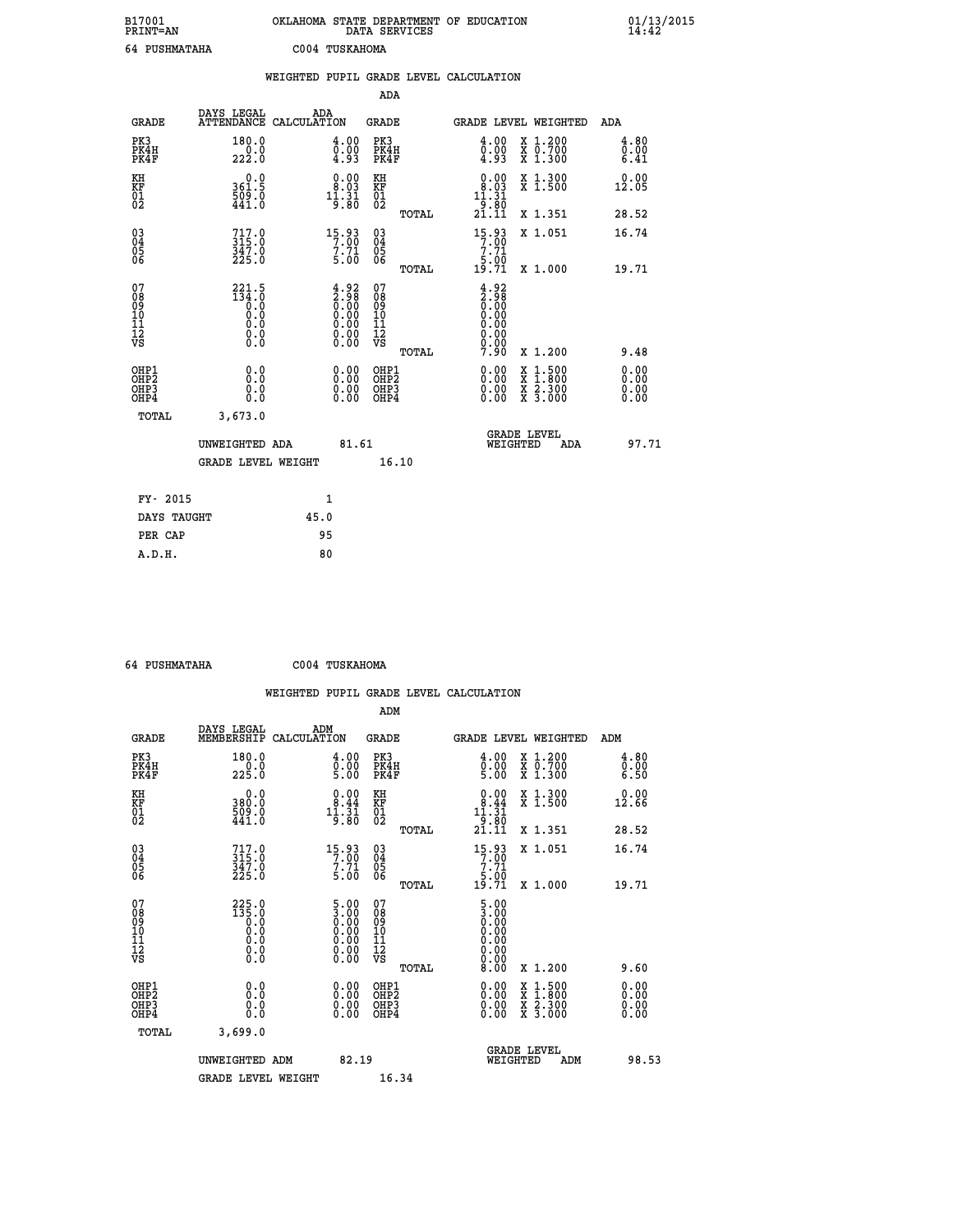| B17001          | OKLAHOMA STATE DEPARTMENT OF EDUCATION |
|-----------------|----------------------------------------|
| <b>PRINT=AN</b> | DATA SERVICES                          |
| 64 PUSHMATAHA   | C015 NASHOBA                           |

|                                                                    |                                                                  | WEIGHTED PUPIL GRADE LEVEL CALCULATION                                                        |                                                                    |                                                                                                                                                                                                                                                                                                                                                                                                                                |                             |
|--------------------------------------------------------------------|------------------------------------------------------------------|-----------------------------------------------------------------------------------------------|--------------------------------------------------------------------|--------------------------------------------------------------------------------------------------------------------------------------------------------------------------------------------------------------------------------------------------------------------------------------------------------------------------------------------------------------------------------------------------------------------------------|-----------------------------|
|                                                                    |                                                                  |                                                                                               | <b>ADA</b>                                                         |                                                                                                                                                                                                                                                                                                                                                                                                                                |                             |
| <b>GRADE</b>                                                       | DAYS LEGAL                                                       | ADA<br>ATTENDANCE CALCULATION                                                                 | <b>GRADE</b>                                                       | GRADE LEVEL WEIGHTED                                                                                                                                                                                                                                                                                                                                                                                                           | ADA                         |
| PK3<br>PK4H<br>PK4F                                                | 207.0<br>$\frac{0.0}{123.0}$                                     | $\begin{smallmatrix} 5.59\ 0.00\ 3.32 \end{smallmatrix}$                                      | PK3<br>PK4H<br>PK4F                                                | $\begin{smallmatrix} 5.59\ 0.00\ 3.32 \end{smallmatrix}$<br>X 1.200<br>X 0.700<br>X 1.300                                                                                                                                                                                                                                                                                                                                      | 6.71<br>$\frac{0.00}{4.32}$ |
| KH<br>KF<br>01<br>02                                               | 0.0<br>209:0<br>290:0<br>148:0                                   | $\begin{smallmatrix} 0.00\\ 5.65\\ 7.84\\ 4.00 \end{smallmatrix}$                             | KH<br>KF<br>01<br>02                                               | $\begin{array}{c} 0.00 \\ 5.65 \\ 7.84 \\ 4.00 \end{array}$<br>X 1.300<br>X 1.500                                                                                                                                                                                                                                                                                                                                              | 0.00<br>8.48                |
|                                                                    |                                                                  |                                                                                               | TOTAL                                                              | 11.84<br>X 1.351                                                                                                                                                                                                                                                                                                                                                                                                               | 16.00                       |
| $\begin{smallmatrix} 03 \\[-4pt] 04 \end{smallmatrix}$<br>Ŏ5<br>06 | $\begin{smallmatrix} 110.0\\293.0\\37.0\\22.0 \end{smallmatrix}$ | $\begin{array}{c} 2.97 \\ 7.92 \\ 1.00 \\ 0.59 \end{array}$                                   | $\begin{smallmatrix} 03 \\[-4pt] 04 \end{smallmatrix}$<br>05<br>06 | $\begin{array}{c} 2.97 \\ 7.92 \\ 1.00 \\ 0.59 \\ 9.51 \end{array}$<br>X 1.051                                                                                                                                                                                                                                                                                                                                                 | 3.12                        |
|                                                                    |                                                                  |                                                                                               | TOTAL                                                              | X 1.000                                                                                                                                                                                                                                                                                                                                                                                                                        | 9.51                        |
| 07<br>08<br>09<br>11<br>11<br>12<br>VS                             | 217.0<br>8: 85<br>0: 0<br>0: 0<br>0: 0<br>0: 0                   | $\begin{smallmatrix} 5.86\ 1.86\ 0.00\ 0.00\ 0.00\ 0.00\ 0.00\ 0.00\ 0.00\ \end{smallmatrix}$ | 07<br>08<br>09<br>11<br>11<br>12<br>VS<br>TOTAL                    | $\begin{smallmatrix} 5.86\ 1.86\ 0.00\ 0.00 \end{smallmatrix}$<br>0.00<br>0.00<br>0.00<br>7.72<br>X 1.200                                                                                                                                                                                                                                                                                                                      | 9.26                        |
| OHP1<br>OHP2<br>OH <sub>P3</sub><br>OH <sub>P4</sub>               | 0.0<br>0.0<br>0.0                                                | 0.00<br>$\begin{smallmatrix} 0.00 \ 0.00 \end{smallmatrix}$                                   | OHP1<br>OHP2<br>OHP3<br>OHP4                                       | $\begin{smallmatrix} 0.00 & 0.00 & 0.00 & 0.00 & 0.00 & 0.00 & 0.00 & 0.00 & 0.00 & 0.00 & 0.00 & 0.00 & 0.00 & 0.00 & 0.00 & 0.00 & 0.00 & 0.00 & 0.00 & 0.00 & 0.00 & 0.00 & 0.00 & 0.00 & 0.00 & 0.00 & 0.00 & 0.00 & 0.00 & 0.00 & 0.00 & 0.00 & 0.00 & 0.00 & 0.00 & 0.0$<br>$\begin{smallmatrix} \mathtt{X} & 1\cdot500 \\ \mathtt{X} & 1\cdot800 \\ \mathtt{X} & 2\cdot300 \\ \mathtt{X} & 3\cdot000 \end{smallmatrix}$ | 0.00<br>0.00<br>0.00        |
| TOTAL                                                              | 1,725.0                                                          |                                                                                               |                                                                    |                                                                                                                                                                                                                                                                                                                                                                                                                                |                             |
|                                                                    | UNWEIGHTED ADA                                                   | 46.60                                                                                         |                                                                    | <b>GRADE LEVEL</b><br>WEIGHTED<br>ADA                                                                                                                                                                                                                                                                                                                                                                                          | 57.40                       |
|                                                                    | <b>GRADE LEVEL WEIGHT</b>                                        |                                                                                               | 10.80                                                              |                                                                                                                                                                                                                                                                                                                                                                                                                                |                             |
|                                                                    | FY- 2015                                                         | 1                                                                                             |                                                                    |                                                                                                                                                                                                                                                                                                                                                                                                                                |                             |
|                                                                    | DAYS TAUGHT                                                      | 37.0                                                                                          |                                                                    |                                                                                                                                                                                                                                                                                                                                                                                                                                |                             |
|                                                                    | PER CAP                                                          | 167                                                                                           |                                                                    |                                                                                                                                                                                                                                                                                                                                                                                                                                |                             |

 **64 PUSHMATAHA C015 NASHOBA**

|                                                    |                                                                  |                                                                                                                                                | WEIGHTED PUPIL GRADE LEVEL CALCULATION              |                                                                                                                                                                                                                                                                                      |                                          |                      |
|----------------------------------------------------|------------------------------------------------------------------|------------------------------------------------------------------------------------------------------------------------------------------------|-----------------------------------------------------|--------------------------------------------------------------------------------------------------------------------------------------------------------------------------------------------------------------------------------------------------------------------------------------|------------------------------------------|----------------------|
|                                                    |                                                                  |                                                                                                                                                | ADM                                                 |                                                                                                                                                                                                                                                                                      |                                          |                      |
| <b>GRADE</b>                                       | DAYS LEGAL<br>MEMBERSHIP                                         | ADM<br>CALCULATION                                                                                                                             | <b>GRADE</b>                                        | GRADE LEVEL WEIGHTED                                                                                                                                                                                                                                                                 |                                          | ADM                  |
| PK3<br>PK4H<br>PK4F                                | 210.0<br>0.0<br>124.0                                            | $\frac{5.68}{0.00}$<br>3.35                                                                                                                    | PK3<br>PK4H<br>PK4F                                 | $\begin{smallmatrix} 5.68\\ 0.00\\ 3.35 \end{smallmatrix}$                                                                                                                                                                                                                           | X 1.200<br>X 0.700<br>X 1.300            | 6.82<br>0.00<br>4.36 |
| KH<br>KF<br>01<br>02                               | 0.0<br>$\frac{210.0}{296.0}$<br>148.0                            | $\begin{smallmatrix} 0.00\ 5.68\ 8.00\ 4.00 \end{smallmatrix}$                                                                                 | KH<br>KF<br>01<br>02                                | $\begin{smallmatrix} 0.00 & 0.00 & 0.00 & 0.00 & 0.00 & 0.00 & 0.00 & 0.00 & 0.0 & 0.0 & 0.0 & 0.0 & 0.0 & 0.0 & 0.0 & 0.0 & 0.0 & 0.0 & 0.0 & 0.0 & 0.0 & 0.0 & 0.0 & 0.0 & 0.0 & 0.0 & 0.0 & 0.0 & 0.0 & 0.0 & 0.0 & 0.0 & 0.0 & 0.0 & 0.0 & 0.0 & 0.0 & 0.0 & 0.0 & 0.0 & 0.0 & $ | X 1.300<br>X 1.500                       | 0.00<br>8.52         |
|                                                    |                                                                  |                                                                                                                                                | TOTAL                                               | 12.00                                                                                                                                                                                                                                                                                | X 1.351                                  | 16.21                |
| $\begin{matrix} 03 \\ 04 \\ 05 \\ 06 \end{matrix}$ | $\begin{smallmatrix} 111.0\\296.0\\37.0\\23.0 \end{smallmatrix}$ | $\begin{smallmatrix} 3 & 0 & 0 \\ 8 & 0 & 0 \\ 1 & 0 & 0 \\ 0 & 6 & 2 \end{smallmatrix}$                                                       | $\begin{array}{c} 03 \\ 04 \\ 05 \\ 06 \end{array}$ | $\begin{smallmatrix} 3 & 0 & 0 \\ 8 & 0 & 0 \\ 1 & 0 & 0 \\ 0 & 6 & 2 \\ 9 & 6 & 2 \end{smallmatrix}$                                                                                                                                                                                | X 1.051                                  | 3.15                 |
|                                                    |                                                                  |                                                                                                                                                | TOTAL                                               |                                                                                                                                                                                                                                                                                      | X 1.000                                  | 9.62                 |
| 07<br>0890112<br>1112<br>VS                        | $222.0$<br>$73.0$<br>0.0<br>0.0<br>0.0<br>$\S.$ $\S$             | $\begin{smallmatrix} 6.00 \ 1.97 \ 0.00 \ 0.00 \ 0.00 \end{smallmatrix}$<br>$\begin{smallmatrix} 0.00 & 0.00 \\ 0.00 & 0.00 \end{smallmatrix}$ | 07<br>08<br>09<br>11<br>11<br>12<br>VS<br>TOTAL     | $5.00$<br>1.97<br>$\overline{0}$ .00<br>0.00<br>0.00<br>$\substack{0.00\\0.00\\7.97}$                                                                                                                                                                                                | X 1.200                                  | 9.56                 |
| OHP1                                               |                                                                  |                                                                                                                                                | OHP1                                                |                                                                                                                                                                                                                                                                                      |                                          |                      |
| OHP <sub>2</sub><br>OH <sub>P3</sub><br>OHP4       | 0.0<br>0.000                                                     | $0.00$<br>$0.00$<br>0.00                                                                                                                       | OHP <sub>2</sub><br>OHP <sub>3</sub>                | 0.00<br>0.00<br>0.00                                                                                                                                                                                                                                                                 | X 1:500<br>X 1:800<br>X 2:300<br>X 3:000 | 0.00<br>0.00<br>0.00 |
| TOTAL                                              | 1,750.0                                                          |                                                                                                                                                |                                                     |                                                                                                                                                                                                                                                                                      |                                          |                      |
|                                                    | UNWEIGHTED ADM                                                   | 47.30                                                                                                                                          |                                                     | <b>GRADE LEVEL</b><br>WEIGHTED                                                                                                                                                                                                                                                       | ADM                                      | 58.24                |
|                                                    | <b>GRADE LEVEL WEIGHT</b>                                        |                                                                                                                                                | 10.94                                               |                                                                                                                                                                                                                                                                                      |                                          |                      |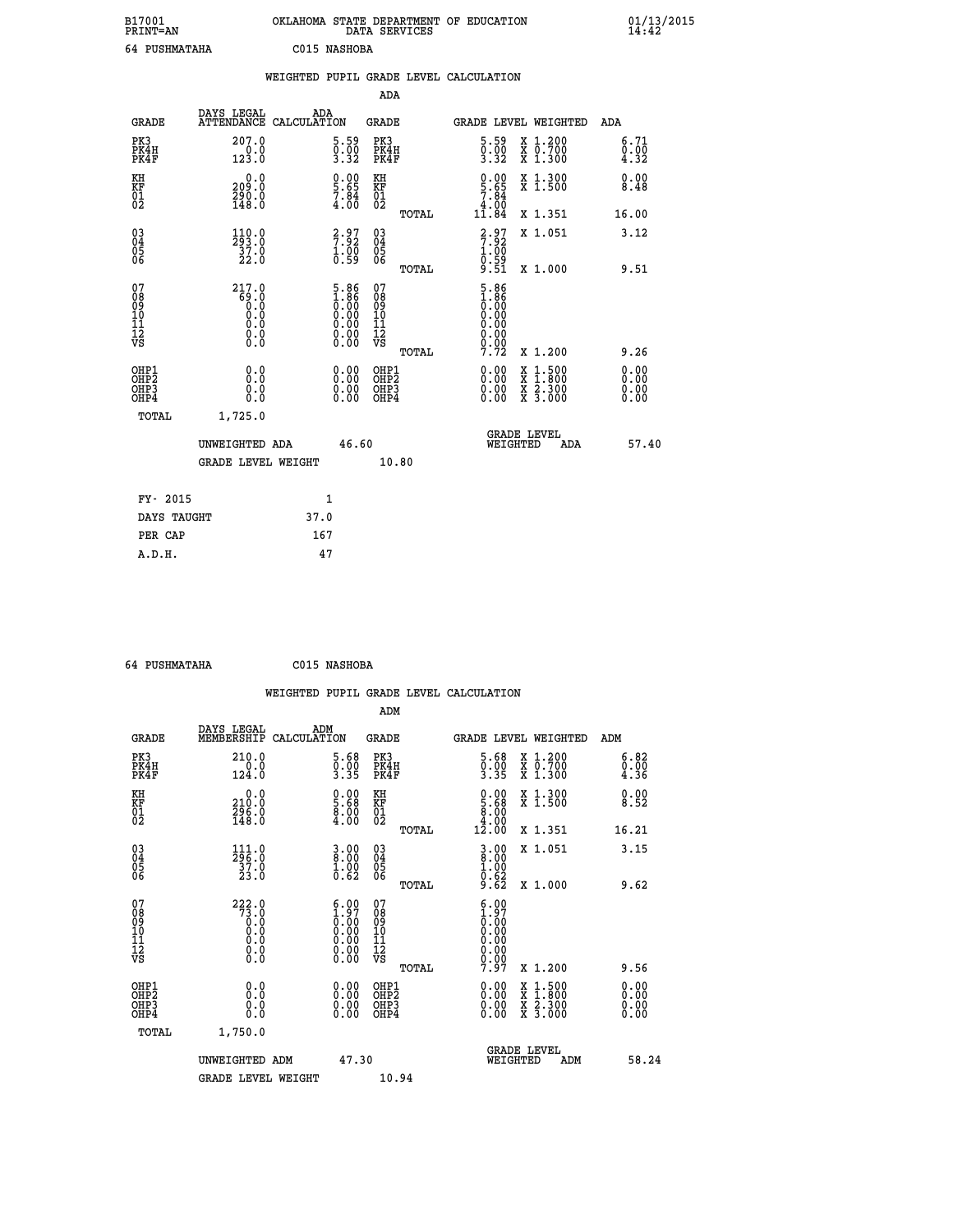| B17001<br><b>PRINT=AN</b> | OKLAHOMA STATE DEPARTMENT OF EDUCATION<br>DATA SERVICES | 01/13/2015 |
|---------------------------|---------------------------------------------------------|------------|
| 64 PUSHMATAHA             | I001 RATTAN                                             |            |

| <b>PRINT=AN</b>                          |                                                                            | DATA SERVICES                                                                                                                                                                                                                    |                                                             |                                                                                                                                                                                                            |                                                           |                                                                              |                                                                                                                                           | 14:42                                                                                            |
|------------------------------------------|----------------------------------------------------------------------------|----------------------------------------------------------------------------------------------------------------------------------------------------------------------------------------------------------------------------------|-------------------------------------------------------------|------------------------------------------------------------------------------------------------------------------------------------------------------------------------------------------------------------|-----------------------------------------------------------|------------------------------------------------------------------------------|-------------------------------------------------------------------------------------------------------------------------------------------|--------------------------------------------------------------------------------------------------|
|                                          |                                                                            |                                                                                                                                                                                                                                  |                                                             |                                                                                                                                                                                                            |                                                           |                                                                              |                                                                                                                                           |                                                                                                  |
|                                          |                                                                            |                                                                                                                                                                                                                                  |                                                             |                                                                                                                                                                                                            |                                                           |                                                                              |                                                                                                                                           |                                                                                                  |
|                                          |                                                                            |                                                                                                                                                                                                                                  |                                                             |                                                                                                                                                                                                            |                                                           |                                                                              |                                                                                                                                           |                                                                                                  |
| <b>GRADE</b>                             | DAYS LEGAL                                                                 |                                                                                                                                                                                                                                  |                                                             |                                                                                                                                                                                                            |                                                           |                                                                              |                                                                                                                                           | ADA                                                                                              |
| PK3<br>PK4H<br>PK4F                      | 14.0<br>0.0<br>882.5                                                       |                                                                                                                                                                                                                                  | $0.38$<br>$0.00$<br>23.85                                   |                                                                                                                                                                                                            |                                                           | $\begin{smallmatrix} 0.38\ 0.00\\ 23.85 \end{smallmatrix}$                   | X 1.200<br>X 0.700<br>X 1.300                                                                                                             | 0.46<br>0.00<br>31.01                                                                            |
| KH                                       | 0.0<br>1,191.5                                                             |                                                                                                                                                                                                                                  | 32.20                                                       |                                                                                                                                                                                                            |                                                           |                                                                              | X 1.300<br>X 1.500                                                                                                                        | 0.00<br>48.30                                                                                    |
|                                          |                                                                            |                                                                                                                                                                                                                                  |                                                             |                                                                                                                                                                                                            | TOTAL                                                     |                                                                              | X 1.351                                                                                                                                   | 94.93                                                                                            |
|                                          |                                                                            |                                                                                                                                                                                                                                  |                                                             | $\substack{03 \\ 04}$                                                                                                                                                                                      |                                                           |                                                                              | X 1.051                                                                                                                                   | 41.56                                                                                            |
|                                          |                                                                            |                                                                                                                                                                                                                                  |                                                             |                                                                                                                                                                                                            | TOTAL                                                     |                                                                              | X 1.000                                                                                                                                   | 101.40                                                                                           |
| 0890112<br>1112<br>VS                    |                                                                            |                                                                                                                                                                                                                                  |                                                             | 08901112<br>1112<br>VS                                                                                                                                                                                     | TOTAL                                                     | $\begin{array}{c} 0.00 \\ 188.71 \end{array}$                                | X 1.200                                                                                                                                   | 226.45                                                                                           |
| OHP1<br>OHP2<br>OH <sub>P3</sub><br>OHP4 | 0.0<br>0.0<br>0.0                                                          |                                                                                                                                                                                                                                  | 0.00<br>$\begin{smallmatrix} 0.00 \ 0.00 \end{smallmatrix}$ |                                                                                                                                                                                                            |                                                           | 0.00<br>0.00<br>0.00                                                         | X 1:500<br>X 1:800<br>X 2:300<br>X 3:000                                                                                                  | 0.00<br>0.00<br>0.00<br>0.00                                                                     |
| <b>TOTAL</b>                             | 16,885.0                                                                   |                                                                                                                                                                                                                                  |                                                             |                                                                                                                                                                                                            |                                                           |                                                                              |                                                                                                                                           |                                                                                                  |
|                                          |                                                                            |                                                                                                                                                                                                                                  |                                                             |                                                                                                                                                                                                            |                                                           |                                                                              | ADA                                                                                                                                       | 544.11                                                                                           |
|                                          |                                                                            |                                                                                                                                                                                                                                  |                                                             |                                                                                                                                                                                                            |                                                           |                                                                              |                                                                                                                                           |                                                                                                  |
| FY- 2015                                 |                                                                            |                                                                                                                                                                                                                                  | 1                                                           |                                                                                                                                                                                                            |                                                           |                                                                              |                                                                                                                                           |                                                                                                  |
|                                          | KF<br>01<br>02<br>$\begin{matrix} 03 \\ 04 \\ 05 \\ 06 \end{matrix}$<br>07 | 64 PUSHMATAHA<br>$\frac{1}{1}, \frac{1}{134}$ : $\frac{1}{8}$<br>$1, 463.0$<br>$1, 256.0$<br>$1, 256.0$<br>$1, 296.5$<br>$\begin{smallmatrix} & 854.0\\ 1,436.0\\ 1,420.0\\ 1,057.5\\ 1,074.5\\ 1,140.5\\ 0.0 \end{smallmatrix}$ | UNWEIGHTED ADA<br><b>GRADE LEVEL WEIGHT</b>                 | ADA<br>ATTENDANCE CALCULATION<br>$\frac{35}{30}$ . 62<br>30.65<br>39.54<br>32.41<br>33.95<br>35.04<br>$\begin{smallmatrix} 23.08\\ 38.81\\ 38.38\\ 28.38\\ 29.58\\ 29.04\\ 30.82\\ 0.00 \end{smallmatrix}$ | I001 RATTAN<br>KH<br>KF<br>01<br>02<br>05<br>07<br>456.35 | ADA<br>GRADE<br>PK3<br>PK4H<br>PK4F<br>OHP1<br>OHP2<br>OHP3<br>OHP4<br>87.76 | $32.2033.2039.6230.6570.27$<br>39.54<br>32.41<br>33.95<br>$\frac{35.04}{101.40}$<br>23.081<br>38.381<br>38.38<br>28.58<br>29.042<br>30.82 | WEIGHTED PUPIL GRADE LEVEL CALCULATION<br>GRADE LEVEL WEIGHTED<br><b>GRADE LEVEL</b><br>WEIGHTED |

| FY- 2015    |      |  |
|-------------|------|--|
| DAYS TAUGHT | 37.0 |  |
| PER CAP     | 86   |  |
| A.D.H.      | 456  |  |
|             |      |  |

 **64 PUSHMATAHA I001 RATTAN WEIGHTED PUPIL GRADE LEVEL CALCULATION ADM DAYS LEGAL ADM GRADE MEMBERSHIP CALCULATION GRADE GRADE LEVEL WEIGHTED ADM PK3 14.0 0.38 PK3 0.38 X 1.200 0.46 PK4H 0.0 0.00 PK4H 0.00 X 0.700 0.00 PK4F 960.0 25.95 PK4F 25.95 X 1.300 33.74 KH 0.0 0.00 KH 0.00 X 1.300 0.00 KF 1,267.0 34.24 KF 34.24 X 1.500 51.36** 01 1,501.0 40.57 01 40.57<br>02 1,167.0 31.54 02 <sub>momen</sub> 31.54  **TOTAL 72.11 X 1.351 97.42 03 1,502.0 40.59 03 40.59 X 1.051 42.66 04 1,230.0 33.24 04 33.24 05 1,301.0 35.16 05 35.16 06 1,359.0 36.73 06 36.73 TOTAL 105.13 X 1.000 105.13**  $\begin{array}{cccc} 07 & 886.0 & 23.95 & 07 & 23.95 \ 08 & 1,488.0 & 40.22 & 08 & 40.22 \ 09 & 1,489.0 & 40.24 & 09 & 40.24 \ 10 & 1,115.0 & 30.14 & 10 & 30.14 \ 11 & 1,244.0 & 30.38 & 11 & 30.14 \ 12 & 1,186.0 & 30.38 & 12 & 32.05 \ \nabla\mathbf{S} & 1,186.0 & 36.0 & \nab$  **TOTAL 196.98 X 1.200 236.38 OHP1 0.0 0.00 OHP1 0.00 X 1.500 0.00 OHP2 0.0 0.00 OHP2 0.00 X 1.800 0.00 OHP3 0.0 0.00 OHP3 0.00 X 2.300 0.00 OHP4 0.0 0.00 OHP4 0.00 X 3.000 0.00 TOTAL 17,589.0 GRADE LEVEL UNWEIGHTED ADM 475.38 WEIGHTED ADM 567.15** GRADE LEVEL WEIGHT 91.77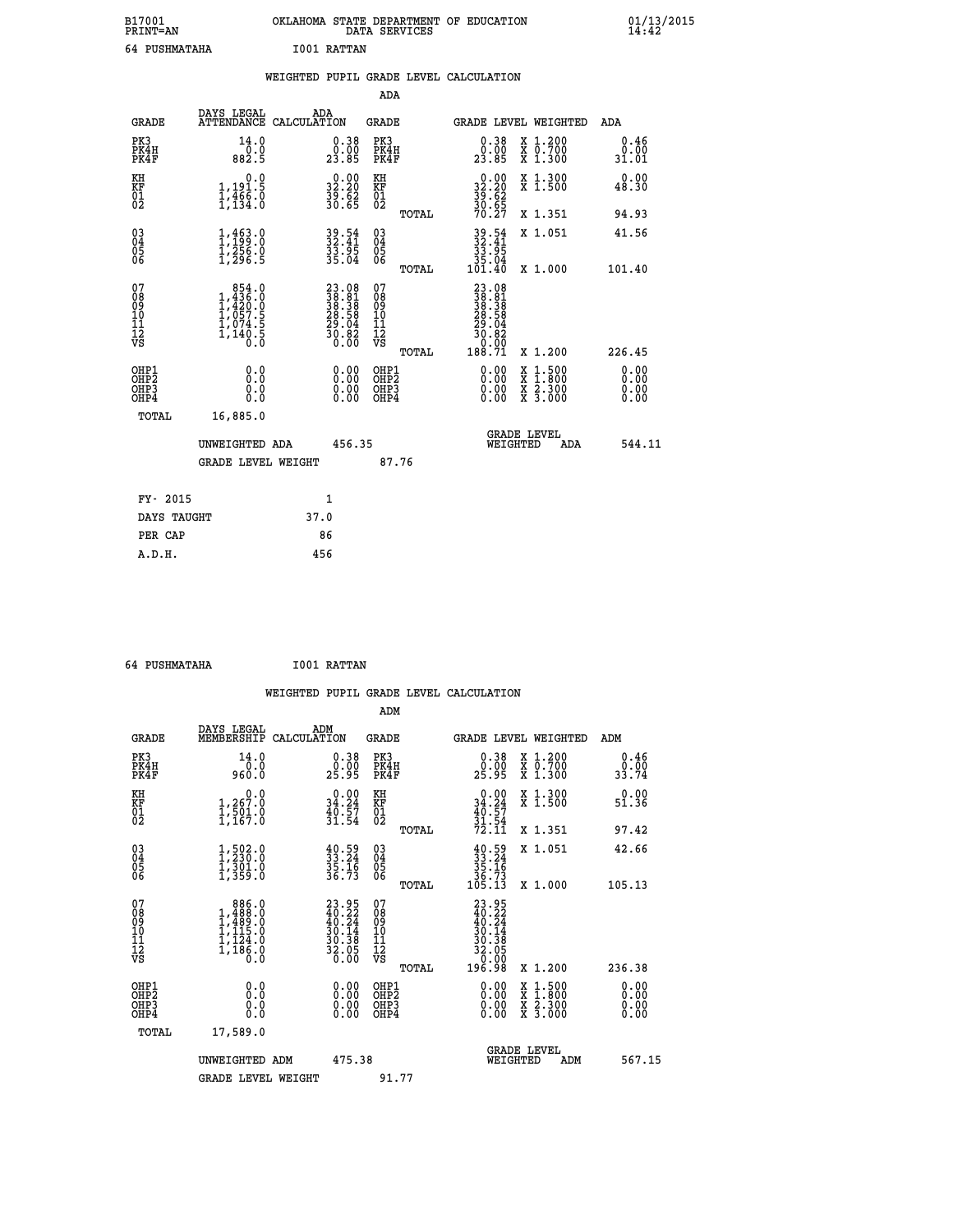| B17001<br><b>PRINT=AN</b> | OKLAHOMA STATE DEPARTMENT OF EDUCATION<br>DATA SERVICES | 01/13/2015 |
|---------------------------|---------------------------------------------------------|------------|
| 64 PUSHMATAHA             | I010 CLAYTON                                            |            |

|                                                                    |                                                                                                | WEIGHTED PUPIL GRADE LEVEL CALCULATION                                                 |                                        |       |                                                                                                                                              |                                                                                                           |                              |
|--------------------------------------------------------------------|------------------------------------------------------------------------------------------------|----------------------------------------------------------------------------------------|----------------------------------------|-------|----------------------------------------------------------------------------------------------------------------------------------------------|-----------------------------------------------------------------------------------------------------------|------------------------------|
|                                                                    |                                                                                                |                                                                                        | <b>ADA</b>                             |       |                                                                                                                                              |                                                                                                           |                              |
| <b>GRADE</b>                                                       |                                                                                                | DAYS LEGAL ADA ATTENDANCE CALCULATION                                                  | <b>GRADE</b>                           |       |                                                                                                                                              | GRADE LEVEL WEIGHTED                                                                                      | ADA                          |
| PK3<br>PK4H<br>PK4F                                                | 360.0<br>0.0<br>1,051.0                                                                        | $\begin{smallmatrix} 8.00\0.00\\23.36\end{smallmatrix}$                                | PK3<br>PK4H<br>PK4F                    |       | 8.00<br>0.00<br>23.36                                                                                                                        | X 1.200<br>X 0.700<br>X 1.300                                                                             | 9.60<br>0.00<br>30.37        |
| KH<br>KF<br>01<br>02                                               | 0.0<br>568.0<br>1,146.0                                                                        | $\begin{smallmatrix} 0.00\\ 12.62\\ 17.43\\ 25.47 \end{smallmatrix}$                   | KH<br><b>KF</b><br>01<br>02            |       | 0.00<br>$12.62$<br>$17.43$<br>$25.47$<br>$42.90$                                                                                             | X 1.300<br>X 1.500                                                                                        | 0.00<br>18.93                |
|                                                                    |                                                                                                |                                                                                        |                                        | TOTAL |                                                                                                                                              | X 1.351                                                                                                   | 57.96                        |
| $\begin{smallmatrix} 03 \\[-4pt] 04 \end{smallmatrix}$<br>05<br>06 | 747.5<br>688.5<br>517.5<br>326.0                                                               | $16.61$<br>$15.30$<br>$\frac{11.50}{7.24}$                                             | 03<br>04<br>05<br>06                   |       | $16.61$<br>$15.30$<br>$11.50$<br>$7.24$                                                                                                      | X 1.051                                                                                                   | 17.46                        |
|                                                                    |                                                                                                |                                                                                        |                                        | TOTAL | 34.04                                                                                                                                        | X 1.000                                                                                                   | 34.04                        |
| 07<br>08<br>09<br>11<br>11<br>12<br>VS                             | 737.0<br>$\begin{smallmatrix} 614.15\ 1,117.0\ 905.0\ 1,211.0\ 1,159.0\ 0.0 \end{smallmatrix}$ | $\begin{smallmatrix} 16.38\\18.10\\24.82\\20.11\\26.91\\25.76\\25.76\end{smallmatrix}$ | 07<br>08<br>09<br>11<br>11<br>12<br>VS | TOTAL | $\begin{array}{r} 16\cdot 38 \\ 18\cdot 10 \\ 24\cdot 82 \\ 20\cdot 11 \\ 26\cdot 91 \\ 25\cdot 76 \\ 25\cdot 76 \\ 132\cdot 08 \end{array}$ | X 1.200                                                                                                   | 158.50                       |
| OHP1<br>OHP2<br>OHP3<br>OHP4                                       | 0.0<br>0.0<br>0.0                                                                              | 0.0000<br>$\begin{smallmatrix} 0.00 \ 0.00 \end{smallmatrix}$                          | OHP1<br>OHP2<br>OHP3<br>OHP4           |       | 0.00<br>0.00<br>0.00                                                                                                                         | 1:500<br>$\begin{smallmatrix} x & 1 & 500 \\ x & 1 & 800 \\ x & 2 & 300 \\ x & 3 & 000 \end{smallmatrix}$ | 0.00<br>0.00<br>0.00<br>0.00 |
| <b>TOTAL</b>                                                       | 12, 132.5                                                                                      |                                                                                        |                                        |       |                                                                                                                                              |                                                                                                           |                              |
|                                                                    | UNWEIGHTED ADA                                                                                 | 269.61                                                                                 |                                        |       | WEIGHTED                                                                                                                                     | <b>GRADE LEVEL</b><br>ADA                                                                                 | 326.86                       |
|                                                                    | <b>GRADE LEVEL WEIGHT</b>                                                                      |                                                                                        | 57.25                                  |       |                                                                                                                                              |                                                                                                           |                              |
| FY- 2015                                                           |                                                                                                | 1                                                                                      |                                        |       |                                                                                                                                              |                                                                                                           |                              |
| DAYS TAUGHT                                                        |                                                                                                | 45.0                                                                                   |                                        |       |                                                                                                                                              |                                                                                                           |                              |
| PER CAP                                                            |                                                                                                | 154                                                                                    |                                        |       |                                                                                                                                              |                                                                                                           |                              |

 **64 PUSHMATAHA I010 CLAYTON**

 **A.D.H. 205**

| <b>GRADE</b>                                       | DAYS LEGAL<br>MEMBERSHIP                                                                            | ADM<br>CALCULATION                                                                                 | <b>GRADE</b>                           |       | <b>GRADE LEVEL WEIGHTED</b>                                                                                                                                                                                                                                                    |                                          | ADM    |                              |
|----------------------------------------------------|-----------------------------------------------------------------------------------------------------|----------------------------------------------------------------------------------------------------|----------------------------------------|-------|--------------------------------------------------------------------------------------------------------------------------------------------------------------------------------------------------------------------------------------------------------------------------------|------------------------------------------|--------|------------------------------|
| PK3<br>PK4H<br>PK4F                                | 360.0<br>0.0<br>1,051.0                                                                             | $\begin{smallmatrix} 8.00\0.000000&0.00000\\ 23.36\end{smallmatrix}$                               | PK3<br>PK4H<br>PK4F                    |       |                                                                                                                                                                                                                                                                                | X 1.200<br>X 0.700<br>X 1.300            |        | 9.60<br>0.00<br>30.37        |
| KH<br>KF<br>01<br>02                               | $\begin{smallmatrix}&&0\ .\ 0\ 616\ .0\ 820\ .0\\ 1\ 184\ .0\end{smallmatrix}$                      | $\begin{smallmatrix} 0.00\\ 13.69\\ 18.22\\ 26.31 \end{smallmatrix}$                               | KH<br>KF<br>01<br>02                   |       | $\begin{array}{c} 0.00 \\ 13.69 \\ 18.22 \\ 26.31 \\ 44.53 \end{array}$                                                                                                                                                                                                        | X 1.300<br>X 1.500                       |        | 0.00<br>20.54                |
|                                                    |                                                                                                     |                                                                                                    |                                        | TOTAL |                                                                                                                                                                                                                                                                                | X 1.351                                  |        | 60.16                        |
| $\begin{matrix} 03 \\ 04 \\ 05 \\ 06 \end{matrix}$ | 768.0<br>706.0<br>531.0<br>345.0                                                                    | $\begin{smallmatrix} 17.07\\ 15.69\\ 11.80\\ 7.67 \end{smallmatrix}$                               | 03<br>04<br>05<br>06                   |       | 17.07<br>$\begin{array}{c} 15.69 \\ 11.80 \\ 7.67 \\ 35.16 \end{array}$                                                                                                                                                                                                        | X 1.051                                  |        | 17.94                        |
|                                                    |                                                                                                     |                                                                                                    |                                        | TOTAL |                                                                                                                                                                                                                                                                                | X 1.000                                  |        | 35.16                        |
| 07<br>08<br>09<br>101<br>112<br>VS                 | $\begin{smallmatrix} 761.0\\ 853.0\\ 1,161.0\\ 1,000.0\\ 1,251.0\\ 1,220.0\\ 0.0 \end{smallmatrix}$ | $\begin{smallmatrix} 16.91 \\ 18.96 \\ 25.80 \\ 22.22 \\ 27.80 \\ 27.11 \\ 0.00 \end{smallmatrix}$ | 07<br>08<br>09<br>11<br>11<br>12<br>VS | TOTAL | $\begin{array}{r} 16\cdot 91 \\ 18\cdot 96 \\ 25\cdot 80 \\ 22\cdot 22 \\ 27\cdot 80 \\ 27\cdot 11 \\ 0\cdot 00 \\ 138\cdot 80 \end{array}$                                                                                                                                    | X 1.200                                  | 166.56 |                              |
| OHP1<br>OHP2<br>OHP3<br>OHP4                       | 0.0<br>Ō.Ō<br>Ŏ.Ŏ                                                                                   |                                                                                                    | OHP1<br>OHP2<br>OHP3<br>OHP4           |       | $\begin{smallmatrix} 0.00 & 0.00 & 0.00 & 0.00 & 0.00 & 0.00 & 0.00 & 0.00 & 0.00 & 0.00 & 0.00 & 0.00 & 0.00 & 0.00 & 0.00 & 0.00 & 0.00 & 0.00 & 0.00 & 0.00 & 0.00 & 0.00 & 0.00 & 0.00 & 0.00 & 0.00 & 0.00 & 0.00 & 0.00 & 0.00 & 0.00 & 0.00 & 0.00 & 0.00 & 0.00 & 0.0$ | X 1:500<br>X 1:800<br>X 2:300<br>X 3:000 |        | 0.00<br>0.00<br>0.00<br>0.00 |
| TOTAL                                              | 12,627.0                                                                                            |                                                                                                    |                                        |       |                                                                                                                                                                                                                                                                                |                                          |        |                              |
|                                                    | UNWEIGHTED ADM                                                                                      | 280.61                                                                                             |                                        |       | <b>GRADE LEVEL</b><br>WEIGHTED                                                                                                                                                                                                                                                 | ADM                                      |        | 340.33                       |
|                                                    | <b>GRADE LEVEL WEIGHT</b>                                                                           |                                                                                                    | 59.72                                  |       |                                                                                                                                                                                                                                                                                |                                          |        |                              |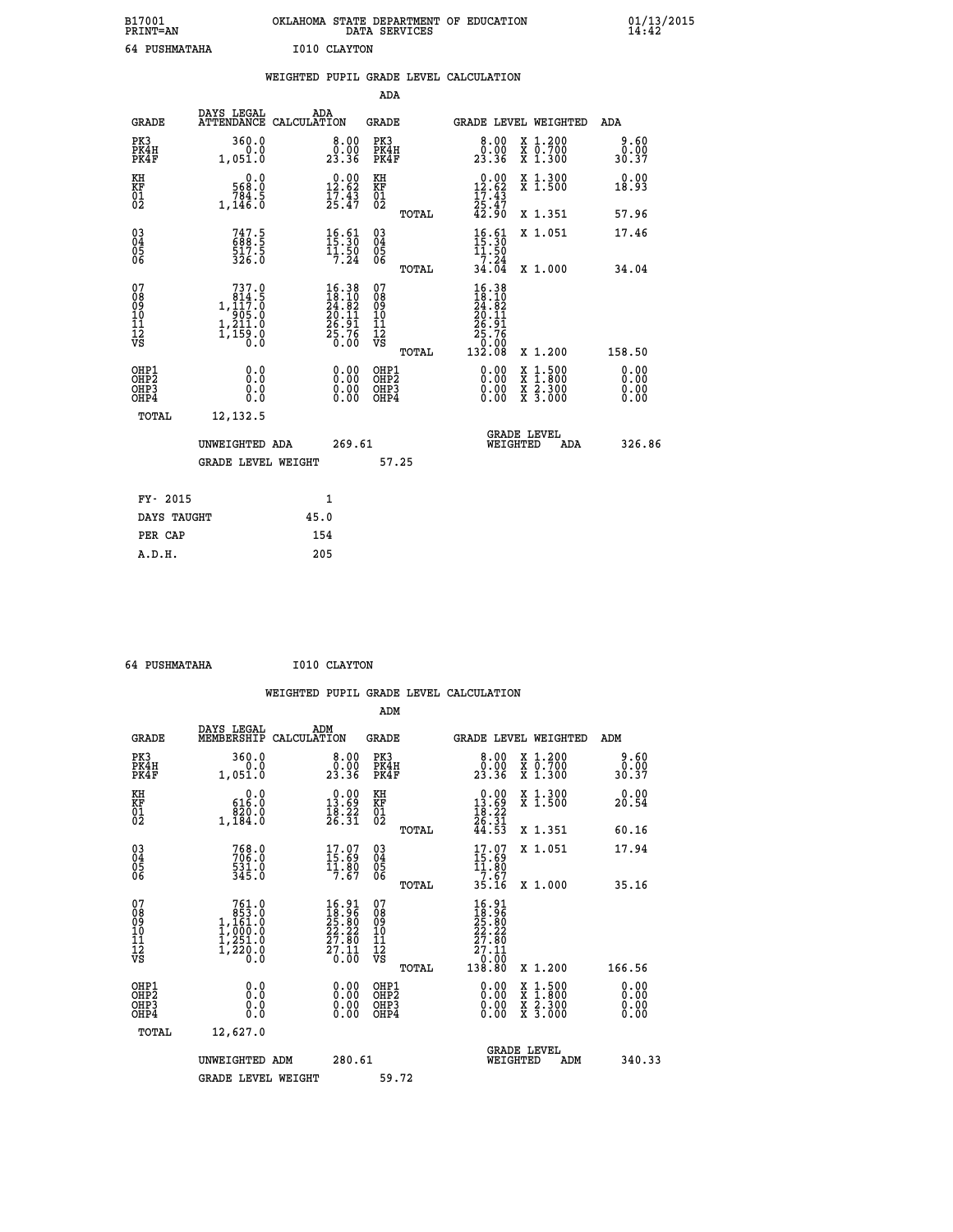| B17001<br>PRINT=AN | OKLAHOMA<br>STATE DEPARTMENT OF EDUCATION<br>SERVICES<br>DATA | 01/13/2015<br>14:42 |
|--------------------|---------------------------------------------------------------|---------------------|
| 64<br>PUSHMATAHA   | I013<br>ANTLERS                                               |                     |

| 64 PUSHMATAHA                                      |                                                                                     |      | I013 ANTLERS                                                                        |                                                    |       |                                                                       |                                                                                                                                              |                        |
|----------------------------------------------------|-------------------------------------------------------------------------------------|------|-------------------------------------------------------------------------------------|----------------------------------------------------|-------|-----------------------------------------------------------------------|----------------------------------------------------------------------------------------------------------------------------------------------|------------------------|
|                                                    |                                                                                     |      |                                                                                     |                                                    |       | WEIGHTED PUPIL GRADE LEVEL CALCULATION                                |                                                                                                                                              |                        |
|                                                    |                                                                                     |      |                                                                                     | <b>ADA</b>                                         |       |                                                                       |                                                                                                                                              |                        |
| <b>GRADE</b>                                       | DAYS LEGAL<br>ATTENDANCE CALCULATION                                                |      | ADA                                                                                 | <b>GRADE</b>                                       |       |                                                                       | <b>GRADE LEVEL WEIGHTED</b>                                                                                                                  | ADA                    |
| PK3<br>PK4H<br>PK4F                                | 766.0<br>0.0<br>3,003.0                                                             |      | 17.41<br>$\frac{6}{68}$ .<br>68.25                                                  | PK3<br>PK4H<br>PK4F                                |       | 17.41<br>$\frac{10}{68}. \frac{00}{25}$                               | X 1.200<br>X 0.700<br>X 1.300                                                                                                                | 20.89<br>0.00<br>88.73 |
| KH<br>KF<br>01<br>02                               | 0.0<br>2,958:0<br>2,951:0<br>3,586:0                                                |      | 67.23<br>$\frac{67.07}{81.50}$                                                      | KH<br>KF<br>01<br>02                               |       | 67.23<br>$\begin{smallmatrix} 67.07\ 81.50\ 148.57 \end{smallmatrix}$ | X 1.300<br>X 1.500                                                                                                                           | 0.00<br>100.85         |
|                                                    |                                                                                     |      |                                                                                     |                                                    | TOTAL |                                                                       | X 1.351                                                                                                                                      | 200.72                 |
| $\begin{matrix} 03 \\ 04 \\ 05 \\ 06 \end{matrix}$ | 3,032.0<br>3,100.0<br>3,367.0<br>2,914.0                                            |      | $\begin{smallmatrix} 68.91\ 70.45\ 76.52\ 66.23 \end{smallmatrix}$                  | $\begin{matrix} 03 \\ 04 \\ 05 \\ 06 \end{matrix}$ |       | $58.91$<br>$70.45$<br>$76.52$<br>$66.23$<br>$213.20$                  | X 1.051                                                                                                                                      | 72.42                  |
|                                                    |                                                                                     |      |                                                                                     |                                                    | TOTAL |                                                                       | X 1.000                                                                                                                                      | 213.20                 |
| 07<br>08<br>09<br>101<br>11<br>12<br>VS            | $2,944.0$<br>$3,526.0$<br>$3,073.0$<br>$2,985.0$<br>$2,230.0$<br>$2,695.0$<br>$0.0$ |      | $66.91$<br>$80.14$<br>$69.84$<br>$67.84$<br>$50.68$<br>$50.68$<br>$61.25$<br>$0.00$ | 07<br>08<br>09<br>11<br>11<br>12<br>VS             |       | $66.91$<br>$80.14$<br>$69.84$<br>$67.84$<br>$50.68$<br>61.25          |                                                                                                                                              |                        |
|                                                    |                                                                                     |      |                                                                                     |                                                    | TOTAL | 396.66                                                                | X 1.200                                                                                                                                      | 475.99                 |
| OHP1<br>OHP2<br>OH <sub>P3</sub><br>OHP4           | 0.0<br>0.0<br>0.0                                                                   |      |                                                                                     | OHP1<br>OHP2<br>OHP3<br>OHP4                       |       | 0.00<br>0.00<br>0.00                                                  | $\begin{smallmatrix} \mathtt{X} & 1\cdot500 \\ \mathtt{X} & 1\cdot800 \\ \mathtt{X} & 2\cdot300 \\ \mathtt{X} & 3\cdot000 \end{smallmatrix}$ | 0.00<br>0.00<br>0.00   |
| TOTAL                                              | 43,130.0                                                                            |      |                                                                                     |                                                    |       |                                                                       |                                                                                                                                              |                        |
|                                                    | UNWEIGHTED ADA                                                                      |      | 980.23                                                                              |                                                    |       | WEIGHTED                                                              | <b>GRADE LEVEL</b><br>ADA                                                                                                                    | 1,172.80               |
|                                                    | <b>GRADE LEVEL WEIGHT</b>                                                           |      |                                                                                     | 192.57                                             |       |                                                                       |                                                                                                                                              |                        |
| FY- 2015                                           |                                                                                     |      | 1                                                                                   |                                                    |       |                                                                       |                                                                                                                                              |                        |
| DAYS TAUGHT                                        |                                                                                     | 44.0 |                                                                                     |                                                    |       |                                                                       |                                                                                                                                              |                        |
| PER CAP                                            |                                                                                     |      | 77                                                                                  |                                                    |       |                                                                       |                                                                                                                                              |                        |

| -----<br>------ | ____ |
|-----------------|------|
| A.D.H.          | 909  |
|                 |      |
|                 |      |
|                 |      |

 **ADM**

 **64 PUSHMATAHA I013 ANTLERS**

| <b>GRADE</b>                                       | DAYS LEGAL<br>MEMBERSHIP                                                                                                                                    | ADM<br>CALCULATION                       | <b>GRADE</b>                                       |       | <b>GRADE LEVEL WEIGHTED</b>                                                          |                                          | ADM                  |  |
|----------------------------------------------------|-------------------------------------------------------------------------------------------------------------------------------------------------------------|------------------------------------------|----------------------------------------------------|-------|--------------------------------------------------------------------------------------|------------------------------------------|----------------------|--|
| PK3<br>PK4H<br>PK4F                                | 780.0<br>3,192.0                                                                                                                                            | 17.73<br>$\frac{10.00}{72.55}$           | PK3<br>PK4H<br>PK4F                                |       | 17.73<br>$72.90$<br>72.55                                                            | X 1.200<br>X 0.700<br>X 1.300            | $21.28\n0.00\n94.32$ |  |
| KH<br>KF<br>01<br>02                               | 0.0<br>3,102:0<br>3,095:0<br>3,743:0                                                                                                                        | $70.00$<br>70.50<br>$70.34$<br>85.07     | KH<br>KF<br>$\overline{01}$                        |       | $\begin{smallmatrix} &0.00\ 70.50\ 70.34\ 85.07\ 155.41\end{smallmatrix}$            | X 1.300<br>X 1.500                       | 0.00<br>105.75       |  |
|                                                    |                                                                                                                                                             |                                          |                                                    | TOTAL |                                                                                      | X 1.351                                  | 209.96               |  |
| $\begin{matrix} 03 \\ 04 \\ 05 \\ 06 \end{matrix}$ | $3, 229.0$<br>$3, 497.0$<br>$3, 086.0$                                                                                                                      | $71.75$<br>$73.39$<br>$79.48$<br>$70.14$ | $\begin{matrix} 03 \\ 04 \\ 05 \\ 06 \end{matrix}$ |       | $71.75$<br>$73.39$<br>$79.48$<br>$70.14$<br>$223.01$                                 | X 1.051                                  | 75.41                |  |
|                                                    |                                                                                                                                                             |                                          |                                                    | TOTAL |                                                                                      | X 1.000                                  | 223.01               |  |
| 07<br>08<br>09<br>101<br>11<br>12<br>VS            | $\begin{smallmatrix} 3\,,\,10\,8\,.\,0\\ 3\,,\,780\,.\,0\\ 3\,,\,203\,.\,0\\ 3\,,\,158\,.\,0\\ 2\,,\,384\,.\,0\\ 2\,,\,780\,.\,0\\ 0\,.0 \end{smallmatrix}$ | $70.6485.9172.8071.7754.1863.180.00$     | 07<br>08<br>09<br>001<br>11<br>11<br>12<br>VS      | TOTAL | $70.64$<br>$85.91$<br>$72.80$<br>$71.77$<br>$54.18$<br>$63.18$<br>$0.00$<br>$418.48$ | X 1.200                                  | 502.18               |  |
| OHP1                                               |                                                                                                                                                             |                                          | OHP1                                               |       |                                                                                      |                                          |                      |  |
| OHP <sub>2</sub><br>OH <sub>P3</sub><br>OHP4       | 0.0<br>0.000                                                                                                                                                |                                          | OHP <sub>2</sub><br>OHP3<br>OHP4                   |       | 0.00<br>$0.00$<br>0.00                                                               | X 1:500<br>X 1:800<br>X 2:300<br>X 3:000 | 0.00<br>0.00<br>0.00 |  |
| TOTAL                                              | 45,294.0                                                                                                                                                    |                                          |                                                    |       |                                                                                      |                                          |                      |  |
|                                                    | UNWEIGHTED                                                                                                                                                  | 1,029.43<br>ADM                          |                                                    |       | <b>GRADE LEVEL</b><br>WEIGHTED                                                       | ADM                                      | 1,231.91             |  |
|                                                    | <b>GRADE LEVEL WEIGHT</b>                                                                                                                                   |                                          | 202.48                                             |       |                                                                                      |                                          |                      |  |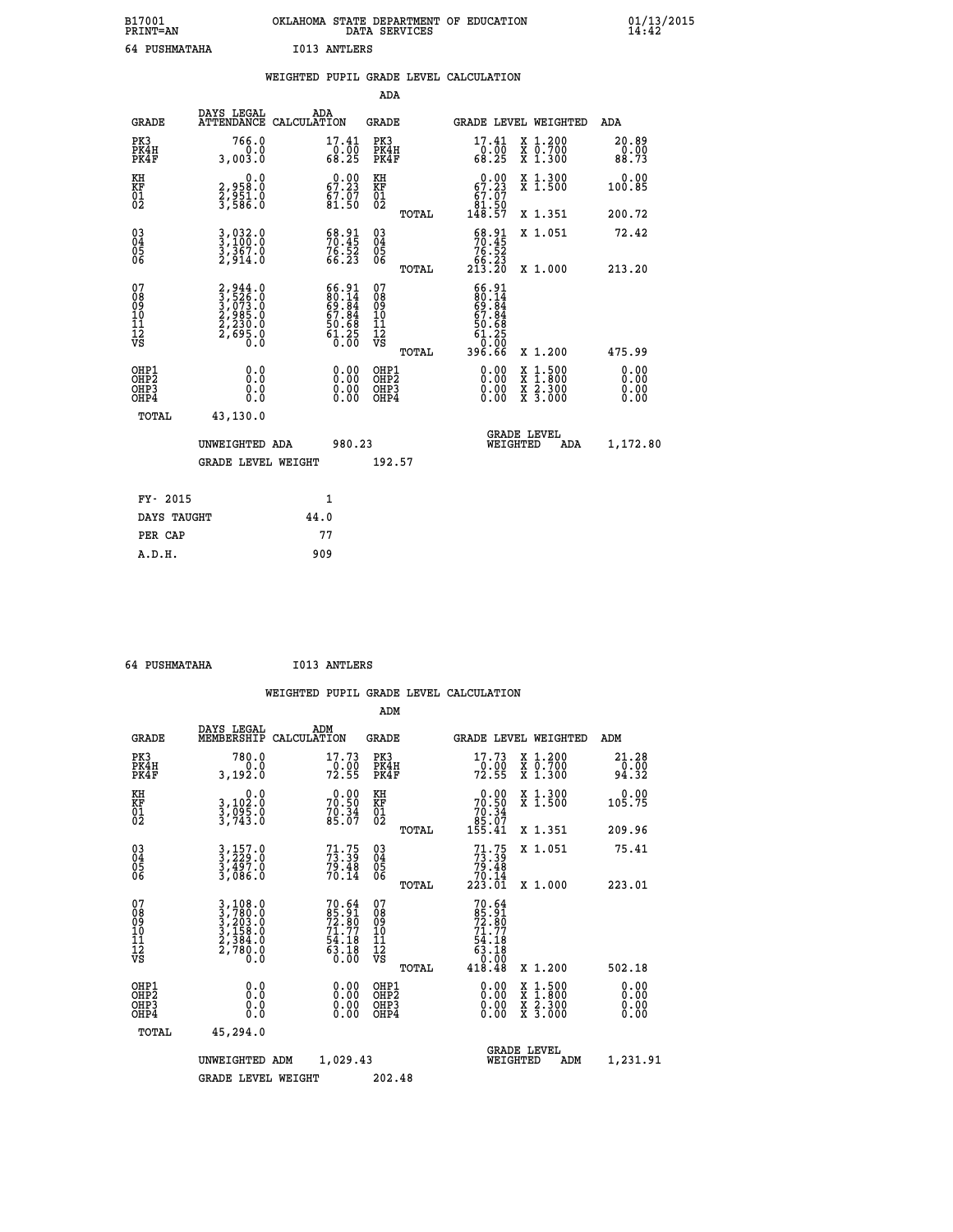| B17001<br>PRINT=AN<br>64 PUSHMATAHA |                      | OKLAHOMA<br>I022 MOYERS                | DATA SERVICES       | STATE DEPARTMENT OF EDUCATION |                                 | 01/13/2015            |  |
|-------------------------------------|----------------------|----------------------------------------|---------------------|-------------------------------|---------------------------------|-----------------------|--|
|                                     |                      | WEIGHTED PUPIL GRADE LEVEL CALCULATION | ADA                 |                               |                                 |                       |  |
| GRADE                               | DAYS LEGAL           | ADA<br>ATTENDANCE CALCULATION          | GRADE               | GRADE LEVEL WEIGHTED          |                                 | ADA                   |  |
| PK3<br>PK4H<br>PK4F                 | 85.0<br>0.0<br>461.0 | 2.24<br>0.00<br>12.13                  | PK3<br>PK4H<br>PK4F | 2.24<br>0.00<br>12.13         | X 1.200<br>X 0.700<br>$X_1.300$ | 2.69<br>0.00<br>15.77 |  |
|                                     | $\sim$ $\sim$        | - - - - ---                            |                     | .                             |                                 | - - -                 |  |

| GRADE                                                |                                                             | ATTENDANCE CALCULATION                                                  | GRADE                                                 | GRADE LEVEL WEIGHTED                                                                                                                                                                                                                                                           |                                                                                                  | ADA                                                               |
|------------------------------------------------------|-------------------------------------------------------------|-------------------------------------------------------------------------|-------------------------------------------------------|--------------------------------------------------------------------------------------------------------------------------------------------------------------------------------------------------------------------------------------------------------------------------------|--------------------------------------------------------------------------------------------------|-------------------------------------------------------------------|
| PK3<br>PK4H<br>PK4F                                  | 85.0<br>461.0                                               | $\begin{smallmatrix} 2\cdot24\0\cdot00\12\cdot13 \end{smallmatrix}$     | PK3<br>PK4H<br>PK4F                                   | $\begin{smallmatrix} 2.24\ 0.00\ 12.13 \end{smallmatrix}$                                                                                                                                                                                                                      | X 1.200<br>$\begin{smallmatrix} 7 & 0.700 \\ 7 & 1.300 \end{smallmatrix}$                        | $\frac{2.69}{0.00}$<br>15.77                                      |
| KH<br>KF<br>01<br>02                                 | $760.0$<br>$567.5$<br>$596.0$                               | $\begin{smallmatrix} 0.00\\ 20.00\\ 14.93\\ 18.32 \end{smallmatrix}$    | KH<br>KF<br>01<br>02                                  | $\begin{smallmatrix} 0.00\\ 20.00\\ 14.93\\ 18.32\\ 33.25 \end{smallmatrix}$                                                                                                                                                                                                   | X 1.300<br>$\overline{x}$ 1.500                                                                  | 0.00<br>30.00                                                     |
|                                                      |                                                             |                                                                         | TOTAL                                                 |                                                                                                                                                                                                                                                                                | X 1.351                                                                                          | 44.92                                                             |
| $\begin{matrix} 03 \\ 04 \\ 05 \\ 06 \end{matrix}$   | 330.5<br>531.0<br>434.0<br>507.0                            | $\begin{array}{c} 8.70 \\ 13.97 \\ 11.42 \\ 13.34 \end{array}$          | 030404<br>06<br>TOTAL                                 | 13.70<br>$\frac{11.42}{13.34}$<br>$\frac{38.73}{8}$                                                                                                                                                                                                                            | X 1.051<br>X 1.000                                                                               | 9.14<br>38.73                                                     |
| 07<br>08<br>09<br>01<br>11<br>11<br>12<br>VS         | 789.5<br>477.5<br>574.0<br>577.5<br>577.5<br>463.0<br>301.0 | $20.78$<br>$12.57$<br>$15.11$<br>$15.20$<br>$12.18$<br>$7.67$<br>$0.00$ | 07<br>08<br>09<br>01<br>11<br>11<br>17<br>VS<br>TOTAL | 20.78<br>12.57<br>15.11<br>15.20<br>12.18<br>7.67<br>0.00<br>83.51                                                                                                                                                                                                             | X 1.200                                                                                          | 100.21                                                            |
| OHP1<br>OHP <sub>2</sub><br>OH <sub>P3</sub><br>OHP4 |                                                             | $\begin{smallmatrix} 0.00 \ 0.00 \ 0.00 \ 0.00 \end{smallmatrix}$       | OHP1<br>OHP <sub>2</sub><br>OHP <sub>3</sub><br>OHP4  | $\begin{smallmatrix} 0.00 & 0.00 & 0.00 & 0.00 & 0.00 & 0.00 & 0.00 & 0.00 & 0.00 & 0.00 & 0.00 & 0.00 & 0.00 & 0.00 & 0.00 & 0.00 & 0.00 & 0.00 & 0.00 & 0.00 & 0.00 & 0.00 & 0.00 & 0.00 & 0.00 & 0.00 & 0.00 & 0.00 & 0.00 & 0.00 & 0.00 & 0.00 & 0.00 & 0.00 & 0.00 & 0.0$ | $\begin{smallmatrix} x & 1 & 500 \\ x & 1 & 800 \\ x & 2 & 300 \\ x & 3 & 000 \end{smallmatrix}$ | $\begin{smallmatrix} 0.00 \ 0.00 \ 0.00 \ 0.00 \end{smallmatrix}$ |

| TOTAL       | 7,554.5        |                    |        |       |                                |     |        |
|-------------|----------------|--------------------|--------|-------|--------------------------------|-----|--------|
|             | UNWEIGHTED ADA | GRADE LEVEL WEIGHT | 198.56 | 42.90 | <b>GRADE LEVEL</b><br>WEIGHTED | ADA | 241.46 |
| FY- 2015    |                |                    | 1      |       |                                |     |        |
| DAYS TAUGHT |                | 38.0               |        |       |                                |     |        |
| PER CAP     |                | 92                 |        |       |                                |     |        |

 **64 PUSHMATAHA I022 MOYERS**

 **A.D.H. 195**

 **WEIGHTED PUPIL GRADE LEVEL CALCULATION ADM DAYS LEGAL ADM GRADE MEMBERSHIP CALCULATION GRADE GRADE LEVEL WEIGHTED ADM PK3 86.0 2.26 PK3 2.26 X 1.200 2.71 PK4H 0.0 0.00 PK4H 0.00 X 0.700 0.00 PK4F 509.0 13.39 PK4F 13.39 X 1.300 17.41 KH 0.0 0.00 KH 0.00 X 1.300 0.00 KF 767.0 20.18 KF 20.18 X 1.500 30.27 01 585.0 15.39 01 15.39**  $02$   $735.0$   $19.34$   $02$   $\frac{19.34}{2}$   $19.34$  **TOTAL 34.73 X 1.351 46.92 03 342.0 9.00 03 9.00 X 1.051 9.46 04 550.0 14.47 04 14.47 05 449.0 11.82 05 11.82** 06 521.0 13.71 06  $\frac{13.71}{23.71}$  **TOTAL 40.00 X 1.000 40.00 07** 833.0 **21.92** 07 **21.92 08 494.0 13.00 08 13.00 09 624.0 16.42 09 16.42 10 602.0 15.84 10 15.84 11 470.0 12.37 11 12.37 12 12 12 12 12 8.07 12 8.07 VS** 0.0 0.00 VS 0.00 0.00 0.00  $\begin{array}{cccc} 833.0 & 21.92 & 07 & 21.92\\ 494.0 & 13.00 & 08 & 13.00\\ 624.0 & 16.42 & 09 & 16.42\\ 602.0 & 16.84 & 10 & 15.84\\ 470.0 & 12.37 & 11 & 12.37\\ 317.0 & 8.07 & 12 & 8.07\\ 0.0 & 0.00 & \text{vs} & 0.00\\ 0.00 & \text{TOTAL} & 87.62 & \text{X}~1.200 & 105.14 \end{$  **OHP1 0.0 0.00 OHP1 0.00 X 1.500 0.00 OHP2 0.0 0.00 OHP2 0.00 X 1.800 0.00 OHP3 0.0 0.00 OHP3 0.00 X 2.300 0.00 OHP4 0.0 0.00 OHP4 0.00 X 3.000 0.00 TOTAL 7,884.0 GRADE LEVEL UNWEIGHTED ADM 207.18 WEIGHTED ADM 251.91** GRADE LEVEL WEIGHT 44.73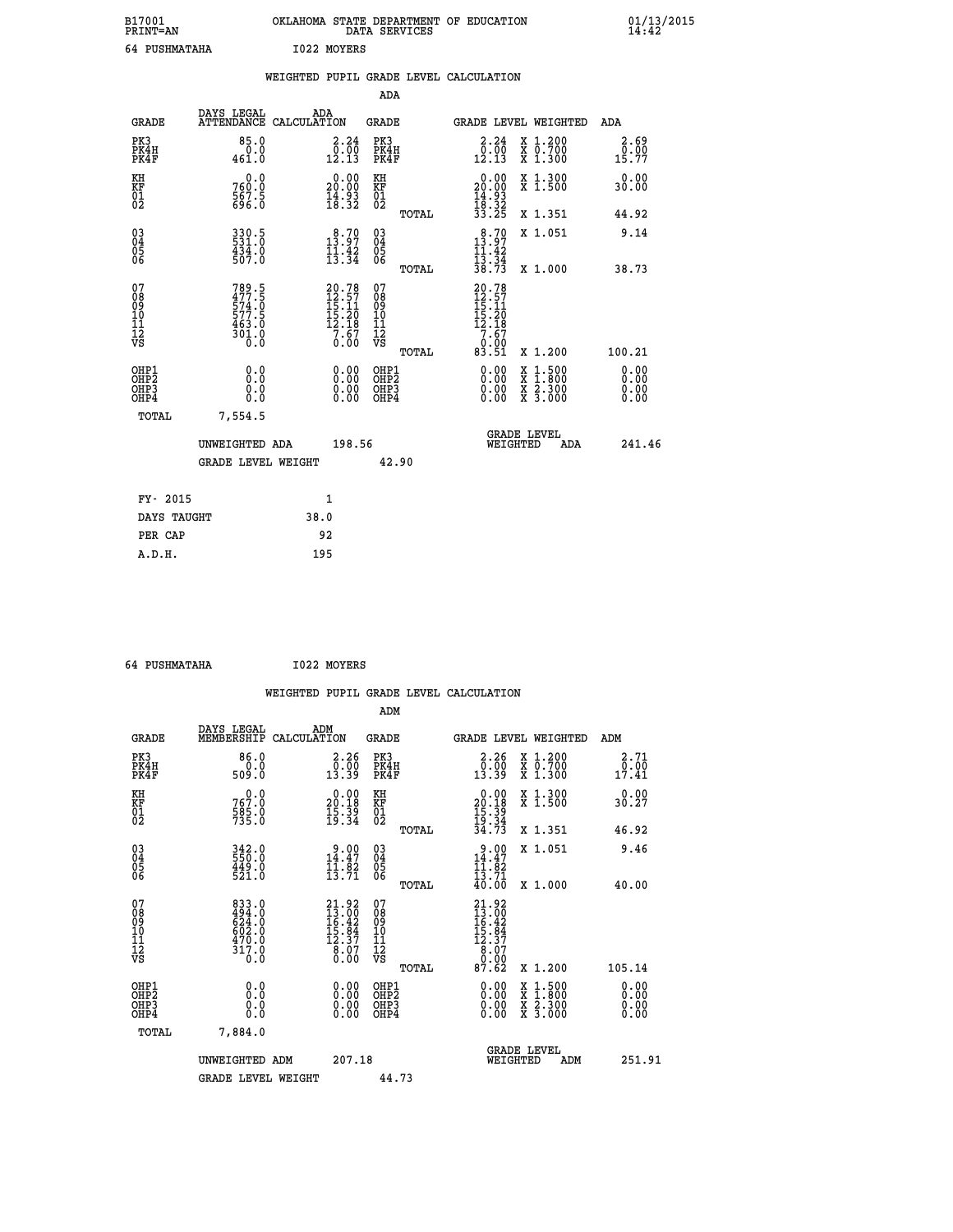| B17001<br>PRINT=AN | OKLAHOMA<br>. STATE DEPARTMENT OF EDUCATION<br>DATA SERVICES | 01/13/2015<br>14:42 |
|--------------------|--------------------------------------------------------------|---------------------|
| PUSHMATAHA         | COUNTY TOTALS                                                |                     |

|                                                                                           |                                                                                               | ADA                                                                                                                                              |                                    |                                                                                                                                                                                                                                                                                    |                                                                                                                                                                                                                                                                                                           |
|-------------------------------------------------------------------------------------------|-----------------------------------------------------------------------------------------------|--------------------------------------------------------------------------------------------------------------------------------------------------|------------------------------------|------------------------------------------------------------------------------------------------------------------------------------------------------------------------------------------------------------------------------------------------------------------------------------|-----------------------------------------------------------------------------------------------------------------------------------------------------------------------------------------------------------------------------------------------------------------------------------------------------------|
| DAYS LEGAL                                                                                | ADA                                                                                           | <b>GRADE</b>                                                                                                                                     |                                    |                                                                                                                                                                                                                                                                                    | ADA                                                                                                                                                                                                                                                                                                       |
| 1,834.0<br>0.0<br>5,996.0                                                                 | $\begin{smallmatrix} 42.45\ 0.00\ 141.35 \end{smallmatrix}$                                   | PK3<br>PK4H<br>PK4F                                                                                                                              | 42.45<br>$\frac{0.00}{141.35}$     |                                                                                                                                                                                                                                                                                    | 50.95<br>0.00<br>183.77                                                                                                                                                                                                                                                                                   |
| 0.0<br>6,489.0                                                                            | $0.00$<br>155.32                                                                              | KH                                                                                                                                               |                                    |                                                                                                                                                                                                                                                                                    | 0.00<br>233.00                                                                                                                                                                                                                                                                                            |
|                                                                                           |                                                                                               | TOTAL                                                                                                                                            |                                    |                                                                                                                                                                                                                                                                                    | 458.61                                                                                                                                                                                                                                                                                                    |
|                                                                                           |                                                                                               | $\substack{03 \\ 04}$                                                                                                                            | 161.23<br>154:57<br>146.88         |                                                                                                                                                                                                                                                                                    | 604.27                                                                                                                                                                                                                                                                                                    |
|                                                                                           |                                                                                               | TOTAL                                                                                                                                            |                                    |                                                                                                                                                                                                                                                                                    | 434.82                                                                                                                                                                                                                                                                                                    |
| $6, 207.5$<br>$6, 719.5$<br>$6, 184.0$<br>$5, 525.0$<br>$4, 978.5$<br>$5, 295.5$<br>$0.0$ | $147.59$<br>$160.17$<br>$148.15$<br>$131.73$<br>$\frac{118.81}{125.50}$                       | 078<br>089<br>0011<br>11<br>11<br>12<br>VS<br>TOTAL                                                                                              | 147.59                             |                                                                                                                                                                                                                                                                                    | 998.33                                                                                                                                                                                                                                                                                                    |
| 0.0<br>0.0<br>0.0                                                                         | 0.00<br>$\begin{smallmatrix} 0.00 \ 0.00 \end{smallmatrix}$                                   | OHP1<br>OHP2<br>OHP3<br>OHP4                                                                                                                     | 0.00<br>0.00                       |                                                                                                                                                                                                                                                                                    | 0.00<br>0.00<br>0.00                                                                                                                                                                                                                                                                                      |
| 88,486.5                                                                                  |                                                                                               |                                                                                                                                                  |                                    |                                                                                                                                                                                                                                                                                    |                                                                                                                                                                                                                                                                                                           |
|                                                                                           |                                                                                               |                                                                                                                                                  |                                    | ADA                                                                                                                                                                                                                                                                                | 2,528.93                                                                                                                                                                                                                                                                                                  |
|                                                                                           |                                                                                               | 422.35                                                                                                                                           |                                    |                                                                                                                                                                                                                                                                                    |                                                                                                                                                                                                                                                                                                           |
|                                                                                           | $\mathbf{1}$                                                                                  |                                                                                                                                                  |                                    |                                                                                                                                                                                                                                                                                    |                                                                                                                                                                                                                                                                                                           |
| DAYS TAUGHT                                                                               | 292.0                                                                                         |                                                                                                                                                  |                                    |                                                                                                                                                                                                                                                                                    |                                                                                                                                                                                                                                                                                                           |
|                                                                                           | 792                                                                                           |                                                                                                                                                  |                                    |                                                                                                                                                                                                                                                                                    |                                                                                                                                                                                                                                                                                                           |
|                                                                                           | $\frac{5}{7}$ , $\frac{791}{457}$ : 5<br>$6, 794.9$<br>$6, 472.5$<br>$6, 178.5$<br>$5, 563.5$ | ATTENDANCE CALCULATION<br>$\frac{163.06}{176.40}$<br>$161.23$<br>$154.57$<br>$146.88$<br>$133.37$<br>UNWEIGHTED ADA<br><b>GRADE LEVEL WEIGHT</b> | KF<br>01<br>02<br>0500<br>2,106.58 | WEIGHTED PUPIL GRADE LEVEL CALCULATION<br>$\begin{array}{c} 0.00 \\ 155.32 \\ 163.06 \\ 176.40 \\ 339.46 \end{array}$<br>$\frac{1}{4}$ $\frac{3}{4}$ $\frac{3}{4}$ $\frac{3}{8}$ $\frac{7}{8}$<br>$1460.175$<br>$148.153$<br>$131.731$<br>$118.81$<br>$125.50$<br>$0.00$<br>831.95 | GRADE LEVEL WEIGHTED<br>X 1.200<br>X 0.700<br>X 1.300<br>X 1.300<br>X 1.500<br>X 1.351<br>X 1.051<br>X 1.000<br>X 1.200<br>$\begin{smallmatrix} \mathtt{X} & 1\cdot500 \\ \mathtt{X} & 1\cdot800 \\ \mathtt{X} & 2\cdot300 \\ \mathtt{X} & 3\cdot000 \end{smallmatrix}$<br><b>GRADE LEVEL</b><br>WEIGHTED |

 **A.D.H. 1,959**

 **PUSHMATAHA COUNTY TOTALS**

|                                                      |                                                                                     |                                                                                   | ADM                                                 |       |                                                                                                                                                     |                                          |                              |
|------------------------------------------------------|-------------------------------------------------------------------------------------|-----------------------------------------------------------------------------------|-----------------------------------------------------|-------|-----------------------------------------------------------------------------------------------------------------------------------------------------|------------------------------------------|------------------------------|
| <b>GRADE</b>                                         | DAYS LEGAL<br>MEMBERSHIP                                                            | ADM<br>CALCULATION                                                                | <b>GRADE</b>                                        |       | GRADE LEVEL WEIGHTED                                                                                                                                |                                          | ADM                          |
| PK3<br>PK4H<br>PK4F                                  | 1,857.0<br>0.0<br>6,339.0                                                           | 42.98<br>0.00<br>149.64                                                           | PK3<br>PK4H<br>PK4F                                 |       | $\begin{smallmatrix} 42.98\ 0.00 \ 149.64 \end{smallmatrix}$                                                                                        | X 1.200<br>X 0.700<br>X 1.300            | 50.95<br>0.00<br>194.55      |
| KH<br>KF<br>01<br>02                                 | 0.0<br>$\frac{6}{7}, \frac{812}{941}$ $\frac{0}{7}$<br>7,745.0                      | $\begin{smallmatrix}&&0.00\\162.95\\168.94\\183.17\end{smallmatrix}$              | KH<br>KF<br>01<br>02                                |       | $\begin{smallmatrix}&&0.00\\162.95\\168.94\\183.17\\352.11\end{smallmatrix}$                                                                        | X 1.300<br>X 1.500                       | 0.00<br>244.43               |
|                                                      |                                                                                     |                                                                                   |                                                     | TOTAL |                                                                                                                                                     | X 1.351                                  | 475.70                       |
| 03<br>04<br>05<br>06                                 | 7,006.0<br>6,698.0<br>6,396.0<br>5,841.0                                            | 166.23<br>159.88<br>152.06<br>140.00                                              | $\begin{array}{c} 03 \\ 04 \\ 05 \\ 06 \end{array}$ |       | 166.23<br>159.88<br>152.06                                                                                                                          | X 1.051                                  | 174.70                       |
|                                                      |                                                                                     |                                                                                   |                                                     | TOTAL | 140.00<br>451.94                                                                                                                                    | X 1.000                                  | 451.94                       |
| 07<br>08<br>09<br>101<br>112<br>VS                   | $5,493.0$<br>$7,104.0$<br>$6,477.0$<br>$5,875.0$<br>$5,229.0$<br>$5,503.0$<br>$0.0$ | 154.38<br>169.17<br>155.26<br>139.97<br>124.73<br>$\frac{1}{30}$ , $\frac{4}{00}$ | 07<br>08<br>09<br>11<br>11<br>12<br>VS              | TOTAL | 154.38<br>169.17<br>155.26<br>139.97<br>$\begin{array}{c} 1\ddot{2}\ddot{4}\ddot{.}7\dot{3} \\ 130\ddot{.}41 \\ -9\ddot{.}09 \end{array}$<br>873.92 | X 1.200                                  | 1,048.70                     |
| OHP1<br>OHP2<br>OH <sub>P3</sub><br>OH <sub>P4</sub> | 0.0<br>0.000                                                                        | $0.00$<br>$0.00$<br>0.00                                                          | OHP1<br>OHP2<br>OHP3<br>OHP4                        |       | $0.00$<br>$0.00$<br>0.00                                                                                                                            | X 1:500<br>X 1:800<br>X 2:300<br>X 3:000 | 0.00<br>0.00<br>0.00<br>0.00 |
| TOTAL                                                | 92,416.0                                                                            |                                                                                   |                                                     |       |                                                                                                                                                     |                                          |                              |
|                                                      | UNWEIGHTED ADM                                                                      | 2,199.77                                                                          |                                                     |       | WEIGHTED                                                                                                                                            | <b>GRADE LEVEL</b><br>ADM                | 2,641.61                     |
|                                                      | <b>GRADE LEVEL WEIGHT</b>                                                           |                                                                                   | 441.84                                              |       |                                                                                                                                                     |                                          |                              |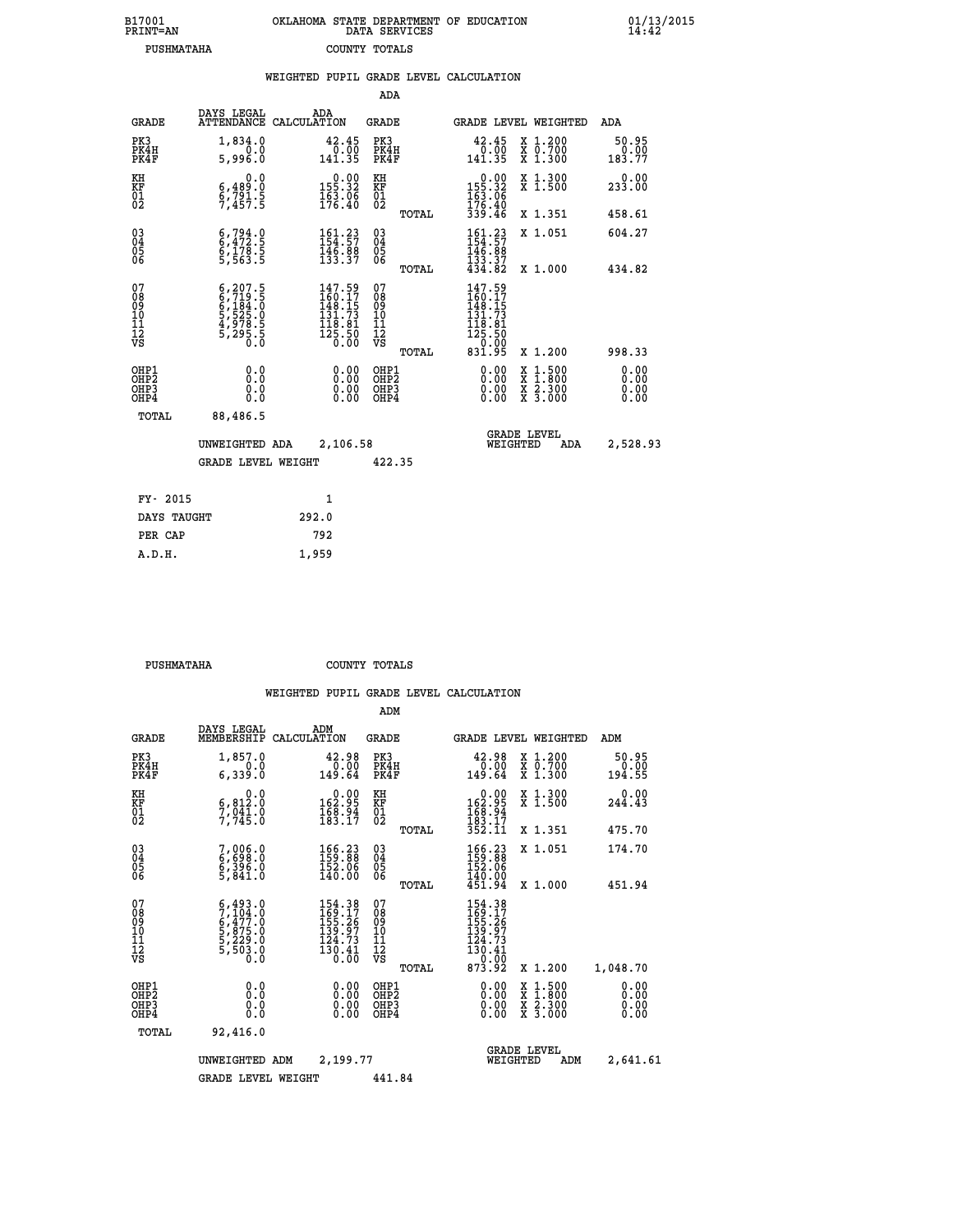| B17001<br><b>PRINT=AN</b> | OKLAHOMA STATE DEPARTMENT OF EDUCATION<br>DATA SERVICES | 01/13/2015 |
|---------------------------|---------------------------------------------------------|------------|
| 65<br>ROGER MILLS         | 1003<br>LEEDEY                                          |            |

|                                                                    |                                                             | WEIGHTED PUPIL GRADE LEVEL CALCULATION |                                                                          |                                                    |       |                                                                                                                                                                                                                                                                                |                         |                                          |                              |
|--------------------------------------------------------------------|-------------------------------------------------------------|----------------------------------------|--------------------------------------------------------------------------|----------------------------------------------------|-------|--------------------------------------------------------------------------------------------------------------------------------------------------------------------------------------------------------------------------------------------------------------------------------|-------------------------|------------------------------------------|------------------------------|
|                                                                    |                                                             |                                        |                                                                          | <b>ADA</b>                                         |       |                                                                                                                                                                                                                                                                                |                         |                                          |                              |
| <b>GRADE</b>                                                       | DAYS LEGAL<br><b>ATTENDANCE</b>                             | ADA<br>CALCULATION                     |                                                                          | <b>GRADE</b>                                       |       |                                                                                                                                                                                                                                                                                |                         | GRADE LEVEL WEIGHTED                     | ADA                          |
| PK3<br>PK4H<br>PK4F                                                | 0.0<br>$\overset{0.0}{\phantom{00}0.5}$                     |                                        | $\begin{smallmatrix} 0.00\\ 0.00\\ 19.08 \end{smallmatrix}$              | PK3<br>PK4H<br>PK4F                                |       | 0.00<br>ةة:ة<br>19:08                                                                                                                                                                                                                                                          |                         | X 1.200<br>X 0.700<br>X 1.300            | 0.00<br>0.00<br>24.80        |
| KH<br>KF<br>01<br>02                                               | 0.0<br>614.0<br>$\frac{535.5}{629.5}$                       |                                        | $\begin{smallmatrix} 0.00\\ 14.28\\ 14.78\\ 14.64 \end{smallmatrix}$     | KH<br>KF<br>01<br>02                               |       | 0.00<br>14.28<br>$\frac{14.78}{14.64}$<br>$\frac{29.42}{14}$                                                                                                                                                                                                                   |                         | X 1.300<br>X 1.500                       | 0.00<br>21.42                |
|                                                                    |                                                             |                                        |                                                                          |                                                    | TOTAL |                                                                                                                                                                                                                                                                                |                         | X 1.351                                  | 39.75                        |
| $\begin{smallmatrix} 03 \\[-4pt] 04 \end{smallmatrix}$<br>05<br>06 | 556.0<br>756.5<br>644.5<br>670.0                            |                                        | $\begin{smallmatrix} 12.93\ 17.59\ 14.99\ 15.58 \end{smallmatrix}$       | $\begin{matrix} 03 \\ 04 \\ 05 \\ 06 \end{matrix}$ |       | $\begin{array}{c} 12.93 \\ 17.59 \\ 14.99 \\ 15.58 \\ 48.16 \end{array}$                                                                                                                                                                                                       |                         | X 1.051                                  | 13.59                        |
|                                                                    |                                                             |                                        |                                                                          |                                                    | TOTAL |                                                                                                                                                                                                                                                                                |                         | X 1.000                                  | 48.16                        |
| 07<br>08<br>09<br>11<br>11<br>12<br>VS                             | 637.0<br>583.0<br>581.5<br>534.0<br>636.0<br>715.0<br>715.0 |                                        | $14.81$<br>$13.56$<br>$13.52$<br>$14.74$<br>$14.79$<br>$16.63$<br>$0.00$ | 07<br>08<br>09<br>11<br>11<br>12<br>VS             | TOTAL | $14.81$<br>$13.56$<br>$13.52$<br>$14.74$<br>$14.79$<br>$16.63$<br>$0.005$                                                                                                                                                                                                      |                         | X 1.200                                  | 105.66                       |
| OHP1<br>OHP2<br>OHP3<br>OHP4                                       | 0.0<br>0.0<br>0.0                                           |                                        | $\begin{smallmatrix} 0.00 \ 0.00 \ 0.00 \ 0.00 \end{smallmatrix}$        | OHP1<br>OHP <sub>2</sub><br>OHP3<br>OHP4           |       | $\begin{smallmatrix} 0.00 & 0.00 & 0.00 & 0.00 & 0.00 & 0.00 & 0.00 & 0.00 & 0.00 & 0.00 & 0.00 & 0.00 & 0.00 & 0.00 & 0.00 & 0.00 & 0.00 & 0.00 & 0.00 & 0.00 & 0.00 & 0.00 & 0.00 & 0.00 & 0.00 & 0.00 & 0.00 & 0.00 & 0.00 & 0.00 & 0.00 & 0.00 & 0.00 & 0.00 & 0.00 & 0.0$ |                         | X 1:500<br>X 1:800<br>X 2:300<br>X 3:000 | 0.00<br>0.00<br>0.00<br>0.00 |
| <b>TOTAL</b>                                                       | 9,113.0                                                     |                                        |                                                                          |                                                    |       |                                                                                                                                                                                                                                                                                |                         |                                          |                              |
|                                                                    | UNWEIGHTED ADA                                              |                                        | 211.92                                                                   |                                                    |       |                                                                                                                                                                                                                                                                                | GRADE LEVEL<br>WEIGHTED | <b>ADA</b>                               | 253.38                       |
|                                                                    | <b>GRADE LEVEL WEIGHT</b>                                   |                                        |                                                                          | 41.46                                              |       |                                                                                                                                                                                                                                                                                |                         |                                          |                              |
| FY- 2015                                                           |                                                             | 1                                      |                                                                          |                                                    |       |                                                                                                                                                                                                                                                                                |                         |                                          |                              |
| DAYS TAUGHT                                                        |                                                             | 43.0                                   |                                                                          |                                                    |       |                                                                                                                                                                                                                                                                                |                         |                                          |                              |
| PER CAP                                                            |                                                             | 165                                    |                                                                          |                                                    |       |                                                                                                                                                                                                                                                                                |                         |                                          |                              |

 **65 ROGER MILLS I003 LEEDEY**

 **A.D.H. 103**

 **WEIGHTED PUPIL GRADE LEVEL CALCULATION ADM DAYS LEGAL ADM GRADE MEMBERSHIP CALCULATION GRADE GRADE LEVEL WEIGHTED ADM PK3 0.0 0.00 PK3 0.00 X 1.200 0.00 PK4H 0.0 0.00 PK4H 0.00 X 0.700 0.00 PK4F 903.0 21.00 PK4F 21.00 X 1.300 27.30 KH 0.0 0.00 KH 0.00 X 1.300 0.00 KF 645.0 15.00 KF 15.00 X 1.500 22.50 01 645.0 15.00 01 15.00** 02 645.0 15.00 02 <sub>noman</sub> 15.00  **TOTAL 30.00 X 1.351 40.53 03 565.0 13.14 03 13.14 X 1.051 13.81 04 774.0 18.00 04 18.00 05 661.0 15.37 05 15.37 06 688.0 16.00 06 16.00 TOTAL 49.37 X 1.000 49.37** 07 667.0 15.51 07 15.51<br>
08 602.0 14.00 08 14.00<br>
09 602.0 14.00 09<br>
11 644.0 14.98 11<br>
11 680.0 15.81 11 **12** 17.90 **17.90 17.90** 

|                                          | UNWEIGHTED<br>ADM | 219.81                                                                     | <b>GRADE LEVEL</b><br>WEIGHTED<br>ADM                                                                     | 263.07                                                            |
|------------------------------------------|-------------------|----------------------------------------------------------------------------|-----------------------------------------------------------------------------------------------------------|-------------------------------------------------------------------|
| TOTAL                                    | 9,452.0           |                                                                            |                                                                                                           |                                                                   |
| OHP1<br>OHP <sub>2</sub><br>OHP3<br>OHP4 | 0.0<br>0.0<br>0.0 | OHP1<br>. 00<br>OHP <sub>2</sub><br>00<br>.00<br>OHP3<br>0<br>0.00<br>OHP4 | 0.00<br>$\begin{smallmatrix} 1.500 \ 1.800 \end{smallmatrix}$<br>¥.<br>0.00<br>X 2.300<br>0.00<br>X 3.000 | $\begin{smallmatrix} 0.00 \ 0.00 \ 0.00 \ 0.00 \end{smallmatrix}$ |
| ΰś                                       | 7 J L J V<br>0.0  | -6:00<br>νş<br>TOTAL                                                       | ⊥<br>. v v<br>00<br>0<br>91.30<br>X 1.200                                                                 | 109.56                                                            |

GRADE LEVEL WEIGHT 43.26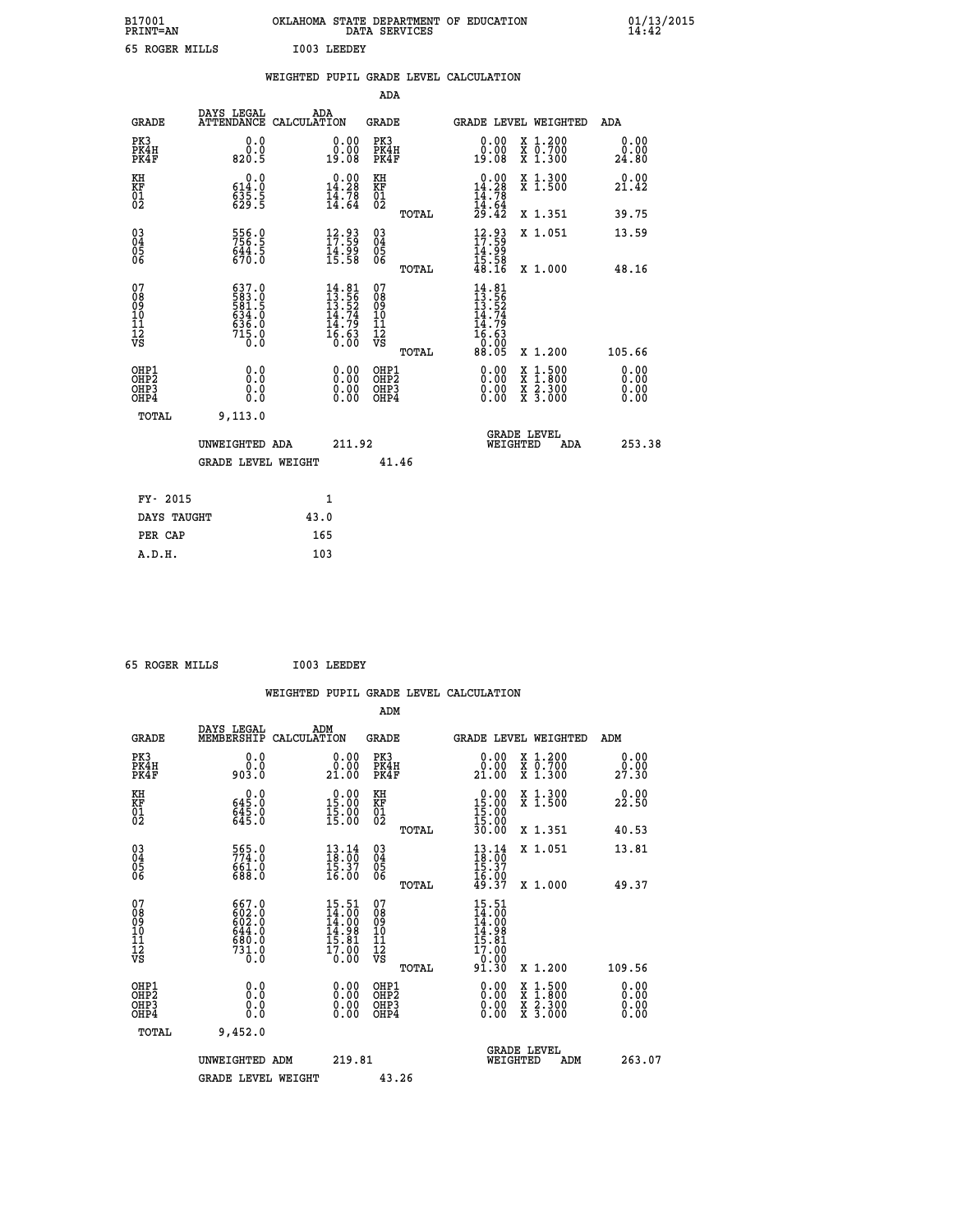| B17001<br><b>PRINT=AN</b> | OKLAHOMA<br><i><b>\ STATE DEPARTMENT OF EDUCATION</b></i><br>SERVICES<br>DATA | 01/13/2015<br>14:42 |
|---------------------------|-------------------------------------------------------------------------------|---------------------|
| 65<br>ROGER MILLS         | 1006<br>REYDON                                                                |                     |

| 65 ROGER MILLS                            |                                                                       |      | I006 REYDON                                                                  |                                                                   |       |                                                       |                                                                                                                                              |                       |
|-------------------------------------------|-----------------------------------------------------------------------|------|------------------------------------------------------------------------------|-------------------------------------------------------------------|-------|-------------------------------------------------------|----------------------------------------------------------------------------------------------------------------------------------------------|-----------------------|
|                                           |                                                                       |      |                                                                              |                                                                   |       | WEIGHTED PUPIL GRADE LEVEL CALCULATION                |                                                                                                                                              |                       |
|                                           |                                                                       |      |                                                                              | ADA                                                               |       |                                                       |                                                                                                                                              |                       |
| <b>GRADE</b>                              | DAYS LEGAL ADA ATTENDANCE CALCULATION                                 |      |                                                                              | <b>GRADE</b>                                                      |       |                                                       | GRADE LEVEL WEIGHTED                                                                                                                         | ADA                   |
| PK3<br>PK4H<br>PK4F                       | 0.0<br>0.0<br>493.0                                                   |      | $\begin{smallmatrix} 0.00\\ 0.00\\ 10.06 \end{smallmatrix}$                  | PK3<br>PK4H<br>PK4F                                               |       | 0.00<br>ةة:ة<br>10:06                                 | X 1.200<br>X 0.700<br>X 1.300                                                                                                                | 0.00<br>0.00<br>13.08 |
| KH<br><b>KF</b><br>01<br>02               | 0.0<br>589.5<br>$\frac{650}{758}$ . 9                                 |      | $\begin{array}{c} 0.00 \\ 12.03 \\ 13.27 \\ 15.48 \end{array}$               | KH<br>KF<br>01<br>02                                              |       | $12.03$<br>$13.27$<br>$15.48$                         | X 1.300<br>X 1.500                                                                                                                           | 0.00<br>18.05         |
|                                           |                                                                       |      |                                                                              |                                                                   | TOTAL | 28.75                                                 | X 1.351                                                                                                                                      | 38.84                 |
| $^{03}_{04}$<br>05<br>06                  | $\frac{548.0}{371.5}$<br>$\frac{559.5}{427.0}$                        |      | $\begin{array}{c} 11\cdot 18\\7\cdot 58\\11\cdot 42\\8\cdot 71\end{array}$   | $^{03}_{04}$<br>$\frac{05}{06}$                                   |       | $11.18$<br>$7.58$<br>$11.42$                          | X 1.051                                                                                                                                      | 11.75                 |
|                                           |                                                                       |      |                                                                              |                                                                   | TOTAL | $\frac{1}{2}$ $\frac{1}{7}$ $\frac{1}{7}$             | X 1.000                                                                                                                                      | 27.71                 |
| 07<br>08<br>09<br>11<br>11<br>12<br>VS    | $478.5$<br>$382.5$<br>$382.5$<br>$239.0$<br>$144.0$<br>$470.5$<br>0.0 |      | $9.77$<br>$9.56$<br>$7.81$<br>$4.88$<br>$4.94$<br>$2.94$<br>$9.60$<br>$0.00$ | 07<br>08<br>09<br>11<br>11<br>12<br>VS                            | TOTAL | 9.776<br>7.5618<br>7.888<br>4.9600<br>8.0000<br>44.56 | X 1.200                                                                                                                                      | 53.47                 |
| OHP1<br>OH <sub>P</sub> 2<br>OHP3<br>OHP4 | 0.0<br>0.0<br>0.0                                                     |      |                                                                              | OHP1<br>OH <sub>P</sub> 2<br>OHP <sub>3</sub><br>OHP <sub>4</sub> |       | 0.00<br>$0.00$<br>0.00                                | $\begin{smallmatrix} \mathtt{X} & 1\cdot500 \\ \mathtt{X} & 1\cdot800 \\ \mathtt{X} & 2\cdot300 \\ \mathtt{X} & 3\cdot000 \end{smallmatrix}$ | 0.00<br>0.00<br>0.00  |
| TOTAL                                     | 6,580.0                                                               |      |                                                                              |                                                                   |       |                                                       |                                                                                                                                              |                       |
|                                           | UNWEIGHTED ADA                                                        |      | 134.29                                                                       |                                                                   |       | WEIGHTED                                              | <b>GRADE LEVEL</b><br>ADA                                                                                                                    | 162.90                |
|                                           | <b>GRADE LEVEL WEIGHT</b>                                             |      |                                                                              |                                                                   | 28.61 |                                                       |                                                                                                                                              |                       |
| FY- 2015                                  |                                                                       |      | $\mathbf{1}$                                                                 |                                                                   |       |                                                       |                                                                                                                                              |                       |
| DAYS TAUGHT                               |                                                                       | 49.0 |                                                                              |                                                                   |       |                                                       |                                                                                                                                              |                       |
| PER CAP                                   |                                                                       |      | 167                                                                          |                                                                   |       |                                                       |                                                                                                                                              |                       |

 **65 ROGER MILLS I006 REYDON**

|                                                                              |                                                           |                                                                                                                                         |                                                     | WEIGHTED PUPIL GRADE LEVEL CALCULATION                                                                                                                                                                                                                                                                                     |                              |
|------------------------------------------------------------------------------|-----------------------------------------------------------|-----------------------------------------------------------------------------------------------------------------------------------------|-----------------------------------------------------|----------------------------------------------------------------------------------------------------------------------------------------------------------------------------------------------------------------------------------------------------------------------------------------------------------------------------|------------------------------|
|                                                                              |                                                           |                                                                                                                                         | ADM                                                 |                                                                                                                                                                                                                                                                                                                            |                              |
| <b>GRADE</b>                                                                 | DAYS LEGAL<br>MEMBERSHIP                                  | ADM<br>CALCULATION                                                                                                                      | <b>GRADE</b>                                        | <b>GRADE LEVEL WEIGHTED</b>                                                                                                                                                                                                                                                                                                | ADM                          |
| PK3<br>PK4H<br>PK4F                                                          | 0.0<br>0.0<br>538.0                                       | 0.00<br>10.98                                                                                                                           | PK3<br>PK4H<br>PK4F                                 | 0.00<br>X 1.200<br>X 0.700<br>X 1.300<br>10.98                                                                                                                                                                                                                                                                             | 0.00<br>0.00<br>14.27        |
| KH<br>KF<br>01<br>02                                                         | 0.0<br>619:0<br>686:0<br>784:0                            | $\begin{smallmatrix} 0.00\\ 12.63\\ 14.00\\ 16.00 \end{smallmatrix}$                                                                    | KH<br>KF<br>01<br>02                                | $\begin{smallmatrix} 0.00\\ 12.63\\ 14.00\\ 16.00\\ 30.00 \end{smallmatrix}$<br>X 1.300<br>X 1.500                                                                                                                                                                                                                         | 0.00<br>18.95                |
|                                                                              |                                                           |                                                                                                                                         | TOTAL                                               | X 1.351                                                                                                                                                                                                                                                                                                                    | 40.53                        |
| $\begin{matrix} 03 \\ 04 \\ 05 \\ 06 \end{matrix}$                           | 588.0<br>392.0<br>588.0<br>444.0                          | $\begin{array}{r} 12.00 \\ 8.00 \\ 12.00 \\ 9.06 \end{array}$                                                                           | $\begin{array}{c} 03 \\ 04 \\ 05 \\ 06 \end{array}$ | $\begin{array}{@{}c@{\hspace{1em}}c@{\hspace{1em}}c@{\hspace{1em}}}\n 12.00 \\  18.00 \\  12.00 \\  9.06\n \end{array}$<br>X 1.051                                                                                                                                                                                         | 12.61                        |
|                                                                              |                                                           |                                                                                                                                         | TOTAL                                               | 29.ŎĞ<br>X 1.000                                                                                                                                                                                                                                                                                                           | 29.06                        |
| 07<br>08<br>09<br>101<br>112<br>VS                                           | 493.0<br>488.0<br>391.0<br>248.0<br>247.0<br>490.0<br>0.0 | $\begin{smallmatrix} 10.06\\[-1.2mm] 9.96\\[-1.2mm] 7.98\\[-1.2mm] 5.06\\[-1.2mm] 3.00\\[-1.2mm] 10.00\\[-1.2mm] 0.00\end{smallmatrix}$ | 07<br>08<br>09<br>11<br>11<br>12<br>VS<br>TOTAL     | 10.06<br>$\frac{9}{7}$<br>$\frac{5}{3}$<br>$\frac{5}{9}$<br>$\frac{6}{9}$<br>$\frac{10.00}{0.00}$<br>46.06<br>X 1.200                                                                                                                                                                                                      | 55.27                        |
| OHP1<br>OH <sub>P</sub> <sub>2</sub><br>OH <sub>P3</sub><br>OH <sub>P4</sub> | 0.0<br>0.000                                              | $\begin{smallmatrix} 0.00 \ 0.00 \ 0.00 \ 0.00 \end{smallmatrix}$                                                                       | OHP1<br>OHP2<br>OHP3<br>OHP4                        | $\begin{smallmatrix} 0.00 & 0.00 & 0.00 & 0.00 & 0.00 & 0.00 & 0.00 & 0.00 & 0.00 & 0.00 & 0.00 & 0.00 & 0.00 & 0.00 & 0.00 & 0.00 & 0.00 & 0.00 & 0.00 & 0.00 & 0.00 & 0.00 & 0.00 & 0.00 & 0.00 & 0.00 & 0.00 & 0.00 & 0.00 & 0.00 & 0.00 & 0.00 & 0.00 & 0.00 & 0.00 & 0.0$<br>X 1:500<br>X 1:800<br>X 2:300<br>X 3:000 | 0.00<br>0.00<br>0.00<br>0.00 |
| TOTAL                                                                        | 6,896.0                                                   |                                                                                                                                         |                                                     |                                                                                                                                                                                                                                                                                                                            |                              |
|                                                                              | UNWEIGHTED ADM                                            | 140.73                                                                                                                                  |                                                     | GRADE LEVEL<br>WEIGHTED<br>ADM                                                                                                                                                                                                                                                                                             | 170.69                       |
|                                                                              | <b>GRADE LEVEL WEIGHT</b>                                 |                                                                                                                                         | 29.96                                               |                                                                                                                                                                                                                                                                                                                            |                              |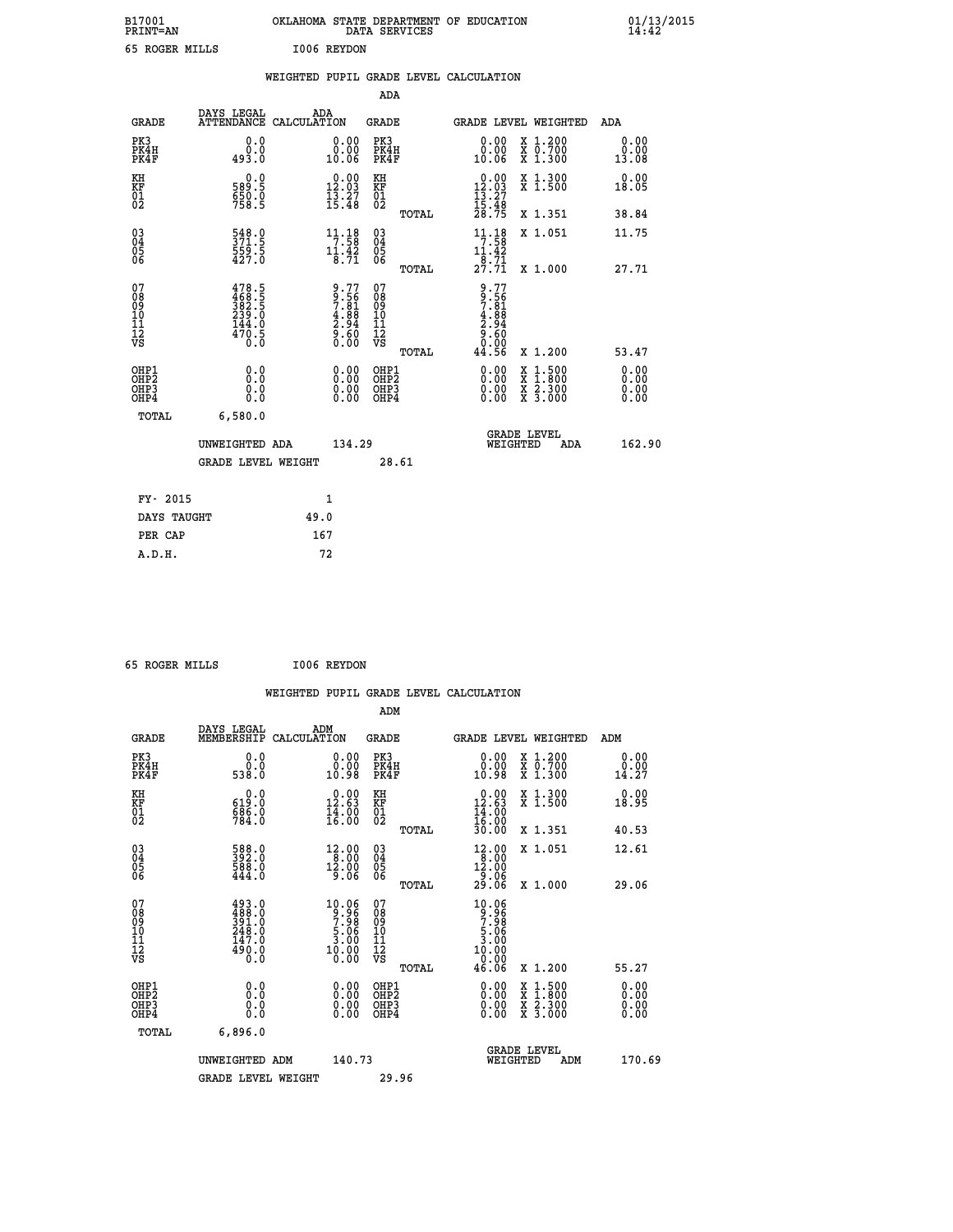| B17001<br>PRINT=AN                       |                                                                                  | OKLAHOMA STATE DEPARTMENT OF EDUCATION                                                                                         | DATA SERVICES                                   |                                                                                    |                                                                                          | $01/13/2015$<br>14:42        |
|------------------------------------------|----------------------------------------------------------------------------------|--------------------------------------------------------------------------------------------------------------------------------|-------------------------------------------------|------------------------------------------------------------------------------------|------------------------------------------------------------------------------------------|------------------------------|
| 65 ROGER MILLS                           |                                                                                  | <b>I007 CHEYENNE</b>                                                                                                           |                                                 |                                                                                    |                                                                                          |                              |
|                                          |                                                                                  | WEIGHTED PUPIL GRADE LEVEL CALCULATION                                                                                         |                                                 |                                                                                    |                                                                                          |                              |
|                                          |                                                                                  |                                                                                                                                | ADA                                             |                                                                                    |                                                                                          |                              |
| <b>GRADE</b>                             | DAYS LEGAL                                                                       | ADA<br>ATTENDANCE CALCULATION                                                                                                  | GRADE                                           | GRADE LEVEL WEIGHTED                                                               |                                                                                          | ADA                          |
| PK3<br>PK4H<br>PK4F                      | 58.0<br>0.0<br>994.5                                                             | 1.26<br>0.00<br>21.62                                                                                                          | PK3<br>PK4H<br>PK4F                             | 1.26<br>0.00<br>21.62                                                              | X 1.200<br>X 0.700<br>X 1.300                                                            | 1.51<br>0.00<br>28.11        |
| KH<br>KF<br>$\overline{01}$              | 0.0<br>1,570.0<br>1,246.5<br>1,892.0                                             | $0.00$<br>34.13<br>$\frac{5}{4}$ $\frac{7}{1}$ $\cdot$ $\frac{7}{13}$                                                          | KH<br>KF<br>$\overline{01}_0$                   | 0.00<br>34.13<br>27.10<br>41.I3                                                    | X 1.300<br>X 1.500                                                                       | 0.00<br>51.20                |
|                                          |                                                                                  |                                                                                                                                | TOTAL                                           | 68.23                                                                              | X 1.351                                                                                  | 92.18                        |
| 030404<br>06                             | $1,071.9$<br>$1,099.5$<br>$1,464.0$<br>$1,102.0$                                 | $\begin{smallmatrix} 23\cdot 28\\ 23\cdot 90\\ 31\cdot 83\\ 23\cdot 96 \end{smallmatrix}$                                      | 03<br>04<br>05<br>06                            | 23.28<br>23.90<br>31.83<br>23.96                                                   | X 1.051                                                                                  | 24.47                        |
|                                          |                                                                                  |                                                                                                                                | <b>TOTAL</b>                                    | 79.69                                                                              | X 1.000                                                                                  | 79.69                        |
| 07<br>08<br>09<br>10<br>11<br>12<br>VS   | 971.0<br>1,209.5<br>1,016.5<br>1,121.0<br>$\frac{1}{349}$ : 0<br>1,024: 0<br>Ō.Ŏ | $\begin{smallmatrix} 21\cdot 11\\ 26\cdot 29\\ 22\cdot 10\\ 24\cdot 37\\ 7\cdot 59\\ 22\cdot 26\\ 0\cdot 00 \end{smallmatrix}$ | 07<br>08<br>09<br>10<br>11<br>12<br>VS<br>TOTAL | $21.11$<br>$26.29$<br>$22.10$<br>$24.37$<br>$\frac{7.59}{22.26}$<br>0.00<br>123.72 | X 1.200                                                                                  | 148.46                       |
| OHP1<br>OHP <sub>2</sub><br>OHP3<br>OHP4 | 0.0<br>0.0<br>0.0<br>0.0                                                         | 0.00<br>0.00<br>0.00                                                                                                           | OHP1<br>OHP <sub>2</sub><br>OHP3<br>OHP4        | 0.00<br>0.00<br>0.00                                                               | $\begin{smallmatrix} x & 1.500 \\ x & 1.800 \\ x & 2.300 \\ x & 3.000 \end{smallmatrix}$ | 0.00<br>0.00<br>0.00<br>0.00 |
| TOTAL                                    | 16,188.5                                                                         |                                                                                                                                |                                                 |                                                                                    |                                                                                          |                              |
|                                          | UNWEIGHTED ADA                                                                   | 351.93                                                                                                                         |                                                 | <b>GRADE LEVEL</b><br>WEIGHTED                                                     | ADA                                                                                      | 425.62                       |
|                                          | <b>GRADE LEVEL WEIGHT</b>                                                        |                                                                                                                                | 73.69                                           |                                                                                    |                                                                                          |                              |
| FY- 2015                                 |                                                                                  | 1                                                                                                                              |                                                 |                                                                                    |                                                                                          |                              |
| DAYS TAUGHT                              |                                                                                  | 46.0                                                                                                                           |                                                 |                                                                                    |                                                                                          |                              |

| FY- 2015    | 1    |  |
|-------------|------|--|
| DAYS TAUGHT | 46.0 |  |
| PER CAP     | 145  |  |
| A.D.H.      | 211  |  |
|             |      |  |

 **65 ROGER MILLS I007 CHEYENNE**

 **WEIGHTED PUPIL GRADE LEVEL CALCULATION ADM DAYS LEGAL ADM GRADE MEMBERSHIP CALCULATION GRADE GRADE LEVEL WEIGHTED ADM PK3 58.0 1.26 PK3 1.26 X 1.200 1.51 PK4H 0.0 0.00 PK4H 0.00 X 0.700 0.00 PK4F 1,053.0 22.89 PK4F 22.89 X 1.300 29.76 KH 0.0 0.00 KH 0.00 X 1.300 0.00 KF 1,607.0 34.93 KF 34.93 X 1.500 52.40 01 1,281.0 27.85 01 27.85 02 1,943.0 42.24 02 42.24 TOTAL 70.09 X 1.351 94.69 03 1,105.0 24.02 03 24.02 X 1.051 25.25 04 1,134.0 24.65 04 24.65 05 1,518.0 33.00 05 33.00 06 1,132.0 24.61 06 24.61 TOTAL 82.26 X 1.000 82.26**  $\begin{array}{cccc} 07 & 998 & 0 & 21.70 & 07 & 21.70 \ 08 & 1,273.0 & 27.67 & 08 & 27.67 \ 09 & 1,058.0 & 23.00 & 09 & 23.00 \ 10 & 1,172.0 & 25.48 & 10 & 25.48 \ 11 & 582.0 & 7.87 & 11 & 7.87 \ \hline \end{array}$  $\begin{array}{cccc} 21.70 & 07 & 21.70 \ 27.67 & 08 & 27.67 \ 25.48 & 10 & 25.48 \ 23.48 & 11 & 7.87 \ 25.48 & 11 & 7.87 \ 23.48 & 12 & 7.87 \ 23.48 & 12 & 23.48 \ 3.00 & 08 & 12 & 23.48 \ 0.00 & 08 & 12 & 23.48 \ 0.00 & 08 & 1.29.20 & 1.200 & 155.04 \ 0.00 & 08 & 1.5$  **OHP1 0.0 0.00 OHP1 0.00 X 1.500 0.00 OHP2 0.0 0.00 OHP2 0.00 X 1.800 0.00 OHP3 0.0 0.00 OHP3 0.00 X 2.300 0.00 OHP4 0.0 0.00 OHP4 0.00 X 3.000 0.00 TOTAL 16,774.0 GRADE LEVEL UNWEIGHTED ADM 364.65 WEIGHTED ADM 440.91** GRADE LEVEL WEIGHT 76.26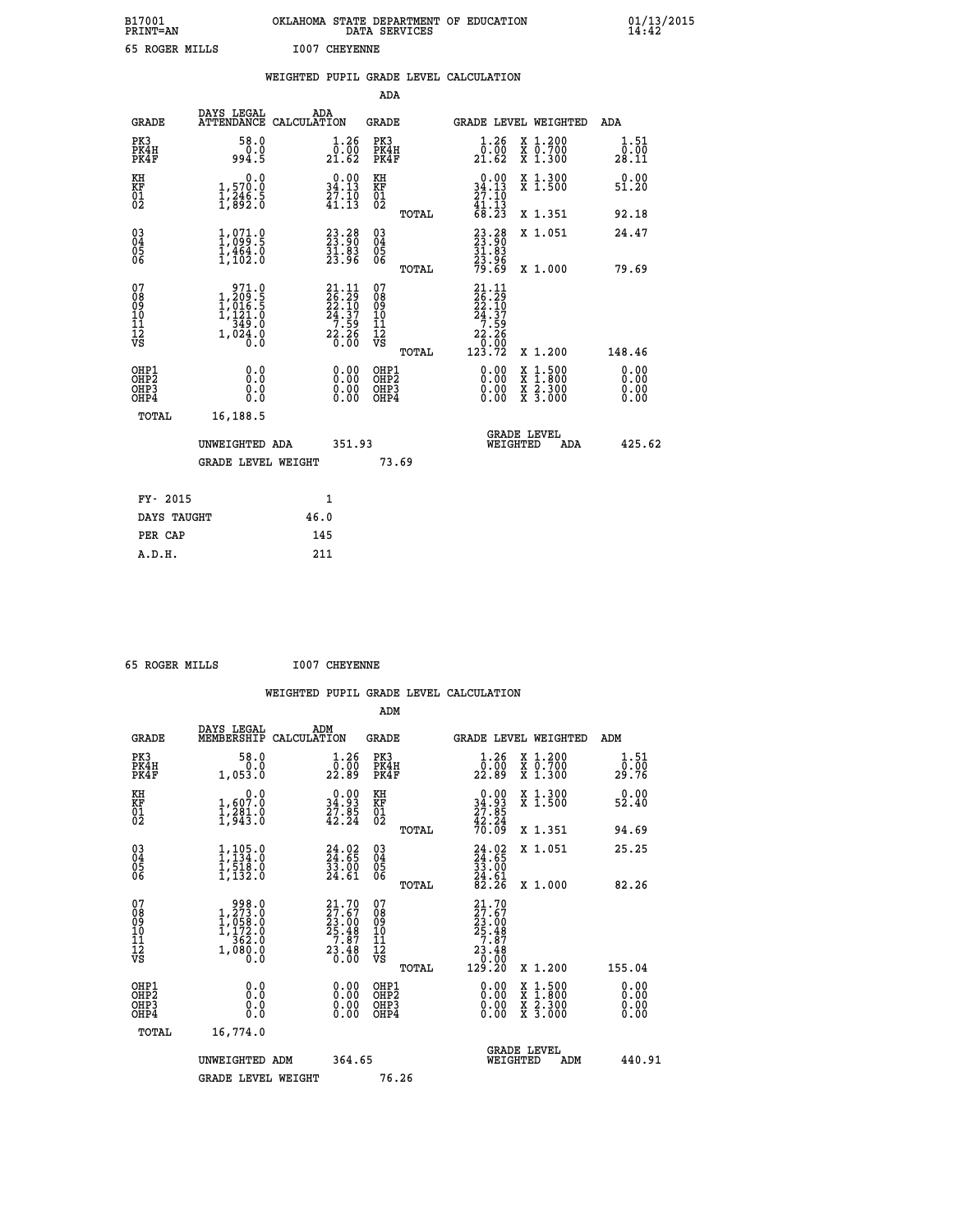| B17001<br><b>PRINT=AN</b> | OKLAHOMA STATE DEPARTMENT OF EDUCATION<br>DATA SERVICES | 01/13/2015<br>14:42 |
|---------------------------|---------------------------------------------------------|---------------------|
| 65 ROGER MILLS            | <b>I015 SWEETWATER</b>                                  |                     |

|                                           |                                                                                             | WEIGHTED PUPIL GRADE LEVEL CALCULATION                                               |                                                     |       |                                                                                                                                                                                              |                                                                                        |                              |
|-------------------------------------------|---------------------------------------------------------------------------------------------|--------------------------------------------------------------------------------------|-----------------------------------------------------|-------|----------------------------------------------------------------------------------------------------------------------------------------------------------------------------------------------|----------------------------------------------------------------------------------------|------------------------------|
|                                           |                                                                                             |                                                                                      | <b>ADA</b>                                          |       |                                                                                                                                                                                              |                                                                                        |                              |
| <b>GRADE</b>                              |                                                                                             | DAYS LEGAL ADA ATTENDANCE CALCULATION                                                | <b>GRADE</b>                                        |       |                                                                                                                                                                                              | GRADE LEVEL WEIGHTED                                                                   | ADA                          |
| PK3<br>PK4H<br>PK4F                       | 42.0<br>235.0                                                                               | $\begin{smallmatrix} 1.00\ 0.00\ 5.60 \end{smallmatrix}$                             | PK3<br>PK4H<br>PK4F                                 |       | 1.00<br>$\frac{0}{5}.00$                                                                                                                                                                     | X 1.200<br>X 0.700<br>X 1.300                                                          | 1.20<br>0.00<br>7.28         |
| KH<br>KF<br>01<br>02                      | 0.0<br>517:0<br>435:5<br>527:5                                                              | $\begin{smallmatrix} 0.00\\ 12.31\\ 16.37\\ 12.56 \end{smallmatrix}$                 | KH<br>KF<br>01<br>02                                |       | $\begin{array}{c} 0.00 \\ 12.31 \\ 10.37 \\ 12.56 \\ 22.93 \end{array}$                                                                                                                      | X 1.300<br>X 1.500                                                                     | 0.00<br>18.47                |
|                                           |                                                                                             |                                                                                      |                                                     | TOTAL |                                                                                                                                                                                              | X 1.351                                                                                | 30.98                        |
| $^{03}_{04}$<br>Ŏ5<br>06                  | 325.0<br>608.0<br>163.0                                                                     | $\begin{smallmatrix}7.74\15.31\14.48\13.88\end{smallmatrix}$                         | $\begin{array}{c} 03 \\ 04 \\ 05 \\ 06 \end{array}$ |       | $7.74$<br>$15.31$<br>$14.48$<br>$3.88$<br>$33.67$                                                                                                                                            | X 1.051                                                                                | 8.13                         |
|                                           |                                                                                             |                                                                                      |                                                     | TOTAL |                                                                                                                                                                                              | X 1.000                                                                                | 33.67                        |
| 07<br>08<br>09<br>11<br>11<br>12<br>VS    | $\begin{smallmatrix} 158.0\\ 319.0\\ 454.0\\ 333.0\\ 197.0\\ 154.5\\ 0.0 \end{smallmatrix}$ | $\begin{array}{r} 3.76 \\ 7.60 \\ 10.81 \\ 7.93 \\ 4.69 \\ 3.68 \\ 0.00 \end{array}$ | 07<br>08<br>09<br>11<br>11<br>12<br>VS              | TOTAL | $\begin{array}{@{}c@{\hspace{1em}}c@{\hspace{1em}}c@{\hspace{1em}}}\n & 3 & .76 \\  & 7 & .60 \\  & 10 & .81 \\  & 9 & .93 \\  & 4 & .69 \\  & 3 & .68 \\  & 0 & .99\n \end{array}$<br>38.47 | X 1.200                                                                                | 46.16                        |
| OHP1<br>OH <sub>P</sub> 2<br>OHP3<br>OHP4 | 0.0<br>0.0<br>0.0                                                                           | 0.0000<br>$\begin{smallmatrix} 0.00 \ 0.00 \end{smallmatrix}$                        | OHP1<br>OHP2<br>OHP3<br>OHP4                        |       | 0.00<br>0.00<br>0.00                                                                                                                                                                         | $1:500$<br>1:800<br>$\frac{\text{X}}{\text{X}}$<br>$\frac{x}{x}$ $\frac{5:300}{3:000}$ | 0.00<br>Ō.ŎŎ<br>0.00<br>0.00 |
| <b>TOTAL</b>                              | 5,111.5                                                                                     |                                                                                      |                                                     |       |                                                                                                                                                                                              |                                                                                        |                              |
|                                           | UNWEIGHTED ADA                                                                              | 121.72                                                                               |                                                     |       |                                                                                                                                                                                              | GRADE LEVEL<br>WEIGHTED<br>ADA                                                         | 145.89                       |
|                                           | <b>GRADE LEVEL WEIGHT</b>                                                                   |                                                                                      |                                                     | 24.17 |                                                                                                                                                                                              |                                                                                        |                              |
| FY- 2015                                  |                                                                                             | $\mathbf{1}$                                                                         |                                                     |       |                                                                                                                                                                                              |                                                                                        |                              |
| DAYS TAUGHT                               |                                                                                             | 42.0                                                                                 |                                                     |       |                                                                                                                                                                                              |                                                                                        |                              |
| PER CAP                                   |                                                                                             | 139                                                                                  |                                                     |       |                                                                                                                                                                                              |                                                                                        |                              |

| 65 ROGER MILLS |  | <b>I015 SWEETWATER</b> |
|----------------|--|------------------------|

|                                                      |                                                                                                    |                    |                                                                                  |                              |       | WEIGHTED PUPIL GRADE LEVEL CALCULATION                                                                                                                                                                                                                                         |                                                                                                  |                      |  |
|------------------------------------------------------|----------------------------------------------------------------------------------------------------|--------------------|----------------------------------------------------------------------------------|------------------------------|-------|--------------------------------------------------------------------------------------------------------------------------------------------------------------------------------------------------------------------------------------------------------------------------------|--------------------------------------------------------------------------------------------------|----------------------|--|
|                                                      |                                                                                                    |                    |                                                                                  | ADM                          |       |                                                                                                                                                                                                                                                                                |                                                                                                  |                      |  |
| <b>GRADE</b>                                         | DAYS LEGAL<br>MEMBERSHIP                                                                           | ADM<br>CALCULATION |                                                                                  | <b>GRADE</b>                 |       | GRADE LEVEL WEIGHTED                                                                                                                                                                                                                                                           |                                                                                                  | ADM                  |  |
| PK3<br>PK4H<br>PK4F                                  | 42.0<br>247.0                                                                                      |                    | 1.00<br>$\frac{0}{5}$ .00<br>5.88                                                | PK3<br>PK4H<br>PK4F          |       | $\begin{smallmatrix} 1.00 \\ 0.00 \\ 5.88 \end{smallmatrix}$                                                                                                                                                                                                                   | X 1.200<br>X 0.700<br>X 1.300                                                                    | 1.20<br>0.00<br>7.64 |  |
| KH<br>KF<br>01<br>02                                 | $\begin{smallmatrix} &0.0\541.0\462.0\546.0\end{smallmatrix}$                                      |                    | $\begin{smallmatrix} 0.00\\ 12.88\\ 11.88\\ 13.00 \end{smallmatrix}$             | KH<br>KF<br>01<br>02         |       | $\begin{smallmatrix} 0.00\\ 12.88\\ 11.00\\ 13.00\\ 24.00 \end{smallmatrix}$                                                                                                                                                                                                   | X 1.300<br>X 1.500                                                                               | 0.00<br>19.32        |  |
|                                                      |                                                                                                    |                    |                                                                                  |                              | TOTAL |                                                                                                                                                                                                                                                                                | X 1.351                                                                                          | 32.42                |  |
| $\begin{matrix} 03 \\ 04 \\ 05 \\ 06 \end{matrix}$   | 336.0<br>672.0<br>630.0<br>168.0                                                                   |                    | 16.00<br>15.00<br>15.00<br>4.00                                                  | 03<br>04<br>05<br>06         |       | $\begin{smallmatrix} 8.00 \\ 16.00 \\ 15.00 \\ 4.00 \\ 35.00 \end{smallmatrix}$                                                                                                                                                                                                | X 1.051                                                                                          | 8.41                 |  |
|                                                      |                                                                                                    |                    |                                                                                  |                              | TOTAL |                                                                                                                                                                                                                                                                                | X 1.000                                                                                          | 35.00                |  |
| 07<br>0890112<br>1112<br>VS                          | $\begin{smallmatrix} 168.0\\ 333.0\\ 483.0\\ 349.0\\ 210.0\\ 210.0\\ 68.0\\ 0.0 \end{smallmatrix}$ |                    | $\begin{smallmatrix} 4.00\\7.93\\11.50\\8.31\\5.00\\4.00\\0.00\end{smallmatrix}$ | 07<br>08901123<br>1112<br>VS | TOTAL | $4.00$<br>7.93<br>$11.50$<br>$8.31$<br>$5.00$<br>$4.00$<br>$0.00$<br>40.74                                                                                                                                                                                                     | $X_1.200$                                                                                        | 48.89                |  |
| OHP1<br>OHP2<br>OH <sub>P3</sub><br>OH <sub>P4</sub> | 0.0<br>0.000                                                                                       |                    | $\begin{smallmatrix} 0.00 \ 0.00 \ 0.00 \ 0.00 \end{smallmatrix}$                | OHP1<br>OHP2<br>OHP3<br>OHP4 |       | $\begin{smallmatrix} 0.00 & 0.00 & 0.00 & 0.00 & 0.00 & 0.00 & 0.00 & 0.00 & 0.00 & 0.00 & 0.00 & 0.00 & 0.00 & 0.00 & 0.00 & 0.00 & 0.00 & 0.00 & 0.00 & 0.00 & 0.00 & 0.00 & 0.00 & 0.00 & 0.00 & 0.00 & 0.00 & 0.00 & 0.00 & 0.00 & 0.00 & 0.00 & 0.00 & 0.00 & 0.00 & 0.0$ | $\begin{smallmatrix} x & 1 & 500 \\ x & 1 & 800 \\ x & 2 & 300 \\ x & 3 & 000 \end{smallmatrix}$ | 0.00<br>0.00<br>0.00 |  |
| TOTAL                                                | 5,355.0                                                                                            |                    |                                                                                  |                              |       |                                                                                                                                                                                                                                                                                |                                                                                                  |                      |  |
|                                                      | UNWEIGHTED ADM                                                                                     |                    | 127.50                                                                           |                              |       | WEIGHTED                                                                                                                                                                                                                                                                       | <b>GRADE LEVEL</b><br>ADM                                                                        | 152.88               |  |
|                                                      | <b>GRADE LEVEL WEIGHT</b>                                                                          |                    |                                                                                  | 25.38                        |       |                                                                                                                                                                                                                                                                                |                                                                                                  |                      |  |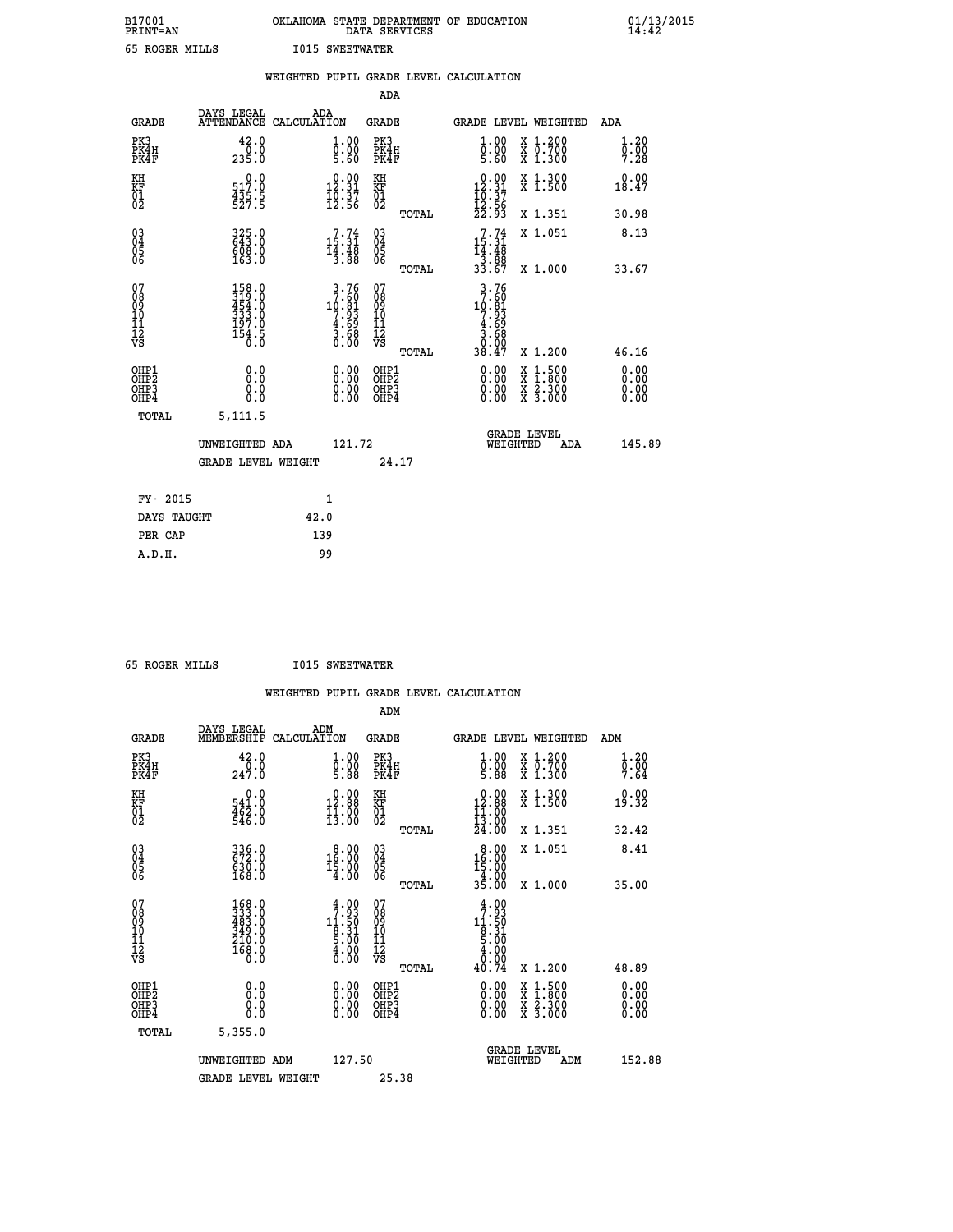| B17001<br>PRINT=AN                                 |                                                                           | OKLAHOMA STATE DEPARTMENT OF EDUCATION                                                            | DATA SERVICES                                   |                                                                                           |                                                                                          | $01/13/2015$<br>14:42        |  |
|----------------------------------------------------|---------------------------------------------------------------------------|---------------------------------------------------------------------------------------------------|-------------------------------------------------|-------------------------------------------------------------------------------------------|------------------------------------------------------------------------------------------|------------------------------|--|
| 65 ROGER MILLS                                     |                                                                           | I066 HAMMON                                                                                       |                                                 |                                                                                           |                                                                                          |                              |  |
|                                                    |                                                                           | WEIGHTED PUPIL GRADE LEVEL CALCULATION                                                            |                                                 |                                                                                           |                                                                                          |                              |  |
|                                                    |                                                                           |                                                                                                   | ADA                                             |                                                                                           |                                                                                          |                              |  |
| <b>GRADE</b>                                       | DAYS LEGAL                                                                | ADA<br>ATTENDANCE CALCULATION                                                                     | <b>GRADE</b>                                    | <b>GRADE LEVEL WEIGHTED</b>                                                               |                                                                                          | ADA                          |  |
| PK3<br>PK4H<br>PK4F                                | 20.0<br>0.0<br>965.0                                                      | 0.48<br>0.00<br>22.98                                                                             | PK3<br>PK4H<br>PK4F                             | 0.48<br>0.50<br>22.98                                                                     | X 1.200<br>X 0.700<br>$X$ 1.300                                                          | 0.58<br>0.00<br>29.87        |  |
| KH<br>KF<br>01<br>02                               | 0.0<br>914.5<br>$1,\overline{0}\overline{3}\overline{6}\cdot\overline{0}$ | $\begin{smallmatrix} 0.00\\ 21.77\\ 24.43\\ 22.37 \end{smallmatrix}$                              | KH<br>KF<br>01<br>02                            | 0.00<br>21.77<br>$\frac{24}{22}$ : $\frac{43}{37}$<br>46.80                               | X 1.300<br>X 1.500                                                                       | 0.00<br>32.66                |  |
|                                                    |                                                                           |                                                                                                   | <b>TOTAL</b>                                    |                                                                                           | X 1.351                                                                                  | 63.23                        |  |
| $\begin{matrix} 03 \\ 04 \\ 05 \\ 06 \end{matrix}$ | 748.9<br>769.5<br>644.5<br>688.5                                          | $\begin{smallmatrix} 17.81\ 18.32\ 15.35\ 16.39 \end{smallmatrix}$                                | 03<br>04<br>05<br>06                            | $\frac{17.81}{18.32}$<br>16.39<br>50.06                                                   | X 1.051                                                                                  | 18.72                        |  |
|                                                    |                                                                           |                                                                                                   | TOTAL                                           |                                                                                           | X 1.000                                                                                  | 50.06                        |  |
| 07<br>08<br>09<br>11<br>11<br>12<br>VS             | 705.0<br>$759.8$<br>$381.5$<br>$738.5$<br>$706.5$<br>$\frac{471.0}{0.0}$  | $\begin{smallmatrix} 16.79 \\ 18.07 \\ 9.08 \\ 17.58 \\ 16.82 \\ 14.21 \\ 0.00 \end{smallmatrix}$ | 07<br>08<br>09<br>10<br>11<br>12<br>VS<br>TOTAL | 16.79<br>$\frac{18.07}{9.08}$<br>17.58<br>16.82<br>$\frac{1}{10}$ $\frac{3}{00}$<br>89.55 | X 1.200                                                                                  | 107.46                       |  |
| OHP1<br>OH <sub>P</sub> 2<br>OHP3<br>OHP4          | 0.0<br>0.0<br>0.0<br>0.0                                                  | 0.00<br>0.00<br>0.00                                                                              | OHP1<br>OHP <sub>2</sub><br>OHP3<br>OHP4        | 0.00<br>0.00<br>0.00                                                                      | $\begin{smallmatrix} x & 1.500 \\ x & 1.800 \\ x & 2.300 \\ x & 3.000 \end{smallmatrix}$ | 0.00<br>0.00<br>0.00<br>0.00 |  |
| TOTAL                                              | 10,477.0                                                                  |                                                                                                   |                                                 |                                                                                           |                                                                                          |                              |  |
|                                                    | UNWEIGHTED ADA                                                            | 249.45                                                                                            |                                                 | <b>GRADE LEVEL</b><br>WEIGHTED                                                            | ADA                                                                                      | 302.58                       |  |
|                                                    | <b>GRADE LEVEL WEIGHT</b>                                                 |                                                                                                   | 53.13                                           |                                                                                           |                                                                                          |                              |  |
| FY- 2015                                           |                                                                           | 1                                                                                                 |                                                 |                                                                                           |                                                                                          |                              |  |
| DAYS TAUGHT                                        |                                                                           | 42.0                                                                                              |                                                 |                                                                                           |                                                                                          |                              |  |

| PER CAP | 152 |
|---------|-----|
| A.D.H.  | 103 |
|         |     |
|         |     |

|  | 65 ROGER MILLS |  | I066 HAMMON |
|--|----------------|--|-------------|
|  |                |  |             |

|                                                                      |                                                                  |                                                                      |                                                     | WEIGHTED PUPIL GRADE LEVEL CALCULATION                                                                                                                                                                                                                                         |                                          |                       |
|----------------------------------------------------------------------|------------------------------------------------------------------|----------------------------------------------------------------------|-----------------------------------------------------|--------------------------------------------------------------------------------------------------------------------------------------------------------------------------------------------------------------------------------------------------------------------------------|------------------------------------------|-----------------------|
|                                                                      |                                                                  |                                                                      | ADM                                                 |                                                                                                                                                                                                                                                                                |                                          |                       |
| <b>GRADE</b>                                                         | DAYS LEGAL<br>MEMBERSHIP                                         | ADM<br>CALCULATION                                                   | <b>GRADE</b>                                        | <b>GRADE LEVEL WEIGHTED</b>                                                                                                                                                                                                                                                    |                                          | ADM                   |
| PK3<br>PK4H<br>PK4F                                                  | 23.0<br>0.0<br>1,036.0                                           | $\begin{smallmatrix} 0.55\\ 0.00\\ 24.67 \end{smallmatrix}$          | PK3<br>PK4H<br>PK4F                                 | $\begin{smallmatrix} 0.55\\ 0.00\\ 24.67 \end{smallmatrix}$                                                                                                                                                                                                                    | X 1.200<br>X 0.700<br>X 1.300            | 0.66<br>0.00<br>32.07 |
| KH<br>KF<br>01<br>02                                                 | 0.0<br>980.0<br>1, 083.0                                         | $\begin{smallmatrix} 0.00\\ 23.33\\ 25.79\\ 22.86 \end{smallmatrix}$ | KH<br>KF<br>01<br>02                                | $\begin{smallmatrix} 0.00\\ 23.33\\ 25.79\\ 22.86\\ 48.65 \end{smallmatrix}$                                                                                                                                                                                                   | X 1.300<br>X 1.500                       | 0.00<br>35.00         |
|                                                                      |                                                                  |                                                                      | TOTAL                                               |                                                                                                                                                                                                                                                                                | X 1.351                                  | 65.73                 |
| $\begin{matrix} 03 \\ 04 \\ 05 \\ 06 \end{matrix}$                   | 814.0<br>798.0<br>672.0<br>724.0                                 | $\begin{smallmatrix} 19.38\\19.00\\16.00\\17.24 \end{smallmatrix}$   | $\begin{array}{c} 03 \\ 04 \\ 05 \\ 06 \end{array}$ | 19.38<br>19:00<br>$\frac{16.00}{17.24}$                                                                                                                                                                                                                                        | X 1.051                                  | 20.37                 |
|                                                                      |                                                                  |                                                                      | TOTAL                                               | 52.24                                                                                                                                                                                                                                                                          | X 1.000                                  | 52.24                 |
| 07<br>08<br>09<br>101<br>112<br>VS                                   | 753.0<br>814.0<br>424.0<br>780.0<br>748.0<br>$\frac{503.0}{0.0}$ | 17.93<br>19.38<br>10.10<br>18.57<br>17.81<br>$\frac{11.98}{0.00}$    | 07<br>08<br>09<br>11<br>11<br>12<br>VS<br>TOTAL     | 17.93<br>$\begin{array}{c} 19.38 \\ 10.10 \\ 18.57 \\ 17.81 \end{array}$<br>$\frac{11.98}{0.00}$<br>95.77                                                                                                                                                                      | X 1.200                                  | 114.92                |
| OHP1                                                                 |                                                                  |                                                                      | OHP1                                                |                                                                                                                                                                                                                                                                                |                                          | 0.00                  |
| OH <sub>P</sub> <sub>2</sub><br>OH <sub>P3</sub><br>OH <sub>P4</sub> | 0.0<br>0.0<br>Ŏ.Ŏ                                                | $0.00$<br>$0.00$<br>0.00                                             | OH <sub>P</sub> 2<br>OHP3<br>OHP4                   | $\begin{smallmatrix} 0.00 & 0.00 & 0.00 & 0.00 & 0.00 & 0.00 & 0.00 & 0.00 & 0.00 & 0.00 & 0.00 & 0.00 & 0.00 & 0.00 & 0.00 & 0.00 & 0.00 & 0.00 & 0.00 & 0.00 & 0.00 & 0.00 & 0.00 & 0.00 & 0.00 & 0.00 & 0.00 & 0.00 & 0.00 & 0.00 & 0.00 & 0.00 & 0.00 & 0.00 & 0.00 & 0.0$ | X 1:500<br>X 1:800<br>X 2:300<br>X 3:000 | 0.00<br>0.00<br>0.00  |
| TOTAL                                                                | 11,112.0                                                         |                                                                      |                                                     |                                                                                                                                                                                                                                                                                |                                          |                       |
|                                                                      | UNWEIGHTED ADM                                                   | 264.59                                                               |                                                     | <b>GRADE LEVEL</b><br>WEIGHTED                                                                                                                                                                                                                                                 | ADM                                      | 320.99                |
|                                                                      | <b>GRADE LEVEL WEIGHT</b>                                        |                                                                      | 56.40                                               |                                                                                                                                                                                                                                                                                |                                          |                       |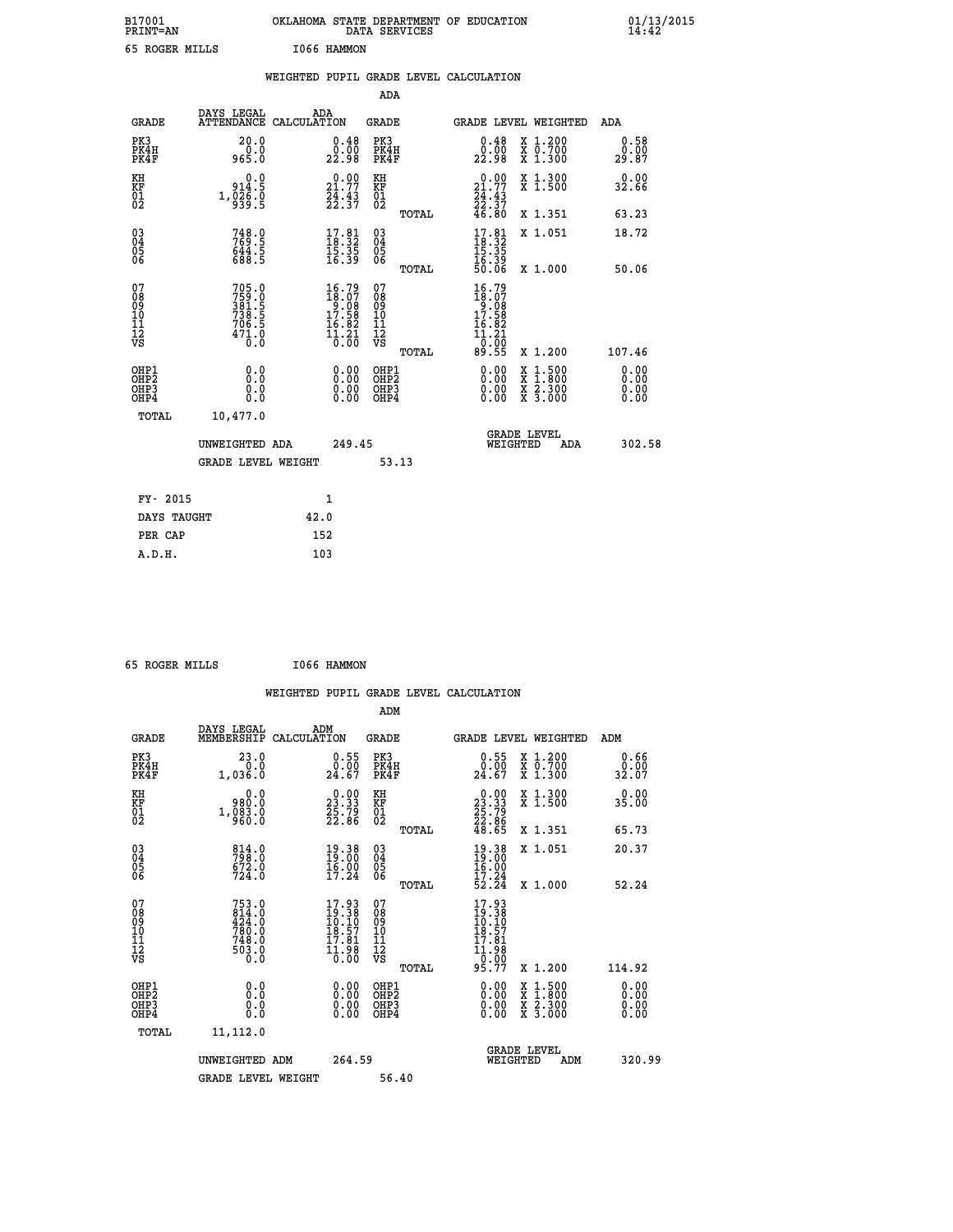| B17001<br>PRINT=AN | OKLAHOMA STATE DEPARTMENT OF EDUCATION<br>DATA SERVICES | $01/13/2015$<br>14:42 |
|--------------------|---------------------------------------------------------|-----------------------|
| ROGER MILLS        | COUNTY TOTALS                                           |                       |

|                                              |                                                                                                | WEIGHTED PUPIL GRADE LEVEL CALCULATION                            |                                                    |       |                                                                                                                                                                                                                                                                                |                                                                                                                                              |                        |
|----------------------------------------------|------------------------------------------------------------------------------------------------|-------------------------------------------------------------------|----------------------------------------------------|-------|--------------------------------------------------------------------------------------------------------------------------------------------------------------------------------------------------------------------------------------------------------------------------------|----------------------------------------------------------------------------------------------------------------------------------------------|------------------------|
|                                              |                                                                                                |                                                                   | ADA                                                |       |                                                                                                                                                                                                                                                                                |                                                                                                                                              |                        |
| <b>GRADE</b>                                 | DAYS LEGAL                                                                                     | ADA<br>ATTENDANCE CALCULATION                                     | GRADE                                              |       |                                                                                                                                                                                                                                                                                | GRADE LEVEL WEIGHTED                                                                                                                         | ADA                    |
| PK3<br>PK4H<br>PK4F                          | 120.0<br>0.0<br>3,508.0                                                                        | $\begin{smallmatrix} 2.74\0.00\\0.91\0.34\end{smallmatrix}$       | PK3<br>PK4H<br>PK4F                                |       | $\begin{smallmatrix} 2.74\0.00\\0.94\end{smallmatrix}$                                                                                                                                                                                                                         | X 1.200<br>X 0.700<br>X 1.300                                                                                                                | 3.29<br>0.00<br>103.14 |
| KH<br>KF<br>01<br>02                         | $\begin{smallmatrix} 0 & 0 & 0 \\ 4 & 205 & 0 \\ 3 & 993 & 5 \\ 4 & 747 & 0 \end{smallmatrix}$ | 94.92<br>55.قة<br>106.18                                          | KH<br>KF<br>01<br>02                               |       | $\begin{smallmatrix} &0.00\ 94.52\ 89.95\ 106.18\ 196.13\end{smallmatrix}$                                                                                                                                                                                                     | X 1.300<br>X 1.500                                                                                                                           | $0.00$<br>141.80       |
|                                              |                                                                                                |                                                                   |                                                    | TOTAL |                                                                                                                                                                                                                                                                                | X 1.351                                                                                                                                      | 264.98                 |
| $^{03}_{04}$<br>05                           | 3,248.0<br>3,640.0<br>3,920.5<br>3,050.5                                                       | 72.94<br>82.70<br>88.07<br>68.52                                  | $\begin{matrix} 03 \\ 04 \\ 05 \\ 06 \end{matrix}$ |       | $72.9482.7088.0768.52239.29$                                                                                                                                                                                                                                                   | X 1.051                                                                                                                                      | 315.95                 |
| 06                                           |                                                                                                |                                                                   |                                                    | TOTAL |                                                                                                                                                                                                                                                                                | X 1.000                                                                                                                                      | 239.29                 |
| 07<br>08<br>09<br>01<br>11<br>11<br>12<br>VS | 2,949.5<br>3,339.0<br>2,816.0<br>2,065.5<br>2,032.5<br>2,835.0                                 | $56.2475.0863.3269.5046.8363.3863.38$                             | 07<br>08<br>09<br>101<br>11<br>12<br>VS            | TOTAL | 66.24<br>$75.08$<br>$69.320$<br>$69.503$<br>$46.833$<br>$63.380$<br>$0.000$<br>$384.35$                                                                                                                                                                                        | X 1.200                                                                                                                                      | 461.21                 |
| OHP1<br>OHP2<br>OHP3<br>OHP4                 | 0.0<br>0.000                                                                                   | $\begin{smallmatrix} 0.00 \ 0.00 \ 0.00 \ 0.00 \end{smallmatrix}$ | OHP1<br>OHP2<br>OHP <sub>3</sub>                   |       | $\begin{smallmatrix} 0.00 & 0.00 & 0.00 & 0.00 & 0.00 & 0.00 & 0.00 & 0.00 & 0.00 & 0.00 & 0.00 & 0.00 & 0.00 & 0.00 & 0.00 & 0.00 & 0.00 & 0.00 & 0.00 & 0.00 & 0.00 & 0.00 & 0.00 & 0.00 & 0.00 & 0.00 & 0.00 & 0.00 & 0.00 & 0.00 & 0.00 & 0.00 & 0.00 & 0.00 & 0.00 & 0.0$ | $\begin{smallmatrix} \mathtt{X} & 1\cdot500 \\ \mathtt{X} & 1\cdot800 \\ \mathtt{X} & 2\cdot300 \\ \mathtt{X} & 3\cdot000 \end{smallmatrix}$ | 0.00<br>0.00           |
| TOTAL                                        | 47,470.0                                                                                       |                                                                   |                                                    |       |                                                                                                                                                                                                                                                                                |                                                                                                                                              |                        |
|                                              | UNWEIGHTED ADA                                                                                 | 1,069.31                                                          |                                                    |       | WEIGHTED                                                                                                                                                                                                                                                                       | <b>GRADE LEVEL</b><br>ADA                                                                                                                    | 1,290.37               |
|                                              | <b>GRADE LEVEL WEIGHT</b>                                                                      |                                                                   | 221.06                                             |       |                                                                                                                                                                                                                                                                                |                                                                                                                                              |                        |
| FY- 2015                                     |                                                                                                | $\mathbf{1}$                                                      |                                                    |       |                                                                                                                                                                                                                                                                                |                                                                                                                                              |                        |
| DAYS TAUGHT                                  |                                                                                                | 222.0                                                             |                                                    |       |                                                                                                                                                                                                                                                                                |                                                                                                                                              |                        |
| PER CAP                                      |                                                                                                | 768                                                               |                                                    |       |                                                                                                                                                                                                                                                                                |                                                                                                                                              |                        |

 **ROGER MILLS COUNTY TOTALS**

 **A.D.H. 588**

|                                           |                                                                               |                                                                          | ADM                                                |                                                                                      |                                          |                        |
|-------------------------------------------|-------------------------------------------------------------------------------|--------------------------------------------------------------------------|----------------------------------------------------|--------------------------------------------------------------------------------------|------------------------------------------|------------------------|
| <b>GRADE</b>                              | DAYS LEGAL<br>MEMBERSHIP                                                      | ADM<br>CALCULATION                                                       | <b>GRADE</b>                                       | GRADE LEVEL WEIGHTED                                                                 |                                          | ADM                    |
| PK3<br>PK4H<br>PK4F                       | 123.0<br>3,777.0                                                              | $\begin{smallmatrix} 2.81\0.00\\0.00\\85.42\end{smallmatrix}$            | PK3<br>PK4H<br>PK4F                                | $\begin{smallmatrix} 2.81\0.00\\0.00\\85.42\end{smallmatrix}$                        | X 1.200<br>X 0.700<br>X 1.300            | 3.29<br>0.00<br>111.04 |
| KH<br>KF<br>01<br>02                      | 0.0<br>$\frac{4}{4}, \frac{392}{157}$ .0<br>$\frac{4}{4}, \frac{157}{878}$ .0 | $\begin{smallmatrix} 0.00\\98.77\\93.64\\109.10\end{smallmatrix}$        | KH<br>KF<br>01<br>02                               | $\begin{smallmatrix} &0.00\ 98.77\ 93.64\ 109.10\ 202.74\ \end{smallmatrix}$         | X 1.300<br>X 1.500                       | 0.00<br>148.17         |
|                                           |                                                                               |                                                                          | TOTAL                                              |                                                                                      | X 1.351                                  | 273.90                 |
| 03<br>04<br>05<br>06                      | $3,408.0$<br>$3,770.0$<br>$4,069.0$<br>$3,156.0$                              | $76.54$<br>85.65<br>91.37<br>70.91                                       | $\begin{matrix} 03 \\ 04 \\ 05 \\ 06 \end{matrix}$ | $76.54$<br>85.65<br>91.37<br>70.91<br>247.93                                         | X 1.051                                  | 80.45                  |
|                                           |                                                                               |                                                                          | TOTAL                                              |                                                                                      | X 1.000                                  | 247.93                 |
| 07<br>08<br>09<br>101<br>11<br>12<br>VS   | 3,079.0<br>3,510.0<br>2,958.0<br>3,193.0<br>2,147.0<br>2,972.0<br>0.0         | $59.20$<br>$78.94$<br>$66.58$<br>$72.40$<br>$49.49$<br>$66.46$<br>$0.00$ | 07<br>08<br>09<br>11<br>11<br>12<br>VS             | $59.20$<br>$78.94$<br>$66.58$<br>$72.40$<br>$49.49$<br>$66.46$<br>$0.00$<br>$403.07$ |                                          |                        |
|                                           |                                                                               |                                                                          | TOTAL                                              |                                                                                      | X 1.200                                  | 483.68                 |
| OHP1<br>OHP2<br>OH <sub>P</sub> 3<br>OHP4 |                                                                               |                                                                          | OHP1<br>OHP2<br>OHP <sub>3</sub>                   | $0.00$<br>$0.00$<br>0.00                                                             | X 1:500<br>X 1:800<br>X 2:300<br>X 3:000 | 0.00<br>0.00<br>0.00   |
|                                           | TOTAL<br>49,589.0                                                             |                                                                          |                                                    |                                                                                      |                                          |                        |
|                                           | UNWEIGHTED                                                                    | 1,117.28<br>ADM                                                          |                                                    | <b>GRADE LEVEL</b><br>WEIGHTED                                                       | ADM                                      | 1,348.54               |
|                                           | <b>GRADE LEVEL WEIGHT</b>                                                     |                                                                          | 231.26                                             |                                                                                      |                                          |                        |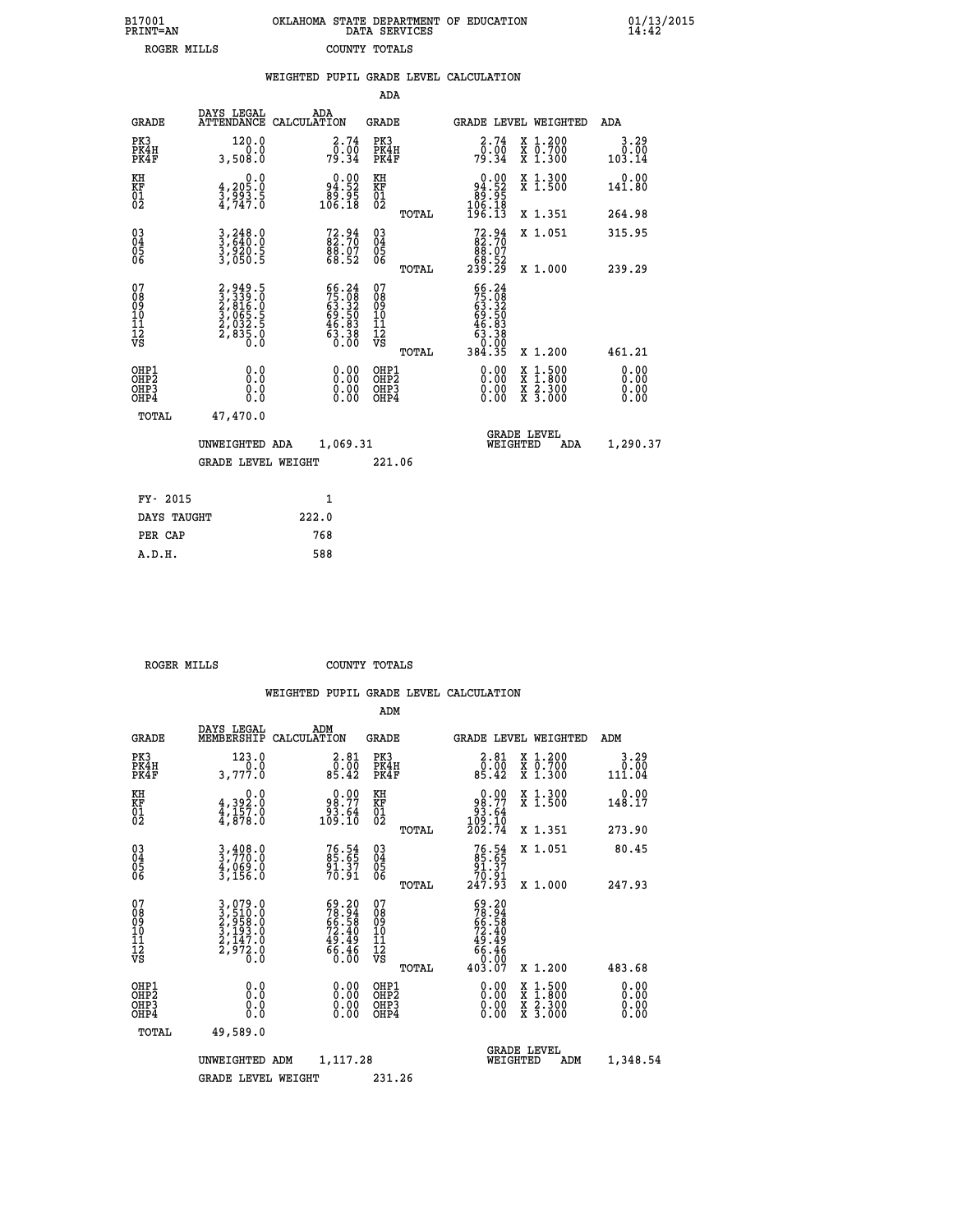| B17001<br><b>PRINT=AN</b> | OKLAHOMA STATE DEPARTMENT OF EDUCATION<br>DATA SERVICES |  |
|---------------------------|---------------------------------------------------------|--|
| 66 ROGERS                 | C009 JUSTUS-TIAWAH                                      |  |

 **B17001 OKLAHOMA STATE DEPARTMENT OF EDUCATION 01/13/2015**

|                                                    |                                                                               | WEIGHTED |                                                                      |                      |       | PUPIL GRADE LEVEL CALCULATION |                                                                      |                                                         |                                                             |
|----------------------------------------------------|-------------------------------------------------------------------------------|----------|----------------------------------------------------------------------|----------------------|-------|-------------------------------|----------------------------------------------------------------------|---------------------------------------------------------|-------------------------------------------------------------|
|                                                    |                                                                               |          |                                                                      | ADA                  |       |                               |                                                                      |                                                         |                                                             |
| <b>GRADE</b>                                       | DAYS LEGAL<br>ATTENDANCE CALCULATION                                          | ADA      |                                                                      | GRADE                |       |                               |                                                                      | GRADE LEVEL WEIGHTED                                    | ADA                                                         |
| PK3<br>PK4H<br>PK4F                                | 18.0<br>0.0<br>1,782.5                                                        |          | 0.40<br>0.00<br>39.61                                                | PK3<br>PK4H<br>PK4F  |       |                               | $0.40$<br>$0.00$<br>39.61                                            | X 1.200<br>$\overline{x}$ $\overline{0.700}$<br>X 1.300 | $\begin{smallmatrix} 0.48\ 0.0001\ 51.49 \end{smallmatrix}$ |
| КH<br>KF<br>01<br>02                               | $\begin{smallmatrix}&&&0.0\\1,718.5\\2,167.5\\2,517.5\end{smallmatrix}$       |          | $\begin{smallmatrix} 0.00\\ 38.19\\ 48.17\\ 55.94 \end{smallmatrix}$ | KH<br>KF<br>01<br>Ō2 |       |                               | $\begin{smallmatrix} 0.00\\ 38.19\\ 48.17\\ 55.94 \end{smallmatrix}$ | X 1.300<br>X <sub>1.500</sub>                           | $0.00$<br>57.29                                             |
|                                                    |                                                                               |          |                                                                      |                      | TOTAL | 104.11                        |                                                                      | X 1.351                                                 | 140.65                                                      |
| $\begin{matrix} 03 \\ 04 \\ 05 \\ 06 \end{matrix}$ | $\begin{smallmatrix} 1,938.0\\ 1,824.0\\ 2,223.0\\ 2,280.5 \end{smallmatrix}$ |          | $43.07$<br>$40.62$<br>49.40<br>50.76                                 | 030404<br>06         |       |                               | $43.07$<br>$40.62$<br>49.40                                          | X 1.051                                                 | 45.27                                                       |
|                                                    |                                                                               |          |                                                                      |                      | TOTAL | 50.76<br>140.78               |                                                                      | X 1.000                                                 | 140.78                                                      |
| 07<br>$\sim$                                       | 2,104.0                                                                       |          | 46.76                                                                | 07<br>$\sim$ $\sim$  |       |                               | 46.76<br>$  -$                                                       |                                                         |                                                             |

| 08901112<br>1112<br>VS                               | 2,650.5<br>.ō<br>0<br>$\begin{smallmatrix} 0.0 & 0 \ 0.0 & 0 \ 0.0 & 0 \end{smallmatrix}$ | $\frac{58.90}{0.00}$       | 08901112<br>1112<br>VS<br>TOTAL          |                          | X 1.200                                  | 126.79                                                                                                                                                                                                                                                                         |
|------------------------------------------------------|-------------------------------------------------------------------------------------------|----------------------------|------------------------------------------|--------------------------|------------------------------------------|--------------------------------------------------------------------------------------------------------------------------------------------------------------------------------------------------------------------------------------------------------------------------------|
| OHP1<br>OHP <sub>2</sub><br>OH <sub>P3</sub><br>OHP4 | 0.0<br>0.0<br>0.0                                                                         |                            | OHP1<br>OHP <sub>2</sub><br>OHP3<br>OHP4 | $0.00$<br>$0.00$<br>0.00 | X 1:500<br>X 1:800<br>X 2:300<br>X 3:000 | $\begin{smallmatrix} 0.00 & 0.00 & 0.00 & 0.00 & 0.00 & 0.00 & 0.00 & 0.00 & 0.00 & 0.00 & 0.00 & 0.00 & 0.00 & 0.00 & 0.00 & 0.00 & 0.00 & 0.00 & 0.00 & 0.00 & 0.00 & 0.00 & 0.00 & 0.00 & 0.00 & 0.00 & 0.00 & 0.00 & 0.00 & 0.00 & 0.00 & 0.00 & 0.00 & 0.00 & 0.00 & 0.0$ |
| TOTAL                                                | 21,224.0<br>UNWEIGHTED ADA<br><b>GRADE LEVEL WEIGHT</b>                                   | 471.82                     | 90.93                                    | WEIGHTED                 | <b>GRADE LEVEL</b><br>ADA                | 562.75                                                                                                                                                                                                                                                                         |
| FY- 2015<br>DAYS TAUGHT<br>PER CAP                   |                                                                                           | $\mathbf{1}$<br>45.0<br>33 |                                          |                          |                                          |                                                                                                                                                                                                                                                                                |
|                                                      |                                                                                           |                            |                                          |                          |                                          |                                                                                                                                                                                                                                                                                |

 **A.D.H. 345**

 **B17001<br>PRINT=AN** 

 **66 ROGERS C009 JUSTUS-TIAWAH**

|                                          |                                                                               |                                                                                                                                                                                   | ADM                                                 |       |                                                                                                                                                                                                                                                                                                                                              |                                          |                              |
|------------------------------------------|-------------------------------------------------------------------------------|-----------------------------------------------------------------------------------------------------------------------------------------------------------------------------------|-----------------------------------------------------|-------|----------------------------------------------------------------------------------------------------------------------------------------------------------------------------------------------------------------------------------------------------------------------------------------------------------------------------------------------|------------------------------------------|------------------------------|
| <b>GRADE</b>                             | DAYS LEGAL<br>MEMBERSHIP                                                      | ADM<br>CALCULATION                                                                                                                                                                | <b>GRADE</b>                                        |       |                                                                                                                                                                                                                                                                                                                                              | <b>GRADE LEVEL WEIGHTED</b>              | ADM                          |
| PK3<br>PK4H<br>PK4F                      | 18.0<br>0.0<br>1,880.0                                                        | $\substack{0.40\\0.00\\41.78}$                                                                                                                                                    | PK3<br>PK4H<br>PK4F                                 |       | $\begin{smallmatrix} 0.40\\ 0.00\\ 41.78 \end{smallmatrix}$                                                                                                                                                                                                                                                                                  | X 1.200<br>X 0.700<br>X 1.300            | 0.48<br>ŏ.ōŏ<br>54.31        |
| KH<br>KF<br>01<br>02                     | 0.0<br>$\frac{1}{2}, \frac{776}{248}$ .0<br>2,248.0                           | $\begin{smallmatrix} 0.00\\ 39.47\\ 49.96\\ 58.51 \end{smallmatrix}$                                                                                                              | KH<br>KF<br>01<br>02                                |       | $0.00$<br>$39.47$<br>$49.96$<br>$58.51$<br>$108.47$                                                                                                                                                                                                                                                                                          | X 1.300<br>X 1.500                       | 0.00<br>59.21                |
|                                          |                                                                               |                                                                                                                                                                                   |                                                     | TOTAL |                                                                                                                                                                                                                                                                                                                                              | X 1.351                                  | 146.54                       |
| 03<br>04<br>05<br>06                     | $\begin{smallmatrix} 2,017.0\\ 1,886.0\\ 2,340.0\\ 2,374.0 \end{smallmatrix}$ | $44.82$<br>$42.00$<br>$52.00$<br>$52.84$                                                                                                                                          | $\begin{array}{c} 03 \\ 04 \\ 05 \\ 06 \end{array}$ |       | $44.82\n42.00\n52.00\n52.84\n146.84$                                                                                                                                                                                                                                                                                                         | X 1.051                                  | 47.11                        |
|                                          |                                                                               |                                                                                                                                                                                   |                                                     | TOTAL |                                                                                                                                                                                                                                                                                                                                              | X 1.000                                  | 146.84                       |
| 07<br>08<br>09<br>101<br>112<br>VS       | $2, 176.0$<br>$2, 773.0$<br>$0.0$<br>0.0<br>0.0<br>$\S.$                      | $\begin{smallmatrix} 4\,8\cdot\,3\,6\\ 6\,1\cdot\,6\,2\\ 0\cdot\,0\,0\\ 0\cdot\,0\,0\\ 0\cdot\,0\,0\\ 0\cdot\,0\,0\\ 0\cdot\,0\,0\\ 0\cdot\,0\,0\\ 0\cdot\,0\,0\end{smallmatrix}$ | 07<br>08<br>09<br>11<br>11<br>12<br>VS              |       | 48.36<br>$\begin{smallmatrix} 1 & 1 & 1 & 1 \\ 1 & 1 & 0 & 0 \\ 0 & 0 & 0 & 0 \\ 0 & 0 & 0 & 0 \\ 0 & 0 & 0 & 0 \\ 0 & 0 & 0 & 0 \\ 0 & 0 & 0 & 0 \\ 0 & 0 & 0 & 0 \\ 0 & 0 & 0 & 0 \\ 0 & 0 & 0 & 0 \\ 0 & 0 & 0 & 0 \\ 0 & 0 & 0 & 0 \\ 0 & 0 & 0 & 0 \\ 0 & 0 & 0 & 0 \\ 0 & 0 & 0 & 0 \\ 0 & 0 & 0 & 0 \\ 0 & 0 & 0 & 0 \\ 0 & 0 & 0 & $ |                                          |                              |
|                                          |                                                                               |                                                                                                                                                                                   |                                                     | TOTAL | 109.98                                                                                                                                                                                                                                                                                                                                       | X 1.200                                  | 131.98                       |
| OHP1<br>OHP2<br>OH <sub>P3</sub><br>OHP4 | 0.0<br>0.000                                                                  | $0.00$<br>$0.00$<br>0.00                                                                                                                                                          | OHP1<br>OHP2<br>OHP <sub>3</sub>                    |       | $0.00$<br>$0.00$<br>0.00                                                                                                                                                                                                                                                                                                                     | X 1:500<br>X 1:800<br>X 2:300<br>X 3:000 | 0.00<br>0.00<br>0.00<br>0.00 |
| TOTAL                                    | 22,121.0                                                                      |                                                                                                                                                                                   |                                                     |       |                                                                                                                                                                                                                                                                                                                                              |                                          |                              |
|                                          | UNWEIGHTED ADM                                                                | 491.76                                                                                                                                                                            |                                                     |       |                                                                                                                                                                                                                                                                                                                                              | <b>GRADE LEVEL</b><br>WEIGHTED<br>ADM    | 586.47                       |
|                                          | <b>GRADE LEVEL WEIGHT</b>                                                     |                                                                                                                                                                                   | 94.71                                               |       |                                                                                                                                                                                                                                                                                                                                              |                                          |                              |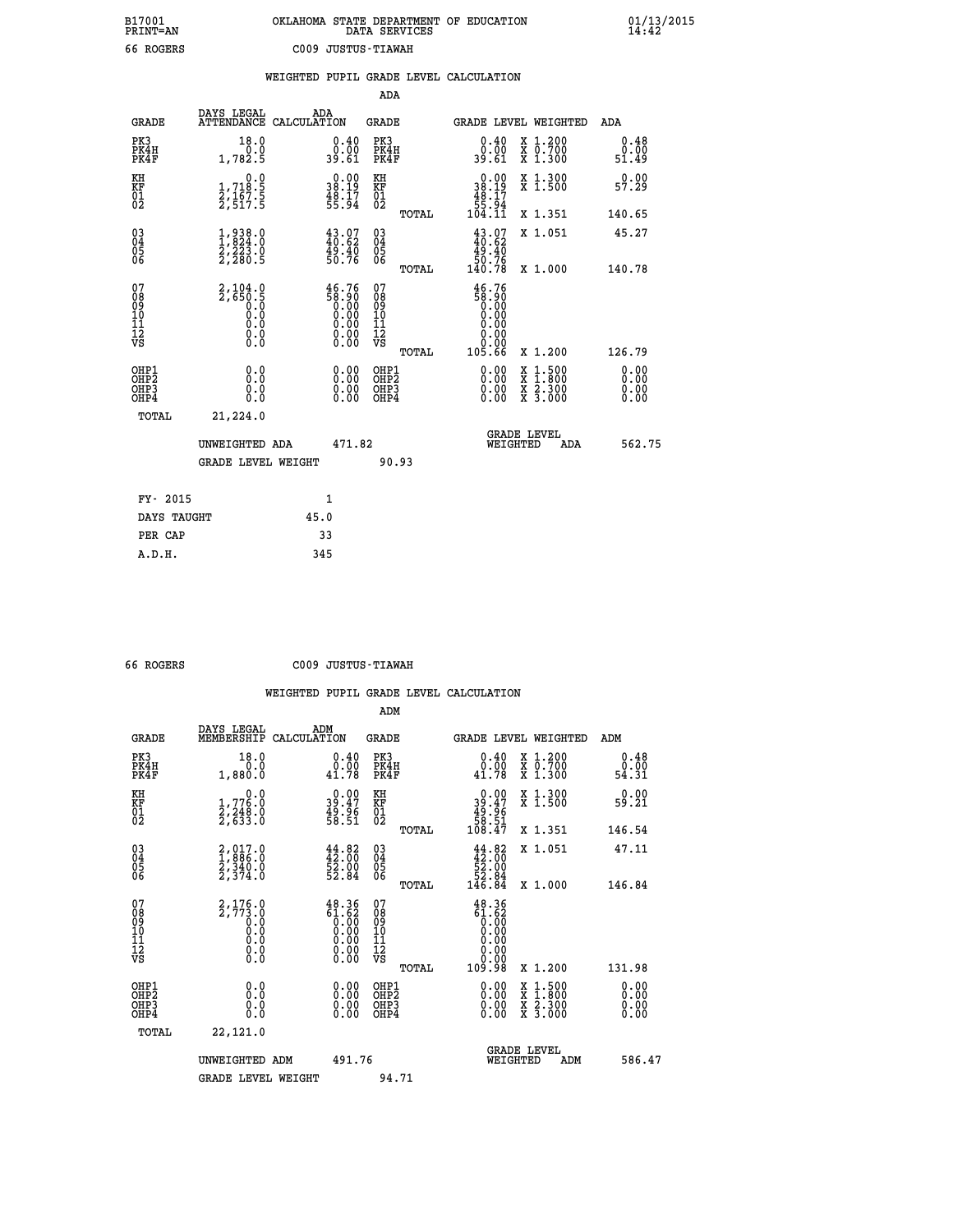| B17001<br><b>PRINT=AN</b> | OKLAHOMA<br>. STATE DEPARTMENT OF EDUCATION<br>DATA SERVICES | 01/13/2015<br>14:42 |
|---------------------------|--------------------------------------------------------------|---------------------|
| 66 ROGERS                 | <b>I001 CLAREMORE</b>                                        |                     |

|  |  | WEIGHTED PUPIL GRADE LEVEL CALCULATION |
|--|--|----------------------------------------|
|  |  |                                        |

|                                                                    |                                                                                                      |                                                                                | ADA                                       |       |                                                                                   |                                                                     |                              |
|--------------------------------------------------------------------|------------------------------------------------------------------------------------------------------|--------------------------------------------------------------------------------|-------------------------------------------|-------|-----------------------------------------------------------------------------------|---------------------------------------------------------------------|------------------------------|
| <b>GRADE</b>                                                       | DAYS LEGAL                                                                                           | ADA<br>ATTENDANCE CALCULATION                                                  | <b>GRADE</b>                              |       |                                                                                   | GRADE LEVEL WEIGHTED                                                | <b>ADA</b>                   |
| PK3<br>PK4H<br>PK4F                                                | 41.0<br>$6,701.0$<br>$82.0$                                                                          | $16\overline{\smash{\big)}\limits_{2.00}^{1.00}}$                              | PK3<br>PK4H<br>PK4F                       |       | 1.00<br>$16\overline{3}\cdot 4\overline{4}\overline{6}$                           | X 1.200<br>X 0.700<br>X 1.300                                       | 1.20<br>114.41<br>2.60       |
| KH<br>KF<br>01<br>02                                               | 0.0<br>10,737.0<br>ĪĬ, 830.Š<br>12,162.5                                                             | $\begin{smallmatrix} &0.00\ 261.88\ 288.55\ 296.65 \end{smallmatrix}$          | KH<br>KF<br>01<br>02                      |       | $\begin{smallmatrix} &0.00\\ 261.88\\ 288.55\\ 296.55\\ 585.20 \end{smallmatrix}$ | X 1.300<br>X 1.500                                                  | 0.00<br>392.82               |
|                                                                    |                                                                                                      |                                                                                |                                           | TOTAL |                                                                                   | X 1.351                                                             | 790.61                       |
| $\begin{smallmatrix} 03 \\[-4pt] 04 \end{smallmatrix}$<br>05<br>ŌĞ | 9,740.5<br>10,977.0<br>īž,312.5<br>10,933.5                                                          | 237.57<br>$\frac{300.30}{266.67}$                                              | $\substack{03 \\ 04}$<br>$\frac{05}{06}$  |       | $237.57$<br>267.73<br>300.30<br>266.67<br>834.70                                  | X 1.051                                                             | 249.69                       |
|                                                                    |                                                                                                      |                                                                                |                                           | TOTAL |                                                                                   | X 1.000                                                             | 834.70                       |
| 07<br>08<br>09<br>11<br>11<br>12<br>VS                             | $\begin{smallmatrix}9,279.0\\12,155.5\\14,291.0\\14,614.0\\12,131.0\\11,364.5\\0.0\end{smallmatrix}$ | $226.32$<br>$296.48$<br>$348.56$<br>$356.44$<br>$295.88$<br>$277.18$<br>$0.00$ | 07<br>08<br>09<br>11<br>11<br>12<br>VS    |       | 226.32<br>296.48<br>348.56<br>356.44<br>295.88<br>277.18<br>0.00                  |                                                                     |                              |
|                                                                    |                                                                                                      |                                                                                |                                           | TOTAL | 1,800.86                                                                          | X 1.200                                                             | 2,161.03                     |
| OHP1<br>OHP <sub>2</sub><br>OHP3<br>OHP4                           | 231.0<br>0.0<br>0.0<br>0.0                                                                           | $5.63$<br>$0.00$<br>$\begin{smallmatrix} 0.00 \ 0.00 \end{smallmatrix}$        | OHP1<br>OH <sub>P</sub> 2<br>OHP3<br>OHP4 |       | 5.63<br>0.00<br>0.00                                                              | $1:500$<br>$1:800$<br>X<br>X<br>$\frac{x}{x}$ $\frac{5.300}{3.000}$ | 8.45<br>0.00<br>0.00<br>0.00 |
| TOTAL                                                              | 159,583.5                                                                                            |                                                                                |                                           |       |                                                                                   |                                                                     |                              |
|                                                                    | UNWEIGHTED ADA                                                                                       | 3,892.28                                                                       |                                           |       |                                                                                   | <b>GRADE LEVEL</b><br>WEIGHTED<br>ADA                               | 4,555.51                     |
|                                                                    | <b>GRADE LEVEL WEIGHT</b>                                                                            |                                                                                | 663.23                                    |       |                                                                                   |                                                                     |                              |
| FY- 2015                                                           |                                                                                                      | 1                                                                              |                                           |       |                                                                                   |                                                                     |                              |
| DAYS TAUGHT                                                        |                                                                                                      | 41.0                                                                           |                                           |       |                                                                                   |                                                                     |                              |
| PER CAP                                                            |                                                                                                      | 33                                                                             |                                           |       |                                                                                   |                                                                     |                              |
|                                                                    |                                                                                                      |                                                                                |                                           |       |                                                                                   |                                                                     |                              |

|  |  | 66 ROGERS |  | I001 CLAREMORE |
|--|--|-----------|--|----------------|
|--|--|-----------|--|----------------|

 **A.D.H. 2,810**

|                                                      |                                                                            |                                                                        |                                              | ADM    |                                                                              |                                                                           |                               |
|------------------------------------------------------|----------------------------------------------------------------------------|------------------------------------------------------------------------|----------------------------------------------|--------|------------------------------------------------------------------------------|---------------------------------------------------------------------------|-------------------------------|
| <b>GRADE</b>                                         | DAYS LEGAL<br>MEMBERSHIP                                                   | ADM<br>CALCULATION                                                     | <b>GRADE</b>                                 |        |                                                                              | <b>GRADE LEVEL WEIGHTED</b>                                               | ADM                           |
| PK3<br>PK4H<br>PK4F                                  | 41.0<br>7,088.0<br>82.0                                                    | 172.88<br>$\overline{2}$ ,00                                           | PK3<br>PK4H<br>PK4F                          |        | 1.00<br>$17\bar{2}.88$<br>$\overline{2.00}$                                  | $\begin{smallmatrix} x & 1.200 \\ x & 0.700 \end{smallmatrix}$<br>X 1.300 | 1.20<br>121.02<br>2.60        |
| KH<br>KF<br>01<br>02                                 | 0.0<br>11,204:0<br>12,284:0<br>12,597:0                                    | $\begin{smallmatrix} &0.00\ 273.27\ 299.61\ 307.24\ \end{smallmatrix}$ | KH<br>KF<br>01<br>02                         |        | $273.27$<br>$299.61$<br>$307.24$                                             | X 1.300<br>X 1.500                                                        | 0.00<br>409.91                |
|                                                      |                                                                            |                                                                        |                                              | TOTAL  | 606.85                                                                       | X 1.351                                                                   | 819.85                        |
| $\begin{matrix} 03 \\ 04 \\ 05 \\ 06 \end{matrix}$   | 10,072.0<br>11,395.0<br>12,760.0<br>11,270.0                               | 245.66<br>$\frac{311.22}{274.88}$                                      | $\substack{03 \\ 04}$<br>$\frac{05}{06}$     |        | 245.65<br>311.22<br>274.88<br>864.03                                         | X 1.051                                                                   | 258.19                        |
|                                                      |                                                                            |                                                                        |                                              | TOTAL  |                                                                              | X 1.000                                                                   | 864.03                        |
| 07<br>08<br>09<br>101<br>112<br>VS                   | 9,595.0<br>12,650.0<br>15,059.0<br>15,529.0<br>12,927.0<br>12,163.0<br>0.0 | 234.02<br>308.54<br>367.29<br>378.76<br>315.29<br>296.66<br>0.00       | 07<br>08<br>09<br>11<br>11<br>12<br>VS       | TOTAL  | 234.02<br>308.54<br>367.29<br>378.76<br>315.29<br>296.66<br>0.00<br>1,900.56 | X 1.200                                                                   | 2,280.67                      |
| OHP1<br>OHP <sub>2</sub><br>OH <sub>P3</sub><br>OHP4 | 278.0<br>0.0<br>0.0<br>Ŏ.Ŏ                                                 | 6.78<br>Ŏ.00<br>0.00<br>0.00                                           | OHP1<br>OHP <sub>2</sub><br>OHP <sub>3</sub> |        | $\begin{smallmatrix} 6.78\ 0.00 \ 0.00 \end{smallmatrix}$<br>0.00            | X 1:500<br>X 1:800<br>X 2:300<br>X 3:000                                  | 10.17<br>0.00<br>0.00<br>0.00 |
| TOTAL                                                | 166,994.0                                                                  |                                                                        |                                              |        |                                                                              |                                                                           |                               |
| UNWEIGHTED ADM                                       |                                                                            |                                                                        | 4,073.03                                     |        | WEIGHTED                                                                     | <b>GRADE LEVEL</b><br>ADM                                                 | 4,767.64                      |
|                                                      | <b>GRADE LEVEL WEIGHT</b>                                                  |                                                                        |                                              | 694.61 |                                                                              |                                                                           |                               |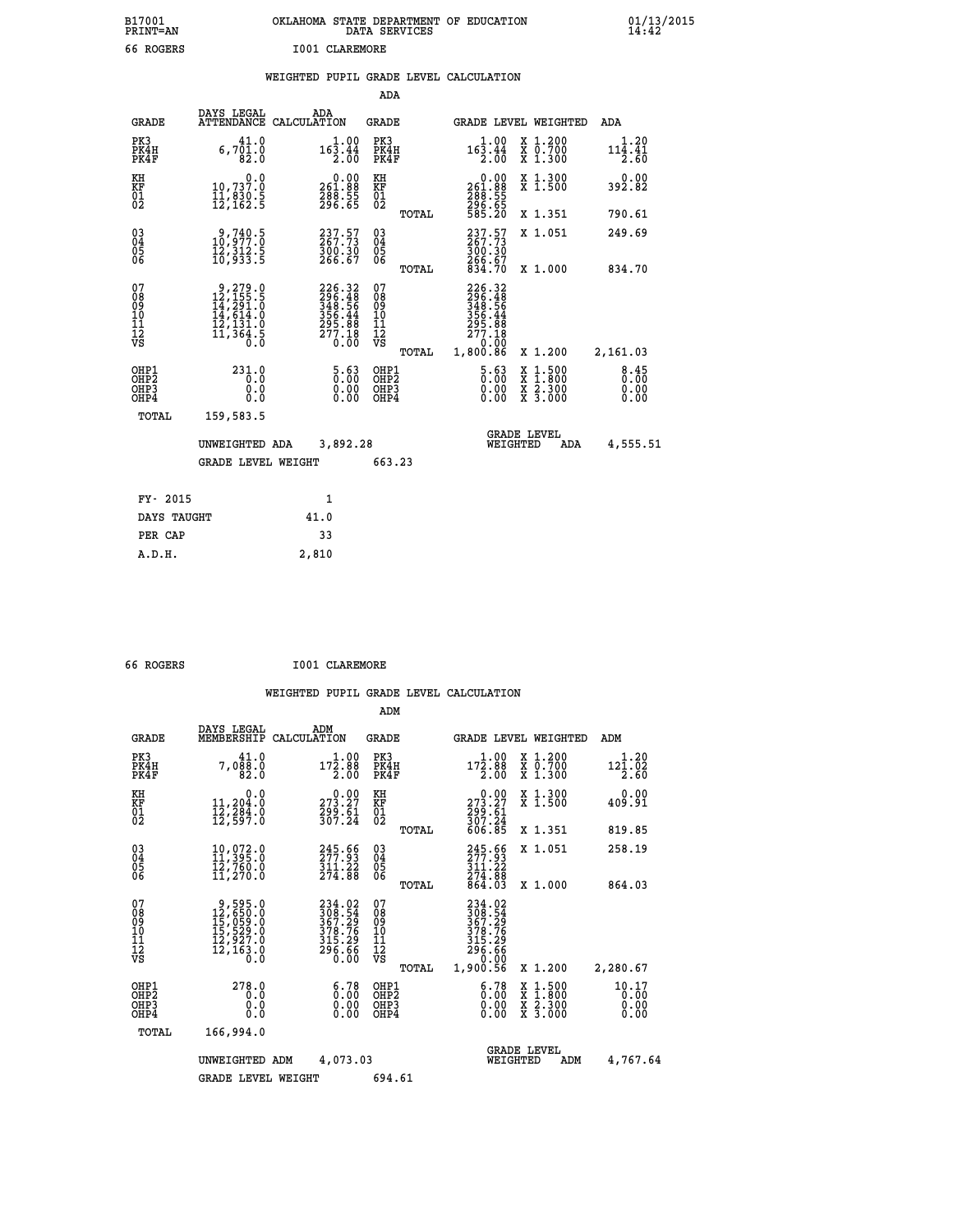|              |  | OKLAHOMA STATE DEPARTMENT OF EDUCATION<br>DATA SERVICES |  |
|--------------|--|---------------------------------------------------------|--|
| I002 CATOOSA |  |                                                         |  |

 **B17001 OKLAHOMA STATE DEPARTMENT OF EDUCATION 01/13/2015**

## **WEIGHTED PUPIL GRADE LEVEL CALCULATION**

| <b>GRADE</b>                                                       |                                                                      | ADA<br>CALCULATION                                                                                                                                                                                                                                                            |                                             |                                                                                                                                                                                                                                                                                                                                                 |                                                                                                            |                                                                                                                                                                                                                                 |            | <b>ADA</b>                                                                                                                                                                                               |
|--------------------------------------------------------------------|----------------------------------------------------------------------|-------------------------------------------------------------------------------------------------------------------------------------------------------------------------------------------------------------------------------------------------------------------------------|---------------------------------------------|-------------------------------------------------------------------------------------------------------------------------------------------------------------------------------------------------------------------------------------------------------------------------------------------------------------------------------------------------|------------------------------------------------------------------------------------------------------------|---------------------------------------------------------------------------------------------------------------------------------------------------------------------------------------------------------------------------------|------------|----------------------------------------------------------------------------------------------------------------------------------------------------------------------------------------------------------|
| PK3<br>PK4H<br>PK4F                                                | 0.0<br>$3,57\overset{5}{\phantom{0}0}\cdot\overset{5}{\phantom{0}0}$ |                                                                                                                                                                                                                                                                               |                                             |                                                                                                                                                                                                                                                                                                                                                 | 0.00<br>$83.07$<br>$0.00$                                                                                  |                                                                                                                                                                                                                                 |            | 0.00<br>58.15<br>0.00                                                                                                                                                                                    |
| KH<br>KF<br>01<br>02                                               | 0.0                                                                  |                                                                                                                                                                                                                                                                               | KH                                          |                                                                                                                                                                                                                                                                                                                                                 |                                                                                                            |                                                                                                                                                                                                                                 |            | 0.00<br>246.75                                                                                                                                                                                           |
|                                                                    |                                                                      |                                                                                                                                                                                                                                                                               |                                             | TOTAL                                                                                                                                                                                                                                                                                                                                           |                                                                                                            |                                                                                                                                                                                                                                 |            | 418.51                                                                                                                                                                                                   |
| $\begin{smallmatrix} 03 \\[-4pt] 04 \end{smallmatrix}$<br>Ŏ5<br>06 |                                                                      |                                                                                                                                                                                                                                                                               | $\substack{03 \\ 04}$<br>05<br>06           |                                                                                                                                                                                                                                                                                                                                                 | 154.90<br>141.55                                                                                           |                                                                                                                                                                                                                                 |            | 162.80                                                                                                                                                                                                   |
|                                                                    |                                                                      |                                                                                                                                                                                                                                                                               |                                             | TOTAL                                                                                                                                                                                                                                                                                                                                           |                                                                                                            |                                                                                                                                                                                                                                 |            | 413.72                                                                                                                                                                                                   |
| 07<br>08<br>09<br>11<br>11<br>12<br>VS                             |                                                                      |                                                                                                                                                                                                                                                                               | 07<br>08<br>09<br>11<br>11<br>12<br>VS      |                                                                                                                                                                                                                                                                                                                                                 |                                                                                                            |                                                                                                                                                                                                                                 |            |                                                                                                                                                                                                          |
|                                                                    |                                                                      |                                                                                                                                                                                                                                                                               |                                             |                                                                                                                                                                                                                                                                                                                                                 |                                                                                                            |                                                                                                                                                                                                                                 |            | 1,068.83                                                                                                                                                                                                 |
| OHP1<br>OHP <sub>2</sub><br>OHP3<br>OHP4                           | 0.0<br>Ō.Ō                                                           |                                                                                                                                                                                                                                                                               |                                             |                                                                                                                                                                                                                                                                                                                                                 | 0.00<br>0.00                                                                                               |                                                                                                                                                                                                                                 |            | $13.28$<br>0.00<br>0.00<br>0.00                                                                                                                                                                          |
| TOTAL                                                              | 86,985.5                                                             |                                                                                                                                                                                                                                                                               |                                             |                                                                                                                                                                                                                                                                                                                                                 |                                                                                                            |                                                                                                                                                                                                                                 |            |                                                                                                                                                                                                          |
|                                                                    |                                                                      |                                                                                                                                                                                                                                                                               |                                             |                                                                                                                                                                                                                                                                                                                                                 |                                                                                                            |                                                                                                                                                                                                                                 | <b>ADA</b> | 2,382.04                                                                                                                                                                                                 |
|                                                                    |                                                                      |                                                                                                                                                                                                                                                                               |                                             |                                                                                                                                                                                                                                                                                                                                                 |                                                                                                            |                                                                                                                                                                                                                                 |            |                                                                                                                                                                                                          |
| FY- 2015                                                           |                                                                      | 1                                                                                                                                                                                                                                                                             |                                             |                                                                                                                                                                                                                                                                                                                                                 |                                                                                                            |                                                                                                                                                                                                                                 |            |                                                                                                                                                                                                          |
|                                                                    |                                                                      | 43.0                                                                                                                                                                                                                                                                          |                                             |                                                                                                                                                                                                                                                                                                                                                 |                                                                                                            |                                                                                                                                                                                                                                 |            |                                                                                                                                                                                                          |
| PER CAP                                                            |                                                                      | 33                                                                                                                                                                                                                                                                            |                                             |                                                                                                                                                                                                                                                                                                                                                 |                                                                                                            |                                                                                                                                                                                                                                 |            |                                                                                                                                                                                                          |
|                                                                    |                                                                      | DAYS LEGAL<br><b>ATTENDANCE</b><br>7,073.5<br>6,876.5<br>6,444.0<br>$\frac{6}{5}, \frac{660}{602}$ :<br>$\frac{5}{6}, \frac{086}{086}$ :<br>6,101.0<br>$5,877.5$<br>$7,308.5$<br>$6,771.5$<br>$5,974.5$<br>$6,018.5$<br>$6,018.5$<br>$5,238.0$<br>380.5<br>0.0<br>DAYS TAUGHT | UNWEIGHTED ADA<br><b>GRADE LEVEL WEIGHT</b> | 83.07<br>0.00<br>0.00<br>$\begin{smallmatrix} &0.00\\164.50\\159.92\\149.86\end{smallmatrix}$<br>KF<br>01<br>02<br>154.90<br>$\frac{141.55}{141.88}$<br>$\begin{smallmatrix} 160.28\\ 169.97\\ 157.56\\ 139.52\\ 140.53\\ 122.83\\ 0.00 \end{smallmatrix}$<br>$8.85$<br>0.00<br>$\begin{smallmatrix} 0.00 \ 0.00 \end{smallmatrix}$<br>2,025.51 | ADA<br><b>GRADE</b><br>PK3<br>PK4H<br>PK4F<br>TOTAL<br>OHP1<br>OH <sub>P</sub> 2<br>OHP3<br>OHP4<br>356.53 | $\begin{array}{c} 0.00 \\ 164.50 \\ 159.92 \\ 149.86 \\ 309.78 \end{array}$<br>141.00<br>413.72<br>$\begin{smallmatrix} 160.28\\ 169.97\\ 157.56\\ 139.52\\ 140.53\\ 122.8\\ 0.00\\ 890.69 \end{smallmatrix}$<br>$8.85$<br>0.00 |            | GRADE LEVEL WEIGHTED<br>X 1.200<br>X 0.700<br>X 1.300<br>X 1.300<br>X 1.500<br>X 1.351<br>X 1.051<br>X 1.000<br>X 1.200<br>$1:500$<br>1:800<br>X<br>X 2.300<br>X 3.000<br><b>GRADE LEVEL</b><br>WEIGHTED |

| 66 ROGERS | I002 CATOOSA |
|-----------|--------------|
|           |              |

 **ADM**

 **A.D.H. 1,432**

B17001<br>PRINT=AN<br>66 ROGERS

| <b>GRADE</b>                                       | DAYS LEGAL                                                                          | ADM<br>MEMBERSHIP CALCULATION                                                                                                        | <b>GRADE</b>                                        |       | GRADE LEVEL WEIGHTED                                                                                                                                |                                          | ADM                   |  |
|----------------------------------------------------|-------------------------------------------------------------------------------------|--------------------------------------------------------------------------------------------------------------------------------------|-----------------------------------------------------|-------|-----------------------------------------------------------------------------------------------------------------------------------------------------|------------------------------------------|-----------------------|--|
| PK3<br>PK4H<br>PK4F                                | 0.0<br>3,811.0<br>0.0                                                               | 0.00<br>88.63<br>0.00                                                                                                                | PK3<br>PK4H<br>PK4F                                 |       | 0.00<br>88.63<br>0.00                                                                                                                               | X 1.200<br>X 0.700<br>X 1.300            | 0.00<br>62.04<br>0.00 |  |
| KH<br>KF<br>01<br>02                               | 0.0<br>7,528:0<br>7,296:0<br>6,658:0                                                | $\begin{smallmatrix} &0.00\ 175.07\ 169.67\ 154.84\end{smallmatrix}$                                                                 | KH<br>KF<br>01<br>02                                |       | $0.00$<br>$175.07$<br>$169.67$<br>$154.84$<br>$324.51$                                                                                              | X 1.300<br>X 1.500                       | 0.00<br>262.61        |  |
|                                                    |                                                                                     |                                                                                                                                      |                                                     | TOTAL |                                                                                                                                                     | X 1.351                                  | 438.41                |  |
| $\begin{matrix} 03 \\ 04 \\ 05 \\ 06 \end{matrix}$ | 6,939.0<br>5,887.0<br>6,502.0<br>6,373.0                                            | 161.37<br>136.91<br>$\frac{151.21}{148.21}$                                                                                          | $\begin{array}{c} 03 \\ 04 \\ 05 \\ 06 \end{array}$ |       | $\begin{array}{c} 161\cdot 37\\ 136\cdot 91\\ 151\cdot 21\\ 148\cdot 21\\ 436\cdot 33 \end{array}$                                                  | X 1.051                                  | 169.60                |  |
|                                                    |                                                                                     |                                                                                                                                      |                                                     | TOTAL |                                                                                                                                                     | X 1.000                                  | 436.33                |  |
| 07<br>08<br>09<br>101<br>11<br>12<br>VS            | $7,257.0$<br>$7,251.0$<br>$7,271.0$<br>$6,412.0$<br>$6,448.0$<br>$5,638.0$<br>$0.0$ | $\begin{smallmatrix} 169\cdot 10\\ 177\cdot 93\\ 169\cdot 20\\ 149\cdot 73\\ 150\cdot 57\\ 132\cdot 29\\ 0\cdot 00\end{smallmatrix}$ | 078<br>089<br>0011<br>11<br>11<br>12<br>VS          | TOTAL | $\begin{smallmatrix} 169\cdot 10\\ 177\cdot 93\\ 169\cdot 20\\ 149\cdot 73\\ 150\cdot 57\\ 132\cdot 29\\ 0\cdot 00\\ 948\cdot 82 \end{smallmatrix}$ | X 1.200                                  | 1,138.58              |  |
|                                                    | 390.0                                                                               |                                                                                                                                      |                                                     |       |                                                                                                                                                     |                                          | 13.61                 |  |
| OHP1<br>OHP2<br>OHP3<br>OHP4                       | 0.0<br>0.0<br>0.0                                                                   | 0.0700000<br>0.00                                                                                                                    | OHP1<br>OHP2<br>OHP3<br>OHP4                        |       | 0.00                                                                                                                                                | X 1:500<br>X 1:800<br>X 2:300<br>X 3:000 | 0.00<br>0.00<br>0.00  |  |
| TOTAL                                              | 92,061.0                                                                            |                                                                                                                                      |                                                     |       |                                                                                                                                                     |                                          |                       |  |
|                                                    | UNWEIGHTED                                                                          | 2,143.80<br>ADM                                                                                                                      |                                                     |       | WEIGHTED                                                                                                                                            | <b>GRADE LEVEL</b><br>ADM                | 2,521.18              |  |
|                                                    | <b>GRADE LEVEL WEIGHT</b>                                                           |                                                                                                                                      | 377.38                                              |       |                                                                                                                                                     |                                          |                       |  |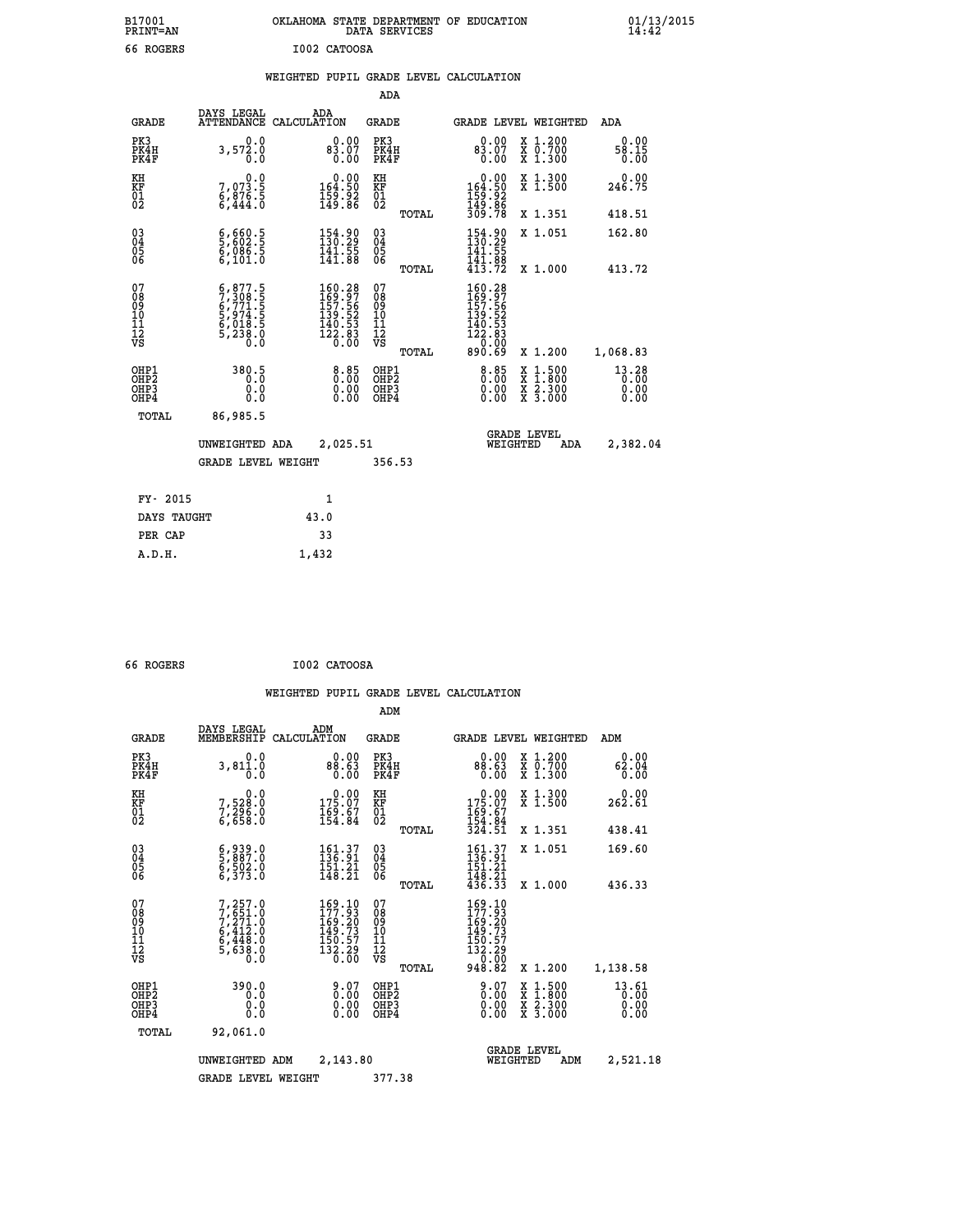| B17001<br><b>PRINT=AN</b> | OKLAHOMA<br>. STATE DEPARTMENT OF EDUCATION<br>DATA SERVICES | 01/13/2015<br>14:42 |
|---------------------------|--------------------------------------------------------------|---------------------|
| 66 ROGERS                 | I003 CHELSEA                                                 |                     |

|  |  | WEIGHTED PUPIL GRADE LEVEL CALCULATION |
|--|--|----------------------------------------|
|  |  |                                        |

|                                                    |                                                                      |                                                                          | ADA                                                 |       |                                                                            |                                              |                              |
|----------------------------------------------------|----------------------------------------------------------------------|--------------------------------------------------------------------------|-----------------------------------------------------|-------|----------------------------------------------------------------------------|----------------------------------------------|------------------------------|
| <b>GRADE</b>                                       | DAYS LEGAL<br><b>ATTENDANCE</b>                                      | ADA<br>CALCULATION                                                       | <b>GRADE</b>                                        |       |                                                                            | GRADE LEVEL WEIGHTED                         | <b>ADA</b>                   |
| PK3<br>PK4H<br>PK4F                                | 43.0<br>0.0<br>1,668.0                                               | $\frac{1}{0}$ :00<br>38.79                                               | PK3<br>PK4H<br>PK4F                                 |       | 1.00<br>ŏ:ŏŏ<br>38:79                                                      | X 1.200<br>X 0.700<br>X 1.300                | 1.20<br>0.00<br>50.43        |
| KH<br>KF<br>01<br>02                               | $\begin{smallmatrix}&&&0.0\3.775.0\3.052.5\3.006.5\end{smallmatrix}$ | $0.00$<br>64.53<br>70.99<br>69.92                                        | KH<br>KF<br>01<br>02                                |       | $\begin{smallmatrix} &0.00\ 64.53\ 70.99\ 69.92\ 140.91\end{smallmatrix}$  | X 1.300<br>X 1.500                           | 0.00<br>96.80                |
|                                                    |                                                                      |                                                                          |                                                     | TOTAL |                                                                            | X 1.351                                      | 190.37                       |
| $\begin{matrix} 03 \\ 04 \\ 05 \\ 06 \end{matrix}$ | 2,688.0<br>2,652.5<br>2,496.5<br>2,236.5                             | $\begin{smallmatrix} 62.51\ 61.69\ 58.06\ 52.01\ \end{smallmatrix}$      | $\begin{array}{c} 03 \\ 04 \\ 05 \\ 06 \end{array}$ |       | $\begin{smallmatrix} 62.51\ 61.69\ 58.06\ 52.01\ 171.76 \end{smallmatrix}$ | X 1.051                                      | 65.70                        |
| 07<br>08<br>09<br>11<br>11<br>12<br>VS             | 2,698.5<br>2,636.0<br>2,926.0<br>2,921.0<br>3,067.5<br>2,129.0       | $62.76$<br>$61.30$<br>$68.05$<br>$67.93$<br>$71.34$<br>$49.51$<br>$0.00$ | 07<br>08<br>09<br>11<br>11<br>12<br>VS              | TOTAL | 62.76                                                                      | X 1.000                                      | 171.76                       |
|                                                    |                                                                      |                                                                          |                                                     | TOTAL |                                                                            | X 1.200                                      | 457.07                       |
| OHP1<br>OHP <sub>2</sub><br>OHP3<br>OHP4           | 0.0<br>0.0<br>Ŏ.Ŏ                                                    | 0.00<br>$\begin{smallmatrix} 0.00 \ 0.00 \end{smallmatrix}$              | OHP1<br>OH <sub>P</sub> 2<br>OHP3<br>OHP4           |       | 0.00<br>0.00<br>0.00                                                       | $1:500$<br>1:800<br>X<br>X 2.300<br>X 3.000  | 0.00<br>0.00<br>0.00<br>0.00 |
| TOTAL                                              | 36,996.5                                                             |                                                                          |                                                     |       |                                                                            |                                              |                              |
|                                                    | UNWEIGHTED ADA                                                       | 860.39                                                                   |                                                     |       |                                                                            | <b>GRADE LEVEL</b><br>WEIGHTED<br><b>ADA</b> | 1,033.33                     |
|                                                    | <b>GRADE LEVEL WEIGHT</b>                                            |                                                                          | 172.94                                              |       |                                                                            |                                              |                              |
| FY- 2015                                           |                                                                      | 1                                                                        |                                                     |       |                                                                            |                                              |                              |
| DAYS TAUGHT                                        |                                                                      | 43.0                                                                     |                                                     |       |                                                                            |                                              |                              |
| PER CAP                                            |                                                                      | 77                                                                       |                                                     |       |                                                                            |                                              |                              |

| 66 ROGERS | I003 CHELSEA |
|-----------|--------------|
|           |              |

|                                                    |                                                                        |                                                                          | ADM                                          |       |                                                                                                                                                                                                                                                                                |                                          |     |                          |  |
|----------------------------------------------------|------------------------------------------------------------------------|--------------------------------------------------------------------------|----------------------------------------------|-------|--------------------------------------------------------------------------------------------------------------------------------------------------------------------------------------------------------------------------------------------------------------------------------|------------------------------------------|-----|--------------------------|--|
| <b>GRADE</b>                                       | DAYS LEGAL<br>MEMBERSHIP                                               | ADM<br>CALCULATION                                                       | <b>GRADE</b>                                 |       | <b>GRADE LEVEL WEIGHTED</b>                                                                                                                                                                                                                                                    |                                          |     | ADM                      |  |
| PK3<br>PK4H<br>PK4F                                | 43.0<br>1,788.0                                                        | $\substack{1.00\\0.00\\41.58}$                                           | PK3<br>PK4H<br>PK4F                          |       | 1.00<br>$\bar{0}.\tilde{0} \ \ 41.58$                                                                                                                                                                                                                                          | X 1.200<br>X 0.700<br>X 1.300            |     | 1.20<br>ōō.ōŏ<br>54.05   |  |
| KH<br>KF<br>01<br>02                               | 0.0<br>3,003:0<br>3,232:0<br>3,144:0                                   | $\begin{smallmatrix} 0.00\\ 69.84\\ 75.16\\ 73.12 \end{smallmatrix}$     | KH<br>KF<br>01<br>02                         |       | $\begin{smallmatrix} &0.00\\ 69.84\\ 75.16\\ 73.12\\ 148.28\end{smallmatrix}$                                                                                                                                                                                                  | X 1.300<br>X 1.500                       |     | 0.00<br>104.76           |  |
|                                                    |                                                                        |                                                                          |                                              | TOTAL |                                                                                                                                                                                                                                                                                | X 1.351                                  |     | 200.33                   |  |
| $\begin{matrix} 03 \\ 04 \\ 05 \\ 06 \end{matrix}$ | 2,808.0<br>2,768.0<br>2,618.0<br>2,342.0                               | 65.30<br>64.37<br>60.88<br>54.47                                         | 03<br>04<br>05<br>06                         |       | 65.30<br>64.37<br>60.88<br>54.47<br>179.72                                                                                                                                                                                                                                     | X 1.051                                  |     | 68.63                    |  |
|                                                    |                                                                        |                                                                          |                                              | TOTAL |                                                                                                                                                                                                                                                                                | X 1.000                                  |     | 179.72                   |  |
| 07<br>08<br>09<br>101<br>11<br>12<br>VS            | $2,820.0$<br>$3,729.0$<br>$3,092.0$<br>$3,223.0$<br>$2,254.0$<br>$0.0$ | $65.58$<br>$63.47$<br>$71.91$<br>$71.90$<br>$74.95$<br>$52.42$<br>$0.00$ | 07<br>08<br>09<br>01<br>11<br>11<br>12<br>VS |       | $65.58$<br>$63.47$<br>$71.91$<br>$74.95$<br>$74.95$<br>$52.42$<br>$0.00$<br>$400.23$                                                                                                                                                                                           |                                          |     |                          |  |
|                                                    |                                                                        |                                                                          |                                              | TOTAL |                                                                                                                                                                                                                                                                                | X 1.200                                  |     | 480.28                   |  |
| OHP1<br>OHP2<br>OHP3<br>OHP4                       | $\begin{smallmatrix} 0.0 \ 0.0 \ 0.0 \end{smallmatrix}$                |                                                                          | OHP1<br>OHP2<br>OHP <sub>3</sub>             |       | $\begin{smallmatrix} 0.00 & 0.00 & 0.00 & 0.00 & 0.00 & 0.00 & 0.00 & 0.00 & 0.00 & 0.00 & 0.00 & 0.00 & 0.00 & 0.00 & 0.00 & 0.00 & 0.00 & 0.00 & 0.00 & 0.00 & 0.00 & 0.00 & 0.00 & 0.00 & 0.00 & 0.00 & 0.00 & 0.00 & 0.00 & 0.00 & 0.00 & 0.00 & 0.00 & 0.00 & 0.00 & 0.0$ | X 1:500<br>X 1:800<br>X 2:300<br>X 3:000 |     | $0.00$<br>$0.00$<br>0.00 |  |
| TOTAL                                              | 38,956.0                                                               |                                                                          |                                              |       |                                                                                                                                                                                                                                                                                |                                          |     |                          |  |
|                                                    | UNWEIGHTED ADM                                                         | 905.95                                                                   |                                              |       |                                                                                                                                                                                                                                                                                | GRADE LEVEL<br>WEIGHTED                  | ADM | 1,088.97                 |  |
|                                                    | <b>GRADE LEVEL WEIGHT</b>                                              |                                                                          | 183.02                                       |       |                                                                                                                                                                                                                                                                                |                                          |     |                          |  |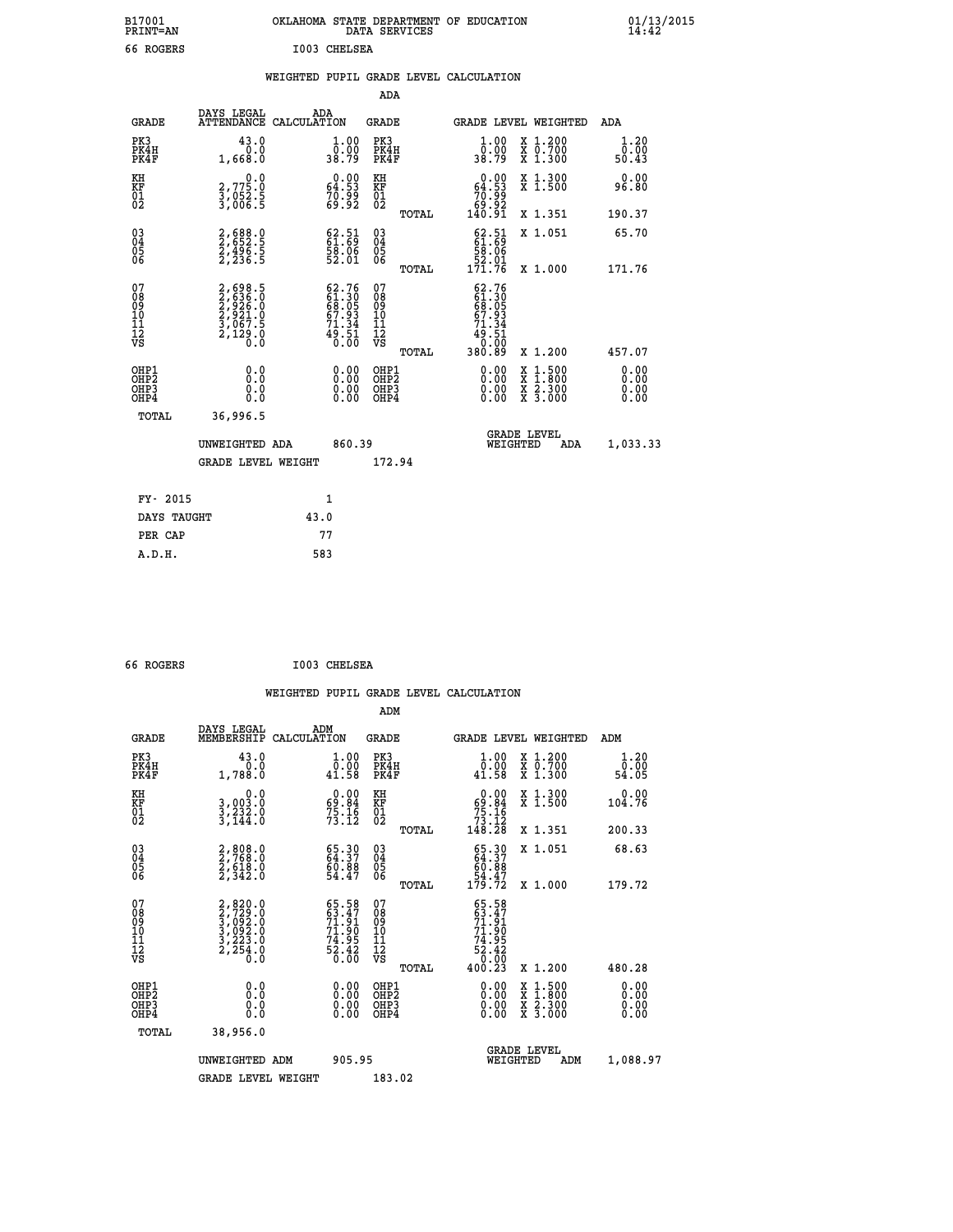## **B17001 OKLAHOMA STATE DEPARTMENT OF EDUCATION 01/13/2015 PRINT=AN DATA SERVICES 14:42 66 ROGERS I004 OOLOGAH-TALALA**

|                                                                    |                                                                 |                                                                         | ADA                                    |       |                                                                                                                          |                                          |                               |
|--------------------------------------------------------------------|-----------------------------------------------------------------|-------------------------------------------------------------------------|----------------------------------------|-------|--------------------------------------------------------------------------------------------------------------------------|------------------------------------------|-------------------------------|
| <b>GRADE</b>                                                       | DAYS LEGAL                                                      | ADA<br>ATTENDANCE CALCULATION                                           | <b>GRADE</b>                           |       |                                                                                                                          | <b>GRADE LEVEL WEIGHTED</b>              | <b>ADA</b>                    |
| PK3<br>PK4H<br>PK4F                                                | 131.0<br>0.0<br>3,631.5                                         | $\begin{smallmatrix} 3.20\ 0.00\ 88.57 \end{smallmatrix}$               | PK3<br>PK4H<br>PK4F                    |       | $\begin{smallmatrix} 3.20\ 0.00\ 88.57 \end{smallmatrix}$                                                                | X 1.200<br>X 0.700<br>X 1.300            | 3.84<br>0.00<br>115.14        |
| KH<br>KF<br>01<br>02                                               | 0.0<br>4,657.0<br>5,332.5<br>5,148.0                            | $0.00$<br>113.59<br>$\frac{130}{125}$ $\frac{06}{56}$                   | KH<br>KF<br>01<br>02                   |       | $0.00$<br>113.59<br>$\frac{130}{125}$ $\frac{56}{255}$                                                                   | X 1.300<br>X 1.500                       | 0.00<br>170.39                |
|                                                                    |                                                                 |                                                                         |                                        | TOTAL |                                                                                                                          | X 1.351                                  | 345.34                        |
| $\begin{smallmatrix} 03 \\[-4pt] 04 \end{smallmatrix}$<br>Ŏ5<br>06 | $4, 573.5$<br>$4, 787.5$<br>$4, 257.5$<br>$5, 835.5$            | $111.55$<br>$116.77$<br>$103.84$<br>$142.33$                            | $\substack{03 \\ 04}$<br>Ŏ5<br>06      |       | $111.55$<br>$116.77$<br>$103.84$<br>$142.33$<br>$362.94$                                                                 | X 1.051                                  | 117.24                        |
|                                                                    |                                                                 |                                                                         |                                        | TOTAL |                                                                                                                          | X 1.000                                  | 362.94                        |
| 07<br>08<br>09<br>101<br>11<br>12<br>VS                            | 5,431.5<br>4,865.0<br>5,558.0<br>5,126.5<br>6,1704.5<br>5,340.0 | 132.48<br>118.66<br>135.56<br>149.42<br>139.13<br>$\frac{130.24}{0.00}$ | 07<br>08<br>09<br>11<br>11<br>12<br>VS |       | $\begin{array}{r} 132\cdot 48\\ 118\cdot 66\\ 135\cdot 56\\ 149\cdot 42\\ 139\cdot 13\\ 130\cdot 24 \end{array}$<br>0.00 |                                          |                               |
|                                                                    |                                                                 |                                                                         |                                        | TOTAL | 805.49                                                                                                                   | X 1.200                                  | 966.59                        |
| OHP1<br>OHP <sub>2</sub><br>OH <sub>P3</sub><br>OHP4               | 0.0<br>0.0<br>0.0                                               | 0.00<br>$\begin{smallmatrix} 0.00 \ 0.00 \end{smallmatrix}$             | OHP1<br>OHP2<br>OHP <sub>3</sub>       |       | 0.00<br>0.00                                                                                                             | X 1:500<br>X 1:800<br>X 2:300<br>X 3:000 | 0.00<br>Ō. ŌŌ<br>0.00<br>0.00 |
| TOTAL                                                              | 71,379.5                                                        |                                                                         |                                        |       |                                                                                                                          |                                          |                               |
|                                                                    | UNWEIGHTED ADA                                                  | 1,740.96                                                                |                                        |       |                                                                                                                          | <b>GRADE LEVEL</b><br>WEIGHTED<br>ADA    | 2,081.48                      |
|                                                                    | <b>GRADE LEVEL WEIGHT</b>                                       |                                                                         | 340.52                                 |       |                                                                                                                          |                                          |                               |
| FY- 2015                                                           |                                                                 | 1                                                                       |                                        |       |                                                                                                                          |                                          |                               |
| DAYS TAUGHT                                                        |                                                                 | 41.0                                                                    |                                        |       |                                                                                                                          |                                          |                               |
| PER CAP                                                            |                                                                 | 46                                                                      |                                        |       |                                                                                                                          |                                          |                               |

 **A.D.H. 1,374**

 **66 ROGERS I004 OOLOGAH-TALALA**

|                                          |                                                                                                 |                                                                                                            | ADM                                                |          |                                                                                      |                                          |                              |
|------------------------------------------|-------------------------------------------------------------------------------------------------|------------------------------------------------------------------------------------------------------------|----------------------------------------------------|----------|--------------------------------------------------------------------------------------|------------------------------------------|------------------------------|
| <b>GRADE</b>                             | DAYS LEGAL<br>MEMBERSHIP                                                                        | ADM<br>CALCULATION                                                                                         | <b>GRADE</b>                                       |          |                                                                                      | <b>GRADE LEVEL WEIGHTED</b>              | ADM                          |
| PK3<br>PK4H<br>PK4F                      | 136.0<br>0.0<br>3,829.0                                                                         | $\begin{smallmatrix} 3.32\ 0.00\ 93.39 \end{smallmatrix}$                                                  | PK3<br>PK4H<br>PK4F                                |          | $\begin{smallmatrix} 3.32\ 0.00\ 93.39 \end{smallmatrix}$                            | X 1.200<br>X 0.700<br>X 1.300            | 3.98<br>0.00<br>121.41       |
| KH<br>KF<br>01<br>02                     | 0.0<br>4,903.0<br>5,558.0<br>5,394.0                                                            | $\begin{smallmatrix} &0.00\\ 119.59\\ 135.56\\ 131.56\end{smallmatrix}$                                    | KH<br>KF<br>01<br>02                               |          | $\begin{smallmatrix} &0.00\ 119.59\ 135.56\ 131.56\ 267.12\ \end{smallmatrix}$       | X 1.300<br>X 1.500                       | 0.00<br>179.39               |
|                                          |                                                                                                 |                                                                                                            |                                                    | TOTAL    |                                                                                      | X 1.351                                  | 360.88                       |
| 03<br>04<br>05<br>06                     | $4,722.0$<br>$4,974.0$<br>$4,418.0$<br>$6,058.0$                                                | $\begin{array}{c} 115\cdot 17\\121\cdot 32\\107\cdot 76\\147\cdot 76 \end{array}$                          | $\begin{matrix} 03 \\ 04 \\ 05 \\ 06 \end{matrix}$ |          | $\frac{115.17}{121.32}$<br>$\frac{107.76}{102.76}$<br>ī47∶76<br>376.84               | X 1.051                                  | 121.04                       |
|                                          |                                                                                                 |                                                                                                            |                                                    | TOTAL    |                                                                                      | X 1.000                                  | 376.84                       |
| 07<br>08<br>09<br>101<br>11<br>12<br>VS  | $\begin{smallmatrix}5,734.0\\5,149.0\\5,793.0\\6,411.0\\5,975.0\\5,671.0\\0.0\end{smallmatrix}$ | 139.85<br>125.59<br>141.29<br>$\begin{array}{r} 1\overline{5}6.36 \\ 145.73 \\ 138.31 \\ 0.00 \end{array}$ | 07<br>08<br>09<br>11<br>11<br>12<br>VS             | TOTAL    | 139.85<br>125.59<br>141.29<br>$156.36$<br>$145.73$<br>$138.31$<br>$0.00$<br>$847.13$ | X 1.200                                  | 1,016.56                     |
| OHP1<br>OHP2<br>OH <sub>P3</sub><br>OHP4 | 0.0<br>0.000                                                                                    |                                                                                                            | OHP1<br>OHP2<br>OHP <sub>3</sub>                   |          | $0.00$<br>$0.00$<br>0.00                                                             | X 1:500<br>X 1:800<br>X 2:300<br>X 3:000 | 0.00<br>0.00<br>0.00<br>0.00 |
| TOTAL                                    | 74,725.0                                                                                        |                                                                                                            |                                                    |          |                                                                                      |                                          |                              |
| 1,822.56<br>UNWEIGHTED<br>ADM            |                                                                                                 |                                                                                                            |                                                    | WEIGHTED | <b>GRADE LEVEL</b><br>ADM                                                            | 2,180.10                                 |                              |
|                                          | <b>GRADE LEVEL WEIGHT</b>                                                                       |                                                                                                            | 357.54                                             |          |                                                                                      |                                          |                              |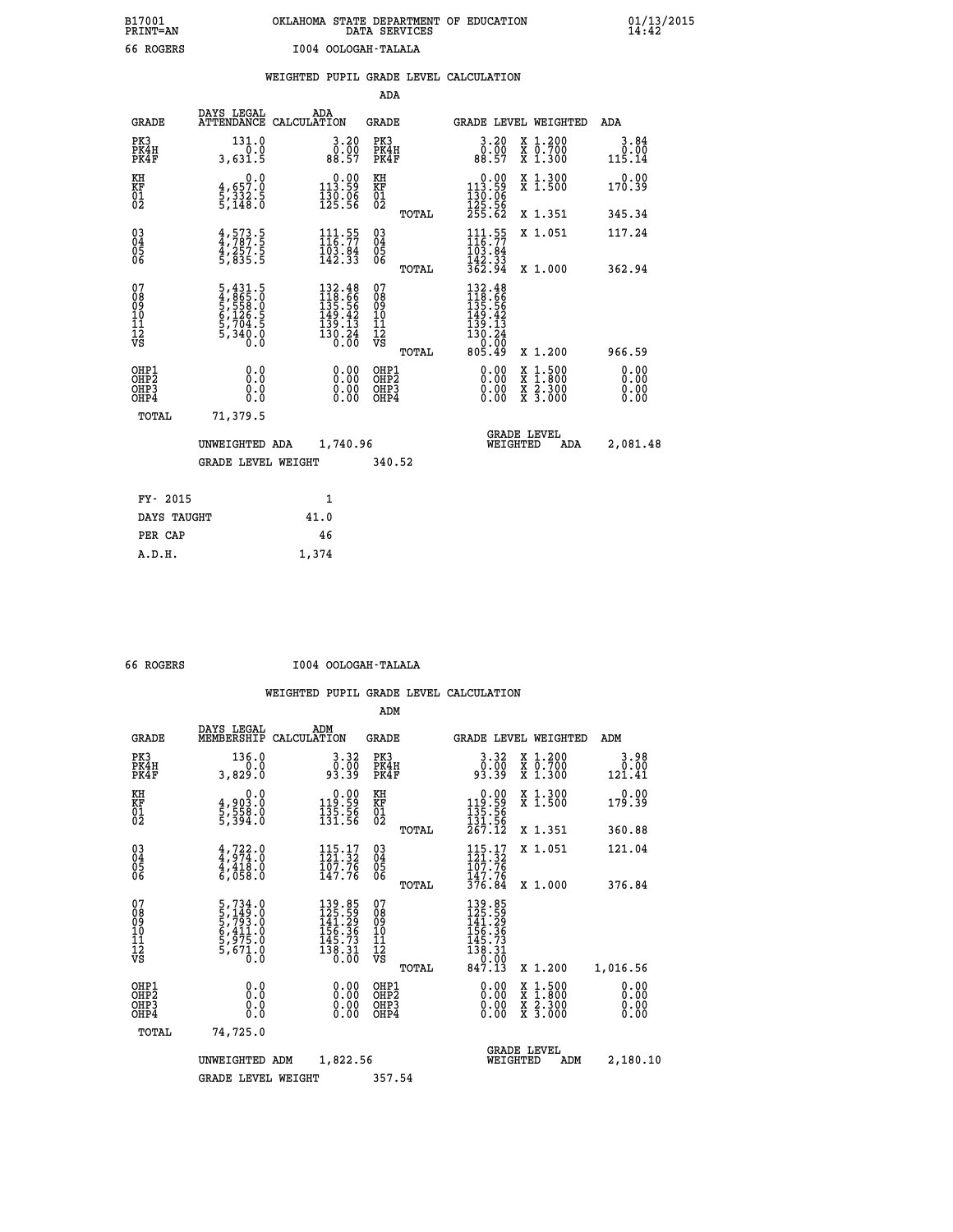| B17001<br><b>PRINT=AN</b>                |                                                                                     | OKLAHOMA STATE DEPARTMENT OF EDUCATION                                                           | DATA SERVICES                                         |                                                                                 |                                                                                          | $01/13/2015$<br>14:42        |  |
|------------------------------------------|-------------------------------------------------------------------------------------|--------------------------------------------------------------------------------------------------|-------------------------------------------------------|---------------------------------------------------------------------------------|------------------------------------------------------------------------------------------|------------------------------|--|
| 66 ROGERS                                |                                                                                     | I005 INOLA                                                                                       |                                                       |                                                                                 |                                                                                          |                              |  |
|                                          |                                                                                     | WEIGHTED PUPIL GRADE LEVEL CALCULATION                                                           |                                                       |                                                                                 |                                                                                          |                              |  |
|                                          |                                                                                     |                                                                                                  | ADA                                                   |                                                                                 |                                                                                          |                              |  |
| <b>GRADE</b>                             | DAYS LEGAL                                                                          | ADA<br>ATTENDANCE CALCULATION                                                                    | GRADE                                                 |                                                                                 | GRADE LEVEL WEIGHTED                                                                     | ADA                          |  |
| PK3<br>PK4H<br>PK4F                      | 142.5<br>0.0<br>3,197.0                                                             | 3.31<br>$\frac{0.00}{74.35}$                                                                     | PK3<br>PK4H<br>PK4F                                   | 3.31<br>74.35                                                                   | X 1.200<br>X 0.700<br>X 1.300                                                            | 3.97<br>0.00<br>96.66        |  |
| KH<br>KF<br>$\frac{01}{02}$              | 3,742.0<br>$\frac{4}{3}, \frac{4}{9}$ $\frac{5}{5}$ $\frac{5}{5}$                   | $0.00$<br>87.02<br>$\frac{103.71}{91.97}$                                                        | КH<br><b>KF</b><br>01<br>02                           | $0.00$<br>97.02<br>103:71<br>91:97<br>195:68                                    | X 1.300<br>X 1.500                                                                       | 0.00<br>130.53               |  |
|                                          |                                                                                     |                                                                                                  | TOTAL                                                 |                                                                                 | X 1.351                                                                                  | 264.36                       |  |
| 030404<br>ŎĞ                             | $\frac{4}{3}, \frac{808}{761}$ .<br>3,757.5<br>3,986.5                              | $111.83$<br>$87.48$<br>$\frac{87.38}{92.71}$                                                     | $\begin{matrix} 03 \\ 04 \\ 05 \\ 06 \end{matrix}$    | $\begin{smallmatrix} 111.83\\ 87.48\\ 87.38\\ 92.71\\ 267.57 \end{smallmatrix}$ | X 1.051                                                                                  | 117.53                       |  |
| 07                                       |                                                                                     |                                                                                                  | <b>TOTAL</b><br>07                                    |                                                                                 | X 1.000                                                                                  | 267.57                       |  |
| 08<br>09<br>11<br>11<br>12<br>VS         | $4,404.0$<br>$4,574.5$<br>$4,575.5$<br>$4,375.0$<br>$4,592.5$<br>$4,062.0$<br>$0.0$ | $\begin{smallmatrix} 102.42\\ 96.65\\ 106.38\\ 101.74\\ 106.80\\ 94.47\\ 0.00 \end{smallmatrix}$ | $\frac{0.8}{0.9}$<br>ίŌ<br>Īĺ<br>$\frac{1}{\sqrt{2}}$ | 102.42<br>96.65<br>106.38<br>101.74<br>106.80<br>94.47<br>0.00                  |                                                                                          |                              |  |
|                                          |                                                                                     |                                                                                                  | TOTAL                                                 | 608.46                                                                          | X 1.200                                                                                  | 730.15                       |  |
| OHP1<br>OHP <sub>2</sub><br>OHP3<br>OHP4 | 0.0<br>0.0<br>0.0                                                                   | 0.00<br>0.00<br>0.00                                                                             | OHP1<br>OH <sub>P</sub> 2<br>OHP3<br>OHP4             | 0.00<br>0.00<br>0.00                                                            | $\begin{smallmatrix} x & 1.500 \\ x & 1.800 \\ x & 2.300 \\ x & 3.000 \end{smallmatrix}$ | 0.00<br>0.00<br>0.00<br>0.00 |  |
| TOTAL                                    | 57,973.5                                                                            |                                                                                                  |                                                       |                                                                                 |                                                                                          |                              |  |
|                                          | UNWEIGHTED ADA                                                                      | 1,348.22                                                                                         |                                                       | WEIGHTED                                                                        | <b>GRADE LEVEL</b><br>ADA                                                                | 1,610.77                     |  |
|                                          | GRADE LEVEL WEIGHT                                                                  |                                                                                                  | 262.55                                                |                                                                                 |                                                                                          |                              |  |
| FY- 2015                                 |                                                                                     | 1                                                                                                |                                                       |                                                                                 |                                                                                          |                              |  |
| DAYS TAUGHT                              |                                                                                     | 43.0                                                                                             |                                                       |                                                                                 |                                                                                          |                              |  |
| PER CAP                                  |                                                                                     | 37                                                                                               |                                                       |                                                                                 |                                                                                          |                              |  |

```
 66 ROGERS I005 INOLA
```
 **A.D.H. 1,087**

 **WEIGHTED PUPIL GRADE LEVEL CALCULATION ADM DAYS LEGAL ADM GRADE MEMBERSHIP CALCULATION GRADE GRADE LEVEL WEIGHTED ADM PK3 145.0 3.37 PK3 3.37 X 1.200 4.04 PK4H 0.0 0.00 PK4H 0.00 X 0.700 0.00 PK4F 3,398.0 79.02 PK4F 79.02 X 1.300 102.73 KH 0.0 0.00 KH 0.00 X 1.300 0.00 KF 3,889.0 90.44 KF 90.44 X 1.500 135.66 01 4,699.0 109.28 01 109.28 02 4,094.0 95.21 02 95.21 TOTAL 204.49 X 1.351 276.27 03 4,981.0 115.84 03 115.84 X 1.051 121.75 04 3,870.0 90.00 04 90.00 05 3,907.0 90.86 05 90.86 06 4,069.0 94.63 06 94.63 TOTAL 275.49 X 1.000 275.49**  $\begin{array}{cccc} 07 & 4, 547.0 & 105.74 & 07 & 105.74 \ 08 & 4, 297.0 & 99 & 49.93 \ 10 & 4, 718.0 & 109.72 & 08 & 99.93 \ 10 & 4, 530.0 & 105.35 & 10 & 105.35 \ 11 & 4, 775.0 & 111.05.35 & 11 & 11.05.35 \ 12 & 4, 275.0 & 99.33 & 12 & 91.33 \ \hline\end{array}$  **TOTAL 631.12 X 1.200 757.34 OHP1 0.0 0.00 OHP1 0.00 X 1.500 0.00 OHP2 0.0 0.00 OHP2 0.00 X 1.800 0.00 OHP3 0.0 0.00 OHP3 0.00 X 2.300 0.00 OHP4 0.0 0.00 OHP4 0.00 X 3.000 0.00 TOTAL 60,190.0 GRADE LEVEL UNWEIGHTED ADM 1,399.77 WEIGHTED ADM 1,673.28** GRADE LEVEL WEIGHT 273.51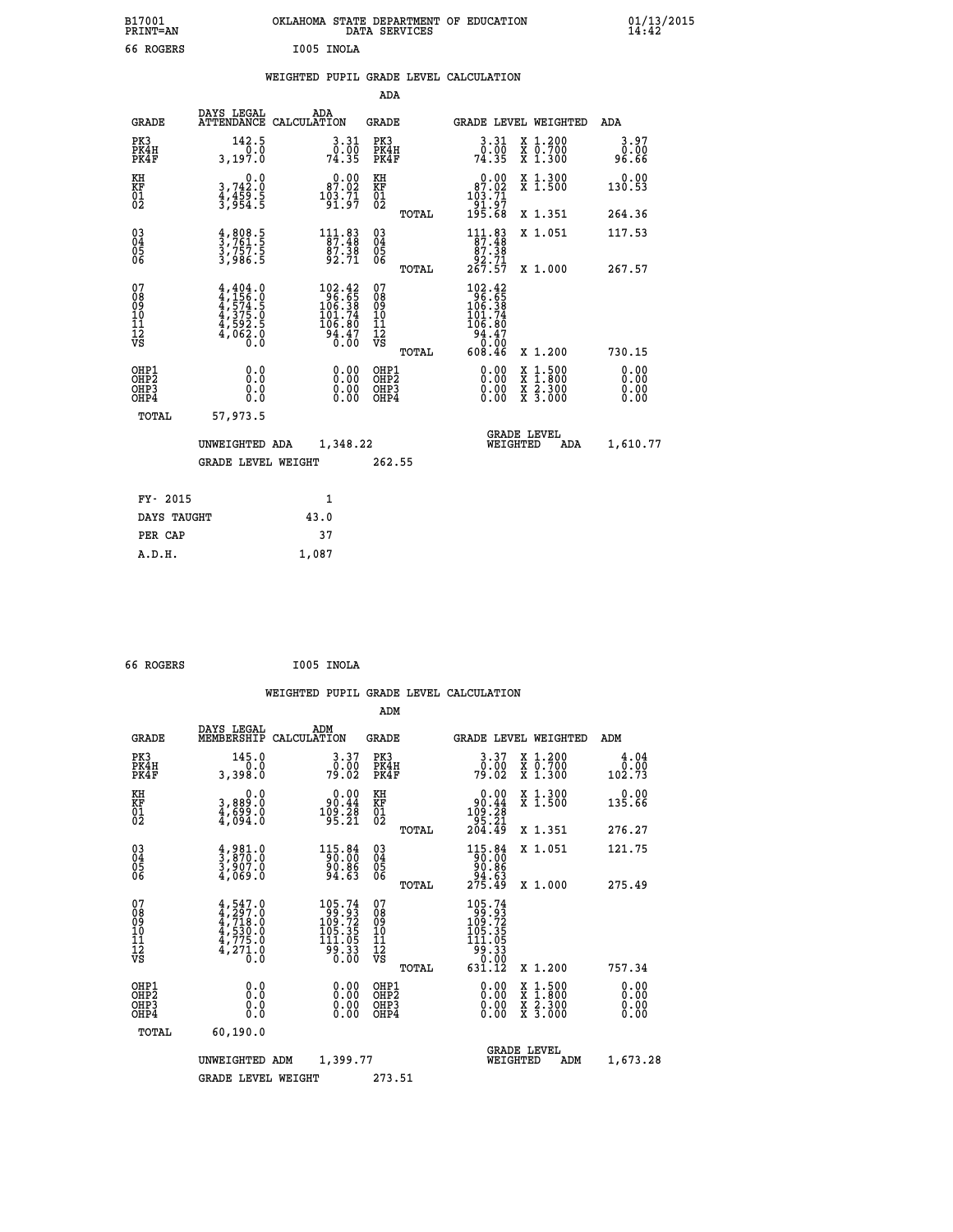| B17001<br>PRINT=AN                                 |                                                                                            | OKLAHOMA STATE DEPARTMENT OF EDUCATION                                                        |                                                    | DATA SERVICES |                                                                                |          |                                                                                                  | $01/13/2015$<br>14:42        |  |
|----------------------------------------------------|--------------------------------------------------------------------------------------------|-----------------------------------------------------------------------------------------------|----------------------------------------------------|---------------|--------------------------------------------------------------------------------|----------|--------------------------------------------------------------------------------------------------|------------------------------|--|
| 66 ROGERS                                          |                                                                                            | I006 SEQUOYAH                                                                                 |                                                    |               |                                                                                |          |                                                                                                  |                              |  |
|                                                    |                                                                                            | WEIGHTED PUPIL GRADE LEVEL CALCULATION                                                        |                                                    | ADA           |                                                                                |          |                                                                                                  |                              |  |
| GRADE                                              | DAYS LEGAL                                                                                 | ADA<br>ATTENDANCE CALCULATION                                                                 | GRADE                                              |               |                                                                                |          | GRADE LEVEL WEIGHTED                                                                             | ADA                          |  |
| PK3<br>PK4H<br>PK4F                                | 134.0<br>0.0<br>3,234.0                                                                    | 3.12<br>0.00<br>75.21                                                                         | PK3<br>PK4H<br>PK4F                                |               | 3.12<br>0.00<br>75.21                                                          |          | X 1.200<br>X 0.700<br>X 1.300                                                                    | 3.74<br>0.00<br>97.77        |  |
| KH<br>KF<br>$\overline{01}$                        | 0.0<br>3,976:5<br>4,160:5<br>4,408:5                                                       | $\begin{smallmatrix} & 0.00\ 92.48\ 96.76\ 102.52 \end{smallmatrix}$                          | KH<br>KF<br>01<br>02                               |               | $\begin{smallmatrix} &0.00\\ 92.48\\ 96.76\\ 102.52\\ 199.28\end{smallmatrix}$ |          | X 1.300<br>X 1.500                                                                               | 0.00<br>138.72               |  |
|                                                    |                                                                                            |                                                                                               |                                                    | TOTAL         |                                                                                |          | X 1.351                                                                                          | 269.23                       |  |
| $\begin{matrix} 03 \\ 04 \\ 05 \\ 06 \end{matrix}$ | $\frac{4}{2}, \frac{198}{980}. \frac{5}{0}$<br>$\frac{3}{4}, \frac{253}{329}. \frac{5}{5}$ | $\begin{smallmatrix} 97.64\ 69.34\ 75.66\ 100.69 \end{smallmatrix}$                           | $\begin{matrix} 03 \\ 04 \\ 05 \\ 06 \end{matrix}$ |               | $\frac{97.64}{75.66}$<br>100.69<br>245.69                                      |          | X 1.051                                                                                          | 102.62                       |  |
| 07<br>08<br>09<br>11<br>11<br>12<br>VS             | 3,668.0<br>4,314.5<br>5,036.0<br>5,036.0<br>4,534.0<br>4,534.0<br>3,945.0                  | $\begin{array}{r} 85.30 \\ 100.34 \\ 117.12 \\ 113.03 \\ 105.44 \\ 91.79 \\ 0.00 \end{array}$ | 07<br>08<br>09<br>11<br>11<br>12<br>VS             | TOTAL         | $85.30$<br>$100.34$<br>$117.12$<br>113.03<br>105.44                            |          | X 1.000                                                                                          | 245.69                       |  |
|                                                    |                                                                                            |                                                                                               |                                                    | TOTAL         | $\frac{51.75}{0.00}$<br>613.02                                                 |          | X 1.200                                                                                          | 735.62                       |  |
| OHP1<br>OHP2<br>OHP3<br>OHP4                       | 0.0<br>0.0<br>0.0<br>0.0                                                                   | 0.00<br>0.00<br>0.00                                                                          | OHP1<br>OH <sub>P</sub> 2<br>OHP3<br>OHP4          |               | 0.00<br>0.00<br>0.00                                                           |          | $\begin{smallmatrix} x & 1 & 500 \\ x & 1 & 800 \\ x & 2 & 300 \\ x & 3 & 000 \end{smallmatrix}$ | 0.00<br>0.00<br>0.00<br>0.00 |  |
| TOTAL                                              | 57,033.0                                                                                   |                                                                                               |                                                    |               |                                                                                |          |                                                                                                  |                              |  |
|                                                    | UNWEIGHTED ADA                                                                             | 1,326.44                                                                                      |                                                    |               |                                                                                | WEIGHTED | <b>GRADE LEVEL</b><br>ADA                                                                        | 1,593.39                     |  |
|                                                    | <b>GRADE LEVEL WEIGHT</b>                                                                  |                                                                                               |                                                    | 266.95        |                                                                                |          |                                                                                                  |                              |  |
| FY- 2015                                           |                                                                                            | 1                                                                                             |                                                    |               |                                                                                |          |                                                                                                  |                              |  |
| DAYS TAUGHT                                        |                                                                                            | 43.0                                                                                          |                                                    |               |                                                                                |          |                                                                                                  |                              |  |
| PER CAP                                            |                                                                                            | 33                                                                                            |                                                    |               |                                                                                |          |                                                                                                  |                              |  |

| 66 ROGERS | I006 SEQUOYAH |
|-----------|---------------|
|           |               |

 **A.D.H. 1,076**

 **WEIGHTED PUPIL GRADE LEVEL CALCULATION ADM DAYS LEGAL ADM GRADE MEMBERSHIP CALCULATION GRADE GRADE LEVEL WEIGHTED ADM PK3 140.0 3.26 PK3 3.26 X 1.200 3.91 PK4H 0.0 0.00 PK4H 0.00 X 0.700 0.00 PK4F 3,378.0 78.56 PK4F 78.56 X 1.300 102.13** 0.00 KH 0.00 0.00 KH 0.00 X 1.300<br>20.01 144.11 96.07 KF 96.07 X 1.500 144.11  **01 4,314.0 100.33 01 100.33 02 4,545.0 105.70 02 105.70 TOTAL 206.03 X 1.351 278.35 03 4,308.0 100.19 03 100.19 X 1.051 105.30 04 3,065.0 71.33 04 71.33 05 3,345.0 77.79 05 77.79 06 4,447.0 103.42 06 103.42 TOTAL 252.54 X 1.000 252.54**  $\begin{array}{cccc} 07 & 3\,,774\, .0 & 87\,.77 & 07 & 87\,.77 \ 08 & 4\,,492\,.0 & 104\,.47 & 08 & 104\,.47 \ 10 & 5\,,052\,.0 & 117\,.49 & 10 & 117\,.49 \ 12 & 4\,,078\,.0 & 0 & 5\,.05 \ 12 & 0 & 0 & 5\,.05 & 117\,.49 \ 11 & 4\,,084\,.0 & 0 & 0 & 0 & 0 & 0 \ 0 & 0 & 0 & 0 & 0 & 0 \ 0 &$  **TOTAL 635.56 X 1.200 762.67 OHP1 0.0 0.00 OHP1 0.00 X 1.500 0.00 OHP2 0.0 0.00 OHP2 0.00 X 1.800 0.00 OHP3 0.0 0.00 OHP3 0.00 X 2.300 0.00 OHP4 0.0 0.00 OHP4 0.00 X 3.000 0.00 TOTAL 59,000.0 GRADE LEVEL UNWEIGHTED ADM 1,372.21 WEIGHTED ADM 1,649.01** GRADE LEVEL WEIGHT 276.80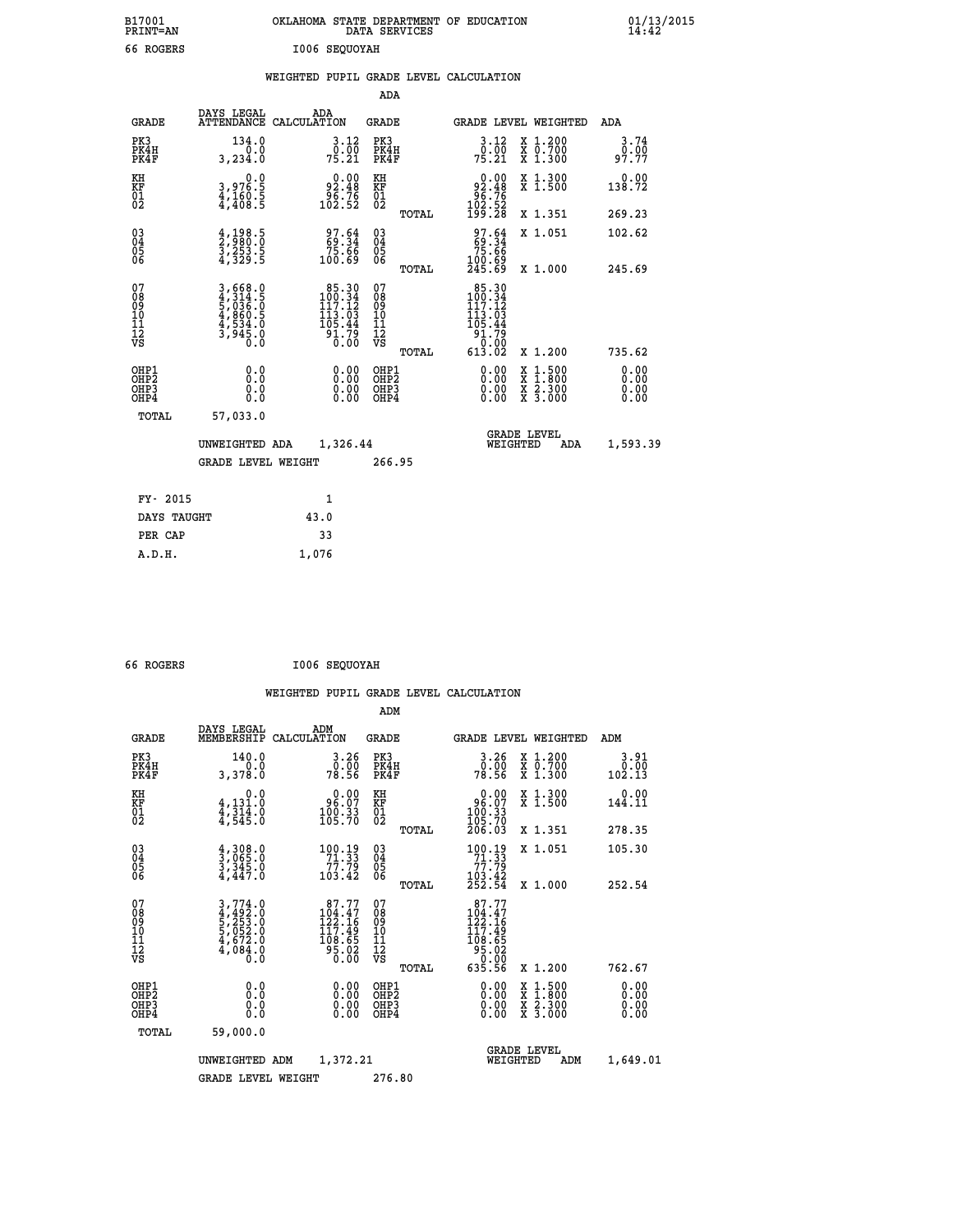| B17001<br><b>PRINT=AN</b> | OKLAHOMA STATE DEPARTMENT OF EDUCATION<br>DATA SERVICES | 01/13/2015 |
|---------------------------|---------------------------------------------------------|------------|
| ROGERS<br>66              | I007<br>FOYIL                                           |            |

|  |  | WEIGHTED PUPIL GRADE LEVEL CALCULATION |
|--|--|----------------------------------------|
|  |  |                                        |

|                                                                    |                                                                                   |                                                                                           | ADA                                                 |       |                                                                              |                                                                                          |                       |
|--------------------------------------------------------------------|-----------------------------------------------------------------------------------|-------------------------------------------------------------------------------------------|-----------------------------------------------------|-------|------------------------------------------------------------------------------|------------------------------------------------------------------------------------------|-----------------------|
| <b>GRADE</b>                                                       | DAYS LEGAL<br>ATTENDANCE CALCULATION                                              | ADA                                                                                       | <b>GRADE</b>                                        |       |                                                                              | GRADE LEVEL WEIGHTED                                                                     | ADA                   |
| PK3<br>PK4H<br>PK4F                                                | 0.0<br>0.0<br>1,392.0                                                             | 0.00<br>0.00<br>35.69                                                                     | PK3<br>PK4H<br>PK4F                                 |       | 0.00<br>0.00<br>83.69                                                        | X 1.200<br>X 0.700<br>X 1.300                                                            | 0.00<br>0.00<br>46.40 |
| KH<br>KF<br>01<br>02                                               | 0.0<br>1,539:0<br>1,490:0<br>1,753:0                                              | $39.00$<br>39.46<br>$\frac{38}{44}. \frac{21}{95}$                                        | KH<br>KF<br>01<br>02                                |       | $\begin{smallmatrix} 0.00\\ 39.46\\ 38.21\\ 44.95\\ 83.16 \end{smallmatrix}$ | X 1.300<br>X 1.500                                                                       | 0.00<br>59.19         |
|                                                                    |                                                                                   |                                                                                           |                                                     | TOTAL |                                                                              | X 1.351                                                                                  | 112.35                |
| $\begin{smallmatrix} 03 \\[-4pt] 04 \end{smallmatrix}$<br>Ŏ5<br>06 | $1, 768.0$<br>$1, 545.0$<br>$1, 318.0$<br>$1, 645.0$                              | $\frac{45.33}{39.62}$<br>$\frac{33.79}{42.18}$                                            | $\begin{array}{c} 03 \\ 04 \\ 05 \\ 06 \end{array}$ |       | $\begin{smallmatrix} 45.33\ 39.62\ 33.79\ 42.18\ 115.59 \end{smallmatrix}$   | X 1.051                                                                                  | 47.64                 |
|                                                                    |                                                                                   |                                                                                           |                                                     | TOTAL |                                                                              | X 1.000                                                                                  | 115.59                |
| 07<br>08<br>09<br>11<br>11<br>12<br>VS                             | $1,391.0$<br>$1,383.5$<br>$1,899.0$<br>$1,283.0$<br>$1,477.5$<br>$1,099.0$<br>0.0 | $\begin{array}{r} 35.67 \\ 35.47 \\ 48.67 \\ 32.90 \\ 37.88 \\ 28.18 \\ 0.00 \end{array}$ | 07<br>08<br>09<br>11<br>11<br>12<br>VS              |       | 35.67<br>35.47<br>48.67<br>32.90<br>37.88<br>38.189.99                       |                                                                                          |                       |
|                                                                    |                                                                                   |                                                                                           |                                                     | TOTAL | 218.77                                                                       | X 1.200                                                                                  | 262.52                |
| OHP1<br>OHP2<br>OH <sub>P3</sub><br>OHP4                           | 0.0<br>0.0<br>0.0                                                                 | $0.00$<br>$0.00$<br>0.00                                                                  | OHP1<br>OHP2<br>OHP3<br>OHP4                        |       |                                                                              | $\begin{smallmatrix} x & 1.500 \\ x & 1.800 \\ x & 2.300 \\ x & 3.000 \end{smallmatrix}$ | 0.00<br>0.00<br>0.00  |
| TOTAL                                                              | 20,982.0                                                                          |                                                                                           |                                                     |       |                                                                              |                                                                                          |                       |
|                                                                    | UNWEIGHTED ADA                                                                    | 538.00                                                                                    |                                                     |       |                                                                              | <b>GRADE LEVEL</b><br>WEIGHTED<br>ADA                                                    | 643.69                |
|                                                                    | <b>GRADE LEVEL WEIGHT</b>                                                         |                                                                                           | 105.69                                              |       |                                                                              |                                                                                          |                       |
| FY- 2015                                                           |                                                                                   | $\mathbf{1}$                                                                              |                                                     |       |                                                                              |                                                                                          |                       |
| DAYS TAUGHT                                                        |                                                                                   | 39.0                                                                                      |                                                     |       |                                                                              |                                                                                          |                       |
| PER CAP                                                            |                                                                                   | 33                                                                                        |                                                     |       |                                                                              |                                                                                          |                       |

| 66 ROGERS | I007 FOYIL |
|-----------|------------|
|-----------|------------|

 **WEIGHTED PUPIL GRADE LEVEL CALCULATION ADM DAYS LEGAL ADM GRADE MEMBERSHIP CALCULATION GRADE GRADE LEVEL WEIGHTED ADM PK3 0.0 0.00 PK3 0.00 X 1.200 0.00 PK4H 0.0 0.00 PK4H 0.00 X 0.700 0.00 PK4F 1,485.0 38.08 PK4F 38.08 X 1.300 49.50 KH 0.0 0.00 KH 0.00 X 1.300 0.00 KF 1,624.0 41.64 KF 41.64 X 1.500 62.46 01 1,547.0 39.67 01 39.67**  $02 \qquad 1,822.0 \qquad 46.72 \quad 02 \qquad 46.72$  **TOTAL 86.39 X 1.351 116.71 03 1,835.0 47.05 03 47.05 X 1.051 49.45 04 1,599.0 41.00 04 41.00 05 1,372.0 35.18 05 35.18** 06 1,732.0 44.41 06 <sub>momas</sub> 44.41  **TOTAL 120.59 X 1.000 120.59**  $\begin{array}{cccc} 07 & 1,458.0 & 37.38 & 07 & 37.38 \ 08 & 1,465.0 & 37.38 & 07 & 37.38 \ 09 & 2,627.0 & 51.97 & 08 & 51.97 \ 10 & 1,376.0 & 35.28 & 10 & 35.28 \ 11 & 1,603.0 & 41.10 & 11 & 41.10 \ 1,85.0 & 30.38 & 12 & 41.10 \ 18 & 0.0 & 0 & 0.0 & 0.0 & 0.0 & 0.0 &$  **TOTAL 233.67 X 1.200 280.40 OHP1 0.0 0.00 OHP1 0.00 X 1.500 0.00 OHP2 0.0 0.00 OHP2 0.00 X 1.800 0.00 OHP3 0.0 0.00 OHP3 0.00 X 2.300 0.00 OHP4 0.0 0.00 OHP4 0.00 X 3.000 0.00 TOTAL 22,130.0 GRADE LEVEL UNWEIGHTED ADM 567.42 WEIGHTED ADM 679.11** GRADE LEVEL WEIGHT 111.69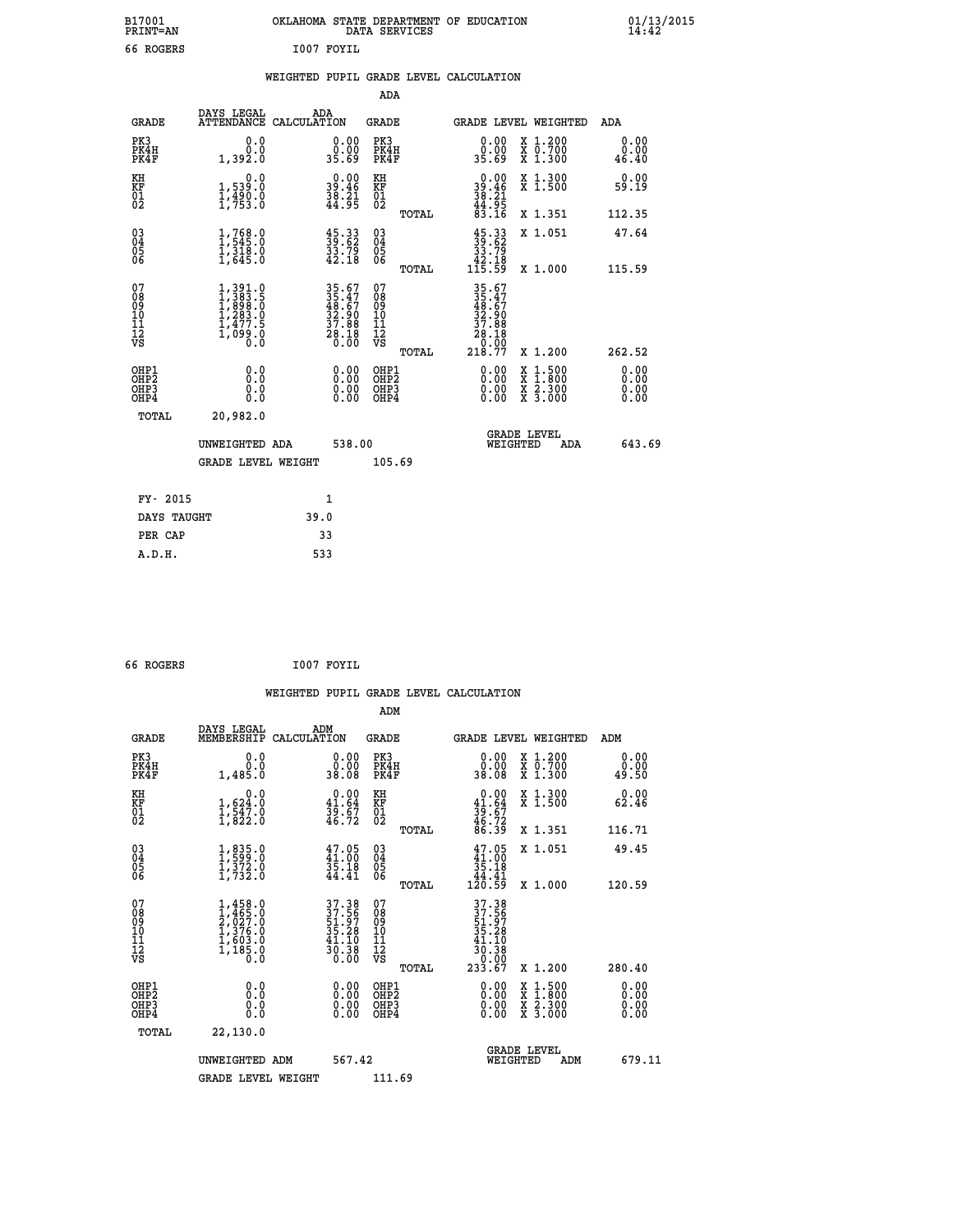| OKLAHOMA STATE DEPARTMENT OF EDUCATION<br>DATA SERVICES |  |
|---------------------------------------------------------|--|
| <b>IOO8 VERDIGRIS</b>                                   |  |

 **B17001 OKLAHOMA STATE DEPARTMENT OF EDUCATION 01/13/2015**

|                                                       |                                                                |                                                                                               | ADA                                             |                                                                                                                                                              |                              |
|-------------------------------------------------------|----------------------------------------------------------------|-----------------------------------------------------------------------------------------------|-------------------------------------------------|--------------------------------------------------------------------------------------------------------------------------------------------------------------|------------------------------|
| <b>GRADE</b>                                          | DAYS LEGAL                                                     | ADA<br>ATTENDANCE CALCULATION                                                                 | GRADE                                           | <b>GRADE LEVEL WEIGHTED</b>                                                                                                                                  | ADA                          |
| PK3<br>PK4H<br>PK4F                                   | 84.0<br>0.0<br>2,506.0                                         | $\begin{smallmatrix} 2.05\0.00\\61.12\end{smallmatrix}$                                       | PK3<br>PK4H<br>PK4F                             | X 1.200<br>X 0.700<br>X 1.300<br>2.05<br>$\bar{0}.\tilde{0}\bar{0}\over 61.12$                                                                               | 2.46<br>0.00<br>79.46        |
| KH<br>KF<br>01<br>02                                  | 0.0<br>$\frac{3}{2}, \frac{248}{310}$ .<br>2,714.0             | 79.22<br>80.74<br>66.20                                                                       | KH<br>KF<br>01<br>02                            | $79.22\n80.74\n66.20\n146.94$<br>X 1.300<br>X 1.500                                                                                                          | 0.00<br>118.83               |
|                                                       |                                                                |                                                                                               | TOTAL                                           | X 1.351                                                                                                                                                      | 198.52                       |
| 03<br>04<br>05<br>06                                  | 3,620.5<br>3,763.5<br>3,992.5<br>3,728.0                       | 88.30<br>91.79<br>97.38<br>90.93                                                              | 03<br>04<br>05<br>06<br>TOTAL                   | $\begin{smallmatrix}88\cdot30\\91\cdot79\\97\cdot38\\90\cdot93\\280\cdot10\end{smallmatrix}$<br>X 1.051<br>X 1.000                                           | 92.80<br>280.10              |
| 07<br>08<br>09<br>11<br>11<br>12<br>VS                | 3,896.0<br>4,288.5<br>5,533.5<br>3,596.0<br>3,596.0<br>3,968.0 | $\begin{smallmatrix} 95.02\\ 104.60\\ 86.18\\ 80.29\\ 87.71\\ 96.78\\ 0.00 \end{smallmatrix}$ | 07<br>08<br>09<br>11<br>11<br>12<br>VS<br>TOTAL | $\begin{smallmatrix} 95.02\\ 104.60\\ 86.18\\ 80.29\\ 87.71 \end{smallmatrix}$<br>$\frac{56.78}{0.00}$<br>550.58<br>X 1.200                                  | 660.70                       |
| OHP1<br>OH <sub>P</sub> 2<br>OH <sub>P3</sub><br>OHP4 | 0.0<br>0.0<br>0.0                                              | 0.00<br>$\begin{smallmatrix} 0.00 \ 0.00 \end{smallmatrix}$                                   | OHP1<br>OHP <sub>2</sub><br>OHP3<br>OHP4        | 0.00<br>$\begin{smallmatrix} \mathtt{X} & 1 & 500 \\ \mathtt{X} & 1 & 800 \\ \mathtt{X} & 2 & 300 \\ \mathtt{X} & 3 & 000 \end{smallmatrix}$<br>0.00<br>0.00 | 0.00<br>0.00<br>0.00<br>0.00 |
| TOTAL                                                 | 49,541.0                                                       |                                                                                               |                                                 |                                                                                                                                                              |                              |
|                                                       | UNWEIGHTED ADA                                                 | 1,208.31                                                                                      |                                                 | <b>GRADE LEVEL</b><br>WEIGHTED<br>ADA                                                                                                                        | 1,432.87                     |
|                                                       | <b>GRADE LEVEL WEIGHT</b>                                      |                                                                                               | 224.56                                          |                                                                                                                                                              |                              |
| FY- 2015                                              |                                                                | $\mathbf{1}$                                                                                  |                                                 |                                                                                                                                                              |                              |
|                                                       | DAYS TAUGHT                                                    | 41.0                                                                                          |                                                 |                                                                                                                                                              |                              |
| PER CAP                                               |                                                                | 33                                                                                            |                                                 |                                                                                                                                                              |                              |
| A.D.H.                                                |                                                                | 1,014                                                                                         |                                                 |                                                                                                                                                              |                              |

| 66 ROGERS | <b>I008 VERDIGRIS</b> |
|-----------|-----------------------|
|           |                       |

B17001<br>PRINT=AN<br>66 ROGERS

|                                                    |                                                                                                                                                                  |                                                                                          | ADM                                                |                                                                                                 |                                          |                              |
|----------------------------------------------------|------------------------------------------------------------------------------------------------------------------------------------------------------------------|------------------------------------------------------------------------------------------|----------------------------------------------------|-------------------------------------------------------------------------------------------------|------------------------------------------|------------------------------|
| <b>GRADE</b>                                       | DAYS LEGAL<br>MEMBERSHIP                                                                                                                                         | ADM<br>CALCULATION                                                                       | <b>GRADE</b>                                       |                                                                                                 | GRADE LEVEL WEIGHTED                     | ADM                          |
| PK3<br>PK4H<br>PK4F                                | 91.0<br>0.0<br>2,658.0                                                                                                                                           | $\begin{smallmatrix} 2.22\ 0.00\ 64.83 \end{smallmatrix}$                                | PK3<br>PK4H<br>PK4F                                | $3.22$<br>$0.00$<br>64.83                                                                       | X 1.200<br>X 0.700<br>X 1.300            | 2.66<br>0.00<br>84.28        |
| KH<br>KF<br>01<br>02                               | 0.0<br>3,394:0<br>3,405:0<br>2,811:0                                                                                                                             | $82.78$<br>$83.95$<br>$68.56$                                                            | KH<br>KF<br>01<br>02                               | 0.00<br>82:78<br>83:05<br>68:56<br>151:61                                                       | X 1.300<br>X 1.500                       | 0.00<br>124.17               |
|                                                    |                                                                                                                                                                  |                                                                                          | TOTAL                                              |                                                                                                 | X 1.351                                  | 204.83                       |
| $\begin{matrix} 03 \\ 04 \\ 05 \\ 06 \end{matrix}$ | $3,774.0$<br>$3,867.0$<br>$4,131.0$<br>$3,902.0$                                                                                                                 | $\begin{array}{r} 92.05 \\ 94.32 \\ 100.76 \\ 95.17 \end{array}$                         | $\begin{matrix} 03 \\ 04 \\ 05 \\ 06 \end{matrix}$ | $\begin{smallmatrix} 92.05\\ 94.32\\ 100.76\\ 95.17\\ 290.25 \end{smallmatrix}$                 | X 1.051                                  | 96.74                        |
|                                                    |                                                                                                                                                                  |                                                                                          | TOTAL                                              |                                                                                                 | X 1.000                                  | 290.25                       |
| 07<br>08<br>09<br>10<br>11<br>11<br>12<br>VS       | $\begin{smallmatrix} 4\,,\,025\,.\,0\\ 4\,,\,417\,. \,0\\ 3\,,\,685\,. \,0\\ 3\,,\,486\,. \,0\\ 3\,,\,797\,. \,0\\ 4\,,\,211\,. \,0\\ 0\,. \,0\end{smallmatrix}$ | $\begin{smallmatrix} 98.17\\107.73\\89.88\\85.02\\92.61\\102.71\\0.00 \end{smallmatrix}$ | 07<br>08<br>09<br>101<br>11<br>12<br>VS            | $\begin{smallmatrix} 98.17\\107.73\\89.88\\85.02\\92.61\\102.71\\0.00\\576.12\end{smallmatrix}$ |                                          |                              |
|                                                    |                                                                                                                                                                  |                                                                                          | TOTAL                                              |                                                                                                 | X 1.200                                  | 691.34                       |
| OHP1<br>OHP2<br>OH <sub>P3</sub><br>OHP4           | 0.0<br>0.0<br>0.0                                                                                                                                                | $0.00$<br>$0.00$<br>0.00                                                                 | OHP1<br>OHP2<br>OHP3<br>OHP4                       | 0.00<br>0.00<br>0.00                                                                            | X 1:500<br>X 1:800<br>X 2:300<br>X 3:000 | 0.00<br>0.00<br>0.00<br>0.00 |
| TOTAL                                              | 51,654.0                                                                                                                                                         |                                                                                          |                                                    |                                                                                                 |                                          |                              |
|                                                    | UNWEIGHTED ADM                                                                                                                                                   | 1,259.86                                                                                 |                                                    | WEIGHTED                                                                                        | <b>GRADE LEVEL</b><br>ADM                | 1,494.27                     |
|                                                    | <b>GRADE LEVEL WEIGHT</b>                                                                                                                                        |                                                                                          | 234.41                                             |                                                                                                 |                                          |                              |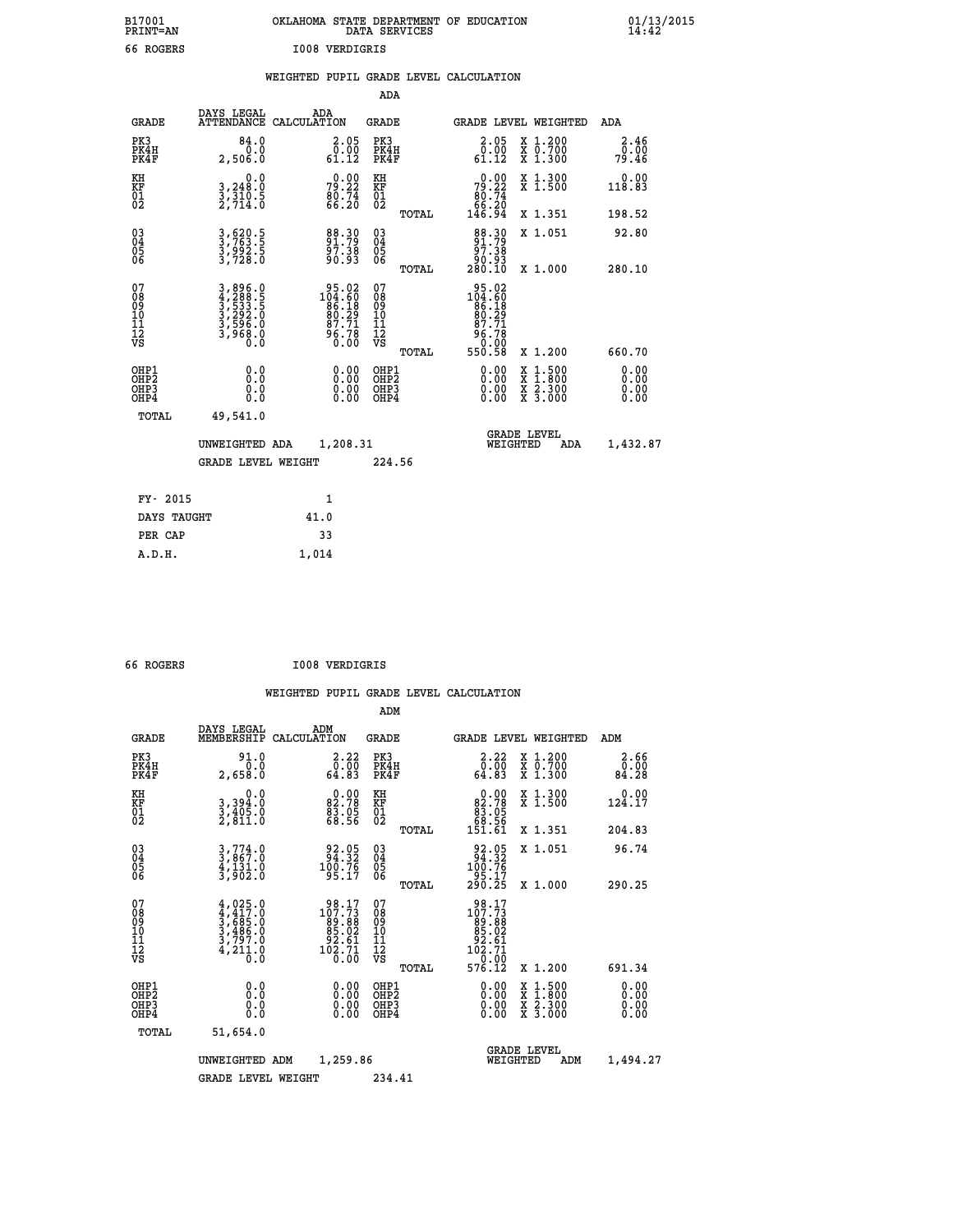| 7001<br>INT=AN | OKLAHOMA STATE DEPARTMENT OF EDUCATION<br>DATA SERVICES |  |
|----------------|---------------------------------------------------------|--|
| ROGERS         | COUNTY TOTALS                                           |  |

 **B17001 OKLAHOMA STATE DEPARTMENT OF EDUCATION 01/13/2015**

## **WEIGHTED PUPIL GRADE LEVEL CALCULATION**

|                                                                    |                                                                                                                                                                                   |                                                                                                          | ADA                                      |                                                                                  |                                                                                                  |                               |
|--------------------------------------------------------------------|-----------------------------------------------------------------------------------------------------------------------------------------------------------------------------------|----------------------------------------------------------------------------------------------------------|------------------------------------------|----------------------------------------------------------------------------------|--------------------------------------------------------------------------------------------------|-------------------------------|
| <b>GRADE</b>                                                       | DAYS LEGAL                                                                                                                                                                        | ADA<br>ATTENDANCE CALCULATION                                                                            | <b>GRADE</b>                             |                                                                                  | GRADE LEVEL WEIGHTED                                                                             | ADA                           |
| PK3<br>PK4H<br>PK4F                                                | 593.5<br>10, 273.0<br>17,493.0                                                                                                                                                    | $246.98$<br>$246.51$<br>415.34                                                                           | PK3<br>PK4H<br>PK4F                      | $\frac{14.08}{246.51}$<br>415.34                                                 | X 1.200<br>X 0.700<br>X 1.300                                                                    | 16.89<br>172.56<br>539.95     |
| KH<br>KF<br>01<br>02                                               | 0.0<br>39,466:5<br>42,680:0<br>42,108:5                                                                                                                                           | 0.00<br>940.87<br>$\frac{1}{2}$ , $\frac{0}{003}$ , $\frac{1}{57}$                                       | KH<br>KF<br>01<br>02                     | 0.00<br>$940.87$<br>$1,017.11$<br>$1,003.57$<br>$2,020.68$                       | X 1.300<br>X 1.500                                                                               | 0.00<br>1,411.32              |
|                                                                    |                                                                                                                                                                                   |                                                                                                          | TOTAL                                    |                                                                                  | X 1.351                                                                                          | 2,729.94                      |
| $\begin{smallmatrix} 03 \\[-4pt] 04 \end{smallmatrix}$<br>Ŏ5<br>06 | 39,996.0<br>37,893.5<br>39,697.5<br>41,076.0                                                                                                                                      | 952.70<br>905.33<br>947.36<br>980.16                                                                     | $\substack{03 \\ 04}$<br>Ŏ5<br>06        | 952.70<br>905.33<br>947.36<br>ăč:ič<br>2,832.85                                  | X 1.051                                                                                          | 3,834.14                      |
|                                                                    |                                                                                                                                                                                   |                                                                                                          | TOTAL                                    |                                                                                  | X 1.000                                                                                          | 2,832.85                      |
| 07<br>08<br>09<br>11<br>11<br>12<br>VS                             | $\begin{smallmatrix} 39\,,\,749\,,\,5\\ 43\,,\,758\,,\,5\\ 44\,,\,588\,,\,5\\ 43\,,\,446\,,\,5\\ 41\,,\,121\,,\,5\\ 41\,,\,121\,,\,5\\ 37\,,\,145\,,\,5\\ 0\,. \end{smallmatrix}$ | $\begin{smallmatrix} 947.01\\ 1,042.37\\ 1,068.08\\ 1,041.27\\ 984.71\\ 890.98\\ 0.00 \end{smallmatrix}$ | 07<br>08<br>09<br>101<br>11<br>12<br>VS  | $947.01$<br>$1,042.37$<br>$1,068.08$<br>$1,041.27$<br>$984.71$<br>890.98<br>0.00 |                                                                                                  |                               |
|                                                                    |                                                                                                                                                                                   |                                                                                                          | TOTAL                                    | 5,974.42                                                                         | X 1.200                                                                                          | 7,169.30                      |
| OHP1<br>OHP <sub>2</sub><br>OH <sub>P3</sub><br>OH <sub>P4</sub>   | 611.5<br>0.0<br>0.0                                                                                                                                                               | $14.48$<br>$0.00$<br>0.00                                                                                | OHP1<br>OHP <sub>2</sub><br>OHP3<br>OHP4 | 14.48<br>0.00                                                                    | $\begin{smallmatrix} x & 1 & 500 \\ x & 1 & 800 \\ x & 2 & 300 \\ x & 3 & 000 \end{smallmatrix}$ | 21.73<br>0.00<br>0.00<br>0.00 |
| TOTAL                                                              | 561,698.5                                                                                                                                                                         |                                                                                                          |                                          |                                                                                  |                                                                                                  |                               |
|                                                                    | UNWEIGHTED ADA                                                                                                                                                                    | 13,411.93                                                                                                |                                          | WEIGHTED                                                                         | <b>GRADE LEVEL</b><br>ADA                                                                        | 15,895.83                     |
|                                                                    | <b>GRADE LEVEL WEIGHT</b>                                                                                                                                                         |                                                                                                          | 2,483.90                                 |                                                                                  |                                                                                                  |                               |
| FY- 2015                                                           |                                                                                                                                                                                   | $\mathbf{1}$                                                                                             |                                          |                                                                                  |                                                                                                  |                               |
| DAYS TAUGHT                                                        |                                                                                                                                                                                   | 379.0                                                                                                    |                                          |                                                                                  |                                                                                                  |                               |
| PER CAP                                                            |                                                                                                                                                                                   | 358                                                                                                      |                                          |                                                                                  |                                                                                                  |                               |

 **A.D.H. 10,254**

 **B17001<br>PRINT=AN** 

 **ROGERS COUNTY TOTALS**

|                                                       |                                                                                                                                          |                                                                                      | ADM                                             |                                                                                         |                                                                                                  |                           |
|-------------------------------------------------------|------------------------------------------------------------------------------------------------------------------------------------------|--------------------------------------------------------------------------------------|-------------------------------------------------|-----------------------------------------------------------------------------------------|--------------------------------------------------------------------------------------------------|---------------------------|
| <b>GRADE</b>                                          | DAYS LEGAL<br>MEMBERSHIP                                                                                                                 | ADM<br>CALCULATION                                                                   | <b>GRADE</b>                                    | <b>GRADE LEVEL WEIGHTED</b>                                                             |                                                                                                  | ADM                       |
| PK3<br>PK4H<br>PK4F                                   | 614.0<br>10,899.0<br>18,498.0                                                                                                            | 14.57<br>261.51<br>439.24                                                            | PK3<br>PK4H<br>PK4F                             | 14.57<br>261.51<br>439.24                                                               | $\begin{smallmatrix} x & 1.200 \\ x & 0.700 \end{smallmatrix}$<br>X 1.300                        | 16.89<br>183.06<br>571.01 |
| KH<br>KF<br>01<br>02                                  | 0.0<br>$41,452.0$<br>$44,583.0$<br>$43,698.0$                                                                                            | 0.00<br>17.889<br>$1,062.29$<br>$1,041.46$                                           | KH<br>KF<br>01<br>02                            | $\begin{smallmatrix}&&0.00\\988.17\\1,062.29\\1,041.46\\2,103.75\end{smallmatrix}$      | X 1.300<br>X 1.500                                                                               | 0.00<br>1,482.28          |
|                                                       |                                                                                                                                          |                                                                                      | TOTAL                                           |                                                                                         | X 1.351                                                                                          | 2,842.17                  |
| 03<br>04<br>05<br>06                                  | $\begin{smallmatrix} 41 & 456 & 0 \\ 39 & 311 & 0 \\ 41 & 393 & 0 \\ 42 & 567 & 0 \end{smallmatrix}$                                     | 987.45<br>939.18<br>987.66<br>1,015.79                                               | $^{03}_{04}$<br>0500                            | 987.45<br>939.18<br>86: 88<br>1,015:79<br>2,942:63                                      | X 1.051                                                                                          | 1,037.81                  |
|                                                       |                                                                                                                                          |                                                                                      | TOTAL                                           |                                                                                         | X 1.000                                                                                          | 2,942.63                  |
| 07<br>08<br>09<br>11<br>11<br>12<br>VS                | $\begin{smallmatrix} 41,386\cdot0\\ 45,623\cdot0\\ 46,898\cdot0\\ 45,888\cdot0\\ 43,420\cdot0\\ 39,477\cdot0\\ \end{smallmatrix}$<br>0.0 | 985.97<br>$1,086.84$<br>$1,123.42$<br>$1,099.89$<br>$1,039.95$<br>$947.12$<br>$0.00$ | 07<br>08<br>09<br>11<br>11<br>12<br>VS<br>TOTAL | 985.97<br>$1,086.84$<br>$1,123.42$<br>$1,099.89$<br>$1,039.95$<br>$947.12$<br>6, 283.19 | X 1.200                                                                                          | 7,539.82                  |
| OHP1<br>OH <sub>P</sub> 2<br>OH <sub>P3</sub><br>OHP4 | 668.0<br>0.0<br>0.0<br>Ŏ.Ŏ                                                                                                               | $15.85$<br>$0.00$<br>0.00<br>0.00                                                    | OHP1<br>OHP2<br>OHP3<br>OHP4                    | $15.85$<br>0.00<br>0.00                                                                 | $\begin{smallmatrix} x & 1 & 500 \\ x & 1 & 800 \\ x & 2 & 300 \\ x & 3 & 000 \end{smallmatrix}$ | 23.78<br>0.00<br>0.00     |
| TOTAL                                                 | 587,831.0                                                                                                                                |                                                                                      |                                                 |                                                                                         |                                                                                                  |                           |
|                                                       | UNWEIGHTED                                                                                                                               | 14,036.36<br>ADM                                                                     |                                                 | WEIGHTED                                                                                | <b>GRADE LEVEL</b><br>ADM                                                                        | 16,640.03                 |
|                                                       | <b>GRADE LEVEL WEIGHT</b>                                                                                                                |                                                                                      | 2,603.67                                        |                                                                                         |                                                                                                  |                           |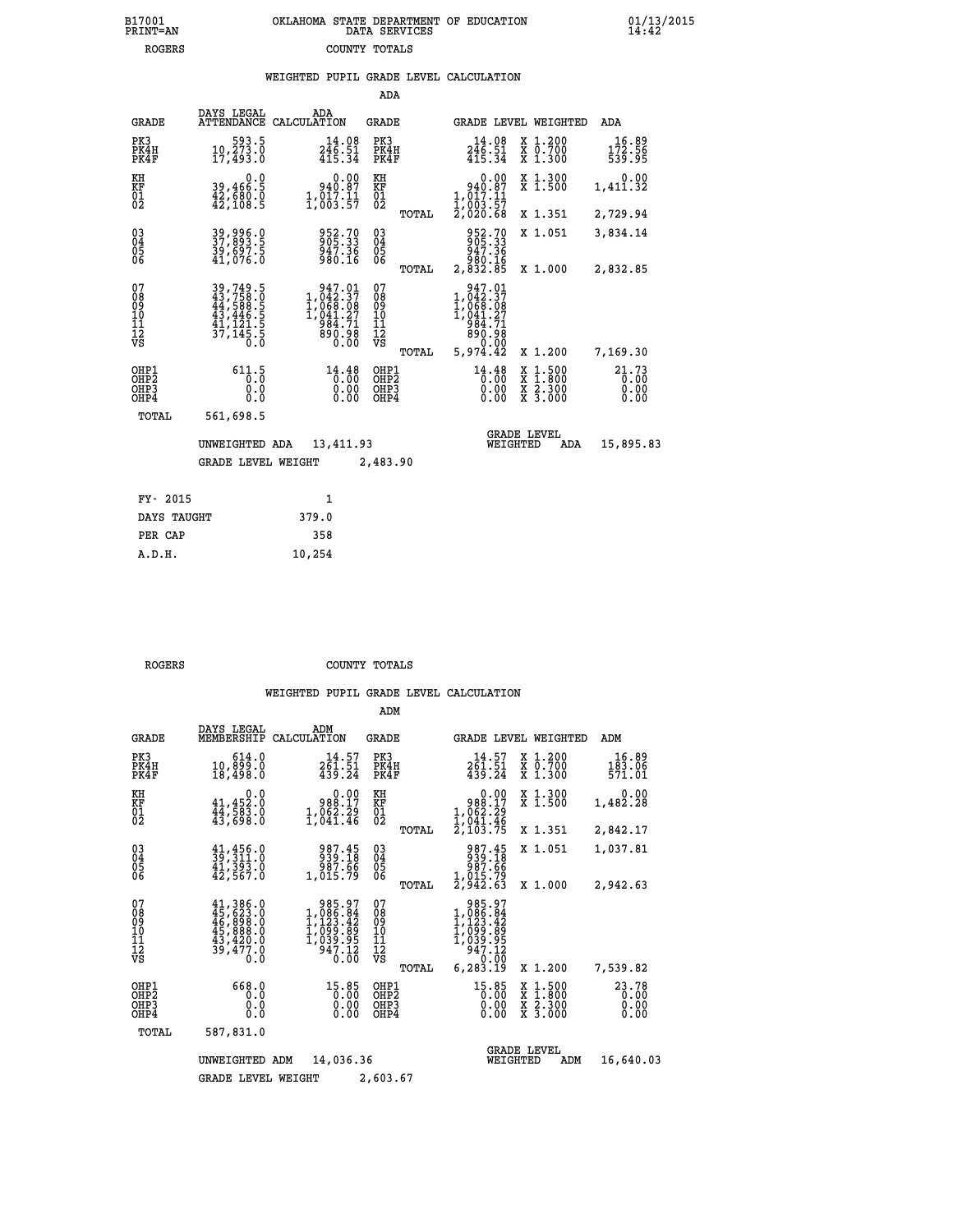| B17001<br><b>PRINT=AN</b> | OKLAHOMA<br>. STATE DEPARTMENT OF EDUCATION<br>DATA SERVICES | 01/13/2015<br>14:42 |
|---------------------------|--------------------------------------------------------------|---------------------|
| 67<br>SEMINOLE            | C054 JUSTICE                                                 |                     |

|                                                                    |                                                                                               |      |                                                                                                                       |                                        |       | WEIGHTED PUPIL GRADE LEVEL CALCULATION                                                       |                                                                                          |                              |
|--------------------------------------------------------------------|-----------------------------------------------------------------------------------------------|------|-----------------------------------------------------------------------------------------------------------------------|----------------------------------------|-------|----------------------------------------------------------------------------------------------|------------------------------------------------------------------------------------------|------------------------------|
|                                                                    |                                                                                               |      |                                                                                                                       | ADA                                    |       |                                                                                              |                                                                                          |                              |
| <b>GRADE</b>                                                       | DAYS LEGAL<br>ATTENDANCE CALCULATION                                                          | ADA  |                                                                                                                       | GRADE                                  |       |                                                                                              | GRADE LEVEL WEIGHTED                                                                     | ADA                          |
| PK3<br>PK4H<br>PK4F                                                | 607.0<br>927.5                                                                                |      | 13.20<br>$\frac{0.00}{20.16}$                                                                                         | PK3<br>PK4H<br>PK4F                    |       | 13.20<br>$\frac{0.00}{20.16}$                                                                | X 1.200<br>X 0.700<br>X 1.300                                                            | 15.84<br>0.00<br>26.21       |
| KH<br><b>KF</b><br>01<br>02                                        | $0.0$<br>5.998<br>$1,\frac{1}{8}\frac{3}{2}\cdot\frac{3}{8}$                                  |      | $\begin{smallmatrix} 0.00\\19.49\\24.61\\18.96 \end{smallmatrix}$                                                     | KH<br>KF<br>01<br>02                   |       | $0.00$<br>19.49<br>$\frac{24}{18}$ : $\frac{61}{96}$<br>43.57                                | X 1.300<br>X 1.500                                                                       | 0.00<br>29.24                |
|                                                                    |                                                                                               |      |                                                                                                                       |                                        | TOTAL |                                                                                              | X 1.351                                                                                  | 58.86                        |
| $\begin{smallmatrix} 03 \\[-4pt] 04 \end{smallmatrix}$<br>05<br>06 | 576.0<br>660.5<br>519.0<br>599.5                                                              |      | $\frac{12.52}{14.36}$<br>$\frac{11.28}{13.03}$                                                                        | $\substack{03 \\ 04}$<br>05<br>06      |       | $\frac{12.52}{14.36}$<br>$\frac{11.28}{13.03}$                                               | X 1.051                                                                                  | 13.16                        |
|                                                                    |                                                                                               |      |                                                                                                                       |                                        | TOTAL | 38.67                                                                                        | X 1.000                                                                                  | 38.67                        |
| 07<br>08<br>09<br>11<br>11<br>12<br>VS                             | $724.5$<br>$216.0$<br>$\begin{smallmatrix} 0.0 & 0 \ 0.0 & 0 \end{smallmatrix}$<br>$\S.$ $\S$ |      | $15.75$<br>$0.70$<br>$0.00$<br>$0.00$<br>$0.00$<br>$\begin{smallmatrix} 0.00 & 0.00 \\ 0.00 & 0.00 \end{smallmatrix}$ | 07<br>08<br>09<br>11<br>11<br>12<br>VS | TOTAL | 15.75<br>$\begin{smallmatrix} 4.70 \ 0.00 \ 0.00 \end{smallmatrix}$<br>0.00<br>0.00<br>20.45 | X 1.200                                                                                  | 24.54                        |
| OHP1<br>OHP <sub>2</sub><br>OH <sub>P3</sub><br>OHP4               | 0.0<br>Ō.Ō<br>0.0<br>0.0                                                                      |      | 0.00<br>$\begin{smallmatrix} 0.00 \ 0.00 \end{smallmatrix}$                                                           | OHP1<br>OHP2<br>OHP3<br>OHP4           |       | $0.00$<br>$0.00$<br>0.00                                                                     | $\begin{smallmatrix} x & 1.500 \\ x & 1.800 \\ x & 2.300 \\ x & 3.000 \end{smallmatrix}$ | 0.00<br>0.00<br>0.00<br>0.00 |
| TOTAL                                                              | 7,730.5                                                                                       |      |                                                                                                                       |                                        |       |                                                                                              |                                                                                          |                              |
|                                                                    | UNWEIGHTED ADA                                                                                |      | 168.06                                                                                                                |                                        |       | WEIGHTED                                                                                     | <b>GRADE LEVEL</b><br>ADA                                                                | 206.52                       |
|                                                                    | <b>GRADE LEVEL WEIGHT</b>                                                                     |      |                                                                                                                       | 38.46                                  |       |                                                                                              |                                                                                          |                              |
| FY- 2015                                                           |                                                                                               |      | 1                                                                                                                     |                                        |       |                                                                                              |                                                                                          |                              |
| DAYS TAUGHT                                                        |                                                                                               | 46.0 |                                                                                                                       |                                        |       |                                                                                              |                                                                                          |                              |
| PER CAP                                                            |                                                                                               | 33   |                                                                                                                       |                                        |       |                                                                                              |                                                                                          |                              |

 **67 SEMINOLE C054 JUSTICE**

 **A.D.H. 168**

| <b>GRADE</b>                                             | DAYS LEGAL<br>MEMBERSHIP                                                                  | ADM<br>CALCULATION                                                                             | <b>GRADE</b>                                        |                                                                                                                        |                                | GRADE LEVEL WEIGHTED                     | ADM                           |
|----------------------------------------------------------|-------------------------------------------------------------------------------------------|------------------------------------------------------------------------------------------------|-----------------------------------------------------|------------------------------------------------------------------------------------------------------------------------|--------------------------------|------------------------------------------|-------------------------------|
| PK3<br>PK4H<br>PK4F                                      | 636.0<br>980.0                                                                            | 13.83<br>$\frac{0.00}{21.30}$                                                                  | PK3<br>PK4H<br>PK4F                                 | 13.83<br>$\frac{0.00}{21.30}$                                                                                          |                                | X 1.200<br>X 0.700<br>X 1.300            | 16.60<br>$\frac{0.00}{27.69}$ |
| KH<br>KF<br>01<br>02                                     | 0.0<br>0:00<br>0:1,158<br>0:892                                                           | $\begin{smallmatrix} 0.00\\ 20.00\\ 25.17\\ 19.39 \end{smallmatrix}$                           | KH<br>KF<br>01<br>02                                | $\begin{smallmatrix} 0.00\\20.00\\25.17\\19.39\\44.56 \end{smallmatrix}$                                               |                                | X 1.300<br>X 1.500                       | 0.00<br>30.00                 |
|                                                          |                                                                                           |                                                                                                | TOTAL                                               |                                                                                                                        |                                | X 1.351                                  | 60.20                         |
| $\begin{matrix} 03 \\ 04 \\ 05 \\ 06 \end{matrix}$       | 611.0<br>685.0<br>551.0<br>619.0                                                          | $\begin{smallmatrix} 13.28\\ 14.89\\ 11.98\\ 13.46 \end{smallmatrix}$                          | $\begin{array}{c} 03 \\ 04 \\ 05 \\ 06 \end{array}$ | $13.28$<br>$14.89$<br>$11.98$<br>$13.46$<br>$13.46$<br>$40.33$                                                         |                                | X 1.051                                  | 13.96                         |
|                                                          |                                                                                           |                                                                                                | TOTAL                                               |                                                                                                                        |                                | X 1.000                                  | 40.33                         |
| 07<br>08<br>09<br>11<br>11<br>12<br>VS                   | $\begin{smallmatrix} 749.0\\ 222.0\\ 0.0\\ 0.0\\ 0.0\\ 0.0\\ 0.0\\ 0.0 \end{smallmatrix}$ | $\begin{smallmatrix} 16.28\\ 4.83\\ 0.00\\ 0.00\\ 0.00\\ 0.00\\ 0.00\\ 0.00 \end{smallmatrix}$ | 07<br>08<br>09<br>11<br>11<br>12<br>VS<br>TOTAL     | $\begin{smallmatrix} 16 & 28 \\ 4 & 83 \\ 0 & 00 \\ 0 & 00 \\ 0 & 00 \\ 0 & 00 \\ 0 & 00 \\ 21 & 11 \end{smallmatrix}$ |                                | X 1.200                                  | 25.33                         |
| OHP1                                                     |                                                                                           |                                                                                                | OHP1                                                |                                                                                                                        |                                |                                          | 0.00                          |
| OH <sub>P</sub> <sub>2</sub><br>OH <sub>P3</sub><br>OHP4 | 0.0<br>0.0<br>Ŏ.Ŏ                                                                         |                                                                                                | OHP <sub>2</sub><br>OHP3<br>OHP4                    |                                                                                                                        |                                | X 1:500<br>X 1:800<br>X 2:300<br>X 3:000 | 0.00<br>0.00<br>0.00          |
| TOTAL                                                    | 8,023.0                                                                                   |                                                                                                |                                                     |                                                                                                                        |                                |                                          |                               |
|                                                          | UNWEIGHTED ADM                                                                            | 174.41                                                                                         |                                                     |                                                                                                                        | <b>GRADE LEVEL</b><br>WEIGHTED | ADM                                      | 214.11                        |
|                                                          | <b>GRADE LEVEL WEIGHT</b>                                                                 |                                                                                                | 39.70                                               |                                                                                                                        |                                |                                          |                               |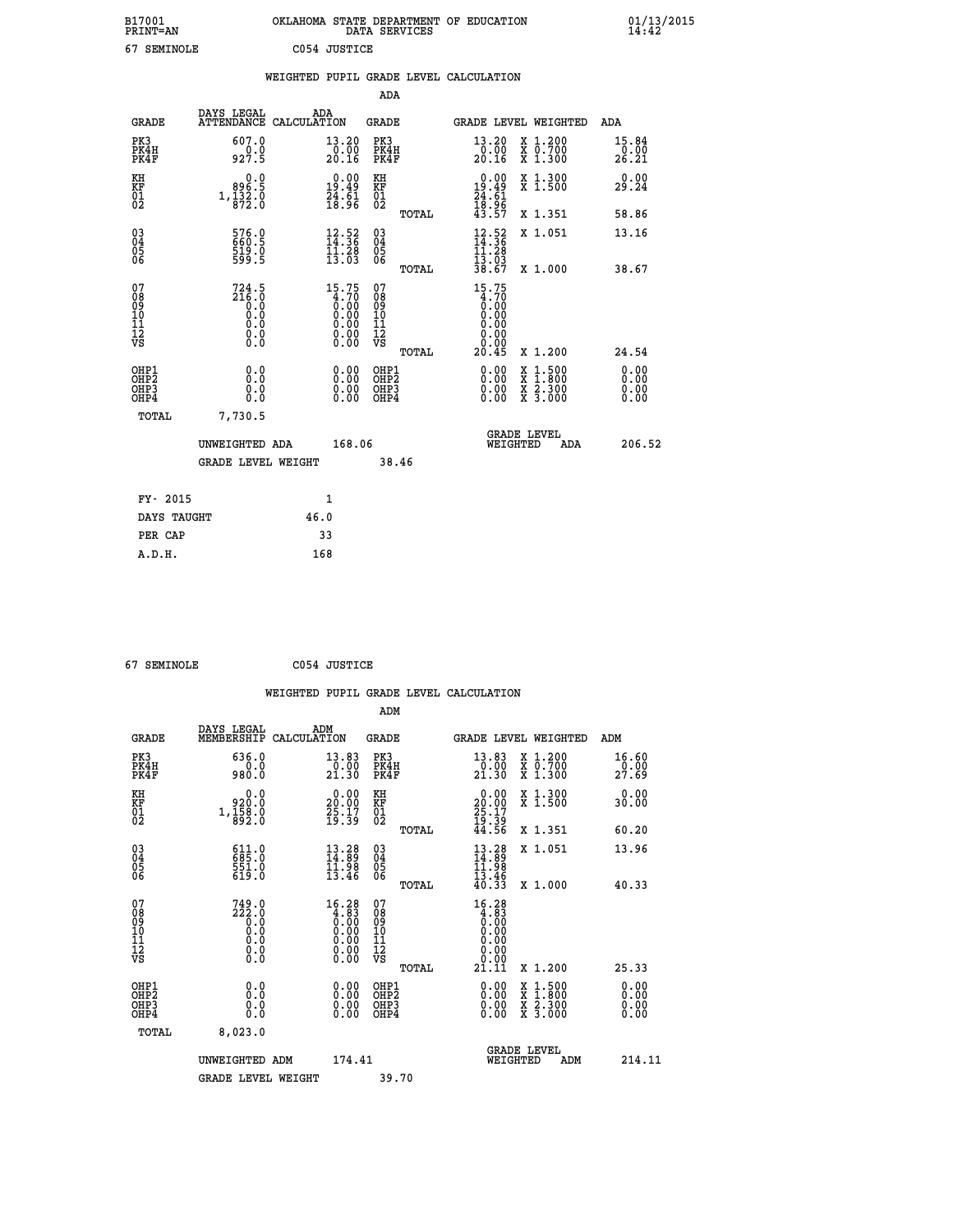| B17001<br>PRINT=AN | OKLAHOMA STATE DEPARTMENT OF EDUCATION<br>DATA SERVICES | $01/13/2015$<br>14:42 |
|--------------------|---------------------------------------------------------|-----------------------|
| 67<br>SEMINOLE     | <b>I001 SEMINOLE</b>                                    |                       |

|  |  | WEIGHTED PUPIL GRADE LEVEL CALCULATION |
|--|--|----------------------------------------|
|  |  |                                        |

|                                           |                                                                 |                                                                                                                                    | ADA                                             |                                                                                                                          |                              |
|-------------------------------------------|-----------------------------------------------------------------|------------------------------------------------------------------------------------------------------------------------------------|-------------------------------------------------|--------------------------------------------------------------------------------------------------------------------------|------------------------------|
| <b>GRADE</b>                              | DAYS LEGAL                                                      | ADA<br>ATTENDANCE CALCULATION                                                                                                      | GRADE                                           | <b>GRADE LEVEL WEIGHTED</b>                                                                                              | ADA                          |
| PK3<br>PK4H<br>PK4F                       | 127.0<br>3,979.0                                                | $2.89$<br>$0.00$<br>90.43                                                                                                          | PK3<br>PK4H<br>PK4F                             | 2.89<br>X 1.200<br>X 0.700<br>X 1.300<br>0.00<br>90.43                                                                   | 3.47<br>0.00<br>117.56       |
| KH<br>KF<br>01<br>02                      | 0.0<br>$\frac{6}{7}, \frac{164}{074}$ . 5<br>6,099.5            | $\begin{smallmatrix} &0.00\\ 140.10\\ 160.78\\ 138.63\end{smallmatrix}$                                                            | KH<br>KF<br>01<br>02                            | X 1.300<br>X 1.500<br>$\begin{smallmatrix} &0.00\\ 140.10\\ 160.78\\ 138.63\\ 299.41\end{smallmatrix}$                   | 0.00<br>210.15               |
|                                           |                                                                 |                                                                                                                                    | TOTAL                                           | X 1.351                                                                                                                  | 404.50                       |
| 03<br>04<br>05<br>06                      | 5,096.5<br>5,234.5<br>5,239.5<br>5,157.5                        | $115.83$<br>$118.97$<br>$\frac{119}{117}.08$                                                                                       | 03<br>04<br>05<br>06                            | $115.83$<br>$118.97$<br>$119.08$<br>$117.22$<br>X 1.051                                                                  | 121.74                       |
|                                           |                                                                 |                                                                                                                                    | TOTAL                                           | 355.27<br>X 1.000                                                                                                        | 355.27                       |
| 07<br>08<br>09<br>11<br>11<br>12<br>VS    | 5,441.5<br>5,400.5<br>5,945.5<br>5,119.0<br>5,1085.5<br>3,797.0 | $\begin{smallmatrix} 123 & .67\\ 122 & .74\\ 135 & .12\\ 136 & .34\\ 116 & .34\\ 115 & .58\\ 86 & .29\\ 0 & .00 \end{smallmatrix}$ | 07<br>08<br>09<br>11<br>11<br>12<br>VS<br>TOTAL | $123.67$<br>$122.74$<br>$135.12$<br>$116.34$<br>$115.58$<br>$86.290$<br>$0.90$<br>699.74<br>X 1.200                      | 839.69                       |
| OHP1<br>OH <sub>P</sub> 2<br>OHP3<br>OHP4 | 0.0<br>0.0<br>$0.\overline{0}$                                  | 0.00<br>$\begin{smallmatrix} 0.00 \ 0.00 \end{smallmatrix}$                                                                        | OHP1<br>OH <sub>P</sub> 2<br>OHP3<br>OHP4       | 0.00<br>$\begin{smallmatrix} x & 1 & 500 \\ x & 1 & 800 \\ x & 2 & 300 \\ x & 3 & 000 \end{smallmatrix}$<br>0.00<br>0.00 | 0.00<br>0.00<br>0.00<br>0.00 |
| TOTAL                                     | 74,961.5                                                        |                                                                                                                                    |                                                 |                                                                                                                          |                              |
|                                           | UNWEIGHTED ADA                                                  | 1,703.67                                                                                                                           |                                                 | <b>GRADE LEVEL</b><br>WEIGHTED<br>ADA                                                                                    | 2,052.38                     |
|                                           | <b>GRADE LEVEL WEIGHT</b>                                       |                                                                                                                                    | 348.71                                          |                                                                                                                          |                              |
|                                           | FY- 2015                                                        | $\mathbf{1}$                                                                                                                       |                                                 |                                                                                                                          |                              |
|                                           | DAYS TAUGHT                                                     | 44.0                                                                                                                               |                                                 |                                                                                                                          |                              |
|                                           | PER CAP                                                         | 33                                                                                                                                 |                                                 |                                                                                                                          |                              |
| A.D.H.                                    |                                                                 | 1,025                                                                                                                              |                                                 |                                                                                                                          |                              |

| 67 SEMINOLE | <b>I001 SEMINOLE</b> |
|-------------|----------------------|
|             |                      |

|                                          |                                                                                                 |                                                                                                                  | ADM                                                 |                                                                                                                                                                                               |                                          |                              |
|------------------------------------------|-------------------------------------------------------------------------------------------------|------------------------------------------------------------------------------------------------------------------|-----------------------------------------------------|-----------------------------------------------------------------------------------------------------------------------------------------------------------------------------------------------|------------------------------------------|------------------------------|
| <b>GRADE</b>                             | DAYS LEGAL<br>MEMBERSHIP                                                                        | ADM<br>CALCULATION                                                                                               | <b>GRADE</b>                                        | <b>GRADE LEVEL WEIGHTED</b>                                                                                                                                                                   |                                          | ADM                          |
| PK3<br>PK4H<br>PK4F                      | 134.0<br>0.0<br>4,327.0                                                                         | 3.05<br>00.00<br>98.34                                                                                           | PK3<br>PK4H<br>PK4F                                 | $3.05$<br>$98.34$                                                                                                                                                                             | X 1.200<br>X 0.700<br>X 1.300            | 3.66<br>$0.00$<br>127.84     |
| KH<br>KF<br>01<br>02                     | 0.0<br>$\begin{smallmatrix} 6, 563.0 \ 7, 492.0 \ 6, 345.0 \end{smallmatrix}$                   | $\begin{smallmatrix} &0.00\\ 149.16\\ 170.27\\ 144.20\end{smallmatrix}$                                          | KH<br>KF<br>01<br>02                                | $\begin{smallmatrix} &0.00\\ 149.16\\ 170.27\\ 144.20\\ 314.47\end{smallmatrix}$                                                                                                              | X 1.300<br>X 1.500                       | 0.00<br>223.74               |
|                                          |                                                                                                 |                                                                                                                  | TOTAL                                               |                                                                                                                                                                                               | X 1.351                                  | 424.85                       |
| 03<br>04<br>05<br>06                     | 5, 319.0<br>5, 423.0<br>5, 466.0<br>5, 366.0                                                    | 120.89<br>123.25<br>124.23<br>121.95                                                                             | $\begin{array}{c} 03 \\ 04 \\ 05 \\ 06 \end{array}$ | 120.89<br>123.25<br>124.23<br>121.95<br>369.43                                                                                                                                                | X 1.051                                  | 127.06                       |
|                                          |                                                                                                 |                                                                                                                  | TOTAL                                               |                                                                                                                                                                                               | X 1.000                                  | 369.43                       |
| 07<br>08<br>09<br>101<br>112<br>VS       | $\begin{smallmatrix}5,682.0\\5,629.0\\6,503.0\\5,531.0\\5,461.0\\4,111.0\\0.0\end{smallmatrix}$ | 129.14<br>127.93<br>147.79<br>125.70<br>124.12<br>$\overline{9}\overline{3}\overline{.}\overline{4}\overline{4}$ | 07<br>08<br>09<br>11<br>11<br>12<br>VS<br>TOTAL     | 129.14<br>127.93<br>147.79<br>125.70<br>$\begin{array}{r} 1\overline{24} \cdot 1\overline{2} \\ 9\overline{3} \cdot 4\overline{4} \\ 0 \cdot \overline{0} \overline{0} \end{array}$<br>748.ĭž | X 1.200                                  | 897.74                       |
| OHP1<br>OHP2<br>OH <sub>P3</sub><br>OHP4 | 0.0<br>0.000                                                                                    | $0.00$<br>$0.00$<br>0.00                                                                                         | OHP1<br>OHP2<br>OHP <sub>3</sub>                    | $0.00$<br>$0.00$<br>0.00                                                                                                                                                                      | X 1:500<br>X 1:800<br>X 2:300<br>X 3:000 | 0.00<br>0.00<br>0.00<br>0.00 |
| TOTAL                                    | 79,352.0                                                                                        |                                                                                                                  |                                                     |                                                                                                                                                                                               |                                          |                              |
|                                          | UNWEIGHTED ADM                                                                                  | 1,803.46                                                                                                         |                                                     | <b>GRADE LEVEL</b><br>WEIGHTED                                                                                                                                                                | ADM                                      | 2,174.32                     |
|                                          | <b>GRADE LEVEL WEIGHT</b>                                                                       |                                                                                                                  | 370.86                                              |                                                                                                                                                                                               |                                          |                              |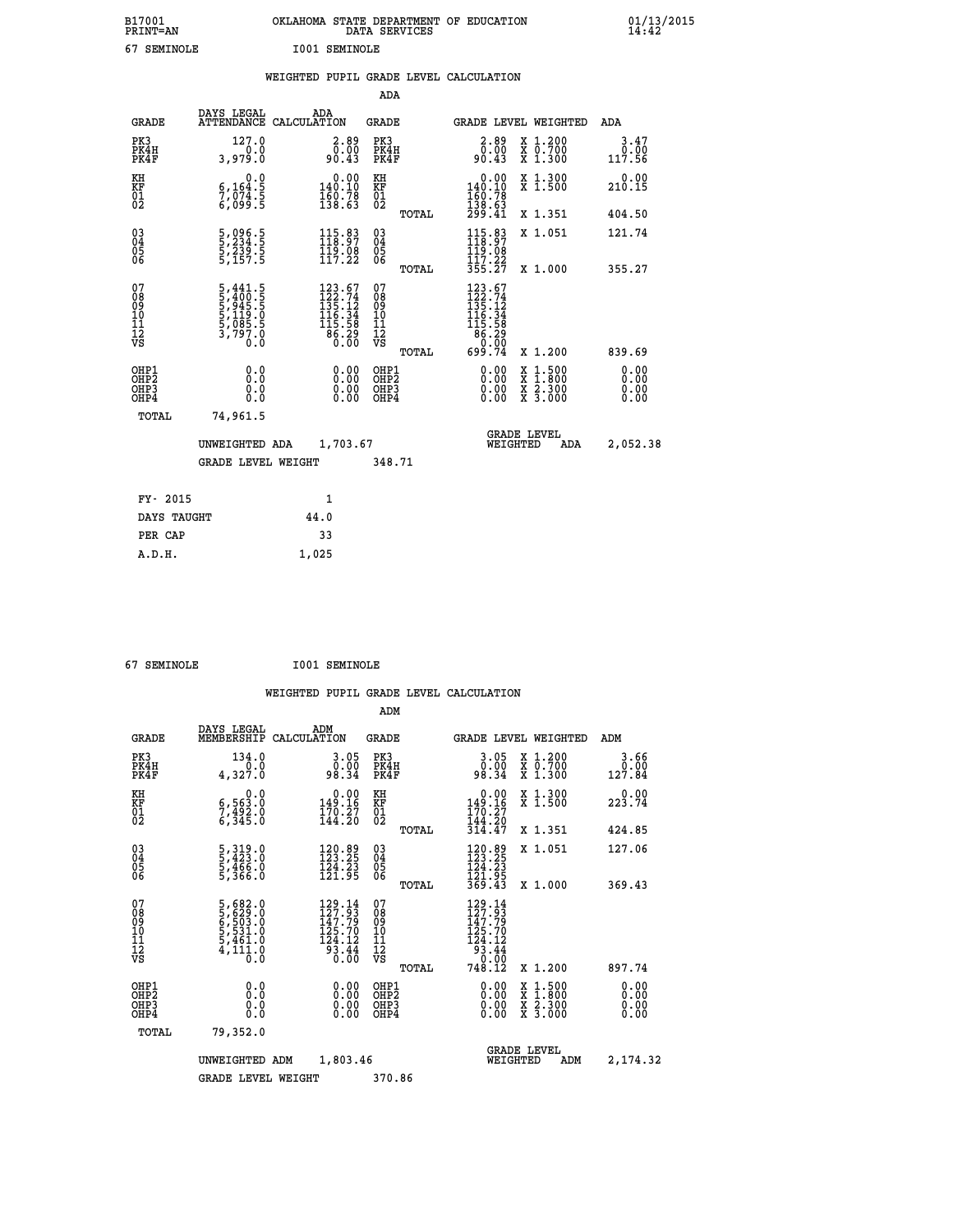| B17001<br>PRINT=AN | <b>OKLAHOMA</b><br>STATE DEPARTMENT OF EDUCATION<br>SERVICES<br>DATA | 01/13/2015<br>14:42 |
|--------------------|----------------------------------------------------------------------|---------------------|
| 67<br>SEMINOLE     | I002<br><b>WEWOKA</b>                                                |                     |

|                                                                              |                                                                                     |                                                                      | ADA                                                |       |                                                                                                                                                                     |                                                                                                                                           |                              |
|------------------------------------------------------------------------------|-------------------------------------------------------------------------------------|----------------------------------------------------------------------|----------------------------------------------------|-------|---------------------------------------------------------------------------------------------------------------------------------------------------------------------|-------------------------------------------------------------------------------------------------------------------------------------------|------------------------------|
| <b>GRADE</b>                                                                 | DAYS LEGAL                                                                          | ADA<br>ATTENDANCE CALCULATION                                        | GRADE                                              |       | <b>GRADE LEVEL WEIGHTED</b>                                                                                                                                         |                                                                                                                                           | ADA                          |
| PK3<br>PK4H<br>PK4F                                                          | 39.0<br>0.0<br>2,073.0                                                              | $\substack{0.85 \\ 0.00 \\ 45.11}$                                   | PK3<br>PK4H<br>PK4F                                |       | 0.85<br>0.00<br>45.11                                                                                                                                               | X 1.200<br>X 0.700<br>X 1.300                                                                                                             | 1.02<br>0.00<br>58.64        |
| KH<br>KF<br>01<br>02                                                         | 0.0<br>2,315:0<br>1,838:0<br>2,921:0                                                | $\begin{smallmatrix} 0.00\\ 50.33\\ 39.97\\ 63.54 \end{smallmatrix}$ | KH<br>KF<br>01<br>02                               |       | $\begin{smallmatrix} &0.00\ 50.33\ 39.97\ 63.54\ 103.51\ \end{smallmatrix}$                                                                                         | X 1.300<br>X 1.500                                                                                                                        | 0.00<br>75.50                |
|                                                                              |                                                                                     |                                                                      |                                                    | TOTAL |                                                                                                                                                                     | X 1.351                                                                                                                                   | 139.84                       |
| $\begin{matrix} 03 \\ 04 \\ 05 \\ 06 \end{matrix}$                           | 2,214.5<br>2,445.0<br>2,507.5<br>2,325.5                                            | $\begin{smallmatrix} 48.14\ 53.38\ 54.51\ 50.64\ \end{smallmatrix}$  | $\begin{matrix} 03 \\ 04 \\ 05 \\ 06 \end{matrix}$ |       | $\frac{48.14}{53.38}$<br>$\frac{54.51}{54.51}$<br>50.64<br>158.53                                                                                                   | X 1.051                                                                                                                                   | 50.60                        |
|                                                                              |                                                                                     |                                                                      |                                                    | TOTAL |                                                                                                                                                                     | X 1.000                                                                                                                                   | 158.53                       |
| 07<br>08<br>09<br>11<br>11<br>12<br>VS                                       | $2,328.5$<br>$2,189.5$<br>$2,816.5$<br>$2,539.5$<br>$2,131.0$<br>$2,258.0$<br>$0.0$ | 50.62<br>47.61<br>61.78<br>55.95<br>55.95<br>47.61<br>49.53<br>0.00  | 07<br>08<br>09<br>11<br>11<br>12<br>VS             | TOTAL | 50.62<br>$\begin{smallmatrix} 20 & 6 & 2 \\ 4 & 7 & 6 \\ 6 & 1 & 7 \\ 5 & 5 & 9 \\ 5 & 7 & 6 \\ 4 & 6 & 1 \\ 4 & 6 & 1 \\ 4 & 6 & 3 \\ 3 & 1 & 3 \end{smallmatrix}$ | X 1.200                                                                                                                                   | 375.72                       |
| OHP1<br>OH <sub>P</sub> <sub>2</sub><br>OH <sub>P3</sub><br>OH <sub>P4</sub> | 0.0<br>Ō.Ō<br>0.0<br>0.0                                                            | 0.00<br>$\begin{smallmatrix} 0.00 \ 0.00 \end{smallmatrix}$          | OHP1<br>OHP2<br>OHP3<br>OHP4                       |       | 0.00<br>0.00<br>0.00                                                                                                                                                | $\begin{smallmatrix} \mathtt{X} & 1\cdot500\\ \mathtt{X} & 1\cdot800\\ \mathtt{X} & 2\cdot300\\ \mathtt{X} & 3\cdot000 \end{smallmatrix}$ | 0.00<br>0.00<br>0.00<br>0.00 |
| TOTAL                                                                        | 32,941.0                                                                            |                                                                      |                                                    |       |                                                                                                                                                                     |                                                                                                                                           |                              |
|                                                                              | UNWEIGHTED ADA                                                                      | 719.57                                                               |                                                    |       | WEIGHTED                                                                                                                                                            | <b>GRADE LEVEL</b><br>ADA                                                                                                                 | 859.85                       |
|                                                                              | <b>GRADE LEVEL WEIGHT</b>                                                           |                                                                      | 140.28                                             |       |                                                                                                                                                                     |                                                                                                                                           |                              |
|                                                                              |                                                                                     |                                                                      |                                                    |       |                                                                                                                                                                     |                                                                                                                                           |                              |
| FY- 2015                                                                     |                                                                                     | $\mathbf{1}$                                                         |                                                    |       |                                                                                                                                                                     |                                                                                                                                           |                              |
| DAYS TAUGHT                                                                  |                                                                                     | 46.0                                                                 |                                                    |       |                                                                                                                                                                     |                                                                                                                                           |                              |
| PER CAP                                                                      |                                                                                     | 57                                                                   |                                                    |       |                                                                                                                                                                     |                                                                                                                                           |                              |
| A.D.H.                                                                       |                                                                                     | 222                                                                  |                                                    |       |                                                                                                                                                                     |                                                                                                                                           |                              |

| 67 SEMINOLE | I002 WEWOKA |
|-------------|-------------|
|             |             |

| <b>GRADE</b>                                       | DAYS LEGAL<br>MEMBERSHIP                                                            | ADM<br>CALCULATION                                                   | <b>GRADE</b>                                        |       | <b>GRADE LEVEL WEIGHTED</b>                                               |                                                                                                                     | ADM    |                              |
|----------------------------------------------------|-------------------------------------------------------------------------------------|----------------------------------------------------------------------|-----------------------------------------------------|-------|---------------------------------------------------------------------------|---------------------------------------------------------------------------------------------------------------------|--------|------------------------------|
| PK3<br>PK4H<br>PK4F                                | 39.0<br>2,176.0                                                                     | $\begin{smallmatrix} 0.85\ 0.00\\ 0.00\\ 47.34 \end{smallmatrix}$    | PK3<br>PK4H<br>PK4F                                 |       | $\begin{smallmatrix} 0.85\ 0.00\\ 1.00\\ 47.34 \end{smallmatrix}$         | X 1.200<br>X 0.700<br>X 1.300                                                                                       | 61.54  | 1.02<br>0.00                 |
| KH<br>KF<br>01<br>02                               | 0.0<br>2,50ĕ:ŏ<br>1,985:0<br>3,090:0                                                | $\begin{smallmatrix} 0.00\\ 54.48\\ 43.18\\ 67.22 \end{smallmatrix}$ | KH<br>KF<br>01<br>02                                |       | $\begin{smallmatrix}&&0.00\\54.48\\43.18\\67.22\\110.40\end{smallmatrix}$ | X 1.300<br>X 1.500                                                                                                  | 81.72  | 0.00                         |
|                                                    |                                                                                     |                                                                      |                                                     | TOTAL |                                                                           | X 1.351                                                                                                             | 149.15 |                              |
| $\begin{matrix} 03 \\ 04 \\ 05 \\ 06 \end{matrix}$ | $2,313.0$<br>$2,578.0$<br>$2,617.0$<br>$2,418.0$                                    | 50.28<br>56.27<br>56.89<br>52.65                                     | $\begin{array}{c} 03 \\ 04 \\ 05 \\ 06 \end{array}$ |       | 50.28<br>56.27<br>56.89<br>52.65<br>53.81                                 | X 1.051                                                                                                             | 52.84  |                              |
|                                                    |                                                                                     |                                                                      |                                                     | TOTAL |                                                                           | X 1.000                                                                                                             | 165.81 |                              |
| 07<br>08<br>09<br>101<br>112<br>VS                 | $2,451.0$<br>$3,332.0$<br>$3,176.0$<br>$2,742.0$<br>$2,336.0$<br>$2,464.0$<br>$0.0$ | 53.28<br>50.72<br>69.60<br>60.39<br>52.18<br>54.00<br>54.00          | 07<br>08<br>09<br>01<br>11<br>11<br>12<br>VS        |       | 53.28<br>50.72<br>59.60<br>69.39<br>62.18<br>54.00<br>540.17<br>340.17    |                                                                                                                     |        |                              |
|                                                    |                                                                                     |                                                                      |                                                     | TOTAL |                                                                           | $X_1.200$                                                                                                           | 408.20 |                              |
| OHP1<br>OHP2<br>OHP3<br>OHP4                       | 0.0<br>0.000                                                                        | $0.00$<br>$0.00$<br>0.00                                             | OHP1<br>OHP2<br>OHP <sub>3</sub>                    |       | $0.00$<br>$0.00$<br>0.00                                                  | $\begin{array}{l} \mathtt{X} & 1.500 \\ \mathtt{X} & 1.800 \\ \mathtt{X} & 2.300 \\ \mathtt{X} & 3.000 \end{array}$ |        | 0.00<br>0.00<br>0.00<br>0.00 |
| TOTAL                                              | 35,223.0                                                                            |                                                                      |                                                     |       |                                                                           |                                                                                                                     |        |                              |
|                                                    | UNWEIGHTED ADM                                                                      | 769.33                                                               |                                                     |       | WEIGHTED                                                                  | <b>GRADE LEVEL</b><br>ADM                                                                                           |        | 920.28                       |
|                                                    | <b>GRADE LEVEL WEIGHT</b>                                                           |                                                                      | 150.95                                              |       |                                                                           |                                                                                                                     |        |                              |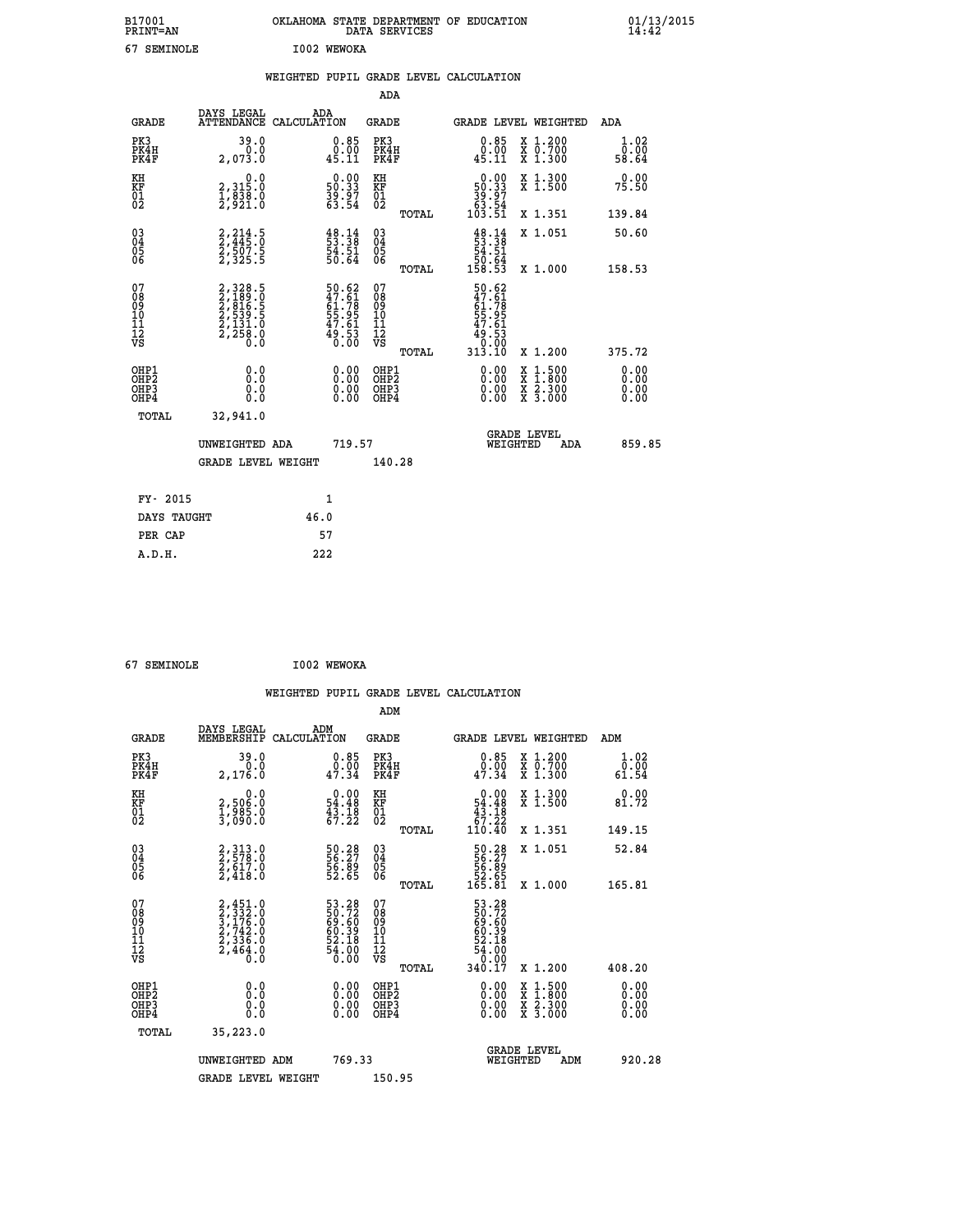| B17001<br><b>PRINT=AN</b> | <b>OKLAHOMA</b><br>STATE DEPARTMENT OF EDUCATION<br>SERVICES<br>DATA | 01/13/2015<br>14:42 |
|---------------------------|----------------------------------------------------------------------|---------------------|
| 67<br>SEMINOLE            | I003<br><b>BOWLEGS</b>                                               |                     |

| 67 SEMINOLE                            |                                                                                                                                                                      |      | I003 BOWLEGS                                            |                                        |              |                                                                                  |                                                                                                                                           |                              |
|----------------------------------------|----------------------------------------------------------------------------------------------------------------------------------------------------------------------|------|---------------------------------------------------------|----------------------------------------|--------------|----------------------------------------------------------------------------------|-------------------------------------------------------------------------------------------------------------------------------------------|------------------------------|
|                                        |                                                                                                                                                                      |      |                                                         |                                        |              | WEIGHTED PUPIL GRADE LEVEL CALCULATION                                           |                                                                                                                                           |                              |
|                                        |                                                                                                                                                                      |      |                                                         | <b>ADA</b>                             |              |                                                                                  |                                                                                                                                           |                              |
| <b>GRADE</b>                           | DAYS LEGAL<br>ATTENDANCE CALCULATION                                                                                                                                 |      | ADA                                                     | <b>GRADE</b>                           |              |                                                                                  | GRADE LEVEL WEIGHTED                                                                                                                      | ADA                          |
| PK3<br>PK4H<br>PK4F                    | 83.0<br>0.0<br>775.0                                                                                                                                                 |      | $\begin{smallmatrix} 1.89\ 0.0017.61 \end{smallmatrix}$ | PK3<br>PK4H<br>PK4F                    |              | $\begin{smallmatrix}1.89\0.00\\17.61\end{smallmatrix}$                           | X 1.200<br>X 0.700<br>X 1.300                                                                                                             | 2.27<br>0.00<br>22.89        |
| KH<br>KF<br>01<br>02                   | 0.0<br>1,088.5<br>$1, \frac{1}{6}$ $\frac{5}{6}$ $\frac{5}{6}$                                                                                                       |      | 24.74<br>25.00<br>15.66                                 | KH<br>KF<br>01<br>02                   |              | 0.00<br>24.74<br>25.00<br>15.66                                                  | X 1.300<br>X 1.500                                                                                                                        | 0.00<br>37.11                |
|                                        |                                                                                                                                                                      |      |                                                         |                                        | TOTAL        | 40.66                                                                            | X 1.351                                                                                                                                   | 54.93                        |
| 030404<br>ŎĞ                           | 650.0<br>626.5<br>466.5<br>1,165.5                                                                                                                                   |      | $14.77$<br>$14.26$<br>$10.60$<br>$26.49$                | 03<br>04<br>05<br>06                   |              | $\frac{14}{14}$ : 26<br>$\frac{16}{10}$ : 60                                     | X 1.051                                                                                                                                   | 15.52                        |
|                                        |                                                                                                                                                                      |      |                                                         |                                        | <b>TOTAL</b> | 26.49<br>51.35                                                                   | X 1.000                                                                                                                                   | 51.35                        |
| 07<br>08<br>09<br>11<br>11<br>12<br>VS | 779.0<br>$\begin{smallmatrix} 7 & 7 & 7 & 0 \\ 1 & 0 & 0 & 0 \\ 1 & 0 & 0 & 0 \\ 1 & 0 & 0 & 0 \\ 7 & 3 & 2 & 5 \\ 8 & 2 & 9 & 5 \\ 0 & 0 & 0 & 0 \end{smallmatrix}$ |      | $17.7018.4524.7824.7416.7318.850.00$                    | 07<br>08<br>09<br>11<br>11<br>12<br>VS | TOTAL        | 17.70<br>$18.45$<br>$24.74$<br>$24.74$<br>$16.73$<br>$18.85$<br>$0.00$<br>121.25 | X 1.200                                                                                                                                   | 145.50                       |
| OHP1<br>OHP2<br>OHP3<br>OHP4           | 0.0<br>Ō.Ō<br>0.0<br>0.0                                                                                                                                             |      | $0.00$<br>$0.00$<br>0.00                                | OHP1<br>OHP2<br>OHP3<br>OHP4           |              | $0.00$<br>$0.00$<br>0.00                                                         | $\begin{smallmatrix} \mathtt{X} & 1\cdot500\\ \mathtt{X} & 1\cdot800\\ \mathtt{X} & 2\cdot300\\ \mathtt{X} & 3\cdot000 \end{smallmatrix}$ | 0.00<br>Ō.ŎŎ<br>0.00<br>0.00 |
| <b>TOTAL</b>                           | 11,975.5                                                                                                                                                             |      |                                                         |                                        |              |                                                                                  |                                                                                                                                           |                              |
|                                        | UNWEIGHTED ADA                                                                                                                                                       |      | 272.27                                                  |                                        |              | WEIGHTED                                                                         | <b>GRADE LEVEL</b><br>ADA                                                                                                                 | 329.57                       |
|                                        | <b>GRADE LEVEL WEIGHT</b>                                                                                                                                            |      |                                                         |                                        | 57.30        |                                                                                  |                                                                                                                                           |                              |
| FY- 2015                               |                                                                                                                                                                      |      | 1                                                       |                                        |              |                                                                                  |                                                                                                                                           |                              |
| DAYS TAUGHT                            |                                                                                                                                                                      | 44.0 |                                                         |                                        |              |                                                                                  |                                                                                                                                           |                              |
| PER CAP                                |                                                                                                                                                                      |      | 75                                                      |                                        |              |                                                                                  |                                                                                                                                           |                              |
| A.D.H.                                 |                                                                                                                                                                      |      | 255                                                     |                                        |              |                                                                                  |                                                                                                                                           |                              |

 **67 SEMINOLE I003 BOWLEGS**

|                                    |                                                                                                   |                    |                                                                                                    |                                          |       | WEIGHTED PUPIL GRADE LEVEL CALCULATION                                                                                                                                                                                                                                         |                                          |        |                        |
|------------------------------------|---------------------------------------------------------------------------------------------------|--------------------|----------------------------------------------------------------------------------------------------|------------------------------------------|-------|--------------------------------------------------------------------------------------------------------------------------------------------------------------------------------------------------------------------------------------------------------------------------------|------------------------------------------|--------|------------------------|
|                                    |                                                                                                   |                    |                                                                                                    | ADM                                      |       |                                                                                                                                                                                                                                                                                |                                          |        |                        |
| <b>GRADE</b>                       | DAYS LEGAL<br>MEMBERSHIP                                                                          | ADM<br>CALCULATION |                                                                                                    | GRADE                                    |       | <b>GRADE LEVEL WEIGHTED</b>                                                                                                                                                                                                                                                    |                                          | ADM    |                        |
| PK3<br>PK4H<br>PK4F                | 90.0<br>833.0                                                                                     |                    | $\begin{smallmatrix} 2.05\0.00\\0.00\\18.93 \end{smallmatrix}$                                     | PK3<br>PK4H<br>PK4F                      |       | $\begin{smallmatrix} 2.05\0.00\\0.90\\18.93 \end{smallmatrix}$                                                                                                                                                                                                                 | X 1.200<br>X 0.700<br>X 1.300            |        | 2.46<br>_0.00<br>24.61 |
| KH<br>KF<br>01<br>02               | $\begin{smallmatrix}&&&0.0\\1,115.0\\1,165.0\\720.0\end{smallmatrix}$                             |                    | $\begin{smallmatrix} 0.00\\ 25.34\\ 26.48\\ 16.39 \end{smallmatrix}$                               | KH<br>KF<br>01<br>02                     |       | $25.34$<br>$26.34$<br>$26.48$<br>$16.39$<br>$42.87$                                                                                                                                                                                                                            | X 1.300<br>X 1.500                       |        | 0.00<br>38.01          |
|                                    |                                                                                                   |                    |                                                                                                    |                                          | TOTAL |                                                                                                                                                                                                                                                                                | X 1.351                                  |        | 57.92                  |
| 03<br>04<br>05<br>06               | $\begin{smallmatrix} 676.0\\ 659.0\\ 477.0\\ 1,222.0 \end{smallmatrix}$                           |                    | $\begin{smallmatrix} 15.36\\ 15.00\\ 10.84\\ 27.77 \end{smallmatrix}$                              | 03<br>04<br>05<br>06                     |       | 15.36<br>15.00<br>10.84<br>27.77<br>53.61                                                                                                                                                                                                                                      | X 1.051                                  |        | 16.14                  |
|                                    |                                                                                                   |                    |                                                                                                    |                                          | TOTAL |                                                                                                                                                                                                                                                                                | X 1.000                                  |        | 53.61                  |
| 07<br>08<br>09<br>101<br>112<br>VS | $\begin{smallmatrix} & 806.0\\ 854.0\\ 1,132.0\\ 1,150.0\\ 768.0\\ 866.0\\ 0.0 \end{smallmatrix}$ |                    | $\begin{smallmatrix} 18.32 \\ 19.41 \\ 25.73 \\ 26.14 \\ 17.55 \\ 19.68 \\ 0.00 \end{smallmatrix}$ | 07<br>08<br>09<br>11<br>11<br>12<br>VS   | TOTAL | $\begin{smallmatrix} 18.32\ 19.41\ 25.73\ 26.14\ 27.55\ 19.68\ 0.000\ 126.83 \end{smallmatrix}$                                                                                                                                                                                | X 1.200                                  | 152.20 |                        |
| OHP1<br>OHP2<br>OHP3<br>OHP4       | 0.0<br>0.000                                                                                      |                    | $0.00$<br>$0.00$<br>0.00                                                                           | OHP1<br>OHP <sub>2</sub><br>OHP3<br>OHP4 |       | $\begin{smallmatrix} 0.00 & 0.00 & 0.00 & 0.00 & 0.00 & 0.00 & 0.00 & 0.00 & 0.00 & 0.00 & 0.00 & 0.00 & 0.00 & 0.00 & 0.00 & 0.00 & 0.00 & 0.00 & 0.00 & 0.00 & 0.00 & 0.00 & 0.00 & 0.00 & 0.00 & 0.00 & 0.00 & 0.00 & 0.00 & 0.00 & 0.00 & 0.00 & 0.00 & 0.00 & 0.00 & 0.0$ | X 1:500<br>X 1:800<br>X 2:300<br>X 3:000 |        | 0.00<br>0.00<br>0.00   |
| TOTAL                              | 12,533.0                                                                                          |                    |                                                                                                    |                                          |       |                                                                                                                                                                                                                                                                                |                                          |        |                        |
|                                    | UNWEIGHTED ADM                                                                                    |                    | 284.99                                                                                             |                                          |       | WEIGHTED                                                                                                                                                                                                                                                                       | <b>GRADE LEVEL</b><br>ADM                |        | 344.95                 |
|                                    | <b>GRADE LEVEL WEIGHT</b>                                                                         |                    |                                                                                                    | 59.96                                    |       |                                                                                                                                                                                                                                                                                |                                          |        |                        |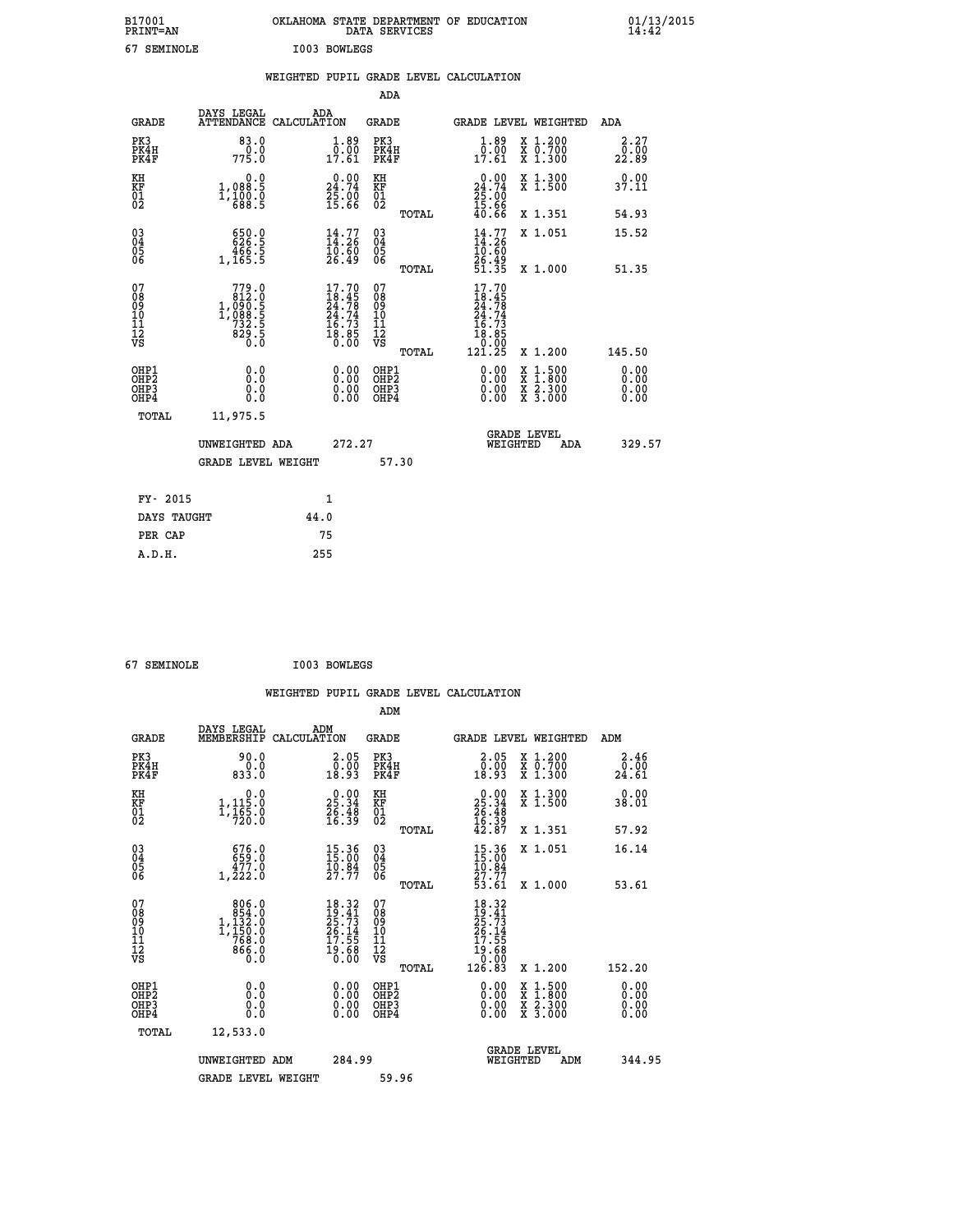| B17001<br>PRINT=AN | OKLAHOMA STATE DEPARTMENT OF EDUCATION<br>DATA SERVICES | $01/13/2015$<br>14:42 |
|--------------------|---------------------------------------------------------|-----------------------|
| 67<br>SEMINOLE     | I004 KONAWA                                             |                       |

|                                                                    |                                                                          | WEIGHTED PUPIL GRADE LEVEL CALCULATION                               |                                                 |                                                                                       |                                                                  |                              |
|--------------------------------------------------------------------|--------------------------------------------------------------------------|----------------------------------------------------------------------|-------------------------------------------------|---------------------------------------------------------------------------------------|------------------------------------------------------------------|------------------------------|
|                                                                    |                                                                          |                                                                      | <b>ADA</b>                                      |                                                                                       |                                                                  |                              |
| <b>GRADE</b>                                                       | DAYS LEGAL                                                               | ADA<br>ATTENDANCE CALCULATION                                        | <b>GRADE</b>                                    | GRADE LEVEL WEIGHTED                                                                  |                                                                  | ADA                          |
| PK3<br>PK4H<br>PK4F                                                | 102.0<br>0.0<br>1,466.5                                                  | $\begin{smallmatrix} 2.37\0.00\\34.10 \end{smallmatrix}$             | PK3<br>PK4H<br>PK4F                             | $\begin{smallmatrix} 2.37\0.00\\0.00\\34.10\end{smallmatrix}$                         | X 1.200<br>X 0.700<br>X 1.300                                    | 2.84<br>0.00<br>44.33        |
| KH<br>KF<br>01<br>02                                               | 0.0<br>2,158:0<br>2,486:0<br>1,923:5                                     | $\begin{smallmatrix} 0.00\\ 50.19\\ 57.81\\ 44.73 \end{smallmatrix}$ | KH<br>KF<br>01<br>02                            | $\begin{smallmatrix} &0.00\\ 50.19\\ 57.81\\ 44.73\\ 102.54 \end{smallmatrix}$        | X 1.300<br>X 1.500                                               | 0.00<br>75.29                |
|                                                                    |                                                                          |                                                                      | TOTAL                                           |                                                                                       | X 1.351                                                          | 138.53                       |
| $\begin{smallmatrix} 03 \\[-4pt] 04 \end{smallmatrix}$<br>Ŏ5<br>06 | 1,983.9<br>$\frac{1}{2}$ , $\frac{3}{2}$ , $\frac{5}{2}$ , $\frac{5}{2}$ | $43.77$<br>$40.45$<br>$\frac{45.02}{44.00}$                          | $\substack{03 \\ 04}$<br>Ŏ5<br>06               | $\begin{smallmatrix} 43.77\\ 40.45\\ 45.02\\ 44.00\\ 129.47 \end{smallmatrix}$        | X 1.051                                                          | 46.00                        |
|                                                                    |                                                                          |                                                                      | TOTAL                                           |                                                                                       | X 1.000                                                          | 129.47                       |
| 07<br>08<br>09<br>101<br>112<br>VS                                 | 2,442.0<br>2,809.0<br>1,799.5<br>2,471.5<br>2,078.0<br>1,650.5<br>0.0    | 56.79<br>65.33<br>41.83<br>57.46<br>58.39<br>38.38<br>38.380         | 07<br>08<br>09<br>11<br>11<br>12<br>VS<br>TOTAL | $56.79$<br>$65.33$<br>$41.83$<br>$57.46$<br>$58.39$<br>$38.38$<br>$0.000$<br>$308.18$ | X 1.200                                                          | 369.82                       |
| OHP1<br>OHP2<br>OHP3<br>OHP4                                       | 0.0<br>0.0<br>Ō.Ō                                                        | 0.00<br>$\begin{smallmatrix} 0.00 \ 0.00 \end{smallmatrix}$          | OHP1<br>OHP2<br>OHP3<br>OHP4                    | 0.00<br>X<br>X<br>0.00<br>0.00                                                        | $1:500$<br>$1:800$<br>$\frac{\ddot{x}}{x}$ $\frac{2.300}{3.000}$ | 0.00<br>0.00<br>0.00<br>0.00 |
| <b>TOTAL</b>                                                       | 28,839.0                                                                 |                                                                      |                                                 |                                                                                       |                                                                  |                              |
|                                                                    | UNWEIGHTED ADA                                                           | 670.62                                                               |                                                 | GRADE LEVEL<br>WEIGHTED                                                               | ADA                                                              | 806.28                       |
|                                                                    | <b>GRADE LEVEL WEIGHT</b>                                                |                                                                      | 135.66                                          |                                                                                       |                                                                  |                              |
|                                                                    | FY- 2015                                                                 | $\mathbf{1}$                                                         |                                                 |                                                                                       |                                                                  |                              |
|                                                                    | DAYS TAUGHT                                                              | 43.0                                                                 |                                                 |                                                                                       |                                                                  |                              |
| PER CAP                                                            |                                                                          | 77                                                                   |                                                 |                                                                                       |                                                                  |                              |

 **67 SEMINOLE I004 KONAWA**

|                                    |                                                                               |                                                                      |                                                 | WEIGHTED PUPIL GRADE LEVEL CALCULATION                                                                                                                                                                                                                                         |                                          |                        |
|------------------------------------|-------------------------------------------------------------------------------|----------------------------------------------------------------------|-------------------------------------------------|--------------------------------------------------------------------------------------------------------------------------------------------------------------------------------------------------------------------------------------------------------------------------------|------------------------------------------|------------------------|
|                                    |                                                                               |                                                                      | ADM                                             |                                                                                                                                                                                                                                                                                |                                          |                        |
| <b>GRADE</b>                       | DAYS LEGAL<br>MEMBERSHIP<br>CALCULATION                                       | ADM                                                                  | GRADE                                           | <b>GRADE LEVEL WEIGHTED</b>                                                                                                                                                                                                                                                    |                                          | ADM                    |
| PK3<br>PK4H<br>PK4F                | 102.0<br>0.0<br>1,560.0                                                       | $\begin{smallmatrix} 2.37\0.00\\36.28\end{smallmatrix}$              | PK3<br>PK4H<br>PK4F                             | $\begin{smallmatrix} 2.37\0.00\\0.00\\36.28\end{smallmatrix}$                                                                                                                                                                                                                  | X 1.200<br>X 0.700<br>X 1.300            | 2.84<br>_0.00<br>47.16 |
| KH<br>KF<br>01<br>02               | $\begin{smallmatrix} 2,295.0\\ 2,578.0\\ 2,578.0\\ 2,024.0 \end{smallmatrix}$ | $\begin{smallmatrix} 0.00\\ 53.37\\ 59.95\\ 47.07 \end{smallmatrix}$ | KH<br>KF<br>01<br>02                            | $\begin{smallmatrix} &0.00\ 53.37\ 59.95\ 47.07\ 107.02\end{smallmatrix}$                                                                                                                                                                                                      | X 1.300<br>X 1.500                       | 0.00<br>80.06          |
|                                    |                                                                               |                                                                      | TOTAL                                           |                                                                                                                                                                                                                                                                                | X 1.351                                  | 144.58                 |
| 03<br>04<br>05<br>06               | $\begin{smallmatrix} 1,956.0\\ 1,849.0\\ 2,042.0\\ 1,954.0 \end{smallmatrix}$ | $45.49$<br>$43.00$<br>$\frac{47.42}{45.44}$                          | 03<br>04<br>05<br>06                            | $45.49\n43.00\n47.42\n45.44\n135.86$                                                                                                                                                                                                                                           | X 1.051                                  | 47.81                  |
|                                    |                                                                               |                                                                      | TOTAL                                           |                                                                                                                                                                                                                                                                                | X 1.000                                  | 135.86                 |
| 07<br>08<br>09<br>101<br>112<br>VS | 2,538.0<br>2,894.0<br>1,879.0<br>2,569.0<br>2,150.0<br>1,713.0<br>0.0         | 59.02<br>67.30<br>43.67<br>43.67<br>59.07<br>50.07<br>39.84<br>0.00  | 07<br>08<br>09<br>11<br>11<br>12<br>VS<br>TOTAL | 59.02<br>67.307<br>43.672<br>59.727<br>50.07<br>50.000<br>319.62                                                                                                                                                                                                               | X 1.200                                  | 383.54                 |
| OHP1                               |                                                                               |                                                                      | OHP1                                            |                                                                                                                                                                                                                                                                                |                                          |                        |
| OHP2<br>OH <sub>P3</sub><br>OHP4   | 0.0<br>0.000                                                                  | $0.00$<br>$0.00$<br>0.00                                             | OHP <sub>2</sub><br>OHP3<br>OHP4                | $\begin{smallmatrix} 0.00 & 0.00 & 0.00 & 0.00 & 0.00 & 0.00 & 0.00 & 0.00 & 0.00 & 0.00 & 0.00 & 0.00 & 0.00 & 0.00 & 0.00 & 0.00 & 0.00 & 0.00 & 0.00 & 0.00 & 0.00 & 0.00 & 0.00 & 0.00 & 0.00 & 0.00 & 0.00 & 0.00 & 0.00 & 0.00 & 0.00 & 0.00 & 0.00 & 0.00 & 0.00 & 0.0$ | X 1:500<br>X 1:800<br>X 2:300<br>X 3:000 | 0.00<br>0.00<br>0.00   |
| TOTAL                              | 30, 103.0                                                                     |                                                                      |                                                 |                                                                                                                                                                                                                                                                                |                                          |                        |
|                                    | UNWEIGHTED ADM                                                                | 700.01                                                               |                                                 | <b>GRADE LEVEL</b><br>WEIGHTED                                                                                                                                                                                                                                                 | ADM                                      | 841.85                 |
|                                    | <b>GRADE LEVEL WEIGHT</b>                                                     |                                                                      | 141.84                                          |                                                                                                                                                                                                                                                                                |                                          |                        |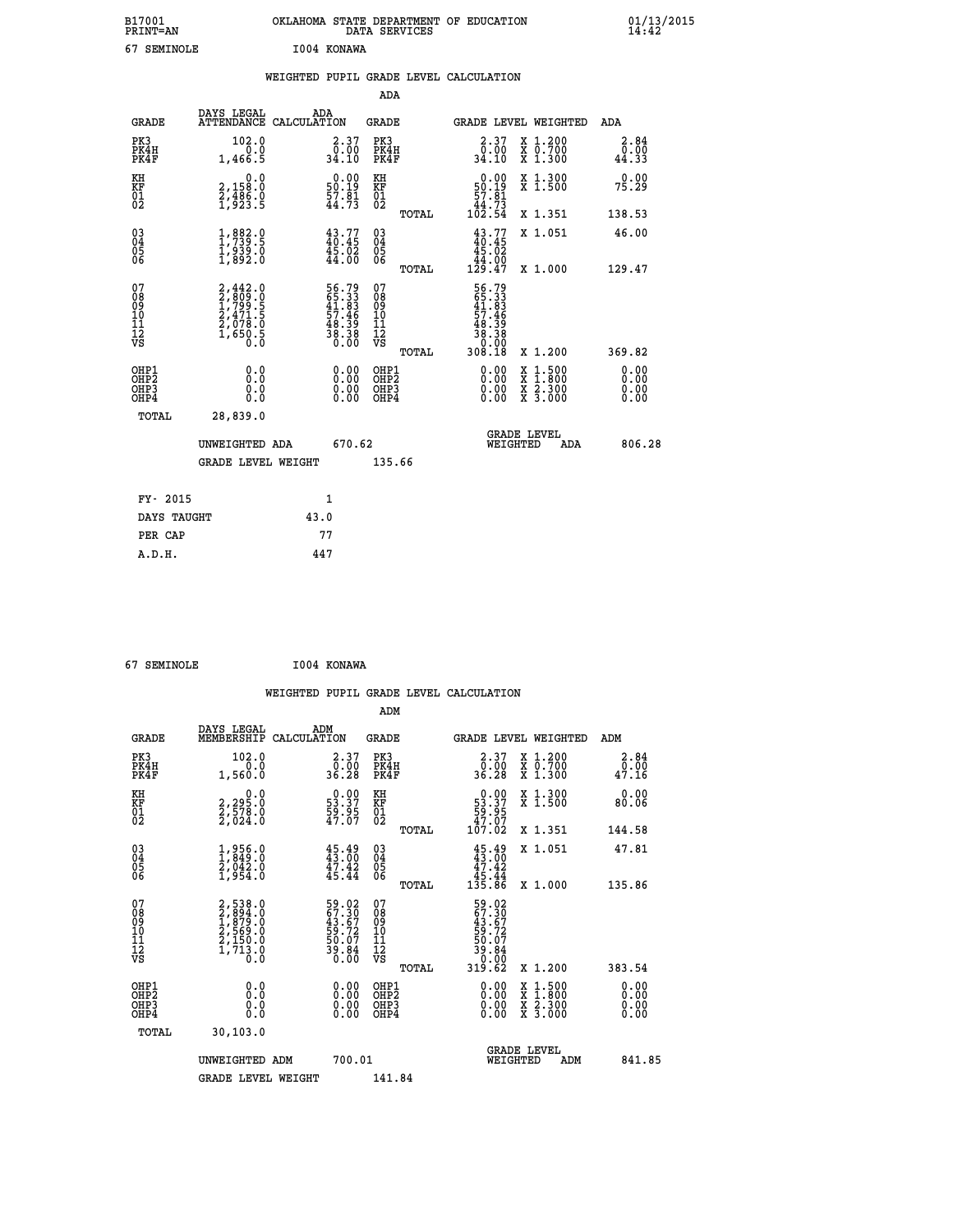| B17001<br>PRINT=AN                                 |                                                                                                                 | OKLAHOMA STATE DEPARTMENT OF EDUCATION                                      | DATA SERVICES                                            |                                                                                                                                  |                                                                       | $01/13/2015$<br>14:42        |
|----------------------------------------------------|-----------------------------------------------------------------------------------------------------------------|-----------------------------------------------------------------------------|----------------------------------------------------------|----------------------------------------------------------------------------------------------------------------------------------|-----------------------------------------------------------------------|------------------------------|
| 67 SEMINOLE                                        |                                                                                                                 | I006 NEW LIMA                                                               |                                                          |                                                                                                                                  |                                                                       |                              |
|                                                    |                                                                                                                 | WEIGHTED PUPIL GRADE LEVEL CALCULATION                                      |                                                          |                                                                                                                                  |                                                                       |                              |
|                                                    |                                                                                                                 |                                                                             | ADA                                                      |                                                                                                                                  |                                                                       |                              |
| <b>GRADE</b>                                       | DAYS LEGAL                                                                                                      | ADA<br>ATTENDANCE CALCULATION                                               | GRADE                                                    | GRADE LEVEL WEIGHTED                                                                                                             |                                                                       | ADA                          |
| PK3<br>PK4H<br>PK4F                                | 0.0<br>0.0<br>523.5                                                                                             | 0.00<br>0.00<br>13.09                                                       | PK3<br>PK4H<br>PK4F                                      | 0.00<br>0.00<br>13.09                                                                                                            | X 1.200<br>X 0.700<br>X 1.300                                         | 0.00<br>0.00<br>17.02        |
| KH<br>KF<br>01<br>02                               | 772.5<br>$rac{60}{509}$ $\frac{5}{5}$                                                                           | $0.00$<br>19.31<br>$\frac{15.99}{12.74}$                                    | KH<br>KF<br>$\overline{01}$                              | $0.00$<br>19.31<br>$\frac{19}{12}$ . 74<br>$\frac{32}{12}$ . 73                                                                  | X 1.300<br>X 1.500                                                    | 0.00<br>28.97                |
|                                                    |                                                                                                                 |                                                                             | TOTAL                                                    |                                                                                                                                  | X 1.351                                                               | 44.22                        |
| $\begin{matrix} 03 \\ 04 \\ 05 \\ 06 \end{matrix}$ | $737.0$<br>698.0<br>$\frac{958.0}{816.0}$                                                                       | $\begin{smallmatrix} 18.43\ 17.45\ 23.95\ 20.31 \end{smallmatrix}$          | 03<br>04<br>05<br>ŎĞ                                     | $\frac{18}{17}:\frac{43}{45}$<br>23.95<br>20.31                                                                                  | X 1.051                                                               | 19.37                        |
| 07<br>08<br>09<br>11<br>11<br>12<br>VS             | 928.0<br>$\begin{array}{r} 695.5 \\ 985.0 \\ 1,270.0 \\ 761.5 \end{array}$<br>$43\overline{4}\cdot\overline{0}$ | $23.20$<br>$17.39$<br>$24.63$<br>$31.75$<br>$19.04$<br>$\frac{10.85}{0.00}$ | TOTAL<br>07<br>08<br>09<br>10<br>11<br>12<br>VS<br>TOTAL | 61.71<br>23.20<br>$\begin{array}{c} 27.39 \\ 24.63 \\ 31.75 \\ 19.04 \end{array}$<br>$\overline{10}$ : $\overline{85}$<br>126.86 | X 1.000<br>X 1.200                                                    | 61.71<br>152.23              |
| OHP1<br>OHP2<br>OHP3<br>OHP4                       | 0.0<br>0.0<br>0.0<br>0.0                                                                                        | 0.00<br>0.00<br>0.00                                                        | OHP1<br>OHP <sub>2</sub><br>OHP3<br>OHP4                 | 0.00<br>0.00<br>0.00                                                                                                             | $\frac{x}{x}$ 1.500<br>$\frac{\overline{x}}{x}$ $\frac{2.300}{3.000}$ | 0.00<br>0.00<br>0.00<br>0.00 |
| TOTAL                                              | 10,892.0                                                                                                        |                                                                             |                                                          |                                                                                                                                  |                                                                       |                              |
|                                                    | UNWEIGHTED ADA<br><b>GRADE LEVEL WEIGHT</b>                                                                     | 272.13                                                                      | 51.39                                                    | <b>GRADE LEVEL</b><br>WEIGHTED                                                                                                   | ADA                                                                   | 323.52                       |

| FY- 2015    |      |
|-------------|------|
| DAYS TAUGHT | 40.0 |
| PER CAP     | 68   |
| A.D.H.      | 257  |
|             |      |

 **67 SEMINOLE I006 NEW LIMA**

 **WEIGHTED PUPIL GRADE LEVEL CALCULATION ADM DAYS LEGAL ADM GRADE MEMBERSHIP CALCULATION GRADE GRADE LEVEL WEIGHTED ADM PK3 0.0 0.00 PK3 0.00 X 1.200 0.00 PK4H 0.0 0.00 PK4H 0.00 X 0.700 0.00 PK4F 555.0 13.88 PK4F 13.88 X 1.300 18.04 KH 0.0 0.00 KH 0.00 X 1.300 0.00 KF 833.0 20.83 KF 20.83 X 1.500 31.25 01 839.0 20.88 01 20.88**  $02$  526.0 13.15  $02$   $13.15$  **TOTAL 34.03 X 1.351 45.97 03 760.0 19.00 03 19.00 X 1.051 19.97 04 736.0 18.40 04 18.40 05 1,000.0 25.00 05 25.00** 06 850.0 21.15 06 <sub>momas</sub> 21.15  **TOTAL 64.55 X 1.000 64.55** 07 966.0 24.15 07 24.15<br>
08 1,039.0 25.98 08 17.85<br>
10 1,316.0 32.90 10 32.90<br>
11 782.0 19.55 11 19.55<br>
12 443.0 10.00 VS 0.000<br>
13 443.0 10.00 VS 0.000<br>
10.00  $\begin{array}{cccc} 24.15 & 07 & 24.15 & 17.15 & 07 \\ 17.85 & 08 & 25.96 & 25.96 \\ 32.98 & 10 & 25.980 & 17.85 \\ 13.290 & 11 & 19.55 & 11 \\ 1.08 & 12 & 19.55 & 17.81 \\ 0.00 & 08 & 0.00 & 0.00 & 0.00 \\ 0.00 & 0.00 & 0.00 & 0.00 & 0.00 \\ 0.00 & 0.00 & 0.00 & 0.00 & 0.0$  **OHP1 0.0 0.00 OHP1 0.00 X 1.500 0.00 OHP2 0.0 0.00 OHP2 0.00 X 1.800 0.00 OHP3 0.0 0.00 OHP3 0.00 X 2.300 0.00 OHP4 0.0 0.00 OHP4 0.00 X 3.000 0.00 TOTAL 11,359.0 GRADE LEVEL UNWEIGHTED ADM 283.80 WEIGHTED ADM 337.59** GRADE LEVEL WEIGHT 53.79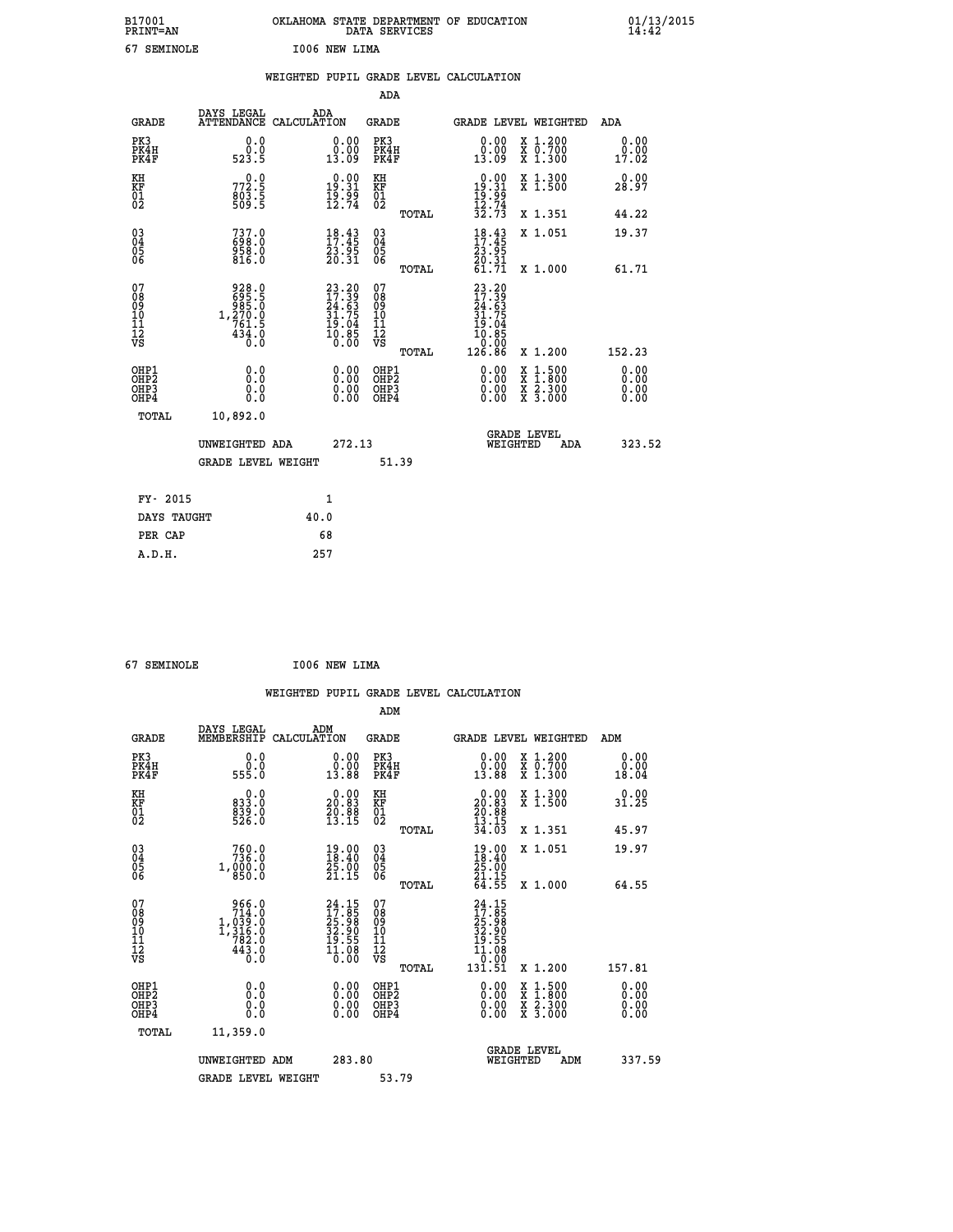| B17001<br>PRINT=AN | STATE DEPARTMENT OF EDUCATION<br>OKLAHOMA<br><b>SERVICES</b><br>DATA | 01/13/2015<br>14:42 |
|--------------------|----------------------------------------------------------------------|---------------------|
| SEMINOLE           | I007<br>VARNUM                                                       |                     |

| 67 SEMINOLE                                          |                                                                                                       |             | I007 VARNUM                                                              |                                           |       |                                                                                                                                                                                                                                                                                |                                          |                              |
|------------------------------------------------------|-------------------------------------------------------------------------------------------------------|-------------|--------------------------------------------------------------------------|-------------------------------------------|-------|--------------------------------------------------------------------------------------------------------------------------------------------------------------------------------------------------------------------------------------------------------------------------------|------------------------------------------|------------------------------|
|                                                      |                                                                                                       |             |                                                                          |                                           |       | WEIGHTED PUPIL GRADE LEVEL CALCULATION                                                                                                                                                                                                                                         |                                          |                              |
|                                                      |                                                                                                       |             |                                                                          | ADA                                       |       |                                                                                                                                                                                                                                                                                |                                          |                              |
| <b>GRADE</b>                                         | DAYS LEGAL<br><b>ATTENDANCE</b>                                                                       | CALCULATION | ADA                                                                      | <b>GRADE</b>                              |       |                                                                                                                                                                                                                                                                                | <b>GRADE LEVEL WEIGHTED</b>              | ADA                          |
| PK3<br>PK4H<br>PK4F                                  | 0.0<br>ة:ة<br>708:0                                                                                   |             | $\begin{smallmatrix} 0.00\\ 0.00\\ 16.09 \end{smallmatrix}$              | PK3<br>PK4H<br>PK4F                       |       | 0.00<br>16.09                                                                                                                                                                                                                                                                  | X 1.200<br>X 0.700<br>X 1.300            | 0.00<br>0.00<br>20.92        |
| KH<br>KF<br>01<br>02                                 | 0.0<br>1,066:5<br>900:5<br>828:0                                                                      |             | $\begin{smallmatrix} 0.00\\24.24\\20.47\\18.82 \end{smallmatrix}$        | KH<br>KF<br>01<br>02                      |       | $\begin{smallmatrix} 0.00\\24.24\\20.47\\18.82\\39.29 \end{smallmatrix}$                                                                                                                                                                                                       | X 1.300<br>X 1.500                       | 0.00<br>36.36                |
|                                                      |                                                                                                       |             |                                                                          |                                           | TOTAL |                                                                                                                                                                                                                                                                                | X 1.351                                  | 53.08                        |
| $\begin{matrix} 03 \\ 04 \\ 05 \\ 06 \end{matrix}$   | $\begin{array}{r} 1,133\cdot 5\\ 819\cdot 5\\ 767\cdot 5\\ 1,013\cdot 5 \end{array}$                  |             | $25.76$<br>$18.63$<br>$17.44$<br>$23.03$                                 | 03<br>04<br>05<br>06                      |       | $25.76$<br>$18.63$<br>$17.44$<br>$23.03$<br>$59.10$                                                                                                                                                                                                                            | X 1.051                                  | 27.07                        |
|                                                      |                                                                                                       |             |                                                                          |                                           | TOTAL |                                                                                                                                                                                                                                                                                | X 1.000                                  | 59.10                        |
| 07<br>08<br>09<br>101<br>11<br>12<br>VS              | $\begin{smallmatrix} 848.0\\ 1,036.5\\ 922.0\\ 938.0\\ 720.0\\ 799.0\\ 599.0\\ 0.0 \end{smallmatrix}$ |             | $19.27$<br>$23.56$<br>$20.95$<br>$21.32$<br>$16.36$<br>$13.61$<br>$0.00$ | 07<br>08<br>09<br>11<br>11<br>12<br>VS    | TOTAL | $\begin{smallmatrix} 19.27\ 23.56\ 20.952\ 21.32\ 16.36\ 13.61\ 0.00\ 115.07\ \end{smallmatrix}$                                                                                                                                                                               | X 1.200                                  | 138.08                       |
| OHP1<br>OHP2<br>OH <sub>P3</sub><br>OH <sub>P4</sub> | 0.0<br>0.000                                                                                          |             | $\begin{smallmatrix} 0.00 \ 0.00 \ 0.00 \ 0.00 \end{smallmatrix}$        | OHP1<br>OH <sub>P</sub> 2<br>OHP3<br>OHP4 |       | $\begin{smallmatrix} 0.00 & 0.00 & 0.00 & 0.00 & 0.00 & 0.00 & 0.00 & 0.00 & 0.00 & 0.00 & 0.00 & 0.00 & 0.00 & 0.00 & 0.00 & 0.00 & 0.00 & 0.00 & 0.00 & 0.00 & 0.00 & 0.00 & 0.00 & 0.00 & 0.00 & 0.00 & 0.00 & 0.00 & 0.00 & 0.00 & 0.00 & 0.00 & 0.00 & 0.00 & 0.00 & 0.0$ | X 1:500<br>X 1:800<br>X 2:300<br>X 3:000 | 0.00<br>0.00<br>0.00<br>0.00 |
| TOTAL                                                | 12,300.5                                                                                              |             |                                                                          |                                           |       |                                                                                                                                                                                                                                                                                | <b>GRADE LEVEL</b>                       |                              |
|                                                      | UNWEIGHTED ADA                                                                                        |             | 279.55                                                                   |                                           |       | WEIGHTED                                                                                                                                                                                                                                                                       | ADA                                      | 334.61                       |

|             |  |                    | ------ |       |  |
|-------------|--|--------------------|--------|-------|--|
|             |  | GRADE LEVEL WEIGHT |        | 55.06 |  |
| FY- 2015    |  |                    | 1      |       |  |
| DAYS TAUGHT |  | 44.0               |        |       |  |
| PER CAP     |  |                    | 51     |       |  |
| A.D.H.      |  | 277                |        |       |  |

| 67 SEMINOLE | I007 VARNUM |
|-------------|-------------|
|             |             |

|                                                    |                                                                                                         |                    |                                                                         |                              |       | WEIGHTED PUPIL GRADE LEVEL CALCULATION                                       |                                                                                                  |                       |        |
|----------------------------------------------------|---------------------------------------------------------------------------------------------------------|--------------------|-------------------------------------------------------------------------|------------------------------|-------|------------------------------------------------------------------------------|--------------------------------------------------------------------------------------------------|-----------------------|--------|
|                                                    |                                                                                                         |                    |                                                                         | ADM                          |       |                                                                              |                                                                                                  |                       |        |
| <b>GRADE</b>                                       | DAYS LEGAL<br>MEMBERSHIP                                                                                | ADM<br>CALCULATION |                                                                         | <b>GRADE</b>                 |       | <b>GRADE LEVEL WEIGHTED</b>                                                  |                                                                                                  | ADM                   |        |
| PK3<br>PK4H<br>PK4F                                | 0.0<br>0.0<br>744.0                                                                                     |                    | 0.00<br>16.91                                                           | PK3<br>PK4H<br>PK4F          |       | 0.00<br>16.91                                                                | X 1.200<br>X 0.700<br>X 1.300                                                                    | 0.00<br>0.00<br>21.98 |        |
| KH<br>KF<br>01<br>02                               | 0.0<br>1,104:0<br>935:0<br>858:0                                                                        |                    | $\begin{smallmatrix} 0.00\\ 25.09\\ 21.25\\ 19.50 \end{smallmatrix}$    | KH<br>KF<br>01<br>02         |       | $\begin{smallmatrix} 0.00\\ 25.09\\ 21.25\\ 19.50\\ 40.75 \end{smallmatrix}$ | X 1.300<br>X 1.500                                                                               | 0.00<br>37.64         |        |
|                                                    |                                                                                                         |                    |                                                                         |                              | TOTAL |                                                                              | X 1.351                                                                                          | 55.05                 |        |
| $\begin{matrix} 03 \\ 04 \\ 05 \\ 06 \end{matrix}$ | $\begin{smallmatrix} 1\,, & 188\,, & 0\\ 848\,, & 0\\ 797\,. & 0\\ 1\,, & 055\,. & 0 \end{smallmatrix}$ |                    | $\begin{smallmatrix} 27.00\\ 19.27\\ 18.11\\ 23.98 \end{smallmatrix}$   | $^{03}_{04}$<br>Ŏ5<br>06     |       | $27.00$<br>$19.27$<br>$18.11$<br>$23.98$<br>$61.36$                          | X 1.051                                                                                          | 28.38                 |        |
|                                                    |                                                                                                         |                    |                                                                         |                              | TOTAL |                                                                              | X 1.000                                                                                          | 61.36                 |        |
| 07<br>0890112<br>1112<br>VS                        | 1,080.0<br>0.087.0<br>0.757.0<br>748.0<br>616.0<br>0.0                                                  |                    | $20.00$<br>$24.70$<br>$21.75$<br>21.98<br>17.00<br>$\frac{14.00}{0.00}$ | 07<br>08901123<br>1112<br>VS | TOTAL | 20.00<br>24.70<br>21.75<br>21.98<br>17.00                                    | $X_1.200$                                                                                        | 143.32                |        |
|                                                    |                                                                                                         |                    |                                                                         |                              |       |                                                                              |                                                                                                  | 0.00                  |        |
| OHP1<br>OHP2<br>OH <sub>P3</sub><br>OHP4           | 0.0<br>0.000                                                                                            |                    | $0.00$<br>$0.00$<br>0.00                                                | OHP1<br>OHP2<br>OHP3<br>OHP4 |       | $0.00$<br>$0.00$<br>0.00                                                     | $\begin{smallmatrix} x & 1 & 500 \\ x & 1 & 800 \\ x & 2 & 300 \\ x & 3 & 000 \end{smallmatrix}$ | Ō. ŌŌ<br>0.00<br>0.00 |        |
| TOTAL                                              | 12,784.0                                                                                                |                    |                                                                         |                              |       |                                                                              |                                                                                                  |                       |        |
|                                                    | UNWEIGHTED ADM                                                                                          |                    | 290.54                                                                  |                              |       | WEIGHTED                                                                     | <b>GRADE LEVEL</b><br>ADM                                                                        |                       | 347.73 |
|                                                    | <b>GRADE LEVEL WEIGHT</b>                                                                               |                    |                                                                         | 57.19                        |       |                                                                              |                                                                                                  |                       |        |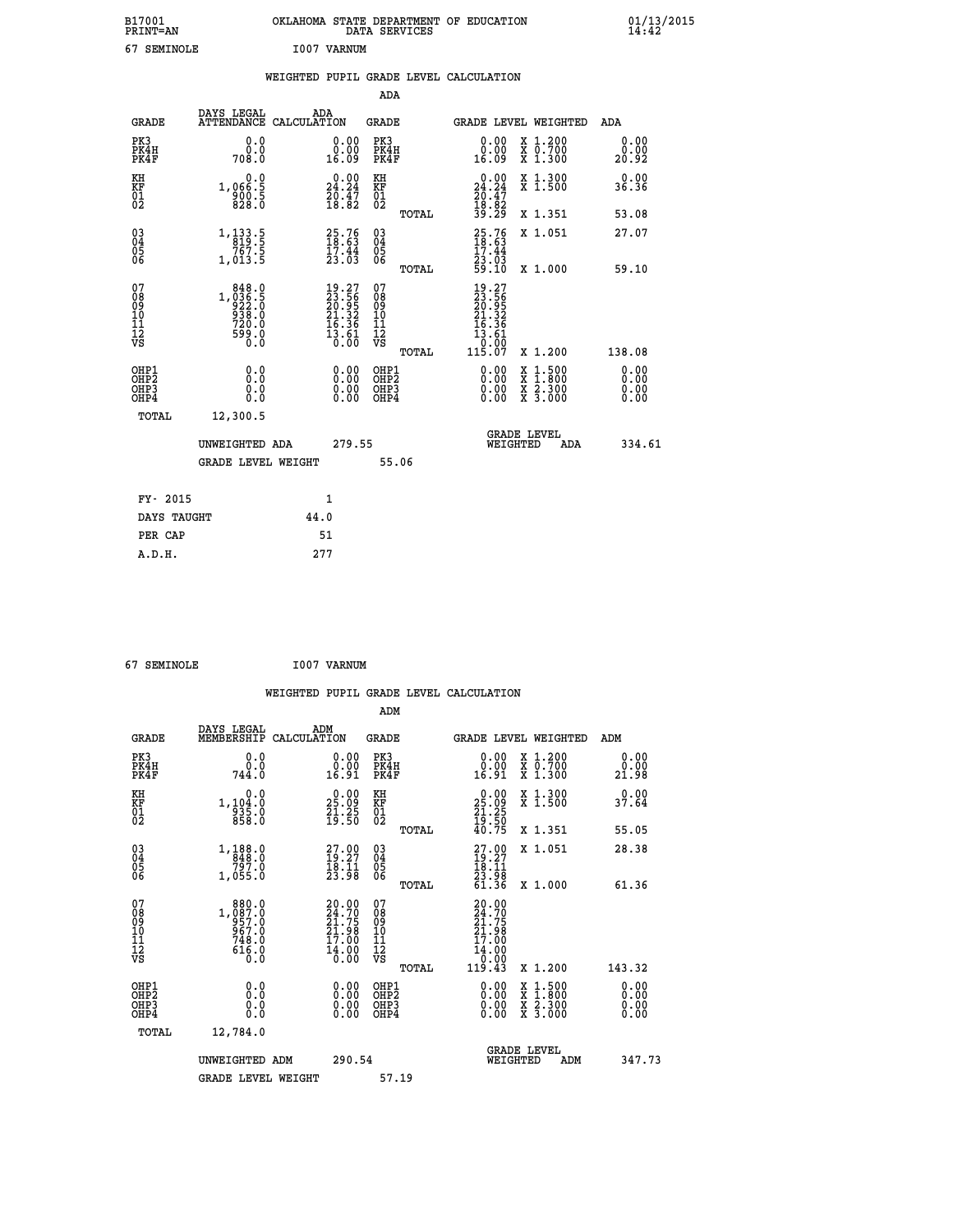| B17001<br>PRINT=AN | <b>OKLAHOMA</b><br>STATE DEPARTMENT OF EDUCATION<br>SERVICES<br>DATA | 01/13/2015<br>14:42 |
|--------------------|----------------------------------------------------------------------|---------------------|
| c٦<br>SEMINOLE     | I010 SASAKWA                                                         |                     |

|                                                    |                                                            | WEIGHTED PUPIL GRADE LEVEL CALCULATION                                   |                                        |            |                                                                                                                                |                                                                                          |                              |
|----------------------------------------------------|------------------------------------------------------------|--------------------------------------------------------------------------|----------------------------------------|------------|--------------------------------------------------------------------------------------------------------------------------------|------------------------------------------------------------------------------------------|------------------------------|
|                                                    |                                                            |                                                                          |                                        | <b>ADA</b> |                                                                                                                                |                                                                                          |                              |
| <b>GRADE</b>                                       | DAYS LEGAL                                                 | ADA<br>ATTENDANCE CALCULATION                                            | <b>GRADE</b>                           |            | GRADE LEVEL WEIGHTED                                                                                                           |                                                                                          | ADA                          |
| PK3<br>PK4H<br>PK4F                                | 378.0<br>$\frac{0.0}{543.5}$                               | $\begin{smallmatrix} 8.59\ 0.00\ 12.35 \end{smallmatrix}$                | PK3<br>PK4H<br>PK4F                    |            | $\begin{smallmatrix} 8.59\ 0.00\ 12.35 \end{smallmatrix}$                                                                      | X 1.200<br>X 0.700<br>X 1.300                                                            | 10.31<br>0.00<br>16.06       |
| KH<br>KF<br>01<br>02                               | $0.0$<br>452.0<br>$\frac{775}{367}$ :0                     | 0.00<br>10.27<br>$\frac{17.51}{8.34}$                                    | KH<br>KF<br>01<br>02                   |            | $0.00$<br>10.27<br>$\frac{17.61}{8.34}$<br>25.95                                                                               | X 1.300<br>X 1.500                                                                       | 0.00<br>15.41                |
|                                                    |                                                            |                                                                          |                                        | TOTAL      |                                                                                                                                | X 1.351                                                                                  | 35.06                        |
| $\begin{matrix} 03 \\ 04 \\ 05 \\ 06 \end{matrix}$ | $\frac{450.5}{514.5}$<br>$804.5$<br>665.5                  | $10.24$<br>11.65<br>$\frac{18.28}{15.13}$                                | 03<br>04<br>05<br>06                   |            | $\frac{10.24}{11.65}$<br>$\frac{18.28}{15.13}$<br>$45.06$                                                                      | X 1.051                                                                                  | 10.76                        |
|                                                    |                                                            |                                                                          |                                        | TOTAL      |                                                                                                                                | X 1.000                                                                                  | 45.06                        |
| 07<br>08<br>09<br>11<br>11<br>12<br>VS             | 565.0<br>769.0<br>720.5<br>800.5<br>891.5<br>53.0<br>653.0 | $12.84$<br>$17.48$<br>$16.38$<br>$18.29$<br>$13.46$<br>$14.88$<br>$0.00$ | 07<br>08<br>09<br>11<br>11<br>12<br>VS | TOTAL      | $12.84$<br>$17.48$<br>$16.38$<br>$18.29$<br>$13.46$<br>$\overline{1}\overline{4}\overline{.}\overline{8}\overline{8}$<br>93.33 | X 1.200                                                                                  | 112.00                       |
| OHP1<br>OHP2<br>OH <sub>P3</sub><br>OHP4           | 0.0<br>Ō.Ō<br>0.0<br>0.0                                   | $\begin{smallmatrix} 0.00 \ 0.00 \ 0.00 \ 0.00 \end{smallmatrix}$        | OHP1<br>OHP2<br>OHP3<br>OHP4           |            |                                                                                                                                | $\begin{smallmatrix} x & 1.500 \\ x & 1.800 \\ x & 2.300 \\ x & 3.000 \end{smallmatrix}$ | 0.00<br>0.00<br>0.00<br>0.00 |
| TOTAL                                              | 9,050.0                                                    |                                                                          |                                        |            |                                                                                                                                |                                                                                          |                              |
|                                                    | UNWEIGHTED ADA                                             |                                                                          | 205.79                                 |            | WEIGHTED                                                                                                                       | <b>GRADE LEVEL</b><br>ADA                                                                | 244.66                       |
|                                                    | <b>GRADE LEVEL WEIGHT</b>                                  |                                                                          |                                        | 38.87      |                                                                                                                                |                                                                                          |                              |
| FY- 2015                                           |                                                            | $\mathbf{1}$                                                             |                                        |            |                                                                                                                                |                                                                                          |                              |
| DAYS TAUGHT                                        |                                                            | 44.0                                                                     |                                        |            |                                                                                                                                |                                                                                          |                              |
| PER CAP                                            |                                                            | 79                                                                       |                                        |            |                                                                                                                                |                                                                                          |                              |

| 67 SEMINOLE | I010 SASAKWA |
|-------------|--------------|
|             |              |

|                                                    |                                                                                                                                                                              |                    |                                                                     |                                        |       | WEIGHTED PUPIL GRADE LEVEL CALCULATION                                                                                              |                                          |     |                               |
|----------------------------------------------------|------------------------------------------------------------------------------------------------------------------------------------------------------------------------------|--------------------|---------------------------------------------------------------------|----------------------------------------|-------|-------------------------------------------------------------------------------------------------------------------------------------|------------------------------------------|-----|-------------------------------|
|                                                    |                                                                                                                                                                              |                    |                                                                     | ADM                                    |       |                                                                                                                                     |                                          |     |                               |
| <b>GRADE</b>                                       | DAYS LEGAL<br>MEMBERSHIP                                                                                                                                                     | ADM<br>CALCULATION |                                                                     | GRADE                                  |       | GRADE LEVEL WEIGHTED                                                                                                                |                                          | ADM |                               |
| PK3<br>PK4H<br>PK4F                                | 396.0<br>580.0                                                                                                                                                               |                    | 0.00<br>13.18                                                       | PK3<br>PK4H<br>PK4F                    |       | 9.00<br>0.00<br>13.18                                                                                                               | X 1.200<br>X 0.700<br>X 1.300            |     | 10.80<br>$\frac{0.00}{17.13}$ |
| KH<br>KF<br>01<br>02                               | 0.0<br>480:0<br>846:0<br>388:0                                                                                                                                               |                    | $\begin{smallmatrix} 0.00\\ 10.91\\ 19.23\\ 8.82 \end{smallmatrix}$ | KH<br>KF<br>01<br>02                   |       | $\begin{smallmatrix} 0.00\\ 10.91\\ 19.23\\ 8.82\\ 28.05 \end{smallmatrix}$                                                         | X 1.300<br>X 1.500                       |     | 0.00<br>16.37                 |
|                                                    |                                                                                                                                                                              |                    |                                                                     |                                        | TOTAL |                                                                                                                                     | X 1.351                                  |     | 37.90                         |
| $\begin{matrix} 03 \\ 04 \\ 05 \\ 06 \end{matrix}$ | 475.0<br>526.0<br>836.0<br>709.0                                                                                                                                             |                    | $\begin{smallmatrix} 10.80\ 11.91\ 19.00\ 16.11 \end{smallmatrix}$  | 03<br>04<br>05<br>06                   |       | 10.80<br>$\frac{15.00}{16.11}$<br>$\frac{47.02}{1}$                                                                                 | X 1.051                                  |     | 11.35                         |
|                                                    |                                                                                                                                                                              |                    |                                                                     |                                        | TOTAL |                                                                                                                                     | X 1.000                                  |     | 47.02                         |
| 07<br>08<br>09<br>101<br>112<br>VS                 | $\begin{smallmatrix} 6 & 1 & 4 & 0 \\ 8 & 2 & 3 & 0 \\ 7 & 4 & 8 & 0 \\ 8 & 5 & 3 & 0 \\ 8 & 5 & 3 & 0 \\ 6 & 1 & 9 & 0 \\ 6 & 9 & 2 & 0 \\ 0 & 0 & 0 & 0 \end{smallmatrix}$ |                    | $13.95$<br>$18.70$<br>$17.00$<br>$19.48$<br>14.10<br>15.78<br>0.00  | 07<br>08<br>09<br>11<br>11<br>12<br>VS | TOTAL | $\begin{array}{c} 13\cdot 95\\ 18\cdot 70\\ 17\cdot 00\\ 19\cdot 48\\ 14\cdot 10\\ 15\cdot 78\\ 0\cdot 00\\ 99\cdot 01 \end{array}$ | X 1.200                                  |     | 118.81                        |
| OHP1                                               |                                                                                                                                                                              |                    |                                                                     | OHP1                                   |       |                                                                                                                                     |                                          |     |                               |
| OHP <sub>2</sub><br>OH <sub>P3</sub><br>OHP4       | 0.0<br>0.000                                                                                                                                                                 |                    | 0.00<br>0.00<br>0.00                                                | OHP <sub>2</sub><br>OHP3<br>OHP4       |       | $0.00$<br>$0.00$<br>0.00                                                                                                            | X 1:500<br>X 1:800<br>X 2:300<br>X 3:000 |     | 0.00<br>0.00<br>0.00          |
| TOTAL                                              | 9,585.0                                                                                                                                                                      |                    |                                                                     |                                        |       |                                                                                                                                     |                                          |     |                               |
|                                                    | UNWEIGHTED ADM                                                                                                                                                               |                    | 217.97                                                              |                                        |       | WEIGHTED                                                                                                                            | <b>GRADE LEVEL</b><br>ADM                |     | 259.38                        |
|                                                    | <b>GRADE LEVEL WEIGHT</b>                                                                                                                                                    |                    |                                                                     | 41.41                                  |       |                                                                                                                                     |                                          |     |                               |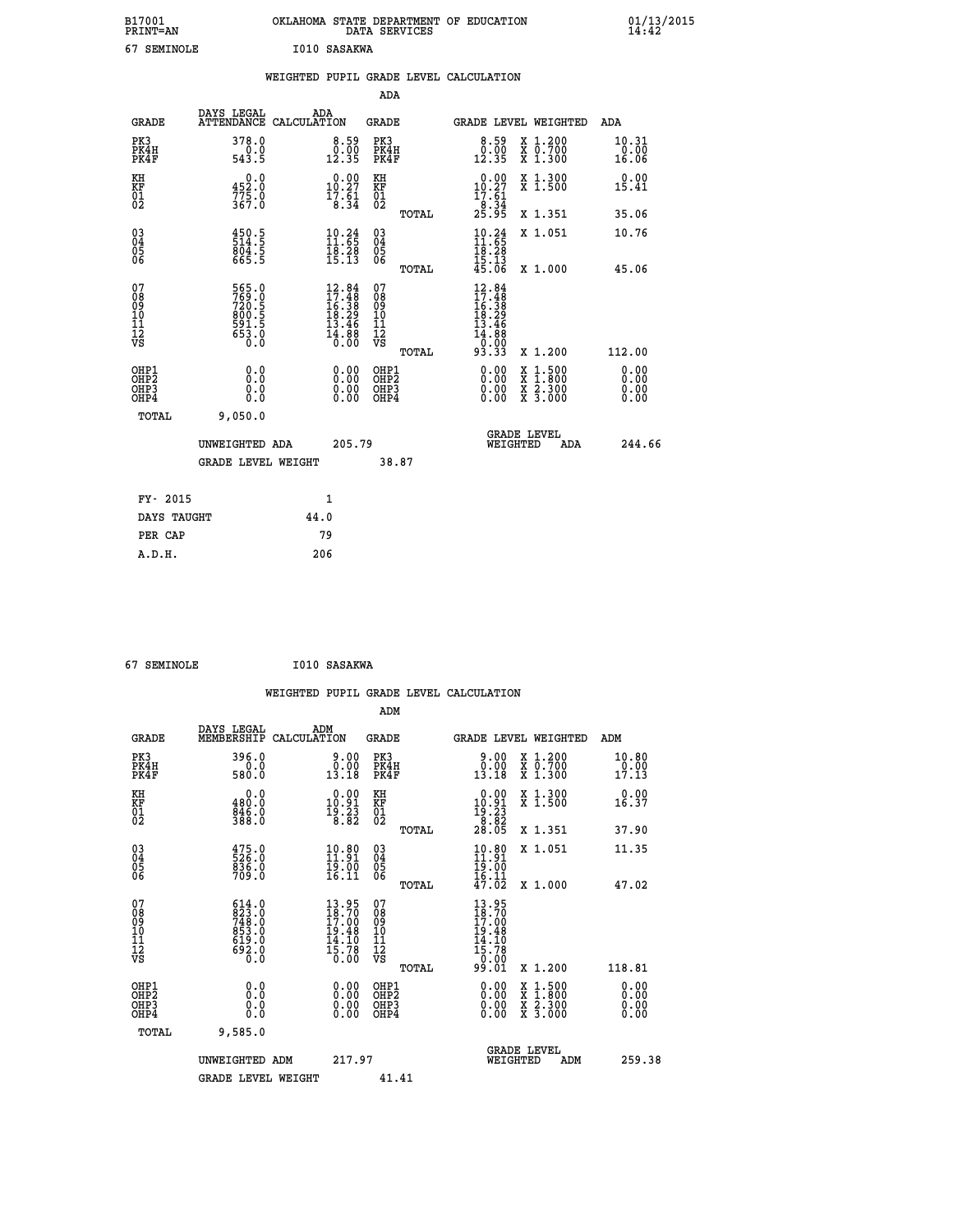| B17001<br><b>PRINT=AN</b> | OKLAHOMA STATE DEPARTMENT OF EDUCATION<br>DATA SERVICES |  | $01/13/2015$<br>14:42 |
|---------------------------|---------------------------------------------------------|--|-----------------------|
| 67<br>SEMINOLE            | 1014 STROTHER                                           |  |                       |

|                                                    |                                          |                                                                                 |      |                                                                                                    |                                        |       | WEIGHTED PUPIL GRADE LEVEL CALCULATION                                                              |          |                                                                                          |                              |
|----------------------------------------------------|------------------------------------------|---------------------------------------------------------------------------------|------|----------------------------------------------------------------------------------------------------|----------------------------------------|-------|-----------------------------------------------------------------------------------------------------|----------|------------------------------------------------------------------------------------------|------------------------------|
|                                                    |                                          |                                                                                 |      |                                                                                                    | ADA                                    |       |                                                                                                     |          |                                                                                          |                              |
|                                                    | <b>GRADE</b>                             | DAYS LEGAL<br>ATTENDANCE CALCULATION                                            | ADA  |                                                                                                    | <b>GRADE</b>                           |       |                                                                                                     |          | GRADE LEVEL WEIGHTED                                                                     | ADA                          |
|                                                    | PK3<br>PK4H<br>PK4F                      | 0.0<br>0.0<br>940.0                                                             |      | $\begin{smallmatrix} 0.00\\ 0.00\\ 24.10 \end{smallmatrix}$                                        | PK3<br>PK4H<br>PK4F                    |       | 0.00<br>0.00<br>24.10                                                                               |          | X 1.200<br>X 0.700<br>X 1.300                                                            | 0.00<br>0.00<br>31.33        |
| KH<br>KF<br>01<br>02                               |                                          | 0.0<br>1,079.5<br>884.5<br>971.5                                                |      | $\begin{smallmatrix} 0.00\\ 27.68\\ 22.68\\ 24.91 \end{smallmatrix}$                               | KH<br>KF<br>01<br>02                   |       | 27.68<br>$\frac{22.88}{24.91}$<br>$\frac{47.59}{27.59}$                                             |          | X 1.300<br>X 1.500                                                                       | 0.00<br>41.52                |
|                                                    |                                          |                                                                                 |      |                                                                                                    |                                        | TOTAL |                                                                                                     |          | X 1.351                                                                                  | 64.29                        |
| $\begin{matrix} 03 \\ 04 \\ 05 \\ 06 \end{matrix}$ |                                          | 1,260.9<br>$\frac{1}{2}$ , $\frac{048}{031}$ . 5                                |      | $\frac{32.31}{29.78}$<br>$\frac{26.87}{26.45}$                                                     | 03<br>04<br>05<br>06                   |       | $\begin{smallmatrix} 32\cdot 31\ 29\cdot 78\ 26\cdot 87\ 26\cdot 45\ 83\cdot 10\ \end{smallmatrix}$ |          | X 1.051                                                                                  | 33.96                        |
|                                                    |                                          |                                                                                 |      |                                                                                                    |                                        | TOTAL |                                                                                                     |          | X 1.000                                                                                  | 83.10                        |
| 07<br>08<br>09<br>11<br>11<br>12<br>VS             |                                          | $1,734.0$<br>$1,574.0$<br>$1,376.0$<br>$1,137.0$<br>$1,028.0$<br>$766.5$<br>0.0 |      | $\begin{smallmatrix} 44.46 \\ 40.36 \\ 35.28 \\ 29.15 \\ 26.36 \\ 19.65 \\ 0.00 \end{smallmatrix}$ | 07<br>08<br>09<br>11<br>11<br>12<br>VS | TOTAL | $44.46$<br>$35.28$<br>$29.15$<br>$26.36$<br>$19.65$<br>$0.92$<br>195.26                             |          | X 1.200                                                                                  | 234.31                       |
|                                                    | OHP1<br>OHP2<br>OH <sub>P3</sub><br>OHP4 | 0.0<br>Ō.Ō<br>0.0<br>0.0                                                        |      | $\begin{smallmatrix} 0.00 \ 0.00 \ 0.00 \ 0.00 \end{smallmatrix}$                                  | OHP1<br>OHP2<br>OHP3<br>OHP4           |       |                                                                                                     |          | $\begin{smallmatrix} x & 1.500 \\ x & 1.800 \\ x & 2.300 \\ x & 3.000 \end{smallmatrix}$ | 0.00<br>0.00<br>0.00<br>0.00 |
|                                                    | TOTAL                                    | 15,992.0                                                                        |      |                                                                                                    |                                        |       |                                                                                                     |          |                                                                                          |                              |
|                                                    |                                          | UNWEIGHTED ADA                                                                  |      | 410.04                                                                                             |                                        |       |                                                                                                     | WEIGHTED | <b>GRADE LEVEL</b><br>ADA                                                                | 488.51                       |
|                                                    |                                          | <b>GRADE LEVEL WEIGHT</b>                                                       |      |                                                                                                    | 78.47                                  |       |                                                                                                     |          |                                                                                          |                              |
|                                                    | FY- 2015                                 |                                                                                 |      | $\mathbf{1}$                                                                                       |                                        |       |                                                                                                     |          |                                                                                          |                              |
|                                                    | DAYS TAUGHT                              |                                                                                 | 39.0 |                                                                                                    |                                        |       |                                                                                                     |          |                                                                                          |                              |
|                                                    | PER CAP                                  |                                                                                 |      | 70                                                                                                 |                                        |       |                                                                                                     |          |                                                                                          |                              |

 **67 SEMINOLE I014 STROTHER**

|                                                                  |                                                                                                                                      | WEIGHTED PUPIL GRADE LEVEL CALCULATION                                 | ADM                                                 |       |                                                                 |                                                                                          |                              |
|------------------------------------------------------------------|--------------------------------------------------------------------------------------------------------------------------------------|------------------------------------------------------------------------|-----------------------------------------------------|-------|-----------------------------------------------------------------|------------------------------------------------------------------------------------------|------------------------------|
| <b>GRADE</b>                                                     | DAYS LEGAL<br>MEMBERSHIP CALCULATION                                                                                                 | ADM                                                                    | <b>GRADE</b>                                        |       |                                                                 | GRADE LEVEL WEIGHTED                                                                     | ADM                          |
| PK3<br>PK4H<br>PK4F                                              | 0.0<br>0.0<br>1,014.0                                                                                                                | 0.00<br>0.00<br>26.00                                                  | PK3<br>PK4H<br>PK4F                                 |       | 0.00<br>0.00<br>26.00                                           | X 1.200<br>X 0.700<br>X 1.300                                                            | 0.00<br>0.00<br>33.80        |
| KH<br>KF<br>01<br>02                                             | 0.0<br>1,157.0<br>$\frac{519}{1,004}$ :0                                                                                             | $\begin{smallmatrix} 0.00\\ 29.67\\ 23.56\\ 25.74 \end{smallmatrix}$   | KH<br>KF<br>01<br>02                                |       | $29.67$<br>$23.56$<br>$25.74$<br>$49.30$                        | X 1.300<br>X 1.500                                                                       | 0.00<br>44.51                |
|                                                                  |                                                                                                                                      |                                                                        |                                                     | TOTAL |                                                                 | X 1.351                                                                                  | 66.60                        |
| $\begin{matrix} 03 \\ 04 \\ 05 \\ 06 \end{matrix}$               | 1,308.0<br>$\frac{1}{2}$ , $\frac{85}{2}$ , $\frac{8}{2}$                                                                            | 33.54<br>31.00<br>27.87<br>26.95                                       | $\begin{array}{c} 03 \\ 04 \\ 05 \\ 06 \end{array}$ |       | $33.54$<br>$31.00$<br>$27.87$                                   | X 1.051                                                                                  | 35.25                        |
|                                                                  |                                                                                                                                      |                                                                        |                                                     | TOTAL | 26.95<br>85.82                                                  | X 1.000                                                                                  | 85.82                        |
| 07<br>08<br>09<br>11<br>11<br>12<br>VS                           | $\begin{smallmatrix} 1, 823 & 0\\ 1, 624 & 0\\ 1, 428 & 0\\ 1, 189 & 0\\ 1, 189 & 0\\ 1, 076 & 0\\ 785 & 0\\ 0 & 0\end{smallmatrix}$ | 46.74<br>$41.64$<br>$36.62$<br>$30.49$<br>$27.59$<br>$20.13$<br>$0.00$ | 07<br>08<br>09<br>101<br>11<br>12<br>VS             | TOTAL | $46.74$<br>$36.62$<br>$36.49$<br>$27.59$<br>$20.13$<br>$203.21$ | X 1.200                                                                                  | 243.85                       |
| OHP1<br>OHP <sub>2</sub><br>OH <sub>P3</sub><br>OH <sub>P4</sub> | 0.0<br>0.0<br>0.0                                                                                                                    | 0.00<br>0.00<br>0.00                                                   | OHP1<br>OHP2<br>OHP3<br>OHP4                        |       | 0.00<br>0.00<br>0.00                                            | $\begin{smallmatrix} x & 1.500 \\ x & 1.800 \\ x & 2.300 \\ x & 3.000 \end{smallmatrix}$ | 0.00<br>0.00<br>0.00<br>0.00 |
| TOTAL                                                            | 16,674.0                                                                                                                             |                                                                        |                                                     |       |                                                                 |                                                                                          |                              |
|                                                                  | UNWEIGHTED ADM                                                                                                                       | 427.54                                                                 |                                                     |       |                                                                 | <b>GRADE LEVEL</b><br>WEIGHTED<br>ADM                                                    | 509.83                       |
|                                                                  | <b>GRADE LEVEL WEIGHT</b>                                                                                                            |                                                                        | 82.29                                               |       |                                                                 |                                                                                          |                              |
|                                                                  |                                                                                                                                      |                                                                        |                                                     |       |                                                                 |                                                                                          |                              |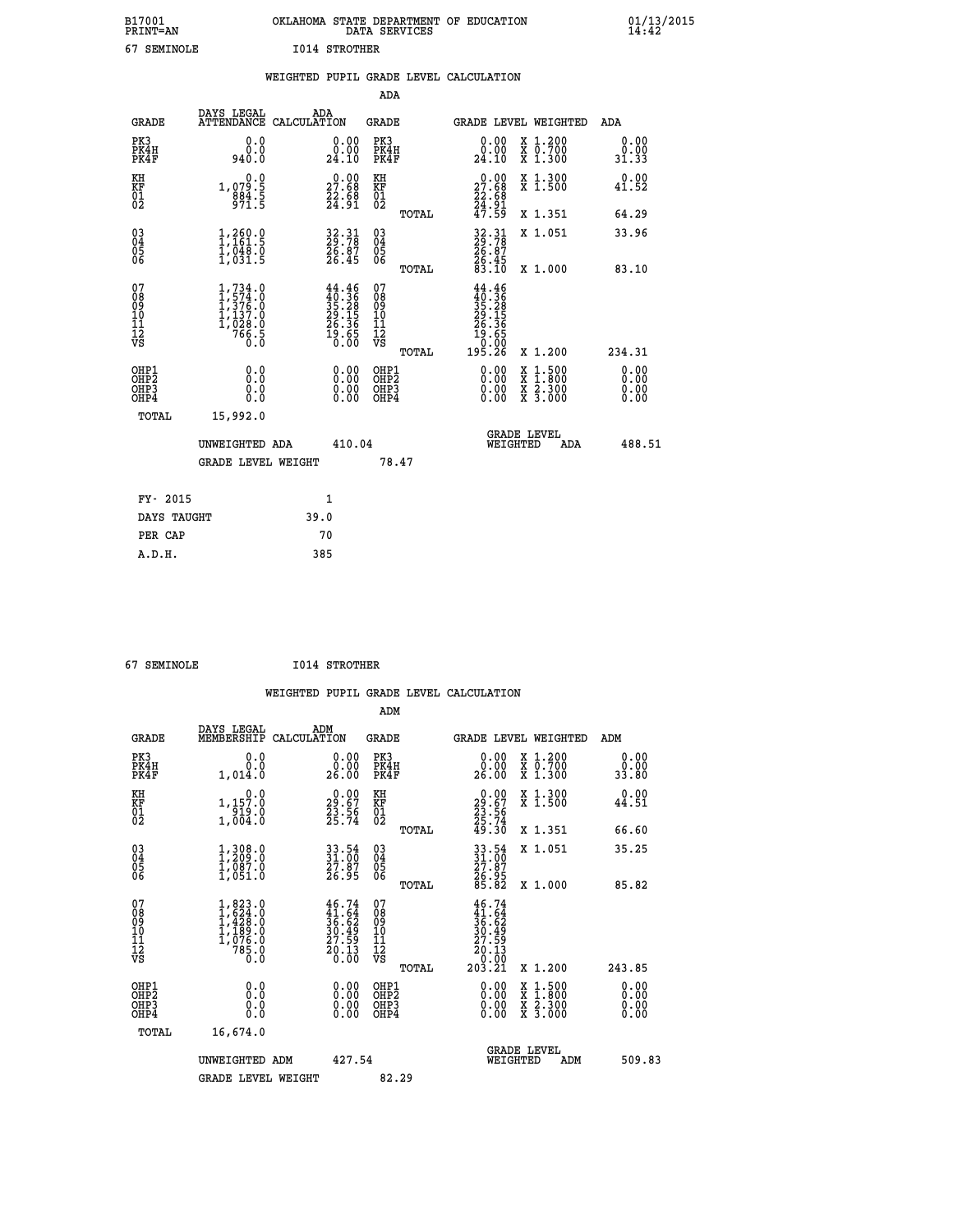| B17001<br><b>PRINT=AN</b> | OKLAHOMA<br>STATE DEPARTMENT OF EDUCATION<br>SERVICES<br>DATA | 01/13/2015<br>14:42 |
|---------------------------|---------------------------------------------------------------|---------------------|
| <b>SEMTNOLE</b>           | <b>BUTNER</b><br>T015                                         |                     |

| <b>SEMINOLE</b><br>67                              |                                                                                                           |                    | <b>I015 BUTNER</b>                                                                                                             |                                        |       |                                                                                                                                                               |                                          |                              |  |
|----------------------------------------------------|-----------------------------------------------------------------------------------------------------------|--------------------|--------------------------------------------------------------------------------------------------------------------------------|----------------------------------------|-------|---------------------------------------------------------------------------------------------------------------------------------------------------------------|------------------------------------------|------------------------------|--|
|                                                    |                                                                                                           |                    |                                                                                                                                |                                        |       | WEIGHTED PUPIL GRADE LEVEL CALCULATION                                                                                                                        |                                          |                              |  |
|                                                    |                                                                                                           |                    |                                                                                                                                | ADA                                    |       |                                                                                                                                                               |                                          |                              |  |
| <b>GRADE</b>                                       | DAYS LEGAL<br><b>ATTENDANCE</b>                                                                           | ADA<br>CALCULATION |                                                                                                                                | <b>GRADE</b>                           |       | GRADE LEVEL WEIGHTED                                                                                                                                          |                                          | ADA                          |  |
| PK3<br>PK4H<br>PK4F                                | 0.0<br>ة:ة<br>696.5                                                                                       |                    | $\begin{smallmatrix} 0.00\\ 0.00\\ 14.31 \end{smallmatrix}$                                                                    | PK3<br>PK4H<br>PK4F                    |       | 0.00<br>$\substack{\check{0}.\check{0}\check{0}\ 14.31}$                                                                                                      | X 1.200<br>X 0.700<br>X 1.300            | 0.00<br>0.00<br>18.60        |  |
| KH<br>KF<br>01<br>02                               | $\begin{smallmatrix} & & 0.0\ 858.0\ 615.5\ 1,303.0 \end{smallmatrix}$                                    |                    | $\begin{array}{c} 0.00 \\ 17.51 \\ 12.56 \\ 26.68 \end{array}$                                                                 | KH<br>KF<br>01<br>02                   |       | $\begin{smallmatrix} 0.00\\ 17.51\\ 12.56\\ 26.68\\ 39.24 \end{smallmatrix}$                                                                                  | X 1.300<br>X 1.500                       | 0.00<br>26.27                |  |
|                                                    |                                                                                                           |                    |                                                                                                                                |                                        | TOTAL |                                                                                                                                                               | X 1.351                                  | 53.01                        |  |
| $\begin{matrix} 03 \\ 04 \\ 05 \\ 06 \end{matrix}$ | 528.0<br>$7\bar{5}\bar{4}\cdot\bar{5}$<br>643.0                                                           |                    | 12.82<br>$\bar{1}\bar{5}\cdot\bar{4}\bar{0}$<br>13.18                                                                          | $^{03}_{04}$<br>Ŏ5<br>06               |       | $12.82$<br>$15.41$<br>$15.40$<br>$13.18$<br>$43.99$                                                                                                           | X 1.051                                  | 13.47                        |  |
|                                                    |                                                                                                           |                    |                                                                                                                                |                                        | TOTAL |                                                                                                                                                               | X 1.000                                  | 43.99                        |  |
| 07<br>08<br>09<br>101<br>112<br>VS                 | $\begin{array}{r} 1,061.5 \\ 600.0 \\ 547.0 \\ 974.0 \\ 887.5 \\ 87.5 \end{array}$<br>$\frac{576.0}{0.0}$ |                    | $\begin{array}{r} 21.66 \\[-2pt] 12.32 \\[-2pt] 11.31 \\[-2pt] 20.06 \\[-2pt] 18.11 \\[-2pt] 13.76 \\[-2pt] 10.00 \end{array}$ | 07<br>08<br>09<br>11<br>11<br>12<br>VS | TOTAL | 21.66<br>$\begin{smallmatrix} 1 & 2 & 3 & 2 \\ 1 & 2 & 3 & 1 \\ 1 & 3 & 1 & 2 \\ 2 & 0 & 0 & 6 \\ 1 & 9 & 1 & 1 \end{smallmatrix}$<br>11.76<br>-0:00<br>95:22 | X 1.200                                  | 114.26                       |  |
| OHP1<br>OHP2<br>OH <sub>P3</sub><br>OHP4           | 0.0<br>0.000                                                                                              |                    | $\begin{smallmatrix} 0.00 \ 0.00 \ 0.00 \ 0.00 \end{smallmatrix}$                                                              | OHP1<br>OHP2<br>OHP3<br>OHP4           |       |                                                                                                                                                               | X 1:500<br>X 1:800<br>X 2:300<br>X 3:000 | 0.00<br>0.00<br>0.00<br>0.00 |  |
| TOTAL                                              | 10,899.5                                                                                                  |                    |                                                                                                                                |                                        |       |                                                                                                                                                               |                                          |                              |  |
|                                                    | UNWEIGHTED ADA                                                                                            |                    | 223.09                                                                                                                         |                                        |       | <b>GRADE LEVEL</b><br>WEIGHTED                                                                                                                                | ADA                                      | 269.60                       |  |
|                                                    | <b>GRADE LEVEL WEIGHT</b>                                                                                 |                    |                                                                                                                                | 46.51                                  |       |                                                                                                                                                               |                                          |                              |  |

| FY- 2015    | 1    |
|-------------|------|
| DAYS TAUGHT | 49.0 |
| PER CAP     | 92   |
| A.D.H.      | 174  |
|             |      |

| 67 SEMINOLE | <b>I015 BUTNER</b> |
|-------------|--------------------|
|             |                    |

|                                                      |                                                                                                                                                                                                                                                                                                                                                                                    |     |                                                                                 |                                              |       | WEIGHTED PUPIL GRADE LEVEL CALCULATION                                                                                                                                                                                                                                         |                                                                                                                                      |        |                               |
|------------------------------------------------------|------------------------------------------------------------------------------------------------------------------------------------------------------------------------------------------------------------------------------------------------------------------------------------------------------------------------------------------------------------------------------------|-----|---------------------------------------------------------------------------------|----------------------------------------------|-------|--------------------------------------------------------------------------------------------------------------------------------------------------------------------------------------------------------------------------------------------------------------------------------|--------------------------------------------------------------------------------------------------------------------------------------|--------|-------------------------------|
|                                                      |                                                                                                                                                                                                                                                                                                                                                                                    |     |                                                                                 | ADM                                          |       |                                                                                                                                                                                                                                                                                |                                                                                                                                      |        |                               |
| <b>GRADE</b>                                         | DAYS LEGAL<br>MEMBERSHIP CALCULATION                                                                                                                                                                                                                                                                                                                                               | ADM |                                                                                 | <b>GRADE</b>                                 |       | GRADE LEVEL WEIGHTED                                                                                                                                                                                                                                                           |                                                                                                                                      | ADM    |                               |
| PK3<br>PK4H<br>PK4F                                  | 0.0<br>0.0<br>720.0                                                                                                                                                                                                                                                                                                                                                                |     | 0.00<br>0.00<br>14.80                                                           | PK3<br>PK4H<br>PK4F                          |       | 0.00<br>0.00<br>14.80                                                                                                                                                                                                                                                          | X 1.200<br>X 0.700<br>X 1.300                                                                                                        | 19.24  | 0.00<br>0.00                  |
| KH<br>KF<br>01<br>02                                 | $\begin{smallmatrix} & & 0.0\ 902.0\ 628.0\ 1,351.0 \end{smallmatrix}$                                                                                                                                                                                                                                                                                                             |     | $\begin{array}{c} 0.00 \\ 18.41 \\ 12.82 \\ 27.67 \end{array}$                  | KH<br>KF<br>01<br>02                         |       | $\begin{smallmatrix} 0.00\\18.41\\12.82\\27.67\\40.49 \end{smallmatrix}$                                                                                                                                                                                                       | X 1.300<br>X 1.500                                                                                                                   | 27.62  | 0.00                          |
|                                                      |                                                                                                                                                                                                                                                                                                                                                                                    |     |                                                                                 |                                              | TOTAL |                                                                                                                                                                                                                                                                                | X 1.351                                                                                                                              | 54.70  |                               |
| $\begin{matrix} 03 \\ 04 \\ 05 \\ 06 \end{matrix}$   | 651.0<br>784.0<br>783.0<br>676.0                                                                                                                                                                                                                                                                                                                                                   |     | $\begin{smallmatrix} 13\cdot29\16\cdot00\15\cdot98\13\cdot86 \end{smallmatrix}$ | 03<br>04<br>05<br>06                         |       | $13.29$<br>$16.00$<br>$15.98$<br>$13.86$<br>$45.84$                                                                                                                                                                                                                            | X 1.051                                                                                                                              | 13.97  |                               |
|                                                      |                                                                                                                                                                                                                                                                                                                                                                                    |     |                                                                                 |                                              | TOTAL |                                                                                                                                                                                                                                                                                | X 1.000                                                                                                                              | 45.84  |                               |
| 07<br>08<br>09<br>101<br>11<br>12<br>VS              | $\begin{array}{r} 1,118.0 \\[-2pt] 591.0 \\[-2pt] 1,029.0 \\[-2pt] 9,26.0 \\[-2pt] 9,0.0 \\[-2pt] 9,0.0 \\[-2pt] 9,0.0 \\[-2pt] 9,0.0 \\[-2pt] 9,0.0 \\[-2pt] 9,0.0 \\[-2pt] 0,0.0 \\[-2pt] 0,0.0 \\[-2pt] 0,0.0 \\[-2pt] 0,0.0 \\[-2pt] 0,0.0 \\[-2pt] 0,0.0 \\[-2pt] 0,0.0 \\[-2pt] 0,0.0 \\[-2pt] 0,0.0 \\[-2pt$<br>$\begin{smallmatrix} 610.0 & 0 \ 0.0 & 0 \end{smallmatrix}$ |     | $22.82$<br>$12.71$<br>$12.20$<br>$21.18$<br>$\frac{18.90}{12.45}$               | 07<br>08<br>09<br>09<br>10<br>11<br>12<br>VS | TOTAL | $\begin{smallmatrix} 22.82\ 12.71\ 12.20\ 21.18\ 18.900\ 12.45\ 10.26\ \end{smallmatrix}$                                                                                                                                                                                      | X 1.200                                                                                                                              | 120.31 |                               |
| OHP1<br>OHP2<br>OH <sub>P3</sub><br>OH <sub>P4</sub> | 0.0<br>0.000                                                                                                                                                                                                                                                                                                                                                                       |     | 0.00<br>$\begin{smallmatrix} 0.00 \ 0.00 \end{smallmatrix}$                     | OHP1<br>OHP2<br>OHP <sub>3</sub><br>OHP4     |       | $\begin{smallmatrix} 0.00 & 0.00 & 0.00 & 0.00 & 0.00 & 0.00 & 0.00 & 0.00 & 0.00 & 0.00 & 0.00 & 0.00 & 0.00 & 0.00 & 0.00 & 0.00 & 0.00 & 0.00 & 0.00 & 0.00 & 0.00 & 0.00 & 0.00 & 0.00 & 0.00 & 0.00 & 0.00 & 0.00 & 0.00 & 0.00 & 0.00 & 0.00 & 0.00 & 0.00 & 0.00 & 0.0$ | $\begin{smallmatrix} \mathtt{X} & 1 & 500 \\ \mathtt{X} & 1 & 800 \\ \mathtt{X} & 2 & 300 \\ \mathtt{X} & 3 & 000 \end{smallmatrix}$ |        | 0.00<br>Ō. ŌŌ<br>0.00<br>0.00 |
| TOTAL                                                | 11,388.0                                                                                                                                                                                                                                                                                                                                                                           |     |                                                                                 |                                              |       |                                                                                                                                                                                                                                                                                |                                                                                                                                      |        |                               |
|                                                      | UNWEIGHTED ADM                                                                                                                                                                                                                                                                                                                                                                     |     | 233.09                                                                          |                                              |       | WEIGHTED                                                                                                                                                                                                                                                                       | <b>GRADE LEVEL</b><br>ADM                                                                                                            |        | 281.68                        |
|                                                      | <b>GRADE LEVEL WEIGHT</b>                                                                                                                                                                                                                                                                                                                                                          |     |                                                                                 | 48.59                                        |       |                                                                                                                                                                                                                                                                                |                                                                                                                                      |        |                               |
|                                                      |                                                                                                                                                                                                                                                                                                                                                                                    |     |                                                                                 |                                              |       |                                                                                                                                                                                                                                                                                |                                                                                                                                      |        |                               |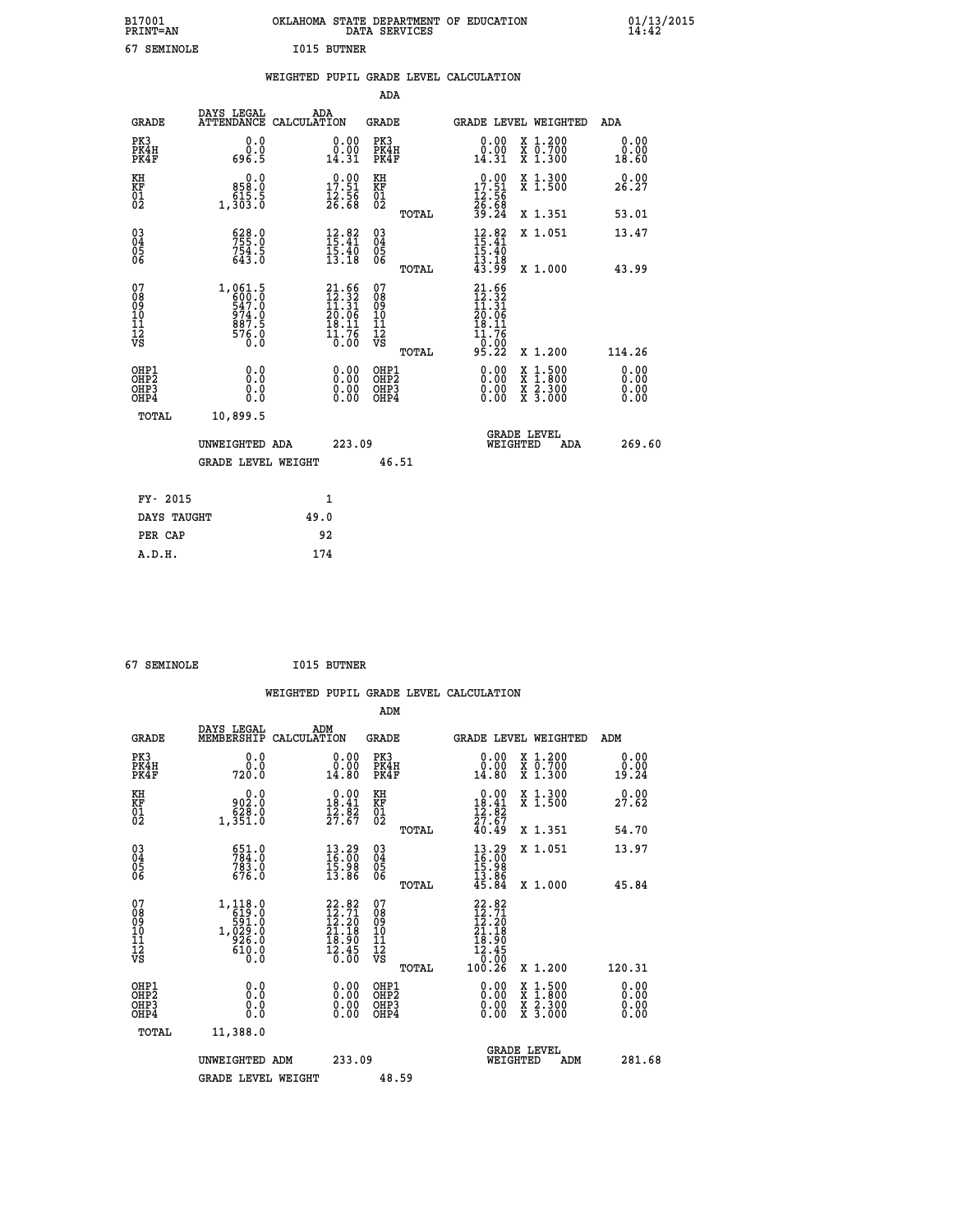| B17001   | OKLAHOMA STATE DEPARTMENT OF EDUCATION |
|----------|----------------------------------------|
| PRINT=AN | DATA SERVICES                          |
| SEMINOLE | COUNTY TOTALS                          |

 **B17001 OKLAHOMA STATE DEPARTMENT OF EDUCATION 01/13/2015**

|                                                                    |                                           |                                                                                                                                                                               |       |                                                                   |                                                   |       | WEIGHTED PUPIL GRADE LEVEL CALCULATION                                        |          |                                                                                          |                              |
|--------------------------------------------------------------------|-------------------------------------------|-------------------------------------------------------------------------------------------------------------------------------------------------------------------------------|-------|-------------------------------------------------------------------|---------------------------------------------------|-------|-------------------------------------------------------------------------------|----------|------------------------------------------------------------------------------------------|------------------------------|
|                                                                    |                                           |                                                                                                                                                                               |       |                                                                   | ADA                                               |       |                                                                               |          |                                                                                          |                              |
|                                                                    | <b>GRADE</b>                              | DAYS LEGAL<br>ATTENDANCE CALCULATION                                                                                                                                          | ADA   |                                                                   | <b>GRADE</b>                                      |       |                                                                               |          | GRADE LEVEL WEIGHTED                                                                     | ADA                          |
| PK3                                                                | PK4H<br>PK4F                              | 1,336.0<br>0.0<br>12,632.5                                                                                                                                                    |       | 29.79<br>0.00<br>287.35                                           | PK3<br>PK4H<br>PK4F                               |       | 29.79<br>287.35                                                               |          | X 1.200<br>X 0.700<br>X 1.300                                                            | 35.75<br>0.00<br>373.56      |
| KH<br>KF<br>01<br>02                                               |                                           | 0.0<br>16,851.0<br>17,609.5<br>16,483.5                                                                                                                                       |       | 0.00<br>383.86<br>$\frac{401.48}{373.01}$                         | KH<br>KF<br>$\begin{matrix} 01 \ 02 \end{matrix}$ |       | $\begin{array}{r} 0.00 \\ 383.86 \\ 401.48 \\ \frac{373}{9} \end{array}$      |          | X 1.300<br>X 1.500                                                                       | 0.00<br>575.82               |
|                                                                    |                                           |                                                                                                                                                                               |       |                                                                   |                                                   | TOTAL | 774.49                                                                        |          | X 1.351                                                                                  | 1,046.32                     |
| $\begin{smallmatrix} 03 \\[-4pt] 04 \end{smallmatrix}$<br>Ŏ5<br>ŌĞ |                                           | $14,628.0$<br>$14,654.5$<br>$15,004.0$<br>$15,309.5$                                                                                                                          |       | $334.59$<br>$334.34$<br>$342.43$<br>$349.48$                      | $\substack{03 \\ 04}$<br>05<br>06                 |       | 334.59<br>334.34<br>342.43                                                    |          | X 1.051                                                                                  | 1,377.90                     |
|                                                                    |                                           |                                                                                                                                                                               |       |                                                                   |                                                   | TOTAL | ăi:48<br>1,026.25                                                             |          | X 1.000                                                                                  | 1,026.25                     |
| 07<br>08<br>09<br>11<br>11<br>12<br>VS                             |                                           | $\begin{smallmatrix} 16\,, & 852\,. & 0\\ 16\,, & 101\,. & 5\\ 16\,, & 202\,. & 5\\ 16\,, & 338\,. & 0\\ 14\,, & 015\,. & 5\\ 11\,, & 563\,. & 5\\ 0\,. & 0\end{smallmatrix}$ |       | 385.96<br>369.94<br>372.06<br>375.06<br>321.64<br>263.80<br>0.00  | 07<br>08<br>09<br>11<br>11<br>12<br>VS            | TOTAL | 385.96<br>369.94<br>372.06<br>375.06<br>321.64<br>263.80<br>26.00<br>2,088.46 |          | X 1.200                                                                                  | 2,506.15                     |
|                                                                    | OHP1<br>OH <sub>P</sub> 2<br>OHP3<br>OHP4 | 0.0<br>0.0<br>0.0                                                                                                                                                             |       | $\begin{smallmatrix} 0.00 \ 0.00 \ 0.00 \ 0.00 \end{smallmatrix}$ | OHP1<br>OHP <sub>2</sub><br>OHP3<br>OHP4          |       | 0.00<br>0.00                                                                  |          | $\begin{smallmatrix} x & 1.500 \\ x & 1.800 \\ x & 2.300 \\ x & 3.000 \end{smallmatrix}$ | 0.00<br>0.00<br>0.00<br>0.00 |
|                                                                    | TOTAL                                     | 215,581.5                                                                                                                                                                     |       |                                                                   |                                                   |       |                                                                               |          |                                                                                          |                              |
|                                                                    |                                           | UNWEIGHTED ADA                                                                                                                                                                |       | 4,924.79                                                          |                                                   |       |                                                                               | WEIGHTED | <b>GRADE LEVEL</b><br><b>ADA</b>                                                         | 5,915.50                     |
|                                                                    |                                           | <b>GRADE LEVEL WEIGHT</b>                                                                                                                                                     |       |                                                                   | 990.71                                            |       |                                                                               |          |                                                                                          |                              |
|                                                                    | FY- 2015                                  |                                                                                                                                                                               |       | $\mathbf{1}$                                                      |                                                   |       |                                                                               |          |                                                                                          |                              |
|                                                                    | DAYS TAUGHT                               |                                                                                                                                                                               | 439.0 |                                                                   |                                                   |       |                                                                               |          |                                                                                          |                              |
|                                                                    | PER CAP                                   |                                                                                                                                                                               | 635   |                                                                   |                                                   |       |                                                                               |          |                                                                                          |                              |

 **A.D.H. 3,416**

**SEMINOLE COUNTY TOTALS** 

|                                                       |                                                                                                  |                                                                         | ADM                                             |                                                                              |                                                                    |                              |
|-------------------------------------------------------|--------------------------------------------------------------------------------------------------|-------------------------------------------------------------------------|-------------------------------------------------|------------------------------------------------------------------------------|--------------------------------------------------------------------|------------------------------|
| <b>GRADE</b>                                          | DAYS LEGAL<br>MEMBERSHIP                                                                         | ADM<br>CALCULATION                                                      | <b>GRADE</b>                                    | <b>GRADE LEVEL WEIGHTED</b>                                                  |                                                                    | ADM                          |
| PK3<br>PK4H<br>PK4F                                   | 1,397.0<br>0.0<br>13,489.0                                                                       | 31.15<br>$0.\bar{0}\tilde{0}$<br>306.96                                 | PK3<br>PK4H<br>PK4F                             | 31.15<br>0.00<br>306.96                                                      | $\begin{array}{c} x & 1.200 \\ x & 0.700 \end{array}$<br>$X$ 1.300 | 35.75<br>0.00<br>399.03      |
| KH<br>KF<br>01<br>02                                  | 0.0<br>17,875.0<br>18,545.0<br>17,198.0                                                          | $\begin{smallmatrix} &0.00\\ 407.26\\ 422.79\\ 389.15\end{smallmatrix}$ | KH<br>KF<br>01<br>02                            | 0.00<br>407.26<br>$\frac{422.79}{389.15}$<br>811.94                          | X 1.300<br>X 1.500                                                 | 0.00<br>610.92               |
|                                                       |                                                                                                  |                                                                         | TOTAL                                           |                                                                              | X 1.351                                                            | 1,096.92                     |
| 03<br>04<br>05<br>06                                  | 15,257.0<br>15,297.0<br>15,656.0<br>15,920.0                                                     | 348.93<br>348.99<br>357.32<br>363.32                                    | $^{03}_{04}$<br>05<br>06                        | 348.93<br>348.99<br>357.32<br>363.32                                         | X 1.051                                                            | 366.73                       |
|                                                       |                                                                                                  |                                                                         | TOTAL                                           | 1,069.63                                                                     | X 1.000                                                            | 1,069.63                     |
| 07<br>08<br>09<br>101<br>112<br>VS                    | $\begin{smallmatrix}17,627.0\\16,798.0\\17,453.0\\17,346.0\\14,866.0\\12,300.0\end{smallmatrix}$ | 403.70<br>385.79<br>400.34<br>397.98<br>341.06<br>280.40<br>Ŏ. ŌŎ       | 07<br>08<br>09<br>11<br>11<br>12<br>VS<br>TOTAL | 403.70<br>385.79<br>400.34<br>397.98<br>341.06<br>280.40<br>0.00<br>2,209.27 | X 1.200                                                            | 2,651.11                     |
| OHP1<br>OH <sub>P</sub> 2<br>OH <sub>P3</sub><br>OHP4 | 0.0<br>0.000                                                                                     | $0.00$<br>$0.00$<br>0.00                                                | OHP1<br>OHP2<br>OHP3<br>OHP4                    | $0.00$<br>$0.00$<br>0.00                                                     | X 1:500<br>X 1:800<br>X 2:300<br>X 3:000                           | 0.00<br>0.00<br>0.00<br>0.00 |
| TOTAL                                                 | 227,024.0                                                                                        |                                                                         |                                                 |                                                                              |                                                                    |                              |
|                                                       | UNWEIGHTED                                                                                       | 5,185.14<br>ADM                                                         |                                                 | <b>GRADE LEVEL</b><br>WEIGHTED                                               | ADM                                                                | 6,231.72                     |
|                                                       | <b>GRADE LEVEL WEIGHT</b>                                                                        |                                                                         | 1,046.58                                        |                                                                              |                                                                    |                              |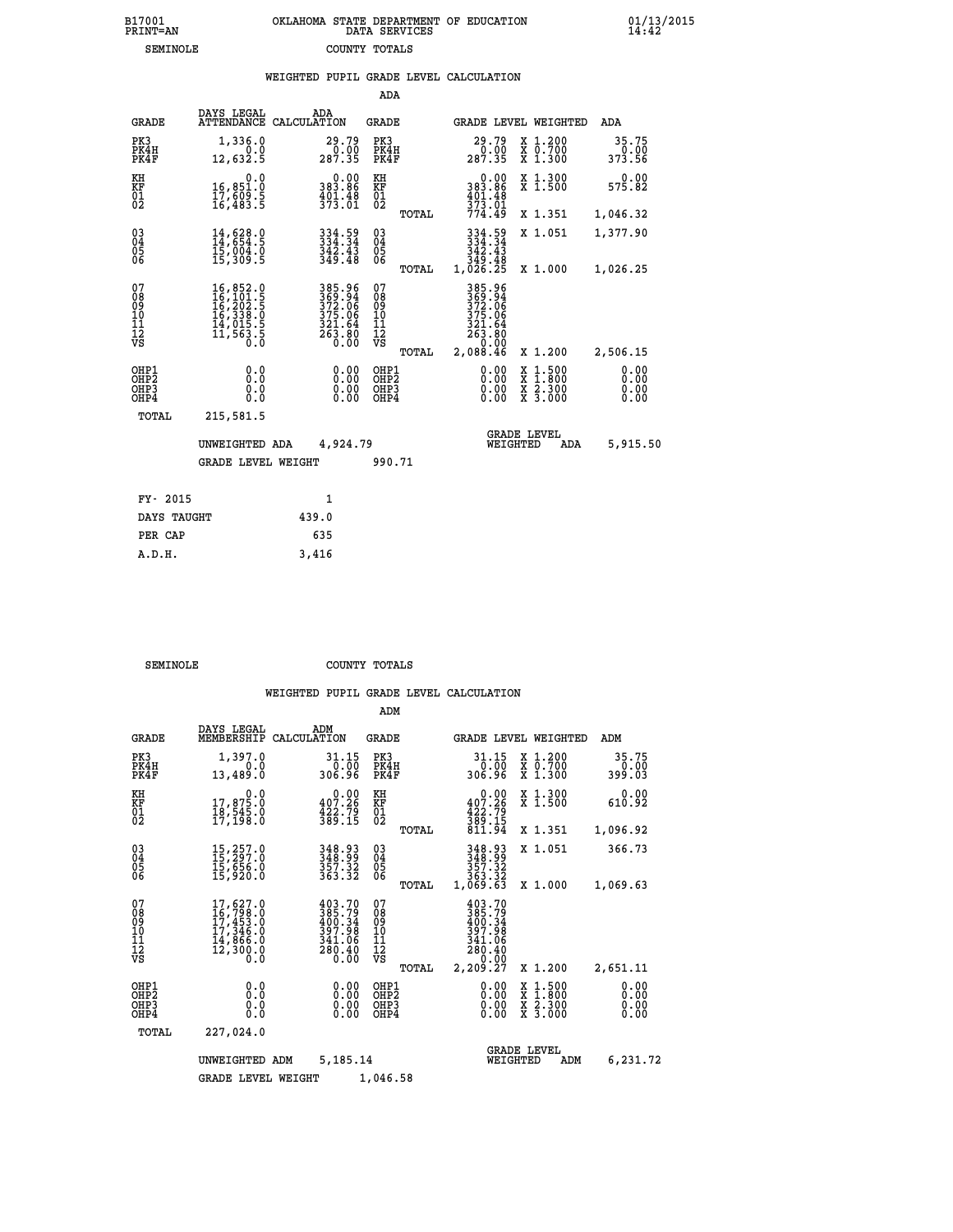| B17001<br>PRINT=AN    | <b>OKLAHOMA</b><br>STATE DEPARTMENT OF EDUCATION<br>SERVICES<br>DATA | 01/13/2015<br>14:42 |
|-----------------------|----------------------------------------------------------------------|---------------------|
| 68<br><b>SEQUOYAH</b> | C001 LIBERTY                                                         |                     |

|                                        |                                                           | WEIGHTED PUPIL GRADE LEVEL CALCULATION                                                         |                                                    |                                                                                                                                                              |                              |
|----------------------------------------|-----------------------------------------------------------|------------------------------------------------------------------------------------------------|----------------------------------------------------|--------------------------------------------------------------------------------------------------------------------------------------------------------------|------------------------------|
|                                        |                                                           |                                                                                                | <b>ADA</b>                                         |                                                                                                                                                              |                              |
| <b>GRADE</b>                           | DAYS LEGAL                                                | ADA<br>ATTENDANCE CALCULATION                                                                  | GRADE                                              | GRADE LEVEL WEIGHTED                                                                                                                                         | ADA                          |
| PK3<br>PK4H<br>PK4F                    | 136.0<br>1, 188.5                                         | $\begin{smallmatrix} 3.32\ 0.00\ 28.99 \end{smallmatrix}$                                      | PK3<br>PK4H<br>PK4F                                | $\begin{smallmatrix} 3.32\ 0.00\\ 28.99 \end{smallmatrix}$<br>X 1.200<br>X 0.700<br>X 1.300                                                                  | 3.98<br>0.00<br>37.69        |
| KH<br>KF<br>01<br>02                   | 0.0<br>951.5<br>884.5<br>829.0                            | $\begin{smallmatrix} 0.00\\ 23.21\\ 21.57\\ 20.22 \end{smallmatrix}$                           | KH<br>KF<br>01<br>02                               | $\begin{smallmatrix} 0.00\\ 23.21\\ 21.57\\ 20.22\\ 41.79 \end{smallmatrix}$<br>X 1.300<br>X 1.500                                                           | 0.00<br>34.82                |
|                                        |                                                           |                                                                                                | TOTAL                                              | X 1.351                                                                                                                                                      | 56.46                        |
| 030404<br>06                           | 314.0<br>1,318.5<br>783.0                                 | $22.29$<br>$22.12$<br>$32.16$<br>$19.10$                                                       | $\begin{matrix} 03 \\ 04 \\ 05 \\ 06 \end{matrix}$ | $22.29$<br>$22.12$<br>$32.16$<br>$19.10$<br>$73.38$<br>X 1.051                                                                                               | 23.43                        |
|                                        |                                                           |                                                                                                | TOTAL                                              | X 1.000                                                                                                                                                      | 73.38                        |
| 07<br>08<br>09<br>11<br>11<br>12<br>VS | $1, 128.0$<br>$1, 411.5$<br>$0.0$<br>$0.0$<br>0.0<br>0.00 | 27.51<br>$\begin{array}{c}\n 34.43 \\  0.00 \\  0.00 \\  0.00 \\  \end{array}$<br>Ŏ.ŎŎ<br>O.OO | 07<br>08<br>09<br>11<br>11<br>12<br>VS             | 27.51<br>$\begin{smallmatrix} 34.43\ 3.00\ 0.00\ 0.00 \end{smallmatrix}$<br>0.00                                                                             |                              |
|                                        |                                                           |                                                                                                | TOTAL                                              | 61.94<br>X 1.200                                                                                                                                             | 74.33                        |
| OHP1<br>OHP2<br>OHP3<br>OHP4           | 0.0<br>0.0<br>0.0                                         | $0.00$<br>$0.00$<br>0.00                                                                       | OHP1<br>OHP <sub>2</sub><br>OHP3<br>OHP4           | 0.00<br>$\begin{smallmatrix} \mathtt{X} & 1\cdot500 \\ \mathtt{X} & 1\cdot800 \\ \mathtt{X} & 2\cdot300 \\ \mathtt{X} & 3\cdot000 \end{smallmatrix}$<br>0.00 | 0.00<br>0.00<br>0.00<br>0.00 |
| TOTAL                                  | 10,451.5                                                  |                                                                                                |                                                    |                                                                                                                                                              |                              |
|                                        | UNWEIGHTED ADA                                            | 254.92                                                                                         |                                                    | <b>GRADE LEVEL</b><br>WEIGHTED<br>ADA                                                                                                                        | 304.09                       |
|                                        | <b>GRADE LEVEL WEIGHT</b>                                 |                                                                                                | 49.17                                              |                                                                                                                                                              |                              |
|                                        | FY- 2015                                                  | $\mathbf{1}$                                                                                   |                                                    |                                                                                                                                                              |                              |
|                                        | DAYS TAUGHT                                               | 41.0                                                                                           |                                                    |                                                                                                                                                              |                              |
|                                        | PER CAP                                                   | 57                                                                                             |                                                    |                                                                                                                                                              |                              |
| A.D.H.                                 |                                                           | 185                                                                                            |                                                    |                                                                                                                                                              |                              |

| 68 SEQUOYAH | C001 LIBERTY |
|-------------|--------------|
|             |              |

|                                                    |                                             |                                                                   |                                              | WEIGHTED PUPIL GRADE LEVEL CALCULATION                                   |                                                                                                                     |                          |
|----------------------------------------------------|---------------------------------------------|-------------------------------------------------------------------|----------------------------------------------|--------------------------------------------------------------------------|---------------------------------------------------------------------------------------------------------------------|--------------------------|
|                                                    |                                             |                                                                   | ADM                                          |                                                                          |                                                                                                                     |                          |
| <b>GRADE</b>                                       | DAYS LEGAL<br>MEMBERSHIP                    | ADM<br>CALCULATION                                                | <b>GRADE</b>                                 | GRADE LEVEL WEIGHTED                                                     |                                                                                                                     | ADM                      |
| PK3<br>PK4H<br>PK4F                                | 136.0<br>0.0<br>1,221.0                     | 3.32<br>29.78                                                     | PK3<br>PK4H<br>PK4F                          | 3.32<br>29.78                                                            | X 1.200<br>X 0.700<br>X 1.300                                                                                       | 3.98<br>0.00<br>38.71    |
| KH<br>KF<br>01<br>02                               | 0.0<br>1,015:0<br>919:0<br>860:0            | $\begin{smallmatrix} 0.00\\24.76\\22.41\\20.98 \end{smallmatrix}$ | KH<br>KF<br>01<br>02                         | $\begin{smallmatrix} 0.00\\24.76\\22.41\\20.98\\43.39 \end{smallmatrix}$ | X 1.300<br>X 1.500                                                                                                  | 0.00<br>37.14            |
|                                                    |                                             |                                                                   | TOTAL                                        |                                                                          | X 1.351                                                                                                             | 58.62                    |
| $\begin{matrix} 03 \\ 04 \\ 05 \\ 06 \end{matrix}$ | 926.0<br>1,353.0<br>818.0                   | 22.59<br>22.71<br>33.00<br>19.95                                  | 03<br>04<br>05<br>06                         | 22:59<br>23:71<br>33:00<br>19:95<br>75:66                                | X 1.051                                                                                                             | 23.74                    |
|                                                    |                                             |                                                                   | TOTAL                                        |                                                                          | X 1.000                                                                                                             | 75.66                    |
| 07<br>08<br>09<br>101<br>11<br>12<br>VS            |                                             | $28.66\n35.78\n0.00\n0.00\n0.00\n0.00\n0.00$                      | 07<br>08<br>09<br>01<br>11<br>11<br>12<br>VS | $28.66$<br>$35.78$<br>$0.00$<br>$0.00$<br>$0.00$<br>$0.00$<br>$0.00$     |                                                                                                                     |                          |
|                                                    |                                             |                                                                   | TOTAL                                        | 64.44                                                                    | X 1.200                                                                                                             | 77.33                    |
| OHP1<br>OHP2<br>OH <sub>P3</sub><br>OHP4           | 0.0<br>0.000                                | $\begin{smallmatrix} 0.00 \ 0.00 \ 0.00 \ 0.00 \end{smallmatrix}$ | OHP1<br>OHP2<br>OHP3<br>OHP4                 |                                                                          | $\begin{array}{l} \mathtt{X} & 1.500 \\ \mathtt{X} & 1.800 \\ \mathtt{X} & 2.300 \\ \mathtt{X} & 3.000 \end{array}$ | $0.00$<br>$0.00$<br>0.00 |
| TOTAL                                              | 10,821.0                                    |                                                                   |                                              |                                                                          |                                                                                                                     |                          |
|                                                    | UNWEIGHTED ADM<br><b>GRADE LEVEL WEIGHT</b> | 263.94                                                            | 51.24                                        | WEIGHTED                                                                 | <b>GRADE LEVEL</b><br>ADM                                                                                           | 315.18                   |
|                                                    |                                             |                                                                   |                                              |                                                                          |                                                                                                                     |                          |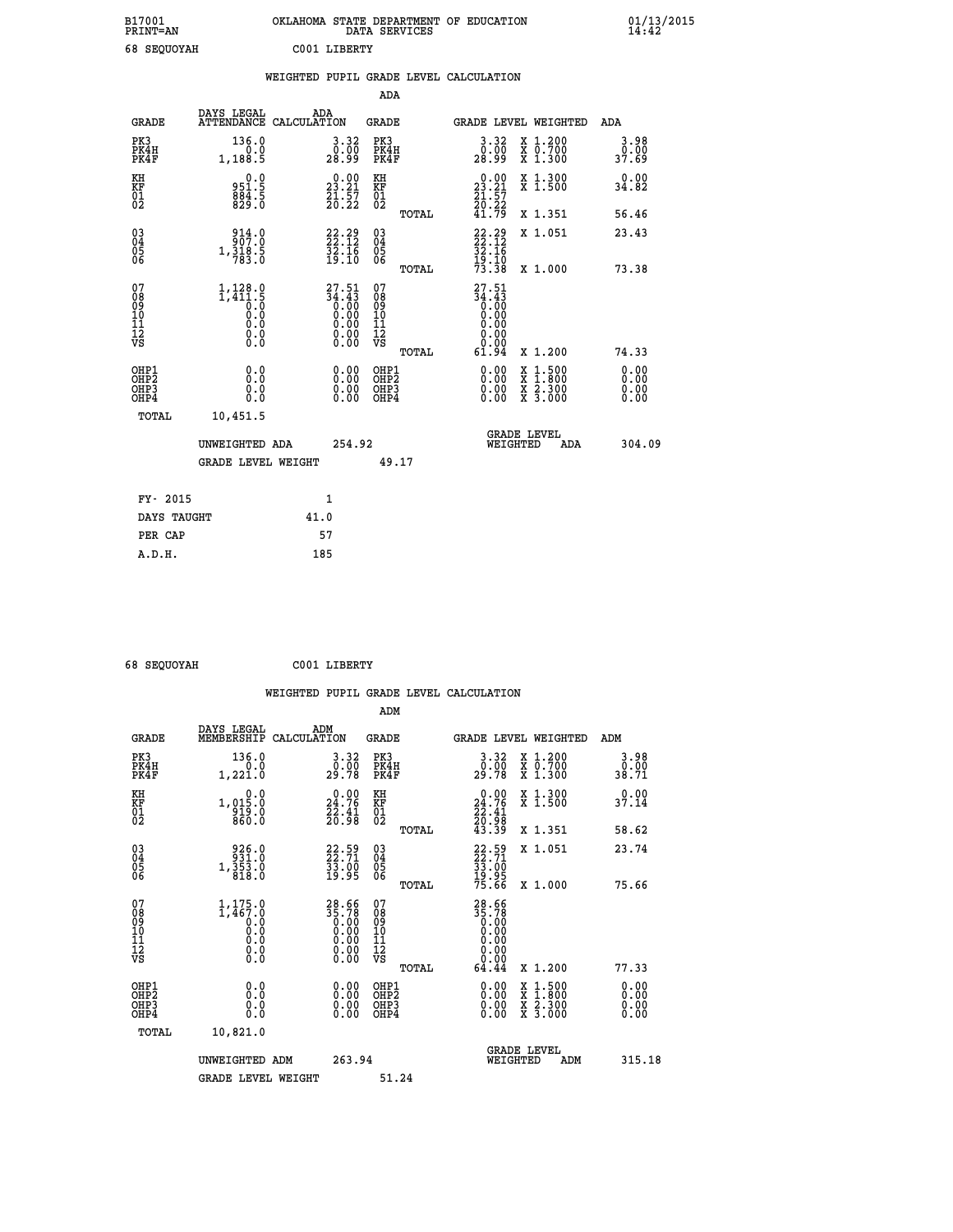| B17001             | OKLAHOMA STATE DEPARTMENT OF EDUCATION |
|--------------------|----------------------------------------|
| <b>PRINT=AN</b>    | DATA SERVICES                          |
| <b>68 SEOUOYAH</b> | C035 MARBLE CITY                       |

 **B17001 OKLAHOMA STATE DEPARTMENT OF EDUCATION 01/13/2015**

|                                           |                                              | WEIGHTED PUPIL GRADE LEVEL CALCULATION                                                  |                                          |       |                                                                         |                                                                                        |                              |
|-------------------------------------------|----------------------------------------------|-----------------------------------------------------------------------------------------|------------------------------------------|-------|-------------------------------------------------------------------------|----------------------------------------------------------------------------------------|------------------------------|
|                                           |                                              |                                                                                         | <b>ADA</b>                               |       |                                                                         |                                                                                        |                              |
| <b>GRADE</b>                              |                                              | DAYS LEGAL ADA ATTENDANCE CALCULATION                                                   | <b>GRADE</b>                             |       | GRADE LEVEL WEIGHTED                                                    |                                                                                        | ADA                          |
| PK3<br>PK4H<br>PK4F                       | 198.0<br>$\frac{0.0}{480.0}$                 | $\begin{smallmatrix} 4\cdot 13\\ 0\cdot 00\\ 10\cdot 00 \end{smallmatrix}$              | PK3<br>PK4H<br>PK4F                      |       | 4.13<br>0.00<br>10.00                                                   | X 1.200<br>X 0.700<br>X 1.300                                                          | 4.96<br>0.00<br>13.00        |
| KH<br><b>KF</b><br>01<br>02               | 0.0<br>816:0<br>632:0<br>655:5               | $\begin{array}{c} 0.00 \\ 17.00 \\ 13.17 \\ 13.66 \end{array}$                          | KH<br><b>KF</b><br>01<br>02              |       | 0.00<br>$17.00$<br>$13.17$<br>$13.66$<br>$26.83$                        | X 1.300<br>X 1.500                                                                     | 0.00<br>25.50                |
|                                           |                                              |                                                                                         |                                          | TOTAL |                                                                         | X 1.351                                                                                | 36.25                        |
| $^{03}_{04}$<br>05<br>06                  | 506.5<br>320.0<br>558.0<br>602.0             | $\begin{array}{r} 10.55 \\ 6.67 \\ 11.63 \\ 12.54 \end{array}$                          | $\substack{03 \\ 04}$<br>$\frac{05}{06}$ |       | $\begin{array}{r} 10.55 \\ 6.67 \\ 11.63 \\ 12.54 \\ 30.84 \end{array}$ | X 1.051                                                                                | 11.09                        |
|                                           |                                              |                                                                                         |                                          | TOTAL |                                                                         | X 1.000                                                                                | 30.84                        |
| 07<br>08<br>09<br>11<br>11<br>12<br>VS    | 569.0<br>580.0<br>0.0<br>0.000<br>$\S.$ $\S$ | $\begin{smallmatrix} 11.85\\12.08\\0.00\\0.00\\0.00\\0.00\\0.00\\0.00\end{smallmatrix}$ | 07<br>08<br>09<br>11<br>11<br>12<br>VS   | TOTAL | $11.85$<br>$12.08$<br>$0.00$<br>$0.00$<br>0.00<br>0.00<br>23.93         | X 1.200                                                                                | 28.72                        |
| OHP1<br>OH <sub>P</sub> 2<br>OHP3<br>OHP4 | 0.0<br>0.0<br>0.0                            | 0.0000<br>$\begin{smallmatrix} 0.00 \ 0.00 \end{smallmatrix}$                           | OHP1<br>OHP2<br>OHP3<br>OHP4             |       | 0.00<br>0.00<br>0.00                                                    | $1:500$<br>1:800<br>$\frac{\text{X}}{\text{X}}$<br>$\frac{x}{x}$ $\frac{5:300}{3:000}$ | 0.00<br>Ō.ŎŎ<br>0.00<br>0.00 |
| <b>TOTAL</b>                              | 5,917.0                                      |                                                                                         |                                          |       |                                                                         |                                                                                        |                              |
|                                           | UNWEIGHTED ADA                               | 123.28                                                                                  |                                          |       |                                                                         | GRADE LEVEL<br>WEIGHTED<br>ADA                                                         | 150.36                       |
|                                           | <b>GRADE LEVEL WEIGHT</b>                    |                                                                                         | 27.08                                    |       |                                                                         |                                                                                        |                              |
| FY- 2015                                  |                                              | $\mathbf{1}$                                                                            |                                          |       |                                                                         |                                                                                        |                              |
| DAYS TAUGHT                               |                                              | 48.0                                                                                    |                                          |       |                                                                         |                                                                                        |                              |
| PER CAP                                   |                                              | 68                                                                                      |                                          |       |                                                                         |                                                                                        |                              |

 **A.D.H. 122**

 **ADM**

 **68 SEQUOYAH C035 MARBLE CITY**

| <b>GRADE</b>                                                     | DAYS LEGAL<br>MEMBERSHIP CALCULATION                                                        | ADM                                                                                             | <b>GRADE</b>                                       |       |                                                                                                  |          | GRADE LEVEL WEIGHTED                                                                                                | ADM                   |
|------------------------------------------------------------------|---------------------------------------------------------------------------------------------|-------------------------------------------------------------------------------------------------|----------------------------------------------------|-------|--------------------------------------------------------------------------------------------------|----------|---------------------------------------------------------------------------------------------------------------------|-----------------------|
| PK3<br>PK4H<br>PK4F                                              | 198.0<br>480.0                                                                              | $\begin{smallmatrix} 4\cdot 13\\ 0\cdot 00\\ 10\cdot 00 \end{smallmatrix}$                      | PK3<br>PK4H<br>PK4F                                |       | $\begin{smallmatrix} 4\cdot 13\\ 0.00\\ 10.00 \end{smallmatrix}$                                 |          | X 1.200<br>X 0.700<br>X 1.300                                                                                       | 4.96<br>0.00<br>13.00 |
| KH<br>KF<br>01<br>02                                             | $0.0$<br>0.918<br>$\frac{685.0}{672.0}$                                                     | 17.00<br>$\frac{1}{4}$ $\frac{3}{6}$                                                            | KH<br>KF<br>01<br>02                               |       | 17.00<br>$\frac{14}{14}$ : $\frac{27}{28}$<br>$28.27$                                            |          | X 1.300<br>X 1.500                                                                                                  | 0.00<br>25.50         |
|                                                                  |                                                                                             |                                                                                                 |                                                    | TOTAL |                                                                                                  |          | X 1.351                                                                                                             | 38.19                 |
| $\begin{matrix} 03 \\ 04 \\ 05 \\ 06 \end{matrix}$               | $\begin{smallmatrix} 541.0\\ 337.0\\ 574.0\\ 618.0 \end{smallmatrix}$                       | $\begin{array}{c} 11\cdot 27\\7\cdot 02\\11\cdot 96\\12\cdot 88\end{array}$                     | $\begin{matrix} 03 \\ 04 \\ 05 \\ 06 \end{matrix}$ |       | 11.27                                                                                            |          | X 1.051                                                                                                             | 11.84                 |
|                                                                  |                                                                                             |                                                                                                 |                                                    | TOTAL | $\frac{11.96}{12.88}$<br>31.86                                                                   |          | X 1.000                                                                                                             | 31.86                 |
| 07<br>08<br>09<br>101<br>11<br>12<br>VS                          | 577.0<br>600.0<br>Ō.Ō<br>$\begin{smallmatrix} 0.5 & 0 \ 0.0 & 0 \end{smallmatrix}$<br>0.000 | $\begin{smallmatrix} 12.02\ 12.50\ 0.00\ 0.00\ 0.00\ 0.00\ 0.00\ 0.00\ 0.00\ \end{smallmatrix}$ | 07<br>08<br>09<br>01<br>11<br>11<br>12<br>VS       |       | $\begin{smallmatrix} 12.02\\ 12.50\\ 0.00\\ 0.00\\ 0.00\\ 0.00\\ 0.00\\ 24.52 \end{smallmatrix}$ |          |                                                                                                                     |                       |
|                                                                  |                                                                                             |                                                                                                 |                                                    | TOTAL |                                                                                                  |          | X 1.200                                                                                                             | 29.42                 |
| OHP1<br>OH <sub>P</sub> <sub>2</sub><br>OH <sub>P3</sub><br>OHP4 | 0.0<br>0.000                                                                                | $\begin{smallmatrix} 0.00 \ 0.00 \ 0.00 \ 0.00 \end{smallmatrix}$                               | OHP1<br>OHP <sub>2</sub><br>OHP3<br>OHP4           |       | 0.00<br>$0.00$<br>0.00                                                                           |          | $\begin{array}{l} \mathtt{X} & 1.500 \\ \mathtt{X} & 1.800 \\ \mathtt{X} & 2.300 \\ \mathtt{X} & 3.000 \end{array}$ | 0.00<br>0.00<br>0.00  |
| TOTAL                                                            | 6,098.0                                                                                     |                                                                                                 |                                                    |       |                                                                                                  |          |                                                                                                                     |                       |
|                                                                  | UNWEIGHTED ADM                                                                              | 127.05                                                                                          |                                                    |       |                                                                                                  | WEIGHTED | <b>GRADE LEVEL</b><br>ADM                                                                                           | 154.77                |
|                                                                  | <b>GRADE LEVEL WEIGHT</b>                                                                   |                                                                                                 | 27.72                                              |       |                                                                                                  |          |                                                                                                                     |                       |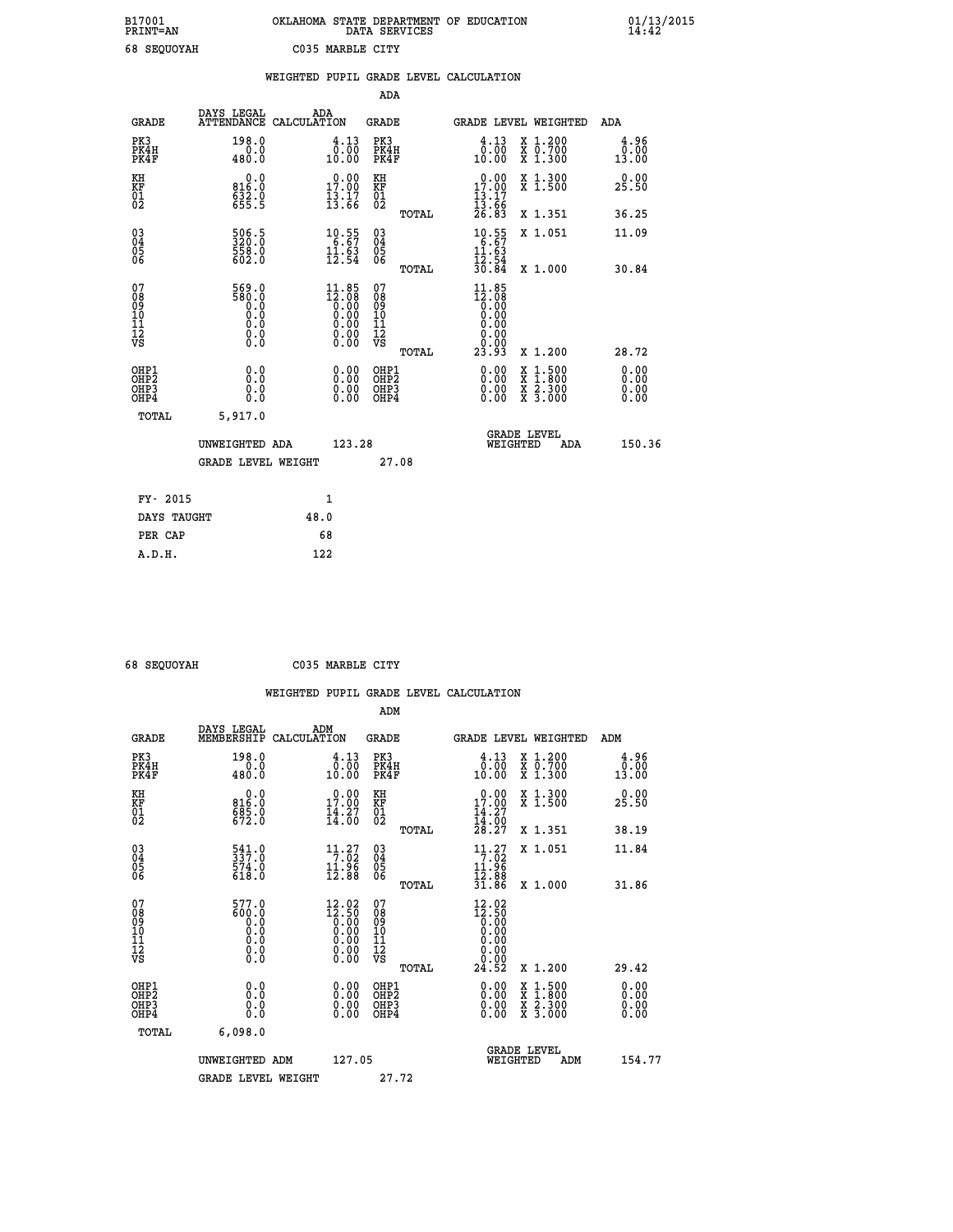| B17001             | OKLAHOMA STATE DEPARTMENT OF EDUCATION |
|--------------------|----------------------------------------|
| <b>PRINT=AN</b>    | DATA SERVICES                          |
| <b>68 SEOUOYAH</b> | C036 BRUSHY                            |

|  |  | WEIGHTED PUPIL GRADE LEVEL CALCULATION |
|--|--|----------------------------------------|
|  |  |                                        |

|                                                                    |                                                                                               |                                                                                                                  | ADA                                        |                                                                                                                          |                              |
|--------------------------------------------------------------------|-----------------------------------------------------------------------------------------------|------------------------------------------------------------------------------------------------------------------|--------------------------------------------|--------------------------------------------------------------------------------------------------------------------------|------------------------------|
| <b>GRADE</b>                                                       | DAYS LEGAL                                                                                    | ADA<br>ATTENDANCE CALCULATION                                                                                    | <b>GRADE</b>                               | GRADE LEVEL WEIGHTED                                                                                                     | ADA                          |
| PK3<br>PK4H<br>PK4F                                                | 741.0<br>$\frac{1}{997.5}$                                                                    | 16.11<br>$\frac{5}{21.68}$                                                                                       | PK3<br>PK4H<br>PK4F                        | 16.11<br>X 1.200<br>X 0.700<br>X 1.300<br>$\frac{5}{21.68}$                                                              | 19.33<br>0.00<br>28.18       |
| KH<br><b>KF</b><br>01<br>02                                        | 0.0<br>1,709:5<br>1,788:0<br>1,756:0                                                          | 37.16<br>$\frac{3}{3}\overline{8}\cdot\overline{8}\overline{7}$<br>38.17                                         | KH<br>KF<br>01<br>02                       | X 1.300<br>X 1.500<br>37.16<br>$\frac{36}{38}$ : $\frac{57}{17}$<br>77.04                                                | 0.00<br>55.74                |
|                                                                    |                                                                                               |                                                                                                                  | TOTAL                                      | X 1.351                                                                                                                  | 104.08                       |
| $\begin{smallmatrix} 03 \\[-4pt] 04 \end{smallmatrix}$<br>05<br>06 | 2,045.0<br>1,612.0<br>1,553.5<br>1,581.0                                                      | $35.04$<br>$33.77$<br>$34.37$                                                                                    | $\substack{03 \\ 04}$<br>05<br>06<br>TOTAL | $35.04$<br>$33.77$<br>$34.37$<br>$103.18$<br>X 1.051<br>X 1.000                                                          | 46.73<br>103.18              |
| 07<br>08<br>09<br>11<br>11<br>12<br>VS                             | $1,595.5$<br>1,948.0<br>0.0<br>0.0<br>$\begin{smallmatrix} 0.10\ 0.0 \ 0.0 \end{smallmatrix}$ | $34.68$<br>$42.35$<br>0.00<br>0.00<br>0.00<br>$\begin{smallmatrix} 0.00 & 0.00 \\ 0.00 & 0.00 \end{smallmatrix}$ | 07<br>08<br>09<br>11<br>11<br>12<br>VS     | 34.68<br>$42.35$<br>0.00<br>0.00<br>0.00<br>0.00<br>0.00                                                                 |                              |
|                                                                    |                                                                                               |                                                                                                                  | TOTAL                                      | 77.03<br>X 1.200                                                                                                         | 92.44                        |
| OHP1<br>OH <sub>P2</sub><br>OH <sub>P3</sub><br>OH <sub>P4</sub>   | 0.0<br>0.0<br>0.0                                                                             | 0.00<br>0.00<br>0.00                                                                                             | OHP1<br>OHP <sub>2</sub><br>OHP3<br>OHP4   | 0.00<br>$\begin{smallmatrix} x & 1 & 500 \\ x & 1 & 800 \\ x & 2 & 300 \\ x & 3 & 000 \end{smallmatrix}$<br>0.00<br>0.00 | 0.00<br>0.00<br>0.00<br>0.00 |
|                                                                    | TOTAL<br>17,327.0                                                                             |                                                                                                                  |                                            |                                                                                                                          |                              |
|                                                                    | UNWEIGHTED ADA                                                                                | 376.66                                                                                                           |                                            | GRADE LEVEL<br>WEIGHTED<br>ADA                                                                                           | 449.68                       |
|                                                                    | <b>GRADE LEVEL WEIGHT</b>                                                                     |                                                                                                                  | 73.02                                      |                                                                                                                          |                              |
|                                                                    | FY- 2015                                                                                      | $\mathbf{1}$                                                                                                     |                                            |                                                                                                                          |                              |
|                                                                    | DAYS TAUGHT                                                                                   | 46.0                                                                                                             |                                            |                                                                                                                          |                              |
|                                                                    | PER CAP                                                                                       | 57                                                                                                               |                                            |                                                                                                                          |                              |

 **68 SEQUOYAH C036 BRUSHY**

 **A.D.H. 265**

 **ADM**

| <b>GRADE</b>                                       | DAYS LEGAL<br>MEMBERSHIP CALCULATION                                                                               | ADM                                                                                                                                                                                                                                                                            | <b>GRADE</b>                                        |                                                                                                                           |                                | GRADE LEVEL WEIGHTED                     | ADM                    |
|----------------------------------------------------|--------------------------------------------------------------------------------------------------------------------|--------------------------------------------------------------------------------------------------------------------------------------------------------------------------------------------------------------------------------------------------------------------------------|-----------------------------------------------------|---------------------------------------------------------------------------------------------------------------------------|--------------------------------|------------------------------------------|------------------------|
| PK3<br>PK4H<br>PK4F                                | 747.0<br>0.0<br>1,050.0                                                                                            | 16.24<br>$\frac{0.00}{22.83}$                                                                                                                                                                                                                                                  | PK3<br>PK4H<br>PK4F                                 | 16.24<br>$\frac{0.00}{22.83}$                                                                                             |                                | X 1.200<br>X 0.700<br>X 1.300            | 19.49<br>0.00<br>29.68 |
| KH<br>KF<br>01<br>02                               | $\begin{smallmatrix}&&&0.0\\1,747.0\\1,856.0\\1,791.0\end{smallmatrix}$                                            | $\begin{smallmatrix} 0.00\\ 37.98\\ 40.35\\ 38.93 \end{smallmatrix}$                                                                                                                                                                                                           | KH<br>KF<br>01<br>02                                | $\begin{smallmatrix} 0.00\\ 37.98\\ 40.35\\ 38.93\\ 79.28 \end{smallmatrix}$                                              |                                | X 1.300<br>X 1.500                       | 0.00<br>56.97          |
|                                                    |                                                                                                                    |                                                                                                                                                                                                                                                                                | TOTAL                                               |                                                                                                                           |                                | X 1.351                                  | 107.11                 |
| $\begin{matrix} 03 \\ 04 \\ 05 \\ 06 \end{matrix}$ | $\begin{smallmatrix} 2,114\ .6\\ 1,680\ .0\\ 1,617\ .0\\ 1,619\ .0 \end{smallmatrix}$                              | $\frac{45.96}{36.52}$<br>$\frac{35.15}{35.20}$                                                                                                                                                                                                                                 | $\begin{array}{c} 03 \\ 04 \\ 05 \\ 06 \end{array}$ | $35.96$<br>$35.15$<br>$35.15$<br>$35.20$<br>$106.87$                                                                      |                                | X 1.051                                  | 48.30                  |
|                                                    |                                                                                                                    |                                                                                                                                                                                                                                                                                | TOTAL                                               |                                                                                                                           |                                | X 1.000                                  | 106.87                 |
| 07<br>08<br>09<br>101<br>11<br>12<br>VS            | $\left.\begin{smallmatrix} 1,622.0\\ 1,998.0\\ 0.0\\ 0.0\\ 0.0\\ 0.0\\ 0.0\\ 0.0\\ 0.0\\ \end{smallmatrix}\right.$ | $\begin{smallmatrix} 3\,5\cdot26\\ 4\,3\cdot4\,3\\ 0\cdot00\\ 0\cdot00\\ 0\cdot00\\ 0\cdot00\\ 0\cdot00\\ 0\cdot00\\ 0\cdot00\\ 0\cdot00\\ 0\end{smallmatrix}$                                                                                                                 | 07<br>08<br>09<br>11<br>11<br>12<br>VS              | $\begin{smallmatrix} 35.26 \\ 43.43 \\ 0.00 \\ 0.00 \\ 0.00 \\ 0.00 \\ 0.00 \\ 0.00 \\ 0.00 \\ 0.00 \\ \end{smallmatrix}$ |                                |                                          |                        |
|                                                    |                                                                                                                    |                                                                                                                                                                                                                                                                                | TOTAL                                               | 78.69                                                                                                                     |                                | X 1.200                                  | 94.43                  |
| OHP1<br>OHP2<br>OHP3<br>OHP4                       | 0.0<br>0.000                                                                                                       | $\begin{smallmatrix} 0.00 & 0.00 & 0.00 & 0.00 & 0.00 & 0.00 & 0.00 & 0.00 & 0.00 & 0.00 & 0.00 & 0.00 & 0.00 & 0.00 & 0.00 & 0.00 & 0.00 & 0.00 & 0.00 & 0.00 & 0.00 & 0.00 & 0.00 & 0.00 & 0.00 & 0.00 & 0.00 & 0.00 & 0.00 & 0.00 & 0.00 & 0.00 & 0.00 & 0.00 & 0.00 & 0.0$ | OHP1<br>OHP2<br>OHP3<br>OHP4                        |                                                                                                                           | $0.00$<br>$0.00$<br>0.00       | X 1:500<br>X 1:800<br>X 2:300<br>X 3:000 | 0.00<br>0.00<br>0.00   |
| TOTAL                                              | 17,841.0                                                                                                           |                                                                                                                                                                                                                                                                                |                                                     |                                                                                                                           |                                |                                          |                        |
|                                                    | UNWEIGHTED<br>ADM                                                                                                  | 387.85                                                                                                                                                                                                                                                                         |                                                     |                                                                                                                           | <b>GRADE LEVEL</b><br>WEIGHTED | ADM                                      | 462.85                 |
|                                                    | <b>GRADE LEVEL WEIGHT</b>                                                                                          |                                                                                                                                                                                                                                                                                | 75.00                                               |                                                                                                                           |                                |                                          |                        |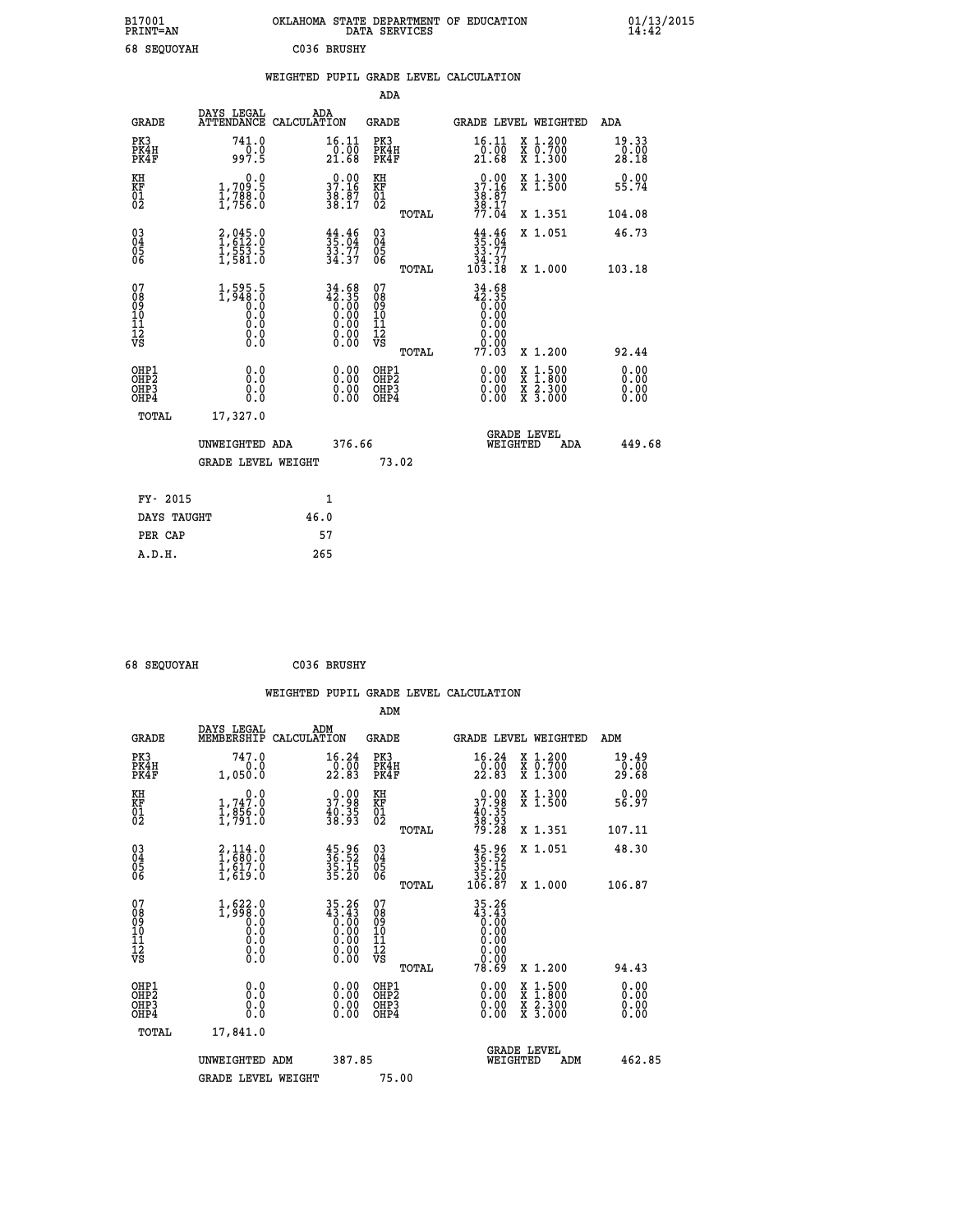| B17001<br>PRINT=AN                                 |                                                                            | OKLAHOMA STATE DEPARTMENT OF EDUCATION                                                                                             | DATA SERVICES                             |                                                                     |                                                                                                  | $01/13/2015$<br>14:42        |  |
|----------------------------------------------------|----------------------------------------------------------------------------|------------------------------------------------------------------------------------------------------------------------------------|-------------------------------------------|---------------------------------------------------------------------|--------------------------------------------------------------------------------------------------|------------------------------|--|
| 68 SEQUOYAH                                        |                                                                            | C050 BELFONTE                                                                                                                      |                                           |                                                                     |                                                                                                  |                              |  |
|                                                    |                                                                            | WEIGHTED PUPIL GRADE LEVEL CALCULATION                                                                                             |                                           |                                                                     |                                                                                                  |                              |  |
|                                                    |                                                                            |                                                                                                                                    | ADA                                       |                                                                     |                                                                                                  |                              |  |
| <b>GRADE</b>                                       | DAYS LEGAL<br>ATTENDANCE CALCULATION                                       | ADA                                                                                                                                | GRADE                                     | <b>GRADE LEVEL WEIGHTED</b>                                         |                                                                                                  | ADA                          |  |
| PK3<br>PK4H<br>PK4F                                | 434.0<br>655.0                                                             | $\substack{10.59 \\ 0.00 \\ 15.98}$                                                                                                | PK3<br>PK4H<br>PK4F                       | 10.59<br>$\frac{0.00}{15.98}$                                       | $\begin{array}{c} x & 1.200 \\ x & 0.700 \end{array}$<br>$\overline{x}$ 1.300                    | 12.71<br>0.00<br>20.77       |  |
| KH<br>KF<br>01<br>02                               | 0.0<br>890:5<br>797:5<br>924:0                                             | $\begin{smallmatrix} 0.00\\ 21.72\\ 19.45\\ 22.54 \end{smallmatrix}$                                                               | KH<br>KF<br>01<br>02                      | 21.72<br>$\frac{1}{2}$ $\frac{3}{5}$ $\frac{4}{4}$                  | X 1.300<br>X 1.500                                                                               | 0.00<br>32.58                |  |
|                                                    |                                                                            |                                                                                                                                    | <b>TOTAL</b>                              | 41.99                                                               | X 1.351                                                                                          | 56.73                        |  |
| $\begin{matrix} 03 \\ 04 \\ 05 \\ 06 \end{matrix}$ | 716.0<br>769.5<br>650.5<br>1,180.5                                         | 17.46<br>15.87<br>28.79                                                                                                            | 03<br>04<br>05<br>06                      | $17.46$<br>$18.77$<br>15.87<br>28.79<br>63.43                       | X 1.051                                                                                          | 18.35                        |  |
| 07                                                 | 669.0                                                                      |                                                                                                                                    | TOTAL<br>07                               | 16.32                                                               | X 1.000                                                                                          | 63.43                        |  |
| 08<br>09<br>111<br>12<br>VS                        | 278.0<br>$\begin{smallmatrix} 0.5 \ 0.0 \end{smallmatrix}$<br>0.0<br>$\S.$ | $\begin{smallmatrix} 16.32\\ 6.78\\ 0.00\\ 0.00 \end{smallmatrix}$<br>0.00<br>$\begin{smallmatrix} 0.00 \\ 0.00 \end{smallmatrix}$ | 08<br>09<br>11<br>11<br>VS                | $\begin{array}{c} 6.78 \\ 6.08 \\ 0.00 \end{array}$<br>0.00<br>0.00 |                                                                                                  |                              |  |
|                                                    |                                                                            |                                                                                                                                    | TOTAL                                     | 23.10                                                               | X 1.200                                                                                          | 27.72                        |  |
| OHP1<br>OHP <sub>2</sub><br>OHP3<br>OHP4           | 0.0<br>0.0<br>0.0<br>0.0                                                   | 0.00<br>0.00                                                                                                                       | OHP1<br>OH <sub>P</sub> 2<br>OHP3<br>OHP4 | 0.00<br>0.00<br>0.00                                                | $\begin{smallmatrix} x & 1 & 500 \\ x & 1 & 800 \\ x & 2 & 300 \\ x & 3 & 000 \end{smallmatrix}$ | 0.00<br>0.00<br>0.00<br>0.00 |  |
| TOTAL                                              | 7,964.5                                                                    |                                                                                                                                    |                                           |                                                                     |                                                                                                  |                              |  |
|                                                    | UNWEIGHTED ADA                                                             | 194.27                                                                                                                             |                                           | <b>GRADE LEVEL</b><br>WEIGHTED                                      | ADA                                                                                              | 232.29                       |  |
|                                                    | <b>GRADE LEVEL WEIGHT</b>                                                  |                                                                                                                                    | 38.02                                     |                                                                     |                                                                                                  |                              |  |
| FY- 2015                                           |                                                                            | 1                                                                                                                                  |                                           |                                                                     |                                                                                                  |                              |  |
| DAYS TAUGHT                                        |                                                                            | 41.0                                                                                                                               |                                           |                                                                     |                                                                                                  |                              |  |
| PER CAP                                            |                                                                            | 64                                                                                                                                 |                                           |                                                                     |                                                                                                  |                              |  |

 **68 SEQUOYAH C050 BELFONTE**

 **WEIGHTED PUPIL GRADE LEVEL CALCULATION ADM DAYS LEGAL ADM GRADE MEMBERSHIP CALCULATION GRADE GRADE LEVEL WEIGHTED ADM PK3 434.0 10.59 PK3 10.59 X 1.200 12.71 PK4H 0.0 0.00 PK4H 0.00 X 0.700 0.00 PK4F 687.0 16.76 PK4F 16.76 X 1.300 21.79 KH 0.0 0.00 KH 0.00 X 1.300 0.00 KF 938.0 22.88 KF 22.88 X 1.500 34.32 01 840.0 20.49 01 20.49 02 979.0 23.88 02 23.88 TOTAL 44.37 X 1.351 59.94 03 789.0 19.24 03 19.24 X 1.051 20.22 04 796.0 19.41 04 19.41 05 690.0 16.83 05 16.83 06 1,228.0 29.95 06 29.95 TOTAL 66.19 X 1.000 66.19 07 680.0 16.59 07 16.59 08 285.0 6.95 08 6.95 03 0.00 0.00 0.000 0.000 10 0.0 0.00 10 0.00 11 0.0 0.00 11 0.00 12 0.0 0.00 12 0.00 VS 0.0 0.00 VS 0.00**  $\begin{array}{cccccccc} 680.0 & 16.59 & 07 & 16.59 & 0 & 16.59 & 0 & 0.00 & 0.00 & 0.00 & 0.00 & 0.00 & 0.00 & 0.00 & 0.00 & 0.00 & 0.00 & 0.00 & 0.00 & 0.00 & 0.00 & 0.00 & 0.00 & 0.00 & 0.00 & 0.00 & 0.00 & 0.00 & 0.00 & 0.00 & 0.00 & 0.00 & 0.00 & 0.00 & 0.00 & 0.00 &$  **OHP1 0.0 0.00 OHP1 0.00 X 1.500 0.00 OHP2 0.0 0.00 OHP2 0.00 X 1.800 0.00 OHP3 0.0 0.00 OHP3 0.00 X 2.300 0.00 OHP4 0.0 0.00 OHP4 0.00 X 3.000 0.00 TOTAL 8,346.0 GRADE LEVEL UNWEIGHTED ADM 203.57 WEIGHTED ADM 243.42** GRADE LEVEL WEIGHT 39.85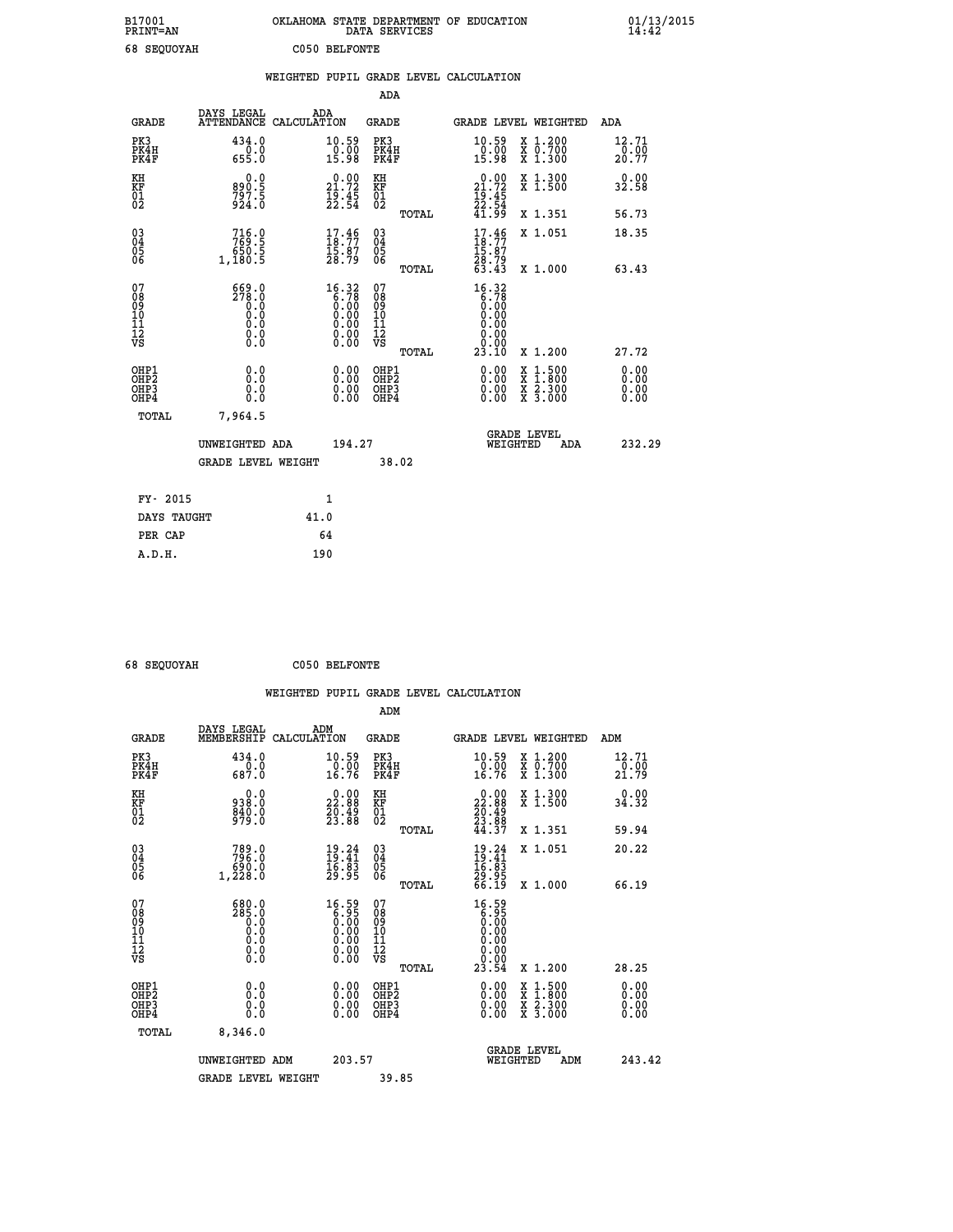| B17001<br><b>PRINT=AN</b> | OKLAHOMA STATE DEPARTMENT OF EDUCATION<br>DATA SERVICES | 01/13/2015 |
|---------------------------|---------------------------------------------------------|------------|
| 68 SEQUOYAH               | C068 MOFFETT                                            |            |

|                                          |                                                                               | WEIGHTED PUPIL GRADE LEVEL CALCULATION                                                                |                                              |       |                                                                              |                                                                                                                                           |                        |
|------------------------------------------|-------------------------------------------------------------------------------|-------------------------------------------------------------------------------------------------------|----------------------------------------------|-------|------------------------------------------------------------------------------|-------------------------------------------------------------------------------------------------------------------------------------------|------------------------|
|                                          |                                                                               |                                                                                                       | <b>ADA</b>                                   |       |                                                                              |                                                                                                                                           |                        |
| <b>GRADE</b>                             | DAYS LEGAL                                                                    | ADA<br>ATTENDANCE CALCULATION                                                                         | GRADE                                        |       |                                                                              | GRADE LEVEL WEIGHTED                                                                                                                      | ADA                    |
| PK3<br>PK4H<br>PK4F                      | 722.0<br>0.0<br>1,749.0                                                       | 15.70<br>$\frac{0.00}{38.02}$                                                                         | PK3<br>PK4H<br>PK4F                          |       | 15.70<br>$\frac{0.00}{38.02}$                                                | X 1.200<br>X 0.700<br>X 1.300                                                                                                             | 18.84<br>0.00<br>49.43 |
| KH<br>KF<br>$\frac{01}{02}$              | 1,562.5<br>$\frac{2}{1}$ , $\frac{88}{91}$ . $\frac{8}{1}$                    | 33.97<br>$\frac{45.41}{40.67}$                                                                        | KH<br>KF<br>$\overline{01}$                  |       | $\begin{smallmatrix} 0.00\\ 33.97\\ 45.41\\ 40.67\\ 86.08 \end{smallmatrix}$ | X 1.300<br>X 1.500                                                                                                                        | 0.00<br>50.96          |
|                                          |                                                                               |                                                                                                       |                                              | TOTAL |                                                                              | X 1.351                                                                                                                                   | 116.29                 |
| $^{03}_{04}$<br>05<br>06                 | $\begin{smallmatrix} 1,679.0\\ 1,831.0\\ 1,531.5\\ 1,099.5 \end{smallmatrix}$ | 36.50<br>39.80<br>33.29<br>23.90                                                                      | $^{03}_{04}$<br>0500                         |       | 36.50<br>39:80<br>33.29                                                      | X 1.051                                                                                                                                   | 38.36                  |
|                                          |                                                                               |                                                                                                       |                                              | TOTAL | 23:50<br>96:99                                                               | X 1.000                                                                                                                                   | 96.99                  |
| 07<br>08901112<br>1112<br>VS             | $1,344.0$<br>$1,013.5$<br>$0.0$<br>$0.0$<br>$0.0$<br>$0.0$<br>$0.0$           | $\begin{smallmatrix} 29.22\ 22.03\ 0.00\ 0.00\ 0.00\ 0.00\ 0.00\ 0.00\ 0.00\ 0.00\ \end{smallmatrix}$ | 07<br>08<br>09<br>01<br>11<br>11<br>12<br>VS | TOTAL | $29.22$<br>$22.03$<br>$0.00$<br>$0.00$<br>0.00<br>0.00<br>0.00<br>51.25      | X 1.200                                                                                                                                   | 61.50                  |
| OHP1<br>OHP2<br>OHP3<br>OH <sub>P4</sub> | 0.0<br>0.0<br>0.0                                                             | $\begin{smallmatrix} 0.00 \ 0.00 \ 0.00 \ 0.00 \end{smallmatrix}$                                     | OHP1<br>OHP2<br>OHP3<br>OHP4                 |       |                                                                              | $\begin{smallmatrix} \mathtt{X} & 1\cdot500\\ \mathtt{X} & 1\cdot800\\ \mathtt{X} & 2\cdot300\\ \mathtt{X} & 3\cdot000 \end{smallmatrix}$ | 0.00<br>0.00<br>0.00   |
| TOTAL                                    | 16,492.0                                                                      |                                                                                                       |                                              |       |                                                                              |                                                                                                                                           |                        |
|                                          | UNWEIGHTED ADA                                                                | 358.51                                                                                                |                                              |       | WEIGHTED                                                                     | <b>GRADE LEVEL</b><br>ADA                                                                                                                 | 432.37                 |
|                                          | <b>GRADE LEVEL WEIGHT</b>                                                     |                                                                                                       | 73.86                                        |       |                                                                              |                                                                                                                                           |                        |
| FY- 2015                                 |                                                                               | 1                                                                                                     |                                              |       |                                                                              |                                                                                                                                           |                        |
| DAYS TAUGHT                              |                                                                               | 46.0                                                                                                  |                                              |       |                                                                              |                                                                                                                                           |                        |
| PER CAP                                  |                                                                               | 0                                                                                                     |                                              |       |                                                                              |                                                                                                                                           |                        |

 **68 SEQUOYAH C068 MOFFETT**

 **A.D.H. 0**

|                                                      |                                                         |                                                                      | ADM                                                |       |                                                       |                                          |                               |
|------------------------------------------------------|---------------------------------------------------------|----------------------------------------------------------------------|----------------------------------------------------|-------|-------------------------------------------------------|------------------------------------------|-------------------------------|
| <b>GRADE</b>                                         | DAYS LEGAL<br>MEMBERSHIP                                | ADM<br>CALCULATION                                                   | <b>GRADE</b>                                       |       |                                                       | GRADE LEVEL WEIGHTED                     | ADM                           |
| PK3<br>PK4H<br>PK4F                                  | 777.0<br>0.0<br>1,841.0                                 | 16.89<br>0.00<br>40.02                                               | PK3<br>PK4H<br>PK4F                                |       | 16.89<br>40.02                                        | X 1.200<br>X 0.700<br>X 1.300            | 20.27<br>$\frac{6.00}{52.03}$ |
| KH<br>KF<br>01<br>02                                 | 0.0<br>1,615:0<br>2,147:0<br>1,920:0                    | $\begin{smallmatrix} 0.00\\ 35.11\\ 46.67\\ 41.74 \end{smallmatrix}$ | KH<br>KF<br>01<br>02                               |       | $0.00$<br>$35.11$<br>$46.67$<br>$41.74$<br>$88.41$    | X 1.300<br>X 1.500                       | 0.00<br>52.67                 |
|                                                      |                                                         |                                                                      |                                                    | TOTAL |                                                       | X 1.351                                  | 119.44                        |
| 03<br>04<br>05<br>06                                 | $\frac{1}{1}, \frac{726}{892}$ .0<br>1,544.0<br>1,104.0 | $37.52$<br>$41.13$<br>$33.57$<br>$24.00$                             | $\begin{matrix} 03 \\ 04 \\ 05 \\ 06 \end{matrix}$ |       | $37.52$<br>$33.57$<br>$33.57$<br>$24.00$<br>$98.70$   | X 1.051                                  | 39.43                         |
|                                                      |                                                         |                                                                      |                                                    | TOTAL |                                                       | X 1.000                                  | 98.70                         |
| 07<br>08<br>09<br>101<br>112<br>VS                   | $1,363.0$<br>$1,028.0$<br>$0.0$<br>0.0<br>0.0<br>$\S.$  | $29.63\n22.35\n0.00\n0.00\n0.00\n0.00\n0.00$                         | 07<br>08<br>09<br>11<br>11<br>12<br>VS             | TOTAL | $29.63\n22.35\n0.00\n0.00\n0.00\n0.00\n0.00$<br>51.98 | X 1.200                                  | 62.38                         |
|                                                      |                                                         |                                                                      |                                                    |       |                                                       |                                          |                               |
| OHP1<br>OHP2<br>OH <sub>P3</sub><br>OH <sub>P4</sub> | 0.0<br>0.000                                            | $0.00$<br>$0.00$<br>0.00                                             | OHP1<br>OHP2<br>OHP <sub>3</sub>                   |       | $0.00$<br>$0.00$<br>0.00                              | X 1:500<br>X 1:800<br>X 2:300<br>X 3:000 | 0.00<br>0.00<br>0.00<br>0.00  |
| TOTAL                                                | 16,957.0                                                |                                                                      |                                                    |       |                                                       |                                          |                               |
|                                                      | UNWEIGHTED ADM                                          | 368.63                                                               |                                                    |       |                                                       | <b>GRADE LEVEL</b><br>WEIGHTED<br>ADM    | 444.92                        |
|                                                      | <b>GRADE LEVEL WEIGHT</b>                               |                                                                      | 76.29                                              |       |                                                       |                                          |                               |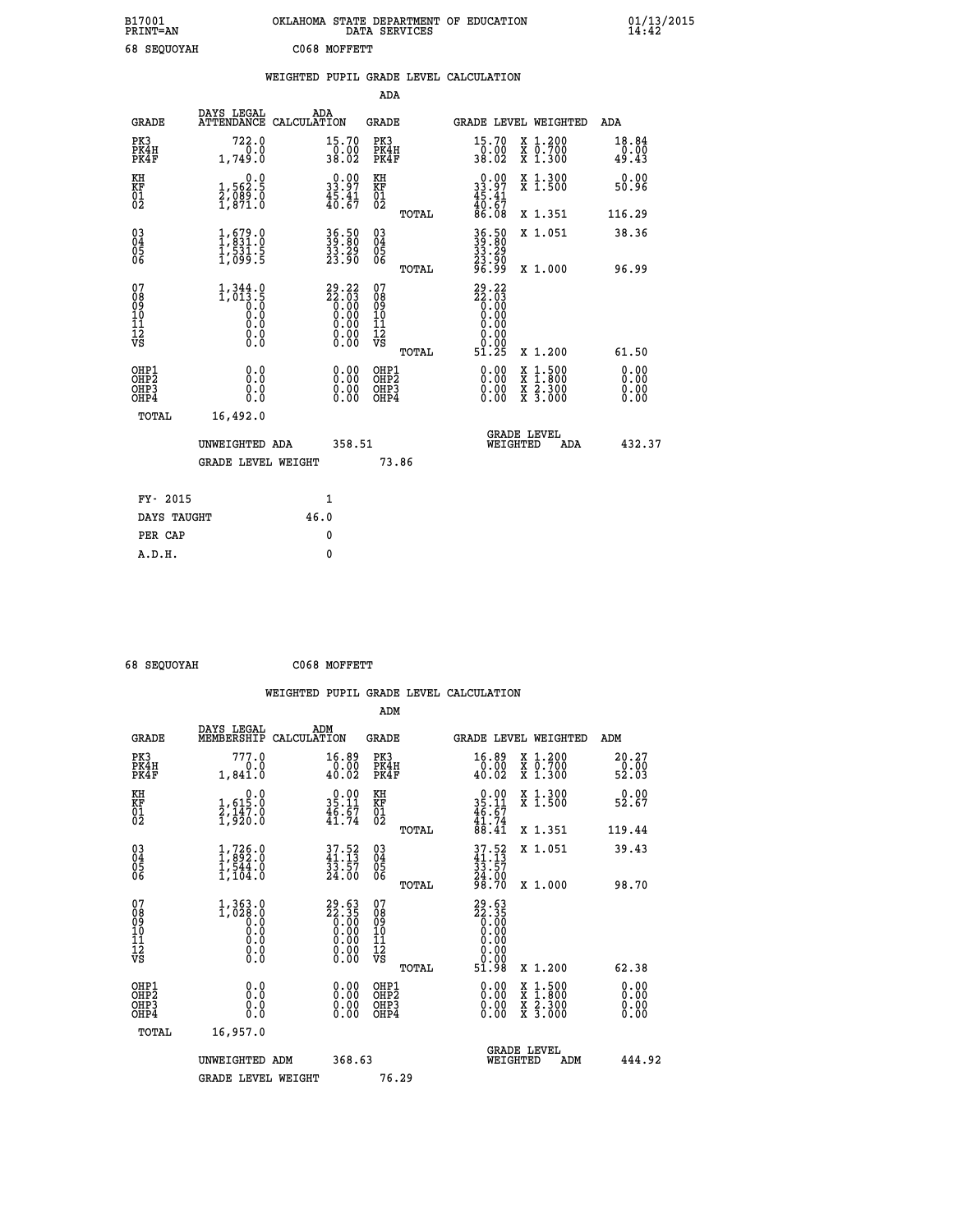| B17001<br><b>PRINT=AN</b> | OKLAHOMA STATE DEPARTMENT OF EDUCATION<br>DATA SERVICES |  |
|---------------------------|---------------------------------------------------------|--|
| 68 SEOUOYAH               | I001 SALLISAW                                           |  |

|                                                                    |                                                                                                                                                          |                                                                              | ADA                                       |       |                                                                  |                                                                                                  |                               |
|--------------------------------------------------------------------|----------------------------------------------------------------------------------------------------------------------------------------------------------|------------------------------------------------------------------------------|-------------------------------------------|-------|------------------------------------------------------------------|--------------------------------------------------------------------------------------------------|-------------------------------|
| <b>GRADE</b>                                                       | DAYS LEGAL                                                                                                                                               | ADA<br>ATTENDANCE CALCULATION                                                | <b>GRADE</b>                              |       |                                                                  | GRADE LEVEL WEIGHTED                                                                             | <b>ADA</b>                    |
| PK3<br>PK4H<br>PK4F                                                | 495.0<br>0.0<br>4,457.0                                                                                                                                  | 11.51<br>0.00<br>103.65                                                      | PK3<br>PK4H<br>PK4F                       |       | 11.51<br>00.07<br>103.65                                         | X 1.200<br>X 0.700<br>X 1.300                                                                    | 13.81<br>0.00<br>134.75       |
| KH<br><b>KF</b><br>01<br>02                                        | 0.0<br>6,921.5<br>6,861.5<br>6,138.0                                                                                                                     | $\begin{smallmatrix} &0.00\\160.97\\159.57\\142.74\end{smallmatrix}$         | KH<br><b>KF</b><br>01<br>02               |       | 0.00<br>160:97<br>159:57<br>142:74<br>302:31                     | X 1.300<br>X 1.500                                                                               | 0.00<br>241.46                |
|                                                                    |                                                                                                                                                          |                                                                              |                                           | TOTAL |                                                                  | X 1.351                                                                                          | 408.42                        |
| $\begin{smallmatrix} 03 \\[-4pt] 04 \end{smallmatrix}$<br>05<br>06 | $\frac{5}{4}, \frac{048}{520}.\frac{5}{5}$<br>$\frac{5}{5}, \frac{562}{50}.\frac{0}{0}$                                                                  | $\begin{smallmatrix} 117.41\\105.13\\129.35\\109.42 \end{smallmatrix}$       | $\substack{03 \\ 04}$<br>05<br>06         |       | $117.41$<br>$105.13$<br>$129.35$<br>$109.42$<br>$343.90$         | X 1.051                                                                                          | 123.40                        |
|                                                                    |                                                                                                                                                          |                                                                              |                                           | TOTAL |                                                                  | X 1.000                                                                                          | 343.90                        |
| 07<br>08901112<br>1112<br>VS                                       | $\begin{smallmatrix}5\,,\,823\,.\,0\\4\,,\,994\,.\,5\\7\,,\,201\,. \,0\\5\,,\,778\,. \,5\\6\,,\,239\,. \,0\\4\,,\,778\,. \,5\\0\,. \,0\end{smallmatrix}$ | 135.42<br>$116.15$<br>$167.47$<br>$134.38$<br>$145.09$<br>$111.13$<br>$0.00$ | 07<br>08<br>09<br>11<br>11<br>12<br>VS    |       | 135.42<br>116.15<br>167.47<br>134.38<br>145.09<br>111.13<br>0.00 |                                                                                                  |                               |
|                                                                    |                                                                                                                                                          |                                                                              |                                           | TOTAL | 809.64                                                           | X 1.200                                                                                          | 971.57                        |
| OHP1<br>OH <sub>P2</sub><br>OH <sub>P3</sub><br>OH <sub>P4</sub>   | 1,395.0<br>0.0<br>0.0<br>0.0                                                                                                                             | 32.44<br>$\overline{0}$ .00<br>0.00<br>0.00                                  | OHP1<br>OH <sub>P</sub> 2<br>OHP3<br>OHP4 |       | 32.44<br>0.00<br>0.00                                            | $\begin{smallmatrix} x & 1 & 500 \\ x & 1 & 800 \\ x & 2 & 300 \\ x & 3 & 000 \end{smallmatrix}$ | 48.66<br>0.00<br>0.00<br>0.00 |
| TOTAL                                                              | 80,918.5                                                                                                                                                 |                                                                              |                                           |       |                                                                  |                                                                                                  |                               |
|                                                                    | UNWEIGHTED ADA                                                                                                                                           | 1,881.83                                                                     |                                           |       |                                                                  | GRADE LEVEL<br>WEIGHTED<br>ADA                                                                   | 2,285.97                      |
|                                                                    | <b>GRADE LEVEL WEIGHT</b>                                                                                                                                |                                                                              | 404.14                                    |       |                                                                  |                                                                                                  |                               |
| FY- 2015                                                           |                                                                                                                                                          | $\mathbf{1}$                                                                 |                                           |       |                                                                  |                                                                                                  |                               |
| DAYS TAUGHT                                                        |                                                                                                                                                          | 43.0                                                                         |                                           |       |                                                                  |                                                                                                  |                               |
| PER CAP                                                            |                                                                                                                                                          | 48                                                                           |                                           |       |                                                                  |                                                                                                  |                               |

 **68 SEQUOYAH I001 SALLISAW**

 **A.D.H. 1,574**

|                                                    |                                                                                                                                                                 |                                                                                                                | ADM                                                 |                                                                                        |                                                                                                                                           |                         |
|----------------------------------------------------|-----------------------------------------------------------------------------------------------------------------------------------------------------------------|----------------------------------------------------------------------------------------------------------------|-----------------------------------------------------|----------------------------------------------------------------------------------------|-------------------------------------------------------------------------------------------------------------------------------------------|-------------------------|
| <b>GRADE</b>                                       | DAYS LEGAL<br>MEMBERSHIP                                                                                                                                        | ADM<br>CALCULATION                                                                                             | <b>GRADE</b>                                        | GRADE LEVEL WEIGHTED                                                                   |                                                                                                                                           | ADM                     |
| PK3<br>PK4H<br>PK4F                                | 498.0<br>0.0<br>4,708.0                                                                                                                                         | 11.58<br>0.00<br>109.49                                                                                        | PK3<br>PK4H<br>PK4F                                 | 11.58<br>ةة:ة<br>109.49                                                                | X 1.200<br>X 0.700<br>X 1.300                                                                                                             | 13.90<br>0.00<br>142.34 |
| KH<br>KF<br>01<br>02                               | 0.0<br>7,304.0<br>$7,191.0$<br>6,452.0                                                                                                                          | $\begin{smallmatrix} &0.00\\ 169.86\\ 167.23\\ 150.05 \end{smallmatrix}$                                       | KH<br>KF<br>01<br>02                                | $\begin{smallmatrix} &0.00\\ 169.86\\ 167.23\\ 150.05\\ 317.28 \end{smallmatrix}$      | X 1.300<br>X 1.500                                                                                                                        | 0.00<br>254.79          |
|                                                    |                                                                                                                                                                 |                                                                                                                | TOTAL                                               |                                                                                        | X 1.351                                                                                                                                   | 428.65                  |
| $\begin{matrix} 03 \\ 04 \\ 05 \\ 06 \end{matrix}$ | $\begin{smallmatrix} 5 \ , \ 309 \ . \ 4 \ , \ 739 \ . \ 0 \ 5 \ , \ 848 \ . \ 0 \ 4 \ , \ 853 \ . \end{smallmatrix}$                                           | $123.47$<br>$110.21$<br>$\frac{136}{112}$ $\frac{50}{86}$                                                      | $\begin{array}{c} 03 \\ 04 \\ 05 \\ 06 \end{array}$ | $123.47$<br>$110.21$<br>136:00<br>112.86<br>359.07                                     | X 1.051                                                                                                                                   | 129.77                  |
|                                                    |                                                                                                                                                                 |                                                                                                                | TOTAL                                               |                                                                                        | X 1.000                                                                                                                                   | 359.07                  |
| 07<br>08<br>09<br>101<br>11<br>12<br>VS            | $\begin{smallmatrix} 6\,,\,046\,.\,0\\ 5\,,\,221\,.\,0\\ 7\,,\,803\,. \,0\\ 6\,,\,169\,. \,0\\ 6\,,\,571\,. \,0\\ 5\,,\,049\,. \,0\\ 0\,. \,0\end{smallmatrix}$ | 140.60<br>$\frac{1}{2}$ $\frac{3}{2}$ $\frac{1}{4}$ $\frac{3}{7}$<br>$\frac{143.47}{152.81}$<br>117.42<br>0.00 | 07<br>08<br>09<br>11<br>11<br>12<br>VS<br>TOTAL     | 140.60<br>121.42<br>$181.47$<br>$143.47$<br>$152.81$<br>$117.42$<br>$0.00$<br>$857.19$ | X 1.200                                                                                                                                   | 1,028.63                |
| OHP1<br>OHP2<br>OH <sub>P3</sub><br>OHP4           | 1,415.0<br>0.0<br>0.000                                                                                                                                         | 32.91<br>0.00<br>0.00<br>0.00                                                                                  | OHP1<br>OHP2<br>OHP3<br>OHP4                        | 32.91<br>0.00<br>0.00<br>0.00                                                          | $\begin{smallmatrix} \mathtt{X} & 1\cdot500\\ \mathtt{X} & 1\cdot800\\ \mathtt{X} & 2\cdot300\\ \mathtt{X} & 3\cdot000 \end{smallmatrix}$ | 49.37<br>0.00<br>0.00   |
| TOTAL                                              | 85,176.0                                                                                                                                                        |                                                                                                                |                                                     |                                                                                        |                                                                                                                                           |                         |
|                                                    | UNWEIGHTED ADM                                                                                                                                                  | 1,980.85                                                                                                       |                                                     | <b>GRADE LEVEL</b><br>WEIGHTED                                                         | ADM                                                                                                                                       | 2,406.52                |
|                                                    | <b>GRADE LEVEL WEIGHT</b>                                                                                                                                       |                                                                                                                | 425.67                                              |                                                                                        |                                                                                                                                           |                         |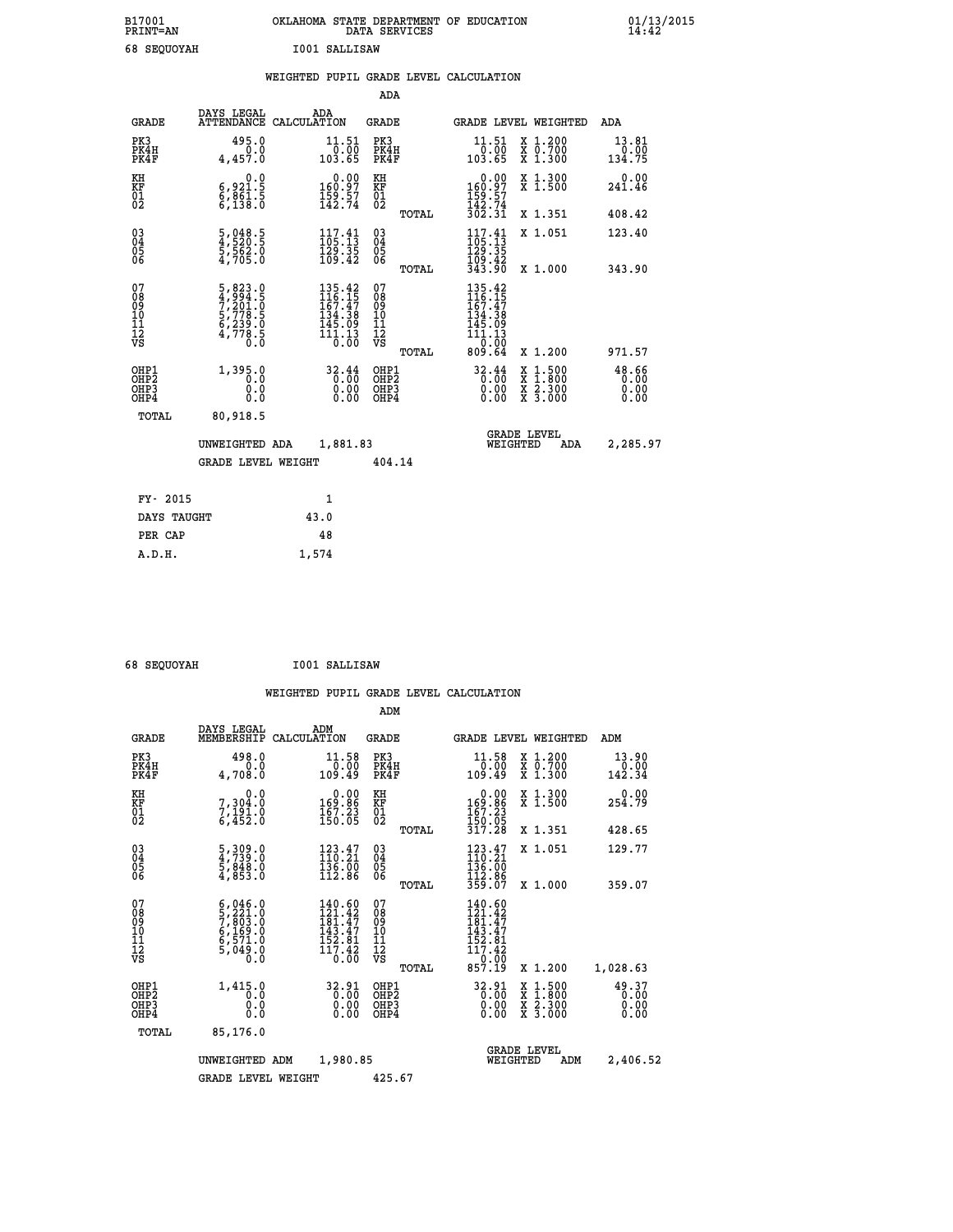| B17001<br><b>PRINT=AN</b> |                              | OKLAHOMA STATE DEPARTMENT OF EDUCATION<br>SERVICES<br>DATA | 01/13/2015<br>14:42 |
|---------------------------|------------------------------|------------------------------------------------------------|---------------------|
| c o                       | TOOD TITANT<br>0.77017777777 |                                                            |                     |

| 68 SEOUOYAH                              |                                                                                                               |      | I002 VIAN                                                            |                                                    |       |                                                                          |                                                                                    |                        |
|------------------------------------------|---------------------------------------------------------------------------------------------------------------|------|----------------------------------------------------------------------|----------------------------------------------------|-------|--------------------------------------------------------------------------|------------------------------------------------------------------------------------|------------------------|
|                                          |                                                                                                               |      |                                                                      |                                                    |       | WEIGHTED PUPIL GRADE LEVEL CALCULATION                                   |                                                                                    |                        |
|                                          |                                                                                                               |      |                                                                      | <b>ADA</b>                                         |       |                                                                          |                                                                                    |                        |
| GRADE                                    | DAYS LEGAL<br>ATTENDANCE CALCULATION                                                                          |      | ADA                                                                  | <b>GRADE</b>                                       |       |                                                                          | GRADE LEVEL WEIGHTED                                                               | ADA                    |
| PK3<br>PK4H<br>PK4F                      | 976.0<br>0.0<br>1,801.5                                                                                       |      | 24.40<br>$\overline{0}$ . $\overline{0}$<br>45.04                    | PK3<br>PK4H<br>PK4F                                |       | $24.40$<br>$0.00$<br>45.04                                               | X 1.200<br>X 0.700<br>X 1.300                                                      | 29.28<br>0.00<br>58.55 |
| KH<br>KF<br>01<br>02                     | 0.0<br>2,438:5<br>3,668:0<br>2,945:5                                                                          |      | $\begin{smallmatrix} 0.00\\ 60.96\\ 91.70\\ 73.64 \end{smallmatrix}$ | KH<br>KF<br>01<br>02                               |       | 0.00<br>$\begin{array}{r} 60.96 \\ 91.70 \\ 73.64 \\ 165.34 \end{array}$ | X 1.300<br>X 1.500                                                                 | 0.00<br>91.44          |
|                                          |                                                                                                               |      |                                                                      |                                                    | TOTAL |                                                                          | X 1.351                                                                            | 223.37                 |
| $03\overline{4}$<br>Ŏ5<br>06             | $2,409.0$<br>$2,807.5$<br>$3,340.0$<br>$2,305.0$                                                              |      | $\begin{smallmatrix} 60.23\ 70.19\ 83.50\ 57.63 \end{smallmatrix}$   | $\begin{matrix} 03 \\ 04 \\ 05 \\ 06 \end{matrix}$ |       | $\frac{60.23}{70.19}$<br>83.50                                           | X 1.051                                                                            | 63.30                  |
|                                          |                                                                                                               |      |                                                                      |                                                    | TOTAL | 57.63<br>211.32                                                          | X 1.000                                                                            | 211.32                 |
| 07<br>08<br>09<br>11<br>11<br>12<br>VS   | $\begin{smallmatrix} 2, 812.0\\ 2, 890.0\\ 2, 873.5\\ 2, 430.0\\ 2, 740.0\\ 2, 822.5\\ 0.0 \end{smallmatrix}$ |      | 70.30<br>72.25<br>71.84<br>60.75<br>68.50<br>68.50<br>70.56<br>70.56 | 07<br>08<br>09<br>11<br>11<br>12<br>VS             |       | $72.30\n72.25\n71.84\n60.75\n68.50\n70.56\n0.00\n414.20$                 |                                                                                    |                        |
|                                          |                                                                                                               |      |                                                                      |                                                    | TOTAL |                                                                          | X 1.200                                                                            | 497.04                 |
| OHP1<br>OHP <sub>2</sub><br>OHP3<br>OHP4 | 0.0<br>0.0<br>0.0                                                                                             |      | 0.00<br>$0.00$<br>0.00                                               | OHP1<br>OHP2<br>OHP3<br>OHP4                       |       | 0.00<br>0.00                                                             | $\frac{x}{x}$ $\frac{1.500}{x}$<br>$\frac{x}{x}$ $\frac{2 \cdot 300}{3 \cdot 000}$ | 0.00<br>0.00<br>0.00   |
| TOTAL                                    | 39,259.0                                                                                                      |      |                                                                      |                                                    |       |                                                                          |                                                                                    |                        |
|                                          | UNWEIGHTED ADA                                                                                                |      | 981.49                                                               |                                                    |       |                                                                          | <b>GRADE LEVEL</b><br>WEIGHTED<br>ADA                                              | 1,174.30               |
|                                          | <b>GRADE LEVEL WEIGHT</b>                                                                                     |      |                                                                      | 192.81                                             |       |                                                                          |                                                                                    |                        |
| FY- 2015                                 |                                                                                                               |      | 1                                                                    |                                                    |       |                                                                          |                                                                                    |                        |
| DAYS TAUGHT                              |                                                                                                               | 40.0 |                                                                      |                                                    |       |                                                                          |                                                                                    |                        |
| PER CAP                                  |                                                                                                               |      | 53                                                                   |                                                    |       |                                                                          |                                                                                    |                        |

 **68 SEQUOYAH I002 VIAN**

|                                                      |                                                                       |                    |                                                                         |                                                     |       | WEIGHTED PUPIL GRADE LEVEL CALCULATION                                                                                                                                                                                                                                         |                                          |                                       |
|------------------------------------------------------|-----------------------------------------------------------------------|--------------------|-------------------------------------------------------------------------|-----------------------------------------------------|-------|--------------------------------------------------------------------------------------------------------------------------------------------------------------------------------------------------------------------------------------------------------------------------------|------------------------------------------|---------------------------------------|
|                                                      |                                                                       |                    |                                                                         | ADM                                                 |       |                                                                                                                                                                                                                                                                                |                                          |                                       |
| <b>GRADE</b>                                         | DAYS LEGAL<br>MEMBERSHIP                                              | ADM<br>CALCULATION |                                                                         | <b>GRADE</b>                                        |       |                                                                                                                                                                                                                                                                                | <b>GRADE LEVEL WEIGHTED</b>              | ADM                                   |
| PK3<br>PK4H<br>PK4F                                  | 976.0<br>0.0<br>1,849.0                                               |                    | 24.40<br>$\frac{0.00}{46.23}$                                           | PK3<br>PK4H<br>PK4F                                 |       | 24.40<br>$\frac{1}{46}$ .00<br>46.23                                                                                                                                                                                                                                           | X 1.200<br>X 0.700<br>X 1.300            | 29.28<br>$\frac{5}{60}$ . 00<br>60.10 |
| KH<br>KF<br>01<br>02                                 | $\begin{smallmatrix}&&&0.0\3.517.0\3.730.0\3.049.0\end{smallmatrix}$  |                    | $\begin{smallmatrix} 0.00\\ 62.93\\ 93.25\\ 76.23 \end{smallmatrix}$    | KH<br>KF<br>01<br>02                                |       | $\begin{smallmatrix} &0.00\ 62.93\ 93.25\ 76.23\ 169.48\ \end{smallmatrix}$                                                                                                                                                                                                    | X 1.300<br>X 1.500                       | 0.00<br>94.40                         |
|                                                      |                                                                       |                    |                                                                         |                                                     | TOTAL |                                                                                                                                                                                                                                                                                | X 1.351                                  | 228.97                                |
| 03<br>04<br>05<br>06                                 | $2,452.0$<br>$2,3848.0$<br>$3,388.0$<br>$2,401.0$                     |                    | $\begin{smallmatrix} 61.30\\ 71.20\\ 84.70\\ 60.03\\ \end{smallmatrix}$ | $\begin{array}{c} 03 \\ 04 \\ 05 \\ 06 \end{array}$ |       | $\begin{smallmatrix} 61.30\\ 71.20\\ 84.70\\ 60.03\\ 215.93 \end{smallmatrix}$                                                                                                                                                                                                 | X 1.051                                  | 64.43                                 |
|                                                      |                                                                       |                    |                                                                         |                                                     | TOTAL |                                                                                                                                                                                                                                                                                | X 1.000                                  | 215.93                                |
| 07<br>08<br>09<br>101<br>112<br>VS                   | 2,913.0<br>3,007.0<br>3,035.0<br>2,561.0<br>2,934.0<br>2,953.0<br>0.0 |                    | $72.83\n75.188\n75.88\n64.03\n73.35\n73.83\n0.00$                       | 07<br>08<br>09<br>11<br>11<br>12<br>VS              |       | $72.83\n75.188\n75.883\n64.035\n73.353\n73.83\n0.000\n435.10$                                                                                                                                                                                                                  |                                          |                                       |
|                                                      |                                                                       |                    |                                                                         |                                                     | TOTAL |                                                                                                                                                                                                                                                                                | X 1.200                                  | 522.12                                |
| OHP1<br>OHP2<br>OH <sub>P3</sub><br>OH <sub>P4</sub> | 0.0<br>0.000                                                          |                    | $0.00$<br>$0.00$<br>0.00                                                | OHP1<br>OHP2<br>OHP3<br>OHP4                        |       | $\begin{smallmatrix} 0.00 & 0.00 & 0.00 & 0.00 & 0.00 & 0.00 & 0.00 & 0.00 & 0.00 & 0.00 & 0.00 & 0.00 & 0.00 & 0.00 & 0.00 & 0.00 & 0.00 & 0.00 & 0.00 & 0.00 & 0.00 & 0.00 & 0.00 & 0.00 & 0.00 & 0.00 & 0.00 & 0.00 & 0.00 & 0.00 & 0.00 & 0.00 & 0.00 & 0.00 & 0.00 & 0.0$ | X 1:500<br>X 1:800<br>X 2:300<br>X 3:000 | 0.00<br>0.00<br>0.00                  |
| TOTAL                                                | 40,613.0                                                              |                    |                                                                         |                                                     |       |                                                                                                                                                                                                                                                                                |                                          |                                       |
|                                                      | UNWEIGHTED ADM                                                        |                    | 1,015.37                                                                |                                                     |       |                                                                                                                                                                                                                                                                                | <b>GRADE LEVEL</b><br>WEIGHTED<br>ADM    | 1,215.23                              |
|                                                      | <b>GRADE LEVEL WEIGHT</b>                                             |                    |                                                                         | 199.86                                              |       |                                                                                                                                                                                                                                                                                |                                          |                                       |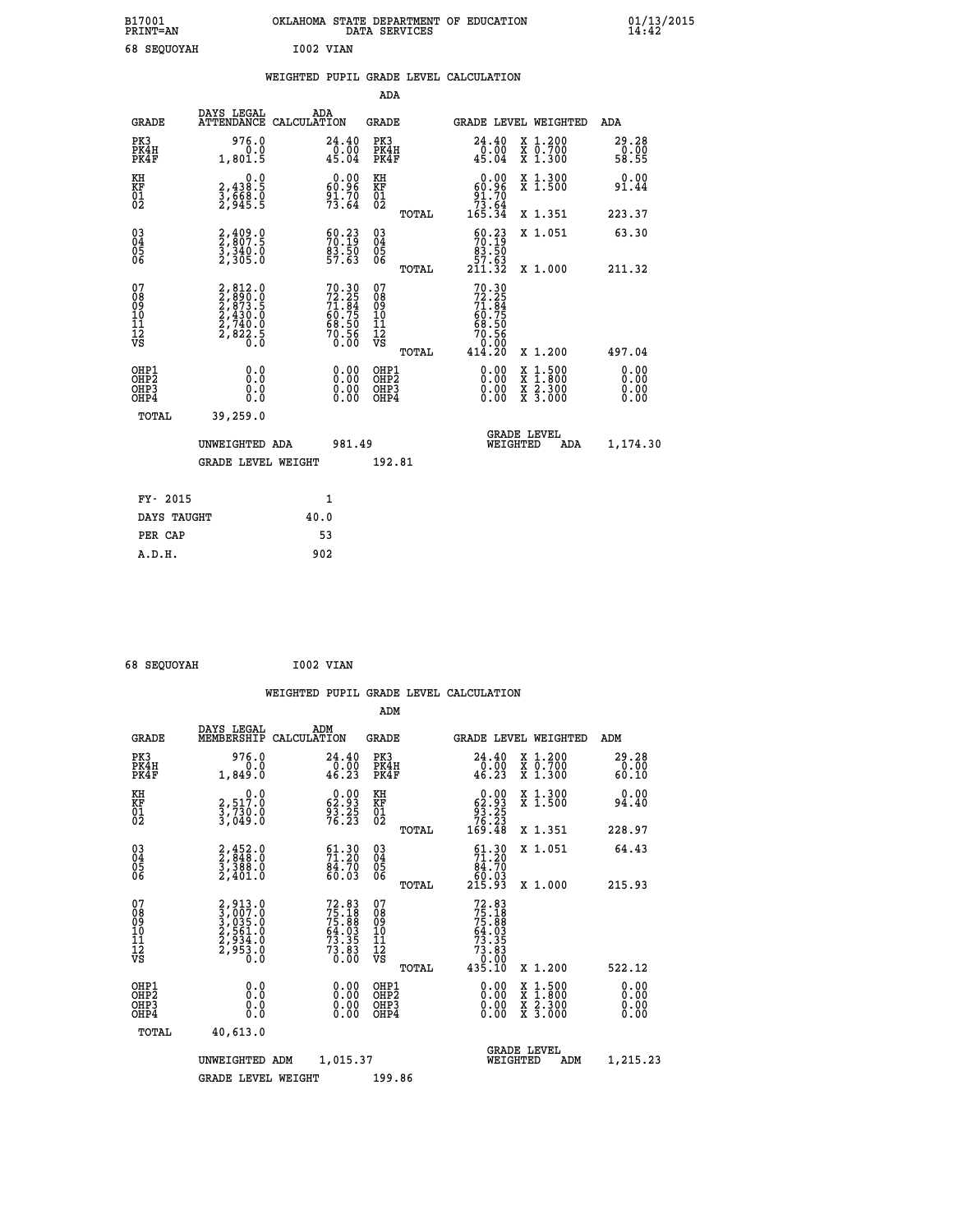| B17001<br><b>PRINT=AN</b> | OKLAHOMA<br>. STATE DEPARTMENT OF EDUCATION<br>DATA SERVICES | 01/13/2015<br>14:42 |
|---------------------------|--------------------------------------------------------------|---------------------|
| 68 SEQUOYAH               | I003 MULDROW                                                 |                     |

|  |  | WEIGHTED PUPIL GRADE LEVEL CALCULATION |
|--|--|----------------------------------------|
|  |  |                                        |

|                                                                              |                                                                               |                                                                                                                                      | ADA                                                |       |                                                                                                                                                   |                                                                                                                                              |                              |
|------------------------------------------------------------------------------|-------------------------------------------------------------------------------|--------------------------------------------------------------------------------------------------------------------------------------|----------------------------------------------------|-------|---------------------------------------------------------------------------------------------------------------------------------------------------|----------------------------------------------------------------------------------------------------------------------------------------------|------------------------------|
| <b>GRADE</b>                                                                 | DAYS LEGAL                                                                    | ADA<br>ATTENDANCE CALCULATION                                                                                                        | GRADE                                              |       | <b>GRADE LEVEL WEIGHTED</b>                                                                                                                       |                                                                                                                                              | ADA                          |
| PK3<br>PK4H<br>PK4F                                                          | 19.0<br>0.0<br>2,508.0                                                        | 0.46<br>$\substack{\v 0.\, \v 0.\, 0.07\, 61.17}$                                                                                    | PK3<br>PK4H<br>PK4F                                |       | 0.46<br>0.00<br>61.17                                                                                                                             | X 1.200<br>X 0.700<br>X 1.300                                                                                                                | 0.55<br>0.00<br>79.52        |
| KH<br>KF<br>01<br>02                                                         | 0.0<br>$\frac{4}{3}, \frac{110}{643}$ .0<br>$\frac{4}{3}, \frac{643}{011}$ .0 | $\begin{smallmatrix}&&0.00\\100.24\\88.85\\97.83\end{smallmatrix}$                                                                   | KH<br>KF<br>01<br>02                               |       | $\begin{smallmatrix}&&0.00\\100.24\\88.85\\97.83\\186.68\end{smallmatrix}$                                                                        | X 1.300<br>X 1.500                                                                                                                           | 0.00<br>150.36               |
|                                                                              |                                                                               |                                                                                                                                      |                                                    | TOTAL |                                                                                                                                                   | X 1.351                                                                                                                                      | 252.20                       |
| $\begin{matrix} 03 \\ 04 \\ 05 \\ 06 \end{matrix}$                           | $\frac{4}{3}, \frac{435}{776}$ :0<br>3,912:0<br>4,478:0                       | $\begin{array}{r} 108.17 \\ 92.10 \\ 95.41 \\ 109.22 \end{array}$                                                                    | $\begin{matrix} 03 \\ 04 \\ 05 \\ 06 \end{matrix}$ | TOTAL | $\begin{smallmatrix} 108.17\\ -92.10\\ 95.41\\ 109.22\\ 296.73 \end{smallmatrix}$                                                                 | X 1.051<br>X 1.000                                                                                                                           | 113.69<br>296.73             |
| 07<br>08<br>09<br>11<br>11<br>12<br>VS                                       | 5,045.5<br>4,765.5<br>5,511.5<br>5,043.5<br>4,498.0<br>4,395.0                | $\begin{smallmatrix} 123\cdot 06\\ 116\cdot 23\\ 134\cdot 43\\ 123\cdot 01\\ 109\cdot 71\\ 107\cdot 20\\ 0\cdot 00\end{smallmatrix}$ | 07<br>08<br>09<br>11<br>11<br>12<br>VS             | TOTAL | $\begin{smallmatrix} 123\cdot 06\\ 116\cdot 23\\ 134\cdot 43\\ 123\cdot 01\\ 109\cdot 71\\ 107\cdot 20\\ 0\cdot 00\\ 13\cdot 64\end{smallmatrix}$ | X 1.200                                                                                                                                      | 856.37                       |
| OHP1<br>OH <sub>P</sub> <sub>2</sub><br>OH <sub>P3</sub><br>OH <sub>P4</sub> | 0.0<br>Ō.Ō<br>0.0<br>0.0                                                      | 0.00<br>0.00<br>0.00                                                                                                                 | OHP1<br>OHP2<br>OHP3<br>OHP4                       |       | 0.00<br>0.00<br>0.00                                                                                                                              | $\begin{smallmatrix} \mathtt{X} & 1\cdot500 \\ \mathtt{X} & 1\cdot800 \\ \mathtt{X} & 2\cdot300 \\ \mathtt{X} & 3\cdot000 \end{smallmatrix}$ | 0.00<br>0.00<br>0.00<br>0.00 |
| TOTAL                                                                        | 60,151.0<br>UNWEIGHTED ADA<br><b>GRADE LEVEL WEIGHT</b>                       | 1,467.09                                                                                                                             | 282.33                                             |       | WEIGHTED                                                                                                                                          | <b>GRADE LEVEL</b><br>ADA                                                                                                                    | 1,749.42                     |
| FY- 2015                                                                     |                                                                               | 1                                                                                                                                    |                                                    |       |                                                                                                                                                   |                                                                                                                                              |                              |
| DAYS TAUGHT                                                                  |                                                                               | 41.0                                                                                                                                 |                                                    |       |                                                                                                                                                   |                                                                                                                                              |                              |
| PER CAP                                                                      |                                                                               | 51                                                                                                                                   |                                                    |       |                                                                                                                                                   |                                                                                                                                              |                              |
| A.D.H.                                                                       |                                                                               | 953                                                                                                                                  |                                                    |       |                                                                                                                                                   |                                                                                                                                              |                              |

| 68 SEQUOYAH | I003 MULDROW |
|-------------|--------------|
|             |              |

 **ADM**

 **A.D.H. 953**

| <b>GRADE</b>                                       | DAYS LEGAL                                                                                                                                                | ADM<br>MEMBERSHIP CALCULATION                                                                                     | <b>GRADE</b>                                           |                                                                                            |                                | GRADE LEVEL WEIGHTED                     | ADM                   |
|----------------------------------------------------|-----------------------------------------------------------------------------------------------------------------------------------------------------------|-------------------------------------------------------------------------------------------------------------------|--------------------------------------------------------|--------------------------------------------------------------------------------------------|--------------------------------|------------------------------------------|-----------------------|
| PK3<br>PK4H<br>PK4F                                | 19.0<br>0.0<br>2,548.0                                                                                                                                    | 0.46<br>0.00<br>62.15                                                                                             | PK3<br>PK4H<br>PK4F                                    | 62.15                                                                                      | 0.46<br>0.00                   | X 1.200<br>X 0.700<br>X 1.300            | 0.55<br>0.00<br>80.80 |
| KH<br>KF<br>01<br>02                               | 0.0<br>$\frac{4}{3}, \frac{118}{69}$ $\frac{3}{4}$ , 020:0                                                                                                | 0.00<br>100.44<br>89.49<br>98.05                                                                                  | KH<br>KF<br>01<br>02                                   | 100:44<br>89:49<br>98:05<br>187:54                                                         | 0.00                           | X 1.300<br>X 1.500                       | 0.00<br>150.66        |
|                                                    |                                                                                                                                                           |                                                                                                                   | TOTAL                                                  |                                                                                            |                                | X 1.351                                  | 253.37                |
| $\begin{matrix} 03 \\ 04 \\ 05 \\ 06 \end{matrix}$ | $\frac{4}{3}$ , $\frac{4}{8}$ $\frac{64}{2}$ $\cdot$ <sub>0</sub><br>$\frac{4,007.0}{4,569.0}$                                                            | $\begin{array}{r} 108.88 \\ 93.39 \\ 97.73 \\ 111.44 \end{array}$                                                 | $\begin{matrix} 03 \\ 04 \\ 05 \\ 06 \end{matrix}$     | $\begin{smallmatrix} 108.88\\ 93.39\\ 97.73\\ 111.44\\ 302.56 \end{smallmatrix}$           |                                | X 1.051                                  | 114.43                |
|                                                    |                                                                                                                                                           |                                                                                                                   | TOTAL                                                  |                                                                                            |                                | X 1.000                                  | 302.56                |
| 07<br>08<br>09<br>101<br>11<br>12<br>VS            | $\begin{smallmatrix}5\,,\,109\,.\,0\\4\,,\,843\,. \,0\\5\,,\,701\,. \,0\\5\,,\,227\,. \,0\\4\,,\,666\,. \,0\\4\,,\,591\,. \,0\\0\,. \,0\end{smallmatrix}$ | $124.61$<br>$118.12$<br>$139.05$<br>$\frac{127.49}{113.80}$<br>$1\bar{1}$ $\bar{1}$ $\bar{.}$ $\bar{9}$ $\bar{8}$ | 07<br>08<br>09<br>001<br>11<br>11<br>12<br>VS<br>TOTAL | $124.61$<br>$118.12$<br>$139.05$<br>$127.49$<br>$113.80$<br>$111.98$<br>$0.00$<br>$735.05$ |                                | X 1.200                                  | 882.06                |
| OHP1<br>OHP2<br>OHP3<br>OHP4                       | 0.0<br>0.0<br>0.0                                                                                                                                         | $0.00$<br>$0.00$<br>0.00                                                                                          | OHP1<br>OHP2<br>OHP3<br>OHP4                           |                                                                                            | 0.00<br>0.00<br>0.00           | X 1:500<br>X 1:800<br>X 2:300<br>X 3:000 | 0.00<br>0.00<br>0.00  |
| TOTAL                                              | 61,380.0                                                                                                                                                  |                                                                                                                   |                                                        |                                                                                            |                                |                                          |                       |
|                                                    | UNWEIGHTED                                                                                                                                                | 1,497.08<br>ADM                                                                                                   |                                                        |                                                                                            | <b>GRADE LEVEL</b><br>WEIGHTED | ADM                                      | 1,784.43              |
|                                                    | <b>GRADE LEVEL WEIGHT</b>                                                                                                                                 |                                                                                                                   | 287.35                                                 |                                                                                            |                                |                                          |                       |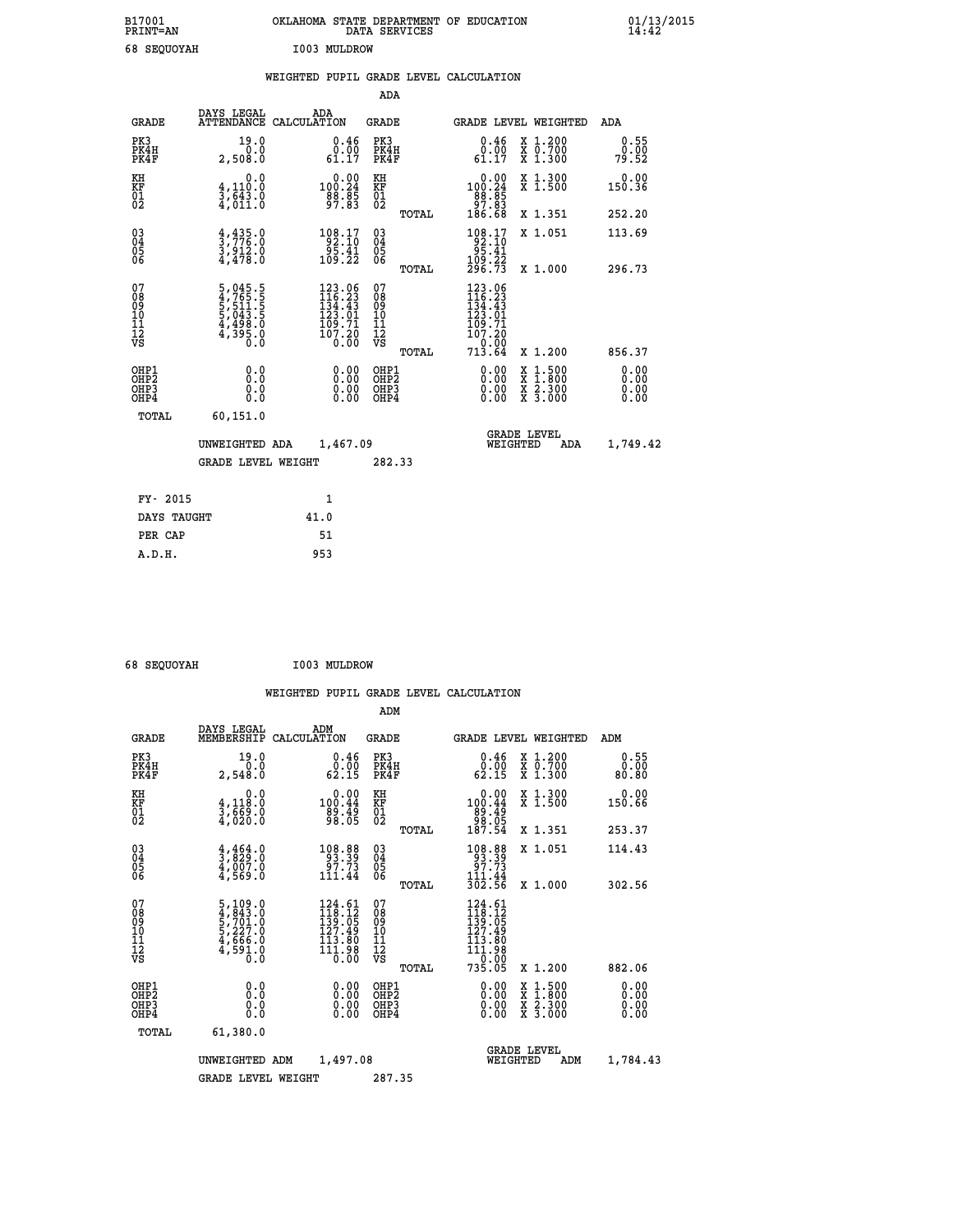|    | B17001<br><b>PRINT=AN</b> |           | OKLAHOMA STATE DEPARTMENT OF EDUCATION<br>DATA SERVICES |  | 01/13/2015 |
|----|---------------------------|-----------|---------------------------------------------------------|--|------------|
| 68 | SEQUOYAH                  | I004 GANS |                                                         |  |            |

|                                                   |                                                                                 | WEIGHTED PUPIL GRADE LEVEL CALCULATION |                      |       |                                                                      |                                 |                           |
|---------------------------------------------------|---------------------------------------------------------------------------------|----------------------------------------|----------------------|-------|----------------------------------------------------------------------|---------------------------------|---------------------------|
|                                                   |                                                                                 |                                        | ADA                  |       |                                                                      |                                 |                           |
| <b>GRADE</b>                                      | DAYS LEGAL                                                                      | ADA<br>ATTENDANCE CALCULATION          | GRADE                |       | GRADE LEVEL WEIGHTED                                                 |                                 | ADA                       |
| PK3<br>PK4H<br>PK4F                               | 60.0<br>0.0<br>731.0                                                            | 1.46<br>$\overline{0}$ .00<br>17.83    | PK3<br>PK4H<br>PK4F  |       | 1.46<br>0.00<br>17.83                                                | X 1.200<br>X 0.700<br>$X$ 1.300 | $1.75$<br>$0.00$<br>23.18 |
| KH<br>ΚF<br>$\begin{matrix} 01 \ 02 \end{matrix}$ | 0.0<br>1,114.5<br>$\frac{1}{3}$ , $\frac{1}{9}$ , $\frac{1}{9}$ , $\frac{1}{2}$ | 0.00<br>27.18<br>$\frac{31.22}{23.72}$ | КH<br>KF<br>01<br>02 |       | 0.00<br>27.18<br>$\frac{1}{2}\frac{1}{3}\cdot\frac{1}{7}\frac{2}{2}$ | X 1.300<br>X <sub>1.500</sub>   | $0.00$<br>40.77           |
|                                                   |                                                                                 |                                        |                      | TOTAL | 54.94                                                                | X 1.351                         | 74.22                     |
|                                                   |                                                                                 |                                        |                      |       |                                                                      |                                 |                           |

| $\begin{matrix} 03 \\ 04 \\ 05 \\ 06 \end{matrix}$ | $\begin{smallmatrix} 1,092.5\\ 831.0\\ 1,214.0\\ 1,471.0 \end{smallmatrix}$                           | $\begin{smallmatrix} 26.65\\ 20.27\\ 29.61\\ 35.88 \end{smallmatrix}$    | $\begin{matrix} 03 \\ 04 \\ 05 \\ 06 \end{matrix}$       | 26.65<br>20.27<br>29.61<br>35.88                                                                                                                     | X 1.051                                                                                          | 28.01                                                                                                                                                                                                                                                                          |
|----------------------------------------------------|-------------------------------------------------------------------------------------------------------|--------------------------------------------------------------------------|----------------------------------------------------------|------------------------------------------------------------------------------------------------------------------------------------------------------|--------------------------------------------------------------------------------------------------|--------------------------------------------------------------------------------------------------------------------------------------------------------------------------------------------------------------------------------------------------------------------------------|
| 07<br>08<br>09<br>101<br>11<br>12<br>VS            | $\begin{smallmatrix} 1,237.0\\ 1,323.0\\ 926.5\\ 1,404.0\\ 1,578.0\\ 1,310.0\\ 0.0 \end{smallmatrix}$ | $30.17$<br>$32.27$<br>$22.60$<br>$34.24$<br>$38.49$<br>$31.95$<br>$0.00$ | TOTAL<br>07<br>08<br>09<br>11<br>11<br>12<br>VS<br>TOTAL | 85.76<br>$\begin{array}{r} 30\cdot 17 \\ 32\cdot 27 \\ 24\cdot 60 \\ 34\cdot 24 \\ 38\cdot 49 \\ 31\cdot 95 \\ 0\cdot 00 \\ 189\cdot 72 \end{array}$ | X 1.000<br>X 1.200                                                                               | 85.76<br>227.66                                                                                                                                                                                                                                                                |
| OHP1<br>OHP2<br>OHP3<br>OHP4                       |                                                                                                       |                                                                          | OHP1<br>OHP <sub>2</sub><br>OHP3<br>OHP4                 |                                                                                                                                                      | $\begin{smallmatrix} x & 1 & 500 \\ x & 1 & 800 \\ x & 2 & 300 \\ x & 3 & 000 \end{smallmatrix}$ | $\begin{smallmatrix} 0.00 & 0.00 & 0.00 & 0.00 & 0.00 & 0.00 & 0.00 & 0.00 & 0.00 & 0.00 & 0.00 & 0.00 & 0.00 & 0.00 & 0.00 & 0.00 & 0.00 & 0.00 & 0.00 & 0.00 & 0.00 & 0.00 & 0.00 & 0.00 & 0.00 & 0.00 & 0.00 & 0.00 & 0.00 & 0.00 & 0.00 & 0.00 & 0.00 & 0.00 & 0.00 & 0.0$ |
| TOTAL                                              | 16,545.0<br>UNWEIGHTED ADA<br><b>GRADE LEVEL WEIGHT</b>                                               | 403.54                                                                   | 77.81                                                    | WEIGHTED                                                                                                                                             | <b>GRADE LEVEL</b><br>ADA                                                                        | 481.35                                                                                                                                                                                                                                                                         |
| 0.01E<br><b>TILE</b>                               |                                                                                                       | 1                                                                        |                                                          |                                                                                                                                                      |                                                                                                  |                                                                                                                                                                                                                                                                                |

| FY-2015     |      |
|-------------|------|
| DAYS TAUGHT | 41.0 |
| PER CAP     | 53   |
| A.D.H.      | 352  |
|             |      |

```
 68 SEQUOYAH I004 GANS
```

|                                                      |                                                                                                                                      |                                                                                              | WEIGHTED PUPIL GRADE LEVEL CALCULATION         |                                                                                                            |                               |
|------------------------------------------------------|--------------------------------------------------------------------------------------------------------------------------------------|----------------------------------------------------------------------------------------------|------------------------------------------------|------------------------------------------------------------------------------------------------------------|-------------------------------|
|                                                      |                                                                                                                                      |                                                                                              | ADM                                            |                                                                                                            |                               |
| <b>GRADE</b>                                         | DAYS LEGAL<br>MEMBERSHIP<br>CALCULATION                                                                                              | ADM                                                                                          | <b>GRADE</b>                                   | GRADE LEVEL WEIGHTED                                                                                       | ADM                           |
| PK3<br>PK4H<br>PK4F                                  | 60.0<br>741.0                                                                                                                        | $\begin{smallmatrix} 1.46\\[-1.2mm] 0.00\\[-1.2mm] 18.07\end{smallmatrix}$                   | PK3<br>PK4H<br>PK4F                            | $\frac{1}{0}$ : $\frac{46}{00}$<br>18:07<br>X 1.200<br>X 0.700<br>X 1.300                                  | 1.75<br>0.00<br>23.49         |
| KH<br>KF<br>01<br>02                                 | 0.0<br>$\frac{1}{1}, \frac{1}{3}\frac{3}{4}\frac{3}{9}\cdot\frac{0}{0}$<br>1,010:0                                                   | $\begin{smallmatrix} 0.00\\ 27.88\\ 32.90\\ 24.63 \end{smallmatrix}$                         | KH<br>KF<br>01<br>02                           | $\begin{smallmatrix} 0.00\\27.88\\32.90\\24.63\\57.53 \end{smallmatrix}$<br>X 1.300<br>X 1.500             | 0.00<br>41.82                 |
|                                                      |                                                                                                                                      |                                                                                              | TOTAL                                          | X 1.351                                                                                                    | 77.72                         |
| $\begin{matrix} 03 \\ 04 \\ 05 \\ 06 \end{matrix}$   | $\begin{smallmatrix} 1\,,\,129\cdot 0\\[-1.2mm] 8\,70\cdot 0\\[-1.2mm] 1\,,\,232\cdot 0\\[-1.2mm] 1\,,\,509\cdot 0\end{smallmatrix}$ | $27.54$<br>$21.22$<br>$\frac{50.05}{36.80}$                                                  | 03<br>04<br>05<br>06                           | $27.54$<br>$21.22$<br>$30.05$<br>$36.80$<br>$38.07$<br>X 1.051                                             | 28.94                         |
| 07<br>0890112<br>1112<br>VS                          | $\begin{smallmatrix} 1,251.0\\ 1,343.0\\ 950.0\\ 1,442.0\\ 1,611.0\\ 1,345.0\\ 0.0 \end{smallmatrix}$                                | $\begin{smallmatrix} 30.51\\ 32.76\\ 23.17\\ 35.17\\ 39.29\\ 32.80\\ 0.00 \end{smallmatrix}$ | TOTAL<br>07<br>08901112<br>1112<br>VS<br>TOTAL | X 1.000<br>$30.51$<br>$23.76$<br>$33.17$<br>$35.17$<br>$39.29$<br>$32.80$<br>$0.00$<br>$193.70$<br>X 1.200 | 88.07<br>232.44               |
| OHP1<br>OHP <sub>2</sub><br>OH <sub>P3</sub><br>OHP4 | 0.0<br>0.000                                                                                                                         | $0.00$<br>$0.00$<br>0.00                                                                     | OHP1<br>OHP <sub>2</sub><br>OHP <sub>3</sub>   | 0.00<br>X 1:500<br>X 1:800<br>X 2:300<br>X 3:000<br>0.00<br>0.00                                           | 0.00<br>Ō. ŌŌ<br>0.00<br>0.00 |
| TOTAL                                                | 16,985.0<br>UNWEIGHTED ADM<br><b>GRADE LEVEL WEIGHT</b>                                                                              | 414.25                                                                                       | 79.98                                          | <b>GRADE LEVEL</b><br>WEIGHTED<br>ADM                                                                      | 494.23                        |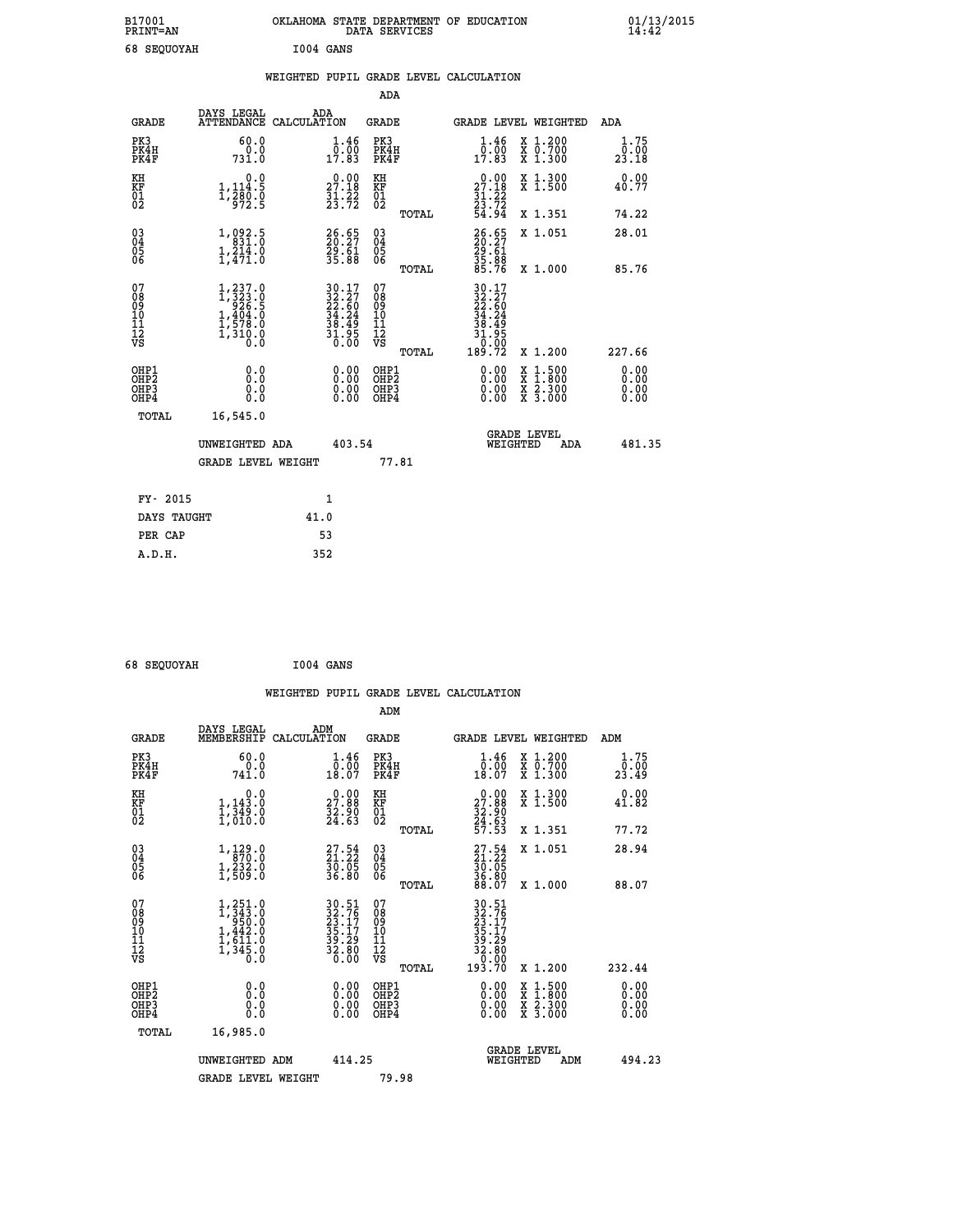| B17001<br><b>PRINT=AN</b> | OKLAHOMA STATE DEPARTMENT OF EDUCATION<br>DATA SERVICES | 01/13/2015 |
|---------------------------|---------------------------------------------------------|------------|
| 68<br><b>SEQUOYAH</b>     | I005 ROLAND                                             |            |

|  |  | WEIGHTED PUPIL GRADE LEVEL CALCULATION |
|--|--|----------------------------------------|
|  |  |                                        |

|                                                                              |                                                                |                                                                                                                    | ADA                                                |       |                                                                                                                                                                                                                                                                                                                                                                                                                                                         |                                                                                                                                              |                              |
|------------------------------------------------------------------------------|----------------------------------------------------------------|--------------------------------------------------------------------------------------------------------------------|----------------------------------------------------|-------|---------------------------------------------------------------------------------------------------------------------------------------------------------------------------------------------------------------------------------------------------------------------------------------------------------------------------------------------------------------------------------------------------------------------------------------------------------|----------------------------------------------------------------------------------------------------------------------------------------------|------------------------------|
| <b>GRADE</b>                                                                 | DAYS LEGAL                                                     | ADA<br>ATTENDANCE CALCULATION                                                                                      | GRADE                                              |       | <b>GRADE LEVEL WEIGHTED</b>                                                                                                                                                                                                                                                                                                                                                                                                                             |                                                                                                                                              | ADA                          |
| PK3<br>PK4H<br>PK4F                                                          | 32.0<br>0.0<br>1,944.0                                         | 0.78<br>$\frac{0.00}{47.41}$                                                                                       | PK3<br>PK4H<br>PK4F                                |       | 0.78<br>0.00<br>47.41                                                                                                                                                                                                                                                                                                                                                                                                                                   | X 1.200<br>X 0.700<br>X 1.300                                                                                                                | 0.94<br>0.00<br>61.63        |
| KH<br>KF<br>01<br>02                                                         | 0.0<br>2,352:0<br>3,047:0<br>2,541:5                           | $\begin{smallmatrix} 0.00\\ 57.37\\ 74.32\\ 61.99 \end{smallmatrix}$                                               | KH<br>KF<br>01<br>02                               |       | $\begin{smallmatrix} &0.00\ 57.37\ 74.32\ 61.99\ 136.31\end{smallmatrix}$                                                                                                                                                                                                                                                                                                                                                                               | X 1.300<br>X 1.500                                                                                                                           | 0.00<br>86.06                |
|                                                                              |                                                                |                                                                                                                    |                                                    | TOTAL |                                                                                                                                                                                                                                                                                                                                                                                                                                                         | X 1.351                                                                                                                                      | 184.15                       |
| $\begin{matrix} 03 \\ 04 \\ 05 \\ 06 \end{matrix}$                           | 2, 389.5<br>2, 456.0<br>2, 421.5<br>3, 137.5                   | 58.38<br>59.90<br>59.06<br>76.52                                                                                   | $\begin{matrix} 03 \\ 04 \\ 05 \\ 06 \end{matrix}$ |       | 58.28<br>59.90<br>59.06<br>76.52<br>195.48                                                                                                                                                                                                                                                                                                                                                                                                              | X 1.051                                                                                                                                      | 61.25                        |
|                                                                              |                                                                |                                                                                                                    |                                                    | TOTAL |                                                                                                                                                                                                                                                                                                                                                                                                                                                         | X 1.000                                                                                                                                      | 195.48                       |
| 07<br>08<br>09<br>11<br>11<br>12<br>VS                                       | 2,682.5<br>3,032.5<br>4,025.0<br>4,593.5<br>4,246.0<br>3,798.5 | $\begin{smallmatrix} 65 & 43 \\ 73 & 96 \\ 98 & 17 \\ 112 & 04 \\ 103 & 56 \\ 92 & 65 \\ 0 & 00 \end{smallmatrix}$ | 07<br>08<br>09<br>11<br>11<br>12<br>VS             | TOTAL | $55.43$<br>$73.96$<br>17.80<br>112.04<br>$\begin{array}{@{}c@{\hspace{1em}}c@{\hspace{1em}}c@{\hspace{1em}}c@{\hspace{1em}}c@{\hspace{1em}}c@{\hspace{1em}}c@{\hspace{1em}}c@{\hspace{1em}}c@{\hspace{1em}}c@{\hspace{1em}}c@{\hspace{1em}}c@{\hspace{1em}}c@{\hspace{1em}}c@{\hspace{1em}}c@{\hspace{1em}}c@{\hspace{1em}}c@{\hspace{1em}}c@{\hspace{1em}}c@{\hspace{1em}}c@{\hspace{1em}}c@{\hspace{1em}}c@{\hspace{1em}}c@{\hspace{1em}}c@{\hspace{$ | X 1.200                                                                                                                                      | 654.97                       |
| OHP1<br>OH <sub>P</sub> <sub>2</sub><br>OH <sub>P3</sub><br>OH <sub>P4</sub> | 0.0<br>Ō.Ō<br>0.0<br>0.0                                       | 0.00<br>$0.00$<br>0.00                                                                                             | OHP1<br>OHP2<br>OHP3<br>OHP4                       |       | 0.00<br>0.00<br>0.00                                                                                                                                                                                                                                                                                                                                                                                                                                    | $\begin{smallmatrix} \mathtt{X} & 1\cdot500 \\ \mathtt{X} & 1\cdot800 \\ \mathtt{X} & 2\cdot300 \\ \mathtt{X} & 3\cdot000 \end{smallmatrix}$ | 0.00<br>0.00<br>0.00<br>0.00 |
| TOTAL                                                                        | 42,699.0                                                       |                                                                                                                    |                                                    |       |                                                                                                                                                                                                                                                                                                                                                                                                                                                         |                                                                                                                                              |                              |
|                                                                              | UNWEIGHTED ADA                                                 | 1,041.44                                                                                                           |                                                    |       | WEIGHTED                                                                                                                                                                                                                                                                                                                                                                                                                                                | <b>GRADE LEVEL</b><br>ADA                                                                                                                    | 1,244.48                     |
|                                                                              | <b>GRADE LEVEL WEIGHT</b>                                      |                                                                                                                    | 203.04                                             |       |                                                                                                                                                                                                                                                                                                                                                                                                                                                         |                                                                                                                                              |                              |
| FY- 2015                                                                     |                                                                | 1                                                                                                                  |                                                    |       |                                                                                                                                                                                                                                                                                                                                                                                                                                                         |                                                                                                                                              |                              |
| DAYS TAUGHT                                                                  |                                                                | 41.0                                                                                                               |                                                    |       |                                                                                                                                                                                                                                                                                                                                                                                                                                                         |                                                                                                                                              |                              |
| PER CAP                                                                      |                                                                | 33                                                                                                                 |                                                    |       |                                                                                                                                                                                                                                                                                                                                                                                                                                                         |                                                                                                                                              |                              |
| A.D.H.                                                                       |                                                                | 817                                                                                                                |                                                    |       |                                                                                                                                                                                                                                                                                                                                                                                                                                                         |                                                                                                                                              |                              |

| 68 SEQUOYAH | I005 ROLAND |
|-------------|-------------|
|             |             |

| <b>GRADE</b>                             | DAYS LEGAL<br>MEMBERSHIP                                                            | ADM<br>CALCULATION                                                                               | <b>GRADE</b>                                       |       |                                                                                                                                                                                                                                                                                | GRADE LEVEL WEIGHTED                     | ADM                                                |  |
|------------------------------------------|-------------------------------------------------------------------------------------|--------------------------------------------------------------------------------------------------|----------------------------------------------------|-------|--------------------------------------------------------------------------------------------------------------------------------------------------------------------------------------------------------------------------------------------------------------------------------|------------------------------------------|----------------------------------------------------|--|
| PK3<br>PK4H<br>PK4F                      | 32.0<br>2,123.0                                                                     | 0.78<br>ŏ:óŏ<br>51.78                                                                            | PK3<br>PK4H<br>PK4F                                |       | 0.78<br>ŏ:óŏ<br>51:78                                                                                                                                                                                                                                                          | X 1.200<br>X 0.700<br>X 1.300            | 0.94<br>$\overset{\text{\scriptsize{0.00}}}{0.31}$ |  |
| KH<br>KF<br>01<br>02                     | $\begin{smallmatrix}&&&0.0\2,555.0\3,239.0\2,631.0\end{smallmatrix}$                | $\begin{smallmatrix} 0.00\\ 62.32\\ 79.00\\ 64.17 \end{smallmatrix}$                             | KH<br>KF<br>01<br>02                               |       | $\begin{smallmatrix} &0.00\ 62.32\ 79.00\ 64.17\ 143.17\ \end{smallmatrix}$                                                                                                                                                                                                    | X 1.300<br>X 1.500                       | 0.00<br>93.48                                      |  |
|                                          |                                                                                     |                                                                                                  |                                                    | TOTAL |                                                                                                                                                                                                                                                                                | X 1.351                                  | 193.42                                             |  |
| 03<br>04<br>05<br>06                     | 2,490.0<br>2,541.0<br>2,574.0<br>3,290.0                                            | $\begin{smallmatrix} 60.73\ 61.98\ 62.78\ 80.24 \end{smallmatrix}$                               | $\begin{matrix} 03 \\ 04 \\ 05 \\ 06 \end{matrix}$ |       | $60.73$<br>$61.98$<br>$62.78$                                                                                                                                                                                                                                                  | X 1.051                                  | 63.83                                              |  |
|                                          |                                                                                     |                                                                                                  |                                                    | TOTAL | 80:24<br>205.00                                                                                                                                                                                                                                                                | X 1.000                                  | 205.00                                             |  |
| 07<br>089<br>090<br>1112<br>VS           | $2,777.0$<br>$3,159.0$<br>$4,238.0$<br>$4,781.0$<br>$4,501.0$<br>$4,042.0$<br>$0.0$ | $\begin{smallmatrix} 67.73\\77.05\\103.37\\116.61\\116.61\\109.78\\98.59\\0.00\end{smallmatrix}$ | 07<br>08<br>09<br>11<br>11<br>12<br>VS             | TOTAL | 67.73<br>$77.057$<br>$103.37$<br>$116.61$<br>$109.78$<br>$98.59$<br>$90.00$<br>$573.13$                                                                                                                                                                                        | X 1.200                                  | 687.76                                             |  |
| OHP1<br>OHP2<br>OH <sub>P3</sub><br>OHP4 | 0.0<br>0.000                                                                        | $\begin{smallmatrix} 0.00 \ 0.00 \ 0.00 \ 0.00 \end{smallmatrix}$                                | OHP1<br>OHP2<br>OHP3<br>OHP4                       |       | $\begin{smallmatrix} 0.00 & 0.00 & 0.00 & 0.00 & 0.00 & 0.00 & 0.00 & 0.00 & 0.00 & 0.00 & 0.00 & 0.00 & 0.00 & 0.00 & 0.00 & 0.00 & 0.00 & 0.00 & 0.00 & 0.00 & 0.00 & 0.00 & 0.00 & 0.00 & 0.00 & 0.00 & 0.00 & 0.00 & 0.00 & 0.00 & 0.00 & 0.00 & 0.00 & 0.00 & 0.00 & 0.0$ | X 1:500<br>X 1:800<br>X 2:300<br>X 3:000 | 0.00<br>0.00<br>0.00                               |  |
| TOTAL                                    | 44,973.0                                                                            |                                                                                                  |                                                    |       |                                                                                                                                                                                                                                                                                |                                          |                                                    |  |
|                                          | UNWEIGHTED                                                                          | 1,096.91<br>ADM                                                                                  |                                                    |       | WEIGHTED                                                                                                                                                                                                                                                                       | <b>GRADE LEVEL</b><br>ADM                | 1,311.74                                           |  |
|                                          | <b>GRADE LEVEL WEIGHT</b>                                                           |                                                                                                  | 214.83                                             |       |                                                                                                                                                                                                                                                                                |                                          |                                                    |  |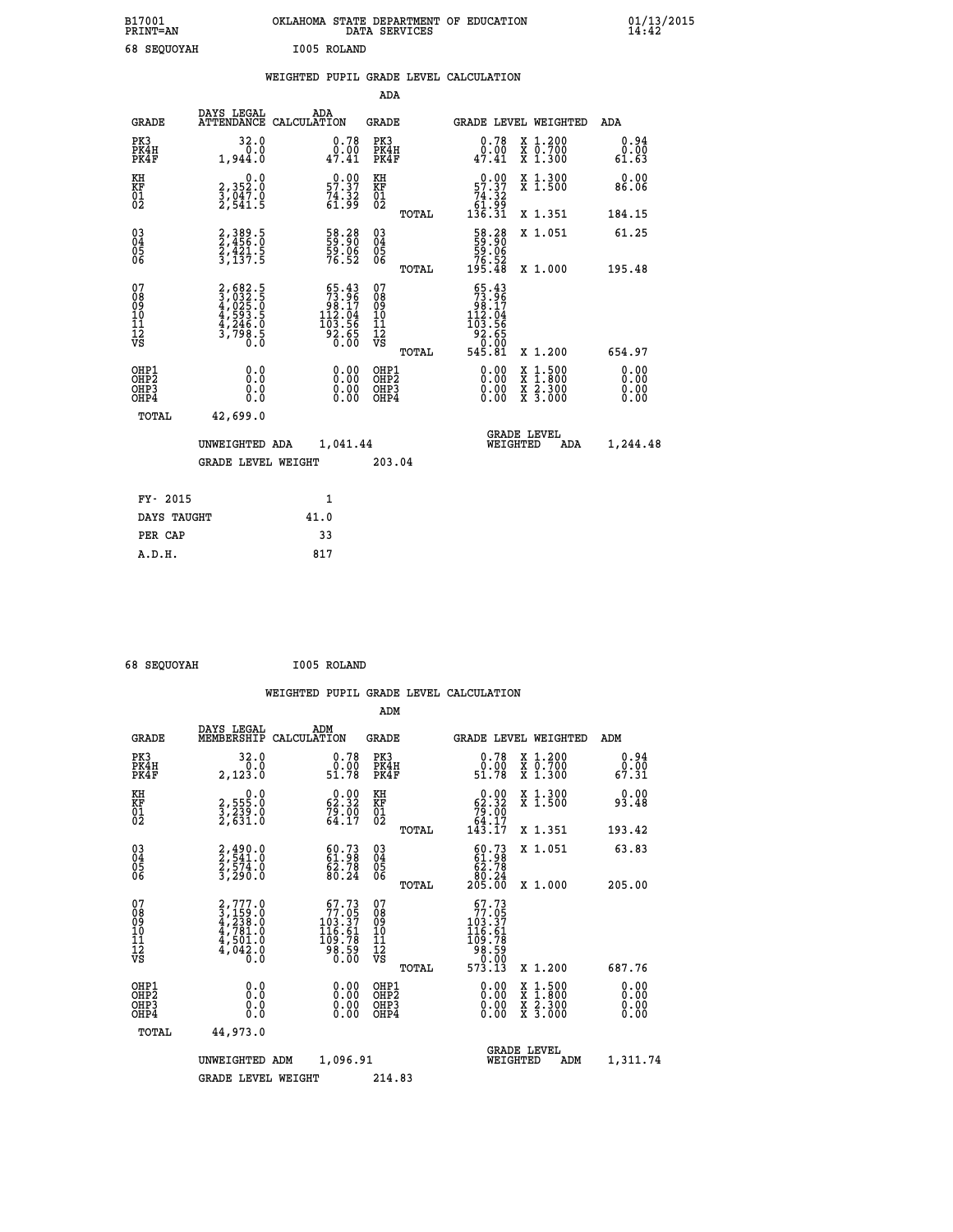| B17001<br><b>PRINT=AN</b> | OKLAHOMA STATE DEPARTMENT OF EDUCATION<br>DATA SERVICES | 01/13/2015 |
|---------------------------|---------------------------------------------------------|------------|
| 68 SEQUOYAH               | I006 GORE                                               |            |

|  |  | WEIGHTED PUPIL GRADE LEVEL CALCULATION |
|--|--|----------------------------------------|
|  |  |                                        |

|                                           |                                                                                                                     |                                                                       | ADA                                      |       |                                                                             |                                                                                                                                      |                       |
|-------------------------------------------|---------------------------------------------------------------------------------------------------------------------|-----------------------------------------------------------------------|------------------------------------------|-------|-----------------------------------------------------------------------------|--------------------------------------------------------------------------------------------------------------------------------------|-----------------------|
| <b>GRADE</b>                              | DAYS LEGAL                                                                                                          | ADA<br>ATTENDANCE CALCULATION                                         | GRADE                                    |       |                                                                             | <b>GRADE LEVEL WEIGHTED</b>                                                                                                          | ADA                   |
| PK3<br>PK4H<br>PK4F                       | 178.0<br>1,055.0                                                                                                    | $\begin{smallmatrix} 3.96\ 0.00 \ 23.44 \end{smallmatrix}$            | PK3<br>PK4H<br>PK4F                      |       | 3.96<br>$\frac{0.00}{23.44}$                                                | X 1.200<br>X 0.700<br>X 1.300                                                                                                        | 4.75<br>0.00<br>30.47 |
| KH<br>KF<br>01<br>02                      | $\begin{smallmatrix}&&&0.0\\1,675.5\\1,319.5\\1,473.0\end{smallmatrix}$                                             | $\begin{smallmatrix} 0.00\\ 37.23\\ 29.32\\ 32.73 \end{smallmatrix}$  | KH<br>KF<br>01<br>02                     |       | $37.2329.3232.7332.7362.05$                                                 | X 1.300<br>X 1.500                                                                                                                   | 0.00<br>55.85         |
|                                           |                                                                                                                     |                                                                       |                                          | TOTAL |                                                                             | X 1.351                                                                                                                              | 83.83                 |
| 03<br>04<br>05<br>06                      | $\frac{1}{1}, \frac{390}{218}$ .<br>1,218.5<br>1,416.5<br>1,161.0                                                   | $\begin{smallmatrix} 30.90\\ 27.08\\ 31.48\\ 25.80 \end{smallmatrix}$ | 03<br>04<br>05<br>06                     |       | 30.90<br>27.08<br>31.48<br>35.80<br>25.80<br>84.36                          | X 1.051                                                                                                                              | 32.48                 |
|                                           |                                                                                                                     |                                                                       |                                          | TOTAL |                                                                             | X 1.000                                                                                                                              | 84.36                 |
| 07<br>08<br>09<br>11<br>11<br>12<br>VS    | $\begin{smallmatrix} 1,714\ .5\\ 1,119\ .5\\ 1,632\ .0\\ 1,155\ .0\\ 909\ .5\\ 1,420\ .5\\ 0\ .0 \end{smallmatrix}$ | 38.10<br>24.88<br>36.27<br>25.67<br>25.21<br>20.21<br>31.57<br>0.00   | 07<br>08<br>09<br>11<br>11<br>12<br>VS   | TOTAL | 38.10<br>24.88<br>36.27<br>25.67<br>29.21<br>$\frac{31.57}{0.00}$<br>176.70 | X 1.200                                                                                                                              | 212.04                |
| OHP1<br>OH <sub>P</sub> 2<br>OHP3<br>OHP4 | 290.5<br>0.0<br>0.0                                                                                                 | 6.46<br>$\begin{smallmatrix} 0.00 \ 0.00 \end{smallmatrix}$           | OHP1<br>OHP <sub>2</sub><br>OHP3<br>OHP4 |       | 6.46<br>0.00<br>0.00                                                        | $\begin{smallmatrix} \mathtt{X} & 1 & 500 \\ \mathtt{X} & 1 & 800 \\ \mathtt{X} & 2 & 300 \\ \mathtt{X} & 3 & 000 \end{smallmatrix}$ | 0.69<br>0.00<br>0.00  |
| TOTAL                                     | 19,129.0                                                                                                            |                                                                       |                                          |       |                                                                             |                                                                                                                                      |                       |
|                                           | UNWEIGHTED ADA                                                                                                      | 425.10                                                                |                                          |       |                                                                             | <b>GRADE LEVEL</b><br>WEIGHTED<br>ADA                                                                                                | 513.47                |
|                                           | GRADE LEVEL WEIGHT                                                                                                  |                                                                       | 88.37                                    |       |                                                                             |                                                                                                                                      |                       |
| FY- 2015                                  |                                                                                                                     | $\mathbf{1}$                                                          |                                          |       |                                                                             |                                                                                                                                      |                       |
| DAYS TAUGHT                               |                                                                                                                     | 45.0                                                                  |                                          |       |                                                                             |                                                                                                                                      |                       |
| PER CAP                                   |                                                                                                                     | 62                                                                    |                                          |       |                                                                             |                                                                                                                                      |                       |
| A.D.H.                                    |                                                                                                                     | 340                                                                   |                                          |       |                                                                             |                                                                                                                                      |                       |

| 68 SEQUOYAH | I006 GORE |
|-------------|-----------|
|             |           |

|                                                    |                                                                                              |                    |                                                                      |                              |       | WEIGHTED PUPIL GRADE LEVEL CALCULATION                                                                                                 |                                                                                          |        |                       |
|----------------------------------------------------|----------------------------------------------------------------------------------------------|--------------------|----------------------------------------------------------------------|------------------------------|-------|----------------------------------------------------------------------------------------------------------------------------------------|------------------------------------------------------------------------------------------|--------|-----------------------|
|                                                    |                                                                                              |                    |                                                                      | ADM                          |       |                                                                                                                                        |                                                                                          |        |                       |
| <b>GRADE</b>                                       | DAYS LEGAL<br>MEMBERSHIP                                                                     | ADM<br>CALCULATION |                                                                      | <b>GRADE</b>                 |       | GRADE LEVEL WEIGHTED                                                                                                                   |                                                                                          | ADM    |                       |
| PK3<br>PK4H<br>PK4F                                | 183.0<br>0.0<br>1,094.0                                                                      |                    | $\begin{smallmatrix} 4.07\0.00\\24.31\end{smallmatrix}$              | PK3<br>PK4H<br>PK4F          |       | $\begin{smallmatrix} 4.07\0.00\\24.31\end{smallmatrix}$                                                                                | X 1.200<br>X 0.700<br>X 1.300                                                            |        | 4.88<br>ة.ة.<br>31.60 |
| KH<br>KF<br>01<br>02                               | 0.0<br>1,710:0<br>1,351.0<br>1,514:0                                                         |                    | $\begin{smallmatrix} 0.00\\ 38.00\\ 30.02\\ 33.64 \end{smallmatrix}$ | KH<br>KF<br>01<br>02         |       | $\begin{smallmatrix} 0.00\\ 38.00\\ 30.02\\ 33.64\\ 33.66\\ 63.66 \end{smallmatrix}$                                                   | X 1.300<br>X 1.500                                                                       |        | 0.00<br>57.00         |
|                                                    |                                                                                              |                    |                                                                      |                              | TOTAL |                                                                                                                                        | X 1.351                                                                                  | 86.00  |                       |
| $\begin{matrix} 03 \\ 04 \\ 05 \\ 06 \end{matrix}$ | $1, 261.0$<br>$1, 261.0$<br>$1, 457.0$<br>$1, 221.0$                                         |                    | 33.02<br>28.02<br>32.38<br>27.13                                     | 03<br>04<br>05<br>06         |       | 33.02<br>28.02<br>32.38<br>27.13<br>27.53                                                                                              | X 1.051                                                                                  |        | 34.70                 |
|                                                    |                                                                                              |                    |                                                                      |                              | TOTAL |                                                                                                                                        | X 1.000                                                                                  | 87.53  |                       |
| 07<br>08<br>09<br>11<br>11<br>12<br>VS             | $1, 779.0$<br>$1, 159.0$<br>$1, 716.0$<br>$1, 193.0$<br>$954.0$<br>$1,47\overline{1}\cdot 0$ |                    | 39.53<br>25.76<br>38.13<br>38.51<br>26.51<br>21.20<br>32.69<br>30.00 | 07<br>08901112<br>1112<br>VS |       | $\begin{array}{r} 39\cdot 53 \\ 25\cdot 76 \\ 38\cdot 13 \\ 26\cdot 51 \\ 21\cdot 20 \\ 32\cdot 69 \\ 0.00 \\ 183\cdot 82 \end{array}$ |                                                                                          |        |                       |
|                                                    |                                                                                              |                    |                                                                      |                              | TOTAL |                                                                                                                                        | X 1.200                                                                                  | 220.58 |                       |
| OHP1<br>OHP2<br>OH <sub>P3</sub><br>OHP4           | 299.0<br>0.000                                                                               |                    | $\begin{smallmatrix} 6.64 \ 0.00 \ 0.00 \end{smallmatrix}$<br>0.00   | OHP1<br>OHP2<br>OHP3<br>OHP4 |       | $\begin{smallmatrix} 6.64\ 0.00\ 0.00 \end{smallmatrix}$                                                                               | $\begin{smallmatrix} x & 1.500 \\ x & 1.800 \\ x & 2.300 \\ x & 3.000 \end{smallmatrix}$ |        | 0.96<br>0.00<br>0.00  |
| TOTAL                                              | 19,848.0                                                                                     |                    |                                                                      |                              |       |                                                                                                                                        |                                                                                          |        |                       |
|                                                    | UNWEIGHTED ADM                                                                               |                    | 441.05                                                               |                              |       | WEIGHTED                                                                                                                               | <b>GRADE LEVEL</b><br>ADM                                                                |        | 532.25                |
|                                                    | <b>GRADE LEVEL WEIGHT</b>                                                                    |                    |                                                                      | 91.20                        |       |                                                                                                                                        |                                                                                          |        |                       |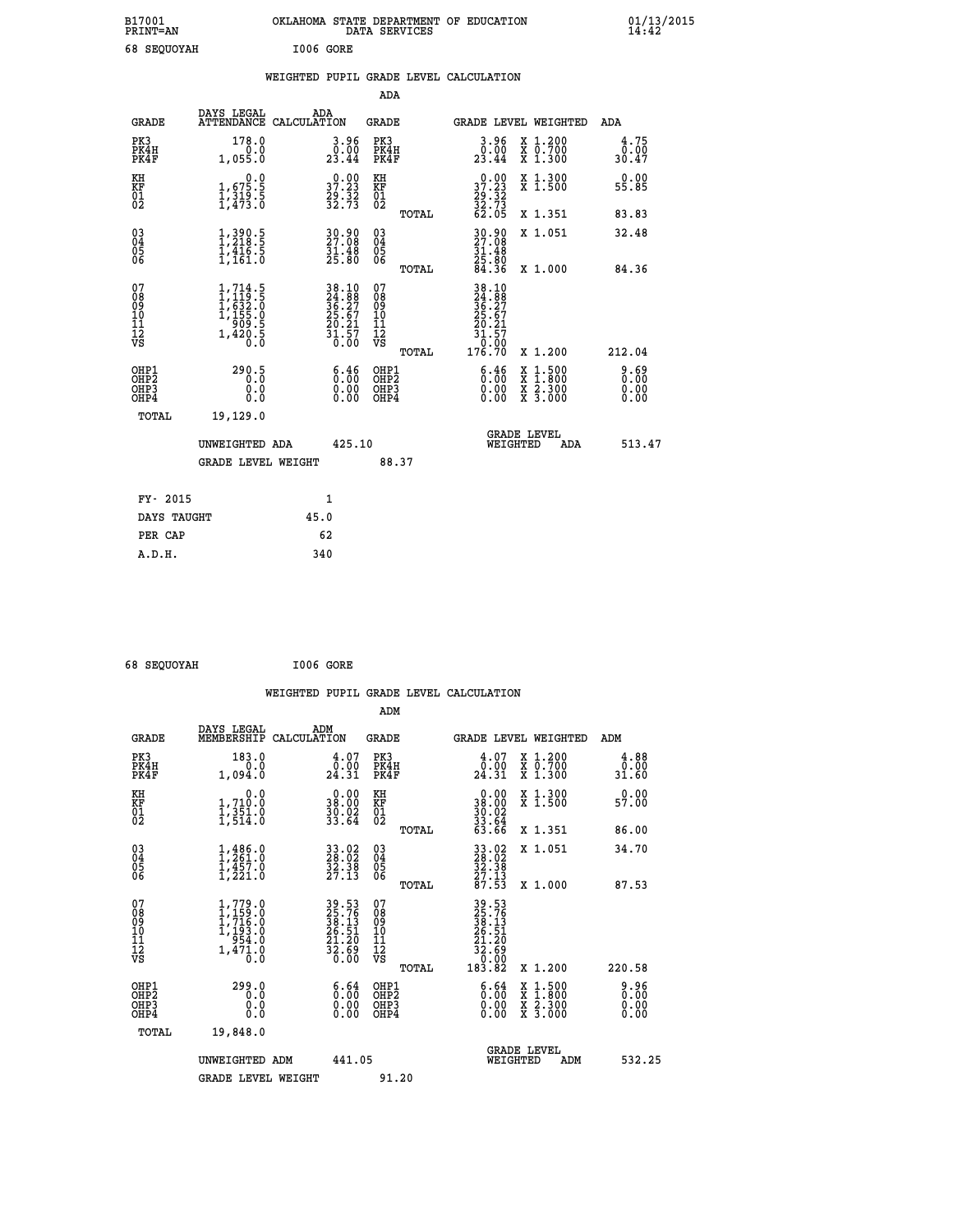| B17001<br><b>PRINT=AN</b> |              | OKLAHOMA STATE DEPARTMENT OF EDUCATION<br>DATA SERVICES |  |
|---------------------------|--------------|---------------------------------------------------------|--|
| 68 SEOUOYAH               | 1007 CENTRAL |                                                         |  |

|                                                                                                         |                                                                                                          | <b>ADA</b>                                                            |                                                                                                                                                                                                                                                                                                                                    |                                   |                                                                                                                                                                            |                                                                                                                                                                                                                                                                                                 |
|---------------------------------------------------------------------------------------------------------|----------------------------------------------------------------------------------------------------------|-----------------------------------------------------------------------|------------------------------------------------------------------------------------------------------------------------------------------------------------------------------------------------------------------------------------------------------------------------------------------------------------------------------------|-----------------------------------|----------------------------------------------------------------------------------------------------------------------------------------------------------------------------|-------------------------------------------------------------------------------------------------------------------------------------------------------------------------------------------------------------------------------------------------------------------------------------------------|
| DAYS LEGAL                                                                                              | ADA                                                                                                      | <b>GRADE</b>                                                          |                                                                                                                                                                                                                                                                                                                                    |                                   |                                                                                                                                                                            | ADA                                                                                                                                                                                                                                                                                             |
| 1,148.0<br>$70.0$<br>784.0                                                                              |                                                                                                          | PK3<br>PK4H<br>PK4F                                                   |                                                                                                                                                                                                                                                                                                                                    | 26.70<br>$\frac{0.00}{18.23}$     |                                                                                                                                                                            | 32.04<br>$\frac{0.00}{23.70}$                                                                                                                                                                                                                                                                   |
| 0.0                                                                                                     |                                                                                                          | KH                                                                    |                                                                                                                                                                                                                                                                                                                                    |                                   |                                                                                                                                                                            | 0.00<br>52.11                                                                                                                                                                                                                                                                                   |
|                                                                                                         |                                                                                                          |                                                                       |                                                                                                                                                                                                                                                                                                                                    |                                   |                                                                                                                                                                            | 101.97                                                                                                                                                                                                                                                                                          |
| $\frac{1}{1}, \frac{1}{119}$ :8                                                                         |                                                                                                          | $^{03}_{04}$                                                          |                                                                                                                                                                                                                                                                                                                                    |                                   |                                                                                                                                                                            | 28.77                                                                                                                                                                                                                                                                                           |
|                                                                                                         |                                                                                                          |                                                                       |                                                                                                                                                                                                                                                                                                                                    |                                   |                                                                                                                                                                            | 91.54                                                                                                                                                                                                                                                                                           |
| $\begin{smallmatrix} 1,126.5\\ 1,452.0\\ 1,617.5\\ 2,485.0\\ 1,520.5\\ 1,871.0\\ 0.0 \end{smallmatrix}$ |                                                                                                          | 07<br>08<br>09<br>11<br>11<br>12<br>VS                                |                                                                                                                                                                                                                                                                                                                                    | 234.25                            |                                                                                                                                                                            | 281.10                                                                                                                                                                                                                                                                                          |
| 0.0<br>Ō.Ō<br>0.0<br>0.0                                                                                |                                                                                                          | OHP1<br>OHP2<br>OHP3<br>OHP4                                          |                                                                                                                                                                                                                                                                                                                                    | $0.00$<br>$0.00$<br>0.00          |                                                                                                                                                                            | 0.00<br>0.00<br>0.00<br>0.00                                                                                                                                                                                                                                                                    |
| 21,857.5                                                                                                |                                                                                                          |                                                                       |                                                                                                                                                                                                                                                                                                                                    |                                   |                                                                                                                                                                            |                                                                                                                                                                                                                                                                                                 |
|                                                                                                         |                                                                                                          |                                                                       |                                                                                                                                                                                                                                                                                                                                    |                                   | ADA                                                                                                                                                                        | 611.23                                                                                                                                                                                                                                                                                          |
|                                                                                                         |                                                                                                          |                                                                       |                                                                                                                                                                                                                                                                                                                                    |                                   |                                                                                                                                                                            |                                                                                                                                                                                                                                                                                                 |
| FY- 2015                                                                                                | $\mathbf{1}$                                                                                             |                                                                       |                                                                                                                                                                                                                                                                                                                                    |                                   |                                                                                                                                                                            |                                                                                                                                                                                                                                                                                                 |
| DAYS TAUGHT                                                                                             | 43.0                                                                                                     |                                                                       |                                                                                                                                                                                                                                                                                                                                    |                                   |                                                                                                                                                                            |                                                                                                                                                                                                                                                                                                 |
| PER CAP                                                                                                 | 33                                                                                                       |                                                                       |                                                                                                                                                                                                                                                                                                                                    |                                   |                                                                                                                                                                            |                                                                                                                                                                                                                                                                                                 |
|                                                                                                         | $\frac{1}{1}, \frac{494}{633}$ . 5<br>1,633. 5<br>$\frac{1}{2}, \frac{2}{5}$ $\frac{7}{5}$ $\frac{5}{5}$ | ATTENDANCE CALCULATION<br>UNWEIGHTED ADA<br><b>GRADE LEVEL WEIGHT</b> | 26.70<br>$\frac{0.00}{18.23}$<br>$\begin{smallmatrix} 0.00\\ 34.74\\ 37.99\\ 37.49 \end{smallmatrix}$<br>KF<br>01<br>02<br>27.37<br>26.02<br>29.71<br>35.81<br>Ŏ5<br>06<br>$26.20$<br>$33.77$<br>$37.62$<br>$57.79$<br>$35.36$<br>$43.51$<br>$0.00$<br>$\begin{smallmatrix} 0.00 \ 0.00 \ 0.00 \ 0.00 \end{smallmatrix}$<br>508.31 | TOTAL<br>TOTAL<br>TOTAL<br>102.92 | $0.00$<br>$34.74$<br>$37.99$<br>$37.49$<br>$75.48$<br>27.37<br>26.02<br>29.71<br>35.81<br>35.81<br>$26.20$<br>$33.72$<br>$37.62$<br>$57.79$<br>$35.36$<br>$43.51$<br>$0.9$ | WEIGHTED PUPIL GRADE LEVEL CALCULATION<br>GRADE LEVEL WEIGHTED<br>X 1.200<br>X 0.700<br>X 1.300<br>X 1.300<br>X 1.500<br>X 1.351<br>X 1.051<br>X 1.000<br>X 1.200<br>$\begin{smallmatrix} x & 1.500 \\ x & 1.800 \\ x & 2.300 \\ x & 3.000 \end{smallmatrix}$<br><b>GRADE LEVEL</b><br>WEIGHTED |

 **A.D.H. 504**

 **ADM**

 **B17001<br>PRINT=AN** 

 **68 SEQUOYAH I007 CENTRAL**

| <b>GRADE</b>                                         | DAYS LEGAL<br>MEMBERSHIP CALCULATION                                                | ADM                                                                  | <b>GRADE</b>                                        |       | GRADE LEVEL WEIGHTED                                                                                                                                                                                                                                                           |          |                                          | ADM    |                        |
|------------------------------------------------------|-------------------------------------------------------------------------------------|----------------------------------------------------------------------|-----------------------------------------------------|-------|--------------------------------------------------------------------------------------------------------------------------------------------------------------------------------------------------------------------------------------------------------------------------------|----------|------------------------------------------|--------|------------------------|
| PK3<br>PK4H<br>PK4F                                  | 1,148.0<br>$\frac{0.0}{825.0}$                                                      | 26.70<br>$\frac{0.00}{19.19}$                                        | PK3<br>PK4H<br>PK4F                                 |       | 26.70<br>0.00<br>19.19                                                                                                                                                                                                                                                         |          | X 1.200<br>X 0.700<br>X 1.300            |        | 32.04<br>0.00<br>24.95 |
| KH<br>KF<br>01<br>02                                 | 0.0<br>1,568:0<br>1,652:0<br>1,661:0                                                | $\begin{smallmatrix} 0.00\\ 36.47\\ 38.42\\ 38.63 \end{smallmatrix}$ | KH<br>KF<br>01<br>02                                |       | 0.00<br>36:47<br>38:42<br>38:63<br>77:05                                                                                                                                                                                                                                       |          | X 1.300<br>X 1.500                       |        | 0.00<br>54.71          |
|                                                      |                                                                                     |                                                                      |                                                     | TOTAL |                                                                                                                                                                                                                                                                                |          | X 1.351                                  | 104.09 |                        |
| $\begin{matrix} 03 \\ 04 \\ 05 \\ 06 \end{matrix}$   | $1, 231.0$<br>$1, 161.0$<br>$1, 325.0$<br>$1, 579.0$                                | $\begin{smallmatrix} 28.63\ 27.00\ 30.81\ 36.72 \end{smallmatrix}$   | $\begin{array}{c} 03 \\ 04 \\ 05 \\ 06 \end{array}$ |       | 28.63<br>27.00<br>30.81<br>36.72<br>34.53                                                                                                                                                                                                                                      |          | X 1.051                                  |        | 30.09                  |
|                                                      |                                                                                     |                                                                      |                                                     | TOTAL |                                                                                                                                                                                                                                                                                |          | X 1.000                                  |        | 94.53                  |
| 07<br>08<br>09<br>101<br>11<br>12<br>VS              | $1,168.0$<br>$1,507.0$<br>$1,682.0$<br>$2,563.0$<br>$1,571.0$<br>$1,921.0$<br>$0.0$ | 27.16<br>35.05<br>39.12<br>59.60<br>56.53<br>44.67<br>40.00          | 07<br>08<br>09<br>001<br>11<br>11<br>12<br>VS       | TOTAL | $\begin{smallmatrix} 27.16\\ 35.05\\ 39.12\\ 59.12\\ 59.60\\ 36.53\\ 44.67\\ 242.13 \end{smallmatrix}$                                                                                                                                                                         |          | X 1.200                                  | 290.56 |                        |
| OHP1<br>OHP <sub>2</sub><br>OH <sub>P3</sub><br>OHP4 |                                                                                     |                                                                      | OHP1<br>OHP <sub>2</sub><br>OHP3<br>OHP4            |       | $\begin{smallmatrix} 0.00 & 0.00 & 0.00 & 0.00 & 0.00 & 0.00 & 0.00 & 0.00 & 0.00 & 0.00 & 0.00 & 0.00 & 0.00 & 0.00 & 0.00 & 0.00 & 0.00 & 0.00 & 0.00 & 0.00 & 0.00 & 0.00 & 0.00 & 0.00 & 0.00 & 0.00 & 0.00 & 0.00 & 0.00 & 0.00 & 0.00 & 0.00 & 0.00 & 0.00 & 0.00 & 0.0$ |          | X 1:500<br>X 1:800<br>X 2:300<br>X 3:000 |        | 0.00<br>0.00<br>0.00   |
| TOTAL                                                | 22,562.0                                                                            |                                                                      |                                                     |       |                                                                                                                                                                                                                                                                                |          |                                          |        |                        |
|                                                      | UNWEIGHTED                                                                          | 524.70<br>ADM                                                        |                                                     |       |                                                                                                                                                                                                                                                                                | WEIGHTED | <b>GRADE LEVEL</b><br>ADM                |        | 630.97                 |
|                                                      | <b>GRADE LEVEL WEIGHT</b>                                                           |                                                                      | 106.27                                              |       |                                                                                                                                                                                                                                                                                |          |                                          |        |                        |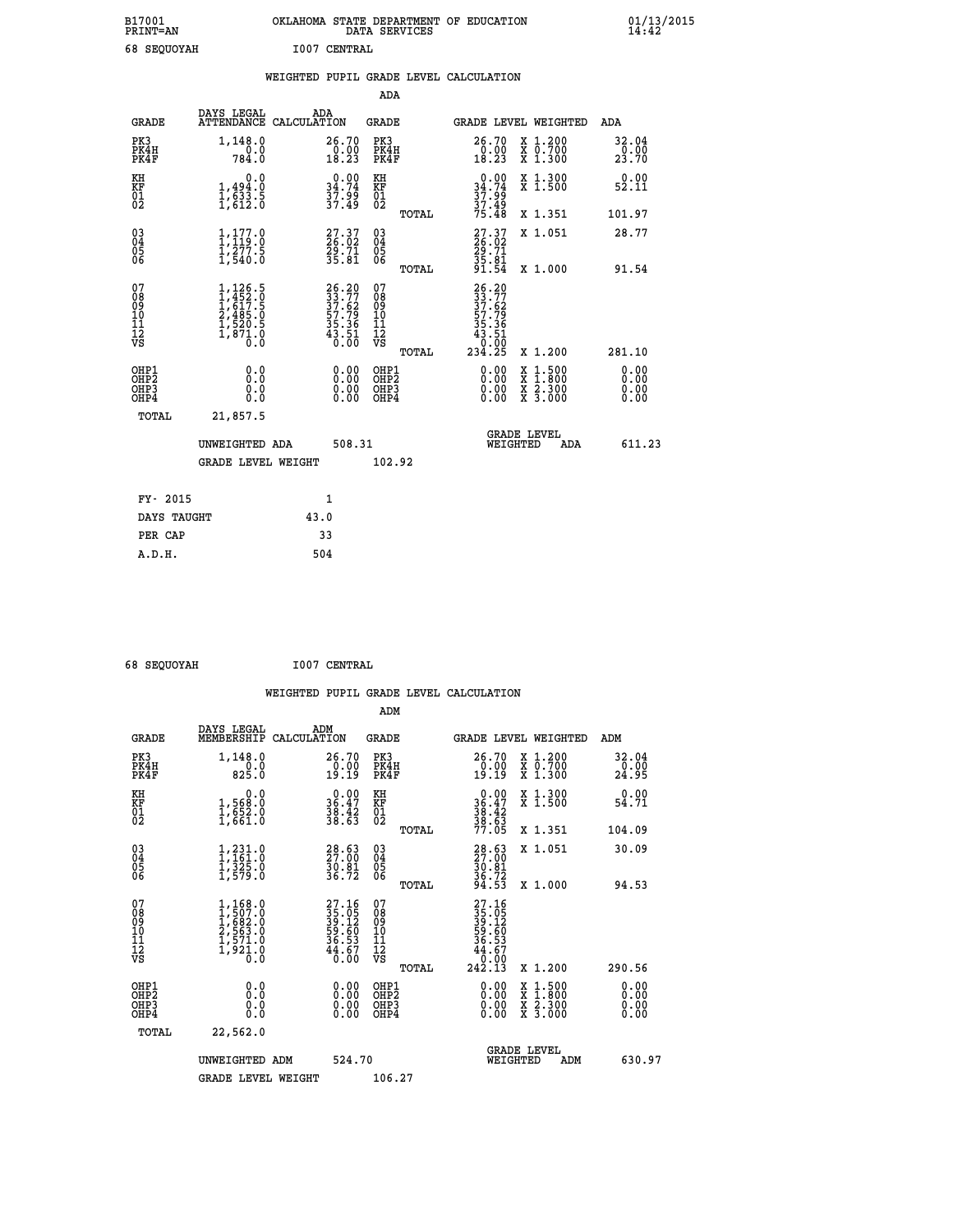| ﯩﺴﯩﺮﯨﻦ ﻛﯧﺘﯩ                                                  |                                                                             |       | COONTT TOTUMP                                                          |                                           |       |                                                                                                 |                                                                                          |                               |
|--------------------------------------------------------------|-----------------------------------------------------------------------------|-------|------------------------------------------------------------------------|-------------------------------------------|-------|-------------------------------------------------------------------------------------------------|------------------------------------------------------------------------------------------|-------------------------------|
|                                                              |                                                                             |       |                                                                        |                                           |       | WEIGHTED PUPIL GRADE LEVEL CALCULATION                                                          |                                                                                          |                               |
|                                                              |                                                                             |       |                                                                        | <b>ADA</b>                                |       |                                                                                                 |                                                                                          |                               |
| <b>GRADE</b>                                                 | DAYS LEGAL<br>ATTENDANCE CALCULATION                                        | ADA   |                                                                        | GRADE                                     |       |                                                                                                 | GRADE LEVEL WEIGHTED                                                                     | ADA                           |
| PK3<br>PK4H<br>PK4F                                          | 5,139.0<br>0.0<br>18,350.5                                                  |       | $119.12$<br>0.00<br>431.44                                             | PK3<br>PK4H<br>PK4F                       |       | 119.12<br>$\frac{1}{431.44}$                                                                    | X 1.200<br>X 0.700<br>X 1.300                                                            | 142.94<br>0.00<br>560.87      |
| KH<br>KF<br>$\overline{01}$                                  | 0.0<br>26,036.0<br>27,643.5<br>25,729.0                                     |       | $\begin{smallmatrix} &0.00\\ 611.75\ 651.44\ 605.40 \end{smallmatrix}$ | KH<br>KF<br>$\overline{01}$               |       | $0.00$<br>$611.75$<br>$651.44$<br>$605.40$                                                      | X 1.300<br>X 1.500                                                                       | 0.00<br>917.65                |
|                                                              |                                                                             |       |                                                                        |                                           | TOTAL | 1,256.84                                                                                        | X 1.351                                                                                  | 1,697.97                      |
| $\begin{smallmatrix} 03 \\[-4pt] 04 \end{smallmatrix}$<br>05 | 23,802.5<br>22,168.0<br>24,755.5<br>24,043.5                                |       | 560.27<br>523.09<br>584.84<br>568.98                                   | $\substack{03 \\ 04}$<br>$\frac{05}{06}$  |       | 560.27<br>523.09<br>584.84<br>568.98                                                            | X 1.051                                                                                  | 2,265.77                      |
| 06                                                           |                                                                             |       |                                                                        |                                           | TOTAL | 1,676.91                                                                                        | X 1.000                                                                                  | 1,676.91                      |
| 07<br>08<br>09<br>10<br>11<br>12<br>VS                       | 25,746.5<br>24,808.0<br>23,787.0<br>22,889.5<br>21,731.0<br>20,396.0<br>Ō.Ŏ |       | 608.26<br>587.18<br>568.40<br>547.88<br>520.92<br>488.57<br>0.00       | 07<br>089<br>101<br>111<br>VS             | TOTAL | 608.26<br>587.18<br>568.40<br>$\frac{547.88}{520.92}$<br>$\frac{488.57}{5}$<br>0:00<br>3,321.21 | X 1.200                                                                                  | 3,985.46                      |
| OHP1<br>OH <sub>P</sub> 2<br>OHP3<br>OHP4                    | 1,685.5<br>0.0<br>0.0                                                       |       | 38.90<br>0.00<br>0.00                                                  | OHP1<br>OH <sub>P</sub> 2<br>OHP3<br>OHP4 |       | 38.90<br>0.00<br>0.00                                                                           | $\begin{smallmatrix} x & 1.500 \\ x & 1.800 \\ x & 2.300 \\ x & 3.000 \end{smallmatrix}$ | 58.35<br>0.00<br>0.00<br>0.00 |
| TOTAL                                                        | 338,711.0                                                                   |       |                                                                        |                                           |       |                                                                                                 |                                                                                          |                               |
|                                                              | UNWEIGHTED ADA                                                              |       | 8,016.44                                                               |                                           |       |                                                                                                 | <b>GRADE LEVEL</b><br>WEIGHTED<br>ADA                                                    | 9,629.01                      |
|                                                              | <b>GRADE LEVEL WEIGHT</b>                                                   |       |                                                                        | 1,612.57                                  |       |                                                                                                 |                                                                                          |                               |
| FY- 2015                                                     |                                                                             |       | $\mathbf{1}$                                                           |                                           |       |                                                                                                 |                                                                                          |                               |
| DAYS TAUGHT                                                  |                                                                             | 516.0 |                                                                        |                                           |       |                                                                                                 |                                                                                          |                               |
| PER CAP                                                      |                                                                             | 579   |                                                                        |                                           |       |                                                                                                 |                                                                                          |                               |

 **A.D.H. 6,204**

SEQUOYAH COUNTY TOTALS

|                                                       |                                                                             |                                                                      | ADM                                              |                                                                              |                                                                                                  |                               |
|-------------------------------------------------------|-----------------------------------------------------------------------------|----------------------------------------------------------------------|--------------------------------------------------|------------------------------------------------------------------------------|--------------------------------------------------------------------------------------------------|-------------------------------|
| <b>GRADE</b>                                          | DAYS LEGAL<br>MEMBERSHIP                                                    | ADM<br>CALCULATION                                                   | <b>GRADE</b>                                     |                                                                              | GRADE LEVEL WEIGHTED                                                                             | ADM                           |
| PK3<br>PK4H<br>PK4F                                   | 5,208.0<br>0.0<br>19,167.0                                                  | 120.62<br>0.00<br>450.61                                             | PK3<br>PK4H<br>PK4F                              | 120.62<br>0.00<br>450.61                                                     | X 1.200<br>X 0.700<br>X 1.300                                                                    | 142.94<br>0.00<br>585.80      |
| KH<br>KF<br>01<br>02                                  | 0.0<br>27,046:0<br>28,628:0<br>26,559:0                                     | $\begin{smallmatrix} &0.00\ 635.63\ 674.50\ 624.93\end{smallmatrix}$ | KH<br>KF<br>01<br>02                             | 0.00<br>$635.63$<br>$674.50$<br>$624.93$<br>$1,299.43$                       | X 1.300<br>X 1.500                                                                               | 0.00<br>953.46                |
|                                                       |                                                                             |                                                                      | TOTAL                                            |                                                                              | X 1.351                                                                                          | 1,755.52                      |
| 03<br>04<br>05<br>06                                  | 24,657.0<br>22,885.0<br>25,609.0<br>24,809.0                                | 580.15<br>539.81<br>604.96<br>587.20                                 | $\substack{03 \\ 04}$<br>0500                    | 580.15<br>539.81<br>604.96<br>587.20                                         | X 1.051                                                                                          | 609.72                        |
|                                                       |                                                                             |                                                                      | TOTAL                                            | 1,731.97                                                                     | X 1.000                                                                                          | 1,731.97                      |
| 07<br>08<br>09<br>11<br>11<br>12<br>VS                | 26,460.0<br>25,617.0<br>25,125.0<br>23,936.0<br>22,808.0<br>21,372.0<br>ō.ŏ | 625.13<br>606.35<br>600.19<br>572.88<br>546.76<br>511.98<br>0.00     | 07<br>08<br>09<br>101<br>11<br>12<br>VS<br>TOTAL | 625.13<br>606.35<br>600.19<br>572.88<br>546.76<br>511.98<br>0.00<br>3,463.29 | X 1.200                                                                                          | 4,155.96                      |
| OHP1<br>OH <sub>P</sub> 2<br>OH <sub>P3</sub><br>OHP4 | 1,714.0<br>0.0<br>0.0<br>Ŏ.Ŏ                                                | 39.55<br>0.00<br>0.00<br>0.00                                        | OHP1<br>OHP2<br>OHP3<br>OHP4                     | 39.55<br>0.00<br>0.00<br>0.00                                                | $\begin{smallmatrix} x & 1 & 500 \\ x & 1 & 800 \\ x & 2 & 300 \\ x & 3 & 000 \end{smallmatrix}$ | 59.33<br>0.00<br>0.00<br>0.00 |
| TOTAL                                                 | 351,600.0                                                                   |                                                                      |                                                  |                                                                              |                                                                                                  |                               |
|                                                       | UNWEIGHTED                                                                  | 8,321.25<br>ADM                                                      |                                                  | WEIGHTED                                                                     | <b>GRADE LEVEL</b><br>ADM                                                                        | 9,996.51                      |
|                                                       | <b>GRADE LEVEL WEIGHT</b>                                                   |                                                                      | 1,675.26                                         |                                                                              |                                                                                                  |                               |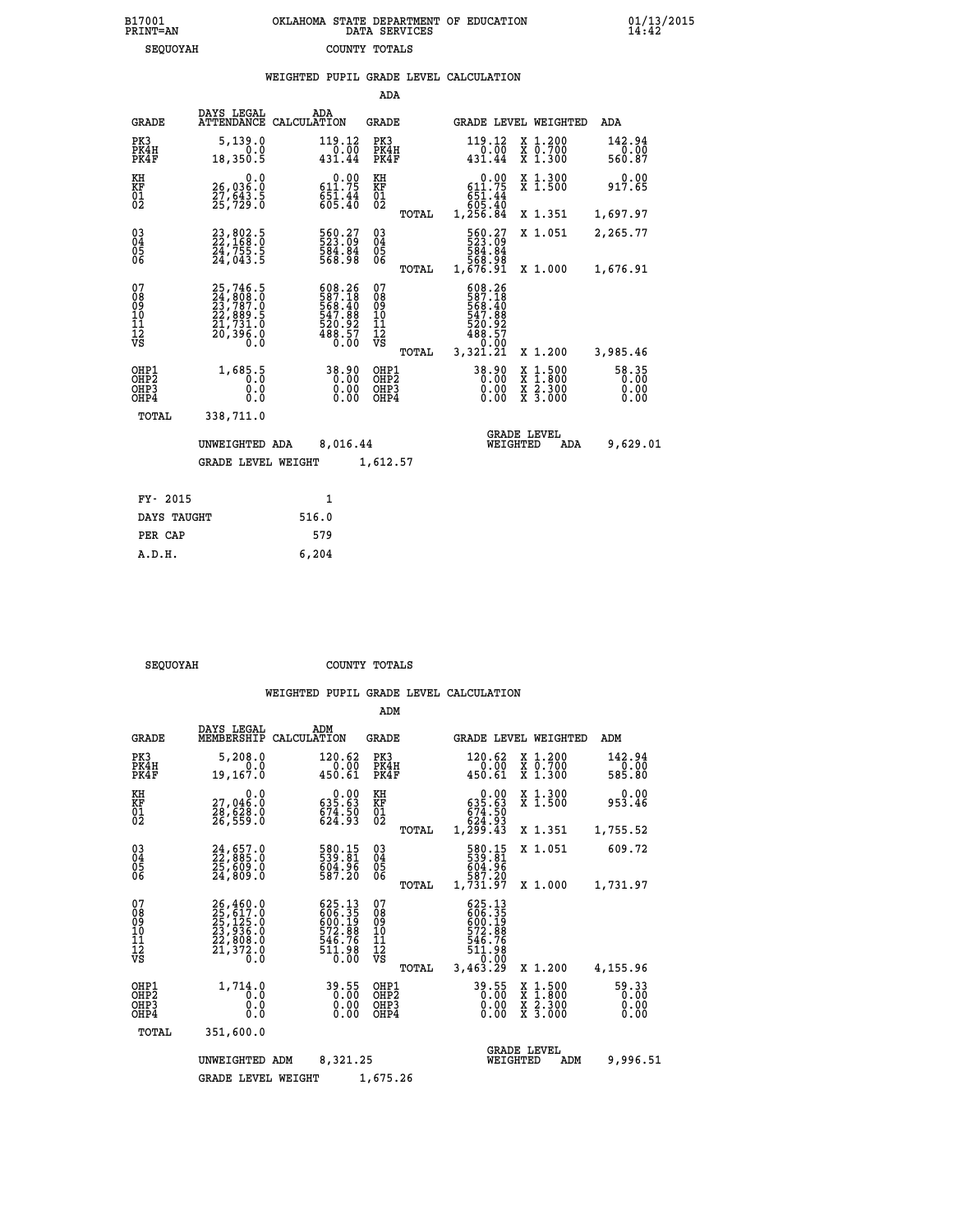| B17001<br>PRINT=AN                                 |                                                        | OKLAHOMA STATE DEPARTMENT OF EDUCATION<br>DATA SERVICES      |                                                          |                                                                          |                                                                                          | $01/13/2015$<br>14:42        |
|----------------------------------------------------|--------------------------------------------------------|--------------------------------------------------------------|----------------------------------------------------------|--------------------------------------------------------------------------|------------------------------------------------------------------------------------------|------------------------------|
| 69 STEPHENS                                        |                                                        | C082 GRANDVIEW                                               |                                                          |                                                                          |                                                                                          |                              |
|                                                    |                                                        | WEIGHTED PUPIL GRADE LEVEL CALCULATION                       |                                                          |                                                                          |                                                                                          |                              |
|                                                    |                                                        |                                                              | ADA                                                      |                                                                          |                                                                                          |                              |
| GRADE                                              | DAYS LEGAL<br>ATTENDANCE CALCULATION                   | ADA                                                          | GRADE                                                    | GRADE LEVEL WEIGHTED                                                     |                                                                                          | ADA                          |
| PK3<br>PK4H<br>PK4F                                | 237.5<br>471.0                                         | 5.40<br>$\begin{smallmatrix} 0.00 \ 10.70 \end{smallmatrix}$ | PK3<br>PK4H<br>PK4F                                      | 5.40<br>ŏ:ŏŏ<br>10:70                                                    | X 1.200<br>X 0.700<br>X 1.300                                                            | 6.48<br>0.00<br>13.91        |
| KH<br>KF<br>01<br>02                               | 0.0<br>$381.5$<br>$814.5$<br>$435.5$                   | 0.00<br>$18.57$<br>$18.51$<br>9.90                           | KH<br>KF<br>01<br>02                                     | 0.00<br>$\begin{smallmatrix} 8.67\ 18.51\ 9.90\ 28.41 \end{smallmatrix}$ | X 1.300<br>X 1.500                                                                       | 0.00<br>13.01                |
|                                                    |                                                        |                                                              | TOTAL                                                    |                                                                          | X 1.351                                                                                  | 38.38                        |
| $\begin{matrix} 03 \\ 04 \\ 05 \\ 06 \end{matrix}$ | 328.5<br>$\frac{911.0}{739.5}$                         | $\begin{smallmatrix}7.47\17.78\20.70\16.81\end{smallmatrix}$ | 03<br>04<br>05<br>06                                     | 17.17<br>20.70<br>16.01<br>55.29                                         | X 1.051                                                                                  | 7.85<br>55.29                |
| 07<br>08<br>09<br>10<br>11<br>12<br>VS             | 695.5<br>525.0<br>0.0<br>0.0<br>0.00                   | $15.81$<br>$11.93$<br>$0.00$<br>$0.00$<br>0.00<br>0.00       | TOTAL<br>07<br>08<br>09<br>10<br>11<br>ĪŽ<br>VŠ<br>TOTAL | 15.81<br>0.00<br>0.00<br>0.00<br>0.00<br>27.74                           | X 1.000<br>X 1.200                                                                       | 33.29                        |
| OHP1<br>OHP <sub>2</sub><br>OHP3<br>OHP4           | 0.0<br>Ō.Ō<br>0.0<br>0.0                               | 0.00<br>0.00<br>0.00                                         | OHP1<br>OHP <sub>2</sub><br>OHP3<br>OHP4                 | 0.00<br>0.00<br>0.00                                                     | $\begin{smallmatrix} x & 1.500 \\ x & 1.800 \\ x & 2.300 \\ x & 3.000 \end{smallmatrix}$ | 0.00<br>0.00<br>0.00<br>0.00 |
| TOTAL                                              | 6,322.0<br>UNWEIGHTED ADA<br><b>GRADE LEVEL WEIGHT</b> | 143.68                                                       | 24.53                                                    | WEIGHTED                                                                 | <b>GRADE LEVEL</b><br>ADA                                                                | 168.21                       |
| FY- 2015<br>DAYS TAUGHT                            |                                                        | 1<br>44.0                                                    |                                                          |                                                                          |                                                                                          |                              |

| 69 STEPHENS | C082 GRANDVIEW |
|-------------|----------------|

**PER CAP** 73<br> **A.D.H.** 143

 **A.D.H. 143**

|                                                      |                                                     | WEIGHTED PUPIL GRADE LEVEL CALCULATION                                                                                 |                                              |                                                                                       |                                          |                               |
|------------------------------------------------------|-----------------------------------------------------|------------------------------------------------------------------------------------------------------------------------|----------------------------------------------|---------------------------------------------------------------------------------------|------------------------------------------|-------------------------------|
|                                                      |                                                     |                                                                                                                        | ADM                                          |                                                                                       |                                          |                               |
| <b>GRADE</b>                                         | DAYS LEGAL<br>MEMBERSHIP                            | ADM<br>CALCULATION                                                                                                     | <b>GRADE</b>                                 | GRADE LEVEL WEIGHTED                                                                  |                                          | ADM                           |
| PK3<br>PK4H<br>PK4F                                  | 254.0<br>0.0<br>484.0                               | 5.77<br>0.00<br>11.00                                                                                                  | PK3<br>PK4H<br>PK4F                          | 5.77<br>$\begin{smallmatrix} \v{0} \ \v{1} \ \v{1} \ \v{1} \ \v{0} \end{smallmatrix}$ | X 1.200<br>X 0.700<br>X 1.300            | 6.92<br>0.00<br>14.30         |
| KH<br>KF<br>01<br>02                                 | $396.0$<br>$836.0$<br>$440.0$                       | $\begin{smallmatrix} 0.00\\ 9.00\\ 19.00\\ 10.00 \end{smallmatrix}$                                                    | KH<br>KF<br>01<br>02                         | $\begin{smallmatrix} 0.00\\ 9.00\\ 19.00\\ 10.00\\ 29.00 \end{smallmatrix}$           | X 1.300<br>X 1.500                       | 0.00<br>13.50                 |
|                                                      |                                                     |                                                                                                                        | TOTAL                                        |                                                                                       | X 1.351                                  | 39.18                         |
| $\begin{matrix} 03 \\ 04 \\ 05 \\ 06 \end{matrix}$   | 341.0<br>804.0<br>928.0<br>760.0                    | $\begin{smallmatrix}7.75\\18.27\\21.09\\17.27\end{smallmatrix}$                                                        | 03<br>04<br>05<br>06                         | $7.75$<br>$18.27$<br>$21.09$<br>$17.27$                                               | X 1.051                                  | 8.15                          |
|                                                      |                                                     |                                                                                                                        | TOTAL                                        | $\overline{56}.63$                                                                    | X 1.000                                  | 56.63                         |
| 07<br>0890112<br>1112<br>VS                          | $710.0$<br>538.0<br>0.0<br>0.0<br>0.0<br>$\S.$ $\S$ | $16.14$<br>$12.23$<br>$0.00$<br>$0.00$<br>$0.00$<br>$\begin{smallmatrix} 0.00 & 0.00 \\ 0.00 & 0.00 \end{smallmatrix}$ | 07<br>08901112<br>1112<br>VS                 | $16.14$<br>$12.23$<br>$0.00$<br>$0.00$<br>$0.00$<br>0.00                              |                                          |                               |
|                                                      |                                                     |                                                                                                                        | TOTAL                                        | 28.37                                                                                 | X 1.200                                  | 34.04                         |
| OHP1<br>OHP <sub>2</sub><br>OH <sub>P3</sub><br>OHP4 | 0.0<br>0.000                                        | $0.00$<br>$0.00$<br>0.00                                                                                               | OHP1<br>OHP <sub>2</sub><br>OHP <sub>3</sub> | 0.00<br>0.00<br>0.00                                                                  | X 1:500<br>X 1:800<br>X 2:300<br>X 3:000 | 0.00<br>Ō. ŌŌ<br>0.00<br>0.00 |
| TOTAL                                                | 6,491.0                                             |                                                                                                                        |                                              |                                                                                       |                                          |                               |
|                                                      | UNWEIGHTED ADM                                      | 147.52                                                                                                                 |                                              | <b>GRADE LEVEL</b><br>WEIGHTED                                                        | ADM                                      | 172.72                        |
|                                                      | <b>GRADE LEVEL WEIGHT</b>                           |                                                                                                                        | 25.20                                        |                                                                                       |                                          |                               |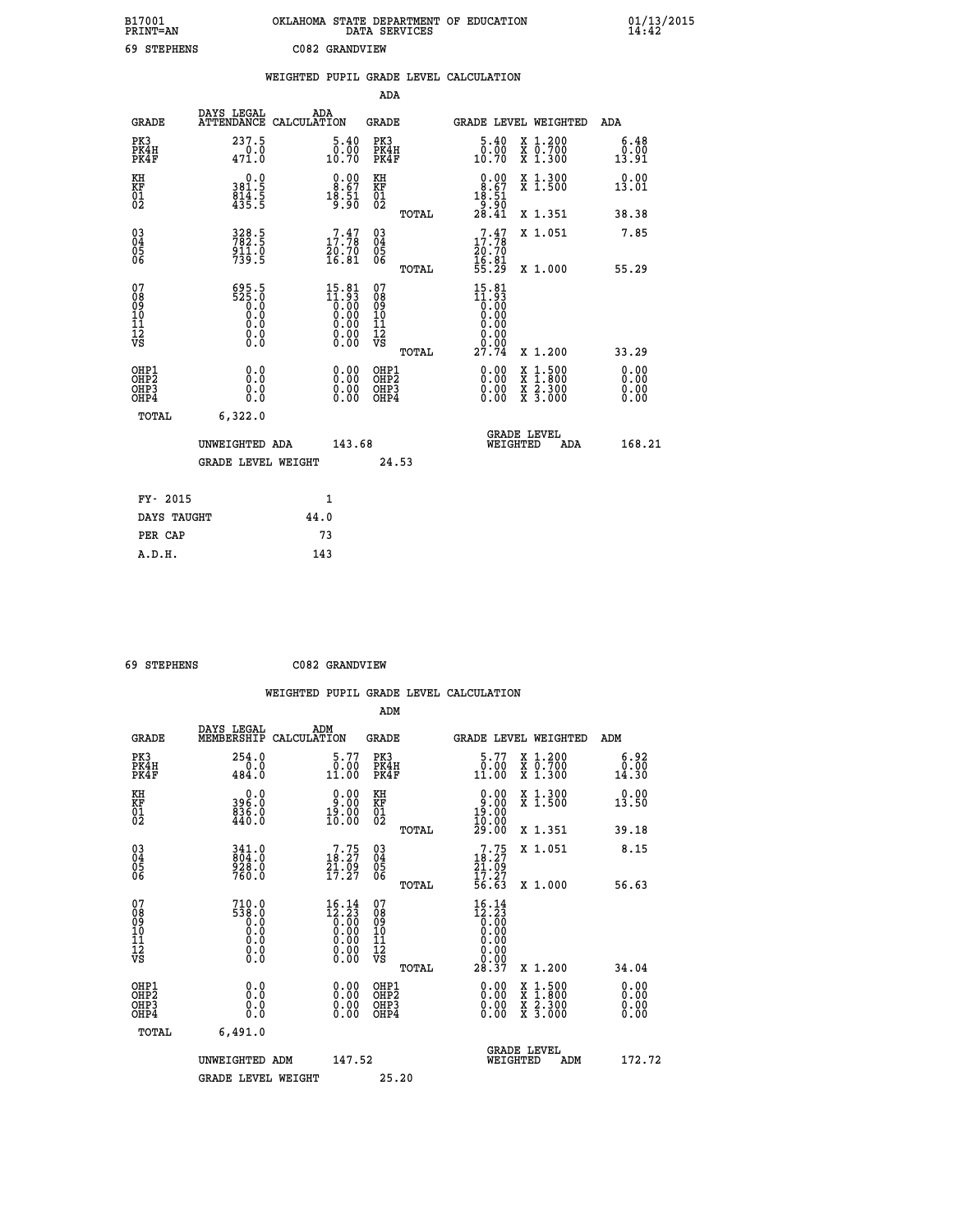| B17001<br>PRINT=AN    | <b>OKLAHOMA</b><br>STATE DEPARTMENT OF EDUCATION<br>DATA SERVICES | 01/13/2015<br>14:42 |
|-----------------------|-------------------------------------------------------------------|---------------------|
| 69<br><b>STEPHENS</b> | I001 DUNCAN                                                       |                     |

## **WEIGHTED PUPIL GRADE LEVEL CALCULATION**

|                                                                  |                                                                                                                  |                                                                                | ADA                                      |       |                                                                                  |                                                                                                  |                               |
|------------------------------------------------------------------|------------------------------------------------------------------------------------------------------------------|--------------------------------------------------------------------------------|------------------------------------------|-------|----------------------------------------------------------------------------------|--------------------------------------------------------------------------------------------------|-------------------------------|
| <b>GRADE</b>                                                     | DAYS LEGAL                                                                                                       | ADA<br>ATTENDANCE CALCULATION                                                  | <b>GRADE</b>                             |       |                                                                                  | GRADE LEVEL WEIGHTED                                                                             | ADA                           |
| PK3<br>PK4H<br>PK4F                                              | $\frac{128.5}{207.5}$<br>10,467.5                                                                                | $3.13$<br>$5.06$<br>255.30                                                     | PK3<br>PK4H<br>PK4F                      |       | $3.13$<br>$5.06$<br>255.30                                                       | X 1.200<br>X 0.700<br>X 1.300                                                                    | $3.76$<br>3.54<br>331.89      |
| KH<br>KF<br>01<br>02                                             | 0.0<br>12,277.0<br>11,067.0<br>10,310.5                                                                          | $\begin{smallmatrix} 0.00\\299.44\\289.44\\251.48\end{smallmatrix}$            | KH<br>KF<br>01<br>02                     |       | $\begin{smallmatrix} &0.00\\ 299.44\\ 289.44\\ 251.48\\ 540.92\end{smallmatrix}$ | X 1.300<br>X 1.500                                                                               | 0.00<br>449.16                |
|                                                                  |                                                                                                                  |                                                                                |                                          | TOTAL |                                                                                  | X 1.351                                                                                          | 730.78                        |
| $\begin{matrix} 03 \\ 04 \\ 05 \\ 06 \end{matrix}$               | 11,908.0<br>10,534.0<br>11,982.5                                                                                 | 290.44<br>232.26<br>256.93<br>292.26                                           | $\substack{03 \\ 04}$<br>05<br>06        |       | 290.44<br>256:93<br>292:26<br>781.45                                             | X 1.051                                                                                          | 305.25                        |
|                                                                  |                                                                                                                  |                                                                                |                                          | TOTAL |                                                                                  | X 1.000                                                                                          | 781.45                        |
| 07<br>08<br>09<br>10<br>11<br>12<br>VS                           | $\begin{smallmatrix} 10, 364.5\\ 9, 558.0\\ 9, 834.5\\ 11, 045.0\\ 10, 292.5\\ 9, 114.5\\ 0.0 \end{smallmatrix}$ | $252.79$<br>$233.12$<br>$239.87$<br>$269.39$<br>$251.04$<br>$222.30$<br>$0.00$ | 07<br>08<br>09<br>101<br>112<br>VS       |       | 252.79<br>233.127<br>239.87<br>269.394<br>251.04<br>222.30<br>222.30             |                                                                                                  |                               |
|                                                                  |                                                                                                                  |                                                                                |                                          | TOTAL | 1,468.51                                                                         | X 1.200                                                                                          | 1,762.21                      |
| OHP1<br>OH <sub>P</sub> <sub>2</sub><br>OH <sub>P3</sub><br>OHP4 | 447.0<br>0.0<br>0.0<br>0.0                                                                                       | 10.90<br>0.00<br>0.00                                                          | OHP1<br>OHP <sub>2</sub><br>OHP3<br>OHP4 |       | $^{10.90}_{0.00}$<br>0.00                                                        | $\begin{smallmatrix} x & 1 & 500 \\ x & 1 & 800 \\ x & 2 & 300 \\ x & 3 & 000 \end{smallmatrix}$ | 16.35<br>0.00<br>0.00<br>0.00 |
| <b>TOTAL</b>                                                     | 149,861.0                                                                                                        |                                                                                |                                          |       |                                                                                  |                                                                                                  |                               |
|                                                                  | UNWEIGHTED ADA                                                                                                   | 3,655.15                                                                       |                                          |       |                                                                                  | <b>GRADE LEVEL</b><br>WEIGHTED<br>ADA                                                            | 4,384.39                      |
|                                                                  | <b>GRADE LEVEL WEIGHT</b>                                                                                        |                                                                                | 729.24                                   |       |                                                                                  |                                                                                                  |                               |
|                                                                  |                                                                                                                  |                                                                                |                                          |       |                                                                                  |                                                                                                  |                               |
| FY- 2015                                                         |                                                                                                                  | 1                                                                              |                                          |       |                                                                                  |                                                                                                  |                               |
| DAYS TAUGHT                                                      |                                                                                                                  | 41.0                                                                           |                                          |       |                                                                                  |                                                                                                  |                               |
| PER CAP                                                          |                                                                                                                  | 33                                                                             |                                          |       |                                                                                  |                                                                                                  |                               |

 **69 STEPHENS I001 DUNCAN**

 **A.D.H. 2,373**

|                                    |                                                       |                                                                                                              |                                                                         | ADM                                                 |       |                                                                              |                                          |     |                               |
|------------------------------------|-------------------------------------------------------|--------------------------------------------------------------------------------------------------------------|-------------------------------------------------------------------------|-----------------------------------------------------|-------|------------------------------------------------------------------------------|------------------------------------------|-----|-------------------------------|
|                                    | <b>GRADE</b>                                          | DAYS LEGAL<br>MEMBERSHIP                                                                                     | ADM<br>CALCULATION                                                      | <b>GRADE</b>                                        |       | GRADE LEVEL WEIGHTED                                                         |                                          |     | ADM                           |
| PK3                                | PK4H<br>PK4F                                          | 132.0<br>214.0<br>11,243.0                                                                                   | 3.22<br>$27\overline{4}\cdot\overline{2}\overline{2}$                   | PK3<br>PK4H<br>PK4F                                 |       | $3.22$<br>$5.22$<br>274.22                                                   | X 1.200<br>X 0.700<br>X 1.300            |     | $3.86$<br>3.65<br>356.49      |
| KH<br>KF<br>01<br>02               |                                                       | 0.0<br>12,887.0<br>12,384.0<br>10,690.0                                                                      | $\begin{smallmatrix} &0.00\\ 314.32\\ 302.05\\ 260.73\end{smallmatrix}$ | KH<br>KF<br>01<br>02                                |       | $0.00$<br>$314.32$<br>$302.05$<br>$260.73$<br>$562.78$                       | X 1.300<br>X 1.500                       |     | 0.00<br>471.48                |
|                                    |                                                       |                                                                                                              |                                                                         |                                                     | TOTAL |                                                                              | X 1.351                                  |     | 760.32                        |
| 03<br>04<br>05<br>06               |                                                       | 12,362.0<br>9,861.0<br>10,984.0<br>12,504.0                                                                  | 301.51<br>240.51<br>267.90<br>304.98                                    | $\begin{array}{c} 03 \\ 04 \\ 05 \\ 06 \end{array}$ |       | 301.51<br>240.51<br>267.90                                                   | X 1.051                                  |     | 316.89                        |
|                                    |                                                       |                                                                                                              |                                                                         |                                                     | TOTAL | 304.98<br>813.39                                                             | X 1.000                                  |     | 813.39                        |
| 07<br>08<br>09<br>101<br>112<br>VS |                                                       | $\begin{smallmatrix} 10,948.0\\ 10,206.0\\ 10,457.0\\ 11,934.0\\ 10,999.0\\ 9,871.0\\ 0.0 \end{smallmatrix}$ | 267.02<br>248.93<br>255.05<br>291.07<br>268.27<br>240.76<br>0.00        | 07<br>08<br>09<br>11<br>11<br>12<br>VS              | TOTAL | 267.02<br>248.93<br>255.05<br>291.07<br>268.27<br>240.76<br>0.00<br>1,571.10 | X 1.200                                  |     | 1,885.32                      |
|                                    | OHP1<br>OH <sub>P</sub> 2<br>OH <sub>P3</sub><br>OHP4 | 488.0<br>0.0<br>0.000                                                                                        | $11.90$<br>0.00<br>0.00<br>0.00                                         | OHP1<br>OHP2<br>OHP3<br>OHP4                        |       | $11.90$<br>0.00<br>0.00                                                      | X 1:500<br>X 1:800<br>X 2:300<br>X 3:000 |     | 17.85<br>0.00<br>0.00<br>0.00 |
|                                    | TOTAL                                                 | 158,164.0                                                                                                    |                                                                         |                                                     |       |                                                                              |                                          |     |                               |
|                                    |                                                       | UNWEIGHTED<br>ADM                                                                                            | 3,857.66                                                                |                                                     |       |                                                                              | <b>GRADE LEVEL</b><br>WEIGHTED           | ADM | 4,629.25                      |
|                                    |                                                       | <b>GRADE LEVEL WEIGHT</b>                                                                                    |                                                                         | 771.59                                              |       |                                                                              |                                          |     |                               |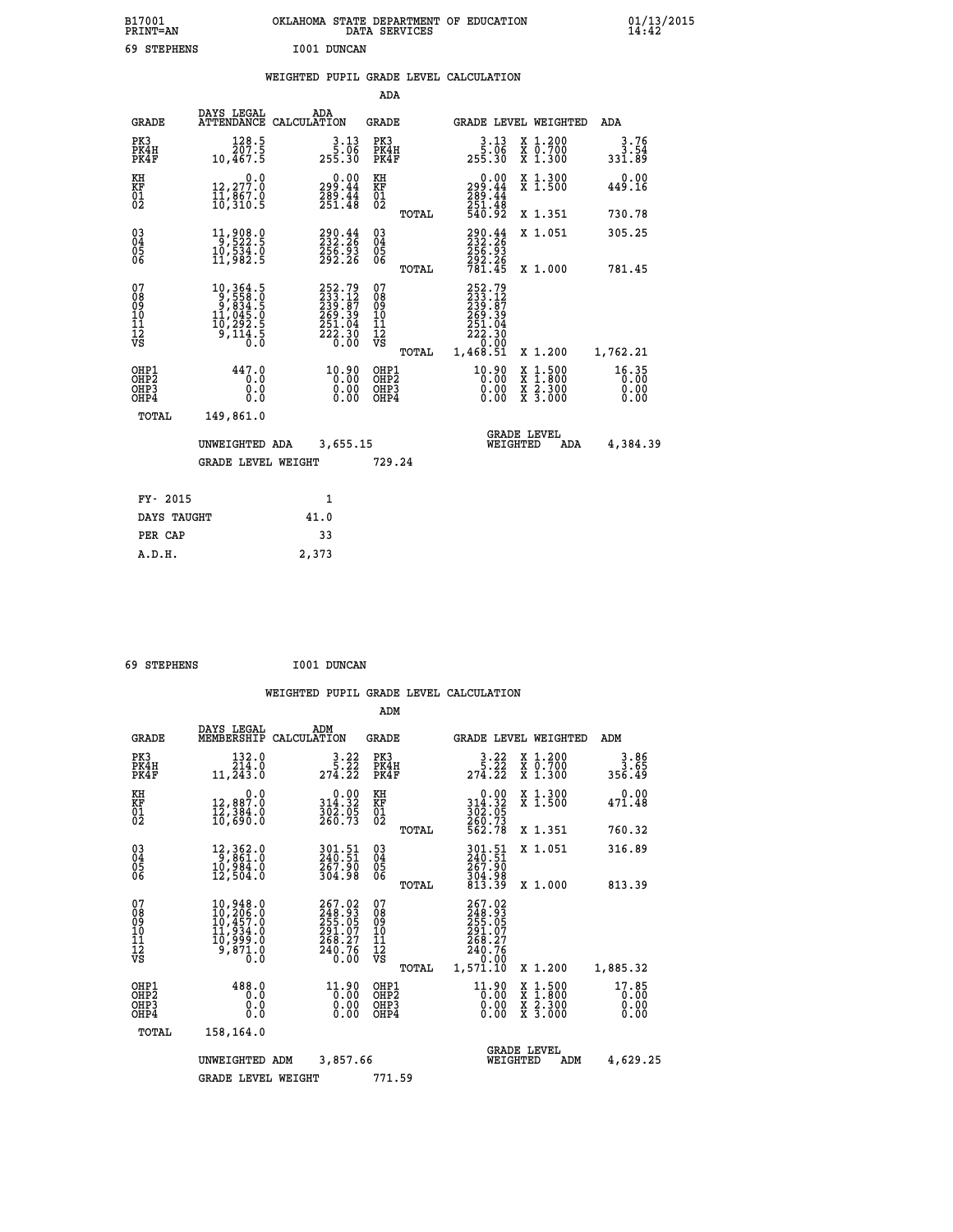| B17001<br>PRINT-AN                        |                                                                | OKLAHOMA STATE DEPARTMENT OF EDUCATION                                   | DATA SERVICES                                   |                                                                          |                                                                                                  | $01/13/2015$<br>14:42 |
|-------------------------------------------|----------------------------------------------------------------|--------------------------------------------------------------------------|-------------------------------------------------|--------------------------------------------------------------------------|--------------------------------------------------------------------------------------------------|-----------------------|
| 69 STEPHENS                               |                                                                | I002 COMANCHE                                                            |                                                 |                                                                          |                                                                                                  |                       |
|                                           |                                                                | WEIGHTED PUPIL GRADE LEVEL CALCULATION                                   |                                                 |                                                                          |                                                                                                  |                       |
|                                           |                                                                |                                                                          | ADA                                             |                                                                          |                                                                                                  |                       |
| <b>GRADE</b>                              | DAYS LEGAL                                                     | ADA<br>ATTENDANCE CALCULATION                                            | GRADE                                           | GRADE LEVEL WEIGHTED                                                     |                                                                                                  | ADA                   |
| PK3<br>PK4H<br>PK4F                       | 84.0<br>0.0<br>2, 293.0                                        | 2.00<br>0.00<br>54.60                                                    | PK3<br>PK4H<br>PK4F                             | 2.00<br>0.00<br>54.60                                                    | X 1.200<br>X 0.700<br>X 1.300                                                                    | 2.40<br>0.00<br>70.98 |
| KH<br>KF<br>$\overline{01}$               | 0.0<br>2,900:5<br>3,084:0<br>2,688:5                           | $\begin{smallmatrix} 0.00\\ 69.06\\ 73.43\\ 64.01 \end{smallmatrix}$     | KH<br>KF<br>01<br>02                            | $0.00$<br>0.06<br>$73.43$<br>64.01                                       | X 1.300<br>X 1.500                                                                               | 0.00<br>103.59        |
|                                           |                                                                |                                                                          | TOTAL                                           | 137.44                                                                   | X 1.351                                                                                          | 185.68                |
| $\substack{03 \\ 04}$<br>0500             | 3,332.5<br>$\frac{3}{3}, \frac{081}{445}$ .0                   | $\frac{68.15}{79.35}$<br>$\frac{73.36}{82.02}$                           | $^{03}_{04}$<br>0500                            | $\frac{68.15}{73.36}$<br>82.02                                           | X 1.051                                                                                          | 71.63                 |
|                                           |                                                                |                                                                          | <b>TOTAL</b>                                    | 234.73                                                                   | X 1.000                                                                                          | 234.73                |
| 07<br>08<br>09<br>11<br>11<br>12<br>VS    | 2,953.5<br>3,312.5<br>3,235.5<br>3,389.5<br>2,917.5<br>3,540.5 | $70.32$<br>$78.87$<br>$77.04$<br>$80.70$<br>$69.46$<br>$84.30$<br>$0.00$ | 07<br>08<br>09<br>10<br>11<br>12<br>VS<br>TOTAL | 70.32<br>78.87<br>77.04<br>80.70<br>69.46<br>$84.30$<br>$0.00$<br>460.69 | X 1.200                                                                                          | 552.83                |
| OHP1<br>OH <sub>P</sub> 2<br>OHP3<br>OHP4 | 0.0<br>Ō.O<br>0.0<br>0.0                                       | $0.00$<br>$0.00$<br>0.00                                                 | OHP1<br>OH <sub>P</sub> 2<br>OHP3<br>OHP4       | $0.00$<br>$0.00$<br>0.00                                                 | $\begin{smallmatrix} x & 1 & 500 \\ x & 1 & 800 \\ x & 2 & 300 \\ x & 3 & 000 \end{smallmatrix}$ | 0.00<br>0.00<br>0.00  |
| TOTAL                                     | 43,120.0                                                       |                                                                          |                                                 |                                                                          |                                                                                                  |                       |
|                                           |                                                                | UNWEIGHTED ADA 1,026.67                                                  |                                                 | <b>GRADE LEVEL</b><br>WEIGHTED                                           | ADA                                                                                              | 1,221.84              |
|                                           | GRADE LEVEL WEIGHT                                             |                                                                          | 195.17                                          |                                                                          |                                                                                                  |                       |
| FY- 2015                                  |                                                                | $\mathbf{1}$                                                             |                                                 |                                                                          |                                                                                                  |                       |
| DAYS TAUGHT                               |                                                                | 42.0                                                                     |                                                 |                                                                          |                                                                                                  |                       |
| PER CAP                                   |                                                                | 66                                                                       |                                                 |                                                                          |                                                                                                  |                       |
| A.D.H.                                    |                                                                | 837                                                                      |                                                 |                                                                          |                                                                                                  |                       |

| A.D.H. | 837 |
|--------|-----|
|        |     |
|        |     |

 **ADM**

 **69 STEPHENS I002 COMANCHE**

| <b>GRADE</b>                                       | DAYS LEGAL<br>MEMBERSHIP                                                          | ADM<br>CALCULATION                                                        | <b>GRADE</b>                                        |       | GRADE LEVEL WEIGHTED                                                                         |                                          | ADM                             |  |
|----------------------------------------------------|-----------------------------------------------------------------------------------|---------------------------------------------------------------------------|-----------------------------------------------------|-------|----------------------------------------------------------------------------------------------|------------------------------------------|---------------------------------|--|
| PK3<br>PK4H<br>PK4F                                | 84.0<br>2,362.0                                                                   | $\begin{smallmatrix} 2.00\0.00\\ 56.24\end{smallmatrix}$                  | PK3<br>PK4H<br>PK4F                                 |       | $\begin{smallmatrix} 2.00\\ 0.00\\ 56.24 \end{smallmatrix}$                                  | X 1.200<br>X 0.700<br>X 1.300            | 2.40<br>$7\overline{3}\cdot 11$ |  |
| KH<br>KF<br>01<br>02                               | 0.0<br>2,994:0<br>3,174:0<br>2,752:0                                              | $71.29$<br>$75.27$<br>$75.57$<br>$65.52$                                  | KH<br>KF<br>01<br>02                                |       | $\begin{smallmatrix} &0.00\ 71.29\ 75.57\ 65.52\ 141.09\ \end{smallmatrix}$                  | X 1.300<br>X 1.500                       | 0.00<br>106.94                  |  |
|                                                    |                                                                                   |                                                                           |                                                     | TOTAL |                                                                                              | X 1.351                                  | 190.61                          |  |
| $\begin{matrix} 03 \\ 04 \\ 05 \\ 06 \end{matrix}$ | 2,912.0<br>3,458.0<br>3,165.0<br>3,503.0                                          | $\begin{smallmatrix} 69.33\ 82.33\ 75.36\ 83.40 \end{smallmatrix}$        | $\begin{array}{c} 03 \\ 04 \\ 05 \\ 06 \end{array}$ |       | $\begin{smallmatrix} 69 & 33 \\ 82 & 33 \\ 75 & 36 \\ 83 & 40 \\ 241 & 09 \end{smallmatrix}$ | X 1.051                                  | 72.87                           |  |
|                                                    |                                                                                   |                                                                           |                                                     | TOTAL |                                                                                              | X 1.000                                  | 241.09                          |  |
| 07<br>08<br>09<br>101<br>11<br>12<br>VS            | $2,977.0$<br>$3,346.0$<br>$3,375.0$<br>$3,488.0$<br>$3,050.0$<br>$3,715.0$<br>0.0 | $70.88$<br>$79.67$<br>$80.36$<br>$83.05$<br>$72.62$<br>$78.45$<br>$88.45$ | 07<br>08<br>09<br>001<br>11<br>11<br>12<br>VS       | TOTAL | 70.88<br>79.676<br>80.365<br>83.052<br>72.625<br>88.45<br>80.000<br>475.03                   | X 1.200                                  | 570.04                          |  |
| OHP1<br>OHP2<br>OHP3<br>OHP4                       |                                                                                   | $\begin{smallmatrix} 0.00 \ 0.00 \ 0.00 \ 0.00 \end{smallmatrix}$         | OHP1<br>OHP2<br>OHP3<br>OHP4                        |       |                                                                                              | X 1:500<br>X 1:800<br>X 2:300<br>X 3:000 | 0.00<br>0.00<br>0.00            |  |
| TOTAL                                              | 44,355.0                                                                          |                                                                           |                                                     |       |                                                                                              |                                          |                                 |  |
|                                                    | UNWEIGHTED                                                                        | 1,056.07<br>ADM                                                           |                                                     |       | WEIGHTED                                                                                     | <b>GRADE LEVEL</b><br>ADM                | 1,257.06                        |  |
|                                                    | <b>GRADE LEVEL WEIGHT</b>                                                         |                                                                           | 200.99                                              |       |                                                                                              |                                          |                                 |  |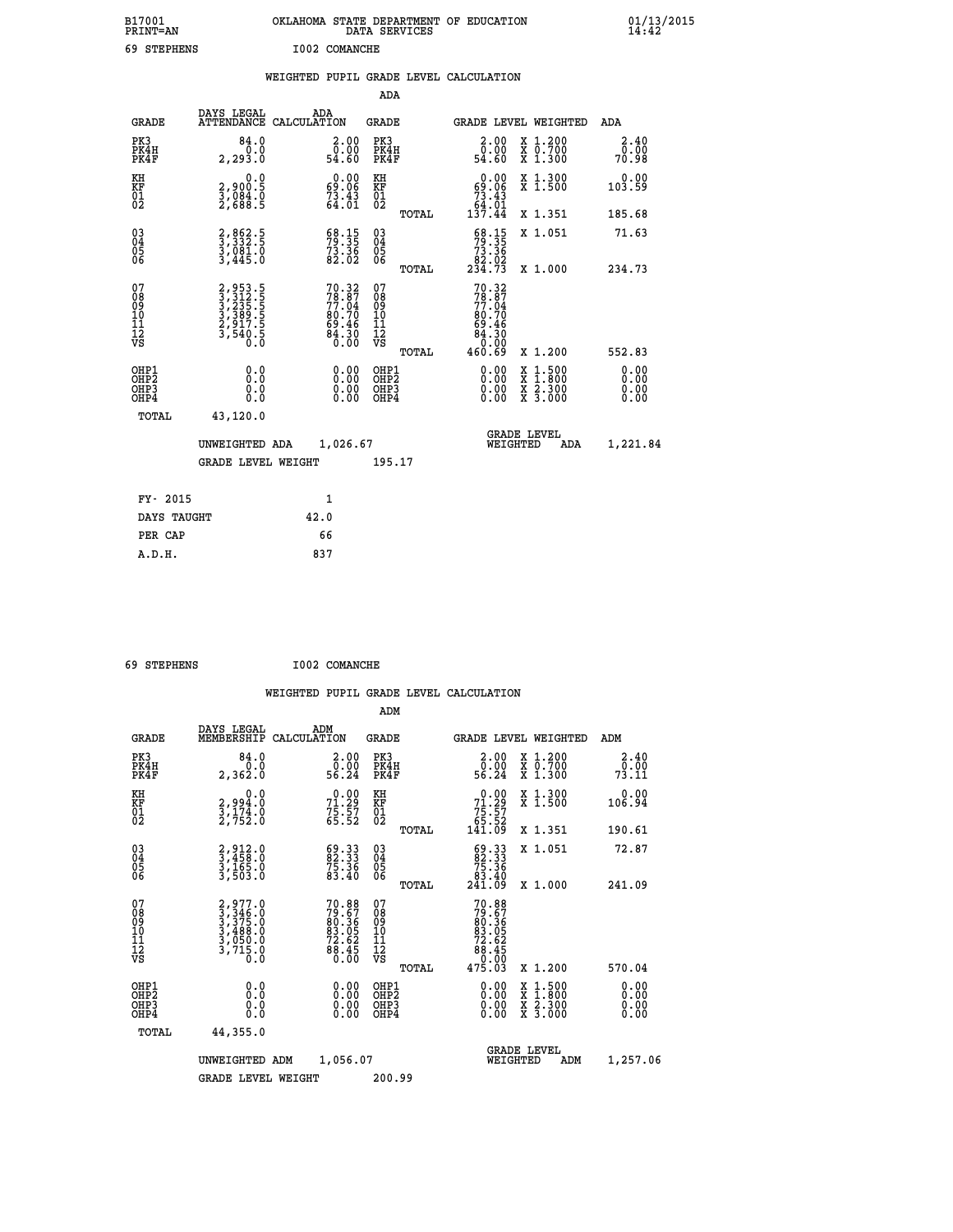| B17001<br>PRINT=AN    | <b>OKLAHOMA</b><br>STATE DEPARTMENT OF EDUCATION<br>SERVICES<br>DATA | 01/13/2015<br>14:42 |
|-----------------------|----------------------------------------------------------------------|---------------------|
| 69<br><b>STEPHENS</b> | I003<br>MARLOW                                                       |                     |

## **WEIGHTED PUPIL GRADE LEVEL CALCULATION**

|                                                                              |                                                                                            |                                                                                                       | ADA                                                 |                                                                                                                                                                   |                              |
|------------------------------------------------------------------------------|--------------------------------------------------------------------------------------------|-------------------------------------------------------------------------------------------------------|-----------------------------------------------------|-------------------------------------------------------------------------------------------------------------------------------------------------------------------|------------------------------|
| <b>GRADE</b>                                                                 | DAYS LEGAL                                                                                 | ADA<br>ATTENDANCE CALCULATION                                                                         | GRADE                                               | <b>GRADE LEVEL WEIGHTED</b>                                                                                                                                       | ADA                          |
| PK3<br>PK4H<br>PK4F                                                          | 0.0<br>Ō.Ō<br>3,700.5                                                                      | 0.00<br>90.26                                                                                         | PK3<br>PK4H<br>PK4F                                 | X 1.200<br>X 0.700<br>X 1.300<br>0.00<br>0.00<br>90.26                                                                                                            | 0.00<br>0.00<br>117.34       |
| KH<br>KF<br>01<br>02                                                         | 0.0<br>$\frac{4}{4}, \frac{819}{923}$ . 5<br>$\frac{4}{4}, \frac{106}{106}$ . 5            | $\begin{smallmatrix} 0.00\\ 117.55\\ 120.09\\ 160.16 \end{smallmatrix}$                               | KH<br>KF<br>01<br>02                                | $\begin{smallmatrix} &0.00\\ 117.55\\ 120.09\\ 100.16\\ 220.25 \end{smallmatrix}$<br>X 1.300<br>X 1.500                                                           | 0.00<br>176.33               |
|                                                                              |                                                                                            |                                                                                                       | TOTAL                                               | X 1.351                                                                                                                                                           | 297.56                       |
| $\begin{matrix} 03 \\ 04 \\ 05 \\ 06 \end{matrix}$                           | $\frac{4}{3}, \frac{569}{684}. \frac{5}{0}$<br>$\frac{4}{3}, \frac{553}{653}. \frac{0}{5}$ | $\begin{array}{r} 111.45 \\ 89.85 \\ 111.05 \\ 89.11 \end{array}$                                     | $\begin{array}{c} 03 \\ 04 \\ 05 \\ 06 \end{array}$ | $111.45$<br>$111.95$<br>$111.95$<br>X 1.051<br>-89.11<br>290.01                                                                                                   | 117.13                       |
|                                                                              |                                                                                            |                                                                                                       | TOTAL                                               | X 1.000                                                                                                                                                           | 290.01                       |
| 07<br>08<br>09<br>11<br>11<br>12<br>VS                                       | $4,170.5$<br>$4,000.0$<br>$4,287.0$<br>$3,706.5$<br>$3,510.0$<br>$3,393.0$<br>$0.0$        | $\begin{smallmatrix} 101.72\\ 97.56\\ 104.56\\ 90.40\\ 95.61\\ 85.76\\ 2.76\\ 0.00 \end{smallmatrix}$ | 07<br>08<br>09<br>11<br>11<br>12<br>VS<br>TOTAL     | $\begin{smallmatrix} 101.72\\ 97.56\\ 104.56\\ 90.40\\ 95.61\\ 82.76\\ 0.00\\ 562.61 \end{smallmatrix}$<br>X 1.200                                                | 675.13                       |
| OHP1<br>OH <sub>P</sub> <sub>2</sub><br>OH <sub>P3</sub><br>OH <sub>P4</sub> | 0.0<br>0.0<br>0.0                                                                          | 0.00<br>0.00<br>0.00                                                                                  | OHP1<br>OHP2<br>OHP3<br>OHP4                        | 0.00<br>$\begin{smallmatrix} \mathtt{X} & 1\cdot500\\ \mathtt{X} & 1\cdot800\\ \mathtt{X} & 2\cdot300\\ \mathtt{X} & 3\cdot000 \end{smallmatrix}$<br>0.00<br>0.00 | 0.00<br>0.00<br>0.00<br>0.00 |
|                                                                              | TOTAL<br>57,077.0                                                                          |                                                                                                       |                                                     |                                                                                                                                                                   |                              |
|                                                                              | UNWEIGHTED ADA                                                                             | 1,392.13                                                                                              |                                                     | <b>GRADE LEVEL</b><br>WEIGHTED<br>ADA                                                                                                                             | 1,673.50                     |
|                                                                              | <b>GRADE LEVEL WEIGHT</b>                                                                  |                                                                                                       | 281.37                                              |                                                                                                                                                                   |                              |
|                                                                              | FY- 2015                                                                                   | 1                                                                                                     |                                                     |                                                                                                                                                                   |                              |
|                                                                              | DAYS TAUGHT                                                                                | 41.0                                                                                                  |                                                     |                                                                                                                                                                   |                              |
|                                                                              | PER CAP                                                                                    | 33                                                                                                    |                                                     |                                                                                                                                                                   |                              |
|                                                                              | A.D.H.                                                                                     | 779                                                                                                   |                                                     |                                                                                                                                                                   |                              |

| 69 STEPHENS | I003 MARLOW |
|-------------|-------------|
|             |             |

| <b>GRADE</b>                             | DAYS LEGAL<br>MEMBERSHIP                                                                  | ADM<br>CALCULATION                                                                  | <b>GRADE</b>                                       |       |                                                                                                                                                        | <b>GRADE LEVEL WEIGHTED</b>              | ADM                                                   |  |
|------------------------------------------|-------------------------------------------------------------------------------------------|-------------------------------------------------------------------------------------|----------------------------------------------------|-------|--------------------------------------------------------------------------------------------------------------------------------------------------------|------------------------------------------|-------------------------------------------------------|--|
| PK3<br>PK4H<br>PK4F                      | 0.0<br>ة:ة<br>3,902:0                                                                     | $\begin{smallmatrix} 0.00\\ 0.00\\ 95.17 \end{smallmatrix}$                         | PK3<br>PK4H<br>PK4F                                |       | $0.00$<br>95.17                                                                                                                                        | X 1.200<br>X 0.700<br>X 1.300            | 0.00<br>$\begin{array}{c} 0.00 \\ 123.72 \end{array}$ |  |
| KH<br>KF<br>01<br>02                     | 0.0<br>5,099:0<br>5,171.0<br>4,297:0                                                      | $0.00$<br>124.37<br>$\frac{1}{2}$ $\frac{1}{6}$ $\cdot$ $\frac{1}{8}$ $\frac{2}{8}$ | KH<br>KF<br>$\overline{01}$                        |       | $\begin{smallmatrix} &0.00\\ 124.37\\ 126.12\\ 104.80\\ 230.92 \end{smallmatrix}$                                                                      | X 1.300<br>X 1.500                       | 0.00<br>186.56                                        |  |
|                                          |                                                                                           |                                                                                     |                                                    | TOTAL |                                                                                                                                                        | X 1.351                                  | 311.97                                                |  |
| 03<br>04<br>05<br>06                     | $\frac{4}{3}, \frac{749}{818}.0$<br>$\frac{4}{3}, \frac{720}{832}.0$<br>$\frac{3}{832}.0$ | $\begin{array}{r} 115.83 \\ 93.12 \\ 115.12 \\ 93.46 \end{array}$                   | $\begin{matrix} 03 \\ 04 \\ 05 \\ 06 \end{matrix}$ |       | $\begin{array}{r} 115\cdot83 \\ 93\cdot12 \\ 115\cdot12 \\ 93\cdot46 \\ 301\cdot70 \end{array}$                                                        | X 1.051                                  | 121.74                                                |  |
|                                          |                                                                                           |                                                                                     |                                                    | TOTAL |                                                                                                                                                        | X 1.000                                  | 301.70                                                |  |
| 07<br>08<br>09<br>101<br>11<br>12<br>VS  | $4,334.0$<br>$4,216.0$<br>$524.0$<br>$3,878.0$<br>$3,658.0$<br>$3,524.0$<br>$0.0$         | $105.71$<br>$102.83$<br>$110.34$<br>$94.59$<br>$85.225$<br>$85.95$<br>$0.00$        | 07<br>08<br>09<br>001<br>11<br>11<br>12<br>VS      | TOTAL | $\begin{smallmatrix} 105\cdot71\\ 102\cdot83\\ 110\cdot34\\ 14\cdot34\\ 94\cdot52\\ 85\cdot225\\ 85\cdot86\\ 0\cdot100\\ 588\cdot64 \end{smallmatrix}$ | X 1.200                                  | 706.37                                                |  |
|                                          |                                                                                           |                                                                                     |                                                    |       |                                                                                                                                                        |                                          |                                                       |  |
| OHP1<br>OHP2<br>OH <sub>P3</sub><br>OHP4 | 0.0<br>0.000                                                                              |                                                                                     | OHP1<br>OHP2<br>OHP3<br>OHP4                       |       | 0.00<br>$0.00$<br>0.00                                                                                                                                 | X 1:500<br>X 1:800<br>X 2:300<br>X 3:000 | 0.00<br>0.00<br>0.00                                  |  |
| TOTAL                                    | 59,722.0                                                                                  |                                                                                     |                                                    |       |                                                                                                                                                        |                                          |                                                       |  |
|                                          | UNWEIGHTED                                                                                | 1,456.63<br>ADM                                                                     |                                                    |       | WEIGHTED                                                                                                                                               | <b>GRADE LEVEL</b><br>ADM                | 1,752.06                                              |  |
|                                          | <b>GRADE LEVEL WEIGHT</b>                                                                 |                                                                                     | 295.43                                             |       |                                                                                                                                                        |                                          |                                                       |  |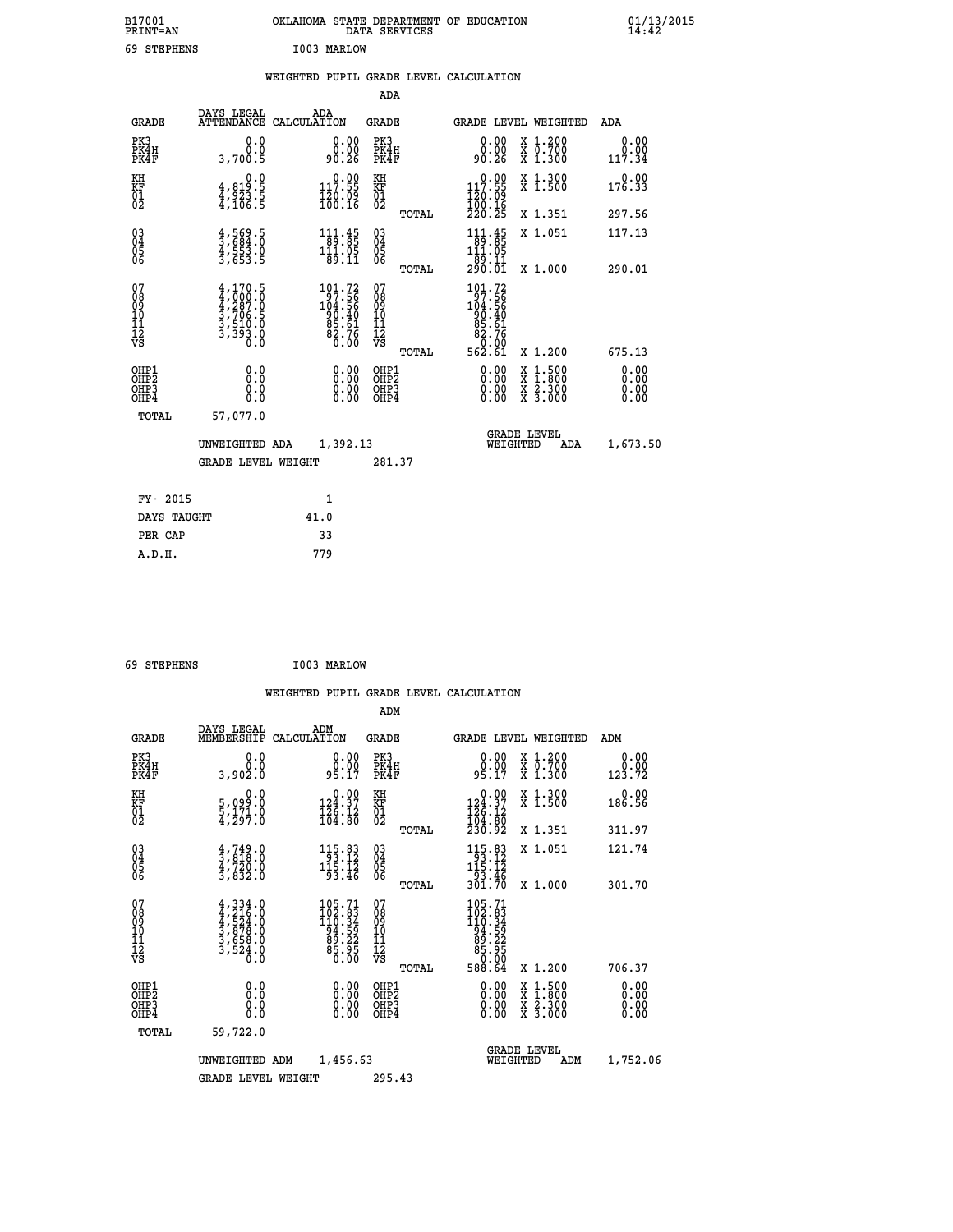| B17001<br><b>PRINT=AN</b> | OKLAHOMA STATE DEPARTMENT OF EDUCATION<br>DATA SERVICES |  |
|---------------------------|---------------------------------------------------------|--|
| 69 STEPHENS               | I015 VELMA-ALMA                                         |  |

|                                |                                                                                                                                           | WEIGHTED PUPIL GRADE LEVEL CALCULATION                                |                                                 |                                                                                           |                              |
|--------------------------------|-------------------------------------------------------------------------------------------------------------------------------------------|-----------------------------------------------------------------------|-------------------------------------------------|-------------------------------------------------------------------------------------------|------------------------------|
|                                |                                                                                                                                           |                                                                       | ADA                                             |                                                                                           |                              |
| <b>GRADE</b>                   | DAYS LEGAL<br><b>ATTENDANCE</b>                                                                                                           | ADA<br>CALCULATION                                                    | <b>GRADE</b>                                    | GRADE LEVEL WEIGHTED                                                                      | ADA                          |
| PK3<br>PK4H<br>PK4F            | 0.0<br>0.0<br>1,687.5                                                                                                                     | $\begin{smallmatrix} 0.00\\ 0.00\\ 38.35 \end{smallmatrix}$           | PK3<br>PK4H<br>PK4F                             | 0.00<br>X 1.200<br>X 0.700<br>X 1.300<br>0.00<br>38.35                                    | 0.00<br>0.00<br>49.86        |
| KH<br>KF<br>01<br>02           | 0.0<br>1,077.0<br>2,189.5<br>1,611.5                                                                                                      | $\begin{smallmatrix} 0.00\\24.48\\49.76\\36.63\\ \end{smallmatrix}$   | KH<br>KF<br>01<br>02                            | X 1.300<br>X 1.500<br>$0.00$<br>$24.48$<br>$49.76$<br>$36.63$<br>$86.39$                  | 0.00<br>36.72                |
|                                |                                                                                                                                           |                                                                       | TOTAL                                           | X 1.351                                                                                   | 116.71                       |
| 03<br>04<br>05<br>06           | $1, 223.0$<br>$1, 934.0$<br>$\frac{17797.0}{17499.5}$                                                                                     | $\begin{smallmatrix} 27.80\\ 43.95\\ 40.84\\ 34.08 \end{smallmatrix}$ | 03<br>04<br>05<br>06                            | $\begin{smallmatrix} 27.80\\ 43.95\\ 40.84\\ 34.08\\ 118.87 \end{smallmatrix}$<br>X 1.051 | 29.22                        |
|                                |                                                                                                                                           |                                                                       | TOTAL                                           | X 1.000                                                                                   | 118.87                       |
| 07<br>089<br>090<br>1112<br>VS | $\begin{smallmatrix} 1,082\cdot 5\\ 1,197\cdot 5\\ 1,222\cdot 5\\ 1,304\cdot 5\\ 1,746\cdot 5\\ 1,012\cdot 5\\ 0\cdot 0\end{smallmatrix}$ | $24.60\n27.22\n27.78\n29.65\n39.69\n33.01\n23.00$                     | 07<br>08<br>09<br>11<br>11<br>12<br>VS<br>TOTAL | 24.60<br>27.22<br>27.78<br>23.65<br>23.69<br>23.01<br>23.01<br>0.00<br>171.95<br>X 1.200  | 206.34                       |
| OHP1<br>OHP2<br>OHP3<br>OHP4   | 0.0<br>0.0<br>0.0                                                                                                                         | 0.00<br>$\begin{smallmatrix} 0.00 \ 0.00 \end{smallmatrix}$           | OHP1<br>OHP2<br>OHP3<br>OHP4                    | 0.00<br>$1:500$<br>$1:800$<br>X<br>X<br>X 2.300<br>X 3.000<br>0.00<br>0.00                | 0.00<br>0.00<br>0.00<br>0.00 |
| TOTAL                          | 20,585.0                                                                                                                                  |                                                                       |                                                 |                                                                                           |                              |
|                                | UNWEIGHTED ADA                                                                                                                            | 467.84                                                                |                                                 | <b>GRADE LEVEL</b><br>WEIGHTED                                                            | 557.72<br>ADA                |
|                                | <b>GRADE LEVEL WEIGHT</b>                                                                                                                 |                                                                       | 89.88                                           |                                                                                           |                              |
| FY- 2015                       |                                                                                                                                           | $\mathbf{1}$                                                          |                                                 |                                                                                           |                              |
| DAYS TAUGHT                    |                                                                                                                                           | 44.0                                                                  |                                                 |                                                                                           |                              |
| PER CAP                        |                                                                                                                                           | 88                                                                    |                                                 |                                                                                           |                              |

 **A.D.H. 364**

 **ADM**

 **69 STEPHENS I015 VELMA-ALMA**

| <b>GRADE</b>                                         | DAYS LEGAL ADM<br>MEMBERSHIP CALCULATION                                                  |                                                                      | <b>GRADE</b>                                           |                                                                                                                                                                                                                                                                                |                                | GRADE LEVEL WEIGHTED                     | ADM                          |
|------------------------------------------------------|-------------------------------------------------------------------------------------------|----------------------------------------------------------------------|--------------------------------------------------------|--------------------------------------------------------------------------------------------------------------------------------------------------------------------------------------------------------------------------------------------------------------------------------|--------------------------------|------------------------------------------|------------------------------|
| PK3<br>PK4H<br>PK4F                                  | 0.0<br>0.0<br>1,760.0                                                                     | 0.00<br>0.00<br>40.00                                                | PK3<br>PK4H<br>PK4F                                    | 0.00<br>40.00                                                                                                                                                                                                                                                                  |                                | X 1.200<br>X 0.700<br>X 1.300            | 0.00<br>$\frac{0.00}{52.00}$ |
| KH<br>KF<br>01<br>02                                 | $\begin{smallmatrix}&&&0.0\\1,127.0\\2,276.0\\1,672.0\end{smallmatrix}$                   | $\begin{smallmatrix} 0.00\\ 25.61\\ 51.73\\ 38.00 \end{smallmatrix}$ | KH<br>KF<br>01<br>02                                   | $\begin{smallmatrix} 0.00\\ 25.61\\ 51.73\\ 38.00\\ 89.73 \end{smallmatrix}$                                                                                                                                                                                                   |                                | X 1.300<br>X 1.500                       | 0.00<br>38.42                |
|                                                      |                                                                                           |                                                                      | TOTAL                                                  |                                                                                                                                                                                                                                                                                |                                | X 1.351                                  | 121.23                       |
| $\begin{matrix} 03 \\ 04 \\ 05 \\ 06 \end{matrix}$   | $\begin{smallmatrix} 1,276.0\\ 2,020.0\\ 1,892.0\\ 1,546.0 \end{smallmatrix}$             | 29.00<br>45.91<br>$\frac{4\bar{3}\cdot\bar{0}\bar{0}}{35.14}$        | $\substack{03 \\ 04}$<br>Ŏ5<br>06                      | $\begin{smallmatrix} 29.00\\ 45.91\\ 43.00\\ 35.14\\ 124.05 \end{smallmatrix}$                                                                                                                                                                                                 |                                | X 1.051                                  | 30.48                        |
|                                                      |                                                                                           |                                                                      | TOTAL                                                  |                                                                                                                                                                                                                                                                                |                                | X 1.000                                  | 124.05                       |
| 07<br>08<br>09<br>101<br>11<br>12<br>VS              | $1, 117.0$<br>$1, 232.0$<br>$1, 303.0$<br>$1, 380.0$<br>$1, 830.0$<br>$1, 108.0$<br>$0.0$ | 25.39<br>28.00<br>29.61<br>31.36<br>31.36<br>41.59<br>25.18<br>25.18 | 07<br>08<br>09<br>001<br>11<br>11<br>12<br>VS<br>TOTAL | 25.39<br>28.001<br>29.51<br>21.369<br>41.59<br>25.18<br>0.000<br>181.13                                                                                                                                                                                                        |                                | X 1.200                                  | 217.36                       |
| OHP1<br>OHP <sub>2</sub><br>OH <sub>P3</sub><br>OHP4 |                                                                                           | $0.00$<br>$0.00$<br>0.00                                             | OHP1<br>OHP <sub>2</sub><br>OHP3<br>OHP4               | $\begin{smallmatrix} 0.00 & 0.00 & 0.00 & 0.00 & 0.00 & 0.00 & 0.00 & 0.00 & 0.00 & 0.00 & 0.00 & 0.00 & 0.00 & 0.00 & 0.00 & 0.00 & 0.00 & 0.00 & 0.00 & 0.00 & 0.00 & 0.00 & 0.00 & 0.00 & 0.00 & 0.00 & 0.00 & 0.00 & 0.00 & 0.00 & 0.00 & 0.00 & 0.00 & 0.00 & 0.00 & 0.0$ |                                | X 1:500<br>X 1:800<br>X 2:300<br>X 3:000 | 0.00<br>0.00<br>0.00         |
| TOTAL                                                | 21,539.0                                                                                  |                                                                      |                                                        |                                                                                                                                                                                                                                                                                |                                |                                          |                              |
|                                                      | UNWEIGHTED<br>ADM                                                                         | 489.52                                                               |                                                        |                                                                                                                                                                                                                                                                                | <b>GRADE LEVEL</b><br>WEIGHTED | ADM                                      | 583.54                       |
|                                                      | <b>GRADE LEVEL WEIGHT</b>                                                                 |                                                                      | 94.02                                                  |                                                                                                                                                                                                                                                                                |                                |                                          |                              |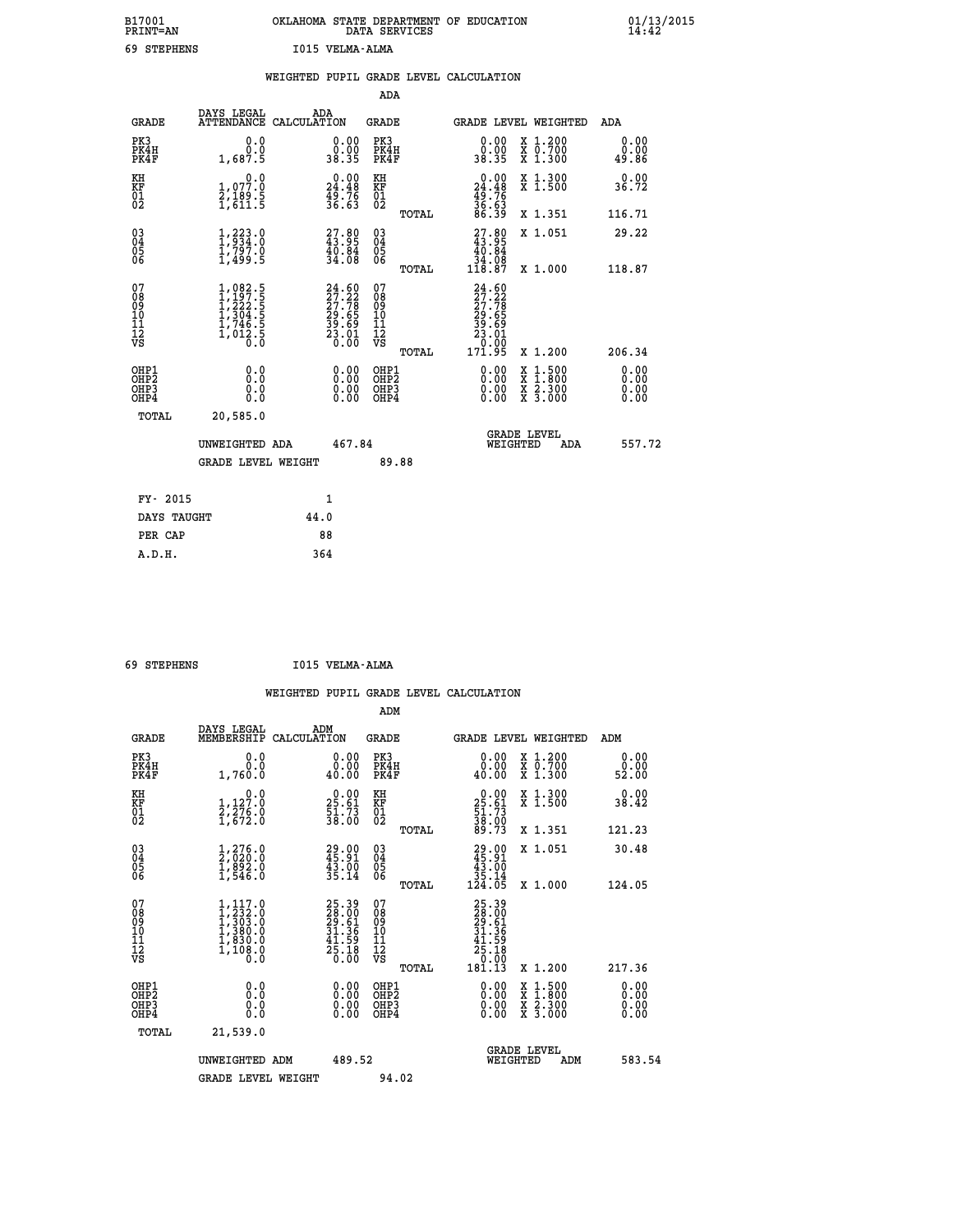| B17001<br><b>PRINT=AN</b> | OKLAHOMA<br>STATE DEPARTMENT OF EDUCATION<br>DATA<br>SERVICES | 01/13/2015 |
|---------------------------|---------------------------------------------------------------|------------|
| 69<br><b>STEPHENS</b>     | I021<br>EMPIRE                                                |            |

|  |  | WEIGHTED PUPIL GRADE LEVEL CALCULATION |
|--|--|----------------------------------------|
|  |  |                                        |

|                                           |                                                                                                         |                                                                          | ADA                                             |                                                                                      |                                                                                                  |                              |
|-------------------------------------------|---------------------------------------------------------------------------------------------------------|--------------------------------------------------------------------------|-------------------------------------------------|--------------------------------------------------------------------------------------|--------------------------------------------------------------------------------------------------|------------------------------|
| <b>GRADE</b>                              | DAYS LEGAL                                                                                              | ADA<br>ATTENDANCE CALCULATION                                            | GRADE                                           |                                                                                      | <b>GRADE LEVEL WEIGHTED</b>                                                                      | ADA                          |
| PK3<br>PK4H<br>PK4F                       | 0.0<br>0.0<br>1,630.0                                                                                   | $\begin{smallmatrix} 0.00\\ 0.00\\ 32.60 \end{smallmatrix}$              | PK3<br>PK4H<br>PK4F                             | 0.00<br>0.00<br>32.60                                                                | X 1.200<br>X 0.700<br>X 1.300                                                                    | 0.00<br>0.00<br>42.38        |
| KH<br>KF<br>01<br>02                      | 0.0<br>1,708.0<br>$\frac{1}{1}$ , $\frac{6}{6}$ , $\frac{1}{3}$ , $\frac{5}{6}$                         | $\begin{smallmatrix} 0.00\\ 34.16\\ 33.23\\ 32.78 \end{smallmatrix}$     | KH<br>KF<br>01<br>02                            | $0.00$<br>$34.16$<br>$33.23$<br>$32.78$<br>$66.01$                                   | X 1.300<br>X 1.500                                                                               | 0.00<br>51.24                |
|                                           |                                                                                                         |                                                                          | TOTAL                                           |                                                                                      | X 1.351                                                                                          | 89.18                        |
| 03<br>04<br>05<br>06                      | 2,068.0<br>1,554.0<br>2,042.0<br>2,012.5                                                                | $\begin{smallmatrix} 41.36 \\ 31.08 \\ 40.84 \\ 40.25 \end{smallmatrix}$ | 03<br>04<br>05<br>06                            | $\frac{41.36}{31.08}$<br>$\frac{40.84}{31.08}$<br>$\frac{\bar{40}.\bar{25}}{112.17}$ | X 1.051                                                                                          | 43.47                        |
|                                           |                                                                                                         |                                                                          | TOTAL                                           |                                                                                      | X 1.000                                                                                          | 112.17                       |
| 07<br>08<br>09<br>11<br>11<br>12<br>VS    | $\begin{smallmatrix} 1,420.0\\ 1,460.0\\ 1,672.0\\ 1,241.0\\ 1,340.5\\ 1,373.5\\ 0.0 \end{smallmatrix}$ | $28.40$<br>$29.20$<br>$33.44$<br>$24.82$<br>$26.81$<br>$27.47$<br>$0.00$ | 07<br>08<br>09<br>11<br>11<br>12<br>VS<br>TOTAL | $28.40$<br>$29.20$<br>$33.44$<br>$24.82$<br>$26.81$<br>$27.47$<br>$0.00$<br>$170.14$ | X 1.200                                                                                          | 204.17                       |
| OHP1<br>OH <sub>P</sub> 2<br>OHP3<br>OHP4 | 0.0<br>0.0<br>0.0                                                                                       | 0.00<br>$\begin{smallmatrix} 0.00 \ 0.00 \end{smallmatrix}$              | OHP1<br>OHP <sub>2</sub><br>OHP3<br>OHP4        | 0.00<br>0.00<br>0.00                                                                 | $\begin{smallmatrix} x & 1 & 500 \\ x & 1 & 800 \\ x & 2 & 300 \\ x & 3 & 000 \end{smallmatrix}$ | 0.00<br>0.00<br>0.00<br>0.00 |
| TOTAL                                     | 22,822.0                                                                                                |                                                                          |                                                 |                                                                                      |                                                                                                  |                              |
|                                           | UNWEIGHTED ADA<br>GRADE LEVEL WEIGHT                                                                    | 456.44                                                                   | 86.17                                           |                                                                                      | <b>GRADE LEVEL</b><br>WEIGHTED<br>ADA                                                            | 542.61                       |
|                                           |                                                                                                         |                                                                          |                                                 |                                                                                      |                                                                                                  |                              |
| FY- 2015                                  |                                                                                                         | $\mathbf{1}$                                                             |                                                 |                                                                                      |                                                                                                  |                              |
| DAYS TAUGHT                               |                                                                                                         | 50.0                                                                     |                                                 |                                                                                      |                                                                                                  |                              |
| PER CAP                                   |                                                                                                         | 66                                                                       |                                                 |                                                                                      |                                                                                                  |                              |
| A.D.H.                                    |                                                                                                         | 436                                                                      |                                                 |                                                                                      |                                                                                                  |                              |

| 69 STEPHENS | 1021 EMPIRE |
|-------------|-------------|

| <b>GRADE</b>                                 | DAYS LEGAL<br>MEMBERSHIP                                                            | ADM<br>CALCULATION                                                    | <b>GRADE</b>                                        |       | <b>GRADE LEVEL WEIGHTED</b>                                                                                                                                                                                                                                                    |                                          | ADM                          |  |
|----------------------------------------------|-------------------------------------------------------------------------------------|-----------------------------------------------------------------------|-----------------------------------------------------|-------|--------------------------------------------------------------------------------------------------------------------------------------------------------------------------------------------------------------------------------------------------------------------------------|------------------------------------------|------------------------------|--|
| PK3<br>PK4H<br>PK4F                          | 0.0<br>$0.06$<br>0.8831                                                             | $\begin{smallmatrix} 0.00\\ 0.00\\ 33.36 \end{smallmatrix}$           | PK3<br>PK4H<br>PK4F                                 |       | $\begin{smallmatrix} 0.00\\ 0.00\\ 33.36 \end{smallmatrix}$                                                                                                                                                                                                                    | X 1.200<br>X 0.700<br>X 1.300            | 0.00<br>$\frac{0.00}{43.37}$ |  |
| KH<br>KF<br>01<br>02                         | 0.0<br>$\frac{1}{1}, \frac{794}{699}$ .0<br>1,682.0                                 | $\begin{smallmatrix} 0.00\\ 35.88\\ 33.88\\ 33.64 \end{smallmatrix}$  | KH<br>KF<br>01<br>02                                |       | $\begin{smallmatrix} 0.00\\ 35.88\\ 33.98\\ 33.64\\ 67.62 \end{smallmatrix}$                                                                                                                                                                                                   | X 1.300<br>X 1.500                       | 0.00<br>53.82                |  |
|                                              |                                                                                     |                                                                       |                                                     | TOTAL |                                                                                                                                                                                                                                                                                | X 1.351                                  | 91.35                        |  |
| 03<br>04<br>05<br>06                         | 2,123.0<br>1,599.0<br>2,122.0<br>2,068.0                                            | $\begin{smallmatrix} 42.46\\ 31.98\\ 42.44\\ 41.36 \end{smallmatrix}$ | $\begin{array}{c} 03 \\ 04 \\ 05 \\ 06 \end{array}$ |       | $\begin{array}{c} 42.46 \\ 31.98 \\ 42.44 \\ 41.36 \\ 115.78 \end{array}$                                                                                                                                                                                                      | X 1.051                                  | 44.63                        |  |
|                                              |                                                                                     |                                                                       |                                                     | TOTAL |                                                                                                                                                                                                                                                                                | X 1.000                                  | 115.78                       |  |
| 07<br>08<br>09<br>11<br>11<br>12<br>VS       | $1,458.0$<br>$1,511.0$<br>$1,784.0$<br>$1,293.0$<br>$1,386.0$<br>$1,471.0$<br>$0.0$ | 29.16<br>30.22<br>35.68<br>25.86<br>25.72<br>29.42<br>29.42           | 07<br>08<br>09<br>11<br>11<br>12<br>VS              | TOTAL | $\begin{array}{r} 29\cdot 16\\ 30\cdot 22\\ 35\cdot 68\\ 25\cdot 86\\ 27\cdot 72\\ 29\cdot 42\\ 0\cdot 00\\ 178\cdot 06 \end{array}$                                                                                                                                           | X 1.200                                  | 213.67                       |  |
| OHP1                                         |                                                                                     |                                                                       | OHP1                                                |       |                                                                                                                                                                                                                                                                                |                                          |                              |  |
| OH <sub>P</sub> <sub>2</sub><br>OHP3<br>OHP4 | 0.0<br>0.0<br>0.0                                                                   |                                                                       | OHP <sub>2</sub><br>OHP3<br>OHP4                    |       | $\begin{smallmatrix} 0.00 & 0.00 & 0.00 & 0.00 & 0.00 & 0.00 & 0.00 & 0.00 & 0.00 & 0.00 & 0.00 & 0.00 & 0.00 & 0.00 & 0.00 & 0.00 & 0.00 & 0.00 & 0.00 & 0.00 & 0.00 & 0.00 & 0.00 & 0.00 & 0.00 & 0.00 & 0.00 & 0.00 & 0.00 & 0.00 & 0.00 & 0.00 & 0.00 & 0.00 & 0.00 & 0.0$ | X 1:500<br>X 1:800<br>X 2:300<br>X 3:000 | 0.00<br>0.00<br>0.00         |  |
| TOTAL                                        | 23,658.0                                                                            |                                                                       |                                                     |       |                                                                                                                                                                                                                                                                                |                                          |                              |  |
|                                              | UNWEIGHTED ADM                                                                      | 473.16                                                                |                                                     |       | <b>GRADE LEVEL</b><br>WEIGHTED                                                                                                                                                                                                                                                 | ADM                                      | 562.62                       |  |
|                                              | <b>GRADE LEVEL WEIGHT</b>                                                           |                                                                       | 89.46                                               |       |                                                                                                                                                                                                                                                                                |                                          |                              |  |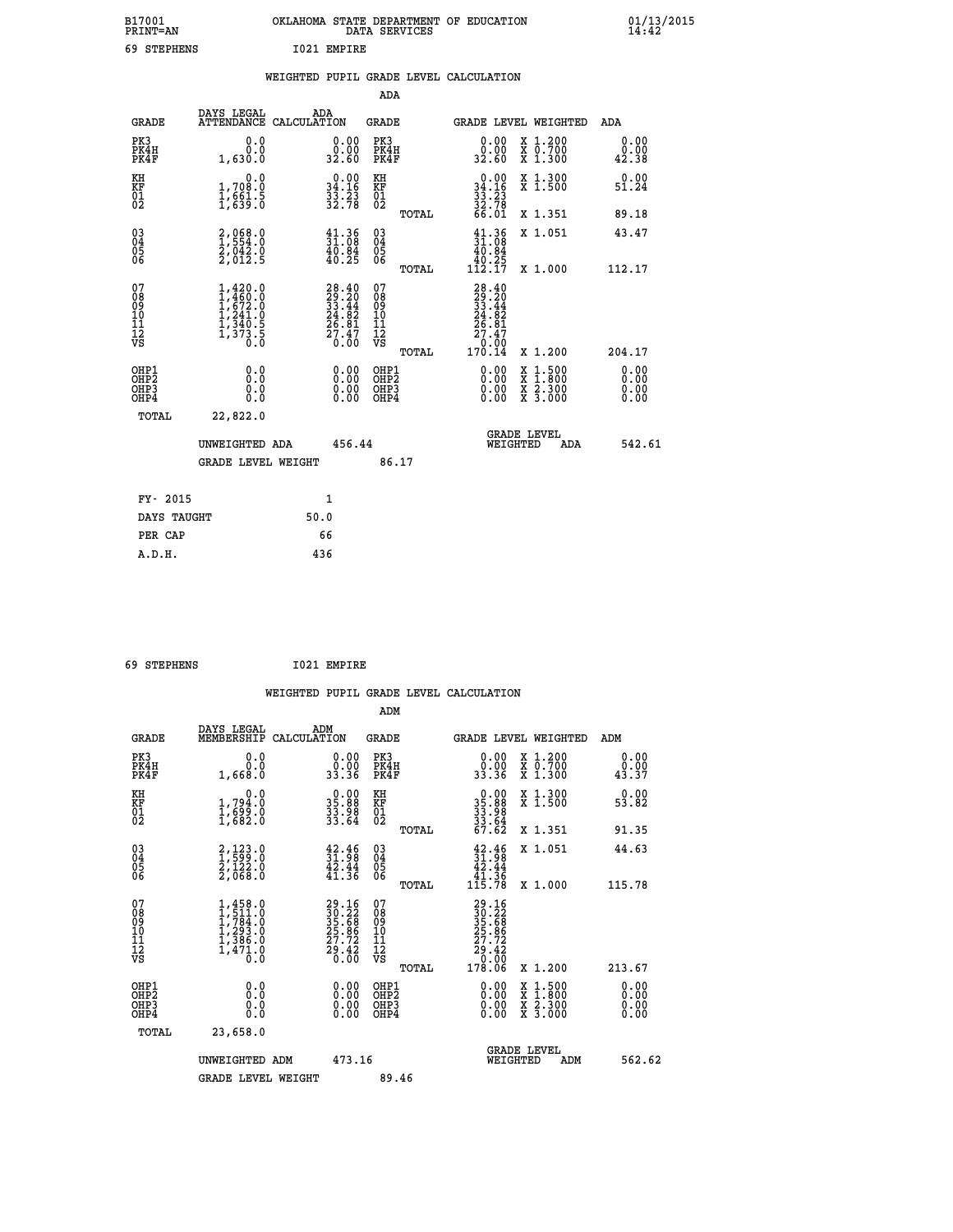## **B17001 OKLAHOMA STATE DEPARTMENT OF EDUCATION 01/13/2015 PRINT=AN DATA SERVICES 14:42 69 STEPHENS I034 CENTRAL HIGH**

|                                          |                                                                                                       | WEIGHTED PUPIL GRADE LEVEL CALCULATION                                                        |                                   |                                                       |                                                                                                                                              |                              |
|------------------------------------------|-------------------------------------------------------------------------------------------------------|-----------------------------------------------------------------------------------------------|-----------------------------------|-------------------------------------------------------|----------------------------------------------------------------------------------------------------------------------------------------------|------------------------------|
|                                          |                                                                                                       |                                                                                               | ADA                               |                                                       |                                                                                                                                              |                              |
| <b>GRADE</b>                             | DAYS LEGAL                                                                                            | ADA<br>ATTENDANCE CALCULATION                                                                 | GRADE                             | GRADE LEVEL WEIGHTED                                  |                                                                                                                                              | ADA                          |
| PK3<br>PK4H<br>PK4F                      | 0.0<br>0.0<br>1,000.5                                                                                 | 0.00<br>25.01                                                                                 | PK3<br>PK4H<br>PK4F               | 0.0000<br>25.01                                       | X 1.200<br>X 0.700<br>X 1.300                                                                                                                | 0.00<br>0.00<br>32.51        |
| KH<br>KF<br>01<br>02                     | 0.0<br>1,009:0<br>978.5<br>1,430:5                                                                    | 25.23<br>24.46<br>35.76                                                                       | KH<br>KF<br>01<br>02              | $25.23$<br>$24.46$<br>$35.76$<br>$60.22$              | X 1.300<br>X 1.500                                                                                                                           | 0.00<br>37.85                |
|                                          |                                                                                                       |                                                                                               | TOTAL                             |                                                       | X 1.351                                                                                                                                      | 81.36                        |
| $\substack{03 \\ 04}$<br>Ŏ5<br>ŎĞ        | $\frac{1}{1}, \frac{240}{080}. \frac{5}{0}$<br>$\frac{1}{3}$ , $\frac{352}{328}. \frac{5}{0}$         | $\frac{31.01}{27.00}$<br>$\frac{53.81}{33.20}$                                                | $\substack{03 \\ 04}$<br>Ŏ5<br>06 | $\frac{31}{27}$ :01<br>$\frac{53.81}{33.20}$<br>94.01 | X 1.051                                                                                                                                      | 32.59                        |
|                                          |                                                                                                       |                                                                                               | TOTAL                             |                                                       | X 1.000                                                                                                                                      | 94.01                        |
| 07<br>08<br>09<br>11<br>11<br>12<br>VS   | $\begin{smallmatrix} 1,028.5\\ 951.0\\ 1,212.0\\ 1,170.0\\ 1,558.0\\ 1,422.5\\ 0.0 \end{smallmatrix}$ | $\begin{smallmatrix} 25.71\ 23.78\ 30.30\ 30.25\ 29.25\ 38.95\ 35.56\ 0.00 \end{smallmatrix}$ | 07<br>089<br>101<br>111<br>VS     | 25.71                                                 |                                                                                                                                              |                              |
|                                          |                                                                                                       |                                                                                               | TOTAL                             |                                                       | X 1.200                                                                                                                                      | 220.26                       |
| OHP1<br>OHP <sub>2</sub><br>OHP3<br>OHP4 | 0.0<br>Ō.Ō<br>0.0<br>0.0                                                                              | $0.00$<br>$0.00$<br>0.00                                                                      | OHP1<br>OHP2<br>OHP3<br>OHP4      | $0.00$<br>$0.00$<br>0.00                              | $\begin{smallmatrix} \mathtt{X} & 1\cdot500 \\ \mathtt{X} & 1\cdot800 \\ \mathtt{X} & 2\cdot300 \\ \mathtt{X} & 3\cdot000 \end{smallmatrix}$ | 0.00<br>0.00<br>0.00<br>0.00 |
| TOTAL                                    | 16,761.5                                                                                              |                                                                                               |                                   |                                                       |                                                                                                                                              |                              |
|                                          | UNWEIGHTED ADA                                                                                        | 419.03                                                                                        |                                   | WEIGHTED                                              | <b>GRADE LEVEL</b><br>ADA                                                                                                                    | 498.58                       |
|                                          | <b>GRADE LEVEL WEIGHT</b>                                                                             |                                                                                               | 79.55                             |                                                       |                                                                                                                                              |                              |
| FY- 2015                                 |                                                                                                       | 1                                                                                             |                                   |                                                       |                                                                                                                                              |                              |
| DAYS TAUGHT                              |                                                                                                       | 40.0                                                                                          |                                   |                                                       |                                                                                                                                              |                              |
| PER CAP                                  |                                                                                                       | 68                                                                                            |                                   |                                                       |                                                                                                                                              |                              |
| A.D.H.                                   |                                                                                                       | 367                                                                                           |                                   |                                                       |                                                                                                                                              |                              |

 **69 STEPHENS I034 CENTRAL HIGH**

|                                                      |                                                                                              |                                                                      | ADM                                                 |                                                                                                      |                                          |                              |
|------------------------------------------------------|----------------------------------------------------------------------------------------------|----------------------------------------------------------------------|-----------------------------------------------------|------------------------------------------------------------------------------------------------------|------------------------------------------|------------------------------|
| <b>GRADE</b>                                         | DAYS LEGAL<br>MEMBERSHIP                                                                     | ADM<br>CALCULATION                                                   | <b>GRADE</b>                                        | GRADE LEVEL WEIGHTED                                                                                 |                                          | ADM                          |
| PK3<br>PK4H<br>PK4F                                  | 0.0<br>0.0<br>1,040.0                                                                        | 0.00<br>ŏ:ŏŏ<br>26:00                                                | PK3<br>PK4H<br>PK4F                                 | $\begin{smallmatrix} 0.00\\ 0.00\\ 26.00 \end{smallmatrix}$                                          | X 1.200<br>X 0.700<br>X 1.300            | 0.00<br>0.00<br>33.80        |
| KH<br>KF<br>01<br>02                                 | 0.0<br>1,067.0<br>$\frac{1}{2}, \frac{0}{4}, \frac{1}{5}$ :0                                 | $\begin{smallmatrix} 0.00\\ 26.68\\ 25.30\\ 36.88 \end{smallmatrix}$ | KH<br>KF<br>01<br>02                                | $\begin{smallmatrix} 0.00\\ 26.68\\ 25.30\\ 36.88\\ 36.88\\ 62.18 \end{smallmatrix}$                 | X 1.300<br>X 1.500                       | 0.00<br>40.02                |
|                                                      |                                                                                              |                                                                      | TOTAL                                               |                                                                                                      | X 1.351                                  | 84.01                        |
| 03<br>04<br>05<br>06                                 | $1, 284.0$<br>$1, 105.0$<br>$1, 400.0$<br>$1, 358.0$                                         | 32.10<br>27.63<br>35.00<br>33.95                                     | $\begin{array}{c} 03 \\ 04 \\ 05 \\ 06 \end{array}$ | $\frac{32.10}{27.63}$<br>$\frac{35.00}{33.95}$<br>$\frac{33.95}{96.58}$                              | X 1.051                                  | 33.74                        |
|                                                      |                                                                                              |                                                                      | TOTAL                                               |                                                                                                      | X 1.000                                  | 96.58                        |
| 07<br>08<br>09<br>101<br>112<br>VS                   | 1,064.0<br>980.0<br>$1, \frac{240}{220}.0$<br>$1, \frac{220}{599}.0$<br>$1, \frac{454}{0}.0$ | 26.60<br>24.50<br>31.00<br>30.50<br>39.98<br>36.35<br>36.35          | 07<br>08<br>09<br>11<br>11<br>12<br>VS<br>TOTAL     | $\begin{smallmatrix} 26.60\ 24.50\ 31.500\ 31.500\ 39.590\ 39.361\ 36.350\ 188.93 \end{smallmatrix}$ | X 1.200                                  | 226.72                       |
| OHP1<br>OHP2<br>OH <sub>P3</sub><br>OH <sub>P4</sub> | 0.0<br>0.000                                                                                 | $0.00$<br>$0.00$<br>0.00                                             | OHP1<br>OHP2<br>OHP <sub>3</sub>                    | $0.00$<br>$0.00$<br>0.00                                                                             | X 1:500<br>X 1:800<br>X 2:300<br>X 3:000 | 0.00<br>0.00<br>0.00<br>0.00 |
| TOTAL                                                | 17,298.0                                                                                     |                                                                      |                                                     |                                                                                                      |                                          |                              |
|                                                      | UNWEIGHTED ADM                                                                               | 432.47                                                               |                                                     | WEIGHTED                                                                                             | <b>GRADE LEVEL</b><br>ADM                | 514.87                       |
|                                                      | <b>GRADE LEVEL WEIGHT</b>                                                                    |                                                                      | 82.40                                               |                                                                                                      |                                          |                              |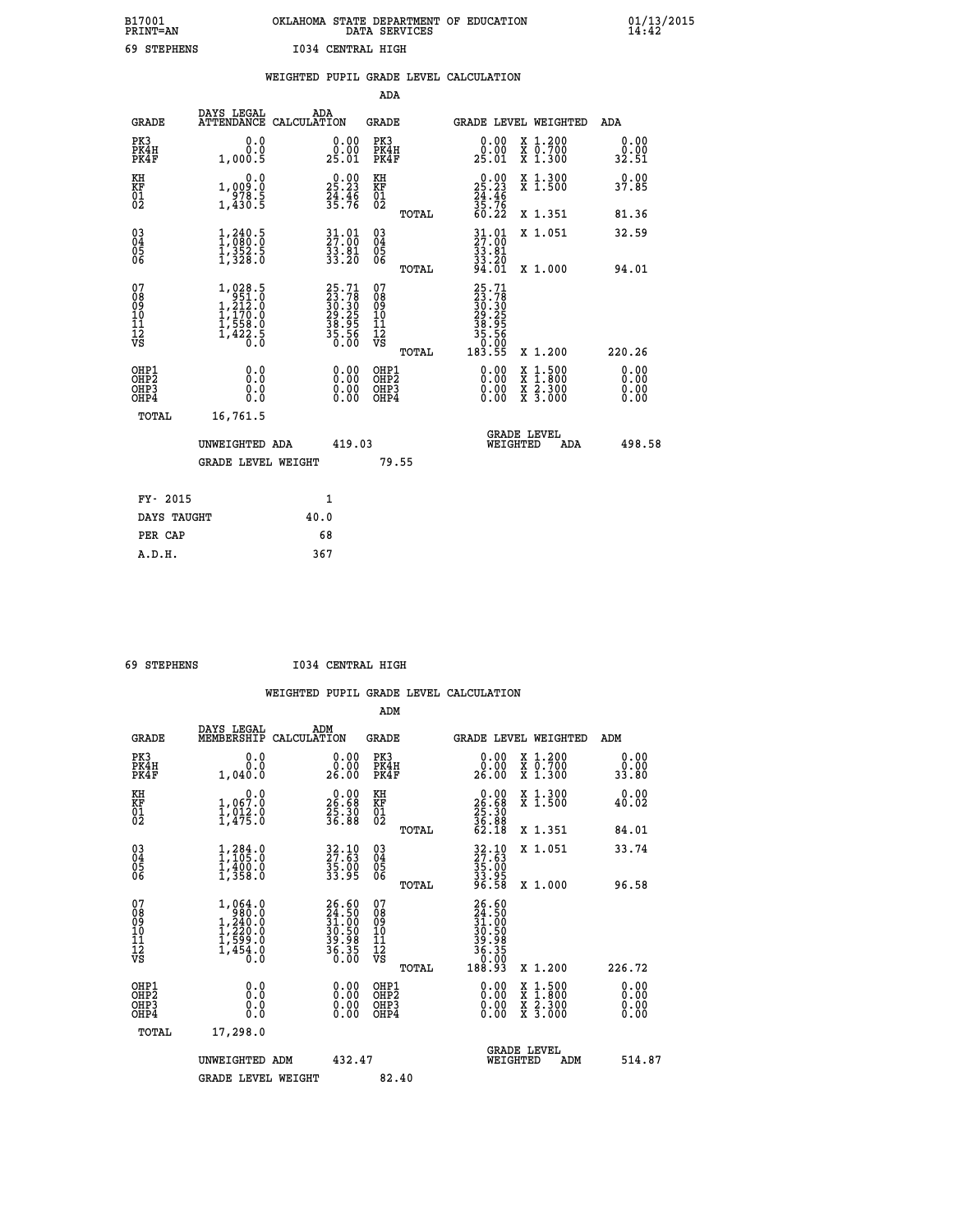| B17001<br><b>PRINT=AN</b> | OKLAHOMA STATE DEPARTMENT OF EDUCATION<br>DATA SERVICES |  |
|---------------------------|---------------------------------------------------------|--|
| 69 STEPHENS               | I042 BRAY-DOYLE                                         |  |

|                                          |                                                                                 | WEIGHTED PUPIL GRADE LEVEL CALCULATION                         |                                                    |       |                                                                                                                              |                                                                                                                                           |                              |
|------------------------------------------|---------------------------------------------------------------------------------|----------------------------------------------------------------|----------------------------------------------------|-------|------------------------------------------------------------------------------------------------------------------------------|-------------------------------------------------------------------------------------------------------------------------------------------|------------------------------|
|                                          |                                                                                 |                                                                | <b>ADA</b>                                         |       |                                                                                                                              |                                                                                                                                           |                              |
| <b>GRADE</b>                             | DAYS LEGAL                                                                      | ADA<br>ATTENDANCE CALCULATION                                  | GRADE                                              |       |                                                                                                                              | GRADE LEVEL WEIGHTED                                                                                                                      | ADA                          |
| PK3<br>PK4H<br>PK4F                      | 41.0<br>$0.0$<br>5.308                                                          | 1.00<br>ŏ:ŏŏ<br>19:67                                          | PK3<br>PK4H<br>PK4F                                |       | 1.00<br>0.00<br>19.67                                                                                                        | X 1.200<br>X 0.700<br>X 1.300                                                                                                             | 1.20<br>0.00<br>25.57        |
| KH<br>KF<br>01<br>02                     | 0.0<br>1,029:5<br>1,390:0<br>876:5                                              | $25.11$<br>$33.90$<br>$21.38$                                  | KH<br>KF<br>01<br>02                               |       | $25.11$<br>$33.90$<br>$21.38$<br>$55.28$                                                                                     | X 1.300<br>X 1.500                                                                                                                        | 0.00<br>37.67                |
|                                          |                                                                                 |                                                                |                                                    | TOTAL |                                                                                                                              | X 1.351                                                                                                                                   | 74.68                        |
| $^{03}_{04}$<br>Ŏ5<br>06                 | 792.5<br>852.0<br>$1,324.0$<br>$1,225.5$                                        | 19.33<br>20.78<br>32.29<br>29.89                               | $\begin{matrix} 03 \\ 04 \\ 05 \\ 06 \end{matrix}$ |       | $\begin{smallmatrix} 19.33\ 20.78\ 32.29\ 29.89\ 82.96 \end{smallmatrix}$                                                    | X 1.051                                                                                                                                   | 20.32                        |
|                                          |                                                                                 |                                                                |                                                    | TOTAL |                                                                                                                              | X 1.000                                                                                                                                   | 82.96                        |
| 07<br>08<br>09<br>11<br>11<br>12<br>VS   | $1,150.5$<br>$1,038.5$<br>$1,009.0$<br>$1,238.0$<br>$1,013.5$<br>$693.0$<br>0.0 | $28.06$<br>$25.33$<br>$24.61$<br>$30.20$<br>$24.72$<br>$16.90$ | 07<br>08<br>09<br>11<br>11<br>12<br>VS             | TOTAL | 28.06<br>25.33<br>24.61<br>30.20<br>24.72<br>$\begin{smallmatrix} 1\, \vec{6} \ . \ 9\, 0\ 1\, 9 \ . \ 82 \end{smallmatrix}$ | X 1.200                                                                                                                                   | 179.78                       |
| OHP1<br>OHP2<br>OH <sub>P3</sub><br>OHP4 | 0.0<br>0.0<br>Ō.Ō                                                               | 0.00<br>$\begin{smallmatrix} 0.00 \ 0.00 \end{smallmatrix}$    | OHP1<br>OHP2<br>OHP3<br>OHP4                       |       | 0.00<br>0.00<br>0.00                                                                                                         | $\begin{smallmatrix} \mathtt{X} & 1\cdot500\\ \mathtt{X} & 1\cdot800\\ \mathtt{X} & 2\cdot300\\ \mathtt{X} & 3\cdot000 \end{smallmatrix}$ | 0.00<br>0.00<br>0.00<br>0.00 |
| TOTAL                                    | 14,480.0                                                                        |                                                                |                                                    |       |                                                                                                                              |                                                                                                                                           |                              |
|                                          | UNWEIGHTED ADA                                                                  | 353.17                                                         |                                                    |       | WEIGHTED                                                                                                                     | <b>GRADE LEVEL</b><br>ADA                                                                                                                 | 422.18                       |
|                                          | <b>GRADE LEVEL WEIGHT</b>                                                       |                                                                |                                                    | 69.01 |                                                                                                                              |                                                                                                                                           |                              |
| FY- 2015                                 |                                                                                 | $\mathbf{1}$                                                   |                                                    |       |                                                                                                                              |                                                                                                                                           |                              |
| DAYS TAUGHT                              |                                                                                 | 41.0                                                           |                                                    |       |                                                                                                                              |                                                                                                                                           |                              |
| PER CAP                                  |                                                                                 | 90                                                             |                                                    |       |                                                                                                                              |                                                                                                                                           |                              |

 **A.D.H. 347**

 **ADM**

 **69 STEPHENS I042 BRAY-DOYLE**

| <b>GRADE</b>                                         | DAYS LEGAL<br>MEMBERSHIP                                                                              | ADM<br>CALCULATION                                                     | <b>GRADE</b>                                 |       | GRADE LEVEL WEIGHTED                                                 |                                                                                                                     | ADM                   |  |
|------------------------------------------------------|-------------------------------------------------------------------------------------------------------|------------------------------------------------------------------------|----------------------------------------------|-------|----------------------------------------------------------------------|---------------------------------------------------------------------------------------------------------------------|-----------------------|--|
| PK3<br>PK4H<br>PK4F                                  | 41.0<br>$\frac{0.0}{820.0}$                                                                           | $\begin{smallmatrix} 1.00\\ 0.00\\ 20.00 \end{smallmatrix}$            | PK3<br>PK4H<br>PK4F                          |       | $\begin{smallmatrix} 1.00\\ 0.00\\ 20.00 \end{smallmatrix}$          | X 1.200<br>X 0.700<br>X 1.300                                                                                       | 1.20<br>0.00<br>26.00 |  |
| KH<br>KF<br>01<br>02                                 | 0.0<br>$1,074.0$<br>$1,447.0$<br>$900.0$                                                              | $\begin{smallmatrix} 0.00\\ 26.20\\ 35.29\\ 21.95 \end{smallmatrix}$   | KH<br>KF<br>$\overline{01}$                  |       | $26.20$<br>$35.29$<br>$35.29$<br>$21.95$<br>$57.24$                  | X 1.300<br>X 1.500                                                                                                  | 0.00<br>39.30         |  |
|                                                      |                                                                                                       |                                                                        |                                              | TOTAL |                                                                      | X 1.351                                                                                                             | 77.33                 |  |
| 03<br>04<br>05<br>06                                 | 821.0<br>$1,350.0$<br>$1,252.0$                                                                       | $20.02$<br>$21.44$<br>$32.93$<br>$30.54$                               | 030404<br>06                                 |       | $20.02$<br>$21.44$<br>$32.93$<br>$30.54$<br>$30.54$<br>$84.91$       | X 1.051                                                                                                             | 21.04                 |  |
|                                                      |                                                                                                       |                                                                        |                                              | TOTAL |                                                                      | X 1.000                                                                                                             | 84.91                 |  |
| 07<br>089<br>090<br>1112<br>VS                       | $\begin{smallmatrix} 1,171.0\\ 1,057.0\\ 1,057.0\\ 1,310.0\\ 1,340.0\\ 744.0\\ 0.0 \end{smallmatrix}$ | 28.56<br>25.78<br>25.78<br>31.95<br>31.95<br>26.05<br>26.18.15<br>0.00 | 07<br>08<br>09<br>01<br>11<br>11<br>12<br>VS | TOTAL | 28.56<br>25.788<br>25.788<br>25.055<br>26.055<br>18.150.00<br>156.27 | X 1.200                                                                                                             | 187.52                |  |
| OHP1<br>OHP <sub>2</sub><br>OH <sub>P3</sub><br>OHP4 | 0.0<br>0.000                                                                                          |                                                                        | OHP1<br>OHP2<br>OHP3<br>OHP4                 |       | 0.00<br>0.00                                                         | $\begin{array}{l} \mathtt{X} & 1.500 \\ \mathtt{X} & 1.800 \\ \mathtt{X} & 2.300 \\ \mathtt{X} & 3.000 \end{array}$ | 0.00<br>0.00<br>0.00  |  |
| TOTAL                                                | 14,991.0                                                                                              |                                                                        |                                              |       |                                                                      |                                                                                                                     |                       |  |
|                                                      | UNWEIGHTED ADM                                                                                        | 365.64                                                                 |                                              |       | WEIGHTED                                                             | <b>GRADE LEVEL</b><br>ADM                                                                                           | 437.30                |  |
|                                                      | <b>GRADE LEVEL WEIGHT</b>                                                                             |                                                                        | 71.66                                        |       |                                                                      |                                                                                                                     |                       |  |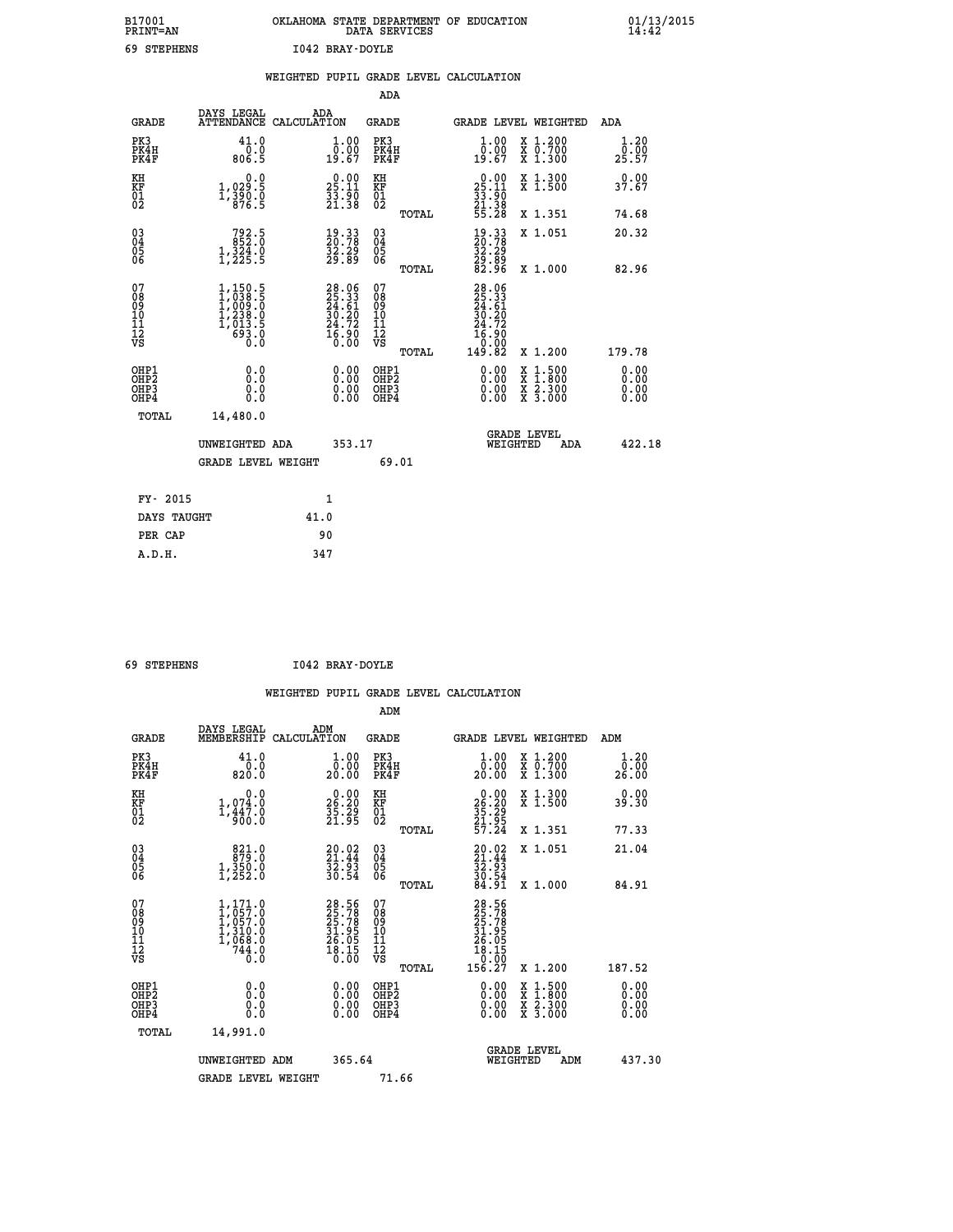|                                                                    |                                                                                                                                                                                            |                                                                  | ADA                                    |       |                                                                                  |                                                                                                                                           |                               |
|--------------------------------------------------------------------|--------------------------------------------------------------------------------------------------------------------------------------------------------------------------------------------|------------------------------------------------------------------|----------------------------------------|-------|----------------------------------------------------------------------------------|-------------------------------------------------------------------------------------------------------------------------------------------|-------------------------------|
| <b>GRADE</b>                                                       | DAYS LEGAL                                                                                                                                                                                 | ADA<br>ATTENDANCE CALCULATION                                    | <b>GRADE</b>                           |       |                                                                                  | GRADE LEVEL WEIGHTED                                                                                                                      | ADA                           |
| PK3<br>PK4H<br>PK4F                                                | 491.0<br>207.5<br>22,056.5                                                                                                                                                                 | 11.53<br>5.06<br>526.49                                          | PK3<br>PK4H<br>PK4F                    |       | $11.53$<br>5.06<br>526.49                                                        | X 1.200<br>X 0.700<br>X 1.300                                                                                                             | $13.84$<br>3.54<br>684.44     |
| KH<br>KF<br>01<br>02                                               | 0.0<br>25,202:0<br>26,908:5<br>23,098:5                                                                                                                                                    | $0.00$<br>$0.00$<br>$0.70$<br>642.82                             | KH<br>KF<br>01<br>02                   |       | $\begin{smallmatrix} &0.00\ 603.70\ 642.82\ 552.10\ 1,194.92\ \end{smallmatrix}$ | X 1.300<br>X 1.500                                                                                                                        | 0.00<br>905.57                |
|                                                                    |                                                                                                                                                                                            |                                                                  |                                        | TOTAL |                                                                                  | X 1.351                                                                                                                                   | 1,614.33                      |
| $\begin{smallmatrix} 03 \\[-4pt] 04 \end{smallmatrix}$<br>Ŏ5<br>06 | 24,992.5<br>22,741.5<br>25,594.5<br>25,886.0                                                                                                                                               | 597.01<br>542.05<br>609.82<br>617.62                             | $\substack{03 \\ 04}$<br>Ŏ5<br>06      |       | 597.01<br>542.05<br>609.82<br>617.62                                             | X 1.051                                                                                                                                   | 2,396.95                      |
|                                                                    |                                                                                                                                                                                            |                                                                  |                                        | TOTAL | 1,769.49                                                                         | X 1.000                                                                                                                                   | 1,769.49                      |
| 07<br>08<br>09<br>101<br>11<br>12<br>VS                            | $\begin{smallmatrix} 22\, , & 865\, . & 5\\ 22\, , & 042\, . & 5\\ 22\, , & 472\, . & 5\\ 23\, , & 094\, . & 5\\ 22\, , & 378\, . & 5\\ 20\, , & 549\, . & 5\\ 0\, . & 0\end{smallmatrix}$ | 547.41<br>527.01<br>537.60<br>554.41<br>536.28<br>492.30<br>0.00 | 07<br>08<br>09<br>11<br>11<br>12<br>VS |       | 547.41<br>527.61<br>537.60<br>554.41<br>536.28<br>492.30<br>0.00                 |                                                                                                                                           |                               |
|                                                                    |                                                                                                                                                                                            |                                                                  |                                        | TOTAL | 3,195.01                                                                         | X 1.200                                                                                                                                   | 3,834.01                      |
| OHP1<br>OHP <sub>2</sub><br>OH <sub>P3</sub><br>OHP4               | 447.0<br>0.0<br>0.0<br>0.0                                                                                                                                                                 | 10.90<br>0.00                                                    | OHP1<br>OHP2<br>OHP3<br>OHP4           |       | 10.90<br>0.00                                                                    | $\begin{smallmatrix} \mathtt{X} & 1\cdot500\\ \mathtt{X} & 1\cdot800\\ \mathtt{X} & 2\cdot300\\ \mathtt{X} & 3\cdot000 \end{smallmatrix}$ | 16.35<br>0.00<br>0.00<br>0.00 |
| TOTAL                                                              | 331,028.5                                                                                                                                                                                  |                                                                  |                                        |       |                                                                                  |                                                                                                                                           |                               |
|                                                                    | UNWEIGHTED ADA                                                                                                                                                                             | 7,914.11                                                         |                                        |       |                                                                                  | <b>GRADE LEVEL</b><br>WEIGHTED<br>ADA                                                                                                     | 9,469.03                      |
|                                                                    | <b>GRADE LEVEL WEIGHT</b>                                                                                                                                                                  |                                                                  | 1,554.92                               |       |                                                                                  |                                                                                                                                           |                               |
| FY- 2015                                                           |                                                                                                                                                                                            | $\mathbf{1}$                                                     |                                        |       |                                                                                  |                                                                                                                                           |                               |
| DAYS TAUGHT                                                        |                                                                                                                                                                                            | 343.0                                                            |                                        |       |                                                                                  |                                                                                                                                           |                               |
| PER CAP                                                            |                                                                                                                                                                                            | 517                                                              |                                        |       |                                                                                  |                                                                                                                                           |                               |

| STEPHENS | COUNTY TOTALS |  |
|----------|---------------|--|

 **A.D.H. 5,646**

|                                                       |                                                                                           |                                                                                           | ADM                                              |                                                                                  |                                                                                                  |                                 |
|-------------------------------------------------------|-------------------------------------------------------------------------------------------|-------------------------------------------------------------------------------------------|--------------------------------------------------|----------------------------------------------------------------------------------|--------------------------------------------------------------------------------------------------|---------------------------------|
| <b>GRADE</b>                                          | DAYS LEGAL<br>MEMBERSHIP                                                                  | ADM<br>CALCULATION                                                                        | <b>GRADE</b>                                     | GRADE LEVEL WEIGHTED                                                             |                                                                                                  | ADM                             |
| PK3<br>PK4H<br>PK4F                                   | 511.0<br>214.0<br>23,279.0                                                                | 11.99<br>$\frac{1}{5}$ . 32<br>55.99                                                      | PK3<br>PK4H<br>PK4F                              | $11.99$<br>5.22<br>555.99                                                        | $\begin{array}{c} x & 1.200 \\ x & 0.700 \end{array}$<br>X 1.300                                 | 13.84<br>$\frac{13.65}{722.79}$ |
| KH<br>KF<br>01<br>02                                  | 0.0<br>26,438:0<br>27,999:0<br>23,908:0                                                   | $\begin{smallmatrix} &0.00\ 633.35\ 69.04\ 571.52\ \end{smallmatrix}$                     | KH<br>KF<br>01<br>02                             | 0.00<br>$\begin{smallmatrix} 633.35\ 669.04\ 571.52\ 1,240.56 \end{smallmatrix}$ | X 1.300<br>X 1.500                                                                               | 0.00<br>950.04                  |
|                                                       |                                                                                           |                                                                                           | TOTAL                                            |                                                                                  | X 1.351                                                                                          | 1,676.00                        |
| 03<br>04<br>05<br>06                                  | 25,868.0<br>23,544.0<br>26,561.0<br>26,823.0                                              | 618.00<br>561.19<br>632.84<br>640.10                                                      | $\substack{03 \\ 04}$<br>05                      | 618.00<br>561.19<br>632.84<br>640.10                                             | X 1.051                                                                                          | 649.54                          |
|                                                       |                                                                                           |                                                                                           | TOTAL                                            | 1,834.13                                                                         | X 1.000                                                                                          | 1,834.13                        |
| 07<br>08<br>09<br>11<br>11<br>12<br>VS                | $23,779.0$<br>$23,740.0$<br>$23,740.0$<br>$24,503.0$<br>$23,590.0$<br>$21,887.0$<br>$0.0$ | 569.46<br>552.16<br>567.82<br>588.38<br>555.45<br>524.26<br>0.00                          | 07<br>08<br>09<br>101<br>11<br>12<br>VS<br>TOTAL | 569.46<br>552.16<br>567.82<br>588.38<br>565.45<br>524.26<br>0.00<br>3,367.53     | X 1.200                                                                                          | 4,041.04                        |
| OHP1<br>OH <sub>P</sub> 2<br>OH <sub>P3</sub><br>OHP4 | 488.0<br>0.0<br>0.000                                                                     | 11.90<br>$\left[\begin{smallmatrix} 0.00 & 0 \ 0.00 & 0 \end{smallmatrix}\right]$<br>0.00 | OHP1<br>OHP2<br>OHP3<br>OHP4                     | 11.90<br>$\begin{smallmatrix} 0.00 & 0 \ 0.00 & 0 \end{smallmatrix}$<br>0.00     | $\begin{smallmatrix} x & 1 & 500 \\ x & 1 & 800 \\ x & 2 & 300 \\ x & 3 & 000 \end{smallmatrix}$ | 17.85<br>0.00<br>0.00<br>0.00   |
| TOTAL                                                 | 346,218.0                                                                                 |                                                                                           |                                                  |                                                                                  |                                                                                                  |                                 |
|                                                       | UNWEIGHTED ADM                                                                            | 8,278.67                                                                                  |                                                  | WEIGHTED                                                                         | <b>GRADE LEVEL</b><br>ADM                                                                        | 9,909.42                        |
|                                                       | <b>GRADE LEVEL WEIGHT</b>                                                                 |                                                                                           | 1,630.75                                         |                                                                                  |                                                                                                  |                                 |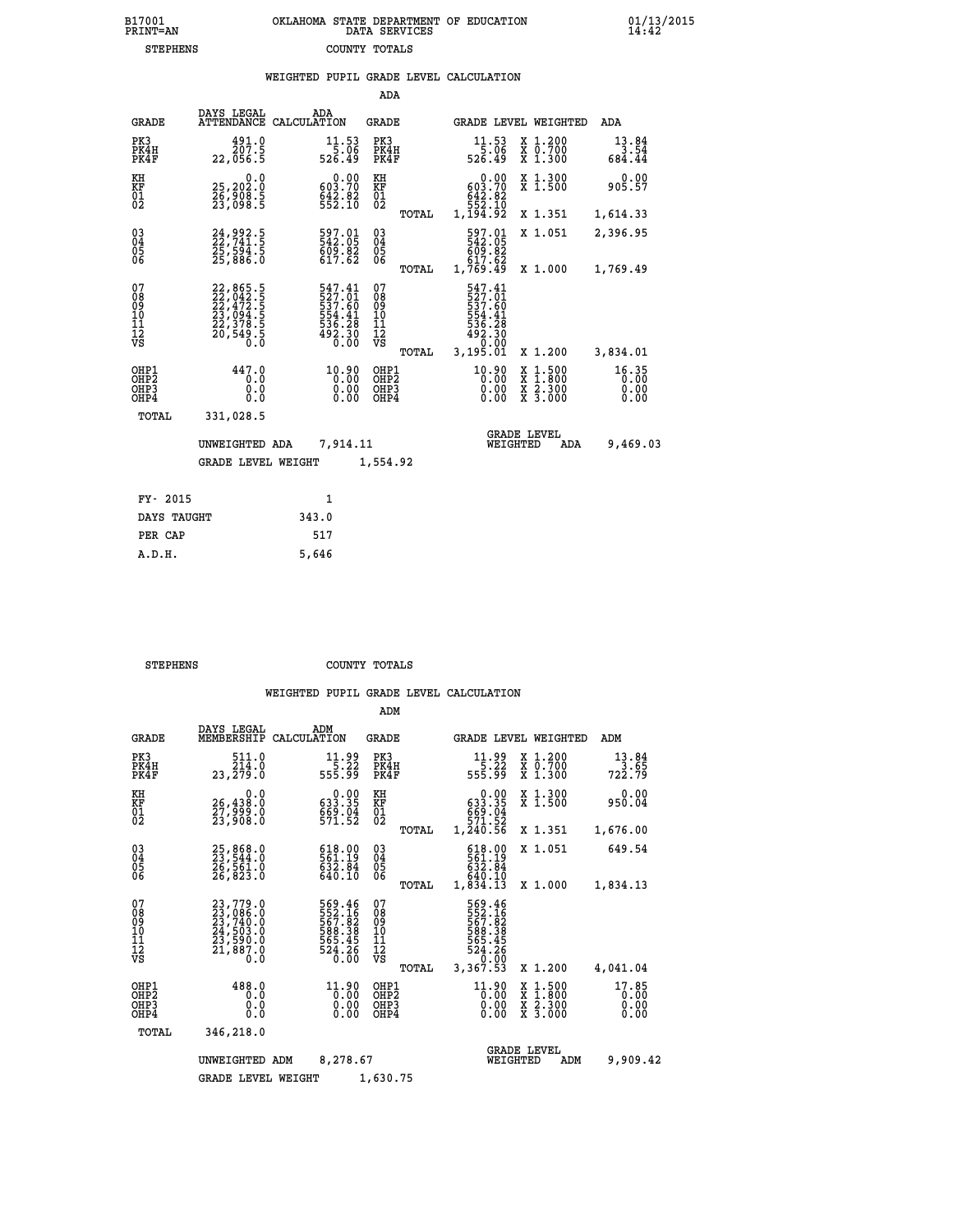| B17001<br>PRINT=AN                                 |                                             | OKLAHOMA STATE DEPARTMENT OF EDUCATION                                                     | DATA SERVICES                                   |                                                                              |                                                                                    | $01/13/2015$<br>14:42        |  |
|----------------------------------------------------|---------------------------------------------|--------------------------------------------------------------------------------------------|-------------------------------------------------|------------------------------------------------------------------------------|------------------------------------------------------------------------------------|------------------------------|--|
| 70 TEXAS                                           |                                             | C009 OPTIMA                                                                                |                                                 |                                                                              |                                                                                    |                              |  |
|                                                    |                                             | WEIGHTED PUPIL GRADE LEVEL CALCULATION                                                     |                                                 |                                                                              |                                                                                    |                              |  |
|                                                    |                                             |                                                                                            | ADA                                             |                                                                              |                                                                                    |                              |  |
| <b>GRADE</b>                                       | DAYS LEGAL                                  | ADA<br>ATTENDANCE CALCULATION                                                              | GRADE                                           | <b>GRADE LEVEL WEIGHTED</b>                                                  |                                                                                    | ADA                          |  |
| PK3<br>PK4H<br>PK4F                                | 0.0<br>0.0<br>0.0                           | 0.00<br>0.00                                                                               | PK3<br>PK4H<br>PK4F                             | $\begin{smallmatrix} 0.00 \\ 0.00 \\ 0.00 \end{smallmatrix}$                 | X 1.200<br>X 0.700<br>X 1.300                                                      | 0.00<br>0.00<br>0.00         |  |
| KH<br>KF<br>01<br>02                               | 0.0<br>400.5<br>$\frac{240}{415}$ . 9       | $\frac{9.90}{5.71}$<br>5.71<br>9.89                                                        | KH<br>KF<br>01<br>02                            | $\begin{array}{c} 0.00 \\ 9.54 \\ 5.71 \\ 9.89 \\ 15.60 \end{array}$         | X 1.300<br>X 1.500                                                                 | 0.00<br>14.31                |  |
|                                                    |                                             |                                                                                            | TOTAL                                           |                                                                              | X 1.351                                                                            | 21.08                        |  |
| $\begin{matrix} 03 \\ 04 \\ 05 \\ 06 \end{matrix}$ | $414.5$<br>$442.5$<br>$544.5$<br>$318.5$    | $\begin{smallmatrix} 9.87\ 10.54\ 12.96\ 7.58 \end{smallmatrix}$                           | 03<br>04<br>05<br>06<br>TOTAL                   | $\begin{array}{c} 9.87 \\ 10.54 \\ 12.96 \end{array}$<br>$\frac{758}{31.08}$ | X 1.051<br>X 1.000                                                                 | 10.37<br>31.08               |  |
| 07<br>08<br>09<br>10<br>11<br>12<br>VS             | 0.0<br>$\S^{5}_{0}$<br>Ŏ.Ŏ<br>0.00          | $0.00$<br>$0.00$<br>$0.00$<br>0.00<br>$\begin{smallmatrix} 0.00 \\ 0.00 \end{smallmatrix}$ | 07<br>08<br>09<br>10<br>11<br>ĪŽ<br>VŠ<br>TOTAL | 0.00<br>0.00<br>0.00<br>0.00<br>0.00                                         | X 1.200                                                                            | 0.00                         |  |
| OHP1<br>OHP2<br>OHP3<br>OHP4                       | 0.000<br>0.0<br>0.0                         | 0.00<br>0.00<br>ŏ.ŏŏ                                                                       | OHP1<br>OHP <sub>2</sub><br>OHP3<br>OHP4        | 0.00<br>0.00<br>0.00                                                         | $\frac{x}{x}$ $\frac{1.500}{x}$<br>$\frac{x}{x}$ $\frac{2 \cdot 300}{3 \cdot 000}$ | 0.00<br>0.00<br>0.00<br>0.00 |  |
| TOTAL                                              | 2,776.0                                     |                                                                                            |                                                 |                                                                              |                                                                                    |                              |  |
|                                                    | UNWEIGHTED ADA<br><b>GRADE LEVEL WEIGHT</b> | 66.09                                                                                      | 10.75                                           | <b>GRADE LEVEL</b><br>WEIGHTED                                               | ADA                                                                                | 76.84                        |  |
| FY- 2015                                           |                                             | 1                                                                                          |                                                 |                                                                              |                                                                                    |                              |  |
| DAYS TAUGHT                                        |                                             | 42.0                                                                                       |                                                 |                                                                              |                                                                                    |                              |  |
| PER CAP                                            |                                             | 167                                                                                        |                                                 |                                                                              |                                                                                    |                              |  |

| 70 TEXAS | C009 OPTIMA |
|----------|-------------|
|          |             |

|                                                    |                                                                                      |             |                                                                                                                                 |                                                     |       | WEIGHTED PUPIL GRADE LEVEL CALCULATION                                                  |                                          |                      |       |
|----------------------------------------------------|--------------------------------------------------------------------------------------|-------------|---------------------------------------------------------------------------------------------------------------------------------|-----------------------------------------------------|-------|-----------------------------------------------------------------------------------------|------------------------------------------|----------------------|-------|
|                                                    |                                                                                      |             |                                                                                                                                 | ADM                                                 |       |                                                                                         |                                          |                      |       |
| <b>GRADE</b>                                       | DAYS LEGAL<br>MEMBERSHIP                                                             | CALCULATION | ADM                                                                                                                             | <b>GRADE</b>                                        |       | GRADE LEVEL WEIGHTED                                                                    |                                          | ADM                  |       |
| PK3<br>PK4H<br>PK4F                                | 0.0<br>0.0<br>0.0                                                                    |             | 0.00<br>$\begin{smallmatrix} 0.00 \ 0.00 \end{smallmatrix}$                                                                     | PK3<br>PK4H<br>PK4F                                 |       | $\begin{smallmatrix} 0.00 \\ 0.00 \\ 0.00 \end{smallmatrix}$                            | X 1.200<br>X 0.700<br>X 1.300            | 0.00<br>0.00<br>0.00 |       |
| KH<br>KF<br>01<br>02                               | 0.0<br>$\frac{420.0}{252.0}$<br>$431.0$                                              |             | $\begin{smallmatrix} 0.00\\ 10.00\\ 6.00\\ 10.26 \end{smallmatrix}$                                                             | KH<br>KF<br>01<br>02                                |       | $\begin{smallmatrix} 0.00\\ 10.00\\ 6.00\\ 10.26\\ 16.26 \end{smallmatrix}$             | X 1.300<br>X 1.500                       | 0.00<br>15.00        |       |
|                                                    |                                                                                      |             |                                                                                                                                 |                                                     | TOTAL |                                                                                         | X 1.351                                  | 21.97                |       |
| $\begin{matrix} 03 \\ 04 \\ 05 \\ 06 \end{matrix}$ | 420.0<br>459.0<br>557.0<br>329.0                                                     |             | $\begin{array}{c} 10\cdot 99\\ 10\cdot 93\\ 13\cdot 26\\ 7\cdot 83 \end{array}$                                                 | $\begin{array}{c} 03 \\ 04 \\ 05 \\ 06 \end{array}$ |       | $\begin{array}{l} 10\cdot 99\\10\cdot 93\\13\cdot 26\\7\cdot 83\\32\cdot 02\end{array}$ | X 1.051                                  | 10.51                |       |
|                                                    |                                                                                      |             |                                                                                                                                 |                                                     | TOTAL |                                                                                         | X 1.000                                  | 32.02                |       |
| 07<br>0890112<br>1112<br>VS                        | 0.0<br>$\begin{smallmatrix} 0.0 & 0 \ 0.0 & 0 \ 0.0 & 0 \ 0.0 & 0 \end{smallmatrix}$ |             | $\begin{smallmatrix} 0.00 \ 0.00 \ 0.00 \ 0.00 \ 0.00 \end{smallmatrix}$<br>$\begin{smallmatrix} 0.00 \ 0.00 \end{smallmatrix}$ | 07<br>08<br>09<br>11<br>11<br>12<br>VS              | TOTAL | 0.00<br>0.00<br>0.00<br>0.00<br>0.00<br>0.00                                            | X 1.200                                  | 0.00                 |       |
| OHP1<br>OHP <sub>2</sub><br>OHP3<br>OHP4           | 0.0<br>0.000                                                                         |             | $0.00$<br>$0.00$<br>0.00                                                                                                        | OHP1<br>OHP <sub>2</sub><br>OHP <sub>3</sub>        |       | 0.00<br>0.00<br>0.00                                                                    | X 1:500<br>X 1:800<br>X 2:300<br>X 3:000 | 0.00<br>0.00<br>0.00 |       |
| TOTAL                                              | 2,868.0                                                                              |             |                                                                                                                                 |                                                     |       |                                                                                         |                                          |                      |       |
|                                                    | UNWEIGHTED ADM                                                                       |             | 68.28                                                                                                                           |                                                     |       | WEIGHTED                                                                                | <b>GRADE LEVEL</b><br>ADM                |                      | 79.50 |
|                                                    | <b>GRADE LEVEL WEIGHT</b>                                                            |             |                                                                                                                                 | 11.22                                               |       |                                                                                         |                                          |                      |       |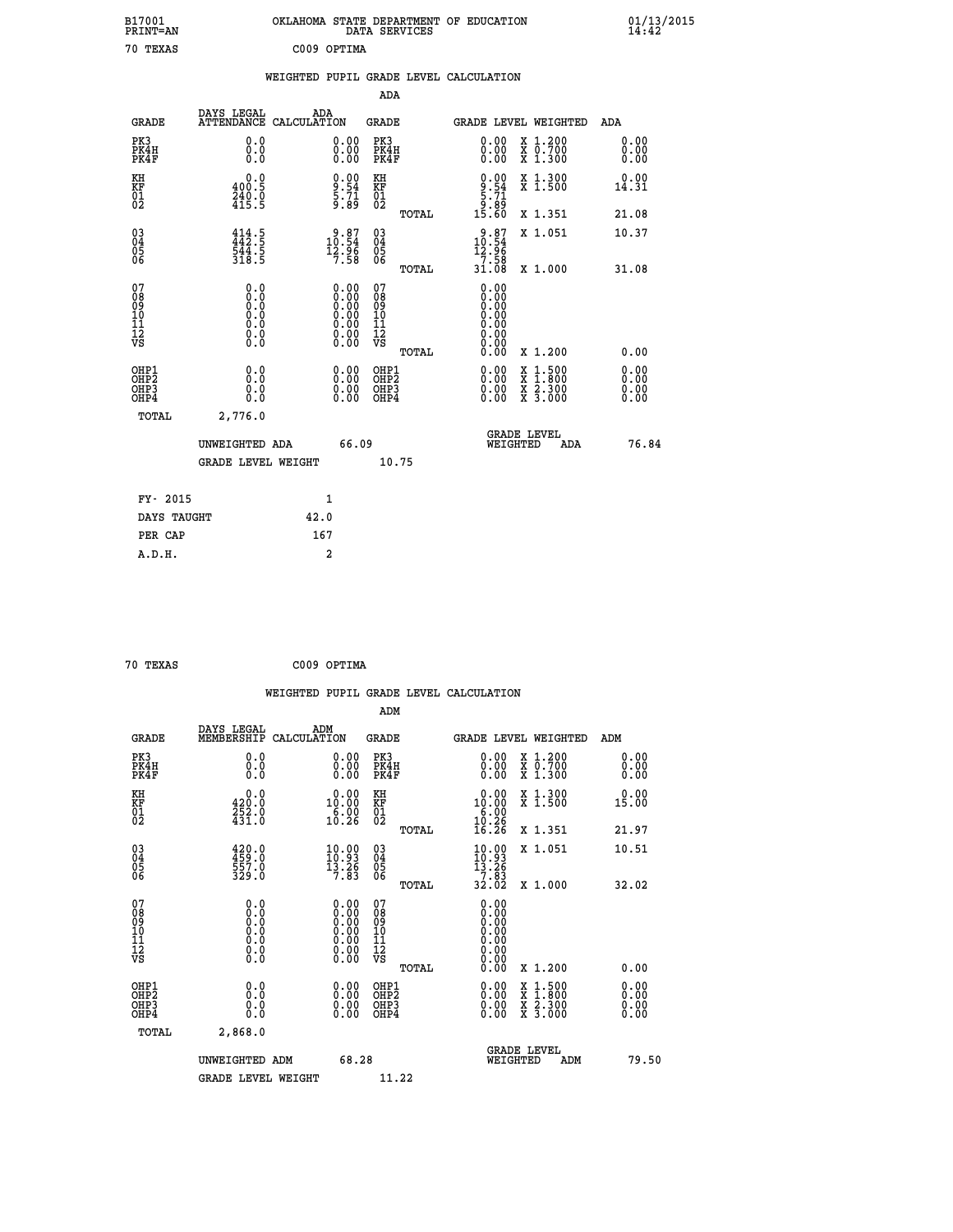| B17001<br>PRINT=AN                       |                                                                              | OKLAHOMA STATE DEPARTMENT OF EDUCATION                                                        | DATA SERVICES                                                       |                                                                                                                             |                                                                                                                                           | $01/13/2015$<br>14:42        |  |
|------------------------------------------|------------------------------------------------------------------------------|-----------------------------------------------------------------------------------------------|---------------------------------------------------------------------|-----------------------------------------------------------------------------------------------------------------------------|-------------------------------------------------------------------------------------------------------------------------------------------|------------------------------|--|
| 70 TEXAS                                 |                                                                              | C080 STRAIGHT                                                                                 |                                                                     |                                                                                                                             |                                                                                                                                           |                              |  |
|                                          |                                                                              | WEIGHTED PUPIL GRADE LEVEL CALCULATION                                                        |                                                                     |                                                                                                                             |                                                                                                                                           |                              |  |
|                                          |                                                                              |                                                                                               | ADA                                                                 |                                                                                                                             |                                                                                                                                           |                              |  |
| <b>GRADE</b>                             | DAYS LEGAL                                                                   | ADA<br>ATTENDANCE CALCULATION                                                                 | GRADE                                                               |                                                                                                                             | GRADE LEVEL WEIGHTED                                                                                                                      | ADA                          |  |
| PK3<br>PK4H<br>PK4F                      | 0.0<br>0.0<br>0.0                                                            | 0.00<br>0.00<br>0.00                                                                          | PK3<br>PK4H<br>PK4F                                                 | 0.00<br>0.00                                                                                                                | X 1.200<br>X 0.700<br>X 1.300                                                                                                             | 0.00<br>0.00<br>0.00         |  |
| KH<br>KF<br>$\frac{01}{02}$              | 0.0<br>338.0<br>198.0<br>333.0                                               | $0.00$<br>$8.05$<br>$\frac{4}{7}$ : $\frac{71}{3}$                                            | KH<br><b>KF</b><br>01<br>02                                         | $0.00$<br>$8.05$<br>$4.71$<br>$7.93$                                                                                        | X 1.300<br>X 1.500                                                                                                                        | 0.00<br>12.08                |  |
|                                          |                                                                              |                                                                                               | TOTAL                                                               | 12.64                                                                                                                       | X 1.351                                                                                                                                   | 17.08                        |  |
| 03<br>04<br>05<br>06                     | 279.0<br>289.0<br>206.0                                                      | $\begin{smallmatrix} 6.64\ 4.86\ 6.88\ 4.90 \end{smallmatrix}$                                | $^{03}_{04}$<br>$\frac{05}{06}$<br><b>TOTAL</b>                     | $\begin{smallmatrix} 6.64\ 4.86\ 6.88 \end{smallmatrix}$<br>$\begin{smallmatrix} 0.9 & 0.9 \\ 1.6 & 0.64 \end{smallmatrix}$ | X 1.051<br>X 1.000                                                                                                                        | 6.98<br>16.64                |  |
| 07<br>08<br>09<br>10<br>11<br>12<br>VS   | 0.0<br>0.0<br>Ŏ.Ŏ<br>$\begin{smallmatrix} 0.10\ 0.0 \ 0.0 \end{smallmatrix}$ | $\begin{smallmatrix} 0.00\ 0.00\ 0.00\ 0.00\ 0.00\ 0.00\ 0.00\ 0.00\ 0.00\ \end{smallmatrix}$ | 07<br>08<br>09<br>10<br>$\frac{11}{12}$<br>$\frac{12}{18}$<br>TOTAL | 0.00<br>0.00<br>0.00<br>0.00<br>0.00<br>0.00<br>0.00                                                                        | X 1.200                                                                                                                                   | 0.00                         |  |
| OHP1<br>OHP <sub>2</sub><br>OHP3<br>OHP4 | 0.0<br>0.0<br>0.0                                                            | 0.00<br>$\begin{smallmatrix} 0.00 \ 0.00 \end{smallmatrix}$                                   | OHP1<br>OH <sub>P</sub> 2<br>OHP3<br>OHP4                           | 0.00<br>0.00<br>0.00                                                                                                        | $\begin{smallmatrix} \mathtt{X} & 1\cdot500\\ \mathtt{X} & 1\cdot800\\ \mathtt{X} & 2\cdot300\\ \mathtt{X} & 3\cdot000 \end{smallmatrix}$ | 0.00<br>0.00<br>0.00<br>0.00 |  |
| TOTAL                                    | 1,847.0                                                                      |                                                                                               |                                                                     |                                                                                                                             |                                                                                                                                           |                              |  |
|                                          | UNWEIGHTED ADA                                                               | 43.97                                                                                         |                                                                     | WEIGHTED                                                                                                                    | <b>GRADE LEVEL</b><br>ADA                                                                                                                 | 52.78                        |  |
|                                          | <b>GRADE LEVEL WEIGHT</b>                                                    |                                                                                               | 8.81                                                                |                                                                                                                             |                                                                                                                                           |                              |  |
| FY- 2015                                 |                                                                              | 1                                                                                             |                                                                     |                                                                                                                             |                                                                                                                                           |                              |  |
| DAYS TAUGHT                              |                                                                              | 42.0                                                                                          |                                                                     |                                                                                                                             |                                                                                                                                           |                              |  |
| PER CAP                                  |                                                                              | 167                                                                                           |                                                                     |                                                                                                                             |                                                                                                                                           |                              |  |

| 70 TEXAS | C080 STRAIGHT |
|----------|---------------|
|          |               |

 **WEIGHTED PUPIL GRADE LEVEL CALCULATION ADM DAYS LEGAL ADM**<br>GRADE MEMBERSHIP CALCULATION **GRADE GRADE LEVEL WEIGHTED ADM PK3 0.0 0.00 PK3 0.00 X 1.200 0.00 PK4H 0.0 0.00 PK4H 0.00 X 0.700 0.00 PK4F 0.0 0.00 PK4F 0.00 X 1.300 0.00 EXH** 0.0 0.00 KH 0.00 X 1.300 0.00<br> **KF** 352.0 8.38 KF 8.38 X 1.500 12.57<br>
02 339.0 4.74 01 4.77<br>
02 539.0 8.07 02 TOTAL 12.81 X 1.351 17.31  **KF 352.0 8.38 KF 8.38 X 1.500 12.57 01** 199.0 4.74 **01** 4.74  **02 339.0 8.07 02 8.07 TOTAL 12.81 X 1.351 17.31 03 297.0 7.07 03 7.07 X 1.051 7.43 04 210.0 5.00 04 5.00 05 294.0 7.00 05 7.00** 06 210.0 5.00 06 <sub>memax</sub> 5.00  **TOTAL 17.00 X 1.000 17.00 07 0.0 0.00 07 0.00 08 0.0 0.00 08 0.00 03 0.00 0.00 0.000 0.000 10 0.0 0.00 10 0.00 11 0.0 0.00 11 0.00 12 0.0 0.00 12 0.00 VS** 0.0 0.00 VS 0.00 0.00  **TOTAL 0.00 X 1.200 0.00 OHE1 0.00 0.00 0.000 OHE1 0.00 X 1.500 0.00 OHES 0.0 0.0 0.00 OHES 0.00 X 1.800 0.00 OHP3 0.0 0.00 OHP3 0.00 X 2.300 0.00 OHP4 0.0 0.00 OHP4 0.00 X 3.000 0.00 TOTAL 1,901.0 GRADE LEVEL UNWEIGHTED ADM 45.26 WEIGHTED ADM 54.31** GRADE LEVEL WEIGHT 9.05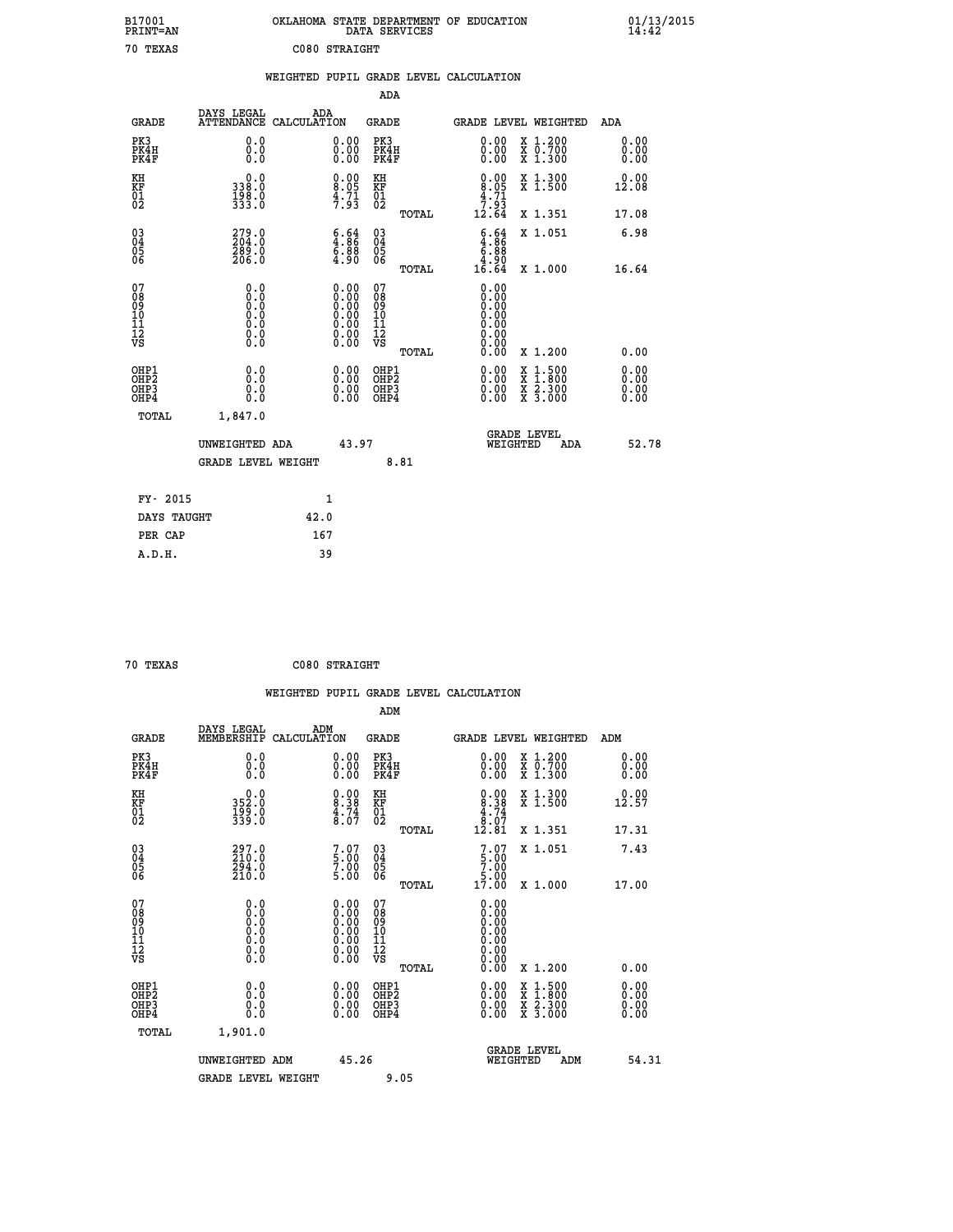| B17001<br>PRINT=AN                       |                                                                                                 | OKLAHOMA STATE DEPARTMENT OF EDUCATION                                                                                          |                                                            | DATA SERVICES |                                                                                        |                                                                                          | $01/13/2015$<br>14:42        |
|------------------------------------------|-------------------------------------------------------------------------------------------------|---------------------------------------------------------------------------------------------------------------------------------|------------------------------------------------------------|---------------|----------------------------------------------------------------------------------------|------------------------------------------------------------------------------------------|------------------------------|
| 70 TEXAS                                 |                                                                                                 | 1001 YARBROUGH                                                                                                                  |                                                            |               |                                                                                        |                                                                                          |                              |
|                                          |                                                                                                 | WEIGHTED PUPIL GRADE LEVEL CALCULATION                                                                                          |                                                            |               |                                                                                        |                                                                                          |                              |
|                                          |                                                                                                 |                                                                                                                                 |                                                            | <b>ADA</b>    |                                                                                        |                                                                                          |                              |
| <b>GRADE</b>                             | DAYS LEGAL                                                                                      | ADA<br>ATTENDANCE CALCULATION                                                                                                   | <b>GRADE</b>                                               |               |                                                                                        | GRADE LEVEL WEIGHTED                                                                     | ADA                          |
| PK3<br>PK4H<br>PK4F                      | 0.0<br>0.0<br>437.5                                                                             | 0.00<br>0.00<br>10.67                                                                                                           | PK3<br>PK4H<br>PK4F                                        |               | 0.00<br>$\substack{0.00\\10.67}$                                                       | X 1.200<br>X 0.700<br>X 1.300                                                            | 0.00<br>0.00<br>13.87        |
| KH<br>KF<br>01<br>02                     | 0.0<br>118.5<br>$\frac{448.0}{297.0}$                                                           | $\begin{smallmatrix} 0.00\\ 2.89\\ 10.93\\ 7.24 \end{smallmatrix}$                                                              | KH<br><b>KF</b><br>01<br>02                                |               | $\begin{array}{c} 0.00 \\ 2.89 \\ 10.93 \\ 7.24 \end{array}$                           | X 1.300<br>X 1.500                                                                       | 0.00<br>4.34                 |
|                                          |                                                                                                 |                                                                                                                                 |                                                            | TOTAL         | 18.17                                                                                  | X 1.351                                                                                  | 24.55                        |
| 03<br>04<br>05<br>06                     | 323.0<br>$\frac{1}{2}$ $\frac{2}{2}$ $\frac{7}{2}$ $\frac{5}{0}$                                | $\left[\begin{smallmatrix}7.88\phantom{0}6.12\phantom{0}6.12\phantom{0}10.43\phantom{0}3.00\phantom{0}\end{smallmatrix}\right]$ | $^{03}_{04}$<br>0500                                       |               | $7.88$<br>6.12<br>10.43<br>3.00                                                        | X 1.051                                                                                  | 8.28                         |
|                                          |                                                                                                 |                                                                                                                                 |                                                            | <b>TOTAL</b>  | 19.55                                                                                  | X 1.000                                                                                  | 19.55                        |
| 07<br>08<br>09<br>11<br>11<br>12<br>VS   | 323.0<br>$\frac{711.0}{241.0}$<br>$\begin{array}{c} 521.8 \\ 528.5 \\ 244.0 \\ 0.0 \end{array}$ | $\begin{smallmatrix}7.88\\17.34\\5.88\\12.71\\12.89\\5.95\\0.00\end{smallmatrix}$                                               | 07<br>08<br>09<br>10<br>$\frac{11}{12}$<br>$\frac{12}{18}$ |               | $\begin{array}{r} 7.88 \\ 17.34 \\ 5.88 \\ 12.71 \\ 12.89 \\ 5.95 \end{array}$<br>Ŏ.ÕŎ |                                                                                          |                              |
|                                          |                                                                                                 |                                                                                                                                 |                                                            | TOTAL         | 62.65                                                                                  | X 1.200                                                                                  | 75.18                        |
| OHP1<br>OHP <sub>2</sub><br>OHP3<br>OHP4 | 0.0<br>Ō.Ō<br>0.0<br>0.0                                                                        | 0.00<br>$\begin{smallmatrix} 0.00 \\ 0.00 \end{smallmatrix}$                                                                    | OHP1<br>OHP <sub>2</sub><br>OHP3<br>OHP4                   |               | 0.00<br>0.00<br>0.00                                                                   | $\begin{smallmatrix} x & 1.500 \\ x & 1.800 \\ x & 2.300 \\ x & 3.000 \end{smallmatrix}$ | 0.00<br>0.00<br>0.00<br>0.00 |
| TOTAL                                    | 4,994.0                                                                                         |                                                                                                                                 |                                                            |               |                                                                                        |                                                                                          |                              |
|                                          | UNWEIGHTED ADA                                                                                  | 121.81                                                                                                                          |                                                            |               |                                                                                        | <b>GRADE LEVEL</b><br>WEIGHTED<br>ADA                                                    | 145.77                       |
|                                          | <b>GRADE LEVEL WEIGHT</b>                                                                       |                                                                                                                                 |                                                            | 23.96         |                                                                                        |                                                                                          |                              |
| FY- 2015                                 |                                                                                                 | 1                                                                                                                               |                                                            |               |                                                                                        |                                                                                          |                              |
| DAYS TAUGHT                              |                                                                                                 | 41.0                                                                                                                            |                                                            |               |                                                                                        |                                                                                          |                              |
| PER CAP                                  |                                                                                                 | 167                                                                                                                             |                                                            |               |                                                                                        |                                                                                          |                              |

| 70 TEXAS | <b>I001 YARBROUGH</b> |
|----------|-----------------------|
|          |                       |

 **WEIGHTED PUPIL GRADE LEVEL CALCULATION ADM DAYS LEGAL ADM GRADE MEMBERSHIP CALCULATION GRADE GRADE LEVEL WEIGHTED ADM PK3 0.0 0.00 PK3 0.00 X 1.200 0.00 PK4H 0.0 0.00 PK4H 0.00 X 0.700 0.00 PK4F 449.0 10.95 PK4F 10.95 X 1.300 14.24 KH 0.0 0.00 KH 0.00 X 1.300 0.00 KF 123.0 3.00 KF 3.00 X 1.500 4.50 01 449.0 10.95 01 10.95** 02 297.0 7.24 02 201  **TOTAL 18.19 X 1.351 24.57 03 326.0 7.95 03 7.95 X 1.051 8.36 04 262.0 6.39 04 6.39 05 451.0 11.00 05 11.00 06 123.0 3.00 06 3.00 3.00 TOTAL 20.39 X 1.000 20.39 07 328.0 8.00 07 8.00 08 17.41 08 17.41 17.41 09 246.0 6.00 09 6.00 10 532.0 12.98 10 12.98 11 533.0 13.00 11 13.00 12 246.0 6.00 12 6.00 VS** 0.0 0.00 VS 0.00 0.00  **TOTAL 63.39 X 1.200 76.07 OHP1 0.0 0.00 OHP1 0.00 X 1.500 0.00 OHP2 0.0 0.00 OHP2 0.00 X 1.800 0.00 OHP3 0.0 0.00 OHP3 0.00 X 2.300 0.00 OHP4 0.0 0.00 OHP4 0.00 X 3.000 0.00 TOTAL 5,079.0 GRADE LEVEL UNWEIGHTED ADM 123.87 WEIGHTED ADM 148.13** GRADE LEVEL WEIGHT 24.26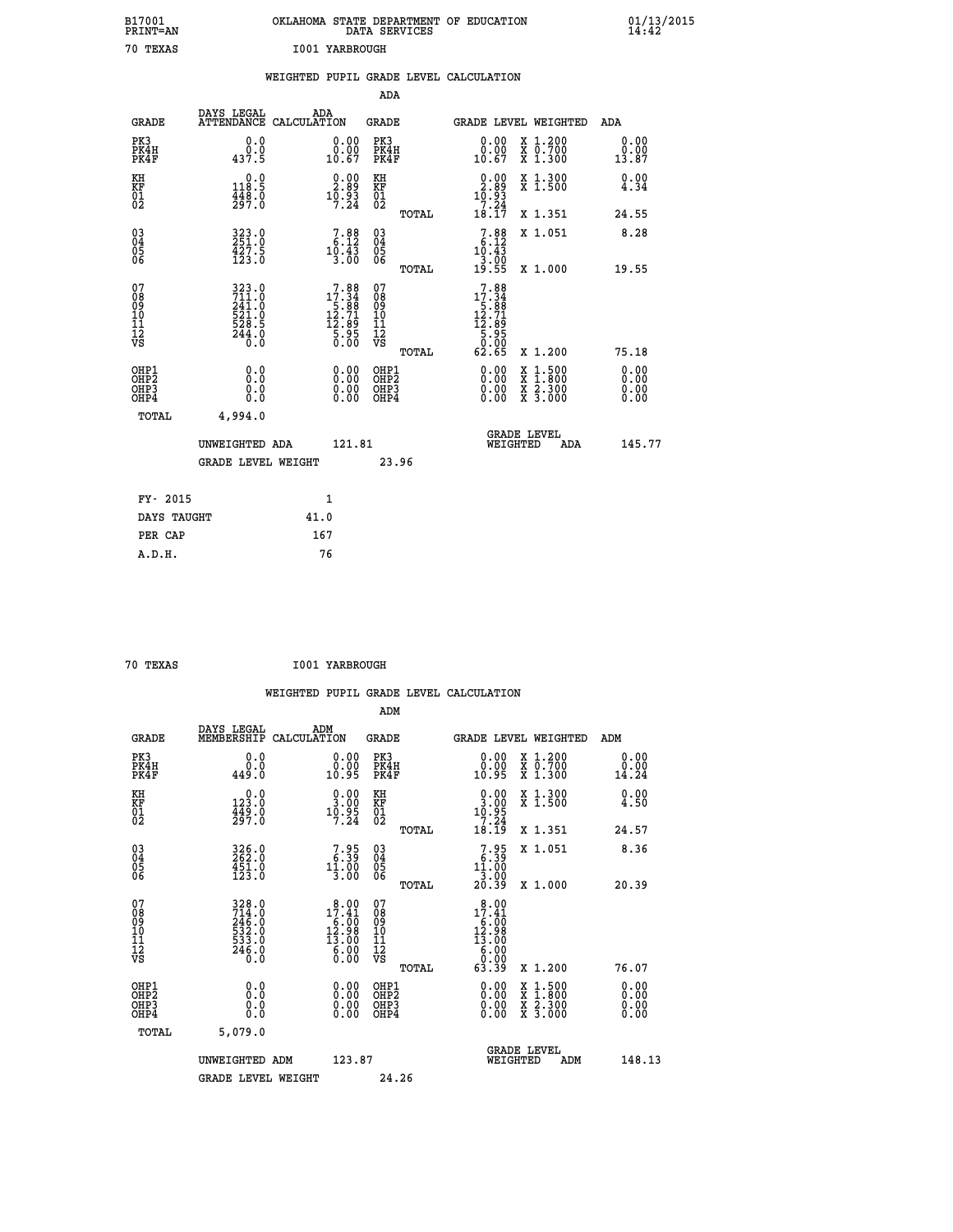| B17001<br>PRINT-AN<br>70 TEXAS                     |                                                                                        | OKLAHOMA STATE DEPARTMENT OF EDUCATION<br>DATA SERVICES<br>I008 GUYMON                             |                                           |                                                                              |                                                                                                                                      | $01/13/2015$<br>14:42    |  |
|----------------------------------------------------|----------------------------------------------------------------------------------------|----------------------------------------------------------------------------------------------------|-------------------------------------------|------------------------------------------------------------------------------|--------------------------------------------------------------------------------------------------------------------------------------|--------------------------|--|
|                                                    |                                                                                        | WEIGHTED PUPIL GRADE LEVEL CALCULATION                                                             | <b>ADA</b>                                |                                                                              |                                                                                                                                      |                          |  |
| <b>GRADE</b>                                       | DAYS LEGAL                                                                             | ADA<br>ATTENDANCE CALCULATION                                                                      | <b>GRADE</b>                              |                                                                              | <b>GRADE LEVEL WEIGHTED</b>                                                                                                          | ADA                      |  |
| PK3<br>PK4H<br>PK4F                                | 226.0<br>$5, \overline{9}\overline{7}\overline{7}\cdot\overline{0}$<br>299.5           | $142.31$<br>$7.13$                                                                                 | PK3<br>PK4H<br>PK4F                       | $142.31$<br>$7.13$                                                           | X 1.200<br>X 0.700<br>X 1.300                                                                                                        | 6.46<br>99.62<br>9.27    |  |
| KH<br>KF<br>01<br>02                               | 0.0<br>$\begin{smallmatrix} 8,97 & 0.0 \\ 10,38 & 2.5 \\ 8,28 & 4.5 \end{smallmatrix}$ | $\begin{smallmatrix} 0.00\\213.71\\247.20\\197.25 \end{smallmatrix}$                               | KH<br>KF<br>$\overline{01}$<br>TOTAL      | 213.71<br>$\frac{247.20}{197.25}$<br>444.45                                  | X 1.300<br>X 1.500<br>X 1.351                                                                                                        | 0.00<br>320.57<br>600.45 |  |
| $\begin{matrix} 03 \\ 04 \\ 05 \\ 06 \end{matrix}$ | 8,179.0<br>8,371.5<br>8,052.0<br>8,160.5                                               | $194.74$<br>$199.32$<br>$191.71$<br>$194.30$                                                       | 03<br>04<br>05<br>06                      | $194.74$<br>$199.32$<br>$191.71$<br>$194.30$<br>$585.33$                     | X 1.051                                                                                                                              | 204.67                   |  |
| 07<br>08<br>09<br>10<br>11<br>11<br>12<br>VS       | 7,552.0<br>8,616.5<br>9,118.0<br>9,686.0<br>7,866.0<br>6,336.8                         | $\begin{smallmatrix} 179.81\\ 205.15\\ 217.10\\ 230.62\\ 187.29\\ 150.86\\ 0.00 \end{smallmatrix}$ | TOTAL<br>0789011128<br>TOTAL              | 179.81<br>205.15<br>217.10<br>230.62<br>187.29<br>150.86<br>0.00<br>1,170.83 | X 1.000<br>X 1.200                                                                                                                   | 585.33<br>1,405.00       |  |
| OHP1<br>OHP2<br>OH <sub>P3</sub><br>OHP4<br>TOTAL  | 0.0<br>0.0<br>0.0<br>116,083.0                                                         |                                                                                                    | OHP1<br>OH <sub>P</sub> 2<br>OHP3<br>OHP4 | $0.00$<br>$0.00$<br>0.00                                                     | $\begin{smallmatrix} \mathtt{X} & 1 & 500 \\ \mathtt{X} & 1 & 800 \\ \mathtt{X} & 2 & 300 \\ \mathtt{X} & 3 & 000 \end{smallmatrix}$ | 0.00<br>0.00             |  |
|                                                    |                                                                                        |                                                                                                    |                                           |                                                                              |                                                                                                                                      |                          |  |

| UNWEIGHTED ADA     | 2,763.88 |        | <b>GRADE LEVEL</b><br>WEIGHTED | ADA | 3,231.37 |
|--------------------|----------|--------|--------------------------------|-----|----------|
| GRADE LEVEL WEIGHT |          | 467.49 |                                |     |          |
| FY- 2015           | 1        |        |                                |     |          |
| DAYS TAUGHT        | 42.0     |        |                                |     |          |
| PER CAP            | 86       |        |                                |     |          |

| 70 TEXAS |  | I008 GUYMON |
|----------|--|-------------|
|----------|--|-------------|

 **A.D.H. 1,046**

|                                          |                                                                                      |                    |                                                                                               | ADM                                                |       |                                                                                                                  |          |                                          |                              |  |
|------------------------------------------|--------------------------------------------------------------------------------------|--------------------|-----------------------------------------------------------------------------------------------|----------------------------------------------------|-------|------------------------------------------------------------------------------------------------------------------|----------|------------------------------------------|------------------------------|--|
| <b>GRADE</b>                             | DAYS LEGAL<br>MEMBERSHIP                                                             | ADM<br>CALCULATION |                                                                                               | <b>GRADE</b>                                       |       |                                                                                                                  |          | GRADE LEVEL WEIGHTED                     | ADM                          |  |
| PK3<br>PK4H<br>PK4F                      | 239.0<br>$6, \overline{2}\,\overline{2}\,\overline{4}\,\overline{0}\,\overline{0}$   |                    | 148.19<br>7.33                                                                                | PK3<br>PK4H<br>PK4F                                |       | $148.19$<br>7.33                                                                                                 |          | X 1.200<br>X 0.700<br>X 1.300            | 6.83<br>103.73<br>9.53       |  |
| KH<br>KF<br>01<br>02                     | 0.0<br>9,266:0<br>10,764:0<br>8,520:0                                                |                    | $\substack{0.00\\220.62\\256.29\\202.86}$                                                     | KH<br>KF<br>01<br>02                               |       | $\begin{smallmatrix} &0.00\\ 220.62\\ 256.29\\ 202.86\\ 202.86\\ 459.15 \end{smallmatrix}$                       |          | X 1.300<br>X 1.500                       | 0.00<br>330.93               |  |
|                                          |                                                                                      |                    |                                                                                               |                                                    | TOTAL |                                                                                                                  |          | X 1.351                                  | 620.31                       |  |
| 03<br>04<br>05<br>06                     | $\begin{smallmatrix} 8,463.0\\ 8,614.0\\ 8,319.0\\ 8,426.0 \end{smallmatrix}$        |                    | 201.50<br>205.10<br>198.07<br>200.62                                                          | $\begin{matrix} 03 \\ 04 \\ 05 \\ 06 \end{matrix}$ |       | 201.50<br>205.10<br>198.07<br>200.62<br>603.79                                                                   |          | X 1.051                                  | 211.78                       |  |
|                                          |                                                                                      |                    |                                                                                               |                                                    | TOTAL |                                                                                                                  |          | X 1.000                                  | 603.79                       |  |
| 07<br>08<br>09<br>101<br>112<br>VS       | $7,766.0$<br>$8,910.0$<br>$9,378.0$<br>$10,050.0$<br>$8,140.0$<br>$6,598.0$<br>$0.0$ |                    | $\begin{smallmatrix} 184.90\\212.14\\223.29\\239.29\\193.81\\157.10\end{smallmatrix}$<br>0.00 | 07<br>08<br>09<br>11<br>11<br>12<br>VS             | TOTAL | $\begin{smallmatrix} 184.90\\ 212.14\\ 223.29\\ 239.29\\ 193.81\\ 157.10 \end{smallmatrix}$<br>0.00<br>1, 210.53 |          | X 1.200                                  | 1,452.64                     |  |
| OHP1<br>OHP2<br>OH <sub>P3</sub><br>OHP4 | 0.0<br>0.000                                                                         |                    | $0.00$<br>$0.00$<br>0.00                                                                      | OHP1<br>OHP2<br>OHP <sub>3</sub>                   |       | $0.00$<br>$0.00$<br>0.00                                                                                         |          | X 1:500<br>X 1:800<br>X 2:300<br>X 3:000 | 0.00<br>0.00<br>0.00<br>0.00 |  |
| TOTAL                                    | 119,985.0                                                                            |                    |                                                                                               |                                                    |       |                                                                                                                  |          |                                          |                              |  |
|                                          | UNWEIGHTED                                                                           | ADM                | 2,856.80                                                                                      |                                                    |       |                                                                                                                  | WEIGHTED | <b>GRADE LEVEL</b><br>ADM                | 3,339.54                     |  |
|                                          | <b>GRADE LEVEL WEIGHT</b>                                                            |                    |                                                                                               | 482.74                                             |       |                                                                                                                  |          |                                          |                              |  |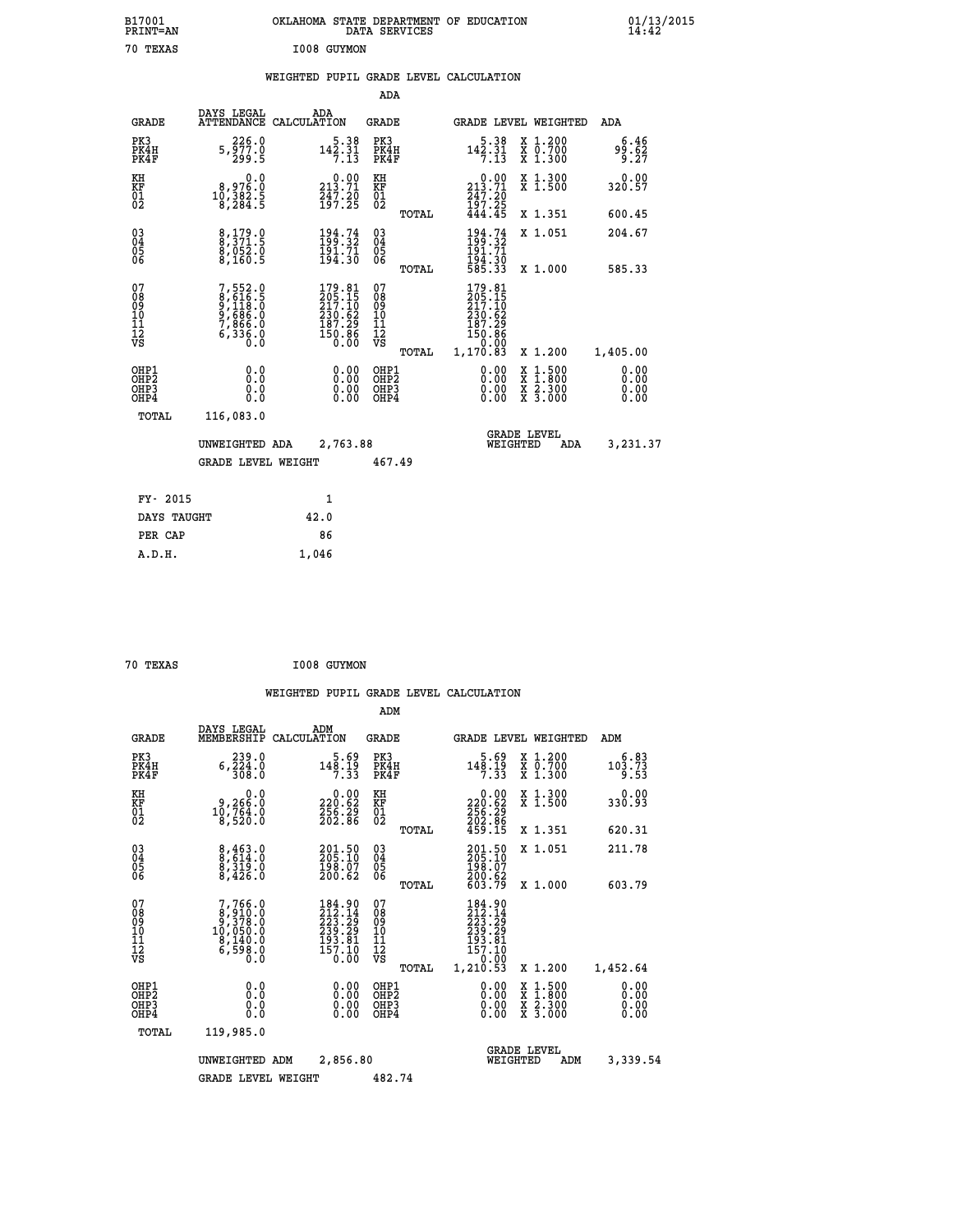| B17001<br>PRINT=AN           |                                                                   |                                                              | OKLAHOMA STATE DEPARTMENT OF EDUCATION<br>DATA SERVICES  |                                                                      |                                          | $01/13/2015$<br>14:42        |  |
|------------------------------|-------------------------------------------------------------------|--------------------------------------------------------------|----------------------------------------------------------|----------------------------------------------------------------------|------------------------------------------|------------------------------|--|
| 70 TEXAS                     |                                                                   | <b>I015 HARDESTY</b>                                         |                                                          |                                                                      |                                          |                              |  |
|                              |                                                                   |                                                              | WEIGHTED PUPIL GRADE LEVEL CALCULATION                   |                                                                      |                                          |                              |  |
|                              |                                                                   |                                                              | ADA                                                      |                                                                      |                                          |                              |  |
| <b>GRADE</b>                 | DAYS LEGAL<br>ATTENDANCE CALCULATION                              | ADA                                                          | GRADE                                                    |                                                                      | GRADE LEVEL WEIGHTED                     | ADA                          |  |
| PK3<br>PK4H<br>PK4F          | 0.0<br>0.0<br>560.5                                               | 0.00<br>0.00<br>12.46                                        | PK3<br>PK4H<br>PK4F                                      | 0.00<br>$\begin{smallmatrix} 0.00 \\ 12.46 \end{smallmatrix}$        | X 1.200<br>X 0.700<br>X 1.300            | 0.00<br>0.00<br>16.20        |  |
| KH<br>KF<br>01<br>02         | 337.0<br>$\frac{263}{345}$ .<br>345.5                             | $7.49$<br>$7.49$<br>$5.86$<br>$7.68$                         | KH<br>KF<br>01<br>02                                     | $\begin{array}{c} 0.00 \\ 7.49 \\ 5.86 \\ 7.68 \\ 13.54 \end{array}$ | X 1.300<br>X 1.500                       | 0.00<br>11.24                |  |
|                              |                                                                   |                                                              | TOTAL                                                    |                                                                      | X 1.351                                  | 18.29                        |  |
| 03<br>04<br>05<br>06         | 259.0<br>309.0<br>175.0<br>302.0                                  | $\begin{array}{c} 5.76 \\ 6.87 \\ 3.89 \\ 6.71 \end{array}$  | $\begin{matrix} 03 \\ 04 \\ 05 \\ 06 \end{matrix}$       | $\begin{array}{c} 5.76 \\ 6.87 \\ 3.89 \\ 6.71 \\ 17.47 \end{array}$ | X 1.051                                  | 6.05                         |  |
| 078901112<br>00010112<br>VS  | $264.0$<br>$265.0$<br>$401.5$<br>$221.0$<br>$\frac{134.0}{257.0}$ | 5.87<br>5.89<br>8.92<br>8.91<br>4.91<br>2.98<br>5.71<br>5.00 | <b>TOTAL</b><br>07<br>$\frac{11}{12}$<br>$\frac{12}{18}$ | 5.87<br>58.92<br>8.92<br>4.91<br>4.71<br>5.71<br>0.00                | X 1.000                                  | 17.47                        |  |
|                              |                                                                   |                                                              | TOTAL                                                    | 34.28                                                                | X 1.200                                  | 41.14                        |  |
| OHP1<br>OHP2<br>OHP3<br>OHP4 | 0.0<br>0.0<br>0.0<br>0.0                                          | 0.00<br>$\begin{smallmatrix} 0.00 \ 0.00 \end{smallmatrix}$  | OHP1<br>OH <sub>P</sub> 2<br>OHP3<br>OHP4                | 0.00<br>0.00<br>0.00                                                 | X 1:500<br>X 1:800<br>X 2:300<br>X 3:000 | 0.00<br>0.00<br>0.00<br>0.00 |  |
| TOTAL                        | 4,094.0                                                           |                                                              |                                                          |                                                                      |                                          |                              |  |
|                              | UNWEIGHTED ADA<br><b>GRADE LEVEL WEIGHT</b>                       | 91.00                                                        | 19.39                                                    | WEIGHTED                                                             | <b>GRADE LEVEL</b><br>ADA                | 110.39                       |  |
|                              |                                                                   |                                                              |                                                          |                                                                      |                                          |                              |  |
| FY- 2015<br>DAYS TAUGHT      |                                                                   | 1<br>45.0                                                    |                                                          |                                                                      |                                          |                              |  |
| PER CAP                      |                                                                   | 167                                                          |                                                          |                                                                      |                                          |                              |  |

| 70 TEXAS | <b>I015 HARDESTY</b> |
|----------|----------------------|

 **WEIGHTED PUPIL GRADE LEVEL CALCULATION ADM DAYS LEGAL ADM GRADE MEMBERSHIP CALCULATION GRADE GRADE LEVEL WEIGHTED ADM PK3 0.0 0.00 PK3 0.00 X 1.200 0.00 PK4H 0.0 0.00 PK4H 0.00 X 0.700 0.00 PK4F 577.0 12.82 PK4F 12.82 X 1.300 16.67 KH 0.0 0.00 KH 0.00 X 1.300 0.00 KF 352.0 7.82 KF 7.82 X 1.500 11.73 01 270.0 6.00 01 6.00** 02 360.0 8.00 02 **8.00 TOTAL 14.00 X 1.351 18.91 03 270.0 6.00 03 6.00 X 1.051 6.31 04 315.0 7.00 04 7.00 05 179.0 3.98 05 3.98 06 309.0 6.87 06 6.87 TOTAL 17.85 X 1.000 17.85 07 269.0 5.98 07 5.98 08 270.0 6.00 08 6.00 09 405.0 9.00 09 9.00 10 225.0 5.00 10 5.00 11** 132.0 **3.00** 11 3.00  **12 263.0 5.84 12 5.84 VS** 0.0 0.00 VS 0.00 0.00 0.00  **TOTAL 34.82 X 1.200 41.78 OHP1 0.0 0.00 OHP1 0.00 X 1.500 0.00 OHP2 0.0 0.00 OHP2 0.00 X 1.800 0.00 OHP3 0.0 0.00 OHP3 0.00 X 2.300 0.00 OHP4 0.0 0.00 OHP4 0.00 X 3.000 0.00 TOTAL 4,199.0 GRADE LEVEL UNWEIGHTED ADM 93.31 WEIGHTED ADM 113.25** GRADE LEVEL WEIGHT 19.94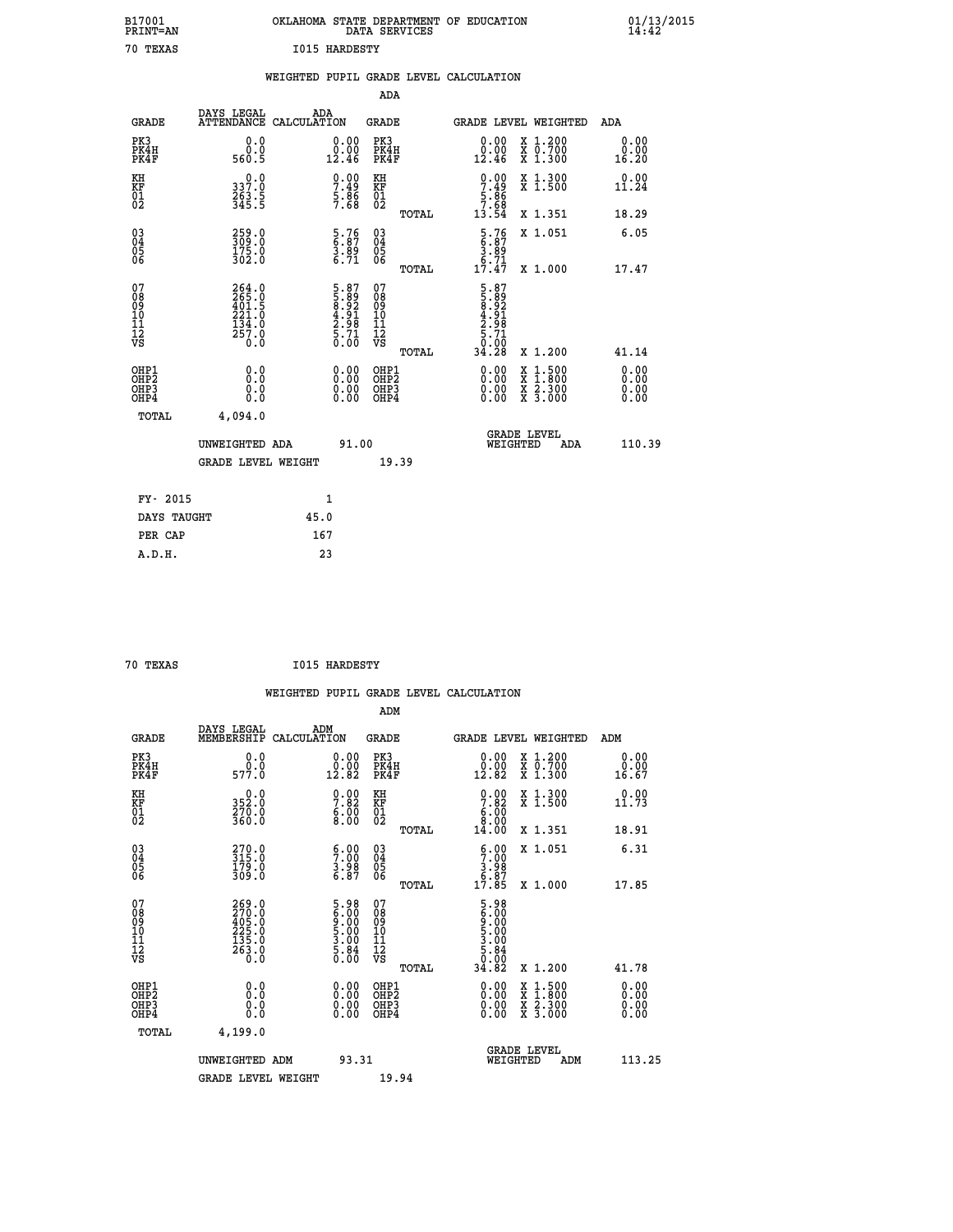| B17001<br>PRINT=AN | <b>OKLAHOMA</b><br>STATE DEPARTMENT OF EDUCATION<br>SERVICES<br>DATA | 01/13/2015<br>14:42 |
|--------------------|----------------------------------------------------------------------|---------------------|
| 70<br>TEXAS        | 1023<br>HOOKER                                                       |                     |

## **WEIGHTED PUPIL GRADE LEVEL CALCULATION**

|                                                                    |                                                                            |                                                                          |                                  | ADA                                                               |       |                                                                               |                                          |                               |
|--------------------------------------------------------------------|----------------------------------------------------------------------------|--------------------------------------------------------------------------|----------------------------------|-------------------------------------------------------------------|-------|-------------------------------------------------------------------------------|------------------------------------------|-------------------------------|
| <b>GRADE</b>                                                       | DAYS LEGAL                                                                 | ADA<br>ATTENDANCE CALCULATION                                            |                                  | <b>GRADE</b>                                                      |       | GRADE LEVEL WEIGHTED                                                          |                                          | ADA                           |
| PK3<br>PK4H<br>PK4F                                                | 20.0<br>$1, 8\overline{1}\overline{1}\cdot\overline{0}\overline{0}$        | $\substack{ \textcolor{red}{0.45} \\ 41.16 \\ 0.00}$                     |                                  | PK3<br>PK4H<br>PK4F                                               |       | 0.45<br>$41.16$<br>$0.00$                                                     | X 1.200<br>X 0.700<br>X 1.300            | 0.54<br>28.81<br>0.00         |
| KH<br><b>KF</b><br>01<br>02                                        | 0.0<br>2,643.0<br>2,012.5<br>2,209.5                                       | $\begin{smallmatrix} 0.00\\ 60.07\\ 45.74\\ 50.22 \end{smallmatrix}$     |                                  | KH<br><b>KF</b><br>01<br>02                                       |       | 0.00<br>$\begin{smallmatrix} 60.07\\ 45.74\\ 50.22\\ 95.96 \end{smallmatrix}$ | X 1.300<br>X 1.500                       | 0.00<br>90.11                 |
|                                                                    |                                                                            |                                                                          |                                  |                                                                   | TOTAL |                                                                               | X 1.351                                  | 129.64                        |
| $\begin{smallmatrix} 03 \\[-4pt] 04 \end{smallmatrix}$<br>05<br>06 | $\frac{1}{2}, \frac{761}{867}.5$<br>$\frac{2}{966}.0$<br>$\frac{2}{969}.5$ | $40.03$<br>$42.44$<br>$\frac{47.41}{50.44}$                              |                                  | $\substack{03 \\ 04}$<br>$\begin{matrix} 0.5 \\ 0.6 \end{matrix}$ |       | $40.03\n42.44\n47.41\n50.44\n140.29$                                          | X 1.051                                  | 42.07                         |
|                                                                    |                                                                            |                                                                          |                                  |                                                                   | TOTAL |                                                                               | X 1.000                                  | 140.29                        |
| 07<br>08901112<br>1112<br>VS                                       | $1,939.5$<br>$2,183.5$<br>$2,045.5$<br>$1,494.5$<br>$1,389.5$<br>$0.0$     | $44.08$<br>$44.84$<br>$49.63$<br>$46.49$<br>$33.97$<br>$31.58$<br>$0.00$ |                                  | 07<br>08<br>09<br>11<br>11<br>12<br>VS                            |       | $44.08$<br>$44.84$<br>$49.63$<br>$46.497$<br>$33.97$<br>$31.58$<br>$0.009$    |                                          |                               |
|                                                                    |                                                                            |                                                                          |                                  |                                                                   | TOTAL |                                                                               | X 1.200                                  | 300.71                        |
| OHP1<br>OH <sub>P</sub> 2<br>OH <sub>P3</sub><br>OH <sub>P4</sub>  | 0.0<br>$\overset{0.0}{\phantom{00}0.0}$                                    |                                                                          | 0.00<br>$\frac{0}{5}.00$<br>5.41 | OHP1<br>OH <sub>P</sub> 2<br>OHP3<br>OHP4                         |       | $\begin{smallmatrix} 0.00\\ 0.00\\ 0.00\\ 5.41 \end{smallmatrix}$             | X 1:500<br>X 1:800<br>X 2:300<br>X 3:000 | 0.00<br>0.00<br>0.00<br>16.23 |
| TOTAL                                                              | 27,894.0                                                                   |                                                                          |                                  |                                                                   |       |                                                                               |                                          |                               |
|                                                                    | UNWEIGHTED ADA                                                             |                                                                          | 633.96                           |                                                                   |       |                                                                               | GRADE LEVEL<br>WEIGHTED<br>ADA           | 748.40                        |
|                                                                    | <b>GRADE LEVEL WEIGHT</b>                                                  |                                                                          |                                  | 114.44                                                            |       |                                                                               |                                          |                               |
| FY- 2015                                                           |                                                                            | $\mathbf{1}$                                                             |                                  |                                                                   |       |                                                                               |                                          |                               |
| DAYS TAUGHT                                                        |                                                                            | 44.0                                                                     |                                  |                                                                   |       |                                                                               |                                          |                               |
| PER CAP                                                            |                                                                            | 147                                                                      |                                  |                                                                   |       |                                                                               |                                          |                               |

| 70 TEXAS<br>$\sim$ $\sim$ | I023 HOOKER |
|---------------------------|-------------|
|---------------------------|-------------|

 **A.D.H. 154**

|                                          |                                                                                                     |                                                                      | ADM                                                |       |                                                                                      |                         |                                          |                       |  |
|------------------------------------------|-----------------------------------------------------------------------------------------------------|----------------------------------------------------------------------|----------------------------------------------------|-------|--------------------------------------------------------------------------------------|-------------------------|------------------------------------------|-----------------------|--|
| <b>GRADE</b>                             | DAYS LEGAL<br>MEMBERSHIP                                                                            | ADM<br>CALCULATION                                                   | <b>GRADE</b>                                       |       | GRADE LEVEL WEIGHTED                                                                 |                         |                                          | ADM                   |  |
| PK3<br>PK4H<br>PK4F                      | 20.0<br>1,909.0<br>0.0                                                                              | 0.45<br>$4\overline{3}\cdot \overline{3}\overline{9}\over 0.00$      | PK3<br>PK4H<br>PK4F                                |       | 0.45<br>43.39<br>0.00                                                                |                         | X 1.200<br>X 0.700<br>X 1.300            | 0.54<br>30.37<br>0.00 |  |
| KH<br>KF<br>01<br>02                     | 0.0<br>2,751.0<br>2,086.0<br>2,263.0                                                                | $\begin{smallmatrix} 0.00\\ 62.52\\ 47.41\\ 51.43 \end{smallmatrix}$ | KH<br>KF<br>01<br>02                               |       | $\begin{smallmatrix} 0.00\\ 62.52\\ 47.41\\ 51.43\\ 98.84 \end{smallmatrix}$         |                         | X 1.300<br>X 1.500                       | 0.00<br>93.78         |  |
|                                          |                                                                                                     |                                                                      |                                                    | TOTAL |                                                                                      |                         | X 1.351                                  | 133.53                |  |
| 03<br>04<br>05<br>06                     | $\frac{1}{2}, \frac{815}{22}.0$<br>$\frac{2}{2}, \frac{159}{28}.0$<br>$\frac{2}{2}, \frac{288}{20}$ | $41.25$<br>$43.68$<br>$49.07$<br>$52.00$                             | $\begin{matrix} 03 \\ 04 \\ 05 \\ 06 \end{matrix}$ |       | $41.25\n43.68\n49.07\n52.00\n144.75$                                                 |                         | X 1.051                                  | 43.35                 |  |
|                                          |                                                                                                     |                                                                      |                                                    | TOTAL |                                                                                      |                         | X 1.000                                  | 144.75                |  |
| 07<br>08<br>09<br>101<br>112<br>VS       | $1,986.0$<br>$2,013.0$<br>$2,240.0$<br>$2,118.0$<br>$1,532.0$<br>$1,448.0$<br>$0.0$                 | $45.75$<br>$50.91$<br>$48.14$<br>$34.82$<br>$32.91$<br>$32.91$       | 07<br>08<br>09<br>11<br>11<br>12<br>VS             |       | $45.14$<br>$45.75$<br>$50.91$<br>$50.14$<br>$34.82$<br>$32.91$<br>$0.00$<br>$257.67$ |                         |                                          |                       |  |
|                                          |                                                                                                     |                                                                      |                                                    | TOTAL |                                                                                      |                         | X 1.200                                  | 309.20                |  |
| OHP1<br>OHP2<br>OH <sub>P3</sub><br>OHP4 | 0.0<br>ة:ة<br>238.0                                                                                 | $\begin{smallmatrix} 0.00 \ 0.00 \ 0.00 \ 5.41 \end{smallmatrix}$    | OHP1<br>OHP2<br>OHP <sub>3</sub>                   |       | $\begin{smallmatrix} 0.00\\ 0.00\\ 0.00\\ 5.41 \end{smallmatrix}$                    |                         | X 1:500<br>X 1:800<br>X 2:300<br>X 3:000 | 0.00<br>0.00<br>16.23 |  |
| TOTAL                                    | 28,788.0                                                                                            |                                                                      |                                                    |       |                                                                                      |                         |                                          |                       |  |
|                                          | UNWEIGHTED ADM                                                                                      | 654.28                                                               |                                                    |       |                                                                                      | GRADE LEVEL<br>WEIGHTED | ADM                                      | 771.75                |  |
|                                          | <b>GRADE LEVEL WEIGHT</b>                                                                           |                                                                      | 117.47                                             |       |                                                                                      |                         |                                          |                       |  |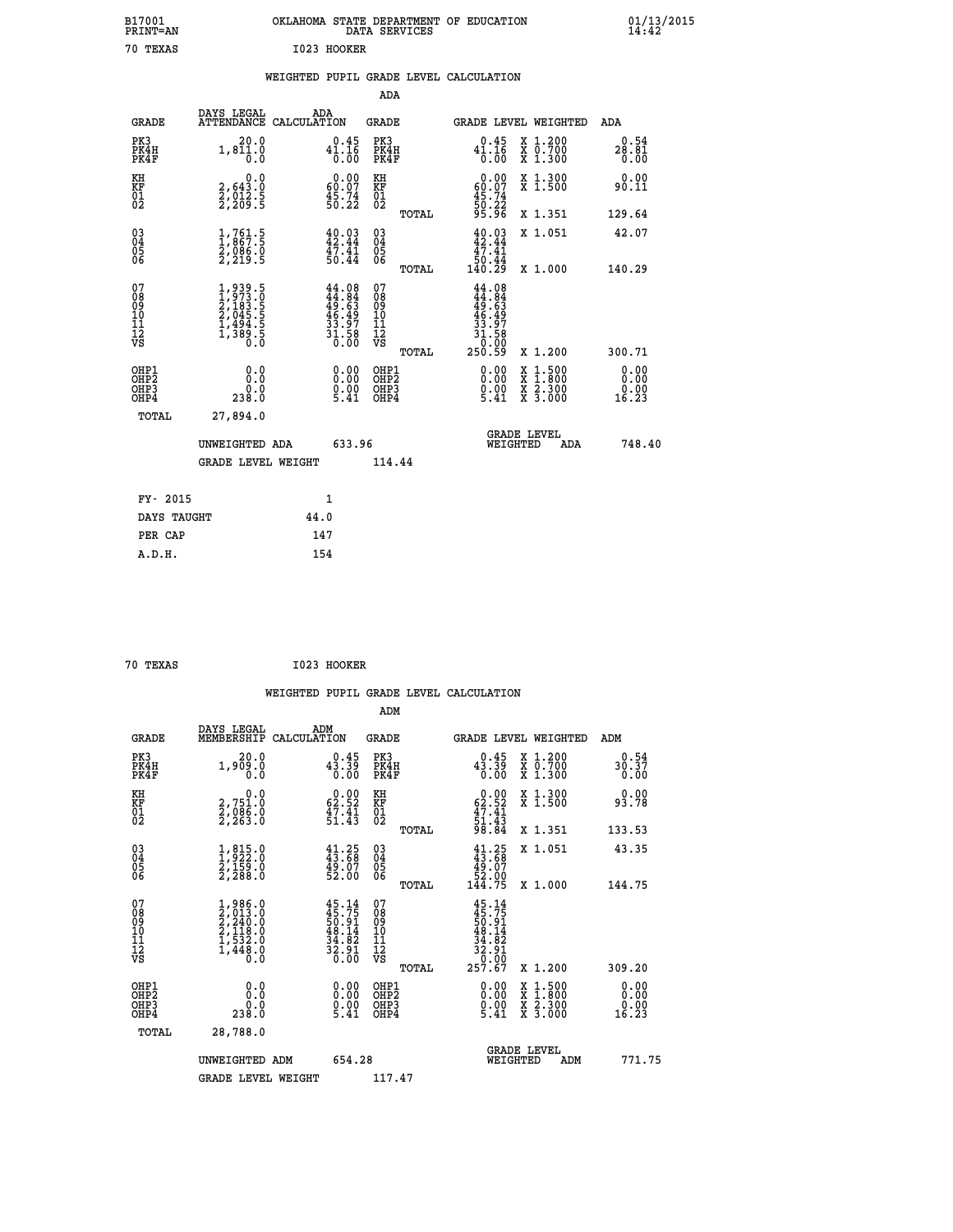| B17001<br>PRINT=AN                                  |                                                      | OKLAHOMA STATE DEPARTMENT OF EDUCATION                                   | DATA SERVICES                            |                                                                                                      |                                                                                                                                           | $01/13/2015$<br>14:42        |  |
|-----------------------------------------------------|------------------------------------------------------|--------------------------------------------------------------------------|------------------------------------------|------------------------------------------------------------------------------------------------------|-------------------------------------------------------------------------------------------------------------------------------------------|------------------------------|--|
| 70 TEXAS                                            |                                                      | I053 TYRONE                                                              |                                          |                                                                                                      |                                                                                                                                           |                              |  |
|                                                     |                                                      | WEIGHTED PUPIL GRADE LEVEL CALCULATION                                   |                                          |                                                                                                      |                                                                                                                                           |                              |  |
|                                                     |                                                      |                                                                          | <b>ADA</b>                               |                                                                                                      |                                                                                                                                           |                              |  |
|                                                     | DAYS LEGAL                                           | ADA                                                                      |                                          |                                                                                                      |                                                                                                                                           |                              |  |
| <b>GRADE</b>                                        |                                                      | ATTENDANCE CALCULATION                                                   | <b>GRADE</b>                             |                                                                                                      | <b>GRADE LEVEL WEIGHTED</b>                                                                                                               | ADA                          |  |
| PK3<br>PK4H<br>PK4F                                 | 0.0<br>0.0<br>369.5                                  | 0.00<br>0.00<br>8.40                                                     | PK3<br>PK4H<br>PK4F                      | 0.00<br>0.00<br>8.40                                                                                 | X 1.200<br>X 0.700<br>X 1.300                                                                                                             | 0.00<br>0.00<br>10.92        |  |
| KH<br>KF                                            | 0.0<br>980.0                                         | $22.27$<br>$17.98$<br>$13.58$                                            | KH<br>KF<br>01<br>02                     | 22.27                                                                                                | X 1.300<br>X 1.500                                                                                                                        | 0.00<br>33.41                |  |
| $\overline{01}$                                     | $791.0$<br>597.5                                     |                                                                          | TOTAL                                    | $\frac{17.98}{13.58}$<br>$\frac{31.58}{31.56}$                                                       | X 1.351                                                                                                                                   | 42.64                        |  |
| $\begin{array}{c} 03 \\ 04 \\ 05 \\ 06 \end{array}$ | 862.0<br>$862.5$<br>642.0                            | $\begin{smallmatrix} 19.59\ 21.73\ 19.60\ 14.59 \end{smallmatrix}$       | 03<br>04<br>05<br>06                     | 19.59<br>21.73<br>19.60<br>14.59<br>55.92                                                            | X 1.051                                                                                                                                   | 20.59                        |  |
|                                                     |                                                      |                                                                          | TOTAL                                    |                                                                                                      | X 1.000                                                                                                                                   | 55.92                        |  |
| 07<br>08<br>09<br>11<br>11<br>12<br>VS              | 840.0<br>1,126:5<br>622:0<br>635:5<br>856.0<br>654.0 | $19.09$<br>$25.60$<br>$14.14$<br>$14.44$<br>$19.45$<br>$14.86$<br>$0.00$ | 07<br>08<br>09<br>10<br>11<br>12<br>VS   | 19.09<br>$\frac{25.60}{14.14}$<br>$\frac{1}{19}$ $\frac{1}{4}$ $\frac{1}{4}$<br>$\frac{14.86}{0.00}$ |                                                                                                                                           |                              |  |
|                                                     |                                                      |                                                                          | TOTAL                                    | 107.58                                                                                               | X 1.200                                                                                                                                   | 129.10                       |  |
| OHP1<br>OHP2<br>OHP3<br>OHP4                        | 0.0<br>Ŏ.Ō<br>0.0<br>0.0                             | 0.00<br>0.00<br>0.00                                                     | OHP1<br>OHP <sub>2</sub><br>OHP3<br>OHP4 | 0.00<br>0.00<br>0.00                                                                                 | $\begin{smallmatrix} \mathtt{X} & 1\cdot500\\ \mathtt{X} & 1\cdot800\\ \mathtt{X} & 2\cdot300\\ \mathtt{X} & 3\cdot000 \end{smallmatrix}$ | 0.00<br>0.00<br>0.00<br>0.00 |  |
| TOTAL                                               | 10,794.5                                             |                                                                          |                                          |                                                                                                      |                                                                                                                                           |                              |  |
|                                                     | UNWEIGHTED ADA                                       | 245.32                                                                   |                                          | WEIGHTED                                                                                             | <b>GRADE LEVEL</b><br>ADA                                                                                                                 | 292.58                       |  |
|                                                     | <b>GRADE LEVEL WEIGHT</b>                            |                                                                          | 47.26                                    |                                                                                                      |                                                                                                                                           |                              |  |
| FY- 2015                                            |                                                      | 1                                                                        |                                          |                                                                                                      |                                                                                                                                           |                              |  |
| DAYS TAUGHT                                         |                                                      | 44.0                                                                     |                                          |                                                                                                      |                                                                                                                                           |                              |  |
|                                                     |                                                      |                                                                          |                                          |                                                                                                      |                                                                                                                                           |                              |  |

| 70 TEXAS | I053 TYRONE |
|----------|-------------|
|          |             |

 **PER CAP 119 A.D.H. 48**

 **ADM DAYS LEGAL ADM GRADE MEMBERSHIP CALCULATION GRADE GRADE LEVEL WEIGHTED ADM PK3 0.0 0.00 PK3 0.00 X 1.200 0.00 PK4H 0.0 0.00 PK4H 0.00 X 0.700 0.00 PK4F 378.0 8.59 PK4F 8.59 X 1.300 11.17 KH 0.0 0.00 KH 0.00 X 1.300 0.00 KF 1,055.0 23.98 KF 23.98 X 1.500 35.97 01 825.0 18.75 01 18.75 02 612.0 13.91 02 13.91 TOTAL 32.66 X 1.351 44.12 03 913.0 20.75 03 20.75 X 1.051 21.81 04 990.0 22.50 04 22.50 05 886.0 20.14 05 20.14 06 659.0 14.98 06 14.98 TOTAL 57.62 X 1.000 57.62 07 862.0 19.59 07 19.59 08 1,147.0 26.07 08 26.07 09 643.0 14.61 09 14.61 10 651.0 14.80 10 14.80 11 887.0 20.16 11 20.16 12 681.0 15.48 12 15.48 VS 0.0 0.00 VS 0.00**  $\begin{array}{cccc} 19.59 & 07 & 19.59 \ 26.07 & 08 & 26.07 \ 14.80 & 10 & 14.80 \ 20.16 & 11 & 20.16 \ 15.48 & 12 & 20.16 \ 15.48 & 12 & 15.48 \ 16.00 & 08 & 10.71 & x 1.200 \ 0.00 & 081\end{array}$  . To<br>  $\begin{array}{cccc} 11.59 & 14.80 \ 14.80 & 14.80 \ 15.48 & 15.48 \ 10.71$  **OHP1 0.0 0.00 OHP1 0.00 X 1.500 0.00 OHP2 0.0 0.00 OHP2 0.00 X 1.800 0.00 OHP3 0.0 0.00 OHP3 0.00 X 2.300 0.00 OHP4 0.0 0.00 OHP4 0.00 X 3.000 0.00 TOTAL 11,189.0 GRADE LEVEL UNWEIGHTED ADM 254.31 WEIGHTED ADM 303.54** GRADE LEVEL WEIGHT 49.23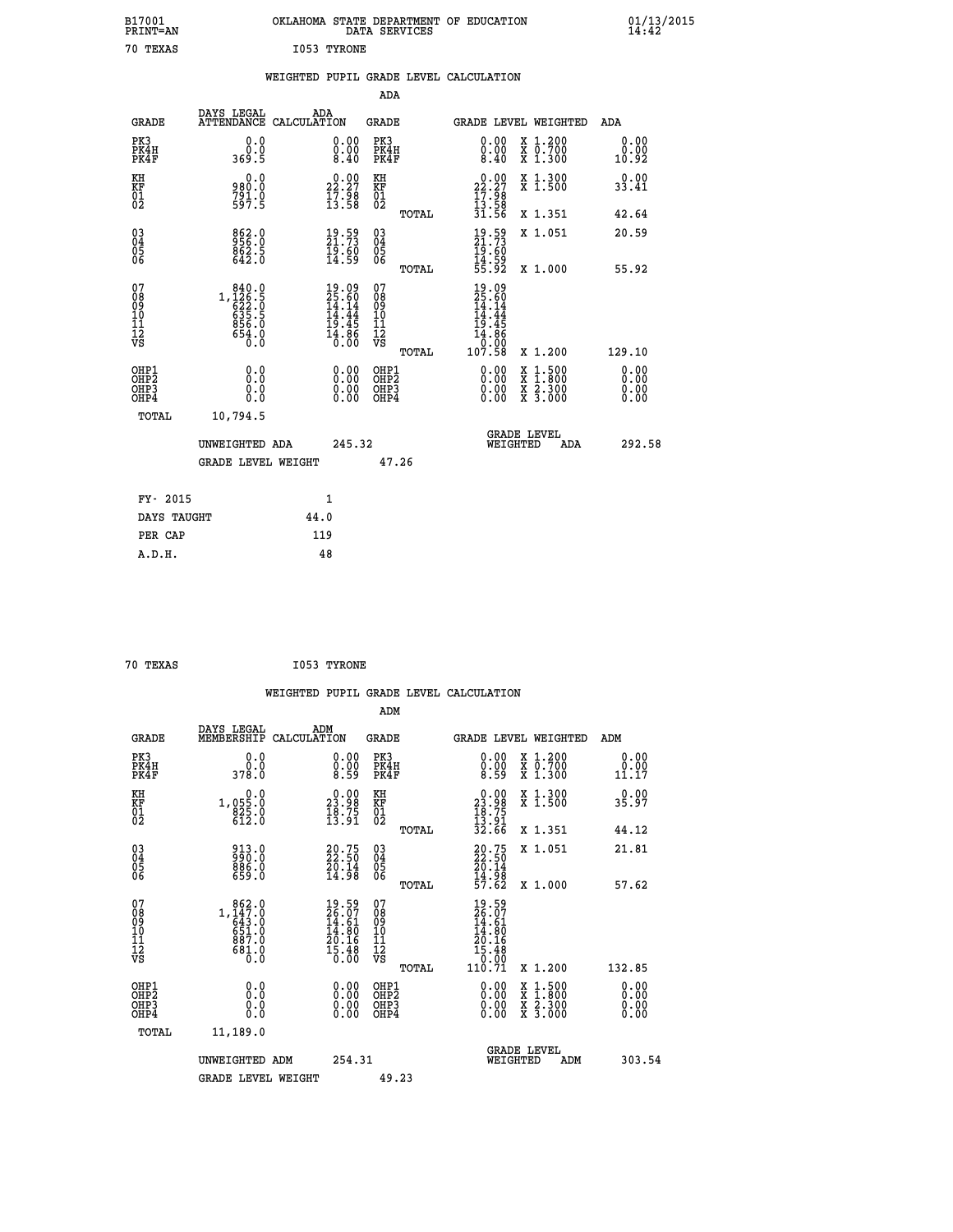| B17001<br>PRINT=AN                                  |                                                                      | OKLAHOMA STATE DEPARTMENT OF EDUCATION                               | DATA SERVICES                                                                                              |                                                                                         |                                                                             | $01/13/2015$<br>14:42        |  |
|-----------------------------------------------------|----------------------------------------------------------------------|----------------------------------------------------------------------|------------------------------------------------------------------------------------------------------------|-----------------------------------------------------------------------------------------|-----------------------------------------------------------------------------|------------------------------|--|
| 70 TEXAS                                            |                                                                      | I060 GOODWELL                                                        |                                                                                                            |                                                                                         |                                                                             |                              |  |
|                                                     |                                                                      | WEIGHTED PUPIL GRADE LEVEL CALCULATION                               |                                                                                                            |                                                                                         |                                                                             |                              |  |
|                                                     |                                                                      |                                                                      | <b>ADA</b>                                                                                                 |                                                                                         |                                                                             |                              |  |
| <b>GRADE</b>                                        | DAYS LEGAL                                                           | ADA<br>ATTENDANCE CALCULATION                                        | GRADE                                                                                                      |                                                                                         | GRADE LEVEL WEIGHTED                                                        | ADA                          |  |
| PK3<br>PK4H<br>PK4F                                 | 0.0<br>0.0<br>725.5                                                  | 0.00<br>$0.00$<br>$17.70$                                            | PK3<br>PK4H<br>PK4F                                                                                        | 0.00<br>0.00<br>17.70                                                                   | X 1.200<br>X 0.700<br>X 1.300                                               | 0.00<br>0.00<br>23.01        |  |
| KH<br>KF<br>$^{01}_{02}$                            | 0.0<br>841.0<br>$742.5$<br>609.5                                     | $\begin{smallmatrix} 0.00\\ 20.51\\ 18.11\\ 14.87 \end{smallmatrix}$ | KH<br>KF<br>$\overline{01}$                                                                                | $20.00$<br>20.51<br>$\frac{18}{14}$ $\cdot\frac{11}{87}$<br>$\frac{32}{198}$            | X 1.300<br>X 1.500                                                          | 0.00<br>30.77                |  |
|                                                     |                                                                      |                                                                      | TOTAL                                                                                                      |                                                                                         | X 1.351                                                                     | 44.56                        |  |
| $\begin{array}{c} 03 \\ 04 \\ 05 \\ 06 \end{array}$ | 640.0<br>1,005.5<br>$\frac{678.0}{729.5}$                            | $\begin{smallmatrix} 15.61\ 24.52\ 16.54\ 17.79 \end{smallmatrix}$   | $\begin{matrix} 03 \\ 04 \\ 05 \\ 06 \end{matrix}$                                                         | 15.61<br>24.52<br>16.54<br>17.79                                                        | X 1.051                                                                     | 16.41                        |  |
| 07                                                  | 903.5                                                                |                                                                      | TOTAL<br>07                                                                                                | 58.85                                                                                   | X 1.000                                                                     | 58.85                        |  |
| 08<br>09<br>10<br>11<br>12<br>VS                    | 634.5<br>716.0<br>712.0<br>$3\bar{9}\bar{4}$ .5<br>$\overline{0}$ .0 | 22.04<br>15.48<br>14.66<br>17.46<br>17.37<br>9.62<br>0.00            | $\begin{smallmatrix} 0 & 8 \\ 0 & 9 \end{smallmatrix}$<br>$\frac{10}{11}$<br>$\frac{12}{12}$<br>$\sqrt{8}$ | $22.04$<br>$15.48$<br>$14.66$<br>17.46<br>17.37<br>$\frac{3}{0}$ $\cdot$ $\frac{52}{0}$ |                                                                             |                              |  |
|                                                     |                                                                      |                                                                      | TOTAL                                                                                                      | 96.63                                                                                   | X 1.200                                                                     | 115.96                       |  |
| OHP1<br>OH <sub>P</sub> 2<br>OHP3<br>OHP4           | 0.0<br>Ō.Ō<br>0.0<br>0.0                                             | 0.00<br>$\begin{smallmatrix} 0.00 \ 0.00 \end{smallmatrix}$          | OHP1<br>OH <sub>P</sub> 2<br>OHP3<br>OHP4                                                                  | 0.00<br>0.00<br>0.00                                                                    | $\begin{array}{l} x\,+\,500\\ x\,+\,300\\ x\,+\,2\\ x\,+\,3000 \end{array}$ | 0.00<br>0.00<br>0.00<br>0.00 |  |
| TOTAL                                               | 9,933.0                                                              |                                                                      |                                                                                                            |                                                                                         |                                                                             |                              |  |
|                                                     | UNWEIGHTED ADA                                                       | 242.28                                                               |                                                                                                            | WEIGHTED                                                                                | <b>GRADE LEVEL</b><br>ADA                                                   | 289.56                       |  |
|                                                     | GRADE LEVEL WEIGHT                                                   |                                                                      | 47.28                                                                                                      |                                                                                         |                                                                             |                              |  |
| FY- 2015                                            |                                                                      | 1                                                                    |                                                                                                            |                                                                                         |                                                                             |                              |  |
| DAYS TAUGHT                                         |                                                                      | 41.0                                                                 |                                                                                                            |                                                                                         |                                                                             |                              |  |
| PER CAP                                             |                                                                      | 167                                                                  |                                                                                                            |                                                                                         |                                                                             |                              |  |

| 70 TEXAS | I060 GOODWELL |
|----------|---------------|
|          |               |

 **WEIGHTED PUPIL GRADE LEVEL CALCULATION ADM DAYS LEGAL ADM GRADE MEMBERSHIP CALCULATION GRADE GRADE LEVEL WEIGHTED ADM PK3 0.0 0.00 PK3 0.00 X 1.200 0.00 PK4H 0.0 0.00 PK4H 0.00 X 0.700 0.00 PK4F 758.0 18.49 PK4F 18.49 X 1.300 24.04 KH 0.0 0.00 KH 0.00 X 1.300 0.00 KF 861.0 21.00 KF 21.00 X 1.500 31.50 01 747.0 18.22 01 18.22** 02 615.0 15.00 02 <sub>noman</sub> 15.00  **TOTAL 33.22 X 1.351 44.88 03 656.0 16.00 03 16.00 X 1.051 16.82 04 1,025.0 25.00 04 25.00 05 695.0 16.95 05 16.95 06 758.0 18.49 06 18.49 TOTAL 60.44 X 1.000 60.44**  $\begin{array}{cccc} 07 & 940.0 & 22.93 & 07 & 22.93 \ 08 & 652.0 & 15.20 & 09 & 15.20 \ 09 & 623.0 & 15.20 & 09 & 15.20 \ 11 & 738.0 & 18.00 & 10 & 18.00 \ 12 & 410.0 & 10.00 & 12 & 10.00 \ 13 & 0.0 & 10 & 0 & 1 & 18.00 \ 12 & 0.0 & 0 & 0 & 0 & 0 \end{array}$  **OHP1 0.0 0.00 OHP1 0.00 X 1.500 0.00 OHP2 0.0 0.00 OHP2 0.00 X 1.800 0.00 OHP3 0.0 0.00 OHP3 0.00 X 2.300 0.00 OHP4 0.0 0.00 OHP4 0.00 X 3.000 0.00 TOTAL 10,220.0 GRADE LEVEL UNWEIGHTED ADM 249.28 WEIGHTED ADM 297.84** GRADE LEVEL WEIGHT 48.56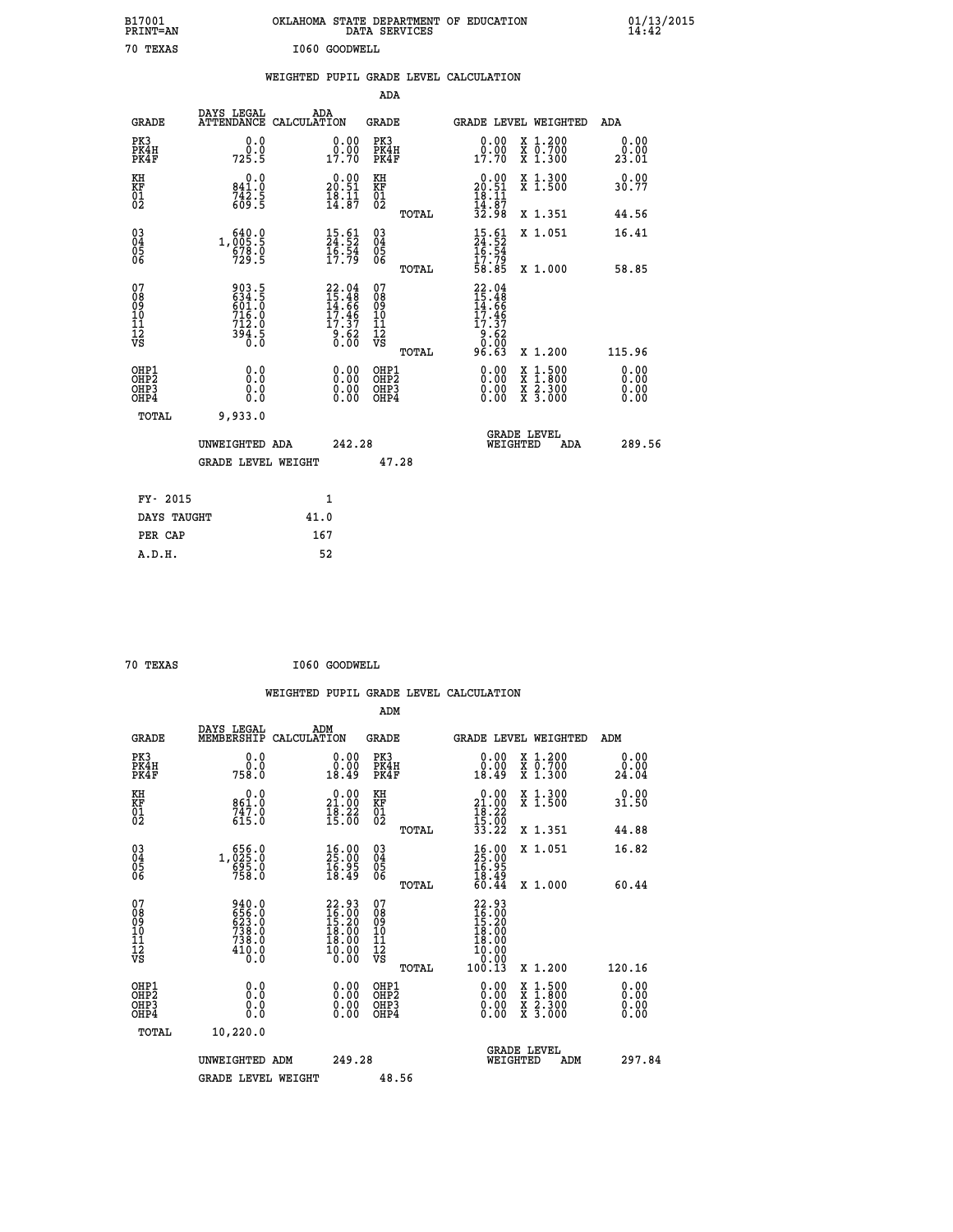| B17001<br>PRINT=AN           |                                                                            | OKLAHOMA STATE DEPARTMENT OF EDUCATION |                                                                          |                                                    | DATA SERVICES |                                                                                            |                                                                                          |                              | $01/13/2015$<br>14:42 |
|------------------------------|----------------------------------------------------------------------------|----------------------------------------|--------------------------------------------------------------------------|----------------------------------------------------|---------------|--------------------------------------------------------------------------------------------|------------------------------------------------------------------------------------------|------------------------------|-----------------------|
| 70 TEXAS                     |                                                                            | I061 TEXHOMA                           |                                                                          |                                                    |               |                                                                                            |                                                                                          |                              |                       |
|                              |                                                                            | WEIGHTED PUPIL GRADE LEVEL CALCULATION |                                                                          |                                                    |               |                                                                                            |                                                                                          |                              |                       |
|                              |                                                                            |                                        |                                                                          | ADA                                                |               |                                                                                            |                                                                                          |                              |                       |
| <b>GRADE</b>                 | DAYS LEGAL                                                                 | ADA<br>ATTENDANCE CALCULATION          |                                                                          | <b>GRADE</b>                                       |               | GRADE LEVEL WEIGHTED                                                                       |                                                                                          | ADA                          |                       |
| PK3<br>PK4H<br>PK4F          | 0.0<br>971.0<br>0.0                                                        |                                        | 23.12<br>0.00                                                            | PK3<br>PK4H<br>PK4F                                |               | $2\frac{0.00}{2.12}$<br>0.00                                                               | X 1.200<br>X 0.700<br>X 1.300                                                            | 0.00<br>16.18<br>0.00        |                       |
| KH<br>KF<br>$\overline{01}$  | 0.0<br>861.0<br>$\frac{827.0}{820.0}$                                      |                                        | $\begin{smallmatrix} 0.00\\ 20.50\\ 14.93\\ 19.52 \end{smallmatrix}$     | KH<br>KF<br>$\overline{01}$                        |               | 20.90<br>$\frac{14}{19}$ : $\frac{93}{52}$                                                 | X 1.300<br>X 1.500                                                                       | 0.00<br>30.75                |                       |
|                              |                                                                            |                                        |                                                                          |                                                    | TOTAL         | 34.45                                                                                      | X 1.351                                                                                  | 46.54                        |                       |
| $^{03}_{04}$<br>Ŏ5<br>ŎĞ     | $671.0$<br>$753.0$<br>$1, \frac{1}{7}$ $\frac{0}{9}$ $\frac{5}{0}$         |                                        | $\frac{15.98}{17.93}$<br>$\frac{26.42}{17.69}$                           | $\begin{matrix} 03 \\ 04 \\ 05 \\ 06 \end{matrix}$ |               | $15.98$<br>$17.93$<br>$\frac{26.42}{17.69}$                                                | X 1.051                                                                                  | 16.79                        |                       |
|                              |                                                                            |                                        |                                                                          |                                                    | TOTAL         | 62.04                                                                                      | X 1.000                                                                                  | 62.04                        |                       |
| 07<br>08901112<br>1112<br>VS | 788.5<br>$\frac{665}{898}\cdot\frac{6}{5}$<br>$\frac{619.0}{643.0}$<br>O.O |                                        | $18.77$<br>$20.60$<br>$21.39$<br>$18.18$<br>$19.50$<br>$15.31$<br>$0.00$ | 07<br>08<br>09<br>10<br>11<br>12<br>VS             |               | 18.77<br>$\begin{smallmatrix} 20.60\ 21.39\ 18.18\ 19.50\ 15.31\ 15.30\ \end{smallmatrix}$ |                                                                                          |                              |                       |
|                              |                                                                            |                                        |                                                                          |                                                    | TOTAL         | 113.75                                                                                     | X 1.200                                                                                  | 136.50                       |                       |
| OHP1<br>OHP2<br>OHP3<br>OHP4 | 0.0<br>Ŏ.Ō<br>0.0<br>0.0                                                   |                                        | 0.00<br>0.00                                                             | OHP1<br>OHP <sub>2</sub><br>OHP3<br>OHP4           |               | 0.00<br>0.00<br>0.00                                                                       | $\begin{smallmatrix} x & 1.500 \\ x & 1.800 \\ x & 2.300 \\ x & 3.000 \end{smallmatrix}$ | 0.00<br>0.00<br>0.00<br>0.00 |                       |
| TOTAL                        | 11,333.0                                                                   |                                        |                                                                          |                                                    |               |                                                                                            |                                                                                          |                              |                       |
|                              | UNWEIGHTED ADA                                                             |                                        | 269.84                                                                   |                                                    |               | WEIGHTED                                                                                   | <b>GRADE LEVEL</b><br>ADA                                                                | 308.80                       |                       |
|                              | <b>GRADE LEVEL WEIGHT</b>                                                  |                                        |                                                                          | 38.96                                              |               |                                                                                            |                                                                                          |                              |                       |
| FY- 2015                     |                                                                            | 1                                      |                                                                          |                                                    |               |                                                                                            |                                                                                          |                              |                       |
| DAYS TAUGHT                  |                                                                            | 42.0                                   |                                                                          |                                                    |               |                                                                                            |                                                                                          |                              |                       |
| PER CAP                      |                                                                            | 167                                    |                                                                          |                                                    |               |                                                                                            |                                                                                          |                              |                       |

| 70 TEXAS | I061 TEXHOMA |
|----------|--------------|

 **WEIGHTED PUPIL GRADE LEVEL CALCULATION ADM DAYS LEGAL ADM GRADE MEMBERSHIP CALCULATION GRADE GRADE LEVEL WEIGHTED ADM PK3 0.0 0.00 PK3 0.00 X 1.200 0.00 PK4H 998.0 23.76 PK4H 23.76 X 0.700 16.63 PK4F 0.0 0.00 PK4F 0.00 X 1.300 0.00 KH 0.0 0.00 KH 0.00 X 1.300 0.00 KF 876.0 20.86 KF 20.86 X 1.500 31.29 01 630.0 15.00 01 15.00** 02 840.0 20.00 02 20.00 20  **TOTAL 35.00 X 1.351 47.29 03 672.0 16.00 03 16.00 X 1.051 16.82 04 756.0 18.00 04 18.00 05 1,131.0 26.93 05 26.93**  $06$  791.0 18.83 06  $18.83$  10  **TOTAL 63.76 X 1.000 63.76**  $\begin{array}{cccc} 07 & 833\cdot 0 & 19\cdot 83 & 0 \ 08 & 842\cdot 0 & 21\cdot 74 & 09 & 21\cdot 74 \ 09 & 913\cdot 0 & 21\cdot 74 & 09 & 21\cdot 74 \ 10 & 783\cdot 0 & 18\cdot 64 & 10 & 18\cdot 64 \ 11 & 844\cdot 0 & 20\cdot 10 & 11 & 20\cdot 10 \ 12 & 672\cdot 0 & 16\cdot 00 & 12 & 16\cdot 00 \ 0.0 & 0.0 & 0 &$  **OHP1 0.0 0.00 OHP1 0.00 X 1.500 0.00 OHP2 0.0 0.00 OHP2 0.00 X 1.800 0.00 OHP3 0.0 0.00 OHP3 0.00 X 2.300 0.00 OHP4 0.0 0.00 OHP4 0.00 X 3.000 0.00 TOTAL 11,621.0 GRADE LEVEL UNWEIGHTED ADM 276.69 WEIGHTED ADM 316.56** GRADE LEVEL WEIGHT 39.87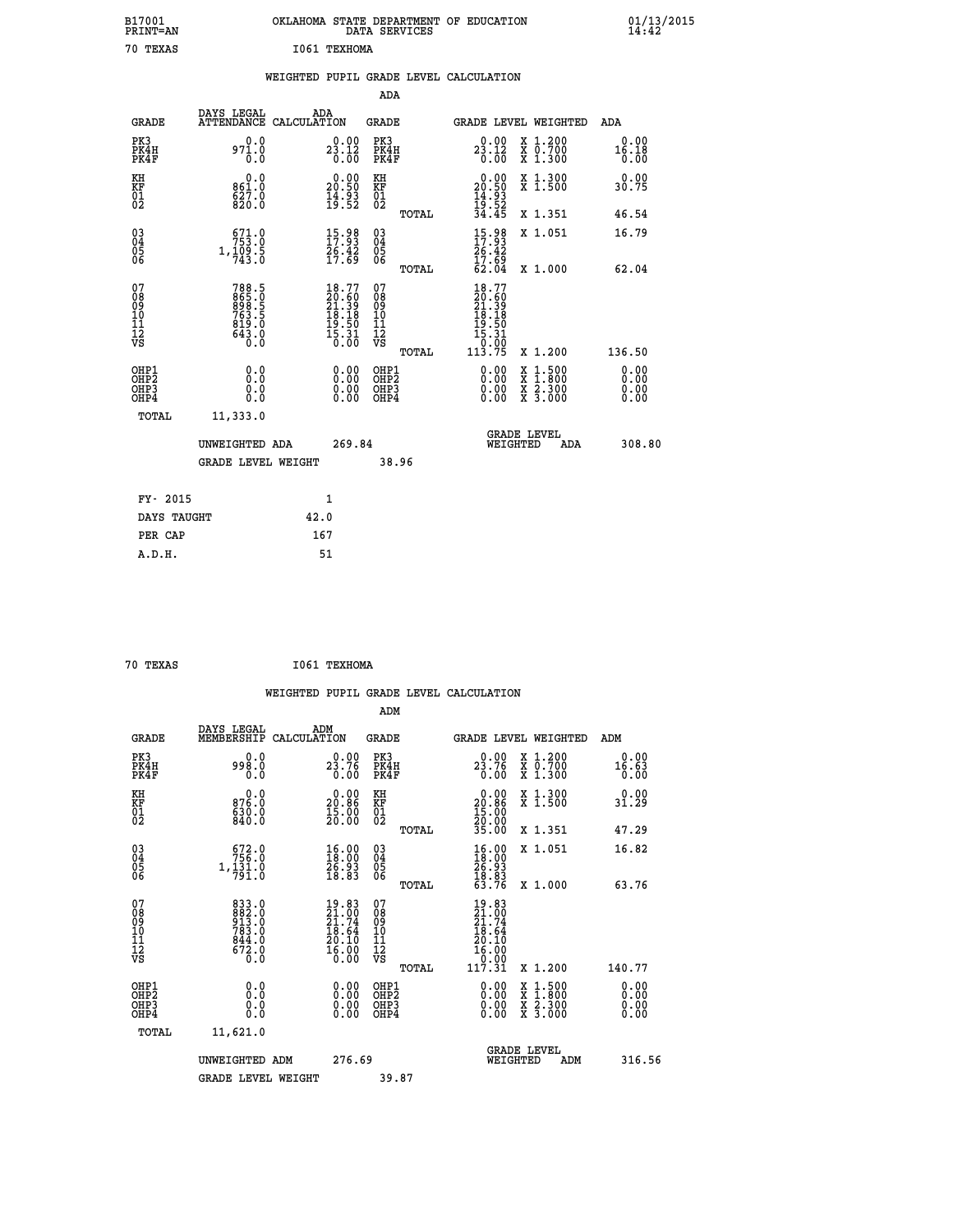|  | OKLAHOMA STATE DEPARTMENT OF EDUCATION<br>DATA SERVICES |  |
|--|---------------------------------------------------------|--|
|  | COUNTY TOTALS                                           |  |

|  |  | WEIGHTED PUPIL GRADE LEVEL CALCULATION |
|--|--|----------------------------------------|
|  |  |                                        |

|                                              |                                                                                                                                                        | ADA                                                                                                                                                                                   |                                                                            |                                                                                                                                    |                                                                              |
|----------------------------------------------|--------------------------------------------------------------------------------------------------------------------------------------------------------|---------------------------------------------------------------------------------------------------------------------------------------------------------------------------------------|----------------------------------------------------------------------------|------------------------------------------------------------------------------------------------------------------------------------|------------------------------------------------------------------------------|
| DAYS LEGAL                                   | ADA                                                                                                                                                    | GRADE                                                                                                                                                                                 |                                                                            |                                                                                                                                    | ADA                                                                          |
| 246.0<br>8,759.0<br>2,392.5                  | $\frac{5.83}{206.59}$<br>56.36                                                                                                                         | PK3<br>PK4H<br>PK4F                                                                                                                                                                   | 5.83<br>206.59<br>56.36                                                    | X 1.200<br>X 0.700<br>X 1.300                                                                                                      | 7.00<br>$144.61$<br>73.27                                                    |
| 0.0                                          |                                                                                                                                                        |                                                                                                                                                                                       |                                                                            | X 1.300<br>X 1.500                                                                                                                 | 0.00<br>547.58                                                               |
|                                              |                                                                                                                                                        | TOTAL                                                                                                                                                                                 |                                                                            | X 1.351                                                                                                                            | 944.83                                                                       |
| 13,389.0<br>14,160.0<br>14,224.0<br>13,444.0 | $316.10$<br>$334.33$<br>$\frac{335.84}{317.00}$                                                                                                        |                                                                                                                                                                                       | 316.10<br>334.33                                                           | X 1.051                                                                                                                            | 1,319.38                                                                     |
|                                              |                                                                                                                                                        |                                                                                                                                                                                       |                                                                            |                                                                                                                                    | 987.17                                                                       |
|                                              |                                                                                                                                                        | 07<br>08<br>09<br>11<br>11<br>12<br>VS                                                                                                                                                | 72<br>$\begin{array}{r} 344.81 \\ 293.45 \\ 233.89 \\ 230.00 \end{array}$  |                                                                                                                                    | 2,203.59                                                                     |
| 0.0<br>0.0<br>238.0                          | 0.00<br>$\frac{0.00}{5.41}$                                                                                                                            | OHP1<br>OHP <sub>2</sub><br>OHP3<br>OHP4                                                                                                                                              | 0.00<br>$\frac{0}{5}.00$<br>5.41                                           | X 1:500<br>X 1:800<br>X 2:300<br>X 3:000                                                                                           | 0.00<br>0.00<br>0.00<br>16.23                                                |
| 189,748.5                                    |                                                                                                                                                        |                                                                                                                                                                                       |                                                                            |                                                                                                                                    |                                                                              |
|                                              |                                                                                                                                                        |                                                                                                                                                                                       |                                                                            | ADA                                                                                                                                | 5,256.49                                                                     |
|                                              |                                                                                                                                                        | 778.34                                                                                                                                                                                |                                                                            |                                                                                                                                    |                                                                              |
| FY- 2015                                     | $\mathbf{1}$                                                                                                                                           |                                                                                                                                                                                       |                                                                            |                                                                                                                                    |                                                                              |
| DAYS TAUGHT                                  | 383.0                                                                                                                                                  |                                                                                                                                                                                       |                                                                            |                                                                                                                                    |                                                                              |
|                                              | 1,354                                                                                                                                                  |                                                                                                                                                                                       |                                                                            |                                                                                                                                    |                                                                              |
|                                              | 1,491                                                                                                                                                  |                                                                                                                                                                                       |                                                                            |                                                                                                                                    |                                                                              |
|                                              | 15,495.0<br>15,705.0<br>13,912.0<br>$\begin{smallmatrix} 12, 610.5\\ 14, 191.5\\ 14, 065.5\\ 14, 588.5\\ 12, 410.0\\ 9, 918.0\\ 0.0 \end{smallmatrix}$ | ATTENDANCE CALCULATION<br>365.03<br>371.17<br>328.18<br>$297.54$<br>$334.90$<br>$331.72$<br>$344.81$<br>$293.45$<br>$233.89$<br>$0.00$<br>UNWEIGHTED ADA<br><b>GRADE LEVEL WEIGHT</b> | KH<br>KF<br>01<br>02<br>03<br>04<br>05<br>06<br>TOTAL<br>TOTAL<br>4,478.15 | $0.00$<br>$365.03$<br>$371.17$<br>$328.18$<br>$699.35$<br>$335.84$<br>$317.00$<br>987.17<br>297.54<br>334.90<br>331.72<br>1,836.31 | GRADE LEVEL WEIGHTED<br>X 1.000<br>X 1.200<br><b>GRADE LEVEL</b><br>WEIGHTED |

B17001<br>PRINT=AN<br>TEXAS

 **TEXAS COUNTY TOTALS**

|                                                       |                                                                                                                                                                                          |                                                                            | ADM                                              |                                                                                                                                                                                                                                                                                                                                                                                                                                                |                                                                    |                               |
|-------------------------------------------------------|------------------------------------------------------------------------------------------------------------------------------------------------------------------------------------------|----------------------------------------------------------------------------|--------------------------------------------------|------------------------------------------------------------------------------------------------------------------------------------------------------------------------------------------------------------------------------------------------------------------------------------------------------------------------------------------------------------------------------------------------------------------------------------------------|--------------------------------------------------------------------|-------------------------------|
| <b>GRADE</b>                                          | DAYS LEGAL<br>MEMBERSHIP                                                                                                                                                                 | ADM<br>CALCULATION                                                         | <b>GRADE</b>                                     | GRADE LEVEL WEIGHTED                                                                                                                                                                                                                                                                                                                                                                                                                           |                                                                    | ADM                           |
| PK3<br>PK4H<br>PK4F                                   | 259.0<br>9,131.0<br>2,470.0                                                                                                                                                              | 6.14<br>215.34<br>58.18                                                    | PK3<br>PK4H<br>PK4F                              | 6.14<br>215.34<br>58.18                                                                                                                                                                                                                                                                                                                                                                                                                        | $\begin{array}{c} x & 1.200 \\ x & 0.700 \end{array}$<br>$X$ 1.300 | 7.00<br>150.73<br>75.65       |
| KH<br>KF<br>01<br>02                                  | 0.0<br>16,056:0<br>16,222:0<br>14,277:0                                                                                                                                                  | $\begin{smallmatrix} &0.00\\ 378.18\\ 383.36\\ 336.77\end{smallmatrix}$    | KH<br>KF<br>01<br>02                             | $\begin{smallmatrix} &0.00\\ 378.18\\ 383.36\\ 336.77\\ 720.13\end{smallmatrix}$                                                                                                                                                                                                                                                                                                                                                               | X 1.300<br>X 1.500                                                 | 0.00<br>567.27                |
|                                                       |                                                                                                                                                                                          |                                                                            | TOTAL                                            |                                                                                                                                                                                                                                                                                                                                                                                                                                                | X 1.351                                                            | 972.89                        |
| 03<br>04<br>05<br>06                                  | $\begin{smallmatrix} 13\,, & 832\cdot 0\\ 14\,, & 553\cdot 0\\ 14\,, & 671\cdot 0\\ 13\,, & 893\cdot 0 \end{smallmatrix}$                                                                | 326.52<br>343.60<br>346.40<br>327.62                                       | $\substack{03 \\ 04}$<br>05<br>06                | 326.52<br>343.60<br>346.40<br>327.62                                                                                                                                                                                                                                                                                                                                                                                                           | X 1.051                                                            | 343.19                        |
|                                                       |                                                                                                                                                                                          |                                                                            | TOTAL                                            | 1,017.62                                                                                                                                                                                                                                                                                                                                                                                                                                       | X 1.000                                                            | 1,017.62                      |
| 07<br>08<br>09<br>101<br>112<br>VS                    | $\begin{smallmatrix} 12\,, & 984\,. & 0\\ 14\,, & 592\,. & 0\\ 14\,, & 448\,. & 0\\ 15\,, & 097\,. & 0\\ 12\,, & 809\,. & 0\\ 10\,, & 318\,. & 0\\ 0\,. & 0\,. & 0\,. \end{smallmatrix}$ | 306.37<br>344.37<br>$340.75$<br>$356.85$<br>$302.89$<br>$243.33$<br>$0.00$ | 07<br>08<br>09<br>101<br>11<br>12<br>VS<br>TOTAL | 306.37<br>344.37<br>$\begin{array}{@{}c@{\hspace{1em}}c@{\hspace{1em}}c@{\hspace{1em}}c@{\hspace{1em}}c@{\hspace{1em}}c@{\hspace{1em}}c@{\hspace{1em}}c@{\hspace{1em}}c@{\hspace{1em}}c@{\hspace{1em}}c@{\hspace{1em}}c@{\hspace{1em}}c@{\hspace{1em}}c@{\hspace{1em}}c@{\hspace{1em}}c@{\hspace{1em}}c@{\hspace{1em}}c@{\hspace{1em}}c@{\hspace{1em}}c@{\hspace{1em}}c@{\hspace{1em}}c@{\hspace{1em}}c@{\hspace{1em}}c@{\hspace{$<br>1,894.56 | X 1.200                                                            | 2,273.47                      |
| OHP1<br>OH <sub>P</sub> 2<br>OH <sub>P3</sub><br>OHP4 | 0.0<br>0.0<br>238.0                                                                                                                                                                      | 0.00<br>$\frac{0}{5}$ . $\frac{0}{41}$                                     | OHP1<br>OHP2<br>OHP3<br>OHP4                     | $\begin{smallmatrix} 0.00\\ 0.00\\ 0.00\\ 5.41 \end{smallmatrix}$                                                                                                                                                                                                                                                                                                                                                                              | X 1:500<br>X 1:800<br>X 2:300<br>X 3:000                           | 0.00<br>0.00<br>0.00<br>16.23 |
| TOTAL                                                 | 195,850.0                                                                                                                                                                                |                                                                            |                                                  |                                                                                                                                                                                                                                                                                                                                                                                                                                                |                                                                    |                               |
|                                                       | UNWEIGHTED                                                                                                                                                                               | 4,622.08<br>ADM                                                            |                                                  | <b>GRADE LEVEL</b><br>WEIGHTED                                                                                                                                                                                                                                                                                                                                                                                                                 | ADM                                                                | 5,424.42                      |
|                                                       | <b>GRADE LEVEL WEIGHT</b>                                                                                                                                                                |                                                                            | 802.34                                           |                                                                                                                                                                                                                                                                                                                                                                                                                                                |                                                                    |                               |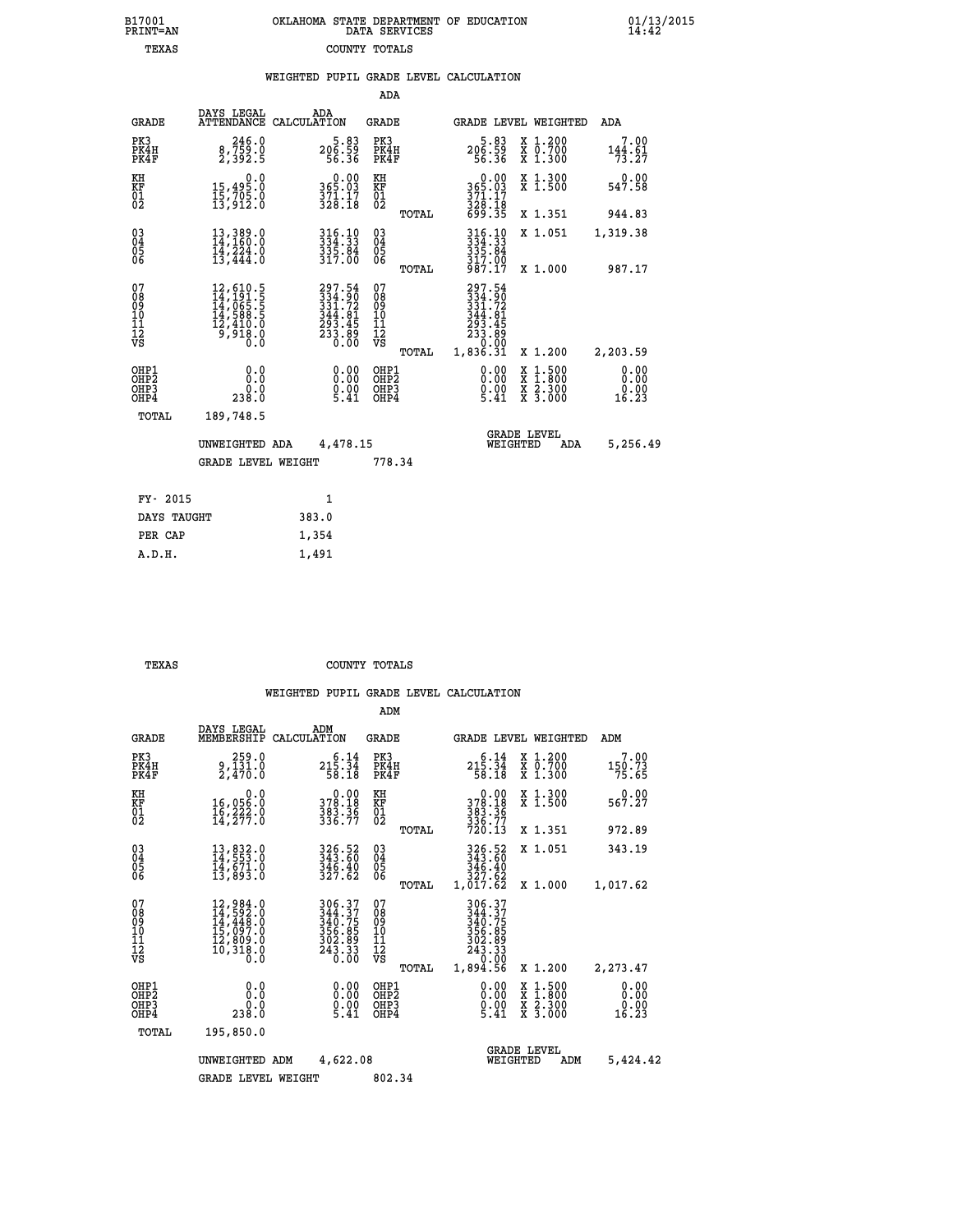|             | OKLAHOMA STATE DEPARTMENT OF EDUCATION<br>DATA SERVICES |  |
|-------------|---------------------------------------------------------|--|
| I008 TIPTON |                                                         |  |

|  |  | WEIGHTED PUPIL GRADE LEVEL CALCULATION |
|--|--|----------------------------------------|
|  |  |                                        |

|                                                                    |                                                                                              |                                                                          | ADA                                               |       |                                                                                                                      |                                                                     |                                |
|--------------------------------------------------------------------|----------------------------------------------------------------------------------------------|--------------------------------------------------------------------------|---------------------------------------------------|-------|----------------------------------------------------------------------------------------------------------------------|---------------------------------------------------------------------|--------------------------------|
| <b>GRADE</b>                                                       | DAYS LEGAL                                                                                   | ADA<br>ATTENDANCE CALCULATION                                            | <b>GRADE</b>                                      |       |                                                                                                                      | GRADE LEVEL WEIGHTED                                                | <b>ADA</b>                     |
| PK3<br>PK4H<br>PK4F                                                | 0.0<br>0.0<br>0.8aa                                                                          | $\begin{smallmatrix} 0.00\\ 0.00\\ 14.21 \end{smallmatrix}$              | PK3<br>PK4H<br>PK4F                               |       | 0.00<br>ă:ŏŏ<br>14.21                                                                                                | X 1.200<br>X 0.700<br>X 1.300                                       | 0.00<br>0.00<br>18.47          |
| KH<br>KF<br>01<br>02                                               | 757.9<br>$\frac{1}{2}, \frac{0}{1}$ $\frac{3}{3}$ $\frac{4}{5}$                              | $0.00$<br>16.12<br>$\frac{22}{23}$ : $\frac{00}{69}$                     | KH<br>KF<br>$\begin{matrix} 01 \ 02 \end{matrix}$ |       | $0.00$<br>16.12<br>$\frac{23}{23}$ : $\frac{25}{69}$<br>45.69                                                        | X 1.300<br>X 1.500                                                  | 0.00<br>24.18                  |
|                                                                    |                                                                                              |                                                                          |                                                   | TOTAL |                                                                                                                      | X 1.351                                                             | 61.73                          |
| $\begin{smallmatrix} 03 \\[-4pt] 04 \end{smallmatrix}$<br>Ŏ5<br>06 | 786.5<br>432.0<br>790.0<br>853.5                                                             | 16.73<br>$\frac{16.81}{18.16}$                                           | $\substack{03 \\ 04}$<br>05<br>06                 |       | $16.73$<br>$16.81$<br>$16.81$<br>$18.16$<br>$44.16$                                                                  | X 1.051                                                             | 17.58                          |
|                                                                    |                                                                                              |                                                                          |                                                   | TOTAL |                                                                                                                      | X 1.000                                                             | 44.16                          |
| 07<br>08<br>09<br>11<br>11<br>12<br>VS                             | $\begin{smallmatrix}814.0\\909.5\\1,022.0\\623.0\\623.0\\526.5\\887.0\\0.0\end{smallmatrix}$ | $17.32$<br>$21.74$<br>$21.74$<br>$13.26$<br>$11.20$<br>$18.87$<br>$0.00$ | 07<br>08<br>09<br>11<br>11<br>12<br>VS            |       | $17.32$<br>$19.35$<br>$21.74$<br>$13.26$<br>$\begin{smallmatrix} 11.20 \\ 18.87 \\ 0.00 \\ 101.74 \end{smallmatrix}$ |                                                                     |                                |
|                                                                    |                                                                                              |                                                                          |                                                   | TOTAL |                                                                                                                      | X 1.200                                                             | 122.09                         |
| OHP1<br>OH <sub>P</sub> 2<br>OHP3<br>OHP4                          | 3,233.0<br>0.0<br>0.0<br>0.0                                                                 | $68.79$<br>0.00<br>$\begin{smallmatrix} 0.00 \ 0.00 \end{smallmatrix}$   | OHP1<br>OH <sub>P</sub> 2<br>OHP3<br>OHP4         |       | 68.79<br>0.00<br>0.00                                                                                                | $1:500$<br>$1:800$<br>X<br>X<br>$\frac{x}{x}$ $\frac{2.300}{3.000}$ | 103.19<br>0.00<br>0.00<br>0.00 |
| TOTAL                                                              | 14,450.0                                                                                     |                                                                          |                                                   |       |                                                                                                                      |                                                                     |                                |
|                                                                    | UNWEIGHTED ADA                                                                               | 307.44                                                                   |                                                   |       |                                                                                                                      | <b>GRADE LEVEL</b><br>WEIGHTED<br>ADA                               | 391.40                         |
|                                                                    | <b>GRADE LEVEL WEIGHT</b>                                                                    |                                                                          |                                                   | 83.96 |                                                                                                                      |                                                                     |                                |
| FY- 2015                                                           |                                                                                              |                                                                          |                                                   |       |                                                                                                                      |                                                                     |                                |
|                                                                    |                                                                                              | 1                                                                        |                                                   |       |                                                                                                                      |                                                                     |                                |
| DAYS TAUGHT                                                        |                                                                                              | 47.0                                                                     |                                                   |       |                                                                                                                      |                                                                     |                                |
| PER CAP                                                            |                                                                                              | 163                                                                      |                                                   |       |                                                                                                                      |                                                                     |                                |

 **71 TILLMAN I008 TIPTON**

 **A.D.H. 58**

B17001<br>PRINT=AN<br>71 TILLMAN

| <b>GRADE</b>                                                     | DAYS LEGAL<br>CALCULATION<br>MEMBERSHIP                                                              | ADM                                                                      | <b>GRADE</b>                                        |       | GRADE LEVEL WEIGHTED                                                                 |                                                                                                                     | ADM                            |  |
|------------------------------------------------------------------|------------------------------------------------------------------------------------------------------|--------------------------------------------------------------------------|-----------------------------------------------------|-------|--------------------------------------------------------------------------------------|---------------------------------------------------------------------------------------------------------------------|--------------------------------|--|
| PK3<br>PK4H<br>PK4F                                              | 0.0<br>$\overset{\text{\scriptsize{\textbf{0.0}}}}{671.0}$                                           | 0.00<br>14.28                                                            | PK3<br>PK4H<br>PK4F                                 |       | $\begin{smallmatrix} 0.00\\ 0.00\\ 14.28 \end{smallmatrix}$                          | X 1.200<br>X 0.700<br>X 1.300                                                                                       | 0.00<br>0.00<br>18.56          |  |
| KH<br>KF<br>01<br>02                                             | 0.0<br>787.0<br>1,976.0                                                                              | $\begin{smallmatrix} 0.00\\ 16.74\\ 22.89\\ 24.57 \end{smallmatrix}$     | KH<br>KF<br>01<br>02                                |       | $\begin{smallmatrix} 0.00\\16.74\\22.89\\24.57\\47.46\end{smallmatrix}$              | X 1.300<br>X 1.500                                                                                                  | 0.00<br>25.11                  |  |
|                                                                  |                                                                                                      |                                                                          |                                                     | TOTAL |                                                                                      | X 1.351                                                                                                             | 64.12                          |  |
| 03<br>04<br>05<br>06                                             | 809.0<br>435.0<br>799.0<br>868.0                                                                     | 17.21<br>$\frac{17.00}{18.47}$                                           | $\begin{array}{c} 03 \\ 04 \\ 05 \\ 06 \end{array}$ |       | 17.21<br>$\frac{17.00}{18.47}$                                                       | X 1.051                                                                                                             | 18.09                          |  |
|                                                                  |                                                                                                      |                                                                          |                                                     | TOTAL | 44.73                                                                                | X 1.000                                                                                                             | 44.73                          |  |
| 07<br>08<br>09<br>11<br>11<br>12<br>VS                           | $\begin{smallmatrix}826.0\\937.0\\1,056.0\\640.0\\534.0\\897.0\end{smallmatrix}$<br>$0.\overline{0}$ | $17.57$<br>$19.94$<br>$22.47$<br>$13.62$<br>$11.36$<br>$19.09$<br>$0.00$ | 07<br>08<br>09<br>11<br>11<br>12<br>VS              | TOTAL | $17.57$<br>$22.47$<br>$22.47$<br>$13.62$<br>$11.36$<br>$19.09$<br>$0.00$<br>$104.05$ | X 1.200                                                                                                             | 124.86                         |  |
| OHP1<br>OH <sub>P</sub> <sub>2</sub><br>OH <sub>P3</sub><br>OHP4 | 3,252.0<br>0.0<br>0.0<br>0.0                                                                         | $\begin{smallmatrix} 69.19\ 0.00\ 0.00\ 0.00 \end{smallmatrix}$          | OHP1<br>OHP <sub>2</sub><br>OHP3<br>OHP4            |       | $\begin{smallmatrix} 69.19\ 0.00\ 0.00\ 0.00 \end{smallmatrix}$                      | $\begin{array}{l} \mathtt{X} & 1.500 \\ \mathtt{X} & 1.800 \\ \mathtt{X} & 2.300 \\ \mathtt{X} & 3.000 \end{array}$ | 103.79<br>0.00<br>0.00<br>0.00 |  |
| TOTAL                                                            | 14,742.0                                                                                             |                                                                          |                                                     |       |                                                                                      |                                                                                                                     |                                |  |
|                                                                  | UNWEIGHTED ADM                                                                                       | 313.66                                                                   |                                                     |       | WEIGHTED                                                                             | <b>GRADE LEVEL</b><br>ADM                                                                                           | 399.26                         |  |
|                                                                  | <b>GRADE LEVEL WEIGHT</b>                                                                            |                                                                          | 85.60                                               |       |                                                                                      |                                                                                                                     |                                |  |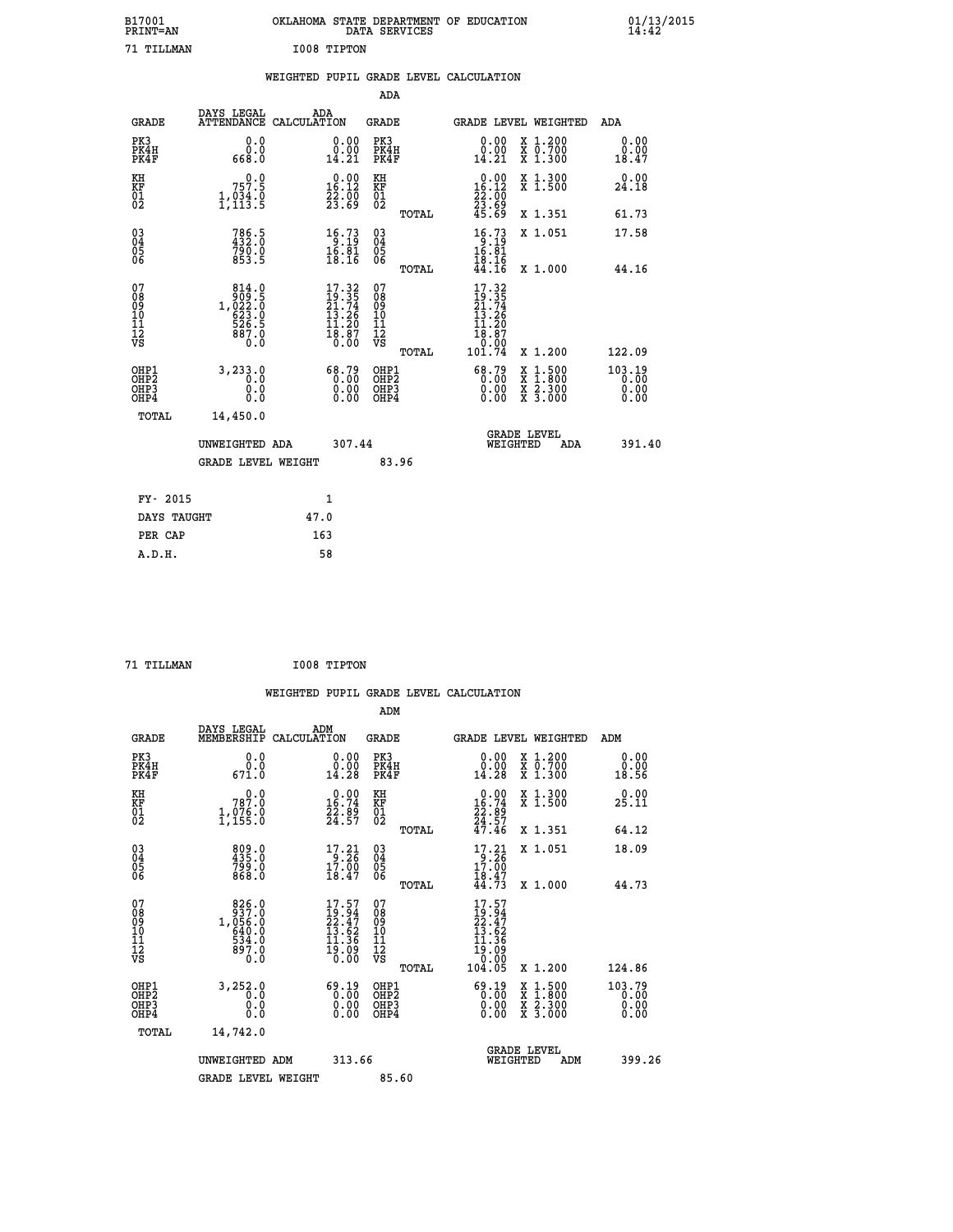| B17001<br>PRINT=AN                       |                                                             |               |                                                                    | OKLAHOMA STATE DEPARTMENT OF EDUCATION<br>DATA SERVICES             |                                                                                                                             |                                                                                                                                           | 01/13/2015           |
|------------------------------------------|-------------------------------------------------------------|---------------|--------------------------------------------------------------------|---------------------------------------------------------------------|-----------------------------------------------------------------------------------------------------------------------------|-------------------------------------------------------------------------------------------------------------------------------------------|----------------------|
| 71 TILLMAN                               |                                                             | I009 DAVIDSON |                                                                    |                                                                     |                                                                                                                             |                                                                                                                                           |                      |
|                                          |                                                             |               |                                                                    | WEIGHTED PUPIL GRADE LEVEL CALCULATION                              |                                                                                                                             |                                                                                                                                           |                      |
|                                          |                                                             |               |                                                                    | ADA                                                                 |                                                                                                                             |                                                                                                                                           |                      |
| <b>GRADE</b>                             | DAYS LEGAL<br>ATTENDANCE CALCULATION                        | ADA           |                                                                    | <b>GRADE</b>                                                        |                                                                                                                             | GRADE LEVEL WEIGHTED                                                                                                                      | ADA                  |
| PK3<br>PK4H<br>PK4F                      | 0.0<br>163.0<br>0.0                                         |               | 0.00<br>$\frac{3.98}{0.00}$                                        | PK3<br>PK4H<br>PK4F                                                 | 0.00<br>$\frac{3.98}{0.00}$                                                                                                 | X 1.200<br>X 0.700<br>X 1.300                                                                                                             | 0.00<br>2.79<br>0.00 |
| KH<br>KF<br>01<br>02                     | 0.0<br>133.0<br>333.0<br>185.0                              |               | $\begin{smallmatrix} 0.00\\ 3.24\\ 8.12\\ 4.51 \end{smallmatrix}$  | KH<br><b>KF</b><br>01<br>02                                         | $0.00$<br>$3.24$<br>$8.12$<br>$4.51$                                                                                        | X 1.300<br>X 1.500                                                                                                                        | 0.00<br>4.86         |
|                                          |                                                             |               |                                                                    | TOTAL                                                               | 12.63                                                                                                                       | X 1.351                                                                                                                                   | 17.06                |
| 03<br>04<br>05<br>06                     | 264.0<br>118.0<br>116.0                                     |               | $\begin{smallmatrix} 6.44\ 4.98\ 2.88\ 2.83 \end{smallmatrix}$     | $\begin{matrix} 03 \\ 04 \\ 05 \\ 06 \end{matrix}$                  | $\begin{smallmatrix} 6.44\ -4.98\ 2.88\ 2.83\ 10.69 \end{smallmatrix}$                                                      | X 1.051                                                                                                                                   | 6.77                 |
|                                          |                                                             |               |                                                                    | <b>TOTAL</b>                                                        |                                                                                                                             | X 1.000                                                                                                                                   | 10.69                |
| 07<br>08<br>09<br>11<br>11<br>12<br>VS   | 234.0<br>206.0<br>176.5<br>210.5<br>255.5<br>355.5<br>194.0 |               | $5.71$<br>$5.02$<br>$4.30$<br>$5.13$<br>$8.67$<br>$4.73$<br>$0.00$ | 07<br>08<br>09<br>10<br>$\frac{11}{12}$<br>$\frac{12}{18}$<br>TOTAL | $\begin{array}{c} 5.71 \\ 5.02 \\ 4.30 \\ 5.13 \\ 8.67 \end{array}$<br>$\begin{array}{c} 4.73 \\ 0.00 \\ 33.56 \end{array}$ | X 1.200                                                                                                                                   | 40.27                |
|                                          | 0.0                                                         |               |                                                                    |                                                                     |                                                                                                                             |                                                                                                                                           | 0.00                 |
| OHP1<br>OHP2<br>OH <sub>P3</sub><br>OHP4 | Ŏ.Ō<br>0.0<br>0.0                                           |               | 0.00<br>0.00<br>0.00                                               | OHP1<br>OHP2<br>OHP3<br>OHP4                                        | 0.00<br>0.00<br>0.00                                                                                                        | $\begin{smallmatrix} \mathtt{X} & 1\cdot500\\ \mathtt{X} & 1\cdot800\\ \mathtt{X} & 2\cdot300\\ \mathtt{X} & 3\cdot000 \end{smallmatrix}$ | 0.00<br>0.00<br>0.00 |
| TOTAL                                    | 2,892.5                                                     |               |                                                                    |                                                                     |                                                                                                                             |                                                                                                                                           |                      |
|                                          | UNWEIGHTED ADA                                              |               | 70.54                                                              |                                                                     | WEIGHTED                                                                                                                    | <b>GRADE LEVEL</b><br>ADA                                                                                                                 | 82.44                |
|                                          | <b>GRADE LEVEL WEIGHT</b>                                   |               |                                                                    | 11.90                                                               |                                                                                                                             |                                                                                                                                           |                      |
| FY- 2015                                 |                                                             | 1             |                                                                    |                                                                     |                                                                                                                             |                                                                                                                                           |                      |
| DAYS TAUGHT                              |                                                             | 41.0          |                                                                    |                                                                     |                                                                                                                             |                                                                                                                                           |                      |
| PER CAP                                  |                                                             | 167           |                                                                    |                                                                     |                                                                                                                             |                                                                                                                                           |                      |

| TTT.T.MAN |  |
|-----------|--|

 **71 TILLMAN I009 DAVIDSON**

|                                                    |                                                                  |                    |                                                                    |                              |       | WEIGHTED PUPIL GRADE LEVEL CALCULATION                                    |                                                                                                  |                      |       |
|----------------------------------------------------|------------------------------------------------------------------|--------------------|--------------------------------------------------------------------|------------------------------|-------|---------------------------------------------------------------------------|--------------------------------------------------------------------------------------------------|----------------------|-------|
|                                                    |                                                                  |                    |                                                                    | ADM                          |       |                                                                           |                                                                                                  |                      |       |
| <b>GRADE</b>                                       | DAYS LEGAL<br>MEMBERSHIP                                         | ADM<br>CALCULATION |                                                                    | <b>GRADE</b>                 |       | GRADE LEVEL WEIGHTED                                                      |                                                                                                  | ADM                  |       |
| PK3<br>PK4H<br>PK4F                                | 0.0<br>165.0<br>0.0                                              |                    | $\substack{0.00\\ 4.02\\ 0.00}$                                    | PK3<br>PK4H<br>PK4F          |       | $\begin{smallmatrix} 0.00\\ 4.02\\ 0.00 \end{smallmatrix}$                | X 1.200<br>X 0.700<br>X 1.300                                                                    | 0.00<br>2.81<br>0.00 |       |
| KH<br>KF<br>01<br>02                               | $\begin{smallmatrix} 0.0\\139.0\\343.0\\187.0 \end{smallmatrix}$ |                    | $\begin{smallmatrix} 0.00\\ 3.39\\ 8.37\\ 4.56 \end{smallmatrix}$  | KH<br>KF<br>01<br>02         |       | $\begin{smallmatrix} 0.00\\ 3.39\\ 8.37\\ 4.56\\ 12.93 \end{smallmatrix}$ | X 1.300<br>X 1.500                                                                               | 0.00<br>5.09         |       |
|                                                    |                                                                  |                    |                                                                    |                              | TOTAL |                                                                           | X 1.351                                                                                          | 17.47                |       |
| $\begin{matrix} 03 \\ 04 \\ 05 \\ 06 \end{matrix}$ | 265.0<br>204.0<br>123.0<br>125.0                                 |                    | $\begin{smallmatrix} 6.46\ 4.98\ 3.00\ 3.05 \end{smallmatrix}$     | 03<br>04<br>05<br>06         |       | $\begin{array}{c} 6.46 \\ 4.98 \\ 3.00 \\ 3.05 \end{array}$               | X 1.051                                                                                          | 6.79                 |       |
|                                                    |                                                                  |                    |                                                                    |                              | TOTAL | 11.03                                                                     | X 1.000                                                                                          | 11.03                |       |
| 07<br>0890112<br>1112<br>VS                        | $245.0$<br>$223.0$<br>$231.0$<br>$244.0$<br>$369.0$<br>$205.0$   |                    | $5.98$<br>$5.44$<br>$5.63$<br>$5.95$<br>$5.00$<br>$5.00$<br>$5.00$ | 07<br>08901123<br>1112<br>VS | TOTAL | 5.98<br>53.44<br>55.63<br>50.00<br>50.00<br>50.00<br>37.00                | $X_1.200$                                                                                        | 44.40                |       |
|                                                    |                                                                  |                    |                                                                    |                              |       |                                                                           |                                                                                                  |                      |       |
| OHP1<br>OHP2<br>OH <sub>P3</sub><br>OHP4           | 0.0<br>0.000                                                     |                    | $\begin{smallmatrix} 0.00 \ 0.00 \ 0.00 \ 0.00 \end{smallmatrix}$  | OHP1<br>OHP2<br>OHP3<br>OHP4 |       |                                                                           | $\begin{smallmatrix} x & 1 & 500 \\ x & 1 & 800 \\ x & 2 & 300 \\ x & 3 & 000 \end{smallmatrix}$ | 0.00<br>0.00<br>0.00 |       |
| TOTAL                                              | 3,068.0                                                          |                    |                                                                    |                              |       |                                                                           |                                                                                                  |                      |       |
|                                                    | UNWEIGHTED ADM                                                   |                    | 74.83                                                              |                              |       | <b>GRADE LEVEL</b><br>WEIGHTED                                            | ADM                                                                                              |                      | 87.59 |
|                                                    | <b>GRADE LEVEL WEIGHT</b>                                        |                    |                                                                    | 12.76                        |       |                                                                           |                                                                                                  |                      |       |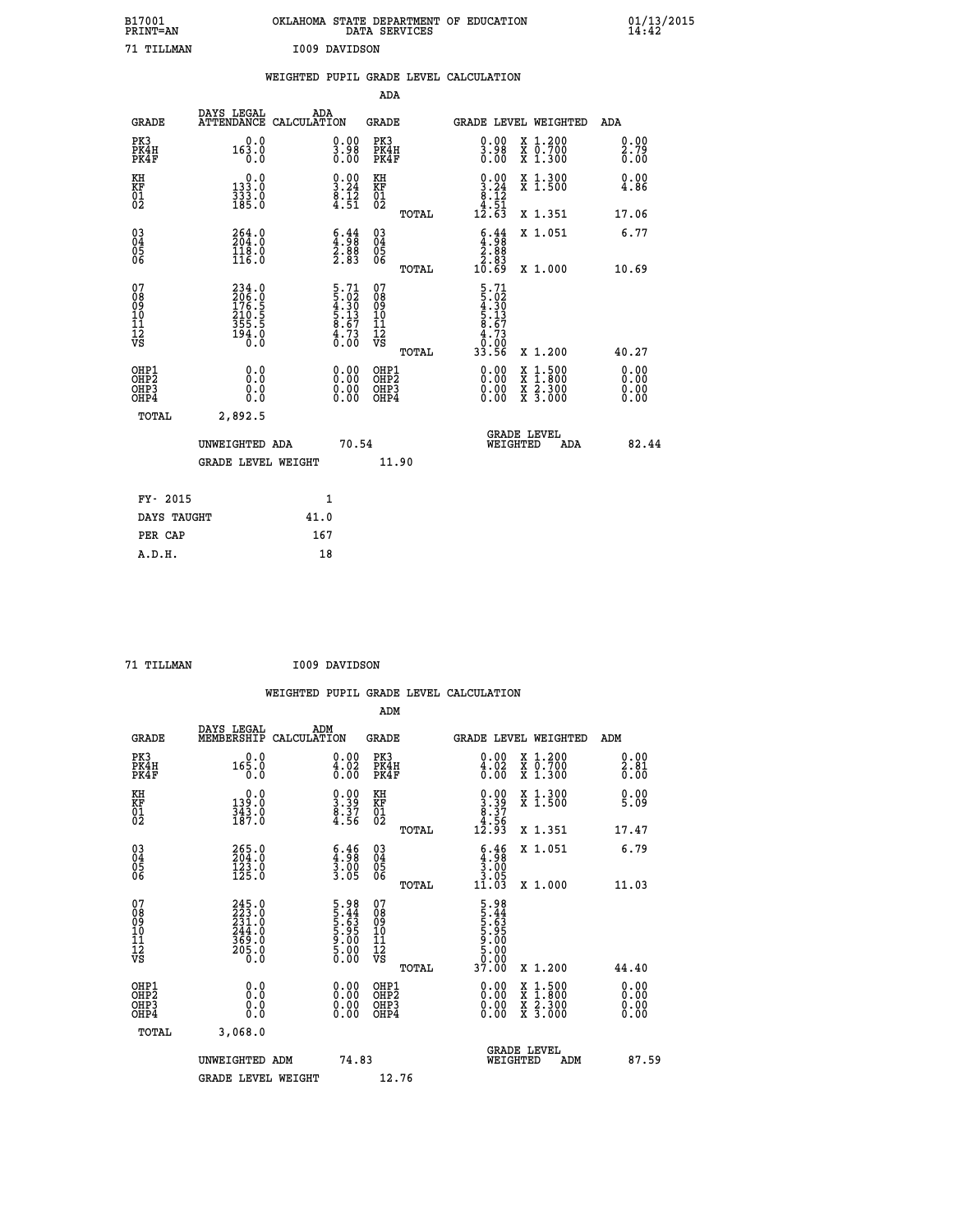| B17001          | OKLAHOMA STATE DEPARTMENT OF EDUCATION |
|-----------------|----------------------------------------|
| <b>PRINT=AN</b> | DATA SERVICES                          |
| 71 TILLMAN      | <b>I158 FREDERICK</b>                  |

|                                                    |                                          | WEIGHTED           |                                 |                          |       | PUPIL GRADE LEVEL CALCULATION       |                      |                                                           |                           |
|----------------------------------------------------|------------------------------------------|--------------------|---------------------------------|--------------------------|-------|-------------------------------------|----------------------|-----------------------------------------------------------|---------------------------|
|                                                    |                                          |                    |                                 | ADA                      |       |                                     |                      |                                                           |                           |
| GRADE                                              | DAYS LEGAL<br><b>ATTENDANCE</b>          | ADA<br>CALCULATION |                                 | GRADE                    |       |                                     |                      | <b>GRADE LEVEL WEIGHTED</b>                               | ADA                       |
| PK3<br>PK4H<br>PK4F                                | 229.0<br>2,357.5                         |                    | 5.20<br>0.00<br>53.58           | PK3<br>PK4H<br>PK4F      |       | Ō                                   | 5.20<br>.ōŏ<br>53.58 | X 1.200<br>$\overline{x}$ $\overline{0.700}$<br>$X$ 1.300 | $6.24$<br>$0.00$<br>69.65 |
| KH<br>KF<br>01<br>02                               | 0.0<br>3,122:5<br>2,592:0<br>2,919:5     |                    | 0.00<br>70.97<br>58.91<br>66.35 | КH<br>KF<br>$^{01}_{02}$ |       | $70.97$<br>58.91<br>56.35<br>125.26 | 0.00                 | X 1.300<br>X <sub>1.500</sub>                             | 0.00<br>106.46            |
|                                                    |                                          |                    |                                 |                          | TOTAL |                                     |                      | X 1.351                                                   | 169.23                    |
| $\begin{matrix} 03 \\ 04 \\ 05 \\ 06 \end{matrix}$ | 2,898.0<br>2,876.5<br>2,987.5<br>2,593.0 |                    | 65.38<br>67.90<br>58.93         | 030404<br>06             |       | 67.90<br>58.93<br>192.21            | 65.86<br>65.38       | X 1.051                                                   | 69.22                     |
| 07<br>08                                           | 2,101.5<br>1.922.5                       |                    | $47.76$<br>$43.69$              | 07<br>08                 | TOTAL |                                     | $47.76$<br>$43.69$   | X 1.000                                                   | 192.21                    |

| 07<br>08<br>09<br>101<br>11<br>12<br>VS                          | 2,101.5<br>1,922.5<br>3,023.5<br>3,023.5<br>1,942.5<br>2,557.0<br>2,499.0 | $47.76$<br>$43.69$<br>$68.72$<br>$44.15$<br>$58.11$<br>$56.80$<br>$0.00$ | 07<br>08<br>09<br>11<br>11<br>12<br>VS<br>TOTAL | $47.76$<br>$43.69$<br>$68.72$<br>$68.11$<br>$58.11$<br>$56.80$<br>$0.000$<br>$319.23$ | 383.08<br>X 1.200                                                                                                                                                                                |  |
|------------------------------------------------------------------|---------------------------------------------------------------------------|--------------------------------------------------------------------------|-------------------------------------------------|---------------------------------------------------------------------------------------|--------------------------------------------------------------------------------------------------------------------------------------------------------------------------------------------------|--|
| OHP1<br>OH <sub>P</sub> <sub>2</sub><br>OH <sub>P3</sub><br>OHP4 | $86.5$<br>0.0<br>0.0                                                      | $\begin{smallmatrix} 1.97\ 0.00\ 0.00 \end{smallmatrix}$                 | OHP1<br>OHP2<br>OHP3<br>OHP4                    | $\begin{smallmatrix} 1.97\ 0.00\ 0.00 \end{smallmatrix}$                              | $\begin{smallmatrix} 2.96\ 6.00\ 0.00 \end{smallmatrix}$<br>$\begin{smallmatrix} \mathtt{X} & 1 & 500 \\ \mathtt{X} & 1 & 800 \\ \mathtt{X} & 2 & 300 \\ \mathtt{X} & 3 & 000 \end{smallmatrix}$ |  |
| TOTAL                                                            | 36,708.0<br>UNWEIGHTED ADA                                                | 834.28                                                                   |                                                 | <b>GRADE LEVEL</b><br>WEIGHTED                                                        | 999.05<br>ADA                                                                                                                                                                                    |  |
|                                                                  | <b>GRADE LEVEL WEIGHT</b>                                                 |                                                                          | 164.77                                          |                                                                                       |                                                                                                                                                                                                  |  |
| FY- 2015                                                         |                                                                           | $\mathbf{1}$                                                             |                                                 |                                                                                       |                                                                                                                                                                                                  |  |
| DAYS TAUGHT                                                      | 44.0                                                                      |                                                                          |                                                 |                                                                                       |                                                                                                                                                                                                  |  |
| PER CAP                                                          |                                                                           | 145                                                                      |                                                 |                                                                                       |                                                                                                                                                                                                  |  |

| TTT.T.MAN |
|-----------|
|           |

 **A.D.H. 97**

**B17001<br>PRINT=AN** 

*I158 FREDERICK* 

|                                           |                                                                       |                                                                        | ADM                                                 |       |                                                                                        |                                          |                          |
|-------------------------------------------|-----------------------------------------------------------------------|------------------------------------------------------------------------|-----------------------------------------------------|-------|----------------------------------------------------------------------------------------|------------------------------------------|--------------------------|
| <b>GRADE</b>                              | DAYS LEGAL<br>MEMBERSHIP                                              | ADM<br>CALCULATION                                                     | <b>GRADE</b>                                        |       |                                                                                        | GRADE LEVEL WEIGHTED                     | ADM                      |
| PK3<br>PK4H<br>PK4F                       | 229.0<br>0.0<br>2,500.0                                               | $\begin{smallmatrix}5.20\0.00\\56.82\end{smallmatrix}$                 | PK3<br>PK4H<br>PK4F                                 |       | $\begin{smallmatrix}5.20\0.00\\56.82\end{smallmatrix}$                                 | X 1.200<br>X 0.700<br>X 1.300            | 6.24<br>79:00<br>73:87   |
| KH<br>KF<br>01<br>02                      | 0.0<br>3,268:0<br>2,681:0<br>3,022:0                                  | $74.27$<br>$50.93$<br>$68.68$                                          | KH<br>KF<br>01<br>02                                |       | $\begin{smallmatrix} &0.00\\74.27\\60.93\\68.68\\129.61\end{smallmatrix}$              | X 1.300<br>X 1.500                       | 0.00<br>111.41           |
|                                           |                                                                       |                                                                        |                                                     | TOTAL |                                                                                        | X 1.351                                  | 175.10                   |
| 03<br>04<br>05<br>06                      | 2,981.0<br>3,013.0<br>3,093.0<br>2,670.0                              | $\begin{smallmatrix} 67.75\ 68.48\ 70.30\ 60.68 \end{smallmatrix}$     | $\begin{array}{c} 03 \\ 04 \\ 05 \\ 06 \end{array}$ |       | $\begin{smallmatrix} 67.75\ 68.48\ 70.30\ 60.68\ 199.46 \end{smallmatrix}$             | X 1.051                                  | 71.21                    |
|                                           |                                                                       |                                                                        |                                                     | TOTAL |                                                                                        | X 1.000                                  | 199.46                   |
| 07<br>08<br>09<br>101<br>11<br>12<br>VS   | 2,190.0<br>1,985.0<br>3,120.0<br>3,120.0<br>1,991.0<br>2,591.0<br>0.0 | 49.77<br>$45.11$<br>$70.91$<br>$45.25$<br>$59.77$<br>$58.89$<br>$0.00$ | 07<br>08<br>09<br>11<br>11<br>12<br>VS              | TOTAL | $49.77$<br>$45.11$<br>$70.915$<br>$45.257$<br>$59.77$<br>$58.89$<br>$58.000$<br>329.70 | X 1.200                                  | 395.64                   |
| OHP1<br>OHP2<br>OH <sub>P</sub> 3<br>OHP4 | 88.0<br>0.000                                                         | $\begin{smallmatrix} 2.00\ 0.00\ 0.00 \end{smallmatrix}$               | OHP1<br>OHP2<br>OHP <sub>3</sub>                    |       | $\begin{smallmatrix} 2.00 \ 0.00 \ 0.00 \end{smallmatrix}$<br>0.00                     | X 1:500<br>X 1:800<br>X 2:300<br>X 3:000 | $0.00$<br>$0.00$<br>0.00 |
| TOTAL                                     | 38,052.0                                                              |                                                                        |                                                     |       |                                                                                        |                                          |                          |
|                                           | UNWEIGHTED                                                            | 864.81<br>ADM                                                          |                                                     |       | WEIGHTED                                                                               | <b>GRADE LEVEL</b><br>ADM                | 1,035.93                 |
|                                           | <b>GRADE LEVEL WEIGHT</b>                                             |                                                                        | 171.12                                              |       |                                                                                        |                                          |                          |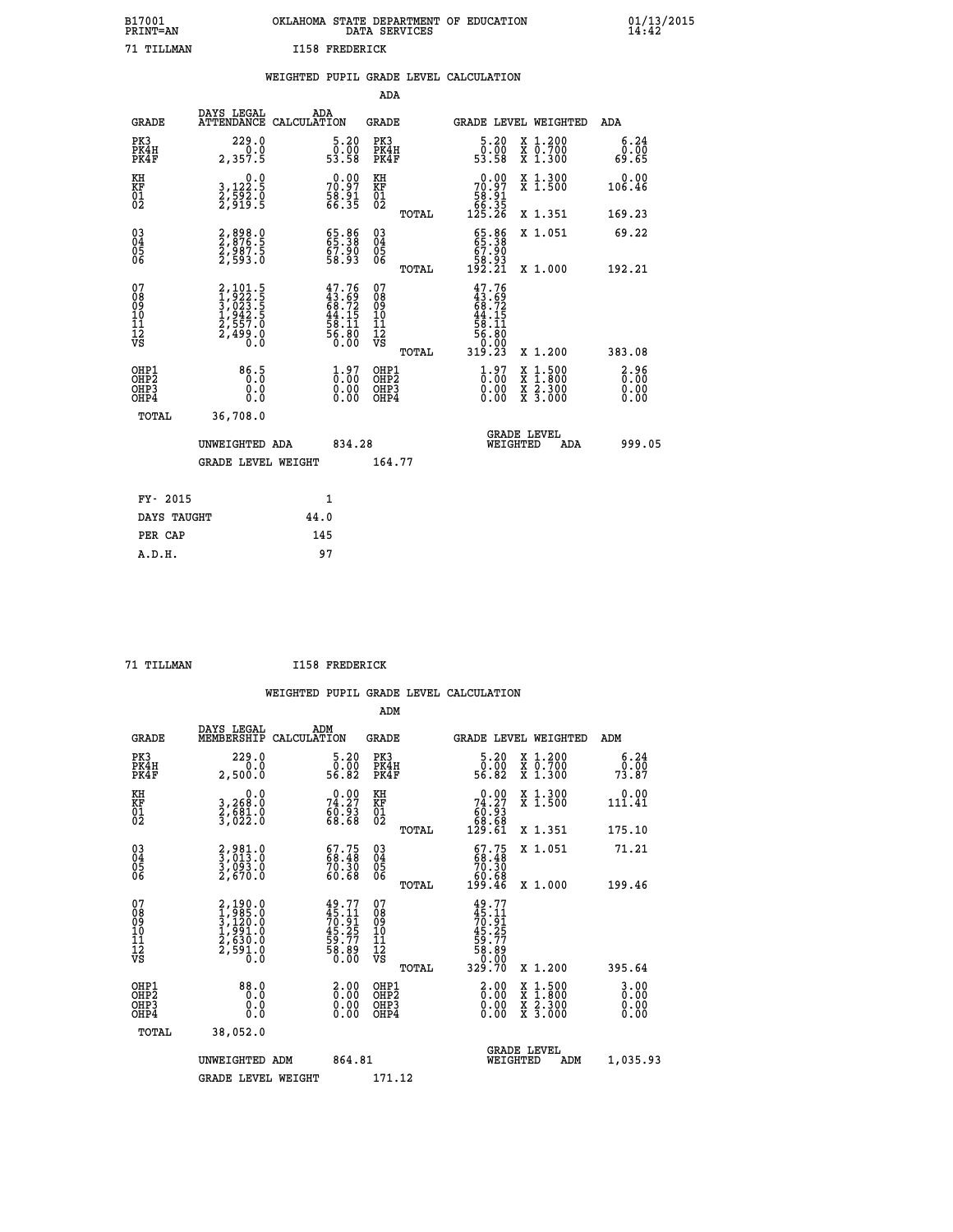| B17001          | OKLAHOMA STATE DEPARTMENT OF EDUCATION |
|-----------------|----------------------------------------|
| <b>PRINT=AN</b> | DATA SERVICES                          |
| 71 TTT.T.MAN    | I249 GRANDFIELD                        |

|                                                    |                                                                                               |                                                                                                                          |                                                                                                   |              | WEIGHTED PUPIL GRADE LEVEL CALCULATION                                       |                                                                                                  |                                                                                                                                                                                                                                                                                                                                                                                                                                                                                                                                                  |
|----------------------------------------------------|-----------------------------------------------------------------------------------------------|--------------------------------------------------------------------------------------------------------------------------|---------------------------------------------------------------------------------------------------|--------------|------------------------------------------------------------------------------|--------------------------------------------------------------------------------------------------|--------------------------------------------------------------------------------------------------------------------------------------------------------------------------------------------------------------------------------------------------------------------------------------------------------------------------------------------------------------------------------------------------------------------------------------------------------------------------------------------------------------------------------------------------|
|                                                    |                                                                                               |                                                                                                                          |                                                                                                   | <b>ADA</b>   |                                                                              |                                                                                                  |                                                                                                                                                                                                                                                                                                                                                                                                                                                                                                                                                  |
| <b>GRADE</b>                                       | DAYS LEGAL<br><b>ATTENDANCE</b>                                                               | ADA<br>CALCULATION                                                                                                       | <b>GRADE</b>                                                                                      |              | GRADE LEVEL WEIGHTED                                                         |                                                                                                  | ADA                                                                                                                                                                                                                                                                                                                                                                                                                                                                                                                                              |
| PK3<br>PK4H<br>PK4F                                | 37.0<br>374.0                                                                                 |                                                                                                                          | $\begin{smallmatrix} 0.80\ 0.00\ 8.13 \end{smallmatrix}$<br>PK3<br>PK4H<br>PK4F                   |              | $\substack{0.80 \\ 0.00 \\ 8.13}$                                            | X 1.200<br>X 0.700<br>X 1.300                                                                    | 0.96<br>$\overset{\text{\scriptsize{0.00}}}{\overset{\text{\scriptsize{0.01}}}{\overset{\text{\scriptsize{0.01}}}{\overset{\text{\scriptsize{0.01}}}{\overset{\text{\scriptsize{0.01}}}{\overset{\text{\scriptsize{0.01}}}{\overset{\text{\scriptsize{0.01}}}{\overset{\text{\scriptsize{0.01}}}{\overset{\text{\scriptsize{0.01}}}{\overset{\text{\scriptsize{0.01}}}{\overset{\text{\scriptsize{0.01}}}{\overset{\text{\scriptsize{0.01}}}{\overset{\text{\scriptsize{0.01}}}{\overset{\text{\scriptsize{0.01}}}{\overset{\text{\scriptsize{0$ |
| KH<br>KF<br>01<br>02                               | $39.0$<br>936.5<br>$601.5$<br>855.0                                                           | $\begin{smallmatrix} 0.85\\ 20.36\\ 13.98\\ 18.59 \end{smallmatrix}$                                                     | KH<br>KF<br>01<br>02                                                                              |              | $\begin{smallmatrix} 0.85\\ 20.36\\ 13.08\\ 18.59\\ 31.67 \end{smallmatrix}$ | X 1.300<br>X 1.500                                                                               | 1.11<br>30.54                                                                                                                                                                                                                                                                                                                                                                                                                                                                                                                                    |
|                                                    |                                                                                               |                                                                                                                          |                                                                                                   | <b>TOTAL</b> |                                                                              | X 1.351                                                                                          | 42.79                                                                                                                                                                                                                                                                                                                                                                                                                                                                                                                                            |
| $\begin{matrix} 03 \\ 04 \\ 05 \\ 06 \end{matrix}$ | 952.0<br>746.5<br>492.0<br>733.0                                                              | $\begin{smallmatrix} 20.70\\ 16.23\\ 10.70\\ 15.93 \end{smallmatrix}$                                                    | $\begin{array}{c} 03 \\ 04 \\ 05 \\ 06 \end{array}$                                               |              | $20.70$<br>$16.23$<br>$10.70$<br>$15.93$<br>$42.86$                          | X 1.051                                                                                          | 21.76                                                                                                                                                                                                                                                                                                                                                                                                                                                                                                                                            |
|                                                    |                                                                                               |                                                                                                                          |                                                                                                   | TOTAL        |                                                                              | X 1.000                                                                                          | 42.86                                                                                                                                                                                                                                                                                                                                                                                                                                                                                                                                            |
| 07<br>0890112<br>1112<br>VS                        | $\begin{smallmatrix} 600.0\\755.5\\627.0\\627.0\\1,381.0\\855.5\\909.5\\0.0\end{smallmatrix}$ | $\begin{smallmatrix} 13\cdot04\\ 16\cdot42\\ 13\cdot63\\ 30\cdot02\\ 18\cdot60\\ 19\cdot77\\ 0\cdot00 \end{smallmatrix}$ | 07<br>08<br>09<br>11<br>11<br>12<br>VS                                                            | TOTAL        | 13.04                                                                        | X 1.200                                                                                          | 133.78                                                                                                                                                                                                                                                                                                                                                                                                                                                                                                                                           |
| OHP1<br>OHP2<br>OH <sub>P3</sub><br>OHP4           | 0.0<br>0.0<br>0.0                                                                             |                                                                                                                          | $\begin{smallmatrix} 0.00 \ 0.00 \ 0.00 \ 0.00 \end{smallmatrix}$<br>OHP1<br>OHP2<br>OHP3<br>OHP4 |              | 0.00<br>0.00<br>0.00                                                         | $\begin{smallmatrix} x & 1 & 500 \\ x & 1 & 800 \\ x & 2 & 300 \\ x & 3 & 000 \end{smallmatrix}$ | 0.00<br>Ō. ŌŌ<br>0.00<br>0.00                                                                                                                                                                                                                                                                                                                                                                                                                                                                                                                    |
| <b>TOTAL</b>                                       | 10,895.0                                                                                      |                                                                                                                          |                                                                                                   |              |                                                                              |                                                                                                  |                                                                                                                                                                                                                                                                                                                                                                                                                                                                                                                                                  |
|                                                    | UNWEIGHTED ADA                                                                                |                                                                                                                          | 236.85                                                                                            |              | WEIGHTED                                                                     | <b>GRADE LEVEL</b><br>ADA                                                                        | 284.37                                                                                                                                                                                                                                                                                                                                                                                                                                                                                                                                           |
|                                                    | <b>GRADE LEVEL WEIGHT</b>                                                                     |                                                                                                                          |                                                                                                   | 47.52        |                                                                              |                                                                                                  |                                                                                                                                                                                                                                                                                                                                                                                                                                                                                                                                                  |
| FY- 2015                                           |                                                                                               | $\mathbf{1}$                                                                                                             |                                                                                                   |              |                                                                              |                                                                                                  |                                                                                                                                                                                                                                                                                                                                                                                                                                                                                                                                                  |
| DAYS TAUGHT                                        |                                                                                               | 46.0                                                                                                                     |                                                                                                   |              |                                                                              |                                                                                                  |                                                                                                                                                                                                                                                                                                                                                                                                                                                                                                                                                  |
| PER CAP                                            |                                                                                               | 132                                                                                                                      |                                                                                                   |              |                                                                              |                                                                                                  |                                                                                                                                                                                                                                                                                                                                                                                                                                                                                                                                                  |

 **A.D.H. 101**

 **71 TILLMAN I249 GRANDFIELD**

|                                                      |                                                                                          | WEIGHTED PUPIL GRADE LEVEL CALCULATION                                         |                                                     |       |                                                                                                 |                                                                                                  |                                  |
|------------------------------------------------------|------------------------------------------------------------------------------------------|--------------------------------------------------------------------------------|-----------------------------------------------------|-------|-------------------------------------------------------------------------------------------------|--------------------------------------------------------------------------------------------------|----------------------------------|
|                                                      |                                                                                          |                                                                                | ADM                                                 |       |                                                                                                 |                                                                                                  |                                  |
| <b>GRADE</b>                                         | DAYS LEGAL<br>MEMBERSHIP                                                                 | ADM<br>CALCULATION                                                             | <b>GRADE</b>                                        |       |                                                                                                 | GRADE LEVEL WEIGHTED                                                                             | ADM                              |
| PK3<br>PK4H<br>PK4F                                  | 42.0<br>0.0<br>387.0                                                                     | $\substack{0.91 \\ 0.00 \\ 8.41}$                                              | PK3<br>PK4H<br>PK4F                                 |       | $\substack{0.91 \\ 0.00 \\ 8.41}$                                                               | X 1.200<br>x ō:7ŏŏ<br>x 1:300                                                                    | 1.09<br>0.00<br>10.93            |
| KH<br>KF<br>01<br>02                                 | 39.0<br>990.0<br>622.0<br>893.0                                                          | $\begin{smallmatrix} 0.85\\ 21.52\\ 13.52\\ 19.41 \end{smallmatrix}$           | KH<br>KF<br>01<br>02                                |       | $0.85$<br>$21.52$<br>$13.52$<br>$19.41$<br>$32.93$                                              | X 1.300<br>X 1.500                                                                               | $3\frac{1}{2}\cdot\frac{11}{28}$ |
|                                                      |                                                                                          |                                                                                |                                                     | TOTAL |                                                                                                 | X 1.351                                                                                          | 44.49                            |
| 03<br>04<br>05<br>06                                 | 994.0<br>782.0<br>$\frac{513.0}{757.0}$                                                  | 21.61<br>$\frac{11}{16}. \frac{15}{46}$                                        | $\begin{array}{c} 03 \\ 04 \\ 05 \\ 06 \end{array}$ |       | 21.61<br>$\frac{11.15}{16.46}$<br>$\frac{46}{44.61}$                                            | X 1.051                                                                                          | 22.71                            |
|                                                      |                                                                                          |                                                                                |                                                     | TOTAL |                                                                                                 | X 1.000                                                                                          | 44.61                            |
| 07<br>0890112<br>1112<br>VS                          | $\begin{smallmatrix} 641.0\\776.0\\642.0\\1,455.0\\903.0\\969.0\end{smallmatrix}$<br>Ō.Ō | $13.93$<br>$16.87$<br>$13.96$<br>$\frac{31.63}{19.63}$<br>$\frac{21.07}{0.00}$ | 07<br>08901112<br>1112<br>VS                        | TOTAL | $\begin{smallmatrix} 13.93\ 16.87\ 13.96\ 13.63\ 19.63\ 21.07\ 0.00\ 117.09\ \end{smallmatrix}$ | X 1.200                                                                                          | 140.51                           |
| OHP1<br>OHP2<br>OH <sub>P3</sub><br>OH <sub>P4</sub> | 0.0<br>0.0<br>Ŏ.Ŏ                                                                        | 0.00<br>0.00<br>0.00                                                           | OHP1<br>OHP2<br>OHP3<br>OHP4                        |       | $0.00$<br>$0.00$<br>0.00                                                                        | $\begin{smallmatrix} x & 1 & 500 \\ x & 1 & 800 \\ x & 2 & 300 \\ x & 3 & 000 \end{smallmatrix}$ | 0.00<br>Ō. ŌŌ<br>0.00<br>0.00    |
| TOTAL                                                | 11,405.0                                                                                 |                                                                                |                                                     |       |                                                                                                 |                                                                                                  |                                  |
|                                                      | UNWEIGHTED ADM                                                                           | 247.93                                                                         |                                                     |       | WEIGHTED                                                                                        | <b>GRADE LEVEL</b><br>ADM                                                                        | 297.73                           |
|                                                      | <b>GRADE LEVEL WEIGHT</b>                                                                |                                                                                | 49.80                                               |       |                                                                                                 |                                                                                                  |                                  |
|                                                      |                                                                                          |                                                                                |                                                     |       |                                                                                                 |                                                                                                  |                                  |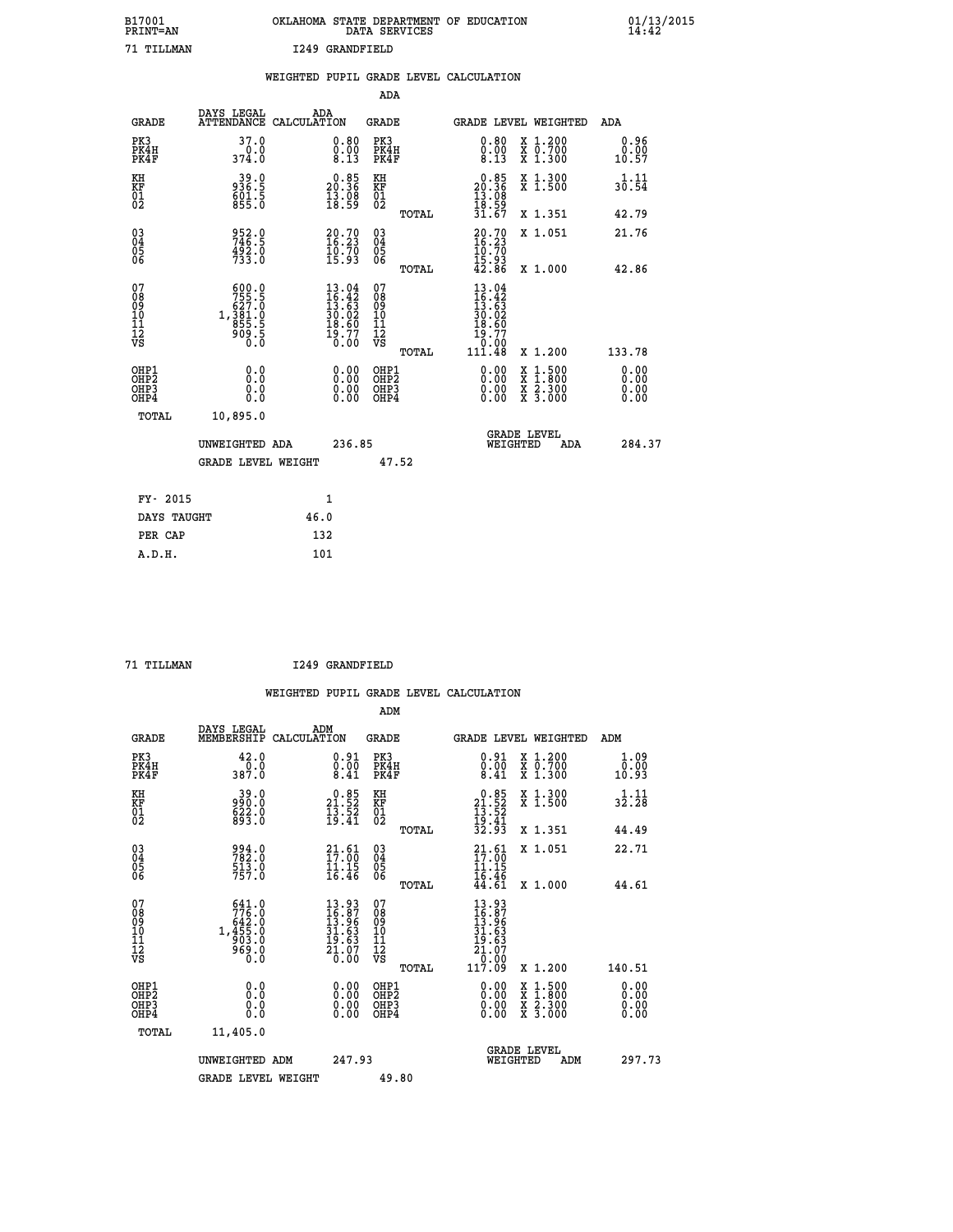| 7001<br>INT=AN | OKLAHOMA STATE DEPARTMENT OF EDUCATION | DATA SERVICES |  |
|----------------|----------------------------------------|---------------|--|
| TILLMAN        | COUNTY TOTALS                          |               |  |

|                                              |                                                                                                                                                           | WEIGHTED PUPIL GRADE LEVEL CALCULATION                                                 |                                                 |                                                                                                       |                                                                                                                                              |                        |
|----------------------------------------------|-----------------------------------------------------------------------------------------------------------------------------------------------------------|----------------------------------------------------------------------------------------|-------------------------------------------------|-------------------------------------------------------------------------------------------------------|----------------------------------------------------------------------------------------------------------------------------------------------|------------------------|
|                                              |                                                                                                                                                           |                                                                                        | ADA                                             |                                                                                                       |                                                                                                                                              |                        |
| <b>GRADE</b>                                 | DAYS LEGAL                                                                                                                                                | ADA<br>ATTENDANCE CALCULATION                                                          | <b>GRADE</b>                                    | <b>GRADE LEVEL WEIGHTED</b>                                                                           |                                                                                                                                              | ADA                    |
| PK3<br>PK4H<br>PK4F                          | 266.0<br>0. 163<br>5. 199.5                                                                                                                               | $\begin{smallmatrix} 6.00\\ 3.98\\ 75.92 \end{smallmatrix}$                            | PK3<br>PK4H<br>PK4F                             | $\frac{6.00}{3.98}$<br>75.92                                                                          | X 1.200<br>X 0.700<br>X 1.300                                                                                                                | 7.20<br>2.79<br>98.69  |
| KH<br>KF<br>01<br>02                         | 39.0<br>4,949.5<br>5,560.5<br>5,073.0                                                                                                                     | $0.85$<br>110.69<br>$\frac{1}{1}\overline{0}\overline{2}\cdot\overline{1}\overline{1}$ | KH<br>KF<br>01<br>02                            | $\begin{smallmatrix}&&0.85\\110.69\\102.11\\113.14\\215.25\end{smallmatrix}$                          | X 1.300<br>X 1.500                                                                                                                           | $1.11$<br>166.04       |
|                                              |                                                                                                                                                           |                                                                                        | TOTAL                                           |                                                                                                       | X 1.351                                                                                                                                      | 290.81                 |
| $^{03}_{04}$<br>05                           | $4,259.5$<br>$4,387.5$<br>$4,387.5$<br>$4,295.5$                                                                                                          | 109.73<br>95.78<br>98.29<br>95.85                                                      | 03<br>04<br>05<br>06                            | $\begin{smallmatrix} 109.73\\ 95.78\\ 98.29\\ 95.85\\ 289.92 \end{smallmatrix}$                       | X 1.051                                                                                                                                      | 405.25                 |
| 06                                           |                                                                                                                                                           |                                                                                        | TOTAL                                           |                                                                                                       | X 1.000                                                                                                                                      | 289.92                 |
| 07<br>08<br>09<br>01<br>11<br>11<br>12<br>VS | $\begin{smallmatrix} 3\,,\,749\,,\,5\\ 3\,,\,793\,,\,5\\ 4\,,\,849\,,\,0\\ 4\,,\,157\,,\,0\\ 4\,,\,294\,,\,5\\ 4\,,\,489\,,\,5\\ 0\,.0 \end{smallmatrix}$ | $\begin{smallmatrix}83.83\\84.48\\108.39\\92.56\\96.58\\100.17\\0.00\end{smallmatrix}$ | 07<br>08<br>09<br>10<br>11<br>12<br>VS<br>TOTAL | $\begin{array}{r} 83.83 \\ 84.48 \\ 108.39 \\ 92.56 \\ 96.58 \\ 100.17 \\ 0.00 \\ 566.01 \end{array}$ | X 1.200                                                                                                                                      | 679.22                 |
| OHP1<br>OHP2<br>OHP3<br>OHP4                 | 3,319.5<br>0.0<br>0.0                                                                                                                                     | $70.76\n0.00\n0.00\n0.00$                                                              | OHP1<br>OHP2<br>OHP <sub>3</sub>                | $70.76\n0.00\n0.00\n0.00$                                                                             | $\begin{smallmatrix} \mathtt{X} & 1\cdot500 \\ \mathtt{X} & 1\cdot800 \\ \mathtt{X} & 2\cdot300 \\ \mathtt{X} & 3\cdot000 \end{smallmatrix}$ | 106.15<br>0.00<br>0.00 |
| TOTAL                                        | 64,945.5                                                                                                                                                  |                                                                                        |                                                 |                                                                                                       |                                                                                                                                              |                        |
|                                              | UNWEIGHTED ADA                                                                                                                                            | 1,449.11                                                                               |                                                 | <b>GRADE LEVEL</b><br>WEIGHTED                                                                        | ADA                                                                                                                                          | 1,757.26               |
|                                              | <b>GRADE LEVEL WEIGHT</b>                                                                                                                                 |                                                                                        | 308.15                                          |                                                                                                       |                                                                                                                                              |                        |
| FY- 2015                                     |                                                                                                                                                           | $\mathbf{1}$                                                                           |                                                 |                                                                                                       |                                                                                                                                              |                        |
| DAYS TAUGHT                                  |                                                                                                                                                           | 178.0                                                                                  |                                                 |                                                                                                       |                                                                                                                                              |                        |
| PER CAP                                      |                                                                                                                                                           | 607                                                                                    |                                                 |                                                                                                       |                                                                                                                                              |                        |

 **A.D.H. 274**

 **B17001<br>PRINT=AN** 

 **TILLMAN COUNTY TOTALS**

|                                          |                                                                                                                                                                                                                                      |                    |                                                                                                  | ADM                                                 |       |                                                                                                      |          |                                                                                                                                           |                                |
|------------------------------------------|--------------------------------------------------------------------------------------------------------------------------------------------------------------------------------------------------------------------------------------|--------------------|--------------------------------------------------------------------------------------------------|-----------------------------------------------------|-------|------------------------------------------------------------------------------------------------------|----------|-------------------------------------------------------------------------------------------------------------------------------------------|--------------------------------|
| <b>GRADE</b>                             | DAYS LEGAL<br>MEMBERSHIP                                                                                                                                                                                                             | ADM<br>CALCULATION |                                                                                                  | <b>GRADE</b>                                        |       |                                                                                                      |          | GRADE LEVEL WEIGHTED                                                                                                                      | ADM                            |
| PK3<br>PK4H<br>PK4F                      | 271.0<br>165.0<br>3,558.0                                                                                                                                                                                                            |                    | $\begin{array}{c} 6.11 \\ 4.02 \\ 79.51 \end{array}$                                             | PK3<br>PK4H<br>PK4F                                 |       | $\begin{array}{c} 6.11 \\ 4.02 \\ 79.51 \end{array}$                                                 |          | X 1.200<br>X 0.700<br>X 1.300                                                                                                             | 7.20<br>ةَ:2<br>103.36         |
| KH<br>KF<br>01<br>02                     | 39.0<br>5,184:0<br>4,722:0<br>5,257:0                                                                                                                                                                                                |                    | $\begin{smallmatrix}&&0.85\\115.92\\105.71\\117.22\end{smallmatrix}$                             | KH<br>KF<br>01<br>02                                |       | $\begin{smallmatrix} &0.85\ 115.92\ 105.71\ 117.22\ 222.93\ \end{smallmatrix}$                       |          | X 1.300<br>X 1.500                                                                                                                        | 1.11<br>$17\bar{3}.89$         |
|                                          |                                                                                                                                                                                                                                      |                    |                                                                                                  |                                                     | TOTAL |                                                                                                      |          | X 1.351                                                                                                                                   | 301.18                         |
| 03<br>04<br>05<br>06                     | 5,049.0<br>4,434.0<br>4,528.0<br>4,420.0                                                                                                                                                                                             |                    | $\begin{array}{r} 113.03 \\ 99.72 \\ 101.45 \\ 98.66 \end{array}$                                | $\begin{array}{c} 03 \\ 04 \\ 05 \\ 06 \end{array}$ |       | $\begin{array}{r} 113\cdot 03 \\ 99\cdot 72 \\ 101\cdot 45 \\ 98\cdot 66 \\ 299\cdot 83 \end{array}$ |          | X 1.051                                                                                                                                   | 118.80                         |
|                                          |                                                                                                                                                                                                                                      |                    |                                                                                                  |                                                     | TOTAL |                                                                                                      |          | X 1.000                                                                                                                                   | 299.83                         |
| 07<br>08<br>09<br>101<br>11<br>12<br>VS  | $\begin{smallmatrix} 3\,, & 9 & 0 & 2 & . & 0 \\ 3\,, & 9 & 2 & 1 & . & 0 \\ 5\,, & 0 & 4 & 9 & . & 0 \\ 4\,, & 3 & 3 & 0 & . & 0 \\ 4\,, & 4 & 3 & 6 & . & 0 \\ 4\,, & 6 & 6 & 2 & . & 0 \\ 0\,, & 0 & 0 & . & 0 \end{smallmatrix}$ |                    | $87.35$<br>$112.97$<br>$\begin{array}{r} 16.45 \\ -96.76 \\ 99.76 \\ 104.05 \\ 0.00 \end{array}$ | 07<br>08<br>09<br>11<br>11<br>12<br>VS              | TOTAL | $\begin{smallmatrix}87.25\\87.367\\12.97\\96.456\\99.765\\104.05\\07.004\end{smallmatrix}$<br>587.84 |          | X 1.200                                                                                                                                   | 705.41                         |
| OHP1<br>OHP2<br>OH <sub>P3</sub><br>OHP4 | 3,340.0<br>0.0<br>0.000                                                                                                                                                                                                              |                    | $71.19$<br>0.00<br>0.00                                                                          | OHP1<br>OHP2<br>OHP <sub>3</sub>                    |       | $71.19$<br>0.00<br>0.00                                                                              |          | $\begin{smallmatrix} \mathtt{X} & 1\cdot500\\ \mathtt{X} & 1\cdot800\\ \mathtt{X} & 2\cdot300\\ \mathtt{X} & 3\cdot000 \end{smallmatrix}$ | 106.79<br>0.00<br>0.00<br>0.00 |
| TOTAL                                    | 67,267.0                                                                                                                                                                                                                             |                    |                                                                                                  |                                                     |       |                                                                                                      |          |                                                                                                                                           |                                |
|                                          | UNWEIGHTED                                                                                                                                                                                                                           | ADM                | 1,501.23                                                                                         |                                                     |       |                                                                                                      | WEIGHTED | <b>GRADE LEVEL</b><br>ADM                                                                                                                 | 1,820.51                       |
|                                          | <b>GRADE LEVEL WEIGHT</b>                                                                                                                                                                                                            |                    |                                                                                                  | 319.28                                              |       |                                                                                                      |          |                                                                                                                                           |                                |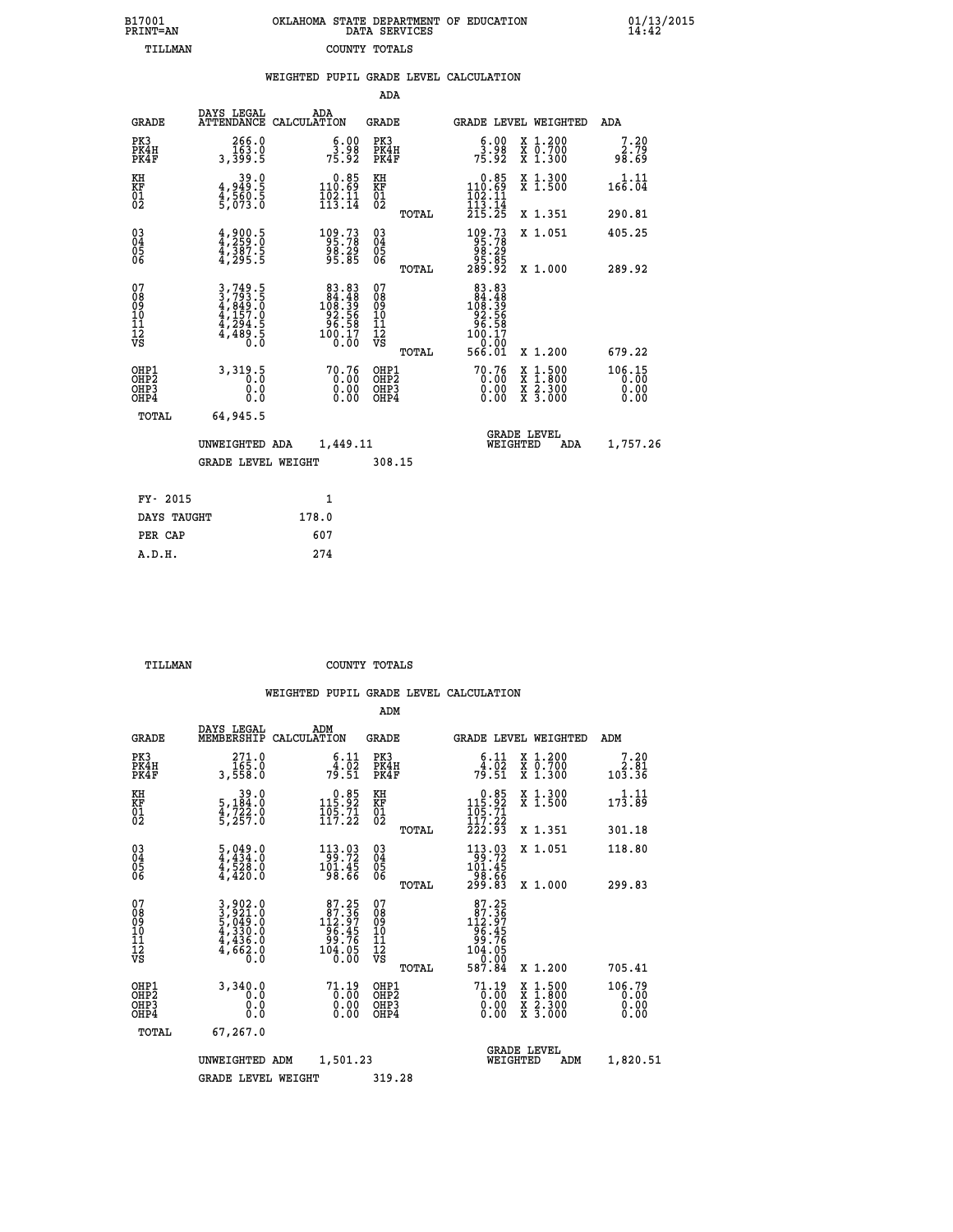| B17001<br>PRINT=AN                           |                                                | OKLAHOMA STATE DEPARTMENT OF EDUCATION                               | DATA SERVICES                                                       |                                                                              |                                                                                                                                           | 01/13/2015            |
|----------------------------------------------|------------------------------------------------|----------------------------------------------------------------------|---------------------------------------------------------------------|------------------------------------------------------------------------------|-------------------------------------------------------------------------------------------------------------------------------------------|-----------------------|
| 72 TULSA                                     |                                                | C015 KEYSTONE                                                        |                                                                     |                                                                              |                                                                                                                                           |                       |
|                                              |                                                | WEIGHTED PUPIL GRADE LEVEL CALCULATION                               |                                                                     |                                                                              |                                                                                                                                           |                       |
|                                              |                                                |                                                                      | ADA                                                                 |                                                                              |                                                                                                                                           |                       |
| <b>GRADE</b>                                 | DAYS LEGAL                                     | ADA<br>ATTENDANCE CALCULATION                                        | GRADE                                                               |                                                                              | GRADE LEVEL WEIGHTED                                                                                                                      | <b>ADA</b>            |
| PK3<br>PK4H<br>PK4F                          | 0.0<br>0.0<br>774.5                            | 0.00<br>0.00<br>18.89                                                | PK3<br>PK4H<br>PK4F                                                 | 0.00<br>ةة:ة<br>18:89                                                        | X 1.200<br>X 0.700<br>X 1.300                                                                                                             | 0.00<br>0.00<br>24.56 |
| KH<br>KF<br>01<br>02                         | 0.0<br>1,092:0<br>1,137:5<br>1,214:0           | $\begin{smallmatrix} 0.00\\ 26.63\\ 27.74\\ 29.61 \end{smallmatrix}$ | KH<br><b>KF</b><br>01<br>02                                         | $\begin{smallmatrix} 0.00\\ 26.63\\ 27.74\\ 29.61\\ 57.35 \end{smallmatrix}$ | X 1.300<br>X 1.500                                                                                                                        | 0.00<br>39.95         |
|                                              |                                                |                                                                      | TOTAL                                                               |                                                                              | X 1.351                                                                                                                                   | 77.48                 |
| 03<br>04<br>05<br>06                         | $1, 458.0$<br>$1, 227.0$<br>$1, 497.5$         | 35.56<br>38.87<br>29.93<br>36.52                                     | 03<br>04<br>05<br>06                                                | 35.56<br>38.87<br>$\frac{28.93}{36.52}$<br>105.32                            | X 1.051                                                                                                                                   | 37.37                 |
|                                              |                                                |                                                                      | <b>TOTAL</b>                                                        |                                                                              | X 1.000                                                                                                                                   | 105.32                |
| 07<br>08<br>09<br>10<br>11<br>11<br>17<br>VS | $1, 290.5$<br>0.00<br>Ŏ.Ŏ<br>0.0<br>$\S.$ $\S$ | $18.37$<br>$31.48$<br>$0.00$<br>$0.00$                               | 07<br>08<br>09<br>10<br>$\frac{11}{12}$<br>$\frac{12}{18}$<br>TOTAL | $18.37$<br>$31.48$<br>$0.00$<br>0.00<br>0.00<br>0.00<br>49.85                | X 1.200                                                                                                                                   | 59.82                 |
|                                              |                                                |                                                                      |                                                                     |                                                                              |                                                                                                                                           | 0.00                  |
| OHP1<br>OHP2<br>OH <sub>P3</sub><br>OHP4     | 0.0<br>0.0<br>0.0                              | 0.00<br>0.00<br>0.00                                                 | OHP1<br>OHP2<br>OHP3<br>OHP4                                        | 0.00<br>0.00<br>0.00                                                         | $\begin{smallmatrix} \mathtt{X} & 1\cdot500\\ \mathtt{X} & 1\cdot800\\ \mathtt{X} & 2\cdot300\\ \mathtt{X} & 3\cdot000 \end{smallmatrix}$ | 0.00<br>0.00<br>0.00  |
| TOTAL                                        | 12,037.5                                       |                                                                      |                                                                     |                                                                              |                                                                                                                                           |                       |
|                                              | UNWEIGHTED ADA                                 | 293.60                                                               |                                                                     | WEIGHTED                                                                     | <b>GRADE LEVEL</b><br>ADA                                                                                                                 | 344.50                |
|                                              | <b>GRADE LEVEL WEIGHT</b>                      |                                                                      | 50.90                                                               |                                                                              |                                                                                                                                           |                       |
| FY- 2015                                     |                                                | 1                                                                    |                                                                     |                                                                              |                                                                                                                                           |                       |
|                                              | DAYS TAUGHT                                    | 41.0                                                                 |                                                                     |                                                                              |                                                                                                                                           |                       |
| PER CAP                                      |                                                | 55                                                                   |                                                                     |                                                                              |                                                                                                                                           |                       |

 **72 TULSA C015 KEYSTONE**

|                                                    |                                                                               |                    |                                                                                                        | ADM                                                 |       |                                                                                                                                                                                                                                                                                |                                          |     |                              |
|----------------------------------------------------|-------------------------------------------------------------------------------|--------------------|--------------------------------------------------------------------------------------------------------|-----------------------------------------------------|-------|--------------------------------------------------------------------------------------------------------------------------------------------------------------------------------------------------------------------------------------------------------------------------------|------------------------------------------|-----|------------------------------|
| <b>GRADE</b>                                       | DAYS LEGAL<br>MEMBERSHIP                                                      | ADM<br>CALCULATION |                                                                                                        | <b>GRADE</b>                                        |       |                                                                                                                                                                                                                                                                                | GRADE LEVEL WEIGHTED                     | ADM |                              |
| PK3<br>PK4H<br>PK4F                                | 0.0<br>ة:ة<br>811.0                                                           |                    | $\begin{smallmatrix} 0.00\\ 0.00\\ 19.78 \end{smallmatrix}$                                            | PK3<br>PK4H<br>PK4F                                 |       | 0.00<br>0.00<br>19.78                                                                                                                                                                                                                                                          | X 1.200<br>X 0.700<br>X 1.300            |     | 0.00<br>0.00<br>25.71        |
| KH<br>KF<br>01<br>02                               | 0.0<br>$1,148.0$<br>$1,198.0$<br>$1,284.0$                                    |                    | $\begin{smallmatrix} 0.00\\ 28.00\\ 29.22\\ 31.32 \end{smallmatrix}$                                   | KH<br>KF<br>01<br>02                                |       | $\begin{smallmatrix} 0.00\\ 28.00\\ 29.22\\ 31.32\\ 60.54 \end{smallmatrix}$                                                                                                                                                                                                   | X 1.300<br>X 1.500                       |     | 0.00<br>42.00                |
|                                                    |                                                                               |                    |                                                                                                        |                                                     | TOTAL |                                                                                                                                                                                                                                                                                | X 1.351                                  |     | 81.79                        |
| $\begin{matrix} 03 \\ 04 \\ 05 \\ 06 \end{matrix}$ | $1, 513.0$<br>$1, 661.0$<br>$1, 275.0$<br>$1, 570.0$                          |                    | 36.90<br>40.51<br>31.10<br>38.29                                                                       | $\begin{array}{c} 03 \\ 04 \\ 05 \\ 06 \end{array}$ |       | $36.90\n40.51\n31.10\n38.29\n109.90$                                                                                                                                                                                                                                           | X 1.051                                  |     | 38.78                        |
|                                                    |                                                                               |                    |                                                                                                        |                                                     | TOTAL |                                                                                                                                                                                                                                                                                | X 1.000                                  |     | 109.90                       |
| 07<br>08901112<br>1112<br>VS                       | $\begin{smallmatrix}788.0\\1,337.0\\0.0\\0.0\\0.0\\0.0\\0.0\end{smallmatrix}$ |                    | $\begin{smallmatrix} 19.22\\ 32.61\\ 0.00\\ 0.00\\ 0.00\\ 0.00\\ 0.00\\ 0.00\\ 0.00 \end{smallmatrix}$ | 07<br>08<br>09<br>001<br>11<br>11<br>12<br>VS       |       | $19.22$<br>$32.61$<br>$0.00$<br>$0.00$<br>$0.00$<br>$0.00$<br>$0.00$                                                                                                                                                                                                           |                                          |     |                              |
|                                                    |                                                                               |                    |                                                                                                        |                                                     | TOTAL | 51.83                                                                                                                                                                                                                                                                          | X 1.200                                  |     | 62.20                        |
| OHP1<br>OHP2<br>OH <sub>P3</sub><br>OHP4           | 0.0<br>$\begin{smallmatrix} 0.0 & 0 \ 0.0 & 0 \end{smallmatrix}$              |                    | $\begin{smallmatrix} 0.00 \ 0.00 \ 0.00 \ 0.00 \end{smallmatrix}$                                      | OHP1<br>OHP2<br>OHP <sub>3</sub>                    |       | $\begin{smallmatrix} 0.00 & 0.00 & 0.00 & 0.00 & 0.00 & 0.00 & 0.00 & 0.00 & 0.00 & 0.00 & 0.00 & 0.00 & 0.00 & 0.00 & 0.00 & 0.00 & 0.00 & 0.00 & 0.00 & 0.00 & 0.00 & 0.00 & 0.00 & 0.00 & 0.00 & 0.00 & 0.00 & 0.00 & 0.00 & 0.00 & 0.00 & 0.00 & 0.00 & 0.00 & 0.00 & 0.0$ | X 1:500<br>X 1:800<br>X 2:300<br>X 3:000 |     | 0.00<br>Ŏ.ŎŎ<br>Q.QQ<br>0.00 |
| TOTAL                                              | 12,585.0                                                                      |                    |                                                                                                        |                                                     |       |                                                                                                                                                                                                                                                                                |                                          |     |                              |
|                                                    | UNWEIGHTED ADM                                                                |                    | 306.95                                                                                                 |                                                     |       | WEIGHTED                                                                                                                                                                                                                                                                       | <b>GRADE LEVEL</b><br>ADM                |     | 360.38                       |
|                                                    | <b>GRADE LEVEL WEIGHT</b>                                                     |                    |                                                                                                        | 53.43                                               |       |                                                                                                                                                                                                                                                                                |                                          |     |                              |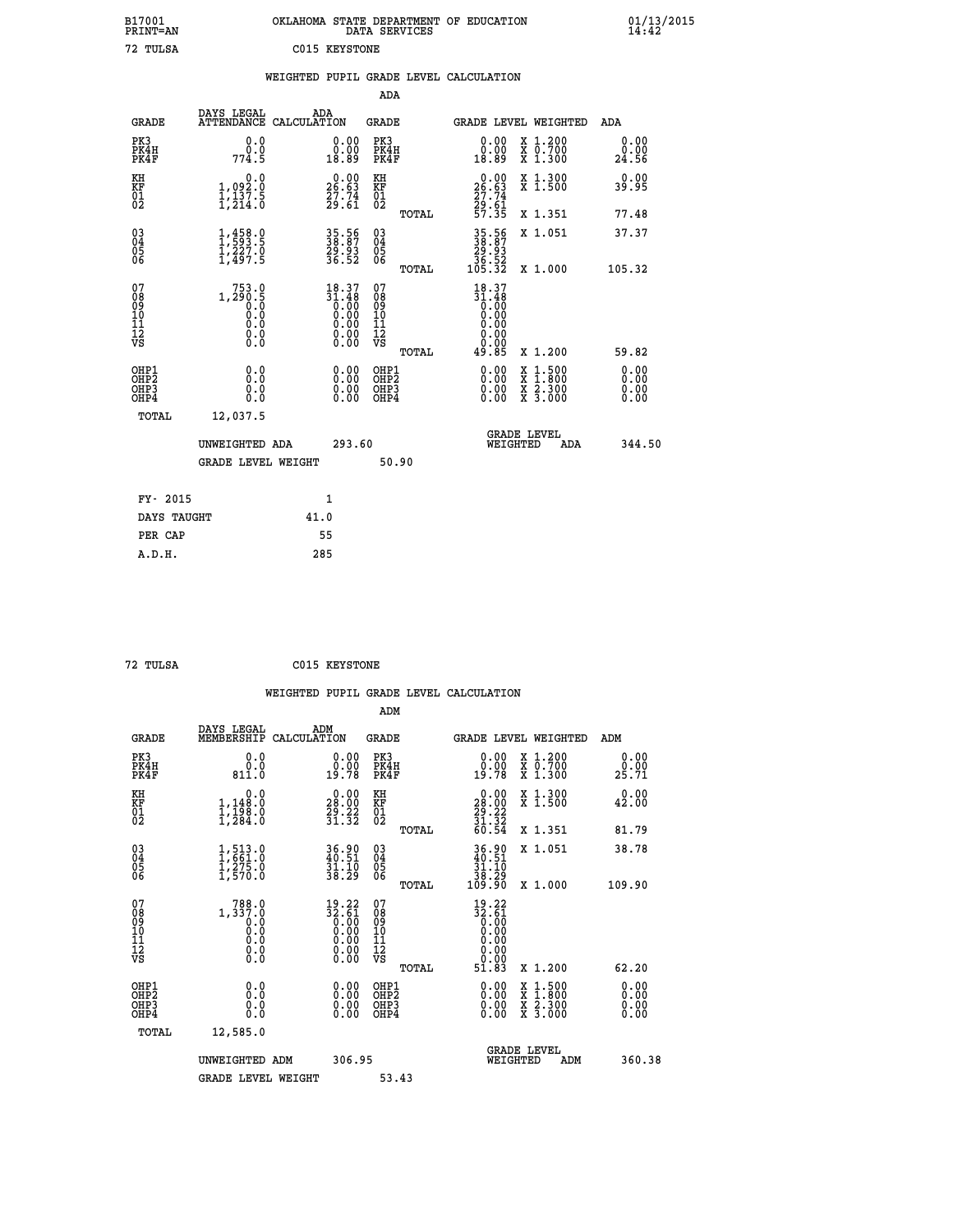|  |  | WEIGHTED PUPIL GRADE LEVEL CALCULATION |
|--|--|----------------------------------------|
|  |  |                                        |

|                                                                    |                                                           |                    |                                                                              | ADA                                       |       |                                                                                              |                                          |                              |
|--------------------------------------------------------------------|-----------------------------------------------------------|--------------------|------------------------------------------------------------------------------|-------------------------------------------|-------|----------------------------------------------------------------------------------------------|------------------------------------------|------------------------------|
| <b>GRADE</b>                                                       | DAYS LEGAL<br><b>ATTENDANCE</b>                           | ADA<br>CALCULATION |                                                                              | <b>GRADE</b>                              |       |                                                                                              | <b>GRADE LEVEL WEIGHTED</b>              | ADA                          |
| PK3<br>PK4H<br>PK4F                                                | 0.0<br>0.0<br>0.0                                         |                    | $\begin{smallmatrix} 0.00 \ 0.00 \ 0.00 \end{smallmatrix}$                   | PK3<br>PK4H<br>PK4F                       |       | $\begin{smallmatrix} 0.00 \\ 0.00 \\ 0.00 \end{smallmatrix}$                                 | X 1.200<br>X 0.700<br>X 1.300            | 0.00<br>0.00<br>0.00         |
| KH<br>KF<br>01<br>02                                               | 0.0<br>0.0<br>$\S.$                                       |                    | 0.0000<br>$\begin{smallmatrix} 0.00 & 0.00 \\ 0.00 & 0.00 \end{smallmatrix}$ | KH<br>KF<br>01<br>02                      |       | 0.00                                                                                         | X 1.300<br>X 1.500                       | 0.00<br>0.00                 |
|                                                                    |                                                           |                    |                                                                              |                                           | TOTAL |                                                                                              | X 1.351                                  | 0.00                         |
| $\begin{smallmatrix} 03 \\[-4pt] 04 \end{smallmatrix}$<br>05<br>06 | 0.0<br>0.000                                              |                    | 0.00<br>$\begin{smallmatrix} 0.00 \ 0.00 \end{smallmatrix}$                  | $\substack{03 \\ 04}$<br>05<br>06         |       | 0.00<br>0.00<br>0.00<br>0.00                                                                 | X 1.051                                  | 0.00                         |
| 07                                                                 | 0.0                                                       |                    |                                                                              | 07                                        | TOTAL |                                                                                              | X 1.000                                  | 0.00                         |
| 08901112<br>1112<br>VS                                             | $3,975.0$<br>$3,405.5$<br>$2,936.0$<br>$2,556.0$<br>$0.0$ |                    | $0.00\n80.33\n75.68\n75.24\n65.24\n56.80\n0.00$                              | 08901112<br>1112<br>VS                    |       | 0.00<br>$\begin{array}{c} .0000 \\ 0.0000 \\ 75.68 \\ 65.24 \\ 56.80 \\ \end{array}$<br>0.00 |                                          |                              |
|                                                                    |                                                           |                    |                                                                              |                                           | TOTAL | 286.05                                                                                       | X 1.200                                  | 343.26                       |
| OHP1<br>OH <sub>P</sub> 2<br>OH <sub>P3</sub><br>OH <sub>P4</sub>  | 0.0<br>0.0<br>0.0                                         |                    | $\begin{smallmatrix} 0.00 \ 0.00 \ 0.00 \ 0.00 \end{smallmatrix}$            | OHP1<br>OH <sub>P</sub> 2<br>OHP3<br>OHP4 |       | 0.00<br>0.00                                                                                 | X 1:500<br>X 1:800<br>X 2:300<br>X 3:000 | 0.00<br>0.00<br>0.00<br>0.00 |
| TOTAL                                                              | 12,872.5                                                  |                    |                                                                              |                                           |       |                                                                                              |                                          |                              |
|                                                                    | UNWEIGHTED ADA                                            |                    | 286.05                                                                       |                                           |       |                                                                                              | GRADE LEVEL<br>WEIGHTED<br>ADA           | 343.26                       |
|                                                                    | <b>GRADE LEVEL WEIGHT</b>                                 |                    |                                                                              |                                           | 57.21 |                                                                                              |                                          |                              |
| FY- 2015                                                           |                                                           | $\mathbf{1}$       |                                                                              |                                           |       |                                                                                              |                                          |                              |
| DAYS TAUGHT                                                        |                                                           | 45.0               |                                                                              |                                           |       |                                                                                              |                                          |                              |
| PER CAP                                                            |                                                           | $\mathbf{0}$       |                                                                              |                                           |       |                                                                                              |                                          |                              |

## **72 TULSA E004 TULSA CHARTER: SCHL ARTS/SCI.**

|                                    |                                                                                              |                                                                   | ADM                                                |                                                                                 |                                          |                              |
|------------------------------------|----------------------------------------------------------------------------------------------|-------------------------------------------------------------------|----------------------------------------------------|---------------------------------------------------------------------------------|------------------------------------------|------------------------------|
| <b>GRADE</b>                       | DAYS LEGAL<br>MEMBERSHIP                                                                     | ADM<br>CALCULATION                                                | <b>GRADE</b>                                       | GRADE LEVEL WEIGHTED                                                            |                                          | ADM                          |
| PK3<br>PK4H<br>PK4F                | 0.0<br>0.0<br>0.0                                                                            | $\begin{smallmatrix} 0.00 \ 0.00 \ 0.00 \end{smallmatrix}$        | PK3<br>PK4H<br>PK4F                                | $\begin{smallmatrix} 0.00 \\ 0.00 \\ 0.00 \end{smallmatrix}$                    | X 1.200<br>X 0.700<br>X 1.300            | 0.00<br>0.00<br>0.00         |
| KH<br>KF<br>01<br>02               | 0.0<br>$\begin{smallmatrix} 0.0 & 0 \ 0.0 & 0 \ 0.0 & 0 \end{smallmatrix}$                   | $\begin{smallmatrix} 0.00 \ 0.00 \ 0.00 \ 0.00 \end{smallmatrix}$ | KH<br>KF<br>01<br>02                               | $\begin{smallmatrix} 0.00 \ 0.00 \ 0.00 \ 0.00 \ 0.00 \ 0.00 \end{smallmatrix}$ | X 1.300<br>X 1.500                       | 0.00<br>0.00                 |
|                                    |                                                                                              |                                                                   | TOTAL                                              |                                                                                 | X 1.351                                  | 0.00                         |
| 03<br>04<br>05<br>06               |                                                                                              | $\begin{smallmatrix} 0.00 \ 0.00 \ 0.00 \ 0.00 \end{smallmatrix}$ | $\begin{matrix} 03 \\ 04 \\ 05 \\ 06 \end{matrix}$ | 0.00<br>0.00<br>0.00                                                            | X 1.051                                  | 0.00                         |
|                                    |                                                                                              |                                                                   | TOTAL                                              | 0.00                                                                            | X 1.000                                  | 0.00                         |
| 07<br>08<br>09<br>101<br>112<br>VS | $\begin{smallmatrix}&&&0.0\\1&0.0\\4,179.0\\3,567.0\\3,130.0\\2,691.0\\0.0\end{smallmatrix}$ | $0.00\n92.87\n79.27\n69.56\n59.80\n0.00$                          | 07<br>08<br>09<br>11<br>11<br>12<br>VS<br>TOTAL    | $0.00$<br>$92.87$<br>$79.27$<br>$59.56$<br>$59.80$<br>$0.00$<br>301.50          | X 1.200                                  | 361.80                       |
| OHP1<br>OHP2<br>OHP3<br>OHP4       | 0.0<br>0.000                                                                                 |                                                                   | OHP1<br>OHP2<br>OHP <sub>3</sub>                   | $0.00$<br>$0.00$<br>0.00                                                        | X 1:500<br>X 1:800<br>X 2:300<br>X 3:000 | 0.00<br>Ŏ.ŎŎ<br>Q.QQ<br>0.00 |
| TOTAL                              | 13,567.0                                                                                     |                                                                   |                                                    |                                                                                 |                                          |                              |
|                                    | UNWEIGHTED ADM                                                                               | 301.50                                                            |                                                    | GRADE LEVEL<br>WEIGHTED                                                         | ADM                                      | 361.80                       |
|                                    | <b>GRADE LEVEL WEIGHT</b>                                                                    |                                                                   | 60.30                                              |                                                                                 |                                          |                              |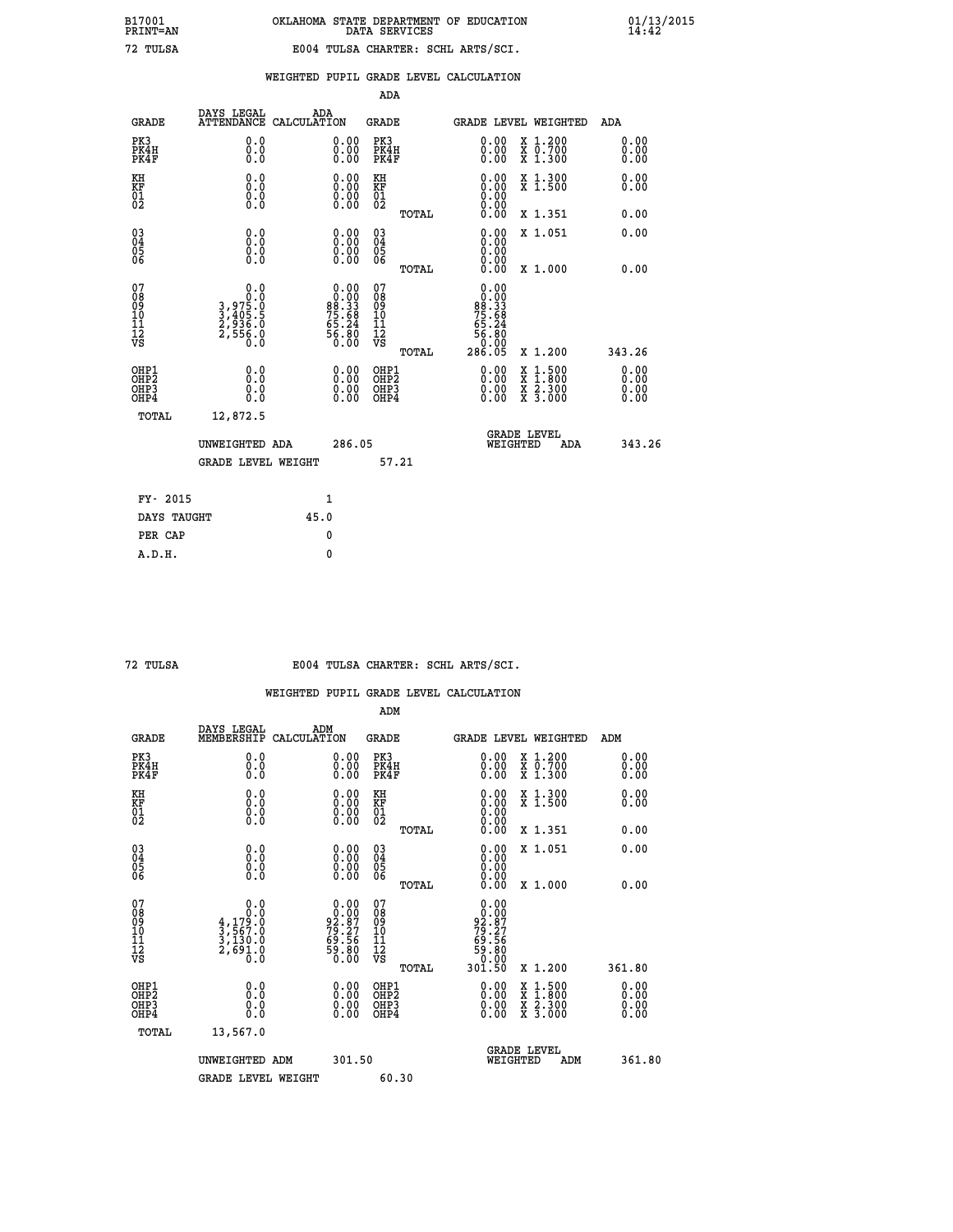|  |  | WEIGHTED PUPIL GRADE LEVEL CALCULATION |
|--|--|----------------------------------------|
|  |  |                                        |

|                                                                    |                                                |                                                                                                        | ADA                                                 |       |                                                                                                                                                                                                                                                                                |                                                                                                                                           |                                   |
|--------------------------------------------------------------------|------------------------------------------------|--------------------------------------------------------------------------------------------------------|-----------------------------------------------------|-------|--------------------------------------------------------------------------------------------------------------------------------------------------------------------------------------------------------------------------------------------------------------------------------|-------------------------------------------------------------------------------------------------------------------------------------------|-----------------------------------|
| <b>GRADE</b>                                                       | DAYS LEGAL                                     | ADA<br>ATTENDANCE CALCULATION                                                                          | <b>GRADE</b>                                        |       |                                                                                                                                                                                                                                                                                | GRADE LEVEL WEIGHTED                                                                                                                      | ADA                               |
| PK3<br>PK4H<br>PK4F                                                | 0.0<br>0.000                                   | $\begin{smallmatrix} 0.00 \ 0.00 \ 0.00 \end{smallmatrix}$                                             | PK3<br>PK4H<br>PK4F                                 |       | $\begin{smallmatrix} 0.00 \\ 0.00 \\ 0.00 \end{smallmatrix}$                                                                                                                                                                                                                   | X 1.200<br>X 0.700<br>X 1.300                                                                                                             | 0.00<br>0.00<br>0.00              |
| KH<br>KF<br>01<br>02                                               | 0.0<br>0.0<br>$\S.$                            | $\begin{smallmatrix} 0.00 \ 0.00 \ 0.00 \ 0.00 \end{smallmatrix}$                                      | KH<br>KF<br>01<br>02                                |       | 0.00<br>0.0000000000                                                                                                                                                                                                                                                           | X 1.300<br>X 1.500                                                                                                                        | 0.00<br>0.00                      |
|                                                                    |                                                |                                                                                                        |                                                     | TOTAL | 0.00                                                                                                                                                                                                                                                                           | X 1.351                                                                                                                                   | 0.00                              |
| $\begin{smallmatrix} 03 \\[-4pt] 04 \end{smallmatrix}$<br>Ŏ5<br>06 | 0.0<br>$3,694.5$<br>$3,278.5$                  | $\begin{smallmatrix} 0.00\\ 0.00\\ 2.36\\ 81.96 \end{smallmatrix}$                                     | $\begin{array}{c} 03 \\ 04 \\ 05 \\ 06 \end{array}$ |       | 0.00<br>$\begin{array}{r} 92.36 \\ 81.96 \\ 174.32 \end{array}$                                                                                                                                                                                                                | X 1.051                                                                                                                                   | 0.00                              |
|                                                                    |                                                |                                                                                                        |                                                     | TOTAL |                                                                                                                                                                                                                                                                                | X 1.000                                                                                                                                   | 174.32                            |
| 07<br>08<br>09<br>101<br>11<br>12<br>VS                            | 3,663.0<br>3,600.0<br>0.0<br>Ŏ.Ŏ<br>$\S.$ $\S$ | $\begin{smallmatrix} 91.58\\ 90.20\\ 0.00\\ 0.00\\ 0.00\\ 0.00\\ 0.00\\ 0.00\\ 0.00 \end{smallmatrix}$ | 07<br>08<br>09<br>01<br>11<br>11<br>12<br>VS        |       | $90.58$<br>$90.20$<br>$0.00$<br>$0.00$<br>0.00<br>0.00                                                                                                                                                                                                                         |                                                                                                                                           |                                   |
|                                                                    |                                                |                                                                                                        |                                                     | TOTAL | 181.78                                                                                                                                                                                                                                                                         | X 1.200                                                                                                                                   | 218.14                            |
| OHP1<br>OHP <sub>2</sub><br>OH <sub>P3</sub><br>OHP4               | 0.0<br>0.000                                   | 0.00<br>$\begin{smallmatrix} 0.00 \ 0.00 \end{smallmatrix}$                                            | OHP1<br>OHP2<br>OHP <sub>3</sub>                    |       | $\begin{smallmatrix} 0.00 & 0.00 & 0.00 & 0.00 & 0.00 & 0.00 & 0.00 & 0.00 & 0.00 & 0.00 & 0.00 & 0.00 & 0.00 & 0.00 & 0.00 & 0.00 & 0.00 & 0.00 & 0.00 & 0.00 & 0.00 & 0.00 & 0.00 & 0.00 & 0.00 & 0.00 & 0.00 & 0.00 & 0.00 & 0.00 & 0.00 & 0.00 & 0.00 & 0.00 & 0.00 & 0.0$ | $\begin{smallmatrix} \mathtt{X} & 1\cdot500\\ \mathtt{X} & 1\cdot800\\ \mathtt{X} & 2\cdot300\\ \mathtt{X} & 3\cdot000 \end{smallmatrix}$ | 0.00<br>Ō. ŌŌ<br>$0.00$<br>$0.00$ |
| TOTAL                                                              | 14,244.0                                       |                                                                                                        |                                                     |       |                                                                                                                                                                                                                                                                                |                                                                                                                                           |                                   |
|                                                                    | UNWEIGHTED ADA                                 | 356.10                                                                                                 |                                                     |       |                                                                                                                                                                                                                                                                                | <b>GRADE LEVEL</b><br>WEIGHTED<br>ADA                                                                                                     | 392.46                            |
|                                                                    | <b>GRADE LEVEL WEIGHT</b>                      |                                                                                                        |                                                     | 36.36 |                                                                                                                                                                                                                                                                                |                                                                                                                                           |                                   |
| FY- 2015                                                           |                                                | 1                                                                                                      |                                                     |       |                                                                                                                                                                                                                                                                                |                                                                                                                                           |                                   |
| DAYS TAUGHT                                                        |                                                | 40.0                                                                                                   |                                                     |       |                                                                                                                                                                                                                                                                                |                                                                                                                                           |                                   |
| PER CAP                                                            |                                                | 0                                                                                                      |                                                     |       |                                                                                                                                                                                                                                                                                |                                                                                                                                           |                                   |

### **72 TULSA E005 TULSA CHARTER: KIPP TULSA**

|                                          |                                                        |                                                                                                       | ADM                                                 |                                                                                                                   |                                          |                              |
|------------------------------------------|--------------------------------------------------------|-------------------------------------------------------------------------------------------------------|-----------------------------------------------------|-------------------------------------------------------------------------------------------------------------------|------------------------------------------|------------------------------|
| <b>GRADE</b>                             | DAYS LEGAL<br>MEMBERSHIP                               | ADM<br>CALCULATION                                                                                    | <b>GRADE</b>                                        |                                                                                                                   | GRADE LEVEL WEIGHTED                     | ADM                          |
| PK3<br>PK4H<br>PK4F                      | 0.0<br>0.0<br>0.0                                      | $\begin{smallmatrix} 0.00 \ 0.00 \ 0.00 \end{smallmatrix}$                                            | PK3<br>PK4H<br>PK4F                                 | $\begin{smallmatrix} 0.00 \\ 0.00 \\ 0.00 \end{smallmatrix}$                                                      | X 1.200<br>X 0.700<br>X 1.300            | 0.00<br>0.00<br>0.00         |
| KH<br>KF<br>01<br>02                     | 0.0<br>0.0<br>$\S.$                                    | $\begin{smallmatrix} 0.00 \ 0.00 \ 0.00 \ 0.00 \end{smallmatrix}$                                     | KH<br>KF<br>01<br>02                                | $\begin{smallmatrix} 0.00 \ 0.00 \ 0.00 \ 0.00 \ 0.00 \ 0.00 \end{smallmatrix}$                                   | X 1.300<br>X 1.500                       | 0.00<br>0.00                 |
|                                          |                                                        |                                                                                                       | TOTAL                                               |                                                                                                                   | X 1.351                                  | 0.00                         |
| 03<br>04<br>05<br>06                     | 0.0<br>3,816.0<br>3,357.0                              | $\begin{smallmatrix} 0.00\\ 0.00\\ 95.40\\ 83.93 \end{smallmatrix}$                                   | $\begin{array}{c} 03 \\ 04 \\ 05 \\ 06 \end{array}$ | $0.00\n95.40\n83.93\n179.33$                                                                                      | X 1.051                                  | 0.00                         |
|                                          |                                                        |                                                                                                       | TOTAL                                               |                                                                                                                   | X 1.000                                  | 179.33                       |
| 07<br>08<br>09<br>101<br>112<br>VS       | $3,752.0$<br>$3,680.0$<br>$0.0$<br>0.0<br>0.0<br>$\S.$ | $\begin{smallmatrix} 93.80\\ 2.00\\ 0.00\\ 0.00\\ 0.00\\ 0.00\\ 0.00\\ 0.00\\ 0.00 \end{smallmatrix}$ | 07<br>08<br>09<br>11<br>11<br>12<br>VS              | $\begin{smallmatrix} 93.80 \\ 92.00 \\ 0.00 \\ 0.00 \\ 0.00 \\ 0.00 \\ 0.00 \\ 0.00 \\ 0.00 \\ \end{smallmatrix}$ |                                          |                              |
|                                          |                                                        |                                                                                                       | TOTAL                                               | 185.80                                                                                                            | X 1.200                                  | 222.96                       |
| OHP1<br>OHP2<br>OHP3<br>OH <sub>P4</sub> | 0.0<br>0.000                                           |                                                                                                       | OHP1<br>OHP2<br>OHP <sub>3</sub>                    | $0.00$<br>$0.00$<br>0.00                                                                                          | X 1:500<br>X 1:800<br>X 2:300<br>X 3:000 | 0.00<br>Ŏ.ŎŎ<br>Q.QQ<br>0.00 |
| TOTAL                                    | 14,605.0                                               |                                                                                                       |                                                     |                                                                                                                   |                                          |                              |
|                                          | UNWEIGHTED<br>ADM                                      | 365.13                                                                                                |                                                     |                                                                                                                   | <b>GRADE LEVEL</b><br>WEIGHTED<br>ADM    | 402.29                       |
|                                          | <b>GRADE LEVEL WEIGHT</b>                              |                                                                                                       | 37.16                                               |                                                                                                                   |                                          |                              |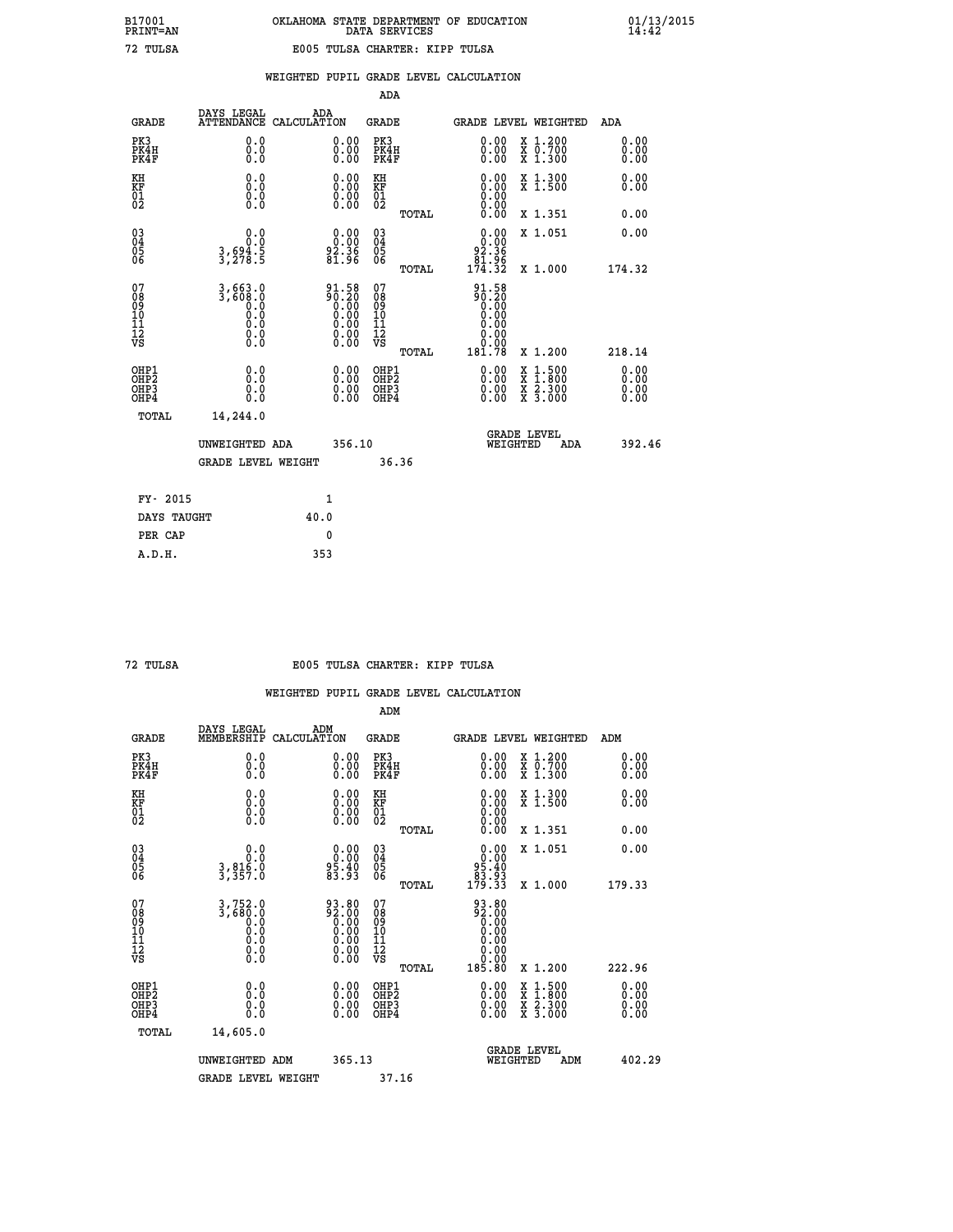|                                                                    |                                                                                      |                                                                       |                                                                                               | ADA                                          |       |                                                                                |                                                                                          |                              |
|--------------------------------------------------------------------|--------------------------------------------------------------------------------------|-----------------------------------------------------------------------|-----------------------------------------------------------------------------------------------|----------------------------------------------|-------|--------------------------------------------------------------------------------|------------------------------------------------------------------------------------------|------------------------------|
| <b>GRADE</b>                                                       | DAYS LEGAL                                                                           | ADA<br>ATTENDANCE CALCULATION                                         |                                                                                               | <b>GRADE</b>                                 |       | GRADE LEVEL WEIGHTED                                                           |                                                                                          | ADA                          |
| PK3<br>PK4H<br>PK4F                                                | 0.0<br>0.0<br>1,577.5                                                                | $\begin{smallmatrix} 0.00\\ 0.00\\ 37.56 \end{smallmatrix}$           |                                                                                               | PK3<br>PK4H<br>PK4F                          |       | 0.00<br>ŏ:ŏŏ<br>37:56                                                          | X 1.200<br>X 0.700<br>X 1.300                                                            | 0.00<br>0.00<br>48.83        |
| KH<br>KF<br>01<br>02                                               | 0.0<br>1,682:0<br>1,981:5<br>2,010:0                                                 | $0.00$<br>40.05<br>$\frac{47.18}{47.86}$                              |                                                                                               | KH<br>KF<br>01<br>02                         |       | 0.00<br>$40.05$<br>$47.18$<br>$47.86$                                          | X 1.300<br>X 1.500                                                                       | 0.00<br>60.08                |
|                                                                    |                                                                                      |                                                                       |                                                                                               |                                              | TOTAL | 95.04                                                                          | X 1.351                                                                                  | 128.40                       |
| $\begin{smallmatrix} 03 \\[-4pt] 04 \end{smallmatrix}$<br>Ŏ5<br>06 | $2,205.0$<br>$1,868.0$<br>$2,011.0$<br>$1,843.5$                                     | $\begin{smallmatrix} 52.50\\ 44.48\\ 47.88\\ 43.89 \end{smallmatrix}$ |                                                                                               | $\substack{03 \\ 04}$<br>Ŏ5<br>06            |       | $\begin{smallmatrix} 52.50\\ 44.48\\ 47.88\\ 43.89\\ 136.25 \end{smallmatrix}$ | X 1.051                                                                                  | 55.18                        |
|                                                                    |                                                                                      |                                                                       |                                                                                               |                                              | TOTAL |                                                                                | X 1.000                                                                                  | 136.25                       |
| 07<br>08<br>09<br>101<br>11<br>12<br>VS                            | 0.0<br>$\begin{smallmatrix} 0.0 & 0 \ 0.0 & 0 \ 0.0 & 0 \ 0.0 & 0 \end{smallmatrix}$ |                                                                       | $\begin{smallmatrix} 0.00\ 0.00\ 0.00\ 0.00\ 0.00\ 0.00\ 0.00\ 0.00\ 0.00\ \end{smallmatrix}$ | 07<br>08<br>09<br>11<br>11<br>12<br>VS       |       | 0.00<br>0.00<br>0.00<br>0.00<br>0.00                                           |                                                                                          |                              |
|                                                                    |                                                                                      |                                                                       |                                                                                               |                                              | TOTAL | 0.00                                                                           | X 1.200                                                                                  | 0.00                         |
| OHP1<br>OHP <sub>2</sub><br>OH <sub>P3</sub><br>OHP4               | 0.0<br>0.0<br>0.0                                                                    | 0.00<br>$\begin{smallmatrix} 0.00 \ 0.00 \end{smallmatrix}$           |                                                                                               | OHP1<br>OHP <sub>2</sub><br>OHP <sub>3</sub> |       | 0.00<br>0.00                                                                   | $\begin{smallmatrix} x & 1.500 \\ x & 1.800 \\ x & 2.300 \\ x & 3.000 \end{smallmatrix}$ | 0.00<br>0.00<br>0.00<br>0.00 |
| TOTAL                                                              | 15,178.5                                                                             |                                                                       |                                                                                               |                                              |       |                                                                                |                                                                                          |                              |
|                                                                    | UNWEIGHTED ADA                                                                       |                                                                       | 361.40                                                                                        |                                              |       | WEIGHTED                                                                       | <b>GRADE LEVEL</b><br>ADA                                                                | 428.74                       |
|                                                                    | <b>GRADE LEVEL WEIGHT</b>                                                            |                                                                       |                                                                                               | 67.34                                        |       |                                                                                |                                                                                          |                              |
| FY- 2015                                                           |                                                                                      | 1                                                                     |                                                                                               |                                              |       |                                                                                |                                                                                          |                              |
| DAYS TAUGHT                                                        |                                                                                      | 42.0                                                                  |                                                                                               |                                              |       |                                                                                |                                                                                          |                              |
| PER CAP                                                            |                                                                                      | 33                                                                    |                                                                                               |                                              |       |                                                                                |                                                                                          |                              |

|  | TULSA |
|--|-------|
|--|-------|

### **72 TULSA E006 TULSA CHARTER: LIGHTHOUSE ACAD**

|                                           |                                                                                      |                                                                                               | ADM                                                 |       |                                                                                  |                                          |                       |
|-------------------------------------------|--------------------------------------------------------------------------------------|-----------------------------------------------------------------------------------------------|-----------------------------------------------------|-------|----------------------------------------------------------------------------------|------------------------------------------|-----------------------|
| <b>GRADE</b>                              | DAYS LEGAL<br>MEMBERSHIP                                                             | ADM<br>CALCULATION                                                                            | <b>GRADE</b>                                        |       |                                                                                  | GRADE LEVEL WEIGHTED                     | ADM                   |
| PK3<br>PK4H<br>PK4F                       | 0.0<br>0.0<br>1,651.0                                                                | $\begin{smallmatrix} 0.00\\ 0.00\\ 39.31 \end{smallmatrix}$                                   | PK3<br>PK4H<br>PK4F                                 |       | $\begin{smallmatrix} 0.00\\ 0.00\\ 39.31 \end{smallmatrix}$                      | X 1.200<br>X 0.700<br>X 1.300            | 0.00<br>0.00<br>51.10 |
| KH<br>KF<br>01<br>02                      | 0.0<br>1,764:0<br>2,089:0<br>2,093:0                                                 | $\begin{smallmatrix} 0.00\\ 42.00\\ 49.74\\ 49.83 \end{smallmatrix}$                          | KH<br>KF<br>01<br>02                                |       | $\begin{smallmatrix} 0.00\\ 42.00\\ 49.74\\ 49.83\\ 99.57 \end{smallmatrix}$     | X 1.300<br>X 1.500                       | 0.00<br>63.00         |
|                                           |                                                                                      |                                                                                               |                                                     | TOTAL |                                                                                  | X 1.351                                  | 134.52                |
| 03<br>04<br>05<br>06                      | $\begin{smallmatrix} 2,267.0\\ 1,921.0\\ 2,082.0\\ 1,921.0 \end{smallmatrix}$        | 53.98<br>45.74<br>49.57<br>45.74                                                              | $\begin{array}{c} 03 \\ 04 \\ 05 \\ 06 \end{array}$ |       | $\begin{smallmatrix} 53.98\\ 45.74\\ 49.57\\ 45.74\\ 141.05\\ \end{smallmatrix}$ | X 1.051                                  | 56.73                 |
|                                           |                                                                                      |                                                                                               |                                                     | TOTAL |                                                                                  | X 1.000                                  | 141.05                |
| 07<br>08<br>09<br>101<br>112<br>VS        | 0.0<br>$\begin{smallmatrix} 0.0 & 0 \ 0.0 & 0 \ 0.0 & 0 \ 0.0 & 0 \end{smallmatrix}$ | $\begin{smallmatrix} 0.00\ 0.00\ 0.00\ 0.00\ 0.00\ 0.00\ 0.00\ 0.00\ 0.00\ \end{smallmatrix}$ | 07<br>08<br>09<br>101<br>11<br>12<br>VS             |       | 0.00<br>0:00<br>0:00<br>0:00<br>0.00<br>0.00                                     |                                          |                       |
|                                           |                                                                                      |                                                                                               |                                                     | TOTAL | 0.00                                                                             | X 1.200                                  | 0.00                  |
| OHP1<br>OHP2<br>OH <sub>P</sub> 3<br>OHP4 | 0.0<br>0.000                                                                         |                                                                                               | OHP1<br>OHP2<br>OHP <sub>3</sub>                    |       | $0.00$<br>$0.00$<br>0.00                                                         | X 1:500<br>X 1:800<br>X 2:300<br>X 3:000 | 0.00<br>0.00<br>0.00  |
| TOTAL                                     | 15,788.0                                                                             |                                                                                               |                                                     |       |                                                                                  |                                          |                       |
|                                           | UNWEIGHTED ADM                                                                       | 375.91                                                                                        |                                                     |       |                                                                                  | <b>GRADE LEVEL</b><br>WEIGHTED<br>ADM    | 446.40                |
|                                           | <b>GRADE LEVEL WEIGHT</b>                                                            |                                                                                               | 70.49                                               |       |                                                                                  |                                          |                       |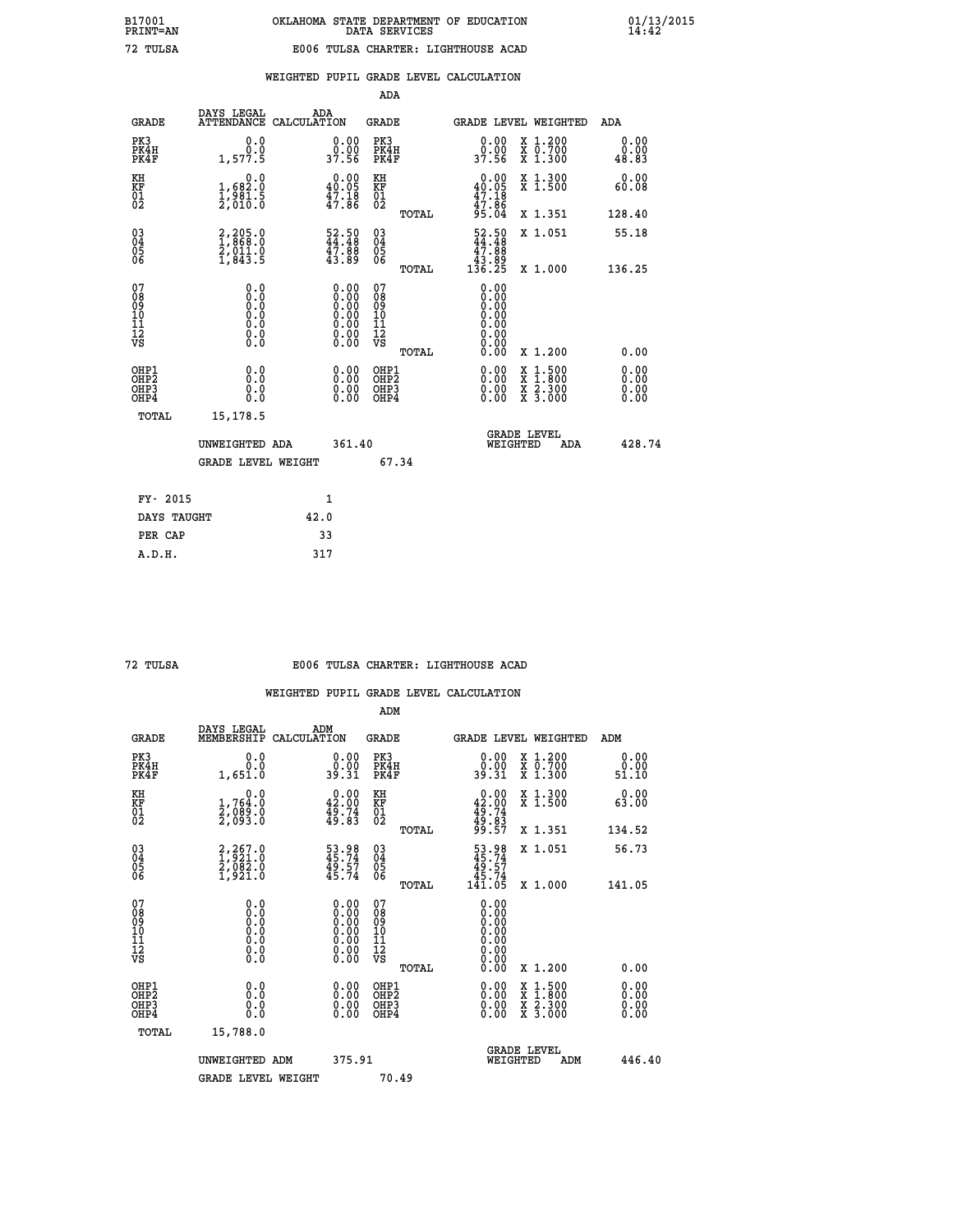|  |  | WEIGHTED PUPIL GRADE LEVEL CALCULATION |
|--|--|----------------------------------------|
|  |  |                                        |

|                                                    |                                      |                                                                                     |                                                                                               | ADA                                                |       |                                                                           |        |                                                                  |                              |
|----------------------------------------------------|--------------------------------------|-------------------------------------------------------------------------------------|-----------------------------------------------------------------------------------------------|----------------------------------------------------|-------|---------------------------------------------------------------------------|--------|------------------------------------------------------------------|------------------------------|
| <b>GRADE</b>                                       | DAYS LEGAL<br><b>ATTENDANCE</b>      | ADA<br>CALCULATION                                                                  |                                                                                               | GRADE                                              |       | GRADE LEVEL WEIGHTED                                                      |        |                                                                  | <b>ADA</b>                   |
| PK3<br>PK4H<br>PK4F                                | 0.0<br>0.0<br>2,225.0                | 54.27                                                                               | 0.00<br>0.00                                                                                  | PK3<br>PK4H<br>PK4F                                |       | 0.00<br>ŏ:ŏŏ<br>54:27                                                     |        | X 1.200<br>X 0.700<br>X 1.300                                    | 0.00<br>0.00<br>70.55        |
| KH<br><b>KF</b><br>01<br>02                        | 0.0<br>2,985:0<br>2,108:0<br>2,163:0 | 72.80<br>$\frac{51.41}{52.76}$                                                      |                                                                                               | KH<br>KF<br>01<br>02                               |       | $\begin{smallmatrix}&&0.00\\72.80\\51.41\\52.76\\104.17\end{smallmatrix}$ |        | X 1.300<br>$\overline{x}$ 1.500                                  | 0.00<br>109.20               |
|                                                    |                                      |                                                                                     |                                                                                               |                                                    | TOTAL |                                                                           |        | X 1.351                                                          | 140.73                       |
| $\begin{matrix} 03 \\ 04 \\ 05 \\ 06 \end{matrix}$ | 898.0<br>0.0<br>0.0<br>0.0           | $\begin{smallmatrix} 21.90\\[-1mm] 0.00\\[-1mm] 0.00\\[-1mm] 0.00\end{smallmatrix}$ |                                                                                               | $\begin{matrix} 03 \\ 04 \\ 05 \\ 06 \end{matrix}$ |       | 21.90<br>0.00<br>0.00                                                     |        | X 1.051                                                          | 23.02                        |
|                                                    |                                      |                                                                                     |                                                                                               |                                                    | TOTAL | 0.00                                                                      |        | X 1.000                                                          | 0.00                         |
| 07<br>08<br>09<br>101<br>11<br>12<br>VS            | $\S.$ $\S$                           |                                                                                     | $\begin{smallmatrix} 0.00\ 0.00\ 0.00\ 0.00\ 0.00\ 0.00\ 0.00\ 0.00\ 0.00\ \end{smallmatrix}$ | 07<br>08<br>09<br>11<br>11<br>12<br>VS             |       | 0.00<br>0.00<br>0.00<br>0.00<br>0.00<br>0.00<br>0.00                      |        |                                                                  |                              |
|                                                    |                                      |                                                                                     |                                                                                               |                                                    | TOTAL | 0.00                                                                      |        | X 1.200                                                          | 0.00                         |
| OHP1<br>OHP2<br>OHP3<br>OHP4                       | 0.0<br>0.0<br>0.0                    |                                                                                     | 0.00<br>$0.00$<br>0.00                                                                        | OHP1<br>OHP2<br>OHP3<br>OHP4                       |       | $0.00$<br>$0.00$<br>0.00                                                  | X<br>X | $1.500$<br>$1.800$<br>$\frac{\ddot{x}}{x}$ $\frac{5.300}{3.000}$ | 0.00<br>0.00<br>0.00<br>0.00 |
| TOTAL                                              | 10,379.0                             |                                                                                     |                                                                                               |                                                    |       |                                                                           |        |                                                                  |                              |
|                                                    | UNWEIGHTED ADA                       |                                                                                     | 253.14                                                                                        |                                                    |       | WEIGHTED                                                                  |        | <b>GRADE LEVEL</b><br>ADA                                        | 343.50                       |
|                                                    | <b>GRADE LEVEL WEIGHT</b>            |                                                                                     |                                                                                               | 90.36                                              |       |                                                                           |        |                                                                  |                              |
| FY- 2015                                           |                                      | $\mathbf{1}$                                                                        |                                                                                               |                                                    |       |                                                                           |        |                                                                  |                              |
| DAYS TAUGHT                                        |                                      | 41.0                                                                                |                                                                                               |                                                    |       |                                                                           |        |                                                                  |                              |
|                                                    |                                      |                                                                                     |                                                                                               |                                                    |       |                                                                           |        |                                                                  |                              |

 **PER CAP 0 A.D.H. 0**

 **72 TULSA G001 DEBORAH BROWN (CHARTER)**

|                                                      |                                                     |                                                                                               | ADM                                                 |       |                                                                           |                                          |                               |                              |
|------------------------------------------------------|-----------------------------------------------------|-----------------------------------------------------------------------------------------------|-----------------------------------------------------|-------|---------------------------------------------------------------------------|------------------------------------------|-------------------------------|------------------------------|
| <b>GRADE</b>                                         | DAYS LEGAL<br>MEMBERSHIP                            | ADM<br>CALCULATION                                                                            | <b>GRADE</b>                                        |       | <b>GRADE LEVEL WEIGHTED</b>                                               |                                          | ADM                           |                              |
| PK3<br>PK4H<br>PK4F                                  | 0.0<br>0.0<br>2,304.0                               | $\begin{smallmatrix} 0.00\\ 0.00\\ 56.20 \end{smallmatrix}$                                   | PK3<br>PK4H<br>PK4F                                 |       | $\begin{smallmatrix} 0.00\\ 0.00\\ 56.20 \end{smallmatrix}$               | X 1.200<br>X 0.700<br>X 1.300            | 0.00.<br>73.06                | 0.00                         |
| KH<br>KF<br>01<br>02                                 | 0.0<br>$\frac{3}{2}, \frac{043}{169}$ .0<br>2,238.0 | $74.22$<br>$52.90$<br>$54.59$                                                                 | KH<br>KF<br>01<br>02                                |       | $\begin{smallmatrix} &0.00\ 74.22\ 52.90\ 54.59\ 107.49\end{smallmatrix}$ | X 1.300<br>X 1.500                       | $11\ddot{1}.\ddot{3}\ddot{3}$ | 0.00                         |
|                                                      |                                                     |                                                                                               |                                                     | TOTAL |                                                                           | X 1.351                                  | 145.22                        |                              |
| 03<br>04<br>05<br>06                                 | 915.0<br>0.0<br>0.000                               | $\begin{smallmatrix} 22.32\ 0.00\ 0.00\ 0.00 \end{smallmatrix}$                               | $\begin{array}{c} 03 \\ 04 \\ 05 \\ 06 \end{array}$ |       | $22.32$<br>0.00<br>0.00                                                   | X 1.051                                  | 23.46                         |                              |
|                                                      |                                                     |                                                                                               |                                                     | TOTAL | 0.00                                                                      | X 1.000                                  |                               | 0.00                         |
| 07<br>08<br>09<br>101<br>112<br>VS                   | 0.0                                                 | $\begin{smallmatrix} 0.00\ 0.00\ 0.00\ 0.00\ 0.00\ 0.00\ 0.00\ 0.00\ 0.00\ \end{smallmatrix}$ | 07<br>08<br>09<br>11<br>11<br>12<br>VS              |       |                                                                           |                                          |                               |                              |
|                                                      |                                                     |                                                                                               |                                                     | TOTAL | 0.00                                                                      | X 1.200                                  |                               | 0.00                         |
| OHP1<br>OHP2<br>OH <sub>P3</sub><br>OH <sub>P4</sub> | 0.0<br>0.000                                        |                                                                                               | OHP1<br>OHP2<br>OHP <sub>3</sub>                    |       | $0.00$<br>$0.00$<br>0.00                                                  | X 1:500<br>X 1:800<br>X 2:300<br>X 3:000 |                               | 0.00<br>Ŏ.ŎŎ<br>Q.QQ<br>0.00 |
| TOTAL                                                | 10,669.0                                            |                                                                                               |                                                     |       |                                                                           |                                          |                               |                              |
|                                                      | UNWEIGHTED ADM                                      | 260.23                                                                                        |                                                     |       |                                                                           | GRADE LEVEL<br>WEIGHTED<br>ADM           |                               | 353.07                       |
|                                                      | <b>GRADE LEVEL WEIGHT</b>                           |                                                                                               | 92.84                                               |       |                                                                           |                                          |                               |                              |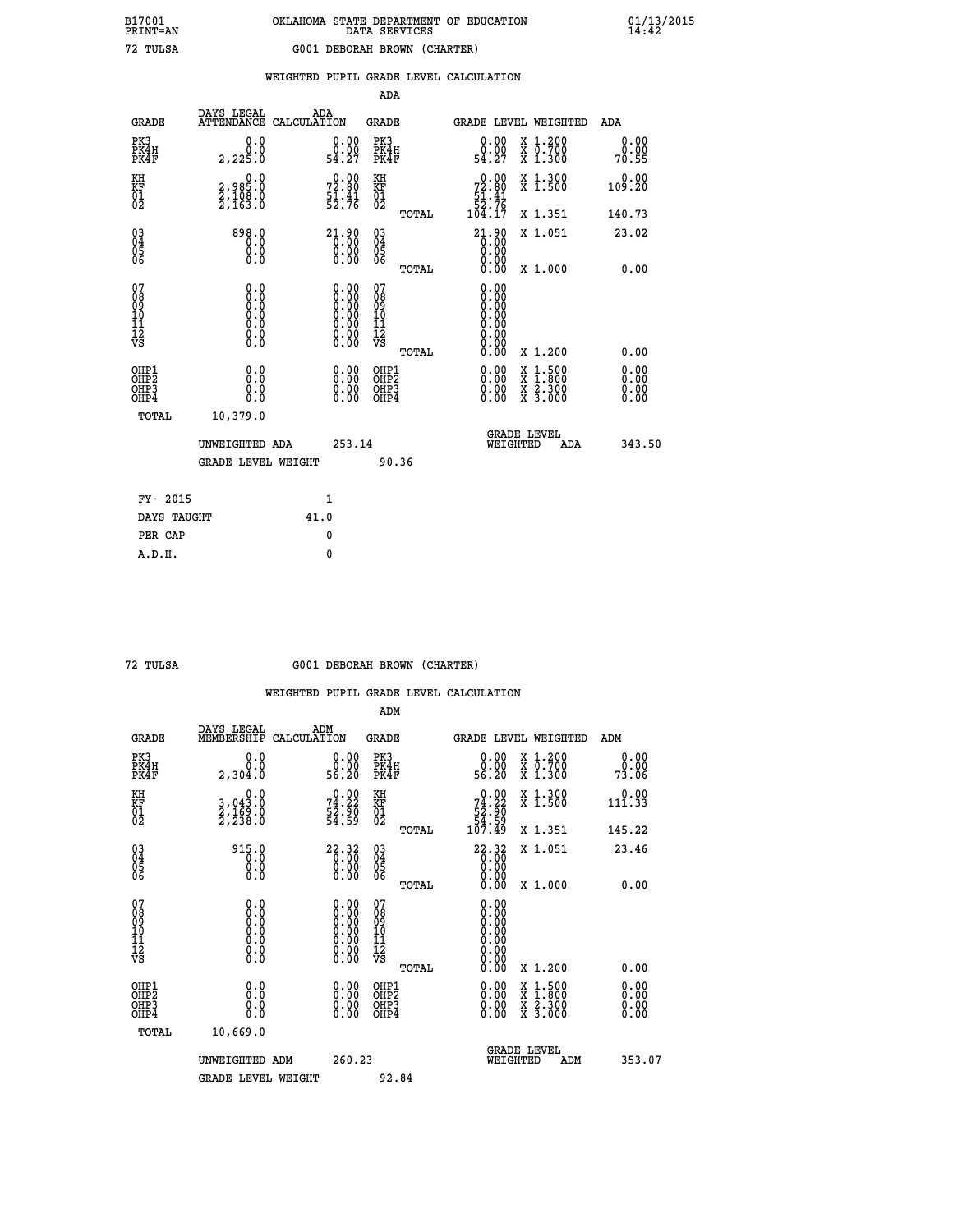|  |  | WEIGHTED PUPIL GRADE LEVEL CALCULATION |
|--|--|----------------------------------------|
|  |  |                                        |

|                                                                    |                                                                                                  |                                                                           | ADA                                                 |       |                                                                            |                                          |                              |
|--------------------------------------------------------------------|--------------------------------------------------------------------------------------------------|---------------------------------------------------------------------------|-----------------------------------------------------|-------|----------------------------------------------------------------------------|------------------------------------------|------------------------------|
| <b>GRADE</b>                                                       | DAYS LEGAL<br><b>ATTENDANCE</b>                                                                  | ADA<br>CALCULATION                                                        | <b>GRADE</b>                                        |       |                                                                            | <b>GRADE LEVEL WEIGHTED</b>              | ADA                          |
| PK3<br>PK4H<br>PK4F                                                | 0.0<br>0.0<br>0.0                                                                                | $\begin{smallmatrix} 0.00 \ 0.00 \ 0.00 \end{smallmatrix}$                | PK3<br>PK4H<br>PK4F                                 |       | 0.00<br>0.00                                                               | X 1.200<br>X 0.700<br>X 1.300            | 0.00<br>0.00<br>0.00         |
| KH<br><b>KF</b><br>01<br>02                                        | 0.0<br>$\frac{1}{2}, \frac{907}{95}, \frac{8}{5}$<br>$\frac{2}{7}, \frac{955}{184}, \frac{5}{5}$ | $0.00$<br>46.51<br>$\frac{50}{53}$ : 13<br>53:28                          | KH<br>KF<br>01<br>02                                |       | $\begin{smallmatrix}&&0.00\\46.51\\50.13\\53.28\\103.41\end{smallmatrix}$  | X 1.300<br>X 1.500                       | 0.00<br>69.77                |
|                                                                    |                                                                                                  |                                                                           |                                                     | TOTAL |                                                                            | X 1.351                                  | 139.71                       |
| $\begin{smallmatrix} 03 \\[-4pt] 04 \end{smallmatrix}$<br>Ŏ5<br>06 | 3,083.5<br>1,867.0<br>2,045.5<br>3,173.0                                                         | $75.21$<br>45.54<br>49.89<br>77.39                                        | $\begin{array}{c} 03 \\ 04 \\ 05 \\ 06 \end{array}$ |       | $75.21$<br>$45.54$<br>$49.89$<br>$77.39$<br>$172.82$                       | X 1.051                                  | 79.05                        |
|                                                                    |                                                                                                  |                                                                           |                                                     | TOTAL |                                                                            | X 1.000                                  | 172.82                       |
| 07<br>08901112<br>1112<br>VS                                       | $\begin{smallmatrix}5,991.0\\4,783.0\\4,515.5\\2,936.5\\2,381.0\\2,135.0\\0.0\end{smallmatrix}$  | 146.12<br>$116.66$<br>$110.13$<br>$71.62$<br>$58.07$<br>$52.07$<br>$0.00$ | 07<br>08<br>09<br>11<br>11<br>12<br>VS              |       | 146.12<br>$116.56$<br>$110.13$<br>$71.62$<br>$58.07$<br>$52.07$<br>$54.67$ |                                          |                              |
|                                                                    |                                                                                                  |                                                                           |                                                     | TOTAL |                                                                            | X 1.200                                  | 665.60                       |
| OHP1<br>OH <sub>P</sub> 2<br>OH <sub>P3</sub><br>OH <sub>P4</sub>  | 0.0<br>0.0<br>0.0                                                                                | $\begin{smallmatrix} 0.00 \ 0.00 \ 0.00 \ 0.00 \end{smallmatrix}$         | OHP1<br>OH <sub>P</sub> 2<br>OHP3<br>OHP4           |       | 0.00<br>0.00<br>0.00                                                       | X 1:500<br>X 1:800<br>X 2:300<br>X 3:000 | 0.00<br>0.00<br>0.00<br>0.00 |
| TOTAL                                                              | 39,058.0                                                                                         |                                                                           |                                                     |       |                                                                            |                                          |                              |
|                                                                    | UNWEIGHTED ADA                                                                                   | 952.62                                                                    |                                                     |       |                                                                            | GRADE LEVEL<br>WEIGHTED<br>ADA           | 1,126.95                     |
|                                                                    | <b>GRADE LEVEL WEIGHT</b>                                                                        |                                                                           | 174.33                                              |       |                                                                            |                                          |                              |
| FY- 2015                                                           |                                                                                                  | $\mathbf{1}$                                                              |                                                     |       |                                                                            |                                          |                              |
| DAYS TAUGHT                                                        |                                                                                                  | 41.0                                                                      |                                                     |       |                                                                            |                                          |                              |
| PER CAP                                                            |                                                                                                  | $\mathbf{0}$                                                              |                                                     |       |                                                                            |                                          |                              |

### **72 TULSA G003 DISCOVERY SCHOOLS OF TULSA**

|    |                                           |                                                                                     |                                                                                 | ADM                                                 |       |                                                                                   |          |                                          |                      |
|----|-------------------------------------------|-------------------------------------------------------------------------------------|---------------------------------------------------------------------------------|-----------------------------------------------------|-------|-----------------------------------------------------------------------------------|----------|------------------------------------------|----------------------|
|    | <b>GRADE</b>                              | DAYS LEGAL<br>MEMBERSHIP                                                            | ADM<br>CALCULATION                                                              | <b>GRADE</b>                                        |       |                                                                                   |          | GRADE LEVEL WEIGHTED                     | ADM                  |
|    | PK3<br>PK4H<br>PK4F                       | 0.0<br>0.0<br>0.0                                                                   | $\begin{smallmatrix} 0.00 \ 0.00 \ 0.00 \end{smallmatrix}$                      | PK3<br>PK4H<br>PK4F                                 |       | $\begin{smallmatrix} 0.00 \\ 0.00 \\ 0.00 \end{smallmatrix}$                      |          | X 1.200<br>X 0.700<br>X 1.300            | 0.00<br>0.00<br>0.00 |
| KH | KF<br>01<br>02                            | $\begin{smallmatrix}&&&0.0\\1.967.0\\2.147.0\\2.241.0\end{smallmatrix}$             | $\begin{smallmatrix} 0.00\\ 47.98\\ 52.37\\ 54.66 \end{smallmatrix}$            | KH<br>KF<br>01<br>02                                |       | $0.00\n47.98\n52.37\n54.66\n107.03$                                               |          | X 1.300<br>X 1.500                       | 0.00<br>71.97        |
|    |                                           |                                                                                     |                                                                                 |                                                     | TOTAL |                                                                                   |          | X 1.351                                  | 144.60               |
|    | 03<br>04<br>05<br>06                      | 3,177.0<br>1,905.0<br>2,080.0<br>3,226.0                                            | $77.49$<br>$46.46$<br>$50.73$<br>$78.68$                                        | $\begin{array}{c} 03 \\ 04 \\ 05 \\ 06 \end{array}$ |       | $77.49$<br>$46.46$<br>$50.73$<br>$78.68$<br>$175.87$                              |          | X 1.051                                  | 81.44                |
|    |                                           |                                                                                     |                                                                                 |                                                     | TOTAL |                                                                                   |          | X 1.000                                  | 175.87               |
|    | 07<br>08<br>09<br>101<br>11<br>12<br>VS   | $6,148.0$<br>$4,906.0$<br>$4,638.0$<br>$3,025.0$<br>$2,489.0$<br>$2,211.0$<br>$0.0$ | $\begin{array}{r} 149.95\\119.66\\113.12\\73.78\\60.71\\53.93\\0.00\end{array}$ | 07<br>08<br>09<br>11<br>11<br>12<br>VS              | TOTAL | 149.95<br>119.66<br>113.12<br>73.78<br>60.71<br>60.71<br>53.93<br>71.00<br>57ĭ.ĭš |          | X 1.200                                  | 685.38               |
|    | OHP1<br>OHP2<br>OH <sub>P</sub> 3<br>OHP4 | 0.0<br>0.000                                                                        |                                                                                 | OHP1<br>OHP2<br>OHP <sub>3</sub>                    |       | $0.00$<br>$0.00$<br>0.00                                                          |          | X 1:500<br>X 1:800<br>X 2:300<br>X 3:000 | 0.00<br>0.00<br>0.00 |
|    | TOTAL                                     | 40,160.0                                                                            |                                                                                 |                                                     |       |                                                                                   |          |                                          |                      |
|    |                                           | UNWEIGHTED ADM                                                                      | 979.52                                                                          |                                                     |       |                                                                                   | WEIGHTED | <b>GRADE LEVEL</b><br>ADM                | 1,159.26             |
|    |                                           | <b>GRADE LEVEL WEIGHT</b>                                                           |                                                                                 | 179.74                                              |       |                                                                                   |          |                                          |                      |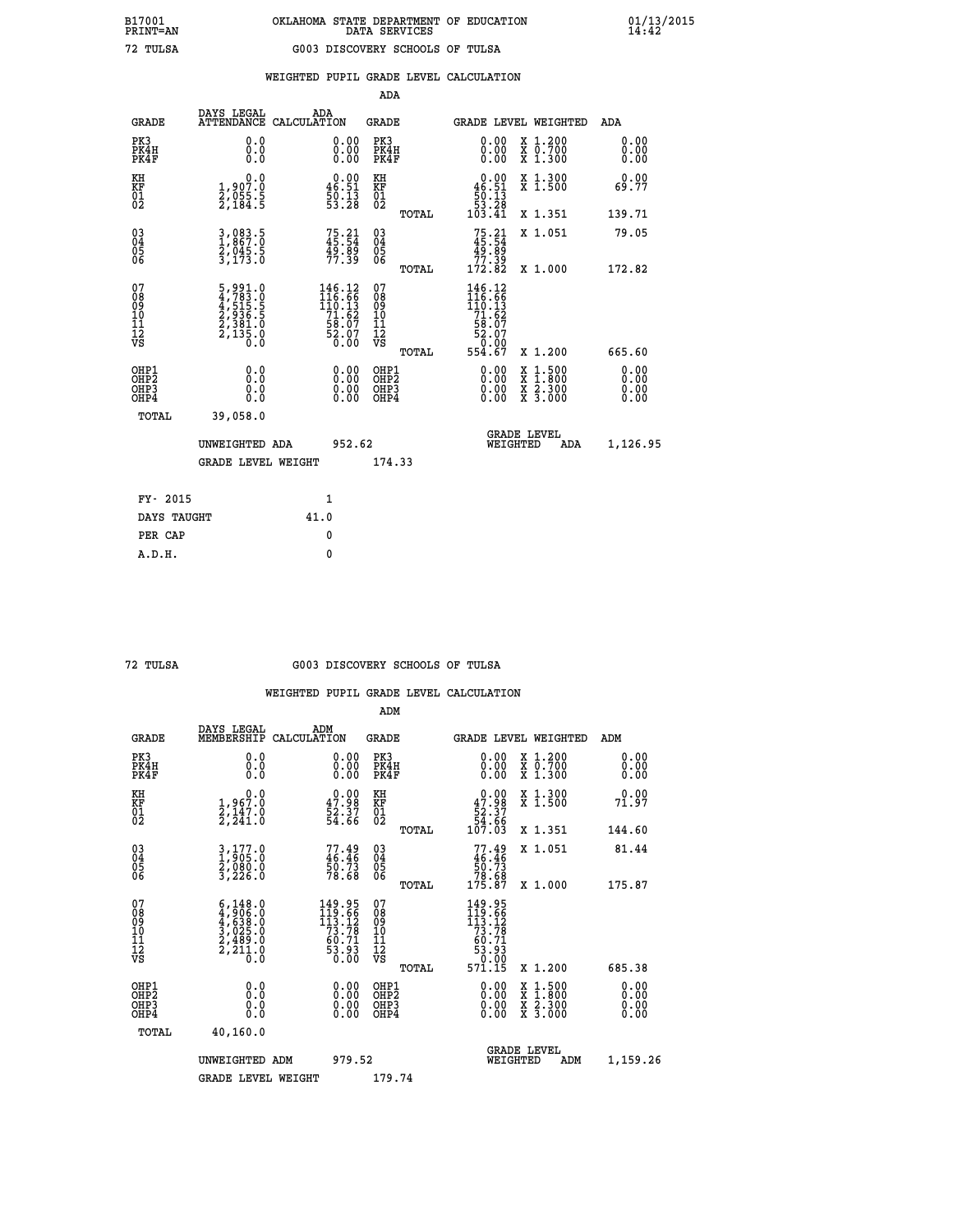|                                                                    |                                                                                            |      |                                                                                                                       | ADA                                       |       |                                                                                     |                                                                                                  |                              |
|--------------------------------------------------------------------|--------------------------------------------------------------------------------------------|------|-----------------------------------------------------------------------------------------------------------------------|-------------------------------------------|-------|-------------------------------------------------------------------------------------|--------------------------------------------------------------------------------------------------|------------------------------|
| <b>GRADE</b>                                                       | DAYS LEGAL<br>ATTENDANCE CALCULATION                                                       | ADA  |                                                                                                                       | <b>GRADE</b>                              |       |                                                                                     | GRADE LEVEL WEIGHTED                                                                             | ADA                          |
| PK3<br>PK4H<br>PK4F                                                | 0.0<br>0.0<br>0.0                                                                          |      | $\begin{smallmatrix} 0.00 \ 0.00 \ 0.00 \end{smallmatrix}$                                                            | PK3<br>PK4H<br>PK4F                       |       | $\begin{smallmatrix} 0.00 \\ 0.00 \\ 0.00 \end{smallmatrix}$                        | X 1.200<br>X 0.700<br>X 1.300                                                                    | 0.00<br>0.00<br>0.00         |
| KH<br><b>KF</b><br>01<br>02                                        | 0.0<br>0.0<br>$\S.$                                                                        |      | 0.0000<br>$\begin{smallmatrix} 0.00 & 0.00 \\ 0.00 & 0.00 \end{smallmatrix}$                                          | KH<br><b>KF</b><br>01<br>02               |       | 0.00                                                                                | X 1.300<br>X 1.500                                                                               | 0.00<br>0.00                 |
|                                                                    |                                                                                            |      |                                                                                                                       |                                           | TOTAL |                                                                                     | X 1.351                                                                                          | 0.00                         |
| $\begin{smallmatrix} 03 \\[-4pt] 04 \end{smallmatrix}$<br>05<br>06 | 1,937.0<br>$783.0$<br>651.0                                                                |      | $25.29$<br>$43.80$<br>$\frac{19.10}{15.88}$                                                                           | $\substack{03 \\ 04}$<br>05<br>06         | TOTAL | $25.29$<br>$43.80$<br>$19.10$<br>$15.88$<br>$78.78$                                 | X 1.051<br>X 1.000                                                                               | 26.58<br>78.78               |
| 07<br>08901112<br>1112<br>VS                                       | $\frac{439.0}{280.0}$<br>$\begin{smallmatrix} 0.5 \ 0.0 \end{smallmatrix}$<br>ŏ:ŏ<br>$\S.$ |      | $10.71$<br>$6.83$<br>$0.00$<br>$0.00$<br>$0.00$<br>$\begin{smallmatrix} 0.00 & 0.00 \\ 0.00 & 0.00 \end{smallmatrix}$ | 07<br>08<br>09<br>11<br>11<br>12<br>VS    |       | 10.71<br>$\begin{smallmatrix} 6.83 \ 6.00 \ 0.00 \end{smallmatrix}$<br>0.00<br>0.00 |                                                                                                  |                              |
|                                                                    |                                                                                            |      |                                                                                                                       |                                           | TOTAL | 17.54                                                                               | X 1.200                                                                                          | 21.05                        |
| OHP1<br>OH <sub>P</sub> 2<br>OH <sub>P3</sub><br>OH <sub>P4</sub>  | 0.0<br>0.0<br>0.0                                                                          |      | 0.00<br>$\begin{smallmatrix} 0.00 \ 0.00 \end{smallmatrix}$                                                           | OHP1<br>OH <sub>P</sub> 2<br>OHP3<br>OHP4 |       | 0.00<br>0.00<br>0.00                                                                | $\begin{smallmatrix} x & 1 & 500 \\ x & 1 & 800 \\ x & 2 & 300 \\ x & 3 & 000 \end{smallmatrix}$ | 0.00<br>0.00<br>0.00<br>0.00 |
| TOTAL                                                              | 4,986.0                                                                                    |      |                                                                                                                       |                                           |       |                                                                                     |                                                                                                  |                              |
|                                                                    | UNWEIGHTED ADA                                                                             |      | 121.61                                                                                                                |                                           |       |                                                                                     | GRADE LEVEL<br>WEIGHTED<br>ADA                                                                   | 126.41                       |
|                                                                    | <b>GRADE LEVEL WEIGHT</b>                                                                  |      |                                                                                                                       |                                           | 4.80  |                                                                                     |                                                                                                  |                              |
| FY- 2015                                                           |                                                                                            |      | $\mathbf{1}$                                                                                                          |                                           |       |                                                                                     |                                                                                                  |                              |
| DAYS TAUGHT                                                        |                                                                                            | 41.0 |                                                                                                                       |                                           |       |                                                                                     |                                                                                                  |                              |
| PER CAP                                                            |                                                                                            |      | $\mathbf{0}$                                                                                                          |                                           |       |                                                                                     |                                                                                                  |                              |

| TIT<br>Τ<br>$\overline{\phantom{a}}$ |
|--------------------------------------|
|                                      |

### **72 TULSA G004 SANKOFA MIDDLE SCHL (CHARTER)**

|                                          |                                                                                           |                                                                                      | ADM                                                |       |                                                                                      |                                          |                              |
|------------------------------------------|-------------------------------------------------------------------------------------------|--------------------------------------------------------------------------------------|----------------------------------------------------|-------|--------------------------------------------------------------------------------------|------------------------------------------|------------------------------|
| <b>GRADE</b>                             | DAYS LEGAL<br>MEMBERSHIP                                                                  | ADM<br>CALCULATION                                                                   | <b>GRADE</b>                                       |       |                                                                                      | GRADE LEVEL WEIGHTED                     | ADM                          |
| PK3<br>PK4H<br>PK4F                      | 0.0<br>0.0<br>0.0                                                                         | 0.00<br>$\begin{smallmatrix} 0.00 \ 0.00 \end{smallmatrix}$                          | PK3<br>PK4H<br>PK4F                                |       | $\begin{smallmatrix} 0.00 \\ 0.00 \\ 0.00 \end{smallmatrix}$                         | X 1.200<br>X 0.700<br>X 1.300            | 0.00<br>0.00<br>0.00         |
| KH<br>KF<br>01<br>02                     | 0.0<br>0.0<br>$\S.$                                                                       | $\begin{smallmatrix} 0.00 \ 0.00 \ 0.00 \ 0.00 \end{smallmatrix}$                    | KH<br>KF<br>01<br>02                               |       | $0.00$<br>$0.00$<br>$0.00$                                                           | X 1.300<br>X 1.500                       | 0.00<br>0.00                 |
|                                          |                                                                                           |                                                                                      |                                                    | TOTAL | 0.00                                                                                 | X 1.351                                  | 0.00                         |
| 03<br>04<br>05<br>06                     | $1,808.0$<br>$790.0$<br>$665.0$                                                           | $25.76$<br>$44.10$<br>$\frac{19.27}{16.22}$                                          | $\begin{matrix} 03 \\ 04 \\ 05 \\ 06 \end{matrix}$ |       | 25.76<br>44.10<br>19.27<br>16.22<br>79.59                                            | X 1.051                                  | 27.07                        |
|                                          |                                                                                           |                                                                                      |                                                    | TOTAL |                                                                                      | X 1.000                                  | 79.59                        |
| 07<br>08<br>09<br>101<br>112<br>VS       | 450.0<br>$\begin{array}{c}\n 284.8 \\  0.0 \\  0.0 \\  0.0 \\  0.9\n\end{array}$<br>$\S.$ | 10.98<br>$\begin{array}{c} 0.38 \\ 0.30 \\ 0.00 \\ 0.00 \\ 0.00 \\ 0.00 \end{array}$ | 07<br>08<br>09<br>101<br>11<br>12<br>VS            |       | 10.98<br>$\begin{array}{c} 0.308 \\ 0.000 \\ 0.000 \\ 0.000 \\ 0.000 \\ \end{array}$ |                                          |                              |
|                                          |                                                                                           |                                                                                      |                                                    | TOTAL | 17.91                                                                                | X 1.200                                  | 21.49                        |
| OHP1<br>OHP2<br>OHP3<br>OH <sub>P4</sub> | 0.0<br>0.000                                                                              |                                                                                      | OHP1<br>OHP2<br>OHP <sub>3</sub>                   |       | $0.00$<br>$0.00$<br>0.00                                                             | X 1:500<br>X 1:800<br>X 2:300<br>X 3:000 | 0.00<br>Ŏ.ŎŎ<br>Q.QQ<br>0.00 |
| TOTAL                                    | 5,053.0                                                                                   |                                                                                      |                                                    |       |                                                                                      |                                          |                              |
|                                          | UNWEIGHTED ADM                                                                            | 123.26                                                                               |                                                    |       |                                                                                      | GRADE LEVEL<br>WEIGHTED<br>ADM           | 128.15                       |
|                                          | <b>GRADE LEVEL WEIGHT</b>                                                                 |                                                                                      |                                                    | 4.89  |                                                                                      |                                          |                              |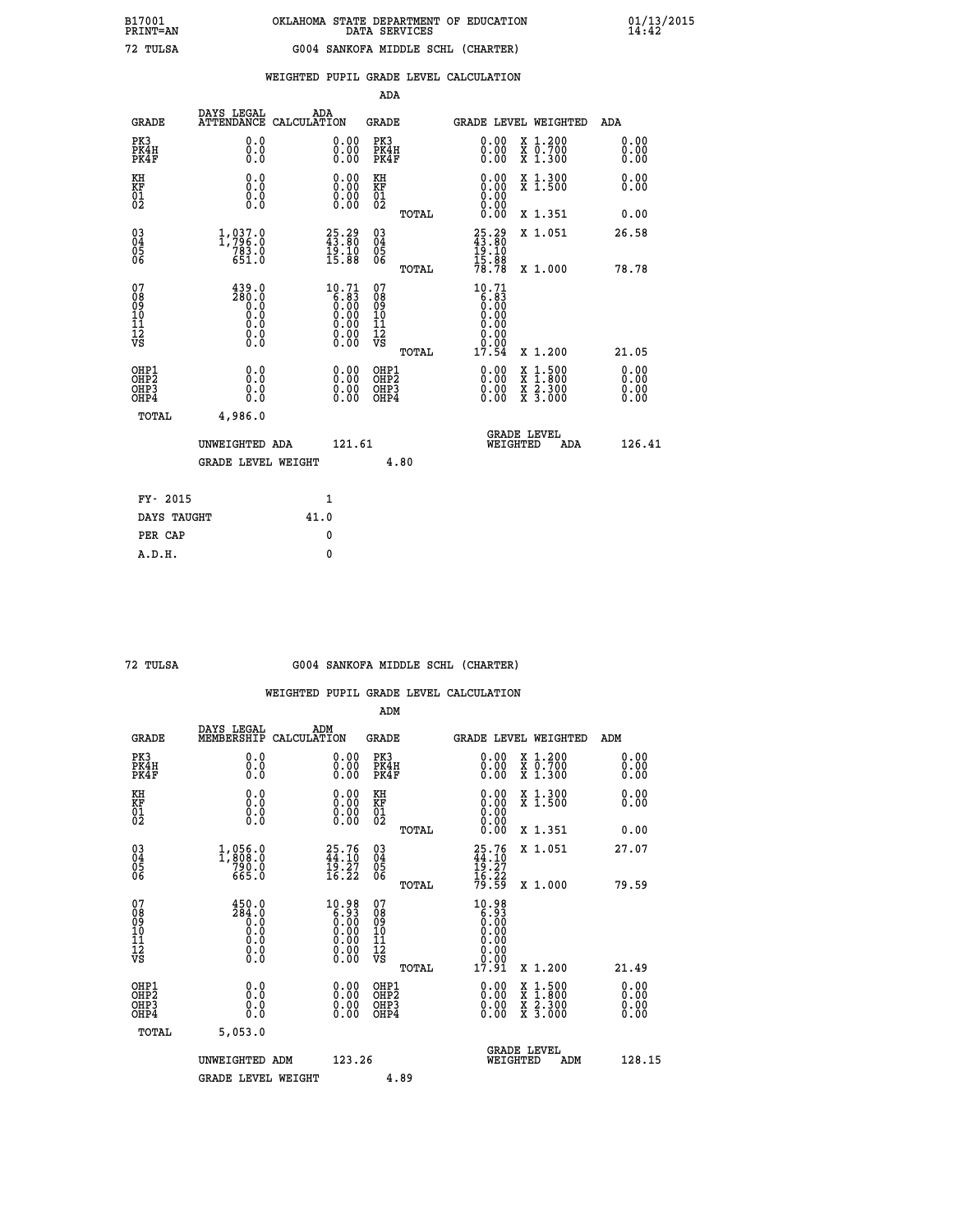|            | OKLAHOMA STATE DEPARTMENT OF EDUCATION<br>DATA SERVICES |  |
|------------|---------------------------------------------------------|--|
| I001 TULSA |                                                         |  |

|                                        |                                                                                               |                                                                                            | ADA                                                |       |                                                                              |        |                                          |                                |
|----------------------------------------|-----------------------------------------------------------------------------------------------|--------------------------------------------------------------------------------------------|----------------------------------------------------|-------|------------------------------------------------------------------------------|--------|------------------------------------------|--------------------------------|
| <b>GRADE</b>                           | DAYS LEGAL<br><b>ATTENDANCE</b>                                                               | ADA<br>CALCULATION                                                                         | GRADE                                              |       | GRADE LEVEL WEIGHTED                                                         |        |                                          | ADA                            |
| PK3<br>PK4H<br>PK4F                    | 2,476.5<br>3,778.0<br>97,411.5                                                                | 60.40<br>92.15<br>2,375.89                                                                 | PK3<br>PK4H<br>PK4F                                |       | 60.40<br>92.15<br>2,375.89                                                   |        | X 1.200<br>X 0.700<br>X 1.300            | 72.48<br>64.51<br>3,088.66     |
| KH<br><b>KF</b><br>01<br>02            | 0.0<br>147,370.0<br>$\frac{1}{139}$ , $\frac{1}{88}$ , $\frac{3}{8}$                          | $\begin{smallmatrix}&&&0.00\\3,594.39\\3,491.79\\3,411.90\end{smallmatrix}$                | KH<br>KF<br>01<br>02                               |       | 0.00<br>3,594.39<br>3,491.79<br>3,411.90<br>6,903.69                         |        | X 1.300<br>$\overline{x}$ 1.500          | 0.00<br>5,391.59               |
|                                        |                                                                                               |                                                                                            |                                                    | TOTAL |                                                                              |        | X 1.351                                  | 9,326.89                       |
| $^{03}_{04}$<br>05<br>06               | 146,055.5<br>113,629.5<br>105,338.0                                                           | 3,562.32<br>2,566.01<br>2,771.45<br>2,569.22                                               | $\begin{matrix} 03 \\ 04 \\ 05 \\ 06 \end{matrix}$ |       | 3,562.32<br>2,566.01<br>2,771.45<br>2,569.22<br>7,906.68                     |        | X 1.051                                  | 3,744.00                       |
|                                        |                                                                                               |                                                                                            |                                                    | TOTAL |                                                                              |        | X 1.000                                  | 7,906.68                       |
| 07<br>08<br>09<br>11<br>11<br>12<br>VS | 104,621.0<br>$106, 582.0$<br>$106, 933.5$<br>$85, 146.0$<br>$68, 984.0$<br>$54, 855.0$<br>Ō.Ŏ | $2,551.73$<br>$2,355.66$<br>$2,608.14$<br>$2,076.73$<br>$1,682.54$<br>$1,337.92$<br>$0.00$ | 07<br>08<br>09<br>11<br>11<br>12<br>VS             |       | 2,551.73<br>2,355.66<br>2,608.14<br>2,076.73<br>1,682.54<br>1,337.92<br>0.00 |        |                                          |                                |
|                                        |                                                                                               |                                                                                            |                                                    | TOTAL | 12,612.72                                                                    |        | X 1.200                                  | 15, 135. 26                    |
| OHP1<br>OHP2<br>OHP3<br>OHP4           | 10,410.0<br>0.0<br>0.0<br>0.0                                                                 | 253.90<br>0.00<br>$0.00$<br>$0.00$                                                         | OHP1<br>OHP <sub>2</sub><br>OHP3<br>OHP4           |       | 253.90<br>0.00<br>0.00                                                       | X<br>X | $1.500$<br>$1.800$<br>X 2.300<br>X 3.000 | 380.85<br>0.00<br>0.00<br>0.00 |
| TOTAL                                  | 1,531,848.5                                                                                   |                                                                                            |                                                    |       |                                                                              |        |                                          |                                |
|                                        | UNWEIGHTED ADA                                                                                | 37,362.14                                                                                  |                                                    |       | WEIGHTED                                                                     |        | <b>GRADE LEVEL</b><br>ADA                | 45,110.92                      |
|                                        | <b>GRADE LEVEL WEIGHT</b>                                                                     |                                                                                            | 7,748.78                                           |       |                                                                              |        |                                          |                                |
|                                        |                                                                                               |                                                                                            |                                                    |       |                                                                              |        |                                          |                                |
| FY- 2015                               |                                                                                               | $\mathbf{1}$                                                                               |                                                    |       |                                                                              |        |                                          |                                |
| DAYS TAUGHT                            |                                                                                               | 41.0                                                                                       |                                                    |       |                                                                              |        |                                          |                                |

| 72 TULSA | I001 TULSA |
|----------|------------|
|          |            |

 **PER CAP 33 A.D.H. 14,137**

 **B17001<br>PRINT=AN<br>72 TULSA** 

|                                                    |                                                                                                                                                                               |                                                                                          | ADM                                             |                                                                                                          |                                                                                            |                                |
|----------------------------------------------------|-------------------------------------------------------------------------------------------------------------------------------------------------------------------------------|------------------------------------------------------------------------------------------|-------------------------------------------------|----------------------------------------------------------------------------------------------------------|--------------------------------------------------------------------------------------------|--------------------------------|
| <b>GRADE</b>                                       | DAYS LEGAL<br>MEMBERSHIP                                                                                                                                                      | ADM<br>CALCULATION                                                                       | <b>GRADE</b>                                    | GRADE LEVEL WEIGHTED                                                                                     |                                                                                            | ADM                            |
| PK3<br>PK4H<br>PK4F                                | $\frac{2}{3}, \frac{675}{947}$ .0<br>103, 555.0                                                                                                                               | 65.24<br>36.27<br>2,525.73                                                               | PK3<br>PK4H<br>PK4F                             | 65.24<br>36.37<br>2,525.73                                                                               | X 1.200<br>X 0.700<br>X 1.300                                                              | 78.29<br>67.39<br>3,283.45     |
| KH<br>KF<br>01<br>02                               | 0.0<br>155,662.0<br>150,044.0<br>145,880.0                                                                                                                                    | 0.00<br>3,796.63<br>3,659.61<br>3,558.05                                                 | KH<br>KF<br>01<br>02                            | 0.00<br>3,796.63<br>3,659.61<br>3,558.05<br>7,217.66                                                     | X 1.300<br>X 1.500                                                                         | 0.00<br>5,694.95               |
|                                                    |                                                                                                                                                                               |                                                                                          | TOTAL                                           |                                                                                                          | X 1.351                                                                                    | 9,751.06                       |
| $\begin{matrix} 03 \\ 04 \\ 05 \\ 06 \end{matrix}$ | 152,386.0<br>109,269.0<br>118,320.0<br>109,603.0                                                                                                                              | 3,716.73<br>2,665.10<br>2,885.85<br>2,673.24                                             | 03<br>04<br>05                                  | 3,716.73<br>2,665.10<br>2,885.85<br>2,673.24<br>8,224.19                                                 | X 1.051                                                                                    | 3,906.28                       |
|                                                    |                                                                                                                                                                               |                                                                                          | TOTAL                                           |                                                                                                          | X 1.000                                                                                    | 8,224.19                       |
| 07<br>08<br>09<br>10<br>11<br>11<br>12<br>VS       | 110,810.0<br>$\begin{array}{c} 103 \, , \, 033 \, . \, 0 \\ 119 \, , \, 504 \, . \, 0 \\ 94 \, , \, 567 \, . \, 0 \\ 76 \, , \, 190 \, . \, 0 \end{array}$<br>60,910.0<br>0.0 | 2,702.68<br>2,513.00<br>2,514.73<br>2,306.51<br>2,306.51<br>1,858.05<br>1,485.61<br>0.00 | 07<br>08<br>09<br>11<br>11<br>12<br>VS<br>TOTAL | 2,702.68<br>2,513.00<br>2,914.73<br>2,306.51<br>1,858.05<br>1,485.61<br>1,485.61<br>2,70.00<br>13,780.58 | X 1.200                                                                                    | 16,536.70                      |
| OHP1<br>OHP2<br>OHP3<br>OHP4                       | 10,410.0<br>0.0<br>0.0<br>Ŏ.Ŏ                                                                                                                                                 | 253.90<br>0.00<br>0.00<br>0.00                                                           | OHP1<br>OHP2<br>OHP3<br>OHP4                    | 253.90<br>0.00<br>0.00<br>0.00                                                                           | $\begin{array}{c} x & 1.500 \\ x & 1.800 \\ x & 2.300 \end{array}$<br>$\overline{x}$ 3.000 | 380.85<br>0.00<br>0.00<br>0.00 |
| TOTAL                                              | 1,626,755.0                                                                                                                                                                   |                                                                                          |                                                 |                                                                                                          |                                                                                            |                                |
|                                                    | UNWEIGHTED                                                                                                                                                                    | 39,676.93<br>ADM                                                                         | 8,246.23                                        | WEIGHTED                                                                                                 | <b>GRADE LEVEL</b><br>ADM                                                                  | 47,923.16                      |
|                                                    | <b>GRADE LEVEL WEIGHT</b>                                                                                                                                                     |                                                                                          |                                                 |                                                                                                          |                                                                                            |                                |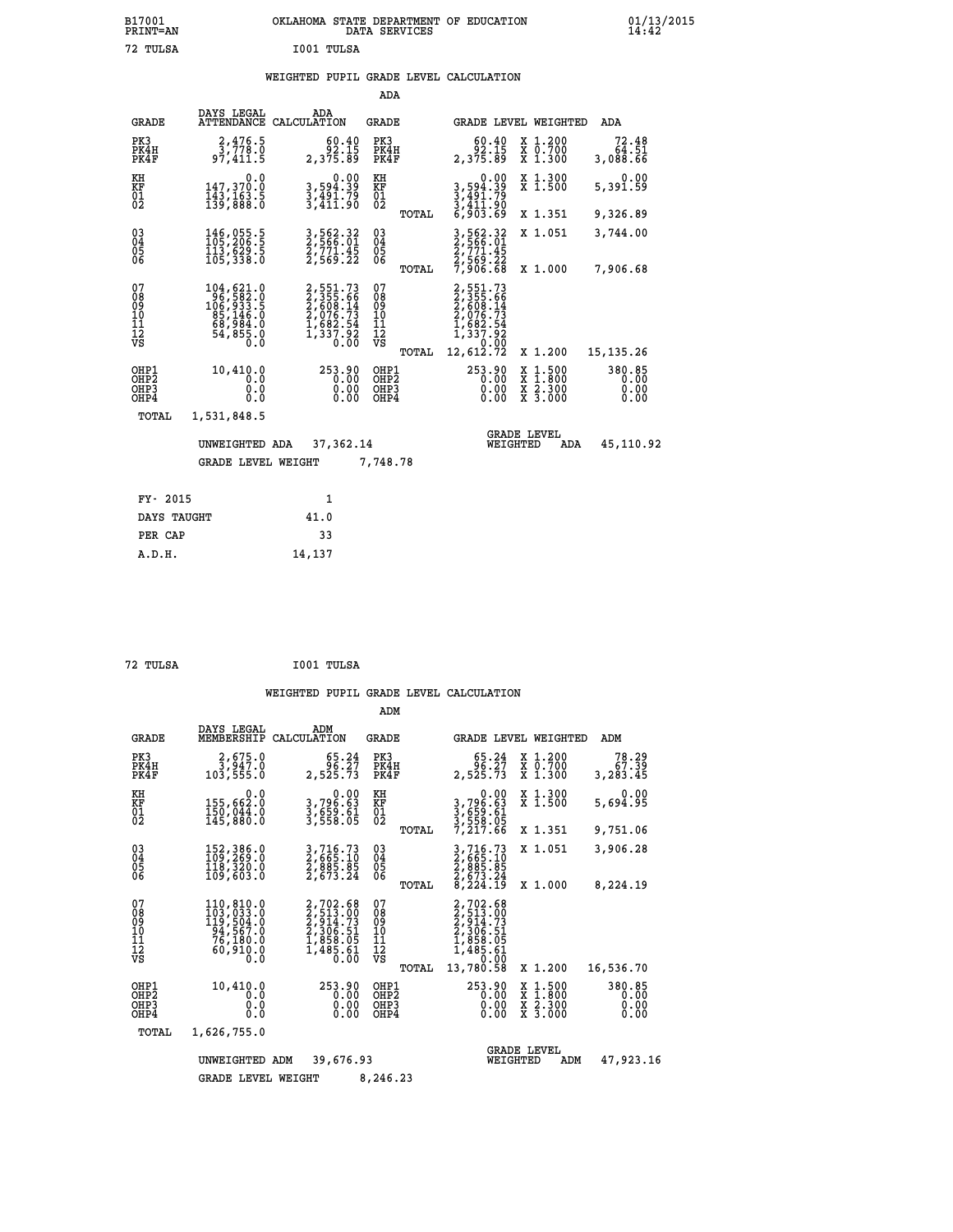|                          | OKLAHOMA STATE DEPARTMENT OF EDUCATION<br>DATA SERVICES |  |
|--------------------------|---------------------------------------------------------|--|
| <b>I002 SAND SPRINGS</b> |                                                         |  |

 **B17001 OKLAHOMA STATE DEPARTMENT OF EDUCATION 01/13/2015**

## **WEIGHTED PUPIL GRADE LEVEL CALCULATION**

|                                                                    |                                                                                                                                                             |                                                                                | ADA                                                               |       |                                                               |                                                                                                  |                               |
|--------------------------------------------------------------------|-------------------------------------------------------------------------------------------------------------------------------------------------------------|--------------------------------------------------------------------------------|-------------------------------------------------------------------|-------|---------------------------------------------------------------|--------------------------------------------------------------------------------------------------|-------------------------------|
| <b>GRADE</b>                                                       | DAYS LEGAL                                                                                                                                                  | ADA<br>ATTENDANCE CALCULATION                                                  | <b>GRADE</b>                                                      |       |                                                               | GRADE LEVEL WEIGHTED                                                                             | ADA                           |
| PK3<br>PK4H<br>PK4F                                                | 322.0<br>0.0<br>9, 245.0                                                                                                                                    | 0.05<br>231.13                                                                 | PK3<br>PK4H<br>PK4F                                               |       | $\begin{smallmatrix}8.05\0.00\\0.00\\231.13\end{smallmatrix}$ | X 1.200<br>X 0.700<br>X 1.300                                                                    | 9.66<br>0.00<br>300.47        |
| KH<br><b>KF</b><br>01<br>02                                        | 0.0<br>14,746:5<br>13,287:5<br>13,536:5                                                                                                                     | $\begin{smallmatrix} &0.00\\368.66\\332.19\\338.41\end{smallmatrix}$           | KH<br>KF<br>01<br>02                                              |       | 0.00<br>368:66<br>332:19<br>338:41<br>670:60                  | X 1.300<br>X 1.500                                                                               | 0.00<br>552.99                |
|                                                                    |                                                                                                                                                             |                                                                                |                                                                   | TOTAL |                                                               | X 1.351                                                                                          | 905.98                        |
| $\begin{smallmatrix} 03 \\[-4pt] 04 \end{smallmatrix}$<br>05<br>06 | 12,895.0<br>12,162.5<br>11,697.0<br>13,276.0                                                                                                                | 322.38<br>304.06<br>292.43<br>331.90                                           | $\substack{03 \\ 04}$<br>$\begin{matrix} 0.5 \\ 0.6 \end{matrix}$ |       | 322.38<br>304.06<br>292.43<br>331.90<br>928.39                | X 1.051                                                                                          | 338.82                        |
|                                                                    |                                                                                                                                                             |                                                                                |                                                                   | TOTAL |                                                               | X 1.000                                                                                          | 928.39                        |
| 07<br>08<br>09<br>11<br>11<br>12<br>VS                             | $\begin{smallmatrix} 16\,,749\cdot 0\\ 15\,,396\cdot 5\\ 17\,,933\cdot 5\\ 16\,,789\cdot 5\\ 16\,,382\cdot 0\\ 14\,,199\cdot 5\\ 0\cdot 0\end{smallmatrix}$ | $418.73$<br>$384.91$<br>$448.34$<br>$419.74$<br>$409.55$<br>$354.99$<br>$0.00$ | 07<br>08<br>09<br>11<br>11<br>12<br>VS                            |       | 418.73<br>384.914<br>448.34<br>419.745<br>354.990<br>354.900  |                                                                                                  |                               |
|                                                                    |                                                                                                                                                             |                                                                                |                                                                   | TOTAL | 2,436.26                                                      | X 1.200                                                                                          | 2,923.51                      |
| OHP1<br>OH <sub>P2</sub><br>OH <sub>P3</sub><br>OH <sub>P4</sub>   | 2,665.5<br>0.0<br>0.0                                                                                                                                       | 66.64<br>0.00<br>0.00<br>0.00                                                  | OHP1<br>OHP <sub>2</sub><br>OHP3<br>OHP4                          |       | 66.64<br>0.00<br>0.00<br>0.00                                 | $\begin{smallmatrix} x & 1 & 500 \\ x & 1 & 800 \\ x & 2 & 300 \\ x & 3 & 000 \end{smallmatrix}$ | 99.96<br>0.00<br>0.00<br>0.00 |
| TOTAL                                                              | 201,283.5                                                                                                                                                   |                                                                                |                                                                   |       |                                                               |                                                                                                  |                               |
|                                                                    | UNWEIGHTED ADA                                                                                                                                              | 5,032.11                                                                       |                                                                   |       |                                                               | GRADE LEVEL<br>WEIGHTED<br>ADA                                                                   | 6,059.78                      |
|                                                                    | <b>GRADE LEVEL WEIGHT</b>                                                                                                                                   |                                                                                | 1,027.67                                                          |       |                                                               |                                                                                                  |                               |
| FY- 2015                                                           |                                                                                                                                                             | $\mathbf{1}$                                                                   |                                                                   |       |                                                               |                                                                                                  |                               |
| DAYS TAUGHT                                                        |                                                                                                                                                             | 40.0                                                                           |                                                                   |       |                                                               |                                                                                                  |                               |
| PER CAP                                                            |                                                                                                                                                             | 33                                                                             |                                                                   |       |                                                               |                                                                                                  |                               |

 **A.D.H. 3,665**

 **B17001<br>PRINT=AN<br>72 TULSA** 

 **72 TULSA I002 SAND SPRINGS**

|                                                       |                                                                                                       |                                                                         | ADM                                             |                                                                              |                                          |                                |
|-------------------------------------------------------|-------------------------------------------------------------------------------------------------------|-------------------------------------------------------------------------|-------------------------------------------------|------------------------------------------------------------------------------|------------------------------------------|--------------------------------|
| <b>GRADE</b>                                          | DAYS LEGAL<br>MEMBERSHIP                                                                              | ADM<br>CALCULATION                                                      | <b>GRADE</b>                                    | GRADE LEVEL WEIGHTED                                                         |                                          | ADM                            |
| PK3<br>PK4H<br>PK4F                                   | 328.0<br>0.0<br>9,712.0                                                                               | 8.20<br>0.00<br>242.80                                                  | PK3<br>PK4H<br>PK4F                             | 8.20<br>ة:ة<br>242.80                                                        | X 1.200<br>X 0.700<br>X 1.300            | 9.84<br>0.00<br>315.64         |
| KH<br>KF<br>01<br>02                                  | 0.0<br>15,393.0<br>13,824.0<br>14,034.0                                                               | $\begin{smallmatrix} &0.00\,384.83\,345.60\,350.85\end{smallmatrix}$    | KH<br>KF<br>01<br>02                            | 0.00<br>384:83<br>345:60<br>350:85<br>696:45                                 | X 1.300<br>X 1.500                       | 0.00<br>577.25                 |
|                                                       |                                                                                                       |                                                                         | TOTAL                                           |                                                                              | X 1.351                                  | 940.90                         |
| 03<br>04<br>05<br>06                                  | 13,286.0<br>12,628.0<br>12,168.0<br>13,871.0                                                          | 332.15<br>315.70<br>304.20<br>346.78                                    | $\substack{03 \\ 04}$<br>05<br>06               | 332.15<br>315.70<br>$304.20$<br>$346.78$<br>$966.68$                         | X 1.051                                  | 349.09                         |
|                                                       |                                                                                                       |                                                                         | TOTAL                                           |                                                                              | X 1.000                                  | 966.68                         |
| 07<br>08<br>09<br>101<br>112<br>VS                    | $\begin{smallmatrix}17,563.0\\16,115.0\\18,943.0\\17,828.0\\17,515.0\\15,278.0\\0.0\end{smallmatrix}$ | 439.08<br>402.88<br>473.58<br>445.70<br>437.88<br>$\frac{381.95}{0.00}$ | 07<br>08<br>09<br>11<br>11<br>12<br>VS<br>TOTAL | 439.08<br>402.88<br>473.58<br>445.70<br>437.88<br>381.95<br>0.00<br>2,581.07 | X 1.200                                  | 3,097.28                       |
| OHP1<br>OH <sub>P</sub> 2<br>OH <sub>P3</sub><br>OHP4 | 2,674.0<br>0.0<br>0.000                                                                               | 0.00<br>0.00<br>0.00<br>0.00                                            | OHP1<br>OHP2<br>OHP3<br>OHP4                    | $66.85$<br>0.00<br>0.00                                                      | X 1:500<br>X 1:800<br>X 2:300<br>X 3:000 | 100.28<br>0.00<br>0.00<br>0.00 |
| TOTAL                                                 | 211,160.0                                                                                             |                                                                         |                                                 |                                                                              |                                          |                                |
|                                                       | UNWEIGHTED                                                                                            | 5,279.03<br>ADM                                                         |                                                 | <b>GRADE LEVEL</b><br>WEIGHTED                                               | ADM                                      | 6,356.96                       |
|                                                       | <b>GRADE LEVEL WEIGHT</b>                                                                             |                                                                         | 1,077.93                                        |                                                                              |                                          |                                |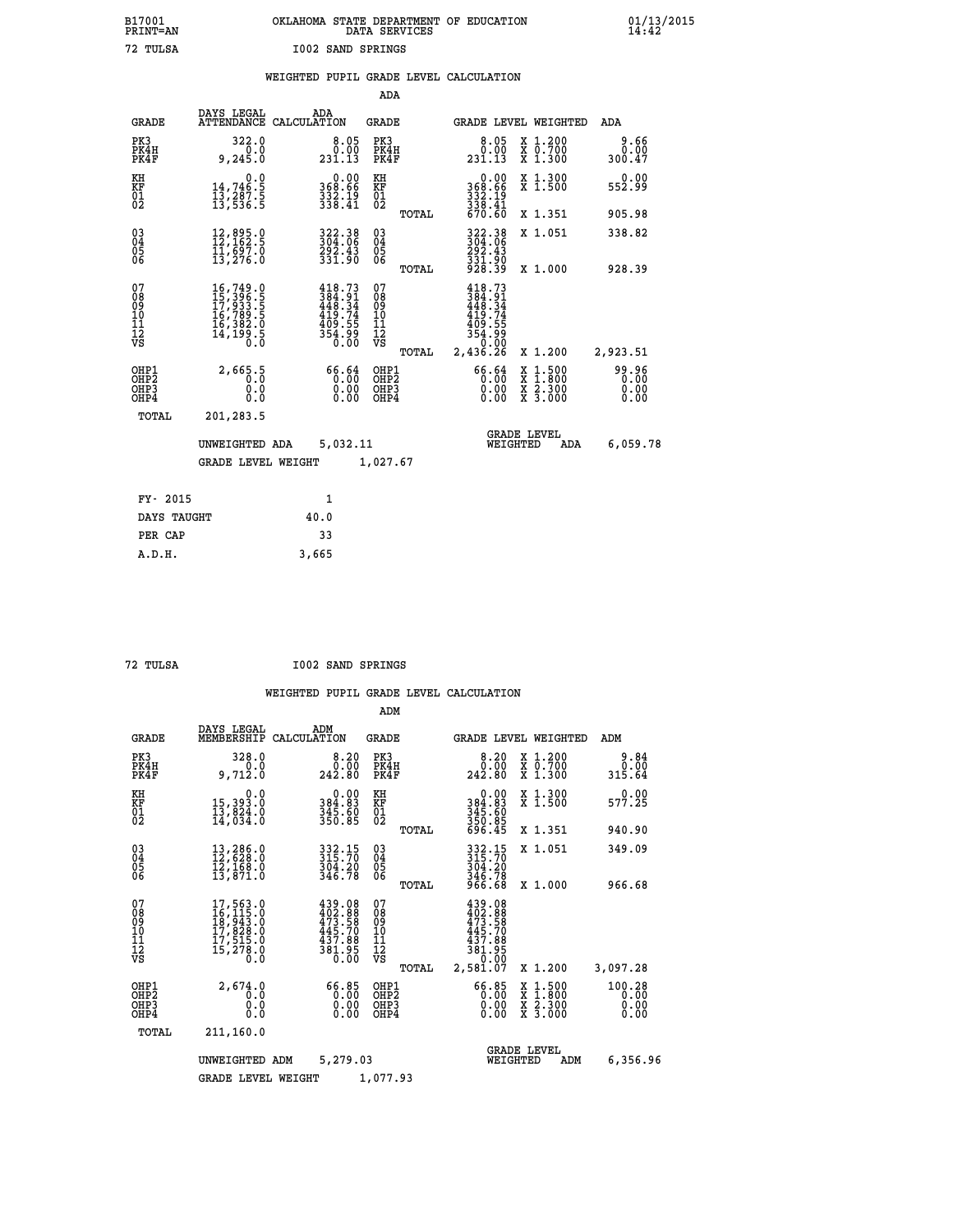# **B17001 OKLAHOMA STATE DEPARTMENT OF EDUCATION 01/13/2015 PRINT=AN DATA SERVICES 14:42 72 TULSA I003 BROKEN ARROW**

## **WEIGHTED PUPIL GRADE LEVEL CALCULATION**

|                                                                    |                                                                                                            |                                                                                                  | ADA                                      |                                                                             |                                                                                                  |                               |
|--------------------------------------------------------------------|------------------------------------------------------------------------------------------------------------|--------------------------------------------------------------------------------------------------|------------------------------------------|-----------------------------------------------------------------------------|--------------------------------------------------------------------------------------------------|-------------------------------|
| <b>GRADE</b>                                                       | DAYS LEGAL                                                                                                 | ADA<br>ATTENDANCE CALCULATION                                                                    | <b>GRADE</b>                             |                                                                             | GRADE LEVEL WEIGHTED                                                                             | ADA                           |
| PK3<br>PK4H<br>PK4F                                                | 1,898.5<br>0.0<br>37,300.0                                                                                 | 51.31<br>0.00<br>1,008.11                                                                        | PK3<br>PK4H<br>PK4F                      | 51.31<br>$\frac{0.00}{0.00}$<br>1,008.11                                    | X 1.200<br>X 0.700<br>X 1.300                                                                    | 61.57<br>0.00<br>1,310.54     |
| KH<br>KF<br>01<br>02                                               | 0.0<br>51,135.0<br>50,299.5<br>51,340.0                                                                    | 0.00<br>1, 382:03<br>1, 359:45<br>1, 387:57                                                      | KH<br>KF<br>01<br>02                     | 0.00<br>1,382.03<br>1,359.45<br>1,387.57<br>2,747.02                        | X 1.300<br>X 1.500                                                                               | 0.00<br>2,073.05              |
|                                                                    |                                                                                                            |                                                                                                  | TOTAL                                    |                                                                             | X 1.351                                                                                          | 3,711.22                      |
| $\begin{smallmatrix} 03 \\[-4pt] 04 \end{smallmatrix}$<br>Ŏ5<br>06 | $\begin{smallmatrix} 50, 287.0\\ 47, 657.0\\ 48, 338.0\\ 47, 838.0 \end{smallmatrix}$                      | $\substack{1,359.11\\1,288.03\\1,306.43\\1,292.92}$                                              | $\substack{03 \\ 04}$<br>05<br>06        | $1,359.11$<br>$1,288.03$<br>$1,306.43$<br>$1,292.92$<br>$3,887.38$          | X 1.051                                                                                          | 1,428.42                      |
|                                                                    |                                                                                                            |                                                                                                  | TOTAL                                    |                                                                             | X 1.000                                                                                          | 3,887.38                      |
| 07<br>08<br>09<br>101<br>11<br>12<br>VS                            | $\begin{smallmatrix} 45,580.5\\ 44,380.0\\ 47,195.5\\ 44,912.5\\ 43,164.0\\ 40,076.5\\ 0\end{smallmatrix}$ | $1, 231.91$<br>$1, 199.46$<br>$1, 275.56$<br>$1, 213.85$<br>$1, 166.60$<br>$1, 083.15$<br>$0.00$ | 07<br>08<br>09<br>11<br>11<br>12<br>VS   | ,231.91<br>,199.46<br>,275.565<br>,213.85<br>,166.605<br>,083.150<br>,00.00 |                                                                                                  |                               |
|                                                                    |                                                                                                            |                                                                                                  | TOTAL                                    | 7,170.53                                                                    | X 1.200                                                                                          | 8,604.64                      |
| OHP1<br>OHP <sub>2</sub><br>OH <sub>P3</sub><br>OH <sub>P4</sub>   | 531.5<br>0.0<br>0.0                                                                                        | $14.36$<br>$0.00$<br>0.00                                                                        | OHP1<br>OHP <sub>2</sub><br>OHP3<br>OHP4 | $14.36$<br>$0.00$<br>0.00                                                   | $\begin{smallmatrix} x & 1 & 500 \\ x & 1 & 800 \\ x & 2 & 300 \\ x & 3 & 000 \end{smallmatrix}$ | 21.54<br>0.00<br>0.00<br>0.00 |
| TOTAL                                                              | 651,933.5                                                                                                  |                                                                                                  |                                          |                                                                             |                                                                                                  |                               |
|                                                                    | UNWEIGHTED ADA                                                                                             | 17,619.85                                                                                        |                                          | WEIGHTED                                                                    | <b>GRADE LEVEL</b><br>ADA                                                                        | 21,098.36                     |
|                                                                    | <b>GRADE LEVEL WEIGHT</b>                                                                                  |                                                                                                  | 3,478.51                                 |                                                                             |                                                                                                  |                               |
| FY- 2015                                                           |                                                                                                            | $\mathbf{1}$                                                                                     |                                          |                                                                             |                                                                                                  |                               |
| DAYS TAUGHT                                                        |                                                                                                            | 37.0                                                                                             |                                          |                                                                             |                                                                                                  |                               |
| PER CAP                                                            |                                                                                                            | 33                                                                                               |                                          |                                                                             |                                                                                                  |                               |

 **A.D.H. 10,377**

 **72 TULSA I003 BROKEN ARROW**

|                                           |                                                                                         |                                                                                          | ADM                                             |                                                                                                                                        |                                                                                                  |                               |
|-------------------------------------------|-----------------------------------------------------------------------------------------|------------------------------------------------------------------------------------------|-------------------------------------------------|----------------------------------------------------------------------------------------------------------------------------------------|--------------------------------------------------------------------------------------------------|-------------------------------|
| <b>GRADE</b>                              | DAYS LEGAL<br>MEMBERSHIP                                                                | ADM<br>CALCULATION                                                                       | <b>GRADE</b>                                    |                                                                                                                                        | GRADE LEVEL WEIGHTED                                                                             | ADM                           |
| PK3<br>PK4H<br>PK4F                       | 2,010.0<br>0.0<br>39,575.0                                                              | 54.32<br>0.00<br>1,069.59                                                                | PK3<br>PK4H<br>PK4F                             | 54.32<br>0.00<br>1,069.59                                                                                                              | $\begin{smallmatrix} x & 1.200 \\ x & 0.700 \end{smallmatrix}$<br>X 1.300                        | 65.18<br>0.00<br>1,390.47     |
| KH<br>KF<br>01<br>02                      | 0.0<br>53,584.0<br>52,404.0<br>53,341.0                                                 | $\begin{smallmatrix}&&&0.00\\1,448.22\\1,416.32\\1,441.63\end{smallmatrix}$              | KH<br>KF<br>01<br>02                            | 0.00<br>1,448.22<br>$\frac{1}{4}$ , $\frac{1}{4}$ , $\frac{1}{4}$ , $\frac{3}{4}$<br>$\frac{2}{3}$ , $\frac{441}{57}$ , $\frac{65}{7}$ | X 1.300<br>X 1.500                                                                               | 0.00<br>2,172.33              |
|                                           |                                                                                         |                                                                                          | TOTAL                                           |                                                                                                                                        | X 1.351                                                                                          | 3,861.12                      |
| 03<br>04<br>05<br>06                      | 52, 220.0<br>49, 378.0<br>50, 126.0<br>49,618.0                                         | $1,334.54$<br>$1,334.54$<br>$1,354.76$<br>1,341.03                                       | $\substack{03 \\ 04}$<br>05                     | $1, 411.35$<br>$1, 334.54$<br>1,354.76<br>1,341.03                                                                                     | X 1.051                                                                                          | 1,483.33                      |
|                                           |                                                                                         |                                                                                          | TOTAL                                           | 4,030.33                                                                                                                               | X 1.000                                                                                          | 4,030.33                      |
| 07<br>08<br>09<br>11<br>11<br>12<br>VS    | $47,496.0$<br>$46,403.0$<br>$49,062.0$<br>$46,746.0$<br>$44,884.0$<br>$41,816.0$<br>0.0 | $1, 283.68$<br>$1, 254.13$<br>$1, 326.00$<br>$1, 263.41$<br>1,213.08<br>1,130.16<br>0.00 | 07<br>08<br>09<br>11<br>11<br>12<br>VS<br>TOTAL | 1,283.68<br>$1, 254.13$<br>$1, 326.00$<br>$1, 263.41$<br>$1, 213.98$<br>1,130.16<br>0.00<br>7,470.46                                   | X 1.200                                                                                          | 8,964.55                      |
| OHP1<br>OH <sub>P</sub> 2<br>OHP3<br>OHP4 | 556.0<br>0.0<br>0.0<br>Ŏ.Ŏ                                                              | $15.03$<br>$0.00$<br>0.00<br>0.00                                                        | OHP1<br>OHP <sub>2</sub><br>OHP3<br>OHP4        | $15.03$<br>$0.00$<br>0.00<br>0.00                                                                                                      | $\begin{smallmatrix} x & 1 & 500 \\ x & 1 & 800 \\ x & 2 & 300 \\ x & 3 & 000 \end{smallmatrix}$ | 22.55<br>0.00<br>0.00<br>0.00 |
| TOTAL                                     | 679,219.0                                                                               |                                                                                          |                                                 |                                                                                                                                        |                                                                                                  |                               |
|                                           | UNWEIGHTED                                                                              | 18,357.27<br>ADM                                                                         |                                                 | WEIGHTED                                                                                                                               | <b>GRADE LEVEL</b><br>ADM                                                                        | 21,989.86                     |
|                                           | <b>GRADE LEVEL WEIGHT</b>                                                               |                                                                                          | 3,632.59                                        |                                                                                                                                        |                                                                                                  |                               |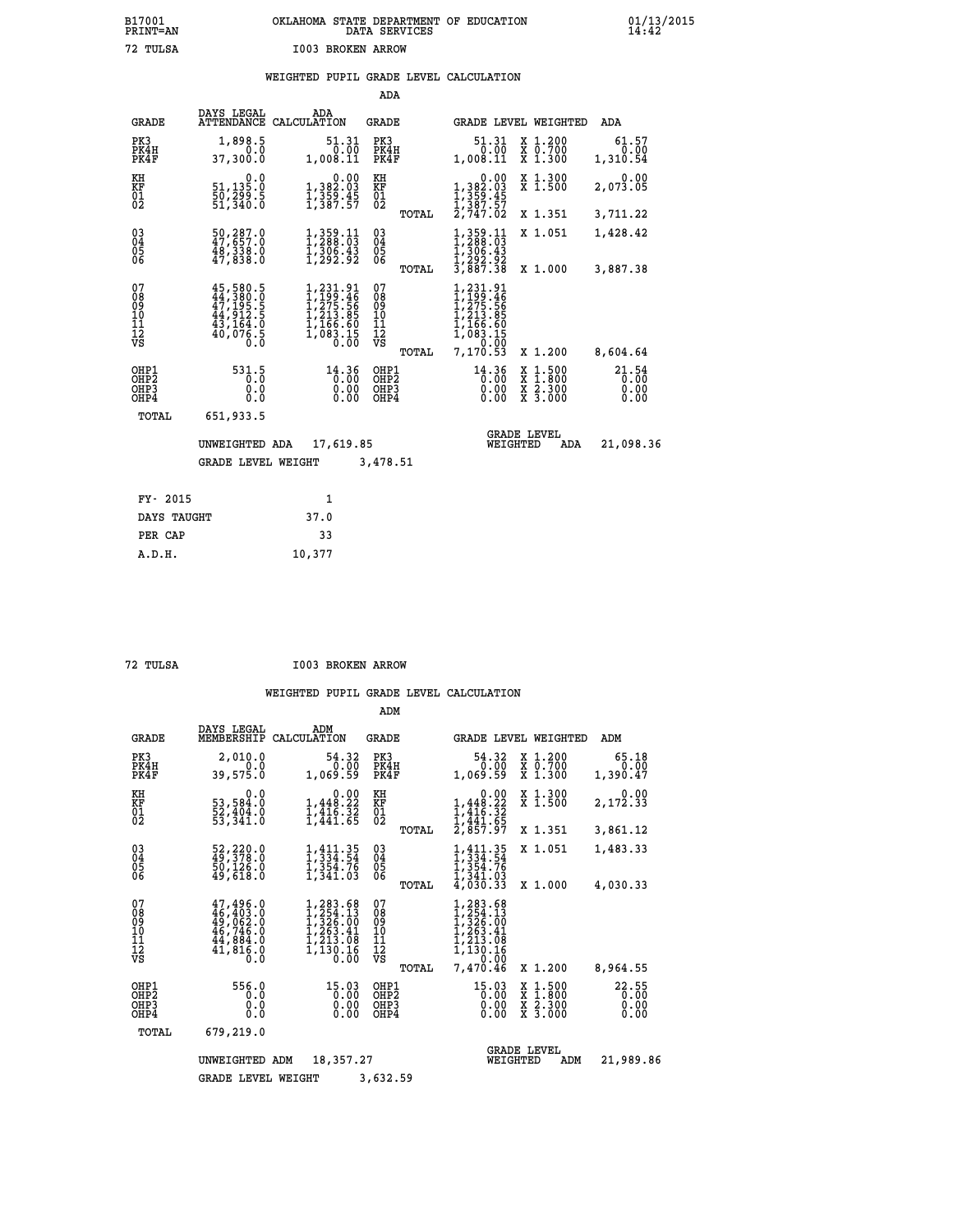|            | OKLAHOMA STATE DEPARTMENT OF EDUCATION<br>DATA SERVICES |  |
|------------|---------------------------------------------------------|--|
| T004 BTXBY |                                                         |  |

|                                                                    |                                                                                                       |                                                                      | ADA                                      |       |                                                                            |                                                                                                                                           |                               |
|--------------------------------------------------------------------|-------------------------------------------------------------------------------------------------------|----------------------------------------------------------------------|------------------------------------------|-------|----------------------------------------------------------------------------|-------------------------------------------------------------------------------------------------------------------------------------------|-------------------------------|
| <b>GRADE</b>                                                       | DAYS LEGAL                                                                                            | ADA<br>ATTENDANCE CALCULATION                                        | <b>GRADE</b>                             |       |                                                                            | GRADE LEVEL WEIGHTED                                                                                                                      | ADA                           |
| PK3<br>PK4H<br>PK4F                                                | 492.0<br>8,958.0<br>0.0                                                                               | 12.30<br>223.95<br>0.00                                              | PK3<br>PK4H<br>PK4F                      |       | 12.30<br>223.95<br>0.00                                                    | X 1.200<br>X 0.700<br>X 1.300                                                                                                             | 14.76<br>156.77<br>0.00       |
| KH<br>KF<br>01<br>02                                               | 0.0<br>16,421.5<br>17,039.5<br>17,531.5                                                               | $\begin{smallmatrix}&&0.00\\110.54\\425.99\\438.29\end{smallmatrix}$ | KH<br>KF<br>01<br>02                     |       | 0.00<br>$410.54$<br>$425.99$<br>$438.29$<br>$864.28$                       | X 1.300<br>X 1.500                                                                                                                        | 0.00<br>615.81                |
|                                                                    |                                                                                                       |                                                                      |                                          | TOTAL |                                                                            | X 1.351                                                                                                                                   | 1,167.64                      |
| $\begin{smallmatrix} 03 \\[-4pt] 04 \end{smallmatrix}$<br>Ŏ5<br>06 | $17,360.0$<br>$17,184.5$<br>$17,078.0$<br>$16,405.5$                                                  | 434.00<br>429.61<br>$\frac{426.96}{410.14}$                          | $\substack{03 \\ 04}$<br>Ŏ5<br>06        |       | $434.00$<br>$429.61$<br>$426.96$<br>$1,\overline{266.71}$<br>1,266.71      | X 1.051                                                                                                                                   | 456.13                        |
|                                                                    |                                                                                                       |                                                                      |                                          | TOTAL |                                                                            | X 1.000                                                                                                                                   | 1,266.71                      |
| 07<br>08<br>09<br>101<br>11<br>12<br>VS                            | $\begin{smallmatrix}17,055.5\\16,528.0\\16,656.0\\15,582.5\\15,340.5\\14,310.5\\0.0\end{smallmatrix}$ | 426.39<br>413.20<br>416.40<br>389.57<br>383.52<br>357.77<br>0.00     | 07<br>08<br>09<br>101<br>11<br>12<br>VS  |       | $426.39$<br>$413.20$<br>$416.40$<br>$389.57$<br>$383.52$<br>357.77<br>0.00 |                                                                                                                                           |                               |
|                                                                    |                                                                                                       |                                                                      |                                          | TOTAL | 2,386.85                                                                   | X 1.200                                                                                                                                   | 2,864.22                      |
| OHP1<br>OHP <sub>2</sub><br>OH <sub>P3</sub><br>OHP4               | 540.0<br>0.0<br>0.0<br>0.0                                                                            | $13.50$<br>0.00<br>0.00                                              | OHP1<br>OHP <sub>2</sub><br>OHP3<br>OHP4 |       | 13.50<br>0.00                                                              | $\begin{smallmatrix} \mathtt{X} & 1\cdot500\\ \mathtt{X} & 1\cdot800\\ \mathtt{X} & 2\cdot300\\ \mathtt{X} & 3\cdot000 \end{smallmatrix}$ | 20.25<br>0.00<br>0.00<br>0.00 |
| TOTAL                                                              | 224,483.5                                                                                             |                                                                      |                                          |       |                                                                            |                                                                                                                                           |                               |
|                                                                    | UNWEIGHTED ADA                                                                                        | 5,612.13                                                             |                                          |       |                                                                            | <b>GRADE LEVEL</b><br>WEIGHTED<br>ADA                                                                                                     | 6,562.29                      |
|                                                                    | <b>GRADE LEVEL WEIGHT</b>                                                                             |                                                                      | 950.16                                   |       |                                                                            |                                                                                                                                           |                               |
| FY- 2015                                                           |                                                                                                       | $\mathbf{1}$                                                         |                                          |       |                                                                            |                                                                                                                                           |                               |
| DAYS TAUGHT                                                        |                                                                                                       | 40.0                                                                 |                                          |       |                                                                            |                                                                                                                                           |                               |
| PER CAP                                                            |                                                                                                       | 33                                                                   |                                          |       |                                                                            |                                                                                                                                           |                               |

| 72 TULSA | I004 BIXBY |
|----------|------------|

 **A.D.H. 4,643**

 **B17001<br>PRINT=AN<br>72 TULSA** 

|                                                       |                                                                                                       |                                                                          |      | ADM                                          |              |                                                                                          |          |                                          |                         |
|-------------------------------------------------------|-------------------------------------------------------------------------------------------------------|--------------------------------------------------------------------------|------|----------------------------------------------|--------------|------------------------------------------------------------------------------------------|----------|------------------------------------------|-------------------------|
| <b>GRADE</b>                                          | DAYS LEGAL<br>MEMBERSHIP                                                                              | ADM<br>CALCULATION                                                       |      | <b>GRADE</b>                                 |              |                                                                                          |          | GRADE LEVEL WEIGHTED                     | ADM                     |
| PK3<br>PK4H<br>PK4F                                   | 500.0<br>9,338.0<br>0.0                                                                               | 12.50<br>233.45                                                          | 0.00 | PK3<br>PK4H<br>PK4F                          |              | 12.50<br>$2\bar{3}\bar{3}.45$<br>0.00                                                    |          | X 1.200<br>X 0.700<br>X 1.300            | 15.00<br>163.42<br>0.00 |
| KH<br>KF<br>01<br>02                                  | 0.0<br>16,986.0<br>17,569.0<br>18,034.0                                                               | $\begin{smallmatrix} &0.00\\ 424.65\\ 439.23\\ 450.85 \end{smallmatrix}$ |      | KH<br>KF<br>01<br>02                         |              | 0.00<br>$434.65$<br>$439.23$<br>$450.85$                                                 |          | X 1.300<br>X 1.500                       | 0.00<br>636.98          |
|                                                       |                                                                                                       |                                                                          |      |                                              | TOTAL        | 890.08                                                                                   |          | X 1.351                                  | 1,202.50                |
| $\begin{matrix} 03 \\ 04 \\ 05 \\ 06 \end{matrix}$    | $17,833.0$<br>$17,679.0$<br>$17,490.0$<br>$16,819.0$                                                  | $445.83$<br>$441.98$<br>$437.26$<br>420.48                               |      | $\substack{03 \\ 04}$<br>Ŏ5<br>06            |              | $445.83$<br>$441.98$<br>$437.26$<br>420.48                                               |          | X 1.051                                  | 468.57                  |
|                                                       |                                                                                                       |                                                                          |      |                                              | TOTAL        | 1,299.72                                                                                 |          | X 1.000                                  | 1,299.72                |
| 07<br>08<br>09<br>101<br>112<br>VS                    | $\begin{smallmatrix}17,542.0\\17,128.0\\17,212.0\\16,144.0\\15,842.0\\14,735.0\\0.0\end{smallmatrix}$ | 438.55<br>428.20<br>430.30<br>403.60<br>396.05<br>368.38                 | 0.00 | 07<br>08<br>09<br>11<br>11<br>12<br>VS       | <b>TOTAL</b> | $438.55$<br>$428.20$<br>$430.30$<br>$403.60$<br>$396.05$<br>$368.38$<br>0.00<br>2,465.08 |          | X 1.200                                  | 2,958.10                |
| OHP1<br>OH <sub>P</sub> 2<br>OH <sub>P3</sub><br>OHP4 | 573.0<br>0.0<br>0.0<br>Ŏ.Ŏ                                                                            | $14.33$<br>0.00<br>0.00                                                  | 0.00 | OHP1<br>OHP <sub>2</sub><br>OHP <sub>3</sub> |              | $14.33$<br>0.00<br>0.00<br>0.00                                                          |          | X 1:500<br>X 1:800<br>X 2:300<br>X 3:000 | 21.50<br>0.00<br>0.00   |
| TOTAL                                                 | 231,424.0                                                                                             |                                                                          |      |                                              |              |                                                                                          |          |                                          |                         |
|                                                       | UNWEIGHTED                                                                                            | 5,785.64<br>ADM                                                          |      |                                              |              |                                                                                          | WEIGHTED | <b>GRADE LEVEL</b><br>ADM                | 6,765.79                |
|                                                       | <b>GRADE LEVEL WEIGHT</b>                                                                             |                                                                          |      | 980.15                                       |              |                                                                                          |          |                                          |                         |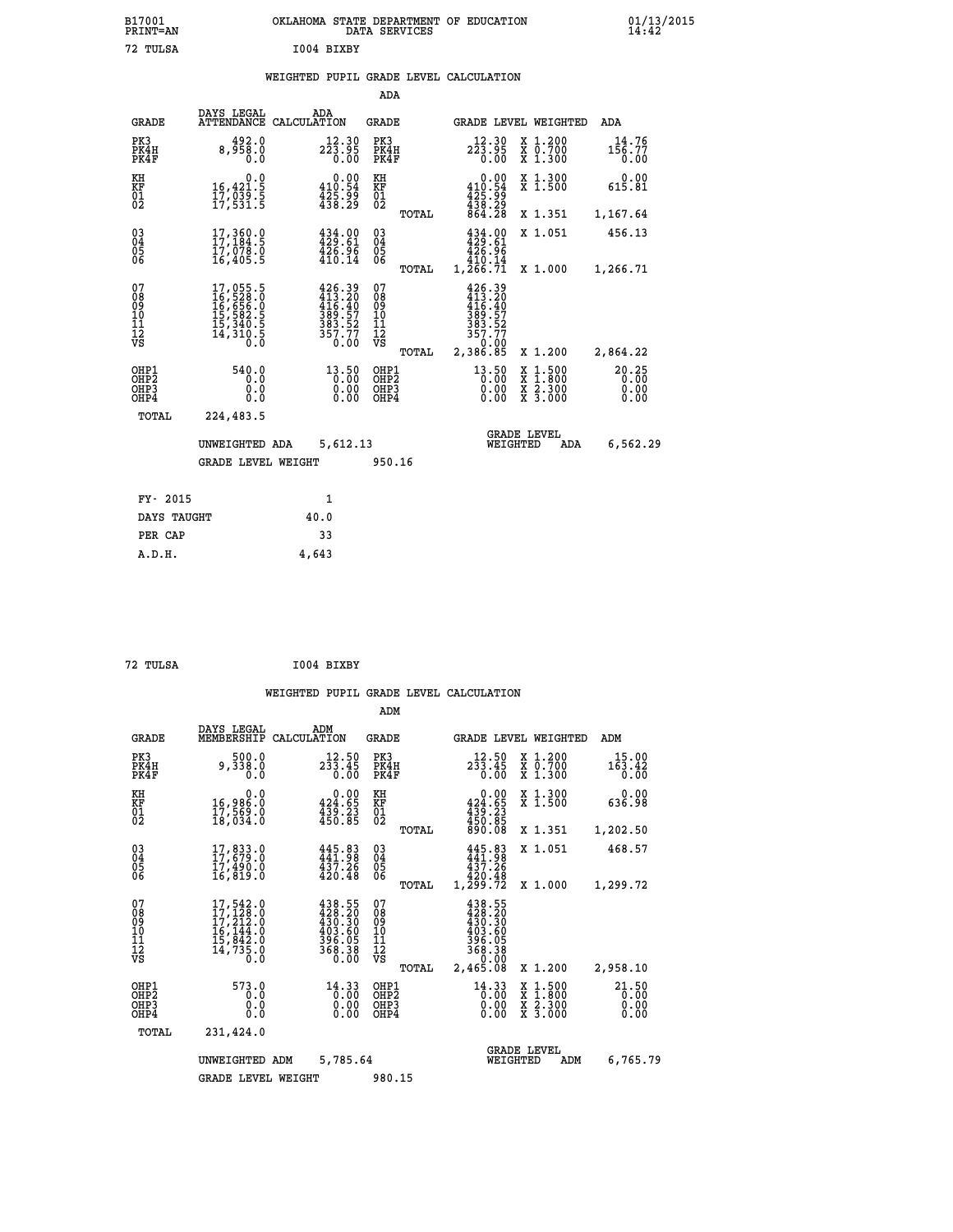| B17001<br>PRINT=AN                        |                                                                       | OKLAHOMA STATE DEPARTMENT OF EDUCATION                               | DATA SERVICES                             |                                                                      |                                                                             | $01/13/2015$<br>14:42        |
|-------------------------------------------|-----------------------------------------------------------------------|----------------------------------------------------------------------|-------------------------------------------|----------------------------------------------------------------------|-----------------------------------------------------------------------------|------------------------------|
| 72 TULSA                                  |                                                                       | I005 JENKS                                                           |                                           |                                                                      |                                                                             |                              |
|                                           |                                                                       | WEIGHTED PUPIL GRADE LEVEL CALCULATION                               |                                           |                                                                      |                                                                             |                              |
|                                           |                                                                       |                                                                      | ADA                                       |                                                                      |                                                                             |                              |
| GRADE                                     | DAYS LEGAL                                                            | ADA<br>ATTENDANCE CALCULATION                                        | GRADE                                     | GRADE LEVEL WEIGHTED                                                 |                                                                             | ADA                          |
| PK3<br>PK4H<br>PK4F                       | 762.0<br>0.019<br>0.332 ,20                                           | $\begin{smallmatrix} 19.05\ 17.98\ 508.30 \end{smallmatrix}$         | PK3<br>PK4H<br>PK4F                       | 19.05<br>88.71<br>508.30                                             | X 1.200<br>X 0.700<br>X 1.300                                               | 22.86                        |
| KH<br>KF<br>01<br>02                      | 0.0<br>32,541.0<br>32,657.5<br>32,013.5                               | $\begin{smallmatrix}&&0.00\\813.53\\816.44\\800.34\end{smallmatrix}$ | KH<br>KF<br>01<br>02                      | $0.00$<br>53.53<br>816.44                                            | X 1.300<br>$\overline{x}$ 1.500                                             | 0.00<br>1,220.30             |
|                                           |                                                                       |                                                                      | TOTAL                                     | 800:34<br>1,616.78                                                   | X 1.351                                                                     | 2,184.27                     |
| $03\overline{4}$<br>$\substack{05 \\ 06}$ | 34, 321.0<br>33,014.5<br>31,636.0                                     | 858.03<br>754.93<br>825.36<br>790.90                                 | 03<br>04<br>05<br>ŎĞ                      | 858.03<br>754.93<br>825.36<br>790.90                                 | X 1.051                                                                     | 901.79                       |
|                                           |                                                                       |                                                                      | TOTAL                                     | 2,371.19                                                             | X 1.000                                                                     | 2,371.19                     |
| 07<br>08<br>09<br>11<br>11<br>12<br>VS    | 30,820.5<br>33, 0220<br>32, 4760<br>33, 843.5<br>33, 7870<br>30, 6395 | $770.51$<br>825.55<br>811.909<br>846.098<br>744.68<br>765.99<br>0.00 | 07<br>08<br>10<br>11<br>12<br>VS<br>TOTAL | 770.51<br>825.55<br>811.90<br>846.09<br>744.68<br>765.99<br>4,764.72 | X 1.200                                                                     | 5,717.66                     |
| OHP1<br>OHP2<br>OH <sub>P3</sub><br>OHP4  | 0.000<br>0.0<br>0.0                                                   | 0.00<br>0.00<br>0.00                                                 | OHP1<br>OH <sub>P</sub> 2<br>OHP3<br>OHP4 | 0.00<br>0.00<br>0.00                                                 | $\begin{array}{l} x\,+\,500\\ x\,+\,300\\ x\,+\,2\\ x\,+\,3000 \end{array}$ | 0.00<br>0.00<br>0.00<br>0.00 |
| TOTAL                                     | 438,782.0                                                             |                                                                      |                                           |                                                                      |                                                                             |                              |
|                                           | UNWEIGHTED ADA                                                        | 10,969.58                                                            |                                           | WEIGHTED                                                             | <b>GRADE LEVEL</b><br>ADA                                                   | 13,091.45                    |
|                                           | <b>GRADE LEVEL WEIGHT</b>                                             |                                                                      | 2,121.87                                  |                                                                      |                                                                             |                              |
| FY- 2015                                  |                                                                       | 1                                                                    |                                           |                                                                      |                                                                             |                              |
| DAYS TAUGHT                               |                                                                       | 40.0                                                                 |                                           |                                                                      |                                                                             |                              |
| PER CAP                                   |                                                                       | 33                                                                   |                                           |                                                                      |                                                                             |                              |
| A.D.H.                                    |                                                                       | 9,292                                                                |                                           |                                                                      |                                                                             |                              |

|                                                       |                                                                                                                     |                                                                  | ADM                                              |                                                                              |                                                                                                  |                              |
|-------------------------------------------------------|---------------------------------------------------------------------------------------------------------------------|------------------------------------------------------------------|--------------------------------------------------|------------------------------------------------------------------------------|--------------------------------------------------------------------------------------------------|------------------------------|
| <b>GRADE</b>                                          | DAYS LEGAL<br>MEMBERSHIP                                                                                            | ADM<br>CALCULATION                                               | <b>GRADE</b>                                     | GRADE LEVEL WEIGHTED                                                         |                                                                                                  | ADM                          |
| PK3<br>PK4H<br>PK4F                                   | 811.0<br>776.0<br>21,230.0                                                                                          | 20.28<br>$\frac{19.40}{530.75}$                                  | PK3<br>PK4H<br>PK4F                              | 20.28<br>19:40<br>530:75                                                     | $\begin{array}{c} x & 1.200 \\ x & 0.700 \end{array}$<br>X 1.300                                 | 24.34<br>13.58<br>689.98     |
| KH<br>KF<br>01<br>02                                  | 0.0<br>33,838:0<br>33,796:0<br>33,160:0                                                                             | $0.00$<br>845.95<br>844.90<br>829.00                             | KH<br>KF<br>01<br>02                             | $0.00$<br>845.95<br>06: 448<br>00: 628<br>00: 673, 1                         | X 1.300<br>X 1.500                                                                               | 0.00<br>1,268.93             |
|                                                       |                                                                                                                     |                                                                  | TOTAL                                            |                                                                              | X 1.351                                                                                          | 2,261.44                     |
| 03<br>04<br>05<br>06                                  | 35,452.0<br>31,326.0<br>33,975.0<br>32,632.0                                                                        | 886.30<br>783.15<br>849.38<br>815.80                             | $^{03}_{04}$<br>0500                             | 886.30<br>783.15<br>849.38<br>815.80                                         | X 1.051                                                                                          | 931.50                       |
|                                                       |                                                                                                                     |                                                                  | TOTAL                                            | 2,448.33                                                                     | X 1.000                                                                                          | 2,448.33                     |
| 07<br>08<br>09<br>101<br>112<br>VS                    | $\begin{smallmatrix} 31, 859.0\\ 34, 366.0\\ 33, 855.0\\ 35, 464.0\\ 31, 217.0\\ 32, 319.0\\ 0.0 \end{smallmatrix}$ | 796.48<br>859.15<br>846.38<br>886.60<br>780.43<br>807.98<br>0.00 | 07<br>08<br>09<br>101<br>11<br>12<br>VS<br>TOTAL | 796.48<br>859.15<br>846.38<br>886.60<br>780.43<br>780.98<br>0.00<br>4,977.02 | X 1.200                                                                                          | 5,972.42                     |
| OHP1<br>OH <sub>P</sub> 2<br>OH <sub>P3</sub><br>OHP4 | 0.0<br>0.000                                                                                                        | $0.00$<br>$0.00$<br>0.00                                         | OHP1<br>OHP2<br>OHP3<br>OHP4                     | $0.00$<br>$0.00$<br>0.00                                                     | $\begin{smallmatrix} x & 1 & 500 \\ x & 1 & 800 \\ x & 2 & 300 \\ x & 3 & 000 \end{smallmatrix}$ | 0.00<br>0.00<br>0.00<br>0.00 |
| TOTAL                                                 | 456,076.0                                                                                                           |                                                                  |                                                  |                                                                              |                                                                                                  |                              |
|                                                       | UNWEIGHTED                                                                                                          | 11,401.93<br>ADM                                                 |                                                  | <b>GRADE LEVEL</b><br>WEIGHTED                                               | ADM                                                                                              | 13,610.52                    |
|                                                       | <b>GRADE LEVEL WEIGHT</b>                                                                                           |                                                                  | 2,208.59                                         |                                                                              |                                                                                                  |                              |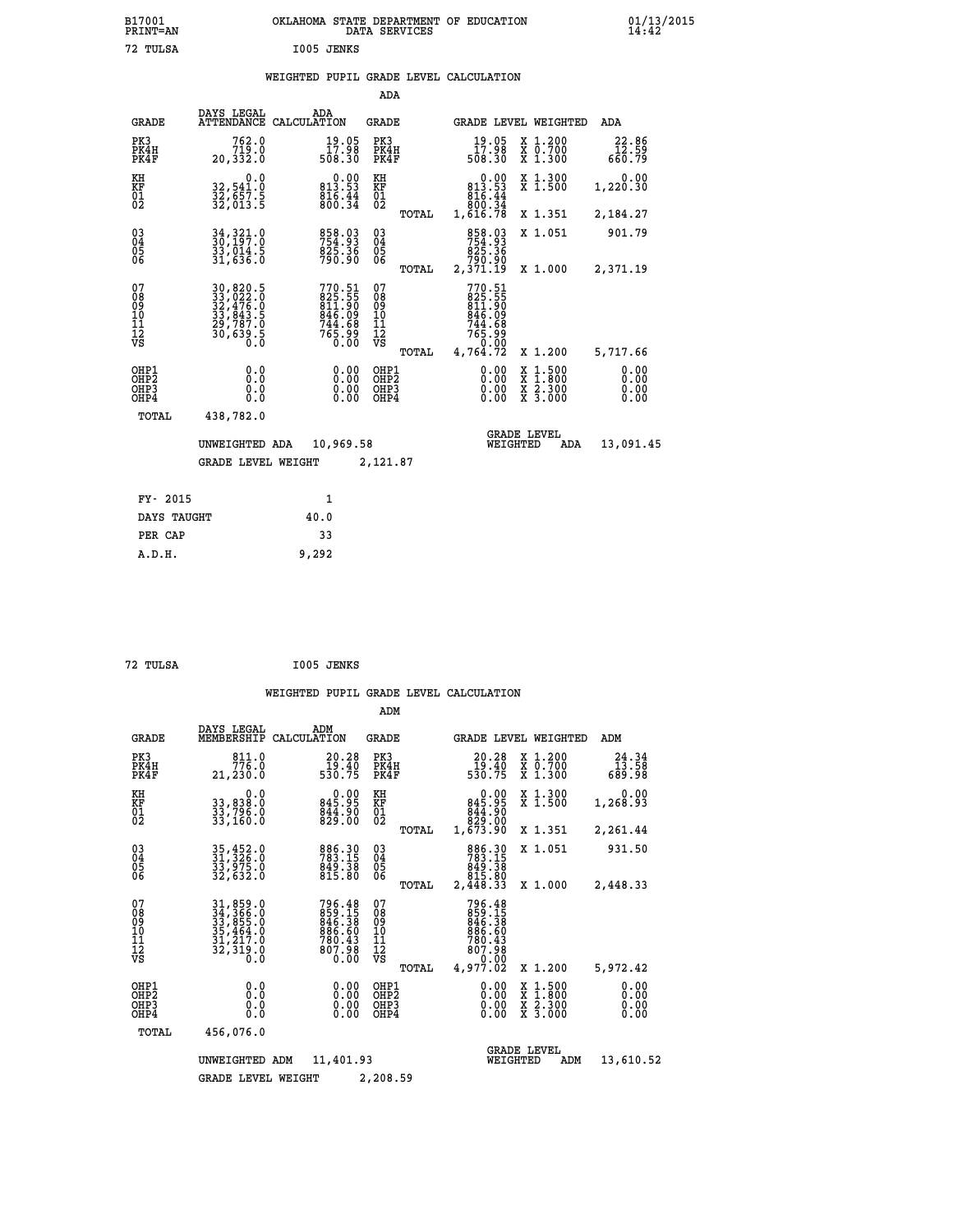| OKLAHOMA STATE DEPARTMENT OF EDUCATION<br>DATA SERVICES |  |
|---------------------------------------------------------|--|
| 1006 COLLINSVILLE                                       |  |

 **B17001 OKLAHOMA STATE DEPARTMENT OF EDUCATION 01/13/2015**

# **WEIGHTED PUPIL GRADE LEVEL CALCULATION**

|                                                    |                                          |                                                                                   |                    |                                                                                | ADA                                       |       |                                                                                    |                                |                                          |                              |
|----------------------------------------------------|------------------------------------------|-----------------------------------------------------------------------------------|--------------------|--------------------------------------------------------------------------------|-------------------------------------------|-------|------------------------------------------------------------------------------------|--------------------------------|------------------------------------------|------------------------------|
|                                                    | <b>GRADE</b>                             | DAYS LEGAL<br><b>ATTENDANCE</b>                                                   | ADA<br>CALCULATION |                                                                                | <b>GRADE</b>                              |       |                                                                                    |                                | GRADE LEVEL WEIGHTED                     | <b>ADA</b>                   |
| PK3                                                | PK4H<br>PK4F                             | 187.0<br>$6, \bar{1}\,\,8\,\,2\,\,.\,\,0$                                         |                    | 143.77<br>0.00                                                                 | PK3<br>PK4H<br>PK4F                       |       | $143.77$<br>$0.00$                                                                 |                                | X 1.200<br>X 0.700<br>X 1.300            | 5.22<br>100.64<br>0.00       |
| KH<br>KF<br>01<br>02                               |                                          | 0.0<br>8,539:5<br>8,205:0<br>7,465:5                                              |                    | $0.00$<br>198.59<br>$\frac{150}{173}.81$                                       | KH<br>KF<br>01<br>02                      |       | 0.00<br>99.991<br>$\frac{190.81}{173.62}$<br>364.43                                |                                | X 1.300<br>X 1.500                       | 0.00<br>297.89               |
|                                                    |                                          |                                                                                   |                    |                                                                                |                                           | TOTAL |                                                                                    |                                | X 1.351                                  | 492.34                       |
| $\begin{matrix} 03 \\ 04 \\ 05 \\ 06 \end{matrix}$ |                                          | 7, 512.9<br>$\frac{8}{7}$ , $\frac{1}{7}$ $\frac{61}{82}$ . 5                     |                    | $\begin{smallmatrix} 174.70\\180.08\\188.40\\180.99 \end{smallmatrix}$         | $\substack{03 \\ 04}$<br>$\frac{05}{06}$  | TOTAL | $\begin{smallmatrix} 174.70\\ 180.08\\ 188.40\\ 180.99\\ 549.47 \end{smallmatrix}$ |                                | X 1.051<br>X 1.000                       | 183.61<br>549.47             |
| 07<br>08<br>09<br>11<br>11<br>12<br>VS             |                                          | $7,683.0$<br>$9,214.0$<br>$8,847.0$<br>$8,408.5$<br>$8,262.5$<br>$7,860.5$<br>0.0 |                    | $178.67$<br>$214.28$<br>$205.74$<br>$195.55$<br>$192.15$<br>$182.80$<br>$0.00$ | 07<br>08<br>09<br>11<br>11<br>12<br>VS    |       | 178.67<br>214.28<br>205.74<br>195.55<br>192.15<br>182.80<br>00.0°-<br>1,169.19     |                                |                                          |                              |
|                                                    |                                          |                                                                                   |                    |                                                                                |                                           | TOTAL |                                                                                    |                                | X 1.200                                  | 1,403.03                     |
|                                                    | OHP1<br>OHP <sub>2</sub><br>OHP3<br>OHP4 | 23.5<br>0.0<br>Ŏ.Ŏ                                                                |                    | 0.55<br>$\begin{smallmatrix} 0.00 \ 0.00 \end{smallmatrix}$                    | OHP1<br>OH <sub>P</sub> 2<br>OHP3<br>OHP4 |       | 0.55<br>0.00<br>0.00                                                               | X                              | $1:500$<br>$1:800$<br>X 2.300<br>X 3.000 | 0.83<br>0.00<br>0.00<br>0.00 |
|                                                    | TOTAL                                    | 112,017.0                                                                         |                    |                                                                                |                                           |       |                                                                                    |                                |                                          |                              |
|                                                    |                                          | UNWEIGHTED ADA                                                                    |                    | 2,605.05                                                                       |                                           |       |                                                                                    | <b>GRADE LEVEL</b><br>WEIGHTED | <b>ADA</b>                               | 3,033.03                     |
|                                                    |                                          | <b>GRADE LEVEL WEIGHT</b>                                                         |                    |                                                                                | 427.98                                    |       |                                                                                    |                                |                                          |                              |
|                                                    | FY- 2015                                 |                                                                                   | 1                  |                                                                                |                                           |       |                                                                                    |                                |                                          |                              |
|                                                    | DAYS TAUGHT                              |                                                                                   | 43.0               |                                                                                |                                           |       |                                                                                    |                                |                                          |                              |
|                                                    | PER CAP                                  |                                                                                   | 33                 |                                                                                |                                           |       |                                                                                    |                                |                                          |                              |

 **A.D.H. 2,462**

 **B17001<br>PRINT=AN<br>72 TULSA** 

 **72 TULSA I006 COLLINSVILLE**

|                                          |                                                                       |                    |                                                                         | ADM                                                 |       |                                                                                  |                                          |                              |  |
|------------------------------------------|-----------------------------------------------------------------------|--------------------|-------------------------------------------------------------------------|-----------------------------------------------------|-------|----------------------------------------------------------------------------------|------------------------------------------|------------------------------|--|
| <b>GRADE</b>                             | DAYS LEGAL<br>MEMBERSHIP                                              | ADM<br>CALCULATION |                                                                         | <b>GRADE</b>                                        |       |                                                                                  | GRADE LEVEL WEIGHTED                     | ADM                          |  |
| PK3<br>PK4H<br>PK4F                      | 194.0<br>6,455.0<br>0.0                                               |                    | 4.51<br>150.12<br>0.00                                                  | PK3<br>PK4H<br>PK4F                                 |       | 4.51<br>150.12<br>0.00                                                           | X 1.200<br>X 0.700<br>X 1.300            | $5.41$<br>$105.08$<br>0.00   |  |
| KH<br>KF<br>01<br>02                     | 0.0<br>8,760:0<br>8,500:0<br>7,758:0                                  |                    | $\begin{smallmatrix} &0.00\\ 203.72\\ 197.67\\ 180.42\end{smallmatrix}$ | KH<br>KF<br>01<br>02                                |       | $\begin{smallmatrix} &0.00\\ 203.72\\ 197.67\\ 180.42\\ 378.09\end{smallmatrix}$ | X 1.300<br>X 1.500                       | 0.00<br>305.58               |  |
|                                          |                                                                       |                    |                                                                         |                                                     | TOTAL |                                                                                  | X 1.351                                  | 510.80                       |  |
| 03<br>04<br>05<br>06                     | 7,770.0<br>8,012.0<br>8,392.0<br>8,018.0                              |                    | $\begin{smallmatrix} 180.70\\186.33\\195.16\\186.47 \end{smallmatrix}$  | $\begin{array}{c} 03 \\ 04 \\ 05 \\ 06 \end{array}$ |       | $180.70$<br>$186.33$<br>$195.16$<br>$186.47$<br>$567.96$                         | X 1.051                                  | 189.92                       |  |
|                                          |                                                                       |                    |                                                                         |                                                     | TOTAL |                                                                                  | X 1.000                                  | 567.96                       |  |
| 07<br>08<br>09<br>101<br>11<br>12<br>VS  | 7,968.0<br>9,512.0<br>9,071.0<br>8,685.0<br>8,447.0<br>8,078.0<br>0.0 |                    | 185.30<br>221.21<br>210.95<br>201.97<br>$\frac{196.44}{187.87}$         | 07<br>08<br>09<br>11<br>11<br>12<br>VS              | TOTAL | 185.30<br>221.21<br>210.95<br>201.97<br>196.44<br>187.87<br>0.00<br>1,203.74     | X 1.200                                  | 1,444.49                     |  |
| OHP1<br>OHP2<br>OH <sub>P3</sub><br>OHP4 | 31.0<br>0.0<br>0.000                                                  |                    | $0.72$<br>$0.00$<br>$0.00$<br>0.00                                      | OHP1<br>OHP2<br>OHP <sub>3</sub>                    |       | $0.72$<br>$0.00$<br>$0.00$<br>0.00                                               | X 1:500<br>X 1:800<br>X 2:300<br>X 3:000 | 1.08<br>0.00<br>0.00<br>0.00 |  |
| TOTAL                                    | 115,651.0                                                             |                    |                                                                         |                                                     |       |                                                                                  |                                          |                              |  |
|                                          | UNWEIGHTED                                                            | ADM                | 2,689.56                                                                |                                                     |       | WEIGHTED                                                                         | <b>GRADE LEVEL</b><br>ADM                | 3,130.32                     |  |
|                                          | <b>GRADE LEVEL WEIGHT</b>                                             |                    |                                                                         | 440.76                                              |       |                                                                                  |                                          |                              |  |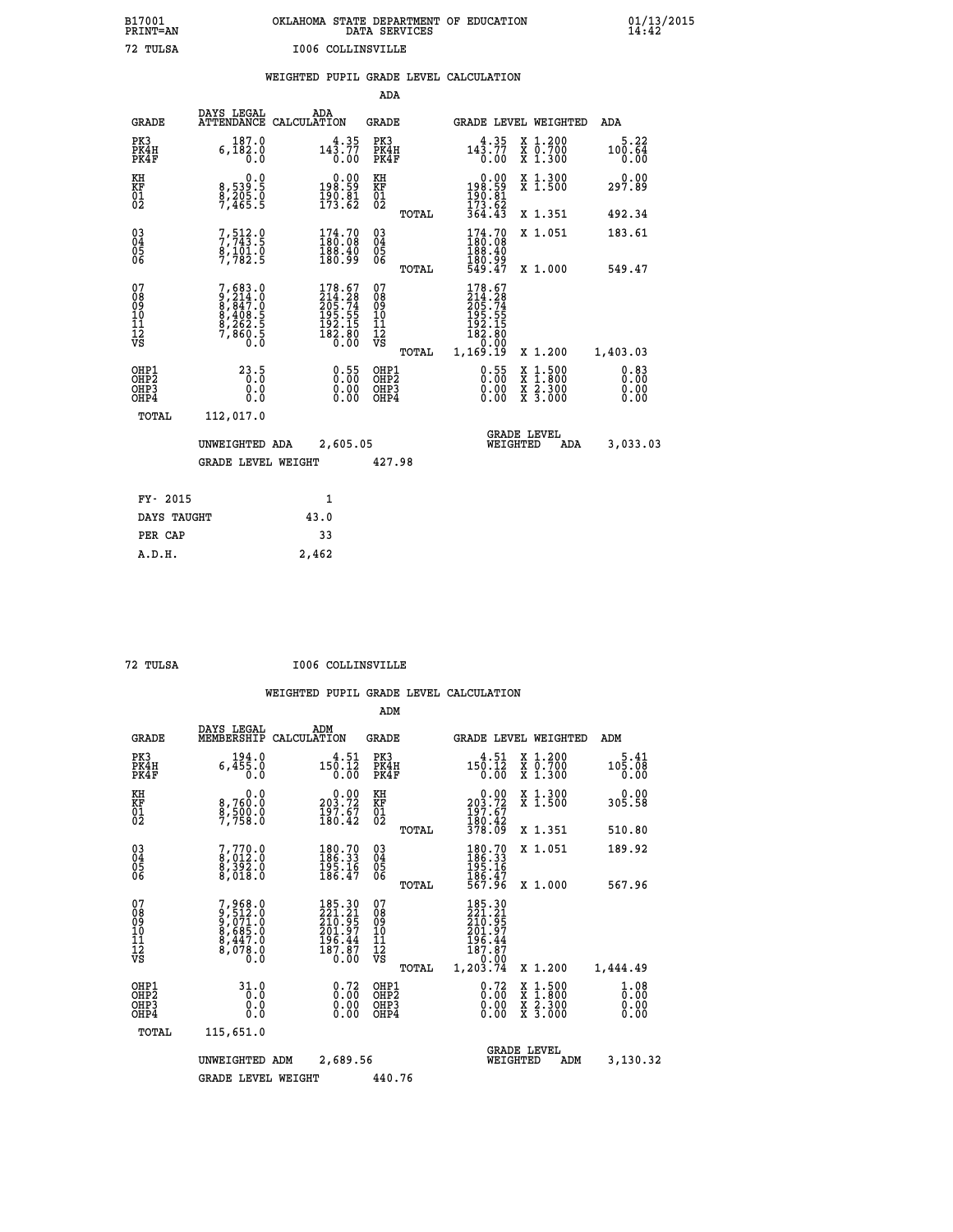| B17001<br><b>PRINT=AN</b> | OKLAHOMA STATE DEPARTMENT OF EDUCATION<br>DATA SERVICES | 01/13/2015 |
|---------------------------|---------------------------------------------------------|------------|
| 72<br>TULSA               | 1007 SKIATOOK                                           |            |

|                                                    |                                                                                                  |                                                                                                        | ADA                                    |       |                                                                                                                                       |                                                                            |                              |
|----------------------------------------------------|--------------------------------------------------------------------------------------------------|--------------------------------------------------------------------------------------------------------|----------------------------------------|-------|---------------------------------------------------------------------------------------------------------------------------------------|----------------------------------------------------------------------------|------------------------------|
| <b>GRADE</b>                                       | DAYS LEGAL                                                                                       | ADA<br>ATTENDANCE CALCULATION                                                                          | <b>GRADE</b>                           |       |                                                                                                                                       | GRADE LEVEL WEIGHTED                                                       | <b>ADA</b>                   |
| PK3<br>PK4H<br>PK4F                                | 105.0<br>4,096.0<br>0.0                                                                          | 2.28<br>$8\overline{9}\cdot\overline{0}\overline{4}$<br>0.00                                           | PK3<br>PK4H<br>PK4F                    |       | 2.28<br>$\frac{85.04}{0.00}$                                                                                                          | X 1.200<br>X 0.700<br>X 1.300                                              | 2.74<br>62.33<br>0.00        |
| KH<br>KF<br>01<br>02                               | 0.0<br>$\substack{8,210.5 \\ 10,121.5 \\ 7,516.5}$                                               | 0.00<br>178.49<br>220.03<br>163.40                                                                     | KH<br>KF<br>01<br>02                   |       | 0.00<br>178.49<br>220.03<br>163.40<br>383.43                                                                                          | X 1.300<br>X 1.500                                                         | 0.00<br>267.74               |
|                                                    |                                                                                                  |                                                                                                        |                                        | TOTAL |                                                                                                                                       | X 1.351                                                                    | 518.01                       |
| $\begin{matrix} 03 \\ 04 \\ 05 \\ 06 \end{matrix}$ | 7, 560.5<br>$\frac{8}{7}$ , 620.5                                                                | 166.53<br>187.40<br>165.16                                                                             | 03<br>04<br>05<br>06                   |       | 166.53<br>187.40                                                                                                                      | X 1.051                                                                    | 175.02                       |
|                                                    |                                                                                                  |                                                                                                        |                                        | TOTAL | 165.16<br>512.93                                                                                                                      | X 1.000                                                                    | 512.93                       |
| 07<br>08<br>09<br>11<br>11<br>12<br>VS             | $\begin{smallmatrix}7,609.0\\8,004.5\\10,443.0\\8,240.5\\7,606.5\\7,924.5\\0.0\end{smallmatrix}$ | 165.41<br>$\begin{smallmatrix} 174.71\ 174.01\ 227.02\ 180.14\ 166.10\ 172.90\ 0.00 \end{smallmatrix}$ | 07<br>08<br>09<br>11<br>11<br>12<br>VS |       | 165.41<br>$\frac{174}{227}$ :01<br>$\frac{227}{180}$ :14<br>$\begin{smallmatrix} 166.10 \ 172.90 \ 0.00 \ 1,085.58 \end{smallmatrix}$ |                                                                            |                              |
|                                                    |                                                                                                  |                                                                                                        |                                        | TOTAL |                                                                                                                                       | X 1.200                                                                    | 1,302.70                     |
| OHP1<br>OHP <sub>2</sub><br>OHP3<br>OHP4           | 0.0<br>0.0<br>Ō.Ō                                                                                | 0.00<br>$\begin{smallmatrix} 0.00 \ 0.00 \end{smallmatrix}$                                            | OHP1<br>OHP2<br>OHP3<br>OHP4           |       | $0.00$<br>$0.00$<br>0.00                                                                                                              | $1.500$<br>$1.800$<br>X<br>$\frac{x}{x}$ $\frac{5}{3}$ : $\frac{500}{000}$ | 0.00<br>0.00<br>0.00<br>0.00 |
| TOTAL                                              | 111,133.0                                                                                        |                                                                                                        |                                        |       |                                                                                                                                       |                                                                            |                              |
|                                                    | UNWEIGHTED ADA                                                                                   | 2,418.28                                                                                               |                                        |       |                                                                                                                                       | <b>GRADE LEVEL</b><br>WEIGHTED<br><b>ADA</b>                               | 2,841.47                     |
|                                                    | <b>GRADE LEVEL WEIGHT</b>                                                                        |                                                                                                        | 423.19                                 |       |                                                                                                                                       |                                                                            |                              |
| FY- 2015                                           |                                                                                                  | $\mathbf{1}$                                                                                           |                                        |       |                                                                                                                                       |                                                                            |                              |
| DAYS TAUGHT                                        |                                                                                                  | 46.0                                                                                                   |                                        |       |                                                                                                                                       |                                                                            |                              |
| PER CAP                                            |                                                                                                  | 33                                                                                                     |                                        |       |                                                                                                                                       |                                                                            |                              |
|                                                    |                                                                                                  |                                                                                                        |                                        |       |                                                                                                                                       |                                                                            |                              |

 **72 TULSA I007 SKIATOOK**

 **A.D.H. 1,619**

|                                          |                                                                                                  |                                                                               | ADM                                                 |       |                                                                              |          |                                          |                              |
|------------------------------------------|--------------------------------------------------------------------------------------------------|-------------------------------------------------------------------------------|-----------------------------------------------------|-------|------------------------------------------------------------------------------|----------|------------------------------------------|------------------------------|
| <b>GRADE</b>                             | DAYS LEGAL<br>MEMBERSHIP                                                                         | ADM<br>CALCULATION                                                            | <b>GRADE</b>                                        |       |                                                                              |          | GRADE LEVEL WEIGHTED                     | ADM                          |
| PK3<br>PK4H<br>PK4F                      | 108.0<br>4,331.0<br>0.0                                                                          | $94.15$<br>$0.00$                                                             | PK3<br>PK4H<br>PK4F                                 |       | $2.35$<br>94.15<br>0.00                                                      |          | X 1.200<br>X 0.700<br>X 1.300            | 2.82<br>65.91<br>0.00        |
| KH<br>KF<br>01<br>02                     | 0.0<br>$10, 713.0$<br>$10, 633.0$<br>$7, 957.0$                                                  | $\begin{smallmatrix} &0.00\\189.41\\231.15\\172.98\end{smallmatrix}$          | KH<br>KF<br>01<br>02                                |       | $\begin{smallmatrix} &0.00\\189.41\\231.15\\172.98\\404.13\end{smallmatrix}$ |          | X 1.300<br>X 1.500                       | 0.00<br>284.12               |
|                                          |                                                                                                  |                                                                               |                                                     | TOTAL |                                                                              |          | X 1.351                                  | 545.98                       |
| 03<br>04<br>05<br>06                     | 8,017.0<br>7,692.0<br>8,960.0<br>7,842.0                                                         | $174.28$<br>$167.22$<br>194.78<br>170.48                                      | $\begin{array}{c} 03 \\ 04 \\ 05 \\ 06 \end{array}$ |       | $174.28$<br>$167.22$<br>194.78                                               |          | X 1.051                                  | 183.17                       |
|                                          |                                                                                                  |                                                                               |                                                     | TOTAL | 170.48<br>532.48                                                             |          | X 1.000                                  | 532.48                       |
| 07<br>08<br>09<br>101<br>11<br>12<br>VS  | $\begin{smallmatrix}7,892.0\\8,384.0\\10,982.0\\8,642.0\\7,920.0\\8,292.0\\0.0\end{smallmatrix}$ | $171.57$<br>$182.26$<br>$238.74$<br>188.90<br>173.04<br>$\frac{180.92}{0.00}$ | 07<br>08<br>09<br>11<br>11<br>12<br>VS              | TOTAL | 171.57<br>182.26<br>238.74<br>188.90<br>173.04<br>180.92<br>0.00<br>1,135.43 |          | X 1.200                                  | 1,362.52                     |
| OHP1<br>OHP2<br>OH <sub>P3</sub><br>OHP4 | 0.0<br>0.000                                                                                     | $0.00$<br>$0.00$<br>0.00                                                      | OHP1<br>OHP2<br>OHP <sub>3</sub>                    |       | $0.00$<br>$0.00$<br>0.00                                                     |          | X 1:500<br>X 1:800<br>X 2:300<br>X 3:000 | 0.00<br>0.00<br>0.00<br>0.00 |
| TOTAL                                    | 116,365.0                                                                                        |                                                                               |                                                     |       |                                                                              |          |                                          |                              |
|                                          | UNWEIGHTED                                                                                       | 2,532.23<br>ADM                                                               |                                                     |       |                                                                              | WEIGHTED | <b>GRADE LEVEL</b><br>ADM                | 2,977.00                     |
|                                          | <b>GRADE LEVEL WEIGHT</b>                                                                        |                                                                               | 444.77                                              |       |                                                                              |          |                                          |                              |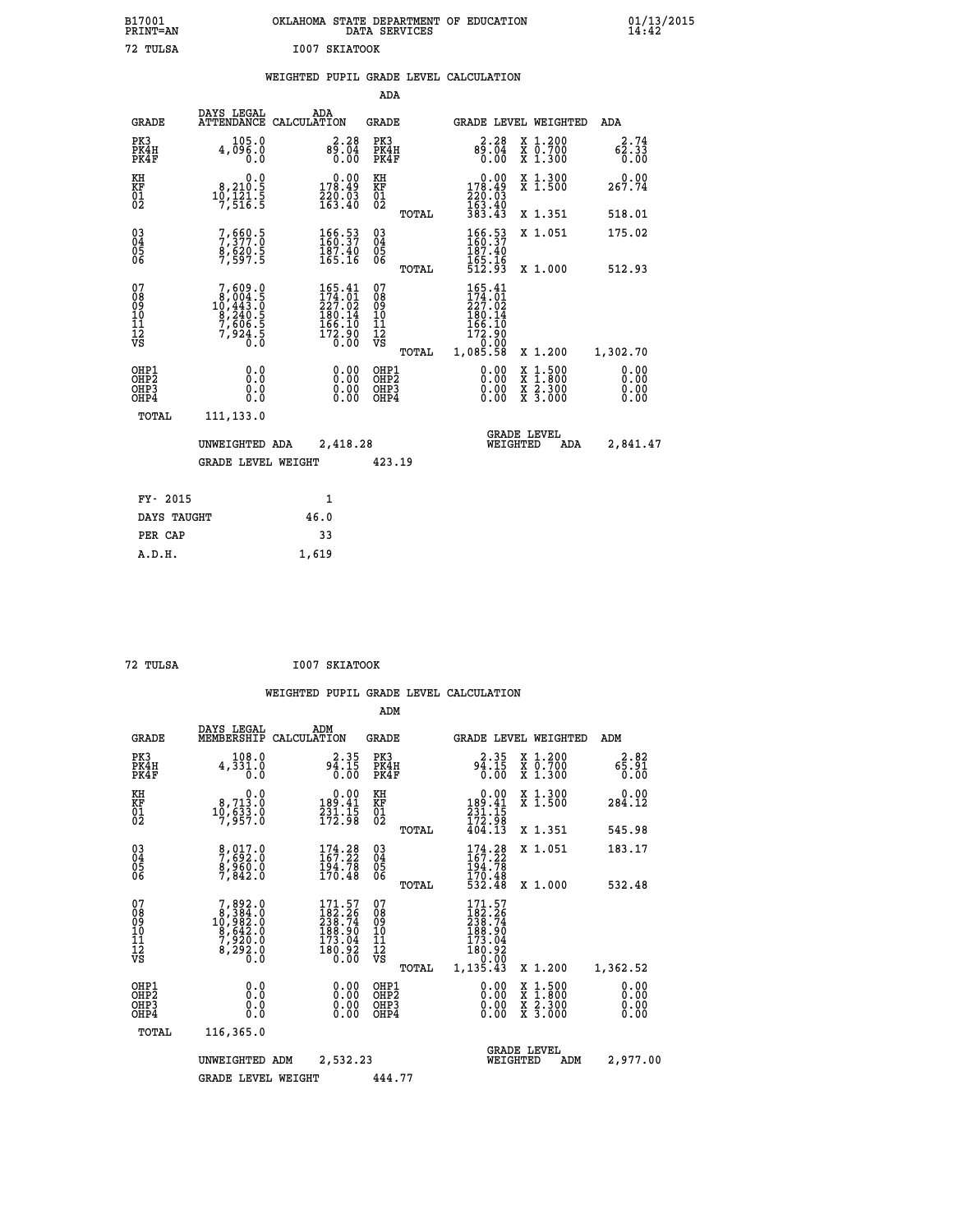| B17001<br><b>PRINT=AN</b>                |                                                                                     |                                                                                               | DATA SERVICES                                            | OKLAHOMA STATE DEPARTMENT OF EDUCATION                                                                      |                                                                                          | $01/13/2015$<br>14:42        |  |
|------------------------------------------|-------------------------------------------------------------------------------------|-----------------------------------------------------------------------------------------------|----------------------------------------------------------|-------------------------------------------------------------------------------------------------------------|------------------------------------------------------------------------------------------|------------------------------|--|
| 72 TULSA                                 |                                                                                     | I008 SPERRY                                                                                   |                                                          |                                                                                                             |                                                                                          |                              |  |
|                                          |                                                                                     |                                                                                               |                                                          | WEIGHTED PUPIL GRADE LEVEL CALCULATION                                                                      |                                                                                          |                              |  |
|                                          |                                                                                     |                                                                                               | ADA                                                      |                                                                                                             |                                                                                          |                              |  |
| <b>GRADE</b>                             | DAYS LEGAL<br>ATTENDANCE CALCULATION                                                | ADA                                                                                           | GRADE                                                    | <b>GRADE LEVEL WEIGHTED</b>                                                                                 |                                                                                          | ADA                          |  |
| PK3<br>PK4H<br>PK4F                      | 94.0<br>0.0<br>2,504.0                                                              | 2.14<br>ō:ōō<br>56.91                                                                         | PK3<br>PK4H<br>PK4F                                      | 2.14<br>0.00<br>56.91                                                                                       | X 1.200<br>X 0.700<br>X 1.300                                                            | 2.57<br>0.00<br>73.98        |  |
| KH<br>KF<br>01<br>02                     | 0.0<br>3,727.0<br>$\frac{4}{3}$ , $\frac{651}{847}$ . 5                             | $0.00$<br>84.70<br>$\frac{82.99}{87.44}$                                                      | KH<br>KF<br>01<br>02                                     | 0.00<br>84.70<br>ۆۈ: 93<br>87.44                                                                            | X 1.300<br>X 1.500                                                                       | 0.00<br>127.05               |  |
|                                          |                                                                                     |                                                                                               | TOTAL                                                    | 180.43                                                                                                      | X 1.351                                                                                  | 243.76                       |  |
| $03\overline{4}$<br>Ŏ5<br>06             | $3,434.0$<br>$3,494.0$<br>$3,494.0$<br>$3,366.5$                                    | $\frac{81.84}{78.05}$<br>$79.41$<br>$76.51$                                                   | 03<br>04<br>05<br>06                                     | $\frac{81}{78}.84$<br>79.41<br>76.51<br>233.97                                                              | X 1.051                                                                                  | 86.01                        |  |
| 07<br>08<br>09<br>11<br>11<br>12<br>VS   | $4,006.5$<br>$3,844.0$<br>$4,483.5$<br>$3,618.5$<br>$3,253.0$<br>$4,018.5$<br>$0.0$ | $\begin{smallmatrix} 91.06\\ 87.36\\ 102.10\\ 92.63\\ 73.93\\ 92.21\\ 0.00 \end{smallmatrix}$ | TOTAL<br>07<br>08<br>09<br>10<br>11<br>12<br>VS<br>TOTAL | 91.06<br>$\begin{array}{c} 87.36 \\ 102.10 \\ 82.53 \end{array}$<br>73.93<br>$\frac{55.21}{0.00}$<br>529.29 | X 1.000<br>X 1.200                                                                       | 233.97<br>635.15             |  |
| OHP1<br>OHP <sub>2</sub><br>OHP3<br>OHP4 | 0.0<br>0.0<br>0.0<br>0.0                                                            | 0.00<br>0.00<br>0.00                                                                          | OHP1<br>OHP2<br>OHP3<br>OHP4                             | 0.00<br>0.00<br>0.00                                                                                        | $\begin{smallmatrix} x & 1.500 \\ x & 1.800 \\ x & 2.300 \\ x & 3.000 \end{smallmatrix}$ | 0.00<br>0.00<br>0.00<br>0.00 |  |
| TOTAL                                    | 51,383.5<br>UNWEIGHTED ADA<br><b>GRADE LEVEL WEIGHT</b>                             | 1,169.28                                                                                      | 233.21                                                   | <b>GRADE LEVEL</b><br>WEIGHTED                                                                              | ADA                                                                                      | 1,402.49                     |  |
| FY- 2015<br>DAYS TAUGHT                  |                                                                                     | 1<br>44.0                                                                                     |                                                          |                                                                                                             |                                                                                          |                              |  |

 **ADM**

**PER CAP** 33<br> **A.D.H.** 1,059

 **A.D.H. 1,059**

 **72 TULSA I008 SPERRY**

| GRADE                                              | DAYS LEGAL<br>MEMBERSHIP                                                            | ADM<br>CALCULATION                                                                    | GRADE                                               |       | GRADE LEVEL WEIGHTED                                                                                  |                                          | ADM                   |  |
|----------------------------------------------------|-------------------------------------------------------------------------------------|---------------------------------------------------------------------------------------|-----------------------------------------------------|-------|-------------------------------------------------------------------------------------------------------|------------------------------------------|-----------------------|--|
| PK3<br>PK4H<br>PK4F                                | 94.0<br>0.0<br>2,674.0                                                              | $\begin{smallmatrix} 2.14 \\ 0.00 \\ 60.77 \end{smallmatrix}$                         | PK3<br>PK4H<br>PK4F                                 |       | 2.14<br>0.00<br>60.77                                                                                 | X 1.200<br>X 0.700<br>X 1.300            | 2.57<br>0.00<br>79.00 |  |
| KH<br>KF<br>01<br>02                               | 0.0<br>$4,004.0$<br>$4,323.0$<br>$4,028.0$                                          | $91.00$<br>$91.00$<br>$98.25$<br>$91.55$                                              | KH<br>KF<br>01<br>02                                |       | $\begin{array}{c} 0.00 \\ 91.00 \\ 98.25 \\ 91.55 \\ 189.80 \end{array}$                              | X 1.300<br>X 1.500                       | 0.00<br>136.50        |  |
|                                                    |                                                                                     |                                                                                       |                                                     | TOTAL |                                                                                                       | X 1.351                                  | 256.42                |  |
| $\begin{matrix} 03 \\ 04 \\ 05 \\ 06 \end{matrix}$ | 3,761.0<br>3,538.0<br>3,593.0<br>3,537.0                                            | 85.48<br>80.41<br>81.66<br>80.39                                                      | $\begin{array}{c} 03 \\ 04 \\ 05 \\ 06 \end{array}$ |       | $\begin{smallmatrix}85.48\\80.41\\81.66\\80.39\\242.46\end{smallmatrix}$                              | X 1.051                                  | 89.84                 |  |
|                                                    |                                                                                     |                                                                                       |                                                     | TOTAL |                                                                                                       | X 1.000                                  | 242.46                |  |
| 07<br>08<br>09<br>101<br>11<br>12<br>VS            | $4,230.0$<br>$3,978.0$<br>$4,677.0$<br>$3,785.0$<br>$3,416.0$<br>$4,214.0$<br>$0.0$ | $\begin{array}{r} 96.14 \\ 90.41 \\ 106.50 \\ 86.43 \\ 77.64 \\ 96.68 \\ \end{array}$ | 07<br>08<br>09<br>001<br>11<br>11<br>12<br>VS       | TOTAL | $\begin{array}{r} 96.14 \\ 90.41 \\ 106.50 \\ 86.43 \\ 77.64 \\ 96.68 \\ 96.00 \\ 553.80 \end{array}$ | X 1.200                                  | 664.56                |  |
|                                                    |                                                                                     |                                                                                       |                                                     |       |                                                                                                       |                                          |                       |  |
| OHP1<br>OHP <sub>2</sub><br>OHP3<br>OHP4           | 0.0<br>0.000                                                                        |                                                                                       | OHP1<br>OHP2<br>OHP3<br>OHP4                        |       | 0.00<br>0.00<br>0.00                                                                                  | X 1:500<br>X 1:800<br>X 2:300<br>X 3:000 | 0.00<br>0.00<br>0.00  |  |
| TOTAL                                              | 53,852.0                                                                            |                                                                                       |                                                     |       |                                                                                                       |                                          |                       |  |
|                                                    | UNWEIGHTED                                                                          | 1,225.45<br>ADM                                                                       |                                                     |       | WEIGHTED                                                                                              | <b>GRADE LEVEL</b><br>ADM                | 1,471.35              |  |
|                                                    | <b>GRADE LEVEL WEIGHT</b>                                                           |                                                                                       | 245.90                                              |       |                                                                                                       |                                          |                       |  |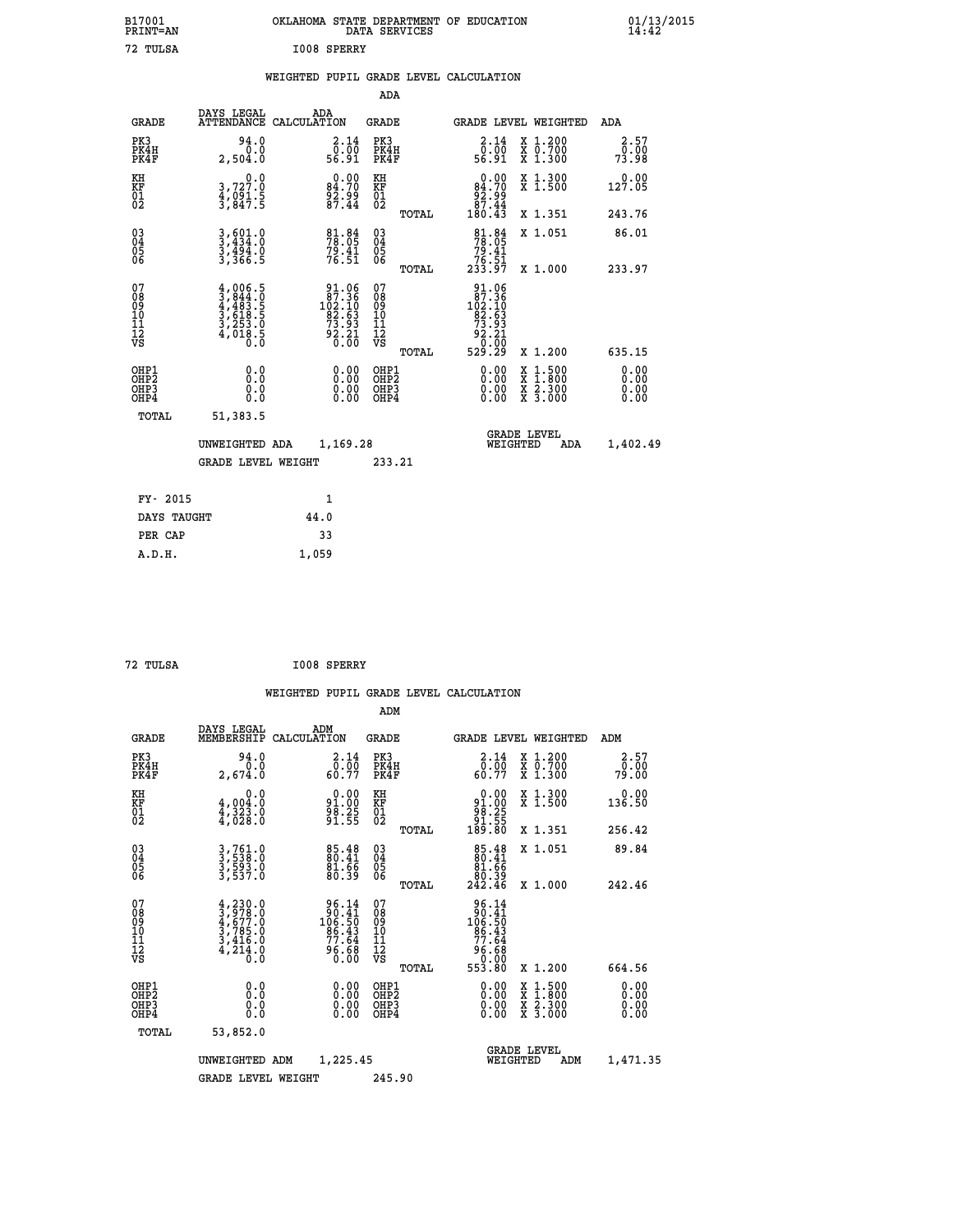| B17001<br>PRINT=AN                                 |                                                                                           | OKLAHOMA STATE DEPARTMENT OF EDUCATION                                                                                                           | DATA SERVICES                          |                                                                                                    |                                                                                                                                      | $01/13/2015$<br>14:42   |
|----------------------------------------------------|-------------------------------------------------------------------------------------------|--------------------------------------------------------------------------------------------------------------------------------------------------|----------------------------------------|----------------------------------------------------------------------------------------------------|--------------------------------------------------------------------------------------------------------------------------------------|-------------------------|
| 72 TULSA                                           |                                                                                           | I009 UNION                                                                                                                                       |                                        |                                                                                                    |                                                                                                                                      |                         |
|                                                    |                                                                                           | WEIGHTED PUPIL GRADE LEVEL CALCULATION                                                                                                           |                                        |                                                                                                    |                                                                                                                                      |                         |
|                                                    |                                                                                           |                                                                                                                                                  | ADA                                    |                                                                                                    |                                                                                                                                      |                         |
| GRADE                                              | DAYS LEGAL                                                                                | ADA<br>ATTENDANCE CALCULATION                                                                                                                    | GRADE                                  | GRADE LEVEL WEIGHTED                                                                               |                                                                                                                                      | ADA                     |
| PK3<br>PK4H<br>PK4F                                | 339.5<br>0.0<br>28,210.5                                                                  | 8.49<br>0.00<br>705.26                                                                                                                           | PK3<br>PK4H<br>PK4F                    | 8.49<br>0.00<br>705.26                                                                             | X 1.200<br>X 0.700<br>X 1.300                                                                                                        | 10.19<br>0.00<br>916.84 |
| KH<br>KF<br>$^{01}_{02}$                           | 0.0<br>41,905.5<br>45,666.5<br>45,169.5                                                   | 1,047.64<br>$\frac{1}{1}, \frac{1}{12}$ $\frac{1}{2}, \frac{6}{24}$                                                                              | KH<br>KF<br>$^{01}_{02}$               | 0.00<br>1,047.64<br>$\frac{1}{1}, \frac{1}{129}$ $\frac{1}{24}$<br>$\frac{1}{270}$ $\frac{24}{90}$ | X 1.300<br>X 1.500                                                                                                                   | 0.00<br>1,571.46        |
|                                                    |                                                                                           |                                                                                                                                                  | TOTAL                                  |                                                                                                    | X 1.351                                                                                                                              | 3,067.99                |
| $\begin{matrix} 03 \\ 04 \\ 05 \\ 06 \end{matrix}$ | $44,653.5$<br>$42,599.0$<br>$44,996.0$<br>$42,395.5$                                      | $1,116.34$<br>$1,064.98$<br>$1,124.90$<br>$1,059.89$                                                                                             | 03<br>04<br>05<br>06                   | 116.34<br>,064.98<br>$1,116.34$<br>$1,064.98$<br>$1,124.90$<br>$1,059.89$<br>$3,249.77$            | X 1.051                                                                                                                              | 1,173.27                |
|                                                    |                                                                                           |                                                                                                                                                  | TOTAL                                  |                                                                                                    | X 1.000                                                                                                                              | 3,249.77                |
| 07<br>08<br>09<br>10<br>11<br>12<br>VS             | $43,695.0$<br>$45,521.0$<br>$46,505.0$<br>$45,990.5$<br>$42,325.0$<br>$41,166.0$<br>$0.0$ | $\begin{smallmatrix} 1,092\cdot 38\\ 1,138\cdot 03\\ 1,162\cdot 63\\ 1,149\cdot 76\\ 1,058\cdot 13\\ 1,029\cdot 15\\ 0\cdot 00\end{smallmatrix}$ | 07<br>08<br>09<br>10<br>11<br>ĪŽ<br>VŠ | 1,092.38<br>1,138.03<br>1,162.63<br>1,149.76<br>1,058.13<br>1,029.15                               |                                                                                                                                      |                         |
|                                                    |                                                                                           |                                                                                                                                                  | TOTAL                                  | 5,630.08                                                                                           | X 1.200                                                                                                                              | 7,956.10                |
| OHP1<br>OHP2<br>OHP3<br>OHP4                       | 0.0<br>Ō.Ō<br>0.0<br>0.0                                                                  | 0.00<br>0.00<br>0.00                                                                                                                             | OHP1<br>OHP2<br>OHP3<br>OHP4           | 0.00<br>0.00<br>0.00                                                                               | $\begin{smallmatrix} \mathtt{X} & 1 & 500 \\ \mathtt{X} & 1 & 800 \\ \mathtt{X} & 2 & 300 \\ \mathtt{X} & 3 & 000 \end{smallmatrix}$ | 0.00<br>0.00<br>0.00    |
| TOTAL                                              | 601,138.0                                                                                 |                                                                                                                                                  |                                        |                                                                                                    |                                                                                                                                      |                         |
|                                                    | UNWEIGHTED ADA                                                                            | 15,028.48                                                                                                                                        |                                        | <b>GRADE LEVEL</b><br>WEIGHTED                                                                     | ADA                                                                                                                                  | 17,945.62               |
|                                                    | <b>GRADE LEVEL WEIGHT</b>                                                                 |                                                                                                                                                  | 2,917.14                               |                                                                                                    |                                                                                                                                      |                         |
| FY- 2015                                           |                                                                                           | 1                                                                                                                                                |                                        |                                                                                                    |                                                                                                                                      |                         |
| DAYS TAUGHT                                        |                                                                                           | 40.0                                                                                                                                             |                                        |                                                                                                    |                                                                                                                                      |                         |
| PER CAP                                            |                                                                                           | 33                                                                                                                                               |                                        |                                                                                                    |                                                                                                                                      |                         |

| ----   | <u>JJ</u> |
|--------|-----------|
| A.D.H. | 8,661     |
|        |           |
|        |           |

| 72 TULSA |  | I009 UNION |
|----------|--|------------|
|----------|--|------------|

|                                                       |                                                                                       |                                                                              | ADM                                    |                                                                                          |                                                                                                  |                              |
|-------------------------------------------------------|---------------------------------------------------------------------------------------|------------------------------------------------------------------------------|----------------------------------------|------------------------------------------------------------------------------------------|--------------------------------------------------------------------------------------------------|------------------------------|
| <b>GRADE</b>                                          | DAYS LEGAL<br>MEMBERSHIP                                                              | ADM<br>CALCULATION                                                           | <b>GRADE</b>                           | GRADE LEVEL WEIGHTED                                                                     |                                                                                                  | ADM                          |
| PK3<br>PK4H<br>PK4F                                   | 342.0<br>0.0<br>29,687.0                                                              | 8.55<br>0.00<br>742.18                                                       | PK3<br>PK4H<br>PK4F                    | 8.55<br>0.00<br>742.18                                                                   | $\begin{array}{c} x & 1.200 \\ x & 0.700 \end{array}$<br>X 1.300                                 | 10.26<br>0.00<br>964.83      |
| KH<br>KF<br>01<br>02                                  | 0.0<br>43,869.0<br>$\frac{47}{378}$ :0<br>$\frac{7}{46}$ ; 841:0                      | $\begin{smallmatrix}&&&0.00\\1,096.73\\1,184.45\\1,171.03\end{smallmatrix}$  | KH<br>KF<br>01<br>02                   | 0.00<br>$1,096.73$<br>$1,184.45$<br>$1,171.03$<br>$2,355.48$                             | X 1.300<br>X 1.500                                                                               | 0.00<br>1,645.10             |
|                                                       |                                                                                       |                                                                              | TOTAL                                  |                                                                                          | X 1.351                                                                                          | 3,182.25                     |
| 03<br>04<br>05<br>06                                  | $46, 105.0$<br>$43, 973.0$<br>46,464.0<br>43,785.0                                    | $1,152.63$<br>$1,099.33$<br>$1,161.60$<br>$1,094.63$                         | $\substack{03 \\ 04}$<br>0500          | $1,152.63$<br>$1,099.33$<br>$1,161.60$<br>$1,094.63$<br>$3,355.56$                       | X 1.051                                                                                          | 1,211.41                     |
|                                                       |                                                                                       |                                                                              | TOTAL                                  |                                                                                          | X 1.000                                                                                          | 3,355.56                     |
| 07<br>08<br>09<br>11<br>11<br>12<br>VS                | 45,050.0<br>$48,970.0$<br>$48,980.0$<br>$48,782.0$<br>$45,995.0$<br>$44,824.0$<br>0.0 | 1,126.25<br>1,201.75<br>I,224.50<br>1,219.55<br>ī,ī49.88<br>1,120.60<br>0.00 | 07<br>089<br>101<br>111<br>VS<br>TOTAL | 1,126.25<br>1,201.75<br>1,224:50<br>1,219.55<br>1,149.88<br>1,120.60<br>0.00<br>7,042.53 | X 1.200                                                                                          | 8,451.04                     |
| OHP1<br>OH <sub>P</sub> 2<br>OH <sub>P3</sub><br>OHP4 | 0.0<br>0.000                                                                          | 0.00<br>0.00<br>0.00                                                         | OHP1<br>OHP2<br>OHP3<br>OHP4           | $0.00$<br>$0.00$<br>0.00                                                                 | $\begin{smallmatrix} x & 1 & 500 \\ x & 1 & 800 \\ x & 2 & 300 \\ x & 3 & 000 \end{smallmatrix}$ | 0.00<br>0.00<br>0.00<br>0.00 |
| TOTAL                                                 | 630,145.0                                                                             |                                                                              |                                        |                                                                                          |                                                                                                  |                              |
|                                                       | UNWEIGHTED                                                                            | 15,753.66<br>ADM                                                             |                                        | WEIGHTED                                                                                 | <b>GRADE LEVEL</b><br>ADM                                                                        | 18,820.45                    |
|                                                       | <b>GRADE LEVEL WEIGHT</b>                                                             |                                                                              | 3,066.79                               |                                                                                          |                                                                                                  |                              |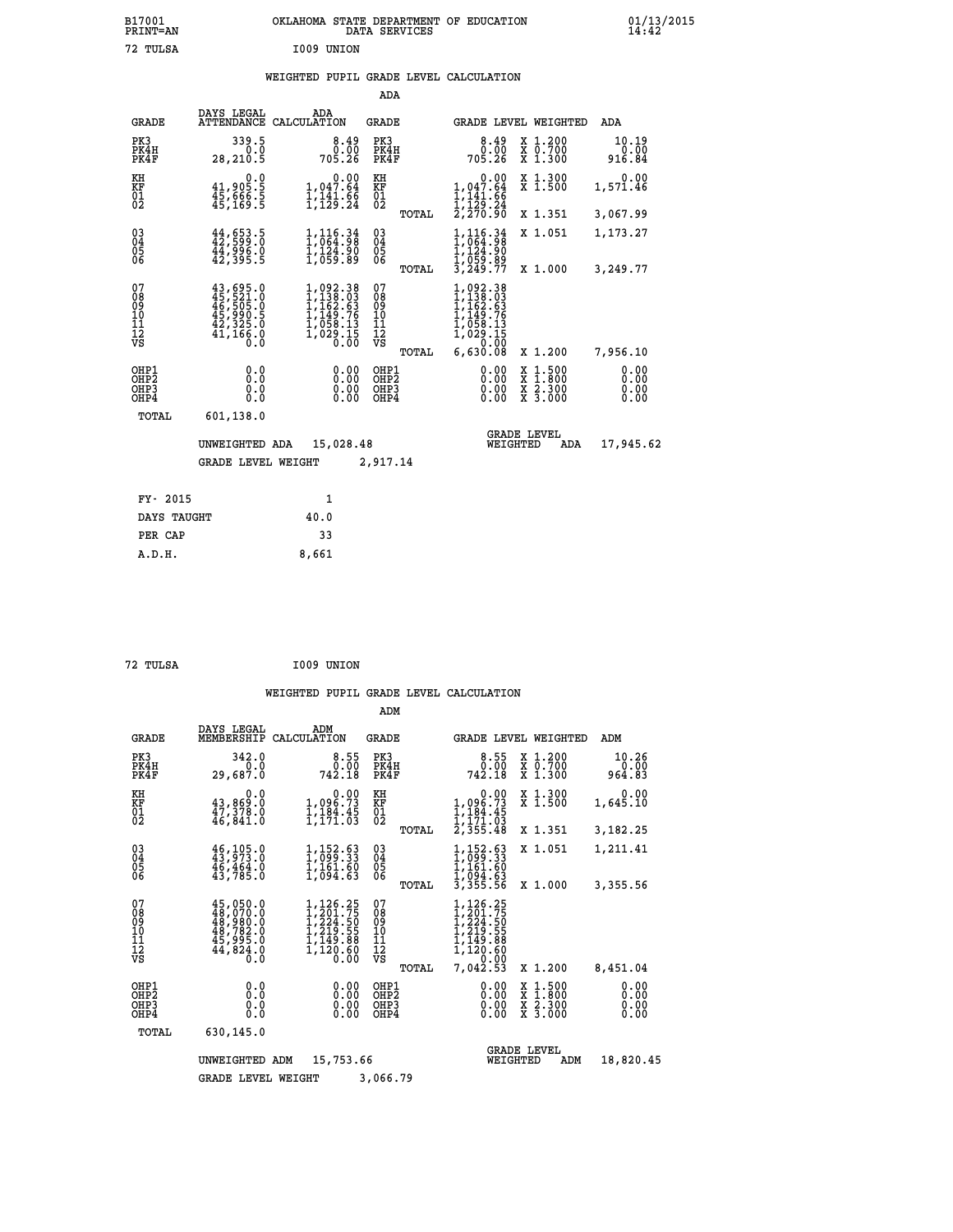| B17001<br>PRINT=AN | OKLAHOMA STATE DEPARTMENT OF EDUCATION<br>DATA SERVICES | $01/13/2015$<br>14:42 |
|--------------------|---------------------------------------------------------|-----------------------|
| 72 TULSA           | I010 BERRYHILL                                          |                       |
|                    | WEIGHTED PUPIL GRADE LEVEL CALCULATION                  |                       |

|                                                    |                                                                                                                                                                  |                                                                                                  | ADA                                                 |       |                                                                                                                 |                                                                                                                                      |                           |
|----------------------------------------------------|------------------------------------------------------------------------------------------------------------------------------------------------------------------|--------------------------------------------------------------------------------------------------|-----------------------------------------------------|-------|-----------------------------------------------------------------------------------------------------------------|--------------------------------------------------------------------------------------------------------------------------------------|---------------------------|
| <b>GRADE</b>                                       | DAYS LEGAL<br><b>ATTENDANCE</b>                                                                                                                                  | ADA<br>CALCULATION                                                                               | <b>GRADE</b>                                        |       |                                                                                                                 | GRADE LEVEL WEIGHTED                                                                                                                 | ADA                       |
| PK3<br>PK4H<br>PK4F                                | 29.0<br>80.0<br>2,509.5                                                                                                                                          | $\begin{smallmatrix} 0.67\ 1.86\ 58.36 \end{smallmatrix}$                                        | PK3<br>PK4H<br>PK4F                                 |       | $\begin{array}{c} 0.67 \\ 1.86 \\ 58.36 \end{array}$                                                            | X 1.200<br>X 0.700<br>X 1.300                                                                                                        | $0.80$<br>$1.30$<br>75.87 |
| KH<br>KF<br>01<br>02                               | $\begin{smallmatrix}&&&0.0\\3.727.0\\3.626.5\\3.268.5\end{smallmatrix}$                                                                                          | $86.67$<br>$84.34$<br>$76.01$                                                                    | KH<br>KF<br>01<br>02                                |       | 0.00<br>$\begin{array}{r} 86.67 \\ 84.34 \\ 76.01 \\ 160.35 \end{array}$                                        | X 1.300<br>X 1.500                                                                                                                   | 0.00<br>130.01            |
|                                                    |                                                                                                                                                                  |                                                                                                  |                                                     | TOTAL |                                                                                                                 | X 1.351                                                                                                                              | 216.63                    |
| $\begin{matrix} 03 \\ 04 \\ 05 \\ 06 \end{matrix}$ | $3, 266.5$<br>$3, 412.5$<br>$3, 375.5$<br>$4, 024.0$                                                                                                             | 75.97<br>79.36<br>78.50<br>93.58                                                                 | $\begin{array}{c} 03 \\ 04 \\ 05 \\ 06 \end{array}$ |       | $75.97$<br>$79.36$<br>$78.50$<br>$93.58$<br>$251.44$                                                            | X 1.051                                                                                                                              | 79.84                     |
|                                                    |                                                                                                                                                                  |                                                                                                  |                                                     | TOTAL |                                                                                                                 | X 1.000                                                                                                                              | 251.44                    |
| 07<br>08<br>09<br>10<br>11<br>11<br>12<br>VS       | $\begin{smallmatrix} 3\,,\,632\,.\,0\\ 3\,,\,815\,. \,0\\ 4\,,\,613\,. \,5\\ 4\,,\,788\,. \,0\\ 4\,,\,509\,. \,0\\ 4\,,\,372\,. \,0\\ 0\,. \,0\end{smallmatrix}$ | $\begin{smallmatrix} 84.47\\ 88.72\\ 107.29\\ 111.35\\ 104.86\\ 101.67\\ 0.00 \end{smallmatrix}$ | 07<br>08<br>09<br>001<br>11<br>11<br>12<br>VS       | TOTAL | $84.47$<br>$88.72$<br>$107.29$<br>$111.35$<br>$\begin{array}{c} 111.36 \\ 101.67 \\ 0.00 \\ 598.36 \end{array}$ | X 1.200                                                                                                                              | 718.03                    |
| OHP1<br>OHP2<br>OH <sub>P3</sub><br>OHP4           | 0.0<br>0.000                                                                                                                                                     | $0.00$<br>$0.00$<br>0.00                                                                         | OHP1<br>OHP2<br>OHP <sub>3</sub>                    |       |                                                                                                                 | $\begin{smallmatrix} \mathtt{X} & 1 & 500 \\ \mathtt{X} & 1 & 800 \\ \mathtt{X} & 2 & 300 \\ \mathtt{X} & 3 & 000 \end{smallmatrix}$ | 0.00<br>0.00<br>0.00      |
| TOTAL                                              | 53,048.5                                                                                                                                                         |                                                                                                  |                                                     |       |                                                                                                                 |                                                                                                                                      |                           |
|                                                    | UNWEIGHTED                                                                                                                                                       | 1,233.68<br>ADA                                                                                  |                                                     |       | WEIGHTED                                                                                                        | <b>GRADE LEVEL</b><br>ADA                                                                                                            | 1,473.92                  |
|                                                    | GRADE LEVEL WEIGHT                                                                                                                                               |                                                                                                  | 240.24                                              |       |                                                                                                                 |                                                                                                                                      |                           |
| FY- 2015                                           |                                                                                                                                                                  | $\mathbf{1}$                                                                                     |                                                     |       |                                                                                                                 |                                                                                                                                      |                           |
|                                                    |                                                                                                                                                                  |                                                                                                  |                                                     |       |                                                                                                                 |                                                                                                                                      |                           |

| FY- 2015    |       |
|-------------|-------|
| DAYS TAUGHT | 43.0  |
| PER CAP     | 33    |
| A.D.H.      | 1,153 |
|             |       |

| 72 TULSA | I010 BERRYHILL |
|----------|----------------|

| <b>GRADE</b>                                       | DAYS LEGAL<br>MEMBERSHIP                                                                                                                                    | ADM<br>CALCULATION                                                                       | <b>GRADE</b>                                       |       | <b>GRADE LEVEL WEIGHTED</b>                                                                          |                                          | ADM                   |
|----------------------------------------------------|-------------------------------------------------------------------------------------------------------------------------------------------------------------|------------------------------------------------------------------------------------------|----------------------------------------------------|-------|------------------------------------------------------------------------------------------------------|------------------------------------------|-----------------------|
| PK3<br>PK4H<br>PK4F                                | 29.0<br>86.0<br>2,600.0                                                                                                                                     | $\begin{smallmatrix} 0.67\ 2.00\ 60.47 \end{smallmatrix}$                                | PK3<br>PK4H<br>PK4F                                |       | $\begin{smallmatrix} 0.67\ 2.00\ 60.47 \end{smallmatrix}$                                            | X 1.200<br>X 0.700<br>X 1.300            | 0.80<br>1.40<br>78.61 |
| KH<br>KF<br>01<br>02                               | 0.0<br>$3,852.0$<br>$3,744.0$<br>$3,346.0$                                                                                                                  | <b>0.00</b><br><b>0.00</b><br><b>92.50</b><br>$\frac{87.07}{77.81}$                      | KH<br>KF<br>01<br>02                               |       | $0.00\n89.58\n87.07\n77.81\n164.88$                                                                  | X 1.300<br>X 1.500                       | 0.00<br>134.37        |
|                                                    |                                                                                                                                                             |                                                                                          |                                                    | TOTAL |                                                                                                      | X 1.351                                  | 222.75                |
| $\begin{matrix} 03 \\ 04 \\ 05 \\ 06 \end{matrix}$ | $3,354.0$<br>$3,494.0$<br>$3,485.0$<br>$4,121.0$                                                                                                            | 78.00<br>81.26<br>81.05<br>95.84                                                         | $\begin{matrix} 03 \\ 04 \\ 05 \\ 06 \end{matrix}$ |       | $78.00\n81.26\n81.05\n95.84\n258.15$                                                                 | X 1.051                                  | 81.98                 |
|                                                    |                                                                                                                                                             |                                                                                          |                                                    | TOTAL |                                                                                                      | X 1.000                                  | 258.15                |
| 07<br>08<br>09<br>101<br>11<br>12<br>VS            | $\begin{smallmatrix} 3\,,\,753\,.\,0\\ 4\,,\,019\,.\,0\\ 4\,,\,826\,.\,0\\ 4\,,\,982\,.\,0\\ 4\,,\,728\,.\,0\\ 4\,,\,528\,.\,0\\ 0\,.\,0 \end{smallmatrix}$ | $\begin{smallmatrix}87.28\\93.47\\112.23\\115.86\\109.95\\105.30\\0.00\end{smallmatrix}$ | 07<br>08<br>09<br>001<br>11<br>11<br>12<br>VS      | TOTAL | $\begin{smallmatrix}87.28\\93.47\\112.23\\115.86\\109.95\\105.30\\0&0.00\end{smallmatrix}$<br>624.09 | X 1.200                                  | 748.91                |
|                                                    |                                                                                                                                                             |                                                                                          |                                                    |       |                                                                                                      |                                          |                       |
| OHP1<br>OHP2<br>OH <sub>P3</sub><br>OHP4           | 0.0<br>0.000                                                                                                                                                |                                                                                          | OHP1<br>OHP2<br>OHP3<br>OHP4                       |       | 0.00<br>0.00                                                                                         | X 1:500<br>X 1:800<br>X 2:300<br>X 3:000 | 0.00<br>0.00<br>0.00  |
| TOTAL                                              | 54,947.0                                                                                                                                                    |                                                                                          |                                                    |       |                                                                                                      |                                          |                       |
|                                                    | UNWEIGHTED                                                                                                                                                  | 1,277.84<br>ADM                                                                          |                                                    |       | WEIGHTED                                                                                             | <b>GRADE LEVEL</b><br>ADM                | 1,526.97              |
|                                                    | <b>GRADE LEVEL WEIGHT</b>                                                                                                                                   |                                                                                          | 249.13                                             |       |                                                                                                      |                                          |                       |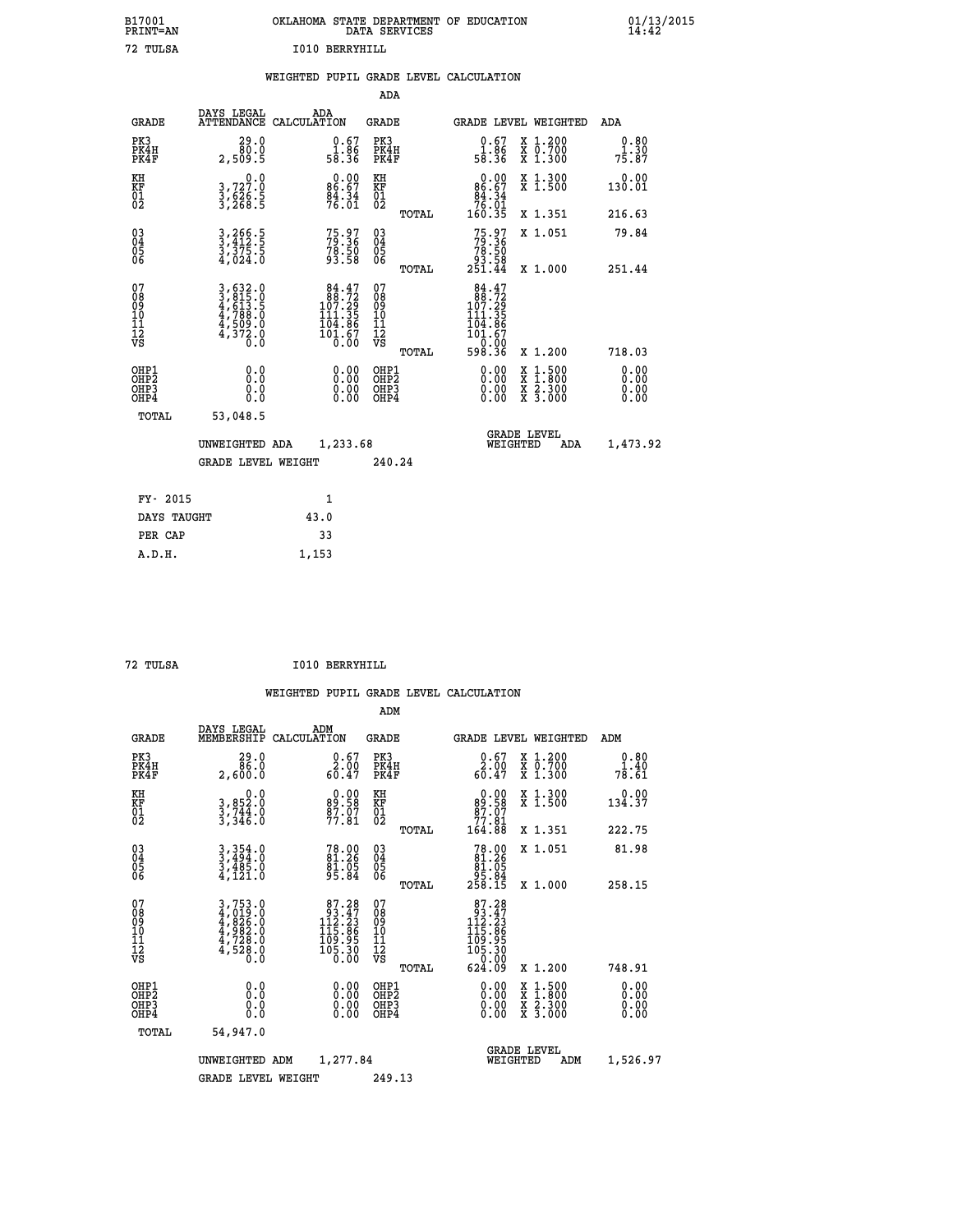|             | OKLAHOMA STATE DEPARTMENT OF EDUCATION<br>DATA SERVICES |  |
|-------------|---------------------------------------------------------|--|
| I011 OWASSO |                                                         |  |

|                                                                    |                                                                                                                                                    |                                                                                               | ADA                                      |       |                                                                    |                                                                                                  |                              |
|--------------------------------------------------------------------|----------------------------------------------------------------------------------------------------------------------------------------------------|-----------------------------------------------------------------------------------------------|------------------------------------------|-------|--------------------------------------------------------------------|--------------------------------------------------------------------------------------------------|------------------------------|
| <b>GRADE</b>                                                       | DAYS LEGAL<br>ATTENDANCE                                                                                                                           | ADA<br>CALCULATION                                                                            | <b>GRADE</b>                             |       |                                                                    | <b>GRADE LEVEL WEIGHTED</b>                                                                      | ADA                          |
| PK3<br>PK4H<br>PK4F                                                | 698.0<br>15,185.5<br>0.0                                                                                                                           | $345.12$<br>$345.12$<br>0.00                                                                  | PK3<br>PK4H<br>PK4F                      |       | 15.86<br>345.12<br>0.00                                            | X 1.200<br>X 0.700<br>X 1.300                                                                    | 19.03<br>241.58<br>0.00      |
| KH<br><b>KF</b><br>01<br>02                                        | 0.0<br>30,076.5<br>29,749.0<br>28,939.0                                                                                                            | $0.00$<br>683.56<br>$676.11$<br>$657.70$                                                      | KH<br><b>KF</b><br>01<br>02              |       | 0.00<br>683.56<br>676.11<br>657.70                                 | X 1.300<br>X 1.500                                                                               | 0.00<br>1,025.34             |
|                                                                    |                                                                                                                                                    |                                                                                               |                                          | TOTAL | 1,333.81                                                           | X 1.351                                                                                          | 1,801.98                     |
| $\begin{smallmatrix} 03 \\[-4pt] 04 \end{smallmatrix}$<br>05<br>06 | 28, 218.0<br>29, 609.0<br>31, 319.5<br>30, 213.5                                                                                                   | 641.32<br>$71\overline{1}\.\,\overline{8}\,\overline{1}\phantom{1}\overline{6}\,\overline{7}$ | $\substack{03 \\ 04}$<br>05<br>06        |       | $\frac{641}{672}$ : $\frac{32}{3}$<br>711.81<br>686.67             | X 1.051                                                                                          | 674.03                       |
|                                                                    |                                                                                                                                                    |                                                                                               |                                          | TOTAL | 2,071.41                                                           | X 1.000                                                                                          | 2,071.41                     |
| 07<br>08<br>09<br>11<br>11<br>12<br>VS                             | $\begin{smallmatrix} 30\,,\,585\,.0\\ 29\,,\,874\,.5\\ 34\,,\,530\,.0\\ 30\,,\,812\,.0\\ 30\,,\,398\,.5\\ 28\,,\,898\,.0\\ 0\,. \end{smallmatrix}$ | 695.11<br>678.96<br>784.78<br>700.27<br>700.88<br>690.88<br>656.77<br>0.00                    | 07<br>08<br>09<br>11<br>11<br>12<br>VS   |       | 695.11<br>678.96<br>784.78<br>700.27<br>700.88<br>656.77<br>656.77 |                                                                                                  |                              |
|                                                                    |                                                                                                                                                    |                                                                                               |                                          | TOTAL | 4,206.77                                                           | X 1.200                                                                                          | 5,048.12                     |
| OHP1<br>OH <sub>P</sub> 2<br>OH <sub>P3</sub><br>OH <sub>P4</sub>  | 0.0<br>0.0<br>0.0                                                                                                                                  | 0.00<br>0.00<br>0.00                                                                          | OHP1<br>OHP <sub>2</sub><br>OHP3<br>OHP4 |       | 0.00<br>0.00<br>0.00                                               | $\begin{smallmatrix} x & 1 & 500 \\ x & 1 & 800 \\ x & 2 & 300 \\ x & 3 & 000 \end{smallmatrix}$ | 0.00<br>0.00<br>0.00<br>0.00 |
| TOTAL                                                              | 409,106.0                                                                                                                                          |                                                                                               |                                          |       |                                                                    |                                                                                                  |                              |
|                                                                    | UNWEIGHTED ADA                                                                                                                                     | 9,297.85                                                                                      |                                          |       |                                                                    | <b>GRADE LEVEL</b><br>WEIGHTED<br>ADA                                                            | 10,881.49                    |
|                                                                    | <b>GRADE LEVEL WEIGHT</b>                                                                                                                          |                                                                                               | 1,583.64                                 |       |                                                                    |                                                                                                  |                              |
| FY- 2015                                                           |                                                                                                                                                    | $\mathbf{1}$                                                                                  |                                          |       |                                                                    |                                                                                                  |                              |
| DAYS TAUGHT                                                        |                                                                                                                                                    | 44.0                                                                                          |                                          |       |                                                                    |                                                                                                  |                              |
| PER CAP                                                            |                                                                                                                                                    | 33                                                                                            |                                          |       |                                                                    |                                                                                                  |                              |

| 72 TULSA | I011 OWASSO |
|----------|-------------|

 **A.D.H. 6,676**

 **B17001<br>PRINT=AN<br>72 TULSA** 

|                                                       |                                                                             |                                                                  | ADM                                                    |                                                                                |                                          |                              |
|-------------------------------------------------------|-----------------------------------------------------------------------------|------------------------------------------------------------------|--------------------------------------------------------|--------------------------------------------------------------------------------|------------------------------------------|------------------------------|
| <b>GRADE</b>                                          | DAYS LEGAL<br>MEMBERSHIP                                                    | ADM<br>CALCULATION                                               | GRADE                                                  | GRADE LEVEL WEIGHTED                                                           |                                          | ADM                          |
| PK3<br>PK4H<br>PK4F                                   | 713.0<br>15,913.0<br>0.0                                                    | 16.20<br>361.66<br>0.00                                          | PK3<br>PK4H<br>PK4F                                    | 16.20<br>361.66<br>0.00                                                        | x 1.200<br>x 0.700<br>X 1.300            | 19.44<br>253.16<br>0.00      |
| KH<br><b>KF</b><br>01<br>02                           | $\begin{smallmatrix}&&&0.0\31,275.0\30,918.0\29,894.0\end{smallmatrix}$     | $710.80$<br>$702.68$<br>$702.68$<br>$679.41$                     | KH<br>KF<br>01<br>02                                   | 0.00<br>710.80<br>702.68<br>79.41<br>1,382.09                                  | X 1.300<br>X 1.500                       | 0.00<br>1,066.20             |
|                                                       |                                                                             |                                                                  | TOTAL                                                  |                                                                                | X 1.351                                  | 1,867.20                     |
| $\begin{matrix} 03 \\ 04 \\ 05 \\ 06 \end{matrix}$    | 29,100.0<br>30,585.0<br>32,434.0<br>31,434.0                                | 661.36<br>695.11<br>737.14<br>714.41                             | $\substack{03 \\ 04}$<br>05<br>06                      | 661.36<br>695.11<br>737.14<br>714.41                                           | X 1.051                                  | 695.09                       |
|                                                       |                                                                             |                                                                  | TOTAL                                                  | 2,146.66                                                                       | X 1.000                                  | 2,146.66                     |
| 07<br>08<br>09<br>101<br>112<br>VS                    | 32,029.0<br>31,079.0<br>35,599.0<br>31,858.0<br>31,414.0<br>29,752.0<br>0.0 | 727.93<br>706.34<br>809.06<br>724.05<br>713.96<br>676.18<br>0.00 | 07<br>08<br>09<br>11<br>11<br>12<br>VS<br><b>TOTAL</b> | 727.93<br>$706.34$<br>809.06<br>724.05<br>713.96<br>676.18<br>0.00<br>4,357.52 | X 1.200                                  | 5,229.02                     |
| OHP1<br>OH <sub>P</sub> 2<br>OH <sub>P3</sub><br>OHP4 | 0.0<br>0.000                                                                | $0.00$<br>$0.00$<br>0.00                                         | OHP1<br>OHP <sub>2</sub><br>OHP3<br>OHP4               | 0.00<br>0.00<br>0.00                                                           | X 1:500<br>X 1:800<br>X 2:300<br>X 3:000 | 0.00<br>0.00<br>0.00<br>0.00 |
| TOTAL                                                 | 423,997.0                                                                   |                                                                  |                                                        |                                                                                |                                          |                              |
|                                                       | UNWEIGHTED ADM                                                              | 9,636.29                                                         |                                                        | <b>GRADE LEVEL</b><br>WEIGHTED                                                 | ADM                                      | 11,276.77                    |
|                                                       | <b>GRADE LEVEL WEIGHT</b>                                                   |                                                                  | 1,640.48                                               |                                                                                |                                          |                              |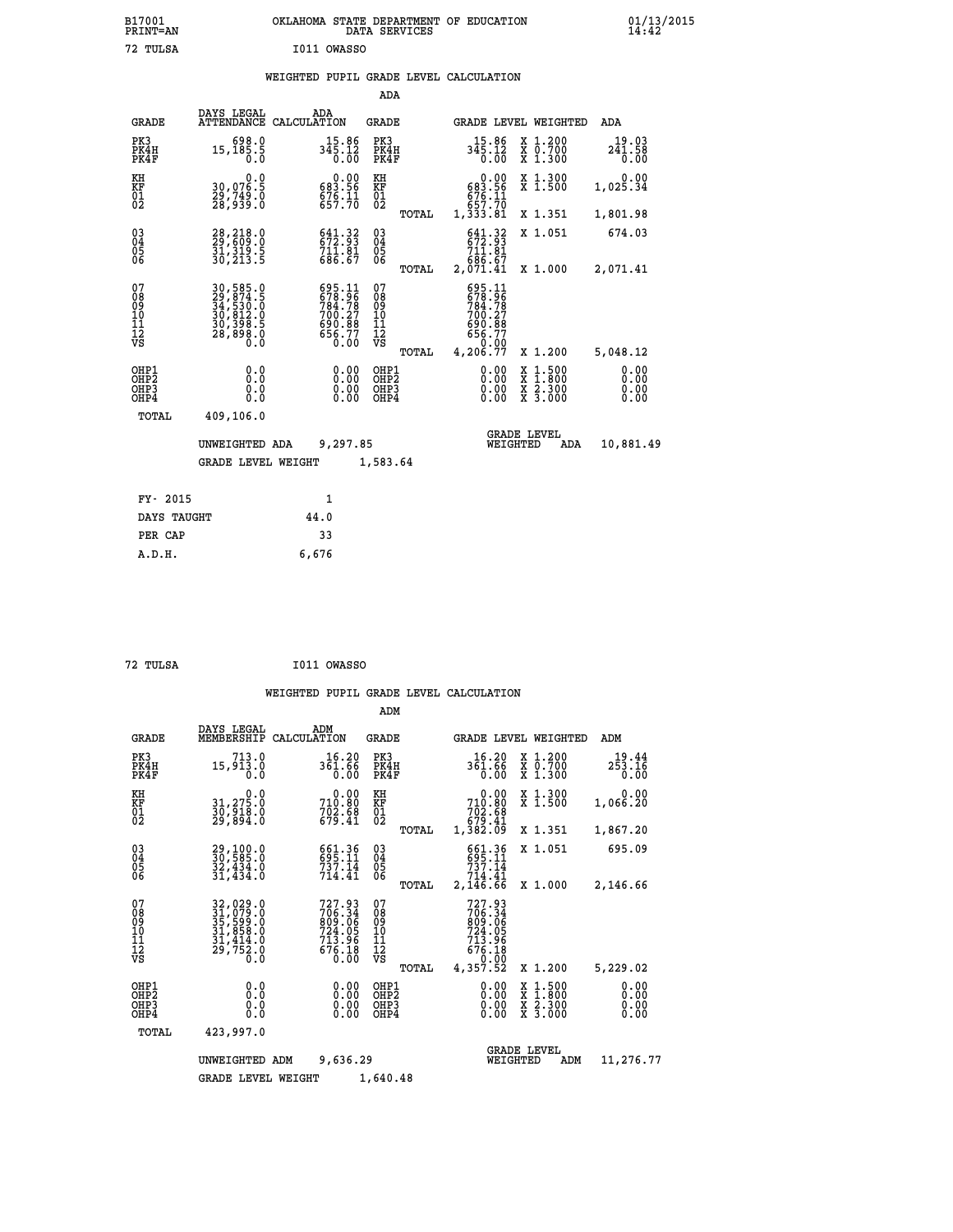| B17001<br><b>PRINT=AN</b> | OKLAHOMA STATE DEPARTMENT OF EDUCATION<br>DATA SERVICES | 01/13/2015 |
|---------------------------|---------------------------------------------------------|------------|
| 72 TULSA                  | I013 GLENPOOL                                           |            |

|                                                    |                                                                                     |                                                                                                 | ADA                                    |       |                                                                                   |                                                                            |                              |
|----------------------------------------------------|-------------------------------------------------------------------------------------|-------------------------------------------------------------------------------------------------|----------------------------------------|-------|-----------------------------------------------------------------------------------|----------------------------------------------------------------------------|------------------------------|
| <b>GRADE</b>                                       | DAYS LEGAL                                                                          | ADA<br>ATTENDANCE CALCULATION                                                                   | <b>GRADE</b>                           |       |                                                                                   | GRADE LEVEL WEIGHTED                                                       | <b>ADA</b>                   |
| PK3<br>PK4H<br>PK4F                                | 203.0<br>0.0<br>6,347.5                                                             | $\begin{smallmatrix} 4.83\ 0.00\ 151.13 \end{smallmatrix}$                                      | PK3<br>PK4H<br>PK4F                    |       | $\begin{smallmatrix} 4.83\ 0.00\ 151.13 \end{smallmatrix}$                        | X 1.200<br>X 0.700<br>X 1.300                                              | 5.80<br>0.00<br>196.47       |
| KH<br>KF<br>01<br>02                               | $\begin{smallmatrix} & & 0.0\ 8.562.5\ 8.907.5\ 8.016.5 \end{smallmatrix}$          | $\begin{smallmatrix} &0.00\ 203.87\ 212.08\ 190.87\ \end{smallmatrix}$                          | KH<br>KF<br>01<br>02                   |       | $\begin{smallmatrix} &0.00\\ 203.87\\ 212.08\\ 190.87\\ 402.95 \end{smallmatrix}$ | X 1.300<br>X 1.500                                                         | 0.00<br>305.81               |
|                                                    |                                                                                     |                                                                                                 |                                        | TOTAL |                                                                                   | X 1.351                                                                    | 544.39                       |
| $\begin{matrix} 03 \\ 04 \\ 05 \\ 06 \end{matrix}$ | 7,943.5<br>8,643.0<br>6,995.0<br>6,983.5                                            | 189.13<br>205.79<br>$\frac{166}{166}$ $\frac{55}{27}$                                           | 03<br>04<br>05<br>06                   |       | 189.13<br>205.79<br>$\frac{166.55}{166.27}$<br>538.61                             | X 1.051                                                                    | 198.78                       |
|                                                    |                                                                                     |                                                                                                 |                                        | TOTAL |                                                                                   | X 1.000                                                                    | 538.61                       |
| 07<br>08<br>09<br>11<br>11<br>12<br>VS             | $7,457.5$<br>$7,457.5$<br>$7,382.5$<br>$6,472.5$<br>$7,013.0$<br>$6,846.5$<br>$0.0$ | 183.32<br>177.55<br>175.77<br>$\begin{array}{r} 154.11 \\ 166.98 \\ 163.01 \\ 0.00 \end{array}$ | 07<br>08<br>09<br>11<br>11<br>12<br>VS |       | 183.32<br>177.55<br>175.77<br>154.11<br>166.98<br>163.01<br>163.01<br>00.02       |                                                                            |                              |
|                                                    |                                                                                     |                                                                                                 |                                        | TOTAL | 1,020.74                                                                          | X 1.200                                                                    | 1,224.89                     |
| OHP1<br>OHP <sub>2</sub><br>OHP3<br>OHP4           | 0.0<br>0.0<br>Ō.Ō                                                                   | 0.00<br>$\begin{smallmatrix} 0.00 \ 0.00 \end{smallmatrix}$                                     | OHP1<br>OHP2<br>OHP3<br>OHP4           |       | $0.00$<br>$0.00$<br>0.00                                                          | $1.500$<br>$1.800$<br>X<br>$\frac{x}{x}$ $\frac{5}{3}$ : $\frac{500}{000}$ | 0.00<br>0.00<br>0.00<br>0.00 |
| TOTAL                                              | 105,473.0                                                                           |                                                                                                 |                                        |       |                                                                                   |                                                                            |                              |
|                                                    | UNWEIGHTED ADA                                                                      | 2,511.26                                                                                        |                                        |       |                                                                                   | <b>GRADE LEVEL</b><br>WEIGHTED<br><b>ADA</b>                               | 3,014.75                     |
|                                                    | <b>GRADE LEVEL WEIGHT</b>                                                           |                                                                                                 | 503.49                                 |       |                                                                                   |                                                                            |                              |
| FY- 2015                                           |                                                                                     | $\mathbf{1}$                                                                                    |                                        |       |                                                                                   |                                                                            |                              |
|                                                    |                                                                                     |                                                                                                 |                                        |       |                                                                                   |                                                                            |                              |
| DAYS TAUGHT                                        |                                                                                     | 42.0                                                                                            |                                        |       |                                                                                   |                                                                            |                              |
| PER CAP                                            |                                                                                     | 33                                                                                              |                                        |       |                                                                                   |                                                                            |                              |

| mr |  |
|----|--|
|    |  |
|    |  |

 **A.D.H. 1,627**

**TULSA 1013 GLENPOOL** 

|                                          |                                                                           |                                                                                                                                                                                                                                                                                                                                                                                                 | ADM                                                |                                                                                  |                                          |                              |
|------------------------------------------|---------------------------------------------------------------------------|-------------------------------------------------------------------------------------------------------------------------------------------------------------------------------------------------------------------------------------------------------------------------------------------------------------------------------------------------------------------------------------------------|----------------------------------------------------|----------------------------------------------------------------------------------|------------------------------------------|------------------------------|
| <b>GRADE</b>                             | DAYS LEGAL<br>MEMBERSHIP                                                  | ADM<br>CALCULATION                                                                                                                                                                                                                                                                                                                                                                              | <b>GRADE</b>                                       | GRADE LEVEL WEIGHTED                                                             |                                          | ADM                          |
| PK3<br>PK4H<br>PK4F                      | 209.0<br>0.0<br>6,793.0                                                   | 4.98<br>0.00<br>161.74                                                                                                                                                                                                                                                                                                                                                                          | PK3<br>PK4H<br>PK4F                                | 0.98<br>161.74                                                                   | X 1.200<br>X 0.700<br>X 1.300            | 5.98<br>0.00<br>210.26       |
| KH<br>KF<br>01<br>02                     | 0.0<br>9,010:0<br>9,276:0<br>8,409:0                                      | $\substack{ \textcolor{red}{0} . \, \textcolor{red}{0} 0 \, \textcolor{red}{\mathbf{214}} \, \textcolor{red}{\mathbf{52}} \, \textcolor{red}{\mathbf{52}} \, \textcolor{red}{\mathbf{230}} \, \textcolor{red}{\mathbf{536}} \, \textcolor{red}{\mathbf{54}} \, \textcolor{red}{\mathbf{566}} \, \textcolor{red}{\mathbf{260}} \, \textcolor{red}{\mathbf{21}} \, \textcolor{red}{\mathbf{566}}$ | KH<br>KF<br>01<br>02                               | $\begin{smallmatrix} &0.00\\ 214.52\\ 220.86\\ 200.21\\ 421.07\end{smallmatrix}$ | X 1.300<br>X 1.500                       | 0.00<br>32ĭ.7̃8              |
|                                          |                                                                           |                                                                                                                                                                                                                                                                                                                                                                                                 | TOTAL                                              |                                                                                  | X 1.351                                  | 568.87                       |
| 03<br>04<br>05<br>06                     | 8,258.0<br>8,972.0<br>7,215.0<br>7,251.0                                  | 196.62<br>213.62<br>$\frac{171.79}{172.64}$                                                                                                                                                                                                                                                                                                                                                     | $\begin{matrix} 03 \\ 04 \\ 05 \\ 06 \end{matrix}$ | 196.62<br>213.62<br>$\frac{171.79}{172.64}$<br>558.05                            | X 1.051                                  | 206.65                       |
|                                          |                                                                           |                                                                                                                                                                                                                                                                                                                                                                                                 | TOTAL                                              |                                                                                  | X 1.000                                  | 558.05                       |
| 07<br>08<br>09<br>101<br>112<br>VS       | 8,048.0<br>7,798.0<br>7,742.0<br>6,769.0<br>6,769.0<br>7,425.0<br>7,322.0 | $191.62$<br>$185.67$<br>$184.34$<br>$\frac{161.17}{176.79}$<br>$\frac{174.33}{0.00}$                                                                                                                                                                                                                                                                                                            | 07<br>08<br>09<br>11<br>11<br>12<br>VS<br>TOTAL    | 191.62<br>185.67<br>184.34<br>161.17<br>176.79<br>174.33<br>--0.00<br>1,073.92   | X 1.200                                  | 1,288.70                     |
| OHP1<br>OHP2<br>OH <sub>P3</sub><br>OHP4 | 0.0<br>0.000                                                              | $0.00$<br>$0.00$<br>0.00                                                                                                                                                                                                                                                                                                                                                                        | OHP1<br>OHP2<br>OHP <sub>3</sub>                   | $0.00$<br>$0.00$<br>0.00                                                         | X 1:500<br>X 1:800<br>X 2:300<br>X 3:000 | 0.00<br>0.00<br>0.00<br>0.00 |
| TOTAL                                    | 110,497.0                                                                 |                                                                                                                                                                                                                                                                                                                                                                                                 |                                                    |                                                                                  |                                          |                              |
|                                          | UNWEIGHTED                                                                | 2,630.90<br>ADM                                                                                                                                                                                                                                                                                                                                                                                 |                                                    | <b>GRADE LEVEL</b><br>WEIGHTED                                                   | ADM                                      | 3,160.29                     |
|                                          | <b>GRADE LEVEL WEIGHT</b>                                                 |                                                                                                                                                                                                                                                                                                                                                                                                 | 529.39                                             |                                                                                  |                                          |                              |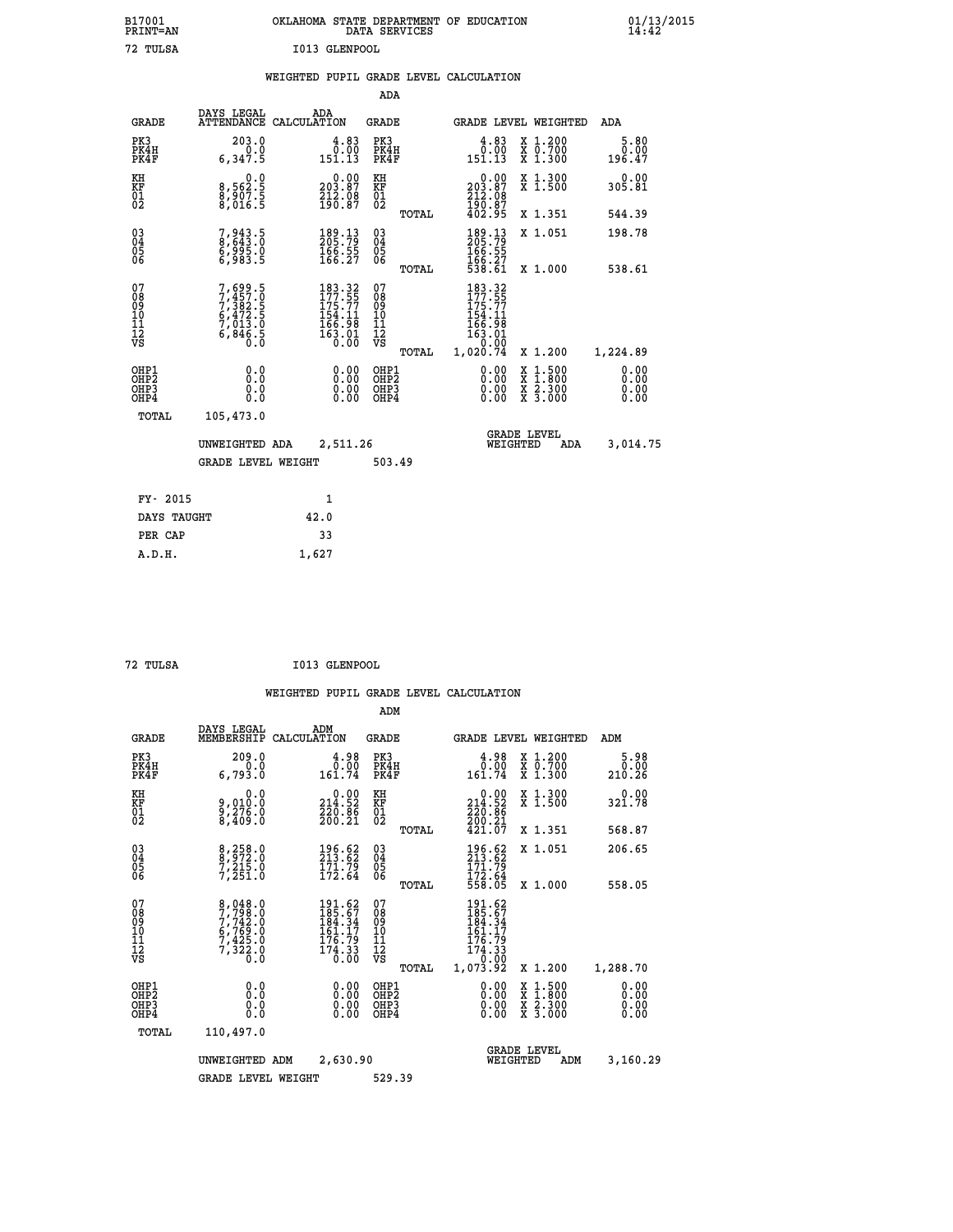| OKLAHOMA STATE DEPARTMENT OF EDUCATION<br>DATA SERVICES |  |
|---------------------------------------------------------|--|
| T014 LIRERTY                                            |  |

 **B17001 OKLAHOMA STATE DEPARTMENT OF EDUCATION 01/13/2015**

## **WEIGHTED PUPIL GRADE LEVEL CALCULATION**

|                                                                    |                                                                                         |              |                                                                          | ADA                                                 |       |                                                                                                                                                                                                                                                                                |                                                                                          |                               |
|--------------------------------------------------------------------|-----------------------------------------------------------------------------------------|--------------|--------------------------------------------------------------------------|-----------------------------------------------------|-------|--------------------------------------------------------------------------------------------------------------------------------------------------------------------------------------------------------------------------------------------------------------------------------|------------------------------------------------------------------------------------------|-------------------------------|
| <b>GRADE</b>                                                       | DAYS LEGAL<br>ATTENDANCE CALCULATION                                                    | ADA          |                                                                          | <b>GRADE</b>                                        |       |                                                                                                                                                                                                                                                                                | GRADE LEVEL WEIGHTED                                                                     | ADA                           |
| PK3<br>PK4H<br>PK4F                                                | 48.0<br>1,411.0                                                                         |              | $37:13$<br>0.00                                                          | PK3<br>PK4H<br>PK4F                                 |       | $3\overline{7}\cdot\overline{2}\overline{6}$<br>0.55                                                                                                                                                                                                                           | X 1.200<br>X 0.700<br>X 1.300                                                            | 1.51<br>25.99<br>0.00         |
| KH<br>KF<br>01<br>02                                               | 0.0<br>1,088:0<br>1,772.5<br>1,350:5                                                    |              | $\begin{smallmatrix} 0.00\\ 28.63\\ 46.64\\ 35.54 \end{smallmatrix}$     | KH<br>KF<br>01<br>02                                |       | $\begin{smallmatrix} 0.00\\ 28.63\\ 46.64\\ 55.54\\ 35.18 \end{smallmatrix}$                                                                                                                                                                                                   | X 1.300<br>X 1.500                                                                       | 0.00<br>42.95                 |
|                                                                    |                                                                                         |              |                                                                          |                                                     | TOTAL |                                                                                                                                                                                                                                                                                | X 1.351                                                                                  | 111.03                        |
| $\begin{smallmatrix} 03 \\[-4pt] 04 \end{smallmatrix}$<br>Ŏ5<br>06 | $\frac{1}{1}, \frac{442}{737}.\overset{5}{0} \\ 1, \frac{398}{319}.\overset{5}{5}$      |              | 37.96<br>45.71<br>36.80<br>34.72                                         | $\begin{array}{c} 03 \\ 04 \\ 05 \\ 06 \end{array}$ |       | $37.96$<br>$35.71$<br>$36.80$<br>$34.72$<br>$117.23$                                                                                                                                                                                                                           | X 1.051                                                                                  | 39.90                         |
|                                                                    |                                                                                         |              |                                                                          |                                                     | TOTAL |                                                                                                                                                                                                                                                                                | X 1.000                                                                                  | 117.23                        |
| 07<br>08<br>09<br>101<br>11<br>12<br>VS                            | $1, 239.0$<br>$1, 544.0$<br>$1, 241.0$<br>$1, 719.0$<br>$1, 926.0$<br>$1, 369.0$<br>0.0 |              | $32.61$<br>$40.63$<br>$32.66$<br>$45.24$<br>$50.68$<br>$56.03$<br>$0.00$ | 07<br>08<br>09<br>11<br>11<br>12<br>VS              |       | 32.61<br>40.63<br>32.66<br>32.66<br>45.24<br>50.68<br>36.030<br>0.90                                                                                                                                                                                                           |                                                                                          |                               |
|                                                                    |                                                                                         |              |                                                                          |                                                     | TOTAL | 237.85                                                                                                                                                                                                                                                                         | X 1.200                                                                                  | 285.42                        |
| OHP1<br>OHP <sub>2</sub><br>OH <sub>P3</sub><br>OHP4               | 0.0<br>0.000                                                                            |              | 0.00<br>$\begin{smallmatrix} 0.00 \ 0.00 \end{smallmatrix}$              | OHP1<br>OHP2<br>OHP <sub>3</sub>                    |       | $\begin{smallmatrix} 0.00 & 0.00 & 0.00 & 0.00 & 0.00 & 0.00 & 0.00 & 0.00 & 0.00 & 0.00 & 0.00 & 0.00 & 0.00 & 0.00 & 0.00 & 0.00 & 0.00 & 0.00 & 0.00 & 0.00 & 0.00 & 0.00 & 0.00 & 0.00 & 0.00 & 0.00 & 0.00 & 0.00 & 0.00 & 0.00 & 0.00 & 0.00 & 0.00 & 0.00 & 0.00 & 0.0$ | $\begin{smallmatrix} x & 1.500 \\ x & 1.800 \\ x & 2.300 \\ x & 3.000 \end{smallmatrix}$ | 0.00<br>Ō. ŌŌ<br>0.00<br>0.00 |
| TOTAL                                                              | 20,605.5                                                                                |              |                                                                          |                                                     |       |                                                                                                                                                                                                                                                                                |                                                                                          |                               |
|                                                                    | UNWEIGHTED ADA                                                                          |              | 542.24                                                                   |                                                     |       | WEIGHTED                                                                                                                                                                                                                                                                       | <b>GRADE LEVEL</b><br>ADA                                                                | 624.03                        |
|                                                                    | <b>GRADE LEVEL WEIGHT</b>                                                               |              |                                                                          | 81.79                                               |       |                                                                                                                                                                                                                                                                                |                                                                                          |                               |
| FY- 2015                                                           |                                                                                         | $\mathbf{1}$ |                                                                          |                                                     |       |                                                                                                                                                                                                                                                                                |                                                                                          |                               |
| DAYS TAUGHT                                                        |                                                                                         | 38.0         |                                                                          |                                                     |       |                                                                                                                                                                                                                                                                                |                                                                                          |                               |
| PER CAP                                                            |                                                                                         | 33           |                                                                          |                                                     |       |                                                                                                                                                                                                                                                                                |                                                                                          |                               |

| 72. TULSA |  |
|-----------|--|
|           |  |

 **A.D.H. 542**

 **ADM**

 **B17001<br>PRINT=AN 72 TULSA I014 LIBERTY**

 **72 TULSA I014 LIBERTY**

| <b>GRADE</b>                                         | DAYS LEGAL<br>MEMBERSHIP CALCULATION                                                                                | ADM                                                                  | <b>GRADE</b>                                       |       | GRADE LEVEL WEIGHTED                                                                 |                                          | ADM                       |  |
|------------------------------------------------------|---------------------------------------------------------------------------------------------------------------------|----------------------------------------------------------------------|----------------------------------------------------|-------|--------------------------------------------------------------------------------------|------------------------------------------|---------------------------|--|
| PK3<br>PK4H<br>PK4F                                  | 48.0<br>$1,49\overset{5}{\phantom{}}\,\overset{1}{\phantom{}}\,.\overset{0}{\phantom{}}\,\overset{0}{\phantom{}}\,$ | $3\frac{1}{9}\cdot\frac{26}{24}$<br>0.00                             | PK3<br>PK4H<br>PK4F                                |       | 1.26<br>$3\overline{5}\cdot\overline{24}$<br>0.00                                    | X 1.200<br>X 0.700<br>X 1.300            | $2^{1.51}_{7.47}$<br>0.00 |  |
| KH<br>KF<br>01<br>02                                 | $\begin{smallmatrix}&&&0.0\\1,128.0\\1,844.0\\1,402.0\end{smallmatrix}$                                             | $\begin{smallmatrix} 0.00\\ 29.68\\ 48.53\\ 36.89 \end{smallmatrix}$ | KH<br>KF<br>01<br>02                               |       | $\begin{smallmatrix} 0.00\\29.68\\48.53\\36.89\\85.42\end{smallmatrix}$              | X 1.300<br>X 1.500                       | 0.00<br>44.52             |  |
|                                                      |                                                                                                                     |                                                                      |                                                    | TOTAL |                                                                                      | X 1.351                                  | 115.40                    |  |
| $\begin{matrix} 03 \\ 04 \\ 05 \\ 06 \end{matrix}$   | $1, 475.0$<br>$1, 795.0$<br>$1, 467.0$<br>$1, 357.0$                                                                | 38.82<br>47.24<br>38.61<br>35.71                                     | $\begin{matrix} 03 \\ 04 \\ 05 \\ 06 \end{matrix}$ |       | $\begin{array}{r} 38.82 \\ 47.24 \\ 38.61 \\ 35.71 \\ 121.56 \end{array}$            | X 1.051                                  | 40.80                     |  |
|                                                      |                                                                                                                     |                                                                      |                                                    | TOTAL |                                                                                      | X 1.000                                  | 121.56                    |  |
| 07<br>08<br>09<br>101<br>11<br>12<br>VS              | $\begin{smallmatrix} 1,291.0\\ 1,615.0\\ 1,309.0\\ 1,776.0\\ 2,041.0\\ 1,421.0\\ 0.0 \end{smallmatrix}$             | 33.97<br>42.50<br>34.45<br>34.74<br>46.74<br>53.71<br>57.39<br>37.39 | 07<br>08<br>09<br>001<br>11<br>11<br>12<br>VS      | TOTAL | $33.97$<br>$42.50$<br>$34.45$<br>$46.74$<br>$53.71$<br>$37.39$<br>$0.00$<br>$248.76$ | X 1.200                                  | 298.51                    |  |
| OHP1<br>OHP <sub>2</sub><br>OH <sub>P3</sub><br>OHP4 | 0.0<br>0.000                                                                                                        | $\begin{smallmatrix} 0.00 \ 0.00 \ 0.00 \ 0.00 \end{smallmatrix}$    | OHP1<br>OHP2<br>OHP3<br>OHP4                       |       | 0.00<br>$0.00$<br>0.00                                                               | X 1:500<br>X 1:800<br>X 2:300<br>X 3:000 | 0.00<br>0.00<br>0.00      |  |
| TOTAL                                                | 21,460.0                                                                                                            |                                                                      |                                                    |       |                                                                                      |                                          |                           |  |
|                                                      | UNWEIGHTED<br>ADM                                                                                                   | 564.74                                                               |                                                    |       | WEIGHTED                                                                             | <b>GRADE LEVEL</b><br>ADM                | 649.77                    |  |
|                                                      | <b>GRADE LEVEL WEIGHT</b>                                                                                           |                                                                      | 85.03                                              |       |                                                                                      |                                          |                           |  |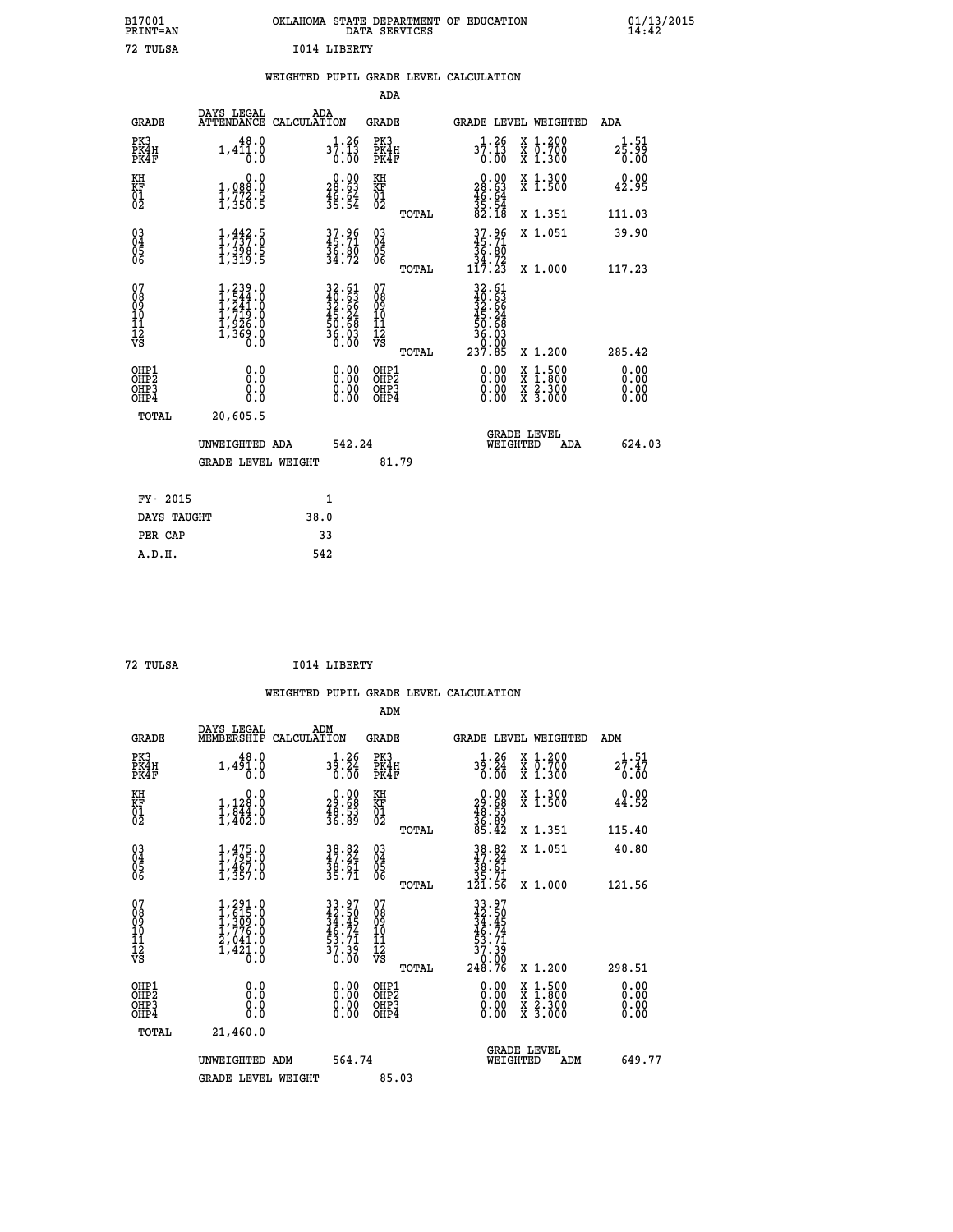## **B17001 OKLAHOMA STATE DEPARTMENT OF EDUCATION 01/13/2015 PRINT=AN DATA SERVICES 14:42 TULSA COUNTY TOTALS**

## **WEIGHTED PUPIL GRADE LEVEL CALCULATION**

|                                                    |                                                                                                                           |                                                                                  | ADA                                      |                                                                                               |                                          |                                |
|----------------------------------------------------|---------------------------------------------------------------------------------------------------------------------------|----------------------------------------------------------------------------------|------------------------------------------|-----------------------------------------------------------------------------------------------|------------------------------------------|--------------------------------|
| <b>GRADE</b>                                       | DAYS LEGAL<br>ATTENDANCE CALCULATION                                                                                      | ADA                                                                              | <b>GRADE</b>                             | GRADE LEVEL WEIGHTED                                                                          |                                          | ADA                            |
| PK3<br>PK4H<br>PK4F                                | 7,654.5<br>40, 409.5<br>208,437.0                                                                                         | 190.99<br>951.00<br>5,205.81                                                     | PK3<br>PK4H<br>PK4F                      | 190.99<br>951.00<br>5,205.81                                                                  | X 1.200<br>X 0.700<br>X 1.300            | 229.19<br>665.71<br>6,767.56   |
| KH<br>KF<br>01<br>02                               | $0.0$<br>375,716.5<br>375,870.0<br>367,454.5                                                                              | $9,267.29$<br>$9,266.98$<br>$9,073.84$                                           | KH<br>KF<br>01<br>02                     | $\begin{smallmatrix} 0.00\\9,267.29\\9,266.98\\9,673.84\\18,340.82\end{smallmatrix}$          | X 1.300<br>X 1.500                       | 0.00<br>13,900.99              |
|                                                    |                                                                                                                           |                                                                                  | TOTAL                                    |                                                                                               | X 1.351                                  | 24,778.45                      |
| $\begin{matrix} 03 \\ 04 \\ 05 \\ 06 \end{matrix}$ | 373,897.5<br>324,087.0<br>341,818.0<br>328,619.5                                                                          | 9,230.09<br>8,002.60<br>8,435.56<br>8,114.51                                     | 03<br>04<br>05<br>06                     | 9,230.09<br>8,002.60<br>8,435.56<br>8,114.51<br>24,552.67                                     | X 1.051                                  | 34,253.49                      |
|                                                    |                                                                                                                           |                                                                                  | TOTAL                                    |                                                                                               | X 1.000                                  | 24,552.67                      |
| 07<br>08<br>09<br>11<br>11<br>12<br>VS             | $\begin{smallmatrix} 331, 821.5\\ 325, 144.0\\ 347, 730.5\\ 312, 665.5\\ 284, 268.0\\ 261, 227.0\\ 0.0 \end{smallmatrix}$ | 8,189.08<br>8,023.49<br>8,556.79<br>7,712.33<br>7,013.91<br>6,443.23<br>6,443.23 | 07<br>089<br>101<br>111<br>VS<br>TOTAL   | 8,189.08<br>8,023.49<br>8,556.79<br>7,712.33<br>7,013.91<br>6,443.23<br>6,443.23<br>45,938.83 | X 1.200                                  | 55,126.60                      |
| OHP1<br>OH <sub>P</sub> 2<br>OHP3<br>OHP4          | 14,170.5<br>Ō.Ō<br>0.0<br>0.0                                                                                             | 348.95<br>0.00<br>0.00<br>0.00                                                   | OHP1<br>OHP <sub>2</sub><br>OHP3<br>OHP4 | 348.95<br>0.00<br>0.00<br>0.00                                                                | X 1:500<br>X 1:800<br>X 2:300<br>X 3:000 | 523.43<br>0.00<br>0.00<br>0.00 |
| TOTAL                                              | 4,620,991.0                                                                                                               |                                                                                  |                                          |                                                                                               |                                          |                                |
|                                                    | UNWEIGHTED ADA                                                                                                            | 114,026.45                                                                       |                                          | WEIGHTED                                                                                      | <b>GRADE LEVEL</b><br>ADA                | 136,245.42                     |
|                                                    | <b>GRADE LEVEL WEIGHT</b>                                                                                                 |                                                                                  | 22,218.97                                |                                                                                               |                                          |                                |
| FY- 2015                                           |                                                                                                                           | $\mathbf{1}$                                                                     |                                          |                                                                                               |                                          |                                |
|                                                    |                                                                                                                           |                                                                                  |                                          |                                                                                               |                                          |                                |

| DAYS TAUGHT | 829.0  |
|-------------|--------|
| PER CAP     | 517    |
| A.D.H.      | 66,868 |
|             |        |

 **ADM**

 **TULSA COUNTY TOTALS**

| <b>GRADE</b>                                                       | DAYS LEGAL<br>MEMBERSHIP                                                                       | ADM<br>CALCULATION                                                           | <b>GRADE</b>                                    | GRADE LEVEL WEIGHTED                                                                      |                                                                                           | ADM                            |
|--------------------------------------------------------------------|------------------------------------------------------------------------------------------------|------------------------------------------------------------------------------|-------------------------------------------------|-------------------------------------------------------------------------------------------|-------------------------------------------------------------------------------------------|--------------------------------|
| PK3<br>PK4H<br>PK4F                                                | 8,061.0<br>42,337.0<br>220,592.0                                                               | 201.20<br>996.29<br>5,509.32                                                 | PK3<br>PK4H<br>PK4F                             | 201.20<br>996.29<br>5,509.32                                                              | X 1.200<br>X 0.700<br>X 1.300                                                             | 229.19<br>697.41<br>7,162.11   |
| KH<br><b>KF</b><br>01<br>02                                        | 0.0<br>393,996.0<br>391,856.0<br>381,940.0                                                     | $9,717.92$<br>$9,660.55$<br>$9,431.10$                                       | KH<br>KF<br>01<br>02                            | 0.00<br>9,717.92<br>9,660.55<br>9,431.10                                                  | X 1.300<br>X 1.500                                                                        | 0.00<br>14,576.91              |
|                                                                    |                                                                                                |                                                                              | TOTAL                                           | 19,091.65                                                                                 | X 1.351                                                                                   | 25,792.82                      |
| $\begin{smallmatrix} 03 \\[-4pt] 04 \end{smallmatrix}$<br>Ŏ5<br>06 | 387, 945.0<br>335, 636.0<br>354, 132.0<br>340,627.0                                            | 9,576.70<br>8,287.80<br>8,739.31<br>8,410.76                                 | $\substack{03 \\ 04}$<br>$\frac{05}{06}$        | 9,576.70<br>8,287.80<br>8,739.31<br>8,410.76                                              | X 1.051                                                                                   | 10,065.11                      |
|                                                                    |                                                                                                |                                                                              | TOTAL                                           | 25,437.87                                                                                 | X 1.000                                                                                   | 25,437.87                      |
| 07<br>08<br>09<br>01<br>11<br>11<br>12<br>VS                       | 346,669.0<br>341,707.0<br>370,579:0<br>332,620.0<br>302,643.0<br>278,391.0<br>$0.\overline{0}$ | 8,554.48<br>8,432.17<br>9,117.75<br>8,203.54<br>7,467.17<br>6,867.08<br>0.00 | 07<br>08<br>09<br>11<br>11<br>12<br>VS<br>TOTAL | 8,554.48<br>8,432.17<br>9,117.75<br>8,203.54<br>7,467.17<br>6,867.08<br>0.00<br>48,642.19 | X 1.200                                                                                   | 58,370.63                      |
| OHP1<br>OHP <sub>2</sub><br>OHP3<br>OHP4                           | 14,244.0<br>0.0<br>0.0<br>0.0                                                                  | 350.83<br>0.00<br>0.00<br>0.00                                               | OHP1<br>OH <sub>P</sub> 2<br>OHP3<br>OHP4       | 350.83<br>0.00<br>0.00<br>0.00                                                            | $\begin{array}{c} x & 1.500 \\ x & 1.800 \\ x & 2.300 \end{array}$<br>$X\overline{3.000}$ | 526.26<br>0.00<br>0.00<br>0.00 |
| TOTAL                                                              | 4,843,975.0                                                                                    |                                                                              |                                                 |                                                                                           |                                                                                           |                                |
|                                                                    | UNWEIGHTED                                                                                     | 119,523.97<br>ADM                                                            |                                                 | WEIGHTED                                                                                  | <b>GRADE LEVEL</b><br>ADM                                                                 | 142,870.56                     |
|                                                                    | <b>GRADE LEVEL WEIGHT</b>                                                                      |                                                                              | 23,346.59                                       |                                                                                           |                                                                                           |                                |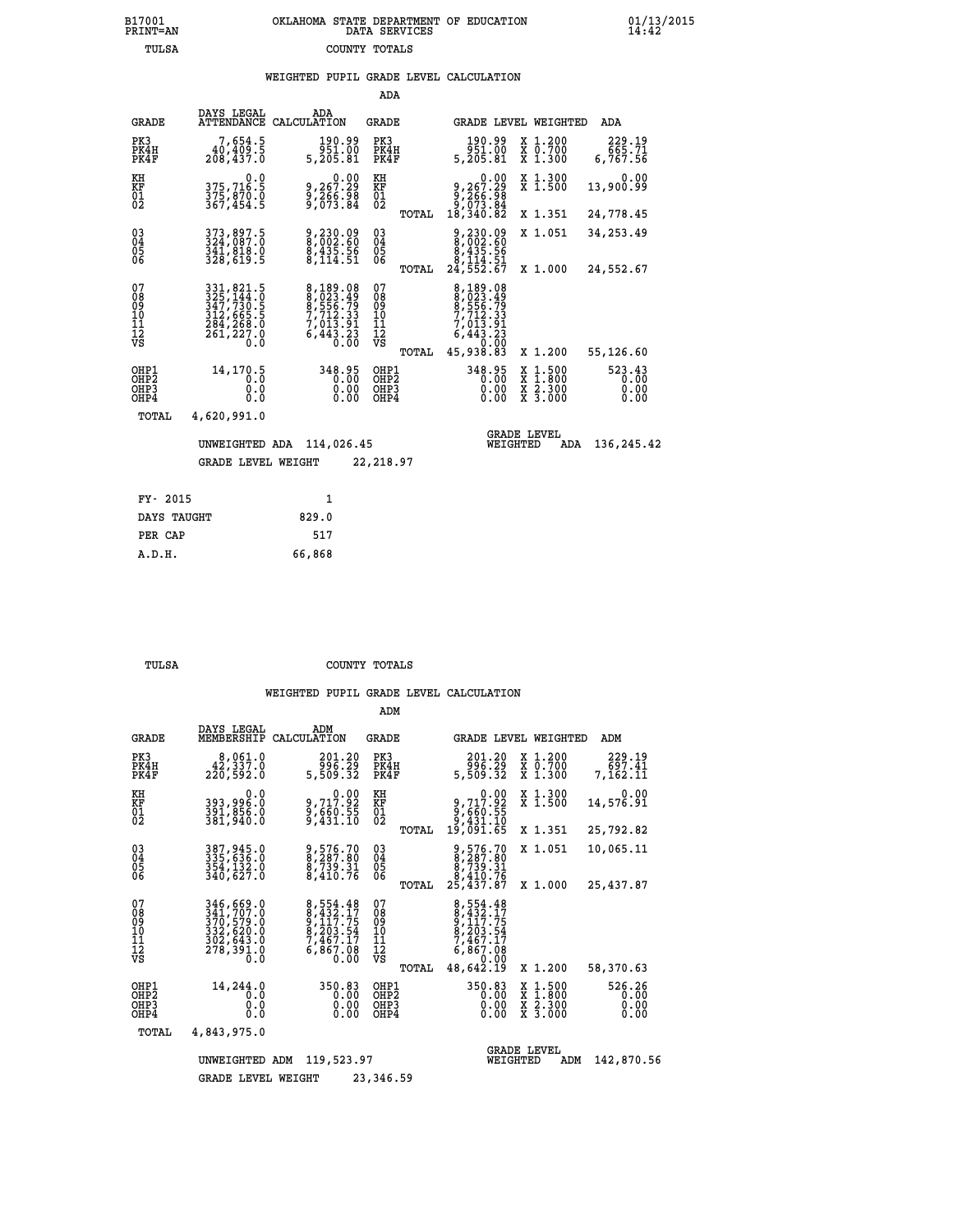| B17001<br>PRINT=AN                                   |                                                                                                                 |           |                                                                          |                                                     | DATA SERVICES | OKLAHOMA STATE DEPARTMENT OF EDUCATION                                                              |                                                                                          | 01/13/2015<br>14:42          |  |
|------------------------------------------------------|-----------------------------------------------------------------------------------------------------------------|-----------|--------------------------------------------------------------------------|-----------------------------------------------------|---------------|-----------------------------------------------------------------------------------------------------|------------------------------------------------------------------------------------------|------------------------------|--|
| 73 WAGONER                                           |                                                                                                                 | I001 OKAY |                                                                          |                                                     |               |                                                                                                     |                                                                                          |                              |  |
|                                                      |                                                                                                                 |           |                                                                          |                                                     |               | WEIGHTED PUPIL GRADE LEVEL CALCULATION                                                              |                                                                                          |                              |  |
|                                                      |                                                                                                                 |           |                                                                          | ADA                                                 |               |                                                                                                     |                                                                                          |                              |  |
| <b>GRADE</b>                                         | DAYS LEGAL<br>ATTENDANCE CALCULATION                                                                            | ADA       |                                                                          | GRADE                                               |               |                                                                                                     | <b>GRADE LEVEL WEIGHTED</b>                                                              | ADA                          |  |
| PK3<br>PK4H<br>PK4F                                  | 39.0<br>0.0<br>878.0                                                                                            |           | $\substack{0.91 \\ 0.00 \\ 20.42}$                                       | PK3<br>PK4H<br>PK4F                                 |               | $\substack{0.91 \\ 0.00 \\ 20.42}$                                                                  | X 1.200<br>X 0.700<br>X 1.300                                                            | 1.09<br>0.00<br>26.55        |  |
| KH<br>KF<br>$^{01}_{02}$                             | $\begin{smallmatrix}&&&0.0\\1,462.0\\1,235.0\\1,645.0\end{smallmatrix}$                                         |           | $\begin{smallmatrix} 0.00\\ 34.00\\ 28.72\\ 24.30 \end{smallmatrix}$     | КH<br>KF<br>01<br>02                                |               | $\begin{smallmatrix} 0.00\\ 34.00\\ 28.72\\ 24.30\\ 53.02 \end{smallmatrix}$                        | X 1.300<br>X 1.500                                                                       | 0.00<br>51.00                |  |
|                                                      |                                                                                                                 |           |                                                                          |                                                     | TOTAL         |                                                                                                     | X 1.351                                                                                  | 71.63                        |  |
| $\substack{03 \\ 04}$<br>0500                        | $\frac{1}{1}$ , $\frac{401}{136}$ ; 0<br>$\frac{1}{1}$ , $\frac{059}{169}$ .<br>1,169.5                         |           | 32.58<br>26.42<br>24.63<br>27.20                                         | $\begin{array}{c} 03 \\ 04 \\ 05 \\ 06 \end{array}$ |               | $32.58$<br>26.42<br>$\bar{2}\bar{4}\cdot\bar{6}\bar{3}$                                             | X 1.051                                                                                  | 34.24                        |  |
|                                                      |                                                                                                                 |           |                                                                          |                                                     | TOTAL         | $\frac{57.20}{78.25}$                                                                               | X 1.000                                                                                  | 78.25                        |  |
| 07<br>08<br>09<br>11<br>11<br>12<br>VS               | $\begin{smallmatrix} & 967.5\\ 1,052.5\\ 1,904.5\\ 1,904.5\\ 1,577.0\\ 1,034.0\\ 960.5\\ 0.0 \end{smallmatrix}$ |           | $22.50$<br>$24.48$<br>$44.29$<br>$36.67$<br>$24.05$<br>$22.34$<br>$0.00$ | 07<br>08<br>09<br>10<br>11<br>12<br>VS              | <b>TOTAL</b>  | 22.50<br>$\frac{7}{4}$ : $\frac{4}{3}$<br>44:29<br>36.67<br>24.05<br>$\frac{22.34}{0.00}$<br>174.33 | X 1.200                                                                                  | 209.20                       |  |
| OHP1<br>OHP <sub>2</sub><br>OH <sub>P3</sub><br>OHP4 | 0.0<br>0.0<br>0.0<br>0.0                                                                                        |           | 0.00<br>0.00<br>0.00                                                     | OHP1<br>OH <sub>P</sub> 2<br>OHP3<br>OHP4           |               | 0.00<br>0.00<br>0.00                                                                                | $\begin{smallmatrix} x & 1.500 \\ x & 1.800 \\ x & 2.300 \\ x & 3.000 \end{smallmatrix}$ | 0.00<br>0.00<br>0.00<br>0.00 |  |
| TOTAL                                                | 16,920.5                                                                                                        |           |                                                                          |                                                     |               |                                                                                                     |                                                                                          |                              |  |
|                                                      | UNWEIGHTED ADA                                                                                                  |           | 393.51                                                                   |                                                     |               |                                                                                                     | <b>GRADE LEVEL</b><br>WEIGHTED<br>ADA                                                    | 471.96                       |  |
|                                                      | <b>GRADE LEVEL WEIGHT</b>                                                                                       |           |                                                                          |                                                     | 78.45         |                                                                                                     |                                                                                          |                              |  |
| FY- 2015                                             |                                                                                                                 | 1         |                                                                          |                                                     |               |                                                                                                     |                                                                                          |                              |  |
| DAYS TAUGHT                                          |                                                                                                                 | 43.0      |                                                                          |                                                     |               |                                                                                                     |                                                                                          |                              |  |
| PER CAP                                              |                                                                                                                 | 48        |                                                                          |                                                     |               |                                                                                                     |                                                                                          |                              |  |

| 73 WAGONER | I001 OKAY |  |
|------------|-----------|--|

|                                                    |                                                                                     |                    |                                                                      |                                        |       | WEIGHTED PUPIL GRADE LEVEL CALCULATION                                                                                                                                                                                                                                         |                                          |     |                       |
|----------------------------------------------------|-------------------------------------------------------------------------------------|--------------------|----------------------------------------------------------------------|----------------------------------------|-------|--------------------------------------------------------------------------------------------------------------------------------------------------------------------------------------------------------------------------------------------------------------------------------|------------------------------------------|-----|-----------------------|
|                                                    |                                                                                     |                    |                                                                      | ADM                                    |       |                                                                                                                                                                                                                                                                                |                                          |     |                       |
| <b>GRADE</b>                                       | DAYS LEGAL<br>MEMBERSHIP                                                            | ADM<br>CALCULATION |                                                                      | GRADE                                  |       | GRADE LEVEL WEIGHTED                                                                                                                                                                                                                                                           |                                          | ADM |                       |
| PK3<br>PK4H<br>PK4F                                | 39.0<br>0.0<br>921.0                                                                |                    | $0.91$<br>$0.00$<br>21.42                                            | PK3<br>PK4H<br>PK4F                    |       | $\begin{smallmatrix} 0.91\ 0.00\ 21.42 \end{smallmatrix}$                                                                                                                                                                                                                      | X 1.200<br>X 0.700<br>X 1.300            |     | 1.09<br>0.00<br>27.85 |
| KH<br>KF<br>01<br>02                               | 0.0<br>1,503:0<br>1,260:0<br>1,065:0                                                |                    | $\begin{smallmatrix} 0.00\\ 34.95\\ 29.30\\ 24.77 \end{smallmatrix}$ | KH<br>KF<br>01<br>02                   |       | $\begin{smallmatrix} 0.00\\ 34.95\\ 29.30\\ 24.77\\ 54.07 \end{smallmatrix}$                                                                                                                                                                                                   | X 1.300<br>X 1.500                       |     | 0.00<br>52.43         |
|                                                    |                                                                                     |                    |                                                                      |                                        | TOTAL |                                                                                                                                                                                                                                                                                | X 1.351                                  |     | 73.05                 |
| $\begin{matrix} 03 \\ 04 \\ 05 \\ 06 \end{matrix}$ | $1, 432.0$<br>$1, 153.0$<br>$1, 087.0$<br>$1, 190.0$                                |                    | 33.30<br>26.81<br>25.28<br>27.67                                     | 03<br>04<br>05<br>06                   |       | 33.30<br>26.81<br>25.28<br>27.67<br>79.76                                                                                                                                                                                                                                      | X 1.051                                  |     | 35.00                 |
|                                                    |                                                                                     |                    |                                                                      |                                        | TOTAL |                                                                                                                                                                                                                                                                                | X 1.000                                  |     | 79.76                 |
| 07<br>08<br>09<br>101<br>112<br>VS                 | $1,002.0$<br>$1,097.0$<br>$1,997.0$<br>$1,641.0$<br>$1,089.0$<br>$1,036.0$<br>$0.0$ |                    | 23.30<br>25.51<br>46.44<br>38.16<br>25.33<br>$\frac{54.09}{0.00}$    | 07<br>08<br>09<br>11<br>11<br>12<br>VS | TOTAL | $\begin{smallmatrix} 23 & 30 \\ 25 & 51 \\ 46 & 44 \\ 38 & 16 \\ 25 & 33 \\ 24 & 0 \\ 0 & 0 \\ 0 & 0 \\ 182 & 83 \\ \end{smallmatrix}$                                                                                                                                         | X 1.200                                  |     | 219.40                |
| OHP1                                               |                                                                                     |                    |                                                                      | OHP1                                   |       |                                                                                                                                                                                                                                                                                |                                          |     |                       |
| OHP2<br>OH <sub>P3</sub><br>OHP4                   | 0.0<br>0.000                                                                        |                    | 0.00<br>0.00<br>0.00                                                 | OHP <sub>2</sub><br>OHP3<br>OHP4       |       | $\begin{smallmatrix} 0.00 & 0.00 & 0.00 & 0.00 & 0.00 & 0.00 & 0.00 & 0.00 & 0.00 & 0.00 & 0.00 & 0.00 & 0.00 & 0.00 & 0.00 & 0.00 & 0.00 & 0.00 & 0.00 & 0.00 & 0.00 & 0.00 & 0.00 & 0.00 & 0.00 & 0.00 & 0.00 & 0.00 & 0.00 & 0.00 & 0.00 & 0.00 & 0.00 & 0.00 & 0.00 & 0.0$ | X 1:500<br>X 1:800<br>X 2:300<br>X 3:000 |     | 0.00<br>0.00<br>0.00  |
| TOTAL                                              | 17,512.0                                                                            |                    |                                                                      |                                        |       |                                                                                                                                                                                                                                                                                |                                          |     |                       |
|                                                    | UNWEIGHTED ADM                                                                      |                    | 407.24                                                               |                                        |       | WEIGHTED                                                                                                                                                                                                                                                                       | <b>GRADE LEVEL</b><br>ADM                |     | 488.58                |
|                                                    | <b>GRADE LEVEL WEIGHT</b>                                                           |                    |                                                                      | 81.34                                  |       |                                                                                                                                                                                                                                                                                |                                          |     |                       |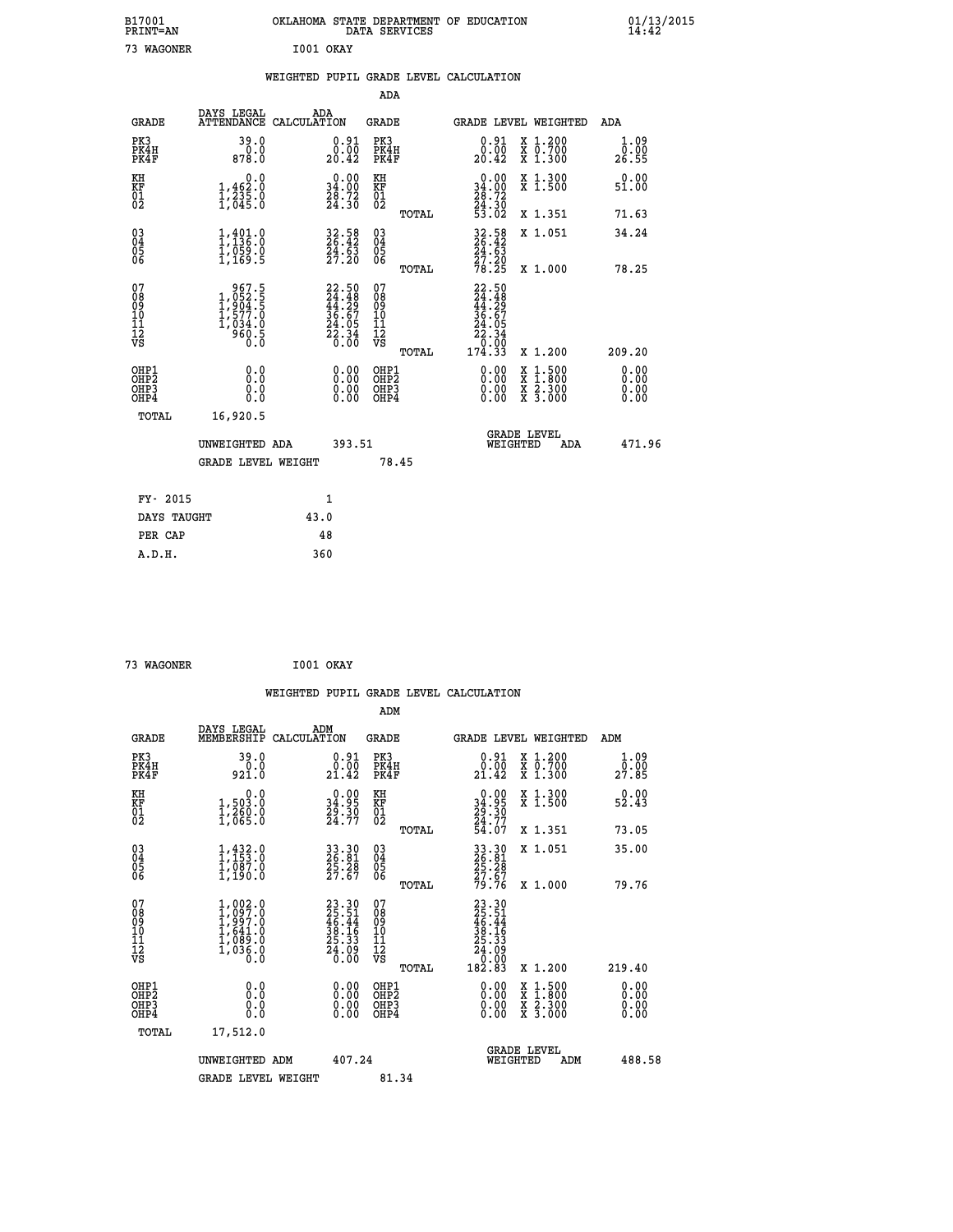| B17001<br><b>PRINT=AN</b> | OKLAHOMA STATE DEPARTMENT OF EDUCATION<br>DATA SERVICES |  |
|---------------------------|---------------------------------------------------------|--|
| 73 WAGONER                | I017 COWETA                                             |  |

|                                                      |                                                                                                                   |                                                                              | ADA                                      |       |                                                                                            |                                                                                                  |                              |
|------------------------------------------------------|-------------------------------------------------------------------------------------------------------------------|------------------------------------------------------------------------------|------------------------------------------|-------|--------------------------------------------------------------------------------------------|--------------------------------------------------------------------------------------------------|------------------------------|
| <b>GRADE</b>                                         | DAYS LEGAL<br><b>ATTENDANCE</b>                                                                                   | ADA<br>CALCULATION                                                           | <b>GRADE</b>                             |       |                                                                                            | GRADE LEVEL WEIGHTED                                                                             | ADA                          |
| PK3<br>PK4H<br>PK4F                                  | 6, 261.5<br>5. 838, 6<br>0.0                                                                                      | $5.94$<br>155.42<br>0.00                                                     | PK3<br>PK4H<br>PK4F                      |       | $15\begin{matrix}5.94\\15\end{matrix}$<br>0.00                                             | X 1.200<br>X 0.700<br>X 1.300                                                                    | 7.13<br>108.79<br>0.00       |
| KH<br>KF<br>01<br>02                                 | 0.0<br>10,019:0<br>10,333:5<br>10,665:5                                                                           | $\begin{smallmatrix} 0.00\\ 227.70\\ 234.85\\ 242.40 \end{smallmatrix}$      | KH<br>KF<br>01<br>02                     |       | $\begin{smallmatrix} &0.00\\ 227.70\\ 234.85\\ 242.40\\ 477.25 \end{smallmatrix}$          | X 1.300<br>X 1.500                                                                               | 0.00<br>341.55               |
|                                                      |                                                                                                                   |                                                                              |                                          | TOTAL |                                                                                            | X 1.351                                                                                          | 644.76                       |
| $\begin{matrix} 03 \\ 04 \\ 05 \\ 06 \end{matrix}$   | 9,817.0<br>10,356.0<br>-9,307.0<br>10,346.0                                                                       | 223.11<br>235.36<br>211.52<br>235.14                                         | $\substack{03 \\ 04}$<br>0500            |       | 223.11<br>235.36<br>$211.52$<br>$235.14$<br>$682.02$                                       | X 1.051                                                                                          | 234.49                       |
|                                                      |                                                                                                                   |                                                                              |                                          | TOTAL |                                                                                            | X 1.000                                                                                          | 682.02                       |
| 07<br>08<br>09<br>10<br>11<br>12<br>VS               | $\begin{smallmatrix} 10, 882.5\\ 10, 471.5\\ 10, 924.0\\ 10, 431.5\\ 9, 183.0\\ 8, 874.0\\ 0.0 \end{smallmatrix}$ | 247.33<br>$237.99$<br>$248.27$<br>$237.08$<br>$208.70$<br>$201.68$<br>$0.00$ | 07<br>08<br>09<br>101<br>112<br>VS       |       | 247.33<br>$\frac{237.99}{248.27}$<br>$\frac{237.08}{237.08}$<br>208.70<br>201.68<br>- 0.00 |                                                                                                  |                              |
|                                                      |                                                                                                                   |                                                                              |                                          | TOTAL | 1,381.05                                                                                   | X 1.200                                                                                          | 1,657.26                     |
| OHP1<br>OH <sub>P</sub> <sub>2</sub><br>OHP3<br>OHP4 | 0.0<br>0.0<br>0.0                                                                                                 | $0.00$<br>$0.00$<br>0.00                                                     | OHP1<br>OHP <sub>2</sub><br>OHP3<br>OHP4 |       |                                                                                            | $\begin{smallmatrix} x & 1 & 500 \\ x & 1 & 800 \\ x & 2 & 300 \\ x & 3 & 000 \end{smallmatrix}$ | 0.00<br>0.00<br>0.00<br>0.00 |
| <b>TOTAL</b>                                         | 138,710.5                                                                                                         |                                                                              |                                          |       |                                                                                            |                                                                                                  |                              |
|                                                      | UNWEIGHTED ADA                                                                                                    | 3,152.49                                                                     |                                          |       |                                                                                            | <b>GRADE LEVEL</b><br>WEIGHTED<br>ADA                                                            | 3,676.00                     |
|                                                      | <b>GRADE LEVEL WEIGHT</b>                                                                                         |                                                                              | 523.51                                   |       |                                                                                            |                                                                                                  |                              |
|                                                      |                                                                                                                   |                                                                              |                                          |       |                                                                                            |                                                                                                  |                              |
| FY- 2015                                             |                                                                                                                   | 1                                                                            |                                          |       |                                                                                            |                                                                                                  |                              |
| DAYS TAUGHT                                          |                                                                                                                   | 44.0                                                                         |                                          |       |                                                                                            |                                                                                                  |                              |
| PER CAP                                              |                                                                                                                   | 33                                                                           |                                          |       |                                                                                            |                                                                                                  |                              |

 **73 WAGONER I017 COWETA**

 **A.D.H. 2,288**

 **B17001<br>PRINT=AN** 

|                                           |                                                                                                                                                      |                                                                         | ADM                                              |                                                                                    |                                                                                                     |  |
|-------------------------------------------|------------------------------------------------------------------------------------------------------------------------------------------------------|-------------------------------------------------------------------------|--------------------------------------------------|------------------------------------------------------------------------------------|-----------------------------------------------------------------------------------------------------|--|
| <b>GRADE</b>                              | DAYS LEGAL<br>MEMBERSHIP                                                                                                                             | ADM<br>CALCULATION                                                      | <b>GRADE</b>                                     | GRADE LEVEL WEIGHTED                                                               | ADM                                                                                                 |  |
| PK3<br>PK4H<br>PK4F                       | 289.0<br>7,182.0<br>0.0                                                                                                                              | 6.57<br>163.23<br>0.00                                                  | PK3<br>PK4H<br>PK4F                              | 6.57<br>163.23<br>0.00                                                             | $\begin{smallmatrix} x & 1.200 \\ x & 0.700 \end{smallmatrix}$<br>7.88<br>114.26<br>X 1.300<br>0.00 |  |
| KH<br>KF<br>01<br>02                      | 0.0<br>10,534.0<br>10,737.0<br>11,013.0                                                                                                              | $\begin{smallmatrix} &0.00\\ 239.41\\ 244.02\\ 250.30\end{smallmatrix}$ | KH<br>KF<br>01<br>02                             | 239.41<br>$\frac{244}{250}$ . $\frac{3}{20}$<br>$\frac{494}{32}$ . $\frac{30}{22}$ | X 1.300<br>X 1.500<br>0.00<br>359.12                                                                |  |
|                                           |                                                                                                                                                      |                                                                         | TOTAL                                            |                                                                                    | X 1.351<br>667.83                                                                                   |  |
| 03<br>04<br>05<br>06                      | 10,208.0<br>10,736.0<br>9,689.0<br>10,876.0                                                                                                          | 232.00<br>244.00<br>220.20<br>247.18                                    | $\substack{03 \\ 04}$<br>05<br>06                | 232.00<br>244.00<br>220.20<br>247.18                                               | X 1.051<br>243.83                                                                                   |  |
|                                           |                                                                                                                                                      |                                                                         | TOTAL                                            | 711.38                                                                             | 711.38<br>X 1.000                                                                                   |  |
| 07<br>08<br>09<br>101<br>112<br>VS        | $\begin{smallmatrix} 11,404\, . & 0\\ 11,003\, . & 0\\ 11,553\, . & 0\\ 11,130\, . & 0\\ 9,897\, . & 0\\ 9,606\, . & 0\\ 0\, . & 0\end{smallmatrix}$ | 259.18<br>250.07<br>262.57<br>252.95<br>$\frac{224.93}{218.32}$         | 07<br>08<br>09<br>101<br>11<br>12<br>VS<br>TOTAL | 259.18<br>250.07<br>262.57<br>252.95<br>224.93<br>218.32<br>0.00<br>1,468.02       | 1,761.62<br>X 1.200                                                                                 |  |
| OHP1<br>OH <sub>P</sub> 2<br>OHP3<br>OHP4 | 0.0<br>0.000                                                                                                                                         | $0.00$<br>$0.00$<br>0.00                                                | OHP1<br>OHP2<br>OHP3<br>OHP4                     | $0.00$<br>$0.00$<br>0.00                                                           | X 1:500<br>X 1:800<br>X 2:300<br>X 3:000<br>0.00<br>0.00<br>0.00<br>0.00                            |  |
| TOTAL                                     | 145,857.0                                                                                                                                            |                                                                         |                                                  |                                                                                    |                                                                                                     |  |
|                                           | UNWEIGHTED                                                                                                                                           | 3,314.93<br>ADM                                                         |                                                  | <b>GRADE LEVEL</b><br>WEIGHTED                                                     | 3,865.92<br>ADM                                                                                     |  |
|                                           | <b>GRADE LEVEL WEIGHT</b>                                                                                                                            |                                                                         | 550.99                                           |                                                                                    |                                                                                                     |  |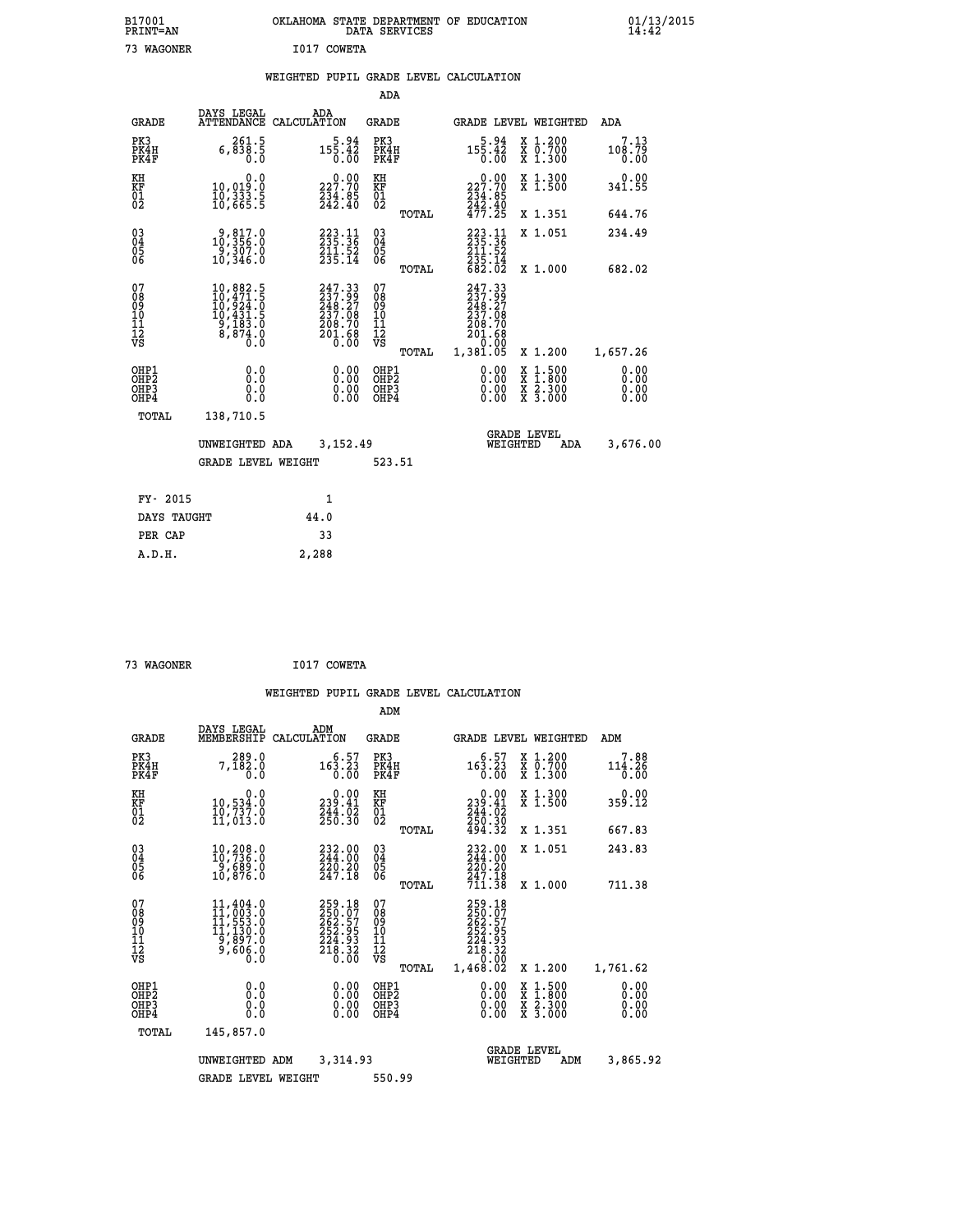| B17001<br>PRINT=AN                       |                                                                                     | OKLAHOMA STATE DEPARTMENT OF EDUCATION                                                                      | DATA SERVICES                                      |                                                                                                                                        |                                                                                              | 01/13/2015<br>14:42    |  |
|------------------------------------------|-------------------------------------------------------------------------------------|-------------------------------------------------------------------------------------------------------------|----------------------------------------------------|----------------------------------------------------------------------------------------------------------------------------------------|----------------------------------------------------------------------------------------------|------------------------|--|
| 73 WAGONER                               |                                                                                     | I019 WAGONER                                                                                                |                                                    |                                                                                                                                        |                                                                                              |                        |  |
|                                          |                                                                                     | WEIGHTED PUPIL GRADE LEVEL CALCULATION                                                                      |                                                    |                                                                                                                                        |                                                                                              |                        |  |
|                                          |                                                                                     |                                                                                                             | ADA                                                |                                                                                                                                        |                                                                                              |                        |  |
| GRADE                                    | DAYS LEGAL                                                                          | ADA<br>ATTENDANCE CALCULATION                                                                               | GRADE                                              | GRADE LEVEL WEIGHTED                                                                                                                   |                                                                                              | ADA                    |  |
| PK3<br>PK4H<br>PK4F                      | 199.5<br>$0.\overline{0}$<br>6, 181.5                                               | $\frac{4.34}{0.00}$<br>134.38                                                                               | PK3<br>PK4H<br>PK4F                                | 4.34<br>0.00<br>134.38                                                                                                                 | X 1.200<br>X 0.700<br>X 1.300                                                                | 5.21<br>0.00<br>174.69 |  |
| KH<br>KF<br>$\overline{01}$              | 0.0<br>8,529:5<br>7,724:0<br>7,518:0                                                | $\begin{smallmatrix}&&0.00\\185.42\\167.91\\163.43\end{smallmatrix}$                                        | КH<br>KF<br>01<br>02                               | $\begin{array}{c} 0.00 \\ 185.42 \\ 167.91 \\ 163.43 \\ 331.34 \end{array}$                                                            | X 1.300<br>X 1.500                                                                           | 0.00<br>278.13         |  |
|                                          |                                                                                     |                                                                                                             | TOTAL                                              |                                                                                                                                        | X 1.351                                                                                      | 447.64                 |  |
| $03\overline{4}$<br>Ŏ5<br>06             | $\frac{6}{7}$ , $\frac{653}{393}$ : 5<br>7,899.0<br>7,235.5                         | $\begin{array}{l} 144.64 \\ 160.73 \\ 171.72 \\ 157.29 \end{array}$                                         | $\begin{matrix} 03 \\ 04 \\ 05 \\ 06 \end{matrix}$ | $\frac{144}{160}$ : $\frac{64}{73}$<br>171.72                                                                                          | X 1.051                                                                                      | 152.02                 |  |
|                                          |                                                                                     |                                                                                                             | TOTAL                                              | $\frac{157.29}{489.74}$                                                                                                                | X 1.000                                                                                      | 489.74                 |  |
| 07<br>08<br>09<br>10<br>11<br>12<br>VS   | 6,993.5<br>7,952.5<br>7,398.5<br>7,650.5<br>6,591.0<br>5,351.0<br>$\overline{0}$ .0 | $\begin{smallmatrix} 152.03\\ 172.88\\ 160.84\\ 166.32\\ 165.32\\ 143.28\\ 116.33\\ 0.00 \end{smallmatrix}$ | 07<br>08<br>09<br>10<br>11<br>12<br>VS<br>TOTAL    | 152.03<br>172.88<br>160.84<br>166.32<br>143.28<br>$\overline{1}\overline{1}\overline{6}\overline{.}\overline{3}\overline{3}$<br>911.68 | X 1.200                                                                                      | 1,094.02               |  |
| OHP1<br>OHP2<br>OH <sub>P3</sub><br>OHP4 | 17.5<br>0.0<br>0.0<br>0.0                                                           | 0.38<br>0.00<br>0.00                                                                                        | OHP1<br>OHP <sub>2</sub><br>OHP3<br>OHP4           | 0.38<br>0.00<br>0.00                                                                                                                   | $\frac{x}{x}$ $\frac{1.500}{x}$<br>$\frac{\overline{x}}{\overline{x}}$ $\frac{2.300}{3.000}$ | 0.57<br>0.00<br>0.00   |  |
| TOTAL                                    | 101,288.5                                                                           |                                                                                                             |                                                    |                                                                                                                                        |                                                                                              |                        |  |
|                                          | UNWEIGHTED ADA                                                                      | 2,201.92                                                                                                    |                                                    | <b>GRADE LEVEL</b><br>WEIGHTED                                                                                                         | ADA                                                                                          | 2,642.02               |  |
|                                          | <b>GRADE LEVEL WEIGHT</b>                                                           |                                                                                                             | 440.10                                             |                                                                                                                                        |                                                                                              |                        |  |
| FY- 2015                                 |                                                                                     | 1                                                                                                           |                                                    |                                                                                                                                        |                                                                                              |                        |  |
| DAYS TAUGHT                              |                                                                                     | 46.0                                                                                                        |                                                    |                                                                                                                                        |                                                                                              |                        |  |
| PER CAP                                  |                                                                                     | 33                                                                                                          |                                                    |                                                                                                                                        |                                                                                              |                        |  |

| 73 WAGONER | I019 WAGONER |
|------------|--------------|
|            |              |

 **ADM**

 **A.D.H. 2,124**

| <b>GRADE</b>                                         | DAYS LEGAL                                                                                                   | ADM<br>MEMBERSHIP CALCULATION                                                                                                | <b>GRADE</b>                                       |                                                                                                            |                                | <b>GRADE LEVEL WEIGHTED</b>              | ADM                    |
|------------------------------------------------------|--------------------------------------------------------------------------------------------------------------|------------------------------------------------------------------------------------------------------------------------------|----------------------------------------------------|------------------------------------------------------------------------------------------------------------|--------------------------------|------------------------------------------|------------------------|
| PK3<br>PK4H<br>PK4F                                  | 204.0<br>0.0<br>6,454.0                                                                                      | 4.43<br>0.00<br>140.30                                                                                                       | PK3<br>PK4H<br>PK4F                                | $\begin{smallmatrix} 4.43\ 1.00\ 140.30 \end{smallmatrix}$                                                 |                                | X 1.200<br>X 0.700<br>X 1.300            | 5.32<br>0.00<br>182.39 |
| KH<br>KF<br>01<br>02                                 | 0.0<br>8,906:0<br>8,949:0<br>7,757:0                                                                         | $\begin{smallmatrix} &0.00\\193.61\\174.98\\168.63\end{smallmatrix}$                                                         | KH<br>KF<br>01<br>02                               | $0.00$<br>$193.61$<br>$174.98$<br>$168.63$<br>$343.61$                                                     |                                | X 1.300<br>X 1.500                       | 0.00<br>290.42         |
|                                                      |                                                                                                              |                                                                                                                              | TOTAL                                              |                                                                                                            |                                | X 1.351                                  | 464.22                 |
| $\begin{matrix} 03 \\ 04 \\ 05 \\ 06 \end{matrix}$   | $\begin{smallmatrix} 6 & 9 & 16 & 0 \\ 7 & 5 & 84 & 0 \\ 8 & 2 & 10 & 0 \\ 7 & 4 & 74 & 0 \end{smallmatrix}$ | 150.35<br>164.87<br>$\frac{178.48}{162.48}$                                                                                  | $\begin{matrix} 03 \\ 04 \\ 05 \\ 06 \end{matrix}$ | $150.35$<br>$164.87$<br>$178.48$<br>$162.48$<br>$162.48$<br>$505.83$                                       |                                | X 1.051                                  | 158.02                 |
|                                                      |                                                                                                              |                                                                                                                              | TOTAL                                              |                                                                                                            |                                | X 1.000                                  | 505.83                 |
| 07<br>08<br>09<br>101<br>11<br>12<br>VS              | $7,313.0$<br>$7,774.0$<br>$7,774.0$<br>$8,061.0$<br>$6,916.0$<br>$5,563.0$<br>$0.0$                          | 158.98<br>179.07<br>169.00<br>175.24<br>150.35<br>$\bar{1}\bar{2}\bar{0}\cdot\bar{9}\bar{3}$<br>$\bar{0}\cdot\bar{0}\bar{0}$ | 07<br>08<br>09<br>001<br>11<br>11<br>12<br>VS      | $\begin{smallmatrix} 158.98\\ 179.07\\ 169.00\\ 150.24\\ 150.35\\ 120.93\\ 0.00\\ 953.57\end{smallmatrix}$ |                                |                                          |                        |
|                                                      |                                                                                                              |                                                                                                                              | TOTAL                                              |                                                                                                            |                                | X 1.200                                  | 1,144.28               |
| OHP1<br>OHP <sub>2</sub><br>OH <sub>P3</sub><br>OHP4 | 18.0<br>0.0<br>0.000                                                                                         | $0.39\n0.00\n0.00$<br>0.00                                                                                                   | OHP1<br>OHP <sub>2</sub><br>OHP3<br>OHP4           | $\begin{smallmatrix} 0.39\ 0.00\ 0.00 \end{smallmatrix}$                                                   |                                | X 1:500<br>X 1:800<br>X 2:300<br>X 3:000 | 0.59<br>0.00<br>0.00   |
| TOTAL                                                | 105,436.0                                                                                                    |                                                                                                                              |                                                    |                                                                                                            |                                |                                          |                        |
|                                                      | UNWEIGHTED                                                                                                   | 2,292.09<br>ADM                                                                                                              |                                                    |                                                                                                            | <b>GRADE LEVEL</b><br>WEIGHTED | ADM                                      | 2,751.07               |
|                                                      | <b>GRADE LEVEL WEIGHT</b>                                                                                    |                                                                                                                              | 458.98                                             |                                                                                                            |                                |                                          |                        |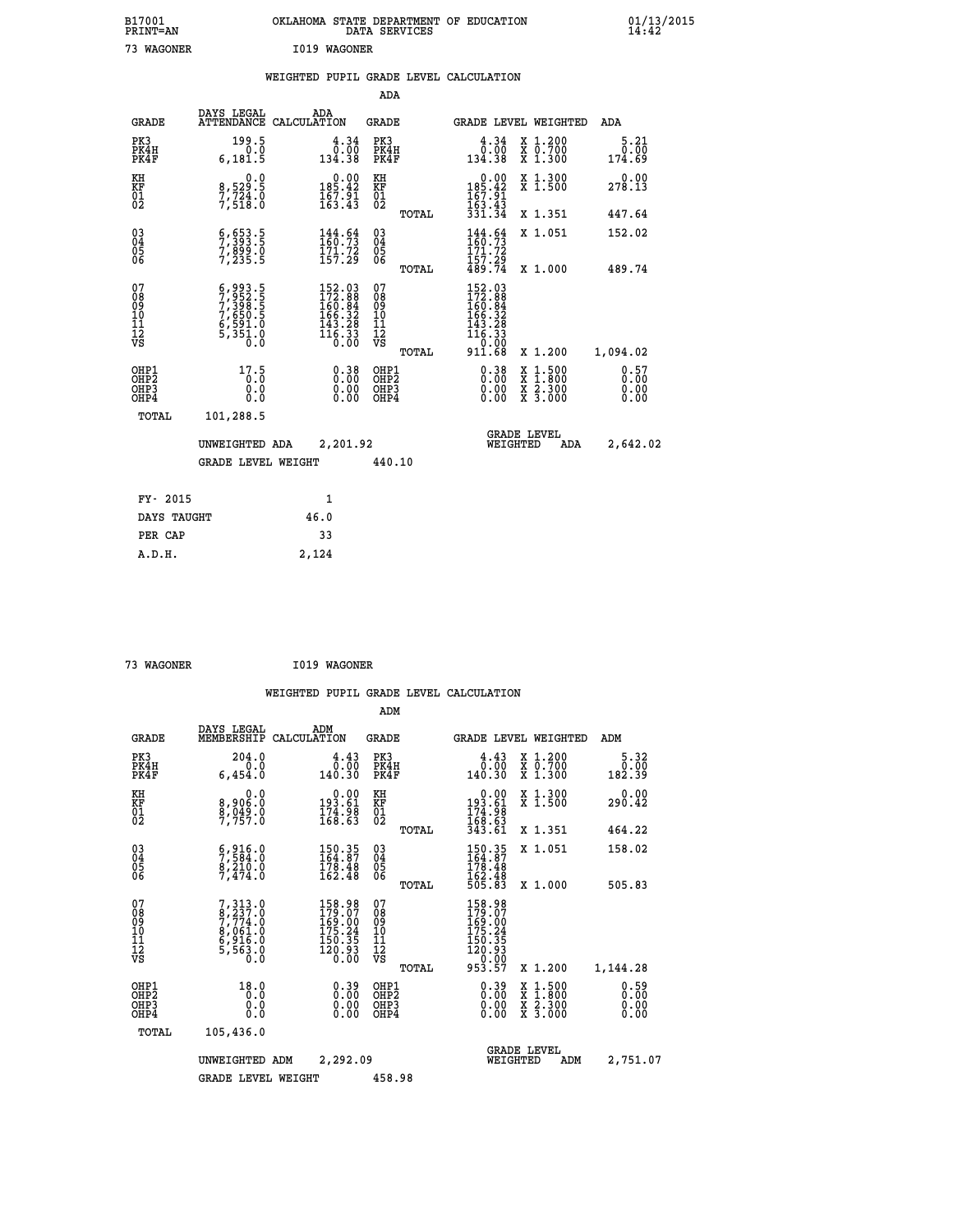# **B17001 OKLAHOMA STATE DEPARTMENT OF EDUCATION 01/13/2015 PRINT=AN DATA SERVICES 14:42 73 WAGONER I365 PORTER CONSOLIDATED**

|                                                                    |                                                                           |              |                                                                                           | ADA                                      |       |                                                                                                              |                                          |                              |
|--------------------------------------------------------------------|---------------------------------------------------------------------------|--------------|-------------------------------------------------------------------------------------------|------------------------------------------|-------|--------------------------------------------------------------------------------------------------------------|------------------------------------------|------------------------------|
| <b>GRADE</b>                                                       | DAYS LEGAL<br>ATTENDANCE CALCULATION                                      | ADA          |                                                                                           | <b>GRADE</b>                             |       |                                                                                                              | GRADE LEVEL WEIGHTED                     | ADA                          |
| PK3<br>PK4H<br>PK4F                                                | 30.0<br>0.0<br>1,246.0                                                    |              | $\begin{smallmatrix} 0.65\ 0.00\\ 27.09 \end{smallmatrix}$                                | PK3<br>PK4H<br>PK4F                      |       | 0.65<br>00.00<br>27.09                                                                                       | X 1.200<br>X 0.700<br>X 1.300            | 0.78<br>0.00<br>35.22        |
| KH<br><b>KF</b><br>01<br>02                                        | 0.0<br>1,988:0<br>1,548.0<br>1,598:0                                      |              | $0.00$<br>43.22<br>$\frac{33.65}{34.74}$                                                  | KH<br>KF<br>01<br>02                     |       | $\begin{smallmatrix} 0.00\\ 43.22\\ 33.65\\ 34.74\\ 68.39 \end{smallmatrix}$                                 | X 1.300<br>X 1.500                       | 0.00<br>64.83                |
|                                                                    |                                                                           |              |                                                                                           |                                          | TOTAL |                                                                                                              | X 1.351                                  | 92.39                        |
| $\begin{smallmatrix} 03 \\[-4pt] 04 \end{smallmatrix}$<br>05<br>06 | $1, 409.0$<br>$1, 840.5$<br>$1, 716.5$<br>$1, 479.0$                      |              | 30.63<br>$\frac{57.32}{32.15}$                                                            | $\substack{03 \\ 04}$<br>05<br>06        |       | $\begin{array}{c} 30.63 \\ 40.01 \\ 37.32 \\ 32.15 \\ 109.48 \end{array}$                                    | X 1.051                                  | 32.19                        |
|                                                                    |                                                                           |              |                                                                                           |                                          | TOTAL |                                                                                                              | X 1.000                                  | 109.48                       |
| 07<br>08<br>09<br>11<br>11<br>12<br>VS                             | 2,250.5<br>1,647.5<br>1,814.0<br>2,041.0<br>2,041.0<br>1,706.5<br>1,624.5 |              | $\begin{array}{r} 48.92 \\ 35.82 \\ 39.43 \\ 44.37 \\ 37.10 \\ 35.32 \\ 0.00 \end{array}$ | 07<br>08<br>09<br>11<br>11<br>12<br>VS   |       | $\begin{array}{r} 48.92 \\ 35.82 \\ 39.43 \\ 44.37 \\ 47.10 \\ 37.10 \\ 35.32 \\ 0.00 \\ 240.96 \end{array}$ |                                          |                              |
|                                                                    |                                                                           |              |                                                                                           |                                          | TOTAL |                                                                                                              | X 1.200                                  | 289.15                       |
| OHP1<br>OH <sub>P</sub> 2<br>OH <sub>P3</sub><br>OH <sub>P4</sub>  | 0.0<br>0.0<br>0.0                                                         |              | 0.00<br>0.00<br>0.00                                                                      | OHP1<br>OHP <sub>2</sub><br>OHP3<br>OHP4 |       | 0.00<br>0.00<br>0.00                                                                                         | X 1:500<br>X 1:800<br>X 2:300<br>X 3:000 | 0.00<br>0.00<br>0.00<br>0.00 |
| TOTAL                                                              | 23,939.0                                                                  |              |                                                                                           |                                          |       |                                                                                                              |                                          |                              |
|                                                                    | UNWEIGHTED ADA                                                            |              | 520.42                                                                                    |                                          |       |                                                                                                              | GRADE LEVEL<br>WEIGHTED<br>ADA           | 624.04                       |
|                                                                    | <b>GRADE LEVEL WEIGHT</b>                                                 |              |                                                                                           | 103.62                                   |       |                                                                                                              |                                          |                              |
| FY- 2015                                                           |                                                                           | $\mathbf{1}$ |                                                                                           |                                          |       |                                                                                                              |                                          |                              |
| DAYS TAUGHT                                                        |                                                                           | 46.0         |                                                                                           |                                          |       |                                                                                                              |                                          |                              |
| PER CAP                                                            |                                                                           | 68           |                                                                                           |                                          |       |                                                                                                              |                                          |                              |

 **A.D.H. 449**

 **73 WAGONER I365 PORTER CONSOLIDATED**

|                                                      |                                                                                     |                                                                      | ADM                                                 |       |                                                                                  |                                          |                              |
|------------------------------------------------------|-------------------------------------------------------------------------------------|----------------------------------------------------------------------|-----------------------------------------------------|-------|----------------------------------------------------------------------------------|------------------------------------------|------------------------------|
| <b>GRADE</b>                                         | DAYS LEGAL<br>MEMBERSHIP                                                            | ADM<br>CALCULATION                                                   | <b>GRADE</b>                                        |       |                                                                                  | GRADE LEVEL WEIGHTED                     | ADM                          |
| PK3<br>PK4H<br>PK4F                                  | 30.0<br>0.0<br>1,310.0                                                              | $\substack{0.65 \\ 0.00 \\ 28.48}$                                   | PK3<br>PK4H<br>PK4F                                 |       | $\begin{smallmatrix} 0.65\ 0.00\\ 28.48 \end{smallmatrix}$                       | X 1.200<br>X 0.700<br>X 1.300            | 0.78<br>0.00<br>37.02        |
| KH<br>KF<br>01<br>02                                 | 0.0<br>2,063.0<br>$\frac{1}{2}$ , $\frac{506}{656}$ . $\frac{8}{1}$                 | $\begin{smallmatrix} 0.00\\ 44.85\\ 34.91\\ 36.00 \end{smallmatrix}$ | KH<br>KF<br>01<br>02                                |       | $0.00\n44.85\n34.91\n36.00\n70.91$                                               | X 1.300<br>X 1.500                       | 0.00<br>67.28                |
|                                                      |                                                                                     |                                                                      |                                                     | TOTAL |                                                                                  | X 1.351                                  | 95.80                        |
| 03<br>04<br>05<br>06                                 | $\frac{1}{1}, \frac{454}{923}$ .0<br>1, 819.0<br>1,514.0                            | $31.61$<br>$41.80$<br>$39.52$<br>$32.91$                             | $\begin{array}{c} 03 \\ 04 \\ 05 \\ 06 \end{array}$ |       | $\begin{smallmatrix} 31.61\ 41.80\ 39.52\ 32.91\ 114.23 \end{smallmatrix}$       | X 1.051                                  | 33.22                        |
|                                                      |                                                                                     |                                                                      |                                                     | TOTAL |                                                                                  | X 1.000                                  | 114.23                       |
| 07<br>08<br>09<br>101<br>112<br>VS                   | $2,338.0$<br>$1,703.0$<br>$1,914.0$<br>$2,116.0$<br>$1,836.0$<br>$1,706.0$<br>$0.0$ | 50.83<br>37.02<br>41.61<br>46.00<br>39.91<br>37.09<br>37.09          | 07<br>08<br>09<br>11<br>11<br>12<br>VS              |       | 50.83<br>37.02<br>$41.61$<br>$46.00$<br>$39.91$<br>$37.09$<br>$0.00$<br>$252.46$ |                                          |                              |
|                                                      |                                                                                     |                                                                      |                                                     | TOTAL |                                                                                  | X 1.200                                  | 302.95                       |
| OHP1<br>OHP2<br>OH <sub>P3</sub><br>OH <sub>P4</sub> | 0.0<br>0.000                                                                        | $0.00$<br>$0.00$<br>0.00                                             | OHP1<br>OHP2<br>OHP <sub>3</sub>                    |       | $0.00$<br>$0.00$<br>0.00                                                         | X 1:500<br>X 1:800<br>X 2:300<br>X 3:000 | 0.00<br>0.00<br>0.00<br>0.00 |
| TOTAL                                                | 24,987.0                                                                            |                                                                      |                                                     |       |                                                                                  |                                          |                              |
|                                                      | UNWEIGHTED ADM                                                                      | 543.19                                                               |                                                     |       |                                                                                  | <b>GRADE LEVEL</b><br>WEIGHTED<br>ADM    | 651.28                       |
|                                                      | <b>GRADE LEVEL WEIGHT</b>                                                           |                                                                      | 108.09                                              |       |                                                                                  |                                          |                              |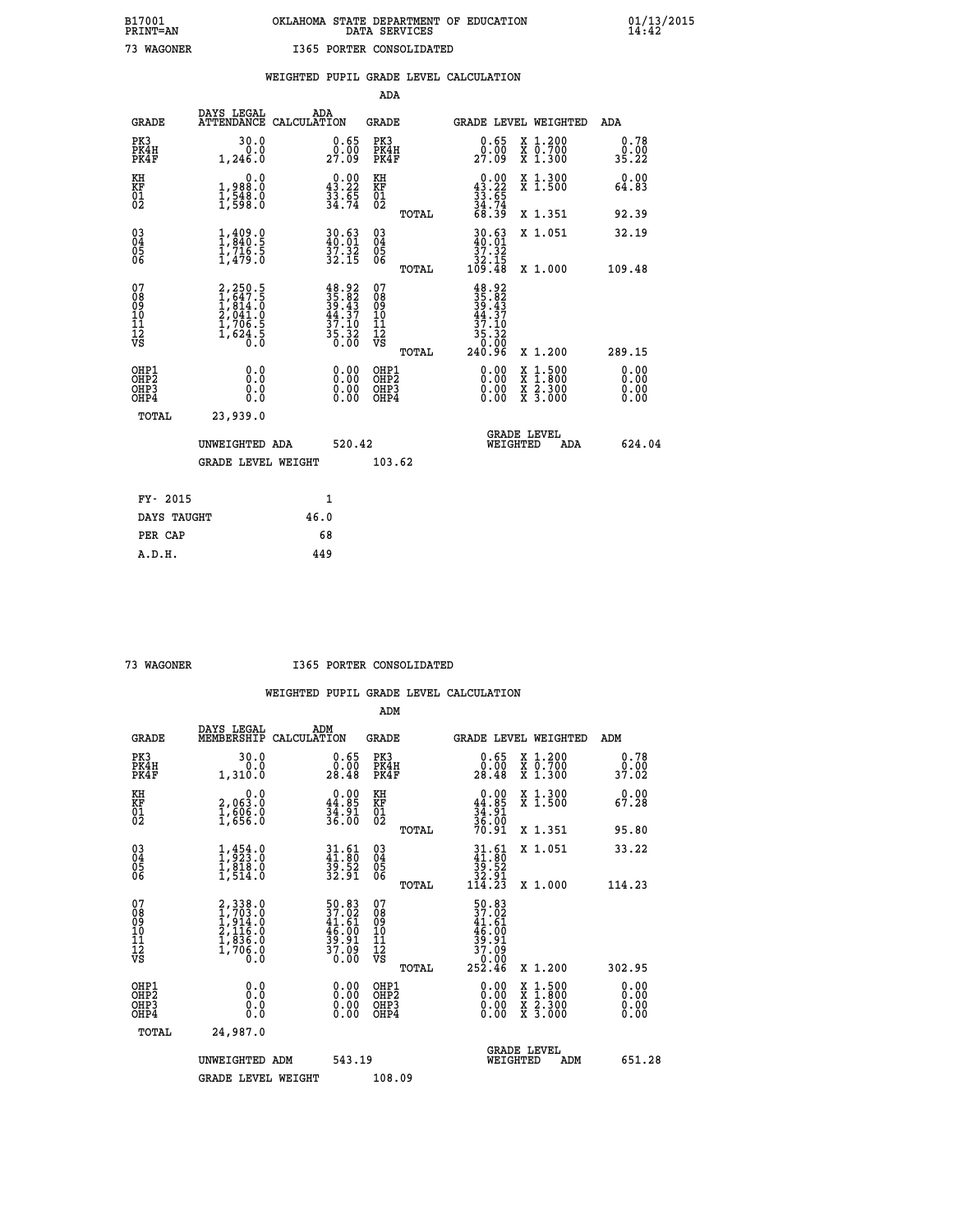|  | OKLAHOMA STATE DEPARTMENT OF EDUCATION<br>DATA SERVICES |  |
|--|---------------------------------------------------------|--|
|  | COUNTY TOTALS                                           |  |

 **B17001 OKLAHOMA STATE DEPARTMENT OF EDUCATION 01/13/2015**

|  |  | WEIGHTED PUPIL GRADE LEVEL CALCULATION |
|--|--|----------------------------------------|
|  |  |                                        |

|                                           |                                                                                           |                                                                                                                                                                                      | ADA                                      |       |                                                                                        |                                                                                                  |                           |
|-------------------------------------------|-------------------------------------------------------------------------------------------|--------------------------------------------------------------------------------------------------------------------------------------------------------------------------------------|------------------------------------------|-------|----------------------------------------------------------------------------------------|--------------------------------------------------------------------------------------------------|---------------------------|
| <b>GRADE</b>                              | DAYS LEGAL                                                                                | ADA<br>ATTENDANCE CALCULATION                                                                                                                                                        | GRADE                                    |       | GRADE LEVEL WEIGHTED                                                                   |                                                                                                  | ADA                       |
| PK3<br>PK4H<br>PK4F                       | 530.0<br>5.838<br>5.305,5                                                                 | $11.84$<br>$155.42$<br>$181.89$                                                                                                                                                      | PK3<br>PK4H<br>PK4F                      |       | $11.84$<br>$155.42$<br>$181.89$                                                        | X 1.200<br>X 0.700<br>X 1.300                                                                    | 14.21<br>108.79<br>236.46 |
| KH<br>KF<br>01<br>02                      | $\substack{21,998.5 \\ 20,840.5 \\ 20,826.5}$                                             | $\begin{smallmatrix} &0.00\\ 490.34\\ 465.13\\ 464.87\end{smallmatrix}$                                                                                                              | KH<br>KF<br>01<br>02                     |       | $0.00$<br>$490.34$<br>$465.13$<br>$494.87$                                             | X 1.300<br>X 1.500                                                                               | 0.00<br>735.51            |
|                                           |                                                                                           |                                                                                                                                                                                      |                                          | TOTAL | 930.00                                                                                 | X 1.351                                                                                          | 1,256.42                  |
| 03<br>04<br>05<br>06                      | 19,280.5<br>20,726.0<br>19,981.5<br>20,230.0                                              | $430.96$<br>$462.52$<br>$445.19$<br>$451.78$                                                                                                                                         | $^{03}_{04}$<br>05<br>06                 |       | 430.96<br>462.52<br>445.19<br>451.78                                                   | X 1.051                                                                                          | 1,812.43                  |
|                                           |                                                                                           |                                                                                                                                                                                      |                                          | TOTAL | 1,359.49                                                                               | X 1.000                                                                                          | 1,359.49                  |
| 07<br>08<br>09<br>10<br>11<br>12<br>VS    | $21,094.0$<br>$21,124.0$<br>$22,041.0$<br>$21,700.0$<br>$18,514.5$<br>$16,810.0$<br>$0.0$ | $\begin{smallmatrix} 4\,7\,0\cdot\,7\,8\\ 4\,7\,1\cdot\,1\,7\\ 4\,9\,2\cdot\,8\,3\\ 4\,8\,4\cdot\,4\,4\\ 4\,1\,3\cdot\,1\,3\\ 3\,7\,5\cdot\,6\,7\\ 0\cdot\,0\,0\\ \end{smallmatrix}$ | 07<br>08<br>09<br>11<br>11<br>12<br>VS   | TOTAL | $470.78$<br>$471.17$<br>$492.83$<br>$484.44$<br>$413.13$<br>375.67<br>0.00<br>2,708.02 | X 1.200                                                                                          | 3,249.63                  |
| OHP1<br>OH <sub>P</sub> 2<br>OHP3<br>OHP4 | 17.5<br>0.0<br>$0.\overline{0}$                                                           | $0.38$<br>$0.00$<br>0.00                                                                                                                                                             | OHP1<br>OHP <sub>2</sub><br>OHP3<br>OHP4 |       | $0.38$<br>$0.00$<br>0.00<br>0.00                                                       | $\begin{smallmatrix} x & 1 & 500 \\ x & 1 & 800 \\ x & 2 & 300 \\ x & 3 & 000 \end{smallmatrix}$ | 0.57<br>0.00<br>0.00      |
| TOTAL                                     | 280,858.5                                                                                 |                                                                                                                                                                                      |                                          |       |                                                                                        |                                                                                                  |                           |
|                                           | UNWEIGHTED ADA<br><b>GRADE LEVEL WEIGHT</b>                                               | 6,268.34                                                                                                                                                                             | 1,145.68                                 |       | WEIGHTED                                                                               | <b>GRADE LEVEL</b><br>ADA                                                                        | 7,414.02                  |
|                                           |                                                                                           |                                                                                                                                                                                      |                                          |       |                                                                                        |                                                                                                  |                           |
| FY- 2015                                  |                                                                                           | $\mathbf{1}$                                                                                                                                                                         |                                          |       |                                                                                        |                                                                                                  |                           |
| DAYS TAUGHT                               |                                                                                           | 179.0                                                                                                                                                                                |                                          |       |                                                                                        |                                                                                                  |                           |
| PER CAP                                   |                                                                                           | 182                                                                                                                                                                                  |                                          |       |                                                                                        |                                                                                                  |                           |
| A.D.H.                                    |                                                                                           | 5,221                                                                                                                                                                                |                                          |       |                                                                                        |                                                                                                  |                           |

B17001<br>PRINT=AN<br>WAGONER

 **WAGONER COUNTY TOTALS**

|                                                       |                                                                             |                                                                                                                                                                                                                                                                                                             | ADM                                              |                                                                                            |                                                                                                  |                              |
|-------------------------------------------------------|-----------------------------------------------------------------------------|-------------------------------------------------------------------------------------------------------------------------------------------------------------------------------------------------------------------------------------------------------------------------------------------------------------|--------------------------------------------------|--------------------------------------------------------------------------------------------|--------------------------------------------------------------------------------------------------|------------------------------|
| <b>GRADE</b>                                          | DAYS LEGAL<br>MEMBERSHIP                                                    | ADM<br>CALCULATION                                                                                                                                                                                                                                                                                          | <b>GRADE</b>                                     | GRADE LEVEL WEIGHTED                                                                       |                                                                                                  | ADM                          |
| PK3<br>PK4H<br>PK4F                                   | 562.0<br>7,102.0<br>8,685.0                                                 | 12.56<br>163.23<br>190.20                                                                                                                                                                                                                                                                                   | PK3<br>PK4H<br>PK4F                              | 12.56<br>$\frac{1}{190}$ $\frac{53}{20}$                                                   | $\begin{smallmatrix} x & 1.200 \\ x & 0.700 \end{smallmatrix}$<br>X 1.300                        | 14.21<br>114.26<br>247.26    |
| KH<br>KF<br>01<br>02                                  | 0.0<br>23,006.0<br>21,ĕŠŽ:Ŏ<br>21,491:0                                     | $\substack{ \substack{ \textcolor{red}{\textbf{5}12}}\, \textcolor{red}{\textbf{2}}\, \textcolor{red}{\textbf{5}2} \\ \substack{ \textcolor{red}{\textbf{483}}\, \textcolor{red}{\textbf{21}}\\ \substack{ \textcolor{red}{\textbf{479}}\, \textcolor{red}{\textbf{70}}}}\, \textcolor{red}{\textbf{5}1} }$ | KH<br>KF<br>01<br>02                             | $\begin{smallmatrix} &0.00\\ 512.82\end{smallmatrix}$<br>$\frac{483.21}{479.70}$<br>962.91 | X 1.300<br>X 1.500                                                                               | 0.00<br>769.25               |
|                                                       |                                                                             |                                                                                                                                                                                                                                                                                                             | TOTAL                                            |                                                                                            | X 1.351                                                                                          | 1,300.90                     |
| 03<br>04<br>05<br>06                                  | 20,010.0<br>21,396.0<br>20,804.0<br>21,054.0                                | $447.26$<br>$477.48$<br>463.48<br>470.24                                                                                                                                                                                                                                                                    | $\substack{03 \\ 04}$<br>0500                    | $447.26$<br>$477.48$<br>463.48                                                             | X 1.051                                                                                          | 470.07                       |
|                                                       |                                                                             |                                                                                                                                                                                                                                                                                                             | TOTAL                                            | 470.24<br>1,411.20                                                                         | X 1.000                                                                                          | 1,411.20                     |
| 07<br>08<br>09<br>101<br>112<br>VS                    | 22,057.0<br>22,040.0<br>23,238.0<br>22,948.0<br>19,738.0<br>17,911.0<br>Ō.Ŏ | $492.29$<br>$491.67$<br>$519.62$<br>$512.35$<br>440.52<br>400.43<br>0.00                                                                                                                                                                                                                                    | 07<br>08<br>09<br>101<br>11<br>12<br>VS<br>TOTAL | 492.29<br>491.67<br>519.62<br>512.35<br>440.52<br>400.43<br>0.00<br>2,856.88               | X 1.200                                                                                          | 3,428.25                     |
| OHP1<br>OH <sub>P</sub> 2<br>OH <sub>P3</sub><br>OHP4 | 18.0<br>0.0<br>0.000                                                        | $0.39\n0.00\n0.00$<br>0.00                                                                                                                                                                                                                                                                                  | OHP1<br>OHP2<br>OHP3<br>OHP4                     | $0.39\n0.00$<br>0.00                                                                       | $\begin{smallmatrix} x & 1 & 500 \\ x & 1 & 800 \\ x & 2 & 300 \\ x & 3 & 000 \end{smallmatrix}$ | 0.59<br>0.00<br>0.00<br>0.00 |
| TOTAL                                                 | 293,792.0                                                                   |                                                                                                                                                                                                                                                                                                             |                                                  |                                                                                            |                                                                                                  |                              |
|                                                       | UNWEIGHTED                                                                  | 6,557.45<br>ADM                                                                                                                                                                                                                                                                                             |                                                  | WEIGHTED                                                                                   | <b>GRADE LEVEL</b><br>ADM                                                                        | 7,756.85                     |
|                                                       | <b>GRADE LEVEL WEIGHT</b>                                                   |                                                                                                                                                                                                                                                                                                             | 1,199.40                                         |                                                                                            |                                                                                                  |                              |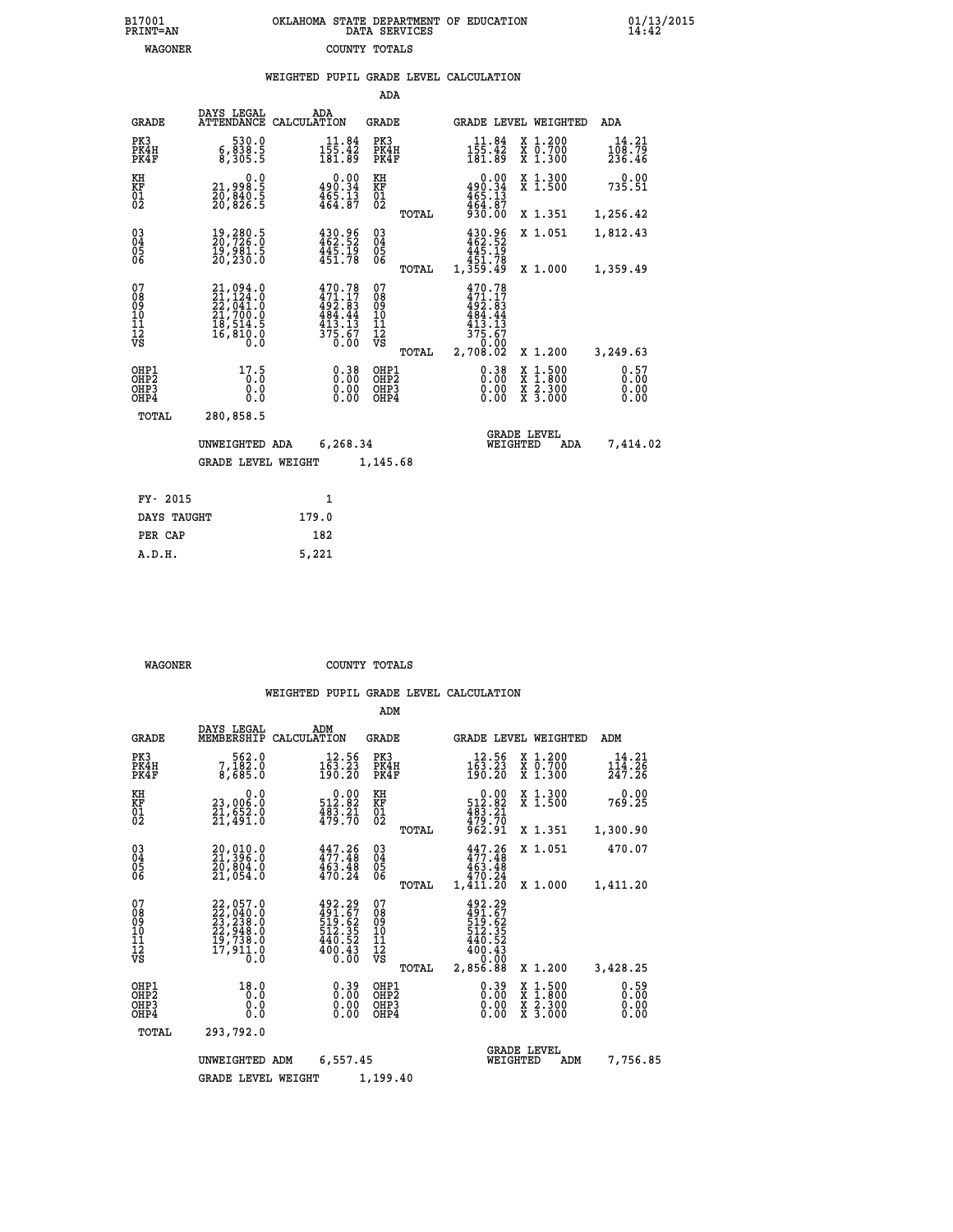| B17001<br>PRINT=AN                                 |                                                           | OKLAHOMA STATE DEPARTMENT OF EDUCATION                               | DATA SERVICES                                     |                                                                             |                                                                                   | $01/13/2015$<br>14:42                  |  |
|----------------------------------------------------|-----------------------------------------------------------|----------------------------------------------------------------------|---------------------------------------------------|-----------------------------------------------------------------------------|-----------------------------------------------------------------------------------|----------------------------------------|--|
| <b>74 WASHINGTON</b>                               |                                                           | I004 COPAN                                                           |                                                   |                                                                             |                                                                                   |                                        |  |
|                                                    |                                                           | WEIGHTED PUPIL GRADE LEVEL CALCULATION                               |                                                   |                                                                             |                                                                                   |                                        |  |
|                                                    |                                                           |                                                                      | ADA                                               |                                                                             |                                                                                   |                                        |  |
| <b>GRADE</b>                                       | DAYS LEGAL                                                | ADA<br>ATTENDANCE CALCULATION                                        | GRADE                                             | <b>GRADE LEVEL WEIGHTED</b>                                                 |                                                                                   | ADA                                    |  |
| PK3<br>PK4H<br>PK4F                                | 0.0<br>0.0<br>433.5                                       | 0.00<br>0.00<br>10.08                                                | PK3<br>PK4H<br>PK4F                               | 0.00<br>0.00<br>10.08                                                       | X 1.200<br>X 0.700<br>X 1.300                                                     | 0.00<br>0.00<br>13.10                  |  |
| KH<br>KF<br>$\overline{01}$                        | 0.0<br>$\frac{683.5}{561.5}$                              | $\begin{smallmatrix} 0.00\\ 15.90\\ 13.96\\ 12.76 \end{smallmatrix}$ | KH<br>KF<br>01<br>02                              | $0.00$<br>15.90<br>$\frac{13.06}{12.76}$<br>$\frac{25.82}{15.82}$           | X 1.300<br>X 1.500                                                                | 0.00<br>23.85                          |  |
|                                                    |                                                           |                                                                      | TOTAL                                             |                                                                             | X 1.351                                                                           | 34.88                                  |  |
| $\begin{matrix} 03 \\ 04 \\ 05 \\ 06 \end{matrix}$ | 996.5<br>916.5<br>628.0<br>861.0                          | $23.17$<br>$21.31$<br>14.60<br>20.02                                 | 03<br>04<br>05<br>06                              | $23.17$<br>$21.31$<br>14.60<br>20.02<br>55.93                               | X 1.051<br>X 1.000                                                                | 24.35                                  |  |
| 07<br>08<br>09<br>10<br>11<br>Ī2<br>VS             | 687.5<br>726.5<br>609.0<br>761.0<br>$\frac{632.5}{762.5}$ | $15.99$<br>$16.90$<br>$14.16$<br>$17.79$<br>$\frac{14.71}{17.73}$    | TOTAL<br>07<br>08<br>09<br>10<br>11<br>ĪŽ<br>VŠ   | 15.99<br>$\frac{16.90}{14.16}$<br>17.70<br>14.71<br>17.73<br>_0.00<br>97.19 |                                                                                   | 55.93                                  |  |
| OHP1<br>OHP2<br>OHP3<br>OHP4                       | 0.000<br>0.0<br>0.0                                       | 0.00<br>0.00<br>0.00                                                 | TOTAL<br>OHP1<br>OHP <sub>2</sub><br>OHP3<br>OHP4 | 0.00<br>0.00<br>0.00                                                        | X 1.200<br>$\frac{x}{x}$ 1:500<br>$\frac{x}{x}$ $\frac{2 \cdot 300}{3 \cdot 000}$ | 116.63<br>0.00<br>0.00<br>0.00<br>0.00 |  |
| <b>TOTAL</b>                                       | 9,808.0                                                   |                                                                      |                                                   |                                                                             |                                                                                   |                                        |  |
|                                                    | UNWEIGHTED ADA<br><b>GRADE LEVEL WEIGHT</b>               | 228.09                                                               | 40.65                                             | WEIGHTED                                                                    | <b>GRADE LEVEL</b><br>ADA                                                         | 268.74                                 |  |
| FY- 2015                                           |                                                           | 1                                                                    |                                                   |                                                                             |                                                                                   |                                        |  |
| DAYS TAUGHT                                        |                                                           | 43.0                                                                 |                                                   |                                                                             |                                                                                   |                                        |  |
| PER CAP                                            |                                                           | 130                                                                  |                                                   |                                                                             |                                                                                   |                                        |  |

| 74 WASHINGTON | I004 COPAN |
|---------------|------------|
|               |            |

|                                                                              |                                                    |                                                                        |                                                    | WEIGHTED PUPIL GRADE LEVEL CALCULATION                                                                                                                                                                                                                                                                                                                                                                                                           |                                        |
|------------------------------------------------------------------------------|----------------------------------------------------|------------------------------------------------------------------------|----------------------------------------------------|--------------------------------------------------------------------------------------------------------------------------------------------------------------------------------------------------------------------------------------------------------------------------------------------------------------------------------------------------------------------------------------------------------------------------------------------------|----------------------------------------|
|                                                                              |                                                    |                                                                        | ADM                                                |                                                                                                                                                                                                                                                                                                                                                                                                                                                  |                                        |
| <b>GRADE</b>                                                                 | DAYS LEGAL<br>MEMBERSHIP                           | ADM<br>CALCULATION                                                     | <b>GRADE</b>                                       | <b>GRADE LEVEL WEIGHTED</b>                                                                                                                                                                                                                                                                                                                                                                                                                      | ADM                                    |
| PK3<br>PK4H<br>PK4F                                                          | 0.0<br>0.0<br>450.0                                | 0.00<br>10.47                                                          | PK3<br>PK4H<br>PK4F                                | 0.00<br>X 1.200<br>X 0.700<br>X 1.300<br>0.00<br>10.47                                                                                                                                                                                                                                                                                                                                                                                           | 0.00<br>0.00<br>13.61                  |
| KH<br>KF<br>01<br>02                                                         | $70^{0.0}_{7.0}$<br>$\frac{597.0}{559.0}$          | $\begin{array}{r} 0.00 \\ 16.44 \\ 13.88 \\ 13.00 \end{array}$         | KH<br>KF<br>01<br>02                               | $\begin{smallmatrix} &0.00\\ 16.44\\ 13.88\\ 13.00\\ 13.00\\ 26.88 \end{smallmatrix}$<br>X 1.300<br>X 1.500                                                                                                                                                                                                                                                                                                                                      | 0.00<br>24.66                          |
|                                                                              |                                                    |                                                                        | TOTAL                                              | X 1.351                                                                                                                                                                                                                                                                                                                                                                                                                                          | 36.31                                  |
| $\begin{matrix} 03 \\ 04 \\ 05 \\ 06 \end{matrix}$                           | $1,034.0$<br>$044.0$<br>$642.0$<br>$871.0$         | $24.95$<br>$21.95$<br>$14.93$<br>$20.26$                               | 030404<br>ŌĞ                                       | X 1.051<br>$24.95$<br>$21.95$<br>$14.93$<br>$20.26$<br>$57.14$                                                                                                                                                                                                                                                                                                                                                                                   | 25.28                                  |
| 07<br>08<br>09<br>101<br>112<br>VS                                           | 709.0<br>743.0<br>648.0<br>781.0<br>787.0<br>804.0 | $16.49$<br>$17.28$<br>$15.07$<br>$18.16$<br>$15.28$<br>$18.70$<br>0.00 | TOTAL<br>07<br>08<br>09<br>11<br>11<br>12<br>VS    | X 1.000<br>16.49<br>$17.287$<br>$15.07$<br>$18.16$<br>$18.28$<br>$18.700$<br>$0.00$                                                                                                                                                                                                                                                                                                                                                              | 57.14                                  |
| OHP1<br>OH <sub>P</sub> <sub>2</sub><br>OH <sub>P3</sub><br>OH <sub>P4</sub> | 0.0<br>0.000                                       | 0.00<br>0.00<br>0.00                                                   | TOTAL<br>OHP1<br>OH <sub>P</sub> 2<br>OHP3<br>OHP4 | 100.98<br>X 1.200<br>$\begin{smallmatrix} 0.00 & 0.00 & 0.00 & 0.00 & 0.00 & 0.00 & 0.00 & 0.00 & 0.00 & 0.00 & 0.00 & 0.00 & 0.00 & 0.00 & 0.00 & 0.00 & 0.00 & 0.00 & 0.00 & 0.00 & 0.00 & 0.00 & 0.00 & 0.00 & 0.00 & 0.00 & 0.00 & 0.00 & 0.00 & 0.00 & 0.00 & 0.00 & 0.00 & 0.00 & 0.00 & 0.0$<br>$\begin{smallmatrix} \mathtt{X} & 1\cdot500\\ \mathtt{X} & 1\cdot800\\ \mathtt{X} & 2\cdot300\\ \mathtt{X} & 3\cdot000 \end{smallmatrix}$ | 121.18<br>0.00<br>0.00<br>0.00<br>0.00 |
| TOTAL                                                                        | 10,146.0<br>UNWEIGHTED ADM                         | 235.96                                                                 |                                                    | <b>GRADE LEVEL</b><br>WEIGHTED<br>ADM                                                                                                                                                                                                                                                                                                                                                                                                            | 278.18                                 |
|                                                                              | <b>GRADE LEVEL WEIGHT</b>                          |                                                                        | 42.22                                              |                                                                                                                                                                                                                                                                                                                                                                                                                                                  |                                        |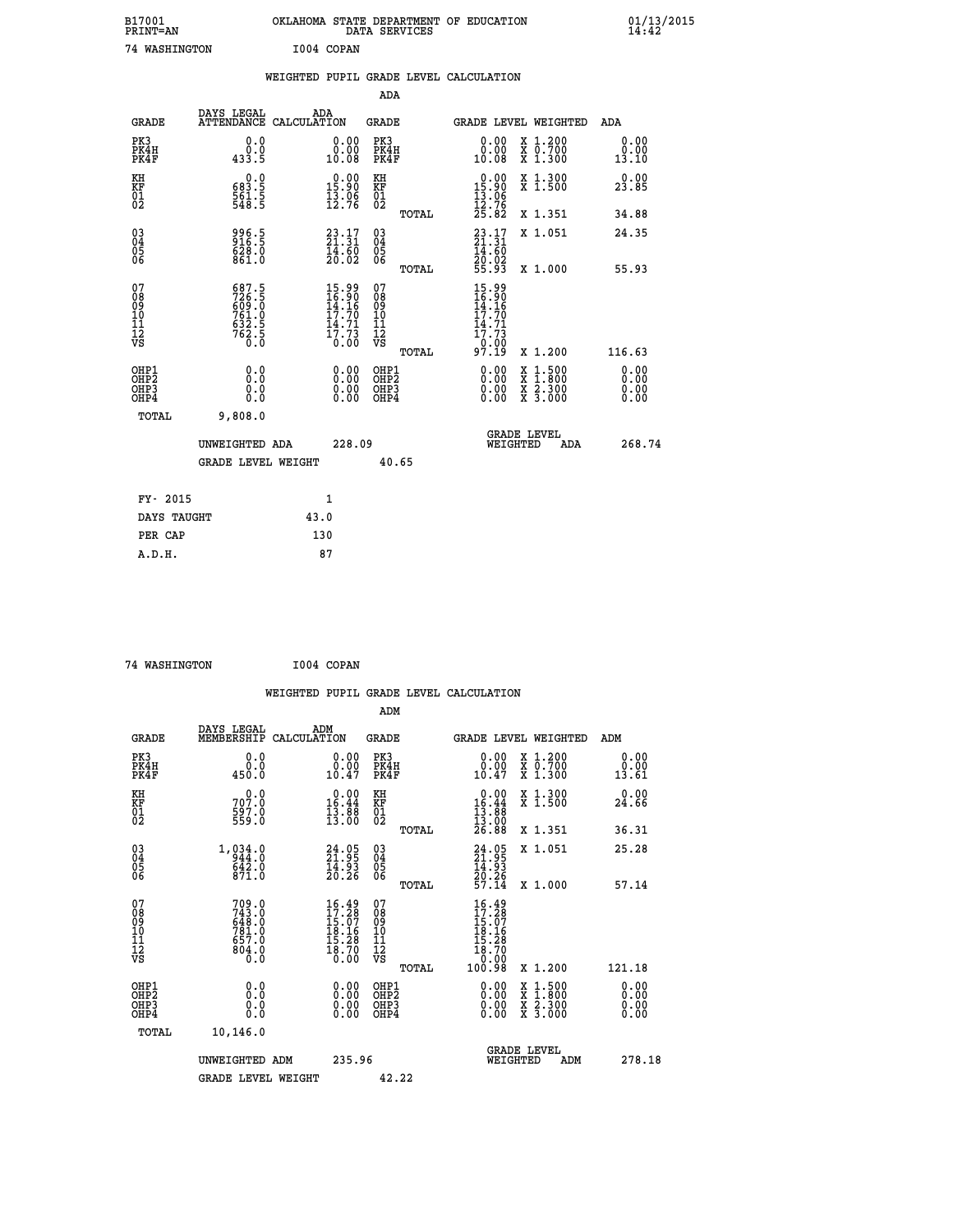| B17001<br>PRINT=AN                       |                                                                                   | OKLAHOMA STATE DEPARTMENT OF EDUCATION                      | DATA SERVICES                                      |                                                    |                                                                                                                                      | $01/13/2015$<br>14:42 |
|------------------------------------------|-----------------------------------------------------------------------------------|-------------------------------------------------------------|----------------------------------------------------|----------------------------------------------------|--------------------------------------------------------------------------------------------------------------------------------------|-----------------------|
| 74 WASHINGTON                            |                                                                                   | I007 DEWEY                                                  |                                                    |                                                    |                                                                                                                                      |                       |
|                                          |                                                                                   | WEIGHTED PUPIL GRADE LEVEL CALCULATION                      |                                                    |                                                    |                                                                                                                                      |                       |
|                                          |                                                                                   |                                                             | ADA                                                |                                                    |                                                                                                                                      |                       |
| <b>GRADE</b>                             | DAYS LEGAL                                                                        | ADA<br>ATTENDANCE CALCULATION                               | GRADE                                              |                                                    | GRADE LEVEL WEIGHTED                                                                                                                 | ADA                   |
| PK3<br>PK4H<br>PK4F                      | 0.0<br>0.0<br>3,142.5                                                             | 0.00<br>0.00<br>74.82                                       | PK3<br>PK4H<br>PK4F                                | 0.00<br>74.82                                      | X 1.200<br>X 0.700<br>X 1.300                                                                                                        | 0.00<br>0.00<br>97.27 |
| KH<br>KF<br>01<br>02                     | $\begin{smallmatrix}&&&0.0\\3.197.5\\3.984.0\\3.269.0\end{smallmatrix}$           | 76.13<br>94.86<br>77.83                                     | KH<br>KF<br>01<br>02                               | $76.13$<br>$76.13$<br>$94.86$<br>$77.83$           | X 1.300<br>X 1.500                                                                                                                   | 0.00<br>114.20        |
|                                          |                                                                                   |                                                             | <b>TOTAL</b>                                       | 172.69                                             | X 1.351                                                                                                                              | 233.30                |
| 03<br>04<br>05<br>06                     | 3,416.0<br>3,794.5<br>3,554.5<br>3,806.5                                          | 81.33<br>90.35<br>84.63<br>90.63                            | $\begin{matrix} 03 \\ 04 \\ 05 \\ 06 \end{matrix}$ | $\frac{81.33}{90.35}$<br>90.63                     | X 1.051                                                                                                                              | 85.48                 |
|                                          |                                                                                   |                                                             | TOTAL                                              | 265.61                                             | X 1.000                                                                                                                              | 265.61                |
| 07<br>08<br>09<br>10<br>11<br>12<br>VS   | $3,747.0$<br>$3,425.5$<br>$4,199.5$<br>$3,292.0$<br>$3,448.0$<br>$3,699.0$<br>0.0 | 89.21<br>81.56<br>99.96<br>78.38<br>82.10<br>88.07<br>88.07 | 07<br>08<br>09<br>101<br>11<br>12<br>VS            | 89.21<br>81.56<br>99.96<br>78.38<br>78.10<br>88.07 |                                                                                                                                      |                       |
|                                          |                                                                                   |                                                             | TOTAL                                              | 519.28                                             | X 1.200                                                                                                                              | 623.14                |
| OHP1<br>OHP <sub>2</sub><br>OHP3<br>OHP4 | 0.0<br>0.0<br>0.0                                                                 |                                                             | OHP1<br>OHP2<br>OHP3<br>OHP4                       | 0.00<br>0.00<br>0.00                               | $\begin{smallmatrix} \mathtt{X} & 1 & 500 \\ \mathtt{X} & 1 & 800 \\ \mathtt{X} & 2 & 300 \\ \mathtt{X} & 3 & 000 \end{smallmatrix}$ | 0.00<br>0.00<br>0.00  |
| <b>TOTAL</b>                             | 49,974.5                                                                          |                                                             |                                                    |                                                    |                                                                                                                                      |                       |
|                                          | UNWEIGHTED ADA                                                                    | 1,189.86                                                    |                                                    | WEIGHTED                                           | <b>GRADE LEVEL</b><br>ADA                                                                                                            | 1,419.00              |
|                                          | <b>GRADE LEVEL WEIGHT</b>                                                         |                                                             | 229.14                                             |                                                    |                                                                                                                                      |                       |
| FY- 2015                                 |                                                                                   | 1                                                           |                                                    |                                                    |                                                                                                                                      |                       |
| DAYS TAUGHT                              |                                                                                   | 42.0                                                        |                                                    |                                                    |                                                                                                                                      |                       |
| PER CAP                                  |                                                                                   | 42                                                          |                                                    |                                                    |                                                                                                                                      |                       |
| A.D.H.                                   |                                                                                   | 735                                                         |                                                    |                                                    |                                                                                                                                      |                       |

 **74 WASHINGTON I007 DEWEY**

|                                                    |                                                                                                                                                                                                                   |                                                                                                        | WEIGHTED PUPIL GRADE LEVEL CALCULATION              |                                                                                                        |                                          |                          |
|----------------------------------------------------|-------------------------------------------------------------------------------------------------------------------------------------------------------------------------------------------------------------------|--------------------------------------------------------------------------------------------------------|-----------------------------------------------------|--------------------------------------------------------------------------------------------------------|------------------------------------------|--------------------------|
|                                                    |                                                                                                                                                                                                                   |                                                                                                        | ADM                                                 |                                                                                                        |                                          |                          |
| <b>GRADE</b>                                       | DAYS LEGAL<br>MEMBERSHIP<br>CALCULATION                                                                                                                                                                           | ADM                                                                                                    | GRADE                                               | GRADE LEVEL WEIGHTED                                                                                   |                                          | ADM                      |
| PK3<br>PK4H<br>PK4F                                | 0.0<br>0.0<br>3,345.0                                                                                                                                                                                             | $\begin{smallmatrix} 0.00\\ 0.00\\ 79.64 \end{smallmatrix}$                                            | PK3<br>PK4H<br>PK4F                                 | 0.00<br>79.64                                                                                          | X 1.200<br>X 0.700<br>X 1.300            | 0.00<br>$0.00$<br>103.53 |
| KH<br>KF<br>01<br>02                               | $\begin{smallmatrix}&&&0.0\\3,447.0\\4,235.0\\3,416.0\end{smallmatrix}$                                                                                                                                           | $\begin{smallmatrix} 0.00\\ 82.07\\ 100.83\\ 81.33 \end{smallmatrix}$                                  | KH<br>KF<br>01<br>02                                | $\begin{smallmatrix} &0.00\\ 82.07\\ 100.83\\ 11.33\\ 81.33\\ 182.16\end{smallmatrix}$                 | X 1.300<br>X 1.500                       | $0.00$<br>123.11         |
|                                                    |                                                                                                                                                                                                                   |                                                                                                        | TOTAL                                               |                                                                                                        | X 1.351                                  | 246.10                   |
| $\begin{matrix} 03 \\ 04 \\ 05 \\ 06 \end{matrix}$ | 3,539.0<br>3,940.0<br>3,709.0<br>3,950.0                                                                                                                                                                          | 84.26<br>93.81<br>88.31<br>94.05                                                                       | $\begin{array}{c} 03 \\ 04 \\ 05 \\ 06 \end{array}$ | $\begin{smallmatrix}84.26\\93.81\\88.31\\94.05\\276.17\end{smallmatrix}$                               | X 1.051                                  | 88.56                    |
|                                                    |                                                                                                                                                                                                                   |                                                                                                        | TOTAL                                               |                                                                                                        | X 1.000                                  | 276.17                   |
| 07<br>08<br>09<br>101<br>11<br>12<br>VS            | $\begin{smallmatrix} 3\,, & 962\, \cdot\, 0 \\ 3\,, & 594\, \cdot\, 0 \\ 4\,, & 548\, \cdot\, 0 \\ 3\,, & 547\, \cdot\, 0 \\ 3\,, & 741\, \cdot\, 0 \\ 4\,, & 071\, \cdot\, 0 \\ 0\, \cdot\, 0 \end{smallmatrix}$ | $\begin{smallmatrix} 94.33\\ 85.57\\ 108.29\\ 108.29\\ 84.45\\ 89.07\\ 96.93\\ 0.00 \end{smallmatrix}$ | 07<br>08<br>09<br>001<br>11<br>11<br>12<br>VS       | $\begin{array}{r} 94.33 \\ 85.57 \\ 108.29 \\ 84.457 \\ 89.07 \\ 96.93 \\ 96.03 \\ 558.64 \end{array}$ |                                          | 670.37                   |
|                                                    |                                                                                                                                                                                                                   |                                                                                                        | TOTAL                                               |                                                                                                        | X 1.200                                  |                          |
| OHP1<br>OHP2<br>OH <sub>P3</sub><br>OHP4           | 0.0<br>0.000                                                                                                                                                                                                      | $\begin{smallmatrix} 0.00 \ 0.00 \ 0.00 \ 0.00 \end{smallmatrix}$                                      | OHP1<br>OHP2<br>OHP3<br>OHP4                        | $0.00$<br>$0.00$<br>0.00                                                                               | X 1:500<br>X 1:800<br>X 2:300<br>X 3:000 | 0.00<br>0.00<br>0.00     |
| TOTAL                                              | 53,044.0                                                                                                                                                                                                          |                                                                                                        |                                                     |                                                                                                        |                                          |                          |
|                                                    | UNWEIGHTED ADM                                                                                                                                                                                                    | 1,262.94                                                                                               |                                                     | <b>GRADE LEVEL</b><br>WEIGHTED                                                                         | ADM                                      | 1,507.84                 |
|                                                    | <b>GRADE LEVEL WEIGHT</b>                                                                                                                                                                                         |                                                                                                        | 244.90                                              |                                                                                                        |                                          |                          |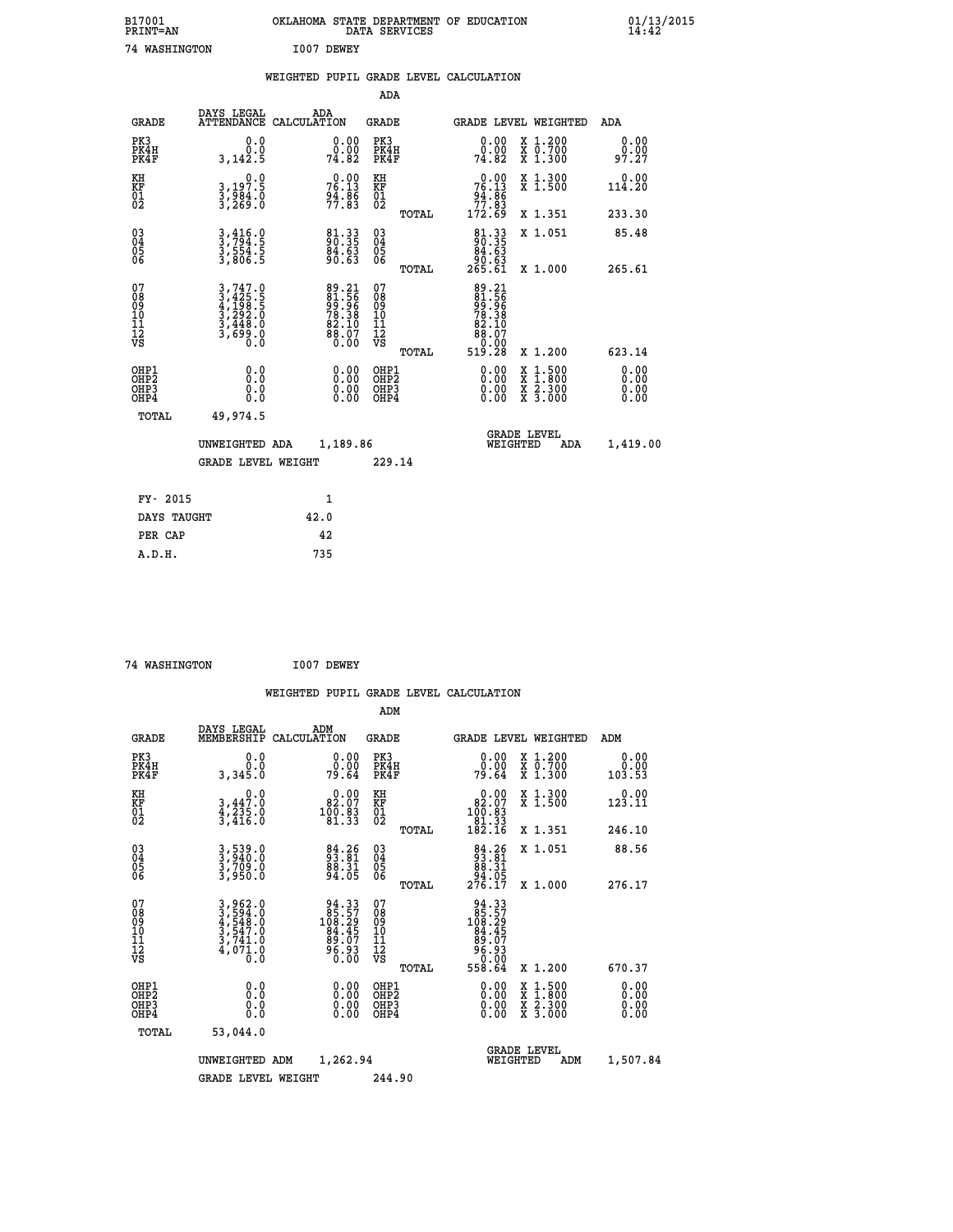| B17001<br><b>PRINT=AN</b> | OKLAHOMA STATE DEPARTMENT OF EDUCATION<br>DATA SERVICES | 01/13/2015 |
|---------------------------|---------------------------------------------------------|------------|
| 74<br>WASHINGTON          | <b>I018 CANEY VALLEY</b>                                |            |

|                                                      |                                                                            | WEIGHTED PUPIL GRADE LEVEL CALCULATION                                   |                                                    |       |                                                                                    |                                          |                              |
|------------------------------------------------------|----------------------------------------------------------------------------|--------------------------------------------------------------------------|----------------------------------------------------|-------|------------------------------------------------------------------------------------|------------------------------------------|------------------------------|
|                                                      |                                                                            |                                                                          | <b>ADA</b>                                         |       |                                                                                    |                                          |                              |
| <b>GRADE</b>                                         | DAYS LEGAL                                                                 | ADA<br>ATTENDANCE CALCULATION                                            | <b>GRADE</b>                                       |       |                                                                                    | GRADE LEVEL WEIGHTED                     | ADA                          |
| PK3<br>PK4H<br>PK4F                                  | 137.0<br>1,897.5                                                           | 3.04<br>$\begin{smallmatrix} 0.00 \\ 0.17 \end{smallmatrix}$             | PK3<br>PK4H<br>PK4F                                |       | 3.04<br>0.00<br>42.17                                                              | X 1.200<br>X 0.700<br>X 1.300            | 3.65<br>0.00<br>54.82        |
| KH<br>KF<br>01<br>02                                 | $\begin{smallmatrix} & & 0.0\ 2.577.5\ 2.441.0\ 3.141.0 \end{smallmatrix}$ | $\begin{smallmatrix} 0.00\\57.28\\54.27\\69.80 \end{smallmatrix}$        | KH<br>KF<br>01<br>02                               |       | $\begin{smallmatrix}&&0.00\\57.28\\54.27\\69.80\\124.07\end{smallmatrix}$          | X 1.300<br>X 1.500                       | 0.00<br>85.92                |
|                                                      |                                                                            |                                                                          |                                                    | TOTAL |                                                                                    | X 1.351                                  | 167.62                       |
| $^{03}_{04}$<br>Ŏ5<br>06                             | $2,234.5$<br>$2,044.0$<br>$2,204.5$                                        | 58.84<br>49.66<br>45.42<br>48.99                                         | $\begin{matrix} 03 \\ 04 \\ 05 \\ 06 \end{matrix}$ |       | $\begin{smallmatrix} 58.84 \\ 49.66 \\ 45.42 \\ 48.99 \\ 144.07 \end{smallmatrix}$ | X 1.051                                  | 61.84                        |
|                                                      |                                                                            |                                                                          |                                                    | TOTAL |                                                                                    | X 1.000                                  | 144.07                       |
| 07<br>08<br>09<br>11<br>11<br>12<br>VS               | 2,130.0<br>2,070.5<br>2,834.5<br>2,356.5<br>2,182.0<br>2,168.0<br>0.0      | $47.33$<br>$46.01$<br>$62.99$<br>$52.37$<br>$48.49$<br>$45.95$<br>$0.00$ | 07<br>08<br>09<br>11<br>11<br>12<br>VS             | TOTAL | $47.33$<br>$46.01$<br>$62.39$<br>$52.37$<br>$48.49$<br>$45.950$<br>$0.004$         | X 1.200                                  | 363.77                       |
| OHP1<br>OHP <sub>2</sub><br>OH <sub>P3</sub><br>OHP4 | 0.0<br>Ō.Ō<br>Ō.Ō                                                          | 0.00<br>$\begin{smallmatrix} 0.00 \ 0.00 \end{smallmatrix}$              | OHP1<br>OHP2<br>OHP3<br>OHP4                       |       | 0.00<br>0.00<br>0.00                                                               | X 1:500<br>X 1:800<br>X 2:300<br>X 3:000 | 0.00<br>0.00<br>0.00<br>0.00 |
| TOTAL                                                | 32,966.5                                                                   |                                                                          |                                                    |       |                                                                                    |                                          |                              |
|                                                      | UNWEIGHTED ADA                                                             | 732.61                                                                   |                                                    |       | WEIGHTED                                                                           | <b>GRADE LEVEL</b><br>ADA                | 881.69                       |
|                                                      | <b>GRADE LEVEL WEIGHT</b>                                                  |                                                                          | 149.08                                             |       |                                                                                    |                                          |                              |
| FY- 2015                                             |                                                                            | $\mathbf{1}$                                                             |                                                    |       |                                                                                    |                                          |                              |
| DAYS TAUGHT                                          |                                                                            | 45.0                                                                     |                                                    |       |                                                                                    |                                          |                              |
| PER CAP                                              |                                                                            | 70                                                                       |                                                    |       |                                                                                    |                                          |                              |

 **74 WASHINGTON I018 CANEY VALLEY**

|                                          |                                                                                  |                                                                          | ADM                                                 |                                                                                    |                                          |                       |
|------------------------------------------|----------------------------------------------------------------------------------|--------------------------------------------------------------------------|-----------------------------------------------------|------------------------------------------------------------------------------------|------------------------------------------|-----------------------|
| <b>GRADE</b>                             | DAYS LEGAL<br>MEMBERSHIP                                                         | ADM<br>CALCULATION                                                       | <b>GRADE</b>                                        |                                                                                    | GRADE LEVEL WEIGHTED                     | ADM                   |
| PK3<br>PK4H<br>PK4F                      | 137.0<br>0.0<br>2,013.0                                                          | $\begin{smallmatrix} 3.04\ 0.00\ 44.73 \end{smallmatrix}$                | PK3<br>PK4H<br>PK4F                                 | $\begin{smallmatrix} 3.04\ 0.00$<br>44.73                                          | X 1.200<br>X 0.700<br>X 1.300            | 3.65<br>ō:ŏŏ<br>58.15 |
| KH<br>KF<br>01<br>02                     | 0.0<br>2,706:0<br>2,562:0<br>3,258:0                                             | $\begin{smallmatrix} 0.00\\ 60.13\\ 56.96\\ 72.40 \end{smallmatrix}$     | KH<br>KF<br>01<br>02                                | $\begin{smallmatrix} &0.00\ 60.13\ 56.96\ 72.40\ 129.36\ \end{smallmatrix}$        | X 1.300<br>X 1.500                       | 0.00<br>90.20         |
|                                          |                                                                                  |                                                                          | TOTAL                                               |                                                                                    | X 1.351                                  | 174.77                |
| 03<br>04<br>05<br>06                     | 2, 735.0<br>2, 330.0<br>2, 133.0<br>2, 281.0                                     | $51.78$<br>$51.78$<br>$47.40$<br>$50.69$                                 | $\begin{array}{c} 03 \\ 04 \\ 05 \\ 06 \end{array}$ | $60.7851.7847.4050.69149.87$                                                       | X 1.051                                  | 63.88                 |
|                                          |                                                                                  |                                                                          | TOTAL                                               |                                                                                    | X 1.000                                  | 149.87                |
| 07<br>08<br>09<br>101<br>112<br>VS       | $2, 213.0$<br>$2, 204.0$<br>$2, 953.0$<br>$2, 479.0$<br>$2, 322.0$<br>$2, 178.0$ | $49.18$<br>$48.97$<br>$65.62$<br>$55.09$<br>$51.60$<br>$48.40$<br>$0.00$ | 07<br>08<br>09<br>11<br>11<br>12<br>VS<br>TOTAL     | $49.18$<br>$48.97$<br>$65.62$<br>$55.09$<br>$51.60$<br>$48.40$<br>$0.00$<br>318.86 | X 1.200                                  | 382.63                |
|                                          |                                                                                  |                                                                          |                                                     |                                                                                    |                                          | 0.00                  |
| OHP1<br>OHP2<br>OHP <sub>3</sub><br>OHP4 | 0.0<br>$\begin{smallmatrix} 0.16 \ 0.0 \end{smallmatrix}$                        |                                                                          | OHP1<br>OHP2<br>OHP <sub>3</sub>                    | $0.00$<br>$0.00$<br>0.00                                                           | X 1:500<br>X 1:800<br>X 2:300<br>X 3:000 | 0.00<br>0.00<br>0.00  |
| TOTAL                                    | 34,504.0                                                                         |                                                                          |                                                     |                                                                                    |                                          |                       |
|                                          | UNWEIGHTED ADM                                                                   | 766.77                                                                   |                                                     |                                                                                    | GRADE LEVEL<br>WEIGHTED<br>ADM           | 923.15                |
|                                          | <b>GRADE LEVEL WEIGHT</b>                                                        |                                                                          | 156.38                                              |                                                                                    |                                          |                       |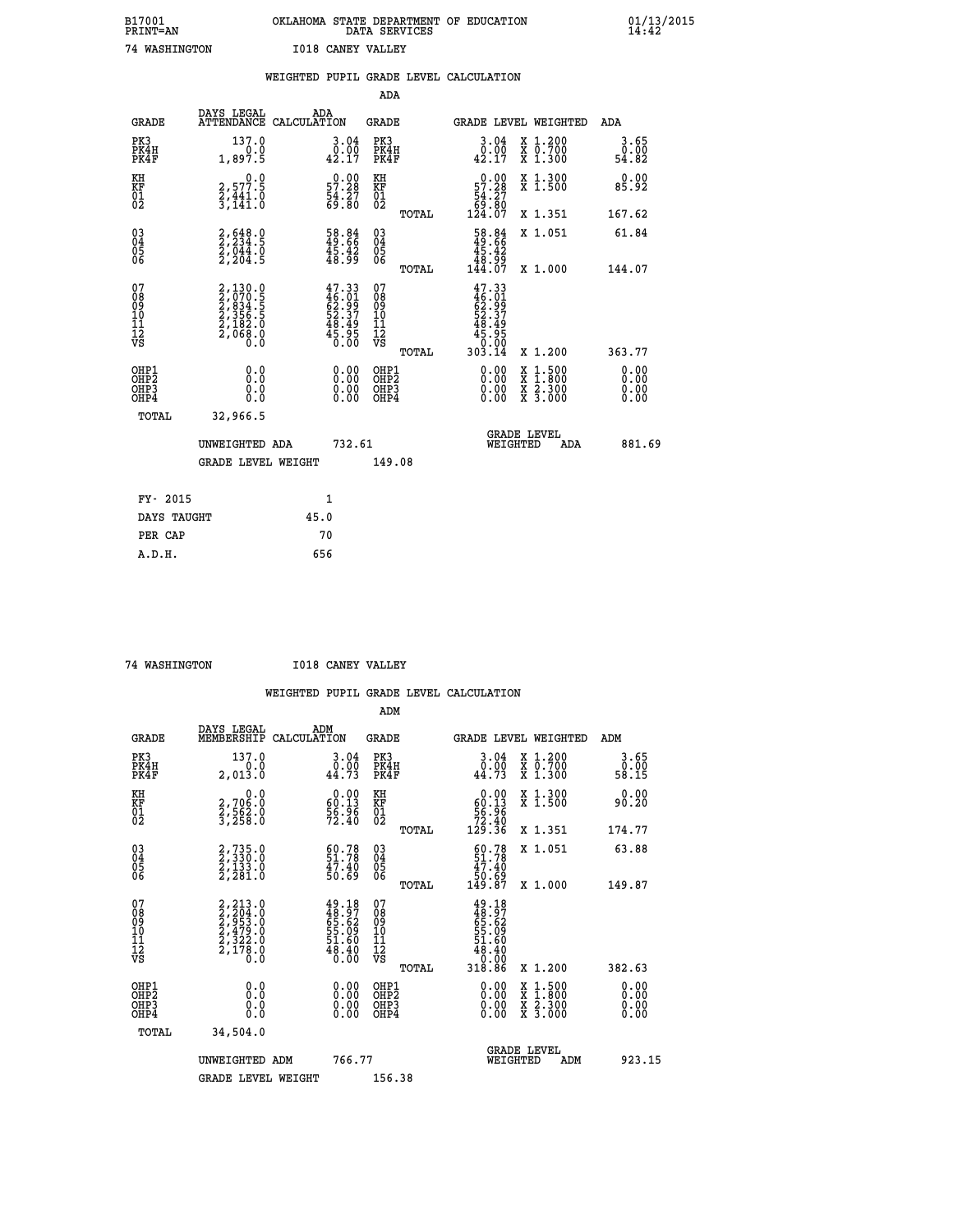| B17001<br><b>PRINT=AN</b> | OKLAHOMA STATE DEPARTMENT OF EDUCATION<br>DATA SERVICES | 01/13/2015<br>14:42 |
|---------------------------|---------------------------------------------------------|---------------------|
| 74<br>WASHINGTON          | 1030 BARTLESVILLE                                       |                     |

|                              |                                                                                                                                                 |       |                                                                                                    |                                        |       | WEIGHTED PUPIL GRADE LEVEL CALCULATION                                                                                |                                                                                                                                      |                         |
|------------------------------|-------------------------------------------------------------------------------------------------------------------------------------------------|-------|----------------------------------------------------------------------------------------------------|----------------------------------------|-------|-----------------------------------------------------------------------------------------------------------------------|--------------------------------------------------------------------------------------------------------------------------------------|-------------------------|
|                              |                                                                                                                                                 |       |                                                                                                    | <b>ADA</b>                             |       |                                                                                                                       |                                                                                                                                      |                         |
| <b>GRADE</b>                 | DAYS LEGAL<br>ATTENDANCE CALCULATION                                                                                                            |       | ADA                                                                                                | <b>GRADE</b>                           |       |                                                                                                                       | GRADE LEVEL WEIGHTED                                                                                                                 | ADA                     |
| PK3<br>PK4H<br>PK4F          | 396.0<br>0.0<br>16,674.0                                                                                                                        |       | 9.00<br>0.00<br>378.95                                                                             | PK3<br>PK4H<br>PK4F                    |       | 9.00<br>0.00<br>378.95                                                                                                | X 1.200<br>X 0.700<br>X 1.300                                                                                                        | 10.80<br>0.00<br>492.64 |
| KH<br>KF<br>01<br>02         | 0.0<br>19,803.0<br>18,679.5<br>19,203.0                                                                                                         |       | $\substack{0.00\\450.07\\424.53\\436.43}$                                                          | KH<br>KF<br>01<br>02                   |       | $0.00\n450.07\n424.53\n436.43\n860.96$                                                                                | X 1.300<br>X 1.500                                                                                                                   | 0.00<br>675.11          |
|                              |                                                                                                                                                 |       |                                                                                                    |                                        | TOTAL |                                                                                                                       | X 1.351                                                                                                                              | 1,163.16                |
| $^{03}_{04}$<br>05<br>06     | $\begin{smallmatrix} 18\,,\,653\cdot5\\ 16\,,\,728\cdot5\\ 17\,,\,816\cdot5\\ 17\,,\,535\cdot5 \end{smallmatrix}$                               |       | $\begin{smallmatrix} 423\cdot94\ 380\cdot19\ 404\cdot92\ 398\cdot53 \end{smallmatrix}$             | $\substack{03 \\ 04}$<br>05<br>06      |       | $\begin{smallmatrix} 423.94\ 380.19\ 404.92\ 498.53\ 398.53\ 1,183.64\ \end{smallmatrix}$                             | X 1.051                                                                                                                              | 445.56                  |
|                              |                                                                                                                                                 |       |                                                                                                    |                                        | TOTAL |                                                                                                                       | X 1.000                                                                                                                              | 1,183.64                |
| 07<br>08901112<br>1112<br>VS | $\begin{smallmatrix} 17,262\cdot 5\\ 19,207\cdot 5\\ 19,644\cdot 5\\ 18,270\cdot 0\\ 16,792\cdot 0\\ 16,829\cdot 5\\ 0\cdot 0\end{smallmatrix}$ |       | $\begin{smallmatrix} 392.33\\ 436.53\\ 447.53\\ 447.51\\ 385.89\\ 385.48\\ 0.00 \end{smallmatrix}$ | 07<br>08<br>09<br>11<br>11<br>12<br>VS | TOTAL | 392.33<br>436.53<br>447.33<br>417.51<br>$\begin{array}{r} 385.89 \\ 385.48 \\ 385.48 \\ 0.00 \\ 2,465.07 \end{array}$ | X 1.200                                                                                                                              | 2,958.08                |
| OHP1<br>OHP2<br>OHP3<br>OHP4 | 269.5<br>0.0<br>0.0                                                                                                                             |       | 6.12<br>0.00<br>0.00                                                                               | OHP1<br>OHP2<br>OHP3<br>OHP4           |       | 6.12<br>0.00<br>0.00                                                                                                  | $\begin{smallmatrix} \mathtt{X} & 1 & 500 \\ \mathtt{X} & 1 & 800 \\ \mathtt{X} & 2 & 300 \\ \mathtt{X} & 3 & 000 \end{smallmatrix}$ | 8.18<br>0.00<br>0.00    |
| TOTAL                        | 253,765.0                                                                                                                                       |       |                                                                                                    |                                        |       |                                                                                                                       |                                                                                                                                      |                         |
|                              | UNWEIGHTED ADA                                                                                                                                  |       | 5,777.75                                                                                           |                                        |       |                                                                                                                       | <b>GRADE LEVEL</b><br>WEIGHTED<br>ADA                                                                                                | 6,938.17                |
|                              | <b>GRADE LEVEL WEIGHT</b>                                                                                                                       |       |                                                                                                    | 1,160.42                               |       |                                                                                                                       |                                                                                                                                      |                         |
| FY- 2015                     |                                                                                                                                                 |       | 1                                                                                                  |                                        |       |                                                                                                                       |                                                                                                                                      |                         |
| DAYS TAUGHT                  |                                                                                                                                                 | 44.0  |                                                                                                    |                                        |       |                                                                                                                       |                                                                                                                                      |                         |
| PER CAP                      |                                                                                                                                                 |       | 33                                                                                                 |                                        |       |                                                                                                                       |                                                                                                                                      |                         |
| <b>E</b> תנ                  |                                                                                                                                                 | າ ຊາຊ |                                                                                                    |                                        |       |                                                                                                                       |                                                                                                                                      |                         |

 **A.D.H. 2,923**

 **74 WASHINGTON I030 BARTLESVILLE**

|                                                    |                                                                                                                                                     |                                                                         | ADM                                                |                                                                                           |                                                                                                                                           |                              |
|----------------------------------------------------|-----------------------------------------------------------------------------------------------------------------------------------------------------|-------------------------------------------------------------------------|----------------------------------------------------|-------------------------------------------------------------------------------------------|-------------------------------------------------------------------------------------------------------------------------------------------|------------------------------|
| <b>GRADE</b>                                       | DAYS LEGAL<br>MEMBERSHIP                                                                                                                            | ADM<br>CALCULATION                                                      | GRADE                                              | GRADE LEVEL WEIGHTED                                                                      |                                                                                                                                           | ADM                          |
| PK3<br>PK4H<br>PK4F                                | 396.0<br>0.0<br>17,419.0                                                                                                                            | 9.00<br>0.00<br>395.89                                                  | PK3<br>PK4H<br>PK4F                                | 9.00<br>ŎŎ.ŎŎ<br>89.89                                                                    | X 1.200<br>X 0.700<br>X 1.300                                                                                                             | 10.80<br>0.00<br>514.66      |
| KH<br>KF<br>01<br>02                               | 0.0<br>20,616.0<br>$\frac{19}{19}, \frac{431}{947}.0$                                                                                               | $0.00$<br>468.55<br>$\frac{441.61}{453.34}$                             | KH<br>KF<br>01<br>02                               | $0.00$<br>$468.55$<br>$441.61$<br>$453.34$<br>$894.95$                                    | X 1.300<br>X 1.500                                                                                                                        | 0.00<br>702.83               |
|                                                    |                                                                                                                                                     |                                                                         | TOTAL                                              |                                                                                           | X 1.351                                                                                                                                   | 1,209.08                     |
| $\begin{matrix} 03 \\ 04 \\ 05 \\ 06 \end{matrix}$ | 19, 311.0<br>17, 367.0<br>īġ,š7ġ.ŏ<br>18,302.O                                                                                                      | 438.89<br>394.70<br>$\frac{422.25}{415.95}$                             | $\begin{matrix} 03 \\ 04 \\ 05 \\ 06 \end{matrix}$ | 438.89<br>394.70<br>$\frac{422.25}{415.95}$                                               | X 1.051                                                                                                                                   | 461.27                       |
|                                                    |                                                                                                                                                     |                                                                         | TOTAL                                              | 1,232.90                                                                                  | X 1.000                                                                                                                                   | 1,232.90                     |
| 07<br>08<br>09<br>101<br>11<br>12<br>VS            | $\begin{smallmatrix} 18\,,\,029\,.0\\ 20\,,\,105\,.0\\ 20\,,\,859\,.0\\ 19\,,\,342\,.0\\ 17\,,\,651\,.0\\ 17\,,\,665\,.0\\ 0\,.0 \end{smallmatrix}$ | 409.75<br>456.93<br>475.26<br>$\frac{442.23}{406.13}$<br>404.73<br>0.00 | 07<br>08<br>09<br>11<br>11<br>12<br>VS<br>TOTAL    | 409.75<br>$456.93$<br>$475.26$<br>$442.23$<br>$\frac{406.13}{404.73}$<br>0.00<br>2,595.03 | X 1.200                                                                                                                                   | 3,114.04                     |
| OHP1<br>OHP2<br>OH <sub>P3</sub><br>OHP4           | 281.0<br>0.0<br>0.0<br>0.0                                                                                                                          | $\begin{smallmatrix} 6.39\ 0.00 \ 0.00 \end{smallmatrix}$<br>0.00       | OHP1<br>OHP2<br>OHP3<br>OHP4                       | $\begin{smallmatrix} 6.39 \ 0.00 \ 0.00 \end{smallmatrix}$<br>0.00                        | $\begin{smallmatrix} \mathtt{X} & 1\cdot500\\ \mathtt{X} & 1\cdot800\\ \mathtt{X} & 2\cdot300\\ \mathtt{X} & 3\cdot000 \end{smallmatrix}$ | 9.59<br>0.00<br>0.00<br>0.00 |
| TOTAL                                              | 265,300.0                                                                                                                                           |                                                                         |                                                    |                                                                                           |                                                                                                                                           |                              |
|                                                    | UNWEIGHTED ADM                                                                                                                                      | 6,041.60                                                                |                                                    | WEIGHTED                                                                                  | <b>GRADE LEVEL</b><br>ADM                                                                                                                 | 7,255.17                     |
|                                                    | <b>GRADE LEVEL WEIGHT</b>                                                                                                                           |                                                                         | 1,213.57                                           |                                                                                           |                                                                                                                                           |                              |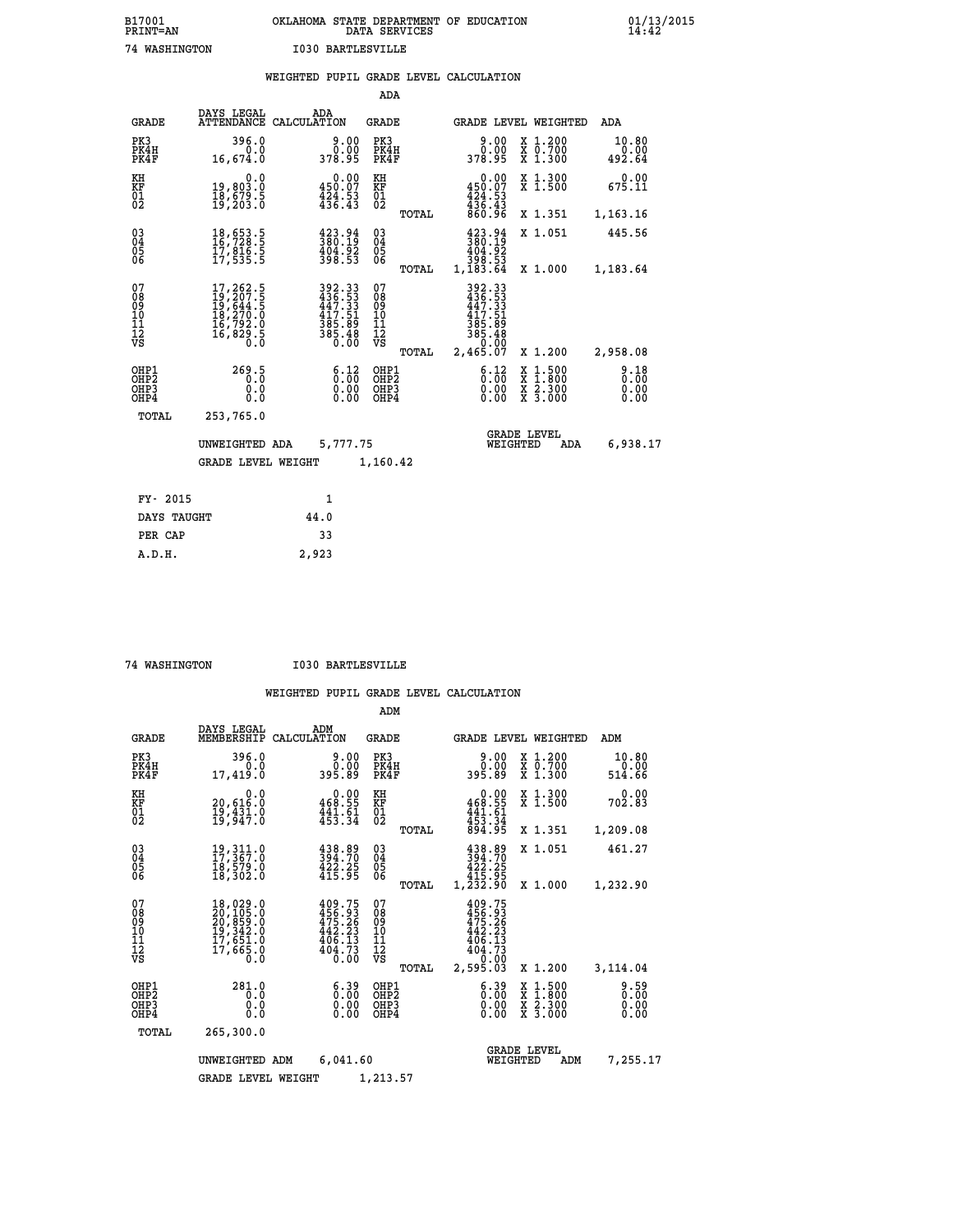| B17001          | OKLAHOMA STATE DEPARTMENT OF EDUCATION |
|-----------------|----------------------------------------|
| <b>PRINT=AN</b> | DATA SERVICES                          |
| WASHINGTON      | COUNTY TOTALS                          |

 **B17001 OKLAHOMA STATE DEPARTMENT OF EDUCATION 01/13/2015**

|                                                                    |                                                                                           | WEIGHTED PUPIL GRADE LEVEL CALCULATION                                  |                                                 |                                                                                                        |                                                                                                  |                              |
|--------------------------------------------------------------------|-------------------------------------------------------------------------------------------|-------------------------------------------------------------------------|-------------------------------------------------|--------------------------------------------------------------------------------------------------------|--------------------------------------------------------------------------------------------------|------------------------------|
|                                                                    |                                                                                           |                                                                         | ADA                                             |                                                                                                        |                                                                                                  |                              |
| <b>GRADE</b>                                                       | DAYS LEGAL                                                                                | ADA<br>ATTENDANCE CALCULATION                                           | GRADE                                           | GRADE LEVEL WEIGHTED                                                                                   |                                                                                                  | ADA                          |
| PK3<br>PK4H<br>PK4F                                                | 533.0<br>0.0<br>22, 147.5                                                                 | 12.04<br>0.00<br>506.02                                                 | PK3<br>PK4H<br>PK4F                             | 12.04<br>0.00<br>506.02                                                                                | X 1.200<br>X 0.700<br>X 1.300                                                                    | 14.45<br>0.00<br>657.83      |
| KH<br><b>KF</b><br>01<br>02                                        | 0.0<br>26,261.5<br>25,666.0<br>26,161.5                                                   | $\begin{smallmatrix} 0.00\\ 599.38\\ 586.72\\ 596.82 \end{smallmatrix}$ | KH<br><b>KF</b><br>01<br>02                     | $0.00$<br>$599.38$<br>$586.72$<br>$596.82$<br>$1,183.54$                                               | X 1.300<br>X 1.500                                                                               | 0.00<br>899.08               |
|                                                                    |                                                                                           |                                                                         | TOTAL                                           |                                                                                                        | X 1.351                                                                                          | 1,598.96                     |
| $\begin{smallmatrix} 03 \\[-4pt] 04 \end{smallmatrix}$<br>05<br>ŌĞ | $25,714.0$<br>23,674.0<br>24,043.0<br>24,407.5                                            | 587.28<br>549.57<br>558.17                                              | $\substack{03 \\ 04}$<br>05<br>ŌĞ               | 587.28<br>541.51<br>549.57<br>558.17<br>1,649.25                                                       | X 1.051                                                                                          | 2,266.48                     |
|                                                                    |                                                                                           |                                                                         | TOTAL                                           |                                                                                                        | X 1.000                                                                                          | 1,649.25                     |
| 07<br>08<br>09<br>11<br>11<br>12<br>VS                             | $23,827.0$<br>$25,430.0$<br>$27,286.5$<br>$24,679.5$<br>$23,054.5$<br>$23,359.0$<br>$0.0$ | 544.86<br>581.00<br>624.44<br>565.96<br>531.19<br>537.23<br>6.00        | 07<br>08<br>09<br>11<br>11<br>12<br>VS<br>TOTAL | 544.86<br>581.00<br>624.44<br>$\begin{array}{c} 565.96 \\ 531.19 \\ 537.23 \\ \end{array}$<br>3,384.68 | X 1.200                                                                                          | 4,061.62                     |
| OHP1<br>OH <sub>P</sub> 2<br>OHP3<br>OHP4                          | 269.5<br>0.0<br>0.0                                                                       | 6.12<br>0.00<br>0.00                                                    | OHP1<br>OHP <sub>2</sub><br>OHP3<br>OHP4        | 6:12<br>0.00<br>0.00                                                                                   | $\begin{smallmatrix} x & 1 & 500 \\ x & 1 & 800 \\ x & 2 & 300 \\ x & 3 & 000 \end{smallmatrix}$ | 9.18<br>0.00<br>0.00<br>0.00 |
| TOTAL                                                              | 346,514.0                                                                                 |                                                                         |                                                 |                                                                                                        |                                                                                                  |                              |
|                                                                    | UNWEIGHTED ADA                                                                            | 7,928.31                                                                |                                                 | <b>GRADE LEVEL</b><br>WEIGHTED                                                                         | ADA                                                                                              | 9,507.60                     |
|                                                                    | <b>GRADE LEVEL WEIGHT</b>                                                                 |                                                                         | 1,579.29                                        |                                                                                                        |                                                                                                  |                              |
| FY- 2015                                                           |                                                                                           | 1                                                                       |                                                 |                                                                                                        |                                                                                                  |                              |
| DAYS TAUGHT                                                        |                                                                                           | 174.0                                                                   |                                                 |                                                                                                        |                                                                                                  |                              |
| PER CAP                                                            |                                                                                           | 275                                                                     |                                                 |                                                                                                        |                                                                                                  |                              |

| WASHINGTON | COUNTY TOTALS |  |
|------------|---------------|--|

 **A.D.H. 4,401**

|                                                       |                                                                                                                                                                                          |                                                                   | ADM                                             |                                                                                                           |                                          |                              |
|-------------------------------------------------------|------------------------------------------------------------------------------------------------------------------------------------------------------------------------------------------|-------------------------------------------------------------------|-------------------------------------------------|-----------------------------------------------------------------------------------------------------------|------------------------------------------|------------------------------|
| <b>GRADE</b>                                          | DAYS LEGAL<br>MEMBERSHIP                                                                                                                                                                 | ADM<br>CALCULATION                                                | <b>GRADE</b>                                    | GRADE LEVEL WEIGHTED                                                                                      |                                          | ADM                          |
| PK3<br>PK4H<br>PK4F                                   | 533.0<br>0.0<br>23,227.0                                                                                                                                                                 | 12.04<br>$0.\overline{0}0$<br>530.73                              | PK3<br>PK4H<br>PK4F                             | 12.04<br>0.00<br>530.73                                                                                   | X 1.200<br>X 0.700<br>$X$ 1.300          | 14.45<br>0.00<br>689.95      |
| KH<br>KF<br>01<br>02                                  | 0.0<br>27,476:0<br>26,825:0<br>27,180:0                                                                                                                                                  | $0.00$<br>627.19<br>$\frac{613}{620}$ $\frac{28}{07}$             | KH<br>KF<br>01<br>02                            | $0.00$<br>627.19<br>613.28                                                                                | X 1.300<br>X 1.500                       | 0.00<br>940.80               |
|                                                       |                                                                                                                                                                                          |                                                                   | TOTAL                                           | 620.07<br>1,233.35                                                                                        | X 1.351                                  | 1,666.26                     |
| 03<br>04<br>05<br>06                                  | 26,619.0<br>24,581.0<br>25,063.0<br>25,404.0                                                                                                                                             | 607.98<br>562.24<br>572.89<br>580.95                              | $\substack{03 \\ 04}$<br>0500                   | 607.98<br>562.24<br>572.89<br>580.95<br>1,716.08                                                          | X 1.051                                  | 638.99                       |
|                                                       |                                                                                                                                                                                          |                                                                   | TOTAL                                           |                                                                                                           | X 1.000                                  | 1,716.08                     |
| 07<br>08<br>09<br>11<br>11<br>12<br>VS                | $\begin{smallmatrix} 24\,, & 913\,, & 0\\ 26\,, & 646\,, & 0\\ 29\,, & 008\,, & 0\\ 26\,, & 149\,, & 0\\ 24\,, & 371\,, & 0\\ 24\,, & 718\,, & 0\\ 0\,. & 0\,. & 0\,. \end{smallmatrix}$ | 569.75<br>608.75<br>664.24<br>599.93<br>562.08<br>568.76<br>0.00  | 07<br>08<br>09<br>11<br>11<br>12<br>VS<br>TOTAL | 569.75<br>608.75<br>664.24<br>$\frac{599}{562}$ . $\frac{53}{26}$<br>562.08<br>568.76<br>0.00<br>3,573.51 | X 1.200                                  | 4,288.22                     |
| OHP1<br>OH <sub>P</sub> 2<br>OH <sub>P3</sub><br>OHP4 | 281.0<br>0.0<br>0.0<br>Ŏ.Ŏ                                                                                                                                                               | $\begin{smallmatrix} 6.39\ 0.00 \ 0.00 \end{smallmatrix}$<br>0.00 | OHP1<br>OHP2<br>OHP3<br>OHP4                    | $\begin{smallmatrix} 6.39 \ 0.00 \ 0.00 \end{smallmatrix}$<br>0.00                                        | X 1:500<br>X 1:800<br>X 2:300<br>X 3:000 | 9.59<br>0.00<br>0.00<br>0.00 |
| TOTAL                                                 | 362,994.0                                                                                                                                                                                |                                                                   |                                                 |                                                                                                           |                                          |                              |
|                                                       | UNWEIGHTED                                                                                                                                                                               | 8,307.27<br>ADM                                                   |                                                 | WEIGHTED                                                                                                  | <b>GRADE LEVEL</b><br>ADM                | 9,964.34                     |
|                                                       | <b>GRADE LEVEL WEIGHT</b>                                                                                                                                                                |                                                                   | 1,657.07                                        |                                                                                                           |                                          |                              |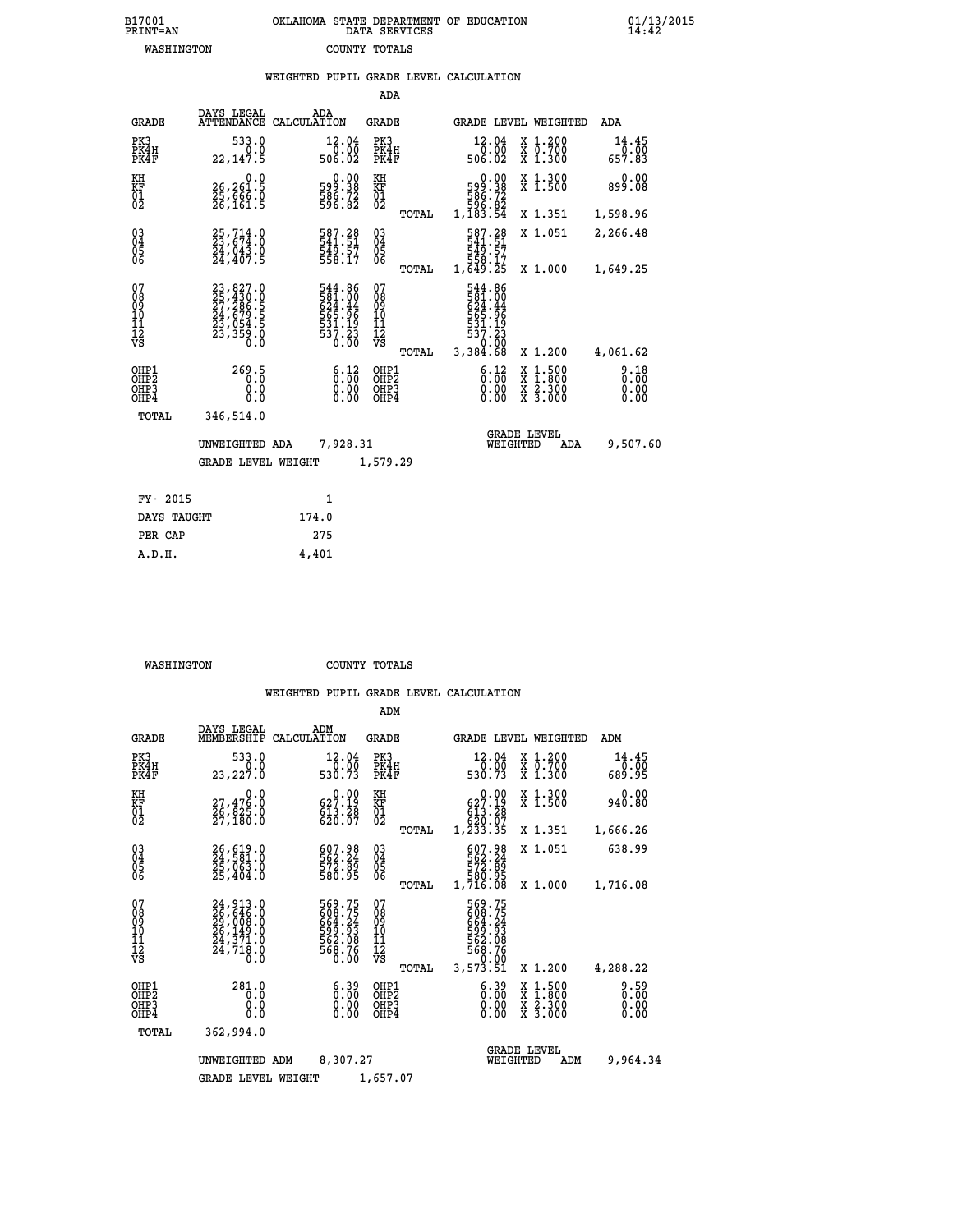| B17001<br>PRINT=AN                                   |                                                                                                                     | OKLAHOMA STATE DEPARTMENT OF EDUCATION                                                      |                                          | DATA SERVICES |                                                                                     |                                                                                       | 01/13/2015<br>14:42          |  |
|------------------------------------------------------|---------------------------------------------------------------------------------------------------------------------|---------------------------------------------------------------------------------------------|------------------------------------------|---------------|-------------------------------------------------------------------------------------|---------------------------------------------------------------------------------------|------------------------------|--|
| 75 WASHITA                                           |                                                                                                                     | <b>I001 SENTINEL</b>                                                                        |                                          |               |                                                                                     |                                                                                       |                              |  |
|                                                      |                                                                                                                     | WEIGHTED PUPIL GRADE LEVEL CALCULATION                                                      |                                          |               |                                                                                     |                                                                                       |                              |  |
|                                                      |                                                                                                                     |                                                                                             |                                          | ADA           |                                                                                     |                                                                                       |                              |  |
| <b>GRADE</b>                                         | DAYS LEGAL                                                                                                          | ADA<br>ATTENDANCE CALCULATION                                                               | GRADE                                    |               |                                                                                     | GRADE LEVEL WEIGHTED                                                                  | ADA                          |  |
| PK3<br>PK4H<br>PK4F                                  | 782.0<br>158.0                                                                                                      | 0.00<br>19.07<br>3.85                                                                       | PK3<br>PK4H<br>PK4F                      |               | 0.00<br>19.07<br>3.85                                                               | X 1.200<br>X 0.700<br>X 1.300                                                         | 0.00<br>13.35<br>5.01        |  |
| KH<br>KF<br>01<br>02                                 | 0.0<br>ة:ۆوو<br>1,334.5<br>1,332.5                                                                                  | $\begin{smallmatrix} 0.00\\24.37\\32.55\\32.50 \end{smallmatrix}$                           | KH<br>KF<br>01<br>02                     |               | 24.37<br>$\frac{3}{2}$ $\frac{3}{2}$ $\cdot$ $\frac{5}{5}$ $\frac{6}{5}$ $\cdot$ 05 | X 1.300<br>X 1.500                                                                    | 0.00<br>36.56                |  |
|                                                      |                                                                                                                     |                                                                                             |                                          | TOTAL         |                                                                                     | X 1.351                                                                               | 87.88                        |  |
| $\begin{matrix} 03 \\ 04 \\ 05 \\ 06 \end{matrix}$   | 1, 195:5<br>1,056.0                                                                                                 | 15.70<br>29.16<br>25.76<br>22.78                                                            | 030404<br>ŎĞ                             |               | $\frac{15}{29}$ : 16<br>25: 76                                                      | X 1.051                                                                               | 16.50                        |  |
|                                                      |                                                                                                                     |                                                                                             |                                          | TOTAL         | $\frac{22.78}{77.70}$                                                               | X 1,000                                                                               | 77.70                        |  |
| 07<br>08<br>09<br>10<br>11<br>Ī2<br>VS               | $1, 111.0$<br>$719.0$<br>$\frac{676.0}{770.0}$<br>924.5<br>$5\overline{9}\overline{4}\cdot\overline{5}\overline{0}$ | $\begin{smallmatrix} 27.10\\ 17.54\\ 23.80\\ 18.78\\ 22.55\\ 4.50\\ 0.00 \end{smallmatrix}$ | 07<br>08<br>09<br>10<br>11<br>ĪŹ<br>VŠ   | TOTAL         | 27.10<br>17.54<br>23.80<br>$\frac{18.78}{22.55}$<br>14.50<br>0.00<br>124.27         | X 1.200                                                                               | 149.12                       |  |
| OHP1<br>OHP <sub>2</sub><br>OH <sub>P3</sub><br>OHP4 | 0.0<br>0.0<br>0.0<br>0.0                                                                                            | 0.00<br>0.00<br>0.00                                                                        | OHP1<br>OHP <sub>2</sub><br>OHP3<br>OHP4 |               | 0.00<br>0.00<br>0.00                                                                | $\frac{x}{x}$ $\frac{1.500}{1.800}$<br>$\frac{\overline{x}}{x}$ $\frac{2.300}{3.000}$ | 0.00<br>0.00<br>0.00<br>0.00 |  |
| TOTAL                                                | 13,530.0                                                                                                            |                                                                                             |                                          |               |                                                                                     |                                                                                       |                              |  |
|                                                      | UNWEIGHTED ADA                                                                                                      |                                                                                             | 330.01                                   |               |                                                                                     | <b>GRADE LEVEL</b><br>WEIGHTED<br>ADA                                                 | 386.12                       |  |
|                                                      | <b>GRADE LEVEL WEIGHT</b>                                                                                           |                                                                                             |                                          | 56.11         |                                                                                     |                                                                                       |                              |  |
| FY- 2015                                             |                                                                                                                     | 1                                                                                           |                                          |               |                                                                                     |                                                                                       |                              |  |
| DAYS TAUGHT                                          |                                                                                                                     | 41.0                                                                                        |                                          |               |                                                                                     |                                                                                       |                              |  |
| PER CAP                                              |                                                                                                                     | 136                                                                                         |                                          |               |                                                                                     |                                                                                       |                              |  |

| WASHTTA |  |
|---------|--|

 **75 WASHITA I001 SENTINEL**

 **WEIGHTED PUPIL GRADE LEVEL CALCULATION ADM DAYS LEGAL ADM GRADE MEMBERSHIP CALCULATION GRADE GRADE LEVEL WEIGHTED ADM PK3 0.0 0.00 PK3 0.00 X 1.200 0.00 PK4H 782.0 19.07 PK4H 19.07 X 0.700 13.35 PK4F 158.0 3.85 PK4F 3.85 X 1.300 5.01 KH 0.0 0.00 KH 0.00 X 1.300 0.00 KF 1,043.0 25.44 KF 25.44 X 1.500 38.16 01** 1,378.0 33.61 01 33.61<br>**02** 1,378.0 33.61 02 33.51  **TOTAL 67.22 X 1.351 90.81 03 665.0 16.22 03 16.22 X 1.051 17.05 04 1,226.0 29.90 04 29.90 05 1,090.0 26.59 05 26.59 06 973.0 23.73 06 23.73 TOTAL 80.22 X 1.000 80.22** 07 1,148.0 28.00 07 28.00<br>
08 1,013.0 18.71 09 18.46<br>
10 810.0 19.76 10 19.76<br>
11 972.0 23.71 11 23.71<br> **12** 624.0 15.22<br> **13.82**<br> **12** 624.0 15.20<br> **15.00** vS 0.00  $\begin{array}{cccc} 1,148.0 & 28.00 & 07 \ 7,57\ldots 0 & 10 & 28.00 & 07 \ 1,011.0 & 24.46 & 08 \ 810.0 & 19.76 & 10 \ 972.0 & 19.76 & 10 \ 972.0 & 23.71 & 11 \ 624.0 & 15.22 & 12 \ 624.0 & 15.22 & 12 \ 0.0 & 0.00 & 0.00 & 0.00 \ 0.0 & 0.00 & 0.00 & 0.00 \ 0.0 & 0.00 &$  **OHP1 0.0 0.00 OHP1 0.00 X 1.500 0.00 OHP2 0.0 0.00 OHP2 0.00 X 1.800 0.00 OHP3 0.0 0.00 OHP3 0.00 X 2.300 0.00 OHP4 0.0 0.00 OHP4 0.00 X 3.000 0.00 TOTAL 14,017.0 GRADE LEVEL UNWEIGHTED ADM 341.88 WEIGHTED ADM 400.43** GRADE LEVEL WEIGHT 58.55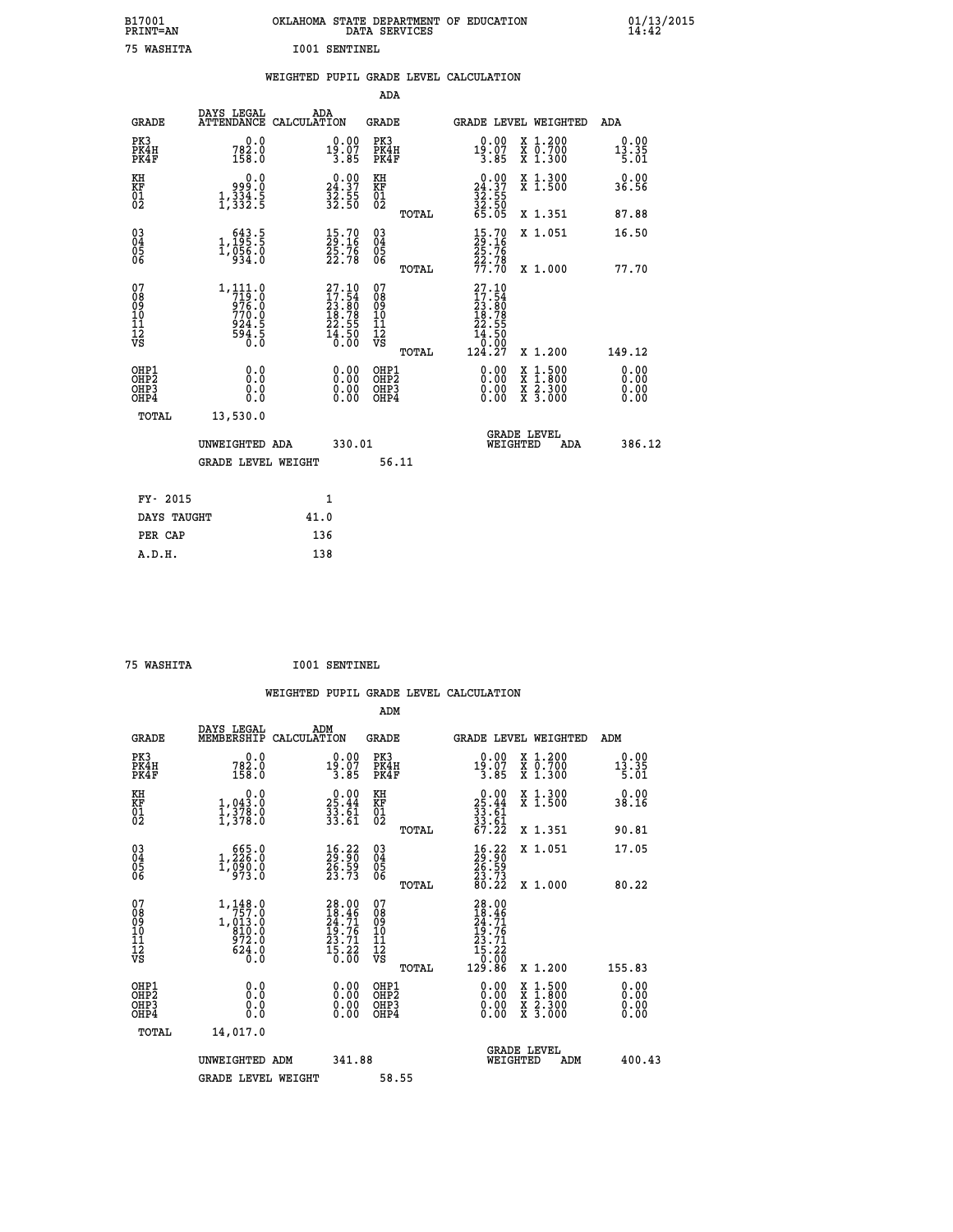|                                                                    |                                                                                     |                                                                          | ADA                                    |       |                                                                           |                                          |                              |
|--------------------------------------------------------------------|-------------------------------------------------------------------------------------|--------------------------------------------------------------------------|----------------------------------------|-------|---------------------------------------------------------------------------|------------------------------------------|------------------------------|
| <b>GRADE</b>                                                       | DAYS LEGAL                                                                          | ADA<br>ATTENDANCE CALCULATION                                            | <b>GRADE</b>                           |       |                                                                           | <b>GRADE LEVEL WEIGHTED</b>              | <b>ADA</b>                   |
| PK3<br>PK4H<br>PK4F                                                | 88.0<br>0.0<br>1,676.0                                                              | 2.00<br>00.00<br>80.09                                                   | PK3<br>PK4H<br>PK4F                    |       | 2.00<br>ŏŏ.ōŏ<br>80.85                                                    | X 1.200<br>X 0.700<br>X 1.300            | 2.40<br>0.00<br>49.52        |
| KH<br>KF<br>01<br>02                                               | 0.0<br>2,010:5<br>3,243:5<br>2,284:0                                                | $\begin{smallmatrix} 0.00\\ 45.69\\ 73.72\\ 51.91 \end{smallmatrix}$     | KH<br>KF<br>01<br>02                   |       | 0.00<br>45.69<br>$\frac{73.72}{51.91}$<br>125.63                          | X 1.300<br>X 1.500                       | 0.00<br>68.54                |
|                                                                    |                                                                                     |                                                                          |                                        | TOTAL |                                                                           | X 1.351                                  | 169.73                       |
| $\begin{smallmatrix} 03 \\[-4pt] 04 \end{smallmatrix}$<br>Ŏ5<br>06 | 2,934.5<br>2,055.0<br>2,247.0<br>1,889.0                                            | 66.69<br>46.70<br>51.07<br>42.93                                         | $\substack{03 \\ 04}$<br>Ŏ5<br>06      |       | $66.69$<br>$46.70$<br>$51.07$<br>$42.93$<br>$140.70$                      | X 1.051                                  | 70.09                        |
|                                                                    |                                                                                     |                                                                          |                                        | TOTAL |                                                                           | X 1.000                                  | 140.70                       |
| 07<br>08<br>09<br>101<br>11<br>12<br>VS                            | $2,383.5$<br>$1,849.5$<br>$1,847.5$<br>$1,636.0$<br>$1,244.5$<br>$1,334.5$<br>$0.0$ | $54.17$<br>$42.03$<br>$41.99$<br>$37.18$<br>$28.28$<br>$30.33$<br>$0.00$ | 07<br>08<br>09<br>11<br>11<br>12<br>VS |       | $54.17$<br>$42.03$<br>$41.99$<br>$37.18$<br>$28.28$<br>$30.33$<br>$30.33$ |                                          |                              |
|                                                                    |                                                                                     |                                                                          |                                        | TOTAL | 233.98                                                                    | X 1.200                                  | 280.78                       |
| OHP1<br>OHP <sub>2</sub><br>OH <sub>P3</sub><br>OHP4               | 0.0<br>0.000                                                                        | 0.00<br>$\begin{smallmatrix} 0.00 \ 0.00 \end{smallmatrix}$              | OHP1<br>OHP2<br>OHP <sub>3</sub>       |       | 0.00<br>0.00                                                              | X 1:500<br>X 1:800<br>X 2:300<br>X 3:000 | 0.00<br>0.00<br>0.00<br>0.00 |
| TOTAL                                                              | 28,723.0                                                                            |                                                                          |                                        |       |                                                                           |                                          |                              |
|                                                                    | UNWEIGHTED ADA                                                                      | 652.78                                                                   |                                        |       |                                                                           | <b>GRADE LEVEL</b><br>WEIGHTED<br>ADA    | 781.76                       |
|                                                                    | <b>GRADE LEVEL WEIGHT</b>                                                           |                                                                          | 128.98                                 |       |                                                                           |                                          |                              |
| FY- 2015                                                           |                                                                                     | 1                                                                        |                                        |       |                                                                           |                                          |                              |
| DAYS TAUGHT                                                        |                                                                                     | 44.0                                                                     |                                        |       |                                                                           |                                          |                              |
| PER CAP                                                            |                                                                                     | 77                                                                       |                                        |       |                                                                           |                                          |                              |

 **75 WASHITA I010 BURNS FLAT-DILL CITY**

|                                          |                                                                       |                                                                    | ADM                                                 |       |                                                                                      |                                          |                        |
|------------------------------------------|-----------------------------------------------------------------------|--------------------------------------------------------------------|-----------------------------------------------------|-------|--------------------------------------------------------------------------------------|------------------------------------------|------------------------|
| <b>GRADE</b>                             | DAYS LEGAL<br>MEMBERSHIP                                              | ADM<br>CALCULATION                                                 | <b>GRADE</b>                                        |       |                                                                                      | GRADE LEVEL WEIGHTED                     | ADM                    |
| PK3<br>PK4H<br>PK4F                      | 88.0<br>0.0<br>1,770.0                                                | $\begin{smallmatrix} 2.00\\ 0.00\\ 40.23 \end{smallmatrix}$        | PK3<br>PK4H<br>PK4F                                 |       | $\begin{smallmatrix} 2.00\\ 0.00\\ 40.23 \end{smallmatrix}$                          | X 1.200<br>X 0.700<br>X 1.300            | 2.40<br>52.00<br>52.30 |
| KH<br>KF<br>01<br>02                     | 0.0<br>2,102:0<br>3,389:0<br>2,408:0                                  | $0.00$<br>$47.77$<br>$77.02$<br>$54.73$                            | KH<br>KF<br>01<br>02                                |       | $\begin{smallmatrix} &0.00\ 47.77\ 77.02\ 54.73\ 131.75\ \end{smallmatrix}$          | X 1.300<br>X 1.500                       | 0.00<br>71.66          |
|                                          |                                                                       |                                                                    |                                                     | TOTAL |                                                                                      | X 1.351                                  | 177.99                 |
| 03<br>04<br>05<br>06                     | 3,062.0<br>2,120.0<br>2,362.0<br>1,975.0                              | $\begin{smallmatrix} 69.59\ 48.18\ 53.68\ 44.89 \end{smallmatrix}$ | $\begin{array}{c} 03 \\ 04 \\ 05 \\ 06 \end{array}$ |       | $\begin{smallmatrix} 69.59\ 48.18\ 53.68\ 44.89\ 146.75 \end{smallmatrix}$           | X 1.051                                  | 73.14                  |
|                                          |                                                                       |                                                                    |                                                     | TOTAL |                                                                                      | X 1.000                                  | 146.75                 |
| 07<br>08<br>09<br>101<br>11<br>12<br>VS  | 2,453.0<br>1,955.0<br>1,927.0<br>1,746.0<br>1,316.0<br>1,446.0<br>0.0 | 55.75<br>44.43<br>43.80<br>39.68<br>29.91<br>28.86<br>32.86        | 07<br>08<br>09<br>11<br>11<br>12<br>VS              | TOTAL | $55.75$<br>$44.43$<br>$43.80$<br>$39.68$<br>$29.91$<br>$32.86$<br>$0.00$<br>$246.43$ | X 1.200                                  | 295.72                 |
| OHP1<br>OHP2<br>OH <sub>P3</sub><br>OHP4 | 0.0<br>$\begin{smallmatrix} 0.16 \ 0.0 \end{smallmatrix}$             |                                                                    | OHP1<br>OHP2<br>OHP <sub>3</sub>                    |       | $0.00$<br>$0.00$<br>0.00                                                             | X 1:500<br>X 1:800<br>X 2:300<br>X 3:000 | 0.00<br>0.00<br>0.00   |
| TOTAL                                    | 30, 119.0                                                             |                                                                    |                                                     |       |                                                                                      |                                          |                        |
|                                          | UNWEIGHTED ADM                                                        | 684.52                                                             |                                                     |       |                                                                                      | GRADE LEVEL<br>WEIGHTED<br>ADM           | 819.96                 |
|                                          | <b>GRADE LEVEL WEIGHT</b>                                             |                                                                    | 135.44                                              |       |                                                                                      |                                          |                        |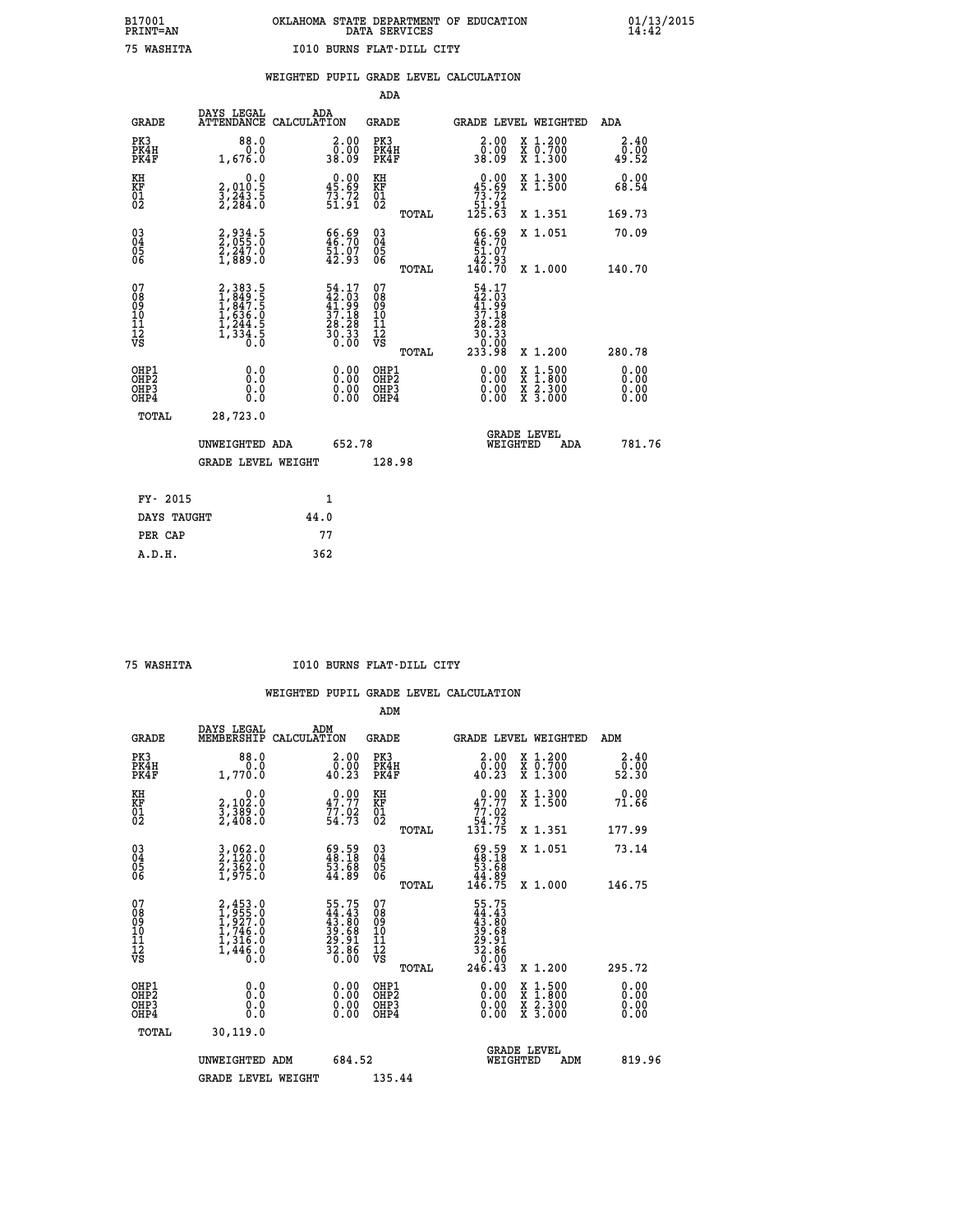| B17001<br><b>PRINT=AN</b> | OKLAHOMA STATE DEPARTMENT OF EDUCATION<br>DATA SERVICES | 01/13/2015 |
|---------------------------|---------------------------------------------------------|------------|
| 75<br>WASHITA             | I011 CANUTE                                             |            |

|  |  | WEIGHTED PUPIL GRADE LEVEL CALCULATION |
|--|--|----------------------------------------|
|  |  |                                        |

|                                                                    |                                                                                                                   |      |                                                                          | ADA                                                 |       |                                                                   |                                                                                                                                           |                               |
|--------------------------------------------------------------------|-------------------------------------------------------------------------------------------------------------------|------|--------------------------------------------------------------------------|-----------------------------------------------------|-------|-------------------------------------------------------------------|-------------------------------------------------------------------------------------------------------------------------------------------|-------------------------------|
| <b>GRADE</b>                                                       | DAYS LEGAL<br>ATTENDANCE CALCULATION                                                                              | ADA  |                                                                          | <b>GRADE</b>                                        |       | GRADE LEVEL WEIGHTED                                              |                                                                                                                                           | ADA                           |
| PK3<br>PK4H<br>PK4F                                                | 0.0<br>0.0<br>1,271.5                                                                                             |      | $\begin{smallmatrix} 0.00\\ 0.00\\ 28.26 \end{smallmatrix}$              | PK3<br>PK4H<br>PK4F                                 |       | 0.00<br>0.00ْ<br>28.26                                            | X 1.200<br>X 0.700<br>X 1.300                                                                                                             | 0.00<br>0.00<br>36.74         |
| KH<br>KF<br>01<br>02                                               | 0.0<br>1,147.5<br>1,584.5<br>1,165.0                                                                              |      | $\begin{smallmatrix} 0.00\\ 25.50\\ 35.21\\ 25.89 \end{smallmatrix}$     | KH<br>KF<br>01<br>02                                |       | $25.50$<br>$35.21$<br>$25.89$<br>$61.10$                          | X 1.300<br>X 1.500                                                                                                                        | 0.00<br>38.25                 |
|                                                                    |                                                                                                                   |      |                                                                          |                                                     | TOTAL |                                                                   | X 1.351                                                                                                                                   | 82.55                         |
| $\begin{smallmatrix} 03 \\[-4pt] 04 \end{smallmatrix}$<br>Ŏ5<br>06 | $\begin{smallmatrix} 1\,,\,152\cdot 0\\ 1\,,\,222\cdot 0\\ 1\,,\,314\cdot 5\\ 1\,,\,152\cdot 0 \end{smallmatrix}$ |      | $25.60$<br>27.16<br>29.21<br>25.60                                       | $\begin{array}{c} 03 \\ 04 \\ 05 \\ 06 \end{array}$ |       | 25.60<br>27.16<br>29.21<br>25.60<br>81.97                         | X 1.051                                                                                                                                   | 26.91                         |
|                                                                    |                                                                                                                   |      |                                                                          |                                                     | TOTAL |                                                                   | X 1.000                                                                                                                                   | 81.97                         |
| 07<br>08<br>09<br>101<br>11<br>12<br>VS                            | $\begin{smallmatrix} 1,249.0\\ 1,340.0\\ 1,254.0\\ 853.0\\ 953.0\\ 1,332.5\\ 1,058.5\\ 0.0 \end{smallmatrix}$     |      | $27.76$<br>$29.78$<br>$27.87$<br>$18.96$<br>$29.61$<br>$23.52$<br>$0.00$ | 07<br>08<br>09<br>11<br>11<br>12<br>VS              |       | 27.76<br>29.787<br>27.87<br>18.96<br>19.61<br>23.52<br>23.520     |                                                                                                                                           |                               |
|                                                                    |                                                                                                                   |      |                                                                          |                                                     | TOTAL | 157.50                                                            | X 1.200                                                                                                                                   | 189.00                        |
| OHP1<br>OHP <sub>2</sub><br>OH <sub>P3</sub><br>OHP4               | 2,697.0<br>0.0<br>0.000                                                                                           |      | 59.93<br>0.00<br>$\begin{smallmatrix} 0.00 \ 0.00 \end{smallmatrix}$     | OHP1<br>OHP2<br>OHP <sub>3</sub>                    |       | $\begin{smallmatrix} 59.93\ 0.000000\ 0.000000 \end{smallmatrix}$ | $\begin{smallmatrix} \mathtt{X} & 1\cdot500\\ \mathtt{X} & 1\cdot800\\ \mathtt{X} & 2\cdot300\\ \mathtt{X} & 3\cdot000 \end{smallmatrix}$ | 89.90<br>0.00<br>0.00<br>0.00 |
| TOTAL                                                              | 19,793.0                                                                                                          |      |                                                                          |                                                     |       |                                                                   |                                                                                                                                           |                               |
|                                                                    | UNWEIGHTED ADA                                                                                                    |      | 439.86                                                                   |                                                     |       | WEIGHTED                                                          | <b>GRADE LEVEL</b><br>ADA                                                                                                                 | 545.32                        |
|                                                                    | <b>GRADE LEVEL WEIGHT</b>                                                                                         |      |                                                                          | 105.46                                              |       |                                                                   |                                                                                                                                           |                               |
| FY- 2015                                                           |                                                                                                                   | 1    |                                                                          |                                                     |       |                                                                   |                                                                                                                                           |                               |
| DAYS TAUGHT                                                        |                                                                                                                   | 45.0 |                                                                          |                                                     |       |                                                                   |                                                                                                                                           |                               |
| PER CAP                                                            |                                                                                                                   | 86   |                                                                          |                                                     |       |                                                                   |                                                                                                                                           |                               |

| 75 WASHITA | I011 CANUTE |
|------------|-------------|
|            |             |

 **ADM DAYS LEGAL ADM GRADE MEMBERSHIP CALCULATION GRADE GRADE LEVEL WEIGHTED ADM PK3 0.0 0.00 PK3 0.00 X 1.200 0.00 PK4H 0.0 0.00 PK4H 0.00 X 0.700 0.00 PK4F 1,342.0 29.82 PK4F 29.82 X 1.300 38.77 KH** 0.00 KH 0.00 X 1.300 0.00<br> **EXECUTE:** 0.00 0.00 PC 0.00 PC 0.00 0.000 0.000 0.000

| KF<br>01<br>02                           | 1,183.0<br>1,651.0<br>1,191.0                                                                                 | 26.29<br>36.69<br>26.47                                                                      | KF<br>01<br>02                                      | $\frac{26.29}{36.69}$<br>$\frac{26.47}{63.16}$<br>X 1.500                                                                                                                              | 39.44                                                           |
|------------------------------------------|---------------------------------------------------------------------------------------------------------------|----------------------------------------------------------------------------------------------|-----------------------------------------------------|----------------------------------------------------------------------------------------------------------------------------------------------------------------------------------------|-----------------------------------------------------------------|
|                                          |                                                                                                               |                                                                                              | TOTAL                                               | X 1.351                                                                                                                                                                                | 85.33                                                           |
| 03<br>04<br>05<br>06                     | $1, 183.0$<br>$1, 260.0$<br>$1, 350.0$<br>$1, 196.0$                                                          | $\begin{smallmatrix} 26.29\\ 28.00\\ 30.00\\ 26.58 \end{smallmatrix}$                        | $\begin{matrix} 03 \\ 04 \\ 05 \\ 06 \end{matrix}$  | 26.29<br>28.00<br>30.00<br>26.58<br>24.58<br>X 1.051                                                                                                                                   | 27.63                                                           |
|                                          |                                                                                                               |                                                                                              | TOTAL                                               | X 1.000                                                                                                                                                                                | 84.58                                                           |
| 07<br>08<br>09<br>101<br>11<br>12<br>VS  | $\begin{smallmatrix} 1,259.0\\ 1,353.0\\ 1,268.0\\ 883.0\\ 883.0\\ 1,348.0\\ 1,072.0\\ 0.0 \end{smallmatrix}$ | $\begin{smallmatrix} 27.98\\ 30.07\\ 28.18\\ 19.62\\ 29.96\\ 23.82\\ 0.00 \end{smallmatrix}$ | 078<br>089<br>0011<br>11<br>11<br>12<br>VS<br>TOTAL | $\begin{smallmatrix} 27.98\\ 30.07\\ 28.18\\ 19.62\\ 29.96\\ 23.86\\ 23.00\\ 159.63 \end{smallmatrix}$<br>X 1.200                                                                      | 191.56                                                          |
| OHP1<br>OHP <sub>2</sub><br>OHP3<br>OHP4 | 2,697.0<br>0.0<br>Ŏ.Ŏ                                                                                         | $\begin{smallmatrix} 59.93\ 0.00\ 0.00\ 0.00 \end{smallmatrix}$                              | OHP1<br>OHP <sub>2</sub><br>OHP3<br>OHP4            | $\begin{smallmatrix} 59.93\ 0.00\ 0.00\ 0.00 \end{smallmatrix}$<br>$\begin{array}{l} \mathtt{X} & 1.500 \\ \mathtt{X} & 1.800 \\ \mathtt{X} & 2.300 \\ \mathtt{X} & 3.000 \end{array}$ | $\begin{smallmatrix} 89.90\ 0.00\ 0.00\ 0.00 \end{smallmatrix}$ |
| TOTAL                                    | 20,236.0                                                                                                      |                                                                                              |                                                     |                                                                                                                                                                                        |                                                                 |
|                                          | UNWEIGHTED ADM                                                                                                | 449.70                                                                                       |                                                     | <b>GRADE LEVEL</b><br>WEIGHTED<br>ADM                                                                                                                                                  | 557.21                                                          |
|                                          | <b>GRADE LEVEL WEIGHT</b>                                                                                     |                                                                                              | 107.51                                              |                                                                                                                                                                                        |                                                                 |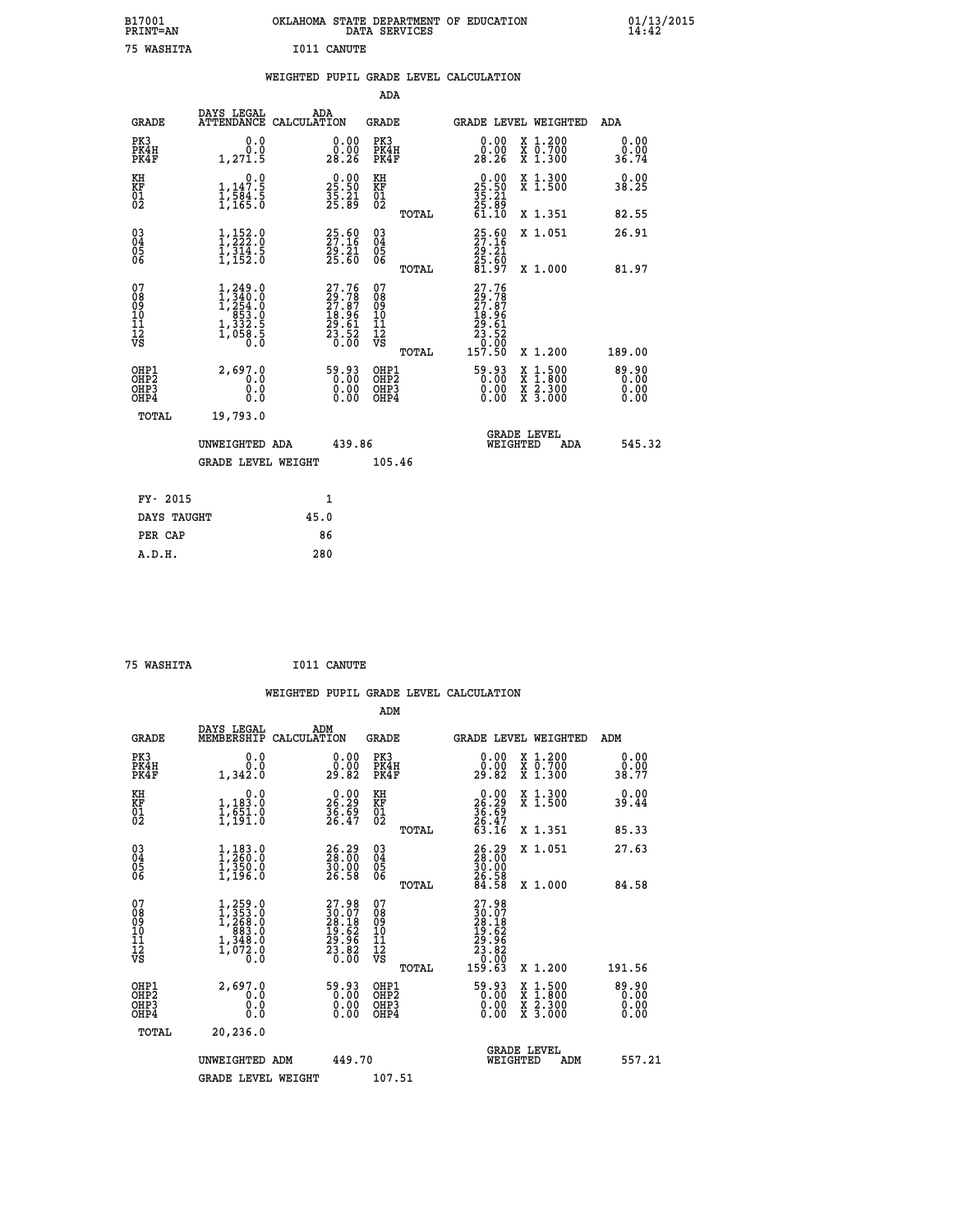| B17001<br><b>PRINT=AN</b> | OKLAHOMA STATE DEPARTMENT OF EDUCATION<br>DATA SERVICES |  |
|---------------------------|---------------------------------------------------------|--|
| 75 WASHITA                | I078 CORDELL                                            |  |

 **B17001 OKLAHOMA STATE DEPARTMENT OF EDUCATION 01/13/2015**

|                                                                    |                                                                                     |              |                                                             | ADA                                       |       |                                                             |                                                                                                  |                                                                           |
|--------------------------------------------------------------------|-------------------------------------------------------------------------------------|--------------|-------------------------------------------------------------|-------------------------------------------|-------|-------------------------------------------------------------|--------------------------------------------------------------------------------------------------|---------------------------------------------------------------------------|
| <b>GRADE</b>                                                       | DAYS LEGAL<br>ATTENDANCE CALCULATION                                                | ADA          |                                                             | <b>GRADE</b>                              |       |                                                             | GRADE LEVEL WEIGHTED                                                                             | ADA                                                                       |
| PK3<br>PK4H<br>PK4F                                                | 43.0<br>0. ق88<br>0. 888                                                            |              | $\substack{0.98 \\ 20.20 \\ 20.18}$                         | PK3<br>PK4H<br>PK4F                       |       | $\substack{0.98 \\ 20.20 \\ 20.18}$                         | X 1.200<br>X 0.700<br>X 1.300                                                                    | 1.18<br>$\frac{1\bar{4}}{2\bar{6}}\cdot\frac{\bar{1}\check{4}}{2\bar{3}}$ |
| KH<br><b>KF</b><br>01<br>02                                        | 0.0<br>$\frac{2}{3}, \frac{542}{389}$ . 5<br>$2, \frac{246}{30}$ . 5                |              | $0.00$<br>57.77<br>$\frac{77.03}{51.05}$                    | KH<br><b>KF</b><br>01<br>02               |       | 57.99<br>$\frac{77.03}{51.05}$<br>128.08                    | X 1.300<br>X 1.500                                                                               | 0.00<br>86.66                                                             |
|                                                                    |                                                                                     |              |                                                             |                                           | TOTAL |                                                             | X 1.351                                                                                          | 173.04                                                                    |
| $\begin{smallmatrix} 03 \\[-4pt] 04 \end{smallmatrix}$<br>05<br>06 | $\frac{1}{2}, \frac{954}{137}.0\\ \frac{2}{326}.5\\ \frac{2}{409}.0$                |              | $44.41$<br>$48.57$<br>$52.88$<br>$54.75$                    | $\substack{03 \\ 04}$<br>05<br>06         |       | $44.41$<br>$48.57$<br>$52.88$<br>$54.75$<br>$156.20$        | X 1.051                                                                                          | 46.67                                                                     |
|                                                                    |                                                                                     |              |                                                             |                                           | TOTAL |                                                             | X 1.000                                                                                          | 156.20                                                                    |
| 07<br>08<br>09<br>11<br>11<br>12<br>VS                             | $2,304.0$<br>$1,703.0$<br>$2,674.0$<br>$2,259.5$<br>$2,183.5$<br>$1,546.0$<br>$0.0$ |              | 52.36<br>38.70<br>60.77<br>51.35<br>53.63<br>49.63<br>35.14 | 07<br>08<br>09<br>11<br>11<br>12<br>VS    |       | 52.36<br>38.70<br>60.77<br>51.35<br>53.63<br>35.14<br>35.14 |                                                                                                  |                                                                           |
|                                                                    |                                                                                     |              |                                                             |                                           | TOTAL | 287.95                                                      | X 1.200                                                                                          | 345.54                                                                    |
| OHP1<br>OH <sub>P</sub> 2<br>OH <sub>P3</sub><br>OH <sub>P4</sub>  | 0.0<br>0.0<br>0.0                                                                   |              | 0.00<br>$\begin{smallmatrix} 0.00 \ 0.00 \end{smallmatrix}$ | OHP1<br>OH <sub>P</sub> 2<br>OHP3<br>OHP4 |       | 0.00<br>0.00<br>0.00                                        | $\begin{smallmatrix} x & 1 & 500 \\ x & 1 & 800 \\ x & 2 & 300 \\ x & 3 & 000 \end{smallmatrix}$ | 0.00<br>0.00<br>0.00<br>0.00                                              |
| TOTAL                                                              | 31,494.0                                                                            |              |                                                             |                                           |       |                                                             |                                                                                                  |                                                                           |
|                                                                    | UNWEIGHTED ADA                                                                      |              | 715.77                                                      |                                           |       |                                                             | GRADE LEVEL<br>WEIGHTED<br>ADA                                                                   | 849.66                                                                    |
|                                                                    | <b>GRADE LEVEL WEIGHT</b>                                                           |              |                                                             | 133.89                                    |       |                                                             |                                                                                                  |                                                                           |
| FY- 2015                                                           |                                                                                     | $\mathbf{1}$ |                                                             |                                           |       |                                                             |                                                                                                  |                                                                           |
| DAYS TAUGHT                                                        |                                                                                     | 44.0         |                                                             |                                           |       |                                                             |                                                                                                  |                                                                           |
| PER CAP                                                            |                                                                                     | 86           |                                                             |                                           |       |                                                             |                                                                                                  |                                                                           |

|    |            | גודו |  |
|----|------------|------|--|
| NΑ | .SHT<br>48 |      |  |

 **A.D.H. 634**

 **ADM**

 **B17001<br>PRINT=AN** 

 **75 WASHITA I078 CORDELL**

| <b>GRADE</b>                                       | DAYS LEGAL<br>MEMBERSHIP CALCULATION                                                | ADM                                                                  | <b>GRADE</b>                                       |       |                                                                                                                                                                                                                                                                                |          | GRADE LEVEL WEIGHTED                     | ADM                          |  |
|----------------------------------------------------|-------------------------------------------------------------------------------------|----------------------------------------------------------------------|----------------------------------------------------|-------|--------------------------------------------------------------------------------------------------------------------------------------------------------------------------------------------------------------------------------------------------------------------------------|----------|------------------------------------------|------------------------------|--|
| PK3<br>PK4H<br>PK4F                                | $43.0$<br>$911.0$<br>903.0                                                          | $\substack{0.98 \\ 20.70 \\ 20.52}$                                  | PK3<br>PK4H<br>PK4F                                |       | $\substack{0.98 \\ 20.70 \\ 20.52}$                                                                                                                                                                                                                                            |          | X 1.200<br>X 0.700<br>X 1.300            | $1.18$<br>$14.49$<br>$26.68$ |  |
| KH<br>KF<br>01<br>02                               | 0.0<br>3,657.0<br>3,534.0<br>2,313.0                                                | $\begin{smallmatrix} 0.00\\ 60.39\\ 80.32\\ 52.57 \end{smallmatrix}$ | KH<br>KF<br>01<br>02                               |       | $\begin{smallmatrix} &0.00\ 60.39\ 80.32\ 82.57\ 132.89\ \end{smallmatrix}$                                                                                                                                                                                                    |          | X 1.300<br>X 1.500                       | 0.00<br>90.59                |  |
|                                                    |                                                                                     |                                                                      |                                                    | TOTAL |                                                                                                                                                                                                                                                                                |          | X 1.351                                  | 179.53                       |  |
| $\begin{matrix} 03 \\ 04 \\ 05 \\ 06 \end{matrix}$ | $2, 217.0$<br>$2, 372.0$<br>$2, 452.0$                                              | $\frac{46.18}{50.39}$<br>53.91<br>55.73                              | $\begin{matrix} 03 \\ 04 \\ 05 \\ 06 \end{matrix}$ |       | $\begin{array}{c} 46.18 \\ 50.39 \\ 53.91 \\ 55.73 \\ 160.03 \end{array}$                                                                                                                                                                                                      |          | X 1.051                                  | 48.54                        |  |
|                                                    |                                                                                     |                                                                      |                                                    | TOTAL |                                                                                                                                                                                                                                                                                |          | X 1.000                                  | 160.03                       |  |
| 07<br>08<br>09<br>101<br>11<br>12<br>VS            | $2,410.0$<br>$1,744.0$<br>$2,748.0$<br>$2,337.0$<br>$2,261.0$<br>$1,604.0$<br>$0.0$ | 54.77<br>39.645<br>62.45<br>53.11<br>51.39<br>56.45<br>36.45         | 078<br>089<br>0011<br>11<br>11<br>12<br>VS         | TOTAL | $54.77$<br>$39.64$<br>$62.45$<br>$53.11$<br>$51.39$<br>$36.40$<br>$0.81$<br>$297.81$                                                                                                                                                                                           |          | X 1.200                                  | 357.37                       |  |
| OHP1<br>OHP2<br>OHP3<br>OHP4                       |                                                                                     |                                                                      | OHP1<br>OHP2<br>OHP3<br>OHP4                       |       | $\begin{smallmatrix} 0.00 & 0.00 & 0.00 & 0.00 & 0.00 & 0.00 & 0.00 & 0.00 & 0.00 & 0.00 & 0.00 & 0.00 & 0.00 & 0.00 & 0.00 & 0.00 & 0.00 & 0.00 & 0.00 & 0.00 & 0.00 & 0.00 & 0.00 & 0.00 & 0.00 & 0.00 & 0.00 & 0.00 & 0.00 & 0.00 & 0.00 & 0.00 & 0.00 & 0.00 & 0.00 & 0.0$ |          | X 1:500<br>X 1:800<br>X 2:300<br>X 3:000 | 0.00<br>0.00<br>0.00         |  |
| TOTAL                                              | 32,538.0                                                                            |                                                                      |                                                    |       |                                                                                                                                                                                                                                                                                |          |                                          |                              |  |
|                                                    | UNWEIGHTED                                                                          | 739.50<br>ADM                                                        |                                                    |       |                                                                                                                                                                                                                                                                                | WEIGHTED | <b>GRADE LEVEL</b><br>ADM                | 878.41                       |  |
|                                                    | <b>GRADE LEVEL WEIGHT</b>                                                           |                                                                      | 138.91                                             |       |                                                                                                                                                                                                                                                                                |          |                                          |                              |  |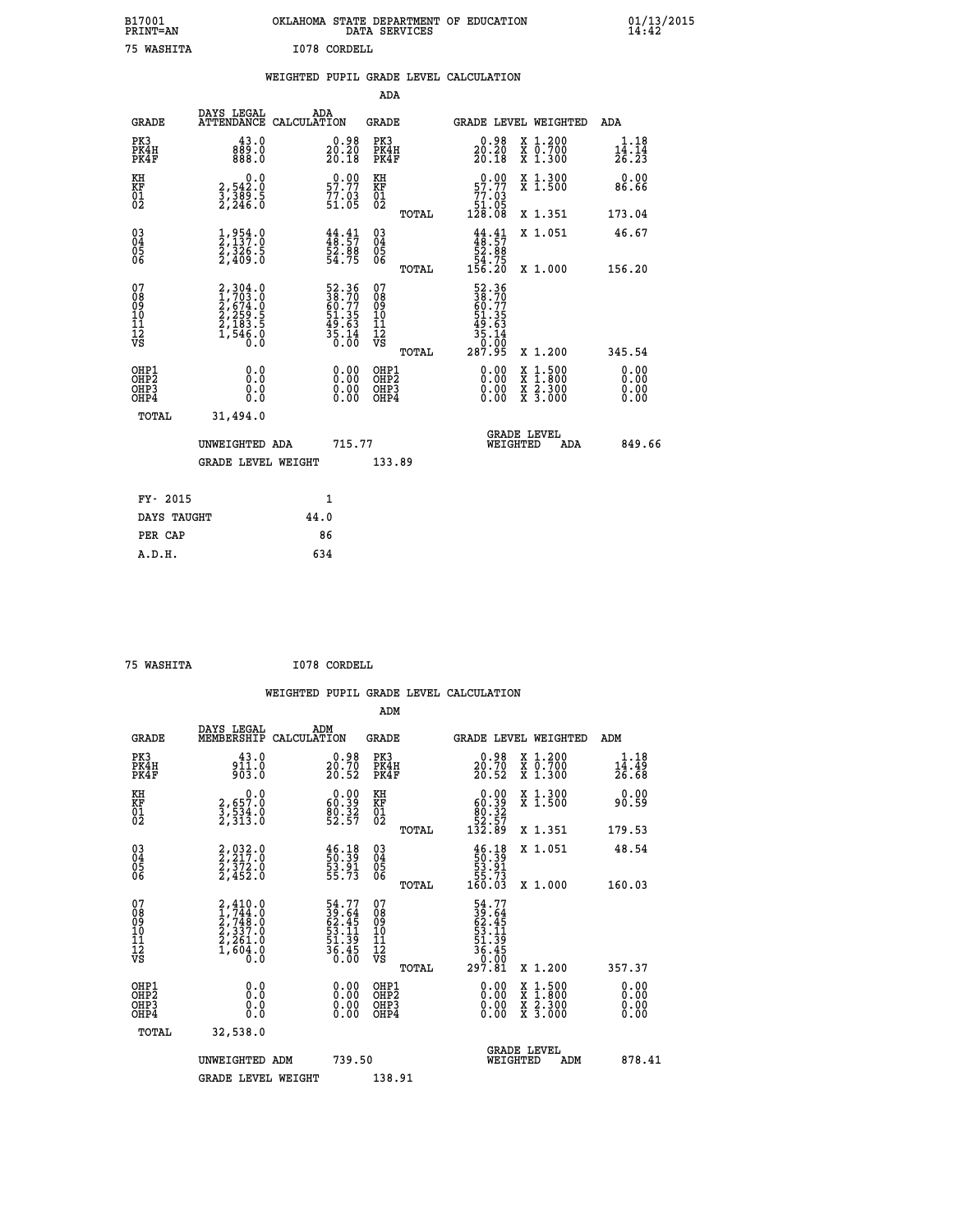| 7001<br>INT=AN | OKLAHOMA STATE DEPARTMENT OF EDUCATION | DATA SERVICES |  |
|----------------|----------------------------------------|---------------|--|
| WASHITA        | COUNTY TOTALS                          |               |  |

 **B17001 OKLAHOMA STATE DEPARTMENT OF EDUCATION 01/13/2015**

|                                                              |                                                                            | WEIGHTED PUPIL GRADE LEVEL CALCULATION                                                        |                                                  |                                                                                                     |                                                                                                                                              |                           |  |
|--------------------------------------------------------------|----------------------------------------------------------------------------|-----------------------------------------------------------------------------------------------|--------------------------------------------------|-----------------------------------------------------------------------------------------------------|----------------------------------------------------------------------------------------------------------------------------------------------|---------------------------|--|
|                                                              |                                                                            |                                                                                               | ADA                                              |                                                                                                     |                                                                                                                                              |                           |  |
| <b>GRADE</b>                                                 | DAYS LEGAL                                                                 | ADA<br>ATTENDANCE CALCULATION                                                                 | <b>GRADE</b>                                     | GRADE LEVEL WEIGHTED                                                                                |                                                                                                                                              | ADA                       |  |
| PK3<br>PK4H<br>PK4F                                          | 131.0<br>$\frac{1}{3}, \frac{5}{9} \frac{7}{3} \cdot \frac{0}{5}$          | $39.27$<br>90.38                                                                              | PK3<br>PK4H<br>PK4F                              | $39.27$<br>90.38                                                                                    | X 1.200<br>X 0.700<br>X 1.300                                                                                                                | $3.58$<br>27.49<br>117.50 |  |
| KH<br>KF<br>01<br>02                                         | 0.0<br>6,699:0<br>9,552:0<br>7,027:5                                       | $0.00$<br>153.33<br>$\frac{218.51}{161.35}$                                                   | KH<br>KF<br>01<br>02                             | $0.00$<br>$153.33$<br>$218.51$<br>$161.35$<br>$379.86$                                              | X 1.300<br>X 1.500                                                                                                                           | 0.00<br>230.01            |  |
|                                                              |                                                                            |                                                                                               | TOTAL                                            |                                                                                                     | X 1.351                                                                                                                                      | 513.20                    |  |
| $\begin{smallmatrix} 03 \\[-4pt] 04 \end{smallmatrix}$<br>05 | 6,609.5<br>$\frac{6}{6}, \frac{944}{384}.0$                                | $\begin{smallmatrix} 152\cdot 40\\ 151\cdot 59\\ 158\cdot 92\\ 146\cdot 06 \end{smallmatrix}$ | $^{03}_{04}$<br>05                               | $152.40$<br>$151.59$<br>$158.92$<br>$146.06$<br>$456.57$                                            | X 1.051                                                                                                                                      | 616.74                    |  |
| 06                                                           |                                                                            |                                                                                               | 06<br>TOTAL                                      |                                                                                                     | X 1.000                                                                                                                                      | 456.57                    |  |
| 07<br>08<br>09<br>01<br>11<br>11<br>12<br>VS                 | 7,047.5<br>5,611.5<br>6,751.5<br>6,7518.5<br>5,685.0<br>5,685.0<br>4,533.5 | $161.39128.05154.43126.27130.07103.490.00$                                                    | 07<br>08<br>09<br>101<br>11<br>12<br>VS<br>TOTAL | $\begin{smallmatrix} 161.39\\128.05\\154.43\\156.27\\130.07\\103.49\\0.00\\803.70\end{smallmatrix}$ | X 1.200                                                                                                                                      | 964.44                    |  |
| OHP1<br>OHP2<br>OHP <sub>3</sub><br>OHP4                     | 2,697.0<br>0.0<br>0.0<br>0.0                                               | $\begin{smallmatrix} 59.93\ 0.000000\ 0.000000 \end{smallmatrix}$                             | OHP1<br>OHP2<br>OHP3<br>OHP4                     | $\begin{smallmatrix} 59.93\ 0.00\ 0.00\ 0.00 \end{smallmatrix}$                                     | $\begin{smallmatrix} \mathtt{X} & 1\cdot500 \\ \mathtt{X} & 1\cdot800 \\ \mathtt{X} & 2\cdot300 \\ \mathtt{X} & 3\cdot000 \end{smallmatrix}$ | $89.90$<br>0.00<br>0.00   |  |
| TOTAL                                                        | 93,540.0                                                                   |                                                                                               |                                                  |                                                                                                     |                                                                                                                                              |                           |  |
|                                                              | UNWEIGHTED ADA<br><b>GRADE LEVEL WEIGHT</b>                                |                                                                                               | 2,138.42<br>424.44                               |                                                                                                     | <b>GRADE LEVEL</b><br>WEIGHTED<br>ADA                                                                                                        |                           |  |
|                                                              |                                                                            |                                                                                               |                                                  |                                                                                                     |                                                                                                                                              |                           |  |
| FY- 2015                                                     |                                                                            | $\mathbf{1}$                                                                                  |                                                  |                                                                                                     |                                                                                                                                              |                           |  |
| DAYS TAUGHT                                                  |                                                                            | 174.0                                                                                         |                                                  |                                                                                                     |                                                                                                                                              |                           |  |
| PER CAP                                                      |                                                                            | 385                                                                                           |                                                  |                                                                                                     |                                                                                                                                              |                           |  |

 **A.D.H. 1,414**

**B17001<br>PRINT=AN** 

 **WASHITA COUNTY TOTALS**

|                                                       |                                                                                                  |                                                                                                     | ADM                                                 |       |                                                                                                               |                                          |                                |
|-------------------------------------------------------|--------------------------------------------------------------------------------------------------|-----------------------------------------------------------------------------------------------------|-----------------------------------------------------|-------|---------------------------------------------------------------------------------------------------------------|------------------------------------------|--------------------------------|
| <b>GRADE</b>                                          | DAYS LEGAL<br>MEMBERSHIP                                                                         | ADM<br>CALCULATION                                                                                  | <b>GRADE</b>                                        |       |                                                                                                               | GRADE LEVEL WEIGHTED                     | ADM                            |
| PK3<br>PK4H<br>PK4F                                   | 131.0<br>1,693.0<br>4,173.0                                                                      | $39.77$<br>94.42                                                                                    | PK3<br>PK4H<br>PK4F                                 |       | $39.77$<br>94.42                                                                                              | X 1.200<br>X 0.700<br>X 1.300            | 3.58<br>$\frac{27.84}{122.76}$ |
| KH<br>KF<br>01<br>02                                  | 0.0<br>6,985.0<br>9,952.0<br>7,290.0                                                             | $\begin{smallmatrix} &0.00\\159.89\\227.64\\167.38\end{smallmatrix}$                                | KH<br>KF<br>01<br>02                                |       | $0.00159.89227.64167.38395.02$                                                                                | X 1.300<br>X 1.500                       | 0.00<br>239.85                 |
|                                                       |                                                                                                  |                                                                                                     |                                                     | TOTAL |                                                                                                               | X 1.351                                  | 533.66                         |
| 03<br>04<br>05<br>06                                  | $\begin{smallmatrix} 6 & 942 & 0 \\ 6 & 823 & 0 \\ 7 & 174 & 0 \\ 6 & 596 & 0 \end{smallmatrix}$ | 158.28<br>156.47<br>$\frac{164.18}{150.93}$                                                         | $\begin{array}{c} 03 \\ 04 \\ 05 \\ 06 \end{array}$ |       | 158.28<br>164.18                                                                                              | X 1.051                                  | 166.36                         |
|                                                       |                                                                                                  |                                                                                                     |                                                     | TOTAL | 150.93<br>471.58                                                                                              | X 1.000                                  | 471.58                         |
| 07<br>08<br>09<br>101<br>112<br>VS                    | 7,270.0<br>5,809.0<br>6,956.0<br>6,776.0<br>5,897.0<br>5,897.0<br>4,746.0                        | $\begin{smallmatrix} 166.50\\132.60\\159.14\\152.17\\132.17\\134.97\\108.35\\0.00\end{smallmatrix}$ | 07<br>08<br>09<br>11<br>11<br>12<br>VS              | TOTAL | $\begin{smallmatrix} 166.50\\ 132.60\\ 159.14\\ 132.17\\ 134.97\\ 108.35 \end{smallmatrix}$<br>0.00<br>833.73 | X 1.200                                  | 1,000.48                       |
| OHP1<br>OH <sub>P</sub> 2<br>OH <sub>P3</sub><br>OHP4 | 2,697.0<br>0.0<br>0.000                                                                          | 0:00<br>0:00<br>20:00<br>0.00                                                                       | OHP1<br>OHP2<br>OHP3<br>OHP4                        |       | 0:00<br>0:00<br>20:00<br>0.00                                                                                 | X 1:500<br>X 1:800<br>X 2:300<br>X 3:000 | 89.90<br>00.0<br>0.00<br>0.00  |
| TOTAL                                                 | 96,910.0                                                                                         |                                                                                                     |                                                     |       |                                                                                                               |                                          |                                |
|                                                       | UNWEIGHTED                                                                                       | 2,215.60<br>ADM                                                                                     |                                                     |       | WEIGHTED                                                                                                      | <b>GRADE LEVEL</b><br>ADM                | 2,656.01                       |
|                                                       | <b>GRADE LEVEL WEIGHT</b>                                                                        |                                                                                                     | 440.41                                              |       |                                                                                                               |                                          |                                |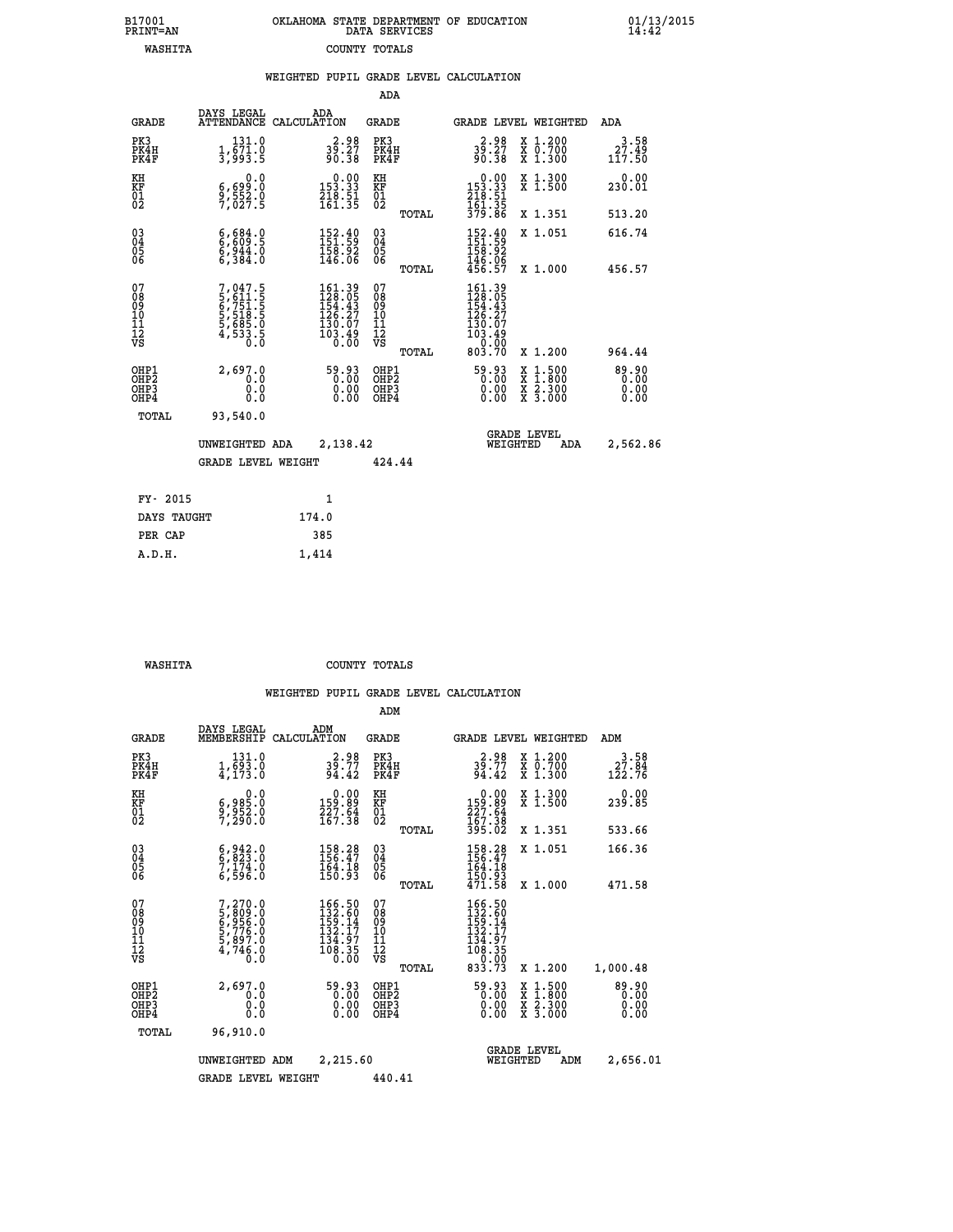| B17001<br><b>PRINT=AN</b> | OKLAHOMA STATE DEPARTMENT OF EDUCATION<br>SERVICES<br>DATA | 01/13/2015<br>14:42 |
|---------------------------|------------------------------------------------------------|---------------------|
| 76<br><b>WOODS</b>        | rnn1<br>AT.VA                                              |                     |

|                                                                    |                                                                                                                                           |                                                                          | ADA                                                 |        |                                                                                    |                                          |                              |
|--------------------------------------------------------------------|-------------------------------------------------------------------------------------------------------------------------------------------|--------------------------------------------------------------------------|-----------------------------------------------------|--------|------------------------------------------------------------------------------------|------------------------------------------|------------------------------|
| <b>GRADE</b>                                                       | DAYS LEGAL<br><b>ATTENDANCE</b>                                                                                                           | ADA<br>CALCULATION                                                       | <b>GRADE</b>                                        |        |                                                                                    | <b>GRADE LEVEL WEIGHTED</b>              | ADA                          |
| PK3<br>PK4H<br>PK4F                                                | 289.0<br>3,239.0<br>0.0                                                                                                                   | $7\overline{3}\,.\,\overline{6}1\over 0\,.00$                            | PK3<br>PK4H<br>PK4F                                 |        | $7\overline{3}\cdot\overline{6}1\over 0\cdot\overline{00}$                         | X 1.200<br>X 0.700<br>X 1.300            | 7.88<br>51.53<br>0.00        |
| KH<br>KF<br>01<br>02                                               | $\begin{smallmatrix}&&&0.0\\4,362.0\\3,937.5\\4,020.5\end{smallmatrix}$                                                                   | $9.00$<br>$99.14$<br>$89.49$<br>$91.38$                                  | KH<br>KF<br>01<br>02                                |        | $\begin{smallmatrix} &0.00\99.14\99.49\91.38\180.87\end{smallmatrix}$              | X 1.300<br>X 1.500                       | 0.00<br>148.71               |
|                                                                    |                                                                                                                                           |                                                                          |                                                     | TOTAL  |                                                                                    | X 1.351                                  | 244.36                       |
| $\begin{smallmatrix} 03 \\[-4pt] 04 \end{smallmatrix}$<br>Ŏ5<br>06 | 2, 370. 5<br>2, 722. 5<br>3, 033. 5<br>2, 942. 5                                                                                          | 53.88<br>61.88<br>68.94<br>66.88                                         | $\begin{array}{c} 03 \\ 04 \\ 05 \\ 06 \end{array}$ |        | $\begin{smallmatrix} 53.88\ 61.88\ 68.94\ 66.88\ 67.88\ 197.70\ \end{smallmatrix}$ | X 1.051                                  | 56.63                        |
|                                                                    |                                                                                                                                           |                                                                          |                                                     | TOTAL  |                                                                                    | X 1.000                                  | 197.70                       |
| 07<br>08<br>09<br>01<br>11<br>11<br>12<br>VS                       | $\begin{smallmatrix} 2,683\cdot 0\\ 3,238\cdot 5\\ 3,298\cdot 5\\ 2,473\cdot 5\\ 2,528\cdot 5\\ 2,388\cdot 5\\ 0\cdot 0\end{smallmatrix}$ | $60.98$<br>$73.60$<br>$74.97$<br>$56.22$<br>$57.47$<br>$54.28$<br>$0.00$ | 07<br>08<br>09<br>11<br>11<br>12<br>VS              |        | $60.98$<br>$73.60$<br>$74.97$<br>$56.22$<br>$57.47$<br>$54.28$<br>$90.90$          |                                          |                              |
|                                                                    |                                                                                                                                           |                                                                          |                                                     | TOTAL  | 377.52                                                                             | X 1.200                                  | 453.02                       |
| OHP1<br>OHP <sub>2</sub><br>OH <sub>P3</sub><br>OHP4               | 0.0<br>0.000                                                                                                                              | 0.00<br>$\begin{smallmatrix} 0.00 \ 0.00 \end{smallmatrix}$              | OHP1<br>OHP2<br>OHP <sub>3</sub>                    |        | 0.00<br>0.00                                                                       | X 1:500<br>X 1:800<br>X 2:300<br>X 3:000 | 0.00<br>0.00<br>0.00<br>0.00 |
| TOTAL                                                              | 43,527.5                                                                                                                                  |                                                                          |                                                     |        |                                                                                    |                                          |                              |
| UNWEIGHTED ADA                                                     |                                                                                                                                           |                                                                          | 989.29                                              |        | <b>GRADE LEVEL</b><br>WEIGHTED<br>ADA                                              |                                          | 1,159.83                     |
|                                                                    | <b>GRADE LEVEL WEIGHT</b>                                                                                                                 |                                                                          |                                                     | 170.54 |                                                                                    |                                          |                              |
| FY- 2015                                                           |                                                                                                                                           | 1                                                                        |                                                     |        |                                                                                    |                                          |                              |
| DAYS TAUGHT                                                        |                                                                                                                                           | 44.0                                                                     |                                                     |        |                                                                                    |                                          |                              |
| PER CAP                                                            |                                                                                                                                           | 130                                                                      |                                                     |        |                                                                                    |                                          |                              |

 **A.D.H. 366**

 **76 WOODS I001 ALVA**

 **WEIGHTED PUPIL GRADE LEVEL CALCULATION ADM DAYS LEGAL ADM GRADE MEMBERSHIP CALCULATION GRADE GRADE LEVEL WEIGHTED ADM PK3 289.0 6.57 PK3 6.57 X 1.200 7.88 PK4H 3,390.0 77.05 PK4H 77.05 X 0.700 53.94 PK4F 0.0 0.00 PK4F 0.00 X 1.300 0.00 KH 0.0 0.00 KH 0.00 X 1.300 0.00 KF 4,589.0 104.30 KF 104.30 X 1.500 156.45 01 4,113.0 93.48 01 93.48 02 4,181.0 95.02 02 95.02 TOTAL 188.50 X 1.351 254.66 03 2,442.0 55.50 03 55.50 X 1.051 58.33 04 2,802.0 63.68 04 63.68 05 3,231.0 73.43 05 73.43 06 3,063.0 69.61 06 69.61 TOTAL 206.72 X 1.000 206.72**  $\begin{array}{cccc} 07 & 2,802.0 & 63.68 & 07 & 63.68 \ 08 & 3,423.0 & 76.70 & 08 & 76.70 \ 09 & 2,657.0 & 60.39 & 10 & 60.39 \ 11 & 2,657.0 & 60.39 & 10 & 60.39 \ \hline \textrm{vs} & 2,510.0 & 57.05 & 12 & 67.05 \ \hline \textrm{vs} & 2,510.0 & 57.05 & 12 & 62.02 \ \end{array}$  $\begin{array}{cccc} 63.68 & 07 & & 63.68\\ 76.70 & 08 & & 76.70\\ 77.80 & 09 & & 77.80\\ 60.39 & 10 & & 60.39\\ 60.11 & 11 & & 60.11\\ 57.05 & 12 & & 57.05\\ 0.00 & \mathtt{VSS} & & & & &\\ \end{array}$  **OHP1 0.0 0.00 OHP1 0.00 X 1.500 0.00 OHP2 0.0 0.00 OHP2 0.00 X 1.800 0.00 OHP3 0.0 0.00 OHP3 0.00 X 2.300 0.00 OHP4 0.0 0.00 OHP4 0.00 X 3.000 0.00 TOTAL 45,512.0 GRADE LEVEL UNWEIGHTED ADM 1,034.37 WEIGHTED ADM 1,212.86** GRADE LEVEL WEIGHT 178.49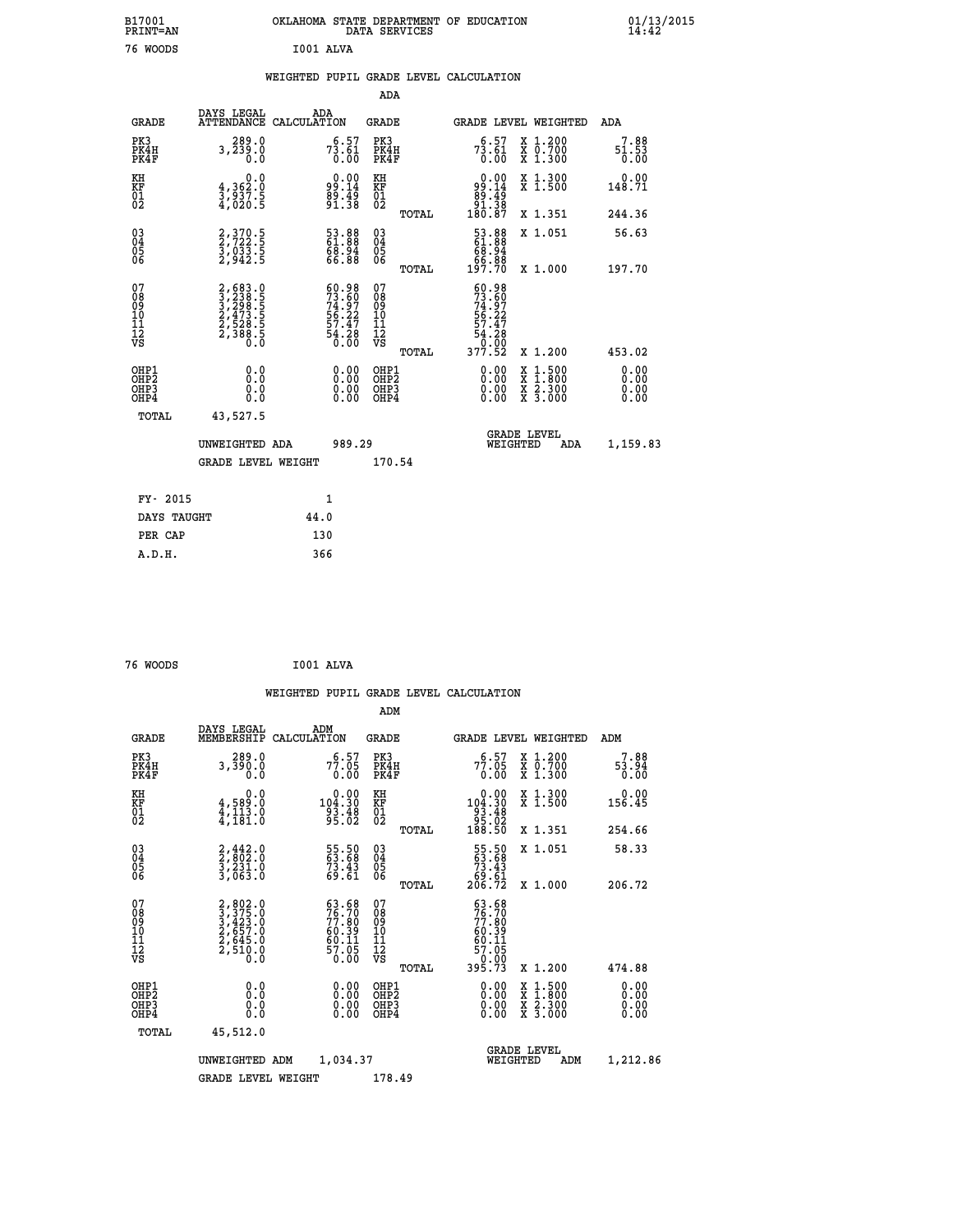| B17001<br>PRINT=AN                                 |                                                                                              | OKLAHOMA                                                                 |                                        |       | STATE DEPARTMENT OF EDUCATION<br>DATA SERVICES                                                          |                               | $01/13$<br>14:42      |  |
|----------------------------------------------------|----------------------------------------------------------------------------------------------|--------------------------------------------------------------------------|----------------------------------------|-------|---------------------------------------------------------------------------------------------------------|-------------------------------|-----------------------|--|
| 76 WOODS                                           |                                                                                              | I003 WAYNOKA                                                             |                                        |       |                                                                                                         |                               |                       |  |
|                                                    |                                                                                              | WEIGHTED PUPIL GRADE LEVEL CALCULATION                                   |                                        |       |                                                                                                         |                               |                       |  |
|                                                    |                                                                                              |                                                                          | <b>ADA</b>                             |       |                                                                                                         |                               |                       |  |
| <b>GRADE</b>                                       | DAYS LEGAL<br><b>ATTENDANCE</b>                                                              | ADA<br>CALCULATION                                                       | <b>GRADE</b>                           |       | <b>GRADE LEVEL WEIGHTED</b>                                                                             |                               | <b>ADA</b>            |  |
| PK3<br>PK4H<br>PK4F                                | 64.0<br>0.0<br>5. ۋوو                                                                        | $\begin{smallmatrix} 1.28\ 0.00\\ 9.99 \end{smallmatrix}$                | PK3<br>PK4H<br>PK4F                    |       | $\begin{smallmatrix} 1.28\ 0.00\\ 9.99 \end{smallmatrix}$                                               | X 1.200<br>X 0.700<br>X 1.300 | 1.54<br>0.00<br>25.99 |  |
| KH<br>KF<br>01<br>02                               | $\begin{smallmatrix}&&&0.0\\1,549.0\\890.0\\1,253.5\end{smallmatrix}$                        | $\begin{smallmatrix} 0.00\\ 30.98\\ 17.80\\ 25.07 \end{smallmatrix}$     | KH<br>KF<br>01<br>02                   |       | $\begin{smallmatrix} 0.00\\ 30.98\\ 17.80\\ 25.07\\ 42.87 \end{smallmatrix}$                            | X 1.300<br>X 1.500            | 0.00<br>46.47         |  |
|                                                    |                                                                                              |                                                                          |                                        | TOTAL |                                                                                                         | X 1.351                       | 57.92                 |  |
| $\begin{matrix} 03 \\ 04 \\ 05 \\ 06 \end{matrix}$ | $\begin{smallmatrix} 1,291.0\\-\ 936.0\\829.5\\1,044.5 \end{smallmatrix}$                    | $\begin{smallmatrix} 25.82\ 18.72\ 16.59\ 20.89 \end{smallmatrix}$       | 03<br>04<br>05<br>06                   |       | $25.82$<br>$18.72$<br>$16.59$<br>$20.89$<br>$56.20$                                                     | X 1.051                       | 27.14                 |  |
|                                                    |                                                                                              |                                                                          |                                        | TOTAL |                                                                                                         | $X_1.000$                     | 56.20                 |  |
| 07<br>08<br>09<br>101<br>11<br>12<br>VS            | $\begin{array}{r} 1,010.0 \\ 954.0 \\ 749.5 \\ 957.0 \\ 1,137.0 \\ 774.0 \end{array}$<br>Ō.Ō | $20.20$<br>$19.08$<br>$14.99$<br>$19.14$<br>$22.74$<br>$15.48$<br>$0.00$ | 07<br>08<br>09<br>11<br>11<br>12<br>VS |       | $\begin{smallmatrix} 20.20\ 19.08\ 14.99\ 14.14\ 19.14\ 22.74\ 15.48\ 0.003\ 111.63\ \end{smallmatrix}$ |                               |                       |  |
|                                                    |                                                                                              |                                                                          |                                        | TOTAL |                                                                                                         | X 1.200                       | 133.96                |  |

|                                                       |                           |                              | TUTAL                                    | 111.0J                         | <b>A 1.400</b>                                                 | <b>199.90</b>                                            |
|-------------------------------------------------------|---------------------------|------------------------------|------------------------------------------|--------------------------------|----------------------------------------------------------------|----------------------------------------------------------|
| OHP1<br>OHP <sub>2</sub><br>OH <sub>P</sub> 3<br>OHP4 | 99.0<br>0.0<br>0.0<br>0.0 | 1.98<br>0.00<br>0.00<br>0.00 | OHP1<br>OHP <sub>2</sub><br>OHP3<br>OHP4 | 1.98<br>Ō. Õ Ŏ<br>0.00<br>0.00 | X 1.500<br>X 1.800<br>X <sub>2.300</sub><br>X <sub>3.000</sub> | $\begin{smallmatrix} 2.97\ 6.00\ 0.00 \end{smallmatrix}$ |
| TOTAL                                                 | 14,537.5                  |                              |                                          |                                |                                                                |                                                          |
|                                                       | UNWEIGHTED ADA            | 290.75                       |                                          |                                | <b>GRADE LEVEL</b><br>WEIGHTED<br>ADA                          | 352.19                                                   |
|                                                       | <b>GRADE LEVEL WEIGHT</b> |                              | 61.44                                    |                                |                                                                |                                                          |
| FY- 2015                                              |                           | 1                            |                                          |                                |                                                                |                                                          |
| DAYS TAUGHT                                           |                           | 50.0                         |                                          |                                |                                                                |                                                          |
| PER CAP                                               |                           | 167                          |                                          |                                |                                                                |                                                          |

| 76 WOODS | I003 WAYNOKA |
|----------|--------------|
|          |              |

 **A.D.H. 102**

 **WEIGHTED PUPIL GRADE LEVEL CALCULATION ADM DAYS LEGAL ADM GRADE MEMBERSHIP CALCULATION GRADE GRADE LEVEL WEIGHTED ADM PK3 64.0 1.28 PK3 1.28 X 1.200 1.54 PK4H 0.0 0.00 PK4H 0.00 X 0.700 0.00 PK4F 1,054.0 21.08 PK4F 21.08 X 1.300 27.40 KH 0.0 0.00 KH 0.00 X 1.300 0.00 KF 1,625.0 32.50 KF 32.50 X 1.500 48.75 01 928.0 18.56 01 18.56 02 1,299.0 25.98 02 25.98 TOTAL 44.54 X 1.351 60.17 03 1,345.0 26.90 03 26.90 X 1.051 28.27 04 969.0 19.38 04 19.38 05 850.0 17.00 05 17.00 06 1,102.0 22.04 06 22.04 TOTAL 58.42 X 1.000 58.42**  $\begin{array}{cccc} 07 & 1,040.0 & 20.80 & 07 & 20.80 \ 08 & 99 & 784.0 & 19.92 & 08 & 19.92 \ 09 & 784.0 & 20.60 & 19.92 & 08 & 19.5.68 \ 10 & 1,000.0 & 20.00 & 10 & 20.00 \ 11 & 1,170.0 & 23.40 & 11 & 23.40 \ 12 & 823.0 & 16.46 & 12 & 6.46 \ 13 & 83 & 3.0 & 16.60 &$  $\begin{array}{cccc} 040.0 & 20.80 & 07 & 20.80\ 7996.0 & 18.36 & 07 & 20.80\ 7984.0 & 18.36 & 09 & 19.36\ 7000.0 & 20.00 & 10 & 20.00\ 82.30 & 24.40 & 11 & 23.36\ 823.0 & 16.46 & 12 & 16.46\ 7070.1 & 116.26 & x & 1.200 & 139.51\ 100.0 & 2.00 & 0.00 & 0.00 & 2$  **OHP1 100.0 2.00 OHP1 2.00 X 1.500 3.00 OHP2 0.0 0.00 OHP2 0.00 X 1.800 0.00 OHP3 0.0 0.00 OHP3 0.00 X 2.300 0.00 OHP4 0.0 0.00 OHP4 0.00 X 3.000 0.00 TOTAL 15,149.0 GRADE LEVEL UNWEIGHTED ADM 302.98 WEIGHTED ADM 367.06 GRADE LEVEL WEIGHT 64.08**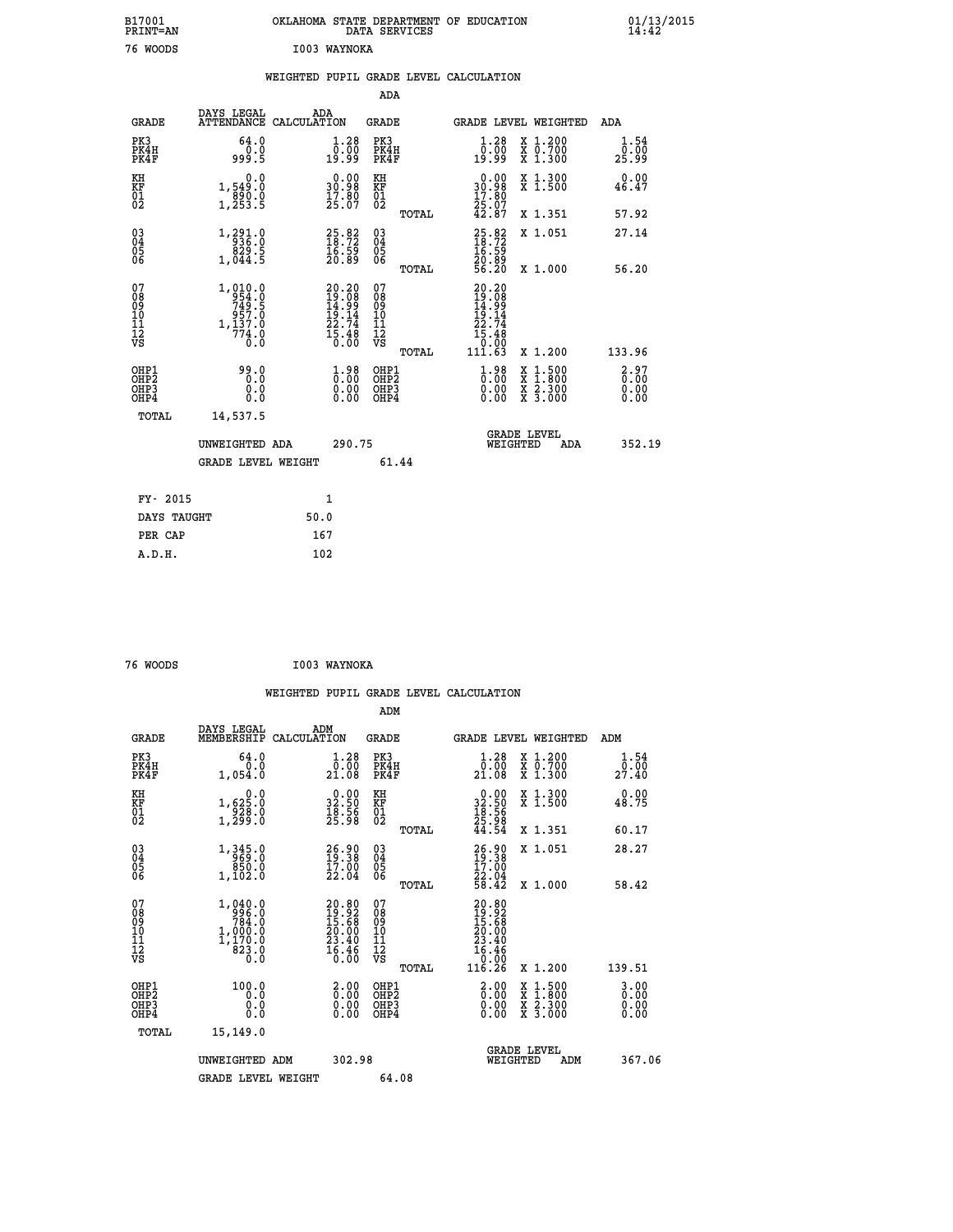|                                                   | B17001<br>PRINT=AN                       |                                                           |      |                                                                    |                                          | DATA SERVICES | OKLAHOMA STATE DEPARTMENT OF EDUCATION                                  |                                                                                          |                              | $01/13/2015$<br>14:42 |
|---------------------------------------------------|------------------------------------------|-----------------------------------------------------------|------|--------------------------------------------------------------------|------------------------------------------|---------------|-------------------------------------------------------------------------|------------------------------------------------------------------------------------------|------------------------------|-----------------------|
|                                                   | 76 WOODS                                 |                                                           |      | I006 FREEDOM                                                       |                                          |               |                                                                         |                                                                                          |                              |                       |
|                                                   |                                          |                                                           |      |                                                                    |                                          |               | WEIGHTED PUPIL GRADE LEVEL CALCULATION                                  |                                                                                          |                              |                       |
|                                                   |                                          |                                                           |      |                                                                    | ADA                                      |               |                                                                         |                                                                                          |                              |                       |
|                                                   | <b>GRADE</b>                             | DAYS LEGAL<br>ATTENDANCE CALCULATION                      | ADA  |                                                                    | <b>GRADE</b>                             |               | GRADE LEVEL WEIGHTED                                                    |                                                                                          | ADA                          |                       |
| PK3                                               | PK4H<br>PK4F                             | 376.0<br>0.0<br>0.0                                       |      | 8.17<br>0.00<br>0.00                                               | PK3<br>PK4H<br>PK4F                      |               | 8.17<br>0.0000                                                          | X 1.200<br>X 0.700<br>X 1.300                                                            | 9.80<br>0.00<br>0.00         |                       |
| KH<br>KF<br>$\begin{matrix} 01 \ 02 \end{matrix}$ |                                          | 0.0<br>$\frac{312.5}{173.0}$<br>$\frac{263.0}{263.0}$     |      | $0.00$<br>$6.79$<br>$\frac{3.76}{5.72}$                            | KH<br>KF<br>$\overline{01}$              |               | $0.00$<br>$6.79$<br>$3.76$<br>$5.72$<br>$9.48$                          | X 1.300<br>X 1.500                                                                       | 0.00<br>10.19                |                       |
|                                                   |                                          |                                                           |      |                                                                    |                                          | TOTAL         |                                                                         | X 1.351                                                                                  | 12.81                        |                       |
| 03<br>04<br>05<br>06                              |                                          | 330.0<br>570.5<br>171.0                                   |      | $\begin{smallmatrix}7.17\ 3.85\ 12.40\ 3.72\end{smallmatrix}$      | $^{03}_{04}$<br>$\frac{05}{06}$          |               | $7.17$<br>$3.85$<br>12.40<br>3.72                                       | X 1.051                                                                                  | 7.54                         |                       |
|                                                   |                                          |                                                           |      |                                                                    |                                          | TOTAL         | 19.97                                                                   | X 1.000                                                                                  | 19.97                        |                       |
| 07<br>0890112<br>1112<br>VS                       |                                          | 306.0<br>335.0<br>279.0<br>213.0<br>400.5<br>316.0<br>Ō.Ŏ |      | $6.65$<br>$7.28$<br>$6.07$<br>$4.63$<br>$8.71$<br>$6.87$<br>$0.00$ | 07<br>08<br>09<br>10<br>īĭ<br>12<br>VS   | TOTAL         | $5.28$<br>$7.28$<br>$6.07$<br>$4.63$<br>$8.71$<br>6.87<br>0.00<br>40.21 | X 1.200                                                                                  | 48.25                        |                       |
|                                                   | OHP1<br>OHP2<br>OH <sub>P3</sub><br>OHP4 | 0.0<br>Ŏ.Ŏ<br>0.0<br>0.0                                  |      | 0.00<br>$\begin{smallmatrix} 0.00 \ 0.00 \end{smallmatrix}$        | OHP1<br>OHP <sub>2</sub><br>OHP3<br>OHP4 |               | 0.00<br>0.00<br>0.00                                                    | $\begin{smallmatrix} x & 1.500 \\ x & 1.800 \\ x & 2.300 \\ x & 3.000 \end{smallmatrix}$ | 0.00<br>0.00<br>0.00<br>0.00 |                       |
|                                                   | <b>TOTAL</b>                             | 4,222.5                                                   |      |                                                                    |                                          |               |                                                                         |                                                                                          |                              |                       |
|                                                   |                                          | UNWEIGHTED ADA<br><b>GRADE LEVEL WEIGHT</b>               |      | 91.79                                                              |                                          | 16.77         | WEIGHTED                                                                | <b>GRADE LEVEL</b><br>ADA                                                                | 108.56                       |                       |
|                                                   | FY- 2015                                 |                                                           |      | 1                                                                  |                                          |               |                                                                         |                                                                                          |                              |                       |
|                                                   | DAYS TAUGHT                              |                                                           | 46.0 |                                                                    |                                          |               |                                                                         |                                                                                          |                              |                       |
|                                                   | PER CAP                                  |                                                           | 167  |                                                                    |                                          |               |                                                                         |                                                                                          |                              |                       |

| 76 WOODS | I006 FREEDOM |
|----------|--------------|
|          |              |

 **A.D.H. 26**

|                                                      |                                                                                  |                    |                                                                    |                                          |       | WEIGHTED PUPIL GRADE LEVEL CALCULATION                                                                                                                                                                                                                                         |                                          |                              |        |
|------------------------------------------------------|----------------------------------------------------------------------------------|--------------------|--------------------------------------------------------------------|------------------------------------------|-------|--------------------------------------------------------------------------------------------------------------------------------------------------------------------------------------------------------------------------------------------------------------------------------|------------------------------------------|------------------------------|--------|
|                                                      |                                                                                  |                    |                                                                    | ADM                                      |       |                                                                                                                                                                                                                                                                                |                                          |                              |        |
| <b>GRADE</b>                                         | DAYS LEGAL<br>MEMBERSHIP                                                         | ADM<br>CALCULATION |                                                                    | GRADE                                    |       | <b>GRADE LEVEL WEIGHTED</b>                                                                                                                                                                                                                                                    |                                          | ADM                          |        |
| PK3<br>PK4H<br>PK4F                                  | 381.0<br>0.0<br>$0.\overline{0}$                                                 |                    | 8.28<br>$\begin{smallmatrix} 0.700 0.00 \end{smallmatrix}$         | PK3<br>PK4H<br>PK4F                      |       | 8.28<br>0.0000                                                                                                                                                                                                                                                                 | X 1.200<br>X 0.700<br>X 1.300            | 9.94<br>0.00<br>0.00         |        |
| KH<br>KF<br>01<br>02                                 | $\begin{smallmatrix}&&0\cdot0\\322\cdot0\\184\cdot0\\276\cdot0\end{smallmatrix}$ |                    | $\begin{smallmatrix} 0.00\ 7.00\ 4.00\ 6.00 \end{smallmatrix}$     | KH<br>KF<br>01<br>02                     |       | 0.00<br>$\begin{array}{c} 4.00 \\[-4pt] 6.00 \\[-4pt] 10.00 \end{array}$                                                                                                                                                                                                       | X 1.300<br>X 1.500                       | 0.00<br>10.50                |        |
|                                                      |                                                                                  |                    |                                                                    |                                          | TOTAL |                                                                                                                                                                                                                                                                                | X 1.351                                  | 13.51                        |        |
| $\begin{matrix} 03 \\ 04 \\ 05 \\ 06 \end{matrix}$   | 350.0<br>184.0<br>598.0<br>182.0                                                 |                    | $7.61$<br>$4.00$<br>$13.00$<br>$3.96$                              | 03<br>04<br>05<br>06                     |       | $7.61$<br>$13.00$<br>$13.96$<br>$3.96$<br>20.96                                                                                                                                                                                                                                | X 1.051                                  | 8.00                         |        |
|                                                      |                                                                                  |                    |                                                                    |                                          | TOTAL |                                                                                                                                                                                                                                                                                | X 1.000                                  | 20.96                        |        |
| 07<br>08<br>09<br>101<br>112<br>VS                   | 322.0<br>343.0<br>301.0<br>225.0<br>414.0<br>322.0<br>$0.\overline{0}$           |                    | $7.00$<br>$7.46$<br>$6.54$<br>$4.89$<br>$9.00$<br>$7.00$<br>$0.00$ | 07<br>08<br>09<br>11<br>11<br>12<br>VS   | TOTAL | $7.00$<br>$7.46$<br>$6.54$<br>$4.89$<br>$9.00$<br>$7.00$<br>$0.00$<br>41.89                                                                                                                                                                                                    | X 1.200                                  | 50.27                        |        |
|                                                      |                                                                                  |                    |                                                                    |                                          |       |                                                                                                                                                                                                                                                                                |                                          |                              |        |
| OHP1<br>OHP <sub>2</sub><br>OH <sub>P3</sub><br>OHP4 | 0.0<br>0.000                                                                     |                    | $0.00$<br>$0.00$<br>0.00                                           | OHP1<br>OHP <sub>2</sub><br>OHP3<br>OHP4 |       | $\begin{smallmatrix} 0.00 & 0.00 & 0.00 & 0.00 & 0.00 & 0.00 & 0.00 & 0.00 & 0.00 & 0.00 & 0.00 & 0.00 & 0.00 & 0.00 & 0.00 & 0.00 & 0.00 & 0.00 & 0.00 & 0.00 & 0.00 & 0.00 & 0.00 & 0.00 & 0.00 & 0.00 & 0.00 & 0.00 & 0.00 & 0.00 & 0.00 & 0.00 & 0.00 & 0.00 & 0.00 & 0.0$ | X 1:500<br>X 1:800<br>X 2:300<br>X 3:000 | 0.00<br>0.00<br>0.00<br>0.00 |        |
| TOTAL                                                | 4,404.0                                                                          |                    |                                                                    |                                          |       |                                                                                                                                                                                                                                                                                |                                          |                              |        |
|                                                      | UNWEIGHTED ADM                                                                   |                    | 95.74                                                              |                                          |       | <b>GRADE LEVEL</b><br>WEIGHTED                                                                                                                                                                                                                                                 | ADM                                      |                              | 113.18 |
|                                                      | <b>GRADE LEVEL WEIGHT</b>                                                        |                    |                                                                    | 17.44                                    |       |                                                                                                                                                                                                                                                                                |                                          |                              |        |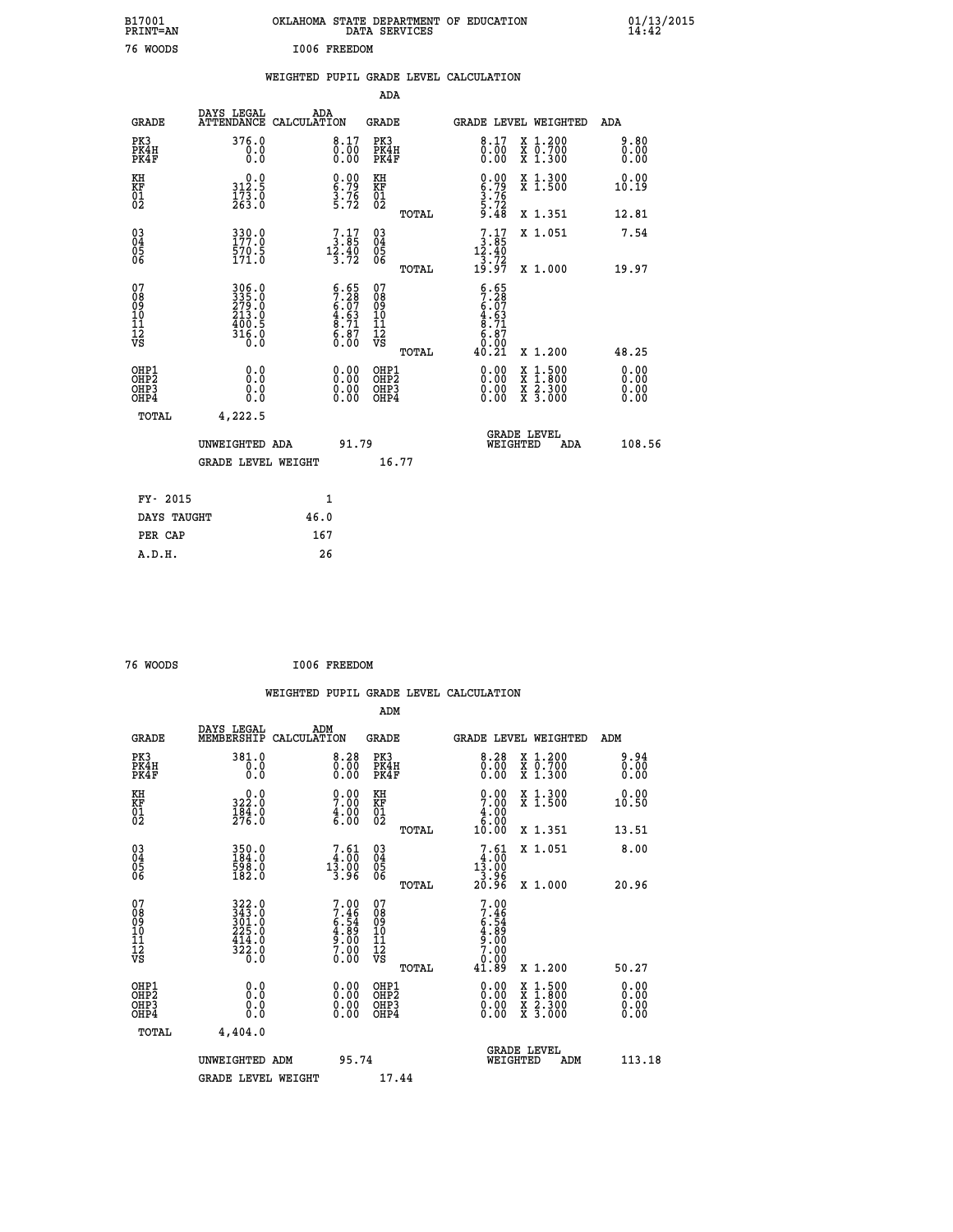| OKLAHOMA STATE DEPARTMENT OF EDUCATION<br>DATA SERVICES |  |
|---------------------------------------------------------|--|
| COUNTY TOTALS                                           |  |

 **B17001 OKLAHOMA STATE DEPARTMENT OF EDUCATION 01/13/2015**

|                                                                  |                                                                |                                                                         | ADA                                    |       |                                                                             |                                          |                              |
|------------------------------------------------------------------|----------------------------------------------------------------|-------------------------------------------------------------------------|----------------------------------------|-------|-----------------------------------------------------------------------------|------------------------------------------|------------------------------|
| <b>GRADE</b>                                                     | DAYS LEGAL                                                     | ADA<br>ATTENDANCE CALCULATION                                           | GRADE                                  |       | <b>GRADE LEVEL WEIGHTED</b>                                                 |                                          | ADA                          |
| PK3<br>PK4H<br>PK4F                                              | 729.0<br>3,239.0<br>5.099                                      | $\frac{16.02}{73.61}$<br>19.99                                          | PK3<br>PK4H<br>PK4F                    |       | 16.02<br>$\frac{73.61}{19.99}$                                              | X 1.200<br>X 0.700<br>X 1.300            | 19.22<br>51.53<br>25.99      |
| KH<br>KF<br>01<br>02                                             | 0.0<br>$\frac{6}{5}, \frac{223}{990}$ $\frac{5}{5}$            | $\begin{smallmatrix} 0.00\\ 136.91\\ 11.05\\ 122.17 \end{smallmatrix}$  | KH<br>KF<br>01<br>02                   |       | $\begin{smallmatrix}&&0.00\\136.91\\11.05\\122.17\\233.22\end{smallmatrix}$ | X 1.300<br>X 1.500                       | 0.00<br>205.37               |
|                                                                  |                                                                |                                                                         |                                        | TOTAL |                                                                             | X 1.351                                  | 315.09                       |
| $\begin{matrix} 03 \\ 04 \\ 05 \\ 06 \end{matrix}$               | 3,991.5<br>3,835.5<br>4,433.5<br>4,158.0                       | 86.87<br>84.45<br>97.93<br>91.49                                        | 03<br>04<br>05<br>06                   |       | $\begin{array}{c} 86.87 \\ 84.45 \\ 97.93 \\ 91.49 \\ 273.87 \end{array}$   | X 1.051                                  | 365.18                       |
|                                                                  |                                                                |                                                                         |                                        | TOTAL |                                                                             | X 1.000                                  | 273.87                       |
| 07<br>08<br>09<br>11<br>11<br>12<br>VS                           | 3,999.0<br>4,527.5<br>4,327.0<br>3,643.5<br>4,066.0<br>3,478.5 | $87.8399.9696.0379.9988.92276.630.00$                                   | 07<br>08<br>09<br>11<br>11<br>12<br>VS | TOTAL | 87.83<br>99.965<br>96.039<br>78.923<br>88.630<br>76.630<br>529.36           | X 1.200                                  | 635.23                       |
| OHP1<br>OHP <sub>2</sub><br>OH <sub>P3</sub><br>OH <sub>P4</sub> | 99.0<br>0.0<br>0.0                                             | $1.98$<br>$0.00$<br>$\begin{smallmatrix} 0.00 \ 0.00 \end{smallmatrix}$ | OHP1<br>OHP2<br>OHP3<br>OHP4           |       | $\frac{1}{0}$ :00<br>0.00<br>0.00                                           | X 1:500<br>X 1:800<br>X 2:300<br>X 3:000 | 2.97<br>0.00<br>0.00<br>0.00 |
| TOTAL                                                            | 62,287.5                                                       |                                                                         |                                        |       |                                                                             |                                          |                              |
|                                                                  | UNWEIGHTED ADA                                                 | 1,371.83                                                                |                                        |       | WEIGHTED                                                                    | <b>GRADE LEVEL</b><br>ADA                | 1,620.58                     |
|                                                                  | <b>GRADE LEVEL WEIGHT</b>                                      |                                                                         | 248.75                                 |       |                                                                             |                                          |                              |
|                                                                  |                                                                |                                                                         |                                        |       |                                                                             |                                          |                              |
| FY- 2015                                                         |                                                                | 1                                                                       |                                        |       |                                                                             |                                          |                              |
| DAYS TAUGHT                                                      |                                                                | 140.0                                                                   |                                        |       |                                                                             |                                          |                              |
| PER CAP                                                          |                                                                | 464                                                                     |                                        |       |                                                                             |                                          |                              |
| A.D.H.                                                           |                                                                | 494                                                                     |                                        |       |                                                                             |                                          |                              |

B17001<br>PRINT=AN<br>WOODS

 **WOODS COUNTY TOTALS**

|                                                    |                                                                                           |                                                                        | ADM                                                   |                                                                                                                 |                                                                                                  |                                |  |
|----------------------------------------------------|-------------------------------------------------------------------------------------------|------------------------------------------------------------------------|-------------------------------------------------------|-----------------------------------------------------------------------------------------------------------------|--------------------------------------------------------------------------------------------------|--------------------------------|--|
| <b>GRADE</b>                                       | DAYS LEGAL<br>MEMBERSHIP                                                                  | ADM<br>CALCULATION                                                     | <b>GRADE</b>                                          |                                                                                                                 | <b>GRADE LEVEL WEIGHTED</b>                                                                      | ADM                            |  |
| PK3<br>PK4H<br>PK4F                                | 734.0<br>3,390.0<br>1,054.0                                                               | 16.13<br>77.05<br>21.08                                                | PK3<br>PK4H<br>PK4F                                   | 16.13<br>77.05<br>21.08                                                                                         | X 1.200<br>X 0.700<br>X 1.300                                                                    | $\frac{19.22}{53.94}$<br>27.40 |  |
| KH<br>KF<br>01<br>02                               | 0.0<br>6,536:0<br>5,225:0<br>5,756:0                                                      | $0.00$<br>143.80<br>$\frac{116}{127}$ :04                              | KH<br>KF<br>01<br>02                                  | $\begin{smallmatrix} &0.00\\ 143.80\\ 116.04\\ 127.00\\ 243.04 \end{smallmatrix}$                               | X 1.300<br>X 1.500                                                                               | 0.00<br>215.70                 |  |
|                                                    |                                                                                           |                                                                        | TOTAL                                                 |                                                                                                                 | X 1.351                                                                                          | 328.34                         |  |
| $\begin{matrix} 03 \\ 04 \\ 05 \\ 06 \end{matrix}$ | $\frac{4}{3}, \frac{137}{955}.0$<br>$\frac{4}{4}, \frac{679}{347}.0$                      | 90.01<br>87.06<br>103.43<br>95.61                                      | $\substack{03 \\ 04}$<br>Ŏ5<br>06                     | $\begin{smallmatrix} 90.01 \ 87.06 \ 103.43 \ 95.61 \ 286.10 \end{smallmatrix}$                                 | X 1.051                                                                                          | 94.60                          |  |
|                                                    |                                                                                           |                                                                        | TOTAL                                                 |                                                                                                                 | X 1.000                                                                                          | 286.10                         |  |
| 07<br>08<br>09<br>01<br>11<br>11<br>12<br>VS       | $4, 714.0$<br>$4, 714.0$<br>$4, 508.0$<br>$3, 882.0$<br>$4, 229.0$<br>$3, 655.0$<br>$0.0$ | 91.48<br>$104.08$<br>$100.02$<br>$85.28$<br>$92.51$<br>$80.51$<br>0.00 | 07<br>08<br>09<br>01<br>11<br>11<br>17<br>VS<br>TOTAL | $\begin{array}{r} 91.48 \\ 104.08 \\ 100.02 \\ 100.28 \\ 85.28 \\ 92.51 \\ 80.51 \\ 0.00 \\ 553.88 \end{array}$ | X 1.200                                                                                          | 664.66                         |  |
| OHP1<br>OHP2<br>OH <sub>P3</sub><br>OHP4           | 100.0<br>0.0<br>0.000                                                                     | $\begin{smallmatrix} 2.00\ 0.00 \ 0.00 \end{smallmatrix}$<br>0.00      | OHP1<br>OHP2<br>OHP3<br>OHP4                          | $\begin{smallmatrix} 2.00\ 0.00 \ 0.00 \end{smallmatrix}$<br>0.00                                               | $\begin{smallmatrix} x & 1 & 500 \\ x & 1 & 800 \\ x & 2 & 300 \\ x & 3 & 000 \end{smallmatrix}$ | 3.00<br>0.00<br>0.00<br>0.00   |  |
| TOTAL                                              | 65,065.0                                                                                  |                                                                        |                                                       |                                                                                                                 |                                                                                                  |                                |  |
|                                                    | UNWEIGHTED                                                                                | 1,433.09<br>ADM                                                        |                                                       | WEIGHTED                                                                                                        | <b>GRADE LEVEL</b><br>ADM                                                                        | 1,693.10                       |  |
|                                                    | <b>GRADE LEVEL WEIGHT</b>                                                                 |                                                                        | 260.01                                                |                                                                                                                 |                                                                                                  |                                |  |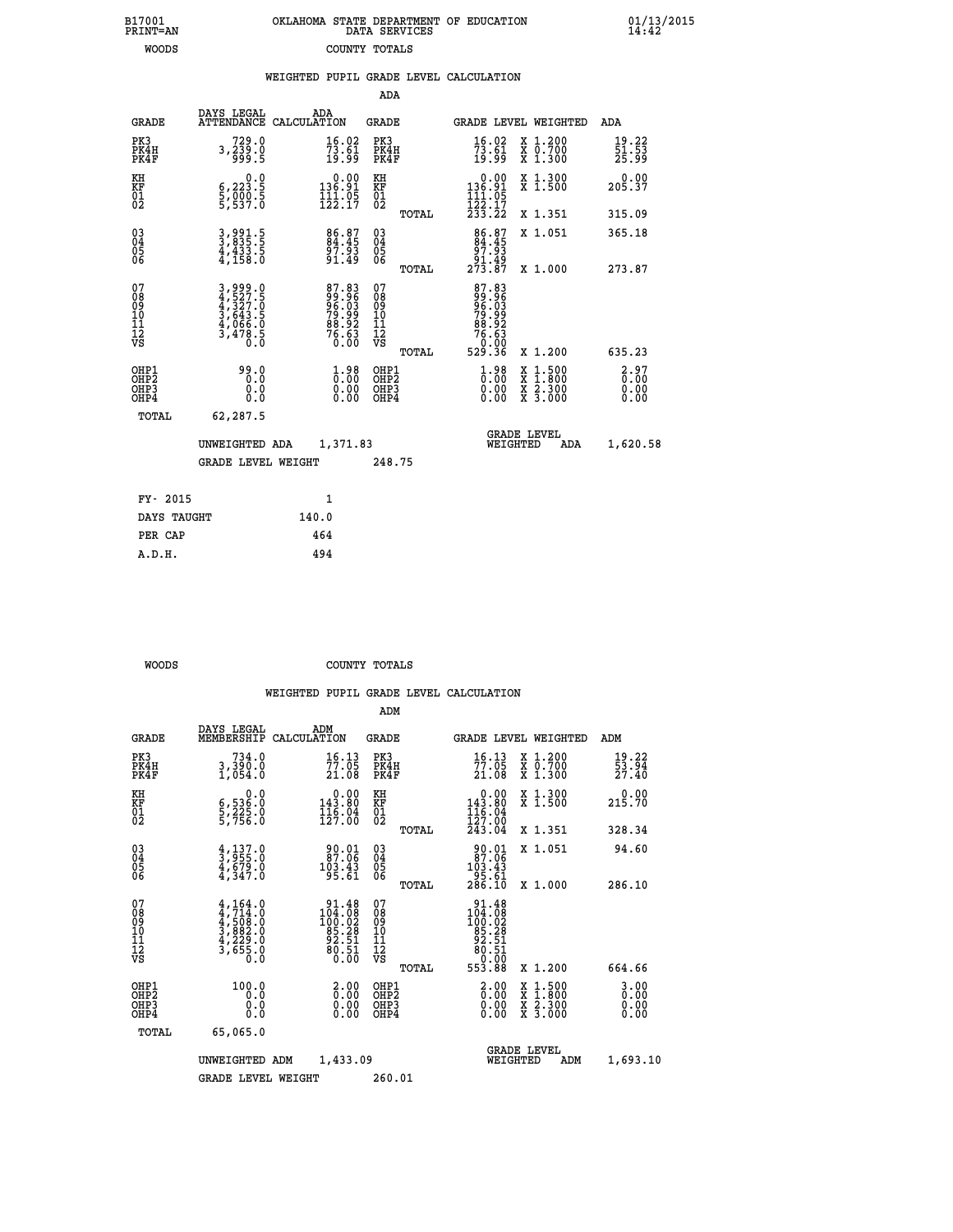| B17001<br><b>PRINT=AN</b> | OKLAHOMA STATE DEPARTMENT OF EDUCATION<br>DATA SERVICES | 01/13/2015 |
|---------------------------|---------------------------------------------------------|------------|
| 77<br>WOODWARD            | I001 WOODWARD                                           |            |

|  |  | WEIGHTED PUPIL GRADE LEVEL CALCULATION |
|--|--|----------------------------------------|
|  |  |                                        |

|                                          |                                                                                                                                          | ADA                                                                                                                                                                                                                         |                                                                               |                                                                                                                                                                                      |                                                            |
|------------------------------------------|------------------------------------------------------------------------------------------------------------------------------------------|-----------------------------------------------------------------------------------------------------------------------------------------------------------------------------------------------------------------------------|-------------------------------------------------------------------------------|--------------------------------------------------------------------------------------------------------------------------------------------------------------------------------------|------------------------------------------------------------|
| DAYS LEGAL                               | ADA                                                                                                                                      | <b>GRADE</b>                                                                                                                                                                                                                |                                                                               |                                                                                                                                                                                      | <b>ADA</b>                                                 |
| 456.0<br>0.0<br>9,390.0                  | 11.40<br>234.75                                                                                                                          | PK3<br>PK4H<br>PK4F                                                                                                                                                                                                         | $\frac{11.40}{0.00}$<br>234.75                                                | X 1.200<br>X 0.700<br>X 1.300                                                                                                                                                        | 13.68<br>0.00<br>305.18                                    |
| 0.0<br>10,077.0                          | 251.93                                                                                                                                   | KH                                                                                                                                                                                                                          |                                                                               | X 1.300<br>X 1.500                                                                                                                                                                   | 0.00<br>377.90                                             |
|                                          |                                                                                                                                          | TOTAL                                                                                                                                                                                                                       | 484.34                                                                        | X 1.351                                                                                                                                                                              | 654.34                                                     |
| 9,136.5<br>8,849.5<br>8,382.5<br>8,008.0 | $\begin{smallmatrix} 228\cdot\frac{41}{24}\\ 221\cdot\frac{24}{24}\\ 209\cdot\frac{5}{26}\\ 200\cdot\,20 \end{smallmatrix}$              | $\substack{03 \\ 04}$<br>05<br>06                                                                                                                                                                                           | 228.41                                                                        | X 1.051                                                                                                                                                                              | 240.06                                                     |
|                                          |                                                                                                                                          |                                                                                                                                                                                                                             |                                                                               |                                                                                                                                                                                      | 631.00                                                     |
|                                          |                                                                                                                                          |                                                                                                                                                                                                                             |                                                                               |                                                                                                                                                                                      |                                                            |
|                                          |                                                                                                                                          | TOTAL                                                                                                                                                                                                                       | 1,102.26                                                                      | X 1.200                                                                                                                                                                              | 1,322.71                                                   |
| 179.5<br>362.0<br>0.0                    | $\frac{4.49}{0.00}$<br>$0.05$<br>$0.00$                                                                                                  | OHP1<br>OHP <sub>2</sub><br>OHP3<br>OHP4                                                                                                                                                                                    | $\frac{4.49}{0.00}$<br>9.05<br>0.00                                           | X 1:500<br>X 1:800<br>X 2:300<br>X 3:000                                                                                                                                             | 6.74<br>0.00<br>20.82<br>0.00                              |
| 118,304.5                                |                                                                                                                                          |                                                                                                                                                                                                                             |                                                                               |                                                                                                                                                                                      |                                                            |
|                                          |                                                                                                                                          |                                                                                                                                                                                                                             |                                                                               | ADA                                                                                                                                                                                  | 3,572.43                                                   |
|                                          |                                                                                                                                          | 614.80                                                                                                                                                                                                                      |                                                                               |                                                                                                                                                                                      |                                                            |
| FY- 2015                                 |                                                                                                                                          |                                                                                                                                                                                                                             |                                                                               |                                                                                                                                                                                      |                                                            |
| DAYS TAUGHT                              | 40.0                                                                                                                                     |                                                                                                                                                                                                                             |                                                                               |                                                                                                                                                                                      |                                                            |
| PER CAP                                  | 33                                                                                                                                       |                                                                                                                                                                                                                             |                                                                               |                                                                                                                                                                                      |                                                            |
|                                          | $\frac{3}{5}$ , $\frac{5}{6}$ $\frac{3}{2}$ . $\frac{5}{6}$<br>7,671.0<br>7,642.0<br>9,173.0<br>6,918.5<br>6,795.0<br>6,795.0<br>5,890.5 | ATTENDANCE CALCULATION<br>$\frac{542}{242}$ : $\frac{55}{05}$<br>$\begin{smallmatrix} 191.78\\191.05\\229.33\\172.96\\169.88\\147.26\\0.00\end{smallmatrix}$<br>UNWEIGHTED ADA<br><b>GRADE LEVEL WEIGHT</b><br>$\mathbf{1}$ | KF<br>01<br>02<br>TOTAL<br>07<br>08<br>09<br>11<br>11<br>12<br>VS<br>2,957.63 | $251.93$<br>$242.29$<br>$242.05$<br>$\frac{269}{200}$ . $\frac{26}{20}$<br>631.00<br>$\begin{array}{l} 191.78 \\ 191.05 \\ 229.33 \\ 172.96 \\ 169.88 \\ 147.28 \end{array}$<br>0.00 | GRADE LEVEL WEIGHTED<br>X 1.000<br>GRADE LEVEL<br>WEIGHTED |

 **A.D.H. 2,216**

 **77 WOODWARD I001 WOODWARD**

|                                                       |                                                                                     |                    |                                                                                               | ADM                                    |       |                                                                               |          |                                          |                                                              |
|-------------------------------------------------------|-------------------------------------------------------------------------------------|--------------------|-----------------------------------------------------------------------------------------------|----------------------------------------|-------|-------------------------------------------------------------------------------|----------|------------------------------------------|--------------------------------------------------------------|
| <b>GRADE</b>                                          | DAYS LEGAL<br>MEMBERSHIP                                                            | ADM<br>CALCULATION |                                                                                               | <b>GRADE</b>                           |       |                                                                               |          | <b>GRADE LEVEL WEIGHTED</b>              | ADM                                                          |
| PK3<br>PK4H<br>PK4F                                   | 563.0<br>0.0<br>9,988.0                                                             |                    | 14.08<br>0.00<br>249.70                                                                       | PK3<br>PK4H<br>PK4F                    |       | 14.08<br>00.0⊤<br>249.70                                                      |          | X 1.200<br>X 0.700<br>X 1.300            | 16.90<br>0.00<br>324.61                                      |
| KH<br>KF<br>01<br>02                                  | 0.0<br>$10,633.0$<br>$10,207.0$<br>$9,929.0$                                        |                    | $\begin{smallmatrix} &0.00\\ 265.83\\ 255.18\\ 248.23\end{smallmatrix}$                       | KH<br>KF<br>01<br>02                   |       | $\begin{smallmatrix} &0.00\,265.83\,255.18\,248.23\,503.41\end{smallmatrix}$  |          | X 1.300<br>X 1.500                       | 0.00<br>398.75                                               |
|                                                       |                                                                                     |                    |                                                                                               |                                        | TOTAL |                                                                               |          | X 1.351                                  | 680.11                                                       |
| 03<br>04<br>05<br>06                                  | 9,375.0<br>9,052.0<br>8,636.0<br>8,318.0                                            |                    | $\begin{smallmatrix} 234\cdot 38\\ 226\cdot 30\\ 215\cdot 90\\ 207\cdot 95 \end{smallmatrix}$ | $^{03}_{04}$<br>05<br>06               |       | 234.38<br>226.30<br>215.90<br>207.95<br>650.15                                |          | X 1.051                                  | 246.33                                                       |
|                                                       |                                                                                     |                    |                                                                                               |                                        | TOTAL |                                                                               |          | X 1.000                                  | 650.15                                                       |
| 07<br>08<br>09<br>101<br>112<br>VS                    | $7,938.0$<br>$7,907.0$<br>$9,492.0$<br>$7,176.0$<br>$7,027.0$<br>$6,080.0$<br>$0.0$ |                    | $\begin{smallmatrix} 198.45\\197.68\\237.30\\179.40\\175.68\\152.00\\0.00\end{smallmatrix}$   | 07<br>08<br>09<br>11<br>11<br>12<br>VS | TOTAL | 198.45<br>197.68<br>237.30<br>179.40<br>175.68<br>152.00<br>10.00<br>1,140.51 |          | X 1.200                                  | 1,368.61                                                     |
|                                                       |                                                                                     |                    |                                                                                               |                                        |       |                                                                               |          |                                          |                                                              |
| OHP1<br>OH <sub>P</sub> 2<br>OH <sub>P3</sub><br>OHP4 | 180.0<br>0.0<br>362.0<br>0.0                                                        |                    | $\frac{4.50}{0.00}$<br>0.00                                                                   | OHP1<br>OHP2<br>OHP3<br>OHP4           |       | $\begin{smallmatrix} 4.50\ 0.00 \ 9.05 \ 0.00 \end{smallmatrix}$              |          | X 1:500<br>X 1:800<br>X 2:300<br>X 3:000 | $\begin{array}{c} 6.75 \\ 0.00 \\ 20.82 \end{array}$<br>0.00 |
| TOTAL                                                 | 122,863.0                                                                           |                    |                                                                                               |                                        |       |                                                                               |          |                                          |                                                              |
|                                                       | UNWEIGHTED                                                                          | ADM                | 3,071.61                                                                                      |                                        |       |                                                                               | WEIGHTED | <b>GRADE LEVEL</b><br>ADM                | 3,713.03                                                     |
|                                                       | <b>GRADE LEVEL WEIGHT</b>                                                           |                    |                                                                                               | 641.42                                 |       |                                                                               |          |                                          |                                                              |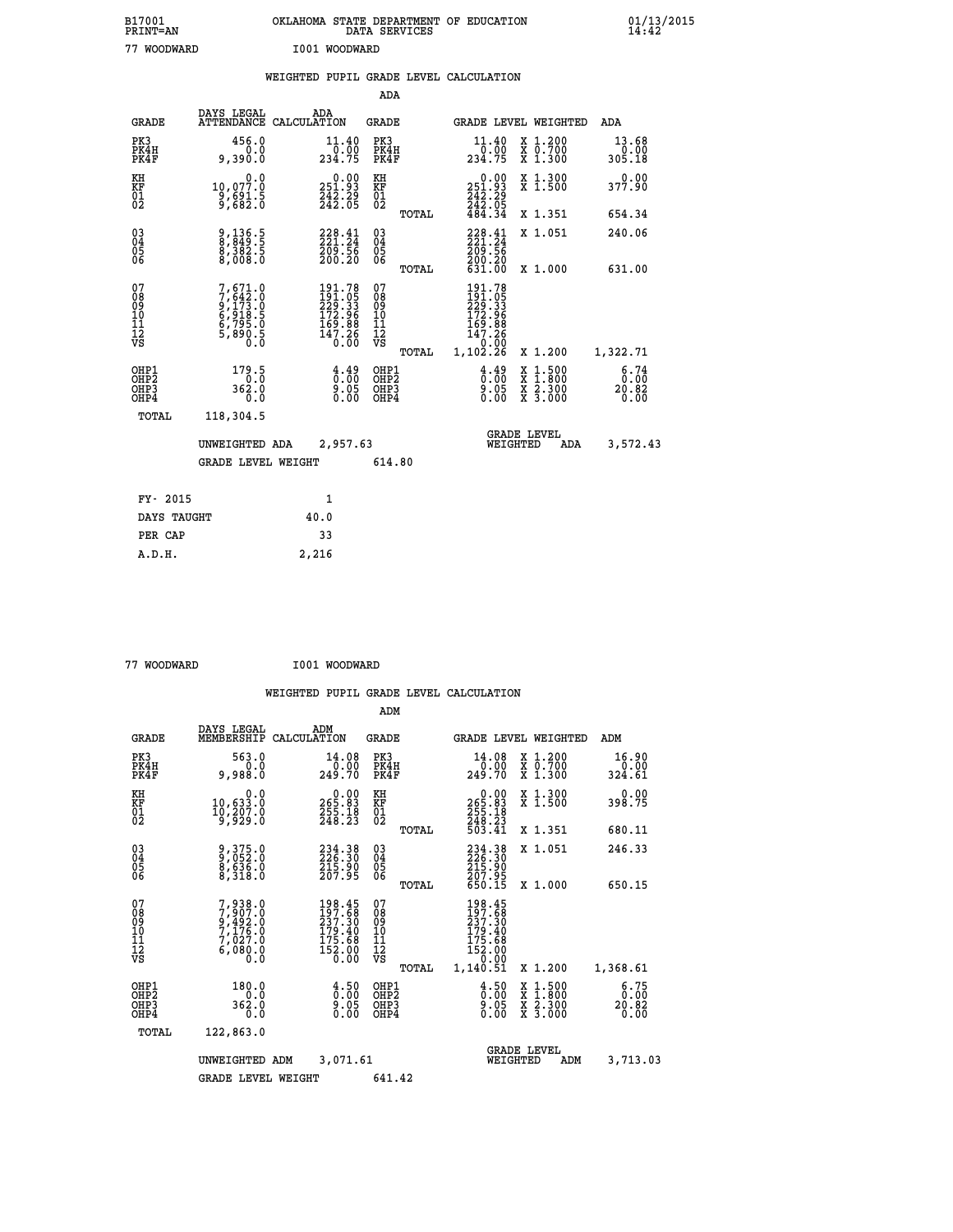| B17001<br><b>PRINT=AN</b> | OKLAHOMA STATE DEPARTMENT OF EDUCATION<br>DATA SERVICES | 01/13/2015 |
|---------------------------|---------------------------------------------------------|------------|
| 77<br>WOODWARD            | I002 MOORELAND                                          |            |

|                                                                    |                                                                                         | WEIGHTED PUPIL GRADE LEVEL CALCULATION                                                       |                                        |       |                                                                                    |                                                                                                           |                       |
|--------------------------------------------------------------------|-----------------------------------------------------------------------------------------|----------------------------------------------------------------------------------------------|----------------------------------------|-------|------------------------------------------------------------------------------------|-----------------------------------------------------------------------------------------------------------|-----------------------|
|                                                                    |                                                                                         |                                                                                              | <b>ADA</b>                             |       |                                                                                    |                                                                                                           |                       |
| <b>GRADE</b>                                                       | DAYS LEGAL<br><b>ATTENDANCE</b>                                                         | ADA<br>CALCULATION                                                                           | <b>GRADE</b>                           |       |                                                                                    | GRADE LEVEL WEIGHTED                                                                                      | ADA                   |
| PK3<br>PK4H<br>PK4F                                                | 0.0<br>0.0<br>1,360.5                                                                   | $\begin{smallmatrix} 0.00\\ 0.00\\ 35.80 \end{smallmatrix}$                                  | PK3<br>PK4H<br>PK4F                    |       | 0.00<br>ŏ:ŏŏ<br>35:80                                                              | X 1.200<br>X 0.700<br>X 1.300                                                                             | 0.00<br>0.00<br>46.54 |
| KH<br>KF<br>01<br>02                                               | 0.0<br>1,283.5<br>$\frac{1}{2}, \frac{5}{5} \frac{3}{4} \cdot \frac{5}{6}$              | $0.00$<br>33.78<br>$\frac{40.34}{40.53}$                                                     | KH<br>KF<br>01<br>02                   |       | $\begin{smallmatrix} 0.00\\ 33.78\\ 40.34\\ 40.53\\ 80.87 \end{smallmatrix}$       | X 1.300<br>X 1.500                                                                                        | 0.00<br>50.67         |
|                                                                    |                                                                                         |                                                                                              |                                        | TOTAL |                                                                                    | X 1.351                                                                                                   | 109.26                |
| $\begin{smallmatrix} 03 \\[-4pt] 04 \end{smallmatrix}$<br>Ŏ5<br>06 | $1, 662.9$<br>$1, 204.5$<br>$1, 461.5$<br>$1, 426.0$                                    | $\begin{smallmatrix} 43.74\ 31.70\ 38.46\ 37.53 \end{smallmatrix}$                           | $\substack{03 \\ 04}$<br>Ŏ5<br>06      |       | $31.70$<br>$38.46$<br>$37.53$<br>$107.69$                                          | X 1.051                                                                                                   | 45.97                 |
|                                                                    |                                                                                         |                                                                                              |                                        | TOTAL |                                                                                    | X 1.000                                                                                                   | 107.69                |
| 07<br>08901112<br>1112<br>VS                                       | $1, 560.0$<br>$1, 175.5$<br>$1, 396.0$<br>$1, 159.5$<br>$1, 099.0$<br>$1, 200.5$<br>0.0 | $\begin{smallmatrix} 41.05\\ 30.93\\ 36.74\\ 30.51\\ 28.92\\ 31.59\\ 0.00 \end{smallmatrix}$ | 07<br>08<br>09<br>11<br>11<br>12<br>VS | TOTAL | $41.05$<br>$30.93$<br>$36.74$<br>$30.51$<br>$28.92$<br>$31.59$<br>$0.99$<br>199.74 | X 1.200                                                                                                   | 239.69                |
| OHP1<br>OHP2<br>OHP3<br>OHP4                                       | 0.0<br>0.0<br>0.0                                                                       | 0.0000<br>$\begin{smallmatrix} 0.00 \ 0.00 \end{smallmatrix}$                                | OHP1<br>OHP2<br>OHP3<br>OHP4           |       | 0.00<br>0.00                                                                       | 1:500<br>$\begin{smallmatrix} x & 1 & 500 \\ x & 1 & 800 \\ x & 2 & 300 \\ x & 3 & 000 \end{smallmatrix}$ | 0.00<br>0.00<br>0.00  |
| <b>TOTAL</b>                                                       | 19,061.5                                                                                |                                                                                              |                                        |       |                                                                                    |                                                                                                           |                       |
|                                                                    | UNWEIGHTED ADA                                                                          |                                                                                              | 501.62                                 |       | WEIGHTED                                                                           | <b>GRADE LEVEL</b><br>ADA                                                                                 | 599.82                |
|                                                                    | <b>GRADE LEVEL WEIGHT</b>                                                               |                                                                                              |                                        | 98.20 |                                                                                    |                                                                                                           |                       |
| FY- 2015                                                           |                                                                                         | $\mathbf{1}$                                                                                 |                                        |       |                                                                                    |                                                                                                           |                       |
| DAYS TAUGHT                                                        |                                                                                         | 38.0                                                                                         |                                        |       |                                                                                    |                                                                                                           |                       |
| PER CAP                                                            |                                                                                         | 141                                                                                          |                                        |       |                                                                                    |                                                                                                           |                       |

| 77 WOODWARD |  |
|-------------|--|

 **A.D.H. 203**

 **77 WOODWARD I002 MOORELAND**

|                                                      |                                                                                                                             |     |                                                                                              |                                                    |       | WEIGHTED PUPIL GRADE LEVEL CALCULATION                                                             |                                                                                          |                              |        |
|------------------------------------------------------|-----------------------------------------------------------------------------------------------------------------------------|-----|----------------------------------------------------------------------------------------------|----------------------------------------------------|-------|----------------------------------------------------------------------------------------------------|------------------------------------------------------------------------------------------|------------------------------|--------|
|                                                      |                                                                                                                             |     |                                                                                              | ADM                                                |       |                                                                                                    |                                                                                          |                              |        |
| <b>GRADE</b>                                         | DAYS LEGAL<br>MEMBERSHIP CALCULATION                                                                                        | ADM |                                                                                              | <b>GRADE</b>                                       |       | GRADE LEVEL WEIGHTED                                                                               |                                                                                          | ADM                          |        |
| PK3<br>PK4H<br>PK4F                                  | 0.0<br>0.0<br>1,406.0                                                                                                       |     | $\begin{smallmatrix} 0.00\\ 0.00\\ 37.00 \end{smallmatrix}$                                  | PK3<br>PK4H<br>PK4F                                |       | 0.00<br>0.00<br>37.00                                                                              | X 1.200<br>X 0.700<br>X 1.300                                                            | 0.00<br>0.00<br>48.10        |        |
| KH<br>KF<br>01<br>02                                 | 0.0<br>1,326.0<br>$\frac{1}{2}, \frac{5}{5}$ $\frac{5}{4}$ $\cdot$ <sub>0</sub>                                             |     | $\begin{smallmatrix} 0.00\\ 34.89\\ 41.88\\ 41.89 \end{smallmatrix}$                         | KH<br>KF<br>$\overline{01}$                        |       | $0.00\n34.89\n41.68\n41.89\n83.57$                                                                 | X 1.300<br>X 1.500                                                                       | 0.00<br>52.34                |        |
|                                                      |                                                                                                                             |     |                                                                                              |                                                    | TOTAL |                                                                                                    | X 1.351                                                                                  | 112.90                       |        |
| $\begin{matrix} 03 \\ 04 \\ 05 \\ 06 \end{matrix}$   | $\frac{1}{1}$ , $\frac{710}{236}$ .0<br>$\frac{1}{1}$ , $\frac{494}{9}$ .0<br>$\overline{1}$ , 501.0                        |     | $\frac{45.00}{32.53}$<br>$\frac{39.32}{39.50}$                                               | $\begin{matrix} 03 \\ 04 \\ 05 \\ 06 \end{matrix}$ |       | $\begin{array}{c} 45\cdot 00 \\ 32\cdot 53 \\ 39\cdot 32 \\ 39\cdot 50 \\ 111\cdot 35 \end{array}$ | X 1.051                                                                                  | 47.30                        |        |
|                                                      |                                                                                                                             |     |                                                                                              |                                                    | TOTAL |                                                                                                    | X 1.000                                                                                  | 111.35                       |        |
| 07<br>08<br>09<br>11<br>11<br>12<br>VS               | $\begin{smallmatrix} 1, 614 & 0\\ 1, 205 & 0\\ 1, 426 & 0\\ 1, 175 & 0\\ 1, 154 & 0\\ 1, 235 & 0\\ 0 & 0 \end{smallmatrix}$ |     | $\begin{smallmatrix} 42.47\\ 31.71\\ 37.53\\ 30.92\\ 30.37\\ 32.50\\ 0.00 \end{smallmatrix}$ | 07<br>08<br>09<br>101<br>11<br>12<br>VS            | TOTAL | $42.4731.7137.5330.92732.5032.50205.50$                                                            | X 1.200                                                                                  | 246.60                       |        |
| OHP1<br>OHP <sub>2</sub><br>OH <sub>P3</sub><br>OHP4 | 0.0<br>Ō.Ō<br>0.0<br>0.0                                                                                                    |     | $0.00$<br>$0.00$<br>0.00                                                                     | OHP1<br>OHP <sub>2</sub><br>OHP3<br>OHP4           |       | 0.00<br>0.00<br>0.00                                                                               | $\begin{smallmatrix} x & 1.500 \\ x & 1.800 \\ x & 2.300 \\ x & 3.000 \end{smallmatrix}$ | 0.00<br>0.00<br>0.00<br>0.00 |        |
| <b>TOTAL</b>                                         | 19,658.0                                                                                                                    |     |                                                                                              |                                                    |       |                                                                                                    |                                                                                          |                              |        |
|                                                      | UNWEIGHTED ADM                                                                                                              |     | 517.31                                                                                       |                                                    |       | <b>GRADE LEVEL</b><br>WEIGHTED                                                                     | ADM                                                                                      |                              | 618.59 |
|                                                      | <b>GRADE LEVEL WEIGHT</b>                                                                                                   |     |                                                                                              | 101.28                                             |       |                                                                                                    |                                                                                          |                              |        |
|                                                      |                                                                                                                             |     |                                                                                              |                                                    |       |                                                                                                    |                                                                                          |                              |        |
|                                                      |                                                                                                                             |     |                                                                                              |                                                    |       |                                                                                                    |                                                                                          |                              |        |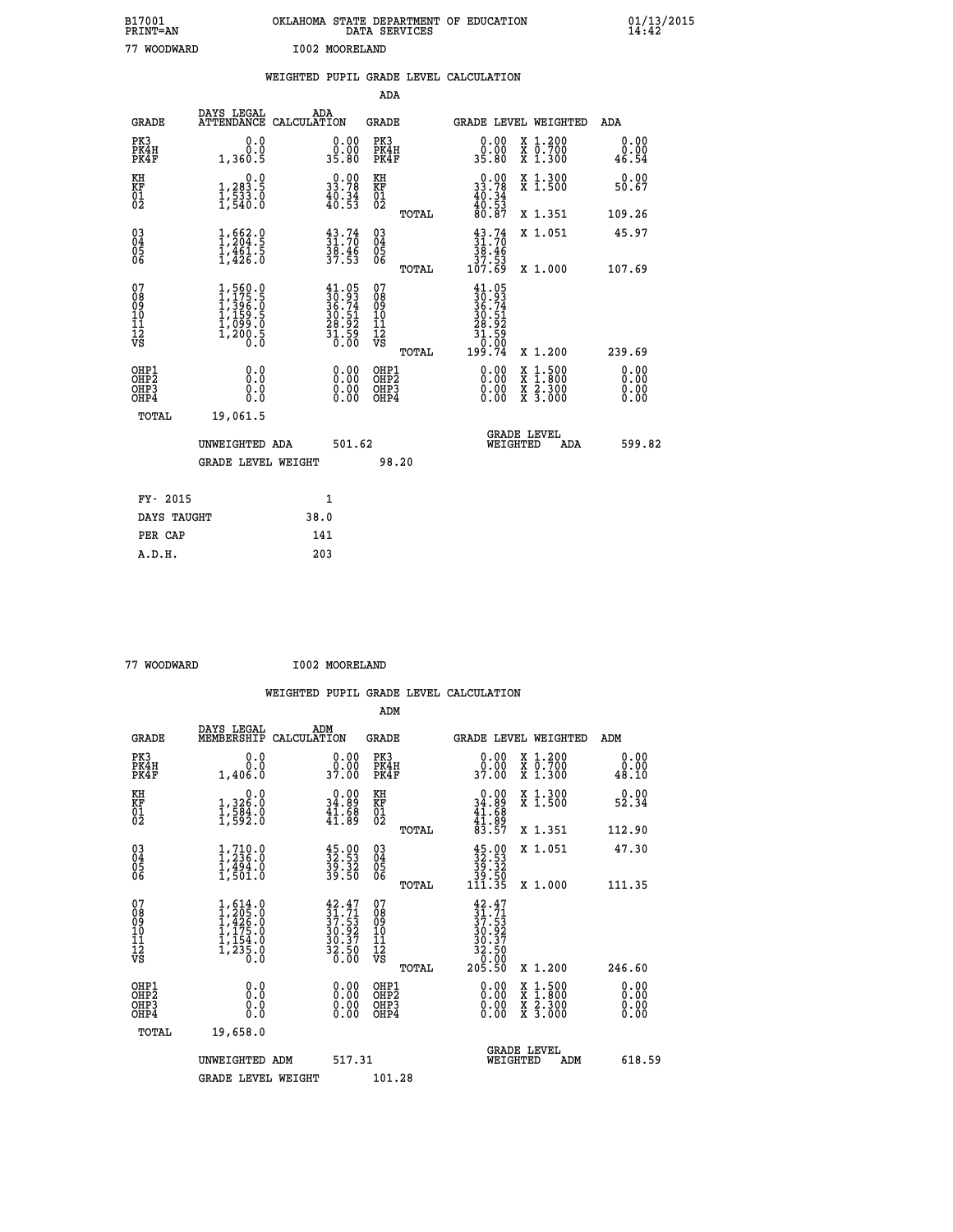## **B17001 OKLAHOMA STATE DEPARTMENT OF EDUCATION 01/13/2015 PRINT=AN DATA SERVICES 14:42 77 WOODWARD I003 SHARON-MUTUAL**

|                                          |                                                                           |      |                                                                      |                                          |       | WEIGHTED PUPIL GRADE LEVEL CALCULATION                                                    |                                                                                          |                              |
|------------------------------------------|---------------------------------------------------------------------------|------|----------------------------------------------------------------------|------------------------------------------|-------|-------------------------------------------------------------------------------------------|------------------------------------------------------------------------------------------|------------------------------|
|                                          |                                                                           |      |                                                                      | ADA                                      |       |                                                                                           |                                                                                          |                              |
| <b>GRADE</b>                             | DAYS LEGAL<br>ATTENDANCE CALCULATION                                      |      | ADA                                                                  | <b>GRADE</b>                             |       | GRADE LEVEL WEIGHTED                                                                      |                                                                                          | ADA                          |
| PK3<br>PK4H<br>PK4F                      | 0.0<br>0.0<br>1,087.5                                                     |      | $\substack{0.00\\0.00\\25.29}$                                       | PK3<br>PK4H<br>PK4F                      |       | 0.00<br>0.00<br>25.29                                                                     | X 1.200<br>X 0.700<br>X 1.300                                                            | 0.00<br>0.00<br>32.88        |
| KH<br>KF<br>01<br>02                     | $0.0$<br>902.5<br>$1,\frac{25}{704}.\frac{6}{5}$                          |      | $\begin{smallmatrix} 0.00\\ 20.99\\ 29.19\\ 16.38 \end{smallmatrix}$ | KH<br>KF<br>01<br>02                     |       | $\begin{smallmatrix} 0.00\\ 20.99\\ 29.19\\ 16.38 \end{smallmatrix}$                      | X 1.300<br>X 1.500                                                                       | 0.00<br>31.49                |
|                                          |                                                                           |      |                                                                      |                                          | TOTAL | 45.57                                                                                     | X 1.351                                                                                  | 61.57                        |
| 03<br>04<br>05<br>06                     | 1, 0.69.0<br>708.0                                                        |      | $24.86$<br>$19.12$<br>$16.47$<br>$25.67$                             | $\substack{03 \\ 04}$<br>Ŏ5<br>06        |       | $\frac{24.86}{19.12}$                                                                     | X 1.051                                                                                  | 26.13                        |
|                                          | 1,104.0                                                                   |      |                                                                      |                                          | TOTAL | 25.67<br>61.26                                                                            | X 1.000                                                                                  | 61.26                        |
| 07<br>08<br>09<br>11<br>11<br>12<br>VS   | $1,011.0$<br>$978.5$<br>$814.0$<br>$928.0$<br>$743.0$<br>$438.0$<br>$0.0$ |      | 23.51<br>22.76<br>18.93<br>21.58<br>21.58<br>17.28<br>10.19<br>0.00  | 07<br>08<br>09<br>11<br>11<br>12<br>VS   | TOTAL | $23.51$<br>$22.76$<br>$18.93$<br>$21.58$<br>17.28<br>10.19<br>06.0 <sup>1</sup><br>114.25 | X 1.200                                                                                  | 137.10                       |
| OHP1<br>OHP <sub>2</sub><br>OHP3<br>OHP4 | 0.0<br>Ō.Ō<br>0.0<br>0.0                                                  |      |                                                                      | OHP1<br>OHP <sub>2</sub><br>OHP3<br>OHP4 |       | 0.00<br>0.00                                                                              | $\begin{smallmatrix} x & 1.500 \\ x & 1.800 \\ x & 2.300 \\ x & 3.000 \end{smallmatrix}$ | 0.00<br>0.00<br>0.00<br>0.00 |
| TOTAL                                    | 12,565.0                                                                  |      |                                                                      |                                          |       |                                                                                           |                                                                                          |                              |
|                                          | UNWEIGHTED ADA                                                            |      | 292.22                                                               |                                          |       | WEIGHTED                                                                                  | <b>GRADE LEVEL</b><br>ADA                                                                | 350.43                       |
|                                          | <b>GRADE LEVEL WEIGHT</b>                                                 |      |                                                                      |                                          | 58.21 |                                                                                           |                                                                                          |                              |
| FY- 2015                                 |                                                                           |      | 1                                                                    |                                          |       |                                                                                           |                                                                                          |                              |
| DAYS TAUGHT                              |                                                                           | 43.0 |                                                                      |                                          |       |                                                                                           |                                                                                          |                              |
| PER CAP                                  |                                                                           |      | 101                                                                  |                                          |       |                                                                                           |                                                                                          |                              |

| 77 WOODWARD |  |
|-------------|--|

 **A.D.H. 255**

**THE READ IS STAR WOODWARD IN SHARON-MUTUAL** 

|                                                      |                                                                                                 |                                                                                                    | ADM                                                 |                                                                                                          |                                          |                              |  |
|------------------------------------------------------|-------------------------------------------------------------------------------------------------|----------------------------------------------------------------------------------------------------|-----------------------------------------------------|----------------------------------------------------------------------------------------------------------|------------------------------------------|------------------------------|--|
| <b>GRADE</b>                                         | DAYS LEGAL<br>MEMBERSHIP                                                                        | ADM<br>CALCULATION                                                                                 | <b>GRADE</b>                                        |                                                                                                          | <b>GRADE LEVEL WEIGHTED</b>              | ADM                          |  |
| PK3<br>PK4H<br>PK4F                                  | 0.0<br>0.0<br>1,131.0                                                                           | 0.00<br>ŏ:ŏŏ<br>26:30                                                                              | PK3<br>PK4H<br>PK4F                                 | $\begin{smallmatrix} 0.00\\ 0.00\\ 26.30 \end{smallmatrix}$                                              | X 1.200<br>X 0.700<br>X 1.300            | 0.00<br>0.00<br>34.19        |  |
| KH<br>KF<br>01<br>02                                 | 0.0<br>946.0<br>$1,\frac{5}{7}\overline{0}\overline{2}\cdot 0$                                  | $\begin{smallmatrix} 0.00\\ 22.00\\ 30.28\\ 17.00 \end{smallmatrix}$                               | KH<br>KF<br>01<br>02                                | $\begin{smallmatrix} 0.00\\ 22.00\\ 30.28\\ 17.00\\ 47.28 \end{smallmatrix}$                             | X 1.300<br>X 1.500                       | 0.00<br>33.00                |  |
|                                                      |                                                                                                 |                                                                                                    | TOTAL                                               |                                                                                                          | X 1.351                                  | 63.88                        |  |
| 03<br>04<br>05<br>06                                 | 1, 118.0<br>731.0<br>1,153.0                                                                    | 26.00<br>19:93<br>17.00<br>26.81                                                                   | $\begin{array}{c} 03 \\ 04 \\ 05 \\ 06 \end{array}$ | 26.00<br>$\frac{17.00}{26.81}$<br>63.74                                                                  | X 1.051                                  | 27.33                        |  |
|                                                      |                                                                                                 |                                                                                                    | TOTAL                                               |                                                                                                          | X 1.000                                  | 63.74                        |  |
| 07<br>08<br>09<br>101<br>112<br>VS                   | 1,044.0<br>$\begin{array}{r} 1,0333.0 \\ 0,060.0 \\ 990.0 \\ 774.0 \end{array}$<br>473.0<br>0.0 | 24.28<br>$\begin{smallmatrix} 24.000 20.000 20.000 23.02 18.00 \end{smallmatrix}$<br>11.00<br>0.00 | 07<br>08<br>09<br>101<br>11<br>12<br>VS<br>TOTAL    | 24.28<br>$\begin{smallmatrix} 24.760\ 20.002\ 23.02\ 18.000\ 11.000\ 0.000\ \end{smallmatrix}$<br>120.30 | X 1.200                                  | 144.36                       |  |
|                                                      |                                                                                                 |                                                                                                    |                                                     |                                                                                                          |                                          |                              |  |
| OHP1<br>OHP2<br>OH <sub>P3</sub><br>OH <sub>P4</sub> | 0.0<br>0.000                                                                                    | $0.00$<br>$0.00$<br>0.00                                                                           | OHP1<br>OHP2<br>OHP <sub>3</sub>                    | $0.00$<br>$0.00$<br>0.00                                                                                 | X 1:500<br>X 1:800<br>X 2:300<br>X 3:000 | 0.00<br>0.00<br>0.00<br>0.00 |  |
| TOTAL                                                | 13,142.0                                                                                        |                                                                                                    |                                                     |                                                                                                          |                                          |                              |  |
|                                                      | UNWEIGHTED ADM                                                                                  | 305.62                                                                                             |                                                     |                                                                                                          | <b>GRADE LEVEL</b><br>WEIGHTED           | 366.50<br>ADM                |  |
|                                                      | <b>GRADE LEVEL WEIGHT</b>                                                                       |                                                                                                    | 60.88                                               |                                                                                                          |                                          |                              |  |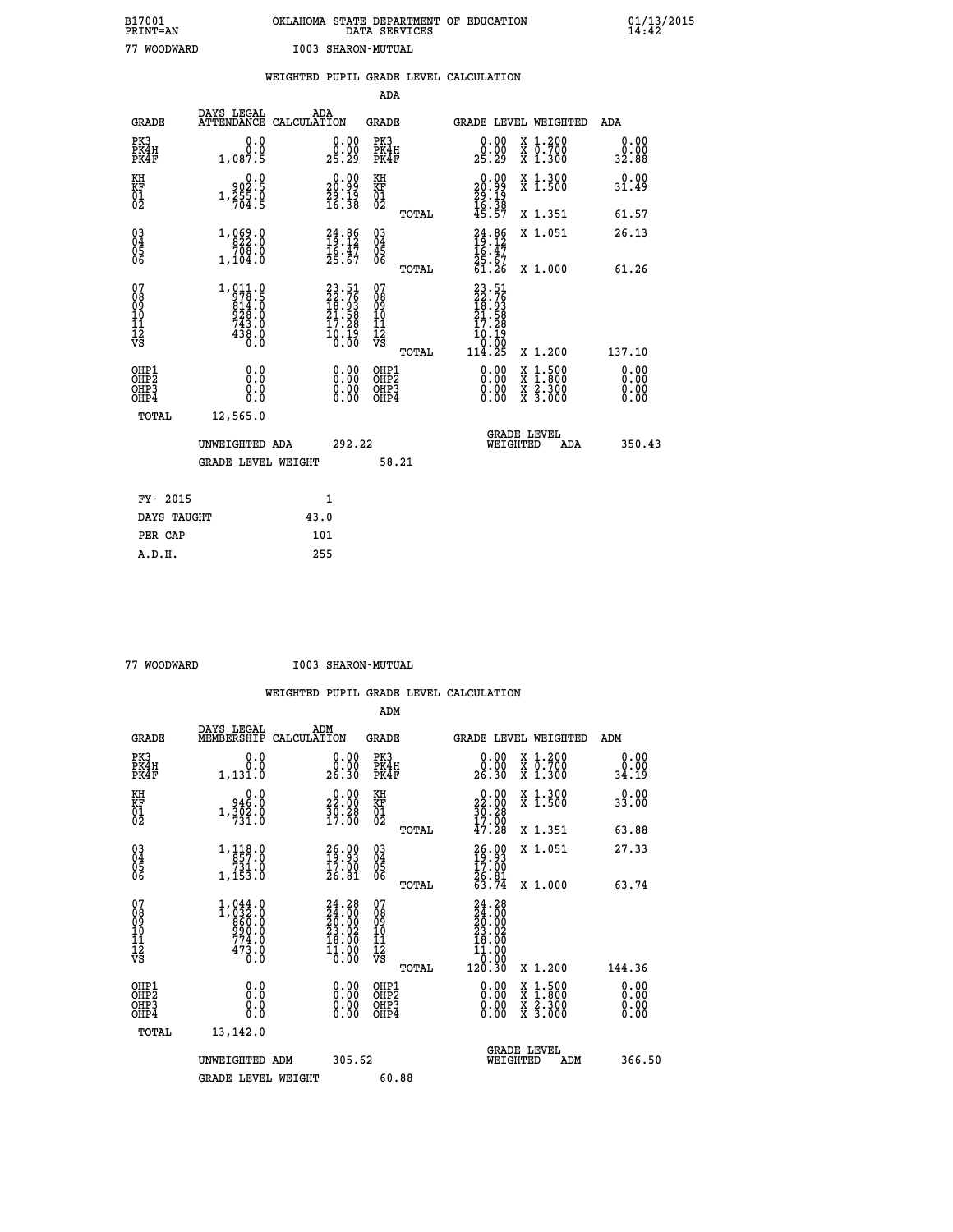| B17001          | OKLAHOMA STATE DEPARTMENT OF EDUCATION |
|-----------------|----------------------------------------|
| <b>PRINT=AN</b> | DATA SERVICES                          |
| 77 WOODWARD     | <b>I005 FORT SUPPLY</b>                |

 **B17001 OKLAHOMA STATE DEPARTMENT OF EDUCATION 01/13/2015**

|                                                       |                                                                    | WEIGHTED PUPIL GRADE LEVEL CALCULATION                                                   |                                                 |                                                                                                             |                              |
|-------------------------------------------------------|--------------------------------------------------------------------|------------------------------------------------------------------------------------------|-------------------------------------------------|-------------------------------------------------------------------------------------------------------------|------------------------------|
|                                                       |                                                                    |                                                                                          | <b>ADA</b>                                      |                                                                                                             |                              |
| <b>GRADE</b>                                          | DAYS LEGAL                                                         | ADA<br>ATTENDANCE CALCULATION                                                            | <b>GRADE</b>                                    | GRADE LEVEL WEIGHTED                                                                                        | <b>ADA</b>                   |
| PK3<br>PK4H<br>PK4F                                   | 0.0<br>0.0<br>527.0                                                | $\begin{smallmatrix} 0.00\\ 0.00\\ 12.55 \end{smallmatrix}$                              | PK3<br>PK4H<br>PK4F                             | X 1.200<br>X 0.700<br>X 1.300<br>0.00<br>0.00<br>12.55                                                      | 0.00<br>0.00<br>16.32        |
| KH<br>KF<br>01<br>02                                  | 0.0<br>561.5<br>$\frac{37\bar{3}\cdot\bar{0}}{326\cdot 0}$         | $0.00$<br>13.37<br>$\frac{8}{7}.\frac{8}{76}$                                            | KH<br>KF<br>01<br>02                            | $0.00$<br>13.37<br>X 1.300<br>X 1.500<br>$\frac{8}{7}$ . $\frac{8}{7}$                                      | 0.00<br>20.06                |
|                                                       |                                                                    |                                                                                          | TOTAL                                           | 16.64<br>X 1.351                                                                                            | 22.48                        |
| $\begin{matrix} 03 \\ 04 \\ 05 \\ 06 \end{matrix}$    | 476.0<br>528.0<br>757.0<br>241.0                                   | $\begin{smallmatrix} 11\cdot 33\\ 12\cdot 57\\ 18\cdot 02\\ 5\cdot 74 \end{smallmatrix}$ | $\substack{03 \\ 04}$<br>Ŏ5<br>06               | $\begin{array}{c} 11\cdot 33 \\ 12\cdot 57 \\ 18\cdot 02 \\ 5\cdot 74 \\ 36\cdot 33 \end{array}$<br>X 1.051 | 11.91                        |
|                                                       |                                                                    |                                                                                          | TOTAL                                           | X 1.000                                                                                                     | 36.33                        |
| 07<br>0890112<br>1112<br>VS                           | 286.5<br>246.5<br>220.5<br>310.5<br>310.5<br>239.0<br>305.5<br>0.0 | $6.82$<br>5.87<br>5.25<br>7.39<br>7.39<br>5.69<br>7.27<br>0.00                           | 07<br>08<br>09<br>11<br>11<br>12<br>VS<br>TOTAL | $5.87$<br>$5.25$<br>$7.39$<br>$5.69$<br>$7.27$<br>0.00<br>38.29<br>X 1.200                                  | 45.95                        |
| OHP1<br>OH <sub>P</sub> 2<br>OHP3<br>OH <sub>P4</sub> | 0.0<br>0.0<br>0.0                                                  | $\begin{smallmatrix} 0.00 \ 0.00 \ 0.00 \ 0.00 \end{smallmatrix}$                        | OHP1<br>OHP <sup>2</sup><br>OHP3<br>OHP4        | X 1:500<br>X 1:800<br>X 2:300<br>X 3:000                                                                    | 0.00<br>0.00<br>0.00<br>0.00 |
| TOTAL                                                 | 5,398.0                                                            |                                                                                          |                                                 |                                                                                                             |                              |
|                                                       | UNWEIGHTED ADA                                                     | 128.51                                                                                   |                                                 | <b>GRADE LEVEL</b><br>WEIGHTED<br>ADA                                                                       | 153.05                       |
|                                                       | <b>GRADE LEVEL WEIGHT</b>                                          |                                                                                          | 24.54                                           |                                                                                                             |                              |
|                                                       | FY- 2015                                                           | $\mathbf{1}$                                                                             |                                                 |                                                                                                             |                              |
|                                                       | DAYS TAUGHT                                                        | 42.0                                                                                     |                                                 |                                                                                                             |                              |
|                                                       | PER CAP                                                            | 167                                                                                      |                                                 |                                                                                                             |                              |

 **A.D.H. 61**

 **77 WOODWARD I005 FORT SUPPLY**

|                                                      |                                                                                                     |                    |                                                                        |                                          |       | WEIGHTED PUPIL GRADE LEVEL CALCULATION                                      |                                                |       |                               |
|------------------------------------------------------|-----------------------------------------------------------------------------------------------------|--------------------|------------------------------------------------------------------------|------------------------------------------|-------|-----------------------------------------------------------------------------|------------------------------------------------|-------|-------------------------------|
|                                                      |                                                                                                     |                    |                                                                        | ADM                                      |       |                                                                             |                                                |       |                               |
| <b>GRADE</b>                                         | DAYS LEGAL<br>MEMBERSHIP                                                                            | ADM<br>CALCULATION |                                                                        | <b>GRADE</b>                             |       | GRADE LEVEL WEIGHTED                                                        |                                                | ADM   |                               |
| PK3<br>PK4H<br>PK4F                                  | 0.0<br>ة:ة<br>544:0                                                                                 |                    | $\begin{smallmatrix} 0.00\\ 0.00\\ 12.95 \end{smallmatrix}$            | PK3<br>PK4H<br>PK4F                      |       | $\begin{smallmatrix} 0.00\\ 0.00\\ 12.95 \end{smallmatrix}$                 | X 1.200<br>X 0.700<br>X 1.300                  | 16.84 | 0.00<br>0.00                  |
| KH<br>KF<br>01<br>02                                 | $\begin{smallmatrix} 0.0\\588.0\\378.0\\336.0 \end{smallmatrix}$                                    |                    | 0.00<br>$14.00$<br>$9.00$<br>8.00                                      | KH<br>KF<br>01<br>02                     |       | 0.00<br>$14.00$<br>$8.00$<br>$8.00$                                         | X 1.300<br>X 1.500                             | 21.00 | 0.00                          |
|                                                      |                                                                                                     |                    |                                                                        |                                          | TOTAL | 17.00                                                                       | X 1.351                                        | 22.97 |                               |
| $\begin{matrix} 03 \\ 04 \\ 05 \\ 06 \end{matrix}$   | 492.0<br>546.0<br>798.0<br>252.0                                                                    |                    | $\frac{11}{13}$ : $\begin{matrix} 71 \\ 00 \\ 19 \end{matrix}$<br>6.00 | $\substack{03 \\ 04}$<br>$\frac{05}{06}$ |       | 11.71<br>$\frac{13:00}{19:00}$<br>$\frac{6:00}{38:00}$                      | X 1.051                                        | 12.31 |                               |
|                                                      |                                                                                                     |                    |                                                                        |                                          | TOTAL |                                                                             | X 1.000                                        | 38.00 |                               |
| 07<br>08<br>09<br>101<br>11<br>12<br>VS              | $\begin{smallmatrix} 294.0\\ 263.0\\ 228.0\\ 324.0\\ 324.0\\ 252.0\\ 336.0\\ 0.0 \end{smallmatrix}$ |                    | $7.00$<br>$6.26$<br>$5.43$<br>$7.71$<br>$6.00$<br>$8.00$<br>$0.00$     | 07<br>08<br>09<br>11<br>11<br>12<br>VS   | TOTAL | $7.00$<br>$6.26$<br>$5.43$<br>$7.71$<br>$6.00$<br>$8.00$<br>$0.00$<br>40.40 | X 1.200                                        | 48.48 |                               |
| OHP1<br>OHP2<br>OH <sub>P3</sub><br>OH <sub>P4</sub> | 0.0<br>0.000                                                                                        |                    | 0.00<br>$\begin{smallmatrix} 0.00 \ 0.00 \end{smallmatrix}$            | OHP1<br>OHP2<br>OHP3<br>OHP4             |       | 0.00<br>0.00<br>0.00                                                        | X 1:500<br>$\frac{x}{x}$ $\frac{5.300}{3.000}$ |       | 0.00<br>Ō. ŌŌ<br>0.00<br>0.00 |
| TOTAL                                                | 5,631.0                                                                                             |                    |                                                                        |                                          |       |                                                                             |                                                |       |                               |
|                                                      | UNWEIGHTED ADM<br><b>GRADE LEVEL WEIGHT</b>                                                         |                    | 134.06                                                                 | 25.54                                    |       | WEIGHTED                                                                    | <b>GRADE LEVEL</b><br>ADM                      |       | 159.60                        |
|                                                      |                                                                                                     |                    |                                                                        |                                          |       |                                                                             |                                                |       |                               |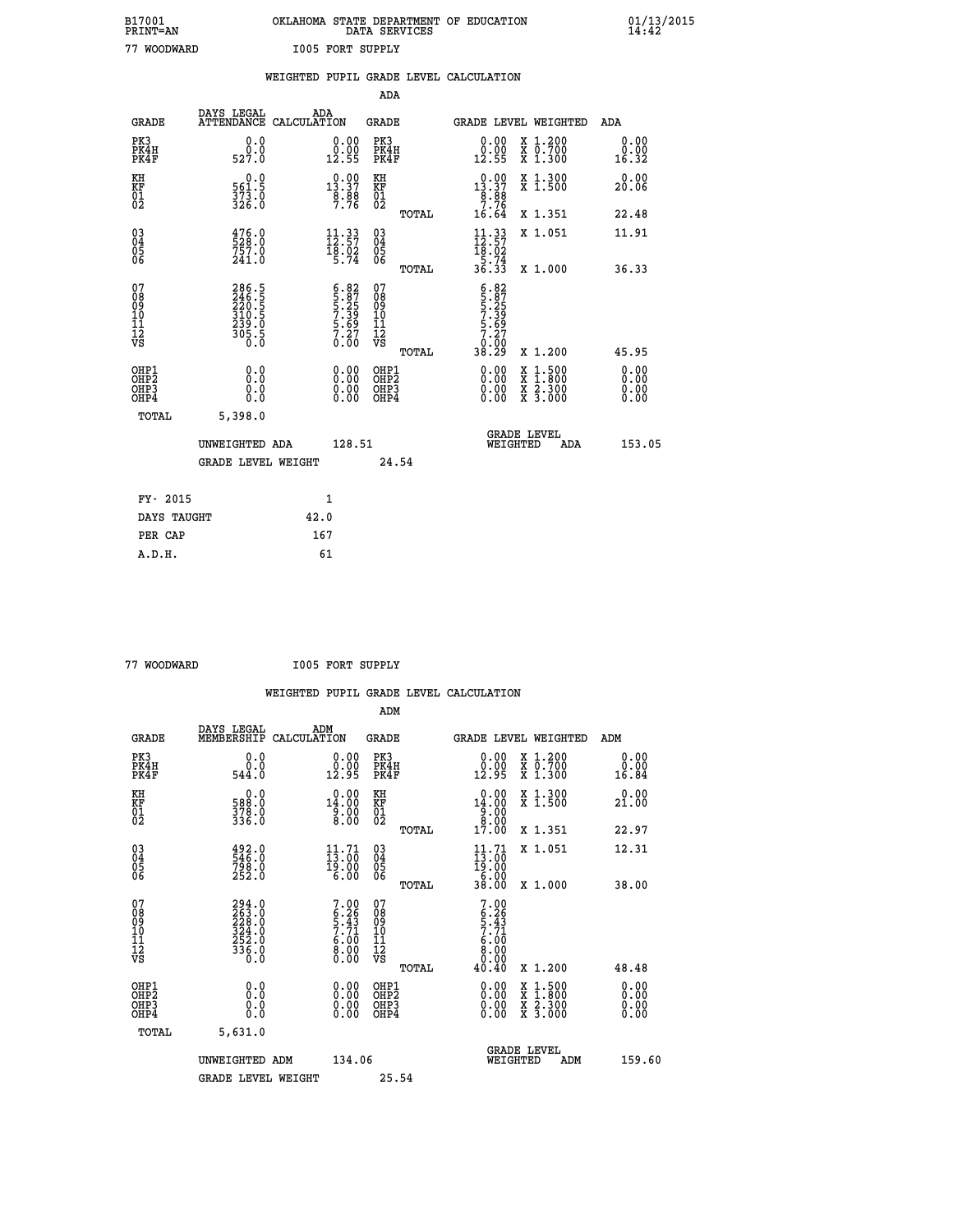| B17001          | OKLAHOMA STATE DEPARTMENT OF EDUCATION |
|-----------------|----------------------------------------|
| <b>PRINT=AN</b> | DATA SERVICES                          |
| WOODWARD        | COUNTY TOTALS                          |

 **B17001 OKLAHOMA STATE DEPARTMENT OF EDUCATION 01/13/2015**

|                                                                    |              |                                                                                                                                              |                                                                            |                                          |       | WEIGHTED PUPIL GRADE LEVEL CALCULATION                                   |                                                                                                                                           |                         |
|--------------------------------------------------------------------|--------------|----------------------------------------------------------------------------------------------------------------------------------------------|----------------------------------------------------------------------------|------------------------------------------|-------|--------------------------------------------------------------------------|-------------------------------------------------------------------------------------------------------------------------------------------|-------------------------|
|                                                                    |              |                                                                                                                                              |                                                                            | <b>ADA</b>                               |       |                                                                          |                                                                                                                                           |                         |
|                                                                    | <b>GRADE</b> | DAYS LEGAL<br>ATTENDANCE CALCULATION                                                                                                         | ADA                                                                        | GRADE                                    |       | GRADE LEVEL WEIGHTED                                                     |                                                                                                                                           | <b>ADA</b>              |
| PK3<br>PK4H<br>PK4F                                                |              | 456.0<br>0.0<br>12,365.0                                                                                                                     | 11.40<br>0.00-<br>308.39                                                   | PK3<br>PK4H<br>PK4F                      |       | 11.40<br>00.07<br>308.39                                                 | X 1.200<br>X 0.700<br>X 1.300                                                                                                             | 13.68<br>0.00<br>400.92 |
| KH<br><b>KF</b><br>01<br>02                                        |              | 0.0<br>12,824:5<br>12,852:5<br>12,252:5                                                                                                      | 0.00<br>320.07<br>320.70<br>306.72                                         | KH<br><b>KF</b><br>01<br>02              |       | 0.00<br>320:07<br>320:70<br>306:72<br>627:42                             | X 1.300<br>X 1.500                                                                                                                        | 0.00<br>480.12          |
|                                                                    |              |                                                                                                                                              |                                                                            |                                          | TOTAL |                                                                          | X 1.351                                                                                                                                   | 847.65                  |
| $\begin{smallmatrix} 03 \\[-4pt] 04 \end{smallmatrix}$<br>Ŏ5<br>06 |              | $\begin{smallmatrix} 12\,,\,343\,.5\\ 11\,,\,404\,.0\\ 11\,,\,309\,.0\\ 10\,,\,779\,.0 \end{smallmatrix}$                                    | 308.34<br>284.63<br>282.51<br>269.14                                       | $\substack{03 \\ 04}$<br>$\frac{05}{06}$ |       | $308.34$<br>$284.63$<br>$282.51$<br>$269.14$<br>$836.28$                 | X 1.051                                                                                                                                   | 1,160.35                |
|                                                                    |              |                                                                                                                                              |                                                                            |                                          | TOTAL |                                                                          | X 1.000                                                                                                                                   | 836.28                  |
| 07<br>08<br>09<br>11<br>11<br>12<br>VS                             |              | $\begin{smallmatrix} 10,528\cdot 5\\ 10,042\cdot 5\\ 11,603\cdot 5\\ 9,316\cdot 5\\ 8,876\cdot 0\\ 7,834\cdot 5\\ 0\cdot 0\end{smallmatrix}$ | 263.16<br>250.61<br>290.25<br>290.25<br>232.44<br>221.77<br>196.31<br>0.00 | 07<br>08<br>09<br>11<br>11<br>12<br>VS   |       | 263.16<br>$250.61$<br>$290.25$<br>$232.44$<br>$221.77$<br>196.31<br>0.00 |                                                                                                                                           |                         |
|                                                                    |              |                                                                                                                                              |                                                                            |                                          | TOTAL | 1,454.54                                                                 | X 1.200                                                                                                                                   | 1,745.45                |
| OHP1<br>OHP <sub>2</sub><br>OHP3<br>OHP4                           |              | 179.5<br>362.0<br>0.0                                                                                                                        | $\frac{4.49}{0.05}$<br>0.00                                                | OHP1<br>OHP2<br>OHP3<br>OHP4             |       | $\frac{4.49}{0.00}$<br>$\frac{5}{0}$ .05                                 | $\begin{smallmatrix} \mathtt{X} & 1\cdot500\\ \mathtt{X} & 1\cdot800\\ \mathtt{X} & 2\cdot300\\ \mathtt{X} & 3\cdot000 \end{smallmatrix}$ | 6:74<br>20.82<br>0.00   |
|                                                                    | TOTAL        | 155,329.0                                                                                                                                    |                                                                            |                                          |       |                                                                          |                                                                                                                                           |                         |
|                                                                    |              | UNWEIGHTED ADA                                                                                                                               | 3,879.98                                                                   |                                          |       | WEIGHTED                                                                 | <b>GRADE LEVEL</b><br>ADA                                                                                                                 | 4,675.73                |
|                                                                    |              | <b>GRADE LEVEL WEIGHT</b>                                                                                                                    |                                                                            | 795.75                                   |       |                                                                          |                                                                                                                                           |                         |
|                                                                    | FY- 2015     |                                                                                                                                              | $\mathbf{1}$                                                               |                                          |       |                                                                          |                                                                                                                                           |                         |
|                                                                    | DAYS TAUGHT  |                                                                                                                                              | 163.0                                                                      |                                          |       |                                                                          |                                                                                                                                           |                         |
|                                                                    | PER CAP      |                                                                                                                                              | 442                                                                        |                                          |       |                                                                          |                                                                                                                                           |                         |
|                                                                    | A.D.H.       |                                                                                                                                              | 2,735                                                                      |                                          |       |                                                                          |                                                                                                                                           |                         |

 **WOODWARD COUNTY TOTALS**

|                                                       |                                                                                                                  |                                                                  | ADM                                    |       |                                                                              |                                          |                                                              |
|-------------------------------------------------------|------------------------------------------------------------------------------------------------------------------|------------------------------------------------------------------|----------------------------------------|-------|------------------------------------------------------------------------------|------------------------------------------|--------------------------------------------------------------|
| <b>GRADE</b>                                          | DAYS LEGAL<br>MEMBERSHIP                                                                                         | ADM<br>CALCULATION                                               | <b>GRADE</b>                           |       |                                                                              | <b>GRADE LEVEL WEIGHTED</b>              | ADM                                                          |
| PK3<br>PK4H<br>PK4F                                   | 563.0<br>0.0<br>13,069.0                                                                                         | 14.08                                                            | PK3<br>PK4H<br>PK4F                    |       | 14.08<br>ةة:ة<br>325.95                                                      | X 1.200<br>X 0.700<br>X 1.300            | 13.68<br>0.00<br>423.74                                      |
| KH<br>KF<br>01<br>02                                  | 0.0<br>13,493.0<br>13,471.0<br>12,588.0                                                                          | $336.72$<br>$336.72$<br>$336.14$<br>$315.12$                     | KH<br>KF<br>01<br>02                   |       | 0.00<br>336:72<br>336:14<br>315:12<br>651:26                                 | X 1.300<br>X 1.500                       | 0.00<br>505.09                                               |
|                                                       |                                                                                                                  |                                                                  |                                        | TOTAL |                                                                              | X 1.351                                  | 879.86                                                       |
| 03<br>04<br>05<br>06                                  | 12,695.0<br>11,691.0<br>11,659.0<br>11,224.0                                                                     | 317.09<br>291.76<br>291.22<br>280.26                             | $^{03}_{04}$<br>05<br>06               |       | 317.09<br>291.76<br>291.22                                                   | X 1.051                                  | 333.27                                                       |
|                                                       |                                                                                                                  |                                                                  |                                        | TOTAL | 280.26<br>863.24                                                             | X 1.000                                  | 863.24                                                       |
| 07<br>08<br>09<br>101<br>112<br>VS                    | $\begin{smallmatrix} 10, 890.0\\ 10, 407.0\\ 12, 006.0\\ 9, 665.0\\ 9, 207.0\\ 8, 124.0\\ 0.0 \end{smallmatrix}$ | 272.20<br>259.65<br>300.26<br>241.05<br>230.05<br>203.50<br>0.00 | 07<br>08<br>09<br>11<br>11<br>12<br>VS | TOTAL | 272.20<br>259.65<br>300.26<br>241.05<br>230.05<br>203.50<br>0.00<br>1,506.71 | X 1.200                                  | 1,808.05                                                     |
| OHP1<br>OH <sub>P</sub> 2<br>OH <sub>P3</sub><br>OHP4 | 180.0<br>0.0<br>362.0<br>0.0                                                                                     | $\frac{4.50}{0.00}$<br>0.00                                      | OHP1<br>OHP2<br>OHP3<br>OHP4           |       | $\begin{smallmatrix} 4.50\ 0.00 \ 9.05 \ 0.00 \end{smallmatrix}$             | X 1:500<br>X 1:800<br>X 2:300<br>X 3:000 | $\begin{array}{c} 6.75 \\ 0.00 \\ 20.82 \end{array}$<br>0.00 |
| TOTAL                                                 | 161,294.0                                                                                                        |                                                                  |                                        |       |                                                                              |                                          |                                                              |
|                                                       | UNWEIGHTED                                                                                                       | 4,028.60<br>ADM                                                  |                                        |       | WEIGHTED                                                                     | <b>GRADE LEVEL</b><br>ADM                | 4,857.72                                                     |
|                                                       | <b>GRADE LEVEL WEIGHT</b>                                                                                        |                                                                  | 829.12                                 |       |                                                                              |                                          |                                                              |